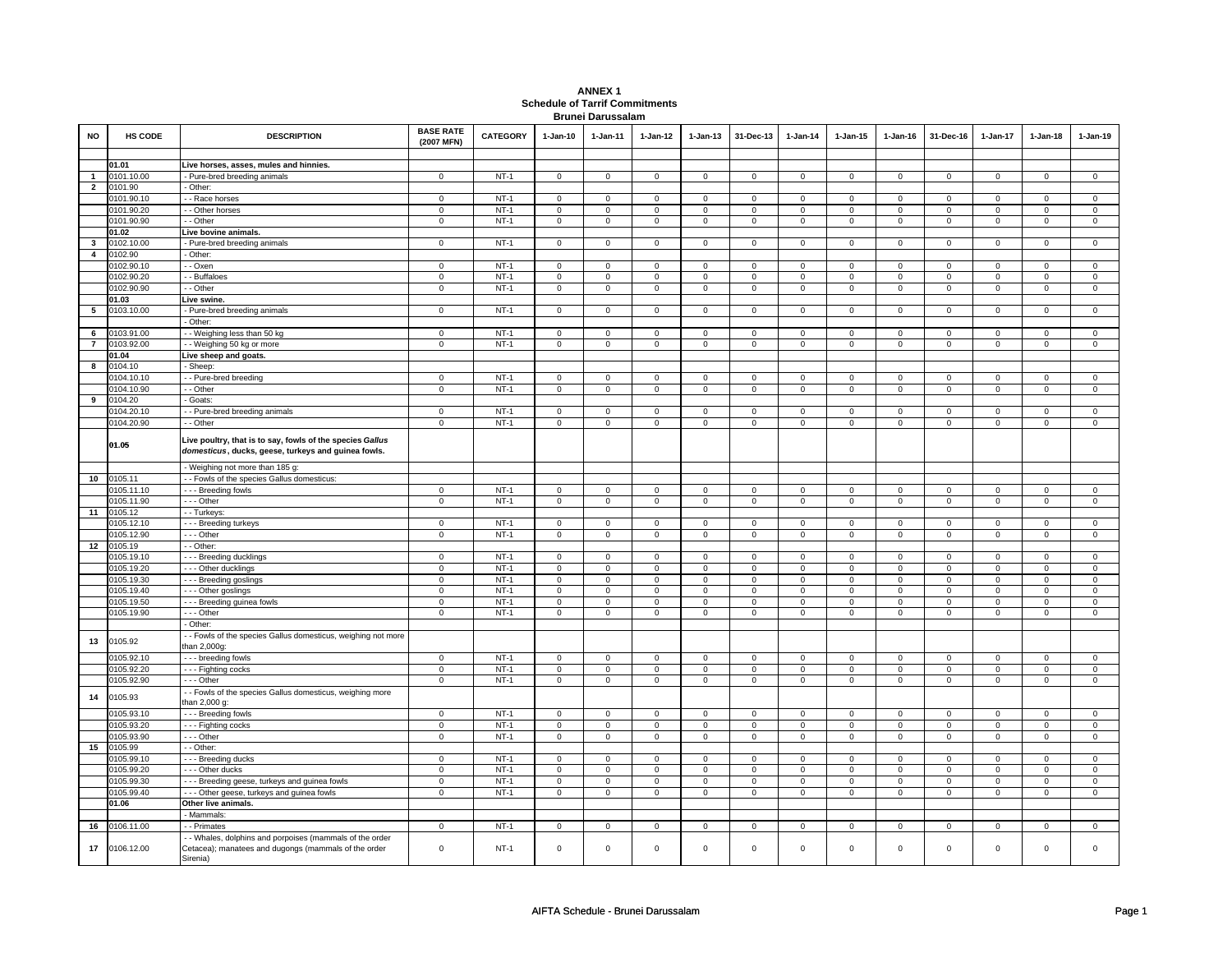| 18 | 0106.19.00    | - - Other                                                                                                          | 0                   | $NT-1$ | $\mathbf 0$         | 0            | $\mathbf 0$ | 0                   | $\mathbf 0$         | 0                   | 0                   | 0                   | $\mathbf 0$         | 0                   | $\mathbf 0$ | $\mathbf 0$         |
|----|---------------|--------------------------------------------------------------------------------------------------------------------|---------------------|--------|---------------------|--------------|-------------|---------------------|---------------------|---------------------|---------------------|---------------------|---------------------|---------------------|-------------|---------------------|
|    |               |                                                                                                                    |                     |        |                     |              |             |                     |                     |                     |                     |                     |                     |                     |             |                     |
| 19 | 0106.20.00    | Reptiles (including snakes and turtles)                                                                            | 0                   | $NT-1$ | 0                   | 0            | 0           | 0                   | 0                   | 0                   | 0                   | $\mathbf 0$         | 0                   | $\mathbf 0$         | 0           | $\mathbf 0$         |
|    |               | Birds:                                                                                                             |                     |        |                     |              |             |                     |                     |                     |                     |                     |                     |                     |             |                     |
| 20 | 0106.31.00    | - Birds of prey                                                                                                    | 0                   | $NT-1$ | $\mathbf 0$         | 0            | $\mathbf 0$ | 0                   | 0                   | 0                   | $\mathbf 0$         | $\mathbf{0}$        | 0                   | 0                   | 0           | $\mathbf 0$         |
|    |               | - - Psittaciformes (including parrots, parakeets, macaws and                                                       |                     |        |                     |              |             |                     |                     |                     |                     |                     |                     |                     |             |                     |
| 21 | 0106.32.00    | cockatoos)                                                                                                         | $\mathsf 0$         | $NT-1$ | $\mathsf{O}\xspace$ | $\mathbf 0$  | $\mathbf 0$ | $\mathbf 0$         | $\mathsf{O}\xspace$ | $\mathbf 0$         | $\mathsf 0$         | $\mathbf 0$         | $\mathsf 0$         | $\mathbf 0$         | $\Omega$    | $\mathsf 0$         |
|    |               |                                                                                                                    |                     |        |                     |              |             |                     |                     |                     | $\overline{0}$      |                     |                     |                     |             |                     |
| 22 | 0106.39.00    | - - Other                                                                                                          | $\overline{0}$      | $NT-1$ | $\overline{0}$      | $\mathbf 0$  | $\mathbf 0$ | 0                   | $\overline{0}$      | 0                   |                     | $\mathbf 0$         | 0                   | $\overline{0}$      | $\mathbf 0$ | $\overline{0}$      |
| 23 | 0106.90       | - Other:                                                                                                           |                     |        |                     |              |             |                     |                     |                     |                     |                     |                     |                     |             |                     |
|    | 0106.90.10    | - For human consumption                                                                                            | $\mathbf 0$         | $NT-1$ | $\mathbf 0$         | $\mathbf{0}$ | $\mathbf 0$ | $\mathbf{0}$        | $\mathbf 0$         | 0                   | $\mathbf{0}$        | $\mathbf 0$         | $\mathbf 0$         | 0                   | $\mathbf 0$ | 0                   |
|    | 0106.90.90    | - Other                                                                                                            | $\mathbf 0$         | $NT-1$ | 0                   | $\mathbf 0$  | $\mathsf 0$ | 0                   | $\mathbf 0$         | 0                   | $\mathsf 0$         | $\mathbf 0$         | $\mathbf 0$         | $\mathbf 0$         | 0           | $\mathbf 0$         |
|    | 02.01         | Meat of bovine animals, fresh or chilled.                                                                          |                     |        |                     |              |             |                     |                     |                     |                     |                     |                     |                     |             |                     |
| 24 | 0201.10.00    | - Carcasses and half-carcasses                                                                                     | $\mathbf 0$         | $NT-1$ | $\mathbf 0$         | $\mathbf 0$  | $\mathbf 0$ | $\mathbf{0}$        | $\mathbf 0$         | $\mathbf{0}$        | $\mathbf{0}$        | $\mathbf{0}$        | $\mathbf 0$         | 0                   | $\Omega$    | 0                   |
|    |               |                                                                                                                    |                     |        |                     |              |             |                     |                     |                     |                     |                     |                     |                     |             |                     |
| 25 | 0201.20.00    | - Other cuts with bone in                                                                                          | $\overline{0}$      | $NT-1$ | $\overline{0}$      | $\mathbf 0$  | $\mathbf 0$ | $\mathbf 0$         | $\mathbf 0$         | 0                   | $\mathbf 0$         | 0                   | $\mathbf 0$         | $\overline{0}$      | $\mathbf 0$ | $\overline{0}$      |
| 26 | 0201.30.00    | - Boneless                                                                                                         | $\mathbf 0$         | $NT-1$ | $\mathbf 0$         | $\mathbf 0$  | $\mathbf 0$ | $\mathbf 0$         | $\mathbf 0$         | $\mathbf 0$         | $\mathbf 0$         | $\mathbf 0$         | 0                   | $\mathbf 0$         | 0           | $\mathbf{0}$        |
|    | 02.02         | Meat of bovine animals, frozen.                                                                                    |                     |        |                     |              |             |                     |                     |                     |                     |                     |                     |                     |             |                     |
| 27 | 0202.10.00    | Carcasses and half-carcasses                                                                                       | 0                   | $NT-1$ | $\mathbf 0$         | $\mathbf 0$  | 0           | 0                   | 0                   | 0                   | 0                   | $\mathbf{0}$        | 0                   | 0                   | 0           | $\mathbf 0$         |
| 28 | 0202.20.00    | - Other cuts with bone in                                                                                          | 0                   | $NT-1$ | 0                   | 0            | 0           | 0                   | 0                   | 0                   | 0                   | 0                   | 0                   | 0                   | 0           | 0                   |
| 29 | 0202.30.00    |                                                                                                                    |                     | $NT-1$ |                     | $\mathbf 0$  |             | 0                   |                     | 0                   |                     | 0                   |                     | 0                   |             | 0                   |
|    |               | - Boneless                                                                                                         | 0                   |        | 0                   |              | 0           |                     | 0                   |                     | 0                   |                     | 0                   |                     | 0           |                     |
|    | 02.03         | Meat of swine, fresh, chilled or frozen.                                                                           |                     |        |                     |              |             |                     |                     |                     |                     |                     |                     |                     |             |                     |
|    |               | - Fresh or chilled:                                                                                                |                     |        |                     |              |             |                     |                     |                     |                     |                     |                     |                     |             |                     |
| 30 | 0203.11.00    | - Carcasses and half-carcasses                                                                                     | 0                   | $NT-1$ | $\mathbf 0$         | $\mathbf 0$  | $\mathbf 0$ | 0                   | $\mathbf 0$         | 0                   | $\mathbf 0$         | 0                   | $\mathbf 0$         | 0                   | $\mathbf 0$ | 0                   |
| 31 | 0203.12.00    | - Hams, shoulders and cuts thereof, with bone in                                                                   | $\mathsf 0$         | $NT-1$ | $\mathbf 0$         | $\mathbf 0$  | 0           | 0                   | $\mathbf 0$         | 0                   | 0                   | $\mathbf 0$         | $\mathbf 0$         | $\mathbf 0$         | 0           | $\mathbf 0$         |
| 32 | 0203.19.00    | - - Other                                                                                                          | $\mathbf 0$         | $NT-1$ | 0                   | $\mathbf 0$  | 0           | $\overline{0}$      | 0                   | $\mathbf 0$         | 0                   | $\mathbf 0$         | 0                   | $\mathbf 0$         | $\mathbf 0$ | $\overline{0}$      |
|    |               |                                                                                                                    |                     |        |                     |              |             |                     |                     |                     |                     |                     |                     |                     |             |                     |
|    |               | - Frozen:                                                                                                          |                     |        |                     |              |             |                     |                     |                     |                     |                     |                     |                     |             |                     |
| 33 | 0203.21.00    | - - Carcasses and half carcasses                                                                                   | $\mathsf{O}\xspace$ | $NT-1$ | $\mathbf{0}$        | $\mathbf 0$  | $\Omega$    | $\mathbf{0}$        | $\Omega$            | $\mathbf 0$         | $\mathbf 0$         | $\mathbf 0$         | $\mathbf{0}$        | $\mathbf 0$         | $\Omega$    | $\mathbf 0$         |
| 34 | 0203.22.00    | - - Hams, shoulders and cuts thereof, with bone in                                                                 | $\mathsf 0$         | $NT-1$ | $\mathbf 0$         | $\mathsf 0$  | $\mathbf 0$ | $\mathsf{O}\xspace$ | $\mathsf{O}\xspace$ | $\mathsf{O}\xspace$ | $\mathbf 0$         | $\mathsf{O}\xspace$ | $\mathsf 0$         | $\pmb{0}$           | $\mathbf 0$ | $\mathsf{O}\xspace$ |
| 35 | 0203.29.00    | - - Other                                                                                                          | $\mathsf{O}\xspace$ | $NT-1$ | 0                   | $\mathbf 0$  | 0           | 0                   | 0                   | 0                   | 0                   | $\mathbf 0$         | 0                   | 0                   | 0           | $\mathsf 0$         |
|    | 02.04         | Meat of sheep or goats, fresh, chilled or frozen.                                                                  |                     |        |                     |              |             |                     |                     |                     |                     |                     |                     |                     |             |                     |
|    |               |                                                                                                                    |                     |        |                     |              |             |                     |                     |                     |                     |                     |                     |                     |             |                     |
| 36 | 0204.10.00    | Carcasses and half-carcasses of lamb, fresh or chilled                                                             | $\mathsf 0$         | $NT-1$ | $\mathsf{O}\xspace$ | $\mathsf 0$  | $\mathsf 0$ | $\mathbf 0$         | $\mathsf 0$         | $\mathsf{O}\xspace$ | $\mathsf{O}\xspace$ | $\mathsf{O}\xspace$ | $\mathsf 0$         | $\mathsf{O}\xspace$ | $\mathsf 0$ | $\mathsf 0$         |
|    |               | Other meat of sheep, fresh or chilled:                                                                             |                     |        |                     |              |             |                     |                     |                     |                     |                     |                     |                     |             |                     |
| 37 | 0204.21.00    | - - Carcasses and half-carcasses                                                                                   | $\mathbf 0$         | $NT-1$ | $\mathbf 0$         | $\mathbf 0$  | $\mathbf 0$ | $\mathbf{0}$        | $\mathbf 0$         | $\mathbf{0}$        | $\mathbf{0}$        | $\mathbf{0}$        | $\mathbf 0$         | $\mathbf{0}$        | $\Omega$    | $\mathbf{0}$        |
|    |               |                                                                                                                    |                     |        |                     |              |             |                     |                     |                     |                     |                     |                     |                     |             |                     |
| 38 | 0204.22.00    | - - Other cuts with bone in                                                                                        | $\mathsf{o}\,$      | $NT-1$ | 0                   | $\mathbf 0$  | $\mathbf 0$ | 0                   | 0                   | 0                   | $\mathbf 0$         | $\mathbf 0$         | 0                   | $\mathbf 0$         | 0           | $\circ$             |
| 39 | 0204.23.00    | - - Boneless                                                                                                       | 0                   | $NT-1$ | $\mathbf 0$         | 0            | $\mathbf 0$ | 0                   | $\mathbf 0$         | 0                   | $\mathbf 0$         | 0                   | $\mathbf 0$         | 0                   | $\mathbf 0$ | 0                   |
| 40 | 0204.30.00    | Carcasses and half-carcasses of lamb, frozen                                                                       | $\mathsf 0$         | $NT-1$ | $\mathsf{O}\xspace$ | $\mathbf 0$  | $\mathbf 0$ | 0                   | $\mathsf{O}\xspace$ | 0                   | $\mathbf 0$         | $\mathbf 0$         | $\mathsf{O}\xspace$ | $\mathbf 0$         | $\mathbf 0$ | $\mathbf 0$         |
|    |               | Other meat of sheep, frozen:                                                                                       |                     |        |                     |              |             |                     |                     |                     |                     |                     |                     |                     |             |                     |
| 41 | 0204.41.00    | - - Carcasses and half-carcasses                                                                                   | $\mathsf 0$         | $NT-1$ | $\mathbf 0$         | $\mathbf 0$  | 0           | 0                   | $\mathbf 0$         | 0                   | $\mathbf 0$         | 0                   | $\mathbf 0$         | 0                   | $\Omega$    | 0                   |
|    |               |                                                                                                                    |                     |        | $\mathbf 0$         |              | $\mathbf 0$ |                     | $\mathbf 0$         |                     | $\mathbf{0}$        |                     | $\mathbf 0$         |                     | $\mathbf 0$ |                     |
| 42 | 0204.42.00    | - - Other cuts with bone in                                                                                        | $\mathsf 0$         | $NT-1$ |                     | $\mathbf 0$  |             | $\mathbf 0$         |                     | 0                   |                     | 0                   |                     | 0                   |             | $\mathbf 0$         |
| 43 | 0204.43.00    | - - Boneless                                                                                                       | $\mathbf{0}$        | $NT-1$ | $\mathbf 0$         | $\mathbf 0$  | $\mathbf 0$ | $\mathbf 0$         | $\mathbf 0$         | $\mathbf 0$         | $\mathbf 0$         | $\mathbf{0}$        | $\mathbf 0$         | $\mathbf{0}$        | $\mathbf 0$ | $\mathbf 0$         |
| 44 | 0204.50.00    | - Meat of goats                                                                                                    | $\mathsf 0$         | $NT-1$ | 0                   | $\mathbf 0$  | 0           | $\mathbf 0$         | 0                   | $\mathbf 0$         | 0                   | $\mathbf{0}$        | 0                   | $\mathbf{0}$        | 0           | $\mathbf 0$         |
|    |               | Meat of horses, asses, mules or hinnies, fresh, chilled or                                                         |                     |        |                     |              |             |                     |                     |                     |                     |                     |                     |                     |             |                     |
| 45 | 0205.00.00    | frozen.                                                                                                            | $\mathsf 0$         | $NT-1$ | $\Omega$            | $\mathbf 0$  | $\Omega$    | 0                   | $\Omega$            | 0                   | $\Omega$            | 0                   | $\Omega$            | 0                   | $\Omega$    | $\mathbf 0$         |
|    | 02.06         | Edible offal of bovine animals, swine, sheep, goats,<br>horses, asses, mules or hinnies, fresh, chilled or frozen. |                     |        |                     |              |             |                     |                     |                     |                     |                     |                     |                     |             |                     |
| 46 | 0206.10.00    | - Of bovine animals, fresh or chilled                                                                              | 0                   | $NT-1$ | 0                   | $\mathbf 0$  | 0           | 0                   | 0                   | 0                   | 0                   | $\mathbf 0$         | 0                   | $\mathbf 0$         | 0           | $\mathbf 0$         |
|    |               |                                                                                                                    |                     |        |                     |              |             |                     |                     |                     |                     |                     |                     |                     |             |                     |
|    |               | Of bovine animals, frozen:                                                                                         |                     |        |                     |              |             |                     |                     |                     |                     |                     |                     |                     |             |                     |
| 47 | 0206.21.00    | - - Tongues                                                                                                        | $\mathbf 0$         | $NT-1$ | $\mathbf 0$         | $\mathbf 0$  | $\mathbf 0$ | $\mathbf 0$         | $\mathbf 0$         | $\mathbf 0$         | $\mathbf 0$         | $\mathbf 0$         | $\mathbf 0$         | $\overline{0}$      | $\mathbf 0$ | $\mathbf 0$         |
| 48 | 0206.22.00    | - - Livers                                                                                                         | $\mathbf 0$         | $NT-1$ | 0                   | $\mathbf 0$  | 0           | 0                   | 0                   | 0                   | 0                   | $\mathbf 0$         | 0                   | $\mathbf 0$         | $\Omega$    | $\mathbf 0$         |
| 49 | 0206.29.00    | - - Other                                                                                                          | $\mathsf 0$         | $NT-1$ | $\mathbf 0$         | $\mathbf 0$  | $\mathbf 0$ | 0                   | $\mathbf 0$         | 0                   | $\mathbf 0$         | 0                   | $\mathbf 0$         | 0                   | $\mathbf 0$ | 0                   |
| 50 | 0206.30.00    | Of swine, fresh or chilled                                                                                         | $\mathsf 0$         | $NT-1$ | $\mathsf{O}\xspace$ | $\mathsf 0$  | $\mathbf 0$ | $\mathsf{O}\xspace$ | $\mathsf{O}\xspace$ | $\mathsf{O}\xspace$ | $\Omega$            | $\mathsf{O}\xspace$ | $\mathsf 0$         | $\mathsf{O}\xspace$ | $\Omega$    | $\mathsf{O}\xspace$ |
|    |               | Of swine, frozen:                                                                                                  |                     |        |                     |              |             |                     |                     |                     |                     |                     |                     |                     |             |                     |
| 51 | 0206.41.00    | - - Livers                                                                                                         | $\mathsf 0$         | $NT-1$ | 0                   | $\mathsf 0$  | $\Omega$    | 0                   | $\mathbf 0$         | 0                   | $\Omega$            | 0                   | $\Omega$            | 0                   | $\Omega$    | $\Omega$            |
|    |               |                                                                                                                    |                     |        |                     |              |             |                     |                     |                     |                     |                     |                     |                     |             |                     |
| 52 | 0206.49.00    | - Other                                                                                                            | $\mathbf 0$         | $NT-1$ | $\mathbf 0$         | $\mathbf 0$  | 0           | 0                   | $\mathbf 0$         | 0                   | 0                   | 0                   | $\mathbf 0$         | 0                   | 0           | $\mathbf 0$         |
| 53 | 0206.80.00    | Other, fresh or chilled                                                                                            | $\mathsf 0$         | $NT-1$ | $\mathbf 0$         | $\mathsf 0$  | 0           | $\mathbf 0$         | $\mathbf 0$         | $\mathbf 0$         | 0                   | $\mathbf 0$         | 0                   | $\mathbf 0$         | 0           | $\mathbf 0$         |
| 54 | 0206.90.00    | - Other, frozen                                                                                                    | $\mathsf 0$         | $NT-1$ | $\mathbf 0$         | $\mathbf 0$  | $\mathbf 0$ | 0                   | $\mathbf 0$         | 0                   | 0                   | 0                   | 0                   | 0                   | 0           | 0                   |
|    | 02.07         | Meat and edible offal, of the poultry of heading 01.05,<br>fresh, chilled or frozen.                               |                     |        |                     |              |             |                     |                     |                     |                     |                     |                     |                     |             |                     |
|    |               | - Of fowls of the species Gallus domesticus:                                                                       |                     |        |                     |              |             |                     |                     |                     |                     |                     |                     |                     |             |                     |
| 55 | 0207.11.00    | - Not cut in pieces, fresh or chilled                                                                              | $\mathbf 0$         | $NT-1$ | $\mathbf 0$         | $\mathbf 0$  | $\mathbf 0$ | 0                   | $\mathbf 0$         | 0                   | $\mathbf 0$         | 0                   | $\mathbf 0$         | 0                   | $\mathbf 0$ | 0                   |
| 56 | 0207.12.00    | - Not cut in pieces, frozen                                                                                        | $\mathsf 0$         | $NT-1$ | 0                   | $\mathbf 0$  | 0           | 0                   | 0                   | 0                   | 0                   | $\mathbf 0$         | 0                   | $\mathbf 0$         | 0           | $\mathbf 0$         |
| 57 | 0207.13.00    | - - Cuts and offal, fresh or chilled                                                                               | $\mathbf 0$         | $NT-1$ | 0                   | $\mathbf 0$  | 0           | 0                   | 0                   | 0                   | $\mathbf 0$         | 0                   | 0                   | $\mathbf 0$         | 0           | $\mathbf{0}$        |
|    |               |                                                                                                                    |                     |        |                     |              |             |                     |                     |                     |                     |                     |                     |                     |             |                     |
| 58 | 0207.14       | - - Cuts and offal, frozen:                                                                                        |                     |        |                     |              |             |                     |                     |                     |                     |                     |                     |                     |             |                     |
|    | 0207.14.10    | $- -$ Wings                                                                                                        | $\mathbf 0$         | $NT-1$ | $\mathbf 0$         | $\mathbf 0$  | $\Omega$    | $\mathbf{0}$        | $\mathbf 0$         | $\mathbf{0}$        | $\Omega$            | $\mathbf{0}$        | $\mathbf 0$         | $\mathbf{0}$        | $\Omega$    | $\mathbf 0$         |
|    | 0207.14.20    | --- Thighs                                                                                                         | $\mathsf 0$         | $NT-1$ | $\mathbf 0$         | $\mathbf 0$  | $\mathbf 0$ | 0                   | $\mathbf 0$         | 0                   | 0                   | 0                   | $\mathbf 0$         | 0                   | $\Omega$    | 0                   |
|    | 0207.14.30    | - - - Livers                                                                                                       | $\mathsf 0$         | $NT-1$ | 0                   | $\mathbf 0$  | 0           | 0                   | 0                   | 0                   | 0                   | 0                   | 0                   | 0                   | 0           | 0                   |
|    | 0207.14.90    | $- -$ Other                                                                                                        | $\overline{0}$      | $NT-1$ | 0                   | $\mathbf 0$  | 0           | 0                   | 0                   | $\mathbf 0$         | 0                   | $\mathbf 0$         | 0                   | $\mathbf 0$         | 0           | $\overline{0}$      |
|    |               | - Of turkeys:                                                                                                      |                     |        |                     |              |             |                     |                     |                     |                     |                     |                     |                     |             |                     |
|    |               |                                                                                                                    |                     | $NT-1$ |                     |              |             |                     |                     |                     |                     |                     |                     |                     |             |                     |
|    | 59 0207.24.00 | - - Not cut in pieces, fresh or chilled                                                                            | $\mathsf 0$         |        | $\mathbf 0$         | $\mathbf 0$  | 0           | 0                   | 0                   | 0                   | 0                   | 0                   | 0                   | 0                   | 0           | 0                   |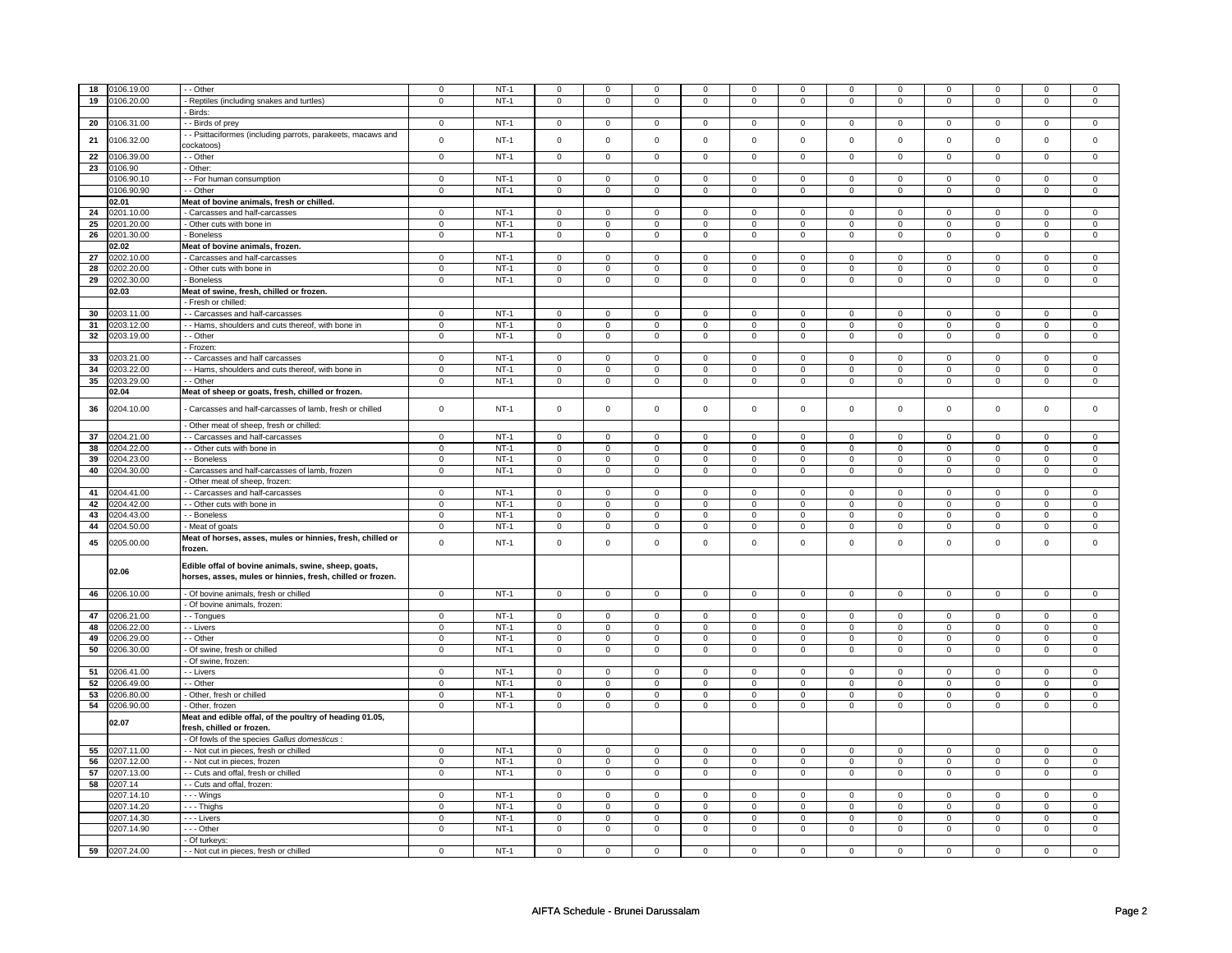| 60 | 0207.25.00    | - - Not cut in pieces, frozen                                                                                                                                            | $\mathbf 0$                | $NT-1$           | $\mathbf 0$                | $\mathbf 0$                | $\mathbf 0$                | 0                          | 0                          | 0                          | $\mathbf 0$                | 0                          | 0                          | $\mathbf 0$                | $\mathbf 0$      | 0                           |
|----|---------------|--------------------------------------------------------------------------------------------------------------------------------------------------------------------------|----------------------------|------------------|----------------------------|----------------------------|----------------------------|----------------------------|----------------------------|----------------------------|----------------------------|----------------------------|----------------------------|----------------------------|------------------|-----------------------------|
| 61 | 0207.26.00    | - Cuts and offal, fresh or chilled                                                                                                                                       | $\mathbf 0$                | $NT-1$           | $\mathbf 0$                | $\mathbf 0$                | 0                          | 0                          | 0                          | $\mathsf 0$                | 0                          | 0                          | 0                          | $\mathbf 0$                | $\mathbf 0$      | 0                           |
| 62 | 0207.27       | - Cuts and offal, frozen:                                                                                                                                                |                            |                  |                            |                            |                            |                            |                            |                            |                            |                            |                            |                            |                  |                             |
|    | 0207.27.10    | - - - Livers                                                                                                                                                             | $\mathbf 0$                | $NT-1$           | $\mathbf 0$                | $\mathbf 0$                | $\mathbf 0$                | $\mathbf 0$                | $\mathbf 0$                | $\mathbf 0$                | $\Omega$                   | $\mathbf{0}$               | $\mathbf 0$                | $\mathbf 0$                | $\Omega$         | $\mathbf{0}$                |
|    |               |                                                                                                                                                                          | $\mathbf 0$                | $NT-1$           | $\mathbf{0}$               |                            | $\mathbf 0$                |                            |                            |                            | $\mathbf 0$                |                            |                            |                            | $\mathbf 0$      |                             |
|    | 0207.27.90    | $- -$ Other                                                                                                                                                              |                            |                  |                            | $\mathbf 0$                |                            | $\mathbf 0$                | $\mathbf 0$                | $\mathbf 0$                |                            | $\mathbf 0$                | $\mathbf 0$                | $\mathbf 0$                |                  | $\mathbf{0}$                |
|    |               | - Of ducks, geese or guinea fowls:                                                                                                                                       |                            |                  |                            |                            |                            |                            |                            |                            |                            |                            |                            |                            |                  |                             |
|    | 63 0207.32    | - - Not cut in pieces, fresh or chilled:                                                                                                                                 |                            |                  |                            |                            |                            |                            |                            |                            |                            |                            |                            |                            |                  |                             |
|    | 0207.32.10    | - - - of ducks                                                                                                                                                           | $\mathbf 0$                | $NT-1$           | $\mathbf 0$                | $\mathbf 0$                | 0                          | $\mathbf 0$                | 0                          | $\mathbf 0$                | 0                          | $\mathbf 0$                | 0                          | $\mathbf 0$                | $\mathbf 0$      | 0                           |
|    | 0207.32.20    | --- Of geese or guinea fowls                                                                                                                                             | $\mathsf 0$                | $NT-1$           | $\mathsf 0$                | $\mathbf 0$                | $\mathbf 0$                | $\mathsf 0$                | $\mathbf 0$                | $\mathsf 0$                | $\mathbf 0$                | $\mathbf 0$                | $\mathsf 0$                | $\mathbf 0$                | $\mathbf 0$      | 0                           |
| 64 | 0207.33       | - - Not cut in pieces, frozen:                                                                                                                                           |                            |                  |                            |                            |                            |                            |                            |                            |                            |                            |                            |                            |                  |                             |
|    | 0207.33.10    | --- Of ducks                                                                                                                                                             | $\mathbf 0$                | $NT-1$           | $\mathbf 0$                | $\mathbf 0$                | $\mathbf 0$                | $\mathbf{0}$               | $\mathbf 0$                | $\mathbf 0$                | 0                          | $\mathbf 0$                | 0                          | $\mathbf{0}$               | 0                | 0                           |
|    | 0207.33.20    | - - - Of geese or guinea fowls                                                                                                                                           | $\mathbf 0$                | $NT-1$           | $\mathsf 0$                | $\mathbf 0$                | $\mathbf 0$                | $\mathbf 0$                | $\mathbf 0$                | $\mathbf 0$                | 0                          | $\mathbf 0$                | $\mathsf 0$                | $\mathbf 0$                | 0                | 0                           |
| 65 | 0207.34.00    | - Fatty livers, fresh or chilled                                                                                                                                         | $\mathbf 0$                | $NT-1$           | $\mathbf 0$                | $\mathbf 0$                | $\mathbf 0$                | $\mathbf 0$                | $\mathbf 0$                | $\mathbf 0$                | $\mathbf 0$                | $\mathbf 0$                | $\mathbf 0$                | $\mathbf 0$                | $\mathbf 0$      | $\mathbf 0$                 |
| 66 | 0207.35.00    | - Other, fresh or chilled                                                                                                                                                | $\overline{0}$             | $NT-1$           | $\overline{0}$             | $\overline{0}$             | $\mathbf 0$                | $\overline{0}$             | $\overline{0}$             | $\overline{0}$             | $\mathbf 0$                | $\overline{0}$             | $\overline{0}$             | $\overline{0}$             | $\mathbf 0$      | $\overline{0}$              |
| 67 | 0207.36       | - Other, frozen:                                                                                                                                                         |                            |                  |                            |                            |                            |                            |                            |                            |                            |                            |                            |                            |                  |                             |
|    | 0207.36.10    | - - - Fatty livers                                                                                                                                                       | $\mathbf 0$                | $NT-1$           | $\mathbf 0$                | $\mathbf 0$                | $\mathbf 0$                | $\mathbf 0$                | $\mathbf 0$                | $\mathbf{0}$               | $\mathbf 0$                | $\mathbf 0$                | $\mathbf 0$                | $\mathbf{0}$               | $\Omega$         | $\mathbf{0}$                |
|    |               |                                                                                                                                                                          |                            | $NT-1$           |                            |                            |                            |                            |                            |                            |                            |                            |                            |                            |                  |                             |
|    | 0207.36.20    | --- Cuts of ducks                                                                                                                                                        | $\overline{0}$             |                  | $\mathsf 0$                | $\overline{0}$             | $\mathsf 0$                | $\mathbf 0$                | $\mathsf 0$                | $\overline{0}$             | 0                          | $\mathbf 0$                | $\mathsf 0$                | $\overline{0}$             | 0                | $\mathbf 0$                 |
|    | 0207.36.30    | - - - Cuts of geese or guinea fowls                                                                                                                                      | $\mathsf 0$                | $NT-1$           | 0                          | $\mathsf 0$                | 0                          | $\mathbf 0$                | 0                          | $\mathbf 0$                | 0                          | $\mathbf 0$                | 0                          | $\mathbf 0$                | 0                | $\mathbf 0$                 |
|    | 02.08         | Other meat and edible meat offal, fresh, chilled or frozen.                                                                                                              |                            |                  |                            |                            |                            |                            |                            |                            |                            |                            |                            |                            |                  |                             |
| 68 | 0208.10.00    | - Of rabbits or hares                                                                                                                                                    | $\overline{0}$             | $NT-1$           | $\overline{0}$             | $\mathsf 0$                | $\mathsf 0$                | $\mathsf{O}$               | $\mathsf 0$                | $\overline{0}$             | $\mathsf{O}\xspace$        | $\mathsf{O}$               | $\mathsf 0$                | $\mathsf{O}$               | $\mathsf 0$      | $\mathsf 0$                 |
| 69 | 0208.20.00    | - Frogs' legs                                                                                                                                                            | $\mathsf 0$                | $NT-1$           | $\mathsf 0$                | $\mathsf 0$                | $\mathsf 0$                | $\mathbf 0$                | $\mathsf 0$                | $\mathbf 0$                | 0                          | $\mathbf 0$                | $\mathsf 0$                | $\mathbf 0$                | 0                | $\mathbf 0$                 |
| 70 | 0208.30.00    | of Primates                                                                                                                                                              | $\overline{0}$             | $NT-1$           | $\overline{0}$             | $\overline{0}$             | $\overline{0}$             | $\overline{0}$             | $\overline{0}$             | $\overline{0}$             | $\mathbf 0$                | $\overline{0}$             | $\overline{0}$             | $\overline{0}$             | $\mathbf 0$      | $\overline{0}$              |
| 71 | 0208.40.00    | Of whales, dolphins and porpoises (mammals of the order<br>Cetacea); of manatees and dugongs (mammals of the order                                                       | $\mathsf 0$                | $NT-1$           | $\mathsf 0$                | $\mathsf 0$                | $\mathbf 0$                | $\mathbf 0$                | $\mathbf 0$                | $\mathbf 0$                | $\mathbf 0$                | $\mathbf 0$                | $\mathsf 0$                | $\mathbf 0$                | $\mathbf 0$      | 0                           |
|    |               | Sirenia)                                                                                                                                                                 |                            |                  |                            |                            |                            |                            |                            |                            |                            |                            |                            |                            |                  |                             |
| 72 | 0208.50.00    | Of reptiles (including snakes and turtles)                                                                                                                               | $\overline{0}$             | $NT-1$           | $\overline{0}$             | $\overline{0}$             | $\overline{0}$             | $\overline{0}$             | $\overline{0}$             | $\overline{0}$             | $\overline{0}$             | $\overline{0}$             | $\overline{0}$             | $\overline{0}$             | $\overline{0}$   | $\overline{0}$              |
| 73 | 0208.90.00    | - Other                                                                                                                                                                  | $\overline{0}$             | $NT-1$           | $\overline{0}$             | $\overline{0}$             | $\overline{0}$             | $\overline{0}$             | $\overline{0}$             | $\overline{0}$             | $\overline{0}$             | $\overline{0}$             | $\overline{0}$             | $\overline{0}$             | $\overline{0}$   | $\overline{0}$              |
| 74 | 0209.00.00    | Pig fat, free of lean meat, and poultry fat, not rendered or<br>otherwise extracted, fresh, chilled, frozen, salted, in brine,<br>dried or smoked.                       | $\mathsf 0$                | $NT-1$           | $\mathsf{O}\xspace$        | $\mathsf 0$                | $\mathsf 0$                | $\mathsf 0$                | $\mathsf 0$                | $\mathsf 0$                | $\mathbf{0}$               | $\mathbf 0$                | $\mathsf 0$                | $\mathbf 0$                | $\mathbf{0}$     | $\mathbf 0$                 |
|    | 02.10         | Meat and edible meat offal, salted, in brine, dried or<br>smoked; edible flours and meals of meat or meat offal.                                                         |                            |                  |                            |                            |                            |                            |                            |                            |                            |                            |                            |                            |                  |                             |
|    |               | - Meat of swine:                                                                                                                                                         |                            |                  |                            |                            |                            |                            |                            |                            |                            |                            |                            |                            |                  |                             |
| 75 | 0210.11.00    | - Hams, shoulders and Cuts thereof, with bone in                                                                                                                         | $\mathbf 0$                | $NT-1$           | $\mathsf 0$                | $\mathbf 0$                | $\mathbf 0$                | $\mathbf 0$                | $\mathbf 0$                | $\mathsf 0$                | $\mathbf 0$                | $\mathbf 0$                | $\mathsf 0$                | $\mathbf 0$                | $\mathbf 0$      | $\mathbf{0}$                |
| 76 | 0210.12.00    | - Bellies (streaky) and cuts thereof                                                                                                                                     | $\overline{0}$             | $NT-1$           | $\mathbf 0$                | $\overline{0}$             | $\mathbf 0$                | $\mathbf 0$                | $\mathbf 0$                | $\mathbf 0$                | $\mathbf 0$                | $\mathbf 0$                | $\mathbf 0$                | $\mathbf 0$                | $\mathbf 0$      | $\mathbf 0$                 |
|    | 77 0210.19    | - - Other:                                                                                                                                                               |                            |                  |                            |                            |                            |                            |                            |                            |                            |                            |                            |                            |                  |                             |
|    | 0210.19.10    | $- -$ Bacon                                                                                                                                                              | $\mathbf 0$                | $NT-1$           | $\mathbf 0$                | $\mathbf{0}$               | $\mathbf 0$                | $\mathbf{0}$               | $\mathbf 0$                | $\mathbf{0}$               | 0                          | $\mathbf 0$                | 0                          | $\mathbf 0$                | 0                | 0                           |
|    | 0210.19.20    |                                                                                                                                                                          |                            | $NT-1$           |                            |                            |                            |                            |                            |                            |                            |                            |                            |                            | $\Omega$         |                             |
|    |               | --- Ham, boneless                                                                                                                                                        | $\mathbf 0$                |                  | $\mathbf 0$                | $\mathbf 0$                | $\mathbf 0$                | $\mathbf{0}$               | $\mathbf 0$                | $\mathbf{0}$               | $\mathbf 0$                | $\mathbf 0$                | $\mathbf 0$                | $\mathbf{0}$               |                  | $\mathbf{0}$                |
|    | 0210.19.90    | --- Other                                                                                                                                                                | $\mathsf 0$                | $NT-1$           | $\mathsf{O}\xspace$        | $\mathsf 0$                | $\mathsf 0$                | $\mathsf{O}$               | $\mathsf 0$                | $\mathsf{O}$               | $\mathbf 0$                | $\mathbf 0$                | $\mathsf 0$                | $\mathsf{O}\xspace$        | $\mathsf 0$      | $\mathsf{O}\xspace$         |
|    | 78 0210.20.00 | - Meat of bovine animals                                                                                                                                                 | $\overline{0}$             | $NT-1$           | $\mathsf 0$                | $\mathbf 0$                | $\mathbf 0$                | $\mathbf 0$                | $\mathbf 0$                | $\overline{0}$             | $\mathbf 0$                | $\overline{0}$             | $\mathsf 0$                |                            | $\mathbf 0$      | $\overline{0}$              |
|    |               | Other, including edible flours and meals of meat and meat<br>offal:                                                                                                      |                            |                  |                            |                            |                            |                            |                            |                            |                            |                            |                            | $\overline{0}$             |                  |                             |
|    | 79 0210.91.00 | - - Of primates                                                                                                                                                          |                            |                  |                            |                            |                            |                            |                            |                            |                            |                            |                            |                            |                  |                             |
|    |               |                                                                                                                                                                          |                            |                  |                            |                            |                            |                            |                            |                            |                            |                            |                            |                            |                  |                             |
| 80 | 0210.92.00    | - Of whales, dolphins and porpoises (mammals of the order<br>Cetacea); of manatees and dugongs (mammals of the order                                                     | $\mathbf 0$<br>$\mathbf 0$ | $NT-1$<br>$NT-1$ | $\mathbf 0$<br>$\mathbf 0$ | $\mathbf 0$<br>$\mathbf 0$ | $\mathbf 0$<br>$\mathbf 0$ | $\mathbf 0$<br>$\mathbf 0$ | $\mathbf 0$<br>$\mathbf 0$ | $\mathbf 0$<br>$\mathbf 0$ | $\mathbf 0$<br>$\mathbf 0$ | $\mathbf 0$<br>$\mathbf 0$ | $\mathbf 0$<br>$\mathbf 0$ | $\mathbf 0$<br>$\mathbf 0$ | 0<br>$\mathbf 0$ | $\mathbf 0$<br>$\mathbf{0}$ |
|    |               | Sirenia)                                                                                                                                                                 |                            |                  |                            |                            |                            |                            |                            |                            |                            |                            |                            |                            | $\mathbf 0$      | $\mathbf{0}$                |
|    | 81 0210.93.00 | - - Of reptiles (including snakes and turtles)                                                                                                                           | $\overline{0}$             | $NT-1$           | $\mathbf 0$                | $\mathbf 0$                | $\mathbf 0$                | $\mathbf 0$                | $\mathbf 0$                | $\mathbf 0$                | $\mathbf 0$                | $\mathbf 0$                | $\mathbf 0$                | $\mathbf 0$                |                  |                             |
|    | 82 0210.99    | - Other:                                                                                                                                                                 |                            |                  |                            |                            |                            |                            |                            |                            |                            |                            |                            |                            |                  |                             |
|    | 0210.99.10    | - - - Freeze dried chicken dice                                                                                                                                          | $\mathsf 0$                | $NT-1$           | $\mathsf{O}\xspace$        | $\mathsf 0$                | 0                          | $\mathbf 0$                | $\mathsf 0$                | $\mathbf 0$                | 0                          | $\mathbf 0$                | $\mathsf 0$                | $\mathsf{O}\xspace$        | $\mathbf 0$      | $\mathbf 0$                 |
|    | 0210.99.20    | - - - Dried pork skin                                                                                                                                                    | $\mathsf 0$                | $NT-1$           | 0                          | $\mathbf 0$                | 0                          | $\mathbf 0$                | 0                          | $\mathbf 0$                | $\mathbf 0$                | $\mathbf{0}$               | 0                          | $\mathbf 0$                | 0                | $\mathbf 0$                 |
|    | 0210.99.90    | --- Other                                                                                                                                                                | $\mathbf 0$                | $NT-1$           | $\mathbf 0$                | $\mathbf 0$                | $\mathbf 0$                | $\mathbf 0$                | $\mathbf 0$                | $\mathbf 0$                | $\mathbf 0$                | $\mathbf 0$                | $\mathbf 0$                | $\mathbf 0$                | $\Omega$         | $\mathbf{0}$                |
|    | 03.01         | Live fish.                                                                                                                                                               |                            |                  |                            |                            |                            |                            |                            |                            |                            |                            |                            |                            |                  |                             |
| 83 | 0301.10       | Ornamental fish:                                                                                                                                                         |                            |                  |                            |                            |                            |                            |                            |                            |                            |                            |                            |                            |                  |                             |
|    | 0301.10.10    | - Fish fry                                                                                                                                                               | $\mathsf 0$                | $NT-1$           | $\mathsf 0$                | $\mathsf 0$                | $\mathsf 0$                | $\mathsf 0$                | $\mathsf 0$                | $\mathsf 0$                | $\mathbf 0$                | $\mathsf 0$                | $\mathsf 0$                | $\mathsf 0$                | $\mathbf 0$      | $\mathbf 0$                 |
|    | 0301.10.20    | - Other, marine fish                                                                                                                                                     | $\overline{0}$             | $NT-1$           | $\mathsf 0$                | $\overline{0}$             | $\mathbf 0$                | $\overline{0}$             | $\mathbf 0$                | $\overline{0}$             | $\mathbf 0$                | $\overline{0}$             | $\mathsf 0$                | $\overline{0}$             | $\mathbf 0$      | $\overline{0}$              |
|    | 0301.10.30    | - Other, freshwater fish                                                                                                                                                 | $\overline{0}$             | $NT-1$           | $\overline{0}$             | $\overline{0}$             | $\overline{0}$             | $\overline{0}$             | $\overline{0}$             | $\overline{0}$             | $\mathbf 0$                | $\overline{0}$             | $\overline{0}$             | $\overline{0}$             | 0                | $\overline{0}$              |
|    |               | - Other live fish:                                                                                                                                                       |                            |                  |                            |                            |                            |                            |                            |                            |                            |                            |                            |                            |                  |                             |
| 84 | 0301.91.00    | - - Trout (Salmo trutta, Oncorhynchus mykiss, Oncorhynchus<br>clarki, Oncorhynchus aquabonita, Oncorhynchus gilae,<br>Oncorhynchus apache and Oncorhynchus chrysogaster) | $\mathsf 0$                | $NT-1$           | $\mathsf 0$                | $\mathsf 0$                | $\mathsf 0$                | $\mathbf 0$                | $\mathsf 0$                | $\mathsf{O}\xspace$        | $\mathbf 0$                | $\mathbf 0$                | $\mathsf 0$                | $\mathbf 0$                | $\mathsf 0$      | $\mathsf 0$                 |
| 85 | 0301.92.00    |                                                                                                                                                                          | $\overline{0}$             | $NT-1$           | $\overline{0}$             | $\overline{0}$             | $\overline{0}$             | $\overline{0}$             | $\overline{0}$             | $\overline{0}$             | $\overline{0}$             | $\overline{0}$             | $\overline{0}$             | $\overline{0}$             | $\overline{0}$   | $\overline{0}$              |
|    |               | - - Eels (Anguilla spp.)                                                                                                                                                 |                            |                  |                            |                            |                            |                            |                            |                            |                            |                            |                            |                            |                  |                             |
|    | 86 0301.93    | - - Carp:                                                                                                                                                                |                            |                  |                            |                            |                            |                            |                            |                            |                            |                            |                            |                            |                  |                             |
|    | 0301.93.1     | --- Carp breeder                                                                                                                                                         | $\mathbf 0$                | $NT-1$           | $\mathbf 0$                | $\mathbf 0$                | 0                          | $\mathbf 0$                | 0                          | $\mathbf 0$                | 0                          | $\mathbf 0$                | 0                          | $\mathbf 0$                | 0                | 0                           |
|    | 0301.93.90    | --- Other                                                                                                                                                                | $\mathbf 0$                | $NT-1$           | $\mathbf 0$                | $\mathbf 0$                | 0                          | $\mathbf 0$                | 0                          | $\mathbf 0$                | 0                          | $\mathbf 0$                | 0                          | $\mathbf 0$                | 0                | $\mathbf{0}$                |
| 87 | 0301.99       | - - Other:<br>--- Milkfish or lapu lapu fry:                                                                                                                             |                            |                  |                            |                            |                            |                            |                            |                            |                            |                            |                            |                            |                  |                             |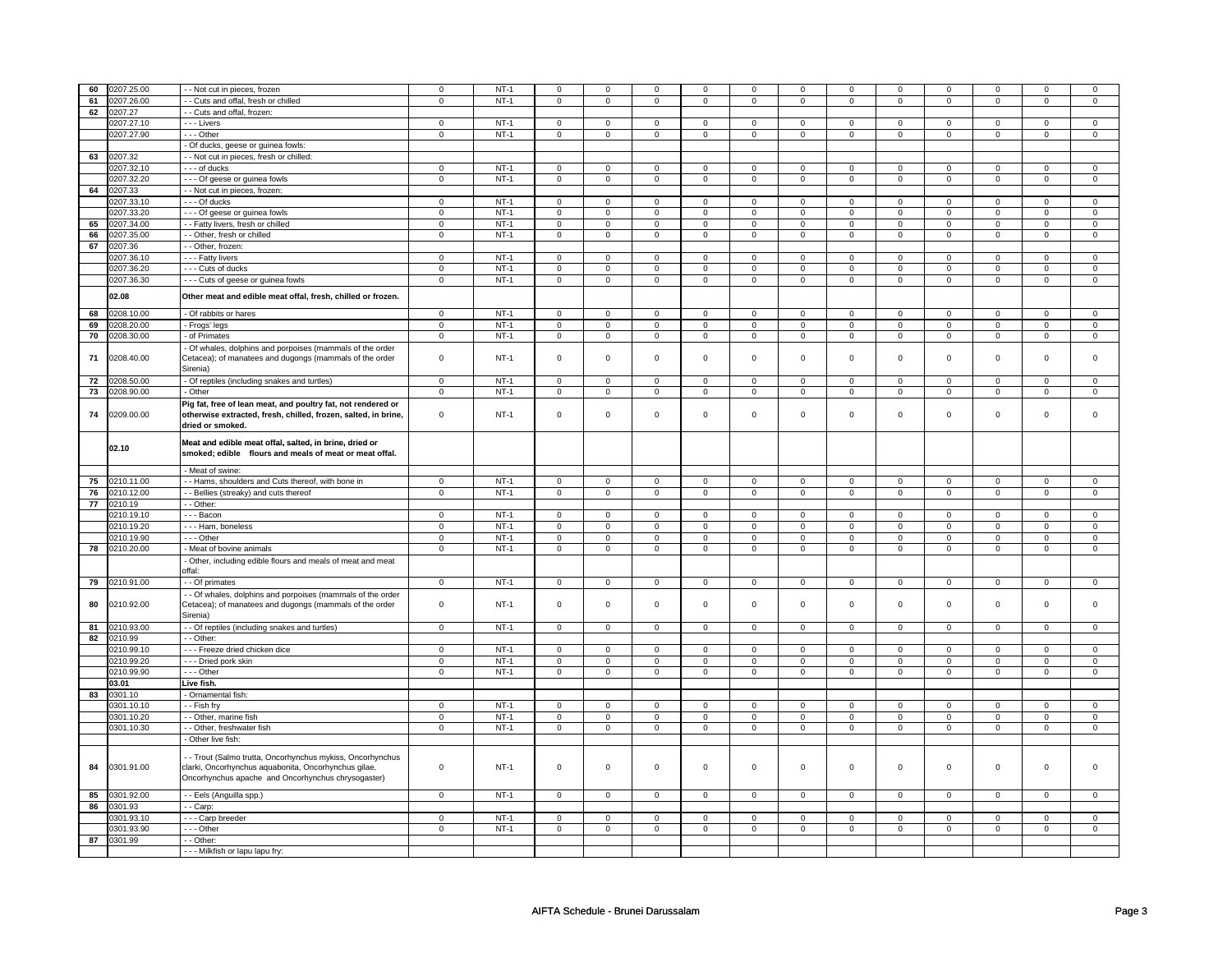|     | 0301.99.11     | - - - - For breeding                                          | $\mathbf 0$         | $NT-1$ | $\mathbf 0$    | $\mathsf 0$    | $\Omega$            | $\mathbf 0$    | 0                   | 0              | $\mathbf 0$         | $\mathbf 0$    | 0              | $\mathbf 0$    | $\Omega$       | 0                       |
|-----|----------------|---------------------------------------------------------------|---------------------|--------|----------------|----------------|---------------------|----------------|---------------------|----------------|---------------------|----------------|----------------|----------------|----------------|-------------------------|
|     |                |                                                               |                     | $NT-1$ |                |                |                     |                |                     |                |                     |                |                |                |                |                         |
|     | 0301.99.19     | $- - -$ Other                                                 | $\mathsf 0$         |        | $\mathsf 0$    | $\mathbf 0$    | 0                   | $\mathbf 0$    | 0                   | $\mathbf 0$    | $\mathbf{0}$        | $\mathsf 0$    | $\mathsf 0$    | $\mathsf 0$    | $\mathbf{0}$   | $\mathsf 0$             |
|     |                | - - - Other fish fry:                                         |                     |        |                |                |                     |                |                     |                |                     |                |                |                |                |                         |
|     | 0301.99.21     | - - - - For breeding                                          | $\mathbf 0$         | $NT-1$ | $\mathbf 0$    | $\mathbf 0$    | $\mathbf 0$         | $\mathbf{0}$   | $\mathbf 0$         | 0              | $\mathbf{0}$        | $\mathbf 0$    | $\mathbf{0}$   | $\mathbf{0}$   | $\mathbf 0$    | $\mathbf{0}$            |
|     | 0301.99.29     | $--$ Other                                                    | $\mathsf 0$         | $NT-1$ | $\mathbf 0$    | $\mathbf 0$    | $\mathbf 0$         | $\mathbf 0$    | $\mathbf 0$         | $\mathbf{O}$   | $\mathsf{O}\xspace$ | $\mathbf 0$    | $\mathsf 0$    | $\mathsf 0$    | $\mathsf 0$    | $\mathbf 0$             |
|     | 0301.99.30     | - - - Other marine fish                                       | $\mathsf 0$         | $NT-1$ | $\mathbf 0$    | $\mathbf 0$    | $\mathbf 0$         | $\mathbf 0$    | $\mathbf 0$         | $\mathbf{O}$   | $\mathbf 0$         | $\mathsf 0$    | $\mathbf 0$    | $\mathsf 0$    | $\mathsf 0$    | $\mathbf 0$             |
|     | 0301.99.40     | --- Other freshwater fish                                     | $\overline{0}$      | $NT-1$ | $\overline{0}$ | $\overline{0}$ | $\mathbf 0$         | $\overline{0}$ | $\overline{0}$      | $\overline{0}$ | $\mathbf 0$         | $\overline{0}$ | $\overline{0}$ | $\overline{0}$ | $\mathbf 0$    | $\overline{0}$          |
|     | 03.02          | Fish, fresh or chilled, excluding fish fillets and other fish |                     |        |                |                |                     |                |                     |                |                     |                |                |                |                |                         |
|     |                | meat of heading 03.04.                                        |                     |        |                |                |                     |                |                     |                |                     |                |                |                |                |                         |
|     |                | Salmonidae, excluding livers and roes:                        |                     |        |                |                |                     |                |                     |                |                     |                |                |                |                |                         |
|     |                |                                                               |                     |        |                |                |                     |                |                     |                |                     |                |                |                |                |                         |
|     |                | - Trout (Salmo trutta, Oncorhynchus mykiss, Oncorhynchus      |                     |        |                |                |                     |                |                     |                |                     |                |                |                |                |                         |
| 88  | 0302.11.00     | clarki, Oncorhynchus aquabonita, Oncorhynchus gilae,          | $\mathbf 0$         | $NT-1$ | $\mathsf 0$    | $\mathsf 0$    | $\mathbf 0$         | $\mathbf 0$    | $\mathbf 0$         | 0              | $\mathbf 0$         | $\mathbf 0$    | $\mathsf 0$    | $\mathsf 0$    | $\mathsf 0$    | $\mathbf 0$             |
|     |                | Oncorhynchus apache and Oncorhynchus chrysogaster)            |                     |        |                |                |                     |                |                     |                |                     |                |                |                |                |                         |
|     |                |                                                               |                     |        |                |                |                     |                |                     |                |                     |                |                |                |                |                         |
|     |                | - Pacific Salmon (Oncorhynchus nerka, Oncorhynchus            |                     |        |                |                |                     |                |                     |                |                     |                |                |                |                |                         |
|     |                | gorbuscha,<br>Oncorhynchus keta, Oncorhynchus                 |                     |        |                |                |                     |                |                     |                |                     |                |                |                |                |                         |
| 89  | 0302.12.00     | tschawytscha, Oncorhynchus kisutch, Oncorhynchus masou,       | $\mathbf 0$         | $NT-1$ | $\mathsf 0$    | $\mathsf 0$    | $\mathsf{O}\xspace$ | $\mathbf{0}$   | $\mathsf{O}\xspace$ | $\mathbf 0$    | $\mathsf{O}\xspace$ | $\mathbf 0$    | $\mathsf 0$    | $\mathsf 0$    | $\mathsf 0$    | $\Omega$                |
|     |                | and Oncorhynchus rhodurus), Atlantic salmon (Salmo salar)     |                     |        |                |                |                     |                |                     |                |                     |                |                |                |                |                         |
|     |                | and Danube salmon (Hucho hucho)                               |                     |        |                |                |                     |                |                     |                |                     |                |                |                |                |                         |
|     |                |                                                               |                     |        |                |                |                     |                |                     |                |                     |                |                |                |                |                         |
|     | 90 0302.19.00  | - - Other                                                     | $\overline{0}$      | $NT-1$ | $\mathbf 0$    | $\mathbf 0$    | $\mathbf 0$         | $\mathbf 0$    | $\mathbf 0$         | $\mathbf{0}$   | $\overline{0}$      | $\overline{0}$ | $\overline{0}$ | $\overline{0}$ | $\overline{0}$ | $\overline{0}$          |
|     |                | Flat fish (Pleuronectidae, Bothidae, Cynoglossidae,           |                     |        |                |                |                     |                |                     |                |                     |                |                |                |                |                         |
|     |                | Scophthalmidae and Citharidae), excluding livers<br>Soleidae, |                     |        |                |                |                     |                |                     |                |                     |                |                |                |                |                         |
|     |                | and roes:                                                     |                     |        |                |                |                     |                |                     |                |                     |                |                |                |                |                         |
|     |                | - - Halibut (Reinhardtius hippoglossoides, Hippoglossus       |                     |        |                |                |                     |                |                     |                |                     |                |                |                |                |                         |
| 91  | 0302.21.00     | hippoglossus, Hippoglossus stenolepis)                        | $\Omega$            | $NT-1$ | $\mathsf 0$    | $\mathbf 0$    | $\mathsf{O}\xspace$ | $\mathbf 0$    | $\mathsf 0$         | $\mathbf{O}$   | $\mathsf 0$         | $\mathsf 0$    | $\mathsf 0$    | $\mathsf 0$    | $\mathsf 0$    | $\mathbf 0$             |
|     |                |                                                               |                     |        |                |                |                     |                |                     |                |                     |                |                |                |                |                         |
| 92  | 0302.22.00     | - Plaice (Pleuronectes platessa)                              | $\overline{0}$      | $NT-1$ | $\mathbf 0$    | $\mathbf 0$    | $\mathbf 0$         | $\mathbf 0$    | $\mathsf 0$         | $\mathbf 0$    | $\mathbf 0$         | $\overline{0}$ | $\overline{0}$ | $\overline{0}$ | $\overline{0}$ | $\overline{0}$          |
| 93  | 0302.23.00     | - Sole (Solea spp)                                            | $\mathbf 0$         | $NT-1$ | 0              | $\mathsf 0$    | 0                   | $\mathbf 0$    | $\mathbf 0$         | 0              | $\mathbf 0$         | $\mathbf 0$    | $\mathbf 0$    | $\mathbf 0$    | $\mathbf 0$    | $\mathbf 0$             |
|     | 94 0302.29.00  | - Other                                                       | $\overline{0}$      | $NT-1$ | $\overline{0}$ | $\overline{0}$ | $\overline{0}$      | $\overline{0}$ | $\overline{0}$      | $\overline{0}$ | $\overline{0}$      | $\overline{0}$ | $\overline{0}$ | $\overline{0}$ | $\overline{0}$ | $\overline{0}$          |
|     |                | Tunas (of the genus Thunnus), skipjack or stripe-bellied      |                     |        |                |                |                     |                |                     |                |                     |                |                |                |                |                         |
|     |                | bonito (Euthynus (Katsuwonus) pelamis), excluding livers and  |                     |        |                |                |                     |                |                     |                |                     |                |                |                |                |                         |
|     |                | roes:                                                         |                     |        |                |                |                     |                |                     |                |                     |                |                |                |                |                         |
| 95  | 0302.31.00     | - - Albacore or longfinned tunas (Thunnus alalunga)           | 0                   | $NT-1$ | 0              | $\overline{0}$ | 0                   | $\mathbf 0$    | 0                   | 0              | $\mathbf 0$         | $\mathbf 0$    | $\mathbf 0$    | $\circ$        | $\circ$        | $\overline{\mathbf{0}}$ |
| 96  | 0302.32.00     | - Yellowfin tunas (Thunnus albacares)                         | $\mathbf 0$         | $NT-1$ | $\mathbf 0$    | $\mathbf 0$    | $\mathbf 0$         | $\mathbf 0$    | $\mathbf 0$         | $\mathbf{0}$   | $\mathbf 0$         | $\mathbf 0$    | $\mathbf 0$    | $\mathbf 0$    | $\mathbf 0$    | $\overline{0}$          |
| 97  | 0302.33.00     | - Skipjack or stripe-bellied bonito                           | $\mathsf 0$         | $NT-1$ | $\mathbf 0$    | $\mathbf 0$    | $\mathbf 0$         | $\mathbf 0$    | $\mathbf 0$         | $\mathbf{0}$   | $\mathbf 0$         | $\mathbf 0$    | $\mathsf 0$    | $\mathsf 0$    | $\mathbf 0$    | $\mathbf 0$             |
| 98  | 0302.34.00     | - Bigeye tunas (Thunnus obesus)                               | $\mathbf 0$         | $NT-1$ | $\mathbf 0$    | $\mathsf 0$    | $\mathbf 0$         | $\mathbf 0$    | $\mathbf 0$         | 0              | $\mathbf 0$         | $\mathbf 0$    | $\mathbf 0$    | $\mathsf 0$    | $\mathbf 0$    | $\mathbf 0$             |
| 99  | 0302.35.00     | - Bluefin tunas (Thunnus thynnus)                             | $\overline{0}$      | $NT-1$ | $\overline{0}$ | $\overline{0}$ | $\overline{0}$      | $\overline{0}$ | $\overline{0}$      | $\overline{0}$ | $\overline{0}$      | $\overline{0}$ | $\overline{0}$ | $\overline{0}$ | $\overline{0}$ | $\overline{0}$          |
| 100 | 0302.36.00     | - Southern bluefin tunas (Thunnus maccoyii)                   | $\overline{0}$      | $NT-1$ | $\overline{0}$ | $\overline{0}$ | $\overline{0}$      | $\overline{0}$ | $\overline{0}$      | $\overline{0}$ | $\overline{0}$      | $\overline{0}$ | $\overline{0}$ | $\overline{0}$ | $\overline{0}$ | $\overline{0}$          |
| 101 | 0302.39.00     | - Other                                                       | $\mathbf 0$         | $NT-1$ | $\mathbf 0$    | $\mathbf 0$    | $\mathbf 0$         | $\mathbf 0$    | $\mathbf 0$         | $\mathbf 0$    | $\mathsf 0$         | $\mathbf 0$    | $\mathbf 0$    | $\mathbf 0$    | $\mathsf 0$    | $\mathbf 0$             |
|     |                |                                                               |                     |        |                |                |                     |                |                     |                |                     |                |                |                |                |                         |
| 102 | 0302.40.00     | Herrings (Clupea harengus, Clupea pallasii), excluding livers | $\mathsf{o}\xspace$ | $NT-1$ | $\mathbf 0$    | $\mathsf 0$    | $\mathbf 0$         | $\mathbf 0$    | $\mathbf 0$         | 0              | $\mathbf{0}$        | $\mathsf{o}\,$ | $\mathsf 0$    | $\mathsf 0$    | $\mathbf 0$    | $\mathbf{0}$            |
|     |                | and roes                                                      |                     |        |                |                |                     |                |                     |                |                     |                |                |                |                |                         |
| 103 | 0302.50.00     | Cod (Gadus morhua, Gadus ogac, Gadus macrocephalus),          | $\mathbf 0$         | $NT-1$ | $\mathsf 0$    | $\mathsf 0$    | $\mathbf{0}$        | $\mathbf 0$    | $\mathbf 0$         | $\mathbf 0$    | $\mathsf 0$         | $\mathsf 0$    | $\mathsf 0$    | $\mathsf 0$    | $\mathbf 0$    | $\mathsf 0$             |
|     |                | excluding livers and roes                                     |                     |        |                |                |                     |                |                     |                |                     |                |                |                |                |                         |
|     |                | Other fish, excluding livers and roes:                        |                     |        |                |                |                     |                |                     |                |                     |                |                |                |                |                         |
|     |                |                                                               |                     |        |                |                |                     |                |                     |                |                     |                |                |                |                |                         |
| 104 | 0302.61.00     | - Sardines (Sardina pilchardus, Sardinops spp.), sardinella   | $\mathbf 0$         | $NT-1$ | $\mathbf 0$    | $\mathbf 0$    | $\mathbf 0$         | $\mathbf 0$    | $\mathbf 0$         | $\mathbf{0}$   | $\mathbf{0}$        | $\mathbf 0$    | $\mathbf 0$    | $\mathbf{0}$   | $\mathbf 0$    | $\mathbf 0$             |
|     |                | (Sardinella spp.), brisling or sprats (Sprattus sprattus)     |                     |        |                |                |                     |                |                     |                |                     |                |                |                |                |                         |
|     | 105 0302.62.00 | - - Haddock (Melanogrammus aeglefinus)                        | $\mathbf 0$         | $NT-1$ | $\mathbf 0$    | $\mathsf 0$    | $\mathbf 0$         | $\mathbf 0$    | $\mathbf 0$         | 0              | $\mathsf 0$         | $\mathbf 0$    | $\mathbf 0$    | $\mathbf 0$    | $\mathbf 0$    | $\mathbf 0$             |
| 106 | 0302.63.00     | - - Coalfish (Pollachius virens)                              | $\overline{0}$      | $NT-1$ | $\overline{0}$ | $\overline{0}$ | $\overline{0}$      | $\overline{0}$ | $\overline{0}$      | $\pmb{0}$      | $\overline{0}$      | $\overline{0}$ | $\overline{0}$ | $\overline{0}$ | $\overline{0}$ | $\overline{0}$          |
|     |                | - Mackerel (Scomber scombrus, Scomber australasicus,          |                     |        |                |                |                     |                |                     |                |                     |                |                |                |                |                         |
| 107 | 0302.64.00     | Scomber japonicus)                                            | $\Omega$            | $NT-1$ | $\mathbf 0$    | $\mathbf 0$    | $\mathbf 0$         | $\mathbf 0$    | $\mathbf 0$         | $\mathbf{0}$   | $\mathbf 0$         | $\mathbf 0$    | $\mathbf 0$    | $\mathbf 0$    | $\mathbf 0$    | $\mathbf 0$             |
| 108 | 0302.65.00     | - - Dogfish and other sharks                                  | $\mathbf 0$         | $NT-1$ | 0              | $\mathbf 0$    | 0                   | $\mathbf 0$    | 0                   | 0              | $\mathbf 0$         | 0              | 0              | $\mathbf 0$    | 0              | $\mathbf{0}$            |
|     |                |                                                               |                     |        |                |                |                     |                |                     |                |                     |                |                |                |                |                         |
| 109 | 0302.66.00     | - Eels (Anguilla spp.)                                        | $\overline{0}$      | $NT-1$ | $\overline{0}$ | $\overline{0}$ | $\mathbf 0$         | $\overline{0}$ | $\mathbf 0$         | $\overline{0}$ | $\overline{0}$      | $\overline{0}$ | $\overline{0}$ | $\overline{0}$ | $\mathbf 0$    | $\overline{0}$          |
| 110 | 0302.69        | - Other:                                                      |                     |        |                |                |                     |                |                     |                |                     |                |                |                |                |                         |
|     | 0302.69.10     | Marine fish                                                   | $\mathbf 0$         | $NT-1$ | $\mathbf 0$    | $\mathsf 0$    | $\mathbf 0$         | $\mathbf 0$    | $\mathbf 0$         | 0              | $\Omega$            | $\mathbf 0$    | $\mathbf 0$    | $\mathbf 0$    | $\mathbf 0$    | $\circ$                 |
|     | 0302.69.20     | --- Freshwater fish                                           | $\mathbf 0$         | $NT-1$ | 0              | $\mathsf 0$    | 0                   | $\mathbf 0$    | 0                   | 0              | $\mathbf 0$         | $\mathbf 0$    | 0              | $\mathsf 0$    | 0              | $\mathbf 0$             |
|     | 111 0302.70.00 | - Livers and roes                                             | $\mathsf 0$         | $NT-1$ | $\mathsf 0$    | $\mathbf 0$    | 0                   | $\mathbf 0$    | 0                   | $\mathbf 0$    | $\mathbf 0$         | $\mathsf 0$    | 0              | $\mathsf 0$    | 0              | $\mathsf 0$             |
|     | 03.03          | Fish, frozen, excluding fish fillets and other fish meat of   |                     |        |                |                |                     |                |                     |                |                     |                |                |                |                |                         |
|     |                | heading 03.04.                                                |                     |        |                |                |                     |                |                     |                |                     |                |                |                |                |                         |
|     |                |                                                               |                     |        |                |                |                     |                |                     |                |                     |                |                |                |                |                         |
|     |                | Pacific Salmon (Oncorhynchus nerka, Oncorhynchus              |                     |        |                |                |                     |                |                     |                |                     |                |                |                |                |                         |
|     |                | gorbuscha, Oncorhynchus keta, Oncorhynchus                    |                     |        |                |                |                     |                |                     |                |                     |                |                |                |                |                         |
|     |                | tschawytscha, Oncorhynchus kisutch, Oncorhynchus masou,       |                     |        |                |                |                     |                |                     |                |                     |                |                |                |                |                         |
|     |                | and Oncorhynchus rhodurus), excluding livers and roes:        |                     |        |                |                |                     |                |                     |                |                     |                |                |                |                |                         |
|     |                |                                                               |                     |        |                |                |                     |                |                     |                |                     |                |                |                |                |                         |
| 112 | 0303.11.00     | - Sockeye salmon (red salmon) (Oncorhynchus nerka)            | $\mathbf 0$         | $NT-1$ | $\mathsf 0$    | $\mathsf 0$    | $\mathbf 0$         | $\mathbf 0$    | $\mathsf 0$         | $\mathsf 0$    | $\mathsf 0$         | $\mathsf 0$    | $\mathsf 0$    | $\mathsf 0$    | $\mathsf 0$    | $\mathbf 0$             |
|     |                |                                                               |                     |        |                |                |                     |                |                     |                |                     |                |                |                |                |                         |
|     | 113 0303.19.00 | - - Other                                                     | $\mathbf 0$         | $NT-1$ | $\mathbf 0$    | $\mathbf 0$    | $\mathbf 0$         | $\mathbf 0$    | $\mathbf 0$         | $\mathbf 0$    | $\mathbf 0$         | $\mathbf{0}$   | $\mathbf 0$    | $\mathbf 0$    | $\mathbf 0$    | $\mathbf 0$             |
|     |                | - Other salmonidae, excluding livers and roes:                |                     |        |                |                |                     |                |                     |                |                     |                |                |                |                |                         |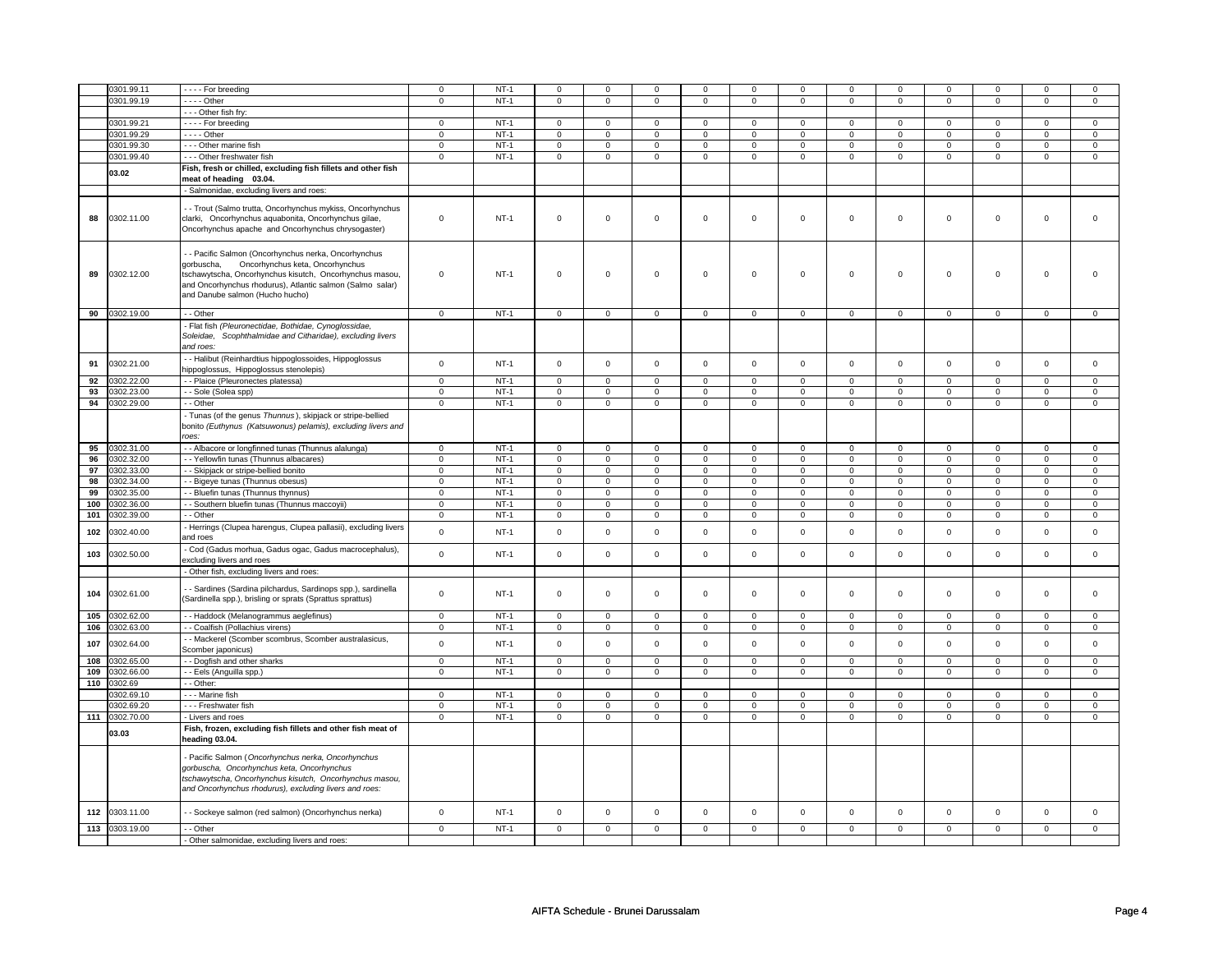|                  |                | - - Trout (Salmo trutta, Oncorhynchus mykiss, Oncorhynchus                                                                 |                |        |                     |                |                     |                |                     |                |                |                |                |                |                |                |
|------------------|----------------|----------------------------------------------------------------------------------------------------------------------------|----------------|--------|---------------------|----------------|---------------------|----------------|---------------------|----------------|----------------|----------------|----------------|----------------|----------------|----------------|
| 114              | 0303.21.00     | clarki, Oncorhynchus aquabonita, Oncorhynchus gilae,                                                                       | $\mathbf 0$    | $NT-1$ | $\mathsf 0$         | $\mathsf 0$    | $\Omega$            | $\mathbf 0$    | $\Omega$            | $\mathsf 0$    | $\Omega$       | $\mathsf 0$    | $\mathsf 0$    | $\mathbf 0$    | $\Omega$       | $\Omega$       |
|                  |                | Oncorhynchus apache and Oncorhynchus chrysogaster)                                                                         |                |        |                     |                |                     |                |                     |                |                |                |                |                |                |                |
|                  |                | - - Atlantic salmon (Salmo salar) and Danube salmon (Hucho                                                                 |                |        |                     |                |                     |                |                     |                |                |                |                |                |                |                |
| 115              | 0303.22.00     | hucho)                                                                                                                     | $\mathbf 0$    | $NT-1$ | $\mathsf 0$         | $\mathbf 0$    | $\mathbf 0$         | $\mathbf 0$    | $\mathsf 0$         | $\mathsf 0$    | $\mathsf 0$    | $\mathsf 0$    | $\mathbf 0$    | $\mathbf 0$    | $\mathsf 0$    | $\mathbf 0$    |
| 116              | 0303.29.00     | - - Other                                                                                                                  | $\mathbf 0$    | $NT-1$ | $\mathsf 0$         | $\mathbf 0$    | $\mathsf 0$         | $\mathbf 0$    | $\overline{0}$      | $\overline{0}$ | $\overline{0}$ | $\overline{0}$ | $\overline{0}$ | $\overline{0}$ | $\overline{0}$ | $\overline{0}$ |
|                  |                | - Flat fish (Pleuronectidae, Bothidae, Cynoglossidae,                                                                      |                |        |                     |                |                     |                |                     |                |                |                |                |                |                |                |
|                  |                | Scophthalmidae and Citharidae), excluding livers<br>Soleidae,                                                              |                |        |                     |                |                     |                |                     |                |                |                |                |                |                |                |
|                  |                | and roes:                                                                                                                  |                |        |                     |                |                     |                |                     |                |                |                |                |                |                |                |
| 117              | 0303.31.00     | - Halibut (Reinhardtius hippoglossoides, Hippoglossus                                                                      | $\mathbf 0$    | $NT-1$ | $\mathbf 0$         | $\mathbf 0$    | $\mathbf 0$         | $\mathbf 0$    | $\mathbf 0$         | $\mathbf 0$    | $\mathbf 0$    | $\mathbf 0$    | $\mathbf 0$    | $\mathbf 0$    | $\Omega$       | $\mathsf 0$    |
|                  |                | nippoglossus, Hippoglossus stenolepis)                                                                                     |                |        |                     |                |                     |                |                     |                |                |                |                |                |                |                |
| 118              | 0303.32.00     | - - Plaice (Pleuronectes platessa)                                                                                         | $\overline{0}$ | $NT-1$ | $\overline{0}$      | $\mathsf 0$    | $\overline{0}$      | $\mathbf 0$    | $\overline{0}$      | $\overline{0}$ | $\overline{0}$ | $\overline{0}$ | $\overline{0}$ | $\overline{0}$ | $\overline{0}$ | $\overline{0}$ |
| 119              | 0303.33.00     | - - Sole (Solea spp.)                                                                                                      | $\mathbf 0$    | $NT-1$ | $\mathbf 0$         | $\mathbf 0$    | $\mathbf 0$         | $\mathbf 0$    | $\mathbf 0$         | $\mathbf 0$    | $\mathbf 0$    | $\mathsf 0$    | $\mathbf 0$    | $\mathsf 0$    | $\mathbf 0$    | $\mathbf 0$    |
| 120              | 0303.39.00     | - Other                                                                                                                    | $\mathbf 0$    | $NT-1$ | $\mathsf 0$         | $\mathbf 0$    | $\mathbf 0$         | $\mathbf 0$    | $\mathsf 0$         | $\mathbf 0$    | $\Omega$       | $\mathbf 0$    | $\mathbf 0$    | $\mathbf 0$    | $\Omega$       | $\mathbf 0$    |
|                  |                | - Tunas (of the genus Thunnus), skipjack or stripe-bellied                                                                 |                |        |                     |                |                     |                |                     |                |                |                |                |                |                |                |
|                  |                | bonito (Euthynnus (Katsuwonus) pelamis), excluding livers                                                                  |                |        |                     |                |                     |                |                     |                |                |                |                |                |                |                |
|                  |                | and roes:                                                                                                                  |                |        |                     |                |                     |                |                     |                |                |                |                |                |                |                |
| $121$            | 0303.41.00     | - - Albacore or longfinned tunas (Thunnas alalunga)                                                                        | $\overline{0}$ | $NT-1$ | $\overline{0}$      | $\overline{0}$ | $\overline{0}$      | $\mathbf 0$    | $\overline{0}$      | $\overline{0}$ | $\overline{0}$ | $\overline{0}$ | $\overline{0}$ | $\overline{0}$ | $\overline{0}$ | $\overline{0}$ |
| 122              | 0303.42.00     | - - Yellowfin tunas (Thunnus albacares)                                                                                    | $\mathbf 0$    | $NT-1$ | $\mathsf 0$         | $\mathbf 0$    | $\mathsf{O}\xspace$ | $\mathbf 0$    | $\mathsf 0$         | $\mathbf 0$    | $\mathsf 0$    | $\mathsf 0$    | $\mathsf 0$    | $\mathsf 0$    | $\mathsf 0$    | $\mathsf 0$    |
| 123              | 0303.43.00     | - Skipjack or stripe-bellied bonito                                                                                        | $\mathbf 0$    | $NT-1$ | $\mathbf 0$         | $\mathbf 0$    | $\mathbf 0$         | $\mathbf 0$    | $\mathbf 0$         | $\mathbf 0$    | $\mathbf 0$    | $\mathbf 0$    | $\mathbf 0$    | $\mathbf 0$    | $\mathbf 0$    | $\mathbf 0$    |
| $\overline{124}$ | 0303.44.00     | - - Bigeye tunas (Thunnus obesus)                                                                                          | $\overline{0}$ | $NT-1$ | $\mathbf 0$         | $\mathbf{0}$   | $\mathbf 0$         | $\mathbf{0}$   | $\mathbf 0$         | $\overline{0}$ | $\mathbf 0$    | $\overline{0}$ | $\mathbf 0$    | $\overline{0}$ | $\mathbf 0$    | $\overline{0}$ |
| 125              | 0303.45.00     | - - Bluefin tunas (Thunnus thynnus)                                                                                        | $\overline{0}$ | $NT-1$ | $\mathbf 0$         | $\mathbf 0$    | $\mathbf 0$         | $\mathbf 0$    | $\mathbf 0$         | $\mathbf 0$    | $\mathbf 0$    | $\mathbf 0$    | $\mathbf 0$    | $\mathbf 0$    | $\mathbf 0$    | $\mathbf 0$    |
| 126              | 303.46.00      | - - Southern bluefin tunas (Thunnus maccoyii)                                                                              | $\mathbf 0$    | $NT-1$ | $\mathbf 0$         | $\mathbf 0$    | $\mathbf 0$         | $\mathbf 0$    | $\mathbf 0$         | $\mathbf 0$    | $\Omega$       | 0              | $\Omega$       | 0              | $\Omega$       | $\mathbf 0$    |
| 127              | 303.49.00      | - Other                                                                                                                    | $\mathbf 0$    | $NT-1$ | $\mathbf 0$         | $\mathbf 0$    | $\mathbf 0$         | $\mathbf 0$    | $\Omega$            | $\mathsf 0$    | $\Omega$       | $\mathsf 0$    | $\Omega$       | $\mathsf 0$    | $\Omega$       | $\mathsf 0$    |
| 128              | 0303.50.00     | - Herrings (Clupea harengus, Clupea pallasii), excluding livers                                                            | $\mathbf 0$    | $NT-1$ | $\mathbf 0$         | $\mathsf 0$    | $\mathbf 0$         | $\mathbf 0$    | $\mathbf 0$         | $\mathbf 0$    | $\mathbf 0$    | $\mathsf 0$    | $\mathbf 0$    | $\mathbf 0$    | $\mathbf 0$    | $\mathbf 0$    |
|                  |                | and roes                                                                                                                   |                |        |                     |                |                     |                |                     |                |                |                |                |                |                |                |
| 129              | 0303.60.00     | - Cod (Gadus morhua, Gadus ogac, Gadus macrocephalus),                                                                     | $\mathsf{o}$   | $NT-1$ | $\mathsf 0$         | $\mathsf 0$    | $\mathsf{O}\xspace$ | $\mathsf 0$    | $\mathsf{O}\xspace$ | $\mathsf 0$    | $\mathbf 0$    | $\mathbf 0$    | $\mathbf 0$    | $\mathsf 0$    | $\mathbf 0$    | $\mathsf 0$    |
|                  |                | excluding livers and roes                                                                                                  |                |        |                     |                |                     |                |                     |                |                |                |                |                |                |                |
|                  |                | - Other fish, excluding livers and roes:                                                                                   |                |        |                     |                |                     |                |                     |                |                |                |                |                |                |                |
|                  |                |                                                                                                                            |                |        |                     |                |                     |                |                     |                |                |                |                |                |                |                |
| 130              | 0303.71.00     | - - Sardines (Sardina pilchardus, Sardinops spp.), sardinella<br>(Sardinella spp.), brisling or sprats (Sprattus sprattus) | $\mathbf 0$    | $NT-1$ | $\mathsf 0$         | $\mathsf 0$    | $\mathbf 0$         | $\mathbf 0$    | $\mathbf 0$         | $\mathsf 0$    | $\mathbf 0$    | $\mathsf 0$    | $\mathbf 0$    | $\mathsf 0$    | $\mathsf 0$    | $\mathbf 0$    |
|                  |                |                                                                                                                            |                |        |                     |                |                     |                |                     |                |                |                |                |                |                |                |
| 131              | 0303.72.00     | - - Haddock (Melanogrammus aeglefinus)                                                                                     | $\mathbf 0$    | $NT-1$ | $\mathsf 0$         | $\mathbf 0$    | $\mathsf 0$         | $\mathbf{0}$   | $\mathsf 0$         | $\mathbf 0$    | $\mathbf 0$    | $\mathbf 0$    | $\mathsf 0$    | $\mathsf 0$    | $\mathsf 0$    | $\mathbf 0$    |
| 132              | 0303.73.00     | - - Coalfish (Pollachius virens)                                                                                           | $\overline{0}$ | $NT-1$ | $\mathbf 0$         | $\mathbf 0$    | $\mathbf 0$         | $\mathbf 0$    | $\mathbf 0$         | $\mathbf 0$    | $\mathbf 0$    | $\mathbf 0$    | $\mathbf 0$    | $\mathbf 0$    | $\mathbf 0$    | $\mathbf{0}$   |
| 133              | 0303.74.00     | - - Mackerel (Scomber scombrus, Scomber australasicus,                                                                     | $\mathbf 0$    | $NT-1$ | $\mathsf 0$         | $\mathsf 0$    | $\mathbf 0$         | $\mathsf 0$    | $\mathbf 0$         | $\mathsf 0$    | $\mathbf 0$    | $\mathsf 0$    | $\mathbf 0$    | $\mathsf 0$    | $\mathbf 0$    | $\mathbf 0$    |
|                  |                | Scomber japonicus)                                                                                                         |                |        |                     |                |                     |                |                     |                |                |                |                |                |                |                |
| 134              | 0303.75.00     | - - Dogfish and other sharks                                                                                               | $\mathbf 0$    | $NT-1$ | $\mathsf{O}\xspace$ | $\mathbf 0$    | $\mathsf 0$         | $\mathbf 0$    | $\mathsf 0$         | $\mathsf 0$    | $\mathsf 0$    | $\mathsf 0$    | $\mathsf 0$    | $\mathsf 0$    | $\mathsf 0$    | $\mathbf 0$    |
| 135              | 0303.76.00     | - - Eels (Anguilla spp.)                                                                                                   | $\mathbf 0$    | $NT-1$ | $\mathbf 0$         | $\mathbf 0$    | $\mathbf 0$         | $\mathbf 0$    | $\mathbf 0$         | $\mathbf 0$    | $\mathbf 0$    | $\mathbf 0$    | $\mathbf 0$    | $\mathsf 0$    | $\Omega$       | $\mathsf 0$    |
| 136              | 0303.77.00     | - - Sea bass (Dicentrarchus labrax, Dicentrarchus punctatus)                                                               | $\mathbf 0$    | $NT-1$ | $\mathbf 0$         | $\mathsf 0$    | $\mathbf 0$         | $\mathbf 0$    | $\mathbf 0$         | $\mathsf 0$    | $\mathbf 0$    | $\mathsf 0$    | $\mathbf 0$    | $\mathsf 0$    | $\Omega$       | $\mathsf 0$    |
|                  |                |                                                                                                                            |                |        |                     |                |                     |                |                     |                |                |                |                |                |                |                |
| 137              | 0303.78.00     | -- Hake (Merluccius spp. Urophycis spp.)                                                                                   | $\mathbf 0$    | $NT-1$ | $\Omega$            | $\mathbf 0$    | $\mathbf 0$         | $\mathbf 0$    | $\mathbf 0$         | $\mathbf 0$    | $\mathbf 0$    | $\mathbf 0$    | $\mathbf 0$    | $\mathbf 0$    | $\mathbf 0$    | $\mathbf 0$    |
| 138              | 0303.79        | - - Other:                                                                                                                 |                |        |                     |                |                     |                |                     |                |                |                |                |                |                |                |
|                  | 0303.79.10     | - - - Marine fish                                                                                                          | $\mathbf 0$    | $NT-1$ | $\mathbf 0$         | $\mathbf 0$    | $\mathbf 0$         | $\mathbf 0$    | $\mathbf 0$         | $\mathbf 0$    | $\mathbf 0$    | $\mathsf 0$    | $\mathsf 0$    | $\mathbf 0$    | $\mathbf 0$    | $\mathbf 0$    |
|                  | 303.79.20      | --- Freshwater fish                                                                                                        | $\mathbf 0$    | $NT-1$ | $\mathsf 0$         | $\mathsf 0$    | $\mathsf 0$         | $\mathbf 0$    | $\mathsf 0$         | $\mathsf 0$    | $\mathbf 0$    | $\mathsf 0$    | $\mathbf 0$    | $\mathsf 0$    | $\mathbf 0$    | $\mathbf 0$    |
| 139              | 0303.80        | - Livers and roes:                                                                                                         |                |        |                     |                |                     |                |                     |                |                |                |                |                |                |                |
|                  | 0303.80.10     | - - Livers                                                                                                                 | $\mathbf 0$    | $NT-1$ | $\Omega$            | $\mathbf 0$    | 0                   | $\mathbf 0$    | $\Omega$            | $\mathbf 0$    | $\Omega$       | 0              | $\Omega$       | 0              | $\Omega$       | $\mathbf 0$    |
|                  | 0303.80.20     | - - Roes                                                                                                                   | $\mathbf 0$    | $NT-1$ | $\mathbf 0$         | $\mathbf 0$    | $\mathbf 0$         | $\mathbf 0$    | $\mathbf 0$         | $\mathbf 0$    | $\mathbf 0$    | $\mathbf 0$    | $\mathbf 0$    | $\mathbf 0$    | $\mathbf 0$    | $\mathbf 0$    |
|                  | 03.04          | Fish fillets and other fish meat (whether or not minced),                                                                  |                |        |                     |                |                     |                |                     |                |                |                |                |                |                |                |
|                  |                | fresh, chilled or frozen.                                                                                                  |                |        |                     |                |                     |                |                     |                |                |                |                |                |                |                |
| 140              | 0304.10.00     | - Fresh or chilled                                                                                                         | $\mathbf 0$    | $NT-1$ | $\mathsf 0$         | $\mathsf 0$    | $\mathbf 0$         | $\mathbf 0$    | $\mathsf 0$         | $\mathbf 0$    | $\mathbf 0$    | $\mathsf 0$    | $\mathbf 0$    | $\mathsf 0$    | $\mathbf 0$    | $\mathbf 0$    |
| 141              | 0304.20.00     | - Frozen fillets                                                                                                           | $\mathbf 0$    | $NT-1$ | $\mathbf 0$         | $\mathbf 0$    | 0                   | $\mathbf 0$    | $\mathbf 0$         | $\mathsf 0$    | $\mathbf 0$    | $\mathsf 0$    | $\mathsf 0$    | $\mathsf 0$    | $\mathsf 0$    | $\mathsf 0$    |
|                  | 142 0304.90.00 | - Other                                                                                                                    | $\mathsf 0$    | $NT-1$ | $\mathbf 0$         | $\mathbf 0$    | $\mathbf 0$         | $\overline{0}$ | $\mathbf 0$         | $\mathsf 0$    | $\mathbf 0$    | $\mathsf 0$    | $\mathbf 0$    | $\mathsf 0$    | $\mathbf 0$    | $\mathbf 0$    |
|                  |                | Fish, dried, salted or in brine; smoked fish, whether or not                                                               |                |        |                     |                |                     |                |                     |                |                |                |                |                |                |                |
|                  | 03.05          | cooked before or during the smoking process; flours,                                                                       |                |        |                     |                |                     |                |                     |                |                |                |                |                |                |                |
|                  |                | meals and pellets of fish, fit for human consumption.                                                                      |                |        |                     |                |                     |                |                     |                |                |                |                |                |                |                |
|                  |                |                                                                                                                            |                |        |                     |                |                     |                |                     |                |                |                |                |                |                |                |
| 143              | 0305.10.00     | - Flours, meals and pellets of fish, fit for human consumption                                                             | $\mathbf 0$    | $NT-1$ | $\mathbf 0$         | $\mathbf 0$    | $\mathbf 0$         | $\mathbf{0}$   | $\mathbf 0$         | $\mathbf{0}$   | $\mathbf 0$    | $\mathsf 0$    | $\mathsf 0$    | $\mathbf 0$    | $\mathbf 0$    | $\mathsf 0$    |
|                  |                |                                                                                                                            |                |        |                     |                |                     |                |                     |                |                |                |                |                |                |                |
| 144              | 0305.20.00     | - Livers and roes of fish, dried, smoked, salted or in brine                                                               | $\mathbf 0$    | $NT-1$ | $\mathbf 0$         | $\mathsf 0$    | $\mathbf 0$         | $\mathbf 0$    | $\mathbf 0$         | $\mathbf 0$    | $\mathsf 0$    | $\mathsf 0$    | $\mathbf 0$    | $\mathsf 0$    | $\mathsf 0$    | $\mathbf 0$    |
| 145              | 0305.30.00     | - Fish fillets, dried, salted or in brine but not smoked                                                                   | $\mathsf 0$    | $NT-1$ | $\mathsf 0$         | $\mathsf 0$    | $\mathsf 0$         | $\mathbf 0$    | $\mathsf 0$         | $\mathsf 0$    | $\overline{0}$ | $\overline{0}$ | $\overline{0}$ | $\overline{0}$ | $\overline{0}$ | $\overline{0}$ |
|                  |                | - Smoked fish, including fillets:                                                                                          |                |        |                     |                |                     |                |                     |                |                |                |                |                |                |                |
|                  |                |                                                                                                                            |                |        |                     |                |                     |                |                     |                |                |                |                |                |                |                |
|                  |                | - - Pacific Salmon (Oncorhynchus nerka, Oncorhynchus                                                                       |                |        |                     |                |                     |                |                     |                |                |                |                |                |                |                |
| 146              | 0305.41.00     | gorbuscha, Oncorhynchus keta, Oncorhynchus tschawytscha,<br>Oncorhynchus kisutch, Oncorhynchus masou, and                  | $\Omega$       | $NT-1$ | $\Omega$            | $\mathbf 0$    | $\Omega$            | $\mathbf 0$    | $\mathbf 0$         | $\mathbf 0$    | $\mathsf 0$    | $\Omega$       | $\mathsf 0$    | $\mathbf 0$    | $\mathsf 0$    | $\Omega$       |
|                  |                | Oncorhynchus rhodurus), Atlantic salmon (Salmo salar) and                                                                  |                |        |                     |                |                     |                |                     |                |                |                |                |                |                |                |
|                  |                | Danube salmon (Hucho hucho)                                                                                                |                |        |                     |                |                     |                |                     |                |                |                |                |                |                |                |
|                  |                |                                                                                                                            |                |        |                     |                |                     |                |                     |                |                |                |                |                |                |                |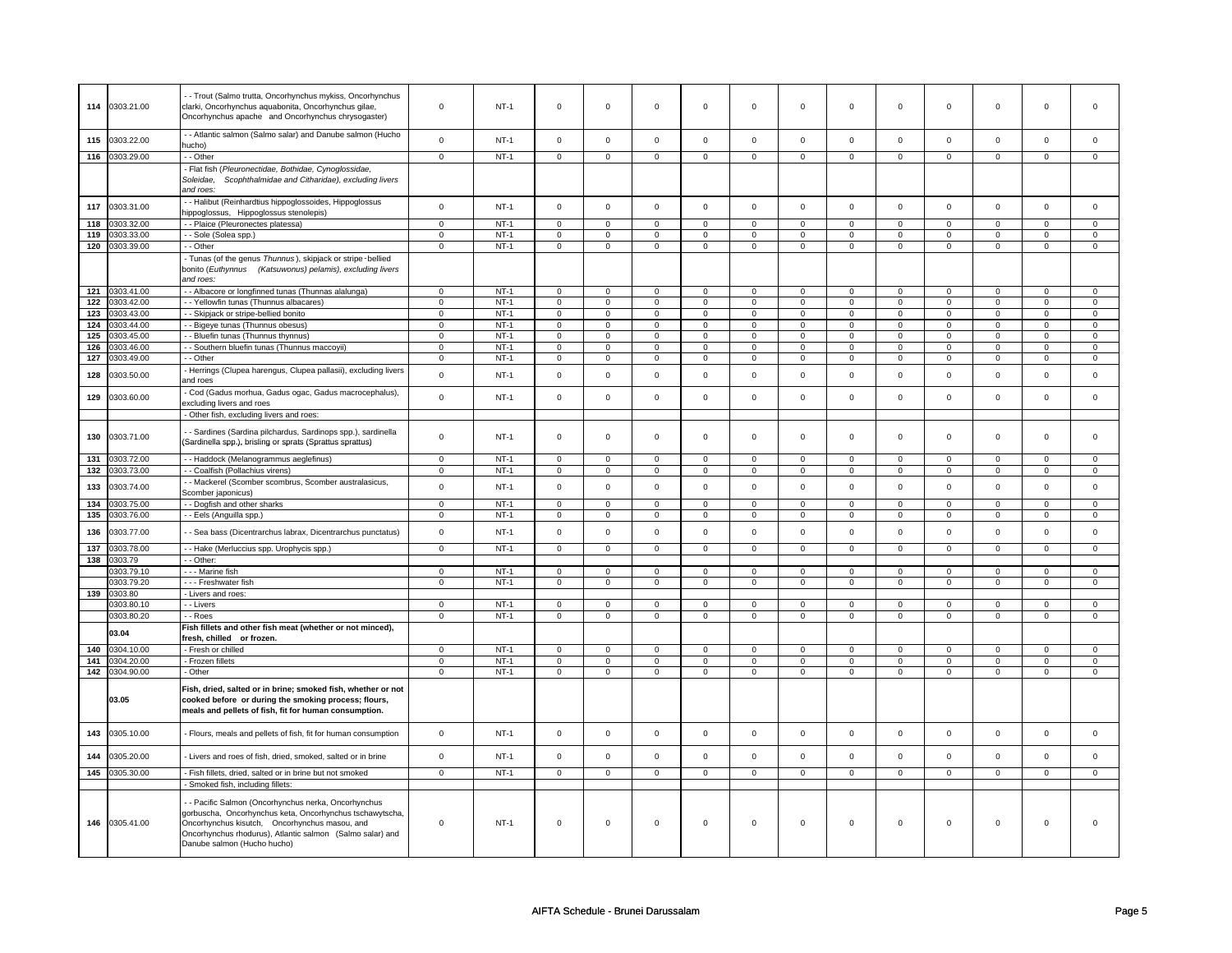|     | 147 0305.42.00 | - Herrings (Clupea harengus, Clupea pallasii)                                                                                                                                                                                                                                                                                        | $\mathbf 0$    | $NT-1$ | $\mathsf 0$         | $\mathbf 0$    | 0              | $\mathsf 0$    | 0              | $\mathsf 0$    | $\mathbf 0$    | 0              | 0              | $\mathbf 0$    | $\Omega$       | 0              |
|-----|----------------|--------------------------------------------------------------------------------------------------------------------------------------------------------------------------------------------------------------------------------------------------------------------------------------------------------------------------------------|----------------|--------|---------------------|----------------|----------------|----------------|----------------|----------------|----------------|----------------|----------------|----------------|----------------|----------------|
|     | 148 0305.49.00 | - - Other                                                                                                                                                                                                                                                                                                                            | $\mathsf 0$    | $NT-1$ | 0                   | $\mathsf 0$    | 0              | $\mathbf 0$    | 0              | $\mathbf 0$    | 0              | $\mathbf 0$    | 0              | $\mathbf 0$    | 0              | $\mathbf 0$    |
|     |                | - Dried fish, whether or not salted but not smoked:                                                                                                                                                                                                                                                                                  |                |        |                     |                |                |                |                |                |                |                |                |                |                |                |
|     |                |                                                                                                                                                                                                                                                                                                                                      |                |        |                     |                |                |                |                |                |                |                |                |                |                |                |
| 149 | 0305.51.00     | - Cod (Gadus morhua, Gadus ogac, Gadus macrocephalus)                                                                                                                                                                                                                                                                                | $\mathsf 0$    | $NT-1$ | $\mathsf{O}\xspace$ | $\mathsf 0$    | $\mathbf 0$    | $\mathbf 0$    | $\mathbf 0$    | $\mathbf 0$    | $\mathbf 0$    | $\mathbf 0$    | $\mathsf 0$    | $\mathbf 0$    | $\mathbf 0$    | $\mathbf{0}$   |
| 150 | 0305.59        | - - Other:                                                                                                                                                                                                                                                                                                                           |                |        |                     |                |                |                |                |                |                |                |                |                |                |                |
|     | 0305.59.10     | --- Sharks' fins                                                                                                                                                                                                                                                                                                                     |                | $NT-1$ |                     |                |                |                |                |                |                |                |                |                |                |                |
|     |                |                                                                                                                                                                                                                                                                                                                                      | $\mathbf 0$    |        | $\mathbf 0$         | $\mathbf 0$    | $\mathbf{0}$   | $\mathbf{0}$   | $\mathbf 0$    | $\mathbf 0$    | 0              | $\mathbf 0$    | 0              | $\mathbf 0$    | 0              | $\overline{0}$ |
|     | 0305.59.90     | --- Other                                                                                                                                                                                                                                                                                                                            | $\mathbf 0$    | $NT-1$ | $\mathbf 0$         | $\mathbf 0$    | $\mathbf 0$    | $\mathbf{0}$   | $\mathbf 0$    | $\mathbf 0$    | 0              | $\mathbf 0$    | 0              | $\mathbf 0$    | 0              | 0              |
|     |                | - Fish, salted but not dried or smoked and fish in brine:                                                                                                                                                                                                                                                                            |                |        |                     |                |                |                |                |                |                |                |                |                |                |                |
| 151 | 0305.61.00     | - Herrings (Clupea harengus, Clupea pallasii)                                                                                                                                                                                                                                                                                        | $\mathsf 0$    | $NT-1$ | $\mathsf 0$         | $\mathsf 0$    | $\mathbf 0$    | $\mathsf 0$    | $\mathbf 0$    | $\mathbf 0$    | $\mathbf 0$    | $\mathbf 0$    | $\mathsf 0$    | $\mathbf 0$    | $\mathbf 0$    | $\mathsf 0$    |
|     |                |                                                                                                                                                                                                                                                                                                                                      |                |        |                     |                |                |                |                |                |                |                |                |                |                |                |
| 152 | 0305.62.00     | - Cod (Gadus morhua, Gadus ogac, Gadus macrocephalus)                                                                                                                                                                                                                                                                                | $\mathbf 0$    | $NT-1$ | $\mathsf 0$         | $\mathbf 0$    | $\mathbf 0$    | $\mathsf 0$    | $\mathbf 0$    | $\mathsf 0$    | $\mathbf 0$    | $\mathbf 0$    | $\mathsf 0$    | $\mathbf 0$    | $\mathbf 0$    | 0              |
| 153 | 0305.63.00     | - Anchovies (Engraulis spp.)                                                                                                                                                                                                                                                                                                         | $\overline{0}$ | $NT-1$ | $\mathbf 0$         | $\mathbf 0$    | $\mathbf 0$    | $\mathbf 0$    | $\mathbf 0$    | $\mathbf 0$    | $\Omega$       | $\mathbf 0$    | $\mathsf 0$    | $\mathbf 0$    | $\Omega$       | $\mathbf{0}$   |
|     |                |                                                                                                                                                                                                                                                                                                                                      |                |        |                     |                |                |                |                |                |                |                |                |                |                |                |
|     | 154 0305.69.00 | - - Other                                                                                                                                                                                                                                                                                                                            | $\mathbf 0$    | $NT-1$ | $\mathbf 0$         | $\mathbf 0$    | $\mathbf 0$    | $\mathbf 0$    | $\mathbf 0$    | $\mathbf 0$    | $\mathbf 0$    | $\mathbf 0$    | $\mathbf 0$    | $\mathbf 0$    | $\mathbf 0$    | $\mathbf{0}$   |
|     | 03.06          | Crustaceans, whether in shell or not, live, fresh, chilled,<br>frozen, dried, salted or in brine; crustaceans, in shell,<br>cooked by steaming or by boiling in water, whether or not<br>chilled, frozen, dried, salted or in brine; flours, meals and<br>pellets of crustaceans, fit for human consumption.<br>- Frozen:            |                |        |                     |                |                |                |                |                |                |                |                |                |                |                |
|     |                |                                                                                                                                                                                                                                                                                                                                      |                |        |                     |                |                |                |                |                |                |                |                |                |                |                |
| 155 | 0306.11.00     | - Rock lobster and other sea crawfish (Palinurus spp.,                                                                                                                                                                                                                                                                               | $\mathsf{o}\,$ | $NT-1$ | $\mathsf 0$         | $\mathsf{o}\,$ | $\mathbf 0$    | $\mathbf 0$    | $\mathbf 0$    | $\mathbf 0$    | $\mathbf 0$    | $\mathbf 0$    | $\mathsf 0$    | $\mathbf 0$    | $\mathbf 0$    | $\mathbf 0$    |
|     |                | Panulirus spp., Jasus spp.)                                                                                                                                                                                                                                                                                                          |                |        |                     |                |                |                |                |                |                |                |                |                |                |                |
| 156 | 0306.12.00     | - - Lobsters (Homarus spp.)                                                                                                                                                                                                                                                                                                          | $\Omega$       | $NT-1$ | $\mathbf 0$         | $\mathbf 0$    | $\mathbf 0$    | $\mathbf 0$    | $\mathbf 0$    | $\mathbf 0$    | $\mathbf 0$    | $\mathbf 0$    | $\mathbf 0$    | $\mathbf 0$    | $\Omega$       | $\mathbf{0}$   |
| 157 | 0306.13.00     | - Shrimps and prawns                                                                                                                                                                                                                                                                                                                 | $\mathsf 0$    | $NT-1$ | $\mathsf{O}\xspace$ | $\mathsf 0$    | $\mathsf 0$    | $\mathsf 0$    | $\mathsf 0$    | $\mathsf 0$    | $\mathbf{0}$   | $\mathbf 0$    | $\mathbf 0$    | $\mathbf 0$    | $\mathbf{0}$   | $\mathbf 0$    |
| 158 | 0306.14.00     | - - Crabs                                                                                                                                                                                                                                                                                                                            | $\mathbf 0$    | $NT-1$ | 0                   | $\mathbf 0$    | 0              | $\mathbf 0$    | 0              | $\mathbf 0$    | 0              | 0              | 0              | 0              | $\mathbf 0$    | 0              |
|     |                | - Other, including flours, meals and pellets of crustaceans, fit                                                                                                                                                                                                                                                                     |                |        |                     |                |                |                |                |                |                |                |                |                |                |                |
| 159 | 0306.19.00     | for human consumption                                                                                                                                                                                                                                                                                                                | $\mathbf 0$    | $NT-1$ | $\mathbf 0$         | $\mathbf 0$    | $\mathbf 0$    | $\mathbf{0}$   | $\mathbf 0$    | $\mathbf 0$    | $\mathbf 0$    | $\mathbf 0$    | $\mathbf 0$    | $\mathbf 0$    | $\mathbf 0$    | $\mathbf 0$    |
|     |                | - Not frozen:                                                                                                                                                                                                                                                                                                                        |                |        |                     |                |                |                |                |                |                |                |                |                |                |                |
|     |                | - Rock lobster and other sea crawfish (Palinurus spp.,                                                                                                                                                                                                                                                                               |                |        |                     |                |                |                |                |                |                |                |                |                |                |                |
| 160 | 0306.21        | Panulirus spp., Jasus spp.):                                                                                                                                                                                                                                                                                                         |                |        |                     |                |                |                |                |                |                |                |                |                |                |                |
|     |                |                                                                                                                                                                                                                                                                                                                                      |                |        |                     |                |                |                |                |                |                |                |                |                |                |                |
|     | 0306.21.10     | --- Breeder                                                                                                                                                                                                                                                                                                                          | $\mathsf{o}\,$ | $NT-1$ | $\mathsf{o}\,$      | $\mathsf 0$    | $\mathsf{o}$   | $\mathbf 0$    | $\mathsf{o}$   | $\mathsf{o}\,$ | 0              | $\mathbf 0$    | 0              | $\mathsf{o}\,$ | 0              | $\mathbf 0$    |
|     | 0306.21.20     | --- Other, live                                                                                                                                                                                                                                                                                                                      | $\mathbf 0$    | $NT-1$ | $\mathsf 0$         | $\mathbf 0$    | $\mathbf 0$    | $\mathbf 0$    | $\mathbf 0$    | $\mathsf 0$    | 0              | $\mathbf 0$    | $\mathsf 0$    | $\mathbf 0$    | 0              | $\mathbf 0$    |
|     | 0306.21.30     | - - - Fresh or chilled                                                                                                                                                                                                                                                                                                               | $\mathbf 0$    | $NT-1$ | $\mathbf 0$         | $\mathbf 0$    | $\mathbf 0$    | $\mathbf 0$    | 0              | $\mathbf 0$    | 0              | $\mathbf 0$    | 0              | $\mathbf 0$    | 0              | 0              |
|     | 0306.21.90     | --- Other                                                                                                                                                                                                                                                                                                                            | $\mathbf 0$    | $NT-1$ | $\mathbf 0$         | $\mathbf 0$    | $\mathbf 0$    | $\mathbf{0}$   | $\mathbf 0$    | $\mathbf{0}$   | $\mathbf 0$    | $\mathbf{0}$   | $\mathbf 0$    | $\mathbf{0}$   | $\mathbf 0$    | $\mathbf{0}$   |
|     | 161 0306.22    | - - Lobsters (Homarus spp.):                                                                                                                                                                                                                                                                                                         |                |        |                     |                |                |                |                |                |                |                |                |                |                |                |
|     | 0306.22.10     | --- Breeder                                                                                                                                                                                                                                                                                                                          | $\mathbf 0$    | $NT-1$ | 0                   | $\mathbf 0$    | 0              | $\mathbf 0$    | 0              | $\mathbf 0$    | 0              | $\mathbf 0$    | 0              | $\mathbf 0$    | 0              | 0              |
|     | 0306.22.20     | - - - Other, live                                                                                                                                                                                                                                                                                                                    | $\overline{0}$ | $NT-1$ | $\mathsf 0$         | $\overline{0}$ | $\mathbf 0$    | $\overline{0}$ | $\mathbf 0$    | $\overline{0}$ | $\mathbf 0$    | $\mathbf 0$    | $\mathsf 0$    | $\overline{0}$ | $\mathbf 0$    | $\overline{0}$ |
|     | 0306.22.30     | --- Fresh or chilled                                                                                                                                                                                                                                                                                                                 | $\mathsf 0$    | $NT-1$ | $\mathsf{O}$        | $\mathsf 0$    | $\mathsf 0$    | $\mathbf 0$    | $\mathbf 0$    | $\mathbf 0$    | $\mathbf 0$    | $\mathbf 0$    | $\mathbf 0$    | $\mathbf 0$    | $\mathbf 0$    | $\mathbf 0$    |
|     |                |                                                                                                                                                                                                                                                                                                                                      |                |        |                     |                |                |                |                |                |                |                |                |                |                |                |
|     | 0306.22.40     | --- Dried                                                                                                                                                                                                                                                                                                                            | $\mathbf 0$    | $NT-1$ | $\mathsf 0$         | $\mathbf 0$    | $\mathbf 0$    | $\mathbf 0$    | $\mathbf 0$    | $\mathbf 0$    | $\mathbf 0$    | $\mathbf 0$    | $\mathsf 0$    | $\mathbf 0$    | $\mathbf 0$    | $\mathbf 0$    |
|     | 0306.22.90     | --- Other                                                                                                                                                                                                                                                                                                                            | $\mathsf 0$    | $NT-1$ | $\mathsf 0$         | $\mathbf 0$    | $\mathbf 0$    | $\mathsf 0$    | $\mathbf 0$    | $\mathsf 0$    | $\mathbf 0$    | $\mathbf 0$    | $\mathbf 0$    | $\mathbf 0$    | $\mathbf 0$    | 0              |
|     | 162 0306.23    | - Shrimps and prawns:                                                                                                                                                                                                                                                                                                                |                |        |                     |                |                |                |                |                |                |                |                |                |                |                |
|     | 0306.23.10     | -- Breeder                                                                                                                                                                                                                                                                                                                           | $\mathbf 0$    | $NT-1$ | $\mathsf 0$         | $\mathbf 0$    | $\mathbf 0$    | $\mathsf 0$    | $\mathbf 0$    | $\mathsf 0$    | $\mathbf 0$    | $\mathbf 0$    | $\mathsf 0$    | $\mathbf 0$    | $\Omega$       | 0              |
|     | 0306.23.20     | - - - Other, live                                                                                                                                                                                                                                                                                                                    | $\mathbf 0$    | $NT-1$ | $\mathbf 0$         | $\mathbf 0$    | 0              | $\mathbf 0$    | 0              | $\mathsf 0$    | 0              | $\mathbf 0$    | 0              | $\mathbf 0$    | 0              | $\mathbf 0$    |
|     | 0306.23.30     | --- Fresh or chilled                                                                                                                                                                                                                                                                                                                 | $\mathbf 0$    | $NT-1$ | 0                   | $\mathbf 0$    | $\mathbf 0$    | $\mathbf 0$    | 0              | $\mathbf 0$    | 0              | $\mathbf 0$    | 0              | $\mathbf 0$    | 0              | 0              |
|     | 0306.23.40     | $--$ Dried                                                                                                                                                                                                                                                                                                                           | $\mathbf 0$    | $NT-1$ | $\overline{0}$      | $\mathbf 0$    | $\mathbf 0$    | $\overline{0}$ | $\mathbf 0$    | $\mathbf 0$    | $\mathbf 0$    | $\mathbf 0$    | $\mathbf 0$    | $\mathbf 0$    | $\mathbf 0$    | $\overline{0}$ |
|     | 0306.23.90     | $- -$ Other                                                                                                                                                                                                                                                                                                                          | $\overline{0}$ | $NT-1$ | $\overline{0}$      | $\overline{0}$ | $\overline{0}$ | $\overline{0}$ | $\overline{0}$ | $\overline{0}$ | $\overline{0}$ | $\overline{0}$ | $\overline{0}$ | $\overline{0}$ | $\overline{0}$ | $\overline{0}$ |
|     | 163 0306.24    | - - Crabs:                                                                                                                                                                                                                                                                                                                           |                |        |                     |                |                |                |                |                |                |                |                |                |                |                |
|     | 0306.24.10     | - - - Live                                                                                                                                                                                                                                                                                                                           | $\mathsf 0$    | $NT-1$ | $\mathbf 0$         | $\mathsf 0$    | $\mathsf 0$    | $\mathbf 0$    | 0              | $\mathbf 0$    | $\mathbf 0$    | $\mathbf 0$    | $\mathsf 0$    | $\mathbf 0$    | 0              | $\mathbf 0$    |
|     | 0306.24.20     | --- Fresh or chilled                                                                                                                                                                                                                                                                                                                 | $\mathbf 0$    | $NT-1$ | $\mathbf 0$         | $\mathbf 0$    | $\mathbf 0$    | $\mathbf 0$    | $\mathbf 0$    | $\mathbf 0$    | $\mathbf 0$    | $\mathbf 0$    | $\mathbf 0$    | $\mathbf 0$    | $\mathbf 0$    | $\mathbf{0}$   |
|     | 0306.24.90     | --- Other                                                                                                                                                                                                                                                                                                                            | $\mathbf 0$    | $NT-1$ | $\mathbf 0$         | $\mathbf 0$    | $\mathbf 0$    | $\mathbf 0$    | $\mathbf 0$    | $\mathbf 0$    | 0              | $\mathbf 0$    | $\mathsf 0$    | $\mathbf 0$    | 0              | $\mathbf{0}$   |
|     |                |                                                                                                                                                                                                                                                                                                                                      |                |        |                     |                |                |                |                |                |                |                |                |                |                |                |
| 164 | 0306.29        | - - Other, including flours, meals and pellets of crustaceans, fit<br>for human consumption                                                                                                                                                                                                                                          |                |        |                     |                |                |                |                |                |                |                |                |                |                |                |
|     | 0306.29.10     | - - Live                                                                                                                                                                                                                                                                                                                             | $\mathbf 0$    | $NT-1$ | $\mathbf 0$         | $\mathbf 0$    | $\mathbf 0$    | $\mathbf 0$    | $\mathbf 0$    | $\mathbf 0$    | $\mathbf 0$    | $\mathbf 0$    | $\mathbf 0$    | $\mathbf 0$    | $\mathbf 0$    | $\mathbf{0}$   |
|     | 0306.29.20     | - - - Fresh or chilled                                                                                                                                                                                                                                                                                                               | $\mathbf 0$    | $NT-1$ | $\mathbf 0$         | $\mathbf 0$    | $\mathbf 0$    | $\mathbf 0$    | $\mathbf 0$    | $\mathbf 0$    | 0              | $\mathbf 0$    | 0              | $\mathbf 0$    | 0              | $\mathbf 0$    |
|     | 0306.29.90     | $- -$ Other                                                                                                                                                                                                                                                                                                                          | $\mathbf 0$    | $NT-1$ | $\mathbf 0$         | $\mathbf 0$    | $\mathbf 0$    | $\mathbf 0$    | $\mathbf 0$    | $\mathbf 0$    | 0              | $\mathbf 0$    | 0              | $\mathbf 0$    | 0              | 0              |
|     | 03.07          | Molluscs, whether in shell or not, live, fresh, chilled,<br>frozen, dried, salted or in brine; aquatic invertebrates<br>other than crustaceans and molluscs, live, fresh, chilled,<br>frozen, dried, salted or in brine; flours, meals and pellets<br>of aquatic invertebrates other than crustaceans, fit for<br>human consumption. |                |        |                     |                |                |                |                |                |                |                |                |                |                |                |
|     | 165 0307.10    | - Oysters:                                                                                                                                                                                                                                                                                                                           |                |        |                     |                |                |                |                |                |                |                |                |                |                |                |
|     | 0307.10.10     | - Live                                                                                                                                                                                                                                                                                                                               | $\mathbf 0$    | $NT-1$ | $\mathbf 0$         | $\mathbf 0$    | $\mathbf 0$    | $\mathbf 0$    | $\mathbf 0$    | $\mathbf 0$    | $\mathbf 0$    | $\mathbf 0$    | $\mathbf 0$    | $\mathbf 0$    | $\mathbf 0$    | $\mathbf 0$    |
|     | 0307.10.20     | - - Fresh, chilled or frozen                                                                                                                                                                                                                                                                                                         | $\mathbf 0$    | $NT-1$ | $\mathbf 0$         | $\mathbf 0$    | 0              | $\mathbf 0$    | $\mathbf 0$    | $\mathbf 0$    | 0              | $\mathbf 0$    | 0              | $\mathbf 0$    | 0              | $\mathbf{0}$   |
|     | 0307.10.30     | - - Dried, salted or in brine                                                                                                                                                                                                                                                                                                        | 0              | $NT-1$ | $\mathbf 0$         | $\mathbf 0$    | 0              | $\mathbf 0$    | $\mathbf 0$    | $\mathbf 0$    | 0              | $\mathbf 0$    | 0              | $\mathbf 0$    | 0              | 0              |
|     |                |                                                                                                                                                                                                                                                                                                                                      |                |        |                     |                |                |                |                |                |                |                |                |                |                |                |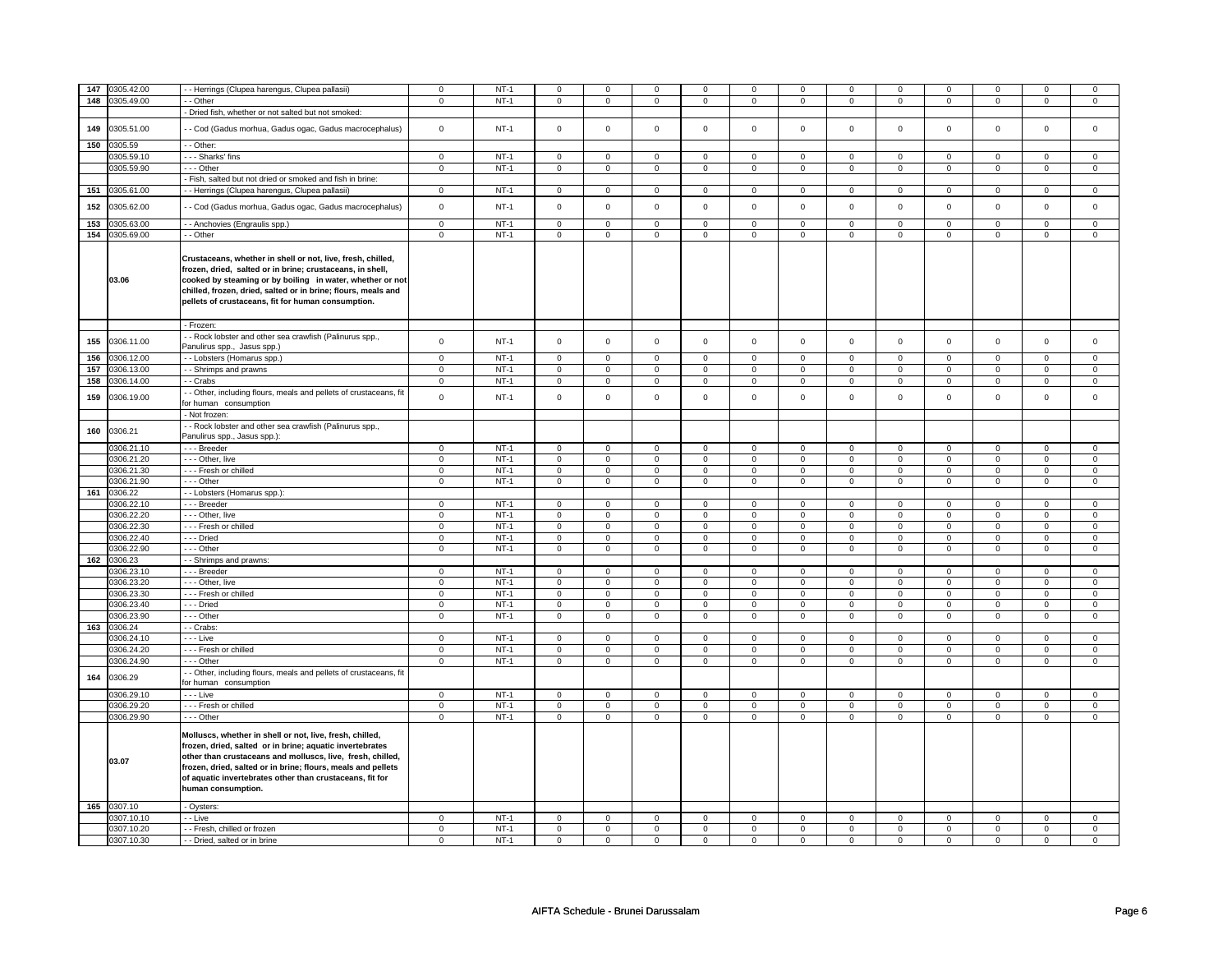|                  |             | Scallops, including queen scallops, of the genera Pecten,        |                |        |                |                |                |                |                     |                |                     |                |                     |                |                     |                |
|------------------|-------------|------------------------------------------------------------------|----------------|--------|----------------|----------------|----------------|----------------|---------------------|----------------|---------------------|----------------|---------------------|----------------|---------------------|----------------|
|                  |             | Chlamys or Placopecten:                                          |                |        |                |                |                |                |                     |                |                     |                |                     |                |                     |                |
| 166              | 0307.21     | - Live, fresh or chilled:                                        |                |        |                |                |                |                |                     |                |                     |                |                     |                |                     |                |
|                  | 0307.21.10  | - - - Live                                                       | $\mathbf 0$    | $NT-1$ | 0              | $\mathbf 0$    | 0              | $\mathbf 0$    | 0                   | $\mathsf 0$    | 0                   | $\mathbf 0$    | 0                   | $\mathbf 0$    | 0                   | $\mathbf{0}$   |
|                  | 0307.21.20  | --- Fresh or chilled                                             | $\mathsf 0$    | $NT-1$ | $\mathsf 0$    | $\mathbf 0$    | $\mathsf 0$    | $\mathsf 0$    | $\mathsf 0$         | $\mathsf 0$    | $\mathsf{O}\xspace$ | $\mathsf 0$    | $\mathsf 0$         | $\mathsf 0$    | $\mathsf 0$         | $\mathbf 0$    |
| 167              | 0307.29     | - - Other:                                                       |                |        |                |                |                |                |                     |                |                     |                |                     |                |                     |                |
|                  | 0307.29.10  | --- Frozen                                                       | $\mathbf 0$    | $NT-1$ | $\mathbf 0$    | $\mathsf 0$    | $\mathbf 0$    | $\mathbf 0$    | $\mathbf 0$         | $\mathbf 0$    | $\mathbf 0$         | $\mathbf 0$    | $\mathbf 0$         | $\mathbf 0$    | 0                   | $\mathbf{0}$   |
|                  |             |                                                                  |                |        |                |                |                |                |                     |                |                     |                |                     |                |                     |                |
|                  | 0307.29.20  | --- Dried, salted or in brine                                    | $\mathbf 0$    | $NT-1$ | $\mathbf 0$    | $\mathsf 0$    | $\mathbf 0$    | $\mathbf 0$    | $\mathbf 0$         | $\mathbf 0$    | $\mathsf 0$         | $\mathbf 0$    | $\mathsf 0$         | $\mathbf 0$    | $\mathbf 0$         | $\mathsf 0$    |
|                  |             | Mussels (Mytilus spp., Perna spp.):                              |                |        |                |                |                |                |                     |                |                     |                |                     |                |                     |                |
| 168              | 0307.31     | - - Live, fresh or chilled:                                      |                |        |                |                |                |                |                     |                |                     |                |                     |                |                     |                |
|                  | 0307.31.10  | - - - Live                                                       | $\mathbf 0$    | $NT-1$ | $\mathbf 0$    | $\mathsf 0$    | $\mathbf 0$    | $\mathbf 0$    | $\mathbf 0$         | $\mathbf 0$    | $\mathbf 0$         | $\mathbf 0$    | $\mathbf 0$         | $\mathbf 0$    | 0                   | $\mathbf 0$    |
|                  | 0307.31.20  | - - - Fresh or chilled                                           | $\mathbf 0$    | $NT-1$ | $\mathbf 0$    | $\mathsf 0$    | $\mathbf 0$    | $\mathbf 0$    | $\mathbf 0$         | $\mathbf 0$    | $\mathbf{0}$        | $\mathbf 0$    | $\mathbf 0$         | $\mathbf 0$    | $\mathbf 0$         | $\mathbf 0$    |
| 169              | 0307.39     | - - Other:                                                       |                |        |                |                |                |                |                     |                |                     |                |                     |                |                     |                |
|                  | 0307.39.10  | - - - Frozen                                                     | $\mathbf 0$    | $NT-1$ | $\mathbf 0$    | 0              | $\mathbf 0$    | $\mathbf 0$    | 0                   | $\mathbf 0$    | $\mathbf 0$         | $\mathbf 0$    | 0                   | $\mathbf 0$    | $^{\circ}$          | $\mathbf 0$    |
|                  | 0307.39.20  | --- Dried, salted or in brine                                    | $\mathbf 0$    | $NT-1$ | $\mathbf 0$    | $\mathbf 0$    | $\mathsf 0$    | $\mathsf 0$    | $\mathsf{O}\xspace$ | $\mathsf 0$    | $\mathsf 0$         | $\mathsf 0$    | $\mathbf 0$         | $\mathsf 0$    | $\mathbf 0$         | $\mathbf 0$    |
|                  |             |                                                                  |                |        |                |                |                |                |                     |                |                     |                |                     |                |                     |                |
|                  |             | - Cuttle fish (Sepia officinalis, Rossia macrosoma, Sepiola      |                |        |                |                |                |                |                     |                |                     |                |                     |                |                     |                |
|                  |             | spp.) and squid (Ommastrephes spp., Loligo spp.,                 |                |        |                |                |                |                |                     |                |                     |                |                     |                |                     |                |
|                  |             | Nototodarus spp., Sepioteuthis spp.):                            |                |        |                |                |                |                |                     |                |                     |                |                     |                |                     |                |
|                  | 170 0307.41 | - - Live, fresh or chilled:                                      |                |        |                |                |                |                |                     |                |                     |                |                     |                |                     |                |
|                  | 0307.41.10  | - - - Live                                                       | $\mathbf 0$    | $NT-1$ | $\mathsf 0$    | $\mathbf 0$    | $\mathbf 0$    | $\mathsf 0$    | $\mathsf 0$         | $\mathsf 0$    | $\mathsf{O}\xspace$ | $\mathsf 0$    | $\mathbf 0$         | $\mathbf 0$    | $\mathbf 0$         | $\mathbf{0}$   |
|                  | 0307.41.20  | --- Fresh or chilled                                             | $\mathsf 0$    | $NT-1$ | $\mathsf 0$    | $\mathsf 0$    | $\mathsf 0$    | $\mathsf 0$    | $\mathsf 0$         | $\mathsf 0$    | $\mathbf 0$         | $\mathsf 0$    | $\mathsf 0$         | $\mathsf 0$    | $\mathbf 0$         | $\mathbf 0$    |
|                  | 171 0307.49 | - - Other:                                                       |                |        |                |                |                |                |                     |                |                     |                |                     |                |                     |                |
|                  | 0307.49.10  | - - - Frozen                                                     | $\mathbf 0$    | $NT-1$ | $\mathbf 0$    | $\mathbf{0}$   | $\mathbf 0$    | $\mathbf{0}$   | $\mathbf 0$         | $\mathbf{0}$   | $\mathbf 0$         | $\overline{0}$ | $\mathbf 0$         | $\overline{0}$ | 0                   | $\mathbf{0}$   |
|                  | 0307.49.20  | --- Dried, salted or in brine                                    | $\mathbf 0$    | $NT-1$ | $\mathbf 0$    | $\mathsf 0$    | $\mathbf 0$    | $\mathbf 0$    | $\mathbf 0$         | $\mathbf 0$    | $\mathbf 0$         | $\mathbf 0$    | 0                   | $\mathbf 0$    | 0                   | $\mathbf 0$    |
|                  |             |                                                                  |                |        |                |                |                |                |                     |                |                     |                |                     |                |                     |                |
|                  |             | - Octopus (Octopus spp.):                                        |                |        |                |                |                |                |                     |                |                     |                |                     |                |                     |                |
| 172              | 0307.51     | - - Live, fresh or chilled:                                      |                |        |                |                |                |                |                     |                |                     |                |                     |                |                     |                |
|                  | 0307.51.10  | - - - Live                                                       | $\mathbf 0$    | $NT-1$ | $\mathbf 0$    | $\mathsf 0$    | $\mathbf 0$    | $\mathbf 0$    | $\mathbf 0$         | $\mathbf 0$    | $\mathbf 0$         | $\mathbf 0$    | $\mathbf 0$         | $\mathbf 0$    | 0                   | 0              |
|                  | 0307.51.20  | - - - Fresh or chilled                                           | $\mathsf 0$    | $NT-1$ | $\mathsf 0$    | $\mathbf 0$    | $\mathsf 0$    | $\mathsf 0$    | $\mathsf{O}\xspace$ | $\mathbf 0$    | $\mathsf 0$         | $\mathsf 0$    | $\mathsf 0$         | $\mathsf 0$    | 0                   | $\mathsf 0$    |
| $\overline{173}$ | 0307.59     | - - Other:                                                       |                |        |                |                |                |                |                     |                |                     |                |                     |                |                     |                |
|                  | 0307.59.10  | - - - Frozen                                                     | $\mathsf 0$    | $NT-1$ | $\mathsf 0$    | $\mathsf 0$    | $\mathbf 0$    | $\mathsf 0$    | $\mathsf 0$         | $\mathsf 0$    | $\mathbf 0$         | $\mathbf 0$    | $\mathsf 0$         | $\mathsf 0$    | $\Omega$            | $\mathbf 0$    |
|                  | 0307.59.20  | --- Dried, salted or in brine                                    | $\mathsf 0$    | $NT-1$ | $\mathsf 0$    | $\mathbf 0$    | $\mathsf 0$    | $\mathsf 0$    | $\mathsf 0$         | $\mathsf 0$    | $\mathsf{O}\xspace$ | $\mathsf 0$    | $\mathsf 0$         | $\mathsf 0$    | $\mathsf 0$         | $\mathsf 0$    |
| 174              | 0307.60     | - Snails, other than sea snails:                                 |                |        |                |                |                |                |                     |                |                     |                |                     |                |                     |                |
|                  | 0307.60.10  | - - Live                                                         | $\mathsf 0$    | NT-1   | $\mathsf 0$    | $\mathsf 0$    | $\mathsf 0$    | $\mathsf 0$    | $\mathsf 0$         | $\mathsf 0$    | $\mathsf{o}\,$      | $\mathsf 0$    | $\mathsf{o}\,$      | $\mathsf 0$    | $\mathsf 0$         | $\mathsf 0$    |
|                  |             |                                                                  |                | $NT-1$ |                |                |                |                |                     |                |                     |                |                     |                |                     |                |
|                  | 0307.60.20  | - - Fresh, chilled or frozen                                     | $\mathsf 0$    |        | $\mathbf 0$    | $\mathsf 0$    | $\mathbf 0$    | $\mathbf 0$    | $\mathbf 0$         | $\mathbf 0$    | $\mathbf 0$         | $\mathbf 0$    | $\mathbf 0$         | $\mathbf 0$    | $\mathbf 0$         | $\mathbf{0}$   |
|                  | 0307.60.30  | - - Dried, salted or in brine                                    | $\mathsf 0$    | $NT-1$ | $\mathsf 0$    | $\mathsf 0$    | $\mathsf 0$    | $\mathsf 0$    | $\mathsf 0$         | $\mathsf 0$    | $\mathsf{O}\xspace$ | $\mathsf 0$    | $\mathsf 0$         | $\mathsf 0$    | $\mathsf{O}\xspace$ | $\mathbf{0}$   |
|                  |             | Other, including flours, meals and pellets of aquatic            |                |        |                |                |                |                |                     |                |                     |                |                     |                |                     |                |
|                  |             | nvertebrates other than crustaceans, fit for human               |                |        |                |                |                |                |                     |                |                     |                |                     |                |                     |                |
|                  |             | consumption:                                                     |                |        |                |                |                |                |                     |                |                     |                |                     |                |                     |                |
|                  | 175 0307.91 | -- Live, fresh or chilled:                                       |                |        |                |                |                |                |                     |                |                     |                |                     |                |                     |                |
|                  | 0307.91.10  | - - - Live                                                       | $\mathbf 0$    | $NT-1$ | $\mathsf 0$    | $\mathbf 0$    | $\mathbf 0$    | $\mathbf 0$    | $\mathsf 0$         | $\mathsf 0$    | $\mathbf{0}$        | $\mathbf 0$    | $\mathbf 0$         | $\mathbf 0$    | $\mathbf 0$         | $\mathbf{0}$   |
|                  | 0307.91.20  | - - - Fresh or chilled                                           | $\mathsf 0$    | $NT-1$ | $\mathsf 0$    | $\mathbf 0$    | $\mathbf 0$    | $\mathsf 0$    | $\mathsf 0$         | $\mathsf 0$    | $\mathbf 0$         | $\mathsf 0$    | $\mathsf{O}\xspace$ | $\mathbf 0$    | $\mathbf 0$         | $\mathbf 0$    |
|                  |             |                                                                  |                |        |                |                |                |                |                     |                |                     |                |                     |                |                     |                |
| 176              | 0307.99     | - - Other:                                                       |                |        |                |                |                |                |                     |                |                     |                |                     |                |                     |                |
|                  | 0307.99.10  | - - - Frozen                                                     | $\overline{0}$ | $NT-1$ | $\overline{0}$ | $\overline{0}$ | $\mathbf 0$    | $\overline{0}$ | $\overline{0}$      | $\overline{0}$ | $\mathbf 0$         | $\overline{0}$ | $\overline{0}$      | $\overline{0}$ | $\Omega$            | 0              |
|                  | 0307.99.20  | - - - Beche-de-mer (trepang), dried, salted or in brine          | $\overline{0}$ | $NT-1$ | $\overline{0}$ | $\overline{0}$ | $\overline{0}$ | $\overline{0}$ | $\overline{0}$      | $\overline{0}$ | $\overline{0}$      | $\overline{0}$ | $\overline{0}$      | $\overline{0}$ | $\overline{0}$      | $\overline{0}$ |
|                  | 0307.99.90  | $- -$ Other                                                      | $\mathbf 0$    | $NT-1$ | $\mathsf 0$    | $\mathsf 0$    | $\mathsf 0$    | $\mathsf 0$    | $\mathsf 0$         | $\mathsf 0$    | $\mathsf 0$         | $\mathsf 0$    | $\mathsf 0$         | $\mathsf 0$    | $\mathbf 0$         | $\mathbf 0$    |
|                  | 04.01       | Milk and cream, not concentrated nor containing added            |                |        |                |                |                |                |                     |                |                     |                |                     |                |                     |                |
|                  |             | sugar or other sweetening matter.                                |                |        |                |                |                |                |                     |                |                     |                |                     |                |                     |                |
| 177              | 0401.10.00  | - Of a fat content, by weight, not exceeding 1%                  | $\overline{0}$ | $NT-1$ | $\mathsf 0$    | $\mathbf 0$    | 0              | $\overline{0}$ | $\mathbf{0}$        | $\mathbf 0$    | $\mathbf{0}$        | $\overline{0}$ | $\overline{0}$      | $\overline{0}$ | $\mathbf 0$         | $\overline{0}$ |
|                  |             | - Of a fat content, by weight, exceeding 1% but not exceeding    |                |        |                |                |                |                |                     |                |                     |                |                     |                |                     |                |
| 178              | 0401.20.00  | 5%                                                               | $\mathsf 0$    | $NT-1$ | $\mathsf 0$    | $\mathsf 0$    | $\mathbf 0$    | $\mathsf 0$    | $\mathsf 0$         | $\mathsf 0$    | $\mathbf 0$         | $\mathbf 0$    | $\mathbf 0$         | $\mathsf 0$    | $\mathbf 0$         | $\mathbf 0$    |
| 179              | 0401.30.00  | - Of a fat content, by weight, exceeding 6%                      | $\mathsf 0$    | $NT-1$ | $\mathsf 0$    | $\mathsf 0$    | $\mathsf 0$    | $\mathsf 0$    | $\mathsf 0$         | $\mathsf 0$    | $\mathsf 0$         | $\mathsf 0$    | $\mathsf 0$         | $\mathsf 0$    | $\mathbf 0$         | $\mathsf 0$    |
|                  |             |                                                                  |                |        |                |                |                |                |                     |                |                     |                |                     |                |                     |                |
|                  | 04.02       | Milk and cream, concentrated or containing added sugar           |                |        |                |                |                |                |                     |                |                     |                |                     |                |                     |                |
|                  |             | or other sweetening matter.                                      |                |        |                |                |                |                |                     |                |                     |                |                     |                |                     |                |
| 180              | 0402.10     | - In powder, granules or other solid forms, of a fat content, by |                |        |                |                |                |                |                     |                |                     |                |                     |                |                     |                |
|                  |             | weight, not exceeding 1.5%:                                      |                |        |                |                |                |                |                     |                |                     |                |                     |                |                     |                |
|                  |             | - - Fit for human consumption:                                   |                |        |                |                |                |                |                     |                |                     |                |                     |                |                     |                |
|                  |             | - - - Not containing added sugar or other sweetening matter, in  |                |        |                |                |                |                |                     |                |                     |                |                     |                |                     |                |
|                  | 0402.10.11  | powder form                                                      | $\mathsf 0$    | $NT-1$ | $\mathbf 0$    | $\mathsf 0$    | $\mathbf 0$    | $\mathbf 0$    | $\mathbf 0$         | $\mathsf 0$    | $\mathbf 0$         | $\mathbf 0$    | $\mathbf 0$         | $\mathsf 0$    | 0                   | $\mathbf 0$    |
|                  |             | --- Not containing added sugar or Other sweetening matter,       |                |        |                |                |                |                |                     |                |                     |                |                     |                |                     |                |
|                  | 0402.10.12  |                                                                  | $\mathsf 0$    | $NT-1$ | $\mathsf 0$    | $\mathbf 0$    | $\mathsf 0$    | $\mathsf 0$    | $\mathsf 0$         | $\mathsf 0$    | $\mathsf 0$         | $\mathsf 0$    | $\mathsf 0$         | $\mathsf 0$    | $\mathbf 0$         | $\mathbf 0$    |
|                  |             | in Other form                                                    |                |        |                |                |                |                |                     |                |                     |                |                     |                |                     |                |
|                  | 0402.10.13  | --- Other, in powder form                                        | $\mathbf 0$    | $NT-1$ | $\mathsf 0$    | $\mathbf 0$    | $\mathsf 0$    | $\mathsf 0$    | $\mathsf 0$         | $\mathsf 0$    | $\mathsf{O}\xspace$ | $\mathsf 0$    | $\mathbf 0$         | $\mathsf 0$    | $\mathbf 0$         | $\mathsf 0$    |
|                  | 0402.10.19  | --- Other, in other form                                         | $\mathbf 0$    | $NT-1$ | $\mathbf 0$    | $\mathbf 0$    | $\mathbf 0$    | $\mathbf 0$    | $\mathbf 0$         | $\mathbf 0$    | $\mathbf{0}$        | $\mathbf 0$    | $\mathbf 0$         | $\mathbf 0$    | $\mathbf 0$         | $\mathbf{0}$   |
|                  |             | - - Other:                                                       |                |        |                |                |                |                |                     |                |                     |                |                     |                |                     |                |
|                  |             | --- Not containing added sugar or Other sweetening matter,       |                |        |                |                |                |                |                     |                |                     |                |                     |                |                     |                |
|                  | 0402.10.21  | n powder form                                                    | $\mathbf 0$    | $NT-1$ | $\mathsf 0$    | $\mathsf 0$    | $\mathbf 0$    | $\mathbf 0$    | $\mathsf 0$         | $\mathbf 0$    | $\mathsf 0$         | $\mathbf 0$    | $\mathsf 0$         | $\mathbf 0$    | $\mathbf 0$         | $\mathsf 0$    |
|                  |             | --- Not containing added sugar or other sweetening matter, in    |                |        |                |                |                |                |                     |                |                     |                |                     |                |                     |                |
|                  | 0402.10.22  | other form                                                       | $\mathsf 0$    | $NT-1$ | $\mathsf 0$    | $\mathsf 0$    | $\mathsf 0$    | $\mathsf 0$    | $\mathsf 0$         | $\mathsf 0$    | $\mathsf{O}\xspace$ | $\mathsf 0$    | $\mathsf 0$         | $\mathsf 0$    | $\mathbf 0$         | $\mathbf 0$    |
|                  |             |                                                                  |                |        |                |                |                |                |                     |                |                     |                |                     |                |                     |                |
|                  | 0402.10.23  | --- Other, in powder form                                        | $\mathbf 0$    | $NT-1$ | $\mathbf 0$    | $\mathbf 0$    | $\mathbf 0$    | $\Omega$       | $\mathsf 0$         | $\mathbf 0$    | $\mathsf 0$         | $\Omega$       | $\mathsf 0$         | $\mathbf 0$    | $\Omega$            | $\mathbf 0$    |
|                  | 0402.10.29  | --- Other, in other form                                         | $\mathbf 0$    | $NT-1$ | $\mathbf 0$    | $\Omega$       | $\Omega$       | $\Omega$       | $\mathbf 0$         | $\mathbf 0$    | $\mathbf 0$         | $\Omega$       | $\mathbf 0$         | $\mathbf 0$    | $\mathbf 0$         | $\mathbf 0$    |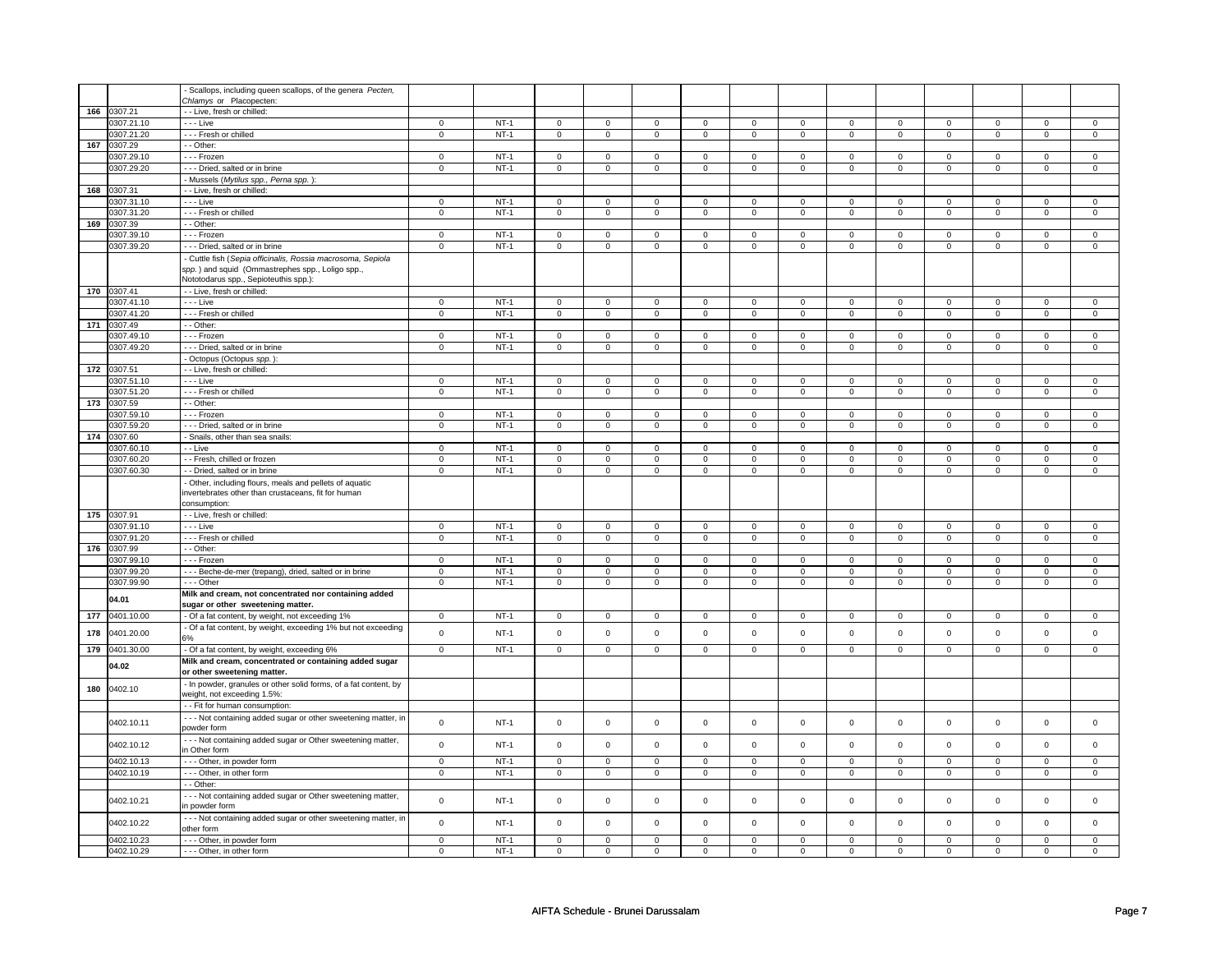|     |                          | - In powder, granules or other solid forms, of a fat content, by<br>weight, exceeding 1.5%:                                                                                                                                                                  |                            |                  |                            |                            |                            |                            |                            |                            |                            |                            |                            |                            |                            |                            |
|-----|--------------------------|--------------------------------------------------------------------------------------------------------------------------------------------------------------------------------------------------------------------------------------------------------------|----------------------------|------------------|----------------------------|----------------------------|----------------------------|----------------------------|----------------------------|----------------------------|----------------------------|----------------------------|----------------------------|----------------------------|----------------------------|----------------------------|
| 181 | 0402.21                  | - - Not containing added sugar or other sweetening matter:                                                                                                                                                                                                   |                            |                  |                            |                            |                            |                            |                            |                            |                            |                            |                            |                            |                            |                            |
|     | 0402.21.10               | - - - in powder form                                                                                                                                                                                                                                         | $\mathbf 0$                | $NT-1$           | $\mathbf 0$                | $\mathsf 0$                | $\mathbf 0$                | $\mathsf 0$                | $\mathbf 0$                | $\mathsf 0$                | $\Omega$                   | $\mathbf 0$                | $\mathsf 0$                | $\mathbf 0$                | $\Omega$                   | $\mathbf 0$                |
|     | 0402.21.90               | --- In other form                                                                                                                                                                                                                                            | $\mathbf 0$                | $NT-1$           | $\mathsf 0$                | $\mathsf 0$                | $\mathsf 0$                | $\mathbf 0$                | $\mathsf 0$                | $\mathbf 0$                | $\mathsf 0$                | $\mathbf 0$                | $\mathsf 0$                | $\mathsf 0$                | $\mathsf 0$                | $\mathsf 0$                |
| 182 | 0402.29                  | - - Other:                                                                                                                                                                                                                                                   |                            |                  |                            |                            |                            |                            |                            |                            |                            |                            |                            |                            |                            |                            |
|     | 0402.29.10               | --- In powder form                                                                                                                                                                                                                                           | $\mathbf 0$                | $NT-1$           | $\mathsf 0$                | $\mathbf 0$                | $\mathsf 0$                | $\mathbf{0}$               | $\mathsf 0$                | $\mathbf{0}$               | $\mathsf 0$                | $\mathbf{0}$               | $\mathbf 0$                | $\mathbf{0}$               | $\mathsf 0$                | $\mathbf{0}$               |
|     | 0402.29.90               | - - - In other form<br>- Other:                                                                                                                                                                                                                              | $\mathbf{0}$               | $NT-1$           | $\mathbf 0$                | $\mathbf{0}$               | $\mathbf 0$                | $\overline{0}$             | $\mathbf 0$                | $\overline{0}$             | $\mathbf 0$                | $\overline{0}$             | $\mathbf{0}$               | $\overline{0}$             | $\mathbf{0}$               | $\overline{0}$             |
|     |                          |                                                                                                                                                                                                                                                              |                            |                  |                            |                            |                            |                            |                            |                            |                            |                            |                            |                            |                            |                            |
| 183 | 0402.91.00               | - - Not containing added sugar or other sweetening matter                                                                                                                                                                                                    | $\mathbf 0$                | $NT-1$           | $\mathbf 0$                | $\mathbf 0$                | $\mathbf 0$                | $\mathbf 0$                | $\mathbf 0$                | $\mathbf 0$                | $\mathbf 0$                | $\mathbf 0$                | $\mathbf 0$                | $\mathbf 0$                | $\mathbf 0$                | $\mathbf 0$                |
|     | 184 0402.99.00           | - - Other                                                                                                                                                                                                                                                    | $\mathbf 0$                | $NT-1$           | $\mathsf 0$                | $\mathsf 0$                | $\mathbf 0$                | $\mathsf 0$                | $\mathsf 0$                | $\mathsf 0$                | $\mathbf 0$                | $\mathsf 0$                | $\mathbf 0$                | $\mathsf 0$                | $\mathbf 0$                | $\mathsf 0$                |
|     | 04.03                    | Buttermilk, curdled milk and cream, yogurt, kephir and<br>other fermented or acidified milk and cream, whether or<br>not concentrated or containing added sugar or other<br>sweetening matter or flavoured or containing added fruit,<br>nuts or cocoa.      |                            |                  |                            |                            |                            |                            |                            |                            |                            |                            |                            |                            |                            |                            |
|     | 185 0403.10              | - Yogurt:                                                                                                                                                                                                                                                    |                            |                  |                            |                            |                            |                            |                            |                            |                            |                            |                            |                            |                            |                            |
|     |                          | - Containing fruit, nuts, cocoa or flavouring matter; liquid<br>yogurt:                                                                                                                                                                                      |                            |                  |                            |                            |                            |                            |                            |                            |                            |                            |                            |                            |                            |                            |
|     | 0403.10.11               | --- In liquid form, including condensed form                                                                                                                                                                                                                 | $\mathbf 0$                | $NT-1$           | $\mathbf 0$                | $\mathbf 0$                | 0                          | $\mathbf 0$                | 0                          | $\mathbf 0$                | 0                          | $\mathbf 0$                | 0                          | $\mathbf 0$                | 0                          | $\mathbf 0$                |
|     | 0403.10.19               | --- Other                                                                                                                                                                                                                                                    | $\mathbf 0$                | $NT-1$           | $\mathsf 0$                | $\mathsf 0$                | $\mathbf 0$                | $\mathsf 0$                | $\mathsf 0$                | $\mathsf 0$                | $\mathbf 0$                | $\mathsf 0$                | $\mathbf 0$                | $\mathsf 0$                | $\mathbf 0$                | $\mathbf{0}$               |
|     | 0403.10.91               | - - Other:<br>--- In condensed form                                                                                                                                                                                                                          | $\mathbf 0$                | $NT-1$           | $\mathsf 0$                | $\mathbf 0$                | $\mathsf 0$                | $\mathbf 0$                | $\mathsf 0$                | $\mathbf 0$                | $\mathsf 0$                | $\mathbf 0$                | $\mathsf 0$                | $\mathbf 0$                | 0                          | $\mathbf 0$                |
|     | 0403.10.99               | --- Other                                                                                                                                                                                                                                                    | $\mathbf 0$                | $NT-1$           | $\mathsf 0$                | $\mathbf 0$                | $\mathsf 0$                | $\mathbf 0$                | $\mathsf 0$                | $\mathbf 0$                | $\mathsf 0$                | $\mathbf 0$                | $\mathbf 0$                | $\mathbf 0$                | $\mathbf 0$                | $\mathbf 0$                |
| 186 | 0403.90                  | Other:                                                                                                                                                                                                                                                       |                            |                  |                            |                            |                            |                            |                            |                            |                            |                            |                            |                            |                            |                            |
|     | 0403.90.10               | - Buttermilk                                                                                                                                                                                                                                                 | $\mathbf 0$                | $NT-1$           | $\mathsf 0$                | $\overline{0}$             | $\mathsf 0$                | $\mathbf 0$                | $\mathsf 0$                | $\overline{0}$             | $\mathsf 0$                | $\mathbf 0$                | $\mathsf 0$                | $\overline{0}$             | $\mathsf 0$                | $\mathbf 0$                |
|     | 0403.90.90               | - - Other                                                                                                                                                                                                                                                    | $\mathsf 0$                | $NT-1$           | $\mathsf 0$                | $\mathsf 0$                | $\mathsf 0$                | $\mathsf 0$                | $\mathsf 0$                | $\mathsf 0$                | $\mathsf 0$                | $\mathsf 0$                | $\mathbf 0$                | $\mathsf 0$                | $\mathsf 0$                | $\mathsf 0$                |
|     | 04.04                    | Whey, whether or not concentrated or containing added<br>sugar or other sweetening matter; products consisting of<br>natural milk constituents, whether or not containing<br>added sugar or other sweetening matter, not elsewhere<br>specified or included. |                            |                  |                            |                            |                            |                            |                            |                            |                            |                            |                            |                            |                            |                            |
| 187 | 0404.10                  | - Whey and modified whey, whether or not concentrated or<br>containing added sugar or other sweetening matter:                                                                                                                                               |                            |                  |                            |                            |                            |                            |                            |                            |                            |                            |                            |                            |                            |                            |
|     |                          | - - Fit for human consumption:                                                                                                                                                                                                                               |                            |                  |                            |                            |                            |                            |                            |                            |                            |                            |                            |                            |                            |                            |
|     | 0404.10.11<br>0404.10.19 | - - - Whey<br>--- Other                                                                                                                                                                                                                                      | $\mathbf 0$<br>$\mathbf 0$ | $NT-1$<br>$NT-1$ | $\mathbf 0$<br>$\mathsf 0$ | $\mathsf 0$<br>$\mathsf 0$ | $\mathbf 0$<br>$\mathsf 0$ | $\mathsf 0$<br>$\mathsf 0$ | $\mathbf 0$<br>$\mathsf 0$ | $\mathsf 0$<br>$\mathsf 0$ | $\mathbf 0$<br>$\mathsf 0$ | $\mathsf 0$<br>$\mathsf 0$ | $\mathbf 0$<br>$\mathbf 0$ | $\mathsf 0$<br>$\mathsf 0$ | $\mathbf 0$<br>$\mathbf 0$ | $\mathbf 0$<br>$\mathbf 0$ |
|     |                          | -- Fit for animal feeding:                                                                                                                                                                                                                                   |                            |                  |                            |                            |                            |                            |                            |                            |                            |                            |                            |                            |                            |                            |
|     | 0404.10.91               | - - - Whey                                                                                                                                                                                                                                                   | $\mathbf 0$                | $NT-1$           | $\mathbf 0$                | $\mathbf 0$                | $\mathbf 0$                | $\mathbf 0$                | $\mathbf 0$                | $\mathbf 0$                | $\mathbf 0$                | $\mathbf 0$                | 0                          | $\mathbf 0$                | $^{\circ}$                 | $\mathbf 0$                |
|     | 0404.10.99               | --- Other                                                                                                                                                                                                                                                    | $\mathbf 0$                | $NT-1$           | $\mathbf 0$                | $\mathbf 0$                | $\mathbf 0$                | $\mathbf 0$                | $\mathsf 0$                | $\mathbf 0$                | $\mathbf 0$                | $\mathbf 0$                | $\mathsf 0$                | $\mathbf 0$                | $\mathbf 0$                | $\mathbf 0$                |
| 188 | 0404.90                  | - Other:                                                                                                                                                                                                                                                     |                            |                  |                            |                            |                            |                            |                            |                            |                            |                            |                            |                            |                            |                            |
|     | 0404.90.10               | - Concentrated, sweetened, with added preservative, or in<br>hermetically sealed cans                                                                                                                                                                        | $\mathbf 0$                | $NT-1$           | $\mathsf 0$                | $\mathbf 0$                | $\mathsf 0$                | $\mathbf 0$                | $\mathsf 0$                | $\mathbf 0$                | $\mathsf 0$                | $\mathbf 0$                | $\mathsf 0$                | $\mathbf 0$                | $\mathbf 0$                | $\mathbf 0$                |
|     | 0404.90.90               | - - Other                                                                                                                                                                                                                                                    | $\mathbf 0$                | $NT-1$           | $\mathsf 0$                | $\mathbf 0$                | $\mathsf 0$                | $\overline{0}$             | $\mathsf 0$                | $\overline{0}$             | $\mathsf 0$                | $\overline{0}$             | $\mathbf 0$                | $\overline{0}$             | $\mathsf 0$                | $\overline{0}$             |
|     | 04.05                    | Butter and other fats and oils derived from milk; dairy<br>spreads.                                                                                                                                                                                          |                            |                  |                            |                            |                            |                            |                            |                            |                            |                            |                            |                            |                            |                            |
| 189 | 0405.10.00               | - Butter                                                                                                                                                                                                                                                     | $\mathbf 0$                | $NT-1$           | $\mathsf 0$                | $\mathsf 0$                | $\mathbf 0$                | $\mathsf 0$                | $\mathsf 0$                | $\mathsf 0$                | $\mathbf 0$                | $\mathbf 0$                | $\mathbf 0$                | $\mathsf 0$                | $\mathbf 0$                | $\Omega$                   |
| 190 | 0405.20.00               | - Dairy spreads                                                                                                                                                                                                                                              | $\mathbf 0$                | $NT-1$           | $\overline{0}$             | $\overline{0}$             | $\mathsf 0$                | $\mathsf 0$                | $\mathsf 0$                | $\mathsf 0$                | $\mathsf 0$                | $\mathsf 0$                | $\mathsf 0$                | $\mathsf 0$                | $\mathsf 0$                | $\mathsf 0$                |
| 191 | 0405.90                  | - Other:                                                                                                                                                                                                                                                     |                            |                  |                            |                            |                            |                            |                            |                            |                            |                            |                            |                            |                            |                            |
|     | 0405.90.10<br>0405.90.20 | - Anhydrous butterfat<br>- Butter oil                                                                                                                                                                                                                        | $\mathbf 0$<br>$\mathbf 0$ | $NT-1$<br>$NT-1$ | $\mathbf 0$<br>$\mathsf 0$ | $\mathbf 0$<br>$\mathsf 0$ | $\mathbf 0$<br>$\mathbf 0$ | $\mathbf 0$<br>$\mathbf 0$ | $\mathbf 0$<br>$\mathsf 0$ | $\mathbf 0$<br>$\mathbf 0$ | $\mathbf 0$<br>$\mathbf 0$ | $\mathbf 0$<br>$\mathbf 0$ | $\mathbf 0$<br>$\mathbf 0$ | $\mathbf 0$<br>$\mathbf 0$ | $\mathbf 0$<br>$\mathbf 0$ | $\mathbf 0$<br>$\mathbf 0$ |
|     | 0405.90.30               | - - Ghee                                                                                                                                                                                                                                                     | $\mathbf 0$                | $NT-1$           | $\mathbf 0$                | $\mathbf 0$                | $\mathbf 0$                | $\mathbf 0$                | $\mathbf 0$                | $\mathbf 0$                | $\mathbf 0$                | $\mathbf 0$                | $\mathbf 0$                | $\mathbf 0$                | $\mathbf 0$                | $\mathbf 0$                |
|     | 0405.90.90               | - - Other                                                                                                                                                                                                                                                    | $\mathbf 0$                | $NT-1$           | $\mathsf 0$                | $\mathbf 0$                | $\mathsf 0$                | $\mathbf 0$                | $\mathsf 0$                | $\mathbf 0$                | $\mathsf 0$                | $\mathbf 0$                | $\mathsf 0$                | $\mathbf 0$                | $\mathbf 0$                | $\Omega$                   |
|     | 04.06                    | Cheese and curd.                                                                                                                                                                                                                                             |                            |                  |                            |                            |                            |                            |                            |                            |                            |                            |                            |                            |                            |                            |
| 192 | 0406.10.00               | - Fresh (unripened or uncured) cheese including whey<br>cheese, and curd                                                                                                                                                                                     | $\mathsf 0$                | $NT-1$           | $\mathsf 0$                | $\mathsf 0$                | $\mathsf 0$                | $\mathsf 0$                | $\mathsf 0$                | $\mathsf 0$                | $\mathbf 0$                | $\mathsf 0$                | $\mathsf 0$                | $\mathsf 0$                | $\mathbf 0$                | $\mathsf 0$                |
| 193 | 0406.20<br>0406.20.10    | - Grated or powdered cheese, of all kinds:<br>- - In packages of a gross weight exceeding 20 kg                                                                                                                                                              | $\overline{0}$             | $NT-1$           | $\mathsf 0$                | $\mathbf{0}$               | $\mathsf 0$                | $\Omega$                   | $\mathbf 0$                | $\Omega$                   | $\mathsf 0$                | $\Omega$                   | $\mathbf{0}$               | $\Omega$                   | $\mathbf 0$                | $\Omega$                   |
|     | 0406.20.90               | - - Other                                                                                                                                                                                                                                                    | $\mathbf 0$                | $NT-1$           | $\mathbf 0$                | $\mathbf 0$                | $\mathbf 0$                | $\mathbf 0$                | $\mathbf 0$                | $\mathbf 0$                | $\mathbf 0$                | $\mathbf 0$                | $\mathbf 0$                | $\mathbf 0$                | $\mathbf 0$                | $\mathbf 0$                |
| 194 | 0406.30.00               | - Processed cheese, not grated or powdered                                                                                                                                                                                                                   | $\mathbf 0$                | $NT-1$           | $\mathbf 0$                | $\mathbf 0$                | $\mathbf 0$                | $\mathbf 0$                | $\mathbf 0$                | $\mathbf 0$                | $\mathbf 0$                | $\mathbf 0$                | $\mathbf 0$                | $\mathbf 0$                | $\mathbf 0$                | $\mathbf 0$                |
| 195 | 0406.40.00               | Blue-veined cheese                                                                                                                                                                                                                                           | $\mathbf 0$                | $NT-1$           | $\mathsf 0$                | $\mathbf 0$                | $\mathsf 0$                | $\mathbf 0$                | $\mathsf 0$                | $\mathbf 0$                | $\mathbf 0$                | $\mathbf 0$                | $\mathsf 0$                | $\mathbf 0$                | $\mathsf 0$                | $\mathbf 0$                |
|     | 196 0406.90.00           | - Other cheese                                                                                                                                                                                                                                               | $\mathbf 0$                | $NT-1$           | $\mathbf 0$                | $\mathsf 0$                | $\mathbf 0$                | $\mathbf 0$                | $\mathbf 0$                | $\mathsf 0$                | $\mathbf 0$                | $\mathbf 0$                | $\mathbf 0$                | $\mathbf 0$                | $\mathbf 0$                | $\mathbf 0$                |
|     | 197 04.07                | Birds' eggs, in shell, fresh, preserved or cooked.<br>- For hatching:                                                                                                                                                                                        |                            |                  |                            |                            |                            |                            |                            |                            |                            |                            |                            |                            |                            |                            |
|     |                          |                                                                                                                                                                                                                                                              |                            |                  |                            |                            |                            |                            |                            |                            |                            |                            |                            |                            |                            |                            |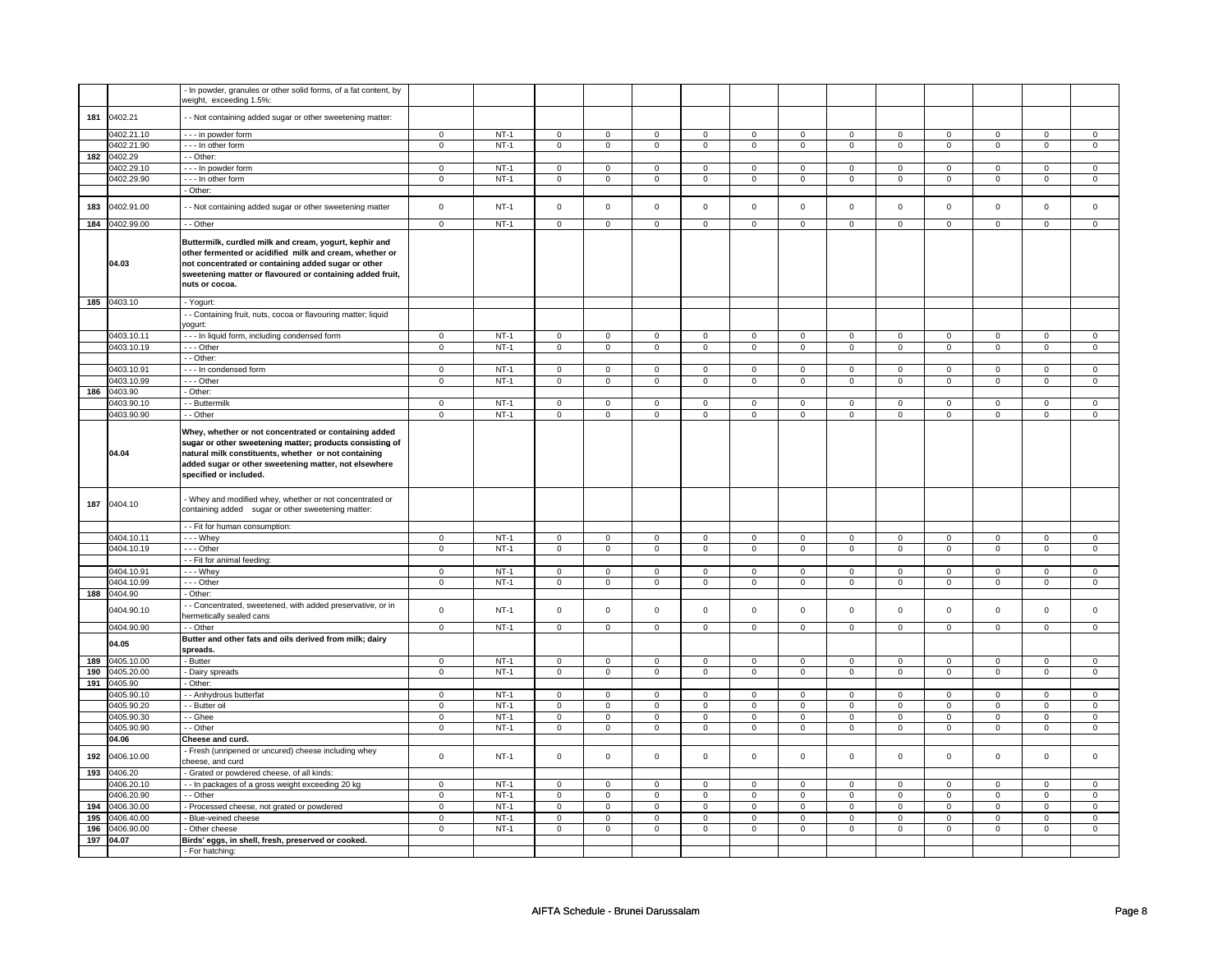|     | 0407.00.11  | - Hens' eggs                                                                                                                                                                                                                                                                      | $\mathbf 0$ | $NT-1$ | $\mathsf 0$    | $\mathbf 0$    | $\Omega$     | $\Omega$       | $\mathbf 0$    | $\mathbf 0$    | $\Omega$            | $\Omega$       | $\mathbf 0$    | $\mathbf 0$    | $\Omega$       | $\mathbf 0$    |
|-----|-------------|-----------------------------------------------------------------------------------------------------------------------------------------------------------------------------------------------------------------------------------------------------------------------------------|-------------|--------|----------------|----------------|--------------|----------------|----------------|----------------|---------------------|----------------|----------------|----------------|----------------|----------------|
|     | 0407.00.12  | - Ducks' eggs                                                                                                                                                                                                                                                                     | $\mathbf 0$ | $NT-1$ | $\mathbf 0$    | $\mathsf 0$    | $\mathbf 0$  | $\mathbf 0$    | $\mathbf 0$    | $\mathbf 0$    | $\mathbf 0$         | $\mathbf 0$    | $\mathbf 0$    | $\mathbf 0$    | 0              | $\mathbf 0$    |
|     | 0407.00.19  | - Other                                                                                                                                                                                                                                                                           | $\mathbf 0$ | $NT-1$ | $\mathbf 0$    | $\mathbf 0$    | $\mathbf 0$  | $\mathbf 0$    | $\mathbf 0$    | $\mathbf 0$    | $\mathbf{0}$        | $\mathbf 0$    | $\mathbf 0$    | $\mathbf 0$    | $\mathbf 0$    | $\mathbf{0}$   |
|     |             | - Other:                                                                                                                                                                                                                                                                          |             |        |                |                |              |                |                |                |                     |                |                |                |                |                |
|     | 0407.00.91  | - Hens' eggs                                                                                                                                                                                                                                                                      | $\mathsf 0$ | $NT-1$ | $\mathbf 0$    | $\mathsf 0$    | $\mathbf 0$  | $\mathbf 0$    | $\mathbf 0$    | $\mathbf 0$    | $\mathsf 0$         | $\mathbf 0$    | $\mathbf 0$    | $\mathbf 0$    | $\mathbf 0$    | $\mathbf 0$    |
|     | 0407.00.92  | - Ducks' eggs                                                                                                                                                                                                                                                                     | $\mathsf 0$ | $NT-1$ | $\mathbf 0$    | $\mathsf 0$    | $\mathbf 0$  | $\mathbf 0$    | $\mathbf 0$    | $\mathbf 0$    | $\mathbf 0$         | $\mathbf 0$    | $\mathbf 0$    | $\mathbf 0$    | $\mathbf 0$    | $\mathbf 0$    |
|     |             |                                                                                                                                                                                                                                                                                   |             |        | $\Omega$       |                | $\Omega$     |                |                |                |                     | $\overline{0}$ |                |                |                |                |
|     | 0407.00.99  | - - Other                                                                                                                                                                                                                                                                         | $\mathbf 0$ | $NT-1$ |                | $\mathbf 0$    |              | $\mathbf 0$    | $\mathbf 0$    | $\mathbf 0$    | $\mathbf 0$         |                | $\mathbf 0$    | $\overline{0}$ | $\mathbf 0$    | $\mathbf 0$    |
|     | 04.08       | Birds' eggs, not in shell, and egg yolks, fresh, dried,<br>cooked by steaming or by boiling in water, moulded,<br>frozen or otherwise preserved, whether or not containing<br>added sugar or other sweetening matter.                                                             |             |        |                |                |              |                |                |                |                     |                |                |                |                |                |
|     |             | - Egg yolks:                                                                                                                                                                                                                                                                      |             |        |                |                |              |                |                |                |                     |                |                |                |                |                |
| 198 | 0408.11.00  | - - Dried                                                                                                                                                                                                                                                                         | $\mathbf 0$ | $NT-1$ | $\mathbf 0$    | $\mathbf 0$    | $\mathbf 0$  | $\mathbf{0}$   | $\mathbf 0$    | $\mathbf 0$    | $\mathbf{0}$        | $\mathbf{0}$   | $\mathbf{0}$   | $\mathbf 0$    | $\mathbf{0}$   | $\mathbf 0$    |
| 199 | 0408.19.00  | - - Other                                                                                                                                                                                                                                                                         | $\mathbf 0$ | $NT-1$ | $\mathbf 0$    | $\mathbf 0$    | $\mathbf 0$  | $\mathbf 0$    | $\mathbf 0$    | $\mathbf 0$    | $\mathbf{0}$        | $\mathbf 0$    | $\mathbf 0$    | $\mathbf 0$    | $\mathbf 0$    | $\mathbf 0$    |
|     |             | - Other:                                                                                                                                                                                                                                                                          |             |        |                |                |              |                |                |                |                     |                |                |                |                |                |
| 200 | 0408.91.00  | - Dried                                                                                                                                                                                                                                                                           | $\mathbf 0$ | $NT-1$ | $\mathbf 0$    | $\overline{0}$ | $\mathsf 0$  | $\mathbf 0$    | $\mathsf 0$    | $\mathbf 0$    | $\mathsf 0$         | $\mathbf 0$    | $\mathsf 0$    | $\mathbf 0$    | $\mathbf 0$    | $\mathbf 0$    |
|     |             |                                                                                                                                                                                                                                                                                   |             |        |                |                |              |                |                |                |                     |                |                |                |                |                |
| 201 | 0408.99.00  | - - Other                                                                                                                                                                                                                                                                         | $\mathbf 0$ | $NT-1$ | $\mathbf 0$    | $\mathbf 0$    | $\mathbf 0$  | $\mathbf 0$    | $\mathbf 0$    | $\mathbf 0$    | $\mathbf 0$         | $\mathbf 0$    | $\mathbf 0$    | $\mathbf 0$    | $\mathbf 0$    | $\mathbf 0$    |
| 202 | 0409.00.00  | Natural honey.                                                                                                                                                                                                                                                                    | $\mathbf 0$ | $NT-1$ | $\overline{0}$ | $\overline{0}$ | $\Omega$     | $\overline{0}$ | $\overline{0}$ | $\overline{0}$ | $\overline{0}$      | $\overline{0}$ | $\overline{0}$ | $\overline{0}$ | $\overline{0}$ | $\overline{0}$ |
| 203 | 04.10       | Edible products of animal origin, not elsewhere specified<br>or included.                                                                                                                                                                                                         |             |        |                |                |              |                |                |                |                     |                |                |                |                |                |
|     | 0410.00.10  | - Birds' nests                                                                                                                                                                                                                                                                    | $\mathbf 0$ | $NT-1$ | $\mathbf 0$    | $\mathbf 0$    | $\mathbf 0$  | $\mathbf 0$    | $\mathbf 0$    | $\mathbf 0$    | $\mathbf 0$         | $\mathbf 0$    | $\mathbf 0$    | $\mathbf 0$    | 0              | $\mathbf 0$    |
|     | 0410.00.90  | - Other                                                                                                                                                                                                                                                                           | $\mathbf 0$ | $NT-1$ | $\overline{0}$ | $\overline{0}$ | $\mathbf 0$  | $\overline{0}$ | $\mathbf 0$    | $\overline{0}$ | $\mathbf 0$         | $\overline{0}$ | $\overline{0}$ | $\overline{0}$ | $\overline{0}$ | $\overline{0}$ |
|     |             | Human hair, unworked, whether or not washed or                                                                                                                                                                                                                                    |             |        |                |                |              |                |                |                |                     |                |                |                |                |                |
| 204 | 0501.00.00  | scoured; waste of human hair.                                                                                                                                                                                                                                                     | $\mathsf 0$ | $NT-1$ | $\mathbf 0$    | $\mathsf 0$    | $\mathbf 0$  | $\mathsf 0$    | $\mathsf 0$    | $\mathsf 0$    | $\mathsf 0$         | $\mathsf 0$    | $\mathsf 0$    | $\mathsf 0$    | $\mathbf 0$    | $\mathbf 0$    |
|     | 05.02       | Pigs', hogs' and boars' bristles or hair; badger hair and<br>other brush making hair; waste of such bristles or hair.                                                                                                                                                             |             |        |                |                |              |                |                |                |                     |                |                |                |                |                |
| 205 | 0502.10.00  | - Pigs', hogs' or boars' bristles and hair and waste thereof                                                                                                                                                                                                                      | $\mathbf 0$ | $NT-1$ | $\mathsf 0$    | $\mathsf 0$    | $\mathbf 0$  | $\mathsf 0$    | $\mathsf 0$    | $\mathsf 0$    | $\mathsf 0$         | $\mathbf 0$    | $\mathbf 0$    | $\mathbf 0$    | $\mathbf 0$    | $\mathbf 0$    |
| 206 | 0502.90.00  | - Other                                                                                                                                                                                                                                                                           | $\mathbf 0$ | $NT-1$ | $\mathsf 0$    | $\mathbf 0$    | $\mathsf 0$  | $\mathsf 0$    | $\mathsf 0$    | $\mathsf 0$    | $\mathsf{O}\xspace$ | $\mathsf 0$    | $\mathsf 0$    | $\mathsf 0$    | $\mathbf 0$    | $\mathbf 0$    |
| 207 | 0503.00.00  | Horsehair and horsehair waste, whether or not put up as a<br>layer with or without supporting material.                                                                                                                                                                           | $\mathbf 0$ | $NT-1$ | $\mathsf 0$    | $\mathsf 0$    | $\mathsf 0$  | $\mathbf 0$    | $\mathsf 0$    | $\mathbf 0$    | $\mathbf 0$         | $\mathbf 0$    | $\mathsf 0$    | $\mathsf 0$    | $\mathbf 0$    | $\mathbf 0$    |
| 208 | 0504.00.00  | Guts, bladders and stomachs of animals (other than fish),<br>whole and pieces thereof, fresh, chilled frozen, salted, in<br>brine, dried or smoked.                                                                                                                               | $\mathbf 0$ | $NT-1$ | $\mathbf 0$    | $\mathbf 0$    | $\mathbf 0$  | $\mathsf 0$    | $\mathbf 0$    | $\mathsf 0$    | $\mathsf{O}\xspace$ | $\mathbf 0$    | $\mathbf 0$    | $\mathsf 0$    | $\mathbf 0$    | $\mathbf{0}$   |
|     | 05.05       | Skins and other parts of birds, with their feathers or down,<br>eathers and parts of feathers (whether or not with<br>trimmed edges) and down, not further worked than<br>cleaned, disinfected or treated for preservation; powder<br>and waste of feathers or parts of feathers. |             |        |                |                |              |                |                |                |                     |                |                |                |                |                |
|     | 209 0505.10 | - Feathers of a kind used for stuffing; down:                                                                                                                                                                                                                                     |             |        |                |                |              |                |                |                |                     |                |                |                |                |                |
|     | 0505.10.10  | - Duck feathers                                                                                                                                                                                                                                                                   | $\mathbf 0$ | $NT-1$ | $\mathsf 0$    | $\mathbf 0$    | $\mathsf 0$  | $\mathsf 0$    | $\mathsf 0$    | $\mathsf 0$    | $\mathsf 0$         | $\mathsf 0$    | $\mathsf 0$    | $\mathsf 0$    | $\mathbf 0$    | $\mathbf 0$    |
|     | 0505.10.90  | - Other                                                                                                                                                                                                                                                                           | $\mathbf 0$ | $NT-1$ | $\mathbf{0}$   | $\mathsf 0$    | $\mathbf{0}$ | $\mathbf 0$    | $\mathbf{0}$   | $\mathbf 0$    | $\mathbf{0}$        | $\mathbf 0$    | $\mathbf{0}$   | $\mathbf 0$    | $\mathbf 0$    | $\mathbf{0}$   |
| 210 | 0505.90     | - Other:                                                                                                                                                                                                                                                                          |             |        |                |                |              |                |                |                |                     |                |                |                |                |                |
|     | 0505.90.10  | - Duck feathers                                                                                                                                                                                                                                                                   | $\mathbf 0$ | $NT-1$ | $\mathbf 0$    | $\mathbf 0$    | $\mathbf 0$  | $\mathsf 0$    | $\mathbf 0$    | $\mathsf 0$    | 0                   | $\mathsf 0$    | 0              | $\mathbf 0$    | 0              | $\mathbf{0}$   |
|     | 0505.90.90  | - - Other                                                                                                                                                                                                                                                                         | $\mathbf 0$ | $NT-1$ | $\mathbf 0$    | $\mathsf 0$    | $\mathbf 0$  | $\mathsf 0$    | $\mathsf 0$    | $\mathsf 0$    | $\mathsf 0$         | $\mathsf 0$    | $\mathbf 0$    | $\mathsf 0$    | $\mathbf 0$    | $\mathbf 0$    |
|     | 05.06       | Bones and horn-cores, unworked, defatted, simply<br>prepared (but not cut to shape), treated with acid or<br>degelatinised; powder and waste of these products.                                                                                                                   |             |        |                |                |              |                |                |                |                     |                |                |                |                |                |
| 211 | 0506.10.00  | - Ossein and bones treated with acid                                                                                                                                                                                                                                              | $\mathbf 0$ | $NT-1$ | $\mathbf 0$    | $\mathbf 0$    | $\mathbf 0$  | $\mathbf 0$    | $\mathbf 0$    | $\mathbf 0$    | $\mathbf 0$         | $\mathbf 0$    | $\mathbf 0$    | $\mathbf 0$    | $\mathbf 0$    | $\mathbf 0$    |
| 212 | 0506.90.00  | - Other                                                                                                                                                                                                                                                                           | $\mathsf 0$ | $NT-1$ | $\mathsf 0$    | $\mathbf 0$    | $\mathbf 0$  | $\mathsf 0$    | $\mathbf 0$    | $\mathsf 0$    | $\mathsf{O}\xspace$ | $\mathsf 0$    | $\mathsf 0$    | $\mathsf 0$    | $\mathsf 0$    | $\mathbf 0$    |
|     | 05.07       | Ivory, tortoise-shell, whalebone and whalebone hair,<br>horns, antlers, hooves, nails, claws and beaks, unworked<br>or simply prepared but not cut to shape;powder and waste<br>of these products.                                                                                |             |        |                |                |              |                |                |                |                     |                |                |                |                |                |
| 213 | 0507.10     | - Ivory; ivory powder and waste:                                                                                                                                                                                                                                                  |             |        |                |                |              |                |                |                |                     |                |                |                |                |                |
|     | 0507.10.10  | - Rhinoceros horns; ivory powder and waste                                                                                                                                                                                                                                        | $\mathbf 0$ | $NT-1$ | $\mathsf 0$    | $\mathsf 0$    | $\mathbf 0$  | $\mathsf 0$    | $\mathsf 0$    | $\mathsf 0$    | $\mathsf 0$         | $\mathsf 0$    | $\mathsf 0$    | $\mathsf 0$    | $\mathsf 0$    | $\mathbf 0$    |
|     | 0507.10.90  | - - Other                                                                                                                                                                                                                                                                         | $\mathbf 0$ | $NT-1$ | $\mathbf 0$    | $\mathbf 0$    | $\mathbf{0}$ | $\mathbf 0$    | $\mathbf 0$    | $\mathbf 0$    | $\mathbf 0$         | $\mathbf 0$    | $\mathbf 0$    | $\mathbf 0$    | $\mathbf 0$    | $\mathbf 0$    |
| 214 | 0507.90     | - Other:                                                                                                                                                                                                                                                                          |             |        |                |                |              |                |                |                |                     |                |                |                |                |                |
|     | 0507.90.10  |                                                                                                                                                                                                                                                                                   | $\mathbf 0$ | $NT-1$ | $\mathbf 0$    | $\mathsf 0$    | $\mathbf 0$  | $\mathbf 0$    | $\mathbf 0$    | $\mathbf 0$    | $\mathbf 0$         | $\mathbf 0$    | $\mathbf 0$    | $\mathbf 0$    | 0              | $\mathbf{0}$   |
|     |             | - Horns, antlers, hooves, nails, claws and beaks                                                                                                                                                                                                                                  |             |        |                |                |              |                |                |                |                     |                |                |                |                |                |
|     | 0507.90.20  | - - Tortoise-shell                                                                                                                                                                                                                                                                | $\mathbf 0$ | $NT-1$ | $\mathbf 0$    | $\mathsf 0$    | $\mathbf 0$  | $\mathbf 0$    | $\mathbf 0$    | $\mathbf 0$    | $\mathbf 0$         | $\mathbf 0$    | $\mathbf 0$    | $\mathbf 0$    | 0              | $\mathbf 0$    |
|     | 0507.90.90  | - - Other                                                                                                                                                                                                                                                                         | $\mathbf 0$ | $NT-1$ | $\mathbf 0$    | $\mathsf 0$    | $\mathsf 0$  | $\mathbf 0$    | $\mathbf 0$    | $\mathbf 0$    | $\mathsf 0$         | $\mathbf 0$    | $\mathsf 0$    | $\mathbf 0$    | $\mathbf 0$    | $\mathsf 0$    |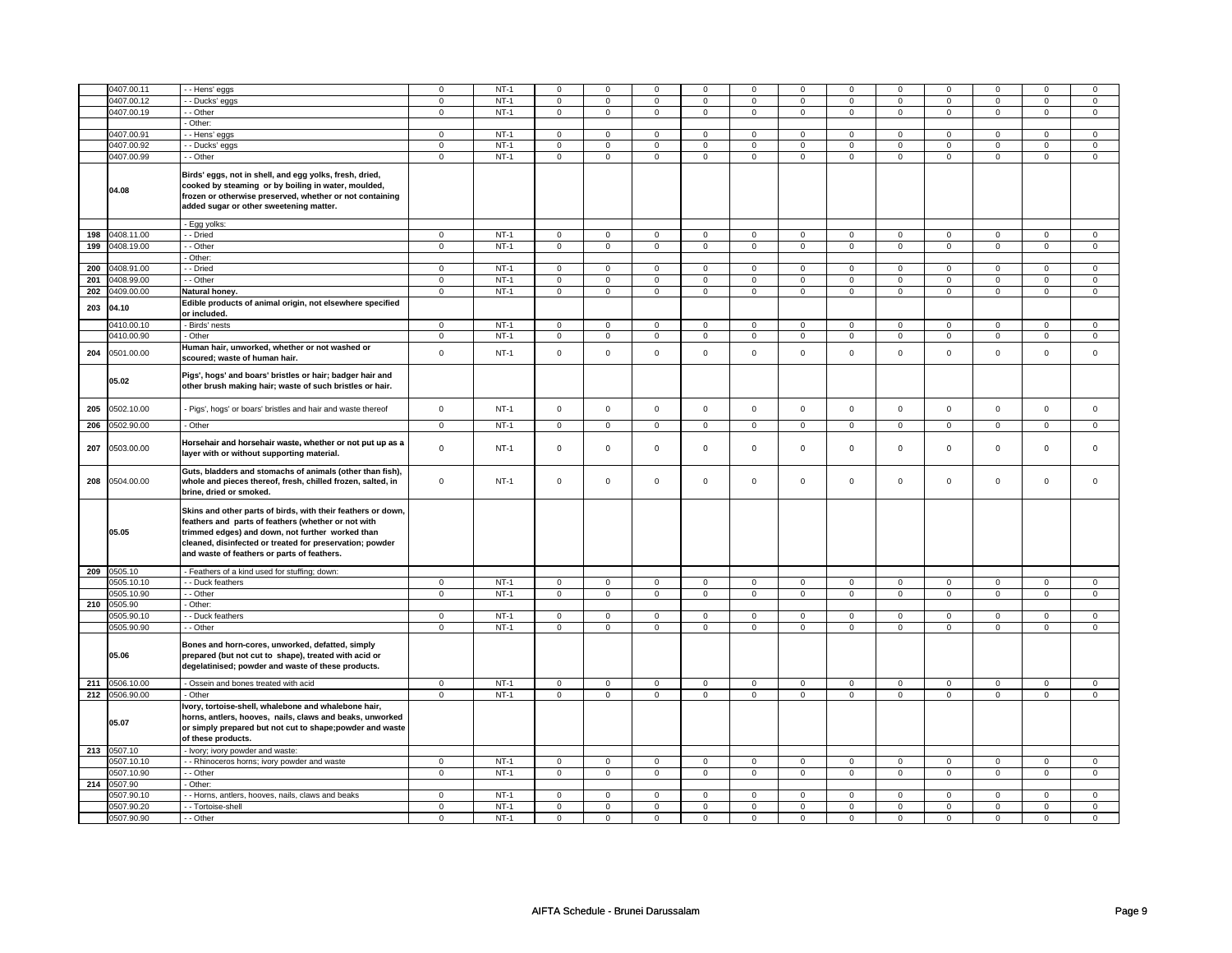|     |                          | Coral and similar materials unworked or simply prepared                                                              |                            |                  |                               |                               |                                    |                               |                  |                               |                  |                             |                               |                               |                               |                                |
|-----|--------------------------|----------------------------------------------------------------------------------------------------------------------|----------------------------|------------------|-------------------------------|-------------------------------|------------------------------------|-------------------------------|------------------|-------------------------------|------------------|-----------------------------|-------------------------------|-------------------------------|-------------------------------|--------------------------------|
|     |                          | but not otherwise worked; shells of molluscs,                                                                        |                            |                  |                               |                               |                                    |                               |                  |                               |                  |                             |                               |                               |                               |                                |
| 215 | 05.08                    | crustaceans or echinoderms and cuttle-bone, un-worked                                                                |                            |                  |                               |                               |                                    |                               |                  |                               |                  |                             |                               |                               |                               |                                |
|     |                          | or simply prepared but not cut to shape, powder and<br>waste thereof.                                                |                            |                  |                               |                               |                                    |                               |                  |                               |                  |                             |                               |                               |                               |                                |
|     | 0508.00.10               | - Coral and similar material                                                                                         | $\mathbf 0$                | $NT-1$           | $\mathsf 0$                   | $\mathsf 0$                   | 0                                  | $\mathsf 0$                   | $\mathbf 0$      | $\mathbf 0$                   | 0                | $\mathbf 0$                 | $\mathbf 0$                   | $\mathbf 0$                   | $\mathbf 0$                   | $\mathbf 0$                    |
|     | 0508.00.20               | - Shells of molluscs, crustaceans or echinoderms                                                                     | $\mathbf 0$                | $NT-1$           | $\mathbf 0$                   | $\mathbf 0$                   | $\mathbf 0$                        | $\mathbf 0$                   | $\mathbf 0$      | $\mathbf 0$                   | $\mathbf 0$      | $\mathbf{0}$                | $\mathbf 0$                   | $\mathbf 0$                   | $\mathbf 0$                   | $\circ$                        |
|     | 0508.00.90               | - Other                                                                                                              | $\mathbf 0$                | $NT-1$           | $\overline{0}$                | $\overline{0}$                | $\mathbf 0$                        | $\overline{0}$                | $\overline{0}$   | $\overline{0}$                | $\mathbf 0$      | $\overline{0}$              | $\overline{0}$                | $\overline{0}$                | $\overline{0}$                | $\overline{0}$                 |
| 216 | 0509.00.00               | Natural sponges of animal origin.                                                                                    | $\mathbf 0$                | $NT-1$           | $\mathbf 0$                   | $\mathbf 0$                   | $\mathbf 0$                        | 0                             | 0                | 0                             | 0                | 0                           | 0                             | $\mathbf 0$                   | 0                             | $\overline{0}$                 |
|     |                          |                                                                                                                      |                            |                  |                               |                               |                                    |                               |                  |                               |                  |                             |                               |                               |                               |                                |
|     |                          | Ambergris, castoreum, civet and musk; cantharides; bile,                                                             |                            |                  |                               |                               |                                    |                               |                  |                               |                  |                             |                               |                               |                               |                                |
| 217 | 05.10                    | whether or not dried; glands and other animal products<br>used in the preparation of pharmaceutical products, fresh, |                            |                  |                               |                               |                                    |                               |                  |                               |                  |                             |                               |                               |                               |                                |
|     |                          | chilled, frozen or otherwise provisionally preserved.                                                                |                            |                  |                               |                               |                                    |                               |                  |                               |                  |                             |                               |                               |                               |                                |
|     |                          |                                                                                                                      |                            |                  |                               |                               |                                    |                               |                  |                               |                  |                             |                               |                               |                               |                                |
|     | 0510.00.10               | - Cantharides                                                                                                        | $\mathbf 0$                | $NT-1$           | $\mathsf 0$                   | $\mathsf 0$                   | 0                                  | $\mathsf 0$                   | $\mathsf 0$      | $\mathsf 0$                   | 0                | 0                           | 0                             | $\mathbf 0$                   | $\mathbf 0$                   | $\mathsf 0$                    |
|     | 0510.00.20               | - Musk                                                                                                               | $\mathbf 0$                | $NT-1$           | $\mathbf 0$                   | $\mathbf 0$                   | $\mathbf 0$                        | $\mathbf 0$                   | $\mathbf 0$      | $\mathbf 0$                   | 0                | $\mathbf 0$                 | $\mathbf 0$                   | $\mathsf 0$                   | $\mathbf 0$                   | $\circ$                        |
|     | 0510.00.90               | - Other                                                                                                              | $\mathbf 0$                | $NT-1$           | $\overline{0}$                | $\overline{0}$                | $\mathsf 0$                        | $\overline{0}$                | $\mathsf 0$      | $\mathbf 0$                   | $\mathbf 0$      | $\mathbf 0$                 | $\mathbf 0$                   | $\overline{0}$                | $\mathbf 0$                   | $\overline{0}$                 |
|     |                          | Animal products not elsewhere specified or included; dead                                                            |                            |                  |                               |                               |                                    |                               |                  |                               |                  |                             |                               |                               |                               |                                |
|     | 05.11                    | animals of Chapter 1 or 3, unfit for human consumption.                                                              |                            |                  |                               |                               |                                    |                               |                  |                               |                  |                             |                               |                               |                               |                                |
|     | 218 0511.10.00           | - Bovine semen                                                                                                       | $\overline{0}$             | $NT-1$           | $\mathsf 0$                   | $\mathsf 0$                   | $\mathbf 0$                        | $\mathbf 0$                   | 0                | $\mathbf 0$                   | $\mathbf 0$      | $\mathbf 0$                 | $\mathbf 0$                   | $\mathbf 0$                   | $\mathsf 0$                   | $\overline{0}$                 |
|     |                          | - Other:                                                                                                             |                            |                  |                               |                               |                                    |                               |                  |                               |                  |                             |                               |                               |                               |                                |
|     |                          | - - Products of fish or crustaceans, molluscs or other aquatic                                                       |                            |                  |                               |                               |                                    |                               |                  |                               |                  |                             |                               |                               |                               |                                |
| 219 | 0511.91                  | invertebrates; dead animals of Chapter 3:                                                                            |                            |                  |                               |                               |                                    |                               |                  |                               |                  |                             |                               |                               |                               |                                |
|     | 0511.91.10               | --- Dead animals of Chapter 3                                                                                        | $\mathbf 0$                | $NT-1$           | $\mathsf 0$                   | $\mathsf 0$                   | $\mathsf 0$                        | $\mathbf 0$                   | $\mathbf 0$      | $\mathsf 0$                   | $\mathbf 0$      | 0                           | $\mathbf 0$                   | $\mathbf 0$                   | 0                             | $\mathbf 0$                    |
|     | 0511.91.20<br>0511.91.30 | - - - Roes                                                                                                           | $\mathbf 0$                | $NT-1$           | $\mathbf 0$<br>$\overline{0}$ | $\mathbf 0$<br>$\overline{0}$ | $\mathbf 0$                        | $\mathsf 0$<br>$\overline{0}$ | $\mathbf 0$      | $\mathsf 0$<br>$\overline{0}$ | $\mathbf 0$      | 0<br>$\overline{0}$         | $\mathbf 0$<br>$\overline{0}$ | $\mathbf 0$<br>$\overline{0}$ | $\mathbf 0$<br>$\overline{0}$ | $\mathbf 0$<br>$\overline{0}$  |
|     | 0511.91.40               | - - - Artemia eggs (brine shrimp eggs)<br>- - - Fish bladders                                                        | $\mathbf 0$<br>$\mathbf 0$ | $NT-1$<br>$NT-1$ | $\mathsf 0$                   | $\mathbf 0$                   | $\mathsf{O}\xspace$<br>$\mathbf 0$ | $\mathbf 0$                   | $\mathsf 0$<br>0 | $\mathsf 0$                   | 0<br>0           | 0                           | 0                             | $\mathbf 0$                   | $\mathbf 0$                   | $\mathbf 0$                    |
|     | 0511.91.90               | --- Other                                                                                                            | $\mathbf 0$                | $NT-1$           | $\mathsf 0$                   | $\mathbf 0$                   | $\mathbf 0$                        | $\mathbf 0$                   | $\mathbf 0$      | $\mathbf 0$                   | $\mathbf 0$      | $\mathbf{0}$                | $\mathbf 0$                   | $\mathbf 0$                   | $\mathbf 0$                   | $\mathbf 0$                    |
| 220 | 0511.99                  | - - Other:                                                                                                           |                            |                  |                               |                               |                                    |                               |                  |                               |                  |                             |                               |                               |                               |                                |
|     |                          | - - - Domestic animal semen:                                                                                         |                            |                  |                               |                               |                                    |                               |                  |                               |                  |                             |                               |                               |                               |                                |
|     | 0511.99.11               | - - - - Of swine, sheep or goats                                                                                     | $\circ$                    | $NT-1$           | $\mathbf 0$                   | $\mathsf{o}\,$                | $\mathbf 0$                        | $\mathbf 0$                   | $\circ$          | $\mathbf 0$                   | 0                | $\mathbf{0}$                | $\mathbf{0}$                  | $\mathbf 0$                   | $\Omega$                      | $\circ$                        |
|     | 0511.99.19               | $---$ Other                                                                                                          | 0                          | $NT-1$           | $\mathsf 0$                   | $\mathsf 0$                   | 0                                  | $\mathsf 0$                   | 0                | $\mathbf 0$                   | $\mathbf 0$      | $\mathbf 0$                 | 0                             | $\mathsf 0$                   | $\mathbf 0$                   | $\mathsf 0$                    |
|     | 0511.99.20               | - - - Silk worm eggs                                                                                                 | $\mathsf 0$                | $NT-1$           | $\mathbf 0$                   | $\mathbf 0$                   | $\mathbf 0$                        | $\mathbf 0$                   | $\mathbf 0$      | $\mathbf{0}$                  | $\mathbf 0$      | $\mathbf{0}$                | $\mathbf 0$                   | $\mathbf 0$                   | $\mathbf 0$                   | $\mathbf 0$                    |
|     | 0511.99.90               | --- Other                                                                                                            | $\mathbf 0$                | $NT-1$           | $\mathbf 0$                   | $\mathsf 0$                   | $\mathsf 0$                        | $\mathsf 0$                   | $\mathsf 0$      | $\mathsf 0$                   | $\mathbf 0$      | $\mathbf 0$                 | $\mathbf 0$                   | $\mathbf 0$                   | $\mathbf 0$                   | $\overline{0}$                 |
|     |                          | Bulbs, tubers, tuberous roots, corms, crowns and                                                                     |                            |                  |                               |                               |                                    |                               |                  |                               |                  |                             |                               |                               |                               |                                |
|     | 06.01                    | rhizomes, dormant, in growth or in flower, chicory plants                                                            |                            |                  |                               |                               |                                    |                               |                  |                               |                  |                             |                               |                               |                               |                                |
|     |                          | and roots other than roots of heading 12.12.                                                                         |                            |                  |                               |                               |                                    |                               |                  |                               |                  |                             |                               |                               |                               |                                |
|     |                          | - Bulbs, tubers, tuberous roots, corms, crowns and rhizomes,                                                         |                            |                  |                               |                               |                                    |                               |                  |                               |                  |                             |                               |                               |                               |                                |
| 221 | 0601.10.00               | dormant                                                                                                              | $\mathbf 0$                | $NT-1$           | $\mathbf 0$                   | $\mathbf 0$                   | $\mathbf 0$                        | $\mathbf 0$                   | $\mathbf 0$      | $\mathbf 0$                   | $\mathbf 0$      | $\mathbf{0}$                | $\mathbf 0$                   | $\mathbf{0}$                  | $\mathbf{0}$                  | $\overline{0}$                 |
|     |                          | Bulbs, tubers, tuberous roots, corms, crowns and rhizomes,                                                           |                            |                  |                               |                               |                                    |                               |                  |                               |                  |                             |                               |                               |                               |                                |
| 222 | 0601.20                  | in growth or in flower; chicory plants and roots:                                                                    |                            |                  |                               |                               |                                    |                               |                  |                               |                  |                             |                               |                               |                               |                                |
|     | 0601.20.10               |                                                                                                                      |                            | $NT-1$           |                               |                               |                                    |                               |                  |                               |                  |                             |                               |                               |                               |                                |
|     | 0601.20.20               | - - Chicory plants<br>- - Chicory roots                                                                              | $\mathbf 0$<br>$\mathsf 0$ | $NT-1$           | $\mathbf 0$<br>$\mathbf 0$    | $\mathbf 0$<br>$\mathbf 0$    | $\mathbf 0$<br>$\mathbf 0$         | 0<br>$\mathbf 0$              | 0<br>$\mathbf 0$ | $\mathbf 0$<br>$\mathbf 0$    | 0<br>$\mathbf 0$ | $\mathbf 0$<br>$\mathbf{0}$ | 0<br>$\mathbf 0$              | $\mathbf 0$<br>$\overline{0}$ | $\mathbf 0$<br>$\mathbf 0$    | $\mathbf{0}$<br>$\overline{0}$ |
|     | 0601.20.90               | - - Other                                                                                                            | $\mathbf 0$                | $NT-1$           | $\mathbf 0$                   | $\mathbf 0$                   | $\mathbf 0$                        | $\mathbf 0$                   | 0                | $\mathbf 0$                   | 0                | $\mathbf 0$                 | 0                             | $\mathbf 0$                   | $\mathbf 0$                   | $\circ$                        |
|     |                          | Other live plants (including their roots), cuttings and slips;                                                       |                            |                  |                               |                               |                                    |                               |                  |                               |                  |                             |                               |                               |                               |                                |
|     | 06.02                    | mushroom spawn.                                                                                                      |                            |                  |                               |                               |                                    |                               |                  |                               |                  |                             |                               |                               |                               |                                |
| 223 | 0602.10                  | - Unrooted cuttings and slips:                                                                                       |                            |                  |                               |                               |                                    |                               |                  |                               |                  |                             |                               |                               |                               |                                |
|     | 0602.10.10               | - - Orchid cuttings and slips                                                                                        | 0                          | $NT-1$           | 0                             | $\mathbf 0$                   | 0                                  | 0                             | 0                | $\mathbf 0$                   | 0                | 0                           | 0                             | $\mathsf 0$                   | $\mathbf 0$                   | $\mathbf{0}$                   |
|     | 0602.10.20               | - - Rubber wood                                                                                                      | $\mathsf 0$                | $NT-1$           | $\mathsf 0$                   | $\mathsf 0$                   | $\mathsf 0$                        | $\mathbf 0$                   | $\mathbf 0$      | $\mathbf 0$                   | $\mathbf 0$      | $\mathbf{0}$                | $\mathbf 0$                   | $\mathbf 0$                   | $\mathbf 0$                   | $\mathbf 0$                    |
|     | 0602.10.90               | - - Other<br>- Trees, shrubs and bushes, grafted or not, of kinds which                                              | 0                          | $NT-1$           | $\mathbf 0$                   | $\mathbf 0$                   | $\mathbf 0$                        | 0                             | $\mathbf 0$      | $\mathbf 0$                   | 0                | 0                           | 0                             | $\mathbf 0$                   | $\mathbf 0$                   | $\mathbf{0}$                   |
| 224 | 0602.20.00               | bear edible fruit or nuts                                                                                            | $\mathsf 0$                | $NT-1$           | $\mathsf 0$                   | $\mathsf 0$                   | $\mathsf 0$                        | $\mathbf 0$                   | $\mathbf 0$      | $\mathsf 0$                   | $\mathbf 0$      | 0                           | $\mathbf 0$                   | $\mathsf 0$                   | $\mathsf 0$                   | $\mathbf 0$                    |
| 225 | 0602.30.00               | - Rhododendrons and azaleas, grafted or not                                                                          | $\mathsf 0$                | $NT-1$           | $\mathsf 0$                   | $\mathsf 0$                   | $\mathsf 0$                        | $\mathbf 0$                   | $\mathbf 0$      | $\mathsf 0$                   | $\mathbf 0$      | $\mathbf{0}$                | $\mathbf 0$                   | $\mathbf 0$                   | $\mathbf 0$                   | $\mathbf 0$                    |
| 226 | 0602.40.00               | - Roses, grafted or not                                                                                              | $\mathbf 0$                | $NT-1$           | $\mathbf 0$                   | $\mathbf 0$                   | $\mathbf 0$                        | 0                             | $\mathbf 0$      | $\mathbf 0$                   | 0                | 0                           | 0                             | $\mathbf 0$                   | $\mathbf 0$                   | $\mathbf{0}$                   |
| 227 | 0602.90                  | - Other:                                                                                                             |                            |                  |                               |                               |                                    |                               |                  |                               |                  |                             |                               |                               |                               |                                |
|     | 602.90.10                | - - Rooted orchid cuttings and slips                                                                                 | $\mathbf 0$                | $NT-1$           | $\mathbf 0$                   | $\mathbf 0$                   | $\mathsf 0$                        | $\mathsf 0$                   | $\mathbf 0$      | $\mathsf 0$                   | $\mathbf 0$      | 0                           | $\mathbf 0$                   | $\mathsf 0$                   | $\mathbf 0$                   | $\mathbf 0$                    |
|     | 0602.90.20               | - - Orchid seedlings                                                                                                 | $\mathsf 0$                | $NT-1$           | $\mathsf 0$                   | $\mathsf 0$                   | $\mathsf 0$                        | $\mathbf 0$                   | $\mathbf 0$      | $\mathsf 0$                   | $\mathbf 0$      | $\mathbf{0}$                | $\mathbf 0$                   | $\mathbf 0$                   | $\mathbf 0$                   | $\mathbf 0$                    |
|     | 0602.90.30               | - - Aquarium plants                                                                                                  | $\mathbf 0$                | $NT-1$           | $\mathbf 0$                   | $\mathbf 0$                   | $\mathbf 0$                        | 0                             | 0                | $\mathbf 0$                   | 0                | 0                           | 0                             | $\mathbf 0$                   | $\mathbf{0}$                  | $\mathbf{0}$                   |
|     | 0602.90.40               | - Budded rubber stumps                                                                                               | $\mathbf 0$                | $NT-1$           | $\mathbf 0$                   | $\mathbf 0$                   | $\mathsf 0$                        | $\mathbf 0$                   | $\mathbf 0$      | $\mathbf 0$                   | $\mathbf 0$      | 0                           | $\mathbf 0$                   | $\mathsf 0$                   | $\mathsf 0$                   | $\circ$                        |
|     | 0602.90.50<br>0602.90.60 | - - Rubber seedlings                                                                                                 | $\mathsf 0$                | $NT-1$<br>$NT-1$ | $\mathbf 0$                   | $\mathbf 0$                   | $\mathbf 0$                        | $\mathbf 0$                   | 0                | $\mathbf 0$                   | 0                | 0                           | $\mathbf 0$                   | $\mathbf 0$                   | $\mathsf 0$                   | $\circ$                        |
|     | 0602.90.90               | - - Rubber budwood<br>- - Other                                                                                      | $\mathbf 0$<br>$\mathbf 0$ | $NT-1$           | $\mathbf 0$<br>$\mathbf 0$    | $\mathbf 0$<br>$\mathbf 0$    | $\mathbf 0$<br>$\mathbf 0$         | $\mathsf 0$<br>$\mathsf 0$    | 0<br>$\mathbf 0$ | $\mathsf 0$<br>$\mathsf 0$    | 0<br>$\mathbf 0$ | 0<br>0                      | $\mathbf 0$<br>$\mathbf 0$    | $\mathbf 0$<br>$\mathsf 0$    | $\mathbf 0$<br>$\Omega$       | $\mathbf 0$<br>$\mathsf 0$     |
|     |                          |                                                                                                                      |                            |                  |                               |                               |                                    |                               |                  |                               |                  |                             |                               |                               |                               |                                |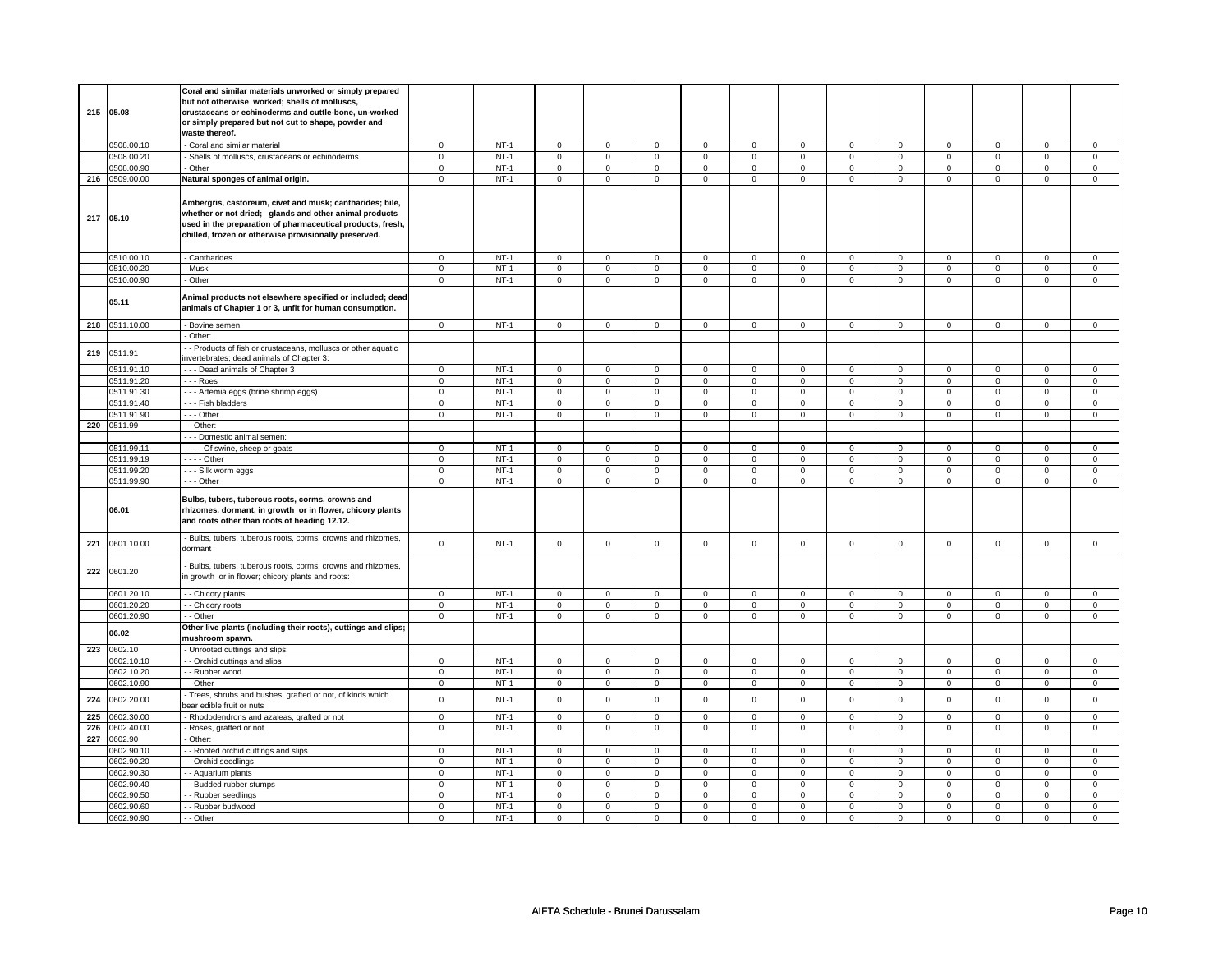|     |                | Cut flowers and flower buds of a kind suitable for            |                |             |                |                |                     |                |                     |                     |                |                     |                |                     |                |                     |
|-----|----------------|---------------------------------------------------------------|----------------|-------------|----------------|----------------|---------------------|----------------|---------------------|---------------------|----------------|---------------------|----------------|---------------------|----------------|---------------------|
|     | 06.03          | bouquets or for ornamental purposes, fresh, dried, dyed,      |                |             |                |                |                     |                |                     |                     |                |                     |                |                     |                |                     |
|     |                | bleached, impregnated or otherwise prepared.                  |                |             |                |                |                     |                |                     |                     |                |                     |                |                     |                |                     |
|     |                |                                                               |                |             |                |                |                     |                |                     |                     |                |                     |                |                     |                |                     |
|     | 228 0603.10    | - Fresh:                                                      |                |             |                |                |                     |                |                     |                     |                |                     |                |                     |                |                     |
|     | 0603.10.10     | -- Orchids                                                    | $\mathsf 0$    | $NT-1$      | $\mathsf 0$    | $\mathsf 0$    | $\mathsf{O}\xspace$ | $\mathsf 0$    | $\mathsf{O}\xspace$ | $\mathsf 0$         | $\mathsf 0$    | $\mathsf 0$         | $\mathsf 0$    | $\mathbf 0$         | $\Omega$       | $\mathsf{O}\xspace$ |
|     | 0603.10.90     | - - Other                                                     | $\overline{0}$ | $NT-1$      | $\overline{0}$ | $\overline{0}$ | $\overline{0}$      | $\overline{0}$ | $\overline{0}$      | $\overline{0}$      | $\overline{0}$ | $\overline{0}$      | $\overline{0}$ | $\overline{0}$      | $\overline{0}$ | $\overline{0}$      |
|     | 229 0603.90.00 | - Other                                                       | $\mathbf 0$    | $NT-1$      | $\mathbf 0$    | $\mathbf 0$    | $\mathsf 0$         | $\mathbf 0$    | $\mathsf 0$         | $\mathsf 0$         | $\mathbf 0$    | $\mathbf 0$         | $\mathsf 0$    | $\mathbf 0$         | $\mathsf 0$    | 0                   |
|     |                |                                                               |                |             |                |                |                     |                |                     |                     |                |                     |                |                     |                |                     |
|     |                | Foliage, branches and other parts of plants, without          |                |             |                |                |                     |                |                     |                     |                |                     |                |                     |                |                     |
|     |                | flowers or flower buds, and grasses, mosses and lichens,      |                |             |                |                |                     |                |                     |                     |                |                     |                |                     |                |                     |
|     | 06.04          | being goods of a kind suitable for bouquets or ornamental     |                |             |                |                |                     |                |                     |                     |                |                     |                |                     |                |                     |
|     |                | purposes, fresh, dried, dyed, bleached, impregnated or        |                |             |                |                |                     |                |                     |                     |                |                     |                |                     |                |                     |
|     |                | otherwise prepared.                                           |                |             |                |                |                     |                |                     |                     |                |                     |                |                     |                |                     |
|     |                |                                                               |                |             |                |                |                     |                |                     |                     |                |                     |                |                     |                |                     |
|     | 230 0604.10.00 | Mosses and lichens                                            | $\mathbf 0$    | $NT-1$      | $\mathbf 0$    | $\mathsf 0$    | $\mathsf 0$         | $\mathsf 0$    | $\mathsf{O}\xspace$ | $\mathbf 0$         | $\mathbf 0$    | $\mathbf 0$         | $\mathsf 0$    | $\mathbf 0$         | $\mathsf 0$    | $\mathbf 0$         |
|     |                | Other:                                                        |                |             |                |                |                     |                |                     |                     |                |                     |                |                     |                |                     |
| 231 | 0604.91.00     | - Fresh                                                       | $\mathbf 0$    | <b>NT-1</b> | $\mathbf 0$    | $\mathbf 0$    | $\mathbf 0$         | $\mathbf 0$    | $\mathbf 0$         | $\mathbf 0$         | 0              | $\mathbf 0$         | 0              | $\mathbf 0$         | 0              | 0                   |
| 232 | 0604.99.00     | - - Other                                                     | $\overline{0}$ | $NT-1$      | $\overline{0}$ | $\overline{0}$ | $\overline{0}$      | $\overline{0}$ | $\overline{0}$      | $\overline{0}$      | $\overline{0}$ | $\overline{0}$      | $\overline{0}$ | $\overline{0}$      | $\overline{0}$ | $\overline{0}$      |
|     | 07.01          |                                                               |                |             |                |                |                     |                |                     |                     |                |                     |                |                     |                |                     |
|     |                | Potatoes, fresh or chilled.                                   |                |             |                |                |                     |                |                     |                     |                |                     |                |                     |                |                     |
| 233 | 0701.10.00     | - Seed                                                        | $\mathbf 0$    | $NT-1$      | $\mathsf 0$    | $\mathsf 0$    | $\mathbf 0$         | $\mathsf 0$    | $\mathbf 0$         | $\mathsf{O}\xspace$ | 0              | $\mathbf 0$         | $\mathsf 0$    | $\mathbf 0$         | $\mathbf 0$    | $\mathbf 0$         |
| 234 | 0701.90.00     | - Other                                                       | $\mathbf 0$    | $NT-1$      | $\mathsf 0$    | $\mathsf 0$    | $\mathsf{O}\xspace$ | $\mathsf 0$    | $\mathsf{O}\xspace$ | $\mathsf 0$         | $\mathbf 0$    | $\mathsf 0$         | $\mathsf 0$    | $\mathbf 0$         | $\mathsf 0$    | $\mathbf 0$         |
| 235 | 0702.00.00     | Tomatoes, fresh or chilled.                                   | $\overline{0}$ | $NT-1$      | $\overline{0}$ | $\overline{0}$ | $\overline{0}$      | $\overline{0}$ | $\overline{0}$      | $\overline{0}$      | $\overline{0}$ | $\overline{0}$      | $\overline{0}$ | $\overline{0}$      | $\overline{0}$ | $\overline{0}$      |
|     |                | Onions, shallots, garlic, leeks and other alliaceous          |                |             |                |                |                     |                |                     |                     |                |                     |                |                     |                |                     |
|     | 07.03          | vegetables, fresh or chilled.                                 |                |             |                |                |                     |                |                     |                     |                |                     |                |                     |                |                     |
| 236 | 0703.10        | - Onions and shallots:                                        |                |             |                |                |                     |                |                     |                     |                |                     |                |                     |                |                     |
|     |                | - - Onions:                                                   |                |             |                |                |                     |                |                     |                     |                |                     |                |                     |                |                     |
|     | 0703.10.11     | --- Bulbs for propagation                                     | $\mathsf 0$    | $NT-1$      | $\mathbf 0$    | $\mathbf 0$    | $\mathsf 0$         | $\mathbf 0$    | $\mathsf 0$         | $\mathbf 0$         | $\mathbf 0$    | $\mathbf 0$         | $\mathsf 0$    | $\mathbf 0$         | 0              | 0                   |
|     | 0703.10.19     | --- Other                                                     | $\mathbf 0$    | $NT-1$      | $\mathsf 0$    | $\mathsf 0$    | $\mathsf{O}\xspace$ | $\mathsf 0$    | 0                   | $\mathbf 0$         | 0              | $\mathbf 0$         | $\mathsf 0$    | $\mathbf 0$         | 0              | $\mathbf 0$         |
|     |                | - Shallots:                                                   |                |             |                |                |                     |                |                     |                     |                |                     |                |                     |                |                     |
|     |                |                                                               |                |             |                |                |                     |                |                     |                     |                |                     |                |                     |                |                     |
|     | 0703.10.21     | --- Bulbs for propagation                                     | $\mathsf 0$    | $NT-1$      | $\mathbf 0$    | $\mathbf 0$    | $\mathsf 0$         | $\mathbf 0$    | $\mathsf 0$         | $\mathbf 0$         | $\mathbf 0$    | $\mathbf 0$         | $\mathsf 0$    | $\mathbf 0$         | $\mathbf 0$    | $\mathbf{0}$        |
|     | 0703.10.29     | --- Other                                                     | $\mathsf 0$    | $NT-1$      | $\mathbf 0$    | $\mathbf 0$    | $\mathbf 0$         | $\mathbf 0$    | $\mathsf 0$         | $\mathsf 0$         | $\mathbf 0$    | $\mathsf 0$         | $\mathsf 0$    | $\mathbf 0$         | $\mathbf 0$    | 0                   |
| 237 | 0703.20        | - Garlic:                                                     |                |             |                |                |                     |                |                     |                     |                |                     |                |                     |                |                     |
|     | )703.20.10     | - - Bulbs for propagation                                     | 0              | $NT-1$      | 0              | $\mathbf 0$    | 0                   | 0              | 0                   | 0                   | 0              | 0                   | 0              | 0                   | 0              | 0                   |
|     | 0703.20.90     | - Other                                                       | $\mathsf 0$    | $NT-1$      | $\mathsf 0$    | $\mathbf 0$    | $\mathsf 0$         | $\mathbf 0$    | $\mathsf 0$         | $\mathsf 0$         | $\mathbf 0$    | $\mathsf 0$         | $\mathsf 0$    | $\mathbf 0$         | $\mathsf 0$    | 0                   |
| 238 | 0703.90        | Leeks and other alliaceous vegetables:                        |                |             |                |                |                     |                |                     |                     |                |                     |                |                     |                |                     |
|     | 0703.90.10     | - Bulbs for propagation                                       | 0              | $NT-1$      | $\mathbf 0$    | $\mathbf 0$    | $\mathbf 0$         | $\mathbf 0$    | $\mathbf 0$         | $\mathbf 0$         | 0              | $\mathbf 0$         | 0              | $\mathbf 0$         | 0              | 0                   |
|     | 0703.90.90     | - - Other                                                     | $\mathsf 0$    | $NT-1$      | $\mathbf 0$    | $\overline{0}$ | $\mathbf 0$         | $\overline{0}$ | $\mathsf 0$         | $\overline{0}$      | $\mathbf 0$    | $\overline{0}$      | $\mathsf 0$    | $\overline{0}$      | $\mathsf 0$    | $\overline{0}$      |
|     |                | Cabbages, cauliflowers, kohlrabi, kale and similar edible     |                |             |                |                |                     |                |                     |                     |                |                     |                |                     |                |                     |
|     | 07.04          | brassicas, fresh or chilled.                                  |                |             |                |                |                     |                |                     |                     |                |                     |                |                     |                |                     |
| 239 | 0704.10        | Cauliflowers and headed broccoli:                             |                |             |                |                |                     |                |                     |                     |                |                     |                |                     |                |                     |
|     |                |                                                               |                |             |                |                |                     |                |                     |                     |                |                     |                |                     |                |                     |
|     | 0704.10.10     | - Cauliflowers                                                | $\mathbf 0$    | $NT-1$      | $\mathsf 0$    | $\mathsf 0$    | $\mathsf{O}\xspace$ | $\mathsf 0$    | $\mathsf{O}\xspace$ | $\mathsf 0$         | $\mathsf 0$    | $\mathsf 0$         | $\mathsf 0$    | $\mathbf 0$         | $\mathsf 0$    | $\mathsf{O}\xspace$ |
|     | 0704.10.20     | - Headed broccoli                                             | 0              | $NT-1$      | 0              | $\mathbf 0$    | 0                   | $\mathsf 0$    | 0                   | $\mathbf 0$         | 0              | $\mathbf 0$         | 0              | $\mathbf 0$         | 0              | $\mathbf 0$         |
| 240 | 0704.20.00     | Brussels sprouts                                              | $\mathsf 0$    | $NT-1$      | $\mathbf 0$    | $\mathbf 0$    | $\mathbf{0}$        | $\mathbf 0$    | $\mathsf 0$         | $\mathbf 0$         | $\mathbf 0$    | $\mathbf 0$         | $\mathbf 0$    | $\mathbf 0$         | $\mathbf 0$    | $\mathbf 0$         |
| 241 | 0704.90        | - Other:                                                      |                |             |                |                |                     |                |                     |                     |                |                     |                |                     |                |                     |
|     | 0704.90.10     | - Cabbages                                                    | $\mathsf 0$    | $NT-1$      | $\mathsf 0$    | $\mathsf 0$    | $\mathsf 0$         | $\mathsf 0$    | $\mathsf{O}\xspace$ | $\mathbf 0$         | $\mathbf 0$    | $\mathbf 0$         | $\mathsf 0$    | $\mathbf 0$         | $\mathbf 0$    | $\mathbf 0$         |
|     | 0704.90.90     | - - Other                                                     | $\mathsf 0$    | $NT-1$      | $\mathsf 0$    | $\mathbf 0$    | $\mathsf 0$         | $\mathbf 0$    | $\mathsf 0$         | $\mathsf 0$         | $\mathbf 0$    | $\mathsf 0$         | $\mathsf 0$    | $\mathbf 0$         | $\mathsf 0$    | 0                   |
|     |                | Lettuce (Lactuca sativa) and chicory (Cichorium spp.),        |                |             |                |                |                     |                |                     |                     |                |                     |                |                     |                |                     |
|     | 07.05          | fresh or chilled.                                             |                |             |                |                |                     |                |                     |                     |                |                     |                |                     |                |                     |
|     |                | - Lettuce:                                                    |                |             |                |                |                     |                |                     |                     |                |                     |                |                     |                |                     |
| 242 | 0705.11.00     | - Cabbage lettuce (head lettuce)                              | $\mathbf 0$    | $NT-1$      | $\mathbf 0$    | $\mathbf 0$    | $\mathbf 0$         | $\mathbf 0$    | $\mathbf 0$         | $\mathbf{0}$        | $\mathbf 0$    | $\mathbf{0}$        | $\mathbf 0$    | $\mathbf 0$         | $\mathbf 0$    | $\mathbf 0$         |
| 243 | 0705.19.00     | - Other                                                       | $\overline{0}$ | $NT-1$      | $\overline{0}$ | $\overline{0}$ | $\mathsf 0$         | $\overline{0}$ | $\mathsf 0$         | $\overline{0}$      | $\mathbf 0$    | $\overline{0}$      | $\mathsf 0$    | $\overline{0}$      | $\mathsf 0$    | $\pmb{0}$           |
|     |                | - Chicory:                                                    |                |             |                |                |                     |                |                     |                     |                |                     |                |                     |                |                     |
|     |                |                                                               |                |             |                |                |                     |                |                     |                     |                |                     |                |                     |                |                     |
| 244 | 0705.21.00     | - Witloof chicory (Cichorium intybus var. foliosum)           | $\overline{0}$ | $NT-1$      | $\overline{0}$ | $\overline{0}$ | $\mathbf 0$         | $\overline{0}$ | $\mathbf 0$         | $\overline{0}$      | 0              | $\overline{0}$      | 0              | $\overline{0}$      | $\mathbf 0$    | $\overline{0}$      |
| 245 | 0705.29.00     | - Other                                                       | $\overline{0}$ | $NT-1$      | $\overline{0}$ | $\overline{0}$ | $\overline{0}$      | $\overline{0}$ | $\overline{0}$      | $\overline{0}$      | $\mathsf 0$    | $\overline{0}$      | $\overline{0}$ | $\overline{0}$      | $\mathsf 0$    | $\overline{0}$      |
|     |                | Carrots, turnips, salad beetroot, salsify, celeriac, radishes |                |             |                |                |                     |                |                     |                     |                |                     |                |                     |                |                     |
|     | 07.06          | and similar edible roots, fresh or chilled.                   |                |             |                |                |                     |                |                     |                     |                |                     |                |                     |                |                     |
|     |                |                                                               |                |             |                |                |                     |                |                     |                     |                |                     |                |                     |                |                     |
|     | 246 0706.10    | - Carrots and turnips:                                        |                |             |                |                |                     |                |                     |                     |                |                     |                |                     |                |                     |
|     | 0706.10.10     | - - Carrots                                                   | $\mathsf 0$    | $NT-1$      | $\mathsf 0$    | $\mathbf 0$    | $\mathbf 0$         | $\mathbf 0$    | $\mathsf 0$         | $\mathsf 0$         | $\mathbf 0$    | $\mathsf 0$         | $\mathsf 0$    | $\mathbf 0$         | 0              | 0                   |
|     | 0706.10.20     | - - Turnips                                                   | $\mathbf 0$    | $NT-1$      | $\mathsf{o}\,$ | $\mathbf 0$    | $\mathsf 0$         | $\mathbf 0$    | $\mathsf{O}\xspace$ | $\mathsf{o}\,$      | $\mathsf 0$    | $\mathsf{O}\xspace$ | $\mathsf 0$    | $\mathsf{O}\xspace$ | $\mathbf 0$    | $\mathbf 0$         |
| 247 | 0706.90.00     | Other                                                         | $\mathsf 0$    | $NT-1$      | $\mathbf 0$    | $\mathbf 0$    | $\mathbf 0$         | $\mathbf 0$    | $\mathbf 0$         | $\mathbf 0$         | $\mathbf 0$    | $\mathbf 0$         | 0              | $\mathbf 0$         | 0              | $\mathbf{0}$        |
| 248 | 0707.00.00     | Cucumbers and gherkins, fresh or chilled.                     | $\mathsf 0$    | $NT-1$      | $\mathbf 0$    | $\mathbf 0$    | $\mathbf 0$         | $\mathbf 0$    | $\mathsf 0$         | $\mathbf 0$         | $\mathbf 0$    | $\mathbf 0$         | $\mathsf 0$    | $\mathbf 0$         | $\mathsf 0$    | $\mathbf{0}$        |
|     |                |                                                               |                |             |                |                |                     |                |                     |                     |                |                     |                |                     |                |                     |
|     | 07.08          | Leguminous vegetables, shelled or unshelled, fresh or         |                |             |                |                |                     |                |                     |                     |                |                     |                |                     |                |                     |
|     |                | chilled.                                                      |                |             |                |                |                     |                |                     |                     |                |                     |                |                     |                |                     |
| 249 | 0708.10.00     | Peas (Pisum sativum)                                          | $\mathsf 0$    | $NT-1$      | $\mathbf 0$    | $\mathbf 0$    | $\mathbf 0$         | $\mathbf 0$    | $\mathsf 0$         | $\mathbf 0$         | $\mathbf 0$    | $\mathsf 0$         | $\mathsf 0$    | $\mathbf 0$         | 0              | 0                   |
| 250 | 0708.20.00     | Beans (Vigna spp., Phaseolus spp.)                            | $\mathsf 0$    | $NT-1$      | $\mathsf 0$    | $\mathbf 0$    | $\mathsf 0$         | $\mathbf 0$    | $\mathsf 0$         | $\mathsf 0$         | $\mathbf 0$    | $\mathsf 0$         | $\mathsf 0$    | $\mathbf 0$         | $\mathsf 0$    | 0                   |
| 251 | 0708.90.00     | Other leguminous vegetables                                   | $\mathbf 0$    | $NT-1$      | $\mathsf 0$    | $\mathsf 0$    | $\mathbf 0$         | $\mathsf 0$    | $\mathsf 0$         | $\mathbf 0$         | $\mathbf 0$    | $\mathbf 0$         | $\mathbf 0$    | $\mathbf 0$         | $\mathsf 0$    | $\mathbf 0$         |
|     | 07.09          | Other vegetables, fresh or chilled.                           |                |             |                |                |                     |                |                     |                     |                |                     |                |                     |                |                     |
| 252 | 0709.10.00     | - Globe artichokes                                            | $\Omega$       | $NT-1$      | $\Omega$       | $\Omega$       | $\Omega$            | $\Omega$       | $\Omega$            | 0                   | $\Omega$       | $\Omega$            | 0              | 0                   | $\Omega$       | $\Omega$            |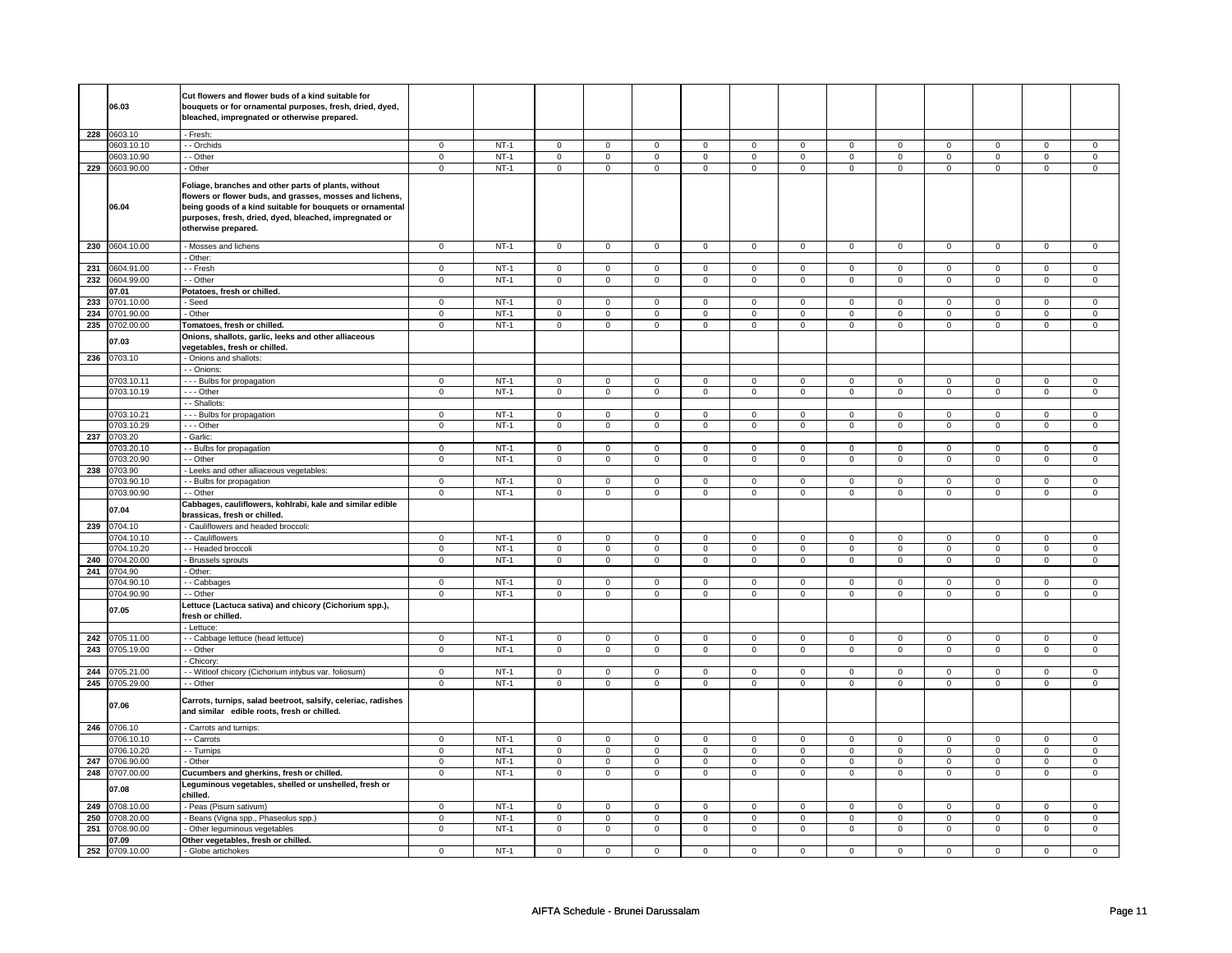|     | 253 0709.20.00 | - Asparagus                                                 | $\Omega$       | $NT-1$ | $\mathbf 0$         | $\Omega$            | $\Omega$     | $\Omega$       | $\mathbf 0$         | $\Omega$       | $\mathbf 0$         | $\mathbf 0$    | 0              | $\Omega$       | $\Omega$            | $\Omega$       |
|-----|----------------|-------------------------------------------------------------|----------------|--------|---------------------|---------------------|--------------|----------------|---------------------|----------------|---------------------|----------------|----------------|----------------|---------------------|----------------|
|     | 254 0709.30.00 | Aubergines (egg-plants)                                     | $\mathbf 0$    | $NT-1$ | 0                   | 0                   | 0            | 0              | $\mathbf 0$         | 0              | $\mathbf 0$         | $\mathbf 0$    | 0              | $\mathbf 0$    | $\mathbf 0$         | $\mathbf 0$    |
| 255 | 0709.40.00     | Celery other than celeriac                                  | $\mathbf 0$    | $NT-1$ | $\mathbf 0$         | $\mathbf 0$         | $\mathbf 0$  | $\mathbf 0$    | $\mathbf 0$         | $\mathsf 0$    | $\mathbf 0$         | $\mathbf 0$    | $\mathbf 0$    | $\mathbf 0$    | $\mathbf 0$         | $\mathbf{0}$   |
|     |                | Mushrooms and truffles:                                     |                |        |                     |                     |              |                |                     |                |                     |                |                |                |                     |                |
| 256 | 0709.51.00     | - Mushrooms of the genus Agaricus                           | $\mathbf 0$    | $NT-1$ | $\mathbf 0$         | $\mathbf 0$         | $\mathbf 0$  | $\mathbf 0$    | $\mathsf 0$         | $\mathsf 0$    | $\mathbf 0$         | $\mathbf 0$    | $\mathsf 0$    | $\mathbf 0$    | $\Omega$            | $\mathbf 0$    |
| 257 | 0709.52.00     | - Truffles                                                  | $\mathbf 0$    | $NT-1$ | $\mathbf 0$         | $\mathbf 0$         | 0            | 0              | $\mathbf 0$         | $\mathbf 0$    | $\mathbf 0$         | $\mathbf 0$    | 0              | $\mathbf 0$    | $\mathbf 0$         | $\mathbf 0$    |
|     |                |                                                             |                |        |                     |                     |              |                |                     |                |                     |                |                |                |                     |                |
| 258 | 0709.59.00     | - Other                                                     | $\mathsf 0$    | $NT-1$ | $\mathbf 0$         | $\mathsf 0$         | $\mathsf 0$  | $\mathbf 0$    | $\circ$             | $\mathsf 0$    | $\mathsf 0$         | $\mathsf 0$    | $\mathbf 0$    | $\mathbf 0$    | 0                   | $\mathbf 0$    |
|     | 259 0709.60    | - Fruits of the genus Capsicum or of the genus Pimenta:     |                |        |                     |                     |              |                |                     |                |                     |                |                |                |                     |                |
|     | 0709.60.10     | - - Chillies, other than giant chillies                     | $\mathbf 0$    | $NT-1$ | 0                   | $\mathbf 0$         | $^{\circ}$   | 0              | $^{\circ}$          | 0              | $^{\circ}$          | $\mathbf{0}$   | 0              | $\mathbf 0$    | $^{\circ}$          | $\mathbf{0}$   |
|     | 0709.60.90     | - Other                                                     | $\mathbf 0$    | $NT-1$ | $\mathbf 0$         | $\mathbf 0$         | $\Omega$     | $\mathbf 0$    | $\mathbf 0$         | $\mathbf 0$    | $\mathbf 0$         | $\mathbf{0}$   | $\mathbf 0$    | 0              | $\Omega$            | $\mathbf 0$    |
|     |                | Spinach, New Zealand spinach and orache spinach (garden     |                |        |                     |                     |              |                |                     |                |                     |                |                |                |                     |                |
| 260 | 0709.70.00     | spinach)                                                    | $\mathsf 0$    | $NT-1$ | $\mathsf{O}\xspace$ | $\mathsf 0$         | $\mathsf 0$  | $\mathsf 0$    | $\mathsf 0$         | $\mathbf 0$    | $\mathsf 0$         | $\mathbf 0$    | $\mathsf 0$    | $\mathsf 0$    | $\mathsf 0$         | $\mathbf 0$    |
|     |                |                                                             | $\overline{0}$ | $NT-1$ |                     | $\overline{0}$      |              | $\overline{0}$ |                     |                |                     |                |                |                |                     |                |
|     | 261 0709.90.00 | Other                                                       |                |        | 0                   |                     | $\mathbf 0$  |                | $\mathbf 0$         | $\mathbf 0$    | $\mathbf 0$         | $\mathbf{0}$   | $\mathbf 0$    | $\mathbf 0$    | $\mathbf 0$         | $\mathbf 0$    |
|     | 07.10          | Vegetables (uncooked or cooked by steaming or boiling in    |                |        |                     |                     |              |                |                     |                |                     |                |                |                |                     |                |
|     |                | water), frozen.                                             |                |        |                     |                     |              |                |                     |                |                     |                |                |                |                     |                |
|     | 262 0710.10.00 | - Potatoes                                                  | $\mathsf 0$    | $NT-1$ | $\mathbf 0$         | $\mathbf 0$         | $\mathbf 0$  | $\mathsf 0$    | $\mathbf{0}$        | $\mathbf 0$    | $\mathsf 0$         | $\mathbf 0$    | $\mathsf 0$    | $\mathbf 0$    | $\mathsf 0$         | $\mathbf 0$    |
|     |                | Leguminous vegetables, shelled or unshelled:                |                |        |                     |                     |              |                |                     |                |                     |                |                |                |                     |                |
|     | 263 0710.21.00 | - - Peas (Pisum sativum)                                    | $\mathbf 0$    | $NT-1$ | 0                   | $\mathsf 0$         | $\mathbf 0$  | $\overline{0}$ | $\overline{0}$      | $\overline{0}$ | $\mathsf 0$         | $\overline{0}$ | $\overline{0}$ | $\mathbf 0$    | $\mathsf 0$         | $\mathsf 0$    |
| 264 | 0710.22.00     | - Beans (Vigna spp., Phaseolus spp.)                        | $\mathbf 0$    | $NT-1$ | 0                   | $\mathsf 0$         | 0            | 0              | $\mathsf 0$         | $\mathbf 0$    | $\mathsf{O}\xspace$ | $\mathsf 0$    | $\mathbf 0$    | $\mathsf 0$    | $\Omega$            | $\mathsf 0$    |
|     |                |                                                             |                |        |                     |                     |              |                |                     |                |                     |                |                |                |                     |                |
| 265 | 0710.29.00     | - Other                                                     | $\mathbf 0$    | $NT-1$ | 0                   | $\mathsf 0$         | $\mathsf 0$  | $\mathsf 0$    | $\mathsf 0$         | $\mathsf 0$    | $\mathsf 0$         | $\mathbf 0$    | $\mathsf 0$    | $\mathsf 0$    | 0                   | $\mathsf 0$    |
| 266 | 0710.30.00     | Spinach, New Zealand spinach and orache spinach (garden     | $\mathsf 0$    | $NT-1$ | 0                   | $\mathsf 0$         | $\mathbf{0}$ | $\mathsf 0$    | $\mathbf 0$         | $\mathbf 0$    | $\mathbf 0$         | $\mathbf 0$    | $\mathbf 0$    | $\mathbf{0}$   | $\mathbf 0$         | $\mathbf 0$    |
|     |                | spinach)                                                    |                |        |                     |                     |              |                |                     |                |                     |                |                |                |                     |                |
| 267 | 0710.40.00     | Sweet corn                                                  | $\overline{0}$ | $NT-1$ | $\overline{0}$      | $\overline{0}$      | $\mathbf{0}$ | $\overline{0}$ | $\overline{0}$      | $\overline{0}$ | $\mathbf 0$         | $\mathbf 0$    | $\overline{0}$ | $\mathbf{0}$   | $\Omega$            | $\mathsf 0$    |
| 268 | 0710.80.00     | - Other vegetables                                          | $\overline{0}$ | $NT-1$ | $\mathbf 0$         | $\overline{0}$      | $\mathbf{0}$ | $\overline{0}$ | $\overline{0}$      | $\overline{0}$ | $\mathbf 0$         | $\overline{0}$ | $\overline{0}$ | $\overline{0}$ | $\mathbf 0$         | $\mathbf 0$    |
|     | 269 0710.90.00 | Mixtures of vegetables                                      | $\mathbf 0$    | $NT-1$ | 0                   | $\mathsf 0$         | 0            | $\mathsf 0$    | $\mathsf 0$         | $\mathsf 0$    | $\mathbf 0$         | $\mathsf 0$    | $\mathsf 0$    | $\mathbf 0$    | $\mathbf 0$         | $\mathsf 0$    |
|     |                |                                                             |                |        |                     |                     |              |                |                     |                |                     |                |                |                |                     |                |
|     |                | Vegetables provisionally preserved (for example, by         |                |        |                     |                     |              |                |                     |                |                     |                |                |                |                     |                |
|     | 07.11          | sulphur dioxide gas, in brine, in sulphur water or in other |                |        |                     |                     |              |                |                     |                |                     |                |                |                |                     |                |
|     |                | preservative solutions), but unsuitable in that state for   |                |        |                     |                     |              |                |                     |                |                     |                |                |                |                     |                |
|     |                | immediate consumption.                                      |                |        |                     |                     |              |                |                     |                |                     |                |                |                |                     |                |
|     |                |                                                             |                |        |                     |                     |              |                |                     |                |                     |                |                |                |                     |                |
|     | 270 0711.20    | - Olives:                                                   |                |        |                     |                     |              |                |                     |                |                     |                |                |                |                     |                |
|     | 0711.20.10     | - Preserved by sulphur dioxide gas                          | $\mathbf 0$    | $NT-1$ | 0                   | 0                   | $\mathbf 0$  | $\mathbf 0$    | $\mathbf 0$         | $\mathbf 0$    | $\mathbf 0$         | $\mathbf 0$    | $\mathbf 0$    | $\mathbf 0$    | $\mathbf 0$         | $\mathbf 0$    |
|     | 0711.20.90     | - Other                                                     | $\mathsf 0$    | $NT-1$ | 0                   | $\circ$             | $\mathsf 0$  | $\circ$        | $\circ$             | $\mathsf 0$    | $\mathsf{O}$        | $\mathbf 0$    | $\mathsf 0$    | $\mathbf 0$    | $\mathbf 0$         | $\circ$        |
|     | 271 0711.30    | Capers:                                                     |                |        |                     |                     |              |                |                     |                |                     |                |                |                |                     |                |
|     | 0711.30.10     | - Preserved by sulphur dioxide gas                          | $\mathbf 0$    | $NT-1$ | 0                   | $\mathbf 0$         | 0            | $\mathbf 0$    | $\mathbf 0$         | $\mathbf{0}$   | $\Omega$            | $\mathbf{0}$   | $\mathbf 0$    | $\overline{0}$ | $\Omega$            | $\mathbf{0}$   |
|     |                |                                                             |                |        |                     |                     |              |                |                     |                |                     |                |                |                |                     |                |
|     | 0711.30.90     | - Other                                                     | $\mathbf 0$    | $NT-1$ | $\mathbf 0$         | $\mathbf 0$         | $\mathbf{0}$ | $\mathbf 0$    | $\mathbf 0$         | $\mathbf 0$    | $\mathbf 0$         | $\mathbf 0$    | $\mathbf 0$    | 0              | $\mathbf 0$         | $\mathbf 0$    |
|     | 272 0711.40    | Cucumbers and gherkins:                                     |                |        |                     |                     |              |                |                     |                |                     |                |                |                |                     |                |
|     | 0711.40.10     | - Preserved by sulphur dioxide gas                          | $\mathbf 0$    | $NT-1$ | 0                   | 0                   | $\mathbf 0$  | $\mathbf 0$    | $\mathbf 0$         | $\mathbf{0}$   | $\mathbf 0$         | $\mathbf{0}$   | $\mathbf 0$    | $\mathbf 0$    | $\mathbf 0$         | $\mathbf{0}$   |
|     | 0711.40.90     | - Other                                                     | $\mathbf 0$    | $NT-1$ | 0                   | $\mathbf 0$         | $\mathbf 0$  | $\mathsf 0$    | $\mathbf 0$         | $\mathbf 0$    | $\mathbf 0$         | $\mathbf 0$    | $\mathbf 0$    | $\mathbf 0$    | $\mathbf 0$         | $\mathbf 0$    |
|     |                | Mushrooms and truffles:                                     |                |        |                     |                     |              |                |                     |                |                     |                |                |                |                     |                |
|     | 273 0711.51.00 | - Mushrooms of the genus Agaricus                           | $\mathbf 0$    | $NT-1$ | 0                   | 0                   | $\mathbf 0$  | 0              | $\mathbf 0$         | 0              | $\mathbf 0$         | $\mathbf 0$    | $\mathbf 0$    | $\mathbf 0$    | $\mathbf 0$         | $\mathbf 0$    |
|     | 274 0711.59.00 | - Other                                                     | $\overline{0}$ | $NT-1$ | $\overline{0}$      | $\overline{0}$      | 0            | $\overline{0}$ | $\overline{0}$      | $\overline{0}$ | $\mathbf 0$         | $\overline{0}$ | $\overline{0}$ | $\mathbf 0$    | $\mathbf 0$         | $\mathbf{0}$   |
|     |                |                                                             |                |        |                     |                     |              |                |                     |                |                     |                |                |                |                     |                |
|     | 275 0711.90    | Other vegetables; mixtures of vegetables:                   |                |        |                     |                     |              |                |                     |                |                     |                |                |                |                     |                |
|     | 0711.90.10     | - Sweet corn                                                | $\mathbf 0$    | $NT-1$ | $\mathbf 0$         | $\mathbf 0$         | $\mathbf 0$  | $\overline{0}$ | $\overline{0}$      | $\overline{0}$ | $\mathsf 0$         | $\mathbf 0$    | $\overline{0}$ | $\mathsf 0$    | $\mathsf 0$         | $\mathsf 0$    |
|     | 0711.90.20     | - Chillies                                                  | $\mathsf 0$    | $NT-1$ | 0                   | $\mathbf 0$         | $\mathbf 0$  | $\mathsf 0$    | $\mathbf 0$         | $\mathbf 0$    | $\mathbf 0$         | $\mathbf 0$    | $\mathbf 0$    | $\mathsf 0$    | $\mathbf 0$         | $\mathsf 0$    |
|     | 0711.90.30     | - Onions, preserved by sulphur dioxide gas                  | $\mathsf 0$    | $NT-1$ | 0                   | $\mathsf{O}\xspace$ | $\mathsf 0$  | $\mathsf 0$    | $\mathsf{O}\xspace$ | $\mathsf 0$    | $\mathsf 0$         | $\mathsf 0$    | $\mathsf 0$    | $\mathsf 0$    | $\mathbf 0$         | $\mathsf 0$    |
|     |                |                                                             | $\mathsf 0$    |        | $\mathsf 0$         | $\mathbf 0$         | $\mathbf 0$  | $\mathsf 0$    | $\mathbf 0$         | $\mathbf 0$    | $\mathsf 0$         | $\mathbf 0$    | $\mathsf 0$    | $\mathsf 0$    | $\mathsf 0$         | $\mathsf 0$    |
|     | 0711.90.40     | - Onions, preserved Other than by sulphur dioxide gas       |                | $NT-1$ |                     |                     |              |                |                     |                |                     |                |                |                |                     |                |
|     | 0711.90.50     | - - Other, preserved by sulphur dioxide gas                 | $\overline{0}$ | $NT-1$ | $\mathbf 0$         | $\mathbf 0$         | $\mathbf 0$  | $\overline{0}$ | $\overline{0}$      | $\mathsf 0$    | $\mathbf 0$         | $\mathbf 0$    | $\overline{0}$ | $\mathbf 0$    | $\mathsf 0$         | $\mathbf 0$    |
|     | 0711.90.90     | - Other                                                     | $\mathsf 0$    | $NT-1$ | $\mathsf 0$         | $\mathsf 0$         | $\mathbf 0$  | $\overline{0}$ | $\mathsf 0$         | $\overline{0}$ | $\mathsf 0$         | $\mathbf 0$    | $\mathsf 0$    | $\mathsf 0$    | $\mathsf{O}\xspace$ | $\mathsf 0$    |
|     |                | Dried vegetables, whole, cut, sliced, broken or in powder,  |                |        |                     |                     |              |                |                     |                |                     |                |                |                |                     |                |
|     | 07.12          | but not further prepared.                                   |                |        |                     |                     |              |                |                     |                |                     |                |                |                |                     |                |
|     | 276 0712.20.00 | - Onions                                                    | $\overline{0}$ | $NT-1$ | 0                   | $\mathbf 0$         | $\mathsf 0$  | $\mathbf 0$    | $\mathsf{O}\xspace$ | $\mathsf 0$    | $\mathsf 0$         | $\mathsf 0$    | $\mathbf 0$    | $\mathbf 0$    | 0                   | $\mathbf{0}$   |
|     |                | Mushrooms, wood ears (Auricularia spp.), jelly fungi        |                |        |                     |                     |              |                |                     |                |                     |                |                |                |                     |                |
|     |                | Tremella spp.) and truffles:                                |                |        |                     |                     |              |                |                     |                |                     |                |                |                |                     |                |
|     |                |                                                             |                |        |                     |                     |              |                |                     |                |                     |                |                |                |                     |                |
|     | 277 0712.31.00 | - - Mushrooms of the genus Agaricus                         | $\mathsf 0$    | $NT-1$ | $\mathbf{0}$        | $\mathbf 0$         | $\mathbf{0}$ | $\mathsf 0$    | $\mathbf 0$         | $\mathsf 0$    | $\mathbf{0}$        | $\mathsf 0$    | $\mathbf 0$    | $\mathsf 0$    | $\mathbf 0$         | $\mathsf 0$    |
|     | 278 0712.32.00 | - - Wood ears (Auricularia spp.)                            | $\mathbf 0$    | $NT-1$ | $\mathbf 0$         | $\mathbf 0$         | $\mathbf 0$  | $\mathbf{0}$   | $\mathbf 0$         | $\overline{0}$ | $\mathsf 0$         | $\overline{0}$ | $\overline{0}$ | $\mathbf{0}$   | $\mathsf 0$         | $\overline{0}$ |
|     | 279 0712.33.00 | - Jelly fungi (Tremella spp.)                               | $\mathbf 0$    | $NT-1$ | 0                   | $\mathbf 0$         | $\mathbf 0$  | $\mathbf 0$    | $\mathbf 0$         | $\mathsf 0$    | $\mathbf 0$         | $\mathbf 0$    | $\mathsf 0$    | $\mathbf 0$    | $\mathbf 0$         | $\mathbf 0$    |
|     | 280 0712.39    | - Other:                                                    |                |        |                     |                     |              |                |                     |                |                     |                |                |                |                     |                |
|     | 0712.39.10     | --- Truffles                                                | $\mathbf 0$    | $NT-1$ | 0                   | $\mathbf 0$         | $\mathbf 0$  | $\mathbf{0}$   | $\mathbf{0}$        | $\mathbf 0$    | $\mathbf 0$         | $\mathbf{0}$   | $\mathbf 0$    | $\mathbf 0$    | $\mathbf 0$         | $\mathbf{0}$   |
|     | 0712.39.20     | - - - Shiitake (dong-gu)                                    | $\mathbf 0$    | $NT-1$ | $\mathbf 0$         | $\mathbf 0$         | 0            | 0              | $\mathbf 0$         | $\mathsf 0$    | $\mathbf 0$         | $\mathbf{0}$   | $\mathsf 0$    | $\mathbf 0$    | $\mathbf 0$         | $\mathbf{0}$   |
|     | 0712.39.90     |                                                             |                |        |                     |                     |              |                |                     |                |                     |                |                |                |                     |                |
|     |                | --- Other                                                   | $\mathbf 0$    | $NT-1$ | $\mathbf 0$         | $\mathbf 0$         | $\mathbf{0}$ | $\mathbf 0$    | $\mathbf{O}$        | $\mathbf 0$    | $\mathbf 0$         | $\mathbf 0$    | $\mathbf 0$    | $\mathbf 0$    | $\mathbf 0$         | $\mathbf 0$    |
|     | 281 0712.90.00 | - Other vegetables; mixture of vegetables                   | $\mathbf 0$    | $NT-1$ | $\mathbf 0$         | $\mathbf 0$         | $\mathbf 0$  | $\overline{0}$ | $\mathbf 0$         | $\overline{0}$ | $\mathbf 0$         | $\overline{0}$ | $\mathbf 0$    | $\mathbf 0$    | $\mathsf 0$         | $\mathsf 0$    |
|     | 07.13          | Dried leguminous vegetables, shelled, whether or not        |                |        |                     |                     |              |                |                     |                |                     |                |                |                |                     |                |
|     |                | skinned or split.                                           |                |        |                     |                     |              |                |                     |                |                     |                |                |                |                     |                |
|     | 282 0713.10    | Peas (Pisum sativum):                                       |                |        |                     |                     |              |                |                     |                |                     |                |                |                |                     |                |
|     | 0713.10.10     | - For sowing                                                | $\mathbf 0$    | $NT-1$ | 0                   | 0                   | $\mathbf 0$  | 0              | $\mathbf 0$         | 0              | $\mathbf 0$         | $\mathbf 0$    | 0              | $\mathbf 0$    | $\mathbf 0$         | $\mathbf{0}$   |
|     | 0713.10.90     | - - Other                                                   | $\mathbf 0$    | $NT-1$ | 0                   | $\mathbf 0$         | $\mathbf 0$  | 0              | $\mathbf 0$         | $\mathbf 0$    | $\mathbf 0$         | $\mathbf 0$    | $\mathbf 0$    | $\mathbf 0$    | $\mathbf 0$         | $\mathbf 0$    |
|     | 283 0713.20    | - Chickpeas (garbanzos):                                    |                |        |                     |                     |              |                |                     |                |                     |                |                |                |                     |                |
|     |                |                                                             |                |        |                     |                     |              |                |                     |                |                     |                |                |                |                     |                |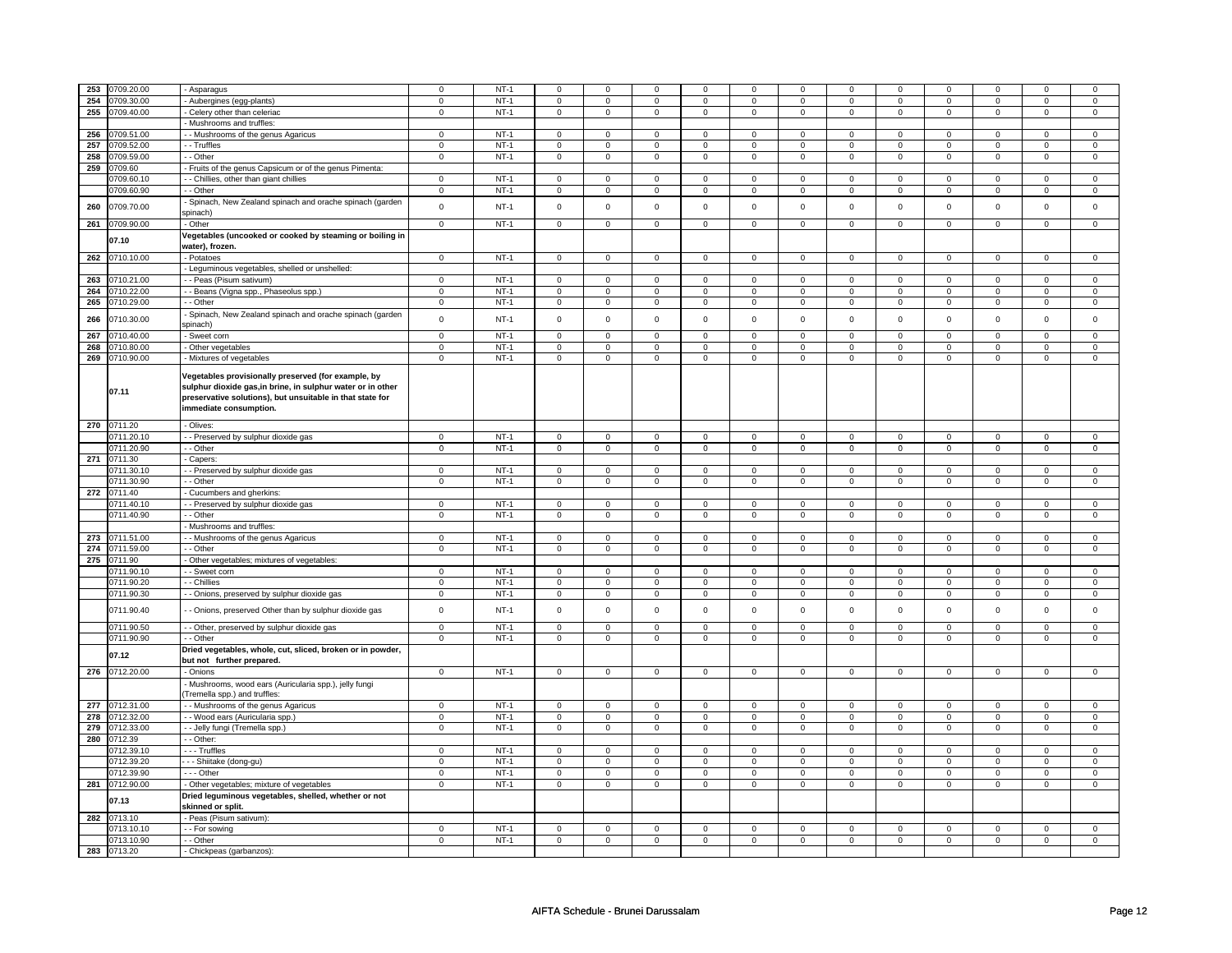|     |                          |                                                              |                         | $NT-1$           |                     |                  |                  | $\mathbf 0$      | $\mathbf 0$      |                  |                            | $\mathbf 0$      | $\mathbf 0$      | 0                   |                  |                     |
|-----|--------------------------|--------------------------------------------------------------|-------------------------|------------------|---------------------|------------------|------------------|------------------|------------------|------------------|----------------------------|------------------|------------------|---------------------|------------------|---------------------|
|     | 0713.20.10               | - - For sowing                                               | $\mathbf 0$             |                  | 0                   | 0                | 0                |                  |                  | 0                | 0                          |                  |                  |                     | 0                |                     |
|     | 0713.20.90               | - Other                                                      | $\overline{0}$          | $NT-1$           | 0                   | 0                | 0                | $\mathbf 0$      | 0                | 0                | 0                          | $\mathbf 0$      | 0                | $\overline{0}$      | 0                | $\mathbf 0$         |
|     |                          | Beans (Vigna spp., Phaseolus spp.)                           |                         |                  |                     |                  |                  |                  |                  |                  |                            |                  |                  |                     |                  |                     |
|     |                          | - - Beans of the species Vigna mungo (L.) Hepper or Vigna    |                         |                  |                     |                  |                  |                  |                  |                  |                            |                  |                  |                     |                  |                     |
| 284 | 0713.31                  | radiata (L.) Wilczek:                                        |                         |                  |                     |                  |                  |                  |                  |                  |                            |                  |                  |                     |                  |                     |
|     |                          |                                                              |                         |                  |                     |                  |                  |                  |                  |                  |                            |                  |                  |                     |                  |                     |
|     | 0713.31.10               | --- For sowing                                               | $\mathsf 0$             | $NT-1$           | $\mathsf 0$         | $\mathsf 0$      | $\mathbf 0$      | $\mathbf 0$      | $\mathbf 0$      | $\mathbf 0$      | $\mathbf 0$                | $\mathbf 0$      | $\mathsf 0$      | $\mathsf{O}\xspace$ | $\mathsf 0$      | $\mathsf{O}\xspace$ |
|     | 0713.31.90               | --- Other                                                    | $\overline{0}$          | $NT-1$           | $\overline{0}$      | $\overline{0}$   | $\overline{0}$   | $\overline{0}$   | $\overline{0}$   | $\overline{0}$   | $\overline{0}$             | $\overline{0}$   | $\overline{0}$   | $\overline{0}$      | $\overline{0}$   | $\overline{0}$      |
|     |                          |                                                              |                         |                  |                     |                  |                  |                  |                  |                  |                            |                  |                  |                     |                  |                     |
| 285 | 0713.32                  | - - Small red (Adzuki) beans (Phaseolus or Vigna angularis): |                         |                  |                     |                  |                  |                  |                  |                  |                            |                  |                  |                     |                  |                     |
|     | 0713.32.10               | - - - for sowing                                             | $\mathsf 0$             | $NT-1$           | $\mathsf 0$         | $\mathbf 0$      | 0                | $\mathbf 0$      | $\mathbf 0$      | $\mathbf 0$      | $\mathbf 0$                | $\mathbf 0$      | $\mathbf 0$      | $\mathbf 0$         | 0                | $\mathbf 0$         |
|     |                          |                                                              |                         |                  |                     |                  |                  |                  |                  |                  |                            |                  |                  |                     |                  |                     |
|     | 0713.32.90               | --- Other                                                    | $\mathbf 0$             | $NT-1$           | $\mathbf 0$         | $\mathbf 0$      | $\mathbf 0$      | $\mathbf 0$      | $\mathbf 0$      | $\mathbf 0$      | $\mathbf 0$                | $\mathbf 0$      | $\mathbf 0$      | $\mathbf{0}$        | $\mathbf 0$      | $\mathbf{0}$        |
| 286 | 0713.33                  | - - Kidney beans, including white pea beans (Phaseolus       |                         |                  |                     |                  |                  |                  |                  |                  |                            |                  |                  |                     |                  |                     |
|     |                          | vulgaris):                                                   |                         |                  |                     |                  |                  |                  |                  |                  |                            |                  |                  |                     |                  |                     |
|     | 0713.33.10               | - - - For sowing                                             | $\mathbf 0$             | $NT-1$           | 0                   | $\mathbf 0$      | 0                | $\mathbf 0$      | 0                | $\mathbf 0$      | 0                          | $\mathbf 0$      | 0                | 0                   | 0                | $\mathbf 0$         |
|     | 0713.33.90               | -- Other                                                     | $\mathsf 0$             | $NT-1$           | $\mathbf 0$         | $\mathbf 0$      | $\mathbf 0$      | $\mathbf 0$      | $\mathbf 0$      | $\mathbf 0$      | $\mathbf 0$                | $\mathbf 0$      | $\mathsf 0$      | $\mathbf 0$         | $\mathbf 0$      | $\mathbf 0$         |
|     |                          | - - Other:                                                   |                         |                  |                     |                  |                  |                  |                  |                  |                            |                  |                  |                     |                  |                     |
|     | 287 0713.39              |                                                              |                         |                  |                     |                  |                  |                  |                  |                  |                            |                  |                  |                     |                  |                     |
|     | 0713.39.10               | - - - for sowing                                             | $\mathbf 0$             | $NT-1$           | 0                   | $\mathbf 0$      | 0                | $\mathbf 0$      | $\mathbf 0$      | $\mathbf 0$      | 0                          | $\mathbf 0$      | 0                | 0                   | 0                | 0                   |
|     | 0713.39.90               | - - - Other                                                  | $\mathbf 0$             | $NT-1$           | $\mathbf 0$         | $\mathbf 0$      | $\mathbf 0$      | $\mathbf 0$      | $\mathbf 0$      | $\mathbf 0$      | $\mathbf 0$                | $\mathbf 0$      | $\mathsf 0$      | 0                   | $\mathbf 0$      | 0                   |
| 288 | 0713.40                  | - Lentils:                                                   |                         |                  |                     |                  |                  |                  |                  |                  |                            |                  |                  |                     |                  |                     |
|     | 0713.40.10               | - For sowing                                                 | $\mathbf 0$             | $NT-1$           | $\mathbf 0$         | $\mathbf 0$      | 0                | $\mathbf 0$      | $\mathbf 0$      | $\mathbf 0$      | 0                          | $\mathbf 0$      | $\mathsf 0$      | 0                   | $\mathbf 0$      | $\mathbf 0$         |
|     |                          |                                                              |                         |                  |                     |                  |                  |                  |                  |                  |                            |                  |                  |                     |                  |                     |
|     | 0713.40.90               | - Other                                                      | $\mathbf 0$             | $NT-1$           | $\mathbf 0$         | $\mathsf 0$      | $\mathbf 0$      | $\mathbf 0$      | $\mathbf 0$      | $\mathbf 0$      | $\mathbf 0$                | $\mathbf 0$      | $\mathsf 0$      | 0                   | $\mathbf 0$      | 0                   |
| 289 | 0713.50                  | Broad beans (Vicia faba var. major) and horse beans (Vicia   |                         |                  |                     |                  |                  |                  |                  |                  |                            |                  |                  |                     |                  |                     |
|     |                          | faba var. equina, Vicia faba var minor):                     |                         |                  |                     |                  |                  |                  |                  |                  |                            |                  |                  |                     |                  |                     |
|     | 0713.50.10               | - - For sowing                                               | $\mathbf 0$             | $NT-1$           | 0                   | $\mathbf 0$      | 0                | $\mathbf 0$      | $\mathbf 0$      | $\mathbf 0$      | 0                          | $\mathbf 0$      | 0                | $\mathbf 0$         | 0                | 0                   |
|     | 0713.50.90               | - - Other                                                    | $\mathsf 0$             | $NT-1$           | $\mathsf 0$         | $\mathbf 0$      | $\mathbf{0}$     | $\mathbf 0$      | $\mathbf 0$      | $\mathbf 0$      | $\mathbf{0}$               | $\mathbf 0$      | $\mathsf 0$      | $\mathbf{O}$        | $\mathbf{0}$     | $\mathbf{O}$        |
|     |                          |                                                              |                         |                  |                     |                  |                  |                  |                  |                  |                            |                  |                  |                     |                  |                     |
| 290 | 0713.90                  | Other:                                                       |                         |                  |                     |                  |                  |                  |                  |                  |                            |                  |                  |                     |                  |                     |
|     | 0713.90.10               | - for sowing                                                 | $\mathsf 0$             | $NT-1$           | $\mathsf 0$         | $\mathbf 0$      | 0                | $\mathbf 0$      | 0                | $\mathbf 0$      | 0                          | $\mathbf 0$      | $\mathsf 0$      | $\mathbf 0$         | $\mathbf 0$      | $\mathsf 0$         |
|     | 0713.90.90               | - - Other                                                    | $\overline{0}$          | $NT-1$           | $\mathbf 0$         | $\overline{0}$   | $\mathbf 0$      | $\overline{0}$   | 0                | $\overline{0}$   | 0                          | $\overline{0}$   | $\mathsf 0$      | $\overline{0}$      | $\mathbf 0$      | $\overline{0}$      |
|     |                          |                                                              |                         |                  |                     |                  |                  |                  |                  |                  |                            |                  |                  |                     |                  |                     |
|     |                          | Manioc, arrowroot, salep, Jerusalem artichokes, sweet        |                         |                  |                     |                  |                  |                  |                  |                  |                            |                  |                  |                     |                  |                     |
|     |                          | potatoes and similar roots and tubers with high starch or    |                         |                  |                     |                  |                  |                  |                  |                  |                            |                  |                  |                     |                  |                     |
|     |                          | nulin content, fresh, chilled, frozen roots and tubers with  |                         |                  |                     |                  |                  |                  |                  |                  |                            |                  |                  |                     |                  |                     |
|     | 07.14                    | high starch or inulin content, fresh, chilled, frozen or     |                         |                  |                     |                  |                  |                  |                  |                  |                            |                  |                  |                     |                  |                     |
|     |                          |                                                              |                         |                  |                     |                  |                  |                  |                  |                  |                            |                  |                  |                     |                  |                     |
|     |                          | dried, whether or not sliced or in the form of pellets; sago |                         |                  |                     |                  |                  |                  |                  |                  |                            |                  |                  |                     |                  |                     |
|     |                          | pith.                                                        |                         |                  |                     |                  |                  |                  |                  |                  |                            |                  |                  |                     |                  |                     |
|     |                          |                                                              |                         |                  |                     |                  |                  |                  |                  |                  |                            |                  |                  |                     |                  |                     |
|     | 291 0714.10              | - Manioc (cassava):                                          |                         |                  |                     |                  |                  |                  |                  |                  |                            |                  |                  |                     |                  |                     |
|     | 0714.10.10               | - - Sliced or in the form of pellets                         | $\mathbf 0$             | $NT-1$           | $\mathbf 0$         | $\mathbf 0$      | $\mathbf 0$      | $\mathbf 0$      | $\mathbf 0$      | $\mathbf 0$      | $\mathbf 0$                | $\mathbf 0$      | $\mathsf 0$      | $\mathbf{0}$        | $\Omega$         | $\mathbf 0$         |
|     | 714.10.90                | - - Other                                                    |                         |                  | $\mathbf 0$         | $\mathbf 0$      | $\mathbf 0$      | $\mathbf 0$      | $\mathbf 0$      | $\mathbf 0$      | $\mathbf 0$                | $\mathbf 0$      |                  |                     | $\mathbf 0$      | $\mathbf 0$         |
|     |                          |                                                              | $\mathbf 0$             | $NT-1$           |                     |                  |                  |                  |                  |                  |                            |                  | $\mathbf 0$      | $\mathbf 0$         |                  |                     |
|     |                          |                                                              |                         |                  |                     |                  |                  |                  |                  |                  |                            |                  |                  |                     |                  |                     |
| 292 | 0714.20.00               | Sweet potatoes                                               | $\overline{0}$          | $NT-1$           | $\overline{0}$      | $\overline{0}$   | $\mathbf 0$      | $\overline{0}$   | $\mathbf 0$      | $\overline{0}$   | $\mathbf 0$                | $\overline{0}$   | $\mathsf 0$      | $\overline{0}$      | $\mathbf 0$      | $\overline{0}$      |
|     | 293 0714.90              | Other:                                                       |                         |                  |                     |                  |                  |                  |                  |                  |                            |                  |                  |                     |                  |                     |
|     | 0714.90.10               | - Sago pith                                                  | $\mathbf 0$             | $NT-1$           | $\mathbf 0$         | $\mathsf 0$      | $\mathbf 0$      | $\mathbf 0$      | $\mathbf 0$      | $\mathbf 0$      | $\mathbf 0$                | $\mathbf 0$      | $\mathsf 0$      | 0                   | $\mathbf 0$      | 0                   |
|     | 0714.90.90               | - Other                                                      | $\mathbf 0$             | $NT-1$           | $\mathbf 0$         | $\mathbf 0$      | $\mathbf 0$      | $\mathbf 0$      | $\mathbf 0$      | $\mathbf 0$      | $\mathbf{0}$               | $\overline{0}$   | 0                | $\mathbf 0$         | $\mathbf{0}$     | $\mathbf{0}$        |
|     |                          | Coconuts, Brazil nuts and cashew nuts, fresh or dried,       |                         |                  |                     |                  |                  |                  |                  |                  |                            |                  |                  |                     |                  |                     |
|     | 08.01                    |                                                              |                         |                  |                     |                  |                  |                  |                  |                  |                            |                  |                  |                     |                  |                     |
|     |                          | whether or not<br>shelled or peeled.                         |                         |                  |                     |                  |                  |                  |                  |                  |                            |                  |                  |                     |                  |                     |
|     |                          | Coconuts:                                                    |                         |                  |                     |                  |                  |                  |                  |                  |                            |                  |                  |                     |                  |                     |
| 294 | 0801.11.00               | - - Desiccated                                               | $\mathbf 0$             | $NT-1$           | 0                   | 0                | 0                | 0                | 0                | 0                | 0                          | 0                | 0                | 0                   | $\mathbf 0$      | 0                   |
| 295 | 0801.19.00               | - Other                                                      | $\overline{0}$          | $NT-1$           | $\overline{0}$      | $\overline{0}$   | 0                | $\overline{0}$   | $\overline{0}$   | $\overline{0}$   | $\overline{0}$             | $\overline{0}$   | $\overline{0}$   | $\overline{0}$      | 0                | $\overline{0}$      |
|     |                          | Brazil nuts:                                                 |                         |                  |                     |                  |                  |                  |                  |                  |                            |                  |                  |                     |                  |                     |
| 296 | 0801.21.00               | - - In shell                                                 | $\mathbf 0$             | $NT-1$           | 0                   | $\mathbf 0$      | $\Omega$         | $\mathbf 0$      | 0                | $\mathbf 0$      | $\Omega$                   | $\mathbf 0$      | $\Omega$         | $\mathbf 0$         | $\Omega$         | $\Omega$            |
|     |                          |                                                              |                         |                  |                     |                  |                  |                  |                  |                  |                            |                  |                  |                     |                  |                     |
| 297 | 0801.22.00               | - Shelled                                                    | $\mathsf 0$             | $NT-1$           | $\mathsf{O}\xspace$ | $\mathbf 0$      | $\mathbf 0$      | $\mathbf 0$      | $\mathbf 0$      | $\mathbf 0$      | $\mathbf 0$                | $\mathbf 0$      | $\mathbf 0$      | $\mathbf{O}$        | $\mathbf 0$      | $\mathbf 0$         |
|     |                          | Cashew nuts:                                                 |                         |                  |                     |                  |                  |                  |                  |                  |                            |                  |                  |                     |                  |                     |
|     | 298 0801.31.00           | - - In shell                                                 | $\mathbf 0$             | $NT-1$           | 0                   | $\mathbf 0$      | 0                | $\mathbf 0$      | 0                | $\mathbf 0$      | 0                          | $\mathbf 0$      | 0                | $\mathbf 0$         | 0                | $\mathbf 0$         |
|     | 299 0801.32.00           | - Shelled                                                    | $\mathbf 0$             | $NT-1$           | $\mathsf 0$         | $\mathsf 0$      | $\mathbf 0$      | $\mathbf 0$      | $\mathbf 0$      | $\mathsf 0$      | 0                          | $\mathbf 0$      | $\mathsf 0$      | 0                   | 0                | 0                   |
|     |                          | Other nuts, fresh or dried, whether or not shelled or        |                         |                  |                     |                  |                  |                  |                  |                  |                            |                  |                  |                     |                  |                     |
|     | 08.02                    |                                                              |                         |                  |                     |                  |                  |                  |                  |                  |                            |                  |                  |                     |                  |                     |
|     |                          | peeled.                                                      |                         |                  |                     |                  |                  |                  |                  |                  |                            |                  |                  |                     |                  |                     |
|     |                          | - Almonds:                                                   |                         |                  |                     |                  |                  |                  |                  |                  |                            |                  |                  |                     |                  |                     |
| 300 | 0802.11.00               | - - In shell                                                 | $\mathbf 0$             | $NT-1$           | $\mathbf{0}$        | $\mathbf 0$      | $\mathbf 0$      | $\mathbf 0$      | $\mathbf 0$      | $\mathbf 0$      | $\mathbf 0$                | $\mathbf 0$      | $\mathbf 0$      | $\mathbf 0$         | $\mathbf 0$      | $\mathbf 0$         |
| 301 | 0802.12.00               | - - Shelled                                                  | $\overline{0}$          | $NT-1$           | $\overline{0}$      | $\overline{0}$   | $\overline{0}$   | $\overline{0}$   | $\overline{0}$   | $\overline{0}$   | $\mathbf 0$                | $\overline{0}$   | $\overline{0}$   | $\overline{0}$      | $\overline{0}$   | $\overline{0}$      |
|     |                          | Hazelnuts or filberts (Corylus spp.):                        |                         |                  |                     |                  |                  |                  |                  |                  |                            |                  |                  |                     |                  |                     |
| 302 | 0802.21.00               | - In shell                                                   | $\mathbf 0$             | $NT-1$           | $\mathbf 0$         | $\mathbf 0$      | $\mathbf 0$      | $\mathbf 0$      | $\mathbf 0$      | $\mathbf 0$      | $\mathbf 0$                | $\mathbf 0$      | $\mathbf 0$      | $\mathbf 0$         | $\mathbf 0$      | $\mathbf 0$         |
|     |                          |                                                              |                         |                  |                     |                  |                  |                  |                  |                  |                            |                  |                  |                     |                  |                     |
| 303 | 0802.22.00               | - Shelled                                                    | $\mathsf 0$             | $NT-1$           | $\mathsf 0$         | $\mathbf 0$      | $\mathbf 0$      | $\mathbf 0$      | $\mathbf 0$      | $\mathbf 0$      | $\mathbf 0$                | $\mathbf 0$      | $\mathsf 0$      | $\mathbf 0$         | $\mathbf 0$      | $\mathbf 0$         |
|     |                          | - Walnuts:                                                   |                         |                  |                     |                  |                  |                  |                  |                  |                            |                  |                  |                     |                  |                     |
| 304 | 0802.31.00               | - - In shell                                                 | $\mathbf 0$             | $NT-1$           | $\mathbf 0$         | $\mathbf 0$      | $\mathbf 0$      | $\mathbf 0$      | $\mathbf 0$      | $\mathbf 0$      | 0                          | $\mathbf 0$      | $\mathsf 0$      | 0                   | 0                | 0                   |
| 305 | 0802.32.00               | - - Shelled                                                  | $\mathbf 0$             | $NT-1$           | $\mathbf 0$         | $\mathbf 0$      | $\mathbf 0$      | $\mathbf 0$      | $\mathbf 0$      | $\mathbf 0$      | $\mathbf 0$                | $\mathbf 0$      | $\mathbf 0$      | 0                   | $\mathbf 0$      | 0                   |
|     |                          |                                                              |                         |                  |                     |                  |                  |                  |                  |                  | $\mathbf 0$                |                  |                  |                     | $\mathbf 0$      |                     |
| 306 | 0802.40.00               | Chestnuts (Castanea spp.)                                    | $\mathbf 0$             | $NT-1$           | 0                   | $\mathsf 0$      | 0                | $\mathbf 0$      | 0                | $\mathbf 0$      |                            | $\mathbf 0$      | 0                | 0                   |                  | 0                   |
| 307 | 0802.50.00               | Pistachios                                                   | $\mathbf 0$             | $NT-1$           | $\mathbf 0$         | $\mathbf 0$      | 0                | $\mathbf 0$      | $\mathbf 0$      | $\mathbf 0$      | 0                          | $\mathbf 0$      | 0                | $\mathbf{0}$        | 0                | 0                   |
| 308 | 0802.90                  | Other:                                                       |                         |                  |                     |                  |                  |                  |                  |                  |                            |                  |                  |                     |                  |                     |
|     | 0802.90.10<br>0802.90.90 | - Areca nuts (betel nuts)<br>- - Other                       | $\Omega$<br>$\mathbf 0$ | $NT-1$<br>$NT-1$ | 0<br>$\mathbf 0$    | 0<br>$\mathbf 0$ | 0<br>$\mathbf 0$ | 0<br>$\mathbf 0$ | 0<br>$\mathbf 0$ | 0<br>$\mathbf 0$ | $\mathbf 0$<br>$\mathbf 0$ | 0<br>$\mathbf 0$ | 0<br>$\mathsf 0$ | 0<br>0              | 0<br>$\mathbf 0$ | 0<br>0              |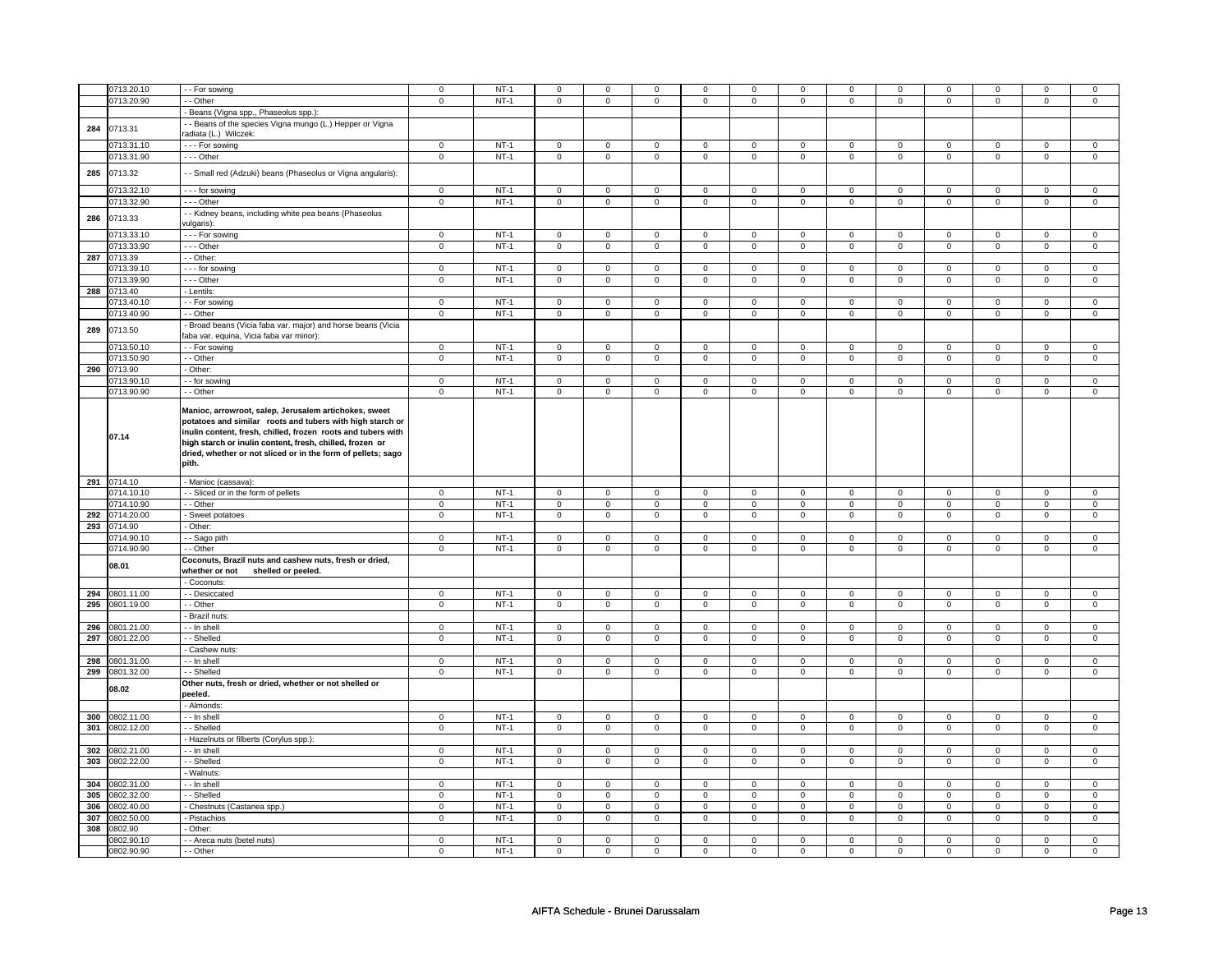|     | 309 0803.00.00 | Bananas, including plantains, fresh or dried.               | $\mathbf 0$         | $NT-1$ | $\mathbf 0$         | 0                       | $\mathbf 0$    | 0                   | $\mathbf 0$    | $\mathbf 0$    | $\mathbf 0$    | $\mathbf 0$    | $\mathbf 0$    | $\mathbf 0$         | $\mathbf 0$    | $\mathbf 0$    |
|-----|----------------|-------------------------------------------------------------|---------------------|--------|---------------------|-------------------------|----------------|---------------------|----------------|----------------|----------------|----------------|----------------|---------------------|----------------|----------------|
|     |                |                                                             |                     |        |                     |                         |                |                     |                |                |                |                |                |                     |                |                |
|     | 08.04          | Dates, figs, pineapples, avocados, guavas, mangoes and      |                     |        |                     |                         |                |                     |                |                |                |                |                |                     |                |                |
|     |                | mangosteens, fresh or dried.                                |                     |        |                     |                         |                |                     |                |                |                |                |                |                     |                |                |
|     | 310 0804.10.00 | - Dates                                                     | $\mathbf 0$         | $NT-1$ | $\mathbf 0$         | $\mathbf 0$             | $\mathbf{0}$   | $\mathbf 0$         | $\overline{0}$ | $^{\circ}$     | $^{\circ}$     | $\mathbf 0$    | $\mathbf 0$    | $\mathbf 0$         | $^{\circ}$     | $\mathbf 0$    |
|     | 311 0804.20.00 | - Figs                                                      | $\mathsf 0$         | $NT-1$ | $\mathbf 0$         | $\mathbf 0$             | $\mathbf 0$    | $\mathbf 0$         | $\mathsf 0$    | $\mathsf 0$    | $\mathbf 0$    | $\mathbf 0$    | $\mathsf 0$    | $\mathbf 0$         | $\Omega$       | $\mathbf 0$    |
|     |                |                                                             |                     |        |                     |                         |                |                     |                |                |                |                |                |                     |                |                |
| 312 | 0804.30.00     | Pineapples                                                  | $\mathsf 0$         | $NT-1$ | $\mathbf 0$         | $\mathbf 0$             | $\mathbf 0$    | $\mathsf{O}\xspace$ | $\mathsf 0$    | $\mathsf{O}$   | $\mathsf 0$    | $\mathsf{O}$   | $\mathsf 0$    | $\mathsf{O}\xspace$ | $\mathbf 0$    | $\mathsf 0$    |
|     | 313 0804.40.00 | Avocados                                                    | $\mathsf 0$         | $NT-1$ | $\mathbf 0$         | $\mathbf 0$             | $\overline{0}$ | $\overline{0}$      | $\overline{0}$ | $\overline{0}$ | $\mathsf 0$    | $\overline{0}$ | $\overline{0}$ | $\mathbf 0$         | $\mathsf 0$    | $\overline{0}$ |
|     | 314 0804.50.00 | Guavas, mangoes and mangosteens                             | $\mathbf 0$         | $NT-1$ | $\mathbf 0$         | $\mathsf 0$             | 0              | $\mathsf 0$         | $\mathsf 0$    | $\mathsf 0$    | $\mathsf 0$    | $\mathbf 0$    | $\mathsf 0$    | $\mathbf 0$         | 0              | $\mathsf 0$    |
|     | 08.05          | Citrus fruit, fresh or dried.                               |                     |        |                     |                         |                |                     |                |                |                |                |                |                     |                |                |
|     |                |                                                             |                     |        |                     |                         |                |                     |                |                |                |                |                |                     |                |                |
|     | 315 0805.10.00 | Oranges                                                     | $\mathsf{O}\xspace$ | $NT-1$ | $\mathsf 0$         | $\mathbf 0$             | $\mathsf 0$    | $\mathbf 0$         | $\circ$        | $\mathsf 0$    | $\mathsf 0$    | $\mathsf 0$    | $\mathbf 0$    | $\mathbf 0$         | $\mathsf 0$    | $\overline{0}$ |
| 316 | 0805.20.00     | Mandarins (including tangerines and satsumas);              | $\mathbf 0$         | $NT-1$ | $\mathbf 0$         | $\mathbf 0$             | $\mathbf{0}$   | 0                   | $\mathbf 0$    | $\mathsf 0$    | $\mathbf 0$    | $\mathbf 0$    | $\mathbf 0$    | $\mathbf 0$         | $\mathbf 0$    | $\mathsf 0$    |
|     |                | clementines, wilkings and similar citrus hybrids            |                     |        |                     |                         |                |                     |                |                |                |                |                |                     |                |                |
| 317 | 0805.40.00     | - Grapefruit                                                | $\overline{0}$      | $NT-1$ | $\overline{0}$      | $\overline{0}$          | $\overline{0}$ | $\overline{0}$      | $\overline{0}$ | $\overline{0}$ | $\overline{0}$ | $\overline{0}$ | $\overline{0}$ | $\overline{0}$      | $\overline{0}$ | $\circ$        |
|     |                |                                                             |                     |        |                     |                         |                |                     |                |                |                |                |                |                     |                |                |
| 318 | 0805.50.00     | Lemons (Citrus limon, Citrus limonum) and limes (Citrus     | $\mathbf 0$         | $NT-1$ | $\mathbf 0$         | $\mathbf 0$             | $\mathbf 0$    | $\mathbf 0$         | $\mathsf 0$    | $\mathsf 0$    | $\mathbf 0$    | $\mathbf 0$    | $\mathsf 0$    | $\mathbf 0$         | $\mathbf 0$    | $\mathsf 0$    |
|     |                | aurantifolia, Citrus latifolia)                             |                     |        |                     |                         |                |                     |                |                |                |                |                |                     |                |                |
|     | 319 0805.90.00 | - Other                                                     | $\mathsf 0$         | $NT-1$ | $\mathbf 0$         | $\mathbf 0$             | $\mathbf 0$    | $\mathsf 0$         | $\mathsf 0$    | $\mathsf 0$    | $\mathsf 0$    | $\mathbf 0$    | $\mathsf 0$    | $\mathbf 0$         | $\mathsf 0$    | $\mathbf 0$    |
|     | 08.06          | Grapes, fresh or dried.                                     |                     |        |                     |                         |                |                     |                |                |                |                |                |                     |                |                |
| 320 | 0806.10.00     | - Fresh                                                     | $\mathbf 0$         | $NT-1$ | $\mathbf 0$         | $\mathbf 0$             | $\Omega$       | $\mathbf{0}$        | $\mathbf 0$    | $\Omega$       | $\Omega$       | $\Omega$       | $\Omega$       | $\Omega$            | $\Omega$       | $\Omega$       |
|     |                |                                                             |                     |        |                     |                         |                |                     |                |                |                |                |                |                     |                |                |
|     | 321 0806.20.00 | - Dried                                                     | $\mathbf 0$         | $NT-1$ | $\mathbf 0$         | $\mathbf 0$             | $\mathbf 0$    | $\mathbf 0$         | $\mathbf 0$    | $\mathbf 0$    | $\mathbf 0$    | $\mathbf 0$    | $\mathsf 0$    | 0                   | $\mathbf 0$    | $\mathsf 0$    |
|     | 08.07          | Melons (including watermelons) and papaws (papayas),        |                     |        |                     |                         |                |                     |                |                |                |                |                |                     |                |                |
|     |                | fresh.                                                      |                     |        |                     |                         |                |                     |                |                |                |                |                |                     |                |                |
|     |                | Melons (including watermelons):                             |                     |        |                     |                         |                |                     |                |                |                |                |                |                     |                |                |
|     | 322 0807.11.00 | - Watermelons                                               | $\mathbf 0$         | $NT-1$ | 0                   | $\mathbf 0$             | $\mathbf 0$    | $\overline{0}$      | $\mathbf 0$    | $\mathbf 0$    | $\mathbf 0$    | $\mathbf{0}$   | 0              | $\mathbf 0$         | $^{\circ}$     | $\mathbf{0}$   |
|     |                |                                                             |                     |        |                     |                         |                |                     |                |                |                |                |                |                     |                |                |
| 323 | 0807.19.00     | - - Other                                                   | $\mathbf 0$         | $NT-1$ | 0                   | $\mathbf 0$             | 0              | $\mathbf 0$         | $\mathbf{0}$   | $\mathbf{0}$   | $\mathbf 0$    | $\mathbf 0$    | $\mathbf{0}$   | $\overline{0}$      | $\mathbf 0$    | $\mathbf{0}$   |
| 324 | 0807.20.00     | Papaws (papayas)                                            | $\mathbf 0$         | $NT-1$ | $\mathbf{0}$        | $\mathbf 0$             | $\mathbf{0}$   | $\mathsf 0$         | $\mathbf 0$    | $\mathbf 0$    | $\mathbf 0$    | $\mathbf 0$    | $\mathbf 0$    | $\mathsf 0$         | $\mathbf 0$    | $\mathsf 0$    |
|     | 08.08          | Apples, pears and quinces, fresh.                           |                     |        |                     |                         |                |                     |                |                |                |                |                |                     |                |                |
| 325 | 0808.10.00     | Apples                                                      | $\mathsf 0$         | $NT-1$ | $\mathbf 0$         | $\mathbf 0$             | $\mathsf 0$    | $\mathsf 0$         | $\mathbf 0$    | $\mathsf 0$    | $\mathsf 0$    | $\mathbf 0$    | $\mathsf 0$    | $\mathbf 0$         | $\mathsf 0$    | $\mathbf 0$    |
|     | 326 0808.20.00 | Pears and quinces                                           | $\mathbf 0$         | $NT-1$ | $\mathbf 0$         | $\mathsf 0$             | $\mathsf 0$    | $\mathsf 0$         | $\mathsf 0$    | $\mathbf 0$    | $\mathsf 0$    | $\mathsf 0$    | $\Omega$       | $\mathsf 0$         | $\Omega$       | $\mathsf 0$    |
|     |                |                                                             |                     |        |                     |                         |                |                     |                |                |                |                |                |                     |                |                |
|     | 08.09          | Apricots, cherries, peaches (including nectarines), plums   |                     |        |                     |                         |                |                     |                |                |                |                |                |                     |                |                |
|     |                | and sloes, fresh.                                           |                     |        |                     |                         |                |                     |                |                |                |                |                |                     |                |                |
| 327 | 0809.10.00     | - Apricots                                                  | $\mathbf 0$         | $NT-1$ | $\mathbf 0$         | $\mathbf 0$             | $\mathbf 0$    | $\mathbf{0}$        | $\mathbf 0$    | $\mathbf 0$    | $\mathbf 0$    | $\mathbf 0$    | $\mathbf 0$    | $\mathbf 0$         | $\mathbf 0$    | $\mathbf{0}$   |
| 328 | 0809.20.00     | - Cherries                                                  | $\overline{0}$      | $NT-1$ | $\overline{0}$      | $\overline{0}$          | $\overline{0}$ | $\overline{0}$      | $\overline{0}$ | $\overline{0}$ | $\overline{0}$ | $\overline{0}$ | $\overline{0}$ | $\overline{0}$      | $\overline{0}$ | $\overline{0}$ |
|     | 329 0809.30.00 | - Peaches, including nectarines                             | $\mathsf 0$         | $NT-1$ | 0                   | $\overline{\mathbf{0}}$ | $\circ$        | $\overline{0}$      | $\overline{0}$ | $\overline{0}$ | $\overline{0}$ | $\overline{0}$ | $\overline{0}$ | $\overline{0}$      | $\mathsf 0$    | $\overline{0}$ |
|     |                |                                                             |                     |        |                     |                         |                |                     | 0              |                |                |                | $\mathbf 0$    |                     |                |                |
| 330 | 0809.40.00     | Plums and sloes                                             | $\mathbf 0$         | $NT-1$ | $\mathbf 0$         | $\mathbf 0$             | $\mathbf 0$    | 0                   |                | $\mathsf 0$    | $\mathbf 0$    | $\mathbf 0$    |                | $\mathbf 0$         | $\mathbf 0$    | $\mathsf 0$    |
|     | 08.10          | Other fruit, fresh.                                         |                     |        |                     |                         |                |                     |                |                |                |                |                |                     |                |                |
|     | 331 0810.10.00 | <b>Strawberries</b>                                         | $\mathbf 0$         | $NT-1$ | 0                   | $\mathbf 0$             | $\mathbf 0$    | $\overline{0}$      | $\mathbf{0}$   | $\mathbf 0$    | $\mathbf 0$    | $\mathbf{0}$   | $\mathbf{0}$   | $\mathbf{0}$        | $\mathbf 0$    | $\overline{0}$ |
|     |                |                                                             |                     |        |                     |                         |                |                     |                |                |                |                |                |                     |                |                |
| 332 | 0810.20.00     | Raspberries, blackberries, mulberries and loganberries      | $\mathbf 0$         | $NT-1$ | $\mathbf 0$         | $\mathbf 0$             | $\mathbf 0$    | $\mathsf 0$         | $\mathbf{0}$   | $\mathsf 0$    | $\mathbf 0$    | $\mathbf 0$    | $\mathbf 0$    | $\mathbf 0$         | $\mathbf 0$    | $\mathbf 0$    |
| 333 | 0810.30.00     |                                                             | $\overline{0}$      | $NT-1$ | $\overline{0}$      | $\overline{0}$          | $\overline{0}$ | $\overline{0}$      | $\overline{0}$ | $\overline{0}$ | $\overline{0}$ | $\overline{0}$ | $\overline{0}$ | $\overline{0}$      | $\mathsf 0$    | $\mathsf 0$    |
|     |                | - Black, white or red currants and gooseberries             |                     |        |                     |                         |                |                     |                |                |                |                |                |                     |                |                |
| 334 | 0810.40.00     | Cranberries, bilberries and other fruits of the genus       | $\mathbf 0$         | $NT-1$ | $\mathbf 0$         | $\mathbf 0$             | $\mathbf 0$    | $\mathbf 0$         | $\mathsf 0$    | $\mathsf 0$    | $\mathbf 0$    | $\mathbf 0$    | $\mathbf 0$    | $\mathbf 0$         | $\mathbf 0$    | $\mathsf 0$    |
|     |                | /accinium                                                   |                     |        |                     |                         |                |                     |                |                |                |                |                |                     |                |                |
|     | 335 0810.50.00 | Kiwifruit                                                   | $\mathbf 0$         | $NT-1$ | 0                   | $\mathbf 0$             | $\mathbf 0$    | $\mathbf 0$         | $\mathbf 0$    | $\mathbf 0$    | $\mathbf 0$    | $\mathbf 0$    | 0              | $\mathbf 0$         | $\mathbf 0$    | $\Omega$       |
|     | 336 0810.60.00 | Durians                                                     | $\mathbf 0$         | $NT-1$ | 0                   | $\mathbf 0$             | 0              | 0                   | $\mathbf{0}$   | $\mathbf{0}$   | $\mathbf 0$    | $\mathbf{0}$   | $\mathbf{0}$   | $\overline{0}$      | $\mathbf 0$    | $\mathbf{0}$   |
| 337 | 0810.90        | Other:                                                      |                     |        |                     |                         |                |                     |                |                |                |                |                |                     |                |                |
|     |                |                                                             |                     |        |                     |                         |                |                     |                |                |                |                |                |                     |                |                |
|     | 0810.90.10     | - Longans                                                   | $\mathbf 0$         | $NT-1$ | $\mathbf 0$         | $\mathbf 0$             | $\mathbf{0}$   | 0                   | $\circ$        | $\mathbf 0$    | $\mathbf 0$    | $\mathbf 0$    | $\mathsf 0$    | $\mathbf 0$         | $\Omega$       | $\mathbf{0}$   |
|     | 0810.90.20     | - - Lychees                                                 | $\mathsf 0$         | $NT-1$ | $\mathsf{O}\xspace$ | $\mathsf 0$             | $\mathsf 0$    | $\mathsf 0$         | $\mathsf 0$    | $\mathbf 0$    | $\mathsf 0$    | $\mathsf 0$    | $\mathsf 0$    | $\mathsf 0$         | $\mathbf 0$    | $\mathsf 0$    |
|     | 0810.90.90     | - Other                                                     | $\overline{0}$      | $NT-1$ | 0                   | $\overline{0}$          | 0              | $\overline{0}$      | $\mathbf 0$    | $\overline{0}$ | $\mathbf 0$    | $\overline{0}$ | $\mathbf 0$    | $\mathbf 0$         | $\mathbf 0$    | $\overline{0}$ |
|     |                |                                                             |                     |        |                     |                         |                |                     |                |                |                |                |                |                     |                |                |
|     |                | Fruit and nuts, uncooked or cooked by steaming or boiling   |                     |        |                     |                         |                |                     |                |                |                |                |                |                     |                |                |
|     | 08.11          | in water, frozen, whether or not containing added sugar     |                     |        |                     |                         |                |                     |                |                |                |                |                |                     |                |                |
|     |                | or other sweetening matter.                                 |                     |        |                     |                         |                |                     |                |                |                |                |                |                     |                |                |
|     |                |                                                             |                     |        |                     |                         |                |                     |                |                |                |                |                |                     |                |                |
|     | 338 0811.10.00 | - Strawberries                                              | $\mathsf 0$         | $NT-1$ | $\mathsf 0$         | $\mathsf 0$             | $\mathsf 0$    | $\overline{0}$      | $\overline{0}$ | $\overline{0}$ | $\overline{0}$ | $\overline{0}$ | $\overline{0}$ | $\overline{0}$      | $\mathsf 0$    | $\mathbf 0$    |
|     |                | Raspberries, blackberries, mulberries, loganberries, black, |                     |        |                     |                         |                |                     |                |                |                |                |                |                     |                |                |
| 339 | 0811.20.00     | white or red currants and gooseberries                      | $\mathsf 0$         | $NT-1$ | $\Omega$            | $\mathsf 0$             | $\mathbf 0$    | $\mathsf 0$         | $\mathbf 0$    | $\mathbf 0$    | $\Omega$       | $\mathsf 0$    | $\mathbf 0$    | $\mathbf 0$         | $\mathbf 0$    | $\mathsf 0$    |
|     |                |                                                             |                     |        |                     |                         |                |                     |                |                |                |                |                |                     |                |                |
|     | 340 0811.90.00 | - Other                                                     | $\mathsf 0$         | $NT-1$ | $\mathbf 0$         | $\mathsf 0$             | $\mathsf 0$    | $\mathsf 0$         | $\mathsf 0$    | $\mathsf 0$    | $\mathsf 0$    | $\mathsf 0$    | $\mathsf 0$    | $\mathbf 0$         | $\mathsf 0$    | $\mathbf{0}$   |
|     |                | Fruit and nuts, provisionally preserved (for example, by    |                     |        |                     |                         |                |                     |                |                |                |                |                |                     |                |                |
|     |                |                                                             |                     |        |                     |                         |                |                     |                |                |                |                |                |                     |                |                |
|     | 08.12          | sulphur dioxide gas, in brine, in sulphur water or in       |                     |        |                     |                         |                |                     |                |                |                |                |                |                     |                |                |
|     |                | other preservative solutions), but unsuitable in that state |                     |        |                     |                         |                |                     |                |                |                |                |                |                     |                |                |
|     |                | for immediate consumption.                                  |                     |        |                     |                         |                |                     |                |                |                |                |                |                     |                |                |
|     |                |                                                             |                     |        |                     |                         |                |                     |                |                |                |                |                |                     |                |                |
|     | 341 0812.10.00 | - Cherries                                                  | $\mathbf 0$         | $NT-1$ | $\mathbf 0$         | $\mathbf 0$             | $\mathbf 0$    | $\mathbf 0$         | $\mathbf 0$    | $\mathbf 0$    | $\mathbf 0$    | $\mathbf 0$    | $\mathbf 0$    | $\mathbf 0$         | $\mathbf 0$    | $\mathbf{0}$   |
|     | 342 0812.90.00 | - Other                                                     | $\mathbf 0$         | $NT-1$ | $\mathbf 0$         | $\mathbf 0$             | $\mathbf 0$    | $\overline{0}$      | $\mathbf 0$    | $\mathbf 0$    | $\mathbf{0}$   | $\overline{0}$ | $\overline{0}$ | $\overline{0}$      | $\mathbf{0}$   | $\overline{0}$ |
|     |                |                                                             |                     |        |                     |                         |                |                     |                |                |                |                |                |                     |                |                |
|     | 08.13          | Fruit, dried, other than that of headings 08.01 to 08.06;   |                     |        |                     |                         |                |                     |                |                |                |                |                |                     |                |                |
|     |                | mixtures of nuts or dried fruits of this Chapter.           |                     |        |                     |                         |                |                     |                |                |                |                |                |                     |                |                |
|     |                |                                                             |                     |        |                     |                         |                |                     |                |                |                |                |                |                     |                |                |
|     | 343 0813.10.00 | - Apricots                                                  | $\mathbf 0$         | $NT-1$ | $\mathbf 0$         | $\mathbf 0$             | $\mathbf 0$    | 0                   | $\mathbf 0$    | 0              | $\mathbf 0$    | $\mathbf 0$    | $\mathbf 0$    | $\mathbf 0$         | $\mathbf 0$    | $\mathbf 0$    |
|     | 344 0813.20.00 | Prunes                                                      | $\overline{0}$      | $NT-1$ | 0                   | $\mathbf 0$             | 0              | $\overline{0}$      | $\overline{0}$ | $\overline{0}$ | 0              | $\mathbf{0}$   | $\mathbf 0$    | $\mathbf 0$         | $\mathbf 0$    | $\overline{0}$ |
|     | 345 0813.30.00 | - Apples                                                    | $\mathbf 0$         | $NT-1$ | 0                   | 0                       | $\mathbf 0$    | $\mathbf 0$         | $\mathbf 0$    | $\mathbf 0$    | $\mathbf 0$    | $\mathbf 0$    | $\mathbf 0$    | $\mathbf 0$         | $\mathbf 0$    | $\mathbf{0}$   |
|     | 346 0813.40.00 | - Other fruit                                               | $\mathbf 0$         | $NT-1$ | $\mathbf 0$         | $\mathbf 0$             | $\mathbf 0$    | 0                   | $\mathbf 0$    | $\mathbf 0$    | $\mathbf 0$    | $\mathbf 0$    | $\mathbf 0$    | $\mathbf 0$         | $\mathsf 0$    | $\mathbf 0$    |
|     |                |                                                             |                     |        |                     |                         |                |                     |                |                |                |                |                |                     |                |                |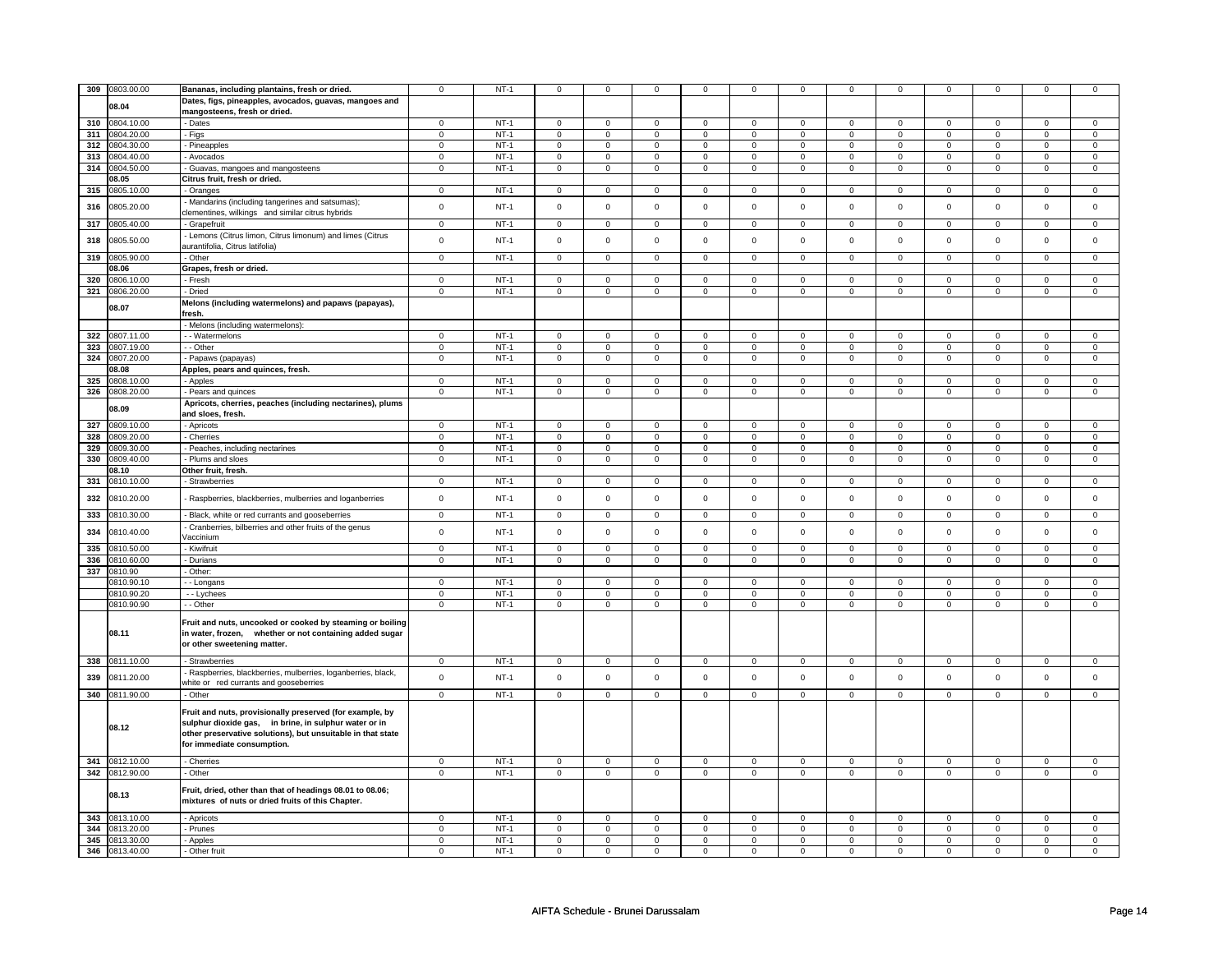| 347 | 0813.50.00               | - Mixtures of nuts or dried fruits of this Chapter                                                                                                                            | $\mathbf 0$    | $NT-1$    | 0                   | 0                   | $\Omega$             | 0                   | $\mathbf 0$    | 0              | $\mathbf 0$        | 0                   | $\mathbf 0$    | 0              | $\mathbf 0$        | $\Omega$       |
|-----|--------------------------|-------------------------------------------------------------------------------------------------------------------------------------------------------------------------------|----------------|-----------|---------------------|---------------------|----------------------|---------------------|----------------|----------------|--------------------|---------------------|----------------|----------------|--------------------|----------------|
|     |                          |                                                                                                                                                                               |                |           |                     |                     |                      |                     |                |                |                    |                     |                |                |                    |                |
| 348 | 0814.00.00               | Peel of citrus fruit or melons (including watermelons),<br>fresh, frozen, dried, or provisionally preserved in brine, in<br>sulphur water or in other preservative solutions. | $\mathbf 0$    | $NT-1$    | $\mathbf 0$         | $\mathsf 0$         | $\mathbf 0$          | $\mathbf 0$         | $\mathbf 0$    | $\mathbf{0}$   | $\mathbf 0$        | $\mathbf 0$         | $\mathbf 0$    | $\mathsf 0$    | $\Omega$           | $\Omega$       |
|     | 09.01                    | Coffee, whether or not roasted or decaffeinated; coffee<br>husks and skins; coffee substitutes containing coffee in<br>any proportion.                                        |                |           |                     |                     |                      |                     |                |                |                    |                     |                |                |                    |                |
|     |                          | - Coffee, not roasted:                                                                                                                                                        |                |           |                     |                     |                      |                     |                |                |                    |                     |                |                |                    |                |
|     | 349 0901.11              | - Not decaffeinated:                                                                                                                                                          |                |           |                     |                     |                      |                     |                |                |                    |                     |                |                |                    |                |
|     | 0901.11.10               | --- Arabica WIB or Robusta OIB                                                                                                                                                | 11¢/kg         | ST        | 9¢/kg               | 7¢/kg               | 5¢/kg                | 3¢/kg               | 3¢/kg          | 3¢/kg          | 3¢/kg              | 3¢/kg               | 3¢/kg          | 3¢/kg          | 3¢/kg              | 3¢/kg          |
|     | 0901.11.90               | Other                                                                                                                                                                         | $11¢$ /kg      | <b>ST</b> | 9¢/kg               | 7¢/kg               | 5¢/kg                | 3¢/kg               | 3¢/kg          | 3¢/kg          | 3¢/kg              | 3¢/kg               | 3C/kg          | 3¢/kg          | 3¢/kg              | 3¢/kg          |
| 350 | 0901.12                  | - Decaffeinated:                                                                                                                                                              |                |           |                     |                     |                      |                     |                |                |                    |                     |                |                |                    |                |
|     | 0901.12.10               | --- Arabica WIB or Robusta OIB                                                                                                                                                | 11c/k          | <b>ST</b> | 9¢/kg               | 7¢/kg               | 5¢/kg                | 3¢/kg               | 3¢/kg          | 3¢/kg          | 3¢/kg              | 3¢/kg               | 3¢/kg          | 3¢/kg          | 3¢/kg              | 3¢/kg          |
|     | 0901.12.90               | --- Other                                                                                                                                                                     |                | <b>ST</b> |                     |                     |                      |                     |                |                |                    |                     |                |                |                    |                |
|     |                          |                                                                                                                                                                               | 11¢/kg         |           | 9¢/kg               | 7¢/kg               | 5¢/kg                | 3¢/kg               | 3¢/kg          | 3¢/kg          | 3¢/kg              | 3¢/kg               | 3C/kg          | 3¢/kg          | 3¢/kg              | 3¢/kg          |
|     | 351 0901.21              | - Coffee, roasted:                                                                                                                                                            |                |           |                     |                     |                      |                     |                |                |                    |                     |                |                |                    |                |
|     |                          | - Not decaffeinated:                                                                                                                                                          |                |           |                     |                     |                      |                     |                |                |                    |                     |                |                |                    |                |
|     | 0901.21.10               | --- Unground                                                                                                                                                                  | 22¢/kg         | <b>ST</b> | 18¢/kg.             | 14¢/kg              | 10 <sup>c</sup> /kg  | 6¢/kg.              | 6¢/kg.         | 6¢/kg.         | 6¢/kg.             | 6¢/kg.              | 6¢/kg          | 6¢/kg.         | 6¢/kg.             | 6¢/kg.         |
|     | 0901.21.20               | --- Ground                                                                                                                                                                    | 22¢/kg         | ST        | 18 <sup>c</sup> /kg | 14¢/kg.             | 10 <sup>c</sup> /kg. | 6¢/kg.              | 6¢/kg.         | 6¢/kg.         | 6¢/kg.             | 6¢/kg.              | 6¢/kg          | 6¢/kg.         | 6 <sup>c</sup> /kg | 6¢/kg.         |
|     | 352 0901.22              | - Decaffeinated:                                                                                                                                                              |                |           |                     |                     |                      |                     |                |                |                    |                     |                |                |                    |                |
|     | 0901.22.10               | -- Unground                                                                                                                                                                   | 22¢/kg.        | <b>ST</b> | 18 <sup>c</sup> /kg | 14¢/kg              | 10 <sup>c</sup> /kg  | 6¢/kg.              | 6¢/kg.         | 6¢/kg          | 6¢/kg              | 6¢/kg               | 6¢/kg          | 6¢/kg          | 6¢/kg              | 6¢/kg.         |
|     | 0901.22.20               | --- Ground                                                                                                                                                                    | $22¢$ /kg      | <b>ST</b> | 18 <sup>c</sup> /kg | 14¢/kg.             | 10¢/kg.              | 6¢/kg.              | 6¢/kg.         | 6¢/kg.         | 6 <sup>c</sup> /kg | 6¢/kg               | 6¢/kg          | 6¢/kg.         | 6 <sup>c</sup> /kg | 6¢/kg.         |
| 353 | 0901.90.00               | - Other                                                                                                                                                                       | $\mathbf 0$    | $NT-1$    | $\mathbf 0$         | $\mathsf 0$         | $\mathbf 0$          | $\mathbf 0$         | $\mathbf 0$    | 0              | $\mathsf 0$        | $\mathsf 0$         | $\mathsf 0$    | $\mathsf 0$    | $\mathsf 0$        | $\mathbf 0$    |
|     | 09.02                    | Tea, whether or not flavoured.                                                                                                                                                |                |           |                     |                     |                      |                     |                |                |                    |                     |                |                |                    |                |
| 354 | 0902.10                  | Green tea (not fermented) in immediate packings of a<br>content not exceeding 3 kg:                                                                                           |                |           |                     |                     |                      |                     |                |                |                    |                     |                |                |                    |                |
|     | 0902.10.10               | - - Leaf                                                                                                                                                                      | 22¢/kg         | EL        |                     |                     |                      |                     |                |                |                    |                     |                |                |                    |                |
|     | 0902.10.90               | - - Other                                                                                                                                                                     | 22¢/kg.        | EL.       |                     |                     |                      |                     |                |                |                    |                     |                |                |                    |                |
| 355 | 0902.20                  | Other green tea (not fermented):                                                                                                                                              |                |           |                     |                     |                      |                     |                |                |                    |                     |                |                |                    |                |
|     | 0902.20.10               | - Leaf                                                                                                                                                                        | 22¢/kg         | <b>ST</b> | 18¢/kg              | 14¢/kg.             | 10¢/kg.              | 6¢/kg.              | 6¢/kg.         | 6¢/kg.         | 6¢/kg.             | 6¢/kg.              | 6¢/kg          | 6¢/kg.         | 6¢/kg              | 6¢/kg.         |
|     | 0902.20.90               | - - Other                                                                                                                                                                     | 22¢/kg.        | ST        | 18¢/kg.             | 14¢/kg.             | 10 <sup>c</sup> /kg. | 6¢/kg.              | 6¢/kg.         | 6¢/kg.         | 6¢/kg.             | 6¢/kg.              | 6¢/kg.         | 6¢/kg.         | 6¢/kg.             | 6¢/kg.         |
| 356 | 0902.30                  | Black tea (fermented) and partly fermented tea, in immediate<br>packings of a content not exceeding 3 kg:                                                                     |                |           |                     |                     |                      |                     |                |                |                    |                     |                |                |                    |                |
|     | 0902.30.10               | - Leaf                                                                                                                                                                        | 22¢/kg         | <b>ST</b> | 18¢/kg              | 14¢/kg.             | 10 <sup>c</sup> /kg. | 6¢/kg.              | 6¢/kg.         | 6¢/kg.         | 6¢/kg.             | 6¢/kg.              | 6¢/kg.         | 6¢/kg.         | 6¢/kg.             | 6¢/kg.         |
|     | 0902.30.90               | - Other                                                                                                                                                                       | 22¢/kg         | <b>ST</b> | 18¢/kg.             | 14¢/kg.             | 10 <sup>c</sup> /kg. | 6¢/kg.              | 6¢/kg.         | 6¢/kg.         | 6¢/kg.             | 6¢/kg.              | 6¢/kg.         | 6¢/kg.         | 6¢/kg.             | 6¢/kg.         |
| 357 | 0902.40                  | Other black tea (fermented) and other partly fermented tea:                                                                                                                   |                |           |                     |                     |                      |                     |                |                |                    |                     |                |                |                    |                |
|     | 0902.40.10               | - - Leaf                                                                                                                                                                      | $22¢/kg$ .     | <b>ST</b> | 18¢/kg              | 14¢/kg.             | 10 <sup>c</sup> /kg  | 6¢/kg.              | 6¢/kg.         | 6¢/kg.         | 6¢/kg              | 6¢/kg               | 6¢/kg          | 6¢/kg.         | 6¢/kg              | 6¢/kg.         |
|     | 0902.40.90               | - - Other                                                                                                                                                                     | $22¢$ /kg      | ST        | 18¢/kg              | 14¢/kg.             | 10¢/kg.              | 6¢/kg.              | 6¢/kg.         | 6¢/kg.         | 6¢/kg.             | 6¢/kg               | 6¢/kg          | 6¢/kg.         | 6¢/kg.             | 6¢/kg.         |
|     | 358 0903.00.00           | Maté.                                                                                                                                                                         | $\mathbf 0$    | $NT-1$    | $\mathbf 0$         | $\mathbf 0$         | $\mathbf 0$          | $\mathbf 0$         | $\mathbf 0$    | 0              | $\mathbf 0$        | $\overline{0}$      | $\overline{0}$ | $\mathbf 0$    | $\overline{0}$     | $\overline{0}$ |
|     | 09.04                    | Pepper of the genus Piper; dried or crushed or ground<br>fruits of the genus Capsicum or of the genus Pimenta.                                                                |                |           |                     |                     |                      |                     |                |                |                    |                     |                |                |                    |                |
|     | 359 0904.11              | - Pepper:<br>- - Neither crushed nor ground:                                                                                                                                  |                |           |                     |                     |                      |                     |                |                |                    |                     |                |                |                    |                |
|     | 0904.11.10               | - - - White                                                                                                                                                                   | $\mathbf 0$    | $NT-1$    | $\mathbf 0$         | $\mathbf{0}$        | $\mathbf 0$          | $\mathbf{0}$        | $\mathbf 0$    | $\mathbf{0}$   | $\mathbf 0$        | $\mathbf{0}$        | $\mathbf 0$    | $\mathbf{0}$   | $\mathbf 0$        | $\mathbf{0}$   |
|     | 0904.11.20               | $--$ Black                                                                                                                                                                    | $\overline{0}$ | $NT-1$    | $\mathbf 0$         | $\overline{0}$      | $\Omega$             | $\mathbf 0$         | $\mathbf 0$    | $\overline{0}$ | $\Omega$           | $\overline{0}$      | $\overline{0}$ | $\overline{0}$ | $\Omega$           | $\overline{0}$ |
|     | 0904.11.90               | $- -$ Other                                                                                                                                                                   | $\overline{0}$ | $NT-1$    | $\mathbf 0$         | $\overline{0}$      | $\mathbf 0$          | $\overline{0}$      | $\mathbf 0$    | $\overline{0}$ | $\mathsf 0$        | $\overline{0}$      | $\overline{0}$ | $\overline{0}$ | $\mathsf 0$        | $\overline{0}$ |
| 360 | 0904.12                  | -- Crushed or ground:                                                                                                                                                         |                |           |                     |                     |                      |                     |                |                |                    |                     |                |                |                    |                |
|     | 0904.12.10               | . - - White                                                                                                                                                                   | $\mathbf 0$    | $NT-1$    | 0                   | 0                   | $\mathbf 0$          | 0                   | $\mathbf 0$    | $\overline{0}$ | $\mathbf 0$        | 0                   | 0              | $\mathbf 0$    | $\mathbf 0$        | $\mathbf 0$    |
|     | 0904.12.20               | --- Black                                                                                                                                                                     | $\mathbf 0$    | $NT-1$    | 0                   | $\mathbf 0$         | 0                    | $\mathbf 0$         | $\mathbf 0$    | $\mathbf{0}$   | $\mathbf 0$        | $\mathbf 0$         | $\mathbf 0$    | $\mathbf 0$    | $\mathbf 0$        | $\mathbf 0$    |
|     | 0904.12.90               | --- Other                                                                                                                                                                     | $\mathbf 0$    | $NT-1$    | $\mathbf 0$         | $\mathbf 0$         | 0                    | $\mathbf 0$         | 0              | 0              | $\mathbf 0$        | 0                   | $\mathbf 0$    | $\mathbf{0}$   | $\mathbf 0$        | $\mathbf{0}$   |
| 361 | 0904.20                  | - Fruits of the genus Capsicum or of the genus Pimenta, dried<br>or crushed or ground:                                                                                        |                |           |                     |                     |                      |                     |                |                |                    |                     |                |                |                    |                |
|     | 0904.20.10               | - - Chillies, Dried                                                                                                                                                           | $\overline{0}$ | $NT-1$    | $\overline{0}$      | $\overline{0}$      | $\overline{0}$       | $\overline{0}$      | $\overline{0}$ | $\overline{0}$ | $\overline{0}$     | $\overline{0}$      | $\overline{0}$ | $\overline{0}$ | $\Omega$           | $\overline{0}$ |
|     | 0904.20.20               | - Chillies, crushed or ground                                                                                                                                                 | $\mathbf 0$    | $NT-1$    | 0                   | $\mathsf{O}\xspace$ | 0                    | $\mathsf{O}\xspace$ | 0              | $\mathsf 0$    | $\mathbf 0$        | $\mathsf{O}\xspace$ | $\mathbf 0$    | $\mathsf 0$    | $\mathbf 0$        | $\mathbf 0$    |
|     | 0904.20.90               | - Other                                                                                                                                                                       | $\mathbf 0$    | $NT-1$    | 0                   | $\mathsf 0$         | 0                    | 0                   | 0              | 0              | $\mathbf 0$        | $\mathbf 0$         | 0              | $\mathbf 0$    | 0                  | $\mathbf 0$    |
| 362 | 0905.00.00               | Vanilla.                                                                                                                                                                      | $\mathsf 0$    | $NT-1$    | $\mathsf 0$         | $\mathbf 0$         | $\mathbf 0$          | $\mathbf 0$         | $\mathsf 0$    | $\mathbf 0$    | $\mathbf 0$        | $\mathbf 0$         | $\mathsf 0$    | $\mathsf 0$    | $\mathbf 0$        | $\mathbf 0$    |
|     | 09.06                    | Cinnamon and cinnamon-tree flowers.                                                                                                                                           |                |           |                     |                     |                      |                     |                |                |                    |                     |                |                |                    |                |
|     | 363 0906.10.00           | - Neither crushed nor ground                                                                                                                                                  | $\mathbf 0$    | $NT-1$    | 0                   | $\mathbf 0$         | 0                    | $\mathbf 0$         | 0              | $\mathbf 0$    | 0                  | $\mathbf 0$         | 0              | $\mathbf 0$    | 0                  | $\overline{0}$ |
| 364 | 0906.20.00               | Crushed or ground                                                                                                                                                             | $\mathbf 0$    | $NT-1$    | $\mathbf 0$         | $\mathsf 0$         | $\mathbf 0$          | $\mathbf 0$         | $\mathbf 0$    | 0              | $\mathbf 0$        | $\mathbf 0$         | $\mathbf 0$    | $\mathbf 0$    | $\Omega$           | $\mathbf 0$    |
| 365 | 0907.00.00               | Cloves (whole fruit, cloves and stems).                                                                                                                                       | $\overline{0}$ | $NT-1$    | $\overline{0}$      | $\overline{0}$      | $\overline{0}$       | $\overline{0}$      | $\overline{0}$ | $\overline{0}$ | $\overline{0}$     | $\overline{0}$      | $\overline{0}$ | $\overline{0}$ | $\overline{0}$     | $\overline{0}$ |
| 366 | 09.08                    | Nutmeg, mace and cardamoms.                                                                                                                                                   | $\mathbf 0$    | $NT-1$    | 0                   | 0                   | 0                    | 0                   | 0              | 0              | 0                  | 0                   | 0              | 0              | $\Omega$           | $\mathbf 0$    |
| 367 | 0908.10.00<br>0908.20.00 | - Nutmeg<br>Mace                                                                                                                                                              | 0              | $NT-1$    | 0                   | 0                   | $\mathbf 0$          | 0                   | $\mathbf 0$    | 0              | $\mathbf 0$        | 0                   | $\mathbf 0$    | $\mathbf 0$    | $\mathbf 0$        | $\mathbf 0$    |
| 368 | 0908.30.00               | Cardamoms                                                                                                                                                                     | $\mathsf 0$    | $NT-1$    | $\mathbf 0$         | $\mathbf 0$         | $\mathbf 0$          | $\mathbf 0$         | $\mathbf 0$    | $\mathbf{O}$   | $\mathbf 0$        | $\mathbf 0$         | $\mathbf 0$    | $\mathsf 0$    | $\mathbf{0}$       | $\mathbf 0$    |
|     | 09.09                    | Seeds of anise, badian, fennel, coriander, cumin or<br>caraway; juniper berries.                                                                                              |                |           |                     |                     |                      |                     |                |                |                    |                     |                |                |                    |                |
|     |                          |                                                                                                                                                                               |                |           |                     |                     |                      |                     |                |                |                    |                     |                |                |                    |                |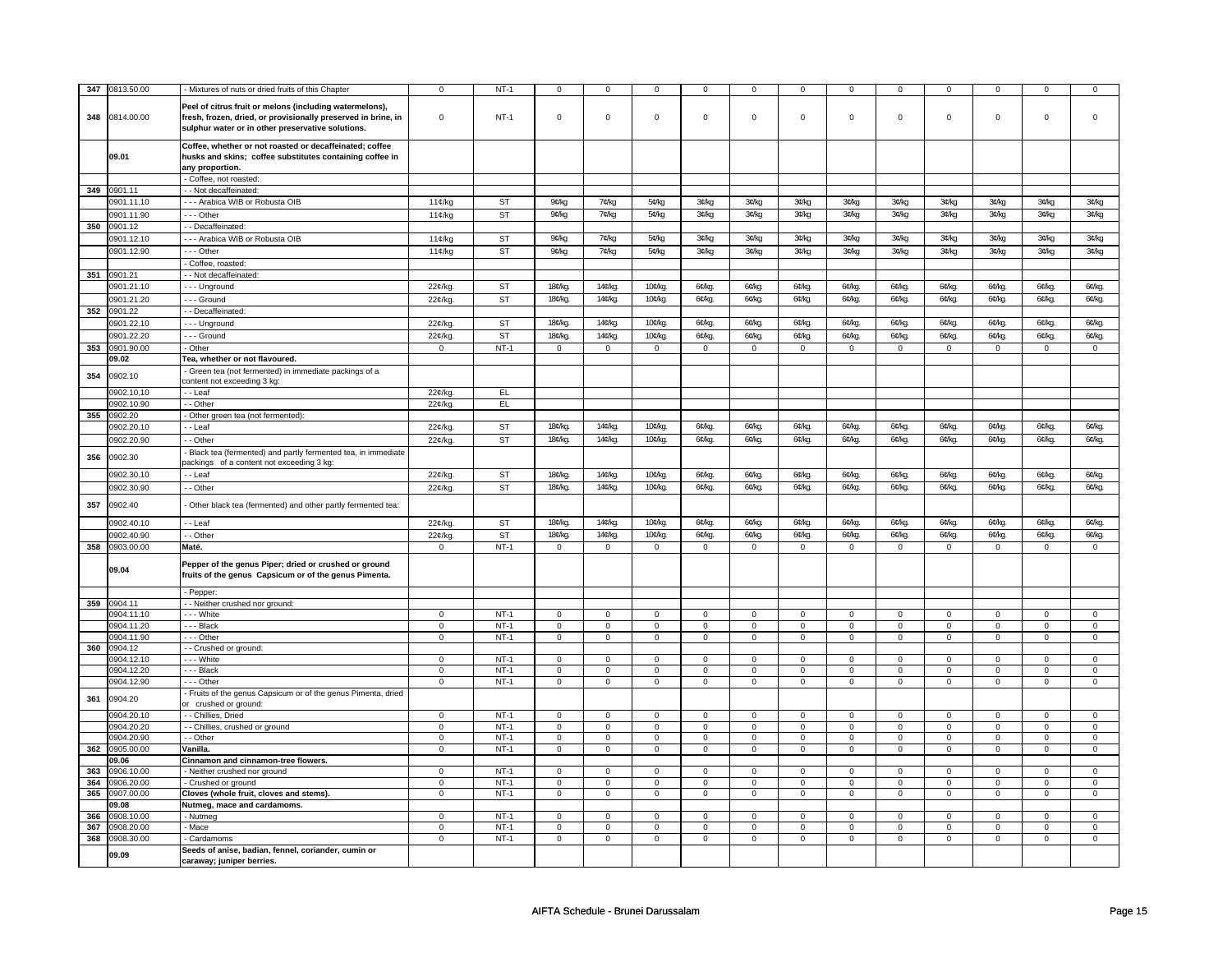|     | 369 0909.10              | Seeds of anise or badian:                                                          |                               |                  |                            |                               |                            |                               |                     |                               |                            |                                |                            |                                |                            |                                |
|-----|--------------------------|------------------------------------------------------------------------------------|-------------------------------|------------------|----------------------------|-------------------------------|----------------------------|-------------------------------|---------------------|-------------------------------|----------------------------|--------------------------------|----------------------------|--------------------------------|----------------------------|--------------------------------|
|     | 909.10.10                | - of anise                                                                         | 0                             | $NT-1$           | 0                          | $\mathbf 0$                   | 0                          | $\mathbf 0$                   | 0                   | $\mathsf 0$                   | 0                          | $\mathbf 0$                    | $\mathbf 0$                | $\mathsf 0$                    | $\mathbf 0$                | $\mathbf 0$                    |
|     | 0909.10.20               | - Of badian                                                                        | $\mathbf 0$                   | $NT-1$           | $\mathbf 0$                | $\mathbf 0$                   | $\mathbf 0$                | $\mathbf 0$                   | $\mathbf{0}$        | 0                             | $\mathbf{0}$               | $\mathbf{0}$                   | $\mathbf 0$                | $\mathbf 0$                    | $\mathbf 0$                | $\mathbf{0}$                   |
| 370 | 0909.20.00               | Seeds of coriander                                                                 | $\mathbf 0$                   | $NT-1$           | $\mathbf 0$                | $\mathbf 0$                   | $\mathbf 0$                | 0                             | $\mathbf 0$         | 0                             | 0                          | $\mathbf 0$                    | $\mathbf 0$                | $\mathbf 0$                    | 0                          | $\mathbf 0$                    |
| 371 | 0909.30.00               | Seeds of cumin                                                                     | $\mathbf 0$                   | $NT-1$           | $\mathbf 0$                | $\mathbf 0$                   | $\mathbf 0$                | $\mathbf 0$                   | $\mathbf 0$         | $\mathbf 0$                   | $\mathbf 0$                | $\mathbf 0$                    | $\mathbf 0$                | $\mathbf 0$                    | $\mathbf 0$                | $\mathbf 0$                    |
| 372 | 0909.40.00               | Seeds of caraway                                                                   | $\mathsf 0$                   | $NT-1$           | $\mathsf 0$                | $\mathbf 0$                   | $\mathsf 0$                | $\mathsf 0$                   | $\mathsf 0$         | $\mathsf 0$                   | $\mathbf 0$                | $\mathsf 0$                    | $\mathbf 0$                | $\mathsf 0$                    | $\mathbf 0$                | $\mathsf 0$                    |
|     | 373 0909.50.00           | Seeds of fennel; juniper berries                                                   | $\mathbf 0$                   | $NT-1$           | 0                          | $\mathbf 0$                   | 0                          | 0                             | 0                   | 0                             | 0                          | $\mathbf 0$                    | $\mathbf 0$                | $\mathbf 0$                    | $\mathbf 0$                | $\mathbf 0$                    |
|     | 09.10                    | Ginger, saffron, turmeric (curcuma), thyme, bay leaves,                            |                               |                  |                            |                               |                            |                               |                     |                               |                            |                                |                            |                                |                            |                                |
|     | 374 0910.10.00           | curry and other spices.                                                            | $\mathbf 0$                   | $NT-1$           | $\mathbf 0$                | $\overline{0}$                | $\mathbf 0$                | $\mathbf{0}$                  | $\mathbf 0$         | $\mathbf{0}$                  | 0                          | $\mathbf{0}$                   | $\mathbf 0$                | $\mathbf{0}$                   | 0                          | $\mathbf{0}$                   |
| 375 | 0910.20.00               | - Ginger<br>Saffron                                                                | $\mathbf 0$                   | $NT-1$           | $\mathsf 0$                | $\mathbf 0$                   | $\mathbf 0$                | $\mathbf 0$                   | $\mathsf 0$         | $\mathbf 0$                   | 0                          | $\mathbf 0$                    | $\mathbf 0$                | $\mathbf 0$                    | 0                          | $\mathbf 0$                    |
| 376 | 0910.30.00               | Turmeric (curcuma)                                                                 | $\mathbf 0$                   | $NT-1$           | $\mathsf 0$                | $\mathbf 0$                   | $\mathbf 0$                | $\mathbf 0$                   | $\mathsf 0$         | $\mathbf 0$                   | $\mathbf 0$                | $\mathbf 0$                    | $\mathbf 0$                | $\mathbf 0$                    | $\mathbf 0$                | $\mathbf 0$                    |
| 377 | 0910.40.00               | - Thyme; bay leaves                                                                | $\mathsf 0$                   | $NT-1$           | $\mathsf 0$                | $\mathbf 0$                   | $\mathbf 0$                | $\mathbf 0$                   | $\mathsf 0$         | $\mathbf 0$                   | 0                          | $\mathbf 0$                    | $\mathbf 0$                | $\mathbf 0$                    | 0                          | $\mathsf 0$                    |
| 378 | 0910.50.00               | Curry                                                                              | $\mathbf 0$                   | <b>NT-1</b>      | 0                          | $\mathbf 0$                   | 0                          | 0                             | 0                   | 0                             | 0                          | $\mathbf 0$                    | $\mathbf 0$                | $\mathbf 0$                    | $\mathbf 0$                | $\mathbf 0$                    |
|     |                          | Other spices:                                                                      |                               |                  |                            |                               |                            |                               |                     |                               |                            |                                |                            |                                |                            |                                |
|     | 379 0910.91.00           | - Mixtures referred to in Note 1(b) to this Chapter                                | $\mathbf 0$                   | $NT-1$           | $\mathsf{O}\xspace$        | $\mathbf 0$                   | $\mathbf 0$                | 0                             | 0                   | $\mathbf 0$                   | 0                          | $\mathbf 0$                    | $\mathbf 0$                | $\mathbf 0$                    | 0                          | $\mathbf 0$                    |
|     | 380 0910.99.00           | - Other                                                                            | $\mathbf 0$                   | $NT-1$           | $\mathbf 0$                | $\mathbf 0$                   | $\mathbf 0$                | 0                             | $\mathbf 0$         | 0                             | 0                          | $\mathbf 0$                    | $\mathbf 0$                | $\mathbf 0$                    | 0                          | $\mathbf 0$                    |
|     | 10.01                    | Wheat and meslin.                                                                  |                               |                  |                            |                               |                            |                               |                     |                               |                            |                                |                            |                                |                            |                                |
| 381 | 1001.10.00               | Durum wheat                                                                        | $\mathbf 0$                   | $NT-1$           | $\mathbf 0$                | $\mathbf 0$                   | $\mathbf 0$                | $\mathbf 0$                   | $\mathbf 0$         | $\mathbf 0$                   | $\mathbf 0$                | $\mathbf 0$                    | $\mathbf 0$                | $\mathbf{0}$                   | $\mathbf 0$                | $\mathbf 0$                    |
|     | 382 1001.90              | Other:                                                                             |                               |                  |                            |                               |                            |                               |                     |                               |                            |                                |                            |                                |                            |                                |
|     |                          | - - For human consumption:                                                         |                               |                  |                            |                               |                            |                               |                     |                               |                            |                                |                            |                                |                            |                                |
|     | 1001.90.11               | - - - Meslin                                                                       | $\mathbf 0$                   | $NT-1$           | $\mathbf 0$                | $\mathbf 0$                   | $^{\circ}$                 | 0                             | $\mathbf 0$         | 0                             | $^{\circ}$                 | $\mathbf 0$                    | $\mathbf 0$                | $\mathbf 0$                    | $^{\circ}$                 | $\mathbf 0$                    |
|     | 1001.90.19               | --- Other                                                                          | $\mathbf 0$                   | $NT-1$           | 0                          | $\mathbf 0$                   | $\mathbf 0$                | $\mathbf 0$                   | 0                   | 0                             | $\mathbf 0$                | $\overline{0}$                 | 0                          | $\mathbf 0$                    | $\mathbf 0$                | $\overline{0}$                 |
|     |                          | - Other:                                                                           |                               |                  |                            |                               |                            |                               |                     |                               |                            |                                |                            |                                |                            |                                |
|     | 1001.90.9                | - - Meslin                                                                         | $\Omega$                      | $NT-1$           | $\mathbf 0$                | $\mathbf 0$                   | $\mathbf 0$                | $\mathbf 0$                   | $\mathbf 0$         | $\mathbf 0$                   | $\Omega$                   | $\mathbf 0$                    | $\mathbf 0$                | $\mathbf 0$                    | $\Omega$                   | $\mathbf 0$                    |
|     | 1001.90.99               | --- Other                                                                          | $\mathbf 0$                   | $NT-1$           | $\mathsf 0$                | $\mathbf 0$                   | $\mathsf 0$                | $\mathsf 0$                   | $\mathsf 0$         | $\mathsf 0$                   | 0                          | $\mathsf 0$                    | $\mathbf 0$                | $\mathsf 0$                    | $\Omega$                   | $\mathsf 0$                    |
| 383 | 1002.00.00               | Rye.                                                                               | $\mathsf 0$                   | $NT-1$           | $\mathbf 0$                | $\mathbf 0$                   | $\mathbf 0$                | $\mathbf 0$                   | $\mathbf 0$         | 0                             | 0                          | $\mathbf 0$                    | 0                          | $\mathbf 0$                    | 0                          | $\mathbf 0$                    |
| 384 | 1003.00.00               | Barley.                                                                            | $\mathsf 0$                   | $NT-1$           | $\mathbf 0$                | $\mathbf 0$                   | $\mathbf 0$                | 0                             | $\mathbf 0$         | 0                             | 0                          | 0                              | 0                          | 0                              | 0                          | 0                              |
| 385 | 1004.00.00               | Dats.                                                                              | $\mathsf 0$                   | $NT-1$           | 0                          | $\mathsf 0$                   | 0                          | $\mathsf 0$                   | 0                   | $\mathsf 0$                   | 0                          | $\mathbf 0$                    | 0                          | $\mathbf 0$                    | $\mathbf 0$                | $\mathbf 0$                    |
|     | 10.05                    | Maize (corn).                                                                      |                               |                  |                            |                               |                            |                               |                     |                               |                            |                                |                            |                                |                            |                                |
| 386 | 1005.10.00               | Seed                                                                               | $\mathbf 0$                   | $NT-1$           | $\mathsf 0$                | $\mathbf 0$                   | $\mathsf 0$                | $\mathbf 0$                   | $\mathsf 0$         | $\mathbf 0$                   | $\mathbf 0$                | $\mathbf 0$                    | $\mathbf 0$                | $\mathbf 0$                    | $\mathbf 0$                | $\mathbf 0$                    |
| 387 | 1005.90                  | Other:                                                                             |                               |                  |                            |                               |                            |                               |                     |                               |                            |                                |                            |                                |                            |                                |
|     | 1005.90.10               | - Popcorn                                                                          | $\mathsf 0$                   | $NT-1$           | $\mathsf 0$                | $\mathbf 0$                   | $\mathsf{o}\,$             | $\mathbf 0$                   | $\mathsf 0$         | $\mathbf 0$                   | $\mathsf{o}$               | $\circ$                        | $\mathsf 0$                | $\mathbf 0$                    | $\mathbf 0$                | $\circ$                        |
|     | 1005.90.90               | - - Other                                                                          | $\mathbf 0$                   | $NT-1$           | $\mathbf 0$                | $\mathbf 0$                   | $\mathbf 0$                | 0                             | 0                   | 0                             | 0                          | $\mathbf 0$                    | $\mathbf 0$                | 0                              | 0                          | 0                              |
|     | 10.06                    | Rice.                                                                              |                               |                  |                            |                               |                            |                               |                     |                               |                            |                                |                            |                                |                            |                                |
| 388 | 1006.10                  | Rice in the husk (paddy or rough):                                                 |                               |                  |                            |                               |                            |                               |                     |                               |                            |                                |                            |                                |                            |                                |
|     | 1006.10.1                | - - Suitable for sowing                                                            | $\mathbf 0$                   | $NT-1$           | $\mathbf 0$                | $\mathbf 0$                   | $\mathbf 0$                | 0                             | $\mathbf 0$         | 0                             | 0                          | $\mathbf{0}$                   | $\mathbf 0$                | $\mathbf 0$                    | 0                          | $\mathbf 0$                    |
|     | 1006.10.90               | - - Other                                                                          | $\mathsf 0$                   | $NT-1$           | $\mathsf 0$                | $\mathbf 0$                   | $\mathbf 0$                | $\mathbf 0$                   | $\mathsf 0$         | $\mathbf 0$                   | 0                          | $\mathbf 0$                    | $\mathbf 0$                | $\mathbf 0$                    | 0                          | $\mathbf 0$                    |
| 389 | 1006.20                  | Husked (brown) rice:                                                               |                               |                  |                            |                               |                            |                               |                     |                               |                            |                                |                            |                                |                            |                                |
|     | 1006.20.10               | - Thai Hom Mali rice                                                               | $\mathbf 0$                   | $NT-1$           | $\mathsf 0$                | $\mathbf 0$                   | $\mathbf 0$                | $\mathbf 0$                   | $\mathbf 0$         | $\mathbf 0$                   | 0                          | $\mathbf 0$                    | 0                          | $\mathbf 0$                    | $\Omega$                   | $\mathbf 0$                    |
| 390 | 1006.20.90<br>1006.30    | - Other<br>Semi-milled or wholly milled rice, whether or not polished or<br>dazed: | $\mathbf 0$                   | $NT-1$           | $\mathbf 0$                | $\mathbf 0$                   | $\mathbf 0$                | $\mathbf 0$                   | $\mathbf 0$         | $\mathsf 0$                   | 0                          | $\mathsf 0$                    | 0                          | $\mathsf 0$                    | 0                          | $\mathsf 0$                    |
|     |                          | - - Fragrant rice:                                                                 |                               |                  |                            |                               |                            |                               |                     |                               |                            |                                |                            |                                |                            |                                |
|     | 1006.30.1                | - - Whole                                                                          | $\Omega$                      | $NT-1$           | $\mathbf 0$                | $\mathbf 0$                   | $\mathbf 0$                | $\mathbf 0$                   | $\mathbf 0$         | $\mathbf 0$                   | $\mathbf 0$                | $\mathbf 0$                    | $\mathbf 0$                | $\mathbf 0$                    | $\mathbf 0$                | $\mathbf 0$                    |
|     | 1006.30.12               | --- Not more than 5% broken                                                        | $\mathsf 0$                   | $NT-1$           | $\mathsf{O}\xspace$        | $\mathsf 0$                   | $\mathbf 0$                | $\mathbf 0$                   | $\mathsf{O}\xspace$ | $\mathsf 0$                   | $\mathbf 0$                | $\mathsf 0$                    | $\mathsf 0$                | $\mathsf 0$                    | $\mathbf 0$                | $\mathbf 0$                    |
|     | 1006.30.13               | --- More than 5% but not more than 10% broken                                      | $\mathbf 0$                   | $NT-1$           | 0                          | $\mathbf 0$                   | $\mathbf 0$                | 0                             | $\mathbf 0$         | 0                             | 0                          | $\mathbf 0$                    | 0                          | $\mathbf 0$                    | 0                          | $\mathbf 0$                    |
|     | 1006.30.14               | - - - More than 10% but not more than 25% broken                                   | $\mathsf 0$                   | $NT-1$           | $\mathsf 0$                | $\mathbf 0$                   | $\mathbf 0$                | 0                             | $\mathbf 0$         | $\mathsf 0$                   | 0                          | $\mathbf 0$                    | 0                          | $\mathsf 0$                    | 0                          | $\mathsf 0$                    |
|     | 1006.30.19               | --- Other                                                                          | $\mathbf 0$                   | $NT-1$           | $\mathbf 0$                | $\mathbf 0$                   | $\mathbf 0$                | $\mathbf 0$                   | $\mathsf 0$         | $\mathbf 0$                   | 0                          | $\mathbf 0$                    | $\mathbf 0$                | $\mathbf 0$                    | $\mathbf 0$                | $\mathbf 0$                    |
|     | 1006.30.20               | - Parboiled rice                                                                   | $\mathbf 0$                   | $NT-1$           | $\mathbf 0$                | $\mathbf 0$                   | $\mathbf 0$                | $\mathbf 0$                   | $\mathbf 0$         | 0                             | 0                          | $\mathbf 0$                    | $\mathbf 0$                | $\mathbf 0$                    | 0                          | $\mathbf 0$                    |
|     | 1006.30.30               | - - Glutinous rice (pulot)                                                         | $\mathbf 0$                   | $NT-1$           | $\mathsf 0$                | $\mathbf 0$                   | $\mathbf 0$                | $\mathbf 0$                   | $\mathsf 0$         | $\mathbf 0$                   | 0                          | $\mathbf 0$                    | $\mathbf 0$                | $\mathbf 0$                    | 0                          | $\mathbf 0$                    |
|     | 1006.30.40<br>1006.30.50 | - Basmati rice                                                                     | $\mathbf 0$<br>$\overline{0}$ | $NT-1$<br>$NT-1$ | $\mathbf 0$<br>$\mathsf 0$ | $\mathbf 0$<br>$\overline{0}$ | $\mathbf 0$<br>$\mathsf 0$ | $\mathbf 0$<br>$\overline{0}$ | $\mathbf 0$         | $\mathbf 0$<br>$\overline{0}$ | $\mathbf 0$<br>$\mathbf 0$ | $\mathbf{0}$<br>$\overline{0}$ | $\mathbf 0$<br>$\mathbf 0$ | $\mathbf{0}$<br>$\overline{0}$ | $\mathbf 0$<br>$\mathbf 0$ | $\mathbf{0}$<br>$\overline{0}$ |
|     |                          | - - Thai Hom Mali rice<br>- Other:                                                 |                               |                  |                            |                               |                            |                               | $\mathsf{O}\xspace$ |                               |                            |                                |                            |                                |                            |                                |
|     | 1006.30.61               | - - Whole                                                                          | $\mathbf 0$                   | $NT-1$           | $\mathbf 0$                | $\mathbf 0$                   | $\mathbf 0$                | $\mathbf 0$                   | $\mathbf 0$         | $\mathbf 0$                   | $\mathbf 0$                | $\mathbf 0$                    | $\mathbf 0$                | $\mathbf 0$                    | $\mathbf 0$                | $\mathbf 0$                    |
|     | 1006.30.62               | --- Not more than 5% broken                                                        | $\pmb{0}$                     | $NT-1$           | 0                          | $\mathbf 0$                   | $^{\circ}$                 | 0                             | 0                   | 0                             | $^{\circ}$                 | $\mathbf 0$                    | 0                          | $\mathbf 0$                    | $^{\circ}$                 | $\mathbf 0$                    |
|     | 1006.30.63               | --- More than 5% but not more than 10% broken                                      | $\mathbf 0$                   | $NT-1$           | $\mathbf 0$                | $\mathbf 0$                   | $\mathbf 0$                | 0                             | $\mathbf 0$         | 0                             | $\mathbf 0$                | $\mathbf 0$                    | $\mathbf 0$                | $\mathbf 0$                    | $\mathbf 0$                | $\mathbf 0$                    |
|     | 1006.30.64               | --- More than 10% but not more than 25% broken                                     | $\mathbf 0$                   | $NT-1$           | $\mathsf 0$                | $\mathbf 0$                   | $\Omega$                   | $\mathbf 0$                   | $\mathsf 0$         | $\mathbf 0$                   | $\Omega$                   | $\mathbf 0$                    | $\mathbf 0$                | $\mathbf 0$                    | $\Omega$                   | $\mathbf 0$                    |
|     | 1006.30.69               | - - - Other                                                                        | $\mathbf 0$                   | $NT-1$           | $\mathbf 0$                | $\mathbf 0$                   | $\mathbf 0$                | $\mathbf 0$                   | $\mathsf 0$         | $\mathsf 0$                   | $\mathbf 0$                | $\mathbf 0$                    | $\mathbf 0$                | $\mathsf 0$                    | $\mathbf 0$                | $\mathbf 0$                    |
| 391 | 1006.40.00               | - Broken rice                                                                      | $\mathsf 0$                   | $NT-1$           | $\mathsf 0$                | $\mathbf 0$                   | $\mathsf 0$                | $\mathsf 0$                   | $\mathsf 0$         | $\mathsf 0$                   | $\mathbf 0$                | $\mathsf 0$                    | $\mathbf 0$                | $\mathsf 0$                    | $\mathbf 0$                | $\mathsf 0$                    |
|     | 392 1007.00.00           | Grain sorghum.                                                                     | $\mathsf 0$                   | $NT-1$           | $\mathsf 0$                | $\mathbf 0$                   | $\mathsf 0$                | $\mathbf 0$                   | $\mathsf 0$         | $\mathbf 0$                   | $\mathbf 0$                | $\mathbf 0$                    | $\mathbf 0$                | $\mathbf 0$                    | $\mathbf 0$                | $\mathsf 0$                    |
|     | 10.08                    | Buckwheat, millet and canary seed; other cereals.                                  |                               |                  |                            |                               |                            |                               |                     |                               |                            |                                |                            |                                |                            |                                |
|     | 393 1008.10.00           | - Buckwheat                                                                        | $\mathbf 0$                   | $NT-1$           | $\mathbf 0$                | $\overline{0}$                | $\mathbf 0$                | $\mathbf{0}$                  | $\mathbf 0$         | $\mathbf{0}$                  | $\mathbf 0$                | $\mathbf{0}$                   | $\mathbf 0$                | $\mathbf{0}$                   | $\mathbf 0$                | $\mathbf{0}$                   |
| 394 | 1008.20.00               | Millet                                                                             | $\mathbf 0$                   | $NT-1$           | $\mathbf 0$                | $\mathbf 0$                   | $\mathbf 0$                | $\mathbf 0$                   | $\mathbf 0$         | $\mathbf 0$                   | $\mathbf 0$                | $\mathbf 0$                    | $\mathbf 0$                | $\mathbf{0}$                   | $\mathbf 0$                | $\mathbf{0}$                   |
| 395 | 1008.30.00               | Canary seed                                                                        | $\mathbf 0$                   | $NT-1$           | $\mathsf{O}\xspace$        | $\mathbf 0$                   | $\mathbf 0$                | $\mathsf 0$                   | $\mathsf{O}\xspace$ | $\mathsf 0$                   | $\mathbf 0$                | $\mathsf 0$                    | $\mathsf 0$                | $\mathsf 0$                    | $\mathbf 0$                | $\mathsf 0$                    |
|     | 396 1008.90.00           | Other cereals                                                                      | $\mathbf 0$                   | $NT-1$           | $\mathbf 0$                | $\mathbf 0$                   | $\mathbf 0$                | $\mathbf 0$                   | $\mathbf 0$         | $\mathbf 0$                   | 0                          | $\mathbf 0$                    | 0                          | $\mathbf 0$                    | 0                          | $\mathbf 0$                    |
|     | 397 11.01                | Wheat or meslin flour.                                                             |                               |                  |                            |                               |                            |                               |                     |                               |                            |                                |                            |                                |                            |                                |
|     | 1101.00.10               | - Wheat flour                                                                      | $\mathsf 0$                   | $NT-1$           | $\mathsf 0$                | $\mathbf 0$                   | $\mathsf 0$                | $\mathsf 0$                   | $\mathsf 0$         | $\mathsf 0$                   | $\mathbf 0$                | $\mathsf 0$                    | $\mathbf 0$                | $\mathsf 0$                    | $\mathbf 0$                | $\mathbf 0$                    |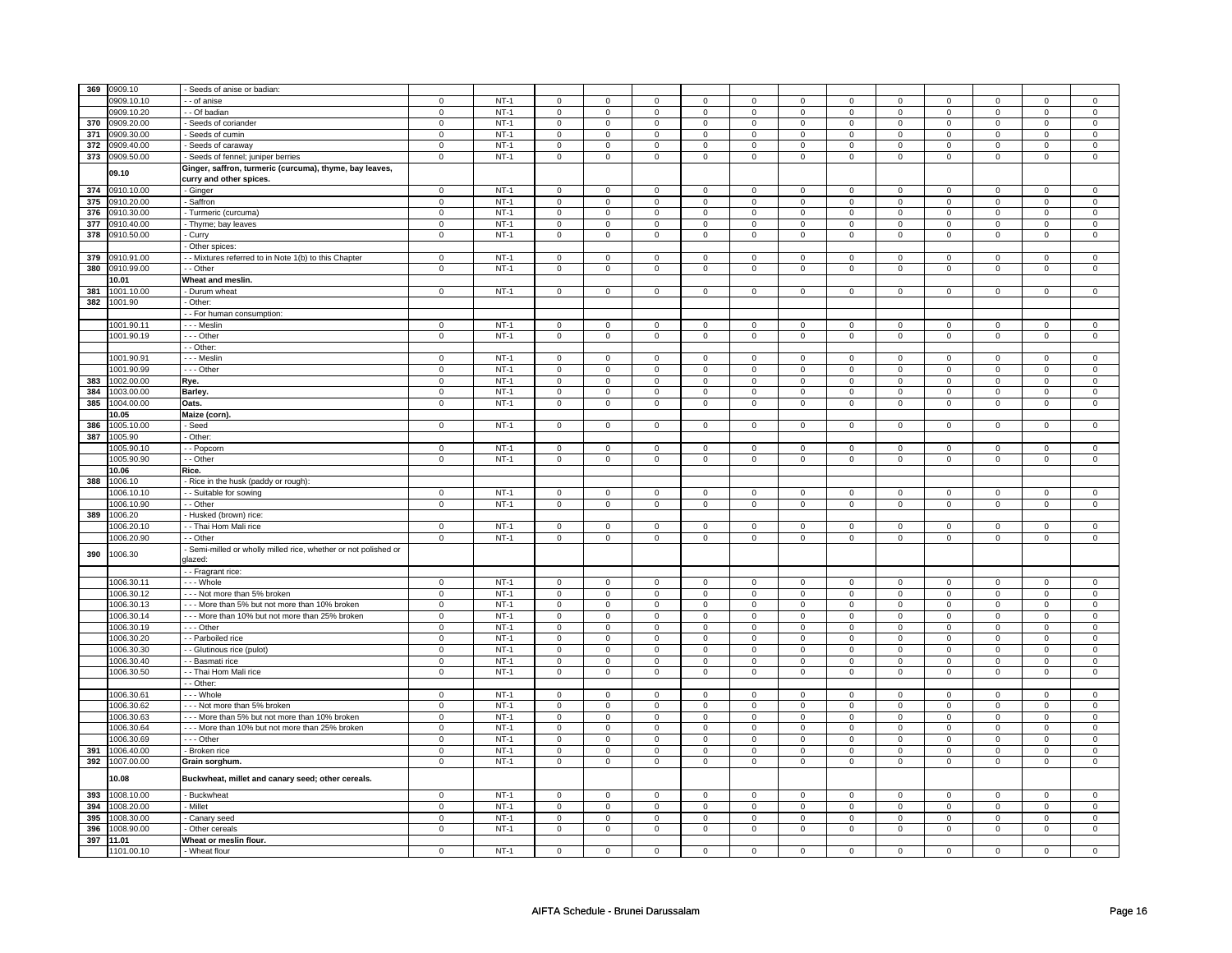|     | 1101.00.20              | - Meslin flour                                                                                                                                                    | $\mathbf 0$             | $NT-1$ | 0                       | 0              | 0                           | 0              | 0                       | 0              | 0                | 0              | $\mathbf 0$             | 0                       | $\Omega$       | $\mathbf 0$    |
|-----|-------------------------|-------------------------------------------------------------------------------------------------------------------------------------------------------------------|-------------------------|--------|-------------------------|----------------|-----------------------------|----------------|-------------------------|----------------|------------------|----------------|-------------------------|-------------------------|----------------|----------------|
|     | 11.02                   | Cereal flours other than of wheat or meslin.                                                                                                                      |                         |        |                         |                |                             |                |                         |                |                  |                |                         |                         |                |                |
| 398 | 1102.10.00              | - Rye flour                                                                                                                                                       | $\mathbf 0$             | $NT-1$ | $\mathbf 0$             | $\mathsf 0$    | $\mathbf 0$                 | $\mathbf 0$    | $\mathbf 0$             | $\mathbf 0$    | $\mathbf 0$      | $\mathbf 0$    | $\mathsf 0$             | 0                       | $\Omega$       | $\mathbf 0$    |
| 399 | 1102.20.00              | - Maize (corn) flour                                                                                                                                              | $\mathsf 0$             | $NT-1$ | 0                       | $\mathbf{0}$   | 0                           | $\mathbf{0}$   | 0                       | $\mathbf{0}$   | 0                | $\mathbf{0}$   | 0                       | $\mathbf 0$             | $\Omega$       | $\overline{0}$ |
|     | 400 1102.30.00          | - Rice flour                                                                                                                                                      | $\mathbf 0$             | $NT-1$ | $\mathsf 0$             | $\mathbf 0$    | $\mathbf 0$                 | $\mathbf 0$    | $\mathbf 0$             | $\mathbf 0$    | $\mathbf 0$      | $\mathbf 0$    | $\mathsf 0$             | $\mathbf 0$             | $\Omega$       | $\mathbf 0$    |
|     | 401 1102.90.00          | Other                                                                                                                                                             | $\mathbf 0$             | $NT-1$ | $\mathbf 0$             | $\mathbf 0$    | $\mathbf 0$                 | $\mathbf{0}$   | $\mathbf 0$             | $\mathbf{0}$   | $\mathbf 0$      | $\mathbf{0}$   | $\mathbf 0$             | $\mathbf{0}$            | $\mathbf 0$    | $\mathbf{0}$   |
|     | 11.03                   | Cereal groats, meal and pellets.                                                                                                                                  |                         |        |                         |                |                             |                |                         |                |                  |                |                         |                         |                |                |
|     |                         | Groats and meal:                                                                                                                                                  |                         |        |                         |                |                             |                |                         |                |                  |                |                         |                         |                |                |
|     | 402 1103.11             | - - Of wheat:                                                                                                                                                     |                         |        |                         |                |                             |                |                         |                |                  |                |                         |                         |                |                |
|     | 1103.11.10              | - - - Bulgar                                                                                                                                                      | $\mathbf 0$             | $NT-1$ | 0                       | $\mathbf 0$    | 0                           | $\mathbf 0$    | 0                       | $\mathbf 0$    | 0                | $\mathbf 0$    | 0                       | $\mathbf 0$             | 0              | $\mathbf 0$    |
|     | 1103.11.90              | - - - Other                                                                                                                                                       | $\mathbf 0$             | $NT-1$ | 0                       | $\mathbf 0$    | 0                           | $\mathbf 0$    | 0                       | $\mathbf 0$    | 0                | $\mathbf 0$    | 0                       | 0                       | 0              | 0              |
| 403 | 1103.13.00              | - - of maize (corn)                                                                                                                                               | $\mathbf 0$             | $NT-1$ | 0                       | $\mathbf 0$    | 0                           | $\mathbf 0$    | 0                       | $\mathbf 0$    | 0                | $\mathbf 0$    | 0                       | $\mathbf{0}$            | 0              | $\mathbf{0}$   |
|     | 404 1103.19             | - Of other cereals:                                                                                                                                               |                         |        |                         |                |                             |                |                         |                |                  |                |                         |                         |                |                |
|     | 1103.19.10              | - - - Of meslin                                                                                                                                                   | $\mathbf 0$             | $NT-1$ | $\mathbf 0$             | $\mathbf 0$    | $\mathbf 0$                 | $\mathbf 0$    | $\mathbf 0$             | $\mathbf 0$    | $\Omega$         | $\mathbf 0$    | $\mathbf 0$             | $\mathbf 0$             | $\Omega$       | $\mathbf 0$    |
|     | 1103.19.20              | --- Of rice                                                                                                                                                       | $\mathbf 0$             | $NT-1$ | 0                       | $\mathsf 0$    | 0                           | $\mathbf 0$    | 0                       | $\mathbf 0$    | 0                | $\mathbf 0$    | 0                       | 0                       | 0              | 0              |
|     | 1103.19.90              | --- Other                                                                                                                                                         | $\mathbf 0$             | $NT-1$ | 0                       | $\mathsf 0$    | 0                           | $\mathbf 0$    | 0                       | $\mathbf 0$    | 0                | $\mathbf 0$    | 0                       | 0                       | 0              | $\mathsf 0$    |
|     | 405 1103.20.00          | - Pellets                                                                                                                                                         | $\mathbf 0$             | $NT-1$ | 0                       | $\mathbf 0$    | 0                           | $\mathbf 0$    | $\mathbf 0$             | $\mathbf 0$    | $\mathbf 0$      | $\mathbf 0$    | 0                       | $\mathbf 0$             | 0              | $\mathbf 0$    |
|     |                         | Cereal grains otherwise worked (for example, hulled,                                                                                                              |                         |        |                         |                |                             |                |                         |                |                  |                |                         |                         |                |                |
|     | 11.04                   | rolled, flaked, pearled, sliced or kibbled), except rice of<br>heading 10.06; germ of cereals, whole, rolled, flaked or<br>ground.                                |                         |        |                         |                |                             |                |                         |                |                  |                |                         |                         |                |                |
|     |                         | Rolled or flaked grains:                                                                                                                                          |                         |        |                         |                |                             |                |                         |                |                  |                |                         |                         |                |                |
|     | 406 1104.12.00          | - - Of oats                                                                                                                                                       | $\mathbf 0$             | $NT-1$ | $\overline{0}$          | $\overline{0}$ | $\overline{0}$              | $\overline{0}$ | $\overline{0}$          | $\overline{0}$ | $\overline{0}$   | $\overline{0}$ | $\overline{0}$          | $\overline{0}$          | $\overline{0}$ | $\overline{0}$ |
|     | 407 1104.19             | - Of other cereals:                                                                                                                                               |                         |        |                         |                |                             |                |                         |                |                  |                |                         |                         |                |                |
|     | 104.19.1                | -- of maize (corn)                                                                                                                                                | $\mathbf 0$             | $NT-1$ | $\mathbf 0$             | $\mathbf{0}$   | $\mathbf 0$<br>$\mathbf{0}$ | $\mathbf{0}$   | $\mathbf 0$             | $\mathbf{0}$   | $\mathbf 0$      | $\mathbf{0}$   | $\mathbf 0$             | 0                       | $\Omega$       | $\mathbf 0$    |
|     | 1104.19.90              | - - - Other                                                                                                                                                       | $\mathsf 0$             | $NT-1$ | $\mathsf 0$             | $\mathbf 0$    |                             | $\mathbf 0$    | $\mathbf 0$             | $\mathbf 0$    | $\mathbf 0$      | $\mathbf 0$    | $\mathsf 0$             | $\mathbf{O}$            | $\mathbf 0$    | $\mathbf{O}$   |
|     |                         | - Other worked grains (for example, hulled, pearled, sliced or<br>kibbled):                                                                                       |                         |        |                         |                |                             |                |                         |                |                  |                |                         |                         |                |                |
|     | 408 1104.22.00          | - of oats                                                                                                                                                         | $\mathbf 0$             | $NT-1$ | $\mathbf 0$             | $\mathbf 0$    | $\mathbf 0$                 | $\mathbf 0$    | $\mathbf 0$             | $\mathbf 0$    | $\mathbf 0$      | $\mathbf 0$    | $\mathsf 0$             | $\mathbf 0$             | 0              | $\mathbf{0}$   |
|     | 409 1104.23.00          | - of maize (corn)                                                                                                                                                 | $\mathbf 0$             | $NT-1$ | $\mathbf 0$             | $\mathbf 0$    | $\mathbf{0}$                | $\mathbf 0$    | $\mathbf{0}$            | $\mathbf 0$    | $\mathbf{0}$     | $\mathbf{0}$   | 0                       | $\overline{0}$          | $\mathbf{0}$   | $\mathbf{0}$   |
|     | 410 1104.29             | - Of other cereals:                                                                                                                                               |                         |        |                         |                |                             |                |                         |                |                  |                |                         |                         |                |                |
|     | 1104.29.10              | --- Bulgar                                                                                                                                                        | $\mathbf 0$             | $NT-1$ | $\mathbf 0$             | $\mathbf 0$    | $\mathbf 0$                 | $\mathbf 0$    | $\mathbf 0$             | $\mathbf 0$    | $\mathbf 0$      | $\mathbf 0$    | $\mathbf 0$             | $\mathbf 0$             | $\Omega$       | $\mathbf 0$    |
|     | 1104.29.90              | --- Other                                                                                                                                                         | $\overline{\mathbf{0}}$ | $NT-1$ | $\overline{\mathbf{0}}$ | $\overline{0}$ | 0                           | $\overline{0}$ | $\overline{\mathbf{0}}$ | $\overline{0}$ | 0                | $\overline{0}$ | $\overline{\mathbf{0}}$ | $\overline{\mathbf{0}}$ | 0              | $\overline{0}$ |
|     | 411 1104.30.00          | Germ of cereals, whole, rolled, flaked or ground                                                                                                                  | $\mathbf 0$             | $NT-1$ | 0                       | $\mathbf 0$    | 0                           | $\mathbf 0$    | 0                       | $\overline{0}$ | 0                | $\mathbf 0$    | 0                       | $\mathbf 0$             | 0              | $\overline{0}$ |
|     | 11.05                   | Flour, meal, powder, flakes, granules and pellets of<br>potatoes.                                                                                                 |                         |        |                         |                |                             |                |                         |                |                  |                |                         |                         |                |                |
|     | 412 1105.10.00          | - Flour, meal and powder                                                                                                                                          | $\mathbf 0$             | $NT-1$ | $\mathbf 0$             | $\mathbf 0$    | $\mathbf 0$                 | $\mathbf 0$    | $\mathbf 0$             | $\mathbf 0$    | $\mathbf 0$      | $\mathbf 0$    | $\mathbf 0$             | $\mathbf 0$             | $\mathbf 0$    | $\mathbf 0$    |
|     | 413 1105.20.00          | - Flakes, granules and pellets                                                                                                                                    | $\mathbf 0$             | $NT-1$ | $\mathbf 0$             | $\mathbf 0$    | $\mathbf 0$                 | $\mathbf 0$    | $\mathbf 0$             | $\overline{0}$ | $\mathbf 0$      | $\overline{0}$ | $\mathbf 0$             | $\overline{0}$          | $\mathbf 0$    | $\overline{0}$ |
|     |                         |                                                                                                                                                                   |                         |        |                         |                |                             |                |                         |                |                  |                |                         |                         |                |                |
|     | 11.06                   | Flour, meal and powder of the dried leguminous<br>vegetables of heading 07.13, of sago or of roots or tubers<br>of heading 07.14 or of the products of Chapter 8. |                         |        |                         |                |                             |                |                         |                |                  |                |                         |                         |                |                |
|     | 414 1106.10.00          | - Of the dried leguminous vegetables of heading 07.13                                                                                                             | $\mathbf 0$             | $NT-1$ | $\mathbf{0}$            | $\mathbf{0}$   | $\mathbf{0}$                | $\overline{0}$ | $\mathbf{0}$            | $\overline{0}$ | $\mathbf{0}$     | $\overline{0}$ | $\mathbf{0}$            | $\overline{0}$          | $\mathbf{0}$   | $\mathbf{0}$   |
|     | 415 1106.20             | - Of sago, roots or tubers of heading 07.14:                                                                                                                      |                         |        |                         |                |                             |                |                         |                |                  |                |                         |                         |                |                |
|     | 1106.20.10              | - - Of manioc (cassava)                                                                                                                                           | $\mathbf 0$             | $NT-1$ | $\mathbf 0$             | $\mathbf 0$    | $\mathbf 0$                 | $\mathbf 0$    | $\mathbf 0$             | $\mathbf 0$    | $\mathbf 0$      | $\mathbf 0$    | $\mathsf 0$             | $\mathbf 0$             | $\mathbf 0$    | $\mathbf 0$    |
|     |                         | - - Of sago:                                                                                                                                                      |                         |        |                         |                |                             |                |                         |                |                  |                |                         |                         |                |                |
|     | 1106.20.21              | - - - Meal of sago                                                                                                                                                | $\mathbf 0$             | $NT-1$ | 0                       | $\mathbf 0$    | 0                           | 0              | 0                       | $\mathbf 0$    | 0                | 0              | 0                       | 0                       | $\mathbf 0$    | $\mathbf 0$    |
|     | 1106.20.29              | --- Other                                                                                                                                                         | $\mathsf 0$             | $NT-1$ | $\mathsf 0$             | $\mathbf 0$    | 0                           | $\mathbf 0$    | $\mathbf 0$             | $\mathbf 0$    | 0                | $\mathbf 0$    | $\mathsf 0$             | $\mathbf 0$             | 0              | $\mathbf 0$    |
|     | 1106.20.90              | - - Other                                                                                                                                                         | $\mathbf 0$             | $NT-1$ | $\mathbf{0}$            | $\mathbf{0}$   | $\mathbf{0}$                | $\mathbf{0}$   | $\mathbf{0}$            | $\mathbf{0}$   | $\mathbf{0}$     | $\overline{0}$ | 0                       | $\overline{0}$          | 0              | $\mathbf{0}$   |
|     | 416 1106.30.00          | Of the products of Chapter 8                                                                                                                                      | $\mathbf 0$             | $NT-1$ | $\mathbf 0$             | $\mathbf 0$    | $\mathbf 0$                 | $\mathbf 0$    | $\mathbf 0$             | $\mathbf 0$    | 0                | $\mathbf 0$    | 0                       | $\mathbf 0$             | $\Omega$       | $\mathbf 0$    |
|     | 11.07                   | Malt, whether or not roasted.                                                                                                                                     |                         |        |                         |                |                             |                |                         |                |                  |                |                         |                         |                |                |
|     | 417 1107.10.00          | - Not roasted                                                                                                                                                     | $\mathbf 0$             | $NT-1$ | 0                       | $\overline{0}$ | 0                           | $\overline{0}$ | 0                       | $\overline{0}$ | 0                | $\overline{0}$ | 0                       | $\overline{0}$          | 0              | $\mathbf 0$    |
|     | 418 1107.20.00          | - Roasted                                                                                                                                                         | $\mathbf 0$             | $NT-1$ | $\mathsf 0$             | $\mathbf 0$    | $\mathbf 0$                 | $\mathbf 0$    | $\mathbf 0$             | $\mathbf 0$    | 0                | $\mathbf 0$    | $\mathsf 0$             | $\mathbf 0$             | 0              | $\mathbf 0$    |
|     | 11.08                   | Starches; inulin.                                                                                                                                                 |                         |        |                         |                |                             |                |                         |                |                  |                |                         |                         |                |                |
|     |                         | Starches:                                                                                                                                                         |                         |        |                         |                |                             |                |                         |                |                  |                |                         |                         |                |                |
|     | 419 1108.11.00          | - - Wheat starch                                                                                                                                                  | $\mathbf 0$             | $NT-1$ | $\mathsf 0$             | $\mathbf 0$    | $\mathbf 0$                 | $\mathbf 0$    | $\mathbf 0$             | $\mathbf 0$    | $\mathbf 0$      | $\mathbf 0$    | $\mathsf 0$             | $\mathbf{0}$            | $\Omega$       | 0              |
| 420 | 1108.12.00              | - Maize (corn) starch                                                                                                                                             | $\mathbf 0$             | $NT-1$ | $\mathbf 0$             | $\mathsf 0$    | $\mathbf 0$                 | $\mathbf 0$    | $\mathbf 0$             | $\mathsf 0$    | $\mathbf 0$      | $\mathsf 0$    | $\mathbf 0$             | 0                       | $\mathbf 0$    | $\overline{0}$ |
|     | 421 1108.13.00          | - - Potato starch                                                                                                                                                 | $\overline{0}$          | $NT-1$ | $\overline{0}$          | $\overline{0}$ | $\overline{0}$              | $\overline{0}$ | $\overline{0}$          | $\overline{0}$ | $\overline{0}$   | $\overline{0}$ | $\overline{0}$          | $\overline{0}$          | $\overline{0}$ | $\overline{0}$ |
|     | 422 1108.14.00          | - - Manioc (cassava) starch                                                                                                                                       | $\mathsf 0$             | $NT-1$ | $\mathbf 0$             | $\mathbf 0$    | 0                           | $\mathbf 0$    | $\mathbf 0$             | $\mathbf 0$    | 0                | $\mathbf 0$    | $\mathsf 0$             | $\mathbf 0$             | $\mathbf 0$    | $\mathbf 0$    |
|     | 423 1108.19             | - Other starches:                                                                                                                                                 |                         |        |                         |                |                             |                |                         |                |                  |                |                         |                         |                |                |
|     | 1108.19.10              | - - - Sago starch                                                                                                                                                 | $\mathbf 0$             | $NT-1$ | $\mathbf 0$             | $\mathbf 0$    | 0                           | $\mathbf 0$    | $\mathbf 0$             | $\mathbf 0$    | 0                | $\mathbf 0$    | $\mathsf 0$             | $\mathbf{0}$            | 0              | $\mathbf 0$    |
|     | 1108.19.90              | - - - Other                                                                                                                                                       | $\mathbf 0$             | $NT-1$ | $\mathbf 0$             | $\mathbf 0$    | 0                           | $\mathbf 0$    | 0                       | $\mathbf 0$    | 0                | $\mathbf 0$    | 0                       | $\mathbf 0$             | 0<br>0         | $\mathbf 0$    |
|     | 424 1108.20.00          | - Inulin                                                                                                                                                          | $\mathbf 0$             | $NT-1$ | 0                       | $\mathbf 0$    | 0<br>$\mathbf 0$            | $\mathbf 0$    | 0                       | $\mathbf 0$    | 0<br>$\mathbf 0$ | $\mathbf 0$    | 0                       | $\mathbf{0}$            | $\mathbf 0$    | $\mathbf{0}$   |
|     | 425 1109.00.00          | Wheat gluten, whether or not dried.                                                                                                                               | $\mathbf 0$             | $NT-1$ | $\mathbf 0$             | $\mathbf 0$    |                             | $\mathbf 0$    | $\mathbf 0$             | $\mathbf 0$    |                  | $\mathbf 0$    | $\mathsf 0$             | $\mathbf{0}$            |                | $\mathbf 0$    |
|     | 426 12.01<br>1201.00.10 | Soya beans, whether or not broken.                                                                                                                                | $\mathbf 0$             | $NT-1$ | $\mathbf 0$             | $\mathsf 0$    | 0                           | $\mathbf 0$    | 0                       | $\mathbf 0$    | 0                | $\mathbf 0$    | 0                       | 0                       | $\mathbf 0$    | 0              |
|     | 1201.00.90              | Suitable for sowing<br>- Other                                                                                                                                    | $\mathsf 0$             | $NT-1$ | 0                       | $\mathbf 0$    | 0                           | $\mathbf 0$    | $\mathbf 0$             | $\mathbf 0$    | 0                | $\mathbf 0$    | 0                       | $\mathbf 0$             | 0              | $\mathbf 0$    |
|     | 12.02                   | Ground-nuts, not roasted or otherwise cooked, whether or<br>not shelled or broken.                                                                                |                         |        |                         |                |                             |                |                         |                |                  |                |                         |                         |                |                |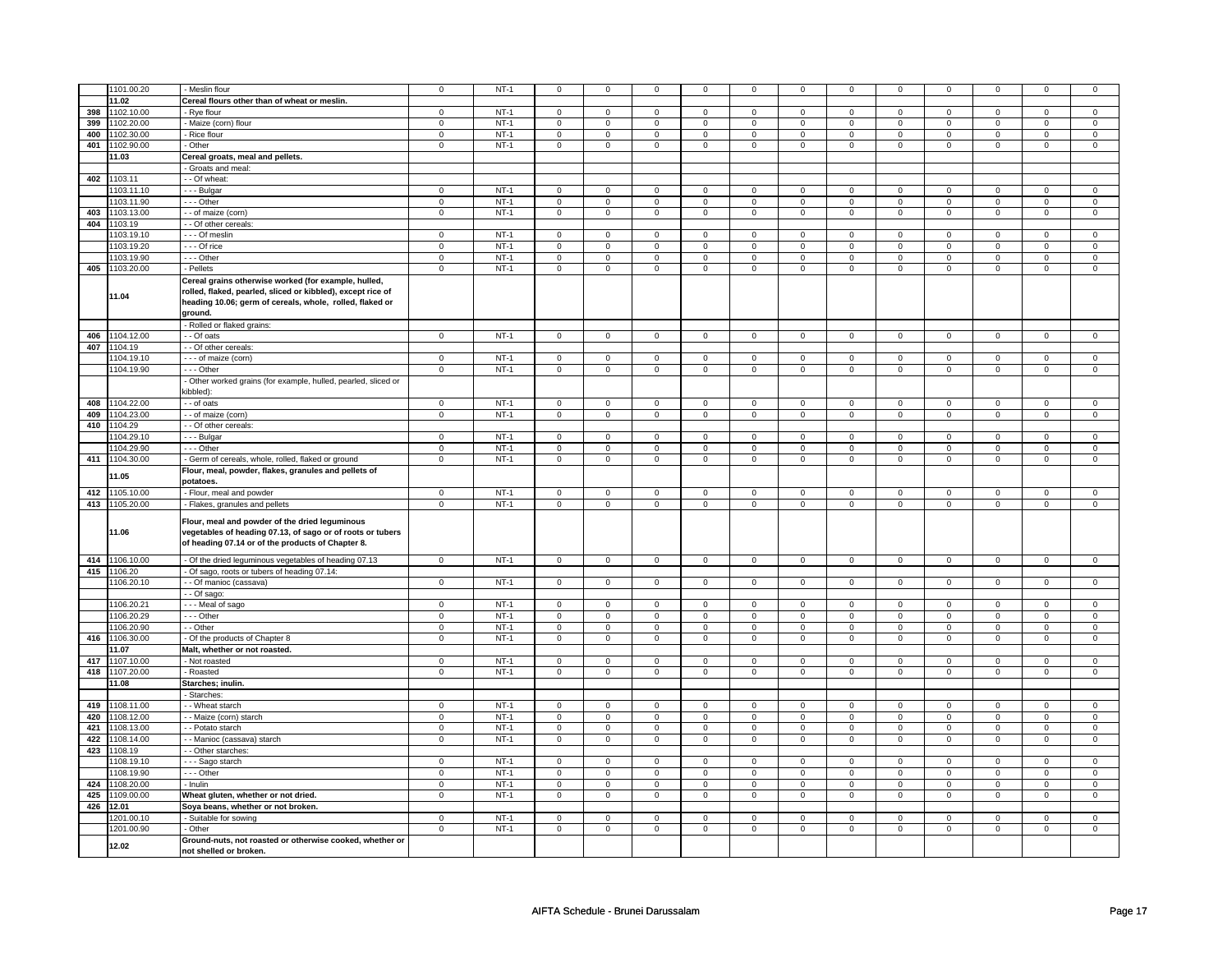| 427 | 1202.10     | - In shell                                                                                                                                                                                                                        |                |        |              |                |                |                |                     |                |                     |              |                |                |                |                |
|-----|-------------|-----------------------------------------------------------------------------------------------------------------------------------------------------------------------------------------------------------------------------------|----------------|--------|--------------|----------------|----------------|----------------|---------------------|----------------|---------------------|--------------|----------------|----------------|----------------|----------------|
|     | 1202.10.10  | - - Suitable for sowing                                                                                                                                                                                                           | $\mathbf 0$    | $NT-1$ | $\mathbf 0$  | $\mathbf 0$    | $\mathbf 0$    | $\mathbf 0$    | $\mathbf 0$         | $\mathbf 0$    | $\mathbf 0$         | $\mathbf 0$  | 0              | $\mathbf 0$    | $\mathbf 0$    | $\mathbf 0$    |
|     | 1202.10.90  | - - Other                                                                                                                                                                                                                         | $\mathbf 0$    | $NT-1$ | $\mathbf{0}$ | $\mathbf 0$    | $\mathbf 0$    | $\mathbf 0$    | $\mathsf 0$         | 0              | $\mathbf 0$         | $^{\circ}$   | $\mathbf 0$    | $\mathbf 0$    | $\mathbf 0$    | $\mathsf 0$    |
| 428 | 1202.20.00  | - Shelled, whether or not broken                                                                                                                                                                                                  | $\mathbf 0$    | $NT-1$ | $\mathbf 0$  | $\mathbf{0}$   | $\mathbf{0}$   | $\mathbf 0$    | $\mathbf 0$         | 0              | $\mathbf{0}$        | $\mathbf{0}$ | $\mathbf{0}$   | $\circ$        | $\mathsf 0$    | $\mathbf 0$    |
| 429 | 1203.00.00  | Copra.                                                                                                                                                                                                                            | $\mathbf 0$    | $NT-1$ | $\mathsf 0$  | $\mathbf 0$    | $\mathbf{0}$   | $\mathbf 0$    | $\mathbf 0$         | $\mathbf 0$    | $\mathbf{0}$        | $\mathbf 0$  | $\mathbf 0$    | $\circ$        | $\mathsf 0$    | $\mathbf 0$    |
| 430 | 1204.00.00  | Linseed, whether or not broken.                                                                                                                                                                                                   | $\mathbf 0$    | $NT-1$ | $\mathbf 0$  | $\mathbf{0}$   | $\mathbf 0$    | $\mathbf 0$    | $\mathbf 0$         | $\mathbf 0$    | $\mathbf{0}$        | $\mathbf 0$  | $\mathbf 0$    | $\mathbf 0$    | $\mathbf 0$    | $\mathbf 0$    |
|     | 12.05       | Rape or colza seeds, whether or not broken.                                                                                                                                                                                       |                |        |              |                |                |                |                     |                |                     |              |                |                |                |                |
| 431 | 1205.10.00  | - Low erucic acid rape or colza seeds                                                                                                                                                                                             | $\mathbf 0$    | $NT-1$ | $\mathbf 0$  | $\mathbf{0}$   | $\mathbf{0}$   | $\mathbf 0$    | $\mathbf 0$         | 0              | $\mathbf{0}$        | $\mathbf 0$  | $\mathbf 0$    | $\circ$        | $\mathbf 0$    | $\mathbf 0$    |
| 432 | 1205.90.00  | - Other                                                                                                                                                                                                                           | $\mathbf 0$    | $NT-1$ | $\mathsf 0$  | $\mathbf 0$    | $\mathbf 0$    | $\mathbf 0$    | $\mathbf 0$         | $\mathbf 0$    | $\mathbf 0$         | $\mathbf 0$  | $\mathbf 0$    | $\mathbf 0$    | $\mathsf 0$    | $\mathbf 0$    |
|     |             |                                                                                                                                                                                                                                   |                |        |              |                |                |                |                     |                |                     |              |                |                |                |                |
| 433 | 1206.00.00  | Sunflower seeds, whether or not broken.                                                                                                                                                                                           | $\mathsf 0$    | $NT-1$ | $\mathsf 0$  | $\mathbf 0$    | $\mathbf 0$    | $\mathsf 0$    | $\mathsf{o}\,$      | $\mathbf 0$    | $\mathsf{O}\xspace$ | $\mathsf 0$  | $\mathsf 0$    | $\mathbf 0$    | $\mathsf 0$    | $\mathbf 0$    |
|     | 12.07       | Other oil seeds and oleaginous fruits, whether or not<br>broken.                                                                                                                                                                  |                |        |              |                |                |                |                     |                |                     |              |                |                |                |                |
| 434 | 1207.10.00  | - Palm nuts and kernels                                                                                                                                                                                                           | $\mathbf 0$    | $NT-1$ | $\mathbf 0$  | $\mathbf{0}$   | $\mathbf{0}$   | $\mathbf 0$    | $\mathbf 0$         | $\mathbf 0$    | $\mathbf{0}$        | $\mathbf 0$  | $\mathbf{0}$   | $\mathbf{0}$   | $\mathbf 0$    | $\mathbf 0$    |
| 435 | 1207.20.00  | - Cotton seeds                                                                                                                                                                                                                    | $\overline{0}$ | $NT-1$ | $\Omega$     | $\mathbf 0$    | $\overline{0}$ | $\mathbf 0$    | $\overline{0}$      | $\overline{0}$ | $\overline{0}$      | $\Omega$     | $\mathbf 0$    | $\overline{0}$ | $\mathbf 0$    | $\overline{0}$ |
| 436 | 1207.30.00  | - Castor oil seeds                                                                                                                                                                                                                | $\mathbf 0$    | $NT-1$ | $\mathsf 0$  | $\mathsf 0$    | $\mathbf 0$    | $\mathbf 0$    | $\mathbf 0$         | $\mathbf 0$    | $\mathbf 0$         | $\mathbf 0$  | $\mathsf 0$    | $\mathbf 0$    | $\mathsf 0$    | $\mathbf 0$    |
| 437 | 1207.40.00  | Sesamum seeds                                                                                                                                                                                                                     | $\mathbf 0$    | $NT-1$ | $\mathsf 0$  | $\mathbf 0$    | $\overline{0}$ | $\mathbf 0$    | $\mathbf 0$         | $\mathbf 0$    | $\mathsf 0$         | $\mathbf 0$  | $\mathbf 0$    | $\mathbf 0$    | $\mathsf 0$    | $\mathbf 0$    |
| 438 | 1207.50.00  | Mustard seeds                                                                                                                                                                                                                     | $\mathbf 0$    | $NT-1$ | $\mathbf 0$  | $\mathbf 0$    | $\mathbf 0$    | $\mathbf 0$    | $\mathsf 0$         | $\mathbf 0$    | $\mathbf 0$         | $^{\circ}$   | $\mathbf 0$    | $\mathbf 0$    | $\mathsf 0$    | $\mathbf 0$    |
| 439 | 1207.60.00  |                                                                                                                                                                                                                                   |                | $NT-1$ |              |                |                |                |                     |                |                     |              |                |                |                |                |
|     |             | - Safflower seeds                                                                                                                                                                                                                 | $\mathbf 0$    |        | $\mathbf 0$  | $\mathbf 0$    | $\circ$        | $\mathbf 0$    | 0                   | $\mathbf 0$    | $\mathbf{0}$        | 0            | $\overline{0}$ | $\mathbf 0$    | 0              | $\mathbf 0$    |
|     |             | - Other:                                                                                                                                                                                                                          |                |        |              |                |                |                |                     |                |                     |              |                |                |                |                |
| 440 | 1207.91.00  | - Poppy seeds                                                                                                                                                                                                                     | $\mathbf{0}$   | $NT-1$ | $\mathbf 0$  | $\mathbf{0}$   | $\mathbf{0}$   | $\mathbf 0$    | $\mathbf 0$         | $\mathbf{0}$   | $\mathbf 0$         | $\mathbf 0$  | $\mathbf 0$    | $\mathbf{0}$   | $\mathbf 0$    | $\mathbf 0$    |
| 441 | 1207.99     | - - Other:                                                                                                                                                                                                                        |                |        |              |                |                |                |                     |                |                     |              |                |                |                |                |
|     | 1207.99.10  | - - - Kapok seeds                                                                                                                                                                                                                 | $\mathbf 0$    | $NT-1$ | $\mathbf 0$  | $\mathbf 0$    | $\mathbf 0$    | $\mathbf 0$    | 0                   | 0              | $\mathbf 0$         | $\mathbf 0$  | $\mathbf 0$    | $\mathbf 0$    | $\mathbf 0$    | $\mathbf 0$    |
|     | 1207.99.90  | $- -$ Other                                                                                                                                                                                                                       | $\overline{0}$ | $NT-1$ | $\mathbf 0$  | $\overline{0}$ | $\overline{0}$ | $\overline{0}$ | $\overline{0}$      | $\overline{0}$ | $\overline{0}$      | $\mathbf 0$  | $\overline{0}$ | $\overline{0}$ | $\overline{0}$ | $\overline{0}$ |
|     | 12.08       | Flours and meals of oil seeds or oleaginous fruits, other                                                                                                                                                                         |                |        |              |                |                |                |                     |                |                     |              |                |                |                |                |
|     |             | than those of mustard.                                                                                                                                                                                                            |                |        |              |                |                |                |                     |                |                     |              |                |                |                |                |
| 442 | 1208.10.00  | - Of soya beans                                                                                                                                                                                                                   | $\mathbf 0$    | $NT-1$ | $\mathbf 0$  | $\mathbf 0$    | $\mathbf 0$    | $\mathbf 0$    | $\mathbf 0$         | 0              | $\mathbf 0$         | $\mathbf 0$  | 0              | $\mathbf 0$    | $\mathbf 0$    | $\mathbf 0$    |
| 443 | 1208.90.00  | - Other                                                                                                                                                                                                                           | $\mathbf 0$    | $NT-1$ | $\mathsf 0$  | $\mathbf 0$    | $\mathbf 0$    | $\mathbf 0$    | $\mathbf 0$         | $\mathbf 0$    | $\mathbf 0$         | $\mathsf 0$  | $\mathbf 0$    | $\mathbf 0$    | $\mathsf 0$    | $\mathbf 0$    |
|     | 12.09       | Seeds, fruit and spores, of a kind used for sowing.                                                                                                                                                                               |                |        |              |                |                |                |                     |                |                     |              |                |                |                |                |
| 444 | 1209.10.00  | sugar beet seed                                                                                                                                                                                                                   | $\mathbf 0$    | $NT-1$ | $\mathbf 0$  | $\mathbf{0}$   | $\mathbf 0$    | $\mathbf 0$    | $\mathbf 0$         | $\mathbf 0$    | $\mathbf{0}$        | $\mathbf 0$  | $\mathbf 0$    | $\mathbf 0$    | $\mathbf 0$    | $\mathbf 0$    |
|     |             | - Seeds of forage plants:                                                                                                                                                                                                         |                |        |              |                |                |                |                     |                |                     |              |                |                |                |                |
| 445 | 1209.21.00  | - - Lucerne (alfalfa) seed                                                                                                                                                                                                        | $\mathbf 0$    | $NT-1$ | $\mathbf 0$  | $\mathbf{0}$   | $\mathbf 0$    | $\mathbf 0$    | $\mathbf 0$         | 0              | $\mathbf 0$         | $\mathbf 0$  | $\mathbf 0$    | $\mathbf{0}$   | $\mathbf 0$    | $\mathbf 0$    |
| 446 | 1209.22.00  | - - Clover (Trifolium spp.) seed                                                                                                                                                                                                  | $\circ$        | $NT-1$ | $\circ$      | $\circ$        | $\circ$        | $\mathbf 0$    | $\circ$             | $\mathbf 0$    | $\circ$             | $\Omega$     | $\circ$        | $^{\circ}$     | $\mathbf 0$    | $\circ$        |
| 447 | 1209.23.00  | - - Fescue seed                                                                                                                                                                                                                   | $\mathbf 0$    | $NT-1$ | $\mathbf 0$  | $\mathbf{0}$   | $\overline{0}$ | $\mathbf 0$    | $\mathbf 0$         | $\mathbf 0$    | $\mathbf 0$         | $\mathbf 0$  | $\mathbf 0$    | $\overline{0}$ | $\mathsf 0$    | $\mathbf 0$    |
| 448 | 1209.24.00  | - - Kentucky blue grass (Poa pratensis L.) seed                                                                                                                                                                                   | $\mathsf 0$    | $NT-1$ | $\mathbf 0$  | $\mathsf 0$    | $\mathsf 0$    | $\mathbf 0$    | $\mathsf{O}\xspace$ | $\mathsf 0$    | $\mathsf 0$         | $\mathbf{0}$ | $\mathsf 0$    | $\mathsf 0$    | $\mathsf 0$    | $\mathbf 0$    |
| 449 | 1209.25.00  | - - Rye grass (Lolium multiflorum Lam., Lolium perenne L.)                                                                                                                                                                        | $\mathbf 0$    | $NT-1$ | $\mathbf 0$  | $\mathbf 0$    | $\mathsf 0$    | $\mathbf 0$    | $\mathsf 0$         | $\mathsf 0$    | $\mathsf 0$         | $\mathbf 0$  | $\mathsf 0$    | $\mathsf 0$    | $\Omega$       | $\mathsf 0$    |
| 450 | 1209.26.00  | seed<br>- - Timothy grass seed                                                                                                                                                                                                    | $\overline{0}$ | $NT-1$ | $\mathsf 0$  | $\mathbf 0$    | $\overline{0}$ | $\mathbf 0$    | $\overline{0}$      | $\mathbf 0$    | $\mathbf 0$         | $\Omega$     | $\mathbf 0$    | $\overline{0}$ | $\mathsf 0$    | $\overline{0}$ |
| 451 | 1209.29.00  | - - Other                                                                                                                                                                                                                         | $\mathsf 0$    | $NT-1$ | $\mathbf 0$  | $\mathbf 0$    | $\circ$        | $\mathbf 0$    | $\mathbf 0$         | $\mathbf 0$    | $\mathbf 0$         | $\mathbf 0$  | $\overline{0}$ | $\overline{0}$ | $\mathsf 0$    | $\mathbf 0$    |
|     |             |                                                                                                                                                                                                                                   |                |        |              |                |                |                |                     |                |                     |              |                |                |                |                |
| 452 | 1209.30.00  | - Seeds of herbaceous plants cultivated principally for their<br>flowers                                                                                                                                                          | $\mathsf 0$    | $NT-1$ | $\mathsf 0$  | $\mathbf 0$    | $\mathbf 0$    | $\mathbf 0$    | $\mathbf 0$         | $\mathbf 0$    | $\mathsf 0$         | $\mathbf 0$  | $\mathbf 0$    | $\mathsf 0$    | $\mathsf 0$    | $\mathbf 0$    |
|     |             | - Other:                                                                                                                                                                                                                          |                |        |              |                |                |                |                     |                |                     |              |                |                |                |                |
| 453 | 1209.91.00  | - - Vegetable seeds                                                                                                                                                                                                               | $\mathbf 0$    | $NT-1$ | $\mathsf 0$  | $\mathsf 0$    | $\circ$        | $\mathbf 0$    | $\mathbf 0$         | $\mathsf 0$    | $\mathbf 0$         | $\mathsf 0$  | $\mathsf 0$    | $\mathbf 0$    | $\mathsf 0$    | $\mathbf 0$    |
| 454 | 1209.99     | - Other:                                                                                                                                                                                                                          |                |        |              |                |                |                |                     |                |                     |              |                |                |                |                |
|     | 1209.99.10  | --- Rubber seeds, kenaf seeds                                                                                                                                                                                                     | $\mathbf 0$    | $NT-1$ | $\mathbf{0}$ | $\mathbf{0}$   | $\mathbf 0$    | $\mathbf 0$    | $\mathbf 0$         | 0              | $\mathbf 0$         | $\mathbf{0}$ | $\mathbf 0$    | $\mathbf 0$    | $\mathbf 0$    | $\mathbf 0$    |
|     | 1209.99.90  | --- Other                                                                                                                                                                                                                         | $\mathbf 0$    | $NT-1$ | $\mathbf 0$  | $\mathbf{0}$   | $\mathbf 0$    | $\mathbf 0$    | $\mathbf 0$         | 0              | $\mathbf{0}$        | $\mathbf 0$  | $\mathbf 0$    | $\mathbf{0}$   | $\mathbf 0$    | $\mathbf 0$    |
|     |             |                                                                                                                                                                                                                                   |                |        |              |                |                |                |                     |                |                     |              |                |                |                |                |
|     | 12.10       | Hop cones, fresh or dried, whether or not ground,<br>powdered or in the form of pellets; lupulin.                                                                                                                                 |                |        |              |                |                |                |                     |                |                     |              |                |                |                |                |
| 455 | 1210.10.00  | - Hop cones, Neither ground nor powdered nor in the form of<br>ellets                                                                                                                                                             | $\mathbf 0$    | $NT-1$ | $\mathbf 0$  | $\mathsf 0$    | $\mathbf 0$    | $\mathbf 0$    | $\mathsf 0$         | $\mathbf 0$    | $\mathbf 0$         | $\mathbf 0$  | $\mathsf 0$    | $\mathbf 0$    | $\mathsf 0$    | $\mathbf 0$    |
| 456 | 1210.20.00  | - Hop cones, ground, powdered or in the form of pellets:<br>lupulin                                                                                                                                                               | $\mathsf 0$    | $NT-1$ | $\mathsf 0$  | $\mathbf 0$    | $\mathbf 0$    | $\mathbf 0$    | $\mathbf 0$         | $\mathbf 0$    | $\mathsf 0$         | $\mathsf 0$  | $\mathbf 0$    | $\mathsf 0$    | $\mathsf 0$    | $\mathsf 0$    |
|     | 12.11       | Plants and parts of plants(including seeds and fruit), of a<br>kind used primarily in perfumery, in pharmacy, or for<br>insecticidal, fungicidal or similar purposes, fresh or dried,<br>whether or not cut, crushed or powdered. |                |        |              |                |                |                |                     |                |                     |              |                |                |                |                |
|     | 457 1211.10 | - Liquorice root:                                                                                                                                                                                                                 |                |        |              |                |                |                |                     |                |                     |              |                |                |                |                |
|     | 1211.10.10  | - - Cut, crushed or powdered form                                                                                                                                                                                                 | $\mathbf 0$    | $NT-1$ | $\Omega$     | $\Omega$       | $\mathbf 0$    | $\mathbf 0$    | $\mathbf 0$         | $\mathbf 0$    | $\mathbf 0$         | $\Omega$     | $\Omega$       | $\mathbf 0$    | $\mathsf 0$    | $\mathbf 0$    |
|     | 1211.10.90  | - - Other                                                                                                                                                                                                                         | $\mathsf 0$    | $NT-1$ | $\mathbf 0$  | $\mathbf 0$    | $\mathbf 0$    | $\mathbf 0$    | $\mathsf 0$         | $\mathbf 0$    | $\mathbf 0$         | $\mathbf 0$  | $\mathbf 0$    | $\mathbf 0$    | $\mathsf 0$    | $\mathsf 0$    |
| 458 | 1211.20     | - Ginseng roots:                                                                                                                                                                                                                  |                |        |              |                |                |                |                     |                |                     |              |                |                |                |                |
|     | 1211.20.10  | - - Cut, crushed or powdered form                                                                                                                                                                                                 | $\overline{0}$ | $NT-1$ | $\mathsf 0$  | $\mathbf{0}$   | $\overline{0}$ | $\mathbf 0$    | $\overline{0}$      | $\mathbf 0$    | $\overline{0}$      | $\mathsf 0$  | $\overline{0}$ | $\overline{0}$ | $\mathsf 0$    | $\overline{0}$ |
|     | 1211.20.90  | - - Other                                                                                                                                                                                                                         | $\mathbf 0$    | $NT-1$ | $\mathsf 0$  | $\mathsf 0$    | $\mathbf 0$    | $\mathbf 0$    | $\mathsf 0$         | $\mathsf 0$    | $\mathbf 0$         | $\mathbf 0$  | $\mathbf 0$    | $\mathbf 0$    | $\mathsf 0$    | $\mathsf 0$    |
| 459 | 1211.30     | - Coca leaf:                                                                                                                                                                                                                      |                |        |              |                |                |                |                     |                |                     |              |                |                |                |                |
|     | 1211.30.10  | - - Cut, crushed or powdered form                                                                                                                                                                                                 | $\mathbf 0$    | $NT-1$ | $^{\circ}$   | $\mathbf{0}$   | $\overline{0}$ | $\mathbf 0$    | $\mathbf 0$         | $\mathbf{0}$   | $\mathbf{0}$        | $\mathbf{0}$ | $\mathbf 0$    | $\overline{0}$ | $\mathbf 0$    | $\mathbf{0}$   |
|     | 1211.30.90  | - - Other                                                                                                                                                                                                                         | $\mathbf 0$    | $NT-1$ | $\mathbf 0$  | $\mathbf{0}$   | $\overline{0}$ | $\mathbf 0$    | 0                   | $\mathbf{0}$   | $\mathbf 0$         | $\mathbf{0}$ | $\mathbf 0$    | $\overline{0}$ | $\mathbf 0$    | $\mathbf 0$    |
| 460 | 1211.40.00  | - Poppy straw                                                                                                                                                                                                                     | 0              | $NT-1$ | $\mathbf 0$  | $\mathbf{0}$   | $\overline{0}$ | $\mathbf 0$    | $\overline{0}$      | 0              | $\mathbf 0$         | $\mathbf 0$  | $\mathbf 0$    | $\overline{0}$ | $\mathbf 0$    | $\overline{0}$ |
|     | 461 1211.90 | - Other:                                                                                                                                                                                                                          |                |        |              |                |                |                |                     |                |                     |              |                |                |                |                |
|     |             |                                                                                                                                                                                                                                   |                |        |              |                |                |                |                     |                |                     |              |                |                |                |                |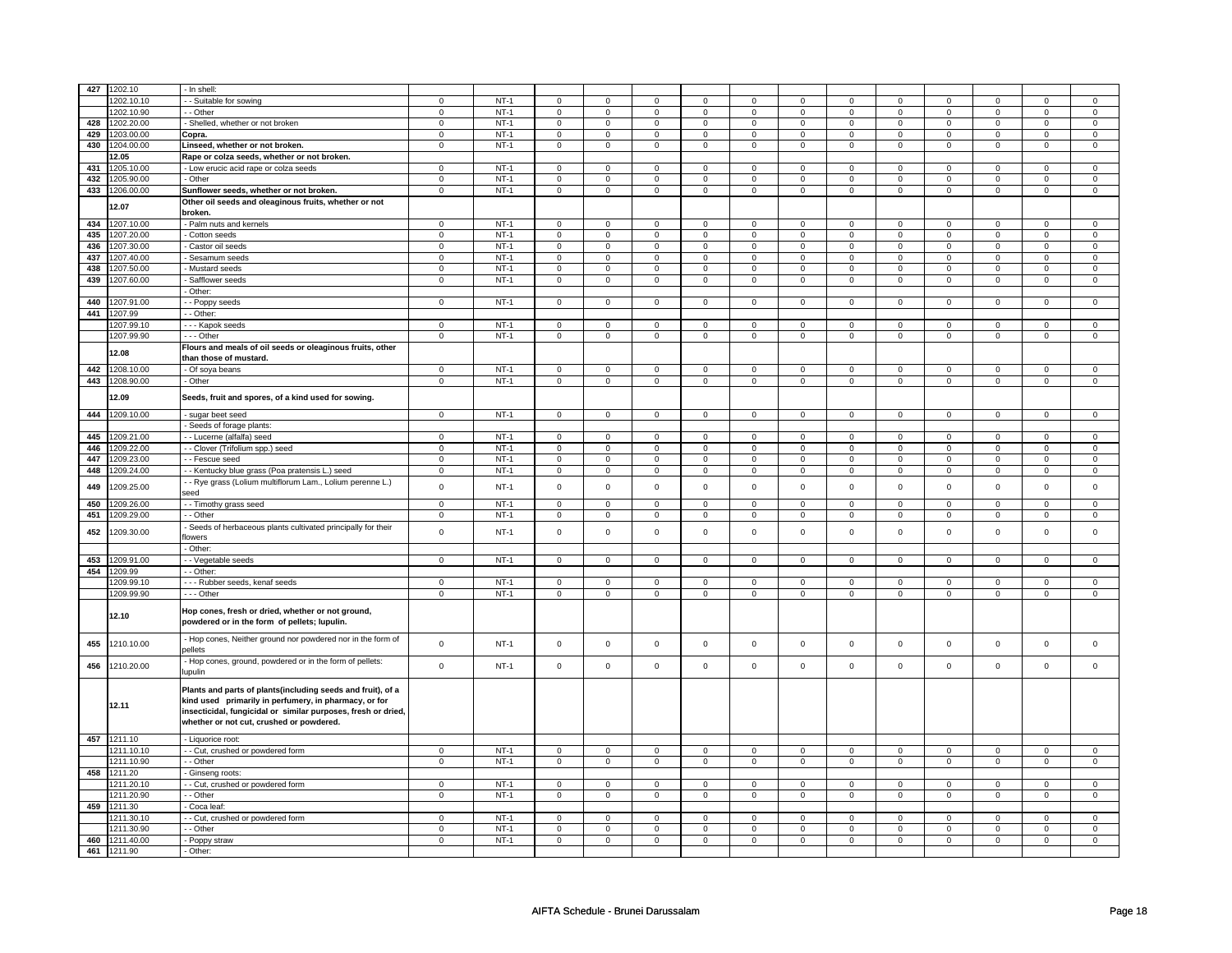|            |                | - Of a kind used primarily in pharmacy:                                                                                                                                                                                                                                                                                                                           |                               |                  |                     |                               |                |                |                |                |                |                |                |                |                |                |
|------------|----------------|-------------------------------------------------------------------------------------------------------------------------------------------------------------------------------------------------------------------------------------------------------------------------------------------------------------------------------------------------------------------|-------------------------------|------------------|---------------------|-------------------------------|----------------|----------------|----------------|----------------|----------------|----------------|----------------|----------------|----------------|----------------|
|            | 1211.90.11     | -- Cannabis, in cut, crushed or powdered form                                                                                                                                                                                                                                                                                                                     | 0                             | $NT-1$           | 0                   | $\mathbf 0$                   | 0              | 0              | 0              | 0              | 0              | 0              | 0              | 0              | 0              | 0              |
|            | 1211.90.12     | --- Cannabis, other form                                                                                                                                                                                                                                                                                                                                          | $\mathbf 0$                   | $NT-1$           | $\mathbf 0$         | $\mathbf 0$                   | $\mathbf{0}$   | $\mathbf 0$    | $\mathbf 0$    | $\mathbf 0$    | $\mathbf{0}$   | $\mathbf 0$    | 0              | $\mathbf 0$    | 0              | $\mathbf 0$    |
|            |                |                                                                                                                                                                                                                                                                                                                                                                   | $\mathbf 0$                   | $NT-1$           |                     | $\mathbf 0$                   | $\mathbf 0$    | $\mathbf 0$    |                | $\mathbf 0$    |                |                |                |                | 0              | 0              |
|            | 1211.90.13     | --- Other, in Cut, crushed or powdered form                                                                                                                                                                                                                                                                                                                       |                               |                  | 0                   |                               |                |                | 0              |                | 0              | $\mathbf 0$    | 0              | $\mathbf 0$    |                |                |
|            | 1211.90.19     | --- Other                                                                                                                                                                                                                                                                                                                                                         | $\mathbf 0$                   | $NT-1$           | $\mathbf 0$         | $\mathbf 0$                   | $\mathbf 0$    | $\mathsf 0$    | $\mathbf 0$    | $\mathsf 0$    | $\mathbf 0$    | $\mathbf 0$    | $\mathbf 0$    | $\mathbf 0$    | $\mathbf 0$    | $\mathbf{0}$   |
|            |                | - - Other:                                                                                                                                                                                                                                                                                                                                                        |                               |                  |                     |                               |                |                |                |                |                |                |                |                |                |                |
|            | 1211.90.91     | --- Pyrethrum, in cut, crushed or powdered form                                                                                                                                                                                                                                                                                                                   | $\mathbf 0$                   | $NT-1$           | 0                   | $\mathbf 0$                   | 0              | $\mathbf 0$    | 0              | $\mathbf 0$    | 0              | $\mathbf 0$    | 0              | $\mathbf 0$    | 0              | 0              |
|            | 1211.90.92     | --- Pyrethrum, other form                                                                                                                                                                                                                                                                                                                                         | $\overline{0}$                | $NT-1$           | $\mathsf 0$         | $\overline{0}$                | $\mathbf 0$    | $\mathbf 0$    | $\mathbf 0$    | $\overline{0}$ | $\mathbf 0$    | $\mathbf 0$    | $\mathsf 0$    | $\overline{0}$ | $\mathbf 0$    | $\overline{0}$ |
|            | 1211.90.93     | - - - Cannabis                                                                                                                                                                                                                                                                                                                                                    | $\overline{0}$                | $NT-1$           | $\overline{0}$      | $\overline{0}$                | $\overline{0}$ | $\overline{0}$ | $\overline{0}$ | $\overline{0}$ | $\mathbf 0$    | $\overline{0}$ | $\overline{0}$ | $\overline{0}$ | $\mathbf 0$    | $\overline{0}$ |
|            | 1211.90.94     | --- Sandalwood                                                                                                                                                                                                                                                                                                                                                    | $\mathbf 0$                   | $NT-1$           | $\mathbf 0$         | $\mathbf 0$                   | $\mathbf 0$    | $\mathbf 0$    | $\mathbf 0$    | $\mathbf 0$    | $\mathbf 0$    | $\mathbf 0$    | $\mathbf 0$    | $\mathbf 0$    | $\mathbf 0$    | $\mathbf 0$    |
|            | 1211.90.95     | - - - Gaharu wood chips                                                                                                                                                                                                                                                                                                                                           | $\mathsf 0$                   | $NT-1$           | $\mathsf 0$         | $\mathbf 0$                   | $\mathbf 0$    | $\mathbf 0$    | $\mathbf 0$    | $\mathbf 0$    | $\mathbf 0$    | $\mathbf 0$    | $\mathsf 0$    | $\mathbf 0$    | $\mathbf 0$    | $\mathbf 0$    |
|            | 1211.90.99     | $--$ Other                                                                                                                                                                                                                                                                                                                                                        | $\overline{0}$                | $NT-1$           | $\overline{0}$      | $\overline{0}$                | $\overline{0}$ | $\overline{0}$ | $\overline{0}$ | $\overline{0}$ | $\overline{0}$ | $\overline{0}$ | $\overline{0}$ | $\overline{0}$ | $\overline{0}$ | $\overline{0}$ |
|            | 12.12          | Locust beans, seaweeds and other algae, sugar beet and<br>sugar cane, fresh, chilled, frozen or dried, whether or not<br>ground; fruit stones and kernels and other vegetable<br>products (including unroasted chicory roots of the variety<br>Cichorium intybus sativum) of a kind used primarily for<br>human consumption, not elsewhere specified or included. |                               |                  |                     |                               |                |                |                |                |                |                |                |                |                |                |
| 462        | 1212.10        | Locust beans, including locust bean seeds:                                                                                                                                                                                                                                                                                                                        |                               |                  |                     |                               |                |                |                |                |                |                |                |                |                |                |
|            | 1212.10.10     | - - Seeds                                                                                                                                                                                                                                                                                                                                                         | $\mathbf 0$                   | $NT-1$           | $\mathbf 0$         | $\mathbf 0$                   | $\mathbf{0}$   | $\mathbf{0}$   | $\mathbf 0$    | $\mathbf 0$    | $\mathbf{0}$   | $\mathbf 0$    | 0              | $\mathbf 0$    | 0              | $\mathbf{0}$   |
|            | 1212.10.90     | - - Other                                                                                                                                                                                                                                                                                                                                                         | $\mathbf 0$                   | $NT-1$           | $\mathbf 0$         | $\mathbf{0}$                  | $\mathbf{0}$   | $\overline{0}$ | $\mathbf 0$    | $\mathbf{0}$   | 0              | $\mathbf{0}$   | 0              | $\mathbf{0}$   | 0              | $\overline{0}$ |
| 463        | 1212.20        | Seaweeds and other algae:                                                                                                                                                                                                                                                                                                                                         |                               |                  |                     |                               |                |                |                |                |                |                |                |                |                |                |
|            | 1212.20.10     | - Fresh, chilled or dried, of a kind used in dyeing, tanning,<br>perfumery,<br>pharmacy, or for insecticidal, fungicidal or similar<br>purposes                                                                                                                                                                                                                   | $\mathbf 0$                   | $NT-1$           | $\mathbf 0$         | $\mathbf 0$                   | 0              | $\mathbf 0$    | 0              | 0              | 0              | 0              | 0              | 0              | $\mathbf 0$    | 0              |
|            | 1212.20.20     | - Other, fresh, chilled or dried, unfit for human consumption                                                                                                                                                                                                                                                                                                     | $\mathsf 0$                   | $NT-1$           | $\mathsf{O}\xspace$ | $\mathsf 0$                   | $\mathbf 0$    | $\mathbf 0$    | $\mathbf 0$    | $\mathsf 0$    | $\mathbf 0$    | $\mathbf 0$    | $\mathsf 0$    | $\mathbf 0$    | $\mathbf{0}$   | $\mathbf 0$    |
|            | 1212.20.90     | - - Other                                                                                                                                                                                                                                                                                                                                                         | $\mathbf 0$                   | $NT-1$           | $\mathsf 0$         | $\mathbf 0$                   | 0              | $\mathbf 0$    | $\mathbf 0$    | $\mathbf 0$    | $\mathbf 0$    | $\mathbf 0$    | $\mathsf 0$    | $\mathbf 0$    | $\Omega$       | $\mathbf{0}$   |
| 464        | 1212.30.00     | Apricot, peach (including nectarine) or plum stones and<br>kernels                                                                                                                                                                                                                                                                                                | $\mathsf{o}\,$                | $NT-1$           | $\mathsf 0$         | $\mathbf 0$                   | $\mathbf 0$    | $\mathbf 0$    | $\mathbf 0$    | $\mathsf 0$    | $\mathbf 0$    | $\mathbf 0$    | $\mathsf 0$    | $\mathbf 0$    | $\mathbf 0$    | $\mathbf 0$    |
|            |                | Other:                                                                                                                                                                                                                                                                                                                                                            |                               |                  |                     |                               |                |                |                |                |                |                |                |                |                |                |
| 465        | 1212.91.00     | - Sugar beet                                                                                                                                                                                                                                                                                                                                                      | $\overline{0}$                | $NT-1$           | $\overline{0}$      | $\overline{0}$                | $\mathbf 0$    | $\overline{0}$ | $\mathbf 0$    | $\overline{0}$ | $\mathbf 0$    | $\overline{0}$ | $\overline{0}$ | $\overline{0}$ | $\overline{0}$ | $\overline{0}$ |
|            | 466 1212.99    | - - Other:                                                                                                                                                                                                                                                                                                                                                        |                               |                  |                     |                               |                |                |                |                |                |                |                |                |                |                |
|            |                | - - - Sugar cane:                                                                                                                                                                                                                                                                                                                                                 |                               |                  |                     |                               |                |                |                |                |                |                |                |                |                |                |
|            | 1212.99.11     | - - - - For sowing                                                                                                                                                                                                                                                                                                                                                | $\mathbf 0$                   | $NT-1$           | $\mathbf 0$         | $\mathbf 0$                   | 0              | 0              | 0              | 0              | 0              | 0              | 0              | $\overline{0}$ | 0              | 0              |
|            | 1212.99.19     | $---$ Other                                                                                                                                                                                                                                                                                                                                                       | $\overline{0}$                | $NT-1$           | $\overline{0}$      | $\overline{0}$                | $\overline{0}$ | $\overline{0}$ | $\overline{0}$ | $\overline{0}$ | $\overline{0}$ | $\overline{0}$ | $\overline{0}$ | $\overline{0}$ | $\overline{0}$ | $\overline{0}$ |
|            | 1212.99.90     | --- Other                                                                                                                                                                                                                                                                                                                                                         | $\overline{0}$                | $NT-1$           | $\mathsf{O}\xspace$ | $\mathbf 0$                   | $\mathsf 0$    | $\mathsf 0$    | $\mathsf 0$    | $\overline{0}$ | 0              | $\overline{0}$ | $\mathsf 0$    | $\overline{0}$ | 0              | $\overline{0}$ |
| 467        | 1213.00.00     | Cereal straw and husks, unprepared, whether or not<br>chopped, ground, pressed or in the form of pellets.                                                                                                                                                                                                                                                         | $\mathbf 0$                   | $NT-1$           | $\mathsf 0$         | $\mathbf 0$                   | $\mathbf 0$    | $\mathsf 0$    | $\mathbf 0$    | $\mathsf 0$    | $\mathbf 0$    | $\mathbf 0$    | $\mathsf 0$    | $\mathbf 0$    | $\mathbf 0$    | 0              |
|            | 12.14          | Swedes, mangolds, fodder roots, hay, lucerne (alfalfa),<br>clover, sainfoin, forage kale, lupines, vetches and similar<br>forage products, whether or not in the form of pellets.                                                                                                                                                                                 |                               |                  |                     |                               |                |                |                |                |                |                |                |                |                |                |
| 468        | 1214.10.00     | - Lucerne (alfalfa) meal and pellets                                                                                                                                                                                                                                                                                                                              | $\mathsf 0$                   | $NT-1$           | $\mathsf 0$         | $\mathsf 0$                   | $\mathsf 0$    | $\mathbf 0$    | $\mathsf 0$    | $\mathsf 0$    | $\mathbf{0}$   | $\mathbf{0}$   | $\mathbf 0$    | $\mathbf 0$    | $\mathbf 0$    | $\overline{0}$ |
| 469        | 1214.90.00     | - Other                                                                                                                                                                                                                                                                                                                                                           | $\overline{0}$                | $NT-1$           | $\mathbf 0$         | $\overline{0}$                | $\mathbf 0$    | $\mathbf 0$    | $\mathbf 0$    | $\overline{0}$ | $\mathbf 0$    | $\mathbf{0}$   | $\mathbf 0$    | $\mathbf{0}$   | $\mathbf 0$    | $\overline{0}$ |
|            | 13.01          | Lac, natural gums, resins, gum-resins and oleoresins (for<br>example balsams).                                                                                                                                                                                                                                                                                    |                               |                  |                     |                               |                |                |                |                |                |                |                |                |                |                |
| 470        | 1301.10.00     | - Lac                                                                                                                                                                                                                                                                                                                                                             | $\mathsf 0$                   | $NT-1$           | $\mathsf 0$         | $\mathsf 0$                   | $\mathbf 0$    | $\mathbf 0$    | $\mathbf 0$    | $\mathbf 0$    | $\mathbf 0$    | $\mathbf 0$    | $\mathsf 0$    | $\mathbf 0$    | $\mathbf 0$    | 0              |
|            | 471 1301.20.00 | Gum Arabic                                                                                                                                                                                                                                                                                                                                                        | $\overline{0}$                | $NT-1$           | $\mathbf 0$         | $\overline{0}$                | $\mathbf 0$    | $\mathbf 0$    | $\mathbf 0$    | $\overline{0}$ | $\mathbf 0$    | $\overline{0}$ | $\mathsf 0$    | $\overline{0}$ | $\mathbf 0$    | $\overline{0}$ |
| 472        | 1301.90        | Other:                                                                                                                                                                                                                                                                                                                                                            |                               |                  |                     |                               |                |                |                |                |                |                |                |                |                |                |
|            | 301.90.10      | - Gum benjamin                                                                                                                                                                                                                                                                                                                                                    | $\mathbf 0$                   | $NT-1$           | $\mathbf 0$         | $\mathbf 0$                   | 0              | $\mathbf 0$    | 0              | $\mathsf 0$    | 0              | $\mathbf 0$    | 0              | $\mathbf 0$    | $\Omega$       | 0              |
|            | 1301.90.20     | - Gum damar                                                                                                                                                                                                                                                                                                                                                       | $\mathbf 0$                   | $NT-1$           | $\mathbf 0$         | $\mathbf 0$                   | $\mathbf{0}$   | $\mathbf 0$    | $\mathbf{0}$   | $\mathbf 0$    | $\mathbf{0}$   | $\mathbf 0$    | $\mathbf{0}$   | $\mathbf 0$    | 0              | $\mathbf 0$    |
|            | 1301.90.30     | - - Cannabis resin                                                                                                                                                                                                                                                                                                                                                | $\mathbf 0$                   | $NT-1$           | $\mathsf 0$         | $\mathbf 0$                   | $\mathbf 0$    | $\mathsf 0$    | $\mathbf 0$    | $\mathsf 0$    | $\mathbf 0$    | $\mathbf 0$    | $\mathsf 0$    | $\mathbf 0$    | $\mathbf 0$    | 0              |
|            | 1301.90.90     | - Other                                                                                                                                                                                                                                                                                                                                                           | $\Omega$                      | $NT-1$           | $\mathbf 0$         | $\mathbf 0$                   | $\mathbf 0$    | $\mathbf 0$    | $\mathbf 0$    | $\mathbf 0$    | $\mathbf 0$    | $\mathbf 0$    | $\mathbf 0$    | $\mathbf 0$    | $\mathbf 0$    | $\mathbf 0$    |
|            | 13.02          | Vegetable saps and extracts; pectic substances,<br>pectinates and pectates; agar-agar and other mucilages<br>and thickeners, whether or not modified, derived from<br>vegetable products.                                                                                                                                                                         |                               |                  |                     |                               |                |                |                |                |                |                |                |                |                |                |
| 473        | 1302.11        | - Vegetable saps and extracts:<br>- - Opium:                                                                                                                                                                                                                                                                                                                      |                               |                  |                     |                               |                |                |                |                |                |                |                |                |                |                |
|            | 1302.11.10     | - - - Pulvis opii                                                                                                                                                                                                                                                                                                                                                 | $\mathbf 0$                   | $NT-1$           | $\mathbf{0}$        | $\mathbf 0$                   | $\mathbf 0$    | $\mathbf 0$    | $\mathbf 0$    | $\mathbf 0$    | $\mathbf 0$    | $\mathbf 0$    | $\mathbf 0$    | $\mathbf 0$    | $\Omega$       | $\mathbf 0$    |
|            |                |                                                                                                                                                                                                                                                                                                                                                                   |                               |                  |                     |                               |                |                |                |                |                |                |                |                |                |                |
|            | 1302.11.90     | - - Other                                                                                                                                                                                                                                                                                                                                                         | $\mathbf 0$                   | $NT-1$           | $\mathbf 0$         | $\mathbf 0$                   | 0              | 0              | 0              | $\mathsf 0$    | 0              | $\mathbf 0$    | 0              | $\mathbf 0$    | 0              | $\mathbf 0$    |
| 474<br>475 | 1302.12.00     | - Of liquorice                                                                                                                                                                                                                                                                                                                                                    | $\mathbf 0$<br>$\overline{0}$ | $NT-1$<br>$NT-1$ | $\mathbf 0$         | $\mathbf 0$<br>$\overline{0}$ | 0              | 0              | 0              | $\mathsf 0$    | 0              | 0              | 0              | $\mathbf 0$    | 0              | 0              |
|            | 1302.13.00     | $-$ Of hops                                                                                                                                                                                                                                                                                                                                                       |                               |                  | 0                   |                               | 0              | $\mathbf 0$    | $\mathbf 0$    | $\mathbf 0$    | 0              | $\mathbf 0$    | $\mathbf 0$    | $\mathbf 0$    | 0              | $\overline{0}$ |
| 476        | 1302.14.00     | - - Of pyrethrum or of the roots of plants containing rotenone                                                                                                                                                                                                                                                                                                    | $\mathbf 0$                   | $NT-1$           | $\mathsf{O}\xspace$ | $\mathsf 0$                   | $\mathsf 0$    | $\mathsf 0$    | $\mathsf 0$    | $\mathsf 0$    | $\mathbf 0$    | $\mathbf 0$    | $\mathsf 0$    | $\mathbf 0$    | $\mathsf 0$    | $\mathbf 0$    |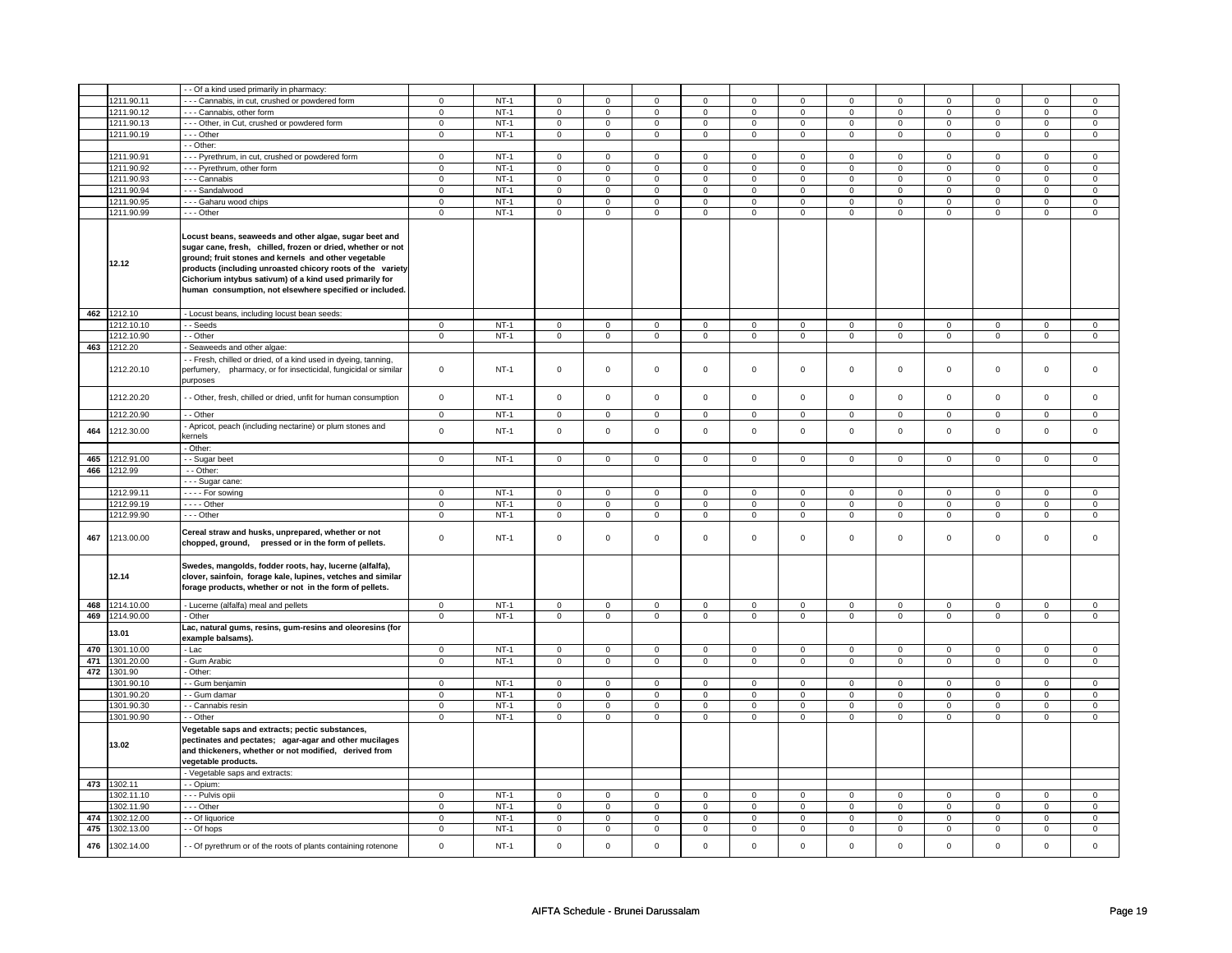| 477 | 1302.19     | - Other:                                                          |                |        |                     |                |                |                |                |                |                |                |                |                |                |                |
|-----|-------------|-------------------------------------------------------------------|----------------|--------|---------------------|----------------|----------------|----------------|----------------|----------------|----------------|----------------|----------------|----------------|----------------|----------------|
|     | 1302.19.10  | - - - Medicinal extracts                                          | $\mathbf 0$    | $NT-1$ | $\mathbf 0$         | $\Omega$       | 0              | $\mathbf 0$    | 0              | $\Omega$       | $\mathbf{0}$   | 0              | $\mathbf 0$    | $\Omega$       | $^{\circ}$     | $\mathbf 0$    |
|     | 1302.19.20  | --- Extracts and tinctures of cannabis                            | $\mathbf 0$    | $NT-1$ | $\mathbf 0$         | $\mathbf 0$    | $\mathbf 0$    | $\mathbf 0$    | $\mathbf 0$    | $\mathbf 0$    | 0              | $\mathbf 0$    | 0              | $\mathbf 0$    | $\mathbf 0$    | $\mathbf{0}$   |
|     | 1302.19.90  | --- Other                                                         | $\mathbf 0$    | $NT-1$ | $\mathsf 0$         | $\mathbf 0$    | $\mathbf 0$    | $\mathsf 0$    | $\mathbf 0$    | $\mathbf 0$    | $\mathbf 0$    | 0              | 0              | $\mathsf 0$    | $\mathbf 0$    | $\mathbf 0$    |
| 478 | 1302.20.00  | - Pectic substances, pectinates and pectates                      | $\overline{0}$ | $NT-1$ | $\overline{0}$      | $\overline{0}$ | $\overline{0}$ | $\pmb{0}$      | $\overline{0}$ | $\overline{0}$ | $\overline{0}$ | $\overline{0}$ | $\overline{0}$ | $\overline{0}$ | $\overline{0}$ | $\overline{0}$ |
|     |             |                                                                   |                |        |                     |                |                |                |                |                |                |                |                |                |                |                |
|     |             | - Mucilages and thickeners, whether or not modified, derived      |                |        |                     |                |                |                |                |                |                |                |                |                |                |                |
|     |             | rom vegetable products:                                           |                |        |                     |                |                |                |                |                |                |                |                |                |                |                |
| 479 | 1302.31.00  | - - Agar-agar                                                     | $\overline{0}$ | $NT-1$ | $\overline{0}$      | $\overline{0}$ | $\overline{0}$ | $\overline{0}$ | $\overline{0}$ | $\overline{0}$ | $\overline{0}$ | $\overline{0}$ | $\overline{0}$ | $\overline{0}$ | $\overline{0}$ | $\overline{0}$ |
|     |             |                                                                   |                |        |                     |                |                |                |                |                |                |                |                |                |                |                |
| 480 | 1302.32.00  | - Mucilages and thickeners, whether or not modified, derived      | $\mathsf 0$    | $NT-1$ | $\mathsf{O}\xspace$ | $\mathsf 0$    | $\mathsf 0$    | $\mathsf 0$    | $\mathbf 0$    | $\mathbf 0$    | $\mathbf 0$    | $\mathbf 0$    | $\mathsf 0$    | $\mathsf 0$    | $\mathsf 0$    | $\mathsf 0$    |
|     |             | from locust beans, locust bean seeds or guar seeds                |                |        |                     |                |                |                |                |                |                |                |                |                |                |                |
|     |             |                                                                   |                |        |                     |                |                |                |                |                |                |                |                |                |                |                |
| 481 | 1302.39     | - - Other:                                                        |                |        |                     |                |                |                |                |                |                |                |                |                |                |                |
|     | 1302.39.10  | - - - Carrageenan                                                 | $\mathbf 0$    | $NT-1$ | $\mathsf{O}\xspace$ | $\mathbf 0$    | $\mathsf 0$    | $\mathsf 0$    | 0              | $\mathsf 0$    | $\mathbf 0$    | $\mathsf 0$    | $\mathbf 0$    | $\mathbf 0$    | $\Omega$       | $\mathbf 0$    |
|     | 1302.39.90  | --- Other                                                         | $\mathbf 0$    | $NT-1$ | $\mathbf 0$         | $\mathbf 0$    | $\mathbf 0$    | $\mathbf 0$    | $\mathbf 0$    | $\mathbf 0$    | $\mathbf{0}$   | $\mathbf 0$    | $\mathbf 0$    | $\mathbf{0}$   | $\mathbf{0}$   | $\mathbf{0}$   |
|     |             | Vegetable materials of a kind used primarily for plaiting         |                |        |                     |                |                |                |                |                |                |                |                |                |                |                |
|     |             | (for example, bamboos, rattans, reeds, rushes, osier,             |                |        |                     |                |                |                |                |                |                |                |                |                |                |                |
|     | 14.01       |                                                                   |                |        |                     |                |                |                |                |                |                |                |                |                |                |                |
|     |             | raffia, cleaned, bleached or dyed cereal straw, and lime          |                |        |                     |                |                |                |                |                |                |                |                |                |                |                |
|     |             | bark).                                                            |                |        |                     |                |                |                |                |                |                |                |                |                |                |                |
| 482 | 1401.10.00  | - Bamboos                                                         | $\mathsf 0$    | $NT-1$ | $\mathbf 0$         | $\mathbf 0$    | 0              | $\mathbf 0$    | 0              | $\mathbf 0$    | $\mathbf 0$    | $\mathbf 0$    | $\mathbf 0$    | $\mathbf 0$    | $\Omega$       | $\mathbf{0}$   |
| 483 | 1401.20.00  | Rattans                                                           | $\mathbf 0$    | $NT-1$ | $\mathbf 0$         | $\mathbf 0$    | $\mathbf 0$    | $\mathbf 0$    | $\mathbf 0$    | $\mathbf 0$    | $\mathbf{0}$   | $\mathsf 0$    | $\Omega$       | $\mathbf{0}$   | $\Omega$       | $\mathbf{0}$   |
| 484 | 1401.90.00  | - Other                                                           | $\mathsf 0$    | $NT-1$ | $\mathbf 0$         | $\mathsf 0$    | $\mathbf 0$    | $\mathbf 0$    | $\mathbf 0$    | $\mathbf 0$    | $\mathbf 0$    | $\mathbf 0$    | $\mathsf 0$    | $\mathsf 0$    | $\mathbf 0$    | $\circ$        |
|     |             |                                                                   |                |        |                     |                |                |                |                |                |                |                |                |                |                |                |
|     |             | Vegetable materials of a kind used primarily as stuffing or       |                |        |                     |                |                |                |                |                |                |                |                |                |                |                |
|     |             | as padding (for example, kapok, vegetable hair and eel-           |                |        |                     |                |                |                |                |                |                |                |                |                |                |                |
| 485 | 14.02       | grass), whether or not put up as a layer with or without          |                |        |                     |                |                |                |                |                |                |                |                |                |                |                |
|     |             |                                                                   |                |        |                     |                |                |                |                |                |                |                |                |                |                |                |
|     |             | supporting material.                                              |                |        |                     |                |                |                |                |                |                |                |                |                |                |                |
|     | 1402.00.10  | - Kapok                                                           | $\mathsf 0$    | $NT-1$ | $\mathsf 0$         | $\mathsf 0$    | $\mathsf 0$    | $\mathbf 0$    | 0              | $\mathbf 0$    | 0              | $\mathsf 0$    | $\mathsf 0$    | $\mathsf 0$    | $\mathbf 0$    | $\mathbf 0$    |
|     | 1402.00.90  | - Other                                                           | 0              | $NT-1$ | 0                   | $\mathbf 0$    | $\mathbf 0$    | $\mathbf 0$    | $\mathbf 0$    | $\mathbf 0$    | 0              | $\mathbf 0$    | 0              | $\mathbf 0$    | $\mathbf 0$    | $\overline{0}$ |
|     |             |                                                                   |                |        |                     |                |                |                |                |                |                |                |                |                |                |                |
|     |             | Vegetable materials of a kind used primarily in brooms or         |                |        |                     |                |                |                |                |                |                |                |                |                |                |                |
| 486 | 1403.00.00  | in brushes (for example, broomcorn, piassava, couch-              | $\mathbf 0$    | $NT-1$ | $\mathsf{O}\xspace$ | $\mathsf 0$    | $\mathsf 0$    | $\mathbf 0$    | $\mathbf 0$    | $\mathbf 0$    | $\mathsf{O}$   | $\mathbf 0$    | $\mathsf 0$    | $\mathsf 0$    | $\mathsf 0$    | $\mathbf 0$    |
|     |             |                                                                   |                |        |                     |                |                |                |                |                |                |                |                |                |                |                |
|     |             | grass and istle) whether or not in hanks or bundles.              |                |        |                     |                |                |                |                |                |                |                |                |                |                |                |
|     |             |                                                                   |                |        |                     |                |                |                |                |                |                |                |                |                |                |                |
|     | 14.04       | Vegetable products not elsewhere specified or included.           |                |        |                     |                |                |                |                |                |                |                |                |                |                |                |
|     |             |                                                                   |                |        |                     |                |                |                |                |                |                |                |                |                |                |                |
| 487 | 1404.10     | - Raw vegetable materials of a kind used primarily in dyeing or   |                |        |                     |                |                |                |                |                |                |                |                |                |                |                |
|     |             | tanning:                                                          |                |        |                     |                |                |                |                |                |                |                |                |                |                |                |
|     | 1404.10.10  | - Barks for tanning                                               | $\mathbf 0$    | $NT-1$ | $\mathbf{0}$        | $\mathbf 0$    | $\mathbf{O}$   | $\overline{0}$ | $\mathbf 0$    | $\mathbf{0}$   | $\mathbf{0}$   | $\mathbf 0$    | $\mathbf 0$    | $\overline{0}$ | $\mathbf{0}$   | $\overline{0}$ |
|     | 1404.10.90  | - Other                                                           | $\mathbf 0$    | $NT-1$ | $\mathbf 0$         | $\mathbf 0$    | 0              | $\mathsf 0$    | 0              | $\mathbf 0$    | $\mathbf 0$    | 0              | $\mathbf 0$    | $\mathsf 0$    | $\mathbf 0$    | $\overline{0}$ |
| 488 | 1404.20.00  | Cotton linters                                                    | $\mathsf 0$    | $NT-1$ | $\mathsf 0$         | $\mathbf 0$    | $\mathbf 0$    | $\mathbf 0$    | $\mathbf 0$    | $\mathbf 0$    | $\mathbf 0$    | $\mathbf 0$    | 0              | $\mathbf 0$    | $\mathsf 0$    | $\circ$        |
| 489 | 1404.90     | - Other:                                                          |                |        |                     |                |                |                |                |                |                |                |                |                |                |                |
|     | 1404.90.10  |                                                                   |                | $NT-1$ |                     |                |                |                |                |                |                |                |                |                | 0              |                |
|     |             | - - Betel leaves, biri leaves and betel-nut leaves                | $\mathbf 0$    |        | $\mathbf 0$         | $\mathbf 0$    | 0              | $\mathbf 0$    | 0              | $\mathbf 0$    | 0              | 0              | 0              | 0              |                | 0              |
|     | 1404.90.90  | - - Other                                                         | $\mathbf 0$    | $NT-1$ | $\mathbf 0$         | $\mathbf 0$    | $\mathbf 0$    | $\mathbf 0$    | $\mathbf 0$    | $\mathbf 0$    | $\Omega$       | 0              | 0              | $\mathbf{0}$   | $\Omega$       | $\mathbf 0$    |
| 490 | 1501.00.00  | Pig fat (including lard) and poultry fat, other than that of      | $\mathsf 0$    | $NT-1$ | $\mathsf{O}\xspace$ | $\mathsf 0$    | $\mathbf 0$    | $\mathbf 0$    | $\mathbf 0$    | $\mathbf 0$    | $\mathsf{O}$   | $\mathsf 0$    | $\mathsf 0$    | $\mathbf 0$    | $\mathsf 0$    | $\mathbf 0$    |
|     |             | heading 02.09 or 15.03.                                           |                |        |                     |                |                |                |                |                |                |                |                |                |                |                |
|     |             | Fats of bovine animals, sheep or goats, other than those of       |                |        |                     |                |                |                |                |                |                |                |                |                |                |                |
| 491 | 15.02       | heading 15.03.                                                    |                |        |                     |                |                |                |                |                |                |                |                |                |                |                |
|     | 1502.00.10  | - Tallow                                                          | $\mathsf 0$    | $NT-1$ | $\mathbf 0$         | $\mathbf 0$    | $\mathbf{0}$   | $\mathbf 0$    | 0              | $\mathbf 0$    | $\mathbf 0$    | 0              | $\mathbf 0$    | $\mathbf 0$    | $\mathbf 0$    | $\mathbf 0$    |
|     |             |                                                                   |                | $NT-1$ |                     |                |                |                |                |                |                |                |                |                |                |                |
|     | 1502.00.90  | - Other                                                           | $\mathbf 0$    |        | $\mathbf 0$         | $\mathbf 0$    | $\mathbf 0$    | $\mathbf 0$    | 0              | $\mathbf 0$    | 0              | 0              | 0              | $\mathbf{0}$   | $\mathbf 0$    | $\mathbf{0}$   |
|     |             | Lard stearin, lard oil, oleostearin, oleo-oil and tallow oil,     |                |        |                     |                |                |                |                |                |                |                |                |                |                |                |
| 492 | 15.03       | not emulsified or mixed or otherwise prepared.                    |                |        |                     |                |                |                |                |                |                |                |                |                |                |                |
|     |             |                                                                   |                |        |                     |                |                |                |                |                |                |                |                |                |                |                |
|     | 1503.00.10  | - Lard stearin and oleostearin                                    | $\mathbf 0$    | $NT-1$ | $\mathsf 0$         | $\mathbf 0$    | $\mathbf 0$    | $\mathsf 0$    | $\mathbf 0$    | $\mathbf 0$    | $\mathbf 0$    | 0              | $\mathsf 0$    | $\mathsf 0$    | $\mathbf 0$    | $\mathsf 0$    |
|     | 1503.00.90  | - Other                                                           | $\overline{0}$ | $NT-1$ | $\overline{0}$      | $\overline{0}$ | $\mathsf 0$    | $\overline{0}$ | $\overline{0}$ | $\overline{0}$ | $\mathbf 0$    | $\overline{0}$ | $\overline{0}$ | $\overline{0}$ | $\overline{0}$ | $\overline{0}$ |
|     |             | Fats and oils and their fractions, of fish or marine              |                |        |                     |                |                |                |                |                |                |                |                |                |                |                |
|     |             |                                                                   |                |        |                     |                |                |                |                |                |                |                |                |                |                |                |
|     | 15.04       | mammals, whether or not refined but not chemically                |                |        |                     |                |                |                |                |                |                |                |                |                |                |                |
|     |             | modified.                                                         |                |        |                     |                |                |                |                |                |                |                |                |                |                |                |
|     | 493 1504.10 | - Fish liver oils and their fractions:                            |                |        |                     |                |                |                |                |                |                |                |                |                |                |                |
|     | 1504.10.10  | -- Fit for human consumption                                      | $\mathbf 0$    | $NT-1$ | $\mathbf 0$         | $\mathbf 0$    | 0              | $\mathsf 0$    | $\mathbf 0$    | $\mathsf 0$    | $\mathbf 0$    | $\mathbf 0$    | $\mathbf 0$    | $\mathsf 0$    | $\Omega$       | $\mathsf 0$    |
|     | 1504.10.90  | - Other                                                           | $\mathsf 0$    | $NT-1$ | $\mathbf 0$         | $\mathbf 0$    | $\mathbf 0$    | $\mathbf 0$    | $\mathbf 0$    | $\mathbf 0$    | $\mathbf 0$    | $\mathbf 0$    | $\mathbf 0$    | $\mathbf 0$    | $\mathsf 0$    | $\mathbf 0$    |
|     |             |                                                                   |                |        |                     |                |                |                |                |                |                |                |                |                |                |                |
| 494 | 1504.20.00  | Fats and oils and their fractions, of fish, other than liver oils | $\mathsf 0$    | $NT-1$ | $\mathsf 0$         | $\mathbf 0$    | $\mathbf 0$    | $\mathsf 0$    | $\mathbf 0$    | $\mathbf 0$    | $\mathbf 0$    | $\mathbf 0$    | $\mathbf 0$    | $\mathsf 0$    | $\Omega$       | $\mathsf 0$    |
|     |             |                                                                   |                |        |                     |                |                |                |                |                |                |                |                |                |                |                |
| 495 | 1504.30.00  | - Fats and oils and their fractions, of marine mammals            | $\overline{0}$ | $NT-1$ | $\mathbf{0}$        | $\mathbf 0$    | $\mathbf 0$    | $\mathbf{0}$   | $\mathbf 0$    | $\mathbf{0}$   | $\mathbf{0}$   | $\mathbf{0}$   | $\overline{0}$ | $\mathbf{0}$   | $\mathbf{0}$   | $\mathbf{0}$   |
| 496 | 15.05       | Wool grease and fatty substances derived therefrom                |                |        |                     |                |                |                |                |                |                |                |                |                |                |                |
|     |             | (including lanolin).                                              |                |        |                     |                |                |                |                |                |                |                |                |                |                |                |
|     | 1505.00.10  | - Lanolin                                                         | $\mathbf 0$    | $NT-1$ | $\mathsf 0$         | $\mathbf 0$    | $\mathbf 0$    | $\mathbf 0$    | $\mathbf 0$    | $\mathbf 0$    | $\Omega$       | 0              | $\mathbf 0$    | $\mathbf 0$    | $\Omega$       | $\mathbf 0$    |
|     | 1505.00.90  | - Other                                                           | $\mathbf 0$    | $NT-1$ | $\mathsf 0$         | $\mathsf 0$    | 0              | $\mathbf 0$    | $\mathbf 0$    | $\mathbf 0$    | 0              | $\mathbf 0$    | $\mathsf 0$    | $\mathsf 0$    | $\mathsf 0$    | $\mathbf 0$    |
|     |             |                                                                   |                |        |                     |                |                |                |                |                |                |                |                |                |                |                |
| 497 | 1506.00.00  | Other animal fats and oils and their fractions, whether or        | $\mathbf 0$    | $NT-1$ | $\mathbf 0$         | $\mathbf 0$    | 0              | $\mathsf 0$    | $\mathbf 0$    | $\mathbf 0$    | $\Omega$       | 0              | 0              | $\mathbf 0$    | $\mathbf 0$    | $\Omega$       |
|     |             | not refined, but not chemically modified.                         |                |        |                     |                |                |                |                |                |                |                |                |                |                |                |
|     |             |                                                                   |                |        |                     |                |                |                |                |                |                |                |                |                |                |                |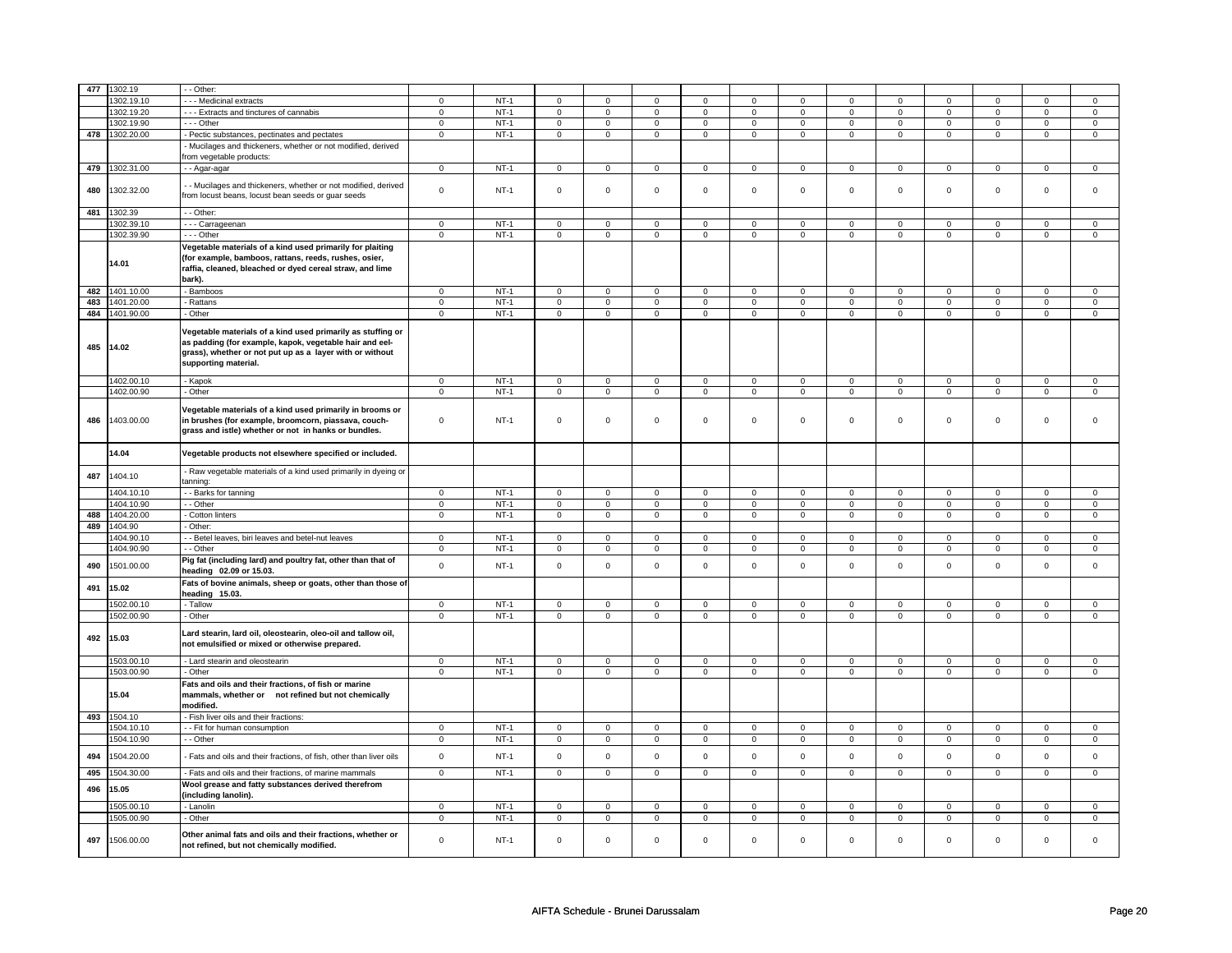|     | 15.07          | Soya-bean oil and its fractions, whether or not refined, but |                |        |                     |                |                     |                |                     |                |                |                |                |                |                |                |
|-----|----------------|--------------------------------------------------------------|----------------|--------|---------------------|----------------|---------------------|----------------|---------------------|----------------|----------------|----------------|----------------|----------------|----------------|----------------|
|     |                | not chemically modified.                                     |                |        |                     |                |                     |                |                     |                |                |                |                |                |                |                |
|     | 498 1507.10.00 | - Crude oil, whether or not degummed                         | $\overline{0}$ | $NT-1$ | $\overline{0}$      | $\overline{0}$ | $\mathsf 0$         | $\overline{0}$ | $\mathsf 0$         | $\overline{0}$ | $\mathsf 0$    | $\mathbf 0$    | $\mathsf 0$    | $\overline{0}$ | $\mathsf 0$    | $\overline{0}$ |
|     | 499 1507.90    | Other:                                                       |                |        |                     |                |                     |                |                     |                |                |                |                |                |                |                |
|     |                |                                                              |                |        |                     |                |                     |                |                     |                |                |                |                |                |                |                |
|     | 1507.90.10     | - Refined oil                                                | $\mathbf 0$    | $NT-1$ | $\mathsf{O}$        | $\mathsf 0$    | $\mathsf 0$         | $\mathbf 0$    | $\mathsf{O}\xspace$ | $\mathbf 0$    | $\mathbf 0$    | $\mathbf 0$    | $\mathsf 0$    | $\mathbf 0$    | $\mathbf 0$    | $\mathbf 0$    |
|     | 1507.90.20     | - - Fractions of unrefined soya-bean oil                     | $\mathbf 0$    | $NT-1$ | $\mathsf 0$         | $\mathsf 0$    | $\mathsf 0$         | $\mathsf 0$    | $\mathsf 0$         | $\mathsf 0$    | $\mathsf 0$    | $\mathsf{O}$   | $\mathsf 0$    | $\mathsf 0$    | $\mathsf 0$    | $\mathsf 0$    |
|     | 1507.90.90     | - - Other                                                    | $\overline{0}$ | $NT-1$ | $\overline{0}$      | $\overline{0}$ | $\overline{0}$      | $\overline{0}$ | $\overline{0}$      | $\overline{0}$ | $\overline{0}$ | $\overline{0}$ | $\overline{0}$ | $\overline{0}$ | $\overline{0}$ | $\overline{0}$ |
|     |                | Ground-nut oil and its fractions, whether or not refined,    |                |        |                     |                |                     |                |                     |                |                |                |                |                |                |                |
|     | 15.08          | but not chemically modified.                                 |                |        |                     |                |                     |                |                     |                |                |                |                |                |                |                |
|     | 500 1508.10.00 |                                                              | $\mathsf 0$    | $NT-1$ | $\mathsf 0$         | $\mathsf 0$    |                     | $\mathsf{O}^-$ |                     | $\mathsf{O}$   |                | $\mathsf{O}$   | $\mathsf 0$    | $\mathsf{O}$   | $\mathsf 0$    |                |
|     |                | - Crude oil                                                  |                |        |                     |                | $\mathsf 0$         |                | $\mathsf 0$         |                | $\mathsf 0$    |                |                |                |                | $\mathbf 0$    |
|     | 501 1508.90    | - Other:                                                     |                |        |                     |                |                     |                |                     |                |                |                |                |                |                |                |
|     | 1508.90.10     | - Refined oil                                                | $\mathbf 0$    | $NT-1$ | $\mathbf 0$         | $\mathbf 0$    | $\mathbf 0$         | $\mathbf 0$    | $\mathbf 0$         | $\mathbf 0$    | $\mathbf 0$    | $\mathbf{0}$   | $\mathbf 0$    | $\mathbf 0$    | $\mathbf 0$    | $\mathbf{0}$   |
|     | 1508.90.20     | - - Fractions of unrefined ground-nut oil                    | $\overline{0}$ | $NT-1$ | $\overline{0}$      | $\overline{0}$ | $\overline{0}$      | $\overline{0}$ | $\overline{0}$      | $\overline{0}$ | $\overline{0}$ | $\overline{0}$ | $\overline{0}$ | $\overline{0}$ | $\overline{0}$ | $\overline{0}$ |
|     | 1508.90.90     | - - Other                                                    | $\mathbf 0$    | $NT-1$ | $\mathbf 0$         | $\mathbf 0$    | $\mathbf 0$         | $\mathbf 0$    | $\mathbf 0$         | $\mathbf 0$    | $\mathbf 0$    | $\mathbf 0$    | $\mathbf 0$    | $\mathbf 0$    | $\mathbf 0$    | $\mathbf 0$    |
|     |                | Olive oil and its fractions, whether or not refined but not  |                |        |                     |                |                     |                |                     |                |                |                |                |                |                |                |
|     | 15.09          | chemically modified.                                         |                |        |                     |                |                     |                |                     |                |                |                |                |                |                |                |
|     |                |                                                              |                |        |                     |                |                     |                |                     |                |                |                |                |                |                |                |
|     | 502 1509.10    | - Virgin:                                                    |                |        |                     |                |                     |                |                     |                |                |                |                |                |                |                |
|     | 1509.10.10     | - - In packing of net weight not exceeding 30 kg             | 0              | $NT-1$ | $\mathsf 0$         | $\mathbf 0$    | $\mathbf 0$         | $\mathsf 0$    | $\mathbf 0$         | $\mathsf 0$    | 0              | $\mathsf 0$    | 0              | $\mathsf 0$    | 0              | 0              |
|     | 1509.10.90     | - Other                                                      | $\mathsf 0$    | $NT-1$ | $\mathsf 0$         | $\mathbf 0$    | $\mathsf 0$         | $\mathbf 0$    | $\mathsf 0$         | $\mathsf 0$    | $\mathbf 0$    | $\mathbf 0$    | $\mathbf 0$    | $\mathbf 0$    | $\mathbf 0$    | $\mathbf 0$    |
|     | 503 1509.90    | - Other:                                                     |                |        |                     |                |                     |                |                     |                |                |                |                |                |                |                |
|     |                | - Refined oil:                                               |                |        |                     |                |                     |                |                     |                |                |                |                |                |                |                |
|     |                |                                                              |                |        |                     |                |                     |                |                     |                |                |                |                |                |                |                |
|     | 1509.90.1      | --- In packing of net weight not exceeding 30 kg             | $\mathsf 0$    | $NT-1$ | $\mathsf 0$         | $\mathsf 0$    | 0                   | $\mathsf 0$    | 0                   | 0              | 0              | $\mathbf 0$    | 0              | $\mathbf 0$    | $\mathbf 0$    | $\mathbf 0$    |
|     | 1509.90.19     | $- -$ Other                                                  | $\overline{0}$ | $NT-1$ | 0                   | $\mathbf 0$    | $\mathbf 0$         | $\overline{0}$ | $\mathbf 0$         | $\mathbf 0$    | $\mathbf 0$    | $\overline{0}$ | $\mathbf 0$    | $\overline{0}$ | $\mathbf 0$    | $\overline{0}$ |
|     |                | - - Fractions of unrefined oil:                              |                |        |                     |                |                     |                |                     |                |                |                |                |                |                |                |
|     | 1509.90.2      | --- In packing of net weight not exceeding 30 kg             | $\mathsf 0$    | $NT-1$ | $\mathbf 0$         | $\mathsf 0$    | $\mathbf 0$         | $\mathbf 0$    | $\mathbf 0$         | $\mathbf 0$    | $\mathbf 0$    | $\mathbf 0$    | $\mathbf 0$    | $\mathbf 0$    | $\mathbf 0$    | $\mathsf 0$    |
|     | 1509.90.29     | --- Other                                                    | $\overline{0}$ | $NT-1$ | $\mathsf 0$         | $\overline{0}$ | $\mathsf 0$         | $\mathsf 0$    | $\mathsf 0$         | $\mathsf 0$    | $\mathsf 0$    | $\mathsf{O}$   | $\mathsf 0$    | $\mathsf{O}$   | $\mathsf 0$    | $\mathsf 0$    |
|     |                | - - Other:                                                   |                |        |                     |                |                     |                |                     |                |                |                |                |                |                |                |
|     |                |                                                              |                |        |                     |                |                     |                |                     |                |                |                |                |                |                |                |
|     | 1509.90.91     | - - In packing of net weight not exceeding 30 kg             | $\mathsf 0$    | $NT-1$ | $\mathsf 0$         | $\mathbf 0$    | $\mathsf 0$         | $\mathsf 0$    | $\mathsf 0$         | $\mathsf 0$    | $\mathbf 0$    | $\mathsf 0$    | $\mathbf 0$    | $\mathsf 0$    | $\mathbf 0$    | $\mathsf 0$    |
|     | 1509.90.99     | $--$ Other                                                   | $\overline{0}$ | $NT-1$ | $\mathsf 0$         | $\overline{0}$ | $\mathsf{O}\xspace$ | $\overline{0}$ | $\mathsf 0$         | $\overline{0}$ | $\mathsf 0$    | $\overline{0}$ | $\mathsf 0$    | $\overline{0}$ | $\mathsf 0$    | $\overline{0}$ |
|     |                |                                                              |                |        |                     |                |                     |                |                     |                |                |                |                |                |                |                |
|     |                | Other oils and their fractions, obtained solely from olives, |                |        |                     |                |                     |                |                     |                |                |                |                |                |                |                |
|     | 504 15.10      | whether or not refined, but not chemically modified,         |                |        |                     |                |                     |                |                     |                |                |                |                |                |                |                |
|     |                | including blends of these oils or fractions with oils or     |                |        |                     |                |                     |                |                     |                |                |                |                |                |                |                |
|     |                | fractions of heading 15.09.                                  |                |        |                     |                |                     |                |                     |                |                |                |                |                |                |                |
|     |                |                                                              |                |        |                     |                |                     |                |                     |                |                |                |                |                |                |                |
|     | 1510.00.10     | - Crude oil                                                  | $\mathbf 0$    | $NT-1$ | $\mathsf 0$         | $\mathbf 0$    | $\mathsf 0$         | $\mathbf 0$    | $\mathsf{O}\xspace$ | $\mathbf 0$    | $\mathbf 0$    | $\mathbf 0$    | $\mathsf 0$    | $\mathbf 0$    | $\mathbf 0$    | $\overline{0}$ |
|     |                | Other:                                                       |                |        |                     |                |                     |                |                     |                |                |                |                |                |                |                |
|     | 1510.00.91     | - - Refined oil                                              | $\mathbf 0$    | $NT-1$ | $\mathsf 0$         | $\mathbf 0$    | $\mathsf 0$         | $\mathbf 0$    | $\mathsf 0$         | $\mathbf 0$    | $\mathbf 0$    | $\mathbf 0$    | $\mathbf 0$    | $\mathbf 0$    | $\mathbf 0$    | $\mathbf 0$    |
|     | 1510.00.92     | - Fractions of unrefined oil                                 | $\mathbf 0$    | $NT-1$ | $\mathbf 0$         | $\mathbf 0$    | $\mathbf 0$         | $\mathbf 0$    | $\mathsf 0$         | $\mathbf 0$    | $\mathbf 0$    | $\mathbf 0$    | $\mathbf 0$    | $\mathbf 0$    | $\mathbf 0$    | $\mathbf 0$    |
|     |                |                                                              |                |        |                     |                |                     |                |                     |                |                |                |                |                |                |                |
|     | 1510.00.99     | - - Other                                                    | $\overline{0}$ | $NT-1$ | $\mathbf 0$         | $\overline{0}$ | $\mathsf 0$         | $\mathbf 0$    | $\mathsf 0$         | $\mathbf 0$    | $\mathbf 0$    | $\mathbf 0$    | $\mathbf 0$    | $\mathbf 0$    | $\mathbf 0$    | $\mathbf 0$    |
|     | 15.11          | Palm oil and its fractions, whether or not refined, but not  |                |        |                     |                |                     |                |                     |                |                |                |                |                |                |                |
|     |                | chemically modified.                                         |                |        |                     |                |                     |                |                     |                |                |                |                |                |                |                |
|     | 505 1511.10.00 | - Crude oil                                                  | $\mathbf 0$    | $NT-1$ | $\mathbf 0$         | $\mathbf{0}$   | $\mathbf 0$         | $\overline{0}$ | $\mathbf 0$         | $\mathbf{0}$   | $\mathbf 0$    | $\overline{0}$ | $\mathbf 0$    | $\mathbf{0}$   | $\mathbf 0$    | $\mathbf{0}$   |
|     | 506 1511.90    | Other:                                                       |                |        |                     |                |                     |                |                     |                |                |                |                |                |                |                |
|     |                |                                                              | $\mathbf 0$    |        |                     |                |                     |                |                     |                |                |                |                |                |                |                |
|     | 1511.90.10     | - Concentrated palm stearin                                  |                | $NT-1$ | $\mathsf 0$         | $\mathbf 0$    | $\mathbf 0$         | $\mathsf 0$    | $\mathsf 0$         | $\mathsf 0$    | 0              | $\mathsf 0$    | $\mathbf 0$    | $\mathsf 0$    | 0              | 0              |
|     | 1511.90.90     | - Other                                                      | $\overline{0}$ | $NT-1$ | $\overline{0}$      | $\overline{0}$ | $\overline{0}$      | $\pmb{0}$      | $\overline{0}$      | $\pmb{0}$      | $\overline{0}$ | $\pmb{0}$      | $\overline{0}$ | $\pmb{0}$      | $\overline{0}$ | $\pmb{0}$      |
|     |                | Sunflower-seed, safflower or cotton-seed oil and fractions   |                |        |                     |                |                     |                |                     |                |                |                |                |                |                |                |
|     | 15.12          | thereof, whether or not refined, but not chemically          |                |        |                     |                |                     |                |                     |                |                |                |                |                |                |                |
|     |                | modified.                                                    |                |        |                     |                |                     |                |                     |                |                |                |                |                |                |                |
|     |                |                                                              |                |        |                     |                |                     |                |                     |                |                |                |                |                |                |                |
|     |                | Sunflower-seed or safflower oil and fractions thereof:       |                |        |                     |                |                     |                |                     |                |                |                |                |                |                |                |
|     |                |                                                              |                |        |                     |                |                     |                |                     |                |                |                |                |                |                |                |
|     | 507 1512.11.00 | - - Crude oil                                                | $\mathsf 0$    | $NT-1$ | $\mathsf 0$         | $\mathsf 0$    | $\mathsf 0$         | $\mathsf 0$    | $\mathsf 0$         | $\mathsf 0$    | $\mathsf 0$    | $\mathsf{O}$   | $\mathsf 0$    | $\mathsf{O}$   | $\mathsf 0$    | $\mathsf{O}$   |
|     | 508 1512.19    | - - Other:                                                   |                |        |                     |                |                     |                |                     |                |                |                |                |                |                |                |
|     | 1512.19.10     | - - Refined oil                                              | $\mathbf 0$    | $NT-1$ | $\mathsf{O}\xspace$ | $\mathsf 0$    | 0                   | $\mathsf 0$    | $\mathsf{O}\xspace$ | $\mathsf 0$    | 0              | $\mathbf 0$    | $\mathsf 0$    | $\mathbf 0$    | $\mathbf 0$    | $\mathsf 0$    |
|     |                |                                                              |                |        |                     |                |                     |                |                     |                |                |                |                |                |                |                |
|     | 1512.19.20     | --- Fractions of unrefined sunflower-seed or safflower oil   | $\mathsf 0$    | $NT-1$ | $\mathsf 0$         | $\mathbf 0$    | $\mathsf 0$         | $\mathbf 0$    | $\mathsf 0$         | $\mathbf 0$    | $\mathbf 0$    | $\mathbf 0$    | $\mathbf 0$    | $\mathbf 0$    | $\mathbf 0$    | $\mathbf 0$    |
|     | 1512.19.90     | --- Other                                                    | $\mathbf 0$    | $NT-1$ | $\mathsf 0$         | $\mathbf 0$    | $\mathsf 0$         | $\mathbf 0$    | $\mathsf 0$         | $\mathbf 0$    | $\mathbf 0$    | $\mathbf 0$    | $\mathbf 0$    | $\mathbf 0$    | $\mathbf 0$    | $\mathsf 0$    |
|     |                |                                                              |                |        |                     |                |                     |                |                     |                |                |                |                |                |                |                |
|     |                | - Cotton-seed oil and its fractions:                         |                |        |                     |                |                     |                |                     |                |                |                |                |                |                |                |
|     |                |                                                              | $\mathsf 0$    | $NT-1$ | $\mathsf 0$         | $\mathsf 0$    | $\mathsf 0$         | $\mathbf 0$    | $\mathsf 0$         | $\mathbf 0$    | $\mathbf 0$    | $\mathbf 0$    | $\mathbf 0$    | $\mathbf 0$    | $\mathbf 0$    | $\mathsf 0$    |
| 509 | 1512.21.00     | - Crude oil, whether or not gossypol has been removed        |                |        |                     |                |                     |                |                     |                |                |                |                |                |                |                |
|     | 510 1512.29    | - Other:                                                     |                |        |                     |                |                     |                |                     |                |                |                |                |                |                |                |
|     | 1512.29.10     | - - - Refined oil                                            | $\mathsf 0$    | $NT-1$ | $\mathsf 0$         | $\mathsf 0$    | $\mathsf 0$         | $\mathsf 0$    | $\mathsf 0$         | $\mathsf 0$    | $\mathsf 0$    | $\mathbf 0$    | $\mathsf 0$    | $\mathbf 0$    | $\mathsf 0$    | $\mathbf 0$    |
|     |                |                                                              |                |        |                     |                |                     |                |                     |                |                |                |                |                |                |                |
|     | 1512.29.20     | - - - Fractions of unrefined cotton-seed oil                 | $\mathbf 0$    | $NT-1$ | $\mathbf 0$         | $\mathbf 0$    | $\mathbf 0$         | $\mathbf 0$    | $\mathbf 0$         | 0              | $\mathbf 0$    | $\mathbf 0$    | $\mathbf 0$    | $\mathbf 0$    | $\mathbf 0$    | $\mathbf{0}$   |
|     | 1512.29.90     | --- Other                                                    | $\mathbf 0$    | $NT-1$ | $\mathbf 0$         | $\mathbf 0$    | $\mathsf 0$         | $\mathbf 0$    | $\mathsf 0$         | $\mathbf 0$    | $\mathbf 0$    | $\mathbf 0$    | $\mathbf 0$    | $\mathbf 0$    | $\mathbf 0$    | $\mathbf 0$    |
|     |                | Coconut (copra), palm kernel or babassu oil and fractions    |                |        |                     |                |                     |                |                     |                |                |                |                |                |                |                |
|     | 15.13          | thereof, whether or not refined, but not chemically          |                |        |                     |                |                     |                |                     |                |                |                |                |                |                |                |
|     |                | modified.                                                    |                |        |                     |                |                     |                |                     |                |                |                |                |                |                |                |
|     |                | - Coconut (copra) oil and its fractions:                     |                |        |                     |                |                     |                |                     |                |                |                |                |                |                |                |
|     |                |                                                              |                |        |                     |                |                     |                |                     |                |                |                |                |                |                |                |
|     | 511 1513.11.00 | - - Crude oil                                                | $\mathbf 0$    | $NT-1$ | $\mathbf 0$         | $\mathbf 0$    | $\mathbf 0$         | $\mathbf 0$    | $\mathbf 0$         | $\mathbf 0$    | $\mathbf 0$    | $\mathbf{0}$   | $\mathbf 0$    | $\mathbf{0}$   | $\mathbf 0$    | $\overline{0}$ |
|     | 512 1513.19    | - - Other:                                                   |                |        |                     |                |                     |                |                     |                |                |                |                |                |                |                |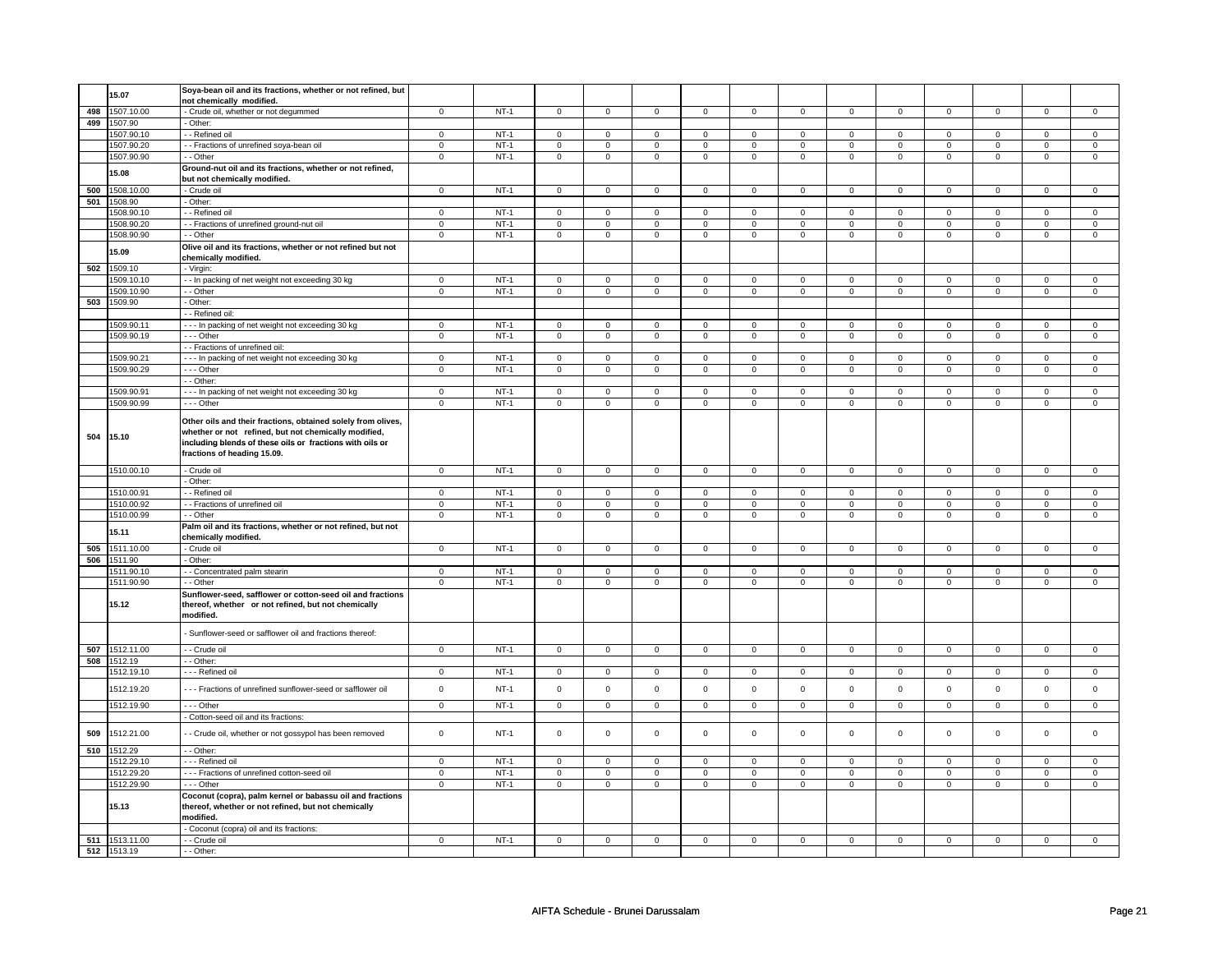|     | 1513.19.10     | - - - Refined oil                                                                                                                                                                                | $\mathbf 0$    | $NT-1$ | $\mathsf 0$             | $\mathbf 0$    | $\mathbf 0$  | 0              | 0                       | 0            | $\mathbf 0$         | $\mathbf 0$             | $\mathbf 0$             | 0              | $\Omega$     | $\Omega$       |
|-----|----------------|--------------------------------------------------------------------------------------------------------------------------------------------------------------------------------------------------|----------------|--------|-------------------------|----------------|--------------|----------------|-------------------------|--------------|---------------------|-------------------------|-------------------------|----------------|--------------|----------------|
|     |                |                                                                                                                                                                                                  |                |        |                         |                |              |                |                         |              |                     |                         |                         |                |              |                |
|     | 1513.19.20     | --- Fractions of unrefined coconut oil                                                                                                                                                           | $\mathsf 0$    | $NT-1$ | $\mathsf{O}\xspace$     | $\mathbf 0$    | 0            | $\mathbf 0$    | 0                       | $\mathsf 0$  | 0                   | $\mathbf 0$             | 0                       | $\mathsf 0$    | 0            | 0              |
|     | 1513.19.90     | --- Other                                                                                                                                                                                        | $\mathsf 0$    | $NT-1$ | $\mathbf 0$             | $\mathbf 0$    | $\mathbf{0}$ | $\overline{0}$ | $\mathbf{0}$            | $\mathbf 0$  | $\mathbf{0}$        | $\overline{0}$          | $\mathbf{0}$            | $\mathbf 0$    | $\mathbf{0}$ | $\mathbf{0}$   |
|     |                | - Palm kernel or babassu oil and fractions thereof:                                                                                                                                              |                |        |                         |                |              |                |                         |              |                     |                         |                         |                |              |                |
|     | 513 1513.21.00 | - Crude oil                                                                                                                                                                                      | $\mathbf 0$    | $NT-1$ | $\mathbf 0$             | $\mathbf 0$    | $\mathbf 0$  | $\mathbf 0$    | $\mathbf 0$             | $\mathbf 0$  | $\mathbf 0$         | $\mathbf 0$             | $\mathbf 0$             | $\mathbf 0$    | $\Omega$     | $\mathbf 0$    |
|     | 514 1513.29    | - Other:                                                                                                                                                                                         |                |        |                         |                |              |                |                         |              |                     |                         |                         |                |              |                |
|     |                | - - - Refined oil                                                                                                                                                                                |                | $NT-1$ |                         |                |              |                |                         |              |                     |                         |                         |                |              |                |
|     | 1513.29.10     |                                                                                                                                                                                                  | $\mathbf 0$    |        | 0                       | $\mathbf 0$    | 0            | $\mathbf 0$    | 0                       | $\mathbf 0$  | 0                   | 0                       | 0                       | $\mathbf 0$    | 0            | 0              |
|     | 1513.29.20     | --- Fractions of unrefined plam kernel and babassu oil                                                                                                                                           | $\mathbf 0$    | $NT-1$ | $\mathsf 0$             | $\mathbf 0$    | 0            | $\mathsf 0$    | $\mathbf 0$             | $\mathsf 0$  | $\mathbf 0$         | $\mathbf 0$             | $\mathsf 0$             | $\mathbf 0$    | 0            | $\mathbf 0$    |
|     | 1513.29.90     | --- Other                                                                                                                                                                                        | $\mathsf 0$    | $NT-1$ | $\mathbf 0$             | $\mathsf 0$    | $\mathbf 0$  | $\mathbf 0$    | $\mathsf 0$             | $\mathbf 0$  | $\mathbf 0$         | $\mathbf 0$             | $\mathsf 0$             | $\mathsf 0$    | $\mathbf 0$  | $\mathbf{0}$   |
|     | 15.14          | Rape, colza or mustard oil and fractions thereof, whether<br>or not refined, but not chemically modified.                                                                                        |                |        |                         |                |              |                |                         |              |                     |                         |                         |                |              |                |
|     |                | - Low erucic acid rape or colza oil and its fractions:                                                                                                                                           |                |        |                         |                |              |                |                         |              |                     |                         |                         |                |              |                |
|     | 515 1514.11.00 | - Crude oil                                                                                                                                                                                      | $\mathbf 0$    | $NT-1$ | 0                       | $\mathsf 0$    | $\mathbf 0$  | $\mathbf 0$    | 0                       | $\mathbf 0$  | 0                   | $\mathbf 0$             | 0                       | $\mathbf 0$    | 0            | $\mathbf 0$    |
|     | 516 1514.19    | - Other:                                                                                                                                                                                         |                |        |                         |                |              |                |                         |              |                     |                         |                         |                |              |                |
|     | 1514.19.10     | - - Refined oil                                                                                                                                                                                  | $\mathbf 0$    | $NT-1$ | $\mathsf 0$             | $\mathbf 0$    | 0            | $\mathbf 0$    | $\mathbf 0$             | $\mathbf 0$  | $\mathbf 0$         | $\mathbf 0$             | $\mathbf 0$             | $\mathbf 0$    | 0            | $\mathbf{0}$   |
|     | 1514.19.20     | --- Fractions of unrefined oil                                                                                                                                                                   | $\mathbf 0$    | $NT-1$ | $\mathbf 0$             | $\mathbf 0$    | $\mathbf 0$  | $\mathbf 0$    | $\mathbf 0$             | $\mathbf 0$  | 0                   | $\mathbf 0$             | 0                       | $\mathbf 0$    | 0            | 0              |
|     |                |                                                                                                                                                                                                  |                |        |                         |                |              |                |                         |              |                     |                         |                         |                |              |                |
|     | 1514.19.90     | --- Other                                                                                                                                                                                        | $\mathbf 0$    | $NT-1$ | $\mathsf 0$             | $\mathbf 0$    | $\mathbf 0$  | $\mathbf 0$    | $\mathbf 0$             | $\mathbf 0$  | $\mathbf 0$         | $\mathbf 0$             | $\mathsf 0$             | $\mathbf 0$    | $\Omega$     | $\mathbf{0}$   |
|     |                | - Other:                                                                                                                                                                                         |                |        |                         |                |              |                |                         |              |                     |                         |                         |                |              |                |
|     | 517 1514.91    | - Crude oil:                                                                                                                                                                                     |                |        |                         |                |              |                |                         |              |                     |                         |                         |                |              |                |
|     | 1514.91.10     | --- Rape or colza oil and its Fractions                                                                                                                                                          | $\mathsf 0$    | $NT-1$ | $\mathsf 0$             | $\mathbf 0$    | 0            | $\mathsf 0$    | $\mathbf 0$             | $\mathsf 0$  | 0                   | $\mathbf 0$             | $\mathsf 0$             | $\mathbf 0$    | $\mathbf 0$  | 0              |
|     | 1514.91.90     | --- Other                                                                                                                                                                                        | $\mathsf 0$    | $NT-1$ | $\mathsf 0$             | $\mathsf 0$    | $\mathsf 0$  | $\mathbf 0$    | $\mathsf 0$             | $\mathbf 0$  | $\mathbf 0$         | $\mathbf 0$             | $\mathsf 0$             | $\mathbf 0$    | $\mathbf 0$  | $\mathbf 0$    |
|     | 518 1514.99    | - - Other:                                                                                                                                                                                       |                |        |                         |                |              |                |                         |              |                     |                         |                         |                |              |                |
|     |                |                                                                                                                                                                                                  |                |        |                         |                |              |                |                         |              |                     |                         |                         |                |              |                |
|     | 1514.99.10     | --- Refined oil                                                                                                                                                                                  | $\mathbf 0$    | $NT-1$ | $\mathbf 0$             | $\overline{0}$ | $\mathbf 0$  | $\mathbf{0}$   | $\mathbf 0$             | $\mathbf 0$  | 0                   | $\mathbf 0$             | 0                       | $\mathbf 0$    | 0            | $\overline{0}$ |
|     | 1514.99.20     | - - - Fractions of unrefined oil                                                                                                                                                                 | $\mathbf 0$    | $NT-1$ | $\mathbf 0$             | $\mathbf 0$    | $\mathbf 0$  | $\mathbf{0}$   | $\mathbf 0$             | $\mathbf{0}$ | $\mathbf 0$         | $\mathbf 0$             | $\mathbf 0$             | $\mathbf 0$    | $\mathbf 0$  | $\mathbf 0$    |
|     |                | - - - Other:                                                                                                                                                                                     |                |        |                         |                |              |                |                         |              |                     |                         |                         |                |              |                |
|     | 1514.99.91     | - - - - Rape or colza oil and its fractions                                                                                                                                                      | $\mathbf 0$    | $NT-1$ | $\mathbf 0$             | $\mathbf 0$    | 0            | $\mathbf 0$    | 0                       | $\mathbf 0$  | 0                   | $\mathbf 0$             | 0                       | $\mathbf 0$    | 0            | 0              |
|     | 1514.99.99     | - - - Other                                                                                                                                                                                      | $\mathsf 0$    | $NT-1$ | $\mathbf 0$             | $\mathbf 0$    | 0            | $\mathsf 0$    | $\mathbf 0$             | $\mathsf 0$  | 0                   | $\mathbf 0$             | $\mathsf 0$             | $\mathbf 0$    | 0            | 0              |
|     |                | Other fixed vegetable fats and oils (including jojoba oil)                                                                                                                                       |                |        |                         |                |              |                |                         |              |                     |                         |                         |                |              |                |
|     | 15.15          | and their fractions, whether or not refined, but not<br>chemically modified.                                                                                                                     |                |        |                         |                |              |                |                         |              |                     |                         |                         |                |              |                |
|     |                | - Linseed oil and its fractions:                                                                                                                                                                 |                |        |                         |                |              |                |                         |              |                     |                         |                         |                |              |                |
|     | 519 1515.11.00 | - - Crude oil                                                                                                                                                                                    | $\overline{0}$ | $NT-1$ | $\overline{\mathbf{0}}$ | $\overline{0}$ | $\mathsf 0$  | $\overline{0}$ | $\overline{\mathbf{0}}$ | $\mathbf 0$  | $\mathsf 0$         | $\overline{\mathbf{0}}$ | $\overline{\mathbf{0}}$ | $\mathbf 0$    | $\mathbf 0$  | $\circ$        |
|     | 520 1515.19.00 | - Other                                                                                                                                                                                          | $\mathbf 0$    | $NT-1$ | $\mathsf{O}\xspace$     | $\mathsf 0$    | 0            | $\mathbf 0$    | $\mathsf 0$             | $\mathbf 0$  | 0                   | $\mathbf 0$             | $\mathsf 0$             | 0              | 0            | 0              |
|     |                | Maize (corn) oil and its fractions:                                                                                                                                                              |                |        |                         |                |              |                |                         |              |                     |                         |                         |                |              |                |
|     |                |                                                                                                                                                                                                  |                |        |                         |                |              |                |                         |              |                     |                         |                         |                |              |                |
| 521 | 1515.21.00     | - Crude oil                                                                                                                                                                                      | $\mathsf 0$    | $NT-1$ | $\mathsf 0$             | $\mathbf 0$    | $\mathsf 0$  | $\mathbf 0$    | $\mathsf 0$             | $\mathbf 0$  | $\mathbf 0$         | $\mathbf{0}$            | $\mathsf{O}\xspace$     | $\mathbf{0}$   | $\mathbf 0$  | $\mathbf 0$    |
|     | 522 1515.29    | - Other:                                                                                                                                                                                         |                |        |                         |                |              |                |                         |              |                     |                         |                         |                |              |                |
|     | 1515.29.1      | - - - Fractions of unrefined maize (corn) oil                                                                                                                                                    | $\mathbf 0$    | $NT-1$ | $\mathsf 0$             | $\mathbf 0$    | 0            | $\mathbf 0$    | $\mathbf 0$             | $\mathbf 0$  | $\Omega$            | $\mathbf 0$             | $\mathsf 0$             | $\mathbf 0$    | $\Omega$     | $\Omega$       |
|     | 1515.29.90     | --- Other                                                                                                                                                                                        | $\mathbf 0$    | $NT-1$ | $\mathbf 0$             | $\mathbf 0$    | $\mathbf 0$  | $\mathbf 0$    | $\mathbf 0$             | $\mathbf 0$  | $\mathbf 0$         | $\mathbf 0$             | $\mathbf 0$             | $\mathbf 0$    | $\mathbf 0$  | $\mathbf 0$    |
| 523 | 1515.30        | Castor oil and its fractions:                                                                                                                                                                    |                |        |                         |                |              |                |                         |              |                     |                         |                         |                |              |                |
|     | 1515.30.10     | - Crude oil                                                                                                                                                                                      | $\mathbf 0$    | $NT-1$ | $\mathsf 0$             | $\mathbf 0$    | $\mathbf 0$  | $\mathbf 0$    | $\mathbf 0$             | $\mathsf 0$  | $\mathbf 0$         | $\mathbf 0$             | $\mathsf 0$             | $\mathbf 0$    | $\Omega$     | $\mathbf 0$    |
|     |                |                                                                                                                                                                                                  |                |        |                         |                |              |                |                         |              |                     |                         |                         |                |              |                |
|     | 1515.30.90     | - Other                                                                                                                                                                                          | $\mathsf 0$    | $NT-1$ | $\mathsf{O}\xspace$     | $\mathsf 0$    | 0            | $\mathbf 0$    | $\mathsf 0$             | $\mathbf 0$  | 0                   | $\mathbf 0$             | 0                       | $\mathbf 0$    | 0            | $\mathbf 0$    |
|     | 524 1515.40    | Tung oil and its fractions:                                                                                                                                                                      |                |        |                         |                |              |                |                         |              |                     |                         |                         |                |              |                |
|     | 1515.40.10     | - - Crude oil                                                                                                                                                                                    | $\mathbf 0$    | $NT-1$ | $\mathbf 0$             | $\mathbf 0$    | $\mathbf 0$  | $\mathbf 0$    | $\mathbf 0$             | $\mathbf 0$  | 0                   | $\mathbf 0$             | 0                       | $\mathbf 0$    | 0            | $\overline{0}$ |
|     | 1515.40.20     | - Fractions of unrefined tung oil                                                                                                                                                                | $\mathbf 0$    | $NT-1$ | $\mathbf 0$             | $\mathbf 0$    | $\mathbf 0$  | $\mathbf{0}$   | $\mathbf 0$             | $\mathbf 0$  | $\mathbf 0$         | $\mathbf 0$             | $\mathbf 0$             | $\mathbf 0$    | $\mathbf 0$  | $\mathbf{0}$   |
|     | 1515.40.90     | - Other                                                                                                                                                                                          | $\mathsf 0$    | $NT-1$ | $\mathsf{O}\xspace$     | $\mathsf 0$    | $\mathsf 0$  | $\mathsf 0$    | $\mathsf 0$             | $\mathsf 0$  | $\mathsf{O}\xspace$ | $\mathbf 0$             | $\mathsf 0$             | $\mathbf 0$    | $\mathbf{0}$ | $\mathbf 0$    |
|     | 525 1515.50    | Sesame oil and its fractions:                                                                                                                                                                    |                |        |                         |                |              |                |                         |              |                     |                         |                         |                |              |                |
|     | 1515.50.10     | - Crude oil                                                                                                                                                                                      | $\mathsf 0$    | $NT-1$ | $\mathsf 0$             | $\mathbf 0$    | $\mathbf 0$  | $\mathsf 0$    | $\mathbf 0$             | $\mathsf 0$  | $\mathbf 0$         | $\mathbf 0$             | $\mathsf 0$             | $\mathbf 0$    | $\mathbf 0$  | 0              |
|     |                |                                                                                                                                                                                                  |                |        |                         |                |              |                |                         |              |                     |                         |                         |                |              |                |
|     | 1515.50.20     | - Fractions of unrefined sesame oil                                                                                                                                                              | $\mathbf 0$    | $NT-1$ | $\mathbf 0$             | $\mathbf 0$    | $\mathbf 0$  | $\mathbf 0$    | $\mathbf 0$             | $\mathbf 0$  | $\mathbf 0$         | $\mathbf 0$             | $\mathbf 0$             | $\mathbf 0$    | $\mathbf 0$  | $\mathbf 0$    |
|     | 1515.50.90     | - Other                                                                                                                                                                                          | $\mathbf 0$    | $NT-1$ | $\mathbf 0$             | $\mathbf 0$    | $\mathbf 0$  | $\overline{0}$ | $\mathbf 0$             | $\mathbf 0$  | $\mathbf 0$         | $\overline{0}$          | $\mathbf 0$             | $\overline{0}$ | $\mathbf 0$  | $\mathbf{0}$   |
|     | 526 1515.90    | - Other:                                                                                                                                                                                         |                |        |                         |                |              |                |                         |              |                     |                         |                         |                |              |                |
|     |                | - Tengkawang oil:                                                                                                                                                                                |                |        |                         |                |              |                |                         |              |                     |                         |                         |                |              |                |
|     | 1515.90.11     | - - - Crude oil                                                                                                                                                                                  | $\mathbf 0$    | $NT-1$ | $\overline{0}$          | $\overline{0}$ | $\mathbf 0$  | $\mathbf 0$    | $\mathbf 0$             | $\mathbf 0$  | $\mathbf 0$         | $\overline{0}$          | $\mathbf 0$             | $\overline{0}$ | $\mathbf 0$  | $\mathbf 0$    |
|     | 1515.90.12     | --- Fractions of unrefined oil                                                                                                                                                                   | $\mathbf 0$    | $NT-1$ | $\mathbf 0$             | $\mathbf 0$    | 0            | 0              | 0                       | $\mathsf 0$  | 0                   | 0                       | 0                       | 0              | 0            | 0              |
|     |                |                                                                                                                                                                                                  |                | $NT-1$ |                         |                |              |                |                         |              |                     |                         |                         |                |              |                |
|     | 1515.90.19     | - - Other                                                                                                                                                                                        | $\mathsf 0$    |        | $\mathsf 0$             | $\mathsf 0$    | $\mathbf 0$  | $\mathbf 0$    | $\mathbf 0$             | $\mathbf 0$  | $\mathbf 0$         | $\mathbf 0$             | $\mathsf 0$             | $\mathbf 0$    | $\mathbf 0$  | $\mathbf 0$    |
|     |                | - Other:                                                                                                                                                                                         |                |        |                         |                |              |                |                         |              |                     |                         |                         |                |              |                |
|     | 1515.90.91     | - - - Crude oil                                                                                                                                                                                  | $\mathbf 0$    | $NT-1$ | $\mathbf 0$             | $\mathbf 0$    | 0            | $\mathbf 0$    | $\mathbf 0$             | $\mathbf 0$  | 0                   | $\mathbf 0$             | 0                       | $\mathbf 0$    | 0            | 0              |
|     | 1515.90.92     | - - - Fractions of unrefined oil                                                                                                                                                                 | $\mathbf 0$    | $NT-1$ | $\mathsf 0$             | $\mathbf 0$    | $\mathbf 0$  | $\mathbf 0$    | $\mathbf 0$             | $\mathbf 0$  | $\mathbf 0$         | $\mathbf 0$             | $\mathsf 0$             | $\mathbf 0$    | $\mathbf 0$  | $\mathbf{0}$   |
|     | 1515.90.99     | $- -$ Other                                                                                                                                                                                      | $\Omega$       | $NT-1$ | $\mathbf 0$             | $\mathbf 0$    | $\mathbf 0$  | $\mathbf 0$    | $\mathbf 0$             | $\mathbf{0}$ | $\mathbf 0$         | $\mathbf 0$             | $\mathbf 0$             | $\mathbf 0$    | $\mathbf 0$  | $\mathbf{0}$   |
|     | 15.16          | Animal or vegetable fats and oils and their fractions, partly<br>or wholly hydrogenated, inter-esterified, re-esterified or<br>elaidinised, whether or not refined, but not further<br>prepared. |                |        |                         |                |              |                |                         |              |                     |                         |                         |                |              |                |
|     | 527 1516.10    | - Animal fats and oils and their fractions:                                                                                                                                                      |                |        |                         |                |              |                |                         |              |                     |                         |                         |                |              |                |
|     | 1516.10.10     | - - In packings of 10 kg net weight or more                                                                                                                                                      | $\mathbf 0$    | $NT-1$ | $\mathbf{0}$            | $\mathbf 0$    | $\mathbf 0$  | $\mathbf{0}$   | $\mathbf 0$             | $\mathbf{0}$ | $\mathbf 0$         | $\mathbf{0}$            | $\mathbf 0$             | $\mathbf 0$    | $\mathbf 0$  | $\mathbf 0$    |
|     | 1516.10.90     | - - Other                                                                                                                                                                                        | $\mathbf 0$    | $NT-1$ | $\mathsf 0$             | $\mathsf 0$    |              |                |                         | $\mathsf 0$  | $\mathbf 0$         | $\mathsf{O}$            | $\mathbf 0$             | $\mathsf{O}$   | $\mathbf 0$  | $\mathbf 0$    |
|     |                |                                                                                                                                                                                                  |                |        |                         |                | $\mathsf 0$  | $\mathbf 0$    | $\mathsf 0$             |              |                     |                         |                         |                |              |                |
|     | 528 1516.20    | Vegetable fats and oils and their fractions:                                                                                                                                                     |                |        |                         |                |              |                |                         |              |                     |                         |                         |                |              |                |
|     |                | - Re-esterified fats and oils and their fractions:                                                                                                                                               |                |        |                         |                |              |                |                         |              |                     |                         |                         |                |              |                |
|     | 1516.20.11     | - - - Of soya bean                                                                                                                                                                               | $\mathbf 0$    | $NT-1$ | $\mathsf 0$             | $\mathbf 0$    | $\mathbf 0$  | $\mathsf 0$    | $\mathbf 0$             | $\mathsf 0$  | $\mathbf 0$         | $\mathbf 0$             | $\mathsf 0$             | $\mathbf 0$    | $\mathbf 0$  | 0              |
|     |                |                                                                                                                                                                                                  |                |        |                         |                |              |                |                         |              |                     |                         |                         |                |              |                |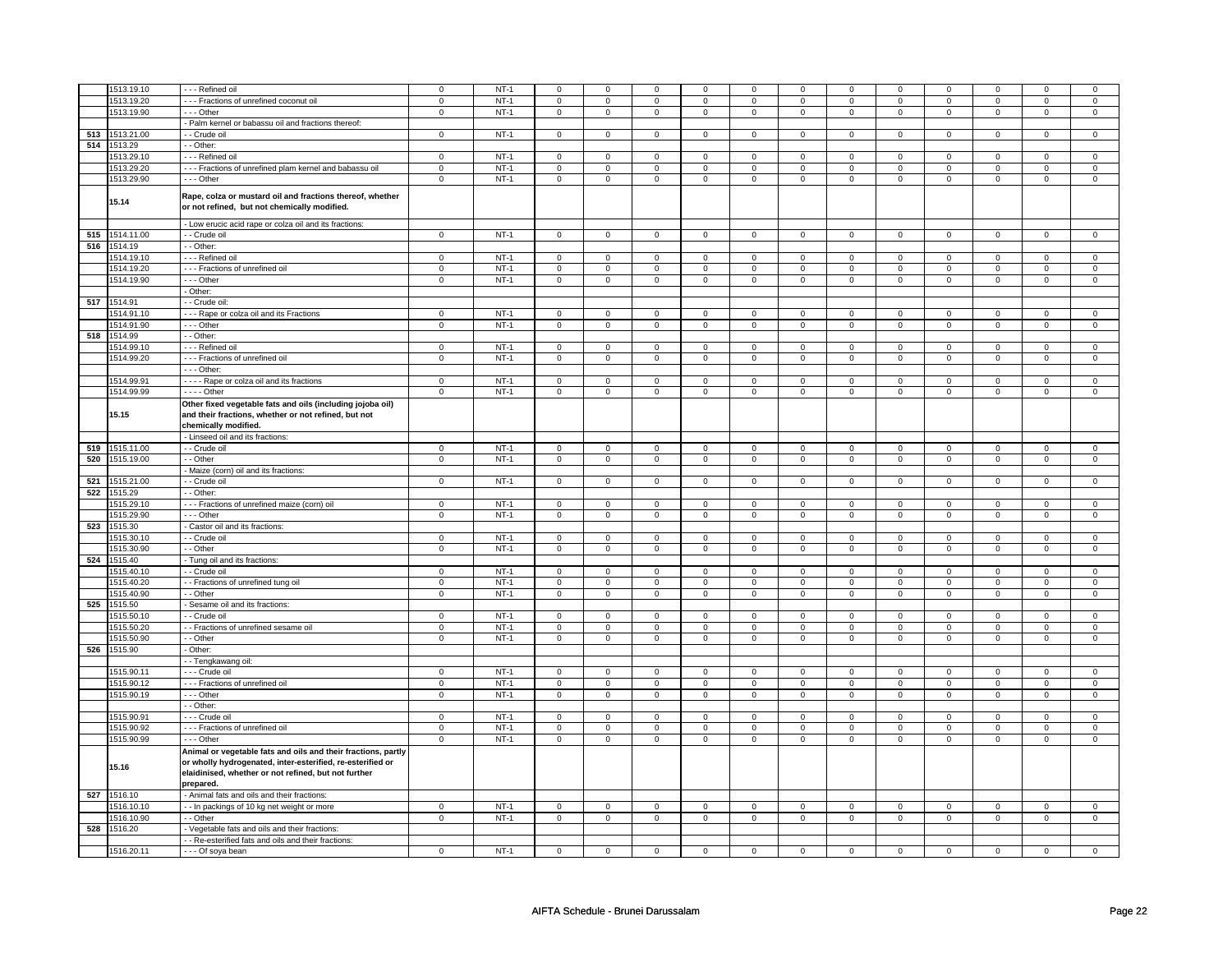| 1516.20.12               | - - - Of palm oil, crude                                                                                                                                                               | $\mathsf 0$       | $NT-1$           | $\mathbf 0$         | $\mathbf 0$       | $\mathbf{0}$               | 0                 | $\mathsf 0$                 | $\mathbf 0$                | $\mathbf 0$       | $\mathsf 0$                 | $\mathsf 0$              | $\Omega$                    | $\mathbf 0$                 | $\mathbf 0$                 |
|--------------------------|----------------------------------------------------------------------------------------------------------------------------------------------------------------------------------------|-------------------|------------------|---------------------|-------------------|----------------------------|-------------------|-----------------------------|----------------------------|-------------------|-----------------------------|--------------------------|-----------------------------|-----------------------------|-----------------------------|
|                          | - - - Of palm oil, other than crude:                                                                                                                                                   |                   |                  |                     |                   |                            |                   |                             |                            |                   |                             |                          |                             |                             |                             |
| 1516.20.21               | - - - - In packings of a net weight not exceeding 20 kg                                                                                                                                | $\overline{0}$    | $NT-1$           | $\overline{0}$      | $\overline{0}$    | $\overline{0}$             | $\overline{0}$    | $\overline{0}$              | $\overline{0}$             | $\overline{0}$    | $\overline{0}$              | $\overline{0}$           | $\overline{0}$              | $\overline{0}$              | $\overline{0}$              |
| 1516.20.29               | $- - -$ Other                                                                                                                                                                          | $\mathbf 0$       | $NT-1$           | $\mathbf 0$         | $\mathbf 0$       | $\mathbf{0}$               | $\mathbf{0}$      | $\mathbf{0}$                | $\mathbf{0}$               | $\mathbf 0$       | $\mathbf{0}$                | $\mathbf 0$              | $\mathbf{0}$                | $\mathbf 0$                 | $\mathbf{0}$                |
|                          |                                                                                                                                                                                        |                   |                  |                     |                   |                            |                   |                             |                            |                   |                             |                          |                             |                             |                             |
| 1516.20.30               | - - - Of coconut                                                                                                                                                                       | $\mathbf 0$       | $NT-1$           | 0                   | $\mathbf 0$       | $\mathbf 0$                | $\mathbf{0}$      | $\mathbf{0}$                | $\mathbf 0$                | $\mathbf{0}$      | $\mathbf{0}$                | $\mathbf{0}$             | $\mathbf{0}$                | $\mathbf{0}$                | $\mathbf{0}$                |
|                          | --- Of palm kernel oil:                                                                                                                                                                |                   |                  |                     |                   |                            |                   |                             |                            |                   |                             |                          |                             |                             |                             |
| 1516.20.41               | $- - -$ Crude                                                                                                                                                                          | $\mathsf 0$       | $NT-1$           | $\mathbf 0$         | $\mathbf 0$       | $\mathbf 0$                | 0                 | $\mathbf 0$                 | $\mathbf 0$                | $\mathbf 0$       | $\mathbf 0$                 | $\mathsf 0$              | $\mathsf 0$                 | $\mathbf 0$                 | $\mathbf 0$                 |
| 1516.20.42               | - - - - Refined, bleached and deodorised (RBD)                                                                                                                                         | $\mathbf 0$       | $NT-1$           | 0                   | $\mathbf 0$       | 0                          | 0                 | 0                           | 0                          | 0                 | $\mathbf 0$                 | $\mathbf 0$              | $\mathsf 0$                 | $\mathbf 0$                 | $\mathbf 0$                 |
|                          | --- Of palm kernel olein:                                                                                                                                                              |                   |                  |                     |                   |                            |                   |                             |                            |                   |                             |                          |                             |                             |                             |
| 1516.20.51               | $- - -$ Crude                                                                                                                                                                          | $\mathsf 0$       | $NT-1$           | $\mathbf 0$         | $\mathbf 0$       | $\mathbf{0}$               | 0                 | $\mathbf 0$                 | $\mathbf 0$                | $\mathbf 0$       | $\mathbf 0$                 | $\mathbf 0$              | $\mathbf 0$                 | $\mathbf 0$                 | $\mathbf 0$                 |
|                          |                                                                                                                                                                                        |                   |                  |                     |                   |                            |                   |                             |                            |                   |                             |                          |                             |                             |                             |
| 1516.20.52               | - - - - Refined, bleached and deodorised (RBD)                                                                                                                                         | $\mathbf 0$       | $NT-1$           | 0                   | $\mathbf 0$       | $\mathbf 0$                | $\mathbf{0}$      | $\mathbf 0$                 | 0                          | $\mathbf 0$       | $\mathbf 0$                 | $\mathbf 0$              | $\mathbf 0$                 | $\mathsf 0$                 | $\mathbf{0}$                |
| 1516.20.61               | - - - Of illipenut oil                                                                                                                                                                 | $\mathsf 0$       | $NT-1$           | $\mathbf 0$         | $\mathbf 0$       | $\mathbf 0$                | 0                 | $\mathbf{0}$                | 0                          | $\mathbf{0}$      | $\mathbf 0$                 | $\mathbf 0$              | $\mathbf 0$                 | $\mathbf 0$                 | $\mathbf 0$                 |
| 1516.20.69               | $--$ Other                                                                                                                                                                             | $\mathsf 0$       | $NT-1$           | $\mathbf 0$         | $\overline{0}$    | $\mathbf 0$                | $\overline{0}$    | $\mathsf 0$                 | $\overline{0}$             | $\mathbf 0$       | $\overline{0}$              | $\mathbf 0$              | $\overline{0}$              | $\mathsf 0$                 | $\overline{0}$              |
|                          | - - Other:                                                                                                                                                                             |                   |                  |                     |                   |                            |                   |                             |                            |                   |                             |                          |                             |                             |                             |
|                          | --- Hydrogenated fats in flakes, in packages of a net weight                                                                                                                           |                   |                  |                     |                   |                            |                   |                             |                            |                   |                             |                          |                             |                             |                             |
| 1516.20.71               | of less than 10 kg                                                                                                                                                                     | $\mathbf 0$       | $NT-1$           | $\mathbf{0}$        | $\mathbf{0}$      | $\mathbf{0}$               | $\mathbf 0$       | $\mathbf{0}$                | $\mathbf 0$                | $\mathbf 0$       | $\mathbf{0}$                | $\mathbf 0$              | $\mathbf 0$                 | $\mathbf 0$                 | $\mathbf 0$                 |
| 1516.20.72               | --- Hydrogenated fats in flakes, in packages of a net weight<br>of 10 kg or more                                                                                                       | $\mathsf 0$       | $NT-1$           | $\mathsf{O}\xspace$ | $\mathbf{0}$      | $\mathbf{0}$               | $\mathbf{0}$      | $\mathsf 0$                 | $\mathbf{0}$               | $\mathbf 0$       | $\mathbf{0}$                | $\mathsf 0$              | $\mathbf 0$                 | $\mathbf 0$                 | $\mathbf 0$                 |
| 1516.20.73               | --- Hydrogenated castor oil (opal wax)                                                                                                                                                 | $\overline{0}$    | $NT-1$           | $\overline{0}$      | $\overline{0}$    | $\overline{0}$             | $\overline{0}$    | $\overline{0}$              | $\overline{0}$             | $\overline{0}$    | $\overline{0}$              | $\overline{0}$           | $\overline{0}$              | $\overline{0}$              | $\overline{0}$              |
|                          |                                                                                                                                                                                        |                   |                  |                     |                   |                            |                   |                             |                            |                   |                             |                          |                             |                             |                             |
| 1516.20.81               | - - - Of palm kernel stearin, crude                                                                                                                                                    | $\mathsf 0$       | $NT-1$           | 0                   | $\mathsf{O}$      | $\mathsf 0$                | $\mathbf 0$       | $\mathsf 0$                 | $\mathsf 0$                | $\mathsf 0$       | $\mathsf 0$                 | $\mathsf 0$              | $\mathsf{O}$                | $\mathsf 0$                 | $\mathsf 0$                 |
| 1516.20.82               | --- of palm kernel stearin, Refined, bleached and deodorised                                                                                                                           | $\mathsf 0$       | $NT-1$           | $\mathbf 0$         | $\mathbf 0$       | $\mathbf 0$                | $\mathbf 0$       | $\mathbf 0$                 | $\mathbf 0$                | $\mathsf 0$       | $\mathbf 0$                 | $\mathsf 0$              | $\mathsf 0$                 | $\mathbf 0$                 | $\mathsf 0$                 |
|                          | --- Other hydrogenated refined, bleached and deodorised                                                                                                                                | $\mathbf 0$       |                  |                     |                   |                            | $\mathbf{0}$      |                             | $\mathbf 0$                |                   | $\mathbf{0}$                |                          | $\mathbf 0$                 |                             |                             |
| 1516.20.83               | palm kernel olein or stearin                                                                                                                                                           |                   | $NT-1$           | $\mathbf 0$         | $\mathbf 0$       | $\mathbf{0}$               |                   | $\mathbf{0}$                |                            | $\mathbf 0$       |                             | $\mathbf 0$              |                             | $\mathbf 0$                 | $\mathbf 0$                 |
|                          | - - - Of palm stearin of iodine value not exceeding 48:                                                                                                                                |                   |                  |                     |                   |                            |                   |                             |                            |                   |                             |                          |                             |                             |                             |
| 1516.20.84               | $- - -$ Crude                                                                                                                                                                          | $\mathsf 0$       | $NT-1$           | $\mathbf 0$         | $\mathbf 0$       | $\mathbf 0$                | $\mathbf 0$       | $\mathbf 0$                 | $\mathsf 0$                | $\mathbf 0$       | $\mathsf 0$                 | $\mathsf 0$              | $\mathsf 0$                 | $\mathsf 0$                 | $\mathbf 0$                 |
|                          |                                                                                                                                                                                        |                   |                  |                     |                   |                            |                   |                             |                            |                   |                             |                          |                             |                             |                             |
| 1516.20.85               | - - - - Refined, bleached and deodorised                                                                                                                                               | $\overline{0}$    | $NT-1$           | $\mathbf 0$         | $\overline{0}$    | $\mathbf 0$                | $\mathbf{0}$      | $\mathbf 0$                 | $\overline{0}$             | $\mathbf 0$       | $\overline{0}$              | $\mathbf 0$              | $\overline{0}$              | $\mathbf{0}$                | $\overline{0}$              |
| 1516.20.86               | - - - - Other                                                                                                                                                                          | $\mathsf 0$       | $NT-1$           | $\mathbf 0$         | $\mathbf 0$       | $\mathbf 0$                | 0                 | $\mathbf 0$                 | $\mathbf 0$                | $\mathbf 0$       | $\mathbf 0$                 | $\mathbf 0$              | $\mathbf 0$                 | $\mathbf 0$                 | $\mathbf 0$                 |
| 1516.20.99               | $--$ Other                                                                                                                                                                             | $\overline{0}$    | $NT-1$           | $\overline{0}$      | $\overline{0}$    | $\overline{0}$             | $\overline{0}$    | $\overline{0}$              | $\overline{0}$             | $\overline{0}$    | $\overline{0}$              | $\overline{0}$           | $\overline{0}$              | $\overline{0}$              | $\overline{0}$              |
| 15.17                    | Margarine, edible mixtures or preparations of animal or<br>vegetable fat or oils or of fractions of different fats or oils<br>of this Chapter, other than edible fats or oils or their |                   |                  |                     |                   |                            |                   |                             |                            |                   |                             |                          |                             |                             |                             |
|                          | fractions of heading 15.16.                                                                                                                                                            |                   |                  |                     |                   |                            |                   |                             |                            |                   |                             |                          |                             |                             |                             |
| 529 1517.10.00           |                                                                                                                                                                                        | $\mathsf 0$       | $NT-1$           | $\overline{0}$      | $\overline{0}$    | $\overline{0}$             | $\overline{0}$    | $\overline{0}$              | $\overline{0}$             | $\overline{0}$    | $\overline{0}$              | $\overline{0}$           | $\overline{0}$              | $\overline{0}$              | $\overline{0}$              |
|                          | Margarine, excluding liquid Margarine                                                                                                                                                  |                   |                  |                     |                   |                            |                   |                             |                            |                   |                             |                          |                             |                             |                             |
| 530 1517.90              | Other:                                                                                                                                                                                 |                   |                  |                     |                   |                            |                   |                             |                            |                   |                             |                          |                             |                             |                             |
| 1517.90.10               | - - Imitation ghee                                                                                                                                                                     | $\mathbf 0$       | $NT-1$           | 0                   | 0                 | $\Omega$                   | 0                 | $\mathbf 0$                 | 0                          | $\mathbf 0$       | $\mathbf{0}$                | $\mathbf 0$              | $\mathbf 0$                 | $\mathbf 0$                 | $\mathbf 0$                 |
| 1517.90.20               | -- liquid Margarine                                                                                                                                                                    | $\mathsf 0$       | $NT-1$           | $\mathbf 0$         | $\mathbf 0$       | $\Omega$                   | 0                 | $\mathsf 0$                 | $\mathbf 0$                | $\mathbf 0$       | $\mathbf 0$                 | $\mathsf 0$              | $\mathbf 0$                 | $\mathbf 0$                 | $\circ$                     |
| 1517.90.30               | - - Mould release preparation                                                                                                                                                          | $\mathsf 0$       | $NT-1$           | $\mathbf 0$         | $\mathbf 0$       | $\mathbf 0$                | $\mathbf 0$       | $\mathbf 0$                 | $\mathbf 0$                | $\mathbf 0$       | $\mathbf 0$                 | $\mathbf 0$              | $\circ$                     | $\mathsf 0$                 | $\circ$                     |
|                          | -- Imitation lard; shortening:                                                                                                                                                         |                   |                  |                     |                   |                            |                   |                             |                            |                   |                             |                          |                             |                             |                             |
| 1517.90.41               | - - - Imitation lard of animal origin                                                                                                                                                  | $\mathsf 0$       | $NT-1$           | $\mathbf 0$         | $\mathbf 0$       | $\mathbf{0}$               | 0                 | $\mathbf{0}$                | $\mathbf 0$                | $\mathbf 0$       | $\mathbf 0$                 | $\mathbf{0}$             | $\mathsf 0$                 | $\mathbf{0}$                | $\mathbf 0$                 |
| 1517.90.42               | - - - Imitation lard of vegetable origin                                                                                                                                               | $\mathsf 0$       | $NT-1$           | $\mathbf 0$         | $\mathbf 0$       | $\mathbf 0$                | 0                 | $\mathbf 0$                 | 0                          | $\mathbf 0$       | $\mathbf 0$                 | $\mathbf 0$              | $\mathbf 0$                 | $\mathsf 0$                 | $\mathbf 0$                 |
|                          |                                                                                                                                                                                        | $\overline{0}$    | $NT-1$           |                     |                   | $\mathbf 0$                |                   |                             |                            | $\mathbf 0$       | $\overline{0}$              | $\mathbf 0$              |                             | $\mathbf 0$                 |                             |
| 1517.90.43               | --- Shortening<br>- - Of mixtures or preparations of vegetable fats or oils or of                                                                                                      |                   |                  | $\mathbf 0$         | $\mathbf 0$       |                            | $\overline{0}$    | 0                           | $\overline{0}$             |                   |                             |                          | $\overline{0}$              |                             | $\overline{0}$              |
|                          | their fractions:                                                                                                                                                                       |                   |                  |                     |                   |                            |                   |                             |                            |                   |                             |                          |                             |                             |                             |
| 1517.90.51               | - - - Solid mixtures or preparations                                                                                                                                                   | $\mathbf 0$       | $NT-1$           | $\mathbf 0$         | $\mathbf 0$       | $\mathbf 0$                | $\mathbf{O}$      | $\mathbf 0$                 | $\mathbf 0$                | $\mathbf 0$       | $\mathbf 0$                 | $\mathbf 0$              | $\mathbf 0$                 | $\mathsf 0$                 | $\mathsf 0$                 |
|                          | - - - Liquid mixtures or preparations:                                                                                                                                                 |                   |                  |                     |                   |                            |                   |                             |                            |                   |                             |                          |                             |                             |                             |
| 1517.90.61               | ---- In which ground-nut oil predominates                                                                                                                                              | $\mathbf 0$       | $NT-1$           | $\mathbf 0$         | $\mathbf 0$       | $\mathbf 0$                | 0                 | $\mathbf 0$                 | $\mathbf 0$                | $\mathbf 0$       | $\overline{0}$              | $\overline{0}$           | $\mathbf 0$                 | $\mathsf 0$                 | $\overline{0}$              |
|                          | - - - - In which palm oil predominates:                                                                                                                                                |                   |                  |                     |                   |                            |                   |                             |                            |                   |                             |                          |                             |                             |                             |
| 1517.90.71               | $- - - -$ Crude                                                                                                                                                                        | $\mathbf{0}$      | $NT-1$           | $\mathbf 0$         | $\mathbf{0}$      | $\mathbf{0}$               | $\mathbf{0}$      | $\mathbf{0}$                | $\mathbf{0}$               | $\mathbf{0}$      | $\mathbf{0}$                | $\mathbf{0}$             | $\mathbf{0}$                | $\mathbf{0}$                | $\mathbf{0}$                |
| 1517.90.72               | - - - - - Other, in packings of net weight not exceeding 20 kg                                                                                                                         | $\mathsf 0$       | $NT-1$           | $\mathbf{0}$        | $\mathbf{0}$      | $\mathbf{0}$               | $\mathbf{0}$      | $\mathbf{0}$                | $\mathbf 0$                | $\mathbf 0$       | $\mathbf{0}$                | $\mathbf 0$              | $\mathbf 0$                 | $\mathbf 0$                 | $\mathbf 0$                 |
| 1517.90.79               | $- - - -$ Other                                                                                                                                                                        | $\mathbf 0$       | $NT-1$           | $\mathbf 0$         | $\mathbf{0}$      | $\Omega$                   | $\mathbf{0}$      | $\mathbf 0$                 | $\Omega$                   | $\mathbf 0$       | $\mathbf 0$                 | $\mathbf{0}$             | $\mathbf 0$                 | $\mathbf 0$                 | $\mathbf{0}$                |
|                          |                                                                                                                                                                                        |                   |                  |                     |                   |                            |                   |                             |                            |                   |                             |                          |                             |                             |                             |
| 1517.90.81               | - - - - In which crude palm kernel oil predominates                                                                                                                                    | $\mathsf 0$       | $NT-1$           | $\mathbf 0$         | $\mathbf 0$       | $\mathbf{0}$               | 0                 | $\mathsf 0$                 | 0                          | $\mathbf 0$       | $\mathbf 0$                 | $\mathsf 0$              | $\mathsf 0$                 | $\mathbf 0$                 | $\mathbf 0$                 |
| 1517.90.82               | ---- In which Refined, bleached and deodorised (RBD) palm<br>kernel oil predominates                                                                                                   | $\mathbf 0$       | $NT-1$           | $\Omega$            | $\mathbf{0}$      | $\Omega$                   | $\mathbf{0}$      | $\mathbf 0$                 | $\mathbf 0$                | $\Omega$          | $\mathbf 0$                 | $\mathbf 0$              | $\mathbf 0$                 | $\Omega$                    | $\mathbf 0$                 |
| 1517.90.83               | - - - - In which crude palm kernel olein predominates                                                                                                                                  | $\mathsf 0$       | $NT-1$           | $\mathbf 0$         | $\mathbf 0$       | $\mathbf{0}$               | 0                 | $\mathbf 0$                 | $\mathbf 0$                | $\mathbf 0$       | $\mathbf 0$                 | $\mathbf 0$              | $\mathbf 0$                 | $\mathbf{0}$                | $\mathbf 0$                 |
| 1517.90.84               | ---- In which refined, bleached and deodorised (RBD) palm<br>kernel olein predominates                                                                                                 | $\mathbf 0$       | $NT-1$           | $\mathbf{0}$        | $\mathbf{0}$      | $\Omega$                   | $\mathbf{0}$      | $\mathbf 0$                 | $\mathbf 0$                | $\mathbf 0$       | $\mathbf{0}$                | $\mathbf 0$              | $\mathbf 0$                 | $\mathbf 0$                 | $\mathbf 0$                 |
| 1517.90.85               | - - - - In which soya bean oil or coconut oil predominates                                                                                                                             | $\mathsf 0$       | $NT-1$           | $\mathbf 0$         | $\mathbf 0$       | $\mathbf 0$                | $\mathbf 0$       | $\mathsf 0$                 | $\mathsf 0$                | $\mathsf 0$       | $\mathsf 0$                 | $\mathsf 0$              | $\mathsf 0$                 | $\mathsf 0$                 | $\mathsf 0$                 |
|                          |                                                                                                                                                                                        |                   |                  |                     |                   |                            |                   |                             |                            |                   |                             |                          |                             |                             |                             |
| 1517.90.86               | - - - - In which illipenut oil predominates                                                                                                                                            | $\overline{0}$    | $NT-1$           | $\overline{0}$      | $\overline{0}$    | $\overline{0}$             | $\overline{0}$    | $\overline{0}$              | $\overline{0}$             | $\overline{0}$    | $\overline{0}$              | $\overline{0}$           | $\overline{0}$              | $\overline{0}$              | $\overline{0}$              |
| 1517.90.89<br>1517.90.90 | $- - -$ Other<br>- - Other                                                                                                                                                             | $\mathbf{0}$<br>0 | $NT-1$<br>$NT-1$ | $\mathbf 0$<br>0    | $\mathbf{0}$<br>0 | $\mathbf 0$<br>$\mathbf 0$ | $\mathbf{0}$<br>0 | $\mathbf{0}$<br>$\mathbf 0$ | $\mathbf 0$<br>$\mathbf 0$ | $\mathbf{O}$<br>0 | $\mathbf{0}$<br>$\mathsf 0$ | $\mathbf{0}$<br>$\Omega$ | $\mathbf{0}$<br>$\mathsf 0$ | $\mathbf{0}$<br>$\mathbf 0$ | $\mathbf{0}$<br>$\mathbf 0$ |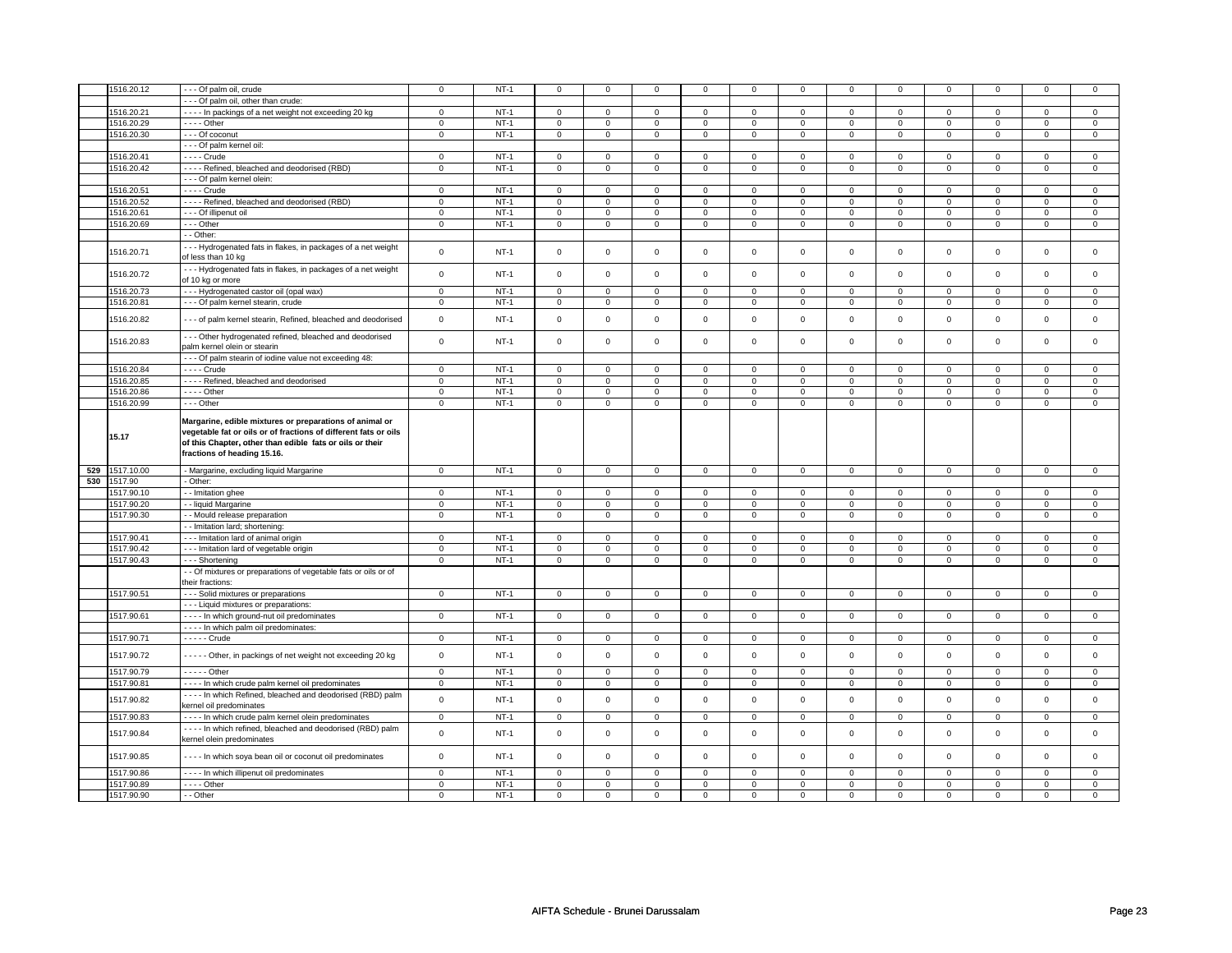|     | 531 15.18  | Animal or vegetable fats and oils and their fractions,<br>boiled, oxidized, dehydrated, sulphurised, blown,<br>polymerised by heat in vacuum or in inert gas, or<br>otherwise chemically modified, excluding those of heading<br>15.16; inedible mixtures or preparations of animals or<br>vegetable fats or oils or of fractions of different fats or oils<br>of this Chapter, not elsewhere specified or included. |                |        |                |                |                     |                |                     |                |                |                |                     |                |                |                |
|-----|------------|----------------------------------------------------------------------------------------------------------------------------------------------------------------------------------------------------------------------------------------------------------------------------------------------------------------------------------------------------------------------------------------------------------------------|----------------|--------|----------------|----------------|---------------------|----------------|---------------------|----------------|----------------|----------------|---------------------|----------------|----------------|----------------|
|     |            | Animal or vegetable fats and oils and their fractions, boiled,<br>oxidised, dehydrated, sulphurised, blown, polymerised by heat<br>n vacuum or in inert gas or otherwise chemically modified<br>excluding those of heading 15.16:                                                                                                                                                                                    |                |        |                |                |                     |                |                     |                |                |                |                     |                |                |                |
|     | 1518.00.11 | - - Linoxyn                                                                                                                                                                                                                                                                                                                                                                                                          | $\mathbf 0$    | $NT-1$ | $\mathbf 0$    | $\mathbf 0$    | $\mathbf 0$         | $\mathbf 0$    | $\mathbf 0$         | $\mathbf 0$    | $\mathbf 0$    | $\mathbf 0$    | $\mathbf 0$         | $\mathbf 0$    | $\mathbf 0$    | $\mathbf{0}$   |
|     | 1518.00.12 | - animal fats and oils                                                                                                                                                                                                                                                                                                                                                                                               | $\mathsf 0$    | $NT-1$ | $\mathsf 0$    | $\mathsf 0$    | $\mathbf 0$         | $\mathsf 0$    | $\mathsf{O}\xspace$ | $\mathbf 0$    | $\mathsf 0$    | $\mathbf 0$    | $\mathsf 0$         | $\mathbf 0$    | $\mathbf 0$    | $\mathbf{O}$   |
|     | 1518.00.13 | - - Vegetable fats and oils                                                                                                                                                                                                                                                                                                                                                                                          | 0              | NT-1   | $\mathbf 0$    | $\mathbf 0$    | 0                   | $\mathbf 0$    | 0                   | $\mathbf 0$    | 0              | $\mathbf 0$    | 0                   | $\mathbf 0$    | 0              | $\mathbf 0$    |
|     |            |                                                                                                                                                                                                                                                                                                                                                                                                                      |                |        |                |                |                     |                |                     |                |                |                |                     |                |                |                |
|     | 1518.00.19 | - Other                                                                                                                                                                                                                                                                                                                                                                                                              | $\mathbf 0$    | $NT-1$ | $\overline{0}$ | $\overline{0}$ | $\mathsf{O}\xspace$ | $\mathsf 0$    | $\mathsf{O}\xspace$ | $\mathbf 0$    | $\mathsf 0$    | $\mathbf 0$    | $\mathsf 0$         | $\mathbf 0$    | $\mathsf 0$    | $\overline{0}$ |
|     | 1518.00.20 | Inedible mixtures or preparations of animal fats or oils or of<br>Fractions of different fats or oils                                                                                                                                                                                                                                                                                                                | $\mathsf 0$    | $NT-1$ | $\mathsf 0$    | $\mathsf 0$    | $\mathsf 0$         | $\mathbf 0$    | $\mathsf 0$         | $\mathsf 0$    | $\mathbf 0$    | $\mathsf 0$    | $\mathsf 0$         | $\mathbf 0$    | $\mathsf 0$    | $\mathsf 0$    |
|     |            | - Inedible mixtures or preparations of vegetable fats or oils or<br>of fractions of different fats or oils:                                                                                                                                                                                                                                                                                                          |                |        |                |                |                     |                |                     |                |                |                |                     |                |                |                |
|     | 1518.00.31 | - Of ground-nut oil                                                                                                                                                                                                                                                                                                                                                                                                  | $\mathsf 0$    | $NT-1$ | $\mathsf 0$    | $\mathbf 0$    | $\mathbf 0$         | $\mathbf 0$    | $\mathbf 0$         | $\mathsf 0$    | 0              | $\mathsf 0$    | $\mathsf 0$         | $\mathbf 0$    | 0              | 0              |
|     | 1518.00.32 | - of linseed oil                                                                                                                                                                                                                                                                                                                                                                                                     | $\mathbf 0$    | $NT-1$ | $\mathsf 0$    | $\mathsf 0$    | 0                   | $\mathsf 0$    | 0                   | $\mathbf 0$    | 0              | $\mathbf 0$    | 0                   | $\mathbf 0$    | 0              | $\mathbf 0$    |
|     | 1518.00.33 | - - Of palm oil, crude                                                                                                                                                                                                                                                                                                                                                                                               | $\mathbf 0$    | $NT-1$ | $\mathsf 0$    | $\mathsf 0$    | $\mathsf 0$         | $\mathsf 0$    | $\mathsf 0$         | $\mathbf 0$    | $\mathsf 0$    | $\mathbf 0$    | $\mathbf 0$         | $\mathbf 0$    | $\mathbf 0$    | $\mathbf 0$    |
|     | 1518.00.34 | - - Of palm oil, other than crude, in packings of net weight not<br>exceeding 20 kg                                                                                                                                                                                                                                                                                                                                  | $\mathsf 0$    | $NT-1$ | $\mathsf 0$    | $\mathbf 0$    | $\mathsf 0$         | $\mathsf 0$    | $\mathsf 0$         | $\mathbf 0$    | $\mathbf 0$    | $\mathbf 0$    | $\mathsf 0$         | $\mathbf 0$    | $\mathbf 0$    | $\mathbf{0}$   |
|     | 1518.00.35 | - Of palm oil, other than crude, in packings of net weight<br>exceeding 20 kg                                                                                                                                                                                                                                                                                                                                        | $\mathbf 0$    | $NT-1$ | $\mathbf 0$    | $\mathbf 0$    | $\mathbf 0$         | $\mathbf 0$    | $\mathbf 0$         | $\mathbf 0$    | $\mathbf 0$    | $\mathbf 0$    | $\mathbf 0$         | $\mathbf{0}$   | $\Omega$       | $\mathbf 0$    |
|     | 1518.00.36 | - of palm kernel oil, Crude                                                                                                                                                                                                                                                                                                                                                                                          | $\mathbf 0$    | $NT-1$ | $\mathbf 0$    | $\mathbf 0$    | $\mathbf 0$         | $\overline{0}$ | $\mathbf{0}$        | $\overline{0}$ | $\mathbf 0$    | $\mathbf{0}$   | $\mathbf{0}$        | $\mathbf{0}$   | $\mathbf 0$    | $\mathbf 0$    |
|     | 1518.00.37 | - Of palm kernel oil, refined, bleached and deodorised (RBD)                                                                                                                                                                                                                                                                                                                                                         | $\mathsf 0$    | $NT-1$ | $\Omega$       | $\mathsf 0$    | $\mathsf{O}\xspace$ | $\mathsf 0$    | $\mathsf{O}\xspace$ | $\mathsf 0$    | $\mathsf 0$    | $\mathsf 0$    | $\mathsf 0$         | $\mathbf 0$    | $\mathsf 0$    | $\mathbf 0$    |
|     | 1518.00.38 | - - of palm kernel olein, Crude                                                                                                                                                                                                                                                                                                                                                                                      | $\mathsf 0$    | $NT-1$ | $\mathbf 0$    | $\mathbf 0$    | $\mathbf 0$         | $\mathsf 0$    | $\mathbf 0$         | $\circ$        | $\circ$        | $\mathbf 0$    | $\circ$             | $\mathbf 0$    | 0              | $\circ$        |
|     | 1518.00.41 | - of palm kernel olein, Refined, bleached and deodorised<br>(RBD)                                                                                                                                                                                                                                                                                                                                                    | $\mathsf 0$    | $NT-1$ | $\mathsf 0$    | $\mathbf 0$    | $\mathsf 0$         | $\mathsf 0$    | $\mathsf 0$         | $\mathsf 0$    | $\mathbf 0$    | $\mathsf 0$    | $\mathsf 0$         | $\mathbf 0$    | $\mathbf 0$    | $\mathbf 0$    |
|     | 1518.00.42 | - - Of castor or sesame oil                                                                                                                                                                                                                                                                                                                                                                                          | $\mathsf 0$    | $NT-1$ | $\mathbf 0$    | $\mathbf 0$    | $\mathsf 0$         | $\mathbf 0$    | $\mathsf 0$         | $\mathbf{0}$   | $\mathbf 0$    | $\mathsf 0$    | $\mathsf 0$         | $\mathbf 0$    | $\mathbf 0$    | $\mathbf{0}$   |
|     |            |                                                                                                                                                                                                                                                                                                                                                                                                                      |                | $NT-1$ | $\mathsf 0$    | $\mathbf 0$    | $\mathbf 0$         | $\mathbf 0$    | $\mathsf 0$         | $\mathsf 0$    | $\mathbf 0$    | $\mathsf 0$    | $\mathsf 0$         | $\mathbf 0$    | $\mathbf 0$    | 0              |
|     | 1518.00.43 | - of soya bean or cotton seed oil                                                                                                                                                                                                                                                                                                                                                                                    | $\mathsf 0$    |        |                |                |                     |                |                     |                |                |                |                     |                |                |                |
|     | 1518.00.44 | - - of illipenut oil                                                                                                                                                                                                                                                                                                                                                                                                 | $\overline{0}$ | $NT-1$ | $\overline{0}$ | $\overline{0}$ | $\overline{0}$      | $\overline{0}$ | $\overline{0}$      | $\overline{0}$ | $\overline{0}$ | $\overline{0}$ | $\overline{0}$      | $\overline{0}$ | $\overline{0}$ | $\overline{0}$ |
|     | 1518.00.45 | - of coconut oil                                                                                                                                                                                                                                                                                                                                                                                                     | $\mathsf 0$    | $NT-1$ | $\mathbf 0$    | $\mathbf 0$    | $\mathbf 0$         | $\mathbf 0$    | $\mathbf 0$         | $\mathsf 0$    | 0              | $\mathsf 0$    | 0                   | $\mathbf 0$    | 0              | 0              |
|     | 1518.00.49 | - - Other                                                                                                                                                                                                                                                                                                                                                                                                            | $\mathsf 0$    | $NT-1$ | $\mathsf 0$    | $\mathsf 0$    | 0                   | $\mathsf 0$    | 0                   | $\mathbf 0$    | 0              | $\mathbf 0$    | 0                   | $\mathbf 0$    | 0              | $\mathbf 0$    |
|     | 1518.00.60 | Inedible mixtures and preparations of animal fats or oils or<br>fractions thereof and vegetable fats or oils or fractions thereof                                                                                                                                                                                                                                                                                    | $\mathbf 0$    | $NT-1$ | $\mathbf 0$    | $\mathbf 0$    | $\mathbf 0$         | $\mathbf 0$    | $\mathbf 0$         | $\mathbf 0$    | $\mathbf 0$    | $\mathbf 0$    | $\mathbf 0$         | $\mathbf{0}$   | $\mathbf 0$    | $\mathbf{0}$   |
|     | 1518.00.90 | - Other                                                                                                                                                                                                                                                                                                                                                                                                              | 0              | $NT-1$ | $\mathbf 0$    | $\mathbf 0$    | 0                   | $\mathbf 0$    | 0                   | $\mathbf 0$    | 0              | $\mathbf 0$    | 0                   | $\mathbf 0$    | 0              | $\overline{0}$ |
| 532 | 15.20      | Glycerol, crude; glycerol waters and glycerol lyes.                                                                                                                                                                                                                                                                                                                                                                  |                |        |                |                |                     |                |                     |                |                |                |                     |                |                |                |
|     | 1520.00.10 | - Crude glycerol                                                                                                                                                                                                                                                                                                                                                                                                     | $\mathbf 0$    | $NT-1$ | $\mathsf 0$    | $\mathbf 0$    | $\Omega$            | $\mathbf 0$    | $\mathbf 0$         | $\mathsf 0$    | $\Omega$       | $\mathsf 0$    | $\mathsf 0$         | $\mathbf 0$    | $\Omega$       | 0              |
|     | 1520.00.90 | - Other                                                                                                                                                                                                                                                                                                                                                                                                              | $\mathbf 0$    | $NT-1$ | $\mathbf 0$    | $\mathsf 0$    | $\mathsf 0$         | $\mathsf 0$    | $\mathsf{O}\xspace$ | $\mathsf 0$    | $\mathbf 0$    | $\mathsf 0$    | $\mathsf 0$         | $\mathsf 0$    | $\mathsf 0$    | 0              |
|     | 15.21      | Vegetable waxes (other than triglycerides), beeswax, other<br>insect waxes and spermaceti, whether or not refined or<br>coloured.                                                                                                                                                                                                                                                                                    |                |        |                |                |                     |                |                     |                |                |                |                     |                |                |                |
| 533 | 1521.10.00 | - Vegetable waxes                                                                                                                                                                                                                                                                                                                                                                                                    | $\overline{0}$ | $NT-1$ | $\mathbf 0$    | $\overline{0}$ | $\mathbf 0$         | $\overline{0}$ | $\mathbf 0$         | $\overline{0}$ | $\mathbf 0$    | $\overline{0}$ | $\mathsf{O}\xspace$ | $\mathbf{0}$   | $\mathbf 0$    | $\overline{0}$ |
| 534 | 1521.90    | Other:                                                                                                                                                                                                                                                                                                                                                                                                               |                |        |                |                |                     |                |                     |                |                |                |                     |                |                |                |
|     | 1521.90.10 | - Beeswax and Other insect waxes                                                                                                                                                                                                                                                                                                                                                                                     | $\mathsf 0$    | $NT-1$ | $\mathbf 0$    | $\mathbf 0$    | $\mathsf 0$         | $\mathbf 0$    | $\mathbf 0$         | $\mathbf 0$    | $\mathbf 0$    | $\mathbf 0$    | $\mathsf 0$         | $\mathbf 0$    | 0              | $\mathbf 0$    |
|     | 1521.90.20 | - - Spermaceti                                                                                                                                                                                                                                                                                                                                                                                                       | $\mathsf 0$    | $NT-1$ | $\mathbf 0$    | $\mathbf 0$    | $\mathbf 0$         | $\mathbf 0$    | $\mathbf 0$         | $\mathbf 0$    | 0              | $\mathbf 0$    | 0                   | $\mathbf 0$    | 0              | 0              |
| 535 | 15.22      | Degras; residues resulting from the treatment of fatty<br>substances or animal or vegetable waxes.                                                                                                                                                                                                                                                                                                                   |                |        |                |                |                     |                |                     |                |                |                |                     |                |                |                |
|     | 1522.00.10 | - Degras                                                                                                                                                                                                                                                                                                                                                                                                             | $\mathbf 0$    | $NT-1$ | $\mathsf 0$    | $\mathbf 0$    | $\mathbf 0$         | $\mathbf 0$    | $\mathbf 0$         | 0              | 0              | 0              | 0                   | 0              | 0              | 0              |
|     | 1522.00.90 | - Other                                                                                                                                                                                                                                                                                                                                                                                                              | $\Omega$       | $NT-1$ | $\overline{0}$ | $\overline{0}$ | $\overline{0}$      | $\overline{0}$ | $\overline{0}$      | $\overline{0}$ | $\overline{0}$ | $\overline{0}$ | $\overline{0}$      | $\overline{0}$ | $\overline{0}$ | $\overline{0}$ |
| 536 | 16.01      | Sausages and similar products, of meat, meat offal or<br>blood; food preparations based on these products.                                                                                                                                                                                                                                                                                                           |                |        |                |                |                     |                |                     |                |                |                |                     |                |                |                |
|     |            | - Sausages:                                                                                                                                                                                                                                                                                                                                                                                                          |                |        |                |                |                     |                |                     |                |                |                |                     |                |                |                |
|     | 1601.00.11 | - - Containing pork                                                                                                                                                                                                                                                                                                                                                                                                  | 0              | $NT-1$ | $\mathbf 0$    | $\mathbf 0$    | $\mathbf{0}$        | $\mathbf 0$    | $\mathbf 0$         | $\mathbf 0$    | $\mathbf 0$    | $\mathbf 0$    | $\mathbf 0$         | $\mathbf 0$    | $\Omega$       | $\mathbf 0$    |
|     | 1601.00.12 | - Containing beef                                                                                                                                                                                                                                                                                                                                                                                                    | 0              | $NT-1$ | $\mathbf 0$    | $\mathbf 0$    | $\mathbf 0$         | $\mathbf 0$    | $\mathbf 0$         | 0              | 0              | 0              | 0                   | $\mathbf 0$    | 0              | 0              |
|     | 1601.00.13 | - Containing both pork and beef                                                                                                                                                                                                                                                                                                                                                                                      | $\mathbf 0$    | $NT-1$ | $\mathbf 0$    | $\mathbf 0$    | $\mathbf 0$         | $\mathbf 0$    | $\mathbf 0$         | $\mathbf 0$    | $\mathbf 0$    | $\mathbf 0$    | $\mathbf 0$         | $\mathbf 0$    | $\mathbf 0$    | $\mathbf{0}$   |
|     | 1601.00.19 | - Other                                                                                                                                                                                                                                                                                                                                                                                                              | $\mathsf 0$    | $NT-1$ | $\mathbf 0$    | $\mathbf 0$    | $\mathbf 0$         | $\mathbf 0$    | $\mathbf 0$         | $\mathbf 0$    | 0              | 0              | 0                   | $\mathbf 0$    | 0              | $\mathbf{0}$   |
|     | 1601.00.90 | - Other                                                                                                                                                                                                                                                                                                                                                                                                              | 0              | $NT-1$ | $\mathbf 0$    | $\mathbf 0$    | $\mathbf 0$         | $\mathbf 0$    | $\mathbf 0$         | $\mathbf 0$    | 0              | 0              | 0                   | 0              | 0              | 0              |
|     |            |                                                                                                                                                                                                                                                                                                                                                                                                                      |                |        |                |                |                     |                |                     |                |                |                |                     |                |                |                |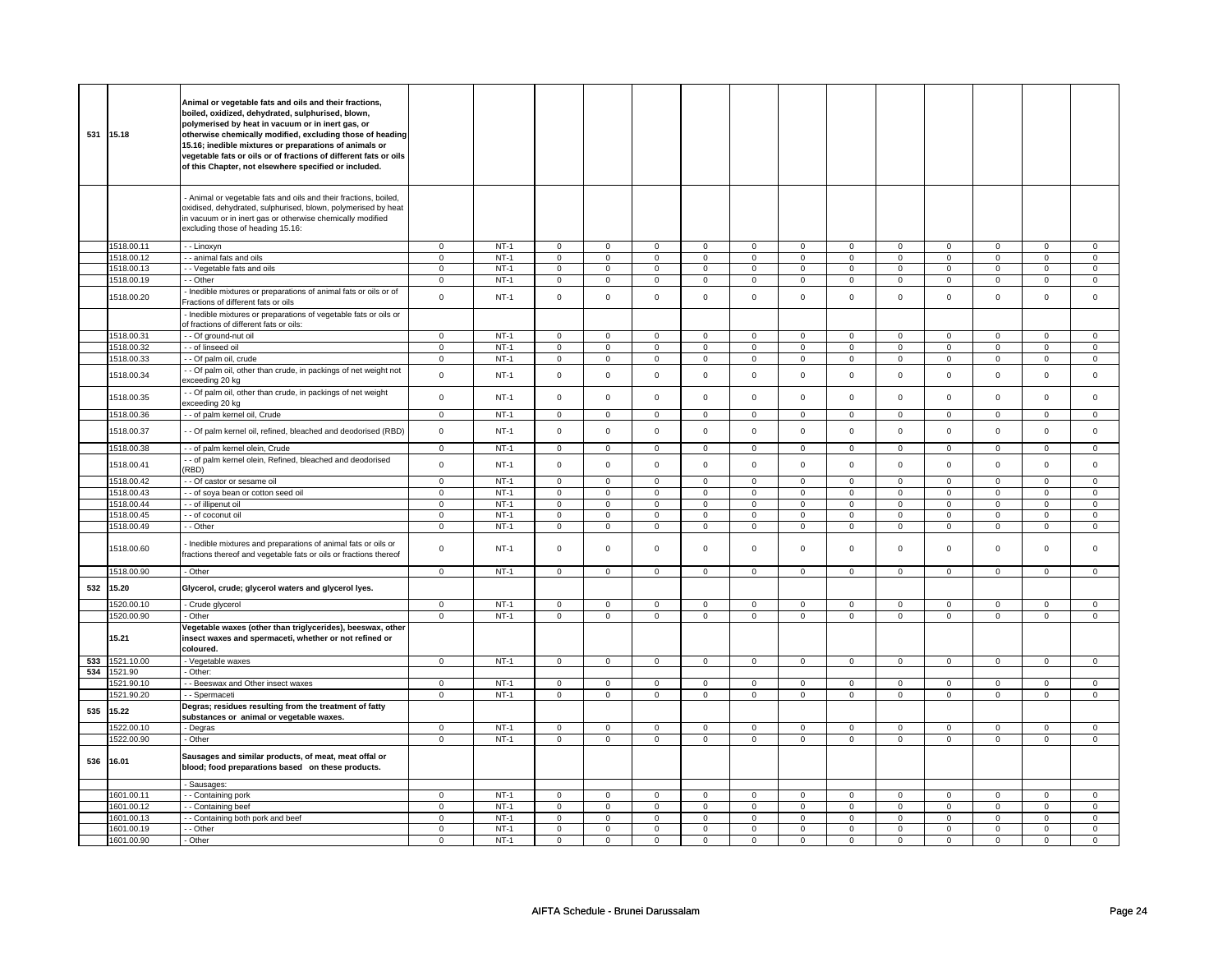|     | 16.02          | Other prepared or preserved meat, meat offal or blood.                                        |                |        |              |                |                     |              |                |                |                |              |                     |                |                |                            |
|-----|----------------|-----------------------------------------------------------------------------------------------|----------------|--------|--------------|----------------|---------------------|--------------|----------------|----------------|----------------|--------------|---------------------|----------------|----------------|----------------------------|
| 537 | 1602.10.00     | - Homogenised preparations                                                                    | $\mathbf 0$    | $NT-1$ | $\mathbf 0$  | $\mathbf 0$    | $\mathbf 0$         | $\mathbf 0$  | $\mathbf 0$    | $\mathbf 0$    | $\mathbf 0$    | $\mathbf 0$  | $\mathbf 0$         | $\overline{0}$ | $\mathbf 0$    | $\mathbf 0$                |
| 538 | 1602.20.00     | - of liver of any animal                                                                      | $\mathbf 0$    | $NT-1$ | $\mathbf{0}$ | $\overline{0}$ | $\overline{0}$      | $\mathbf{0}$ | $\mathbf 0$    | $\mathbf{0}$   | $\overline{0}$ | $\mathbf{0}$ | $\mathbf{0}$        | $\overline{0}$ | $\mathbf 0$    | $\mathbf{0}$               |
|     |                | - Of poultry of heading 01.05:                                                                |                |        |              |                |                     |              |                |                |                |              |                     |                |                |                            |
| 539 | 1602.31.00     | - of turkeys                                                                                  | $\mathbf 0$    | $NT-1$ | $\mathbf 0$  | $\mathbf 0$    | $\mathsf 0$         | $\mathbf 0$  | $\mathsf{O}$   | $\mathsf 0$    | $\mathsf{O}$   | $\mathbf 0$  | $\mathbf 0$         | $\mathsf 0$    | $\mathsf 0$    | $\mathbf 0$                |
|     | 540 1602.32    | - - Of fowls of the species Gallus domesticus:                                                |                |        |              |                |                     |              |                |                |                |              |                     |                |                |                            |
|     | 1602.32.10     | - - - Canned chicken curry                                                                    | $\mathbf 0$    | $NT-1$ | $\mathbf 0$  | $\mathsf 0$    | $\mathsf{O}\xspace$ | $\mathbf 0$  | $\mathsf 0$    | $\mathsf 0$    | $\mathsf 0$    | $\Omega$     | $\mathsf 0$         | $\mathsf 0$    | $\mathbf 0$    | $\mathbf 0$                |
|     | 1602.32.90     | $- -$ Other                                                                                   | $\mathbf 0$    | $NT-1$ | $\Omega$     | $\mathbf 0$    | $\mathbf{0}$        | $\,0\,$      | $\circ$        | $\mathbf 0$    | $\mathbf 0$    | $\Omega$     | $\mathbf 0$         | $\mathbf 0$    | $\,0\,$        | $\mathbf 0$                |
|     | 541 1602.39.00 | - - Other                                                                                     | $\mathsf 0$    | $NT-1$ | $\mathbf{0}$ | $\mathsf 0$    | $\mathsf 0$         | $\mathsf 0$  | $\mathsf 0$    | $\mathsf 0$    | $\mathsf 0$    | $\mathbf 0$  | $\mathsf{O}\xspace$ | $\overline{0}$ | $\mathsf 0$    | $\mathsf 0$                |
|     |                | - Of swine:                                                                                   |                |        |              |                |                     |              |                |                |                |              |                     |                |                |                            |
| 542 | 1602.41.00     | - - Hams and cuts thereof                                                                     | $\mathbf 0$    | $NT-1$ | $\mathsf 0$  | $\mathbf 0$    | $\mathbf 0$         | $\mathbf 0$  | $\mathsf 0$    | $\mathsf 0$    | $\mathbf 0$    | $\mathsf 0$  | $\mathsf 0$         | $\mathbf 0$    | $\mathsf 0$    | $\mathsf 0$                |
| 543 | 1602.42.00     | - Shoulders and cuts thereof                                                                  | $\overline{0}$ | $NT-1$ | $\mathbf 0$  | $\mathbf 0$    | $\mathsf 0$         | $\mathbf 0$  | $\overline{0}$ | $\overline{0}$ | $\overline{0}$ | $\mathbf 0$  | $\mathsf 0$         | $\mathbf 0$    | $\overline{0}$ | $\mathbf 0$                |
| 544 | 1602.49        | - - Other, including mixtures:                                                                |                |        |              |                |                     |              |                |                |                |              |                     |                |                |                            |
|     | 1602.49.10     | --- Luncheon meat                                                                             | $\mathbf 0$    | $NT-1$ | $\mathbf 0$  | $\mathbf 0$    | $\mathbf 0$         | $\mathbf 0$  | $\mathsf 0$    | 0              | $\mathbf 0$    | $\mathbf 0$  | $\mathsf 0$         | $\mathbf 0$    | $\mathbf 0$    | $\mathsf 0$<br>$\mathbf 0$ |
|     | 1602.49.90     | - - Other                                                                                     | $\mathsf 0$    | $NT-1$ | 0            | $\mathbf 0$    | $\mathbf 0$         | $\mathbf 0$  | $\mathsf 0$    | 0              | $\mathsf 0$    | 0            | 0                   | $\mathbf 0$    | $\mathbf 0$    |                            |
| 545 | 1602.50        | - Of bovine animals:                                                                          |                |        |              |                |                     |              |                |                |                |              |                     |                |                |                            |
|     | 1602.50.10     | - - Corned beef                                                                               | $\mathbf 0$    | $NT-1$ | $\mathbf 0$  | $\mathbf 0$    | $\mathbf 0$         | $\mathbf 0$  | $\mathbf 0$    | $\mathbf 0$    | $\mathbf{0}$   | $\mathbf 0$  | $\mathbf 0$         | $\overline{0}$ | $\mathbf 0$    | $\mathbf{0}$               |
|     | 1602.50.90     | - - Other                                                                                     | $\mathbf 0$    | $NT-1$ | $\Omega$     | $\mathbf 0$    | $\mathbf 0$         | $\mathbf 0$  | $\mathsf 0$    | $\mathsf 0$    | $\mathbf 0$    | $\Omega$     | $\mathbf 0$         | $\mathbf 0$    | $\mathsf 0$    |                            |
| 546 | 1602.90        | - Other, including preparations of blood of any animal:                                       |                |        |              |                |                     |              |                |                |                |              |                     |                |                | $\mathbf 0$                |
|     | 1602.90.10     | - - Canned mutton curry                                                                       | $\mathbf 0$    | $NT-1$ | $\mathbf 0$  | $\mathbf 0$    | $\mathbf{0}$        | $\mathbf 0$  | $\mathsf 0$    | $\mathsf 0$    | $\overline{0}$ | $\mathbf 0$  | $\mathbf 0$         | $\mathbf 0$    | $\mathsf 0$    |                            |
|     | 1602.90.90     | - - Other                                                                                     | $\mathbf 0$    | $NT-1$ | $\mathsf 0$  | $\mathbf 0$    | $\mathbf 0$         | $\mathsf 0$  | $\mathsf 0$    | $\mathsf 0$    | $\overline{0}$ | $\mathbf 0$  | $\mathsf 0$         | $\mathbf 0$    | $\mathsf 0$    | $\mathsf 0$                |
| 547 | 16.03          | Extracts and juices of meat, fish or crustaceans, molluscs<br>or other aquatic invertebrates. |                |        |              |                |                     |              |                |                |                |              |                     |                |                |                            |
|     | 1603.00.10     | - Of chicken, with herbs                                                                      | $\mathbf 0$    | $NT-1$ | $\mathbf 0$  | $\mathbf 0$    | $\mathbf{0}$        | $\mathbf 0$  | $\mathbf{0}$   | $\mathbf{0}$   | $\mathbf{0}$   | $\mathbf 0$  | $\mathbf 0$         | $\overline{0}$ | $\mathbf 0$    | $\mathsf 0$                |
|     | 1603.00.20     | - Of chicken, without herbs                                                                   | $\mathsf 0$    | $NT-1$ | $\mathsf 0$  | $\mathbf 0$    | $\mathbf 0$         | $\mathbf 0$  | $\mathsf 0$    | $\mathsf 0$    | $\mathbf 0$    | $\mathbf 0$  | $\mathsf 0$         | $\mathbf 0$    | $\mathsf 0$    |                            |
|     | 1603.00.30     | - Other, with herbs                                                                           | $\overline{0}$ | $NT-1$ | $\mathbf 0$  | $\mathbf 0$    | $\overline{0}$      | $\,0\,$      | $\overline{0}$ | $\overline{0}$ | $\overline{0}$ | $\mathbf 0$  | $\overline{0}$      | $\mathbf 0$    | $\overline{0}$ |                            |
|     | 1603.00.90     | - Other                                                                                       | $\mathsf 0$    | $NT-1$ | $\mathbf 0$  | $\mathbf 0$    | $\mathsf 0$         | $\mathbf 0$  | $\mathsf 0$    | 0              | $\overline{0}$ | $\mathbf 0$  | $\mathbf 0$         | $\mathbf 0$    | $\mathsf 0$    |                            |
|     | 16.04          | Prepared or preserved fish; caviar and caviar substitutes<br>prepared from fish eggs.         |                |        |              |                |                     |              |                |                |                |              |                     |                |                |                            |
|     |                | - Fish, whole or in pieces, but not minced:                                                   |                |        |              |                |                     |              |                |                |                |              |                     |                |                |                            |
|     | 548 1604.11    | - - Salmon:                                                                                   |                |        |              |                |                     |              |                |                |                |              |                     |                |                |                            |
|     | 1604.11.10     | - - - In airtight containers                                                                  | $\mathbf 0$    | $NT-1$ | $\Omega$     | $\mathbf 0$    | 0                   | $\mathbf 0$  | $\circ$        | 0              | 0              | $\Omega$     | 0                   | 0              | $\circ$        |                            |
|     | 1604.11.90     | --- Other                                                                                     | $\mathbf 0$    | $NT-1$ | $\mathsf 0$  | $\mathbf 0$    | $\mathsf 0$         | $\mathbf 0$  | $\mathsf 0$    | $\mathsf 0$    | $\mathbf 0$    | $\mathsf 0$  | $\mathsf 0$         | $\mathbf 0$    | $\mathsf 0$    |                            |
|     | 549 1604.12    | - - Herrings:                                                                                 |                |        |              |                |                     |              |                |                |                |              |                     |                |                |                            |
|     | 1604.12.10     | --- In airtight containers                                                                    | $\mathbf 0$    | $NT-1$ | $\mathbf 0$  | $\mathbf 0$    | $\mathsf 0$         | $\mathbf 0$  | $\mathsf 0$    | 0              | $\mathbf 0$    | $\mathbf 0$  | $\mathsf 0$         | $\mathbf 0$    | $\mathbf 0$    |                            |
|     | 1604.12.90     | --- Other                                                                                     | $\mathsf 0$    | $NT-1$ | $\mathbf 0$  | $\mathsf 0$    | $\overline{0}$      | $\mathbf 0$  | $\mathsf 0$    | $\mathbf 0$    | $\overline{0}$ | $\mathbf 0$  | $\mathsf 0$         | $\mathbf 0$    | $\mathsf 0$    |                            |
|     | 550 1604.13    | - - Sardines, sardinella and brisling or sprats:                                              |                |        |              |                |                     |              |                |                |                |              |                     |                |                |                            |
|     |                | --- Sardines:                                                                                 |                |        |              |                |                     |              |                |                |                |              |                     |                |                |                            |
|     | 1604.13.11     | In airtight containers                                                                        | $\Omega$       | $NT-1$ | $\mathbf 0$  | $\mathbf 0$    | $\mathbf 0$         | $\Omega$     | $\mathbf 0$    | $\mathbf 0$    | $\mathbf 0$    | $\Omega$     | $\mathbf 0$         | $\mathbf 0$    | $\Omega$       |                            |
|     | 1604.13.19     | $---$ Other                                                                                   | $\mathsf 0$    | $NT-1$ | $\mathbf 0$  | $\mathbf 0$    | $\mathbf 0$         | $\mathbf 0$  | $\mathsf 0$    | $\mathsf 0$    | $\mathbf 0$    | $\mathbf 0$  | $\mathsf 0$         | $\mathbf 0$    | $\mathsf 0$    |                            |
|     |                | - - - Other:                                                                                  |                |        |              |                |                     |              |                |                |                |              |                     |                |                |                            |
|     | 1604.13.91     | - - - - In airtight containers                                                                | $\mathsf 0$    | $NT-1$ | $\Omega$     | $\mathbf 0$    | $\mathsf 0$         | $\mathbf 0$  | $\circ$        | $\mathsf 0$    | $\mathbf 0$    | $\Omega$     | $\mathbf 0$         | $\mathsf 0$    | $\,0\,$        |                            |
|     | 1604.13.99     | $- - -$ Other                                                                                 | $\mathsf 0$    | $NT-1$ | $^{\circ}$   | $\mathsf 0$    | $\mathsf 0$         | $\mathbf 0$  | $\mathsf 0$    | $\mathsf 0$    | $\mathsf 0$    | $\Omega$     | $\mathsf 0$         | $\mathsf 0$    | $\,0\,$        |                            |
| 551 | 1604.14        | - - Tunas, skipjack and bonito (Sarda spp.):                                                  |                |        |              |                |                     |              |                |                |                |              |                     |                |                |                            |
|     | 1604.14.10     | - - - In airtight containers                                                                  | $\mathbf 0$    | $NT-1$ | $\mathsf 0$  | $\mathbf 0$    | $\mathsf 0$         | $\mathbf 0$  | $\mathsf 0$    | $\mathsf 0$    | $\mathsf 0$    | $\mathsf 0$  | $\mathsf 0$         | $\mathbf 0$    | $\mathsf 0$    |                            |
|     | 1604.14.90     | $- -$ Other                                                                                   | $\mathbf 0$    | $NT-1$ | $\mathsf 0$  | $\mathbf 0$    | $\mathsf 0$         | $\mathbf 0$  | $\mathsf 0$    | $\mathsf 0$    | $\mathbf 0$    | $\mathsf 0$  | $\mathsf 0$         | $\mathbf 0$    | $\mathbf 0$    |                            |
| 552 | 1604.15        | - - Mackerel:                                                                                 |                |        |              |                |                     |              |                |                |                |              |                     |                |                |                            |
|     | 1604.15.10     | - - - In airtight containers                                                                  | $\mathbf 0$    | $NT-1$ | $\mathbf 0$  | $\mathbf 0$    | $\mathbf 0$         | $\mathbf 0$  | $\mathsf 0$    | $\mathsf 0$    | $\overline{0}$ | $^{\circ}$   | $\mathsf 0$         | $^{\circ}$     | $\,0\,$        |                            |
|     | 1604.15.90     | --- Other                                                                                     | $\mathbf 0$    | $NT-1$ | $\mathbf 0$  | $\mathbf 0$    | $\mathbf 0$         | $\mathbf 0$  | $\mathsf 0$    | $\mathsf 0$    | $\overline{0}$ | $\mathbf 0$  | $\mathsf 0$         | $\mathbf 0$    | $\mathsf 0$    |                            |
| 553 | 1604.16        | - - Anchovies:                                                                                |                |        |              |                |                     |              |                |                |                |              |                     |                |                |                            |
|     | 1604.16.10     | - - - In airtight containers                                                                  | $\mathbf 0$    | $NT-1$ | $\mathbf{0}$ | $\mathbf{0}$   | $^{\circ}$          | $\mathbf 0$  | $\mathbf{0}$   | $\mathbf{0}$   | $\overline{0}$ | $\mathbf{0}$ | $^{\circ}$          | $\mathbf{0}$   | $\mathbf 0$    |                            |
|     | 1604.16.90     | --- Other                                                                                     | $\mathbf 0$    | $NT-1$ | $\mathbf 0$  | $\mathbf 0$    | $\mathbf{0}$        | $\mathbf{0}$ | $\mathbf 0$    | $\mathbf 0$    | $\mathbf{0}$   | $\mathbf 0$  | $\mathbf{0}$        | $\overline{0}$ | $\mathbf 0$    |                            |
| 554 | 1604.19        | - - Other:                                                                                    |                |        |              |                |                     |              |                |                |                |              |                     |                |                |                            |
|     | 1604.19.10     | --- In airtight containers                                                                    | $\mathbf 0$    | $NT-1$ | $\mathbf 0$  | $\mathbf 0$    | $\mathsf 0$         | $\mathbf 0$  | $\mathbf{0}$   | $\mathbf 0$    | $\mathsf{O}$   | $\mathbf 0$  | $\mathbf 0$         | $\mathbf 0$    | $\mathsf 0$    |                            |
|     | 1604.19.90     | - - - Other                                                                                   | $\mathbf 0$    | $NT-1$ | $\mathbf 0$  | $\mathbf 0$    | $\mathsf 0$         | $\mathbf 0$  | $\mathsf 0$    | 0              | $\mathbf 0$    | $\mathbf 0$  | $\mathsf 0$         | 0              | $\mathsf 0$    |                            |
| 555 | 1604.20        | Other prepared or preserved fish:                                                             |                |        |              |                |                     |              |                |                |                |              |                     |                |                |                            |
|     | 1604.20.10     | - Sharks' fins, prepared and ready for use                                                    | $\mathbf 0$    | $NT-1$ | $\Omega$     | $\mathbf 0$    | $\mathbf{0}$        | $\mathbf 0$  | $\circ$        | $\mathbf 0$    | $\mathbf 0$    | $\Omega$     | $\mathbf 0$         | $\mathbf 0$    | $\mathbf 0$    |                            |
|     | 1604.20.20     | - - fish sausages                                                                             | $\mathbf 0$    | $NT-1$ | $^{\circ}$   | $\mathbf 0$    | $\mathbf{0}$        | $\mathbf{0}$ | $\mathbf 0$    | $\mathbf{0}$   | $\overline{0}$ | $\mathbf{0}$ | $\mathbf 0$         | $\overline{0}$ | $\mathbf 0$    |                            |
|     |                | - - Other:                                                                                    |                |        |              |                |                     |              |                |                |                |              |                     |                |                |                            |
|     | 1604.20.91     | - - - In airtight containers                                                                  | $\mathbf 0$    | $NT-1$ | $\mathsf 0$  | $\mathbf 0$    | $\mathsf 0$         | $\mathbf 0$  | $\mathsf 0$    | $\mathsf 0$    | $\mathbf 0$    | $\mathsf 0$  | $\mathsf 0$         | $\mathbf 0$    | $\Omega$       |                            |
|     | 1604.20.99     | --- Other                                                                                     | $\overline{0}$ | $NT-1$ | $\mathsf 0$  | $\mathbf 0$    | $\overline{0}$      | $\mathbf 0$  | $\overline{0}$ | $\overline{0}$ | $\overline{0}$ | $\mathsf 0$  | $\mathsf 0$         | $\mathbf 0$    | $\overline{0}$ |                            |
|     | 556 1604.30    | - Caviar and caviar substitutes:                                                              |                |        |              |                |                     |              |                |                |                |              |                     |                |                |                            |
|     | 1604.30.10     | - - In airtight containers                                                                    | $\mathsf 0$    | $NT-1$ | $\mathbf 0$  | $\mathsf 0$    | $\mathsf 0$         | $\mathbf 0$  | $\mathsf 0$    | $\mathsf 0$    | $\overline{0}$ | $\mathbf 0$  | $\mathsf 0$         | $\mathsf 0$    | $\,0\,$        |                            |
|     | 1604.30.90     | - - Other                                                                                     | $\mathsf 0$    | $NT-1$ | $\mathsf 0$  | $\mathbf 0$    | $\mathsf 0$         | $\mathbf 0$  | $\mathsf 0$    | $\mathsf 0$    | $\mathsf 0$    | $\mathsf 0$  | $\mathsf 0$         | $\mathsf 0$    | $\mathbf 0$    |                            |
|     |                |                                                                                               |                |        |              |                |                     |              |                |                |                |              |                     |                |                |                            |
|     | 16.05          | Crustaceans, molluscs and other aquatic invertebrates,<br>prepared or preserved.              |                |        |              |                |                     |              |                |                |                |              |                     |                |                |                            |
| 557 | 1605.10.00     | - Crab                                                                                        | $\overline{0}$ | $NT-1$ | $\mathbf 0$  | $\mathbf 0$    | $\overline{0}$      | $\mathbf 0$  | $\overline{0}$ | 0              | $\overline{0}$ | $\mathbf 0$  | $\mathbf 0$         | 0              | $\mathbf 0$    |                            |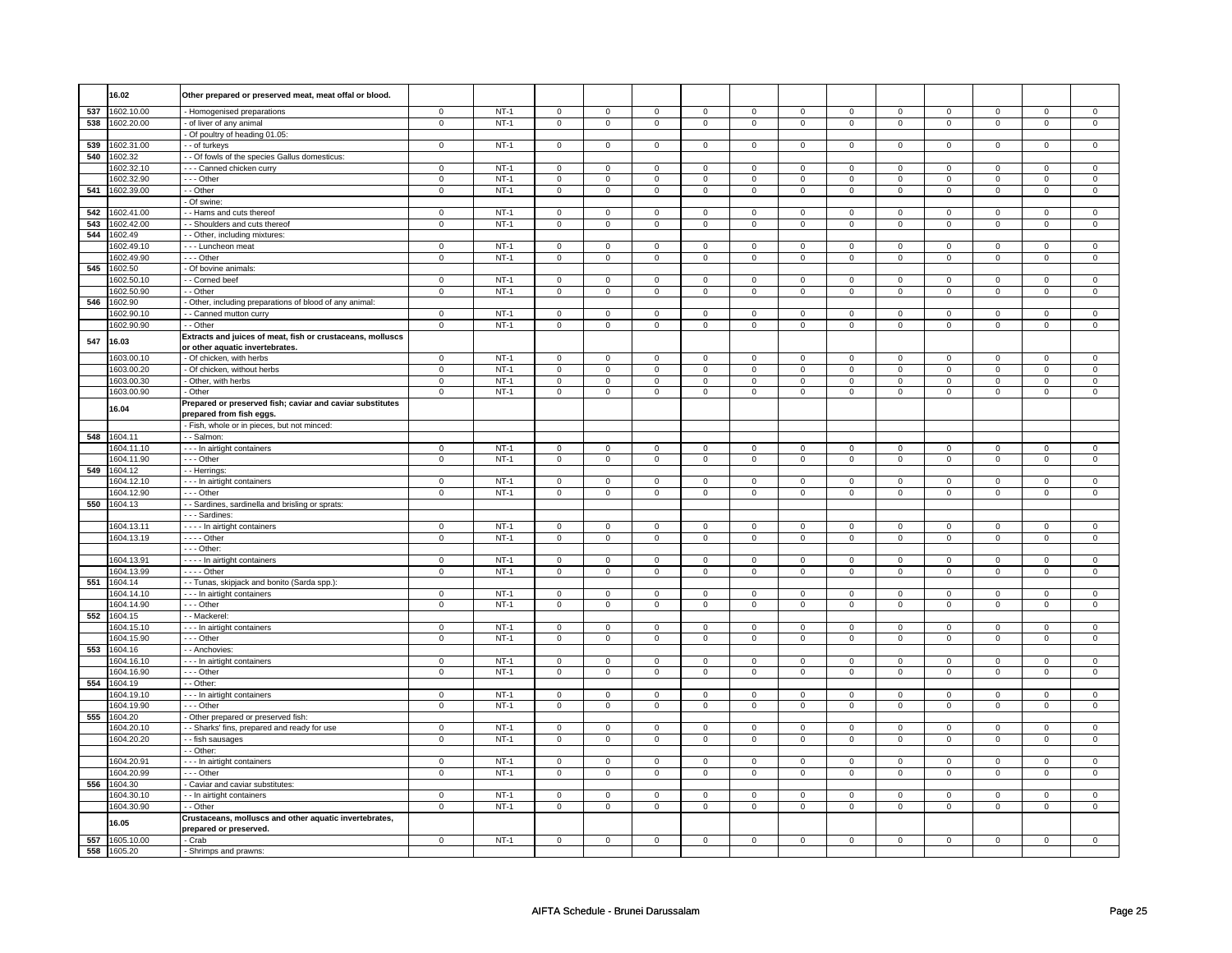|     | 1605.20.10 | - Shrimps paste                                                | $\mathbf 0$    | $NT-1$ | $\mathbf 0$         | $\mathbf 0$    | $\Omega$            | $\Omega$       | $\mathbf 0$         | $\mathbf 0$    | $\Omega$     | $\mathbf 0$    | $\Omega$            | $\Omega$       | 0              | $\Omega$            |
|-----|------------|----------------------------------------------------------------|----------------|--------|---------------------|----------------|---------------------|----------------|---------------------|----------------|--------------|----------------|---------------------|----------------|----------------|---------------------|
|     | 1605.20.90 | - - Other                                                      | $\mathbf 0$    | $NT-1$ | 0                   | $\mathbf 0$    | $\mathbf 0$         | $\mathbf 0$    | $\mathbf 0$         | $\mathbf{0}$   | $\mathbf 0$  | $\mathbf{0}$   | $\mathbf{0}$        | $\mathbf 0$    | 0              | $\overline{0}$      |
| 559 | 1605.30.00 | - Lobster                                                      | 0              | $NT-1$ | 0                   | $\mathbf 0$    | $\mathbf 0$         | $\mathbf 0$    | $\mathbf 0$         | $\mathbf 0$    | $\mathbf 0$  | $\mathbf 0$    | 0                   | $\mathbf 0$    | 0              | 0                   |
| 560 | 1605.40.00 | - Other crustaceans                                            | $\mathsf 0$    | $NT-1$ | $\mathsf 0$         | $\mathsf 0$    | $\mathbf 0$         | $\mathbf 0$    | $\mathbf 0$         | $\mathsf 0$    | 0            | $\mathsf 0$    | $\mathsf 0$         | $\mathbf 0$    | 0              | 0                   |
| 561 | 1605.90    | Other:                                                         |                |        |                     |                |                     |                |                     |                |              |                |                     |                |                |                     |
|     | 1605.90.10 | - - Abalone                                                    | 0              | $NT-1$ | $\mathbf 0$         | $\mathbf 0$    | $^{\circ}$          | $\mathbf 0$    | 0                   | 0              | 0            | 0              | 0                   | 0              | 0              | $\mathbf 0$         |
|     | 1605.90.90 |                                                                | $\overline{0}$ | $NT-1$ | $\overline{0}$      | $\overline{0}$ |                     |                |                     |                |              | $\overline{0}$ |                     | $\overline{0}$ |                | $\overline{0}$      |
|     |            | - Other                                                        |                |        |                     |                | $\mathbf 0$         | $\overline{0}$ | $\mathbf 0$         | $\overline{0}$ | 0            |                | 0                   |                | 0              |                     |
|     | 17.01      | Cane or beet sugar and chemically pure sucrose, in solid       |                |        |                     |                |                     |                |                     |                |              |                |                     |                |                |                     |
|     |            | form.                                                          |                |        |                     |                |                     |                |                     |                |              |                |                     |                |                |                     |
|     |            | - Raw sugar not containing added flavouring or colouring       |                |        |                     |                |                     |                |                     |                |              |                |                     |                |                |                     |
|     |            | matter:                                                        |                |        |                     |                |                     |                |                     |                |              |                |                     |                |                |                     |
| 562 | 1701.11.00 | - - Cane sugar                                                 | 0              | $NT-1$ | $\Omega$            | $\mathsf 0$    | $\Omega$            | $\mathsf 0$    | 0                   | $\mathbf 0$    | $\Omega$     | 0              | $\Omega$            | $\mathsf 0$    | $\Omega$       | $\mathsf 0$         |
| 563 | 1701.12.00 | - - Beet sugar                                                 | $\mathbf 0$    | $NT-1$ | $\mathsf 0$         | $\mathsf 0$    | $\mathsf{O}\xspace$ | $\mathsf 0$    | $\mathsf{O}\xspace$ | $\mathbf 0$    | $\mathsf 0$  | $\mathbf 0$    | $\mathsf 0$         | $\mathbf 0$    | $\mathsf 0$    | $\mathbf 0$         |
|     |            | - Other:                                                       |                |        |                     |                |                     |                |                     |                |              |                |                     |                |                |                     |
|     |            |                                                                |                |        |                     |                |                     |                |                     |                |              |                |                     |                |                |                     |
| 564 | 1701.91.00 | - Containing added flavouring or colouring matter              | $\mathbf 0$    | $NT-1$ | $\mathsf 0$         | $\mathsf 0$    | $\mathsf 0$         | $\mathbf 0$    | $\mathsf 0$         | $\mathbf 0$    | $\mathsf 0$  | $\mathbf 0$    | $\mathsf{O}\xspace$ | $\mathsf 0$    | 0              | $\mathbf 0$         |
| 565 | 1701.99    | - Other:                                                       |                |        |                     |                |                     |                |                     |                |              |                |                     |                |                |                     |
|     |            | - - - Refined sugar:                                           |                |        |                     |                |                     |                |                     |                |              |                |                     |                |                |                     |
|     | 1701.99.11 | $\overline{- - -}$ White                                       | $\mathsf 0$    | $NT-1$ | $\overline{0}$      | $\mathbf 0$    | $\mathbf 0$         | $\mathbf 0$    | $\mathsf 0$         | $\mathsf 0$    | $\mathbf 0$  | $\mathsf 0$    | $\mathbf 0$         | $\mathbf 0$    | $\Omega$       | 0                   |
|     | 1701.99.19 | $- - -$ Other                                                  | 0              | $NT-1$ | $\mathsf 0$         | $\mathsf 0$    | 0                   | $\mathbf 0$    | 0                   | $\mathbf 0$    | 0            | $\mathbf 0$    | 0                   | $\mathbf 0$    | 0              | $\mathbf 0$         |
|     | 1701.99.90 | --- Other                                                      | $\mathsf 0$    | $NT-1$ | $\mathbf 0$         | $\mathbf 0$    | $\mathsf 0$         | $\mathbf 0$    | $\mathsf 0$         | $\mathbf 0$    | $\mathbf 0$  | $\mathbf 0$    | $\mathsf 0$         | $\mathbf 0$    | $\mathbf 0$    | $\mathbf 0$         |
|     |            |                                                                |                |        |                     |                |                     |                |                     |                |              |                |                     |                |                |                     |
|     |            | Other sugars, including chemically pure lactose, maltose,      |                |        |                     |                |                     |                |                     |                |              |                |                     |                |                |                     |
|     | 17.02      | glucose and fructose, in solid form; sugar syrups not          |                |        |                     |                |                     |                |                     |                |              |                |                     |                |                |                     |
|     |            | containing added flavouring or colouring matter; artificial    |                |        |                     |                |                     |                |                     |                |              |                |                     |                |                |                     |
|     |            | honey, whether or not mixed with natural honey; caramel.       |                |        |                     |                |                     |                |                     |                |              |                |                     |                |                |                     |
|     |            |                                                                |                |        |                     |                |                     |                |                     |                |              |                |                     |                |                |                     |
|     |            | - Lactose and lactose syrup:                                   |                |        |                     |                |                     |                |                     |                |              |                |                     |                |                |                     |
| 566 | 1702.11.00 | - Containing by weight 99% or more lactose, expressed as       | $\mathsf 0$    | $NT-1$ | $\mathsf 0$         | $\mathsf{o}\,$ | $\mathsf 0$         | $\mathsf 0$    | $\mathsf 0$         | $\mathbf 0$    | $\mathbf 0$  | $\mathbf 0$    | $\mathsf 0$         | $\mathbf 0$    | $\mathsf 0$    | $\mathbf 0$         |
|     |            | anhydrous lactose, calculated on                               |                |        |                     |                |                     |                |                     |                |              |                |                     |                |                |                     |
| 567 | 1702.19.00 | - - Other                                                      | $\mathsf 0$    | $NT-1$ | $\mathbf 0$         | $\mathbf 0$    | $\mathsf 0$         | $\mathbf 0$    | $\mathsf 0$         | $\mathbf 0$    | $\mathbf 0$  | $\mathbf 0$    | $\mathsf 0$         | $\mathbf 0$    | $\mathsf 0$    | $\mathbf 0$         |
| 568 | 702.20.00  | - Maple sugar and Maple syrup                                  | $\Omega$       | $NT-1$ | $\mathsf 0$         | $\mathbf 0$    | $\mathsf{O}\xspace$ | $\mathsf 0$    | $\mathsf{O}\xspace$ | $\mathsf 0$    | $\mathsf 0$  | $\mathsf 0$    | $\mathsf 0$         | $\mathbf 0$    | $\mathsf 0$    | $\mathbf 0$         |
|     |            | Glucose and Glucose syrup, not Containing fructose or          |                |        |                     |                |                     |                |                     |                |              |                |                     |                |                |                     |
| 569 | 1702.30    | Containing In the dry state less than 20% by weight of         |                |        |                     |                |                     |                |                     |                |              |                |                     |                |                |                     |
|     |            |                                                                |                |        |                     |                |                     |                |                     |                |              |                |                     |                |                |                     |
|     |            | ructose:                                                       |                |        |                     |                |                     |                |                     |                |              |                |                     |                |                |                     |
|     | 1702.30.10 | - - Glucose                                                    | $\mathbf 0$    | $NT-1$ | $\mathsf 0$         | $\mathbf 0$    | $\mathsf 0$         | $\mathbf 0$    | $\mathsf 0$         | $\mathbf 0$    | $\mathbf 0$  | $\mathsf 0$    | $\mathsf{O}\xspace$ | $\mathbf 0$    | $\mathbf 0$    | $\overline{0}$      |
|     | 1702.30.20 | - - Glucose syrup                                              | $\mathbf 0$    | $NT-1$ | $\mathsf 0$         | $\mathsf 0$    | $\mathsf 0$         | $\mathsf 0$    | $\mathsf 0$         | $\mathbf 0$    | $\mathsf 0$  | $\mathbf 0$    | $\mathsf{O}\xspace$ | $\mathbf 0$    | $\mathbf 0$    | $\mathbf 0$         |
|     |            | Glucose and glucose syrup, containing in the dry state at      |                |        |                     |                |                     |                |                     |                |              |                |                     |                |                |                     |
| 570 | 1702.40.00 | east 20% but less than 50% by weight of fructose, excluding    | $\mathsf 0$    | $NT-1$ | $\mathsf 0$         | $\mathbf 0$    | $\mathsf 0$         | $\mathbf 0$    | $\mathsf 0$         | $\mathbf 0$    | $\mathbf 0$  | $\mathbf 0$    | $\mathsf 0$         | $\mathbf 0$    | $\mathsf 0$    | 0                   |
|     |            | nvert sugar                                                    |                |        |                     |                |                     |                |                     |                |              |                |                     |                |                |                     |
| 571 | 1702.50.00 | - Chemically pure fructose                                     | $\mathsf 0$    | $NT-1$ | $\mathsf 0$         | $\mathbf 0$    | $\mathbf 0$         | $\mathbf 0$    | $\mathbf 0$         | $\mathbf 0$    | 0            | $\mathbf 0$    | $\mathsf 0$         | $\mathbf 0$    | $\mathsf 0$    | $\mathbf{0}$        |
|     |            |                                                                |                |        |                     |                |                     |                |                     |                |              |                |                     |                |                |                     |
|     |            | Other fructose and fructose syrup, containing in the dry state |                |        |                     |                |                     |                |                     |                |              |                |                     |                |                |                     |
| 572 | 1702.60    | more than 50% by weight of fructose, excluding invert sugar:   |                |        |                     |                |                     |                |                     |                |              |                |                     |                |                |                     |
|     |            |                                                                |                |        |                     |                |                     |                |                     |                |              |                |                     |                |                |                     |
|     | 1702.60.10 | -- fructose                                                    | $\mathsf 0$    | $NT-1$ | $\mathbf 0$         | $\mathbf 0$    | $\mathbf 0$         | $\mathbf 0$    | $\mathbf 0$         | $\mathbf 0$    | $\mathbf 0$  | $\mathsf 0$    | $\mathbf 0$         | $\mathbf 0$    | $\mathbf 0$    | $\mathbf 0$         |
|     | 1702.60.20 | - - fructose syrup                                             | $\overline{0}$ | $NT-1$ | $\overline{0}$      | $\overline{0}$ | $\mathsf 0$         | $\overline{0}$ | $\overline{0}$      | $\overline{0}$ | $\mathbf 0$  | $\overline{0}$ | $\overline{0}$      | $\overline{0}$ | $\overline{0}$ | $\overline{0}$      |
|     |            | Other, including invert sugar and other sugar and sugar        |                |        |                     |                |                     |                |                     |                |              |                |                     |                |                |                     |
| 573 | 1702.90    | syrup blends containing in the dry state 50% by weight of      |                |        |                     |                |                     |                |                     |                |              |                |                     |                |                |                     |
|     |            | ructose:                                                       |                |        |                     |                |                     |                |                     |                |              |                |                     |                |                |                     |
|     | 1702.90.10 | - - Maltose                                                    | $\mathbf{0}$   | $NT-1$ | $\mathbf{0}$        | $\mathbf{0}$   | $\mathbf 0$         | $\mathbf{0}$   | $\mathbf 0$         | $\overline{0}$ | $\mathbf 0$  | $\overline{0}$ | $\mathbf{0}$        | $\mathbf{0}$   | 0              | $\mathbf{0}$        |
|     |            |                                                                |                |        |                     |                |                     |                |                     |                |              |                |                     |                |                |                     |
|     | 1702.90.20 | - - Artificial honey, whether or not mixed with natural honey  | $\mathbf 0$    | $NT-1$ | $\mathsf 0$         | $\mathsf 0$    | $\mathsf{O}\xspace$ | $\mathsf 0$    | $\mathsf{O}\xspace$ | $\mathsf{O}$   | $\mathsf 0$  | $\mathbf 0$    | $\mathsf 0$         | $\mathsf{O}$   | $\mathbf 0$    | $\mathbf 0$         |
|     | 1702.90.30 | - - Flavoured or coloured sugars (excluding maltose)           | $\mathbf 0$    | $NT-1$ | $\mathsf 0$         | $\mathbf 0$    | $\mathbf 0$         | $\mathbf 0$    | 0                   | 0              | 0            | $\mathbf 0$    | 0                   | $\mathsf 0$    | 0              | $\mathbf 0$         |
|     | 1702.90.40 | - Caramel                                                      | $\overline{0}$ | $NT-1$ | $\mathsf{O}\xspace$ | $\mathsf 0$    | $\mathsf 0$         | $\mathbf 0$    | $\mathsf{O}\xspace$ | $\mathsf 0$    | $\mathbf 0$  | $\mathsf 0$    | $\mathsf 0$         | $\mathbf 0$    | $\mathsf 0$    | $\overline{0}$      |
|     | 1702.90.90 | - - Other                                                      | $\overline{0}$ | $NT-1$ | $\overline{0}$      | $\overline{0}$ | $\mathsf 0$         | $\overline{0}$ | $\overline{0}$      | $\overline{0}$ | $\mathsf 0$  | $\overline{0}$ | $\overline{0}$      | $\overline{0}$ | $\mathsf 0$    | $\overline{0}$      |
|     |            |                                                                |                |        |                     |                |                     |                |                     |                |              |                |                     |                |                |                     |
|     | 17.03      | Molasses resulting from the extraction or refining of sugar.   |                |        |                     |                |                     |                |                     |                |              |                |                     |                |                |                     |
|     |            |                                                                |                |        |                     |                |                     |                |                     |                |              |                |                     |                |                |                     |
| 574 | 1703.10.00 | - Cane molasses                                                | $\mathbf 0$    | $NT-1$ | $\mathsf 0$         | $\mathsf 0$    | $\mathsf{O}\xspace$ | $\mathsf 0$    | $\mathsf{O}\xspace$ | $\mathsf 0$    | $\mathsf 0$  | $\mathsf 0$    | $\mathsf 0$         | $\mathbf 0$    | $\Omega$       | $\mathsf{O}\xspace$ |
| 575 | 1703.90.00 | - Other                                                        | $\mathbf 0$    | $NT-1$ | $\overline{0}$      | $\overline{0}$ | $\mathsf 0$         | $\mathsf 0$    | $\mathsf 0$         | $\mathsf 0$    | $\mathsf 0$  | $\mathbf 0$    | $\mathbf 0$         | $\overline{0}$ | $\mathsf 0$    | $\overline{0}$      |
|     |            | Sugar confectionery (including white chocolate), not           |                |        |                     |                |                     |                |                     |                |              |                |                     |                |                |                     |
|     | 17.04      | containing cocoa.                                              |                |        |                     |                |                     |                |                     |                |              |                |                     |                |                |                     |
| 576 | 1704.10.00 | Chewing gum, whether or not sugar-coated                       | $\mathbf{0}$   | $NT-1$ | $\mathsf 0$         | $\mathbf{O}$   | $\overline{0}$      | $\overline{0}$ | $\overline{0}$      | $\overline{0}$ | $\mathbf{0}$ | $\mathbf{0}$   | $\mathbf{0}$        | $\mathbf{O}$   | $\mathbf{0}$   | $\mathbf{0}$        |
| 577 | 1704.90    | - Other:                                                       |                |        |                     |                |                     |                |                     |                |              |                |                     |                |                |                     |
|     | 1704.90.10 | - - Medicated sweets                                           | $\mathsf 0$    | $NT-1$ | $\mathbf 0$         | $\mathbf 0$    | $\mathbf{0}$        | $\mathbf 0$    | $\mathbf{0}$        | $\mathbf{0}$   | $\mathbf 0$  | $\mathbf{0}$   | $\mathbf{0}$        | $\mathbf{0}$   | $\mathbf 0$    | $\mathbf{0}$        |
|     | 1704.90.20 | - White chocolate                                              | $\mathbf 0$    | $NT-1$ | $\mathbf 0$         | $\mathbf 0$    | $\Omega$            | $\mathbf 0$    | $\mathsf 0$         | $\mathbf 0$    | $\Omega$     | $\mathbf 0$    | $\mathbf 0$         | $\mathbf 0$    | $\Omega$       | $\mathbf 0$         |
|     | 1704.90.90 | - Other                                                        |                |        |                     |                | $\mathbf 0$         |                |                     |                | 0            |                | 0                   |                | 0              | 0                   |
|     |            |                                                                | 0              | $NT-1$ | $\mathbf 0$         | $\mathbf 0$    |                     | $\mathbf 0$    | 0                   | 0              |              | 0              |                     | 0              |                |                     |
| 578 | 1801.00.00 | Cocoa beans, whole or broken, raw or roasted.                  | $\mathbf 0$    | $NT-1$ | $\mathsf 0$         | $\mathsf 0$    | $\mathbf 0$         | $\mathsf 0$    | $\mathbf 0$         | $\mathbf 0$    | 0            | $\mathsf 0$    | $\mathsf 0$         | $\mathbf 0$    | 0              | 0                   |
| 579 | 1802.00.00 | Cocoa shells, husks, skins and other cocoa waste.              | $\mathsf 0$    | $NT-1$ | $\mathsf 0$         | $\mathsf 0$    | $\mathsf 0$         | $\mathsf 0$    | $\mathsf 0$         | $\mathbf 0$    | $\mathbf 0$  | $\mathsf 0$    | $\mathsf 0$         | $\mathbf 0$    | $\mathsf 0$    | $\mathbf 0$         |
|     |            |                                                                |                |        |                     |                |                     |                |                     |                |              |                |                     |                |                |                     |
|     | 18.03      | Cocoa paste, whether or not defatted.                          |                |        |                     |                |                     |                |                     |                |              |                |                     |                |                |                     |
| 580 | 1803.10.00 | - Not defatted                                                 | $\Omega$       | $NT-1$ | $\Omega$            | $\Omega$       | $\Omega$            | $\Omega$       | $\mathbf 0$         | $\mathbf 0$    | $\Omega$     | $\Omega$       | $\mathbf 0$         | $\Omega$       | $\Omega$       | $\mathbf{0}$        |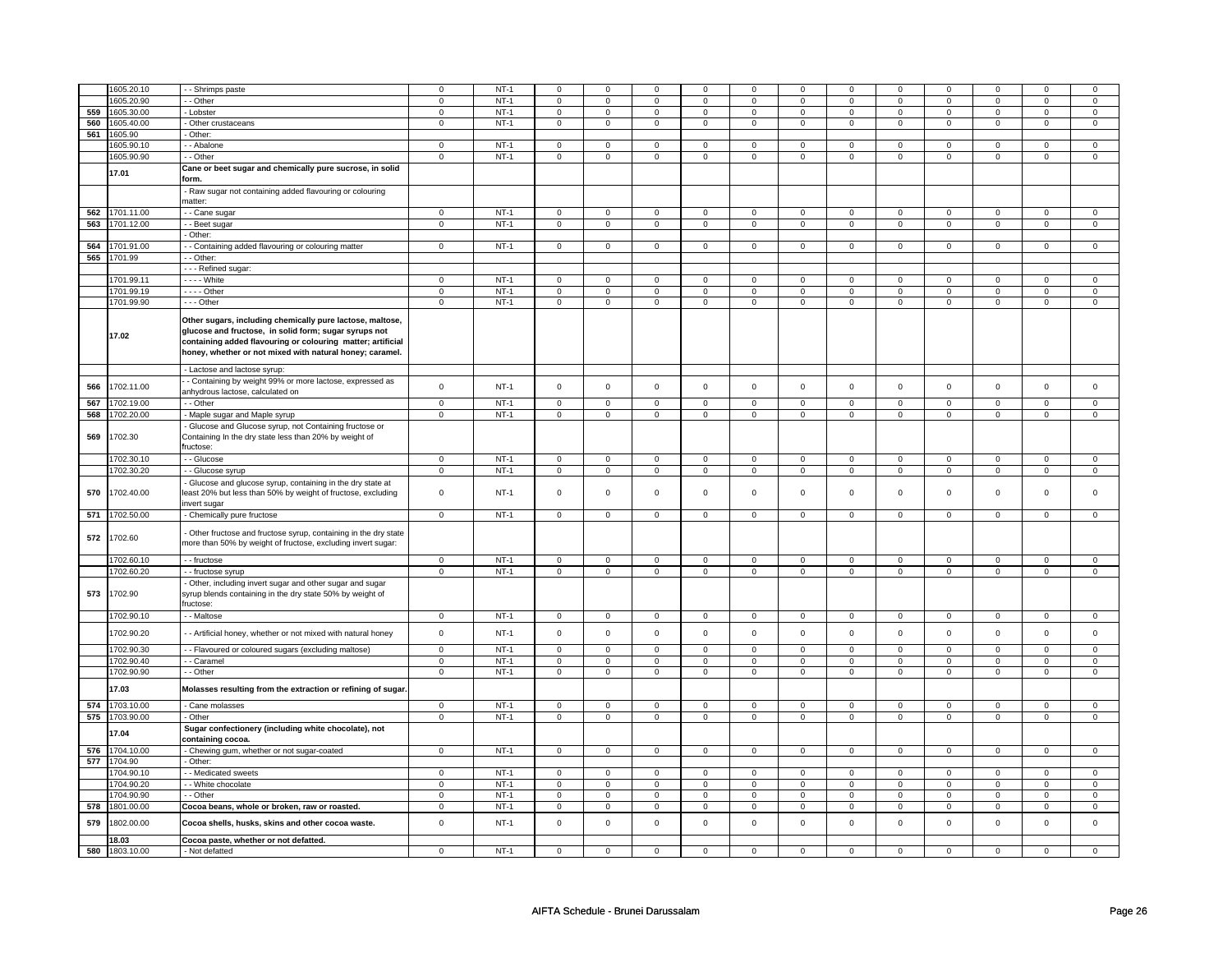| 581 | 1803.20.00            | Wholly or partly defatted                                                                                                                                                                                                                                                                                                                                                                                                                                    | $\mathbf 0$    | $NT-1$ | $\mathbf 0$                | $\mathsf 0$                   | $\Omega$                   | 0                           | $\mathbf 0$                | 0                   | $\Omega$                              | 0              | $\mathbf 0$                   | $\mathbf 0$                   | $\Omega$                   | $\Omega$                       |
|-----|-----------------------|--------------------------------------------------------------------------------------------------------------------------------------------------------------------------------------------------------------------------------------------------------------------------------------------------------------------------------------------------------------------------------------------------------------------------------------------------------------|----------------|--------|----------------------------|-------------------------------|----------------------------|-----------------------------|----------------------------|---------------------|---------------------------------------|----------------|-------------------------------|-------------------------------|----------------------------|--------------------------------|
| 582 | 1804.00.00            | Cocoa butter, fat and oil.                                                                                                                                                                                                                                                                                                                                                                                                                                   | $\mathsf 0$    | $NT-1$ |                            | $\mathbf 0$                   |                            | $\mathsf 0$                 |                            | 0                   |                                       | $\mathsf 0$    |                               | $\mathsf 0$                   |                            | $\mathsf 0$                    |
|     |                       |                                                                                                                                                                                                                                                                                                                                                                                                                                                              |                |        | 0                          |                               | 0                          |                             | 0                          |                     | $\mathbf 0$                           |                | $\mathbf 0$                   |                               | 0                          |                                |
| 583 | 1805.00.00            | Cocoa powder, not containing added sugar or other<br>sweetening matter.                                                                                                                                                                                                                                                                                                                                                                                      | $\mathbf 0$    | $NT-1$ | $\mathbf 0$                | $\mathbf 0$                   | $\mathbf 0$                | $\mathbf 0$                 | $\mathbf 0$                | $\mathbf{O}$        | $\mathbf 0$                           | $\mathsf 0$    | $\mathbf 0$                   | $\mathsf 0$                   | $\mathsf 0$                | $\mathbf 0$                    |
|     | 18.06                 | Chocolate and other food preparations containing cocoa.                                                                                                                                                                                                                                                                                                                                                                                                      |                |        |                            |                               |                            |                             |                            |                     |                                       |                |                               |                               |                            |                                |
| 584 | 1806.10.00            | - Cocoa powder, containing added sugar or other sweetening<br>matter                                                                                                                                                                                                                                                                                                                                                                                         | 0              | $NT-1$ | $\mathbf 0$                | $\mathsf 0$                   | $\mathbf 0$                | $\mathbf 0$                 | $\mathbf 0$                | 0                   | $\mathbf 0$                           | $\mathbf 0$    | $\mathbf 0$                   | $\mathbf 0$                   | $\mathsf 0$                | $\circ$                        |
| 585 | 1806.20               | Other preparations in blocks, slabs or bars weighing more<br>than 2 kg or in liquid, paste, powder, granular or other bulk<br>form in containers or immediate packings, of a content<br>exceeding 2 kg:                                                                                                                                                                                                                                                      |                |        |                            |                               |                            |                             |                            |                     |                                       |                |                               |                               |                            |                                |
|     | 1806.20.10            | - Chocolate confectionery in blocks, slabs or bars                                                                                                                                                                                                                                                                                                                                                                                                           | $\mathbf 0$    | $NT-1$ | $\overline{0}$             | $\overline{0}$                | $\mathbf 0$                | $\mathsf 0$                 | $\mathsf 0$                | $\mathsf 0$         | $\overline{0}$                        | $\overline{0}$ | $\overline{0}$                | $\overline{0}$                | $\overline{0}$             | $\overline{0}$                 |
|     | 1806.20.90            | - Other                                                                                                                                                                                                                                                                                                                                                                                                                                                      | $\mathsf 0$    | $NT-1$ | $\mathsf 0$                | $\mathsf 0$                   | 0                          | $\mathbf 0$                 | 0                          | $\mathbf 0$         | $\mathbf 0$                           | $\mathsf 0$    | $\mathbf 0$                   | $\overline{0}$                | $\mathbf 0$                | $\overline{0}$                 |
|     |                       | Other, in blocks, slabs or bars:                                                                                                                                                                                                                                                                                                                                                                                                                             |                |        |                            |                               |                            |                             |                            |                     |                                       |                |                               |                               |                            |                                |
|     | 586 1806.31           | - - Filled:                                                                                                                                                                                                                                                                                                                                                                                                                                                  |                |        |                            |                               |                            |                             |                            |                     |                                       |                |                               |                               |                            |                                |
|     | 1806.31.10            | --- Chocolate confectionery in blocks, slabs or bars                                                                                                                                                                                                                                                                                                                                                                                                         | $\mathbf 0$    | $NT-1$ | $\mathbf 0$                | $\mathbf 0$                   | $\mathbf 0$                | $\mathbf 0$                 | $\mathbf 0$                | 0                   | $\mathbf{0}$                          | $\mathbf 0$    | $\mathbf 0$                   | 0                             | $\mathbf 0$                | $\mathbf 0$                    |
|     | 1806.31.90            | $--$ Other                                                                                                                                                                                                                                                                                                                                                                                                                                                   | $\mathbf 0$    | $NT-1$ | $\mathbf 0$                | $\mathbf 0$                   | $\mathbf 0$                | $\mathbf 0$                 | $\mathbf 0$                | 0                   | $\mathbf 0$                           | $\overline{0}$ | $\mathbf 0$                   | $\mathbf 0$                   | $\mathsf 0$                | $\mathbf 0$                    |
| 587 | 1806.32               | - Not filled:                                                                                                                                                                                                                                                                                                                                                                                                                                                |                |        |                            |                               |                            |                             |                            |                     |                                       |                |                               |                               |                            |                                |
|     | 1806.32.10            | - - - Chocolate confectionery in blocks, slabs or bars                                                                                                                                                                                                                                                                                                                                                                                                       | $\mathbf 0$    | $NT-1$ | $\mathbf 0$                | $\mathbf 0$                   | $\mathbf 0$                | $\mathbf 0$                 | $\mathbf 0$                | 0                   | $\mathsf 0$                           | $\mathbf 0$    | $\mathbf 0$                   | $\mathsf 0$                   | $\Omega$                   | $\mathbf 0$                    |
|     | 1806.32.90            | -- Other                                                                                                                                                                                                                                                                                                                                                                                                                                                     |                | $NT-1$ |                            | $\mathbf 0$                   |                            |                             |                            | $\mathbf{O}$        |                                       |                |                               | $\mathsf 0$                   |                            |                                |
|     |                       |                                                                                                                                                                                                                                                                                                                                                                                                                                                              | $\mathsf 0$    |        | $\mathbf 0$                |                               | $\mathbf 0$                | $\mathbf 0$                 | $\mathbf 0$                |                     | $\mathbf 0$                           | $\mathsf 0$    | $\mathsf 0$                   |                               | $\mathsf 0$                | $\mathsf 0$                    |
| 588 | 1806.90<br>1806.90.10 | Other:                                                                                                                                                                                                                                                                                                                                                                                                                                                       | $\mathbf 0$    | $NT-1$ |                            |                               |                            |                             |                            |                     |                                       | $\overline{0}$ |                               |                               |                            | $\overline{0}$                 |
|     | 1806.90.20            | - Chocolate confectionery in tablets or pastilles<br>- - Food preparations of flour, meal, starch or malt extract,<br>containing 40% or more but less than 50% by weight of cocoa<br>and food preparations of goods of headings 04.01 to 04.04,<br>containing 5% or more but less than 10% by weight of cocoa,                                                                                                                                               | $\mathbf 0$    | $NT-1$ | $\mathbf 0$<br>$\mathsf 0$ | $\overline{0}$<br>$\mathsf 0$ | $\mathbf 0$<br>$\mathbf 0$ | $\mathbf{0}$<br>$\mathsf 0$ | $\mathbf 0$<br>$\mathbf 0$ | $\overline{0}$<br>0 | $\overline{0}$<br>$\mathsf{O}\xspace$ | $\mathsf 0$    | $\overline{0}$<br>$\mathsf 0$ | $\overline{0}$<br>$\mathbf 0$ | $\mathbf 0$<br>$\mathsf 0$ | $\Omega$                       |
|     | 1806.90.30            | specially prepared for infant use, not put up for retail sale<br>- - Other food preparations of flour, meal, starch or malt<br>extract, containing 40% or more but less than 50% by weight<br>of cocoa; other food preparations of goods of headings<br>04.01to 04.04, containing 5% or more but less than 10% by<br>weight of cocoa; preparations of cereals containing 6% but not<br>more than 8% by weight of cocoa                                       | $\mathbf 0$    | $NT-1$ | $\mathbf 0$                | 0                             | 0                          | 0                           | $\mathbf 0$                | 0                   | $\mathsf{o}\,$                        | 0              | $\mathbf 0$                   | $\mathbf 0$                   | $\mathsf 0$                | $\Omega$                       |
|     | 1806.90.90            | - - Other                                                                                                                                                                                                                                                                                                                                                                                                                                                    | $\mathbf{0}$   | $NT-1$ | $\mathbf{O}$               | $\overline{0}$                | $\mathbf{0}$               | $\overline{0}$              | $\mathbf{0}$               | $\overline{0}$      | $\overline{0}$                        | $\mathbf{0}$   | $\mathbf{0}$                  | $\overline{0}$                | $\mathbf{0}$               | $\mathbf{0}$                   |
|     | 19.01                 | Malt extract; food preparations of flour, groats, meal,<br>starch or malt extract, not containing cocoa or containing<br>less than 40% by weight of cocoa calculated on a totally<br>defatted basis, not elsewhere specified or included; food<br>preparations of goods of headings 04.01 to 04.04, not<br>containing cocoa or containing less than 5% by weight of<br>cocoa calculated on a totally defatted basis, not elsewhere<br>specified or included. |                |        |                            |                               |                            |                             |                            |                     |                                       |                |                               |                               |                            |                                |
|     | 589 1901.10           | - Preparations for infant use, put up for retail sale:                                                                                                                                                                                                                                                                                                                                                                                                       |                |        |                            |                               |                            |                             |                            |                     |                                       |                |                               |                               |                            |                                |
|     | 1901.10.10            | - - Of malt extract                                                                                                                                                                                                                                                                                                                                                                                                                                          | $\mathsf 0$    | $NT-1$ | $\mathbf 0$                | $\mathbf{0}$                  | $\mathbf{0}$               | $\overline{0}$              | $\mathbf{0}$               | $\mathbf{0}$        | $\overline{0}$                        | $\overline{0}$ | $\mathbf{0}$                  | $\circ$                       | $\mathbf 0$                | $\overline{0}$                 |
|     |                       | - - Of goods of headings 04.01 to 04.04:                                                                                                                                                                                                                                                                                                                                                                                                                     |                |        |                            |                               |                            |                             |                            |                     |                                       |                |                               |                               |                            |                                |
|     | 1901.10.21            | - - - Medical food                                                                                                                                                                                                                                                                                                                                                                                                                                           | $\mathbf 0$    | $NT-1$ | $\mathbf 0$                | $\mathbf 0$                   | $\mathbf 0$                | $\mathbf{0}$                | $\mathbf 0$                | $\mathbf{0}$        | $\mathbf 0$                           | $\mathbf 0$    | $\mathbf{0}$                  | $\mathbf{0}$                  | $\mathbf 0$                | $\mathbf{0}$<br>$\overline{0}$ |
|     | 1901.10.29            | --- Other                                                                                                                                                                                                                                                                                                                                                                                                                                                    | $\mathbf 0$    | $NT-1$ | $\mathbf 0$                | $\mathsf 0$                   | $\mathbf 0$                | $\mathbf 0$                 | $\mathbf 0$                | $\overline{0}$      | $\mathsf 0$                           | $\overline{0}$ | $\overline{0}$                | $\overline{0}$                | $\mathbf 0$                |                                |
|     | 1901.10.30            | - Of soya bean powder                                                                                                                                                                                                                                                                                                                                                                                                                                        | $\mathbf 0$    | $NT-1$ | 0                          | $\mathbf 0$                   | 0                          | $\mathbf 0$                 | 0                          | 0                   | $\mathbf 0$                           | $\mathbf 0$    | 0                             | $\mathsf 0$                   | $\mathbf 0$                | $\circ$                        |
|     |                       | - Other:                                                                                                                                                                                                                                                                                                                                                                                                                                                     |                |        |                            |                               |                            |                             |                            |                     |                                       |                |                               |                               |                            |                                |
|     | 1901.10.91            | - - - For lactase deficiency infants                                                                                                                                                                                                                                                                                                                                                                                                                         | $\mathbf 0$    | $NT-1$ | $\mathbf 0$                | $\mathbf 0$                   | $\mathbf 0$                | $\mathbf 0$                 | $\mathbf{0}$               | $\mathbf 0$         | $\mathbf 0$                           | $\mathbf 0$    | $\mathbf 0$                   | $\overline{0}$                | $\mathbf 0$                | $\mathbf 0$                    |
|     | 1901.10.92            | - - - Other medical foods                                                                                                                                                                                                                                                                                                                                                                                                                                    | $\mathbf 0$    | $NT-1$ | 0                          | $\mathbf 0$                   | 0                          | 0                           | 0                          | 0                   | $\mathbf 0$                           | 0              | $\mathbf 0$                   | 0                             | $\mathbf 0$                | $\mathbf{0}$                   |
|     | 1901.10.93            | - - - Other, containing cocoa                                                                                                                                                                                                                                                                                                                                                                                                                                | $\mathbf 0$    | $NT-1$ | $\mathbf 0$                | $\mathsf 0$                   | 0                          | $\mathbf 0$                 | $\mathbf 0$                | 0                   | $\mathbf 0$                           | $\mathbf 0$    | $\mathbf 0$                   | $\mathsf 0$                   | $\mathbf 0$                | $\mathbf 0$                    |
|     | 1901.10.99            | $- -$ Other                                                                                                                                                                                                                                                                                                                                                                                                                                                  | $\overline{0}$ | $NT-1$ | $\overline{0}$             | $\overline{0}$                | $\overline{0}$             | $\overline{0}$              | $\overline{0}$             | $\overline{0}$      | $\overline{0}$                        | $\overline{0}$ | $\overline{0}$                | $\overline{0}$                | $\overline{0}$             | $\overline{0}$                 |
| 590 | 1901.20               | - Mixes and doughs for the preparation of bakers' wares of<br>eading 19.05:<br>- - Of flour, groats, meal, starch or malt extract, not containing                                                                                                                                                                                                                                                                                                            |                |        |                            |                               |                            |                             |                            |                     |                                       |                |                               |                               |                            |                                |
|     | 1901.20.10            | cocoa                                                                                                                                                                                                                                                                                                                                                                                                                                                        | $\mathsf 0$    | $NT-1$ | $\mathsf 0$                | $\mathsf 0$                   | $\mathbf{0}$               | $\mathbf 0$                 | $\mathsf{O}\xspace$        | $\mathbf 0$         | $\mathbf{0}$                          | $\mathsf 0$    | $\mathsf 0$                   | $\mathsf 0$                   | $\mathbf 0$                | $\mathbf 0$                    |
|     | 1901.20.20            | - Of flour, groats, meal, starch or malt extract, containing<br>cocoa                                                                                                                                                                                                                                                                                                                                                                                        | $\mathbf 0$    | $NT-1$ | $\mathsf 0$                | $\mathsf 0$                   | $\mathsf{O}\xspace$        | $\mathbf 0$                 | $\mathsf{O}\xspace$        | $\mathbf 0$         | $\mathsf 0$                           | $\mathbf 0$    | $\mathsf 0$                   | $\mathsf 0$                   | $\mathsf 0$                | $\mathsf 0$                    |
|     | 1901.20.30            | - Other, not containing cocoa                                                                                                                                                                                                                                                                                                                                                                                                                                | $\overline{0}$ | $NT-1$ | $\overline{0}$             | $\mathbf 0$                   | $\mathsf{O}\xspace$        | $\overline{0}$              | $\overline{0}$             | $\pmb{0}$           | $\overline{0}$                        | $\overline{0}$ | $\overline{0}$                | $\overline{0}$                | $\overline{0}$             | $\overline{0}$                 |
|     | 1901.20.40            | - Other, containing cocoa                                                                                                                                                                                                                                                                                                                                                                                                                                    | $\mathsf 0$    | $NT-1$ | $\mathsf 0$                | $\mathbf 0$                   | 0                          | $\mathbf 0$                 | 0                          | 0                   | $\mathsf 0$                           | $\mathbf 0$    | $\mathsf 0$                   | $\mathsf 0$                   | $\mathbf 0$                | $\mathbf 0$                    |
| 591 | 1901.90               | Other:                                                                                                                                                                                                                                                                                                                                                                                                                                                       |                |        |                            |                               |                            |                             |                            |                     |                                       |                |                               |                               |                            |                                |
|     |                       | - Infant food, not put up for retail sale:                                                                                                                                                                                                                                                                                                                                                                                                                   |                |        |                            |                               |                            |                             |                            |                     |                                       |                |                               |                               |                            |                                |
|     | 1901.90.11            | - - - Of goods of heading 04.01 to 04.04                                                                                                                                                                                                                                                                                                                                                                                                                     | $\mathbf 0$    | $NT-1$ | $\mathbf 0$                | $\mathbf 0$                   | $\Omega$                   | $\Omega$                    | $\Omega$                   | $\Omega$            | $\Omega$                              | $\Omega$       | $\Omega$                      | $\Omega$                      | $\Omega$                   | $\mathbf 0$                    |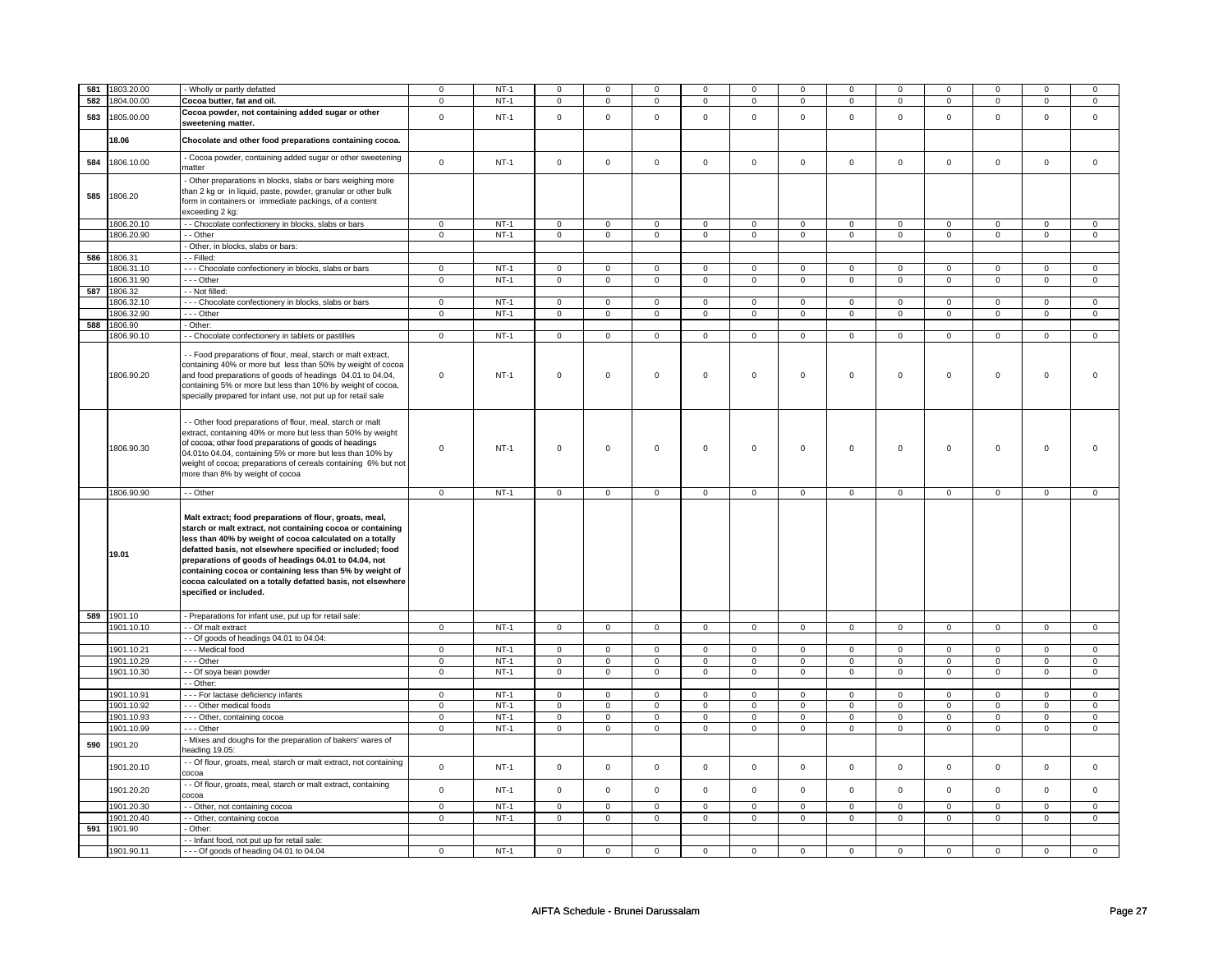|     | 1901.90.12 | - - - For lactase deficient infants                                                                                                                                                                                                                                                                                                  | $\mathbf 0$    | $NT-1$ | $\Omega$       | $\mathbf 0$    | $\mathbf 0$             | $\mathbf 0$    | 0                       | $\mathbf 0$             | $\Omega$                | $\Omega$       | $\mathbf 0$    | $\mathbf 0$             | $\Omega$                | $\mathbf 0$    |
|-----|------------|--------------------------------------------------------------------------------------------------------------------------------------------------------------------------------------------------------------------------------------------------------------------------------------------------------------------------------------|----------------|--------|----------------|----------------|-------------------------|----------------|-------------------------|-------------------------|-------------------------|----------------|----------------|-------------------------|-------------------------|----------------|
|     | 1901.90.13 | - - - Other medical food                                                                                                                                                                                                                                                                                                             | $\mathbf 0$    | $NT-1$ | $\mathbf 0$    | $\mathbf 0$    | $\mathsf 0$             | $\mathbf 0$    | $\mathbf 0$             | $\mathbf{0}$            | $\Omega$                | $\Omega$       | $\mathbf 0$    | $\mathsf 0$             | $\mathbf 0$             | $\mathbf 0$    |
|     | 1901.90.19 | $--$ Other                                                                                                                                                                                                                                                                                                                           | $\mathbf{0}$   | $NT-1$ | $\mathbf 0$    | $\mathbf 0$    | $\mathbf 0$             | $\mathbf 0$    | $\mathbf 0$             | $\mathbf{0}$            | $\mathbf{0}$            | $\mathbf 0$    | $\mathbf{0}$   | $\circ$                 | $\mathbf 0$             | $\mathbf 0$    |
|     | 1901.90.20 | - - Malt extract                                                                                                                                                                                                                                                                                                                     | $\mathbf{0}$   | $NT-1$ | $\mathbf{0}$   | $\overline{0}$ | $\mathbf{0}$            | $\mathbf 0$    | $\mathbf 0$             | $\mathbf{0}$            | $\overline{0}$          | $\mathbf 0$    | $\mathbf{0}$   | $\mathbf{0}$            | $\mathbf 0$             | $\overline{0}$ |
|     |            | - Other, of goods of heading 04.01 to 04.04:                                                                                                                                                                                                                                                                                         |                |        |                |                |                         |                |                         |                         |                         |                |                |                         |                         |                |
|     |            |                                                                                                                                                                                                                                                                                                                                      |                |        |                |                |                         |                |                         |                         |                         | $\Omega$       |                |                         |                         |                |
|     | 1901.90.31 | - - - Filled milk                                                                                                                                                                                                                                                                                                                    | $\mathbf{0}$   | $NT-1$ | $\mathbf 0$    | $\mathbf 0$    | $\mathsf 0$             | $\mathbf 0$    | $\mathbf 0$             | $\mathbf{0}$            | $\mathbf 0$             |                | $\mathbf 0$    | $\mathsf 0$             | $\mathbf 0$             | $\mathbf 0$    |
|     | 1901.90.32 | --- Medical food                                                                                                                                                                                                                                                                                                                     | $\mathbf 0$    | $NT-1$ | $\mathsf 0$    | $\mathsf 0$    | $\mathsf 0$             | $\mathbf 0$    | $\mathsf 0$             | $\overline{0}$          | $\mathbf 0$             | $\mathbf 0$    | $\mathsf 0$    | $\overline{0}$          | $\mathbf 0$             | $\mathsf 0$    |
|     | 1901.90.33 | - - - Other, not containing cocoa                                                                                                                                                                                                                                                                                                    | $\mathsf 0$    | $NT-1$ | $\mathsf 0$    | $\mathbf 0$    | $\mathsf 0$             | $\mathbf 0$    | $\mathsf 0$             | $\mathbf 0$             | $\mathsf 0$             | $\Omega$       | $\mathsf 0$    | $\,0\,$                 | $\mathbf 0$             | $\mathsf 0$    |
|     | 1901.90.34 | --- Other, containing cocoa                                                                                                                                                                                                                                                                                                          | $\mathsf 0$    | $NT-1$ | $\mathbf 0$    | $\mathsf 0$    | $\mathsf 0$             | $\mathbf 0$    | $\mathsf 0$             | $\mathsf 0$             | $\mathsf 0$             | $\mathbf 0$    | $\mathbf{0}$   | $\overline{0}$          | $\mathsf 0$             | $\overline{0}$ |
|     |            |                                                                                                                                                                                                                                                                                                                                      |                |        |                |                |                         |                |                         |                         |                         |                |                |                         |                         |                |
|     |            | - - Other soya based preparations:                                                                                                                                                                                                                                                                                                   |                |        |                |                |                         |                |                         |                         |                         |                |                |                         |                         |                |
|     | 1901.90.41 | --- In powder form                                                                                                                                                                                                                                                                                                                   | $\mathbf 0$    | $NT-1$ | $\mathbf 0$    | $\mathsf 0$    | $\mathsf 0$             | $\mathbf 0$    | $\mathbf 0$             | $\mathbf 0$             | $\mathbf 0$             | $\mathsf 0$    | $\mathsf 0$    | $\mathbf 0$             | $\mathsf 0$             | $\mathbf 0$    |
|     | 1901.90.49 | - - - In other form                                                                                                                                                                                                                                                                                                                  | $\mathbf 0$    | $NT-1$ | $\mathbf 0$    | $\mathbf 0$    | $\mathsf 0$             | $\mathbf 0$    | $\mathbf 0$             | $\mathbf 0$             | $\mathbf 0$             | $\mathsf 0$    | $\mathbf 0$    | $\mathbf 0$             | $\mathsf 0$             | $\mathbf 0$    |
|     |            | - - Other:                                                                                                                                                                                                                                                                                                                           |                |        |                |                |                         |                |                         |                         |                         |                |                |                         |                         |                |
|     | 1901.90.51 | - - - Medical foods                                                                                                                                                                                                                                                                                                                  | $\overline{0}$ | $NT-1$ | $\overline{0}$ | $\overline{0}$ | $\overline{0}$          | $\overline{0}$ | $\overline{0}$          | $\overline{0}$          | $\overline{0}$          | $\overline{0}$ | $\overline{0}$ | $\overline{0}$          | $\mathsf 0$             | $\overline{0}$ |
|     | 1901.90.52 | --- Other, not containing cocoa                                                                                                                                                                                                                                                                                                      | $\mathbf 0$    | $NT-1$ |                |                | $\mathsf 0$             |                | $\mathbf 0$             |                         | $\mathbf 0$             |                |                | $\mathbf 0$             |                         | $\mathbf 0$    |
|     |            |                                                                                                                                                                                                                                                                                                                                      |                |        | $\mathbf 0$    | $\mathbf 0$    |                         | $\mathbf 0$    |                         | $\mathbf 0$             |                         | $\mathbf 0$    | 0              |                         | $\mathbf 0$             |                |
|     | 1901.90.53 | --- Other, containing cocoa                                                                                                                                                                                                                                                                                                          | 0              | $NT-1$ | $\mathbf 0$    | $\mathbf 0$    | $\mathsf 0$             | $\mathbf 0$    | $\mathsf 0$             | $\mathsf 0$             | $\mathbf 0$             | 0              | $\mathsf 0$    | $\mathbf 0$             | $\mathbf 0$             | $\mathsf 0$    |
|     | 19.02      | Pasta, whether or not cooked or stuffed (with meat or<br>other substances) or otherwise prepared, such as<br>spaghetti, macaroni, noodles, lasagne, gnocchi, ravioli,<br>cannelloni; couscous, whether or not prepared.                                                                                                              |                |        |                |                |                         |                |                         |                         |                         |                |                |                         |                         |                |
|     |            | - Uncooked pasta, not stuffed or otherwise prepared:                                                                                                                                                                                                                                                                                 |                |        |                |                |                         |                |                         |                         |                         |                |                |                         |                         |                |
| 592 | 1902.11.00 | - - Containing eggs                                                                                                                                                                                                                                                                                                                  | $\mathbf 0$    | $NT-1$ | $\mathsf 0$    | $\overline{0}$ | $\mathbf{0}$            | $\mathbf 0$    | $\overline{0}$          | $\mathbf{0}$            | $\mathbf{0}$            | $\circ$        | $\mathbf{0}$   | $\circ$                 | $\mathsf 0$             | $\mathbf 0$    |
| 593 | 1902.19    | - - Other:                                                                                                                                                                                                                                                                                                                           |                |        |                |                |                         |                |                         |                         |                         |                |                |                         |                         |                |
|     |            |                                                                                                                                                                                                                                                                                                                                      |                |        |                |                |                         |                |                         |                         |                         |                |                |                         |                         |                |
|     | 1902.19.10 | - - - Bean vermicelli (tang hoon)                                                                                                                                                                                                                                                                                                    | $\overline{0}$ | $NT-1$ | $\circ$        | $\overline{0}$ | $\mathbf 0$             | $\mathbf 0$    | $\mathbf{0}$            | $\mathbf{0}$            | $\overline{0}$          | $\mathbf 0$    | $\mathbf{0}$   | $\mathbf{0}$            | $\mathbf 0$             | $\mathbf{0}$   |
|     | 1902.19.20 | - - - Rice vermicelli (bee hoon)                                                                                                                                                                                                                                                                                                     | $\mathbf 0$    | $NT-1$ | $\mathbf 0$    | $\mathsf 0$    | $\mathsf 0$             | $\mathbf 0$    | $\mathbf 0$             | $\mathbf 0$             | $\mathbf 0$             | $\mathsf 0$    | $\mathbf 0$    | $\mathbf 0$             | $\mathsf 0$             | $\mathbf 0$    |
|     | 1902.19.90 | $--$ Other                                                                                                                                                                                                                                                                                                                           | $\overline{0}$ | $NT-1$ | $\mathbf 0$    | $\mathsf 0$    | $\overline{0}$          | $\mathbf 0$    | $\overline{0}$          | $\overline{0}$          | $\mathsf 0$             | $\mathsf 0$    | $\mathbf 0$    | $\overline{0}$          | $\mathsf 0$             | $\overline{0}$ |
|     |            |                                                                                                                                                                                                                                                                                                                                      |                |        |                |                |                         |                |                         |                         |                         |                |                |                         |                         |                |
| 594 | 1902.20.00 | Stuffed pasta, whether or not cooked or otherwise prepared                                                                                                                                                                                                                                                                           | $\mathsf 0$    | $NT-1$ | $\mathsf 0$    | $\mathsf 0$    | $\mathsf 0$             | $\mathbf 0$    | $\mathsf 0$             | $\mathbf 0$             | $\mathbf 0$             | $\mathbf 0$    | $\mathsf 0$    | $\mathsf 0$             | $\mathsf 0$             | $\mathsf 0$    |
| 595 | 1902.30    | - Other pasta:                                                                                                                                                                                                                                                                                                                       |                |        |                |                |                         |                |                         |                         |                         |                |                |                         |                         |                |
|     | 1902.30.10 | - - Instant noodles                                                                                                                                                                                                                                                                                                                  | $\mathbf{0}$   | $NT-1$ | $\mathbf 0$    | $\mathbf{0}$   | $\mathsf 0$             | $\mathbf 0$    | $\mathsf{O}\xspace$     | $\mathbf 0$             | $\overline{0}$          | $\mathbf 0$    | $\mathbf{0}$   | $\mathbf 0$             | $\mathbf 0$             | $\overline{0}$ |
|     | 1902.30.90 | - - Other                                                                                                                                                                                                                                                                                                                            | $\mathbf{0}$   | $NT-1$ | $\mathbf 0$    | $\mathbf 0$    | $\mathbf{0}$            | 0              | $\mathbf 0$             | $\mathbf 0$             | $\mathbf 0$             | $\mathbf{0}$   | $\mathbf{0}$   | $\mathbf{0}$            | $\mathbf 0$             | $\overline{0}$ |
| 596 | 1902.40.00 |                                                                                                                                                                                                                                                                                                                                      | $\overline{0}$ | $NT-1$ |                | $\overline{0}$ | $\overline{\mathbf{0}}$ | $\overline{0}$ | $\overline{\mathbf{0}}$ | $\overline{\mathbf{0}}$ | $\overline{\mathbf{0}}$ |                | $\overline{0}$ | $\overline{\mathbf{0}}$ | $\overline{\mathbf{0}}$ | $\overline{0}$ |
|     |            | - Couscous                                                                                                                                                                                                                                                                                                                           |                |        | $\mathbf 0$    |                |                         |                |                         |                         |                         | $\mathbf 0$    |                |                         |                         |                |
| 597 | 1903.00.00 | Tapioca and substitutes therefor prepared from starch, in<br>the form of flakes, grains, pearls, siftings or in similar<br>forms.                                                                                                                                                                                                    | 0              | $NT-1$ | $\mathbf 0$    | 0              | $\mathsf 0$             | $\mathbf 0$    | $\mathbf 0$             | $\mathbf 0$             | $\mathbf 0$             | $\mathbf 0$    | 0              | $\mathbf 0$             | $\mathbf 0$             | $\mathbf 0$    |
|     | 19.04      | Prepared food obtained by the swelling or roasting of<br>cereals or cereal products (for example, corn flakes);<br>cereals (other than maize (corn)), in grain form or in the<br>form of flakes or other worked grains (except flour,<br>groats and meal), pre-cooked or otherwise prepared, not<br>elsewhere specified or included. |                |        |                |                |                         |                |                         |                         |                         |                |                |                         |                         |                |
| 598 | 1904.10.00 | - Prepared foods obtained by the swelling or roasting of                                                                                                                                                                                                                                                                             | $\mathbf 0$    | $NT-1$ | $\mathsf 0$    | $\mathbf 0$    | $\mathsf 0$             | $\mathbf 0$    | $\mathsf 0$             | $\mathsf 0$             | $\mathbf 0$             | $\mathbf 0$    | $\mathsf 0$    | $\mathsf 0$             | $\mathsf 0$             | $\mathsf 0$    |
|     |            | cereals or cereal products                                                                                                                                                                                                                                                                                                           |                |        |                |                |                         |                |                         |                         |                         |                |                |                         |                         |                |
| 599 | 1904.20    | - Prepared foods obtained from unroasted cereal flakes or<br>from mixtures of unroasted cereal flakes and roasted cereal<br>flakes or swelled cereals:                                                                                                                                                                               |                |        |                |                |                         |                |                         |                         |                         |                |                |                         |                         |                |
|     | 1904.20.10 | - - Mixtures of roasted or unroasted cereal flakes                                                                                                                                                                                                                                                                                   | $\overline{0}$ | $NT-1$ | $\overline{0}$ | $\overline{0}$ | $\overline{0}$          | $\overline{0}$ | $\overline{0}$          | $\overline{0}$          | $\overline{0}$          | $\overline{0}$ | $\overline{0}$ | $\overline{0}$          | $\overline{0}$          | $\overline{0}$ |
|     | 1904.20.90 | - - Other                                                                                                                                                                                                                                                                                                                            | $\mathbf 0$    | $NT-1$ | $\mathbf 0$    | $\mathbf 0$    | $\mathbf 0$             | $\mathsf 0$    | $\mathbf 0$             | $\mathbf 0$             | $\mathbf 0$             | $\mathbf 0$    | $\mathsf 0$    | $\mathbf 0$             | $\mathsf 0$             | $\mathbf 0$    |
| 600 | 1904.30.00 | Bulgur wheat                                                                                                                                                                                                                                                                                                                         | $\mathbf 0$    | $NT-1$ | $\mathbf 0$    | $\mathbf 0$    | $\mathsf 0$             | $\mathbf 0$    | $\mathsf 0$             | $\overline{0}$          | $\mathbf 0$             | $\mathsf 0$    | $\mathsf 0$    | $\mathbf 0$             | $\mathsf 0$             | $\mathsf 0$    |
|     |            |                                                                                                                                                                                                                                                                                                                                      |                |        |                |                |                         |                |                         |                         |                         |                |                |                         |                         |                |
| 601 | 1904.90    | - Other:                                                                                                                                                                                                                                                                                                                             |                |        |                |                |                         |                |                         |                         |                         |                |                |                         |                         |                |
|     | 1904.90.10 | - - Rice preparations, including pre-cooked rice                                                                                                                                                                                                                                                                                     | $\mathbf{0}$   | $NT-1$ | $\mathbf 0$    | $\mathbf{0}$   | $\mathbf{0}$            | $\mathbf 0$    | $\mathbf{0}$            | $\mathbf{0}$            | $\mathbf{0}$            | $\mathbf 0$    | $\mathbf{0}$   | $\mathbf{0}$            | $\mathbf 0$             | $\overline{0}$ |
|     | 1904.90.90 | - - Other                                                                                                                                                                                                                                                                                                                            | 0              | $NT-1$ | $\mathbf 0$    | 0              | $\mathsf 0$             | $\mathbf 0$    | $\mathbf 0$             | $\mathbf{0}$            | $\mathbf{0}$            | $\Omega$       | $\mathbf{0}$   | $\mathbf 0$             | $\Omega$                | $\mathbf 0$    |
|     | 19.05      | Bread, pastry, cakes, biscuits and other bakers' wares,<br>whether or not containing cocoa; communion wafers,<br>empty cachets of a kind suitable for pharmaceutical use,<br>sealing wafers, rice paper and similar products.                                                                                                        |                |        |                |                |                         |                |                         |                         |                         |                |                |                         |                         |                |
| 602 | 1905.10.00 | - Crispbread                                                                                                                                                                                                                                                                                                                         | $\overline{0}$ | $NT-1$ | $\mathbf 0$    | $\mathbf{0}$   | $\mathbf{0}$            | $\mathbf 0$    | $\mathbf{0}$            | $\mathbf{0}$            | $\mathbf{O}$            | $\mathbf 0$    | $\mathbf{0}$   | $\mathbf{0}$            | $\mathbf 0$             | $\mathbf{0}$   |
|     |            |                                                                                                                                                                                                                                                                                                                                      |                |        |                |                |                         |                |                         |                         |                         |                |                |                         |                         |                |
| 603 | 1905.20.00 | - Gingerbread and the like                                                                                                                                                                                                                                                                                                           | $\mathbf 0$    | $NT-1$ | $\mathbf 0$    | $\mathbf 0$    | $\mathsf 0$             | $\mathbf 0$    | $\mathsf{O}$            | $\mathbf 0$             | $\mathbf 0$             | $\mathsf 0$    | $\mathbf 0$    | $\mathbf 0$             | $\mathsf 0$             | $\mathsf 0$    |
|     |            | Sweet biscuits; waffles and wafers:                                                                                                                                                                                                                                                                                                  |                |        |                |                |                         |                |                         |                         |                         |                |                |                         |                         |                |
| 604 | 1905.31    | - - Sweet biscuits:                                                                                                                                                                                                                                                                                                                  |                |        |                |                |                         |                |                         |                         |                         |                |                |                         |                         |                |
|     | 905.31.10  | - - - Not containing cocoa                                                                                                                                                                                                                                                                                                           | $\mathsf 0$    | $NT-1$ | $\mathsf 0$    | $\mathsf 0$    | $\mathsf 0$             | $\mathbf 0$    | $\mathsf 0$             | $\mathbf 0$             | $\mathsf{O}\xspace$     | $\mathsf 0$    | $\mathsf 0$    | $\mathbf 0$             | $\mathbf 0$             | $\mathsf 0$    |
|     | 1905.31.20 | - - - Containing cocoa                                                                                                                                                                                                                                                                                                               | $\mathbf 0$    | $NT-1$ | $\mathsf 0$    | $\mathbf 0$    | $\mathsf 0$             | $\mathbf 0$    | $\mathsf{O}\xspace$     | $\mathsf 0$             | $\mathbf 0$             | $\mathsf 0$    | $\mathsf 0$    | $\mathsf 0$             | $\mathsf 0$             | $\mathsf 0$    |
|     |            |                                                                                                                                                                                                                                                                                                                                      |                |        |                |                |                         |                |                         |                         |                         |                |                |                         |                         |                |
| 605 | 1905.32    | - - Waffles and wafers:                                                                                                                                                                                                                                                                                                              |                |        |                |                |                         |                |                         |                         |                         |                |                |                         |                         |                |
|     | 1905.32.10 | --- Waffles                                                                                                                                                                                                                                                                                                                          | $\mathbf{0}$   | $NT-1$ | $\mathbf 0$    | $\mathbf 0$    | $\mathbf{0}$            | $\mathbf 0$    | $\mathbf{0}$            | $\overline{0}$          | $\mathbf 0$             | $\mathbf 0$    | $\mathbf{0}$   | $\overline{0}$          | $\mathbf 0$             | $\overline{0}$ |
|     | 1905.32.20 | --- Wafers                                                                                                                                                                                                                                                                                                                           | 0              | $NT-1$ | $\mathbf 0$    | 0              | $\mathbf 0$             | $\mathbf 0$    | 0                       | $\mathbf 0$             | 0                       | $\Omega$       | 0              | $\overline{0}$          | $\mathbf 0$             | 0              |
|     |            |                                                                                                                                                                                                                                                                                                                                      |                |        |                |                |                         |                |                         |                         |                         |                |                |                         |                         |                |
| 606 | 1905.40.00 | - Rusks, toasted bread and similar toasted products                                                                                                                                                                                                                                                                                  | $\mathbf 0$    | $NT-1$ | $\Omega$       | $\mathbf 0$    | $\mathsf 0$             | $\mathbf 0$    | $\mathbf 0$             | $\mathbf 0$             | $\mathbf 0$             | $\Omega$       | $\mathbf 0$    | $\mathbf 0$             | $\mathsf 0$             | $\mathbf 0$    |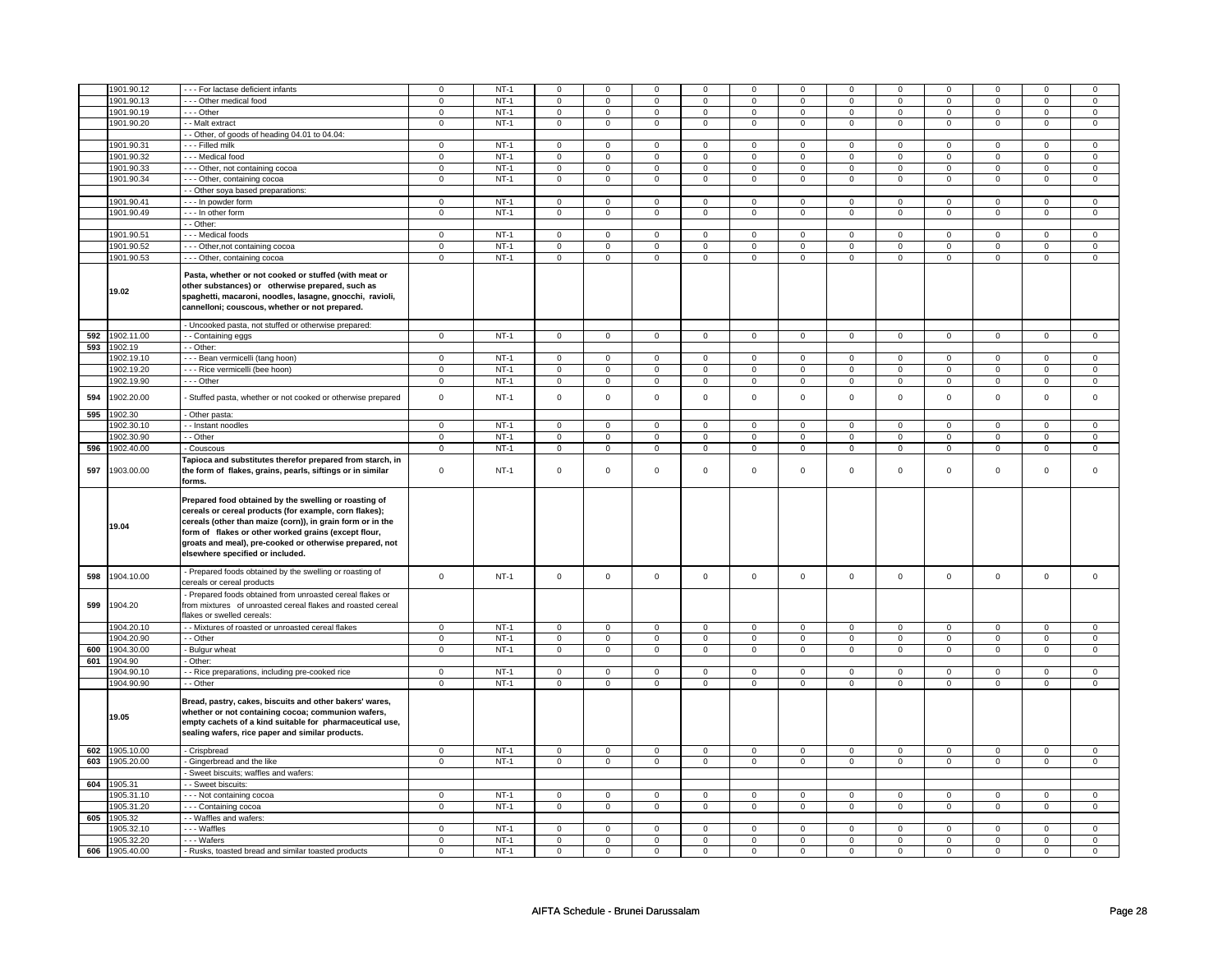| 607 | 1905.90        | Other:                                                                                                                                                                    |                |        |                |                |                |                     |                |                     |                |                |                |                |                |                |
|-----|----------------|---------------------------------------------------------------------------------------------------------------------------------------------------------------------------|----------------|--------|----------------|----------------|----------------|---------------------|----------------|---------------------|----------------|----------------|----------------|----------------|----------------|----------------|
|     | 905.90.10      | - Unsweetened teething biscuits                                                                                                                                           |                | $NT-1$ |                | $\mathsf 0$    | $\mathbf 0$    |                     | 0              | 0                   | 0              |                |                |                | $\mathbf 0$    | $\mathsf 0$    |
|     | 1905.90.20     |                                                                                                                                                                           | 0              |        | 0              |                |                | 0                   |                |                     |                | 0              | 0              | 0              |                | $\overline{0}$ |
|     |                | - Other unsweetened biscuits                                                                                                                                              | $\mathbf 0$    | $NT-1$ | 0              | $\mathbf 0$    | 0              | $\mathbf 0$         | 0              | $\mathbf 0$         | 0              | $\mathbf 0$    | 0              | $\mathbf 0$    | $\mathbf 0$    |                |
|     | 1905.90.30     | - - Cakes                                                                                                                                                                 | $\mathbf 0$    | $NT-1$ | $\mathbf 0$    | $\mathbf 0$    | $\mathbf 0$    | $\mathbf 0$         | $\mathbf 0$    | $\mathbf 0$         | $\mathbf 0$    | $\mathbf 0$    | $\mathbf 0$    | $\mathbf 0$    | $\mathbf 0$    | $\mathbf 0$    |
|     | 1905.90.40     | - Pastries                                                                                                                                                                | $\mathbf 0$    | $NT-1$ | $\mathbf 0$    | $\mathbf 0$    | $\mathbf 0$    | $\mathbf 0$         | $\mathbf 0$    | $\mathbf 0$         | $\mathbf 0$    | $\mathbf 0$    | $\mathbf 0$    | $\mathbf 0$    | $\Omega$       | $\mathbf 0$    |
|     | 1905.90.50     | - Bakery products made without flour                                                                                                                                      | $\mathbf 0$    | $NT-1$ | $\mathsf 0$    | $\mathbf 0$    | $\mathbf 0$    | $\mathsf{O}\xspace$ | $\mathsf 0$    | $\mathsf{O}\xspace$ | $\mathbf 0$    | $\mathsf 0$    | $\mathsf 0$    | $\mathsf 0$    | $\mathbf 0$    | $\mathbf 0$    |
|     | 1905.90.60     | - Empty cachets of a kind suitable for pharmaceutical use                                                                                                                 | $\mathsf 0$    | $NT-1$ | $\mathsf 0$    | $\mathsf 0$    | $\mathbf 0$    | $\mathsf 0$         | $\mathsf 0$    | $\mathsf 0$         | $\mathbf 0$    | $\mathsf 0$    | $\mathsf 0$    | $\mathsf 0$    | $\mathbf 0$    | $\mathbf 0$    |
|     | 1905.90.70     | - Communion wafers, sealing wafers, rice paper and similar<br>products                                                                                                    | $\mathbf 0$    | $NT-1$ | $\mathsf 0$    | $\mathbf 0$    | $\mathsf 0$    | $\mathsf{O}\xspace$ | $\mathsf 0$    | $\mathsf 0$         | $\mathsf 0$    | $\mathsf 0$    | $\mathsf 0$    | $\mathsf 0$    | $\mathsf 0$    | $\mathsf 0$    |
|     | 1905.90.80     | - Other crisp savoury food products                                                                                                                                       | $\mathbf 0$    | $NT-1$ | $\mathbf 0$    | $\mathbf 0$    | $\mathbf 0$    | $\mathbf 0$         | $\mathbf 0$    | $\mathbf 0$         | $\mathbf 0$    | $\mathbf 0$    | $\mathbf 0$    | $\mathbf 0$    | $\mathbf 0$    | $\mathbf 0$    |
|     | 1905.90.90     | - - Other                                                                                                                                                                 | $\overline{0}$ | $NT-1$ | $\overline{0}$ | $\overline{0}$ | $\overline{0}$ | $\overline{0}$      | $\overline{0}$ | $\overline{0}$      | $\overline{0}$ | $\overline{0}$ | $\overline{0}$ | $\overline{0}$ | $\overline{0}$ | $\overline{0}$ |
|     | 20.01          | Vegetables, fruit, nuts and other edible parts of plants,<br>prepared or preserved by vinegar or acetic acid.                                                             |                |        |                |                |                |                     |                |                     |                |                |                |                |                |                |
|     | 608 2001.10.00 | - Cucumbers and gherkins                                                                                                                                                  | $\mathsf 0$    | $NT-1$ | $\mathbf 0$    | $\mathsf 0$    | $\mathbf 0$    | $\mathbf 0$         | $\mathbf 0$    | $\mathbf 0$         | $\mathbf 0$    | $\mathbf 0$    | $\mathsf 0$    | $\mathbf 0$    | $\mathbf 0$    | $\mathbf 0$    |
| 609 | 2001.90        | - Other:                                                                                                                                                                  |                |        |                |                |                |                     |                |                     |                |                |                |                |                |                |
|     | 2001.90.10     | - Onions                                                                                                                                                                  | $\mathsf 0$    | $NT-1$ | $\mathbf 0$    | $\mathsf 0$    | $\mathbf 0$    | $\mathbf 0$         | $\mathbf 0$    | $\mathbf 0$         | $\mathbf 0$    | $\mathbf 0$    | $\mathbf 0$    | $\mathbf 0$    | $\Omega$       | $\mathbf 0$    |
|     | 2001.90.90     | - - Other                                                                                                                                                                 | $\overline{0}$ | $NT-1$ | $\overline{0}$ | $\overline{0}$ | $\overline{0}$ | $\overline{0}$      | $\overline{0}$ | $\overline{0}$      | $\overline{0}$ | $\overline{0}$ | $\overline{0}$ | $\overline{0}$ | $\overline{0}$ | $\overline{0}$ |
|     | 20.02          | Tomatoes prepared or preserved otherwise than by<br>vinegar or acetic acid.                                                                                               |                |        |                |                |                |                     |                |                     |                |                |                |                |                |                |
|     | 610 2002.10.00 | - Tomatoes, whole or in pieces                                                                                                                                            | $\overline{0}$ | $NT-1$ | $\mathbf 0$    | $\mathbf{0}$   | $\mathbf 0$    | $\mathbf{0}$        | $\mathbf 0$    | $\mathbf 0$         | $\mathbf 0$    | $\mathbf{0}$   | $\mathbf 0$    | $\mathbf{0}$   | $\mathsf 0$    | $\mathbf{0}$   |
|     | 611 2002.90    | - Other:                                                                                                                                                                  |                |        |                |                |                |                     |                |                     |                |                |                |                |                |                |
|     | 2002.90.1      | - - Tomato paste                                                                                                                                                          | $\mathsf 0$    | $NT-1$ | $\mathsf 0$    | $\mathsf 0$    | $\mathbf 0$    | $\mathbf 0$         | $\mathbf 0$    | $\mathbf 0$         | $\mathbf 0$    | $\mathbf 0$    | $\mathbf 0$    | $\mathbf 0$    | $\mathbf 0$    | $\mathbf 0$    |
|     | 2002.90.90     | - - Other                                                                                                                                                                 | $\overline{0}$ | $NT-1$ | $\overline{0}$ | $\overline{0}$ | $\mathbf 0$    | $\overline{0}$      | $\mathbf 0$    | $\overline{0}$      | $\mathbf 0$    | $\overline{0}$ | $\mathbf 0$    | $\overline{0}$ | $\overline{0}$ | $\overline{0}$ |
|     | 20.03          | Mushrooms and truffles, prepared or preserved otherwise<br>than by vinegar or acetic acid.                                                                                |                |        |                |                |                |                     |                |                     |                |                |                |                |                |                |
|     | 612 2003.10.00 | - Mushrooms of the genus Agaricus                                                                                                                                         | $\overline{0}$ | $NT-1$ | $\overline{0}$ | $\overline{0}$ | $\mathbf 0$    | $\overline{0}$      | $\overline{0}$ | $\overline{0}$      | $\mathsf 0$    | $\overline{0}$ | $\overline{0}$ | $\overline{0}$ | $\mathsf 0$    | $\overline{0}$ |
|     | 613 2003.20.00 | - Truffles                                                                                                                                                                | 0              | $NT-1$ | 0              | 0              | 0              | $\mathbf 0$         | 0              | $\mathbf 0$         | 0              | $\mathbf 0$    | 0              | $\mathsf 0$    | 0              | $\mathsf 0$    |
|     | 614 2003.90.00 | - Other                                                                                                                                                                   | $\mathsf 0$    | $NT-1$ | $\mathsf 0$    | $\mathsf 0$    | $\mathsf 0$    | $\mathsf 0$         | $\mathsf 0$    | $\mathsf 0$         | $\mathsf 0$    | $\mathsf 0$    | $\mathsf 0$    | $\mathsf 0$    | $\mathsf 0$    | $\mathsf 0$    |
|     | 20.04          | Other vegetables prepared or preserved otherwise than by<br>vinegar or acetic acid, frozen, other than products of<br>heading 20.06.                                      |                |        |                |                |                |                     |                |                     |                |                |                |                |                |                |
|     | 615 2004.10.00 | - Potatoes                                                                                                                                                                | $\overline{0}$ | $NT-1$ | $\mathbf 0$    | $\overline{0}$ | $\mathbf 0$    | $\mathbf 0$         | $\mathbf 0$    | $\mathbf 0$         | $\mathbf 0$    | $\mathbf 0$    | $\mathsf 0$    | $\mathbf 0$    | $\mathsf 0$    | $\mathbf 0$    |
|     | 616 2004.90    | - Other vegetables and mixtures of vegetables:                                                                                                                            |                |        |                |                |                |                     |                |                     |                |                |                |                |                |                |
|     | 2004.90.1      | - - Infant food                                                                                                                                                           | $\mathsf 0$    | $NT-1$ | $\mathbf 0$    | $\mathsf 0$    | $\mathbf 0$    | $\mathbf 0$         | $\mathbf 0$    | $\mathbf 0$         | $\mathbf 0$    | $\mathbf 0$    | $\mathsf 0$    | $\mathbf 0$    | $\mathsf 0$    | $\mathbf 0$    |
|     | 2004.90.20     | - Other preparations of sweet corn                                                                                                                                        | $\mathbf 0$    | $NT-1$ | $\mathbf 0$    | $\mathbf 0$    | $\mathbf 0$    | $\mathbf 0$         | $\mathbf 0$    | $\mathbf 0$         | $\mathbf 0$    | $\mathbf 0$    | $\mathbf 0$    | $\mathbf 0$    | $\mathbf 0$    | $\mathbf 0$    |
|     | 2004.90.90     | - - Other                                                                                                                                                                 | $\overline{0}$ | $NT-1$ | $\mathbf 0$    | $\overline{0}$ | $\mathbf 0$    | $\overline{0}$      | $\overline{0}$ | $\overline{0}$      | $\mathbf 0$    | $\overline{0}$ | $\mathsf 0$    | $\overline{0}$ | $\mathsf 0$    | $\overline{0}$ |
|     | 20.05          | Other vegetables prepared or preserved otherwise than by<br>vinegar or acetic acid, not frozen, other than products of<br>heading 20.06.                                  |                |        |                |                |                |                     |                |                     |                |                |                |                |                |                |
|     | 617 2005.10.00 | - Homogenised vegetables                                                                                                                                                  | $\mathbf 0$    | $NT-1$ | $\mathbf 0$    | $\mathbf{0}$   | $\mathbf 0$    | $\mathbf{0}$        | $\mathbf 0$    | $\mathbf{0}$        | $\mathbf 0$    | $\mathbf{0}$   | $\mathbf 0$    | $\mathbf{0}$   | $\mathbf 0$    | $\mathbf{0}$   |
| 618 | 2005.20        | - Potatoes:                                                                                                                                                               |                |        |                |                |                |                     |                |                     |                |                |                |                |                |                |
|     | 2005.20.10     | - Chips and sticks                                                                                                                                                        | $\mathsf 0$    | $NT-1$ | $\mathbf 0$    | $\mathbf 0$    | $\mathbf 0$    | $\mathbf 0$         | $\mathbf 0$    | $\mathbf 0$         | $\mathbf 0$    | $\mathbf 0$    | $\mathbf 0$    | $\mathbf 0$    | $\mathbf 0$    | $\mathbf 0$    |
|     | 2005.20.90     | - Other                                                                                                                                                                   | $\mathsf 0$    | $NT-1$ | $\mathsf 0$    | $\mathsf 0$    | $\mathsf 0$    | $\mathbf 0$         | $\mathsf 0$    | $\mathbf 0$         | $\mathsf 0$    | $\mathbf 0$    | $\mathsf 0$    | $\mathbf 0$    | $\mathbf 0$    | $\mathbf 0$    |
| 619 | 2005.40.00     | Peas (Pisum sativum)                                                                                                                                                      | $\mathsf 0$    | $NT-1$ | $\mathbf 0$    | $\mathsf 0$    | $\mathbf 0$    | $\mathbf 0$         | $\mathbf 0$    | $\mathbf 0$         | $\mathsf 0$    | $\mathbf 0$    | $\mathsf 0$    | $\mathbf 0$    | $\mathbf 0$    | $\mathbf 0$    |
|     |                | Beans (Vigna spp., Phaseolus spp.):                                                                                                                                       |                |        |                |                |                |                     |                |                     |                |                |                |                |                |                |
| 620 | 2005.51.00     | - Beans, shelled                                                                                                                                                          | $\mathbf 0$    | $NT-1$ | $\mathbf 0$    | $\mathbf 0$    | $\mathbf 0$    | 0                   | $\mathbf 0$    | 0                   | $\mathbf{0}$   | $\mathbf 0$    | 0              | $\mathbf 0$    | 0              | $\mathbf 0$    |
| 621 | 2005.59.00     | - - Other                                                                                                                                                                 | $\mathsf 0$    | $NT-1$ | $\mathbf 0$    | $\mathsf 0$    | $\mathbf 0$    | $\mathbf 0$         | $\mathbf 0$    | $\mathbf 0$         | $\mathbf 0$    | $\mathbf 0$    | $\mathsf 0$    | $\mathbf 0$    | $\mathbf 0$    | $\mathbf 0$    |
| 622 | 005.60.00      | Asparagus                                                                                                                                                                 | $\mathbf 0$    | $NT-1$ | $\mathbf 0$    | $\mathsf 0$    | $\Omega$       | $\Omega$            | $\mathbf 0$    | $\mathbf{0}$        | $\Omega$       | $\Omega$       | $\mathbf 0$    | $\mathbf 0$    | $\Omega$       | $\mathsf 0$    |
| 623 | 2005.70.00     | Olives                                                                                                                                                                    | $\mathbf 0$    | $NT-1$ | $\mathsf 0$    | $\mathbf 0$    | $\mathsf 0$    | $\mathsf 0$         | $\mathsf 0$    | $\mathsf 0$         | $\mathsf 0$    | $\mathsf 0$    | $\mathsf 0$    | $\mathsf 0$    | $\mathbf 0$    | $\mathsf 0$    |
| 624 | 2005.80.00     | Sweet corn (Zea mays var. saccharata)                                                                                                                                     | $\mathbf 0$    | $NT-1$ | $\mathsf 0$    | $\mathbf 0$    | $\mathsf 0$    | $\mathbf 0$         | $\mathsf 0$    | $\mathbf 0$         | $\mathsf 0$    | $\mathsf 0$    | $\mathsf 0$    | $\mathsf 0$    | $\mathsf 0$    | $\mathsf 0$    |
| 625 | 2005.90        | Other vegetables and mixtures of vegetables:                                                                                                                              |                |        |                |                |                |                     |                |                     |                |                |                |                |                |                |
|     | 2005.90.10     | - Smoked garlic                                                                                                                                                           | $\mathbf 0$    | $NT-1$ | $\mathsf 0$    | $\overline{0}$ | $\mathbf 0$    | $\mathbf 0$         | $\mathsf 0$    | $\overline{0}$      | $\mathbf 0$    | $\mathbf 0$    | $\mathsf 0$    | $\overline{0}$ | $\mathbf 0$    | $\mathbf 0$    |
|     | 2005.90.90     | - - Other                                                                                                                                                                 | $\mathsf 0$    | $NT-1$ | $\mathsf 0$    | $\mathsf 0$    | $\mathbf 0$    | $\mathbf 0$         | $\mathsf 0$    | $\mathbf 0$         | $\mathbf 0$    | $\mathbf 0$    | $\mathsf 0$    | $\mathbf 0$    | $\mathsf 0$    | $\mathbf 0$    |
| 626 | 2006.00.00     | Vegetables, fruit, nuts, fruit-peel and other parts of plants,<br>preserved by sugar (drained, glacé or crystallised)                                                     | $\mathsf 0$    | $NT-1$ | $\mathsf 0$    | $\mathsf 0$    | $\mathsf 0$    | $\mathsf 0$         | $\mathsf 0$    | $\mathsf 0$         | $\mathsf 0$    | $\mathsf 0$    | $\mathsf 0$    | $\mathsf 0$    | $\mathsf 0$    | $\mathsf 0$    |
|     | 20.07          | Jams, fruit jellies, marmalades, fruit or nut purée and fruit<br>or nut pastes, obtained by cooking, whether or not<br>containing added sugar or other sweetening matter. |                |        |                |                |                |                     |                |                     |                |                |                |                |                |                |
| 627 | 2007.10.00     | - Homogenised preparations                                                                                                                                                | $\mathsf 0$    | $NT-1$ | $\mathbf 0$    | $\mathbf 0$    | $\mathbf 0$    | $\mathbf{0}$        | $\mathbf 0$    | $\mathbf 0$         | $\mathbf 0$    | $\mathbf{0}$   | $\mathsf 0$    | $\mathbf 0$    | $\mathbf 0$    | $\mathbf 0$    |
|     |                | - Other:                                                                                                                                                                  |                |        |                |                |                |                     |                |                     |                |                |                |                |                |                |
| 628 | 2007.91.00     | - Citrus fruit                                                                                                                                                            | $\mathsf 0$    | $NT-1$ | $\mathbf 0$    | $\mathsf 0$    | $\mathbf 0$    | $\mathbf 0$         | $\mathbf 0$    | $\mathbf 0$         | $\mathbf 0$    | $\mathbf 0$    | $\mathsf 0$    | $\mathbf 0$    | $\mathbf 0$    | $\mathbf 0$    |
| 629 | 2007.99        | - Other:                                                                                                                                                                  |                |        |                |                |                |                     |                |                     |                |                |                |                |                |                |
|     | 2007.99.10     | -- Fruit grains and pastes other than of mango, pineapple or<br>strawberries                                                                                              | $\mathsf 0$    | $NT-1$ | $\mathsf 0$    | $\mathsf 0$    | $\mathsf 0$    | $\mathsf 0$         | $\mathsf 0$    | $\mathsf 0$         | $\mathsf 0$    | $\mathsf 0$    | $\mathsf 0$    | $\mathsf 0$    | $\mathsf 0$    | $\mathbf 0$    |
|     | 2007.99.90     | $--$ Other                                                                                                                                                                | $\overline{0}$ | $NT-1$ | $\Omega$       | $\Omega$       | $\Omega$       | $\Omega$            | $\Omega$       | $\Omega$            | $\Omega$       | $\Omega$       | $\Omega$       | $\Omega$       | $\Omega$       | $\Omega$       |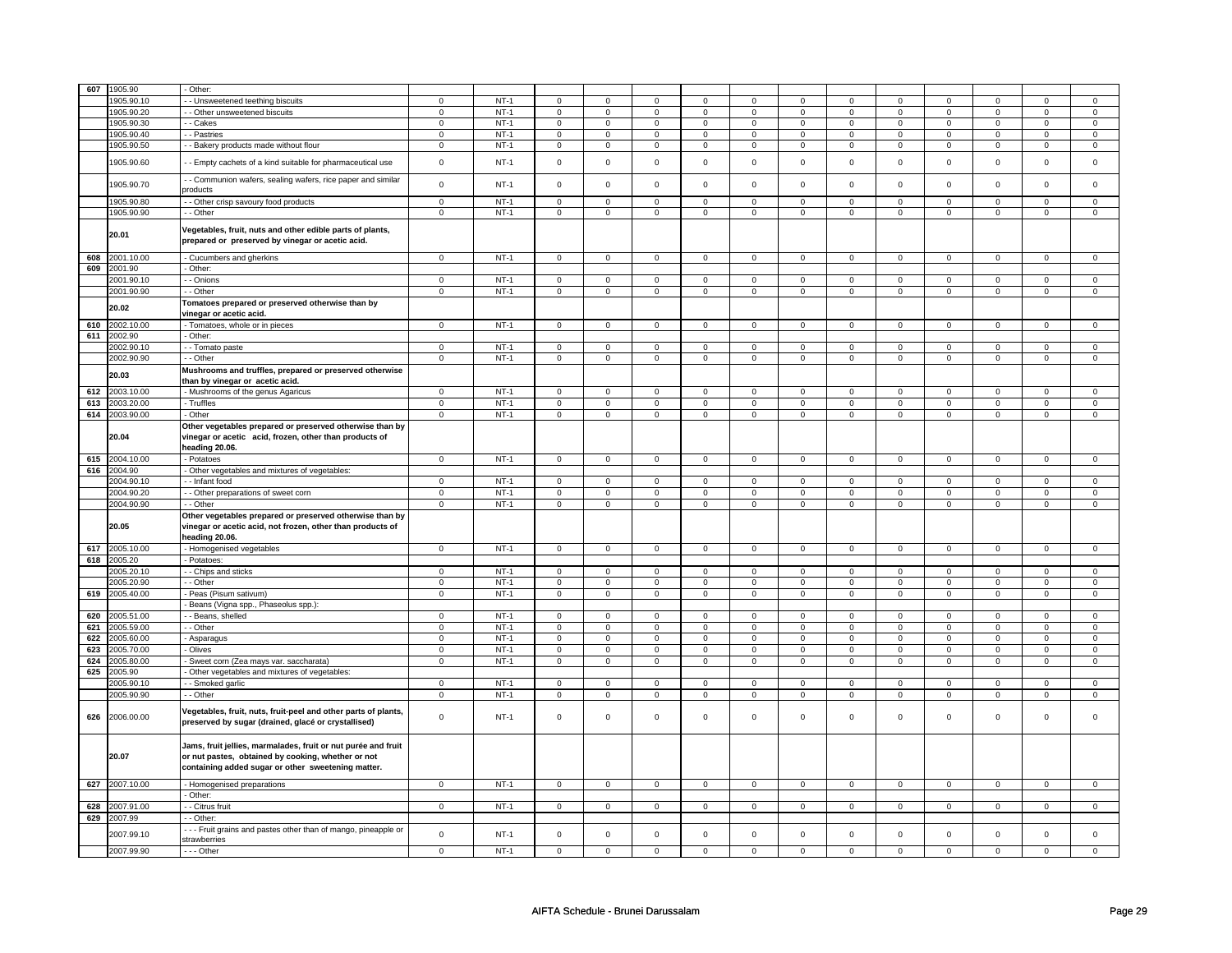|     | 20.08       | Fruit, nuts and other edible parts of plants, otherwise<br>prepared or preserved, whether or not containing added<br>sugar or other sweetening matter or spirit, not elsewhere<br>specified or included. |                |        |                                    |                            |                     |                |                     |                |                     |                |                     |                |             |                |
|-----|-------------|----------------------------------------------------------------------------------------------------------------------------------------------------------------------------------------------------------|----------------|--------|------------------------------------|----------------------------|---------------------|----------------|---------------------|----------------|---------------------|----------------|---------------------|----------------|-------------|----------------|
|     |             | - Nuts, ground-nuts and other seeds, whether or not mixed<br>ogether:                                                                                                                                    |                |        |                                    |                            |                     |                |                     |                |                     |                |                     |                |             |                |
|     | 630 2008.11 | - - Ground-nuts:                                                                                                                                                                                         |                |        |                                    |                            |                     |                |                     |                |                     |                |                     |                |             |                |
|     | 2008.11.10  | - - - Roasted nuts                                                                                                                                                                                       | $\mathbf 0$    | $NT-1$ | $\mathbf 0$                        | $\mathbf 0$                | $\mathbf 0$         | $\mathbf 0$    | $\mathbf 0$         | $\mathbf 0$    | 0                   | $\mathbf 0$    | 0                   | $\mathbf 0$    | 0           | 0              |
|     | 2008.11.20  | - - - Peanut butter                                                                                                                                                                                      | $\mathsf 0$    | $NT-1$ | $\mathbf 0$                        | $\mathbf 0$                | $\mathbf 0$         | $\mathbf 0$    | $\mathbf 0$         | $\mathbf 0$    | $\mathbf 0$         | $\mathbf{0}$   | $\mathbf 0$         | $\mathbf 0$    | $\mathbf 0$ | $\mathbf 0$    |
|     | 2008.11.90  | --- Other                                                                                                                                                                                                | $\overline{0}$ | $NT-1$ | $\mathsf{O}\xspace$                | $\overline{0}$             | $\mathsf 0$         | $\mathsf 0$    | $\mathsf{O}\xspace$ | $\mathbf 0$    | $\mathbf 0$         | $\mathbf 0$    | $\mathsf 0$         | $\overline{0}$ | $\mathsf 0$ | $\overline{0}$ |
| 631 | 2008.19     | - - Other, including mixtures:                                                                                                                                                                           |                |        |                                    |                            |                     |                |                     |                |                     |                |                     |                |             |                |
|     | 2008.19.10  | --- Cashew                                                                                                                                                                                               | $\mathsf 0$    | $NT-1$ | $\mathbf 0$                        | $\mathbf 0$                | $\mathbf 0$         | $\mathbf 0$    | $\mathsf 0$         | $\mathbf{0}$   | $\mathbf 0$         | $\mathbf{0}$   | $\mathbf 0$         | $\mathbf 0$    | $\mathbf 0$ | $\mathbf 0$    |
|     | 2008.19.90  | --- Other                                                                                                                                                                                                | 0              | $NT-1$ | 0                                  | $\mathbf 0$                | 0                   | $\mathbf 0$    | 0                   | $\mathbf 0$    | 0                   | $\mathbf 0$    | 0                   | $\mathbf 0$    | 0           | $\mathbf 0$    |
| 632 | 2008.20.00  | - Pineapples                                                                                                                                                                                             | $\mathsf 0$    | $NT-1$ | $\mathsf 0$                        | $\mathsf 0$                | $\mathsf{O}\xspace$ | $\mathsf 0$    | $\mathsf{O}\xspace$ | $\mathbf 0$    | $\mathsf 0$         | $\mathbf 0$    | $\mathbf 0$         | $\mathbf 0$    | $\mathsf 0$ | $\mathbf{O}$   |
| 633 | 2008.30     | - Citrus fruit:                                                                                                                                                                                          |                |        |                                    |                            |                     |                |                     |                |                     |                |                     |                |             |                |
|     |             | - Containing added sugar or other sweetening matter or<br>spirits:                                                                                                                                       |                |        |                                    |                            |                     |                |                     |                |                     |                |                     |                |             |                |
|     | 2008.30.11  | --- In airtight containers                                                                                                                                                                               | $\overline{0}$ | $NT-1$ | $\overline{0}$                     | $\overline{0}$             | $\mathsf 0$         | $\overline{0}$ | $\mathsf 0$         | $\overline{0}$ | $\mathsf{O}\xspace$ | $\mathbf 0$    | $\mathsf{O}\xspace$ | $\overline{0}$ | $\mathsf 0$ | $\overline{0}$ |
|     | 2008.30.19  | --- Other                                                                                                                                                                                                | $\mathsf 0$    | $NT-1$ | $\mathbf 0$                        | $\mathbf 0$                | $\mathbf 0$         | $\mathbf 0$    | $\mathbf 0$         | $\mathbf 0$    | $\mathbf 0$         | $\mathbf 0$    | $\mathbf 0$         | $\mathbf 0$    | $\mathsf 0$ | $\mathbf 0$    |
|     |             | - - Other:                                                                                                                                                                                               |                |        |                                    |                            |                     |                |                     |                |                     |                |                     |                |             |                |
|     | 2008.30.91  | - - - In airtight containers                                                                                                                                                                             | 0              | $NT-1$ | 0                                  | $\mathbf 0$                | $^{\circ}$          | $\mathbf 0$    | $\mathbf 0$         | $\mathbf 0$    | $\mathbf 0$         | $\mathbf 0$    | 0                   | $\mathbf 0$    | 0           | $\mathbf 0$    |
|     | 2008.30.99  | --- Other                                                                                                                                                                                                | $\mathsf 0$    | $NT-1$ | $\mathsf 0$                        | $\mathbf 0$                | $\mathsf 0$         | $\mathbf 0$    | $\mathsf 0$         | $\mathsf 0$    | $\mathbf 0$         | $\mathsf 0$    | $\mathsf 0$         | $\mathbf 0$    | $\mathsf 0$ | 0              |
| 634 | 2008.40     | Pears:                                                                                                                                                                                                   |                |        |                                    |                            |                     |                |                     |                |                     |                |                     |                |             |                |
|     |             | - Containing added sugar or other sweetening matter or<br>spirits:                                                                                                                                       |                |        |                                    |                            |                     |                |                     |                |                     |                |                     |                |             |                |
|     | 2008.40.11  | - - - In airtight containers                                                                                                                                                                             | $\overline{0}$ | $NT-1$ | $\overline{0}$                     | $\overline{0}$             | $\overline{0}$      | $\overline{0}$ | $\overline{0}$      | $\overline{0}$ | $\overline{0}$      | $\overline{0}$ | $\overline{0}$      | $\overline{0}$ | $\mathbf 0$ | $\overline{0}$ |
|     | 2008.40.19  | --- Other                                                                                                                                                                                                | 0              | $NT-1$ | 0                                  | $\mathbf 0$                | 0                   | $\mathbf 0$    | $\mathbf 0$         | $\mathbf 0$    | 0                   | $\mathbf 0$    | 0                   | $\mathbf 0$    | 0           | $\mathbf 0$    |
|     |             | $-$ Other:                                                                                                                                                                                               |                |        |                                    |                            |                     |                |                     |                |                     |                |                     |                |             |                |
|     | 2008.40.91  | - - - In airtight containers                                                                                                                                                                             | $\mathbf 0$    | $NT-1$ | $\mathsf 0$                        | $\mathsf 0$                | $\mathsf 0$         | $\mathbf 0$    | $\mathsf 0$         | $\mathsf{O}$   | $\mathsf 0$         | $\mathbf 0$    | $\mathsf{O}\xspace$ | $\mathbf 0$    | 0           | $\mathbf 0$    |
|     | 2008.40.99  | - - - Other                                                                                                                                                                                              | $\mathsf 0$    | $NT-1$ | $\mathbf 0$                        | $\mathbf 0$                | $\mathbf 0$         | $\mathbf 0$    | $\mathbf 0$         | $\mathbf 0$    | $\mathbf 0$         | $\mathbf 0$    | $\mathbf 0$         | $\mathbf 0$    | $\mathsf 0$ | $\mathbf{0}$   |
| 635 | 2008.50     | - Apricots:                                                                                                                                                                                              |                |        |                                    |                            |                     |                |                     |                |                     |                |                     |                |             |                |
|     |             | - Containing added sugar or other sweetening matter or                                                                                                                                                   |                |        |                                    |                            |                     |                |                     |                |                     |                |                     |                |             |                |
|     |             | spirits:                                                                                                                                                                                                 |                |        |                                    |                            |                     |                |                     |                |                     |                |                     |                |             |                |
|     | 2008.50.11  | - - - In airtight containers                                                                                                                                                                             | $\mathbf 0$    | $NT-1$ | $\mathsf 0$                        | $\mathsf 0$                | $\mathsf 0$         | $\mathsf 0$    | $\mathsf 0$         | $\mathbf 0$    | $\mathbf 0$         | $\mathbf 0$    | $\mathsf{O}\xspace$ | $\mathbf 0$    | 0           | $\mathsf 0$    |
|     |             |                                                                                                                                                                                                          |                |        |                                    |                            |                     |                |                     |                |                     |                |                     |                |             |                |
|     | 2008.50.19  | - - - Other                                                                                                                                                                                              | 0              | $NT-1$ | 0                                  | $\mathbf 0$                | 0                   | $\mathbf 0$    | 0                   | $\mathbf 0$    | 0                   | $\mathbf 0$    | 0                   | $\mathbf 0$    | 0           | $\mathbf 0$    |
|     |             | $-$ Other:                                                                                                                                                                                               |                |        |                                    |                            |                     |                |                     |                |                     |                |                     |                |             |                |
|     | 2008.50.91  | - - - In airtight containers                                                                                                                                                                             | $\overline{0}$ | $NT-1$ | $\overline{0}$                     | $\overline{0}$             | $\mathbf 0$         | $\mathbf 0$    | $\mathsf 0$         | $\mathbf 0$    | $\mathbf 0$         | $\mathbf 0$    | $\overline{0}$      | $\mathbf 0$    | $\mathbf 0$ | 0              |
|     | 2008.50.99  | --- Other                                                                                                                                                                                                | 0              | $NT-1$ | 0                                  | $\mathbf 0$                | 0                   | $\mathbf 0$    | 0                   | $\mathbf 0$    | 0                   | $\mathbf 0$    | 0                   | 0              | 0           | 0              |
| 636 | 2008.60     | Cherries:                                                                                                                                                                                                |                |        |                                    |                            |                     |                |                     |                |                     |                |                     |                |             |                |
|     |             | - - Containing added sugar or other sweetening matter or<br>spirits:                                                                                                                                     |                |        |                                    |                            |                     |                |                     |                |                     |                |                     |                |             |                |
|     | 2008.60.11  | --- In airtight containers                                                                                                                                                                               | $\mathsf 0$    | $NT-1$ | $\mathbf 0$                        | $\mathsf 0$                | $\mathsf 0$         | $\mathsf 0$    | $\mathsf{O}\xspace$ | $\mathbf 0$    | $\mathbf 0$         | $\mathbf 0$    | $\mathsf 0$         | $\mathbf 0$    | $\Omega$    | 0              |
|     | 2008.60.19  | --- Other                                                                                                                                                                                                | $\overline{0}$ | $NT-1$ | $\overline{0}$                     | $\overline{0}$             | $\mathsf{O}\xspace$ | $\overline{0}$ | $\mathsf{O}\xspace$ | $\overline{0}$ | $\mathsf 0$         | $\overline{0}$ | $\overline{0}$      | $\overline{0}$ | $\mathsf 0$ | $\overline{0}$ |
|     |             | - Other:                                                                                                                                                                                                 |                |        |                                    |                            |                     |                |                     |                |                     |                |                     |                |             |                |
|     | 2008.60.91  | - - - In airtight containers                                                                                                                                                                             | $\mathbf 0$    | $NT-1$ | $\mathsf 0$                        | $\mathbf 0$                | $\mathbf 0$         | $\mathbf 0$    | $\mathbf 0$         | $\mathbf 0$    | 0                   | $\mathbf 0$    | 0                   | $\mathbf 0$    | 0           | $\mathbf 0$    |
|     | 2008.60.99  | --- Other                                                                                                                                                                                                | $\mathbf 0$    | $NT-1$ | $\mathbf 0$                        | $\mathbf 0$                | $\mathbf 0$         | $\mathbf 0$    | $\mathbf 0$         | $\mathbf 0$    | $\mathbf 0$         | $\mathbf 0$    | 0                   | $\mathbf 0$    | 0           | 0              |
| 637 | 2008.70     | - Peaches, including nectarines:                                                                                                                                                                         |                |        |                                    |                            |                     |                |                     |                |                     |                |                     |                |             |                |
|     |             | - - Containing added sugar or other sweetening matter or<br>spirits:                                                                                                                                     |                |        |                                    |                            |                     |                |                     |                |                     |                |                     |                |             |                |
|     | 2008.70.11  |                                                                                                                                                                                                          | $\mathbf 0$    | $NT-1$ |                                    |                            | $\mathsf 0$         | $\mathsf 0$    | $\mathsf 0$         | $\mathbf 0$    | $\mathsf 0$         | $\mathbf 0$    | $\mathbf 0$         | $\mathbf 0$    | $\mathsf 0$ | $\mathbf 0$    |
|     | 2008.70.19  | - - - In airtight containers<br>- - - Other                                                                                                                                                              | $\mathbf 0$    | $NT-1$ | $\mathsf{O}\xspace$<br>$\mathbf 0$ | $\mathbf 0$<br>$\mathbf 0$ | $\mathbf 0$         | $\mathbf{0}$   | $\mathbf 0$         | $\mathbf 0$    | $\mathbf{0}$        | $\mathbf 0$    | $\mathbf{0}$        | $\mathbf 0$    | 0           | $\mathbf{0}$   |
|     |             | - - Other:                                                                                                                                                                                               |                |        |                                    |                            |                     |                |                     |                |                     |                |                     |                |             |                |
|     | 2008.70.91  | - - - In airtight containers                                                                                                                                                                             | 0              | $NT-1$ | $\overline{0}$                     | $\overline{0}$             | $\mathbf 0$         | $\overline{0}$ | $\mathbf 0$         | $\overline{0}$ | 0                   | $\mathbf 0$    | $\overline{0}$      | $\overline{0}$ | 0           | 0              |
|     | 2008.70.99  | --- Other                                                                                                                                                                                                | $\mathsf 0$    | $NT-1$ | $\mathbf 0$                        | $\mathsf 0$                | $\mathsf 0$         | $\mathbf 0$    | $\mathsf 0$         | $\mathsf 0$    | $\mathbf 0$         | $\mathsf 0$    | $\mathsf 0$         | $\mathbf 0$    | $\mathsf 0$ | $\mathbf 0$    |
| 638 | 2008.80     | Strawberries:                                                                                                                                                                                            |                |        |                                    |                            |                     |                |                     |                |                     |                |                     |                |             |                |
|     |             | - Containing added sugar or other sweetening matter or<br>spirits:                                                                                                                                       |                |        |                                    |                            |                     |                |                     |                |                     |                |                     |                |             |                |
|     | 2008.80.11  | - - - In airtight containers                                                                                                                                                                             | $\mathbf 0$    | $NT-1$ | $\overline{0}$                     | $\mathbf 0$                | $\mathbf{0}$        | $\mathbf 0$    | $\mathbf 0$         | $\mathbf{0}$   | $\mathbf 0$         | $\mathbf{0}$   | $\mathbf 0$         | $\mathbf{0}$   | $\mathbf 0$ | $\mathbf 0$    |
|     | 2008.80.19  | $\overline{-}$ - Other                                                                                                                                                                                   | $\mathsf 0$    | $NT-1$ | $\mathsf 0$                        | $\mathsf 0$                | $\mathsf 0$         | $\mathsf 0$    | $\mathsf{O}\xspace$ | $\mathsf 0$    | $\mathbf 0$         | $\mathsf 0$    | $\mathsf 0$         | $\overline{0}$ | $\mathbf 0$ | $\mathbf 0$    |
|     |             | - Other:                                                                                                                                                                                                 |                |        |                                    |                            |                     |                |                     |                |                     |                |                     |                |             |                |
|     | 2008.80.91  | - - - In airtight containers                                                                                                                                                                             | $\mathbf 0$    | $NT-1$ | $\mathsf 0$                        | $\mathbf 0$                | $\mathbf 0$         | $\mathbf 0$    | $\mathbf 0$         | $\mathbf 0$    | $\mathbf 0$         | $\mathbf 0$    | 0                   | $\mathbf 0$    | 0           | $\mathbf 0$    |
|     | 2008.80.99  | - - - Other                                                                                                                                                                                              | $\mathbf 0$    | $NT-1$ | 0                                  | $\mathbf 0$                | $\mathbf 0$         | $\mathbf 0$    | $\mathbf 0$         | $\mathbf 0$    | $\mathbf 0$         | $\mathbf 0$    | 0                   | $\mathbf 0$    | 0           | 0              |
|     |             | - Other, including mixtures other than those of subheading<br>2008.19:                                                                                                                                   |                |        |                                    |                            |                     |                |                     |                |                     |                |                     |                |             |                |
| 639 | 2008.91.00  | - - Palm hearts                                                                                                                                                                                          | $\mathsf 0$    | $NT-1$ | $\mathbf 0$                        | $\mathbf 0$                | $\mathbf 0$         | $\mathbf 0$    | $\mathsf 0$         | $\mathbf 0$    | $\mathbf 0$         | $\mathbf 0$    | $\mathsf 0$         | $\mathbf 0$    | $\mathsf 0$ | $\mathbf 0$    |
| 640 | 2008.92     | - - Mixtures:                                                                                                                                                                                            |                |        |                                    |                            |                     |                |                     |                |                     |                |                     |                |             |                |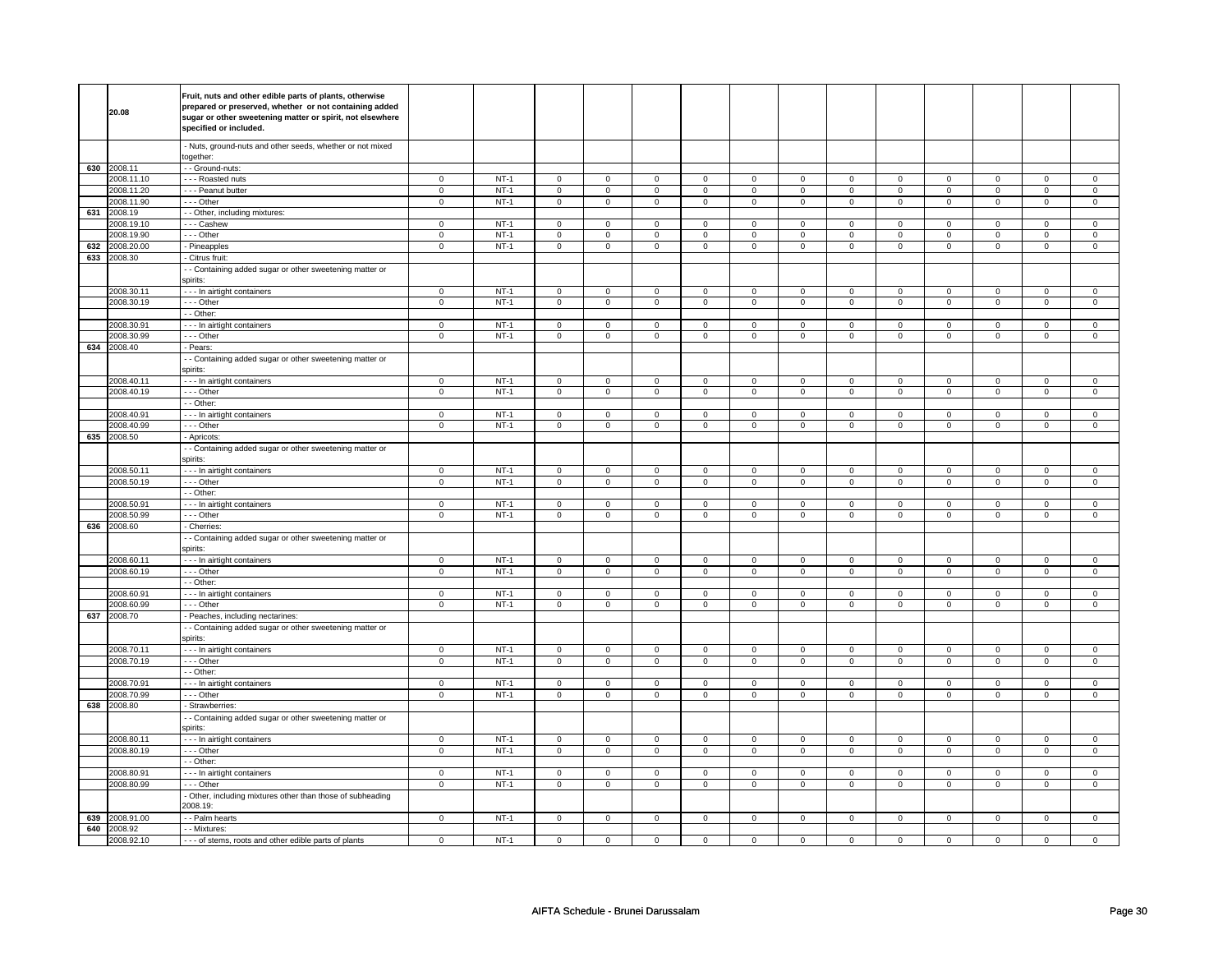|     |                | - - - Other, containing added sugar or other sweetening matter                                                                                                                                                                                                         |                |        |                |                |                |                |                |                     |                |                |                |                |                |                |
|-----|----------------|------------------------------------------------------------------------------------------------------------------------------------------------------------------------------------------------------------------------------------------------------------------------|----------------|--------|----------------|----------------|----------------|----------------|----------------|---------------------|----------------|----------------|----------------|----------------|----------------|----------------|
|     |                | or spirits:                                                                                                                                                                                                                                                            |                |        |                |                |                |                |                |                     |                |                |                |                |                |                |
|     | 2008.92.21     | - - - - In airtight containers                                                                                                                                                                                                                                         | $\mathsf 0$    | $NT-1$ | $\mathbf 0$    | $\overline{0}$ | $\mathsf 0$    | $\overline{0}$ | $\mathbf 0$    | $\overline{0}$      | $\mathsf 0$    | $\overline{0}$ | $\mathsf 0$    | $\overline{0}$ | $\mathsf 0$    | $\overline{0}$ |
|     | 2008.92.29     | $- - -$ Other                                                                                                                                                                                                                                                          | $\mathbf 0$    | $NT-1$ | $\mathbf 0$    | $\mathsf 0$    | $\mathbf 0$    | $\mathbf 0$    | $\mathbf 0$    | $\mathbf 0$         | $\mathbf 0$    | $\mathbf 0$    | $\mathbf 0$    | $\mathbf 0$    | $\mathbf 0$    | $\mathbf 0$    |
|     |                |                                                                                                                                                                                                                                                                        |                |        |                |                |                |                |                |                     |                |                |                |                |                |                |
|     |                | $- -$ Other:                                                                                                                                                                                                                                                           |                |        |                |                |                |                |                |                     |                |                |                |                |                |                |
|     | 2008.92.91     | - - - - In airtight containers                                                                                                                                                                                                                                         | $\mathsf 0$    | $NT-1$ | $\mathbf 0$    | $\mathbf 0$    | $\mathbf 0$    | $\mathbf 0$    | $\mathbf 0$    | $\mathbf 0$         | $\mathbf 0$    | $\mathbf 0$    | $\mathbf 0$    | $\mathbf 0$    | $\mathbf 0$    | $\mathbf 0$    |
|     | 2008.92.99     | $--$ Other                                                                                                                                                                                                                                                             | $\mathsf 0$    | $NT-1$ | $\mathbf 0$    | $\mathsf 0$    | $\mathbf 0$    | $\mathbf 0$    | $\mathbf 0$    | $\mathbf 0$         | $\mathbf 0$    | $\overline{0}$ | $\mathsf 0$    | $\overline{0}$ | $\mathsf 0$    | $\mathbf 0$    |
| 641 | 2008.99        | - - Other:                                                                                                                                                                                                                                                             |                |        |                |                |                |                |                |                     |                |                |                |                |                |                |
|     | 2008.99.10     | --- Lychees                                                                                                                                                                                                                                                            | $\mathbf 0$    | $NT-1$ | $\mathsf 0$    | $\mathbf 0$    | 0              | $\mathsf 0$    | 0              | $\mathbf 0$         | 0              | $\mathsf 0$    | 0              | $\mathsf 0$    | 0              | $\mathsf 0$    |
|     | 2008.99.20     |                                                                                                                                                                                                                                                                        | $\mathbf 0$    | $NT-1$ | $\mathbf 0$    | $\mathbf 0$    | $\mathbf 0$    | $\mathbf 0$    | $\mathbf 0$    | $\mathbf 0$         | $\mathbf 0$    | $\mathbf 0$    | $\mathbf 0$    | $\mathbf 0$    | $\mathbf 0$    | $\mathbf 0$    |
|     |                | --- Longans                                                                                                                                                                                                                                                            |                |        |                |                |                |                |                |                     |                |                |                |                |                |                |
|     | 2008.99.30     | - - - Of stems, roots and other edible parts of plants                                                                                                                                                                                                                 | $\mathsf 0$    | $NT-1$ | $\mathsf 0$    | $\mathsf 0$    | $\mathsf 0$    | $\mathsf 0$    | $\mathsf 0$    | $\mathsf 0$         | $\mathsf 0$    | $\mathsf 0$    | $\mathsf 0$    | $\mathsf 0$    | $\mathsf 0$    | $\mathsf 0$    |
|     |                | - - - Other, containing added sugar or other sweetening matter                                                                                                                                                                                                         |                |        |                |                |                |                |                |                     |                |                |                |                |                |                |
|     |                | or spirits:                                                                                                                                                                                                                                                            |                |        |                |                |                |                |                |                     |                |                |                |                |                |                |
|     | 2008.99.41     | In airtight containers                                                                                                                                                                                                                                                 | $\mathsf 0$    | $NT-1$ | $\mathbf 0$    | $\mathsf 0$    | $\mathbf 0$    | $\mathbf 0$    | $\mathbf 0$    | $\mathbf 0$         | $\mathbf 0$    | $\mathbf 0$    | $\mathsf 0$    | $\mathbf 0$    | $\mathsf 0$    | $\mathbf 0$    |
|     | 2008.99.49     | $---$ Other                                                                                                                                                                                                                                                            | $\mathsf 0$    | $NT-1$ | $\mathsf 0$    | $\mathsf 0$    | $\mathsf 0$    | $\mathbf 0$    | $\mathsf 0$    | $\mathsf{O}\xspace$ | $\mathsf 0$    | $\mathbf 0$    | $\mathsf 0$    | $\mathsf 0$    | $\mathsf 0$    | $\mathsf 0$    |
|     |                | - - - Other:                                                                                                                                                                                                                                                           |                |        |                |                |                |                |                |                     |                |                |                |                |                |                |
|     | 2008.99.91     |                                                                                                                                                                                                                                                                        | $\mathsf 0$    | $NT-1$ | $\mathbf 0$    | $\mathsf 0$    |                | $\mathbf 0$    | $\mathsf 0$    | $\mathbf 0$         |                | $\mathbf 0$    | $\mathsf 0$    | $\mathbf 0$    | $\Omega$       |                |
|     |                | - - - - In airtight containers                                                                                                                                                                                                                                         |                |        |                |                | $\mathbf 0$    |                |                |                     | $\mathbf 0$    |                |                |                |                | $\mathbf 0$    |
|     | 2008.99.99     | $--$ Other                                                                                                                                                                                                                                                             | $\mathbf 0$    | $NT-1$ | $\mathbf 0$    | $\mathsf 0$    | $\mathbf 0$    | $\mathbf 0$    | $\mathbf 0$    | $\mathbf 0$         | $\mathsf 0$    | $\mathbf 0$    | $\mathsf 0$    | $\mathbf 0$    | $\mathsf 0$    | $\mathbf 0$    |
|     | 20.09          | Fruit juices (including grape must) and vegetable juices,<br>unfermented and not containing added spirit, whether or<br>not containing added sugar or other containing added<br>spirit, whether or not containing added sugar or other<br>sweetening matter.           |                |        |                |                |                |                |                |                     |                |                |                |                |                |                |
|     |                | - Orange juice:                                                                                                                                                                                                                                                        |                |        |                |                |                |                |                |                     |                |                |                |                |                |                |
| 642 | 2009.11.00     | - Frozen                                                                                                                                                                                                                                                               | $\mathsf 0$    | $NT-1$ | $\mathbf 0$    | $\mathsf 0$    | $\mathbf 0$    | $\mathbf 0$    | $\mathbf 0$    | $\mathbf 0$         | $\mathsf 0$    | $\mathbf 0$    | $\mathsf 0$    | $\mathbf 0$    | $\mathsf 0$    | $\mathbf 0$    |
| 643 | 2009.12.00     | - Not frozen, of a Brix value not exceeding 20                                                                                                                                                                                                                         | $\mathbf 0$    | $NT-1$ | $\mathsf 0$    | $\mathbf 0$    | 0              | $\mathbf 0$    | $\mathsf 0$    | $\mathbf 0$         | 0              | $\mathsf 0$    | $\mathsf 0$    | $\mathsf 0$    | $\mathsf 0$    | $\mathsf 0$    |
|     | 644 2009.19.00 | - - Other                                                                                                                                                                                                                                                              | 0              | $NT-1$ | 0              | $\overline{0}$ | 0              | $\overline{0}$ | 0              | $\overline{0}$      | 0              | $\overline{0}$ | 0              | $\overline{0}$ | $\mathbf 0$    | $\overline{0}$ |
|     |                | - Grapefruit juice:                                                                                                                                                                                                                                                    |                |        |                |                |                |                |                |                     |                |                |                |                |                |                |
|     |                |                                                                                                                                                                                                                                                                        | $\Omega$       |        | $\Omega$       | $\Omega$       | $\Omega$       | $\Omega$       | $\Omega$       | $\Omega$            | $\Omega$       | $\Omega$       | $\Omega$       | $\Omega$       | $\Omega$       | $\Omega$       |
| 645 | 2009.21.00     | - - Of a Brix value not exceeding 20                                                                                                                                                                                                                                   |                | $NT-1$ |                |                |                |                |                |                     |                |                |                |                |                |                |
| 646 | 2009.29.00     | - - Other                                                                                                                                                                                                                                                              | $\mathsf 0$    | $NT-1$ | $\mathsf 0$    | $\mathbf 0$    | $\mathsf 0$    | $\mathsf 0$    | $\mathsf 0$    | $\mathsf 0$         | $\mathsf 0$    | $\mathsf 0$    | $\mathsf 0$    | $\mathsf 0$    | $\mathsf 0$    | $\mathsf 0$    |
|     |                | Juice of any other single citrus fruit:                                                                                                                                                                                                                                |                |        |                |                |                |                |                |                     |                |                |                |                |                |                |
| 647 | 2009.31.00     | - Of a Brix value not exceeding 20                                                                                                                                                                                                                                     | $\mathsf 0$    | $NT-1$ | $\mathsf 0$    | $\mathsf 0$    | $\mathsf 0$    | $\mathsf 0$    | $\mathsf 0$    | $\mathsf 0$         | $\mathsf 0$    | $\mathbf 0$    | $\mathsf 0$    | $\mathbf 0$    | $\mathbf 0$    | $\mathbf 0$    |
|     | 648 2009.39.00 | - Other                                                                                                                                                                                                                                                                | $\mathbf 0$    | $NT-1$ | $\mathbf 0$    | $\overline{0}$ | $\mathbf 0$    | $\mathbf 0$    | $\mathbf 0$    | $\overline{0}$      | $\mathbf 0$    | $\mathbf 0$    | $\mathsf 0$    | $\overline{0}$ | $\mathsf 0$    | $\mathbf 0$    |
|     |                | - Pineapple juice:                                                                                                                                                                                                                                                     |                |        |                |                |                |                |                |                     |                |                |                |                |                |                |
| 649 | 2009.41.00     | - Of a Brix value not exceeding 20                                                                                                                                                                                                                                     | $\mathbf 0$    | $NT-1$ | $\mathbf 0$    | $\mathsf 0$    | $\mathbf 0$    | $\mathbf 0$    | $\mathbf 0$    | $\mathbf 0$         | $\mathbf 0$    | $\mathbf 0$    | $\mathbf 0$    | $\mathbf 0$    | $\mathbf 0$    | $\mathbf 0$    |
|     |                |                                                                                                                                                                                                                                                                        |                |        |                |                |                |                |                |                     |                |                |                |                |                |                |
| 650 | 2009.49.00     | - Other                                                                                                                                                                                                                                                                | $\overline{0}$ | $NT-1$ | $\overline{0}$ | $\overline{0}$ | $\overline{0}$ | $\overline{0}$ | $\overline{0}$ | $\overline{0}$      | $\overline{0}$ | $\overline{0}$ | $\overline{0}$ | $\overline{0}$ | $\overline{0}$ | $\overline{0}$ |
| 651 | 2009.50.00     | - Tomato juice                                                                                                                                                                                                                                                         | $\mathbf 0$    | $NT-1$ | $\mathsf 0$    | $\mathbf 0$    | $\mathsf 0$    | $\mathbf 0$    | $\mathsf 0$    | $\mathbf 0$         | $\mathsf 0$    | $\mathsf 0$    | $\mathsf 0$    | $\mathsf 0$    | $\mathsf 0$    | $\mathsf 0$    |
|     |                | Grape juice (including grape must):                                                                                                                                                                                                                                    |                |        |                |                |                |                |                |                     |                |                |                |                |                |                |
|     | 652 2009.61.00 | - Of a Brix value not exceeding 20                                                                                                                                                                                                                                     | $\mathsf 0$    | $NT-1$ | $\mathsf 0$    | $\mathbf 0$    | $\mathsf 0$    | $\mathbf 0$    | $\mathsf 0$    | $\mathsf 0$         | $\mathsf 0$    | $\mathsf 0$    | $\mathsf 0$    | $\mathsf 0$    | $\mathsf 0$    | $\mathsf 0$    |
|     | 653 2009.69.00 | - - Other                                                                                                                                                                                                                                                              | $\mathbf 0$    | $NT-1$ | $\mathbf 0$    | $\mathbf 0$    | $\mathbf 0$    | $\mathbf 0$    | $\mathbf 0$    | $\mathbf 0$         | $\mathbf 0$    | $\mathbf 0$    | $\mathbf 0$    | $\mathbf 0$    | $\mathbf 0$    | $\mathbf 0$    |
|     |                | - Apple juice:                                                                                                                                                                                                                                                         |                |        |                |                |                |                |                |                     |                |                |                |                |                |                |
|     | 654 2009.71.00 | - - Of a Brix value not exceeding 20                                                                                                                                                                                                                                   | $\overline{0}$ | $NT-1$ | $\overline{0}$ | $\overline{0}$ | $\mathbf 0$    | $\overline{0}$ | $\overline{0}$ | $\overline{0}$      | $\mathbf 0$    | $\overline{0}$ | $\overline{0}$ | $\overline{0}$ | $\mathbf 0$    | $\overline{0}$ |
| 655 | 2009.79.00     | - - Other                                                                                                                                                                                                                                                              |                | $NT-1$ | $\mathbf 0$    | $\mathbf 0$    | $\mathbf 0$    | $\mathbf 0$    | $\mathbf 0$    | $\mathbf 0$         | $\mathbf 0$    | $\mathbf 0$    | $\mathbf 0$    | $\mathbf 0$    | $\mathbf 0$    | $\mathbf 0$    |
|     |                |                                                                                                                                                                                                                                                                        | 0              |        |                |                |                |                |                |                     |                |                |                |                |                |                |
| 656 | 2009.80        | Juice of any other single fruit or vegetable:                                                                                                                                                                                                                          |                |        |                |                |                |                |                |                     |                |                |                |                |                |                |
|     | 2009.80.10     | - Blackcurrant juice                                                                                                                                                                                                                                                   | 0              | $NT-1$ | 0              | $\mathbf 0$    | 0              | $\mathbf 0$    | 0              | $\mathbf 0$         | 0              | $\mathbf 0$    | 0              | $\mathsf 0$    | $\mathbf 0$    | $\mathbf 0$    |
|     | 2009.80.90     | - - Other                                                                                                                                                                                                                                                              | $\mathbf 0$    | $NT-1$ | $\mathbf 0$    | $\mathbf 0$    | $\mathbf 0$    | $\mathbf 0$    | $\mathbf 0$    | $\mathbf 0$         | $\mathbf 0$    | $\mathbf 0$    | $\mathsf 0$    | $\mathbf 0$    | $\mathsf 0$    | $\mathbf 0$    |
| 657 | 2009.90.00     | - Mixtures of juices                                                                                                                                                                                                                                                   | $\mathsf 0$    | $NT-1$ | $\mathsf 0$    | $\mathsf 0$    | $\Omega$       | $\mathbf 0$    | $\mathsf 0$    | $\mathbf 0$         | $\Omega$       | $\mathbf 0$    | $\mathsf 0$    | $\mathbf 0$    | $\Omega$       | $\mathbf 0$    |
|     | 21.01          | Extracts, essences and concentrates, of coffee, tea or<br>maté and preparations with a basis of these products or<br>with a basis of coffee, tea or maté; roasted chicory and<br>other roasted coffee substitutes, and extracts, essences<br>and concentrates thereof. |                |        |                |                |                |                |                |                     |                |                |                |                |                |                |
|     |                | - Extracts, essences and concentrates, of coffee, and                                                                                                                                                                                                                  |                |        |                |                |                |                |                |                     |                |                |                |                |                |                |
|     |                | preparations with a basis of these extracts, essences or                                                                                                                                                                                                               |                |        |                |                |                |                |                |                     |                |                |                |                |                |                |
|     |                | concentrates or with a basis of coffee:                                                                                                                                                                                                                                |                |        |                |                |                |                |                |                     |                |                |                |                |                |                |
|     | 658 2101.11    | - - Extracts, essences and concentrates:                                                                                                                                                                                                                               |                |        |                |                |                |                |                |                     |                |                |                |                |                |                |
|     |                |                                                                                                                                                                                                                                                                        |                |        |                |                |                |                |                |                     |                |                |                |                |                |                |
|     | 2101.11.10     | - - - Instant coffee                                                                                                                                                                                                                                                   | 5              | EL     |                |                |                |                |                |                     |                |                |                |                |                |                |
|     | 2101.11.90     | --- Other                                                                                                                                                                                                                                                              | 5              | EL.    |                |                |                |                |                |                     |                |                |                |                |                |                |
| 659 | 2101.12.00     | - Preparations with a basis of extracts, essences or<br>concentrates or with a basis of coffee                                                                                                                                                                         | 5              | EL     |                |                |                |                |                |                     |                |                |                |                |                |                |
| 660 | 2101.20.00     | Extracts, essences and concentrates, of tea or maté, and<br>preparations with a basis of these extracts, essences or<br>concentrates or with a basis of tea or maté                                                                                                    | 5              | EL     |                |                |                |                |                |                     |                |                |                |                |                |                |
| 661 | 2101.30.00     | Roasted chicory and other roasted coffee substitutes, and<br>extracts, essences and concentrates thereof                                                                                                                                                               | $\Omega$       | $NT-1$ | $\mathbf 0$    | $\mathsf 0$    | $\mathbf 0$    | $\mathbf 0$    | $\mathbf 0$    | $\mathbf 0$         | $\mathsf 0$    | $\mathbf 0$    | $\mathbf 0$    | $\mathbf 0$    | $\mathsf 0$    | $\mathbf 0$    |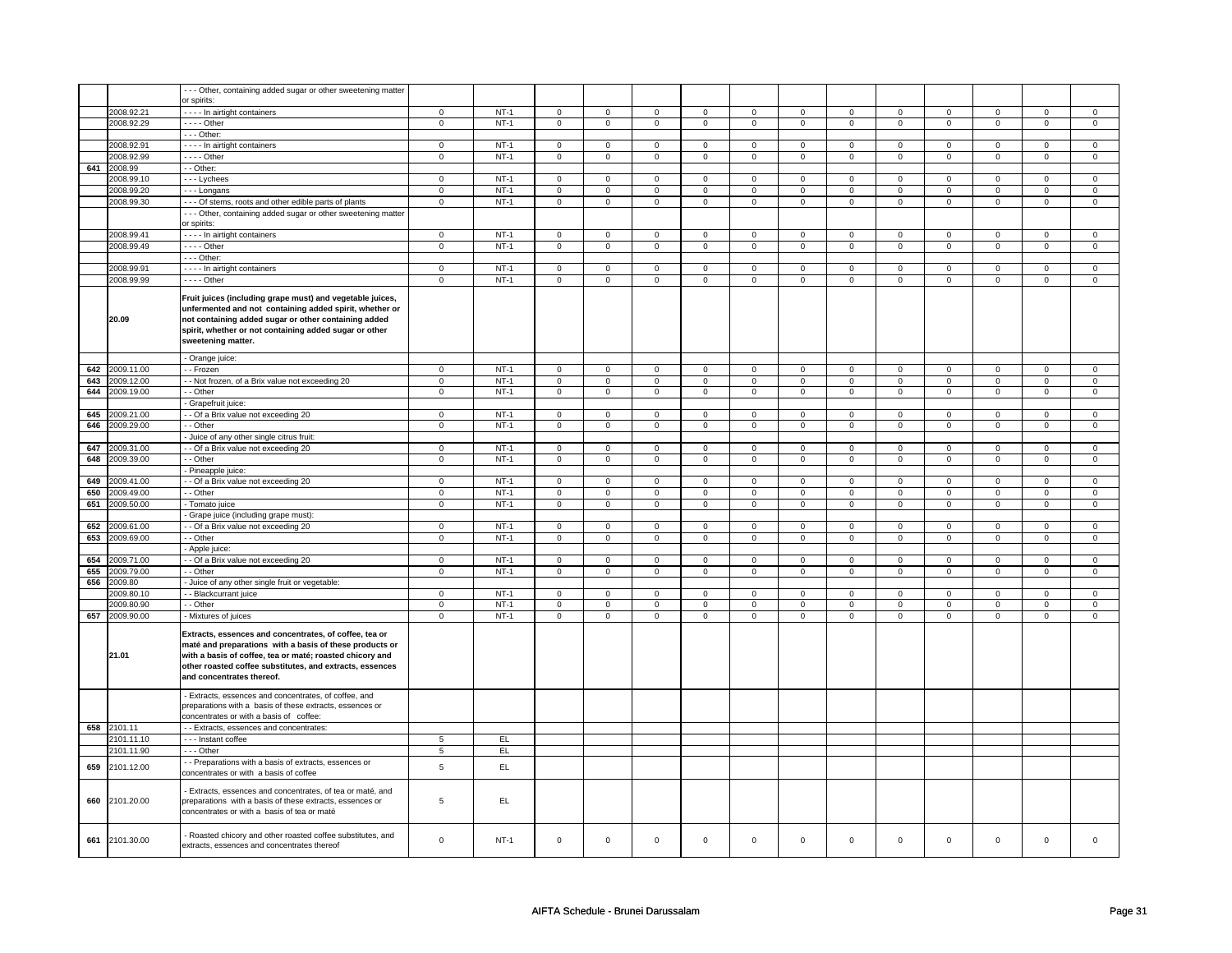|     |            | Yeasts (active or inactive); other single-cell micro-            |                |        |                |                |                |                |                     |                |                |                |                |                |                |                |
|-----|------------|------------------------------------------------------------------|----------------|--------|----------------|----------------|----------------|----------------|---------------------|----------------|----------------|----------------|----------------|----------------|----------------|----------------|
|     | 21.02      | organisms, dead (but not including vaccines of heading           |                |        |                |                |                |                |                     |                |                |                |                |                |                |                |
|     |            | 30.02); prepared baking powders.                                 |                |        |                |                |                |                |                     |                |                |                |                |                |                |                |
| 662 | 2102.10    | - Active yeasts:                                                 |                |        |                |                |                |                |                     |                |                |                |                |                |                |                |
|     | 2102.10.10 | - Bread yeasts                                                   | $\mathsf 0$    | $NT-1$ | $\mathbf 0$    | $\mathbf 0$    | $\mathbf{0}$   | $\mathbf 0$    | 0                   | $\mathbf 0$    | $\mathbf 0$    | $\mathbf 0$    | $\mathbf 0$    | $\mathbf 0$    | $\mathbf 0$    | $\mathbf 0$    |
|     | 2102.10.90 | - Other                                                          | 0              | $NT-1$ | $\mathbf 0$    | $\mathbf 0$    | $\mathbf 0$    | $\mathbf 0$    | $\mathbf 0$         | $\mathbf 0$    | 0              | $\mathbf 0$    | 0              | $\mathbf 0$    | 0              | 0              |
|     |            |                                                                  |                |        |                |                |                |                |                     |                |                |                |                |                |                |                |
| 663 | 2102.20.00 | - Inactive yeasts; other single-cell micro-organisms, dead       | $\mathsf 0$    | $NT-1$ | $\mathsf 0$    | $\mathsf 0$    | $\mathbf 0$    | $\mathsf 0$    | $\mathsf{O}\xspace$ | $\mathsf 0$    | $\mathbf 0$    | $\mathsf 0$    | $\mathbf 0$    | $\mathbf 0$    | $\mathbf 0$    | $\mathsf 0$    |
| 664 | 2102.30.00 | - Prepared baking powders                                        | $\mathsf 0$    | $NT-1$ | $\mathsf 0$    | $\mathbf 0$    | $\mathsf 0$    | $\mathbf 0$    | $\mathsf 0$         | $\mathsf 0$    | $\mathbf 0$    | $\mathbf 0$    | $\mathsf 0$    | $\mathbf 0$    | $\mathsf 0$    | $\mathbf 0$    |
|     |            | Sauces and preparations therefor; mixed condiments and           |                |        |                |                |                |                |                     |                |                |                |                |                |                |                |
|     | 21.03      | mixed seasonings; mustard flour and meal and prepared            |                |        |                |                |                |                |                     |                |                |                |                |                |                |                |
|     |            | mustard.                                                         |                |        |                |                |                |                |                     |                |                |                |                |                |                |                |
| 665 | 2103.10.00 | - Soya sauce                                                     | $\overline{0}$ | $NT-1$ | $\overline{0}$ | $\overline{0}$ | $\mathbf 0$    | $\overline{0}$ | $\mathsf 0$         | $\mathbf 0$    | $\mathbf 0$    | $\mathbf 0$    | $\mathbf 0$    | $\overline{0}$ | $\mathbf 0$    | $\mathbf 0$    |
| 666 | 2103.20.00 | Tomato ketchup and other tomato sauces                           | $\mathsf 0$    | $NT-1$ | $\mathsf 0$    | $\mathbf 0$    | $\mathbf 0$    | $\mathbf 0$    | $\mathbf 0$         | $\mathsf 0$    | 0              | 0              | 0              | $\mathbf 0$    | 0              | 0              |
| 667 | 2103.30.00 | - Mustard flour and meal and prepared mustard                    | $\mathsf 0$    | $NT-1$ | 0              | $\mathsf 0$    | $\mathbf 0$    | $\mathbf 0$    | $\mathbf 0$         | $\mathbf 0$    | 0              | $\mathbf 0$    | 0              | $\mathbf 0$    | 0              | $\mathbf 0$    |
| 668 | 2103.90    | - Other:                                                         |                |        |                |                |                |                |                     |                |                |                |                |                |                |                |
|     | 2103.90.10 | - Chilli sauce                                                   | $\mathbf 0$    | $NT-1$ | $\mathbf 0$    | $\mathbf 0$    | $\mathbf 0$    | $\mathbf 0$    | $\mathbf 0$         | $\mathbf{0}$   | $\mathbf 0$    | $\mathbf{0}$   | $\mathbf 0$    | $\mathbf{0}$   | $\mathbf 0$    | $\mathbf 0$    |
|     |            | - Mixed condiments and mixed seasonings, including               |                |        |                |                |                |                |                     |                |                |                |                |                |                |                |
|     | 2103.90.20 | belachan                                                         | $\mathsf 0$    | $NT-1$ | $\mathbf 0$    | $\mathbf 0$    | $\mathbf 0$    | $\mathbf 0$    | $\mathsf 0$         | $\mathsf 0$    | $\mathbf 0$    | $\mathsf 0$    | $\mathsf 0$    | $\mathbf 0$    | $\mathsf 0$    | 0              |
|     | 2103.90.30 | - Fish sauce                                                     | $\mathsf 0$    | $NT-1$ | $\mathbf 0$    | $\mathbf 0$    | $\mathbf 0$    | $\mathbf 0$    | $\mathsf 0$         | $\mathbf 0$    | $\Omega$       | $\mathbf{0}$   | $\mathsf 0$    | $\mathbf 0$    | $\Omega$       | $\mathbf 0$    |
|     | 2103.90.90 | - - Other                                                        | 0              | $NT-1$ | $\mathbf 0$    | $\mathbf 0$    | $\mathbf 0$    | $\mathbf 0$    | $\mathbf 0$         | $\mathbf 0$    | 0              | 0              | 0              | $\mathbf 0$    | 0              | 0              |
|     |            | Soups and broths and preparations therefor; homogenised          |                |        |                |                |                |                |                     |                |                |                |                |                |                |                |
|     | 21.04      | composite food preparations.                                     |                |        |                |                |                |                |                     |                |                |                |                |                |                |                |
| 669 | 2104.10    | - Soups and broths and preparations therefor:                    |                |        |                |                |                |                |                     |                |                |                |                |                |                |                |
|     | 2104.10.10 | - Containing meat                                                | $\mathbf 0$    | $NT-1$ | $\mathsf 0$    | $\mathbf 0$    | 0              | $\mathbf 0$    | $\mathbf 0$         | $\mathbf 0$    | 0              | $\mathbf 0$    | 0              | $\mathbf 0$    | 0              | $\mathbf{0}$   |
|     | 2104.10.90 | - - Other                                                        | $\mathsf 0$    | $NT-1$ | $\mathbf 0$    | $\mathbf 0$    | $\mathbf 0$    | $\mathbf 0$    | $\mathsf 0$         | $\mathbf 0$    | $\mathbf 0$    | $\mathbf 0$    | $\mathsf 0$    | $\mathbf 0$    | $\Omega$       | $\mathbf{0}$   |
| 670 | 2104.20    | - Homogenised composite food preparations:                       |                |        |                |                |                |                |                     |                |                |                |                |                |                |                |
|     | 2104.20.10 | - - Containing meat                                              | 0              | $NT-1$ | $\mathbf 0$    | $\overline{0}$ | $\Omega$       | $\mathbf 0$    | $\Omega$            | $\mathbf 0$    | $\Omega$       | $\mathbf{0}$   | $\Omega$       | 0              | $\Omega$       | $\mathbf 0$    |
|     | 2104.20.90 | - Other                                                          | $\mathsf 0$    | $NT-1$ | $\mathbf 0$    | $\mathbf 0$    | $\mathbf 0$    | $\mathbf 0$    | $\mathsf 0$         | $\mathbf 0$    | $\mathbf 0$    | $\mathbf 0$    | $\mathbf 0$    | $\mathbf 0$    | $\Omega$       | $\mathbf 0$    |
|     |            | Ice cream and other edible ice, whether or not containing        |                |        |                |                |                |                |                     |                |                |                |                |                |                |                |
| 671 | 2105.00.00 | cocoa.                                                           | $\mathbf 0$    | $NT-1$ | $\Omega$       | $\mathbf 0$    | $\mathbf 0$    | $\mathsf 0$    | $\mathbf 0$         | $\mathbf 0$    | $\mathbf 0$    | $\mathbf{0}$   | $\mathbf 0$    | $\mathbf{0}$   | $\mathbf 0$    | $\mathbf 0$    |
|     |            |                                                                  |                |        |                |                |                |                |                     |                |                |                |                |                |                |                |
|     | 21.06      | Food preparations not elsewhere specified or included.           |                |        |                |                |                |                |                     |                |                |                |                |                |                |                |
| 672 | 2106.10.00 | Protein concentrates and textured protein substances             | $\mathsf 0$    | $NT-1$ | $\mathbf 0$    | $\mathbf 0$    | $\mathsf 0$    | $\mathbf 0$    | $\mathsf 0$         | $\mathbf 0$    | $\mathbf 0$    | $\mathbf 0$    | $\mathbf 0$    | $\mathbf 0$    | $\mathbf 0$    | $\mathbf 0$    |
| 673 |            |                                                                  |                |        |                |                |                |                |                     |                |                |                |                |                |                |                |
|     | 2106.90    | Other:                                                           |                |        |                |                |                |                |                     |                |                |                |                |                |                |                |
|     | 2106.90.10 | - Dried bean curd and bean curd sticks                           | $\mathsf 0$    | $NT-1$ | $\mathbf 0$    | $\mathbf 0$    | $\Omega$       | $\mathbf 0$    | $\Omega$            | $\mathbf 0$    | $\Omega$       | $\mathbf 0$    | $\Omega$       | $\mathbf 0$    | $\Omega$       | $\Omega$       |
|     | 2106.90.20 | - Flavoured or coloured syrups                                   | $\mathsf 0$    | $NT-1$ | $\mathbf 0$    | $\mathbf 0$    | $\mathbf 0$    | $\mathbf 0$    | $\mathsf 0$         | $\mathsf 0$    | $\mathbf 0$    | $\mathsf 0$    | $\mathbf 0$    | $\mathbf 0$    | $\Omega$       | 0              |
|     | 2106.90.30 | - Non-dairy creamer                                              | $\mathsf 0$    | $NT-1$ | $\mathsf 0$    | $\mathbf 0$    | $\mathbf 0$    | $\mathbf 0$    | $\mathbf 0$         | $\mathsf 0$    | 0              | $\mathsf 0$    | $\mathsf 0$    | $\mathbf 0$    | 0              | $\overline{0}$ |
|     | 2106.90.40 | - Autolysed yeast preparations                                   | $\mathsf 0$    | $NT-1$ | $\mathsf 0$    | $\mathbf 0$    | $\mathsf 0$    | $\mathbf 0$    | $\mathsf 0$         | $\mathbf 0$    | $\mathbf 0$    | $\mathbf 0$    | $\mathsf 0$    | $\mathbf 0$    | $\mathsf 0$    | $\mathbf 0$    |
|     |            | - Preparations of a kind used in the manufacture of              |                |        |                |                |                |                |                     |                |                |                |                |                |                |                |
|     |            | beverages:                                                       |                |        |                |                |                |                |                     |                |                |                |                |                |                |                |
|     |            | - - - Non-alcoholic preparations:                                |                |        |                |                |                |                |                     |                |                |                |                |                |                |                |
|     | 2106.90.51 | - - - - Preparations to be used as raw material in preparing     | $\mathbf 0$    | $NT-1$ | $\mathbf 0$    | $\mathbf 0$    | $\mathsf 0$    | $\mathbf 0$    | $\mathsf 0$         | $\mathsf 0$    | $\mathbf 0$    | $\mathsf 0$    | $\mathsf 0$    | $\mathbf 0$    | $\mathsf 0$    | 0              |
|     |            | composite concentrates                                           |                |        |                |                |                |                |                     |                |                |                |                |                |                |                |
|     | 2106.90.52 | - - - - Composite concentrates for simple dilution with water to | $\mathbf 0$    | $NT-1$ | $\mathsf 0$    | $\mathsf 0$    | $\mathsf 0$    | $\mathbf 0$    | $\mathsf 0$         | $\mathsf 0$    | $\mathbf 0$    | $\mathsf 0$    | $\mathsf 0$    | $\mathbf 0$    | $\mathbf 0$    | $\mathbf 0$    |
|     |            | make beverages                                                   |                |        |                |                |                |                |                     |                |                |                |                |                |                |                |
|     | 2106.90.53 | - - - - Ginseng based products                                   | $\overline{0}$ | $NT-1$ | $\overline{0}$ | $\overline{0}$ | $\overline{0}$ | $\overline{0}$ | $\overline{0}$      | $\overline{0}$ | $\overline{0}$ | $\overline{0}$ | $\overline{0}$ | $\overline{0}$ | $\overline{0}$ | $\overline{0}$ |
|     |            | - - - - Other mixtures of chemical with foodstuffs or other      |                |        |                |                |                |                |                     |                |                |                |                |                |                |                |
|     | 2106.90.54 | substances with nutritive value of a kind used for food          | $\mathbf 0$    | $NT-1$ | $\mathbf 0$    | $\mathbf 0$    | $\mathsf 0$    | $\mathbf 0$    | $\mathsf 0$         | $\mathsf 0$    | $\Omega$       | $\mathbf 0$    | $\mathsf 0$    | $\mathbf 0$    | $\Omega$       | $\mathbf{0}$   |
|     |            | processing                                                       |                |        |                |                |                |                |                     |                |                |                |                |                |                |                |
|     | 2106.90.59 | - - - - Other                                                    | $\mathbf 0$    | $NT-1$ | $\mathbf 0$    | $\mathbf 0$    | $\mathsf 0$    | $\mathbf 0$    | $\mathsf 0$         | $\mathbf 0$    | 0              | $\mathbf 0$    | $\mathsf 0$    | $\mathbf 0$    | 0              | 0              |
|     |            | - - - Alcoholic preparations:                                    |                |        |                |                |                |                |                     |                |                |                |                |                |                |                |
|     |            | - - - - Preparations to be used as raw material in preparing     |                |        |                |                |                |                |                     |                |                |                |                |                |                |                |
|     |            | composite concentrates                                           |                |        |                |                |                |                |                     |                |                |                |                |                |                |                |
|     | 2106.90.61 | - - - - - Of a kind used for the manufacture of alcoholic        | \$250.00/dal   | $NT-1$ | \$200.00/dal   | \$150.00/dal   | \$100.00/dal   | \$50.00/dal    | \$0.00/dal          | \$0.00/dal     | \$0.00/dal     | \$0.00/dal     | \$0.00/dal     | \$0.00/dal     | \$0.00/dal     | \$0.00/dal     |
|     |            | beverages, in liquid form                                        |                |        |                |                |                |                |                     |                |                |                |                |                |                |                |
|     |            | Of a kind used for the manufacture of alcoholic                  | \$250.00/dal   | $NT-1$ | \$200.00/dal   | \$150.00/dal   | \$100.00/dal   | \$50.00/dal    | \$0.00/dal          | \$0.00/dal     | \$0.00/dal     | \$0.00/dal     | \$0.00/dal     | \$0.00/dal     | \$0.00/dal     | \$0.00/dal     |
|     |            |                                                                  |                |        |                |                |                |                |                     |                |                |                |                |                |                |                |
|     | 2106.90.62 | beverages, in other form                                         |                |        |                |                |                |                |                     |                |                |                |                |                |                |                |
|     | 2106.90.63 | - - - - - Other                                                  | \$250.00/dal   | $NT-1$ | \$200.00/dal   | \$150.00/dal   | \$100.00/dal   | \$50.00/dal    | \$0.00/dal          | \$0.00/dal     | \$0.00/dal     | \$0.00/dal     | \$0.00/dal     | \$0.00/dal     | \$0.00/dal     | \$0.00/dal     |
|     |            | - - - - Composite concentrates for simple dilution with water to |                |        |                |                |                |                |                     |                |                |                |                |                |                |                |
|     |            | make beverages                                                   |                |        |                |                |                |                |                     |                |                |                |                |                |                |                |
|     |            | - - - - Of a kind used for the manufacture of alcoholic          |                |        | \$200.00/dal   | \$150.00/dal   | \$100.00/dal   | \$50.00/dal    | \$0.00/dal          | \$0.00/dal     | \$0.00/dal     | \$0.00/dal     | \$0.00/dal     | \$0.00/dal     | \$0.00/dal     | \$0.00/dal     |
|     | 2106.90.64 | beverages, in liquid form                                        | \$250.00/dal   | $NT-1$ |                |                |                |                |                     |                |                |                |                |                |                |                |
|     |            | Of a kind used for the manufacture of alcoholic                  |                |        | \$200.00/dal   | \$150.00/dal   | \$100.00/dal   | \$50.00/dal    | \$0.00/dal          | \$0.00/dal     | \$0.00/dal     | \$0.00/da      | \$0.00/dal     | \$0.00/dal     | \$0.00/dal     | \$0.00/dal     |
|     | 2106.90.65 | beverages, in other form                                         | \$250.00/dal   | $NT-1$ |                |                |                |                |                     |                |                |                |                |                |                |                |
|     | 2106.90.66 | - - - - - Other                                                  | \$250.00/dal   | $NT-1$ | \$200.00/dal   | \$150.00/dal   | \$100.00/dal   | \$50.00/dal    | \$0.00/dal          | \$0.00/dal     | \$0.00/dal     | \$0.00/dal     | \$0.00/dal     | \$0.00/dal     | \$0.00/dal     | \$0.00/dal     |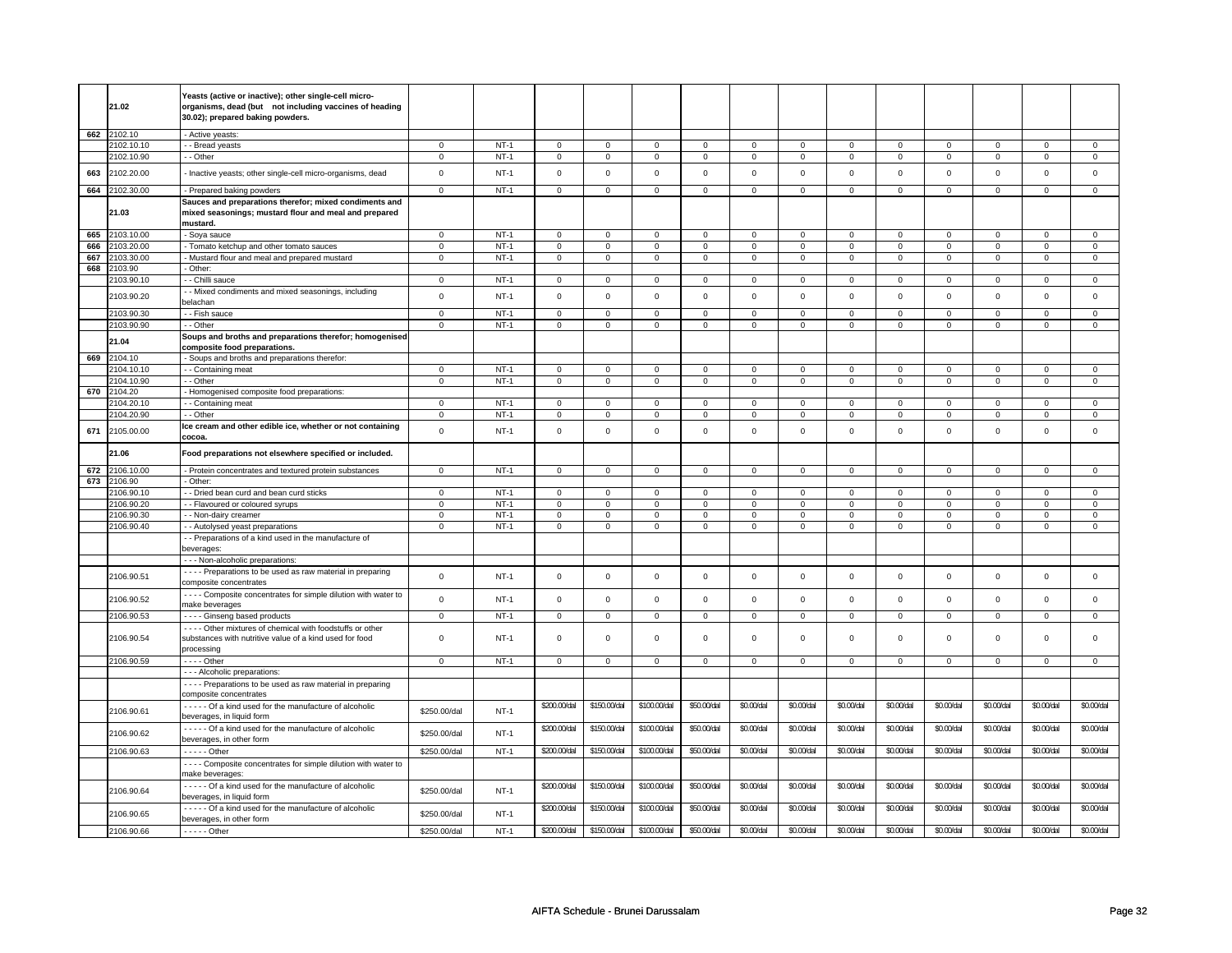|     | 2106.90.67               | --- Other mixtures of chemicals with foodstuffs or other<br>substances with nutritive value, of a kind used for food<br>processing                                  | \$250.00/dal               | $NT-1$           | \$200.00/dal   | \$150.00/dal               | \$100.00/dal        | \$50.00/dal                | \$0.00/dal       | \$0.00/dal                 | \$0.00/dal          | \$0.00/dal                 | \$0.00/dal     | \$0.00/dal          | \$0.00/dal     | \$0.00/dal          |
|-----|--------------------------|---------------------------------------------------------------------------------------------------------------------------------------------------------------------|----------------------------|------------------|----------------|----------------------------|---------------------|----------------------------|------------------|----------------------------|---------------------|----------------------------|----------------|---------------------|----------------|---------------------|
|     | 2106.90.69               | - - - - Other                                                                                                                                                       | \$250.00/dal               | $NT-1$           | \$200.00/dal   | \$150.00/dal               | \$100.00/dal        | \$50.00/dal                | \$0.00/dal       | \$0.00/dal                 | \$0.00/dal          | \$0.00/dal                 | \$0.00/dal     | \$0.00/dal          | \$0.00/dal     | \$0.00/dal          |
|     |                          | - - Sweetening preparations consisting of artificial sweeteners<br>and foodstuffs:                                                                                  |                            |                  |                |                            |                     |                            |                  |                            |                     |                            |                |                     |                |                     |
|     | 2106.90.71               | - - - Containing saccharin or aspartame as a sweetener                                                                                                              | $\mathsf 0$                | $NT-1$           | $\mathsf 0$    | $\mathbf 0$                | $\mathbf 0$         | $\mathbf 0$                | $\mathbf 0$      | $\mathbf{0}$               | $\mathbf 0$         | $\mathbf{0}$               | $\mathbf 0$    | $\mathsf{O}\xspace$ | $\mathbf 0$    | $\mathbf 0$         |
|     | 2106.90.79               | --- Other                                                                                                                                                           | $\mathbf 0$                | $NT-1$           | $\mathbf 0$    | $\mathbf 0$                | $\mathbf 0$         | $\mathbf 0$                | $\mathbf 0$      | $\mathbf 0$                | $\mathbf 0$         | $\mathbf 0$                | $\mathsf 0$    | $\mathbf 0$         | $\mathbf 0$    | $\mathbf 0$         |
|     |                          | - - Flavouring preparations:                                                                                                                                        |                            |                  |                |                            |                     |                            |                  |                            |                     |                            |                |                     | $\Omega$       |                     |
|     | 2106.90.81<br>2106.90.82 | --- Cheese flavouring powder<br>- - Other                                                                                                                           | $\mathbf 0$<br>$\mathbf 0$ | $NT-1$<br>$NT-1$ | 0<br>0         | $\mathbf 0$<br>$\mathsf 0$ | 0<br>0              | $\mathbf 0$<br>$\mathbf 0$ | $\mathbf 0$<br>0 | $\mathbf 0$<br>$\mathbf 0$ | 0<br>0              | $\mathbf 0$<br>$\mathbf 0$ | 0<br>0         | $\mathbf 0$<br>0    | 0              | $\mathbf 0$<br>0    |
|     |                          |                                                                                                                                                                     |                            |                  |                |                            |                     |                            |                  |                            |                     |                            |                |                     |                |                     |
|     | 2106.90.83               | - - Food supplements:<br>- - - Preparations containing vitamins or minerals                                                                                         | $\mathbf 0$                | $NT-1$           | $\mathbf 0$    | $\mathbf 0$                | $\mathbf 0$         | $\mathbf 0$                | $\mathbf 0$      | $\mathbf 0$                | $\mathbf 0$         | $\mathbf 0$                | $\mathbf 0$    | $\mathbf{0}$        | $\Omega$       | $\mathbf{0}$        |
|     | 106.90.84                | - - - Medical food                                                                                                                                                  | $\mathbf 0$                | $NT-1$           | $\mathbf 0$    | $\mathsf 0$                | $\mathbf 0$         | $\mathbf 0$                | $\mathbf 0$      | $\mathbf 0$                | $\mathbf 0$         | $\mathbf 0$                | $\mathsf 0$    | $\mathbf{0}$        | $\mathbf 0$    | $\mathbf 0$         |
|     | 2106.90.89               | --- Other                                                                                                                                                           | $\overline{0}$             | $NT-1$           | $\overline{0}$ | $\overline{0}$             | $\mathbf 0$         | $\overline{0}$             | $\pmb{0}$        | $\overline{0}$             | $\mathbf 0$         | $\overline{0}$             | $\overline{0}$ | $\overline{0}$      | $\mathbf 0$    | $\overline{0}$      |
|     |                          | - - Other:                                                                                                                                                          |                            |                  |                |                            |                     |                            |                  |                            |                     |                            |                |                     |                |                     |
|     | 2106.90.91               | - - - Food preparations for lactase deficient infants                                                                                                               | $\mathbf 0$                | $NT-1$           | 0              | $\mathbf 0$                | 0                   | $\mathbf 0$                | 0                | $\mathbf 0$                | 0                   | $\mathbf 0$                | 0              | $\mathbf{0}$        | 0              | $\mathbf 0$         |
|     | 2106.90.92               | - - - Medical food                                                                                                                                                  | $\mathbf 0$                | $NT-1$           | 0              | $\mathbf 0$                | 0                   | $\mathbf 0$                | 0                | $\mathbf 0$                | 0                   | $\mathbf 0$                | 0              | $\mathbf 0$         | 0              | $\mathbf 0$         |
|     | 106.90.93                | - - - Other preparations for infant use                                                                                                                             | $\mathbf 0$                | $NT-1$           | $\mathbf 0$    | $\overline{0}$             | $\mathbf 0$         | $\mathbf 0$                | $\mathbf 0$      | $\overline{0}$             | $\mathbf 0$         | $\overline{0}$             | $\mathbf 0$    | $\overline{0}$      | $\mathbf 0$    | $\overline{0}$      |
|     | 2106.90.94               | - - - Ice cream powder                                                                                                                                              | $\overline{0}$             | $NT-1$           | $\overline{0}$ | $\overline{0}$             | $\overline{0}$      | $\overline{0}$             | $\overline{0}$   | $\overline{0}$             | $\overline{0}$      | $\overline{0}$             | $\overline{0}$ | $\overline{0}$      | $\overline{0}$ | $\overline{0}$      |
|     | 2106.90.95               | --- Fortificant premixes                                                                                                                                            | $\mathbf 0$                | <b>NT-1</b>      | 0              | $\mathbf 0$                | 0                   | $\mathbf 0$                | 0                | $\mathbf 0$                | 0                   | $\mathbf 0$                | 0              | $\mathbf 0$         | 0              | $\mathbf 0$         |
|     |                          |                                                                                                                                                                     |                            |                  |                |                            |                     |                            |                  |                            |                     |                            |                |                     |                |                     |
|     | 2106.90.96               | --- Other mixtures of chemicals with foodstuffs or other<br>substances with nutritive value, of a kind used for food<br>processing                                  | $\mathbf 0$                | $NT-1$           | 0              | 0                          | 0                   | 0                          | 0                | $\mathbf 0$                | 0                   | 0                          | 0              | 0                   | 0              | $\mathbf{0}$        |
|     | 2106.90.99               | $\cdots$ Other                                                                                                                                                      | $\overline{0}$             | $NT-1$           | $\overline{0}$ | $\overline{0}$             | $\overline{0}$      | $\overline{0}$             | $\overline{0}$   | $\overline{0}$             | $\mathbf 0$         | $\overline{0}$             | $\overline{0}$ | $\overline{0}$      | $\overline{0}$ | $\overline{0}$      |
|     | 22.01                    | Waters, including natural or artificial mineral waters and<br>aerated waters, not containing added sugar or other<br>sweetening matter nor flavoured; ice and snow. |                            |                  |                |                            |                     |                            |                  |                            |                     |                            |                |                     |                |                     |
|     | 674 2201.10.00           | - Mineral waters and aerated waters                                                                                                                                 | $\mathbf 0$                | $NT-1$           | $\mathbf 0$    | $\mathbf 0$                | $\mathbf 0$         | $\mathbf 0$                | $\mathbf 0$      | $\mathbf 0$                | $\mathbf 0$         | $\mathbf 0$                | $\mathbf 0$    | $\mathbf{0}$        | $\mathbf 0$    | $\mathbf 0$         |
|     | 675 2201.90              | - Other:                                                                                                                                                            |                            |                  |                |                            |                     |                            |                  |                            |                     |                            |                |                     |                |                     |
|     | 2201.90.10               | - Ice and snow                                                                                                                                                      | $\mathbf 0$                | $NT-1$           | $\mathbf 0$    | $\mathbf 0$                | $\mathbf 0$         | $\mathbf 0$                | $\mathbf 0$      | $\mathbf 0$                | $\mathbf 0$         | $\mathbf 0$                | $\mathbf 0$    | $\mathbf{0}$        | $\mathbf 0$    | $\mathbf{0}$        |
|     | 2201.90.90               | - - Other                                                                                                                                                           | $\mathbf 0$                | $NT-1$           | $\mathbf 0$    | $\mathbf 0$                | 0                   | $\mathbf{0}$               | $\mathbf 0$      | $\mathbf 0$                | $\mathbf 0$         | $\mathbf{0}$               | 0              | $\mathbf 0$         | 0              | $\overline{0}$      |
|     |                          | Waters, including mineral waters and aerated waters,                                                                                                                |                            |                  |                |                            |                     |                            |                  |                            |                     |                            |                |                     |                |                     |
|     | 22.02                    | containing added sugar or other sweetening matter or<br>flavoured, and other non-alcoholic beverages, not<br>including fruit or vegetable juices of heading 20.09.  |                            |                  |                |                            |                     |                            |                  |                            |                     |                            |                |                     |                |                     |
| 676 | 2202.10                  | - Waters, including mineral waters and aerated waters,<br>containing added sugar or other sweetening matter or<br>lavoured:                                         |                            |                  |                |                            |                     |                            |                  |                            |                     |                            |                |                     |                |                     |
|     | 2202.10.10               | - Sparkling mineral waters and aerated waters, flavoured                                                                                                            | $\mathbf 0$                | $NT-1$           | $\mathbf 0$    | $\mathsf 0$                | $\mathbf 0$         | $\mathbf 0$                | $\mathbf 0$      | $\mathbf 0$                | $\mathbf 0$         | $\mathbf 0$                | $\mathsf 0$    | 0                   | $\mathbf 0$    | $\mathbf 0$         |
|     | 2202.10.90               | - - Other                                                                                                                                                           | $\overline{0}$             | $NT-1$           | $\mathbf 0$    | $\mathbf 0$                | $\mathbf 0$         | $\mathbf 0$                | $\mathbf 0$      | $\mathbf 0$                | $\mathbf 0$         | $\mathbf 0$                | $\mathsf 0$    | $\mathbf{0}$        | 0              | $\mathbf 0$         |
| 677 | 2202.90                  | - Other:                                                                                                                                                            |                            |                  |                |                            |                     |                            |                  |                            |                     |                            |                |                     |                |                     |
|     | 2202.90.10               | - - Flavoured UHT milk drink                                                                                                                                        | $\mathbf 0$                | $NT-1$           | $\mathbf 0$    | $\mathbf 0$                | $\mathbf 0$         | $\mathbf 0$                | $\mathbf 0$      | $\mathbf 0$                | $\mathbf 0$         | $\mathbf 0$                | $\mathbf 0$    | 0                   | $\Omega$       | $\mathbf 0$         |
|     | 2202.90.20               | - - Soya milk drink                                                                                                                                                 | $\mathbf 0$                | $NT-1$           | $\mathsf 0$    | $\mathsf 0$                | $\mathsf{O}\xspace$ | $\mathsf 0$                | 0                | $\mathsf 0$                | $\mathsf{O}\xspace$ | $\mathsf 0$                | $\mathsf 0$    | $\mathsf{O}\xspace$ | $\Omega$       | $\mathsf{O}\xspace$ |
|     | 2202.90.30               | - Non-aerated beverages ready for immediate consumption<br>without dilution                                                                                         | $\mathbf 0$                | $NT-1$           | $\mathbf 0$    | $\mathsf 0$                | $\mathbf 0$         | $\mathbf 0$                | $\mathbf 0$      | $\mathbf 0$                | $\mathbf 0$         | $\mathbf 0$                | $\mathbf 0$    | 0                   | $\Omega$       | $\mathbf 0$         |
|     | 2202.90.90               | - - Other                                                                                                                                                           | $\mathbf 0$                | $NT-1$           | $\mathbf{0}$   | $\mathbf{0}$               | $\mathbf 0$         | $\mathbf{0}$               | $\mathbf 0$      | $\mathbf 0$                | $\mathbf 0$         | $\mathbf{0}$               | $\mathbf 0$    | $\mathbf{0}$        | $\mathbf 0$    | $\mathbf{0}$        |
| 678 | 22.03                    | Beer made from malt.                                                                                                                                                |                            |                  |                |                            |                     |                            |                  |                            |                     |                            |                |                     |                |                     |
|     | 2203.00.10               | Stout and porter                                                                                                                                                    | \$30.00/dal                | EL               |                |                            |                     |                            |                  |                            |                     |                            |                |                     |                |                     |
|     | 2203.00.90<br>22.04      | Other, including ale<br>Wine of fresh grapes, including fortified wines; grape must                                                                                 | \$30.00/dal                | EL               |                |                            |                     |                            |                  |                            |                     |                            |                |                     |                |                     |
|     |                          | other than that of heading 20.09.                                                                                                                                   |                            |                  |                |                            |                     |                            |                  |                            |                     |                            |                |                     |                |                     |
| 679 | 2204.10.00               | Sparkling wine                                                                                                                                                      | \$120.00/dal               | EL               |                |                            |                     |                            |                  |                            |                     |                            |                |                     |                |                     |
|     |                          | - Other wine; grape must with fermentation prevented or<br>arrested by the addition of alcohol:                                                                     |                            |                  |                |                            |                     |                            |                  |                            |                     |                            |                |                     |                |                     |
|     | 680 2204.21              | - - In containers holding 2 I or less:                                                                                                                              |                            |                  |                |                            |                     |                            |                  |                            |                     |                            |                |                     |                |                     |
|     | 2204.21.11               | - - - Wine:<br>- - - - Of an alcoholic strength by volume not exceeding 15%<br>lov                                                                                  | \$55.00/dal                | EL.              |                |                            |                     |                            |                  |                            |                     |                            |                |                     |                |                     |
|     | 2204.21.12               | - - - - Of an alcoholic strength by volume exceeding 15% vol<br>- - - Grape must:                                                                                   | \$90.00/dal                | EL.              |                |                            |                     |                            |                  |                            |                     |                            |                |                     |                |                     |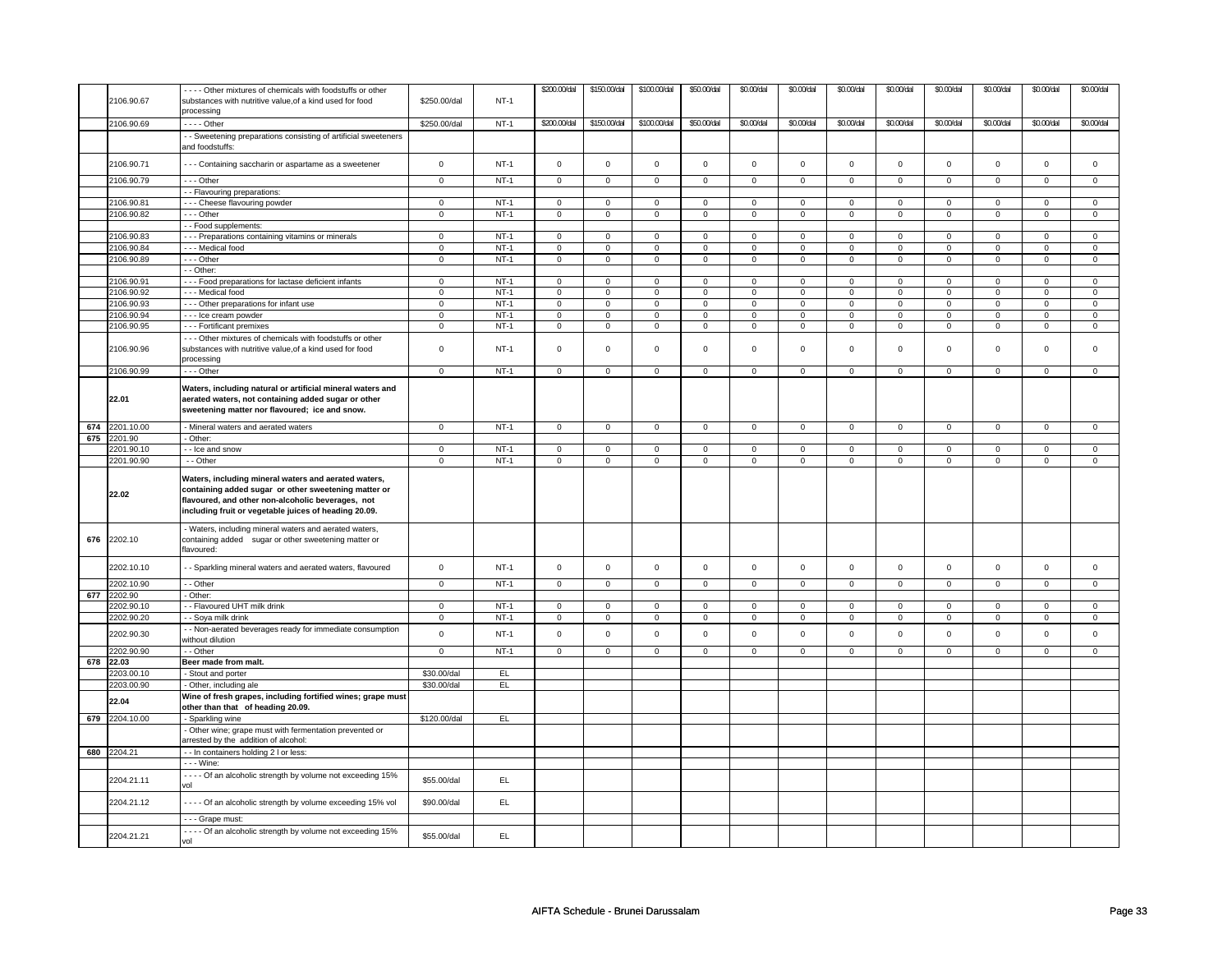|     | 2204.21.22               | - - - - Of an alcoholic strength by volume exceeding 15% vol                                                                                                                                                | \$90.00/dal    | EL            |                |                |             |             |             |             |             |             |             |             |             |             |
|-----|--------------------------|-------------------------------------------------------------------------------------------------------------------------------------------------------------------------------------------------------------|----------------|---------------|----------------|----------------|-------------|-------------|-------------|-------------|-------------|-------------|-------------|-------------|-------------|-------------|
| 681 | 2204.29                  | - Other:                                                                                                                                                                                                    |                |               |                |                |             |             |             |             |             |             |             |             |             |             |
|     |                          | - - - Wine:                                                                                                                                                                                                 |                |               |                |                |             |             |             |             |             |             |             |             |             |             |
|     | 2204.29.11               | - - - - Of an alcoholic strength by volume not exceeding 15%<br>lov                                                                                                                                         | \$55.00/dal    | EL            |                |                |             |             |             |             |             |             |             |             |             |             |
|     | 2204.29.12               | Of an alcoholic strength by volume exceeding 15% vol                                                                                                                                                        | \$90,00/dal    | EL.           |                |                |             |             |             |             |             |             |             |             |             |             |
|     |                          | - - - Grape must:                                                                                                                                                                                           |                |               |                |                |             |             |             |             |             |             |             |             |             |             |
|     | 2204.29.21               | ---- Of an alcoholic strength by volume not exceeding 15%<br>vol                                                                                                                                            | \$55,00/dal    | EL.           |                |                |             |             |             |             |             |             |             |             |             |             |
|     | 2204.29.22               | ---- Of an alcoholic strength by volume exceeding 15% vol                                                                                                                                                   | \$90.00/dal    | EL            |                |                |             |             |             |             |             |             |             |             |             |             |
|     | 682 2204.30              | - Other grape must:                                                                                                                                                                                         |                |               |                |                |             |             |             |             |             |             |             |             |             |             |
|     | 2204.30.10               | - Of an alcoholic strength by volume not exceeding 15% vol                                                                                                                                                  | \$55.00/dal    | EL.           |                |                |             |             |             |             |             |             |             |             |             |             |
|     | 2204.30.20               | - Of an alcoholic strength by volume exceeding 15% vol                                                                                                                                                      | \$90.00/dal    | EL            |                |                |             |             |             |             |             |             |             |             |             |             |
|     | 22.05                    | Vermouth and other wines of fresh grapes flavoured with<br>plants or aromatic substances.                                                                                                                   |                |               |                |                |             |             |             |             |             |             |             |             |             |             |
| 683 | 2205.10                  | - In containers holding 2 I or less:                                                                                                                                                                        |                |               |                |                |             |             |             |             |             |             |             |             |             |             |
|     | 2205.10.10               | - Of an alcoholic strength by volume not exceeding 15% vol                                                                                                                                                  | \$55.00/dal    | EL.           |                |                |             |             |             |             |             |             |             |             |             |             |
|     | 2205.10.20               | - Of an alcoholic strength by volume exceeding 15% vol                                                                                                                                                      | \$90.00/dal    | EL            |                |                |             |             |             |             |             |             |             |             |             |             |
| 684 | 2205.90                  | - Other:                                                                                                                                                                                                    |                |               |                |                |             |             |             |             |             |             |             |             |             |             |
|     | 2205.90.10<br>2205.90.20 | - Of an alcoholic strength by volume not exceeding 15% vol                                                                                                                                                  | \$55.00/dal    | EL<br>EL      |                |                |             |             |             |             |             |             |             |             |             |             |
|     |                          | - Of an alcoholic strength by volume exceeding 15%                                                                                                                                                          | \$90.00/dal    |               |                |                |             |             |             |             |             |             |             |             |             |             |
| 685 | 22.06                    | Other fermented beverages (for example, cider, perry,<br>mead); mixtures of fermented beverages and mixtures of<br>fermented beverages and non-alcoholic beverages, not<br>elsewhere specified or included. |                |               |                |                |             |             |             |             |             |             |             |             |             |             |
|     |                          |                                                                                                                                                                                                             |                |               |                |                |             |             |             |             |             |             |             |             |             |             |
|     | 2206.00.10               | - Cider and perry                                                                                                                                                                                           | \$30.00/dal    | E             |                |                |             |             |             |             |             |             |             |             |             |             |
|     | 2206.00.20               | - Sake (rice wine)                                                                                                                                                                                          | \$90.00/dal    | EL            |                |                |             |             |             |             |             |             |             |             |             |             |
|     | 2206.00.30               | · Toddy                                                                                                                                                                                                     | \$90.00/dal    | EL            |                |                |             |             |             |             |             |             |             |             |             |             |
|     | 2206.00.40               | Shandy of an alcoholic strength by volume exceeding 0.5%<br>out not exceeding 1%                                                                                                                            | \$30.00/dal    | EL            |                |                |             |             |             |             |             |             |             |             |             |             |
|     | 2206.00.50               | - Shandy of an alcoholic strength by volume exceeding 1%<br>out not exceeding 3%                                                                                                                            | \$30.00/dal    | $\mathsf{EL}$ |                |                |             |             |             |             |             |             |             |             |             |             |
|     | 2206.00.90               | Other, including mead                                                                                                                                                                                       | \$30.00/dal    | EL            |                |                |             |             |             |             |             |             |             |             |             |             |
|     | 22.07                    | Undenatured ethyl alcohol of an alcoholic strength by<br>volume of 80% vol or higher; ethyl alcohol and other<br>spirits, denatured, of any strength.                                                       |                |               |                |                |             |             |             |             |             |             |             |             |             |             |
| 686 | 2207.10.00               | - Undenatured ethyl alcohol of an alcoholic strength by<br>volume of 80% vol or higher                                                                                                                      | \$250.p.p.dal  | EL.           |                |                |             |             |             |             |             |             |             |             |             |             |
| 687 | 2207.20                  | - Ethyl alcohol and other spirits, denatured, of any strength:                                                                                                                                              |                |               |                |                |             |             |             |             |             |             |             |             |             |             |
|     |                          | - Denatured ethyl alcohol, including methylated spirits:                                                                                                                                                    |                |               |                |                |             |             |             |             |             |             |             |             |             |             |
|     | 2207.20.11               | --- Ethyl alcohol strength by volume of exceeding 99% vol                                                                                                                                                   | $\mathbf 0$    | $NT-1$        | $\mathsf 0$    | $\mathbf 0$    | $\mathsf 0$ | $\mathbf 0$ | $\mathsf 0$ | $\mathsf 0$ | $\mathbf 0$ | $\mathbf 0$ | $\mathbf 0$ | $\mathsf 0$ | $\mathbf 0$ | $\mathbf 0$ |
|     | 2207.20.19               | $--$ Other                                                                                                                                                                                                  | $\overline{0}$ | $NT-1$        | $\overline{0}$ | $\overline{0}$ | $\mathbf 0$ | $\circ$     | $\mathbf 0$ | $\mathbf 0$ | $\mathsf 0$ | $\mathbf 0$ | $\mathsf 0$ | $\mathbf 0$ | $\mathbf 0$ | $\mathbf 0$ |
|     | 2207.20.90               | - Other                                                                                                                                                                                                     | $\mathbf{0}$   | $NT-1$        | $\mathsf 0$    | $\mathbf 0$    | $\mathsf 0$ | $\mathbf 0$ | $\mathsf 0$ | $\mathbf 0$ | $\mathsf 0$ | $\mathbf 0$ | $\mathsf 0$ | $\mathbf 0$ | $\mathbf 0$ | $\mathsf 0$ |
|     | 22.08                    | Undenatured ethyl alcohol of an alcoholic strength by<br>volume of less than 80% vol; spirits, liqueurs and other                                                                                           |                |               |                |                |             |             |             |             |             |             |             |             |             |             |
| 688 |                          | spirituous beverages.                                                                                                                                                                                       |                |               |                |                |             |             |             |             |             |             |             |             |             |             |
|     | 2208.20                  | - Spirits obtained by distilling grape wine or grape marc:<br>- Brandy of an alcoholic strength by volume not exceeding                                                                                     |                |               |                |                |             |             |             |             |             |             |             |             |             |             |
|     | 2208.20.10               | 46% vol                                                                                                                                                                                                     | \$250.p.p.dal  | EL.           |                |                |             |             |             |             |             |             |             |             |             |             |
|     | 2208.20.20               | - Brandy of an alcoholic strength by volume exceeding 46%<br>vol                                                                                                                                            | \$250.p.p.dal  | EL.           |                |                |             |             |             |             |             |             |             |             |             |             |
|     | 2208.20.30               | - Other, of an alcoholic strength by volume not exceeding<br>46% vol                                                                                                                                        | \$250.p.p.dal  | EL            |                |                |             |             |             |             |             |             |             |             |             |             |
| 689 | 2208.20.40<br>2208.30    | - Other, of an alcoholic strength by volume exceeding 46%<br>/ol<br>- Whiskies:                                                                                                                             | \$250.p.p.dal  | EL            |                |                |             |             |             |             |             |             |             |             |             |             |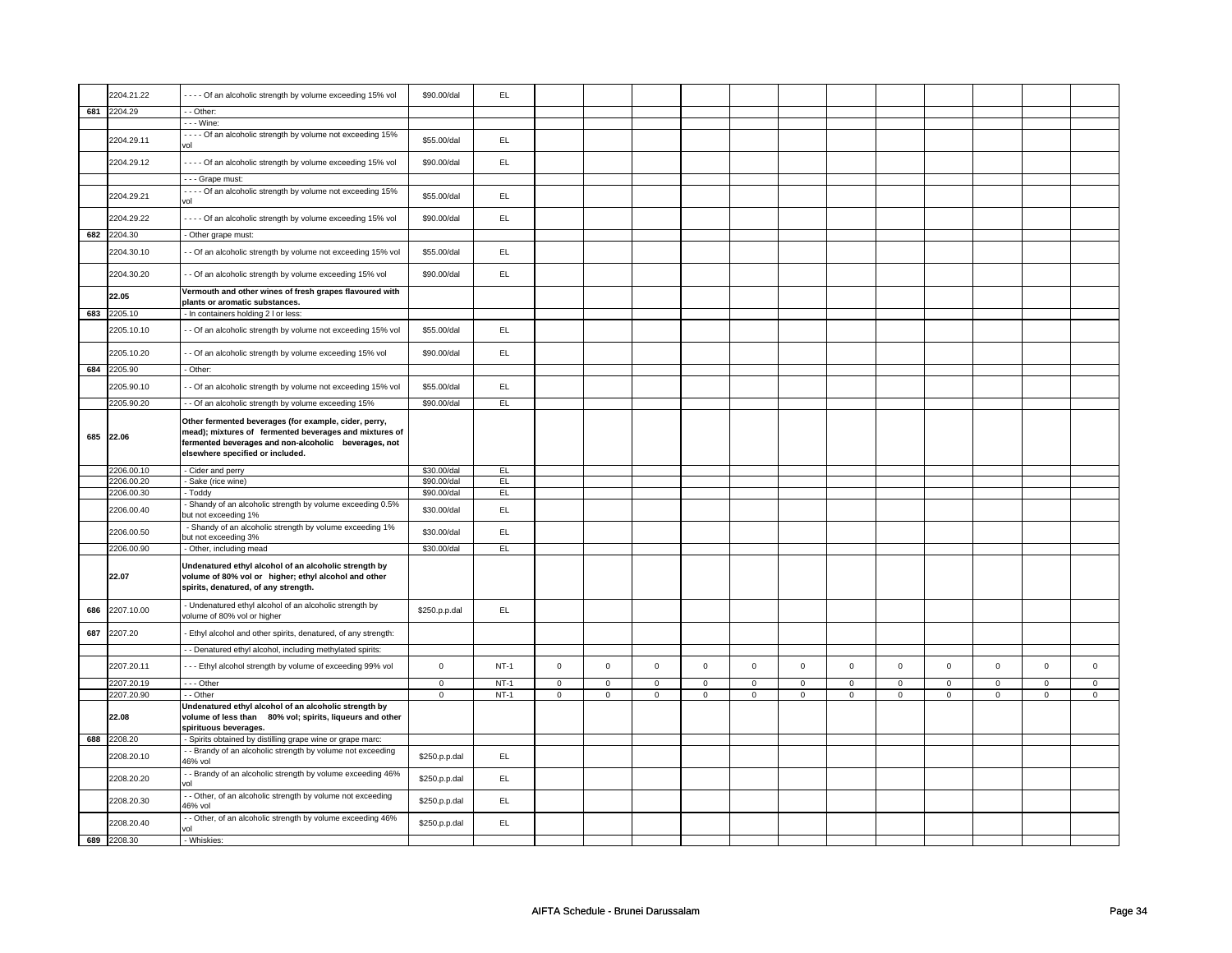|     | 2208.30.10 | - - Of an alcoholic strength by volume not exceeding 46% vol                                                                                                                                          | \$250.p.p.dal  | <b>EL</b> |             |                |             |                |             |                |             |                |             |                     |                |                |
|-----|------------|-------------------------------------------------------------------------------------------------------------------------------------------------------------------------------------------------------|----------------|-----------|-------------|----------------|-------------|----------------|-------------|----------------|-------------|----------------|-------------|---------------------|----------------|----------------|
|     | 2208.30.20 | - - Of an alcoholic strength by volume exceeding 46% vol                                                                                                                                              | \$250.p.p.dal  | <b>EL</b> |             |                |             |                |             |                |             |                |             |                     |                |                |
| 690 | 2208.40    | - Rum and tafia:                                                                                                                                                                                      |                |           |             |                |             |                |             |                |             |                |             |                     |                |                |
|     |            |                                                                                                                                                                                                       |                |           |             |                |             |                |             |                |             |                |             |                     |                |                |
|     | 2208.40.10 | - - Of an alcoholic strength by volume not exceeding 46% vol                                                                                                                                          | \$250.p.p.dal  | <b>EL</b> |             |                |             |                |             |                |             |                |             |                     |                |                |
|     | 2208.40.20 | - Of an alcoholic strength by volume exceeding 46% vol                                                                                                                                                | \$250.p.p.dal  | EL.       |             |                |             |                |             |                |             |                |             |                     |                |                |
| 691 | 2208.50    | - Gin and Geneva:                                                                                                                                                                                     |                |           |             |                |             |                |             |                |             |                |             |                     |                |                |
|     | 2208.50.10 | - Of an alcoholic strength by volume not exceeding 46% vol                                                                                                                                            | \$250.p.p.dal  | EL        |             |                |             |                |             |                |             |                |             |                     |                |                |
|     | 2208.50.20 | - Of an alcoholic strength by volume exceeding 46% vol                                                                                                                                                | \$250.p.p.dal  | EL        |             |                |             |                |             |                |             |                |             |                     |                |                |
| 692 | 2208.60    | - Vodka:                                                                                                                                                                                              |                |           |             |                |             |                |             |                |             |                |             |                     |                |                |
|     | 2208.60.10 | - Of an alcoholic strength by volume not exceeding 46% vol                                                                                                                                            | \$250.p.p.dal  | EL.       |             |                |             |                |             |                |             |                |             |                     |                |                |
|     | 2208.60.20 | - - Of an alcoholic strength by volume exceeding 46% vol                                                                                                                                              | \$250.p.p.dal  | EL        |             |                |             |                |             |                |             |                |             |                     |                |                |
| 693 | 2208.70    | - Liqueurs and cordials:                                                                                                                                                                              |                |           |             |                |             |                |             |                |             |                |             |                     |                |                |
|     | 2208.70.10 | - - Of an alcoholic strength by volume not exceeding 57% vol                                                                                                                                          | \$250.00/dal   | EL        |             |                |             |                |             |                |             |                |             |                     |                |                |
|     | 2208.70.20 | - Of an alcoholic strength by volume exceeding 57% vol                                                                                                                                                | \$250.00/dal   | EL        |             |                |             |                |             |                |             |                |             |                     |                |                |
| 694 | 2208.90    | - Other:                                                                                                                                                                                              |                |           |             |                |             |                |             |                |             |                |             |                     |                |                |
|     | 2208.90.10 | - Medicated samsu of an alcoholic strength by volume not<br>exceeding 40% vol                                                                                                                         | \$90.00/dal    | EL        |             |                |             |                |             |                |             |                |             |                     |                |                |
|     | 2208.90.20 | - Medicated samsu of an alcoholic strength by volume<br>exceeding 40% vol                                                                                                                             | \$120.p.p.dal  | <b>EL</b> |             |                |             |                |             |                |             |                |             |                     |                |                |
|     | 2208.90.30 | - Other samsu of an alcoholic strength by volume not<br>exceeding 40% vol                                                                                                                             | \$90.00/dal    | EL        |             |                |             |                |             |                |             |                |             |                     |                |                |
|     | 2208.90.40 | - Other samsu of an alcoholic strength by volume exceeding<br>40% vol                                                                                                                                 | \$120.p.p.dal  | EL.       |             |                |             |                |             |                |             |                |             |                     |                |                |
|     | 2208.90.50 | - - Arrack and pineapple spirit of an alcoholic strength by<br>volume not exceeding 40% vol                                                                                                           | \$90.00/dal    | EL        |             |                |             |                |             |                |             |                |             |                     |                |                |
|     | 2208.90.60 | - - Arrack and pineapple spirit of an alcoholic strength by<br>volume exceeding 40% vol                                                                                                               | \$120.p.p.dal  | EL        |             |                |             |                |             |                |             |                |             |                     |                |                |
|     | 2208.90.70 | - Bitters and similar beverages of an alcoholic strength not<br>exceeding 57% vol                                                                                                                     | \$250.00/dal   | EL        |             |                |             |                |             |                |             |                |             |                     |                |                |
|     | 2208.90.80 | - Bitters and similar beverages of an alcoholic strength<br>exceeding 57% vol                                                                                                                         | \$250.00/dal   | EL        |             |                |             |                |             |                |             |                |             |                     |                |                |
|     | 2208.90.90 | - - Other                                                                                                                                                                                             | \$120.p.p.dal  | EL        |             |                |             |                |             |                |             |                |             |                     |                |                |
| 695 | 2209.00.00 | Vinegar and substitutes for vinegar obtained from acetic<br>acid.                                                                                                                                     | $\mathbf 0$    | $NT-1$    | $\mathsf 0$ | $\mathsf{o}$   | $\mathsf 0$ | $\mathbf 0$    | $\mathsf 0$ | $\mathbf 0$    | $\mathsf 0$ | $\mathbf 0$    | $\mathsf 0$ | $\mathsf{o}\xspace$ | $\mathsf 0$    | $\mathsf{o}\,$ |
|     | 23.01      | Flours, meals and pellets, of meat or meat offal, of fish or<br>of crustaceans, molluscs or other aquatic invertebrates,<br>unfit for human consumption; greaves.                                     |                |           |             |                |             |                |             |                |             |                |             |                     |                |                |
| 696 | 2301.10.00 | - Flours, meals and pellets, of meat or meat offal; greaves                                                                                                                                           | $\pmb{0}$      | $NT-1$    | $\mathsf 0$ | $\mathsf 0$    | $\mathsf 0$ | $\mathsf 0$    | $\mathsf 0$ | $\mathsf 0$    | $\mathsf 0$ | $\mathbf 0$    | $\mathsf 0$ | $\mathsf 0$         | $\mathsf 0$    | $\mathsf 0$    |
| 697 | 2301.20.00 | - Flours, meals and pellets, of fish or of crustaceans, molluscs<br>or other aquatic invertebrates                                                                                                    | $\mathbf 0$    | $NT-1$    | $\mathsf 0$ | $\mathbf 0$    | $\mathsf 0$ | $\mathsf 0$    | $\mathsf 0$ | $\mathsf 0$    | $\mathsf 0$ | $\mathsf 0$    | $\mathsf 0$ | $\mathbf 0$         | $\mathsf 0$    | $\mathbf 0$    |
|     | 23.02      | Bran, sharps and other residues, whether or not in the<br>form of pellets, derived from the sifting, milling or other<br>working of cereals or of leguminous plants.                                  |                |           |             |                |             |                |             |                |             |                |             |                     |                |                |
| 698 | 2302.10.00 | - Of maize (corn)                                                                                                                                                                                     | $\mathsf 0$    | $NT-1$    | $\mathsf 0$ | $\mathbf 0$    | $\mathsf 0$ | $\mathbf 0$    | $\mathsf 0$ | $\mathbf 0$    | $\mathsf 0$ | $\mathbf 0$    | $\mathsf 0$ | $\mathbf 0$         | $\mathbf 0$    | $\mathbf 0$    |
| 699 | 2302.20.00 | - Of rice                                                                                                                                                                                             | $\mathbf 0$    | $NT-1$    | $\mathbf 0$ | $\mathbf 0$    | $\mathbf 0$ | $\mathsf 0$    | $\mathsf 0$ | $\mathbf 0$    | $\mathsf 0$ | $\mathbf 0$    | $\mathbf 0$ | $\mathsf 0$         | $\mathbf 0$    | $\mathbf 0$    |
| 700 | 2302.30.00 | - Of wheat                                                                                                                                                                                            | $\overline{0}$ | $NT-1$    | $\mathbf 0$ | $\overline{0}$ | $\mathbf 0$ | $\overline{0}$ | $\mathsf 0$ | $\overline{0}$ | $\mathsf 0$ | $\overline{0}$ | $\mathsf 0$ | $\overline{0}$      | $\overline{0}$ | $\overline{0}$ |
| 701 | 2302.40.00 | - Of other cereals                                                                                                                                                                                    | $\mathbf 0$    | $NT-1$    | $\mathsf 0$ | $\mathbf 0$    | $\mathsf 0$ | $\mathbf 0$    | $\mathsf 0$ | $\mathbf 0$    | $\mathsf 0$ | $\mathbf 0$    | $\mathsf 0$ | $\mathbf 0$         | $\mathsf 0$    | $\mathbf 0$    |
| 702 | 2302.50.00 | - Of leguminous plants                                                                                                                                                                                | $\mathsf 0$    | $NT-1$    | $\mathbf 0$ | $\mathbf 0$    | $\mathbf 0$ | $\mathsf 0$    | $\mathsf 0$ | $\mathsf 0$    | $\mathsf 0$ | $\mathsf 0$    | $\mathbf 0$ | $\mathbf 0$         | $\mathbf 0$    | $\mathbf 0$    |
|     | 23.03      | Residues of starch manufacture and similar residues, beet-<br>pulp, bagasse and other waste of sugar manufacture,<br>brewing or distilling dregs and waste, whether or not in<br>the form of pellets. |                |           |             |                |             |                |             |                |             |                |             |                     |                |                |
| 703 | 2303.10    | Residues of starch manufacture and similar residues:                                                                                                                                                  |                |           |             |                |             |                |             |                |             |                |             |                     |                |                |
|     | 2303.10.10 | - - Of manioc (cassava) or sago                                                                                                                                                                       | $\mathbf 0$    | $NT-1$    | $\mathbf 0$ | $\mathbf 0$    | $\mathbf 0$ | $\mathbf 0$    | $\mathbf 0$ | $\mathbf 0$    | $\mathbf 0$ | $\mathbf 0$    | $\mathbf 0$ | $\mathbf 0$         | $\mathbf 0$    | $\mathbf 0$    |
|     | 2303.10.90 | - - Other                                                                                                                                                                                             | $\mathbf 0$    | $NT-1$    | $\mathbf 0$ | $\mathbf 0$    | $\mathbf 0$ | $\mathbf 0$    | $\mathbf 0$ | $\mathbf 0$    | $\mathbf 0$ | $\mathbf 0$    | $\mathbf 0$ | $\mathbf 0$         | $\mathbf 0$    | $\mathbf 0$    |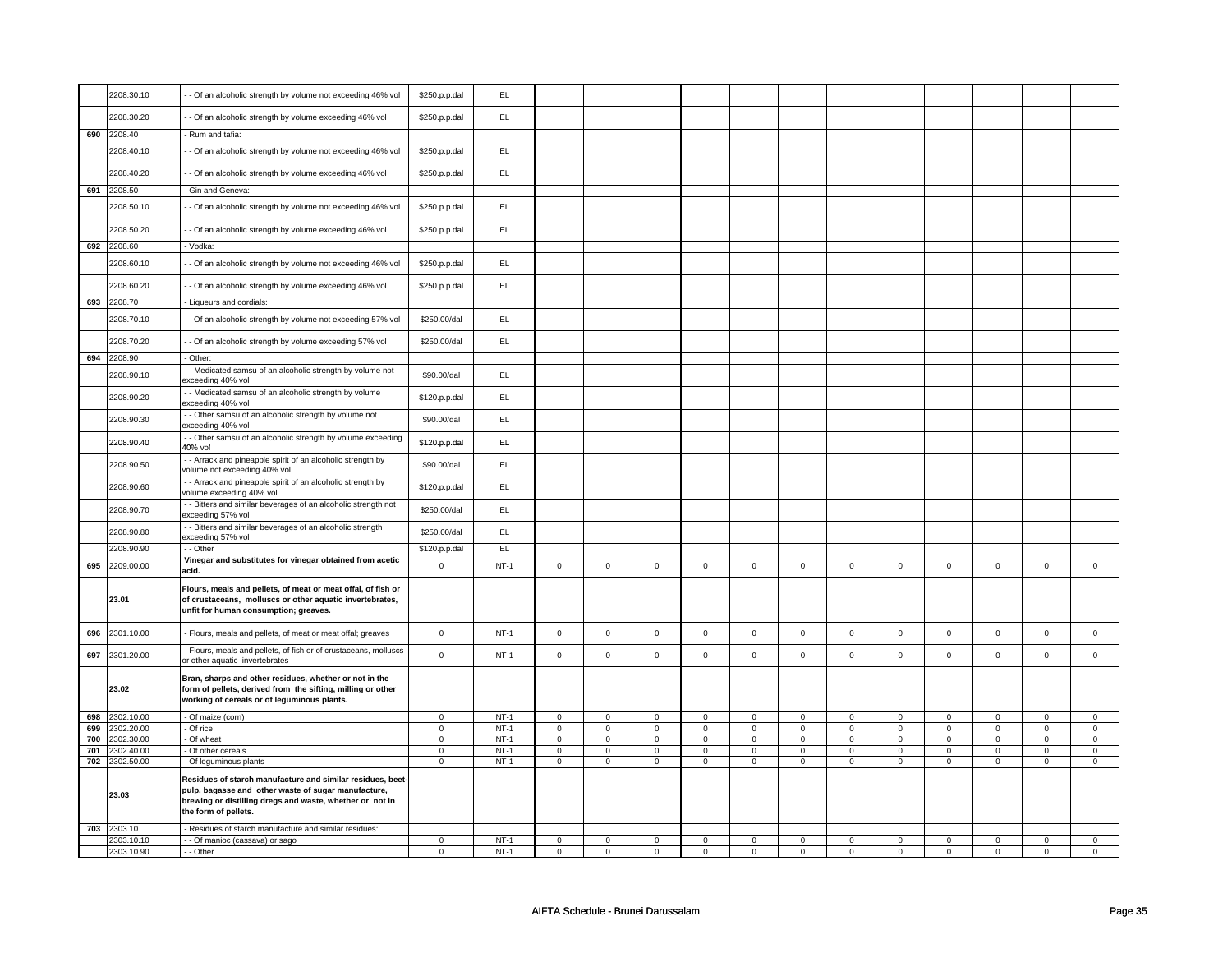| 704 | 2303.20.00          | Beet-pulp, bagasse and other waste of sugar manufacture                                                                                                                                             | $\mathbf 0$  | $NT-1$      | $\mathsf 0$         | $\mathsf 0$    | $\mathbf 0$         | $\mathsf 0$    | $\mathsf 0$    | $\mathbf 0$    | $\mathbf 0$    | $\mathbf 0$    | $\mathbf 0$    | $\mathsf 0$    | $\Omega$       | $\mathbf 0$    |
|-----|---------------------|-----------------------------------------------------------------------------------------------------------------------------------------------------------------------------------------------------|--------------|-------------|---------------------|----------------|---------------------|----------------|----------------|----------------|----------------|----------------|----------------|----------------|----------------|----------------|
| 705 | 2303.30.00          | - Brewing or distilling dregs and waste                                                                                                                                                             | $\mathsf 0$  | $NT-1$      | $\mathsf 0$         | $\mathsf 0$    | $\mathsf 0$         | $\mathsf 0$    | $\mathbf 0$    | $\mathsf 0$    | $\mathbf 0$    | $\mathsf 0$    | $\mathsf 0$    | $\mathbf 0$    | $\mathsf 0$    | $\mathbf 0$    |
|     |                     |                                                                                                                                                                                                     |              |             |                     |                |                     |                |                |                |                |                |                |                |                |                |
| 706 | 2304.00.00          | Oil-cake and other solid residues, whether or not ground<br>or in the form of pellets, resulting from the extraction of<br>soya-bean oil.                                                           | $\mathsf 0$  | $NT-1$      | $\mathsf 0$         | $\mathsf 0$    | $\mathbf 0$         | $\mathsf 0$    | $\mathbf 0$    | $\mathsf 0$    | $\mathsf 0$    | $\mathsf 0$    | $\mathsf 0$    | $\mathbf 0$    | $\mathsf 0$    | $\mathbf 0$    |
| 707 | 2305.00.00          | Oil-cake and other solid residues, whether or not ground<br>or in the form of pellets, resulting from the extraction of<br>ground-nut oil.                                                          | $\mathsf 0$  | $NT-1$      | $\mathsf 0$         | $\mathbf 0$    | $\mathbf 0$         | $\mathbf 0$    | $\mathsf 0$    | $\mathbf 0$    | $\mathsf 0$    | $\mathbf 0$    | $\mathsf 0$    | $\mathsf 0$    | $\mathsf 0$    | $\mathbf 0$    |
|     | 23.06               | Oil-cake and other solid residues, whether or not ground<br>or in the form of pellets, resulting from the extraction of<br>vegetable fats or oils, other than those of heading 23.04 or<br>23.05.   |              |             |                     |                |                     |                |                |                |                |                |                |                |                |                |
| 708 | 2306.10.00          | - Of cotton seeds                                                                                                                                                                                   | $\mathsf 0$  | $NT-1$      | $\overline{0}$      | $\overline{0}$ | $\overline{0}$      | $\overline{0}$ | $\overline{0}$ | $\overline{0}$ | $\overline{0}$ | $\overline{0}$ | $\overline{0}$ | $\overline{0}$ | $\overline{0}$ | $\overline{0}$ |
| 709 | 2306.20.00          | - Of linseed                                                                                                                                                                                        | $\mathsf 0$  | $NT-1$      | $\mathsf 0$         | $\mathsf 0$    | $\mathsf 0$         | $\mathsf 0$    | $\mathbf 0$    | $\mathsf 0$    | $\mathbf 0$    | $\mathsf 0$    | $\mathsf 0$    | $\mathsf 0$    | $\mathsf 0$    | $\mathsf 0$    |
| 710 | 2306.30.00          | Of sunflower seeds                                                                                                                                                                                  | $\mathbf 0$  | $NT-1$      | $\mathsf 0$         | $\mathbf 0$    | $\mathsf{O}\xspace$ | $\mathbf 0$    | $\mathsf 0$    | $\mathbf 0$    | $\mathbf 0$    | $\mathbf 0$    | $\mathsf 0$    | $\mathsf 0$    | $\mathsf 0$    | $\mathsf 0$    |
|     |                     | Of rape or colza seeds:                                                                                                                                                                             |              |             |                     |                |                     |                |                |                |                |                |                |                |                |                |
| 711 | 2306.41.00          | - - Of low erucic acid rape or colza seeds                                                                                                                                                          | $\mathbf 0$  | <b>NT-1</b> | $\mathbf 0$         | $\mathbf 0$    | $\mathbf 0$         | $\mathbf 0$    | $\mathbf 0$    | $\mathbf 0$    | $\mathbf 0$    | $\mathbf 0$    | $\mathbf 0$    | $\mathbf 0$    | $\mathbf 0$    | $\mathbf 0$    |
| 712 | 2306.49.00          | - Other                                                                                                                                                                                             | $\mathbf 0$  | $NT-1$      | $\overline{0}$      | $\mathbf 0$    | $\mathbf 0$         | 0              | $\overline{0}$ | $\mathbf 0$    | $\mathbf 0$    | $\mathbf 0$    | $\overline{0}$ | $\overline{0}$ | $\mathbf 0$    | $\mathbf 0$    |
| 713 | 2306.50.00          | Of coconut or copra                                                                                                                                                                                 | $\mathsf 0$  | $NT-1$      | $\overline{0}$      | $\overline{0}$ | $\mathbf 0$         | $\pmb{0}$      | $\overline{0}$ | $\overline{0}$ | $\mathsf 0$    | $\overline{0}$ | $\overline{0}$ | $\overline{0}$ | $\mathbf 0$    | $\overline{0}$ |
| 714 | 2306.60.00          | - Of palm nuts or kernels                                                                                                                                                                           | $\mathbf 0$  | $NT-1$      | $\mathsf 0$         | $\mathbf 0$    | $\mathbf 0$         | $\mathbf 0$    | $\mathbf 0$    | $\mathbf 0$    | $\mathsf 0$    | $\mathbf 0$    | $\mathsf 0$    | $\mathsf 0$    | $\mathsf 0$    | $\mathbf 0$    |
| 715 | 2306.70.00          | Of maize (corn) germ                                                                                                                                                                                | $\mathbf 0$  | $NT-1$      | $\mathsf{O}\xspace$ | $\overline{0}$ | $\mathsf{O}\xspace$ | $\overline{0}$ | $\mathsf 0$    | $\overline{0}$ | $\mathbf 0$    | $\overline{0}$ | $\mathsf 0$    | $\overline{0}$ | $\pmb{0}$      | $\overline{0}$ |
| 716 | 2306.90             | Other:                                                                                                                                                                                              |              |             |                     |                |                     |                |                |                |                |                |                |                |                |                |
|     | 2306.90.10          | - Of safflower seed meal                                                                                                                                                                            | $\mathbf{0}$ | <b>NT-1</b> | $\mathbf 0$         | $\mathbf{0}$   | $\mathbf 0$         | $\mathbf{0}$   | $\mathbf 0$    | $\mathbf{0}$   | $\mathbf 0$    | $\mathbf{0}$   | $\mathbf 0$    | $\mathbf{0}$   | $\mathbf 0$    | $\mathbf{0}$   |
|     | 2306.90.90          | - Other                                                                                                                                                                                             | $\mathbf 0$  | $NT-1$      | $\Omega$            | $\mathbf 0$    | $\Omega$            | $\mathbf 0$    | $\Omega$       | $\mathbf 0$    | $\Omega$       | $\mathbf 0$    | $\Omega$       | $\mathbf 0$    | $\Omega$       | $\mathbf 0$    |
| 717 | 2307.00.00          | Wine lees; argol.                                                                                                                                                                                   | $\mathsf 0$  | $NT-1$      | $\mathsf{O}\xspace$ | $\mathsf 0$    | $\mathbf 0$         | $\mathsf 0$    | $\mathsf 0$    | $\mathsf 0$    | $\mathbf 0$    | $\mathsf 0$    | $\mathsf 0$    | $\mathsf 0$    | $\mathbf 0$    | $\mathbf 0$    |
| 718 | 2308.00.00          | Vegetable materials and vegetable waste, vegetable<br>residues and by-products, whether or not in the form of<br>pellets, of a kind used in animal feeding, not elsewhere<br>specified or included. | $\mathsf 0$  | $NT-1$      | $\mathbf 0$         | $\mathsf 0$    | $\mathsf 0$         | $\mathsf 0$    | $\mathsf 0$    | $\mathsf 0$    | $\mathsf 0$    | $\mathsf 0$    | $\mathsf 0$    | $\mathbf 0$    | $\mathsf 0$    | $\Omega$       |
|     | 23.09               | Preparations of a kind used in animal feeding.                                                                                                                                                      |              |             |                     |                |                     |                |                |                |                |                |                |                |                |                |
| 719 | 2309.10             | - Dog or cat food, put up for retail sale:                                                                                                                                                          |              |             |                     |                |                     |                |                |                |                |                |                |                |                |                |
|     | 2309.10.10          | - Containing meat                                                                                                                                                                                   | $\mathbf 0$  | $NT-1$      | $\mathbf 0$         | $\mathbf 0$    | $\mathbf 0$         | 0              | $\mathbf 0$    | $\mathbf 0$    | $\mathbf 0$    | $\mathbf 0$    | $\mathbf 0$    | $\mathbf 0$    | $\mathbf 0$    | $\mathbf 0$    |
|     | 2309.10.90          | - - Other                                                                                                                                                                                           | $\mathbf 0$  | $NT-1$      | $\mathsf 0$         | $\mathbf 0$    | $\mathsf 0$         | $\mathsf 0$    | $\mathsf 0$    | $\mathsf 0$    | $\mathsf 0$    | $\mathsf 0$    | $\mathsf 0$    | $\mathsf 0$    | $\mathsf 0$    | $\mathsf 0$    |
| 720 | 2309.90             | Other:                                                                                                                                                                                              |              |             |                     |                |                     |                |                |                |                |                |                |                |                |                |
|     |                     | - Complete feed:                                                                                                                                                                                    |              |             |                     |                |                     |                |                |                |                |                |                |                |                |                |
|     | 2309.90.11          | - - - For poultry                                                                                                                                                                                   | $\mathsf 0$  | $NT-1$      | $\mathsf 0$         | $\mathbf 0$    | $\mathbf 0$         | $\mathsf 0$    | $\mathbf 0$    | $\mathsf 0$    | $\mathbf 0$    | $\mathbf 0$    | $\mathbf 0$    | $\mathbf 0$    | $\mathbf 0$    | $\mathbf 0$    |
|     | 2309.90.12          | --- For swine                                                                                                                                                                                       | $\mathbf 0$  | $NT-1$      | $\mathsf 0$         | $\mathbf 0$    | $\mathsf 0$         | $\mathsf 0$    | $\mathbf 0$    | $\mathsf 0$    | $\mathsf 0$    | $\mathsf 0$    | $\mathbf 0$    | $\mathbf 0$    | $\mathbf 0$    | $\mathbf 0$    |
|     | 2309.90.13          | --- Prawn feed                                                                                                                                                                                      | $\mathsf 0$  | $NT-1$      | $\mathsf 0$         | $\mathsf 0$    | $\mathsf 0$         | $\mathsf 0$    | $\mathbf 0$    | $\mathsf 0$    | $\mathsf 0$    | $\mathsf 0$    | $\mathsf 0$    | $\mathbf 0$    | $\mathsf 0$    | $\mathbf 0$    |
|     | 2309.90.19          | - - - Other                                                                                                                                                                                         | $\mathbf 0$  | $NT-1$      | $\mathbf 0$         | $\mathsf 0$    | $\mathbf 0$         | 0              | $\mathbf 0$    | $\mathsf 0$    | $\mathbf 0$    | $\mathbf 0$    | 0              | $\mathsf 0$    | $\mathbf 0$    | $\mathbf 0$    |
|     | 2309.90.20          | - - Premixes, feed supplements and feed additives                                                                                                                                                   | $\mathbf 0$  | $NT-1$      | $\mathbf 0$         | 0              | $\mathbf 0$         | 0              | 0              | $\mathbf 0$    | 0              | 0              | 0              | $\mathsf 0$    | 0              | $\mathbf 0$    |
|     | 2309.90.30          | - - Other, containing meat                                                                                                                                                                          | $\mathbf 0$  | $NT-1$      | $\mathbf 0$         | $\mathbf 0$    | $\mathbf 0$         | $\mathbf 0$    | $\mathbf 0$    | $\mathbf 0$    | $\mathbf 0$    | $\mathbf 0$    | $\mathbf 0$    | $\mathbf 0$    | $\mathbf 0$    | $\mathbf 0$    |
|     | 2309.90.90          | - Other                                                                                                                                                                                             | $\mathbf 0$  | $NT-1$      | $\mathbf 0$         | $\mathbf 0$    | $\mathbf 0$         | $\mathbf 0$    | $\mathbf 0$    | $\mathbf 0$    | $\Omega$       | $\mathbf 0$    | $\mathbf 0$    | $\mathbf 0$    | $\Omega$       | $\mathbf 0$    |
|     | 24.01               |                                                                                                                                                                                                     |              |             |                     |                |                     |                |                |                |                |                |                |                |                |                |
| 721 | 2401.10             | Unmanufactured tobacco; tobacco refuse.<br>- Tobacco, not stemmed/stripped:                                                                                                                         |              |             |                     |                |                     |                |                |                |                |                |                |                |                |                |
|     | 2401.10.10          | - - Virginia type, flue-cured                                                                                                                                                                       | \$30.00/kg   | EL.         |                     |                |                     |                |                |                |                |                |                |                |                |                |
|     | 2401.10.20          | - - Virginia type, not flue cured                                                                                                                                                                   | \$30.00/kg   | EL          |                     |                |                     |                |                |                |                |                |                |                |                |                |
|     | 2401.10.30          | - - Other, flue-cured                                                                                                                                                                               | \$30.00/kg   | EL          |                     |                |                     |                |                |                |                |                |                |                |                |                |
|     | 2401.10.90          | - - Other, not flue cured                                                                                                                                                                           | \$30.00/kg   | EL          |                     |                |                     |                |                |                |                |                |                |                |                |                |
| 722 | 2401.20             | - Tobacco, partly or wholly stemmed/stripped:                                                                                                                                                       |              |             |                     |                |                     |                |                |                |                |                |                |                |                |                |
|     | 2401.20.10          | - - Virginia type, flue-cured                                                                                                                                                                       | \$30.00/kg   | EL          |                     |                |                     |                |                |                |                |                |                |                |                |                |
|     | 2401.20.20          | - Virginia type, not flue cured                                                                                                                                                                     | \$30.00/kg   | EL          |                     |                |                     |                |                |                |                |                |                |                |                |                |
|     | 2401.20.30          | - - Oriental type                                                                                                                                                                                   | \$30.00/kg   | EL          |                     |                |                     |                |                |                |                |                |                |                |                |                |
|     | 2401.20.40          | - Burley type                                                                                                                                                                                       | \$30.00/kg   | EL.         |                     |                |                     |                |                |                |                |                |                |                |                |                |
|     | 2401.20.50          | - - Other, flue-cured                                                                                                                                                                               | \$30.00/kg   | EL          |                     |                |                     |                |                |                |                |                |                |                |                |                |
|     | 2401.20.90          | - - Other, not flue cured                                                                                                                                                                           | \$30.00/kg   | EL          |                     |                |                     |                |                |                |                |                |                |                |                |                |
| 723 | 2401.30             | - Tobacco refuse:                                                                                                                                                                                   |              |             |                     |                |                     |                |                |                |                |                |                |                |                |                |
|     | 2401.30.10          | - Tobacco stems                                                                                                                                                                                     | \$30.00/kg   | EL          |                     |                |                     |                |                |                |                |                |                |                |                |                |
|     | 2401.30.90          | - - Other                                                                                                                                                                                           | \$30.00/kg   | EL          |                     |                |                     |                |                |                |                |                |                |                |                |                |
|     |                     | Cigars, cheroots, cigarillos and cigarettes, of tobacco or                                                                                                                                          |              |             |                     |                |                     |                |                |                |                |                |                |                |                |                |
| 724 | 24.02<br>2402.10.00 | tobacco substitutes.<br>- Cigars, cheroots and cigarillos, containing tobacco                                                                                                                       | \$100.00/kg  | EL          |                     |                |                     |                |                |                |                |                |                |                |                |                |
| 725 | 2402.20             | Cigarettes containing tobacco:                                                                                                                                                                      |              |             |                     |                |                     |                |                |                |                |                |                |                |                |                |
|     | 2402.20.10          | - Beedies                                                                                                                                                                                           | \$60.00/kg   | EL          |                     |                |                     |                |                |                |                |                |                |                |                |                |
|     | 2402.20.90          | - Other                                                                                                                                                                                             | \$60.00/kg   | EL          |                     |                |                     |                |                |                |                |                |                |                |                |                |
| 726 | 2402.90             | - Other:                                                                                                                                                                                            |              |             |                     |                |                     |                |                |                |                |                |                |                |                |                |
|     | 2402.90.10          | - Cigars, cheroots and cigarillos of tobacco substitutes                                                                                                                                            | $\mathsf 0$  | EL          |                     |                |                     |                |                |                |                |                |                |                |                |                |
|     |                     |                                                                                                                                                                                                     |              |             |                     |                |                     |                |                |                |                |                |                |                |                |                |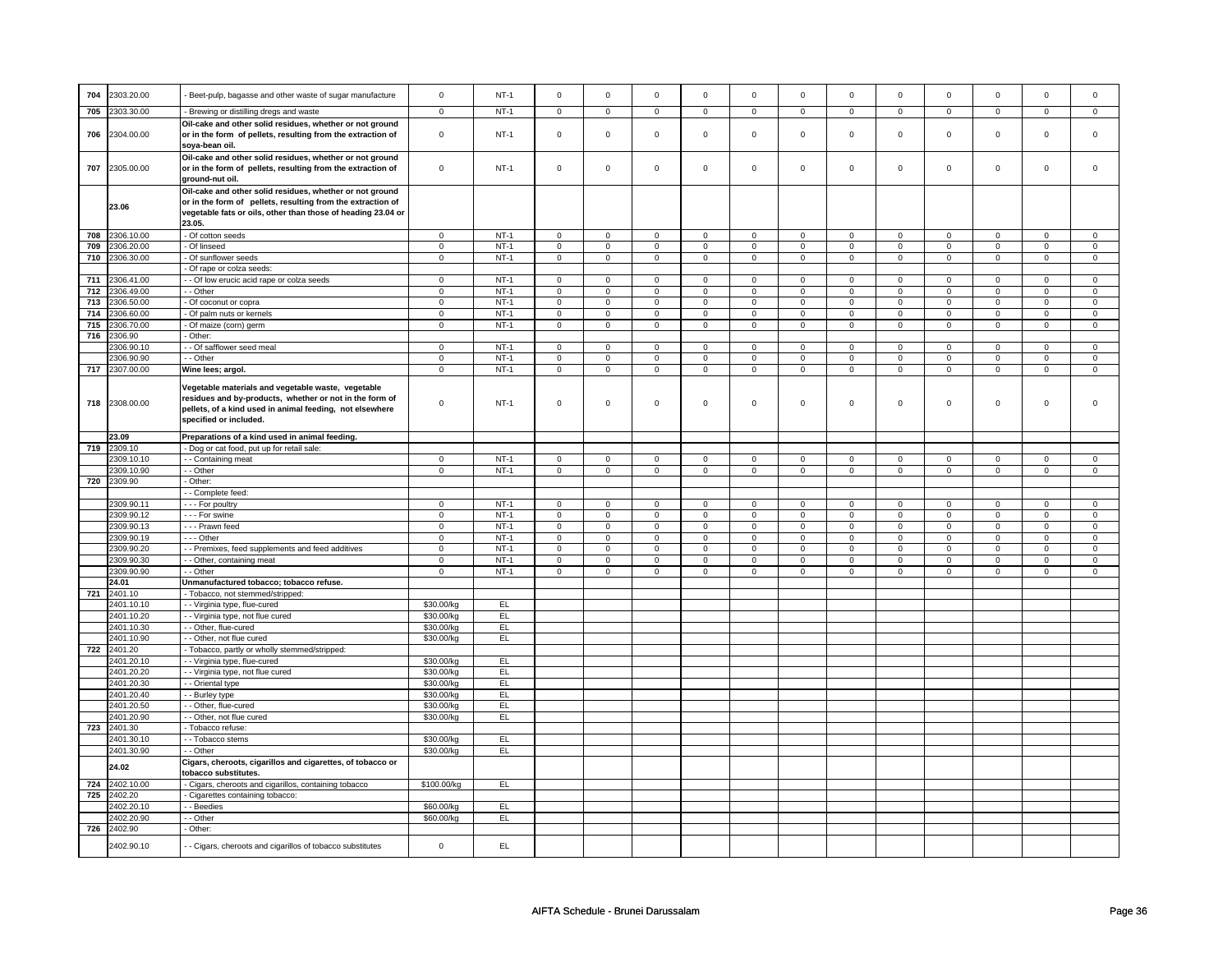|     | 2402.90.20     | - Cigarettes of tobacco substitutes                            | $\mathsf 0$    | E      |                     |                |                     |                |                     |                |                     |                |                     |                |                |                |
|-----|----------------|----------------------------------------------------------------|----------------|--------|---------------------|----------------|---------------------|----------------|---------------------|----------------|---------------------|----------------|---------------------|----------------|----------------|----------------|
|     |                |                                                                |                |        |                     |                |                     |                |                     |                |                     |                |                     |                |                |                |
|     |                | Other manufactured tobacco and manufactured tobacco            |                |        |                     |                |                     |                |                     |                |                     |                |                     |                |                |                |
|     | 24.03          | substitutes; "homogenised" or "reconstituted" tobacco;         |                |        |                     |                |                     |                |                     |                |                     |                |                     |                |                |                |
|     |                | tobacco extracts and essences.                                 |                |        |                     |                |                     |                |                     |                |                     |                |                     |                |                |                |
|     |                |                                                                |                |        |                     |                |                     |                |                     |                |                     |                |                     |                |                |                |
| 727 | 2403.10        | Smoking tobacco, whether or not containing tobacco             |                |        |                     |                |                     |                |                     |                |                     |                |                     |                |                |                |
|     |                | substitutes in any proportion:                                 |                |        |                     |                |                     |                |                     |                |                     |                |                     |                |                |                |
|     |                | - Packed for retail sale:                                      |                |        |                     |                |                     |                |                     |                |                     |                |                     |                |                |                |
|     | 2403.10.11     | -- Blended tobacco                                             | \$60.00/kg     | EL     |                     |                |                     |                |                     |                |                     |                |                     |                |                |                |
|     | 2403.10.19     | --- Other                                                      | \$60.00/kg     | EL     |                     |                |                     |                |                     |                |                     |                |                     |                |                |                |
|     |                | - - Other manufactured tobacco for cigarette making:           |                |        |                     |                |                     |                |                     |                |                     |                |                     |                |                |                |
|     | 2403.10.21     | --- Blended tobacco                                            | \$35.00/kg     | EL     |                     |                |                     |                |                     |                |                     |                |                     |                |                |                |
|     | 2403.10.29     | $\cdots$ Other                                                 | \$35.00/kg     | EL     |                     |                |                     |                |                     |                |                     |                |                     |                |                |                |
|     | 2403.10.90     | - Other                                                        | \$35.00/kg     | EL     |                     |                |                     |                |                     |                |                     |                |                     |                |                |                |
|     |                | Other:                                                         |                |        |                     |                |                     |                |                     |                |                     |                |                     |                |                |                |
| 728 | 2403.91.00     | - "Homogenised" or "reconstituted" tobacco                     | \$60.00/kg     | EL     |                     |                |                     |                |                     |                |                     |                |                     |                |                |                |
|     | 729 2403.99    | - Other:                                                       |                |        |                     |                |                     |                |                     |                |                     |                |                     |                |                |                |
|     | 2403.99.10     | - - - Tobacco extracts and essences                            | $\mathbf 0$    | EL     |                     |                |                     |                |                     |                |                     |                |                     |                |                |                |
|     | 2403.99.30     | --- Manufactured tobacco substitutes                           | $\mathbf 0$    | E      |                     |                |                     |                |                     |                |                     |                |                     |                |                |                |
|     | 2403.99.40     | $- -$ Snuff                                                    | \$60.00/kg     | EL     |                     |                |                     |                |                     |                |                     |                |                     |                |                |                |
|     | 2403.99.50     | - - Smokeless tobacco, including chewing and sucking           | \$60.00/kg     | EL.    |                     |                |                     |                |                     |                |                     |                |                     |                |                |                |
|     |                | tobacco                                                        |                |        |                     |                |                     |                |                     |                |                     |                |                     |                |                |                |
|     | 2403.99.60     | - - - Ang Hoon                                                 | \$60.00/kg     | EL     |                     |                |                     |                |                     |                |                     |                |                     |                |                |                |
|     | 2403.99.90     | --- Other                                                      | \$60.00/kg     | EL.    |                     |                |                     |                |                     |                |                     |                |                     |                |                |                |
|     |                | Salt (including table salt and denatured salt) and pure        |                |        |                     |                |                     |                |                     |                |                     |                |                     |                |                |                |
|     |                | sodium chloride, whether or not in aqueous solution or         |                |        |                     |                |                     |                |                     |                |                     |                |                     |                |                |                |
| 730 | 25.01          | containing added anti-caking or free-flowing agents; sea       |                |        |                     |                |                     |                |                     |                |                     |                |                     |                |                |                |
|     |                | water.                                                         |                |        |                     |                |                     |                |                     |                |                     |                |                     |                |                |                |
|     | 2501.00.10     | - Table salt                                                   | $\overline{0}$ | $NT-1$ | $\overline{0}$      | $\overline{0}$ | $\mathbf{0}$        | $\overline{0}$ | $\overline{0}$      | $\overline{0}$ | $\mathbf{0}$        | $\overline{0}$ | $\overline{0}$      | $\overline{0}$ | $\mathbf 0$    | $\overline{0}$ |
|     |                | - Rock salt, non processed, solid or aqueous solution:         |                |        |                     |                |                     |                |                     |                |                     |                |                     |                |                |                |
|     |                | - - Salt containing at least 94.7% of sodium chloride          |                |        |                     |                |                     |                |                     |                |                     |                |                     |                |                |                |
|     | 2501.00.21     | calculated on a dry basis in packages of a net weight of 50 kg | $\mathbf 0$    | $NT-1$ | $\mathsf 0$         | $\mathsf 0$    | $\mathsf 0$         | $\mathbf 0$    | $\mathsf 0$         | $\mathbf 0$    | $\mathsf 0$         | $\mathbf 0$    | $\mathsf 0$         | $\mathbf 0$    | $\mathbf 0$    | $\mathbf 0$    |
|     |                | or more                                                        |                |        |                     |                |                     |                |                     |                |                     |                |                     |                |                |                |
|     | 2501.00.29     | - Other                                                        | $\mathsf 0$    | $NT-1$ | $\mathsf 0$         | $\mathbf 0$    | $\mathsf 0$         | $\mathbf 0$    | $\mathsf 0$         | $\mathbf 0$    | $\mathsf 0$         | $\mathbf 0$    | $\mathsf 0$         | $\mathbf 0$    | $\mathbf 0$    | $\mathbf 0$    |
|     |                |                                                                |                |        |                     |                |                     |                |                     |                |                     |                |                     |                |                |                |
|     |                | Other salt containing at least 96% sodium chloride, in bulk:   |                |        |                     |                |                     |                |                     |                |                     |                |                     |                |                |                |
|     | 2501.00.31     | - Pure salt                                                    | $\overline{0}$ | $NT-1$ | $\mathsf 0$         | $\overline{0}$ | $\mathsf 0$         | $\overline{0}$ | $\overline{0}$      | $\overline{0}$ | $\mathsf 0$         | $\overline{0}$ | $\mathsf 0$         | $\overline{0}$ | $\mathbf 0$    | $\mathbf 0$    |
|     | 2501.00.32     | - Other, in packages of 50 kg or more                          | $\overline{0}$ | $NT-1$ | $\overline{0}$      | $\overline{0}$ | $\overline{0}$      | $\overline{0}$ | $\overline{0}$      | $\overline{0}$ | $\overline{0}$      | $\overline{0}$ | $\overline{0}$      | $\overline{0}$ | $\overline{0}$ | $\overline{0}$ |
|     | 2501.00.33     | - Other, in packages of less than 50 kg                        | $\overline{0}$ | $NT-1$ | $\mathsf 0$         | $\overline{0}$ | $\mathsf 0$         | $\mathsf 0$    | $\mathsf 0$         | $\mathsf 0$    | $\mathsf 0$         | $\mathsf 0$    | $\mathsf 0$         | $\mathsf 0$    | $\mathbf 0$    | $\mathsf 0$    |
|     | 2501.00.90     | Other                                                          | $\mathbf 0$    | $NT-1$ | $\mathsf 0$         | $\mathsf 0$    | $\mathbf 0$         | $\mathbf 0$    | $\mathsf{O}\xspace$ | $\mathbf 0$    | $\mathbf 0$         | $\mathbf{0}$   | $\mathbf 0$         | $\mathbf 0$    | $\mathbf 0$    | $\mathbf 0$    |
|     | 731 2502.00.00 | Unroasted iron pyrites.                                        | $\mathsf 0$    | $NT-1$ | $\mathsf{O}\xspace$ | $\mathbf 0$    | $\mathsf{O}\xspace$ | $\mathbf 0$    | $\mathsf{O}\xspace$ | $\mathbf 0$    | $\mathsf{O}\xspace$ | $\mathbf 0$    | $\mathsf{O}\xspace$ | $\mathsf{o}\,$ | $\mathbf 0$    | $\mathbf 0$    |
|     |                |                                                                |                |        |                     |                |                     |                |                     |                |                     |                |                     |                |                |                |
| 732 | 2503.00.00     | Sulphur of all kinds, other than sublimed sulphur,             | $\mathsf 0$    | $NT-1$ | $\mathsf 0$         | $\mathbf 0$    | $\mathsf 0$         | $\mathbf 0$    | $\mathsf 0$         | $\mathbf 0$    | $\mathsf 0$         | $\mathbf 0$    | $\mathsf 0$         | $\mathbf 0$    | $\mathbf 0$    | $\mathsf 0$    |
|     |                | precipitated sulphur and colloidal sulphur.                    |                |        |                     |                |                     |                |                     |                |                     |                |                     |                |                |                |
|     | 25.04          | Natural graphite.                                              |                |        |                     |                |                     |                |                     |                |                     |                |                     |                |                |                |
| 733 | 2504.10.00     | - In powder or in flakes                                       | $\mathsf 0$    | $NT-1$ | $\mathbf 0$         | $\mathbf 0$    | $\mathbf 0$         | $\mathbf 0$    | $\mathsf 0$         | $\mathbf 0$    | $\mathbf 0$         | $\mathbf 0$    | $\mathsf 0$         | $\mathbf 0$    | 0              | $\mathbf 0$    |
|     | 734 2504.90.00 | - Other                                                        | $\overline{0}$ | $NT-1$ | $\overline{0}$      | $\overline{0}$ | $\overline{0}$      | $\overline{0}$ | $\overline{0}$      | $\overline{0}$ | $\overline{0}$      | $\overline{0}$ | $\overline{0}$      | $\overline{0}$ | $\overline{0}$ | $\overline{0}$ |
|     |                |                                                                |                |        |                     |                |                     |                |                     |                |                     |                |                     |                |                |                |
|     | 25.05          | Natural sands of all kinds, whether or not coloured, other     |                |        |                     |                |                     |                |                     |                |                     |                |                     |                |                |                |
|     |                | than metal-bearing sands of Chapter 26.                        |                |        |                     |                |                     |                |                     |                |                     |                |                     |                |                |                |
| 735 | 2505.10.00     | Silica sands and quartz sands                                  | $\mathbf 0$    | $NT-1$ | $\mathsf 0$         | $\mathsf 0$    | $\mathsf 0$         | $\mathsf 0$    | $\mathsf 0$         | $\mathsf 0$    | $\mathsf{O}\xspace$ | $\mathsf 0$    | $\mathsf 0$         | $\mathsf 0$    | $\mathsf 0$    | $\mathsf 0$    |
|     | 736 2505.90.00 | Other                                                          | $\mathsf 0$    | $NT-1$ | $\mathbf 0$         | $\mathbf 0$    | $\mathbf 0$         | $\mathbf 0$    | $\mathbf 0$         | $\mathbf 0$    | $\mathsf 0$         | $\mathbf 0$    | $\mathsf 0$         | $\mathbf 0$    | $\mathbf 0$    | $\mathbf 0$    |
|     |                | Quartz (other than natural sands); quartzite, whether or not   |                |        |                     |                |                     |                |                     |                |                     |                |                     |                |                |                |
|     |                | roughly trimmed or merely cut, by sawing or otherwise,         |                |        |                     |                |                     |                |                     |                |                     |                |                     |                |                |                |
|     | 25.06          | into blocks or slabs or a rectangular (including square)       |                |        |                     |                |                     |                |                     |                |                     |                |                     |                |                |                |
|     |                | shape.                                                         |                |        |                     |                |                     |                |                     |                |                     |                |                     |                |                |                |
|     | 737 2506.10.00 | - Quartz                                                       | $\overline{0}$ | $NT-1$ | $\overline{0}$      | $\overline{0}$ | $\overline{0}$      | $\overline{0}$ | $\overline{0}$      | $\overline{0}$ | $\mathsf 0$         | $\overline{0}$ | $\overline{0}$      | $\overline{0}$ | $\mathsf 0$    | $\mathsf 0$    |
|     |                | Quartzite:                                                     |                |        |                     |                |                     |                |                     |                |                     |                |                     |                |                |                |
| 738 | 2506.21.00     | - Crude or roughly trimmed                                     | $\overline{0}$ | $NT-1$ | $\overline{0}$      | $\overline{0}$ | $\mathbf 0$         | $\mathbf 0$    | $\mathbf 0$         | $\overline{0}$ | $\mathbf 0$         | $\overline{0}$ | $\mathbf 0$         | $\overline{0}$ | 0              | $\mathbf 0$    |
|     | 739 2506.29.00 | - Other                                                        | $\overline{0}$ | $NT-1$ | $\overline{0}$      | $\overline{0}$ | $\overline{0}$      | $\mathsf 0$    | $\overline{0}$      | $\overline{0}$ | $\mathsf 0$         | $\mathsf 0$    | $\overline{0}$      | $\mathsf 0$    | $\overline{0}$ | $\overline{0}$ |
|     |                |                                                                |                |        |                     |                |                     |                |                     |                |                     |                |                     |                |                |                |
| 740 | 2507.00.00     | Kaolin and other kaolinic clays, whether or not calcined.      | $\mathbf 0$    | $NT-1$ | $\mathsf 0$         | $\mathsf 0$    | $\mathsf{O}\xspace$ | $\mathsf 0$    | $\mathsf{O}\xspace$ | $\mathsf 0$    | $\mathsf{O}\xspace$ | $\mathsf 0$    | $\mathbf 0$         | $\mathbf 0$    | $\mathsf 0$    | $\mathbf 0$    |
|     |                |                                                                |                |        |                     |                |                     |                |                     |                |                     |                |                     |                |                |                |
|     |                | Other clays (not including expanded clays of heading           |                |        |                     |                |                     |                |                     |                |                     |                |                     |                |                |                |
|     | 25.08          | 68.06), andalusite, kyanite and sillimanite, whether or not    |                |        |                     |                |                     |                |                     |                |                     |                |                     |                |                |                |
|     |                | calcined; mullite; chamotte or dinas earths.                   |                |        |                     |                |                     |                |                     |                |                     |                |                     |                |                |                |
|     | 741 2508.10.00 | - Bentonite                                                    | $\mathbf 0$    | $NT-1$ | $\mathbf 0$         | $\mathbf 0$    | 0                   | $\mathbf 0$    | $\mathbf 0$         | $\mathbf 0$    | $\mathbf 0$         | $\mathbf 0$    | $\mathbf 0$         | $\mathbf 0$    | $\mathbf 0$    | $\mathbf{0}$   |
| 742 | 2508.20.00     | - Decolourising earths and fuller's earth                      | $\mathbf 0$    | $NT-1$ | $\mathsf 0$         | $\mathbf 0$    | $\mathsf 0$         | $\mathbf 0$    | $\mathsf 0$         | $\mathbf 0$    | $\mathsf 0$         | $\mathbf 0$    | $\mathsf 0$         | $\mathsf 0$    | $\mathbf 0$    | $\mathsf 0$    |
|     | 743 2508.30.00 | - Fire-clay                                                    | $\mathbf 0$    | $NT-1$ | $\mathbf 0$         | $\mathbf 0$    | $\mathbf 0$         | $\mathbf 0$    | $\mathbf 0$         | $\mathbf 0$    | $\mathbf 0$         | $\mathbf 0$    | $\mathbf 0$         | $\mathbf 0$    | $\mathbf 0$    | $\mathbf 0$    |
|     |                |                                                                |                |        |                     |                |                     |                |                     |                |                     |                |                     |                |                |                |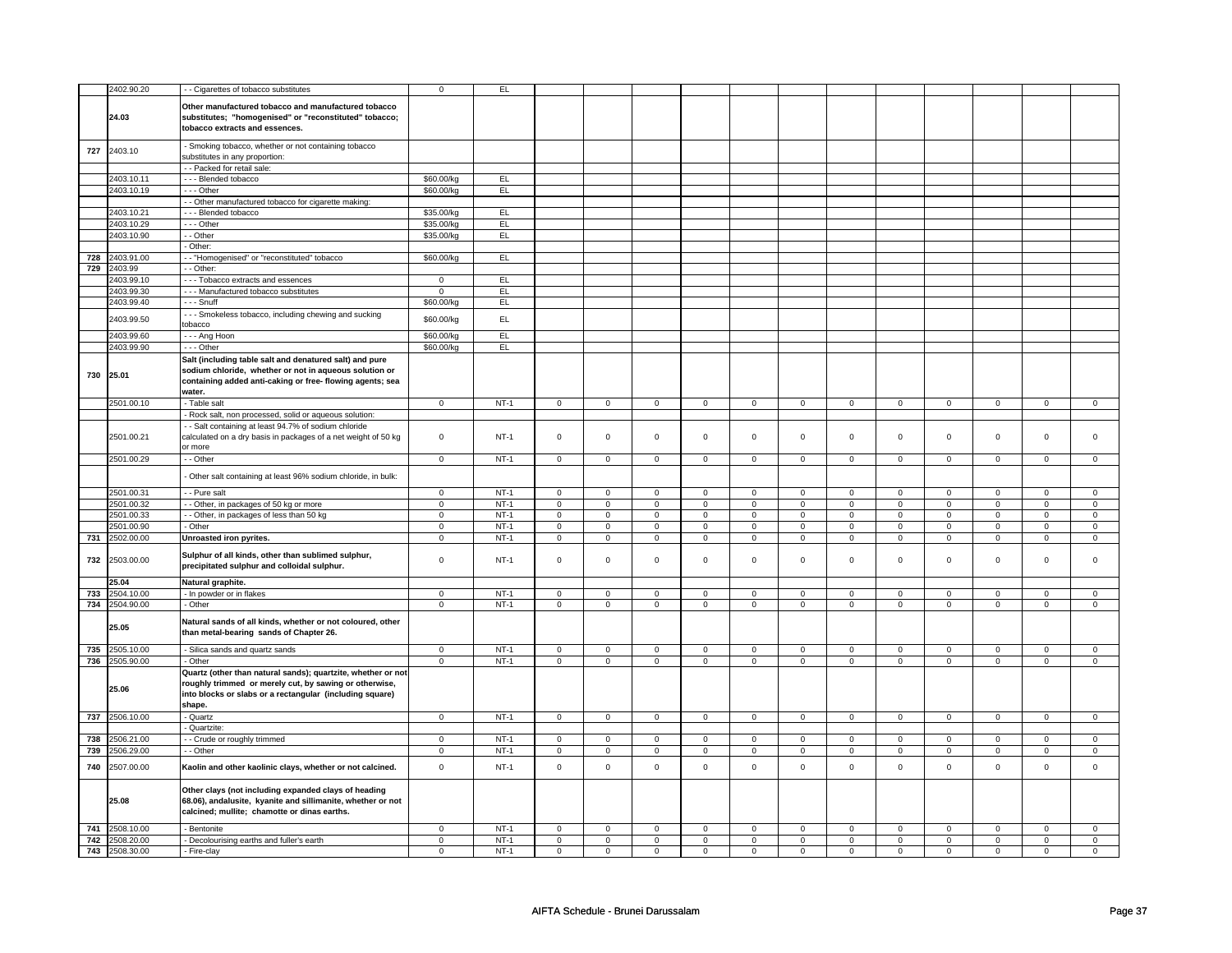| 744 | 2508.40.00     | - Other clays                                                                                                                                                                                                                                                                                       | $\mathbf 0$    | $NT-1$ | 0              | $\mathsf 0$    | $\mathbf 0$    | $\mathbf 0$    | $\mathbf 0$         | $\mathbf 0$    | 0              | $\mathsf 0$    | 0              | $\mathbf 0$    | $\Omega$       | 0              |
|-----|----------------|-----------------------------------------------------------------------------------------------------------------------------------------------------------------------------------------------------------------------------------------------------------------------------------------------------|----------------|--------|----------------|----------------|----------------|----------------|---------------------|----------------|----------------|----------------|----------------|----------------|----------------|----------------|
| 745 | 2508.50.00     | - Andalusite, kyanite and sillimanite                                                                                                                                                                                                                                                               | $\mathsf 0$    | $NT-1$ | $\mathbf 0$    | $\mathsf 0$    | $\mathbf 0$    | $\mathbf 0$    | $\mathsf 0$         | $\mathbf 0$    | $\mathbf 0$    | $\mathbf 0$    | $\mathsf 0$    | $\mathbf 0$    | 0              | $\mathbf{0}$   |
| 746 | 2508.60.00     | - Mullite                                                                                                                                                                                                                                                                                           | $\mathbf 0$    | $NT-1$ | $\mathsf 0$    | $\mathbf 0$    | $\mathsf 0$    | $\overline{0}$ | $\mathsf{O}\xspace$ | $\mathsf 0$    | $\mathsf 0$    | $\mathbf 0$    | $\mathsf 0$    | $\mathbf 0$    | $\mathsf 0$    | $\overline{0}$ |
| 747 | 2508.70.00     | - Chamotte or dinas earths                                                                                                                                                                                                                                                                          | $\mathbf 0$    | $NT-1$ | $\mathbf 0$    | $\mathsf 0$    | $\mathbf 0$    | $\mathbf 0$    | $\mathbf 0$         | $\mathbf 0$    | 0              | $\mathbf 0$    | 0              | $\mathbf 0$    | $\mathbf 0$    | $\mathbf{0}$   |
| 748 | 2509.00.00     | Chalk.                                                                                                                                                                                                                                                                                              | $\mathbf 0$    | $NT-1$ | $\mathbf 0$    | $\mathbf{0}$   | $\mathbf{0}$   | $\mathbf 0$    | $\mathbf{0}$        | $\mathbf 0$    | $\mathbf{0}$   | $\mathbf 0$    | $\mathbf 0$    | $\mathbf 0$    | $\mathbf 0$    | $\mathbf{0}$   |
|     |                | Natural calcium phosphates, natural aluminium calcium                                                                                                                                                                                                                                               |                |        |                |                |                |                |                     |                |                |                |                |                |                |                |
|     | 25.10          | phosphates and phosphatic chalk.                                                                                                                                                                                                                                                                    |                |        |                |                |                |                |                     |                |                |                |                |                |                |                |
|     |                |                                                                                                                                                                                                                                                                                                     |                |        |                |                |                |                |                     |                |                |                |                |                |                |                |
|     | 749 2510.10    | - Unground:                                                                                                                                                                                                                                                                                         |                |        |                |                |                |                |                     |                |                |                |                |                |                |                |
|     | 2510.10.10     | - - Apatite                                                                                                                                                                                                                                                                                         | $\mathsf 0$    | $NT-1$ | $\mathbf 0$    | $\mathsf 0$    | $\mathbf 0$    | $\mathbf 0$    | $\mathbf 0$         | $\mathbf 0$    | $\mathbf 0$    | $\mathbf 0$    | $\mathsf 0$    | $\mathbf 0$    | $\mathsf 0$    | $\mathbf 0$    |
|     | 2510.10.90     | - - Other                                                                                                                                                                                                                                                                                           | $\mathsf 0$    | $NT-1$ | $\overline{0}$ | $\overline{0}$ | $\mathsf 0$    | $\overline{0}$ | $\mathsf{O}\xspace$ | $\mathsf 0$    | $\mathsf 0$    | $\mathsf 0$    | $\mathsf 0$    | $\overline{0}$ | $\mathsf 0$    | $\overline{0}$ |
| 750 | 2510.20        | - Ground:                                                                                                                                                                                                                                                                                           |                |        |                |                |                |                |                     |                |                |                |                |                |                |                |
|     | 2510.20.10     | - - Apatite                                                                                                                                                                                                                                                                                         | $\mathbf 0$    | $NT-1$ | $\mathbf 0$    | $\mathbf 0$    | $\mathbf 0$    | $\mathbf 0$    | $\mathbf 0$         | $\mathbf 0$    | 0              | $\mathbf 0$    | 0              | $\mathbf 0$    | 0              | 0              |
|     | 2510.20.90     | - - Other                                                                                                                                                                                                                                                                                           | $\mathbf 0$    | $NT-1$ | $\mathbf 0$    | $\mathsf 0$    | $\mathsf 0$    | $\mathbf 0$    | $\mathsf 0$         | $\mathbf 0$    | $\mathbf 0$    | $\mathbf 0$    | $\mathsf 0$    | $\mathbf 0$    | $\mathbf 0$    | 0              |
|     |                | Natural barium sulphate (barytes); natural barium                                                                                                                                                                                                                                                   |                |        |                |                |                |                |                     |                |                |                |                |                |                |                |
|     | 25.11          | carbonate (witherite), whether or not calcined, other than<br>barium oxide of heading 28.16.                                                                                                                                                                                                        |                |        |                |                |                |                |                     |                |                |                |                |                |                |                |
| 751 | 2511.10.00     | - Natural barium sulphate (barytes)                                                                                                                                                                                                                                                                 | $\mathbf 0$    | $NT-1$ | $\mathbf 0$    | $\mathsf 0$    | $\mathsf 0$    | $\mathbf 0$    | $\mathsf 0$         | $\mathbf 0$    | 0              | $\mathbf 0$    | 0              | $\mathbf 0$    | $\mathbf 0$    | 0              |
| 752 | 2511.20.00     | - Natural barium carbonate (witherite)                                                                                                                                                                                                                                                              | $\mathbf 0$    | $NT-1$ | $\mathsf 0$    | $\mathbf 0$    | $\mathsf 0$    | $\mathsf 0$    | $\mathsf 0$         | $\mathsf 0$    | 0              | $\mathbf 0$    | $\mathsf 0$    | $\mathbf 0$    | 0              | $\mathbf 0$    |
|     |                |                                                                                                                                                                                                                                                                                                     |                |        |                |                |                |                |                     |                |                |                |                |                |                |                |
| 753 | 2512.00.00     | Siliceous fossil meals (for example, kieselguhr, tripolite<br>and diatomite) and similar siliceous earths, whether or not<br>calcined, of an apparent specific gravity of 1 or less.                                                                                                                | $\mathsf 0$    | $NT-1$ | $\mathbf 0$    | $\mathbf 0$    | $\mathsf 0$    | $\mathsf 0$    | $\mathsf{O}\xspace$ | $\mathsf 0$    | $\mathbf 0$    | 0              | $\mathsf 0$    | $\mathbf 0$    | $\mathsf 0$    | 0              |
|     | 25.13          | Pumice stone; emery; natural corundum, natural garnet<br>and other natural abrasives, whether or not heat-treated.                                                                                                                                                                                  |                |        |                |                |                |                |                     |                |                |                |                |                |                |                |
|     |                | - Pumice stone:                                                                                                                                                                                                                                                                                     |                |        |                |                |                |                |                     |                |                |                |                |                |                |                |
| 754 | 2513.11.00     | - - Crude or in irregular pieces, including crushed pumice<br>"bimskies")                                                                                                                                                                                                                           | $\mathsf 0$    | $NT-1$ | $\mathsf 0$    | $\mathbf 0$    | $\mathsf 0$    | $\mathsf 0$    | $\mathsf{O}\xspace$ | $\mathsf 0$    | $\mathbf 0$    | $\mathbf 0$    | $\mathsf 0$    | $\mathbf 0$    | $\mathsf 0$    | $\mathbf 0$    |
| 755 | 2513.19.00     | - - Other                                                                                                                                                                                                                                                                                           | $\mathbf{0}$   | $NT-1$ | 0              | $\mathbf{0}$   | 0              | $\mathbf 0$    | 0                   | $\overline{0}$ | $\mathbf 0$    | $\mathbf 0$    | $\mathbf 0$    | $\mathbf 0$    | 0              | $\mathbf 0$    |
|     |                | - Emery, natural corundum, natural garnet and other natural                                                                                                                                                                                                                                         |                |        |                |                |                |                |                     |                |                |                |                |                |                |                |
| 756 | 2513.20.00     | abrasives                                                                                                                                                                                                                                                                                           | $\mathsf 0$    | $NT-1$ | $\mathsf 0$    | $\mathsf 0$    | $\mathbf 0$    | $\mathsf 0$    | $\mathsf{O}$        | $\mathsf 0$    | $\mathbf 0$    | $\mathbf 0$    | $\mathsf 0$    | $\mathbf 0$    | $\mathbf 0$    | $\mathbf 0$    |
| 757 | 2514.00.00     | Slate, whether or not roughly trimmed or merely cut, by<br>sawing or otherwise, into blocks or slabs of a rectangular<br>(including square) shape.                                                                                                                                                  | $\mathsf{o}\,$ | $NT-1$ | $\mathsf 0$    | $\mathsf 0$    | $\mathsf{o}\,$ | $\mathsf 0$    | $\mathsf{o}\,$      | $\mathsf 0$    | $\mathsf{o}\,$ | $\mathbf 0$    | $\mathsf{o}\,$ | $\mathbf 0$    | $\mathsf{o}\,$ | $\mathbf 0$    |
|     | 25.15          | Marble, travertine, ecaussine and other calcareous<br>monumental or building stone of an apparent specific<br>gravity of 2.5 or more, and alabaster, whether or not<br>roughly trimmed or merely cut, by sawing or otherwise,<br>into blocks or slabs of a rectangular (including square)<br>shape. |                |        |                |                |                |                |                     |                |                |                |                |                |                |                |
|     |                | - Marble and travertine:                                                                                                                                                                                                                                                                            |                |        |                |                |                |                |                     |                |                |                |                |                |                |                |
|     | 758 2515.11.00 | - - Crude or roughly trimmed                                                                                                                                                                                                                                                                        | $\mathbf{0}$   | $NT-1$ | $\overline{0}$ | $\overline{0}$ | $\overline{0}$ | $\overline{0}$ | $\overline{0}$      | $\overline{0}$ | $\mathbf 0$    | $\overline{0}$ | $\mathbf 0$    | $\overline{0}$ | 0              | $\overline{0}$ |
|     |                | - - Merely cut, by sawing or otherwise, into blocks or slabs of a                                                                                                                                                                                                                                   |                |        |                |                |                |                |                     |                |                |                |                |                |                |                |
| 759 | 2515.12        | rectangular (including square) shape:                                                                                                                                                                                                                                                               |                |        |                |                |                |                |                     |                |                |                |                |                |                |                |
|     |                |                                                                                                                                                                                                                                                                                                     |                |        |                |                |                |                |                     |                |                |                |                |                |                |                |
|     | 2515.12.10     | - - - Blocks                                                                                                                                                                                                                                                                                        | $\mathbf 0$    | $NT-1$ | $\mathbf 0$    | $\mathsf 0$    | $\mathbf 0$    | $\mathbf 0$    | $\mathbf 0$         | $\mathbf 0$    | $\mathbf 0$    | $\mathbf 0$    | $\mathsf 0$    | $\mathbf 0$    | $\Omega$       | $\mathbf{0}$   |
|     | 2515.12.20     | - - - Slabs                                                                                                                                                                                                                                                                                         | $\mathbf 0$    | $NT-1$ | $\mathbf 0$    | $\mathsf 0$    | $\mathbf 0$    | $\mathbf 0$    | $\mathbf 0$         | $\mathbf 0$    | $\mathbf 0$    | $\mathbf 0$    | $\mathbf 0$    | $\mathbf 0$    | 0              | $\mathbf 0$    |
| 760 | 2515.20.00     | - Ecaussine and other calcareous monumental or building<br>stone; alabaster                                                                                                                                                                                                                         | $\mathbf 0$    | $NT-1$ | $\mathbf 0$    | $\mathsf 0$    | $\mathbf 0$    | $\mathsf{o}\,$ | $\mathsf 0$         | $\mathbf 0$    | $\mathbf 0$    | $\mathbf 0$    | $\mathsf 0$    | $\mathbf 0$    | $\mathsf 0$    | $\mathbf 0$    |
|     | 25.16          | Granite, porphyry, basalt, sandstone and other<br>monumental or building stone, whether or not roughly<br>trimmed or merely cut, by sawing or otherwise, into<br>blocks or slabs of a rectangular (including square) shape.                                                                         |                |        |                |                |                |                |                     |                |                |                |                |                |                |                |
|     |                | - Granite:                                                                                                                                                                                                                                                                                          |                |        |                |                |                |                |                     |                |                |                |                |                |                |                |
| 761 | 2516.11.00     | - - Crude or roughly trimmed                                                                                                                                                                                                                                                                        | $\mathsf 0$    | $NT-1$ | $\mathbf 0$    | $\mathsf 0$    | $\mathbf 0$    | $\mathbf 0$    | $\mathsf 0$         | $\mathbf 0$    | $\mathbf 0$    | $\mathbf 0$    | $\mathsf 0$    | $\mathbf 0$    | $\mathsf 0$    | $\mathbf 0$    |
| 762 | 2516.12        | - - Merely cut, by sawing or otherwise, into blocks or slabs of a<br>rectangular (including square) shape:                                                                                                                                                                                          |                |        |                |                |                |                |                     |                |                |                |                |                |                |                |
|     | 2516.12.10     | - - - Blocks                                                                                                                                                                                                                                                                                        | $\mathbf 0$    | $NT-1$ | $\overline{0}$ | $\overline{0}$ | $\mathbf 0$    | $\overline{0}$ | $\mathbf 0$         | $\mathsf 0$    | $\mathbf 0$    | $\mathsf 0$    | $\mathsf 0$    | $\mathbf 0$    | $\mathsf 0$    | $\mathbf 0$    |
|     | 2516.12.20     | - - - Slabs                                                                                                                                                                                                                                                                                         | $\mathsf 0$    | $NT-1$ | $\mathsf 0$    | $\mathbf 0$    | $\mathbf 0$    | $\mathsf 0$    | $\mathbf 0$         | $\mathsf 0$    | $\mathbf 0$    | $\mathbf 0$    | $\mathbf 0$    | $\mathbf 0$    | $\mathsf 0$    | $\mathbf{0}$   |
|     |                | - Sandstone                                                                                                                                                                                                                                                                                         |                |        |                |                |                |                |                     |                |                |                |                |                |                |                |
|     |                |                                                                                                                                                                                                                                                                                                     |                |        | $\mathbf 0$    |                | $\mathbf 0$    | $\mathbf 0$    | $\mathbf{0}$        |                | $\mathbf 0$    |                | $\mathbf 0$    |                | $\mathbf 0$    | $\mathbf{0}$   |
| 763 | 2516.21.00     | - - Crude or roughly trimmed                                                                                                                                                                                                                                                                        | $\mathsf 0$    | $NT-1$ |                | $\mathbf 0$    |                |                |                     | $\mathsf 0$    |                | $\mathbf 0$    |                | $\mathbf 0$    |                |                |
| 764 | 2516.22.00     | - - Merely cut, by sawing or otherwise, into blocks or slabs of a<br>rectangular (including square) shape                                                                                                                                                                                           | $\mathbf 0$    | $NT-1$ | $\Omega$       | $\mathsf 0$    | $\Omega$       | $\mathbf 0$    | $\mathbf 0$         | $\mathsf 0$    | $\mathbf 0$    | $\mathbf 0$    | $\mathbf 0$    | $\mathbf{0}$   | $\mathbf 0$    | $\mathbf{0}$   |
| 765 | 2516.90.00     | - Other monumental or building stone                                                                                                                                                                                                                                                                | $\mathbf 0$    | $NT-1$ | $\mathbf 0$    | $\mathbf 0$    | $\Omega$       | $\Omega$       | $\Omega$            | $\mathbf 0$    | $\mathbf 0$    | $\mathbf{0}$   | $\mathbf 0$    | $\mathbf 0$    | $\Omega$       | $\mathbf{0}$   |
|     |                |                                                                                                                                                                                                                                                                                                     |                |        |                |                |                |                |                     |                |                |                |                |                |                |                |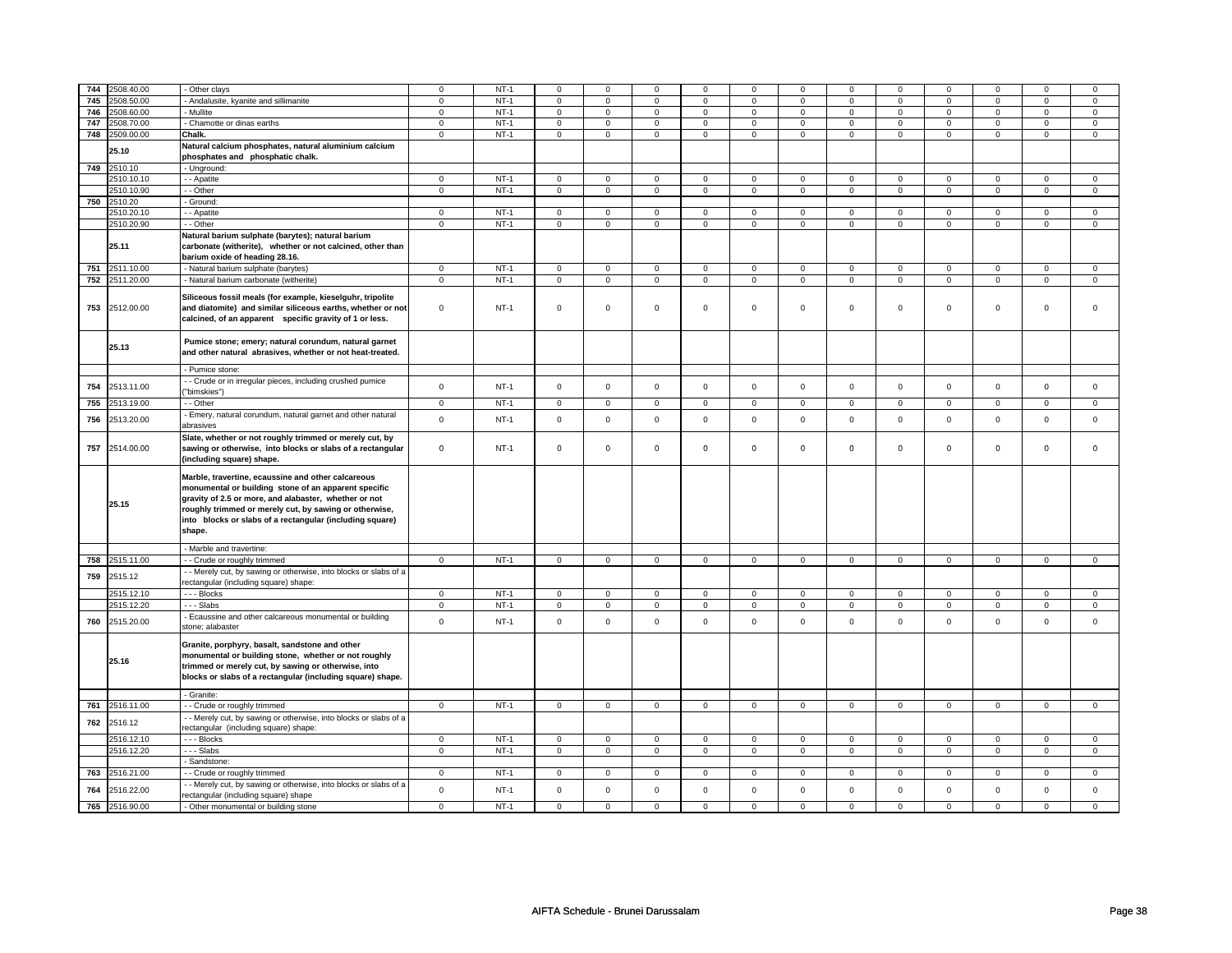|     | 25.17                         | Pebbles, gravel, broken or crushed stone, of a kind<br>commonly used for concrete aggregates, for road<br>metalling or for railway or other ballast, shingle and flint,<br>whether or not heat-treated; macadam of slag, dross or<br>similar industrial waste, whether or not incorporating the<br>materials cited in the first part of the heading; tarred<br>macadam; granules, chippings and powder, of stones of<br>heading 25.15 or 25.16, whether or not heat-treated. |                         |        |                         |                         |                |                |                         |                |                |                         |                |                         |                         |                |
|-----|-------------------------------|------------------------------------------------------------------------------------------------------------------------------------------------------------------------------------------------------------------------------------------------------------------------------------------------------------------------------------------------------------------------------------------------------------------------------------------------------------------------------|-------------------------|--------|-------------------------|-------------------------|----------------|----------------|-------------------------|----------------|----------------|-------------------------|----------------|-------------------------|-------------------------|----------------|
|     | 766 2517.10                   | Pebbles, gravel, broken or crushed stone, of a kind<br>commonly used for concrete aggregates, for road metalling or<br>for railway or other ballast; shingle and flint, whether or not<br>heat-treated:                                                                                                                                                                                                                                                                      |                         |        |                         |                         |                |                |                         |                |                |                         |                |                         |                         |                |
|     | 2517.10.10                    | - Of granite                                                                                                                                                                                                                                                                                                                                                                                                                                                                 | $\mathbf 0$             | $NT-1$ | $\mathbf 0$             | $\mathbf 0$             | $\mathbf 0$    | $\mathbf{0}$   | $\mathbf 0$             | $\mathbf{0}$   | $\mathbf 0$    | $\mathbf 0$             | $\mathbf 0$    | $\mathbf{0}$            | $\mathbf 0$             | $\mathbf 0$    |
|     | 2517.10.90                    | - - Other                                                                                                                                                                                                                                                                                                                                                                                                                                                                    | $\mathsf 0$             | $NT-1$ | $\mathsf{O}$            | $\mathsf 0$             | $\mathbf 0$    | $\mathsf{O}$   | $\mathbf 0$             | $\mathbf 0$    | $\mathbf 0$    | $\mathbf 0$             | $\mathbf 0$    | $\mathbf 0$             | $\mathbf 0$             | $\mathbf 0$    |
| 767 | 2517.20.00                    | Macadam of slag, dross or similar industrial waste, whether<br>or not incorporating the materials cited in subheading 2517.10                                                                                                                                                                                                                                                                                                                                                | $\mathbf 0$             | $NT-1$ | $\mathsf 0$             | $\mathbf 0$             | $\mathbf 0$    | $\mathbf 0$    | $\mathbf 0$             | $\mathsf 0$    | $\mathbf 0$    | $\mathbf 0$             | $\mathsf 0$    | $\mathbf 0$             | $\mathbf 0$             | $\mathbf{0}$   |
|     | 768 2517.30.00                | - Tarred macadam                                                                                                                                                                                                                                                                                                                                                                                                                                                             | $\mathsf 0$             | $NT-1$ | $\mathsf 0$             | $\mathbf 0$             | $\mathbf 0$    | $\mathbf 0$    | $\mathbf 0$             | $\mathbf 0$    | $\mathbf 0$    | $\mathbf 0$             | $\mathsf 0$    | $\mathbf 0$             | $\mathbf 0$             | 0              |
|     |                               | Granules, chippings and powder, of stones of heading 25.15<br>or 25.16, whether or not heat-treated:                                                                                                                                                                                                                                                                                                                                                                         |                         |        |                         |                         |                |                |                         |                |                |                         |                |                         |                         |                |
|     | 769 2517.41.00                | - - Of marble                                                                                                                                                                                                                                                                                                                                                                                                                                                                | $\overline{0}$          | $NT-1$ | $\mathbf 0$             | $\overline{0}$          | $\mathbf{0}$   | $\overline{0}$ | $\mathbf{0}$            | $\overline{0}$ | $\mathbf{0}$   | $\overline{0}$          | $\mathbf{0}$   | $\mathbf{0}$            | $\mathbf{0}$            | $\mathbf{0}$   |
|     | 770 2517.49                   | - - Other:                                                                                                                                                                                                                                                                                                                                                                                                                                                                   |                         |        |                         |                         |                |                |                         |                |                |                         |                |                         |                         |                |
|     | 2517.49.10                    | - - - Of granite                                                                                                                                                                                                                                                                                                                                                                                                                                                             | $\mathsf 0$             | $NT-1$ | $\mathsf{O}\xspace$     | $\mathsf 0$             | $\mathsf 0$    | $\mathbf 0$    | $\mathsf 0$             | $\mathbf 0$    | $\mathbf{0}$   | $\mathbf 0$             | $\mathsf 0$    | $\mathbf 0$             | $\mathbf{0}$            | $\mathbf{O}$   |
|     | 2517.49.90                    | --- Other                                                                                                                                                                                                                                                                                                                                                                                                                                                                    | $\overline{0}$          | $NT-1$ | $\mathsf{O}\xspace$     | $\overline{0}$          | $\mathsf 0$    | $\overline{0}$ | $\mathsf 0$             | $\overline{0}$ | $\mathbf 0$    | $\overline{0}$          | $\mathsf 0$    | $\overline{0}$          | $\mathsf 0$             | $\overline{0}$ |
|     | 25.18                         | Dolomite, whether or not calcined or sintered, including<br>dolomite roughly trimmed or merely cut, by sawing or<br>otherwise, into blocks or slabs of a rectangular (including<br>square) shape; dolomite ramming mix.                                                                                                                                                                                                                                                      |                         |        |                         |                         |                |                |                         |                |                |                         |                |                         |                         |                |
|     | 771 2518.10.00                | - Dolomite, not calcined or sintered                                                                                                                                                                                                                                                                                                                                                                                                                                         | $\overline{0}$          | $NT-1$ | $\overline{0}$          | $\overline{0}$          | $\overline{0}$ | $\overline{0}$ | $\overline{0}$          | $\overline{0}$ | $\overline{0}$ | $\overline{0}$          | $\overline{0}$ | $\overline{0}$          | $\mathbf 0$             | $\mathbf 0$    |
|     | 772 2518.20.00                | Calcined or sintered dolomite                                                                                                                                                                                                                                                                                                                                                                                                                                                | $\overline{\mathbf{0}}$ | $NT-1$ | $\overline{\mathbf{0}}$ | $\overline{\mathbf{0}}$ | $\mathbf 0$    | $\overline{0}$ | $\overline{\mathbf{0}}$ | $\overline{0}$ | 0              | $\overline{\mathbf{0}}$ | $\overline{0}$ | $\overline{\mathbf{0}}$ | $\overline{\mathbf{0}}$ | $\overline{0}$ |
|     | 773 2518.30.00                | Dolomite ramming mix                                                                                                                                                                                                                                                                                                                                                                                                                                                         | $\mathbf 0$             | $NT-1$ | $\mathbf 0$             | $\mathbf 0$             | $\mathbf 0$    | $\mathbf 0$    | $\mathbf 0$             | $\mathbf 0$    | $\mathbf 0$    | $\mathbf 0$             | $\mathsf 0$    | $\mathbf 0$             | $\mathbf 0$             | $\mathbf{0}$   |
|     |                               | Natural magnesium carbonate (magnesite); fused                                                                                                                                                                                                                                                                                                                                                                                                                               |                         |        |                         |                         |                |                |                         |                |                |                         |                |                         |                         |                |
|     | 25.19                         | magnesia; dead-burned (sintered) magnesia, whether or<br>not containing small quantities of other oxides added<br>before sintering; other magnesium oxide, whether or not<br>pure.                                                                                                                                                                                                                                                                                           |                         |        |                         |                         |                |                |                         |                |                |                         |                |                         |                         |                |
|     | 774 2519.10.00                | Natural magnesium carbonate (magnesite)                                                                                                                                                                                                                                                                                                                                                                                                                                      | $\mathsf 0$             | $NT-1$ | $\mathsf 0$             | $\mathsf 0$             | $\mathsf 0$    | $\mathbf 0$    | $\mathsf 0$             | $\mathbf 0$    | $\mathbf 0$    | $\mathsf 0$             | $\mathsf 0$    | $\mathsf 0$             | $\mathbf 0$             | $\mathbf 0$    |
|     | 775 2519.90.00                | - Other                                                                                                                                                                                                                                                                                                                                                                                                                                                                      | $\overline{0}$          | $NT-1$ | $\mathbf 0$             | $\overline{0}$          | $\mathbf{0}$   | $\overline{0}$ | $\mathbf 0$             | $\overline{0}$ | $\mathbf 0$    | $\overline{0}$          | $\mathbf 0$    | $\overline{0}$          | $\mathbf 0$             | $\overline{0}$ |
|     | 25.20                         | Gypsum; anhydrite; plasters (consisting of calcined<br>gypsum or calcium sulphate) whether or not coloured,<br>with or without small quantities of accelerators or<br>retarders.                                                                                                                                                                                                                                                                                             |                         |        |                         |                         |                |                |                         |                |                |                         |                |                         |                         |                |
|     | 776 2520.10.00                | - Gypsum; anhydrite                                                                                                                                                                                                                                                                                                                                                                                                                                                          | $\overline{0}$          | $NT-1$ | $\overline{0}$          | $\overline{0}$          | $\overline{0}$ | $\overline{0}$ | $\overline{0}$          | $\overline{0}$ | $\overline{0}$ | $\overline{0}$          | $\overline{0}$ | $\overline{0}$          | $\overline{0}$          | $\overline{0}$ |
|     | 777 2520.20                   | Plasters:                                                                                                                                                                                                                                                                                                                                                                                                                                                                    |                         |        |                         |                         |                |                |                         |                |                |                         |                |                         |                         |                |
|     | 2520.20.10                    | - For use in dentistry                                                                                                                                                                                                                                                                                                                                                                                                                                                       | $\mathsf 0$             | $NT-1$ | 0                       | $\mathbf 0$             | $\Omega$       | $\overline{0}$ | 0                       | $\mathbf 0$    | $\Omega$       | $\mathbf 0$             | $\Omega$       | $\mathbf 0$             | $\Omega$                | $\mathbf 0$    |
|     | 2520.20.90                    | - Other                                                                                                                                                                                                                                                                                                                                                                                                                                                                      | $\mathsf 0$             | $NT-1$ | $\mathsf{O}$            | $\mathsf 0$             | $\mathsf{O}$   | $\mathbf 0$    | $\mathsf{O}$            | $\mathbf 0$    | $\mathbf 0$    | $\mathbf{0}$            | $\mathbf 0$    | $\mathbf 0$             | $\mathbf 0$             | $\mathbf 0$    |
| 778 | 2521.00.00                    | Limestone flux; limestone and other calcareous stone, of a<br>kind used for the manufacture of lime or cement.                                                                                                                                                                                                                                                                                                                                                               | $\mathbf 0$             | $NT-1$ | $\mathsf{O}\xspace$     | $\mathsf 0$             | $\mathsf 0$    | $\mathbf 0$    | $\mathsf 0$             | $\mathbf 0$    | 0              | $\mathbf 0$             | $\mathsf 0$    | $\mathbf 0$             | 0                       | 0              |
|     | 25.22                         | Quicklime, slaked lime and hydraulic lime, other than<br>calcium oxide and hydroxide of heading 28.25.                                                                                                                                                                                                                                                                                                                                                                       |                         |        |                         |                         |                |                |                         |                |                |                         |                |                         |                         |                |
| 779 | 2522.10.00                    | - Quicklime                                                                                                                                                                                                                                                                                                                                                                                                                                                                  | $\mathbf 0$             | $NT-1$ | $\overline{0}$          | $\mathbf 0$             | $\mathbf 0$    | $\mathbf{0}$   | $\mathbf{O}$            | $\mathbf 0$    | $\mathbf 0$    | $\mathbf{0}$            | $\mathbf{0}$   | $\mathbf 0$             | $\mathbf 0$             | $\mathbf 0$    |
| 780 | 2522.20.00                    | - Slaked lime                                                                                                                                                                                                                                                                                                                                                                                                                                                                | $\overline{0}$          | $NT-1$ | $\overline{0}$          | $\overline{0}$          | $\overline{0}$ | $\overline{0}$ | $\overline{0}$          | $\overline{0}$ | $\overline{0}$ | $\overline{0}$          | $\overline{0}$ | $\overline{0}$          | $\overline{0}$          | $\overline{0}$ |
|     | 781 2522.30.00                | - Hydraulic lime                                                                                                                                                                                                                                                                                                                                                                                                                                                             | $\mathbf 0$             | $NT-1$ | $\mathbf 0$             | $\mathsf 0$             | 0              | $\mathsf 0$    | 0                       | $\mathbf 0$    | 0              | $\mathbf 0$             | 0              | $\mathbf 0$             | 0                       | $\mathbf 0$    |
|     | 25.23                         | Portland cement, aluminous cement, slag cement,<br>supersulphate cement and similar hydraulic cements,<br>whether or not coloured or in the form of clinkers.                                                                                                                                                                                                                                                                                                                |                         |        |                         |                         |                |                |                         |                |                |                         |                |                         |                         |                |
|     | 782 2523.10                   | - Cement clinkers:                                                                                                                                                                                                                                                                                                                                                                                                                                                           |                         |        |                         |                         |                |                |                         |                |                |                         |                |                         |                         |                |
|     | 2523.10.10                    | - For white cement                                                                                                                                                                                                                                                                                                                                                                                                                                                           | $\mathbf 0$             | $NT-1$ | $\mathbf 0$             | $\mathbf 0$             | $\mathbf 0$    | $\mathbf 0$    | $\mathbf 0$             | $\mathbf 0$    | 0              | $\mathbf 0$             | $\mathbf 0$    | 0                       | 0                       | $\mathbf 0$    |
|     | 2523.10.90                    | - Other                                                                                                                                                                                                                                                                                                                                                                                                                                                                      | $\mathbf 0$             | $NT-1$ | $\mathsf 0$             | $\mathbf 0$             | 0              | $\mathbf 0$    | $\mathbf 0$             | $\mathbf 0$    | 0              | $\mathbf 0$             | 0              | $\mathbf 0$             | 0                       | $\mathbf{0}$   |
|     |                               | Portland cement:                                                                                                                                                                                                                                                                                                                                                                                                                                                             |                         |        |                         |                         |                |                |                         |                |                |                         |                |                         |                         |                |
|     | 783 2523.21.00<br>784 2523.29 | - - White cement, whether or not artificially coloured<br>- - Other:                                                                                                                                                                                                                                                                                                                                                                                                         | $\overline{0}$          | $NT-1$ | $\overline{0}$          | $\overline{0}$          | $\mathbf 0$    | $\overline{0}$ | $\mathbf 0$             | $\overline{0}$ | 0              | $\overline{0}$          | 0              | $\overline{0}$          | 0                       | $\overline{0}$ |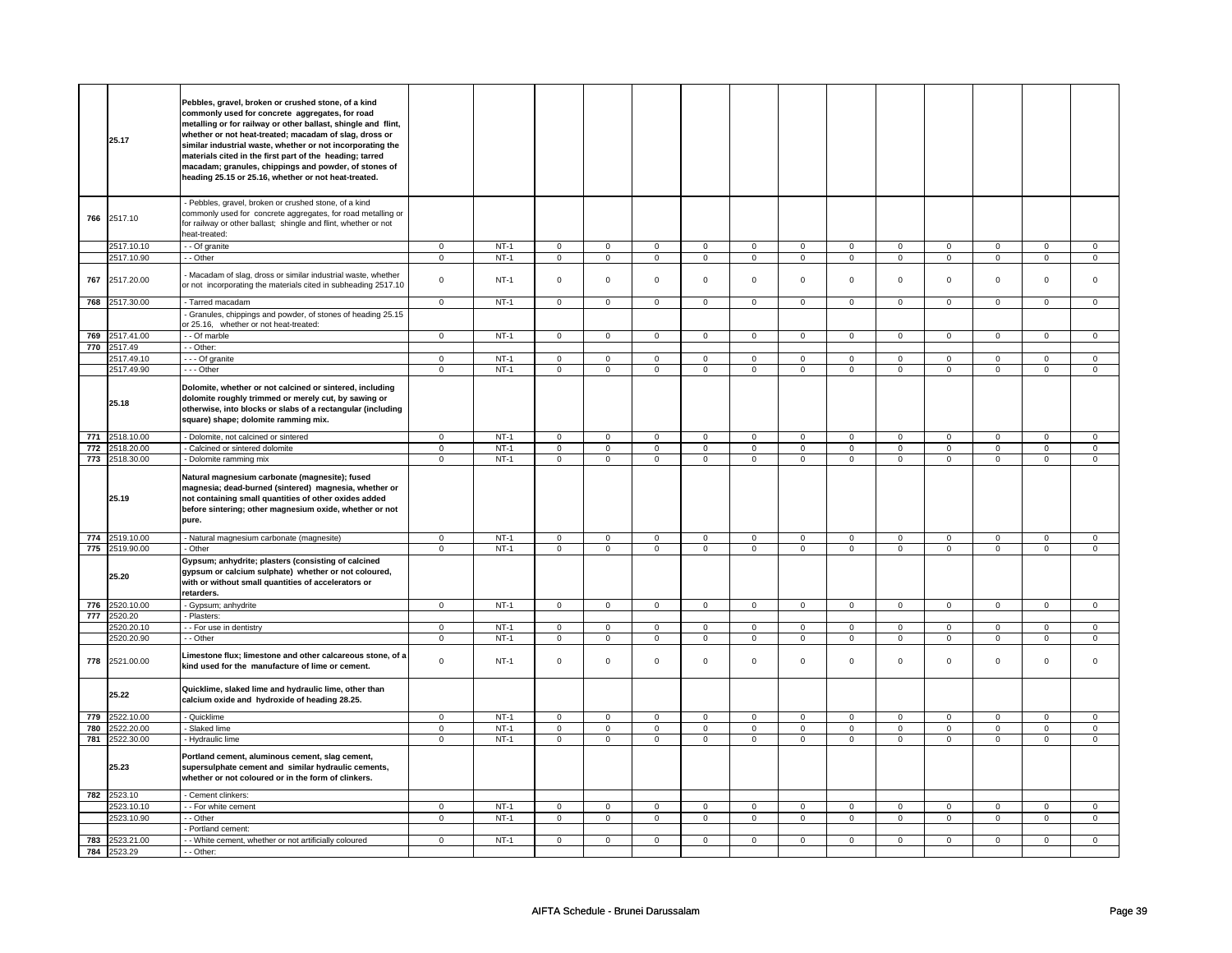|     | 2523.29.10     | --- Coloured cement                                                                                                                                                                                                         | $\mathbf 0$             | $NT-1$ | $\mathbf 0$         | $\mathbf 0$    | $\mathbf 0$    | 0              | 0              | 0              | $\Omega$       | $\mathbf 0$    | $\mathbf 0$    | 0              | $\Omega$       | $\Omega$       |
|-----|----------------|-----------------------------------------------------------------------------------------------------------------------------------------------------------------------------------------------------------------------------|-------------------------|--------|---------------------|----------------|----------------|----------------|----------------|----------------|----------------|----------------|----------------|----------------|----------------|----------------|
|     | 2523.29.90     | $\cdots$ Other                                                                                                                                                                                                              | $\overline{0}$          | $NT-1$ | 0                   | $\overline{0}$ | 0              | $\overline{0}$ | 0              | $\overline{0}$ | 0              | 0              | 0              | $\overline{0}$ | 0              | $\overline{0}$ |
|     | 785 2523.30.00 | - Aluminous cement                                                                                                                                                                                                          | $\mathsf 0$             | $NT-1$ | $\mathsf 0$         | $\mathbf 0$    | $\mathbf 0$    | $\mathbf 0$    | $\mathbf 0$    | $\mathbf 0$    | $\mathbf 0$    | $\mathbf 0$    | $\mathbf 0$    | $\mathbf 0$    | $\mathbf 0$    | $\mathbf 0$    |
| 786 | 2523.90.00     | - Other hydraulic cements                                                                                                                                                                                                   | $\mathbf 0$             | $NT-1$ | $\mathbf 0$         | $\mathbf 0$    | $\mathbf 0$    | $\mathbf 0$    | $\mathsf 0$    | $\mathbf 0$    | $\mathbf 0$    | $\mathbf 0$    | $\mathbf 0$    | $\mathbf 0$    | $\mathbf 0$    | $\mathbf{0}$   |
|     |                |                                                                                                                                                                                                                             | $\Omega$                |        |                     |                |                |                |                |                | $\Omega$       |                |                |                | $\Omega$       |                |
| 787 | 2524.00.00     | Asbestos.                                                                                                                                                                                                                   |                         | $NT-1$ | $\mathsf{O}\xspace$ | $\mathsf 0$    | $\mathsf 0$    | $\mathsf 0$    | $\mathsf 0$    | $\mathsf 0$    |                | $\mathbf 0$    | $\mathsf 0$    | $\mathbf 0$    |                | $\mathbf 0$    |
|     | 25.25          | Mica, including splittings; mica waste.                                                                                                                                                                                     |                         |        |                     |                |                |                |                |                |                |                |                |                |                |                |
| 788 | 2525.10.00     | Crude mica and mica rifted into sheets or splittings                                                                                                                                                                        | $\mathbf 0$             | $NT-1$ | $\mathsf 0$         | $\mathbf 0$    | $\mathbf 0$    | $\mathbf 0$    | $\mathbf 0$    | $\mathbf 0$    | $\mathbf 0$    | $\mathbf 0$    | $\mathsf 0$    | $\mathbf 0$    | $\Omega$       | $\mathbf{0}$   |
| 789 | 2525.20.00     | Mica powder                                                                                                                                                                                                                 | $\mathbf 0$             | $NT-1$ | $\mathsf 0$         | $\mathbf 0$    | $\mathbf 0$    | $\mathbf 0$    | $\mathbf 0$    | $\mathbf 0$    | $\mathbf 0$    | $\mathbf 0$    | $\mathsf 0$    | $\mathbf 0$    | $\mathbf 0$    | $\mathbf{0}$   |
|     | 790 2525.30.00 | Mica waste                                                                                                                                                                                                                  | $\mathbf 0$             | $NT-1$ | $\mathbf 0$         | $\overline{0}$ | $\mathbf 0$    | $\mathbf{0}$   | $\mathbf 0$    | $\overline{0}$ | $\mathbf{0}$   | $\overline{0}$ | $\mathbf 0$    | $\overline{0}$ | $\mathbf 0$    | $\overline{0}$ |
|     | 25.26          | Natural steatite, whether or not roughly trimmed or merely<br>cut, by sawing or otherwise, into blocks or slabs of a<br>rectangular (including square) shape; talc.                                                         |                         |        |                     |                |                |                |                |                |                |                |                |                |                |                |
|     | 791 2526.10.00 | Not crushed, not powdered                                                                                                                                                                                                   | $\mathbf 0$             | $NT-1$ | $\overline{0}$      | $\overline{0}$ | 0              | $\overline{0}$ | 0              | $\overline{0}$ | 0              | $\overline{0}$ | 0              | $\overline{0}$ | 0              | $\overline{0}$ |
|     | 792 2526.20    |                                                                                                                                                                                                                             |                         |        |                     |                |                |                |                |                |                |                |                |                |                |                |
|     |                | Crushed or powdered:                                                                                                                                                                                                        |                         |        |                     |                |                |                |                |                |                |                |                |                |                |                |
|     | 2526.20.10     | - - Talc powder                                                                                                                                                                                                             | $\mathbf 0$             | $NT-1$ | $\mathsf 0$         | $\mathbf 0$    | $\mathbf 0$    | $\mathbf 0$    | $\mathbf 0$    | $\mathbf 0$    | $\mathbf 0$    | $\mathbf 0$    | $\mathsf 0$    | $\mathbf 0$    | $\mathbf 0$    | $\mathbf{0}$   |
|     | 2526.20.90     | - - Other                                                                                                                                                                                                                   | $\Omega$                | $NT-1$ | $\mathsf 0$         | $\overline{0}$ | $\mathbf 0$    | $\overline{0}$ | $\mathbf 0$    | $\mathsf 0$    | $\mathbf 0$    | $\overline{0}$ | $\mathsf 0$    | $\overline{0}$ | $\mathbf 0$    | $\overline{0}$ |
|     | 25.28          | Natural borates and concentrates thereof (whether or not<br>calcined), but not including borates separated from<br>natural brine; natural boric acid containing not more than<br>85% of H3BO3 calculated on the dry weight. |                         |        |                     |                |                |                |                |                |                |                |                |                |                |                |
| 793 | 2528.10.00     | Natural sodium borates and concentrates thereof (whether or<br>not calcined)                                                                                                                                                | $\mathbf 0$             | $NT-1$ | $\mathsf 0$         | $\mathbf 0$    | $\mathbf 0$    | $\mathsf 0$    | $\mathbf 0$    | $\mathsf 0$    | $\mathbf 0$    | $\mathbf 0$    | $\mathbf 0$    | $\mathbf 0$    | $\mathbf 0$    | $\mathbf 0$    |
|     | 794 2528.90.00 | - Other                                                                                                                                                                                                                     | $\overline{0}$          | $NT-1$ | $\mathsf 0$         | $\mathbf 0$    | $\mathbf 0$    | $\mathbf 0$    | $\mathbf 0$    | $\mathbf 0$    | $\mathbf 0$    | $\overline{0}$ | $\mathsf 0$    | $\mathbf 0$    | $\mathbf 0$    | $\overline{0}$ |
|     | 25.29          | Felspar, leucite, nepheline and nepheline syenite;<br>fluorspar.                                                                                                                                                            |                         |        |                     |                |                |                |                |                |                |                |                |                |                |                |
|     | 795 2529.10.00 | - Felspar                                                                                                                                                                                                                   | $\mathsf 0$             | $NT-1$ | $\mathbf 0$         | $\mathbf 0$    | $\mathbf 0$    | $\mathbf 0$    | $\mathbf 0$    | $\mathbf 0$    | $\mathbf 0$    | $\mathbf 0$    | $\mathbf 0$    | $\mathbf{0}$   | $\Omega$       | $\mathbf 0$    |
| 796 | !529.21.00     | - Fluorspar:<br>- - Containing by weight 97% or less of calcium fluoride                                                                                                                                                    | $\Omega$                | $NT-1$ | $\mathbf 0$         | $\mathbf 0$    | $\Omega$       | $\mathbf 0$    | $\Omega$       | $\mathbf 0$    | $\Omega$       | $\mathbf 0$    | $\Omega$       | $\mathbf 0$    | $\Omega$       | $\Omega$       |
|     | 2529.22.00     |                                                                                                                                                                                                                             | $\mathbf 0$             | $NT-1$ | $\mathsf{O}\xspace$ | $\mathsf 0$    | $\mathsf 0$    | $\mathsf 0$    | $\mathsf 0$    | $\mathsf 0$    | $\mathbf 0$    | $\mathbf 0$    | $\mathsf 0$    | $\mathbf 0$    | $\mathsf 0$    | $\mathsf 0$    |
| 797 |                | - Containing by weight more than 97% of calcium fluoride                                                                                                                                                                    |                         |        |                     |                |                |                |                |                |                |                |                |                |                |                |
| 798 | 2529.30.00     | - Leucite, nepheline and nepheline syenite                                                                                                                                                                                  | $\overline{\mathbf{0}}$ | $NT-1$ | $\mathbf 0$         | $\circ$        | $\mathbf 0$    | $\circ$        | $\mathbf 0$    | $\circ$        | $\circ$        | $\circ$        | $\mathbf 0$    | $\circ$        | $\mathbf 0$    | $\circ$        |
|     | 25.30          | Mineral substances not elsewhere specified or included.                                                                                                                                                                     |                         |        |                     |                |                |                |                |                |                |                |                |                |                |                |
| 799 | 2530.10.00     | - Vermiculite, perlite and chlorites, unexpanded                                                                                                                                                                            | $\mathbf 0$             | $NT-1$ | $\mathbf 0$         | $\mathbf 0$    | $\mathbf 0$    | $\mathbf 0$    | $\mathbf 0$    | $\mathbf 0$    | $\mathbf 0$    | $\mathbf{0}$   | $\mathbf 0$    | $\mathbf{0}$   | $\mathbf 0$    | $\mathbf{0}$   |
| 800 | 2530.20        | Kieserite, epsomite (natural magnesium sulphate):                                                                                                                                                                           |                         |        |                     |                |                |                |                |                |                |                |                |                |                |                |
|     | 1530.20.10     | - Kieserite                                                                                                                                                                                                                 | $\mathbf 0$             | $NT-1$ | 0                   | $\mathbf 0$    | 0              | $\mathbf 0$    | 0              | $\mathbf 0$    | 0              | $\mathbf 0$    | 0              | $\mathbf 0$    | 0              | 0              |
|     | 2530.20.20     | - Epsomite                                                                                                                                                                                                                  | $\overline{0}$          | $NT-1$ | $\mathsf{O}\xspace$ | $\overline{0}$ | $\mathsf 0$    | $\mathbf 0$    | $\mathsf 0$    | $\overline{0}$ | $\mathbf 0$    | $\mathsf 0$    | $\mathsf 0$    | $\overline{0}$ | 0              | $\overline{0}$ |
|     |                | Other:                                                                                                                                                                                                                      |                         |        |                     |                |                |                |                |                |                |                |                |                |                |                |
|     | 801 2530.90    |                                                                                                                                                                                                                             |                         |        |                     |                |                |                |                |                |                |                |                |                |                |                |
|     | 2530.90.10     | - Realgar, orpiment and munshell                                                                                                                                                                                            | $\Omega$                | $NT-1$ | $\mathsf 0$         | $\mathbf 0$    | $\mathbf 0$    | $\mathsf 0$    | $\mathbf 0$    | $\mathsf 0$    | $\mathbf 0$    | $\mathbf 0$    | $\mathsf 0$    | $\mathbf 0$    | $\Omega$       | 0              |
|     | 2530.90.90     | - - Other                                                                                                                                                                                                                   | $\mathbf 0$             | $NT-1$ | $\mathbf 0$         | $\mathbf 0$    | $\mathbf 0$    | $\mathbf{0}$   | $\mathbf 0$    | $\mathbf{0}$   | $\mathbf 0$    | $\mathbf{0}$   | $\mathbf 0$    | $\mathbf 0$    | $\mathbf 0$    | $\mathbf{0}$   |
|     | 26.01          | Iron ores and concentrates, including roasted iron pyrites.                                                                                                                                                                 |                         |        |                     |                |                |                |                |                |                |                |                |                |                |                |
|     |                | Iron ores and concentrates, other than roasted iron pyrites:                                                                                                                                                                |                         |        |                     |                |                |                |                |                |                |                |                |                |                |                |
| 802 | 2601.11.00     | -- Non-agglomerated                                                                                                                                                                                                         | $\mathbf 0$             | $NT-1$ | $\mathbf 0$         | $\mathbf 0$    | $\mathbf 0$    | $\mathbf{0}$   | $\mathbf 0$    | $\mathbf 0$    | 0              | $\mathbf 0$    | 0              | $\mathbf 0$    | 0              | 0              |
| 803 | 2601.12.00     | - - Agglomerated                                                                                                                                                                                                            | $\mathbf 0$             | $NT-1$ | $\mathsf 0$         | $\mathbf 0$    | 0              | $\mathbf 0$    | $\mathbf 0$    | $\mathbf 0$    | 0              | $\mathbf 0$    | 0              | $\mathbf 0$    | 0              | $\mathbf{0}$   |
| 804 | 2601.20.00     | - Roasted iron pyrites                                                                                                                                                                                                      | $\overline{0}$          | $NT-1$ | $\overline{0}$      | $\overline{0}$ | $\overline{0}$ | $\overline{0}$ | $\overline{0}$ | $\overline{0}$ | $\overline{0}$ | $\overline{0}$ | $\overline{0}$ | $\overline{0}$ | $\overline{0}$ | $\overline{0}$ |
| 805 | 2602.00.00     | Manganese ores and concentrates, including ferruginous<br>manganese ores and concentrates with a manganese<br>content of 20% or more, calculated on the dry weight.                                                         | $\Omega$                | $NT-1$ | $\mathsf{O}\xspace$ | $\mathsf 0$    | $\mathbf 0$    | $\mathsf 0$    | $\mathsf 0$    | $\mathsf 0$    | $\Omega$       | $\mathbf 0$    | $\mathsf 0$    | $\mathbf 0$    | $\Omega$       | 0              |
| 806 | 2603.00.00     | Copper ores and concentrates.                                                                                                                                                                                               | $\mathbf 0$             | $NT-1$ | $\mathbf 0$         | $\mathbf 0$    | $\mathbf 0$    | $\mathbf{0}$   | $\mathbf 0$    | $\mathbf{0}$   | $\mathbf 0$    | $\mathbf{0}$   | $\mathbf 0$    | $\mathbf{0}$   | $\Omega$       | $\mathbf{0}$   |
| 807 | 2604.00.00     |                                                                                                                                                                                                                             | $\mathbf 0$             | $NT-1$ | $\mathbf 0$         | $\mathbf 0$    | $\mathbf 0$    | $\mathbf{0}$   | $\mathbf 0$    | $\mathbf 0$    | $\mathbf{0}$   | $\mathbf{0}$   | $\mathbf 0$    | $\mathbf 0$    | $\Omega$       | $\mathbf{O}$   |
|     |                | Nickel ores and concentrates.                                                                                                                                                                                               |                         |        |                     |                |                |                |                |                |                |                |                |                |                |                |
| 808 | 2605.00.00     | Cobalt ores and concentrates.                                                                                                                                                                                               | $\mathsf 0$             | $NT-1$ | $\mathsf 0$         | $\mathsf 0$    | $\mathbf 0$    | $\mathbf 0$    | $\mathbf 0$    | $\mathbf 0$    | $\mathbf 0$    | $\mathbf 0$    | $\mathsf 0$    | $\mathbf 0$    | $\mathbf 0$    | $\mathbf 0$    |
| 809 | 2606.00.00     | Aluminium ores and concentrates.                                                                                                                                                                                            | $\mathbf 0$             | $NT-1$ | $\mathbf 0$         | $\mathbf 0$    | 0              | $\mathsf 0$    | 0              | $\mathsf 0$    | 0              | $\mathbf 0$    | 0              | $\mathbf 0$    | 0              | 0              |
| 810 | 2607.00.00     | Lead ores and concentrates.                                                                                                                                                                                                 | $\mathsf 0$             | $NT-1$ | $\mathsf 0$         | $\mathsf 0$    | $\mathsf 0$    | $\mathbf 0$    | 0              | $\mathbf 0$    | 0              | $\mathbf 0$    | 0              | $\mathbf 0$    | 0              | $\mathbf 0$    |
| 811 | 2608.00.00     | Zinc ores and concentrates.                                                                                                                                                                                                 | $\mathbf 0$             | $NT-1$ | $\mathbf 0$         | $\overline{0}$ | $\mathbf 0$    | $\mathbf{0}$   | $\mathbf 0$    | $\mathbf 0$    | 0              | $\mathbf{0}$   | 0              | $\mathbf{0}$   | 0              | $\mathbf 0$    |
| 812 | 2609.00.00     | Tin ores and concentrates.                                                                                                                                                                                                  | $\mathbf 0$             | $NT-1$ | $\mathsf 0$         | $\mathbf 0$    | $\mathbf 0$    | $\mathbf 0$    | $\mathbf 0$    | $\mathbf 0$    | 0              | $\mathbf 0$    | $\mathsf 0$    | $\mathbf 0$    | 0              | $\mathbf 0$    |
| 813 | 2610.00.00     |                                                                                                                                                                                                                             | $\mathsf 0$             | $NT-1$ | $\mathsf 0$         | $\mathbf 0$    | $\mathbf 0$    | $\mathsf 0$    | $\mathbf 0$    | $\mathsf 0$    | $\mathbf 0$    | $\mathbf 0$    | $\mathsf 0$    | $\mathsf 0$    | $\Omega$       | 0              |
|     |                | Chromium ores and concentrates.                                                                                                                                                                                             |                         |        |                     |                |                |                |                |                |                |                |                |                |                |                |
|     | 814 2611.00.00 | Tungsten ores and concentrates.                                                                                                                                                                                             | $\overline{0}$          | $NT-1$ | $\overline{0}$      | $\overline{0}$ | $\overline{0}$ | $\overline{0}$ | $\overline{0}$ | $\overline{0}$ | $\overline{0}$ | $\overline{0}$ | $\overline{0}$ | $\overline{0}$ | $\overline{0}$ | $\overline{0}$ |
|     | 26.12          | Uranium or thorium ores and concentrates.                                                                                                                                                                                   |                         |        |                     |                |                |                |                |                |                |                |                |                |                |                |
|     | 815 2612.10.00 | Uranium ores and concentrates                                                                                                                                                                                               | $\mathsf 0$             | $NT-1$ | $\mathsf 0$         | $\mathbf 0$    | $\mathbf 0$    | $\mathsf 0$    | $\mathbf 0$    | $\mathsf 0$    | $\mathbf 0$    | $\mathbf 0$    | $\mathsf 0$    | $\mathbf 0$    | $\Omega$       | 0              |
|     | 816 2612.20.00 | Thorium ores and concentrates                                                                                                                                                                                               | $\mathsf 0$             | $NT-1$ | $\mathsf 0$         | $\mathsf 0$    | $\mathsf 0$    | $\mathsf{O}$   | $\mathsf 0$    | $\mathsf{O}$   | $\mathbf 0$    | $\mathsf{O}$   | $\mathbf 0$    | $\mathsf{O}$   | 0              | $\mathsf 0$    |
|     | 26.13          | Molybdenum ores and concentrates.                                                                                                                                                                                           |                         |        |                     |                |                |                |                |                |                |                |                |                |                |                |
| 817 | 2613.10.00     | - Roasted                                                                                                                                                                                                                   | $\Omega$                | $NT-1$ | $\mathbf 0$         | $\mathbf 0$    | $\mathbf 0$    | $\mathbf 0$    | $\mathbf 0$    | $\mathbf 0$    | $\mathbf 0$    | $\mathbf 0$    | $\mathbf 0$    | $\mathbf 0$    | $\mathbf 0$    | 0              |
|     | 818 2613.90.00 | - Other                                                                                                                                                                                                                     | $\overline{0}$          | $NT-1$ | $\overline{0}$      | $\overline{0}$ | $\overline{0}$ | $\overline{0}$ | $\overline{0}$ | $\overline{0}$ | $\overline{0}$ | $\overline{0}$ | $\overline{0}$ | $\overline{0}$ | $\overline{0}$ | $\overline{0}$ |
|     | 819 26.14      | Titanium ores and concentrates.                                                                                                                                                                                             |                         |        |                     |                |                |                |                |                |                |                |                |                |                |                |
|     |                |                                                                                                                                                                                                                             |                         |        |                     |                |                |                |                |                |                |                |                |                |                |                |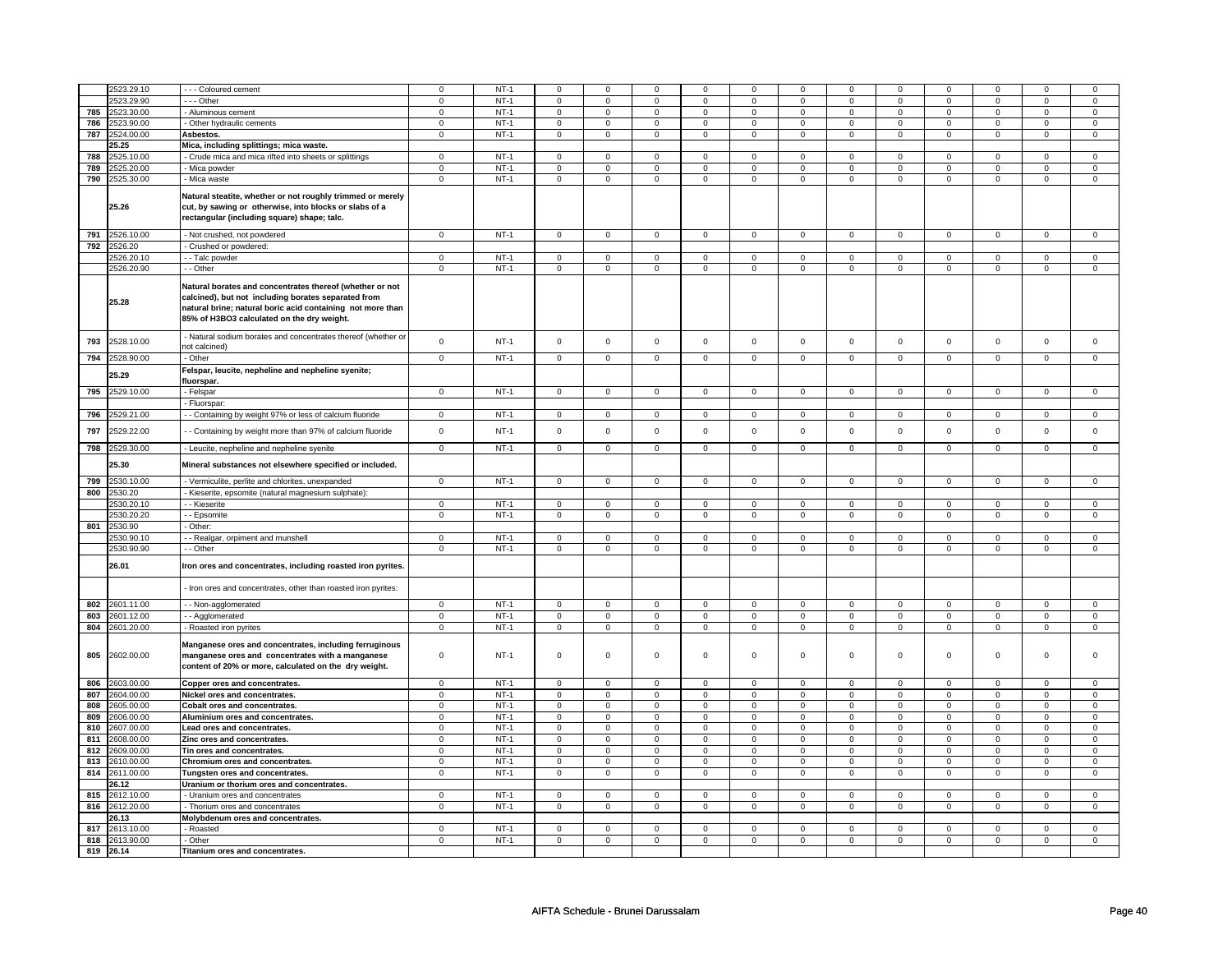|     | 2614.00.10 | Ilmenite ores and concentrates                                 | 0              | $NT-1$ | $\mathbf 0$         | $\mathbf 0$    | $\mathbf 0$         | $\mathbf 0$    | $\mathbf 0$    | $\mathbf 0$    | $\mathbf 0$    | $\mathbf 0$    | $\mathbf 0$    | $\mathbf 0$    | $\mathbf 0$    | $\mathbf 0$    |
|-----|------------|----------------------------------------------------------------|----------------|--------|---------------------|----------------|---------------------|----------------|----------------|----------------|----------------|----------------|----------------|----------------|----------------|----------------|
|     | 2614.00.90 | Other                                                          | $\overline{0}$ | $NT-1$ | $\mathbf 0$         | $\overline{0}$ | $\mathbf 0$         | $\overline{0}$ | $\mathbf{0}$   | $\overline{0}$ | $\mathbf 0$    | $\mathbf 0$    | $\mathbf 0$    | $\overline{0}$ | $\mathsf 0$    | $\mathbf 0$    |
|     |            | Niobium, tantalum, vanadium or zirconium ores and              |                |        |                     |                |                     |                |                |                |                |                |                |                |                |                |
|     | 26.15      |                                                                |                |        |                     |                |                     |                |                |                |                |                |                |                |                |                |
|     |            | concentrates.                                                  |                |        |                     |                |                     |                |                |                |                |                |                |                |                |                |
| 820 | 2615.10.00 | - Zirconium ores and concentrates                              | $\Omega$       | $NT-1$ | $\overline{0}$      | $\mathbf 0$    | $\Omega$            | $\mathbf 0$    | $\overline{0}$ | $\Omega$       | $\mathsf 0$    | $\mathsf 0$    | $\overline{0}$ | $\Omega$       | $\Omega$       | $\Omega$       |
| 821 | 2615.90    | - Other:                                                       |                |        |                     |                |                     |                |                |                |                |                |                |                |                |                |
|     | 2615.90.10 | - Niobium                                                      | $\mathbf 0$    | $NT-1$ | $\mathsf 0$         | $\mathbf 0$    | $\overline{0}$      | $\overline{0}$ | $\overline{0}$ | $\overline{0}$ | $\overline{0}$ | $\overline{0}$ | $\mathsf 0$    | $\overline{0}$ | $\mathbf 0$    | $\mathsf 0$    |
|     |            |                                                                |                |        |                     |                |                     |                |                |                |                |                |                |                |                |                |
|     | 2615.90.90 | - - Other                                                      | $\mathbf 0$    | $NT-1$ | $\mathbf 0$         | $\overline{0}$ | $\overline{0}$      | $\overline{0}$ | $\overline{0}$ | $\overline{0}$ | $\overline{0}$ | $\overline{0}$ | $\mathbf 0$    | $\overline{0}$ | $\overline{0}$ | $\overline{0}$ |
|     | 26.16      | Precious metal ores and concentrates.                          |                |        |                     |                |                     |                |                |                |                |                |                |                |                |                |
| 822 | 2616.10.00 | - Silver ores and concentrates                                 | $\mathbf 0$    | $NT-1$ | $\mathbf{0}$        | $\mathbf 0$    | $\mathbf{0}$        | $\mathbf{0}$   | $\circ$        | $\mathbf{0}$   | $\Omega$       | $\mathbf{0}$   | $\mathbf 0$    | $\mathbf{0}$   | $\Omega$       | $\mathbf{0}$   |
| 823 | 2616.90.00 | - Other                                                        | $\mathsf 0$    | $NT-1$ | $\mathsf{O}\xspace$ | $\mathsf 0$    | $\mathsf{O}\xspace$ | $\mathsf 0$    | $\mathsf 0$    | $\mathsf 0$    | $\mathbf 0$    | $\mathsf 0$    | $\mathsf 0$    | $\mathsf 0$    | $\mathsf 0$    | $\mathbf 0$    |
|     |            |                                                                |                |        |                     |                |                     |                |                |                |                |                |                |                |                |                |
|     | 26.17      | Other ores and concentrates.                                   |                |        |                     |                |                     |                |                |                |                |                |                |                |                |                |
| 824 | 2617.10.00 | - Antimony ores and concentrates                               | $\Omega$       | $NT-1$ | $\mathbf 0$         | $\mathbf 0$    | $\mathbf{0}$        | $\mathbf 0$    | $\mathbf{0}$   | $\mathbf 0$    | $\mathbf{0}$   | $\mathbf 0$    | $\mathbf 0$    | $\mathbf 0$    | $\mathsf 0$    | $\mathbf{0}$   |
| 825 | 2617.90.00 | - Other                                                        | 0              | $NT-1$ | 0                   | 0              | $\mathbf 0$         | $\mathbf 0$    | $\overline{0}$ | $\mathbf 0$    | 0              | $\mathbf 0$    | $\mathbf 0$    | $\mathbf{0}$   | $\mathbf 0$    | $\mathbf{0}$   |
|     |            | Granulated slag (slag sand) from the manufacture of iron       |                |        |                     |                |                     |                |                |                |                |                |                |                |                |                |
| 826 | 2618.00.00 |                                                                | $\mathsf 0$    | $NT-1$ | $\mathsf 0$         | $\mathsf 0$    | $\mathsf 0$         | $\mathsf 0$    | $\mathsf 0$    | $\mathsf 0$    | $\mathsf 0$    | $\mathsf 0$    | $\mathbf 0$    | $\mathsf 0$    | $\mathbf 0$    | $\mathsf 0$    |
|     |            | or steel.                                                      |                |        |                     |                |                     |                |                |                |                |                |                |                |                |                |
|     |            | Slag, dross (other than granulated slag), scalings and         |                |        |                     |                |                     |                |                |                |                |                |                |                |                |                |
| 827 | 2619.00.00 |                                                                | $\mathbf 0$    | $NT-1$ | $\mathbf 0$         | $\mathbf 0$    | $\mathbf 0$         | $\mathbf 0$    | $\mathbf 0$    | $\mathbf 0$    | $\mathbf 0$    | $\mathbf 0$    | $\mathsf 0$    | $\mathbf 0$    | $\mathsf 0$    | $\mathbf 0$    |
|     |            | other waste from the manufacture of iron or steel              |                |        |                     |                |                     |                |                |                |                |                |                |                |                |                |
|     |            |                                                                |                |        |                     |                |                     |                |                |                |                |                |                |                |                |                |
|     |            | Ash and residues (other than from the manufacture of iron      |                |        |                     |                |                     |                |                |                |                |                |                |                |                |                |
|     | 26.20      |                                                                |                |        |                     |                |                     |                |                |                |                |                |                |                |                |                |
|     |            | or steel), containing arsenic, metals or their compounds.      |                |        |                     |                |                     |                |                |                |                |                |                |                |                |                |
|     |            | Containing mainly zinc:                                        |                |        |                     |                |                     |                |                |                |                |                |                |                |                |                |
|     |            |                                                                |                |        |                     |                |                     |                |                |                |                |                |                |                |                |                |
| 828 | 2620.11.00 | - - Hard zinc spelter                                          | $\mathbf{0}$   | $NT-1$ | $\mathbf 0$         | $\mathbf{0}$   | $\mathbf{0}$        | $\mathbf 0$    | $\mathbf{0}$   | $\mathbf 0$    | $\mathbf{0}$   | $\circ$        | $\mathbf 0$    | $\circ$        | $\mathbf{0}$   | $\circ$        |
| 829 | 2620.19.00 | - - Other                                                      | $\mathbf 0$    | $NT-1$ | $\mathbf 0$         | $\mathbf 0$    | $\mathbf 0$         | $\mathbf 0$    | $\mathbf{0}$   | $\mathbf 0$    | $\mathbf{0}$   | $\circ$        | $\mathbf 0$    | $\circ$        | $\mathbf{0}$   | $\circ$        |
|     |            | Containing mainly lead:                                        |                |        |                     |                |                     |                |                |                |                |                |                |                |                |                |
|     |            | - - Leaded gasoline sludges and leaded anti-knock compound     |                |        |                     |                |                     |                |                |                |                |                |                |                |                |                |
| 830 | 2620.21.00 |                                                                | $\mathbf 0$    | $NT-1$ | $\mathsf 0$         | $\mathbf 0$    | $\mathsf 0$         | $\mathbf 0$    | $\mathbf 0$    | $\mathsf 0$    | $\mathsf 0$    | $\mathsf 0$    | $\mathsf 0$    | $\mathbf 0$    | $\mathsf 0$    | $\mathbf 0$    |
|     |            | sludges                                                        |                |        |                     |                |                     |                |                |                |                |                |                |                |                |                |
| 831 | 2620.29.00 | - - Other                                                      | $\mathbf 0$    | $NT-1$ | $\mathbf 0$         | $\mathsf 0$    | $\mathbf 0$         | $\mathsf 0$    | $\mathbf 0$    | $\mathsf 0$    | $\mathbf 0$    | $\mathbf 0$    | $\mathbf 0$    | $\mathbf 0$    | $\mathsf 0$    | $\mathbf 0$    |
| 832 | 2620.30.00 | - Containing mainly copper                                     | $\mathsf 0$    | $NT-1$ | 0                   | $\mathsf 0$    | $\mathsf 0$         | $\mathsf 0$    | $\mathsf 0$    | $\mathsf 0$    | $\mathbf 0$    | $\mathsf 0$    | $\mathsf 0$    | $\mathsf 0$    | $\mathsf 0$    | $\mathbf 0$    |
| 833 | 2620.40.00 | Containing mainly aluminium                                    | $\mathbf 0$    | $NT-1$ | $\mathbf{0}$        | $\mathsf 0$    | $\mathbf{0}$        | $\mathsf 0$    | $\mathbf{0}$   | $\mathsf 0$    | $\mathbf 0$    | $\mathbf 0$    | $\mathbf{0}$   | $\mathbf{0}$   | $\mathbf 0$    | $\mathbf{0}$   |
|     |            |                                                                |                |        |                     |                |                     |                |                |                |                |                |                |                |                |                |
|     |            | Containing arsenic, mercury, thallium or their mixtures, of a  |                |        |                     |                |                     |                |                |                |                |                |                |                |                |                |
| 834 | 2620.60.00 | kind used for the extraction of arsenic or those metals or for | $\mathbf 0$    | $NT-1$ | $\Omega$            | 0              | $\mathsf 0$         | $\mathbf 0$    | $\mathsf 0$    | $\mathsf 0$    | $\mathsf 0$    | $\mathsf 0$    | $\mathsf 0$    | $\mathbf 0$    | $\Omega$       | $\Omega$       |
|     |            |                                                                |                |        |                     |                |                     |                |                |                |                |                |                |                |                |                |
|     |            | the manufacture of their chemical compounds                    |                |        |                     |                |                     |                |                |                |                |                |                |                |                |                |
|     |            |                                                                |                |        |                     |                |                     |                |                |                |                |                |                |                |                |                |
|     |            | - Other:                                                       |                |        |                     |                |                     |                |                |                |                |                |                |                |                |                |
|     | 2620.91.00 | - Containing antimony, beryllium, cadmium, chromium or         | $\mathbf 0$    | $NT-1$ | $\mathsf 0$         | $\mathsf 0$    | $\mathsf 0$         | $\mathbf 0$    | $\mathbf 0$    | $\mathbf 0$    | $\mathbf 0$    | $\mathbf 0$    | $\mathsf 0$    | $\mathbf 0$    | $\mathsf 0$    | $\mathbf 0$    |
| 835 |            | heir mixtures                                                  |                |        |                     |                |                     |                |                |                |                |                |                |                |                |                |
| 836 | 2620.99    | - - Other:                                                     |                |        |                     |                |                     |                |                |                |                |                |                |                |                |                |
|     |            |                                                                |                |        |                     |                |                     |                |                |                |                |                |                |                |                |                |
|     | 2620.99.10 | --- Containing mainly tin                                      | $\mathbf 0$    | $NT-1$ | $\mathsf 0$         | $\mathbf 0$    | $\mathbf 0$         | $\mathbf 0$    | $\overline{0}$ | $\mathsf 0$    | $\overline{0}$ | $\overline{0}$ | $\mathbf 0$    | $\mathsf 0$    | $\mathbf{0}$   | $\overline{0}$ |
|     | 2620.99.90 | --- Other                                                      | $\mathbf 0$    | $NT-1$ | $\mathbf 0$         | $\mathbf 0$    | $\mathbf 0$         | $\mathbf 0$    | $\mathbf 0$    | $\mathbf 0$    | $\mathbf 0$    | $\mathbf 0$    | $\mathbf 0$    | $\mathbf 0$    | $\mathsf 0$    | $\mathbf 0$    |
|     |            |                                                                |                |        |                     |                |                     |                |                |                |                |                |                |                |                |                |
|     | 26.21      | Other slag and ash, including seaweed ash (kelp); ash and      |                |        |                     |                |                     |                |                |                |                |                |                |                |                |                |
|     |            | residues from the incineration of municipal waste.             |                |        |                     |                |                     |                |                |                |                |                |                |                |                |                |
|     |            |                                                                |                |        |                     |                |                     |                |                |                |                |                |                |                |                |                |
| 837 | 2621.10.00 | Ash and residues from the incineration of municipal waste      | $\mathbf 0$    | $NT-1$ | $\mathbf 0$         | $\mathsf 0$    | $\mathbf 0$         | $\mathbf 0$    | $\mathbf 0$    | $\mathbf 0$    | $\mathbf 0$    | $\mathbf 0$    | $\mathsf 0$    | $\mathbf 0$    | $\mathsf 0$    | $\mathbf 0$    |
|     |            |                                                                |                |        |                     |                |                     |                |                |                |                |                |                |                |                |                |
| 838 | 2621.90.00 | - Other                                                        | $\mathbf 0$    | $NT-1$ | $\mathbf 0$         | $\mathbf 0$    | $\mathsf 0$         | $\mathbf 0$    | $\mathbf 0$    | $\mathbf 0$    | $\mathbf 0$    | $\circ$        | $\mathsf 0$    | $\mathbf 0$    | $\mathsf 0$    | $\circ$        |
|     |            | Coal; briquettes, ovoids and similar solid fuels               |                |        |                     |                |                     |                |                |                |                |                |                |                |                |                |
|     | 27.01      |                                                                |                |        |                     |                |                     |                |                |                |                |                |                |                |                |                |
|     |            | manufactured from coal.                                        |                |        |                     |                |                     |                |                |                |                |                |                |                |                |                |
|     |            | Coal, whether or not pulverised, but not agglomerated:         |                |        |                     |                |                     |                |                |                |                |                |                |                |                |                |
|     |            |                                                                |                |        |                     |                |                     |                |                |                |                |                |                |                |                |                |
| 839 | 2701.11.00 | - - Anthracite                                                 | $\mathbf{0}$   | $NT-1$ | $\mathbf 0$         | $\mathbf 0$    | $\mathbf{0}$        | $\mathbf 0$    | $\mathbf{0}$   | $\mathbf 0$    | $\mathbf 0$    | $\circ$        | $\mathbf 0$    | $\mathbf{0}$   | $\mathbf{0}$   | $\circ$        |
| 840 | 2701.12    | - - Bituminous coal:                                           |                |        |                     |                |                     |                |                |                |                |                |                |                |                |                |
|     |            |                                                                |                |        |                     |                |                     |                |                |                |                |                |                |                |                |                |
|     | 2701.12.10 | - - - Coking coal                                              | $\mathbf 0$    | $NT-1$ | $\circ$             | $\overline{0}$ | $\mathbf{0}$        | $\overline{0}$ | $\mathbf{0}$   | $\overline{0}$ | $\mathbf 0$    | $\overline{0}$ | $\mathbf 0$    | $\overline{0}$ | $\mathsf 0$    | $\overline{0}$ |
|     | 2701.12.90 | - - - Other                                                    | $\mathbf 0$    | $NT-1$ | $\Omega$            | $\mathbf{0}$   | $\Omega$            | $\mathbf 0$    | $\Omega$       | $\mathbf 0$    | $\Omega$       | $\mathbf 0$    | $\mathbf 0$    | $\mathbf 0$    | $\Omega$       | $\mathbf 0$    |
| 841 | 2701.19.00 | - - Other coal                                                 | 0              | $NT-1$ | $\mathbf 0$         | $\mathbf 0$    | $\overline{0}$      | $\mathsf 0$    | $\overline{0}$ | $\mathbf 0$    | $\overline{0}$ | $\overline{0}$ | $\mathbf 0$    | $\overline{0}$ | $\overline{0}$ | $\mathbf 0$    |
|     |            |                                                                |                |        |                     |                |                     |                |                |                |                |                |                |                |                |                |
| 842 | 2701.20.00 | Briquettes, ovoids and similar solid fuels manufactured from   | $\mathbf 0$    | $NT-1$ | $\mathsf 0$         | $\mathbf 0$    | $\mathsf 0$         | $\mathsf 0$    | $\mathsf 0$    | $\mathbf 0$    | $\mathsf 0$    | $\mathbf 0$    | $\mathsf 0$    | $\mathbf 0$    | $\mathsf 0$    | $\mathbf 0$    |
|     |            | coal                                                           |                |        |                     |                |                     |                |                |                |                |                |                |                |                |                |
|     |            |                                                                |                |        |                     |                |                     |                |                |                |                |                |                |                |                |                |
|     | 27.02      | Lignite, whether or not agglomerated, excluding jet.           |                |        |                     |                |                     |                |                |                |                |                |                |                |                |                |
|     |            |                                                                |                |        |                     |                |                     |                |                |                |                |                |                |                |                |                |
| 843 | 2702.10.00 | - Lignite, whether or not pulverised, but not agglomerated     | $\mathbf 0$    | $NT-1$ | $\mathsf 0$         | $\mathsf 0$    | $\mathbf 0$         | $\mathsf 0$    | $\mathbf 0$    | $\mathbf 0$    | $\mathbf 0$    | $\mathsf 0$    | $\mathsf 0$    | $\mathsf 0$    | $\mathsf 0$    | $\mathbf 0$    |
|     |            |                                                                |                |        |                     |                |                     |                |                |                |                |                |                |                |                |                |
| 844 | 2702.20.00 | - Agglomerated lignite                                         | $\mathbf{0}$   | $NT-1$ | $\mathbf{0}$        | $\mathbf{0}$   | $\circ$             | $\overline{0}$ | $\circ$        | $\mathbf{0}$   | $\mathbf{0}$   | $\circ$        | $\mathbf{0}$   | $\mathbf{0}$   | $\mathbf{0}$   | $\mathbf{0}$   |
|     |            |                                                                |                |        |                     |                |                     |                |                |                |                |                |                |                |                |                |
| 845 | 27.03      | Peat (including peat litter), whether or not agglomerated.     |                |        |                     |                |                     |                |                |                |                |                |                |                |                |                |
|     |            |                                                                |                |        |                     |                |                     |                |                |                |                |                |                |                |                |                |
|     | 2703.00.10 | Peat, whether or not compressed into bales, but not            | $\mathbf 0$    | $NT-1$ | $\mathbf 0$         | $\mathbf 0$    | $\mathbf 0$         | $\mathbf{0}$   | $\mathbf 0$    | $\mathbf 0$    | $\mathbf 0$    | $\mathbf 0$    | $\mathbf 0$    | $\mathbf 0$    | $\mathbf 0$    | $\mathbf 0$    |
|     |            | agglomerated                                                   |                |        |                     |                |                     |                |                |                |                |                |                |                |                |                |
|     | 2703.00.20 | - Agglomerated peat                                            | 0              | $NT-1$ | $\mathbf 0$         | $\Omega$       | $^{\circ}$          | $\Omega$       | 0              | 0              | 0              | 0              | 0              | 0              | $\mathbf 0$    | $\mathbf{0}$   |
|     |            |                                                                |                |        |                     |                |                     |                |                |                |                |                |                |                |                |                |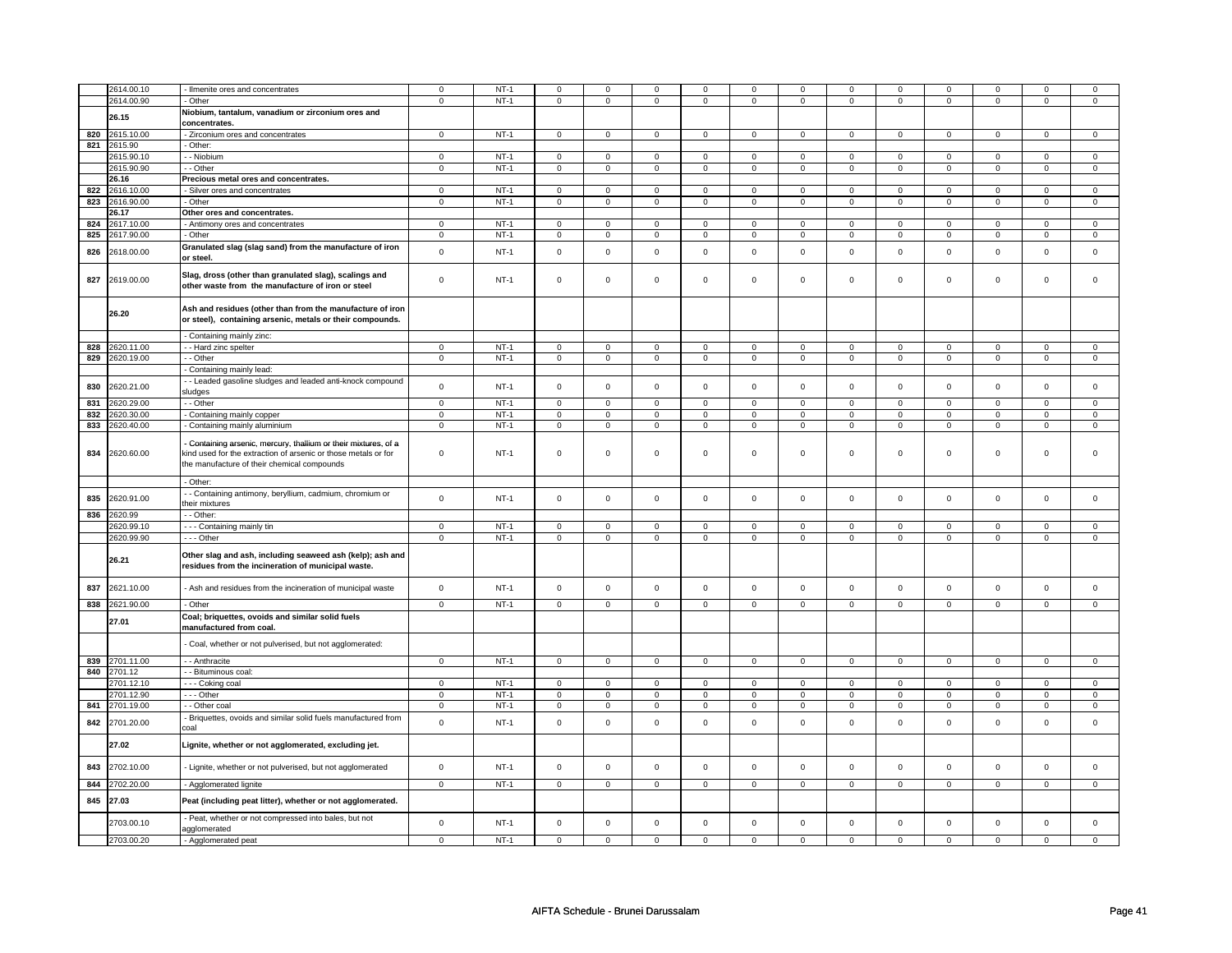|     |                          | Coke and semi-coke of coal, of lignite or of peat, whether                                                                                                                                                                                                                                                                           |                            |          |                               |                     |                     |                     |                     |                     |                |                |                |                |                |                |
|-----|--------------------------|--------------------------------------------------------------------------------------------------------------------------------------------------------------------------------------------------------------------------------------------------------------------------------------------------------------------------------------|----------------------------|----------|-------------------------------|---------------------|---------------------|---------------------|---------------------|---------------------|----------------|----------------|----------------|----------------|----------------|----------------|
| 846 | 27.04                    | or not agglomerated; retort carbon.                                                                                                                                                                                                                                                                                                  |                            |          |                               |                     |                     |                     |                     |                     |                |                |                |                |                |                |
|     | 2704.00.10               | - Coke and semi-coke of coal                                                                                                                                                                                                                                                                                                         | $\mathbf 0$                | $NT-1$   | $\mathsf 0$                   | $\mathbf 0$         | $\mathsf 0$         | $\mathsf 0$         | $\mathbf 0$         | $\mathsf 0$         | $\mathbf 0$    | $\mathsf 0$    | $\mathsf 0$    | $\overline{0}$ | $\mathsf 0$    | $\mathbf 0$    |
|     | 2704.00.20               | - Coke and semi-coke of lignite or of peat                                                                                                                                                                                                                                                                                           | $\mathsf 0$                | $NT-1$   | $\mathsf 0$                   | $\mathsf 0$         | $\mathsf{O}\xspace$ | $\mathsf 0$         | $\mathsf 0$         | $\mathsf 0$         | $\mathbf 0$    | $\mathsf 0$    | $\mathsf 0$    | $\mathbf 0$    | $\mathsf 0$    | $\mathbf 0$    |
|     | 2704.00.30               | - Retort carbon                                                                                                                                                                                                                                                                                                                      | $\mathsf 0$                | $NT-1$   | $\mathsf 0$                   | $\mathsf 0$         | $\mathsf 0$         | $\mathsf 0$         | $\mathsf 0$         | $\mathsf 0$         | $\mathsf 0$    | $\mathsf 0$    | $\mathsf 0$    | $\mathsf 0$    | $\mathsf 0$    | $\mathsf 0$    |
| 847 | 2705.00.00               | Coal gas, water gas, producer gas and similar gases, other<br>than petroleum gases and other gaseous hydrocarbons.                                                                                                                                                                                                                   | $\mathsf 0$                | $NT-1$   | $\mathbf 0$                   | $\mathbf 0$         | $\mathsf 0$         | $\mathsf 0$         | $\mathsf 0$         | $\mathsf 0$         | $\mathsf 0$    | $\mathsf 0$    | $\mathsf 0$    | $\mathbf 0$    | $\mathsf 0$    | $\mathbf 0$    |
| 848 | 2706.00.00               | Tar distilled from coal, from lignite or from peat, and other<br>mineral tars, whether or not dehydrated or partially<br>distilled, including reconstituted tars.                                                                                                                                                                    | $\mathsf 0$                | $NT-1$   | $\mathbf 0$                   | $\mathbf 0$         | $\mathbf 0$         | $\mathsf 0$         | $\mathbf 0$         | $\mathsf 0$         | $\mathsf 0$    | $\mathsf 0$    | $\mathbf 0$    | $\mathbf 0$    | $\mathsf 0$    | $\mathbf 0$    |
|     | 27.07                    | Oils and other products of the distillation of high<br>temperature coal tar; similar products in which the weight<br>of the aromatic constituents exceeds that of non-aromatic<br>constituents.                                                                                                                                      |                            |          |                               |                     |                     |                     |                     |                     |                |                |                |                |                |                |
| 849 | 2707.10.00               | Benzol (benzene)                                                                                                                                                                                                                                                                                                                     | $\mathsf 0$                | $NT-1$   | $\overline{0}$                | $\overline{0}$      | $\overline{0}$      | $\overline{0}$      | $\overline{0}$      | $\overline{0}$      | $\overline{0}$ | $\overline{0}$ | $\overline{0}$ | $\overline{0}$ | $\overline{0}$ | $\overline{0}$ |
| 850 | 2707.20.00               | - Toluol (toluene)                                                                                                                                                                                                                                                                                                                   | $\overline{0}$             | $NT-1$   | $\overline{0}$                | $\overline{0}$      | $\overline{0}$      | $\overline{0}$      | $\overline{0}$      | $\overline{0}$      | $\overline{0}$ | $\overline{0}$ | $\overline{0}$ | $\overline{0}$ | $\overline{0}$ | $\overline{0}$ |
| 851 | 2707.30.00               | - Xylol (xylenes)                                                                                                                                                                                                                                                                                                                    | $\,0\,$                    | $NT-1$   | $\overline{0}$                | $\overline{0}$      | $\overline{0}$      | $\overline{0}$      | $\overline{0}$      | $\overline{0}$      | $\overline{0}$ | $\overline{0}$ | $\overline{0}$ | $\overline{0}$ | $\overline{0}$ | $\overline{0}$ |
| 852 | 2707.40                  | Naphthalene:                                                                                                                                                                                                                                                                                                                         |                            |          |                               |                     |                     |                     |                     |                     |                |                |                |                |                |                |
|     | 2707.40.10               | - - Used in the manufacture of solvents                                                                                                                                                                                                                                                                                              | $\mathbf 0$                | $NT-1$   | $\mathsf 0$                   | $\mathbf{0}$        | $\mathsf 0$         | $\mathbf{0}$        | $\mathbf 0$         | $\mathsf 0$         | $\mathbf 0$    | $\mathbf 0$    | $\mathsf 0$    | $\mathbf 0$    | $\mathsf 0$    | $\mathbf 0$    |
|     | 2707.40.90               | - - Other                                                                                                                                                                                                                                                                                                                            | $\mathbf{0}$               | $NT-1$   | $\mathbf 0$                   | $\overline{0}$      | $\mathbf 0$         | $\overline{0}$      | 0                   | $\mathbf 0$         | $\mathbf 0$    | $\overline{0}$ | 0              | $\mathbf{0}$   | $\mathbf 0$    | $\mathbf{0}$   |
|     |                          |                                                                                                                                                                                                                                                                                                                                      |                            |          |                               |                     |                     |                     |                     |                     |                |                |                |                |                |                |
| 853 | 2707.50.00               | Other aromatic hydrocarbon mixtures of which 65% or more<br>by volume (including losses) distils at 250oC by the ASTM D<br>86 method                                                                                                                                                                                                 | $\mathsf 0$                | $NT-1$   | $\mathsf 0$                   | $\mathsf 0$         | $\mathsf 0$         | $\mathsf 0$         | $\mathbf 0$         | $\mathsf 0$         | $\mathsf 0$    | $\mathsf 0$    | $\mathsf 0$    | $\mathbf 0$    | $\mathsf 0$    | $\mathbf 0$    |
| 854 | 2707.60.00               | - Phenols                                                                                                                                                                                                                                                                                                                            | $\mathsf 0$                | $NT-1$   | $\mathsf 0$                   | $\mathsf 0$         | $\mathbf 0$         | $\mathsf 0$         | $\mathsf 0$         | $\mathsf 0$         | $\mathsf 0$    | $\mathsf 0$    | $\mathsf 0$    | $\mathsf 0$    | $\mathsf 0$    | $\mathsf 0$    |
|     |                          | - Other:                                                                                                                                                                                                                                                                                                                             |                            |          |                               |                     |                     |                     |                     |                     |                |                |                |                |                |                |
| 855 | 2707.91.00               | - - Creosote oils                                                                                                                                                                                                                                                                                                                    | $\mathsf 0$                | $NT-1$   | $\mathsf 0$                   | $\mathbf 0$         | $\mathbf 0$         | $\mathbf 0$         | $\mathsf 0$         | $\mathsf 0$         | $\mathsf 0$    | $\mathsf 0$    | $\mathsf 0$    | $\mathsf 0$    | $\mathsf 0$    | $\mathsf 0$    |
| 856 | 2707.99                  | - - Other:                                                                                                                                                                                                                                                                                                                           |                            |          |                               |                     |                     |                     |                     |                     |                |                |                |                |                |                |
|     | 2707.99.10               | - - - Aromatic rubber processing oil                                                                                                                                                                                                                                                                                                 | $\mathbf 0$                | $NT-1$   | $\mathbf 0$                   | $\mathbf 0$         | $\mathbf 0$         | $\mathbf 0$         | $\mathbf 0$         | $\mathbf 0$         | $\Omega$       | $\mathbf 0$    | $\mathbf 0$    | $\mathbf 0$    | $\Omega$       | $\mathbf 0$    |
|     | 2707.99.90               | --- Other                                                                                                                                                                                                                                                                                                                            | $\mathsf 0$                | $NT-1$   | $\mathsf 0$                   | $\mathsf 0$         | $\mathsf 0$         | $\mathsf 0$         | $\mathsf 0$         | $\mathsf 0$         | $\mathsf 0$    | $\mathsf 0$    | $\mathsf 0$    | $\overline{0}$ | $\mathsf 0$    | $\mathsf 0$    |
|     |                          | Pitch and pitch coke, obtained from coal tar or from other                                                                                                                                                                                                                                                                           |                            |          |                               |                     |                     |                     |                     |                     |                |                |                |                |                |                |
| 857 | 27.08<br>2708.10.00      | mineral tars.<br>- Pitch                                                                                                                                                                                                                                                                                                             | $\overline{0}$             | $NT-1$   | $\mathbf 0$                   | $\mathbf 0$         | $\mathbf 0$         | $\mathbf{0}$        | $\mathbf 0$         | $\mathbf 0$         | $\mathbf 0$    | $\mathbf 0$    | $\mathsf 0$    | $\mathbf 0$    | $\mathsf 0$    | $\mathsf 0$    |
| 858 | 2708.20.00               | - Pitch coke                                                                                                                                                                                                                                                                                                                         | $\mathbf 0$                | $NT-1$   | $\mathbf 0$                   | $\mathbf{0}$        | $\mathbf 0$         | $\mathbf{0}$        | $\mathbf 0$         | $\mathbf{0}$        | $\mathbf 0$    | $\mathbf 0$    | $\mathbf 0$    | $\mathbf 0$    | $\mathsf 0$    | $\overline{0}$ |
|     |                          | Petroleum oils and oils obtained from bituminous                                                                                                                                                                                                                                                                                     |                            |          |                               |                     |                     |                     |                     |                     |                |                |                |                |                |                |
| 859 | 27.09<br>2709.00.10      | minerals, crude.                                                                                                                                                                                                                                                                                                                     |                            | $NT-1$   |                               |                     |                     |                     |                     |                     | $\mathbf 0$    | $\mathbf 0$    | $\mathbf 0$    | $\mathbf 0$    | $\mathbf 0$    | $\mathbf 0$    |
|     | 2709.00.20               | - Crude petroleum oil<br>Condensate                                                                                                                                                                                                                                                                                                  | $\mathbf 0$<br>$\mathsf 0$ | $NT-1$   | $\mathbf 0$<br>$\overline{0}$ | 0<br>$\overline{0}$ | $\mathbf 0$         | 0<br>$\overline{0}$ | 0<br>$\overline{0}$ | 0<br>$\overline{0}$ | $\overline{0}$ | $\overline{0}$ | $\overline{0}$ | $\overline{0}$ | $\overline{0}$ | $\overline{0}$ |
|     |                          |                                                                                                                                                                                                                                                                                                                                      |                            | $NT-1$   |                               |                     | $\mathsf 0$         | $\overline{0}$      |                     | $\overline{0}$      |                | $\overline{0}$ |                |                |                | $\overline{0}$ |
|     | 2709.00.90               | - Other                                                                                                                                                                                                                                                                                                                              | $\mathbf 0$                |          | $\mathsf 0$                   | $\mathbf 0$         | $\mathsf 0$         |                     | $\mathsf 0$         |                     | $\mathsf 0$    |                | $\mathsf 0$    | $\overline{0}$ | $\mathsf 0$    |                |
|     | 27.10                    | Petroleum oils and oils obtained from bituminous<br>minerals, other than crude; preparations not elsewhere<br>specified or included, containing by weight 70% or more of<br>petroleum oils or of oils obtained from bituminous<br>minerals, these oils being the basic constituents of the<br>preparations; waste oils.              |                            |          |                               |                     |                     |                     |                     |                     |                |                |                |                |                |                |
|     |                          | Petroleum oils and oils obtained from bituminous minerals<br>other than crude) and preparations not elsewhere specified or<br>ncluded, containing by weight 70% or more of petroleum oils<br>or of oils obtained from bituminous minerals, these oils being<br>the basic constituents of the preparations, other than waste<br>oils: |                            |          |                               |                     |                     |                     |                     |                     |                |                |                |                |                |                |
|     | 860 2710.11              | - - Light oils and preparations:                                                                                                                                                                                                                                                                                                     |                            |          |                               |                     |                     |                     |                     |                     |                |                |                |                |                |                |
|     | 2710.11.11               | - - - Motor spirit, premium leaded                                                                                                                                                                                                                                                                                                   | $22¢$ / dal                | EL       |                               |                     |                     |                     |                     |                     |                |                |                |                |                |                |
|     | 2710.11.12               | - - - Motor spirit, premium unleaded                                                                                                                                                                                                                                                                                                 | $22¢$ / dal                | EL       |                               |                     |                     |                     |                     |                     |                |                |                |                |                |                |
|     | 2710.11.13               | --- Motor spirit, regular leaded                                                                                                                                                                                                                                                                                                     | $22¢$ / dal                | EL       |                               |                     |                     |                     |                     |                     |                |                |                |                |                |                |
|     | 2710.11.14               | --- Motor spirit, regular unleaded                                                                                                                                                                                                                                                                                                   | $22¢$ / dal                | EL.      |                               |                     |                     |                     |                     |                     |                |                |                |                |                |                |
|     | 2710.11.15               | - - - Other motor spirit, leaded                                                                                                                                                                                                                                                                                                     | $22¢$ / dal                | EL       |                               |                     |                     |                     |                     |                     |                |                |                |                |                |                |
|     | 2710.11.16               | - - - Other motor spirit, unleaded                                                                                                                                                                                                                                                                                                   | $22¢$ / dal                | EL.      |                               |                     |                     |                     |                     |                     |                |                |                |                |                |                |
|     |                          | - - - Aviation spirit                                                                                                                                                                                                                                                                                                                | $22¢$ / dal                | EL       |                               |                     |                     |                     |                     |                     |                |                |                |                |                |                |
|     |                          |                                                                                                                                                                                                                                                                                                                                      |                            |          |                               |                     |                     |                     |                     |                     |                |                |                |                |                |                |
|     | 2710.11.17               |                                                                                                                                                                                                                                                                                                                                      |                            |          |                               |                     |                     |                     |                     |                     |                |                |                |                |                |                |
|     | 2710.11.18               | - - - Tetrapropylene                                                                                                                                                                                                                                                                                                                 | $\mathbf 0$                | EL       |                               |                     |                     |                     |                     |                     |                |                |                |                |                |                |
|     | 2710.11.21               | - - - White spirit                                                                                                                                                                                                                                                                                                                   | $\mathbf 0$                | EL       |                               |                     |                     |                     |                     |                     |                |                |                |                |                |                |
|     | 2710.11.22               | --- Low aromatic solvents containing by weight less than 1%<br>aromatic content                                                                                                                                                                                                                                                      | $\mathbf 0$                | EL       |                               |                     |                     |                     |                     |                     |                |                |                |                |                |                |
|     | 2710.11.23               | --- Other solvent spirits                                                                                                                                                                                                                                                                                                            | $\mathbf 0$                | EL.      |                               |                     |                     |                     |                     |                     |                |                |                |                |                |                |
|     | 2710.11.24<br>2710.11.25 | - - - Naphtha, reformate or preparations for preparing spirits<br>- - - Other light oil                                                                                                                                                                                                                                              | $\mathsf 0$<br>$22¢$ / dal | EL<br>EL |                               |                     |                     |                     |                     |                     |                |                |                |                |                |                |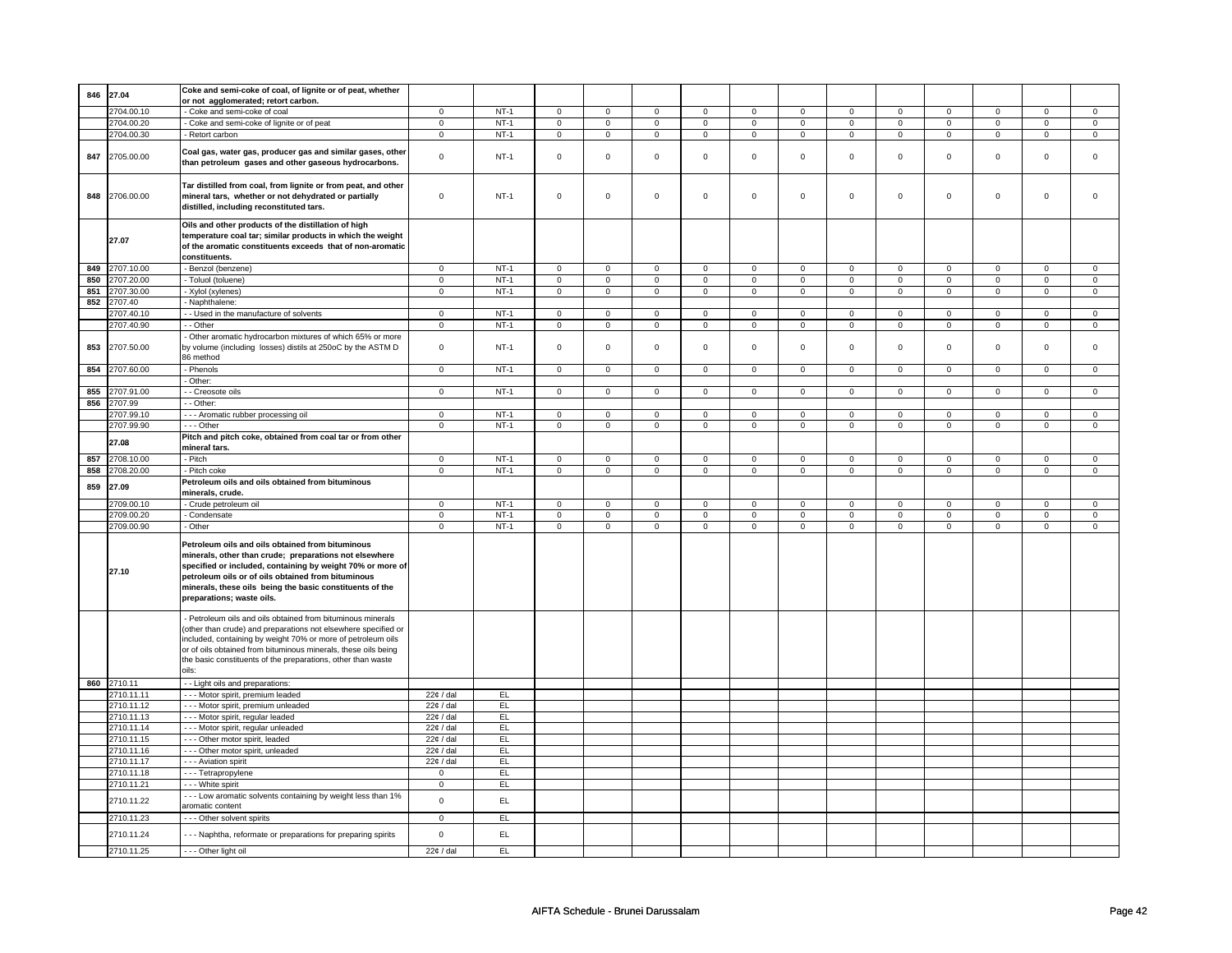|     | 2710.11.29     | - - - Other                                                                           | $\mathsf 0$    | EL     |                |                |                |                |                |                |                |                |                |                |                |                |
|-----|----------------|---------------------------------------------------------------------------------------|----------------|--------|----------------|----------------|----------------|----------------|----------------|----------------|----------------|----------------|----------------|----------------|----------------|----------------|
|     |                |                                                                                       |                |        |                |                |                |                |                |                |                |                |                |                |                |                |
| 861 | 2710.19        | - - Other:                                                                            |                |        |                |                |                |                |                |                |                |                |                |                |                |                |
|     |                | --- Medium oils and preparations:                                                     |                |        |                |                |                |                |                |                |                |                |                |                |                |                |
|     | 2710.19.11     | ---- Lamp kerosene                                                                    | $\mathbf 0$    | EL.    |                |                |                |                |                |                |                |                |                |                |                |                |
|     | 2710.19.12     | - - - - Other kerosene, including vaporising oil                                      | $\mathsf 0$    | EL     |                |                |                |                |                |                |                |                |                |                |                |                |
|     |                |                                                                                       |                |        |                |                |                |                |                |                |                |                |                |                |                |                |
|     | 2710.19.13     | - - - - Aviation turbine fuel (jet fuel) having a flash point of not<br>ess than 23oC | $\mathbf 0$    | EL.    |                |                |                |                |                |                |                |                |                |                |                |                |
|     |                |                                                                                       |                |        |                |                |                |                |                |                |                |                |                |                |                |                |
|     | 2710.19.14     | ---- Aviation turbine fuel (jet fuel) having a flash point of less                    | $\mathsf 0$    | EL     |                |                |                |                |                |                |                |                |                |                |                |                |
|     |                | han 23oC                                                                              |                |        |                |                |                |                |                |                |                |                |                |                |                |                |
|     | 2710.19.15     | - - - - Normal paraffin                                                               | $\mathsf 0$    | EL     |                |                |                |                |                |                |                |                |                |                |                |                |
|     | 2710.19.19     | - - - - Other medium oils and preparations                                            | $\mathbf 0$    | EL     |                |                |                |                |                |                |                |                |                |                |                |                |
|     |                | - - - Other:                                                                          |                |        |                |                |                |                |                |                |                |                |                |                |                |                |
|     |                |                                                                                       |                | EL     |                |                |                |                |                |                |                |                |                |                |                |                |
|     | 2710.19.21     | - - - - Topped crudes                                                                 | $\mathbf 0$    |        |                |                |                |                |                |                |                |                |                |                |                |                |
|     | 2710.19.22     | - - - - Carbon black feedstock oil                                                    | $\mathbf 0$    | EL     |                |                |                |                |                |                |                |                |                |                |                |                |
|     | 2710.19.23     | - - - - Lubricating oil basestock                                                     | 44¢ / dal      | EL.    |                |                |                |                |                |                |                |                |                |                |                |                |
|     | 2710.19.24     | - - - - Lubricating oils for aircraft engines                                         | 44¢ / dal      | EL     |                |                |                |                |                |                |                |                |                |                |                |                |
|     | 2710.19.25     | - - - - Other lubricating oil                                                         | 44¢ / dal      | EL.    |                |                |                |                |                |                |                |                |                |                |                |                |
|     |                |                                                                                       |                | EL     |                |                |                |                |                |                |                |                |                |                |                |                |
|     | 2710.19.26     | - - - - Lubricating greases                                                           | 11¢/kg         |        |                |                |                |                |                |                |                |                |                |                |                |                |
|     | 2710.19.27     | - - - - Hydraulic brake fluid                                                         | $\mathbf 0$    | EL     |                |                |                |                |                |                |                |                |                |                |                |                |
|     | 2710.19.28     | - - - - Oil for transformer or circuit breakers                                       | $\mathbf 0$    | EL     |                |                |                |                |                |                |                |                |                |                |                |                |
|     | 2710.19.31     | - - - - High speed diesel fuel                                                        | $22¢$ / dal    | EL     |                |                |                |                |                |                |                |                |                |                |                |                |
|     | 2710.19.32     | - - - - Other diesel fuel                                                             | $22¢$ / dal    | EL     |                |                |                |                |                |                |                |                |                |                |                |                |
|     | 2710.19.33     | - - - - Other fuel oils                                                               | $\mathbf 0$    | EL     |                |                |                |                |                |                |                |                |                |                |                |                |
|     |                | - - - - Other                                                                         | $\mathsf 0$    | EL.    |                |                |                |                |                |                |                |                |                |                |                |                |
|     | 2710.19.39     |                                                                                       |                |        |                |                |                |                |                |                |                |                |                |                |                |                |
|     |                | - Waste oils:                                                                         |                |        |                |                |                |                |                |                |                |                |                |                |                |                |
|     |                | - Containing polychlorinated biphenyls (PCBs),                                        |                |        |                |                |                |                |                |                |                |                |                |                |                |                |
| 862 | 2710.91.00     | polychlorinated terphenyls (PCTs) or polybrominated biphenyls                         | $\mathbf 0$    | $NT-1$ | $\mathsf 0$    | $\mathsf 0$    | $\mathsf 0$    | $\mathbf 0$    | $\mathsf 0$    | $\mathbf 0$    | $\mathsf 0$    | $\mathbf 0$    | $\mathsf 0$    | $\mathsf 0$    | $\mathsf 0$    | $\mathbf 0$    |
|     |                | (PBBs)                                                                                |                |        |                |                |                |                |                |                |                |                |                |                |                |                |
|     | 863 2710.99.00 | - - Other                                                                             | $\mathsf 0$    | $NT-1$ | $\mathsf 0$    | $\mathsf 0$    | $\mathsf 0$    | $\mathsf 0$    | $\mathbf 0$    | $\mathsf 0$    | $\mathbf 0$    | $\mathsf 0$    | $\mathsf 0$    | $\mathbf 0$    | $\mathbf 0$    | $\mathbf 0$    |
|     |                |                                                                                       |                |        |                |                |                |                |                |                |                |                |                |                |                |                |
|     | 27.11          | Petroleum gases and other gaseous hydrocarbons.                                       |                |        |                |                |                |                |                |                |                |                |                |                |                |                |
|     |                |                                                                                       |                |        |                |                |                |                |                |                |                |                |                |                |                |                |
|     |                | - Liquefied:                                                                          |                |        |                |                |                |                |                |                |                |                |                |                |                |                |
| 864 | 2711.11.00     | - - Natural gas                                                                       | $\mathsf 0$    | $NT-1$ | $\mathsf 0$    | $\mathsf 0$    | $\mathsf 0$    | $\mathsf 0$    | $\mathsf 0$    | $\mathsf 0$    | $\mathsf{o}$   | $\mathsf 0$    | $\mathsf 0$    | $\mathbf 0$    | $\mathsf 0$    | $\mathbf 0$    |
| 865 | 2711.12.00     | - - Propane                                                                           | $\mathbf 0$    | $NT-1$ | $\mathsf 0$    | $\mathbf 0$    | $\mathsf 0$    | $\mathsf 0$    | $\mathsf 0$    | $\mathbf 0$    | $\mathsf 0$    | $\mathbf 0$    | $\mathsf 0$    | $\mathsf 0$    | $\mathsf 0$    | $\mathsf 0$    |
|     |                |                                                                                       |                |        |                |                |                |                |                |                |                |                |                |                |                |                |
| 866 | 2711.13.00     | - - Butanes                                                                           | $\mathbf 0$    | $NT-1$ | $\mathsf 0$    | $\mathbf 0$    | $\mathsf 0$    | $\mathbf 0$    | $\mathbf 0$    | $\mathbf 0$    | $\mathbf 0$    | $\mathbf 0$    | $\mathsf 0$    | $\mathbf 0$    | $\mathsf 0$    | $\mathbf 0$    |
| 867 | 2711.14        | - Ethylene, propylene, butylene and butadiene:                                        |                |        |                |                |                |                |                |                |                |                |                |                |                |                |
|     | 2711.14.10     | - - - Ethylene                                                                        | $\mathbf 0$    | $NT-1$ | $\mathbf 0$    | $\mathbf 0$    | $\mathbf 0$    | $\mathbf 0$    | 0              | 0              | $\mathbf 0$    | $\mathbf 0$    | $\mathbf 0$    | $\mathbf 0$    | $\mathbf 0$    | $\mathbf 0$    |
|     | 2711.14.90     | - - - Other                                                                           | $\mathsf 0$    | $NT-1$ | $\mathsf 0$    | $\mathsf 0$    | $\mathsf 0$    | $\mathsf 0$    | $\mathbf 0$    | $\mathsf 0$    | $\mathsf 0$    | $\mathsf 0$    | $\mathsf 0$    | $\mathbf 0$    | $\mathsf 0$    | $\mathbf 0$    |
|     | 868 2711.19.00 | - - Other                                                                             | $\mathbf 0$    | $NT-1$ | $\mathsf 0$    | $\mathbf 0$    | $\mathbf 0$    | $\mathsf 0$    | $\mathsf 0$    | $\mathbf 0$    | 0              | $\mathbf 0$    | $\mathsf 0$    | $\mathsf 0$    | 0              | $\mathsf 0$    |
|     |                | - In gaseous state:                                                                   |                |        |                |                |                |                |                |                |                |                |                |                |                |                |
|     |                |                                                                                       |                |        |                |                |                |                |                |                |                |                |                |                |                |                |
| 869 | 2711.21.00     | - Natural gas                                                                         | $\mathbf 0$    | $NT-1$ | $\mathsf 0$    | $\mathbf 0$    | $\mathbf 0$    | $\mathsf 0$    | $\mathbf 0$    | $\mathbf 0$    | $\mathsf 0$    | $\mathsf 0$    | $\mathsf 0$    | $\mathbf 0$    | $\mathbf 0$    | $\mathbf 0$    |
|     | 870 2711.29.00 | - - Other                                                                             | $\mathsf 0$    | $NT-1$ | $\mathsf 0$    | $\mathsf 0$    | $\mathsf 0$    | $\mathsf 0$    | $\mathbf 0$    | $\mathsf 0$    | $\mathbf 0$    | $\mathsf 0$    | $\mathsf 0$    | $\mathbf 0$    | $\mathsf 0$    | $\mathbf 0$    |
|     |                |                                                                                       |                |        |                |                |                |                |                |                |                |                |                |                |                |                |
|     |                | Petroleum jelly; paraffin wax, micro-crystalline petroleum                            |                |        |                |                |                |                |                |                |                |                |                |                |                |                |
|     | 27.12          | wax, slack wax, ozokerite, lignite wax, peat wax, other                               |                |        |                |                |                |                |                |                |                |                |                |                |                |                |
|     |                | mineral waxes, and similar products obtained by                                       |                |        |                |                |                |                |                |                |                |                |                |                |                |                |
|     |                | synthesis or by other processes, whether or not coloured.                             |                |        |                |                |                |                |                |                |                |                |                |                |                |                |
|     |                |                                                                                       |                |        |                |                |                |                |                |                |                |                |                |                |                |                |
|     | 871 2712.10.00 | - Petroleum jelly                                                                     | $\mathbf 0$    | $NT-1$ | $\mathbf 0$    | $\mathbf 0$    | 0              | $\mathbf 0$    | 0              | 0              | $\mathbf 0$    | 0              | 0              | $\mathbf 0$    | 0              | $\mathbf 0$    |
| 872 | 2712.20.00     | - Paraffin wax containing by weight less than 0.75% of oil                            | $\mathsf 0$    | $NT-1$ | $\mathsf 0$    | $\mathbf 0$    | $\mathsf 0$    | $\mathsf 0$    | $\mathbf 0$    | $\mathbf 0$    | $\mathbf 0$    | $\mathbf 0$    | $\mathsf 0$    | $\mathsf 0$    | $\mathsf 0$    | $\mathbf 0$    |
|     |                |                                                                                       |                |        |                |                |                |                |                |                |                |                |                |                |                |                |
| 873 | 2712.90        | - Other:                                                                              |                |        |                |                |                |                |                |                |                |                |                |                |                |                |
|     | 2712.90.10     | - - Paraffin wax                                                                      | $\overline{0}$ | $NT-1$ | $\overline{0}$ | $\overline{0}$ | $\mathbf 0$    | $\mathbf 0$    | 0              | 0              | 0              | 0              | 0              | $\mathbf 0$    | 0              | $\mathbf 0$    |
|     | 2712.90.90     | - - Other                                                                             | $\mathbf 0$    | $NT-1$ | 0              | 0              | $\mathbf 0$    | 0              | 0              | 0              | $\mathbf 0$    | 0              | 0              | $\mathbf 0$    | $\mathbf 0$    | $\mathbf{0}$   |
|     |                |                                                                                       |                |        |                |                |                |                |                |                |                |                |                |                |                |                |
|     |                | Petroleum coke, petroleum bitumen and other residues of                               |                |        |                |                |                |                |                |                |                |                |                |                |                |                |
|     | 27.13          | petroleum oils or of oils obtained from bituminous                                    |                |        |                |                |                |                |                |                |                |                |                |                |                |                |
|     |                | minerals.                                                                             |                |        |                |                |                |                |                |                |                |                |                |                |                |                |
|     |                | - Petroleum coke:                                                                     |                |        |                |                |                |                |                |                |                |                |                |                |                |                |
| 874 | 2713.11.00     | - - Not calcined                                                                      | $\mathsf 0$    | $NT-1$ | $\mathsf 0$    | $\mathsf 0$    | $\mathsf 0$    | $\mathsf 0$    | $\mathbf 0$    | $\mathsf 0$    | $\mathbf 0$    | $\mathsf 0$    | $\mathsf 0$    | $\mathbf 0$    | $\mathsf 0$    | $\mathbf 0$    |
| 875 | 2713.12.00     | - Calcined                                                                            | $\mathbf 0$    | $NT-1$ | $\overline{0}$ | $\overline{0}$ | $\overline{0}$ | $\overline{0}$ | $\overline{0}$ | $\overline{0}$ | $\overline{0}$ | $\overline{0}$ | $\overline{0}$ | $\overline{0}$ | $\overline{0}$ | $\overline{0}$ |
|     |                |                                                                                       |                |        |                |                |                |                |                |                |                |                |                |                |                |                |
| 876 | 2713.20.00     | - Petroleum bitumen                                                                   | $\mathsf 0$    | $NT-1$ | $\mathsf 0$    | $\mathsf 0$    | $\mathsf 0$    | $\mathsf 0$    | $\mathbf 0$    | $\mathsf 0$    | $\mathbf 0$    | $\mathsf 0$    | $\mathsf 0$    | $\mathbf 0$    | $\mathsf 0$    | $\mathbf 0$    |
| 877 | 2713.90.00     | Other residues of petroleum oils or of oils obtained from                             | $\mathsf 0$    | $NT-1$ | $\mathsf 0$    | $\mathsf 0$    | $\mathsf 0$    | $\mathsf 0$    | $\mathsf 0$    | $\mathbf 0$    | $\mathbf 0$    | $\mathbf 0$    | $\mathsf 0$    | $\mathsf 0$    | $\mathsf 0$    | $\mathbf 0$    |
|     |                | pituminous minerals                                                                   |                |        |                |                |                |                |                |                |                |                |                |                |                |                |
|     |                |                                                                                       |                |        |                |                |                |                |                |                |                |                |                |                |                |                |
|     | 27.14          | Bitumen and asphalt, natural; bituminous or oil shale and                             |                |        |                |                |                |                |                |                |                |                |                |                |                |                |
|     |                | tar sands; asphaltites and asphaltic rocks.                                           |                |        |                |                |                |                |                |                |                |                |                |                |                |                |
|     |                |                                                                                       |                |        |                |                |                |                |                |                |                |                |                |                |                |                |
|     | 878 2714.10.00 | Bituminous or oil shale and tar sands                                                 | $\mathbf 0$    | $NT-1$ | $\mathbf 0$    | $\mathbf 0$    | 0              | 0              | 0              | 0              | 0              | 0              | 0              | $\mathbf 0$    | 0              | $\mathsf 0$    |
|     | 879 2714.90.00 | - Other                                                                               | $\mathsf 0$    | $NT-1$ | $\mathsf 0$    | $\mathsf 0$    | $\mathsf 0$    | $\mathsf 0$    | $\mathbf 0$    | $\mathsf 0$    | $\mathbf 0$    | $\mathsf 0$    | $\mathsf 0$    | $\mathbf 0$    | $\mathsf 0$    | $\mathbf 0$    |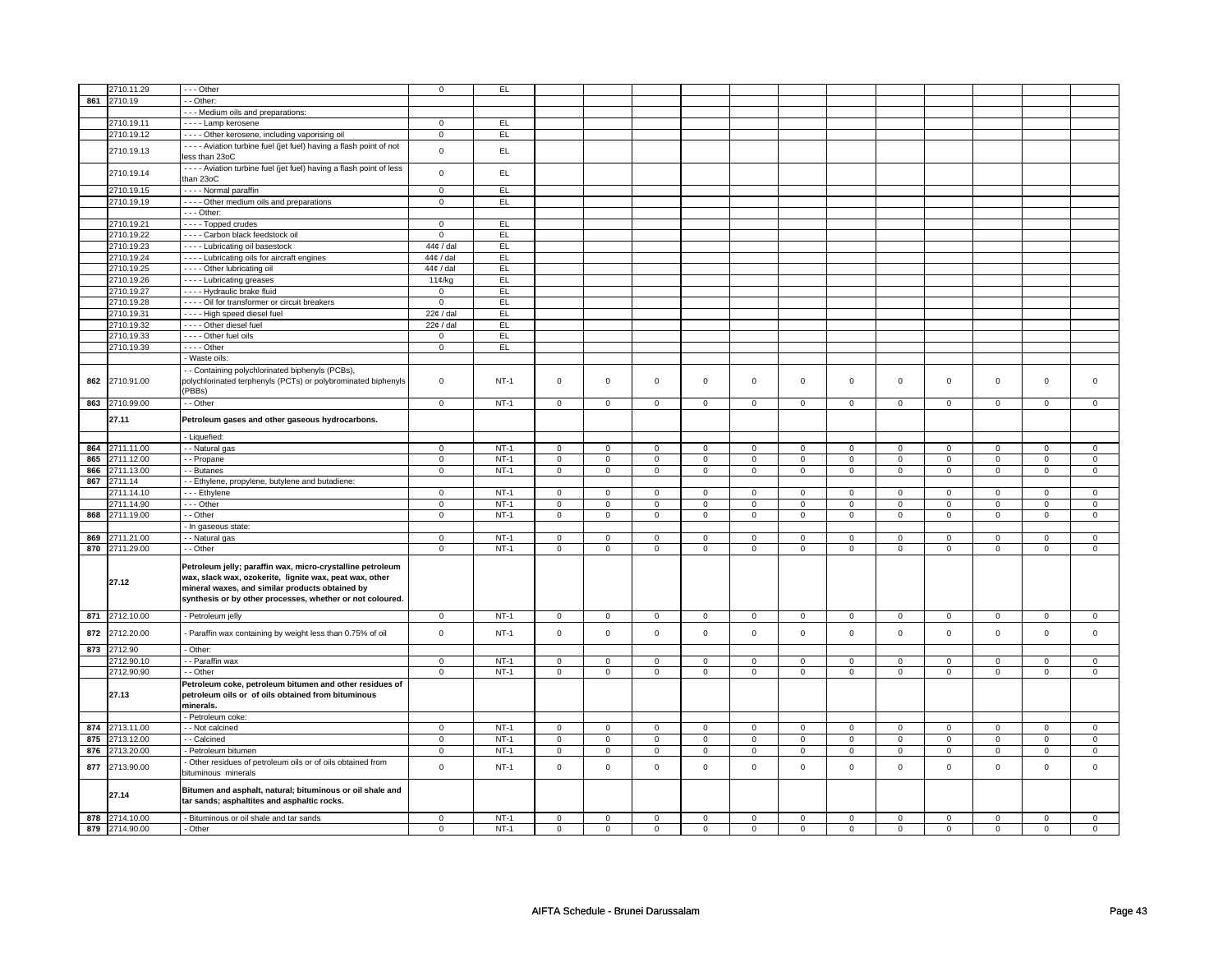|     |                | Bituminous mixtures based on natural asphalt, on natural     |                |        |                     |                |                     |                |                     |                     |                |                |                     |                     |                     |                     |
|-----|----------------|--------------------------------------------------------------|----------------|--------|---------------------|----------------|---------------------|----------------|---------------------|---------------------|----------------|----------------|---------------------|---------------------|---------------------|---------------------|
| 880 | 2715.00.00     | bitumen, on petroleum bitumen, on mineral tar or on          | $\mathsf 0$    | $NT-1$ | $\mathsf 0$         | $\mathsf 0$    | $\mathsf{O}\xspace$ | $\mathsf 0$    | $\mathsf{O}\xspace$ | $\mathsf 0$         | $\mathbf 0$    | $\mathsf 0$    | $\mathsf 0$         | $\mathbf 0$         | $\mathbf 0$         | $\mathbf 0$         |
|     |                | mineral tar pitch (for example, bituminous mastics, cut-     |                |        |                     |                |                     |                |                     |                     |                |                |                     |                     |                     |                     |
|     |                | backs).                                                      |                |        |                     |                |                     |                |                     |                     |                |                |                     |                     |                     |                     |
|     | 881 2716.00.00 | Electrical energy.                                           | $\Omega$       | $NT-1$ | $\Omega$            | $\Omega$       | $\Omega$            | $\Omega$       | $\mathsf 0$         | $\mathbf 0$         | $\mathbf 0$    | $\mathbf 0$    | $\mathsf 0$         | $\mathbf 0$         | $\Omega$            | $\mathbf{0}$        |
|     |                |                                                              |                |        |                     |                |                     |                |                     |                     |                |                |                     |                     |                     |                     |
|     |                | I. - CHEMICAL ELEMENTS                                       |                |        |                     |                |                     |                |                     |                     |                |                |                     |                     |                     |                     |
|     | 28.01          | Fluorine, chlorine, bromine and iodine.                      |                |        |                     |                |                     |                |                     |                     |                |                |                     |                     |                     |                     |
| 882 | 2801.10.00     | - Chlorine                                                   | $\mathsf 0$    | $NT-1$ | $\mathbf 0$         | $\mathbf 0$    | $\mathbf 0$         | $\mathbf 0$    | $\mathbf 0$         | $\mathsf 0$         | 0              | $\mathsf 0$    | 0                   | $\mathbf 0$         | $\Omega$            | 0                   |
| 883 | 2801.20.00     | Iodine                                                       | $\mathbf 0$    | $NT-1$ | $\mathsf 0$         | $\mathsf 0$    | $\mathsf 0$         | $\mathsf 0$    | $\mathsf{O}\xspace$ | $\mathbf 0$         | $\mathbf 0$    | $\mathbf 0$    | $\mathsf 0$         | $\mathbf 0$         | $\mathsf 0$         | $\mathbf 0$         |
| 884 | 2801.30.00     | - Fluorine; bromine                                          | $\mathsf 0$    | $NT-1$ | $\mathbf 0$         | $\mathbf 0$    | $\mathbf 0$         | $\mathbf 0$    | $\mathbf 0$         | $\mathbf{0}$        | $\mathbf 0$    | $\mathbf 0$    | $\mathbf 0$         | $\mathbf{0}$        | 0                   | $\mathbf{0}$        |
|     |                |                                                              |                |        |                     |                |                     |                |                     |                     |                |                |                     |                     |                     |                     |
| 885 | 2802.00.00     | Sulphur, sublimed or precipitated; colloidal sulphur.        | $\mathbf 0$    | $NT-1$ | $\mathbf 0$         | $\mathsf 0$    | $\mathsf 0$         | $\mathbf 0$    | $\mathsf 0$         | $\mathsf 0$         | $\mathbf 0$    | $\mathsf 0$    | $\mathsf 0$         | $\mathbf 0$         | $\mathsf 0$         | 0                   |
|     |                |                                                              |                |        |                     |                |                     |                |                     |                     |                |                |                     |                     |                     |                     |
| 886 | 28.03          | Carbon (carbon blacks and other forms of carbon not          |                |        |                     |                |                     |                |                     |                     |                |                |                     |                     |                     |                     |
|     |                | elsewhere specified or included).                            |                |        |                     |                |                     |                |                     |                     |                |                |                     |                     |                     |                     |
|     | 2803.00.10     | - Rubber grade carbon black                                  | $\mathsf 0$    | $NT-1$ | $\mathsf 0$         | $\mathbf 0$    | $\mathsf 0$         | $\mathbf 0$    | $\mathsf 0$         | $\mathsf 0$         | $\mathbf 0$    | $\mathsf 0$    | $\mathsf 0$         | $\mathbf 0$         | $\mathbf 0$         | 0                   |
|     | 2803.00.20     | Acetylene black                                              | $\mathsf 0$    | $NT-1$ | $\mathsf 0$         | $\mathsf 0$    | $\mathsf{O}\xspace$ | $\mathsf 0$    | $\mathsf{O}\xspace$ | $\mathsf{O}$        | $\mathsf 0$    | $\mathsf{O}$   | $\mathsf 0$         | $\mathsf{O}$        | $\mathsf{O}\xspace$ | $\mathbf 0$         |
|     | 2803.00.30     | - Other carbon blacks                                        | $\mathsf 0$    | $NT-1$ | $\mathsf 0$         | $\mathbf 0$    | $\mathbf 0$         | $\mathsf 0$    | $\mathsf 0$         | $\mathbf 0$         | $\mathsf 0$    | $\mathbf 0$    | $\mathbf 0$         | $\mathbf 0$         | $\mathsf 0$         | $\mathbf{0}$        |
|     | 2803.00.90     | - Other                                                      | $\overline{0}$ | $NT-1$ | $\overline{0}$      | $\overline{0}$ | $\mathsf 0$         | $\overline{0}$ | $\mathsf 0$         | $\overline{0}$      | $\mathbf 0$    | $\overline{0}$ | $\overline{0}$      | $\overline{0}$      | $\mathsf 0$         | $\overline{0}$      |
|     | 28.04          |                                                              |                |        |                     |                |                     |                |                     |                     |                |                |                     |                     |                     |                     |
|     |                | Hydrogen, rare gases and other non-metals.                   |                |        |                     |                |                     |                |                     |                     |                |                |                     |                     |                     |                     |
| 887 | 2804.10.00     | - Hydrogen                                                   | $\mathbf 0$    | $NT-1$ | $\mathsf 0$         | $\mathsf 0$    | $\mathsf{O}\xspace$ | $\mathsf 0$    | $\mathsf{O}\xspace$ | $\mathsf 0$         | $\mathsf 0$    | $\mathbf 0$    | $\mathsf 0$         | $\mathbf 0$         | $\mathbf 0$         | $\mathbf{0}$        |
|     |                | Rare gases:                                                  |                |        |                     |                |                     |                |                     |                     |                |                |                     |                     |                     |                     |
| 888 | 2804.21.00     | - Argon                                                      | $\mathbf 0$    | $NT-1$ | $\mathbf 0$         | $\mathbf 0$    | $\mathbf 0$         | $\mathbf 0$    | $\mathbf 0$         | $\mathbf 0$         | $\mathbf 0$    | $\mathbf 0$    | $\mathbf{0}$        | $\mathbf 0$         | $\Omega$            | $\mathbf 0$         |
| 889 | 2804.29.00     | - Other                                                      | 0              | $NT-1$ | $\mathbf 0$         | $\mathbf 0$    | $\mathbf 0$         | $\mathbf 0$    | $\mathbf 0$         | $\mathbf 0$         | 0              | $\mathbf 0$    | 0                   | $\mathbf 0$         | 0                   | 0                   |
| 890 | 2804.30.00     | - Nitrogen                                                   | $\mathsf 0$    | $NT-1$ | $\mathsf 0$         | $\mathbf 0$    | $\mathbf 0$         | $\mathbf 0$    | $\mathsf 0$         | $\mathbf 0$         | $\mathbf 0$    | $\mathsf 0$    | $\mathsf 0$         | $\mathbf 0$         | $\Omega$            | 0                   |
| 891 | 2804.40.00     | - Oxygen                                                     | $\mathsf 0$    | $NT-1$ | $\mathbf 0$         | $\mathsf 0$    | $\mathbf 0$         | $\mathsf 0$    | $\mathbf 0$         | $\mathbf 0$         | $\mathbf 0$    | $\mathsf 0$    | $\mathbf 0$         | $\mathbf 0$         | $\mathbf 0$         | $\mathbf 0$         |
| 892 | 2804.50.00     | Boron; tellurium                                             | $\mathbf 0$    | $NT-1$ | $\mathsf 0$         | $\mathbf 0$    | $\mathbf 0$         | $\mathsf 0$    | 0                   | $\mathbf 0$         | 0              | $\mathsf 0$    | $\mathsf 0$         | $\mathbf 0$         | 0                   | 0                   |
|     |                | Silicon:                                                     |                |        |                     |                |                     |                |                     |                     |                |                |                     |                     |                     |                     |
| 893 | 2804.61.00     |                                                              | $\mathbf 0$    | $NT-1$ | $\mathsf 0$         | $\mathbf 0$    | $\mathbf 0$         | $\mathbf 0$    | $\mathbf 0$         | $\mathbf 0$         | 0              | $\mathsf 0$    | 0                   | $\mathbf 0$         | 0                   | $\mathbf 0$         |
|     |                | - Containing by weight not less than 99.99% of silicon       |                |        |                     |                |                     |                |                     |                     |                |                |                     |                     |                     |                     |
| 894 | 2804.69.00     | - - Other                                                    | 0              | $NT-1$ | 0                   | $\mathbf 0$    | $\mathbf{0}$        | $\mathbf 0$    | 0                   | $\mathbf 0$         | $^{\circ}$     | $\mathbf 0$    | 0                   | $\mathbf 0$         | 0                   | 0                   |
| 895 | 2804.70.00     | - Phosphorus                                                 | $\mathsf 0$    | $NT-1$ | $\mathsf 0$         | $\mathsf 0$    | $\mathsf{O}\xspace$ | $\mathsf 0$    | $\mathsf{O}\xspace$ | $\mathbf 0$         | $\mathsf 0$    | $\mathsf 0$    | $\mathsf 0$         | $\mathbf 0$         | $\mathsf 0$         | $\mathbf{O}$        |
| 896 | 2804.80.00     | - Arsenic                                                    | $\mathbf 0$    | $NT-1$ | $\mathsf 0$         | $\mathsf 0$    | $\mathsf{O}\xspace$ | $\mathsf 0$    | $\mathsf 0$         | $\mathsf 0$         | $\mathsf 0$    | $\mathsf 0$    | $\mathsf{O}\xspace$ | $\mathsf 0$         | $\mathbf 0$         | $\mathsf{O}\xspace$ |
| 897 | 2804.90.00     | - Selenium                                                   | $\overline{0}$ | $NT-1$ | $\overline{0}$      | $\overline{0}$ | $\overline{0}$      | $\overline{0}$ | $\overline{0}$      | $\overline{0}$      | $\overline{0}$ | $\overline{0}$ | $\overline{0}$      | $\overline{0}$      | $\overline{0}$      | $\pmb{0}$           |
|     |                | Alkali or alkaline-earth metals; rare earth metals, scandium |                |        |                     |                |                     |                |                     |                     |                |                |                     |                     |                     |                     |
|     | 28.05          | and yttrium, whether or not intermixed or interalloyed;      |                |        |                     |                |                     |                |                     |                     |                |                |                     |                     |                     |                     |
|     |                | mercury.                                                     |                |        |                     |                |                     |                |                     |                     |                |                |                     |                     |                     |                     |
|     |                | - Alkali or alkaline-earth metals:                           |                |        |                     |                |                     |                |                     |                     |                |                |                     |                     |                     |                     |
|     |                |                                                              |                |        |                     |                |                     |                |                     |                     |                |                |                     |                     |                     |                     |
| 898 | 2805.11.00     | - Sodium                                                     | $\mathsf 0$    | $NT-1$ | $\mathbf 0$         | $\mathbf 0$    | $\mathbf{0}$        | $\mathbf 0$    | $\mathbf 0$         | $\mathbf 0$         | $\mathbf 0$    | $\mathbf 0$    | $\mathbf 0$         | $\mathbf 0$         | $\mathbf 0$         | $\mathbf 0$         |
| 899 | 2805.12.00     | - Calcium                                                    | $\overline{0}$ | $NT-1$ | $\overline{0}$      | $\overline{0}$ | $\mathbf 0$         | $\overline{0}$ | $\mathsf 0$         | $\overline{0}$      | $\mathbf 0$    | $\overline{0}$ | $\mathbf 0$         | $\overline{0}$      | $\overline{0}$      | $\overline{0}$      |
| 900 | 2805.19.00     | - - Other                                                    | $\mathbf 0$    | $NT-1$ | $\mathbf 0$         | $\mathsf 0$    | 0                   | $\mathsf 0$    | 0                   | $\mathbf 0$         | 0              | $\mathbf 0$    | 0                   | $\mathbf 0$         | 0                   | $\mathsf 0$         |
| 901 | 2805.30.00     | Rare-earth metals, scandium and yttrium, whether or not      | $\mathsf 0$    | $NT-1$ | $\mathsf 0$         | $\mathbf 0$    | $\mathsf 0$         | $\mathbf 0$    | $\mathsf 0$         | $\mathsf 0$         | $\Omega$       | $\mathsf 0$    | $\mathsf 0$         | $\mathbf 0$         | $\Omega$            | $\mathbf 0$         |
|     |                | intermixed or interalloyed                                   |                |        |                     |                |                     |                |                     |                     |                |                |                     |                     |                     |                     |
| 902 | 2805.40.00     | - Mercury                                                    | $\mathbf 0$    | $NT-1$ | $\mathbf 0$         | $\mathbf 0$    | $\mathbf 0$         | $\mathbf 0$    | $\mathbf 0$         | $\mathbf 0$         | 0              | $\mathbf 0$    | 0                   | $\mathbf 0$         | 0                   | 0                   |
|     |                | Hydrogen chloride (hydrochloric acid); chlorosulphuric       |                |        |                     |                |                     |                |                     |                     |                |                |                     |                     |                     |                     |
|     | 28.06          | acid.                                                        |                |        |                     |                |                     |                |                     |                     |                |                |                     |                     |                     |                     |
| 903 | 2806.10.00     | - Hydrogen chloride (hydrochloric acid)                      | $\mathbf 0$    | $NT-1$ | $\mathsf 0$         | $\mathsf 0$    | $\mathsf 0$         | $\mathbf 0$    | $\mathsf 0$         | $\mathsf 0$         | $\mathbf 0$    | $\mathsf 0$    | $\mathsf 0$         | $\mathbf 0$         | $\mathbf 0$         | 0                   |
| 904 | 2806.20.00     | Chlorosulphuric acid                                         | $\mathbf 0$    | $NT-1$ | $\mathsf 0$         | $\mathsf 0$    | $\mathsf{O}\xspace$ | $\mathsf 0$    | $\mathsf 0$         | $\mathsf{O}\xspace$ | $\mathbf 0$    | $\mathbf 0$    | $\mathsf 0$         | $\mathsf{O}\xspace$ | $\mathsf 0$         | $\mathbf 0$         |
| 905 | 28.07          |                                                              |                |        |                     |                |                     |                |                     |                     |                |                |                     |                     |                     |                     |
|     |                | Sulphuric acid; oleum.                                       |                |        |                     |                |                     |                |                     |                     |                |                |                     |                     |                     |                     |
|     | 2807.00.10     | - Sulphuric acid from copper smelter                         | 0              | $NT-1$ | 0                   | $\mathbf 0$    | 0                   | $\mathbf 0$    | 0                   | $\mathbf 0$         | 0              | $\mathbf 0$    | 0                   | $\mathbf 0$         | $\Omega$            | $\mathbf 0$         |
|     | 2807.00.90     | - Other                                                      | $\mathsf 0$    | $NT-1$ | $\mathbf 0$         | $\mathbf 0$    | $\mathsf 0$         | $\mathbf 0$    | $\mathsf 0$         | $\mathbf 0$         | $\mathbf 0$    | $\mathsf 0$    | $\mathsf 0$         | $\mathbf 0$         | 0                   | 0                   |
| 906 | 2808.00.00     | Nitric acid; sulphonitric acids.                             | $\mathsf 0$    | $NT-1$ | $\mathbf 0$         | $\mathsf 0$    | $\mathbf 0$         | $\mathsf 0$    | $\mathsf{O}\xspace$ | $\mathbf 0$         | $\mathsf 0$    | $\mathsf 0$    | $\mathsf 0$         | $\mathbf 0$         | $\mathbf 0$         | $\mathbf 0$         |
|     |                | Diphosphorous pentaoxide; phosphoric acid;                   |                |        |                     |                |                     |                |                     |                     |                |                |                     |                     |                     |                     |
|     | 28.09          | polyphosphoric acids, whether or not chemically defined.     |                |        |                     |                |                     |                |                     |                     |                |                |                     |                     |                     |                     |
|     |                |                                                              |                |        |                     |                |                     |                |                     |                     |                |                |                     |                     |                     |                     |
| 907 | 2809.10.00     | - Diphosphorous pentaoxide                                   | $\mathbf 0$    | $NT-1$ | $\mathsf 0$         | $\mathsf 0$    | $\mathbf 0$         | $\mathbf 0$    | $\mathsf 0$         | $\mathbf 0$         | $\mathbf 0$    | $\mathbf 0$    | $\mathbf 0$         | $\mathbf 0$         | 0                   | $\overline{0}$      |
| 908 | 2809.20        | - Phosphoric acid and polyphosphoric acids:                  |                |        |                     |                |                     |                |                     |                     |                |                |                     |                     |                     |                     |
|     | 2809.20.10     | - - Phosphoric acids                                         | $\mathbf 0$    | $NT-1$ | $\mathbf 0$         | $\mathbf 0$    | $\mathbf 0$         | $\mathbf 0$    | $\mathbf 0$         | $\mathsf 0$         | $\mathbf 0$    | $\mathbf 0$    | $\mathbf 0$         | $\mathbf 0$         | $\Omega$            | $\mathbf{0}$        |
|     |                | - - Polyphosphoric acids:                                    |                |        |                     |                |                     |                |                     |                     |                |                |                     |                     |                     |                     |
|     |                |                                                              |                |        |                     |                |                     |                |                     |                     |                |                |                     |                     |                     |                     |
|     | 2809.20.21     | - - - Hypophosphoric acid                                    | $\mathbf 0$    | $NT-1$ | $\mathsf{O}\xspace$ | $\mathsf 0$    | $\mathsf{O}\xspace$ | $\mathsf 0$    | $\mathsf{O}\xspace$ | $\mathbf 0$         | $\mathsf 0$    | $\mathsf 0$    | $\mathsf 0$         | $\mathsf 0$         | 0                   | 0                   |
|     | 2809.20.29     | --- Other                                                    | $\overline{0}$ | $NT-1$ | $\overline{0}$      | $\overline{0}$ | $\mathsf{O}\xspace$ | $\overline{0}$ | $\mathsf{O}\xspace$ | $\overline{0}$      | $\mathbf 0$    | $\mathbf 0$    | $\mathsf 0$         | $\overline{0}$      | $\mathsf 0$         | $\overline{0}$      |
| 909 | 2810.00.00     | Oxides of boron; boric acids.                                | $\mathbf 0$    | $NT-1$ | $\mathsf 0$         | $\overline{0}$ | $\mathsf{O}\xspace$ | $\overline{0}$ | $\mathsf 0$         | $\mathsf 0$         | $\mathsf 0$    | $\mathsf 0$    | $\mathsf{O}\xspace$ | $\mathsf{O}^-$      | $\mathbf 0$         | $\mathbf{0}$        |
|     | 28.11          | Other inorganic acids and other inorganic oxygen             |                |        |                     |                |                     |                |                     |                     |                |                |                     |                     |                     |                     |
|     |                | compounds of non-metals.                                     |                |        |                     |                |                     |                |                     |                     |                |                |                     |                     |                     |                     |
|     |                | - Other inorganic acids:                                     |                |        |                     |                |                     |                |                     |                     |                |                |                     |                     |                     |                     |
| 910 | 2811.11.00     | - Hydrogen fluoride (hydrofluoric acid)                      | $\mathsf 0$    | $NT-1$ | $\mathbf 0$         | $\mathbf 0$    | $\mathbf 0$         | $\mathbf 0$    | $\mathbf 0$         | $\mathbf 0$         | 0              | $\mathbf 0$    | 0                   | $\mathbf 0$         | $\Omega$            | $\mathbf 0$         |
| 911 | 2811.19        | - Other:                                                     |                |        |                     |                |                     |                |                     |                     |                |                |                     |                     |                     |                     |
|     | 2811.19.10     | - - - Arsenic acid                                           | $\mathsf 0$    | $NT-1$ | $\mathbf 0$         | $\mathbf 0$    | $\mathbf 0$         | $\mathbf 0$    | $\mathbf 0$         | $\mathbf 0$         | 0              | $\mathbf 0$    | 0                   | $\mathbf 0$         | 0                   | $\mathbf{0}$        |
|     | 2811.19.90     | - - - Other                                                  | $\mathbf 0$    | $NT-1$ | $\mathbf 0$         | $\mathbf 0$    | $\mathbf 0$         | $\mathbf 0$    | $\mathbf 0$         | $\mathbf 0$         | $\mathbf 0$    | $\mathbf 0$    | 0                   | $\mathbf 0$         | 0                   | $\mathbf{0}$        |
|     |                | - Other inorganic oxygen compounds of non-metals:            |                |        |                     |                |                     |                |                     |                     |                |                |                     |                     |                     |                     |
|     | 912 2811.21.00 | - - Carbon dioxide                                           | $\Omega$       |        | $\Omega$            |                |                     | $\Omega$       |                     |                     |                |                |                     |                     |                     |                     |
|     |                |                                                              |                | $NT-1$ |                     | $\Omega$       | $\Omega$            |                | $\Omega$            | $\mathbf 0$         | $\mathbf 0$    | $\mathbf 0$    | $\mathbf 0$         | $\mathbf 0$         | $\Omega$            | $\Omega$            |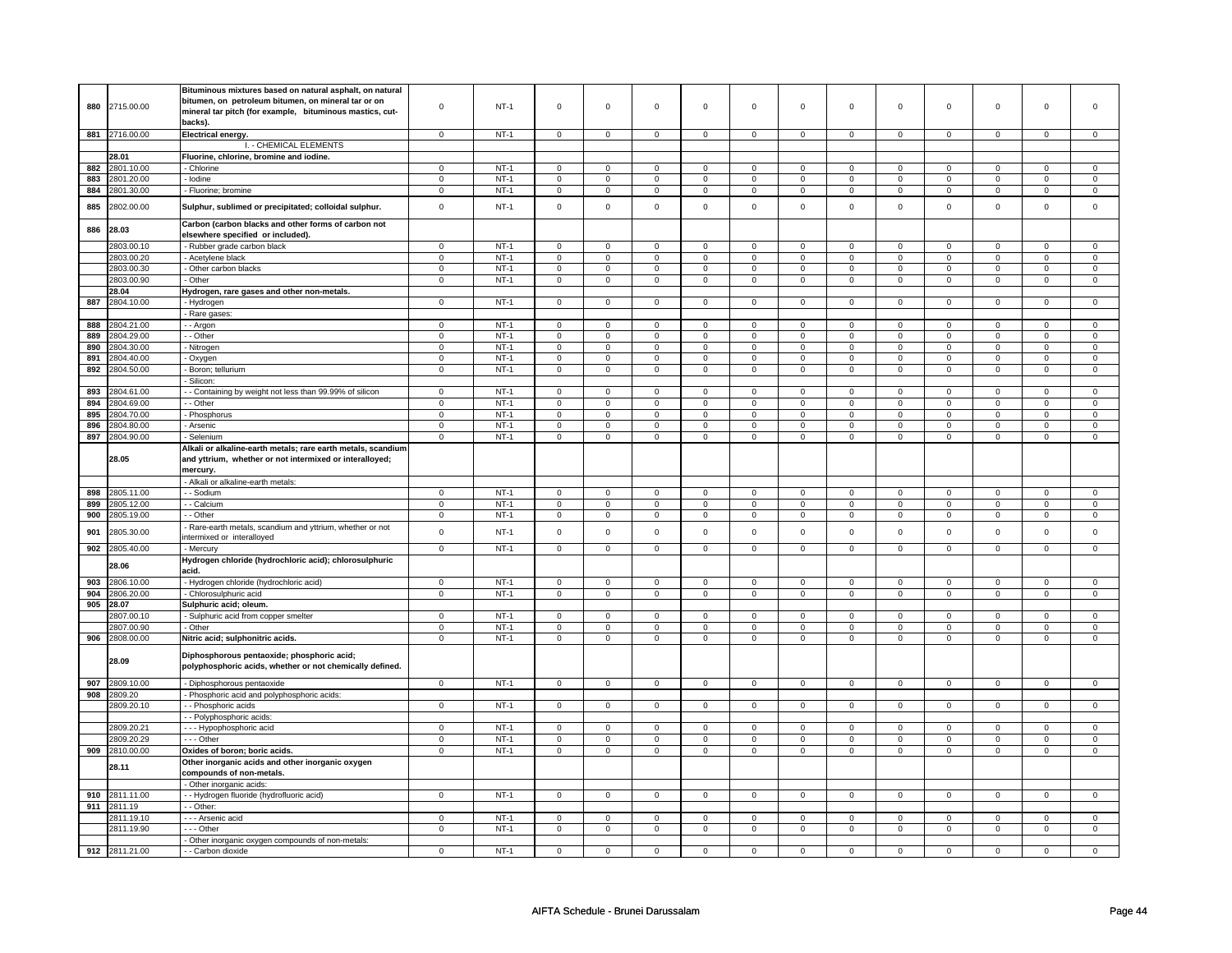| 913 | 2811.22        | - Silicon dioxide:                                                                                                                |                |        |                     |                |                |                |                |                |                |                |                     |                |                |                     |
|-----|----------------|-----------------------------------------------------------------------------------------------------------------------------------|----------------|--------|---------------------|----------------|----------------|----------------|----------------|----------------|----------------|----------------|---------------------|----------------|----------------|---------------------|
|     | 2811.22.10     | - - - Silica powder                                                                                                               | $\Omega$       | $NT-1$ | $\mathbf 0$         | $\Omega$       | $\mathbf 0$    | $\mathbf{0}$   | $\mathbf 0$    | $\Omega$       | $\mathbf 0$    | $\Omega$       | $\mathbf 0$         | $\Omega$       | $\Omega$       | $\mathbf{0}$        |
|     | 2811.22.90     | $- -$ Other                                                                                                                       | $\mathbf 0$    | $NT-1$ | $\mathbf 0$         | $\mathbf 0$    | 0              | $\mathbf 0$    | 0              | 0              | 0              | $\mathbf 0$    | 0                   | 0              | 0              | 0                   |
| 914 | 2811.23.00     | - - Sulphur dioxide                                                                                                               | $\mathbf 0$    | $NT-1$ | $\mathsf 0$         | $\mathbf 0$    | 0              | $\mathsf 0$    | $\mathbf 0$    | $\mathsf 0$    | $\mathbf 0$    | $\mathbf 0$    | $\mathsf 0$         | $\mathbf 0$    | $\Omega$       | 0                   |
| 915 | 2811.29        | - Other:                                                                                                                          |                |        |                     |                |                |                |                |                |                |                |                     |                |                |                     |
|     | 2811.29.10     | - - - Diarsenic pentaoxide                                                                                                        | $\mathbf 0$    | $NT-1$ | $\mathbf 0$         | $\mathbf 0$    | 0              | $\mathbf 0$    | 0              | $\mathbf 0$    | 0              | $\mathbf 0$    | 0                   | $\mathbf 0$    | 0              | 0                   |
|     |                |                                                                                                                                   | $\mathbf 0$    |        |                     |                |                |                |                |                |                |                |                     |                |                |                     |
|     | 2811.29.90     | --- Other                                                                                                                         |                | $NT-1$ | $\mathbf 0$         | $\mathbf 0$    | 0              | $\mathsf 0$    | $\mathbf 0$    | $\mathsf 0$    | 0              | $\mathbf 0$    | $\mathsf 0$         | $\mathbf 0$    | 0              | 0                   |
|     | 28.12          | Halides and halide oxides of non-metals.                                                                                          |                |        |                     |                |                |                |                |                |                |                |                     |                |                |                     |
|     | 916 2812.10.00 | - Chlorides and chloride oxides                                                                                                   | $\mathbf 0$    | $NT-1$ | $\mathbf 0$         | $\mathbf 0$    | $^{\circ}$     | $\mathbf{0}$   | 0              | $\mathbf 0$    | 0              | $\mathbf 0$    | 0                   | $\mathbf 0$    | 0              | $\overline{0}$      |
|     | 917 2812.90.00 | - Other                                                                                                                           | $\mathbf 0$    | $NT-1$ | $\mathbf 0$         | $\mathbf 0$    | $\mathbf 0$    | $\mathbf 0$    | $\mathbf 0$    | $\mathbf 0$    | $\mathbf 0$    | $\mathbf 0$    | $\mathbf 0$         | $\mathbf 0$    | $\mathbf 0$    | $\mathbf 0$         |
|     |                | Sulphides of non-metals; commercial phosphorus                                                                                    |                |        |                     |                |                |                |                |                |                |                |                     |                |                |                     |
|     | 28.13          | trisulphide.                                                                                                                      |                |        |                     |                |                |                |                |                |                |                |                     |                |                |                     |
|     |                |                                                                                                                                   |                |        |                     |                |                |                |                |                |                |                |                     |                |                |                     |
|     | 918 2813.10.00 | Carbon disulphide                                                                                                                 | $\mathbf 0$    | $NT-1$ | $\mathbf 0$         | $\mathbf 0$    | 0              | $\mathbf 0$    | 0              | $\mathbf 0$    | 0              | $\mathbf 0$    | 0                   | 0              | 0              | 0                   |
| 919 | 2813.90.00     | Other                                                                                                                             | $\mathbf 0$    | $NT-1$ | $\mathsf 0$         | $\mathbf 0$    | 0              | $\mathbf 0$    | $\mathbf 0$    | $\mathbf 0$    | 0              | $\mathbf 0$    | $\mathsf 0$         | $\mathbf 0$    | 0              | $\mathbf 0$         |
|     | 28.14          | Ammonia, anhydrous or in aqueous solution.                                                                                        |                |        |                     |                |                |                |                |                |                |                |                     |                |                |                     |
| 920 | 2814.10.00     | Anhydrous ammonia                                                                                                                 | $\mathbf 0$    | $NT-1$ | $\mathbf 0$         | $\mathbf 0$    | 0              | $\mathbf 0$    | 0              | $\mathbf 0$    | 0              | 0              | 0                   | $\mathbf 0$    | 0              | 0                   |
|     | 921 2814.20.00 | - Ammonia in aqueous solution                                                                                                     | $\mathbf 0$    | $NT-1$ | $\mathsf 0$         | $\mathbf 0$    | $\mathbf 0$    | $\mathbf 0$    | $\mathbf 0$    | $\mathbf 0$    | $\mathbf 0$    | $\mathbf 0$    | $\mathsf 0$         | $\mathbf 0$    | $\Omega$       | $\mathbf{0}$        |
|     | 28.15          | Sodium hydroxide (caustic soda); potassium hydroxide<br>(caustic potash); peroxides of sodium or potassium.                       |                |        |                     |                |                |                |                |                |                |                |                     |                |                |                     |
|     |                | Sodium hydroxide (caustic soda):                                                                                                  |                |        |                     |                |                |                |                |                |                |                |                     |                |                |                     |
|     | 922 2815.11.00 | - - Solid                                                                                                                         | $\mathbf 0$    | $NT-1$ | $\mathbf 0$         | $\mathbf{0}$   | $\mathbf 0$    | $\mathbf{0}$   | $\mathbf 0$    | $\mathbf{0}$   | $\mathbf{0}$   | $\mathbf{0}$   | $\mathbf{0}$        | $\mathbf 0$    | 0              | $\mathbf 0$         |
|     | 923 2815.12.00 | - - In aqueous solution (soda lye or liquid soda)                                                                                 | $\mathbf 0$    | $NT-1$ | $\mathbf 0$         | $\mathbf 0$    | $\mathbf 0$    | $\mathbf 0$    | $\mathbf 0$    | $\mathbf 0$    | 0              | $\mathbf 0$    | 0                   | $\mathbf 0$    | 0              | 0                   |
| 924 | 2815.20.00     | - Potassium hydroxide (caustic potash)                                                                                            | $\mathbf 0$    | $NT-1$ | $\mathbf 0$         | $\mathbf 0$    | 0              | $\mathsf 0$    | 0              | $\mathsf 0$    | 0              | $\mathbf 0$    | 0                   | $\mathbf 0$    | 0              | 0                   |
| 925 | 2815.30.00     | Peroxides of sodium or potassium                                                                                                  | $\mathbf 0$    | $NT-1$ | $\mathsf{O}\xspace$ | $\mathsf 0$    | $\mathsf 0$    | $\mathbf 0$    | $\mathsf 0$    | $\mathsf 0$    | $\mathbf 0$    | $\mathbf 0$    | $\mathsf 0$         | $\mathbf 0$    | $\mathbf{0}$   | $\mathbf 0$         |
|     |                |                                                                                                                                   |                |        |                     |                |                |                |                |                |                |                |                     |                |                |                     |
|     | 28.16          | Hydroxide and peroxide of magnesium; oxides,<br>hydroxides and peroxides, of strontium or barium.                                 |                |        |                     |                |                |                |                |                |                |                |                     |                |                |                     |
|     | 926 2816.10.00 | - Hydroxide and peroxide of magnesium                                                                                             | $\mathbf 0$    | $NT-1$ | $\mathsf 0$         | $\mathbf{0}$   | $\mathbf 0$    | $\mathbf{0}$   | $\circ$        | $\mathbf 0$    | $\mathbf{0}$   | $\mathbf 0$    | $\mathbf 0$         | $\mathbf 0$    | $\mathbf 0$    | $\mathbf 0$         |
| 927 | 2816.40.00     | Oxides, hydroxides and peroxides, of strontium or barium                                                                          | $\mathbf 0$    | $NT-1$ | $\mathsf 0$         | $\mathbf 0$    | $\mathbf 0$    | $\mathbf 0$    | $\mathbf 0$    | $\mathsf 0$    | $\mathbf 0$    | $\mathbf 0$    | $\mathsf 0$         | $\mathbf 0$    | $\mathbf{0}$   | $\mathbf{O}$        |
|     | 928 28.17      | Zinc oxide; zinc peroxide.                                                                                                        |                |        |                     |                |                |                |                |                |                |                |                     |                |                |                     |
|     | 2817.00.10     | - Zinc oxide                                                                                                                      | $\mathbf 0$    | $NT-1$ | $\mathsf{o}\,$      | $\mathbf 0$    | 0              | $\mathbf 0$    | 0              | $\mathbf 0$    | 0              | $\mathbf 0$    | 0                   | $\mathbf 0$    | 0              | 0                   |
|     | 2817.00.20     | - Zinc peroxide                                                                                                                   | $\mathsf 0$    | $NT-1$ | $\mathsf 0$         | $\mathbf 0$    | $\mathbf 0$    | $\mathbf 0$    | $\mathbf 0$    | $\mathbf 0$    | $\mathbf 0$    | $\mathbf 0$    | $\mathsf 0$         | $\mathbf 0$    | $\mathbf 0$    | $\mathbf 0$         |
|     |                |                                                                                                                                   |                |        |                     |                |                |                |                |                |                |                |                     |                |                |                     |
|     | 28.18          | Artificial corundum, whether or not chemically defined;                                                                           |                |        |                     |                |                |                |                |                |                |                |                     |                |                |                     |
|     |                | aluminium oxide; aluminium hydroxide.                                                                                             |                |        |                     |                |                |                |                |                |                |                |                     |                |                |                     |
| 929 | 2818.10.00     | - Artificial corundum, whether or not chemically defined                                                                          | $\mathbf 0$    | $NT-1$ | $\mathbf 0$         | $\mathbf 0$    | $\Omega$       | $\mathbf{0}$   | $\mathbf 0$    | $\mathbf{0}$   | $\Omega$       | $\mathbf{0}$   | $\mathbf 0$         | $\mathbf{0}$   | $\Omega$       | $\Omega$            |
| 930 | 2818.20.00     | - Aluminium oxide, other than artificial corundum                                                                                 | $\mathbf 0$    | $NT-1$ | $\mathbf 0$         | $\mathbf 0$    | $\mathbf 0$    | $\mathbf 0$    | $\mathbf 0$    | $\mathbf{0}$   | $\mathbf 0$    | $\mathbf 0$    | $\mathbf 0$         | $\mathbf 0$    | $\mathbf 0$    | $\mathbf 0$         |
| 931 | 2818.30.00     | - Aluminium hydroxide                                                                                                             | $\overline{0}$ | $NT-1$ | $\overline{0}$      | $\overline{0}$ | $\overline{0}$ | $\overline{0}$ | $\overline{0}$ | $\overline{0}$ | $\overline{0}$ | $\overline{0}$ | $\overline{0}$      | $\overline{0}$ | $\overline{0}$ | $\overline{0}$      |
|     | 28.19          | Chromium oxides and hydroxides.                                                                                                   |                |        |                     |                |                |                |                |                |                |                |                     |                |                |                     |
| 932 | 2819.10.00     | Chromium trioxide                                                                                                                 | $\mathbf 0$    | $NT-1$ | $\mathbf 0$         | $\mathbf 0$    | $\mathbf 0$    | $\mathbf 0$    | $\mathbf 0$    | $\mathbf 0$    | $\mathbf 0$    | $\mathbf 0$    | $\mathbf 0$         | $\mathbf 0$    | $\Omega$       | $\mathbf{0}$        |
|     | 933 2819.90.00 | - Other                                                                                                                           | $\mathbf 0$    | $NT-1$ | $\mathbf 0$         | $\mathbf 0$    | $\mathbf{0}$   | $\mathbf 0$    | $\mathbf 0$    | $\mathbf 0$    | $\mathbf 0$    | $\mathbf 0$    | $\mathbf 0$         | $\mathbf 0$    | 0              | $\mathbf 0$         |
|     |                |                                                                                                                                   |                |        |                     |                |                |                |                |                |                |                |                     |                |                |                     |
|     | 28.20          | Manganese oxides.                                                                                                                 |                |        |                     |                |                |                |                |                |                |                |                     |                |                |                     |
| 934 | 2820.10.00     | - Manganese dioxide                                                                                                               | $\mathbf 0$    | $NT-1$ | $\mathbf 0$         | $\mathbf 0$    | $\Omega$       | $\mathbf 0$    | $\mathbf 0$    | $\mathbf 0$    | $\Omega$       | $\mathbf 0$    | $\mathbf 0$         | $\mathbf 0$    | $\Omega$       | $\Omega$            |
| 935 | 2820.90.00     | - Other                                                                                                                           | $\mathbf 0$    | $NT-1$ | $\mathbf 0$         | $\mathsf 0$    | $\mathsf 0$    | $\mathsf 0$    | $\mathsf 0$    | $\mathsf 0$    | $\mathbf{0}$   | $\mathsf 0$    | $\mathsf{O}\xspace$ | $\mathsf 0$    | $\mathbf{0}$   | $\mathsf{O}\xspace$ |
|     | 28.21          | Iron oxides and hydroxides; earth colours containing 70%<br>or more by weight of combined iron evaluated as Fe2O3.                |                |        |                     |                |                |                |                |                |                |                |                     |                |                |                     |
|     | 936 2821.10.00 | - Iron oxides and hydroxides                                                                                                      | $\overline{0}$ | $NT-1$ | $\mathbf 0$         | $\mathbf 0$    | $\mathbf 0$    | $\mathbf{0}$   | $\mathbf 0$    | $\mathbf{0}$   | $\mathbf 0$    | $\overline{0}$ | $\mathbf{0}$        | $\overline{0}$ | $\mathbf{0}$   | $\overline{0}$      |
|     | 937 2821.20.00 | - Earth colours                                                                                                                   | $\mathbf 0$    | $NT-1$ | $\mathsf 0$         | $\mathsf 0$    | $\mathbf{0}$   | $\mathbf 0$    | $\mathsf 0$    | $\mathbf 0$    | $\mathbf 0$    | $\mathbf 0$    | $\mathbf 0$         | $\mathbf 0$    | $\mathbf 0$    | $\mathbf{0}$        |
| 938 | 28.22          | Cobalt oxides and hydroxides; commercial cobalt oxides.                                                                           |                |        |                     |                |                |                |                |                |                |                |                     |                |                |                     |
|     | 2822.00.10     | Cobalt oxides; commercial cobalt oxides                                                                                           | $\mathbf 0$    | $NT-1$ | $\mathbf 0$         | $\mathbf 0$    | 0              | $\mathbf 0$    | 0              | $\mathbf 0$    | 0              | 0              | 0                   | 0              | $\Omega$       | 0                   |
|     | 2822.00.20     | Cobalt hydroxides                                                                                                                 | $\mathbf 0$    | $NT-1$ | $\mathsf 0$         | $\mathbf 0$    | 0              | $\mathsf 0$    | $\mathbf 0$    | $\mathbf 0$    | 0              | $\mathbf 0$    | $\mathsf 0$         | $\mathbf 0$    | 0              | 0                   |
| 939 | 2823.00.00     | Titanium oxides.                                                                                                                  | $\mathsf 0$    | $NT-1$ | $\mathsf 0$         | $\mathsf 0$    | $\mathsf 0$    | $\mathsf 0$    | $\mathsf 0$    | $\mathsf 0$    | $\mathbf 0$    | $\mathsf 0$    | $\mathbf 0$         | $\mathsf 0$    | $\mathbf 0$    | $\mathsf 0$         |
|     | 28.24          | Lead oxides; red lead and orange lead.                                                                                            |                |        |                     |                |                |                |                |                |                |                |                     |                |                |                     |
| 940 | 2824.10.00     | - Lead monoxide (litharge, massicot)                                                                                              | $\mathbf 0$    | $NT-1$ | $\mathsf{O}\xspace$ | $\mathbf 0$    | $\mathbf 0$    | $\mathbf{0}$   | $\mathsf 0$    | $\mathbf{0}$   | $\mathbf 0$    | $\mathbf 0$    | $\mathbf 0$         | $\mathbf 0$    | $\Omega$       | $\mathbf{0}$        |
| 941 |                |                                                                                                                                   | $\mathbf 0$    | $NT-1$ | $\mathbf 0$         | $\mathbf 0$    | $\mathbf 0$    | $\mathbf 0$    | $\mathbf 0$    | $\mathbf 0$    | $\mathbf 0$    | $\mathbf 0$    | $\mathbf 0$         | $\mathbf 0$    | $\mathbf 0$    |                     |
|     | 2824.20.00     | - Red lead and orange lead                                                                                                        |                |        |                     |                |                |                |                |                |                |                |                     |                |                | 0                   |
| 942 | 2824.90.00     | - Other                                                                                                                           | $\overline{0}$ | $NT-1$ | $\overline{0}$      | $\overline{0}$ | $\overline{0}$ | $\overline{0}$ | $\overline{0}$ | $\overline{0}$ | $\overline{0}$ | $\overline{0}$ | $\overline{0}$      | $\overline{0}$ | $\overline{0}$ | $\overline{0}$      |
|     | 28.25          | Hydrazine and hydroxylamine and their inorganic salts;<br>other inorganic bases; other metal oxides, hydroxides and<br>peroxides. |                |        |                     |                |                |                |                |                |                |                |                     |                |                |                     |
| 943 | 2825.10        | Hydrazine and hydroxylamine and their inorganic salts:                                                                            | $\Omega$       |        |                     | $\mathsf 0$    |                | $\mathsf 0$    |                | $\mathsf 0$    | $\Omega$       | $\mathbf 0$    | $\Omega$            | $\mathbf 0$    | $\Omega$       | $\mathbf 0$         |
|     | 2825.10.10     | - - Hydrazine                                                                                                                     |                | $NT-1$ | $\mathsf 0$         |                | $\mathbf 0$    |                | $\mathbf 0$    |                |                |                |                     |                |                |                     |
|     | 2825.10.90     | - Other                                                                                                                           | $\mathbf 0$    | $NT-1$ | $\mathsf 0$         | $\mathsf 0$    | $\mathbf 0$    | $\mathsf 0$    | $\mathsf 0$    | $\mathsf 0$    | $\mathbf 0$    | $\mathsf 0$    | $\mathsf 0$         | $\mathsf 0$    | $\Omega$       | $\mathsf{O}\xspace$ |
| 944 | 2825.20.00     | Lithium oxide and hydroxide                                                                                                       | $\mathbf 0$    | $NT-1$ | $\mathsf{O}\xspace$ | $\mathbf 0$    | $\mathsf 0$    | $\mathsf 0$    | $\mathsf 0$    | $\mathsf 0$    | 0              | $\mathsf 0$    | $\mathsf 0$         | $\mathsf 0$    | $\mathbf 0$    | 0                   |
| 945 | 2825.30.00     | Vanadium oxides and hydroxides                                                                                                    | $\mathbf 0$    | $NT-1$ | $\mathbf 0$         | $\mathbf 0$    | $\mathbf 0$    | $\mathbf 0$    | $\mathbf 0$    | $\mathbf 0$    | $\mathbf 0$    | $\mathbf 0$    | $\mathbf 0$         | $\mathbf 0$    | $\mathbf 0$    | $\mathbf{0}$        |
|     | 946 2825.40.00 | - Nickel oxides and hydroxides                                                                                                    | $\overline{0}$ | $NT-1$ | $\mathsf 0$         | $\mathbf 0$    | $\mathsf 0$    | $\mathsf 0$    | $\mathsf 0$    | $\mathsf 0$    | $\mathbf 0$    | $\mathsf 0$    | $\mathsf 0$         | $\mathsf 0$    | 0              | $\mathbf 0$         |
|     |                |                                                                                                                                   |                |        |                     |                |                |                |                |                |                |                |                     |                |                |                     |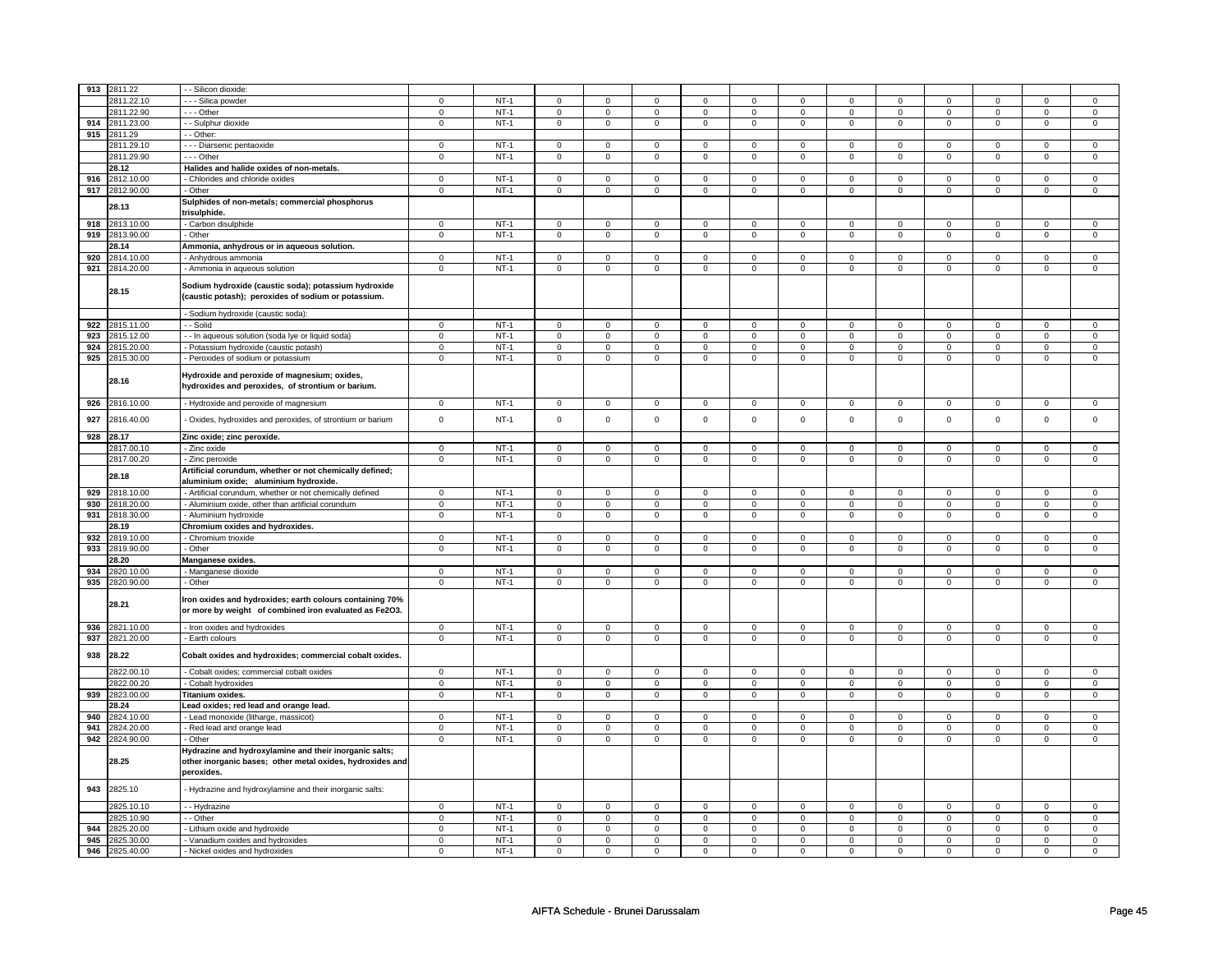|            | 947 2825.50.00        | Copper oxides and hydroxides                                                                                   | $\mathbf 0$         | $NT-1$ | $\mathbf 0$    | $\mathsf 0$    | $\mathbf 0$    | 0              | $\mathbf 0$    | 0              | $\mathbf 0$    | $\mathbf 0$    | $\mathbf 0$    | 0                   | $\Omega$       | $\Omega$            |
|------------|-----------------------|----------------------------------------------------------------------------------------------------------------|---------------------|--------|----------------|----------------|----------------|----------------|----------------|----------------|----------------|----------------|----------------|---------------------|----------------|---------------------|
|            |                       |                                                                                                                |                     |        |                |                |                |                |                |                |                |                |                |                     |                |                     |
| 948        | 2825.60.00            | Germanium oxides and zirconium dioxide                                                                         | $\mathbf 0$         | $NT-1$ | 0              | $\mathsf 0$    | 0              | $\mathbf 0$    | 0              | $\mathbf 0$    | 0              | 0              | 0              | 0                   | 0              | 0                   |
| 949        | 2825.70.00            | - Molybdenum oxides and hydroxides                                                                             | $\mathbf 0$         | $NT-1$ | $\mathbf 0$    | $\mathbf 0$    | $\mathbf{0}$   | $\mathbf 0$    | $\mathbf{0}$   | $\mathbf 0$    | $\mathbf 0$    | $\mathbf{0}$   | $\mathbf{0}$   | $\mathbf 0$         | $\mathbf 0$    | $\mathbf 0$         |
| 950        | 2825.80.00            | - Antimony oxide                                                                                               | $\mathbf 0$         | $NT-1$ | 0              | $\mathbf 0$    | 0              | $\mathbf 0$    | $\mathbf 0$    | $\mathbf 0$    | 0              | $\mathbf 0$    | 0              | 0                   | 0              | 0                   |
| 951        | 2825.90.00            | Other                                                                                                          | $\mathbf 0$         | $NT-1$ | $\mathbf 0$    | $\mathbf 0$    | $\mathbf 0$    | $\mathbf 0$    | $\mathbf 0$    | $\mathbf 0$    | $\mathbf 0$    | $\mathbf 0$    | $\mathbf 0$    | 0                   | $\mathbf 0$    | 0                   |
|            |                       | Iuorides; fluorosilicates, fluoroaluminates and other                                                          |                     |        |                |                |                |                |                |                |                |                |                |                     |                |                     |
|            | 28.26                 | complex fluorine salts.                                                                                        |                     |        |                |                |                |                |                |                |                |                |                |                     |                |                     |
|            |                       |                                                                                                                |                     |        |                |                |                |                |                |                |                |                |                |                     |                |                     |
|            |                       | Fluorides:                                                                                                     |                     |        |                |                |                |                |                |                |                |                |                |                     |                |                     |
| 952        | 2826.11.00            | - Of ammonium or of sodium                                                                                     | $\overline{0}$      | $NT-1$ | $\overline{0}$ | $\overline{0}$ | 0              | $\mathbf 0$    | $\overline{0}$ | $\overline{0}$ | 0              | $\mathbf 0$    | $\overline{0}$ | $\overline{0}$      | 0              | $\mathbf 0$         |
| 953        | 2826.12.00            | - Of aluminium                                                                                                 | $\mathbf 0$         | $NT-1$ | $\mathbf 0$    | $\mathbf 0$    | 0              | $\mathbf 0$    | 0              | $\mathbf 0$    | 0              | $\mathbf 0$    | 0              | 0                   | 0              | $\overline{0}$      |
| 954        | 2826.19.00            | - Other                                                                                                        | $\mathbf 0$         | $NT-1$ | 0              | $\mathsf 0$    | 0              | $\mathbf 0$    | 0              | $\mathbf 0$    | 0              | $\mathbf 0$    | 0              | $\mathbf{O}$        | 0              | $\overline{0}$      |
| 955        | 2826.20.00            | - Fluorosilicates of sodium or of potassium                                                                    | $\overline{0}$      | $NT-1$ | $\overline{0}$ | $\overline{0}$ | $\overline{0}$ | $\overline{0}$ | $\overline{0}$ | $\overline{0}$ | $\overline{0}$ | $\overline{0}$ | $\overline{0}$ | $\overline{0}$      | $\overline{0}$ | $\overline{0}$      |
| 956        | 2826.30.00            | Sodium hexafluoroaluminate (synthetic cryolite)                                                                | $\mathbf 0$         | $NT-1$ | $\mathsf 0$    | $\overline{0}$ | 0              | $\mathbf 0$    | 0              | $\overline{0}$ | 0              | $\mathsf 0$    | $\mathsf 0$    | $\overline{0}$      | $\mathbf 0$    | $\overline{0}$      |
| 957        | 2826.90.00            | - Other                                                                                                        | $\mathbf 0$         | $NT-1$ | $\mathsf 0$    | $\mathsf 0$    | 0              | $\mathsf 0$    | 0              | $\mathsf 0$    | 0              | $\mathsf 0$    | $\mathsf 0$    | 0                   | 0              | 0                   |
|            |                       |                                                                                                                |                     |        |                |                |                |                |                |                |                |                |                |                     |                |                     |
|            | 28.27                 | Chlorides, chloride oxides and chloride hydroxides;<br>bromides and bromide oxides; iodides and iodide oxides. |                     |        |                |                |                |                |                |                |                |                |                |                     |                |                     |
| 958        | 2827.10.00            | - Ammonium chloride                                                                                            | $\overline{0}$      | $NT-1$ | $\overline{0}$ | $\overline{0}$ | $\mathbf 0$    | $\overline{0}$ | $\overline{0}$ | $\overline{0}$ | $\mathbf 0$    | $\overline{0}$ | $\overline{0}$ | $\overline{0}$      | $\mathbf 0$    | $\overline{0}$      |
| 959        | 2827.20               | - Calcium chloride:                                                                                            |                     |        |                |                |                |                |                |                |                |                |                |                     |                |                     |
|            | 2827.20.10            | - - Commercial grades                                                                                          | $\mathbf 0$         | $NT-1$ | $\mathsf 0$    | $\mathsf 0$    | $\mathbf 0$    | $\mathsf 0$    | $\mathbf 0$    | $\mathsf 0$    | $\mathbf 0$    | $\mathsf 0$    | $\mathsf 0$    | 0                   | 0              | 0                   |
|            | 2827.20.90            | - Other                                                                                                        | $\mathsf 0$         | $NT-1$ | $\mathbf 0$    | $\mathsf 0$    | $\mathbf 0$    | $\mathbf 0$    | $\mathbf 0$    | $\mathbf 0$    | $\mathbf 0$    | $\mathbf 0$    | $\mathsf 0$    | $\mathsf{O}\xspace$ | $\mathbf 0$    | $\mathsf 0$         |
|            |                       | Other chlorides:                                                                                               |                     |        |                |                |                |                |                |                |                |                |                |                     |                |                     |
| 960        | 2827.31.00            |                                                                                                                | $\mathbf 0$         | $NT-1$ | 0              | $\mathbf 0$    | 0              | $\mathbf 0$    | 0              | $\mathbf 0$    | 0              | $\mathbf 0$    | 0              | $\mathbf 0$         | $\Omega$       | $\mathbf 0$         |
|            |                       | - Of magnesium                                                                                                 |                     |        |                |                | $\mathbf 0$    |                |                |                | $\Omega$       |                |                |                     | $\Omega$       | $\mathbf{0}$        |
| 961        | 2827.32.00            | - - Of aluminium                                                                                               | $\mathsf 0$         | $NT-1$ | $\mathsf 0$    | $\mathbf 0$    |                | $\mathbf 0$    | $\mathbf 0$    | $\mathbf 0$    |                | $\mathbf 0$    | $\mathsf 0$    | $\mathbf 0$         |                |                     |
| 962        | 2827.33.00            | $-$ Of iron                                                                                                    | $\mathsf 0$         | $NT-1$ | $\mathsf 0$    | $\mathbf 0$    | $\Omega$       | $\mathbf 0$    | $\mathbf 0$    | $\mathbf 0$    | $\Omega$       | $\mathbf 0$    | $\Omega$       | $\mathbf{O}$        | $\Omega$       | $\mathbf 0$         |
| 963        | 2827.34.00            | - Of cobalt                                                                                                    | $\mathsf{O}\xspace$ | $NT-1$ | $\mathsf 0$    | $\mathsf 0$    | $\mathbf 0$    | $\mathsf 0$    | $\mathbf 0$    | $\mathsf 0$    | $\mathbf 0$    | $\mathsf 0$    | $\mathsf 0$    | $\mathsf{O}\xspace$ | $\Omega$       | $\mathsf{O}\xspace$ |
| 964        | 2827.35.00            | - Of nickel                                                                                                    | $\mathbf 0$         | $NT-1$ | $\mathsf 0$    | $\mathsf 0$    | $\mathbf 0$    | $\mathsf 0$    | $\mathbf 0$    | $\mathsf 0$    | $\mathbf 0$    | $\mathsf 0$    | $\mathsf 0$    | 0                   | $\Omega$       | $\mathsf 0$         |
| 965        | 2827.36.00            | - Of zinc                                                                                                      | $\mathbf 0$         | $NT-1$ | $\mathbf 0$    | $\mathbf 0$    | $\Omega$       | $\mathbf 0$    | 0              | $\mathsf 0$    | $\Omega$       | $\mathsf 0$    | 0              | 0                   | $\Omega$       | 0                   |
| 966        | 2827.39.00            | - Other                                                                                                        | $\overline{0}$      | $NT-1$ | $\mathbf 0$    | $\mathbf 0$    | $\mathbf 0$    | $\mathbf 0$    | $\mathbf 0$    | $\mathbf 0$    | 0              | $\mathbf 0$    | $\mathsf 0$    | $\mathbf 0$         | 0              | $\mathbf 0$         |
|            |                       | Chloride oxides and chloride hydroxides:                                                                       |                     |        |                |                |                |                |                |                |                |                |                |                     |                |                     |
| 967        | 2827.41.00            | - Of copper                                                                                                    | $\mathbf 0$         | $NT-1$ | $\mathbf 0$    | $\mathbf 0$    | $\mathbf 0$    | $\mathbf 0$    | $\mathbf 0$    | $\mathbf 0$    | $\Omega$       | $\mathbf 0$    | $\mathbf 0$    | $\mathbf{0}$        | $\Omega$       | 0                   |
| 968        | 2827.49.00            | - - Other                                                                                                      | $\overline{0}$      | $NT-1$ | $\overline{0}$ | $\overline{0}$ | $\overline{0}$ | $\overline{0}$ | $\overline{0}$ | $\overline{0}$ | $\overline{0}$ | $\overline{0}$ | $\overline{0}$ | $\overline{0}$      | $\overline{0}$ | $\overline{0}$      |
|            |                       | Bromides and bromide oxides:                                                                                   |                     |        |                |                |                |                |                |                |                |                |                |                     |                |                     |
| 969        | 827.51.00             | - Bromides of sodium or of potassium                                                                           | $\mathbf 0$         | $NT-1$ | $\mathbf 0$    | $\mathsf 0$    | $\mathbf 0$    | $\mathbf 0$    | $\mathbf 0$    | $\mathbf 0$    | $\mathbf 0$    | $\mathbf 0$    | $\mathbf 0$    | 0                   | $\Omega$       | 0                   |
|            | 970 2827.59.00        | $-$ Other                                                                                                      | $\mathsf 0$         | $NT-1$ | $\mathbf 0$    |                | $\mathbf 0$    | $\mathbf 0$    | $\mathbf 0$    |                | $\mathbf 0$    |                | $\mathsf 0$    |                     | $\mathbf 0$    |                     |
|            |                       |                                                                                                                |                     |        |                | $\mathbf 0$    |                |                |                | $\mathbf 0$    |                | $\mathbf 0$    |                | $\mathbf 0$         |                | $\mathbf 0$         |
|            | 971 2827.60.00        | lodides and iodide oxides                                                                                      | $\mathbf 0$         | $NT-1$ | $\mathbf 0$    | $\mathbf 0$    | 0              | $\mathbf 0$    | 0              | $\mathbf 0$    | 0              | $\mathbf{0}$   | 0              | $\mathbf 0$         | 0              | $\mathbf 0$         |
|            | 28.28                 | Hypochlorites; commercial calcium hypochlorite;<br>chlorites; hypobromites.                                    |                     |        |                |                |                |                |                |                |                |                |                |                     |                |                     |
| 972<br>973 | 2828.10.00<br>2828.90 | Commercial calcium hypochlorite and other calcium<br>ypochlorites<br>Other:                                    | $\mathsf 0$         | $NT-1$ | $\mathbf 0$    | $\mathsf 0$    | $\mathbf 0$    | $\mathbf 0$    | $\mathbf 0$    | $\mathbf 0$    | $\mathbf 0$    | $\mathbf 0$    | $\mathsf 0$    | $\mathbf 0$         | $\mathbf 0$    | $\mathbf 0$         |
|            | 2828.90.10            |                                                                                                                | $\mathbf 0$         | $NT-1$ | 0              | $\mathbf 0$    | 0              | $\mathbf 0$    | 0              | $\mathbf 0$    | 0              | $\mathbf 0$    | 0              | 0                   | 0              | $\overline{0}$      |
|            |                       | - - Sodium hypochlorite                                                                                        |                     |        |                |                |                |                |                |                |                |                |                |                     |                |                     |
|            | 2828.90.90            | - Other                                                                                                        | $\mathbf 0$         | $NT-1$ | 0              | $\mathbf 0$    | 0              | $\mathbf 0$    | 0              | $\mathbf 0$    | 0              | $\mathbf 0$    | 0              | $\mathbf 0$         | 0              | $\mathbf 0$         |
|            | 28.29                 | Chlorates and perchlorates; bromates and perbromates;<br>odates and periodates.                                |                     |        |                |                |                |                |                |                |                |                |                |                     |                |                     |
|            |                       | - Chlorates:                                                                                                   |                     |        |                |                |                |                |                |                |                |                |                |                     |                |                     |
| 974        | 2829.11.00            | - Of sodium                                                                                                    | $\mathbf 0$         | $NT-1$ | 0              | $\mathsf 0$    | 0              | 0              | 0              | $\mathbf 0$    | 0              | 0              | 0              | 0                   | 0              | $\mathbf 0$         |
| 975        | 2829.19.00            | - Other                                                                                                        | $\mathsf 0$         | $NT-1$ | $\mathsf 0$    | $\mathbf 0$    | 0              | $\mathbf 0$    | 0              | $\mathbf 0$    | 0              | $\mathbf 0$    | $\mathsf 0$    | $\mathbf 0$         | 0              | $\mathbf 0$         |
|            | 976 2829.90.00        | Other                                                                                                          | $\mathbf 0$         | $NT-1$ | $\mathbf 0$    | $\mathsf 0$    | 0              | $\mathsf 0$    | $\mathbf 0$    | $\mathsf 0$    | 0              | $\mathbf 0$    | 0              | $\mathbf 0$         | 0              | $\overline{0}$      |
|            | 28.30                 | Sulphides; polysulphides, whether or not chemically<br>defined.                                                |                     |        |                |                |                |                |                |                |                |                |                |                     |                |                     |
| 977        | 2830.10.00            | - Sodium sulphides                                                                                             | $\mathbf 0$         | $NT-1$ | $\mathbf 0$    | $\mathbf 0$    | $\mathbf 0$    | $\mathbf 0$    | $\mathbf 0$    | $\mathbf 0$    | $\mathbf 0$    | $\mathbf 0$    | $\mathbf 0$    | $\mathbf 0$         | $\mathbf 0$    | $\mathbf 0$         |
| 978        | 2830.20.00            | - Zinc sulphide                                                                                                | $\mathbf 0$         | $NT-1$ | 0              | 0              | 0              | 0              | 0              | 0              | $\mathbf 0$    | 0              | 0              | 0                   | $\mathbf 0$    | 0                   |
| 979        | 2830.30.00            | Cadmium sulphide                                                                                               | $\mathbf 0$         | $NT-1$ | 0              | $\mathsf 0$    | 0              | 0              | 0              | $\mathbf 0$    | 0              | 0              | 0              | 0                   | $\mathbf 0$    | $\mathbf 0$         |
|            | 980 2830.90.00        | Other                                                                                                          | $\overline{0}$      | $NT-1$ | $\mathsf 0$    | $\mathsf 0$    | 0              | $\mathbf 0$    | $\mathbf 0$    | $\mathbf 0$    | 0              | $\mathsf 0$    | $\mathsf 0$    | $\mathbf 0$         | 0              | $\mathbf 0$         |
|            | 28.31                 | Dithionites and sulphoxylates.                                                                                 |                     |        |                |                |                |                |                |                |                |                |                |                     |                |                     |
| 981        | 2831.10.00            | Of sodium                                                                                                      | $\mathbf 0$         | $NT-1$ | $\mathbf 0$    | $\mathsf 0$    | 0              | 0              | $\mathbf 0$    | $\mathbf 0$    | $\mathbf 0$    | 0              | $\mathsf 0$    | 0                   | $\mathbf 0$    | 0                   |
| 982        | 2831.90.00            | Other                                                                                                          | $\overline{0}$      | $NT-1$ | $\overline{0}$ | $\overline{0}$ | $\overline{0}$ | $\overline{0}$ | $\overline{0}$ | $\overline{0}$ | $\overline{0}$ | $\overline{0}$ | $\overline{0}$ | $\overline{0}$      | $\overline{0}$ | $\overline{0}$      |
|            | 28.32                 | Sulphites; thiosulphates.                                                                                      |                     |        |                |                |                |                |                |                |                |                |                |                     |                |                     |
| 983        | 2832.10.00            | Sodium sulphites                                                                                               | $\mathsf 0$         | $NT-1$ | 0              | $\mathsf 0$    | 0              | $\mathbf 0$    | 0              | $\mathbf 0$    | 0              | $\mathbf 0$    | 0              | $\mathbf 0$         | $\mathbf 0$    | $\mathbf 0$         |
|            | 984 2832.20.00        | - Other sulphites                                                                                              | $\mathsf{O}\xspace$ | $NT-1$ | 0              | 0              | 0              | 0              | 0              | 0              | 0              | 0              | 0              | 0                   | 0              | $\mathsf 0$         |
|            | 985 2832.30.00        | - Thiosulphates                                                                                                | $\mathbf 0$         | $NT-1$ | 0              | $\mathbf 0$    | 0              | $\mathbf 0$    | $\mathbf 0$    | $\mathbf 0$    | 0              | $\mathbf 0$    | 0              | $\mathbf 0$         | 0              | $\mathbf 0$         |
|            | 28.33                 | Sulphates; alums; peroxosulphates (persulphates).                                                              |                     |        |                |                |                |                |                |                |                |                |                |                     |                |                     |
|            |                       |                                                                                                                |                     |        |                |                |                |                |                |                |                |                |                |                     |                |                     |
| 986        | 2833.11.00            | Sodium sulphates:<br>- Disodium sulphate                                                                       | $\mathbf 0$         | $NT-1$ | $\mathsf 0$    | $\mathsf 0$    | 0              | $\mathsf 0$    | $\mathsf 0$    | $\mathsf 0$    | 0              | $\mathsf 0$    | $\mathsf 0$    | $\mathbf 0$         | $\mathbf 0$    | $\mathbf 0$         |
| 987        | 2833.19.00            | - Other                                                                                                        | $\overline{0}$      | $NT-1$ | $\mathsf 0$    | $\overline{0}$ | 0              | $\mathbf 0$    | 0              | $\overline{0}$ | 0              | $\mathbf 0$    | $\mathsf 0$    | $\overline{0}$      | 0              | $\overline{0}$      |
|            |                       |                                                                                                                |                     |        |                |                |                |                |                |                |                |                |                |                     |                |                     |
|            |                       | Other sulphates:                                                                                               |                     |        |                |                |                |                |                |                |                |                |                |                     |                |                     |
|            | 988 2833.21.00        | - - Of magnesium                                                                                               | $\mathbf 0$         | $NT-1$ | $\mathsf 0$    | $\mathsf 0$    | $\Omega$       | $\mathsf 0$    | 0              | $\Omega$       | $\Omega$       | $\Omega$       | 0              | $\Omega$            | $\Omega$       | $\Omega$            |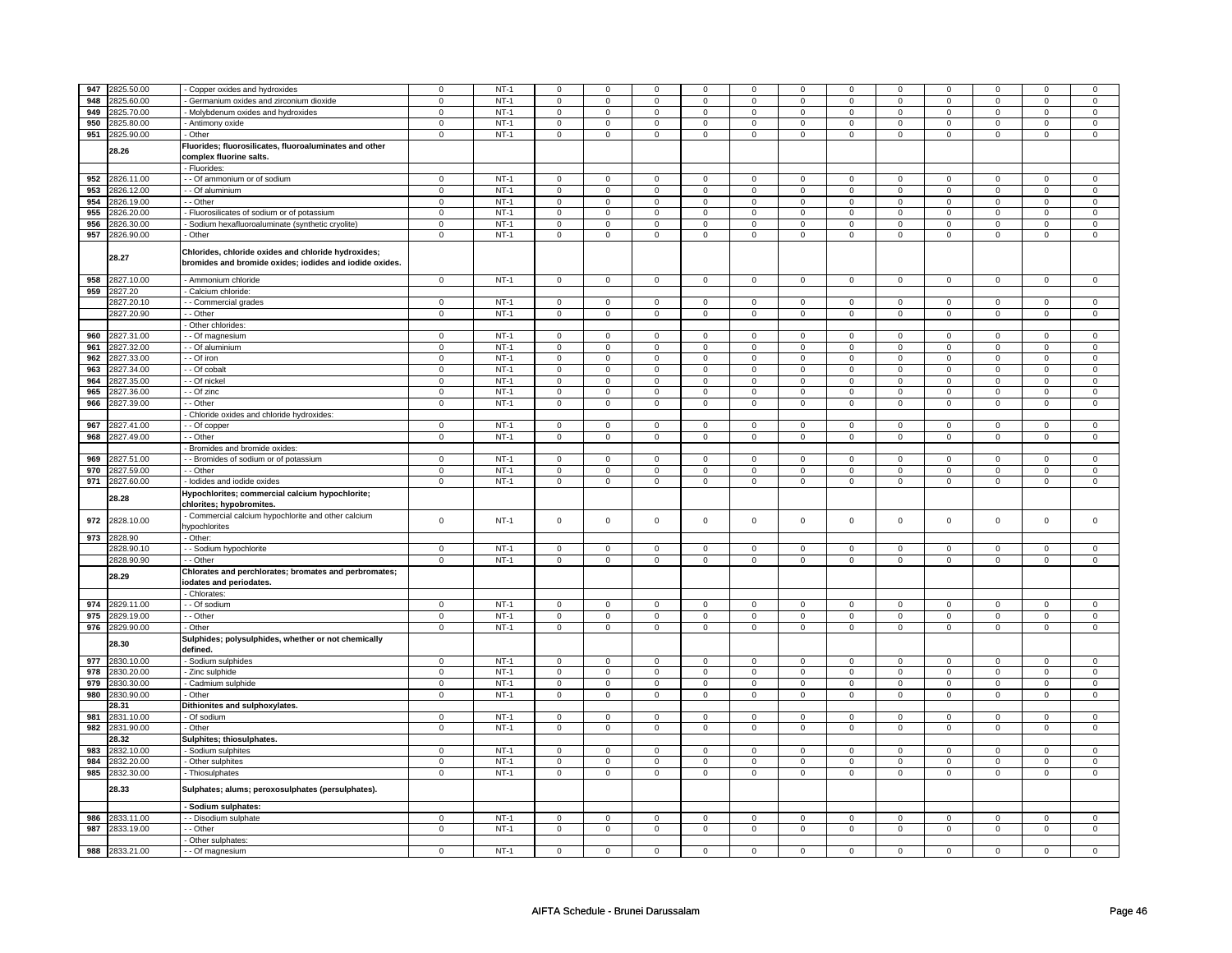| 989  | 2833.22    | - - Of aluminium:                                                                                                                 |                |             |                         |                         |             |                         |                         |                |             |                |                |                |              |                |
|------|------------|-----------------------------------------------------------------------------------------------------------------------------------|----------------|-------------|-------------------------|-------------------------|-------------|-------------------------|-------------------------|----------------|-------------|----------------|----------------|----------------|--------------|----------------|
|      | 2833.22.10 | --- Commercial grades                                                                                                             | $\mathbf 0$    | $NT-1$      | $\mathbf 0$             | $\mathbf 0$             | $\mathbf 0$ | $\mathbf 0$             | $\mathbf 0$             | $\mathbf 0$    | $\mathbf 0$ | $\mathbf 0$    | $\mathbf 0$    | $\mathbf 0$    | 0            | 0              |
|      | 2833.22.90 | $- -$ Other                                                                                                                       | $\mathbf 0$    | $NT-1$      | $\mathbf 0$             | 0                       | $\mathbf 0$ | 0                       | 0                       | $\mathbf 0$    | 0           | $\mathbf 0$    | 0              | $\mathbf 0$    | $\mathbf 0$  | $\overline{0}$ |
| 990  | 2833.23.00 | - - Of chromium                                                                                                                   | $\mathbf 0$    | $NT-1$      | $\mathsf 0$             | $^{\circ}$              | $\mathbf 0$ | $\mathbf 0$             | $\mathbf 0$             | $\mathsf 0$    | $\mathbf 0$ | $\mathsf 0$    | 0              | $\mathbf 0$    | $^{\circ}$   | $\mathbf 0$    |
|      |            |                                                                                                                                   |                |             |                         |                         |             |                         |                         |                |             |                |                |                |              |                |
| 991  | 2833.24.00 | - - Of nickel                                                                                                                     | $\mathsf 0$    | $NT-1$      | $\mathsf 0$             | $\mathsf 0$             | $\mathsf 0$ | $\mathsf 0$             | $\mathsf 0$             | $\mathsf 0$    | $\mathsf 0$ | $\mathsf 0$    | $\mathsf 0$    | $\mathsf 0$    | $\Omega$     | $\mathbf 0$    |
| 992  | 2833.25.00 | - Of copper                                                                                                                       | $\mathbf 0$    | $NT-1$      | $\mathbf 0$             | $\mathsf 0$             | $\mathbf 0$ | $\mathsf 0$             | $\mathsf 0$             | $\mathsf 0$    | $\mathbf 0$ | $\mathsf 0$    | $\mathsf 0$    | $\mathsf 0$    | $\Omega$     | $\mathsf 0$    |
| 993  | 2833.26.00 | - - Of zinc                                                                                                                       | $\mathbf 0$    | $NT-1$      | $\mathsf 0$             | $\mathbf 0$             | $\mathbf 0$ | $\mathbf 0$             | $\mathsf 0$             | $\mathsf 0$    | $\mathsf 0$ | $\overline{0}$ | $\mathsf 0$    | $\mathsf 0$    | $\mathsf 0$  | $\overline{0}$ |
| 994  | 833.27.00  | - - Of barium                                                                                                                     | $\mathbf 0$    | $NT-1$      | 0                       | $\mathbf 0$             | $\mathbf 0$ | $\mathbf 0$             | $\mathbf 0$             | $\mathsf 0$    | 0           | $\mathsf 0$    | 0              | $\mathbf 0$    | 0            | $\mathsf 0$    |
| 995  | 833.29.00  | - Other                                                                                                                           | $\mathbf 0$    | $NT-1$      | $\mathsf{O}\xspace$     | $\mathbf 0$             | $\mathbf 0$ | $\mathbf 0$             | $\mathbf 0$             | $\mathsf 0$    | $\mathsf 0$ | $\mathsf 0$    | $\mathbf 0$    | $\mathsf 0$    | $\mathsf 0$  | $\mathbf 0$    |
| 996  | 833.30.00  | - Alums                                                                                                                           | $\mathsf 0$    | $NT-1$      | $\mathsf 0$             | $\mathbf 0$             | 0           | $\mathsf 0$             | $\mathsf 0$             | $\mathsf 0$    | 0           | $\mathsf 0$    | $\mathsf 0$    | $\mathsf 0$    | 0            | $\mathsf 0$    |
| 997  | 833.40.00  | - Peroxosulphates (persulphates)                                                                                                  | $\mathsf 0$    | $NT-1$      | $\mathsf{O}\xspace$     | $\mathsf 0$             | $\mathbf 0$ | $\mathbf 0$             | $\mathbf 0$             | $\mathsf 0$    | $\mathbf 0$ | $\mathbf 0$    | $\mathsf 0$    | $\mathsf 0$    | $\mathsf 0$  | $\mathbf 0$    |
|      | 28.34      | Nitrites; nitrates.                                                                                                               |                |             |                         |                         |             |                         |                         |                |             |                |                |                |              |                |
| 998  | 2834.10.00 | - Nitrites                                                                                                                        | $\mathsf 0$    | $NT-1$      | $\overline{0}$          | $\overline{0}$          | $\mathbf 0$ | $\overline{0}$          | $\overline{0}$          | $\overline{0}$ | $\mathbf 0$ | $\overline{0}$ | $\overline{0}$ | $\overline{0}$ | $\mathbf 0$  | $\mathbf{0}$   |
|      |            | - Nitrates:                                                                                                                       |                |             |                         |                         |             |                         |                         |                |             |                |                |                |              |                |
| 999  | 834.21.00  | - Of potassium                                                                                                                    | $\mathbf 0$    | $NT-1$      | $\mathbf 0$             | $\mathbf 0$             | $\Omega$    | $\mathbf 0$             | $\mathbf 0$             | $\mathbf 0$    | $\mathbf 0$ | $\mathbf 0$    | $\mathbf 0$    | $\mathbf 0$    | $\mathbf 0$  | $\mathbf 0$    |
| 1000 |            |                                                                                                                                   | $\mathsf 0$    | $NT-1$      | $\mathsf 0$             | $\mathsf 0$             |             | $\mathsf 0$             | $\mathbf 0$             | $\mathbf 0$    |             | $\mathbf 0$    | $\mathbf 0$    | $\mathbf 0$    |              | $\mathbf 0$    |
|      | 2834.29.00 | - - Other                                                                                                                         |                |             |                         |                         | $\mathbf 0$ |                         |                         |                | $\mathbf 0$ |                |                |                | $\mathbf 0$  |                |
|      | 28.35      | Phosphinates (hypophosphites), phosphonates<br>(phosphites) and phosphates; polyphosphates, whether or<br>not chemically defined. |                |             |                         |                         |             |                         |                         |                |             |                |                |                |              |                |
| 1001 | 2835.10.00 | - Phosphinates (hypophosphites) and phosphonates<br>phosphites)                                                                   | $\mathsf 0$    | $NT-1$      | $\mathsf 0$             | $\mathsf 0$             | $\mathsf 0$ | $\mathsf 0$             | $\mathsf 0$             | $\mathsf 0$    | $\mathsf 0$ | $\mathbf 0$    | $\mathsf 0$    | $\mathbf 0$    | $\mathsf 0$  | $\mathbf 0$    |
|      |            | - Phosphates:                                                                                                                     |                |             |                         |                         |             |                         |                         |                |             |                |                |                |              |                |
| 1002 | 835.22.00  | - - Of mono- or disodium                                                                                                          | $\mathbf 0$    | <b>NT-1</b> | $\mathbf 0$             | $\mathbf{0}$            | 0           | $^{\circ}$              | $\mathbf 0$             | $\mathbf 0$    | $^{\circ}$  | $\mathbf 0$    | $\mathbf{0}$   | $\mathbf{0}$   | $^{\circ}$   | $\mathbf 0$    |
| 1003 | 2835.23.00 | - - Of trisodium                                                                                                                  | $\mathbf 0$    | <b>NT-1</b> | $\mathbf 0$             | 0                       | $\mathbf 0$ | 0                       | $\mathbf 0$             | $\mathbf 0$    | $\mathbf 0$ | $\mathbf 0$    | $\mathbf 0$    | $\mathbf 0$    | $\mathbf 0$  | $\mathbf{0}$   |
| 1004 | 835.24.00  | - Of potassium                                                                                                                    | $\mathsf 0$    | $NT-1$      | $\mathbf 0$             | $\mathbf 0$             | $\Omega$    | $\mathbf 0$             | $\mathbf 0$             | $\mathbf 0$    | $\Omega$    | $\mathbf 0$    | $\mathbf 0$    | $\mathbf 0$    | $\Omega$     | $\mathbf{0}$   |
| 1005 | 2835.25.00 | - - Calcium hydrogenorthophosphate ("dicalcium phosphate")                                                                        | $\mathbf 0$    | $NT-1$      | $\mathsf 0$             | $\mathbf 0$             | $\mathsf 0$ | $\mathbf 0$             | $\mathsf 0$             | $\mathsf 0$    | $\mathsf 0$ | $\mathsf 0$    | $\mathsf 0$    | $\mathbf 0$    | $\mathbf 0$  | $\mathsf 0$    |
| 1006 | 835.26.00  | - Other phosphates of calcium                                                                                                     | $\mathsf 0$    | $NT-1$      | $\mathbf 0$             | $\mathbf 0$             | $\mathbf 0$ | $\mathsf 0$             | $\mathsf 0$             | $\mathbf 0$    | $\mathbf 0$ | $\mathsf 0$    | $\mathbf 0$    | $\mathbf 0$    | $\mathbf 0$  | $\mathsf 0$    |
| 1007 | 835.29.00  | - - Other                                                                                                                         | $\mathbf 0$    | $NT-1$      | $\mathsf{O}$            | $\mathbf 0$             | 0           | $\mathbf 0$             | $\mathsf 0$             | $\mathsf 0$    | $\mathbf 0$ | $\mathsf 0$    | 0              | $\mathsf 0$    | 0            | $\mathbf 0$    |
|      |            | - Polyphosphates                                                                                                                  |                |             |                         |                         |             |                         |                         |                |             |                |                |                |              |                |
| 1008 | 835.31.00  | - - Sodium triphosphate (sodium tripolyphosphate)                                                                                 | $\mathsf 0$    | $NT-1$      | $\mathsf 0$             | $\mathsf 0$             | $\mathbf 0$ | $\mathsf 0$             | $\mathbf 0$             | $\mathbf 0$    | $\mathsf 0$ | $\mathbf 0$    | $\mathbf 0$    | $\mathbf 0$    | $\mathbf 0$  | $\mathbf 0$    |
| 1009 | 835.39     | - Other                                                                                                                           |                |             |                         |                         |             |                         |                         |                |             |                |                |                |              |                |
|      | 2835.39.10 |                                                                                                                                   | 0              | $NT-1$      | $\overline{\mathbf{0}}$ | $\overline{\mathbf{0}}$ | $\mathbf 0$ | $\overline{\mathbf{0}}$ | $\overline{\mathbf{0}}$ | $\overline{0}$ | $\mathbf 0$ | $\overline{0}$ | $\overline{0}$ | $\overline{0}$ | 0            | $\mathbf 0$    |
|      | 2835.39.20 | - - - Tetrasodium pyrophosphate<br>- - - Sodium hexametaphosphates, sodium tetraphosphates                                        | $\mathbf 0$    | $NT-1$      | $\mathbf 0$             | $\mathsf 0$             | $\mathbf 0$ | $\mathbf 0$             | $\mathbf 0$             | $\mathsf 0$    | $\mathbf 0$ | $\mathbf 0$    | $\mathbf 0$    | $\mathsf 0$    | $\Omega$     | 0              |
|      |            |                                                                                                                                   |                |             |                         |                         |             |                         |                         |                |             |                |                |                |              |                |
|      | 2835.39.90 | $\overline{-}$ - Other                                                                                                            | $\mathsf 0$    | $NT-1$      | $\mathsf 0$             | $\mathbf 0$             | $\mathsf 0$ | $\mathsf 0$             | $\mathsf 0$             | $\mathsf 0$    | $\mathsf 0$ | $\mathsf 0$    | $\mathsf 0$    | $\mathsf 0$    | $\mathsf 0$  | $\mathbf 0$    |
|      | 28.36      | Carbonates; peroxocarbonates (percarbonates);<br>commercial ammonium carbonate containing ammonium<br>carbamate.                  |                |             |                         |                         |             |                         |                         |                |             |                |                |                |              |                |
| 1010 | 2836.10.00 | - Commercial ammonium carbonate and other ammonium<br>carbonates                                                                  | $\mathbf 0$    | $NT-1$      | $\mathbf 0$             | $\mathbf 0$             | $\mathsf 0$ | $\mathbf 0$             | $\mathbf 0$             | $\mathsf 0$    | $\mathsf 0$ | $\mathbf 0$    | $\mathbf 0$    | $\mathbf 0$    | $\mathsf 0$  | $\mathsf 0$    |
| 1011 | 2836.20.00 | - Disodium carbonate                                                                                                              | $\overline{0}$ | $NT-1$      | $\mathsf 0$             | $\mathbf{0}$            | $\mathbf 0$ | $\mathbf{0}$            | $\mathsf 0$             | $\mathbf 0$    | $\mathbf 0$ | $\mathbf 0$    | $\mathsf 0$    | $\mathbf 0$    | $\mathbf 0$  | $\mathbf{0}$   |
| 1012 | 836.30.00  | - Sodium hydrogencarbonate (sodium bicarbonate)                                                                                   | $\mathbf 0$    | $NT-1$      | $\mathbf 0$             | $\mathbf 0$             | 0           | 0                       | 0                       | $\mathbf 0$    | 0           | $\mathbf 0$    | 0              | $\mathbf 0$    | 0            | $\mathbf 0$    |
| 1013 | 836.40.00  | - Potassium carbonates                                                                                                            | $\mathsf 0$    | $NT-1$      | $\mathsf 0$             | $\mathbf 0$             | $\mathbf 0$ | $\mathbf 0$             | $\mathbf 0$             | $\mathbf 0$    | $\mathbf 0$ | $\mathbf 0$    | $\mathbf 0$    | $\mathbf 0$    | $\mathbf 0$  | $\mathbf 0$    |
| 1014 | 836.50     | Calcium carbonate                                                                                                                 |                |             |                         |                         |             |                         |                         |                |             |                |                |                |              |                |
|      | 2836.50.10 | - - Food or pharmaceutical grade                                                                                                  | $\mathbf 0$    | $NT-1$      | $\mathsf 0$             | $\mathsf 0$             | $\mathbf 0$ | $\mathsf 0$             | $\mathsf 0$             | $\mathbf 0$    | $\Omega$    | $\mathbf 0$    | $\mathsf 0$    | $\mathbf 0$    | $\Omega$     | $\mathbf 0$    |
|      | 836.50.90  |                                                                                                                                   |                | $NT-1$      | $\mathsf 0$             | $\mathbf 0$             |             | $\mathsf 0$             | $\mathbf 0$             | $\mathbf 0$    |             | $\mathbf 0$    | $\mathsf 0$    | $\mathbf 0$    |              | $\mathsf 0$    |
| 1015 | 2836.60.00 | - - Other                                                                                                                         | $\mathbf 0$    | $NT-1$      |                         |                         | $\mathbf 0$ |                         |                         |                | $\mathbf 0$ |                |                |                | $\mathbf 0$  | $\mathbf{0}$   |
| 1016 |            | - Barium carbonate                                                                                                                | $\mathbf 0$    |             | $\mathsf 0$             | $\mathbf 0$             | $\mathbf 0$ | $\mathsf 0$             | $\mathbf 0$             | $\mathbf 0$    | $\mathbf 0$ | $\mathbf 0$    | $\mathbf 0$    | $\mathbf 0$    | $\mathbf 0$  |                |
|      | 2836.70.00 | - Lead carbonates                                                                                                                 | $\mathsf 0$    | $NT-1$      | $\mathbf 0$             | $\mathbf 0$             | 0           | $\mathbf 0$             | 0                       | $\mathsf 0$    | 0           | $\mathbf 0$    | 0              | $\mathbf 0$    | 0            | $\mathbf 0$    |
|      |            | - Other:                                                                                                                          |                |             |                         |                         |             |                         |                         |                |             |                |                |                |              |                |
| 1017 | 836.91.00  | - Lithium carbonates                                                                                                              | $\mathsf 0$    | $NT-1$      | $\mathbf 0$             | $\mathbf 0$             | $\mathbf 0$ | $\mathbf 0$             | $\mathbf 0$             | $\mathbf 0$    | $\mathbf 0$ | $\mathbf 0$    | $\mathbf 0$    | $\mathbf 0$    | $\mathbf 0$  | $\mathbf 0$    |
| 1018 | 2836.92.00 | - - Strontium carbonate                                                                                                           | $\mathbf 0$    | $NT-1$      | $\mathsf 0$             | $\mathbf 0$             | $\mathsf 0$ | $\mathsf 0$             | $\mathbf 0$             | $\mathsf 0$    | $\mathsf 0$ | $\mathbf 0$    | $\mathsf 0$    | $\mathsf 0$    | $\mathbf 0$  | $\mathbf 0$    |
| 1019 | 836.99.00  | - - Other                                                                                                                         | $\mathsf 0$    | $NT-1$      | $\mathbf 0$             | $\mathsf 0$             | $\mathbf 0$ | $\mathsf 0$             | $\mathbf 0$             | $\mathbf 0$    | $\mathbf 0$ | $\mathbf 0$    | $\mathbf 0$    | $\mathsf 0$    | $\mathbf 0$  | $\mathbf 0$    |
|      | 28.37      | Cyanides, cyanide oxides and complex cyanides.                                                                                    |                |             |                         |                         |             |                         |                         |                |             |                |                |                |              |                |
|      |            | - Cyanides and cyanide oxides:                                                                                                    |                |             |                         |                         |             |                         |                         |                |             |                |                |                |              |                |
| 1020 | 837.11.00  | - - Of sodium                                                                                                                     | $\mathbf 0$    | $NT-1$      | $\mathbf 0$             | $\mathbf 0$             | $\mathbf 0$ | 0                       | $\mathbf 0$             | $\mathbf 0$    | $\mathbf 0$ | $\mathbf 0$    | $\mathbf 0$    | $\mathbf 0$    | 0            | $\mathbf 0$    |
| 1021 | 837.19.00  | - - Other                                                                                                                         | $\mathbf 0$    | $NT-1$      | $\mathsf 0$             | $\mathbf 0$             | $\mathbf 0$ | 0                       | $\mathsf 0$             | $\mathbf 0$    | $\mathbf 0$ | $\mathbf 0$    | $\mathsf 0$    | $\mathbf 0$    | $\Omega$     | $\mathsf 0$    |
| 1022 | 837.20.00  | Complex cyanides                                                                                                                  | $\mathbf 0$    | $NT-1$      | $\mathsf{O}\xspace$     | $\mathbf 0$             | $\mathsf 0$ | $\mathsf 0$             | $\mathsf 0$             | $\mathbf 0$    | $\mathbf 0$ | $\mathbf 0$    | $\mathsf 0$    | $\mathbf 0$    | $\mathbf 0$  | $\mathsf 0$    |
| 1023 | 2838.00.00 | Fulminates, cyanates and thiocyanates.                                                                                            | $\mathbf 0$    | $NT-1$      | $\mathsf 0$             | $\mathbf 0$             | $\mathbf 0$ | $\overline{0}$          | $\mathbf 0$             | $\mathbf 0$    | $\mathbf 0$ | $\overline{0}$ | $\mathbf 0$    | $\mathsf 0$    | $\mathsf 0$  | $\overline{0}$ |
|      | 28.39      | Silicates; commercial alkali metal silicates.                                                                                     |                |             |                         |                         |             |                         |                         |                |             |                |                |                |              |                |
|      |            | - Of sodium:                                                                                                                      |                |             |                         |                         |             |                         |                         |                |             |                |                |                |              |                |
| 1024 | 2839.11.00 | - - Sodium metasilicates                                                                                                          | $\mathbf{0}$   | <b>NT-1</b> | $\mathbf 0$             | $\mathbf{0}$            | $\mathbf 0$ | $\mathbf{0}$            | $\mathbf 0$             | $\mathbf 0$    | $\mathbf 0$ | $\mathbf{0}$   | 0              | $\mathbf{0}$   | $\mathbf{0}$ | $\mathbf{0}$   |
| 1025 | 2839.19    | - - Other:                                                                                                                        |                |             |                         |                         |             |                         |                         |                |             |                |                |                |              |                |
|      | 839.19.10  | - - - Sodium silicates                                                                                                            | $\mathbf 0$    | $NT-1$      | $\mathbf 0$             | $\mathbf 0$             | $\Omega$    | $\mathbf 0$             | $\mathbf 0$             | $\mathbf 0$    | $\Omega$    | $\mathbf 0$    | $\mathbf 0$    | $\mathbf 0$    | $\Omega$     | 0              |
|      | 839.19.90  | - - - Other                                                                                                                       | $\mathbf 0$    | $NT-1$      | $\mathbf 0$             | $\mathsf 0$             | $\Omega$    | $\Omega$                | $\Omega$                | $\mathbf 0$    | $\Omega$    | $\Omega$       | $\Omega$       | $\mathsf 0$    | $\Omega$     | $\mathsf 0$    |
| 1026 | 839.20.00  | - Of potassium                                                                                                                    | $\mathbf 0$    | $NT-1$      | 0                       | 0                       | $\mathbf 0$ | 0                       | $\mathbf 0$             | $\mathbf 0$    | $\mathbf 0$ | $\mathbf 0$    | 0              | $\mathbf 0$    | $^{\circ}$   | 0              |
| 1027 | 2839.90.00 | Other                                                                                                                             | $\overline{0}$ | $NT-1$      | $\mathsf{O}\xspace$     | $\mathbf 0$             | $\mathbf 0$ | $\mathbf 0$             | $\mathbf 0$             | $\overline{0}$ | $\mathbf 0$ | $\mathsf 0$    | $\mathsf 0$    | $\mathsf 0$    | $\mathsf 0$  | $\mathsf 0$    |
|      | 28.40      | Borates; peroxoborates (perborates).                                                                                              |                |             |                         |                         |             |                         |                         |                |             |                |                |                |              |                |
|      |            | - Disodium tetraborate (refined borax):                                                                                           |                |             |                         |                         |             |                         |                         |                |             |                |                |                |              |                |
|      |            |                                                                                                                                   |                |             |                         |                         |             |                         |                         |                |             |                |                |                |              |                |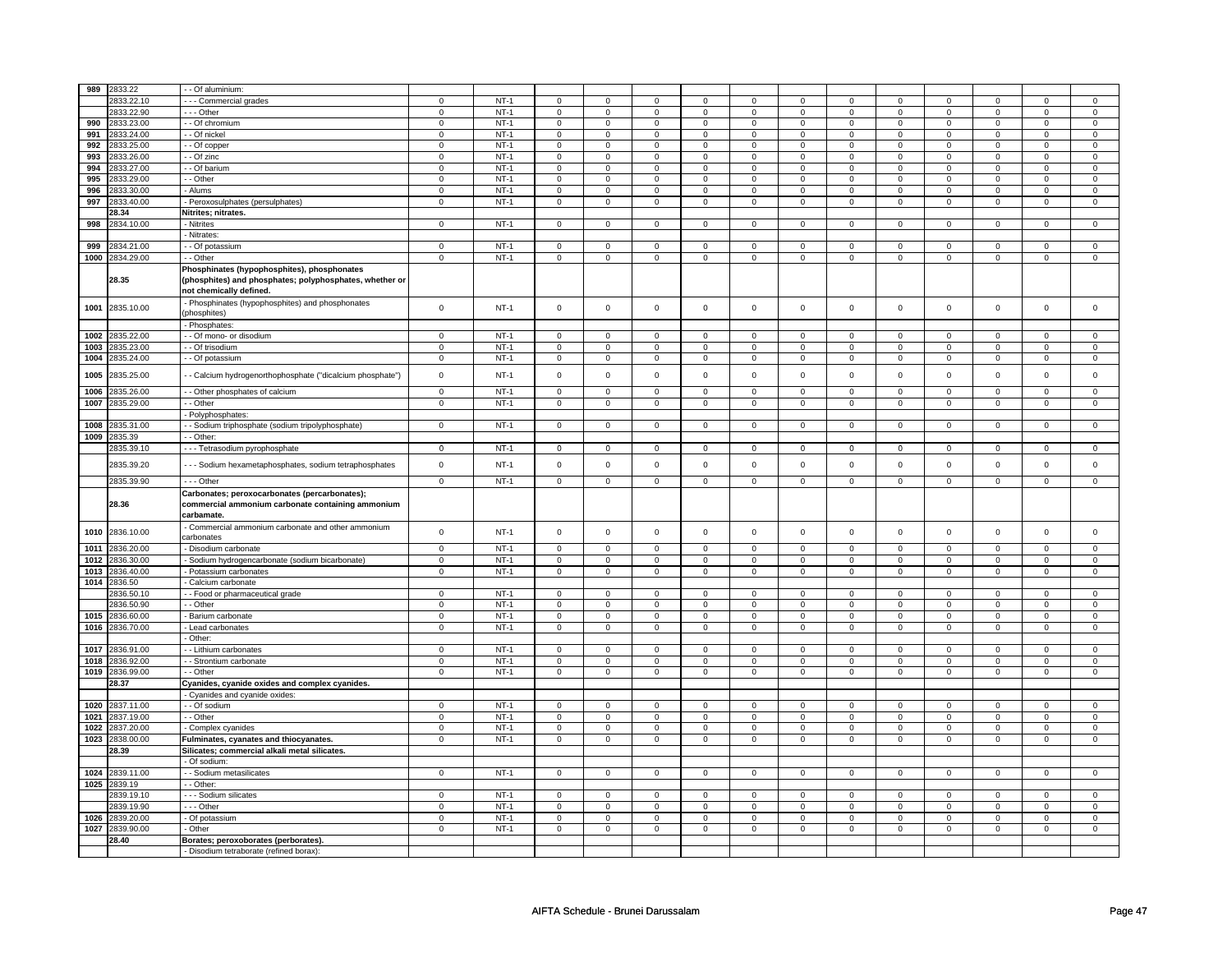|      | 1028 2840.11.00 |                                                                                                                                                                                                                                                                           |                     |        |                     | $\mathbf 0$    |                |                     |                | $\Omega$       |                |                |                | $\Omega$            |                | $\Omega$       |
|------|-----------------|---------------------------------------------------------------------------------------------------------------------------------------------------------------------------------------------------------------------------------------------------------------------------|---------------------|--------|---------------------|----------------|----------------|---------------------|----------------|----------------|----------------|----------------|----------------|---------------------|----------------|----------------|
|      |                 | - Anhydrous                                                                                                                                                                                                                                                               | $\mathbf 0$         | $NT-1$ | $\mathbf 0$         |                | $\mathbf 0$    | 0                   | $\mathbf 0$    |                | $\Omega$       | 0              | $\mathbf 0$    |                     | 0              |                |
|      | 1029 2840.19.00 | - Other                                                                                                                                                                                                                                                                   | $\mathbf 0$         | $NT-1$ | 0                   | 0              | $\mathbf 0$    | $\mathbf 0$         | $\mathbf{0}$   | $\mathbf 0$    | $\mathbf 0$    | $\mathbf 0$    | 0              | $\mathbf 0$         | $\mathbf 0$    | $\mathbf 0$    |
|      | 1030 2840.20.00 | Other borates                                                                                                                                                                                                                                                             | $\mathbf 0$         | $NT-1$ | $\mathbf 0$         | $\mathbf 0$    | $\mathbf 0$    | $\mathbf 0$         | $\mathbf 0$    | $\mathsf 0$    | $\mathbf 0$    | $\mathbf 0$    | $\mathsf 0$    | $\mathbf 0$         | $\mathbf 0$    | $\mathbf 0$    |
|      | 1031 2840.30.00 | Peroxoborates (perborates)                                                                                                                                                                                                                                                | $\mathbf 0$         | $NT-1$ | $\mathbf 0$         | $\mathbf 0$    | $\mathbf 0$    | $\mathsf 0$         | $\mathbf 0$    | $\mathbf 0$    | $\mathbf 0$    | $\mathbf 0$    | $\mathsf 0$    | $\mathbf 0$         | $\mathbf 0$    | $\mathbf 0$    |
|      | 28.41           | Salts of oxometallic or peroxometallic acids.                                                                                                                                                                                                                             |                     |        |                     |                |                |                     |                |                |                |                |                |                     |                |                |
| 1032 | 2841.10.00      | Aluminates                                                                                                                                                                                                                                                                | $\mathbf 0$         | $NT-1$ | $\mathbf 0$         | $\mathbf 0$    | $\Omega$       | 0                   | $\mathbf 0$    | $\mathsf 0$    | $\Omega$       | 0              | $\Omega$       | $\mathbf{0}$        | $\Omega$       | $\mathbf{0}$   |
|      | 1033 2841.20.00 | Chromates of zinc or of lead                                                                                                                                                                                                                                              | $\mathbf 0$         | $NT-1$ | 0                   | $\mathbf 0$    | $\mathbf 0$    | $\mathbf 0$         | $\mathbf{0}$   | $\mathbf 0$    | $\mathbf{0}$   | $\mathbf 0$    | $\mathbf{0}$   | $\mathbf 0$         | $\mathbf 0$    | $\mathbf{0}$   |
|      | 1034 2841.30.00 | - Sodium dichromate                                                                                                                                                                                                                                                       | $\mathbf 0$         | $NT-1$ | $\mathbf 0$         | $\mathbf 0$    | $\Omega$       | 0                   | $\mathbf 0$    | $\mathbf 0$    | $\Omega$       | $\mathsf 0$    | $\mathbf 0$    | $\mathbf 0$         | $\Omega$       | $\mathbf{0}$   |
|      | 1035 2841.50.00 | Other chromates and dichromates; peroxochromates                                                                                                                                                                                                                          | $\mathbf 0$         | $NT-1$ | $\mathbf 0$         | $\mathbf 0$    | $\mathbf{0}$   | $\mathbf 0$         | $\mathbf{O}$   | $\mathbf{0}$   | $\mathbf 0$    | $\mathbf{0}$   | $\mathbf 0$    | $\mathbf{0}$        | $\mathbf 0$    | $\mathbf 0$    |
|      |                 | Manganites, manganates and permanganates:                                                                                                                                                                                                                                 |                     |        |                     |                |                |                     |                |                |                |                |                |                     |                |                |
|      | 1036 2841.61.00 | - Potassium permanganate                                                                                                                                                                                                                                                  | $\mathsf 0$         | $NT-1$ | $\mathbf 0$         | $\mathbf 0$    | $\mathbf 0$    | $\mathsf 0$         | $\mathsf 0$    | $\mathsf 0$    | $\mathbf 0$    | $\mathsf 0$    | $\mathsf 0$    | $\mathsf 0$         | $\mathbf 0$    | $\mathsf 0$    |
|      | 1037 2841.69.00 | - Other                                                                                                                                                                                                                                                                   | $\overline{0}$      | $NT-1$ | $\mathbf 0$         | $\mathbf 0$    | $\mathbf 0$    | $\overline{0}$      | $\mathbf 0$    | $\mathbf{0}$   | $\mathbf 0$    | $\mathbf 0$    | $\mathbf 0$    | $\mathbf 0$         | $\mathbf 0$    | $\mathbf{0}$   |
|      | 1038 2841.70.00 | Molybdates                                                                                                                                                                                                                                                                | $\mathbf 0$         | $NT-1$ | 0                   | $\mathbf 0$    | $\mathbf 0$    | $\mathbf 0$         | $\mathbf{0}$   | $\mathbf{0}$   | $\mathbf{0}$   | $\mathbf{0}$   | $\mathbf 0$    | $\mathbf{0}$        | $\mathbf 0$    | $\mathbf{0}$   |
| 1039 | 2841.80.00      | - Tungstates (wolframates)                                                                                                                                                                                                                                                | $\mathbf 0$         | $NT-1$ | $\mathbf 0$         | $\mathbf 0$    | 0              | $\mathbf 0$         | $\mathbf 0$    | $\mathsf 0$    | $\mathbf 0$    | $\mathbf 0$    | $\mathsf 0$    | $\mathbf 0$         | $\mathbf 0$    | $\mathbf{0}$   |
|      |                 |                                                                                                                                                                                                                                                                           |                     |        |                     |                |                |                     | $\overline{0}$ |                | $\overline{0}$ |                |                |                     | $\Omega$       |                |
|      | 1040 2841.90.00 | - Other                                                                                                                                                                                                                                                                   | $\mathsf{O}\xspace$ | $NT-1$ | $\mathsf{O}\xspace$ | $\mathsf 0$    | $\mathbf 0$    | $\pmb{0}$           |                | $\overline{0}$ |                | $\overline{0}$ | $\overline{0}$ | $\overline{0}$      |                | $\mathsf 0$    |
|      | 28.42           | Other salts of inorganic acids or peroxoacids (including<br>aluminosilicates whether or not chemically defined), other<br>than azides.                                                                                                                                    |                     |        |                     |                |                |                     |                |                |                |                |                |                     |                |                |
| 1041 | 2842.10.00      | Double or complex silicates, including aluminosilicates<br>whether or not chemically defined                                                                                                                                                                              | $\mathbf 0$         | $NT-1$ | $\mathbf 0$         | $\mathbf 0$    | $\mathbf 0$    | $\mathbf 0$         | $\mathbf 0$    | $\mathsf 0$    | $\mathsf 0$    | $\mathbf 0$    | $\mathbf 0$    | $\mathbf 0$         | $\mathbf 0$    | $\mathbf 0$    |
| 1042 | 2842.90         | Other:                                                                                                                                                                                                                                                                    |                     |        |                     |                |                |                     |                |                |                |                |                |                     |                |                |
|      | 2842.90.10      | - Sodium arsenite                                                                                                                                                                                                                                                         | $\mathbf 0$         | $NT-1$ | $\mathbf 0$         | $\mathbf 0$    | $\mathbf{0}$   | $\mathbf{0}$        | $\circ$        | $\mathbf 0$    | $\mathbf 0$    | $\mathbf 0$    | $\mathbf 0$    | $\mathbf 0$         | $\mathbf 0$    | $\mathbf 0$    |
|      | 2842.90.20      | - Copper and/or chromium salts                                                                                                                                                                                                                                            | $\mathbf 0$         | $NT-1$ | 0                   | $\mathbf 0$    | $\mathbf 0$    | $\overline{0}$      | $\mathbf{0}$   | $\mathbf{0}$   | $\mathbf 0$    | $\mathbf{0}$   | $\mathbf{0}$   | $\overline{0}$      | $\mathbf{0}$   | $\mathbf{0}$   |
|      | 2842.90.90      | - - Other                                                                                                                                                                                                                                                                 | $\mathbf 0$         | $NT-1$ | 0                   | $\mathbf 0$    | 0              | 0                   | $\mathbf 0$    | $\mathbf{0}$   | $\mathbf 0$    | $\mathbf{0}$   | 0              | $\overline{0}$      | $\Omega$       | $\mathbf{0}$   |
|      | 28.43           | Colloidal precious metals; inorganic or organic<br>compounds of precious metals, whether or not chemically<br>defined; amalgams of precious metals.                                                                                                                       |                     |        |                     |                |                |                     |                |                |                |                |                |                     |                |                |
|      | 1043 2843.10.00 | - Colloidal precious metals                                                                                                                                                                                                                                               | $\mathbf{0}$        | $NT-1$ | $\mathbf{0}$        | $\mathbf{0}$   | $\mathbf{0}$   | $\mathbf{0}$        | $\overline{0}$ | $\overline{0}$ | $\mathbf{0}$   | $\overline{0}$ | $\mathbf 0$    | $\overline{0}$      | $\mathbf 0$    | $\mathbf{0}$   |
|      |                 | Silver compounds:                                                                                                                                                                                                                                                         |                     |        |                     |                |                |                     |                |                |                |                |                |                     |                |                |
|      | 1044 2843.21.00 | - Silver nitrate                                                                                                                                                                                                                                                          | $\mathbf 0$         | $NT-1$ | $\mathbf 0$         | $\mathsf{O}$   | $\mathbf{0}$   | $\mathsf 0$         | $\mathbf 0$    | $\mathsf 0$    | $\mathbf 0$    | $\mathsf 0$    | $\mathbf 0$    | $\mathsf{O}\xspace$ | $\mathbf 0$    | $\mathsf 0$    |
| 1045 | 2843.29.00      | - Other                                                                                                                                                                                                                                                                   | $\mathbf 0$         | $NT-1$ | $\mathbf 0$         | $\mathbf 0$    | 0              | 0                   | $\mathbf 0$    | $\mathbf 0$    | $\mathsf 0$    | $\mathbf 0$    | $\mathbf 0$    | $\mathbf 0$         | $\mathbf 0$    | $\mathbf 0$    |
|      | 1046 2843.30.00 | Gold compounds                                                                                                                                                                                                                                                            | $\mathsf 0$         | $NT-1$ | 0                   | $\circ$        | $\mathbf 0$    | $\mathsf 0$         | $\circ$        | $\mathsf 0$    | $\mathbf 0$    | $\mathbf 0$    | 0              | $\circ$             | $\circ$        | $\mathbf 0$    |
|      | 1047 2843.90    | Other compounds; amalgams:                                                                                                                                                                                                                                                |                     |        |                     |                |                |                     |                |                |                |                |                |                     |                |                |
|      | 2843.90.10      | - Amalgams                                                                                                                                                                                                                                                                | $\mathbf 0$         | $NT-1$ | $\mathbf 0$         | $\mathbf 0$    | $\Omega$       | $\mathbf 0$         | $\mathbf 0$    | $\mathbf 0$    | $\mathbf 0$    | $\mathbf 0$    | $\mathbf 0$    | $\mathbf{0}$        | $\Omega$       | $\mathbf 0$    |
|      | 2843.90.90      | - Other                                                                                                                                                                                                                                                                   | $\mathsf 0$         | $NT-1$ | $\mathbf 0$         | $\mathbf 0$    | $\mathbf 0$    | $\mathbf 0$         | $\mathsf 0$    | $\mathsf 0$    | $\mathbf 0$    | $\mathsf 0$    | $\mathbf 0$    | $\mathsf 0$         | $\mathbf 0$    | $\mathsf 0$    |
|      | 28.44           | Radioactive chemical elements and radioactive isotopes<br>(including the fissile or fertile chemical elements and<br>isotopes) and their compounds, mixtures and residues<br>containing these products.                                                                   |                     |        |                     |                |                |                     |                |                |                |                |                |                     |                |                |
|      | 1048 2844.10    | Natural uranium and its compounds; alloys, dispersions<br>(including cermets), ceramic products and mixtures containing<br>natural uranium or natural uranium compounds:                                                                                                  |                     |        |                     |                |                |                     |                |                |                |                |                |                     |                |                |
|      | 2844.10.10      | - - Natural uranium and its compounds                                                                                                                                                                                                                                     | $\mathbf 0$         | $NT-1$ | $\mathbf 0$         | $\mathbf 0$    | $\mathbf 0$    | $\mathbf 0$         | $\mathbf 0$    | $\mathbf 0$    | $\mathbf 0$    | $\mathbf 0$    | $\mathbf 0$    | $\mathbf 0$         | $\mathbf 0$    | $\mathsf 0$    |
|      | 2844.10.90      | - - Other                                                                                                                                                                                                                                                                 | $\overline{0}$      | $NT-1$ | $\overline{0}$      | $\overline{0}$ | $\overline{0}$ | $\overline{0}$      | $\overline{0}$ | $\overline{0}$ | $\overline{0}$ | $\overline{0}$ | $\overline{0}$ | $\overline{0}$      | $\overline{0}$ | $\overline{0}$ |
|      | 1049 2844.20    | Uranium enriched in U235 and its compounds, plutonium<br>and its compounds; alloys, dispersions (including cermets),<br>ceramic products and mixtures containing uranium enriched in<br>U235, plutonium or compounds of these products:                                   |                     |        |                     |                |                |                     |                |                |                |                |                |                     |                |                |
|      | 2844.20.10      | - Uranium and its compounds; plutonium and its compounds                                                                                                                                                                                                                  | $\mathsf 0$         | $NT-1$ | $\mathbf 0$         | $\mathbf 0$    | $\mathsf{O}$   | $\mathsf{O}\xspace$ | $\mathbf 0$    | $\mathbf 0$    | $\mathsf 0$    | $\mathbf 0$    | $\mathsf 0$    | $\mathbf 0$         | $\mathsf 0$    | $\mathsf 0$    |
|      | 2844.20.90      | - - Other                                                                                                                                                                                                                                                                 | $\mathsf 0$         | $NT-1$ | $\mathbf 0$         | $\mathbf 0$    | $\mathbf 0$    | $\mathbf{0}$        | $\mathbf 0$    | $\mathbf 0$    | $\mathbf{0}$   | $\mathbf 0$    | $\mathbf 0$    | $\mathbf{0}$        | $\mathbf{0}$   | $\overline{0}$ |
|      | 1050 2844.30    | Uranium depleted in U235 and its compounds; thorium and<br>its compounds; alloys, dispersions (including cermets),<br>ceramic products and mixtures containing uranium depleted in<br>U235, thorium or compounds of these products:                                       |                     |        |                     |                |                |                     |                |                |                |                |                |                     |                |                |
|      | 2844.30.10      | - Uranium and its compounds; thorium and its compounds                                                                                                                                                                                                                    | $\mathbf 0$         | $NT-1$ | $\mathbf 0$         | $\mathbf 0$    | $\mathbf 0$    | $\mathbf 0$         | $\mathbf 0$    | $\mathsf 0$    | $\mathsf 0$    | $\mathbf 0$    | $\mathsf 0$    | $\mathbf 0$         | $\mathsf 0$    | $\mathsf 0$    |
|      | 2844.30.90      | - - Other                                                                                                                                                                                                                                                                 | $\overline{0}$      | $NT-1$ | $\overline{0}$      | $\overline{0}$ | $\overline{0}$ | $\overline{0}$      | $\overline{0}$ | $\overline{0}$ | $\overline{0}$ | $\overline{0}$ | $\overline{0}$ | $\overline{0}$      | $\overline{0}$ | $\overline{0}$ |
|      | 1051 2844.40    | Radioactive elements and isotopes and compounds other<br>than those of subheading 28.44.10, 28.44.20 or 28.44.30;<br>alloys, dispersions (including cermets), ceramic products and<br>mixtures containing these elements, isotopes or compounds;<br>radioactive residues: |                     |        |                     |                |                |                     |                |                |                |                |                |                     |                |                |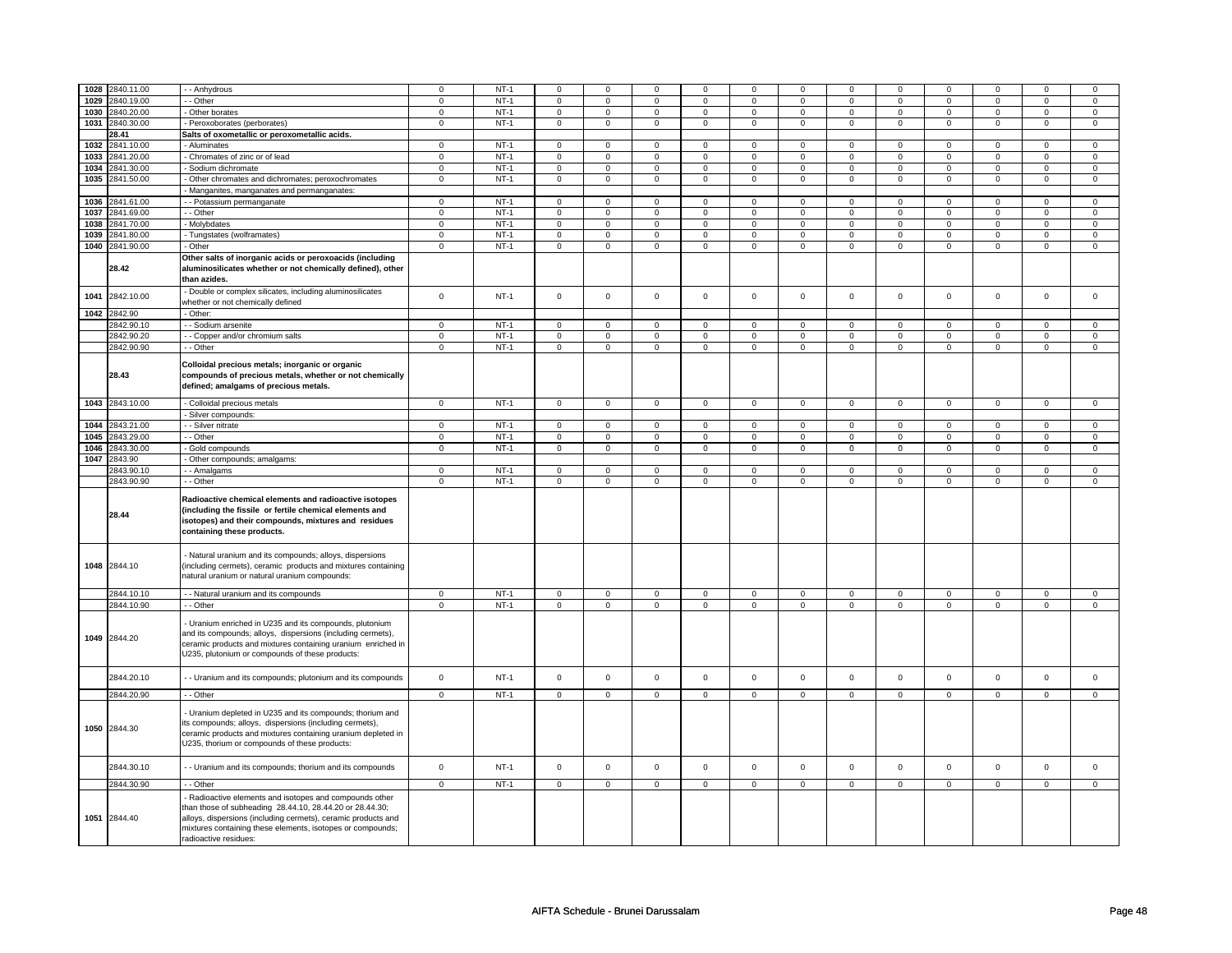|              |                          | - Radioactive elements and isotopes and compounds;                                                                                                                                                                                         |                            |                  |                            |                               |                                    |                            |                               |                            |                                            |                               |                            |                            |                            |                            |
|--------------|--------------------------|--------------------------------------------------------------------------------------------------------------------------------------------------------------------------------------------------------------------------------------------|----------------------------|------------------|----------------------------|-------------------------------|------------------------------------|----------------------------|-------------------------------|----------------------------|--------------------------------------------|-------------------------------|----------------------------|----------------------------|----------------------------|----------------------------|
|              |                          | adioactive residues:                                                                                                                                                                                                                       |                            |                  |                            |                               |                                    |                            |                               |                            |                                            |                               |                            |                            |                            |                            |
|              | 2844.40.11               | - - - Radium and its salts                                                                                                                                                                                                                 | $\mathbf 0$                | $NT-1$           | $\mathbf 0$                | $\mathbf 0$                   | $\mathbf 0$                        | $\mathbf 0$                | $\mathbf 0$                   | $\mathbf 0$                | $\mathbf 0$                                | $\mathbf 0$                   | $\mathbf 0$                | $\mathbf 0$                | 0                          | $\overline{0}$             |
|              | 2844.40.19               | --- Other                                                                                                                                                                                                                                  | $\mathbf 0$                | $NT-1$           | $\mathsf 0$                | $\mathsf 0$                   | $\mathbf 0$                        | $\mathbf 0$                | $\mathsf 0$                   | $\mathbf 0$                | $\mathbf 0$                                | $\mathbf 0$                   | $\mathsf 0$                | $\mathbf 0$                | $\mathbf 0$                | $\mathbf 0$                |
|              | 2844.40.90               | - - Other                                                                                                                                                                                                                                  | $\Omega$                   | $NT-1$           | $\mathbf 0$                | $\mathbf 0$                   | $\mathbf 0$                        | $\mathbf 0$                | $\mathbf 0$                   | $\mathbf 0$                | $\mathbf 0$                                | $\mathsf 0$                   | $\mathbf 0$                | $\mathsf 0$                | $\Omega$                   | $\mathsf 0$                |
| 1052         | 2844.50.00               | Spent (irradiated) fuel elements (cartridges) of nuclear<br>reactors                                                                                                                                                                       | $\mathsf 0$                | $NT-1$           | $\mathsf 0$                | $\mathbf 0$                   | $\Omega$                           | $\mathsf 0$                | $\mathsf 0$                   | $\pmb{0}$                  | $\mathsf{O}\xspace$                        | $\mathsf 0$                   | $\mathsf 0$                | $\mathsf 0$                | $\mathsf 0$                | $\mathsf{O}\xspace$        |
|              | 28.45                    | Isotopes other than those of heading 28.44; compounds,<br>inorganic or organic, of such isotopes, whether or not<br>chemically defined.                                                                                                    |                            |                  |                            |                               |                                    |                            |                               |                            |                                            |                               |                            |                            |                            |                            |
|              | 1053 2845.10.00          | - Heavy water (deuterium oxide)                                                                                                                                                                                                            | $\mathbf 0$                | $NT-1$           | $\mathbf 0$                | $\mathbf 0$                   | $\mathbf 0$                        | $\mathbf 0$                | $\mathbf 0$                   | $\mathbf 0$                | $\mathbf 0$                                | $\mathbf 0$                   | $\mathbf 0$                | $\mathbf 0$                | $\mathbf 0$                | $\mathbf 0$                |
|              | 1054 2845.90.00          | - Other                                                                                                                                                                                                                                    | $\mathsf 0$                | $NT-1$           | $\overline{0}$             | $\overline{0}$                | $\overline{0}$                     | $\overline{0}$             | $\overline{0}$                | $\overline{0}$             | $\overline{0}$                             | $\overline{0}$                | $\overline{0}$             | $\overline{0}$             | $\overline{0}$             | $\overline{0}$             |
|              | 28.46                    | Compounds, inorganic or organic, of rare earth metals, of<br>yttrium or of scandium, or of mixtures of these metals.                                                                                                                       |                            |                  |                            |                               |                                    |                            |                               |                            |                                            |                               |                            |                            |                            |                            |
| 1055         | 2846.10.00               | - Cerium compounds                                                                                                                                                                                                                         | $\mathbf 0$                | $NT-1$           | $\mathbf 0$                | $\mathbf 0$                   | $\mathbf 0$                        | $\mathbf{0}$               | $\mathbf 0$                   | $\mathbf 0$                | $\mathbf 0$                                | $\mathbf{0}$                  | $\mathbf 0$                | $\mathbf 0$                | 0                          | $\mathbf 0$                |
| 1056         | 2846.90.00               | - Other                                                                                                                                                                                                                                    | $\mathsf 0$                | $NT-1$           | $\mathbf 0$                | $\mathsf 0$                   | $\mathbf 0$                        | $\mathbf 0$                | $\mathbf 0$                   | $\mathbf 0$                | $\mathsf 0$                                | $\mathbf 0$                   | $\mathbf 0$                | $\mathbf 0$                | $\mathbf 0$                | $\mathbf 0$                |
| 1057         | 28.47                    | Hydrogen peroxide, whether or not solidified with urea.                                                                                                                                                                                    |                            |                  |                            |                               |                                    |                            |                               |                            |                                            |                               |                            |                            |                            |                            |
|              | 2847.00.10               | - Liquid                                                                                                                                                                                                                                   | $\mathbf 0$                | $NT-1$           | $\mathbf 0$                | $\mathsf 0$                   | $\mathbf 0$                        | 0                          | $\mathbf 0$                   | $\mathbf 0$                | $\mathbf 0$                                | $\mathbf 0$                   | $\mathbf 0$                | $\mathbf 0$                | 0                          | 0                          |
|              | 2847.00.90               | - Other                                                                                                                                                                                                                                    | $\mathbf 0$                | $NT-1$           | $\mathsf 0$                | $\mathbf 0$                   | $\mathsf 0$                        | $\mathsf 0$                | $\mathsf 0$                   | $\mathbf 0$                | $\mathsf{O}\xspace$                        | $\mathsf 0$                   | $\mathsf 0$                | $\mathsf 0$                | $\mathsf 0$                | $\mathsf{O}$               |
| 1058         | 2848.00.00               | Phosphides, whether or not chemically defined, excluding<br>ferrophosphorus.                                                                                                                                                               | $\mathsf 0$                | $NT-1$           | $\mathsf 0$                | $\mathsf 0$                   | $\mathsf 0$                        | $\mathsf 0$                | $\mathsf 0$                   | $\mathsf 0$                | $\mathsf{O}\xspace$                        | $\mathsf 0$                   | $\mathsf 0$                | $\mathsf 0$                | $\mathsf 0$                | $\mathbf 0$                |
|              | 28.49                    | Carbides, whether or not chemically defined.                                                                                                                                                                                               |                            |                  |                            |                               |                                    |                            |                               |                            |                                            |                               |                            |                            |                            |                            |
| 1059         | 2849.10.00               | - Of calcium                                                                                                                                                                                                                               | $\mathsf 0$                | $NT-1$           | $\mathsf 0$                | $\mathsf 0$                   | $\Omega$                           | $\Omega$                   | $\mathsf 0$                   | $\mathsf 0$                | $\mathsf{O}\xspace$                        | $\mathsf 0$                   | $\mathsf 0$                | $\mathsf 0$                | $\mathbf 0$                | $\mathbf 0$                |
| 1060         | 2849.20.00               | - Of silicon                                                                                                                                                                                                                               | $\mathbf 0$                | $NT-1$           | $\mathsf 0$                | $\mathbf 0$                   | $\mathbf 0$                        | $\mathsf 0$                | $\mathbf 0$                   | $\mathsf 0$                | $\mathsf{O}\xspace$                        | $\mathsf 0$                   | $\mathbf 0$                | $\mathsf 0$                | $\mathsf 0$                | $\mathsf 0$                |
| 1061         | 2849.90.00               | - Other                                                                                                                                                                                                                                    | $\mathsf 0$                | $NT-1$           | $\mathbf 0$                | $\overline{0}$                | $\mathbf 0$                        | $\overline{0}$             | $\mathbf 0$                   | $\overline{0}$             | $\mathbf 0$                                | $\overline{0}$                | $\mathbf 0$                | $\mathbf 0$                | $\mathbf 0$                | $\mathbf 0$                |
| 1062         | 2850.00.00               | Hydrides, nitrides, azides, silicides and borides, whether<br>or not chemically defined, other than compounds which<br>are also carbides of heading 28.49.                                                                                 | $\mathbf 0$                | $NT-1$           | $\mathsf 0$                | $\mathsf 0$                   | $\mathsf 0$                        | $\mathbf 0$                | $\mathsf 0$                   | $\mathbf 0$                | $\mathsf 0$                                | $\mathbf 0$                   | $\mathsf 0$                | $\mathbf 0$                | $\mathbf 0$                | $\mathbf 0$                |
|              | 1063 28.51               | Other inorganic compounds (including distilled or<br>conductivity water and water of similar purity); liquid air<br>(whether or not rare gases have been removed);<br>compressed air; amalgams, other than amalgams of<br>precious metals. |                            |                  |                            |                               |                                    |                            |                               |                            |                                            |                               |                            |                            |                            |                            |
|              | 2851.00.10               | - Liquid and compressed air                                                                                                                                                                                                                | $\mathbf 0$                | $NT-1$           | $\overline{0}$             | $\overline{0}$                | $\overline{0}$                     | $\overline{0}$             | $\overline{0}$                | $\overline{0}$             | $\overline{0}$                             | $\overline{0}$                | $\overline{0}$             | $\overline{0}$             | $\overline{0}$             | $\overline{0}$             |
|              | 2851.00.90               | - Other                                                                                                                                                                                                                                    | $\overline{0}$             | $NT-1$           | $\overline{0}$             | $\overline{0}$                | $\overline{0}$                     | $\overline{0}$             | $\overline{0}$                | $\overline{0}$             | $\overline{0}$                             | $\overline{0}$                | $\overline{0}$             | $\overline{0}$             | $\overline{0}$             | $\overline{0}$             |
|              | 29.01                    | Acyclic hydrocarbons.                                                                                                                                                                                                                      |                            |                  |                            |                               |                                    |                            |                               |                            |                                            |                               |                            |                            |                            |                            |
| 1064         | 2901.10.00               | - Saturated                                                                                                                                                                                                                                | $\mathbf 0$                | $NT-1$           | $\mathsf 0$                | $\mathbf 0$                   | $\mathsf 0$                        | $\mathsf 0$                | $\mathsf 0$                   | $\mathsf 0$                | $\mathsf{O}\xspace$                        | $\mathsf 0$                   | $\mathsf 0$                | $\mathsf 0$                | $\mathsf 0$                | $\mathbf 0$                |
|              |                          | - Unsaturated:                                                                                                                                                                                                                             |                            |                  |                            |                               |                                    |                            |                               |                            |                                            |                               |                            |                            |                            |                            |
|              | 1065 2901.21.00          | - - Ethylene                                                                                                                                                                                                                               | $\mathbf 0$<br>$\mathbf 0$ | $NT-1$<br>$NT-1$ | $\mathbf 0$<br>$\mathbf 0$ | $\mathsf 0$<br>$\mathbf 0$    | $\mathbf 0$<br>$\mathbf 0$         | $\mathbf 0$<br>$\mathbf 0$ | $\mathbf 0$<br>$\overline{0}$ | $\mathbf 0$<br>$\mathbf 0$ | $\mathbf 0$<br>$\mathbf 0$                 | $\mathbf 0$<br>$\overline{0}$ | $\mathbf 0$<br>$\mathbf 0$ | $\mathbf 0$<br>$\mathbf 0$ | $\mathbf 0$<br>$\mathbf 0$ | $\mathbf 0$<br>$\mathbf 0$ |
| 1066<br>1067 | 2901.22.00<br>2901.23.00 | - Propene (propylene)<br>- Butene (butylene) and isomers thereof                                                                                                                                                                           | $\overline{0}$             | $NT-1$           | $\overline{0}$             | $\overline{0}$                | $\overline{0}$                     | $\overline{0}$             | $\overline{0}$                | $\overline{0}$             | $\overline{0}$                             | $\overline{0}$                | $\overline{0}$             | $\overline{0}$             | $\overline{0}$             | $\overline{0}$             |
| 1068         | 2901.24.00               | - - Buta-1, 3-diene and isoprene                                                                                                                                                                                                           | $\mathsf 0$                | $NT-1$           | $\mathsf 0$                | $\mathsf 0$                   | $\mathsf 0$                        | $\mathsf 0$                | $\mathsf 0$                   | $\mathsf 0$                | $\mathbf 0$                                | $\mathsf 0$                   | $\mathbf 0$                | $\mathsf 0$                | $\mathbf 0$                | $\mathbf 0$                |
| 1069         | 2901.29                  | - Other:                                                                                                                                                                                                                                   |                            |                  |                            |                               |                                    |                            |                               |                            |                                            |                               |                            |                            |                            |                            |
|              | 2901.29.10               | --- Acetylene                                                                                                                                                                                                                              | $\mathbf{0}$               | $NT-1$           | $\mathbf 0$                | $\mathbf 0$                   | $\mathbf 0$                        | $\overline{0}$             | $\mathbf 0$                   | $\mathbf 0$                | $\mathbf 0$                                | $\overline{0}$                | $\mathbf 0$                | $\overline{0}$             | $\mathbf 0$                | $\mathbf{0}$               |
|              | 2901.29.90               | --- Other                                                                                                                                                                                                                                  | $\mathbf 0$                | $NT-1$           | $\mathbf 0$                | $\mathbf{0}$                  | $\mathbf 0$                        | $\mathbf{0}$               | $\mathbf 0$                   | $\mathbf{0}$               | $\mathbf 0$                                | $\overline{0}$                | $\mathbf 0$                | $\overline{0}$             | $\mathbf 0$                | $\mathbf{0}$               |
|              | 29.02                    | Cyclic hydrocarbons.                                                                                                                                                                                                                       |                            |                  |                            |                               |                                    |                            |                               |                            |                                            |                               |                            |                            |                            |                            |
|              |                          | Cyclanes, cyclenes and cycloterpenes:                                                                                                                                                                                                      |                            |                  |                            |                               |                                    |                            |                               |                            |                                            |                               |                            |                            |                            |                            |
| 1070         | 2902.11.00               | - - Cyclohexane                                                                                                                                                                                                                            | $\mathbf 0$                | $NT-1$           | $\mathbf 0$                | $\mathbf 0$                   | $\mathbf 0$                        | $\mathbf 0$                | $\mathbf 0$                   | $\mathbf 0$                | $\mathbf 0$                                | $\mathbf 0$                   | $\mathbf 0$                | $\mathbf 0$                | 0                          | $\mathbf{0}$               |
| 1071         | 2902.19.00               | - Other                                                                                                                                                                                                                                    | $\mathbf 0$                | $NT-1$           | $\mathbf 0$                | $\mathsf 0$                   | $\mathsf 0$                        | $\mathbf 0$                | $\mathbf 0$                   | $\mathbf 0$                | $\mathbf 0$                                | $\mathbf 0$                   | $\mathbf 0$                | $\mathbf 0$                | 0                          | $\mathsf 0$                |
| 1072         | 2902.20.00               | - Benzene                                                                                                                                                                                                                                  | $\mathsf 0$                | $NT-1$           | $\mathsf 0$                | $\mathsf 0$                   | $\mathsf 0$                        | $\mathbf 0$                | $\mathsf 0$                   | $\mathsf 0$                | $\mathbf 0$                                | $\mathbf 0$                   | $\mathsf 0$                | $\mathbf 0$                | $\mathbf 0$                | $\mathbf 0$                |
| 1073         | 2902.30.00               | - Toluene                                                                                                                                                                                                                                  | 0                          | $NT-1$           | 0                          | 0                             | 0                                  | $\mathbf 0$                | 0                             | $\mathbf 0$                | 0                                          | $\mathbf 0$                   | 0                          | $\mathbf 0$                | $\mathbf 0$                | $\mathbf 0$                |
|              |                          | - Xylenes:                                                                                                                                                                                                                                 |                            |                  |                            |                               |                                    |                            |                               |                            |                                            |                               |                            |                            |                            |                            |
| 1074         | 2902.41.00               | - - o-Xylene                                                                                                                                                                                                                               | $\mathbf 0$                | $NT-1$           | $\mathbf 0$                | $\mathbf 0$                   | $\mathbf 0$                        | $\mathbf 0$                | $\mathbf 0$                   | $\mathbf 0$                | $\mathbf 0$                                | $\mathbf 0$                   | $\mathbf 0$                | $\mathsf 0$                | $\mathbf 0$                | $\mathsf 0$                |
| 1075         | 2902.42.00               | - - m-Xylene                                                                                                                                                                                                                               | $\mathbf 0$                | $NT-1$           | $\overline{0}$             | $\overline{0}$                | $\overline{0}$                     | $\overline{0}$             | $\overline{0}$                | $\overline{0}$             | $\overline{0}$                             | $\overline{0}$                | $\overline{0}$             | $\overline{0}$             | $\overline{0}$             | $\overline{0}$             |
| 1076<br>1077 | 2902.43.00<br>2902.44.00 | - - p-Xylene                                                                                                                                                                                                                               | $\mathbf 0$                | $NT-1$<br>$NT-1$ | $\mathsf 0$                | $\mathbf 0$<br>$\overline{0}$ | $\mathsf{O}\xspace$                | $\mathsf 0$                | $\mathsf{O}\xspace$           | $\mathsf 0$                | $\mathsf{O}\xspace$                        | $\mathsf 0$<br>$\overline{0}$ | $\mathbf 0$                | $\mathsf 0$                | $\mathsf 0$<br>$\mathbf 0$ | $\mathbf 0$                |
| 1078         | 2902.50.00               | - Mixed xylene isomers                                                                                                                                                                                                                     | $\mathbf 0$<br>$\mathbf 0$ | $NT-1$           | $\mathsf 0$<br>$\mathsf 0$ | $\mathsf 0$                   | $\mathsf{O}\xspace$<br>$\mathsf 0$ | $\mathsf 0$<br>$\mathsf 0$ | $\mathsf 0$<br>$\mathsf 0$    | $\mathsf 0$<br>$\mathsf 0$ | $\mathsf{O}\xspace$<br>$\mathsf{O}\xspace$ | $\mathsf 0$                   | $\mathbf 0$<br>$\mathsf 0$ | $\mathsf 0$<br>$\mathsf 0$ | $\mathsf 0$                | $\mathbf 0$<br>$\mathsf 0$ |
| 1079         | 2902.60.00               | Styrene<br>- Ethylbenzene                                                                                                                                                                                                                  | $\mathbf 0$                | $NT-1$           | $\mathsf 0$                | $\mathbf 0$                   | 0                                  | $\mathsf 0$                | $\mathsf 0$                   | $\mathsf 0$                | $\mathsf{O}\xspace$                        | $\mathsf 0$                   | $\mathbf 0$                | $\mathsf 0$                | $\mathsf 0$                | $\mathbf 0$                |
| 1080         | 2902.70.00               | - Cumene                                                                                                                                                                                                                                   | $\mathbf 0$                | $NT-1$           | $\mathbf 0$                | $\mathbf 0$                   | $\mathbf 0$                        | $\mathbf 0$                | $\mathbf 0$                   | $\mathbf 0$                | $\mathbf{0}$                               | $\mathbf 0$                   | $\mathbf 0$                | $\mathbf 0$                | $\mathbf 0$                | $\mathbf{0}$               |
| 1081         | 2902.90                  | - Other:                                                                                                                                                                                                                                   |                            |                  |                            |                               |                                    |                            |                               |                            |                                            |                               |                            |                            |                            |                            |
|              | 2902.90.10               | - Dodecylbenzene                                                                                                                                                                                                                           | $\mathbf 0$                | $NT-1$           | $\mathbf 0$                | $\mathsf 0$                   | $\mathbf 0$                        | $\mathbf 0$                | $\mathbf 0$                   | $\mathbf 0$                | $\mathbf 0$                                | $\mathbf 0$                   | $\mathbf 0$                | $\mathbf 0$                | 0                          | $\mathbf 0$                |
|              | 2902.90.20               | - Other alkylbenzenes                                                                                                                                                                                                                      | $\mathbf 0$                | $NT-1$           | $\Omega$                   | $\mathbf 0$                   | $\mathbf 0$                        | $\mathbf 0$                | $\mathbf 0$                   | $\mathbf 0$                | $\mathbf 0$                                | $\mathbf 0$                   | $\mathsf 0$                | $\mathbf 0$                | $\mathbf 0$                | $\mathbf 0$                |
|              | 2902.90.90               | - Other                                                                                                                                                                                                                                    | $\mathbf 0$                | $NT-1$           | $\mathbf 0$                | $\mathsf 0$                   | $\mathbf 0$                        | $\mathbf 0$                | $\mathbf 0$                   | $\mathbf 0$                | $\mathbf 0$                                | $\mathbf 0$                   | $\mathbf 0$                | $\mathbf 0$                | $\mathbf 0$                | $\mathbf 0$                |
|              | 29.03                    | Halogenated derivative of hydrocarbons.                                                                                                                                                                                                    |                            |                  |                            |                               |                                    |                            |                               |                            |                                            |                               |                            |                            |                            |                            |
|              |                          | - Saturated chlorinated derivatives of acyclic hydrocarbons:                                                                                                                                                                               |                            |                  |                            |                               |                                    |                            |                               |                            |                                            |                               |                            |                            |                            |                            |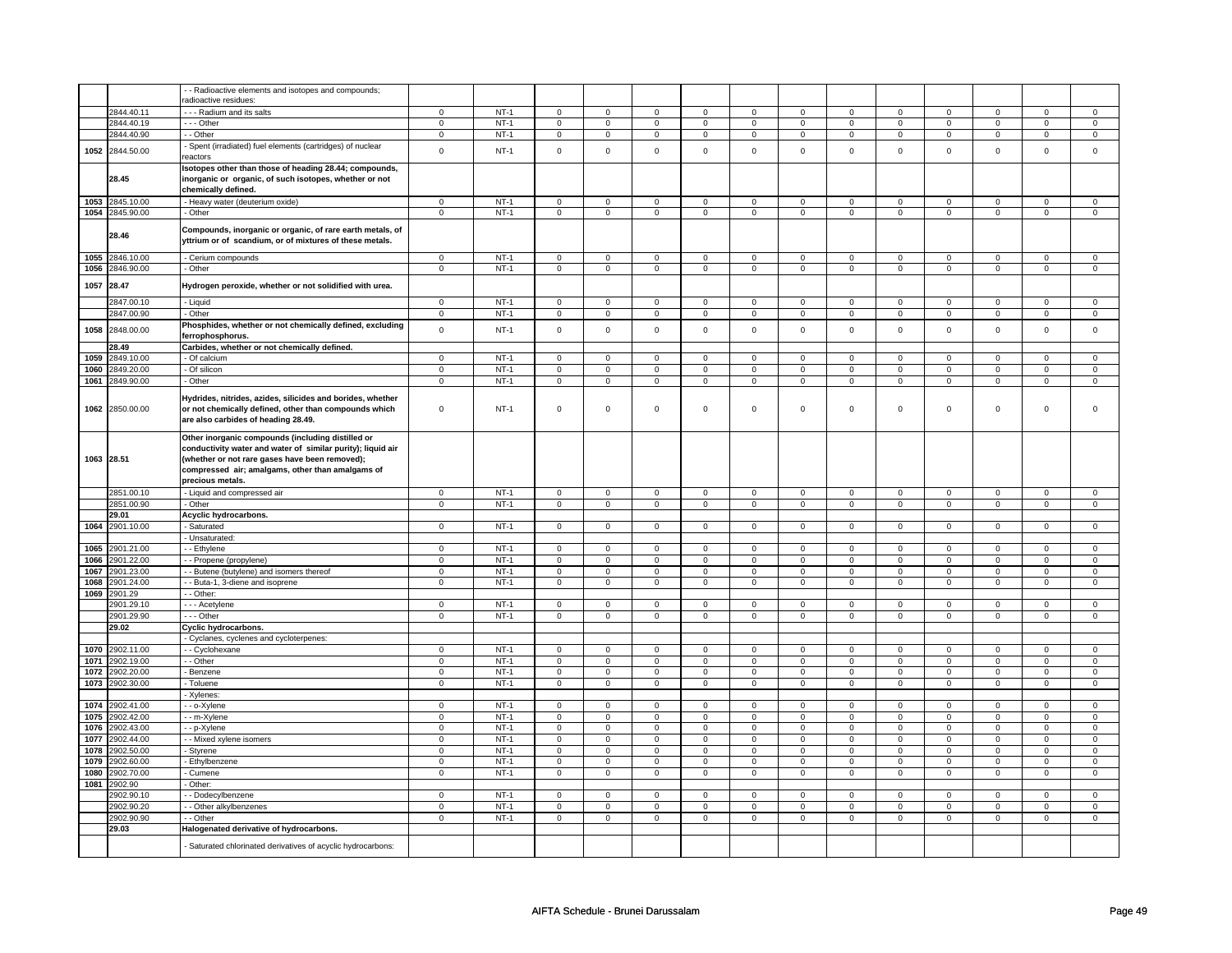| 1082 | 2903.11               | - - Chloromethane (methyl chloride) and chloroethane (ethyl<br>chloride):                       |                |        |                     |                |                     |                     |                |                |                     |                |                |                |                |                |
|------|-----------------------|-------------------------------------------------------------------------------------------------|----------------|--------|---------------------|----------------|---------------------|---------------------|----------------|----------------|---------------------|----------------|----------------|----------------|----------------|----------------|
|      | 2903.11.10            | --- Methyl chloride used in the manufacture of herbicides                                       | $\mathsf 0$    | $NT-1$ | $\mathsf 0$         | $\mathsf 0$    | $\mathbf 0$         | $\mathsf 0$         | $\mathsf 0$    | $\mathsf 0$    | $\mathsf 0$         | $\mathsf 0$    | $\mathsf 0$    | $\mathsf 0$    | $\mathsf 0$    | $\mathbf 0$    |
|      | 2903.11.90            | --- Other                                                                                       | $\mathsf 0$    | $NT-1$ | $\mathsf 0$         | $\mathsf 0$    | $\mathsf 0$         | $\mathbf 0$         | $\mathbf 0$    | $\mathsf 0$    | $\mathbf 0$         | $\mathbf 0$    | $\mathbf 0$    | $\mathbf 0$    | $\mathsf 0$    | $\mathbf 0$    |
| 1083 | 2903.12.00            | --- Dichloromethane (methylene chloride)                                                        | $\mathbf 0$    | $NT-1$ | $\mathsf 0$         | $\mathsf 0$    | $\mathsf 0$         | $\mathbf 0$         | $\mathbf 0$    | $\mathsf 0$    | $\mathsf 0$         | $\mathbf 0$    | $\mathsf 0$    | $\mathbf 0$    | $\mathsf 0$    | $\mathsf 0$    |
| 1084 | 2903.13.00            | --- Chloroform (trichloromethane)                                                               | $\overline{0}$ | $NT-1$ | $\mathsf 0$         | $\mathbf 0$    | $\mathsf 0$         | $\overline{0}$      | $\overline{0}$ | $\overline{0}$ | $\overline{0}$      | $\overline{0}$ | $\overline{0}$ | $\overline{0}$ | $\overline{0}$ | $\overline{0}$ |
| 1085 | 2903.14.00            | - - - Carbon tetrachloride                                                                      | $\mathbf 0$    | $NT-1$ | $\mathbf 0$         | $\mathsf 0$    | $\mathbf 0$         | $\mathsf 0$         | $\mathbf 0$    | $\mathsf 0$    | $\mathbf 0$         | $\mathbf 0$    | $\mathbf 0$    | $\mathbf 0$    | $\mathsf 0$    | $\mathbf 0$    |
| 1086 | 2903.15.00            | - - - 1,2-Dichloroethane (ethylene dichloride)                                                  | $\mathbf 0$    | $NT-1$ | $\mathbf 0$         | $\mathsf 0$    | $\mathbf 0$         | $\mathbf 0$         | $\mathbf 0$    | $\mathsf 0$    | $\mathbf 0$         | $\mathbf 0$    | $\mathbf 0$    | $\mathbf 0$    | $\mathbf 0$    | $\mathsf 0$    |
| 1087 | 2903.19               | --- Other:                                                                                      |                |        |                     |                |                     |                     |                |                |                     |                |                |                |                |                |
|      | 2903.19.10            | --- 1,1,1-trichloroethane (methyl chloroform)                                                   | $\mathbf{0}$   | $NT-1$ | $\mathbf 0$         | $\mathbf 0$    | $\mathbf 0$         | $\mathbf 0$         | 0              | $\mathbf 0$    | $\mathbf 0$         | $\mathbf 0$    | 0              | $\mathbf 0$    | $\mathbf 0$    | $\mathbf 0$    |
|      | 2903.19.90            | --- Other                                                                                       | $\mathbf 0$    | $NT-1$ | $\mathbf 0$         | $\mathsf 0$    | $\mathbf 0$         | $\mathbf 0$         | $\mathbf 0$    | $\mathsf 0$    | $\mathbf 0$         | $\mathbf 0$    | $\mathsf 0$    | 0              | $\Omega$       | $\mathbf 0$    |
|      |                       | - Unsaturated chlorinated derivatives of acyclic hydrocarbons:                                  |                |        |                     |                |                     |                     |                |                |                     |                |                |                |                |                |
|      | 1088 2903.21          | - - - Vinyl chloride (chloroethylene):                                                          |                |        |                     |                |                     |                     |                |                |                     |                |                |                |                |                |
|      | 2903.21.10            | --- Vinyl chloride monomer (VCM)                                                                | $\mathbf 0$    | $NT-1$ | $\mathsf 0$         | $\mathsf 0$    | $\mathbf 0$         | $\mathbf 0$         | $\mathbf 0$    | $\Omega$       | $\Omega$            | $\Omega$       | $\mathbf 0$    | $\Omega$       | $\Omega$       | $\mathbf 0$    |
|      | 2903.21.90            | --- Other                                                                                       | $\mathbf 0$    | $NT-1$ | $\mathbf 0$         | $\mathbf 0$    | $\mathbf 0$         | $\mathbf 0$         | 0              | $\mathbf 0$    | 0                   | $\mathbf 0$    | $\mathbf 0$    | $\mathbf 0$    | $\mathbf 0$    | $\mathbf 0$    |
| 1089 | 2903.22.00            | --- Trichloroethylene                                                                           | $\mathbf 0$    | $NT-1$ | $\mathbf 0$         | $\mathbf 0$    | $\mathbf 0$         | $\mathbf 0$         | 0              | $\mathbf 0$    | $\mathbf 0$         | $\mathbf 0$    | $\mathbf 0$    | $\mathbf 0$    | $\mathbf 0$    | $\mathbf 0$    |
| 1090 | 2903.23.00            | --- Tetrachloroethylene (perchloroethylene)                                                     | $\mathbf 0$    | $NT-1$ | $\mathbf 0$         | $\mathbf 0$    | $\mathbf 0$         | $\mathbf 0$         | $\mathbf 0$    | $\mathsf 0$    | $\mathbf 0$         | $\mathbf 0$    | $\mathsf 0$    | $\mathbf 0$    | $\mathbf 0$    | 0              |
| 1091 | 2903.29.00            | --- Other                                                                                       | $\mathbf 0$    | $NT-1$ | $\mathsf 0$         | $\mathsf 0$    | $\mathsf 0$         | $\overline{0}$      | $\overline{0}$ | $\overline{0}$ | $\overline{0}$      | $\overline{0}$ | $\overline{0}$ | $\overline{0}$ | $\overline{0}$ | $\overline{0}$ |
| 1092 | 2903.30               | - Fluorinated, brominated or iodinated derivatives of acyclic<br>ydrocarbons:                   |                |        |                     |                |                     |                     |                |                |                     |                |                |                |                |                |
|      | 2903.30.10            | -- lodoform                                                                                     | $\overline{0}$ | $NT-1$ | $\mathsf 0$         | $\overline{0}$ | $\mathsf 0$         | $\mathbf{0}$        | $\mathbf 0$    | $\overline{0}$ | $\mathbf 0$         | $\mathsf 0$    | $\mathbf 0$    | $\overline{0}$ | $\mathsf 0$    | $\overline{0}$ |
|      | 2903.30.20            | - - Methyl bromide                                                                              | $\overline{0}$ | $NT-1$ | $\mathsf 0$         | $\mathbf 0$    | 0                   | $\mathbf 0$         | 0              | $\mathbf 0$    | $\mathbf 0$         | $\mathbf 0$    | 0              | $\mathsf 0$    | $^{\circ}$     | $\mathbf 0$    |
|      | 2903.30.90            | - Other                                                                                         | $\mathsf 0$    | $NT-1$ | $\mathsf 0$         | $\mathsf 0$    | $\mathsf{O}\xspace$ | $\mathsf 0$         | $\mathsf 0$    | $\mathsf 0$    | $\mathsf 0$         | $\mathsf 0$    | $\mathsf 0$    | $\mathsf 0$    | $\mathsf 0$    | $\mathbf 0$    |
|      |                       | Halogenated derivatives of acyclic hydrocarbons containing<br>two or more different halogens:   |                |        |                     |                |                     |                     |                |                |                     |                |                |                |                |                |
| 1093 | 2903.41.00            | - - Trichlorofluoromethane                                                                      | $\mathbf 0$    | $NT-1$ | $\mathsf{O}\xspace$ | $\mathbf 0$    | $\mathbf 0$         | $\mathbf 0$         | $\mathsf 0$    | $\mathbf 0$    | $\mathsf{O}\xspace$ | $\mathsf 0$    | $\mathsf 0$    | $\mathsf 0$    | 0              | $\mathbf 0$    |
| 1094 | 2903.42.00            | - Dichlorodifluoromethane                                                                       | $\mathbf 0$    | $NT-1$ | $\mathsf{O}\xspace$ | $\mathbf 0$    | $\mathsf{O}\xspace$ | $\mathbf 0$         | $\mathsf 0$    | $\mathbf 0$    | $\mathbf 0$         | $\mathbf 0$    | $\mathbf 0$    | $\mathbf 0$    | $\mathbf 0$    | $\mathbf{0}$   |
| 1095 | 2903.43.00            | - - Trichlorotrifluoroethanes                                                                   | $\mathbf 0$    | $NT-1$ | $\mathsf{O}\xspace$ | $\mathsf 0$    | $\mathsf 0$         | $\mathsf 0$         | $\mathsf 0$    | $\mathbf 0$    | $\mathsf 0$         | $\mathsf 0$    | $\mathsf 0$    | $\mathsf 0$    | $\mathbf 0$    | $\mathsf 0$    |
| 1096 | 2903.44.00            | - Dichlorotetrafluoroethanes and chloropentafluoroethane                                        | $\mathbf 0$    | $NT-1$ | $\mathsf 0$         | $\mathsf 0$    | $\mathsf 0$         | $\mathbf 0$         | $\mathbf 0$    | $\mathsf 0$    | $\mathbf 0$         | $\mathbf 0$    | $\mathbf 0$    | $\mathbf 0$    | $\mathbf 0$    | $\mathbf 0$    |
| 1097 | 2903.45               | - - Other derivatives perhalogenated only with fluorine and<br>chlorine:                        |                |        |                     |                |                     |                     |                |                |                     |                |                |                |                |                |
|      | 2903.45.10            | - - - Chlorotrifluoromethane                                                                    | $\mathbf 0$    | $NT-1$ | $\mathbf 0$         | $\mathbf 0$    | $\mathbf 0$         | $\mathbf 0$         | $\mathbf 0$    | $\mathbf 0$    | $\mathbf 0$         | $\mathbf 0$    | $\mathbf 0$    | $\mathbf 0$    | $\mathbf 0$    | $\mathbf{0}$   |
|      |                       | - - - Derivatives of ethane:                                                                    |                |        |                     |                |                     |                     |                |                |                     |                |                |                |                |                |
|      | 2903.45.21            | - - - - Pentachlorofluoroethane                                                                 | $\mathbf{0}$   | $NT-1$ | $\mathbf 0$         | $\mathbf 0$    | $\mathbf 0$         | $\mathbf 0$         | $\mathbf 0$    | $\mathbf 0$    | $\mathbf 0$         | $\mathbf{0}$   | 0              | $\mathbf 0$    | $\mathbf 0$    | $\mathbf{0}$   |
|      | 2903.45.22            | - - - - Tetrachlorodifluoroethane                                                               | $\mathbf 0$    | $NT-1$ | $\mathbf 0$         | $\mathbf 0$    | $\Omega$            | $\mathbf 0$         | 0              | $\mathsf 0$    | $\Omega$            | $\Omega$       | $\mathbf 0$    | 0              | $\Omega$       | $\mathbf 0$    |
|      |                       | --- Derivatives of propane:                                                                     |                |        |                     |                |                     |                     |                |                |                     |                |                |                |                |                |
|      | 2903.45.31            | - - - - Heptachlorofluoropropanes                                                               | $\mathsf 0$    | $NT-1$ | $\mathbf 0$         | $\mathbf 0$    | $\mathbf 0$         | $\mathbf 0$         | $\mathbf 0$    | $\mathsf 0$    | $\Omega$            | $\mathbf 0$    | $\Omega$       | $\mathbf 0$    | $\Omega$       | 0              |
|      | 2903.45.32            | - - - - Hexachlorodifluoropropanes                                                              | $\mathbf 0$    | $NT-1$ | $\mathbf 0$         | $\mathbf 0$    | $\mathbf 0$         | $\mathbf 0$         | $\mathbf 0$    | $\mathsf 0$    | $\mathbf 0$         | $\mathbf 0$    | $\mathbf 0$    | $\mathbf 0$    | $\mathbf 0$    | 0              |
|      | 2903.45.33            | - - - - Pentachlorotrifluoropropanes                                                            | $\mathsf 0$    | $NT-1$ | $\mathbf 0$         | $\mathbf 0$    | $\mathbf 0$         | $\mathbf 0$         | $\mathbf 0$    | $\mathsf 0$    | $\mathbf 0$         | $\mathbf 0$    | $\mathsf 0$    | $\mathbf 0$    | $\mathbf 0$    | $\mathsf 0$    |
|      | 2903.45.34            | - - - - Tetrachlorotetrafluoropropanes                                                          | $\mathbf 0$    | $NT-1$ | $\mathbf 0$         | $\mathbf 0$    | 0                   | $^{\circ}$          | $\mathbf 0$    | $\mathbf 0$    | $\mathbf 0$         | $\mathbf 0$    | 0              | $\mathbf 0$    | $^{\circ}$     | $\mathbf 0$    |
|      | 2903.45.35            | - - - - Trichloropentafluoropropanes                                                            | $\mathbf 0$    | $NT-1$ | $\mathbf 0$         | $\mathbf 0$    | $\mathbf 0$         | $\mathbf 0$         | $\mathbf 0$    | 0              | $\mathbf 0$         | $\mathbf 0$    | 0              | $\mathbf 0$    | $\mathbf 0$    | $\mathbf 0$    |
|      | 2903.45.36            | - - - - Dichlorohexafluoropropanes                                                              | $\pmb{0}$      | $NT-1$ | $\mathsf 0$         | $\mathsf 0$    | $\mathbf 0$         | $\mathsf 0$         | $\mathbf 0$    | $\mathbf 0$    | $\Omega$            | $\mathbf 0$    | $\mathbf 0$    | $\mathbf 0$    | $\Omega$       | $\mathsf 0$    |
|      | 2903.45.37            | - - - - Chloroheptafluoropropanes                                                               | $\,0\,$        | $NT-1$ | $\mathsf{O}\xspace$ | $\mathbf 0$    | $\mathsf 0$         | $\mathsf{O}\xspace$ | $\mathsf 0$    | $\mathbf 0$    | $\mathsf 0$         | $\mathsf 0$    | $\mathsf 0$    | $\mathsf 0$    | $\mathsf 0$    | $\mathsf 0$    |
|      | 2903.45.90            | --- Other                                                                                       | $\,0\,$        | $NT-1$ | $\mathsf{O}\xspace$ | $\mathbf 0$    | $\mathsf{O}\xspace$ | $\mathbf 0$         | $\mathsf 0$    | $\mathbf 0$    | $\mathsf{O}\xspace$ | $\mathsf 0$    | $\mathbf 0$    | $\mathsf 0$    | $\mathsf 0$    | $\mathsf 0$    |
| 1098 | 2903.46.00            | - Bromochlorodifluoromethane, bromotrifluoromethane and<br>dibromotetrafluoroethanes            | $\mathbf 0$    | $NT-1$ | $\mathsf 0$         | $\mathsf 0$    | $\Omega$            | $\mathbf 0$         | $\Omega$       | $\mathbf 0$    | $\Omega$            | $\mathsf 0$    | $\mathsf 0$    | $\mathsf 0$    | $\Omega$       | $\mathsf 0$    |
| 1099 | 2903.47.00            | - - Other perhalogenated derivatives                                                            | $\mathbf 0$    | $NT-1$ | $\mathsf 0$         | $\mathbf 0$    | $\mathsf 0$         | $\mathbf 0$         | $\mathbf 0$    | $\mathsf 0$    | $\mathbf 0$         | $\mathbf 0$    | $\mathbf 0$    | $\mathbf 0$    | $\mathsf 0$    | $\mathbf 0$    |
| 1100 | 2903.49<br>2903.49.10 | - - Other:<br>- - - Derivatives of methane, ethane or propane, halogenated                      | $\pmb{0}$      | $NT-1$ | $\mathsf{O}\xspace$ | $\mathbf 0$    | $\mathsf{O}\xspace$ | $\mathbf 0$         | $\mathbf 0$    | $\mathbf 0$    | $\mathsf{O}\xspace$ | $\mathsf 0$    | $\mathbf 0$    | $\mathsf 0$    | $\mathbf 0$    | $\mathbf 0$    |
|      | 2903.49.20            | only with fluorine and chlorine<br>- - - Derivatives of methane, ethane or propane, halogenated | $\mathbf 0$    | $NT-1$ | $\mathbf 0$         | $\mathsf 0$    | $\Omega$            | $\mathsf 0$         | $\mathsf 0$    | $\mathsf 0$    | $\mathbf 0$         | $\mathbf 0$    | $\mathsf 0$    | $\mathbf 0$    | $\mathbf 0$    | $\mathsf 0$    |
|      |                       | only with fluorine and bromine                                                                  |                |        |                     |                |                     |                     |                |                |                     |                |                |                |                |                |
|      | 2903.49.90            | - - Other                                                                                       | $\mathsf 0$    | $NT-1$ | $\mathbf 0$         | $\mathbf 0$    | $\mathbf 0$         | $\mathbf 0$         | $\mathbf 0$    | $\mathsf 0$    | $\mathbf 0$         | $\mathbf 0$    | 0              | $\mathbf 0$    | $\mathbf 0$    | $\mathbf 0$    |
|      |                       | - Halogenated derivatives of cyclanic, cyclenic or<br>cycloterpenic hydrocarbons:               |                |        |                     |                |                     |                     |                |                |                     |                |                |                |                |                |
|      | 1101 2903.51.00       | -- 1, 2, 3, 4, 5, 6-Hexachlorocyclohexane                                                       | $\mathsf 0$    | $NT-1$ | $\mathsf 0$         | $\mathbf 0$    | $\mathsf 0$         | $\mathbf{0}$        | $\mathbf 0$    | $\mathsf 0$    | $\mathbf 0$         | $\mathbf 0$    | $\mathbf 0$    | $\mathbf 0$    | $\mathbf 0$    | $\mathbf 0$    |
| 1102 | 2903.59.00            | - - Other                                                                                       | $\mathbf 0$    | $NT-1$ | $\mathsf 0$         | $\mathsf 0$    | $\mathsf 0$         | $\mathsf 0$         | $\mathbf 0$    | $\mathsf 0$    | $\mathbf 0$         | $\mathbf 0$    | $\mathbf 0$    | $\mathbf 0$    | $\mathsf 0$    | $\mathsf 0$    |
|      |                       | - Halogenated derivatives of aromatic hydrocarbons:                                             |                |        |                     |                |                     |                     |                |                |                     |                |                |                |                |                |
| 1103 | 2903.61.00            | - Chlorobenzene, o-dichlorobenzene and p-dichlorobenzene                                        | $\mathbf 0$    | $NT-1$ | $\mathsf 0$         | $\mathsf 0$    | $\mathbf 0$         | $\mathbf 0$         | $\mathbf 0$    | $\mathsf 0$    | $\mathbf 0$         | $\mathbf 0$    | $\mathsf 0$    | $\mathbf 0$    | $\mathbf 0$    | $\mathbf 0$    |
| 1104 | 2903.62.00            | - - Hexachlorobenzene and DDT (1,1, 1-trichloro-2,2-bis (p-<br>chlorophenyl)                    | $\mathbf 0$    | $NT-1$ | $\mathsf 0$         | $\mathsf 0$    | $\Omega$            | $\mathbf 0$         | $\mathbf 0$    | $\mathbf 0$    | $\mathbf 0$         | $\mathbf 0$    | $\mathbf 0$    | $\mathbf 0$    | $\mathsf 0$    | $\mathbf 0$    |
|      |                       | ethane)                                                                                         |                |        |                     |                |                     |                     |                |                |                     |                |                |                |                |                |
|      | 1105 2903.69.00       | - Other                                                                                         | $\overline{0}$ | $NT-1$ | $\mathsf 0$         | $\mathsf 0$    | $\mathsf 0$         | $\overline{0}$      | $\mathsf 0$    | $\overline{0}$ | $\mathsf 0$         | $\overline{0}$ | $\mathbf 0$    | $\mathbf 0$    | $\mathsf 0$    | $\overline{0}$ |
|      | 29.04                 | Sulphonated, nitrated or nitrosated derivatives of<br>hydrocarbons, whether or not halogenated. |                |        |                     |                |                     |                     |                |                |                     |                |                |                |                |                |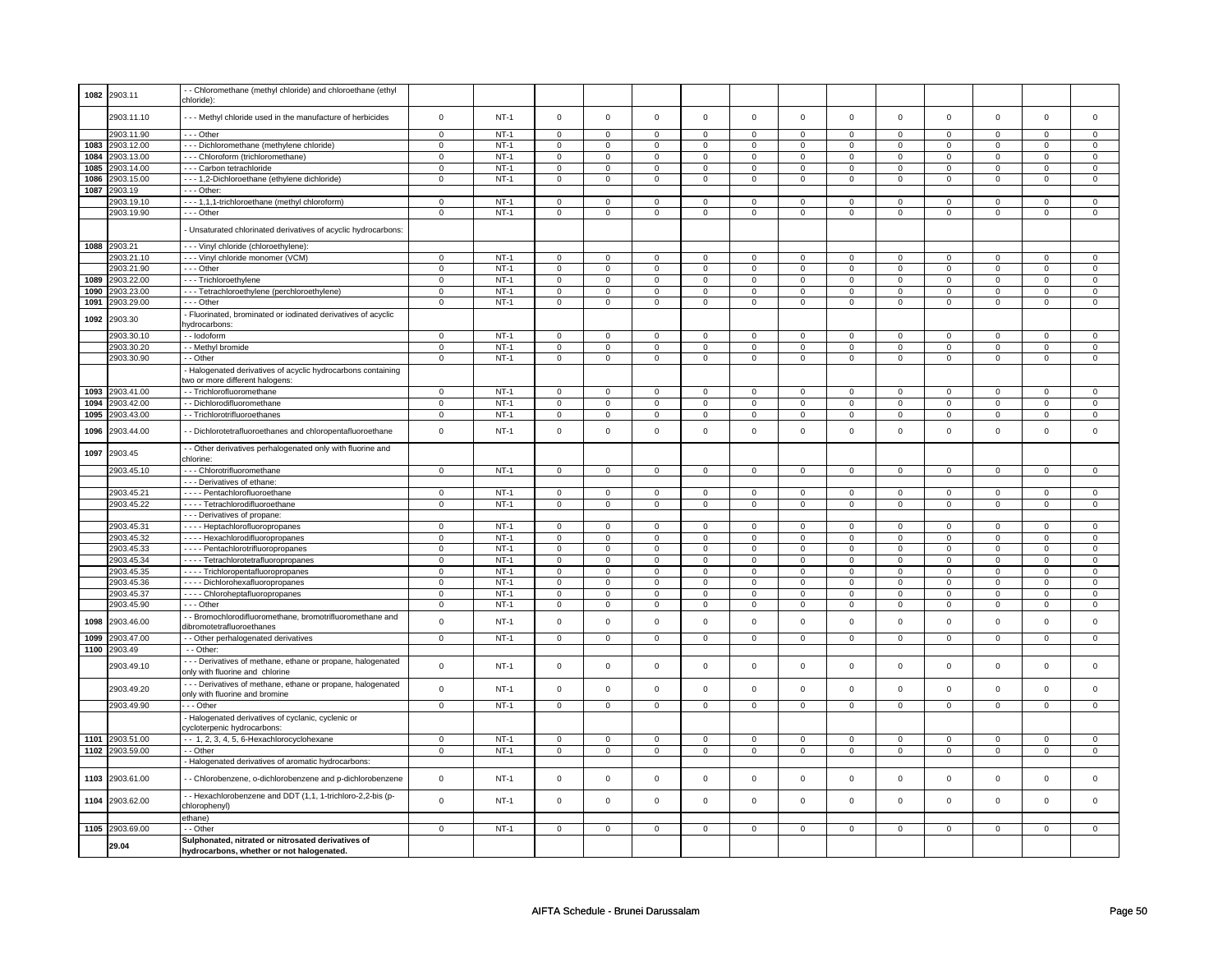| 1106 | 2904.10.00                    | Derivatives containing only sulpho groups, their salts and     | $\pmb{0}$               | $NT-1$ | $\mathsf 0$             | $\mathbf 0$    | $\Omega$            | $\mathsf 0$    | $\Omega$            | $\mathsf 0$         | $\Omega$                | $\Omega$            | $\Omega$                | $\mathbf 0$    | $\Omega$       | $\Omega$       |
|------|-------------------------------|----------------------------------------------------------------|-------------------------|--------|-------------------------|----------------|---------------------|----------------|---------------------|---------------------|-------------------------|---------------------|-------------------------|----------------|----------------|----------------|
|      |                               | ethvl esters                                                   |                         |        |                         |                |                     |                |                     |                     |                         |                     |                         |                |                |                |
|      |                               |                                                                |                         |        |                         |                |                     |                |                     |                     |                         |                     |                         |                |                |                |
| 1107 | 2904.20.00                    | Derivatives containing only nitro or only nitroso groups       | $\mathbf 0$             | $NT-1$ | $\mathbf 0$             | $\mathbf 0$    | $\mathbf 0$         | $\mathbf 0$    | $\mathbf 0$         | $\mathbf 0$         | $\Omega$                | $\mathbf 0$         | $\Omega$                | $\mathbf 0$    | $\Omega$       | $\mathbf 0$    |
|      |                               |                                                                |                         |        |                         |                |                     |                |                     |                     |                         |                     |                         |                |                |                |
|      | 1108 2904.90.00               | - Other                                                        | $\mathbf 0$             | $NT-1$ | $\mathsf 0$             | $\mathbf 0$    | $\mathbf 0$         | $\mathbf 0$    | $\mathsf 0$         | $\mathbf 0$         | $\mathbf 0$             | $\mathbf 0$         | $\mathbf 0$             | $\mathsf 0$    | $\Omega$       | $\mathbf 0$    |
|      |                               | II.- ALCOHOLS AND THEIR HALOGENATED, SULPH-                    |                         |        |                         |                |                     |                |                     |                     |                         |                     |                         |                |                |                |
|      |                               | ONATED, NITRATED OR NITROSATED DERIVATIVES                     |                         |        |                         |                |                     |                |                     |                     |                         |                     |                         |                |                |                |
|      |                               | Acyclic alcohols and their halogenated, sulphonated,           |                         |        |                         |                |                     |                |                     |                     |                         |                     |                         |                |                |                |
|      | 29.05                         | nitrated or nitrosated derivatives.                            |                         |        |                         |                |                     |                |                     |                     |                         |                     |                         |                |                |                |
|      |                               |                                                                |                         |        |                         |                |                     |                |                     |                     |                         |                     |                         |                |                |                |
|      |                               | Saturated monohydric alcohols:                                 |                         |        |                         |                |                     |                |                     |                     |                         |                     |                         |                |                |                |
| 1109 | 2905.11.00                    | - Methanol (methyl alcohol)                                    | $\mathsf 0$             | $NT-1$ | $\mathbf 0$             | $\mathbf 0$    | $\mathbf 0$         | $\mathbf 0$    | $\mathsf 0$         | $\mathbf 0$         | $\mathbf 0$             | $\overline{0}$      | $\mathsf 0$             | $\mathsf 0$    | $\mathsf 0$    | $\mathbf 0$    |
|      |                               | - Propan-1-ol (propyl alcohol) and propan-2-ol (isopropyl      | $\mathbf 0$             | $NT-1$ | $\mathsf 0$             | $\mathbf 0$    | $\mathbf 0$         | $\mathsf 0$    | $\mathbf 0$         | $\mathbf 0$         | $\mathbf 0$             | $\mathbf 0$         | $\mathbf 0$             | $\mathsf 0$    | $\mathbf 0$    | $\mathbf 0$    |
| 1110 | 2905.12.00                    | alcohol)                                                       |                         |        |                         |                |                     |                |                     |                     |                         |                     |                         |                |                |                |
| 1111 | 2905.13.00                    | - Butan-1-ol (n-butyl alcohol)                                 | $\overline{0}$          | $NT-1$ | $\overline{0}$          | $\overline{0}$ | $\overline{0}$      | $\overline{0}$ | $\overline{0}$      | $\overline{0}$      | $\overline{0}$          | $\overline{0}$      | $\overline{0}$          | $\overline{0}$ | $\overline{0}$ | $\overline{0}$ |
| 1112 | 2905.14.00                    | - Other butanols                                               | $\mathbf 0$             | $NT-1$ | $\mathsf 0$             | $\mathbf 0$    | $\mathbf 0$         | $\mathsf 0$    | $\mathbf 0$         | $\mathbf 0$         | $\mathbf 0$             | $\mathbf 0$         | $\mathbf 0$             | $\mathsf 0$    | $\mathbf 0$    | $\mathbf 0$    |
|      |                               |                                                                |                         |        |                         |                |                     |                |                     |                     |                         |                     |                         |                | $\Omega$       |                |
| 1113 | 2905.15.00                    | - Pentanol (amyl alcohol) and isomers thereof                  | $\mathbf 0$             | $NT-1$ | $\mathsf 0$             | $\mathbf 0$    | $\mathsf 0$         | $\mathsf 0$    | $\mathsf 0$         | $\mathbf 0$         | $\mathsf 0$             | $\mathbf 0$         | $\mathbf 0$             | $\mathbf 0$    |                | $\mathbf 0$    |
| 1114 | 2905.16.00                    | - Octanol (octyl alcohol) and isomers thereof                  | $\overline{0}$          | $NT-1$ | $\mathbf 0$             | $\mathbf 0$    | $\mathsf 0$         | $\mathsf 0$    | $\mathsf 0$         | $\mathsf 0$         | $\mathsf 0$             | $\mathsf 0$         | $\mathsf 0$             | $\overline{0}$ | $\mathsf 0$    | $\overline{0}$ |
| 1115 | 2905.17.00                    | - - Dodecan-1-ol (lauryl alcohol), hexadecan-1-ol (cetyl       | $\mathbf 0$             | $NT-1$ | $\mathbf 0$             | $\mathbf 0$    | $\Omega$            | $\mathbf 0$    | $\mathbf 0$         | $\mathsf 0$         | $\Omega$                | $\mathbf 0$         | $\Omega$                | $\mathsf 0$    | $\Omega$       | $\mathbf 0$    |
|      |                               | alcohol) and octadecan-1-ol (stearyl alcohol)                  |                         |        |                         |                |                     |                |                     |                     |                         |                     |                         |                |                |                |
| 1116 | 2905.19                       | - Other:                                                       |                         |        |                         |                |                     |                |                     |                     |                         |                     |                         |                |                |                |
|      | 2905.19.10                    | - - Triacontanol                                               | $\mathsf 0$             | $NT-1$ | $\mathbf 0$             | $\mathbf 0$    | $\mathbf 0$         | $\mathbf 0$    | $\mathbf 0$         | $\mathbf 0$         | $\mathbf 0$             | $\mathbf 0$         | $\mathbf 0$             | $\mathsf 0$    | $\mathbf 0$    | $\mathbf 0$    |
|      |                               |                                                                |                         |        |                         |                |                     |                |                     |                     |                         |                     |                         |                |                |                |
|      | 2905.19.90                    | --- Other                                                      | $\mathbf 0$             | $NT-1$ | $\mathsf 0$             | $\mathbf 0$    | $\mathbf 0$         | $\mathsf 0$    | $\mathsf 0$         | $\mathbf 0$         | $\mathsf 0$             | $\mathbf 0$         | $\mathbf 0$             | $\mathsf 0$    | $\mathbf 0$    | $\mathbf 0$    |
|      |                               | Unsaturated monohydric alcohols:                               |                         |        |                         |                |                     |                |                     |                     |                         |                     |                         |                |                |                |
| 1117 | 2905.22.00                    | - - Acyclic terpene alcohols                                   | $\mathbf 0$             | $NT-1$ | $\mathbf 0$             | $\mathbf{0}$   | $^{\circ}$          | $\mathbf{0}$   | $^{\circ}$          | $\mathbf{0}$        | $^{\circ}$              | $\mathbf 0$         | $^{\circ}$              | $\mathbf 0$    | 0              | $\mathbf 0$    |
| 1118 | 2905.29.00                    | - - Other                                                      | $\mathbf 0$             | $NT-1$ | $\mathbf 0$             | $\mathsf 0$    | $\mathbf 0$         | $\mathbf 0$    | $\mathbf 0$         | $\mathbf 0$         | $\Omega$                | $\mathbf 0$         | $\mathbf 0$             | $\mathsf 0$    | $\Omega$       | $\mathbf 0$    |
| 1119 | 2905.31.00                    | - Ethylene glycol (ethanediol)                                 | $\,0\,$                 | $NT-1$ | $\mathbf 0$             | $\mathbf 0$    | $\mathbf 0$         | $\mathsf 0$    | $\mathbf 0$         | $\mathbf 0$         | $\Omega$                | $\mathbf 0$         | $\mathbf 0$             | $\mathbf 0$    | $\Omega$       | $\mathbf 0$    |
|      |                               |                                                                |                         |        |                         |                |                     |                |                     |                     |                         |                     |                         | $\overline{0}$ |                | $\overline{0}$ |
| 1120 | 2905.32.00                    | - Propylene glycol (propane-1,2-diol)                          | $\overline{0}$          | $NT-1$ | $\,0\,$                 | $\mathbf 0$    | 0                   | 0              | $\mathbf 0$         | $\mathbf 0$         | $\mathbf 0$             | $\mathbf 0$         | $\mathbf 0$             |                | $\mathbf 0$    |                |
| 1121 | 2905.39.00                    | - - Other                                                      | $\,0\,$                 | $NT-1$ | $\mathbf 0$             | $\mathbf 0$    | $\mathsf{O}\xspace$ | $\mathbf 0$    | $\mathsf{O}\xspace$ | $\mathbf 0$         | $\mathbf 0$             | $\mathbf 0$         | $\mathsf 0$             | $\mathbf 0$    | $\mathbf 0$    | $\mathbf 0$    |
|      |                               | Other polyhydric alcohols:                                     |                         |        |                         |                |                     |                |                     |                     |                         |                     |                         |                |                |                |
|      |                               | - 2-Ethyl-2-(hydroxymethyl)propane-1,3-diol                    |                         |        |                         |                |                     |                |                     |                     |                         |                     |                         |                |                |                |
| 1122 | 2905.41.00                    | trimethylolpropane)                                            | $\pmb{0}$               | $NT-1$ | $\mathbf 0$             | $\mathbf 0$    | $\Omega$            | $\mathbf 0$    | $\mathbf 0$         | $\mathsf{O}\xspace$ | $\Omega$                | $\mathsf{O}\xspace$ | $\mathbf 0$             | $\mathbf 0$    | $\Omega$       | $\mathbf 0$    |
| 1123 | 2905.42.00                    | - - Pentaerythritol                                            | $\mathbf 0$             | $NT-1$ | $\mathbf 0$             | $\mathbf 0$    | $\mathbf 0$         | $\mathbf 0$    | $\mathbf 0$         | $\mathbf 0$         | $\mathbf 0$             | $\mathbf 0$         | $\mathbf 0$             | $\mathbf 0$    | $\mathbf 0$    | $\mathbf 0$    |
|      |                               |                                                                |                         |        |                         |                |                     |                |                     |                     |                         |                     |                         |                |                |                |
| 1124 | 2905.43.00                    | - Mannitol                                                     | $\overline{\mathbf{0}}$ | $NT-1$ | $\overline{\mathbf{0}}$ | $\mathsf 0$    | $\mathsf 0$         | $\mathsf 0$    | $\mathsf 0$         | $\mathsf 0$         | $\overline{\mathbf{0}}$ | $\overline{0}$      | $\overline{\mathbf{0}}$ | $\overline{0}$ | $\overline{0}$ | $\overline{0}$ |
| 1125 | 2905.44.00                    | - D-glucitol (sorbitol)                                        | $\mathbf 0$             | $NT-1$ | $\mathbf 0$             | $\mathbf 0$    | $\mathbf 0$         | $\mathbf 0$    | $\mathbf 0$         | $\mathbf 0$         | $\mathbf 0$             | $\mathbf 0$         | $\mathbf 0$             | $\mathbf 0$    | $\mathbf 0$    | $\mathbf 0$    |
|      |                               |                                                                |                         |        |                         |                |                     |                |                     |                     |                         |                     |                         |                |                |                |
| 1126 | 2905.45.00                    | - Glycerol                                                     | $\mathbf 0$             | $NT-1$ | $\mathsf 0$             | $\mathbf 0$    | $\mathsf 0$         | $\mathsf 0$    | $\mathsf 0$         | $\mathsf 0$         | $\mathsf 0$             | $\mathsf 0$         | $\mathbf 0$             | $\mathsf 0$    | $\Omega$       | $\mathbf 0$    |
|      |                               |                                                                |                         |        |                         |                |                     |                |                     |                     |                         |                     |                         |                |                |                |
| 1127 | 2905.49.00                    | - Other                                                        | $\mathsf 0$             | $NT-1$ | $\mathsf 0$             | $\mathsf 0$    | $\mathbf 0$         | $\mathsf 0$    | $\mathsf 0$         | $\mathbf 0$         | $\mathsf{O}\xspace$     | $\mathsf 0$         | $\mathsf 0$             | $\mathbf 0$    | $\mathsf 0$    | $\mathbf 0$    |
|      |                               | - Halogenated, sulphonated, nitrated or nitrosated derivatives |                         |        |                         |                |                     |                |                     |                     |                         |                     |                         |                |                |                |
|      |                               | of acyclic alcohols:                                           |                         |        |                         |                |                     |                |                     |                     |                         |                     |                         |                |                |                |
| 1128 | 2905.51.00                    | -- Ethchlorvynol (INN)                                         | $\mathbf 0$             | $NT-1$ | $\mathbf 0$             | $\mathbf 0$    | $\mathbf 0$         | $\mathbf 0$    | $\mathbf 0$         | $\mathbf 0$         | $\mathbf 0$             | $\mathbf 0$         | 0                       | $\mathbf 0$    | $\mathbf 0$    | $\mathsf 0$    |
| 1129 | 2905.59.00                    | - - Other                                                      | $\overline{0}$          | $NT-1$ | $\mathsf 0$             | $\mathbf 0$    | $\mathbf 0$         | $\mathbf 0$    | $\mathbf 0$         | $\mathbf 0$         | $\mathbf 0$             | $\mathsf 0$         | $\mathbf 0$             | $\overline{0}$ | $\mathbf 0$    | $\overline{0}$ |
|      |                               | Cyclic alcohols and their halogenated, sulphonated,            |                         |        |                         |                |                     |                |                     |                     |                         |                     |                         |                |                |                |
|      | 29.06                         |                                                                |                         |        |                         |                |                     |                |                     |                     |                         |                     |                         |                |                |                |
|      |                               | nitrated or nitrosated derivatives.                            |                         |        |                         |                |                     |                |                     |                     |                         |                     |                         |                |                |                |
|      |                               | - Cyclanic, cyclenic or cycloterpenic                          |                         |        |                         |                |                     |                |                     |                     |                         |                     |                         |                |                |                |
|      | 1130 2906.11.00               | - - Menthol                                                    | $\mathbf 0$             | $NT-1$ | $\mathbf 0$             | $\mathbf 0$    | $\Omega$            | $\Omega$       | $\Omega$            | $\mathbf 0$         | $\Omega$                | $\mathbf 0$         | $\mathbf 0$             | $\mathbf 0$    | $\Omega$       | $\mathbf 0$    |
|      |                               | - Cyclohexanol, methylcyclohexanols and                        |                         | $NT-1$ |                         |                | $\mathbf 0$         | $\mathbf 0$    | $\mathbf 0$         |                     | $\Omega$                | $\mathbf 0$         | $\mathbf 0$             |                | $\mathbf 0$    | $\mathbf 0$    |
| 1131 | 2906.12.00                    | dimethylcyclohexanols                                          | $\mathbf 0$             |        | $\mathsf 0$             | $\mathsf 0$    |                     |                |                     | $\mathsf 0$         |                         |                     |                         | $\mathbf 0$    |                |                |
| 1132 | 2906.13.00                    | - - Sterols and inositols                                      | $\mathsf 0$             | $NT-1$ | $\mathsf 0$             | $\mathbf 0$    | $\mathbf 0$         | $\mathsf 0$    | $\mathbf 0$         | $\mathbf 0$         | $\mathbf 0$             | $\mathbf 0$         | $\mathbf 0$             | $\mathsf 0$    | $\Omega$       | $\Omega$       |
| 1133 | 2906.14.00                    | - Terpineols                                                   | $\mathsf 0$             | $NT-1$ | $\mathbf 0$             | $\mathbf 0$    | $\mathsf{O}\xspace$ | $\mathbf 0$    | $\mathsf{O}\xspace$ | $\mathsf 0$         | $\mathsf 0$             | $\mathbf 0$         | $\mathsf 0$             | $\mathbf 0$    | $\mathbf 0$    | $\mathbf 0$    |
|      |                               |                                                                |                         |        |                         |                |                     |                |                     |                     |                         |                     |                         |                |                |                |
| 1134 | 2906.19.00                    | -- Other                                                       | $\overline{0}$          | $NT-1$ | $\mathbf 0$             | $\overline{0}$ | $\mathbf 0$         | $\mathbf 0$    | $\mathsf 0$         | $\overline{0}$      | $\mathsf 0$             | $\mathbf 0$         | $\mathsf 0$             | $\overline{0}$ | $\mathbf 0$    | $\mathbf 0$    |
| 1135 | 2906.21.00                    | - - Benzyl alcohol                                             | $\mathsf 0$             | $NT-1$ | $\mathsf 0$             | $\mathsf 0$    | $\mathbf 0$         | $\mathsf 0$    | $\mathsf 0$         | $\mathbf 0$         | $\Omega$                | $\mathbf 0$         | $\mathbf 0$             | $\mathsf 0$    | $\mathbf 0$    | $\mathbf 0$    |
| 1136 | 2906.29.00                    | - Other                                                        | $\mathbf 0$             | $NT-1$ | $\mathsf 0$             | $\mathbf 0$    | $\Omega$            | $\mathsf 0$    | $\mathbf 0$         | $\mathbf 0$         | $\mathbf 0$             | $\mathbf 0$         | $\mathbf 0$             | $\mathsf 0$    | $\Omega$       | $\mathbf 0$    |
|      |                               | III.- PHENOLS, PHENOL-ALCOHOLS, AND THEIR                      |                         |        |                         |                |                     |                |                     |                     |                         |                     |                         |                |                |                |
|      |                               | HALOGENATED, SULPHONATED, NITRATED OR                          |                         |        |                         |                |                     |                |                     |                     |                         |                     |                         |                |                |                |
|      |                               | <b>NITROSATED DERIVATIVES</b>                                  |                         |        |                         |                |                     |                |                     |                     |                         |                     |                         |                |                |                |
|      |                               |                                                                |                         |        |                         |                |                     |                |                     |                     |                         |                     |                         |                |                |                |
|      | 29.07                         | Phenols; phenol-alcohols.                                      |                         |        |                         |                |                     |                |                     |                     |                         |                     |                         |                |                |                |
|      |                               | - Monophenols                                                  |                         |        |                         |                |                     |                |                     |                     |                         |                     |                         |                |                |                |
| 1137 | 2907.11.00                    | - Phenol (hydroxybenzene) and its salts                        | $\Omega$                | $NT-1$ | $\mathsf 0$             | $\mathbf 0$    | $\Omega$            | $\mathsf 0$    | $\Omega$            | $\mathbf 0$         | $\Omega$                | $\Omega$            | $\Omega$                | $\Omega$       | $\Omega$       | $\Omega$       |
| 1138 | 2907.12.00                    | - - Cresols and their salts                                    | $\overline{0}$          | $NT-1$ | $\overline{0}$          | $\overline{0}$ | $\mathsf 0$         | $\mathbf 0$    | $\overline{0}$      | $\mathbf 0$         | $\overline{0}$          | $\overline{0}$      | $\overline{0}$          | $\overline{0}$ | $\overline{0}$ | $\overline{0}$ |
|      |                               |                                                                |                         |        |                         |                |                     |                |                     |                     |                         |                     |                         |                |                |                |
| 1139 | 2907.13.00                    | - Octylphenol, nonylphenol and their isomers; salts thereof    | $\mathbf 0$             | $NT-1$ | $\Omega$                | $\mathbf 0$    | $\Omega$            | $\mathbf 0$    | $\Omega$            | $\mathbf 0$         | $\Omega$                | $\Omega$            | $\Omega$                | $\Omega$       | $\Omega$       | $\Omega$       |
|      |                               |                                                                |                         |        |                         |                |                     |                |                     |                     |                         |                     |                         |                |                |                |
| 1140 | 2907.14.00                    | - Xylenols and their salts                                     | $\mathsf 0$             | $NT-1$ | $\mathsf 0$             | $\mathsf 0$    | $\mathsf 0$         | $\mathbf 0$    | $\mathbf 0$         | $\mathbf 0$         | $\mathbf 0$             | $\mathbf 0$         | $\mathbf 0$             | $\mathbf 0$    | $\mathbf 0$    | $\mathbf 0$    |
| 1141 | 2907.15.00                    | -- Naphthols and their salts                                   | $\mathbf 0$             | $NT-1$ | $\mathbf 0$             | $\mathbf 0$    | $\mathbf 0$         | $\mathbf 0$    | $\mathbf 0$         | $\mathbf 0$         | $\mathbf 0$             | $\mathbf 0$         | 0                       | $\mathbf 0$    | $\mathbf 0$    | $\mathbf 0$    |
| 1142 | 2907.19.00                    | - - Other                                                      | $\mathbf 0$             | $NT-1$ | $\mathsf 0$             | $\mathsf 0$    | $\mathbf 0$         | $\mathsf 0$    | $\mathsf 0$         | $\mathbf 0$         | $\mathsf 0$             | $\mathbf 0$         | $\mathbf 0$             | $\mathsf 0$    | $\Omega$       | $\mathbf 0$    |
|      |                               | Polyphenols; phenol-alcohols:                                  |                         |        |                         |                |                     |                |                     |                     |                         |                     |                         |                |                |                |
|      |                               |                                                                |                         |        |                         |                |                     |                |                     |                     |                         |                     |                         |                | $\Omega$       |                |
| 1143 | 2907.21.00                    | - Resorcinol and its salts                                     | $\mathbf 0$             | $NT-1$ | $\mathbf 0$             | $\mathbf 0$    | $\mathbf 0$         | $\mathbf 0$    | $\mathbf 0$         | $\mathbf 0$         | $\mathbf 0$             | $\mathbf 0$         | $\mathbf 0$             | 0              |                | $\mathbf 0$    |
| 1144 | 2907.22.00                    | - Hydroquinone (quinol) and its salts                          | $\mathbf 0$             | $NT-1$ | $\mathbf 0$             | $\mathbf 0$    | $\mathbf 0$         | $\mathbf 0$    | $\mathbf 0$         | $\mathbf 0$         | $\mathbf 0$             | $\mathbf 0$         | 0                       | 0              | $\mathbf 0$    | $\mathbf 0$    |
| 1145 |                               | - 4,4'-Isopropylidenediphenol (bisphenol A,                    | $\mathbf 0$             | $NT-1$ | $\mathsf 0$             | $\mathsf{o}$   | $\mathbf 0$         | $\mathbf 0$    | $\mathsf 0$         | $\mathsf{o}\xspace$ | $\Omega$                | $\mathsf{o}\xspace$ | $\mathbf 0$             | $\mathsf 0$    | $\mathbf 0$    | $\mathsf{o}\,$ |
|      | 2907.23.00<br>1146 2907.29.00 | diphenylolpropane) and its salts<br>- - Other                  | $\mathbf 0$             | $NT-1$ | $\mathsf 0$             | $\mathbf 0$    | $\mathsf 0$         | $\mathsf 0$    | $^{\circ}$          | $\mathbf 0$         | $\mathbf 0$             | $\Omega$            | $\mathbf 0$             | $\mathsf 0$    | $\mathbf 0$    | $\mathbf 0$    |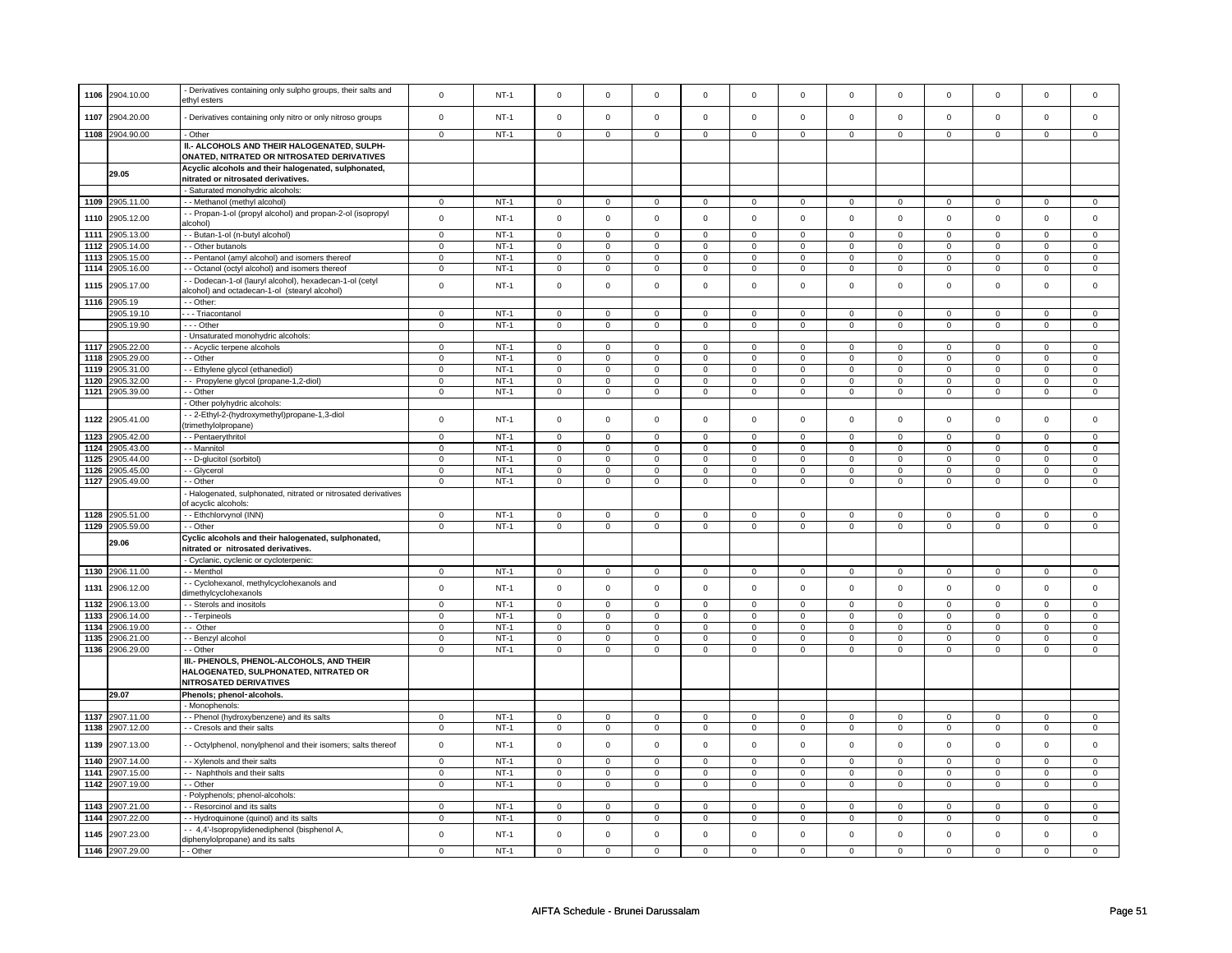|      | 29.08           | Halogenated, sulphonated, nitrated or nitrosated                |                |             |                     |                |                     |                |                     |                |                |                |                     |                |                |                     |
|------|-----------------|-----------------------------------------------------------------|----------------|-------------|---------------------|----------------|---------------------|----------------|---------------------|----------------|----------------|----------------|---------------------|----------------|----------------|---------------------|
|      |                 | derivatives of phenols or phenol-alcohols.                      |                |             |                     |                |                     |                |                     |                |                |                |                     |                |                |                     |
| 1147 | 2908.10.00      | Derivatives containing only halogen substituents and their      | $\mathsf 0$    | $NT-1$      | $\mathsf 0$         | $\mathsf{o}\,$ | $\mathsf 0$         | $\mathsf{o}\,$ | $\mathsf{O}\xspace$ | $\mathsf 0$    | $\mathsf 0$    | $\mathsf 0$    | $\mathsf 0$         | $\mathsf{o}\,$ | $\mathbf 0$    | $\mathbf 0$         |
|      |                 | salts                                                           |                |             |                     |                |                     |                |                     |                |                |                |                     |                |                |                     |
| 1148 | 2908.20.00      | - Other                                                         | $\mathsf 0$    | $NT-1$      | $\mathsf 0$         | $\Omega$       | $\mathsf 0$         | $\mathsf 0$    | $\mathsf{O}\xspace$ | $\mathbf 0$    | $\mathsf 0$    | $\mathbf 0$    | $\mathsf 0$         | $\mathbf 0$    | $\Omega$       | $\mathbf 0$         |
| 1149 | 2908.90.00      | - Other                                                         | $\Omega$       | $NT-1$      | $\mathsf 0$         | $\mathbf 0$    | $\mathsf 0$         | $\mathsf 0$    | $\mathsf 0$         | $\mathsf 0$    | $\mathsf 0$    | $\mathsf 0$    | $\mathsf{O}\xspace$ | $\mathsf 0$    | $\mathbf 0$    | $\mathsf{O}\xspace$ |
|      |                 | Ethers, ether-alcohols, ether-phenols, ether-alcohol-           |                |             |                     |                |                     |                |                     |                |                |                |                     |                |                |                     |
|      |                 |                                                                 |                |             |                     |                |                     |                |                     |                |                |                |                     |                |                |                     |
|      |                 | phenols, alcohol peroxides, ether peroxides, ketone             |                |             |                     |                |                     |                |                     |                |                |                |                     |                |                |                     |
|      | 29.09           | peroxides (whether or not chemically defined), and their        |                |             |                     |                |                     |                |                     |                |                |                |                     |                |                |                     |
|      |                 | halogenated, sulphonated, nitrated or nitrosated                |                |             |                     |                |                     |                |                     |                |                |                |                     |                |                |                     |
|      |                 | derivatives.                                                    |                |             |                     |                |                     |                |                     |                |                |                |                     |                |                |                     |
|      |                 | Acyclic ethers and their halogenated, sulphonated, nitrated     |                |             |                     |                |                     |                |                     |                |                |                |                     |                |                |                     |
|      |                 | or derivatives:nitrosated                                       |                |             |                     |                |                     |                |                     |                |                |                |                     |                |                |                     |
|      | 1150 2909.11    | - Diethyl ether:                                                |                |             |                     |                |                     |                |                     |                |                |                |                     |                |                |                     |
|      | 2909.11.10      |                                                                 | $\mathsf 0$    | $NT-1$      | $\mathsf 0$         | $\mathbf 0$    |                     | $\mathbf 0$    |                     | $\mathsf 0$    |                | $\mathsf 0$    | $\mathsf 0$         | $\mathbf 0$    |                | $\mathbf 0$         |
|      |                 | --- Pharmaceutical grade                                        |                |             |                     |                | $\mathbf 0$         |                | $\mathbf 0$         |                | 0              |                |                     |                | 0              |                     |
|      | 2909.11.90      | - - - Other                                                     | $\mathbf 0$    | $NT-1$      | $\mathsf 0$         | $\mathsf 0$    | 0                   | $\mathsf 0$    | 0                   | $\mathsf{O}$   | 0              | $\mathsf{O}$   | 0                   | $\mathsf{O}$   | 0              | $\mathsf 0$         |
| 1151 | 2909.19         | - - Other:                                                      |                |             |                     |                |                     |                |                     |                |                |                |                     |                |                |                     |
|      | 2909.19.10      | - - - Methyl tertiary butyl ether                               | $\overline{0}$ | $NT-1$      | $\mathsf 0$         | $\mathbf 0$    | $\mathsf 0$         | $\mathbf 0$    | $\mathsf 0$         | $\mathsf 0$    | $\mathbf 0$    | $\mathsf 0$    | $\mathsf 0$         | $\mathbf 0$    | $\Omega$       | 0                   |
|      | 2909.19.90      | $\cdots$ Other                                                  | $\overline{0}$ | $NT-1$      | $\overline{0}$      | $\overline{0}$ | $\overline{0}$      | $\overline{0}$ | $\overline{0}$      | $\overline{0}$ | $\overline{0}$ | $\overline{0}$ | $\overline{0}$      | $\overline{0}$ | $\overline{0}$ | $\overline{0}$      |
|      |                 |                                                                 |                |             |                     |                |                     |                |                     |                |                |                |                     |                |                |                     |
|      | 1152 2909.20.00 | Cyclanic, cyclenic or cycloterpenic ethers and their            | $\mathbf 0$    | $NT-1$      | $\mathbf 0$         | $\mathbf 0$    | $\mathbf 0$         | $\mathbf 0$    | $\mathbf 0$         | $\mathbf 0$    | $\mathbf 0$    | $\mathbf 0$    | $\mathbf 0$         | $\mathbf 0$    | $\Omega$       | $\mathbf{0}$        |
|      |                 | halogenated, sulphonated, nitrated or nitrosated derivatives    |                |             |                     |                |                     |                |                     |                |                |                |                     |                |                |                     |
|      |                 |                                                                 |                |             |                     |                |                     |                |                     |                |                |                |                     |                |                |                     |
| 1153 | 2909.30.00      | - Aromatic ethers and their halogenated, sulphonated, nitrated  | $\mathbf 0$    | $NT-1$      | $\Omega$            | $\mathbf 0$    | $\mathbf 0$         | $\mathbf 0$    | $\mathbf 0$         | $\mathbf{0}$   | $\mathbf 0$    | $\mathbf 0$    | $\mathbf 0$         | $\mathbf{0}$   | $\mathbf 0$    | $\mathbf{0}$        |
|      |                 | or nitrosated derivatives                                       |                |             |                     |                |                     |                |                     |                |                |                |                     |                |                |                     |
|      |                 | Ether-alcohols and their halogenated, sulphonated, nitrated     |                |             |                     |                |                     |                |                     |                |                |                |                     |                |                |                     |
|      |                 | or nitrosated derivatives:                                      |                |             |                     |                |                     |                |                     |                |                |                |                     |                |                |                     |
| 1154 | 2909.41.00      | - - 2,2'- Oxydiethanol (diethylene glycol, digol)               | $\mathsf 0$    | $NT-1$      | $\mathbf 0$         | $\mathbf 0$    | $\mathbf 0$         | $\mathbf 0$    | $\mathbf 0$         | 0              | 0              | 0              | 0                   | $\mathbf 0$    | $\mathbf 0$    | 0                   |
|      |                 | - Monomethyl ethers of ethylene glycol or of diethylene         |                |             |                     |                |                     |                |                     |                |                |                |                     |                |                |                     |
| 1155 | 2909.42.00      | glycol                                                          | $\mathsf 0$    | $NT-1$      | $\mathsf 0$         | $\mathsf{o}\,$ | $\mathsf 0$         | $\mathsf 0$    | $\mathsf 0$         | $\mathbf 0$    | $\mathbf 0$    | $\mathbf 0$    | $\mathsf 0$         | $\mathbf 0$    | $\mathsf 0$    | $\mathbf 0$         |
|      |                 |                                                                 |                |             |                     |                |                     |                |                     |                |                |                |                     |                |                |                     |
| 1156 | 2909.43.00      | - - Monobutyl ethers of ethylene glycol or of diethylene glycol | $\mathsf 0$    | $NT-1$      | $\mathsf 0$         | $\mathsf 0$    | $\mathsf{O}\xspace$ | $\mathsf 0$    | $\mathsf{O}\xspace$ | $\mathbf 0$    | $\mathsf 0$    | $\mathbf 0$    | $\mathsf 0$         | $\mathbf 0$    | $\mathsf 0$    | $\mathbf 0$         |
|      |                 |                                                                 |                |             |                     |                |                     |                |                     |                |                |                |                     |                |                |                     |
| 1157 | 2909.44.00      | - Other monoalkylethers of ethylene glycol or of diethylene     | $\mathbf 0$    | $NT-1$      | $\mathbf 0$         | $\Omega$       | $\mathbf 0$         | $\mathbf 0$    | $\mathbf 0$         | $\mathbf 0$    | 0              | $\mathbf 0$    | 0                   | $\mathbf 0$    | 0              | 0                   |
|      |                 | glycol                                                          |                |             |                     |                |                     |                |                     |                |                |                |                     |                |                |                     |
| 1158 | 2909.49.00      | - - Other                                                       | $\mathsf 0$    | $NT-1$      | $\mathbf 0$         | $\mathbf 0$    | $\overline{0}$      | $\mathbf 0$    | $\mathbf 0$         | $\mathbf 0$    | $\mathbf 0$    | $\mathbf 0$    | $\mathbf 0$         | $\mathbf 0$    | $\mathbf 0$    | $\mathbf{0}$        |
|      |                 |                                                                 |                |             |                     |                |                     |                |                     |                |                |                |                     |                |                |                     |
| 1159 | 2909.50.00      | Ether-phenols, ether-alcohol-phenols and their halogenated,     | $\mathbf 0$    | $NT-1$      | $\mathsf 0$         | $\mathbf 0$    | $\mathsf 0$         | $\mathbf 0$    | $\mathsf 0$         | $\mathbf 0$    | $\mathbf 0$    | $\mathbf 0$    | $\mathsf 0$         | $\mathbf 0$    | $\mathbf 0$    | $\mathbf{0}$        |
|      |                 | sulphonated, nitrated or nitrosated derivatives                 |                |             |                     |                |                     |                |                     |                |                |                |                     |                |                |                     |
|      |                 |                                                                 |                |             |                     |                |                     |                |                     |                |                |                |                     |                |                |                     |
|      |                 | - Alcohol peroxides, ether peroxides, ketone peroxides and      |                |             |                     |                |                     |                |                     |                |                |                |                     |                |                |                     |
| 1160 | 2909.60.00      | their halogenated, sulphonated, nitrated or nitrosated          | $\mathbf 0$    | <b>NT-1</b> | $\mathbf 0$         | $\mathsf 0$    | $\mathsf 0$         | $\mathbf 0$    | $\mathbf 0$         | 0              | $\mathbf 0$    | 0              | 0                   | 0              | $\mathsf 0$    | 0                   |
|      |                 | derivatives                                                     |                |             |                     |                |                     |                |                     |                |                |                |                     |                |                |                     |
|      |                 |                                                                 |                |             |                     |                |                     |                |                     |                |                |                |                     |                |                |                     |
|      |                 | Epoxides, epoxyalcohols, epoxyphenols, and epoxyethers,         |                |             |                     |                |                     |                |                     |                |                |                |                     |                |                |                     |
|      | 29.10           | with a three-membered ring, and their halogenated,              |                |             |                     |                |                     |                |                     |                |                |                |                     |                |                |                     |
|      |                 | sulphonated, nitrated or nitrosated derivatives.                |                |             |                     |                |                     |                |                     |                |                |                |                     |                |                |                     |
| 1161 | 2910.10.00      | - Oxirane (ethylene oxide)                                      | $\mathsf 0$    | $NT-1$      | $\mathsf 0$         | $\mathbf 0$    | $\mathsf 0$         | $\mathbf 0$    | $\mathsf 0$         | $\mathsf 0$    | $\mathbf 0$    | $\mathsf 0$    | $\mathsf 0$         | $\mathbf 0$    | $\mathsf 0$    | $\mathbf 0$         |
| 1162 | 2910.20.00      |                                                                 | $\mathsf 0$    | $NT-1$      | $\mathsf 0$         | $\mathsf 0$    | $\mathbf 0$         | $\mathsf 0$    | $\mathsf 0$         | $\mathbf 0$    | $\mathbf 0$    | $\mathbf 0$    | $\mathsf 0$         |                | $\mathsf 0$    | $\mathbf 0$         |
|      |                 | Methyloxirane (propylene oxide)                                 |                |             |                     | $\overline{0}$ |                     |                |                     |                |                |                |                     |                |                |                     |
| 1163 | 2910.30.00      | - 1- Chloro- 2,3- epoxypropane (epichlorohydrin)                | $\overline{0}$ | $NT-1$      | $\overline{0}$      |                |                     |                |                     |                |                |                |                     | $\mathbf 0$    |                |                     |
| 1164 | 2910.90.00      |                                                                 |                |             |                     |                | $\mathsf 0$         | $\overline{0}$ | $\mathsf 0$         | $\overline{0}$ | $\mathsf 0$    | $\mathbf 0$    | $\mathbf 0$         | $\overline{0}$ | $\mathsf 0$    | $\overline{0}$      |
|      |                 | - Other                                                         | $\mathbf 0$    | $NT-1$      | 0                   | $\mathbf 0$    | $\mathbf 0$         | $\overline{0}$ | $\mathbf 0$         | $\overline{0}$ | $\mathbf 0$    | $\mathbf 0$    | $\mathbf 0$         | $\mathbf 0$    | 0              | $\overline{0}$      |
|      |                 | Acetals and hemiacetals, whether or not with other oxygen       |                |             |                     |                |                     |                |                     |                |                |                |                     |                |                |                     |
|      | 1165 2911.00.00 | function, and their halogenated, sulphonated, nitrated or       | $\mathsf 0$    | $NT-1$      | $\mathsf 0$         | $\mathbf 0$    | $\mathsf 0$         | $\mathbf 0$    | $\mathsf 0$         | $\mathbf 0$    | $\mathbf 0$    | $\mathsf 0$    | $\mathsf 0$         | $\mathbf 0$    | $\mathsf 0$    | 0                   |
|      |                 | nitrosated derivatives.                                         |                |             |                     |                |                     |                |                     |                |                |                |                     |                |                |                     |
|      |                 |                                                                 |                |             |                     |                |                     |                |                     |                |                |                |                     |                |                |                     |
|      |                 | Aldehydes, whether or not with other oxygen function;           |                |             |                     |                |                     |                |                     |                |                |                |                     |                |                |                     |
|      | 29.12           | cyclic polymers of aldehydes; paraformaldehyde.                 |                |             |                     |                |                     |                |                     |                |                |                |                     |                |                |                     |
|      |                 |                                                                 |                |             |                     |                |                     |                |                     |                |                |                |                     |                |                |                     |
|      |                 | - Acyclic aldehydes without other oxygen function:              |                |             |                     |                |                     |                |                     |                |                |                |                     |                |                |                     |
| 1166 | 2912.11.00      | - - Methanal (formaldehyde)                                     | $\Omega$       | $NT-1$      | $\mathbf 0$         | $\Omega$       | $\mathbf 0$         | $\mathbf 0$    | $\mathbf 0$         | $\mathbf 0$    | $\mathbf 0$    | $\mathsf 0$    | $\mathbf 0$         | $\mathbf 0$    | $\mathbf 0$    | 0                   |
| 1167 | 2912.12.00      | -- Ethanal (acetaldehyde)                                       | $\overline{0}$ | $NT-1$      | $\overline{0}$      | $\overline{0}$ | $\overline{0}$      | $\overline{0}$ | $\overline{0}$      | $\overline{0}$ | $\overline{0}$ | $\overline{0}$ | $\overline{0}$      | $\overline{0}$ | $\overline{0}$ | $\overline{0}$      |
| 1168 | 2912.13.00      | - - Butanal (butyraldehyde, normal isomer)                      | $\mathsf 0$    | $NT-1$      | $\mathsf{O}\xspace$ | $\mathsf 0$    | $\mathsf{O}\xspace$ | $\mathsf 0$    | $\mathsf{O}\xspace$ | $\mathsf 0$    | $\mathsf 0$    | $\mathsf 0$    | $\mathsf 0$         | $\mathsf 0$    | $\mathbf 0$    | 0                   |
| 1169 | 2912.19.00      | - Other                                                         | $\overline{0}$ | $NT-1$      | $\overline{0}$      | $\overline{0}$ | $\mathsf{O}\xspace$ | $\overline{0}$ | $\mathsf{O}\xspace$ | $\overline{0}$ | $\mathbf 0$    | $\overline{0}$ | $\mathsf 0$         | $\overline{0}$ | $\mathsf 0$    | $\overline{0}$      |
|      |                 |                                                                 |                |             |                     |                |                     |                |                     |                |                |                |                     |                |                |                     |
|      |                 | Cyclic aldehydes without other oxygen function:                 |                |             |                     |                |                     |                |                     |                |                |                |                     |                |                |                     |
| 1170 | 2912.21.00      | - - Benzaldehyde                                                | $\mathsf 0$    | $NT-1$      | $\mathsf{O}\xspace$ | $\mathsf 0$    | $\mathsf{O}\xspace$ | $\mathsf 0$    | $\mathsf{O}\xspace$ | $\mathbf 0$    | $\mathsf 0$    | $\mathbf 0$    | $\mathsf 0$         | $\mathbf 0$    | $\mathsf 0$    | 0                   |
| 1171 | 2912.29.00      | - - Other                                                       | $\mathbf 0$    | $NT-1$      | $\mathbf 0$         | $\mathbf 0$    | $\mathbf 0$         | $\mathbf 0$    | $\mathbf 0$         | $\mathbf 0$    | $\mathbf 0$    | $\mathbf 0$    | $\mathbf 0$         | $\mathbf 0$    | $\mathbf 0$    | $\mathbf{0}$        |
| 1172 | 2912.30.00      | - Aldehyde-alcohols                                             | $\overline{0}$ | $NT-1$      | $\overline{0}$      | $\overline{0}$ | $\mathbf 0$         | $\overline{0}$ | $\mathsf 0$         | $\overline{0}$ | $\mathbf 0$    | $\overline{0}$ | $\mathbf 0$         | $\overline{0}$ | $\mathbf 0$    | $\overline{0}$      |
|      |                 | Aldehyde-ethers, aldehyde-phenols and aldehydes with            |                |             |                     |                |                     |                |                     |                |                |                |                     |                |                |                     |
|      |                 | other oxygen function:                                          |                |             |                     |                |                     |                |                     |                |                |                |                     |                |                |                     |
|      | 1173 2912.41.00 | - - Vanillin (4-hydroxy-3-methoxybenzaldehyde)                  | $\mathsf 0$    | $NT-1$      | $\mathbf 0$         | $\mathbf 0$    | $\mathbf 0$         | $\mathbf 0$    | $\mathbf 0$         | $\mathbf 0$    | 0              | $\mathbf 0$    | $\mathbf 0$         | $\mathbf 0$    | 0              | $\mathbf{0}$        |
|      | 1174 2912.42.00 | - - Ethylvanillin (3-ethoxy-4-hydroxybenzaldehyde)              | 0              | $NT-1$      | $\mathbf 0$         | $\mathbf 0$    | $\mathbf 0$         | $\mathbf 0$    | $\mathbf 0$         | $\mathbf 0$    | $\mathbf 0$    | $\mathbf 0$    | 0                   | $\mathbf 0$    | 0              | 0                   |
| 1175 | 2912.49.00      | - - Other<br>- Cyclic polymers of aldehydes                     | $\mathsf 0$    | $NT-1$      | $\mathbf 0$         | $\mathbf 0$    | $\mathbf 0$         | 0              | $\mathbf 0$         | $\mathsf 0$    | 0              | $\mathsf 0$    | $\mathsf 0$         | $\mathbf 0$    | 0              | 0                   |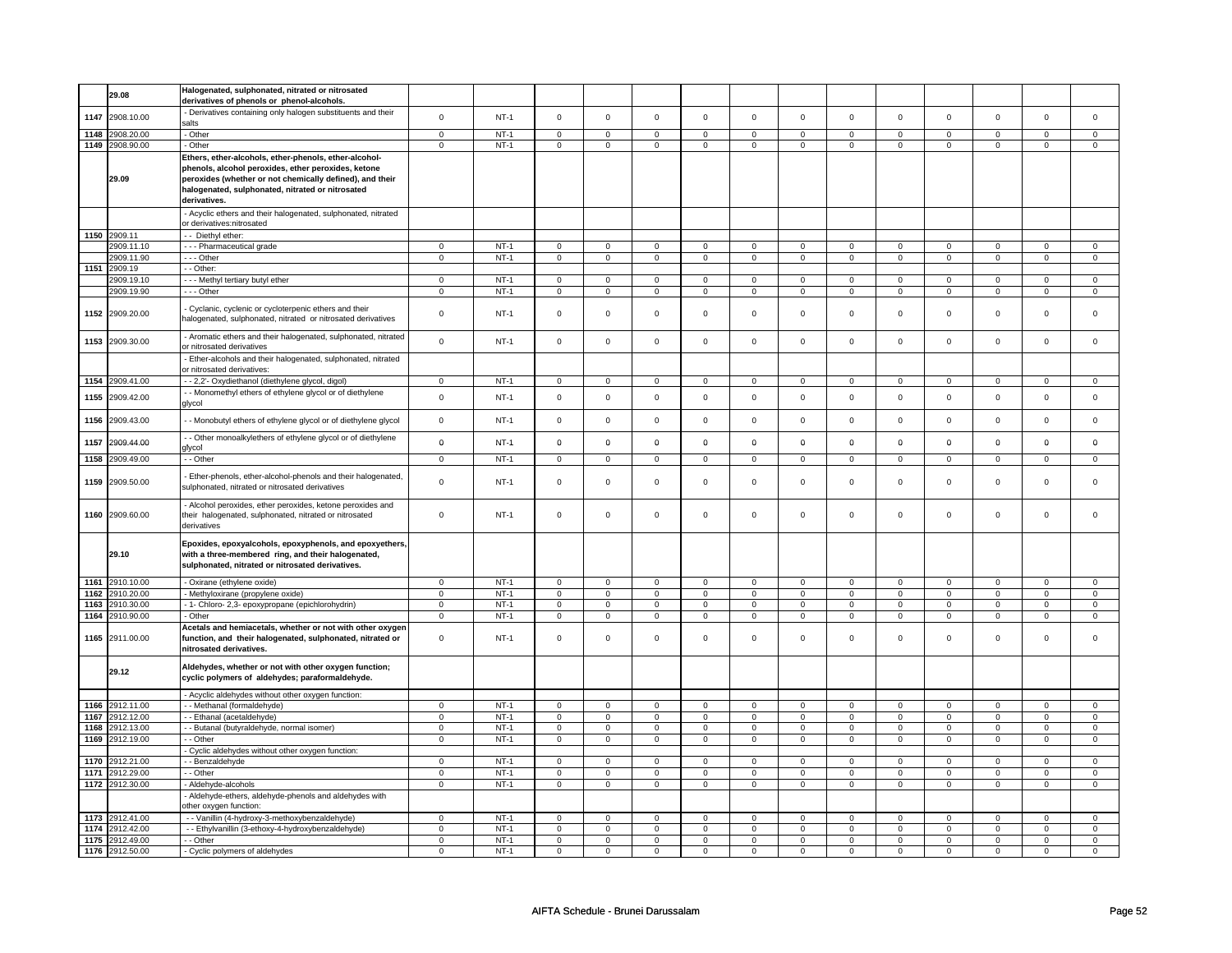| Halogenated, sulphonated, nitrated or nitrosated<br>1178<br>2913.00.00<br>$\mathbf 0$<br>$NT-1$<br>$\mathsf 0$<br>$\mathbf 0$<br>$\mathsf 0$<br>$\mathbf 0$<br>$\mathbf 0$<br>$\mathsf 0$<br>$\mathbf 0$<br>$\mathsf 0$<br>$\mathbf 0$<br>$\mathbf 0$<br>$\mathbf 0$<br>derivatives of products of heading 29.12.<br>Ketones and quinones, whether or not with other oxygen<br>29.14<br>function, and their halogenated, sulphonated, nitrated or<br>nitrosated derivatives.<br>- Acylic ketones without other oxygen function:<br>1179 2914.11.00<br>$NT-1$<br>$\overline{0}$<br>$\overline{0}$<br>$\mathbf{0}$<br>$\circ$<br>$\overline{0}$<br>$\mathbf{0}$<br>$\mathsf 0$<br>$\mathbf{0}$<br>$\mathbf 0$<br>$\overline{0}$<br>$\mathbf 0$<br>$\mathbf{0}$<br>- - Acetone<br>2914.12.00<br>1180<br>- - Butanone (methyl ethyl ketone)<br>$NT-1$<br>0<br>$\mathbf 0$<br>0<br>$\mathbf 0$<br>0<br>0<br>$\mathbf 0$<br>0<br>$\mathbf 0$<br>$\mathbf 0$<br>$\mathbf 0$<br>$\mathbf 0$<br>2914.13.00<br>- 4-Methylpentan-2-one (methyl isobutyl ketone)<br>$NT-1$<br>1181<br>$\mathbf 0$<br>$\mathbf 0$<br>$\mathbf 0$<br>$\mathsf 0$<br>$\mathbf 0$<br>$\mathbf 0$<br>$\Omega$<br>$\mathbf 0$<br>$\mathbf 0$<br>$\mathbf 0$<br>$\mathbf 0$<br>$\mathbf 0$<br>1182 2914.19.00<br>$NT-1$<br>- - Other<br>$\mathbf 0$<br>$\mathbf{0}$<br>$\mathsf 0$<br>$\mathbf 0$<br>$\mathbf 0$<br>$\mathbf 0$<br>$\mathbf 0$<br>$\mathbf 0$<br>$\mathbf 0$<br>$\mathbf 0$<br>$\mathbf 0$<br>$\mathbf{0}$<br>- Cyclanic, cyclenic or cycloterpenic ketones without other<br>oxygen function:<br>2914.21.00<br>1183<br>- Camphor<br>$\mathbf{0}$<br>$NT-1$<br>$\mathbf 0$<br>$\mathbf 0$<br>$\mathsf 0$<br>$\mathbf 0$<br>$\mathbf 0$<br>$\mathbf 0$<br>$\mathbf 0$<br>$\mathbf{0}$<br>$\mathbf{0}$<br>$\mathbf 0$<br>$\mathbf 0$<br>2914.22.00<br>$\mathbf 0$<br>$NT-1$<br>$\mathbf{0}$<br>$\mathbf 0$<br>$\mathsf 0$<br>$\Omega$<br>1184<br>$\mathbf 0$<br>$\mathbf 0$<br>$\mathsf 0$<br>$\mathbf 0$<br>$\mathbf 0$<br>$\mathbf 0$<br>- Cyclohexanone and methylcyclohexanones<br>$\Omega$<br>1185<br>2914.23.00<br>- Ionones and methylionones<br>$\mathbf 0$<br>$NT-1$<br>$\mathbf 0$<br>$\mathbf 0$<br>$\mathsf 0$<br>$\mathbf 0$<br>$\mathbf 0$<br>$\mathbf 0$<br>$\mathsf 0$<br>$\mathbf 0$<br>$\mathbf 0$<br>$\mathbf 0$<br>$\Omega$<br>2914.29.00<br>1186<br>- Other<br>$\mathbf 0$<br>$NT-1$<br>$\mathbf 0$<br>$\mathsf 0$<br>$\mathsf 0$<br>$\mathbf 0$<br>$\mathsf 0$<br>$\mathsf 0$<br>$\mathbf 0$<br>$\mathbf 0$<br>$\mathbf 0$<br>$\mathbf 0$<br>$\Omega$<br>- Aromatic ketones without other oxygen function:<br>2914.31.00<br>$NT-1$<br>1187<br>- - Phenylacetone (phenylpropan-2-one)<br>0<br>$\mathbf 0$<br>0<br>$\mathbf{0}$<br>$\mathbf 0$<br>0<br>$\mathbf 0$<br>$\mathbf 0$<br>$\mathbf 0$<br>$\mathbf 0$<br>$\mathbf 0$<br>$\mathbf 0$<br>2914.39.00<br>$NT-1$<br>1188<br>- Other<br>$\mathbf 0$<br>$\Omega$<br>$\mathbf 0$<br>$\mathbf 0$<br>$\Omega$<br>$\mathbf 0$<br>$\mathbf 0$<br>$\Omega$<br>$\Omega$<br>$\mathbf 0$<br>$\mathbf 0$<br>$\Omega$<br>1189<br>2914.40.00<br>$\mathsf 0$<br>$NT-1$<br>$\mathsf 0$<br>$\mathbf 0$<br>- Ketone-alcohols and ketone-B359aldehydes<br>$\mathbf 0$<br>$\mathbf 0$<br>$\mathsf 0$<br>$\Omega$<br>$\mathsf{O}\xspace$<br>$\mathbf 0$<br>$\mathsf 0$<br>$\mathbf 0$<br>$\Omega$<br>1190<br>2914.50.00<br>Ketone-phenols and ketones with other oxygen function<br>$\mathbf 0$<br>$NT-1$<br>$\mathsf 0$<br>$\mathbf 0$<br>$\mathsf 0$<br>$\Omega$<br>$\mathbf 0$<br>$\Omega$<br>$\mathsf 0$<br>$\mathbf 0$<br>$\mathbf 0$<br>$\mathbf 0$<br>$\Omega$<br>Quinones:<br>1191<br>2914.61.00<br>$NT-1$<br>- - Anthraquinone<br>$\mathbf 0$<br>$\overline{0}$<br>$\overline{0}$<br>$\mathbf{0}$<br>$\mathbf 0$<br>$\mathbf 0$<br>$\mathbf 0$<br>$\mathbf{0}$<br>$\mathbf 0$<br>$\mathbf 0$<br>$\mathbf 0$<br>$\mathbf{0}$<br>$NT-1$<br>1192<br>2914.69.00<br>- - Other<br>$\mathbf 0$<br>$\mathbf 0$<br>$\mathsf 0$<br>$\mathsf 0$<br>$\mathsf 0$<br>$\mathbf 0$<br>$\mathbf 0$<br>$\mathsf 0$<br>$\mathbf 0$<br>$\mathbf 0$<br>$\mathbf 0$<br>$\mathbf 0$<br>1193<br>2914.70.00<br>$\mathsf 0$<br>$NT-1$<br>$\mathsf 0$<br>$\mathbf 0$<br>$\mathsf 0$<br>$\mathbf 0$<br>$\mathsf 0$<br>$\mathbf 0$<br>$\mathbf 0$<br>- Halogenated, sulphonated, nitrated or nitrosated derivatives<br>$\mathsf 0$<br>$\mathsf 0$<br>$\mathsf 0$<br>$\mathbf 0$<br>Saturated acyclic monocarboxylic acids and their<br>anhydrides, halides, peroxides and peroxyacids; their<br>29.15<br>halogenated, sulphonated, nitrated or nitrosated<br>derivatives.<br>- Formic acid, its salts and esters:<br>2915.11.00<br>$NT-1$<br>1194<br>- Formic acid<br>0<br>$\mathbf 0$<br>$\mathbf 0$<br>$\mathbf 0$<br>$\mathbf 0$<br>0<br>$\mathbf 0$<br>$\mathbf 0$<br>$\mathbf 0$<br>$\mathbf 0$<br>$\mathbf 0$<br>$\mathbf 0$<br>1195 2915.12.00<br>$NT-1$<br>$\overline{0}$<br>$\overline{0}$<br>- - Salts of formic acid<br>$\mathbf 0$<br>$\mathbf 0$<br>$\mathsf 0$<br>$\mathsf 0$<br>$\mathbf 0$<br>$\mathbf 0$<br>$\mathsf 0$<br>$\mathsf 0$<br>$\mathbf 0$<br>$\mathsf 0$<br>1196<br>2915.13.00<br>$\mathsf 0$<br>$NT-1$<br>$\mathsf 0$<br>$\mathsf 0$<br>$\mathsf 0$<br>-- Esters of formic acid<br>$\mathbf 0$<br>0<br>$\mathbf 0$<br>$\mathbf 0$<br>0<br>$\mathbf 0$<br>$\mathbf 0$<br>$\mathbf 0$<br>Acetic acid and its salts; acetic anhydride:<br>1197<br>2915.21.00<br>- - Acetic acid<br>$NT-1$<br>$\mathbf 0$<br>$\mathbf 0$<br>$\overline{0}$<br>$\overline{0}$<br>0<br>$\mathbf 0$<br>$\mathbf 0$<br>$\mathbf 0$<br>$\mathbf{0}$<br>$\overline{0}$<br>$\overline{0}$<br>$\mathbf 0$<br>$NT-1$<br>1198<br>2915.22.00<br>- - Sodium acetate<br>$\mathbf 0$<br>$\Omega$<br>$\mathbf{0}$<br>$\mathbf 0$<br>$\mathbf 0$<br>$\mathbf{0}$<br>$\mathbf{0}$<br>$\mathbf{0}$<br>$\mathbf{0}$<br>$\mathbf{0}$<br>$\Omega$<br>$^{\circ}$<br>1199<br>2915.23.00<br>- - Cobalt acetates<br>$\mathbf 0$<br>$NT-1$<br>$\mathbf 0$<br>$\mathsf 0$<br>$\mathbf 0$<br>$\mathbf 0$<br>$\mathbf 0$<br>$\mathbf 0$<br>$\mathbf 0$<br>0<br>$\mathbf 0$<br>$\mathbf 0$<br>$\mathbf{0}$<br>2915.24.00<br>1200<br>- - Acetic anhydride<br>$\mathbf 0$<br>$NT-1$<br>$\mathbf 0$<br>$\mathbf 0$<br>$\mathsf 0$<br>$\Omega$<br>$\mathbf 0$<br>$\Omega$<br>$\mathsf 0$<br>$\mathbf 0$<br>$\overline{0}$<br>$\mathbf 0$<br>$\Omega$<br>2915.29.00<br>$\overline{0}$<br>1201<br>$\mathbf 0$<br>$NT-1$<br>$\mathsf 0$<br>$\mathbf 0$<br>$\mathsf 0$<br>$\mathsf 0$<br>$\mathbf 0$<br>$\mathbf 0$<br>$\overline{0}$<br>$\mathbf 0$<br>$\mathbf 0$<br>$\mathbf{0}$<br>- - Other<br>Esters of acetic acid:<br>1202<br>2915.31.00<br>- Ethyl acetate<br>$NT-1$<br>$\mathbf 0$<br>$\mathsf 0$<br>$\mathbf 0$<br>0<br>$\mathbf 0$<br>$\mathbf 0$<br>$\mathbf 0$<br>$\mathbf 0$<br>$\Omega$<br>$\Omega$<br>$\mathbf 0$<br>$\mathbf 0$<br>1203<br>2915.32.00<br>$NT-1$<br>- - Vinyl acetate<br>$\mathbf{0}$<br>0<br>$\mathbf 0$<br>0<br>$\mathbf{0}$<br>$\mathbf 0$<br>$\mathbf 0$<br>$\mathbf 0$<br>$\mathbf 0$<br>$\Omega$<br>$\mathbf 0$<br>$\mathbf 0$<br>1204<br>$NT-1$<br>2915.33.00<br>$\mathbf 0$<br>$\mathsf 0$<br>- - n-Butyl acetate<br>$\mathbf 0$<br>$\mathbf 0$<br>$\mathbf{0}$<br>$\mathbf 0$<br>$\mathbf 0$<br>$\mathbf{0}$<br>$\mathbf 0$<br>$\mathbf{0}$<br>$\mathbf 0$<br>$\mathbf 0$<br>1205<br>2915.34.00<br>- - Isobutyl acetate<br>$\mathbf 0$<br>$NT-1$<br>$\mathbf 0$<br>$\circ$<br>$\mathbf 0$<br>$\mathbf 0$<br>$\mathbf 0$<br>$\mathbf 0$<br>$\mathbf{0}$<br>$\mathbf{0}$<br>$\Omega$<br>$\Omega$<br>$\Omega$<br>1206<br>2915.35.00<br>- 2-Ethoxyethyl acetate<br>$\mathbf 0$<br>$NT-1$<br>$\mathbf 0$<br>$\mathbf 0$<br>$\mathsf 0$<br>$\mathbf 0$<br>$\mathbf 0$<br>$\mathbf 0$<br>$\mathbf 0$<br>$\mathbf 0$<br>$\mathsf 0$<br>$\mathbf 0$<br>$\mathbf 0$<br>2915.39.00<br>$\overline{0}$<br>$NT-1$<br>$\overline{0}$<br>$\overline{0}$<br>$\overline{0}$<br>$\overline{0}$<br>$\overline{0}$<br>$\overline{0}$<br>1207<br>- - Other<br>$\mathbf 0$<br>$\mathbf 0$<br>$\mathbf 0$<br>$\mathbf 0$<br>$\mathbf 0$<br>1208<br>2915.40.00<br>$\mathbf 0$<br>$NT-1$<br>$\mathbf 0$<br>$\mathbf 0$<br>$\mathsf 0$<br>$\Omega$<br>$\mathbf 0$<br>$\mathbf 0$<br>$\mathsf 0$<br>$\mathbf 0$<br>$\mathbf 0$<br>$\mathbf 0$<br>$\Omega$<br>Mono-, di- or trichloroacetic acids, their salts and esters<br>1209<br>2915.50.00<br>$NT-1$<br>$\mathbf{0}$<br>$\mathbf 0$<br>$\mathbf{0}$<br>$\mathbf{0}$<br>$\mathbf 0$<br>$\mathbf{0}$<br>$\mathbf 0$<br>$\mathbf{0}$<br>$\mathbf{0}$<br>$\mathbf{0}$<br>- Propionic acid, its salts and esters<br>$\Omega$<br>$\Omega$<br>1210<br>$NT-1$<br>2915.60.00<br>- Butanoic acids, pentanoic acids, their salts and esters<br>$\mathbf 0$<br>0<br>$\mathbf 0$<br>$\overline{0}$<br>0<br>$\mathbf 0$<br>$\overline{0}$<br>0<br>$\overline{0}$<br>$\overline{0}$<br>$\mathbf 0$<br>$\mathbf 0$<br>1211<br>2915.70<br>- Palmitic acid, stearic acid, their salts and esters:<br>2915.70.10<br>$NT-1$<br>$\Omega$<br>$\mathbf 0$<br>$\mathsf 0$<br>$\Omega$<br>$\mathsf 0$<br>- - Palmitic acid, its salts and esters<br>$\mathbf 0$<br>$\mathbf 0$<br>$\mathsf 0$<br>$\mathsf{O}\xspace$<br>$\Omega$<br>$\mathbf 0$<br>$\Omega$<br>2915.70.20<br>$\mathsf 0$<br>$NT-1$<br>$\mathsf 0$<br>$\mathsf 0$<br>$\mathsf 0$<br>$\pmb{0}$<br>$\mathsf 0$<br>$\Omega$<br>$\mathsf{O}\xspace$<br>$\mathsf 0$<br>$\mathbf 0$<br>$\mathbf 0$<br>$\Omega$<br>- Stearic acid<br>2915.70.30<br>- - Salts and esters of stearic acid<br>$\mathsf 0$<br>$NT-1$<br>$\mathbf 0$<br>$\mathsf 0$<br>$\mathsf 0$<br>$\mathbf 0$<br>$\mathsf 0$<br>$\mathbf 0$<br>$\mathsf 0$<br>$\mathbf 0$<br>$\mathsf 0$<br>$\mathbf 0$<br>$\mathsf 0$<br>1212<br>2915.90<br>Other:<br>2915.90.10<br>$NT-1$<br>$\overline{0}$<br>- - Acetyl chloride<br>$\mathbf 0$<br>$\mathbf 0$<br>$\mathbf 0$<br>$\mathsf 0$<br>$\mathbf 0$<br>$\mathsf 0$<br>$\Omega$<br>$\mathbf 0$<br>$\mathbf 0$<br>$\mathsf 0$<br>$\Omega$<br>$NT-1$<br>2915.90.20<br>- - Lauric acid, myristic acid, their salts and esters<br>$\mathbf 0$<br>$\mathsf 0$<br>$\mathbf 0$<br>$\mathsf 0$<br>$\mathsf 0$<br>$\mathbf 0$<br>$\mathbf 0$<br>$\mathsf 0$<br>$\mathbf 0$<br>$\mathsf 0$<br>$\mathbf 0$<br>$\mathbf 0$<br>2915.90.90<br>$NT-1$<br>- - Other<br>$\mathbf 0$<br>$\mathbf 0$<br>$\mathbf 0$<br>$\mathsf 0$<br>$\mathsf 0$<br>$\mathbf 0$<br>$\mathbf 0$<br>$\mathbf 0$<br>$\mathbf 0$<br>$\mathsf 0$<br>$\mathbf 0$<br>$\mathsf 0$<br>Unsaturated acyclic monocarboxylic acids, cyclic<br>monocarboxylic acids, theiranhydrides, halides, peroxides<br>29.16<br>and peroxyacids; their halogenated, sulphonated, nitrated<br>or nitrosated derivatives.<br>Unsaturated acyclic monocarboxylic acids, their anhydrides,<br>halides, peroxides, peroxyacids and their derivatives: | 1177 | 2912.60.00 | Paraformaldehyde | $\Omega$ | $NT-1$ | $\Omega$ | 0 | $\mathbf 0$ | $\Omega$ | 0 | $\mathbf 0$ | $\Omega$ | $\mathbf 0$ | $\mathbf 0$ | $\Omega$ | $\mathbf 0$                |
|--------------------------------------------------------------------------------------------------------------------------------------------------------------------------------------------------------------------------------------------------------------------------------------------------------------------------------------------------------------------------------------------------------------------------------------------------------------------------------------------------------------------------------------------------------------------------------------------------------------------------------------------------------------------------------------------------------------------------------------------------------------------------------------------------------------------------------------------------------------------------------------------------------------------------------------------------------------------------------------------------------------------------------------------------------------------------------------------------------------------------------------------------------------------------------------------------------------------------------------------------------------------------------------------------------------------------------------------------------------------------------------------------------------------------------------------------------------------------------------------------------------------------------------------------------------------------------------------------------------------------------------------------------------------------------------------------------------------------------------------------------------------------------------------------------------------------------------------------------------------------------------------------------------------------------------------------------------------------------------------------------------------------------------------------------------------------------------------------------------------------------------------------------------------------------------------------------------------------------------------------------------------------------------------------------------------------------------------------------------------------------------------------------------------------------------------------------------------------------------------------------------------------------------------------------------------------------------------------------------------------------------------------------------------------------------------------------------------------------------------------------------------------------------------------------------------------------------------------------------------------------------------------------------------------------------------------------------------------------------------------------------------------------------------------------------------------------------------------------------------------------------------------------------------------------------------------------------------------------------------------------------------------------------------------------------------------------------------------------------------------------------------------------------------------------------------------------------------------------------------------------------------------------------------------------------------------------------------------------------------------------------------------------------------------------------------------------------------------------------------------------------------------------------------------------------------------------------------------------------------------------------------------------------------------------------------------------------------------------------------------------------------------------------------------------------------------------------------------------------------------------------------------------------------------------------------------------------------------------------------------------------------------------------------------------------------------------------------------------------------------------------------------------------------------------------------------------------------------------------------------------------------------------------------------------------------------------------------------------------------------------------------------------------------------------------------------------------------------------------------------------------------------------------------------------------------------------------------------------------------------------------------------------------------------------------------------------------------------------------------------------------------------------------------------------------------------------------------------------------------------------------------------------------------------------------------------------------------------------------------------------------------------------------------------------------------------------------------------------------------------------------------------------------------------------------------------------------------------------------------------------------------------------------------------------------------------------------------------------------------------------------------------------------------------------------------------------------------------------------------------------------------------------------------------------------------------------------------------------------------------------------------------------------------------------------------------------------------------------------------------------------------------------------------------------------------------------------------------------------------------------------------------------------------------------------------------------------------------------------------------------------------------------------------------------------------------------------------------------------------------------------------------------------------------------------------------------------------------------------------------------------------------------------------------------------------------------------------------------------------------------------------------------------------------------------------------------------------------------------------------------------------------------------------------------------------------------------------------------------------------------------------------------------------------------------------------------------------------------------------------------------------------------------------------------------------------------------------------------------------------------------------------------------------------------------------------------------------------------------------------------------------------------------------------------------------------------------------------------------------------------------------------------------------------------------------------------------------------------------------------------------------------------------------------------------------------------------------------------------------------------------------------------------------------------------------------------------------------------------------------------------------------------------------------------------------------------------------------------------------------------------------------------------------------------------------------------------------------------------------------------------------------------------------------------------------------------------------------------------------------------------------------------------------------------------------------------------------------------------------------------------------------------------------------------------------------------------------------------------------------------------------------------------------------------------------------------------------------------------------------------------------------------------------------------------------------------------------------------------------------------------------------------------------------------------------------------------------------------------------------------------------------------------------------------------------------------------------------------------------------------------------------------------------------------------------------------------------------------------------------------------------------------------------------------------------------------------------------------------------------------------------------------------------------------------------------------------------------------------------------------------------------------------------------------------------------------------------------------------------------------------------------------------------------------------------------------------------------------------------------------------------------------------------------------------------------------------------------------------------------------------------------------------------------------------------------------------------------------------------------------------------------------------------------------------------------------------------------------------------------------------------------------------------------------------------------------------------------------------------------------------------------------------------------------------------------------------------------------------------------------------------------------------------------------------------------------------------------------------------------------------------------------------------------------------------------------------------------------------------------------------------------------------------------------------------------------------------------------------------------------------------------------------------------------------------------------------------------------------------------------------------------------------------------------------------------------------------------------------------------------------------------------|------|------------|------------------|----------|--------|----------|---|-------------|----------|---|-------------|----------|-------------|-------------|----------|----------------------------|
|                                                                                                                                                                                                                                                                                                                                                                                                                                                                                                                                                                                                                                                                                                                                                                                                                                                                                                                                                                                                                                                                                                                                                                                                                                                                                                                                                                                                                                                                                                                                                                                                                                                                                                                                                                                                                                                                                                                                                                                                                                                                                                                                                                                                                                                                                                                                                                                                                                                                                                                                                                                                                                                                                                                                                                                                                                                                                                                                                                                                                                                                                                                                                                                                                                                                                                                                                                                                                                                                                                                                                                                                                                                                                                                                                                                                                                                                                                                                                                                                                                                                                                                                                                                                                                                                                                                                                                                                                                                                                                                                                                                                                                                                                                                                                                                                                                                                                                                                                                                                                                                                                                                                                                                                                                                                                                                                                                                                                                                                                                                                                                                                                                                                                                                                                                                                                                                                                                                                                                                                                                                                                                                                                                                                                                                                                                                                                                                                                                                                                                                                                                                                                                                                                                                                                                                                                                                                                                                                                                                                                                                                                                                                                                                                                                                                                                                                                                                                                                                                                                                                                                                                                                                                                                                                                                                                                                                                                                                                                                                                                                                                                                                                                                                                                                                                                                                                                                                                                                                                                                                                                                                                                                                                                                                                                                                                                                                                                                                                                                                                                                                                                                                                                                                                                                                                                                                                                                                                                                                                                                                                                                                                                                                                                                                                                                                                                                                                                                                                                                                                                                                                                                                                                                                                                                                                                                                                                                                                                                                                                                                                                                                                                                                                                                                                                                                |      |            |                  |          |        |          |   |             |          |   |             |          |             |             |          | $\mathbf 0$                |
|                                                                                                                                                                                                                                                                                                                                                                                                                                                                                                                                                                                                                                                                                                                                                                                                                                                                                                                                                                                                                                                                                                                                                                                                                                                                                                                                                                                                                                                                                                                                                                                                                                                                                                                                                                                                                                                                                                                                                                                                                                                                                                                                                                                                                                                                                                                                                                                                                                                                                                                                                                                                                                                                                                                                                                                                                                                                                                                                                                                                                                                                                                                                                                                                                                                                                                                                                                                                                                                                                                                                                                                                                                                                                                                                                                                                                                                                                                                                                                                                                                                                                                                                                                                                                                                                                                                                                                                                                                                                                                                                                                                                                                                                                                                                                                                                                                                                                                                                                                                                                                                                                                                                                                                                                                                                                                                                                                                                                                                                                                                                                                                                                                                                                                                                                                                                                                                                                                                                                                                                                                                                                                                                                                                                                                                                                                                                                                                                                                                                                                                                                                                                                                                                                                                                                                                                                                                                                                                                                                                                                                                                                                                                                                                                                                                                                                                                                                                                                                                                                                                                                                                                                                                                                                                                                                                                                                                                                                                                                                                                                                                                                                                                                                                                                                                                                                                                                                                                                                                                                                                                                                                                                                                                                                                                                                                                                                                                                                                                                                                                                                                                                                                                                                                                                                                                                                                                                                                                                                                                                                                                                                                                                                                                                                                                                                                                                                                                                                                                                                                                                                                                                                                                                                                                                                                                                                                                                                                                                                                                                                                                                                                                                                                                                                                                                                                |      |            |                  |          |        |          |   |             |          |   |             |          |             |             |          |                            |
|                                                                                                                                                                                                                                                                                                                                                                                                                                                                                                                                                                                                                                                                                                                                                                                                                                                                                                                                                                                                                                                                                                                                                                                                                                                                                                                                                                                                                                                                                                                                                                                                                                                                                                                                                                                                                                                                                                                                                                                                                                                                                                                                                                                                                                                                                                                                                                                                                                                                                                                                                                                                                                                                                                                                                                                                                                                                                                                                                                                                                                                                                                                                                                                                                                                                                                                                                                                                                                                                                                                                                                                                                                                                                                                                                                                                                                                                                                                                                                                                                                                                                                                                                                                                                                                                                                                                                                                                                                                                                                                                                                                                                                                                                                                                                                                                                                                                                                                                                                                                                                                                                                                                                                                                                                                                                                                                                                                                                                                                                                                                                                                                                                                                                                                                                                                                                                                                                                                                                                                                                                                                                                                                                                                                                                                                                                                                                                                                                                                                                                                                                                                                                                                                                                                                                                                                                                                                                                                                                                                                                                                                                                                                                                                                                                                                                                                                                                                                                                                                                                                                                                                                                                                                                                                                                                                                                                                                                                                                                                                                                                                                                                                                                                                                                                                                                                                                                                                                                                                                                                                                                                                                                                                                                                                                                                                                                                                                                                                                                                                                                                                                                                                                                                                                                                                                                                                                                                                                                                                                                                                                                                                                                                                                                                                                                                                                                                                                                                                                                                                                                                                                                                                                                                                                                                                                                                                                                                                                                                                                                                                                                                                                                                                                                                                                                                                |      |            |                  |          |        |          |   |             |          |   |             |          |             |             |          |                            |
|                                                                                                                                                                                                                                                                                                                                                                                                                                                                                                                                                                                                                                                                                                                                                                                                                                                                                                                                                                                                                                                                                                                                                                                                                                                                                                                                                                                                                                                                                                                                                                                                                                                                                                                                                                                                                                                                                                                                                                                                                                                                                                                                                                                                                                                                                                                                                                                                                                                                                                                                                                                                                                                                                                                                                                                                                                                                                                                                                                                                                                                                                                                                                                                                                                                                                                                                                                                                                                                                                                                                                                                                                                                                                                                                                                                                                                                                                                                                                                                                                                                                                                                                                                                                                                                                                                                                                                                                                                                                                                                                                                                                                                                                                                                                                                                                                                                                                                                                                                                                                                                                                                                                                                                                                                                                                                                                                                                                                                                                                                                                                                                                                                                                                                                                                                                                                                                                                                                                                                                                                                                                                                                                                                                                                                                                                                                                                                                                                                                                                                                                                                                                                                                                                                                                                                                                                                                                                                                                                                                                                                                                                                                                                                                                                                                                                                                                                                                                                                                                                                                                                                                                                                                                                                                                                                                                                                                                                                                                                                                                                                                                                                                                                                                                                                                                                                                                                                                                                                                                                                                                                                                                                                                                                                                                                                                                                                                                                                                                                                                                                                                                                                                                                                                                                                                                                                                                                                                                                                                                                                                                                                                                                                                                                                                                                                                                                                                                                                                                                                                                                                                                                                                                                                                                                                                                                                                                                                                                                                                                                                                                                                                                                                                                                                                                                                                |      |            |                  |          |        |          |   |             |          |   |             |          |             |             |          |                            |
|                                                                                                                                                                                                                                                                                                                                                                                                                                                                                                                                                                                                                                                                                                                                                                                                                                                                                                                                                                                                                                                                                                                                                                                                                                                                                                                                                                                                                                                                                                                                                                                                                                                                                                                                                                                                                                                                                                                                                                                                                                                                                                                                                                                                                                                                                                                                                                                                                                                                                                                                                                                                                                                                                                                                                                                                                                                                                                                                                                                                                                                                                                                                                                                                                                                                                                                                                                                                                                                                                                                                                                                                                                                                                                                                                                                                                                                                                                                                                                                                                                                                                                                                                                                                                                                                                                                                                                                                                                                                                                                                                                                                                                                                                                                                                                                                                                                                                                                                                                                                                                                                                                                                                                                                                                                                                                                                                                                                                                                                                                                                                                                                                                                                                                                                                                                                                                                                                                                                                                                                                                                                                                                                                                                                                                                                                                                                                                                                                                                                                                                                                                                                                                                                                                                                                                                                                                                                                                                                                                                                                                                                                                                                                                                                                                                                                                                                                                                                                                                                                                                                                                                                                                                                                                                                                                                                                                                                                                                                                                                                                                                                                                                                                                                                                                                                                                                                                                                                                                                                                                                                                                                                                                                                                                                                                                                                                                                                                                                                                                                                                                                                                                                                                                                                                                                                                                                                                                                                                                                                                                                                                                                                                                                                                                                                                                                                                                                                                                                                                                                                                                                                                                                                                                                                                                                                                                                                                                                                                                                                                                                                                                                                                                                                                                                                                                                |      |            |                  |          |        |          |   |             |          |   |             |          |             |             |          |                            |
|                                                                                                                                                                                                                                                                                                                                                                                                                                                                                                                                                                                                                                                                                                                                                                                                                                                                                                                                                                                                                                                                                                                                                                                                                                                                                                                                                                                                                                                                                                                                                                                                                                                                                                                                                                                                                                                                                                                                                                                                                                                                                                                                                                                                                                                                                                                                                                                                                                                                                                                                                                                                                                                                                                                                                                                                                                                                                                                                                                                                                                                                                                                                                                                                                                                                                                                                                                                                                                                                                                                                                                                                                                                                                                                                                                                                                                                                                                                                                                                                                                                                                                                                                                                                                                                                                                                                                                                                                                                                                                                                                                                                                                                                                                                                                                                                                                                                                                                                                                                                                                                                                                                                                                                                                                                                                                                                                                                                                                                                                                                                                                                                                                                                                                                                                                                                                                                                                                                                                                                                                                                                                                                                                                                                                                                                                                                                                                                                                                                                                                                                                                                                                                                                                                                                                                                                                                                                                                                                                                                                                                                                                                                                                                                                                                                                                                                                                                                                                                                                                                                                                                                                                                                                                                                                                                                                                                                                                                                                                                                                                                                                                                                                                                                                                                                                                                                                                                                                                                                                                                                                                                                                                                                                                                                                                                                                                                                                                                                                                                                                                                                                                                                                                                                                                                                                                                                                                                                                                                                                                                                                                                                                                                                                                                                                                                                                                                                                                                                                                                                                                                                                                                                                                                                                                                                                                                                                                                                                                                                                                                                                                                                                                                                                                                                                                                                |      |            |                  |          |        |          |   |             |          |   |             |          |             |             |          |                            |
|                                                                                                                                                                                                                                                                                                                                                                                                                                                                                                                                                                                                                                                                                                                                                                                                                                                                                                                                                                                                                                                                                                                                                                                                                                                                                                                                                                                                                                                                                                                                                                                                                                                                                                                                                                                                                                                                                                                                                                                                                                                                                                                                                                                                                                                                                                                                                                                                                                                                                                                                                                                                                                                                                                                                                                                                                                                                                                                                                                                                                                                                                                                                                                                                                                                                                                                                                                                                                                                                                                                                                                                                                                                                                                                                                                                                                                                                                                                                                                                                                                                                                                                                                                                                                                                                                                                                                                                                                                                                                                                                                                                                                                                                                                                                                                                                                                                                                                                                                                                                                                                                                                                                                                                                                                                                                                                                                                                                                                                                                                                                                                                                                                                                                                                                                                                                                                                                                                                                                                                                                                                                                                                                                                                                                                                                                                                                                                                                                                                                                                                                                                                                                                                                                                                                                                                                                                                                                                                                                                                                                                                                                                                                                                                                                                                                                                                                                                                                                                                                                                                                                                                                                                                                                                                                                                                                                                                                                                                                                                                                                                                                                                                                                                                                                                                                                                                                                                                                                                                                                                                                                                                                                                                                                                                                                                                                                                                                                                                                                                                                                                                                                                                                                                                                                                                                                                                                                                                                                                                                                                                                                                                                                                                                                                                                                                                                                                                                                                                                                                                                                                                                                                                                                                                                                                                                                                                                                                                                                                                                                                                                                                                                                                                                                                                                                                                |      |            |                  |          |        |          |   |             |          |   |             |          |             |             |          | $\mathbf 0$                |
|                                                                                                                                                                                                                                                                                                                                                                                                                                                                                                                                                                                                                                                                                                                                                                                                                                                                                                                                                                                                                                                                                                                                                                                                                                                                                                                                                                                                                                                                                                                                                                                                                                                                                                                                                                                                                                                                                                                                                                                                                                                                                                                                                                                                                                                                                                                                                                                                                                                                                                                                                                                                                                                                                                                                                                                                                                                                                                                                                                                                                                                                                                                                                                                                                                                                                                                                                                                                                                                                                                                                                                                                                                                                                                                                                                                                                                                                                                                                                                                                                                                                                                                                                                                                                                                                                                                                                                                                                                                                                                                                                                                                                                                                                                                                                                                                                                                                                                                                                                                                                                                                                                                                                                                                                                                                                                                                                                                                                                                                                                                                                                                                                                                                                                                                                                                                                                                                                                                                                                                                                                                                                                                                                                                                                                                                                                                                                                                                                                                                                                                                                                                                                                                                                                                                                                                                                                                                                                                                                                                                                                                                                                                                                                                                                                                                                                                                                                                                                                                                                                                                                                                                                                                                                                                                                                                                                                                                                                                                                                                                                                                                                                                                                                                                                                                                                                                                                                                                                                                                                                                                                                                                                                                                                                                                                                                                                                                                                                                                                                                                                                                                                                                                                                                                                                                                                                                                                                                                                                                                                                                                                                                                                                                                                                                                                                                                                                                                                                                                                                                                                                                                                                                                                                                                                                                                                                                                                                                                                                                                                                                                                                                                                                                                                                                                                                                |      |            |                  |          |        |          |   |             |          |   |             |          |             |             |          | 0                          |
|                                                                                                                                                                                                                                                                                                                                                                                                                                                                                                                                                                                                                                                                                                                                                                                                                                                                                                                                                                                                                                                                                                                                                                                                                                                                                                                                                                                                                                                                                                                                                                                                                                                                                                                                                                                                                                                                                                                                                                                                                                                                                                                                                                                                                                                                                                                                                                                                                                                                                                                                                                                                                                                                                                                                                                                                                                                                                                                                                                                                                                                                                                                                                                                                                                                                                                                                                                                                                                                                                                                                                                                                                                                                                                                                                                                                                                                                                                                                                                                                                                                                                                                                                                                                                                                                                                                                                                                                                                                                                                                                                                                                                                                                                                                                                                                                                                                                                                                                                                                                                                                                                                                                                                                                                                                                                                                                                                                                                                                                                                                                                                                                                                                                                                                                                                                                                                                                                                                                                                                                                                                                                                                                                                                                                                                                                                                                                                                                                                                                                                                                                                                                                                                                                                                                                                                                                                                                                                                                                                                                                                                                                                                                                                                                                                                                                                                                                                                                                                                                                                                                                                                                                                                                                                                                                                                                                                                                                                                                                                                                                                                                                                                                                                                                                                                                                                                                                                                                                                                                                                                                                                                                                                                                                                                                                                                                                                                                                                                                                                                                                                                                                                                                                                                                                                                                                                                                                                                                                                                                                                                                                                                                                                                                                                                                                                                                                                                                                                                                                                                                                                                                                                                                                                                                                                                                                                                                                                                                                                                                                                                                                                                                                                                                                                                                                                                |      |            |                  |          |        |          |   |             |          |   |             |          |             |             |          | $\mathbf 0$                |
|                                                                                                                                                                                                                                                                                                                                                                                                                                                                                                                                                                                                                                                                                                                                                                                                                                                                                                                                                                                                                                                                                                                                                                                                                                                                                                                                                                                                                                                                                                                                                                                                                                                                                                                                                                                                                                                                                                                                                                                                                                                                                                                                                                                                                                                                                                                                                                                                                                                                                                                                                                                                                                                                                                                                                                                                                                                                                                                                                                                                                                                                                                                                                                                                                                                                                                                                                                                                                                                                                                                                                                                                                                                                                                                                                                                                                                                                                                                                                                                                                                                                                                                                                                                                                                                                                                                                                                                                                                                                                                                                                                                                                                                                                                                                                                                                                                                                                                                                                                                                                                                                                                                                                                                                                                                                                                                                                                                                                                                                                                                                                                                                                                                                                                                                                                                                                                                                                                                                                                                                                                                                                                                                                                                                                                                                                                                                                                                                                                                                                                                                                                                                                                                                                                                                                                                                                                                                                                                                                                                                                                                                                                                                                                                                                                                                                                                                                                                                                                                                                                                                                                                                                                                                                                                                                                                                                                                                                                                                                                                                                                                                                                                                                                                                                                                                                                                                                                                                                                                                                                                                                                                                                                                                                                                                                                                                                                                                                                                                                                                                                                                                                                                                                                                                                                                                                                                                                                                                                                                                                                                                                                                                                                                                                                                                                                                                                                                                                                                                                                                                                                                                                                                                                                                                                                                                                                                                                                                                                                                                                                                                                                                                                                                                                                                                                                                |      |            |                  |          |        |          |   |             |          |   |             |          |             |             |          | $\mathbf 0$                |
|                                                                                                                                                                                                                                                                                                                                                                                                                                                                                                                                                                                                                                                                                                                                                                                                                                                                                                                                                                                                                                                                                                                                                                                                                                                                                                                                                                                                                                                                                                                                                                                                                                                                                                                                                                                                                                                                                                                                                                                                                                                                                                                                                                                                                                                                                                                                                                                                                                                                                                                                                                                                                                                                                                                                                                                                                                                                                                                                                                                                                                                                                                                                                                                                                                                                                                                                                                                                                                                                                                                                                                                                                                                                                                                                                                                                                                                                                                                                                                                                                                                                                                                                                                                                                                                                                                                                                                                                                                                                                                                                                                                                                                                                                                                                                                                                                                                                                                                                                                                                                                                                                                                                                                                                                                                                                                                                                                                                                                                                                                                                                                                                                                                                                                                                                                                                                                                                                                                                                                                                                                                                                                                                                                                                                                                                                                                                                                                                                                                                                                                                                                                                                                                                                                                                                                                                                                                                                                                                                                                                                                                                                                                                                                                                                                                                                                                                                                                                                                                                                                                                                                                                                                                                                                                                                                                                                                                                                                                                                                                                                                                                                                                                                                                                                                                                                                                                                                                                                                                                                                                                                                                                                                                                                                                                                                                                                                                                                                                                                                                                                                                                                                                                                                                                                                                                                                                                                                                                                                                                                                                                                                                                                                                                                                                                                                                                                                                                                                                                                                                                                                                                                                                                                                                                                                                                                                                                                                                                                                                                                                                                                                                                                                                                                                                                                                                |      |            |                  |          |        |          |   |             |          |   |             |          |             |             |          |                            |
|                                                                                                                                                                                                                                                                                                                                                                                                                                                                                                                                                                                                                                                                                                                                                                                                                                                                                                                                                                                                                                                                                                                                                                                                                                                                                                                                                                                                                                                                                                                                                                                                                                                                                                                                                                                                                                                                                                                                                                                                                                                                                                                                                                                                                                                                                                                                                                                                                                                                                                                                                                                                                                                                                                                                                                                                                                                                                                                                                                                                                                                                                                                                                                                                                                                                                                                                                                                                                                                                                                                                                                                                                                                                                                                                                                                                                                                                                                                                                                                                                                                                                                                                                                                                                                                                                                                                                                                                                                                                                                                                                                                                                                                                                                                                                                                                                                                                                                                                                                                                                                                                                                                                                                                                                                                                                                                                                                                                                                                                                                                                                                                                                                                                                                                                                                                                                                                                                                                                                                                                                                                                                                                                                                                                                                                                                                                                                                                                                                                                                                                                                                                                                                                                                                                                                                                                                                                                                                                                                                                                                                                                                                                                                                                                                                                                                                                                                                                                                                                                                                                                                                                                                                                                                                                                                                                                                                                                                                                                                                                                                                                                                                                                                                                                                                                                                                                                                                                                                                                                                                                                                                                                                                                                                                                                                                                                                                                                                                                                                                                                                                                                                                                                                                                                                                                                                                                                                                                                                                                                                                                                                                                                                                                                                                                                                                                                                                                                                                                                                                                                                                                                                                                                                                                                                                                                                                                                                                                                                                                                                                                                                                                                                                                                                                                                                                                |      |            |                  |          |        |          |   |             |          |   |             |          |             |             |          |                            |
|                                                                                                                                                                                                                                                                                                                                                                                                                                                                                                                                                                                                                                                                                                                                                                                                                                                                                                                                                                                                                                                                                                                                                                                                                                                                                                                                                                                                                                                                                                                                                                                                                                                                                                                                                                                                                                                                                                                                                                                                                                                                                                                                                                                                                                                                                                                                                                                                                                                                                                                                                                                                                                                                                                                                                                                                                                                                                                                                                                                                                                                                                                                                                                                                                                                                                                                                                                                                                                                                                                                                                                                                                                                                                                                                                                                                                                                                                                                                                                                                                                                                                                                                                                                                                                                                                                                                                                                                                                                                                                                                                                                                                                                                                                                                                                                                                                                                                                                                                                                                                                                                                                                                                                                                                                                                                                                                                                                                                                                                                                                                                                                                                                                                                                                                                                                                                                                                                                                                                                                                                                                                                                                                                                                                                                                                                                                                                                                                                                                                                                                                                                                                                                                                                                                                                                                                                                                                                                                                                                                                                                                                                                                                                                                                                                                                                                                                                                                                                                                                                                                                                                                                                                                                                                                                                                                                                                                                                                                                                                                                                                                                                                                                                                                                                                                                                                                                                                                                                                                                                                                                                                                                                                                                                                                                                                                                                                                                                                                                                                                                                                                                                                                                                                                                                                                                                                                                                                                                                                                                                                                                                                                                                                                                                                                                                                                                                                                                                                                                                                                                                                                                                                                                                                                                                                                                                                                                                                                                                                                                                                                                                                                                                                                                                                                                                                                |      |            |                  |          |        |          |   |             |          |   |             |          |             |             |          | $\mathbf 0$<br>$\mathsf 0$ |
|                                                                                                                                                                                                                                                                                                                                                                                                                                                                                                                                                                                                                                                                                                                                                                                                                                                                                                                                                                                                                                                                                                                                                                                                                                                                                                                                                                                                                                                                                                                                                                                                                                                                                                                                                                                                                                                                                                                                                                                                                                                                                                                                                                                                                                                                                                                                                                                                                                                                                                                                                                                                                                                                                                                                                                                                                                                                                                                                                                                                                                                                                                                                                                                                                                                                                                                                                                                                                                                                                                                                                                                                                                                                                                                                                                                                                                                                                                                                                                                                                                                                                                                                                                                                                                                                                                                                                                                                                                                                                                                                                                                                                                                                                                                                                                                                                                                                                                                                                                                                                                                                                                                                                                                                                                                                                                                                                                                                                                                                                                                                                                                                                                                                                                                                                                                                                                                                                                                                                                                                                                                                                                                                                                                                                                                                                                                                                                                                                                                                                                                                                                                                                                                                                                                                                                                                                                                                                                                                                                                                                                                                                                                                                                                                                                                                                                                                                                                                                                                                                                                                                                                                                                                                                                                                                                                                                                                                                                                                                                                                                                                                                                                                                                                                                                                                                                                                                                                                                                                                                                                                                                                                                                                                                                                                                                                                                                                                                                                                                                                                                                                                                                                                                                                                                                                                                                                                                                                                                                                                                                                                                                                                                                                                                                                                                                                                                                                                                                                                                                                                                                                                                                                                                                                                                                                                                                                                                                                                                                                                                                                                                                                                                                                                                                                                                                                |      |            |                  |          |        |          |   |             |          |   |             |          |             |             |          | 0                          |
|                                                                                                                                                                                                                                                                                                                                                                                                                                                                                                                                                                                                                                                                                                                                                                                                                                                                                                                                                                                                                                                                                                                                                                                                                                                                                                                                                                                                                                                                                                                                                                                                                                                                                                                                                                                                                                                                                                                                                                                                                                                                                                                                                                                                                                                                                                                                                                                                                                                                                                                                                                                                                                                                                                                                                                                                                                                                                                                                                                                                                                                                                                                                                                                                                                                                                                                                                                                                                                                                                                                                                                                                                                                                                                                                                                                                                                                                                                                                                                                                                                                                                                                                                                                                                                                                                                                                                                                                                                                                                                                                                                                                                                                                                                                                                                                                                                                                                                                                                                                                                                                                                                                                                                                                                                                                                                                                                                                                                                                                                                                                                                                                                                                                                                                                                                                                                                                                                                                                                                                                                                                                                                                                                                                                                                                                                                                                                                                                                                                                                                                                                                                                                                                                                                                                                                                                                                                                                                                                                                                                                                                                                                                                                                                                                                                                                                                                                                                                                                                                                                                                                                                                                                                                                                                                                                                                                                                                                                                                                                                                                                                                                                                                                                                                                                                                                                                                                                                                                                                                                                                                                                                                                                                                                                                                                                                                                                                                                                                                                                                                                                                                                                                                                                                                                                                                                                                                                                                                                                                                                                                                                                                                                                                                                                                                                                                                                                                                                                                                                                                                                                                                                                                                                                                                                                                                                                                                                                                                                                                                                                                                                                                                                                                                                                                                                                                |      |            |                  |          |        |          |   |             |          |   |             |          |             |             |          | 0                          |
|                                                                                                                                                                                                                                                                                                                                                                                                                                                                                                                                                                                                                                                                                                                                                                                                                                                                                                                                                                                                                                                                                                                                                                                                                                                                                                                                                                                                                                                                                                                                                                                                                                                                                                                                                                                                                                                                                                                                                                                                                                                                                                                                                                                                                                                                                                                                                                                                                                                                                                                                                                                                                                                                                                                                                                                                                                                                                                                                                                                                                                                                                                                                                                                                                                                                                                                                                                                                                                                                                                                                                                                                                                                                                                                                                                                                                                                                                                                                                                                                                                                                                                                                                                                                                                                                                                                                                                                                                                                                                                                                                                                                                                                                                                                                                                                                                                                                                                                                                                                                                                                                                                                                                                                                                                                                                                                                                                                                                                                                                                                                                                                                                                                                                                                                                                                                                                                                                                                                                                                                                                                                                                                                                                                                                                                                                                                                                                                                                                                                                                                                                                                                                                                                                                                                                                                                                                                                                                                                                                                                                                                                                                                                                                                                                                                                                                                                                                                                                                                                                                                                                                                                                                                                                                                                                                                                                                                                                                                                                                                                                                                                                                                                                                                                                                                                                                                                                                                                                                                                                                                                                                                                                                                                                                                                                                                                                                                                                                                                                                                                                                                                                                                                                                                                                                                                                                                                                                                                                                                                                                                                                                                                                                                                                                                                                                                                                                                                                                                                                                                                                                                                                                                                                                                                                                                                                                                                                                                                                                                                                                                                                                                                                                                                                                                                                                                |      |            |                  |          |        |          |   |             |          |   |             |          |             |             |          |                            |
|                                                                                                                                                                                                                                                                                                                                                                                                                                                                                                                                                                                                                                                                                                                                                                                                                                                                                                                                                                                                                                                                                                                                                                                                                                                                                                                                                                                                                                                                                                                                                                                                                                                                                                                                                                                                                                                                                                                                                                                                                                                                                                                                                                                                                                                                                                                                                                                                                                                                                                                                                                                                                                                                                                                                                                                                                                                                                                                                                                                                                                                                                                                                                                                                                                                                                                                                                                                                                                                                                                                                                                                                                                                                                                                                                                                                                                                                                                                                                                                                                                                                                                                                                                                                                                                                                                                                                                                                                                                                                                                                                                                                                                                                                                                                                                                                                                                                                                                                                                                                                                                                                                                                                                                                                                                                                                                                                                                                                                                                                                                                                                                                                                                                                                                                                                                                                                                                                                                                                                                                                                                                                                                                                                                                                                                                                                                                                                                                                                                                                                                                                                                                                                                                                                                                                                                                                                                                                                                                                                                                                                                                                                                                                                                                                                                                                                                                                                                                                                                                                                                                                                                                                                                                                                                                                                                                                                                                                                                                                                                                                                                                                                                                                                                                                                                                                                                                                                                                                                                                                                                                                                                                                                                                                                                                                                                                                                                                                                                                                                                                                                                                                                                                                                                                                                                                                                                                                                                                                                                                                                                                                                                                                                                                                                                                                                                                                                                                                                                                                                                                                                                                                                                                                                                                                                                                                                                                                                                                                                                                                                                                                                                                                                                                                                                                                                                |      |            |                  |          |        |          |   |             |          |   |             |          |             |             |          | 0                          |
|                                                                                                                                                                                                                                                                                                                                                                                                                                                                                                                                                                                                                                                                                                                                                                                                                                                                                                                                                                                                                                                                                                                                                                                                                                                                                                                                                                                                                                                                                                                                                                                                                                                                                                                                                                                                                                                                                                                                                                                                                                                                                                                                                                                                                                                                                                                                                                                                                                                                                                                                                                                                                                                                                                                                                                                                                                                                                                                                                                                                                                                                                                                                                                                                                                                                                                                                                                                                                                                                                                                                                                                                                                                                                                                                                                                                                                                                                                                                                                                                                                                                                                                                                                                                                                                                                                                                                                                                                                                                                                                                                                                                                                                                                                                                                                                                                                                                                                                                                                                                                                                                                                                                                                                                                                                                                                                                                                                                                                                                                                                                                                                                                                                                                                                                                                                                                                                                                                                                                                                                                                                                                                                                                                                                                                                                                                                                                                                                                                                                                                                                                                                                                                                                                                                                                                                                                                                                                                                                                                                                                                                                                                                                                                                                                                                                                                                                                                                                                                                                                                                                                                                                                                                                                                                                                                                                                                                                                                                                                                                                                                                                                                                                                                                                                                                                                                                                                                                                                                                                                                                                                                                                                                                                                                                                                                                                                                                                                                                                                                                                                                                                                                                                                                                                                                                                                                                                                                                                                                                                                                                                                                                                                                                                                                                                                                                                                                                                                                                                                                                                                                                                                                                                                                                                                                                                                                                                                                                                                                                                                                                                                                                                                                                                                                                                                                                |      |            |                  |          |        |          |   |             |          |   |             |          |             |             |          | $\mathbf{0}$               |
|                                                                                                                                                                                                                                                                                                                                                                                                                                                                                                                                                                                                                                                                                                                                                                                                                                                                                                                                                                                                                                                                                                                                                                                                                                                                                                                                                                                                                                                                                                                                                                                                                                                                                                                                                                                                                                                                                                                                                                                                                                                                                                                                                                                                                                                                                                                                                                                                                                                                                                                                                                                                                                                                                                                                                                                                                                                                                                                                                                                                                                                                                                                                                                                                                                                                                                                                                                                                                                                                                                                                                                                                                                                                                                                                                                                                                                                                                                                                                                                                                                                                                                                                                                                                                                                                                                                                                                                                                                                                                                                                                                                                                                                                                                                                                                                                                                                                                                                                                                                                                                                                                                                                                                                                                                                                                                                                                                                                                                                                                                                                                                                                                                                                                                                                                                                                                                                                                                                                                                                                                                                                                                                                                                                                                                                                                                                                                                                                                                                                                                                                                                                                                                                                                                                                                                                                                                                                                                                                                                                                                                                                                                                                                                                                                                                                                                                                                                                                                                                                                                                                                                                                                                                                                                                                                                                                                                                                                                                                                                                                                                                                                                                                                                                                                                                                                                                                                                                                                                                                                                                                                                                                                                                                                                                                                                                                                                                                                                                                                                                                                                                                                                                                                                                                                                                                                                                                                                                                                                                                                                                                                                                                                                                                                                                                                                                                                                                                                                                                                                                                                                                                                                                                                                                                                                                                                                                                                                                                                                                                                                                                                                                                                                                                                                                                                                                |      |            |                  |          |        |          |   |             |          |   |             |          |             |             |          | $\mathsf{O}\xspace$        |
|                                                                                                                                                                                                                                                                                                                                                                                                                                                                                                                                                                                                                                                                                                                                                                                                                                                                                                                                                                                                                                                                                                                                                                                                                                                                                                                                                                                                                                                                                                                                                                                                                                                                                                                                                                                                                                                                                                                                                                                                                                                                                                                                                                                                                                                                                                                                                                                                                                                                                                                                                                                                                                                                                                                                                                                                                                                                                                                                                                                                                                                                                                                                                                                                                                                                                                                                                                                                                                                                                                                                                                                                                                                                                                                                                                                                                                                                                                                                                                                                                                                                                                                                                                                                                                                                                                                                                                                                                                                                                                                                                                                                                                                                                                                                                                                                                                                                                                                                                                                                                                                                                                                                                                                                                                                                                                                                                                                                                                                                                                                                                                                                                                                                                                                                                                                                                                                                                                                                                                                                                                                                                                                                                                                                                                                                                                                                                                                                                                                                                                                                                                                                                                                                                                                                                                                                                                                                                                                                                                                                                                                                                                                                                                                                                                                                                                                                                                                                                                                                                                                                                                                                                                                                                                                                                                                                                                                                                                                                                                                                                                                                                                                                                                                                                                                                                                                                                                                                                                                                                                                                                                                                                                                                                                                                                                                                                                                                                                                                                                                                                                                                                                                                                                                                                                                                                                                                                                                                                                                                                                                                                                                                                                                                                                                                                                                                                                                                                                                                                                                                                                                                                                                                                                                                                                                                                                                                                                                                                                                                                                                                                                                                                                                                                                                                                                                |      |            |                  |          |        |          |   |             |          |   |             |          |             |             |          |                            |
|                                                                                                                                                                                                                                                                                                                                                                                                                                                                                                                                                                                                                                                                                                                                                                                                                                                                                                                                                                                                                                                                                                                                                                                                                                                                                                                                                                                                                                                                                                                                                                                                                                                                                                                                                                                                                                                                                                                                                                                                                                                                                                                                                                                                                                                                                                                                                                                                                                                                                                                                                                                                                                                                                                                                                                                                                                                                                                                                                                                                                                                                                                                                                                                                                                                                                                                                                                                                                                                                                                                                                                                                                                                                                                                                                                                                                                                                                                                                                                                                                                                                                                                                                                                                                                                                                                                                                                                                                                                                                                                                                                                                                                                                                                                                                                                                                                                                                                                                                                                                                                                                                                                                                                                                                                                                                                                                                                                                                                                                                                                                                                                                                                                                                                                                                                                                                                                                                                                                                                                                                                                                                                                                                                                                                                                                                                                                                                                                                                                                                                                                                                                                                                                                                                                                                                                                                                                                                                                                                                                                                                                                                                                                                                                                                                                                                                                                                                                                                                                                                                                                                                                                                                                                                                                                                                                                                                                                                                                                                                                                                                                                                                                                                                                                                                                                                                                                                                                                                                                                                                                                                                                                                                                                                                                                                                                                                                                                                                                                                                                                                                                                                                                                                                                                                                                                                                                                                                                                                                                                                                                                                                                                                                                                                                                                                                                                                                                                                                                                                                                                                                                                                                                                                                                                                                                                                                                                                                                                                                                                                                                                                                                                                                                                                                                                                                                |      |            |                  |          |        |          |   |             |          |   |             |          |             |             |          | $\mathsf{O}\xspace$        |
|                                                                                                                                                                                                                                                                                                                                                                                                                                                                                                                                                                                                                                                                                                                                                                                                                                                                                                                                                                                                                                                                                                                                                                                                                                                                                                                                                                                                                                                                                                                                                                                                                                                                                                                                                                                                                                                                                                                                                                                                                                                                                                                                                                                                                                                                                                                                                                                                                                                                                                                                                                                                                                                                                                                                                                                                                                                                                                                                                                                                                                                                                                                                                                                                                                                                                                                                                                                                                                                                                                                                                                                                                                                                                                                                                                                                                                                                                                                                                                                                                                                                                                                                                                                                                                                                                                                                                                                                                                                                                                                                                                                                                                                                                                                                                                                                                                                                                                                                                                                                                                                                                                                                                                                                                                                                                                                                                                                                                                                                                                                                                                                                                                                                                                                                                                                                                                                                                                                                                                                                                                                                                                                                                                                                                                                                                                                                                                                                                                                                                                                                                                                                                                                                                                                                                                                                                                                                                                                                                                                                                                                                                                                                                                                                                                                                                                                                                                                                                                                                                                                                                                                                                                                                                                                                                                                                                                                                                                                                                                                                                                                                                                                                                                                                                                                                                                                                                                                                                                                                                                                                                                                                                                                                                                                                                                                                                                                                                                                                                                                                                                                                                                                                                                                                                                                                                                                                                                                                                                                                                                                                                                                                                                                                                                                                                                                                                                                                                                                                                                                                                                                                                                                                                                                                                                                                                                                                                                                                                                                                                                                                                                                                                                                                                                                                                                                |      |            |                  |          |        |          |   |             |          |   |             |          |             |             |          |                            |
|                                                                                                                                                                                                                                                                                                                                                                                                                                                                                                                                                                                                                                                                                                                                                                                                                                                                                                                                                                                                                                                                                                                                                                                                                                                                                                                                                                                                                                                                                                                                                                                                                                                                                                                                                                                                                                                                                                                                                                                                                                                                                                                                                                                                                                                                                                                                                                                                                                                                                                                                                                                                                                                                                                                                                                                                                                                                                                                                                                                                                                                                                                                                                                                                                                                                                                                                                                                                                                                                                                                                                                                                                                                                                                                                                                                                                                                                                                                                                                                                                                                                                                                                                                                                                                                                                                                                                                                                                                                                                                                                                                                                                                                                                                                                                                                                                                                                                                                                                                                                                                                                                                                                                                                                                                                                                                                                                                                                                                                                                                                                                                                                                                                                                                                                                                                                                                                                                                                                                                                                                                                                                                                                                                                                                                                                                                                                                                                                                                                                                                                                                                                                                                                                                                                                                                                                                                                                                                                                                                                                                                                                                                                                                                                                                                                                                                                                                                                                                                                                                                                                                                                                                                                                                                                                                                                                                                                                                                                                                                                                                                                                                                                                                                                                                                                                                                                                                                                                                                                                                                                                                                                                                                                                                                                                                                                                                                                                                                                                                                                                                                                                                                                                                                                                                                                                                                                                                                                                                                                                                                                                                                                                                                                                                                                                                                                                                                                                                                                                                                                                                                                                                                                                                                                                                                                                                                                                                                                                                                                                                                                                                                                                                                                                                                                                                                                |      |            |                  |          |        |          |   |             |          |   |             |          |             |             |          | $\mathbf 0$                |
|                                                                                                                                                                                                                                                                                                                                                                                                                                                                                                                                                                                                                                                                                                                                                                                                                                                                                                                                                                                                                                                                                                                                                                                                                                                                                                                                                                                                                                                                                                                                                                                                                                                                                                                                                                                                                                                                                                                                                                                                                                                                                                                                                                                                                                                                                                                                                                                                                                                                                                                                                                                                                                                                                                                                                                                                                                                                                                                                                                                                                                                                                                                                                                                                                                                                                                                                                                                                                                                                                                                                                                                                                                                                                                                                                                                                                                                                                                                                                                                                                                                                                                                                                                                                                                                                                                                                                                                                                                                                                                                                                                                                                                                                                                                                                                                                                                                                                                                                                                                                                                                                                                                                                                                                                                                                                                                                                                                                                                                                                                                                                                                                                                                                                                                                                                                                                                                                                                                                                                                                                                                                                                                                                                                                                                                                                                                                                                                                                                                                                                                                                                                                                                                                                                                                                                                                                                                                                                                                                                                                                                                                                                                                                                                                                                                                                                                                                                                                                                                                                                                                                                                                                                                                                                                                                                                                                                                                                                                                                                                                                                                                                                                                                                                                                                                                                                                                                                                                                                                                                                                                                                                                                                                                                                                                                                                                                                                                                                                                                                                                                                                                                                                                                                                                                                                                                                                                                                                                                                                                                                                                                                                                                                                                                                                                                                                                                                                                                                                                                                                                                                                                                                                                                                                                                                                                                                                                                                                                                                                                                                                                                                                                                                                                                                                                                                                |      |            |                  |          |        |          |   |             |          |   |             |          |             |             |          | $\mathbf{0}$               |
|                                                                                                                                                                                                                                                                                                                                                                                                                                                                                                                                                                                                                                                                                                                                                                                                                                                                                                                                                                                                                                                                                                                                                                                                                                                                                                                                                                                                                                                                                                                                                                                                                                                                                                                                                                                                                                                                                                                                                                                                                                                                                                                                                                                                                                                                                                                                                                                                                                                                                                                                                                                                                                                                                                                                                                                                                                                                                                                                                                                                                                                                                                                                                                                                                                                                                                                                                                                                                                                                                                                                                                                                                                                                                                                                                                                                                                                                                                                                                                                                                                                                                                                                                                                                                                                                                                                                                                                                                                                                                                                                                                                                                                                                                                                                                                                                                                                                                                                                                                                                                                                                                                                                                                                                                                                                                                                                                                                                                                                                                                                                                                                                                                                                                                                                                                                                                                                                                                                                                                                                                                                                                                                                                                                                                                                                                                                                                                                                                                                                                                                                                                                                                                                                                                                                                                                                                                                                                                                                                                                                                                                                                                                                                                                                                                                                                                                                                                                                                                                                                                                                                                                                                                                                                                                                                                                                                                                                                                                                                                                                                                                                                                                                                                                                                                                                                                                                                                                                                                                                                                                                                                                                                                                                                                                                                                                                                                                                                                                                                                                                                                                                                                                                                                                                                                                                                                                                                                                                                                                                                                                                                                                                                                                                                                                                                                                                                                                                                                                                                                                                                                                                                                                                                                                                                                                                                                                                                                                                                                                                                                                                                                                                                                                                                                                                                                                |      |            |                  |          |        |          |   |             |          |   |             |          |             |             |          |                            |
|                                                                                                                                                                                                                                                                                                                                                                                                                                                                                                                                                                                                                                                                                                                                                                                                                                                                                                                                                                                                                                                                                                                                                                                                                                                                                                                                                                                                                                                                                                                                                                                                                                                                                                                                                                                                                                                                                                                                                                                                                                                                                                                                                                                                                                                                                                                                                                                                                                                                                                                                                                                                                                                                                                                                                                                                                                                                                                                                                                                                                                                                                                                                                                                                                                                                                                                                                                                                                                                                                                                                                                                                                                                                                                                                                                                                                                                                                                                                                                                                                                                                                                                                                                                                                                                                                                                                                                                                                                                                                                                                                                                                                                                                                                                                                                                                                                                                                                                                                                                                                                                                                                                                                                                                                                                                                                                                                                                                                                                                                                                                                                                                                                                                                                                                                                                                                                                                                                                                                                                                                                                                                                                                                                                                                                                                                                                                                                                                                                                                                                                                                                                                                                                                                                                                                                                                                                                                                                                                                                                                                                                                                                                                                                                                                                                                                                                                                                                                                                                                                                                                                                                                                                                                                                                                                                                                                                                                                                                                                                                                                                                                                                                                                                                                                                                                                                                                                                                                                                                                                                                                                                                                                                                                                                                                                                                                                                                                                                                                                                                                                                                                                                                                                                                                                                                                                                                                                                                                                                                                                                                                                                                                                                                                                                                                                                                                                                                                                                                                                                                                                                                                                                                                                                                                                                                                                                                                                                                                                                                                                                                                                                                                                                                                                                                                                                                |      |            |                  |          |        |          |   |             |          |   |             |          |             |             |          | $\mathsf 0$                |
|                                                                                                                                                                                                                                                                                                                                                                                                                                                                                                                                                                                                                                                                                                                                                                                                                                                                                                                                                                                                                                                                                                                                                                                                                                                                                                                                                                                                                                                                                                                                                                                                                                                                                                                                                                                                                                                                                                                                                                                                                                                                                                                                                                                                                                                                                                                                                                                                                                                                                                                                                                                                                                                                                                                                                                                                                                                                                                                                                                                                                                                                                                                                                                                                                                                                                                                                                                                                                                                                                                                                                                                                                                                                                                                                                                                                                                                                                                                                                                                                                                                                                                                                                                                                                                                                                                                                                                                                                                                                                                                                                                                                                                                                                                                                                                                                                                                                                                                                                                                                                                                                                                                                                                                                                                                                                                                                                                                                                                                                                                                                                                                                                                                                                                                                                                                                                                                                                                                                                                                                                                                                                                                                                                                                                                                                                                                                                                                                                                                                                                                                                                                                                                                                                                                                                                                                                                                                                                                                                                                                                                                                                                                                                                                                                                                                                                                                                                                                                                                                                                                                                                                                                                                                                                                                                                                                                                                                                                                                                                                                                                                                                                                                                                                                                                                                                                                                                                                                                                                                                                                                                                                                                                                                                                                                                                                                                                                                                                                                                                                                                                                                                                                                                                                                                                                                                                                                                                                                                                                                                                                                                                                                                                                                                                                                                                                                                                                                                                                                                                                                                                                                                                                                                                                                                                                                                                                                                                                                                                                                                                                                                                                                                                                                                                                                                                                |      |            |                  |          |        |          |   |             |          |   |             |          |             |             |          |                            |
|                                                                                                                                                                                                                                                                                                                                                                                                                                                                                                                                                                                                                                                                                                                                                                                                                                                                                                                                                                                                                                                                                                                                                                                                                                                                                                                                                                                                                                                                                                                                                                                                                                                                                                                                                                                                                                                                                                                                                                                                                                                                                                                                                                                                                                                                                                                                                                                                                                                                                                                                                                                                                                                                                                                                                                                                                                                                                                                                                                                                                                                                                                                                                                                                                                                                                                                                                                                                                                                                                                                                                                                                                                                                                                                                                                                                                                                                                                                                                                                                                                                                                                                                                                                                                                                                                                                                                                                                                                                                                                                                                                                                                                                                                                                                                                                                                                                                                                                                                                                                                                                                                                                                                                                                                                                                                                                                                                                                                                                                                                                                                                                                                                                                                                                                                                                                                                                                                                                                                                                                                                                                                                                                                                                                                                                                                                                                                                                                                                                                                                                                                                                                                                                                                                                                                                                                                                                                                                                                                                                                                                                                                                                                                                                                                                                                                                                                                                                                                                                                                                                                                                                                                                                                                                                                                                                                                                                                                                                                                                                                                                                                                                                                                                                                                                                                                                                                                                                                                                                                                                                                                                                                                                                                                                                                                                                                                                                                                                                                                                                                                                                                                                                                                                                                                                                                                                                                                                                                                                                                                                                                                                                                                                                                                                                                                                                                                                                                                                                                                                                                                                                                                                                                                                                                                                                                                                                                                                                                                                                                                                                                                                                                                                                                                                                                                                                |      |            |                  |          |        |          |   |             |          |   |             |          |             |             |          |                            |
|                                                                                                                                                                                                                                                                                                                                                                                                                                                                                                                                                                                                                                                                                                                                                                                                                                                                                                                                                                                                                                                                                                                                                                                                                                                                                                                                                                                                                                                                                                                                                                                                                                                                                                                                                                                                                                                                                                                                                                                                                                                                                                                                                                                                                                                                                                                                                                                                                                                                                                                                                                                                                                                                                                                                                                                                                                                                                                                                                                                                                                                                                                                                                                                                                                                                                                                                                                                                                                                                                                                                                                                                                                                                                                                                                                                                                                                                                                                                                                                                                                                                                                                                                                                                                                                                                                                                                                                                                                                                                                                                                                                                                                                                                                                                                                                                                                                                                                                                                                                                                                                                                                                                                                                                                                                                                                                                                                                                                                                                                                                                                                                                                                                                                                                                                                                                                                                                                                                                                                                                                                                                                                                                                                                                                                                                                                                                                                                                                                                                                                                                                                                                                                                                                                                                                                                                                                                                                                                                                                                                                                                                                                                                                                                                                                                                                                                                                                                                                                                                                                                                                                                                                                                                                                                                                                                                                                                                                                                                                                                                                                                                                                                                                                                                                                                                                                                                                                                                                                                                                                                                                                                                                                                                                                                                                                                                                                                                                                                                                                                                                                                                                                                                                                                                                                                                                                                                                                                                                                                                                                                                                                                                                                                                                                                                                                                                                                                                                                                                                                                                                                                                                                                                                                                                                                                                                                                                                                                                                                                                                                                                                                                                                                                                                                                                                                                |      |            |                  |          |        |          |   |             |          |   |             |          |             |             |          |                            |
|                                                                                                                                                                                                                                                                                                                                                                                                                                                                                                                                                                                                                                                                                                                                                                                                                                                                                                                                                                                                                                                                                                                                                                                                                                                                                                                                                                                                                                                                                                                                                                                                                                                                                                                                                                                                                                                                                                                                                                                                                                                                                                                                                                                                                                                                                                                                                                                                                                                                                                                                                                                                                                                                                                                                                                                                                                                                                                                                                                                                                                                                                                                                                                                                                                                                                                                                                                                                                                                                                                                                                                                                                                                                                                                                                                                                                                                                                                                                                                                                                                                                                                                                                                                                                                                                                                                                                                                                                                                                                                                                                                                                                                                                                                                                                                                                                                                                                                                                                                                                                                                                                                                                                                                                                                                                                                                                                                                                                                                                                                                                                                                                                                                                                                                                                                                                                                                                                                                                                                                                                                                                                                                                                                                                                                                                                                                                                                                                                                                                                                                                                                                                                                                                                                                                                                                                                                                                                                                                                                                                                                                                                                                                                                                                                                                                                                                                                                                                                                                                                                                                                                                                                                                                                                                                                                                                                                                                                                                                                                                                                                                                                                                                                                                                                                                                                                                                                                                                                                                                                                                                                                                                                                                                                                                                                                                                                                                                                                                                                                                                                                                                                                                                                                                                                                                                                                                                                                                                                                                                                                                                                                                                                                                                                                                                                                                                                                                                                                                                                                                                                                                                                                                                                                                                                                                                                                                                                                                                                                                                                                                                                                                                                                                                                                                                                                                |      |            |                  |          |        |          |   |             |          |   |             |          |             |             |          |                            |
|                                                                                                                                                                                                                                                                                                                                                                                                                                                                                                                                                                                                                                                                                                                                                                                                                                                                                                                                                                                                                                                                                                                                                                                                                                                                                                                                                                                                                                                                                                                                                                                                                                                                                                                                                                                                                                                                                                                                                                                                                                                                                                                                                                                                                                                                                                                                                                                                                                                                                                                                                                                                                                                                                                                                                                                                                                                                                                                                                                                                                                                                                                                                                                                                                                                                                                                                                                                                                                                                                                                                                                                                                                                                                                                                                                                                                                                                                                                                                                                                                                                                                                                                                                                                                                                                                                                                                                                                                                                                                                                                                                                                                                                                                                                                                                                                                                                                                                                                                                                                                                                                                                                                                                                                                                                                                                                                                                                                                                                                                                                                                                                                                                                                                                                                                                                                                                                                                                                                                                                                                                                                                                                                                                                                                                                                                                                                                                                                                                                                                                                                                                                                                                                                                                                                                                                                                                                                                                                                                                                                                                                                                                                                                                                                                                                                                                                                                                                                                                                                                                                                                                                                                                                                                                                                                                                                                                                                                                                                                                                                                                                                                                                                                                                                                                                                                                                                                                                                                                                                                                                                                                                                                                                                                                                                                                                                                                                                                                                                                                                                                                                                                                                                                                                                                                                                                                                                                                                                                                                                                                                                                                                                                                                                                                                                                                                                                                                                                                                                                                                                                                                                                                                                                                                                                                                                                                                                                                                                                                                                                                                                                                                                                                                                                                                                                                                |      |            |                  |          |        |          |   |             |          |   |             |          |             |             |          |                            |
|                                                                                                                                                                                                                                                                                                                                                                                                                                                                                                                                                                                                                                                                                                                                                                                                                                                                                                                                                                                                                                                                                                                                                                                                                                                                                                                                                                                                                                                                                                                                                                                                                                                                                                                                                                                                                                                                                                                                                                                                                                                                                                                                                                                                                                                                                                                                                                                                                                                                                                                                                                                                                                                                                                                                                                                                                                                                                                                                                                                                                                                                                                                                                                                                                                                                                                                                                                                                                                                                                                                                                                                                                                                                                                                                                                                                                                                                                                                                                                                                                                                                                                                                                                                                                                                                                                                                                                                                                                                                                                                                                                                                                                                                                                                                                                                                                                                                                                                                                                                                                                                                                                                                                                                                                                                                                                                                                                                                                                                                                                                                                                                                                                                                                                                                                                                                                                                                                                                                                                                                                                                                                                                                                                                                                                                                                                                                                                                                                                                                                                                                                                                                                                                                                                                                                                                                                                                                                                                                                                                                                                                                                                                                                                                                                                                                                                                                                                                                                                                                                                                                                                                                                                                                                                                                                                                                                                                                                                                                                                                                                                                                                                                                                                                                                                                                                                                                                                                                                                                                                                                                                                                                                                                                                                                                                                                                                                                                                                                                                                                                                                                                                                                                                                                                                                                                                                                                                                                                                                                                                                                                                                                                                                                                                                                                                                                                                                                                                                                                                                                                                                                                                                                                                                                                                                                                                                                                                                                                                                                                                                                                                                                                                                                                                                                                                                                |      |            |                  |          |        |          |   |             |          |   |             |          |             |             |          | 0                          |
|                                                                                                                                                                                                                                                                                                                                                                                                                                                                                                                                                                                                                                                                                                                                                                                                                                                                                                                                                                                                                                                                                                                                                                                                                                                                                                                                                                                                                                                                                                                                                                                                                                                                                                                                                                                                                                                                                                                                                                                                                                                                                                                                                                                                                                                                                                                                                                                                                                                                                                                                                                                                                                                                                                                                                                                                                                                                                                                                                                                                                                                                                                                                                                                                                                                                                                                                                                                                                                                                                                                                                                                                                                                                                                                                                                                                                                                                                                                                                                                                                                                                                                                                                                                                                                                                                                                                                                                                                                                                                                                                                                                                                                                                                                                                                                                                                                                                                                                                                                                                                                                                                                                                                                                                                                                                                                                                                                                                                                                                                                                                                                                                                                                                                                                                                                                                                                                                                                                                                                                                                                                                                                                                                                                                                                                                                                                                                                                                                                                                                                                                                                                                                                                                                                                                                                                                                                                                                                                                                                                                                                                                                                                                                                                                                                                                                                                                                                                                                                                                                                                                                                                                                                                                                                                                                                                                                                                                                                                                                                                                                                                                                                                                                                                                                                                                                                                                                                                                                                                                                                                                                                                                                                                                                                                                                                                                                                                                                                                                                                                                                                                                                                                                                                                                                                                                                                                                                                                                                                                                                                                                                                                                                                                                                                                                                                                                                                                                                                                                                                                                                                                                                                                                                                                                                                                                                                                                                                                                                                                                                                                                                                                                                                                                                                                                                                                |      |            |                  |          |        |          |   |             |          |   |             |          |             |             |          | $\pmb{0}$                  |
|                                                                                                                                                                                                                                                                                                                                                                                                                                                                                                                                                                                                                                                                                                                                                                                                                                                                                                                                                                                                                                                                                                                                                                                                                                                                                                                                                                                                                                                                                                                                                                                                                                                                                                                                                                                                                                                                                                                                                                                                                                                                                                                                                                                                                                                                                                                                                                                                                                                                                                                                                                                                                                                                                                                                                                                                                                                                                                                                                                                                                                                                                                                                                                                                                                                                                                                                                                                                                                                                                                                                                                                                                                                                                                                                                                                                                                                                                                                                                                                                                                                                                                                                                                                                                                                                                                                                                                                                                                                                                                                                                                                                                                                                                                                                                                                                                                                                                                                                                                                                                                                                                                                                                                                                                                                                                                                                                                                                                                                                                                                                                                                                                                                                                                                                                                                                                                                                                                                                                                                                                                                                                                                                                                                                                                                                                                                                                                                                                                                                                                                                                                                                                                                                                                                                                                                                                                                                                                                                                                                                                                                                                                                                                                                                                                                                                                                                                                                                                                                                                                                                                                                                                                                                                                                                                                                                                                                                                                                                                                                                                                                                                                                                                                                                                                                                                                                                                                                                                                                                                                                                                                                                                                                                                                                                                                                                                                                                                                                                                                                                                                                                                                                                                                                                                                                                                                                                                                                                                                                                                                                                                                                                                                                                                                                                                                                                                                                                                                                                                                                                                                                                                                                                                                                                                                                                                                                                                                                                                                                                                                                                                                                                                                                                                                                                                                                |      |            |                  |          |        |          |   |             |          |   |             |          |             |             |          | $\mathsf 0$                |
|                                                                                                                                                                                                                                                                                                                                                                                                                                                                                                                                                                                                                                                                                                                                                                                                                                                                                                                                                                                                                                                                                                                                                                                                                                                                                                                                                                                                                                                                                                                                                                                                                                                                                                                                                                                                                                                                                                                                                                                                                                                                                                                                                                                                                                                                                                                                                                                                                                                                                                                                                                                                                                                                                                                                                                                                                                                                                                                                                                                                                                                                                                                                                                                                                                                                                                                                                                                                                                                                                                                                                                                                                                                                                                                                                                                                                                                                                                                                                                                                                                                                                                                                                                                                                                                                                                                                                                                                                                                                                                                                                                                                                                                                                                                                                                                                                                                                                                                                                                                                                                                                                                                                                                                                                                                                                                                                                                                                                                                                                                                                                                                                                                                                                                                                                                                                                                                                                                                                                                                                                                                                                                                                                                                                                                                                                                                                                                                                                                                                                                                                                                                                                                                                                                                                                                                                                                                                                                                                                                                                                                                                                                                                                                                                                                                                                                                                                                                                                                                                                                                                                                                                                                                                                                                                                                                                                                                                                                                                                                                                                                                                                                                                                                                                                                                                                                                                                                                                                                                                                                                                                                                                                                                                                                                                                                                                                                                                                                                                                                                                                                                                                                                                                                                                                                                                                                                                                                                                                                                                                                                                                                                                                                                                                                                                                                                                                                                                                                                                                                                                                                                                                                                                                                                                                                                                                                                                                                                                                                                                                                                                                                                                                                                                                                                                                                                |      |            |                  |          |        |          |   |             |          |   |             |          |             |             |          |                            |
|                                                                                                                                                                                                                                                                                                                                                                                                                                                                                                                                                                                                                                                                                                                                                                                                                                                                                                                                                                                                                                                                                                                                                                                                                                                                                                                                                                                                                                                                                                                                                                                                                                                                                                                                                                                                                                                                                                                                                                                                                                                                                                                                                                                                                                                                                                                                                                                                                                                                                                                                                                                                                                                                                                                                                                                                                                                                                                                                                                                                                                                                                                                                                                                                                                                                                                                                                                                                                                                                                                                                                                                                                                                                                                                                                                                                                                                                                                                                                                                                                                                                                                                                                                                                                                                                                                                                                                                                                                                                                                                                                                                                                                                                                                                                                                                                                                                                                                                                                                                                                                                                                                                                                                                                                                                                                                                                                                                                                                                                                                                                                                                                                                                                                                                                                                                                                                                                                                                                                                                                                                                                                                                                                                                                                                                                                                                                                                                                                                                                                                                                                                                                                                                                                                                                                                                                                                                                                                                                                                                                                                                                                                                                                                                                                                                                                                                                                                                                                                                                                                                                                                                                                                                                                                                                                                                                                                                                                                                                                                                                                                                                                                                                                                                                                                                                                                                                                                                                                                                                                                                                                                                                                                                                                                                                                                                                                                                                                                                                                                                                                                                                                                                                                                                                                                                                                                                                                                                                                                                                                                                                                                                                                                                                                                                                                                                                                                                                                                                                                                                                                                                                                                                                                                                                                                                                                                                                                                                                                                                                                                                                                                                                                                                                                                                                                                                |      |            |                  |          |        |          |   |             |          |   |             |          |             |             |          | $\mathbf 0$                |
|                                                                                                                                                                                                                                                                                                                                                                                                                                                                                                                                                                                                                                                                                                                                                                                                                                                                                                                                                                                                                                                                                                                                                                                                                                                                                                                                                                                                                                                                                                                                                                                                                                                                                                                                                                                                                                                                                                                                                                                                                                                                                                                                                                                                                                                                                                                                                                                                                                                                                                                                                                                                                                                                                                                                                                                                                                                                                                                                                                                                                                                                                                                                                                                                                                                                                                                                                                                                                                                                                                                                                                                                                                                                                                                                                                                                                                                                                                                                                                                                                                                                                                                                                                                                                                                                                                                                                                                                                                                                                                                                                                                                                                                                                                                                                                                                                                                                                                                                                                                                                                                                                                                                                                                                                                                                                                                                                                                                                                                                                                                                                                                                                                                                                                                                                                                                                                                                                                                                                                                                                                                                                                                                                                                                                                                                                                                                                                                                                                                                                                                                                                                                                                                                                                                                                                                                                                                                                                                                                                                                                                                                                                                                                                                                                                                                                                                                                                                                                                                                                                                                                                                                                                                                                                                                                                                                                                                                                                                                                                                                                                                                                                                                                                                                                                                                                                                                                                                                                                                                                                                                                                                                                                                                                                                                                                                                                                                                                                                                                                                                                                                                                                                                                                                                                                                                                                                                                                                                                                                                                                                                                                                                                                                                                                                                                                                                                                                                                                                                                                                                                                                                                                                                                                                                                                                                                                                                                                                                                                                                                                                                                                                                                                                                                                                                                                                |      |            |                  |          |        |          |   |             |          |   |             |          |             |             |          | $\overline{0}$             |
|                                                                                                                                                                                                                                                                                                                                                                                                                                                                                                                                                                                                                                                                                                                                                                                                                                                                                                                                                                                                                                                                                                                                                                                                                                                                                                                                                                                                                                                                                                                                                                                                                                                                                                                                                                                                                                                                                                                                                                                                                                                                                                                                                                                                                                                                                                                                                                                                                                                                                                                                                                                                                                                                                                                                                                                                                                                                                                                                                                                                                                                                                                                                                                                                                                                                                                                                                                                                                                                                                                                                                                                                                                                                                                                                                                                                                                                                                                                                                                                                                                                                                                                                                                                                                                                                                                                                                                                                                                                                                                                                                                                                                                                                                                                                                                                                                                                                                                                                                                                                                                                                                                                                                                                                                                                                                                                                                                                                                                                                                                                                                                                                                                                                                                                                                                                                                                                                                                                                                                                                                                                                                                                                                                                                                                                                                                                                                                                                                                                                                                                                                                                                                                                                                                                                                                                                                                                                                                                                                                                                                                                                                                                                                                                                                                                                                                                                                                                                                                                                                                                                                                                                                                                                                                                                                                                                                                                                                                                                                                                                                                                                                                                                                                                                                                                                                                                                                                                                                                                                                                                                                                                                                                                                                                                                                                                                                                                                                                                                                                                                                                                                                                                                                                                                                                                                                                                                                                                                                                                                                                                                                                                                                                                                                                                                                                                                                                                                                                                                                                                                                                                                                                                                                                                                                                                                                                                                                                                                                                                                                                                                                                                                                                                                                                                                                                                |      |            |                  |          |        |          |   |             |          |   |             |          |             |             |          | $\mathbf 0$                |
|                                                                                                                                                                                                                                                                                                                                                                                                                                                                                                                                                                                                                                                                                                                                                                                                                                                                                                                                                                                                                                                                                                                                                                                                                                                                                                                                                                                                                                                                                                                                                                                                                                                                                                                                                                                                                                                                                                                                                                                                                                                                                                                                                                                                                                                                                                                                                                                                                                                                                                                                                                                                                                                                                                                                                                                                                                                                                                                                                                                                                                                                                                                                                                                                                                                                                                                                                                                                                                                                                                                                                                                                                                                                                                                                                                                                                                                                                                                                                                                                                                                                                                                                                                                                                                                                                                                                                                                                                                                                                                                                                                                                                                                                                                                                                                                                                                                                                                                                                                                                                                                                                                                                                                                                                                                                                                                                                                                                                                                                                                                                                                                                                                                                                                                                                                                                                                                                                                                                                                                                                                                                                                                                                                                                                                                                                                                                                                                                                                                                                                                                                                                                                                                                                                                                                                                                                                                                                                                                                                                                                                                                                                                                                                                                                                                                                                                                                                                                                                                                                                                                                                                                                                                                                                                                                                                                                                                                                                                                                                                                                                                                                                                                                                                                                                                                                                                                                                                                                                                                                                                                                                                                                                                                                                                                                                                                                                                                                                                                                                                                                                                                                                                                                                                                                                                                                                                                                                                                                                                                                                                                                                                                                                                                                                                                                                                                                                                                                                                                                                                                                                                                                                                                                                                                                                                                                                                                                                                                                                                                                                                                                                                                                                                                                                                                                                                |      |            |                  |          |        |          |   |             |          |   |             |          |             |             |          | 0                          |
|                                                                                                                                                                                                                                                                                                                                                                                                                                                                                                                                                                                                                                                                                                                                                                                                                                                                                                                                                                                                                                                                                                                                                                                                                                                                                                                                                                                                                                                                                                                                                                                                                                                                                                                                                                                                                                                                                                                                                                                                                                                                                                                                                                                                                                                                                                                                                                                                                                                                                                                                                                                                                                                                                                                                                                                                                                                                                                                                                                                                                                                                                                                                                                                                                                                                                                                                                                                                                                                                                                                                                                                                                                                                                                                                                                                                                                                                                                                                                                                                                                                                                                                                                                                                                                                                                                                                                                                                                                                                                                                                                                                                                                                                                                                                                                                                                                                                                                                                                                                                                                                                                                                                                                                                                                                                                                                                                                                                                                                                                                                                                                                                                                                                                                                                                                                                                                                                                                                                                                                                                                                                                                                                                                                                                                                                                                                                                                                                                                                                                                                                                                                                                                                                                                                                                                                                                                                                                                                                                                                                                                                                                                                                                                                                                                                                                                                                                                                                                                                                                                                                                                                                                                                                                                                                                                                                                                                                                                                                                                                                                                                                                                                                                                                                                                                                                                                                                                                                                                                                                                                                                                                                                                                                                                                                                                                                                                                                                                                                                                                                                                                                                                                                                                                                                                                                                                                                                                                                                                                                                                                                                                                                                                                                                                                                                                                                                                                                                                                                                                                                                                                                                                                                                                                                                                                                                                                                                                                                                                                                                                                                                                                                                                                                                                                                                                                |      |            |                  |          |        |          |   |             |          |   |             |          |             |             |          | $\overline{0}$             |
|                                                                                                                                                                                                                                                                                                                                                                                                                                                                                                                                                                                                                                                                                                                                                                                                                                                                                                                                                                                                                                                                                                                                                                                                                                                                                                                                                                                                                                                                                                                                                                                                                                                                                                                                                                                                                                                                                                                                                                                                                                                                                                                                                                                                                                                                                                                                                                                                                                                                                                                                                                                                                                                                                                                                                                                                                                                                                                                                                                                                                                                                                                                                                                                                                                                                                                                                                                                                                                                                                                                                                                                                                                                                                                                                                                                                                                                                                                                                                                                                                                                                                                                                                                                                                                                                                                                                                                                                                                                                                                                                                                                                                                                                                                                                                                                                                                                                                                                                                                                                                                                                                                                                                                                                                                                                                                                                                                                                                                                                                                                                                                                                                                                                                                                                                                                                                                                                                                                                                                                                                                                                                                                                                                                                                                                                                                                                                                                                                                                                                                                                                                                                                                                                                                                                                                                                                                                                                                                                                                                                                                                                                                                                                                                                                                                                                                                                                                                                                                                                                                                                                                                                                                                                                                                                                                                                                                                                                                                                                                                                                                                                                                                                                                                                                                                                                                                                                                                                                                                                                                                                                                                                                                                                                                                                                                                                                                                                                                                                                                                                                                                                                                                                                                                                                                                                                                                                                                                                                                                                                                                                                                                                                                                                                                                                                                                                                                                                                                                                                                                                                                                                                                                                                                                                                                                                                                                                                                                                                                                                                                                                                                                                                                                                                                                                                                                |      |            |                  |          |        |          |   |             |          |   |             |          |             |             |          |                            |
|                                                                                                                                                                                                                                                                                                                                                                                                                                                                                                                                                                                                                                                                                                                                                                                                                                                                                                                                                                                                                                                                                                                                                                                                                                                                                                                                                                                                                                                                                                                                                                                                                                                                                                                                                                                                                                                                                                                                                                                                                                                                                                                                                                                                                                                                                                                                                                                                                                                                                                                                                                                                                                                                                                                                                                                                                                                                                                                                                                                                                                                                                                                                                                                                                                                                                                                                                                                                                                                                                                                                                                                                                                                                                                                                                                                                                                                                                                                                                                                                                                                                                                                                                                                                                                                                                                                                                                                                                                                                                                                                                                                                                                                                                                                                                                                                                                                                                                                                                                                                                                                                                                                                                                                                                                                                                                                                                                                                                                                                                                                                                                                                                                                                                                                                                                                                                                                                                                                                                                                                                                                                                                                                                                                                                                                                                                                                                                                                                                                                                                                                                                                                                                                                                                                                                                                                                                                                                                                                                                                                                                                                                                                                                                                                                                                                                                                                                                                                                                                                                                                                                                                                                                                                                                                                                                                                                                                                                                                                                                                                                                                                                                                                                                                                                                                                                                                                                                                                                                                                                                                                                                                                                                                                                                                                                                                                                                                                                                                                                                                                                                                                                                                                                                                                                                                                                                                                                                                                                                                                                                                                                                                                                                                                                                                                                                                                                                                                                                                                                                                                                                                                                                                                                                                                                                                                                                                                                                                                                                                                                                                                                                                                                                                                                                                                                                                |      |            |                  |          |        |          |   |             |          |   |             |          |             |             |          | 0                          |
|                                                                                                                                                                                                                                                                                                                                                                                                                                                                                                                                                                                                                                                                                                                                                                                                                                                                                                                                                                                                                                                                                                                                                                                                                                                                                                                                                                                                                                                                                                                                                                                                                                                                                                                                                                                                                                                                                                                                                                                                                                                                                                                                                                                                                                                                                                                                                                                                                                                                                                                                                                                                                                                                                                                                                                                                                                                                                                                                                                                                                                                                                                                                                                                                                                                                                                                                                                                                                                                                                                                                                                                                                                                                                                                                                                                                                                                                                                                                                                                                                                                                                                                                                                                                                                                                                                                                                                                                                                                                                                                                                                                                                                                                                                                                                                                                                                                                                                                                                                                                                                                                                                                                                                                                                                                                                                                                                                                                                                                                                                                                                                                                                                                                                                                                                                                                                                                                                                                                                                                                                                                                                                                                                                                                                                                                                                                                                                                                                                                                                                                                                                                                                                                                                                                                                                                                                                                                                                                                                                                                                                                                                                                                                                                                                                                                                                                                                                                                                                                                                                                                                                                                                                                                                                                                                                                                                                                                                                                                                                                                                                                                                                                                                                                                                                                                                                                                                                                                                                                                                                                                                                                                                                                                                                                                                                                                                                                                                                                                                                                                                                                                                                                                                                                                                                                                                                                                                                                                                                                                                                                                                                                                                                                                                                                                                                                                                                                                                                                                                                                                                                                                                                                                                                                                                                                                                                                                                                                                                                                                                                                                                                                                                                                                                                                                                                                |      |            |                  |          |        |          |   |             |          |   |             |          |             |             |          | $\mathbf 0$                |
|                                                                                                                                                                                                                                                                                                                                                                                                                                                                                                                                                                                                                                                                                                                                                                                                                                                                                                                                                                                                                                                                                                                                                                                                                                                                                                                                                                                                                                                                                                                                                                                                                                                                                                                                                                                                                                                                                                                                                                                                                                                                                                                                                                                                                                                                                                                                                                                                                                                                                                                                                                                                                                                                                                                                                                                                                                                                                                                                                                                                                                                                                                                                                                                                                                                                                                                                                                                                                                                                                                                                                                                                                                                                                                                                                                                                                                                                                                                                                                                                                                                                                                                                                                                                                                                                                                                                                                                                                                                                                                                                                                                                                                                                                                                                                                                                                                                                                                                                                                                                                                                                                                                                                                                                                                                                                                                                                                                                                                                                                                                                                                                                                                                                                                                                                                                                                                                                                                                                                                                                                                                                                                                                                                                                                                                                                                                                                                                                                                                                                                                                                                                                                                                                                                                                                                                                                                                                                                                                                                                                                                                                                                                                                                                                                                                                                                                                                                                                                                                                                                                                                                                                                                                                                                                                                                                                                                                                                                                                                                                                                                                                                                                                                                                                                                                                                                                                                                                                                                                                                                                                                                                                                                                                                                                                                                                                                                                                                                                                                                                                                                                                                                                                                                                                                                                                                                                                                                                                                                                                                                                                                                                                                                                                                                                                                                                                                                                                                                                                                                                                                                                                                                                                                                                                                                                                                                                                                                                                                                                                                                                                                                                                                                                                                                                                                                                |      |            |                  |          |        |          |   |             |          |   |             |          |             |             |          | 0                          |
|                                                                                                                                                                                                                                                                                                                                                                                                                                                                                                                                                                                                                                                                                                                                                                                                                                                                                                                                                                                                                                                                                                                                                                                                                                                                                                                                                                                                                                                                                                                                                                                                                                                                                                                                                                                                                                                                                                                                                                                                                                                                                                                                                                                                                                                                                                                                                                                                                                                                                                                                                                                                                                                                                                                                                                                                                                                                                                                                                                                                                                                                                                                                                                                                                                                                                                                                                                                                                                                                                                                                                                                                                                                                                                                                                                                                                                                                                                                                                                                                                                                                                                                                                                                                                                                                                                                                                                                                                                                                                                                                                                                                                                                                                                                                                                                                                                                                                                                                                                                                                                                                                                                                                                                                                                                                                                                                                                                                                                                                                                                                                                                                                                                                                                                                                                                                                                                                                                                                                                                                                                                                                                                                                                                                                                                                                                                                                                                                                                                                                                                                                                                                                                                                                                                                                                                                                                                                                                                                                                                                                                                                                                                                                                                                                                                                                                                                                                                                                                                                                                                                                                                                                                                                                                                                                                                                                                                                                                                                                                                                                                                                                                                                                                                                                                                                                                                                                                                                                                                                                                                                                                                                                                                                                                                                                                                                                                                                                                                                                                                                                                                                                                                                                                                                                                                                                                                                                                                                                                                                                                                                                                                                                                                                                                                                                                                                                                                                                                                                                                                                                                                                                                                                                                                                                                                                                                                                                                                                                                                                                                                                                                                                                                                                                                                                                                                |      |            |                  |          |        |          |   |             |          |   |             |          |             |             |          | 0<br>0                     |
|                                                                                                                                                                                                                                                                                                                                                                                                                                                                                                                                                                                                                                                                                                                                                                                                                                                                                                                                                                                                                                                                                                                                                                                                                                                                                                                                                                                                                                                                                                                                                                                                                                                                                                                                                                                                                                                                                                                                                                                                                                                                                                                                                                                                                                                                                                                                                                                                                                                                                                                                                                                                                                                                                                                                                                                                                                                                                                                                                                                                                                                                                                                                                                                                                                                                                                                                                                                                                                                                                                                                                                                                                                                                                                                                                                                                                                                                                                                                                                                                                                                                                                                                                                                                                                                                                                                                                                                                                                                                                                                                                                                                                                                                                                                                                                                                                                                                                                                                                                                                                                                                                                                                                                                                                                                                                                                                                                                                                                                                                                                                                                                                                                                                                                                                                                                                                                                                                                                                                                                                                                                                                                                                                                                                                                                                                                                                                                                                                                                                                                                                                                                                                                                                                                                                                                                                                                                                                                                                                                                                                                                                                                                                                                                                                                                                                                                                                                                                                                                                                                                                                                                                                                                                                                                                                                                                                                                                                                                                                                                                                                                                                                                                                                                                                                                                                                                                                                                                                                                                                                                                                                                                                                                                                                                                                                                                                                                                                                                                                                                                                                                                                                                                                                                                                                                                                                                                                                                                                                                                                                                                                                                                                                                                                                                                                                                                                                                                                                                                                                                                                                                                                                                                                                                                                                                                                                                                                                                                                                                                                                                                                                                                                                                                                                                                                                                |      |            |                  |          |        |          |   |             |          |   |             |          |             |             |          | $\overline{0}$             |
|                                                                                                                                                                                                                                                                                                                                                                                                                                                                                                                                                                                                                                                                                                                                                                                                                                                                                                                                                                                                                                                                                                                                                                                                                                                                                                                                                                                                                                                                                                                                                                                                                                                                                                                                                                                                                                                                                                                                                                                                                                                                                                                                                                                                                                                                                                                                                                                                                                                                                                                                                                                                                                                                                                                                                                                                                                                                                                                                                                                                                                                                                                                                                                                                                                                                                                                                                                                                                                                                                                                                                                                                                                                                                                                                                                                                                                                                                                                                                                                                                                                                                                                                                                                                                                                                                                                                                                                                                                                                                                                                                                                                                                                                                                                                                                                                                                                                                                                                                                                                                                                                                                                                                                                                                                                                                                                                                                                                                                                                                                                                                                                                                                                                                                                                                                                                                                                                                                                                                                                                                                                                                                                                                                                                                                                                                                                                                                                                                                                                                                                                                                                                                                                                                                                                                                                                                                                                                                                                                                                                                                                                                                                                                                                                                                                                                                                                                                                                                                                                                                                                                                                                                                                                                                                                                                                                                                                                                                                                                                                                                                                                                                                                                                                                                                                                                                                                                                                                                                                                                                                                                                                                                                                                                                                                                                                                                                                                                                                                                                                                                                                                                                                                                                                                                                                                                                                                                                                                                                                                                                                                                                                                                                                                                                                                                                                                                                                                                                                                                                                                                                                                                                                                                                                                                                                                                                                                                                                                                                                                                                                                                                                                                                                                                                                                                                                |      |            |                  |          |        |          |   |             |          |   |             |          |             |             |          |                            |
|                                                                                                                                                                                                                                                                                                                                                                                                                                                                                                                                                                                                                                                                                                                                                                                                                                                                                                                                                                                                                                                                                                                                                                                                                                                                                                                                                                                                                                                                                                                                                                                                                                                                                                                                                                                                                                                                                                                                                                                                                                                                                                                                                                                                                                                                                                                                                                                                                                                                                                                                                                                                                                                                                                                                                                                                                                                                                                                                                                                                                                                                                                                                                                                                                                                                                                                                                                                                                                                                                                                                                                                                                                                                                                                                                                                                                                                                                                                                                                                                                                                                                                                                                                                                                                                                                                                                                                                                                                                                                                                                                                                                                                                                                                                                                                                                                                                                                                                                                                                                                                                                                                                                                                                                                                                                                                                                                                                                                                                                                                                                                                                                                                                                                                                                                                                                                                                                                                                                                                                                                                                                                                                                                                                                                                                                                                                                                                                                                                                                                                                                                                                                                                                                                                                                                                                                                                                                                                                                                                                                                                                                                                                                                                                                                                                                                                                                                                                                                                                                                                                                                                                                                                                                                                                                                                                                                                                                                                                                                                                                                                                                                                                                                                                                                                                                                                                                                                                                                                                                                                                                                                                                                                                                                                                                                                                                                                                                                                                                                                                                                                                                                                                                                                                                                                                                                                                                                                                                                                                                                                                                                                                                                                                                                                                                                                                                                                                                                                                                                                                                                                                                                                                                                                                                                                                                                                                                                                                                                                                                                                                                                                                                                                                                                                                                                                                |      |            |                  |          |        |          |   |             |          |   |             |          |             |             |          | $\mathbf 0$                |
|                                                                                                                                                                                                                                                                                                                                                                                                                                                                                                                                                                                                                                                                                                                                                                                                                                                                                                                                                                                                                                                                                                                                                                                                                                                                                                                                                                                                                                                                                                                                                                                                                                                                                                                                                                                                                                                                                                                                                                                                                                                                                                                                                                                                                                                                                                                                                                                                                                                                                                                                                                                                                                                                                                                                                                                                                                                                                                                                                                                                                                                                                                                                                                                                                                                                                                                                                                                                                                                                                                                                                                                                                                                                                                                                                                                                                                                                                                                                                                                                                                                                                                                                                                                                                                                                                                                                                                                                                                                                                                                                                                                                                                                                                                                                                                                                                                                                                                                                                                                                                                                                                                                                                                                                                                                                                                                                                                                                                                                                                                                                                                                                                                                                                                                                                                                                                                                                                                                                                                                                                                                                                                                                                                                                                                                                                                                                                                                                                                                                                                                                                                                                                                                                                                                                                                                                                                                                                                                                                                                                                                                                                                                                                                                                                                                                                                                                                                                                                                                                                                                                                                                                                                                                                                                                                                                                                                                                                                                                                                                                                                                                                                                                                                                                                                                                                                                                                                                                                                                                                                                                                                                                                                                                                                                                                                                                                                                                                                                                                                                                                                                                                                                                                                                                                                                                                                                                                                                                                                                                                                                                                                                                                                                                                                                                                                                                                                                                                                                                                                                                                                                                                                                                                                                                                                                                                                                                                                                                                                                                                                                                                                                                                                                                                                                                                                                |      |            |                  |          |        |          |   |             |          |   |             |          |             |             |          | $\mathbf{0}$               |
|                                                                                                                                                                                                                                                                                                                                                                                                                                                                                                                                                                                                                                                                                                                                                                                                                                                                                                                                                                                                                                                                                                                                                                                                                                                                                                                                                                                                                                                                                                                                                                                                                                                                                                                                                                                                                                                                                                                                                                                                                                                                                                                                                                                                                                                                                                                                                                                                                                                                                                                                                                                                                                                                                                                                                                                                                                                                                                                                                                                                                                                                                                                                                                                                                                                                                                                                                                                                                                                                                                                                                                                                                                                                                                                                                                                                                                                                                                                                                                                                                                                                                                                                                                                                                                                                                                                                                                                                                                                                                                                                                                                                                                                                                                                                                                                                                                                                                                                                                                                                                                                                                                                                                                                                                                                                                                                                                                                                                                                                                                                                                                                                                                                                                                                                                                                                                                                                                                                                                                                                                                                                                                                                                                                                                                                                                                                                                                                                                                                                                                                                                                                                                                                                                                                                                                                                                                                                                                                                                                                                                                                                                                                                                                                                                                                                                                                                                                                                                                                                                                                                                                                                                                                                                                                                                                                                                                                                                                                                                                                                                                                                                                                                                                                                                                                                                                                                                                                                                                                                                                                                                                                                                                                                                                                                                                                                                                                                                                                                                                                                                                                                                                                                                                                                                                                                                                                                                                                                                                                                                                                                                                                                                                                                                                                                                                                                                                                                                                                                                                                                                                                                                                                                                                                                                                                                                                                                                                                                                                                                                                                                                                                                                                                                                                                                                                                |      |            |                  |          |        |          |   |             |          |   |             |          |             |             |          | $\mathbf 0$                |
|                                                                                                                                                                                                                                                                                                                                                                                                                                                                                                                                                                                                                                                                                                                                                                                                                                                                                                                                                                                                                                                                                                                                                                                                                                                                                                                                                                                                                                                                                                                                                                                                                                                                                                                                                                                                                                                                                                                                                                                                                                                                                                                                                                                                                                                                                                                                                                                                                                                                                                                                                                                                                                                                                                                                                                                                                                                                                                                                                                                                                                                                                                                                                                                                                                                                                                                                                                                                                                                                                                                                                                                                                                                                                                                                                                                                                                                                                                                                                                                                                                                                                                                                                                                                                                                                                                                                                                                                                                                                                                                                                                                                                                                                                                                                                                                                                                                                                                                                                                                                                                                                                                                                                                                                                                                                                                                                                                                                                                                                                                                                                                                                                                                                                                                                                                                                                                                                                                                                                                                                                                                                                                                                                                                                                                                                                                                                                                                                                                                                                                                                                                                                                                                                                                                                                                                                                                                                                                                                                                                                                                                                                                                                                                                                                                                                                                                                                                                                                                                                                                                                                                                                                                                                                                                                                                                                                                                                                                                                                                                                                                                                                                                                                                                                                                                                                                                                                                                                                                                                                                                                                                                                                                                                                                                                                                                                                                                                                                                                                                                                                                                                                                                                                                                                                                                                                                                                                                                                                                                                                                                                                                                                                                                                                                                                                                                                                                                                                                                                                                                                                                                                                                                                                                                                                                                                                                                                                                                                                                                                                                                                                                                                                                                                                                                                                                                |      |            |                  |          |        |          |   |             |          |   |             |          |             |             |          |                            |
|                                                                                                                                                                                                                                                                                                                                                                                                                                                                                                                                                                                                                                                                                                                                                                                                                                                                                                                                                                                                                                                                                                                                                                                                                                                                                                                                                                                                                                                                                                                                                                                                                                                                                                                                                                                                                                                                                                                                                                                                                                                                                                                                                                                                                                                                                                                                                                                                                                                                                                                                                                                                                                                                                                                                                                                                                                                                                                                                                                                                                                                                                                                                                                                                                                                                                                                                                                                                                                                                                                                                                                                                                                                                                                                                                                                                                                                                                                                                                                                                                                                                                                                                                                                                                                                                                                                                                                                                                                                                                                                                                                                                                                                                                                                                                                                                                                                                                                                                                                                                                                                                                                                                                                                                                                                                                                                                                                                                                                                                                                                                                                                                                                                                                                                                                                                                                                                                                                                                                                                                                                                                                                                                                                                                                                                                                                                                                                                                                                                                                                                                                                                                                                                                                                                                                                                                                                                                                                                                                                                                                                                                                                                                                                                                                                                                                                                                                                                                                                                                                                                                                                                                                                                                                                                                                                                                                                                                                                                                                                                                                                                                                                                                                                                                                                                                                                                                                                                                                                                                                                                                                                                                                                                                                                                                                                                                                                                                                                                                                                                                                                                                                                                                                                                                                                                                                                                                                                                                                                                                                                                                                                                                                                                                                                                                                                                                                                                                                                                                                                                                                                                                                                                                                                                                                                                                                                                                                                                                                                                                                                                                                                                                                                                                                                                                                                                |      |            |                  |          |        |          |   |             |          |   |             |          |             |             |          | $\mathbf 0$                |
|                                                                                                                                                                                                                                                                                                                                                                                                                                                                                                                                                                                                                                                                                                                                                                                                                                                                                                                                                                                                                                                                                                                                                                                                                                                                                                                                                                                                                                                                                                                                                                                                                                                                                                                                                                                                                                                                                                                                                                                                                                                                                                                                                                                                                                                                                                                                                                                                                                                                                                                                                                                                                                                                                                                                                                                                                                                                                                                                                                                                                                                                                                                                                                                                                                                                                                                                                                                                                                                                                                                                                                                                                                                                                                                                                                                                                                                                                                                                                                                                                                                                                                                                                                                                                                                                                                                                                                                                                                                                                                                                                                                                                                                                                                                                                                                                                                                                                                                                                                                                                                                                                                                                                                                                                                                                                                                                                                                                                                                                                                                                                                                                                                                                                                                                                                                                                                                                                                                                                                                                                                                                                                                                                                                                                                                                                                                                                                                                                                                                                                                                                                                                                                                                                                                                                                                                                                                                                                                                                                                                                                                                                                                                                                                                                                                                                                                                                                                                                                                                                                                                                                                                                                                                                                                                                                                                                                                                                                                                                                                                                                                                                                                                                                                                                                                                                                                                                                                                                                                                                                                                                                                                                                                                                                                                                                                                                                                                                                                                                                                                                                                                                                                                                                                                                                                                                                                                                                                                                                                                                                                                                                                                                                                                                                                                                                                                                                                                                                                                                                                                                                                                                                                                                                                                                                                                                                                                                                                                                                                                                                                                                                                                                                                                                                                                                                                |      |            |                  |          |        |          |   |             |          |   |             |          |             |             |          | $\mathsf{O}\xspace$        |
|                                                                                                                                                                                                                                                                                                                                                                                                                                                                                                                                                                                                                                                                                                                                                                                                                                                                                                                                                                                                                                                                                                                                                                                                                                                                                                                                                                                                                                                                                                                                                                                                                                                                                                                                                                                                                                                                                                                                                                                                                                                                                                                                                                                                                                                                                                                                                                                                                                                                                                                                                                                                                                                                                                                                                                                                                                                                                                                                                                                                                                                                                                                                                                                                                                                                                                                                                                                                                                                                                                                                                                                                                                                                                                                                                                                                                                                                                                                                                                                                                                                                                                                                                                                                                                                                                                                                                                                                                                                                                                                                                                                                                                                                                                                                                                                                                                                                                                                                                                                                                                                                                                                                                                                                                                                                                                                                                                                                                                                                                                                                                                                                                                                                                                                                                                                                                                                                                                                                                                                                                                                                                                                                                                                                                                                                                                                                                                                                                                                                                                                                                                                                                                                                                                                                                                                                                                                                                                                                                                                                                                                                                                                                                                                                                                                                                                                                                                                                                                                                                                                                                                                                                                                                                                                                                                                                                                                                                                                                                                                                                                                                                                                                                                                                                                                                                                                                                                                                                                                                                                                                                                                                                                                                                                                                                                                                                                                                                                                                                                                                                                                                                                                                                                                                                                                                                                                                                                                                                                                                                                                                                                                                                                                                                                                                                                                                                                                                                                                                                                                                                                                                                                                                                                                                                                                                                                                                                                                                                                                                                                                                                                                                                                                                                                                                                                                |      |            |                  |          |        |          |   |             |          |   |             |          |             |             |          | $\mathsf 0$                |
|                                                                                                                                                                                                                                                                                                                                                                                                                                                                                                                                                                                                                                                                                                                                                                                                                                                                                                                                                                                                                                                                                                                                                                                                                                                                                                                                                                                                                                                                                                                                                                                                                                                                                                                                                                                                                                                                                                                                                                                                                                                                                                                                                                                                                                                                                                                                                                                                                                                                                                                                                                                                                                                                                                                                                                                                                                                                                                                                                                                                                                                                                                                                                                                                                                                                                                                                                                                                                                                                                                                                                                                                                                                                                                                                                                                                                                                                                                                                                                                                                                                                                                                                                                                                                                                                                                                                                                                                                                                                                                                                                                                                                                                                                                                                                                                                                                                                                                                                                                                                                                                                                                                                                                                                                                                                                                                                                                                                                                                                                                                                                                                                                                                                                                                                                                                                                                                                                                                                                                                                                                                                                                                                                                                                                                                                                                                                                                                                                                                                                                                                                                                                                                                                                                                                                                                                                                                                                                                                                                                                                                                                                                                                                                                                                                                                                                                                                                                                                                                                                                                                                                                                                                                                                                                                                                                                                                                                                                                                                                                                                                                                                                                                                                                                                                                                                                                                                                                                                                                                                                                                                                                                                                                                                                                                                                                                                                                                                                                                                                                                                                                                                                                                                                                                                                                                                                                                                                                                                                                                                                                                                                                                                                                                                                                                                                                                                                                                                                                                                                                                                                                                                                                                                                                                                                                                                                                                                                                                                                                                                                                                                                                                                                                                                                                                                                                |      |            |                  |          |        |          |   |             |          |   |             |          |             |             |          |                            |
|                                                                                                                                                                                                                                                                                                                                                                                                                                                                                                                                                                                                                                                                                                                                                                                                                                                                                                                                                                                                                                                                                                                                                                                                                                                                                                                                                                                                                                                                                                                                                                                                                                                                                                                                                                                                                                                                                                                                                                                                                                                                                                                                                                                                                                                                                                                                                                                                                                                                                                                                                                                                                                                                                                                                                                                                                                                                                                                                                                                                                                                                                                                                                                                                                                                                                                                                                                                                                                                                                                                                                                                                                                                                                                                                                                                                                                                                                                                                                                                                                                                                                                                                                                                                                                                                                                                                                                                                                                                                                                                                                                                                                                                                                                                                                                                                                                                                                                                                                                                                                                                                                                                                                                                                                                                                                                                                                                                                                                                                                                                                                                                                                                                                                                                                                                                                                                                                                                                                                                                                                                                                                                                                                                                                                                                                                                                                                                                                                                                                                                                                                                                                                                                                                                                                                                                                                                                                                                                                                                                                                                                                                                                                                                                                                                                                                                                                                                                                                                                                                                                                                                                                                                                                                                                                                                                                                                                                                                                                                                                                                                                                                                                                                                                                                                                                                                                                                                                                                                                                                                                                                                                                                                                                                                                                                                                                                                                                                                                                                                                                                                                                                                                                                                                                                                                                                                                                                                                                                                                                                                                                                                                                                                                                                                                                                                                                                                                                                                                                                                                                                                                                                                                                                                                                                                                                                                                                                                                                                                                                                                                                                                                                                                                                                                                                                                                |      |            |                  |          |        |          |   |             |          |   |             |          |             |             |          | $\mathbf 0$                |
|                                                                                                                                                                                                                                                                                                                                                                                                                                                                                                                                                                                                                                                                                                                                                                                                                                                                                                                                                                                                                                                                                                                                                                                                                                                                                                                                                                                                                                                                                                                                                                                                                                                                                                                                                                                                                                                                                                                                                                                                                                                                                                                                                                                                                                                                                                                                                                                                                                                                                                                                                                                                                                                                                                                                                                                                                                                                                                                                                                                                                                                                                                                                                                                                                                                                                                                                                                                                                                                                                                                                                                                                                                                                                                                                                                                                                                                                                                                                                                                                                                                                                                                                                                                                                                                                                                                                                                                                                                                                                                                                                                                                                                                                                                                                                                                                                                                                                                                                                                                                                                                                                                                                                                                                                                                                                                                                                                                                                                                                                                                                                                                                                                                                                                                                                                                                                                                                                                                                                                                                                                                                                                                                                                                                                                                                                                                                                                                                                                                                                                                                                                                                                                                                                                                                                                                                                                                                                                                                                                                                                                                                                                                                                                                                                                                                                                                                                                                                                                                                                                                                                                                                                                                                                                                                                                                                                                                                                                                                                                                                                                                                                                                                                                                                                                                                                                                                                                                                                                                                                                                                                                                                                                                                                                                                                                                                                                                                                                                                                                                                                                                                                                                                                                                                                                                                                                                                                                                                                                                                                                                                                                                                                                                                                                                                                                                                                                                                                                                                                                                                                                                                                                                                                                                                                                                                                                                                                                                                                                                                                                                                                                                                                                                                                                                                                                                |      |            |                  |          |        |          |   |             |          |   |             |          |             |             |          | 0                          |
|                                                                                                                                                                                                                                                                                                                                                                                                                                                                                                                                                                                                                                                                                                                                                                                                                                                                                                                                                                                                                                                                                                                                                                                                                                                                                                                                                                                                                                                                                                                                                                                                                                                                                                                                                                                                                                                                                                                                                                                                                                                                                                                                                                                                                                                                                                                                                                                                                                                                                                                                                                                                                                                                                                                                                                                                                                                                                                                                                                                                                                                                                                                                                                                                                                                                                                                                                                                                                                                                                                                                                                                                                                                                                                                                                                                                                                                                                                                                                                                                                                                                                                                                                                                                                                                                                                                                                                                                                                                                                                                                                                                                                                                                                                                                                                                                                                                                                                                                                                                                                                                                                                                                                                                                                                                                                                                                                                                                                                                                                                                                                                                                                                                                                                                                                                                                                                                                                                                                                                                                                                                                                                                                                                                                                                                                                                                                                                                                                                                                                                                                                                                                                                                                                                                                                                                                                                                                                                                                                                                                                                                                                                                                                                                                                                                                                                                                                                                                                                                                                                                                                                                                                                                                                                                                                                                                                                                                                                                                                                                                                                                                                                                                                                                                                                                                                                                                                                                                                                                                                                                                                                                                                                                                                                                                                                                                                                                                                                                                                                                                                                                                                                                                                                                                                                                                                                                                                                                                                                                                                                                                                                                                                                                                                                                                                                                                                                                                                                                                                                                                                                                                                                                                                                                                                                                                                                                                                                                                                                                                                                                                                                                                                                                                                                                                                                                |      |            |                  |          |        |          |   |             |          |   |             |          |             |             |          | $\mathbf 0$                |
|                                                                                                                                                                                                                                                                                                                                                                                                                                                                                                                                                                                                                                                                                                                                                                                                                                                                                                                                                                                                                                                                                                                                                                                                                                                                                                                                                                                                                                                                                                                                                                                                                                                                                                                                                                                                                                                                                                                                                                                                                                                                                                                                                                                                                                                                                                                                                                                                                                                                                                                                                                                                                                                                                                                                                                                                                                                                                                                                                                                                                                                                                                                                                                                                                                                                                                                                                                                                                                                                                                                                                                                                                                                                                                                                                                                                                                                                                                                                                                                                                                                                                                                                                                                                                                                                                                                                                                                                                                                                                                                                                                                                                                                                                                                                                                                                                                                                                                                                                                                                                                                                                                                                                                                                                                                                                                                                                                                                                                                                                                                                                                                                                                                                                                                                                                                                                                                                                                                                                                                                                                                                                                                                                                                                                                                                                                                                                                                                                                                                                                                                                                                                                                                                                                                                                                                                                                                                                                                                                                                                                                                                                                                                                                                                                                                                                                                                                                                                                                                                                                                                                                                                                                                                                                                                                                                                                                                                                                                                                                                                                                                                                                                                                                                                                                                                                                                                                                                                                                                                                                                                                                                                                                                                                                                                                                                                                                                                                                                                                                                                                                                                                                                                                                                                                                                                                                                                                                                                                                                                                                                                                                                                                                                                                                                                                                                                                                                                                                                                                                                                                                                                                                                                                                                                                                                                                                                                                                                                                                                                                                                                                                                                                                                                                                                                                                                |      |            |                  |          |        |          |   |             |          |   |             |          |             |             |          |                            |
|                                                                                                                                                                                                                                                                                                                                                                                                                                                                                                                                                                                                                                                                                                                                                                                                                                                                                                                                                                                                                                                                                                                                                                                                                                                                                                                                                                                                                                                                                                                                                                                                                                                                                                                                                                                                                                                                                                                                                                                                                                                                                                                                                                                                                                                                                                                                                                                                                                                                                                                                                                                                                                                                                                                                                                                                                                                                                                                                                                                                                                                                                                                                                                                                                                                                                                                                                                                                                                                                                                                                                                                                                                                                                                                                                                                                                                                                                                                                                                                                                                                                                                                                                                                                                                                                                                                                                                                                                                                                                                                                                                                                                                                                                                                                                                                                                                                                                                                                                                                                                                                                                                                                                                                                                                                                                                                                                                                                                                                                                                                                                                                                                                                                                                                                                                                                                                                                                                                                                                                                                                                                                                                                                                                                                                                                                                                                                                                                                                                                                                                                                                                                                                                                                                                                                                                                                                                                                                                                                                                                                                                                                                                                                                                                                                                                                                                                                                                                                                                                                                                                                                                                                                                                                                                                                                                                                                                                                                                                                                                                                                                                                                                                                                                                                                                                                                                                                                                                                                                                                                                                                                                                                                                                                                                                                                                                                                                                                                                                                                                                                                                                                                                                                                                                                                                                                                                                                                                                                                                                                                                                                                                                                                                                                                                                                                                                                                                                                                                                                                                                                                                                                                                                                                                                                                                                                                                                                                                                                                                                                                                                                                                                                                                                                                                                                                                |      |            |                  |          |        |          |   |             |          |   |             |          |             |             |          |                            |
|                                                                                                                                                                                                                                                                                                                                                                                                                                                                                                                                                                                                                                                                                                                                                                                                                                                                                                                                                                                                                                                                                                                                                                                                                                                                                                                                                                                                                                                                                                                                                                                                                                                                                                                                                                                                                                                                                                                                                                                                                                                                                                                                                                                                                                                                                                                                                                                                                                                                                                                                                                                                                                                                                                                                                                                                                                                                                                                                                                                                                                                                                                                                                                                                                                                                                                                                                                                                                                                                                                                                                                                                                                                                                                                                                                                                                                                                                                                                                                                                                                                                                                                                                                                                                                                                                                                                                                                                                                                                                                                                                                                                                                                                                                                                                                                                                                                                                                                                                                                                                                                                                                                                                                                                                                                                                                                                                                                                                                                                                                                                                                                                                                                                                                                                                                                                                                                                                                                                                                                                                                                                                                                                                                                                                                                                                                                                                                                                                                                                                                                                                                                                                                                                                                                                                                                                                                                                                                                                                                                                                                                                                                                                                                                                                                                                                                                                                                                                                                                                                                                                                                                                                                                                                                                                                                                                                                                                                                                                                                                                                                                                                                                                                                                                                                                                                                                                                                                                                                                                                                                                                                                                                                                                                                                                                                                                                                                                                                                                                                                                                                                                                                                                                                                                                                                                                                                                                                                                                                                                                                                                                                                                                                                                                                                                                                                                                                                                                                                                                                                                                                                                                                                                                                                                                                                                                                                                                                                                                                                                                                                                                                                                                                                                                                                                                                                |      |            |                  |          |        |          |   |             |          |   |             |          |             |             |          |                            |
|                                                                                                                                                                                                                                                                                                                                                                                                                                                                                                                                                                                                                                                                                                                                                                                                                                                                                                                                                                                                                                                                                                                                                                                                                                                                                                                                                                                                                                                                                                                                                                                                                                                                                                                                                                                                                                                                                                                                                                                                                                                                                                                                                                                                                                                                                                                                                                                                                                                                                                                                                                                                                                                                                                                                                                                                                                                                                                                                                                                                                                                                                                                                                                                                                                                                                                                                                                                                                                                                                                                                                                                                                                                                                                                                                                                                                                                                                                                                                                                                                                                                                                                                                                                                                                                                                                                                                                                                                                                                                                                                                                                                                                                                                                                                                                                                                                                                                                                                                                                                                                                                                                                                                                                                                                                                                                                                                                                                                                                                                                                                                                                                                                                                                                                                                                                                                                                                                                                                                                                                                                                                                                                                                                                                                                                                                                                                                                                                                                                                                                                                                                                                                                                                                                                                                                                                                                                                                                                                                                                                                                                                                                                                                                                                                                                                                                                                                                                                                                                                                                                                                                                                                                                                                                                                                                                                                                                                                                                                                                                                                                                                                                                                                                                                                                                                                                                                                                                                                                                                                                                                                                                                                                                                                                                                                                                                                                                                                                                                                                                                                                                                                                                                                                                                                                                                                                                                                                                                                                                                                                                                                                                                                                                                                                                                                                                                                                                                                                                                                                                                                                                                                                                                                                                                                                                                                                                                                                                                                                                                                                                                                                                                                                                                                                                                                                                |      |            |                  |          |        |          |   |             |          |   |             |          |             |             |          |                            |
|                                                                                                                                                                                                                                                                                                                                                                                                                                                                                                                                                                                                                                                                                                                                                                                                                                                                                                                                                                                                                                                                                                                                                                                                                                                                                                                                                                                                                                                                                                                                                                                                                                                                                                                                                                                                                                                                                                                                                                                                                                                                                                                                                                                                                                                                                                                                                                                                                                                                                                                                                                                                                                                                                                                                                                                                                                                                                                                                                                                                                                                                                                                                                                                                                                                                                                                                                                                                                                                                                                                                                                                                                                                                                                                                                                                                                                                                                                                                                                                                                                                                                                                                                                                                                                                                                                                                                                                                                                                                                                                                                                                                                                                                                                                                                                                                                                                                                                                                                                                                                                                                                                                                                                                                                                                                                                                                                                                                                                                                                                                                                                                                                                                                                                                                                                                                                                                                                                                                                                                                                                                                                                                                                                                                                                                                                                                                                                                                                                                                                                                                                                                                                                                                                                                                                                                                                                                                                                                                                                                                                                                                                                                                                                                                                                                                                                                                                                                                                                                                                                                                                                                                                                                                                                                                                                                                                                                                                                                                                                                                                                                                                                                                                                                                                                                                                                                                                                                                                                                                                                                                                                                                                                                                                                                                                                                                                                                                                                                                                                                                                                                                                                                                                                                                                                                                                                                                                                                                                                                                                                                                                                                                                                                                                                                                                                                                                                                                                                                                                                                                                                                                                                                                                                                                                                                                                                                                                                                                                                                                                                                                                                                                                                                                                                                                                                                |      |            |                  |          |        |          |   |             |          |   |             |          |             |             |          |                            |
|                                                                                                                                                                                                                                                                                                                                                                                                                                                                                                                                                                                                                                                                                                                                                                                                                                                                                                                                                                                                                                                                                                                                                                                                                                                                                                                                                                                                                                                                                                                                                                                                                                                                                                                                                                                                                                                                                                                                                                                                                                                                                                                                                                                                                                                                                                                                                                                                                                                                                                                                                                                                                                                                                                                                                                                                                                                                                                                                                                                                                                                                                                                                                                                                                                                                                                                                                                                                                                                                                                                                                                                                                                                                                                                                                                                                                                                                                                                                                                                                                                                                                                                                                                                                                                                                                                                                                                                                                                                                                                                                                                                                                                                                                                                                                                                                                                                                                                                                                                                                                                                                                                                                                                                                                                                                                                                                                                                                                                                                                                                                                                                                                                                                                                                                                                                                                                                                                                                                                                                                                                                                                                                                                                                                                                                                                                                                                                                                                                                                                                                                                                                                                                                                                                                                                                                                                                                                                                                                                                                                                                                                                                                                                                                                                                                                                                                                                                                                                                                                                                                                                                                                                                                                                                                                                                                                                                                                                                                                                                                                                                                                                                                                                                                                                                                                                                                                                                                                                                                                                                                                                                                                                                                                                                                                                                                                                                                                                                                                                                                                                                                                                                                                                                                                                                                                                                                                                                                                                                                                                                                                                                                                                                                                                                                                                                                                                                                                                                                                                                                                                                                                                                                                                                                                                                                                                                                                                                                                                                                                                                                                                                                                                                                                                                                                                                                |      |            |                  |          |        |          |   |             |          |   |             |          |             |             |          |                            |
|                                                                                                                                                                                                                                                                                                                                                                                                                                                                                                                                                                                                                                                                                                                                                                                                                                                                                                                                                                                                                                                                                                                                                                                                                                                                                                                                                                                                                                                                                                                                                                                                                                                                                                                                                                                                                                                                                                                                                                                                                                                                                                                                                                                                                                                                                                                                                                                                                                                                                                                                                                                                                                                                                                                                                                                                                                                                                                                                                                                                                                                                                                                                                                                                                                                                                                                                                                                                                                                                                                                                                                                                                                                                                                                                                                                                                                                                                                                                                                                                                                                                                                                                                                                                                                                                                                                                                                                                                                                                                                                                                                                                                                                                                                                                                                                                                                                                                                                                                                                                                                                                                                                                                                                                                                                                                                                                                                                                                                                                                                                                                                                                                                                                                                                                                                                                                                                                                                                                                                                                                                                                                                                                                                                                                                                                                                                                                                                                                                                                                                                                                                                                                                                                                                                                                                                                                                                                                                                                                                                                                                                                                                                                                                                                                                                                                                                                                                                                                                                                                                                                                                                                                                                                                                                                                                                                                                                                                                                                                                                                                                                                                                                                                                                                                                                                                                                                                                                                                                                                                                                                                                                                                                                                                                                                                                                                                                                                                                                                                                                                                                                                                                                                                                                                                                                                                                                                                                                                                                                                                                                                                                                                                                                                                                                                                                                                                                                                                                                                                                                                                                                                                                                                                                                                                                                                                                                                                                                                                                                                                                                                                                                                                                                                                                                                                                                |      |            |                  |          |        |          |   |             |          |   |             |          |             |             |          |                            |
|                                                                                                                                                                                                                                                                                                                                                                                                                                                                                                                                                                                                                                                                                                                                                                                                                                                                                                                                                                                                                                                                                                                                                                                                                                                                                                                                                                                                                                                                                                                                                                                                                                                                                                                                                                                                                                                                                                                                                                                                                                                                                                                                                                                                                                                                                                                                                                                                                                                                                                                                                                                                                                                                                                                                                                                                                                                                                                                                                                                                                                                                                                                                                                                                                                                                                                                                                                                                                                                                                                                                                                                                                                                                                                                                                                                                                                                                                                                                                                                                                                                                                                                                                                                                                                                                                                                                                                                                                                                                                                                                                                                                                                                                                                                                                                                                                                                                                                                                                                                                                                                                                                                                                                                                                                                                                                                                                                                                                                                                                                                                                                                                                                                                                                                                                                                                                                                                                                                                                                                                                                                                                                                                                                                                                                                                                                                                                                                                                                                                                                                                                                                                                                                                                                                                                                                                                                                                                                                                                                                                                                                                                                                                                                                                                                                                                                                                                                                                                                                                                                                                                                                                                                                                                                                                                                                                                                                                                                                                                                                                                                                                                                                                                                                                                                                                                                                                                                                                                                                                                                                                                                                                                                                                                                                                                                                                                                                                                                                                                                                                                                                                                                                                                                                                                                                                                                                                                                                                                                                                                                                                                                                                                                                                                                                                                                                                                                                                                                                                                                                                                                                                                                                                                                                                                                                                                                                                                                                                                                                                                                                                                                                                                                                                                                                                                                                |      |            |                  |          |        |          |   |             |          |   |             |          |             |             |          |                            |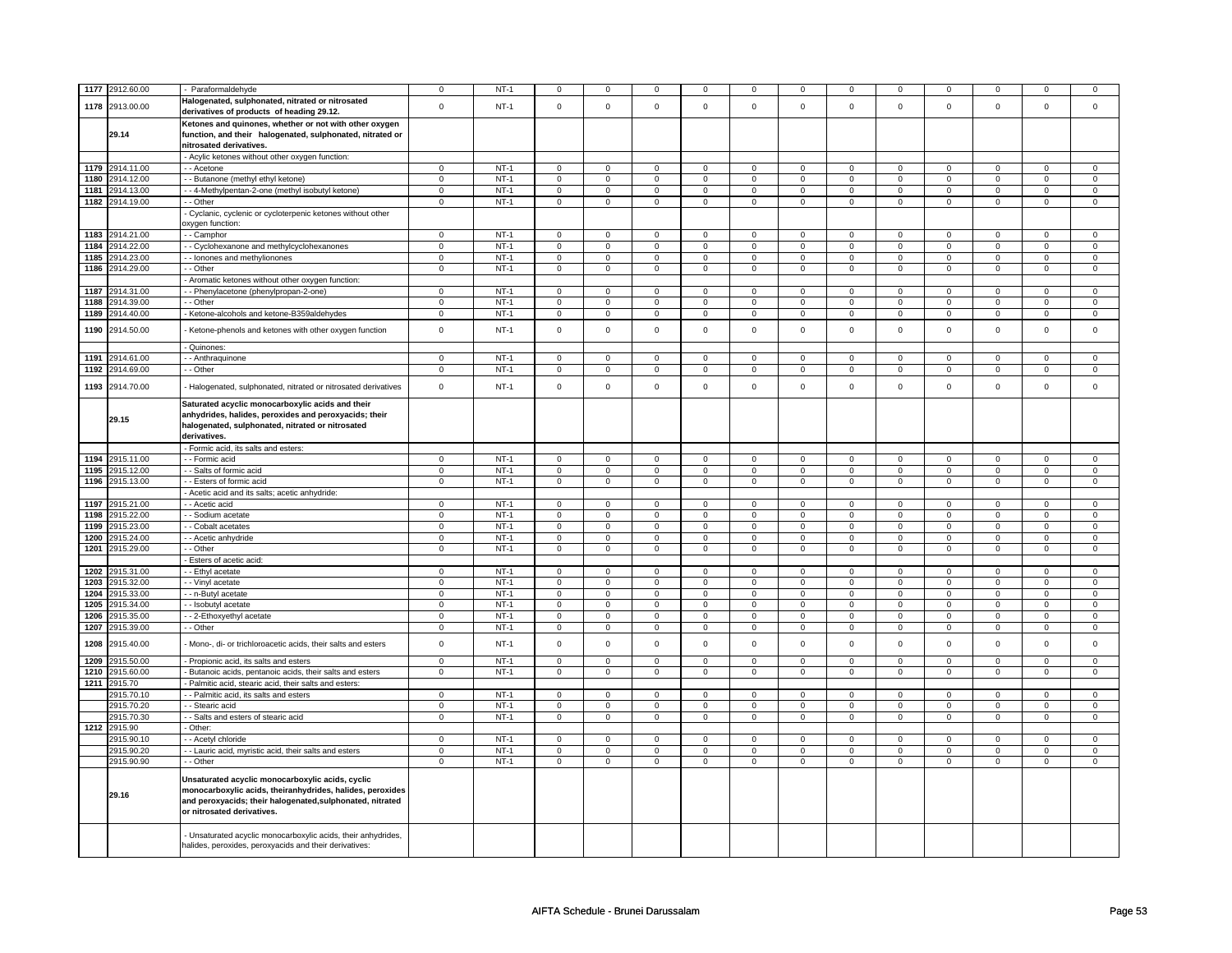| 1213 | 2916.11.00      | - - Acrylic acid and its salts                                                                                                                          | 0              | $NT-1$ | $\overline{0}$ | $\mathsf 0$    | $\mathbf 0$    | $\mathbf 0$    | $\mathbf 0$    | $\mathbf 0$    | $^{\circ}$          | $\mathbf 0$    | $^{\circ}$     | $\mathbf 0$         | $\mathbf 0$    | $\mathbf 0$    |
|------|-----------------|---------------------------------------------------------------------------------------------------------------------------------------------------------|----------------|--------|----------------|----------------|----------------|----------------|----------------|----------------|---------------------|----------------|----------------|---------------------|----------------|----------------|
|      |                 |                                                                                                                                                         |                |        |                |                |                |                |                |                |                     |                |                |                     |                |                |
| 1214 | 2916.12.00      | - Esters of acrylic acid                                                                                                                                | 0              | $NT-1$ | $\mathbf 0$    | $\mathbf 0$    | $\mathbf 0$    | $\mathbf 0$    | $\mathbf 0$    | $\mathbf 0$    | $\mathbf 0$         | $\mathbf 0$    | $\mathbf 0$    | $\mathbf 0$         | $\mathbf 0$    | $\mathbf 0$    |
| 1215 | 2916.13.00      | - - Methacrylic acid and its salts                                                                                                                      | $\mathbf 0$    | $NT-1$ | $\overline{0}$ | $\overline{0}$ | $\overline{0}$ | $\overline{0}$ | $\overline{0}$ | $\overline{0}$ | $\mathsf 0$         | $\mathbf 0$    | $\mathbf 0$    | $\overline{0}$      | $\overline{0}$ | $\overline{0}$ |
|      | 1216 2916.14    | - - Esters of methacrylic acid:                                                                                                                         |                |        |                |                |                |                |                |                |                     |                |                |                     |                |                |
|      | 2916.14.10      | --- Methyl methacrylate                                                                                                                                 | $\mathbf 0$    | $NT-1$ | $\mathbf 0$    | $\Omega$       | $\Omega$       | $\mathsf 0$    | $\mathsf 0$    | $\Omega$       | $\Omega$            | $\Omega$       | $\mathsf 0$    | $\Omega$            | $\Omega$       | $\Omega$       |
|      | 2916.14.90      | --- Other                                                                                                                                               | $\Omega$       | $NT-1$ | $\,$ 0         | $\mathsf 0$    | $\pmb{0}$      | $\pmb{0}$      | $\mathsf{O}$   | $\mathbf 0$    | $\mathsf 0$         | $\mathbf 0$    | $\mathbf 0$    | $\mathbf 0$         | $\Omega$       | $\mathbf 0$    |
|      | 1217 2916.15.00 | - - Oleic, linoleic or linolenic acids, their salts and esters                                                                                          | $\mathbf{0}$   | $NT-1$ | $\overline{0}$ | $\overline{0}$ | $\overline{0}$ | $\overline{0}$ | $\mathsf 0$    | $\mathsf 0$    | $\mathsf 0$         | $\mathsf 0$    | $\mathsf 0$    | $\mathsf 0$         | $\mathsf 0$    | $\mathbf 0$    |
|      | 1218 2916.19.00 | - - Other                                                                                                                                               | $\mathbf 0$    | $NT-1$ | $\overline{0}$ | $\mathsf 0$    | $\mathbf 0$    | $\mathsf 0$    | $\mathsf 0$    | $\mathbf 0$    | $\mathsf 0$         | $\mathsf 0$    | $\mathsf 0$    | $\mathbf 0$         | $\mathbf 0$    | $\mathbf 0$    |
|      |                 |                                                                                                                                                         |                |        |                |                |                |                |                |                |                     |                |                |                     |                |                |
|      |                 | Cyclanic, cyclenic or cycloterpenic monocarboxylic acids,                                                                                               |                |        |                |                |                |                |                |                |                     |                |                |                     |                |                |
|      | 1219 2916.20.00 | their anhydrides, halides, peroxides, peroxyacids and their                                                                                             | $\mathbf 0$    | $NT-1$ | $\overline{0}$ | $\mathsf 0$    | $\mathbf 0$    | $\mathsf 0$    | $\mathsf 0$    | $\mathsf 0$    | $\mathsf 0$         | $\mathsf 0$    | $\mathsf 0$    | $\mathsf 0$         | $\mathbf 0$    | $\mathbf 0$    |
|      |                 | derivatives                                                                                                                                             |                |        |                |                |                |                |                |                |                     |                |                |                     |                |                |
|      |                 | Aromatic monocarboxylic acids, their anhydrides, halides,                                                                                               |                |        |                |                |                |                |                |                |                     |                |                |                     |                |                |
|      |                 | peroxides, peroxyacids and their derivatives:                                                                                                           |                |        |                |                |                |                |                |                |                     |                |                |                     |                |                |
| 1220 | 2916.31.00      | - - Benzoic acid, its salts and esters                                                                                                                  | 0              | $NT-1$ | $\mathbf 0$    | $\mathbf 0$    | $\mathbf 0$    | $\mathbf 0$    | $\mathbf 0$    | $\mathbf 0$    | $\mathbf 0$         | $\mathbf 0$    | $\mathbf 0$    | $\mathbf 0$         | $\mathbf 0$    | 0              |
| 1221 | 2916.32.00      | - Benzoyl peroxide and benzoyl chloride                                                                                                                 | $\mathbf 0$    | $NT-1$ | $\mathbf 0$    | $\mathbf 0$    | $\mathbf 0$    | $\mathsf 0$    | $\mathsf 0$    | $\mathbf 0$    | $\mathsf 0$         | $\mathsf 0$    | $\mathsf 0$    | $\mathsf 0$         | $\mathbf 0$    | $\mathbf 0$    |
|      |                 |                                                                                                                                                         |                |        |                |                |                |                |                |                |                     |                |                |                     |                |                |
| 1222 | 2916.34.00      | - - Phenylacetic acid and its salts                                                                                                                     | $\mathbf{0}$   | $NT-1$ | $\mathbf 0$    | $\mathbf 0$    | $\mathsf 0$    | $\mathbf 0$    | $\mathsf 0$    | $\mathbf 0$    | $\mathbf 0$         | $\mathbf{0}$   | $\mathbf 0$    | $\mathsf 0$         | 0              | $\mathsf 0$    |
| 1223 | 2916.35.00      | - - Esters of phenylacetic acid                                                                                                                         | $\mathbf 0$    | $NT-1$ | $\mathbf 0$    | $\circ$        | $\mathsf 0$    | $\mathbf 0$    | $\mathbf 0$    | $\mathbf 0$    | $\mathsf 0$         | $\mathbf 0$    | $\mathsf 0$    | $\mathsf 0$         | $\mathbf 0$    | $\mathbf 0$    |
|      | 1224 2916.39    | - - Other:                                                                                                                                              |                |        |                |                |                |                |                |                |                     |                |                |                     |                |                |
|      |                 |                                                                                                                                                         | $\mathsf 0$    | $NT-1$ | $\mathsf 0$    | $\mathbf 0$    | $\mathbf 0$    | $\mathbf 0$    | $\mathbf 0$    | $\mathbf 0$    | $\mathbf 0$         | $\mathbf 0$    | $\mathbf 0$    | $\mathsf{O}\xspace$ | $\Omega$       | $\mathsf 0$    |
|      | 2916.39.10      | - - 2,4-Dichlorophenyl acetic acid and its salts and esters                                                                                             |                |        |                |                |                |                |                |                |                     |                |                |                     |                |                |
|      | 2916.39.90      | $- -$ Other                                                                                                                                             | $\mathbf 0$    | $NT-1$ | $\mathbf 0$    | $\mathbf 0$    | $\mathbf 0$    | $\mathbf{0}$   | $\mathsf 0$    | $\mathsf 0$    | $\mathbf 0$         | $\mathbf 0$    | $\mathsf 0$    | $\mathbf 0$         | $\Omega$       | $\mathsf 0$    |
|      |                 | Polycarboxylic acids, their anhydrides, halides, peroxides                                                                                              |                |        |                |                |                |                |                |                |                     |                |                |                     |                |                |
|      | 29.17           | and peroxyacids; their halogenated, sulphonated, nitrated                                                                                               |                |        |                |                |                |                |                |                |                     |                |                |                     |                |                |
|      |                 | or nitrosated derivatives.                                                                                                                              |                |        |                |                |                |                |                |                |                     |                |                |                     |                |                |
|      |                 |                                                                                                                                                         |                |        |                |                |                |                |                |                |                     |                |                |                     |                |                |
|      |                 | - Acyclic polycarboxylic acids, their anhydrides, halides,                                                                                              |                |        |                |                |                |                |                |                |                     |                |                |                     |                |                |
|      |                 | peroxides, peroxyacids and their derivatives:                                                                                                           |                |        |                |                |                |                |                |                |                     |                |                |                     |                |                |
|      | 1225 2917.11.00 | - Oxalic acid, its salts and esters                                                                                                                     | $\mathbf 0$    | $NT-1$ | $\mathbf 0$    | $\mathbf 0$    | $\mathbf 0$    | $\mathsf 0$    | $\mathbf 0$    | $\mathbf 0$    | $\mathbf 0$         | $\mathsf 0$    | $\mathbf 0$    | $\mathbf 0$         | $\mathbf 0$    | $\mathbf 0$    |
|      | 1226 2917.12    | - - Adipic acid, its salts and esters:                                                                                                                  |                |        |                |                |                |                |                |                |                     |                |                |                     |                |                |
|      | 2917.12.10      | --- Dioctyl adipate (DOA)                                                                                                                               | $\mathbf{0}$   | $NT-1$ | $\mathbf 0$    | $\overline{0}$ | $\mathbf 0$    | $\mathbf 0$    | $\mathbf 0$    | $\mathbf{0}$   | $^{\circ}$          | $\mathbf 0$    | $\mathbf 0$    | $\mathbf 0$         | 0              | $\mathbf 0$    |
|      | 2917.12.90      | --- Other                                                                                                                                               | 0              | $NT-1$ | $\mathbf 0$    | $\mathsf 0$    | $\mathsf 0$    | $\mathsf 0$    | $\mathsf 0$    | $\mathsf 0$    | $\mathsf 0$         | $\mathbf 0$    | $\mathsf 0$    | $\mathsf 0$         | $\mathbf 0$    | $\mathsf 0$    |
| 1227 | 2917.13.00      | - - Azelaic acid, sebacic acid, their salts and esters                                                                                                  | $\mathbf 0$    | $NT-1$ | $\mathbf 0$    | $\mathbf 0$    | $\pmb{0}$      | $\pmb{0}$      | $\mathsf 0$    | $\mathbf 0$    | $\mathsf 0$         | $\mathbf 0$    | $\mathsf 0$    | $\mathsf{O}\xspace$ | $\mathbf 0$    | $\mathbf 0$    |
|      | 1228 2917.14.00 | - - Maleic anhydride                                                                                                                                    | $\mathsf 0$    | $NT-1$ | $\overline{0}$ | $\overline{0}$ | $\overline{0}$ | $\overline{0}$ | $\overline{0}$ | $\overline{0}$ | $\mathsf 0$         | $\mathbf 0$    | $\mathbf 0$    | $\overline{0}$      | $\mathbf 0$    | $\overline{0}$ |
|      |                 |                                                                                                                                                         |                |        |                |                |                |                |                |                |                     |                |                |                     |                |                |
|      | 1229 2917.19.00 | - - Other                                                                                                                                               | $\mathsf 0$    | $NT-1$ | $\mathsf 0$    | $\mathsf 0$    | $\mathsf 0$    | $\mathsf 0$    | $\mathsf 0$    | $\mathsf 0$    | $\mathsf{o}\,$      | $\mathsf{o}\,$ | $\mathsf{o}\,$ | $\mathsf 0$         | $\mathsf 0$    | $\mathsf 0$    |
|      | 1230 2917.20.00 | - Cyclanic, cyclenic or cycloterpenic polycarboxylic acids,<br>their anhydrides, halides, peroxides, peroxyacids, and their<br>derivatives              | $\mathsf 0$    | $NT-1$ | $\Omega$       | $\mathbf{0}$   | $\mathbf 0$    | $\mathbf 0$    | $\mathbf 0$    | $\mathbf 0$    | $\mathbf 0$         | $\mathbf 0$    | $\mathbf 0$    | $\mathsf 0$         | $\Omega$       | $\mathsf 0$    |
|      |                 | - Aromatic polycarboxylic acids, their anhydrides, halides,<br>peroxides, peroxyacids and:                                                              |                |        |                |                |                |                |                |                |                     |                |                |                     |                |                |
|      | 1231 2917.31.00 | - - Dibutyl orthophthalates                                                                                                                             | $\mathbf 0$    | $NT-1$ | $\mathbf 0$    | $\mathbf 0$    | $\mathbf 0$    | $\mathbf 0$    | $\mathbf 0$    | $\mathbf 0$    | $\mathbf 0$         | $\mathbf 0$    | $\mathbf 0$    | $\mathbf 0$         | $\mathbf 0$    | $\mathbf 0$    |
| 1232 | 2917.32.00      | - Dioctyl orthophthalates                                                                                                                               | $\mathbf 0$    | $NT-1$ | $\mathbf{0}$   | $\mathbf 0$    | $\mathbf 0$    | $\mathbf 0$    | $\mathsf 0$    | $\mathbf 0$    | $\mathbf 0$         | $\mathbf 0$    | $\mathsf 0$    | $\mathbf 0$         | $\Omega$       | $\mathbf 0$    |
|      |                 |                                                                                                                                                         |                |        |                |                |                |                |                |                |                     |                |                |                     |                |                |
| 1233 | 2917.33.00      | - - Dinonyl or didecyl orthophthalates                                                                                                                  | 0              | $NT-1$ | $\mathbf 0$    | $\mathbf 0$    | $\mathsf 0$    | $\mathbf 0$    | $\mathsf 0$    | $\mathsf 0$    | $\mathsf 0$         | $\mathbf 0$    | $\mathsf 0$    | $\mathbf 0$         | $\mathbf 0$    | $\mathbf 0$    |
|      | 1234 2917.34.00 | - - Other esters of orthophthalic acid                                                                                                                  | 0              | $NT-1$ | $\overline{0}$ | $\mathbf 0$    | $\mathbf{0}$   | $\mathbf 0$    | $\mathbf 0$    | $\mathbf{0}$   | $\mathbf 0$         | $\mathbf 0$    | 0              | $\mathbf 0$         | 0              | $\mathbf 0$    |
| 1235 | 2917.35.00      | - - Phthalic anhydride                                                                                                                                  | 0              | $NT-1$ | $\overline{0}$ | $\overline{0}$ | $\overline{0}$ | $\overline{0}$ | $\mathbf 0$    | $\mathbf 0$    | $\mathbf 0$         | $\mathbf 0$    | $\mathbf 0$    | $\overline{0}$      | $\mathbf 0$    | $\overline{0}$ |
| 1236 | 2917.36.00      | - - Terephthalic acid and its salts                                                                                                                     | $\overline{0}$ | $NT-1$ | $\overline{0}$ | $\overline{0}$ | $\overline{0}$ | $\overline{0}$ | $\overline{0}$ | $\overline{0}$ | $\overline{0}$      | $\overline{0}$ | $\overline{0}$ | $\overline{0}$      | $\overline{0}$ | $\overline{0}$ |
| 1237 | 2917.37.00      | - - Dimethyl terephthalate                                                                                                                              | $\mathsf 0$    | $NT-1$ | $\mathbf 0$    | $\mathsf 0$    | $\mathsf 0$    | $\mathbf 0$    | $\mathsf 0$    | $\mathbf 0$    | $\mathsf 0$         | $\mathsf 0$    | $\mathsf 0$    | $\mathbf 0$         | $\mathbf 0$    | $\mathsf 0$    |
| 1238 | 2917.39         | - - Other:                                                                                                                                              |                |        |                |                |                |                |                |                |                     |                |                |                     |                |                |
|      | 2917.39.10      | - - - Trioctyltrimellitate (TOTM)                                                                                                                       | $\overline{0}$ | $NT-1$ | $\mathbf{0}$   | $\overline{0}$ | $\mathbf 0$    | $\overline{0}$ | $\mathsf 0$    | $\overline{0}$ | $\mathsf 0$         | $\overline{0}$ | $\mathsf 0$    | $\overline{0}$      | $\mathsf 0$    | $\overline{0}$ |
|      |                 | - - - Other phthalic plasticizers and esters of phthalic                                                                                                |                |        |                |                |                |                |                |                |                     |                |                |                     |                |                |
|      | 2917.39.20      | anhydride                                                                                                                                               | $\mathbf 0$    | $NT-1$ | $\mathbf{0}$   | $\mathbf{0}$   | $\mathbf 0$    | $\mathbf 0$    | $\mathbf 0$    | $\mathbf 0$    | $\mathbf 0$         | $\mathbf 0$    | $\mathbf 0$    | $\mathbf 0$         | $\Omega$       | $\mathbf 0$    |
|      | 2917.39.90      | --- Other                                                                                                                                               | $\mathbf 0$    | $NT-1$ | $\circ$        | $\mathbf 0$    | $\mathbf{0}$   | $\mathsf 0$    | $\mathsf 0$    | $\mathbf 0$    | $\mathbf 0$         | $\mathbf 0$    | $\mathbf 0$    | $\mathbf 0$         | $\mathbf 0$    | $\mathbf 0$    |
|      |                 | Carboxylic acids with additional oxygen function and their                                                                                              |                |        |                |                |                |                |                |                |                     |                |                |                     |                |                |
|      | 29.18           | anhydrides, halides, peroxides and peroxyacids; their<br>halogenated, sulphonated, nitrated or nitrosated<br>derivatives.                               |                |        |                |                |                |                |                |                |                     |                |                |                     |                |                |
|      |                 |                                                                                                                                                         |                |        |                |                |                |                |                |                |                     |                |                |                     |                |                |
|      |                 | - Carboxylic acids with alcohol function but without other                                                                                              |                |        |                |                |                |                |                |                |                     |                |                |                     |                |                |
|      |                 | oxygen function, their anhydrides, halides, peroxides,                                                                                                  |                |        |                |                |                |                |                |                |                     |                |                |                     |                |                |
|      |                 | peroxyacids and their derivatives:                                                                                                                      |                |        |                |                |                |                |                |                |                     |                |                |                     |                |                |
|      | 1239 2918.11.00 | - - Lactic acid, its salts and esters                                                                                                                   | $\mathsf 0$    | $NT-1$ | $\,0\,$        | $\mathbf 0$    | $\mathsf 0$    | $\mathbf 0$    | $\mathsf 0$    | $\mathsf 0$    | $\mathsf{O}\xspace$ | $\mathsf 0$    | 0              | $\mathbf 0$         | 0              | $\mathbf 0$    |
| 1240 | 2918.12.00      | - - Tartaric acid                                                                                                                                       | $\mathbf 0$    | $NT-1$ | $\overline{0}$ | $\overline{0}$ | $\overline{0}$ | $\overline{0}$ | $\mathsf 0$    | $\overline{0}$ | $\mathsf{O}\xspace$ | $\overline{0}$ | $\overline{0}$ | $\overline{0}$      | $\overline{0}$ | $\overline{0}$ |
| 1241 | 2918.13.00      | - Salts and esters of tartaric acid                                                                                                                     | $\overline{0}$ | $NT-1$ | $\mathsf 0$    | $\overline{0}$ | $\mathsf 0$    | $\mathsf 0$    | $\mathsf 0$    | $\mathsf 0$    | $\mathsf 0$         | $\mathsf 0$    | $\mathsf 0$    | $\overline{0}$      | $\mathsf 0$    | $\mathsf 0$    |
| 1242 | 2918.14.00      | - - Citric acid                                                                                                                                         | $\circ$        | $NT-1$ | $\mathbf{0}$   | $\circ$        | $\mathsf 0$    | $\mathbf{0}$   | $\mathsf 0$    | $\mathbf{0}$   | $\mathbf 0$         | $\mathbf 0$    | $\mathsf 0$    | $\mathbf 0$         | $\mathbf 0$    | $\mathbf 0$    |
| 1243 | 2918.15         | - Salts and esters of citric acid:                                                                                                                      |                |        |                |                |                |                |                |                |                     |                |                |                     |                |                |
|      | 2918.15.10      | - - - Calcium citrate                                                                                                                                   | $\overline{0}$ | $NT-1$ | $\overline{0}$ | $\overline{0}$ | $\overline{0}$ | $\overline{0}$ | $\mathbf 0$    | $\mathsf 0$    | $\mathbf 0$         | $\mathbf 0$    | $\mathbf 0$    | $\overline{0}$      | $\Omega$       | $\Omega$       |
|      | 2918.15.90      | --- Other                                                                                                                                               | 0              | $NT-1$ | $\overline{0}$ | $\mathbf 0$    | $\mathbf 0$    | $\mathbf 0$    | $\mathbf 0$    | $\mathbf 0$    | $\mathbf 0$         | $\mathbf 0$    | $\mathbf 0$    | $\mathbf 0$         | $\mathbf 0$    | $\mathbf 0$    |
| 1244 | 2918.16.00      | - Gluconic acid, its salts and esters                                                                                                                   | $\mathbf 0$    | $NT-1$ | $\overline{0}$ | $\mathbf 0$    | $\Omega$       | $\mathbf 0$    | $\mathsf 0$    | $\mathbf 0$    | $\mathbf 0$         | $\mathbf 0$    | $\mathbf 0$    | $\mathbf 0$         | $\Omega$       | $\mathbf 0$    |
|      | 1245 2918.19.00 | - Other                                                                                                                                                 | $\mathbf 0$    | $NT-1$ | $\mathbf 0$    | $\mathsf 0$    | $\mathsf 0$    | $\mathbf 0$    | $\mathsf 0$    | $\mathsf 0$    | $\mathsf 0$         | $\mathbf 0$    | $\mathbf 0$    | $\mathbf 0$         | $\mathbf 0$    | $\mathbf 0$    |
|      |                 |                                                                                                                                                         |                |        |                |                |                |                |                |                |                     |                |                |                     |                |                |
|      |                 | Carboxylic acids with phenol function but without other<br>oxygen function, their anhydrides, halides, peroxides,<br>peroxyacids and their derivatives: |                |        |                |                |                |                |                |                |                     |                |                |                     |                |                |
|      |                 |                                                                                                                                                         |                |        |                |                |                |                |                |                |                     |                |                |                     |                |                |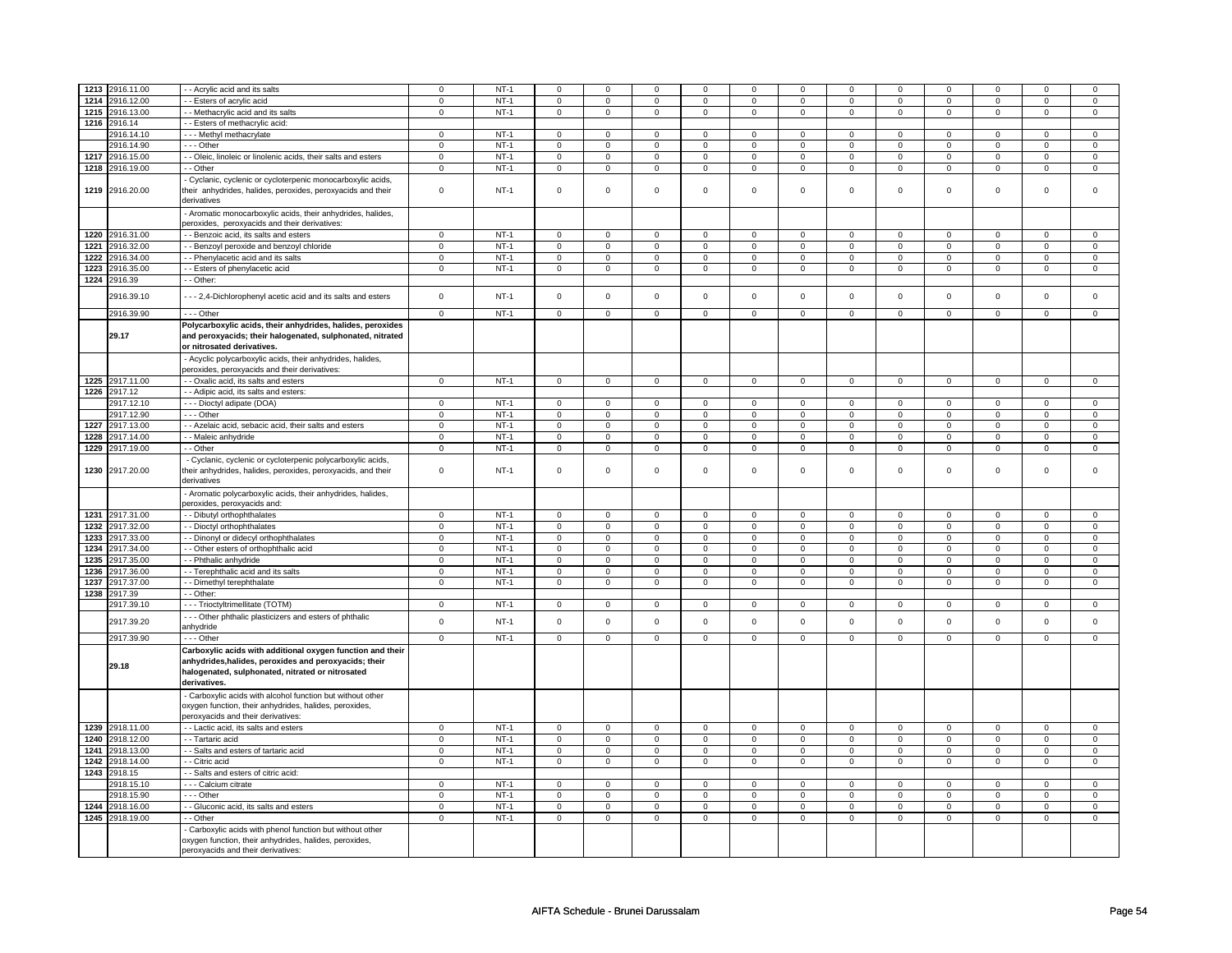|      | 1246 2918.21.00 | - Salicylic acid and its salts                                   | $\mathbf 0$    | $NT-1$ | $\mathsf 0$         | $\mathbf 0$    | $\Omega$       | $\mathbf 0$    | $\mathbf 0$    | $\mathbf 0$    | $\Omega$            | $\mathbf 0$    | $\Omega$            | $\mathbf 0$    | 0              | $\Omega$            |
|------|-----------------|------------------------------------------------------------------|----------------|--------|---------------------|----------------|----------------|----------------|----------------|----------------|---------------------|----------------|---------------------|----------------|----------------|---------------------|
|      | 1247 2918.22.00 | - O-Acetylsalicyclic acid, its salts and esters                  | $\mathbf 0$    | $NT-1$ | $\mathbf 0$         | $\mathbf 0$    | $\mathbf{0}$   | $\mathbf 0$    | $\mathbf{0}$   | $\mathbf 0$    | $\mathbf 0$         | $\mathbf 0$    | $\mathbf{0}$        | $\mathbf 0$    | 0              | $\mathbf 0$         |
|      |                 |                                                                  |                |        |                     |                |                |                |                |                |                     |                |                     |                |                |                     |
| 1248 | 2918.23.00      | - - Other esters of salicylic acid and their salts               | $\mathbf 0$    | $NT-1$ | $\mathbf 0$         | $\mathbf 0$    | $\mathbf 0$    | $\mathbf 0$    | $\mathbf 0$    | $\mathbf 0$    | 0                   | $\mathbf 0$    | 0                   | $\mathbf 0$    | 0              | 0                   |
| 1249 | 2918.29         | - Other:                                                         |                |        |                     |                |                |                |                |                |                     |                |                     |                |                |                     |
|      | 2918.29.10      | --- Alkyl sulphonic ester of phenol                              | $\mathbf 0$    | $NT-1$ | $\mathsf 0$         | $\mathbf 0$    | $\mathbf 0$    | $\mathsf 0$    | $\mathbf 0$    | $\mathsf 0$    | $\mathbf 0$         | $\mathbf 0$    | $\mathsf 0$         | $\mathbf 0$    | $\Omega$       | 0                   |
|      | 2918.29.90      | --- Other                                                        | $\mathsf 0$    | $NT-1$ | $\mathsf 0$         | $\mathbf 0$    | 0              | $\mathsf 0$    | $\mathsf 0$    | $\mathsf 0$    | 0                   | $\mathsf 0$    | $\mathsf{O}\xspace$ | $\mathsf 0$    | 0              | $\mathsf{O}\xspace$ |
|      |                 |                                                                  |                |        |                     |                |                |                |                |                |                     |                |                     |                |                |                     |
|      |                 | Carboxylic acids with aldehyde or ketone function but without    |                |        |                     |                |                |                |                |                |                     |                |                     |                |                |                     |
|      | 1250 2918.30.00 | otheroxygen function, their anhydrides, halides, peroxides,      | $\mathbf 0$    | $NT-1$ | $\mathsf{O}\xspace$ | $\mathsf 0$    | $\mathsf 0$    | $\mathbf 0$    | $\mathsf 0$    | $\mathbf 0$    | $\mathbf 0$         | $\mathbf 0$    | $\mathsf 0$         | $\mathbf 0$    | $\Omega$       | $\mathbf 0$         |
|      |                 | peroxyacids and their derivatives                                |                |        |                     |                |                |                |                |                |                     |                |                     |                |                |                     |
|      | 1251 2918.90.00 |                                                                  | $\mathbf 0$    | $NT-1$ | $\mathsf{O}$        | $\mathbf 0$    | $\mathsf 0$    | $\mathbf 0$    | $\mathsf{O}$   | $\mathbf 0$    | $\mathbf 0$         | $\mathbf 0$    | $\mathbf 0$         | $\mathbf 0$    |                |                     |
|      |                 | - Other                                                          |                |        |                     |                |                |                |                |                |                     |                |                     |                | $\mathbf 0$    | $\mathbf 0$         |
|      |                 | Phosphoric esters and their salts, including                     |                |        |                     |                |                |                |                |                |                     |                |                     |                |                |                     |
|      | 1252 2919.00.00 | lactophosphates; their halogenated, sulphonated, nitrated        | $\mathsf 0$    | $NT-1$ | $\mathsf 0$         | $\mathbf 0$    | $\mathbf 0$    | $\mathbf 0$    | $\mathbf 0$    | $\mathbf 0$    | $\mathbf 0$         | $\mathbf 0$    | $\mathsf 0$         | $\mathbf 0$    | $\mathbf 0$    | 0                   |
|      |                 | or nitrosated derivatives.                                       |                |        |                     |                |                |                |                |                |                     |                |                     |                |                |                     |
|      |                 |                                                                  |                |        |                     |                |                |                |                |                |                     |                |                     |                |                |                     |
|      |                 | Esters of other inorganic acids of non-metals (excluding         |                |        |                     |                |                |                |                |                |                     |                |                     |                |                |                     |
|      | 29.20           | esters of hydrogen halides) and their salts; their               |                |        |                     |                |                |                |                |                |                     |                |                     |                |                |                     |
|      |                 | halogenated, sulphonated, nitrated or nitrosated                 |                |        |                     |                |                |                |                |                |                     |                |                     |                |                |                     |
|      |                 | derivatives.                                                     |                |        |                     |                |                |                |                |                |                     |                |                     |                |                |                     |
|      |                 | - Thiophosphoric esters (phosophorothioates) and their salts;    |                |        |                     |                |                |                |                |                |                     |                |                     |                |                |                     |
|      |                 |                                                                  |                |        |                     |                |                |                |                |                |                     |                |                     |                |                |                     |
| 1253 | 2920.10.00      | their halogenated, sulphonated, nitrated or nitrosated           | $\mathbf 0$    | NT-1   | $\mathbf 0$         | $\mathbf 0$    | 0              | $\mathbf 0$    | 0              | $\mathbf 0$    | 0                   | $\mathbf 0$    | 0                   | $\mathbf 0$    | $\mathbf 0$    | 0                   |
|      |                 | derivatives                                                      |                |        |                     |                |                |                |                |                |                     |                |                     |                |                |                     |
|      | 1254 2920.90    | - Other:                                                         |                |        |                     |                |                |                |                |                |                     |                |                     |                |                |                     |
|      | 2920.90.10      | - - Dimethyl Sulphate (DMS)                                      | 0              | $NT-1$ | $\mathbf 0$         | $\mathbf 0$    | 0              | $\mathbf 0$    | $\mathbf 0$    | $\mathbf 0$    | 0                   | $\mathbf 0$    | 0                   | $\mathbf 0$    | 0              | 0                   |
|      |                 |                                                                  |                |        |                     |                |                |                |                |                |                     |                |                     |                |                |                     |
|      | 2920.90.90      | - - Other                                                        | $\mathbf 0$    | $NT-1$ | $\mathsf 0$         | $\overline{0}$ | $\mathbf 0$    | $\overline{0}$ | $\mathbf 0$    | $\overline{0}$ | $\mathbf 0$         | $\overline{0}$ | $\mathsf 0$         | $\overline{0}$ | $\mathbf 0$    | $\overline{0}$      |
|      | 29.21           | Amine-function compounds.                                        |                |        |                     |                |                |                |                |                |                     |                |                     |                |                |                     |
|      |                 |                                                                  |                |        |                     |                |                |                |                |                |                     |                |                     |                |                |                     |
|      |                 | Acyclic monoamines and their derivatives; salts thereof:         |                |        |                     |                |                |                |                |                |                     |                |                     |                |                |                     |
|      |                 |                                                                  |                |        |                     |                |                |                |                |                |                     |                |                     |                |                |                     |
|      | 1255 2921.11.00 | - Methylamine, di- or trimethylamine and their salts             | $\Omega$       | $NT-1$ | $\overline{0}$      | $\overline{0}$ | $\mathbf 0$    | $\mathbf{0}$   | $\mathsf 0$    | $\mathbf 0$    | $\mathbf 0$         | $\mathbf 0$    | $\mathbf 0$         | $\mathbf 0$    | $\Omega$       | $\mathbf{0}$        |
|      | 1256 2921.12.00 | - Diethylamine and its salts                                     | $\mathsf 0$    | $NT-1$ | 0                   | $\mathsf 0$    | 0              | $\mathbf 0$    | 0              | $\mathbf 0$    | 0                   | $\mathbf 0$    | 0                   | $\mathbf 0$    | 0              | $\mathbf 0$         |
|      | 1257 2921.19.00 | - - Other                                                        | $\mathbf 0$    | $NT-1$ | $\mathbf 0$         | $\mathbf 0$    | $\mathbf{0}$   | $\mathbf 0$    | $\mathbf 0$    | $\mathbf 0$    | $\mathbf 0$         | $\mathbf 0$    | $\mathbf 0$         | $\mathbf 0$    | $\mathbf 0$    | $\mathbf{0}$        |
|      |                 |                                                                  |                |        |                     |                |                |                |                |                |                     |                |                     |                |                |                     |
|      |                 | Acyclic polyamines and their derivatives; salts thereof:         |                |        |                     |                |                |                |                |                |                     |                |                     |                |                |                     |
|      |                 |                                                                  |                |        |                     |                |                |                |                |                |                     |                |                     |                |                |                     |
|      | 1258 2921.21.00 | - Ethylenediamine and its salts                                  | $\mathbf 0$    | $NT-1$ | $\mathsf 0$         | $\mathbf 0$    | 0              | $\mathsf 0$    | $\mathbf 0$    | $\mathsf 0$    | 0                   | $\mathbf 0$    | $\mathsf 0$         | $\mathbf 0$    | 0              | 0                   |
| 1259 | 2921.22.00      | - Hexamethylenediamine and its salts                             | $\mathsf 0$    | $NT-1$ | $\circ$             | $\mathbf 0$    | $\mathsf{o}$   | $\circ$        | $\mathsf{o}\,$ | $\mathbf 0$    | 0                   | $\circ$        | 0                   | $\circ$        | 0              | $\mathbf 0$         |
| 1260 | 2921.29.00      | - Other                                                          | $\overline{0}$ | $NT-1$ | $\mathbf 0$         | $\mathbf{0}$   | $\mathbf 0$    | $\mathbf{0}$   | $\mathbf 0$    | $\mathbf{0}$   | $\mathbf 0$         | $\overline{0}$ | $\mathbf 0$         | $\overline{0}$ | $\mathbf 0$    | $\overline{0}$      |
|      |                 |                                                                  |                |        |                     |                |                |                |                |                |                     |                |                     |                |                |                     |
| 1261 | 2921.30.00      | Cyclanic, cyclenic or cycloterpenic mono- or polyamines,         | $\mathbf 0$    | $NT-1$ | $\mathsf 0$         | $\mathbf 0$    | $\mathbf 0$    | $\mathsf 0$    | $\mathbf 0$    | $\mathsf 0$    | $\mathbf 0$         | $\mathbf 0$    | $\mathsf 0$         | $\mathbf 0$    | $\mathbf 0$    | 0                   |
|      |                 | and theirderivatives; salts thereof                              |                |        |                     |                |                |                |                |                |                     |                |                     |                |                |                     |
|      |                 |                                                                  |                |        |                     |                |                |                |                |                |                     |                |                     |                |                |                     |
|      |                 | Aromatic monoamines and their derivatives; salts thereof:        |                |        |                     |                |                |                |                |                |                     |                |                     |                |                |                     |
|      |                 |                                                                  |                |        |                     |                |                |                |                |                |                     |                |                     |                |                |                     |
|      | 1262 2921.41.00 | - Aniline and its salts                                          | $\overline{0}$ | $NT-1$ | $\overline{0}$      | $\overline{0}$ | 0              | $\overline{0}$ | 0              | $\overline{0}$ | 0                   | $\overline{0}$ | 0                   | $\overline{0}$ | $\mathbf 0$    | $\overline{0}$      |
| 1263 | 2921.42.00      | - Aniline derivatives and their salts                            | $\overline{0}$ | $NT-1$ | $\mathsf{O}$        | $\overline{0}$ | $\mathsf 0$    | $\mathbf 0$    | $\mathsf 0$    | $\overline{0}$ | $\mathsf{O}\xspace$ | $\mathbf 0$    | $\mathsf{O}\xspace$ | $\mathbf 0$    | 0              | $\mathbf 0$         |
| 1264 | 2921.43.00      | - Toluidines and their derivatives; salts thereof                | $\mathbf 0$    | $NT-1$ | $\mathbf 0$         | $\mathbf 0$    | $\mathbf 0$    | $\mathbf 0$    | $\mathsf 0$    | $\mathsf 0$    | $\mathbf 0$         | $\mathbf 0$    | $\mathsf 0$         | $\mathbf 0$    | $\mathbf 0$    | $\mathbf 0$         |
| 1265 | 2921.44.00      | - Diphenylamine and its derivatives; salts thereof               | $\mathbf 0$    | $NT-1$ | $\overline{0}$      | $\overline{0}$ | $\mathbf 0$    | $\mathsf 0$    | $\overline{0}$ | $\overline{0}$ | $\mathbf 0$         | $\overline{0}$ | $\overline{0}$      | $\overline{0}$ | $\mathbf 0$    | $\overline{0}$      |
|      |                 |                                                                  |                |        |                     |                |                |                |                |                |                     |                |                     |                |                |                     |
|      |                 | -- 1-Naphthylamine (alpha-naphthylamine), 2-naphthylamine        |                |        |                     |                |                |                |                |                |                     |                |                     |                |                |                     |
|      | 1266 2921.45.00 |                                                                  | $\mathbf 0$    | $NT-1$ | $\mathsf{O}\xspace$ | $\mathsf 0$    | $\mathbf 0$    | $\mathbf 0$    | $\mathsf 0$    | $\mathbf 0$    | $\mathbf 0$         | $\mathsf 0$    | $\mathsf 0$         | $\mathbf 0$    | $\mathbf 0$    | $\mathsf 0$         |
|      |                 | (beta-naphthylamine) and their derivatives; salts thereof        |                |        |                     |                |                |                |                |                |                     |                |                     |                |                |                     |
|      |                 |                                                                  |                |        |                     |                |                |                |                |                |                     |                |                     |                |                |                     |
|      |                 | - Amfetamine (INN), benzfetamine (INN), dexamfetamine            |                |        |                     |                |                |                |                |                |                     |                |                     |                |                |                     |
|      |                 | (INN), etilamfetamine (INN), fencamfamin (INN), lefetamine       |                |        |                     |                |                |                |                |                |                     |                |                     |                |                |                     |
|      | 1267 2921.46.00 | (INN), levamfetamine (INN), mefenorex (INN) and                  | $\mathbf 0$    | $NT-1$ | $\mathsf 0$         | $\mathbf 0$    | $\mathbf 0$    | $\mathbf 0$    | $\mathbf 0$    | $\mathsf 0$    | $\mathbf 0$         | $\mathbf 0$    | $\mathsf 0$         | $\mathbf 0$    | $\mathbf 0$    | $\mathbf{0}$        |
|      |                 |                                                                  |                |        |                     |                |                |                |                |                |                     |                |                     |                |                |                     |
|      |                 | phentermine (INN); salts thereof.                                |                |        |                     |                |                |                |                |                |                     |                |                     |                |                |                     |
|      |                 |                                                                  |                |        |                     |                |                |                |                |                |                     |                |                     |                |                |                     |
|      | 1268 2921.49.00 | - - Other                                                        | $\mathbf 0$    | $NT-1$ | $\mathsf 0$         | $\mathbf 0$    | $\mathbf 0$    | $\mathbf 0$    | $\mathbf 0$    | $\mathbf 0$    | $\mathbf 0$         | $\mathbf 0$    | $\mathsf 0$         | $\mathbf 0$    | $\mathbf 0$    | $\mathbf 0$         |
|      |                 | Aromatic polyamines and their derivatives; salts thereof:        |                |        |                     |                |                |                |                |                |                     |                |                     |                |                |                     |
|      |                 |                                                                  |                |        |                     |                |                |                |                |                |                     |                |                     |                |                |                     |
|      |                 | - - o-, m-, p-Phenylenediamine, diaminotoluenes, and their       |                |        |                     |                |                |                |                |                |                     |                |                     |                |                |                     |
| 1269 | 2921.51.00      | derivatives; salts thereof                                       | $\mathsf{o}\,$ | $NT-1$ | $\mathsf 0$         | $\mathbf 0$    | $\mathbf 0$    | $\mathbf 0$    | $\mathbf 0$    | $\mathbf 0$    | $\mathbf 0$         | $\mathbf 0$    | $\mathsf 0$         | $\mathbf 0$    | $\mathbf 0$    | $\mathbf{0}$        |
|      |                 |                                                                  |                |        |                     |                |                |                |                |                |                     |                |                     |                |                |                     |
|      | 1270 2921.59.00 | - - Other                                                        | $\overline{0}$ | $NT-1$ | $\overline{0}$      | $\overline{0}$ | $\overline{0}$ | $\overline{0}$ | $\overline{0}$ | $\overline{0}$ | $\overline{0}$      | $\overline{0}$ | $\overline{0}$      | $\overline{0}$ | $\overline{0}$ | $\overline{0}$      |
|      | 29.22           | Oxygen-function amino-compounds.                                 |                |        |                     |                |                |                |                |                |                     |                |                     |                |                |                     |
|      |                 |                                                                  |                |        |                     |                |                |                |                |                |                     |                |                     |                |                |                     |
|      |                 | - Amino-alcohols, other than those containing more than one      |                |        |                     |                |                |                |                |                |                     |                |                     |                |                |                     |
|      |                 | kind of oxygen function, their ethers and esters; salts thereof: |                |        |                     |                |                |                |                |                |                     |                |                     |                |                |                     |
|      |                 |                                                                  |                |        |                     |                |                |                |                |                |                     |                |                     |                |                |                     |
|      | 1271 2922.11.00 | - - Monoethanolamine and its salts                               | $\mathsf 0$    | $NT-1$ | $\mathsf{O}\xspace$ | $\mathsf 0$    | $\mathbf 0$    | $\mathbf 0$    | $\mathbf 0$    | $\mathbf 0$    | $\mathbf 0$         | $\mathbf 0$    | $\mathsf 0$         | $\mathbf 0$    | $\mathbf 0$    | $\mathbf 0$         |
| 1272 | 2922.12.00      | - Diethanolamine and its salts                                   | $\overline{0}$ | $NT-1$ | $\overline{0}$      | $\overline{0}$ | $\overline{0}$ | $\overline{0}$ | $\overline{0}$ | $\overline{0}$ | $\overline{0}$      | $\overline{0}$ | $\overline{0}$      | $\overline{0}$ | $\overline{0}$ | $\overline{0}$      |
| 1273 | 2922.13.00      | - Triethanolamine and its salts                                  | $\mathbf 0$    | $NT-1$ | $\mathsf 0$         | $\mathbf 0$    | $\mathbf 0$    | $\mathbf 0$    | $\mathbf 0$    | $\mathbf 0$    | $\mathbf 0$         | $\overline{0}$ | $\mathsf 0$         | $\overline{0}$ | $\mathbf 0$    | $\overline{0}$      |
|      |                 |                                                                  |                |        |                     |                |                |                |                |                |                     |                |                     |                |                |                     |
| 1274 | 2922.14.00      | - Dextropropoxyphene (INN) and its salts                         | $\mathbf 0$    | $NT-1$ | $\mathsf 0$         | $\mathbf 0$    | 0              | $\mathbf 0$    | 0              | $\mathbf 0$    | 0                   | $\mathbf 0$    | 0                   | $\mathbf 0$    | 0              | $\mathbf 0$         |
|      | 1275 2922.19    | - - Other:                                                       |                |        |                     |                |                |                |                |                |                     |                |                     |                |                |                     |
|      |                 |                                                                  |                |        |                     |                |                |                |                |                |                     |                |                     |                |                |                     |
|      |                 | - - Ethambutol and its salts, esters and other 'derivatives'     | $\mathbf 0$    | $NT-1$ | $\mathsf 0$         | $\mathbf 0$    | $\mathbf 0$    | $\mathsf 0$    | $\mathbf 0$    | $\mathsf 0$    | $\mathbf 0$         | $\mathbf 0$    | $\mathsf 0$         | $\mathbf 0$    | $\mathbf 0$    | $\mathbf{0}$        |
|      |                 |                                                                  |                |        |                     |                |                |                |                |                |                     |                |                     |                |                |                     |
|      | 2922.19.10      | suitable for the production of antituberculosis preparations     |                |        |                     |                |                |                |                |                |                     |                |                     |                |                |                     |
|      | 2922.19.20      | --- D-2-Amino-Normal-Butyl-Alcohol                               | $\overline{0}$ | $NT-1$ | $\Omega$            | $\Omega$       | $\Omega$       | $\Omega$       | $\Omega$       | $\Omega$       | $\Omega$            | $\Omega$       | $\Omega$            | $\Omega$       | $\Omega$       | $\mathbf{0}$        |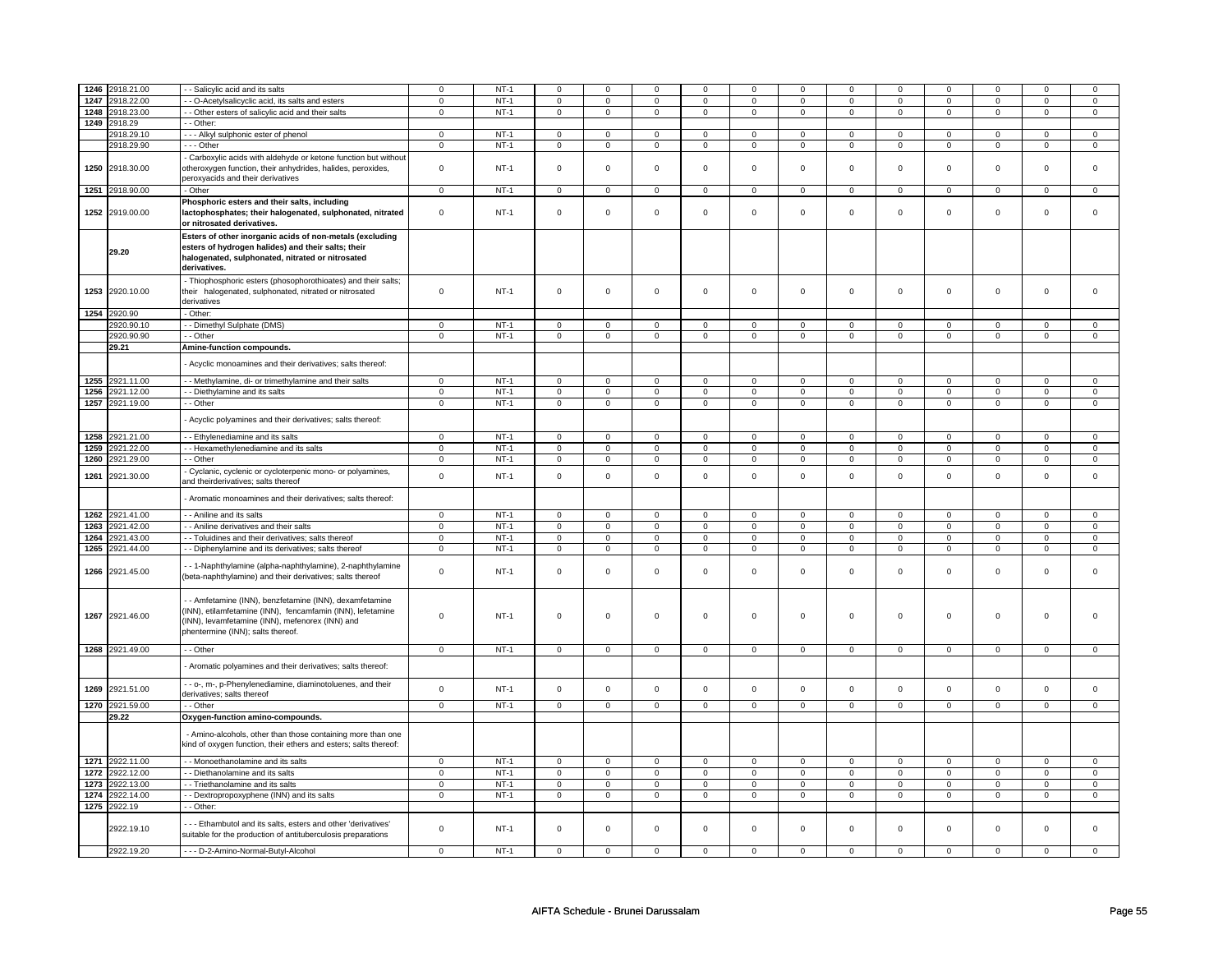|      | 2922.19.90      | --- Other                                                                                    | $\mathbf 0$    | $NT-1$      | $\mathbf 0$         | $\mathbf 0$    | $^{\circ}$     | 0              | 0              | 0              | 0              | $\mathbf 0$    | 0                   | $\mathbf 0$    |                | 0              |
|------|-----------------|----------------------------------------------------------------------------------------------|----------------|-------------|---------------------|----------------|----------------|----------------|----------------|----------------|----------------|----------------|---------------------|----------------|----------------|----------------|
|      |                 |                                                                                              |                |             |                     |                |                |                |                |                |                |                |                     |                |                |                |
|      |                 | Amino-naphthols and other amino-phenols, other than those                                    |                |             |                     |                |                |                |                |                |                |                |                     |                |                |                |
|      |                 | containing more than one kind of oxygen function, their ethers<br>and esters; salts thereof: |                |             |                     |                |                |                |                |                |                |                |                     |                |                |                |
|      |                 |                                                                                              |                |             |                     |                |                |                |                |                |                |                |                     |                |                |                |
|      | 1276 2922.21.00 | - Aminohydroxynaphthalenesulphonic acids and their salts                                     | $\mathbf 0$    | $NT-1$      | $\mathsf{O}\xspace$ | $\mathsf 0$    | $\mathsf 0$    | $\mathbf 0$    | $\mathsf 0$    | $\mathsf 0$    | $\mathbf 0$    | $\mathbf 0$    | $\mathsf 0$         | $\mathbf 0$    | $\mathsf 0$    | $\mathbf 0$    |
|      |                 |                                                                                              |                |             |                     |                |                |                |                |                |                |                |                     |                |                |                |
| 1277 | 2922.22.00      | - - Anisidines, dianisidines, phenetidines, and their salts                                  | $\overline{0}$ | $NT-1$      | $\overline{0}$      | $\overline{0}$ | $\overline{0}$ | $\overline{0}$ | $\overline{0}$ | $\overline{0}$ | $\overline{0}$ | $\overline{0}$ | $\overline{0}$      | $\overline{0}$ | $\overline{0}$ | $\overline{0}$ |
|      | 1278 2922.29.00 | - - Other                                                                                    | $\mathsf 0$    | $NT-1$      | $\mathsf{O}\xspace$ | $\mathbf 0$    | $\mathsf 0$    | $\mathsf 0$    | $\mathsf 0$    | $\mathsf 0$    | $\mathbf 0$    | $\mathsf 0$    | $\mathsf 0$         | $\mathsf 0$    | 0              | $\mathsf 0$    |
|      |                 | Amino-aldehydes, amino-ketones and amino-quinones,                                           |                |             |                     |                |                |                |                |                |                |                |                     |                |                |                |
|      |                 | other than thosecontaining more than one kind of oxygen                                      |                |             |                     |                |                |                |                |                |                |                |                     |                |                |                |
|      |                 | function; salts thereof:                                                                     |                |             |                     |                |                |                |                |                |                |                |                     |                |                |                |
| 1279 | 2922.31.00      | - Amfepramone (INN), methadone (INN) and normethadone                                        | $\mathbf 0$    | $NT-1$      | $\mathsf{O}\xspace$ | $\mathsf 0$    | $\mathsf 0$    | $\mathsf 0$    | $\mathsf 0$    | $\mathsf 0$    | $\mathsf 0$    | $\mathbf 0$    | $\mathsf 0$         | $\mathbf 0$    | $\Omega$       | $\mathsf 0$    |
|      |                 | INN); salts thereof                                                                          |                |             |                     |                |                |                |                |                |                |                |                     |                |                |                |
|      | 1280 2922.39.00 | - Other                                                                                      | $\mathsf 0$    | $NT-1$      | $\mathsf{O}\xspace$ | $\mathsf 0$    | 0              | $\mathsf 0$    | $\mathsf 0$    | $\mathsf 0$    | $\mathbf 0$    | $\mathsf 0$    | $\mathsf 0$         | $\mathbf 0$    | 0              | $\mathbf 0$    |
|      |                 | Amino-acids, other than those containing more than one kind                                  |                |             |                     |                |                |                |                |                |                |                |                     |                |                |                |
|      |                 | of oxygen function, and their esters; salts thereof:                                         |                |             |                     |                |                |                |                |                |                |                |                     |                |                |                |
|      |                 |                                                                                              |                |             |                     |                |                |                |                |                |                |                |                     |                |                |                |
|      | 1281 2922.41.00 | - - Lysine and its esters; salts thereof                                                     | $\mathbf 0$    | $NT-1$      | $\mathbf 0$         | $\mathbf 0$    | $\mathbf 0$    | $\mathbf{0}$   | $\mathbf 0$    | $\mathbf{0}$   | $\mathbf 0$    | $\mathbf{0}$   | $\mathbf 0$         | $\mathbf{0}$   | $\Omega$       | $\mathbf{0}$   |
| 1282 | 2922.42         | - - Glutamic acid and its salts:                                                             |                |             |                     |                |                |                |                |                |                |                |                     |                |                |                |
|      | 2922.42.10      | - - - Glutamic acid                                                                          | $\Omega$       | $NT-1$      | $\mathsf{O}\xspace$ | $\mathsf 0$    | $\mathsf 0$    | $\mathbf 0$    | $\mathsf 0$    | $\mathbf 0$    | $\mathbf 0$    | $\mathbf 0$    | $\mathsf 0$         | $\mathbf 0$    | $\Omega$       | $\mathbf 0$    |
|      | 2922.42.20      | --- Monosodium glutamate                                                                     | $\mathbf 0$    | $NT-1$      | $\mathsf{O}\xspace$ | $\mathbf 0$    | $\mathsf 0$    | $\mathsf 0$    | $\mathsf 0$    | $\mathsf 0$    | $\mathbf 0$    | $\mathsf 0$    | $\mathsf 0$         | $\mathsf 0$    | 0              | 0              |
|      | 2922.42.90      | Other salts                                                                                  | $\mathbf 0$    | $NT-1$      | $\mathbf 0$         | $\mathbf 0$    | $\mathbf 0$    | $\mathbf{0}$   | $\mathbf 0$    | $\mathbf{0}$   | $\mathbf 0$    | $\mathbf{0}$   | $\mathbf 0$         | $\mathbf{0}$   | $\mathbf 0$    | $\mathbf{0}$   |
| 1283 | 2922.43.00      | - Anthranilic acid and its salts                                                             | $\mathsf 0$    | $NT-1$      | 0                   | $\mathsf 0$    | 0              | $\mathbf 0$    | 0              | $\mathbf 0$    | 0              | $\mathbf 0$    | 0                   | $\mathbf 0$    | 0              | $\mathbf 0$    |
|      | 1284 2922.44.00 | - Tilidine (INN) and its salts                                                               | $\mathbf 0$    | $NT-1$      | $\mathbf 0$         | $\mathbf 0$    | $\mathbf 0$    | $\mathbf 0$    | $\mathbf 0$    | $\mathbf 0$    | 0              | $\mathbf 0$    | 0                   | $\mathbf 0$    | 0              | $\overline{0}$ |
|      | 1285 2922.49    | - Other:                                                                                     |                |             |                     |                |                |                |                |                |                |                |                     |                |                |                |
|      | 2922.49.10      | --- Mefenamic acid and its salts                                                             | $\mathsf 0$    | $NT-1$      | $\mathsf 0$         | $\mathsf 0$    | $\mathbf 0$    | $\mathbf 0$    | $\mathbf 0$    | $\mathsf 0$    | $\mathbf 0$    | $\mathbf 0$    | $\mathbf 0$         | $\mathbf 0$    | $\mathbf 0$    | $\mathbf 0$    |
|      | 2922.49.90      | --- Other                                                                                    | $\mathbf 0$    | $NT-1$      | $\mathsf 0$         | $\mathbf 0$    | 0              | $\mathbf 0$    | $\mathbf 0$    | $\mathsf 0$    | 0              | $\mathbf 0$    | $\mathsf 0$         | $\mathbf 0$    | 0              | $\mathbf 0$    |
|      |                 | Amino-alcohol-phenols, Amino-acid-phenols and other                                          |                |             |                     |                |                |                |                |                |                |                |                     |                |                |                |
| 1286 | 2922.50         | Amino-compounds with oxygen function:                                                        |                |             |                     |                |                |                |                |                |                |                |                     |                |                |                |
|      |                 | - - p-Aminosalicylic acid and its salts, ester and other                                     |                |             |                     |                |                |                |                |                |                |                |                     |                |                |                |
|      | 2922.50.10      | derivatives                                                                                  | $\mathbf 0$    | $NT-1$      | $\mathbf 0$         | $\mathbf 0$    | $\mathbf 0$    | $\mathsf 0$    | $\mathsf 0$    | $\mathbf 0$    | $\mathbf{0}$   | $\mathbf 0$    | $\mathsf 0$         | $\mathbf{0}$   | $\mathbf{0}$   | $\mathbf 0$    |
|      | 2922.50.90      | - - Other                                                                                    | $\mathbf 0$    | $NT-1$      | $\mathbf 0$         | $\mathbf 0$    | $\mathbf 0$    | $\mathbf{0}$   | $\mathbf 0$    | $\mathbf 0$    | $\mathbf 0$    | $\mathbf 0$    | $\mathbf 0$         | $\mathbf 0$    | $\mathbf 0$    | $\mathbf 0$    |
|      |                 | Quaternary ammonium salts and hydroxides; lecithins and                                      |                |             |                     |                |                |                |                |                |                |                |                     |                |                |                |
|      | 29.23           | other phosphoaminolipids, whether or not chemically                                          |                |             |                     |                |                |                |                |                |                |                |                     |                |                |                |
|      |                 | defined.                                                                                     |                |             |                     |                |                |                |                |                |                |                |                     |                |                |                |
|      | 1287 2923.10.00 | - Choline and its salts                                                                      | $\mathsf 0$    | $NT-1$      | $\mathsf{O}$        | $\mathsf 0$    | $\mathbf 0$    | $\mathbf 0$    | $\mathbf 0$    | $\mathbf 0$    | $\mathbf 0$    | $\mathbf 0$    | $\mathsf{O}\xspace$ | $\mathbf 0$    | $\mathbf 0$    | $\mathbf 0$    |
|      | 1288 2923.20    | - Lecithins and other phosphoaminolipids:                                                    |                |             |                     |                |                |                |                |                |                |                |                     |                |                |                |
|      | 2923.20.10      | - - Lecithins, whether or not chemically defined                                             | $\mathbf 0$    | $NT-1$      | $\mathbf 0$         | $\mathbf 0$    | 0              | $\mathbf 0$    | 0              | $\mathsf 0$    | $\Omega$       | $\mathbf 0$    | 0                   | $\mathbf 0$    | $\Omega$       | 0              |
|      | 2923.20.90      | - - Other                                                                                    | $\mathbf 0$    | $NT-1$      | $\mathbf 0$         | $\mathbf 0$    | $\mathbf 0$    | $\mathbf 0$    | $\mathbf 0$    | $\mathsf 0$    | $\mathbf 0$    | $\mathbf 0$    | $\mathbf 0$         | $\mathbf 0$    | $\mathbf 0$    | $\mathbf 0$    |
| 1289 | 2923.90.00      | - Other                                                                                      | $\mathsf 0$    | $NT-1$      | $\mathsf 0$         | $\mathbf 0$    | 0              | $\mathbf 0$    | $\mathbf 0$    | $\mathbf 0$    | $\mathbf 0$    | $\mathbf 0$    | $\mathsf 0$         | $\mathbf 0$    | $\mathbf 0$    | $\mathsf 0$    |
|      |                 | Carboxyamide-function compounds; amide-function                                              |                |             |                     |                |                |                |                |                |                |                |                     |                |                |                |
|      | 29.24           | compounds of carbonic acid.                                                                  |                |             |                     |                |                |                |                |                |                |                |                     |                |                |                |
|      |                 | Acyclic amides (including acyclic carbamates) and their                                      |                |             |                     |                |                |                |                |                |                |                |                     |                |                |                |
|      |                 | derivatives; salts thereof:                                                                  |                |             |                     |                |                |                |                |                |                |                |                     |                |                |                |
| 1290 | 2924.11.00      | - - Meprobamate (INN)                                                                        | $\Omega$       | $NT-1$      | $\mathbf 0$         | $\mathbf 0$    | $\mathbf 0$    | $\mathbf 0$    | $\mathbf 0$    | $\mathbf 0$    | $\mathbf 0$    | $\mathbf 0$    | $\mathbf 0$         | $\mathbf 0$    | $\Omega$       | $\mathbf{0}$   |
|      | 1291 2924.19    | - Other:                                                                                     |                |             |                     |                |                |                |                |                |                |                |                     |                |                |                |
|      | 2924.19.10      | --- Monocrotophos                                                                            | $\mathbf 0$    | $NT-1$      | $\mathbf 0$         | $\mathbf 0$    | 0              | $\mathbf 0$    | 0              | 0              | 0              | 0              | 0                   | 0              | 0              | 0              |
|      | 2924.19.90      | - - Other                                                                                    | $\mathsf 0$    | $NT-1$      | $\mathsf 0$         | $\mathbf 0$    | 0              | $\mathsf 0$    | 0              | $\mathbf 0$    | 0              | $\mathbf 0$    | 0                   | $\mathbf 0$    | 0              | 0              |
|      |                 | Cyclic amides (including cyclic carbamates) and their                                        |                |             |                     |                |                |                |                |                |                |                |                     |                |                |                |
|      |                 | derivatives; salts thereof:                                                                  |                |             |                     |                |                |                |                |                |                |                |                     |                |                |                |
|      | 1292 2924.21    | - - Ureines and their derivatives; salts thereof:                                            |                |             |                     |                |                |                |                |                |                |                |                     |                |                |                |
|      | 2924.21.10      | - - - 4-Ethoxyphenylurea (dulcin)                                                            | $\mathbf 0$    | $NT-1$      | $\mathsf 0$         | $\mathbf 0$    | 0              | $\mathbf 0$    | 0              | $\mathsf 0$    | $\Omega$       | $\mathbf 0$    | 0                   | 0              | $\Omega$       | $\mathbf 0$    |
|      | 2924.21.20      | --- Diuron and monuron                                                                       | $\overline{0}$ | $NT-1$      | $\overline{0}$      | $\overline{0}$ | 0              | $\overline{0}$ | $\overline{0}$ | $\overline{0}$ | $\overline{0}$ | $\overline{0}$ | $\overline{0}$      | $\overline{0}$ | $\overline{0}$ | $\overline{0}$ |
|      | 2924.21.90      | --- Other                                                                                    | $\mathbf 0$    | <b>NT-1</b> | 0                   | $\mathbf 0$    | 0              | $\mathbf 0$    | 0              | 0              | 0              | 0              | 0                   | 0              | 0              | $\mathbf 0$    |
|      |                 | - 2-Acetamidobenzoic acid (N-acetylanthranilic acid) and its                                 |                |             |                     |                |                |                |                |                |                |                |                     |                |                |                |
| 1293 | 2924.23.00      | salts                                                                                        | $\mathsf 0$    | $NT-1$      | $\mathsf{O}\xspace$ | $\mathsf 0$    | $\mathsf 0$    | $\mathsf 0$    | $\mathsf 0$    | $\mathsf 0$    | $\Omega$       | $\mathbf 0$    | $\mathsf 0$         | $\mathbf 0$    | $\Omega$       | $\mathsf 0$    |
|      | 1294 2924.24.00 | - - Ethinamate (INN)                                                                         | $\mathbf 0$    | $NT-1$      | $\mathbf 0$         | $\mathbf 0$    | 0              | $\mathbf 0$    | $\mathbf 0$    | $\mathbf 0$    | 0              | $\mathbf 0$    | 0                   | $\mathbf 0$    | 0              | 0              |
| 1295 | 2924.29         | - - Other:                                                                                   |                |             |                     |                |                |                |                |                |                |                |                     |                |                |                |
|      | 2924.29.10      | - - - Aspartame                                                                              | $\Omega$       | $NT-1$      | $\overline{0}$      | $\overline{0}$ | $\Omega$       | $\overline{0}$ | $\Omega$       | $\overline{0}$ | $\Omega$       | $\mathbf 0$    | $\Omega$            | $\mathbf 0$    | O              | $\Omega$       |
|      |                 | --- Butylphenylmethyl carbamate; methyl isopropyl phenyl                                     |                |             |                     |                |                |                |                |                |                |                |                     |                |                |                |
|      | 2924.29.20      | carbamate                                                                                    | $\mathsf 0$    | $NT-1$      | $\mathsf 0$         | $\mathbf 0$    | $\mathbf 0$    | $\mathsf 0$    | $\mathbf 0$    | $\mathsf 0$    | $\mathbf 0$    | $\mathsf 0$    | $\mathsf 0$         | $\mathbf 0$    | $\mathbf 0$    | $\mathsf 0$    |
|      | 2924.29.90      | $--$ Other                                                                                   | $\overline{0}$ | $NT-1$      | $\overline{0}$      | $\overline{0}$ | $\overline{0}$ | $\overline{0}$ | $\overline{0}$ | $\overline{0}$ | $\overline{0}$ | $\overline{0}$ | $\overline{0}$      | $\overline{0}$ | $\overline{0}$ | $\overline{0}$ |
|      |                 |                                                                                              |                |             |                     |                |                |                |                |                |                |                |                     |                |                |                |
|      | 29.25           | Carboxyimide-function compounds (including saccharin                                         |                |             |                     |                |                |                |                |                |                |                |                     |                |                |                |
|      |                 | and its salts) and imine-function compounds.                                                 |                |             |                     |                |                |                |                |                |                |                |                     |                |                |                |
|      |                 | - Imides and their derivatives; salts thereof:                                               |                |             |                     |                |                |                |                |                |                |                |                     |                |                |                |
| 1296 | 2925.11.00      | - Saccharin and its salts                                                                    | $\Omega$       | $NT-1$      | $\mathsf{O}\xspace$ | $\mathbf 0$    | $\mathsf 0$    | $\mathsf 0$    | $\mathsf 0$    | $\mathsf 0$    | $\mathbf 0$    | $\mathsf 0$    | $\mathsf 0$         | $\mathsf 0$    | 0              | 0              |
| 1297 | 2925.12.00      | - Glutethimide (INN)                                                                         | $\mathsf 0$    | $NT-1$      | $\mathsf 0$         | $\mathbf 0$    | $\mathbf 0$    | $\mathsf 0$    | $\mathbf 0$    | $\mathsf 0$    | $\mathbf 0$    | $\mathbf 0$    | $\mathsf 0$         | $\mathbf 0$    | $\mathbf 0$    | $\overline{0}$ |
|      | 1298 2925.19.00 | $-$ Other                                                                                    | $\overline{0}$ | $NT-1$      | $\mathsf 0$         | $\mathsf 0$    | $\mathsf 0$    | $\mathsf 0$    | $\mathsf 0$    | $\mathsf 0$    | $\mathbf 0$    | $\mathsf 0$    | $\mathsf{O}\xspace$ | $\mathsf 0$    | $\mathbf 0$    | $\mathbf 0$    |
|      |                 |                                                                                              |                |             |                     |                |                |                |                |                |                |                |                     |                |                |                |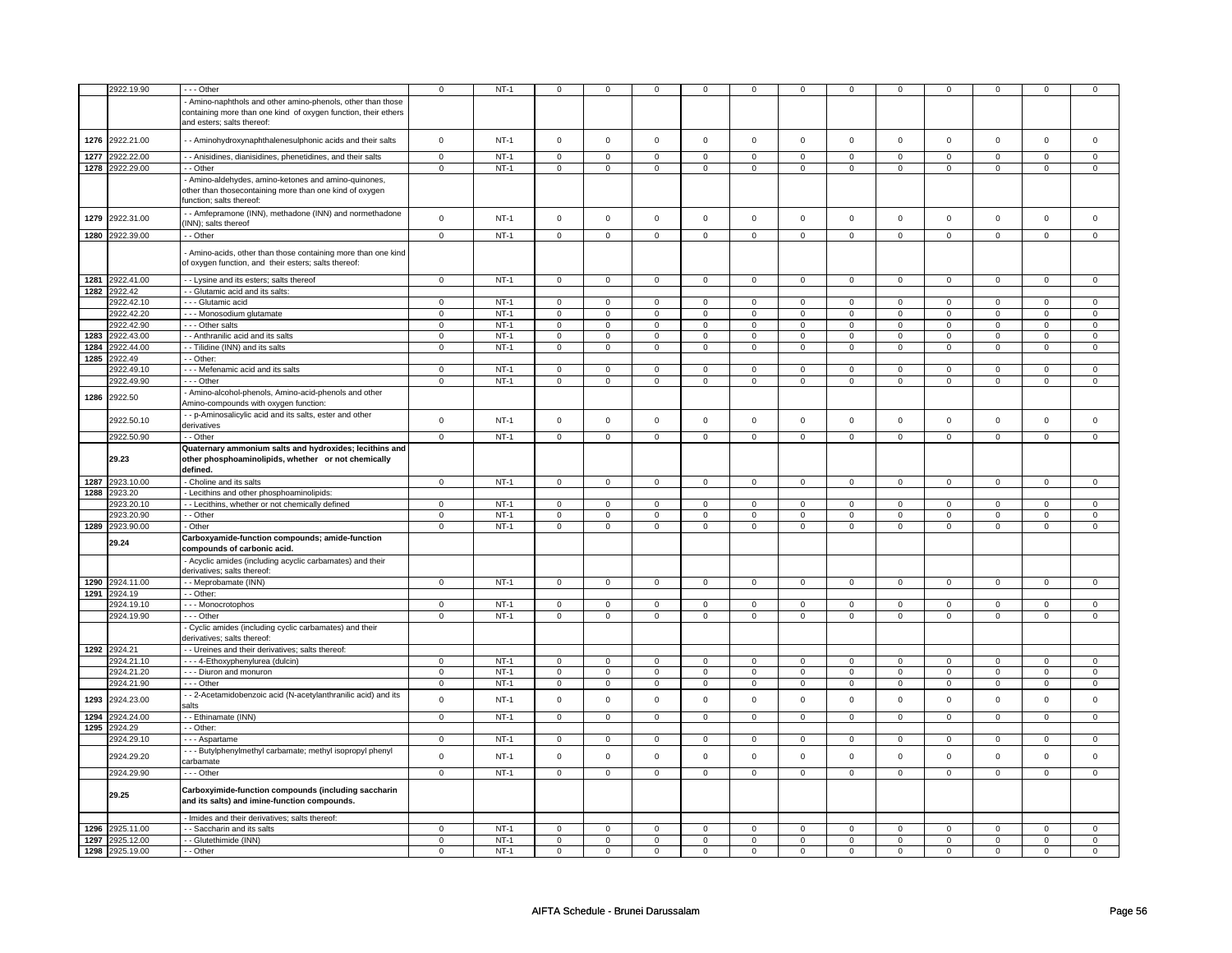|            | 1299 2925.20    | - Imines and their derivatives; salts thereof:                                                                  |                |             |                     |                |                |                |                |                |                |                |                |                |                |                |
|------------|-----------------|-----------------------------------------------------------------------------------------------------------------|----------------|-------------|---------------------|----------------|----------------|----------------|----------------|----------------|----------------|----------------|----------------|----------------|----------------|----------------|
|            |                 |                                                                                                                 |                |             |                     |                |                |                |                |                |                |                |                |                |                |                |
|            | 2925.20.10      | - Metformin and phenformin; its salts and derivatives                                                           | 0              | $NT-1$      | $\mathbf 0$         | $\mathbf 0$    | 0              | $\mathbf 0$    | 0              | $\mathbf 0$    | 0              | $\mathbf 0$    | 0              | 0              | 0<br>$\Omega$  | 0              |
|            | 2925.20.20      | - Ethylene imine, propylene imine                                                                               | $\mathbf 0$    | $NT-1$      | $\mathbf 0$         | $\mathbf 0$    | 0              | $\mathsf 0$    | 0              | $\mathsf 0$    | 0              | $\mathbf 0$    | $\mathsf 0$    | $\mathbf 0$    |                | 0              |
|            | 2925.20.90      | - - Other                                                                                                       | $\mathbf 0$    | $NT-1$      | $\mathbf 0$         | $\mathbf 0$    | $\mathbf 0$    | $\mathbf 0$    | $\mathbf 0$    | $\mathbf 0$    | $\mathbf 0$    | $\mathbf 0$    | $\mathbf 0$    | $\mathbf 0$    | $\mathbf 0$    | $\mathbf 0$    |
|            | 29.26           | Nitrile-function compounds.                                                                                     |                |             |                     |                |                |                |                |                |                |                |                |                |                |                |
| 1300       | 2926.10.00      | Acrylonitrile                                                                                                   | $\mathbf 0$    | $NT-1$      | $\mathbf 0$         | $\mathbf 0$    | 0              | 0              | 0              | $\mathsf 0$    | 0              | 0              | 0              | $\mathbf 0$    | $\mathbf 0$    | 0              |
| 1301       | 2926.20.00      | - 1-Cyanoguanidine (dicyandiamide)                                                                              | $\mathsf 0$    | $NT-1$      | $\mathsf 0$         | $\mathsf 0$    | $\mathsf 0$    | $\mathbf 0$    | $\mathsf 0$    | $\mathbf 0$    | $\mathbf 0$    | $\mathbf 0$    | $\mathbf 0$    | $\mathbf 0$    | $\mathbf 0$    | $\mathbf 0$    |
| 1302       | 2926.30.00      | Fenproporex (INN) and its salts; methadone (INN)<br>intermediate (4-cyano-2-dimethylamino- 4, 4-diphenylbutane) | $\mathbf 0$    | <b>NT-1</b> | $\mathbf 0$         | $\mathbf 0$    | 0              | $\mathbf 0$    | 0              | $\mathbf 0$    | 0              | 0              | 0              | $\mathbf 0$    | 0              | 0              |
| 1303       | 2926.90.00      | - Other                                                                                                         | $\mathbf 0$    | $NT-1$      | $\mathsf 0$         | $\mathbf 0$    | 0              | $\mathbf 0$    | $\mathbf 0$    | $\mathbf 0$    | $\mathbf 0$    | $\mathbf 0$    | $\mathsf 0$    | $\mathsf 0$    | $\mathbf 0$    | $\mathbf 0$    |
| 1304 29.27 |                 | Diazo-, azo- or azoxy-compounds.                                                                                |                |             |                     |                |                |                |                |                |                |                |                |                |                |                |
|            | 2927.00.10      | Azodicarbonamide                                                                                                | $\mathbf 0$    | $NT-1$      | $\mathbf 0$         | $\mathbf 0$    | 0              | 0              | 0              | 0              | 0              | 0              | 0              | 0              | 0              | $\overline{0}$ |
|            | 2927.00.90      | - Other                                                                                                         | $\overline{0}$ | $NT-1$      | $\mathsf 0$         | $\overline{0}$ | $\mathsf 0$    | $\mathsf 0$    | $\mathsf 0$    | $\mathbf 0$    | 0              | $\mathsf 0$    | $\mathbf 0$    | $\mathsf 0$    | 0              | $\overline{0}$ |
|            | 1305 29.28      | Organic derivatives of hydrazine or of hydroxylamine.                                                           |                |             |                     |                |                |                |                |                |                |                |                |                |                |                |
|            | 2928.00.10      | - Linuron                                                                                                       | $\overline{0}$ | $NT-1$      | $\overline{0}$      | $\overline{0}$ | $\mathbf 0$    | $\overline{0}$ | $\overline{0}$ | $\overline{0}$ | $\Omega$       | $\mathbf 0$    | $\overline{0}$ | $\overline{0}$ | $\Omega$       | $\overline{0}$ |
|            | 2928.00.90      | - Other                                                                                                         | $\overline{0}$ | $NT-1$      | $\overline{0}$      | $\overline{0}$ | $\overline{0}$ | $\overline{0}$ | $\overline{0}$ | $\overline{0}$ | $\overline{0}$ | $\overline{0}$ | $\overline{0}$ | $\overline{0}$ | $\overline{0}$ | $\overline{0}$ |
|            | 29.29           | Compounds with other nitrogen function.                                                                         |                |             |                     |                |                |                |                |                |                |                |                |                |                |                |
| 1306       | 2929.10.00      | Isocyanates                                                                                                     | $\mathsf 0$    | $NT-1$      | $\mathsf{O}\xspace$ | $\mathsf 0$    | 0              | $\mathbf 0$    | $\mathsf 0$    | $\mathsf 0$    | $\mathbf 0$    | $\mathbf 0$    | $\mathsf 0$    | $\mathsf 0$    | $\mathbf 0$    | $\mathsf 0$    |
|            | 1307 2929.90    | Other:                                                                                                          |                |             |                     |                |                |                |                |                |                |                |                |                |                |                |
|            | 2929.90.1       | - - Sodium cyclamate                                                                                            | $\mathbf 0$    | $NT-1$      | $\mathbf 0$         | $\mathbf 0$    | $\Omega$       | $\mathbf{0}$   | $\mathbf 0$    | $\mathbf{0}$   | $\Omega$       | $\Omega$       | $\Omega$       | $\mathbf{0}$   | $\Omega$       | $\mathbf{0}$   |
|            | 2929.90.20      | - Other cyclamate                                                                                               | $\Omega$       | $NT-1$      | $\mathbf 0$         | $\mathbf 0$    | $\mathbf 0$    | $\mathbf 0$    | $\mathbf 0$    | $\mathbf 0$    | $\mathbf 0$    | $\mathbf 0$    | $\mathbf 0$    | $\mathsf 0$    | $\Omega$       | 0              |
|            | 2929.90.90      | - Other                                                                                                         | $\overline{0}$ | $NT-1$      | $\overline{0}$      | $\overline{0}$ | $\mathbf 0$    | $\overline{0}$ | $\overline{0}$ | $\overline{0}$ | $\mathbf 0$    | $\overline{0}$ | $\mathsf 0$    | $\overline{0}$ | $\mathbf 0$    | $\overline{0}$ |
|            |                 | X. - ORGANO-INORGANIC COMPOUNDS, HETEROCYCLIC<br>COMPOUNDS, NUCLEIC ACIDS AND THEIR SALTS, AND                  |                |             |                     |                |                |                |                |                |                |                |                |                |                |                |
|            | 29.30           | <b>SULPHONAMIDES</b><br>Organo-sulphur compounds.                                                               |                |             |                     |                |                |                |                |                |                |                |                |                |                |                |
| 1308       | 2930.10.00      | - Dithiocarbonates (xanthates)                                                                                  | $\Omega$       | $NT-1$      | $\mathsf 0$         | $\mathbf 0$    | $\Omega$       | $\mathsf 0$    | $\mathbf 0$    | $\mathsf 0$    | $\Omega$       | $\Omega$       | $\Omega$       | $\mathbf 0$    | $\Omega$       | $\mathbf{0}$   |
|            |                 |                                                                                                                 |                |             |                     |                |                |                |                |                | $\mathbf{0}$   |                | $\mathbf 0$    |                | $\Omega$       |                |
| 1309       | 2930.20.00      | Thiocarbamates and dithiocarbamates                                                                             | $\mathsf 0$    | $NT-1$      | $\mathsf{O}\xspace$ | $\mathsf 0$    | $\mathsf 0$    | $\mathsf 0$    | $\mathsf 0$    | $\mathsf 0$    |                | $\mathbf 0$    |                | $\mathsf 0$    |                | $\mathbf{O}$   |
| 1310       | 2930.30.00      | - Thiuram mono-, di-, or tetrasulphides                                                                         | $\mathbf 0$    | $NT-1$      | $\mathbf 0$         | $\mathbf 0$    | 0              | $\mathbf 0$    | 0              | $\mathbf 0$    | 0              | $\mathbf 0$    | 0              | $\mathbf 0$    | 0              | $\mathbf 0$    |
| 1311       | 2930.40.00      | Methionine                                                                                                      | $\mathbf 0$    | $NT-1$      | $\mathbf 0$         | $\mathbf 0$    | 0              | 0              | 0              | 0              | 0              | 0              | 0              | 0              | $\mathbf 0$    | 0              |
| 1312       | 2930.90.00      | Other                                                                                                           | $\mathbf 0$    | $NT-1$      | $\mathsf{o}\,$      | $\mathbf 0$    | $\mathsf{o}$   | $\mathbf 0$    | $\mathsf{o}$   | $\mathbf 0$    | 0              | $\mathbf 0$    | 0              | $\mathbf 0$    | 0              | $\circ$        |
| 1313 29.31 |                 | Other organo-inorganic compounds.                                                                               |                |             |                     |                |                |                |                |                |                |                |                |                |                |                |
|            | 2931.00.1       | - Tetraethyl lead                                                                                               | $\mathbf 0$    | $NT-1$      | $\mathsf 0$         | $\mathbf 0$    | 0              | $\mathbf 0$    | 0              | $\mathbf 0$    | 0              | $\mathbf 0$    | 0              | $\mathbf 0$    | $\Omega$       | $\mathbf 0$    |
|            | 2931.00.20      | N-(Phosphonomethyl)glycine and salts thereof                                                                    | $\Omega$       | $NT-1$      | $\mathbf 0$         | $\mathbf 0$    | $\mathbf 0$    | $\mathbf 0$    | $\mathbf 0$    | $\mathbf 0$    | $\mathbf 0$    | $\mathbf 0$    | $\mathbf 0$    | $\mathbf 0$    | $\Omega$       | $\mathbf{0}$   |
|            | 2931.00.30      | - Ethephone                                                                                                     | $\mathbf 0$    | $NT-1$      | $\mathsf 0$         | $\mathbf 0$    | 0              | $\mathsf 0$    | $\mathbf 0$    | $\mathsf 0$    | $\mathbf 0$    | $\mathbf 0$    | $\mathsf 0$    | $\mathsf 0$    | $\mathbf 0$    | 0              |
|            | 2931.00.90      | - Other                                                                                                         | $\mathbf 0$    | $NT-1$      | $\mathbf 0$         | $\mathbf 0$    | 0              | 0              | 0              | 0              | 0              | 0              | 0              | 0              | 0              | 0              |
|            | 29.32           | Heterocyclic compounds with oxygen hetero-atom(s) only                                                          |                |             |                     |                |                |                |                |                |                |                |                |                |                |                |
|            |                 | Compounds containing an unfused furan ring (whether or not<br>hydrogenated) in the structure:                   |                |             |                     |                |                |                |                |                |                |                |                |                |                |                |
|            | 1314 2932.11.00 | --Tetrahydrofuran                                                                                               | $\overline{0}$ | $NT-1$      | $\overline{0}$      | $\overline{0}$ | $\overline{0}$ | $\overline{0}$ | $\overline{0}$ | $\overline{0}$ | $\overline{0}$ | $\overline{0}$ | $\overline{0}$ | $\overline{0}$ | $\Omega$       | $\overline{0}$ |
|            | 1315 2932.12.00 | - - 2-Furaldehyde (furfuraldehyde)                                                                              | $\overline{0}$ | $NT-1$      | $\overline{0}$      | $\overline{0}$ | $\overline{0}$ | $\overline{0}$ | $\overline{0}$ | $\overline{0}$ | $\overline{0}$ | $\overline{0}$ | $\overline{0}$ | $\overline{0}$ | $\overline{0}$ | $\overline{0}$ |
| 1316       | 2932.13.00      | - Furfuryl alcohol and tetrahydrofurfuryl alcohol                                                               | $\mathsf 0$    | $NT-1$      | $\mathbf 0$         | $\mathbf 0$    | 0              | 0              | 0              | 0              | 0              | 0              | 0              | 0              | $\mathbf 0$    | $\mathbf 0$    |
|            | 1317 2932.19.00 | - Other                                                                                                         | $\mathbf 0$    | $NT-1$      | $\mathsf{O}\xspace$ | $\mathbf 0$    | 0              | $\mathbf 0$    | $\mathsf 0$    | $\mathbf 0$    | 0              | $\mathbf 0$    | $\mathsf 0$    | $\mathbf 0$    | 0              | $\mathbf 0$    |
|            |                 | - Lactones                                                                                                      |                |             |                     |                |                |                |                |                |                |                |                |                |                |                |
|            | 1318 2932.21.00 | - - Coumarin, methylcoumarins and ethylcoumarins                                                                | $\mathbf 0$    | $NT-1$      | $\mathsf 0$         | $\mathsf 0$    | $\Omega$       | $\mathbf 0$    | $\mathbf 0$    | $\mathbf 0$    | $\Omega$       | $\mathbf 0$    | $\mathsf 0$    | $\mathbf 0$    | $\Omega$       | $\mathbf 0$    |
| 1319       | 2932.29.00      | - Other lactones                                                                                                | $\Omega$       | $NT-1$      | $\mathsf 0$         | $\mathbf 0$    | $\mathbf 0$    | $\mathsf 0$    | $\mathbf 0$    | $\mathsf 0$    | $\mathbf 0$    | $\mathbf 0$    | $\mathsf 0$    | $\mathbf 0$    | $\mathbf 0$    | 0              |
|            |                 | Other:                                                                                                          |                |             |                     |                |                |                |                |                |                |                |                |                |                |                |
| 1320       | 2932.91.00      | - Isosafrole                                                                                                    | $\mathsf 0$    | $NT-1$      | $\mathsf{O}\xspace$ | $\mathsf 0$    | $\Omega$       | $\mathsf 0$    | $\mathsf 0$    | $\mathsf 0$    | $\mathbf 0$    | $\mathsf 0$    | $\mathsf 0$    | $\mathbf 0$    | $\Omega$       | $\mathbf 0$    |
| 1321       | 2932.92.00      | - 1-(1,3-Benzodioxol-5-yl)propan-2-one                                                                          | $\Omega$       | $NT-1$      | $\mathsf{O}\xspace$ | $\mathbf 0$    | 0              | $\mathbf 0$    | $\Omega$       | $\mathbf 0$    | $\Omega$       | $\mathbf 0$    | $\Omega$       | $\mathbf 0$    | $\Omega$       | $\mathbf{0}$   |
| 1322       | 2932.93.00      | - Piperonal                                                                                                     | $\mathsf 0$    | $NT-1$      | $\mathsf 0$         | $\mathsf 0$    | 0              | $\mathbf 0$    | $\mathsf 0$    | $\mathbf 0$    | 0              | $\mathbf 0$    | $\mathsf 0$    | $\mathbf 0$    | 0              | $\mathbf 0$    |
|            | 1323 2932.94.00 | - - Safrole                                                                                                     | $\mathbf 0$    | $NT-1$      | $\mathbf 0$         | $\mathbf 0$    | $\mathbf 0$    | $\mathbf 0$    | $\mathbf 0$    | $\mathbf 0$    | 0              | $\mathbf 0$    | 0              | $\mathbf 0$    | 0              | $\mathbf{0}$   |
| 1324       | 2932.95.00      | - Tetrahydrocannabinols (all isomers)                                                                           | $\Omega$       | $NT-1$      | $\mathbf 0$         | $\mathbf 0$    | $\mathbf 0$    | $\mathbf 0$    | $\mathbf 0$    | $\mathbf 0$    | $\mathbf 0$    | $\mathbf 0$    | $\mathbf 0$    | $\mathbf 0$    | $\mathbf 0$    | $\mathbf{0}$   |
| 1325       | 2932.99         | - - Other:                                                                                                      |                |             |                     |                |                |                |                |                |                |                |                |                |                |                |
|            | 2932.99.10      | - - - Carbofuran                                                                                                | $\mathbf 0$    | $NT-1$      | $\mathbf 0$         | $\mathbf 0$    | 0              | 0              | 0              | 0              | 0              | 0              | 0              | 0              | $\Omega$       | 0              |
|            | 2932.99.90      | . - - Other                                                                                                     | $\mathbf 0$    | $NT-1$      | $\mathbf 0$         | $\mathbf 0$    | 0              | $\mathsf 0$    | $\mathbf 0$    | $\mathsf 0$    | 0              | $\mathbf 0$    | $\mathsf 0$    | $\mathbf 0$    | 0              | $\mathbf 0$    |
|            | 29.33           | Heterocyclic compounds with nitrogen hetero-atom(s)<br>only.                                                    |                |             |                     |                |                |                |                |                |                |                |                |                |                |                |
|            |                 | - Compounds containing an unfused pyrazole ring (whether or<br>not hydrogenated) in thestructure:               |                |             |                     |                |                |                |                |                |                |                |                |                |                |                |
|            | 1326 2933.11    | - Phenazone (antipyrin) and its derivatives:                                                                    |                |             |                     |                |                |                |                |                |                |                |                |                |                |                |
|            | 2933.11.10      | - - - Dipyrone (analgin)                                                                                        | $\mathbf 0$    | $NT-1$      | 0                   | $\mathbf 0$    | 0              | 0              | 0              | 0              | 0              | 0              | 0              | 0              | 0              | $\mathbf 0$    |
|            | 2933.11.90      | - - Other                                                                                                       | $\mathsf 0$    | $NT-1$      | $\mathbf 0$         | $\mathbf 0$    | 0              | $\mathsf 0$    | 0              | $\mathsf 0$    | $\Omega$       | $\mathbf 0$    | 0              | $\mathbf 0$    | $\Omega$       | 0              |
|            | 1327 2933.19.00 | - Other                                                                                                         | $\mathsf 0$    | $NT-1$      | $\mathbf 0$         | $\mathbf 0$    | 0              | $\mathbf 0$    | 0              | $\mathbf 0$    | 0              | $\mathbf 0$    | 0              | $\mathbf 0$    | 0              | $\mathbf 0$    |
|            |                 | Compounds containing an unfused imidazole ring (whether<br>or not hydrogenated) in the structure:               |                |             |                     |                |                |                |                |                |                |                |                |                |                |                |
|            | 1328 2933.21.00 | - - Hydantoin and its derivatives                                                                               | $\Omega$       | $NT-1$      | $\mathbf 0$         | $\mathbf 0$    | $\mathbf 0$    | $\mathbf 0$    | $\mathbf 0$    | $\mathbf 0$    | $\Omega$       | $\mathbf 0$    | $\mathbf 0$    | $\mathbf 0$    | $\Omega$       | $\mathbf{0}$   |
|            |                 |                                                                                                                 |                |             |                     |                |                |                |                |                |                |                |                |                |                |                |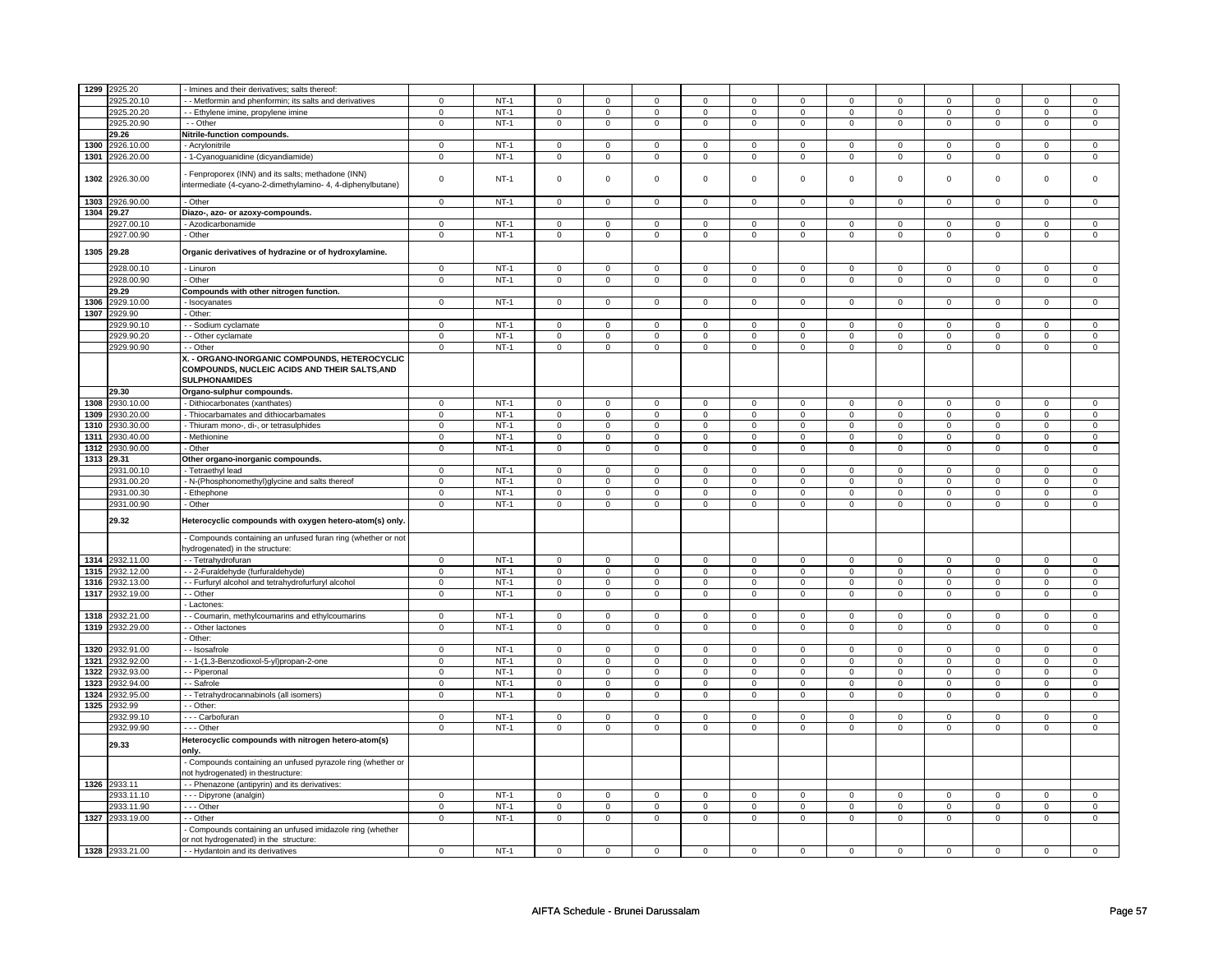|      | 1329 2933.29    | - Other:                                                                                                                                                                                                                                                                                                                                                                                                                                                                                                                                                                         |                |        |                     |                |                |                |                |                |                     |                |                     |                |                |                |
|------|-----------------|----------------------------------------------------------------------------------------------------------------------------------------------------------------------------------------------------------------------------------------------------------------------------------------------------------------------------------------------------------------------------------------------------------------------------------------------------------------------------------------------------------------------------------------------------------------------------------|----------------|--------|---------------------|----------------|----------------|----------------|----------------|----------------|---------------------|----------------|---------------------|----------------|----------------|----------------|
|      | 2933.29.10      | - - Cimetidine                                                                                                                                                                                                                                                                                                                                                                                                                                                                                                                                                                   | $\mathbf 0$    | $NT-1$ | $\mathbf 0$         | $\mathbf 0$    | 0              | 0              | 0              | 0              | 0                   | 0              | 0                   | 0              | 0              | 0              |
|      | 2933.29.90      | --- Other                                                                                                                                                                                                                                                                                                                                                                                                                                                                                                                                                                        | $\mathsf 0$    | $NT-1$ | 0                   | $\mathsf 0$    | 0              | $\mathbf 0$    | 0              | $\mathbf 0$    | 0                   | $\mathbf 0$    | 0                   | $\mathbf 0$    | 0              | $\mathbf 0$    |
|      |                 | - Compounds containing an unfused pyridine ring (whether or                                                                                                                                                                                                                                                                                                                                                                                                                                                                                                                      |                |        |                     |                |                |                |                |                |                     |                |                     |                |                |                |
|      |                 | not hydrogenated) in the structure:                                                                                                                                                                                                                                                                                                                                                                                                                                                                                                                                              |                |        |                     |                |                |                |                |                |                     |                |                     |                |                |                |
|      | 1330 2933.31.00 | - Pyridine and its salts                                                                                                                                                                                                                                                                                                                                                                                                                                                                                                                                                         | $\mathsf 0$    | $NT-1$ | $\mathsf{O}\xspace$ | $\mathsf 0$    | $\mathsf 0$    | $\mathsf 0$    | $\mathsf 0$    | $\mathsf 0$    | $\mathbf 0$         | $\mathbf 0$    | $\mathbf 0$         | $\mathbf 0$    | $\mathbf 0$    | 0              |
|      | 1331 2933.32.00 | - - Piperidine and its salts                                                                                                                                                                                                                                                                                                                                                                                                                                                                                                                                                     | $\mathbf 0$    | $NT-1$ | 0                   | $\mathbf 0$    | 0              | $\mathbf 0$    | 0              | $\overline{0}$ | 0                   | 0              | 0                   | 0              | 0              | 0              |
|      | 1332 2933.33.00 | - Alfentanil (INN), anileridine (INN), bezitramide (INN),<br>bromazepam (INN), difenoxin (INN), diphenoxylate (INN),<br>dipipanone (INN), fentanyl (INN), ketobemidone (INN),<br>methylphenidate (INN), pentazocine (INN), pethidine (INN),<br>pethidine (INN) intermediate A, phencyclidine (INN) (PCP),<br>phenoperidine (INN), pipradrol (INN), piritramide (INN),<br>propiram (INN) and trimeperidine (INN); salts thereof                                                                                                                                                   | $\mathbf 0$    | $NT-1$ | $\mathsf 0$         | $\mathbf 0$    | $\mathbf 0$    | $\mathsf 0$    | $\mathbf 0$    | $\mathsf 0$    | $\mathbf 0$         | $\mathbf 0$    | $\mathsf 0$         | $\mathbf 0$    | $\mathbf 0$    | 0              |
|      | 1333 2933.39    | - - Other:                                                                                                                                                                                                                                                                                                                                                                                                                                                                                                                                                                       |                |        |                     |                |                |                |                |                |                     |                |                     |                |                |                |
|      | 2933.39.10      | --- Chlorpheniramine and isoniazid                                                                                                                                                                                                                                                                                                                                                                                                                                                                                                                                               | $\Omega$       | $NT-1$ | $\mathsf{O}\xspace$ | $\mathsf 0$    | $\mathbf 0$    | $\mathsf 0$    | 0              | 0              | $\Omega$            | $\mathsf 0$    | $\Omega$            | 0              | $\Omega$       | 0              |
|      | 2933.39.20      | -- Isonicotinic acid hydrazide and its salts, esters and<br>derivatives of pharmaceutical grade                                                                                                                                                                                                                                                                                                                                                                                                                                                                                  | $\Omega$       | $NT-1$ | $\mathbf 0$         | $\mathbf 0$    | $\mathbf 0$    | $\mathbf 0$    | $\mathbf 0$    | $\mathbf 0$    | $\mathbf 0$         | $\mathbf 0$    | $\mathbf 0$         | $\mathbf 0$    | $\mathbf 0$    | $\mathbf 0$    |
|      | 2933.39.90      | $- -$ Other                                                                                                                                                                                                                                                                                                                                                                                                                                                                                                                                                                      | $\mathsf 0$    | $NT-1$ | $\mathbf 0$         | $\mathbf 0$    | $\mathbf 0$    | $\mathbf{0}$   | $\mathbf 0$    | $\mathbf 0$    | 0                   | $\mathbf 0$    | 0                   | $\mathbf 0$    | 0              | $\mathbf 0$    |
|      |                 | Compounds containing in the structure a quinoline or<br>isoquinoline ring-system (whether or not hydrogenated), not<br>further                                                                                                                                                                                                                                                                                                                                                                                                                                                   |                |        |                     |                |                |                |                |                |                     |                |                     |                |                |                |
|      | 1334 2933.41.00 | - Levorphanol (INN) and its salts                                                                                                                                                                                                                                                                                                                                                                                                                                                                                                                                                | $\mathbf 0$    | $NT-1$ | $\mathsf 0$         | $\mathbf 0$    | $\mathbf 0$    | $\mathbf 0$    | $\mathbf 0$    | $\mathsf 0$    | $\mathbf 0$         | $\mathbf 0$    | $\mathsf 0$         | $\mathbf 0$    | $\mathbf 0$    | $\mathbf 0$    |
|      | 1335 2933.49.00 | - - Other                                                                                                                                                                                                                                                                                                                                                                                                                                                                                                                                                                        | $\mathsf 0$    | $NT-1$ | $\mathbf 0$         | $\mathsf 0$    | $\mathbf 0$    | $\mathsf 0$    | $\mathbf 0$    | $\mathsf 0$    | $\mathbf 0$         | $\mathbf 0$    | $\mathbf 0$         | $\mathbf 0$    | $\mathbf 0$    | $\mathbf 0$    |
|      |                 | Compounds containing a pyrimidine ring (whether or not<br>nydrogenated) or piperazine ring in the structure:                                                                                                                                                                                                                                                                                                                                                                                                                                                                     |                |        |                     |                |                |                |                |                |                     |                |                     |                |                |                |
|      | 1336 2933.52.00 | - - Malonylurea (barbituric acid) and its salts                                                                                                                                                                                                                                                                                                                                                                                                                                                                                                                                  | $\mathbf 0$    | $NT-1$ | $\mathbf 0$         | $\mathbf 0$    | $\mathbf 0$    | $\mathbf 0$    | $\mathbf 0$    | $\mathbf 0$    | $\mathbf 0$         | $\mathbf 0$    | $\mathbf 0$         | $\mathbf 0$    | $\mathbf 0$    | $\mathbf 0$    |
|      | 1337 2933.53.00 | - Allobarbital (INN), amobarbital (INN), barbital (INN),<br>butalbital (INN), butobarbital, cyclobarbital (INN),<br>methylphenobarbital (INN), pentobarbital (INN), phenobarbital<br>(INN), secbutabarbital (INN), secobarbital (INN) and vinylbital<br>(INN); salts thereof                                                                                                                                                                                                                                                                                                     | $\mathbf 0$    | $NT-1$ | $\mathsf 0$         | $\mathbf 0$    | $\mathbf 0$    | $\mathbf 0$    | $\mathbf 0$    | $\mathsf 0$    | $\mathbf 0$         | $\mathbf 0$    | $\mathsf 0$         | $\mathbf 0$    | $\mathbf 0$    | $\mathbf{0}$   |
| 1338 | 2933.54.00      | - Other derivatives of malonylurea (barbituric acid); salts<br>thereof                                                                                                                                                                                                                                                                                                                                                                                                                                                                                                           | $\mathbf 0$    | $NT-1$ | $\mathsf 0$         | $\mathbf 0$    | $\mathbf 0$    | $\mathbf 0$    | $\mathbf 0$    | $\mathsf 0$    | $\mathbf 0$         | $\mathbf 0$    | $\mathbf 0$         | $\mathbf 0$    | $\mathbf 0$    | $\mathbf 0$    |
| 1339 | 2933.55.00      | - Loprazolam (INN), mecloqualone (INN), methaqualone<br>INN) and zipeprol (INN); salts thereof                                                                                                                                                                                                                                                                                                                                                                                                                                                                                   | $\mathbf{0}$   | $NT-1$ | $\mathbf 0$         | $\mathbf 0$    | $\mathbf 0$    | $\mathbf{0}$   | $\mathbf 0$    | $\mathbf{0}$   | $\mathbf{0}$        | $\mathbf{0}$   | $\mathbf 0$         | $\mathbf{0}$   | $\mathbf{0}$   | $\mathbf{0}$   |
|      | 1340 2933.59    | $-$ Other:                                                                                                                                                                                                                                                                                                                                                                                                                                                                                                                                                                       |                |        |                     |                |                |                |                |                |                     |                |                     |                |                |                |
|      | 2933.59.10      | - - - Diazinon                                                                                                                                                                                                                                                                                                                                                                                                                                                                                                                                                                   | $\mathbf 0$    | $NT-1$ | 0                   | $\mathbf 0$    | 0              | 0              | 0              | 0              | 0                   | 0              | 0                   | 0              | 0              | 0              |
|      | 2933.59.90      | --- Other                                                                                                                                                                                                                                                                                                                                                                                                                                                                                                                                                                        | $\mathsf 0$    | $NT-1$ | $\mathsf{O}\xspace$ | $\mathsf 0$    | $\mathsf 0$    | $\mathsf{O}$   | $\mathsf 0$    | $\mathsf{O}$   | $\mathsf{O}\xspace$ | $\mathsf{O}$   | $\mathsf{O}\xspace$ | $\mathsf{O}$   | $\mathsf 0$    | $\mathsf 0$    |
|      |                 | Compounds containing an unfused triazine ring (whether or<br>not hydrogenated) in the structure:                                                                                                                                                                                                                                                                                                                                                                                                                                                                                 |                |        |                     |                |                |                |                |                |                     |                |                     |                |                |                |
|      | 1341 2933.61.00 | - Melamine                                                                                                                                                                                                                                                                                                                                                                                                                                                                                                                                                                       | $\overline{0}$ | $NT-1$ | $\overline{0}$      | $\overline{0}$ | $\overline{0}$ | $\overline{0}$ | $\overline{0}$ | $\overline{0}$ | $\overline{0}$      | $\overline{0}$ | $\overline{0}$      | $\overline{0}$ | $\overline{0}$ | $\overline{0}$ |
|      | 1342 2933.69.00 | - Other                                                                                                                                                                                                                                                                                                                                                                                                                                                                                                                                                                          | $\mathbf 0$    | $NT-1$ | $\mathbf 0$         | $\mathbf 0$    | 0              | $\mathbf 0$    | 0              | $\mathbf 0$    | $\mathbf 0$         | $\mathbf 0$    | $\mathsf 0$         | $\mathbf 0$    | 0              | $\mathbf 0$    |
|      |                 | Lactams:                                                                                                                                                                                                                                                                                                                                                                                                                                                                                                                                                                         |                |        |                     |                |                |                |                |                |                     |                |                     |                |                |                |
|      | 1343 2933.71.00 | - 6-Hexanelactam (epsilon-caprolactam)                                                                                                                                                                                                                                                                                                                                                                                                                                                                                                                                           | $\mathsf 0$    | $NT-1$ | 0                   | $\mathsf 0$    | 0              | $\mathbf 0$    | 0              | $\mathbf 0$    | 0                   | $\mathbf 0$    | 0                   | $\mathbf 0$    | 0              | 0              |
|      | 1344 2933.72.00 | - Clobazam (INN) and methyprylon (INN)                                                                                                                                                                                                                                                                                                                                                                                                                                                                                                                                           | $\mathbf 0$    | $NT-1$ | $\mathsf 0$         | $\mathbf 0$    | $\mathbf 0$    | $\mathbf 0$    | $\mathbf 0$    | $\mathsf 0$    | $\mathbf 0$         | $\mathbf 0$    | $\mathsf 0$         | $\mathbf 0$    | $\Omega$       | 0              |
|      | 1345 2933.79.00 | - Other lactams                                                                                                                                                                                                                                                                                                                                                                                                                                                                                                                                                                  | $\mathbf 0$    | $NT-1$ | $\mathbf 0$         | $\mathbf 0$    | $\mathbf 0$    | $\mathbf 0$    | $\mathbf 0$    | $\mathbf 0$    | $\mathbf 0$         | $\mathbf 0$    | $\mathbf 0$         | $\mathbf 0$    | $\mathbf 0$    | $\mathbf 0$    |
|      | 1346 2933.91.00 | Other:<br>- Alprazolam (INN), camazepam (INN), chlordiazepoxide<br>(INN), clonazepam (INN), clorazepate, delorazepam (INN),<br>diazepam (INN), estazolam (INN), ethyl loflazepate (INN),<br>fludiazepam (INN), flunitrazepam (INN), flurazepam (INN),<br>halazepam (INN), lorazepam (INN), lormetazepam (INN),<br>mazindol (INN), medazepam (INN), midazolam (INN),<br>nimetazepam (INN), nitrazepam (INN), nordazepam (INN),<br>oxazepam (INN), pinazepam (INN), prazepam (INN),<br>pyrovalerone (INN), temazepam (INN), tetrazepam (INN) and<br>triazolam (INN); salts thereof | $\mathbf 0$    | $NT-1$ | $\mathbf 0$         | $\mathbf 0$    | 0              | 0              | 0              | $\mathsf 0$    | $\mathbf 0$         | $\mathbf 0$    | $\mathbf 0$         | 0              | $\mathbf 0$    | 0              |
|      | 1347 2933.99    | - Other:                                                                                                                                                                                                                                                                                                                                                                                                                                                                                                                                                                         |                |        |                     |                |                |                |                |                |                     |                |                     |                |                |                |
|      | 2933.99.10      | --- Mebendazole and parbendazole                                                                                                                                                                                                                                                                                                                                                                                                                                                                                                                                                 | $\mathbf{0}$   | $NT-1$ | $\mathbf{0}$        | $\mathbf{0}$   | $^{\circ}$     | $\mathbf 0$    | $\mathbf{0}$   | $\mathbf{0}$   | $\mathbf 0$         | $\mathbf{0}$   | 0                   | $\mathbf{0}$   | 0              | $\mathbf 0$    |
|      | 2933.99.90      | $- -$ Other                                                                                                                                                                                                                                                                                                                                                                                                                                                                                                                                                                      | $\mathbf 0$    | $NT-1$ | $\mathbf 0$         | $\mathbf 0$    | $\mathbf 0$    | $\mathbf 0$    | $\mathbf 0$    | $\mathbf 0$    | $\mathbf 0$         | $\mathbf 0$    | $\mathbf 0$         | $\mathbf 0$    | $\mathbf 0$    | $\mathbf{0}$   |
|      | 29.34           | Nucleic acids and their salts; whether or not chemically<br>defined; other heterocyclic compounds.                                                                                                                                                                                                                                                                                                                                                                                                                                                                               |                |        |                     |                |                |                |                |                |                     |                |                     |                |                |                |
| 1348 | 2934.10.00      | - Compounds containing an unfused thiazole ring (whether or<br>not hydrogenated) in the structure                                                                                                                                                                                                                                                                                                                                                                                                                                                                                | $\Omega$       | $NT-1$ | $\mathbf 0$         | $\mathbf{0}$   | $\mathbf 0$    | $\mathsf 0$    | $\mathbf 0$    | $\mathbf 0$    | $\mathbf{0}$        | $\mathbf{0}$   | $\mathbf 0$         | $\mathbf{0}$   | $\mathbf{0}$   | $\mathbf{O}$   |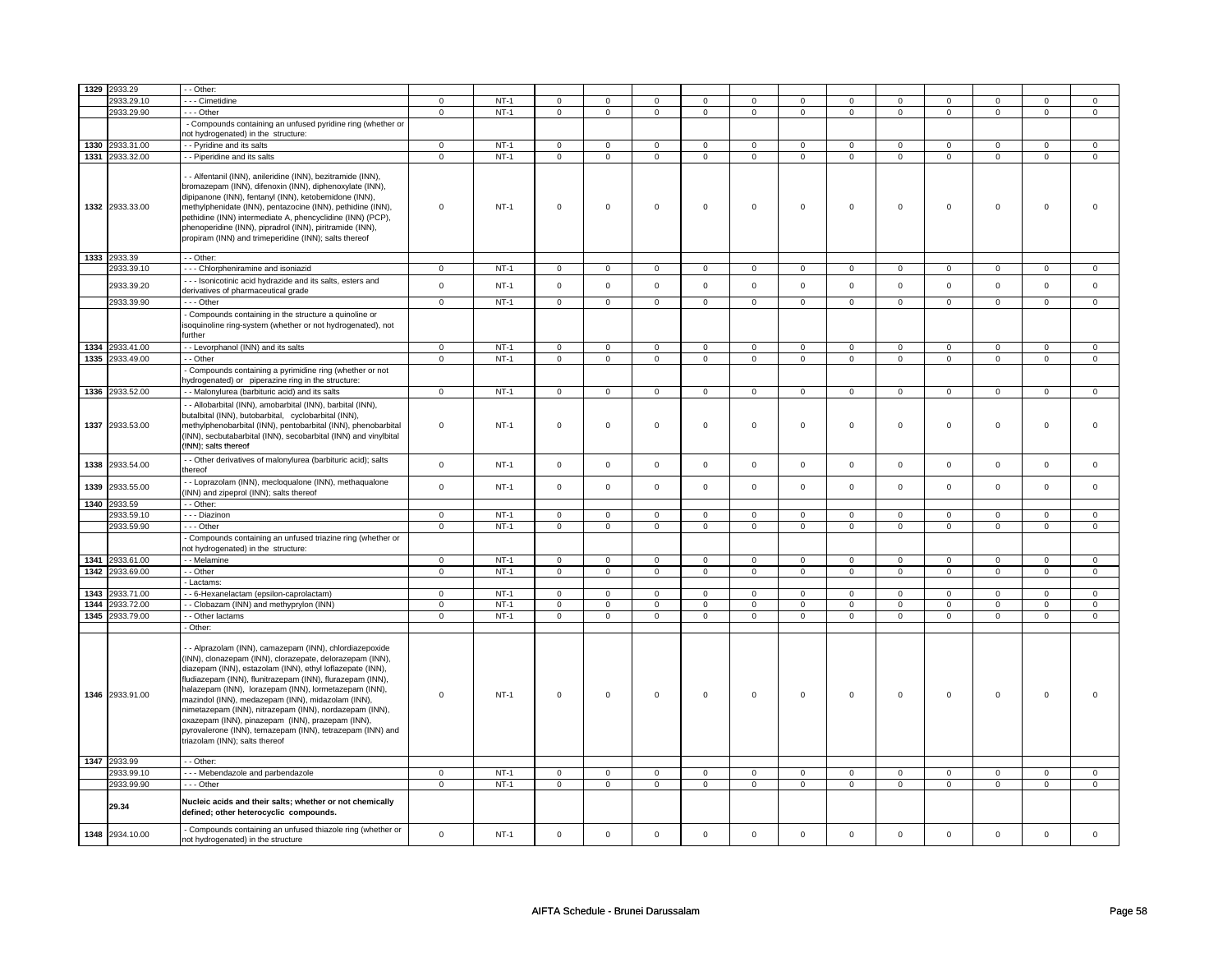|      | 1349 2934.20.00 | Compounds containing in the structure a benzothiazole ring-<br>system (whether or not hydrogenated), not further fused                                                                                                                                                        | $\mathbf 0$                | $NT-1$           | $\mathsf 0$         | $\mathbf 0$    | $\mathbf 0$ | $\mathsf 0$  | $\mathbf 0$ | $\mathsf 0$  | $\mathbf 0$ | $\mathbf 0$  | $\mathsf 0$ | $\mathbf 0$  | $\mathbf 0$                | 0                          |
|------|-----------------|-------------------------------------------------------------------------------------------------------------------------------------------------------------------------------------------------------------------------------------------------------------------------------|----------------------------|------------------|---------------------|----------------|-------------|--------------|-------------|--------------|-------------|--------------|-------------|--------------|----------------------------|----------------------------|
|      | 1350 2934.30.00 | Compounds containing in the structure a phenothiazine ring-<br>system (whether or not hydrogenated), not further fused                                                                                                                                                        | $\mathbf 0$                | $NT-1$           | $\mathsf 0$         | $\mathbf 0$    | $\mathbf 0$ | $\mathsf 0$  | $\mathbf 0$ | $\mathsf 0$  | $\mathbf 0$ | $\mathbf 0$  | $\mathsf 0$ | $\mathbf 0$  | $\mathbf 0$                | 0                          |
|      |                 | - Other:                                                                                                                                                                                                                                                                      |                            |                  |                     |                |             |              |             |              |             |              |             |              |                            |                            |
|      | 1351 2934.91.00 | - Aminorex (INN), brotizolam (INN), clotiazepam (INN),<br>cloxazolam (INN), dextromoramide (INN), haloxazolam (INN),<br>ketazolam (INN), mesocarb (INN), oxazolam (INN), pemoline<br>(INN), phendimetrazine (INN), phenmetrazine (INN) and<br>sufentanil (INN); salts thereof | $\Omega$                   | $NT-1$           | 0                   | $\mathbf 0$    | $\mathbf 0$ | $\mathbf 0$  | $\mathbf 0$ | $\mathbf 0$  | $\mathbf 0$ | $\mathbf{0}$ | $\mathbf 0$ | $\mathbf{0}$ | $\mathbf 0$                | $\mathbf{0}$               |
|      | 1352 2934.99    | - - Other:                                                                                                                                                                                                                                                                    |                            |                  |                     |                |             |              |             |              |             |              |             |              |                            |                            |
|      | 2934.99.10      | - - - Nucleic acid and its salts                                                                                                                                                                                                                                              | $\mathbf 0$                | $NT-1$           | $\mathbf 0$         | $\mathbf 0$    | $\mathbf 0$ | $\mathbf 0$  | $\mathbf 0$ | $\mathbf 0$  | $\mathbf 0$ | $\mathbf 0$  | $\mathbf 0$ | $\mathbf 0$  | $\mathbf 0$                | $\mathbf 0$                |
|      | 2934.99.20      | - - - Sultones: sultams: diltiazem                                                                                                                                                                                                                                            | $\mathbf 0$                | $NT-1$           | $\mathbf 0$         | $\mathbf{0}$   | $\mathbf 0$ | $\mathbf{0}$ | $\mathbf 0$ | $\mathbf{0}$ | $\mathbf 0$ | $\mathbf{0}$ | $\mathbf 0$ | $\mathbf{0}$ | $\mathbf 0$                | $\overline{0}$             |
|      | 2934.99.30      | - - - 6-Amino penicillanic acid                                                                                                                                                                                                                                               | $\mathbf 0$                | $NT-1$           | $\mathbf 0$         | $\mathbf 0$    | $\mathbf 0$ | $\mathsf 0$  | $\mathbf 0$ | $\mathsf 0$  | $\Omega$    | $\mathsf 0$  | $\mathbf 0$ | $\mathsf 0$  | $\Omega$                   | $\mathsf{O}\xspace$        |
|      | 2934.99.90      | --- Other                                                                                                                                                                                                                                                                     | $\mathbf 0$                | $NT-1$           | $\mathbf 0$         | $\mathbf 0$    | 0           | $\mathsf 0$  | 0           | $\mathsf 0$  | 0           | $\mathbf 0$  | 0           | $\mathbf 0$  | $\mathbf 0$                | 0                          |
|      | 1353 2935.00.00 | Sulphonamides.                                                                                                                                                                                                                                                                | $\overline{0}$             | $NT-1$           | $\mathsf 0$         | $\mathbf 0$    | $\mathbf 0$ | $\mathbf 0$  | $\mathbf 0$ | $\mathbf 0$  | $\mathbf 0$ | $\mathbf 0$  | $\mathsf 0$ | $\mathbf 0$  | $\mathbf 0$                | $\mathbf 0$                |
|      |                 | XI. - PROVITAMINS, VITAMINS AND HORMONES                                                                                                                                                                                                                                      |                            |                  |                     |                |             |              |             |              |             |              |             |              |                            |                            |
|      | 29.36           | Provitamins and vitamins, natural or reproduced by<br>synthesis (includingnatural concentrates), derivatives<br>thereof used primarily as vitamins, and intermixtures of<br>the foregoing, whether or not in any solvent.                                                     |                            |                  |                     |                |             |              |             |              |             |              |             |              |                            |                            |
|      | 1354 2936.10.00 | - Provitamins, unmixed                                                                                                                                                                                                                                                        | $\mathbf 0$                | $NT-1$           | $\mathsf 0$         | $\mathsf 0$    | $\mathbf 0$ | $\mathsf 0$  | $\mathbf 0$ | $\mathsf 0$  | $\mathbf 0$ | $\mathbf 0$  | $\mathsf 0$ | $\mathbf 0$  | $\mathbf 0$                | $\mathbf 0$                |
|      |                 | - Vitamins and their derivatives, unmixed:                                                                                                                                                                                                                                    |                            |                  |                     |                |             |              |             |              |             |              |             |              |                            |                            |
| 1355 | 2936.21.00      | - - Vitamins A and their derivatives                                                                                                                                                                                                                                          | $\mathbf 0$                | $NT-1$           | $\mathbf 0$         | $\mathbf 0$    | $\mathbf 0$ | $\mathbf{0}$ | $\mathbf 0$ | $\mathbf{0}$ | $\mathbf 0$ | $\mathbf{0}$ | $\mathbf 0$ | $\mathbf{0}$ | $\mathbf 0$                | $\mathbf{0}$               |
| 1356 | 2936.22.00      | - - Vitamin B1 and its derivatives                                                                                                                                                                                                                                            | $\mathsf 0$                | $NT-1$           | $\mathsf{O}\xspace$ | $\mathsf 0$    | $\mathsf 0$ | $\mathbf 0$  | $\mathsf 0$ | $\mathbf 0$  | $\mathbf 0$ | $\mathbf 0$  | $\mathsf 0$ | $\mathbf 0$  | $\mathbf 0$                | $\overline{0}$             |
| 1357 | 2936.23.00      | - Vitamin B2 and its derivatives                                                                                                                                                                                                                                              | $\mathsf 0$                | $NT-1$           | $\mathbf 0$         | $\mathsf 0$    | 0           | $\mathbf 0$  | 0           | $\mathsf 0$  | 0           | $\mathbf 0$  | $\mathsf 0$ | $\mathbf 0$  | 0                          | 0                          |
| 1358 | 2936.24.00      | - - D- or DL-Pantothenic acid (Vitamin B3 or Vitamin B5) and<br>its derivatives                                                                                                                                                                                               | $\mathbf 0$                | <b>NT-1</b>      | $\mathbf 0$         | $\mathbf 0$    | $\mathbf 0$ | $\mathbf 0$  | $\mathbf 0$ | $\mathbf 0$  | $\mathbf 0$ | $\mathbf 0$  | $\mathbf 0$ | $\mathbf 0$  | $\mathbf 0$                | $\mathbf{0}$               |
| 1359 | 2936.25.00      | - Vitamin B6 and its derivatives                                                                                                                                                                                                                                              | $\overline{0}$             | $NT-1$           | $\mathsf 0$         | $\overline{0}$ | $\mathbf 0$ | $\mathsf 0$  | $\mathbf 0$ | $\mathsf 0$  | $\mathbf 0$ | $\mathbf 0$  | $\mathsf 0$ | $\mathbf 0$  | $\Omega$                   | $\mathbf 0$                |
| 1360 | 2936.26.00      | - Vitamin B12 and its derivatives                                                                                                                                                                                                                                             | $\Omega$                   | $NT-1$           | $\mathbf 0$         | $\mathbf 0$    | $\circ$     | $\mathbf 0$  | $\circ$     | $\mathbf 0$  | 0           | $\mathbf 0$  | 0           | $\mathbf 0$  | $\Omega$                   | $\mathbf{0}$               |
| 1361 | 2936.27.00      | - - Vitamin C and its derivatives                                                                                                                                                                                                                                             | $\mathsf 0$                | $NT-1$           | $\mathsf 0$         | $\mathsf 0$    | 0           | $\mathbf 0$  | 0           | $\mathbf 0$  | $\mathbf 0$ | $\mathbf 0$  | 0           | $\mathbf 0$  | 0                          | $\mathbf 0$                |
| 1362 | 2936.28.00      | - Vitamin E and its derivatives                                                                                                                                                                                                                                               | $\mathbf 0$                | $NT-1$           | $\mathbf 0$         | $\mathbf 0$    | $\mathbf 0$ | $\mathbf 0$  | $\mathbf 0$ | $\mathbf 0$  | $\mathbf 0$ | $\mathbf 0$  | $\mathbf 0$ | $\mathbf{0}$ | $\mathbf 0$                | $\mathbf{0}$               |
| 1363 | 2936.29.00      | - - Other vitamins and their derivatives                                                                                                                                                                                                                                      | $\mathsf 0$                | $NT-1$           | $\mathsf{O}\xspace$ | $\mathbf 0$    | $\mathbf 0$ | $\mathsf 0$  | $\mathsf 0$ | $\mathsf 0$  | $\mathbf 0$ | $\mathbf 0$  | $\mathsf 0$ | $\mathsf 0$  | $\mathbf 0$                | $\mathbf 0$                |
| 1364 | 2936.90.00      | Other, including natural concentrates                                                                                                                                                                                                                                         | $\mathsf 0$                | $NT-1$           | $\mathsf 0$         | $\mathbf 0$    | $\mathbf 0$ | $\mathbf 0$  | $\mathbf 0$ | $\mathbf 0$  | $\mathbf 0$ | $\mathbf 0$  | $\mathsf 0$ | $\mathbf 0$  | $\mathbf 0$                | $\mathbf 0$                |
|      | 29.37           | Hormones, prostaglandins, thromboxanes and<br>leukotrienes, natural or reproduced by synthesis;<br>derivatives and structural analogues thereof, including<br>chain modified polypeptides, used primarily as hormones.                                                        |                            |                  |                     |                |             |              |             |              |             |              |             |              |                            |                            |
|      |                 | Polypeptide hormones, protein hormones and glycoprotein<br>hormones, their derivatives and structural analogues:                                                                                                                                                              |                            |                  |                     |                |             |              |             |              |             |              |             |              |                            |                            |
| 1365 | 2937.11.00      | - Somatotropin, its derivatives and structural analogues                                                                                                                                                                                                                      | $\mathbf 0$                | $NT-1$           | $\mathsf 0$         | $\mathbf 0$    | $\mathbf 0$ | $\mathsf 0$  | $\mathbf 0$ | $\mathsf 0$  | $\mathbf 0$ | $\mathbf 0$  | $\mathsf 0$ | $\mathbf 0$  | $\mathbf 0$                | $\mathbf 0$                |
| 1366 | 2937.12.00      | - - Insulin and its salts<br>- Other                                                                                                                                                                                                                                          | $\mathbf 0$<br>$\mathbf 0$ | $NT-1$<br>$NT-1$ | $\mathsf 0$         | $\mathbf 0$    | $\mathbf 0$ | $\mathbf 0$  | $\mathbf 0$ | $\mathsf 0$  | $\mathbf 0$ | $\mathbf 0$  | $\mathsf 0$ | $\mathbf 0$  | $\mathbf 0$<br>$\mathbf 0$ | $\mathbf 0$<br>$\mathbf 0$ |
|      | 1367 2937.19.00 | Steroidal hormones, their derivatives and structural<br>analogues:                                                                                                                                                                                                            |                            |                  | $\mathsf 0$         | $\mathbf 0$    | $\mathbf 0$ | $\mathbf 0$  | $\mathbf 0$ | $\mathsf 0$  | $\mathbf 0$ | $\mathbf 0$  | $\mathsf 0$ | $\mathbf 0$  |                            |                            |
|      | 1368 2937.21.00 | - Cortisone, hydrocortisone, prednisone (dehydrocortisone)<br>and prednisolone (dehydrohydrocortisone)                                                                                                                                                                        | $\mathbf 0$                | $NT-1$           | $\mathsf 0$         | $\mathbf 0$    | $\mathbf 0$ | $\mathsf 0$  | $\mathbf 0$ | $\mathsf 0$  | $\mathbf 0$ | $\mathbf 0$  | $\mathsf 0$ | $\mathbf 0$  | $\mathbf 0$                | 0                          |
| 1369 | 2937.22.00      | - Halogenated derivatives of corticosteroidal hormones                                                                                                                                                                                                                        | $\mathbf 0$                | $NT-1$           | $\mathsf{O}\xspace$ | $\mathsf 0$    | $\mathbf 0$ | $\mathsf 0$  | $\mathbf 0$ | $\mathsf 0$  | $\mathbf 0$ | $\mathbf 0$  | $\mathsf 0$ | $\mathbf 0$  | $\mathbf{0}$               | $\mathbf 0$                |
|      | 1370 2937.23.00 | - Oestrogens and progestogens                                                                                                                                                                                                                                                 | $\mathbf 0$                | $NT-1$           | $\mathbf 0$         | $\mathbf 0$    | $\mathbf 0$ | $\mathbf 0$  | $\mathbf 0$ | $\mathbf 0$  | $\mathbf 0$ | $\mathbf 0$  | $\mathsf 0$ | $\mathbf 0$  | $\mathbf 0$                | $\mathbf 0$                |
|      | 1371 2937.29.00 | - - Other                                                                                                                                                                                                                                                                     | $\mathbf 0$                | $NT-1$           | $\mathbf 0$         | $\mathbf 0$    | $\mathbf 0$ | $\mathbf 0$  | $\mathbf 0$ | $\mathbf 0$  | 0           | $\mathbf 0$  | 0           | $\mathbf 0$  | 0                          | 0                          |
|      |                 | Catecholamine hormones, their derivatives and structural<br>analogues:                                                                                                                                                                                                        |                            |                  |                     |                |             |              |             |              |             |              |             |              |                            |                            |
|      | 1372 2937.31.00 | - Epinephrine                                                                                                                                                                                                                                                                 | $\mathsf 0$                | $NT-1$           | $\mathsf{O}\xspace$ | $\mathsf 0$    | $\mathbf 0$ | $\mathbf 0$  | $\mathsf 0$ | $\mathbf 0$  | $\mathbf 0$ | $\mathbf 0$  | $\mathsf 0$ | $\mathbf 0$  | $\mathbf 0$                | 0                          |
|      | 1373 2937.39.00 | - - Other                                                                                                                                                                                                                                                                     | $\mathbf 0$                | $NT-1$           | $\mathbf 0$         | $\mathbf 0$    | 0           | $\mathbf 0$  | 0           | $\mathbf 0$  | 0           | $\mathbf 0$  | 0           | $\mathbf 0$  | $\mathbf 0$                | 0                          |
| 1374 | 2937.40.00      | - Amino-acid derivatives                                                                                                                                                                                                                                                      | $\mathbf 0$                | $NT-1$           | $\mathsf 0$         | $\mathbf 0$    | $\mathbf 0$ | $\mathbf 0$  | $\mathbf 0$ | $\mathbf 0$  | $\mathbf 0$ | $\mathbf 0$  | $\mathsf 0$ | $\mathbf 0$  | $\mathbf 0$                | $\mathbf 0$                |
|      |                 |                                                                                                                                                                                                                                                                               |                            |                  |                     |                |             |              |             |              |             |              |             |              |                            |                            |
|      |                 |                                                                                                                                                                                                                                                                               |                            |                  |                     |                |             |              |             |              |             |              |             |              |                            |                            |
| 1375 | 2937.50.00      | Prostaglandins, thromboxanes and leukotrienes, their                                                                                                                                                                                                                          | $\Omega$                   | $NT-1$           | $\mathbf 0$         | $\mathbf 0$    | $\mathbf 0$ | $\mathbf 0$  | $\mathbf 0$ | $\mathbf 0$  | $\Omega$    | $\mathbf 0$  | $\mathbf 0$ | $\mathbf 0$  | $\Omega$                   | $\mathbf{0}$               |
|      | 1376 2937.90.00 | derivatives and structural analogues<br>- Other                                                                                                                                                                                                                               | $\mathbf 0$                | $NT-1$           | $\mathbf 0$         | $\mathbf 0$    | $\mathbf 0$ | $\mathbf 0$  | $\mathbf 0$ | $\mathbf 0$  | $\mathbf 0$ | $\mathbf 0$  | $\mathbf 0$ | $\mathbf 0$  | $\Omega$                   | $\mathbf{0}$               |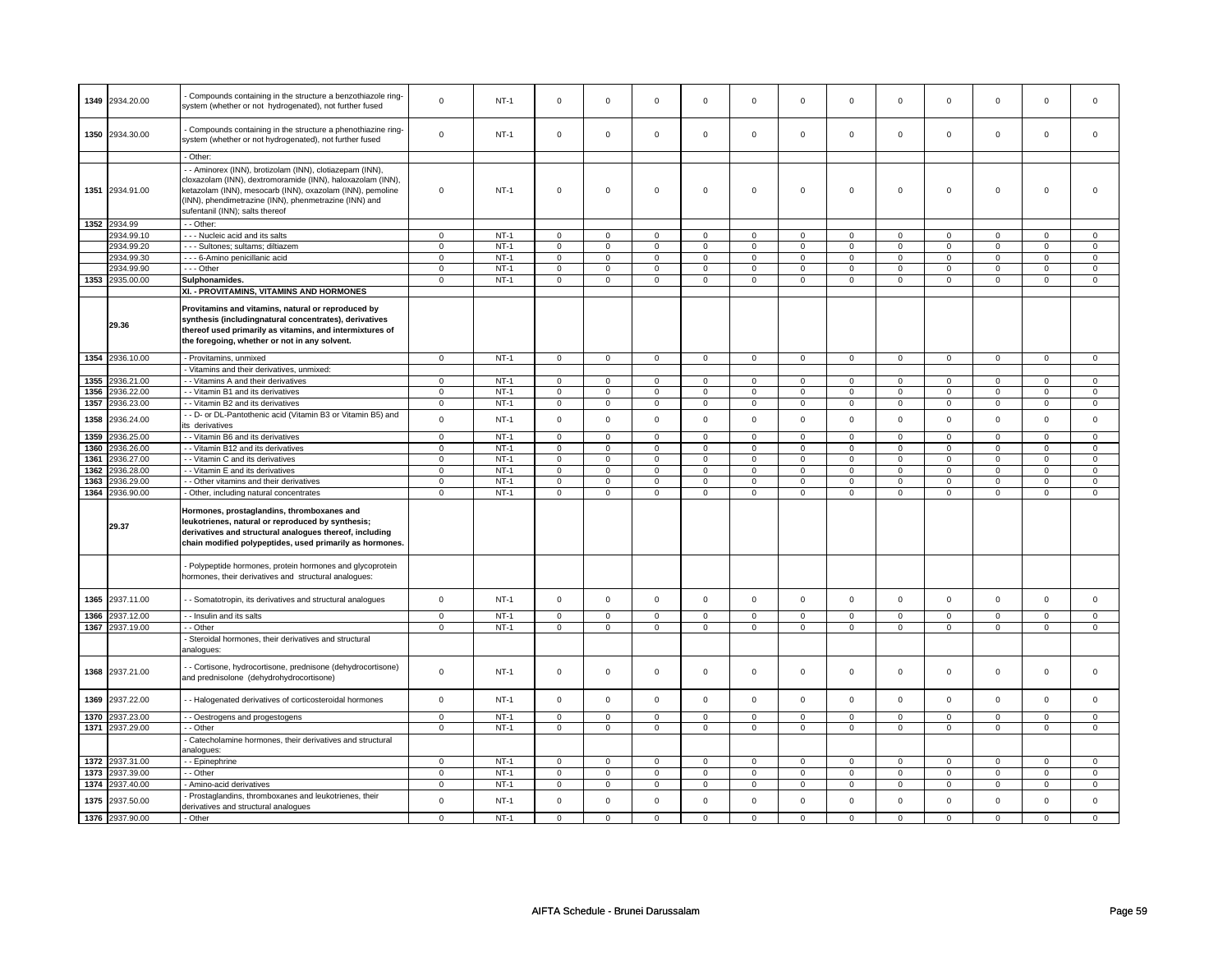|      |                          | XII. - GLYCOSIDES AND VEGETABLE ALKALOIDS,<br>NATURAL OR REPRODUCED BY SYNTHESIS. AND THEIR<br>SALTS, ETHERS, ESTERS AND OTHER DERIVATIVES                                                                                                             |                               |                  |                               |                               |                               |                             |                               |                               |                            |                         |                            |                               |                            |                               |
|------|--------------------------|--------------------------------------------------------------------------------------------------------------------------------------------------------------------------------------------------------------------------------------------------------|-------------------------------|------------------|-------------------------------|-------------------------------|-------------------------------|-----------------------------|-------------------------------|-------------------------------|----------------------------|-------------------------|----------------------------|-------------------------------|----------------------------|-------------------------------|
|      | 29.38                    | Glycosides, natural or reproduced by synthesis, and their<br>salts, ethers, esters and other derivatives.                                                                                                                                              |                               |                  |                               |                               |                               |                             |                               |                               |                            |                         |                            |                               |                            |                               |
|      | 1377 2938.10.00          | - Rutoside (rutin) and its derivatives                                                                                                                                                                                                                 | $\mathbf 0$                   | $NT-1$           | $\mathbf 0$                   | $\mathbf{0}$                  | $\mathbf{0}$                  | $\mathbf 0$                 | $\mathbf 0$                   | $\mathbf 0$                   | $\mathbf{0}$               | $\mathbf 0$             | $\mathbf 0$                | $\mathbf 0$                   | $\mathbf 0$                | $\mathbf 0$                   |
|      | 1378 2938.90.00          | - Other                                                                                                                                                                                                                                                | $\mathsf 0$                   | $NT-1$           | $\mathbf 0$                   | $\mathbf 0$                   | $\mathsf 0$                   | $\mathbf 0$                 | $\mathbf 0$                   | $\mathbf 0$                   | $\mathbf 0$                | $\mathbf 0$             | $\mathbf 0$                | $\mathsf 0$                   | $\mathbf 0$                | $\mathbf 0$                   |
|      | 29.39                    | Vegetable alkaloids, natural or reproduced by synthesis,<br>and their salts, ethers, esters and other derivatives.                                                                                                                                     |                               |                  |                               |                               |                               |                             |                               |                               |                            |                         |                            |                               |                            |                               |
|      |                          | - Alkaloids of opium and their derivatives; salts thereof:<br>- - Concentrates of poppy straw; buprenorphine (INN),                                                                                                                                    |                               |                  |                               |                               |                               |                             |                               |                               |                            |                         |                            |                               |                            |                               |
|      | 1379 2939.11.00          | codeine, dihydrocodeine (INN), ethylmorphine, etorphine (INN),<br>heroin, hydrocodone (INN), hydromorphone (INN), morphine,<br>nicomorphine (INN), oxycodone (INN), oxymorphone (INN),<br>pholcodine (INN), thebacon (INN) and thebaine; salts thereof | $\mathsf 0$                   | $NT-1$           | $\mathsf 0$                   | $\mathbf 0$                   | $\mathbf 0$                   | $\mathbf 0$                 | $\mathbf 0$                   | $\mathsf 0$                   | $\mathsf 0$                | $\mathsf 0$             | $\mathbf 0$                | $\mathbf 0$                   | $\Omega$                   | $\mathsf 0$                   |
|      | 1380 2939.19.00          | - - Other                                                                                                                                                                                                                                              | $\mathbf 0$                   | $NT-1$           | $\mathbf 0$                   | $\mathbf{0}$                  | $\mathbf 0$                   | $\mathbf{0}$                | $\mathbf 0$                   | $\mathbf 0$                   | $\mathbf 0$                | $\mathbf 0$             | $\mathbf{0}$               | $\mathbf 0$                   | $\Omega$                   | $\mathbf 0$                   |
|      |                          | - Alkaloids of cinchona and their derivatives; salts thereof :                                                                                                                                                                                         |                               |                  |                               |                               |                               |                             |                               |                               |                            |                         |                            |                               |                            |                               |
|      | 1381 2939.21.00          | - - Quinine and its salts                                                                                                                                                                                                                              | 0                             | $NT-1$           | $\mathbf 0$                   | 0                             | $\mathbf 0$                   | $\mathbf 0$                 | 0                             | $\mathbf 0$                   | $\mathbf 0$                | $\mathbf 0$             | $\mathbf 0$                | $\mathbf 0$                   | $\mathbf 0$                | 0                             |
| 1382 | 2939.29.00               | - - Other                                                                                                                                                                                                                                              | $\mathbf 0$                   | $NT-1$           | $\mathbf 0$                   | $\mathbf 0$                   | $\mathbf 0$                   | $\mathbf 0$                 | $\mathsf 0$                   | $\mathbf{0}$                  | $\mathbf{0}$               | $\mathbf 0$             | $\mathbf 0$                | $\mathbf 0$                   | $\mathbf 0$                | $\mathbf 0$                   |
|      | 1383 2939.30.00          | - Caffeine and its salts                                                                                                                                                                                                                               | $\overline{0}$                | $NT-1$           | $\mathbf{0}$                  | $\mathbf{0}$                  | $\mathbf{0}$                  | $\mathbf 0$                 | $\mathbf{0}$                  | $\overline{0}$                | $\overline{0}$             | $\mathbf 0$             | $\mathbf{0}$               | $\overline{0}$                | $\mathbf 0$                | $\overline{0}$                |
| 1384 | 2939.41.00               | - Ephedrines and their salts:<br>- - Ephedrine and its salts                                                                                                                                                                                           | $\mathbf 0$                   | $NT-1$           | $\mathbf 0$                   | $\mathbf{0}$                  | $\circ$                       |                             | $\mathbf 0$                   | $\mathbf{0}$                  |                            | $\Omega$                | $\Omega$                   | $\mathsf 0$                   | $\Omega$                   | $\mathbf 0$                   |
| 1385 | 2939.42.00               | - - Pseudoephedrine (INN) and its salts                                                                                                                                                                                                                | $\mathbf{0}$                  | $NT-1$           | $\mathbf 0$                   | $\mathbf{0}$                  | $\mathsf 0$                   | $\mathbf 0$<br>$\mathbf{0}$ | $\mathbf{0}$                  | $\overline{0}$                | $\mathbf 0$<br>$\mathbf 0$ | $\overline{0}$          | $\mathbf{0}$               | $\mathbf 0$                   | $\mathbf{0}$               | $\mathbf 0$                   |
| 1386 | 2939.43.00               | - - Cathine (INN) and its salts                                                                                                                                                                                                                        | 0                             | $NT-1$           | $\mathbf 0$                   | 0                             | $\mathbf 0$                   | $\mathbf 0$                 | 0                             | 0                             | $\mathbf 0$                | $\mathbf 0$             | 0                          | $\mathbf 0$                   | $\mathbf 0$                | $\mathbf 0$                   |
| 1387 | 2939.49.00               | - Other                                                                                                                                                                                                                                                | $\mathbf 0$                   | $NT-1$           | $\mathbf 0$                   | $\mathbf{0}$                  | $\mathbf 0$                   | $\mathbf 0$                 | $\mathbf{0}$                  | $\mathbf 0$                   | $\mathbf 0$                | $\mathbf 0$             | $\mathbf 0$                | $\mathbf 0$                   | $\mathbf 0$                | $\mathbf 0$                   |
|      |                          | - Theophylline and aminophylline (theophylline-<br>ethylenediamine) and their derivatives; salts thereof:                                                                                                                                              |                               |                  |                               |                               |                               |                             |                               |                               |                            |                         |                            |                               |                            |                               |
|      | 1388 2939.51.00          | - - Fenetylline (INN) and its salts                                                                                                                                                                                                                    | $\mathbf 0$                   | $NT-1$           | $\circ$                       | $\mathbf 0$                   | $\circ$                       | $\Omega$                    | $\circ$                       | $\circ$                       | $\Omega$                   | $\circ$                 | $\Omega$                   | $\circ$                       | $\Omega$                   | $\mathbf 0$                   |
|      | 1389 2939.59.00          | - - Other                                                                                                                                                                                                                                              | $\mathbf 0$                   | $NT-1$           | $\mathbf 0$                   | $\mathbf{0}$                  | $\mathbf 0$                   | $\mathbf 0$                 | $\mathbf{0}$                  | $\mathbf{0}$                  | $\mathbf 0$                | $\mathbf 0$             | $\mathbf 0$                | $\mathbf 0$                   | $\mathbf{0}$               | $\mathbf 0$                   |
|      |                          | - Alkaloids of rye ergot and their derivatives; salts thereof:                                                                                                                                                                                         |                               |                  |                               |                               |                               |                             |                               |                               |                            |                         |                            |                               |                            |                               |
|      | 1390 2939.61.00          | - - Ergometrine (INN) and its salts                                                                                                                                                                                                                    | $\mathbf 0$                   | $NT-1$           | $\mathbf 0$                   | $\mathbf 0$                   | $\mathbf 0$                   | $\mathbf 0$                 | $\mathbf 0$                   | $\mathbf{0}$                  | $\mathbf 0$                | $\mathbf 0$             | $\mathbf 0$                | $\mathbf 0$                   | $\mathsf 0$                | $\mathbf 0$                   |
|      | 1391 2939.62.00          | - - Ergotamine (INN) and its salts                                                                                                                                                                                                                     | $\mathbf 0$                   | $NT-1$           | $\mathbf 0$                   | $\mathbf 0$                   | $\overline{0}$                | $\mathbf 0$                 | $\mathsf 0$                   | $\mathbf{0}$                  | $\mathbf 0$                | $\mathbf 0$             | $\mathbf 0$                | $\overline{0}$                | $\mathsf 0$                | $\mathbf 0$                   |
| 1392 | 2939.63.00               | - - Lysergic acid and its salts                                                                                                                                                                                                                        | $\Omega$                      | $NT-1$           | 0                             | $\Omega$                      | $\mathbf 0$                   | $\mathbf 0$                 | $\mathbf 0$                   | $\overline{0}$                | $\mathbf 0$                | $\mathbf 0$             | $\Omega$                   | $\mathbf 0$                   | $\mathbf 0$                | $\Omega$                      |
| 1393 | 2939.69.00               | - - Other                                                                                                                                                                                                                                              | $\mathbf 0$                   | $NT-1$           | $\Omega$                      | $\mathbf 0$                   | $\mathsf{O}$                  | $\mathbf 0$                 | $\mathsf{O}$                  | $\mathbf 0$                   | $\mathbf 0$                | $\Omega$                | $\mathbf 0$                | $\mathbf 0$                   | $\Omega$                   | $\mathbf 0$                   |
| 1394 | 2939.91                  | - Other:<br>- - Cocaine, ecgonine, levometamfetamine, metamfetamine<br>(INN), metamfetamine racemate; salts, esters and other<br>derivatives thereof:                                                                                                  |                               |                  |                               |                               |                               |                             |                               |                               |                            |                         |                            |                               |                            |                               |
|      | 2939.91.10               | - - - Cocaine and its derivatives                                                                                                                                                                                                                      | $\mathbf 0$                   | $NT-1$           | $\mathbf 0$                   | 0                             | $\mathsf 0$                   | $\mathbf 0$                 | $\mathbf 0$                   | $\mathbf{0}$                  | $\mathbf 0$                | $\mathbf 0$             | $\mathbf 0$                | $\mathsf 0$                   | $\mathbf 0$                | $\mathbf 0$                   |
|      | 2939.91.90               | --- Other                                                                                                                                                                                                                                              | $\mathbf 0$                   | $NT-1$           | $\mathbf 0$                   | $\mathbf 0$                   | $\mathbf{0}$                  | $\mathbf 0$                 | $\mathbf 0$                   | $\mathbf{0}$                  | $\mathbf 0$                | $\mathbf 0$             | 0                          | $\mathbf 0$                   | $\mathbf 0$                | $\mathbf 0$                   |
| 1395 | 2939.99                  | - - Other:                                                                                                                                                                                                                                             |                               |                  |                               |                               |                               |                             |                               |                               |                            |                         |                            |                               |                            |                               |
|      | 2939.99.10               | - - - Nicotine sulphate                                                                                                                                                                                                                                | $\mathbf 0$                   | $NT-1$           | $\mathbf 0$                   | $\mathbf 0$                   | $\mathbf 0$                   | $\Omega$                    | $\mathbf 0$                   | $\mathbf 0$                   | $\mathbf 0$                | $\mathbf 0$             | $\mathbf 0$                | $\mathbf 0$                   | $\Omega$                   | $\mathbf 0$                   |
|      | 2939.99.90               | --- Other                                                                                                                                                                                                                                              | $\mathsf 0$                   | $NT-1$           | $\mathbf 0$                   | $\mathbf 0$                   | $\overline{0}$                | $\mathbf 0$                 | $\mathbf 0$                   | $\overline{0}$                | $\mathbf 0$                | $\mathbf 0$             | $\mathbf 0$                | $\mathbf 0$                   | $\mathbf 0$                | $\mathsf 0$                   |
|      |                          | XIII. - OTHER ORGANIC COMPOUNDS                                                                                                                                                                                                                        |                               |                  |                               |                               |                               |                             |                               |                               |                            |                         |                            |                               |                            |                               |
| 1396 | 2940.00.00               | Sugars, chemically pure, other than sucrose, lactose,<br>maltose, glucose and fructose; sugar ethers, sugar<br>acetals and sugar esters, and their salts, other than<br>products of heading 29.37, 29.38 or 29.39.                                     | 0                             | $NT-1$           | $\mathbf 0$                   | 0                             | $\mathbf 0$                   | $\mathbf 0$                 | $\mathbf 0$                   | $\mathsf 0$                   | $\mathbf 0$                | $\mathbf 0$             | 0                          | $\mathbf 0$                   | $\Omega$                   | $\Omega$                      |
|      | 29.41                    | Antibiotics.                                                                                                                                                                                                                                           |                               |                  |                               |                               |                               |                             |                               |                               |                            |                         |                            |                               |                            |                               |
| 1397 | 2941.10                  | - Penicillins and their derivatives with a penicillanic acid<br>structure; salts thereof:                                                                                                                                                              |                               |                  |                               |                               |                               |                             |                               |                               |                            |                         |                            |                               |                            |                               |
|      |                          | - - Amoxicillins and its salts:                                                                                                                                                                                                                        |                               |                  |                               |                               |                               |                             |                               |                               |                            |                         |                            |                               |                            |                               |
|      | 2941.10.11               | - - - Non-sterile                                                                                                                                                                                                                                      | $\mathsf 0$                   | $NT-1$           | $\mathbf 0$                   | $\mathbf 0$                   | $\mathsf 0$                   | $\Omega$                    | $\mathbf 0$                   | $\mathsf 0$                   | $\mathsf 0$                | $\mathbf 0$             | $\Omega$                   | $\mathsf 0$                   | $\Omega$                   | $\mathbf 0$                   |
|      | 2941.10.19               | --- Other                                                                                                                                                                                                                                              | $\mathsf 0$<br>$\overline{0}$ | $NT-1$<br>$NT-1$ | $\mathbf 0$<br>$\overline{0}$ | $\mathbf 0$                   | $\mathsf 0$<br>$\overline{0}$ | $\mathbf 0$                 | $\mathbf 0$<br>$\overline{0}$ | $\mathbf 0$<br>$\overline{0}$ | $\mathbf 0$                | $\mathbf 0$<br>$\Omega$ | $\mathbf 0$                | $\mathsf 0$<br>$\overline{0}$ | $\mathbf 0$                | $\mathbf 0$<br>$\overline{0}$ |
|      | 2941.10.20<br>2941.10.90 | - - Ampicillin and its salts<br>- - Other                                                                                                                                                                                                              | $\overline{0}$                | $NT-1$           | $\overline{0}$                | $\mathbf 0$<br>$\overline{0}$ | $\overline{0}$                | $\mathbf 0$<br>$\mathbf 0$  | $\overline{0}$                | $\overline{0}$                | $\mathbf 0$<br>$\mathsf 0$ | $\mathsf 0$             | $\mathbf 0$<br>$\mathbf 0$ | $\,0\,$                       | $\mathbf 0$<br>$\mathsf 0$ | $\overline{0}$                |
| 1398 | 2941.20.00               | - Streptomycins and their derivatives; salts thereof                                                                                                                                                                                                   | $\mathsf 0$                   | $NT-1$           | $\mathsf 0$                   | $\mathsf 0$                   | $\mathsf 0$                   | 0                           | $\mathsf 0$                   | $\mathsf 0$                   | $\mathsf 0$                | $\mathsf 0$             | 0                          | $\mathbf 0$                   | $\mathbf 0$                | $\mathsf 0$                   |
| 1399 | 2941.30.00               | - Tetracyclines and their derivatives; salts thereof                                                                                                                                                                                                   | 0                             | $NT-1$           | $\mathbf 0$                   | 0                             | $\mathbf 0$                   | 0                           | $\mathbf 0$                   | 0                             | $^{\circ}$                 | $\mathbf 0$             | 0                          | 0                             | $\mathbf 0$                | $\mathsf 0$                   |
| 1400 | 2941.40.00               | - Chloramphenicol and its derivatives; salts thereof                                                                                                                                                                                                   | $\mathbf 0$                   | $NT-1$           | $^{\circ}$                    | $\mathbf{0}$                  | $\mathsf 0$                   | $\mathbf 0$                 | $\mathbf 0$                   | $\overline{0}$                | $^{\circ}$                 | $\mathbf 0$             | 0                          | $\mathbf 0$                   | $\mathbf 0$                | $\mathbf 0$                   |
| 1401 | 2941.50.00               | - Erythromycin and its derivatives; salts thereof                                                                                                                                                                                                      | $\mathbf 0$                   | $NT-1$           | $\mathbf 0$                   | $\mathbf 0$                   | $\mathbf{0}$                  | $\mathbf 0$                 | $\mathbf 0$                   | $\overline{0}$                | $\mathbf 0$                | $\mathbf 0$             | 0                          | $\mathbf{0}$                  | 0                          | $\mathbf 0$                   |
| 1402 | 2941.90.00               | - Other                                                                                                                                                                                                                                                | 0                             | $NT-1$           | $\mathbf 0$                   | 0                             | $\mathbf 0$                   | $\mathbf 0$                 | 0                             | 0                             | $\mathbf 0$                | $\Omega$                | 0                          | $\mathbf 0$                   | $\mathbf 0$                | 0                             |
|      | 1403 2942.00.00          | Other organic compounds.                                                                                                                                                                                                                               | $\mathbf 0$                   | $NT-1$           | $\Omega$                      | $\mathbf 0$                   | $\mathsf 0$                   | $\Omega$                    | $\mathbf 0$                   | $\mathbf 0$                   | $\mathbf 0$                | $\Omega$                | $\mathbf 0$                | $\mathbf 0$                   | $\mathbf 0$                | $\mathbf 0$                   |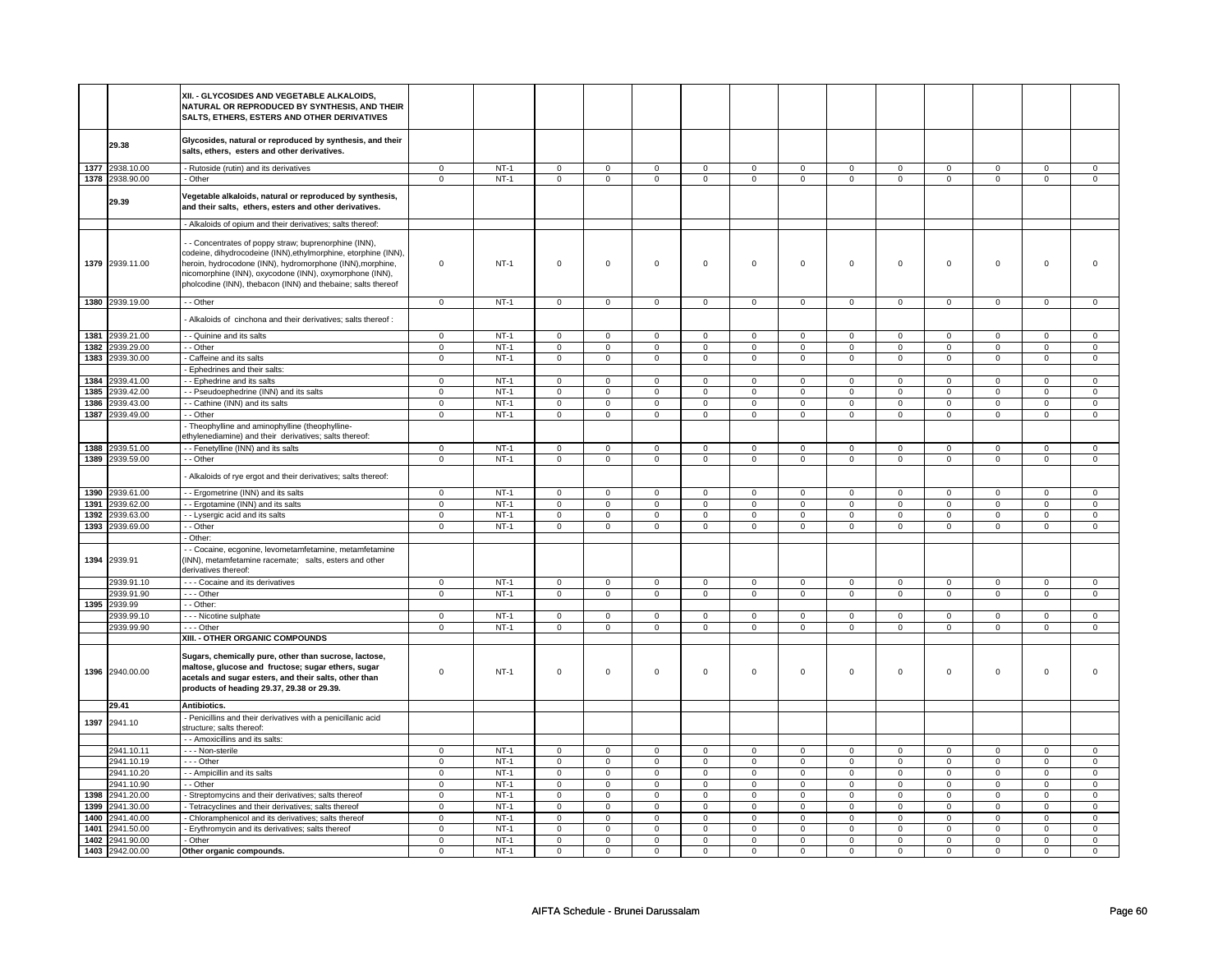|      | 30.01                    | Glands and other organs for organo-therapeutic uses,<br>dried, whether or not powdered; extracts of glands or<br>other organs or of their secretions for organo-therapeutic<br>uses; heparin and its salts; other human or animal<br>substances prepared for therapeutic orprophylactic uses,<br>not elsewhere specified or included. |                            |                  |                            |                            |                               |                            |                               |                               |                            |                               |                            |                             |                  |                   |
|------|--------------------------|---------------------------------------------------------------------------------------------------------------------------------------------------------------------------------------------------------------------------------------------------------------------------------------------------------------------------------------|----------------------------|------------------|----------------------------|----------------------------|-------------------------------|----------------------------|-------------------------------|-------------------------------|----------------------------|-------------------------------|----------------------------|-----------------------------|------------------|-------------------|
| 1404 | 3001.10.00               | - Glands and other organs, dried, whether or not powdered                                                                                                                                                                                                                                                                             | $\mathbf 0$                | $NT-1$           | $\mathsf 0$                | $\mathsf 0$                | $\mathsf{O}\xspace$           | $\mathsf 0$                | $\mathsf{O}\xspace$           | $\mathbf 0$                   | $\mathbf 0$                | $\mathbf 0$                   | $\mathsf 0$                | $\mathbf 0$                 | $\mathbf 0$      | $\mathbf 0$       |
| 1405 | 3001.20.00               | Extracts of glands or other organs or of their secretions                                                                                                                                                                                                                                                                             | $\mathsf 0$                | $NT-1$           | $\mathsf 0$                | $\mathbf 0$                | $\mathbf 0$                   | $\mathbf 0$                | $\mathsf 0$                   | $\mathbf 0$                   | $\mathbf 0$                | $\mathbf 0$                   | $\mathbf 0$                | $\mathbf 0$                 | $\mathbf 0$      | $\mathbf{0}$      |
| 1406 | 3001.90.00               | - Other                                                                                                                                                                                                                                                                                                                               | $\overline{0}$             | $NT-1$           | $\overline{0}$             | $\overline{0}$             | $\overline{0}$                | $\overline{0}$             | $\overline{0}$                | $\overline{0}$                | $\overline{0}$             | $\overline{0}$                | $\overline{0}$             | $\overline{0}$              | $\overline{0}$   | $\overline{0}$    |
|      | 30.02                    | Human blood; animal blood prepared for therapeutic,<br>prophylactic or diagnostic uses; antisera and other blood<br>fractions and modified immunological products, whether<br>or not obtained by means of biotechnological processes;<br>vaccines, toxins,cultures of micro-organisms (excluding<br>yeasts) and similar products.     |                            |                  |                            |                            |                               |                            |                               |                               |                            |                               |                            |                             |                  |                   |
| 1407 | 3002.10                  | - Antisera and other blood fractions and modified<br>mmunological products, whether or not obtained by means of<br>biotechnological processes:                                                                                                                                                                                        |                            |                  |                            |                            |                               |                            |                               |                               |                            |                               |                            |                             |                  |                   |
|      | 3002.10.10               | - - Plasma protein solution                                                                                                                                                                                                                                                                                                           | $\mathbf 0$                | $NT-1$           | $\mathbf 0$                | $\mathbf{0}$               | $\mathbf{0}$                  | $\mathbf 0$                | $\mathsf 0$                   | $\mathbf 0$                   | $\mathbf 0$                | $\mathbf 0$                   | $\mathbf 0$                | $\mathbf{0}$                | $\mathbf 0$      | $\mathbf 0$       |
|      | 3002.10.20               | - Antisera and modified immunological products whether or<br>not obtained by means of biotechnological processes                                                                                                                                                                                                                      | $\mathbf 0$                | $NT-1$           | $\mathsf 0$                | $\mathbf 0$                | $\mathsf 0$                   | $\mathbf 0$                | $\mathbf 0$                   | $\mathbf{0}$                  | $\mathbf 0$                | $\mathbf{0}$                  | 0                          | $\mathbf 0$                 | $\mathbf 0$      | $\mathbf{0}$      |
|      | 3002.10.90               | - - Other                                                                                                                                                                                                                                                                                                                             | $\overline{0}$             | $NT-1$           | $\mathsf 0$                | $\mathbf 0$                | $\mathsf{O}\xspace$           | $\mathsf 0$                | $\mathsf 0$                   | $\mathbf 0$                   | $\mathsf 0$                | $\mathsf 0$                   | $\mathsf 0$                | $\mathsf 0$                 | $\mathsf 0$      | 0                 |
| 1408 | 3002.20                  | Vaccines for human medicine:                                                                                                                                                                                                                                                                                                          |                            |                  |                            |                            |                               |                            |                               |                               |                            |                               |                            |                             |                  |                   |
|      | 3002.20.10               | - - Tetanus toxoid                                                                                                                                                                                                                                                                                                                    | $\mathsf 0$                | $NT-1$           | $\mathbf 0$                | $\mathbf 0$                | $\mathbf{0}$                  | $\mathbf 0$                | $\mathbf 0$                   | $\mathbf{0}$                  | $\mathbf 0$                | $\mathbf{0}$                  | $\mathbf 0$                | $\mathbf{0}$                | $\mathbf 0$      | $\mathbf{0}$      |
|      | 3002.20.20               | - - Pertusis, measles, meningitis A/C, and polio vaccine                                                                                                                                                                                                                                                                              | $\mathsf 0$                | $NT-1$           | $\mathbf 0$                | $\Omega$                   | $\Omega$                      | $\mathbf 0$                | $\mathsf 0$                   | $\mathbf 0$                   | $\mathbf 0$                | $\mathbf 0$                   | $\mathbf 0$                | $\mathbf{0}$                | $\Omega$         | $\mathbf{0}$      |
| 1409 | 3002.20.90               | - - Other                                                                                                                                                                                                                                                                                                                             | $\mathsf 0$<br>$\mathsf 0$ | $NT-1$<br>$NT-1$ | $\mathsf 0$<br>$\mathbf 0$ | $\mathbf 0$<br>$\mathbf 0$ | $\mathbf 0$<br>$\mathsf{o}\,$ | $\mathbf 0$<br>$\mathbf 0$ | $\mathbf 0$<br>$\mathsf{o}\,$ | $\mathbf 0$<br>$\mathsf{o}\,$ | 0<br>$\mathsf{o}$          | $\mathbf 0$<br>$\mathsf{o}\,$ | $\mathbf 0$<br>0           | $\mathbf 0$<br>$\mathbf 0$  | 0<br>0           | $\mathbf{0}$<br>0 |
|      | 3002.30.00               | Vaccines for veterinary medicine                                                                                                                                                                                                                                                                                                      |                            |                  |                            |                            |                               |                            |                               |                               |                            |                               |                            |                             |                  |                   |
|      |                          |                                                                                                                                                                                                                                                                                                                                       |                            |                  |                            |                            |                               |                            |                               |                               |                            |                               |                            |                             |                  |                   |
|      | 1410 3002.90.00<br>30.03 | - Other<br>Medicaments (excluding goods of heading 30.02, 30.05 or<br>30.06) consisting of two or more constituents which have<br>been mixed together for therapeutic or prophylatic uses,<br>not put up in measured doses or in forms or packings for<br>retail sale.                                                                | $\overline{0}$             | $NT-1$           | $\overline{0}$             | $\overline{0}$             | $\mathsf 0$                   | $\overline{0}$             | $\mathsf 0$                   | $\overline{0}$                | $\mathbf 0$                | $\overline{0}$                | $\overline{0}$             | $\overline{0}$              | $\mathsf 0$      | $\overline{0}$    |
|      | 1411 3003.10             | - Containing penicillins or derivatives thereof, with a<br>penicillanic acid structure, or streptomycins or their<br>derivatives:                                                                                                                                                                                                     |                            |                  |                            |                            |                               |                            |                               |                               |                            |                               |                            |                             |                  |                   |
|      | 3003.10.10               | - Containing amoxicillin (INN) or its salts                                                                                                                                                                                                                                                                                           | $\mathsf 0$                | $NT-1$           | $\mathsf 0$                | $\mathbf 0$                | $\mathbf 0$                   | $\mathbf 0$                | $\mathbf 0$                   | $\mathsf 0$                   | 0                          | $\mathbf 0$                   | 0                          | $\mathbf 0$                 | $\Omega$         | $\mathbf{0}$      |
|      | 3003.10.20               | - Containing ampicillin (INN) or its salts                                                                                                                                                                                                                                                                                            | $\mathsf 0$                | $NT-1$           | $\mathbf 0$                | $\mathbf 0$                | $\mathsf 0$                   | $\mathbf 0$                | $\mathsf 0$                   | $\mathsf 0$                   | $\mathbf 0$                | $\mathsf 0$                   | $\mathsf 0$                | $\mathbf 0$                 | $\mathsf 0$      | $\mathbf{O}$      |
|      | 3003.10.90               | - - Other                                                                                                                                                                                                                                                                                                                             | $\mathsf 0$                | $NT-1$           | $\mathsf 0$                | $\mathsf 0$                | $\mathsf{O}\xspace$           | $\mathsf 0$                | $\mathsf 0$                   | $\mathsf 0$                   | $\mathbf 0$                | $\mathsf 0$                   | $\mathsf 0$                | $\mathbf 0$                 | $\mathbf 0$      | $\mathbf 0$       |
| 1412 | 3003.20.00               | - Containing other antibiotics<br>- Containing hormones or other products of heading 29.37 but<br>not containing antibiotics:                                                                                                                                                                                                         | $\mathsf 0$                | $NT-1$           | $\mathbf 0$                | $\mathsf 0$                | $\mathbf 0$                   | $\mathsf 0$                | 0                             | $\mathbf 0$                   | 0                          | $\mathsf 0$                   | 0                          | 0                           | 0                | $\mathbf{0}$      |
|      | 1413 3003.31.00          | - Containing insulin                                                                                                                                                                                                                                                                                                                  | $\mathsf 0$                | $NT-1$           | $\mathbf 0$                | $\mathsf 0$                | $\mathbf 0$                   | $\mathbf 0$                | $\mathbf 0$                   | $\mathbf{0}$                  | $\mathbf 0$                | $\mathbf{0}$                  | $\mathbf 0$                | $\mathbf{0}$                | $\mathbf 0$      | $\mathbf{0}$      |
| 1414 | 3003.39.00               | - - other                                                                                                                                                                                                                                                                                                                             | $\mathbf 0$                | $NT-1$           | $\mathbf 0$                | $\mathbf 0$                | $\mathbf{0}$                  | $\mathbf 0$                | $\mathbf{0}$                  | $\mathbf{0}$                  | $\mathbf 0$                | $\mathbf{0}$                  | $\mathbf 0$                | $\mathbf 0$                 | $\mathbf 0$      | $\mathbf{0}$      |
| 1415 | 3003.40                  | Containing alkaloids or derivatives thereof but not<br>Containing hormones or other products of heading 29.37 or<br>antibiotics:                                                                                                                                                                                                      |                            |                  |                            |                            |                               |                            |                               |                               |                            |                               |                            |                             |                  |                   |
|      | 3003.40.10               | - - Antimalarial                                                                                                                                                                                                                                                                                                                      | $\mathsf 0$                | $NT-1$           | $\mathsf 0$                | $\mathsf 0$                | $\mathbf 0$                   | $\mathsf 0$                | $\mathsf{O}\xspace$           | $\mathsf 0$                   | $\mathsf 0$                | $\mathbf 0$                   | $\mathsf 0$                | $\mathbf 0$                 | $\mathbf 0$      | $\mathbf 0$       |
|      | 3003.40.90               | - Other                                                                                                                                                                                                                                                                                                                               | $\mathbf 0$                | $NT-1$           | $\mathbf 0$                | $\mathsf 0$                | $\mathbf 0$                   | $\mathsf 0$                | $\mathsf{O}\xspace$           | $\mathsf 0$                   | $\mathbf 0$                | $\mathbf 0$                   | $\mathbf 0$                | $\mathsf{O}$                | $\mathbf 0$      | $\mathbf 0$       |
| 1416 | 3003.90                  | - Other:                                                                                                                                                                                                                                                                                                                              |                            |                  |                            |                            |                               |                            |                               |                               |                            |                               |                            |                             |                  |                   |
|      | 3003.90.10               | - - Containing vitamins                                                                                                                                                                                                                                                                                                               | $\mathbf 0$                | $NT-1$           | $\mathbf 0$                | $\mathbf 0$                | $\mathbf 0$                   | $\mathbf 0$                | $\mathsf 0$                   | $\mathsf 0$                   | $\mathbf 0$                | $\mathsf 0$                   | $\mathbf 0$                | $\mathbf 0$                 | $\mathbf 0$      | 0                 |
|      | 3003.90.20               | - Containing analgesics or antipyretics, whether or not<br>Containing antihistamines                                                                                                                                                                                                                                                  | $\mathsf 0$                | $NT-1$           | $\mathsf 0$                | $\mathsf 0$                | $\mathsf 0$                   | $\mathsf 0$                | $\mathsf 0$                   | $\mathsf 0$                   | $\mathbf 0$                | $\mathsf 0$                   | $\mathbf 0$                | $\mathbf 0$                 | $\Omega$         | 0                 |
|      | 3003.90.30               | - Other preparations for the treatment of coughs and colds,<br>whether or not containing antihistamines                                                                                                                                                                                                                               | $\mathsf 0$                | $NT-1$           | $\mathsf 0$                | $\mathsf 0$                | $\mathsf{O}\xspace$           | $\mathsf 0$                | $\mathsf{O}\xspace$           | $\mathsf 0$                   | $\mathsf 0$                | $\mathsf 0$                   | $\mathsf 0$                | $\mathbf 0$                 | $\mathbf 0$      | $\mathbf 0$       |
|      | 3003.90.40<br>3003.90.90 | - - Antimalarial<br>- - other                                                                                                                                                                                                                                                                                                         | $\mathsf 0$<br>$\Omega$    | $NT-1$<br>$NT-1$ | $\mathbf 0$<br>$\Omega$    | $\mathbf 0$<br>$\Omega$    | $\mathsf 0$<br>$\Omega$       | $\mathbf 0$<br>$\mathbf 0$ | $\mathsf 0$<br>$\mathbf 0$    | $\mathbf{0}$<br>$\mathbf 0$   | $\mathbf 0$<br>$\mathbf 0$ | $\mathbf 0$<br>$\mathbf 0$    | $\mathsf 0$<br>$\mathbf 0$ | $\mathbf 0$<br>$\mathbf{0}$ | $\mathbf 0$<br>0 | 0<br>$\mathbf{0}$ |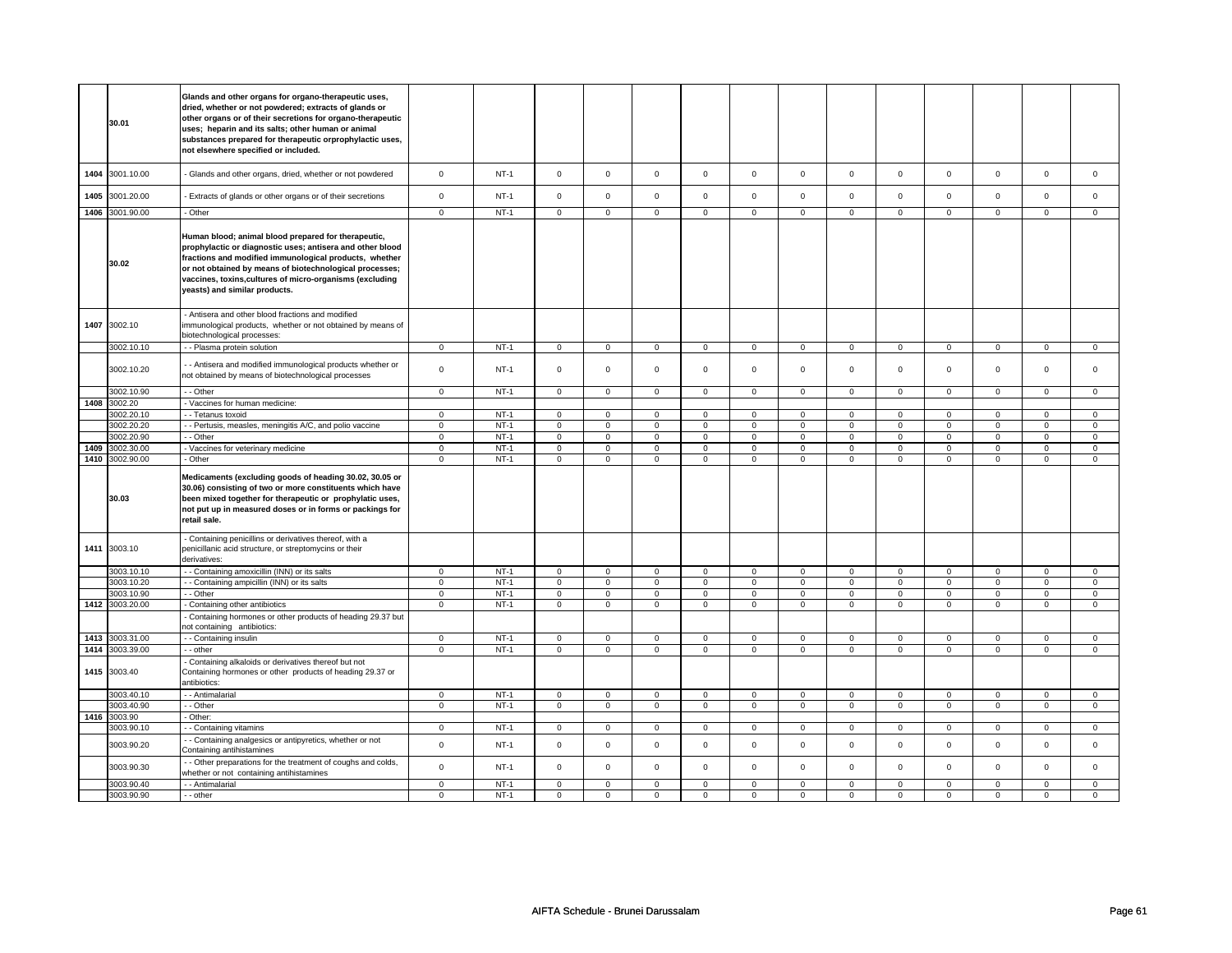|      | 30.04           | Medicaments (excluding goods of heading 30.02, 30.05 or<br>30.06) consisting of mixed or unmixed products for<br>therapeutic or prophylatic uses, put up in measured doses<br>(including those in the form of transdermal administration<br>system) or in forms or packings for retail sale. |                |        |                |                |                |                |                     |                     |                |                     |                |                     |                |                     |
|------|-----------------|----------------------------------------------------------------------------------------------------------------------------------------------------------------------------------------------------------------------------------------------------------------------------------------------|----------------|--------|----------------|----------------|----------------|----------------|---------------------|---------------------|----------------|---------------------|----------------|---------------------|----------------|---------------------|
|      | 1417 3004.10    | - Containing penicillins or derivatives thereof, with a<br>penicillanic acid structure, or streptomycins or their<br>derivatives:                                                                                                                                                            |                |        |                |                |                |                |                     |                     |                |                     |                |                     |                |                     |
|      |                 | - Containing penicillins or derivatives thereof:                                                                                                                                                                                                                                             |                |        |                |                |                |                |                     |                     |                |                     |                |                     |                |                     |
|      | 3004.10.11      | --- Containing penicillin G or its salts (excluding penicillin G<br>benzathin)                                                                                                                                                                                                               | $\mathsf 0$    | $NT-1$ | $\mathsf 0$    | $\mathsf 0$    | $\mathsf 0$    | $\mathsf 0$    | $\mathsf{O}\xspace$ | $\mathsf 0$         | $\mathsf 0$    | $\mathbf 0$         | $\mathsf 0$    | $\mathbf 0$         | $\mathbf 0$    | $\mathsf 0$         |
|      | 3004.10.12      | - - - Containing phenoxymethyl penicillin or its salts                                                                                                                                                                                                                                       | $\mathsf 0$    | $NT-1$ | $\mathbf 0$    | $\mathsf 0$    | $\mathsf 0$    | $\mathbf 0$    | $\mathsf 0$         | $\mathbf 0$         | $\mathbf 0$    | $\mathbf{0}$        | $\mathsf 0$    | $\mathbf 0$         | $\mathbf 0$    | $\mathbf 0$         |
|      | 3004.10.13      | --- Containing ampicillin or its salts, for taking orally                                                                                                                                                                                                                                    | $\mathbf 0$    | $NT-1$ | $\mathbf 0$    | 0              | $\mathbf 0$    | $\mathbf 0$    | $\mathbf 0$         | $\mathbf 0$         | 0              | $\mathbf 0$         | 0              | $\mathbf 0$         | 0              | $\mathbf 0$         |
|      | 3004.10.14      | - - - Containing amoxycillin or its salts, for taking orally                                                                                                                                                                                                                                 | $\mathbf 0$    | $NT-1$ | $\mathbf 0$    | $\mathbf 0$    | $\mathbf 0$    | $\mathbf 0$    | $\mathbf 0$         | $\mathbf 0$         | $\mathbf 0$    | $\mathbf 0$         | $\mathbf 0$    | $\mathbf{0}$        | $\mathbf 0$    | $\mathbf{0}$        |
|      | 3004.10.19      | --- Other                                                                                                                                                                                                                                                                                    | $\mathsf 0$    | $NT-1$ | $\mathbf 0$    | $\mathsf 0$    | $\mathbf 0$    | $\mathsf 0$    | $\mathsf{O}\xspace$ | $\mathsf 0$         | $\mathsf 0$    | $\mathsf 0$         | $\mathsf 0$    | $\mathbf 0$         | $\mathbf 0$    | $\mathbf 0$         |
|      |                 | - - Containing streptomycins or their derivatives:                                                                                                                                                                                                                                           |                |        |                |                |                |                |                     |                     |                |                     |                |                     |                |                     |
|      | 3004.10.21      | - - - Ointment                                                                                                                                                                                                                                                                               | $\mathbf 0$    | $NT-1$ | $\mathsf 0$    | $\overline{0}$ | $\mathsf 0$    | $\mathbf 0$    | $\mathsf 0$         | $\overline{0}$      | $\mathbf 0$    | $\mathbf 0$         | $\mathsf 0$    | $\overline{0}$      | $\mathsf 0$    | 0                   |
|      | 3004.10.29      | $- -$ Other                                                                                                                                                                                                                                                                                  | $\mathbf 0$    | $NT-1$ | $\overline{0}$ | $\overline{0}$ | $\overline{0}$ | $\mathbf 0$    | $\overline{0}$      | $\overline{0}$      | $\mathbf 0$    | $\mathbf{0}$        | $\mathbf 0$    | $\mathbf 0$         | $\mathbf 0$    | $\mathbf{0}$        |
|      | 1418 3004.20    | - Containing other antibiotics:                                                                                                                                                                                                                                                              |                |        |                |                |                |                |                     |                     |                |                     |                |                     |                |                     |
|      | 3004.20.11      | - Containing tetracyclines or derivatives thereof:<br>--- For taking orally                                                                                                                                                                                                                  | $\mathbf 0$    | $NT-1$ | $\mathbf 0$    | $\mathsf 0$    | $\mathbf 0$    | $\mathbf 0$    | $\mathbf 0$         | $\mathbf 0$         | 0              | $\mathbf{0}$        | 0              | $\mathbf 0$         | $\Omega$       | $\mathbf 0$         |
|      | 3004.20.12      | --- Ointment                                                                                                                                                                                                                                                                                 | $\mathsf 0$    | $NT-1$ | $\mathbf 0$    | $\mathsf 0$    | $\mathbf 0$    | $\mathbf 0$    | $\mathbf 0$         | $\mathbf 0$         | 0              | $\mathsf 0$         | 0              | $\mathbf 0$         | 0              | 0                   |
|      | 3004.20.19      | --- Other                                                                                                                                                                                                                                                                                    | $\mathbf 0$    | $NT-1$ | $\mathsf 0$    | $\mathbf 0$    | $\mathsf 0$    | $\mathsf 0$    | $\mathsf 0$         | $\mathsf 0$         | 0              | $\mathbf 0$         | $\mathsf 0$    | $\mathbf 0$         | 0              | $\mathbf 0$         |
|      |                 | - - Containing chloramphenicols or derivatives thereof.                                                                                                                                                                                                                                      |                |        |                |                |                |                |                     |                     |                |                     |                |                     |                |                     |
|      | 3004.20.21      | --- For taking orally                                                                                                                                                                                                                                                                        | $\mathbf 0$    | $NT-1$ | $\mathbf 0$    | $\mathbf 0$    | $\mathbf 0$    | $\mathbf 0$    | $\mathbf 0$         | $\mathbf 0$         | $\mathbf 0$    | $\mathbf 0$         | $\mathbf 0$    | $\mathbf 0$         | $\mathbf 0$    | $\mathbf{0}$        |
|      | 3004.20.22      | --- Other                                                                                                                                                                                                                                                                                    | $\mathbf 0$    | $NT-1$ | $\mathbf 0$    | $\overline{0}$ | $\mathsf 0$    | $\overline{0}$ | $\mathsf 0$         | $\overline{0}$      | $\mathbf 0$    | $\mathsf 0$         | $\mathsf 0$    | $\overline{0}$      | $\mathsf 0$    | $\overline{0}$      |
|      | 3004.20.29      | --- Other                                                                                                                                                                                                                                                                                    | $\mathbf 0$    | $NT-1$ | $\mathsf 0$    | $\mathbf 0$    | $\mathsf 0$    | $\mathsf 0$    | $\mathsf{O}\xspace$ | $\mathsf 0$         | $\mathsf 0$    | $\mathbf 0$         | $\mathsf 0$    | $\mathbf 0$         | $\mathsf 0$    | 0                   |
|      |                 | - Containing erythromycin or derivatives thereof:                                                                                                                                                                                                                                            |                |        |                |                |                |                |                     |                     |                |                     |                |                     |                |                     |
|      | 3004.20.31      | --- For taking orally                                                                                                                                                                                                                                                                        | $\mathbf{0}$   | $NT-1$ | $\mathbf 0$    | $\mathbf 0$    | $\mathbf 0$    | $\mathbf 0$    | $\mathbf 0$         | $\mathbf 0$         | $\mathbf 0$    | $\mathbf 0$         | $\mathbf 0$    | $\mathbf 0$         | $\Omega$       | $\overline{0}$      |
|      | 3004.20.32      | --- Ointment                                                                                                                                                                                                                                                                                 | $\mathbf 0$    | $NT-1$ | $\mathbf 0$    | $\mathsf 0$    | $\mathbf 0$    | $\mathbf 0$    | $\mathbf 0$         | $\mathbf 0$         | 0              | $\mathbf 0$         | 0              | 0                   | 0              | 0                   |
|      | 3004.20.39      | $- -$ Other                                                                                                                                                                                                                                                                                  | $\overline{0}$ | $NT-1$ | $\overline{0}$ | $\overline{0}$ | $\overline{0}$ | $\overline{0}$ | $\overline{0}$      | $\overline{0}$      | $\overline{0}$ | $\overline{0}$      | $\overline{0}$ | $\overline{0}$      | $\overline{0}$ | $\overline{0}$      |
|      |                 | - Containing gentamycines, lincomycins or derivatives<br>thereof:                                                                                                                                                                                                                            |                |        |                |                |                |                |                     |                     |                |                     |                |                     |                |                     |
|      | 3004.20.41      | - - - Containing gentamycines or derivatives thereof, for<br>injection                                                                                                                                                                                                                       | $\mathbf 0$    | $NT-1$ | $\mathsf 0$    | $\mathbf 0$    | $\mathbf 0$    | $\mathsf 0$    | $\mathsf{O}\xspace$ | $\mathbf 0$         | $\mathbf 0$    | $\mathbf 0$         | $\mathsf 0$    | $\mathbf{0}$        | $\mathbf 0$    | $\mathsf 0$         |
|      | 3004.20.42      | - - - Containing lincomycins or derivatives thereof, for taking<br>orally                                                                                                                                                                                                                    | $\mathsf 0$    | $NT-1$ | $\mathsf 0$    | $\mathsf 0$    | $\mathsf 0$    | $\mathsf 0$    | $\mathsf 0$         | $\mathsf 0$         | $\mathbf 0$    | $\mathbf 0$         | $\mathsf 0$    | $\mathbf 0$         | $\mathsf 0$    | $\mathbf 0$         |
|      | 3004.20.43      | --- Ointments                                                                                                                                                                                                                                                                                | $\mathsf 0$    | $NT-1$ | $\mathsf 0$    | $\mathsf 0$    | $\mathsf 0$    | $\mathbf 0$    | $\mathsf 0$         | $\mathbf 0$         | $\mathbf 0$    | $\mathsf 0$         | $\mathsf 0$    | $\mathbf 0$         | $\mathbf 0$    | 0                   |
|      | 3004.20.49      | --- Other                                                                                                                                                                                                                                                                                    | $\mathbf 0$    | $NT-1$ | $\mathsf 0$    | $\mathbf 0$    | $\mathsf 0$    | $\mathsf 0$    | $\mathsf 0$         | $\mathsf 0$         | $\mathbf 0$    | $\mathbf 0$         | 0              | $\mathbf 0$         | $\mathsf 0$    | $\mathbf 0$         |
|      |                 | - Containing sulfamethoxazols and derivatives thereof:                                                                                                                                                                                                                                       |                |        |                |                |                |                |                     |                     |                |                     |                |                     |                |                     |
|      | 3004.20.51      | --- for taking orally                                                                                                                                                                                                                                                                        | $\overline{0}$ | $NT-1$ | $\overline{0}$ | $\overline{0}$ | $\overline{0}$ | $\overline{0}$ | $\overline{0}$      | $\overline{0}$      | $\overline{0}$ | $\overline{0}$      | $\overline{0}$ | $\overline{0}$      | $\mathbf 0$    | $\overline{0}$      |
|      | 3004.20.52      | - - - Ointments                                                                                                                                                                                                                                                                              | $\mathbf 0$    | $NT-1$ | $\mathbf 0$    | $\mathbf 0$    | $\mathbf 0$    | $\mathbf 0$    | $\mathbf 0$         | $\mathbf 0$         | 0              | 0                   | 0              | 0                   | 0              | 0                   |
|      | 3004.20.59      | - - - other                                                                                                                                                                                                                                                                                  | $\mathbf 0$    | $NT-1$ | $\mathsf 0$    | $\mathbf 0$    | $\mathsf 0$    | $\mathsf 0$    | 0                   | $\mathsf 0$         | 0              | $\mathsf{O}\xspace$ | 0              | $\mathsf{O}\xspace$ | 0              | $\mathsf 0$         |
|      | 3004.20.60      | - Containing isoniazide, pyrazinamide or derivatives thereof,<br>for taking orally                                                                                                                                                                                                           | $\mathsf 0$    | $NT-1$ | $\mathsf 0$    | $\mathsf 0$    | $\mathsf 0$    | $\mathsf 0$    | $\mathsf 0$         | $\mathsf 0$         | $\mathbf 0$    | $\mathbf 0$         | $\mathsf 0$    | $\mathbf 0$         | $\mathsf 0$    | $\mathbf 0$         |
|      | 3004.20.90      | - - other                                                                                                                                                                                                                                                                                    | $\mathsf 0$    | $NT-1$ | $\mathbf 0$    | $\mathbf 0$    | $\mathbf 0$    | $\mathbf 0$    | $\mathsf 0$         | $\mathbf 0$         | $\mathbf 0$    | $\mathsf 0$         | $\mathsf 0$    | $\mathbf 0$         | $\mathbf 0$    | 0                   |
|      |                 | - Containing hormones or other products of heading 29.37 but<br>not containing antibiotics:                                                                                                                                                                                                  |                |        |                |                |                |                |                     |                     |                |                     |                |                     |                |                     |
|      | 1419 3004.31.00 | -- Containing insulin                                                                                                                                                                                                                                                                        | $\overline{0}$ | $NT-1$ | $\mathsf 0$    | $\mathbf 0$    | $\mathsf 0$    | $\mathbf 0$    | $\mathsf 0$         | $\mathbf 0$         | $\mathbf 0$    | $\mathbf 0$         | $\mathbf 0$    | $\mathbf{0}$        | $\mathbf 0$    | $\overline{0}$      |
| 1420 | 3004.32         | - Containing corticosteroid hormones, their derivatives and<br>structural analogues:                                                                                                                                                                                                         |                |        |                |                |                |                |                     |                     |                |                     |                |                     |                |                     |
|      | 3004.32.10      | --- Containing hydrocortisone sodium succinate                                                                                                                                                                                                                                               | $\mathbf 0$    | $NT-1$ | $\mathbf 0$    | $\overline{0}$ | $\mathsf 0$    | $\overline{0}$ | $\mathsf 0$         | $\mathbf 0$         | $\mathbf 0$    | $\mathbf 0$         | $\mathsf 0$    | $\mathbf 0$         | $\mathbf 0$    | $\mathbf 0$         |
|      | 3004.32.20      | --- Containing dexamethasone or its derivatives                                                                                                                                                                                                                                              | $\mathsf 0$    | $NT-1$ | $\mathbf 0$    | $\mathsf 0$    | $\mathbf 0$    | $\mathbf 0$    | $\mathsf 0$         | $\mathbf 0$         | 0              | $\mathsf 0$         | 0              | $\mathbf 0$         | 0              | 0                   |
|      | 3004.32.30      | - - - Containing fluocinolone acetonide                                                                                                                                                                                                                                                      | $\mathsf 0$    | $NT-1$ | $\mathbf 0$    | $\mathsf 0$    | $\mathbf 0$    | $\mathbf 0$    | $\mathbf 0$         | $\mathbf 0$         | 0              | $\mathbf 0$         | $\mathsf 0$    | $\mathbf 0$         | 0              | $\mathbf{0}$        |
|      | 3004.32.90      | --- other                                                                                                                                                                                                                                                                                    | $\mathsf 0$    | $NT-1$ | $\mathbf 0$    | $\mathsf 0$    | $\mathbf 0$    | $\mathbf 0$    | $\mathbf 0$         | $\mathbf 0$         | $\mathbf 0$    | $\mathbf 0$         | 0              | $\mathbf 0$         | 0              | 0                   |
| 1421 | 3004.39         | - - Other:                                                                                                                                                                                                                                                                                   |                |        |                |                |                |                |                     |                     |                |                     |                |                     |                |                     |
|      | 3004.39.10      | --- Containing adrenaline                                                                                                                                                                                                                                                                    | $\mathbf 0$    | $NT-1$ | $\mathbf 0$    | $\mathbf 0$    | $\Omega$       | $\mathbf 0$    | $\mathbf 0$         | $\mathbf 0$         | $\mathbf 0$    | $\mathbf 0$         | $\mathbf 0$    | $\mathbf 0$         | $\Omega$       | 0                   |
|      | 3004.39.90      | --- Other                                                                                                                                                                                                                                                                                    | $\mathsf 0$    | $NT-1$ | $\mathbf 0$    | $\mathsf 0$    | $\mathbf 0$    | $\mathbf 0$    | $\mathsf 0$         | $\mathbf 0$         | $\mathbf 0$    | $\mathbf 0$         | $\mathsf 0$    | $\mathbf 0$         | $\mathsf 0$    | 0                   |
|      | 1422 3004.40    | - Containing alkaloids or derivatives thereof but not containing<br>hormones, other products of heading 29.37 or antibiotics:                                                                                                                                                                |                |        |                |                |                |                |                     |                     |                |                     |                |                     |                |                     |
|      | 3004.40.10      | - - Containing morphine or its derivatives, for injection                                                                                                                                                                                                                                    | $\mathsf 0$    | $NT-1$ | $\mathbf 0$    | $\mathsf 0$    | $\mathbf 0$    | $\mathbf 0$    | $\mathbf{0}$        | $\mathbf 0$         | $\mathbf 0$    | $\mathbf 0$         | $\mathsf 0$    | $\mathbf 0$         | $\mathbf 0$    | $\mathbf 0$         |
|      | 3004.40.20      | - Containing quinine hydrochloride or dihydrochloride, for<br>injection                                                                                                                                                                                                                      | $\mathsf 0$    | $NT-1$ | $\mathsf 0$    | $\mathbf 0$    | $\Omega$       | $\mathsf 0$    | $\mathsf{O}\xspace$ | $\mathsf{O}\xspace$ | $\mathbf 0$    | $\mathsf 0$         | $\mathsf 0$    | $\mathsf 0$         | $\mathsf 0$    | $\mathsf{O}\xspace$ |
|      | 3004.40.30      | - Containing quinine sulphate or bisulphate, for taking orally                                                                                                                                                                                                                               | $\mathbf 0$    | $NT-1$ | $\Omega$       | $\mathsf 0$    | $\Omega$       | $\mathbf 0$    | $\mathsf{O}\xspace$ | $\mathsf 0$         | $\mathbf 0$    | $\mathsf 0$         | $\mathsf 0$    | $\mathbf 0$         | $\mathbf 0$    | $\mathbf{0}$        |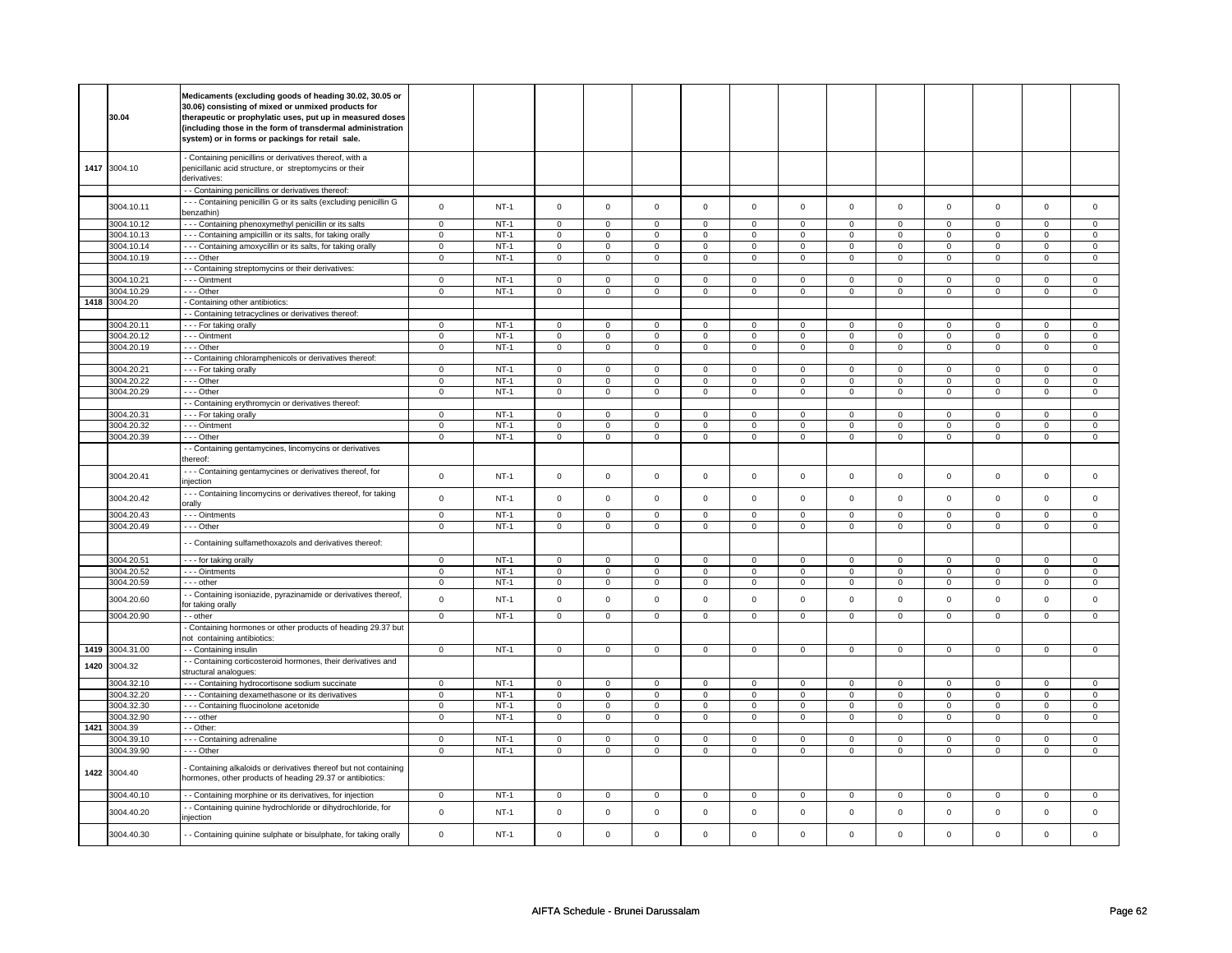|      | 3004.40.40   | - Containing quinine or its salts and anti-malarial                                                                                     | $\mathbf 0$    | <b>NT-1</b> | $\mathbf 0$         | $\mathbf 0$    | $\mathbf 0$         | $\mathbf 0$    | $\mathbf 0$         | $\mathbf 0$    | $\mathbf 0$ | 0                   | 0              | 0              | $\mathbf 0$ | 0                   |
|------|--------------|-----------------------------------------------------------------------------------------------------------------------------------------|----------------|-------------|---------------------|----------------|---------------------|----------------|---------------------|----------------|-------------|---------------------|----------------|----------------|-------------|---------------------|
|      |              | substances, other than goods of subheadings 3004.10 to 30                                                                               |                |             |                     |                |                     |                |                     |                |             |                     |                |                |             |                     |
|      | 3004.40.50   |                                                                                                                                         | $\mathbf 0$    | $NT-1$      | 0                   | $\Omega$       | 0                   | $\Omega$       | 0                   | $\Omega$       | 0           | $\Omega$            | $\mathbf 0$    | $\Omega$       | $\Omega$    | $\Omega$            |
|      | 3004.40.60   | - - Containing papaverine or berberine                                                                                                  | $\mathsf 0$    | $NT-1$      | $\mathsf 0$         | $\mathsf 0$    | $\mathsf 0$         | $\mathbf 0$    | $\mathsf 0$         | $\mathbf 0$    | $\mathbf 0$ | $\mathsf 0$         | $\mathsf 0$    | $\mathbf 0$    | $\Omega$    | 0                   |
|      |              | - Containing theophylline                                                                                                               |                |             |                     |                | $\mathbf 0$         | $\mathbf 0$    | $\mathbf 0$         | $\mathbf 0$    | $\mathbf 0$ |                     |                |                | $\Omega$    |                     |
|      | 3004.40.70   | - - Containing atropin sulphate                                                                                                         | $\mathbf 0$    | $NT-1$      | $\mathsf 0$         | $\mathbf 0$    |                     |                |                     |                |             | $\mathsf 0$         | $\mathsf 0$    | $\mathsf 0$    |             | $\mathsf{O}\xspace$ |
|      | 3004.40.90   | - - other                                                                                                                               | $\mathbf 0$    | $NT-1$      | $\mathbf 0$         | $\mathsf 0$    | $\mathbf 0$         | $\mathbf 0$    | $\mathbf 0$         | $\mathbf 0$    | 0           | $\mathbf 0$         | $\mathbf 0$    | $\mathbf 0$    | 0           | $\overline{0}$      |
| 1423 | 3004.50      | Other medicaments containing vitamins or other products of<br>heading 29.36:                                                            |                |             |                     |                |                     |                |                     |                |             |                     |                |                |             |                     |
|      | 3004.50.10   | - Syrups and drops of vitamins, of a kind suitable for children                                                                         | $\mathsf 0$    | $NT-1$      | $\mathbf 0$         | $\mathsf 0$    | $\mathbf 0$         | $\mathbf 0$    | $\mathsf 0$         | $\mathbf 0$    | 0           | 0                   | 0              | $\mathbf 0$    | 0           | 0                   |
|      | 3004.50.20   | - - Containing vitamins A, other than goods of subheading<br>3004.50.10 and 3004.50.79                                                  | $\mathbf 0$    | $NT-1$      | $\mathsf 0$         | $\mathbf 0$    | $\mathsf 0$         | $\mathsf 0$    | $\mathsf{O}\xspace$ | $\mathbf 0$    | 0           | 0                   | $\mathsf 0$    | $\mathsf 0$    | $\mathsf 0$ | $\mathsf 0$         |
|      | 3004.50.30   | - Containing vitamins B1, B2, B6 or B12, other than goods<br>of subheadings 3004.50.10, 3004.50.71 and 3004.50.79                       | $\mathsf 0$    | <b>NT-1</b> | $\mathsf 0$         | $\mathsf 0$    | $\mathbf 0$         | $\mathbf 0$    | $\mathbf 0$         | $\mathbf 0$    | 0           | 0                   | 0              | 0              | $\Omega$    | 0                   |
|      | 3004.50.40   | - Containing vitamins C, other than goods of subheadings<br>3004.50.10 and 3004.50.79                                                   | $\mathbf 0$    | $NT-1$      | $\mathsf 0$         | $\mathbf 0$    | $\mathsf 0$         | $\mathbf 0$    | $\mathsf{O}\xspace$ | $\mathsf 0$    | $\mathbf 0$ | $\mathsf 0$         | $\mathsf 0$    | $\mathbf 0$    | $\mathsf 0$ | $\mathbf 0$         |
|      | 3004.50.50   | - Containing vitamins PP, other than goods of subheadings<br>3004.50.10 and 3004.50.79                                                  | $\mathbf 0$    | $NT-1$      | $\mathsf 0$         | $\mathbf 0$    | $\mathsf 0$         | $\mathsf 0$    | $\mathsf 0$         | $\mathsf 0$    | $\mathsf 0$ | $\mathsf{O}\xspace$ | $\mathsf 0$    | $\mathsf 0$    | $\mathsf 0$ | $\mathsf 0$         |
|      | 3004.50.60   | - - Containing other vitamins, other than goods of<br>subheadings 3004.50.10 and 3004.50.79                                             | $\mathsf 0$    | $NT-1$      | $\mathbf 0$         | $\mathbf 0$    | $\mathbf 0$         | $\mathbf 0$    | $\mathbf 0$         | $\mathbf 0$    | $\mathbf 0$ | $\mathbf 0$         | $\mathbf 0$    | $\mathbf 0$    | $\Omega$    | $\mathbf{0}$        |
|      |              | - - Containing other complex vitamins:                                                                                                  |                |             |                     |                |                     |                |                     |                |             |                     |                |                |             |                     |
|      | 3004.50.71   | --- Containing B complex vitamins                                                                                                       | $\mathbf 0$    | $NT-1$      | $\mathbf 0$         | $\mathsf 0$    | $\Omega$            | $\mathbf 0$    | $\mathbf 0$         | $\mathbf 0$    | $\Omega$    | $\mathbf 0$         | 0              | $\mathbf 0$    | $\Omega$    | 0                   |
|      | 3004.50.79   | $- -$ Other                                                                                                                             | $\mathbf 0$    | $NT-1$      | $\mathbf 0$         | $\mathbf 0$    | $\Omega$            | $\mathbf 0$    | $\mathbf 0$         | $\mathbf 0$    | $\mathbf 0$ | $\mathsf 0$         | $\mathbf 0$    | $\mathbf 0$    | $\mathbf 0$ | 0                   |
|      | 3004.50.90   | - - Other                                                                                                                               | $\mathbf 0$    | <b>NT-1</b> | $\mathbf 0$         | $\mathsf 0$    | $\mathbf 0$         | $\mathbf 0$    | $\mathbf 0$         | $\mathbf 0$    | 0           | $\mathbf 0$         | 0              | $\mathbf 0$    | 0           | 0                   |
|      | 1424 3004.90 | Other:                                                                                                                                  |                |             |                     |                |                     |                |                     |                |             |                     |                |                |             |                     |
|      |              | - - Specialised medicines for cancer, AIDS or other intractable                                                                         |                |             |                     |                |                     |                |                     |                |             |                     |                |                |             |                     |
|      | 3004.90.10   | diseases                                                                                                                                | $\pmb{0}$      | $NT-1$      | $\mathsf 0$         | $\mathsf 0$    | $\mathsf 0$         | $\mathsf 0$    | $\mathsf 0$         | $\mathbf 0$    | 0           | $\mathsf 0$         | $\mathsf 0$    | $\mathbf 0$    | $\mathsf 0$ | $\mathsf{o}\,$      |
|      |              | - - Infusion fluids; nutritional or electrolytic solutions for<br>intravenous administration:                                           |                |             |                     |                |                     |                |                     |                |             |                     |                |                |             |                     |
|      | 3004.90.21   | --- Sodium chloride solution                                                                                                            | $\mathbf 0$    | $NT-1$      | $\mathsf 0$         | $\mathbf 0$    | $\Omega$            | $\Omega$       | $\Omega$            | $\mathbf 0$    | 0           | $\mathbf 0$         | $\Omega$       | $\mathbf 0$    | $\Omega$    | $\mathbf 0$         |
|      | 3004.90.22   | --- 5% glucose solution                                                                                                                 | $\mathsf{o}\,$ | $NT-1$      | $\mathsf{O}\xspace$ | $\mathsf 0$    | $\mathbf 0$         | $\mathsf 0$    | $\mathsf{o}\,$      | $\mathsf 0$    | $\mathsf 0$ | $\mathsf{o}\,$      | 0              | $\mathbf 0$    | $\circ$     | 0                   |
|      | 3004.90.23   | - - - 30% glucose solution                                                                                                              | $\mathsf 0$    | $NT-1$      | $\mathbf 0$         | $\mathsf 0$    | $\mathsf 0$         | $\mathbf 0$    | $\mathsf 0$         | $\mathbf 0$    | $\mathbf 0$ | $\mathbf 0$         | $\mathsf 0$    | $\mathbf 0$    | $\mathbf 0$ | $\mathbf 0$         |
|      | 3004.90.29   | - - - Other                                                                                                                             | $\mathsf 0$    | $NT-1$      | $\mathsf 0$         | $\mathbf 0$    | 0                   | $\mathbf 0$    | 0                   | $\mathsf 0$    | 0           | $\mathbf 0$         | $\mathbf 0$    | $\mathbf 0$    | 0           | $\mathbf 0$         |
|      | 3004.90.30   | - - Antiseptics                                                                                                                         | $\mathsf 0$    | $NT-1$      | $\mathbf 0$         | $\mathsf 0$    | $\mathbf 0$         | $\mathbf 0$    | $\mathbf 0$         | $\mathbf 0$    | 0           | $\mathbf 0$         | $\mathsf 0$    | $\mathbf 0$    | $\Omega$    | 0                   |
|      |              | - - Anaesthetics:                                                                                                                       |                |             |                     |                |                     |                |                     |                |             |                     |                |                |             |                     |
|      | 3004.90.41   | - - - Containing procaine hydrochloride                                                                                                 | $\mathbf 0$    | $NT-1$      | $\mathbf 0$         | $\mathsf 0$    | $\mathbf 0$         | $\mathbf 0$    | $\mathbf 0$         | $\overline{0}$ | $\Omega$    | $\mathbf 0$         | $\mathsf 0$    | $\mathbf 0$    | $\Omega$    | $\mathbf 0$         |
|      | 3004.90.49   | - - - Other                                                                                                                             | $\mathbf 0$    | <b>NT-1</b> | $\mathbf 0$         | $\mathbf 0$    | $\mathbf 0$         | $\mathbf 0$    | 0                   | $\mathbf 0$    | 0           | 0                   | 0              | 0              | 0           | 0                   |
|      |              | - - Analgesics, antipyretics and other medicaments for the<br>treatment of coughs or colds whether or not containing<br>antihistamines: |                |             |                     |                |                     |                |                     |                |             |                     |                |                |             |                     |
|      | 3004.90.51   | - - - Containing acetylsalicylic acid, paracetamol or dipyrone<br>INN)                                                                  | $\mathsf 0$    | $NT-1$      | $\mathsf 0$         | $\mathbf 0$    | $\mathsf 0$         | $\mathsf 0$    | $\mathsf 0$         | $\mathsf 0$    | $\mathsf 0$ | $\mathsf{O}\xspace$ | $\mathsf 0$    | $\mathbf 0$    | $\mathsf 0$ | $\mathbf 0$         |
|      | 3004.90.52   | - - - Containing chlorpheniramine maleate                                                                                               | $\mathsf 0$    | $NT-1$      | $\mathsf 0$         | $\mathbf 0$    | $\mathsf 0$         | $\mathsf 0$    | $\mathsf 0$         | $\mathbf 0$    | $\mathbf 0$ | $\mathsf 0$         | $\mathsf 0$    | $\mathbf 0$    | $\Omega$    | 0                   |
|      | 3004.90.53   | --- Containing diclofenac                                                                                                               | $\mathsf 0$    | $NT-1$      | $\mathbf 0$         | $\mathbf 0$    | $\mathsf 0$         | $\mathbf 0$    | $\mathsf 0$         | $\mathbf 0$    | $\mathbf 0$ | $\mathsf 0$         | $\mathsf 0$    | $\mathbf 0$    | $\mathsf 0$ | 0                   |
|      | 3004.90.54   | - - - Analgesic balm oil, solid or liquid                                                                                               | $\mathsf 0$    | $NT-1$      | $\mathsf 0$         | $\mathbf 0$    | 0                   | $\mathbf 0$    | 0                   | $\mathsf 0$    | 0           | $\mathbf 0$         | 0              | $\mathbf 0$    | $\Omega$    | $\mathbf 0$         |
|      | 3004.90.59   | - - - Other                                                                                                                             | $\overline{0}$ | $NT-1$      | 0                   | $\mathbf 0$    | 0                   | $\mathbf 0$    | 0                   | $\mathbf 0$    | 0           | $\overline{0}$      | $\mathbf 0$    | $\mathbf 0$    | 0           | $\overline{0}$      |
|      |              | - - Antimalarials:                                                                                                                      |                |             |                     |                |                     |                |                     |                |             |                     |                |                |             |                     |
|      | 3004.90.61   | - - - Containing artemisinin, artesunate or chloroquine (INN)                                                                           | $\mathsf 0$    | $NT-1$      | $\mathsf 0$         | $\mathsf 0$    | $\mathsf 0$         | $\mathsf 0$    | $\mathsf{O}\xspace$ | $\mathsf 0$    | $\mathbf 0$ | $\mathsf 0$         | $\mathsf 0$    | $\mathbf 0$    | $\mathbf 0$ | $\mathsf 0$         |
|      | 3004.90.62   | - - - Containing primaquine                                                                                                             | $\mathsf 0$    | $NT-1$      | $\mathsf 0$         | $\mathsf 0$    | $\mathsf 0$         | $\mathsf 0$    | $\mathsf 0$         | $\mathbf 0$    | 0           | $\mathsf 0$         | $\mathsf 0$    | $\mathbf 0$    | $\mathbf 0$ | 0                   |
|      | 3004.90.69   | - - - Other                                                                                                                             | $\mathbf 0$    | $NT-1$      | $\mathsf 0$         | $\mathbf 0$    | $\mathsf{O}\xspace$ | $\mathsf 0$    | $\mathsf{O}\xspace$ | $\mathsf 0$    | 0           | $\mathbf 0$         | $\mathsf 0$    | $\mathbf 0$    | 0           | $\mathbf{0}$        |
|      |              | - - Antihelmintic:                                                                                                                      |                |             |                     |                |                     |                |                     |                |             |                     |                |                |             |                     |
|      | 3004.90.71   | --- Containing piperazine or mebendazole (INN)                                                                                          | $\mathsf 0$    | $NT-1$      | $\mathbf 0$         | $\mathsf 0$    | $\mathbf 0$         | $\Omega$       | $\mathbf 0$         | $\mathbf 0$    | 0           | $\mathbf 0$         | $\mathsf 0$    | $\mathbf 0$    | $\Omega$    | $\Omega$            |
|      | 3004.90.72   | - - - Containing dichlorophen (INN)                                                                                                     | $\mathbf 0$    | $NT-1$      | $\mathbf 0$         | $\mathbf 0$    | $\mathbf 0$         | $\mathbf 0$    | $\mathbf 0$         | $\mathbf 0$    | $\mathbf 0$ | $\mathsf 0$         | $\mathsf 0$    | $\mathbf 0$    | $\Omega$    | 0                   |
|      | 3004.90.79   | - - - Other                                                                                                                             | $\mathbf 0$    | <b>NT-1</b> | $\overline{0}$      | $\overline{0}$ | $\mathbf 0$         | $\overline{0}$ | $\overline{0}$      | $\overline{0}$ | 0           | $\overline{0}$      | $\overline{0}$ | $\overline{0}$ | $\mathbf 0$ | $\overline{0}$      |
|      |              | - Transdermal therapeutic systems (TTS) patches for cancer                                                                              |                |             |                     |                |                     |                |                     |                |             |                     |                |                |             |                     |
|      | 3004.90.80   | or heart diseases                                                                                                                       | $\mathsf 0$    | $NT-1$      | $\mathbf 0$         | $\mathsf 0$    | $\mathbf 0$         | $\mathbf 0$    | $\mathbf 0$         | $\mathsf 0$    | $\mathbf 0$ | 0                   | 0              | $\mathbf 0$    | 0           | $\mathsf 0$         |
|      |              | - - Other:                                                                                                                              |                |             |                     |                |                     |                |                     |                |             |                     |                |                |             |                     |
|      | 3004.90.91   | - - - Containing sulpiride (INN), cimetidine (INN), ranitidine<br>(INN), aluminium hydroxide or magnesium hydroxide or oresol           | $\mathbf 0$    | $NT-1$      | $\mathbf 0$         | $\mathbf 0$    | $\mathbf 0$         | $\mathbf 0$    | $\mathbf 0$         | $\mathbf 0$    | $\mathbf 0$ | $\mathbf 0$         | $\mathbf 0$    | $\mathbf 0$    | $\mathbf 0$ | $\mathbf{0}$        |
|      | 3004.90.92   | --- Containing piroxicam (INN) or ibuprofen (INN)                                                                                       | $\mathbf 0$    | $NT-1$      | $\mathbf 0$         | $\mathbf 0$    | $\mathbf 0$         | $\mathbf 0$    | $\mathbf 0$         | $\mathbf 0$    | 0           | 0                   | 0              | $\mathbf 0$    | 0           | 0                   |
|      | 3004.90.93   | --- Containing phenobarbital, diazepam, chlorpromazine                                                                                  | $\mathsf 0$    | $NT-1$      | $\mathsf 0$         | $\mathsf 0$    | $\Omega$            | $\mathbf 0$    | $\mathsf 0$         | $\mathbf 0$    | $\mathbf 0$ | $\mathsf 0$         | $\mathsf 0$    | $\mathbf 0$    | $\Omega$    | $\mathbf 0$         |
|      | 3004.90.94   | --- Containing salbutamol (INN)                                                                                                         | $\mathbf 0$    | $NT-1$      | $\mathbf 0$         | $\mathbf 0$    | $\mathbf 0$         | $\mathbf 0$    | $\mathbf 0$         | $\mathbf 0$    | 0           | $\mathbf 0$         | 0              | $\mathbf 0$    | 0           | 0                   |
|      | 3004.90.95   | - - - Closed sterile water for inhalation, pharmaceutical grade                                                                         | $\mathsf 0$    | $NT-1$      | $\Omega$            | $\mathbf 0$    | $\Omega$            | $\mathbf 0$    | $\Omega$            | $\mathbf 0$    | $\mathbf 0$ | $\mathsf 0$         | $\mathbf 0$    | $\mathbf 0$    | $\mathbf 0$ | $\mathbf{0}$        |
|      |              |                                                                                                                                         |                |             |                     |                |                     |                |                     |                |             |                     |                |                |             |                     |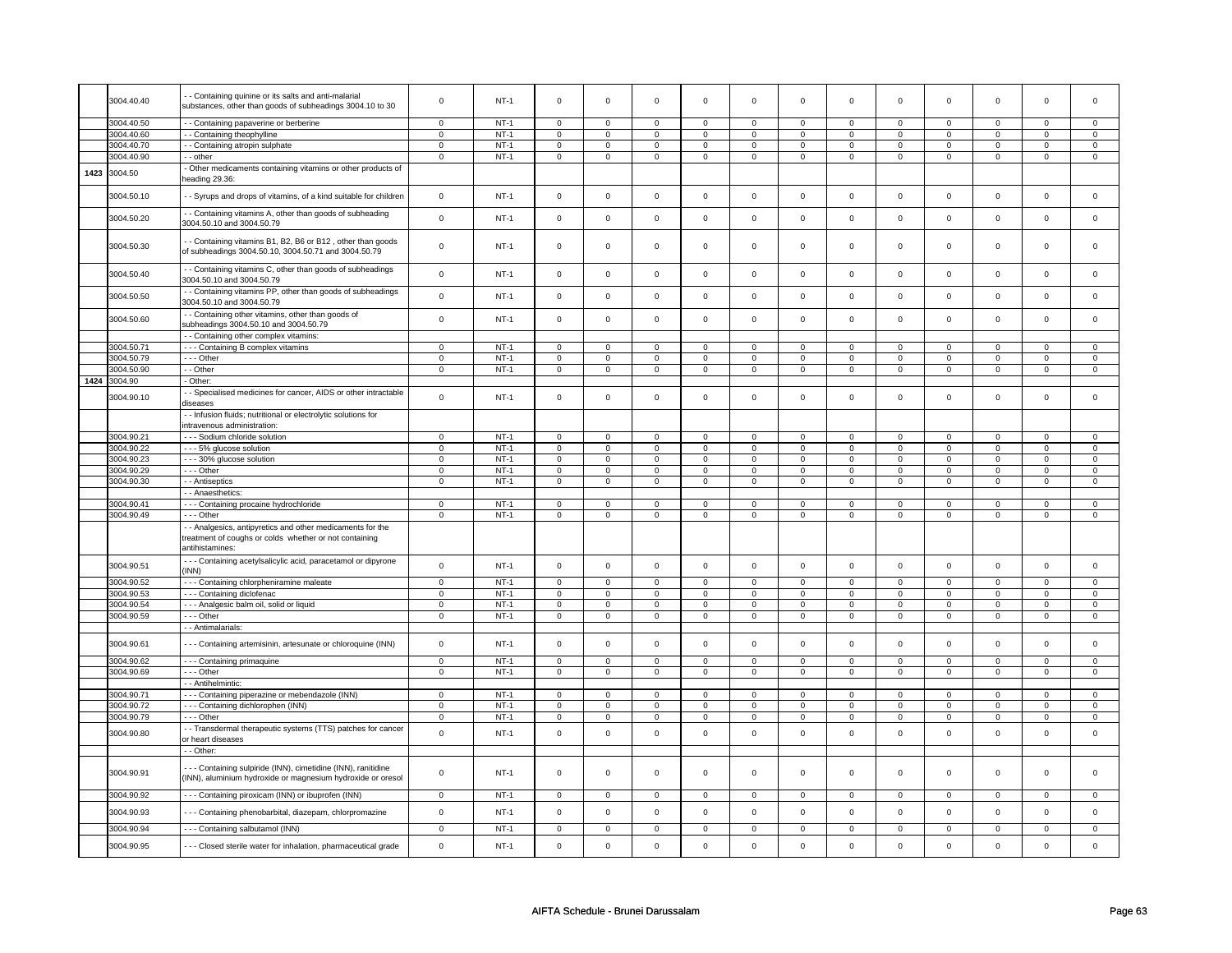|      | 3004.90.96      | - - - Containing o-methoxyphenyl glyceryl ether (Guaifenesin)                                                                                                                                                                                                               | $\mathbf 0$      | $NT-1$           | $\mathsf 0$                | $\mathsf 0$                | $\mathbf 0$                 | $\mathsf 0$                | $\mathsf 0$    | $\mathbf{0}$   | $\mathsf 0$         | $\mathsf 0$    | $\mathsf 0$    | $\mathsf 0$    | $\mathsf 0$    | $\mathsf 0$    |
|------|-----------------|-----------------------------------------------------------------------------------------------------------------------------------------------------------------------------------------------------------------------------------------------------------------------------|------------------|------------------|----------------------------|----------------------------|-----------------------------|----------------------------|----------------|----------------|---------------------|----------------|----------------|----------------|----------------|----------------|
|      | 3004.90.97      | - - - Nose-drop medicaments containing naphazoline,<br>xylometazoline or oxymetazoline                                                                                                                                                                                      | $\mathbf 0$      | $NT-1$           | $\mathsf 0$                | $\mathbf 0$                | $\mathsf 0$                 | $\mathsf 0$                | $\mathbf 0$    | $\mathbf 0$    | $\mathsf 0$         | $\mathbf 0$    | $\mathsf 0$    | $\mathsf 0$    | $\mathsf 0$    | $\mathsf 0$    |
|      | 3004.90.98      | - - - Sorbitol                                                                                                                                                                                                                                                              | $\mathbf 0$      | $NT-1$           | $\mathsf 0$                | $\mathsf 0$                | $\overline{0}$              | $\mathbf 0$                | $\mathsf 0$    | $\mathbf 0$    | $\overline{0}$      | $\mathbf 0$    | $\mathbf 0$    | $\mathsf 0$    | $\mathsf 0$    | $\mathsf 0$    |
|      | 3004.90.99      | $- -$ Other                                                                                                                                                                                                                                                                 | 0                | $NT-1$           | $\mathbf 0$                | $\mathbf 0$                | $\mathbf 0$                 | $\mathbf 0$                | $\mathbf 0$    | 0              | $\mathbf{0}$        | $\mathbf 0$    | $\mathbf 0$    | $\mathbf 0$    | $\mathbf 0$    | $\mathbf 0$    |
|      | 30.05           | Wadding, gauze, bandages and similar articles (for<br>example, dressings, adhesive plasters, poultices),<br>impregnated or coated with pharmaceutical substances or<br>put up in forms or packings for retail sale for medical,<br>surgical, dental or veterinary purposes. |                  |                  |                            |                            |                             |                            |                |                |                     |                |                |                |                |                |
|      | 1425 3005.10    | - Adhesive dressings and other articles having an adhesive<br>laver:                                                                                                                                                                                                        |                  |                  |                            |                            |                             |                            |                |                |                     |                |                |                |                |                |
|      | 3005.10.10      | - - Covered or impregnated with pharmaceutical substances                                                                                                                                                                                                                   | $\mathbf 0$      | $NT-1$           | $\mathbf 0$                | $\mathbf 0$                | $\,0\,$                     | $\mathsf 0$                | $\mathsf 0$    | $\mathbf 0$    | $\mathbf 0$         | $\mathbf 0$    | $\mathbf 0$    | $\mathbf 0$    | $\mathsf 0$    | $\mathsf 0$    |
|      | 3005.10.90      | - - Other                                                                                                                                                                                                                                                                   | $\mathbf 0$      | $NT-1$           | $\mathbf 0$                | $\mathbf 0$                | $\mathbf 0$                 | $\mathsf 0$                | $\mathbf 0$    | $\mathbf 0$    | $\mathbf 0$         | $\mathbf 0$    | $\mathsf 0$    | $\mathbf 0$    | $\mathsf 0$    | $\mathsf 0$    |
| 1426 | 3005.90         | - Other:                                                                                                                                                                                                                                                                    |                  |                  |                            |                            |                             |                            |                |                |                     |                |                |                |                |                |
|      | 3005.90.10      | - - Bandages                                                                                                                                                                                                                                                                | $\Omega$         | $NT-1$           | $\mathbf 0$                | $\mathbf{0}$               | $\mathbf 0$                 | $\Omega$                   | $\mathbf 0$    | 0              | $\mathbf 0$         | $\mathbf{0}$   | $\mathbf 0$    | $\mathbf 0$    | $\Omega$       | $\Omega$       |
|      | 3005.90.20      | - - Gauze                                                                                                                                                                                                                                                                   | $\mathbf 0$      | $NT-1$           | $\mathbf 0$                | $\mathbf 0$                | $\mathbf 0$                 | $\mathsf 0$                | $\mathbf 0$    | $\mathbf 0$    | $\mathbf 0$         | $\Omega$       | $\mathbf 0$    | $\mathbf 0$    | $\mathbf 0$    | $\mathbf 0$    |
|      | 3005.90.30      | - - Gamgee                                                                                                                                                                                                                                                                  | $\mathbf 0$      | $NT-1$           | $\mathbf 0$                | $\mathbf 0$                | $\mathbf{0}$                | $\mathbf 0$                | $\mathbf 0$    | $\mathbf 0$    | $\mathbf{O}$        | $\mathbf 0$    | $\mathbf 0$    | $\mathbf 0$    | $\Omega$       | $\mathbf 0$    |
|      | 3005.90.90      | $-$ Other                                                                                                                                                                                                                                                                   | $\overline{0}$   | $NT-1$           | $\mathbf 0$                | $\mathbf 0$                | $\overline{0}$              | $\mathbf 0$                | $\overline{0}$ | $\mathbf 0$    | $\overline{0}$      | $\mathbf 0$    | $\mathbf 0$    | $\mathbf 0$    | $\mathsf 0$    | $\mathsf 0$    |
|      | 30.06           | Pharmaceutical goods specified in Note 4 to this Chapter.                                                                                                                                                                                                                   |                  |                  |                            |                            |                             |                            |                |                |                     |                |                |                |                |                |
|      | 1427 3006.10.00 | - Sterile surgical catqut, similar sterile suture materials and<br>sterile tissue adhesives for surgical wound closure; sterile<br>laminaria and sterile laminaria tents; sterile absorbable<br>surgical or dental haemostatics                                             | 0                | <b>NT-1</b>      | $\mathbf 0$                | $\mathbf 0$                | $\mathbf 0$                 | $\mathbf 0$                | $\mathbf 0$    | 0              | $\mathbf 0$         | $\mathbf 0$    | $\mathbf 0$    | $\mathbf 0$    | $\mathsf 0$    | $\Omega$       |
| 1428 | 3006.20.00      | - Blood-grouping reagents                                                                                                                                                                                                                                                   | $\overline{0}$   | $NT-1$           | $\mathbf 0$                | $\circ$                    | $\overline{0}$              | $\mathbf 0$                | $\mathbf 0$    | $\mathbf 0$    | $\mathbf{0}$        | $\mathbf 0$    | $\mathbf 0$    | $\mathbf 0$    | $\mathsf 0$    | $\mathsf 0$    |
| 1429 | 3006.30         | - Opacifying preparations for X-ray examinations; diagnostic<br>reagents designed to be administered to the patient:                                                                                                                                                        |                  |                  |                            |                            |                             |                            |                |                |                     |                |                |                |                |                |
|      | 3006.30.10      | - - Barium sulfate (for taking orally)                                                                                                                                                                                                                                      | 0                | $NT-1$           | $\mathbf 0$                | 0                          | $\circ$                     | $\mathbf 0$                | $\mathbf 0$    | 0              | $\circ$             | $\mathbf 0$    | 0              | $\circ$        | $\mathbf 0$    | $\mathbf 0$    |
|      | 3006.30.20      | - - Reagents of microbial origin for veterinary biological                                                                                                                                                                                                                  | $\mathbf{0}$     | $NT-1$           | $\mathbf 0$                | $\mathbf{0}$               | $\mathsf 0$                 | $\mathbf 0$                | $\mathsf 0$    | $\mathbf{0}$   | $\mathbf 0$         | $\mathbf 0$    | $\mathbf 0$    | $\mathbf{0}$   | $\mathbf 0$    | $\mathbf 0$    |
|      |                 | diagnosis                                                                                                                                                                                                                                                                   |                  |                  |                            |                            |                             |                            |                |                |                     |                |                |                |                |                |
|      | 3006.30.30      | - - Other microbial diagnostic reagents                                                                                                                                                                                                                                     | $\mathbf 0$      | $NT-1$           | $\mathsf 0$                | $\circ$                    | $\mathbf 0$                 | $\mathsf 0$                | $\mathsf 0$    | $\mathbf 0$    | $\mathsf 0$         | $\mathbf 0$    | $\mathbf 0$    | $\mathbf 0$    | $\mathsf 0$    | $\mathsf 0$    |
|      | 3006.30.90      | - - Other                                                                                                                                                                                                                                                                   | $\mathbf 0$      | $NT-1$           | $\mathbf 0$                | $\mathbf 0$                | $\mathbf 0$                 | $\mathsf 0$                | $\mathbf 0$    | $\mathbf 0$    | $\mathbf{0}$        | $\Omega$       | $\mathbf 0$    | $\mathbf{0}$   | $\mathsf 0$    | $\mathbf 0$    |
| 1430 | 3006.40         | - Dental cements and other dental fillings; bone reconstruction<br>cements:                                                                                                                                                                                                 |                  |                  |                            |                            |                             |                            |                |                |                     |                |                |                |                |                |
|      | 3006.40.10      | - - Dental cements and other dental fillings                                                                                                                                                                                                                                | $\mathbf 0$      | $NT-1$           | $\mathbf 0$                | $\mathbf 0$                | $\mathbf 0$                 | $\mathbf 0$                | $\mathbf 0$    | $\mathbf 0$    | $\mathbf{0}$        | $\Omega$       | $\Omega$       | $\mathbf 0$    | $\Omega$       | $\Omega$       |
|      | 3006.40.20      | - - Bone reconstruction cements                                                                                                                                                                                                                                             | $\mathbf{0}$     | $NT-1$           | $\mathbf 0$                | $\mathbf 0$                | $\mathbf 0$                 | $\mathbf 0$                | $\mathbf 0$    | $\mathbf 0$    | $\mathbf{0}$        | $\mathbf 0$    | $\mathbf 0$    | $\mathbf 0$    | $\mathbf 0$    | $\mathbf 0$    |
| 1431 | 3006.50.00      | - First-aid boxes and kits                                                                                                                                                                                                                                                  | $\overline{0}$   | $NT-1$           | $\overline{0}$             | $\mathbf{0}$               | $\overline{0}$              | $\mathbf 0$                | $\overline{0}$ | $\overline{0}$ | $\overline{0}$      | $\mathbf 0$    | $\overline{0}$ | $\overline{0}$ | $\overline{0}$ | $\overline{0}$ |
| 1432 | 3006.60.00      | - Chemical contraceptive preparations based on hormones,<br>on other products of heading 29.37 or on spermicides                                                                                                                                                            | $\mathbf 0$      | $NT-1$           | $\Omega$                   | $\mathbf 0$                | $\mathbf 0$                 | $\Omega$                   | $\mathbf 0$    | $\mathbf 0$    | $\Omega$            | $\mathbf 0$    | $\mathbf 0$    | 0              | $\,0\,$        | $\Omega$       |
|      | 1433 3006.70.00 | - Gel preparations designed to be used in human or veterinary<br>medicine as a lubricant for parts of the body for surgical<br>operations or physical examinations or as a coupling agent<br>between the body and medical instruments                                       | $\mathbf 0$      | $NT-1$           | $\Omega$                   | $\Omega$                   | $\overline{0}$              | $\Omega$                   | $\mathsf 0$    | $\mathbf 0$    | $\Omega$            | $\mathbf 0$    | $\mathsf 0$    | $\Omega$       | $\mathsf 0$    | $\Omega$       |
|      | 1434 3006.80.00 | - Waste pharmaceuticals                                                                                                                                                                                                                                                     | $\mathbf 0$      | $NT-1$           | $\mathsf 0$                | $\mathbf 0$                | $\mathbf 0$                 | $\mathsf 0$                | $\mathsf 0$    | $\mathbf 0$    | $\mathbf 0$         | $\mathbf 0$    | $\mathsf 0$    | $\mathsf 0$    | $\mathsf 0$    | $\mathbf 0$    |
|      | 1435 31.01      | Animal or vegetable fertilisers, whether or not mixed<br>together or chemically treated; fertilisers produced by the<br>mixing or chemical treatment of animal or vegetable<br>products.                                                                                    |                  |                  |                            |                            |                             |                            |                |                |                     |                |                |                |                |                |
|      |                 | - Of solely vegetable origin:                                                                                                                                                                                                                                               |                  |                  |                            |                            |                             |                            |                |                |                     |                |                |                |                |                |
|      | 3101.00.11      | - Supplement fertilizers in liquid form, not chemically treated                                                                                                                                                                                                             | 0                | $NT-1$           | $\mathsf 0$                | $\mathsf 0$                | $\mathsf 0$                 | $\mathsf 0$                | $\mathsf 0$    | 0              | $\mathsf 0$         | $\mathbf 0$    | $\mathbf 0$    | $\mathsf 0$    | $\mathsf 0$    | $\mathsf 0$    |
|      | 3101.00.19      | - - Other                                                                                                                                                                                                                                                                   | $\overline{0}$   | $NT-1$           | $\overline{0}$             | $\overline{0}$             | $\overline{0}$              | $\mathbf 0$                | $\overline{0}$ | $\overline{0}$ | $\overline{0}$      | $\overline{0}$ | $\overline{0}$ | $\overline{0}$ | $\overline{0}$ | $\overline{0}$ |
|      |                 | - Other:                                                                                                                                                                                                                                                                    |                  |                  |                            |                            |                             |                            |                |                |                     |                |                |                |                |                |
|      | 3101.00.91      | - Supplement fertilizers in liquid form, not chemically treated                                                                                                                                                                                                             | $\mathbf 0$      | $NT-1$           | $\mathsf 0$                | $\mathbf 0$                | $\mathbf 0$                 | $\mathsf 0$                | $\mathsf 0$    | $\mathbf 0$    | $\mathsf{O}\xspace$ | $\mathbf 0$    | $\mathbf 0$    | $\mathsf 0$    | $\mathsf 0$    | $\mathsf 0$    |
|      | 3101.00.99      | $-$ Other                                                                                                                                                                                                                                                                   | $\overline{0}$   | $NT-1$           | $\overline{0}$             | $\overline{0}$             | $\overline{0}$              | $\overline{0}$             | $\overline{0}$ | $\overline{0}$ | $\overline{0}$      | $\overline{0}$ | $\overline{0}$ | $\overline{0}$ | $\overline{0}$ | $\overline{0}$ |
|      | 31.02           | Mineral or chemical fertilisers, nitrogenous.                                                                                                                                                                                                                               |                  |                  |                            |                            |                             |                            |                |                |                     |                |                |                |                |                |
| 1436 | 3102.10.00      | - Urea, whether or not in aqueous solution                                                                                                                                                                                                                                  | $\mathbf 0$      | $NT-1$           | $\mathbf 0$                | $\mathbf 0$                | $\mathbf 0$                 | $\mathsf 0$                | $\mathbf 0$    | $\mathbf 0$    | $\mathbf{O}$        | $\mathbf 0$    | $\mathbf 0$    | $\mathbf 0$    | $\Omega$       | $\mathsf 0$    |
|      |                 | - Ammonium sulphate; double salts and mixtures of<br>ammonium sulphate and ammonium nitrate:                                                                                                                                                                                |                  |                  |                            |                            |                             |                            |                |                |                     |                |                |                |                |                |
| 1437 | 3102.21.00      | - - Ammonium sulphate<br>- - Other                                                                                                                                                                                                                                          | 0<br>$\mathbf 0$ | $NT-1$<br>$NT-1$ | $\mathbf 0$<br>$\mathbf 0$ | $\mathbf 0$<br>$\mathbf 0$ | $\mathbf 0$<br>$\mathbf{0}$ | $\mathbf 0$<br>$\mathbf 0$ | $\mathbf 0$    | $\mathbf 0$    | $\mathbf 0$         | $\mathbf 0$    | $\mathbf 0$    | 0<br>$\Omega$  | $\mathbf 0$    | $\mathbf 0$    |
|      | 1438 3102.29.00 |                                                                                                                                                                                                                                                                             |                  |                  |                            |                            |                             |                            | $\Omega$       | $\Omega$       | $\mathbf 0$         | $\Omega$       | $\mathbf 0$    |                | $\mathsf 0$    | $\Omega$       |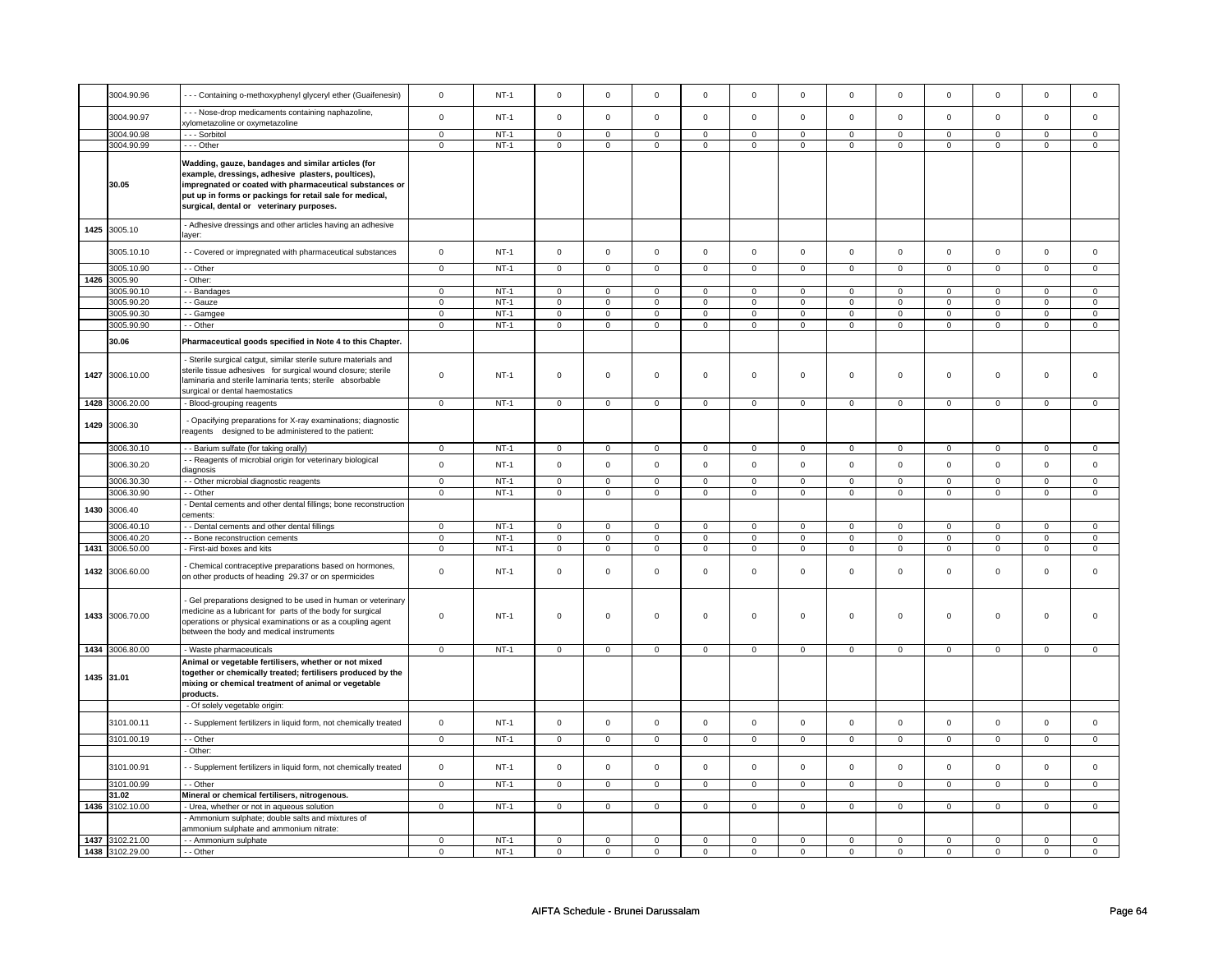|      | 3102.30.00      |                                                                                                                                                                                                                                                                    |             | $NT-1$ |                | $\mathbf 0$ |                     |             |                     |             |             |             | $\mathbf 0$  |              |                     | 0              |
|------|-----------------|--------------------------------------------------------------------------------------------------------------------------------------------------------------------------------------------------------------------------------------------------------------------|-------------|--------|----------------|-------------|---------------------|-------------|---------------------|-------------|-------------|-------------|--------------|--------------|---------------------|----------------|
| 1439 |                 | - Ammonium nitrate, whether or not in aqueous solution                                                                                                                                                                                                             | 0           |        | $\mathbf 0$    |             | 0                   | $\mathbf 0$ | $^{\circ}$          | 0           | 0           | 0           |              | 0            | 0                   |                |
| 1440 | 3102.40.00      | Mixtures of ammonium nitrate with calcium carbonate or                                                                                                                                                                                                             | $\mathsf 0$ | $NT-1$ | $\mathsf 0$    | $\mathsf 0$ | $\mathsf{O}\xspace$ | $\mathsf 0$ | $\mathsf{O}\xspace$ | $\mathsf 0$ | $\mathsf 0$ | $\mathsf 0$ | $\mathsf 0$  | $\mathbf 0$  | $\mathsf 0$         | $\mathsf 0$    |
|      |                 | other inorganic non-fertilising substances                                                                                                                                                                                                                         |             |        |                |             |                     |             |                     |             |             |             |              |              |                     |                |
| 1441 | 3102.50.00      | - Sodium nitrate                                                                                                                                                                                                                                                   | $\mathbf 0$ | $NT-1$ | $\mathbf 0$    | $\mathbf 0$ | $\mathbf 0$         | $\mathbf 0$ | $\mathbf 0$         | $\mathbf 0$ | $\mathbf 0$ | $\mathbf 0$ | $\mathbf{0}$ | $\mathbf 0$  | 0                   | $\overline{0}$ |
| 1442 | 3102.60.00      | - Double salts and mixtures of calcium nitrate and ammonium                                                                                                                                                                                                        | $\mathsf 0$ | $NT-1$ | $\mathsf 0$    | $\mathsf 0$ | $\mathbf 0$         | $\mathbf 0$ | $\mathsf 0$         | $\mathsf 0$ | $\mathbf 0$ | $\mathsf 0$ | $\mathbf 0$  | $\mathbf 0$  | $\Omega$            | $\mathbf 0$    |
|      |                 | nitrate                                                                                                                                                                                                                                                            |             |        |                |             |                     |             |                     |             |             |             |              |              |                     |                |
| 1443 | 3102.70.00      | - Calcium cyanamide                                                                                                                                                                                                                                                | $\mathbf 0$ | $NT-1$ | $\mathbf 0$    | $\mathbf 0$ | $\mathbf 0$         | $\mathbf 0$ | $\mathbf 0$         | $\mathbf 0$ | 0           | $\mathbf 0$ | $\mathbf 0$  | $\mathbf 0$  | 0                   | 0              |
| 1444 | 3102.80.00      | Mixtures of urea and ammonium nitrate in aqueous or<br>ammoniacal solution                                                                                                                                                                                         | $\mathsf 0$ | $NT-1$ | $\mathsf 0$    | $\mathbf 0$ | $\mathsf 0$         | $\mathbf 0$ | $\mathsf 0$         | $\mathsf 0$ | $\Omega$    | $\mathsf 0$ | $\mathsf 0$  | $\mathbf 0$  | $\mathbf 0$         | $\mathbf 0$    |
| 1445 | 3102.90.00      | Other, including mixtures not specified in the foregoing<br>subheadings                                                                                                                                                                                            | $\mathbf 0$ | $NT-1$ | $\mathsf 0$    | $\mathbf 0$ | $\mathsf 0$         | $\mathbf 0$ | $\mathsf 0$         | $\mathsf 0$ | $\mathbf 0$ | $\mathsf 0$ | $\mathsf 0$  | $\mathbf 0$  | $\mathsf 0$         | $\mathbf 0$    |
|      | 31.03           | Mineral or chemical fertilisers, phosphatic.                                                                                                                                                                                                                       |             |        |                |             |                     |             |                     |             |             |             |              |              |                     |                |
| 1446 | 3103.10.00      | - Superphosphates                                                                                                                                                                                                                                                  | $\mathsf 0$ | $NT-1$ | $\mathbf 0$    | $\mathbf 0$ | $\mathbf 0$         | $\mathbf 0$ | $\mathbf 0$         | $\mathbf 0$ | 0           | $\mathbf 0$ | 0            | 0            | $\Omega$            | $\mathbf 0$    |
| 1447 | 3103.20.00      | Basic slag                                                                                                                                                                                                                                                         | $\mathbf 0$ | $NT-1$ | $\mathbf 0$    | $\mathbf 0$ | $\mathbf 0$         | $\mathbf 0$ | $\mathbf 0$         | 0           | 0           | 0           | 0            | $\mathbf 0$  | 0                   | 0              |
| 1448 | 3103.90         | Other:                                                                                                                                                                                                                                                             |             |        |                |             |                     |             |                     |             |             |             |              |              |                     |                |
|      | 3103.90.10      | - Calcined phosphatic fertiliser                                                                                                                                                                                                                                   | 0           | $NT-1$ | $\mathbf 0$    | $\mathbf 0$ | $\mathbf 0$         | $\mathbf 0$ | $\mathbf 0$         | $\mathbf 0$ | 0           | 0           | 0            | 0            | 0                   | 0              |
|      | 3103.90.90      | - Other                                                                                                                                                                                                                                                            | $\mathsf 0$ | $NT-1$ | $\mathbf 0$    | $\mathbf 0$ | $\mathsf 0$         | $\mathbf 0$ | $\mathbf 0$         | $\mathsf 0$ | 0           | $\mathsf 0$ | $\mathsf 0$  | $\mathbf 0$  | 0                   | 0              |
|      | 31.04           | Mineral or chemical fertilisers, potassic.                                                                                                                                                                                                                         |             |        |                |             |                     |             |                     |             |             |             |              |              |                     |                |
|      |                 |                                                                                                                                                                                                                                                                    |             |        |                |             |                     |             |                     |             |             |             |              |              |                     |                |
| 1449 | 3104.10.00      | Carnallite, sylvite and other crude natural potassium salts                                                                                                                                                                                                        | 0           | NT-1   | $\mathbf 0$    | $\mathbf 0$ | $\mathbf 0$         | $\mathbf 0$ | $\mathbf 0$         | 0           | 0           | 0           | 0            | 0            | 0                   | $\mathbf 0$    |
| 1450 | 3104.20.00      | - Potassium chloride                                                                                                                                                                                                                                               | $\mathbf 0$ | $NT-1$ | $\mathsf 0$    | $\mathsf 0$ | $\mathsf{O}\xspace$ | $\mathsf 0$ | $\mathsf{O}\xspace$ | $\mathbf 0$ | $\mathbf 0$ | $\mathsf 0$ | $\mathsf 0$  | $\mathsf 0$  | $\mathsf 0$         | 0              |
| 1451 | 3104.30.00      | - Potassium sulphate                                                                                                                                                                                                                                               | $\mathbf 0$ | $NT-1$ | 0              | $\mathbf 0$ | 0                   | $\mathbf 0$ | 0                   | $\mathbf 0$ | 0           | $\mathbf 0$ | 0            | $\mathbf 0$  | 0                   | $\mathbf 0$    |
| 1452 | 3104.90.00      | - Other                                                                                                                                                                                                                                                            | $\mathsf 0$ | $NT-1$ | $\mathbf 0$    | $\mathbf 0$ | $\mathbf 0$         | $\mathbf 0$ | $\mathsf 0$         | $\mathbf 0$ | 0           | $\mathbf 0$ | $\mathsf 0$  | $\mathbf 0$  | 0                   | 0              |
|      | 31.05           | Mineral or chemical fertilisers containing two or three of<br>the fertilising elements nitrogen, phosphorous and<br>potassium; other fertilisers; goods of this Chapter in<br>tablets or similar forms or in packages of a gross weight<br>not exceeding 10 kg.    |             |        |                |             |                     |             |                     |             |             |             |              |              |                     |                |
|      | 1453 3105.10.00 | - Goods of this Chapter in tablets or similar forms or in<br>packages of a gross weight not exceeding 10 kg                                                                                                                                                        | $\mathbf 0$ | $NT-1$ | $\mathsf 0$    | $\mathsf 0$ | $\mathsf 0$         | $\mathsf 0$ | $\mathsf 0$         | $\mathsf 0$ | $\mathsf 0$ | $\mathsf 0$ | $\mathsf 0$  | $\mathsf{O}$ | $\mathsf{O}\xspace$ | $\mathsf 0$    |
| 1454 | 3105.20.00      | Mineral or chemical fertilisers containing the three fertilising<br>elements nitrogen, phosphorus and potassium                                                                                                                                                    | $\mathbf 0$ | $NT-1$ | $\mathsf 0$    | $\circ$     | $\mathbf 0$         | $\mathbf 0$ | $\mathsf{o}\,$      | $\mathbf 0$ | $\mathbf 0$ | $\mathbf 0$ | $\mathbf 0$  | $\mathbf 0$  | $\mathbf 0$         | $\mathbf{0}$   |
| 1455 | 3105.30.00      | - Diammonium hydrogenorthophosphate (diammonium<br>phosphate)                                                                                                                                                                                                      | $\mathsf 0$ | $NT-1$ | $\mathbf 0$    | $\mathsf 0$ | $\mathsf 0$         | $\mathbf 0$ | $\mathsf 0$         | $\mathsf 0$ | $\mathbf 0$ | $\mathsf 0$ | $\mathsf 0$  | $\mathbf 0$  | $\mathsf 0$         | 0              |
|      | 1456 3105.40.00 | - Ammonium dihydrogenorthophosphate (monoammonium<br>phosphate) and mixtures thereof with diammonium<br>hydrogenorthophosphate (diammonium phosphate)                                                                                                              | $\mathbf 0$ | $NT-1$ | $\mathsf 0$    | $\mathsf 0$ | $\mathsf{O}\xspace$ | $\mathsf 0$ | $\mathsf{O}\xspace$ | $\mathsf 0$ | $\mathsf 0$ | $\mathsf 0$ | $\mathsf 0$  | $\mathbf 0$  | $\mathsf 0$         | 0              |
|      |                 | - Other mineral or chemical fertilisers containing the two<br>ertilising elements nitrogen and phosphorus:                                                                                                                                                         |             |        |                |             |                     |             |                     |             |             |             |              |              |                     |                |
| 1457 | 3105.51.00      | - - Containing nitrates and phosphates                                                                                                                                                                                                                             | $\mathbf 0$ | $NT-1$ | $\overline{0}$ | $\mathbf 0$ | $\mathbf 0$         | $\mathbf 0$ | $\mathsf 0$         | $\mathsf 0$ | $\mathbf 0$ | $\mathbf 0$ | $\mathbf 0$  | $\mathbf 0$  | $\mathbf 0$         | 0              |
| 1458 | 3105.59.00      | - - Other                                                                                                                                                                                                                                                          | $\mathbf 0$ | $NT-1$ | $\mathbf 0$    | $\mathbf 0$ | 0                   | $\mathbf 0$ | 0                   | 0           | 0           | 0           | 0            | 0            | $\mathbf 0$         | 0              |
| 1459 | 3105.60.00      | Mineral or chemical fertilisers containing the two fertilising                                                                                                                                                                                                     | $\mathsf 0$ | $NT-1$ | $\mathsf 0$    | $\mathbf 0$ | $\mathbf 0$         | $\mathbf 0$ | $\mathbf 0$         | 0           | 0           | 0           | 0            | $\mathbf 0$  | $\Omega$            | $\mathbf 0$    |
|      |                 | elements phosphorus and potassium                                                                                                                                                                                                                                  |             |        |                |             |                     |             |                     |             |             |             |              |              |                     |                |
| 1460 | 3105.90.00      | - Other                                                                                                                                                                                                                                                            | $\mathsf 0$ | $NT-1$ | $\mathbf 0$    | $\mathbf 0$ | $\mathbf 0$         | $\mathbf 0$ | $\mathbf 0$         | $\mathbf 0$ | $\mathbf 0$ | $\mathbf 0$ | $\mathbf 0$  | $\mathbf 0$  | $\mathsf 0$         | $\mathbf{0}$   |
|      | 32.01           | Tanning extracts of vegetable origin; tannins and their<br>salts, ethers, esters and other derivatives.                                                                                                                                                            |             |        |                |             |                     |             |                     |             |             |             |              |              |                     |                |
| 1461 | 3201.10.00      | Quebracho extract                                                                                                                                                                                                                                                  | $\mathsf 0$ | $NT-1$ | $\mathsf 0$    | $\mathbf 0$ | $\mathbf 0$         | $\mathbf 0$ | $\mathsf 0$         | $\mathsf 0$ | $\mathbf 0$ | $\mathsf 0$ | $\mathsf 0$  | $\mathbf 0$  | $\Omega$            | 0              |
| 1462 | 3201.20.00      | - Wattle extract                                                                                                                                                                                                                                                   | $\mathsf 0$ | $NT-1$ | $\mathbf 0$    | $\mathbf 0$ | $\mathsf 0$         | $\mathbf 0$ | $\mathsf 0$         | $\mathbf 0$ | $\mathbf 0$ | $\mathsf 0$ | $\mathsf 0$  | $\mathbf 0$  | $\mathsf 0$         | $\mathbf 0$    |
| 1463 | 3201.90         | - Other:                                                                                                                                                                                                                                                           |             |        |                |             |                     |             |                     |             |             |             |              |              |                     |                |
|      | 3201.90.10      | - - Gambier                                                                                                                                                                                                                                                        | $\mathbf 0$ | $NT-1$ | $\mathbf 0$    | $\mathbf 0$ | $\mathbf 0$         | $\mathbf 0$ | $\mathbf 0$         | $\mathbf 0$ | 0           | $\mathbf 0$ | 0            | $\mathbf 0$  | 0                   | 0              |
|      | 3201.90.90      | - - Other                                                                                                                                                                                                                                                          | $\mathbf 0$ | $NT-1$ | $\mathbf 0$    | $\mathbf 0$ | $\mathbf 0$         | $\mathbf 0$ | $\mathbf 0$         | 0           | 0           | 0           | 0            | 0            | 0                   | 0              |
|      | 32.02           | Synthetic organic tanning substances; inorganic tanning<br>substances; tanning preparations, whether or not<br>containing natural tanning substances; enzymatic<br>preparations for pre-tanning.                                                                   |             |        |                |             |                     |             |                     |             |             |             |              |              |                     |                |
| 1464 | 3202.10.00      | - Synthetic organic tanning substances                                                                                                                                                                                                                             | $\mathbf 0$ | $NT-1$ | $\mathbf 0$    | $\mathbf 0$ | $\mathbf 0$         | $\mathbf 0$ | $\mathbf 0$         | $\mathbf 0$ | $\mathbf 0$ | $\mathbf 0$ | $\mathbf 0$  | $\mathbf 0$  | $\mathbf 0$         | $\mathbf{0}$   |
| 1465 | 3202.90.00      | - other                                                                                                                                                                                                                                                            | $\mathsf 0$ | $NT-1$ | $\mathbf 0$    | $\mathsf 0$ | $\mathsf 0$         | $\mathbf 0$ | $\mathsf 0$         | $\mathsf 0$ | $\mathbf 0$ | $\mathsf 0$ | $\mathsf 0$  | $\mathbf 0$  | $\mathsf 0$         | $\mathbf 0$    |
|      | 1466 32.03      | Colouring matter of vegetable or animal origin (including<br>dyeing extracts but excluding animal black), whether or<br>not chemically defined; preparations as specified in Note 3<br>to this Chapter based on colouring matter of vegetable or<br>animal origin. |             |        |                |             |                     |             |                     |             |             |             |              |              |                     |                |
|      | 3203.00.10      | - Suitable for use in food or drink                                                                                                                                                                                                                                | $\mathbf 0$ | $NT-1$ | $\mathbf 0$    | $\mathbf 0$ | $\mathbf 0$         | $\mathbf 0$ | $\mathbf 0$         | 0           | 0           | 0           | 0            | 0            | 0                   | 0              |
|      | 3203.00.20      | - Not suitable for use in food or drink                                                                                                                                                                                                                            | $\mathbf 0$ | $NT-1$ | $\mathbf 0$    | $\mathbf 0$ | $\mathbf 0$         | 0           | $\mathbf 0$         | 0           | $\mathbf 0$ | 0           | 0            | 0            | 0                   | 0              |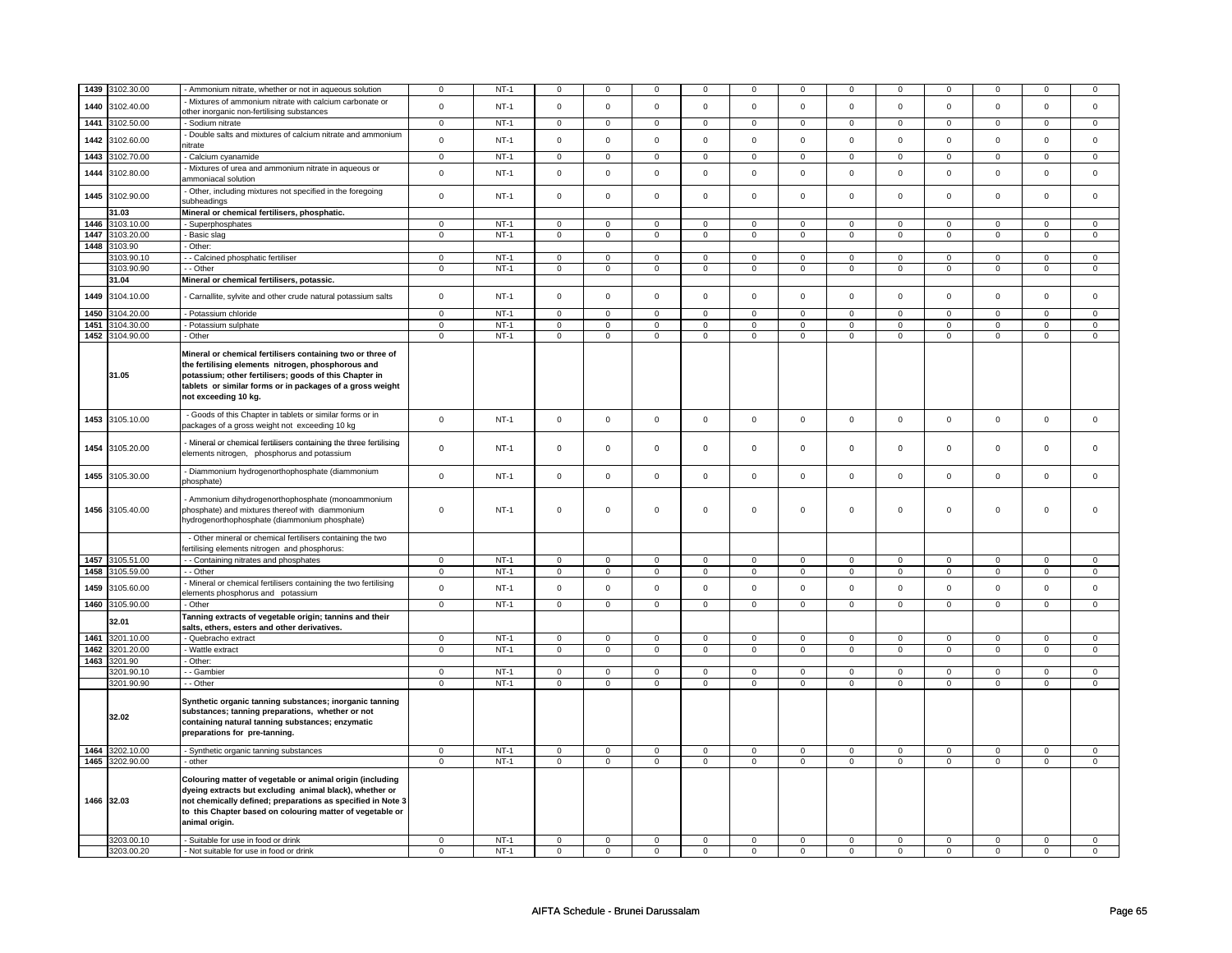|      | 32.04        | Synthetic organic colouring matter, whether or not<br>chemically defined; preparations as specified in Note 3 to<br>this Chapter based on synthetic organic colouring matter;<br>synthetic organic products of a kind used as fluorescent<br>brightening agents or as luminophores, whether or not<br>chemically defined. |                |        |                |                |                     |                |                     |                     |                |                     |                     |                     |                |                     |
|------|--------------|---------------------------------------------------------------------------------------------------------------------------------------------------------------------------------------------------------------------------------------------------------------------------------------------------------------------------|----------------|--------|----------------|----------------|---------------------|----------------|---------------------|---------------------|----------------|---------------------|---------------------|---------------------|----------------|---------------------|
|      |              | - Synthetic organic colouring matter and preparations based<br>thereon as specified in Note 3 to this Chapter:                                                                                                                                                                                                            |                |        |                |                |                     |                |                     |                     |                |                     |                     |                     |                |                     |
|      | 1467 3204.11 | - - Disperse dyes and preparations based thereon:                                                                                                                                                                                                                                                                         |                |        |                |                |                     |                |                     |                     |                |                     |                     |                     |                |                     |
|      | 3204.11.10   | - - - Crude                                                                                                                                                                                                                                                                                                               | $\mathbf 0$    | $NT-1$ | $\mathbf 0$    | $\mathbf 0$    | $\mathbf 0$         | $\mathbf 0$    | $\mathbf 0$         | $\mathbf 0$         | 0              | 0                   | 0                   | 0                   | 0              | $\mathbf 0$         |
|      | 3204.11.90   | $- -$ Other                                                                                                                                                                                                                                                                                                               | $\overline{0}$ | $NT-1$ | $\overline{0}$ | $\overline{0}$ | $\overline{0}$      | $\overline{0}$ | $\overline{0}$      | $\overline{0}$      | $\overline{0}$ | $\overline{0}$      | $\overline{0}$      | $\overline{0}$      | $\overline{0}$ | $\overline{0}$      |
| 1468 | 3204.12.00   | - - Acid dyes, whether or not premetallised, and preparations<br>based thereon; mordant dyes and preparations based<br>thereon                                                                                                                                                                                            | $\mathbf 0$    | $NT-1$ | $\mathbf 0$    | $\mathbf 0$    | $\mathbf 0$         | $\mathbf 0$    | $\mathsf{O}\xspace$ | $\mathsf 0$         | $\Omega$       | $\mathsf 0$         | $\mathsf 0$         | $\mathbf 0$         | $\Omega$       | $\mathbf{0}$        |
| 1469 | 3204.13.00   | - Basic dyes and preparations based thereon                                                                                                                                                                                                                                                                               | $\mathsf 0$    | $NT-1$ | $\mathbf 0$    | $\mathbf 0$    | $\mathbf 0$         | $\mathbf 0$    | $\mathbf 0$         | $\mathbf 0$         | 0              | $\mathbf 0$         | 0                   | $\mathbf 0$         | 0              | 0                   |
| 1470 | 3204.14.00   | - - Direct dyes and preparations based thereon                                                                                                                                                                                                                                                                            | $\mathsf 0$    | $NT-1$ | $\mathbf 0$    | $\mathbf 0$    | $\mathsf 0$         | $\mathbf 0$    | $\mathsf 0$         | $\mathbf 0$         | $\mathbf 0$    | $\mathsf 0$         | $\mathsf 0$         | $\mathbf 0$         | $\mathsf 0$    | 0                   |
| 1471 | 3204.15.00   | - - Vat dyes (including those usable in that state as pigments)<br>and preparations based thereon                                                                                                                                                                                                                         | $\mathsf 0$    | $NT-1$ | $\mathsf 0$    | $\mathsf 0$    | $\mathsf{O}\xspace$ | $\mathsf 0$    | $\mathsf 0$         | $\mathbf 0$         | $\mathbf 0$    | $\mathbf 0$         | $\mathsf 0$         | $\mathsf 0$         | $\mathsf 0$    | $\mathsf 0$         |
| 1472 | 3204.16.00   | - Reactive dyes and preparations based thereon                                                                                                                                                                                                                                                                            | $\mathsf 0$    | $NT-1$ | $\mathbf 0$    | $\mathbf 0$    | $\mathsf 0$         | $\mathbf 0$    | $\mathsf 0$         | $\mathbf 0$         | $\mathbf 0$    | $\mathbf 0$         | $\mathsf 0$         | $\mathbf 0$         | $\mathsf 0$    | 0                   |
| 1473 | 3204.17      | - Pigments and preparations based thereon:                                                                                                                                                                                                                                                                                |                |        |                |                |                     |                |                     |                     |                |                     |                     |                     |                |                     |
|      | 3204.17.10   | - - - Pasty pigment preparation in aqueous medium                                                                                                                                                                                                                                                                         | $\mathbf 0$    | $NT-1$ | $\mathbf 0$    | $\mathbf 0$    | $\mathbf{0}$        | $\mathbf{0}$   | $\mathbf{0}$        | $\mathbf{0}$        | $^{\circ}$     | $\mathbf{0}$        | $\mathbf{0}$        | $\mathbf{0}$        | 0              | $\mathbf{0}$        |
|      | 3204.17.20   | - - - Synthetic organic pigment in powder form                                                                                                                                                                                                                                                                            | $\mathsf 0$    | $NT-1$ | $\mathbf 0$    | $\mathbf 0$    | $\mathbf 0$         | $\mathsf 0$    | $\mathsf 0$         | $\mathbf 0$         | $\mathbf 0$    | $\mathbf 0$         | $\mathsf 0$         | $\mathbf 0$         | 0              | $\mathbf{0}$        |
|      | 3204.17.90   | --- other                                                                                                                                                                                                                                                                                                                 | $\mathbf 0$    | $NT-1$ | $\mathbf 0$    | $\mathbf 0$    | $\mathbf 0$         | $\mathbf 0$    | $\mathbf 0$         | $\mathbf{0}$        | $\mathbf 0$    | $\mathbf{0}$        | $\mathbf 0$         | $\mathbf 0$         | $\mathbf 0$    | 0                   |
| 1474 | 3204.19.00   | - Other, including mixtures of colouring matter of two or more<br>of the subheadings 32.04.11 to 32.04.19                                                                                                                                                                                                                 | $\mathbf 0$    | $NT-1$ | $\mathsf 0$    | $\mathsf 0$    | $\mathsf 0$         | $\mathsf 0$    | $\mathsf 0$         | $\mathsf 0$         | $\mathbf 0$    | $\mathsf 0$         | $\mathsf 0$         | $\mathbf 0$         | $\mathsf 0$    | $\mathsf 0$         |
| 1475 | 3204.20.00   | Synthetic organic products of a kind used as fluorescent<br>brightening agents                                                                                                                                                                                                                                            | $\mathsf 0$    | $NT-1$ | $\mathsf 0$    | $\mathsf 0$    | $\mathsf 0$         | $\mathsf 0$    | $\mathsf 0$         | $\mathbf 0$         | $\mathbf 0$    | $\mathsf 0$         | $\mathsf 0$         | $\mathbf 0$         | $\mathbf 0$    | $\mathbf 0$         |
| 1476 | 3204.90.00   | - Other                                                                                                                                                                                                                                                                                                                   | $\mathbf 0$    | $NT-1$ | $\mathbf 0$    | $\mathbf 0$    | $\mathbf 0$         | $\mathbf 0$    | $\mathbf 0$         | $\mathbf 0$         | 0              | $\mathbf 0$         | 0                   | $\mathbf 0$         | 0              | 0                   |
| 1477 | 3205.00.00   | Colour lakes; preparations as specified in Note 3 to this<br>Chapter based on colour lakes.                                                                                                                                                                                                                               | $\mathsf 0$    | $NT-1$ | $\mathsf 0$    | $\mathsf 0$    | $\mathsf 0$         | $\mathsf 0$    | $\mathsf 0$         | $\mathsf 0$         | $\mathbf 0$    | $\mathbf 0$         | $\mathsf 0$         | $\mathbf 0$         | $\mathsf 0$    | $\mathbf 0$         |
|      | 32.06        | Other colouring matter; preparations as specified in Note 3<br>to this Chapter, other than those of heading 32.03, 32.04<br>or 32.05; inorganic products of a kind used as<br>luminophores, whether or not chemically defined.                                                                                            |                |        |                |                |                     |                |                     |                     |                |                     |                     |                     |                |                     |
|      |              | - Pigments and preparations based on titanium dioxide:                                                                                                                                                                                                                                                                    |                |        |                |                |                     |                |                     |                     |                |                     |                     |                     |                |                     |
| 1478 | 3206.11      | - Containing 80% or more by weight of titanium dioxide                                                                                                                                                                                                                                                                    |                |        |                |                |                     |                |                     |                     |                |                     |                     |                     |                |                     |
|      |              | calculated on the dry matter:                                                                                                                                                                                                                                                                                             |                |        |                |                |                     |                |                     |                     |                |                     |                     |                     |                |                     |
|      | 3206.11.10   | - - - Pigment                                                                                                                                                                                                                                                                                                             | $\mathsf 0$    | $NT-1$ | $\mathsf 0$    | $\mathbf 0$    | $\mathbf 0$         | $\mathbf 0$    | 0                   | $\mathbf 0$         | 0              | $\mathsf 0$         | 0                   | $\mathbf 0$         | 0              | $\mathbf{0}$        |
|      | 3206.11.20   | --- preparations of inorganic pigments                                                                                                                                                                                                                                                                                    | 0              | $NT-1$ | 0              | $\mathbf 0$    | 0                   | $\mathbf 0$    | 0                   | $\mathbf 0$         | 0              | $\mathbf 0$         | 0                   | $\mathbf 0$         | 0              | $\mathbf 0$         |
|      | 3206.11.90   | --- Other                                                                                                                                                                                                                                                                                                                 | $\overline{0}$ | $NT-1$ | $\overline{0}$ | $\overline{0}$ | $\mathbf 0$         | $\overline{0}$ | $\overline{0}$      | $\overline{0}$      | 0              | $\overline{0}$      | $\overline{0}$      | $\overline{0}$      | 0              | $\overline{0}$      |
| 1479 | 3206.19      | - - Other:                                                                                                                                                                                                                                                                                                                |                |        |                |                |                     |                |                     |                     |                |                     |                     |                     |                |                     |
|      | 3206.19.10   | - - - Pigment                                                                                                                                                                                                                                                                                                             | $\mathbf 0$    | $NT-1$ | $\mathsf 0$    | $\mathsf 0$    | 0                   | $\mathsf 0$    | 0                   | $\mathbf 0$         | $\Omega$       | $\mathbf 0$         | $\Omega$            | $\mathbf 0$         | $\Omega$       | $\mathsf 0$         |
|      | 3206.19.20   | --- preparations of inorganic pigments                                                                                                                                                                                                                                                                                    | $\mathsf 0$    | $NT-1$ | $\mathsf 0$    | $\mathsf 0$    | $\mathsf 0$         | $\mathbf 0$    | $\mathsf 0$         | $\mathsf 0$         | $\mathbf 0$    | $\mathsf 0$         | $\mathsf 0$         | $\mathbf 0$         | $\Omega$       | 0                   |
|      | 3206.19.90   | --- Other                                                                                                                                                                                                                                                                                                                 | $\mathbf 0$    | $NT-1$ | $\mathsf 0$    | $\mathbf 0$    | 0                   | $\mathsf 0$    | 0                   | $\mathbf 0$         | 0              | $\mathbf 0$         | 0                   | $\mathbf 0$         | $\mathsf 0$    | $\mathbf 0$         |
| 1480 | 3206.20      | Pigments and preparations based on chromium compounds:                                                                                                                                                                                                                                                                    |                |        |                |                |                     |                |                     |                     |                |                     |                     |                     |                |                     |
|      | 3206.20.10   | - Chrome yellow, chrome green, molybdate orange, or red<br>base on chromium compounds; preparations of inorganic<br>oigments                                                                                                                                                                                              | 0              | $NT-1$ | $\mathsf 0$    | $\mathbf 0$    | $\mathbf 0$         | $\mathbf 0$    | $\mathbf 0$         | $\mathbf 0$         | 0              | $\mathbf 0$         | 0                   | $\mathbf 0$         | $\mathsf 0$    | 0                   |
|      | 3206.20.90   | - - other                                                                                                                                                                                                                                                                                                                 | $\mathbf 0$    | $NT-1$ | $\mathsf 0$    | $\mathsf 0$    | $\mathsf 0$         | $\mathsf 0$    | $\mathsf 0$         | $\mathbf 0$         | 0              | $\mathsf 0$         | $\mathbf 0$         | $\mathbf 0$         | 0              | $\mathbf 0$         |
| 1481 | 3206.30      | Pigments and preparations based on cadmium compounds:                                                                                                                                                                                                                                                                     |                |        |                |                |                     |                |                     |                     |                |                     |                     |                     |                |                     |
|      | 3206.30.10   | - - Preparations of inorganic pigments                                                                                                                                                                                                                                                                                    | $\mathsf 0$    | $NT-1$ | $\Omega$       | $\Omega$       | $\Omega$            | $\Omega$       | $\mathsf{O}\xspace$ | $\mathsf 0$         | $\Omega$       | $\mathsf 0$         | $\Omega$            | $\mathbf 0$         | $\Omega$       | $\mathbf 0$         |
|      | 3206.30.90   | - - Other                                                                                                                                                                                                                                                                                                                 | $\mathsf 0$    | $NT-1$ | $\mathsf 0$    | $\mathsf 0$    | $\mathsf{O}\xspace$ | $\mathsf 0$    | $\mathsf{O}\xspace$ | $\mathsf{O}\xspace$ | $\mathsf 0$    | $\mathsf{O}\xspace$ | $\mathsf{O}\xspace$ | $\mathsf{O}\xspace$ | $\mathsf 0$    | $\mathsf{O}\xspace$ |
|      |              | - Other colouring matter and other preparations:                                                                                                                                                                                                                                                                          |                |        |                |                |                     |                |                     |                     |                |                     |                     |                     |                |                     |
| 1482 | 3206.41      | - Ultramarine and preparations based thereon:                                                                                                                                                                                                                                                                             |                |        |                |                |                     |                |                     |                     |                |                     |                     |                     |                |                     |
|      |              |                                                                                                                                                                                                                                                                                                                           | 0              | $NT-1$ | 0              | $\mathbf 0$    | $\mathbf{0}$        | $\mathbf 0$    | $\mathbf{0}$        | $\mathbf 0$         | $\mathbf{0}$   | $\mathbf 0$         | 0                   | $\mathbf 0$         | 0              | $\mathbf{0}$        |
|      | 3206.41.10   | --- Preparations of inorganic pigments                                                                                                                                                                                                                                                                                    |                |        |                |                |                     |                |                     |                     |                |                     |                     |                     |                |                     |
|      | 3206.41.90   | --- Other                                                                                                                                                                                                                                                                                                                 | $\mathsf 0$    | $NT-1$ | $\mathbf 0$    | $\mathbf 0$    | $\mathbf 0$         | $\mathbf 0$    | $\mathbf 0$         | $\mathbf 0$         | $\mathbf 0$    | $\mathbf 0$         | $\mathbf 0$         | $\mathbf 0$         | $\mathsf 0$    | $\mathbf{0}$        |
| 1483 | 3206.42      | - Lithopone and other pigments and preparations based on<br>zinc sulphide:                                                                                                                                                                                                                                                |                |        |                |                |                     |                |                     |                     |                |                     |                     |                     |                |                     |
|      | 3206.42.10   | --- Preparations of inorganic pigments                                                                                                                                                                                                                                                                                    | 0              | $NT-1$ | 0              | $\mathbf 0$    | 0                   | $\mathbf 0$    | 0                   | $\mathbf 0$         | 0              | $\mathbf 0$         | 0                   | 0                   | 0              | $\mathbf 0$         |
|      | 3206.42.90   | --- Other                                                                                                                                                                                                                                                                                                                 | $\mathsf 0$    | $NT-1$ | $\mathsf 0$    | $\mathbf 0$    | $\mathsf 0$         | $\mathbf 0$    | $\mathsf 0$         | $\mathsf 0$         | $\mathbf 0$    | $\mathsf 0$         | $\mathsf 0$         | $\mathbf 0$         | $\mathsf 0$    | $\overline{0}$      |
| 1484 | 3206.43      | - Pigments and preparations based on hexacynanoferrates<br>(ferrocyanides and ferricyanides):                                                                                                                                                                                                                             |                |        |                |                |                     |                |                     |                     |                |                     |                     |                     |                |                     |
|      | 3206.43.10   | --- Preparations of inorganic pigments                                                                                                                                                                                                                                                                                    | $\mathbf 0$    | $NT-1$ | $\mathbf 0$    | $\mathsf 0$    | $\mathbf 0$         | $\mathbf 0$    | $\mathsf 0$         | $\mathsf 0$         | $\mathbf 0$    | $\mathsf 0$         | $\mathsf 0$         | $\mathbf 0$         | $\Omega$       | 0                   |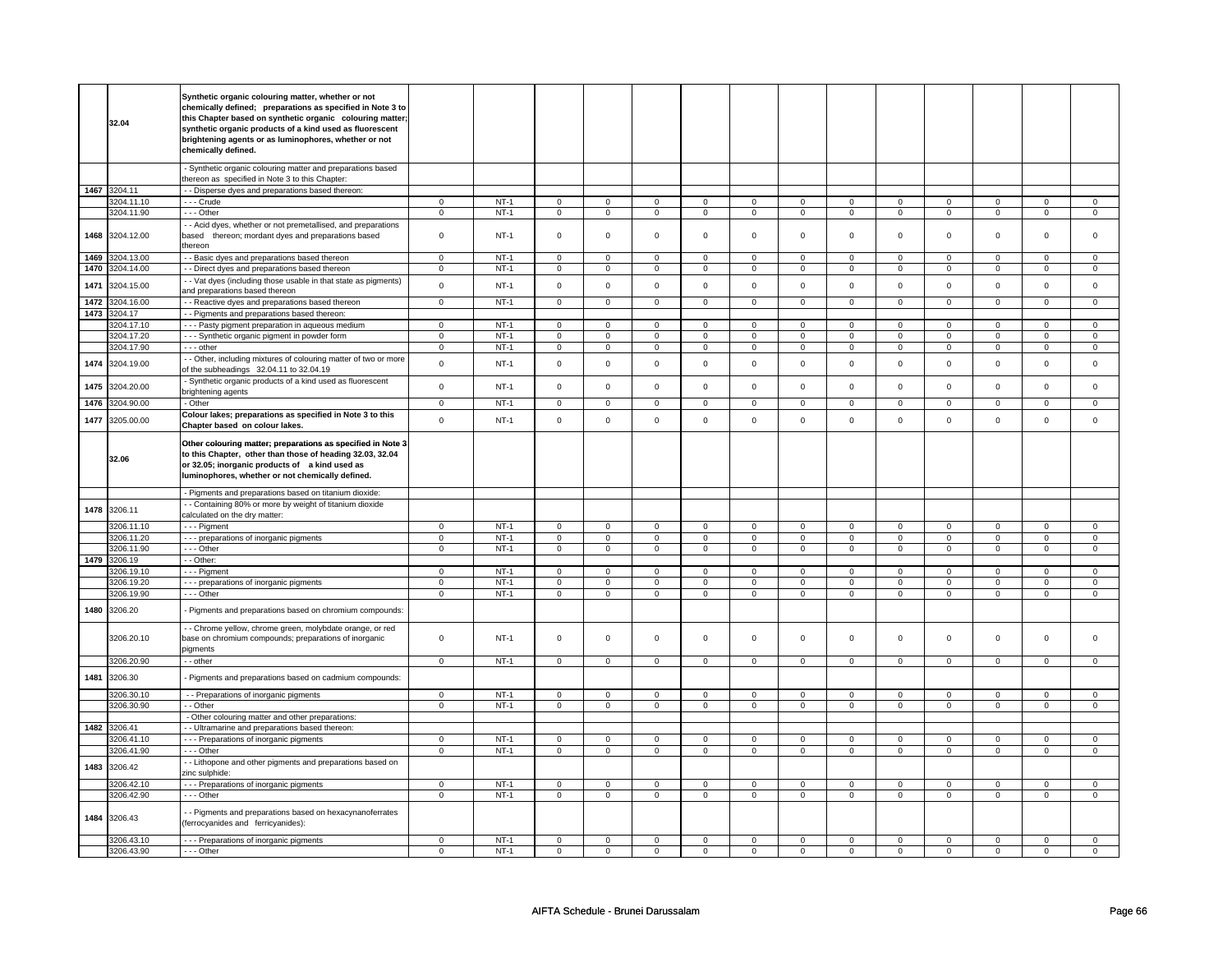| 1485 | 3206.49               | - - Other:                                                                                                                                                                                                                                                                                                          |                |        |                |                |                |                |                |                |                |                |                |                |                |                  |
|------|-----------------------|---------------------------------------------------------------------------------------------------------------------------------------------------------------------------------------------------------------------------------------------------------------------------------------------------------------------|----------------|--------|----------------|----------------|----------------|----------------|----------------|----------------|----------------|----------------|----------------|----------------|----------------|------------------|
|      | 3206.49.10            | - - Preparations of inorganic pigments                                                                                                                                                                                                                                                                              |                | $NT-1$ |                | $\mathsf 0$    |                | $\mathbf 0$    |                | 0              | 0              | $\mathbf 0$    |                | 0              | $\mathbf 0$    |                  |
|      | 3206.49.90            |                                                                                                                                                                                                                                                                                                                     | 0              | $NT-1$ | 0              | $\mathsf 0$    | 0              |                | 0              | $\mathbf 0$    |                |                | 0              | $\mathbf 0$    |                | 0<br>$\mathbf 0$ |
|      |                       | - - - Other                                                                                                                                                                                                                                                                                                         | $\mathbf 0$    |        | $\mathbf 0$    |                | 0              | $\mathbf 0$    | 0              |                | 0              | $\mathbf 0$    | 0              |                | $\mathbf 0$    |                  |
| 1486 | 3206.50               | - Inorganic products of a kind used as luminophores:                                                                                                                                                                                                                                                                |                |        |                |                |                |                |                |                |                |                |                |                |                |                  |
|      | 206.50.1              | - Preparations of inorganic pigments                                                                                                                                                                                                                                                                                | $\Omega$       | $NT-1$ | $\mathbf 0$    | $\Omega$       | $\mathbf 0$    | $\mathbf 0$    | $\mathbf 0$    | $\mathbf 0$    | $\mathbf 0$    | $\mathbf 0$    | $\mathbf 0$    | $\Omega$       | $\Omega$       | $\Omega$         |
|      | 3206.50.90<br>32.07   | - - Other<br>Prepared pigments, prepared opacifiers and prepared<br>colours, vitrifiable enamels and glazes, engobes (slips),<br>liquid lustres and similar preparations, of a kind used in<br>the ceramic, enamelling or glass industry; glass frit and<br>other glass, in the form of powder, granules or flakes. | $\mathbf 0$    | $NT-1$ | $\overline{0}$ | $\overline{0}$ | $\mathsf 0$    | $\overline{0}$ | $\overline{0}$ | $\overline{0}$ | $\mathsf 0$    | $\overline{0}$ | $\overline{0}$ | $\overline{0}$ | $\mathsf 0$    | $\overline{0}$   |
| 1487 | 3207.10.00            | - Prepared pigments, prepared opacifiers, prepared colours<br>and similar preparations                                                                                                                                                                                                                              | $\mathsf 0$    | $NT-1$ | $\mathsf 0$    | $\mathsf 0$    | $\mathsf 0$    | $\mathsf 0$    | $\mathsf 0$    | $\mathsf 0$    | $\mathsf 0$    | $\mathsf 0$    | $\mathsf 0$    | $\mathsf 0$    | $\mathsf 0$    | $\mathsf 0$      |
| 1488 | 3207.20               | - Vitrifiable enamels and glazes, engobes (slips) and similar<br>preparations:                                                                                                                                                                                                                                      |                |        |                |                |                |                |                |                |                |                |                |                |                |                  |
|      | 3207.20.10            | - - Enamel frits                                                                                                                                                                                                                                                                                                    | $\overline{0}$ | $NT-1$ | $\overline{0}$ | $\overline{0}$ | $\mathsf 0$    | $\mathbf 0$    | $\overline{0}$ | $\overline{0}$ | $\mathsf 0$    | $\mathbf 0$    | $\overline{0}$ | $\overline{0}$ | $\Omega$       | $\mathbf 0$      |
|      | 3207.20.90            | - - Other                                                                                                                                                                                                                                                                                                           | $\overline{0}$ | $NT-1$ | $\overline{0}$ | $\overline{0}$ | $\overline{0}$ | $\overline{0}$ | $\overline{0}$ | $\overline{0}$ | $\overline{0}$ | $\overline{0}$ | $\overline{0}$ | $\overline{0}$ | $\overline{0}$ | $\overline{0}$   |
| 1489 | 3207.30.00            | - Liquid lustres and similar preparations                                                                                                                                                                                                                                                                           | $\mathbf 0$    | $NT-1$ | $\mathbf 0$    | $\mathbf 0$    | $\mathsf 0$    | $\mathbf 0$    | $\mathbf 0$    | $\mathbf 0$    | $\mathsf 0$    | $\mathsf 0$    | $\mathsf 0$    | $\mathsf 0$    | $\mathsf 0$    | $\mathbf 0$      |
| 1490 | 3207.40.00            | Glass frit and other glass, in the form of powder, granules or<br>flakes                                                                                                                                                                                                                                            | $\Omega$       | $NT-1$ | $\mathsf 0$    | $\mathbf 0$    | $\Omega$       | $\mathbf 0$    | $\mathsf 0$    | $\mathsf 0$    | $\Omega$       | $\mathbf 0$    | $\mathsf 0$    | $\mathsf 0$    | $\Omega$       | $\mathsf 0$      |
|      | 32.08                 | Paints and varnishes (including enamels and lacquers)<br>based on synthetic polymers or chemically modified<br>natural polymers dispersed or dissolved in a non-aqueous<br>medium; solutions as defined in Note 4 to this Chapter.                                                                                  |                |        |                |                |                |                |                |                |                |                |                |                |                |                  |
|      | 1491 3208.10          | - Based on polyesters:                                                                                                                                                                                                                                                                                              |                |        |                |                |                |                |                |                |                |                |                |                |                |                  |
|      |                       | - Varnishes (including lacquers), exceeding 100oC heat-<br>resistance:                                                                                                                                                                                                                                              |                |        |                |                |                |                |                |                |                |                |                |                |                |                  |
|      | 3208.10.11            | - - - For dental use                                                                                                                                                                                                                                                                                                | $\mathbf 0$    | $NT-1$ | $\mathbf 0$    | $\mathbf 0$    | $\mathbf 0$    | $\mathbf 0$    | $\mathbf 0$    | $\mathbf 0$    | $\mathbf 0$    | $\mathbf 0$    | $\mathbf 0$    | $\mathbf 0$    | $\mathbf 0$    | $\mathbf 0$      |
|      | 3208.10.19            | --- Other                                                                                                                                                                                                                                                                                                           | $\overline{0}$ | $NT-1$ | $\overline{0}$ | $\overline{0}$ | $\overline{0}$ | $\overline{0}$ | $\overline{0}$ | $\overline{0}$ | $\overline{0}$ | $\overline{0}$ | $\overline{0}$ | $\overline{0}$ | $\overline{0}$ | $\overline{0}$   |
|      |                       | - - Varnishes (including lacquers), not exceeding 100oC heat-                                                                                                                                                                                                                                                       |                |        |                |                |                |                |                |                |                |                |                |                |                |                  |
|      |                       | esistance:                                                                                                                                                                                                                                                                                                          |                |        |                |                |                |                |                |                |                |                |                |                |                |                  |
|      | 3208.10.21            | - - - For dental use                                                                                                                                                                                                                                                                                                | $\mathbf 0$    | $NT-1$ | $\mathbf 0$    | $\mathbf 0$    | $\mathbf 0$    | $\mathbf 0$    | $\mathbf 0$    | $\mathbf 0$    | $\mathbf 0$    | $\mathbf 0$    | $\mathsf 0$    | $\mathbf 0$    | $\mathsf 0$    | $\mathbf 0$      |
|      | 3208.10.29            | --- Other                                                                                                                                                                                                                                                                                                           | $\mathsf 0$    | $NT-1$ | $\mathbf 0$    | $\mathbf 0$    | $\mathbf 0$    | $\mathbf{0}$   | $\mathbf 0$    | $\mathbf 0$    | $\mathbf 0$    | $\mathbf{0}$   | $\mathbf 0$    | $\mathbf 0$    | $\mathbf 0$    | $\mathbf 0$      |
|      | 3208.10.30            | - - Enamels                                                                                                                                                                                                                                                                                                         | $\mathsf 0$    | $NT-1$ | $\mathbf 0$    | $\mathsf 0$    | $\mathbf 0$    | $\mathbf 0$    | $\mathbf 0$    | $\mathbf 0$    | $\mathbf 0$    | $\mathbf 0$    | $\mathbf 0$    | $\mathbf 0$    | $\mathbf 0$    | $\mathbf{0}$     |
|      | 3208.10.40            | - - Anti-fouling and anti-corrosive paints for ships' hulls                                                                                                                                                                                                                                                         | $\mathsf 0$    | $NT-1$ | $\mathbf 0$    | $\mathbf 0$    | $\mathbf 0$    | $\mathbf 0$    | $\mathbf 0$    | $\mathbf 0$    | $\mathbf 0$    | $\mathbf 0$    | $\mathbf 0$    | $\mathbf 0$    | $\Omega$       | $\mathbf 0$      |
|      | 3208.10.50            | - - Undercoats and priming paints                                                                                                                                                                                                                                                                                   | $\overline{0}$ | $NT-1$ | $\overline{0}$ | $\overline{0}$ | $\overline{0}$ | $\overline{0}$ | $\overline{0}$ | $\overline{0}$ | $\overline{0}$ | $\overline{0}$ | $\overline{0}$ | $\overline{0}$ | $\mathsf 0$    | $\overline{0}$   |
|      |                       | - Other paints:                                                                                                                                                                                                                                                                                                     |                |        |                |                |                |                |                |                |                |                |                |                |                |                  |
|      | 3208.10.61            | - - Containing insecticide derivatives                                                                                                                                                                                                                                                                              | $\mathbf 0$    | $NT-1$ | $\mathsf 0$    | $\mathsf 0$    | $\mathsf 0$    | $\mathbf 0$    | $\mathsf 0$    | $\mathbf 0$    | $\mathsf 0$    | $\mathbf 0$    | $\mathsf 0$    | $\mathbf 0$    | $\Omega$       | $\mathbf 0$      |
|      | 3208.10.69            | --- Other                                                                                                                                                                                                                                                                                                           | $\mathsf 0$    | $NT-1$ | $\mathbf 0$    | $\mathsf 0$    | $\mathbf 0$    | $\mathbf 0$    | $\mathbf 0$    | $\mathbf 0$    | $\mathbf 0$    | $\mathbf 0$    | $\mathsf 0$    | $\mathbf 0$    | $\mathbf 0$    | $\mathbf 0$      |
| 1492 | 3208.10.90<br>3208.20 | - - Other                                                                                                                                                                                                                                                                                                           | $\mathbf 0$    | $NT-1$ | $\mathbf 0$    | $\mathbf 0$    | $\mathbf 0$    | $\mathbf 0$    | $\mathbf 0$    | $\mathbf 0$    | $\mathbf 0$    | $\mathbf 0$    | $\mathbf 0$    | $\mathbf 0$    | $\mathbf 0$    | $\mathbf 0$      |
|      |                       | - Based on acrylic or vinyl polymers:<br>- - Varnishes (including lacquers), exceeding 100oC heat-<br>resistance:                                                                                                                                                                                                   |                |        |                |                |                |                |                |                |                |                |                |                |                |                  |
|      | 3208.20.11            | - - - For dental use                                                                                                                                                                                                                                                                                                | $\mathsf 0$    | $NT-1$ | $\mathbf 0$    | $\mathsf 0$    | $\mathbf 0$    | $\mathbf 0$    | $\mathbf 0$    | $\mathbf 0$    | $\mathbf 0$    | $\mathbf 0$    | $\mathbf 0$    | $\mathbf 0$    | $\mathbf 0$    | $\mathbf 0$      |
|      | 3208.20.19            | --- Other                                                                                                                                                                                                                                                                                                           | $\mathbf 0$    | $NT-1$ | $\mathsf 0$    | $\overline{0}$ | $\mathsf 0$    | $\mathbf 0$    | $\mathsf 0$    | $\overline{0}$ | $\mathsf 0$    | $\mathsf 0$    | $\mathsf 0$    | $\overline{0}$ | $\mathsf 0$    | $\mathsf 0$      |
|      |                       | - Varnishes (including lacquers), not exceeding 100oC heat-<br>resistance:                                                                                                                                                                                                                                          |                |        |                |                |                |                |                |                |                |                |                |                |                |                  |
|      | 3208.20.21            | - - - For dental use                                                                                                                                                                                                                                                                                                | $\mathsf 0$    | $NT-1$ | $\mathbf 0$    | $\mathbf 0$    | $\mathbf 0$    | $\mathbf 0$    | $\mathbf 0$    | $\mathbf 0$    | $\mathbf 0$    | $\mathbf 0$    | $\mathbf 0$    | $\mathbf 0$    | $\mathbf 0$    | $\mathbf 0$      |
|      | 3208.20.29            | --- Other                                                                                                                                                                                                                                                                                                           | $\mathsf 0$    | $NT-1$ | $\mathbf 0$    | $\mathsf 0$    | $\mathbf 0$    | $\mathbf 0$    | $\mathbf 0$    | $\mathbf 0$    | $\mathbf 0$    | $\mathbf 0$    | $\mathsf 0$    | $\mathbf 0$    | $\mathbf 0$    | $\mathbf 0$      |
|      | 3208.20.30            | - - Enamels                                                                                                                                                                                                                                                                                                         | 0              | $NT-1$ | $\mathbf 0$    | 0              | $\mathbf 0$    | $\mathbf 0$    | $\mathbf 0$    | $\mathbf 0$    | $\mathbf 0$    | $\mathbf 0$    | $\mathbf 0$    | $\mathbf 0$    | $\mathbf 0$    | $\mathbf 0$      |
|      | 3208.20.40            | - Anti-fouling or anti-corrosive paints for ships' hulls                                                                                                                                                                                                                                                            | 0              | $NT-1$ | $\mathbf 0$    | $\mathbf 0$    | $\mathbf 0$    | $\mathbf 0$    | $\mathbf 0$    | $\mathbf 0$    | $\mathbf 0$    | $\mathbf 0$    | $\mathbf 0$    | $\mathsf 0$    | $\mathbf 0$    | $\mathbf 0$      |
|      | 3208.20.50            | - Undercoats and priming paints                                                                                                                                                                                                                                                                                     | $\mathbf 0$    | $NT-1$ | $\mathsf 0$    | $\overline{0}$ | $\mathsf 0$    | $\mathbf 0$    | $\mathsf 0$    | $\overline{0}$ | $\mathsf 0$    | $\mathsf 0$    | $\mathsf 0$    | $\overline{0}$ | $\mathsf 0$    | $\mathsf 0$      |
|      |                       | - - Other paints:                                                                                                                                                                                                                                                                                                   |                |        |                |                |                |                |                |                |                |                |                |                |                |                  |
|      | 3208.20.61            | - - - Containing insecticide derivatives                                                                                                                                                                                                                                                                            | $\mathsf 0$    | $NT-1$ | $\mathsf 0$    | $\mathsf 0$    | $\mathsf 0$    | $\mathbf 0$    | $\mathsf 0$    | $\mathbf 0$    | $\mathsf 0$    | $\mathbf 0$    | $\mathsf 0$    | $\mathbf 0$    | $\mathsf 0$    | 0                |
|      | 3208.20.69            | $\cdots$ Other                                                                                                                                                                                                                                                                                                      | $\overline{0}$ | $NT-1$ | $\overline{0}$ | $\overline{0}$ | $\overline{0}$ | $\overline{0}$ | $\overline{0}$ | $\overline{0}$ | $\overline{0}$ | $\overline{0}$ | $\overline{0}$ | $\overline{0}$ | $\overline{0}$ | $\overline{0}$   |
|      | 3208.20.90            | - - Other                                                                                                                                                                                                                                                                                                           | $\overline{0}$ | $NT-1$ | $\overline{0}$ | $\overline{0}$ | $\overline{0}$ | $\overline{0}$ | $\overline{0}$ | $\overline{0}$ | $\overline{0}$ | $\overline{0}$ | $\overline{0}$ | $\overline{0}$ | $\overline{0}$ | $\overline{0}$   |
|      | 1493 3208.90          | Other:                                                                                                                                                                                                                                                                                                              |                |        |                |                |                |                |                |                |                |                |                |                |                |                  |
|      |                       | - Varnishes (including lacquers), exceeding 100oC heat-<br>resistance:                                                                                                                                                                                                                                              |                |        |                |                |                |                |                |                |                |                |                |                |                |                  |
|      | 3208.90.11            | - - - For dental use                                                                                                                                                                                                                                                                                                | $\mathsf 0$    | $NT-1$ | $\mathbf 0$    | $\mathbf 0$    | $\mathbf 0$    | $\mathbf 0$    | $\mathbf 0$    | $\mathbf 0$    | $\mathbf 0$    | $\mathbf 0$    | $\mathsf 0$    | $\mathsf 0$    | $\mathsf 0$    | $\mathbf 0$      |
|      | 3208.90.19            | --- Other                                                                                                                                                                                                                                                                                                           | $\mathsf 0$    | $NT-1$ | $\overline{0}$ | $\overline{0}$ | $\overline{0}$ | $\overline{0}$ | $\overline{0}$ | $\overline{0}$ | $\mathbf 0$    | $\overline{0}$ | $\overline{0}$ | $\overline{0}$ | $\overline{0}$ | $\overline{0}$   |
|      |                       | - - Varnishes (including lacquers), not exceeding 100oC heat-<br>resistance:                                                                                                                                                                                                                                        |                |        |                |                |                |                |                |                |                |                |                |                |                |                  |
|      | 3208.90.21            | -- For dental use                                                                                                                                                                                                                                                                                                   | $\mathsf 0$    | $NT-1$ | $\mathbf 0$    | $\mathsf 0$    | $\mathsf 0$    | $\mathbf 0$    | $\mathbf 0$    | $\mathbf 0$    | $\mathsf 0$    | $\mathbf 0$    | $\mathsf 0$    | $\mathbf 0$    | $\mathsf 0$    | $\mathbf 0$      |
|      | 3208.90.29            | $- -$ Other                                                                                                                                                                                                                                                                                                         | $\overline{0}$ | $NT-1$ | $\overline{0}$ | $\overline{0}$ | $\mathbf 0$    | $\overline{0}$ | $\overline{0}$ | $\overline{0}$ | $\mathbf 0$    | $\overline{0}$ | $\overline{0}$ | $\overline{0}$ | $\overline{0}$ | $\overline{0}$   |
|      | 3208.90.30            | - - Enamel                                                                                                                                                                                                                                                                                                          | 0              | $NT-1$ | 0              | $\mathbf 0$    | $\mathsf 0$    | $\mathbf 0$    | 0              | $\mathbf 0$    | $\mathbf 0$    | $\mathbf 0$    | 0              | $\mathsf 0$    | $\mathbf 0$    | $\mathsf 0$      |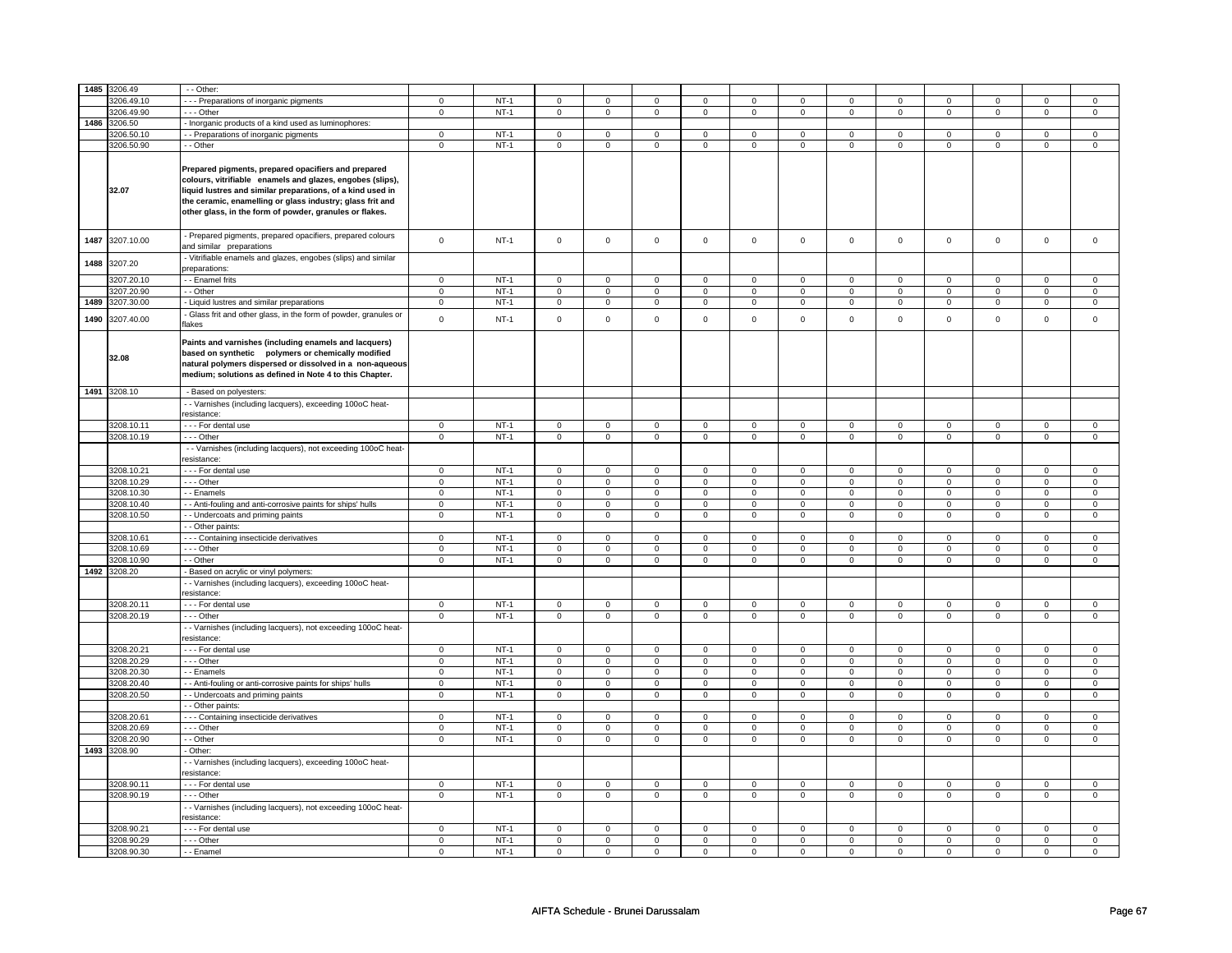|      | 3208.90.40      | - Anti-fouling or anti-corrosive paints for ships' hulls                                                                                                                                                                                                                            | $\mathbf 0$    | $NT-1$      | $\mathbf 0$         | $\mathbf 0$         | $\mathbf 0$         | $\mathbf 0$    | $\mathbf 0$         | $\mathbf 0$    | $\mathbf 0$         | $\mathbf 0$    | $\mathbf 0$         | $\mathsf 0$    | $\mathbf 0$    | $\mathsf 0$    |
|------|-----------------|-------------------------------------------------------------------------------------------------------------------------------------------------------------------------------------------------------------------------------------------------------------------------------------|----------------|-------------|---------------------|---------------------|---------------------|----------------|---------------------|----------------|---------------------|----------------|---------------------|----------------|----------------|----------------|
|      | 3208.90.50      | - Undercoats and priming paints                                                                                                                                                                                                                                                     | $\mathbf 0$    | $NT-1$      | $\mathsf 0$         | $\mathbf 0$         |                     | $\mathbf 0$    |                     | $\mathbf 0$    |                     | $\mathbf 0$    | $\mathsf 0$         | $\mathsf 0$    | $\mathsf 0$    | $\mathsf 0$    |
|      |                 |                                                                                                                                                                                                                                                                                     |                |             |                     |                     | $\mathbf 0$         |                | 0                   |                | $\mathsf 0$         |                |                     |                |                |                |
|      |                 | - - Other paints:                                                                                                                                                                                                                                                                   |                |             |                     |                     |                     |                |                     |                |                     |                |                     |                |                |                |
|      | 3208.90.61      | - - - Containing insecticide derivatives                                                                                                                                                                                                                                            | $\mathsf 0$    | $NT-1$      | $\mathsf 0$         | $\mathsf 0$         | $\mathsf 0$         | $\mathbf 0$    | $\mathsf 0$         | $\mathsf 0$    | $\mathbf 0$         | $\mathsf 0$    | $\mathsf 0$         | $\mathbf 0$    | $\mathsf 0$    | $\mathbf 0$    |
|      | 3208.90.69      | --- Other                                                                                                                                                                                                                                                                           | $\mathbf 0$    | $NT-1$      | $\mathbf 0$         | $\mathsf 0$         | $\mathbf 0$         | $\mathbf 0$    | $\mathsf 0$         | $\mathbf 0$    | $\mathbf 0$         | $\mathsf 0$    | $\mathsf 0$         | $\mathsf 0$    | $\Omega$       | $\mathsf 0$    |
|      | 3208.90.90      | - - Other                                                                                                                                                                                                                                                                           | $\mathbf 0$    | $NT-1$      | $\mathsf 0$         | $\mathsf{O}\xspace$ | $\mathbf 0$         | $\mathbf 0$    | $\mathsf 0$         | $\mathbf 0$    | $\pmb{0}$           | $\mathbf 0$    | $\mathsf{O}\xspace$ | $\overline{0}$ | $\pmb{0}$      | $\overline{0}$ |
|      | 32.09           | Paints and varnishes (including enamels and lacquers)<br>based on synthetic polymers or chemically modified<br>natural polymers, dispersed or dissolved polymers or<br>chemically modified natural polymers, dispersed or<br>dissolved in an aqueous medium.                        |                |             |                     |                     |                     |                |                     |                |                     |                |                     |                |                |                |
|      | 1494 3209.10    | - Based on acrylic or vinyl polymers:                                                                                                                                                                                                                                               |                |             |                     |                     |                     |                |                     |                |                     |                |                     |                |                |                |
|      | 3209.10.10      | - Varnishes (including lacquers), exceeding 100oC heat-<br>resistance                                                                                                                                                                                                               | $\mathsf 0$    | $NT-1$      | $\mathsf 0$         | $\mathsf 0$         | $\mathsf 0$         | $\mathsf 0$    | $\mathbf 0$         | $\mathsf 0$    | $\mathsf 0$         | $\mathsf 0$    | $\mathsf 0$         | $\mathbf 0$    | $\mathsf 0$    | $\mathbf 0$    |
|      | 3209.10.20      | - Varnishes (including lacquers), not exceeding 100oC heat-                                                                                                                                                                                                                         | $\mathsf 0$    | NT-1        | $\mathsf 0$         | $\mathsf 0$         | $\mathsf 0$         | $\mathsf 0$    | $\mathsf 0$         | $\mathsf 0$    | $\mathsf 0$         | $\mathsf 0$    | $\mathsf 0$         | $\mathsf 0$    | $\mathsf 0$    | $\mathbf 0$    |
|      |                 | resistance                                                                                                                                                                                                                                                                          |                |             |                     |                     |                     |                |                     |                |                     |                |                     |                |                |                |
|      | 3209.10.30      | - - Enamel                                                                                                                                                                                                                                                                          | $\mathsf 0$    | $NT-1$      | $\mathsf 0$         | $\mathbf 0$         | $\mathbf 0$         | $\mathsf 0$    | $\mathbf 0$         | $\mathbf 0$    | $\mathbf 0$         | $\mathbf 0$    | $\mathbf 0$         | $\mathbf 0$    | $\mathbf 0$    | $\mathbf 0$    |
|      | 3209.10.40      | - - Leather paints                                                                                                                                                                                                                                                                  | $\mathbf 0$    | <b>NT-1</b> | $\mathbf 0$         | $\mathbf 0$         | $\,0\,$             | 0              | $\,0\,$             | 0              | $\mathbf 0$         | $\mathbf 0$    | 0                   | $\mathsf 0$    | $\mathbf 0$    | $\mathbf 0$    |
|      | 3209.10.50      | - Anti-fouling or anti-corrosive paints for ships' hulls                                                                                                                                                                                                                            | $\mathsf 0$    | $NT-1$      | $\mathsf 0$         | $\mathsf 0$         | $\mathbf 0$         | $\mathsf 0$    | $\mathbf 0$         | $\mathsf 0$    | $\mathbf 0$         | $\mathsf 0$    | $\mathbf 0$         | $\mathbf 0$    | $\mathsf 0$    | $\mathbf 0$    |
|      | 3209.10.60      | - Undercoats and priming paints                                                                                                                                                                                                                                                     | $\mathbf 0$    | $NT-1$      | $\mathbf 0$         | $\mathbf 0$         | $\mathsf 0$         | $\mathbf 0$    | $\mathsf{O}\xspace$ | $\mathbf 0$    | $\mathsf 0$         | $\mathbf 0$    | $\mathsf 0$         | $\mathbf 0$    | $\mathsf 0$    | $\mathsf 0$    |
|      |                 | - - Other paints:                                                                                                                                                                                                                                                                   |                |             |                     |                     |                     |                |                     |                |                     |                |                     |                |                |                |
|      | 3209.10.71      | - - - Containing insecticide derivatives                                                                                                                                                                                                                                            | $\mathbf 0$    | $NT-1$      | $\mathsf{O}\xspace$ | $\mathsf 0$         | $\mathsf 0$         | $\mathsf 0$    | $\mathbf 0$         | $\mathsf 0$    | $\mathbf 0$         | $\mathbf 0$    | $\mathsf 0$         | $\mathbf 0$    | $\mathbf 0$    | $\mathbf 0$    |
|      | 3209.10.79      | --- Other                                                                                                                                                                                                                                                                           | $\mathsf 0$    | $NT-1$      | $\Omega$            | $\mathbf 0$         | $\Omega$            | $\mathsf 0$    | $\Omega$            | $\mathsf 0$    | $\Omega$            | $\mathsf 0$    | $\Omega$            | $\mathbf 0$    | $\Omega$       | $\mathbf 0$    |
|      | 3209.10.90      | - - Other                                                                                                                                                                                                                                                                           | $\mathbf 0$    | $NT-1$      | $\mathsf 0$         | $\mathsf{O}\xspace$ | $\mathsf 0$         | $\mathbf 0$    | $\mathsf{O}\xspace$ | $\mathbf 0$    | $\mathsf 0$         | $\mathbf 0$    | $\mathsf 0$         | $\mathsf 0$    | $\mathsf 0$    | $\mathsf 0$    |
| 1495 | 3209.90         | Other:                                                                                                                                                                                                                                                                              |                |             |                     |                     |                     |                |                     |                |                     |                |                     |                |                |                |
|      | 3209.90.10      | - Varnishes (including lacquers), exceeding 100oC heat-<br>esistance                                                                                                                                                                                                                | $\mathbf 0$    | $NT-1$      | $\mathsf 0$         | $\mathsf{O}\xspace$ | $\mathbf 0$         | $\mathbf 0$    | $\mathsf 0$         | $\mathbf 0$    | $\mathbf 0$         | $\mathbf 0$    | $\mathbf 0$         | $\mathsf 0$    | $\mathsf 0$    | $\mathsf 0$    |
|      | 3209.90.20      | - Varnishes (including lacquers), not exceeding 100oC heat-<br>resistance                                                                                                                                                                                                           | $\mathsf 0$    | $NT-1$      | $\mathbf 0$         | $\mathbf 0$         | $\mathbf 0$         | $\mathsf 0$    | $\mathsf 0$         | $\mathsf 0$    | $\mathbf 0$         | $\mathbf 0$    | $\mathsf 0$         | $\mathsf 0$    | $\mathbf 0$    | $\mathbf 0$    |
|      | 3209.90.30      | - Enamels                                                                                                                                                                                                                                                                           | $\mathsf 0$    | $NT-1$      | $\mathsf 0$         | $\mathbf 0$         | $\mathsf 0$         | $\mathsf 0$    | $\mathsf 0$         | $\mathsf 0$    | $\mathbf 0$         | $\mathsf 0$    | $\mathsf 0$         | $\mathsf 0$    | $\mathbf 0$    | $\mathbf 0$    |
|      | 3209.90.40      | - - Leather paints                                                                                                                                                                                                                                                                  | $\mathbf 0$    | NT-1        | $\mathbf 0$         | 0                   | $\mathbf 0$         | 0              | 0                   | 0              | $\mathbf 0$         | 0              | 0                   | $\mathbf 0$    | $\mathbf 0$    | $\mathbf 0$    |
|      | 3209.90.50      | - Anti-fouling or anti-corrosive paints for ships' hulls                                                                                                                                                                                                                            | $\mathsf 0$    | $NT-1$      | $\mathsf 0$         | $\mathsf 0$         | $\mathbf 0$         | $\mathsf 0$    | $\mathbf 0$         | $\mathsf 0$    | $\mathbf 0$         | $\mathsf 0$    | $\mathsf 0$         | $\mathbf 0$    | 0              | $\mathbf 0$    |
|      | 3209.90.60      | - Undercoats and priming paints                                                                                                                                                                                                                                                     | $\mathsf 0$    | $NT-1$      | $\mathbf 0$         | $\overline{0}$      | $\mathbf 0$         | $\mathbf 0$    | $\mathsf{O}\xspace$ | $\mathbf 0$    | $\mathsf{O}\xspace$ | $\mathbf 0$    | $\mathsf{O}\xspace$ | $\mathbf 0$    | $\mathsf 0$    | $\mathsf 0$    |
|      |                 | - Other paints:                                                                                                                                                                                                                                                                     |                |             |                     |                     |                     |                |                     |                |                     |                |                     |                |                |                |
|      | 3209.90.71      | - - - Containing insecticide derivatives                                                                                                                                                                                                                                            | $\mathsf 0$    | $NT-1$      | $\mathsf 0$         | $\mathsf 0$         | $\mathbf 0$         | $\mathsf 0$    | $\mathbf 0$         | $\mathsf 0$    | $\mathbf 0$         | $\mathsf 0$    | $\mathsf 0$         | $\mathbf 0$    | $\mathbf 0$    | $\mathbf 0$    |
|      | 3209.90.79      | $- -$ Other                                                                                                                                                                                                                                                                         | $\overline{0}$ | $NT-1$      | $\overline{0}$      | $\overline{0}$      | $\overline{0}$      | $\overline{0}$ | $\overline{0}$      | $\overline{0}$ | $\overline{0}$      | $\overline{0}$ | $\overline{0}$      | $\overline{0}$ | $\overline{0}$ | $\overline{0}$ |
|      | 3209.90.90      | - - Other                                                                                                                                                                                                                                                                           | $\mathbf 0$    | <b>NT-1</b> | $\overline{0}$      | $\overline{0}$      | $\overline{0}$      | $\overline{0}$ | $\overline{0}$      | $\overline{0}$ | $\overline{0}$      | $\overline{0}$ | $\overline{0}$      | $\overline{0}$ | $\overline{0}$ | $\overline{0}$ |
|      | 1496 32.10      | Other paints and varnishes (including enamels, lacquers<br>and distempers); prepared water pigments of a kind used<br>for finishing leather.                                                                                                                                        |                |             |                     |                     |                     |                |                     |                |                     |                |                     |                |                |                |
|      |                 | - Varnishes (including lacquers):                                                                                                                                                                                                                                                   |                |             |                     |                     |                     |                |                     |                |                     |                |                     |                |                |                |
|      | 3210.00.11      | - - Exceeding 100oC heat-resistance                                                                                                                                                                                                                                                 | $\Omega$       | $NT-1$      | $\mathbf 0$         | $\Omega$            | $\mathbf 0$         | $\mathbf 0$    | $\mathbf 0$         | $\Omega$       | $\mathbf 0$         | $\mathbf 0$    | $\mathbf 0$         | $\Omega$       | $\mathbf 0$    | $\mathbf 0$    |
|      | 3210.00.19      | - - Other                                                                                                                                                                                                                                                                           | $\mathsf 0$    | $NT-1$      | $\overline{0}$      | $\mathsf 0$         | $\overline{0}$      | $\overline{0}$ | $\overline{0}$      | $\overline{0}$ | $\overline{0}$      | $\overline{0}$ | $\overline{0}$      | $\overline{0}$ | $\overline{0}$ | $\overline{0}$ |
|      | 3210.00.20      | - Distempers                                                                                                                                                                                                                                                                        | $\mathsf 0$    | $NT-1$      | $\mathsf 0$         | $\mathsf 0$         | $\mathsf 0$         | $\mathsf 0$    | $\mathbf 0$         | $\mathsf 0$    | $\mathbf 0$         | $\mathsf 0$    | $\mathsf 0$         | $\mathbf 0$    | $\mathsf 0$    | $\mathbf 0$    |
|      | 3210.00.30      | Prepared water pigments of a kind used for finishing leather                                                                                                                                                                                                                        | $\mathbf 0$    | $NT-1$      | $\Omega$            | $\mathbf 0$         | $\Omega$            | $\mathbf 0$    | $\mathbf 0$         | $\mathbf 0$    | $\Omega$            | $\mathbf 0$    | $\mathbf 0$         | $\mathbf 0$    | $\Omega$       | $\mathbf 0$    |
|      | 3210.00.40      | - Enamels                                                                                                                                                                                                                                                                           | $\mathbf 0$    | <b>NT-1</b> | $\mathbf 0$         | $\mathbf 0$         | $\mathbf 0$         | $\mathbf 0$    | $\mathbf 0$         | $\mathbf 0$    | $\mathbf 0$         | $\mathbf 0$    | $\mathbf 0$         | $\mathbf 0$    | $\mathbf 0$    | $\mathbf 0$    |
|      | 3210.00.50      | - Polyurethane tar coating                                                                                                                                                                                                                                                          | $\mathsf 0$    | $NT-1$      | $\mathsf 0$         | $\mathbf 0$         | $\mathbf 0$         | $\mathsf 0$    | $\mathbf 0$         | $\mathsf 0$    | $\mathbf 0$         | $\mathsf 0$    | $\mathbf 0$         | $\mathbf 0$    | $\Omega$       | $\mathbf 0$    |
|      | 3210.00.60      | Anti-fouling or anti-corrosive paints for ships' hulls                                                                                                                                                                                                                              | $\mathbf 0$    | $NT-1$      | $\mathsf{O}\xspace$ | $\mathsf 0$         | $\mathbf 0$         | $\mathsf 0$    | $\mathbf 0$         | $\mathsf 0$    | $\mathbf 0$         | $\mathsf 0$    | $\mathbf 0$         | $\mathsf 0$    | $\Omega$       | $\mathsf 0$    |
|      | 3210.00.70      | Undercoats and priming paints                                                                                                                                                                                                                                                       | $\mathbf 0$    | <b>NT-1</b> | $\mathbf 0$         | $\mathbf 0$         | 0                   | 0              | 0                   | 0              | $\mathbf 0$         | 0              | 0                   | $\mathsf 0$    | $\mathbf 0$    | $\mathbf 0$    |
|      |                 | Other paints:                                                                                                                                                                                                                                                                       |                |             |                     |                     |                     |                |                     |                |                     |                |                     |                |                |                |
|      | 3210.00.81      | - Containing insecticide derivatives                                                                                                                                                                                                                                                | $\mathbf 0$    | $NT-1$      | $\mathsf 0$         | $\mathsf 0$         | $\mathbf 0$         | $\mathsf 0$    | $\mathbf 0$         | $\mathsf 0$    | $\mathbf 0$         | $\mathsf 0$    | $\mathsf 0$         | $\mathbf 0$    | $\mathbf 0$    | $\mathbf 0$    |
|      | 3210.00.89      | - - Other                                                                                                                                                                                                                                                                           | 0              | $NT-1$      | $\mathbf 0$         | 0                   | 0                   | $\mathbf 0$    | $\mathbf 0$         | $\mathbf 0$    | $\mathbf 0$         | $\mathbf 0$    | 0                   | $\mathbf 0$    | 0              | $\mathbf 0$    |
|      | 3210.00.90      | - Other                                                                                                                                                                                                                                                                             | $\mathbf 0$    | $NT-1$      | $\mathsf{O}\xspace$ | $\mathsf 0$         | $\mathsf{O}\xspace$ | $\mathsf 0$    | $\mathsf 0$         | $\mathsf 0$    | $\mathsf 0$         | $\mathsf 0$    | $\mathsf 0$         | $\mathsf 0$    | $\mathbf 0$    | $\mathsf 0$    |
| 1497 | 3211.00.00      | Prepared driers.                                                                                                                                                                                                                                                                    | $\mathbf 0$    | $NT-1$      | $\mathbf 0$         | $\mathbf 0$         | $\mathbf 0$         | $\mathbf 0$    | $\pmb{0}$           | $\mathbf 0$    | $\mathbf 0$         | $\mathsf 0$    | $\pmb{0}$           | $\mathsf 0$    | $\mathbf 0$    | $\mathbf 0$    |
|      | 32.12           | Pigments (including metallic powders and flakes)<br>dispersed in non-aqueous media, in liquid or paste form,<br>of a kind used in the manufacture of paints (including<br>enamels); stamping foils; dyes and other colouring matter<br>put up in forms or packings for retail sale. |                |             |                     |                     |                     |                |                     |                |                     |                |                     |                |                |                |
|      | 1498 3212.10.00 | - Stamping foils                                                                                                                                                                                                                                                                    | $\mathsf 0$    | $NT-1$      | $\mathsf 0$         | $\mathsf 0$         | $\mathsf 0$         | $\mathsf 0$    | $\mathbf 0$         | $\mathsf 0$    | $\mathbf 0$         | $\mathsf 0$    | $\mathsf 0$         | $\mathbf 0$    | $\mathsf 0$    | $\mathbf 0$    |
|      | 1499 3212.90    | Other:                                                                                                                                                                                                                                                                              |                |             |                     |                     |                     |                |                     |                |                     |                |                     |                |                |                |
|      |                 | - Pigments (including metallic powders and flakes) dispersed<br>n non-aqueous media, in liquid or paste form, of a kind used<br>in the manufacture of paints (including enamels):                                                                                                   |                |             |                     |                     |                     |                |                     |                |                     |                |                     |                |                |                |
|      | 3212.90.11      | - - - Aluminium paste                                                                                                                                                                                                                                                               | $\mathsf 0$    | $NT-1$      | $\mathsf 0$         | $\mathbf 0$         | $\Omega$            | $\mathsf 0$    | $\mathbf 0$         | $\mathbf 0$    | $\Omega$            | $\mathbf 0$    | $\mathsf 0$         | $\mathbf 0$    | $\mathbf 0$    | $\mathbf 0$    |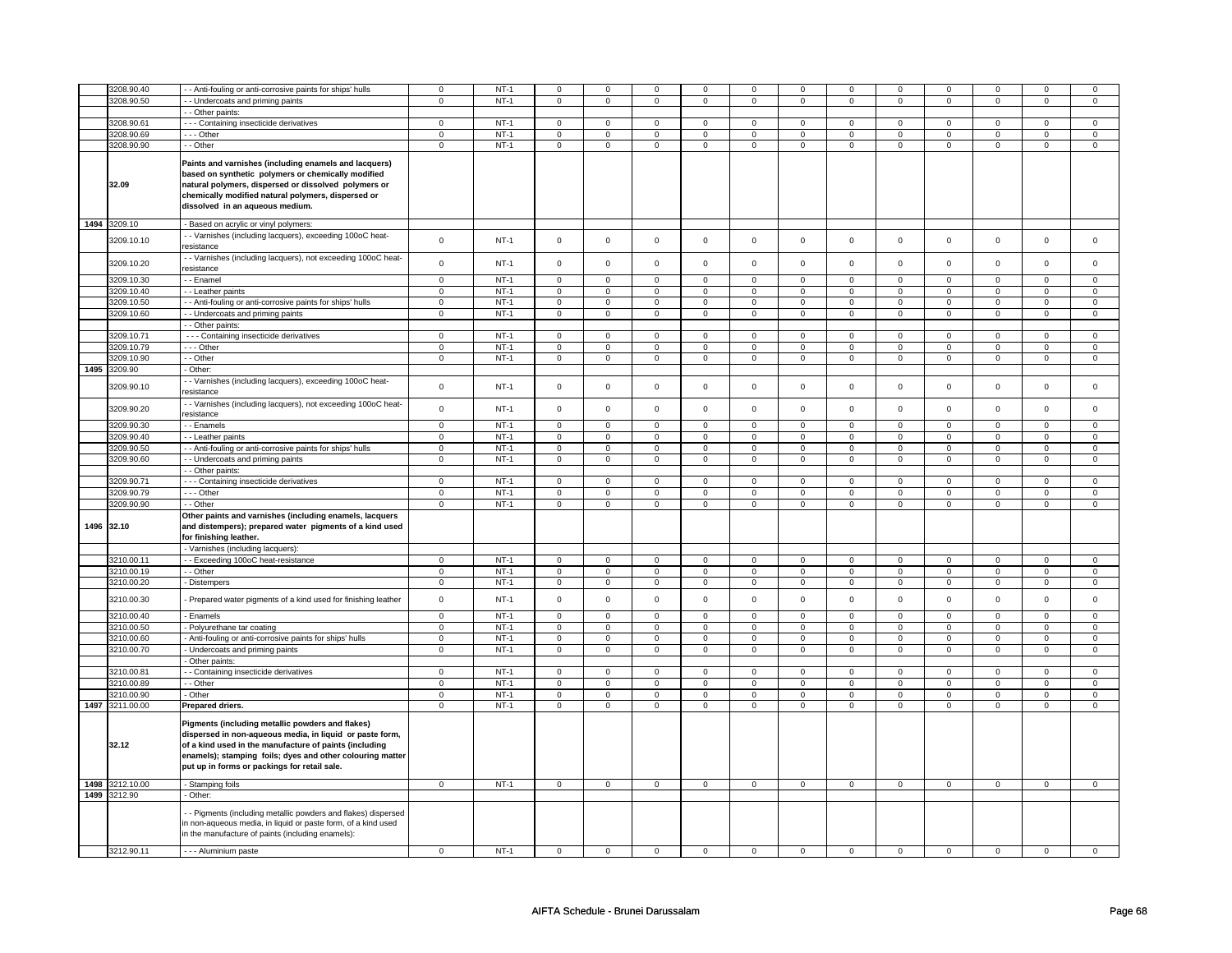|      | 3212.90.12      | --- Other, for leather                                                                                                                                                                                                                                                                                   | $\mathsf 0$    | $NT-1$ | $\mathsf 0$    | $\mathbf 0$    | $\mathbf 0$         | $\mathbf 0$    | $\mathbf 0$             | $\mathbf 0$    | $\mathbf 0$    | 0              | 0              | $\mathbf 0$    | $\mathbf 0$  | 0                   |
|------|-----------------|----------------------------------------------------------------------------------------------------------------------------------------------------------------------------------------------------------------------------------------------------------------------------------------------------------|----------------|--------|----------------|----------------|---------------------|----------------|-------------------------|----------------|----------------|----------------|----------------|----------------|--------------|---------------------|
|      | 3212.90.19      | - - - Other                                                                                                                                                                                                                                                                                              | $\mathbf 0$    | $NT-1$ | $\mathsf 0$    | $\mathbf 0$    | $\mathsf{O}\xspace$ | $\mathsf 0$    | 0                       | $\mathsf 0$    | 0              | $\mathbf 0$    | 0              | $\mathsf 0$    | 0            | $\mathbf 0$         |
|      |                 | - - Dyes or other colouring matter in forms or packings for                                                                                                                                                                                                                                              |                |        |                |                |                     |                |                         |                |                |                |                |                |              |                     |
|      |                 |                                                                                                                                                                                                                                                                                                          |                |        |                |                |                     |                |                         |                |                |                |                |                |              |                     |
|      |                 | retail sale:                                                                                                                                                                                                                                                                                             |                |        |                |                |                     |                |                         |                |                |                |                |                |              |                     |
|      | 3212.90.21      | --- Suitable for use in food or drink                                                                                                                                                                                                                                                                    | $\mathsf 0$    | $NT-1$ | $\mathbf 0$    | $\mathbf 0$    | $\mathbf 0$         | $\Omega$       | $\mathbf 0$             | $\mathbf 0$    | $\mathbf 0$    | $\mathbf 0$    | $\mathbf 0$    | $\mathbf{0}$   | $\mathbf 0$  | $\mathbf{0}$        |
|      | 3212.90.29      | --- Other                                                                                                                                                                                                                                                                                                | $\mathbf 0$    | $NT-1$ | $\overline{0}$ | $\overline{0}$ | $\overline{0}$      | $\overline{0}$ | $\overline{\mathbf{0}}$ | $\overline{0}$ | $\overline{0}$ | $\overline{0}$ | $\pmb{0}$      | $\overline{0}$ | $\pmb{0}$    | $\overline{0}$      |
|      |                 |                                                                                                                                                                                                                                                                                                          |                |        |                |                |                     |                |                         |                |                |                |                |                |              |                     |
|      | 3212.90.90      | - - Other                                                                                                                                                                                                                                                                                                | $\mathbf 0$    | $NT-1$ | $\mathsf 0$    | $\mathbf 0$    | $\mathsf 0$         | $\mathsf 0$    | $\mathsf 0$             | $\mathsf 0$    | $\mathsf 0$    | $\mathsf 0$    | 0              | $\mathsf 0$    | $\mathsf 0$  | $\mathbf 0$         |
|      | 32.13           | Artists', students' or signboard painters' colours,<br>modifying tints, amusement colours and the like, in<br>tablets, tubes, jars, bottles, pans or in similar forms or<br>packings.                                                                                                                    |                |        |                |                |                     |                |                         |                |                |                |                |                |              |                     |
|      |                 |                                                                                                                                                                                                                                                                                                          |                |        |                |                |                     |                |                         |                |                |                |                |                |              |                     |
| 1500 | 3213.10.00      | - Colours in sets                                                                                                                                                                                                                                                                                        | $\mathbf 0$    | $NT-1$ | $\overline{0}$ | $\overline{0}$ | $\overline{0}$      | $\overline{0}$ | $\overline{0}$          | $\overline{0}$ | $\overline{0}$ | $\overline{0}$ | $\overline{0}$ | $\overline{0}$ | $\mathbf{0}$ | $\mathbf 0$         |
|      | 1501 3213.90.00 | - Other                                                                                                                                                                                                                                                                                                  | $\mathsf 0$    | $NT-1$ | $\mathbf 0$    | $\overline{0}$ | $\mathbf 0$         | $\overline{0}$ | $\mathbf 0$             | $\mathbf 0$    | 0              | $\mathbf 0$    | $\mathsf 0$    | $\overline{0}$ | $\mathsf 0$  | $\overline{0}$      |
|      | 32.14           | Glaziers' putty, grafting putty, resin cements, caulking<br>compounds and other mastics; painters' fillings; non-<br>refractory surfacing preparations for façades, indoor<br>walls, floors, ceilings or the like.                                                                                       |                |        |                |                |                     |                |                         |                |                |                |                |                |              |                     |
| 1502 | 3214.10.00      | - Glaziers' putty, grafting putty, resin cements, caulking<br>compounds and other mastics; painters' fillings                                                                                                                                                                                            | $\mathsf 0$    | $NT-1$ | $\mathsf 0$    | $\mathsf 0$    | $\mathsf 0$         | $\mathsf 0$    | $\mathsf{O}\xspace$     | $\mathsf 0$    | $\mathbf 0$    | $\mathbf 0$    | $\mathsf 0$    | $\mathbf 0$    | $\mathsf 0$  | $\mathbf 0$         |
| 1503 | 3214.90.00      | - Other                                                                                                                                                                                                                                                                                                  | $\mathbf 0$    | $NT-1$ | $\mathsf 0$    | $\mathbf 0$    | $\mathsf 0$         | $\mathsf 0$    | $\mathsf 0$             | $\mathsf 0$    | $\mathsf 0$    | $\mathbf 0$    | $\mathsf 0$    | $\mathbf 0$    | $\mathsf 0$  | $\mathbf 0$         |
|      |                 |                                                                                                                                                                                                                                                                                                          |                |        |                |                |                     |                |                         |                |                |                |                |                |              |                     |
|      | 32.15           | Printing ink, writing or drawing ink and other inks, whether<br>or not concentrated or solid.<br>- Printing ink:                                                                                                                                                                                         |                |        |                |                |                     |                |                         |                |                |                |                |                |              |                     |
|      |                 |                                                                                                                                                                                                                                                                                                          |                |        |                |                |                     |                |                         |                |                |                |                |                |              |                     |
| 1504 | 3215.11         | - Black:                                                                                                                                                                                                                                                                                                 |                |        |                |                |                     |                |                         |                |                |                |                |                |              |                     |
|      | 3215.11.10      | - - - UV curable inks                                                                                                                                                                                                                                                                                    | $\mathbf 0$    | $NT-1$ | $\mathbf 0$    | $\mathsf 0$    | $\mathbf 0$         | $\mathsf 0$    | $\mathbf 0$             | $\mathbf 0$    | $\mathbf 0$    | $\mathsf 0$    | $\mathbf 0$    | $\mathbf 0$    | 0            | $\mathsf 0$         |
|      | 3215.11.90      | $\cdots$ Other                                                                                                                                                                                                                                                                                           | $\mathbf 0$    | $NT-1$ | $\mathbf 0$    | $\overline{0}$ | $\mathbf 0$         | $\mathbf 0$    | $\mathbf 0$             | $\mathbf 0$    | 0              | 0              | 0              | 0              | 0            | $\overline{0}$      |
| 1505 | 3215.19.00      | - - Other                                                                                                                                                                                                                                                                                                |                | $NT-1$ |                |                |                     |                |                         |                |                |                |                |                |              |                     |
|      |                 |                                                                                                                                                                                                                                                                                                          | $\overline{0}$ |        | $\overline{0}$ | $\overline{0}$ | $\overline{0}$      | $\overline{0}$ | $\overline{0}$          | $\overline{0}$ | $\overline{0}$ | $\overline{0}$ | $\overline{0}$ | $\overline{0}$ | $\mathsf 0$  | $\overline{0}$      |
| 1506 | 3215.90         | - Other:                                                                                                                                                                                                                                                                                                 |                |        |                |                |                     |                |                         |                |                |                |                |                |              |                     |
|      | 3215.90.10      | - Carbon mass for one time carbon paper                                                                                                                                                                                                                                                                  | $\mathsf 0$    | $NT-1$ | $\mathsf 0$    | $\mathsf 0$    | $\mathsf 0$         | $\mathsf 0$    | $\mathsf{O}$            | $\mathsf 0$    | $\mathbf 0$    | $\mathbf 0$    | $\mathbf 0$    | $\mathbf 0$    | $\mathsf 0$  | 0                   |
|      | 3215.90.20      | - - Drawing ink                                                                                                                                                                                                                                                                                          | $\mathsf 0$    | $NT-1$ | $\mathsf 0$    | $\mathsf 0$    | $\mathsf 0$         | $\mathsf 0$    | $\mathsf{O}\xspace$     | $\mathsf 0$    | $\mathsf 0$    | $\mathsf 0$    | $\mathsf 0$    | $\mathbf 0$    | $\Omega$     | $\mathsf{O}\xspace$ |
|      |                 |                                                                                                                                                                                                                                                                                                          |                |        |                |                |                     |                |                         |                |                |                |                |                |              |                     |
|      | 3215.90.30      | - - Writing ink                                                                                                                                                                                                                                                                                          | $\mathbf 0$    | $NT-1$ | $\overline{0}$ | $\overline{0}$ | $\mathsf 0$         | $\overline{0}$ | $\mathsf 0$             | $\overline{0}$ | $\mathsf 0$    | $\overline{0}$ | 0              | $\overline{0}$ | $\mathsf 0$  | $\overline{0}$      |
|      | 3215.90.40      | - - Marking ink                                                                                                                                                                                                                                                                                          | $\mathsf{o}\,$ | NT-1   | $\mathsf 0$    | $\mathsf 0$    | $\mathsf{o}\,$      | $\mathsf 0$    | $\mathsf{o}\,$          | $\mathsf 0$    | $\mathsf{o}\,$ | $\mathsf{o}\,$ | 0              | $\mathsf{o}\,$ | $\mathbf 0$  | 0                   |
|      | 3215.90.50      | - Inks for duplicating machines                                                                                                                                                                                                                                                                          | $\mathsf 0$    | $NT-1$ | $\mathbf 0$    | $\overline{0}$ | $\mathbf 0$         | $\overline{0}$ | $\mathbf 0$             | $\overline{0}$ | $\mathbf 0$    | $\mathbf 0$    | $\mathsf 0$    | $\mathbf 0$    | $\mathbf 0$  | $\overline{0}$      |
|      | 3215.90.90      | - - Other                                                                                                                                                                                                                                                                                                | $\overline{0}$ | $NT-1$ | $\mathsf 0$    | $\mathsf 0$    | $\mathsf 0$         | $\mathsf 0$    | $\mathsf{O}\xspace$     | $\mathsf 0$    | $\mathsf 0$    | $\mathsf 0$    | $\mathsf 0$    | $\mathsf{O}^-$ | $\mathbf 0$  | $\mathbf{0}$        |
|      |                 | Essential oils (terpeneless or not), including concretes and                                                                                                                                                                                                                                             |                |        |                |                |                     |                |                         |                |                |                |                |                |              |                     |
|      | 33.01           | absolutes; resinoids; extracted oleoresins; concentrates<br>of essential oils in fats, in fixed oils, or in waxes or the<br>like, obtained by enfluerage or maceration; terpenic by-<br>products of the deterpenation of essential oils; aqueous<br>distillates and aqueous solutions of essential oils. |                |        |                |                |                     |                |                         |                |                |                |                |                |              |                     |
|      |                 | - Essential oils of citrus fruit:                                                                                                                                                                                                                                                                        |                |        |                |                |                     |                |                         |                |                |                |                |                |              |                     |
| 1507 | 3301.11         | - - Of bergamot:                                                                                                                                                                                                                                                                                         |                |        |                |                |                     |                |                         |                |                |                |                |                |              |                     |
|      |                 |                                                                                                                                                                                                                                                                                                          |                |        |                |                |                     |                |                         |                |                |                |                |                |              |                     |
|      | 3301.11.10      | --- Pharmaceutical grade                                                                                                                                                                                                                                                                                 | $\mathbf 0$    | $NT-1$ | $\mathbf 0$    | $\mathsf 0$    | $\mathbf 0$         | $\mathbf 0$    | $\mathbf 0$             | $\mathbf 0$    | 0              | $\mathbf 0$    | 0              | $\mathbf 0$    | 0            | 0                   |
|      | 3301.11.90      | - - - Other                                                                                                                                                                                                                                                                                              | $\mathbf 0$    | $NT-1$ | $\mathsf 0$    | $\mathbf 0$    | $\mathsf 0$         | $\mathsf 0$    | $\mathsf 0$             | $\mathsf 0$    | $\mathsf 0$    | $\mathsf 0$    | $\mathsf 0$    | $\mathbf 0$    | $\mathsf 0$  | $\mathbf 0$         |
|      | 1508 3301.12    | - - Of orange:                                                                                                                                                                                                                                                                                           |                |        |                |                |                     |                |                         |                |                |                |                |                |              |                     |
|      | 3301.12.10      | - - - Pharmaceutical grade                                                                                                                                                                                                                                                                               | $\mathbf 0$    | $NT-1$ | $\mathbf 0$    | $\mathbf 0$    | $\mathbf 0$         | $\mathbf 0$    | $\mathbf 0$             | $\mathbf 0$    | $\mathbf 0$    | $\mathbf 0$    | $\mathbf 0$    | $\mathbf 0$    | $\mathsf 0$  | $\mathbf 0$         |
|      | 3301.12.90      | --- Other                                                                                                                                                                                                                                                                                                | $\mathsf 0$    | $NT-1$ | $\mathbf 0$    | $\mathbf 0$    | $\mathbf 0$         | $\mathbf 0$    | $\mathbf 0$             | $\mathbf 0$    | $\mathbf 0$    | $\mathbf 0$    | $\mathbf 0$    | $\mathbf{0}$   | $\mathbf 0$  | $\mathbf{0}$        |
|      |                 |                                                                                                                                                                                                                                                                                                          |                |        |                |                |                     |                |                         |                |                |                |                |                |              |                     |
| 1509 | 3301.13         | - - Of lemon:                                                                                                                                                                                                                                                                                            |                |        |                |                |                     |                |                         |                |                |                |                |                |              |                     |
|      | 3301.13.10      | --- Pharmaceutical grade                                                                                                                                                                                                                                                                                 | $\mathbf 0$    | $NT-1$ | $\mathbf 0$    | $\mathsf 0$    | $\mathsf 0$         | $\mathbf 0$    | $\mathsf{O}\xspace$     | $\mathsf 0$    | $\mathbf 0$    | $\mathsf 0$    | $\mathsf 0$    | $\mathbf 0$    | $\mathsf 0$  | $\mathbf 0$         |
|      | 3301.13.90      | $- -$ Other                                                                                                                                                                                                                                                                                              | $\mathbf 0$    | $NT-1$ | $\mathbf 0$    | $\mathbf 0$    | $\mathsf 0$         | $\mathsf 0$    | $\mathsf{O}\xspace$     | $\mathsf 0$    | $\mathsf 0$    | $\mathsf 0$    | $\mathsf 0$    | $\mathsf 0$    | $\mathsf 0$  | 0                   |
| 1510 | 3301.14         | - Of lime:                                                                                                                                                                                                                                                                                               |                |        |                |                |                     |                |                         |                |                |                |                |                |              |                     |
|      |                 |                                                                                                                                                                                                                                                                                                          |                |        |                |                |                     |                |                         |                |                |                |                |                |              |                     |
|      | 3301.14.10      | --- Pharmaceutical grade                                                                                                                                                                                                                                                                                 | $\mathsf 0$    | $NT-1$ | $\mathbf 0$    | $\mathsf 0$    | $\mathbf 0$         | $\mathbf 0$    | $\mathsf 0$             | $\mathbf 0$    | $\mathbf 0$    | $\mathbf 0$    | 0              | $\mathbf 0$    | $\mathsf 0$  | $\mathbf{0}$        |
|      | 3301.14.90      | --- Other                                                                                                                                                                                                                                                                                                | $\mathbf 0$    | $NT-1$ | $\mathbf 0$    | $\mathbf 0$    | $\mathbf 0$         | $\mathbf 0$    | $\mathbf{0}$            | $\mathbf 0$    | $\mathbf 0$    | $\mathbf{0}$   | $\mathbf 0$    | $\mathbf{0}$   | $\mathbf 0$  | $\mathbf{0}$        |
| 1511 | 3301.19         | $-$ Other:                                                                                                                                                                                                                                                                                               |                |        |                |                |                     |                |                         |                |                |                |                |                |              |                     |
|      |                 |                                                                                                                                                                                                                                                                                                          |                |        |                |                |                     |                |                         |                |                |                |                |                |              |                     |
|      | 3301.19.10      | --- Pharmaceutical grade                                                                                                                                                                                                                                                                                 | $\mathbf 0$    | $NT-1$ | $\mathbf 0$    | $\mathsf 0$    | $\mathbf 0$         | $\mathbf 0$    | $\mathbf 0$             | $\mathbf 0$    | 0              | $\mathbf 0$    | 0              | $\mathbf 0$    | 0            | $\overline{0}$      |
|      | 3301.19.90      | --- Other                                                                                                                                                                                                                                                                                                | $\mathsf 0$    | $NT-1$ | $\mathbf 0$    | $\mathsf 0$    | $\mathbf 0$         | $\mathbf 0$    | $\mathbf 0$             | $\mathbf 0$    | $\mathbf 0$    | $\mathsf 0$    | $\mathsf 0$    | $\mathbf 0$    | $\mathsf 0$  | 0                   |
|      |                 | - Essential oils other than those of citrus fruit:                                                                                                                                                                                                                                                       |                |        |                |                |                     |                |                         |                |                |                |                |                |              |                     |
|      | 1512 3301.21    |                                                                                                                                                                                                                                                                                                          |                |        |                |                |                     |                |                         |                |                |                |                |                |              |                     |
|      |                 | - - Of geranium:                                                                                                                                                                                                                                                                                         |                |        |                |                |                     |                |                         |                |                |                |                |                |              |                     |
|      | 3301.21.10      | - - - Pharmaceutical grade                                                                                                                                                                                                                                                                               | $\mathbf 0$    | $NT-1$ | $\mathbf 0$    | $\mathsf 0$    | $\mathbf 0$         | $\mathbf 0$    | $\mathsf 0$             | $\mathbf 0$    | $\mathbf 0$    | $\mathbf 0$    | $\mathsf 0$    | $\mathbf 0$    | $\Omega$     | 0                   |
|      | 3301.21.90      | --- Other                                                                                                                                                                                                                                                                                                | $\mathbf 0$    | $NT-1$ | $\mathbf 0$    | $\mathbf 0$    | $\mathbf 0$         | $\mathbf 0$    | $\mathbf{0}$            | $\mathbf 0$    | $\mathbf 0$    | $\mathbf{0}$   | $\mathbf 0$    | $\mathbf{0}$   | $\mathbf 0$  | $\mathbf{0}$        |
| 1513 | 3301.22         | - - Of jasmin:                                                                                                                                                                                                                                                                                           |                |        |                |                |                     |                |                         |                |                |                |                |                |              |                     |
|      |                 |                                                                                                                                                                                                                                                                                                          |                |        |                |                |                     |                |                         |                |                |                |                |                |              |                     |
|      | 3301.22.10      | --- Pharmaceutical grade                                                                                                                                                                                                                                                                                 | $\mathsf 0$    | $NT-1$ | $\mathbf 0$    | $\mathsf 0$    | $\mathbf 0$         | $\mathbf 0$    | $\mathsf 0$             | $\mathbf 0$    | 0              | $\mathsf 0$    | $\mathsf 0$    | $\mathbf 0$    | $\mathbf 0$  | 0                   |
|      | 301.22.90       | --- Other                                                                                                                                                                                                                                                                                                | $\mathbf 0$    | $NT-1$ | $\mathsf 0$    | $\mathbf 0$    | $\mathsf{O}\xspace$ | $\mathsf 0$    | $\mathsf{O}\xspace$     | $\mathsf 0$    | 0              | $\mathbf 0$    | $\mathsf 0$    | $\mathbf 0$    | 0            | $\mathbf 0$         |
| 1514 | 3301.23         | - - Of lavender or of lavandin:                                                                                                                                                                                                                                                                          |                |        |                |                |                     |                |                         |                |                |                |                |                |              |                     |
|      | 3301.23.10      | --- Pharmaceutical grade                                                                                                                                                                                                                                                                                 | $\mathbf 0$    | $NT-1$ | $\mathbf 0$    | 0              | $\mathbf 0$         | 0              | $\mathbf 0$             | $\mathbf 0$    | 0              | $\mathbf 0$    | 0              | 0              | 0            | 0                   |
|      | 3301.23.90      | $--$ Other                                                                                                                                                                                                                                                                                               | $\mathbf 0$    | $NT-1$ | $\overline{0}$ | $\overline{0}$ | $\mathbf 0$         | $\overline{0}$ | $\mathbf 0$             | $\overline{0}$ | 0              | $\overline{0}$ | 0              | $\overline{0}$ | 0            | 0                   |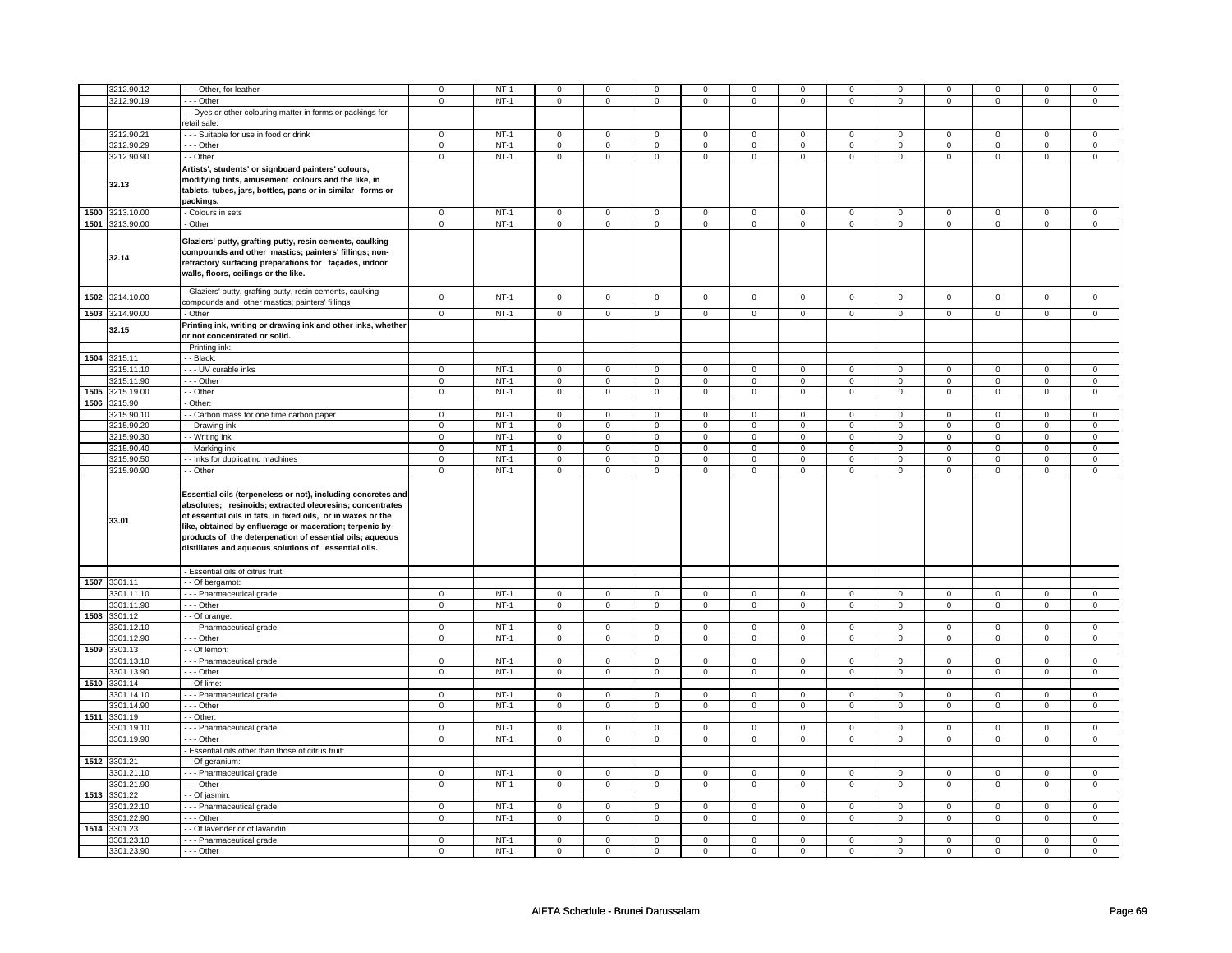| 1515 |                            |                                                                                                                                                                                                                                                                                                   |                 |           |                     |                     |                |                     |                     |                     |                     |                |                |                |                |                |
|------|----------------------------|---------------------------------------------------------------------------------------------------------------------------------------------------------------------------------------------------------------------------------------------------------------------------------------------------|-----------------|-----------|---------------------|---------------------|----------------|---------------------|---------------------|---------------------|---------------------|----------------|----------------|----------------|----------------|----------------|
|      | 3301.24.00                 | - - Of peppermint (Mentha piperita)                                                                                                                                                                                                                                                               | $\mathsf 0$     | $NT-1$    | $\mathsf 0$         | $\mathbf 0$         | 0              | 0                   | $\mathbf 0$         | $\mathbf 0$         | $\mathbf 0$         | 0              | 0              | $\Omega$       | $\Omega$       | $\Omega$       |
| 1516 | 3301.25                    | - - Of other mints:                                                                                                                                                                                                                                                                               |                 |           |                     |                     |                |                     |                     |                     |                     |                |                |                |                |                |
|      |                            |                                                                                                                                                                                                                                                                                                   |                 |           |                     |                     |                |                     |                     |                     |                     |                |                |                |                |                |
|      | 3301.25.10                 | --- Pharmaceutical grade                                                                                                                                                                                                                                                                          | $\mathbf 0$     | $NT-1$    | $\mathbf 0$         | $\mathbf 0$         | $\mathbf 0$    | $\mathbf 0$         | $\mathbf 0$         | $\mathbf 0$         | $\mathbf 0$         | $\overline{0}$ | $\mathbf 0$    | $\mathbf{0}$   | $\mathbf 0$    | $\mathbf 0$    |
|      | 3301.25.90                 | $- -$ Other                                                                                                                                                                                                                                                                                       | $\overline{0}$  | $NT-1$    | $\overline{0}$      | $\overline{0}$      | $\overline{0}$ | $\overline{0}$      | $\overline{0}$      | $\overline{0}$      | $\overline{0}$      | $\overline{0}$ | $\overline{0}$ | $\overline{0}$ | $\mathbf 0$    | $\overline{0}$ |
| 1517 | 3301.26                    |                                                                                                                                                                                                                                                                                                   |                 |           |                     |                     |                |                     |                     |                     |                     |                |                |                |                |                |
|      |                            | - - Of vetiver:                                                                                                                                                                                                                                                                                   |                 |           |                     |                     |                |                     |                     |                     |                     |                |                |                |                |                |
|      | 3301.26.10                 | - - - Pharmaceutical grade                                                                                                                                                                                                                                                                        | $\mathbf 0$     | $NT-1$    | $\mathsf{O}\xspace$ | $\mathsf 0$         | $\mathsf 0$    | $\mathsf 0$         | 0                   | $\mathsf 0$         | $\mathbf 0$         | $\mathsf 0$    | $\mathsf 0$    | $\mathbf 0$    | $\mathsf 0$    | $\circ$        |
|      | 3301.26.90                 | $\cdots$ Other                                                                                                                                                                                                                                                                                    | $\overline{0}$  | $NT-1$    | $\overline{0}$      | $\overline{0}$      | $\mathsf 0$    | $\overline{0}$      | 0                   | $\overline{0}$      | 0                   | $\overline{0}$ | 0              | $\overline{0}$ | $\mathsf 0$    | $\mathsf 0$    |
|      |                            |                                                                                                                                                                                                                                                                                                   |                 |           |                     |                     |                |                     |                     |                     |                     |                |                |                |                |                |
|      | 1518 3301.29               | - - Other:                                                                                                                                                                                                                                                                                        |                 |           |                     |                     |                |                     |                     |                     |                     |                |                |                |                |                |
|      |                            | - - - Pharmaceutical grade:                                                                                                                                                                                                                                                                       |                 |           |                     |                     |                |                     |                     |                     |                     |                |                |                |                |                |
|      |                            |                                                                                                                                                                                                                                                                                                   |                 |           |                     |                     |                |                     |                     |                     |                     |                |                |                |                |                |
|      | 3301.29.11                 | - - - - Of lemon grass, of citronella, nutmeg, cinnamon, ginger,                                                                                                                                                                                                                                  | $\mathbf 0$     | $NT-1$    | $\mathbf 0$         | $\mathbf 0$         | $\mathbf 0$    | $\mathbf 0$         | $\mathbf 0$         | $\mathbf 0$         | $\mathbf{0}$        | $\mathbf{0}$   | $\mathbf{0}$   | $\mathbf 0$    | $\mathbf 0$    | $\mathbf 0$    |
|      |                            | cardamon, fennel or palmrose                                                                                                                                                                                                                                                                      |                 |           |                     |                     |                |                     |                     |                     |                     |                |                |                |                |                |
|      |                            | - - - - Of sandalwood                                                                                                                                                                                                                                                                             | $\mathsf 0$     | $NT-1$    | $\mathsf 0$         |                     |                |                     |                     |                     | $\mathbf 0$         | 0              | $\mathbf 0$    | $\mathsf 0$    |                | $\mathbf 0$    |
|      | 3301.29.12                 |                                                                                                                                                                                                                                                                                                   |                 |           |                     | $\mathbf 0$         | 0              | $\mathbf 0$         | 0                   | 0                   |                     |                |                |                | $\mathbf 0$    |                |
|      | 3301.29.19                 | - - - - Other                                                                                                                                                                                                                                                                                     | $\mathsf 0$     | $NT-1$    | $\mathsf 0$         | $\mathbf 0$         | $\mathbf 0$    | $\mathbf 0$         | $\mathbf 0$         | $\mathbf 0$         | $\mathbf 0$         | $\mathbf 0$    | 0              | $\mathbf 0$    | $\mathsf 0$    | $\circ$        |
|      |                            | - - - Other:                                                                                                                                                                                                                                                                                      |                 |           |                     |                     |                |                     |                     |                     |                     |                |                |                |                |                |
|      |                            |                                                                                                                                                                                                                                                                                                   |                 |           |                     |                     |                |                     |                     |                     |                     |                |                |                |                |                |
|      | 3301.29.91                 | - - - - Of lemon grass, of citronella, nutmeg, cinnamon, ginger,<br>cardamon, fennel or<br>palmrose                                                                                                                                                                                               | $\mathbf 0$     | $NT-1$    | $\mathsf 0$         | $\mathbf 0$         | $\mathbf 0$    | $\mathsf 0$         | $\mathbf 0$         | $\mathbf 0$         | $\mathbf 0$         | 0              | $\mathbf 0$    | $\mathsf 0$    | $\mathbf 0$    | $\mathbf 0$    |
|      | 3301.29.92                 | - - - - Of sandalwood                                                                                                                                                                                                                                                                             | $\overline{0}$  | $NT-1$    | $\overline{0}$      | $\overline{0}$      | $\overline{0}$ | $\overline{0}$      | $\overline{0}$      | $\overline{0}$      | $\overline{0}$      | $\overline{0}$ | $\overline{0}$ | $\overline{0}$ | $\overline{0}$ | $\overline{0}$ |
|      |                            |                                                                                                                                                                                                                                                                                                   |                 |           |                     |                     |                |                     |                     |                     |                     |                |                |                |                |                |
|      | 3301.29.99                 | $- - -$ Other                                                                                                                                                                                                                                                                                     | $\mathbf 0$     | $NT-1$    | $\mathsf{O}\xspace$ | $\mathbf 0$         | $\mathsf 0$    | $\mathsf 0$         | 0                   | $\mathsf 0$         | $\mathsf 0$         | 0              | 0              | $\mathsf 0$    | $\mathsf 0$    | $\overline{0}$ |
| 1519 | 3301.30.00                 | - Resinoids                                                                                                                                                                                                                                                                                       | $\mathbf 0$     | $NT-1$    | $\mathsf 0$         | $\mathsf 0$         | $\mathsf 0$    | $\mathsf{O}\xspace$ | $\mathsf{O}\xspace$ | $\mathsf{O}\xspace$ | $\mathsf{O}\xspace$ | $\mathsf 0$    | $\mathsf 0$    | $\mathsf 0$    | $\mathsf 0$    | $\mathsf 0$    |
|      |                            |                                                                                                                                                                                                                                                                                                   |                 |           |                     |                     |                |                     |                     |                     |                     |                |                |                |                |                |
| 1520 | 3301.90                    | - Other:                                                                                                                                                                                                                                                                                          |                 |           |                     |                     |                |                     |                     |                     |                     |                |                |                |                |                |
|      |                            | - Aqueous distillates and solutions of essential oils suitable                                                                                                                                                                                                                                    |                 |           |                     |                     |                |                     |                     |                     |                     |                |                |                |                |                |
|      | 3301.90.10                 | for medicinal use                                                                                                                                                                                                                                                                                 | $\mathbf 0$     | $NT-1$    | $\mathbf 0$         | $\mathsf{O}\xspace$ | $\mathbf 0$    | $\mathbf 0$         | $\mathbf 0$         | $\mathbf 0$         | $\mathbf{0}$        | $\mathbf 0$    | $\mathbf 0$    | $\mathbf 0$    | $\mathbf 0$    | $\mathsf 0$    |
|      |                            |                                                                                                                                                                                                                                                                                                   |                 |           |                     |                     |                |                     |                     |                     |                     |                |                |                |                |                |
|      | 3301.90.90                 | - - Other                                                                                                                                                                                                                                                                                         | $\overline{0}$  | $NT-1$    | $\overline{0}$      | $\overline{0}$      | $\overline{0}$ | $\overline{0}$      | $\overline{0}$      | $\overline{0}$      | $\overline{0}$      | $\overline{0}$ | $\overline{0}$ | $\overline{0}$ | $\overline{0}$ | $\overline{0}$ |
|      |                            |                                                                                                                                                                                                                                                                                                   |                 |           |                     |                     |                |                     |                     |                     |                     |                |                |                |                |                |
|      | 33.02                      | Mixtures of odoriferous substances and mixtures<br>(including alcoholic solutions) with a basis of one or more<br>of these substances, of a kind used as raw materials in<br>industry; other preparations based on odoriferous<br>substances, of a kind used for the manufacture of<br>beverages. |                 |           |                     |                     |                |                     |                     |                     |                     |                |                |                |                |                |
|      |                            |                                                                                                                                                                                                                                                                                                   |                 |           |                     |                     |                |                     |                     |                     |                     |                |                |                |                |                |
|      | 1521 3302.10               | - Of a kind used in the food or drink industries:                                                                                                                                                                                                                                                 |                 |           |                     |                     |                |                     |                     |                     |                     |                |                |                |                |                |
|      | 3302.10.10                 | - Odoriferous alcoholic preparations of a kind used for the<br>manufacture of alcoholic beverages, in liquid form                                                                                                                                                                                 | \$250.00/dal    | EL.       |                     |                     |                |                     |                     |                     |                     |                |                |                |                |                |
|      | 3302.10.20                 | - Odoriferous alcoholic preparations of a kind used for the<br>manufacture of alcoholic beverages, in other forms                                                                                                                                                                                 | \$250.00/dal    | EL        |                     |                     |                |                     |                     |                     |                     |                |                |                |                |                |
|      |                            |                                                                                                                                                                                                                                                                                                   |                 |           |                     |                     |                |                     |                     |                     |                     |                |                |                |                |                |
|      |                            |                                                                                                                                                                                                                                                                                                   |                 |           |                     |                     |                |                     |                     |                     |                     |                |                |                |                |                |
|      | 3302.10.90                 | - - Other                                                                                                                                                                                                                                                                                         | $\mathsf 0$     | EL.       |                     |                     |                |                     |                     |                     |                     |                |                |                |                |                |
| 1522 | 3302.90.00                 | - Other                                                                                                                                                                                                                                                                                           | $\mathsf 0$     | $NT-1$    | $\mathbf 0$         | $\mathbf 0$         | $\mathbf 0$    | $\circ$             | $\mathbf 0$         | $\mathbf 0$         | $\mathbf{0}$        | $\overline{0}$ | $\mathbf 0$    | $\overline{0}$ | $\mathbf{0}$   | $\overline{0}$ |
|      |                            |                                                                                                                                                                                                                                                                                                   |                 |           |                     |                     |                |                     |                     |                     |                     |                |                |                |                |                |
|      | 1523 3303.00.00<br>33.04   | Perfumes and toilet waters.<br>Beauty or make-up preparations and preparations for the<br>care of the skin (other than medicaments), including<br>sunscreen or sun tan preparations; manicure or<br>pedicure preparations.                                                                        | 5               | EL        |                     |                     |                |                     |                     |                     |                     |                |                |                |                |                |
|      |                            |                                                                                                                                                                                                                                                                                                   |                 |           |                     |                     |                |                     |                     |                     |                     |                |                |                | 4              | $\overline{4}$ |
| 1524 | 3304.10.00                 | - Lip make-up preparations                                                                                                                                                                                                                                                                        | 5               | <b>ST</b> | 4.5                 | 4.5                 | $4.5\,$        | 4.5                 | 4.5                 | $4.5\,$             | $4.5\,$             | 4.5            | $\overline{4}$ | $\overline{4}$ |                |                |
| 1525 | 3304.20.00                 | - Eye make-up preparations                                                                                                                                                                                                                                                                        | 5               | ST        | 4.5                 | 4.5                 | 4.5            | 4.5                 | 4.5                 | 4.5                 | 4.5                 | 4.5            | $\overline{4}$ | $\overline{4}$ | $\overline{4}$ | $\overline{4}$ |
| 1526 | 3304.30.00                 | - Manicure or pedicure preparations                                                                                                                                                                                                                                                               | $\overline{5}$  | ST        | 4.5                 | 4.5                 | 4.5            | 4.5                 | 4.5                 | 4.5                 | 4.5                 | 4.5            | $\overline{4}$ | $\overline{4}$ | $\overline{4}$ | $\overline{4}$ |
|      |                            |                                                                                                                                                                                                                                                                                                   |                 |           |                     |                     |                |                     |                     |                     |                     |                |                |                |                |                |
|      |                            | - Other:                                                                                                                                                                                                                                                                                          |                 |           |                     |                     |                |                     |                     |                     |                     |                |                |                |                |                |
| 1527 | 3304.91.00                 | - - Powders, whether or not compressed                                                                                                                                                                                                                                                            | 5               | <b>EL</b> |                     |                     |                |                     |                     |                     |                     |                |                |                |                |                |
| 1528 | 3304.99                    | - Other:                                                                                                                                                                                                                                                                                          |                 |           |                     |                     |                |                     |                     |                     |                     |                |                |                |                |                |
|      |                            |                                                                                                                                                                                                                                                                                                   |                 |           |                     |                     |                |                     |                     |                     |                     |                |                |                |                |                |
|      | 3304.99.10                 | --- Face and skin creams and lotions                                                                                                                                                                                                                                                              | 5               | EL.       |                     |                     |                |                     |                     |                     |                     |                |                |                |                |                |
|      | 3304.99.20                 | - - - Anti-acne creams                                                                                                                                                                                                                                                                            | 5               | EL.       |                     |                     |                |                     |                     |                     |                     |                |                |                |                |                |
|      | 3304.99.90                 | --- Other                                                                                                                                                                                                                                                                                         | 5               | EL.       |                     |                     |                |                     |                     |                     |                     |                |                |                |                |                |
|      |                            |                                                                                                                                                                                                                                                                                                   |                 |           |                     |                     |                |                     |                     |                     |                     |                |                |                |                |                |
|      | 33.05                      | Preparations for use on the hair.                                                                                                                                                                                                                                                                 |                 |           |                     |                     |                |                     |                     |                     |                     |                |                |                |                |                |
| 1529 | 3305.10                    | - Shampoos:                                                                                                                                                                                                                                                                                       |                 |           |                     |                     |                |                     |                     |                     |                     |                |                |                |                |                |
|      |                            |                                                                                                                                                                                                                                                                                                   |                 |           |                     |                     |                |                     |                     |                     |                     |                |                |                |                |                |
|      | 3305.10.10                 | - Anti-mycosis shampoos                                                                                                                                                                                                                                                                           | 5               | EL.       |                     |                     |                |                     |                     |                     |                     |                |                |                |                |                |
|      | 3305.10.90                 | - - Other                                                                                                                                                                                                                                                                                         | $5\phantom{.0}$ | EL        |                     |                     |                |                     |                     |                     |                     |                |                |                |                |                |
|      |                            |                                                                                                                                                                                                                                                                                                   |                 |           |                     |                     |                |                     |                     |                     |                     |                |                |                |                |                |
| 1530 | 3305.20.00                 | - Preparations for permanent waving or straightening                                                                                                                                                                                                                                              | 30              | EL.       |                     |                     |                |                     |                     |                     |                     |                |                |                |                |                |
| 1531 | 3305.30.00                 | - Hair lacquers                                                                                                                                                                                                                                                                                   | 30              | EL.       |                     |                     |                |                     |                     |                     |                     |                |                |                |                |                |
|      |                            |                                                                                                                                                                                                                                                                                                   |                 |           |                     |                     |                |                     |                     |                     |                     |                |                |                |                |                |
| 1532 | 3305.90                    | - Other:                                                                                                                                                                                                                                                                                          |                 |           |                     |                     |                |                     |                     |                     |                     |                |                |                |                |                |
|      | 3305.90.10                 | - Brilliantines and other hair oils                                                                                                                                                                                                                                                               | 30              | E         |                     |                     |                |                     |                     |                     |                     |                |                |                |                |                |
|      | 3305.90.90                 | - - Other                                                                                                                                                                                                                                                                                         | 30              | EL        |                     |                     |                |                     |                     |                     |                     |                |                |                |                |                |
|      |                            |                                                                                                                                                                                                                                                                                                   |                 |           |                     |                     |                |                     |                     |                     |                     |                |                |                |                |                |
|      | 33.06                      | Preparations for oral or dental hygiene, including denture<br>fixative pastes and powders; yarn used to clean between<br>the teeth (dental floss), in individual retail packages.                                                                                                                 |                 |           |                     |                     |                |                     |                     |                     |                     |                |                |                |                |                |
|      |                            |                                                                                                                                                                                                                                                                                                   |                 |           |                     |                     |                |                     |                     |                     |                     |                |                |                |                |                |
|      | 1533 3306.10<br>3306.10.10 | - Dentifrices:<br>- - Prophylactic pastes and powders                                                                                                                                                                                                                                             | $\mathbf 0$     | $NT-1$    | $\mathbf 0$         | $\mathbf 0$         | 0              | $\mathbf{0}$        | 0                   | 0                   | $\mathbf 0$         | $\mathbf 0$    | $\mathbf 0$    | $\mathbf 0$    | $\mathbf{0}$   | $\overline{0}$ |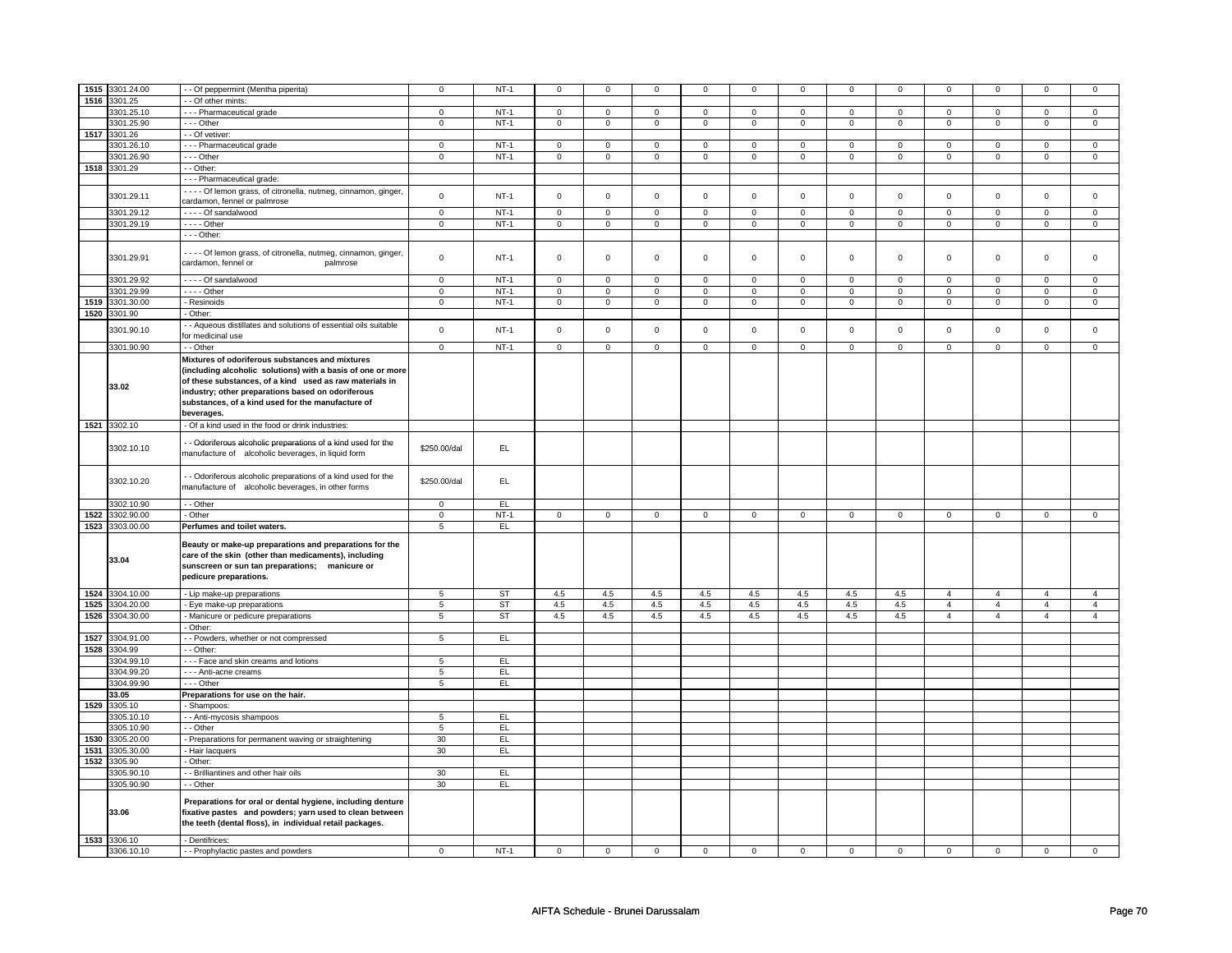|      | 306.10.90       | - - Other                                                                                                                                                                                                                                                                                                                                                                                                                                        | $\mathbf 0$    | $NT-1$      | $\mathbf 0$ | $\Omega$    | $\Omega$    | $\Omega$    | $\Omega$    | $\Omega$     | $\Omega$    | $\Omega$     | $\Omega$       | $\mathbf 0$    |                | $\Omega$       |
|------|-----------------|--------------------------------------------------------------------------------------------------------------------------------------------------------------------------------------------------------------------------------------------------------------------------------------------------------------------------------------------------------------------------------------------------------------------------------------------------|----------------|-------------|-------------|-------------|-------------|-------------|-------------|--------------|-------------|--------------|----------------|----------------|----------------|----------------|
| 1534 | 3306.20.00      | Yarn used to clean between the teeth (dental floss)                                                                                                                                                                                                                                                                                                                                                                                              | $\mathsf 0$    | $NT-1$      | $\mathsf 0$ | $\mathbf 0$ | $\mathsf 0$ | $\mathsf 0$ | $\mathsf 0$ | $\mathbf 0$  | $\mathsf 0$ | $\mathbf 0$  | $\mathsf 0$    | $\mathbf 0$    | $\Omega$       | $\mathbf{0}$   |
|      | 1535 3306.90.00 |                                                                                                                                                                                                                                                                                                                                                                                                                                                  |                | $NT-1$      |             | $\mathsf 0$ |             | $\mathsf 0$ |             | $\mathbf 0$  |             | $\mathbf 0$  |                | $\mathbf 0$    |                | $\mathbf 0$    |
|      | 33.07           | - Other<br>Pre-shave, shaving or after-shave preparations, personal<br>deodorants, bath preparations, depilatories and other<br>perfumery, cosmetic or toilet preparations, not<br>elsewhere specified or included; prepared room<br>deodorisers, whether or not perfumed or having<br>disinfectant properties.                                                                                                                                  | $\mathbf 0$    |             | $\mathbf 0$ |             | 0           |             | 0           |              | 0           |              | 0              |                | $\mathbf 0$    |                |
| 1536 | 3307.10.00      | - Pre-shave, shaving or after-shave preparations                                                                                                                                                                                                                                                                                                                                                                                                 | 5              | <b>ST</b>   | 4.5         | 4.5         | 4.5         | 4.5         | 4.5         | $4.5\,$      | 4.5         | 4.5          | $\overline{4}$ | $\overline{4}$ | $\overline{4}$ | $\overline{4}$ |
| 1537 | 3307.20.00      | Personal deodorants and antiperspirants                                                                                                                                                                                                                                                                                                                                                                                                          | 5              | ST          | 4.5         | 4.5         | 4.5         | 4.5         | 4.5         | 4.5          | 4.5         | 4.5          | $\overline{4}$ | $\overline{4}$ | $\overline{4}$ | $\overline{4}$ |
|      |                 |                                                                                                                                                                                                                                                                                                                                                                                                                                                  |                |             |             |             |             |             |             |              |             |              |                |                |                |                |
|      | 1538 3307.30.00 | - Perfumed bath salts and other bath preparations                                                                                                                                                                                                                                                                                                                                                                                                | 5              | <b>ST</b>   | 4.5         | 4.5         | 4.5         | 4.5         | 4.5         | 4.5          | 4.5         | 4.5          | $\overline{4}$ | $\overline{4}$ | $\overline{4}$ | $\overline{4}$ |
|      |                 | - Preparations for perfuming or deodorizing rooms, including<br>odoriferous preparations used during religious rites:                                                                                                                                                                                                                                                                                                                            |                |             |             |             |             |             |             |              |             |              |                |                |                |                |
| 1539 | 3307.41         | - - "Agarbatti" and other odoriferous preparations which<br>operate by burning:                                                                                                                                                                                                                                                                                                                                                                  |                |             |             |             |             |             |             |              |             |              |                |                |                |                |
|      | 3307.41.10      | --- Scented joss sticks                                                                                                                                                                                                                                                                                                                                                                                                                          | $\overline{0}$ | <b>NT-1</b> | $\mathbf 0$ | $\mathbf 0$ | $\mathbf 0$ | $\mathbf 0$ | $\mathbf 0$ | $\mathbf{0}$ | $\mathbf 0$ | $\mathbf{0}$ | $\mathbf 0$    | $\overline{0}$ | $\mathbf 0$    | $\mathbf{0}$   |
|      | 3307.41.90      | --- Other                                                                                                                                                                                                                                                                                                                                                                                                                                        | $\mathbf 0$    | $NT-1$      | $\mathbf 0$ | $\mathbf 0$ | $\mathbf 0$ | $\mathbf 0$ | $\mathbf 0$ | $\mathbf 0$  | $\mathbf 0$ | $\mathbf 0$  | $\mathbf 0$    | $\mathbf 0$    | $\mathbf 0$    | $\mathbf{0}$   |
| 1540 | 3307.49         | - - Other:                                                                                                                                                                                                                                                                                                                                                                                                                                       |                |             |             |             |             |             |             |              |             |              |                |                |                |                |
|      | 3307.49.10      | --- Room perfuming preparations                                                                                                                                                                                                                                                                                                                                                                                                                  | 5              | <b>ST</b>   | 5           | 5           | 5           | 5           | 5           | 5            | 5           | 5            | 5              | 5              | 5              | 5              |
|      | 3307.49.90      | --- Other                                                                                                                                                                                                                                                                                                                                                                                                                                        | $\mathsf 0$    | ST          | $\mathsf 0$ | $\mathbf 0$ | $\mathsf 0$ | $\mathbf 0$ | $\mathsf 0$ | $\mathsf 0$  | $\mathsf 0$ | $\mathsf 0$  | $\mathsf 0$    | $\mathsf 0$    | 0              | $\mathbf 0$    |
|      |                 |                                                                                                                                                                                                                                                                                                                                                                                                                                                  |                |             |             |             |             |             |             |              |             |              |                |                |                |                |
|      | 1541 3307.90    | - Other:                                                                                                                                                                                                                                                                                                                                                                                                                                         |                |             |             |             |             |             |             |              |             |              |                |                |                |                |
|      | 3307.90.10      | - - Animal toilet preparations; other perfumery or cosmetics,<br>including depilatories                                                                                                                                                                                                                                                                                                                                                          | 5              | <b>ST</b>   | 4.5         | 4.5         | 4.5         | 4.5         | $4.5\,$     | 4.5          | 4.5         | 4.5          | $\overline{4}$ | $\overline{4}$ | $\overline{4}$ | $\overline{4}$ |
|      | 3307.90.20      | - - Contact lens solution                                                                                                                                                                                                                                                                                                                                                                                                                        | $\mathbf 0$    | <b>ST</b>   | $\mathsf 0$ | $\mathbf 0$ | $\mathsf 0$ | $\mathbf 0$ | $\mathsf 0$ | $\mathsf 0$  | $\mathsf 0$ | $\mathsf 0$  | $\mathsf 0$    | $\mathsf 0$    | $\mathbf 0$    | $\mathbf 0$    |
|      | 3307.90.30      | - Papers and tissues, impregnated or coated with perfume or<br>cosmetics                                                                                                                                                                                                                                                                                                                                                                         | $\mathsf 0$    | <b>ST</b>   | $\mathsf 0$ | $\mathsf 0$ | $\mathbf 0$ | $\mathsf 0$ | $\mathsf 0$ | $\mathsf 0$  | $\mathsf 0$ | $\mathsf 0$  | $\mathsf 0$    | $\mathsf 0$    | $\mathbf 0$    | $\mathbf 0$    |
|      | 3307.90.90      | - - Other                                                                                                                                                                                                                                                                                                                                                                                                                                        | $\mathbf 0$    | <b>ST</b>   | $\mathbf 0$ | $\mathbf 0$ | $\mathbf 0$ | $\mathbf 0$ | $\mathbf 0$ | $\mathbf 0$  | $\mathbf 0$ | $\mathbf 0$  | $\mathbf 0$    | $\mathbf 0$    | $\mathbf 0$    | $\mathbf{0}$   |
|      |                 |                                                                                                                                                                                                                                                                                                                                                                                                                                                  |                |             |             |             |             |             |             |              |             |              |                |                |                |                |
|      | 34.01           | Soap; organic surface-active products and preparations<br>for use as soap, in the form of bars, cakes, moulded<br>pieces or shapes, whether or not containing soap; organic<br>surface- active products and preparations for washing the<br>skin, in the form of liquid or cream and put up for retail<br>sale, whether or not containing soap; paper, wadding, felt<br>and nonwovens, impregnated, coated or covered with<br>soap or detergent. |                |             |             |             |             |             |             |              |             |              |                |                |                |                |
|      |                 | Soap and organic surface-active products and preparations,<br>in the form of bars, cakes, moulded pieces or shapes, and<br>paper, wadding, felt and nonwovens, impregnated, coated or<br>covered with soap or detergent:                                                                                                                                                                                                                         |                |             |             |             |             |             |             |              |             |              |                |                |                |                |
|      | 1542 3401.11    | - - For toilet use, (including medicated products):                                                                                                                                                                                                                                                                                                                                                                                              |                |             |             |             |             |             |             |              |             |              |                |                |                |                |
|      | 3401.11.10      | --- Medicated products                                                                                                                                                                                                                                                                                                                                                                                                                           | $\overline{5}$ | EL          |             |             |             |             |             |              |             |              |                |                |                |                |
|      | 3401.11.20      | --- Bath soap                                                                                                                                                                                                                                                                                                                                                                                                                                    | 5              | EL.         |             |             |             |             |             |              |             |              |                |                |                |                |
|      | 3401.11.30      | --- Other, of felt or nonwovens, impregnated, coated or<br>covered with soap or detergent                                                                                                                                                                                                                                                                                                                                                        | $\mathbf 0$    | EL          |             |             |             |             |             |              |             |              |                |                |                |                |
|      | 3401.11.90      | --- Other                                                                                                                                                                                                                                                                                                                                                                                                                                        | 5              | EL          |             |             |             |             |             |              |             |              |                |                |                |                |
|      |                 |                                                                                                                                                                                                                                                                                                                                                                                                                                                  |                |             |             |             |             |             |             |              |             |              |                |                |                |                |
| 1543 | 3401.19         | - - Other:                                                                                                                                                                                                                                                                                                                                                                                                                                       |                |             |             |             |             |             |             |              |             |              |                |                |                |                |
|      | 3401.19.10      | - - - Of felt or nonwovens, impregnated, coated or covered<br>with soap or detergent                                                                                                                                                                                                                                                                                                                                                             | $\mathsf 0$    | <b>ST</b>   | $\Omega$    | $\mathbf 0$ | $\Omega$    | $\mathsf 0$ | $\mathbf 0$ | $\mathbf 0$  | $\Omega$    | $\mathbf 0$  | $\mathbf 0$    | $\mathbf 0$    | $\mathbf 0$    | $\mathbf 0$    |
|      | 3401.19.90      | - - - Other                                                                                                                                                                                                                                                                                                                                                                                                                                      | 5              | <b>ST</b>   | 4.5         | 4.5         | 4.5         | 4.5         | 4.5         | 4.5          | 4.5         | 4.5          | $\overline{4}$ | $\overline{4}$ | $\overline{4}$ | $\overline{4}$ |
|      | 1544 3401.20    | - Soap in other forms:                                                                                                                                                                                                                                                                                                                                                                                                                           |                |             |             |             |             |             |             |              |             |              |                |                |                |                |
|      | 3401.20.10      | - - For flotation de-inking of recycled paper                                                                                                                                                                                                                                                                                                                                                                                                    | 5              | EL          |             |             |             |             |             |              |             |              |                |                |                |                |
|      | 3401.20.20      | - - Soap chips                                                                                                                                                                                                                                                                                                                                                                                                                                   | 5              | EL.         |             |             |             |             |             |              |             |              |                |                |                |                |
|      | 3401.20.90      | - - Other                                                                                                                                                                                                                                                                                                                                                                                                                                        | $\overline{5}$ | EL          |             |             |             |             |             |              |             |              |                |                |                |                |
|      | 1545 3401.30.00 | - Organic surface-active products and preparations for<br>washing the skin, in the form of liquid or cream and put up for<br>retail sale, whether or not containing soap                                                                                                                                                                                                                                                                         | 5              | <b>ST</b>   | 4.5         | 4.5         | 4.5         | 4.5         | 4.5         | 4.5          | 4.5         | 4.5          | $\overline{4}$ | $\overline{4}$ | $\overline{4}$ | $\mathbf{A}$   |
|      | 34.02           | Organic surface-active agents (other than soap); surface-<br>active preparations, washing preparations (including<br>auxiliary washing preparations) and cleaning<br>preparations, whether or not containing soap, other than<br>those of heading 34.01.                                                                                                                                                                                         |                |             |             |             |             |             |             |              |             |              |                |                |                |                |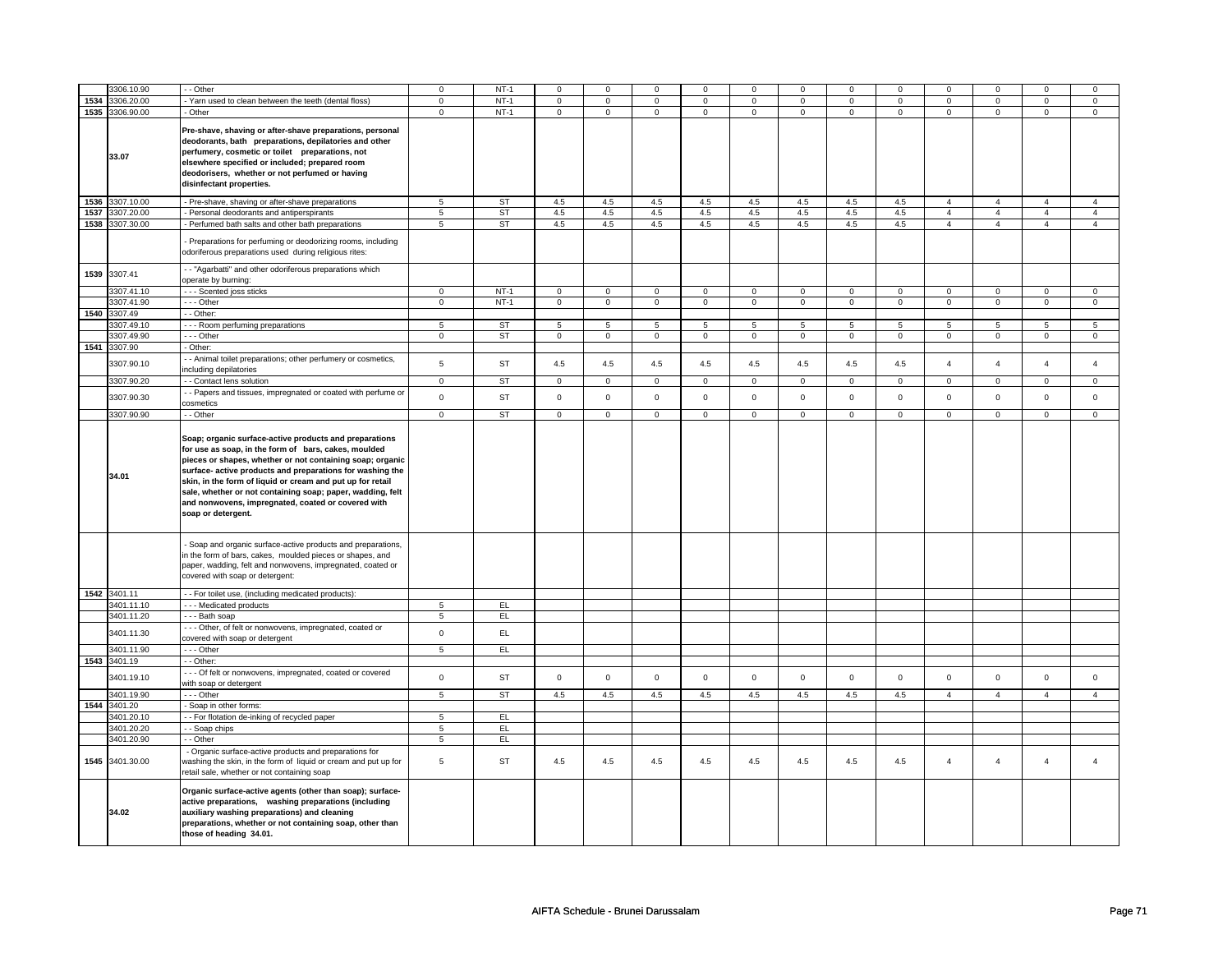|      |              | - Organic surface-active agents, whether or not put up for      |                 |           |                |                |                |                |                |                |                     |                |                |                |                |                |
|------|--------------|-----------------------------------------------------------------|-----------------|-----------|----------------|----------------|----------------|----------------|----------------|----------------|---------------------|----------------|----------------|----------------|----------------|----------------|
|      |              | retail sale:                                                    |                 |           |                |                |                |                |                |                |                     |                |                |                |                |                |
| 1546 | 3402.11      | - - Anionic:                                                    |                 |           |                |                |                |                |                |                |                     |                |                |                |                |                |
|      | 3402.11.10   | --- Sulphated fatty alcohols                                    | $\mathbf{0}$    | $NT-1$    | $\mathbf 0$    | $\mathbf{0}$   | $\mathbf 0$    | $\mathbf{0}$   | $\mathbf 0$    | $\mathbf{0}$   | $\mathbf 0$         | $\mathbf{0}$   | $\mathbf 0$    | $\mathbf{0}$   | $\mathbf 0$    | $\mathbf{0}$   |
|      |              |                                                                 |                 |           |                |                |                |                |                |                |                     |                |                |                |                |                |
|      | 3402.11.20   | - - - Wetting agents used in the manufacture of herbicide       | $\mathsf 0$     | $NT-1$    | $\mathbf 0$    | $\mathbf 0$    | $\mathbf 0$    | $\mathbf 0$    | $\mathbf 0$    | $\mathbf 0$    | $\Omega$            | $\mathbf 0$    | $\mathbf 0$    | $\mathsf 0$    | $\Omega$       | $\mathsf 0$    |
|      |              |                                                                 |                 |           |                |                |                |                |                |                |                     |                |                |                |                |                |
|      | 3402.11.90   | $- -$ Other                                                     | $\circ$         | $NT-1$    | $\mathbf 0$    | $\mathbf 0$    | $\mathbf 0$    | $\mathbf{0}$   | $\mathbf 0$    | $\mathbf 0$    | $\mathbf 0$         | $\mathbf 0$    | $\mathsf 0$    | $\mathsf 0$    | $\mathsf 0$    | $\mathbf 0$    |
| 1547 | 3402.12      | - - Cationic:                                                   |                 |           |                |                |                |                |                |                |                     |                |                |                |                |                |
|      |              |                                                                 |                 |           |                |                |                |                |                |                |                     |                |                |                |                |                |
|      | 3402.12.10   | --- Wetting agents used in the manufacture of herbicide         | $\mathsf 0$     | $NT-1$    | $\mathsf 0$    | $\mathsf 0$    | $\mathbf 0$    | $\mathsf 0$    | $\mathsf 0$    | $\mathbf 0$    | $\mathsf 0$         | $\mathsf 0$    | $\mathsf 0$    | $\mathsf 0$    | $\mathsf 0$    | $\mathsf{o}\,$ |
|      |              |                                                                 |                 |           |                |                |                |                |                |                |                     |                |                |                |                |                |
|      | 3402.12.90   | --- Other                                                       | $\mathsf 0$     | $NT-1$    | $\mathsf 0$    | $\mathsf 0$    | $\mathsf 0$    | $\mathsf 0$    | $\mathsf 0$    | $\mathsf 0$    | $\mathsf{O}\xspace$ | $\mathsf 0$    | $\mathsf 0$    | $\mathsf 0$    | $\mathsf 0$    | $\mathsf 0$    |
| 1548 | 3402.13.00   | - - Non-ionic                                                   | $\overline{0}$  | $NT-1$    | $\overline{0}$ | $\overline{0}$ | $\overline{0}$ | $\overline{0}$ | $\overline{0}$ | $\overline{0}$ | $\overline{0}$      | $\overline{0}$ | $\overline{0}$ | $\overline{0}$ | $\overline{0}$ | $\overline{0}$ |
|      |              |                                                                 |                 |           |                |                |                |                |                |                |                     |                |                |                |                |                |
| 1549 | 3402.19.00   | - - Other                                                       | $\overline{0}$  | $NT-1$    | $\mathsf 0$    | $\mathbf 0$    | $\mathbf 0$    | $\mathsf 0$    | $\mathbf 0$    | $\mathbf 0$    | $\mathbf 0$         | $\mathbf 0$    | $\mathsf 0$    | $\mathsf 0$    | $\mathsf 0$    | $\mathbf 0$    |
| 1550 | 3402.20      | - Preparations put up for retail sale:                          |                 |           |                |                |                |                |                |                |                     |                |                |                |                |                |
|      |              | - - In liquid form:                                             |                 |           |                |                |                |                |                |                |                     |                |                |                |                |                |
|      | 3402.20.11   | - - - Anionic surface active preparations                       | $5\overline{5}$ | EL        |                |                |                |                |                |                |                     |                |                |                |                |                |
|      |              |                                                                 |                 |           |                |                |                |                |                |                |                     |                |                |                |                |                |
|      |              | - - - Anionic washing preparations and cleaning preparations,   |                 |           |                |                |                |                |                |                |                     |                |                |                |                |                |
|      | 3402.20.12   |                                                                 | 5               | EL.       |                |                |                |                |                |                |                     |                |                |                |                |                |
|      |              | including bleaching, cleansing and degreasing preparations      |                 |           |                |                |                |                |                |                |                     |                |                |                |                |                |
|      | 3402.20.13   | - - - Other surface active preparations                         | 5               | EL        |                |                |                |                |                |                |                     |                |                |                |                |                |
|      |              |                                                                 |                 |           |                |                |                |                |                |                |                     |                |                |                |                |                |
|      |              | - - - Other washing preparations and cleaning preparations,     |                 |           |                |                |                |                |                |                |                     |                |                |                |                |                |
|      | 3402.20.19   |                                                                 | $\,$ 5          | EL.       |                |                |                |                |                |                |                     |                |                |                |                |                |
|      |              | including bleaching, cleansing and degreasing preparations      |                 |           |                |                |                |                |                |                |                     |                |                |                |                |                |
|      |              | - - Other:                                                      |                 |           |                |                |                |                |                |                |                     |                |                |                |                |                |
|      |              |                                                                 |                 |           |                |                |                |                |                |                |                     |                |                |                |                |                |
|      | 3402.20.91   | - - - Anionic surface active preparations                       | 5               | EL        |                |                |                |                |                |                |                     |                |                |                |                |                |
|      |              |                                                                 |                 |           |                |                |                |                |                |                |                     |                |                |                |                |                |
|      | 3402.20.92   | -- Anionic washing preparations and cleaning preparations,      | 5               | EL.       |                |                |                |                |                |                |                     |                |                |                |                |                |
|      |              | including bleaching, cleansing and degreasing preparations      |                 |           |                |                |                |                |                |                |                     |                |                |                |                |                |
|      |              |                                                                 |                 |           |                |                |                |                |                |                |                     |                |                |                |                |                |
|      | 3402.20.93   | - - - Other surface active preparations                         | $5\overline{5}$ | EL        |                |                |                |                |                |                |                     |                |                |                |                |                |
|      |              |                                                                 |                 |           |                |                |                |                |                |                |                     |                |                |                |                |                |
|      | 3402.20.99   | - - - Other washing preparations and cleaning preparations,     | $\,$ 5 $\,$     | EL.       |                |                |                |                |                |                |                     |                |                |                |                |                |
|      |              | including bleaching, cleansing and degreasing preparations      |                 |           |                |                |                |                |                |                |                     |                |                |                |                |                |
|      | 1551 3402.90 | - Other:                                                        |                 |           |                |                |                |                |                |                |                     |                |                |                |                |                |
|      |              |                                                                 |                 |           |                |                |                |                |                |                |                     |                |                |                |                |                |
|      |              | - - In liquid form:                                             |                 |           |                |                |                |                |                |                |                     |                |                |                |                |                |
|      | 3402.90.11   | - - - Anionic surface active preparations                       | $5\overline{5}$ | ST        | 4.5            | 4.5            | 4.5            | 4.5            | 4.5            | 4.5            | 4.5                 | 4.5            | $\overline{4}$ | $\overline{4}$ | $\overline{4}$ | 4              |
|      |              | - - - Anionic washing preparations and cleaning preparations,   |                 |           |                |                |                |                |                |                |                     |                |                |                |                |                |
|      | 3402.90.12   |                                                                 | $\,$ 5 $\,$     | <b>ST</b> | $4.5\,$        | 4.5            | 4.5            | $4.5\,$        | 4.5            | 4.5            | 4.5                 | 4.5            | $\overline{4}$ | $\overline{4}$ | $\overline{4}$ | $\overline{4}$ |
|      |              | including bleaching,<br>cleansing and                           |                 |           |                |                |                |                |                |                |                     |                |                |                |                |                |
|      |              | degreasing preparations                                         |                 |           |                |                |                |                |                |                |                     |                |                |                |                |                |
|      | 3402.90.13   | - - - Other surface active preparations                         | $\overline{5}$  | <b>ST</b> | 4.5            | 4.5            | 4.5            | 4.5            | 4.5            | 4.5            | 4.5                 | 4.5            | $\overline{4}$ | $\overline{4}$ | $\overline{4}$ | $\overline{4}$ |
|      |              | - - - Other washing preparations and cleaning preparations,     |                 |           |                |                |                |                |                |                |                     |                |                |                |                |                |
|      | 3402.90.19   | including bleaching,<br>cleansing and                           | 5               | <b>ST</b> | 4.5            | 4.5            | 4.5            | 4.5            | 4.5            | 4.5            | 4.5                 | 4.5            | $\overline{4}$ | $\overline{4}$ | $\overline{4}$ | $\overline{4}$ |
|      |              |                                                                 |                 |           |                |                |                |                |                |                |                     |                |                |                |                |                |
|      |              | degreasing preparations                                         |                 |           |                |                |                |                |                |                |                     |                |                |                |                |                |
|      |              | - - Other:                                                      |                 |           |                |                |                |                |                |                |                     |                |                |                |                |                |
|      | 3402.90.91   | - - - Anionic surface active preparations                       | 5               | ST        | 4.5            | 4.5            | 4.5            | 4.5            | 4.5            | 4.5            | 4.5                 | 4.5            | $\overline{4}$ | $\overline{4}$ | $\overline{4}$ | $\overline{4}$ |
|      |              | - - - Anionic washing preparations and cleaning preparations,   |                 |           |                |                |                |                |                |                |                     |                |                |                |                |                |
|      |              |                                                                 |                 |           |                |                |                |                |                |                |                     |                |                |                |                |                |
|      | 3402.90.92   | including bleaching,<br>cleansing and                           | $\sqrt{5}$      | <b>ST</b> | $4.5\,$        | 4.5            | 4.5            | 4.5            | 4.5            | 4.5            | 4.5                 | 4.5            | $\overline{4}$ | $\overline{4}$ | $\overline{4}$ | $\overline{4}$ |
|      |              | degreasing preparations                                         |                 |           |                |                |                |                |                |                |                     |                |                |                |                |                |
|      | 3402.90.93   | - - - Other surface active preparations                         | $5\overline{)}$ | ST        | 4.5            | 4.5            | 4.5            | 4.5            | 4.5            | 4.5            | 4.5                 | 4.5            | $\overline{4}$ | $\overline{4}$ | $\overline{4}$ | $\overline{4}$ |
|      |              | - - - Other washing preparations and cleaning preparations,     |                 |           |                |                |                |                |                |                |                     |                |                |                |                |                |
|      | 3402.90.99   | including bleaching,<br>cleansing and                           | 5               | <b>ST</b> | 4.5            | 4.5            | 4.5            | 4.5            | 4.5            | 4.5            | 4.5                 | 4.5            | $\overline{4}$ | $\overline{4}$ | $\overline{4}$ | $\overline{4}$ |
|      |              |                                                                 |                 |           |                |                |                |                |                |                |                     |                |                |                |                |                |
|      |              | degreasing preparations                                         |                 |           |                |                |                |                |                |                |                     |                |                |                |                |                |
|      |              |                                                                 |                 |           |                |                |                |                |                |                |                     |                |                |                |                |                |
|      |              |                                                                 |                 |           |                |                |                |                |                |                |                     |                |                |                |                |                |
|      |              | Lubricating preparations, (including cutting-oil                |                 |           |                |                |                |                |                |                |                     |                |                |                |                |                |
|      |              | preparations, bolt or nut release preparations, anti-rust or    |                 |           |                |                |                |                |                |                |                     |                |                |                |                |                |
|      |              | anti-corrosion preparations and mould release                   |                 |           |                |                |                |                |                |                |                     |                |                |                |                |                |
|      |              |                                                                 |                 |           |                |                |                |                |                |                |                     |                |                |                |                |                |
|      |              | preparations, based on lubricants) and preparations of a        |                 |           |                |                |                |                |                |                |                     |                |                |                |                |                |
|      | 34.03        | kind used for oil or grease treatment of textile materials,     |                 |           |                |                |                |                |                |                |                     |                |                |                |                |                |
|      |              | leather, furskins or other materials, but excluding             |                 |           |                |                |                |                |                |                |                     |                |                |                |                |                |
|      |              | preparations containing, as basic constituents, 70% or          |                 |           |                |                |                |                |                |                |                     |                |                |                |                |                |
|      |              | more by weight of petroleum oils or of oils containing, as      |                 |           |                |                |                |                |                |                |                     |                |                |                |                |                |
|      |              | basic constituents, 70% or more by weight of petroleum          |                 |           |                |                |                |                |                |                |                     |                |                |                |                |                |
|      |              |                                                                 |                 |           |                |                |                |                |                |                |                     |                |                |                |                |                |
|      |              | oils or of oils obtained from bituminous minerals.              |                 |           |                |                |                |                |                |                |                     |                |                |                |                |                |
|      |              |                                                                 |                 |           |                |                |                |                |                |                |                     |                |                |                |                |                |
|      |              |                                                                 |                 |           |                |                |                |                |                |                |                     |                |                |                |                |                |
|      |              | - Containing petroleum oils or oils obtained from bituminous    |                 |           |                |                |                |                |                |                |                     |                |                |                |                |                |
|      |              | minerals:                                                       |                 |           |                |                |                |                |                |                |                     |                |                |                |                |                |
|      |              | - Preparations for the treatment of textile materials, leather, |                 |           |                |                |                |                |                |                |                     |                |                |                |                |                |
| 1552 | 3403.11      | furskins or other materials:                                    |                 |           |                |                |                |                |                |                |                     |                |                |                |                |                |
|      |              | $- -$ Liquid:                                                   |                 |           |                |                |                |                |                |                |                     |                |                |                |                |                |
|      |              |                                                                 |                 |           |                |                |                |                |                |                |                     |                |                |                |                |                |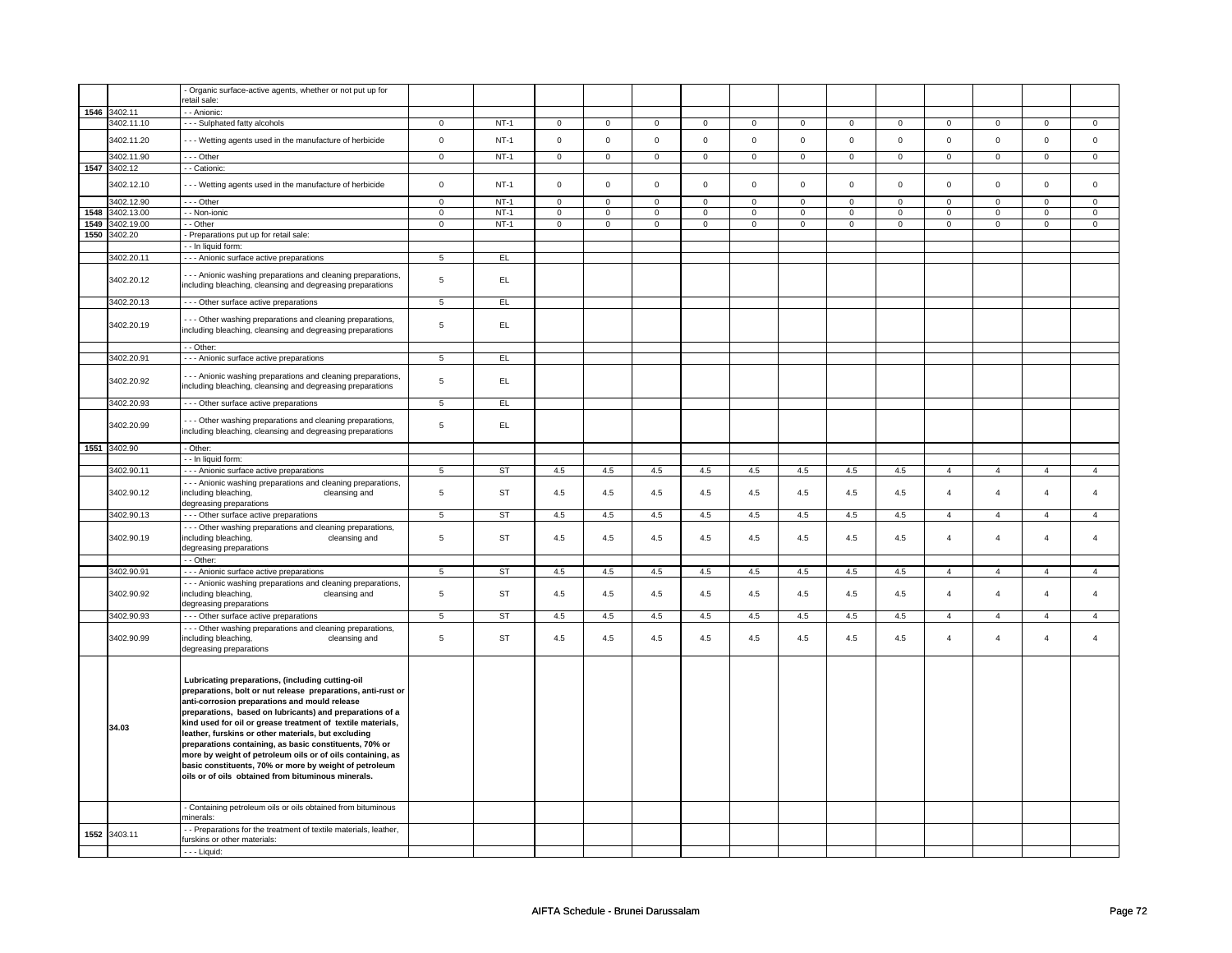|      | 3403.11.11               | - - - - Lubricating oil preparation                                                                                                                                                                                                                                                                                                                                          | $44¢$ / dal      | EL          |                     |                     |                     |              |             |                |             |                |             |                |                |                |
|------|--------------------------|------------------------------------------------------------------------------------------------------------------------------------------------------------------------------------------------------------------------------------------------------------------------------------------------------------------------------------------------------------------------------|------------------|-------------|---------------------|---------------------|---------------------|--------------|-------------|----------------|-------------|----------------|-------------|----------------|----------------|----------------|
|      | 3403.11.12               | - - - - Preparations containing silicone oil                                                                                                                                                                                                                                                                                                                                 | $44¢$ / dal      | EL          |                     |                     |                     |              |             |                |             |                |             |                |                |                |
|      | 3403.11.19               | - - - - Other                                                                                                                                                                                                                                                                                                                                                                | $44¢$ / dal      | EL          |                     |                     |                     |              |             |                |             |                |             |                |                |                |
|      | 3403.11.90               | $- -$ Other                                                                                                                                                                                                                                                                                                                                                                  | 11¢/kg           | EL          |                     |                     |                     |              |             |                |             |                |             |                |                |                |
|      |                          |                                                                                                                                                                                                                                                                                                                                                                              |                  |             |                     |                     |                     |              |             |                |             |                |             |                |                |                |
|      | 1553 3403.19             | - - Other:                                                                                                                                                                                                                                                                                                                                                                   |                  |             |                     |                     |                     |              |             |                |             |                |             |                |                |                |
|      |                          | - - - Liquid:                                                                                                                                                                                                                                                                                                                                                                |                  |             |                     |                     |                     |              |             |                |             |                |             |                |                |                |
|      | 3403.19.11               | - - - - Oil for aircraft engines                                                                                                                                                                                                                                                                                                                                             | $44¢$ / dal      | EL          |                     |                     |                     |              |             |                |             |                |             |                |                |                |
|      | 3403.19.12               | - - - - Preparations containing silicone oil                                                                                                                                                                                                                                                                                                                                 | $44¢$ / dal      | EL          |                     |                     |                     |              |             |                |             |                |             |                |                |                |
|      | 3403.19.19               | - - - - Other                                                                                                                                                                                                                                                                                                                                                                | $44¢$ / dal      | EL.         |                     |                     |                     |              |             |                |             |                |             |                |                |                |
|      | 3403.19.90               |                                                                                                                                                                                                                                                                                                                                                                              |                  | EL          |                     |                     |                     |              |             |                |             |                |             |                |                |                |
|      |                          | --- Other                                                                                                                                                                                                                                                                                                                                                                    | 11¢/kg           |             |                     |                     |                     |              |             |                |             |                |             |                |                |                |
|      |                          | - Other:                                                                                                                                                                                                                                                                                                                                                                     |                  |             |                     |                     |                     |              |             |                |             |                |             |                |                |                |
| 1554 | 3403.91                  | - - Preparations for the treatment of textile materials, leather,<br>furskins or other materials:                                                                                                                                                                                                                                                                            |                  |             |                     |                     |                     |              |             |                |             |                |             |                |                |                |
|      |                          | - - - Liquid:                                                                                                                                                                                                                                                                                                                                                                |                  |             |                     |                     |                     |              |             |                |             |                |             |                |                |                |
|      | 3403.91.11               | - - - - Preparations containing silicone oil                                                                                                                                                                                                                                                                                                                                 | $44¢$ / dal      | EL.         |                     |                     |                     |              |             |                |             |                |             |                |                |                |
|      | 3403.91.19               | - - - - Other                                                                                                                                                                                                                                                                                                                                                                | $44¢$ / dal      | EL          |                     |                     |                     |              |             |                |             |                |             |                |                |                |
|      | 3403.91.90               | $- -$ Other                                                                                                                                                                                                                                                                                                                                                                  |                  | EL          |                     |                     |                     |              |             |                |             |                |             |                |                |                |
|      |                          |                                                                                                                                                                                                                                                                                                                                                                              | 11¢/kg           |             |                     |                     |                     |              |             |                |             |                |             |                |                |                |
|      | 1555 3403.99             | $-$ Other:                                                                                                                                                                                                                                                                                                                                                                   |                  |             |                     |                     |                     |              |             |                |             |                |             |                |                |                |
|      |                          | - - - Liquid:                                                                                                                                                                                                                                                                                                                                                                |                  |             |                     |                     |                     |              |             |                |             |                |             |                |                |                |
|      | 3403.99.11               | - - - - Oil for aircraft engines                                                                                                                                                                                                                                                                                                                                             | 44¢ / dal        | EL.         |                     |                     |                     |              |             |                |             |                |             |                |                |                |
|      | 3403.99.12               | - - - - Preparations containing silicone oil                                                                                                                                                                                                                                                                                                                                 | $44¢$ / dal      | EL          |                     |                     |                     |              |             |                |             |                |             |                |                |                |
|      | 3403.99.19               | $\cdots$ - Other                                                                                                                                                                                                                                                                                                                                                             | $44¢$ / dal      | EL          |                     |                     |                     |              |             |                |             |                |             |                |                |                |
|      |                          |                                                                                                                                                                                                                                                                                                                                                                              |                  |             |                     |                     |                     |              |             |                |             |                |             |                |                |                |
|      | 3403.99.90               | $- -$ Other                                                                                                                                                                                                                                                                                                                                                                  | 11¢/kg           | EL          |                     |                     |                     |              |             |                |             |                |             |                |                |                |
|      | 34.04                    | Artificial waxes and prepared waxes.                                                                                                                                                                                                                                                                                                                                         |                  |             |                     |                     |                     |              |             |                |             |                |             |                |                |                |
| 1556 | 3404.10.00               | - Of chemically modified lignite                                                                                                                                                                                                                                                                                                                                             | $\mathbf 0$      | $NT-1$      | $\mathsf 0$         | $\mathsf 0$         | $\mathsf{O}\xspace$ | $\mathsf 0$  | $\mathsf 0$ | $\mathsf 0$    | $\Omega$    | $\Omega$       | $\Omega$    | $\Omega$       | $\Omega$       | $\Omega$       |
| 1557 | 3404.20.00               | - Of poly(oxyethylene) (polyethylene glycol)                                                                                                                                                                                                                                                                                                                                 | $\mathbf 0$      | $NT-1$      | $\mathsf 0$         | $\mathbf 0$         | $\mathsf 0$         | $\mathbf 0$  | $\mathsf 0$ | $\mathbf 0$    | $\mathsf 0$ | $\mathbf 0$    | $\mathsf 0$ | $\mathbf 0$    | $\mathsf 0$    | $\overline{0}$ |
| 1558 | 3404.90.00               | - Other                                                                                                                                                                                                                                                                                                                                                                      | $\mathsf 0$      | $NT-1$      | $\mathsf 0$         | $\circ$             | $\mathsf 0$         | $\mathbf 0$  | $\mathsf 0$ | $\mathbf 0$    | $\mathbf 0$ | $\mathbf 0$    | $\mathsf 0$ | $\mathsf 0$    | $\mathsf 0$    | $\mathbf 0$    |
|      |                          |                                                                                                                                                                                                                                                                                                                                                                              |                  |             |                     |                     |                     |              |             |                |             |                |             |                |                |                |
|      | 34.05                    | Polishes and creams, for footwear, furniture, floors,<br>coachwork, glass or metal, scouring pastes and powders<br>and similar preparations (whether or not in the form of<br>paper, wadding, felt, nonwovens, cellular plastics or<br>cellular rubber, impregnated, coated or covered with such<br>preparations), excluding waxes of heading 34.04.                         |                  |             |                     |                     |                     |              |             |                |             |                |             |                |                |                |
|      | 1559 3405.10.00          | - Polishes, creams and similar preparations for footwear or<br>eather                                                                                                                                                                                                                                                                                                        | $\mathbf 0$      | $NT-1$      | $\mathsf 0$         | $\mathsf{o}\xspace$ | $\mathsf 0$         | $\mathsf 0$  | $\mathsf 0$ | $\mathsf 0$    | $\mathsf 0$ | $\mathbf 0$    | $\mathsf 0$ | $\mathbf 0$    | $\mathsf 0$    | $\mathsf 0$    |
| 1560 | 3405.20.00               | - Polishes, creams and similar preparations for the<br>maintenance of wooden furniture, floors or other woodwork                                                                                                                                                                                                                                                             | $\mathbf 0$      | <b>NT-1</b> | $\mathsf 0$         | $\mathsf 0$         | $\mathbf 0$         | 0            | $\mathsf 0$ | $\mathbf 0$    | $\mathsf 0$ | 0              | $\mathsf 0$ | $\mathbf 0$    | $\mathsf 0$    | $\mathbf 0$    |
| 1561 | 3405.30.00               | - Polishes and similar preparations for coachwork, other than<br>netal polishes                                                                                                                                                                                                                                                                                              | $\mathsf 0$      | $NT-1$      | $\mathsf 0$         | $\mathsf 0$         | $\mathsf 0$         | $\mathsf 0$  | $\mathsf 0$ | $\mathsf 0$    | $\mathsf 0$ | $\mathsf 0$    | $\mathsf 0$ | $\mathsf 0$    | $\mathsf 0$    | $\mathsf 0$    |
| 1562 | 3405.40                  | - Scouring pastes and powders and other scouring<br>preparations:                                                                                                                                                                                                                                                                                                            |                  |             |                     |                     |                     |              |             |                |             |                |             |                |                |                |
|      |                          | - - Scouring pastes and powders:                                                                                                                                                                                                                                                                                                                                             |                  |             |                     |                     |                     |              |             |                |             |                |             |                |                |                |
|      |                          |                                                                                                                                                                                                                                                                                                                                                                              |                  |             |                     |                     |                     |              |             |                |             |                |             |                |                |                |
|      | 3405.40.11<br>3405.40.19 | --- Abrasive lapping and abrasive honing, in the form of flour<br>--- Other                                                                                                                                                                                                                                                                                                  | $\,$ 5 $\,$<br>5 | EL<br>EL.   |                     |                     |                     |              |             |                |             |                |             |                |                |                |
|      | 3405.40.90               | - - Other                                                                                                                                                                                                                                                                                                                                                                    | $\overline{0}$   | EL          |                     |                     |                     |              |             |                |             |                |             |                |                |                |
|      |                          |                                                                                                                                                                                                                                                                                                                                                                              |                  |             |                     |                     |                     |              |             |                |             |                |             |                |                |                |
| 1563 | 3405.90                  | - Other:                                                                                                                                                                                                                                                                                                                                                                     |                  |             |                     |                     |                     |              |             |                |             |                |             |                |                |                |
|      | 3405.90.10               | - - Metal polishes                                                                                                                                                                                                                                                                                                                                                           | $\mathbf 0$      | $NT-1$      | $\mathsf 0$         | $\mathbf 0$         | $\mathsf 0$         | $\mathbf 0$  | $\mathsf 0$ | $\mathbf 0$    | $\mathbf 0$ | $\mathsf 0$    | $\mathsf 0$ | $\mathsf 0$    | $\mathbf 0$    | $\mathbf 0$    |
|      | 3405.90.90               | - - Other                                                                                                                                                                                                                                                                                                                                                                    | $\overline{0}$   | $NT-1$      | $\mathsf{O}\xspace$ | $\mathbf 0$         | $\mathsf{O}\xspace$ | $\mathbf 0$  | $\mathsf 0$ | $\overline{0}$ | $\mathsf 0$ | $\overline{0}$ | $\mathsf 0$ | $\overline{0}$ | $\overline{0}$ | $\overline{0}$ |
|      | 1564 3406.00.00          | Candles, tapers, and the like.                                                                                                                                                                                                                                                                                                                                               | $\mathsf 0$      | $NT-1$      | $\mathsf 0$         | $\mathbf 0$         | $\mathsf 0$         | $\mathbf{0}$ | $\mathsf 0$ | $\mathbf 0$    | $\mathbf 0$ | $\mathbf 0$    | $\mathsf 0$ | $\mathsf 0$    | $\mathsf 0$    | $\mathbf 0$    |
|      | 1565 34.07               | Modelling pastes, including those put up for children's<br>amusement; preparations known as "dental wax" or as<br>"dental impression compounds", put up in sets, in<br>packings for retail sale or in plates, horseshoe shapes,<br>sticks or similar forms; other preparations for use in<br>dentistry, with a basis of plaster (of calcined gypsum or<br>calcium sulphate). |                  |             |                     |                     |                     |              |             |                |             |                |             |                |                |                |
|      | 3407.00.10               | - Modelling pastes, including those put up for children's<br>amusement                                                                                                                                                                                                                                                                                                       | $\mathsf 0$      | $NT-1$      | $\mathsf 0$         | $\mathsf 0$         | $\mathsf 0$         | $\mathsf 0$  | $\mathsf 0$ | $\mathsf 0$    | $\mathbf 0$ | $\mathsf 0$    | $\mathsf 0$ | $\mathsf 0$    | $\mathsf 0$    | $\mathbf 0$    |
|      | 3407.00.20               | - Preparations known as "dental wax" or "dental impression<br>compounds", put up in sets, in packings for retail sale or in<br>plates, horseshoe shapes, sticks or similar forms                                                                                                                                                                                             | $\mathbf 0$      | $NT-1$      | $\mathsf 0$         | $\mathsf 0$         | $\mathsf 0$         | $\mathbf 0$  | $\mathsf 0$ | $\mathsf 0$    | $\mathsf 0$ | $\mathsf 0$    | $\mathsf 0$ | $\mathsf 0$    | $\mathsf 0$    | $\Omega$       |
|      | 3407.00.90               | - Other                                                                                                                                                                                                                                                                                                                                                                      | $\mathbf 0$      | $NT-1$      | $\mathbf 0$         | $\mathbf 0$         | $\mathbf 0$         | $\mathbf 0$  | $\mathsf 0$ | $\mathbf 0$    | $\Omega$    | $\Omega$       | $\mathbf 0$ | $\mathsf 0$    | $\Omega$       | $\Omega$       |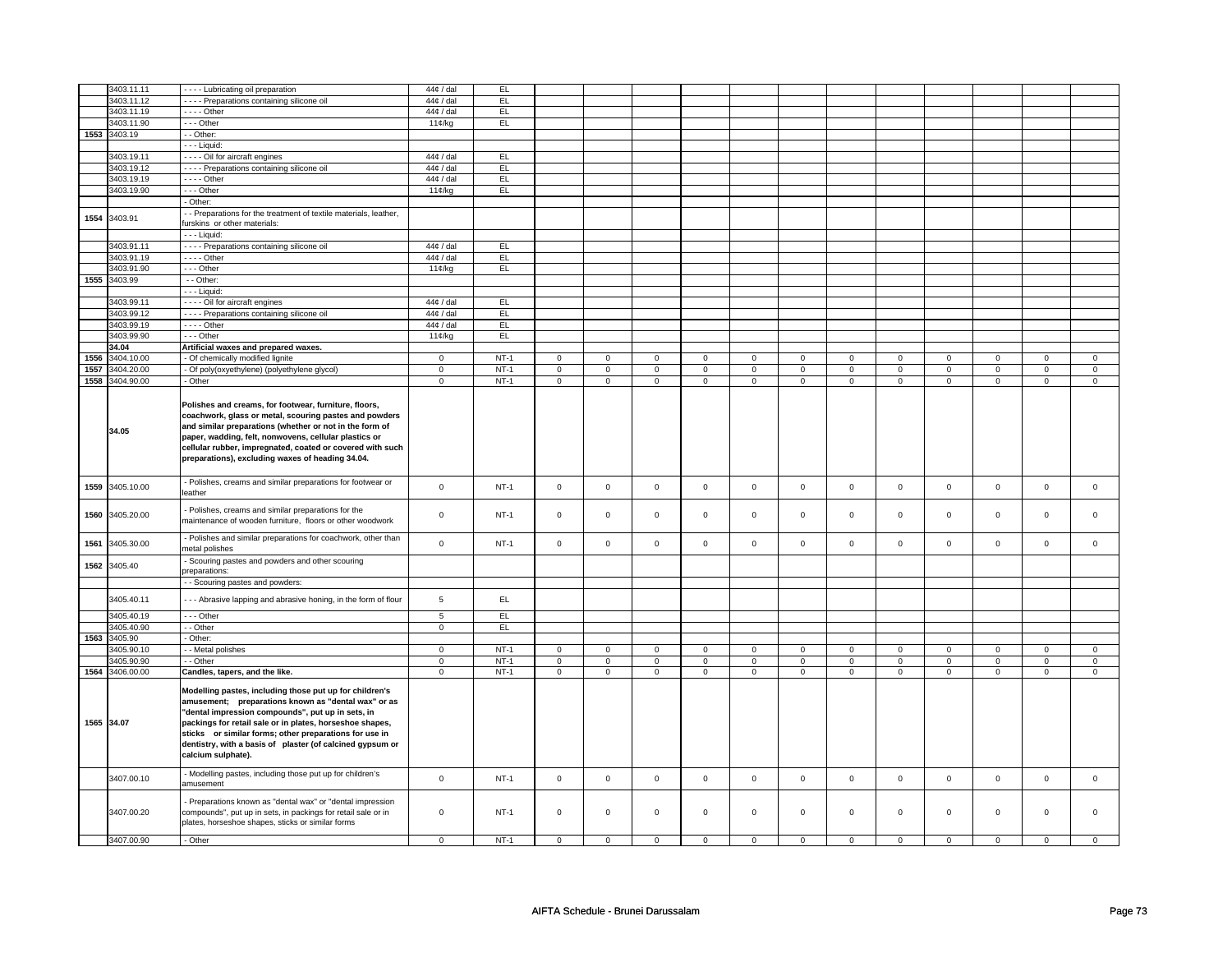|      |                 | Casein, caseinates and other casein derivatives; casein                                                                                                                                                                       |                |             |                |                |                     |                     |                     |                |                |                |                |                |                |                     |
|------|-----------------|-------------------------------------------------------------------------------------------------------------------------------------------------------------------------------------------------------------------------------|----------------|-------------|----------------|----------------|---------------------|---------------------|---------------------|----------------|----------------|----------------|----------------|----------------|----------------|---------------------|
|      | 35.01           | glues.                                                                                                                                                                                                                        |                |             |                |                |                     |                     |                     |                |                |                |                |                |                |                     |
| 1566 | 3501.10.00      | - Casein                                                                                                                                                                                                                      | $\mathbf 0$    | $NT-1$      | $\mathbf 0$    | $\mathbf 0$    | $\mathbf 0$         | $\mathbf 0$         | $\mathbf 0$         | $\mathbf 0$    | $\mathbf 0$    | $\mathbf 0$    | 0              | $\mathbf 0$    | 0              | $\overline{0}$      |
| 1567 | 3501.90.00      | - Other                                                                                                                                                                                                                       | $\mathbf 0$    | $NT-1$      | $\mathbf 0$    | $\mathbf 0$    | $\mathbf 0$         | $\mathbf 0$         | $\mathsf 0$         | $\mathsf 0$    | 0              | $\mathsf 0$    | $\mathsf 0$    | $\mathbf 0$    | 0              | $\mathbf 0$         |
|      | 35.02           | Albumins (including concentrates of two or more whey<br>proteins, containing by weight more than 80% whey<br>proteins, calculated on the dry matter), albuminates and<br>other albumin derivatives.                           |                |             |                |                |                     |                     |                     |                |                |                |                |                |                |                     |
|      |                 | - Egg albumin:                                                                                                                                                                                                                |                |             |                |                |                     |                     |                     |                |                |                |                |                |                |                     |
| 1568 | 3502.11.00      | - - Dried                                                                                                                                                                                                                     | 0              | $NT-1$      | 0              | $\mathsf 0$    | 0                   | $\mathbf 0$         | $\mathbf 0$         | $\mathsf 0$    | 0              | $\mathsf 0$    | 0              | $\mathsf 0$    | 0              | $\mathbf 0$         |
| 1569 | 3502.19.00      | - - Other                                                                                                                                                                                                                     | $\mathsf 0$    | $NT-1$      | $\mathbf 0$    | $\mathbf 0$    | $\mathbf 0$         | $\mathbf 0$         | $\mathsf 0$         | $\mathbf 0$    | $\mathbf 0$    | $\mathbf 0$    | $\mathsf 0$    | $\mathbf 0$    | $\mathsf 0$    | $\mathbf{0}$        |
| 1570 | 3502.20.00      | - Milk albumin, including concentrates of two or more whey<br>proteins                                                                                                                                                        | $\mathsf 0$    | $NT-1$      | $\mathsf 0$    | $\mathsf 0$    | $\mathsf 0$         | $\mathsf 0$         | $\mathsf 0$         | $\mathbf 0$    | $\mathbf 0$    | $\mathsf 0$    | $\mathsf 0$    | $\mathbf 0$    | $\mathsf 0$    | $\mathbf 0$         |
| 1571 | 3502.90.00      | - Other                                                                                                                                                                                                                       | $\Omega$       | $NT-1$      | $\Omega$       | $\Omega$       | $\Omega$            | $\mathsf 0$         | $\mathsf{O}\xspace$ | $\mathsf 0$    | $\Omega$       | $\mathsf 0$    | $\Omega$       | $\Omega$       | $\Omega$       | $\Omega$            |
| 1572 | 35.03           | Gelatin (including gelatin in rectangular (including square)<br>sheets, whether or not                                                                                                                                        |                |             |                |                |                     |                     |                     |                |                |                |                |                |                |                     |
|      |                 | surface-worked or coloured) and gelatin derivatives;<br>singlass; other glues of animal                                                                                                                                       |                |             |                |                |                     |                     |                     |                |                |                |                |                |                |                     |
|      |                 | origin, excluding casein glues of heading 35.01.                                                                                                                                                                              |                |             |                |                |                     |                     |                     |                |                |                |                |                |                |                     |
|      | 3503.00.10      | - Glues                                                                                                                                                                                                                       | $\mathbf 0$    | $NT-1$      | $\mathsf 0$    | $\mathsf 0$    | $\mathsf 0$         | $\mathsf 0$         | $\mathsf 0$         | $\mathsf 0$    | $\mathbf 0$    | $\mathsf 0$    | $\mathsf 0$    | $\mathbf 0$    | $\Omega$       | $\mathsf 0$         |
|      | 3503.00.20      | Gelatin in powder form with bloating level of A-250 or B-230<br>or more                                                                                                                                                       | $\mathbf 0$    | $NT-1$      | $\mathbf 0$    | $\mathsf 0$    | $\mathbf 0$         | $\mathsf 0$         | $\mathbf 0$         | $\mathbf{0}$   | $\mathbf 0$    | $\mathbf{0}$   | $\mathbf 0$    | $\mathbf{0}$   | $\mathbf 0$    | $\mathbf{0}$        |
|      | 3503.00.90      | - Other                                                                                                                                                                                                                       | $\mathbf 0$    | $NT-1$      | 0              | $\mathbf 0$    | 0                   | $\mathbf 0$         | 0                   | $\mathbf 0$    | $\mathbf 0$    | $\mathbf 0$    | 0              | $\mathbf 0$    | 0              | $\mathbf 0$         |
|      | 1573 35.04      | Peptones and their derivatives; other protein substances<br>and their derivatives, not elsewhere specified or included;<br>hide powder, whether or not chromed.                                                               |                |             |                |                |                     |                     |                     |                |                |                |                |                |                |                     |
|      | 3504.00.10      | - Protein substances from soyabean                                                                                                                                                                                            | $\mathbf{0}$   | $NT-1$      | $\overline{0}$ | $\mathbf 0$    | $\mathbf 0$         | $\mathbf 0$         | $\mathbf 0$         | $\mathbf 0$    | $\mathbf 0$    | $\mathbf 0$    | $\mathbf{0}$   | $\mathbf 0$    | $\mathbf 0$    | $\overline{0}$      |
|      | 3504.00.90      | - Other                                                                                                                                                                                                                       | $\mathsf 0$    | $NT-1$      | $\mathbf 0$    | $\mathbf 0$    | $\mathbf 0$         | $\mathbf 0$         | $\mathbf 0$         | $\mathbf 0$    | $\mathbf 0$    | $\mathbf 0$    | $\mathbf 0$    | $\mathbf 0$    | $\mathbf 0$    | $\mathbf 0$         |
|      | 35.05           | Dextrins and other modified starches (for example,                                                                                                                                                                            |                |             |                |                |                     |                     |                     |                |                |                |                |                |                |                     |
|      |                 | pregelatinised or esterified starches);<br>glues based on starches, or on dextrins or other modified<br>starches.                                                                                                             |                |             |                |                |                     |                     |                     |                |                |                |                |                |                |                     |
|      | 1574 3505.10    | - Dextrins and other modified starches:                                                                                                                                                                                       |                |             |                |                |                     |                     |                     |                |                |                |                |                |                |                     |
|      | 3505.10.10      | - - Dextrins and soluble or roasted starches                                                                                                                                                                                  | $\mathbf 0$    | $NT-1$      | $\mathbf 0$    | $\mathbf 0$    | $\mathbf 0$         | $\mathbf 0$         | $\mathbf 0$         | $\mathbf{0}$   | $\mathbf 0$    | $\mathbf 0$    | $\mathbf 0$    | $\mathbf 0$    | $\mathbf 0$    | 0                   |
|      | 3505.10.90      | - - Other                                                                                                                                                                                                                     | $\overline{0}$ | $NT-1$      | $\overline{0}$ | $\overline{0}$ | $\mathbf 0$         | $\overline{0}$      | $\mathbf 0$         | $\overline{0}$ | $\mathbf 0$    | $\overline{0}$ | $\overline{0}$ | $\overline{0}$ | $\overline{0}$ | $\overline{0}$      |
|      | 1575 3505.20.00 | - Glues                                                                                                                                                                                                                       | 0              | NT-1        | 0              | $\mathbf 0$    | 0                   | $\mathbf 0$         | 0                   | $\mathbf 0$    | 0              | $\mathbf 0$    | 0              | $\mathbf 0$    | 0              | $\mathbf 0$         |
|      | 35.06           | Prepared glues and other prepared adhesives, not<br>elsewhere specified or included; products suitable for use<br>as glues or adhesives, put up for retail sale as glues or<br>adhesives, not exceeding a net weight of I kg. |                |             |                |                |                     |                     |                     |                |                |                |                |                |                |                     |
|      | 1576 3506.10.00 | - Products suitable for use as glues or adhesives, put up for<br>retail sale as glues or adhesives, not exceeding a net weight<br>of I kg                                                                                     | $\mathbf 0$    | <b>NT-1</b> | $\mathsf 0$    | $\mathbf 0$    | $\mathbf 0$         | $\mathbf 0$         | $\mathbf 0$         | $\mathbf 0$    | 0              | $\mathbf 0$    | 0              | $\mathbf 0$    | 0              | 0                   |
|      |                 | - Other:                                                                                                                                                                                                                      |                |             |                |                |                     |                     |                     |                |                |                |                |                |                |                     |
| 1577 | 3506.91.00      | - Adhesives based on polymers of headings 39.01 to 39.13<br>or on rubber                                                                                                                                                      | $\mathsf 0$    | $NT-1$      | $\mathsf 0$    | $\mathbf 0$    | $\mathsf{O}\xspace$ | $\mathsf{O}\xspace$ | $\mathbf 0$         | $\mathsf 0$    | $\mathsf 0$    | $\mathsf 0$    | $\mathsf 0$    | $\mathbf 0$    | $\mathsf 0$    | $\mathsf{O}\xspace$ |
| 1578 | 3506.99.00      | - - Other                                                                                                                                                                                                                     | $\mathbf 0$    | $NT-1$      | $\mathsf 0$    | $\mathsf 0$    | $\mathsf 0$         | $\mathsf 0$         | $\mathsf 0$         | $\mathbf 0$    | $\mathbf 0$    | $\mathbf 0$    | $\mathbf 0$    | $\mathbf 0$    | $\mathsf 0$    | $\mathbf 0$         |
|      | 35.07           | Enzymes; prepared enzymes not elsewhere specified or<br>included.                                                                                                                                                             |                |             |                |                |                     |                     |                     |                |                |                |                |                |                |                     |
| 1579 | 3507.10.00      | - Rennet and concentrates thereof                                                                                                                                                                                             | $\overline{0}$ | $NT-1$      | $\overline{0}$ | $\overline{0}$ | $\overline{0}$      | $\overline{0}$      | $\overline{0}$      | $\overline{0}$ | $\overline{0}$ | $\overline{0}$ | $\overline{0}$ | $\overline{0}$ | $\overline{0}$ | $\overline{0}$      |
| 1580 | 3507.90.00      | - Other                                                                                                                                                                                                                       | $\mathsf 0$    | $NT-1$      | $\mathbf 0$    | $\mathbf 0$    | $\mathbf 0$         | $\mathbf 0$         | $\mathbf 0$         | $\mathbf 0$    | 0              | $\mathbf 0$    | 0              | $\mathbf 0$    | 0              | $\mathbf 0$         |
| 1581 | 3601.00.00      | Propellent powders.                                                                                                                                                                                                           | $\mathbf 0$    | $NT-1$      | $\mathsf 0$    | $\mathsf 0$    | $\mathbf 0$         | $\mathsf 0$         | 0                   | $\mathbf 0$    | 0              | $\mathbf 0$    | $\mathsf 0$    | $\mathbf 0$    | 0              | $\mathbf 0$         |
| 1582 | 3602.00.00      | Prepared explosives, other than propellent powders.                                                                                                                                                                           | $\mathsf 0$    | $NT-1$      | $\mathsf 0$    | $\mathsf 0$    | $\mathsf 0$         | $\mathsf 0$         | $\mathsf 0$         | $\mathbf 0$    | $\mathbf 0$    | $\mathbf 0$    | $\mathsf 0$    | $\mathbf 0$    | $\mathbf 0$    | $\mathbf 0$         |
| 1583 | 36.03           | Safety fuses; detonating fuses; percussion or detonating<br>caps; igniters; electric detonators.                                                                                                                              |                |             |                |                |                     |                     |                     |                |                |                |                |                |                |                     |
|      | 3603.00.10      | - Semi-fuses; elemented caps; signal tubes                                                                                                                                                                                    | $\mathsf 0$    | $NT-1$      | $\mathsf 0$    | $\mathbf 0$    | $\mathbf 0$         | $\mathbf 0$         | $\mathbf 0$         | $\mathbf 0$    | $\mathbf 0$    | $\mathbf 0$    | $\mathbf 0$    | $\mathbf 0$    | $\mathbf 0$    | $\mathbf{0}$        |
|      | 3603.00.90      | - Other                                                                                                                                                                                                                       | $\mathbf 0$    | $NT-1$      | $\mathsf 0$    | $\mathsf 0$    | $\mathsf 0$         | $\mathbf 0$         | $\mathbf 0$         | $\mathbf 0$    | $\mathbf 0$    | $\mathbf 0$    | $\mathbf 0$    | $\mathbf{0}$   | $\mathbf 0$    | $\overline{0}$      |
|      | 36.04           | Fireworks, signalling flares, rain rockets, fog signals and<br>other pyrotechnic articles.                                                                                                                                    |                |             |                |                |                     |                     |                     |                |                |                |                |                |                |                     |
| 1584 | 3604.10         | - Fireworks:                                                                                                                                                                                                                  |                |             |                |                |                     |                     |                     |                |                |                |                |                |                |                     |
|      | 3604.10.10      | - Firecrackers                                                                                                                                                                                                                | 30             | EL.         |                |                |                     |                     |                     |                |                |                |                |                |                |                     |
|      | 3604.10.90      | - Other                                                                                                                                                                                                                       | 30             | EL          |                |                |                     |                     |                     |                |                |                |                |                |                |                     |
| 1585 | 3604.90         | - Other:                                                                                                                                                                                                                      |                |             |                |                |                     |                     |                     |                |                |                |                |                |                |                     |
|      | 3604.90.10      | - - Distress signal equipment                                                                                                                                                                                                 | $\mathbf 0$    | $NT-1$      | $\Omega$       | $\Omega$       | $\Omega$            | $\Omega$            | $\Omega$            | 0              | $\Omega$       | $\Omega$       | $\Omega$       | $\Omega$       | $\Omega$       | $\Omega$            |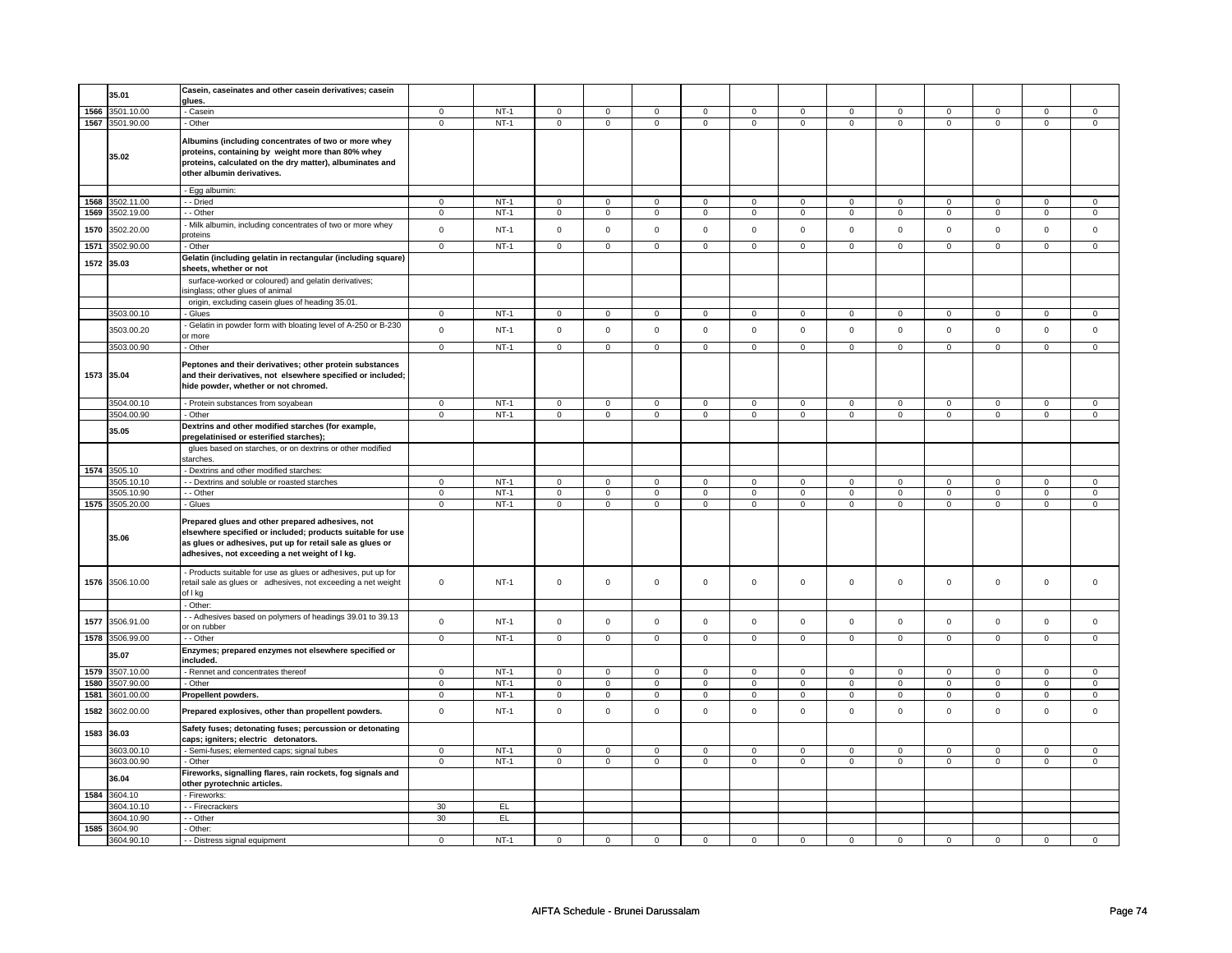|      | 3604.90.20          | - Miniature pyrotechnic munitions and percussion caps for<br>oys                                                                                                                                                    | $\mathsf{o}$      | $NT-1$ | $\mathsf 0$  | $\mathbf 0$    | $\mathsf{O}\xspace$ | $\mathsf{O}\xspace$ | $\mathsf{O}\xspace$ | $\mathsf{O}\xspace$ | $\mathsf 0$ | $\mathbf 0$  | $\mathsf 0$ | $\mathbf 0$    | $\Omega$    | $\Omega$       |
|------|---------------------|---------------------------------------------------------------------------------------------------------------------------------------------------------------------------------------------------------------------|-------------------|--------|--------------|----------------|---------------------|---------------------|---------------------|---------------------|-------------|--------------|-------------|----------------|-------------|----------------|
|      | 3604.90.90          | - - Other                                                                                                                                                                                                           | $\mathbf 0$       | $NT-1$ | $\mathsf 0$  | $\overline{0}$ | $\mathsf 0$         | $\mathbf{0}$        | $\mathsf 0$         | $\mathbf 0$         | $\mathsf 0$ | $\mathsf 0$  | $\mathsf 0$ | $\mathbf 0$    | $\mathbf 0$ | $\mathbf 0$    |
| 1586 | 36.05               | Matches, other than pyrotechnic articles of heading 36.04.                                                                                                                                                          |                   |        |              |                |                     |                     |                     |                     |             |              |             |                |             |                |
|      | 3605.00.10          | In packings of less than 25 matches                                                                                                                                                                                 | cents/100 contair | EL     |              |                |                     |                     |                     |                     |             |              |             |                |             |                |
|      | 3605.00.20          | - In packings of 25 or more but less than 50 matches                                                                                                                                                                | 1.00/100 containe | EL     |              |                |                     |                     |                     |                     |             |              |             |                |             |                |
|      | 3605.00.30          | - In packings of 50 or more but less than 100 matches                                                                                                                                                               | 2.00/100 contain  | EL     |              |                |                     |                     |                     |                     |             |              |             |                |             |                |
|      | 3605.00.40          | - In packings of 100 or more matches                                                                                                                                                                                | .00/5,000 matche  | EL.    |              |                |                     |                     |                     |                     |             |              |             |                |             |                |
|      | 36.06               | Ferro-cerium and other pyrophoric alloys in all forms;<br>articles of combustible materials as specified in Note 2 to<br>this Chapter.                                                                              |                   |        |              |                |                     |                     |                     |                     |             |              |             |                |             |                |
| 1587 | 3606.10.00          | - Liquid or liquefied-gas fuels in containers of a kind used for<br>filling or refilling cigarette or similar lighters and of a capacity<br>not exceeding 300 cm3                                                   | $\mathbf 0$       | $NT-1$ | $\mathsf 0$  | $\mathbf 0$    | $\mathsf 0$         | $\mathbf 0$         | $\mathsf 0$         | $\mathbf 0$         | $\mathsf 0$ | $\mathbf 0$  | $\mathsf 0$ | $\mathbf 0$    | $\mathsf 0$ | $\mathbf 0$    |
|      | 1588 3606.90        | - Other:                                                                                                                                                                                                            |                   |        |              |                |                     |                     |                     |                     |             |              |             |                |             |                |
|      | 3606.90.10          | - Solid or semi-solid fuels, solidified alcohol and other similar<br>prepared fuels                                                                                                                                 | $\mathsf 0$       | $NT-1$ | $\mathbf 0$  | $\mathbf 0$    | $\mathbf 0$         | $\mathbf 0$         | $\mathbf 0$         | $\mathbf 0$         | $\mathbf 0$ | $\mathsf 0$  | $\mathbf 0$ | $\mathbf 0$    | $\mathbf 0$ | $\mathbf 0$    |
|      | 3606.90.20          | - Lighter flints                                                                                                                                                                                                    | $\mathbf 0$       | $NT-1$ | $\mathbf 0$  | $\mathbf 0$    | $\mathsf 0$         | $\mathbf 0$         | $\mathsf 0$         | $\mathsf 0$         | $\mathbf 0$ | $\mathbf 0$  | $\mathsf 0$ | $\mathbf 0$    | $\mathbf 0$ | $\mathbf 0$    |
|      | 3606.90.30          | - Other ferro-cerium and other pyrophoric alloys in all forms                                                                                                                                                       | $\mathbf 0$       | $NT-1$ | $\mathsf 0$  | $\mathsf 0$    | $\mathsf{O}\xspace$ | $\mathsf 0$         | $\mathsf 0$         | $\mathsf 0$         | $\mathbf 0$ | $\mathsf 0$  | $\mathsf 0$ | $\mathsf 0$    | $\mathbf 0$ | $\mathsf 0$    |
|      | 3606.90.40          | - - Resin torches, firelighters and the like                                                                                                                                                                        | $\mathsf 0$       | $NT-1$ | $\mathsf 0$  | $\mathsf 0$    | $\mathsf 0$         | $\mathbf 0$         | $\mathsf 0$         | $\mathbf 0$         | $\mathsf 0$ | $\mathbf 0$  | $\mathsf 0$ | $\mathbf 0$    | $\mathsf 0$ | $\mathsf 0$    |
|      | 3606.90.90          | - - Other                                                                                                                                                                                                           | $\overline{0}$    | $NT-1$ | $\mathbf 0$  | $\circ$        | $\mathsf 0$         | $\mathbf{0}$        | $\mathsf 0$         | $\mathbf 0$         | $\mathbf 0$ | $\mathsf 0$  | $\mathsf 0$ | $\mathbf 0$    | $\mathsf 0$ | $\mathbf{0}$   |
|      | 37.01               | Photographic plates and film in the flat, sensitised,<br>unexposed, of any material other than paper, paperboard<br>or textiles; instant print film in the flat, sensitised,<br>unexposed, whether or not in packs. |                   |        |              |                |                     |                     |                     |                     |             |              |             |                |             |                |
| 1589 | 3701.10.00          | - For X-ray                                                                                                                                                                                                         | $\overline{0}$    | $NT-1$ | $\mathbf{0}$ | $\overline{0}$ | $\mathbf{0}$        | $\overline{0}$      | $\mathbf{0}$        | $\overline{0}$      | $\mathbf 0$ | $\mathbf{0}$ | $\mathbf 0$ | $\overline{0}$ | $\mathbf 0$ | $\overline{0}$ |
| 1590 | 3701.20.00          | - Instant print film                                                                                                                                                                                                | 5                 | EL     |              |                |                     |                     |                     |                     |             |              |             |                |             |                |
| 1591 | 3701.30             | - Other plates and film, with any side exceeding 255 mm:                                                                                                                                                            |                   |        |              |                |                     |                     |                     |                     |             |              |             |                |             |                |
|      | 3701.30.10          | - - Specially manufactured for printing industry                                                                                                                                                                    | 5                 | EL     |              |                |                     |                     |                     |                     |             |              |             |                |             |                |
|      | 3701.30.90          | - - Other                                                                                                                                                                                                           | 5                 | EL.    |              |                |                     |                     |                     |                     |             |              |             |                |             |                |
|      |                     | - Other:                                                                                                                                                                                                            |                   |        |              |                |                     |                     |                     |                     |             |              |             |                |             |                |
| 1592 | 3701.91             | - - For colour photography (polychrome):                                                                                                                                                                            |                   |        |              |                |                     |                     |                     |                     |             |              |             |                |             |                |
|      | 3701.91.10          | --- Specially manufactured for printing industry                                                                                                                                                                    | $\overline{5}$    | EL     |              |                |                     |                     |                     |                     |             |              |             |                |             |                |
|      | 3701.91.90          | $\cdots$ Other                                                                                                                                                                                                      | $\overline{5}$    | EL     |              |                |                     |                     |                     |                     |             |              |             |                |             |                |
|      | 1593 3701.99        | - Other:                                                                                                                                                                                                            |                   |        |              |                |                     |                     |                     |                     |             |              |             |                |             |                |
|      | 3701.99.10          | - - Specially manufactured for printing industry                                                                                                                                                                    | 5                 | EL.    |              |                |                     |                     |                     |                     |             |              |             |                |             |                |
|      | 3701.99.90<br>37.02 | --- Other<br>Photographic film in rolls, sensitised, unexposed, of any<br>material other than paper, paperboard or textiles; instant<br>print film in rolls, sensitised, unexposed.                                 | 5                 | EL     |              |                |                     |                     |                     |                     |             |              |             |                |             |                |
|      | 1594 3702.10.00     | - For X-ray                                                                                                                                                                                                         | $\mathbf 0$       | EL.    |              |                |                     |                     |                     |                     |             |              |             |                |             |                |
| 1595 | 3702.20             | - Instant print film:                                                                                                                                                                                               |                   |        |              |                |                     |                     |                     |                     |             |              |             |                |             |                |
|      |                     | - - In bands of 16 mm or more in width and 120 m or more in                                                                                                                                                         |                   |        |              |                |                     |                     |                     |                     |             |              |             |                |             |                |
|      | 3702.20.10          | length                                                                                                                                                                                                              | $\sqrt{5}$        | EL     |              |                |                     |                     |                     |                     |             |              |             |                |             |                |
|      | 3702.20.90          | $-$ Other                                                                                                                                                                                                           | $\,$ 5 $\,$       | E      |              |                |                     |                     |                     |                     |             |              |             |                |             |                |
|      |                     | - Other film, without perforations, of a width not exceeding 105<br>nm:                                                                                                                                             |                   |        |              |                |                     |                     |                     |                     |             |              |             |                |             |                |
|      | 1596 3702.31        | - - For colour photography (polychrome):                                                                                                                                                                            |                   |        |              |                |                     |                     |                     |                     |             |              |             |                |             |                |
|      | 3702.31.10          | --- In bands of 16 mm up to 105 mm in width and 120 m or<br>more in length                                                                                                                                          | $\sqrt{5}$        | EL     |              |                |                     |                     |                     |                     |             |              |             |                |             |                |
|      | 3702.31.90          | --- Other                                                                                                                                                                                                           | 5                 | EL     |              |                |                     |                     |                     |                     |             |              |             |                |             |                |
| 1597 | 3702.32             | - - Other, with silver halide emulsion:                                                                                                                                                                             |                   |        |              |                |                     |                     |                     |                     |             |              |             |                |             |                |
|      | 3702.32.10          | --- Specially prepared for medical service                                                                                                                                                                          | 5                 | EL     |              |                |                     |                     |                     |                     |             |              |             |                |             |                |
|      | 3702.32.20          | - - - Specially manufactured for printing industry                                                                                                                                                                  | $\overline{5}$    | EL     |              |                |                     |                     |                     |                     |             |              |             |                |             |                |
|      | 3702.32.30          | --- Other, in bands of 16 mm up to 105 mm in width and 120<br>m or more in length                                                                                                                                   | $\sqrt{5}$        | EL     |              |                |                     |                     |                     |                     |             |              |             |                |             |                |
|      | 3702.32.90          | $\cdots$ Other                                                                                                                                                                                                      | $5\overline{)}$   | EL     |              |                |                     |                     |                     |                     |             |              |             |                |             |                |
| 1598 | 3702.39             | - - Other:                                                                                                                                                                                                          |                   |        |              |                |                     |                     |                     |                     |             |              |             |                |             |                |
|      | 3702.39.10          | - - - Specially prepared for medical service                                                                                                                                                                        | $\overline{5}$    | EL     |              |                |                     |                     |                     |                     |             |              |             |                |             |                |
|      | 3702.39.20          | - - - Specially manufactured for printing industry                                                                                                                                                                  | 5                 | EL     |              |                |                     |                     |                     |                     |             |              |             |                |             |                |
|      | 3702.39.30          | --- Infra red transparent film                                                                                                                                                                                      | 5                 | EL     |              |                |                     |                     |                     |                     |             |              |             |                |             |                |
|      | 3702.39.40          | --- Other, in bands of 16 mm up to 105 mm in width and 120<br>m or more in length                                                                                                                                   | $\sqrt{5}$        | EL     |              |                |                     |                     |                     |                     |             |              |             |                |             |                |
|      | 3702.39.90          | --- Other                                                                                                                                                                                                           | 5                 | EL     |              |                |                     |                     |                     |                     |             |              |             |                |             |                |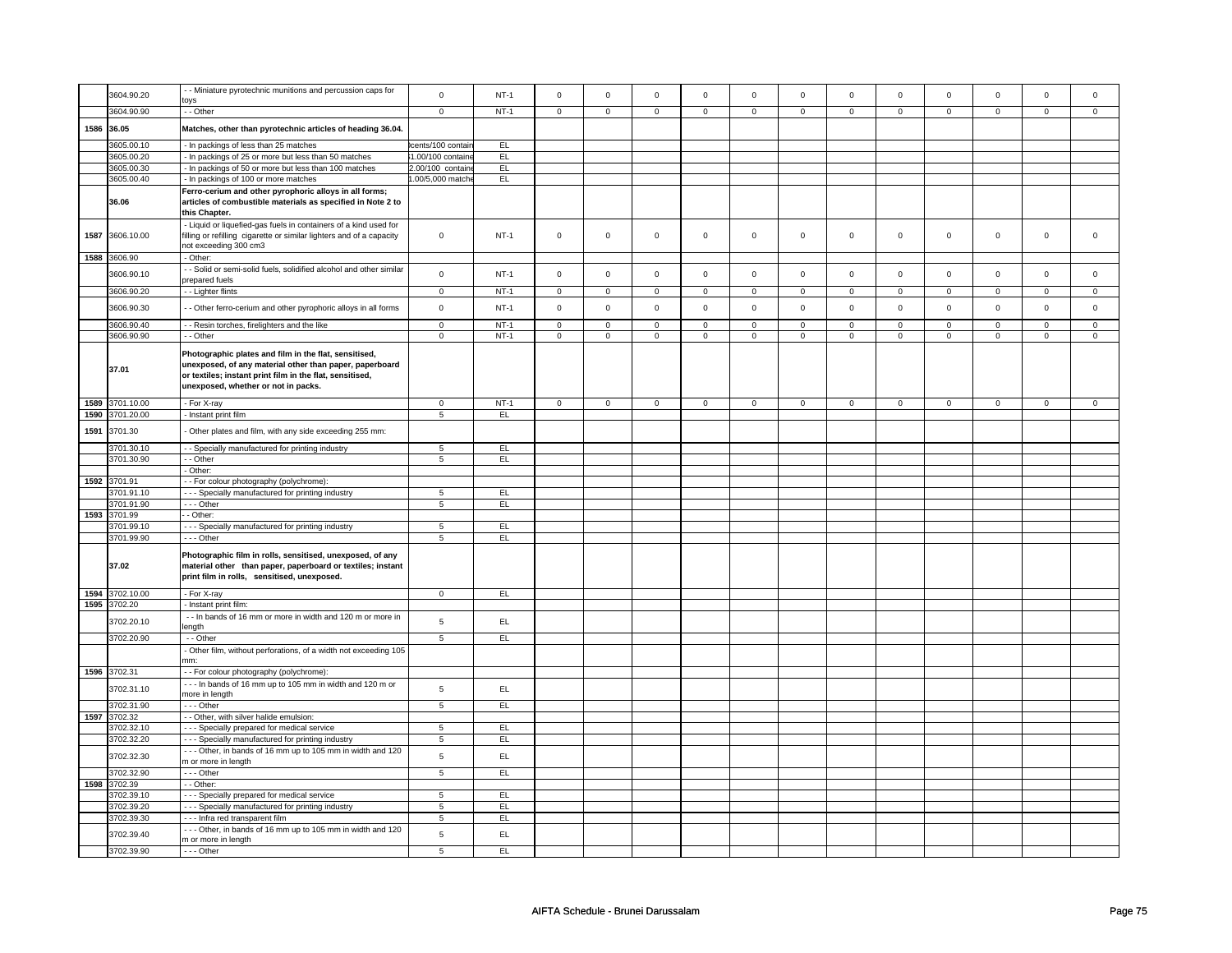|      |                          | - Other film, without perforations, of a width exceeding 105                 |                  |           |  |  |  |  |  |  |
|------|--------------------------|------------------------------------------------------------------------------|------------------|-----------|--|--|--|--|--|--|
|      |                          | nm:<br>- Of a width exceeding 610 mm and of a length exceeding               |                  |           |  |  |  |  |  |  |
|      | 1599 3702.41             | 200 m, for colour photography (polychrome):                                  |                  |           |  |  |  |  |  |  |
|      | 3702.41.10               | - - - Specially prepared for medical service                                 | 5                | EL        |  |  |  |  |  |  |
|      | 3702.41.20               | - - - Specially manufactured for printing industry                           | $\,$ 5 $\,$      | EL        |  |  |  |  |  |  |
|      | 3702.41.90               | --- Other                                                                    | $\overline{5}$   | EL        |  |  |  |  |  |  |
|      |                          | - Of a width exceeding 610 mm and of a length exceeding                      |                  |           |  |  |  |  |  |  |
| 1600 | 3702.42                  | 200 m, other than for colour photography:                                    |                  |           |  |  |  |  |  |  |
|      | 3702.42.10               | - - - Specially prepared for medical service                                 | 5                | EL        |  |  |  |  |  |  |
|      | 3702.42.20               | - - - Specially manufactured for printing industry                           | $5\overline{5}$  | EL.       |  |  |  |  |  |  |
|      | 3702.42.30               | --- Infra red transparent film                                               | 5                | <b>EL</b> |  |  |  |  |  |  |
|      | 3702.42.90               | --- Other                                                                    | $\overline{5}$   | EL        |  |  |  |  |  |  |
|      |                          | - - Of a width exceeding 610 mm and of a length not                          |                  |           |  |  |  |  |  |  |
| 1601 | 3702.43                  | exceeding 200 m:                                                             |                  |           |  |  |  |  |  |  |
|      | 3702.43.10               | - - - Specially prepared for medical service                                 | 5                | EL        |  |  |  |  |  |  |
|      | 3702.43.20               | - - - Specially manufactured for printing industry                           | $5\phantom{.0}$  | EL        |  |  |  |  |  |  |
|      | 3702.43.30               | --- Infra red transparent film                                               | 5                | EL        |  |  |  |  |  |  |
|      | 3702.43.40               | --- Other, of a length of 120 m or more                                      | $\overline{5}$   | EL        |  |  |  |  |  |  |
|      | 3702.43.90               | --- Other                                                                    | 5                | EL        |  |  |  |  |  |  |
|      |                          |                                                                              |                  |           |  |  |  |  |  |  |
| 1602 | 3702.44                  | - - Of a width exceeding 105 mm but not exceeding 610 mm:                    |                  |           |  |  |  |  |  |  |
|      | 3702.44.10               | - - - Specially prepared for medical service                                 | $5\overline{5}$  | EL        |  |  |  |  |  |  |
|      | 3702.44.20               | - - - Specially manufactured for printing industry                           | $5\overline{5}$  | EL.       |  |  |  |  |  |  |
|      | 3702.44.30               | --- Infra red transparent film                                               | 5                | EL        |  |  |  |  |  |  |
|      | 3702.44.40               | --- Other, of a length of 120 m or more                                      | $\overline{5}$   | EL        |  |  |  |  |  |  |
|      | 3702.44.90               | --- Other                                                                    | 5                | EL.       |  |  |  |  |  |  |
|      |                          | - Other film, for colour photography (polychrome):                           |                  |           |  |  |  |  |  |  |
| 1603 | 3702.51                  | - - Of a width not exceeding 16 mm and of a length not                       |                  |           |  |  |  |  |  |  |
|      |                          | exceeding 14 m:                                                              |                  |           |  |  |  |  |  |  |
|      | 3702.51.10               | - - - Specially prepared for medical service                                 | $\,$ 5 $\,$      | EL        |  |  |  |  |  |  |
|      | 3702.51.20               | - - - For cinematography                                                     | $\overline{5}$   | EL        |  |  |  |  |  |  |
|      | 3702.51.30               | - - - Specially manufactured for printing industry                           | 5                | EL        |  |  |  |  |  |  |
|      | 3702.51.90               | $- -$ Other                                                                  | $5\overline{5}$  | EL        |  |  |  |  |  |  |
| 1604 | 3702.52                  | - - Of a width not exceeding 16 mm and of a length exceeding                 |                  |           |  |  |  |  |  |  |
|      |                          | 14 m:                                                                        |                  |           |  |  |  |  |  |  |
|      | 3702.52.10               | --- Specially prepared for medical service                                   | $5\overline{5}$  | EL        |  |  |  |  |  |  |
|      | 3702.52.20               | - - - For cinematography                                                     | $\overline{5}$   | EL        |  |  |  |  |  |  |
|      | 3702.52.30               | - - - Specially manufactured for printing industry                           | 5                | EL        |  |  |  |  |  |  |
|      | 3702.52.40               | --- Other, of a length of 120 m or more                                      | 5                | EL.       |  |  |  |  |  |  |
|      | 3702.52.90               | --- Other                                                                    | 5                | EL        |  |  |  |  |  |  |
| 1605 | 3702.53                  | - Of a width exceeding 16 mm but not exceeding 35 mm and                     |                  |           |  |  |  |  |  |  |
|      |                          | of a length not exceeding 30 m, for slides:                                  |                  |           |  |  |  |  |  |  |
|      | 3702.53.10               | - - - Specially prepared for medical service                                 | $\overline{5}$   | EL<br>EL  |  |  |  |  |  |  |
|      | 3702.53.20<br>3702.53.30 | --- For cinematography<br>- - - Specially manufactured for printing industry | $\,$ 5 $\,$<br>5 | EL        |  |  |  |  |  |  |
|      | 3702.53.90               | $\cdots$ Other                                                               | $\overline{5}$   | EL        |  |  |  |  |  |  |
|      |                          |                                                                              |                  |           |  |  |  |  |  |  |
| 1606 | 3702.54                  | - Of a width exceeding 16 mm but not exceeding 35 mm and                     |                  |           |  |  |  |  |  |  |
|      |                          | of a length not exceeding 30 m, other than for slides:                       |                  |           |  |  |  |  |  |  |
|      | 3702.54.10               | - - - Specially prepared for medical service                                 | 5                | EL        |  |  |  |  |  |  |
|      | 3702.54.20               | --- For cinematography                                                       | 5                | EL.       |  |  |  |  |  |  |
|      | 3702.54.30               | --- Specially manufactured for printing industry                             | 5                | EL        |  |  |  |  |  |  |
|      | 3702.54.90               | --- Other                                                                    | 5                | EL        |  |  |  |  |  |  |
|      |                          | - - Of a width exceeding 16 mm but not exceeding 35 mm and                   |                  |           |  |  |  |  |  |  |
| 1607 | 3702.55                  | of a length exceeding 30 m:                                                  |                  |           |  |  |  |  |  |  |
|      | 3702.55.10               | - - - Specially prepared for medical service                                 | $\overline{5}$   | EL        |  |  |  |  |  |  |
|      | 3702.55.20               | --- For cinematography                                                       | 5                | EL        |  |  |  |  |  |  |
|      | 3702.55.30               | --- Specially manufactured for printing industry                             | $\overline{5}$   | EL        |  |  |  |  |  |  |
|      | 3702.55.40               | --- Other, of a length of 120 m or more                                      | $\overline{5}$   | E         |  |  |  |  |  |  |
|      | 3702.55.90               | --- Other                                                                    | 5                | EL        |  |  |  |  |  |  |
| 1608 | 3702.56                  | -- Of a width exceeding 35 mm:                                               |                  |           |  |  |  |  |  |  |
|      | 3702.56.10               | - - - Specially prepared for medical service                                 | $\overline{5}$   | EL        |  |  |  |  |  |  |
|      | 3702.56.20               | --- For cinematography                                                       | $5\overline{5}$  | EL        |  |  |  |  |  |  |
|      | 3702.56.30               | - - - Specially manufactured for printing industry                           | 5                | EL.       |  |  |  |  |  |  |
|      |                          |                                                                              |                  |           |  |  |  |  |  |  |
|      | 3702.56.40               | --- Other, of a length of 120 m or more                                      | 5                | EL        |  |  |  |  |  |  |
|      | 3702.56.90               | $- -$ Other                                                                  | 5                | EL        |  |  |  |  |  |  |
|      |                          | - Other:<br>- - Of a width not exceeding 16 mm:                              |                  |           |  |  |  |  |  |  |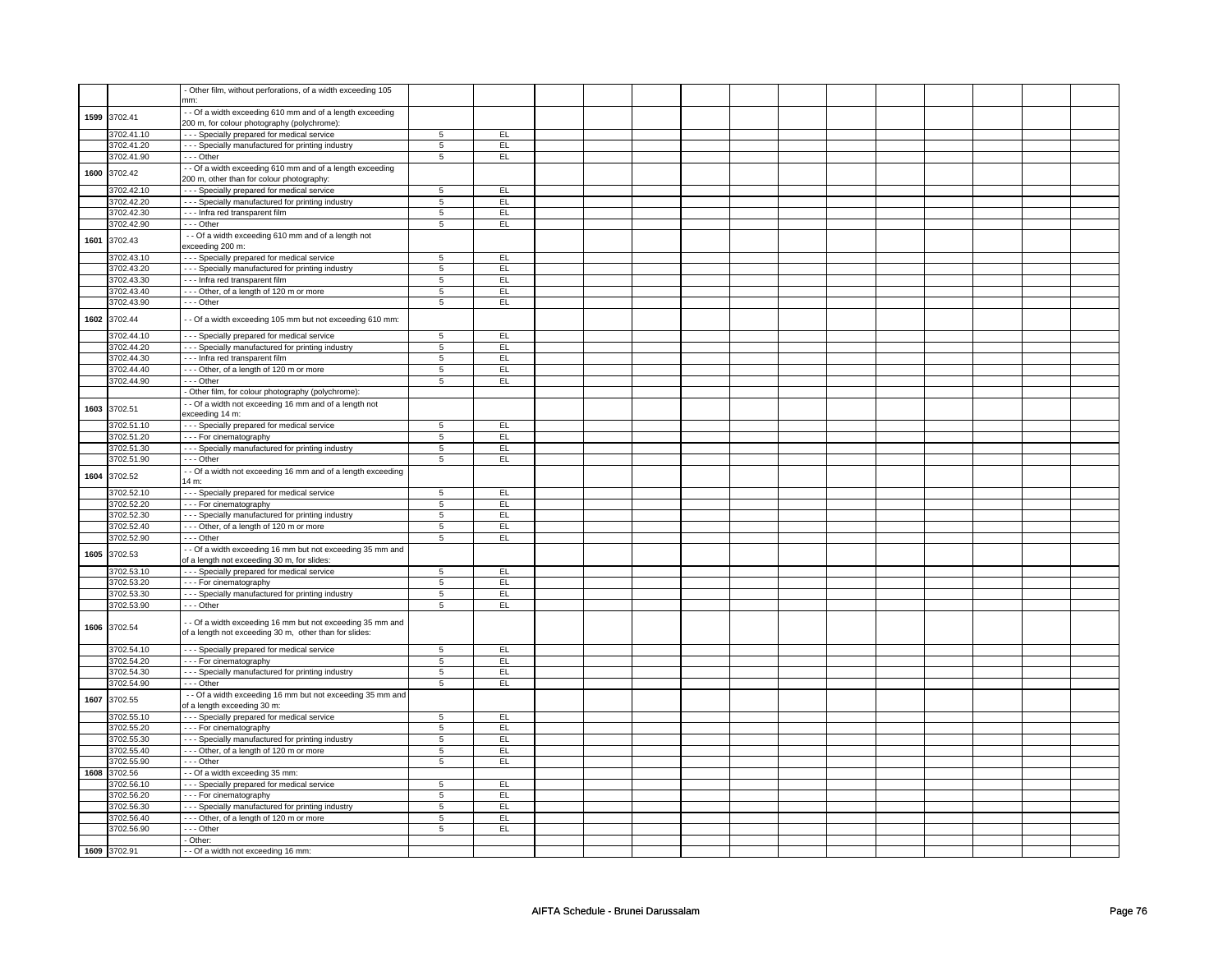|      | 3702.91.10                 | - - - Specially prepared for medical service                                                                                                                                                                                                      | 5                   | EL     |                     |                |                |                |                     |                |                |                |                |                     |                |                |
|------|----------------------------|---------------------------------------------------------------------------------------------------------------------------------------------------------------------------------------------------------------------------------------------------|---------------------|--------|---------------------|----------------|----------------|----------------|---------------------|----------------|----------------|----------------|----------------|---------------------|----------------|----------------|
|      | 3702.91.20                 | --- For cinematography                                                                                                                                                                                                                            | 5                   | EL     |                     |                |                |                |                     |                |                |                |                |                     |                |                |
|      | 3702.91.30                 | - - - Specially manufactured for printing industry                                                                                                                                                                                                | 5                   | EL     |                     |                |                |                |                     |                |                |                |                |                     |                |                |
|      |                            |                                                                                                                                                                                                                                                   |                     |        |                     |                |                |                |                     |                |                |                |                |                     |                |                |
|      | 3702.91.40                 | - - - Infra red transparent film                                                                                                                                                                                                                  | 5                   | EL.    |                     |                |                |                |                     |                |                |                |                |                     |                |                |
|      | 3702.91.90                 | --- Other                                                                                                                                                                                                                                         | $\overline{5}$      | EL     |                     |                |                |                |                     |                |                |                |                |                     |                |                |
| 1610 | 3702.93                    | - - Of a width exceeding 16 mm but not exceeding 35 mm and                                                                                                                                                                                        |                     |        |                     |                |                |                |                     |                |                |                |                |                     |                |                |
|      |                            | of a length not exceeding 30 m:                                                                                                                                                                                                                   |                     |        |                     |                |                |                |                     |                |                |                |                |                     |                |                |
|      | 3702.93.10                 | - - - Specially prepared for medical service                                                                                                                                                                                                      | 5                   | EL     |                     |                |                |                |                     |                |                |                |                |                     |                |                |
|      | 3702.93.20                 | - - - For cinematography                                                                                                                                                                                                                          | $\sqrt{5}$          | EL     |                     |                |                |                |                     |                |                |                |                |                     |                |                |
|      | 3702.93.30                 | - - - Specially manufactured for printing industry                                                                                                                                                                                                | $\sqrt{5}$          | EL.    |                     |                |                |                |                     |                |                |                |                |                     |                |                |
|      |                            |                                                                                                                                                                                                                                                   |                     |        |                     |                |                |                |                     |                |                |                |                |                     |                |                |
|      | 3702.93.40                 | - - - Infra red transparent film                                                                                                                                                                                                                  | $5\phantom{.0}$     | EL     |                     |                |                |                |                     |                |                |                |                |                     |                |                |
|      | 3702.93.90                 | $--$ Other                                                                                                                                                                                                                                        | $\overline{5}$      | EL     |                     |                |                |                |                     |                |                |                |                |                     |                |                |
| 1611 | 3702.94                    | - - Of a width exceeding 16 mm but not exceeding 35 mm and                                                                                                                                                                                        |                     |        |                     |                |                |                |                     |                |                |                |                |                     |                |                |
|      |                            | of a length exceeding 30 m:                                                                                                                                                                                                                       |                     |        |                     |                |                |                |                     |                |                |                |                |                     |                |                |
|      | 3702.94.10                 | - - - Specially manufactured for printing industry                                                                                                                                                                                                | $\,$ 5 $\,$         | EL     |                     |                |                |                |                     |                |                |                |                |                     |                |                |
|      | 3702.94.20                 | - - - Infra red transparent film                                                                                                                                                                                                                  | $\overline{5}$      | EL     |                     |                |                |                |                     |                |                |                |                |                     |                |                |
|      | 3702.94.30                 | --- Other, of a length of 120 m or more                                                                                                                                                                                                           | $5\phantom{.0}$     | EL     |                     |                |                |                |                     |                |                |                |                |                     |                |                |
|      |                            |                                                                                                                                                                                                                                                   |                     |        |                     |                |                |                |                     |                |                |                |                |                     |                |                |
|      | 3702.94.90                 | $--$ Other                                                                                                                                                                                                                                        | $\overline{5}$      | EL     |                     |                |                |                |                     |                |                |                |                |                     |                |                |
| 1612 | 3702.95                    | - - Of a width exceeding 35 mm:                                                                                                                                                                                                                   |                     |        |                     |                |                |                |                     |                |                |                |                |                     |                |                |
|      | 3702.95.10                 | - - - Specially prepared for medical service                                                                                                                                                                                                      | 5                   | EL     |                     |                |                |                |                     |                |                |                |                |                     |                |                |
|      | 3702.95.20                 | - - - For cinematography                                                                                                                                                                                                                          | 5                   | EL.    |                     |                |                |                |                     |                |                |                |                |                     |                |                |
|      | 3702.95.30                 | - - - Specially manufactured for printing industry                                                                                                                                                                                                | $5\phantom{.0}$     | EL.    |                     |                |                |                |                     |                |                |                |                |                     |                |                |
|      | 3702.95.40                 | - - - Infra red transparent film                                                                                                                                                                                                                  | 5                   | EL     |                     |                |                |                |                     |                |                |                |                |                     |                |                |
|      | 3702.95.50                 | --- Other, of a length of 120 m or more                                                                                                                                                                                                           | $5\phantom{.0}$     | EL     |                     |                |                |                |                     |                |                |                |                |                     |                |                |
|      | 3702.95.90                 | $- -$ Other                                                                                                                                                                                                                                       | 5                   | EL.    |                     |                |                |                |                     |                |                |                |                |                     |                |                |
|      |                            |                                                                                                                                                                                                                                                   |                     |        |                     |                |                |                |                     |                |                |                |                |                     |                |                |
|      | 37.03                      | Photographic paper, paperboard and textiles, sensitised,                                                                                                                                                                                          |                     |        |                     |                |                |                |                     |                |                |                |                |                     |                |                |
|      |                            | unexposed.                                                                                                                                                                                                                                        |                     |        |                     |                |                |                |                     |                |                |                |                |                     |                |                |
| 1613 | 3703.10                    | - In rolls of a width exceeding 610 mm:                                                                                                                                                                                                           |                     |        |                     |                |                |                |                     |                |                |                |                |                     |                |                |
|      | 3703.10.10                 | - - Of a width of less than 1,000 mm                                                                                                                                                                                                              | 5                   | EL.    |                     |                |                |                |                     |                |                |                |                |                     |                |                |
|      | 3703.10.90                 | - - Other                                                                                                                                                                                                                                         | $\sqrt{5}$          | EL.    |                     |                |                |                |                     |                |                |                |                |                     |                |                |
| 1614 | 3703.20                    | - Other, for colour photography (polychrome):                                                                                                                                                                                                     |                     |        |                     |                |                |                |                     |                |                |                |                |                     |                |                |
|      | 3703.20.10                 | - - Photo typesetting paper                                                                                                                                                                                                                       | 5                   | EL     |                     |                |                |                |                     |                |                |                |                |                     |                |                |
|      | 3703.20.20                 | - - Other, of paper                                                                                                                                                                                                                               | $\overline{5}$      | EL     |                     |                |                |                |                     |                |                |                |                |                     |                |                |
|      | 3703.20.90                 | - - Other                                                                                                                                                                                                                                         | $\overline{5}$      | EL     |                     |                |                |                |                     |                |                |                |                |                     |                |                |
| 1615 | 3703.90.00                 | - Other                                                                                                                                                                                                                                           | $\overline{5}$      | EL     |                     |                |                |                |                     |                |                |                |                |                     |                |                |
|      |                            |                                                                                                                                                                                                                                                   |                     |        |                     |                |                |                |                     |                |                |                |                |                     |                |                |
| 1616 | 37.04                      | Photographic plates, film, paper, paperboard and textiles,<br>exposed but not developed.                                                                                                                                                          |                     |        |                     |                |                |                |                     |                |                |                |                |                     |                |                |
|      | 3704.00.10                 | - Plate and film for X-ray                                                                                                                                                                                                                        | $\mathbf{0}$        | $NT-1$ | $\mathbf 0$         | $\mathsf 0$    | $\mathbf 0$    | $\mathbf 0$    | $\mathbf 0$         | $\mathbf 0$    | $\mathbf 0$    | $\mathbf 0$    | $\mathbf 0$    | $\mathbf{0}$        | $^{\circ}$     | $\circ$        |
|      |                            |                                                                                                                                                                                                                                                   |                     |        |                     |                |                |                | $\overline{0}$      | $\overline{0}$ | $\overline{0}$ |                |                |                     |                |                |
|      |                            |                                                                                                                                                                                                                                                   |                     |        |                     |                |                |                |                     |                |                |                |                |                     |                |                |
|      | 3704.00.20                 | - Other plates and film                                                                                                                                                                                                                           | $\overline{0}$      | $NT-1$ | $\mathbf 0$         | $\mathbf 0$    | $\overline{0}$ | $\mathbf 0$    |                     |                |                | 0              | $\overline{0}$ | $\overline{0}$      | $\overline{0}$ | $\overline{0}$ |
|      | 3704.00.90                 | - Other                                                                                                                                                                                                                                           | $\overline{0}$      | $NT-1$ | $\overline{0}$      | $\overline{0}$ | $\overline{0}$ | $\mathbf 0$    | $\overline{0}$      | $\overline{0}$ | $\mathbf 0$    | $\mathbf 0$    | $\mathbf 0$    | $\overline{0}$      | $\overline{0}$ | $\overline{0}$ |
|      | 37.05                      | Photographic plates, and film, exposed and developed,                                                                                                                                                                                             |                     |        |                     |                |                |                |                     |                |                |                |                |                     |                |                |
|      |                            | other than cinematographic film.                                                                                                                                                                                                                  |                     |        |                     |                |                |                |                     |                |                |                |                |                     |                |                |
| 1617 | 3705.10.00                 | - For offset reproduction                                                                                                                                                                                                                         | $\mathbf 0$         | $NT-1$ | $\mathbf 0$         | $\mathbf 0$    | $\mathbf 0$    | $\mathbf 0$    | $\mathbf 0$         | $\mathbf 0$    | $\mathbf 0$    | $\mathbf{0}$   | $\mathbf 0$    | $\overline{0}$      | $\mathbf{0}$   | $\overline{0}$ |
| 1618 | 3705.20.00                 | - Microfilms                                                                                                                                                                                                                                      | $\overline{0}$      | $NT-1$ | $\mathbf{0}$        | $\mathbf 0$    | $\mathbf 0$    | $\mathbf 0$    | $\mathbf 0$         | $\overline{0}$ | $\mathbf{O}$   | $\Omega$       | $\mathbf{0}$   | $\overline{0}$      | $\mathbf{0}$   | $\overline{0}$ |
| 1619 | 3705.90                    | - Other:                                                                                                                                                                                                                                          |                     |        |                     |                |                |                |                     |                |                |                |                |                     |                |                |
|      | 3705.90.10                 | - - For X-ray                                                                                                                                                                                                                                     | $\mathsf 0$         | $NT-1$ | $\mathsf 0$         | $\mathsf 0$    | $\Omega$       | $\mathbf 0$    | $\mathbf 0$         | $\mathbf 0$    | $\mathbf 0$    | $\Omega$       | $\mathbf 0$    | $\mathsf 0$         | $\Omega$       | $\mathbf 0$    |
|      |                            |                                                                                                                                                                                                                                                   |                     |        |                     |                |                | $\overline{0}$ |                     | $\overline{0}$ |                | $\mathbf{0}$   |                |                     |                |                |
|      | 3705.90.90<br>37.06        | - - Other<br>Cinematographic film, exposed and developed, whether or<br>not incorporating sound track or consisting only of sound                                                                                                                 | $\mathsf 0$         | $NT-1$ | $\overline{0}$      | $\overline{0}$ | $\overline{0}$ |                | $\mathbf{0}$        |                | $\mathbf 0$    |                | $\mathbf{0}$   | $\overline{0}$      | $\overline{0}$ | $\overline{0}$ |
|      |                            | track.                                                                                                                                                                                                                                            |                     |        |                     |                |                |                |                     |                |                |                |                |                     |                |                |
|      | 1620 3706.10               | - Of a width of 35 mm or more:                                                                                                                                                                                                                    |                     |        |                     |                |                |                |                     |                |                |                |                |                     |                |                |
|      | 3706.10.10                 | - - Newsreels, travelogues, technical and scientific films                                                                                                                                                                                        | $\mathsf{O}\xspace$ | $NT-1$ | $\mathbf 0$         | $\mathbf 0$    | $\mathbf 0$    | $\mathbf 0$    | $\mathbf 0$         | $\mathbf 0$    | $\mathbf 0$    | $\mathbf 0$    | $\mathbf 0$    | $\mathsf{O}\xspace$ | $\mathbf 0$    | $\mathsf 0$    |
|      | 3706.10.20                 | - - Consisting only of sound track                                                                                                                                                                                                                | $\overline{0}$      | $NT-1$ | $\overline{0}$      | $\overline{0}$ | $\overline{0}$ | $\overline{0}$ | $\overline{0}$      | $\overline{0}$ | $\overline{0}$ | $\overline{0}$ | $\overline{0}$ | $\overline{0}$      | $\overline{0}$ | $\overline{0}$ |
|      |                            | - - Other:                                                                                                                                                                                                                                        |                     |        |                     |                |                |                |                     |                |                |                |                |                     |                |                |
|      | 3706.10.91                 | - - - With picture taken abroad                                                                                                                                                                                                                   | $\mathsf 0$         | $NT-1$ | $\mathsf 0$         | $\mathsf 0$    | $\mathbf 0$    | $\mathbf 0$    | $\mathsf 0$         | $\mathsf 0$    | $\mathbf 0$    | $\mathbf 0$    | $\mathsf 0$    | $\mathsf 0$         | $\mathsf 0$    | $\mathbf 0$    |
|      | 3706.10.99                 | $- -$ Other                                                                                                                                                                                                                                       | $\mathbf 0$         | $NT-1$ | $\mathbf 0$         | $\mathbf 0$    | $\overline{0}$ | $\mathsf 0$    | $\overline{0}$      | $\overline{0}$ | $\mathbf 0$    | $\mathbf 0$    | $\mathbf 0$    | $\mathbf{0}$        | $\overline{0}$ | $\overline{0}$ |
|      | 1621 3706.90               | - Other:                                                                                                                                                                                                                                          |                     |        |                     |                |                |                |                     |                |                |                |                |                     |                |                |
|      |                            |                                                                                                                                                                                                                                                   |                     |        |                     |                |                |                |                     |                |                |                |                |                     |                |                |
|      | 3706.90.10                 | - Newsreels, travelogues, technical and scientific films                                                                                                                                                                                          | $\mathsf 0$         | $NT-1$ | $\mathsf{O}\xspace$ | $\mathsf 0$    | $\mathsf 0$    | $\mathsf 0$    | $\mathsf{O}\xspace$ | $\mathsf 0$    | $\mathsf 0$    | $\mathbf 0$    | $\mathsf 0$    | $\mathsf 0$         | $\mathsf 0$    | $\mathbf 0$    |
|      | 3706.90.20                 | - - Consisting only of sound track                                                                                                                                                                                                                | $\overline{0}$      | $NT-1$ | $\mathsf{O}\xspace$ | $\mathsf 0$    | $\mathsf 0$    | $\mathsf 0$    | $\mathsf{O}\xspace$ | $\overline{0}$ | $\mathsf 0$    | $\mathsf 0$    | $\mathsf 0$    | $\overline{0}$      | $\mathsf 0$    | $\overline{0}$ |
|      | 3706.90.90                 | - - Other                                                                                                                                                                                                                                         | $\mathbf 0$         | $NT-1$ | 0                   | $\mathbf 0$    | $\mathbf 0$    | $\mathbf 0$    | 0                   | $\mathbf 0$    | 0              | 0              | 0              | $\mathbf 0$         | 0              | $\overline{0}$ |
|      | 37.07                      | Chemical preparations for photographic uses (other than<br>varnishes, glues, adhesives and similar preparations);<br>unmixed products for photographic uses, put up in<br>measured portions or put up for retail sale in a form ready<br>for use. |                     |        |                     |                |                |                |                     |                |                |                |                |                     |                |                |
|      |                            |                                                                                                                                                                                                                                                   | $5\overline{5}$     | EL     |                     |                |                |                |                     |                |                |                |                |                     |                |                |
| 1622 | 3707.10.00<br>1623 3707.90 | - Sensitising emulsions<br>- Other:                                                                                                                                                                                                               |                     |        |                     |                |                |                |                     |                |                |                |                |                     |                |                |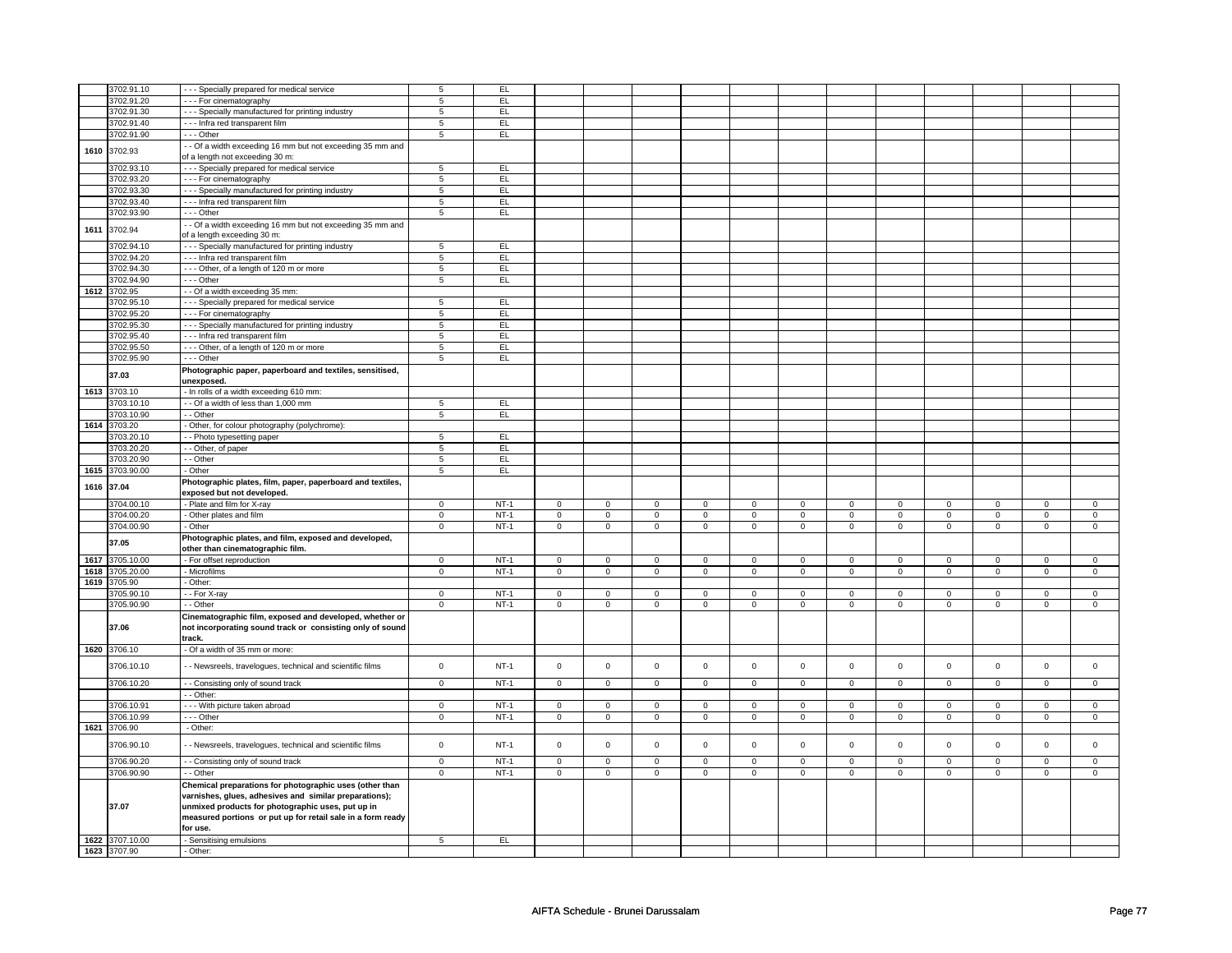|      | 3707.90.10                    | - - Flashlight materials                                                                                                                                                                                                                                                                                         | 5              | EL.    |                                    |                |                               |                |                               |                |                               |                            |                |                               |                     |                               |
|------|-------------------------------|------------------------------------------------------------------------------------------------------------------------------------------------------------------------------------------------------------------------------------------------------------------------------------------------------------------|----------------|--------|------------------------------------|----------------|-------------------------------|----------------|-------------------------------|----------------|-------------------------------|----------------------------|----------------|-------------------------------|---------------------|-------------------------------|
|      | 3707.90.90                    | - - Other                                                                                                                                                                                                                                                                                                        | 5              | EL.    |                                    |                |                               |                |                               |                |                               |                            |                |                               |                     |                               |
|      | 38.01                         | Artificial graphite; colloidal or semi-colloidal graphite;<br>preparations based on graphiteor other carbon in the form<br>of pastes, blocks, plates or other semi-manufactures.                                                                                                                                 |                |        |                                    |                |                               |                |                               |                |                               |                            |                |                               |                     |                               |
|      | 1624 3801.10.00               | - Artificial graphite                                                                                                                                                                                                                                                                                            | $\mathsf 0$    | $NT-1$ | $\mathsf 0$                        | $\mathsf 0$    | $\overline{0}$                | $\mathbf 0$    | $\mathsf 0$                   | $\mathsf 0$    | $\mathbf 0$                   | $\mathbf 0$                | $\mathsf 0$    | $\overline{0}$                | $\mathbf 0$         | $\mathsf 0$                   |
| 1625 | 3801.20.00                    | - Colloidal or semi-colloidal graphite                                                                                                                                                                                                                                                                           | $\mathbf 0$    | $NT-1$ | $\mathsf 0$                        | $\overline{0}$ | $\overline{0}$                | $\mathbf 0$    | $\overline{0}$                | $\mathbf 0$    | $\mathbf 0$                   | $\mathsf 0$                | $\overline{0}$ | $\overline{0}$                | $\mathsf 0$         | $\overline{0}$                |
| 1626 | 3801.30.00                    | - Carbonaceous pastes for electrodes and similar pastes for                                                                                                                                                                                                                                                      | $\mathsf 0$    | $NT-1$ | $\mathsf 0$                        | $\mathsf 0$    | $\mathbf 0$                   | $\mathsf 0$    | $\mathsf 0$                   | $\mathbf 0$    | $\mathsf 0$                   | $\mathbf 0$                | $\mathsf 0$    | $\mathbf 0$                   | $\mathsf 0$         | $\mathsf 0$                   |
|      |                               | furnace linings                                                                                                                                                                                                                                                                                                  |                |        |                                    |                |                               |                |                               |                |                               |                            |                |                               |                     |                               |
| 1627 | 3801.90.00                    | - Other                                                                                                                                                                                                                                                                                                          | $\mathsf 0$    | $NT-1$ | $\mathsf 0$                        | $\mathbf 0$    | $\mathbf 0$                   | $\mathsf 0$    | $\mathsf 0$                   | $\mathbf 0$    | $\mathsf 0$                   | $\mathbf 0$                | $\mathsf 0$    | $\mathbf 0$                   | $\mathsf 0$         | $\mathbf 0$                   |
|      | 38.02                         | Activated carbon; activated natural mineral products;<br>animal black, including spent animal black.                                                                                                                                                                                                             |                |        |                                    |                |                               |                |                               |                |                               |                            |                |                               |                     |                               |
|      | 1628 3802.10.00               | - Activated carbon                                                                                                                                                                                                                                                                                               | $\mathbf 0$    | $NT-1$ | $\mathbf 0$                        | $\mathbf 0$    | $\mathbf 0$                   | $\mathbf 0$    | $\mathbf 0$                   | $\mathbf 0$    | $\mathbf{0}$                  | $\mathbf 0$                | $\mathbf 0$    | $\circ$                       | $\mathsf 0$         | $\mathbf 0$                   |
|      | 1629 3802.90                  | - Other:                                                                                                                                                                                                                                                                                                         |                |        |                                    |                |                               |                |                               |                |                               |                            |                |                               |                     |                               |
|      | 3802.90.10                    | - - Activated bauxite                                                                                                                                                                                                                                                                                            | $\mathbf 0$    | $NT-1$ | $\mathbf 0$                        | $\mathbf{0}$   | $\mathbf{0}$                  | $\mathbf 0$    | $\mathbf 0$                   | $\mathbf{0}$   | $\mathbf{0}$                  | $\mathbf 0$                | $\mathbf 0$    | $\mathbf{0}$                  | $\mathbf 0$         | $\overline{0}$                |
|      | 3802.90.20                    | - - Activated clays and activated earths                                                                                                                                                                                                                                                                         | $\mathbf 0$    | $NT-1$ | $\mathbf 0$                        | $\mathbf 0$    | $\mathbf 0$                   | $\mathbf 0$    | $\mathbf 0$                   | $\mathbf 0$    | $\mathbf{0}$                  | $\Omega$                   | $\mathbf 0$    | $\mathbf 0$                   | $\mathbf 0$         | $\mathbf 0$                   |
|      | 3802.90.90<br>1630 3803.00.00 | - - Other                                                                                                                                                                                                                                                                                                        | $\mathbf 0$    | $NT-1$ | $\mathbf 0$<br>$\mathsf{O}\xspace$ | $\mathbf{0}$   | $\mathbf 0$<br>$\overline{0}$ | $\mathbf 0$    | $\mathbf 0$<br>$\overline{0}$ | $\mathbf 0$    | $\mathbf 0$<br>$\overline{0}$ | $\mathbf 0$<br>$\mathsf 0$ | $\mathbf 0$    | $\mathbf 0$<br>$\overline{0}$ | $\mathsf 0$         | $\mathbf 0$<br>$\overline{0}$ |
|      |                               | Tall oil, whether or not refined.                                                                                                                                                                                                                                                                                | $\mathsf 0$    | $NT-1$ |                                    | $\mathsf 0$    |                               | $\mathbf 0$    |                               | $\mathsf 0$    |                               |                            | $\mathsf 0$    |                               | $\mathsf 0$         |                               |
|      | 1631 38.04                    | Residual lyes from the manufacture of wood pulp, whether<br>or not concentrated, desugared or chemically treated,<br>including lignin sulphonates, but excluding tall oil of<br>heading 38.03.                                                                                                                   |                |        |                                    |                |                               |                |                               |                |                               |                            |                |                               |                     |                               |
|      | 3804.00.10                    | - Concentrated sulphite lye                                                                                                                                                                                                                                                                                      | $\mathbf 0$    | $NT-1$ | $\mathsf 0$                        | $\mathbf 0$    | $\mathbf 0$                   | $\mathbf 0$    | $\mathbf 0$                   | $\mathbf 0$    | $\mathsf 0$                   | $\mathsf 0$                | $\mathbf 0$    | $\mathbf 0$                   | $\mathsf 0$         | $\mathbf 0$                   |
|      | 3804.00.90                    | - Other                                                                                                                                                                                                                                                                                                          | $\mathbf 0$    | $NT-1$ | $\mathbf 0$                        | $\mathbf{0}$   | $\overline{0}$                | $\mathbf 0$    | $\overline{0}$                | $\mathbf 0$    | $\mathsf 0$                   | $\mathbf 0$                | $\mathbf{0}$   | $\overline{0}$                | $\mathbf 0$         | $\overline{0}$                |
|      | 38.05                         | Gum, wood or sulphate turpentine and other terpenic oils<br>produced by the distillation or other treatment of<br>coniferous woods; crude dipentene; sulphite turpentine<br>and other crude para-cymene; pine oil containing alpha-<br>terpineol as the main constituent.                                        |                |        |                                    |                |                               |                |                               |                |                               |                            |                |                               |                     |                               |
|      | 1632 3805.10.00               | - Gum, wood or sulphate turpentine oils                                                                                                                                                                                                                                                                          | $\mathbf 0$    | $NT-1$ | $\mathbf{0}$                       | $\mathbf{0}$   | $\overline{0}$                | $\mathbf 0$    | $\overline{0}$                | $\mathbf 0$    | $\mathbf 0$                   | $\mathbf{0}$               | $\mathbf{0}$   | $\overline{0}$                | $\mathsf 0$         | $\mathsf 0$                   |
| 1633 | 3805.20.00                    | - Pine oil                                                                                                                                                                                                                                                                                                       | $\mathsf 0$    | $NT-1$ | $\mathsf 0$                        | $\mathbf 0$    | $\mathsf 0$                   | $\mathbf 0$    | $\mathsf 0$                   | $\mathsf 0$    | $\mathsf 0$                   | $\mathbf 0$                | $\mathsf 0$    | $\mathbf 0$                   | $\mathsf 0$         | $\mathsf 0$                   |
| 1634 | 3805.90.00                    | - Other                                                                                                                                                                                                                                                                                                          | $\mathsf 0$    | $NT-1$ | $\mathsf 0$                        | $\mathsf 0$    | $\mathbf 0$                   | $\mathbf 0$    | $\mathsf 0$                   | $\mathbf 0$    | $\mathbf 0$                   | $\mathsf 0$                | $\mathbf 0$    | $\mathbf 0$                   | $\mathsf 0$         | $\mathsf 0$                   |
|      | 38.06                         | Rosin and resin acids, and derivatives thereof; rosin spirit<br>and rosin oils; run gums.                                                                                                                                                                                                                        |                |        |                                    |                |                               |                |                               |                |                               |                            |                |                               |                     |                               |
|      | 1635 3806.10.00               | - Rosin and resin acids                                                                                                                                                                                                                                                                                          | $\overline{0}$ | $NT-1$ | $\overline{0}$                     | $\mathbf{0}$   | $\overline{0}$                | $\mathbf 0$    | $\mathbf 0$                   | $\mathbf 0$    | $\overline{0}$                | $\mathbf 0$                | $\mathbf{0}$   | $\overline{0}$                | $\mathbf 0$         | $\overline{0}$                |
| 1636 | 3806.20.00                    | - Salts of rosin, of resin acids or of derivatives of rosin or resin<br>acids<br>other than salts of rosin adducts                                                                                                                                                                                               | $\mathbf 0$    | $NT-1$ | $\mathsf 0$                        | $\mathbf 0$    | $\mathbf 0$                   | $\mathbf 0$    | $\mathbf 0$                   | $\mathbf 0$    | $\mathbf 0$                   | $\mathsf 0$                | $\mathbf 0$    | $\mathbf 0$                   | $\mathsf 0$         | $\mathbf 0$                   |
| 1637 | 3806.30                       | - Ester gums:                                                                                                                                                                                                                                                                                                    |                |        |                                    |                |                               |                |                               |                |                               |                            |                |                               |                     |                               |
|      | 3806.30.10                    | - - In blocks                                                                                                                                                                                                                                                                                                    | $\mathbf 0$    | $NT-1$ | $\mathbf 0$                        | $\mathbf 0$    | $\mathbf{0}$                  | $\mathbf 0$    | $\mathsf 0$                   | 0              | $\mathbf 0$                   | $\mathbf{0}$               | $\mathbf 0$    | $\overline{0}$                | 0                   | $\mathsf 0$                   |
|      | 3806.30.90                    | - - In other forms                                                                                                                                                                                                                                                                                               | $\mathbf 0$    | $NT-1$ | $\mathbf 0$                        | $\overline{0}$ | $\mathbf 0$                   | $\circ$        | $\mathbf 0$                   | $\overline{0}$ | $\overline{0}$                | $\mathbf{0}$               | $\mathbf{0}$   | $\overline{0}$                | $\mathbf 0$         | $\mathbf 0$                   |
| 1638 | 3806.90                       | - Other:                                                                                                                                                                                                                                                                                                         |                |        |                                    |                |                               |                |                               |                |                               |                            |                |                               |                     |                               |
|      | 3806.90.10                    | - - Run gums in blocks                                                                                                                                                                                                                                                                                           | $\mathbf 0$    | $NT-1$ | $\mathbf 0$                        | $\mathbf{0}$   | $\mathbf{0}$                  | $\mathbf 0$    | $\mathbf 0$                   | $\mathbf 0$    | $\mathbf{0}$                  | $\mathbf 0$                | $\mathbf 0$    | $\overline{0}$                | $\mathbf 0$         | $\mathbf 0$                   |
|      | 3806.90.90                    | - - Other                                                                                                                                                                                                                                                                                                        | $\overline{0}$ | $NT-1$ | $\overline{0}$                     | $\overline{0}$ | $\overline{0}$                | $\overline{0}$ | $\overline{0}$                | $\overline{0}$ | $\overline{0}$                | $\overline{0}$             | $\overline{0}$ | $\overline{0}$                | $\overline{0}$      | $\overline{0}$                |
|      | 1639 38.07                    | Wood tar; wood tar oils; wood creosote; wood naphtha;<br>vegetable pitch; brewers' pitch and similar preparations<br>based on rosin, resin acids or on vegetable pitch.                                                                                                                                          |                |        |                                    |                |                               |                |                               |                |                               |                            |                |                               |                     |                               |
|      | 3807.00.10                    | - Wood creosote                                                                                                                                                                                                                                                                                                  | $\mathbf 0$    | $NT-1$ | $\mathsf 0$                        | $\mathbf 0$    | $\mathbf{0}$                  | $\mathbf 0$    | $\mathbf 0$                   | $\mathbf 0$    | $\mathbf 0$                   | $^{\circ}$                 | $\mathbf 0$    | $\circ$                       | $\mathsf 0$         | $\mathbf 0$                   |
|      | 3807.00.90                    | - Other                                                                                                                                                                                                                                                                                                          | $\overline{0}$ | $NT-1$ | $\mathbf 0$                        | $\overline{0}$ | $\overline{0}$                | $\mathbf 0$    | $\overline{0}$                | 0              | $\mathbf 0$                   | $\Omega$                   | $\overline{0}$ | $\overline{0}$                | $\mathbf 0$         | $\overline{0}$                |
|      | 38.08                         | Insecticides, rodenticides, fungicides, herbicides, anti-<br>sprouting products and plant- growth regulators,<br>disinfectants and similar products, put up in forms or<br>packings forretail sale or as preparations or articles (for<br>example, sulphur-treated bands, wicks and candles, and<br>fly-papers). |                |        |                                    |                |                               |                |                               |                |                               |                            |                |                               |                     |                               |
|      | 1640 3808.10                  | - Insecticides:                                                                                                                                                                                                                                                                                                  |                |        |                                    |                |                               |                |                               |                |                               |                            |                |                               |                     |                               |
|      |                               | - - Intermediate preparations for the manufacture of<br>nsecticides:                                                                                                                                                                                                                                             |                |        |                                    |                |                               |                |                               |                |                               |                            |                |                               |                     |                               |
|      | 3808.10.11                    | --- Containing BPMC (FENOBUCARD)                                                                                                                                                                                                                                                                                 | $\mathsf 0$    | $NT-1$ | $\mathsf{O}\xspace$                | $\mathbf{0}$   | $\overline{0}$                | 0              | $\mathsf 0$                   | $\mathsf 0$    | $\mathbf 0$                   | $\mathbf{0}$               | $\mathbf{0}$   | $\overline{0}$                | 0                   | $\mathsf 0$                   |
|      | 3808.10.12                    | --- Other                                                                                                                                                                                                                                                                                                        | $\mathsf 0$    | $NT-1$ | $\mathbf 0$                        | $\mathbf 0$    | $\mathbf 0$                   | $\mathsf 0$    | $\mathsf 0$                   | $\mathbf 0$    | $\mathsf{O}$                  | $\mathbf 0$                | $\mathbf 0$    | $\overline{0}$                | $\mathsf{O}\xspace$ | $\mathsf{O}^-$                |
|      | 3808.10.20                    | - - Mosquito coils (including premixed mosquito coil powder)                                                                                                                                                                                                                                                     | $\mathsf 0$    | $NT-1$ | $\mathbf 0$                        | $\mathbf 0$    | $\mathbf 0$                   | $\mathsf 0$    | $\mathsf 0$                   | $\mathbf 0$    | $\mathsf 0$                   | $\mathbf 0$                | 0              | $\mathsf 0$                   | $\mathsf 0$         | $\mathbf 0$                   |
|      | 3808.10.30                    | - - Mosquito mats                                                                                                                                                                                                                                                                                                | $\overline{0}$ | $NT-1$ | $\overline{0}$                     | $\overline{0}$ | $\overline{0}$                | $\overline{0}$ | $\overline{0}$                | $\overline{0}$ | $\overline{0}$                | $\overline{0}$             | $\overline{0}$ | $\overline{0}$                | $\overline{0}$      | $\overline{0}$                |
|      |                               |                                                                                                                                                                                                                                                                                                                  |                |        |                                    |                |                               |                |                               |                |                               |                            |                |                               |                     |                               |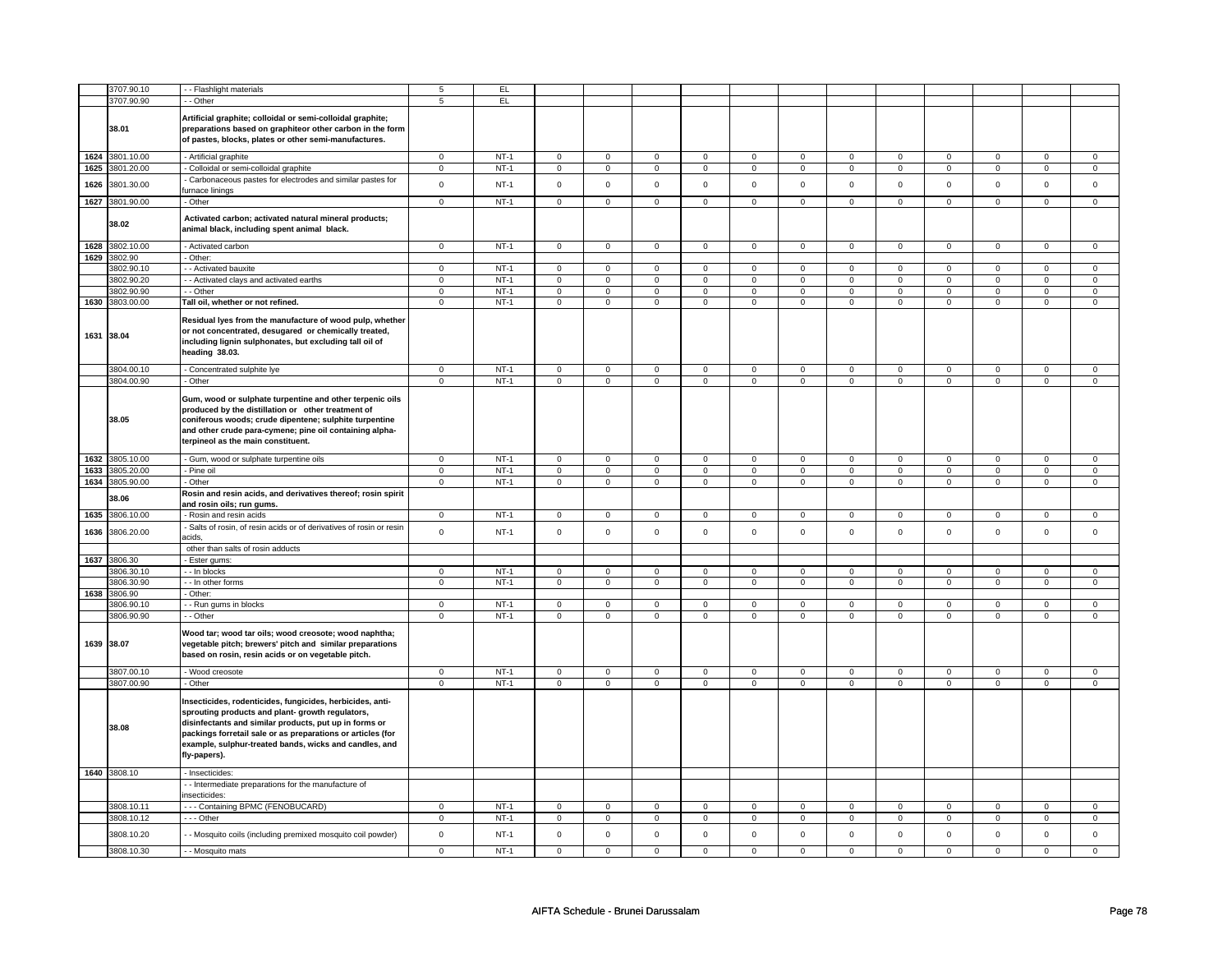|      | 3808.10.40      | - In aerosol tins                                                                                                                                                                                                                                                                                              | 0              | $NT-1$ | $\mathbf 0$ | $\mathbf 0$    | $\pmb{0}$      | $^{\circ}$   | 0                   | $\mathbf 0$    | 0            | $\Omega$    | $\mathbf 0$  | $\mathbf 0$    | $\Omega$     | $\mathsf 0$         |
|------|-----------------|----------------------------------------------------------------------------------------------------------------------------------------------------------------------------------------------------------------------------------------------------------------------------------------------------------------|----------------|--------|-------------|----------------|----------------|--------------|---------------------|----------------|--------------|-------------|--------------|----------------|--------------|---------------------|
|      | 3808.10.50      | - Not in aerosol tins and having additional pesticidal                                                                                                                                                                                                                                                         | $\mathsf 0$    | $NT-1$ | $\mathsf 0$ | $\mathbf 0$    | $\mathsf 0$    | $\mathbf 0$  | $\mathbf 0$         | $\mathsf 0$    | $\mathsf 0$  | $\mathsf 0$ | $\mathbf 0$  | $\mathsf 0$    | $\mathbf 0$  | $\mathsf 0$         |
|      |                 | properties                                                                                                                                                                                                                                                                                                     |                |        |             |                |                |              |                     |                |              |             |              |                |              |                     |
|      |                 | - - Other:                                                                                                                                                                                                                                                                                                     |                |        |             |                |                |              |                     |                |              |             |              |                |              |                     |
|      | 3808.10.91      | - - - In liquid form                                                                                                                                                                                                                                                                                           | $\mathbf 0$    | $NT-1$ | $\mathbf 0$ | $\mathbf 0$    | $\mathbf{0}$   | $\mathbf 0$  | $\mathbf 0$         | $\mathbf 0$    | $\mathbf 0$  | $\mathbf 0$ | 0            | $\mathbf 0$    | 0            | $\mathbf 0$         |
|      | 3808.10.92      | --- In powder form                                                                                                                                                                                                                                                                                             | $\mathsf 0$    | $NT-1$ | $\mathbf 0$ | $\mathbf 0$    | $\mathsf 0$    | $\mathbf 0$  | $\mathbf 0$         | $\mathbf 0$    | $\mathbf 0$  | $\mathbf 0$ | 0            | $\mathsf 0$    | $\mathbf 0$  | $\mathbf 0$         |
|      | 3808.10.99      | --- In other form, including articles                                                                                                                                                                                                                                                                          | $\mathsf 0$    | $NT-1$ | $\mathbf 0$ | $\mathbf 0$    | $\mathsf 0$    | $\mathbf 0$  | $\mathbf 0$         | $\mathbf 0$    | $\mathbf 0$  | $\mathbf 0$ | $\mathbf 0$  | $\mathbf 0$    | $\mathbf 0$  | $\mathbf 0$         |
|      | 1641 3808.20    | - Fungicides:                                                                                                                                                                                                                                                                                                  |                |        |             |                |                |              |                     |                |              |             |              |                |              |                     |
|      | 3808.20.10      | - Validamycin up to 3% content                                                                                                                                                                                                                                                                                 | $\mathbf 0$    | $NT-1$ | $\mathbf 0$ | $\mathbf 0$    | $\mathbf 0$    | $\mathbf 0$  | 0                   | $\mathbf 0$    | $\mathbf 0$  | $\mathbf 0$ | 0            | $\mathbf 0$    | 0            | $\mathbf 0$         |
|      | 3808.20.20      | - Other, fumigant for cigarette industry                                                                                                                                                                                                                                                                       | $\mathsf 0$    | $NT-1$ | $\mathbf 0$ | $\mathbf 0$    | $\mathsf 0$    | $\mathbf 0$  | $\mathbf 0$         | $\mathsf 0$    | $\mathbf 0$  | $\mathbf 0$ | $\mathbf 0$  | $\mathsf 0$    | $\mathbf{0}$ | $\mathbf 0$         |
|      | 3808.20.30      | - - Other, not in aerosol tins and having additional pesticidal<br>properties                                                                                                                                                                                                                                  | $\mathsf 0$    | $NT-1$ | $\mathbf 0$ | $\mathbf 0$    | $\mathsf 0$    | $\mathbf 0$  | $\mathbf 0$         | $\mathsf 0$    | $\mathsf 0$  | $\mathbf 0$ | $\mathbf 0$  | $\mathsf 0$    | $\mathbf 0$  | $\mathbf 0$         |
|      | 3808.20.40      | - - Other, not in aerosol tins                                                                                                                                                                                                                                                                                 | $\mathbf 0$    | $NT-1$ | $\mathbf 0$ | $\mathbf 0$    | $\mathsf 0$    | $\mathbf 0$  | $\mathbf 0$         | $\mathbf 0$    | $\Omega$     | $\Omega$    | $\Omega$     | $\mathsf 0$    | $\mathbf 0$  | $\mathsf 0$         |
|      | 3808.20.90      | - - Other                                                                                                                                                                                                                                                                                                      | $\mathbf 0$    | $NT-1$ | $\mathbf 0$ | $\mathbf 0$    | $\mathsf 0$    | $\mathbf 0$  | $\mathbf 0$         | $\mathbf 0$    | $\mathbf 0$  | $\mathbf 0$ | $\mathbf 0$  | $\mathsf 0$    | $\Omega$     | $\mathbf 0$         |
| 1642 | 3808.30         | - Herbicides, anti-sprouting products and plant-growth<br>requlators:                                                                                                                                                                                                                                          |                |        |             |                |                |              |                     |                |              |             |              |                |              |                     |
|      |                 | - - Herbicides, put up for retail sale:                                                                                                                                                                                                                                                                        |                |        |             |                |                |              |                     |                |              |             |              |                |              |                     |
|      | 3808.30.11      | - - - Not put up in aerosol tins                                                                                                                                                                                                                                                                               | $\mathbf{0}$   | $NT-1$ | $\mathbf 0$ | $\mathbf{0}$   | $\mathsf 0$    | $\mathbf{0}$ | $\mathbf{0}$        | $\mathbf{0}$   | $\Omega$     | $\mathbf 0$ | $\Omega$     | $\mathbf{0}$   | $\mathbf{0}$ | $\mathbf{0}$        |
|      | 3808.30.19      | --- Other                                                                                                                                                                                                                                                                                                      | $\mathbf 0$    | $NT-1$ | $\mathbf 0$ | $\mathbf 0$    | $\mathbf{0}$   | $\mathbf 0$  | $\mathbf 0$         | $\mathbf{0}$   | $\mathbf{0}$ | $\mathbf 0$ | 0            | $\mathbf 0$    | 0            | $\mathbf 0$         |
|      | 3808.30.20      | - - Herbicides, not put for retail sale                                                                                                                                                                                                                                                                        | $\mathbf 0$    | $NT-1$ | $\mathbf 0$ | $\mathbf 0$    | $\mathbf 0$    | $\mathbf 0$  | $\mathbf 0$         | $\mathbf 0$    | $\mathbf 0$  | $\mathbf 0$ | $\mathbf 0$  | $\mathbf 0$    | $\Omega$     | $\mathbf{0}$        |
|      | 3808.30.30      | - - Anti-sprouting products                                                                                                                                                                                                                                                                                    | $\mathsf 0$    | $NT-1$ | $\mathbf 0$ | $\mathsf 0$    | $\mathsf 0$    | $\mathbf 0$  | $\mathsf{O}\xspace$ | $\mathsf 0$    | $\mathbf 0$  | $\mathbf 0$ | $\mathsf 0$  | $\mathbf 0$    | $\mathsf 0$  | $\mathsf{O}\xspace$ |
|      |                 | - - Plant-growth regulators:                                                                                                                                                                                                                                                                                   |                |        |             |                |                |              |                     |                |              |             |              |                |              |                     |
|      | 3808.30.41      | - - - Of triacontanol or ethephon                                                                                                                                                                                                                                                                              | $\mathsf 0$    | $NT-1$ | $\mathsf 0$ | $\mathsf 0$    | $\mathsf 0$    | $\mathbf 0$  | $\mathsf 0$         | $\mathsf 0$    | $\mathsf 0$  | $\mathsf 0$ | 0            | $\mathbf 0$    | $\mathbf 0$  | $\mathsf 0$         |
|      | 3808.30.49      | --- Other                                                                                                                                                                                                                                                                                                      | $\mathbf 0$    | $NT-1$ | $\mathbf 0$ | $\mathbf{0}$   | $\mathsf 0$    | $\mathbf 0$  | $\mathsf 0$         | $\mathsf 0$    | $\mathbf 0$  | $\mathbf 0$ | $\mathbf{0}$ | $\mathbf 0$    | $\mathbf 0$  | $\mathbf 0$         |
|      | 1643 3808.40    | - Disinfectants:                                                                                                                                                                                                                                                                                               |                |        |             |                |                |              |                     |                |              |             |              |                |              |                     |
|      | 3808.40.10      | - - Containing mixture of coal tar acid with alkalis and other<br>disinfactants                                                                                                                                                                                                                                | $\mathbf 0$    | $NT-1$ | $\mathbf 0$ | $\mathbf 0$    | $\pmb{0}$      | $\mathbf 0$  | $\mathsf 0$         | $\mathbf 0$    | $\mathbf 0$  | $\mathsf 0$ | $\mathbf 0$  | $\pmb{0}$      | $\mathbf 0$  | $\mathbf 0$         |
|      |                 | -- Other:                                                                                                                                                                                                                                                                                                      |                |        |             |                |                |              |                     |                |              |             |              |                |              |                     |
|      | 3808.40.91      | --- Not in aerosol tins and having additional pesticides<br>properties                                                                                                                                                                                                                                         | $\mathsf 0$    | $NT-1$ | $\mathsf 0$ | $\mathbf 0$    | $\mathsf 0$    | $\mathbf 0$  | $\mathsf 0$         | $\mathsf 0$    | $\mathsf 0$  | $\mathsf 0$ | $\mathbf 0$  | $\mathsf 0$    | $\mathbf 0$  | $\mathsf 0$         |
|      | 3808.40.92      | - - - Other, not put up in aerosol tins                                                                                                                                                                                                                                                                        | $\mathsf 0$    | $NT-1$ | $\mathsf 0$ | $\mathbf 0$    | $\mathsf 0$    | $\mathbf 0$  | $\mathsf 0$         | $\mathbf 0$    | $\mathbf 0$  | $\Omega$    | 0            | $\mathbf 0$    | $\mathbf 0$  | $\mathsf 0$         |
|      | 3808.40.99      | $- -$ Other                                                                                                                                                                                                                                                                                                    | $\mathbf 0$    | $NT-1$ | $\mathbf 0$ | $\mathbf{0}$   | $\mathbf{0}$   | $\mathbf 0$  | 0                   | $\mathbf{0}$   | $\mathbf{0}$ | $\mathbf 0$ | $\mathbf{0}$ | $\overline{0}$ | $\mathbf{0}$ | $\mathbf{0}$        |
|      | 1644 3808.90    | - Other:                                                                                                                                                                                                                                                                                                       |                |        |             |                |                |              |                     |                |              |             |              |                |              |                     |
|      | 3808.90.10      | - Wood preservatives, being preparations other than surface<br>coatings, containing insecticides or fungicides                                                                                                                                                                                                 | $\mathbf 0$    | $NT-1$ | $\mathsf 0$ | $\mathsf 0$    | $\mathsf 0$    | $\mathsf 0$  | $\mathsf{O}$        | $\mathbf 0$    | $\mathsf 0$  | $\mathsf 0$ | $\mathsf 0$  | $\mathsf 0$    | $\mathsf 0$  | $\mathsf 0$         |
|      | 3808.90.20      | - - Other, put up for retail sale                                                                                                                                                                                                                                                                              | $\mathbf 0$    | $NT-1$ | $\mathbf 0$ | $\mathbf 0$    | $\mathsf 0$    | $\mathbf 0$  | $\mathbf 0$         | $\mathbf 0$    | $\mathbf 0$  | $\mathbf 0$ | $\mathbf 0$  | $\mathsf 0$    | $\mathbf 0$  | 0                   |
|      | 3808.90.90      | - - Other, not put up for retail sale                                                                                                                                                                                                                                                                          | 0              | $NT-1$ | $\mathbf 0$ | $\mathbf 0$    | $\mathsf 0$    | $\mathbf 0$  | $\mathbf 0$         | $\mathsf 0$    | $\mathbf 0$  | $\mathbf 0$ | $\mathbf 0$  | $\mathsf 0$    | $\mathbf 0$  | $\mathsf 0$         |
|      | 38.09           | Finishing agents, dye carriers to accelerate the dyeing or<br>fixing of dyestuffs and other products and preparations<br>(for example, dressings and mordants), of a kind used in<br>the textile, paper, leather or like industries, not elsewhere<br>specified or included.                                   |                |        |             |                |                |              |                     |                |              |             |              |                |              |                     |
|      | 1645 3809.10.00 | - With a basis of amylaceous substances                                                                                                                                                                                                                                                                        | 0              | $NT-1$ | $\mathbf 0$ | $\mathbf 0$    | $\mathsf 0$    | $\mathbf 0$  | $\mathbf 0$         | $\mathbf{0}$   | $\mathbf{0}$ | $\mathbf 0$ | $\mathbf 0$  | $\mathbf 0$    | $\mathbf 0$  | $\mathbf{0}$        |
|      |                 | - Other:                                                                                                                                                                                                                                                                                                       |                |        |             |                |                |              |                     |                |              |             |              |                |              |                     |
| 1646 | 3809.91.00      | - - Of a kind used in the textile or like industries                                                                                                                                                                                                                                                           | $\mathbf 0$    | $NT-1$ | $\mathbf 0$ | 0              | $\mathbf{0}$   | $\mathbf 0$  | $\mathbf 0$         | $\mathbf{0}$   | $\mathbf 0$  | $\mathbf 0$ | 0            | $\mathbf 0$    | 0            | $\mathbf 0$         |
| 1647 | 3809.92.00      | - - Of a kind used in the paper or like industries                                                                                                                                                                                                                                                             | $\mathbf 0$    | $NT-1$ | $\mathbf 0$ | $\mathbf 0$    | $\mathsf 0$    | $\mathbf 0$  | $\mathbf 0$         | $\mathbf 0$    | $\Omega$     | $\Omega$    | $\mathbf 0$  | $\mathsf 0$    | $\mathbf 0$  | $\mathbf 0$         |
| 1648 | 3809.93.00      | - - Of a kind used in the leather or like industries                                                                                                                                                                                                                                                           | $\mathbf 0$    | $NT-1$ | $\mathbf 0$ | $\mathbf{0}$   | $\circ$        | $\mathbf 0$  | $\mathbf{0}$        | $\mathbf{0}$   | $\mathbf{0}$ | $\mathbf 0$ | $\mathbf 0$  | $\mathbf 0$    | $\mathbf 0$  | $\mathbf{0}$        |
|      | 38.10           | Pickling preparations for metal surfaces; fluxes and other<br>auxiliary preparations for soldering, brazing or welding;<br>soldering, brazing or welding powders and pastes<br>consisting of metal and other materials; preparations of a<br>kind used as cores or coatings for welding electrodes or<br>rods. |                |        |             |                |                |              |                     |                |              |             |              |                |              |                     |
| 1649 | 3810.10.00      | Pickling preparations for metal surfaces; soldering, brazing<br>or welding powders and pastes consisting of metal and other<br>materials                                                                                                                                                                       | $\mathsf 0$    | $NT-1$ | $\mathsf 0$ | $\mathsf 0$    | $\mathsf 0$    | $\Omega$     | $\mathsf 0$         | $\mathsf 0$    | $\mathsf 0$  | $\mathsf 0$ | $\mathbf 0$  | $\mathbf 0$    | $\Omega$     | $\mathsf 0$         |
|      | 1650 3810.90.00 | - Other                                                                                                                                                                                                                                                                                                        | $\overline{0}$ | $NT-1$ | $\mathsf 0$ | $\overline{0}$ | $\overline{0}$ | $\mathbf 0$  | $\mathsf 0$         | $\overline{0}$ | $\mathbf 0$  | $\mathsf 0$ | $\mathbf 0$  | $\mathbf 0$    | $\mathbf 0$  | $\mathbf 0$         |
|      | 38.11           | Anti-knock preparations, oxidation inhibitors, gum<br>inhibitors, viscosity improvers, anti-corrosive<br>preparations and other prepared additives, for mineral oils<br>(including gasoline) or for other liquids used for the same<br>purposes as mineral oils.                                               |                |        |             |                |                |              |                     |                |              |             |              |                |              |                     |
|      |                 | - Anti-knock preparations:                                                                                                                                                                                                                                                                                     |                |        |             |                |                |              |                     |                |              |             |              |                |              |                     |
|      | 1651 3811.11.00 | - - Based on lead compounds                                                                                                                                                                                                                                                                                    | $\mathbf 0$    | $NT-1$ | $\mathbf 0$ | $\mathbf 0$    | $\mathbf 0$    | $\mathbf 0$  | $\mathbf 0$         | $\mathbf{0}$   | $\mathbf 0$  | $\mathbf 0$ | 0            | $\mathbf 0$    | $\mathbf 0$  | $\mathbf 0$         |
| 1652 | 3811.19.00      | - - Other                                                                                                                                                                                                                                                                                                      | 0              | $NT-1$ | $\mathbf 0$ | 0              | $\mathsf 0$    | $\mathbf 0$  | $\mathbf 0$         | 0              | $\mathbf 0$  | $\mathbf 0$ | 0            | $\mathsf 0$    | 0            | $\mathbf 0$         |
|      |                 | - Additives for lubricating oils:                                                                                                                                                                                                                                                                              |                |        |             |                |                |              |                     |                |              |             |              |                |              |                     |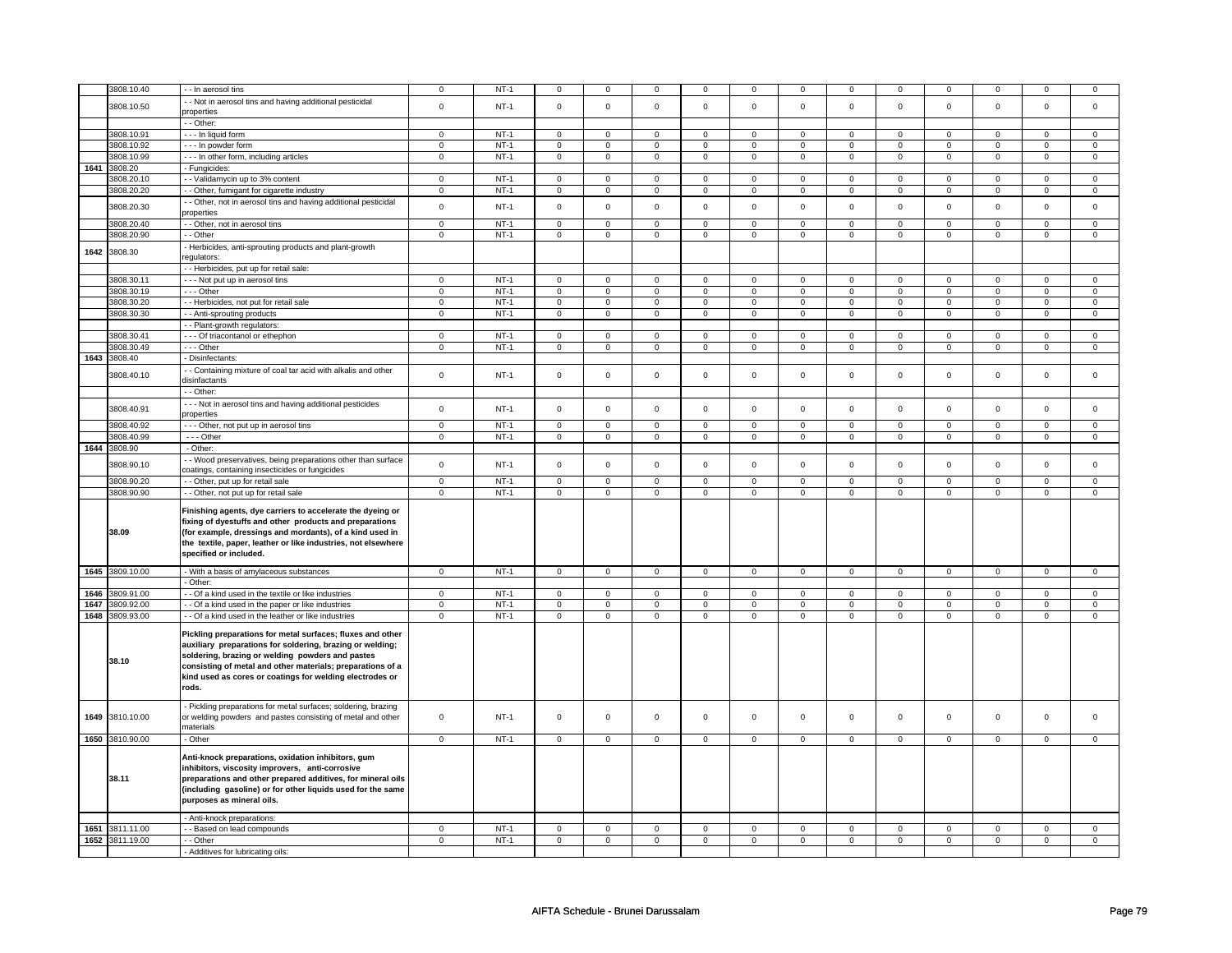| 1653 | 3811.21    | - Containing petroleum oils or oils obtained from bituminous                                                                                                                                                 |                |        |                         |                |                     |                |                     |                |                |                     |                |                |                |                |
|------|------------|--------------------------------------------------------------------------------------------------------------------------------------------------------------------------------------------------------------|----------------|--------|-------------------------|----------------|---------------------|----------------|---------------------|----------------|----------------|---------------------|----------------|----------------|----------------|----------------|
|      |            | minerals:                                                                                                                                                                                                    |                |        |                         |                |                     |                |                     |                |                |                     |                |                |                |                |
|      | 3811.21.10 | --- Put up for retail sale                                                                                                                                                                                   | $\mathsf 0$    | $NT-1$ | $\overline{0}$          | $\overline{0}$ | $\mathsf 0$         | $\overline{0}$ | $\mathsf 0$         | $\overline{0}$ | $\mathbf 0$    | $\overline{0}$      | $\mathsf 0$    | $\overline{0}$ | $\Omega$       | $\overline{0}$ |
|      | 3811.21.90 | --- Other                                                                                                                                                                                                    | $\mathbf 0$    | $NT-1$ | $\mathbf 0$             | $\mathbf 0$    | $\mathbf 0$         | $\mathbf 0$    | $\mathbf 0$         | $\mathbf 0$    | $\mathbf 0$    | $\mathbf 0$         | 0              | $\mathbf 0$    | 0              | $\mathbf 0$    |
| 1654 | 3811.29.00 | - Other                                                                                                                                                                                                      | $\mathbf 0$    | $NT-1$ | $\mathbf 0$             | $\mathbf 0$    | $\mathbf{0}$        | $\mathbf 0$    | $\mathbf{0}$        | $\mathbf{0}$   | $\mathbf{0}$   | $\mathbf{0}$        | $\mathbf{0}$   | $\mathbf{0}$   | $\mathbf 0$    | $\mathbf{0}$   |
| 1655 | 3811.90    | - Other:                                                                                                                                                                                                     |                |        |                         |                |                     |                |                     |                |                |                     |                |                |                |                |
|      | 3811.90.10 | - - Rust preventatives and corrosion inhibitors                                                                                                                                                              | $\mathsf 0$    | $NT-1$ | $\mathbf 0$             | $\mathbf 0$    | $\mathbf 0$         | $\mathbf 0$    | $\mathbf 0$         | $\mathbf 0$    | 0              | $\mathbf 0$         | $\mathbf 0$    | $\mathbf 0$    | 0              | $\mathbf 0$    |
|      | 3811.90.90 | - - Other                                                                                                                                                                                                    | $\mathbf 0$    | $NT-1$ | $\mathbf 0$             | $\mathbf 0$    | $\mathsf 0$         | $\mathbf 0$    | $\mathsf 0$         | $\mathsf 0$    | $\mathbf 0$    | $\mathsf 0$         | $\mathsf 0$    | $\mathbf 0$    | $\mathsf 0$    | $\mathbf 0$    |
|      | 38.12      | Prepared rubber accelerators; compound plasticisers for<br>rubber or plastics, not elsewhere specified or included;<br>anti-oxidising preparations and other compound<br>stabilisers for rubber or plastics. |                |        |                         |                |                     |                |                     |                |                |                     |                |                |                |                |
| 1656 | 3812.10.00 | - Prepared rubber accelerators                                                                                                                                                                               | $\mathsf 0$    | $NT-1$ | $\mathsf 0$             | $\mathbf 0$    | $\mathbf 0$         | $\mathbf 0$    | $\mathsf 0$         | $\mathbf 0$    | $\mathbf 0$    | $\mathbf 0$         | $\mathsf 0$    | $\mathbf 0$    | $\mathsf 0$    | $\mathbf 0$    |
| 1657 | 3812.20.00 | - Compound plasticisers for rubber or plastics                                                                                                                                                               | $\mathbf 0$    | $NT-1$ | $\mathsf 0$             | $\mathsf 0$    | $\mathsf 0$         | $\mathsf 0$    | $\mathsf 0$         | $\mathbf 0$    | 0              | $\mathbf 0$         | $\mathsf 0$    | $\mathbf 0$    | 0              | $\mathbf 0$    |
|      |            | Anti-oxidising preparations and other compound stabilisers                                                                                                                                                   |                |        |                         |                |                     |                |                     |                |                |                     |                |                |                |                |
| 1658 | 3812.30    | for rubber or plastics:                                                                                                                                                                                      |                |        |                         |                |                     |                |                     |                |                |                     |                |                |                |                |
|      | 3812.30.10 | - - White carbon                                                                                                                                                                                             | $\mathsf 0$    | $NT-1$ | $\mathbf 0$             | $\Omega$       | $\mathbf 0$         | $\mathbf 0$    | $\mathbf 0$         | $\mathsf 0$    | $\mathbf 0$    | $\mathsf 0$         | $\mathbf 0$    | $\mathbf 0$    | $\mathbf 0$    | $\mathbf{0}$   |
|      | 3812.30.90 | - - Other                                                                                                                                                                                                    | $\overline{0}$ | $NT-1$ | $\overline{0}$          | $\overline{0}$ | $\overline{0}$      | $\overline{0}$ | $\overline{0}$      | $\overline{0}$ | $\overline{0}$ | $\overline{0}$      | $\overline{0}$ | $\overline{0}$ | $\overline{0}$ | $\pmb{0}$      |
|      |            | Preparations and charges for fire-extinguishers; charged                                                                                                                                                     |                |        |                         |                |                     |                |                     |                |                |                     |                |                |                |                |
| 1659 | 3813.00.00 | fire-extinguishing grenades.                                                                                                                                                                                 | $\mathsf 0$    | $NT-1$ | $\mathsf 0$             | $\mathsf 0$    | $\mathsf{O}\xspace$ | $\mathsf 0$    | $\mathsf 0$         | $\mathsf 0$    | $\mathbf 0$    | $\mathsf 0$         | $\mathsf 0$    | $\mathbf 0$    | $\mathsf 0$    | $\mathbf 0$    |
| 1660 | 3814.00.00 | Organic composite solvents and thinners, not elsewhere<br>specified or included; prepared paint or varnish<br>removers.                                                                                      | $\mathsf 0$    | $NT-1$ | $\mathsf 0$             | $\mathbf 0$    | $\mathsf 0$         | $\mathbf 0$    | $\mathsf 0$         | $\mathbf 0$    | $\mathbf 0$    | $\mathsf 0$         | $\mathsf 0$    | $\mathbf 0$    | $\mathbf 0$    | $\mathbf{0}$   |
|      | 38.15      | Reaction initiators, reaction accelerators and catalytic<br>preparations, not elsewhere specified or included.                                                                                               |                |        |                         |                |                     |                |                     |                |                |                     |                |                |                |                |
|      |            | - Supported catalysts:                                                                                                                                                                                       |                |        |                         |                |                     |                |                     |                |                |                     |                |                |                |                |
| 1661 | 3815.11.00 | - - With nickel or nickel compounds as the active substance                                                                                                                                                  | $\mathsf 0$    | $NT-1$ | $\mathsf 0$             | $\mathsf 0$    | $\mathsf{O}\xspace$ | $\mathsf 0$    | $\mathsf{O}\xspace$ | $\mathbf 0$    | $\mathsf 0$    | $\mathbf 0$         | $\mathsf 0$    | $\mathbf 0$    | $\mathsf 0$    | $\mathbf 0$    |
| 1662 | 3815.12.00 | - With precious metal or precious metal compounds as the<br>active substance                                                                                                                                 | $\mathsf 0$    | $NT-1$ | $\mathsf 0$             | $\mathbf 0$    | $\mathsf{O}\xspace$ | $\mathsf 0$    | $\mathsf{O}\xspace$ | $\mathsf 0$    | $\mathsf 0$    | $\mathsf 0$         | $\mathsf 0$    | $\mathbf 0$    | $\mathsf 0$    | $\mathsf 0$    |
| 1663 | 3815.19.00 | - Other                                                                                                                                                                                                      | $\circ$        | $NT-1$ | $\overline{\mathbf{0}}$ | $\overline{0}$ | $\circ$             | $\overline{0}$ | $\circ$             | $\circ$        | $\circ$        | $\overline{0}$      | $\circ$        | $\circ$        | $\overline{0}$ | $\circ$        |
| 1664 | 3815.90    | - Other:                                                                                                                                                                                                     |                |        |                         |                |                     |                |                     |                |                |                     |                |                |                |                |
|      | 3815.90.10 | - - For CO shift conversion or desulphurisation of hydrocarbon                                                                                                                                               | $\mathsf 0$    | $NT-1$ | $\mathsf 0$             | $\mathbf 0$    | $\mathsf 0$         | $\mathbf 0$    | $\mathsf 0$         | $\mathbf 0$    | $\mathbf 0$    | $\mathbf 0$         | $\mathsf 0$    | $\mathbf 0$    | $\mathbf 0$    | $\mathbf 0$    |
|      | 3815.90.90 | $-$ Other                                                                                                                                                                                                    | $\overline{0}$ | $NT-1$ | $\overline{0}$          | $\overline{0}$ | $\overline{0}$      | $\overline{0}$ | $\overline{0}$      | $\overline{0}$ | $\overline{0}$ | $\overline{0}$      | $\overline{0}$ | $\overline{0}$ | $\overline{0}$ | $\overline{0}$ |
| 1665 | 3816.00.00 | Refractory cements, mortars, concretes and similar<br>compositions, other than products of heading 38.01.                                                                                                    | $\Omega$       | $NT-1$ | $\mathsf 0$             | $\mathsf 0$    | $\mathsf 0$         | $\mathsf 0$    | $\mathsf 0$         | $\mathsf 0$    | $\mathbf 0$    | $\mathsf 0$         | $\mathsf 0$    | $\mathbf 0$    | $\Omega$       | 0              |
| 1666 | 3817.00.00 | Mixed alkylbenzenes and mixed alkylnaphthalenes, other<br>than those of heading 27.07 or 29.02.                                                                                                              | $\Omega$       | $NT-1$ | $\Omega$                | $\mathbf 0$    | $\mathbf 0$         | $\mathbf 0$    | $\mathbf 0$         | $\mathbf 0$    | $\mathbf 0$    | $\mathbf 0$         | $\mathbf 0$    | $\mathbf 0$    | $\mathbf 0$    | $\mathbf{0}$   |
|      | 1667 38.18 | Chemical elements doped for use in electronics, in the<br>form of discs, wafers or similar forms; chemical<br>compounds doped for use in electronics. [ITA1/A-001]                                           |                |        |                         |                |                     |                |                     |                |                |                     |                |                |                |                |
|      | 3818.00.10 | - Wafers or discs with silicon content not less than 99%, not<br>electrically programmed                                                                                                                     | $\mathbf 0$    | $NT-1$ | $\mathsf 0$             | $\mathsf 0$    | $\mathsf{O}\xspace$ | $\mathsf 0$    | $\mathsf 0$         | $\mathsf 0$    | $\mathsf 0$    | $\mathsf{O}\xspace$ | $\mathsf 0$    | $\mathsf 0$    | $\mathsf 0$    | $\mathsf 0$    |
|      | 3818.00.90 | - Other                                                                                                                                                                                                      | $\mathsf 0$    | $NT-1$ | $\mathbf 0$             | $\mathsf 0$    | $\mathsf 0$         | $\mathbf 0$    | $\mathsf 0$         | $\mathbf 0$    | $\mathbf 0$    | $\mathbf 0$         | $\mathsf 0$    | $\mathbf 0$    | $\mathbf 0$    | $\mathbf 0$    |
| 1668 | 3819.00.00 | Hydraulic brake fluids and other prepared liquids for<br>hydraulic transmission, notcontaining or containing less<br>than 70% by weight of petroleum oils or oils obtained from<br>bituminous minerals.      | $\mathsf 0$    | $NT-1$ | $\mathsf 0$             | $\mathbf 0$    | $\mathsf 0$         | $\mathbf 0$    | $\mathsf 0$         | $\mathbf 0$    | $\mathbf 0$    | $\mathbf 0$         | $\mathsf 0$    | $\mathbf 0$    | $\mathsf 0$    | 0              |
| 1669 | 3820.00.00 | Anti-freezing preparations and prepared de-icing fluids.                                                                                                                                                     | $\mathsf 0$    | $NT-1$ | $\mathsf 0$             | $\mathsf{o}\,$ | $\mathsf 0$         | $\mathsf{o}\,$ | $\mathsf{O}\xspace$ | $\mathsf 0$    | $\mathsf 0$    | $\mathsf 0$         | $\mathsf 0$    | $\mathbf 0$    | $\mathsf 0$    | $\mathbf 0$    |
| 1670 | 3821.00.00 | Prepared culture media for development of micro-<br>organisms.                                                                                                                                               | $\mathsf 0$    | $NT-1$ | $\mathsf 0$             | $\mathsf 0$    | $\mathsf{O}\xspace$ | $\mathsf 0$    | $\mathsf{O}\xspace$ | $\mathsf 0$    | $\mathsf 0$    | $\mathsf 0$         | $\mathsf 0$    | $\mathbf 0$    | $\mathsf 0$    | $\mathbf 0$    |
|      | 1671 38.22 | Diagnostic or laboratory reagents on a backing, prepared<br>diagnostic or laboratory reagents whether or not on a<br>backing, other than those of heading 30.02 or 30.06;<br>certified reference materials.  |                |        |                         |                |                     |                |                     |                |                |                     |                |                |                |                |
|      | 3822.00.10 | Plates, sheets, film, foil and strip of plastics impregnated or<br>coated with diagnostic or laboratory reagents                                                                                             | $\mathbf 0$    | $NT-1$ | $\mathbf 0$             | $\mathbf 0$    | $\mathbf 0$         | $\mathbf 0$    | $\mathbf 0$         | $\mathbf 0$    | 0              | 0                   | 0              | $\mathbf 0$    | 0              | 0              |
|      | 3822.00.20 | - Paperboard, cellulose wadding and web of cellulose fibres<br>impregnated or coated with diagnostic or laboratory reagents                                                                                  | $\mathbf 0$    | $NT-1$ | $\mathsf 0$             | $\mathsf 0$    | $\mathsf 0$         | $\mathbf 0$    | $\mathsf 0$         | 0              | 0              | 0                   | $\mathsf 0$    | $\mathbf 0$    | $\mathsf 0$    | $\mathbf{0}$   |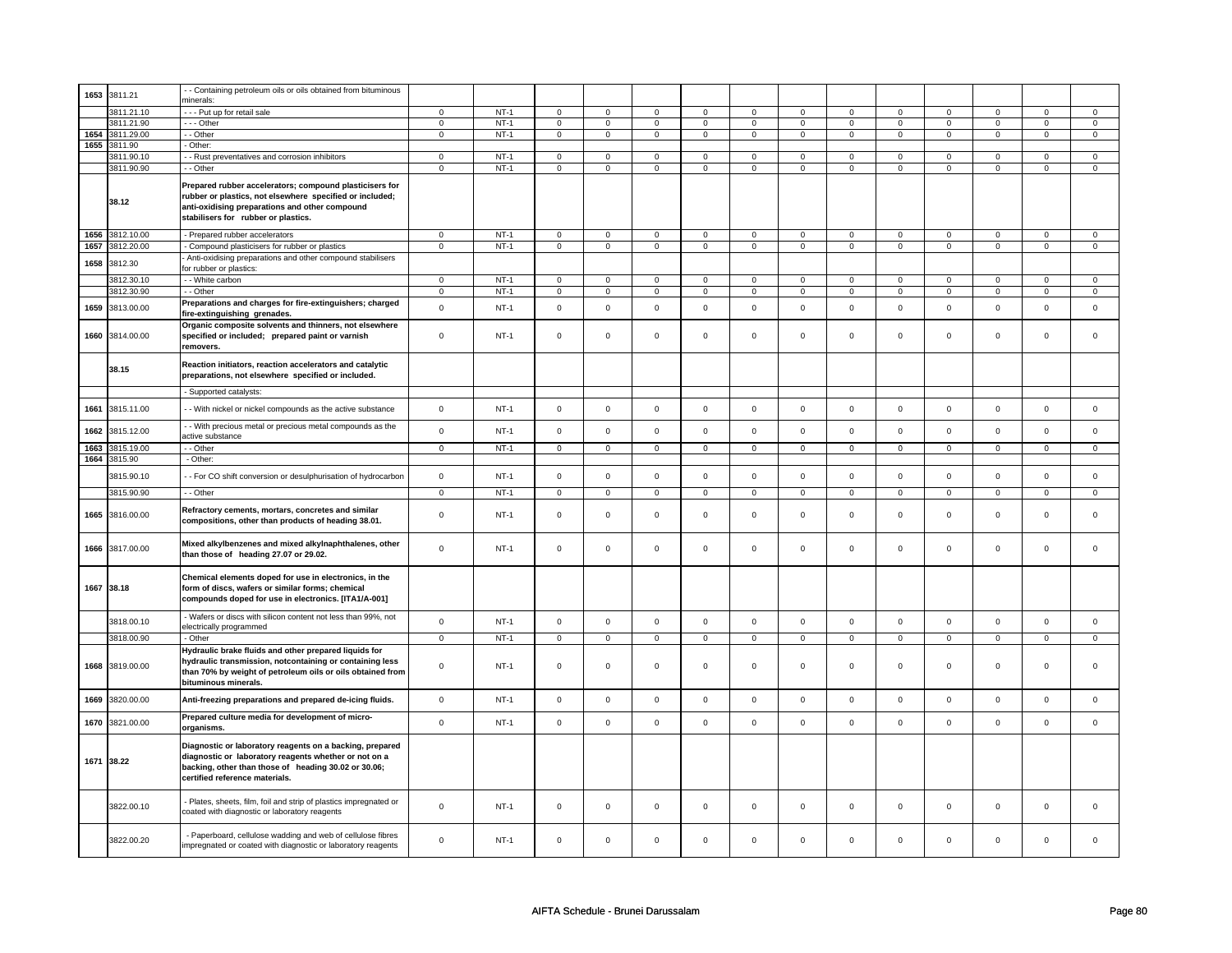|      | 3822.00.90                 | - Other                                                                                                                                                                                                                           | $\mathsf 0$    | $NT-1$ | $\mathbf 0$    | $\mathsf 0$         | 0                   | $\mathbf 0$    | 0                   | 0                   | $\mathbf 0$         | $\mathbf 0$    | $\mathbf 0$         | $\mathbf 0$    | $\mathbf 0$    | $\mathsf 0$    |
|------|----------------------------|-----------------------------------------------------------------------------------------------------------------------------------------------------------------------------------------------------------------------------------|----------------|--------|----------------|---------------------|---------------------|----------------|---------------------|---------------------|---------------------|----------------|---------------------|----------------|----------------|----------------|
|      |                            | Industrial monocarboxylic fatty acids; acid oils from                                                                                                                                                                             |                |        |                |                     |                     |                |                     |                     |                     |                |                     |                |                |                |
|      | 38.23                      | refining; industrial                                                                                                                                                                                                              |                |        |                |                     |                     |                |                     |                     |                     |                |                     |                |                |                |
|      |                            | fatty alcohols.                                                                                                                                                                                                                   |                |        |                |                     |                     |                |                     |                     |                     |                |                     |                |                |                |
|      |                            | - Industrial monocarboxylic fatty acids; acid oils from refining:                                                                                                                                                                 |                |        |                |                     |                     |                |                     |                     |                     |                |                     |                |                |                |
|      |                            |                                                                                                                                                                                                                                   |                |        |                |                     |                     |                |                     |                     |                     |                |                     |                |                |                |
|      | 1672 3823.11.00            | - - Stearic acid                                                                                                                                                                                                                  | $\mathbf 0$    | $NT-1$ | $\overline{0}$ | $\mathbf 0$         | $\mathbf 0$         | $\overline{0}$ | $\overline{0}$      | 0                   | $\mathbf{0}$        | $\overline{0}$ | $\overline{0}$      | $\mathbf 0$    | $\mathbf{0}$   | $\mathbf 0$    |
|      | 1673 3823.12.00            | - - Oleic acid                                                                                                                                                                                                                    | $\mathbf 0$    | $NT-1$ | 0              | 0                   | 0                   | 0              | 0                   | 0                   | $\mathbf 0$         | 0              | 0                   | 0              | $\mathbf 0$    | $\mathbf 0$    |
|      | 1674 3823.13.00            | - Tall oil fatty acids                                                                                                                                                                                                            | $\overline{0}$ | $NT-1$ | 0              | $\overline{0}$      | 0                   | $\overline{0}$ | 0                   | $\overline{0}$      | $\mathbf 0$         | $\overline{0}$ | $\mathbf 0$         | $\overline{0}$ | $\mathbf 0$    | $\overline{0}$ |
|      | 1675 3823.19               | $-$ Other:                                                                                                                                                                                                                        |                |        |                |                     |                     |                |                     |                     |                     |                |                     |                |                |                |
|      | 3823.19.10                 | --- Acid oils from refining                                                                                                                                                                                                       | $\mathbf 0$    | $NT-1$ | $\mathbf 0$    | $\mathbf 0$         | $\mathbf 0$         | $\mathbf 0$    | $\mathbf 0$         | 0                   | $\mathsf 0$         | $\mathsf 0$    | $\mathbf 0$         | $\mathsf 0$    | $\Omega$       | $\mathbf 0$    |
|      | 3823.19.90                 | $- -$ Other                                                                                                                                                                                                                       | $\mathbf 0$    | $NT-1$ | $\mathbf 0$    | $\mathbf 0$         | $\mathbf 0$         | $\mathbf 0$    | $\mathbf 0$         | $\mathbf{0}$        | $\Omega$            | $\mathbf 0$    | $\Omega$            | $\mathbf 0$    | $\Omega$       | $\mathbf 0$    |
|      | 1676 3823.70.00            | - Industrial fatty alcohols                                                                                                                                                                                                       | $\overline{0}$ | $NT-1$ | $\overline{0}$ | $\overline{0}$      | $\overline{0}$      | $\overline{0}$ | $\overline{0}$      | $\overline{0}$      | $\overline{0}$      | $\overline{0}$ | $\overline{0}$      | $\overline{0}$ | $\overline{0}$ | $\overline{0}$ |
|      | 38.24                      | Prepared binders for foundry moulds or cores; chemical<br>products and preparations of the chemical or allied<br>industries (including those consisting of mixtures of<br>natural products), not elsewhere specified or included. |                |        |                |                     |                     |                |                     |                     |                     |                |                     |                |                |                |
|      | 1677 3824.10.00            | - Prepared binders for foundry moulds or cores                                                                                                                                                                                    | $\Omega$       | $NT-1$ | $\overline{0}$ | $\overline{0}$      | $\Omega$            | $\overline{0}$ | $\overline{0}$      | $\overline{0}$      | $\Omega$            | $\overline{0}$ | $\overline{0}$      | $\overline{0}$ | $\Omega$       | $\overline{0}$ |
| 1678 | 3824.20.00                 | Naphthenic acids, their water-insoluble salts and their esters                                                                                                                                                                    | $\mathbf 0$    | $NT-1$ | $\mathbf 0$    | $\mathsf 0$         | $\mathbf 0$         | $\mathsf 0$    | $\mathbf 0$         | 0                   | $\mathbf 0$         | $\mathsf 0$    | $\mathbf 0$         | $\mathbf 0$    | $\mathbf 0$    | $\mathsf 0$    |
| 1679 | 3824.30.00                 | Non-agglomerated metal carbides mixed together or with<br>metallic binders                                                                                                                                                        | $\mathsf 0$    | $NT-1$ | $\mathbf 0$    | $\mathsf 0$         | $\mathbf 0$         | $\mathbf 0$    | $\mathbf 0$         | $\mathbf 0$         | $\mathbf 0$         | $\mathbf 0$    | $\mathsf 0$         | $\mathbf 0$    | $\mathbf 0$    | $\mathbf 0$    |
| 1680 | 3824.40.00                 | - Prepared additives for cements, mortars or concretes                                                                                                                                                                            | $\mathbf 0$    | $NT-1$ | $\mathbf 0$    | $\mathsf 0$         | $\mathbf 0$         | $\mathbf 0$    | $\mathbf 0$         | 0                   | $\mathbf 0$         | $\mathsf 0$    | $\mathsf 0$         | $\mathbf 0$    | $\mathbf 0$    | $\mathsf 0$    |
| 1681 | 3824.50.00                 | Non-refractory mortars and concretes                                                                                                                                                                                              | $\mathsf 0$    | $NT-1$ | $\mathsf 0$    | $\mathsf 0$         | $\mathbf{0}$        | $\mathbf 0$    | $\mathbf 0$         | $\mathbf 0$         | $\Omega$            | $\mathbf 0$    | $\Omega$            | $\mathbf 0$    | $\Omega$       | $\mathbf 0$    |
| 1682 | 3824.60.00                 | Sorbitol other than that of subheading 2905.44                                                                                                                                                                                    | $\mathbf 0$    | $NT-1$ | 0              | $\mathbf 0$         | 0                   | $\mathbf 0$    | 0                   | 0                   | $\mathsf 0$         | $\mathsf 0$    | 0                   | $\mathbf 0$    | $\mathsf 0$    | $\mathbf 0$    |
|      |                            | - Mixtures containing perhalogenated derivatives of acyclic<br>hydrocarbons containing two or more different halogens:                                                                                                            |                |        |                |                     |                     |                |                     |                     |                     |                |                     |                |                |                |
| 1683 | 3824.71                    | - - Containing acyclic hydrocarbons perhalogenated only with<br>fluorine and chlorine:                                                                                                                                            |                |        |                |                     |                     |                |                     |                     |                     |                |                     |                |                |                |
|      | 3824.71.10                 | - - - Oil for transformers or circuit-breakers                                                                                                                                                                                    | $\mathbf 0$    | $NT-1$ | 0              | 0                   | 0                   | $\mathbf 0$    | 0                   | 0                   | $\mathbf 0$         | 0              | 0                   | 0              | $\Omega$       | $\mathbf{0}$   |
|      | 3824.71.90                 | --- Other                                                                                                                                                                                                                         | $\mathsf 0$    | $NT-1$ | $\mathsf{o}$   | $\mathsf{o}\,$      | 0                   | $\mathbf 0$    | 0                   | 0                   | $\mathsf{o}\,$      | $\mathbf 0$    | $\mathbf 0$         | $\mathsf 0$    | $\mathsf 0$    | $\circ$        |
| 1684 | 3824.79.00                 | - Other                                                                                                                                                                                                                           | $\mathsf 0$    | $NT-1$ | $\mathbf 0$    | $\mathbf 0$         | $\mathbf 0$         | $\mathbf 0$    | $\mathbf 0$         | $\mathbf 0$         | $\mathbf 0$         | $\mathbf 0$    | $\mathbf 0$         | $\circ$        | $\mathbf 0$    | $\circ$        |
|      | 1685 3824.90<br>3824.90.10 | Other:<br>- - Ink removers, stencil correctors, other correcting fluids, put                                                                                                                                                      | $\mathbf 0$    | $NT-1$ | $\mathsf 0$    | $\mathsf 0$         | $\mathbf 0$         | $\mathbf 0$    | $\mathbf 0$         | $\mathbf 0$         | $\mathsf 0$         | $\mathsf 0$    | $\mathsf 0$         | $\mathsf 0$    | $\mathsf 0$    | $\mathsf 0$    |
|      | 3824.90.20                 | up in packings for retail sale<br>- - Mixtures of chemicals, of a kind used in the manufacture of                                                                                                                                 | $\mathsf 0$    | $NT-1$ | $\mathbf 0$    | $\mathsf 0$         | $\mathbf 0$         | $\mathsf 0$    | $\mathbf 0$         | 0                   | $\mathsf 0$         | $\mathsf 0$    | $\mathsf 0$         | $\mathsf 0$    | $\mathsf 0$    | $\mathbf 0$    |
|      | 3824.90.30                 | foodstuff<br>- Copying pastes with a basis of gelatin whether presented in<br>bulk or ready for use (e.g. on a paper or textile backing)                                                                                          | $\mathbf 0$    | $NT-1$ | 0              | 0                   | 0                   | 0              | 0                   | $\mathbf{0}$        | $\mathsf 0$         | $\mathbf{0}$   | $\mathsf{O}$        | $\mathbf 0$    | $\mathbf 0$    | $\mathbf 0$    |
|      | 3824.90.40                 | - - Composite inorganic solvents                                                                                                                                                                                                  | $\mathbf 0$    | $NT-1$ | $\mathbf 0$    | $\mathbf 0$         | $\mathbf 0$         | $\mathbf 0$    | $\mathbf 0$         | $\mathbf{0}$        | $\mathbf{0}$        | $\mathbf 0$    | $\mathbf{0}$        | $\mathbf{0}$   | $\mathbf 0$    | $\mathbf 0$    |
|      | 3824.90.50                 | - - Acetone oil                                                                                                                                                                                                                   | $\mathbf 0$    | $NT-1$ | $\mathbf 0$    | $\mathsf 0$         | $\mathbf 0$         | $\mathsf 0$    | $\mathbf 0$         | 0                   | $\overline{0}$      | $\overline{0}$ | $\overline{0}$      | $\overline{0}$ | $\mathbf 0$    | $\overline{0}$ |
|      | 3824.90.60                 | - Preparations or mixtures containing monosodium<br>glutamate                                                                                                                                                                     | $\mathsf 0$    | $NT-1$ | $\mathsf 0$    | $\mathsf 0$         | $\mathbf 0$         | $\mathbf 0$    | $\mathbf 0$         | $\mathbf 0$         | $\mathsf{O}\xspace$ | $\mathbf 0$    | $\mathsf 0$         | $\mathsf 0$    | $\mathsf 0$    | $\mathsf 0$    |
|      | 3824.90.70                 | - Products and preparations containing CFC-11, CFC-12,<br>CFC-113, CFC-114, CFC-115, Halon 1211, Halon 1301 and/or<br>Halon 2402                                                                                                  | $\mathbf 0$    | $NT-1$ | $\mathbf 0$    | $\mathbf 0$         | $\mathbf 0$         | $\mathbf 0$    | $\mathbf 0$         | $\mathbf{0}$        | $\mathbf{0}$        | $\mathbf{0}$   | $\mathbf 0$         | $\mathbf{0}$   | $\mathbf 0$    | $\mathbf 0$    |
|      | 3824.90.90                 | - Other                                                                                                                                                                                                                           | $\mathsf 0$    | $NT-1$ | $\mathbf 0$    | $\mathsf 0$         | $\mathbf 0$         | $\mathbf 0$    | $\mathsf 0$         | $\mathbf 0$         | $\mathsf 0$         | $\mathsf 0$    | $\mathsf 0$         | $\mathbf 0$    | $\mathsf 0$    | $\mathbf 0$    |
|      | 38.25                      | Residual products of the chemical or allied industries, not<br>elsewhere specified or included; municipal waste; sewage<br>sludge; other wastes specified in Note 6 to this Chapter.                                              |                |        |                |                     |                     |                |                     |                     |                     |                |                     |                |                |                |
| 1686 | 3825.10.00                 | - Municipal waste                                                                                                                                                                                                                 | $\mathbf{0}$   | $NT-1$ | $\mathbf 0$    | $\mathbf 0$         | $\mathbf{0}$        | $\mathbf{0}$   | $\mathbf{0}$        | $\mathbf{0}$        | $\mathbf 0$         | $\mathbf{0}$   | $\mathbf 0$         | $\mathbf 0$    | $\mathbf 0$    | $\mathbf 0$    |
| 1687 | 3825.20.00                 | Sewage sludge                                                                                                                                                                                                                     | $\mathsf 0$    | $NT-1$ | $\mathsf 0$    | $\mathsf 0$         | $\mathsf{O}\xspace$ | $\mathsf{O}$   | $\mathsf{O}\xspace$ | $\mathsf{O}\xspace$ | $\mathsf 0$         | $\mathsf 0$    | $\mathsf 0$         | $\overline{0}$ | $\mathsf 0$    | $\overline{0}$ |
| 1688 | 3825.30.00                 | Clinical waste                                                                                                                                                                                                                    | $\mathsf 0$    | $NT-1$ | $\mathsf 0$    | $\mathbf 0$         | $\mathbf 0$         | $\mathbf 0$    | $\mathbf 0$         | $\mathbf 0$         | $\mathsf{O}\xspace$ | $\mathsf 0$    | $\mathsf 0$         | $\mathbf 0$    | $\mathsf 0$    | $\mathbf 0$    |
|      |                            | Waste organic solvents:                                                                                                                                                                                                           |                |        |                |                     |                     |                |                     |                     |                     |                |                     |                |                |                |
| 1689 | 3825.41.00                 | - Halogenated                                                                                                                                                                                                                     | $\mathbf 0$    | $NT-1$ | 0              | $\mathbf 0$         | 0                   | $\mathbf 0$    | 0                   | 0                   | $\mathbf 0$         | $\mathbf 0$    | $\mathbf 0$         | $\mathbf 0$    | $\mathbf 0$    | $\mathbf 0$    |
| 1690 | 3825.49.00                 | - - Other                                                                                                                                                                                                                         | $\mathbf 0$    | $NT-1$ | $\mathbf 0$    | $\mathbf 0$         | $\mathbf 0$         | $\mathbf 0$    | $\mathbf 0$         | $\mathbf{0}$        | $\mathbf{0}$        | $\mathbf 0$    | $\mathbf 0$         | $\mathbf 0$    | $\mathbf{0}$   | $\circ$        |
| 1691 | 3825.50.00                 | Wastes of metal pickling liquors, hydraulic fluids, brake<br>fluids and anti-freeze fluids                                                                                                                                        | $\mathbf 0$    | $NT-1$ | $\mathbf 0$    | $\mathsf 0$         | $\mathbf 0$         | $\mathbf 0$    | $\mathbf 0$         | 0                   | $\mathbf 0$         | $\mathbf 0$    | $\mathbf 0$         | $\mathsf 0$    | $\mathbf 0$    | $\mathbf 0$    |
|      |                            | Other wastes from chemical or allied industries:                                                                                                                                                                                  |                |        |                |                     |                     |                |                     |                     |                     |                |                     |                |                |                |
| 1692 | 3825.61.00                 | - Mainly containing organic constituents                                                                                                                                                                                          | $\mathbf 0$    | $NT-1$ | $\mathbf 0$    | $\overline{0}$      | $\mathbf 0$         | $\mathbf 0$    | $\mathbf 0$         | 0                   | $\mathsf 0$         | $\mathsf 0$    | $\mathbf 0$         | $\mathbf 0$    | $\mathsf 0$    | $\mathsf 0$    |
| 1693 | 3825.69.00                 | - Other                                                                                                                                                                                                                           | $\mathsf 0$    | $NT-1$ | $\mathsf 0$    | $\mathsf{O}\xspace$ | $\mathbf 0$         | $\mathbf 0$    | $\mathbf 0$         | $\mathbf 0$         | $\mathsf 0$         | $\mathsf 0$    | $\mathsf{O}\xspace$ | $\mathsf 0$    | $\mathsf 0$    | $\mathsf 0$    |
| 1694 | 3825.90.00<br>39.01        | - Other                                                                                                                                                                                                                           | $\mathbf 0$    | $NT-1$ | $\mathbf 0$    | $\mathbf{0}$        | $\mathbf 0$         | $\mathbf{0}$   | $\mathbf 0$         | $\mathbf{0}$        | $\mathbf{0}$        | $\mathbf{0}$   | $\mathbf 0$         | $\mathbf{0}$   | $\mathbf{0}$   | $\mathbf{0}$   |
|      |                            | Polymers of ethylene, in primary forms.                                                                                                                                                                                           |                |        |                |                     |                     |                |                     |                     |                     |                |                     |                |                |                |
| 1695 | 3901.10                    | Polyethylene having a specific gravity of less than 0.94:                                                                                                                                                                         |                |        |                |                     |                     |                |                     |                     |                     |                |                     |                |                |                |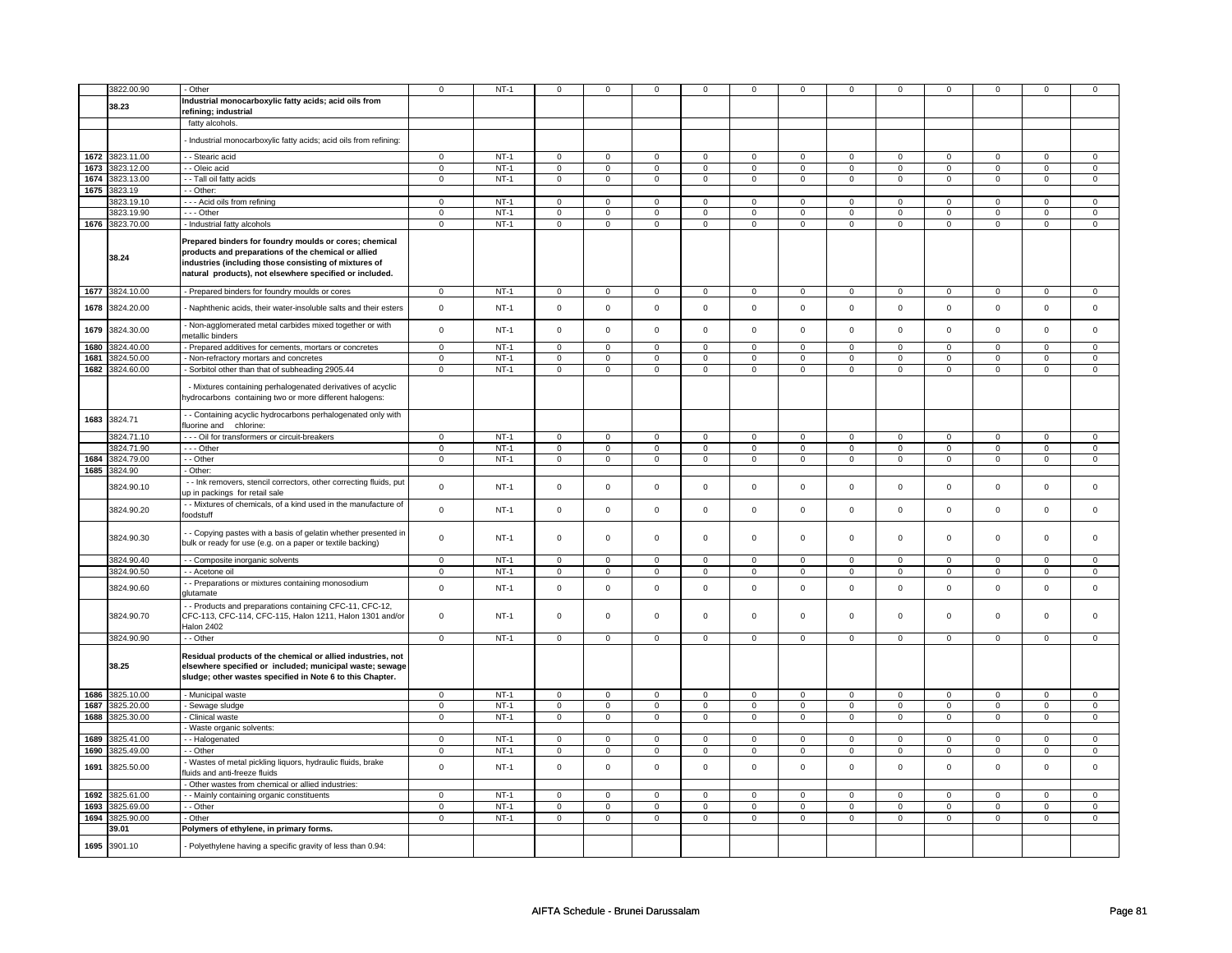|      | 3901.10.10   | - - In powder form                                             | $\mathbf 0$    | $NT-1$      | $\mathsf 0$    | $\mathsf 0$    | $\mathbf 0$         | $\mathbf 0$    | $\mathsf 0$         | $\mathbf 0$    | 0              | $\mathsf 0$    | $\mathsf 0$    | $\mathbf 0$    | $\mathbf 0$    | 0                   |
|------|--------------|----------------------------------------------------------------|----------------|-------------|----------------|----------------|---------------------|----------------|---------------------|----------------|----------------|----------------|----------------|----------------|----------------|---------------------|
|      |              | - Granules:                                                    |                |             |                |                |                     |                |                     |                |                |                |                |                |                |                     |
|      | 3901.10.21   | --- Pharmaceutical grade                                       | $\mathbf 0$    | $NT-1$      | $\mathbf 0$    | $\mathbf 0$    | $\mathbf 0$         | $\mathbf{0}$   | $\mathbf 0$         | $\mathbf 0$    | $\mathbf 0$    | $\mathbf 0$    | 0              | $\mathbf 0$    | 0              | 0                   |
|      | 3901.10.22   | - - - Cable grade                                              | $\mathsf 0$    | $NT-1$      | $\mathbf 0$    | $\mathsf 0$    | $\mathbf 0$         | $\mathbf 0$    | $\mathsf 0$         | $\mathbf 0$    | 0              | $\mathsf 0$    | $\mathsf 0$    | $\mathbf 0$    | 0              | 0                   |
|      |              |                                                                |                |             |                |                |                     |                |                     |                |                |                |                |                |                |                     |
|      | 3901.10.23   | - - - Other, used in the manufacture of telephonic or electric | $\mathbf 0$    | $NT-1$      | $\mathsf 0$    | $\mathbf 0$    | $\mathsf 0$         | $\mathsf 0$    | $\mathsf 0$         | $\mathsf 0$    | $\mathbf 0$    | $\mathbf 0$    | $\mathsf 0$    | $\mathsf 0$    | $\mathsf 0$    | $\mathsf 0$         |
|      |              | wire                                                           |                |             |                |                |                     |                |                     |                |                |                |                |                |                |                     |
|      | 3901.10.29   | --- Other                                                      | $\mathsf 0$    | $NT-1$      | $\mathbf 0$    | $\mathsf 0$    | $\mathsf 0$         | $\mathbf 0$    | $\mathsf 0$         | $\mathbf 0$    | 0              | 0              | $\mathsf 0$    | $\mathbf 0$    | $\mathbf 0$    | 0                   |
|      | 3901.10.30   | - - Liquids or pastes                                          | $\mathbf 0$    | $NT-1$      | $\mathbf 0$    | $\mathsf 0$    | $\mathbf 0$         | $\mathsf 0$    | $\mathbf 0$         | $\mathbf 0$    | $\mathbf 0$    | $\mathbf 0$    | $\mathbf 0$    | $\mathbf 0$    | $\mathsf 0$    | $\mathbf{0}$        |
|      |              | - - Other forms:                                               |                |             |                |                |                     |                |                     |                |                |                |                |                |                |                     |
|      |              |                                                                |                |             |                |                |                     |                |                     |                |                |                |                |                |                |                     |
|      | 3901.10.91   | --- Used in the manufacture of telephonic or electric wire     | $\mathsf 0$    | $NT-1$      | $\mathbf 0$    | $\mathsf 0$    | $\mathsf 0$         | $\mathbf 0$    | $\mathsf 0$         | $\mathbf 0$    | $\mathbf 0$    | $\mathsf 0$    | $\mathsf 0$    | $\mathbf 0$    | $\mathsf 0$    | $\mathbf 0$         |
|      |              |                                                                |                |             |                |                |                     |                |                     |                |                |                |                |                |                |                     |
|      | 3901.10.99   | $- -$ Other                                                    | $\overline{0}$ | $NT-1$      | $\overline{0}$ | $\overline{0}$ | $\overline{0}$      | $\overline{0}$ | $\overline{0}$      | $\overline{0}$ | $\overline{0}$ | $\overline{0}$ | $\overline{0}$ | $\overline{0}$ | $\overline{0}$ | $\overline{0}$      |
|      |              |                                                                |                |             |                |                |                     |                |                     |                |                |                |                |                |                |                     |
| 1696 | 3901.20      | - Polyethylene having a specific gravity of 0.94 or more:      |                |             |                |                |                     |                |                     |                |                |                |                |                |                |                     |
|      |              |                                                                |                |             |                |                |                     |                |                     |                |                |                |                |                |                |                     |
|      | 3901.20.10   | - - In powder form                                             | $\mathbf 0$    | $NT-1$      | $\mathsf 0$    | $\mathsf 0$    | $\mathsf 0$         | $\mathsf 0$    | $\mathsf 0$         | $\mathbf 0$    | $\mathsf 0$    | $\mathbf 0$    | $\mathsf 0$    | $\mathsf 0$    | $\mathbf 0$    | $\overline{0}$      |
|      |              | - - Granules:                                                  |                |             |                |                |                     |                |                     |                |                |                |                |                |                |                     |
|      | 3901.20.21   | - - - Cable grade                                              | $\mathsf 0$    | $NT-1$      | $\mathbf 0$    | $\mathsf 0$    | $\mathsf 0$         | $\mathbf 0$    | $\mathsf 0$         | $\mathbf 0$    | 0              | $\mathbf 0$    | $\mathsf 0$    | $\mathbf 0$    | $\Omega$       | 0                   |
|      |              | - - - Other, used in the manufacture of telephonic or electric |                |             |                |                |                     |                |                     |                |                |                |                |                |                |                     |
|      | 3901.20.22   |                                                                | $\mathsf 0$    | $NT-1$      | $\mathsf 0$    | $\mathsf 0$    | $\mathsf 0$         | $\mathsf 0$    | $\mathsf{O}\xspace$ | $\mathsf 0$    | $\mathsf 0$    | $\mathbf 0$    | $\mathsf 0$    | $\mathbf 0$    | $\mathsf 0$    | $\mathbf 0$         |
|      |              | wire                                                           |                |             |                |                |                     |                |                     |                |                |                |                |                |                |                     |
|      | 3901.20.29   | --- Other                                                      | $\mathsf 0$    | $NT-1$      | $\mathbf 0$    | $\mathsf 0$    | $\mathsf 0$         | $\mathbf 0$    | $\mathsf 0$         | $\mathbf 0$    | $\mathbf 0$    | $\mathsf 0$    | $\mathsf 0$    | $\mathbf 0$    | $\mathsf 0$    | 0                   |
|      | 3901.20.30   | - - Liquids or pastes                                          | $\mathsf 0$    | $NT-1$      | $\mathbf 0$    | $\mathsf 0$    | $\mathbf 0$         | $\mathbf 0$    | $\mathbf 0$         | $\mathbf 0$    | $\mathbf 0$    | $\mathbf 0$    | $\mathbf 0$    | $\mathbf 0$    | $\mathsf 0$    | $\mathbf 0$         |
|      | 3901.20.90   | - - Other forms                                                | $\circ$        | $NT-1$      | $\mathsf 0$    | $\mathsf 0$    | $\mathsf 0$         | $\mathsf 0$    | $\mathsf 0$         | $\mathbf 0$    | $\mathbf 0$    | $\mathbf 0$    | $\mathsf 0$    | $\mathsf 0$    | $\mathsf 0$    | $\mathbf{0}$        |
|      | 1697 3901.30 | - Ethylene-vinyl acetate copolymers:                           |                |             |                |                |                     |                |                     |                |                |                |                |                |                |                     |
|      |              |                                                                |                |             |                |                |                     |                |                     |                |                |                |                |                |                |                     |
|      | 3901.30.10   | - - In powder form                                             | $\mathsf 0$    | $NT-1$      | $\mathbf 0$    | $\mathsf 0$    | $\mathbf 0$         | $\mathbf 0$    | $\mathsf 0$         | $\mathbf 0$    | 0              | $\mathbf 0$    | $\mathsf 0$    | $\mathbf 0$    | 0              | 0                   |
|      | 3901.30.20   | - - Granules                                                   | $\mathsf 0$    | $NT-1$      | $\Omega$       | $\mathbf 0$    | $\Omega$            | $\mathbf 0$    | $\mathbf 0$         | $\mathbf 0$    | $\mathbf 0$    | $\mathbf 0$    | $\mathbf 0$    | $\mathbf{0}$   | $\Omega$       | $\mathbf{O}$        |
|      | 3901.30.30   | - - Liquids or pastes                                          | $\mathbf 0$    | $NT-1$      | $\mathbf 0$    | $\mathsf 0$    | $\mathbf 0$         | $\mathbf 0$    | $\mathsf 0$         | $\mathbf 0$    | 0              | $\mathbf 0$    | $\mathsf 0$    | $\mathbf 0$    | 0              | 0                   |
|      | 3901.30.90   | - - Other                                                      | $\mathsf 0$    | $NT-1$      | $\mathbf 0$    | $\mathsf 0$    | $\mathbf 0$         | $\mathbf 0$    | $\mathbf 0$         | $\mathbf 0$    | 0              | $\mathbf 0$    | $\mathsf 0$    | $\mathbf 0$    | $\mathsf 0$    | $\mathbf 0$         |
| 1698 | 3901.90      | - Other:                                                       |                |             |                |                |                     |                |                     |                |                |                |                |                |                |                     |
|      |              |                                                                |                |             |                |                |                     |                |                     |                |                |                |                |                |                |                     |
|      | 3901.90.10   | - - In powder form                                             | $\mathsf 0$    | $NT-1$      | $\mathbf 0$    | $\mathsf 0$    | $\mathbf 0$         | $\mathbf 0$    | $\mathbf 0$         | $\mathbf 0$    | 0              | $\mathbf 0$    | 0              | $\mathbf 0$    | 0              | $\mathbf{0}$        |
|      | 3901.90.20   | - - Granules                                                   | $\mathsf 0$    | $NT-1$      | $\mathbf 0$    | $\mathsf 0$    | $\mathbf 0$         | $\mathbf 0$    | $\mathbf 0$         | $\mathbf 0$    | $\mathbf 0$    | $\mathbf 0$    | $\mathbf 0$    | $\mathbf 0$    | $\mathsf 0$    | $\mathbf{0}$        |
|      | 3901.90.30   | - - Liquids or pastes                                          | $\mathsf 0$    | $NT-1$      | $\mathbf 0$    | $\mathbf 0$    | $\mathbf 0$         | $\mathbf 0$    | $\mathbf 0$         | $\mathbf 0$    | $\mathbf 0$    | $\mathsf 0$    | $\mathbf 0$    | $\mathbf 0$    | $\mathbf 0$    | 0                   |
|      | 3901.90.90   | - - Other                                                      | $\mathsf 0$    | $NT-1$      | $\overline{0}$ | $\overline{0}$ | $\overline{0}$      | $\overline{0}$ | $\overline{0}$      | $\overline{0}$ | $\mathbf 0$    | $\overline{0}$ | $\overline{0}$ | $\overline{0}$ | $\overline{0}$ | $\overline{0}$      |
|      |              |                                                                |                |             |                |                |                     |                |                     |                |                |                |                |                |                |                     |
|      | 39.02        | Polymers of propylene or of other olefins, in primary          |                |             |                |                |                     |                |                     |                |                |                |                |                |                |                     |
|      |              | forms.                                                         |                |             |                |                |                     |                |                     |                |                |                |                |                |                |                     |
| 1699 | 3902.10      | - Polypropylene:                                               |                |             |                |                |                     |                |                     |                |                |                |                |                |                |                     |
|      | 3902.10.10   | - - In powder form                                             | $\circ$        | $NT-1$      | $\mathbf 0$    | $\mathbf 0$    | $\mathbf 0$         | $\overline{0}$ | $\mathbf{0}$        | $\mathbf 0$    | $\mathbf{0}$   | $\overline{0}$ | $\mathbf 0$    | $\mathbf{0}$   | $\mathbf 0$    | $\overline{0}$      |
|      |              | - - Granules:                                                  |                |             |                |                |                     |                |                     |                |                |                |                |                |                |                     |
|      |              |                                                                |                |             |                |                |                     |                |                     |                |                |                |                |                |                |                     |
|      | 3902.10.21   | - - - Used in the manufacture of telephonic or electric wire   | $\mathsf 0$    | $NT-1$      | $\mathsf 0$    | $\mathsf 0$    | $\mathsf 0$         | $\mathsf 0$    | $\mathsf{O}\xspace$ | $\mathsf 0$    | $\mathbf 0$    | $\mathbf 0$    | $\mathsf 0$    | $\mathbf 0$    | $\mathsf 0$    | $\mathbf 0$         |
|      |              |                                                                |                |             |                |                |                     |                |                     |                |                |                |                |                |                |                     |
|      | 3902.10.29   | --- Other                                                      | $\mathsf 0$    | $NT-1$      | $\mathbf 0$    | $\mathsf 0$    | $\mathbf 0$         | $\mathbf 0$    | $\mathsf 0$         | $\mathbf 0$    | $\mathbf 0$    | $\mathsf 0$    | $\mathsf 0$    | $\mathbf 0$    | $\mathsf 0$    | 0                   |
|      | 3902.10.30   | - - Liquids or pastes                                          | $\mathbf 0$    | $NT-1$      | $\mathbf 0$    | $\mathsf 0$    | $\mathbf 0$         | $\mathbf 0$    | $\mathbf 0$         | $\mathbf 0$    | $\mathbf 0$    | $\mathbf 0$    | $\mathsf 0$    | $\mathbf 0$    | $\mathsf 0$    | $\mathbf 0$         |
|      |              |                                                                |                |             |                |                |                     |                |                     |                |                |                |                |                |                |                     |
|      |              | - - Other forms:                                               |                |             |                |                |                     |                |                     |                |                |                |                |                |                |                     |
|      | 3902.10.91   | - - - Used in the manufacture of telephonic or electric wire   | $\mathsf 0$    | $NT-1$      | $\mathbf 0$    | $\mathsf 0$    | $\mathbf 0$         | $\mathbf 0$    | $\mathsf 0$         | $\mathbf 0$    | $\mathbf 0$    | $\mathbf 0$    | $\mathsf 0$    | $\mathbf{0}$   | $\mathbf 0$    | $\mathbf{0}$        |
|      |              |                                                                |                |             |                |                |                     |                |                     |                |                |                |                |                |                |                     |
|      | 3902.10.99   | $-$ - Other                                                    | $\mathbf 0$    | $NT-1$      | $\mathbf 0$    | $\mathbf 0$    | $\mathbf 0$         | $\Omega$       | $\mathbf{0}$        | $\mathbf 0$    | $\mathbf 0$    | $\mathbf{0}$   | $\mathbf 0$    | $\mathbf{0}$   | $\Omega$       | $\mathbf{0}$        |
| 1700 |              |                                                                |                |             |                |                |                     |                |                     |                |                |                |                |                |                |                     |
|      | 3902.20      | - Polyisobutylene:                                             |                |             |                |                |                     |                |                     |                |                |                |                |                |                |                     |
|      | 3902.20.10   | - - In powder form                                             | $\mathsf 0$    | $NT-1$      | $\mathbf 0$    | $\mathsf 0$    | $\mathsf 0$         | $\mathbf 0$    | $\mathsf 0$         | $\mathbf 0$    | 0              | $\mathbf 0$    | $\mathsf 0$    | $\mathbf 0$    | $\mathbf 0$    | 0                   |
|      | 3902.20.20   | - Granules                                                     | $\mathsf 0$    | $NT-1$      | $\mathbf 0$    | $\mathsf 0$    | $\mathbf 0$         | $\mathbf 0$    | $\mathbf 0$         | $\mathbf 0$    | $\mathbf 0$    | $\mathbf 0$    | $\mathsf 0$    | $\mathbf 0$    | $\mathsf 0$    | $\mathbf{0}$        |
|      | 3902.20.30   | - - Liquids or pastes                                          | $\mathbf 0$    | $NT-1$      | $\mathbf 0$    | $\mathbf 0$    | $\mathsf 0$         | $\mathbf 0$    | $\mathsf{O}\xspace$ | $\mathbf 0$    | $\mathbf 0$    | $\mathbf 0$    | $\mathbf 0$    | $\mathbf 0$    | 0              | $\mathbf{0}$        |
|      | 3902.20.90   | - - Other forms                                                | $\mathbf 0$    | $NT-1$      | $\mathsf 0$    | $\mathsf 0$    | $\mathsf 0$         | $\mathsf 0$    | $\mathsf 0$         | $\mathsf 0$    | $\mathsf 0$    | $\mathbf 0$    | 0              | $\mathbf 0$    | $\mathsf 0$    | $\mathbf 0$         |
|      |              |                                                                |                |             |                |                |                     |                |                     |                |                |                |                |                |                |                     |
| 1701 | 3902.30      | Propylene copolymers:                                          |                |             |                |                |                     |                |                     |                |                |                |                |                |                |                     |
|      | 3902.30.10   | - - In powder form                                             | $\mathbf 0$    | $NT-1$      | $\overline{0}$ | $\overline{0}$ | $\overline{0}$      | $\overline{0}$ | $\mathbf{0}$        | $\overline{0}$ | $\mathsf 0$    | $\overline{0}$ | $\mathsf 0$    | $\overline{0}$ | $\mathbf 0$    | $\overline{0}$      |
|      |              | - - Granules:                                                  |                |             |                |                |                     |                |                     |                |                |                |                |                |                |                     |
|      |              |                                                                |                |             |                |                |                     |                |                     |                |                |                |                |                |                |                     |
|      | 3902.30.21   | --- Used in the manufacture of telephonic or electric wire     | $\mathbf 0$    | $NT-1$      | $\mathsf 0$    | $\mathbf 0$    | $\mathbf 0$         | $\mathsf 0$    | $\mathsf{O}\xspace$ | $\mathsf 0$    | $\mathbf 0$    | $\mathbf 0$    | $\mathsf 0$    | $\mathsf 0$    | $\Omega$       | $\mathsf 0$         |
|      |              |                                                                |                |             |                |                |                     |                |                     |                |                |                |                |                |                |                     |
|      | 3902.30.29   | --- Other                                                      | $\mathsf 0$    | $NT-1$      | $\mathsf 0$    | $\mathbf 0$    | 0                   | $\mathsf 0$    | $\mathsf 0$         | $\mathsf 0$    | 0              | $\mathbf 0$    | 0              | $\mathbf 0$    | 0              | $\mathbf 0$         |
|      | 3902.30.30   | - - Liquids or pastes                                          | $\mathbf 0$    | $NT-1$      | $\mathbf 0$    | $\mathbf 0$    | $\mathsf 0$         | $\mathsf 0$    | $\mathsf 0$         | $\mathsf 0$    | $\mathbf 0$    | $\mathbf 0$    | 0              | $\mathbf 0$    | $\mathbf 0$    | $\mathbf 0$         |
|      |              | - - Other:                                                     |                |             |                |                |                     |                |                     |                |                |                |                |                |                |                     |
|      |              |                                                                |                |             |                |                |                     |                |                     |                |                |                |                |                |                |                     |
|      | 3902.30.91   | --- Used in the manufacture of telephonic or electric wire     | $\mathbf 0$    | $NT-1$      | $\mathsf 0$    | $\mathbf 0$    | $\mathsf{O}\xspace$ | $\mathsf 0$    | $\mathsf 0$         | $\mathsf 0$    | $\mathsf 0$    | $\mathbf 0$    | $\mathsf 0$    | $\mathsf{O}$   | $\mathsf 0$    | $\mathsf 0$         |
|      |              |                                                                |                |             |                |                |                     |                |                     |                |                |                |                |                |                |                     |
|      | 3902.30.99   | --- Other                                                      | $\,0\,$        | $NT-1$      | $\mathsf 0$    | $\mathbf 0$    | $\mathsf 0$         | $\mathsf 0$    | $\mathsf 0$         | $\mathsf 0$    | $\mathsf 0$    | $\mathbf 0$    | $\mathsf 0$    | $\mathbf 0$    | $\mathsf 0$    | $\mathbf 0$         |
|      | 1702 3902.90 | - Other:                                                       |                |             |                |                |                     |                |                     |                |                |                |                |                |                |                     |
|      | 3902.90.10   | - - In powder form                                             | $\mathbf 0$    | <b>NT-1</b> | 0              | 0              | 0                   | $\mathbf 0$    | 0                   | $\mathbf 0$    | 0              | $\mathbf 0$    | 0              | $\mathbf 0$    | 0              | $\mathbf 0$         |
|      |              |                                                                | $\mathbf 0$    | $NT-1$      | $\mathbf 0$    | $\mathbf 0$    | $\mathbf 0$         | $\mathbf 0$    |                     |                | $\mathbf 0$    |                |                |                | $\Omega$       | $\mathbf{0}$        |
|      | 3902.90.20   | - - Granules                                                   |                |             |                |                |                     |                | $\mathsf 0$         | $\mathsf 0$    |                | $\mathbf 0$    | $\mathsf 0$    | $\mathbf 0$    |                |                     |
|      | 3902.90.30   | - - Liquids or pastes                                          | $\pmb{0}$      | $NT-1$      | $\mathsf 0$    | $\mathsf 0$    | $\Omega$            | $\mathsf 0$    | $\mathsf{O}\xspace$ | $\mathsf 0$    | $\Omega$       | $\mathsf 0$    | $\mathsf 0$    | $\mathsf 0$    | $\Omega$       | $\mathsf{O}\xspace$ |
|      | 3902.90.90   | - - Other                                                      | $\mathbf 0$    | $NT-1$      | $\mathsf 0$    | $\mathbf 0$    | $\mathsf{O}\xspace$ | $\mathsf 0$    | $\mathsf 0$         | $\mathsf 0$    | $\mathsf 0$    | $\mathsf 0$    | $\mathsf 0$    | $\mathsf{O}$   | $\mathsf 0$    | $\mathsf{O}\xspace$ |
|      |              | Polymers of styrene, in primary forms.                         |                |             |                |                |                     |                |                     |                |                |                |                |                |                |                     |
|      |              |                                                                |                |             |                |                |                     |                |                     |                |                |                |                |                |                |                     |
|      | 39.03        |                                                                |                |             |                |                |                     |                |                     |                |                |                |                |                |                |                     |
|      | 1703 3903.11 | - Polystyrene:<br>- - Expansible:                              |                |             |                |                |                     |                |                     |                |                |                |                |                |                |                     |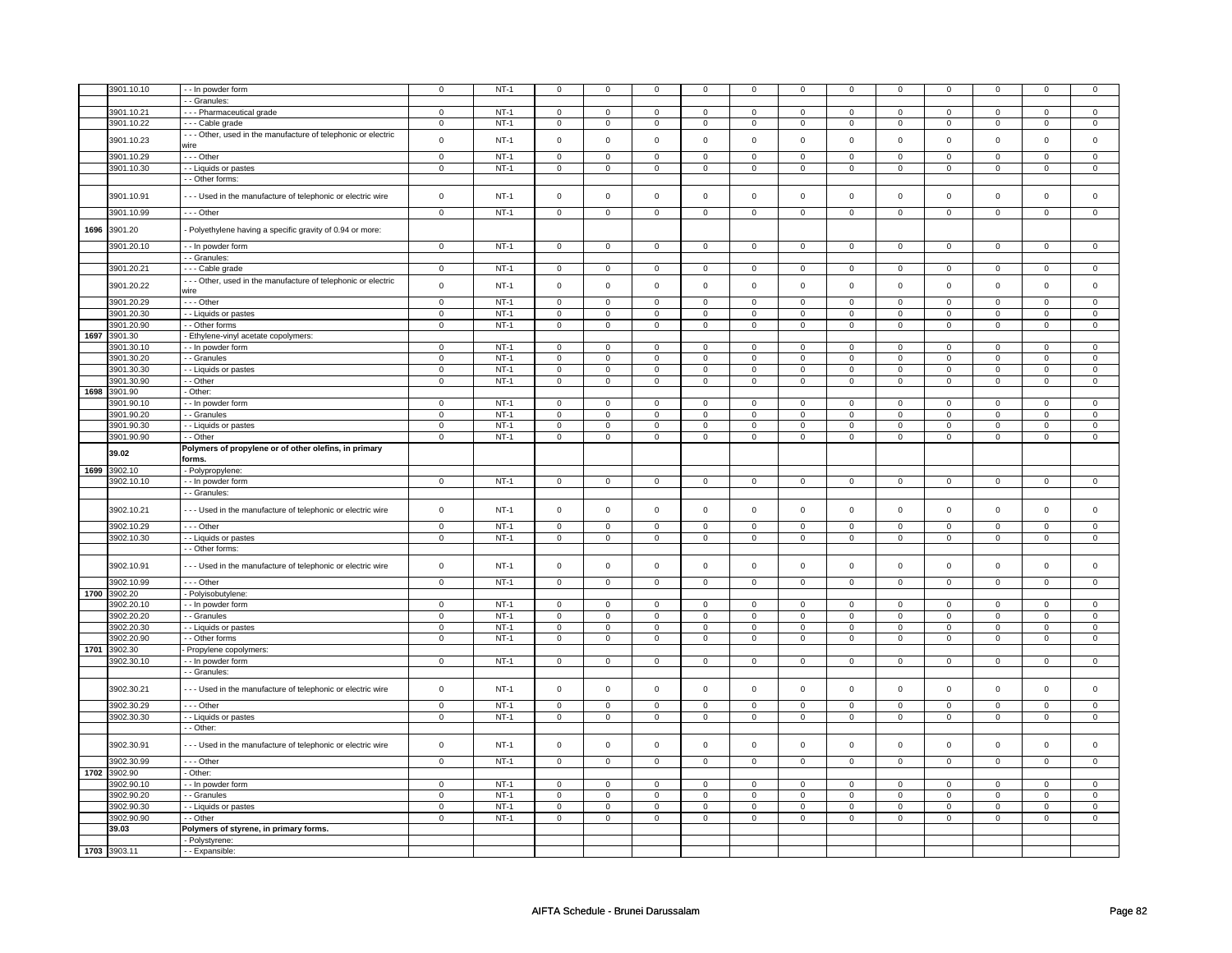|      | 3903.11.10   | - - - In powder form                                           | $\mathsf 0$    | $NT-1$ | $\mathbf 0$    | $\mathbf 0$    | $\mathbf 0$         | $\mathbf 0$    | $\mathsf 0$         | $\mathbf 0$    | 0              | 0              | $\mathsf 0$         | $\mathbf 0$    | $\Omega$       | $\Omega$            |
|------|--------------|----------------------------------------------------------------|----------------|--------|----------------|----------------|---------------------|----------------|---------------------|----------------|----------------|----------------|---------------------|----------------|----------------|---------------------|
|      | 3903.11.20   | - - - Granules                                                 | $\mathbf 0$    | $NT-1$ | $\mathbf 0$    | $\mathsf 0$    | 0                   | $\mathbf 0$    | $\mathbf 0$         | $\mathbf 0$    | $\mathbf 0$    | $\mathbf 0$    | $\mathbf 0$         | $\mathbf 0$    | $\mathbf 0$    | $\mathbf 0$         |
|      |              |                                                                |                |        |                |                |                     |                |                     |                |                |                |                     |                |                |                     |
|      | 3903.11.30   | --- Liquids or pastes                                          | $\mathbf 0$    | $NT-1$ | 0              | $\mathbf 0$    | $\mathbf 0$         | $\mathbf 0$    | $\mathbf 0$         | $\mathbf 0$    | $\mathbf 0$    | $\mathbf 0$    | 0                   | $\mathbf 0$    | 0              | 0                   |
|      | 3903.11.90   | --- Other                                                      | $\mathsf 0$    | $NT-1$ | $\mathbf 0$    | $\mathsf 0$    | $\mathbf 0$         | $\mathbf 0$    | $\mathsf 0$         | $\mathbf 0$    | 0              | $\mathsf 0$    | $\mathsf 0$         | $\mathbf 0$    | 0              | 0                   |
|      |              |                                                                |                |        |                |                |                     |                |                     |                |                |                |                     |                |                |                     |
| 1704 | 3903.19      | - - Other:                                                     |                |        |                |                |                     |                |                     |                |                |                |                     |                |                |                     |
|      | 3903.19.10   | - - - In powder form                                           | $\mathbf 0$    | $NT-1$ | $\,0\,$        | 0              | $\mathbf 0$         | $\mathbf 0$    | 0                   | $\mathbf 0$    | 0              | $\mathbf 0$    | 0                   | 0              | 0              | 0                   |
|      | 3903.19.20   | - - - Granules                                                 | $\mathsf 0$    | $NT-1$ | $\mathbf 0$    | $\mathsf 0$    | $\mathbf 0$         | $\mathbf 0$    | $\mathbf 0$         | $\mathbf 0$    | 0              | $\mathbf 0$    | 0                   | $\mathbf 0$    | 0              | 0                   |
|      |              |                                                                |                |        |                |                |                     |                |                     |                |                |                |                     |                |                |                     |
|      | 3903.19.30   | - - - Liquids or pastes                                        | $\,0\,$        | $NT-1$ | $\mathsf 0$    | $\mathbf 0$    | $\mathsf 0$         | $\mathsf 0$    | $\mathsf 0$         | $\mathbf 0$    | 0              | $\mathbf 0$    | $\mathbf 0$         | $\mathbf 0$    | 0              | $\mathbf 0$         |
|      | 3903.19.90   | --- Other                                                      | $\mathbf 0$    | $NT-1$ | 0              | 0              | 0                   | $\mathbf 0$    | 0                   | $\mathbf 0$    | $\mathbf{0}$   | $\mathbf 0$    | $\mathbf 0$         | $\mathbf 0$    | 0              | $\mathbf{0}$        |
|      |              |                                                                |                |        |                |                |                     |                |                     |                |                |                |                     |                |                |                     |
| 1705 | 3903.20      | - Styrene-acryonitrile (SAN) copolymers:                       |                |        |                |                |                     |                |                     |                |                |                |                     |                |                |                     |
|      | 3903.20.10   | - - In powder form                                             | $\mathbf 0$    | $NT-1$ | $\mathbf 0$    | $\mathsf 0$    | $\mathbf 0$         | $\mathbf 0$    | $\mathbf 0$         | $\mathbf 0$    | $\mathbf 0$    | $\mathsf 0$    | $\mathsf 0$         | $\mathbf 0$    | $\Omega$       | 0                   |
|      | 3903.20.20   |                                                                | $\mathbf 0$    | $NT-1$ | $\mathsf 0$    | $\mathsf 0$    | $\mathbf 0$         | $\mathbf 0$    | $\mathsf 0$         | $\mathbf 0$    | 0              | 0              | 0                   | $\mathbf 0$    | $\Omega$       | $\mathsf 0$         |
|      |              | - - Granules                                                   |                |        |                |                |                     |                |                     |                |                |                |                     |                |                |                     |
|      | 3903.20.30   | - - In aqueous dispersion                                      | $\mathbf 0$    | $NT-1$ | 0              | 0              | $\mathbf 0$         | $\mathbf 0$    | 0                   | $\mathbf 0$    | 0              | 0              | 0                   | 0              | 0              | 0                   |
|      | 3903.20.40   | - - Other liquids and pastes                                   | $\mathbf 0$    | $NT-1$ | $\mathbf 0$    | $\mathbf 0$    | $\mathbf 0$         | $\mathbf 0$    | $\mathbf 0$         | $\mathbf 0$    | 0              | 0              | 0                   | 0              | 0              | $\overline{0}$      |
|      |              |                                                                |                |        |                |                |                     |                |                     |                |                |                |                     |                |                |                     |
|      | 3903.20.90   | - - Other                                                      | $\mathsf 0$    | $NT-1$ | $\mathsf 0$    | $\mathbf 0$    | $\mathsf 0$         | $\mathsf 0$    | $\mathsf{O}\xspace$ | $\mathsf 0$    | $\mathbf 0$    | $\mathsf 0$    | $\mathsf 0$         | $\mathsf 0$    | 0              | $\mathsf 0$         |
| 1706 | 3903.30      | - Acrylonitrile-butadiene-styrene (ABS) copolymers:            |                |        |                |                |                     |                |                     |                |                |                |                     |                |                |                     |
|      | 3903.30.10   | - - In powder form                                             | $\mathbf 0$    | $NT-1$ | $\overline{0}$ | $\mathbf 0$    | $\mathbf 0$         | $\mathbf 0$    | $\mathbf 0$         | $\mathbf 0$    | 0              | 0              | $\overline{0}$      | 0              | $\mathbf 0$    | 0                   |
|      |              |                                                                |                |        |                |                |                     |                |                     |                |                |                |                     |                |                |                     |
|      | 3903.30.20   | - - Granules                                                   | $\overline{0}$ | $NT-1$ | $\overline{0}$ | $\overline{0}$ | $\overline{0}$      | $\overline{0}$ | $\overline{0}$      | $\overline{0}$ | $\overline{0}$ | $\overline{0}$ | $\overline{0}$      | $\overline{0}$ | $\overline{0}$ | $\overline{0}$      |
|      | 3903.30.30   | - - In aqueous dispersion                                      | $\mathbf 0$    | $NT-1$ | $\overline{0}$ | $\overline{0}$ | $\overline{0}$      | $\overline{0}$ | $\overline{0}$      | $\overline{0}$ | $\overline{0}$ | $\overline{0}$ | $\overline{0}$      | $\overline{0}$ | $\overline{0}$ | $\overline{0}$      |
|      |              |                                                                |                |        |                |                |                     |                |                     |                |                |                |                     |                |                |                     |
|      | 3903.30.40   | - Other liquids and pastes                                     | $\mathsf 0$    | $NT-1$ | $\mathsf 0$    | $\mathbf 0$    | $\mathsf 0$         | $\mathsf 0$    | $\mathsf 0$         | $\mathsf 0$    | $\mathbf 0$    | $\mathsf 0$    | $\mathsf 0$         | $\mathbf 0$    | $\mathsf 0$    | $\mathsf 0$         |
|      | 3903.30.90   | - - Other                                                      | $\mathbf 0$    | $NT-1$ | $\mathsf 0$    | $\mathbf 0$    | $\mathsf{O}\xspace$ | $\mathbf 0$    | $\mathsf{O}\xspace$ | $\mathbf 0$    | $\mathsf 0$    | $\mathbf 0$    | $\mathsf 0$         | $\mathbf 0$    | $\mathsf 0$    | $\mathbf 0$         |
|      | 1707 3903.90 | - Other:                                                       |                |        |                |                |                     |                |                     |                |                |                |                     |                |                |                     |
|      |              |                                                                |                |        |                |                |                     |                |                     |                |                |                |                     |                |                |                     |
|      | 3903.90.10   | - - In powder form                                             | $\mathbf 0$    | $NT-1$ | $\mathbf 0$    | $\mathsf 0$    | $\mathbf 0$         | $\mathbf 0$    | $\mathsf 0$         | $\mathsf 0$    | $\mathbf 0$    | $\mathbf 0$    | $\mathsf 0$         | $\mathbf 0$    | $\mathbf 0$    | $\mathbf 0$         |
|      | 3903.90.20   | - - Granules                                                   | $\Omega$       | $NT-1$ | $\mathsf 0$    | $\mathsf 0$    | $\mathsf 0$         | $\mathsf 0$    | $\mathsf 0$         | $\mathbf 0$    | $\mathbf 0$    | $\mathsf 0$    | $\mathsf 0$         | $\mathbf 0$    | $\mathsf 0$    | 0                   |
|      |              |                                                                |                | $NT-1$ |                | $\overline{0}$ | $\mathsf 0$         | $\mathsf 0$    | $\mathsf{O}\xspace$ |                | $\mathsf 0$    |                |                     | $\overline{0}$ | $\mathsf 0$    |                     |
|      | 3903.90.30   | - In aqueous dispersion                                        | $\mathbf 0$    |        | $\mathsf 0$    |                |                     |                |                     | $\mathsf 0$    |                | $\mathsf{O}$   | $\mathsf{O}\xspace$ |                |                | $\mathsf{O}\xspace$ |
|      | 3903.90.40   | - - Other liquids and pastes                                   | $\mathbf 0$    | $NT-1$ | $\mathsf 0$    | $\mathbf 0$    | $\mathsf 0$         | $\mathsf 0$    | $\mathsf{O}\xspace$ | $\mathsf 0$    | $\mathsf 0$    | $\mathsf 0$    | $\mathsf 0$         | $\mathbf 0$    | $\mathsf 0$    | $\mathbf 0$         |
|      | 3903.90.90   | - Other                                                        | $\mathbf 0$    | $NT-1$ | $\mathsf 0$    | $\mathbf 0$    | $\mathsf{O}\xspace$ | $\mathsf 0$    | $\mathsf{O}\xspace$ | $\mathsf 0$    | $\mathsf 0$    | $\mathbf 0$    | $\mathsf 0$         | $\mathsf 0$    | $\mathsf 0$    | 0                   |
|      |              |                                                                |                |        |                |                |                     |                |                     |                |                |                |                     |                |                |                     |
|      |              | Polymers of vinyl chloride or of other halogenated olefins,    |                |        |                |                |                     |                |                     |                |                |                |                     |                |                |                     |
|      | 39.04        | in primary forms.                                              |                |        |                |                |                     |                |                     |                |                |                |                     |                |                |                     |
|      |              |                                                                |                |        |                |                |                     |                |                     |                |                |                |                     |                |                |                     |
| 1708 | 3904.10      | - Poly(vinyl chloride), not mixed with any other substances:   |                |        |                |                |                     |                |                     |                |                |                |                     |                |                |                     |
|      |              |                                                                |                |        |                |                |                     |                |                     |                |                |                |                     |                |                |                     |
|      | 3904.10.10   | - - PVC homopolymers, suspension type                          | $\mathbf 0$    | $NT-1$ | $\mathsf 0$    | $\mathbf 0$    | $\mathbf 0$         | $\mathsf 0$    | $\mathsf{O}\xspace$ | $\mathsf 0$    | 0              | $\mathsf 0$    | $\mathsf 0$         | $\mathbf 0$    | $\Omega$       | $\mathsf 0$         |
|      |              |                                                                |                |        |                |                |                     |                |                     |                |                |                |                     |                |                |                     |
|      | 3904.10.20   | - - PVC resin emulsion process in powder form                  | $\mathsf{o}\,$ | NT-1   | $\mathsf 0$    | $\mathsf 0$    | $\mathsf 0$         | $\mathsf 0$    | $\circ$             | $\mathsf 0$    | $\mathsf 0$    | $\mathsf 0$    | 0                   | $\circ$        | 0              | $\circ$             |
|      |              | - - Granules:                                                  |                |        |                |                |                     |                |                     |                |                |                |                     |                |                |                     |
|      |              |                                                                |                |        |                |                |                     |                |                     |                |                |                |                     |                |                |                     |
|      | 3904.10.31   | --- Used in the manufacture of telephonic or electric wire     | $\mathsf 0$    | $NT-1$ | $\mathbf 0$    | $\mathbf 0$    | $\mathsf 0$         | $\mathbf 0$    | $\mathsf 0$         | $\mathsf 0$    | $\mathbf 0$    | $\mathbf 0$    | $\mathsf 0$         | $\mathbf 0$    | $\mathbf 0$    | $\mathbf 0$         |
|      |              |                                                                |                |        |                |                |                     |                |                     |                |                |                |                     |                |                |                     |
|      | 3904.10.39   | --- Other                                                      | $\mathsf 0$    | $NT-1$ | $\mathbf 0$    | $\mathbf 0$    | $\mathbf 0$         | $\mathbf 0$    | $\mathbf 0$         | $\mathbf 0$    | $\mathbf 0$    | $\mathbf 0$    | $\mathbf 0$         | $\mathbf 0$    | $\mathbf 0$    | $\mathbf{0}$        |
|      |              |                                                                |                |        |                |                |                     |                |                     |                |                |                |                     |                |                |                     |
|      | 3904.10.40   | - - Other, in powder form                                      | $\mathsf 0$    | $NT-1$ | $\overline{0}$ | $\overline{0}$ | $\mathbf 0$         | $\overline{0}$ | $\overline{0}$      | $\overline{0}$ | $\mathbf 0$    | $\mathbf 0$    | $\mathsf 0$         | $\overline{0}$ | $\mathbf 0$    | $\overline{0}$      |
|      | 3904.10.90   | - - Other                                                      | $\mathsf 0$    | $NT-1$ | $\mathbf 0$    | $\mathsf 0$    | $\mathbf 0$         | $\mathbf 0$    | $\mathbf 0$         | $\mathbf 0$    | 0              | $\mathbf 0$    | 0                   | $\mathbf 0$    | 0              | $\mathbf{0}$        |
|      |              |                                                                |                |        |                |                |                     |                |                     |                |                |                |                     |                |                |                     |
|      |              | Other poly(vinyl chloride):                                    |                |        |                |                |                     |                |                     |                |                |                |                     |                |                |                     |
|      | 1709 3904.21 | - - Non-plasticised:                                           |                |        |                |                |                     |                |                     |                |                |                |                     |                |                |                     |
|      | 3904.21.10   | - - - In powder form                                           | $\mathbf 0$    | $NT-1$ | $\mathbf 0$    | $\mathbf 0$    | $\mathbf 0$         | $\mathbf{0}$   | $\mathbf 0$         | $\mathbf{0}$   | $\mathbf 0$    | $\mathbf{0}$   | 0                   |                |                |                     |
|      |              |                                                                |                |        |                |                |                     |                |                     |                |                |                |                     |                |                |                     |
|      |              |                                                                |                |        |                |                |                     |                |                     |                |                |                |                     | $\mathbf 0$    | 0              | $\mathbf{0}$        |
|      |              | - - - Granules                                                 |                |        |                |                |                     |                |                     |                |                |                |                     |                |                |                     |
|      | 3904.21.21   |                                                                |                |        |                |                |                     |                |                     |                |                |                |                     |                |                |                     |
|      |              | - - - - Used in the manufacture of telephonic or electric wire | $\mathsf 0$    | $NT-1$ | $\mathsf 0$    | $\mathsf 0$    | $\mathsf 0$         | $\mathsf 0$    | $\mathsf 0$         | $\mathsf 0$    | $\mathbf 0$    | $\mathbf 0$    | $\mathsf 0$         | $\mathbf 0$    | $\mathsf 0$    | $\mathbf 0$         |
|      |              |                                                                |                |        |                |                |                     |                |                     |                |                |                |                     |                |                |                     |
|      | 3904.21.29   |                                                                | $\mathsf 0$    | $NT-1$ | $\mathbf 0$    | $\mathsf 0$    | $\mathbf 0$         | $\mathbf 0$    | $\mathsf 0$         | $\mathbf 0$    | $\mathbf 0$    | $\mathbf 0$    | $\mathsf 0$         | $\mathbf 0$    | $\mathsf 0$    | 0                   |
|      |              | $\overline{\cdots}$ - Other                                    |                |        |                |                |                     |                |                     |                |                |                |                     |                |                |                     |
|      | 3904.21.30   | - - - Liquids or pastes                                        | $\mathsf 0$    | $NT-1$ | $\mathbf 0$    | $\mathsf 0$    | $\mathbf 0$         | $\mathbf 0$    | $\mathbf 0$         | $\mathbf 0$    | $\mathbf 0$    | $\mathbf 0$    | $\mathbf 0$         | $\mathbf 0$    | $\mathsf 0$    | $\mathbf 0$         |
|      | 3904.21.90   | --- Other forms                                                | $\overline{0}$ | $NT-1$ | $\mathsf 0$    | $\mathsf 0$    | 0                   | $\mathsf 0$    | $\mathsf 0$         | $\mathbf 0$    | $\mathbf 0$    | $\overline{0}$ | $\mathbf 0$         | $\mathbf 0$    | 0              | $\overline{0}$      |
|      |              | - - Plasticised:                                               |                |        |                |                |                     |                |                     |                |                |                |                     |                |                |                     |
|      | 1710 3904.22 |                                                                |                |        |                |                |                     |                |                     |                |                |                |                     |                |                |                     |
|      | 3904.22.10   | --- In powder form                                             | $\mathbf 0$    | $NT-1$ | $\mathbf 0$    | $\mathbf 0$    | $\mathbf 0$         | $\mathbf 0$    | $\mathbf 0$         | $\mathbf 0$    | $\mathbf 0$    | $\mathbf{0}$   | $\mathbf 0$         | $\mathbf{0}$   | $\mathbf 0$    | $\mathbf{0}$        |
|      |              | --- Granules:                                                  |                |        |                |                |                     |                |                     |                |                |                |                     |                |                |                     |
|      |              |                                                                |                |        |                |                |                     |                |                     |                |                |                |                     |                |                |                     |
|      | 3904.22.21   | - - - - Used in the manufacture of telephonic or electric wire | $\mathsf 0$    | $NT-1$ | $\mathbf 0$    | $\mathsf 0$    | $\mathbf 0$         | $\mathbf 0$    | $\mathsf 0$         | $\mathbf 0$    | $\mathbf 0$    | $\mathsf 0$    | $\mathsf 0$         | $\mathbf 0$    | $\mathsf 0$    | 0                   |
|      |              |                                                                |                |        |                |                |                     |                |                     |                |                |                |                     |                |                |                     |
|      | 3904.22.29   | - - - - Other                                                  | $\mathsf 0$    | $NT-1$ | $\mathsf 0$    | $\mathbf 0$    | 0                   | $\mathbf 0$    | $\mathsf 0$         | $\mathbf 0$    | 0              | $\mathbf 0$    | 0                   | $\mathbf 0$    | 0              | $\mathbf 0$         |
|      |              |                                                                |                |        |                |                |                     |                |                     |                |                |                |                     |                |                |                     |
|      | 3904.22.30   | - - - Liquids or pastes                                        | $\mathbf 0$    | $NT-1$ | $\mathbf 0$    | $\mathbf 0$    | $\mathbf 0$         | $\mathbf 0$    | $\mathbf 0$         | $\mathbf 0$    | $\mathbf 0$    | $\mathbf 0$    | 0                   | $\mathbf 0$    | 0              | 0                   |
|      | 3904.22.90   | --- Other forms                                                | $\mathsf 0$    | $NT-1$ | $\mathbf 0$    | $\mathsf 0$    | $\mathbf 0$         | $\mathbf 0$    | $\mathsf 0$         | $\mathbf 0$    | 0              | $\mathbf 0$    | $\mathsf 0$         | $\mathbf 0$    | 0              | $\mathbf{0}$        |
|      |              |                                                                |                |        |                |                |                     |                |                     |                |                |                |                     |                |                |                     |
| 1711 | 3904.30      | - Vinyl chloride-vinyl acetate copolymers:                     |                |        |                |                |                     |                |                     |                |                |                |                     |                |                |                     |
|      | 3904.30.10   | - - In powder form                                             | $\mathbf 0$    | $NT-1$ | $\mathbf 0$    | $\mathsf 0$    | $\mathbf 0$         | $\mathbf 0$    | $\mathbf 0$         | $\mathbf 0$    | $\mathbf 0$    | $\mathbf 0$    | $\mathbf 0$         | $\mathbf 0$    | $\mathsf 0$    | $\mathbf 0$         |
|      |              |                                                                |                |        |                |                |                     |                |                     |                |                |                |                     |                |                |                     |
|      |              | - - Granules:                                                  |                |        |                |                |                     |                |                     |                |                |                |                     |                |                |                     |
|      |              |                                                                |                |        |                |                |                     |                |                     |                | $\Omega$       |                |                     |                |                |                     |
|      | 3904.30.21   | --- Used in the manufacture of telephonic or electric wire     | $\mathsf 0$    | $NT-1$ | $\mathbf 0$    | $\mathsf 0$    | $\mathsf 0$         | $\mathbf 0$    | $\mathsf 0$         | $\mathbf 0$    |                | $\mathsf 0$    | $\mathsf 0$         | $\mathbf 0$    | $\mathbf 0$    | $\mathbf 0$         |
|      |              |                                                                |                |        |                |                |                     |                |                     |                |                |                |                     |                |                |                     |
|      | 3904.30.29   | --- Other                                                      | $\mathbf 0$    | $NT-1$ | $\mathbf 0$    | 0              | $\mathbf 0$         | $\mathbf 0$    | $\mathbf 0$         | $\mathbf 0$    | 0              | $\mathbf 0$    | 0                   | $\mathbf 0$    | 0              | 0                   |
|      | 3904.30.90   | - - Other                                                      | $\mathbf 0$    | $NT-1$ | $\overline{0}$ | $\overline{0}$ | $\mathbf 0$         | $\mathbf 0$    | $\mathbf 0$         | $\overline{0}$ | 0              | 0              | 0                   | $\overline{0}$ | 0              | 0                   |
|      |              |                                                                |                |        |                |                |                     |                |                     |                |                |                |                     |                |                |                     |
| 1712 | 3904.40      | - Other vinyl chloride copolymers:                             |                |        |                |                |                     |                |                     |                |                |                |                     |                |                |                     |
|      | 3904.40.10   | - - In powder form                                             | $\mathbf 0$    | $NT-1$ | $\mathbf 0$    | $\mathbf 0$    | $\mathbf 0$         | $\mathbf 0$    | $\mathbf 0$         | $\mathbf 0$    | 0              | $\mathbf{0}$   | 0                   | $\mathbf 0$    | 0              | 0                   |
|      |              | - Granules:                                                    |                |        |                |                |                     |                |                     |                |                |                |                     |                |                |                     |
|      |              |                                                                |                |        |                |                |                     |                |                     |                |                |                |                     |                |                |                     |
|      |              |                                                                |                |        |                |                |                     |                |                     |                |                |                |                     |                |                |                     |
|      | 3904.40.21   | --- Used in the manufacture of telephonic or electric wire     | $\mathbf 0$    | $NT-1$ | $\mathsf 0$    | $\mathbf 0$    | $\mathsf 0$         | $\mathsf{o}\,$ | $\mathsf 0$         | $\mathsf{o}\,$ | $\mathsf 0$    | $\mathbf 0$    | $\mathsf 0$         | $\mathbf 0$    | $\mathsf 0$    | $\mathsf 0$         |
|      | 3904.40.29   | $- -$ Other                                                    | $\mathsf 0$    | $NT-1$ | $\mathbf 0$    | $\mathsf 0$    | $\mathsf 0$         | $\mathbf 0$    | $\mathsf 0$         | $\mathbf 0$    | $\mathbf 0$    | $\mathsf 0$    | $\mathsf 0$         | $\mathbf 0$    | $\mathsf 0$    | 0                   |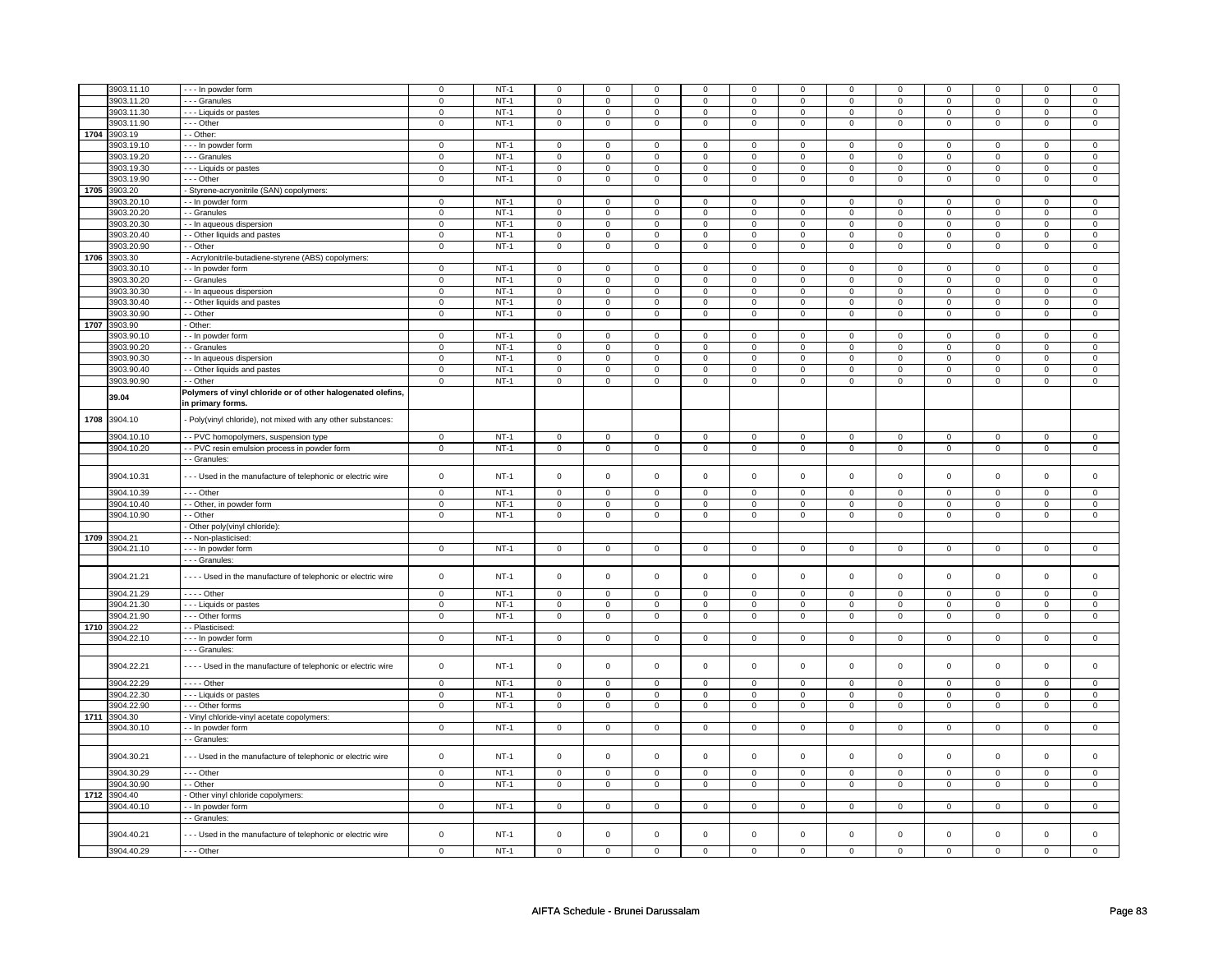|      | 3904.40.90   | - - Other                                                                                                                                                        | 0              | $NT-1$ | $\mathbf 0$    | $\mathbf 0$    | $\mathbf 0$         | $\mathbf 0$    | 0                   | 0                   | 0              | 0                   | 0                   | 0                   | 0              | 0                   |
|------|--------------|------------------------------------------------------------------------------------------------------------------------------------------------------------------|----------------|--------|----------------|----------------|---------------------|----------------|---------------------|---------------------|----------------|---------------------|---------------------|---------------------|----------------|---------------------|
| 1713 | 3904.50      |                                                                                                                                                                  |                |        |                |                |                     |                |                     |                     |                |                     |                     |                     |                |                     |
|      |              | - Vinylidene chloride polymers:                                                                                                                                  |                | $NT-1$ |                |                |                     |                |                     |                     |                |                     |                     |                     |                |                     |
|      | 3904.50.10   | - In powder form                                                                                                                                                 | $\mathsf 0$    |        | $\overline{0}$ | $\overline{0}$ | $\mathsf 0$         | $\overline{0}$ | $\mathsf{O}\xspace$ | $\overline{0}$      | $\mathbf 0$    | $\overline{0}$      | $\mathsf 0$         | $\overline{0}$      | $\mathbf 0$    | $\overline{0}$      |
|      | 3904.50.20   | - - Granules                                                                                                                                                     | $\mathbf 0$    | $NT-1$ | $\mathsf 0$    | $\mathsf 0$    | $\mathbf 0$         | $\mathsf 0$    | $\mathbf 0$         | $\mathbf 0$         | 0              | $\mathbf 0$         | 0                   | $\mathbf 0$         | 0              | $\mathbf 0$         |
|      | 3904.50.30   | - Liquids or pastes                                                                                                                                              | $\mathsf 0$    | $NT-1$ | $\mathsf 0$    | $\mathsf 0$    | $\mathsf{O}\xspace$ | $\mathsf 0$    | $\mathsf{O}\xspace$ | $\mathbf 0$         | $\mathsf 0$    | $\mathbf 0$         | $\mathsf 0$         | $\mathbf 0$         | $\mathsf 0$    | $\mathbf{O}$        |
|      | 3904.50.90   | - - Other                                                                                                                                                        | $\mathbf 0$    | $NT-1$ | $\mathsf 0$    | $\mathsf 0$    | $\mathsf{O}\xspace$ | $\mathsf 0$    | $\mathsf 0$         | $\mathsf 0$         | $\mathsf 0$    | $\mathsf 0$         | $\mathsf{O}\xspace$ | $\mathsf 0$         | $\mathbf 0$    | $\mathsf{O}\xspace$ |
|      |              | - Fluoro-polymers:                                                                                                                                               |                |        |                |                |                     |                |                     |                     |                |                     |                     |                     |                |                     |
| 1714 | 3904.61      | - - Polytetrafluoroethylene:                                                                                                                                     |                |        |                |                |                     |                |                     |                     |                |                     |                     |                     |                |                     |
|      | 3904.61.10   | --- In powder form                                                                                                                                               | $\mathsf 0$    | $NT-1$ | $\mathsf 0$    | $\mathsf 0$    | $\mathsf{O}\xspace$ | $\mathsf 0$    | $\mathsf{O}\xspace$ | $\mathbf 0$         | $\mathsf 0$    | $\mathbf 0$         | $\mathsf 0$         | $\mathsf 0$         | $\Omega$       | 0                   |
|      | 3904.61.20   | - - - Granules                                                                                                                                                   | $\mathbf 0$    | $NT-1$ | $\mathsf 0$    | $\mathsf 0$    | $\mathsf 0$         | $\mathbf 0$    | $\mathsf 0$         | $\mathbf 0$         | $\mathsf 0$    | $\mathbf 0$         | $\mathsf 0$         | $\mathbf 0$         | 0              | $\mathsf{O}^-$      |
|      |              |                                                                                                                                                                  |                |        |                |                |                     |                |                     |                     |                |                     |                     |                     | $\mathbf 0$    |                     |
|      | 3904.61.90   | - - - Other                                                                                                                                                      | $\mathsf 0$    | $NT-1$ | $\mathbf 0$    | $\mathbf 0$    | $\mathbf 0$         | $\mathbf 0$    | $\mathbf 0$         | $\mathbf 0$         | $\mathbf 0$    | $\mathbf 0$         | $\mathbf 0$         | $\mathbf 0$         |                | $\mathbf 0$         |
| 1715 | 3904.69      | - Other:                                                                                                                                                         |                |        |                |                |                     |                |                     |                     |                |                     |                     |                     |                |                     |
|      | 3904.69.10   | - - - In powder form                                                                                                                                             | $\mathsf 0$    | $NT-1$ | $\overline{0}$ | $\overline{0}$ | $\mathbf{0}$        | $\overline{0}$ | $\mathsf 0$         | $\mathbf 0$         | $\mathbf 0$    | $\mathbf 0$         | $\mathbf 0$         | $\overline{0}$      | $\mathbf 0$    | $\mathbf 0$         |
|      | 3904.69.20   | - - - Granules                                                                                                                                                   | 0              | $NT-1$ | $\mathbf 0$    | $\mathbf 0$    | $\mathbf 0$         | $\mathbf 0$    | $\mathbf 0$         | 0                   | 0              | 0                   | 0                   | 0                   | 0              | 0                   |
|      | 3904.69.90   | --- Other                                                                                                                                                        | $\mathsf 0$    | $NT-1$ | $\mathsf 0$    | $\mathsf 0$    | $\mathsf 0$         | $\mathsf 0$    | $\mathsf 0$         | $\mathbf 0$         | $\mathbf 0$    | $\mathsf 0$         | $\mathsf 0$         | $\mathbf 0$         | $\mathsf 0$    | $\mathsf 0$         |
| 1716 | 3904.90      | - Other:                                                                                                                                                         |                |        |                |                |                     |                |                     |                     |                |                     |                     |                     |                |                     |
|      | 3904.90.10   | - In powder form                                                                                                                                                 | $\mathbf 0$    | $NT-1$ | 0              | $\mathbf 0$    | $\mathbf 0$         | $\mathbf 0$    | $\mathbf 0$         | $\mathbf 0$         | 0              | $\mathbf 0$         | 0                   | $\mathbf 0$         | 0              | 0                   |
|      | 3904.90.20   | - Granules                                                                                                                                                       | $\mathsf 0$    | $NT-1$ | $\mathbf 0$    | $\mathbf 0$    | $\mathbf 0$         | $\mathbf 0$    | $\mathsf 0$         | $\mathsf 0$         | 0              | $\mathsf 0$         | $\mathsf 0$         | $\mathbf 0$         | 0              | $\mathbf{0}$        |
|      |              |                                                                                                                                                                  |                |        |                |                |                     |                |                     |                     |                |                     |                     |                     |                |                     |
|      | 3904.90.90   | - - Other                                                                                                                                                        | $\mathbf 0$    | $NT-1$ | $\mathbf 0$    | $\mathbf 0$    | $\mathbf 0$         | $\mathbf 0$    | $\mathsf 0$         | $\mathsf 0$         | $\mathbf 0$    | $\mathsf 0$         | $\mathsf 0$         | $\mathbf 0$         | $\mathbf 0$    | 0                   |
|      | 39.05        | Polymers of vinyl acetate or of other vinyl esters, in<br>primary forms; other vinyl polymers in primary forms.                                                  |                |        |                |                |                     |                |                     |                     |                |                     |                     |                     |                |                     |
|      |              | - Poly(vinyl acetate):                                                                                                                                           |                |        |                |                |                     |                |                     |                     |                |                     |                     |                     |                |                     |
| 1717 | 3905.12.00   | - - In aqueous dispersion                                                                                                                                        | $\mathbf 0$    | $NT-1$ | 0              | $\mathbf{0}$   | $\mathbf 0$         | $\mathbf 0$    | $\mathbf 0$         | $\mathbf{0}$        | $\mathbf{0}$   | $\mathbf 0$         | $\mathbf 0$         | $\mathbf 0$         | 0              | $\overline{0}$      |
| 1718 | 3905.19      | - Other:                                                                                                                                                         |                |        |                |                |                     |                |                     |                     |                |                     |                     |                     |                |                     |
|      |              |                                                                                                                                                                  |                |        |                |                |                     |                |                     |                     |                |                     |                     |                     |                |                     |
|      | 3905.19.10   | - - - Liquids or pastes                                                                                                                                          | $\mathbf 0$    | $NT-1$ | $\mathsf 0$    | $\mathsf 0$    | $\mathsf 0$         | $\mathsf 0$    | $\mathsf{O}\xspace$ | $\mathbf 0$         | $\mathbf 0$    | $\mathsf 0$         | $\mathsf 0$         | $\mathsf{O}\xspace$ | 0              | $\mathsf 0$         |
|      | 3905.19.90   | - - - Other                                                                                                                                                      | $\mathbf 0$    | $NT-1$ | $\mathsf 0$    | $\mathsf 0$    | $\mathsf{O}\xspace$ | $\mathsf 0$    | $\mathsf{O}\xspace$ | $\mathbf 0$         | $\mathsf 0$    | $\mathbf 0$         | $\mathsf 0$         | $\mathbf 0$         | $\mathsf 0$    | $\mathbf 0$         |
|      |              | - Vinyl acetate copolymers:                                                                                                                                      |                |        |                |                |                     |                |                     |                     |                |                     |                     |                     |                |                     |
| 1719 | 3905.21.00   | - - In aqueous dispersion                                                                                                                                        | $\overline{0}$ | $NT-1$ | $\overline{0}$ | $\overline{0}$ | $\mathsf{O}\xspace$ | $\overline{0}$ | $\mathsf 0$         | $\overline{0}$      | $\mathsf 0$    | $\mathbf 0$         | $\mathsf 0$         | $\mathbf 0$         | 0              | $\overline{0}$      |
| 1720 | 3905.29      | - - Other:                                                                                                                                                       |                |        |                |                |                     |                |                     |                     |                |                     |                     |                     |                |                     |
|      | 3905.29.10   | - - - Liquids or pastes                                                                                                                                          | $\mathbf 0$    | $NT-1$ | $\mathbf 0$    | $\mathbf 0$    | $\mathbf 0$         | $\mathbf 0$    | $\mathbf 0$         | $\mathbf 0$         | $\mathbf 0$    | $\mathbf 0$         | $\mathbf 0$         | $\mathbf{0}$        | $\mathbf 0$    | $\mathbf 0$         |
|      | 3905.29.90   | --- Other                                                                                                                                                        | $\overline{0}$ | $NT-1$ | $\overline{0}$ | $\overline{0}$ | $\overline{0}$      | $\overline{0}$ | $\overline{0}$      | $\overline{0}$      | $\overline{0}$ | $\overline{0}$      | $\overline{0}$      | $\overline{0}$      | $\overline{0}$ | $\overline{0}$      |
| 1721 | 3905.30      | - Poly(vinyl alcohol), whether or not containing unhydrolysed<br>cetate groups:                                                                                  |                |        |                |                |                     |                |                     |                     |                |                     |                     |                     |                |                     |
|      |              |                                                                                                                                                                  |                | $NT-1$ |                |                |                     |                |                     |                     |                |                     |                     |                     |                |                     |
|      | 3905.30.10   | - - In aqueous dispersion                                                                                                                                        | $\mathbf 0$    |        | $\mathsf 0$    | $\mathbf 0$    | $\mathbf 0$         | $\mathbf 0$    | $\mathbf 0$         | $\mathbf 0$         | 0              | $\mathbf 0$         | $\mathsf 0$         | $\mathbf 0$         | 0              | $\mathbf 0$         |
|      | 3905.30.20   | - Other liquids or pastes                                                                                                                                        | $\mathsf 0$    | $NT-1$ | $\mathbf 0$    | $\mathbf 0$    | $\mathbf 0$         | $\overline{0}$ | $\mathbf 0$         | $\mathbf 0$         | $\mathbf 0$    | $\mathbf 0$         | 0                   | $\mathbf 0$         | 0              | $\mathbf 0$         |
|      | 3905.30.90   | - - Other                                                                                                                                                        | $\mathsf 0$    | $NT-1$ | $\mathbf 0$    | $\mathbf 0$    | $\mathbf 0$         | $\mathbf 0$    | $\mathsf 0$         | $\mathbf 0$         | $\mathbf 0$    | $\mathbf 0$         | $\mathsf 0$         | $\mathbf 0$         | 0              | $\mathbf{0}$        |
|      |              | - Other:                                                                                                                                                         |                |        |                |                |                     |                |                     |                     |                |                     |                     |                     |                |                     |
| 1722 | 3905.91      | - Copolymers:                                                                                                                                                    |                |        |                |                |                     |                |                     |                     |                |                     |                     |                     |                |                     |
|      | 3905.91.10   | Liquids or pastes                                                                                                                                                | $\mathsf 0$    | $NT-1$ | $\mathbf 0$    | $\mathbf 0$    | $\mathbf 0$         | $\mathbf 0$    | $\mathbf 0$         | $\mathbf 0$         | 0              | $\mathsf 0$         | $\mathsf 0$         | $\mathbf 0$         | 0              | $\mathbf{0}$        |
|      | 3905.91.90   | --- Other                                                                                                                                                        | $\mathbf 0$    | $NT-1$ | $\mathbf 0$    | $\mathsf 0$    | $\mathbf 0$         | $\mathsf 0$    | $\mathsf{O}\xspace$ | $\mathbf 0$         | 0              | $\mathbf 0$         | $\mathsf 0$         | $\mathbf 0$         | 0              | $\mathbf 0$         |
|      | 1723 3905.99 | - - Other:                                                                                                                                                       |                |        |                |                |                     |                |                     |                     |                |                     |                     |                     |                |                     |
|      |              |                                                                                                                                                                  |                |        |                |                |                     |                |                     |                     |                |                     |                     |                     |                |                     |
|      |              | --- Liquids or pastes:                                                                                                                                           |                |        |                |                |                     |                |                     |                     |                |                     |                     |                     |                |                     |
|      | 3905.99.11   | - - - - In aqueous dispersion                                                                                                                                    | $\mathbf 0$    | $NT-1$ | $\mathsf 0$    | $\mathbf 0$    | $\mathbf 0$         | $\mathbf 0$    | $\mathbf 0$         | 0                   | 0              | 0                   | 0                   | 0                   | $\mathbf 0$    | 0                   |
|      | 3905.99.19   | $---$ Other                                                                                                                                                      | $\overline{0}$ | $NT-1$ | $\overline{0}$ | $\mathsf 0$    | $\mathsf 0$         | $\mathsf 0$    | $\mathsf{O}\xspace$ | $\mathbf 0$         | $\mathbf 0$    | $\mathbf 0$         | $\mathsf 0$         | $\mathbf 0$         | $\mathsf 0$    | $\overline{0}$      |
|      | 3905.99.90   | --- Other                                                                                                                                                        | $\mathbf 0$    | $NT-1$ | $\mathsf 0$    | $\mathsf 0$    | 0                   | $\mathsf 0$    | 0                   | $\mathsf{O}$        | 0              | $\mathsf{O}$        | $\mathsf{O}\xspace$ | $\mathsf{O}$        | 0              | $\overline{0}$      |
|      | 39.06        | Acrylic polymers in primary forms.                                                                                                                               |                |        |                |                |                     |                |                     |                     |                |                     |                     |                     |                |                     |
| 1724 | 3906.10      | - Poly(methyl methacrylate):                                                                                                                                     |                |        |                |                |                     |                |                     |                     |                |                     |                     |                     |                |                     |
|      | 3906.10.10   | - - In aqueous dispersion                                                                                                                                        | 0              | $NT-1$ | 0              | $\mathbf 0$    | 0                   | $\mathbf 0$    | 0                   | $\mathbf 0$         | $\Omega$       | $\mathbf 0$         | 0                   | $\mathbf 0$         | $\Omega$       | $\mathbf 0$         |
|      | 3906.10.20   | - - Granules                                                                                                                                                     | $\mathsf 0$    | $NT-1$ | $\mathsf 0$    | $\mathsf 0$    | $\mathsf 0$         | $\mathsf 0$    | $\mathsf{O}\xspace$ | $\mathbf 0$         | $\mathbf 0$    | $\mathbf 0$         | $\mathsf 0$         | $\mathbf 0$         | $\mathsf 0$    | $\mathbf{O}$        |
|      | 3906.10.90   | - Other                                                                                                                                                          | $\mathbf 0$    | $NT-1$ | $\mathsf 0$    | $\mathsf 0$    | $\mathsf{O}\xspace$ | $\mathsf 0$    | $\mathsf 0$         | $\mathsf{O}\xspace$ | $\mathbf 0$    | $\mathsf{O}\xspace$ | $\mathsf 0$         | $\mathsf{O}\xspace$ | $\Omega$       | $\mathbf 0$         |
| 1725 |              |                                                                                                                                                                  |                |        |                |                |                     |                |                     |                     |                |                     |                     |                     |                |                     |
|      | 3906.90      | - Other:                                                                                                                                                         |                |        |                |                |                     |                |                     |                     |                |                     |                     |                     |                |                     |
|      |              | - Copolymers:                                                                                                                                                    |                |        |                |                |                     |                |                     |                     |                |                     |                     |                     |                |                     |
|      | 3906.90.11   | - - - In aqueous dispersion                                                                                                                                      | $\mathbf 0$    | $NT-1$ | $\mathsf 0$    | $\mathbf 0$    | $\mathbf 0$         | $\mathbf 0$    | $\mathsf 0$         | $\mathsf 0$         | 0              | $\mathsf 0$         | $\mathsf 0$         | $\mathbf 0$         | 0              | 0                   |
|      | 3906.90.12   | - - - Other liquids or pastes                                                                                                                                    | $\mathbf 0$    | $NT-1$ | $\mathsf 0$    | $\mathsf 0$    | 0                   | $\mathsf 0$    | $\mathsf 0$         | $\mathbf 0$         | 0              | $\mathbf 0$         | $\mathbf 0$         | $\mathbf 0$         | 0              | $\mathbf 0$         |
|      | 3906.90.19   | --- Other                                                                                                                                                        | $\mathsf 0$    | $NT-1$ | $\mathbf 0$    | $\mathbf 0$    | $\mathbf 0$         | $\mathbf 0$    | $\mathbf 0$         | $\mathbf 0$         | $\mathbf 0$    | $\mathbf 0$         | $\mathbf 0$         | $\mathbf 0$         | $\mathbf 0$    | $\mathbf 0$         |
|      |              | - Other:                                                                                                                                                         |                |        |                |                |                     |                |                     |                     |                |                     |                     |                     |                |                     |
|      | 3906.90.91   | - - - In aqueous dispersion                                                                                                                                      | $\mathsf 0$    | $NT-1$ | $\overline{0}$ | $\overline{0}$ | $\mathbf 0$         | $\mathbf 0$    | $\mathsf 0$         | $\mathbf 0$         | $\mathbf 0$    | $\mathbf 0$         | $\overline{0}$      | $\mathbf 0$         | $\Omega$       | $\mathbf 0$         |
|      | 3906.90.92   |                                                                                                                                                                  |                | $NT-1$ |                |                | $\mathbf 0$         |                |                     |                     | 0              |                     |                     |                     | $\mathbf 0$    |                     |
|      |              | - - - Other liquids or pastes                                                                                                                                    | 0              |        | 0              | $\mathbf 0$    |                     | $\mathbf 0$    | 0                   | $\mathbf 0$         |                | 0                   | 0                   | 0                   |                | 0                   |
|      | 3906.90.99   | --- Other                                                                                                                                                        | $\mathbf 0$    | $NT-1$ | $\mathbf 0$    | $\mathsf 0$    | $\mathsf 0$         | $\mathsf 0$    | $\mathsf 0$         | $\mathbf 0$         | $\mathbf 0$    | $\mathbf 0$         | $\mathsf 0$         | $\mathbf 0$         | $\mathsf 0$    | $\mathbf 0$         |
|      | 39.07        | Polyacetals, other polyethers and epoxide resins, in<br>primary forms; polycarbonates, alkyd resins, polyallyl<br>esters and other polyesters, in primary forms. |                |        |                |                |                     |                |                     |                     |                |                     |                     |                     |                |                     |
|      | 1726 3907.10 | - Polyacetals:                                                                                                                                                   |                |        |                |                |                     |                |                     |                     |                |                     |                     |                     |                |                     |
|      | 3907.10.10   | - Granules                                                                                                                                                       | $\mathbf 0$    | $NT-1$ | $\mathbf 0$    | $\mathbf 0$    | $\mathbf 0$         | $\mathbf 0$    | $\mathbf 0$         | 0                   | 0              | 0                   | 0                   | 0                   | 0              | 0                   |
|      |              |                                                                                                                                                                  |                | $NT-1$ |                |                |                     |                |                     |                     |                |                     |                     |                     |                |                     |
|      | 3907.10.20   | - Liquids or pastes                                                                                                                                              | $\overline{0}$ |        | 0              | $\mathbf 0$    | $\mathbf 0$         | $\mathbf 0$    | 0                   | $\mathbf 0$         | 0              | $\mathbf 0$         | 0                   | $\mathbf 0$         | 0              | $\overline{0}$      |
|      | 3907.10.90   | - - Other                                                                                                                                                        | 0              | $NT-1$ | 0              | $\mathbf 0$    | 0                   | $\mathbf 0$    | $\mathbf 0$         | $\mathbf 0$         | $\mathbf 0$    | $\mathbf 0$         | 0                   | $\mathbf 0$         | 0              | $\overline{0}$      |
|      | 1727 3907.20 | - Other polyethers:                                                                                                                                              |                |        |                |                |                     |                |                     |                     |                |                     |                     |                     |                |                     |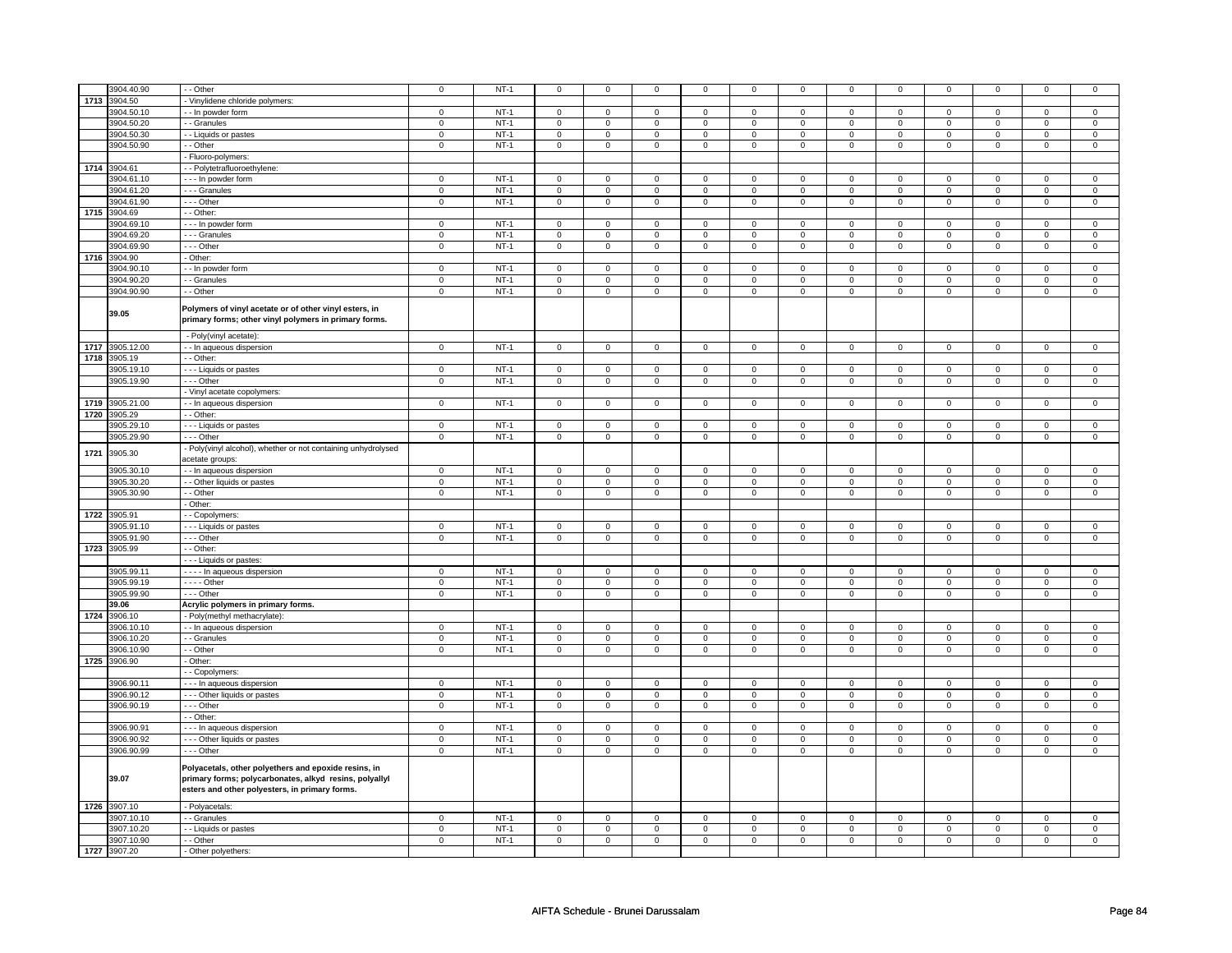|      |              | - Liquids or pastes:                                                                                                                                                                                          |                |        |                         |                |                |                |                |                |                |                         |                     |                |                             |                     |
|------|--------------|---------------------------------------------------------------------------------------------------------------------------------------------------------------------------------------------------------------|----------------|--------|-------------------------|----------------|----------------|----------------|----------------|----------------|----------------|-------------------------|---------------------|----------------|-----------------------------|---------------------|
|      | 3907.20.11   | --- Polyether polyols                                                                                                                                                                                         | $\mathbf 0$    | $NT-1$ | $\mathbf 0$             | $\mathbf{0}$   | $\mathsf 0$    | $\mathbf 0$    | $\mathbf{0}$   | $\mathbf{0}$   | $\Omega$       | $\Omega$                | $\mathbf 0$         | $\mathsf 0$    | $\mathbf 0$                 | $\mathsf 0$         |
|      | 3907.20.19   | --- Other                                                                                                                                                                                                     | $\mathbf 0$    | $NT-1$ | $\mathbf 0$             | $\mathbf{0}$   | $\mathbf{0}$   | $\mathbf 0$    | $\mathbf 0$    | $\overline{0}$ | $\mathbf{0}$   | $\mathbf 0$             | $\mathbf{0}$        | $\mathbf 0$    | $\mathbf 0$                 | $\mathbf{0}$        |
|      | 3907.20.90   | - - Other                                                                                                                                                                                                     | $\mathbf 0$    | $NT-1$ | $\mathbf 0$             | $\mathbf{0}$   | $\mathbf{0}$   | $\mathbf 0$    | $\mathbf 0$    | $\mathbf{0}$   | $\mathbf{0}$   | $\mathbf{0}$            | $\mathbf{0}$        | $\mathbf{0}$   | $\mathbf 0$                 | $\mathbf{0}$        |
| 1728 | 3907.30      |                                                                                                                                                                                                               |                |        |                         |                |                |                |                |                |                |                         |                     |                |                             |                     |
|      |              | Epoxide resins:                                                                                                                                                                                               | $\mathsf 0$    | $NT-1$ | $\mathbf 0$             | $\mathbf 0$    | $\mathsf 0$    |                | $\mathsf 0$    | $\mathbf{0}$   | $\mathbf 0$    | $\Omega$                | $\mathbf 0$         |                | $\Omega$                    |                     |
|      | 3907.30.10   | - - Granules                                                                                                                                                                                                  |                |        |                         |                |                | $\mathbf 0$    |                |                |                |                         |                     | $\mathbf 0$    |                             | $\mathbf 0$         |
|      | 3907.30.20   | - - Epoxide based powder coating                                                                                                                                                                              | $\mathsf 0$    | $NT-1$ | 0                       | $\mathsf 0$    | $\mathsf 0$    | $\mathbf 0$    | $\mathsf 0$    | $\overline{0}$ | $\mathbf 0$    | $\mathbf 0$             | $\mathbf 0$         | $\mathbf 0$    | $\mathbf 0$                 | $\mathsf 0$         |
|      | 3907.30.30   | - - Liquids or pastes                                                                                                                                                                                         | $\mathsf 0$    | $NT-1$ | $\mathsf 0$             | $\mathsf 0$    | $\mathsf 0$    | $\mathbf 0$    | $\mathsf 0$    | $\mathbf 0$    | $\mathsf 0$    | $\mathbf 0$             | $\mathbf 0$         | $\mathbf 0$    | $\mathbf 0$                 | $\mathsf 0$         |
|      | 3907.30.90   | - - Other                                                                                                                                                                                                     | $\mathbf 0$    | $NT-1$ | $\mathsf 0$             | $\mathbf{0}$   | $\mathsf 0$    | $\mathbf 0$    | $\mathsf 0$    | $\overline{0}$ | $\mathbf{0}$   | $\mathbf 0$             | $\mathbf{0}$        | $\mathbf 0$    | $\mathbf 0$                 | $\mathsf 0$         |
|      | 1729 3907.40 | - Polycarbonates:                                                                                                                                                                                             |                |        |                         |                |                |                |                |                |                |                         |                     |                |                             |                     |
|      | 3907.40.10   | - - In aqueous dispersion                                                                                                                                                                                     | $\mathbf 0$    | $NT-1$ | $\mathsf 0$             | $\mathsf 0$    | $\mathsf 0$    | $\mathbf 0$    | $\mathsf 0$    | $\mathbf 0$    | $\mathsf 0$    | $\mathbf 0$             | 0                   | $\mathbf 0$    | $\mathsf 0$                 | $\mathbf 0$         |
|      | 3907.40.20   | - - Other liquids or pastes                                                                                                                                                                                   | $\mathsf 0$    | $NT-1$ | $\mathsf 0$             | $\mathbf 0$    | $\mathbf 0$    | $\mathbf 0$    | $\mathbf 0$    | $\mathsf 0$    | $\mathsf 0$    | $\mathsf 0$             | $\mathbf 0$         | $\mathbf 0$    | $\mathbf 0$                 | $\mathsf 0$         |
|      | 3907.40.90   | - - Other                                                                                                                                                                                                     | $\overline{0}$ | $NT-1$ | $\overline{0}$          | $\overline{0}$ | $\overline{0}$ | $\mathbf 0$    | $\overline{0}$ | $\overline{0}$ | $\overline{0}$ | $\overline{0}$          | $\overline{0}$      | $\overline{0}$ | $\mathbf 0$                 | $\overline{0}$      |
| 1730 | 3907.50      | - Alkyd resins:                                                                                                                                                                                               |                |        |                         |                |                |                |                |                |                |                         |                     |                |                             |                     |
|      | 3907.50.10   | - - Liquids or pastes                                                                                                                                                                                         | $\mathsf 0$    | $NT-1$ | $\mathbf 0$             | $\mathbf 0$    | $\mathsf 0$    | $\mathbf 0$    | $\mathbf 0$    | $\mathsf 0$    | $\mathbf 0$    | $\mathsf 0$             | $\mathbf 0$         | $\mathsf 0$    | 0                           | $\mathsf 0$         |
|      | 3907.50.90   | - - Other                                                                                                                                                                                                     | $\mathsf 0$    | $NT-1$ | $\mathbf 0$             | 0              | $\mathbf 0$    | 0              | $\mathsf 0$    | $\mathbf 0$    | $\mathbf 0$    | $\mathbf 0$             | 0                   | 0              | $\mathbf 0$                 | $\mathbf 0$         |
| 1731 | 3907.60      | - Poly(ethylene terephthalate):                                                                                                                                                                               |                |        |                         |                |                |                |                |                |                |                         |                     |                |                             |                     |
|      | 3907.60.10   | - - In aqueous dispersion                                                                                                                                                                                     | $\mathbf 0$    | $NT-1$ | $\mathbf 0$             | 0              | $\mathbf{0}$   | $\mathbf 0$    | $\mathbf 0$    | $\mathbf{0}$   | $\mathbf 0$    | $\mathbf 0$             | 0                   | $\mathbf 0$    | 0                           | $\mathbf 0$         |
|      | 3907.60.20   | - - Other liquids or pastes                                                                                                                                                                                   | $\mathsf 0$    | $NT-1$ | $\mathbf 0$             | 0              | $\mathsf 0$    | $\mathbf 0$    | $\mathbf 0$    | $\mathsf 0$    | 0              | $\mathbf 0$             | 0                   | $\mathsf 0$    | 0                           | $\mathbf 0$         |
|      | 3907.60.90   | - - Other                                                                                                                                                                                                     | $\mathsf 0$    | $NT-1$ | $\mathbf 0$             | $\mathbf 0$    | $\mathsf 0$    | $\mathbf 0$    | $\mathsf{O}$   | $\mathbf 0$    | $\mathbf 0$    | $\mathbf 0$             | $\mathbf 0$         | $\mathsf 0$    | $\mathbf 0$                 | $\mathbf 0$         |
|      |              | - Other polyesters:                                                                                                                                                                                           |                |        |                         |                |                |                |                |                |                |                         |                     |                |                             |                     |
|      | 1732 3907.91 | - - Unsaturated:                                                                                                                                                                                              |                |        |                         |                |                |                |                |                |                |                         |                     |                |                             |                     |
|      | 3907.91.10   | - - - Liquids or pastes                                                                                                                                                                                       | $\mathbf 0$    | $NT-1$ | $\mathbf 0$             | $\mathbf 0$    | $\mathsf 0$    | $\mathbf 0$    | $\mathbf 0$    | $\mathbf{0}$   | $\mathbf 0$    | $\mathbf 0$             | 0                   | $\mathbf 0$    | $\mathbf 0$                 | $\mathbf 0$         |
|      | 3907.91.90   | --- Other                                                                                                                                                                                                     | $\mathbf{0}$   | $NT-1$ | $\overline{0}$          | $\mathbf{0}$   | $\overline{0}$ | $\overline{0}$ | $\mathbf{0}$   | $\overline{0}$ | $\overline{0}$ | $\overline{0}$          | $\overline{0}$      | $\overline{0}$ | $\mathbf 0$                 | $\mathbf{0}$        |
| 1733 |              |                                                                                                                                                                                                               |                |        |                         |                |                |                |                |                |                |                         |                     |                |                             |                     |
|      | 3907.99      | - - Other than unsaturated:                                                                                                                                                                                   |                |        |                         |                |                |                |                |                |                |                         |                     |                |                             |                     |
|      | 3907.99.10   | - - - In aqueous dispersion                                                                                                                                                                                   | $\mathsf 0$    | $NT-1$ | $\mathbf 0$<br>$\Omega$ | $\mathbf 0$    | $\mathsf 0$    | $\mathbf 0$    | $\mathbf 0$    | $\mathsf 0$    | $\mathsf 0$    | $\mathsf 0$<br>$\Omega$ | $\mathbf 0$         | $\mathsf 0$    | $\mathsf 0$                 | $\mathsf 0$         |
|      | 3907.99.20   | - - - Other liquids or pastes                                                                                                                                                                                 | $\overline{0}$ | $NT-1$ |                         | $\mathbf 0$    | $\overline{0}$ | $\Omega$       | $\mathbf 0$    | $\overline{0}$ | $\mathbf 0$    |                         | $\mathbf 0$         | $\mathsf 0$    | $\mathbf 0$                 | $\mathbf 0$         |
|      | 3907.99.30   | --- Granules or flakes                                                                                                                                                                                        | $\mathsf 0$    | $NT-1$ | $\Omega$                | $\mathsf 0$    | $\mathsf 0$    | $\mathbf 0$    | $\mathsf 0$    | $\mathbf 0$    | $\mathsf 0$    | $\Omega$                | $\overline{0}$      | $\mathbf 0$    | $\mathbf 0$                 | $\mathsf 0$         |
|      | 3907.99.40   | --- Polyester based powder coating                                                                                                                                                                            | $\mathsf 0$    | $NT-1$ | $\mathbf 0$             | $\mathsf 0$    | $\mathsf 0$    | $\mathbf 0$    | $\mathsf 0$    | $\mathsf 0$    | $\mathsf 0$    | $\mathsf 0$             | $\mathsf 0$         | $\mathbf 0$    | $\mathbf 0$                 | $\mathbf 0$         |
|      | 3907.99.90   | --- Other                                                                                                                                                                                                     | $\mathsf 0$    | $NT-1$ | $\mathbf 0$             | $\mathsf 0$    | $\mathsf 0$    | 0              | $\mathsf 0$    | $\mathbf 0$    | $\mathbf 0$    | $\mathbf 0$             | 0                   | $\mathbf 0$    | $\mathbf 0$                 | $\mathsf{O}\xspace$ |
|      | 39.08        | Polyamides in primary forms.                                                                                                                                                                                  |                |        |                         |                |                |                |                |                |                |                         |                     |                |                             |                     |
| 1734 | 3908.10      | - Polyamide-6, -11, -12, -6,6, -6,9, -6,10 or -6,12:                                                                                                                                                          |                |        |                         |                |                |                |                |                |                |                         |                     |                |                             |                     |
|      |              | - - Polyamide-6:                                                                                                                                                                                              |                |        |                         |                |                |                |                |                |                |                         |                     |                |                             |                     |
|      | 3908.10.11   | - - - Liquids or pastes                                                                                                                                                                                       | $\mathbf 0$    | $NT-1$ | $\mathbf 0$             | $\mathbf 0$    | $\mathsf 0$    | $\mathbf 0$    | $\mathbf 0$    | $\mathbf{0}$   | $\mathbf 0$    | $\mathbf 0$             | $\mathbf 0$         | $\mathbf 0$    | $\mathbf 0$                 | $\mathbf 0$         |
|      | 3908.10.12   | - - - Granules or flakes                                                                                                                                                                                      | $\mathsf 0$    | $NT-1$ | $\mathsf 0$             | $\mathbf 0$    | $\mathbf 0$    | $\mathbf 0$    | $\mathbf 0$    | $\mathsf 0$    | $\mathbf 0$    | $\mathbf 0$             | $\mathbf 0$         | $\mathbf 0$    | $\mathbf 0$                 | $\mathbf 0$         |
|      | 3908.10.19   | --- Other                                                                                                                                                                                                     | $\mathbf 0$    | $NT-1$ | $\mathbf 0$             | $\mathbf 0$    | $\mathsf 0$    | $\mathbf 0$    | $\mathbf 0$    | $\mathbf 0$    | $\mathbf 0$    | $\mathbf 0$             | $\mathbf 0$         | $\mathsf 0$    | $\mathsf 0$                 | $\mathbf 0$         |
|      |              | - - Other:                                                                                                                                                                                                    |                |        |                         |                |                |                |                |                |                |                         |                     |                |                             |                     |
|      | 3908.10.91   | - - - Liquids or pastes                                                                                                                                                                                       | $\mathbf 0$    | $NT-1$ | $^{\circ}$              | $\mathbf{0}$   | $\mathbf{0}$   | $\mathbf{0}$   | $\mathbf 0$    | $\mathbf{0}$   | $^{\circ}$     | $\mathbf{0}$            | $\mathbf{0}$        | $\mathbf{0}$   | $\mathbf{0}$                | $\mathbf{0}$        |
|      | 3908.10.92   | --- Granules or flakes                                                                                                                                                                                        | $\mathbf 0$    | $NT-1$ | $\mathbf 0$             | $\mathbf{0}$   | $\mathbf{0}$   | $\mathbf 0$    | $\mathbf 0$    | $\mathbf{0}$   | $\mathbf{0}$   | $\mathbf 0$             | $\mathbf{0}$        | $\mathbf{0}$   | $\mathbf 0$                 | $\mathbf{0}$        |
|      | 3908.10.99   | --- Other                                                                                                                                                                                                     | $\mathbf{0}$   | $NT-1$ | $\mathbf 0$             | $\mathbf 0$    | $\circ$        | $\mathbf 0$    | $\mathbf{0}$   | $\mathbf 0$    | $\mathbf 0$    | $\mathbf 0$             | $\mathbf 0$         | $\mathbf 0$    | $\mathbf{0}$                | $\mathbf{0}$        |
| 1735 | 3908.90      | - Other:                                                                                                                                                                                                      |                |        |                         |                |                |                |                |                |                |                         |                     |                |                             |                     |
|      | 3908.90.10   | - - Liquids or pastes                                                                                                                                                                                         | $\mathbf 0$    | $NT-1$ | $\mathbf 0$             | $\overline{0}$ | $\mathbf 0$    | $\mathbf 0$    | $\mathbf 0$    | $\overline{0}$ | $\mathbf 0$    | $\mathbf 0$             | $\overline{0}$      | $\mathbf 0$    | $\mathbf 0$                 | $\mathbf 0$         |
|      | 3908.90.20   | - - Flakes                                                                                                                                                                                                    | $\mathsf 0$    | $NT-1$ | $\mathbf 0$             | $\mathbf 0$    | $\mathbf 0$    |                | $\mathsf 0$    | $\mathbf 0$    | $\mathsf 0$    | $\Omega$                | $\mathbf 0$         | $\mathbf 0$    |                             | $\mathsf 0$         |
|      | 3908.90.90   | - - Other                                                                                                                                                                                                     |                | $NT-1$ | $\mathbf 0$             | $\mathbf{0}$   |                | $\mathbf 0$    |                |                | $\mathbf{0}$   | $\mathbf 0$             | $\mathbf{0}$        | $\mathbf 0$    | $\mathbf 0$<br>$\mathbf{0}$ | $\mathbf{0}$        |
|      |              |                                                                                                                                                                                                               | $\mathbf 0$    |        |                         |                | $\mathsf 0$    | $\mathbf 0$    | $\mathsf 0$    | $\mathsf 0$    |                |                         |                     |                |                             |                     |
|      | 39.09        | Amino-resins, phenolic resins and polyurethanes, in<br>primary forms.                                                                                                                                         |                |        |                         |                |                |                |                |                |                |                         |                     |                |                             |                     |
| 1736 | 3909.10      | - Urea resins, thiourea resins:                                                                                                                                                                               |                |        |                         |                |                |                |                |                |                |                         |                     |                |                             |                     |
|      | 3909.10.10   | - - Moulding compounds                                                                                                                                                                                        | $\mathsf 0$    | $NT-1$ | $\Omega$                | $\mathbf 0$    | $\overline{0}$ | $\mathbf 0$    | $\mathbf 0$    | $\overline{0}$ | $\mathbf 0$    | $\Omega$                | $\mathbf 0$         | $\mathbf 0$    | $\mathbf 0$                 | $\mathsf 0$         |
|      | 3909.10.90   | - - Other                                                                                                                                                                                                     | $\mathsf 0$    | $NT-1$ | $\mathbf 0$             | $\mathbf 0$    | $\overline{0}$ | $\mathbf 0$    | $\mathsf 0$    | $\overline{0}$ | $\mathsf 0$    | $\mathbf 0$             | $\mathsf 0$         | $\mathbf 0$    | $\mathbf 0$                 | $\overline{0}$      |
| 1737 | 3909.20      | - Melamine resins:                                                                                                                                                                                            |                |        |                         |                |                |                |                |                |                |                         |                     |                |                             |                     |
|      | 3909.20.10   | - - Moulding compound                                                                                                                                                                                         | $\mathbf 0$    | $NT-1$ | $\mathbf 0$             | 0              | $\mathsf 0$    | $\mathbf 0$    | $\mathsf 0$    | $\mathbf 0$    | $\mathbf 0$    | $\mathbf 0$             | 0                   | $\mathbf 0$    | $\mathbf 0$                 | $\mathbf 0$         |
|      | 3909.20.90   | - - Other                                                                                                                                                                                                     | $\mathbf 0$    | $NT-1$ | $\overline{0}$          | $\mathbf{0}$   | $\mathbf{0}$   | $\mathbf 0$    | $\mathbf 0$    | $\overline{0}$ | $\overline{0}$ | $\overline{0}$          | $\mathbf{0}$        | $\overline{0}$ | $\mathbf 0$                 | $\overline{0}$      |
| 1738 | 3909.30      | - Other amino-resins:                                                                                                                                                                                         |                |        |                         |                |                |                |                |                |                |                         |                     |                |                             |                     |
|      | 3909.30.10   | - - Moulding compound                                                                                                                                                                                         | 0              | $NT-1$ | $\mathbf 0$             | 0              | $\mathsf 0$    | $\mathbf 0$    | $\mathbf 0$    | $\Omega$       | $\mathbf 0$    | $\mathbf 0$             | 0                   | $\mathbf 0$    | 0                           | 0                   |
|      | 3909.30.90   | - - Other                                                                                                                                                                                                     | $\mathsf 0$    | $NT-1$ | $\mathbf 0$             | $\mathbf 0$    | $\mathsf 0$    | $\mathbf 0$    | $\mathbf 0$    | $\mathsf 0$    | $\mathbf 0$    | $\mathbf 0$             | $\mathbf 0$         | $\mathsf 0$    | $\mathbf 0$                 | $\mathbf 0$         |
| 1739 | 3909.40      |                                                                                                                                                                                                               |                |        |                         |                |                |                |                |                |                |                         |                     |                |                             |                     |
|      | 3909.40.10   | - Phenolic resins:                                                                                                                                                                                            |                | $NT-1$ | $\mathbf 0$             | $\mathbf 0$    | $\mathsf 0$    |                | $\mathbf 0$    | $\mathsf 0$    | $\mathbf 0$    | $\mathbf 0$             | $\mathbf 0$         | $\mathsf 0$    |                             | $\mathsf 0$         |
|      |              | - Moulding compound other than phenol formaldehyde                                                                                                                                                            | 0              |        |                         |                |                | $\mathbf 0$    |                |                |                |                         |                     |                | 0                           |                     |
|      | 3909.40.90   | - Other                                                                                                                                                                                                       | $\mathbf 0$    | $NT-1$ | $\mathbf 0$             | 0              | $\mathbf 0$    | $^{\circ}$     | $\mathbf 0$    | $\mathbf 0$    | $\mathbf 0$    | $\mathbf{0}$            | 0                   | $\mathbf 0$    | $\mathbf{0}$                | $\mathbf 0$         |
| 1740 | 3909.50.00   | - Polyurethanes                                                                                                                                                                                               | $\mathbf 0$    | $NT-1$ | $\mathbf{0}$            | $\overline{0}$ | $\mathbf{0}$   | $\overline{0}$ | $\mathbf 0$    | $\mathbf{0}$   | $\overline{0}$ | $\circ$                 | $\overline{0}$      | $\mathbf{0}$   | $\mathbf 0$                 | $\mathbf 0$         |
|      | 1741 39.10   | Silicones in primary forms.                                                                                                                                                                                   |                |        |                         |                |                |                |                |                |                |                         |                     |                |                             |                     |
|      |              | - Liquids or pastes:                                                                                                                                                                                          |                |        |                         |                |                |                |                |                |                |                         |                     |                |                             |                     |
|      | 3910.00.11   | - - Dispersions and solutions                                                                                                                                                                                 | $\mathsf 0$    | $NT-1$ | $\Omega$                | $\mathbf 0$    | $\overline{0}$ | $\Omega$       | $\mathbf 0$    | $\overline{0}$ | $\mathbf 0$    | $\Omega$                | $\mathbf 0$         | $\overline{0}$ | $\Omega$                    | $\mathbf 0$         |
|      | 3910.00.19   | - - Other                                                                                                                                                                                                     | $\mathsf 0$    | $NT-1$ | $\mathsf 0$             | $\mathsf 0$    | $\mathsf 0$    | $\mathbf 0$    | $\mathsf 0$    | $\overline{0}$ | $\mathsf 0$    | $\mathsf 0$             | $\mathsf 0$         | $\mathbf 0$    | $\mathbf 0$                 | $\overline{0}$      |
|      | 3910.00.90   | - Other                                                                                                                                                                                                       | $\mathbf 0$    | $NT-1$ | $\mathsf 0$             | $\mathsf 0$    | $\mathsf 0$    | $\mathbf 0$    | $\mathsf 0$    | $\mathsf 0$    | $\mathbf 0$    | $\mathsf 0$             | $\mathsf{O}\xspace$ | $\mathbf 0$    | $\mathbf 0$                 | $\mathsf 0$         |
|      | 39.11        | Petroleum resins, coumarone-indene resins,<br>polyterpenes, polysulphides, polysulphones and other<br>products specified in Note 3 to this Chapter, not elsewhere<br>specified or included, in primary forms. |                |        |                         |                |                |                |                |                |                |                         |                     |                |                             |                     |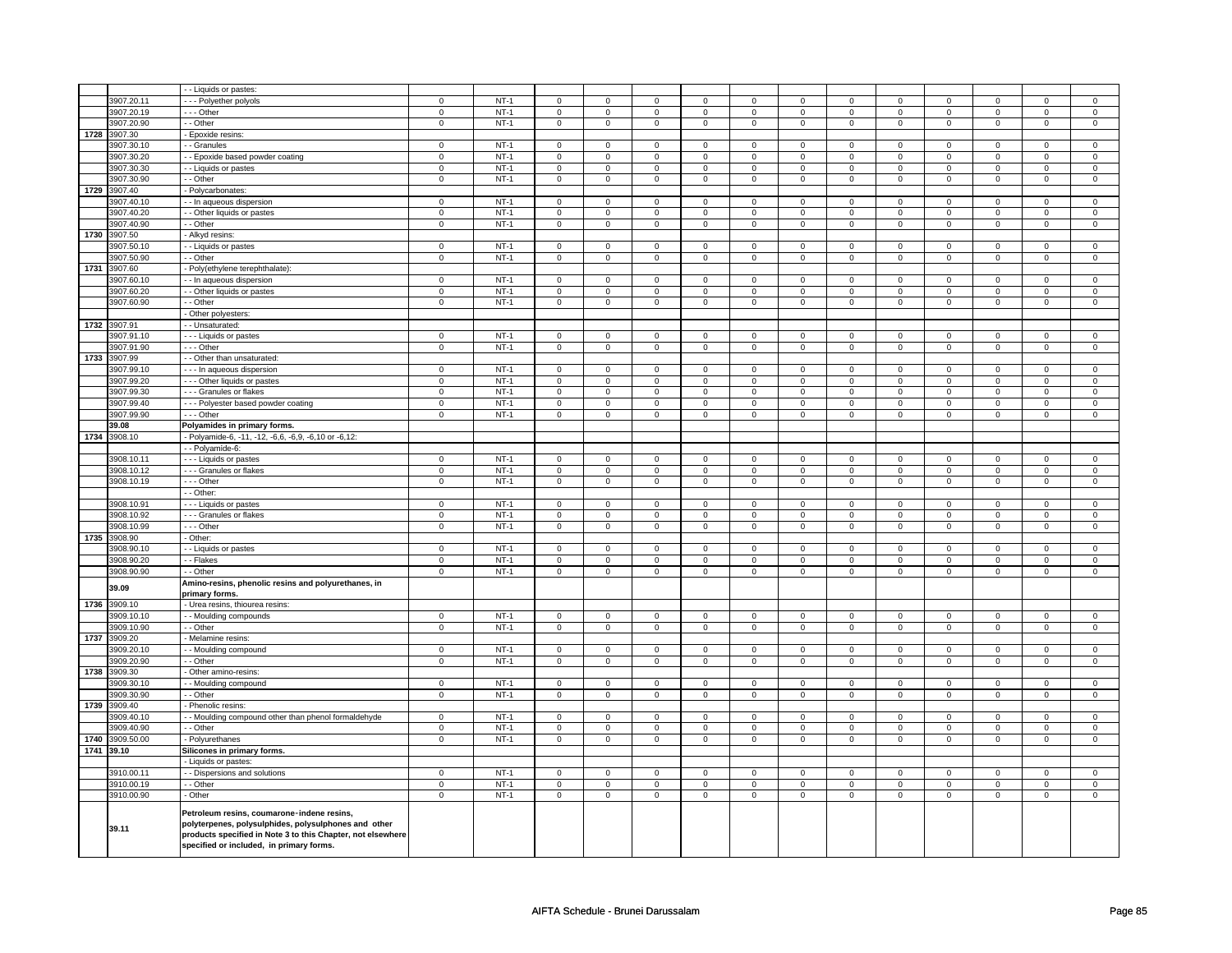|      | 1742 3911.10    | - Petroleum resins, coumarone, indene or coumarone-indene   |                |        |                     |                |                     |                |                     |                |                     |                |                     |                |                     |                |
|------|-----------------|-------------------------------------------------------------|----------------|--------|---------------------|----------------|---------------------|----------------|---------------------|----------------|---------------------|----------------|---------------------|----------------|---------------------|----------------|
|      |                 | esins, and polyterpenes:                                    |                |        |                     |                |                     |                |                     |                |                     |                |                     |                |                     |                |
|      | 3911.10.10      | - Liquids or pastes                                         | $\mathbf 0$    | $NT-1$ | $\mathbf 0$         | $\mathbf 0$    | 0                   | $\mathbf 0$    | $\mathbf 0$         | $\mathbf 0$    | $\mathbf 0$         | $\mathbf 0$    | $\mathbf 0$         | $\mathbf 0$    | 0                   | $\mathbf 0$    |
|      | 3911.10.90      | - - Other                                                   | $\mathbf 0$    | $NT-1$ | $\mathbf 0$         | $\mathbf 0$    | 0                   | $\mathbf 0$    | $\mathbf 0$         | $\mathbf 0$    | $\mathbf 0$         | $\mathbf 0$    | $\mathbf 0$         | $\mathbf 0$    | 0                   | $\mathbf 0$    |
| 1743 | 3911.90         | Other:                                                      |                |        |                     |                |                     |                |                     |                |                     |                |                     |                |                     |                |
|      | 3911.90.10      | - Liquids or pastes                                         | $\overline{0}$ | $NT-1$ | $\overline{0}$      | $\mathsf 0$    | $\mathsf{O}\xspace$ | $\mathsf 0$    | $\mathsf{O}\xspace$ | $\mathsf 0$    | $\mathsf{O}\xspace$ | $\mathsf 0$    | $\mathsf 0$         | $\mathsf 0$    | $\mathsf 0$         | $\mathbf 0$    |
|      | 3911.90.90      | - - Other                                                   |                | $NT-1$ |                     |                |                     |                |                     |                |                     |                |                     |                |                     |                |
|      |                 |                                                             | 0              |        | 0                   | $\mathbf 0$    | 0                   | $\mathbf 0$    | 0                   | $\mathbf 0$    | 0                   | $\mathbf 0$    | 0                   | $\mathbf 0$    | $\mathbf 0$         | $\mathbf 0$    |
|      |                 | Cellulose and its chemical derivatives, not elsewhere       |                |        |                     |                |                     |                |                     |                |                     |                |                     |                |                     |                |
|      | 39.12           |                                                             |                |        |                     |                |                     |                |                     |                |                     |                |                     |                |                     |                |
|      |                 | specified or included, in primary forms.                    |                |        |                     |                |                     |                |                     |                |                     |                |                     |                |                     |                |
|      |                 | - Cellulose acetates:                                       |                |        |                     |                |                     |                |                     |                |                     |                |                     |                |                     |                |
|      | 1744 3912.11.00 | - - Non-plasticised                                         | $\overline{0}$ | $NT-1$ | $\overline{0}$      | $\overline{0}$ | $\overline{0}$      | $\overline{0}$ | $\overline{0}$      | $\overline{0}$ | $\overline{0}$      | $\overline{0}$ | $\overline{0}$      | $\overline{0}$ | $\overline{0}$      | $\overline{0}$ |
|      |                 |                                                             |                |        |                     |                |                     |                |                     |                |                     |                |                     |                |                     |                |
|      | 1745 3912.12.00 | - Plasticised                                               | $\overline{0}$ | $NT-1$ | $\overline{0}$      | $\overline{0}$ | $\overline{0}$      | $\overline{0}$ | $\overline{0}$      | $\overline{0}$ | $\mathsf{O}\xspace$ | $\overline{0}$ | $\mathsf 0$         | $\overline{0}$ | $\mathsf 0$         | $\overline{0}$ |
|      | 1746 3912.20    | - Cellulose nitrates (including collodions):                |                |        |                     |                |                     |                |                     |                |                     |                |                     |                |                     |                |
|      | 3912.20.10      | - Non-plasticised                                           | $\mathbf 0$    | $NT-1$ | $\mathsf{O}\xspace$ | $\mathsf 0$    | $\mathsf{O}\xspace$ | $\mathsf 0$    | $\mathsf{O}\xspace$ | $\mathsf 0$    | $\mathsf{O}\xspace$ | $\mathbf 0$    | $\mathbf 0$         | $\mathbf 0$    | $\mathsf 0$         | $\mathbf 0$    |
|      | 3912.20.20      | - Plasticised                                               | $\mathbf 0$    | $NT-1$ | $\mathsf 0$         | $\mathsf 0$    | $\mathsf 0$         | $\mathsf 0$    | $\mathsf 0$         | $\mathsf 0$    | $\mathsf 0$         | $\mathsf 0$    | $\mathsf 0$         | $\mathsf{O}$   | $\mathsf 0$         | $\mathsf 0$    |
|      |                 | Cellulose ethers:                                           |                |        |                     |                |                     |                |                     |                |                     |                |                     |                |                     |                |
| 1747 | 3912.31.00      | - Carboxymethylcellulose and its salts                      | $\overline{0}$ | $NT-1$ | $\mathbf 0$         | $\mathbf 0$    | $\mathbf 0$         | $\mathbf 0$    | $\mathbf 0$         | $\mathbf 0$    | $\mathbf 0$         | $\mathbf 0$    | $\mathbf 0$         | $\mathbf{0}$   | $\mathbf 0$         | $\mathbf{0}$   |
|      |                 |                                                             |                |        |                     |                |                     |                |                     |                |                     |                |                     |                |                     |                |
|      | 1748 3912.39.00 | - Other                                                     | $\overline{0}$ | $NT-1$ | $\overline{0}$      | $\overline{0}$ | $\overline{0}$      | $\overline{0}$ | $\overline{0}$      | $\overline{0}$ | $\overline{0}$      | $\overline{0}$ | $\overline{0}$      | $\overline{0}$ | $\overline{0}$      | $\overline{0}$ |
|      | 1749 3912.90    | Other:                                                      |                |        |                     |                |                     |                |                     |                |                     |                |                     |                |                     |                |
|      | 3912.90.10      | - Regenerated cellulose                                     | $\mathsf 0$    | $NT-1$ | $\mathbf 0$         | $\mathsf 0$    | $\mathbf 0$         | $\mathsf 0$    | $\mathbf 0$         | $\mathsf 0$    | $\mathbf 0$         | $\mathbf 0$    | $\mathbf 0$         | $\mathbf 0$    | $\mathbf 0$         | $\mathbf{0}$   |
|      | 3912.90.20      | - Other, granules                                           | $\overline{0}$ | $NT-1$ | $\overline{0}$      | $\overline{0}$ | $\mathbf 0$         | $\mathbf 0$    | $\mathbf 0$         | $\overline{0}$ | $\mathbf 0$         | $\mathbf 0$    | $\mathbf 0$         | $\overline{0}$ | $\overline{0}$      | $\mathbf{0}$   |
|      | 3912.90.90      | - - Other                                                   | $\mathbf 0$    | $NT-1$ | $\mathbf 0$         | $\mathbf 0$    | 0                   | $\mathbf 0$    | $\mathbf 0$         | $\mathbf 0$    | $\mathbf 0$         | $\mathbf 0$    | $\mathbf 0$         | $\mathbf 0$    | $\mathbf 0$         | $\mathbf{0}$   |
|      |                 |                                                             |                |        |                     |                |                     |                |                     |                |                     |                |                     |                |                     |                |
|      |                 | Natural polymers (for example, alginic acid) and modified   |                |        |                     |                |                     |                |                     |                |                     |                |                     |                |                     |                |
|      |                 | natural polymers (for example, hardened proteins,           |                |        |                     |                |                     |                |                     |                |                     |                |                     |                |                     |                |
|      | 39.13           |                                                             |                |        |                     |                |                     |                |                     |                |                     |                |                     |                |                     |                |
|      |                 | chemical derivatives of natural rubber), not elsewhere      |                |        |                     |                |                     |                |                     |                |                     |                |                     |                |                     |                |
|      |                 | specified or included, in primary forms.                    |                |        |                     |                |                     |                |                     |                |                     |                |                     |                |                     |                |
|      | 1750 3913.10.00 | - Alginic acid, its salts and esters                        | $\mathsf 0$    | $NT-1$ | $\mathbf 0$         | $\mathsf 0$    | 0                   | $\mathsf 0$    | $\mathbf 0$         | $\mathbf 0$    | $\mathbf 0$         | $\mathbf 0$    | $\mathbf 0$         | $\mathbf 0$    | 0                   | $\mathbf 0$    |
|      |                 |                                                             |                |        |                     |                |                     |                |                     |                |                     |                |                     |                |                     |                |
|      | 1751 3913.90.00 | - Other                                                     | $\mathsf 0$    | $NT-1$ | $\mathbf 0$         | $\mathbf 0$    | $\mathsf 0$         | $\mathbf 0$    | $\mathbf 0$         | $\mathbf 0$    | $\mathsf 0$         | $\mathbf 0$    | $\mathsf 0$         | $\mathbf 0$    | $\mathbf 0$         | $\mathbf 0$    |
|      | 1752 3914.00.00 | Ion exchangers based on polymers of headings 39.01 to       | $\mathsf 0$    | $NT-1$ | $\mathsf 0$         | $\mathsf 0$    | $\mathsf{O}\xspace$ | $\mathsf 0$    | $\mathsf 0$         | $\mathsf 0$    | $\mathsf 0$         | $\mathsf 0$    | $\mathsf 0$         | $\mathsf{o}\,$ | $\mathbf 0$         | $\mathbf 0$    |
|      |                 | 39.13, in primary forms.                                    |                |        |                     |                |                     |                |                     |                |                     |                |                     |                |                     |                |
|      |                 | II. WASTE, PARINGS AND SCRAP; SEMI-                         |                |        |                     |                |                     |                |                     |                |                     |                |                     |                |                     |                |
|      |                 | <b>MANUFACTURES; ARTICLES</b>                               |                |        |                     |                |                     |                |                     |                |                     |                |                     |                |                     |                |
|      | 39.15           | Waste, parings and scrap, of plastics.                      |                |        |                     |                |                     |                |                     |                |                     |                |                     |                |                     |                |
| 1753 |                 |                                                             |                | $NT-1$ |                     |                |                     |                |                     |                |                     |                |                     |                |                     |                |
|      | 3915.10.00      | - Of polymers of ethylene                                   | $\mathbf 0$    |        | $\mathbf 0$         | $\mathbf 0$    | $\mathbf 0$         | $\mathbf 0$    | $\mathbf 0$         | $\mathbf 0$    | $\mathbf 0$         | $\mathbf 0$    | $\mathbf 0$         | $\mathbf 0$    | 0                   | $\mathbf 0$    |
| 1754 | 3915.20.00      | Of polymers of styrene                                      | $\overline{0}$ | $NT-1$ | $\overline{0}$      | $\overline{0}$ | $\mathbf 0$         | $\overline{0}$ | $\overline{0}$      | $\overline{0}$ | $\mathbf 0$         | $\overline{0}$ | $\overline{0}$      | $\overline{0}$ | 0                   | $\overline{0}$ |
| 1755 | 3915.30.00      | Of polymers of vinyl chloride                               | $\overline{0}$ | $NT-1$ | $\overline{0}$      | $\overline{0}$ | $\overline{0}$      | $\overline{0}$ | $\overline{0}$      | $\overline{0}$ | $\overline{0}$      | $\overline{0}$ | $\overline{0}$      | $\overline{0}$ | $\overline{0}$      | $\overline{0}$ |
|      | 1756 3915.90    | Of other plastics:                                          |                |        |                     |                |                     |                |                     |                |                     |                |                     |                |                     |                |
|      |                 | - Of coplymers of vinyl acetate and vinyl chloride in which |                |        |                     |                |                     |                |                     |                |                     |                |                     |                |                     |                |
|      | 3915.90.10      | the vinyl acetate monomer predominates                      | $\mathbf 0$    | $NT-1$ | $\mathbf 0$         | $\mathsf 0$    | $\mathsf{O}\xspace$ | $\mathsf 0$    | $\mathsf{O}\xspace$ | $\mathsf 0$    | $\mathsf{O}\xspace$ | $\mathsf 0$    | $\mathsf 0$         | $\mathsf 0$    | $\mathsf 0$         | $\mathsf 0$    |
|      | 3915.90.90      | - - Other                                                   | $\overline{0}$ | $NT-1$ | $\mathbf 0$         | $\overline{0}$ | $\mathbf 0$         | $\overline{0}$ | $\mathbf 0$         | $\overline{0}$ | $\mathbf 0$         | $\overline{0}$ | $\mathbf 0$         | $\overline{0}$ | $\mathbf 0$         | $\overline{0}$ |
|      |                 |                                                             |                |        |                     |                |                     |                |                     |                |                     |                |                     |                |                     |                |
|      |                 | Monofilament of which any cross-sectional dimension         |                |        |                     |                |                     |                |                     |                |                     |                |                     |                |                     |                |
|      | 39.16           | exceeds 1 mm, rods, sticks and profile shapes, whether      |                |        |                     |                |                     |                |                     |                |                     |                |                     |                |                     |                |
|      |                 | or not surface-worked but not otherwise worked, of          |                |        |                     |                |                     |                |                     |                |                     |                |                     |                |                     |                |
|      |                 | plastics.                                                   |                |        |                     |                |                     |                |                     |                |                     |                |                     |                |                     |                |
|      | 1757 3916.10    | Of polymers of ethylene:                                    |                |        |                     |                |                     |                |                     |                |                     |                |                     |                |                     |                |
|      | 3916.10.10      | - Monofilament                                              | $\overline{0}$ | $NT-1$ | $\overline{0}$      | $\overline{0}$ | $\overline{0}$      | $\overline{0}$ | $\overline{0}$      | $\overline{0}$ | $\overline{0}$      | $\overline{0}$ | $\overline{0}$      | $\overline{0}$ | $\overline{0}$      | $\overline{0}$ |
|      |                 |                                                             |                |        |                     |                |                     |                |                     |                |                     |                |                     |                |                     |                |
|      |                 | - - Rods, sticks and profile shapes:                        |                |        |                     |                |                     |                |                     |                |                     |                |                     |                |                     |                |
|      |                 | - - - Used as an adhesive by melting; used for making ready |                |        |                     |                |                     |                |                     |                |                     |                |                     |                |                     |                |
|      |                 | articles by moulding,<br>founding, or                       |                |        |                     |                |                     |                |                     |                |                     |                |                     |                |                     |                |
|      |                 | compressing:                                                |                |        |                     |                |                     |                |                     |                |                     |                |                     |                |                     |                |
|      | 3916.10.21      | - - - - Of polyethylene                                     | $\mathsf 0$    | $NT-1$ | $\mathsf 0$         | $\mathbf 0$    | $\mathsf 0$         | $\mathbf 0$    | $\mathsf 0$         | $\mathbf 0$    | $\mathsf 0$         | $\mathbf 0$    | $\mathsf 0$         | $\mathsf 0$    | $\mathbf 0$         | $\mathsf 0$    |
|      | 3916.10.22      | $---$ Other                                                 | $\mathsf 0$    | $NT-1$ | $\mathsf 0$         | $\mathsf 0$    | $\mathsf 0$         | $\mathbf 0$    | $\mathsf 0$         | $\mathbf 0$    | $\mathsf 0$         | $\mathbf 0$    | $\mathsf{O}\xspace$ | $\mathbf 0$    | $\mathsf{O}\xspace$ | $\mathbf 0$    |
|      | 3916.10.29      | --- Other                                                   | $\mathbf 0$    | $NT-1$ | $\mathsf 0$         | $\mathbf 0$    | $\mathsf 0$         | $\mathbf 0$    | $\mathbf 0$         | $\mathbf 0$    | $\mathbf 0$         | $\mathbf 0$    | $\mathbf 0$         | $\mathbf 0$    | $\mathbf 0$         | $\overline{0}$ |
|      |                 |                                                             |                |        |                     |                |                     |                |                     |                |                     |                |                     |                |                     |                |
| 1758 | 3916.20         | - Of polymers of vinyl chloride:                            |                |        |                     |                |                     |                |                     |                |                     |                |                     |                |                     |                |
|      | 3916.20.10      | - Monofilament                                              | $\overline{0}$ | $NT-1$ | $\overline{0}$      | $\overline{0}$ | $\mathbf 0$         | $\overline{0}$ | $\mathbf{0}$        | $\overline{0}$ | $\mathbf 0$         | $\mathbf 0$    | $\mathbf 0$         | $\overline{0}$ | $\mathbf 0$         | $\mathbf{0}$   |
|      |                 | - - Rods, sticks and profile shapes:                        |                |        |                     |                |                     |                |                     |                |                     |                |                     |                |                     |                |
|      |                 | --- Used as an adhesive by melting; used for making ready   |                |        |                     |                |                     |                |                     |                |                     |                |                     |                |                     |                |
|      | 3916.20.21      | articles by moulding, founding, or compressing:             | $\mathsf 0$    | $NT-1$ | $\mathsf 0$         | $\mathsf 0$    | $\mathsf 0$         | $\mathbf 0$    | $\mathsf 0$         | $\mathbf 0$    | $\mathsf 0$         | $\mathbf 0$    | $\mathsf 0$         | $\mathbf 0$    | $\mathbf 0$         | $\mathbf 0$    |
|      | 3916.20.29      | $- -$ Other                                                 | $\mathsf 0$    | $NT-1$ | $\mathsf 0$         | $\mathsf 0$    | $\mathsf 0$         | $\mathsf 0$    | $\mathsf{O}\xspace$ | $\mathsf 0$    | $\mathsf{O}$        | $\mathsf 0$    | $\mathsf 0$         | $\mathsf{O}$   | $\mathsf 0$         | $\mathbf 0$    |
|      |                 |                                                             |                |        |                     |                |                     |                |                     |                |                     |                |                     |                |                     |                |
|      | 1759 3916.90    | - Of other plastics:                                        |                |        |                     |                |                     |                |                     |                |                     |                |                     |                |                     |                |
|      |                 | - Monofilament:                                             |                |        |                     |                |                     |                |                     |                |                     |                |                     |                |                     |                |
|      | 3916.90.11      | --- Of hardened proteins                                    | $\mathsf 0$    | $NT-1$ | $\mathbf 0$         | $\mathbf 0$    | $\mathbf 0$         | $\mathbf 0$    | $\mathbf{0}$        | $\mathbf 0$    | $\mathbf 0$         | $\mathbf 0$    | $\mathbf 0$         | $\mathbf 0$    | $\mathbf 0$         | $\mathbf 0$    |
|      | 3916.90.19      | --- Other                                                   | $\mathsf 0$    | $NT-1$ | $\mathbf 0$         | $\mathbf 0$    | $\mathbf 0$         | $\mathbf 0$    | $\mathbf 0$         | $\mathbf 0$    | $\mathbf 0$         | $\mathbf 0$    | $\mathbf 0$         | $\mathbf 0$    | 0                   | $\mathsf 0$    |
|      |                 | - Rods and sticks:                                          |                |        |                     |                |                     |                |                     |                |                     |                |                     |                |                     |                |
|      | 3916.90.21      | - - - Of hardened proteins                                  | $\overline{0}$ | $NT-1$ | $\overline{0}$      | $\overline{0}$ | $\overline{0}$      | $\overline{0}$ | $\overline{0}$      | $\overline{0}$ | 0                   | $\overline{0}$ | 0                   | $\overline{0}$ | $\overline{0}$      | $\overline{0}$ |
|      |                 |                                                             |                |        |                     |                |                     |                |                     |                |                     |                |                     |                |                     |                |
|      |                 | --- Used as an adhesive by melting; used for making ready   |                |        |                     |                |                     |                |                     |                |                     |                |                     |                |                     |                |
|      |                 | articles by moulding, founding, or compressing:             |                |        |                     |                |                     |                |                     |                |                     |                |                     |                |                     |                |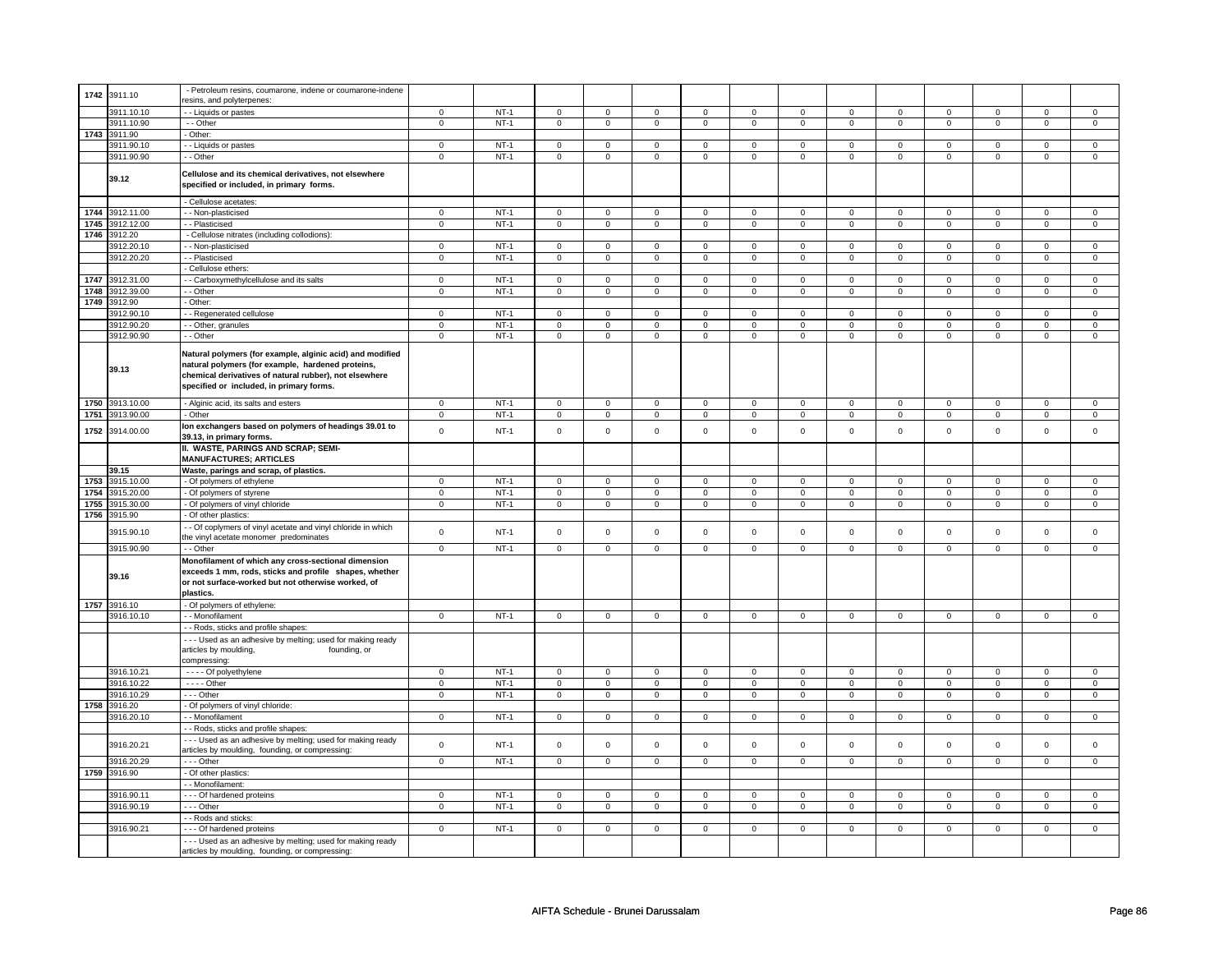|      | 3916.90.22      | - - - Of polystyrene and its copolymer; of polyvinyl acetate,<br>epoxide resins; of phenolic resins (except phenol resins), urea<br>resins, polyurethanes; of cellulose acetates (placticised),<br>vulcanized fibre, regenerated cellulose; of celluloid or<br>hardened gelatin; of chemical derivatives of natural rubber<br>(except chlorinated rubber); of alginic acid, its salts and esters<br>(other than rods and sticks), of other natural polymer or other<br>modified natural polymer not elsewhere specified or included | $\Omega$       | $NT-1$ | $\mathsf 0$    | $\mathbf 0$    | $\mathsf 0$    | $\mathbf 0$    | $\mathsf 0$    | $\mathbf 0$    | $\mathsf 0$    | $\mathbf 0$    | $\mathsf 0$    | $\mathbf 0$    | $\mathbf 0$    |                |
|------|-----------------|-------------------------------------------------------------------------------------------------------------------------------------------------------------------------------------------------------------------------------------------------------------------------------------------------------------------------------------------------------------------------------------------------------------------------------------------------------------------------------------------------------------------------------------|----------------|--------|----------------|----------------|----------------|----------------|----------------|----------------|----------------|----------------|----------------|----------------|----------------|----------------|
|      | 3916.90.23      | $---$ Other                                                                                                                                                                                                                                                                                                                                                                                                                                                                                                                         | $\mathsf 0$    | $NT-1$ | $\mathbf 0$    | $\mathsf 0$    | $\mathbf 0$    | $\mathbf 0$    | $\mathbf 0$    | $\mathbf 0$    | $\mathbf 0$    | $\mathbf 0$    | $\mathsf 0$    | $\mathbf 0$    | $\mathbf 0$    | $\mathbf 0$    |
|      | 3916.90.29      | - - - Other                                                                                                                                                                                                                                                                                                                                                                                                                                                                                                                         | $\mathsf 0$    | $NT-1$ | $\mathbf 0$    | $\mathsf 0$    | $\mathbf 0$    | $\mathbf 0$    | $\mathbf 0$    | $\mathbf 0$    | $\mathbf 0$    | $\mathbf 0$    | $\mathsf 0$    | $\mathbf 0$    | $\Omega$       | $\mathbf 0$    |
|      |                 |                                                                                                                                                                                                                                                                                                                                                                                                                                                                                                                                     |                |        |                |                |                |                |                |                |                |                |                |                |                |                |
|      |                 | - - Profile shapes:                                                                                                                                                                                                                                                                                                                                                                                                                                                                                                                 |                |        |                |                |                |                |                |                |                |                |                |                |                |                |
|      | 3916.90.31      | --- Of hardened proteins                                                                                                                                                                                                                                                                                                                                                                                                                                                                                                            | $\mathsf 0$    | $NT-1$ | $\mathbf 0$    | $\mathsf 0$    | $\mathsf 0$    | $\mathbf 0$    | $\mathbf 0$    | $\mathbf 0$    | $\mathsf 0$    | $\mathbf 0$    | $\mathsf 0$    | $\mathbf 0$    | $\mathbf 0$    | $\mathbf 0$    |
|      | 3916.90.39      | --- Other                                                                                                                                                                                                                                                                                                                                                                                                                                                                                                                           | $\mathsf 0$    | $NT-1$ | $\mathsf 0$    | $\mathsf 0$    | $\mathsf 0$    | $\mathsf 0$    | $\mathsf 0$    | $\mathsf 0$    | $\mathsf 0$    | $\mathsf 0$    | $\mathsf 0$    | $\mathsf 0$    | $\mathsf 0$    | $\mathsf 0$    |
|      |                 |                                                                                                                                                                                                                                                                                                                                                                                                                                                                                                                                     |                |        |                |                |                |                |                |                |                |                |                |                |                |                |
|      | 39.17           | Tubes, pipes and hoses, and fittings therefor (for example,<br>joints, elbows, flanges), of plastics.                                                                                                                                                                                                                                                                                                                                                                                                                               |                |        |                |                |                |                |                |                |                |                |                |                |                |                |
| 1760 | 3917.10         | - Artificial guts (sausage casings) of hardened protein or of<br>cellulosic materials:                                                                                                                                                                                                                                                                                                                                                                                                                                              |                |        |                |                |                |                |                |                |                |                |                |                |                |                |
|      | 3917.10.10      | - Of hardened proteins                                                                                                                                                                                                                                                                                                                                                                                                                                                                                                              | $\mathbf 0$    | $NT-1$ | $\mathbf 0$    | $\mathsf 0$    | $\mathbf 0$    | $\mathbf 0$    | $\mathbf 0$    | $\mathbf 0$    | $\mathsf 0$    | $\mathbf 0$    | $\mathsf 0$    | $\mathsf 0$    | $\mathsf 0$    | $\mathsf 0$    |
|      | 3917.10.90      | - - Other                                                                                                                                                                                                                                                                                                                                                                                                                                                                                                                           | $\overline{0}$ | $NT-1$ | $\overline{0}$ | $\overline{0}$ | $\mathbf 0$    | $\overline{0}$ | $\mathbf 0$    | $\overline{0}$ | $\mathbf 0$    | $\overline{0}$ | $\mathsf 0$    | $\overline{0}$ | $\overline{0}$ | $\overline{0}$ |
|      |                 |                                                                                                                                                                                                                                                                                                                                                                                                                                                                                                                                     |                |        |                |                |                |                |                |                |                |                |                |                |                |                |
|      |                 | - Tubes, pipes and hoses, rigid:                                                                                                                                                                                                                                                                                                                                                                                                                                                                                                    |                |        |                |                |                |                |                |                |                |                |                |                |                |                |
|      | 1761 3917.21    | - Of polymers of ethylene:                                                                                                                                                                                                                                                                                                                                                                                                                                                                                                          |                |        |                |                |                |                |                |                |                |                |                |                |                |                |
|      | 3917.21.10      | - - Porous tubes suitable for agricultural watering                                                                                                                                                                                                                                                                                                                                                                                                                                                                                 | $\mathsf 0$    | $NT-1$ | $\mathsf 0$    | $\mathsf 0$    | $\mathsf 0$    | $\mathsf 0$    | $\mathbf 0$    | $\mathsf 0$    | $\mathsf 0$    | $\mathsf 0$    | $\mathbf 0$    | $\mathsf 0$    | $\Omega$       | $\mathbf 0$    |
|      |                 |                                                                                                                                                                                                                                                                                                                                                                                                                                                                                                                                     |                |        |                |                |                |                |                |                |                |                |                |                |                |                |
|      | 3917.21.90      | --- Other                                                                                                                                                                                                                                                                                                                                                                                                                                                                                                                           | $\mathsf 0$    | $NT-1$ | $\mathsf 0$    | $\mathsf 0$    | $\mathsf 0$    | $\mathsf 0$    | $\mathsf 0$    | $\mathsf 0$    | $\mathsf 0$    | $\mathsf 0$    | $\mathsf 0$    | $\mathsf 0$    | $\mathsf 0$    | $\mathsf 0$    |
| 1762 | 3917.22         | - Of polymers of propylene:                                                                                                                                                                                                                                                                                                                                                                                                                                                                                                         |                |        |                |                |                |                |                |                |                |                |                |                |                |                |
|      | 3917.22.10      | --- Porous tubes suitable for agricultural watering                                                                                                                                                                                                                                                                                                                                                                                                                                                                                 | $\mathbf 0$    | $NT-1$ | $\overline{0}$ | $\overline{0}$ | $\mathbf 0$    | $\mathbf 0$    | $\mathbf 0$    | $\overline{0}$ | $\mathbf 0$    | $\overline{0}$ | $\mathbf 0$    | $\overline{0}$ | $\mathbf 0$    | $\overline{0}$ |
|      | 3917.22.90      | --- Other                                                                                                                                                                                                                                                                                                                                                                                                                                                                                                                           |                | $NT-1$ |                | $\mathsf 0$    |                | $\mathbf 0$    |                | $\mathbf 0$    |                | $\mathbf 0$    |                | $\mathbf 0$    |                |                |
|      |                 |                                                                                                                                                                                                                                                                                                                                                                                                                                                                                                                                     | $\mathbf 0$    |        | $\mathbf 0$    |                | $\mathbf 0$    |                | $\mathbf 0$    |                | $\mathbf 0$    |                | $\mathbf 0$    |                | $\mathbf 0$    | $\mathbf{0}$   |
| 1763 | 3917.23         | - Of polymers of vinyl chloride:                                                                                                                                                                                                                                                                                                                                                                                                                                                                                                    |                |        |                |                |                |                |                |                |                |                |                |                |                |                |
|      | 3917.23.10      | - - - Porous tubes suitable for agricultural watering                                                                                                                                                                                                                                                                                                                                                                                                                                                                               | $\mathsf 0$    | $NT-1$ | $\mathsf 0$    | $\mathsf 0$    | $\mathbf 0$    | $\mathsf 0$    | $\mathsf 0$    | $\mathsf 0$    | $\mathbf 0$    | $\mathsf 0$    | $\mathsf 0$    | $\mathsf 0$    | $\mathbf 0$    | $\mathbf 0$    |
|      | 3917.23.90      | --- Other                                                                                                                                                                                                                                                                                                                                                                                                                                                                                                                           | $\overline{0}$ | $NT-1$ | $\overline{0}$ | $\overline{0}$ | $\overline{0}$ | $\overline{0}$ | $\overline{0}$ | $\overline{0}$ | $\overline{0}$ | $\overline{0}$ | $\overline{0}$ | $\overline{0}$ | $\overline{0}$ | $\overline{0}$ |
|      | 1764 3917.29    | - Of other plastics:                                                                                                                                                                                                                                                                                                                                                                                                                                                                                                                |                |        |                |                |                |                |                |                |                |                |                |                |                |                |
|      |                 |                                                                                                                                                                                                                                                                                                                                                                                                                                                                                                                                     |                |        |                |                |                |                |                |                |                |                |                |                |                |                |
|      | 3917.29.10      | --- Porous tubes suitable for agricultural watering                                                                                                                                                                                                                                                                                                                                                                                                                                                                                 | $\mathsf 0$    | $NT-1$ | $\mathsf 0$    | $\mathsf 0$    | $\mathsf 0$    | $\mathsf 0$    | $\mathsf 0$    | $\mathsf 0$    | $\mathsf 0$    | $\mathsf 0$    | $\mathsf 0$    | $\mathsf 0$    | $\mathsf 0$    | $\mathsf 0$    |
|      | 3917.29.90      | $- -$ Other                                                                                                                                                                                                                                                                                                                                                                                                                                                                                                                         | $\mathsf 0$    | $NT-1$ | $\mathbf 0$    | $\mathbf 0$    | $\mathbf 0$    | $\mathbf 0$    | $\mathbf 0$    | $\mathbf 0$    | $\mathbf 0$    | $\mathbf 0$    | $\mathsf 0$    | $\mathbf 0$    | $\mathsf 0$    | $\mathbf 0$    |
|      |                 | - Other tubes, pipes and hoses:                                                                                                                                                                                                                                                                                                                                                                                                                                                                                                     |                |        |                |                |                |                |                |                |                |                |                |                |                |                |
|      | 1765 3917.31    | - - Flexible tubes, pipes and hoses, having a minimum burst<br>pressure of 27.6 MPa:                                                                                                                                                                                                                                                                                                                                                                                                                                                |                |        |                |                |                |                |                |                |                |                |                |                |                |                |
|      | 3917.31.10      | --- Porous tubes suitable for agricultural watering                                                                                                                                                                                                                                                                                                                                                                                                                                                                                 | $\mathbf 0$    | $NT-1$ | $\mathsf 0$    | $\mathbf 0$    | $\mathsf 0$    | $\mathbf 0$    | $\mathsf 0$    | $\mathbf 0$    | $\mathsf 0$    | $\mathsf 0$    | $\mathsf 0$    | $\mathsf 0$    | $\mathsf 0$    | $\mathsf 0$    |
|      | 3917.31.90      | --- Other                                                                                                                                                                                                                                                                                                                                                                                                                                                                                                                           | $\mathbf 0$    | $NT-1$ | $\mathsf 0$    | $\mathbf 0$    | $\mathsf 0$    | $\mathsf 0$    | $\mathsf 0$    | $\mathsf 0$    | $\mathsf 0$    | $\mathsf 0$    | $\mathsf 0$    | $\mathsf 0$    | $\mathsf 0$    | $\mathsf 0$    |
|      |                 |                                                                                                                                                                                                                                                                                                                                                                                                                                                                                                                                     |                |        |                |                |                |                |                |                |                |                |                |                |                |                |
| 1766 | 3917.32         | - - Other, not reinforced or otherwise combined with other<br>materials, without fittings:                                                                                                                                                                                                                                                                                                                                                                                                                                          |                |        |                |                |                |                |                |                |                |                |                |                |                |                |
|      | 3917.32.10      | --- Sausage and ham casings                                                                                                                                                                                                                                                                                                                                                                                                                                                                                                         | $\mathbf 0$    | $NT-1$ | $\mathbf 0$    | $\mathbf 0$    | $\mathbf 0$    | $\mathbf 0$    | $\mathbf 0$    | $\mathbf 0$    | $\mathbf 0$    | $\mathbf 0$    | $\mathbf 0$    | $\mathbf 0$    | $\Omega$       | $\mathbf 0$    |
|      | 3917.32.20      | - - - Porous tubes suitable for agricultural watering                                                                                                                                                                                                                                                                                                                                                                                                                                                                               | $\overline{0}$ | $NT-1$ | $\overline{0}$ | $\overline{0}$ | $\overline{0}$ | $\overline{0}$ | $\overline{0}$ | $\overline{0}$ | $\overline{0}$ | $\overline{0}$ | $\overline{0}$ | $\overline{0}$ | $\overline{0}$ | $\overline{0}$ |
|      | 3917.32.90      | --- Other                                                                                                                                                                                                                                                                                                                                                                                                                                                                                                                           | $\mathsf 0$    | $NT-1$ | $\mathsf 0$    | $\mathbf 0$    | $\mathsf 0$    | $\mathsf 0$    | $\mathsf 0$    | $\mathsf 0$    | $\mathsf 0$    | $\mathsf 0$    | $\mathsf 0$    | $\mathsf 0$    | $\mathsf 0$    | $\mathsf 0$    |
| 1767 | 3917.33         | - Other, not reinforced or otherwise combined with other<br>materials, with fittings:                                                                                                                                                                                                                                                                                                                                                                                                                                               |                |        |                |                |                |                |                |                |                |                |                |                |                |                |
|      |                 |                                                                                                                                                                                                                                                                                                                                                                                                                                                                                                                                     |                |        |                |                |                |                |                |                |                |                |                |                |                |                |
|      | 3917.33.10      | --- Porous tubes suitable for agricultural watering                                                                                                                                                                                                                                                                                                                                                                                                                                                                                 | $\overline{0}$ | $NT-1$ | $\mathbf 0$    | $\mathbf{0}$   | $\mathbf 0$    | $\mathbf{0}$   | $\mathbf 0$    | $\mathbf{0}$   | $\mathbf 0$    | $\mathbf{0}$   | $\mathbf 0$    | $\mathbf{0}$   | $\mathbf 0$    | $\mathbf{0}$   |
|      | 3917.33.90      | $--$ Other                                                                                                                                                                                                                                                                                                                                                                                                                                                                                                                          | $\overline{0}$ | $NT-1$ | $\overline{0}$ | $\overline{0}$ | $\overline{0}$ | $\overline{0}$ | $\overline{0}$ | $\overline{0}$ | $\overline{0}$ | $\overline{0}$ | $\overline{0}$ | $\overline{0}$ | $\mathsf 0$    | $\overline{0}$ |
| 1768 | 3917.39         | - Other:                                                                                                                                                                                                                                                                                                                                                                                                                                                                                                                            |                |        |                |                |                |                |                |                |                |                |                |                |                |                |
|      | 3917.39.10      | --- Porous tubes suitable for agricultural watering                                                                                                                                                                                                                                                                                                                                                                                                                                                                                 | $\mathsf 0$    | $NT-1$ | $\mathbf 0$    | $\mathsf 0$    | $\mathbf 0$    | $\mathbf 0$    | $\mathbf 0$    | $\mathsf 0$    | $\mathsf 0$    | $\mathbf 0$    | $\mathsf 0$    | $\mathsf 0$    | $\mathsf 0$    | $\mathbf 0$    |
|      |                 |                                                                                                                                                                                                                                                                                                                                                                                                                                                                                                                                     |                |        |                |                |                |                |                |                |                |                |                |                |                |                |
|      | 3917.39.90      | $- -$ Other                                                                                                                                                                                                                                                                                                                                                                                                                                                                                                                         | $\mathbf 0$    | $NT-1$ | $\Omega$       | $\mathbf 0$    | $\mathbf 0$    | $\mathbf 0$    | $\mathbf 0$    | $\mathbf 0$    | $\Omega$       | $\mathbf 0$    | $\Omega$       | $\mathsf 0$    | $\Omega$       | $\mathsf 0$    |
|      | 1769 3917.40.00 | - Fittings                                                                                                                                                                                                                                                                                                                                                                                                                                                                                                                          | $\overline{0}$ | $NT-1$ | $\overline{0}$ | $\overline{0}$ | $\overline{0}$ | $\overline{0}$ | $\overline{0}$ | $\overline{0}$ | $\overline{0}$ | $\overline{0}$ | $\overline{0}$ | $\overline{0}$ | $\overline{0}$ | $\overline{0}$ |
|      | 39.18           | Floor coverings of plastics, whether or not self-adhesive,<br>in rolls or in the form of tiles; wall or ceiling coverings of<br>plastics, as defined in Note 9 to this Chapter.                                                                                                                                                                                                                                                                                                                                                     |                |        |                |                |                |                |                |                |                |                |                |                |                |                |
|      | 1770 3918.10    | - Of polymers of vinyl chloride:                                                                                                                                                                                                                                                                                                                                                                                                                                                                                                    |                |        |                |                |                |                |                |                |                |                |                |                |                |                |
|      |                 | - Floor covering:                                                                                                                                                                                                                                                                                                                                                                                                                                                                                                                   |                |        |                |                |                |                |                |                |                |                |                |                |                |                |
|      | 3918.10.11      | $\cdots$ Tiles                                                                                                                                                                                                                                                                                                                                                                                                                                                                                                                      |                |        |                |                |                |                |                |                |                |                |                |                |                |                |
|      |                 |                                                                                                                                                                                                                                                                                                                                                                                                                                                                                                                                     | 0              | $NT-1$ | $\mathbf 0$    | $\mathbf 0$    | $\mathbf 0$    | $\mathbf 0$    | $\mathbf 0$    | $\mathbf 0$    | 0              | $\mathbf 0$    | $\mathbf 0$    | $\mathbf 0$    | $\mathbf 0$    | $\mathbf 0$    |
|      | 3918.10.19      | --- Other                                                                                                                                                                                                                                                                                                                                                                                                                                                                                                                           | $\mathsf 0$    | $NT-1$ | $\mathsf 0$    | $\mathsf 0$    | $\mathsf 0$    | $\mathsf 0$    | $\mathsf 0$    | $\mathsf 0$    | $\mathbf 0$    | $\mathsf 0$    | $\mathsf 0$    | $\mathsf 0$    | $\mathsf 0$    | $\mathsf 0$    |
|      | 3918.10.90      | - - Other                                                                                                                                                                                                                                                                                                                                                                                                                                                                                                                           | $\overline{0}$ | $NT-1$ | $\overline{0}$ | $\overline{0}$ | $\overline{0}$ | $\overline{0}$ | $\overline{0}$ | $\overline{0}$ | $\overline{0}$ | $\overline{0}$ | $\overline{0}$ | $\overline{0}$ | $\overline{0}$ | $\overline{0}$ |
|      | 1771 3918.90    | - Of other plastics:                                                                                                                                                                                                                                                                                                                                                                                                                                                                                                                |                |        |                |                |                |                |                |                |                |                |                |                |                |                |
|      |                 | - - Floor covering:                                                                                                                                                                                                                                                                                                                                                                                                                                                                                                                 |                |        |                |                |                |                |                |                |                |                |                |                |                |                |
|      |                 |                                                                                                                                                                                                                                                                                                                                                                                                                                                                                                                                     |                |        |                |                |                |                |                |                |                |                |                |                |                |                |
|      | 3918.90.11      | --- Tiles, of polyethylene                                                                                                                                                                                                                                                                                                                                                                                                                                                                                                          | $\mathbf 0$    | $NT-1$ | $\mathsf 0$    | $\mathbf 0$    | $\mathsf 0$    | $\mathbf 0$    | $\mathsf 0$    | $\mathbf{0}$   | $\mathsf 0$    | $\mathbf 0$    | $\mathsf 0$    | $\mathbf 0$    | $\Omega$       | $\mathbf 0$    |
|      | 3918.90.12      | - - - Tiles, of other plastics                                                                                                                                                                                                                                                                                                                                                                                                                                                                                                      | $\mathsf 0$    | $NT-1$ | $\mathbf 0$    | $\mathsf 0$    | $\mathbf 0$    | $\mathbf 0$    | $\mathbf 0$    | $\mathbf 0$    | $\mathbf 0$    | $\mathbf 0$    | $\mathsf 0$    | $\mathbf 0$    | $\mathbf 0$    | $\mathbf 0$    |
|      | 3918.90.13      | - - - Other, of polyethylene                                                                                                                                                                                                                                                                                                                                                                                                                                                                                                        | $\mathbf 0$    | $NT-1$ | $\mathbf 0$    | $\mathsf 0$    | $\mathbf 0$    | $\mathbf 0$    | $\mathbf 0$    | $\mathbf 0$    | $\mathbf 0$    | $\mathbf 0$    | $\mathsf 0$    | $\mathbf 0$    | $\mathbf 0$    | $\mathbf 0$    |
|      | 3918.90.19      | --- Other                                                                                                                                                                                                                                                                                                                                                                                                                                                                                                                           | $\mathbf 0$    | $NT-1$ | $\mathbf 0$    | $\mathsf 0$    | $\mathbf 0$    | $\mathbf 0$    | $\mathbf 0$    | $\mathbf 0$    | $\mathbf 0$    | $\mathbf 0$    | $\mathsf 0$    | $\mathbf 0$    | $\mathsf 0$    | $\mathbf 0$    |
|      |                 |                                                                                                                                                                                                                                                                                                                                                                                                                                                                                                                                     |                |        |                |                |                |                |                |                |                |                |                |                |                |                |
|      |                 | - - Other:                                                                                                                                                                                                                                                                                                                                                                                                                                                                                                                          |                |        |                |                |                |                |                |                |                |                |                |                |                |                |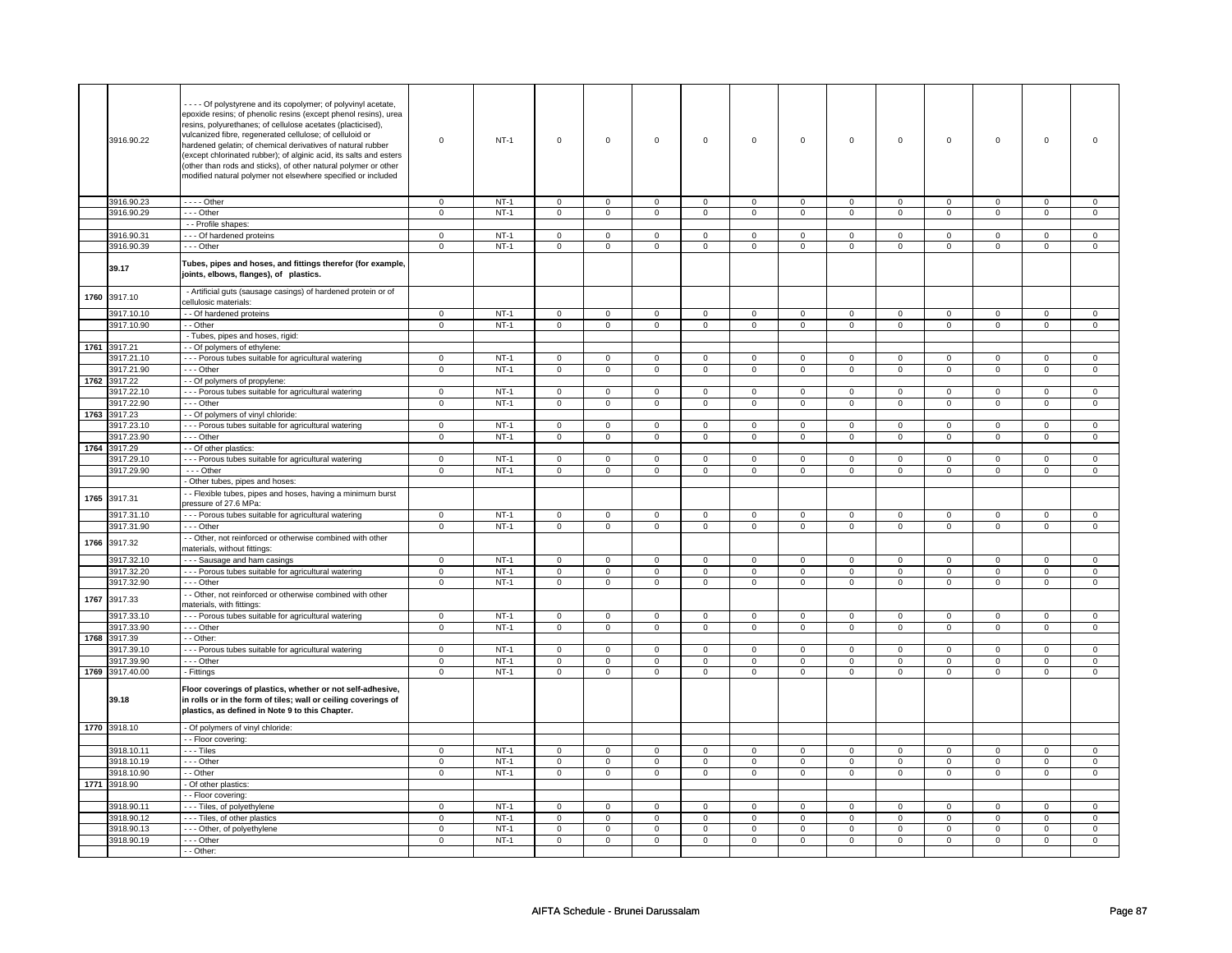|      | 3918.90.91      | --- Of polyethylene                                                                                                                                               | $\mathbf 0$    | $NT-1$ | $\mathbf 0$    | $\mathbf 0$    | $\mathbf 0$         | $\mathbf 0$    | $\mathbf 0$         | $\mathbf 0$    | 0              | $\mathbf 0$         | $\mathbf 0$         | 0                   | $\Omega$            | $\Omega$       |
|------|-----------------|-------------------------------------------------------------------------------------------------------------------------------------------------------------------|----------------|--------|----------------|----------------|---------------------|----------------|---------------------|----------------|----------------|---------------------|---------------------|---------------------|---------------------|----------------|
|      | 3918.90.99      | --- Other                                                                                                                                                         | $\mathbf 0$    | $NT-1$ | $\mathsf 0$    | $\mathbf 0$    | $\mathbf 0$         | $\mathsf 0$    | 0                   | $\mathsf 0$    | 0              | $\mathbf 0$         | 0                   | $\mathsf 0$         | 0                   | $\mathbf 0$    |
|      | 39.19           | Self-adhesive plates, sheets, film, foil, tape, strip and other<br>flat shapes, of plastics, whether or not in rolls.                                             |                |        |                |                |                     |                |                     |                |                |                     |                     |                     |                     |                |
|      | 1772 3919.10    | - In rolls of a width not exceeding 20 cm:                                                                                                                        |                |        |                |                |                     |                |                     |                |                |                     |                     |                     |                     |                |
|      |                 |                                                                                                                                                                   |                |        |                |                |                     |                |                     |                |                |                     |                     |                     |                     |                |
|      |                 | - - Of polymers of vinyl chloride:                                                                                                                                |                |        |                |                |                     |                |                     |                |                |                     |                     |                     |                     |                |
|      | 3919.10.11      | --- Tapes used in the manufacture of telephonic or electric<br>wires                                                                                              | $\mathbf 0$    | $NT-1$ | $\mathsf 0$    | $\mathbf 0$    | $\mathsf 0$         | $\mathsf 0$    | $\mathbf 0$         | $\mathsf 0$    | $\mathbf 0$    | $\mathsf 0$         | $\mathbf 0$         | $\mathbf{0}$        | $\mathbf 0$         | $\mathsf 0$    |
|      | 3919.10.19      | --- Other                                                                                                                                                         | $\mathbf 0$    | $NT-1$ | $\mathbf 0$    | $\mathbf{0}$   | $\mathbf 0$         | $\overline{0}$ | $\mathbf{0}$        | $\mathbf 0$    | $\mathbf{O}$   | $\mathbf{0}$        | $\mathbf{0}$        | $\overline{0}$      | $\mathbf 0$         | $\mathbf{0}$   |
|      |                 | - - Of polyethylene:                                                                                                                                              |                |        |                |                |                     |                |                     |                |                |                     |                     |                     |                     |                |
|      |                 |                                                                                                                                                                   |                |        |                |                |                     |                |                     |                |                |                     |                     |                     |                     |                |
|      | 3919.10.21      | --- Tapes used in the manufacture of telephonic or electric<br>wires                                                                                              | $\mathsf 0$    | $NT-1$ | $\mathsf 0$    | $\mathsf 0$    | $\mathsf 0$         | $\mathsf 0$    | $\mathsf 0$         | $\mathsf 0$    | $\mathbf 0$    | $\mathbf 0$         | $\mathsf 0$         | $\mathbf 0$         | $\mathsf 0$         | $\mathbf 0$    |
|      | 3919.10.29      | - - - Other                                                                                                                                                       | $\mathsf 0$    | $NT-1$ | $\mathbf 0$    | $\mathsf 0$    | $\mathsf 0$         | $\mathbf 0$    | $\mathsf 0$         | $\mathbf 0$    | $\mathbf 0$    | $\mathsf 0$         | $\mathsf 0$         | $\mathbf 0$         | $\mathsf 0$         | $\mathbf 0$    |
|      | 3919.10.90      | - - Other                                                                                                                                                         | $\mathsf 0$    | $NT-1$ | $\mathsf 0$    | $\mathsf 0$    | $\mathbf 0$         | $\mathsf 0$    | $\mathbf 0$         | $\mathsf 0$    | $\mathbf 0$    | $\mathbf 0$         | $\mathbf 0$         | $\mathbf 0$         | 0                   | $\mathbf{0}$   |
|      | 1773 3919.90    | - Other:                                                                                                                                                          |                |        |                |                |                     |                |                     |                |                |                     |                     |                     |                     |                |
|      |                 |                                                                                                                                                                   |                |        |                |                |                     |                |                     |                |                |                     |                     |                     |                     |                |
|      |                 | - - Of polymers of vinyl chloride:                                                                                                                                |                |        |                |                |                     |                |                     |                |                |                     |                     |                     |                     |                |
|      | 3919.90.11      | --- Tapes used in the manufacture of telephonic or electric                                                                                                       | $\mathbf 0$    | $NT-1$ | $\mathsf 0$    | $\mathsf 0$    | $\mathsf 0$         | $\mathsf{o}\,$ | $\mathsf{O}\xspace$ | $\mathsf{o}\,$ | $\mathbf 0$    | $\mathbf 0$         | $\mathbf 0$         | $\mathbf 0$         | $\mathsf 0$         | $\mathbf{0}$   |
|      |                 | wires                                                                                                                                                             |                |        |                |                |                     |                |                     |                |                |                     |                     |                     |                     |                |
|      | 3919.90.19      | - - - Other                                                                                                                                                       | $\mathsf 0$    | $NT-1$ | $\mathbf 0$    | $\mathsf 0$    | $\mathsf 0$         | $\mathbf 0$    | $\mathsf 0$         | $\mathbf 0$    | $\mathbf 0$    | $\mathsf 0$         | $\mathsf 0$         | $\mathbf 0$         | $\mathsf 0$         | 0              |
|      | 3919.90.90      | - - Other                                                                                                                                                         | $\mathsf 0$    | $NT-1$ | $\mathsf 0$    | $\mathbf 0$    | $\mathsf 0$         | $\mathbf 0$    | $\mathsf{O}\xspace$ | $\mathbf 0$    | $\mathsf 0$    | $\mathsf{O}\xspace$ | $\mathsf{O}\xspace$ | $\mathsf{O}\xspace$ | $\mathsf{O}\xspace$ | $\mathsf 0$    |
|      |                 |                                                                                                                                                                   |                |        |                |                |                     |                |                     |                |                |                     |                     |                     |                     |                |
|      | 39.20           | Other plates, sheets, film, foil and strip, of plastics, non-<br>cellular and not reinforced, laminated, supported or<br>similarly combined with other materials. |                |        |                |                |                     |                |                     |                |                |                     |                     |                     |                     |                |
|      | 1774 3920.10    | - Of polymers of ethylene:                                                                                                                                        |                |        |                |                |                     |                |                     |                |                |                     |                     |                     |                     |                |
|      | 3920.10.10      | - Tapes used in the manufacture of telephonic or electric<br>wires                                                                                                | $\mathbf 0$    | $NT-1$ | $\mathsf 0$    | $\mathbf 0$    | $\mathsf 0$         | $\mathsf 0$    | $\mathsf 0$         | $\mathsf 0$    | $\mathsf 0$    | $\mathsf 0$         | $\mathsf{O}\xspace$ | $\mathbf{0}$        | $\mathbf 0$         | $\mathsf 0$    |
|      |                 |                                                                                                                                                                   |                |        |                |                |                     |                |                     |                |                |                     |                     |                     |                     |                |
|      | 3920.10.90      | - - Other                                                                                                                                                         | $\mathbf{0}$   | $NT-1$ | $\mathbf 0$    | $\mathbf 0$    | $\mathbf{0}$        | $\overline{0}$ | $\mathbf 0$         | $\mathbf{0}$   | $\mathbf{0}$   | $\overline{0}$      | $\mathbf 0$         | $\mathbf{0}$        | $\mathbf{0}$        | $\overline{0}$ |
|      | 1775 3920.20    | - Of polymers of propylene:                                                                                                                                       |                |        |                |                |                     |                |                     |                |                |                     |                     |                     |                     |                |
|      | 3920.20.10      | - Tapes used in the manufacture of telephonic or electric<br>wires                                                                                                | $\mathsf 0$    | $NT-1$ | $\mathsf 0$    | $\mathbf 0$    | $\mathsf 0$         | $\mathsf 0$    | $\mathsf{O}\xspace$ | $\mathsf 0$    | $\mathbf 0$    | $\mathsf 0$         | $\mathsf 0$         | $\mathbf 0$         | $\mathsf 0$         | $\mathbf 0$    |
|      | 3920.20.20      | - - BOPP film                                                                                                                                                     | $\mathsf 0$    | $NT-1$ | $\mathsf 0$    | $\mathsf 0$    | $\mathsf 0$         | $\mathbf 0$    | $\mathsf{o}\,$      | $\mathbf 0$    | $\mathsf{o}$   | $\mathbf 0$         | $\mathsf 0$         | $\mathbf 0$         | 0                   | $\mathbf 0$    |
|      |                 | - - Used as an adhesive by melting:                                                                                                                               |                |        |                |                |                     |                |                     |                |                |                     |                     |                     |                     |                |
|      |                 |                                                                                                                                                                   |                |        |                |                |                     |                |                     |                |                |                     |                     |                     |                     |                |
|      | 3920.20.31      | --- Of polypropylene                                                                                                                                              | $\mathbf 0$    | $NT-1$ | $\mathbf 0$    | $\mathbf 0$    | $\mathbf 0$         | $\mathbf{0}$   | $\mathbf 0$         | $\mathbf 0$    | $\mathbf{0}$   | $\mathbf{0}$        | $\mathbf 0$         | $\mathbf 0$         | 0                   | $\mathbf{0}$   |
|      | 3920.20.39      | --- Of polypropylene                                                                                                                                              | $\mathbf 0$    | $NT-1$ | $\mathbf 0$    | $\mathsf 0$    | $\mathbf 0$         | $\mathbf 0$    | $\mathbf 0$         | $\mathbf 0$    | 0              | $\mathbf 0$         | 0                   | $\mathbf 0$         | 0                   | 0              |
|      | 3920.20.90      | --- Of polypropylene                                                                                                                                              | $\overline{0}$ | $NT-1$ | $\overline{0}$ | $\overline{0}$ | $\overline{0}$      | $\overline{0}$ | $\overline{0}$      | $\overline{0}$ | $\overline{0}$ | $\overline{0}$      | $\overline{0}$      | $\overline{0}$      | $\overline{0}$      | $\overline{0}$ |
| 1776 | 3920.30         | - Of polymers of styrene:                                                                                                                                         |                |        |                |                |                     |                |                     |                |                |                     |                     |                     |                     |                |
|      | 3920.30.10      | - - Used as an adhesive by melting                                                                                                                                | $\mathbf 0$    | $NT-1$ | $\mathsf 0$    | $\mathbf 0$    | $\mathsf 0$         | $\mathsf 0$    | $\mathsf{O}\xspace$ | $\mathsf 0$    | $\mathsf 0$    | $\mathsf 0$         | $\mathsf 0$         | $\mathsf 0$         | $\mathbf 0$         | 0              |
|      |                 | - - Other                                                                                                                                                         |                | $NT-1$ |                |                |                     |                |                     |                |                |                     |                     |                     |                     |                |
|      | 3920.30.90      |                                                                                                                                                                   | $\mathsf 0$    |        | $\mathsf 0$    | $\mathbf 0$    | $\mathsf 0$         | $\mathsf 0$    | $\mathsf{O}\xspace$ | $\mathsf 0$    | $\mathsf 0$    | $\mathsf{O}$        | $\mathsf{O}\xspace$ | $\mathsf{O}$        | $\mathsf 0$         | $\mathsf 0$    |
|      |                 | - Of polymers of vinyl chloride:                                                                                                                                  |                |        |                |                |                     |                |                     |                |                |                     |                     |                     |                     |                |
| 1777 | 3920.43         | - Containing by weight not less than 6% of plasticisers:                                                                                                          |                |        |                |                |                     |                |                     |                |                |                     |                     |                     |                     |                |
|      | 3920.43.10      | - - - Tapes used in the manufacture of telephonic or electric<br>wires                                                                                            | $\mathsf 0$    | $NT-1$ | $\mathsf 0$    | $\mathsf 0$    | $\mathsf 0$         | $\mathsf 0$    | $\mathsf{O}\xspace$ | $\mathsf 0$    | $\mathbf 0$    | $\mathbf 0$         | $\mathsf 0$         | $\mathbf 0$         | $\mathsf 0$         | $\mathbf 0$    |
|      | 3920.43.90      | - - - Other                                                                                                                                                       | $\mathbf 0$    | $NT-1$ | $\mathbf 0$    | $\mathsf 0$    | $\mathbf 0$         | $\mathbf 0$    | $\mathbf 0$         | $\mathbf 0$    | $\mathbf 0$    | $\mathbf 0$         | $\mathbf 0$         | $\mathbf 0$         | $\mathbf 0$         | $\mathbf 0$    |
|      |                 |                                                                                                                                                                   |                |        |                |                |                     |                |                     |                |                |                     |                     |                     |                     |                |
|      | 1778 3920.49    | - - Other:                                                                                                                                                        |                |        |                |                |                     |                |                     |                |                |                     |                     |                     |                     |                |
|      | 3920.49.10      | --- Tapes used in the manufacture of telephonic or electric                                                                                                       | $\mathsf 0$    | $NT-1$ | $\mathbf 0$    | $\mathsf 0$    | $\mathsf 0$         | $\mathbf 0$    | $\mathsf 0$         | $\mathbf 0$    | $\mathbf 0$    | $\mathbf 0$         | $\mathsf 0$         | $\mathbf 0$         | $\mathbf 0$         | 0              |
|      |                 | wires                                                                                                                                                             |                |        |                |                |                     |                |                     |                |                |                     |                     |                     |                     |                |
|      | 3920.49.90      | --- Other                                                                                                                                                         | $\mathsf 0$    | $NT-1$ | $\mathsf 0$    | $\mathsf 0$    | $\mathsf 0$         | $\mathsf 0$    | $\mathsf{O}$        | $\mathsf 0$    | $\mathsf 0$    | $\mathbf 0$         | $\mathsf 0$         | $\mathbf 0$         | $\mathbf 0$         | $\mathbf 0$    |
|      |                 | - Of acrylic polymers:                                                                                                                                            |                |        |                |                |                     |                |                     |                |                |                     |                     |                     |                     |                |
|      | 1779 3920.51.00 | - - Of poly(methyl methacrylate)                                                                                                                                  | $\mathsf 0$    | $NT-1$ | $\mathsf 0$    | $\mathsf 0$    | $\mathbf 0$         | $\mathbf 0$    | $\mathsf 0$         | $\mathbf 0$    | 0              | $\mathsf 0$         | $\mathsf 0$         | $\mathbf 0$         | $\mathbf 0$         | 0              |
|      |                 | - - Other                                                                                                                                                         | $\mathbf 0$    | $NT-1$ | $\mathsf 0$    | $\mathbf 0$    |                     | $\mathsf 0$    | $\mathsf 0$         | $\mathsf 0$    |                | $\mathbf 0$         | 0                   | $\mathbf 0$         | 0                   | $\mathbf 0$    |
|      | 1780 3920.59.00 | - Of polycarbonates, alkyd resins, polyallyl esters or other                                                                                                      |                |        |                |                | 0                   |                |                     |                | 0              |                     |                     |                     |                     |                |
|      |                 | polyesters:                                                                                                                                                       |                |        |                |                |                     |                |                     |                |                |                     |                     |                     |                     |                |
|      | 1781 3920.61    | - - Of polycarbonates:                                                                                                                                            |                |        |                |                |                     |                |                     |                |                |                     |                     |                     |                     |                |
|      | 3920.61.10      | - - - Film                                                                                                                                                        | 0              | $NT-1$ | $\mathsf 0$    | $\mathbf 0$    | $\mathsf 0$         | $\mathsf 0$    | $\mathsf 0$         | $\mathsf 0$    | $\mathbf 0$    | $\mathsf 0$         | $\mathsf 0$         | $\mathbf 0$         | 0                   | $\mathbf{0}$   |
|      |                 |                                                                                                                                                                   |                | $NT-1$ |                |                |                     |                |                     |                |                |                     |                     |                     |                     |                |
|      | 3920.61.20      | --- Used as an adhesive by melting                                                                                                                                | $\mathbf 0$    |        | $\mathsf 0$    | $\mathbf 0$    | $\mathsf{O}\xspace$ | $\mathsf 0$    | $\mathsf{O}\xspace$ | $\mathsf 0$    | $\mathsf 0$    | $\mathsf 0$         | $\mathsf 0$         | $\mathsf 0$         | $\mathsf 0$         | $\mathsf 0$    |
|      | 3920.61.90      | $- -$ Other                                                                                                                                                       | $\mathbf 0$    | $NT-1$ | $\overline{0}$ | $\overline{0}$ | $\overline{0}$      | $\overline{0}$ | $\mathsf 0$         | $\overline{0}$ | $\mathsf 0$    | $\overline{0}$      | $\mathsf 0$         | $\overline{0}$      | $\mathsf 0$         | $\overline{0}$ |
|      | 1782 3920.62    | - - Of poly(ethylene terephthalate):                                                                                                                              |                |        |                |                |                     |                |                     |                |                |                     |                     |                     |                     |                |
|      | 3920.62.10      | $- -$ Film                                                                                                                                                        | $\mathbf 0$    | $NT-1$ | $\mathsf 0$    | $\mathbf 0$    | $\mathsf 0$         | $\mathsf 0$    | $\mathsf{O}\xspace$ | $\mathsf 0$    | $\mathsf 0$    | $\mathbf 0$         | $\mathsf 0$         | $\mathbf 0$         | $\mathsf 0$         | 0              |
|      | 3920.62.20      | --- Used as an adhesive by melting                                                                                                                                | $\mathsf 0$    | $NT-1$ | $\mathbf 0$    | $\mathbf 0$    | $\mathbf 0$         | $\mathbf 0$    | $\mathbf{0}$        | $\mathbf 0$    | $\mathbf 0$    | $\mathbf{0}$        | $\mathbf 0$         | $\mathbf{0}$        | $\mathbf 0$         | $\mathbf{0}$   |
|      | 3920.62.90      | --- Other                                                                                                                                                         | $\mathsf 0$    | $NT-1$ | $\overline{0}$ | $\overline{0}$ | $\overline{0}$      | $\overline{0}$ | $\overline{0}$      | $\overline{0}$ | $\mathbf 0$    | $\overline{0}$      | $\mathsf 0$         | $\overline{0}$      | $\mathbf 0$         | $\overline{0}$ |
|      |                 |                                                                                                                                                                   |                |        |                |                |                     |                |                     |                |                |                     |                     |                     |                     |                |
|      | 1783 3920.63    | - - Of unsaturated polyesters:                                                                                                                                    |                |        |                |                |                     |                |                     |                |                |                     |                     |                     |                     |                |
|      | 3920.63.10      | --- Used as an adhesive by melting                                                                                                                                | $\mathbf 0$    | $NT-1$ | $\mathbf 0$    | $\mathbf 0$    | $\mathbf 0$         | $\mathbf 0$    | $\mathbf 0$         | $\mathbf 0$    | $\mathbf 0$    | $\mathbf 0$         | $\mathbf 0$         | $\mathbf 0$         | $\Omega$            | $\mathbf{0}$   |
|      | 3920.63.90      | $- -$ Other                                                                                                                                                       | $\,0\,$        | $NT-1$ | $\mathsf 0$    | $\mathbf 0$    | 0                   | $\mathsf 0$    | $\mathsf 0$         | $\mathsf 0$    | 0              | $\mathbf 0$         | 0                   | $\mathbf 0$         | 0                   | $\mathbf 0$    |
| 1784 | 3920.69         | - - Of other polyesters:                                                                                                                                          |                |        |                |                |                     |                |                     |                |                |                     |                     |                     |                     |                |
|      | 3920.69.10      | --- Used as an adhesive by melting                                                                                                                                | $\mathbf 0$    | $NT-1$ | $\Omega$       | $\Omega$       | $\Omega$            | $\Omega$       | $\mathbf 0$         | 0              | 0              | 0                   | 0                   | 0                   | $\Omega$            | $\Omega$       |
|      |                 |                                                                                                                                                                   | $\mathbf 0$    |        | $\Omega$       | $\mathbf 0$    | $\mathbf 0$         | $\mathbf 0$    | $\mathbf 0$         | $\mathbf 0$    | $\mathbf 0$    | $\mathbf 0$         | $\mathbf 0$         | $\mathbf 0$         | $\Omega$            | $\mathbf{0}$   |
|      | 3920.69.90      | --- Other                                                                                                                                                         |                | $NT-1$ |                |                |                     |                |                     |                |                |                     |                     |                     |                     |                |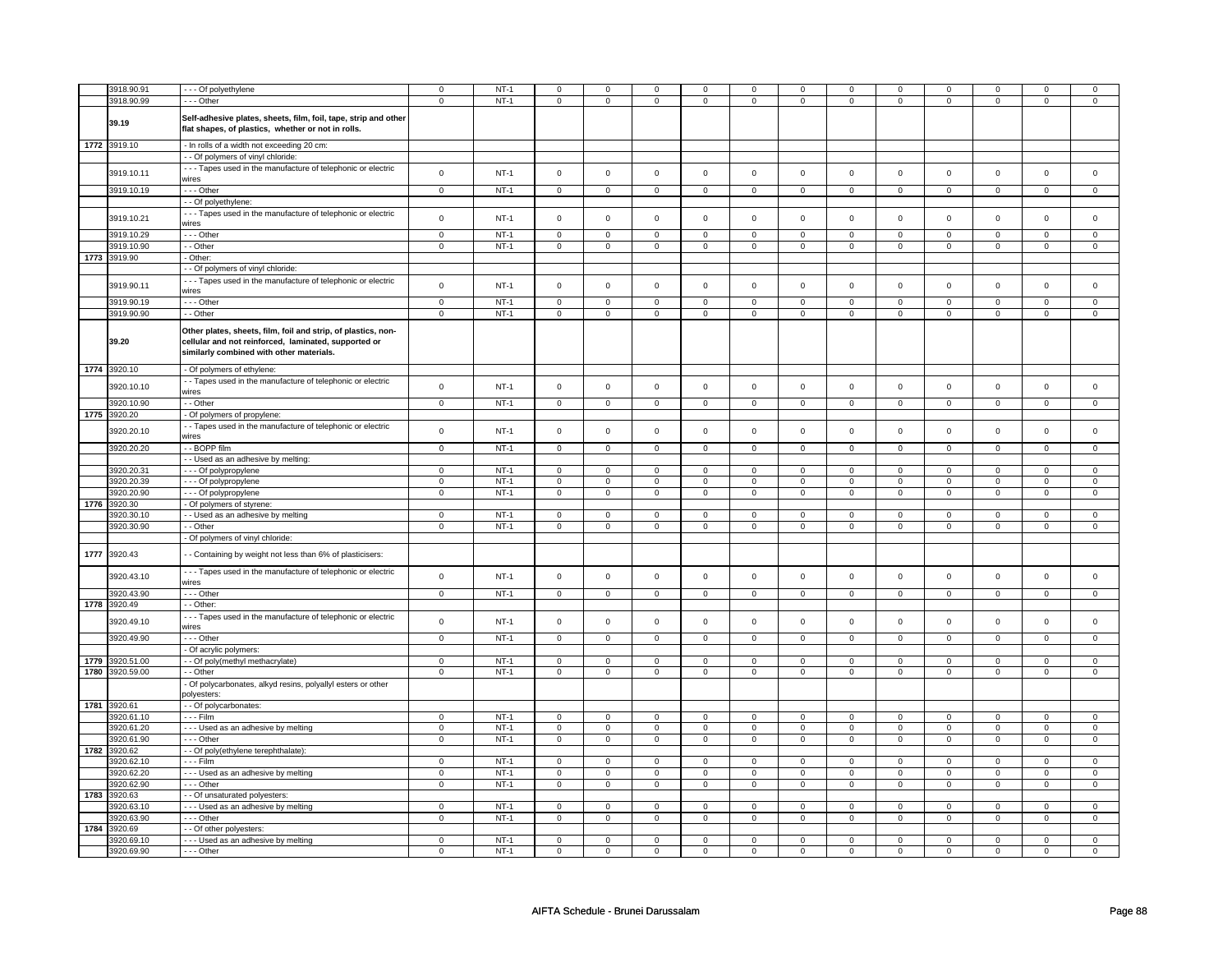|      |            | - Of cellulose or its chemical derivatives:                                                                    |                |        |                     |                |                     |                |                     |                |                |                |                     |                |             |                     |
|------|------------|----------------------------------------------------------------------------------------------------------------|----------------|--------|---------------------|----------------|---------------------|----------------|---------------------|----------------|----------------|----------------|---------------------|----------------|-------------|---------------------|
| 1785 | 3920.71    |                                                                                                                |                |        |                     |                |                     |                |                     |                |                |                |                     |                |             |                     |
|      |            | - Of regenerated cellulose:                                                                                    |                | $NT-1$ |                     |                |                     |                |                     |                |                |                |                     |                |             |                     |
|      | 3920.71.10 | --- Cellophane film                                                                                            | 0              |        | 0                   | $\pmb{0}$      | 0                   | $\mathsf 0$    | 0                   | 0              | $^{\circ}$     | 0              | 0                   | 0              | 0           | 0                   |
|      | 3920.71.20 | - - - Viscose tear-off ribbon; foil                                                                            | 0              | $NT-1$ | $\mathbf 0$         | $\mathbf 0$    | $\mathbf 0$         | $\mathbf 0$    | $\mathbf 0$         | 0              | $\mathbf 0$    | 0              | 0                   | 0              | 0           | $\mathbf 0$         |
|      | 3920.71.30 | - - - Viscose film                                                                                             | $\mathsf 0$    | $NT-1$ | $\mathsf 0$         | $\mathsf 0$    | $\mathsf 0$         | $\mathsf 0$    | $\mathsf 0$         | $\mathbf 0$    | $\mathbf 0$    | $\mathbf 0$    | $\mathsf 0$         | $\mathbf 0$    | $\Omega$    | $\mathbf{0}$        |
|      | 3920.71.40 | - - - Used as an adhesive by melting                                                                           | $\mathbf 0$    | $NT-1$ | $\mathsf 0$         | $\mathsf 0$    | $\mathsf 0$         | $\mathbf 0$    | $\mathsf{O}\xspace$ | $\mathsf 0$    | $\mathbf 0$    | $\mathsf 0$    | $\mathsf 0$         | $\mathsf 0$    | $\Omega$    | $\mathsf{O}\xspace$ |
|      | 3920.71.90 | --- Other                                                                                                      | $\mathbf 0$    | $NT-1$ | $\mathsf 0$         | $\mathsf 0$    | $\mathsf{O}\xspace$ | $\mathsf 0$    | $\mathsf{O}\xspace$ | $\mathsf 0$    | $\mathsf 0$    | $\mathbf 0$    | $\mathsf 0$         | $\mathbf 0$    | $\Omega$    | $\overline{0}$      |
| 1786 | 3920.72    | - - Of vulcanised fibre:                                                                                       |                |        |                     |                |                     |                |                     |                |                |                |                     |                |             |                     |
|      | 3920.72.10 | --- Used as an adhesive by melting                                                                             | $\mathbf 0$    | $NT-1$ | $\mathbf 0$         | $\mathbf 0$    | 0                   | $\mathbf 0$    | 0                   | $\mathbf 0$    | 0              | $\mathbf 0$    | $\mathsf 0$         | $\mathbf 0$    | $\mathbf 0$ | 0                   |
|      | 3920.72.90 | --- Other                                                                                                      | $\mathbf 0$    | $NT-1$ | $\mathsf 0$         | $\mathsf 0$    | $\mathsf 0$         | $\overline{0}$ | $\mathsf 0$         | $\mathbf 0$    | $\mathsf 0$    | $\overline{0}$ | $\mathsf{O}\xspace$ | $\mathbf 0$    | 0           | $\mathbf{0}$        |
| 1787 | 3920.73    | - - Of cellulose acetate:                                                                                      |                |        |                     |                |                     |                |                     |                |                |                |                     |                |             |                     |
|      |            |                                                                                                                |                |        |                     |                |                     |                |                     |                |                |                |                     |                |             |                     |
|      |            | - - - Used as an adhesive by melting                                                                           |                |        |                     |                |                     |                |                     |                |                |                |                     |                |             |                     |
|      | 3920.73.11 | - - - - Cellulose acetate, plasticized                                                                         | $\mathsf 0$    | $NT-1$ | $\mathbf 0$         | $\mathbf 0$    | $\Omega$            | $\mathbf 0$    | $\mathsf 0$         | $\mathbf 0$    | $\Omega$       | $\mathbf 0$    | $\mathsf 0$         | $\mathbf 0$    | $\Omega$    | $\mathbf 0$         |
|      | 3920.73.19 | - - - - Other                                                                                                  | 0              | $NT-1$ | $\mathbf 0$         | $\mathbf 0$    | 0                   | $\mathbf 0$    | 0                   | 0              | 0              | 0              | 0                   | 0              | 0           | 0                   |
|      | 3920.73.90 | --- Other                                                                                                      | $\mathbf 0$    | $NT-1$ | $\mathsf 0$         | $\mathsf 0$    | $\mathsf 0$         | $\mathsf 0$    | $\mathsf 0$         | $\mathbf 0$    | $\mathbf 0$    | $\mathbf 0$    | $\mathsf 0$         | $\mathbf 0$    | $\mathsf 0$ | $\mathbf 0$         |
| 1788 | 3920.79    | - - Of other cellulose derivatives:                                                                            |                |        |                     |                |                     |                |                     |                |                |                |                     |                |             |                     |
|      | 3920.79.10 | --- Used as an adhesive by melting                                                                             | 0              | $NT-1$ | 0                   | $\mathbf 0$    | $^{\circ}$          | $\mathbf 0$    | $\mathbf 0$         | $\mathbf 0$    | $^{\circ}$     | $\mathbf 0$    | 0                   | $\mathbf 0$    | 0           | 0                   |
|      | 3920.79.90 | --- Other                                                                                                      | $\mathsf 0$    | $NT-1$ | $\mathbf 0$         | $\mathbf 0$    | $\mathbf 0$         | $\mathbf 0$    | $\mathbf 0$         | $\mathbf 0$    | 0              | $\mathbf 0$    | $\mathsf 0$         | $\mathbf 0$    | $\Omega$    | $\mathbf{0}$        |
|      |            | - Of other plastics:                                                                                           |                |        |                     |                |                     |                |                     |                |                |                |                     |                |             |                     |
| 1789 | 3920.91    | - - Of poly(vinyl butyral):                                                                                    |                |        |                     |                |                     |                |                     |                |                |                |                     |                |             |                     |
|      |            |                                                                                                                |                |        |                     |                |                     |                |                     |                |                |                |                     |                |             |                     |
|      | 3920.91.10 | Film of a kind used in safety glass, of a thickness<br>between 0.38 mm and 0.76 mm, not exceeding 2 m in width | $\mathbf 0$    | $NT-1$ | $\mathsf{O}\xspace$ | $\mathsf 0$    | $\mathsf{O}\xspace$ | $\mathsf 0$    | $\mathsf{O}\xspace$ | $\mathbf 0$    | $\mathbf 0$    | $\mathbf 0$    | $\mathsf 0$         | $\mathbf 0$    | $\mathsf 0$ | 0                   |
|      | 3920.91.90 | --- Other                                                                                                      | $\overline{0}$ | $NT-1$ | 0                   | $\mathbf{0}$   | $\mathbf 0$         | $\overline{0}$ | $\mathbf 0$         | $\mathbf{0}$   | $\mathbf 0$    | $\mathbf 0$    | $\mathbf 0$         | $\mathbf 0$    | 0           | 0                   |
| 1790 | 3920.92    | - - Of polyamides:                                                                                             |                |        |                     |                |                     |                |                     |                |                |                |                     |                |             |                     |
|      |            |                                                                                                                |                |        | $\mathsf 0$         |                |                     |                |                     |                |                |                | $\mathsf 0$         |                | $\Omega$    |                     |
|      | 3920.92.10 | --- Of nylon 6                                                                                                 | $\mathsf 0$    | $NT-1$ |                     | $\mathsf 0$    | $^{\circ}$          | $\mathsf 0$    | $^{\circ}$          | $\mathbf 0$    | $^{\circ}$     | $\mathsf 0$    |                     | $\mathbf 0$    |             | $\mathsf 0$         |
|      | 3920.92.20 | - - - Used as an adhesive by melting                                                                           | $\mathsf 0$    | $NT-1$ | $\mathsf 0$         | $\mathsf 0$    | 0                   | $\mathsf 0$    | 0                   | $\mathsf 0$    | 0              | $\mathsf 0$    | 0                   | $\mathsf 0$    | 0           | 0                   |
|      | 3920.92.90 | --- Other                                                                                                      | $\mathbf 0$    | $NT-1$ | $\mathbf 0$         | $\mathbf 0$    | $\mathsf{O}\xspace$ | $\mathbf 0$    | $\mathbf 0$         | $\mathbf 0$    | 0              | $\mathsf 0$    | $\mathsf 0$         | $\mathbf 0$    | 0           | $\mathbf 0$         |
| 1791 | 3920.93    | - - Of amino-resins:                                                                                           |                |        |                     |                |                     |                |                     |                |                |                |                     |                |             |                     |
|      |            | --- Used as an adhesive by melting                                                                             |                |        |                     |                |                     |                |                     |                |                |                |                     |                |             |                     |
|      | 3920.93.11 | - - - - Of melamine resins; of other amino-resins (except urea<br>resins)                                      | $\mathsf 0$    | $NT-1$ | $\mathsf 0$         | $\mathbf 0$    | $\mathsf 0$         | $\mathbf 0$    | $\mathsf 0$         | $\mathsf 0$    | $\mathbf 0$    | $\mathsf 0$    | $\mathsf 0$         | $\mathbf 0$    | $\mathbf 0$ | $\mathbf 0$         |
|      | 3920.93.19 | - - - - Other                                                                                                  | $\mathsf{o}$   | $NT-1$ | $\mathbf 0$         | $\mathbf 0$    | $\circ$             | $\mathbf 0$    | $\circ$             | $\circ$        | $\mathbf 0$    | $\circ$        | $\mathbf 0$         | $\mathbf 0$    | 0           | $\circ$             |
|      | 3920.93.90 | - - - Other                                                                                                    | $\mathsf 0$    | $NT-1$ | $\mathsf{O}\xspace$ | $\mathsf 0$    | $\mathbf 0$         | $\mathbf 0$    | 0                   | 0              | 0              | 0              | 0                   | 0              | $\mathbf 0$ | 0                   |
| 1792 | 3920.94    | - - Of phenolic resins:                                                                                        |                |        |                     |                |                     |                |                     |                |                |                |                     |                |             |                     |
|      | 3920.94.10 | --- Phenol formaldehyde (bakelite) sheets                                                                      | $\mathbf 0$    | $NT-1$ | $\mathbf 0$         | $\mathbf{0}$   | $\mathbf 0$         | $\mathbf{0}$   | $\mathbf 0$         | $\mathbf{0}$   | 0              | $\mathbf 0$    | 0                   | $\mathbf 0$    | 0           | 0                   |
|      | 3920.94.20 |                                                                                                                | $\mathbf 0$    | $NT-1$ | $\mathbf 0$         |                | $\mathbf 0$         | 0              | $\mathbf 0$         |                |                |                |                     |                | 0           |                     |
|      |            | --- Used as an adhesive by melting                                                                             |                |        |                     | 0              |                     |                |                     | 0              | 0              | 0              | 0                   | 0              |             | 0                   |
|      | 3920.94.90 | --- Other                                                                                                      | $\mathsf 0$    | $NT-1$ | $\mathbf 0$         | $\mathbf 0$    | $\mathbf{0}$        | $\mathbf 0$    | $\mathsf 0$         | $\mathbf 0$    | $\mathbf 0$    | $\mathbf 0$    | $\mathbf 0$         | $\mathbf 0$    | $\mathbf 0$ | $\mathbf 0$         |
| 1793 | 3920.99    | - - Of other plastics:                                                                                         |                |        |                     |                |                     |                |                     |                |                |                |                     |                |             |                     |
|      | 3920.99.10 | --- Corrugated sheets and plates                                                                               | 0              | $NT-1$ | $\mathbf 0$         | $\mathbf 0$    | $\mathbf 0$         | $\mathbf 0$    | $\mathbf 0$         | 0              | 0              | 0              | 0                   | $\mathbf 0$    | 0           | 0                   |
|      | 3920.99.20 | - - - Other fluorocarbon sheets                                                                                | $\mathsf 0$    | $NT-1$ | 0                   | $\mathsf 0$    | $^{\circ}$          | $\mathbf 0$    | 0                   | 0              | $^{\circ}$     | 0              | 0                   | 0              | 0           | 0                   |
|      | 3920.99.30 | - - - Used as an adhesive by melting                                                                           | 0              | $NT-1$ | 0                   | $\mathbf 0$    | $\mathbf 0$         | $\mathbf 0$    | 0                   | $\mathbf 0$    | $\mathbf 0$    | $\mathbf 0$    | 0                   | $\mathbf 0$    | 0           | $\mathbf 0$         |
|      | 3920.99.90 | --- Other                                                                                                      | 0              | $NT-1$ | $\mathbf 0$         | $\mathbf 0$    | $\mathbf 0$         | $\mathbf 0$    | $\mathbf 0$         | $\mathbf 0$    | 0              | $\mathbf 0$    | 0                   | $\mathbf 0$    | 0           | 0                   |
|      | 39.21      | Other plates, sheets, film, foil and strip, of plastics.                                                       |                |        |                     |                |                     |                |                     |                |                |                |                     |                |             |                     |
|      |            | - Cellular                                                                                                     |                |        |                     |                |                     |                |                     |                |                |                |                     |                |             |                     |
| 1794 | 3921.11    | - - Of polymers of styrene:                                                                                    |                |        |                     |                |                     |                |                     |                |                |                |                     |                |             |                     |
|      | 3921.11.10 | - - - Plates and sheets                                                                                        | $\mathbf 0$    | $NT-1$ | 0                   | 0              | $\mathbf{0}$        | $\overline{0}$ | $\mathbf{0}$        | 0              | 0              | 0              | 0                   | 0              | 0           | $\mathbf 0$         |
|      | 3921.11.90 | - - - Other                                                                                                    | 0              | $NT-1$ | 0                   | $\mathbf 0$    | 0                   | $\mathbf 0$    | 0                   | $\mathbf 0$    | 0              | $\mathbf 0$    | 0                   | $\mathbf 0$    | 0           | $\mathbf 0$         |
| 1795 | 3921.12    |                                                                                                                |                |        |                     |                |                     |                |                     |                |                |                |                     |                |             |                     |
|      |            | - - Of polymers of vinyl chloride:                                                                             |                |        |                     |                |                     |                |                     |                |                |                |                     |                |             |                     |
|      | 3921.12.11 | - - - In plates and sheets forms:<br>- - - - Tapes used in the manufacture of telephonic or electric<br>wire   | $\pmb{0}$      | $NT-1$ | $\mathsf{O}\xspace$ | $\mathsf 0$    | $\mathsf{O}\xspace$ | $\mathbf 0$    | $\mathsf{O}\xspace$ | $\mathsf 0$    | $\mathsf 0$    | $\mathsf 0$    | $\mathsf 0$         | $\mathsf 0$    | $\mathsf 0$ | 0                   |
|      |            |                                                                                                                |                |        |                     |                |                     |                |                     |                |                |                |                     |                |             |                     |
|      | 3921.12.19 |                                                                                                                | $\mathbf 0$    | $NT-1$ | $\mathsf 0$         | $\mathbf 0$    | $\mathbf 0$         | $\mathbf 0$    | 0                   | $\mathbf 0$    | 0              | $\mathbf 0$    | 0                   | $\mathbf 0$    | 0           | $\mathbf 0$         |
|      |            | - - - Other:                                                                                                   |                |        |                     |                |                     |                |                     |                |                |                |                     |                |             |                     |
|      | 3921.12.91 | - - - - Tapes used in the manufacture of telephonic or electric<br>wire                                        | $\mathsf 0$    | $NT-1$ | $\mathsf 0$         | $\mathbf 0$    | $\mathsf 0$         | $\mathbf 0$    | $\mathsf 0$         | $\mathbf 0$    | $\mathbf 0$    | $\mathbf 0$    | $\mathsf 0$         | $\mathbf 0$    | $\mathsf 0$ | $\mathbf{0}$        |
|      | 3921.12.99 | $- - -$ Other                                                                                                  | $\overline{0}$ | $NT-1$ | $\overline{0}$      | $\overline{0}$ | $\overline{0}$      | $\overline{0}$ | $\overline{0}$      | $\overline{0}$ | $\overline{0}$ | $\overline{0}$ | $\overline{0}$      | $\overline{0}$ | $\mathbf 0$ | $\overline{0}$      |
| 1796 | 3921.13    | - - Of polyurethanes:                                                                                          |                |        |                     |                |                     |                |                     |                |                |                |                     |                |             |                     |
|      | 3921.13.10 | --- Plates and sheets                                                                                          | $\mathbf 0$    | $NT-1$ | $\mathbf 0$         | $\mathbf 0$    | $^{\circ}$          | $\mathbf 0$    | $\mathbf 0$         | $\mathbf 0$    | $^{\circ}$     | 0              | 0                   | $\mathbf 0$    | $\Omega$    | $\mathbf 0$         |
|      | 3921.13.90 | - - - Other                                                                                                    | $\mathsf 0$    | $NT-1$ | 0                   | $\mathbf 0$    | 0                   | $\mathbf 0$    | 0                   | $\mathbf 0$    | 0              | $\mathbf 0$    | 0                   | $\mathbf 0$    | 0           | $\mathbf 0$         |
| 1797 | 3921.14    | - - Of regenerated cellulose:                                                                                  |                |        |                     |                |                     |                |                     |                |                |                |                     |                |             |                     |
|      |            | - - - Plates and sheets:                                                                                       |                |        |                     |                |                     |                |                     |                |                |                |                     |                |             |                     |
|      |            |                                                                                                                |                |        |                     |                |                     |                |                     |                |                |                |                     |                |             |                     |
|      | 3921.14.11 | - - - - Cellophane used in the manufactured of adhesive tapes                                                  | $\mathbf 0$    | $NT-1$ | $\mathsf{O}\xspace$ | $\mathsf 0$    | 0                   | $\mathsf 0$    | $\mathbf 0$         | 0              | 0              | 0              | $\mathsf 0$         | $\mathsf 0$    | 0           | $\mathbf 0$         |
|      | 3921.14.12 | - - - - Other, used in the manufacture of adhesive tape                                                        | $\mathsf 0$    | $NT-1$ | $\mathsf 0$         | $\mathbf 0$    | $\mathbf 0$         | $\mathbf 0$    | $\mathbf 0$         | 0              | 0              | 0              | 0                   | $\mathbf 0$    | 0           | 0                   |
|      | 3921.14.19 | $---$ Other                                                                                                    | $\overline{0}$ | $NT-1$ | $\mathbf 0$         | $\overline{0}$ | 0                   | $\overline{0}$ | 0                   | $\overline{0}$ | 0              | $\mathbf 0$    | $\mathbf 0$         | $\mathbf 0$    | 0           | $\overline{0}$      |
|      |            | - - - Other:                                                                                                   |                |        |                     |                |                     |                |                     |                |                |                |                     |                |             |                     |
|      | 3921.14.91 | - - - - Used in the manufacture of adhesive tape                                                               | $\mathsf 0$    | $NT-1$ | $\mathbf 0$         | $\mathbf 0$    | 0                   | 0              | 0                   | $\mathbf 0$    | 0              | $\mathbf 0$    | $\mathsf 0$         | $\mathbf 0$    | 0           | $\Omega$            |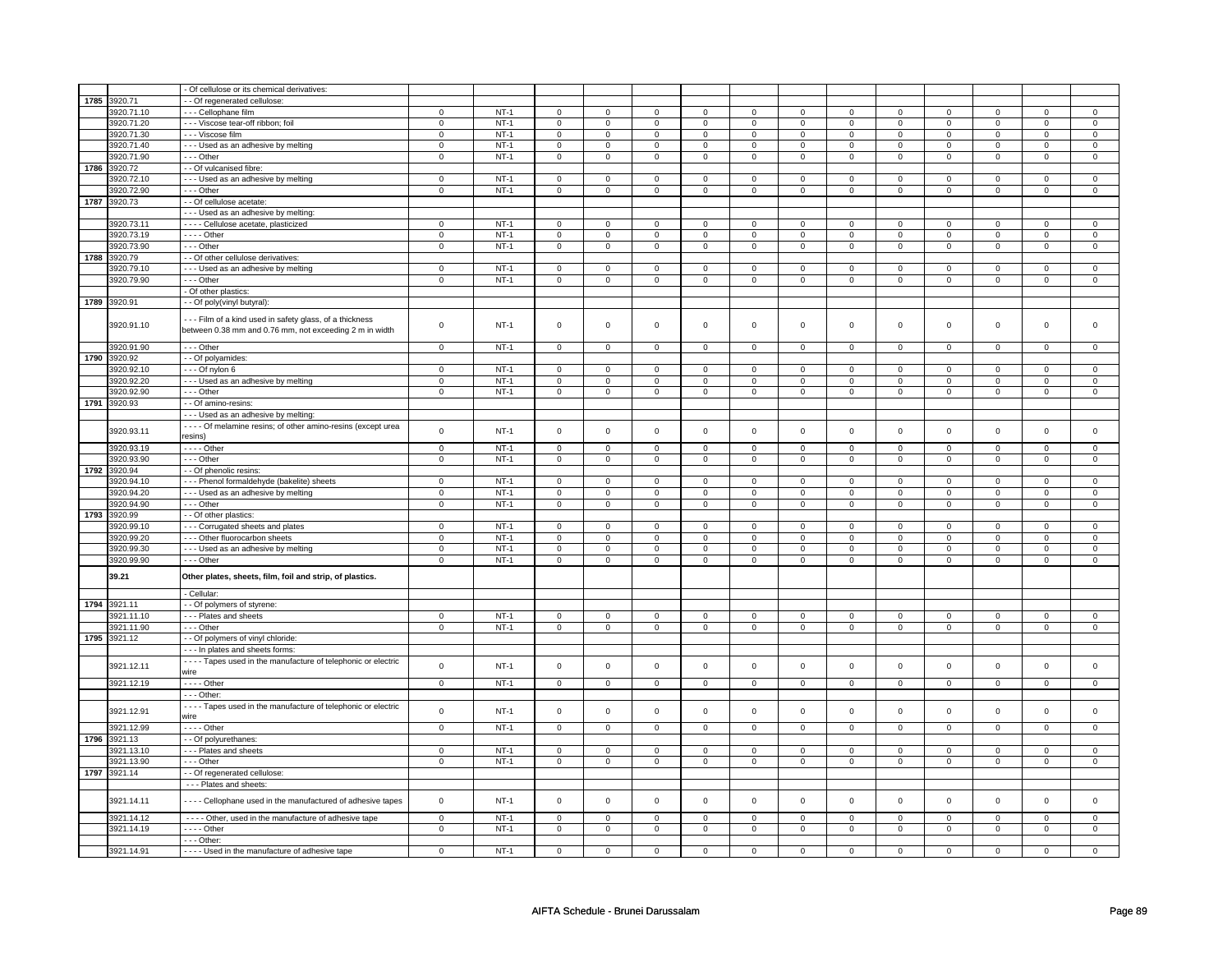|      | 3921.14.99      | - - - - Other                                                   | $\mathbf 0$    | $NT-1$ | $\mathbf 0$    | $\mathbf 0$    | $\mathbf 0$    | $\mathbf 0$    | 0                   | $\mathbf 0$    | 0              | 0              | $\mathbf 0$    | $\mathbf 0$    | 0              | 0              |
|------|-----------------|-----------------------------------------------------------------|----------------|--------|----------------|----------------|----------------|----------------|---------------------|----------------|----------------|----------------|----------------|----------------|----------------|----------------|
|      |                 |                                                                 |                |        |                |                |                |                |                     |                |                |                |                |                |                |                |
| 1798 | 3921.19         | - Of other plastic:                                             |                |        |                |                |                |                |                     |                |                |                |                |                |                |                |
|      |                 | - - - Plates and sheets:                                        |                |        |                |                |                |                |                     |                |                |                |                |                |                |                |
|      |                 | - - - - Tapes used in the manufacture of telephonic or electric | $\mathsf 0$    | $NT-1$ | $\mathsf 0$    | $\mathsf 0$    | $\mathsf 0$    | $\mathsf 0$    | $\mathsf 0$         | $\mathsf 0$    | $\mathbf 0$    | $\mathbf 0$    | $\mathsf 0$    | $\mathbf 0$    | $\mathsf 0$    | $\mathbf{O}$   |
|      | 3921.19.11      | wire                                                            |                |        |                |                |                |                |                     |                |                |                |                |                |                |                |
|      | 3921.19.19      | - - - - Other                                                   | $\mathbf 0$    | $NT-1$ | $\mathbf 0$    | $\mathbf 0$    | $\mathbf 0$    | $\mathbf 0$    | $\mathbf 0$         | $\mathbf 0$    | $\mathbf 0$    | $\mathbf{0}$   | $\mathbf 0$    | $\mathbf{0}$   | $\Omega$       | $\mathbf{0}$   |
|      |                 | - - - Other:                                                    |                |        |                |                |                |                |                     |                |                |                |                |                |                |                |
|      |                 |                                                                 |                |        |                |                |                |                |                     |                |                |                |                |                |                |                |
|      | 3921.19.91      | - - - - Tapes used in the manufacture of telephonic or electric | $\mathbf 0$    | $NT-1$ | $\mathbf 0$    | $\mathbf 0$    | $\Omega$       | $\mathbf{0}$   | $\mathbf 0$         | $\mathbf 0$    | $\mathbf 0$    | $\mathbf{0}$   | $\mathbf 0$    | $\mathbf{0}$   | $\mathbf 0$    | $\mathbf 0$    |
|      |                 | wire                                                            |                |        |                |                |                |                |                     |                |                |                |                |                |                |                |
|      | 3921.19.99      | - - - - Other                                                   | $\circ$        | $NT-1$ | $\mathbf 0$    | $\mathsf 0$    | $\mathsf 0$    | $\mathbf 0$    | $\mathbf 0$         | $\mathbf{0}$   | $\mathsf 0$    | $\overline{0}$ | $\mathbf 0$    | $\mathbf{O}$   | $\mathbf 0$    | $\overline{0}$ |
| 1799 | 3921.90         | - Other:                                                        |                |        |                |                |                |                |                     |                |                |                |                |                |                |                |
|      |                 | - Tapes used in the manufacture of telephonic or electric       |                |        |                |                |                |                |                     |                |                |                |                |                |                |                |
|      | 3921.90.10      | wire                                                            | $\mathsf 0$    | $NT-1$ | $\mathsf 0$    | $\mathsf 0$    | $\mathsf 0$    | $\mathsf 0$    | $\mathsf{O}\xspace$ | $\mathsf 0$    | $\mathsf 0$    | $\mathbf 0$    | $\mathsf 0$    | $\mathbf 0$    | $\mathbf 0$    | $\mathsf 0$    |
|      |                 |                                                                 |                |        |                |                |                |                |                     |                |                |                |                |                |                |                |
|      | 3921.90.20      | - - Plates and sheets                                           | $\mathbf 0$    | $NT-1$ | $\mathbf 0$    | $\mathsf 0$    | $\mathbf 0$    | $\mathbf 0$    | 0                   | $\mathbf 0$    | 0              | $\mathbf 0$    | 0              | $\mathbf 0$    | 0              | $\mathbf 0$    |
|      | 3921.90.90      | - - Other                                                       | $\mathsf 0$    | $NT-1$ | $\mathbf 0$    | $\overline{0}$ | $\mathsf 0$    | $\mathbf 0$    | $\mathsf{O}\xspace$ | $\overline{0}$ | $\mathbf 0$    | $\mathbf 0$    | $\mathsf 0$    | $\mathbf 0$    | $\mathsf 0$    | $\mathbf 0$    |
|      |                 | Baths, shower-baths, sinks, wash-basins, bidets, lavatory       |                |        |                |                |                |                |                     |                |                |                |                |                |                |                |
|      | 39.22           | pans, seats and covers, flushing cisterns and similar           |                |        |                |                |                |                |                     |                |                |                |                |                |                |                |
|      |                 | sanitary ware, of plastics.                                     |                |        |                |                |                |                |                     |                |                |                |                |                |                |                |
| 1800 | 3922.10.00      |                                                                 | $\overline{0}$ | $NT-1$ | $\overline{0}$ | $\overline{0}$ | $\overline{0}$ | $\overline{0}$ | $\overline{0}$      | $\overline{0}$ | $\overline{0}$ | $\overline{0}$ | $\overline{0}$ | $\overline{0}$ | $\Omega$       | $\overline{0}$ |
|      |                 | - Baths, shower-baths, sinks and wash-basins                    |                |        |                |                |                |                |                     |                |                |                |                |                |                |                |
| 1801 | 922.20          | - Lavatory seats and covers:                                    |                |        |                |                |                |                |                     |                |                |                |                |                |                |                |
|      | 3922.20.10      | - Covers                                                        | $\mathsf 0$    | $NT-1$ | $\mathbf 0$    | $\mathsf 0$    | $\mathbf 0$    | $\mathbf 0$    | $\mathbf 0$         | $\mathbf 0$    | $\mathbf 0$    | $\mathbf{0}$   | $\mathbf 0$    | $\mathbf{0}$   | $\mathbf 0$    | $\mathbf{0}$   |
|      | 3922.20.90      | - - Other                                                       | $\mathbf 0$    | $NT-1$ | $\overline{0}$ | $\overline{0}$ | $\overline{0}$ | $\overline{0}$ | $\overline{0}$      | $\overline{0}$ | $\overline{0}$ | $\overline{0}$ | $\overline{0}$ | $\overline{0}$ | $\mathsf 0$    | $\overline{0}$ |
| 1802 | 3922.90         | - Other:                                                        |                |        |                |                |                |                |                     |                |                |                |                |                |                |                |
|      | 3922.90.10      | - - Flushing water closets (lavatory pans) and urinals          | $\mathsf 0$    | $NT-1$ | $\mathbf 0$    | $\mathsf 0$    | $\Omega$       | $\mathbf 0$    | $\mathsf 0$         | $\mathbf 0$    | 0              | $\mathbf 0$    | $\mathsf 0$    | $\mathbf 0$    | $\Omega$       | 0              |
|      |                 |                                                                 |                |        |                |                |                |                |                     |                |                |                |                |                |                |                |
|      | 3922.90.20      | - - Parts of flushing cisterns                                  | $\mathbf 0$    | $NT-1$ | $\mathsf 0$    | $\mathsf 0$    | $\mathbf 0$    | $\mathsf 0$    | $\mathsf{O}\xspace$ | $\mathsf 0$    | $\mathbf 0$    | $\mathbf 0$    | $\mathsf 0$    | $\mathbf 0$    | $\mathbf 0$    | $\mathbf{O}$   |
|      | 3922.90.90      | - - Other                                                       | $\mathsf 0$    | $NT-1$ | $\mathbf 0$    | $\mathsf 0$    | $\mathbf 0$    | $\mathsf 0$    | $\mathsf 0$         | $\mathsf 0$    | $\mathbf 0$    | $\mathbf 0$    | $\mathsf 0$    | $\mathbf 0$    | $\mathsf 0$    | $\mathbf 0$    |
|      |                 | Articles for the conveyance or packing of goods, of             |                |        |                |                |                |                |                     |                |                |                |                |                |                |                |
|      | 39.23           | plastics; stoppers, lids, caps and other closures, of           |                |        |                |                |                |                |                     |                |                |                |                |                |                |                |
|      |                 | plastics.                                                       |                |        |                |                |                |                |                     |                |                |                |                |                |                |                |
|      | 1803 3923.10    | - Boxes, cases, crates and similar articles:                    |                |        |                |                |                |                |                     |                |                |                |                |                |                |                |
|      |                 |                                                                 | $\mathbf 0$    |        |                |                | $\mathbf 0$    |                |                     |                |                |                |                |                | $\mathbf 0$    |                |
|      | 3923.10.10      | - Boxes used for cinematographic films, tapes, discs            |                | $NT-1$ | $\mathsf 0$    | $\mathsf 0$    |                | $\mathsf 0$    | $\mathsf{O}\xspace$ | $\mathsf 0$    | $\mathsf 0$    | $\mathsf 0$    | $\mathsf 0$    | $\mathbf 0$    |                | $\mathbf 0$    |
|      | 3923.10.90      | - - Other                                                       | $\mathbf 0$    | $NT-1$ | $\overline{0}$ | $\overline{0}$ | $\overline{0}$ | $\overline{0}$ | $\overline{0}$      | $\overline{0}$ | $\mathsf 0$    | $\overline{0}$ | $\overline{0}$ | $\overline{0}$ | $\overline{0}$ | $\overline{0}$ |
|      |                 | - Sacks and bags (including cones):                             |                |        |                |                |                |                |                     |                |                |                |                |                |                |                |
| 1804 | 3923.21         | - Of polymers of ethylene:                                      |                |        |                |                |                |                |                     |                |                |                |                |                |                |                |
|      |                 | --- Aseptic bags with aluminium foil reinforcing material       |                |        |                |                |                |                |                     |                |                |                |                |                |                |                |
|      | 3923.21.10      | (excluding retort pouch)                                        | $\mathsf 0$    | $NT-1$ | $\mathsf 0$    | $\mathsf 0$    | $\mathsf 0$    | $\mathbf 0$    | $\mathsf 0$         | $\mathsf 0$    | $\mathbf 0$    | $\mathsf 0$    | $\mathsf 0$    | $\mathbf 0$    | $\mathbf 0$    | $\mathbf 0$    |
|      |                 | $- -$ Other                                                     |                |        | $\overline{0}$ | $\overline{0}$ |                | $\overline{0}$ | $\overline{0}$      |                |                |                | $\overline{0}$ | $\overline{0}$ |                |                |
|      | 3923.21.90      |                                                                 | $\mathbf 0$    | $NT-1$ |                |                | $\mathbf 0$    |                |                     | $\mathbf 0$    | $\mathbf 0$    | $\mathbf{0}$   |                |                | $\mathbf 0$    | $\mathbf{0}$   |
| 1805 | 3923.29         | - - Of other plastics:                                          |                |        |                |                |                |                |                     |                |                |                |                |                |                |                |
|      | 3923.29.10      | --- Aseptic bags with aluminium foil reinforcing material       | $\mathsf 0$    | $NT-1$ | $\mathsf 0$    | $\mathsf 0$    | $\mathbf 0$    | $\mathbf 0$    | $\mathsf 0$         | $\mathbf 0$    | $\mathbf 0$    | $\mathsf 0$    | $\mathsf 0$    | $\mathbf 0$    | $\mathbf 0$    | 0              |
|      |                 | excluding retort pouch)                                         |                |        |                |                |                |                |                     |                |                |                |                |                |                |                |
|      |                 | --- Laminated polypropylene bags of size 1000 mm x 1200         |                |        |                |                |                |                |                     |                |                |                |                |                |                |                |
|      | 3923.29.20      | mm                                                              | $\mathbf 0$    | $NT-1$ | $\mathsf 0$    | $\mathsf 0$    | $\mathsf 0$    | $\mathsf{o}\,$ | $\mathsf 0$         | $\mathsf{o}\,$ | $\mathbf 0$    | $\mathbf 0$    | $\mathsf 0$    | $\mathsf{o}\,$ | $\mathsf 0$    | $\mathbf 0$    |
|      | 3923.29.90      |                                                                 | $\overline{0}$ | $NT-1$ | $\overline{0}$ | $\overline{0}$ | $\overline{0}$ | $\overline{0}$ | $\overline{0}$      | $\overline{0}$ | $\overline{0}$ | $\overline{0}$ | $\overline{0}$ | $\overline{0}$ |                | $\overline{0}$ |
|      |                 | $\overline{-}$ - Other                                          |                |        |                |                |                |                |                     |                |                |                |                |                | 0              |                |
| 1806 | 3923.30         | - Carboys, bottles, flasks and similar articles:                |                |        |                |                |                |                |                     |                |                |                |                |                |                |                |
|      | 923.30.10       | - - Toothpaste tubes container                                  | $\mathsf 0$    | $NT-1$ | $\mathsf 0$    | $\mathbf 0$    | $\mathsf 0$    | $\mathbf 0$    | $\mathsf 0$         | $\mathbf 0$    | $\mathbf 0$    | $\mathsf 0$    | $\mathsf 0$    | $\mathbf 0$    | $\mathbf 0$    | $\mathbf 0$    |
|      | 3923.30.90      | - Other                                                         | $\mathsf 0$    | $NT-1$ | $\mathsf 0$    | $\mathbf 0$    | $\mathsf 0$    | $\mathsf 0$    | $\mathsf{O}\xspace$ | $\mathsf 0$    | $\mathbf 0$    | $\mathbf 0$    | $\mathsf 0$    | $\mathbf 0$    | $\mathsf 0$    | $\mathbf 0$    |
| 1807 | 3923.40         | - Spools, cops, bobbins and similar supports:                   |                |        |                |                |                |                |                     |                |                |                |                |                |                |                |
|      | 3923.40.10      | - - For sewing machines                                         | 10             | EL     |                |                |                |                |                     |                |                |                |                |                |                |                |
|      | 3923.40.20      | - - For cinematographic or photographic use                     | 20             | EL.    |                |                |                |                |                     |                |                |                |                |                |                |                |
|      |                 |                                                                 |                |        |                |                |                |                |                     |                |                |                |                |                |                |                |
|      | 3923.40.30      | - - For textile mills                                           | $\mathsf 0$    | EL     |                |                |                |                |                     |                |                |                |                |                |                |                |
|      | 3923.40.90      | - - Other                                                       | $\mathsf 0$    | EL     |                |                |                |                |                     |                |                |                |                |                |                |                |
| 1808 | 3923.50         | Stoppers, lids, caps and other closures:                        |                |        |                |                |                |                |                     |                |                |                |                |                |                |                |
|      | 923.50.10       | - - Actuator over caps                                          | $\mathsf 0$    | $NT-1$ | $\mathsf 0$    | $\mathsf 0$    | $\mathsf 0$    | $\mathsf 0$    | $\mathsf 0$         | $\mathbf 0$    | $\mathsf 0$    | $\mathbf 0$    | $\mathsf 0$    | $\mathbf 0$    | 0              | 0              |
|      | 3923.50.90      | - - Other                                                       | $\mathbf 0$    | $NT-1$ | $\mathbf 0$    | $\mathsf 0$    | $\mathsf 0$    | $\mathsf 0$    | $\mathsf 0$         | $\mathbf 0$    | $\mathbf{0}$   | $\mathbf 0$    | $\mathbf 0$    | $\mathbf 0$    | $\mathbf{0}$   | $\mathbf 0$    |
|      | 1809 3923.90.00 | - Other                                                         | $\mathsf 0$    | $NT-1$ | $\mathbf 0$    | $\mathsf 0$    | $\mathbf 0$    | $\mathbf 0$    | $\mathbf 0$         | $\mathbf 0$    | $\mathbf 0$    | $\mathbf 0$    | $\mathbf 0$    | $\mathbf 0$    | $\mathsf 0$    | $\mathbf{0}$   |
|      |                 |                                                                 |                |        |                |                |                |                |                     |                |                |                |                |                |                |                |
|      | 39.24           | Tableware, kitchenware, other household articles and            |                |        |                |                |                |                |                     |                |                |                |                |                |                |                |
|      |                 | toilet articles, of plastics.                                   |                |        |                |                |                |                |                     |                |                |                |                |                |                |                |
| 1810 | 924.10.00       | - Tableware and kitchenware                                     | $\mathbf 0$    | $NT-1$ | $\mathsf 0$    | $\mathbf 0$    | $\mathsf 0$    | $\mathbf 0$    | $\mathsf 0$         | $\mathsf 0$    | $\mathsf 0$    | $\mathbf 0$    | $\mathsf 0$    | $\mathbf 0$    | $\mathsf 0$    | 0              |
|      | 1811 3924.90    | - Other:                                                        |                |        |                |                |                |                |                     |                |                |                |                |                |                |                |
|      | 3924.90.10      | - Bed pans, urinals (portable type) and chamber-pots            | $\mathsf 0$    | $NT-1$ | $\mathsf 0$    | $\overline{0}$ | $\mathsf 0$    | $\mathsf{O}^-$ | $\mathsf{O}$        | $\overline{0}$ | $\mathbf 0$    | $\mathbf{0}$   | $\mathsf 0$    | $\mathsf{O}^-$ | $\mathsf 0$    | $\mathsf 0$    |
|      | 3924.90.90      | - - Other                                                       | $\mathbf 0$    | $NT-1$ | $\mathbf 0$    | $\mathbf 0$    | $\mathbf 0$    | $\mathsf 0$    | $\mathsf 0$         | $\mathsf 0$    | $\mathbf 0$    | $\mathbf 0$    | 0              | $\mathbf 0$    | $\mathsf 0$    | $\mathbf 0$    |
|      |                 |                                                                 |                |        |                |                |                |                |                     |                |                |                |                |                |                |                |
|      | 39.25           | Builders' ware of plastics, not elsewhere specified or          |                |        |                |                |                |                |                     |                |                |                |                |                |                |                |
|      |                 | included.                                                       |                |        |                |                |                |                |                     |                |                |                |                |                |                |                |
| 1812 | 3925.10.00      | Reservoirs, tanks, vats and similar containers, of a capacity   | $\mathsf 0$    | $NT-1$ | $\mathsf 0$    | $\mathsf 0$    | $\mathsf 0$    | $\mathbf 0$    | $\mathsf 0$         | $\mathbf 0$    | $\mathbf 0$    | $\mathsf 0$    | $\mathsf 0$    | $\mathbf 0$    | $\mathbf 0$    | 0              |
|      |                 | exceeding 300 l                                                 |                |        |                |                |                |                |                     |                |                |                |                |                |                |                |
|      |                 |                                                                 |                |        |                |                |                |                |                     |                |                |                |                |                |                |                |
| 1813 | 3925.20.00      | - Doors, windows and their frames and thresholds for doors      | $\mathsf 0$    | $NT-1$ | $\mathsf 0$    | $\mathsf 0$    | $\mathsf 0$    | $\mathsf 0$    | $\mathsf{O}\xspace$ | $\mathsf 0$    | $\mathbf 0$    | $\mathbf 0$    | $\mathsf 0$    | $\mathbf 0$    | $\mathbf 0$    | $\mathbf 0$    |
|      |                 |                                                                 |                |        |                |                |                |                |                     |                |                |                |                |                |                |                |
| 1814 | 3925.30.00      | - Shutters, blinds (including Venetian blinds) and similar      | $\mathbf 0$    | $NT-1$ | $\Omega$       | $\mathsf 0$    | $\mathbf 0$    | $\mathbf 0$    | $\mathbf 0$         | $\mathbf 0$    | $\mathbf 0$    | $\mathbf 0$    | $\mathbf 0$    | $\mathbf 0$    | $\mathbf 0$    | $\mathbf{0}$   |
|      |                 | articles and parts thereof                                      |                |        |                |                |                |                |                     |                |                |                |                |                |                |                |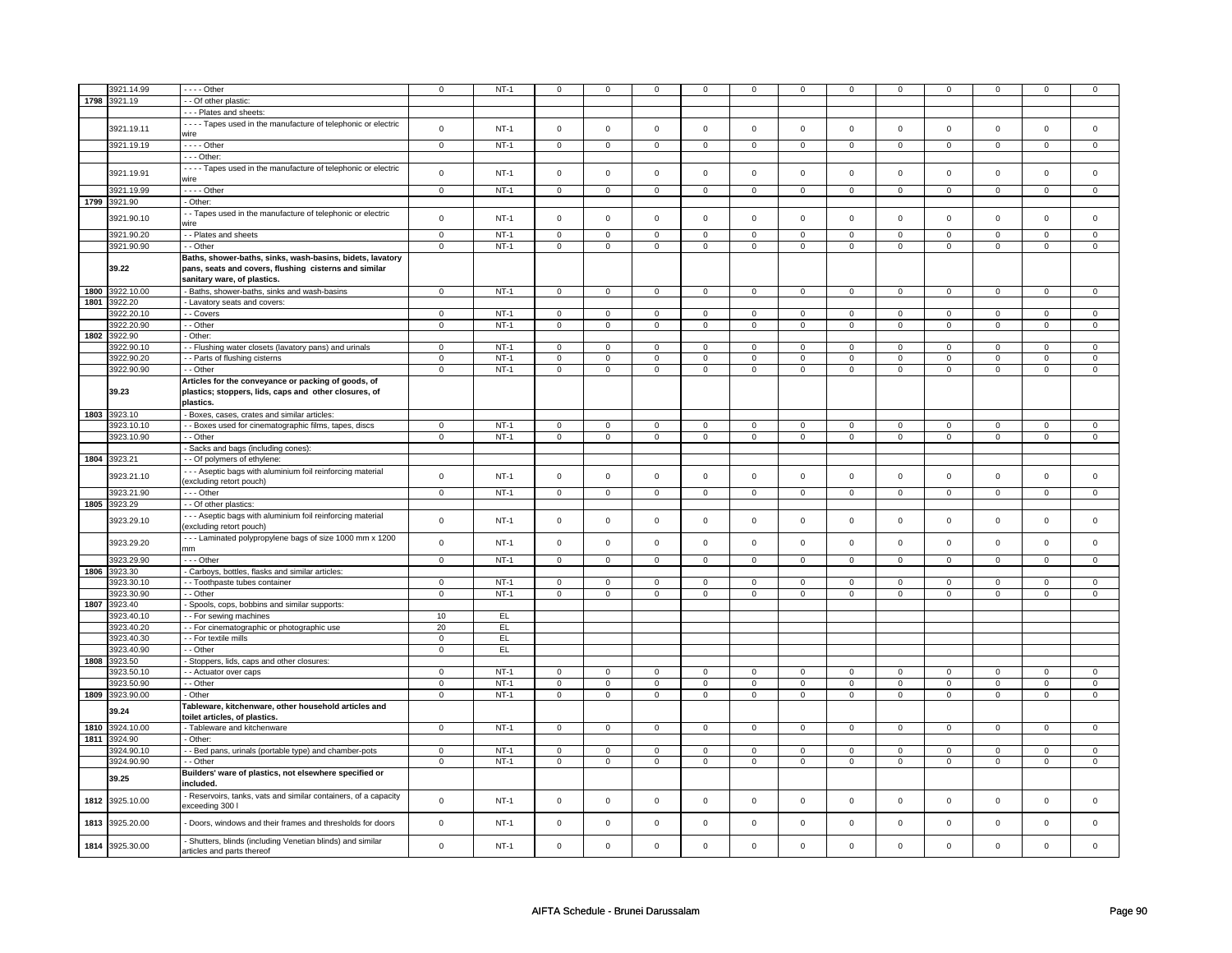| 1815 | 3925.90.00   | - Other                                                         | 0              | $NT-1$ | $\mathbf 0$         | $\mathbf 0$    | $\mathbf 0$         | $\mathbf 0$    | $\mathbf 0$         | 0              | 0              | 0              | $\mathbf 0$         | 0                   |             |                |
|------|--------------|-----------------------------------------------------------------|----------------|--------|---------------------|----------------|---------------------|----------------|---------------------|----------------|----------------|----------------|---------------------|---------------------|-------------|----------------|
|      |              |                                                                 |                |        |                     |                |                     |                |                     |                |                |                |                     |                     |             |                |
|      | 39.26        | Other articles of plastics and articles of other materials of   |                |        |                     |                |                     |                |                     |                |                |                |                     |                     |             |                |
|      |              | headings 39.01 to 39.14.                                        |                |        |                     |                |                     |                |                     |                |                |                |                     |                     |             |                |
|      | 1816 3926.10 | - Office or school supplies:                                    |                |        |                     |                |                     |                |                     |                |                |                |                     |                     |             |                |
|      | 3926.10.10   | - School supplies                                               | $\Omega$       | $NT-1$ | $\Omega$            | $\Omega$       | $\Omega$            | $\mathbf 0$    | $\mathbf 0$         | $\mathbf 0$    | $\mathbf 0$    | $\mathbf 0$    | $\mathbf 0$         | $\mathbf 0$         | $\Omega$    | $\mathbf{0}$   |
|      | 3926.10.20   | - - Office supplies                                             | $\mathsf 0$    | $NT-1$ | $\mathsf 0$         | $\mathsf 0$    | $\mathsf 0$         | $\mathsf 0$    | $\mathsf 0$         | $\pmb{0}$      | $\mathbf 0$    | $\mathsf 0$    | $\mathsf 0$         | $\mathbf 0$         | $\mathsf 0$ | $\mathbf 0$    |
|      |              |                                                                 |                |        |                     |                |                     |                |                     |                |                |                |                     |                     |             |                |
| 1817 | 3926.20      | Articles of apparel and clothing accessories (including         |                |        |                     |                |                     |                |                     |                |                |                |                     |                     |             |                |
|      |              | gloves, mittens and mitts):                                     |                |        |                     |                |                     |                |                     |                |                |                |                     |                     |             |                |
|      | 3926.20.10   | - Raincoats                                                     | $\mathbf 0$    | $NT-1$ | $\mathbf 0$         | $\mathbf 0$    | $\mathbf 0$         | $\mathbf 0$    | $\mathbf 0$         | $\mathbf 0$    | 0              | $\mathbf 0$    | 0                   | $\mathbf 0$         | 0           | 0              |
|      | 3926.20.20   | - - Gloves                                                      | $\mathsf 0$    | $NT-1$ | $\mathbf 0$         | $\mathbf 0$    | $\mathbf 0$         | $\mathbf{0}$   | $\mathbf 0$         | $\mathbf 0$    | $\mathbf 0$    | $\mathbf{0}$   | $\mathbf{0}$        | $\mathbf 0$         | 0           | $\mathbf{0}$   |
|      | 3926.20.30   | - - Babies' bib, shoulder pads or shields                       | $\mathsf 0$    | $NT-1$ | $\mathsf 0$         | $\mathbf 0$    | $\mathbf 0$         | $\mathbf 0$    | $\mathbf 0$         | $\mathbf 0$    | 0              | 0              | 0                   | $\mathbf 0$         | 0           | $\mathbf 0$    |
|      | 3926.20.40   | - Aprons and other articles of apparel                          | $\mathbf 0$    | $NT-1$ | $\mathsf 0$         | $\mathbf 0$    | $\mathsf 0$         | $\mathbf 0$    | $\mathsf 0$         | $\mathbf 0$    | $\mathbf 0$    | $\mathsf 0$    | $\mathsf 0$         | $\mathsf 0$         | $\mathbf 0$ | 0              |
|      |              |                                                                 |                |        |                     |                |                     |                |                     |                |                |                |                     |                     |             |                |
|      | 3926.20.50   | - Articles of apparel used for the protection from chemical     | $\mathsf 0$    | $NT-1$ | $\mathsf 0$         | $\mathbf 0$    | $\mathbf 0$         | $\mathsf 0$    | $\mathbf 0$         | $\mathsf 0$    | 0              | $\mathsf 0$    | 0                   | $\mathsf 0$         | 0           | $\mathbf 0$    |
|      |              | substances, radiation and fire                                  |                |        |                     |                |                     |                |                     |                |                |                |                     |                     |             |                |
|      | 3926.20.90   | - - Other, including belts                                      | $\mathsf 0$    | $NT-1$ | $\mathsf 0$         | $\mathsf 0$    | $\mathsf 0$         | $\mathsf 0$    | $\mathsf{O}\xspace$ | $\mathsf 0$    | $\mathbf 0$    | $\mathsf 0$    | $\mathsf 0$         | $\mathbf 0$         | $\Omega$    | $\mathbf 0$    |
| 1818 | 3926.30.00   | - Fittings for furniture, coachwork or the like                 | $\mathbf 0$    | $NT-1$ | $\mathsf 0$         | $\mathsf 0$    | $\mathsf 0$         | $\mathsf 0$    | $\mathsf 0$         | $\mathbf 0$    | 0              | $\mathbf 0$    | $\mathbf 0$         | $\mathbf 0$         | 0           | $\mathbf 0$    |
| 1819 | 3926.40.00   | - Statuettes and other ornamental articles                      | $\mathbf 0$    | $NT-1$ | $\mathbf 0$         | $\mathsf 0$    | $\mathbf 0$         | $\mathsf 0$    | $\mathsf{O}\xspace$ | $\mathbf 0$    | $\mathbf 0$    | $\mathbf 0$    | $\mathsf 0$         | $\mathbf 0$         | $\mathbf 0$ | $\mathbf{0}$   |
| 1820 | 3926.90      | - Other:                                                        |                |        |                     |                |                     |                |                     |                |                |                |                     |                     |             |                |
|      |              |                                                                 |                |        |                     |                |                     |                |                     |                |                |                |                     |                     |             |                |
|      | 3926.90.10   | - - Floats for fishing nets                                     | $\mathbf 0$    | $NT-1$ | $\mathbf 0$         | $\overline{0}$ | $\mathbf 0$         | $\mathbf 0$    | $\mathsf 0$         | $\mathbf 0$    | $\mathbf 0$    | $\mathbf 0$    | $\mathbf 0$         | $\mathbf 0$         | $\Omega$    | 0              |
|      | 3926.90.20   | - Fans and handscreens, frames and handles therefor, and        | $\mathbf 0$    | $NT-1$ | $\mathbf 0$         | $\mathbf 0$    | $\mathsf 0$         | $\mathbf 0$    | $\mathsf 0$         | $\mathsf 0$    | $\mathbf 0$    | $\mathsf 0$    | $\mathsf 0$         | $\mathbf 0$         | $\mathbf 0$ | 0              |
|      |              | parts thereof                                                   |                |        |                     |                |                     |                |                     |                |                |                |                     |                     |             |                |
|      |              | - - Hygienic, medical and surgical articles:                    |                |        |                     |                |                     |                |                     |                |                |                |                     |                     |             |                |
|      | 3926.90.31   | --- Colostomy, ileostomy amd urine bags                         | 0              | $NT-1$ | $\mathbf 0$         | $\mathbf 0$    | $\mathbf 0$         | $\mathbf 0$    | $\mathbf 0$         | $\mathbf 0$    | 0              | $\mathbf 0$    | 0                   | $\mathbf 0$         | 0           | 0              |
|      |              |                                                                 |                |        |                     |                |                     |                |                     |                |                |                |                     |                     |             |                |
|      | 3926.90.32   | --- Plastic moulds with denture prints                          | $\overline{0}$ | $NT-1$ | $\mathbf 0$         | 0              | $\mathbf 0$         | $\mathbf 0$    | $\mathbf 0$         | 0              | 0              | 0              | 0                   | 0                   | 0           | $\overline{0}$ |
|      | 3926.90.33   | - - - Poison mosquito nets                                      | $\overline{0}$ | $NT-1$ | $\mathsf 0$         | $\mathsf 0$    | $\mathsf{O}\xspace$ | $\mathsf 0$    | $\mathsf{O}\xspace$ | $\mathbf 0$    | $\mathsf 0$    | $\mathbf 0$    | $\mathsf 0$         | $\mathsf{O}$        | $\mathsf 0$ | $\overline{0}$ |
|      | 3926.90.39   | --- Other                                                       | $\mathbf 0$    | $NT-1$ | $\mathsf 0$         | $\mathsf 0$    | $\mathsf{O}\xspace$ | $\mathsf 0$    | $\mathsf{O}\xspace$ | $\mathbf 0$    | $\mathsf 0$    | $\mathbf 0$    | $\mathsf 0$         | $\mathsf{O}$        | $\mathsf 0$ | $\mathsf 0$    |
|      |              | - Safety and protective devices:                                |                |        |                     |                |                     |                |                     |                |                |                |                     |                     |             |                |
|      | 3926.90.41   | Police shields                                                  | $\mathbf 0$    | $NT-1$ | $\mathsf 0$         | $\mathsf 0$    | $\mathsf 0$         | $\mathsf 0$    | $\mathsf 0$         | $\mathbf 0$    | 0              | $\mathsf 0$    | $\mathsf{O}\xspace$ | $\mathbf 0$         | 0           | $\mathbf 0$    |
|      |              |                                                                 |                |        |                     |                |                     |                |                     |                |                |                |                     |                     |             |                |
|      | 3926.90.42   | --- Protective masks and similar articles for use in welding    | $\mathbf 0$    | $NT-1$ | $\mathbf 0$         | $\mathbf 0$    | $\mathbf 0$         | $\mathbf 0$    | $\mathbf 0$         | $\mathbf 0$    | $\mathbf 0$    | $\mathbf 0$    | $\mathbf 0$         | $\mathbf 0$         | $\mathbf 0$ | $\mathbf{0}$   |
|      |              | and similar work                                                |                |        |                     |                |                     |                |                     |                |                |                |                     |                     |             |                |
|      |              | - - - Noise reducing devices and covers for the ears;           |                |        |                     |                |                     |                |                     |                |                |                |                     |                     |             |                |
|      | 3926.90.43   | apparatus for measuring vapour of organic substances or of      | $\mathbf 0$    | $NT-1$ | $\mathbf 0$         | $\mathbf 0$    | $\mathbf 0$         | $\mathbf 0$    | $\mathbf 0$         | 0              | 0              | 0              | 0                   | 0                   | 0           | $\mathbf 0$    |
|      |              | mercury                                                         |                |        |                     |                |                     |                |                     |                |                |                |                     |                     |             |                |
|      |              | --- Life saving cushions for protection of persons falling from |                |        |                     |                |                     |                |                     |                |                |                |                     |                     |             |                |
|      | 3926.90.44   |                                                                 | $\mathsf 0$    | $NT-1$ | $\mathsf 0$         | $\mathsf 0$    | $\mathsf 0$         | $\mathbf 0$    | $\mathsf 0$         | $\mathsf 0$    | $\mathbf 0$    | $\mathsf 0$    | $\mathsf 0$         | $\mathbf 0$         | $\mathbf 0$ | $\mathbf 0$    |
|      |              | heights                                                         |                |        |                     |                |                     |                |                     |                |                |                |                     |                     |             |                |
|      | 3926.90.49   | --- Other                                                       | $\mathsf 0$    | $NT-1$ | $\mathbf 0$         | $\mathbf 0$    | $\mathsf 0$         | $\mathbf 0$    | $\mathsf 0$         | $\mathbf 0$    | $\mathbf 0$    | $\mathbf 0$    | $\mathsf 0$         | $\mathbf 0$         | $\mathsf 0$ | $\mathbf 0$    |
|      |              | - - Industrial articles:                                        |                |        |                     |                |                     |                |                     |                |                |                |                     |                     |             |                |
|      | 3926.90.51   | - - - Oil spill booms                                           | $\overline{0}$ | $NT-1$ | $\overline{0}$      | $\overline{0}$ | $\overline{0}$      | $\overline{0}$ | $\mathsf 0$         | $\overline{0}$ | $\overline{0}$ | $\overline{0}$ | $\mathsf 0$         | $\overline{0}$      | $\mathsf 0$ | $\overline{0}$ |
|      | 3926.90.52   | --- Pipe or thread sealing tape                                 | $\mathsf 0$    | $NT-1$ | $\mathsf 0$         | $\mathsf 0$    | 0                   | $\mathsf 0$    | 0                   | $\mathsf 0$    | 0              | $\mathsf 0$    | 0                   | $\mathsf 0$         | $\Omega$    | 0              |
|      |              |                                                                 |                |        |                     |                |                     |                |                     |                |                |                |                     |                     |             |                |
|      | 3926.90.53   | - - - Transmission or conveyor belts or belting                 | $\mathsf 0$    | $NT-1$ | $\mathsf{O}\xspace$ | $\mathsf 0$    | 0                   | $\mathsf 0$    | 0                   | $\mathsf 0$    | $\Omega$       | $\mathsf 0$    | 0                   | $\mathbf 0$         | $\Omega$    | 0              |
|      | 3926.90.54   | --- Other articles used in machinery                            | $\mathsf 0$    | $NT-1$ | $\mathsf 0$         | $\mathsf 0$    | 0                   | $\mathsf 0$    | $\mathsf 0$         | $\mathbf 0$    | 0              | $\mathbf 0$    | $\mathbf 0$         | $\mathbf 0$         | 0           | $\mathbf 0$    |
|      | 3926.90.55   | - - - Plastic J-hooks and bunch blocks for detonators           | $\mathbf 0$    | $NT-1$ | $\mathbf 0$         | $\mathbf 0$    | $\mathbf 0$         | $\mathbf 0$    | $\mathsf 0$         | $\mathsf 0$    | $\mathbf 0$    | $\mathbf 0$    | $\mathsf 0$         | $\mathbf 0$         | $\Omega$    | $\mathbf{0}$   |
|      | 3926.90.59   | --- Other                                                       | $\Omega$       | $NT-1$ | $\mathbf 0$         | $\mathbf 0$    | $\mathbf 0$         | $\mathbf 0$    | $\mathsf 0$         | $\mathsf 0$    | $\mathbf 0$    | $\mathsf 0$    | $\mathbf 0$         | $\mathbf 0$         | $\mathbf 0$ | 0              |
|      |              | - - Nipple former, breastshells, nipple shields, hand           |                |        |                     |                |                     |                |                     |                |                |                |                     |                     |             |                |
|      | 3926.90.60   | expression funnel, supplement nursing system, feeder            | $\mathbf 0$    | $NT-1$ | $\mathbf 0$         | $\mathsf 0$    | $\mathsf 0$         | $\mathbf 0$    | $\mathsf 0$         | $\mathsf 0$    | $\mathbf 0$    | $\mathsf 0$    | $\mathsf 0$         | $\mathbf 0$         | $\mathbf 0$ | 0              |
|      |              |                                                                 |                |        |                     |                |                     |                |                     |                |                |                |                     |                     |             |                |
|      |              | (Haberman type)                                                 |                |        |                     |                |                     |                |                     |                |                |                |                     |                     |             |                |
|      | 3926.90.70   | - Corset busks and similar supports for articles of apparel or  | $\mathsf 0$    | $NT-1$ | $\mathsf 0$         | $\mathbf 0$    | $\mathbf 0$         | $\mathbf 0$    | $\mathsf 0$         | $\mathbf 0$    | 0              | $\mathsf 0$    | $\mathsf 0$         | $\mathbf 0$         | $\mathsf 0$ | $\mathbf 0$    |
|      |              | clothing accessories                                            |                |        |                     |                |                     |                |                     |                |                |                |                     |                     |             |                |
|      |              | - - Other:                                                      |                |        |                     |                |                     |                |                     |                |                |                |                     |                     |             |                |
|      | 3926.90.91   | - - - Poultry feeders                                           | $\mathbf 0$    | $NT-1$ | $\mathsf 0$         | $\mathsf 0$    | $\mathsf 0$         | $\mathsf 0$    | $\mathsf 0$         | $\mathbf 0$    | $\mathbf 0$    | $\mathsf 0$    | $\mathsf 0$         | $\mathsf{O}\xspace$ | 0           | $\mathsf 0$    |
|      |              |                                                                 |                |        |                     |                |                     |                |                     |                |                |                |                     |                     |             |                |
|      | 3926.90.92   | --- Cards for jewellery or small objects of personal            | $\mathbf 0$    | $NT-1$ | $\mathbf 0$         | $\mathbf 0$    | $\mathbf 0$         | $\mathbf 0$    | $\mathsf{O}\xspace$ | $\mathsf 0$    | $\mathbf 0$    | $\mathsf 0$    | $\mathbf 0$         | $\mathsf 0$         | $\mathbf 0$ | 0              |
|      |              | adornment; beads; shoe lasts                                    |                |        |                     |                |                     |                |                     |                |                |                |                     |                     |             |                |
|      | 3926.90.93   | --- Racket strings of a length not exceeding 15 m put up for    | $\mathbf 0$    | $NT-1$ | $\mathsf 0$         | $\mathsf 0$    | $\mathsf 0$         | $\mathsf 0$    | $\mathsf 0$         | $\mathbf 0$    | $\mathbf 0$    | $\mathsf 0$    | $\mathsf 0$         | $\mathbf 0$         | $\mathsf 0$ | $\mathsf 0$    |
|      |              | retail sale                                                     |                |        |                     |                |                     |                |                     |                |                |                |                     |                     |             |                |
|      | 3926.90.94   | - - - Reflected light nails                                     | $\Omega$       | $NT-1$ | $\mathbf 0$         | $\Omega$       | $\mathbf 0$         | $\Omega$       | $\mathbf 0$         | $\mathbf 0$    | $\mathbf 0$    | $\mathbf 0$    | $\mathbf 0$         | $\mathbf 0$         | $\Omega$    | $\mathbf{0}$   |
|      | 3926.90.95   | --- Other articles of non-rigid cellular products               | $\mathsf 0$    | $NT-1$ | $\mathsf 0$         | $\mathsf 0$    | $\mathbf 0$         | $\mathsf 0$    | $\mathsf{O}\xspace$ | $\mathsf 0$    | $\mathsf 0$    | $\mathsf 0$    | $\mathsf 0$         | $\mathbf 0$         | $\mathbf 0$ | $\mathbf 0$    |
|      |              |                                                                 |                |        |                     |                |                     |                |                     |                |                |                |                     |                     |             |                |
|      | 3926.90.96   | - - - Prayer beads                                              | 0              | $NT-1$ | $\mathbf 0$         | $\mathbf 0$    | 0                   | $\mathbf 0$    | 0                   | $\mathbf 0$    | 0              | 0              | 0                   | 0                   | 0           | 0              |
|      | 3926.90.99   | --- Other                                                       | 0              | $NT-1$ | $\mathbf 0$         | $\mathbf 0$    | $\mathbf 0$         | $\mathsf 0$    | $\mathbf 0$         | $\mathbf 0$    | 0              | $\mathbf 0$    | 0                   | $\mathbf 0$         | 0           | $\mathbf 0$    |
|      |              | Natural rubber, balata, gutta-percha, guayule, chicle and       |                |        |                     |                |                     |                |                     |                |                |                |                     |                     |             |                |
|      | 40.01        | similar natural gums, in primary forms or in plates, sheets     |                |        |                     |                |                     |                |                     |                |                |                |                     |                     |             |                |
|      |              | or strip.                                                       |                |        |                     |                |                     |                |                     |                |                |                |                     |                     |             |                |
|      |              |                                                                 |                |        |                     |                |                     |                |                     |                |                |                |                     |                     |             |                |
|      | 1821 4001.10 | - Natural rubber latex, whether or not pre-vulcanised:          |                |        |                     |                |                     |                |                     |                |                |                |                     |                     |             |                |
|      |              | - - Exceeding 0.5% ammonia content:                             |                |        |                     |                |                     |                |                     |                |                |                |                     |                     |             |                |
|      | 4001.10.11   | --- Centrifuge concentrate                                      | $\mathbf 0$    | $NT-1$ | $\mathsf 0$         | $\mathsf 0$    | 0                   | $\mathsf 0$    | 0                   | $\mathsf 0$    | 0              | $\mathsf 0$    | 0                   | $\mathsf 0$         | 0           | $\mathsf 0$    |
|      | 4001.10.12   | --- Processed by other methods                                  | $\mathbf 0$    | $NT-1$ | $\mathsf 0$         | $\mathsf 0$    | 0                   | $\mathsf 0$    | 0                   | $\mathbf 0$    | 0              | $\mathsf 0$    | 0                   | $\mathbf 0$         | 0           | $\mathbf 0$    |
|      |              | - - Not exceeding 0.5% ammonia content:                         |                |        |                     |                |                     |                |                     |                |                |                |                     |                     |             |                |
|      | 4001.10.21   | - - - Centrifuge concentrate                                    | $\Omega$       | $NT-1$ | $\Omega$            | $\Omega$       | $\Omega$            | $\Omega$       | $\Omega$            | $\Omega$       | $\Omega$       | $\Omega$       | $\Omega$            | $\Omega$            | $\Omega$    | $\Omega$       |
|      |              |                                                                 |                |        |                     |                |                     |                |                     |                |                |                |                     |                     |             |                |
|      | 4001.10.22   | --- Processed by other methods                                  | $\Omega$       | $NT-1$ | $\mathbf 0$         | $\mathbf 0$    | $\mathsf 0$         | $\mathbf 0$    | $\mathsf 0$         | $\mathsf 0$    | $\mathbf 0$    | $\mathsf 0$    | $\mathsf 0$         | $\mathbf 0$         | $\mathbf 0$ | 0              |
|      |              | - Natural rubber in other forms:                                |                |        |                     |                |                     |                |                     |                |                |                |                     |                     |             |                |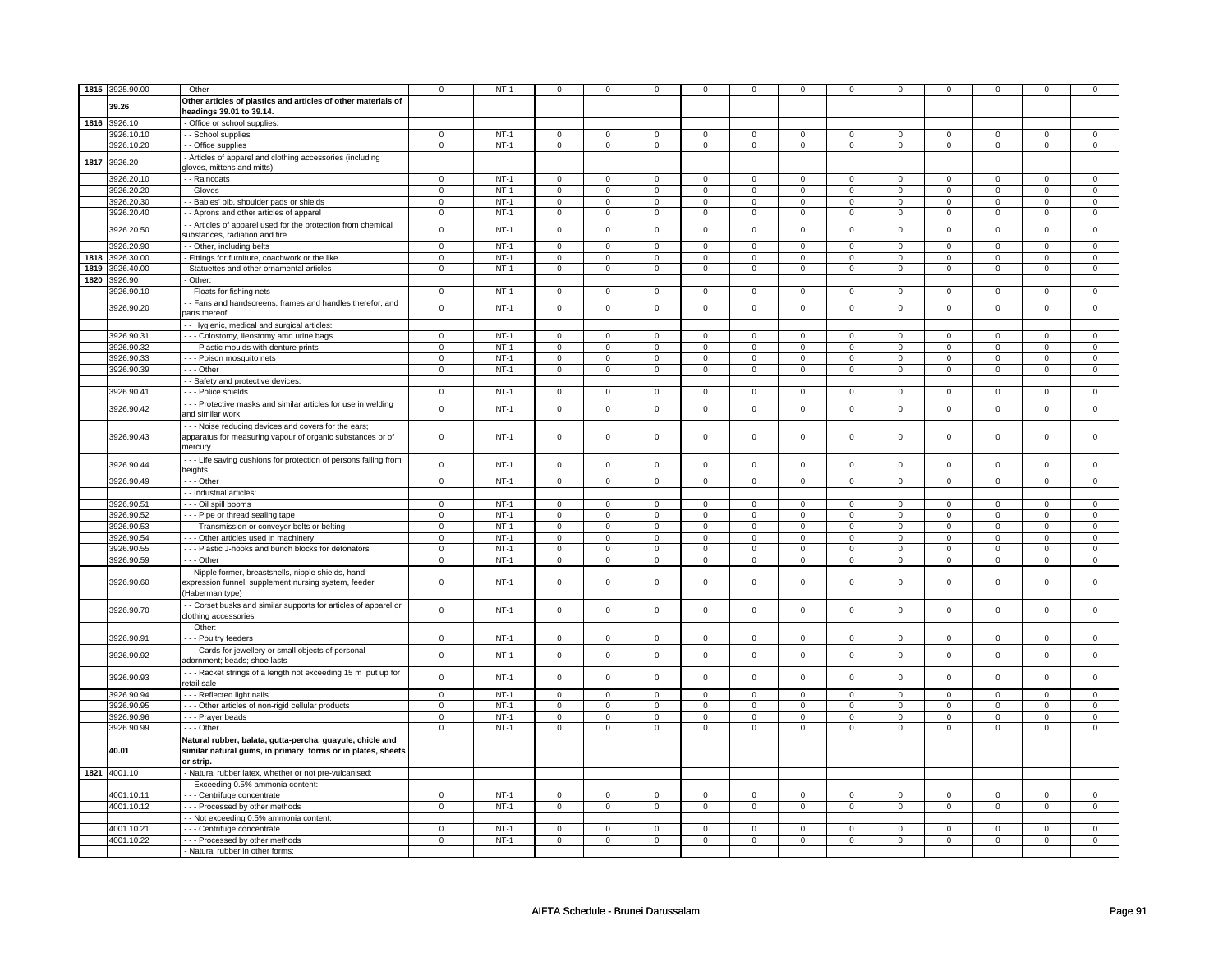|      | 1822 4001.21 | - - Smoked sheets:                                                                                                                                                                                                                  |                |        |                     |                |                |                |                |                |                     |                |                     |                |                |                |
|------|--------------|-------------------------------------------------------------------------------------------------------------------------------------------------------------------------------------------------------------------------------------|----------------|--------|---------------------|----------------|----------------|----------------|----------------|----------------|---------------------|----------------|---------------------|----------------|----------------|----------------|
|      | 4001.21.10   | --- RSS Grade 1                                                                                                                                                                                                                     | $\mathbf 0$    | $NT-1$ | $\mathbf 0$         | $\mathbf 0$    | $\mathbf 0$    | 0              | $\mathbf 0$    | $\mathbf 0$    | $\mathbf 0$         | $\mathbf 0$    | $\mathbf 0$         | 0              | 0              | 0              |
|      | 4001.21.20   | --- RSS Grade 2                                                                                                                                                                                                                     | $\mathbf 0$    | $NT-1$ | $\mathbf 0$         | $\mathbf 0$    | $\mathbf 0$    | $\mathbf{0}$   | $\mathbf 0$    | $\mathbf 0$    | $\mathbf 0$         | $\overline{0}$ | $\overline{0}$      | $\overline{0}$ | $\mathbf 0$    | $\overline{0}$ |
|      | 4001.21.30   | --- RSS Grade 3                                                                                                                                                                                                                     | $\overline{0}$ | $NT-1$ |                     | $\mathsf 0$    | $\mathsf 0$    | $\overline{0}$ | $\overline{0}$ | $\overline{0}$ | $\overline{0}$      | $\overline{0}$ | $\overline{0}$      | $\overline{0}$ | $\overline{0}$ | $\overline{0}$ |
|      |              |                                                                                                                                                                                                                                     |                |        | $\mathsf{O}\xspace$ |                |                |                |                |                |                     |                |                     |                |                |                |
|      | 4001.21.40   | --- RSS Grade 4                                                                                                                                                                                                                     | $\mathsf 0$    | $NT-1$ | $\mathbf 0$         | $\mathsf 0$    | $\mathbf 0$    | $\mathsf 0$    | $\mathsf 0$    | $\mathbf 0$    | $\mathbf 0$         | $\mathbf 0$    | $\mathbf 0$         | $\mathsf 0$    | 0              | 0              |
|      | 4001.21.50   | --- RSS Grade 5                                                                                                                                                                                                                     | $\mathbf 0$    | $NT-1$ | $\mathbf 0$         | $\mathbf 0$    | $\mathbf 0$    | $\mathbf 0$    | $\mathbf 0$    | $\mathbf 0$    | $\mathbf 0$         | $\mathbf 0$    | $\mathbf 0$         | $\mathbf 0$    | 0              | $\mathbf{0}$   |
|      | 4001.21.90   | --- Other                                                                                                                                                                                                                           | $\mathbf 0$    | $NT-1$ | $\mathbf 0$         | $\mathbf 0$    | $\mathbf 0$    | $\mathbf 0$    | 0              | $\mathbf 0$    | $\mathbf 0$         | $\mathbf 0$    | 0                   | $\mathbf 0$    | 0              | $\mathbf 0$    |
| 1823 | 4001.22      | - - Technically specified natural rubber (TSNR):                                                                                                                                                                                    |                |        |                     |                |                |                |                |                |                     |                |                     |                |                |                |
|      | 4001.22.10   | --- Standard Indonesian rubber SIR 3 CV                                                                                                                                                                                             | $\mathbf 0$    | $NT-1$ | $\mathbf 0$         | $\mathbf 0$    | $\mathbf 0$    | $\mathbf 0$    | $\mathbf 0$    | $\mathbf 0$    | $\mathbf 0$         | $\mathbf 0$    | $\mathbf 0$         | $\mathbf 0$    | $\Omega$       | $\mathbf 0$    |
|      | 4001.22.20   | - - - Other Standard Indonesian rubber                                                                                                                                                                                              | $\mathbf 0$    | $NT-1$ | $\mathbf 0$         | $\mathbf 0$    | $\Omega$       | $\mathbf 0$    | $\mathbf 0$    | $\mathbf 0$    | $\mathbf 0$         | $\mathbf 0$    | $\mathbf 0$         | $\mathbf 0$    | $\mathbf 0$    | $\mathbf{0}$   |
|      | 4001.22.30   | --- Standard Malaysian rubber                                                                                                                                                                                                       | $\mathsf 0$    | $NT-1$ | $\mathbf 0$         | $\mathbf 0$    | 0              | 0              | 0              | $\mathsf 0$    | 0                   | $\mathbf 0$    | 0                   | $\mathbf 0$    | 0              | 0              |
|      | 4001.22.40   | - - - Specified Singapore rubber                                                                                                                                                                                                    | $\mathsf 0$    | $NT-1$ | $\mathsf 0$         | $\mathsf 0$    | $\mathsf 0$    | $\mathsf 0$    | $\mathbf 0$    | $\mathbf 0$    | $\mathsf 0$         | $\mathbf 0$    | $\mathbf 0$         | $\mathsf 0$    | $\mathsf 0$    | 0              |
|      | 4001.22.50   | - - - Thai tested rubber                                                                                                                                                                                                            | $\,0\,$        | $NT-1$ | $\mathsf{O}\xspace$ | $\mathsf 0$    | $\mathsf 0$    | $\mathsf 0$    | $\mathbf 0$    | $\mathbf 0$    | $\mathbf 0$         | $\mathbf 0$    | $\mathbf 0$         | $\mathsf 0$    | $\mathbf 0$    | 0              |
|      | 4001.22.60   | - - - Standard Cambodia rubber                                                                                                                                                                                                      | $\mathsf 0$    | $NT-1$ | $\mathbf 0$         | $\mathbf 0$    | $\mathbf 0$    | $\mathbf 0$    | $\mathbf 0$    | $\mathbf 0$    | $\mathbf 0$         | $\mathbf 0$    | 0                   | $\mathbf 0$    | 0              | $\mathbf 0$    |
|      | 4001.22.90   | --- Other                                                                                                                                                                                                                           | $\mathbf 0$    | $NT-1$ | $\mathsf{O}\xspace$ | $\,0\,$        | $\mathsf 0$    | $\mathbf 0$    | $\mathsf 0$    | $\mathsf 0$    | $\mathsf 0$         | $\mathsf 0$    | $\mathsf 0$         | $\mathbf 0$    | $\mathsf 0$    | $\mathbf 0$    |
| 1824 | 4001.29      | - - Other:                                                                                                                                                                                                                          |                |        |                     |                |                |                |                |                |                     |                |                     |                |                |                |
|      | 4001.29.10   | - - - Air-dried sheet                                                                                                                                                                                                               | $\mathsf 0$    | $NT-1$ | $\mathbf 0$         | $\mathbf 0$    | $\mathbf 0$    | $\mathsf 0$    | $\mathsf 0$    | $\mathbf 0$    | $\mathbf 0$         | $\mathbf 0$    | $\mathbf 0$         | $\mathsf 0$    | 0              | 0              |
|      | 4001.29.20   | - - - Latex crepe                                                                                                                                                                                                                   | $\overline{0}$ | $NT-1$ | $\mathbf 0$         | $\mathbf 0$    | $\Omega$       | $\overline{0}$ | $\overline{0}$ | $\overline{0}$ | $\overline{0}$      | $\overline{0}$ | $\overline{0}$      | $\overline{0}$ | $\Omega$       | $\overline{0}$ |
|      | 4001.29.30   | - - - Sole crepe                                                                                                                                                                                                                    | $\mathbf 0$    | $NT-1$ | $\mathbf 0$         | $\mathbf 0$    | 0              | $\mathbf 0$    | $\mathbf 0$    | $\mathbf 0$    | $\mathbf 0$         | $\mathbf 0$    | $\mathbf 0$         | $\mathbf 0$    | 0              | 0              |
|      | 4001.29.40   | --- Remilled crepe, including flat bark crepe                                                                                                                                                                                       | $\mathbf 0$    | $NT-1$ | $\mathsf 0$         | $\mathsf 0$    | $\mathsf 0$    | $\mathsf 0$    | $\mathbf 0$    | $\mathsf 0$    | $\mathsf 0$         | $\mathbf 0$    | $\mathbf 0$         | $\mathbf 0$    | $\Omega$       | $\mathbf{0}$   |
|      | 4001.29.50   | - - - Other crepe                                                                                                                                                                                                                   | $\mathbf 0$    | $NT-1$ | $\mathbf 0$         | $\mathbf 0$    | $\mathbf 0$    | $\mathbf 0$    | $\mathbf 0$    | $\mathbf 0$    | $\mathbf 0$         | $\mathbf 0$    | 0                   | 0              | 0              | 0              |
|      | 4001.29.60   | --- Superior processing rubber                                                                                                                                                                                                      | $\mathbf 0$    | $NT-1$ | $\mathbf 0$         | $\mathbf 0$    | $\Omega$       | $\mathbf 0$    | $\mathbf 0$    | $\mathbf 0$    | $\mathbf 0$         | $\mathbf 0$    | $\mathbf 0$         | $\mathbf 0$    | $\mathbf 0$    | $\mathbf{0}$   |
|      | 4001.29.70   | - - - Skim rubber                                                                                                                                                                                                                   | $\overline{0}$ | $NT-1$ | $\mathsf{O}\xspace$ | $\mathbf 0$    | $\mathsf 0$    | $\mathbf 0$    | $\overline{0}$ | $\overline{0}$ | $\mathbf 0$         | $\overline{0}$ | $\overline{0}$      | $\overline{0}$ | $\mathbf 0$    | $\overline{0}$ |
|      | 4001.29.80   | --- Scrap (tree, earth or smoked) and cup lump                                                                                                                                                                                      | $\mathbf 0$    | $NT-1$ | $\mathsf 0$         | $\mathsf 0$    | $\mathsf 0$    | $\mathsf 0$    | $\mathbf 0$    | $\mathbf 0$    | $\mathsf 0$         | $\mathbf 0$    | $\mathbf 0$         | $\mathsf 0$    | $\mathsf 0$    | 0              |
|      | 4001.29.90   | --- Other                                                                                                                                                                                                                           | $\mathsf 0$    | $NT-1$ | $\mathsf 0$         | $\mathbf 0$    | $\mathsf 0$    | $\mathsf 0$    | $\mathsf 0$    | $\mathsf 0$    | $\mathsf 0$         | $\mathsf 0$    | $\mathsf{O}\xspace$ | $\mathbf 0$    | $\mathsf 0$    | $\mathbf 0$    |
|      |              | - Balata, gutta-percha, guayule, chicle and similar natural                                                                                                                                                                         |                |        |                     |                |                |                |                |                |                     |                |                     |                |                |                |
| 1825 | 4001.30      | qums:                                                                                                                                                                                                                               |                |        |                     |                |                |                |                |                |                     |                |                     |                |                |                |
|      |              | - - Jelutong:                                                                                                                                                                                                                       |                |        |                     |                |                |                |                |                |                     |                |                     |                |                |                |
|      | 4001.30.11   | --- In primary form                                                                                                                                                                                                                 | $\mathsf 0$    | $NT-1$ | $\mathsf 0$         | $\mathsf 0$    |                | $\mathsf 0$    | $\mathbf 0$    | $\mathbf 0$    |                     | $\mathbf 0$    | $\mathbf 0$         | $\mathsf 0$    |                | $\mathbf 0$    |
|      |              |                                                                                                                                                                                                                                     |                |        |                     |                | $\mathbf 0$    |                |                |                | $\mathbf 0$         |                |                     |                | 0              |                |
|      | 4001.30.19   | $- -$ Other                                                                                                                                                                                                                         | $\mathsf 0$    | $NT-1$ | $\mathsf 0$         | $\mathsf 0$    | $\mathsf 0$    | $\mathsf 0$    | $\mathsf 0$    | $\overline{0}$ | $\mathsf{O}\xspace$ | $\mathsf 0$    | $\mathsf 0$         | $\mathsf{O}$   | 0              | $\mathsf 0$    |
|      |              | - - Other:                                                                                                                                                                                                                          |                |        |                     |                |                |                |                |                |                     |                |                     |                |                |                |
|      | 4001.30.91   | --- In primary form                                                                                                                                                                                                                 | $\overline{0}$ | $NT-1$ | $\overline{0}$      | $\overline{0}$ | $\overline{0}$ | $\overline{0}$ | $\overline{0}$ | $\overline{0}$ | $\overline{0}$      | $\overline{0}$ | $\overline{0}$      | $\overline{0}$ | $\overline{0}$ | $\overline{0}$ |
|      | 4001.30.99   | --- Other                                                                                                                                                                                                                           | $\mathsf{o}$   | $NT-1$ | $\mathsf{o}\,$      | $\mathbf 0$    | $\circ$        | $\mathsf 0$    | $\mathbf 0$    | $\mathbf 0$    | $\mathbf 0$         | $\mathbf 0$    | $\mathbf 0$         | $\mathbf 0$    | 0              | $\mathbf 0$    |
|      | 40.02        | Synthetic rubber and factice derived from oils, in primary<br>forms or in plates, sheets or strip; mixtures of any<br>product of heading 40.01 with any product of this heading,<br>in primary forms or in plates, sheets or strip. |                |        |                     |                |                |                |                |                |                     |                |                     |                |                |                |
|      |              | - Styrene-butadiene rubber (SBR); carboxylated styrene-<br>butadiene rubber (XSBR):                                                                                                                                                 |                |        |                     |                |                |                |                |                |                     |                |                     |                |                |                |
| 1826 | 4002.11.00   | - - Latex                                                                                                                                                                                                                           | $\mathbf 0$    | $NT-1$ | $\mathbf 0$         | $\mathbf 0$    | $\mathbf 0$    | $\mathbf 0$    | $\mathbf 0$    | $\mathbf 0$    | $\mathbf 0$         | $\mathbf 0$    | $\mathbf 0$         | $\mathbf 0$    | $\mathbf 0$    | $\mathbf{0}$   |
| 1827 | 4002.19.00   | - - Other                                                                                                                                                                                                                           | $\mathbf 0$    | $NT-1$ | $\mathbf 0$         | $\mathbf 0$    | $\mathsf 0$    | $\mathbf 0$    | $\mathsf 0$    | $\mathsf 0$    | $\mathsf 0$         | $\mathsf 0$    | $\mathsf 0$         | $\mathsf 0$    | $\mathsf 0$    | $\overline{0}$ |
| 1828 | 4002.20.00   | - Butadiene rubber (BR)                                                                                                                                                                                                             | $\mathbf 0$    | $NT-1$ | $\mathsf 0$         | $\mathsf 0$    | $\mathsf 0$    | $\mathsf 0$    | $\mathbf 0$    | $\mathbf 0$    | $\mathsf 0$         | $\mathbf 0$    | $\mathbf 0$         | $\mathsf 0$    | $\mathsf 0$    | $\mathbf{0}$   |
|      |              | - Isobutene-isoprene (butyl) rubber (IIR); halo-isobutene-<br>soprene rubber<br>(CIIR or BIIR):                                                                                                                                     |                |        |                     |                |                |                |                |                |                     |                |                     |                |                |                |
| 1829 | 4002.31.00   | -- Isobutene-isoprene (butyl) rubber (IIR)                                                                                                                                                                                          | $\mathbf 0$    | $NT-1$ | $\mathbf 0$         | $\mathbf 0$    | $\mathbf 0$    | $\mathbf 0$    | $\mathbf 0$    | $\mathbf 0$    | $\mathbf 0$         | $\mathbf 0$    | 0                   | 0              | 0              | $\mathbf 0$    |
| 1830 | 4002.39.00   | - - Other                                                                                                                                                                                                                           | $\mathsf 0$    | $NT-1$ | $\mathbf 0$         | $\mathsf 0$    | $\mathbf 0$    | $\mathsf 0$    | $\mathbf 0$    | $\mathbf 0$    | $\mathbf 0$         | $\mathbf 0$    | 0                   | $\mathbf 0$    | 0              | $\mathbf{0}$   |
|      |              | - Chloroprene (chlorobutadiene) rubber (CR):                                                                                                                                                                                        |                |        |                     |                |                |                |                |                |                     |                |                     |                |                |                |
|      |              |                                                                                                                                                                                                                                     |                |        |                     |                |                |                |                |                |                     |                |                     |                |                |                |
| 1831 | 4002.41.00   | - - Latex                                                                                                                                                                                                                           | $\mathsf 0$    | $NT-1$ | $\mathsf 0$         | $\mathsf 0$    | $\mathbf 0$    | $\mathsf 0$    | $\mathbf 0$    | $\mathbf 0$    | $\mathbf 0$         | $\mathbf 0$    | $\mathbf 0$         | $\mathbf 0$    | 0              | $\mathbf{0}$   |
| 1832 | 4002.49.00   | - - Other                                                                                                                                                                                                                           | $\mathbf 0$    | $NT-1$ | $\mathsf 0$         | $\mathbf 0$    | $\mathbf 0$    | $\mathbf 0$    | $\mathbf 0$    | $\mathbf 0$    | $\mathbf 0$         | $\mathsf 0$    | $\mathbf 0$         | $\mathsf 0$    | $\mathbf 0$    | $\mathbf 0$    |
|      |              | - Acrylonitrile-butadiene rubber (NBR):                                                                                                                                                                                             |                |        |                     |                |                |                |                |                |                     |                |                     |                |                |                |
| 1833 | 4002.51.00   | - Latex                                                                                                                                                                                                                             | $\mathbf 0$    | $NT-1$ | $\mathsf 0$         | $\mathsf 0$    | $\mathsf 0$    | $\mathsf 0$    | $\mathbf 0$    | $\mathbf 0$    | $\mathsf 0$         | $\mathbf 0$    | $\mathbf 0$         | $\mathsf 0$    | $\mathbf 0$    | $\mathbf{0}$   |
| 1834 | 4002.59.00   | $\overline{-}$ Other                                                                                                                                                                                                                | $\overline{0}$ | $NT-1$ | $\mathbf 0$         | $\circ$        | $\mathsf 0$    | $\mathbf 0$    | $\mathbf 0$    | $\mathbf 0$    | $\mathbf 0$         | $\mathbf 0$    | $\mathbf 0$         | $\mathbf 0$    | 0              | $\overline{0}$ |
| 1835 | 4002.60.00   | - Isoprene rubber (IR)                                                                                                                                                                                                              | $\mathbf{0}$   | $NT-1$ | $\mathbf 0$         | $\mathbf 0$    | $\mathbf{0}$   | $\mathbf{0}$   | $\mathbf 0$    | $\mathbf 0$    | $\mathbf 0$         | $\mathbf 0$    | $\mathbf 0$         | $\mathbf{0}$   | $\mathbf 0$    | $\mathbf{0}$   |
| 1836 | 4002.70.00   | Ethylene-propylene-non-conjugated diene rubber (EPDM)                                                                                                                                                                               | $\pmb{0}$      | $NT-1$ | $\mathsf 0$         | $\mathbf 0$    | $\mathsf 0$    | $\mathbf 0$    | $\mathbf 0$    | $\mathsf 0$    | $\mathsf 0$         | $\mathsf 0$    | $\mathbf 0$         | $\mathsf 0$    | $\mathsf 0$    | $\mathsf 0$    |
| 1837 | 4002.80      | - Mixtures of any product of heading 40.01 with any product of<br>this heading:                                                                                                                                                     |                |        |                     |                |                |                |                |                |                     |                |                     |                |                |                |
|      | 4002.80.10   | - Mixture of natural rubber latex with synthetic rubber latex                                                                                                                                                                       | $\mathbf 0$    | $NT-1$ | $\mathsf 0$         | $\mathsf 0$    | $\mathsf 0$    | $\mathsf 0$    | $\mathbf 0$    | $\mathsf 0$    | $\mathsf 0$         | $\mathsf 0$    | $\mathbf 0$         | $\mathsf 0$    | $\mathsf 0$    | $\mathbf 0$    |
|      | 4002.80.90   | - - Other                                                                                                                                                                                                                           | $\mathsf 0$    | $NT-1$ | $\mathsf 0$         | $\mathbf 0$    | $\mathsf 0$    | $\mathsf 0$    | $\mathbf 0$    | $\mathbf 0$    | $\mathsf 0$         | $\mathbf 0$    | $\mathbf 0$         | $\mathbf 0$    | $\mathsf 0$    | 0              |
|      |              | Other:                                                                                                                                                                                                                              |                |        |                     |                |                |                |                |                |                     |                |                     |                |                |                |
| 1838 | 4002.91.00   | - Latex                                                                                                                                                                                                                             | $\mathbf 0$    | $NT-1$ | $\mathbf 0$         | $\mathbf 0$    | $\mathbf 0$    | 0              | $\mathbf 0$    | $\mathbf 0$    | $\mathbf 0$         | $\mathbf 0$    | 0                   | $\mathbf 0$    | 0              | 0              |
| 1839 | 4002.99.00   | - - Other                                                                                                                                                                                                                           | $\mathbf 0$    | $NT-1$ | $\mathsf 0$         | $\mathsf 0$    | $\Omega$       | $\mathsf 0$    | $\mathbf 0$    | $\mathbf 0$    | $\mathbf 0$         | $\mathbf 0$    | $\mathbf 0$         | $\mathsf 0$    | $\mathbf 0$    | 0              |
| 1840 | 4003.00.00   | Reclaimed rubber in primary forms or in plates, sheets or<br>strip.                                                                                                                                                                 | $\mathbf 0$    | $NT-1$ | $\mathbf 0$         | $\mathsf 0$    | $\mathbf 0$    | $\mathsf 0$    | $\mathbf 0$    | $\mathbf 0$    | $\mathbf 0$         | $\mathbf 0$    | $\mathbf 0$         | $\mathsf 0$    | $\mathsf 0$    | 0              |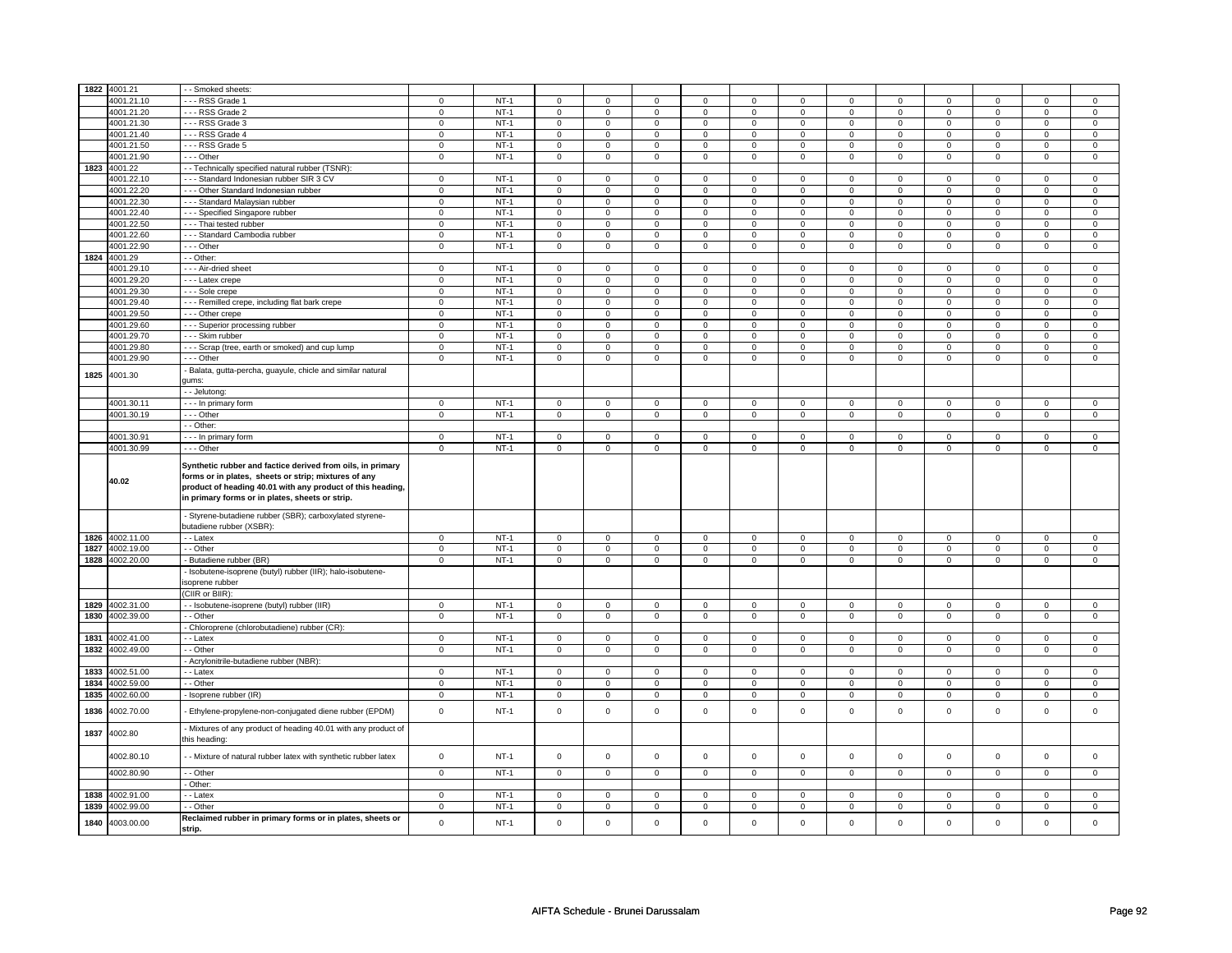| 1841 | 4004.00.00      | Waste, parings and scrap of rubber (other than hard             | $\mathsf 0$    | $NT-1$ | $\mathbf 0$         | $\mathsf 0$    | $\mathbf 0$         | $\mathbf 0$    | $\mathsf 0$         | $\mathbf 0$    | $\mathbf 0$    | $\mathsf 0$    | $\mathsf 0$         | $\mathbf 0$         | $\mathsf 0$    | 0              |
|------|-----------------|-----------------------------------------------------------------|----------------|--------|---------------------|----------------|---------------------|----------------|---------------------|----------------|----------------|----------------|---------------------|---------------------|----------------|----------------|
|      |                 | rubber) and powders and granules obtained therefrom.            |                |        |                     |                |                     |                |                     |                |                |                |                     |                     |                |                |
|      |                 | Compounded rubber, unvulcanised, in primary forms or in         |                |        |                     |                |                     |                |                     |                |                |                |                     |                     |                |                |
|      | 40.05           | plates, sheets or strip.                                        |                |        |                     |                |                     |                |                     |                |                |                |                     |                     |                |                |
|      | 1842 4005.10.00 | - Compounded with carbon black or silica                        | $\mathbf 0$    | $NT-1$ | $\mathbf 0$         | $\mathbf 0$    | $\mathbf 0$         | $\mathbf 0$    | $\mathbf 0$         | $\mathbf 0$    | $\mathbf 0$    | $\mathbf{0}$   | $\mathbf 0$         | $\mathbf{0}$        | $\Omega$       | $\mathbf{0}$   |
|      |                 |                                                                 |                |        |                     |                |                     |                |                     |                |                |                |                     |                     |                |                |
| 1843 | 4005.20.00      | - Solutions; dispersions other than those of subheading         | $\mathsf 0$    | $NT-1$ | $\mathsf 0$         | $\mathbf 0$    | $\mathsf 0$         | $\mathsf 0$    | $\mathsf{O}\xspace$ | $\mathsf 0$    | $\mathsf 0$    | $\mathbf 0$    | $\mathsf 0$         | $\mathbf 0$         | $\mathsf 0$    | $\mathbf 0$    |
|      |                 | 4005.10                                                         |                |        |                     |                |                     |                |                     |                |                |                |                     |                     |                |                |
|      |                 | - Other:                                                        |                |        |                     |                |                     |                |                     |                |                |                |                     |                     |                |                |
|      | 1844 4005.91.00 | - - Plates, sheets and strip                                    | $\mathbf 0$    | $NT-1$ | $\mathbf 0$         | $\mathbf 0$    | $\mathsf 0$         | $\mathsf 0$    | $\mathbf 0$         | $\mathsf 0$    | 0              | $\mathbf 0$    | 0                   | $\mathbf 0$         | 0              | $\mathbf 0$    |
|      | 1845 4005.99.00 | - - Other                                                       | $\mathbf 0$    | $NT-1$ | $\mathbf 0$         | $\mathbf 0$    | $\mathbf 0$         | $\mathbf{0}$   | $\mathbf 0$         | $\overline{0}$ | $\mathbf 0$    | $\mathbf{0}$   | 0                   | $\mathbf 0$         | 0              | $\mathbf{0}$   |
|      |                 | Other forms (for example, rods, tubes and profile shapes)       |                |        |                     |                |                     |                |                     |                |                |                |                     |                     |                |                |
|      | 40.06           | and articles (for example, discs and rings), of                 |                |        |                     |                |                     |                |                     |                |                |                |                     |                     |                |                |
|      |                 | unvulcanised rubber.                                            |                |        |                     |                |                     |                |                     |                |                |                |                     |                     |                |                |
|      | 1846 4006.10.00 | - "Camel-back" strips for retreading rubber tyres               | $\mathbf 0$    | $NT-1$ | $\mathsf 0$         | $\mathsf 0$    | $\mathbf 0$         | $\mathsf 0$    | $\mathbf 0$         | $\mathsf 0$    | 0              | $\mathsf 0$    | 0                   | $\mathbf 0$         | 0              | 0              |
| 1847 | 4006.90.00      | - Other                                                         | $\mathsf 0$    | $NT-1$ | $\mathsf 0$         | $\mathbf 0$    | $\mathsf{O}\xspace$ | $\mathsf 0$    | $\mathsf{O}\xspace$ | $\mathsf 0$    | $\mathsf 0$    | $\mathsf 0$    | $\mathsf 0$         | $\mathbf 0$         | $\mathsf 0$    | $\mathsf 0$    |
|      | 1848 4007.00.00 | Vulcanised rubber thread and cord.                              | $\mathbf 0$    | $NT-1$ | 0                   | $\mathbf 0$    | 0                   | $\mathsf 0$    | 0                   | $\mathsf 0$    | 0              | $\mathsf 0$    | 0                   | $\mathbf 0$         | 0              | $\mathbf 0$    |
|      |                 | Plates, sheets, strip, rods and profile shapes, of              |                |        |                     |                |                     |                |                     |                |                |                |                     |                     |                |                |
|      | 40.08           | vulcanised rubber other than hard rubber.                       |                |        |                     |                |                     |                |                     |                |                |                |                     |                     |                |                |
|      |                 | - Of cellular rubber:                                           |                |        |                     |                |                     |                |                     |                |                |                |                     |                     |                |                |
| 1849 | 4008.11.00      | - - Plates, sheets, and strip                                   | $\mathsf 0$    | $NT-1$ | $\mathbf 0$         | $\mathsf 0$    | $\mathbf 0$         | $\mathbf 0$    | $\mathsf 0$         | $\mathbf 0$    | $\mathbf 0$    | $\mathsf 0$    | $\mathsf 0$         | $\mathbf 0$         | $\mathsf 0$    | 0              |
| 1850 | 4008.19.00      | - - Other                                                       | $\mathbf 0$    | $NT-1$ | $\mathbf 0$         | $\overline{0}$ | $\mathbf 0$         | $\mathbf 0$    | $\mathbf 0$         | $\mathbf 0$    | $\mathbf 0$    | $\mathbf{0}$   | $\mathbf 0$         | $\mathbf 0$         | $\mathsf 0$    | $\mathbf 0$    |
|      |                 | - Of non-cellular rubber:                                       |                |        |                     |                |                     |                |                     |                |                |                |                     |                     |                |                |
| 1851 | 4008.21.00      | - - Plates, sheets and strip                                    | $\mathbf 0$    | $NT-1$ | $\mathbf 0$         | $\mathbf 0$    | $\mathbf 0$         | $\mathbf 0$    | $\mathbf 0$         | $\mathbf 0$    | 0              | $\mathbf 0$    | 0                   | $\mathbf 0$         | 0              | 0              |
| 1852 | 4008.29.00      | - - Other                                                       | $\mathbf 0$    | $NT-1$ | $\mathbf 0$         | $\mathbf 0$    | $\mathbf 0$         | $\mathbf 0$    | $\mathbf 0$         | $\mathbf 0$    | $\mathbf 0$    | $\mathbf 0$    | $\mathbf 0$         | $\mathbf{0}$        | $\mathbf 0$    | $\mathbf{0}$   |
|      |                 |                                                                 |                |        |                     |                |                     |                |                     |                |                |                |                     |                     |                |                |
|      |                 | Tubes, pipes and hoses, of vulcanised rubber other than         |                |        |                     |                |                     |                |                     |                |                |                |                     |                     |                |                |
|      | 40.09           | hard rubber, with or without their fittings (for example,       |                |        |                     |                |                     |                |                     |                |                |                |                     |                     |                |                |
|      |                 | joints, elbows, flanges).                                       |                |        |                     |                |                     |                |                     |                |                |                |                     |                     |                |                |
|      |                 | - Not reinforced or otherwise combined with other materials:    |                |        |                     |                |                     |                |                     |                |                |                |                     |                     |                |                |
|      |                 |                                                                 |                |        |                     |                |                     |                |                     |                |                |                |                     |                     |                |                |
|      | 1853 4009.11.00 | - - Without fittings                                            | $\mathsf 0$    | $NT-1$ | $\mathsf 0$         | $\mathsf 0$    | $\mathsf 0$         | $\mathbf 0$    | $\mathsf 0$         | $\mathbf 0$    | $\mathbf 0$    | $\mathbf 0$    | $\mathsf 0$         | $\mathbf 0$         | $\mathsf 0$    | 0              |
| 1854 | 4009.12.00      | - - With fittings                                               | $\overline{0}$ | $NT-1$ | $\overline{0}$      | $\overline{0}$ | $\overline{0}$      | $\overline{0}$ | $\overline{0}$      | $\overline{0}$ | $\overline{0}$ | $\overline{0}$ | $\overline{0}$      | $\overline{0}$      | $\overline{0}$ | $\overline{0}$ |
|      |                 | - Reinforced or otherwise combined only with metal:             |                |        |                     |                |                     |                |                     |                |                |                |                     |                     |                |                |
| 1855 | 4009.21         | - - Without fittings:                                           |                |        |                     |                |                     |                |                     |                |                |                |                     |                     |                |                |
|      | 4009.21.10      | --- Mining slurry suction and discharge hose                    | $\mathbf 0$    | $NT-1$ | $\mathsf{O}\xspace$ | $\mathsf 0$    | $\mathbf 0$         | $\mathbf 0$    | $\mathbf 0$         | $\mathbf 0$    | 0              | $\mathbf 0$    | 0                   | $\mathbf 0$         | 0              | $\mathbf{0}$   |
|      | 4009.21.90      | --- Other                                                       | $\mathbf{0}$   | $NT-1$ | $\mathbf 0$         | $\mathbf 0$    | $\mathbf 0$         | $\mathbf 0$    | $\mathbf 0$         | $\mathbf 0$    | $\mathbf 0$    | $\mathbf{0}$   | $\mathbf 0$         | $\mathbf{0}$        | 0              | $\overline{0}$ |
|      | 1856 4009.22    | - - With fittings:                                              |                |        |                     |                |                     |                |                     |                |                |                |                     |                     |                |                |
|      | 4009.22.10      | --- Mining slurry suction and discharge hose                    | $\mathsf 0$    | $NT-1$ | $\mathbf 0$         | $\mathbf 0$    | $\mathbf 0$         | $\mathbf 0$    | $\mathbf{0}$        | $\mathbf 0$    | $\mathbf 0$    | $\mathbf 0$    | $\mathbf 0$         | $\mathbf{0}$        | $\mathbf 0$    | $\mathbf{0}$   |
|      | 4009.22.90      | $\overline{-}$ Other                                            | $\mathsf 0$    | $NT-1$ | $\mathbf 0$         | $\mathsf 0$    | $\mathsf 0$         | $\overline{0}$ | $\mathsf 0$         | $\mathbf 0$    | 0              | $\mathsf 0$    | $\mathsf 0$         | $\mathbf 0$         | $\mathsf 0$    | 0              |
|      |                 |                                                                 |                |        |                     |                |                     |                |                     |                |                |                |                     |                     |                |                |
|      |                 | - Reinforced or otherwise combined only with textile materials: |                |        |                     |                |                     |                |                     |                |                |                |                     |                     |                |                |
|      | 1857 4009.31    | - - Without fittings:                                           |                |        |                     |                |                     |                |                     |                |                |                |                     |                     |                |                |
|      | 4009.31.10      | - - - Mining slurry suction and discharge hose                  | $\mathsf 0$    | $NT-1$ | $\mathbf 0$         | $\mathsf 0$    | $\mathbf 0$         | $\mathbf 0$    | $\mathbf 0$         | $\mathbf 0$    | $\mathbf 0$    | $\mathbf 0$    | $\mathbf 0$         | $\mathbf 0$         | $\mathsf 0$    | $\mathbf 0$    |
|      | 4009.31.90      | --- Other                                                       | $\mathsf 0$    | $NT-1$ | $\overline{0}$      | $\overline{0}$ | $\mathsf 0$         | $\mathbf 0$    | $\mathsf 0$         | $\overline{0}$ | $\mathbf 0$    | $\overline{0}$ | $\mathsf 0$         | $\overline{0}$      | $\mathsf 0$    | $\overline{0}$ |
| 1858 | 4009.32         | - - With fittings:                                              |                |        |                     |                |                     |                |                     |                |                |                |                     |                     |                |                |
|      | 4009.32.10      | - - - Mining slurry suction and discharge hose                  | $\mathbf 0$    | $NT-1$ | $\mathbf 0$         | $\mathbf 0$    | $\mathsf{O}\xspace$ | $\mathsf 0$    | $\mathsf{O}\xspace$ | $\mathsf 0$    | $\mathsf 0$    | $\mathsf 0$    | $\mathsf 0$         | $\mathsf 0$         | $\Omega$       | 0              |
|      | 4009.32.90      | --- Other                                                       | $\mathbf 0$    | $NT-1$ | $\mathsf 0$         | $\mathbf 0$    | $\mathsf 0$         | $\mathsf 0$    | $\mathsf 0$         | $\mathsf 0$    | $\mathsf 0$    | $\mathsf 0$    | $\mathsf 0$         | $\mathbf{0}$        | $\mathbf 0$    | $\mathbf 0$    |
|      |                 | - Reinforced or otherwise combined other materials:             |                |        |                     |                |                     |                |                     |                |                |                |                     |                     |                |                |
|      | 1859 4009.41    | - - Without fittings:                                           |                |        |                     |                |                     |                |                     |                |                |                |                     |                     |                |                |
|      | 4009.41.10      |                                                                 | $\mathbf 0$    | $NT-1$ | $\mathbf 0$         | $\mathbf 0$    | $\mathbf 0$         | $\mathbf 0$    | $\mathbf 0$         | $\mathbf 0$    | $\mathbf 0$    | $\mathbf{0}$   | $\mathbf 0$         | $\mathbf 0$         | $\mathbf 0$    | $\mathbf{0}$   |
|      | 4009.41.90      | --- Mining slurry suction and discharge hose<br>--- Other       | $\mathsf 0$    | $NT-1$ | $\mathsf 0$         | $\mathsf 0$    | $\mathsf 0$         | $\mathsf 0$    | $\mathsf 0$         | $\mathsf 0$    | $\mathbf 0$    | $\mathbf 0$    | $\mathsf 0$         | $\mathbf 0$         | $\mathbf 0$    | $\mathsf 0$    |
| 1860 | 4009.42         | - - With fittings:                                              |                |        |                     |                |                     |                |                     |                |                |                |                     |                     |                |                |
|      |                 |                                                                 |                |        |                     |                |                     |                |                     |                |                |                |                     |                     |                |                |
|      | 4009.42.10      | --- Mining slurry suction and discharge hose                    | $\mathsf 0$    | $NT-1$ | $\mathsf 0$         | $\mathsf 0$    | $\mathbf 0$         | $\mathbf 0$    | $\mathbf 0$         | $\mathbf 0$    | 0              | 0              | 0                   | $\mathbf 0$         | $\mathbf 0$    | 0              |
|      | 4009.42.90      | - - - Other                                                     | $\mathbf 0$    | $NT-1$ | $\mathsf 0$         | $\mathbf 0$    | $\mathsf{O}\xspace$ | $\mathsf 0$    | 0                   | $\mathsf 0$    | 0              | $\mathbf 0$    | 0                   | $\mathbf 0$         | 0              | $\mathbf 0$    |
|      | 40.10           | Conveyor or transmission belts or belting, of vulcanised        |                |        |                     |                |                     |                |                     |                |                |                |                     |                     |                |                |
|      |                 | rubber.                                                         |                |        |                     |                |                     |                |                     |                |                |                |                     |                     |                |                |
|      |                 | - Conveyor belts or belting:                                    |                |        |                     |                |                     |                |                     |                |                |                |                     |                     |                |                |
|      | 1861 4010.11    | - - Reinforced only with metal                                  |                |        |                     |                |                     |                |                     |                |                |                |                     |                     |                |                |
|      | 4010.11.10      | --- Of a width exceeding 20 cm                                  | $\mathbf 0$    | $NT-1$ | $\mathbf 0$         | $\pmb{0}$      | 0                   | 0              | 0                   | $\mathbf 0$    | 0              | 0              | $\mathsf 0$         | $\mathsf 0$         | $\Omega$       | $\Omega$       |
|      | 4010.11.90      | - - - Other                                                     | $\,0\,$        | $NT-1$ | $\mathsf 0$         | $\mathbf 0$    | $\mathsf 0$         | $\mathsf 0$    | $\mathsf{O}\xspace$ | $\mathsf 0$    | $\mathsf 0$    | $\mathbf 0$    | $\mathsf{O}\xspace$ | $\mathsf{O}\xspace$ | $\mathsf 0$    | $\mathsf 0$    |
|      | 1862 4010.12    | - - Reinforced only with textile materials:                     |                |        |                     |                |                     |                |                     |                |                |                |                     |                     |                |                |
|      | 4010.12.10      | --- Of a width exceeding 20 cm                                  | $\mathsf 0$    | $NT-1$ | $\mathbf 0$         | $\mathsf 0$    | $\mathbf 0$         | $\mathbf 0$    | $\mathsf 0$         | $\mathbf 0$    | $\mathbf 0$    | $\mathbf 0$    | $\mathsf 0$         | $\mathbf 0$         | $\Omega$       | $\mathbf{0}$   |
|      | 4010.12.90      | --- Other                                                       | $\mathbf 0$    | $NT-1$ | $\mathbf 0$         | $\overline{0}$ | $\mathbf 0$         | $\mathbf 0$    | $\mathbf{0}$        | $\mathbf 0$    | $\mathbf 0$    | $\mathbf{0}$   | $\mathbf{0}$        | $\mathbf{0}$        | $\mathbf 0$    | $\mathbf{0}$   |
| 1863 | 4010.13         | - - Reinforced only with plastics:                              |                |        |                     |                |                     |                |                     |                |                |                |                     |                     |                |                |
|      | 4010.13.10      | --- Of a width exceeding 20 cm                                  | $\mathsf 0$    | $NT-1$ | $\mathbf 0$         | $\mathsf 0$    | $\mathbf 0$         | $\mathbf 0$    | $\mathbf 0$         | $\mathbf 0$    | 0              | 0              | 0                   | $\mathbf 0$         | $\Omega$       | 0              |
|      | 4010.13.90      | --- Other                                                       | $\mathsf 0$    | $NT-1$ | $\mathsf 0$         | $\mathsf 0$    | $\mathsf 0$         | $\mathbf 0$    | $\mathsf 0$         | $\mathbf 0$    | 0              | $\mathsf 0$    | $\mathsf 0$         | $\mathbf 0$         | 0              | $\mathbf 0$    |
| 1864 | 4010.19         | - - Other:                                                      |                |        |                     |                |                     |                |                     |                |                |                |                     |                     |                |                |
|      | 4010.19.10      | --- Of a width exceeding 20 cm                                  | $\mathbf 0$    | $NT-1$ | 0                   | 0              | $\mathbf 0$         | 0              | $\mathbf 0$         | $\mathbf 0$    | 0              | 0              | 0                   | 0                   | 0              | 0              |
|      | 4010.19.90      | --- Other                                                       | $\mathbf 0$    | $NT-1$ | $\mathbf 0$         | $\overline{0}$ | $\mathbf 0$         | $\mathbf 0$    | $\mathbf 0$         | $\mathbf 0$    | $\Omega$       | 0              | 0                   | $\overline{0}$      | $\Omega$       | 0              |
|      |                 |                                                                 |                |        |                     |                |                     |                |                     |                |                |                |                     |                     |                |                |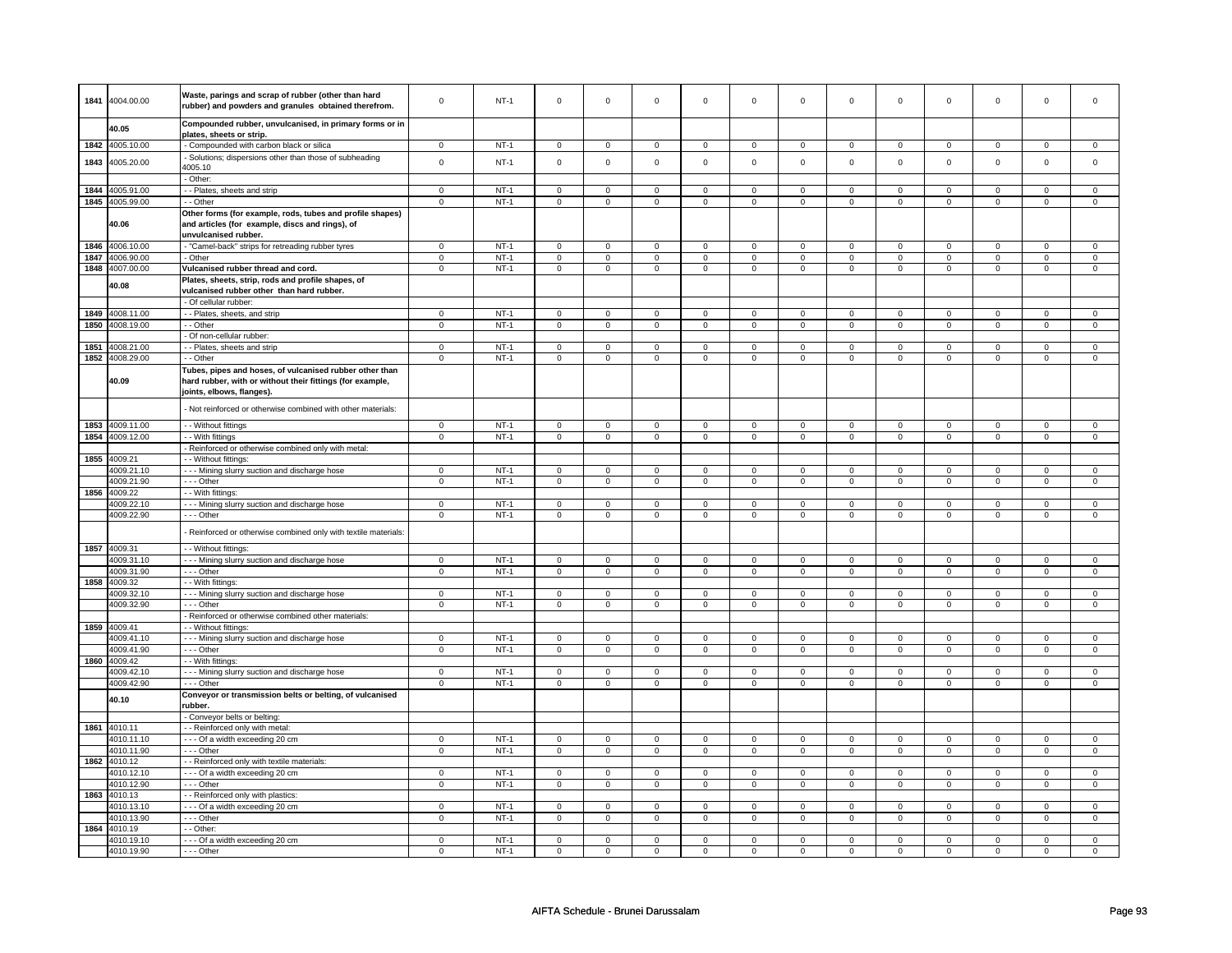|      |                 | Transmission belts or belting:                                                                                                                                        |                |        |             |             |             |             |             |             |              |             |             |             |              |                |
|------|-----------------|-----------------------------------------------------------------------------------------------------------------------------------------------------------------------|----------------|--------|-------------|-------------|-------------|-------------|-------------|-------------|--------------|-------------|-------------|-------------|--------------|----------------|
|      |                 |                                                                                                                                                                       |                |        |             |             |             |             |             |             |              |             |             |             |              |                |
|      | 1865 4010.31.00 | - - Endless transmission belts of trapezoidal cross-section (V-<br>belts), V-ribbed, of an outside circumference exceeding 60 cm<br>but not exceeding 180 cm          | $\mathsf 0$    | $NT-1$ | $\mathsf 0$ | $\mathsf 0$ | $\mathsf 0$ | $\mathsf 0$ | $\mathsf 0$ | $\mathsf 0$ | $\mathbf 0$  | $\mathsf 0$ | $\mathsf 0$ | $\mathsf 0$ | $\mathsf 0$  | $\mathbf 0$    |
|      | 1866 4010.32.00 | - Endless transmission belts of trapezoidal cross-section (V-<br>belts), other than V-ribbed, of an outside circumference<br>exceeding 60 cm but not exceeding 180 cm | $\mathbf 0$    | $NT-1$ | $\mathsf 0$ | $\mathsf 0$ | $\mathsf 0$ | $\mathbf 0$ | $\mathsf 0$ | $\mathbf 0$ | $\mathsf 0$  | $\mathsf 0$ | $\mathsf 0$ | $\mathsf 0$ | $\mathsf 0$  | $\mathbf 0$    |
| 1867 | 4010.33.00      | - Endless transmission belts of trapezoidal cross-section (V-<br>belts), V-ribbed, of an outside circumference exceeding 180<br>cm but not exceeding 240 cm           | $\mathbf 0$    | $NT-1$ | $\mathsf 0$ | $\mathsf 0$ | $\mathsf 0$ | $\mathbf 0$ | $\mathsf 0$ | $\mathsf 0$ | $\mathbf 0$  | $\mathsf 0$ | $\mathsf 0$ | $\mathsf 0$ | $\mathsf 0$  | $\mathbf 0$    |
|      | 1868 4010.34.00 | - - Endless transmission belts of trapezoidal cross-section (V-<br>belts), exceeding 240 cm                                                                           | $\mathbf 0$    | $NT-1$ | $\mathsf 0$ | $\mathbf 0$ | $\mathbf 0$ | $\mathsf 0$ | $\mathsf 0$ | $\mathsf 0$ | $\mathsf 0$  | $\mathbf 0$ | $\mathsf 0$ | $\mathbf 0$ | $\mathsf 0$  | $\mathbf 0$    |
| 1869 | 4010.35.00      | - Endless synchronous belts, of an outside circumference<br>exceeding 60 cm but not exceeding 150 cm                                                                  | $\mathbf 0$    | $NT-1$ | $\mathsf 0$ | $\mathsf 0$ | $\mathsf 0$ | $\mathsf 0$ | $\mathsf 0$ | $\mathbf 0$ | $\mathbf 0$  | $\mathsf 0$ | $\mathsf 0$ | $\mathbf 0$ | $\mathsf 0$  | $\mathbf 0$    |
|      | 1870 4010.36.00 | - Endless synchronous belts, of an outside circumference<br>exceeding 150 cm but not exceeding 198 cm                                                                 | $\mathbf 0$    | $NT-1$ | $\mathbf 0$ | $\mathbf 0$ | $\Omega$    | $\mathbf 0$ | $\mathsf 0$ | $\mathsf 0$ | $\mathbf 0$  | $\mathsf 0$ | $\mathsf 0$ | $\mathsf 0$ | $\mathbf 0$  | $\mathbf 0$    |
|      | 1871 4010.39.00 | - - Other                                                                                                                                                             | $\mathbf 0$    | $NT-1$ | $\mathbf 0$ | $\mathbf 0$ | $\mathbf 0$ | $\mathbf 0$ | $\mathbf 0$ | $\mathbf 0$ | $\mathbf 0$  | $\mathbf 0$ | $\mathbf 0$ | $\mathbf 0$ | $\mathbf 0$  | $\mathbf 0$    |
|      | 40.11           | New pneumatic tyres, of rubber.                                                                                                                                       |                |        |             |             |             |             |             |             |              |             |             |             |              |                |
| 1872 | 4011.10.00      | - Of a kind used on motor cars (including station wagons and<br>acing cars)                                                                                           | 20             | EL.    |             |             |             |             |             |             |              |             |             |             |              |                |
|      | 1873 4011.20    | - Of a kind used on buses or lorries:                                                                                                                                 |                |        |             |             |             |             |             |             |              |             |             |             |              |                |
|      | 4011.20.10      | - - Of a width not exceeding 450 mm                                                                                                                                   | 20             | EL     |             |             |             |             |             |             |              |             |             |             |              |                |
|      | 4011.20.90      | - - Other                                                                                                                                                             | 20             | EL     |             |             |             |             |             |             |              |             |             |             |              |                |
|      | 1874 4011.30.00 | - Of a kind used on aircraft                                                                                                                                          | $\overline{0}$ | $NT-1$ | $\mathbf 0$ | $\mathbf 0$ | $\mathbf 0$ | $\mathbf 0$ | $\mathbf 0$ | $\mathbf 0$ | $\mathbf{0}$ | $\mathbf 0$ | $\mathbf 0$ | $\mathbf 0$ | $\mathbf{0}$ | $\overline{0}$ |
| 1875 | 4011.40.00      | - Of a kind used on motorcycles                                                                                                                                       | 20             | EL     |             |             |             |             |             |             |              |             |             |             |              |                |
| 1876 | 4011.50.00      | - Of a kind used on bicycles                                                                                                                                          | 20             | EL     |             |             |             |             |             |             |              |             |             |             |              |                |
|      |                 | - Other, having a "herring-bone" or similar tread:                                                                                                                    |                |        |             |             |             |             |             |             |              |             |             |             |              |                |
| 1877 | 4011.61         | - Of a kind used on agricultural or forestry vehicles and<br>nachines:                                                                                                |                |        |             |             |             |             |             |             |              |             |             |             |              |                |
|      | 4011.61.10      | --- Of a kind used on agricultural vehicles and machines                                                                                                              | 15             | EL     |             |             |             |             |             |             |              |             |             |             |              |                |
|      | 4011.61.20      | --- Of a kind used on earth moving machinery                                                                                                                          | 15             | EL     |             |             |             |             |             |             |              |             |             |             |              |                |
|      | 4011.61.90      | --- Other                                                                                                                                                             | 15             | EL     |             |             |             |             |             |             |              |             |             |             |              |                |
|      |                 | - Of a kind used on construction or industrial handling                                                                                                               |                |        |             |             |             |             |             |             |              |             |             |             |              |                |
|      | 1878 4011.62    | vehicles and machines and having a rim size not exceeding 61<br>cm:                                                                                                   |                |        |             |             |             |             |             |             |              |             |             |             |              |                |
|      | 4011.62.10      | - - - Of a kind used on construction or industrial handling<br>vehicles                                                                                               | 15             | EL     |             |             |             |             |             |             |              |             |             |             |              |                |
|      | 4011.62.20      | --- Of a kind used on earth moving machinery                                                                                                                          | 15             | EL     |             |             |             |             |             |             |              |             |             |             |              |                |
|      | 4011.62.90      | --- Other                                                                                                                                                             | 15             | EL.    |             |             |             |             |             |             |              |             |             |             |              |                |
|      | 1879 4011.63    | - Of a kind used on construction or industrial handling<br>vehicles and machines and having a rim size exceeding 61<br>cm:                                            |                |        |             |             |             |             |             |             |              |             |             |             |              |                |
|      | 4011.63.10      | --- Of a kind used on earth moving machinery                                                                                                                          | 15             | EL     |             |             |             |             |             |             |              |             |             |             |              |                |
|      | 4011.63.90      | --- Other                                                                                                                                                             | 15             | EL.    |             |             |             |             |             |             |              |             |             |             |              |                |
| 1880 | 4011.69         | - - Other:                                                                                                                                                            |                |        |             |             |             |             |             |             |              |             |             |             |              |                |
|      | 4011.69.10      | --- Of a kind used on vehicles of Chapter 87                                                                                                                          | 15             | EL     |             |             |             |             |             |             |              |             |             |             |              |                |
|      | 4011.69.20      | --- Of a kind used on earth moving machinery                                                                                                                          | 15             | EL     |             |             |             |             |             |             |              |             |             |             |              |                |
|      | 4011.69.90      | --- Other                                                                                                                                                             | 15             | EL.    |             |             |             |             |             |             |              |             |             |             |              |                |
|      |                 | - Other:                                                                                                                                                              |                |        |             |             |             |             |             |             |              |             |             |             |              |                |
| 1881 | 4011.92         | - - Of a kind used on agricultural or forestry vehicles and<br>nachines:                                                                                              |                |        |             |             |             |             |             |             |              |             |             |             |              |                |
|      | 4011.92.10      | --- Of a kind used on agricultural vehicles and machines                                                                                                              | 15             | EL     |             |             |             |             |             |             |              |             |             |             |              |                |
|      | 4011.92.20      | --- Of a kind used on earth moving machinery                                                                                                                          | 15             | EL     |             |             |             |             |             |             |              |             |             |             |              |                |
|      | 4011.92.90      | --- Other                                                                                                                                                             | 15             | EL     |             |             |             |             |             |             |              |             |             |             |              |                |
|      | 1882 4011.93    | - - Of a kind used on construction or industrial handling<br>vehicles and machines and having a rim size not exceeding 61<br>cm:                                      |                |        |             |             |             |             |             |             |              |             |             |             |              |                |
|      | 4011.93.10      | --- Of a kind used on construction or industrial handling<br>vehicles                                                                                                 | 15             | EL     |             |             |             |             |             |             |              |             |             |             |              |                |
|      | 4011.93.20      | --- Of a kind used on earth moving machinery                                                                                                                          | 15             | EL     |             |             |             |             |             |             |              |             |             |             |              |                |
|      | 4011.93.90      | --- Other                                                                                                                                                             | 15             | EL.    |             |             |             |             |             |             |              |             |             |             |              |                |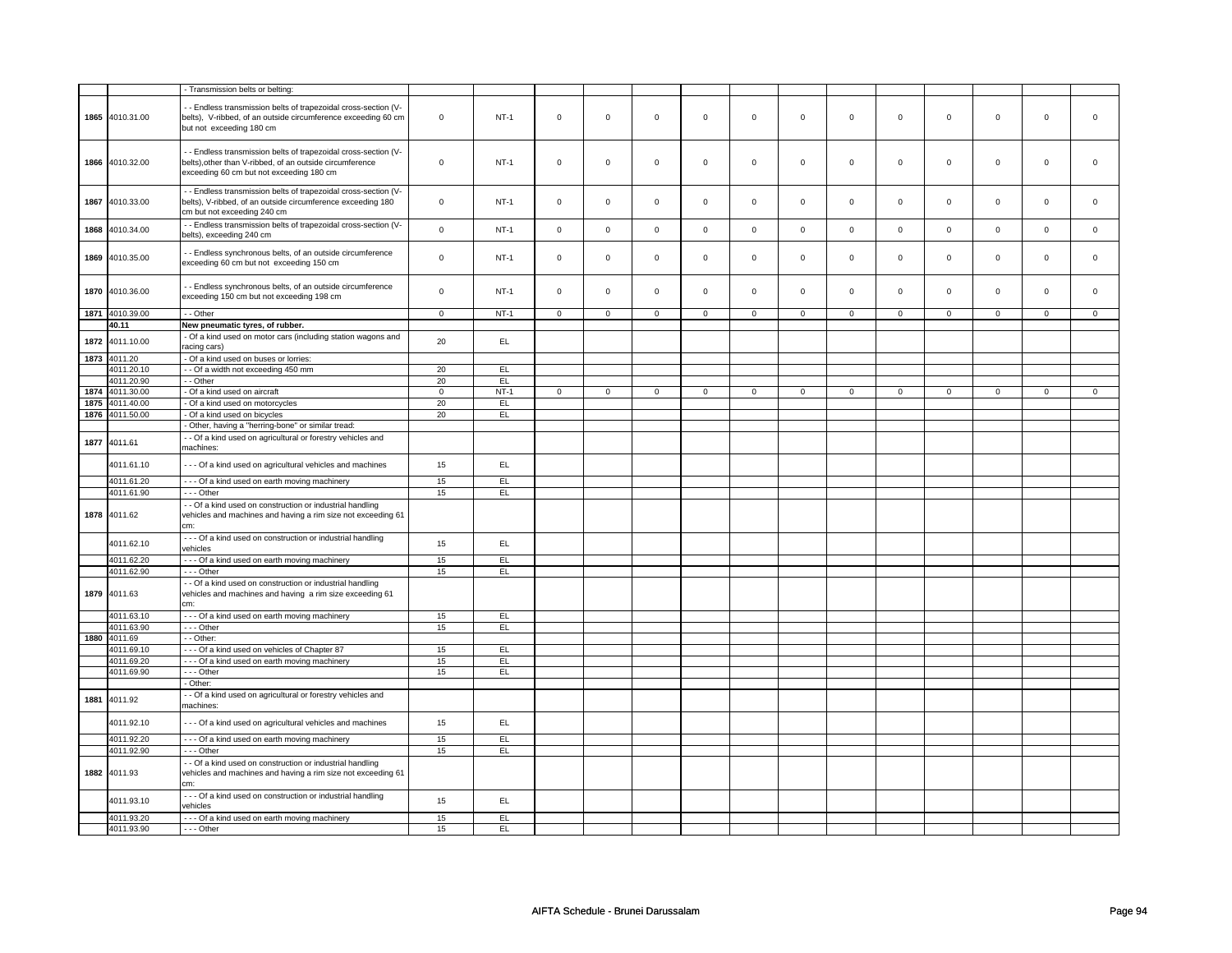| 4011.94.10<br>--- Of a kind used on earth moving machinery<br>15<br>EL<br>4011.94.90<br>--- Other<br>15<br>EL.<br>1884<br>4011.99<br>- - Other:<br>4011.99.10<br>--- Of a kind used on vehicles of Chapter 87<br>15<br>EL<br>4011.99.20<br>--- Of a kind used on earth moving machinery<br>15<br>EL<br>4011.99.90<br>--- Other, of a width exceeding 450 mm<br>15<br>EL<br>Retreaded or used pneumatic tyres of rubber; solid or<br>40.12<br>cushion tyres, tyre treads and tyre flaps, of rubber.<br>- Retreaded tyres:<br>- - Of a kind used on motor cars (including station wagons and<br>4012.11.00<br>20<br>EL.<br>1885<br>racing cars)<br>4012.12<br>- - Of a kind used on buses or lorries:<br>1886<br>- - - Of a width not exceeding 450 mm<br>4012.12.10<br>20<br>EL<br>4012.12.90<br>--- Other<br>20<br>EL<br>1887<br>4012.13.00<br>- - Of a kind used on aircraft<br>$\mathsf 0$<br>$NT-1$<br>$\circ$<br>$\Omega$<br>$\Omega$<br>$\Omega$<br>$\Omega$<br>$\Omega$<br>$\Omega$<br>$\Omega$<br>$\Omega$<br>1888<br>4012.19<br>- - Other:<br>20<br>--- Of a kind used on motorcycles<br>EL<br>4012.19.10<br>4012.19.20<br>- - - Of a kind used on bicycles<br>20<br>EL<br>4012.19.30<br>- - - Of a kind used on earth moving machinery<br>15<br>EL<br>4012.19.40<br>--- Of a kind used on other vehicles of Chapter 87<br>20<br>EL<br>--- Other<br>4012.19.90<br>$\mathbf 0$<br>EL.<br>4012.20<br>1889<br>- Used pneumatic tyres:<br>- - Of a kind used on motor cars (including station wagons,<br>4012.20.10<br>20<br>EL.<br>racing cars)<br>- - Of a kind used on buses or lorries:<br>--- Of a width not exceeding 450 mm<br>4012.20.21<br>20<br>EL<br>4012.20.29<br>$--$ Other<br>20<br>EL<br>- - Of a kind used on aircraft:<br>4012.20.31<br>- - - Suitable for retreading<br>$\overline{0}$<br>EL<br>4012.20.39<br>--- Other<br>$\mathbf 0$<br>EL.<br>20<br>4012.20.40<br>- - Of a kind used on motorcycles and scooters<br>EL<br>4012.20.50<br>- - Of a kind used on bicycles<br>20<br>EL<br>4012.20.60<br>- - Of a kind used on earth moving machinery<br>15<br>EL<br>4012.20.70<br>- - Of a kind used on other vehicles of Chapter 87<br>20<br>EL.<br>4012.20.90<br>$-$ Other<br>$\mathbf{0}$<br>EL<br>- Other:<br>- Solid or cushion tyres of a kind used on vehicles of<br>1890<br>4012.90<br>Chapter 87:<br>4012.90.01<br>- - - Solid tyres not exceeding 100 mm in external diameter<br>EL<br>$\mathsf 0$<br>--- Solid tyres exceeding 100 mm but not exceeding 250 mm<br>4012.90.02<br>$\mathsf{O}\xspace$<br>EL.<br>in external diameter<br>- - - Solid tyres exceeding 250 mm in external diameter, of a<br>4012.90.03<br>width not exceeding 450 mm, for use on vehicles of heading<br>$\mathsf 0$<br>EL<br>87.09<br>- - - Other solid tyres exceeding 250 mm in external diameter,<br>4012.90.04<br>$\mathsf 0$<br>EL<br>of a width not exceeding 450 mm<br>--- Solid tyres exceeding 250 mm in external diameter, of a<br>4012.90.05<br>width exceeding 450 mm, for use on vehicles of heading<br>$\mathbf 0$<br>EL<br>87.09<br>- - - Other solid tyres exceeding 250 mm in external diameter,<br>20<br>EL<br>4012.90.06<br>of a width exceeding 450 mm<br>--- Cushion tyres of a width not exceeding 450 mm<br>20<br>EL<br>4012.90.11<br>4012.90.12<br>--- Cushion tyres of a width exceeding 450 mm<br>20<br>EL.<br>- - Solid or cushion tyres of a kind used on earth moving<br>machinery:<br>4012.90.21<br>- - - Solid tyres not exceeding 100 mm in external diameter<br>EL.<br>15<br>--- Solid tyres exceeding 100 mm but not exceeding 250 mm<br>EL.<br>4012.90.22<br>15<br>in external diameter | 1883 | 4011.94 | - Of a kind used on construction or industrial handling<br>vehicles and machines and having a rim size exceeding 61<br>cm: |  |  |  |  |  |          |          |          |
|---------------------------------------------------------------------------------------------------------------------------------------------------------------------------------------------------------------------------------------------------------------------------------------------------------------------------------------------------------------------------------------------------------------------------------------------------------------------------------------------------------------------------------------------------------------------------------------------------------------------------------------------------------------------------------------------------------------------------------------------------------------------------------------------------------------------------------------------------------------------------------------------------------------------------------------------------------------------------------------------------------------------------------------------------------------------------------------------------------------------------------------------------------------------------------------------------------------------------------------------------------------------------------------------------------------------------------------------------------------------------------------------------------------------------------------------------------------------------------------------------------------------------------------------------------------------------------------------------------------------------------------------------------------------------------------------------------------------------------------------------------------------------------------------------------------------------------------------------------------------------------------------------------------------------------------------------------------------------------------------------------------------------------------------------------------------------------------------------------------------------------------------------------------------------------------------------------------------------------------------------------------------------------------------------------------------------------------------------------------------------------------------------------------------------------------------------------------------------------------------------------------------------------------------------------------------------------------------------------------------------------------------------------------------------------------------------------------------------------------------------------------------------------------------------------------------------------------------------------------------------------------------------------------------------------------------------------------------------------------------------------------------------------------------------------------------------------------------------------------------------------------------------------------------------------------------------------------------------------------------------------------------------------------------------------------------------------------------------------------------------------------------------------------------------------------------------------------------------------------------------------------------------------------------------------------------------------------------------------------------------------------|------|---------|----------------------------------------------------------------------------------------------------------------------------|--|--|--|--|--|----------|----------|----------|
|                                                                                                                                                                                                                                                                                                                                                                                                                                                                                                                                                                                                                                                                                                                                                                                                                                                                                                                                                                                                                                                                                                                                                                                                                                                                                                                                                                                                                                                                                                                                                                                                                                                                                                                                                                                                                                                                                                                                                                                                                                                                                                                                                                                                                                                                                                                                                                                                                                                                                                                                                                                                                                                                                                                                                                                                                                                                                                                                                                                                                                                                                                                                                                                                                                                                                                                                                                                                                                                                                                                                                                                                                                       |      |         |                                                                                                                            |  |  |  |  |  |          |          |          |
|                                                                                                                                                                                                                                                                                                                                                                                                                                                                                                                                                                                                                                                                                                                                                                                                                                                                                                                                                                                                                                                                                                                                                                                                                                                                                                                                                                                                                                                                                                                                                                                                                                                                                                                                                                                                                                                                                                                                                                                                                                                                                                                                                                                                                                                                                                                                                                                                                                                                                                                                                                                                                                                                                                                                                                                                                                                                                                                                                                                                                                                                                                                                                                                                                                                                                                                                                                                                                                                                                                                                                                                                                                       |      |         |                                                                                                                            |  |  |  |  |  |          |          |          |
|                                                                                                                                                                                                                                                                                                                                                                                                                                                                                                                                                                                                                                                                                                                                                                                                                                                                                                                                                                                                                                                                                                                                                                                                                                                                                                                                                                                                                                                                                                                                                                                                                                                                                                                                                                                                                                                                                                                                                                                                                                                                                                                                                                                                                                                                                                                                                                                                                                                                                                                                                                                                                                                                                                                                                                                                                                                                                                                                                                                                                                                                                                                                                                                                                                                                                                                                                                                                                                                                                                                                                                                                                                       |      |         |                                                                                                                            |  |  |  |  |  |          |          |          |
|                                                                                                                                                                                                                                                                                                                                                                                                                                                                                                                                                                                                                                                                                                                                                                                                                                                                                                                                                                                                                                                                                                                                                                                                                                                                                                                                                                                                                                                                                                                                                                                                                                                                                                                                                                                                                                                                                                                                                                                                                                                                                                                                                                                                                                                                                                                                                                                                                                                                                                                                                                                                                                                                                                                                                                                                                                                                                                                                                                                                                                                                                                                                                                                                                                                                                                                                                                                                                                                                                                                                                                                                                                       |      |         |                                                                                                                            |  |  |  |  |  |          |          |          |
|                                                                                                                                                                                                                                                                                                                                                                                                                                                                                                                                                                                                                                                                                                                                                                                                                                                                                                                                                                                                                                                                                                                                                                                                                                                                                                                                                                                                                                                                                                                                                                                                                                                                                                                                                                                                                                                                                                                                                                                                                                                                                                                                                                                                                                                                                                                                                                                                                                                                                                                                                                                                                                                                                                                                                                                                                                                                                                                                                                                                                                                                                                                                                                                                                                                                                                                                                                                                                                                                                                                                                                                                                                       |      |         |                                                                                                                            |  |  |  |  |  |          |          |          |
|                                                                                                                                                                                                                                                                                                                                                                                                                                                                                                                                                                                                                                                                                                                                                                                                                                                                                                                                                                                                                                                                                                                                                                                                                                                                                                                                                                                                                                                                                                                                                                                                                                                                                                                                                                                                                                                                                                                                                                                                                                                                                                                                                                                                                                                                                                                                                                                                                                                                                                                                                                                                                                                                                                                                                                                                                                                                                                                                                                                                                                                                                                                                                                                                                                                                                                                                                                                                                                                                                                                                                                                                                                       |      |         |                                                                                                                            |  |  |  |  |  |          |          |          |
|                                                                                                                                                                                                                                                                                                                                                                                                                                                                                                                                                                                                                                                                                                                                                                                                                                                                                                                                                                                                                                                                                                                                                                                                                                                                                                                                                                                                                                                                                                                                                                                                                                                                                                                                                                                                                                                                                                                                                                                                                                                                                                                                                                                                                                                                                                                                                                                                                                                                                                                                                                                                                                                                                                                                                                                                                                                                                                                                                                                                                                                                                                                                                                                                                                                                                                                                                                                                                                                                                                                                                                                                                                       |      |         |                                                                                                                            |  |  |  |  |  |          |          |          |
|                                                                                                                                                                                                                                                                                                                                                                                                                                                                                                                                                                                                                                                                                                                                                                                                                                                                                                                                                                                                                                                                                                                                                                                                                                                                                                                                                                                                                                                                                                                                                                                                                                                                                                                                                                                                                                                                                                                                                                                                                                                                                                                                                                                                                                                                                                                                                                                                                                                                                                                                                                                                                                                                                                                                                                                                                                                                                                                                                                                                                                                                                                                                                                                                                                                                                                                                                                                                                                                                                                                                                                                                                                       |      |         |                                                                                                                            |  |  |  |  |  |          |          |          |
|                                                                                                                                                                                                                                                                                                                                                                                                                                                                                                                                                                                                                                                                                                                                                                                                                                                                                                                                                                                                                                                                                                                                                                                                                                                                                                                                                                                                                                                                                                                                                                                                                                                                                                                                                                                                                                                                                                                                                                                                                                                                                                                                                                                                                                                                                                                                                                                                                                                                                                                                                                                                                                                                                                                                                                                                                                                                                                                                                                                                                                                                                                                                                                                                                                                                                                                                                                                                                                                                                                                                                                                                                                       |      |         |                                                                                                                            |  |  |  |  |  |          |          |          |
|                                                                                                                                                                                                                                                                                                                                                                                                                                                                                                                                                                                                                                                                                                                                                                                                                                                                                                                                                                                                                                                                                                                                                                                                                                                                                                                                                                                                                                                                                                                                                                                                                                                                                                                                                                                                                                                                                                                                                                                                                                                                                                                                                                                                                                                                                                                                                                                                                                                                                                                                                                                                                                                                                                                                                                                                                                                                                                                                                                                                                                                                                                                                                                                                                                                                                                                                                                                                                                                                                                                                                                                                                                       |      |         |                                                                                                                            |  |  |  |  |  |          |          |          |
|                                                                                                                                                                                                                                                                                                                                                                                                                                                                                                                                                                                                                                                                                                                                                                                                                                                                                                                                                                                                                                                                                                                                                                                                                                                                                                                                                                                                                                                                                                                                                                                                                                                                                                                                                                                                                                                                                                                                                                                                                                                                                                                                                                                                                                                                                                                                                                                                                                                                                                                                                                                                                                                                                                                                                                                                                                                                                                                                                                                                                                                                                                                                                                                                                                                                                                                                                                                                                                                                                                                                                                                                                                       |      |         |                                                                                                                            |  |  |  |  |  |          |          |          |
|                                                                                                                                                                                                                                                                                                                                                                                                                                                                                                                                                                                                                                                                                                                                                                                                                                                                                                                                                                                                                                                                                                                                                                                                                                                                                                                                                                                                                                                                                                                                                                                                                                                                                                                                                                                                                                                                                                                                                                                                                                                                                                                                                                                                                                                                                                                                                                                                                                                                                                                                                                                                                                                                                                                                                                                                                                                                                                                                                                                                                                                                                                                                                                                                                                                                                                                                                                                                                                                                                                                                                                                                                                       |      |         |                                                                                                                            |  |  |  |  |  |          |          |          |
|                                                                                                                                                                                                                                                                                                                                                                                                                                                                                                                                                                                                                                                                                                                                                                                                                                                                                                                                                                                                                                                                                                                                                                                                                                                                                                                                                                                                                                                                                                                                                                                                                                                                                                                                                                                                                                                                                                                                                                                                                                                                                                                                                                                                                                                                                                                                                                                                                                                                                                                                                                                                                                                                                                                                                                                                                                                                                                                                                                                                                                                                                                                                                                                                                                                                                                                                                                                                                                                                                                                                                                                                                                       |      |         |                                                                                                                            |  |  |  |  |  | $\Omega$ | $\Omega$ | $\Omega$ |
|                                                                                                                                                                                                                                                                                                                                                                                                                                                                                                                                                                                                                                                                                                                                                                                                                                                                                                                                                                                                                                                                                                                                                                                                                                                                                                                                                                                                                                                                                                                                                                                                                                                                                                                                                                                                                                                                                                                                                                                                                                                                                                                                                                                                                                                                                                                                                                                                                                                                                                                                                                                                                                                                                                                                                                                                                                                                                                                                                                                                                                                                                                                                                                                                                                                                                                                                                                                                                                                                                                                                                                                                                                       |      |         |                                                                                                                            |  |  |  |  |  |          |          |          |
|                                                                                                                                                                                                                                                                                                                                                                                                                                                                                                                                                                                                                                                                                                                                                                                                                                                                                                                                                                                                                                                                                                                                                                                                                                                                                                                                                                                                                                                                                                                                                                                                                                                                                                                                                                                                                                                                                                                                                                                                                                                                                                                                                                                                                                                                                                                                                                                                                                                                                                                                                                                                                                                                                                                                                                                                                                                                                                                                                                                                                                                                                                                                                                                                                                                                                                                                                                                                                                                                                                                                                                                                                                       |      |         |                                                                                                                            |  |  |  |  |  |          |          |          |
|                                                                                                                                                                                                                                                                                                                                                                                                                                                                                                                                                                                                                                                                                                                                                                                                                                                                                                                                                                                                                                                                                                                                                                                                                                                                                                                                                                                                                                                                                                                                                                                                                                                                                                                                                                                                                                                                                                                                                                                                                                                                                                                                                                                                                                                                                                                                                                                                                                                                                                                                                                                                                                                                                                                                                                                                                                                                                                                                                                                                                                                                                                                                                                                                                                                                                                                                                                                                                                                                                                                                                                                                                                       |      |         |                                                                                                                            |  |  |  |  |  |          |          |          |
|                                                                                                                                                                                                                                                                                                                                                                                                                                                                                                                                                                                                                                                                                                                                                                                                                                                                                                                                                                                                                                                                                                                                                                                                                                                                                                                                                                                                                                                                                                                                                                                                                                                                                                                                                                                                                                                                                                                                                                                                                                                                                                                                                                                                                                                                                                                                                                                                                                                                                                                                                                                                                                                                                                                                                                                                                                                                                                                                                                                                                                                                                                                                                                                                                                                                                                                                                                                                                                                                                                                                                                                                                                       |      |         |                                                                                                                            |  |  |  |  |  |          |          |          |
|                                                                                                                                                                                                                                                                                                                                                                                                                                                                                                                                                                                                                                                                                                                                                                                                                                                                                                                                                                                                                                                                                                                                                                                                                                                                                                                                                                                                                                                                                                                                                                                                                                                                                                                                                                                                                                                                                                                                                                                                                                                                                                                                                                                                                                                                                                                                                                                                                                                                                                                                                                                                                                                                                                                                                                                                                                                                                                                                                                                                                                                                                                                                                                                                                                                                                                                                                                                                                                                                                                                                                                                                                                       |      |         |                                                                                                                            |  |  |  |  |  |          |          |          |
|                                                                                                                                                                                                                                                                                                                                                                                                                                                                                                                                                                                                                                                                                                                                                                                                                                                                                                                                                                                                                                                                                                                                                                                                                                                                                                                                                                                                                                                                                                                                                                                                                                                                                                                                                                                                                                                                                                                                                                                                                                                                                                                                                                                                                                                                                                                                                                                                                                                                                                                                                                                                                                                                                                                                                                                                                                                                                                                                                                                                                                                                                                                                                                                                                                                                                                                                                                                                                                                                                                                                                                                                                                       |      |         |                                                                                                                            |  |  |  |  |  |          |          |          |
|                                                                                                                                                                                                                                                                                                                                                                                                                                                                                                                                                                                                                                                                                                                                                                                                                                                                                                                                                                                                                                                                                                                                                                                                                                                                                                                                                                                                                                                                                                                                                                                                                                                                                                                                                                                                                                                                                                                                                                                                                                                                                                                                                                                                                                                                                                                                                                                                                                                                                                                                                                                                                                                                                                                                                                                                                                                                                                                                                                                                                                                                                                                                                                                                                                                                                                                                                                                                                                                                                                                                                                                                                                       |      |         |                                                                                                                            |  |  |  |  |  |          |          |          |
|                                                                                                                                                                                                                                                                                                                                                                                                                                                                                                                                                                                                                                                                                                                                                                                                                                                                                                                                                                                                                                                                                                                                                                                                                                                                                                                                                                                                                                                                                                                                                                                                                                                                                                                                                                                                                                                                                                                                                                                                                                                                                                                                                                                                                                                                                                                                                                                                                                                                                                                                                                                                                                                                                                                                                                                                                                                                                                                                                                                                                                                                                                                                                                                                                                                                                                                                                                                                                                                                                                                                                                                                                                       |      |         |                                                                                                                            |  |  |  |  |  |          |          |          |
|                                                                                                                                                                                                                                                                                                                                                                                                                                                                                                                                                                                                                                                                                                                                                                                                                                                                                                                                                                                                                                                                                                                                                                                                                                                                                                                                                                                                                                                                                                                                                                                                                                                                                                                                                                                                                                                                                                                                                                                                                                                                                                                                                                                                                                                                                                                                                                                                                                                                                                                                                                                                                                                                                                                                                                                                                                                                                                                                                                                                                                                                                                                                                                                                                                                                                                                                                                                                                                                                                                                                                                                                                                       |      |         |                                                                                                                            |  |  |  |  |  |          |          |          |
|                                                                                                                                                                                                                                                                                                                                                                                                                                                                                                                                                                                                                                                                                                                                                                                                                                                                                                                                                                                                                                                                                                                                                                                                                                                                                                                                                                                                                                                                                                                                                                                                                                                                                                                                                                                                                                                                                                                                                                                                                                                                                                                                                                                                                                                                                                                                                                                                                                                                                                                                                                                                                                                                                                                                                                                                                                                                                                                                                                                                                                                                                                                                                                                                                                                                                                                                                                                                                                                                                                                                                                                                                                       |      |         |                                                                                                                            |  |  |  |  |  |          |          |          |
|                                                                                                                                                                                                                                                                                                                                                                                                                                                                                                                                                                                                                                                                                                                                                                                                                                                                                                                                                                                                                                                                                                                                                                                                                                                                                                                                                                                                                                                                                                                                                                                                                                                                                                                                                                                                                                                                                                                                                                                                                                                                                                                                                                                                                                                                                                                                                                                                                                                                                                                                                                                                                                                                                                                                                                                                                                                                                                                                                                                                                                                                                                                                                                                                                                                                                                                                                                                                                                                                                                                                                                                                                                       |      |         |                                                                                                                            |  |  |  |  |  |          |          |          |
|                                                                                                                                                                                                                                                                                                                                                                                                                                                                                                                                                                                                                                                                                                                                                                                                                                                                                                                                                                                                                                                                                                                                                                                                                                                                                                                                                                                                                                                                                                                                                                                                                                                                                                                                                                                                                                                                                                                                                                                                                                                                                                                                                                                                                                                                                                                                                                                                                                                                                                                                                                                                                                                                                                                                                                                                                                                                                                                                                                                                                                                                                                                                                                                                                                                                                                                                                                                                                                                                                                                                                                                                                                       |      |         |                                                                                                                            |  |  |  |  |  |          |          |          |
|                                                                                                                                                                                                                                                                                                                                                                                                                                                                                                                                                                                                                                                                                                                                                                                                                                                                                                                                                                                                                                                                                                                                                                                                                                                                                                                                                                                                                                                                                                                                                                                                                                                                                                                                                                                                                                                                                                                                                                                                                                                                                                                                                                                                                                                                                                                                                                                                                                                                                                                                                                                                                                                                                                                                                                                                                                                                                                                                                                                                                                                                                                                                                                                                                                                                                                                                                                                                                                                                                                                                                                                                                                       |      |         |                                                                                                                            |  |  |  |  |  |          |          |          |
|                                                                                                                                                                                                                                                                                                                                                                                                                                                                                                                                                                                                                                                                                                                                                                                                                                                                                                                                                                                                                                                                                                                                                                                                                                                                                                                                                                                                                                                                                                                                                                                                                                                                                                                                                                                                                                                                                                                                                                                                                                                                                                                                                                                                                                                                                                                                                                                                                                                                                                                                                                                                                                                                                                                                                                                                                                                                                                                                                                                                                                                                                                                                                                                                                                                                                                                                                                                                                                                                                                                                                                                                                                       |      |         |                                                                                                                            |  |  |  |  |  |          |          |          |
|                                                                                                                                                                                                                                                                                                                                                                                                                                                                                                                                                                                                                                                                                                                                                                                                                                                                                                                                                                                                                                                                                                                                                                                                                                                                                                                                                                                                                                                                                                                                                                                                                                                                                                                                                                                                                                                                                                                                                                                                                                                                                                                                                                                                                                                                                                                                                                                                                                                                                                                                                                                                                                                                                                                                                                                                                                                                                                                                                                                                                                                                                                                                                                                                                                                                                                                                                                                                                                                                                                                                                                                                                                       |      |         |                                                                                                                            |  |  |  |  |  |          |          |          |
|                                                                                                                                                                                                                                                                                                                                                                                                                                                                                                                                                                                                                                                                                                                                                                                                                                                                                                                                                                                                                                                                                                                                                                                                                                                                                                                                                                                                                                                                                                                                                                                                                                                                                                                                                                                                                                                                                                                                                                                                                                                                                                                                                                                                                                                                                                                                                                                                                                                                                                                                                                                                                                                                                                                                                                                                                                                                                                                                                                                                                                                                                                                                                                                                                                                                                                                                                                                                                                                                                                                                                                                                                                       |      |         |                                                                                                                            |  |  |  |  |  |          |          |          |
|                                                                                                                                                                                                                                                                                                                                                                                                                                                                                                                                                                                                                                                                                                                                                                                                                                                                                                                                                                                                                                                                                                                                                                                                                                                                                                                                                                                                                                                                                                                                                                                                                                                                                                                                                                                                                                                                                                                                                                                                                                                                                                                                                                                                                                                                                                                                                                                                                                                                                                                                                                                                                                                                                                                                                                                                                                                                                                                                                                                                                                                                                                                                                                                                                                                                                                                                                                                                                                                                                                                                                                                                                                       |      |         |                                                                                                                            |  |  |  |  |  |          |          |          |
|                                                                                                                                                                                                                                                                                                                                                                                                                                                                                                                                                                                                                                                                                                                                                                                                                                                                                                                                                                                                                                                                                                                                                                                                                                                                                                                                                                                                                                                                                                                                                                                                                                                                                                                                                                                                                                                                                                                                                                                                                                                                                                                                                                                                                                                                                                                                                                                                                                                                                                                                                                                                                                                                                                                                                                                                                                                                                                                                                                                                                                                                                                                                                                                                                                                                                                                                                                                                                                                                                                                                                                                                                                       |      |         |                                                                                                                            |  |  |  |  |  |          |          |          |
|                                                                                                                                                                                                                                                                                                                                                                                                                                                                                                                                                                                                                                                                                                                                                                                                                                                                                                                                                                                                                                                                                                                                                                                                                                                                                                                                                                                                                                                                                                                                                                                                                                                                                                                                                                                                                                                                                                                                                                                                                                                                                                                                                                                                                                                                                                                                                                                                                                                                                                                                                                                                                                                                                                                                                                                                                                                                                                                                                                                                                                                                                                                                                                                                                                                                                                                                                                                                                                                                                                                                                                                                                                       |      |         |                                                                                                                            |  |  |  |  |  |          |          |          |
|                                                                                                                                                                                                                                                                                                                                                                                                                                                                                                                                                                                                                                                                                                                                                                                                                                                                                                                                                                                                                                                                                                                                                                                                                                                                                                                                                                                                                                                                                                                                                                                                                                                                                                                                                                                                                                                                                                                                                                                                                                                                                                                                                                                                                                                                                                                                                                                                                                                                                                                                                                                                                                                                                                                                                                                                                                                                                                                                                                                                                                                                                                                                                                                                                                                                                                                                                                                                                                                                                                                                                                                                                                       |      |         |                                                                                                                            |  |  |  |  |  |          |          |          |
|                                                                                                                                                                                                                                                                                                                                                                                                                                                                                                                                                                                                                                                                                                                                                                                                                                                                                                                                                                                                                                                                                                                                                                                                                                                                                                                                                                                                                                                                                                                                                                                                                                                                                                                                                                                                                                                                                                                                                                                                                                                                                                                                                                                                                                                                                                                                                                                                                                                                                                                                                                                                                                                                                                                                                                                                                                                                                                                                                                                                                                                                                                                                                                                                                                                                                                                                                                                                                                                                                                                                                                                                                                       |      |         |                                                                                                                            |  |  |  |  |  |          |          |          |
|                                                                                                                                                                                                                                                                                                                                                                                                                                                                                                                                                                                                                                                                                                                                                                                                                                                                                                                                                                                                                                                                                                                                                                                                                                                                                                                                                                                                                                                                                                                                                                                                                                                                                                                                                                                                                                                                                                                                                                                                                                                                                                                                                                                                                                                                                                                                                                                                                                                                                                                                                                                                                                                                                                                                                                                                                                                                                                                                                                                                                                                                                                                                                                                                                                                                                                                                                                                                                                                                                                                                                                                                                                       |      |         |                                                                                                                            |  |  |  |  |  |          |          |          |
|                                                                                                                                                                                                                                                                                                                                                                                                                                                                                                                                                                                                                                                                                                                                                                                                                                                                                                                                                                                                                                                                                                                                                                                                                                                                                                                                                                                                                                                                                                                                                                                                                                                                                                                                                                                                                                                                                                                                                                                                                                                                                                                                                                                                                                                                                                                                                                                                                                                                                                                                                                                                                                                                                                                                                                                                                                                                                                                                                                                                                                                                                                                                                                                                                                                                                                                                                                                                                                                                                                                                                                                                                                       |      |         |                                                                                                                            |  |  |  |  |  |          |          |          |
|                                                                                                                                                                                                                                                                                                                                                                                                                                                                                                                                                                                                                                                                                                                                                                                                                                                                                                                                                                                                                                                                                                                                                                                                                                                                                                                                                                                                                                                                                                                                                                                                                                                                                                                                                                                                                                                                                                                                                                                                                                                                                                                                                                                                                                                                                                                                                                                                                                                                                                                                                                                                                                                                                                                                                                                                                                                                                                                                                                                                                                                                                                                                                                                                                                                                                                                                                                                                                                                                                                                                                                                                                                       |      |         |                                                                                                                            |  |  |  |  |  |          |          |          |
|                                                                                                                                                                                                                                                                                                                                                                                                                                                                                                                                                                                                                                                                                                                                                                                                                                                                                                                                                                                                                                                                                                                                                                                                                                                                                                                                                                                                                                                                                                                                                                                                                                                                                                                                                                                                                                                                                                                                                                                                                                                                                                                                                                                                                                                                                                                                                                                                                                                                                                                                                                                                                                                                                                                                                                                                                                                                                                                                                                                                                                                                                                                                                                                                                                                                                                                                                                                                                                                                                                                                                                                                                                       |      |         |                                                                                                                            |  |  |  |  |  |          |          |          |
|                                                                                                                                                                                                                                                                                                                                                                                                                                                                                                                                                                                                                                                                                                                                                                                                                                                                                                                                                                                                                                                                                                                                                                                                                                                                                                                                                                                                                                                                                                                                                                                                                                                                                                                                                                                                                                                                                                                                                                                                                                                                                                                                                                                                                                                                                                                                                                                                                                                                                                                                                                                                                                                                                                                                                                                                                                                                                                                                                                                                                                                                                                                                                                                                                                                                                                                                                                                                                                                                                                                                                                                                                                       |      |         |                                                                                                                            |  |  |  |  |  |          |          |          |
|                                                                                                                                                                                                                                                                                                                                                                                                                                                                                                                                                                                                                                                                                                                                                                                                                                                                                                                                                                                                                                                                                                                                                                                                                                                                                                                                                                                                                                                                                                                                                                                                                                                                                                                                                                                                                                                                                                                                                                                                                                                                                                                                                                                                                                                                                                                                                                                                                                                                                                                                                                                                                                                                                                                                                                                                                                                                                                                                                                                                                                                                                                                                                                                                                                                                                                                                                                                                                                                                                                                                                                                                                                       |      |         |                                                                                                                            |  |  |  |  |  |          |          |          |
|                                                                                                                                                                                                                                                                                                                                                                                                                                                                                                                                                                                                                                                                                                                                                                                                                                                                                                                                                                                                                                                                                                                                                                                                                                                                                                                                                                                                                                                                                                                                                                                                                                                                                                                                                                                                                                                                                                                                                                                                                                                                                                                                                                                                                                                                                                                                                                                                                                                                                                                                                                                                                                                                                                                                                                                                                                                                                                                                                                                                                                                                                                                                                                                                                                                                                                                                                                                                                                                                                                                                                                                                                                       |      |         |                                                                                                                            |  |  |  |  |  |          |          |          |
|                                                                                                                                                                                                                                                                                                                                                                                                                                                                                                                                                                                                                                                                                                                                                                                                                                                                                                                                                                                                                                                                                                                                                                                                                                                                                                                                                                                                                                                                                                                                                                                                                                                                                                                                                                                                                                                                                                                                                                                                                                                                                                                                                                                                                                                                                                                                                                                                                                                                                                                                                                                                                                                                                                                                                                                                                                                                                                                                                                                                                                                                                                                                                                                                                                                                                                                                                                                                                                                                                                                                                                                                                                       |      |         |                                                                                                                            |  |  |  |  |  |          |          |          |
|                                                                                                                                                                                                                                                                                                                                                                                                                                                                                                                                                                                                                                                                                                                                                                                                                                                                                                                                                                                                                                                                                                                                                                                                                                                                                                                                                                                                                                                                                                                                                                                                                                                                                                                                                                                                                                                                                                                                                                                                                                                                                                                                                                                                                                                                                                                                                                                                                                                                                                                                                                                                                                                                                                                                                                                                                                                                                                                                                                                                                                                                                                                                                                                                                                                                                                                                                                                                                                                                                                                                                                                                                                       |      |         |                                                                                                                            |  |  |  |  |  |          |          |          |
|                                                                                                                                                                                                                                                                                                                                                                                                                                                                                                                                                                                                                                                                                                                                                                                                                                                                                                                                                                                                                                                                                                                                                                                                                                                                                                                                                                                                                                                                                                                                                                                                                                                                                                                                                                                                                                                                                                                                                                                                                                                                                                                                                                                                                                                                                                                                                                                                                                                                                                                                                                                                                                                                                                                                                                                                                                                                                                                                                                                                                                                                                                                                                                                                                                                                                                                                                                                                                                                                                                                                                                                                                                       |      |         |                                                                                                                            |  |  |  |  |  |          |          |          |
| 4012.90.23<br>EL.<br>15<br>width not exceeding 450 mm                                                                                                                                                                                                                                                                                                                                                                                                                                                                                                                                                                                                                                                                                                                                                                                                                                                                                                                                                                                                                                                                                                                                                                                                                                                                                                                                                                                                                                                                                                                                                                                                                                                                                                                                                                                                                                                                                                                                                                                                                                                                                                                                                                                                                                                                                                                                                                                                                                                                                                                                                                                                                                                                                                                                                                                                                                                                                                                                                                                                                                                                                                                                                                                                                                                                                                                                                                                                                                                                                                                                                                                 |      |         | - - - Solid tyres exceeding 250 mm in external diameter, of a                                                              |  |  |  |  |  |          |          |          |
| --- Solid tyres exceeding 250 mm in external diameter, of a<br>4012.90.24<br>15<br>EL.<br>width exceeding 450 mm                                                                                                                                                                                                                                                                                                                                                                                                                                                                                                                                                                                                                                                                                                                                                                                                                                                                                                                                                                                                                                                                                                                                                                                                                                                                                                                                                                                                                                                                                                                                                                                                                                                                                                                                                                                                                                                                                                                                                                                                                                                                                                                                                                                                                                                                                                                                                                                                                                                                                                                                                                                                                                                                                                                                                                                                                                                                                                                                                                                                                                                                                                                                                                                                                                                                                                                                                                                                                                                                                                                      |      |         |                                                                                                                            |  |  |  |  |  |          |          |          |
| 4012.90.31<br>--- Cushion tyres of a width not exceeding 450 mm<br>15<br>EL                                                                                                                                                                                                                                                                                                                                                                                                                                                                                                                                                                                                                                                                                                                                                                                                                                                                                                                                                                                                                                                                                                                                                                                                                                                                                                                                                                                                                                                                                                                                                                                                                                                                                                                                                                                                                                                                                                                                                                                                                                                                                                                                                                                                                                                                                                                                                                                                                                                                                                                                                                                                                                                                                                                                                                                                                                                                                                                                                                                                                                                                                                                                                                                                                                                                                                                                                                                                                                                                                                                                                           |      |         |                                                                                                                            |  |  |  |  |  |          |          |          |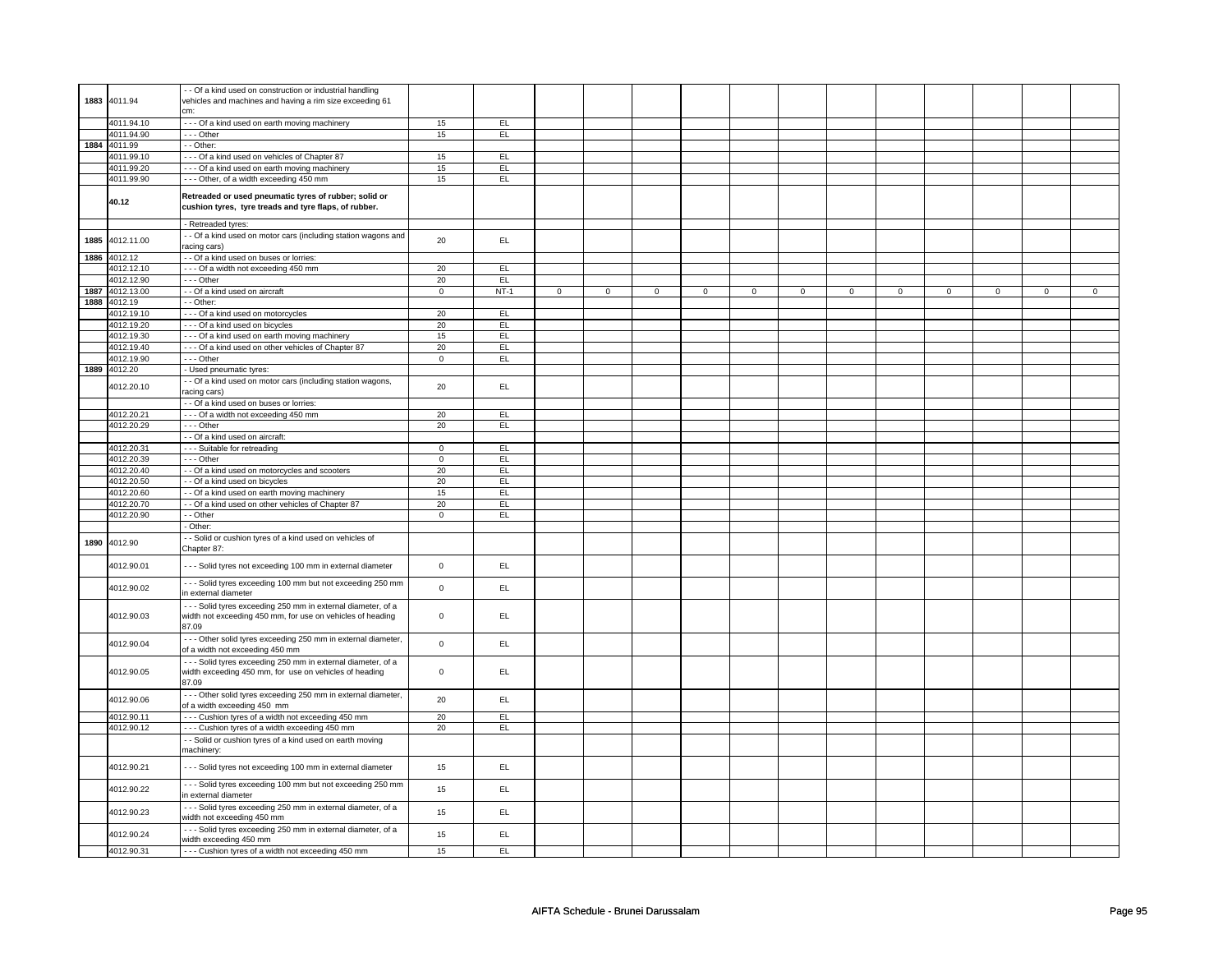|      | 4012.90.32      | --- Cushion tyres of a width exceeding 450 mm                   | 15                  | EL     |                |                |             |                |                     |                |                     |             |             |                |             |                |
|------|-----------------|-----------------------------------------------------------------|---------------------|--------|----------------|----------------|-------------|----------------|---------------------|----------------|---------------------|-------------|-------------|----------------|-------------|----------------|
|      |                 | - Other solid or cushion tyres:                                 |                     |        |                |                |             |                |                     |                |                     |             |             |                |             |                |
|      |                 |                                                                 |                     |        |                |                |             |                |                     |                |                     |             |             |                |             |                |
|      | 4012.90.41      | - - - Solid tyres not exceeding 100 mm in external diameter     | $\mathsf{o}\xspace$ | EL     |                |                |             |                |                     |                |                     |             |             |                |             |                |
|      |                 |                                                                 |                     |        |                |                |             |                |                     |                |                     |             |             |                |             |                |
|      |                 | - - - Solid tyres exceeding 100 mm but not exceeding 250 mm     |                     |        |                |                |             |                |                     |                |                     |             |             |                |             |                |
|      | 4012.90.42      |                                                                 | $\mathsf 0$         | EL.    |                |                |             |                |                     |                |                     |             |             |                |             |                |
|      |                 | in external diameter                                            |                     |        |                |                |             |                |                     |                |                     |             |             |                |             |                |
|      |                 | - - - Solid tyres exceeding 250 mm in external diameter, of a   |                     |        |                |                |             |                |                     |                |                     |             |             |                |             |                |
|      | 4012.90.43      |                                                                 | 20                  | EL.    |                |                |             |                |                     |                |                     |             |             |                |             |                |
|      |                 | width not exceeding 450 mm                                      |                     |        |                |                |             |                |                     |                |                     |             |             |                |             |                |
|      |                 | --- Solid tyres exceeding 250 mm in external diameter, of a     |                     |        |                |                |             |                |                     |                |                     |             |             |                |             |                |
|      | 4012.90.44      | width exceeding 450 mm                                          | 20                  | EL     |                |                |             |                |                     |                |                     |             |             |                |             |                |
|      |                 |                                                                 |                     |        |                |                |             |                |                     |                |                     |             |             |                |             |                |
|      | 4012.90.51      | --- Cushion tyres of a width not exceeding 450 mm               | 20                  | EL     |                |                |             |                |                     |                |                     |             |             |                |             |                |
|      | 4012.90.52      | --- Cushion tyres of a width exceeding 450 mm                   | 20                  | EL     |                |                |             |                |                     |                |                     |             |             |                |             |                |
|      | 4012.90.60      | - - Buffed tyres                                                | 20                  | EL     |                |                |             |                |                     |                |                     |             |             |                |             |                |
|      |                 |                                                                 |                     |        |                |                |             |                |                     |                |                     |             |             |                |             |                |
|      | 4012.90.70      |                                                                 | 20                  | EL     |                |                |             |                |                     |                |                     |             |             |                |             |                |
|      |                 | - Replaceable tyre treads of a width not exceeding 450 mm       |                     |        |                |                |             |                |                     |                |                     |             |             |                |             |                |
|      | 4012.90.80      |                                                                 | 20                  | EL.    |                |                |             |                |                     |                |                     |             |             |                |             |                |
|      |                 | - - Tyre flaps                                                  |                     |        |                |                |             |                |                     |                |                     |             |             |                |             |                |
|      | 4012.90.90      | - - Other                                                       | 20                  | EL.    |                |                |             |                |                     |                |                     |             |             |                |             |                |
|      | 40.13           | Inner tubes, of rubber.                                         |                     |        |                |                |             |                |                     |                |                     |             |             |                |             |                |
|      |                 |                                                                 |                     |        |                |                |             |                |                     |                |                     |             |             |                |             |                |
| 1891 | 4013.10         | - Of a kind used on motor cars (including station wagons and    |                     |        |                |                |             |                |                     |                |                     |             |             |                |             |                |
|      |                 | racing cars), buses or lorries:                                 |                     |        |                |                |             |                |                     |                |                     |             |             |                |             |                |
|      |                 | - - Of a kind used on motor cars:                               |                     |        |                |                |             |                |                     |                |                     |             |             |                |             |                |
|      |                 |                                                                 |                     |        |                |                |             |                |                     |                |                     |             |             |                |             |                |
|      |                 |                                                                 |                     | EL.    |                |                |             |                |                     |                |                     |             |             |                |             |                |
|      | 4013.10.11      | --- Suitable for fitting to tyres of width not exceeding 450 mm | 20                  |        |                |                |             |                |                     |                |                     |             |             |                |             |                |
|      |                 |                                                                 |                     |        |                |                |             |                |                     |                |                     |             |             |                |             |                |
|      | 4013.10.19      | --- Suitable for fitting to tyres of width exceeding 450 mm     | 20                  | EL     |                |                |             |                |                     |                |                     |             |             |                |             |                |
|      |                 |                                                                 |                     |        |                |                |             |                |                     |                |                     |             |             |                |             |                |
|      |                 | - - Of a kind used on buses or lorries:                         |                     |        |                |                |             |                |                     |                |                     |             |             |                |             |                |
|      |                 |                                                                 |                     |        |                |                |             |                |                     |                |                     |             |             |                |             |                |
|      | 4013.10.21      | -- Suitable for fitting to tyres of width not exceeding 450 mm  | 20                  | EL.    |                |                |             |                |                     |                |                     |             |             |                |             |                |
|      |                 |                                                                 |                     |        |                |                |             |                |                     |                |                     |             |             |                |             |                |
|      |                 |                                                                 |                     |        |                |                |             |                |                     |                |                     |             |             |                |             |                |
|      | 4013.10.29      | --- Suitable for fitting to tyres of width exceeding 450 mm     | 20                  | EL     |                |                |             |                |                     |                |                     |             |             |                |             |                |
|      |                 |                                                                 |                     |        |                |                |             |                |                     |                |                     |             |             |                |             |                |
|      | 1892 4013.20.00 | - Of a kind used on bicycles                                    | 20                  | EL.    |                |                |             |                |                     |                |                     |             |             |                |             |                |
|      |                 |                                                                 |                     |        |                |                |             |                |                     |                |                     |             |             |                |             |                |
|      | 1893 4013.90    | - Other:                                                        |                     |        |                |                |             |                |                     |                |                     |             |             |                |             |                |
|      |                 | - Of a kind used on earth moving machinery:                     |                     |        |                |                |             |                |                     |                |                     |             |             |                |             |                |
|      |                 |                                                                 |                     |        |                |                |             |                |                     |                |                     |             |             |                |             |                |
|      | 4013.90.11      | - - Suitable for fitting to tyres of width not exceeding 450 mm | 15                  | EL     |                |                |             |                |                     |                |                     |             |             |                |             |                |
|      |                 |                                                                 |                     |        |                |                |             |                |                     |                |                     |             |             |                |             |                |
|      |                 |                                                                 |                     |        |                |                |             |                |                     |                |                     |             |             |                |             |                |
|      | 4013.90.19      | --- Suitable for fitting to tyres of width exceeding 450 mm     | 15                  | EL     |                |                |             |                |                     |                |                     |             |             |                |             |                |
|      |                 |                                                                 |                     |        |                |                |             |                |                     |                |                     |             |             |                |             |                |
|      | 4013.90.20      | - - Of a kind used on motorcycles or motor scooters             | 20                  | EL     |                |                |             |                |                     |                |                     |             |             |                |             |                |
|      |                 | - - Of a kind used on other vehicles of Chapter 87:             |                     |        |                |                |             |                |                     |                |                     |             |             |                |             |                |
|      |                 |                                                                 |                     |        |                |                |             |                |                     |                |                     |             |             |                |             |                |
|      |                 |                                                                 |                     |        |                |                |             |                |                     |                |                     |             |             |                |             |                |
|      | 4013.90.31      | --- Suitable for fitting to tyres of width not exceeding 450 mm | 20                  | EL.    |                |                |             |                |                     |                |                     |             |             |                |             |                |
|      |                 |                                                                 |                     |        |                |                |             |                |                     |                |                     |             |             |                |             |                |
|      | 4013.90.39      |                                                                 | 20                  | EL.    |                |                |             |                |                     |                |                     |             |             |                |             |                |
|      |                 | --- Suitable for fitting to tyres of width exceeding 450 mm     |                     |        |                |                |             |                |                     |                |                     |             |             |                |             |                |
|      | 4013.90.40      | - - Of a kind used on aircraft                                  | $\mathbf 0$         | EL.    |                |                |             |                |                     |                |                     |             |             |                |             |                |
|      |                 |                                                                 |                     |        |                |                |             |                |                     |                |                     |             |             |                |             |                |
|      |                 | - - Other:                                                      |                     |        |                |                |             |                |                     |                |                     |             |             |                |             |                |
|      |                 |                                                                 |                     |        |                |                |             |                |                     |                |                     |             |             |                |             |                |
|      | 4013.90.91      | -- Suitable for fitting to tyres of width not exceeding 450 mm  | 20                  | EL     |                |                |             |                |                     |                |                     |             |             |                |             |                |
|      |                 |                                                                 |                     |        |                |                |             |                |                     |                |                     |             |             |                |             |                |
|      |                 |                                                                 |                     |        |                |                |             |                |                     |                |                     |             |             |                |             |                |
|      | 4013.90.99      | --- Suitable for fitting to tyres of width exceeding 450 mm     | 20                  | EL     |                |                |             |                |                     |                |                     |             |             |                |             |                |
|      |                 |                                                                 |                     |        |                |                |             |                |                     |                |                     |             |             |                |             |                |
|      |                 | Hygienic or pharmaceutical articles (including teats), of       |                     |        |                |                |             |                |                     |                |                     |             |             |                |             |                |
|      | 40.14           |                                                                 |                     |        |                |                |             |                |                     |                |                     |             |             |                |             |                |
|      |                 | vulcanised rubber other than hard rubber, with or without       |                     |        |                |                |             |                |                     |                |                     |             |             |                |             |                |
|      |                 | fittings of hardened rubber.                                    |                     |        |                |                |             |                |                     |                |                     |             |             |                |             |                |
|      |                 |                                                                 |                     |        |                |                |             |                |                     |                |                     |             |             |                |             |                |
|      | 1894 4014.10.00 | - Sheath contraceptives                                         | $\mathbf 0$         | $NT-1$ | $\mathsf 0$    | $\mathsf 0$    | $\mathsf 0$ | $\mathsf 0$    | $\mathsf 0$         | $\mathsf 0$    | $\mathsf 0$         | $\mathsf 0$ | $\mathsf 0$ | $\mathsf 0$    | $\mathsf 0$ | $\mathsf 0$    |
|      | 1895 4014.90    | - Other:                                                        |                     |        |                |                |             |                |                     |                |                     |             |             |                |             |                |
|      |                 |                                                                 |                     |        |                |                |             |                |                     |                |                     |             |             |                |             |                |
|      | 4014.90.10      | - - Teats for feeding bottles and similar kinds                 | $\mathbf 0$         | $NT-1$ | $\mathbf 0$    | $\mathbf 0$    | $\mathbf 0$ | $\mathbf 0$    | $\mathbf 0$         | $\mathbf 0$    | $\mathbf 0$         | $\mathbf 0$ | $\mathbf 0$ | $\mathbf 0$    | $\mathbf 0$ | $\mathbf 0$    |
|      | 4014.90.20      | - - Soothers                                                    | $\mathbf 0$         | $NT-1$ | $\mathsf 0$    | $\mathbf 0$    | $\mathsf 0$ | $\mathbf 0$    | $\mathsf 0$         | $\mathbf 0$    | $\mathsf 0$         | $\mathbf 0$ | $\mathsf 0$ | $\mathbf 0$    | $\mathsf 0$ | $\mathbf 0$    |
|      |                 |                                                                 |                     |        |                |                |             |                |                     |                |                     |             |             |                |             |                |
|      | 4014.90.30      | -- Ice or hot water bags                                        | $\mathsf 0$         | $NT-1$ | $\overline{0}$ | $\mathbf 0$    | $\mathsf 0$ | $\mathbf 0$    | $\mathsf 0$         | $\mathbf 0$    | $\mathsf 0$         | $\mathbf 0$ | $\mathsf 0$ | $\mathbf 0$    | $\mathsf 0$ | $\mathbf 0$    |
|      | 4014.90.90      | - - Other                                                       | $\mathbf 0$         | $NT-1$ | $\mathsf 0$    | $\mathsf 0$    | $\mathsf 0$ | $\mathbf 0$    | $\mathsf{O}\xspace$ | $\mathsf 0$    | $\mathsf{O}\xspace$ | $\mathbf 0$ | $\mathbf 0$ | $\mathsf 0$    | 0           | $\mathbf 0$    |
|      |                 |                                                                 |                     |        |                |                |             |                |                     |                |                     |             |             |                |             |                |
|      |                 | Articles of apparel and clothing accessories (including         |                     |        |                |                |             |                |                     |                |                     |             |             |                |             |                |
|      | 40.15           | gloves, mittens and mitts), for all purposes, of vulcanised     |                     |        |                |                |             |                |                     |                |                     |             |             |                |             |                |
|      |                 |                                                                 |                     |        |                |                |             |                |                     |                |                     |             |             |                |             |                |
|      |                 | rubber other than hard rubber.                                  |                     |        |                |                |             |                |                     |                |                     |             |             |                |             |                |
|      |                 |                                                                 |                     |        |                |                |             |                |                     |                |                     |             |             |                |             |                |
|      |                 | - Gloves, mittens and mitts:                                    |                     |        |                |                |             |                |                     |                |                     |             |             |                |             |                |
|      | 1896 4015.11.00 | - Surgical                                                      | $\mathbf 0$         | $NT-1$ | $\mathsf 0$    | $\mathbf 0$    | $\mathbf 0$ | $\mathbf 0$    | $\mathbf 0$         | $\mathbf 0$    | $\mathbf 0$         | $\mathbf 0$ | 0           | $\mathbf 0$    | $\mathbf 0$ | $\mathsf 0$    |
|      |                 |                                                                 |                     |        |                |                |             |                |                     |                |                     |             |             |                |             |                |
|      | 1897 4015.19.00 | - - Other                                                       | $\mathbf 0$         | NT-1   | $\mathbf 0$    | 0              | $\mathbf 0$ | 0              | $\mathbf 0$         | 0              | $\mathbf 0$         | 0           | 0           | 0              | 0           | 0              |
|      | 1898 4015.90    | Other:                                                          |                     |        |                |                |             |                |                     |                |                     |             |             |                |             |                |
|      | 4015.90.10      | - - Diving suits                                                | $\mathbf 0$         | $NT-1$ | $\overline{0}$ | $\overline{0}$ | $\mathsf 0$ | $\overline{0}$ | $\mathsf 0$         | $\overline{0}$ | $\mathsf 0$         | $\mathbf 0$ | $\mathsf 0$ | $\overline{0}$ | $\mathsf 0$ | $\overline{0}$ |
|      |                 |                                                                 |                     |        |                |                |             |                |                     |                |                     |             |             |                |             |                |
|      | 4015.90.20      | - - Of a kind plated with lead for X-ray protection             | $\mathbf 0$         | $NT-1$ | $\mathbf 0$    | 0              | $\mathbf 0$ | 0              | $\mathbf 0$         | 0              | $\mathbf 0$         | 0           | 0           | 0              | 0           | $\mathbf 0$    |
|      |                 |                                                                 |                     |        |                |                |             |                |                     |                |                     |             |             |                |             |                |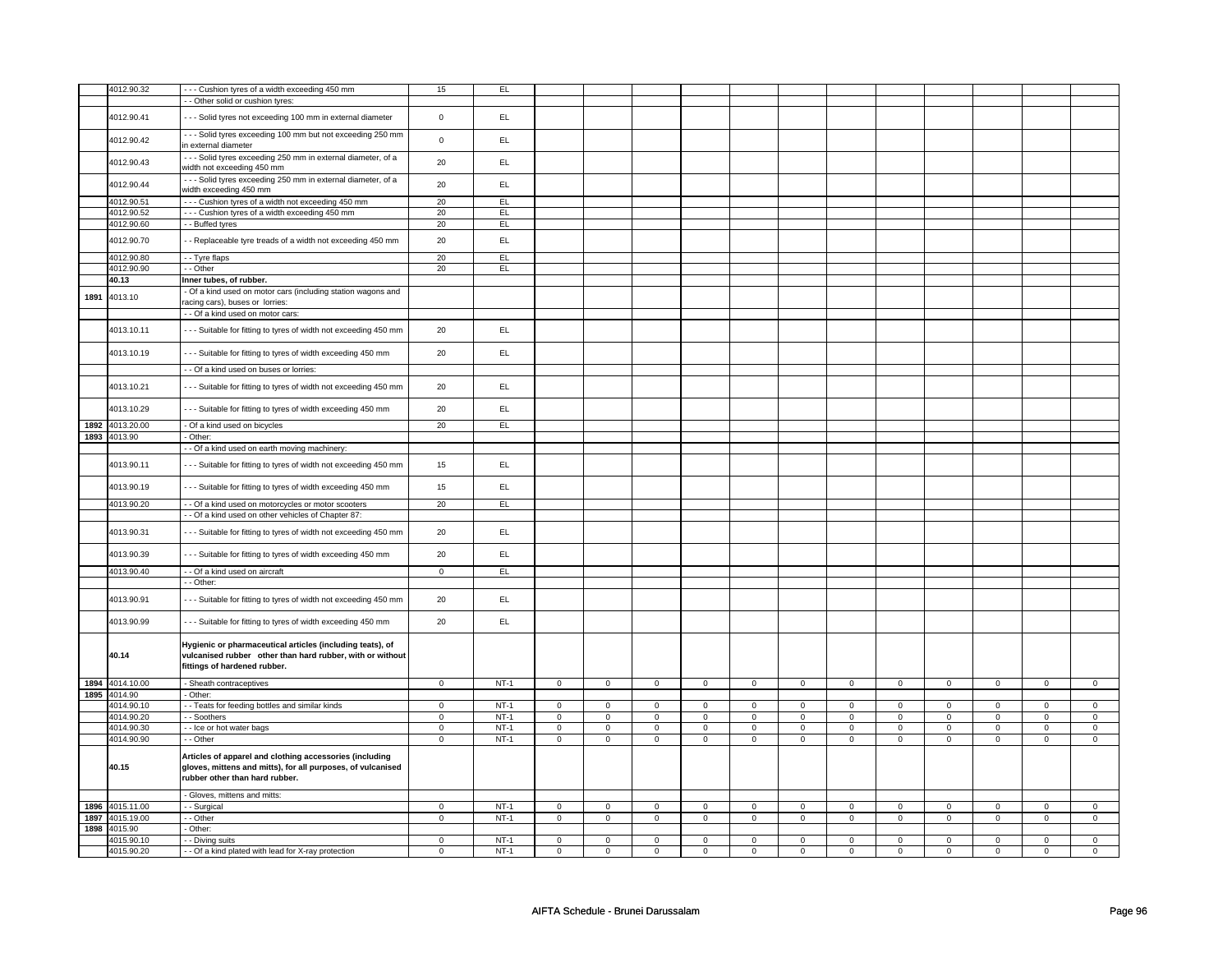|      | 4015.90.90      | - - Other                                                      | $\mathbf 0$    | $NT-1$      | $\mathbf 0$    | $\mathbf 0$    | $\mathbf{0}$   | $\mathbf 0$    | $\mathbf 0$    | $\mathbf 0$    | $\mathbf 0$    | $\mathbf 0$    | $\mathbf 0$    | $\mathbf{0}$   | $\mathbf 0$    | $\mathbf 0$    |
|------|-----------------|----------------------------------------------------------------|----------------|-------------|----------------|----------------|----------------|----------------|----------------|----------------|----------------|----------------|----------------|----------------|----------------|----------------|
|      | 40.16           | Other articles of vulcanised rubber other than hard rubber     |                |             |                |                |                |                |                |                |                |                |                |                |                |                |
|      |                 |                                                                |                |             |                |                |                |                |                |                |                |                |                |                |                |                |
|      | 1899 4016.10.00 | - Of cellular rubber                                           | $\overline{0}$ | $NT-1$      | $\overline{0}$ | $\overline{0}$ | $\overline{0}$ | $\overline{0}$ | $\overline{0}$ | $\overline{0}$ | $\overline{0}$ | $\overline{0}$ | $\overline{0}$ | $\overline{0}$ | $\overline{0}$ | $\overline{0}$ |
|      |                 | Other:                                                         |                |             |                |                |                |                |                |                |                |                |                |                |                |                |
|      | 1900 4016.91    | - Floor coverings and mats:                                    |                |             |                |                |                |                |                |                |                |                |                |                |                |                |
|      |                 |                                                                |                |             |                |                |                |                |                |                |                |                |                |                |                |                |
|      | 4016.91.10      | - - - Mats                                                     | 10             | EL          |                |                |                |                |                |                |                |                |                |                |                |                |
|      | 4016.91.90      | --- Other                                                      | $\mathbf 0$    | EL          |                |                |                |                |                |                |                |                |                |                |                |                |
|      | 1901 4016.92.00 | - - Erasers                                                    | $\mathbf 0$    | $NT-1$      | $\mathbf 0$    | $\mathbf 0$    | $\mathbf{0}$   | $\mathbf 0$    | $\mathbf{0}$   | $\mathbf 0$    | 0              | $\mathbf 0$    | $\mathbf{0}$   | $\mathbf 0$    | 0              | 0              |
| 1902 | 4016.93         | - Gaskets, washers and other seals:                            |                |             |                |                |                |                |                |                |                |                |                |                |                |                |
|      | 4016.93.10      | --- Packing for electrolytic capacitors                        | $\mathbf 0$    | $NT-1$      | $\mathsf 0$    | $\mathbf 0$    | $\mathbf 0$    | $\mathbf 0$    | $\mathbf 0$    | $\mathbf 0$    | $\mathbf 0$    | $\mathbf 0$    | $\mathsf 0$    | $\mathbf 0$    | $\Omega$       | $\mathbf 0$    |
|      | 4016.93.90      | $--$ Other                                                     | $\overline{0}$ | $NT-1$      | $\overline{0}$ | $\overline{0}$ | $\overline{0}$ | $\overline{0}$ | $\overline{0}$ | $\overline{0}$ | $\mathbf 0$    | $\overline{0}$ | $\overline{0}$ | $\overline{0}$ | $\mathbf 0$    | $\overline{0}$ |
|      |                 |                                                                | $\mathbf 0$    |             | $\mathbf{0}$   | $\mathbf 0$    | $\mathbf{0}$   | $\mathbf{0}$   | $\mathbf{0}$   | $\mathbf{0}$   | $\mathbf 0$    | $\mathbf{0}$   | $\mathbf 0$    | $\mathbf{0}$   | $\mathbf 0$    | $\mathbf{0}$   |
|      | 1903 4016.94.00 | - - Boat or dock fenders, whether or not inflatable            |                | $NT-1$      |                |                |                |                |                |                |                |                |                |                |                |                |
|      | 1904 4016.95.00 | - - Other inflatable articles                                  | $\mathbf 0$    | $NT-1$      | $\mathsf 0$    | $\mathbf 0$    | 0              | $\mathbf 0$    | 0              | $\mathbf 0$    | 0              | $\mathbf 0$    | 0              | $\mathbf 0$    | 0              | $\mathbf 0$    |
|      | 1905 4016.99    | - - Other:                                                     |                |             |                |                |                |                |                |                |                |                |                |                |                |                |
|      |                 | - - - Parts and accessories for vehicles of Chapter 87:        |                |             |                |                |                |                |                |                |                |                |                |                |                |                |
|      |                 | - - - - For motor vehicles of headings 87.02, 87.03, 87.04,    |                |             |                |                |                |                |                |                |                |                |                |                |                |                |
|      | 4016.99.11      | 87.05 and 87.11                                                | 20             | EL          |                |                |                |                |                |                |                |                |                |                |                |                |
|      |                 |                                                                |                |             |                |                |                |                |                |                |                |                |                |                |                |                |
|      | 4016.99.12      | - - - - For motor vehicles of headings 87.09, 87.13, 87.15 and | 20             | EL          |                |                |                |                |                |                |                |                |                |                |                |                |
|      |                 | 87.16                                                          |                |             |                |                |                |                |                |                |                |                |                |                |                |                |
|      | 4016.99.13      | - - - - Mudguards for bicycles                                 | 20             | EL          |                |                |                |                |                |                |                |                |                |                |                |                |
|      | 4016.99.14      | - - - - Other bicycle parts                                    | 20             | E           |                |                |                |                |                |                |                |                |                |                |                |                |
|      | 4016.99.15      | - - - - Accessories for bicycles                               | 20             | EL.         |                |                |                |                |                |                |                |                |                |                |                |                |
|      | 4016.99.16      | - - - - For carriages for disabled persons                     | $\overline{0}$ | EL          |                |                |                |                |                |                |                |                |                |                |                |                |
|      | 4016.99.19      | $- - -$ Other                                                  | $\mathsf 0$    | EL          |                |                |                |                |                |                |                |                |                |                |                |                |
|      |                 |                                                                |                |             |                |                |                |                |                |                |                |                |                |                |                |                |
|      | 4016.99.20      | --- Parts and accessories of rotochutes of heading 88.04       | $\mathsf 0$    | EL          |                |                |                |                |                |                |                |                |                |                |                |                |
|      |                 |                                                                |                |             |                |                |                |                |                |                |                |                |                |                |                |                |
|      | 4016.99.30      | --- Rubber bands                                               | $\overline{0}$ | EL          |                |                |                |                |                |                |                |                |                |                |                |                |
|      | 4016.99.40      | --- Deck fenders                                               | $\overline{0}$ | EL          |                |                |                |                |                |                |                |                |                |                |                |                |
|      |                 |                                                                |                |             |                |                |                |                |                |                |                |                |                |                |                |                |
|      | 4016.99.50      | --- Other articles of a kind used in machinery or mechanical   | $\mathbf 0$    | EL.         |                |                |                |                |                |                |                |                |                |                |                |                |
|      |                 | or electrical appliances, or for other technical uses          |                |             |                |                |                |                |                |                |                |                |                |                |                |                |
|      |                 |                                                                |                |             |                |                |                |                |                |                |                |                |                |                |                |                |
|      |                 | $--$ Other:                                                    |                |             |                |                |                |                |                |                |                |                |                |                |                |                |
|      | 4016.99.91      | $- - -$ Rail pad                                               | $\overline{0}$ | E           |                |                |                |                |                |                |                |                |                |                |                |                |
|      |                 | - Structural bearings including bridge bearings, other than    |                | EL          |                |                |                |                |                |                |                |                |                |                |                |                |
|      | 4016.99.92      | rail pad                                                       | $\mathsf 0$    |             |                |                |                |                |                |                |                |                |                |                |                |                |
|      |                 | - - - - Rubber grommets and rubber covers for automative       |                |             |                |                |                |                |                |                |                |                |                |                |                |                |
|      | 4016.99.93      | wiring harness                                                 | $\mathsf 0$    | EL          |                |                |                |                |                |                |                |                |                |                |                |                |
|      |                 |                                                                |                |             |                |                |                |                |                |                |                |                |                |                |                |                |
|      | 4016.99.94      | ---- Table mats and table covers                               | $\overline{0}$ | EL          |                |                |                |                |                |                |                |                |                |                |                |                |
|      | 4016.99.95      | - - - - Stoppers for pharmaceutical use                        | $\mathsf 0$    | <b>EL</b>   |                |                |                |                |                |                |                |                |                |                |                |                |
|      | 4016.99.99      | - - - - Other                                                  | $\mathsf 0$    | E           |                |                |                |                |                |                |                |                |                |                |                |                |
|      |                 |                                                                |                |             |                |                |                |                |                |                |                |                |                |                |                |                |
|      | 1906 4017.00.00 | Hard rubber (for example, ebonite) in all forms, including     | $\mathbf 0$    | <b>NT-1</b> | $\mathbf 0$    | $\mathbf{0}$   | $\mathbf 0$    | $\mathbf{0}$   | $\mathbf 0$    | $\mathbf{0}$   | $\mathbf 0$    | $\mathbf{0}$   | $\mathbf 0$    | $\mathbf{0}$   | $\mathbf 0$    | $\mathbf{0}$   |
|      |                 | waste and scrap; articles of hard rubber.                      |                |             |                |                |                |                |                |                |                |                |                |                |                |                |
|      |                 |                                                                |                |             |                |                |                |                |                |                |                |                |                |                |                |                |
|      |                 | Raw hides and skins of bovine (including buffalo) or           |                |             |                |                |                |                |                |                |                |                |                |                |                |                |
|      |                 | equine animals (fresh, or salted, dried, limed, pickled or     |                |             |                |                |                |                |                |                |                |                |                |                |                |                |
|      | 41.01           | otherwise preserved, but not tanned, parchment-dressed         |                |             |                |                |                |                |                |                |                |                |                |                |                |                |
|      |                 | or further prepared), whether or not dehaired or split.        |                |             |                |                |                |                |                |                |                |                |                |                |                |                |
|      |                 |                                                                |                |             |                |                |                |                |                |                |                |                |                |                |                |                |
|      |                 |                                                                |                |             |                |                |                |                |                |                |                |                |                |                |                |                |
|      |                 | Whole hides and skins, of a weight per skin not exceeding 8    |                |             |                |                |                |                |                |                |                |                |                |                |                |                |
|      | 1907 4101.20.00 | kg when simply dried, 10 kg when dry-salted, or 16 kg when     | $\mathsf 0$    | $NT-1$      | $\mathsf 0$    | $\mathbf 0$    | $\mathbf 0$    | $\mathbf{0}$   | $\mathbf 0$    | $\mathbf{0}$   | $\mathbf 0$    | $\mathbf{0}$   | $\mathbf 0$    | $\mathbf{0}$   | $\mathbf 0$    | $\mathbf{0}$   |
|      |                 | fresh, wet-salted or otherwise preserved                       |                |             |                |                |                |                |                |                |                |                |                |                |                |                |
|      |                 |                                                                |                |             |                |                |                |                |                |                |                |                |                |                |                |                |
|      | 1908 4101.50.00 | - Whole hides and skins, of a weight exceeding 16 kg           | $\mathbf 0$    | $NT-1$      | $\mathbf 0$    | $\mathbf 0$    | $\mathbf 0$    | $\mathbf 0$    | $\mathbf 0$    | $\mathbf 0$    | $\mathbf 0$    | $\mathbf{0}$   | $\mathbf 0$    | $\mathbf 0$    | $\mathbf 0$    | $\mathbf 0$    |
|      | 1909 4101.90.00 | Other, including butts, bends and bellies                      | $\mathbf 0$    | $NT-1$      | $\mathsf 0$    | $\mathbf 0$    | $\mathbf 0$    | $\mathbf 0$    | $\mathbf 0$    | $\mathbf{0}$   | $\mathbf 0$    | $\mathbf{0}$   | $\mathbf 0$    | $\mathbf 0$    | $\mathbf 0$    | $\mathbf{0}$   |
|      |                 |                                                                |                |             |                |                |                |                |                |                |                |                |                |                |                |                |
|      |                 | Raw skins of sheep or lambs (fresh, or salted, dried, limed,   |                |             |                |                |                |                |                |                |                |                |                |                |                |                |
|      |                 | pickled or otherwise preserved, but not tanned, parchment-     |                |             |                |                |                |                |                |                |                |                |                |                |                |                |
|      | 41.02           | dressed or further prepared), whether or not with wool on      |                |             |                |                |                |                |                |                |                |                |                |                |                |                |
|      |                 | or split, other than those excluded by Note 1(c) to this       |                |             |                |                |                |                |                |                |                |                |                |                |                |                |
|      |                 | Chapter.                                                       |                |             |                |                |                |                |                |                |                |                |                |                |                |                |
|      |                 |                                                                |                |             |                |                |                |                |                |                |                |                |                |                |                |                |
|      | 1910 4102.10.00 | - With wool on                                                 | $\mathbf 0$    | $NT-1$      | $\mathsf 0$    | $\mathbf 0$    | $\mathbf 0$    | $\mathbf 0$    | $\mathbf 0$    | $\mathsf 0$    | $\mathbf 0$    | $\mathbf 0$    | $\mathsf 0$    | $\mathbf 0$    | $\mathbf 0$    | $\mathbf 0$    |
|      |                 | - Without wool on:                                             |                |             |                |                |                |                |                |                |                |                |                |                |                |                |
|      | 1911 4102.21.00 | - - Pickled                                                    | $\mathsf 0$    | $NT-1$      | $\mathsf 0$    | $\mathbf 0$    | $\mathbf 0$    | $\mathsf 0$    | $\mathbf 0$    | $\mathsf 0$    | $\mathbf 0$    | $\mathbf 0$    | $\mathsf 0$    | $\mathbf 0$    | $\Omega$       | 0              |
|      | 1912 4102.29.00 | - Other                                                        | $\Omega$       | $NT-1$      | $\mathbf 0$    | $\mathbf 0$    | $\mathbf 0$    | $\mathbf 0$    | $\mathbf 0$    | $\mathbf 0$    | $\Omega$       | $\mathbf 0$    | $\mathbf 0$    | $\mathbf 0$    | $\Omega$       | $\mathbf{0}$   |
|      |                 |                                                                |                |             |                |                |                |                |                |                |                |                |                |                |                |                |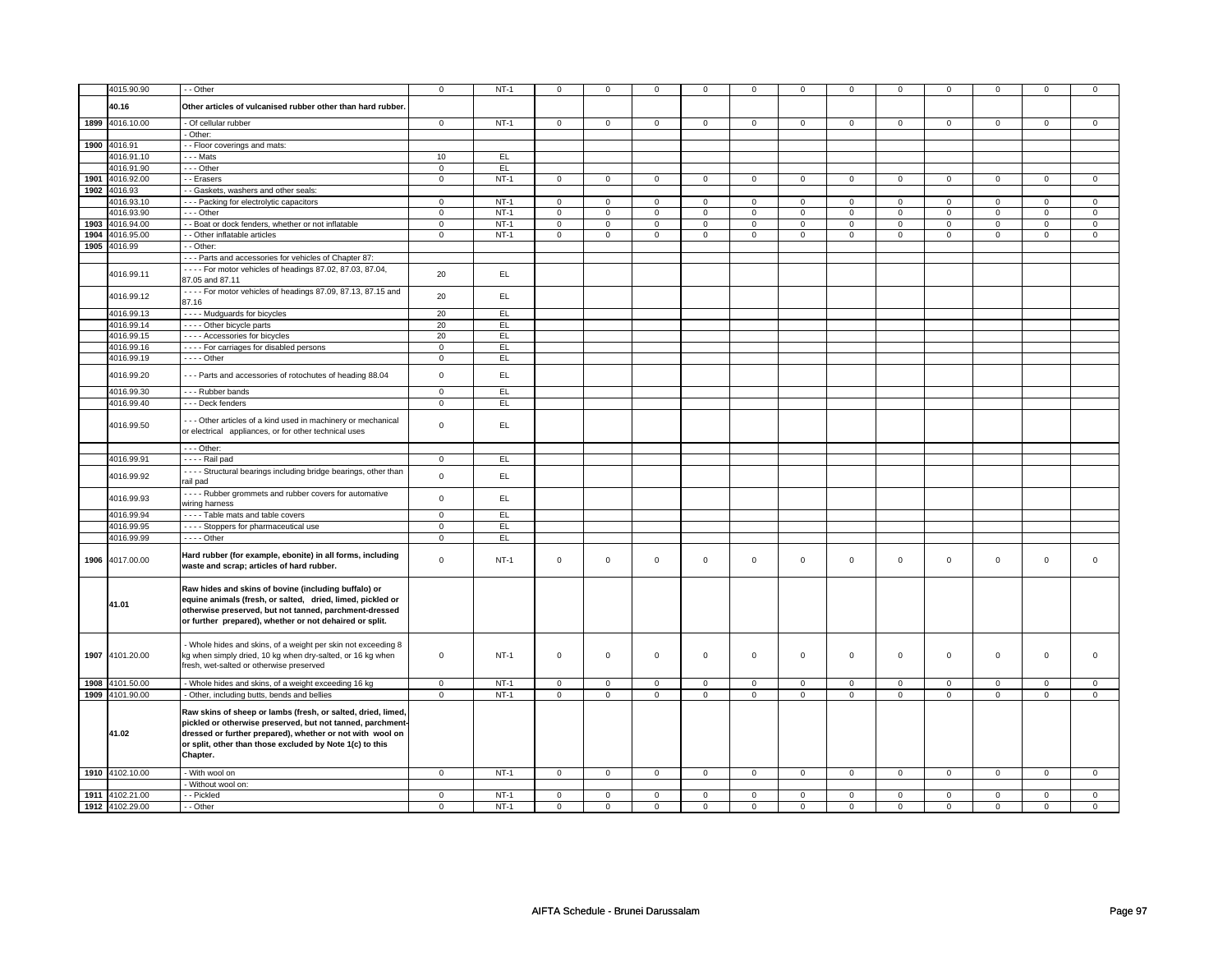|      | 41.03           | Other raw hides and skins (fresh, or salted, dried, limed,<br>pickled or otherwise preserved, but not tanned,<br>parchment-dressed or further prepared), whether or not<br>dehaired or split, other than those excluded by Note 1(b) or<br>Note 1(c) to this Chapter. |              |                  |              |                |              |                |              |                |              |              |                     |                |              |                |
|------|-----------------|-----------------------------------------------------------------------------------------------------------------------------------------------------------------------------------------------------------------------------------------------------------------------|--------------|------------------|--------------|----------------|--------------|----------------|--------------|----------------|--------------|--------------|---------------------|----------------|--------------|----------------|
|      | 1913 4103.10.00 | - Of goats or kids                                                                                                                                                                                                                                                    | $^{\circ}$   | $NT-1$           | $\mathbf{0}$ | $\mathbf{0}$   | $^{\circ}$   | $\mathbf{0}$   | $\mathbf{0}$ | $\mathbf{0}$   | $\mathbf 0$  | $\mathbf{0}$ | $\mathbf 0$         | $\mathbf 0$    | $\mathbf 0$  | $\mathbf 0$    |
| 1914 | 4103.20.00      | - Of reptiles                                                                                                                                                                                                                                                         | $\mathbf 0$  | $NT-1$           | $\mathsf 0$  | $\overline{0}$ | $\mathsf 0$  | $\overline{0}$ | $\mathsf 0$  | $\overline{0}$ | $\mathsf 0$  | $\mathsf 0$  | $\mathsf 0$         | $\overline{0}$ | $\mathbf 0$  | $\overline{0}$ |
| 1915 | 4103.30.00      | - Of swine                                                                                                                                                                                                                                                            | $\mathbf 0$  | $NT-1$           | $\mathbf 0$  | $\mathsf 0$    | $\mathbf 0$  | $\mathbf 0$    | $\mathbf 0$  | $\mathbf 0$    | $\mathsf 0$  | $\mathbf 0$  | $\mathsf 0$         | $\mathbf 0$    | $\mathbf 0$  | $\mathbf 0$    |
|      | 1916 4103.90.00 | - Other                                                                                                                                                                                                                                                               | $\mathsf 0$  | $NT-1$           | $\mathsf 0$  | $\mathsf 0$    | $\mathbf 0$  | $\mathsf 0$    | $\mathsf 0$  | $\mathsf 0$    | $\mathbf 0$  | $\mathsf 0$  | $\mathbf 0$         | $\mathsf 0$    | $\mathbf 0$  | $\mathbf 0$    |
|      | 41.04           | Tanned or crust hides and skins of bovine (including<br>buffalo) or equine animals, without hair on, whether or not<br>split, but not further prepared.<br>- In the wet state (including wet-blue):                                                                   |              |                  |              |                |              |                |              |                |              |              |                     |                |              |                |
|      |                 |                                                                                                                                                                                                                                                                       |              |                  |              |                |              |                |              |                |              |              |                     |                |              |                |
| 1917 | 4104.11         | - - Full grains, unsplit; grain splits                                                                                                                                                                                                                                |              |                  |              |                |              |                |              |                |              |              |                     |                |              |                |
|      | 4104.11.10      | --- Chrome-wet-blue hides and skins                                                                                                                                                                                                                                   | $\mathbf 0$  | $NT-1$           | $\mathbf 0$  | $\mathsf 0$    | $\mathbf 0$  | $\mathbf 0$    | $\mathbf 0$  | $\mathbf 0$    | $\mathbf 0$  | $\mathbf 0$  | $\mathbf 0$         | $\mathbf 0$    | 0            | $\mathbf 0$    |
|      | 4104.11.20      | - - - Bovine leather, vegetable pre-tanned                                                                                                                                                                                                                            | $\mathbf 0$  | $NT-1$           | $\mathsf 0$  | $\mathsf 0$    | $\mathsf 0$  | $\mathbf 0$    | $\mathsf 0$  | $\mathsf 0$    | $\mathsf 0$  | $\mathbf 0$  | $\mathsf 0$         | $\mathbf 0$    | $\mathsf 0$  | $\mathbf 0$    |
|      | 4104.11.90      | - - - Other                                                                                                                                                                                                                                                           | $\mathbf 0$  | $NT-1$           | $\mathbf 0$  | $\mathsf 0$    | $\mathbf 0$  | $\mathbf 0$    | $\mathbf 0$  | $\mathbf 0$    | $\mathsf 0$  | $\mathbf 0$  | $\mathbf 0$         | $\mathbf 0$    | $\mathbf 0$  | $\mathbf 0$    |
| 1918 | 4104.19         | - - Other:                                                                                                                                                                                                                                                            |              |                  |              |                |              |                |              |                |              |              |                     |                |              |                |
|      | 4104.19.10      | - - - Chrome-wet-blue hides and skins                                                                                                                                                                                                                                 | $\mathbf 0$  | $NT-1$           | $\mathbf 0$  | $\mathsf 0$    | $\mathbf 0$  | $\mathbf 0$    | $\mathsf 0$  | $\mathbf 0$    | $\mathbf 0$  | $\mathbf 0$  | $\mathsf 0$         | $\mathbf 0$    | 0            | 0              |
|      | 4104.19.20      | --- Bovine leather, vegetable pre-tanned                                                                                                                                                                                                                              | $\mathbf 0$  | $NT-1$           | $\mathbf 0$  | $\overline{0}$ | $\mathbf 0$  | $\mathbf 0$    | $\mathsf 0$  | $\mathsf 0$    | $\mathbf 0$  | $\mathsf 0$  | $\mathsf 0$         | $\mathbf 0$    | $\mathbf 0$  | $\mathbf 0$    |
|      | 4104.19.90      | --- Other                                                                                                                                                                                                                                                             | $\mathbf 0$  | $NT-1$           | $\mathbf 0$  | $\mathsf 0$    | $\mathbf 0$  | $\mathbf 0$    | $\mathbf 0$  | $\mathbf 0$    | $\mathbf 0$  | $\mathbf 0$  | $\mathbf 0$         | $\mathbf 0$    | $\mathbf 0$  | $\mathbf 0$    |
|      |                 | - In the dry state (crust):                                                                                                                                                                                                                                           |              |                  |              |                |              |                |              |                |              |              |                     |                |              |                |
|      | 1919 4104.41    | - Full grains, unsplit; grain splits:                                                                                                                                                                                                                                 |              |                  |              |                |              |                |              |                |              |              |                     |                |              |                |
|      | 4104.41.10      | --- Crust vegetable (semi-tanned) hides and skins                                                                                                                                                                                                                     | $\mathbf 0$  | $NT-1$           | $\mathsf 0$  | $\mathsf 0$    | 0            | $\mathbf 0$    | 0            | $\mathsf 0$    | $\mathbf 0$  | $\mathbf 0$  | 0                   | $\mathbf 0$    | 0            | $\mathbf 0$    |
|      | 4104.41.90      | --- Other                                                                                                                                                                                                                                                             | $\mathbf 0$  | $NT-1$           | $\mathbf 0$  | $\mathsf 0$    | $\mathbf 0$  | $\mathbf 0$    | $\mathbf 0$  | $\mathbf 0$    | $\mathbf 0$  | $\mathbf 0$  | $\mathbf 0$         | $\mathbf 0$    | $\mathbf 0$  | $\mathbf 0$    |
| 1920 | 4104.49         | - - Other:                                                                                                                                                                                                                                                            |              |                  |              |                |              |                |              |                |              |              |                     |                |              |                |
|      | 4104.49.10      | - - - Crust vegetable (semi-tanned) hides and skins                                                                                                                                                                                                                   | $\mathbf 0$  | $NT-1$           | $\mathbf 0$  | $\mathbf 0$    | $\mathbf 0$  | $\mathbf 0$    | $\mathbf 0$  | $\mathbf 0$    | $\mathbf 0$  | $\mathbf 0$  | $\mathbf 0$         | $\mathbf 0$    | 0            | $\mathbf 0$    |
|      | 4104.49.90      | --- Other                                                                                                                                                                                                                                                             | $\mathbf 0$  | $NT-1$           | $\mathsf 0$  | $\mathbf 0$    | $\mathsf 0$  | $\mathsf 0$    | $\mathsf 0$  | $\mathsf 0$    | $\mathsf{O}$ | $\mathsf 0$  | $\mathsf 0$         | $\mathbf 0$    | $\mathsf 0$  | $\mathbf 0$    |
|      | 41.05           | Tanned or crust skins of sheep or lambs, without wool on,<br>whether or not split, but not further prepared.                                                                                                                                                          |              |                  |              |                |              |                |              |                |              |              |                     |                |              |                |
|      |                 |                                                                                                                                                                                                                                                                       |              |                  |              |                |              |                |              |                |              |              |                     |                |              |                |
|      | 1921 4105.10    | - In the wet state (including wet-blue):                                                                                                                                                                                                                              |              |                  |              |                |              |                |              |                |              |              |                     |                |              |                |
|      | 4105.10.10      | - - Alum tanned                                                                                                                                                                                                                                                       | $\mathbf 0$  | $NT-1$           | $\mathbf 0$  | $\mathsf 0$    | $\mathbf 0$  | $\mathbf 0$    | $\mathbf 0$  | $\mathbf 0$    | $\mathsf 0$  | $\mathbf 0$  | $\mathsf 0$         | $\mathbf 0$    | $\Omega$     | $\mathbf 0$    |
|      | 4105.10.20      | - - Vegetable pre-tanned                                                                                                                                                                                                                                              | $\mathbf 0$  | $NT-1$           | $\mathsf 0$  | $\mathsf 0$    | $\mathbf 0$  | $\mathsf 0$    | $\mathsf 0$  | $\mathsf 0$    | $\mathbf 0$  | $\mathsf 0$  | $\mathbf 0$         | $\mathsf 0$    | $\mathbf 0$  | $\mathsf 0$    |
|      | 4105.10.30      | - - Chrome-wet-blue skins                                                                                                                                                                                                                                             | $\mathbf 0$  | $NT-1$           | $\mathsf 0$  | $\mathsf 0$    | $\mathsf 0$  | $\mathbf 0$    | $\mathsf 0$  | $\mathbf 0$    | $\mathsf 0$  | $\mathbf 0$  | $\mathsf 0$         | $\mathbf 0$    | $\mathbf 0$  | $\mathsf 0$    |
|      | 4105.10.90      | - - Other                                                                                                                                                                                                                                                             | $\mathbf 0$  | $NT-1$           | $\mathsf 0$  | $\mathbf 0$    | $\mathsf 0$  | $\mathsf 0$    | $\mathsf 0$  | $\mathsf 0$    | $\mathsf 0$  | $\mathsf 0$  | $\mathsf{O}\xspace$ | $\mathsf 0$    | $\mathbf 0$  | $\mathbf{0}$   |
|      | 1922 4105.30.00 | - In the dry state (crust)                                                                                                                                                                                                                                            | $\mathbf 0$  | $NT-1$           | 0            | $\mathbf 0$    | $\mathbf 0$  | $\mathbf 0$    | $\mathbf 0$  | $\mathbf 0$    | $\mathbf 0$  | $\mathbf 0$  | $\mathbf 0$         | $\mathbf 0$    | 0            | $\mathbf 0$    |
|      | 41.06           | Tanned or crust hides and skins of other animals, without<br>wool or hair on, whether or not split, but not further<br>prepared.                                                                                                                                      |              |                  |              |                |              |                |              |                |              |              |                     |                |              |                |
|      |                 | - Of goats or kids:                                                                                                                                                                                                                                                   |              |                  |              |                |              |                |              |                |              |              |                     |                |              |                |
|      | 1923 4106.21    | - - In the wet state (including wet-blue):                                                                                                                                                                                                                            |              |                  |              |                |              |                |              |                |              |              |                     |                |              |                |
|      | 4106.21.10      | - - - Vegetable pre-tanned                                                                                                                                                                                                                                            | $\mathbf 0$  | $NT-1$           | $\mathbf 0$  | $\mathsf 0$    | $\mathbf 0$  | $\mathbf 0$    | $\mathsf 0$  | $\mathbf 0$    | $\mathbf 0$  | $\mathbf 0$  | $\mathbf 0$         | $\mathbf 0$    | $\Omega$     | $\mathbf 0$    |
|      | 4106.21.20      | - - - Chrome-wet-blue skins                                                                                                                                                                                                                                           | $\mathbf 0$  | $NT-1$           | $\mathsf 0$  | $\mathsf 0$    | $\mathbf 0$  | $\mathsf 0$    | $\mathbf 0$  | $\mathsf 0$    | $\mathbf 0$  | $\mathbf 0$  | $\mathbf 0$         | $\mathsf 0$    | 0            | $\mathbf{0}$   |
|      | 4106.21.90      | --- Other                                                                                                                                                                                                                                                             | $\mathbf 0$  | $NT-1$           | $\mathbf 0$  | 0              | $\mathbf 0$  | $\mathbf 0$    | $\mathbf 0$  | $\mathbf 0$    | $\mathbf 0$  | $\mathbf 0$  | $\mathbf 0$         | $\mathbf 0$    | 0            | $\mathbf 0$    |
| 1924 | 4106.22.00      | - - In the dry state (crust)                                                                                                                                                                                                                                          | $\mathbf 0$  | $NT-1$           | $\Omega$     | $\mathsf 0$    | $\Omega$     | $\mathbf 0$    | $\mathbf 0$  | $\mathbf 0$    | $\mathbf 0$  | $\mathbf 0$  | $\Omega$            | $\mathbf 0$    | $\mathbf 0$  | $\mathbf 0$    |
|      |                 | - Of swine:                                                                                                                                                                                                                                                           |              |                  |              |                |              |                |              |                |              |              |                     |                |              |                |
| 1925 | 4106.31         | - - In the wet state (including wet-blue):                                                                                                                                                                                                                            |              |                  |              |                |              |                |              |                |              |              |                     |                |              |                |
|      | 4106.31.10      | - - - Chrome-wet-blue skins                                                                                                                                                                                                                                           | $\mathbf 0$  | $NT-1$           | $\mathbf 0$  | $\mathbf 0$    | $\Omega$     | $\mathbf{0}$   | $\mathbf 0$  | $\Omega$       | $\mathbf 0$  | $\mathbf 0$  | $\mathbf 0$         | $\mathbf 0$    | $\mathbf 0$  | $\mathbf 0$    |
|      | 4106.31.90      | --- Other                                                                                                                                                                                                                                                             | $\mathsf 0$  | $NT-1$           | $\mathbf 0$  | $\mathsf 0$    | $\mathbf 0$  | $\mathbf 0$    | $\mathbf 0$  | $\mathbf 0$    | $\mathbf 0$  | $\mathbf 0$  | $\mathbf 0$         | $\mathbf 0$    | $\mathbf 0$  | $\mathbf 0$    |
| 1926 | 4106.32         | - - In the dry state (crust):                                                                                                                                                                                                                                         |              |                  |              |                |              |                |              |                |              |              |                     |                |              |                |
|      | 4106.32.10      | --- Crust vegetable (semi-tanned) skins                                                                                                                                                                                                                               | $\mathbf 0$  | $NT-1$           | $\mathsf 0$  | $\mathsf 0$    | $\mathsf 0$  | $\mathbf 0$    | $\mathsf 0$  | $\mathbf 0$    | $\mathsf 0$  | $\mathbf 0$  | $\mathsf 0$         | $\mathbf 0$    | $\mathbf 0$  | $\mathbf 0$    |
|      | 4106.32.90      | --- Other                                                                                                                                                                                                                                                             | $\mathbf{0}$ | $NT-1$           | $\mathbf{0}$ | $\mathbf{0}$   | $\mathbf{0}$ | $\mathbf{0}$   | $\mathbf{0}$ | $\mathbf{0}$   | $\mathbf{0}$ | $\mathbf{0}$ | $\mathbf{0}$        | $\mathbf{0}$   | $\mathbf 0$  | $\mathbf{0}$   |
| 1927 | 4106.40         | - Of reptiles:                                                                                                                                                                                                                                                        |              |                  |              |                |              |                |              |                |              |              |                     |                |              |                |
|      | 4106.40.10      | --- Vegetable pre-tanned                                                                                                                                                                                                                                              | $\mathbf 0$  | $NT-1$           | $\mathbf 0$  | $\mathbf 0$    | $\mathbf 0$  | $\mathbf 0$    | $\mathbf 0$  | $\mathbf 0$    | $\mathbf 0$  | $\mathbf 0$  | $\mathbf 0$         | $\mathbf 0$    | 0            | $\mathbf{0}$   |
|      | 4106.40.20      | - - - Chrome-wet-blue skins                                                                                                                                                                                                                                           | $\mathbf 0$  | $NT-1$           | $\mathsf 0$  | $\mathsf 0$    | $\mathbf 0$  | $\mathsf 0$    | $\mathsf 0$  | $\mathbf 0$    | $\mathbf 0$  | $\mathbf 0$  | $\mathbf 0$         | $\mathbf 0$    | 0            | $\mathbf 0$    |
|      | 4106.40.90      | --- Other                                                                                                                                                                                                                                                             | $\mathbf 0$  | $NT-1$           | $\mathbf 0$  | $\mathsf 0$    | $\mathbf 0$  | $\mathbf 0$    | $\mathbf 0$  | $\mathbf 0$    | $\mathbf{0}$ | $\mathbf 0$  | $\mathbf{0}$        | $\mathbf 0$    | $\mathbf{0}$ | $\mathbf 0$    |
|      |                 | - Other:                                                                                                                                                                                                                                                              |              |                  |              |                |              |                |              |                |              |              |                     |                |              |                |
| 1928 | 4106.91         | - In the wet state (including wet-blue):                                                                                                                                                                                                                              |              |                  |              |                |              |                |              |                |              |              |                     |                |              |                |
|      | 4106.91.10      | - - - Chrome-wet-blue skins                                                                                                                                                                                                                                           | $\mathbf 0$  | $NT-1$           | $\mathsf 0$  | $\mathsf 0$    | $\mathbf 0$  | $\mathbf 0$    | $\mathsf 0$  | $\mathsf 0$    | $\mathbf 0$  | $\mathbf 0$  | $\mathbf 0$         | $\mathbf 0$    | 0            | $\mathbf 0$    |
|      | 4106.91.90      | --- Other                                                                                                                                                                                                                                                             | $\mathsf 0$  | $NT-1$           | $\mathbf 0$  | $\mathsf 0$    | $\mathbf 0$  | $\mathbf 0$    | $\mathbf 0$  | $\mathbf 0$    | $\mathbf 0$  | $\mathbf 0$  | $\mathbf 0$         | $\mathbf 0$    | 0            | $\mathbf 0$    |
| 1929 | 4106.92         | -- In the dry state (crust):                                                                                                                                                                                                                                          |              |                  |              |                |              |                |              |                |              |              |                     |                |              |                |
|      | 4106.92.10      | - - - Crust vegetable (semi-tanned) skins                                                                                                                                                                                                                             | $\mathbf 0$  | $NT-1$<br>$NT-1$ | $\mathsf 0$  | $\mathsf 0$    | $\mathbf 0$  | $\mathbf 0$    | $\mathbf 0$  | $\mathbf 0$    | $\mathbf 0$  | $\mathbf 0$  | $\mathbf 0$         | $\mathbf 0$    | 0            | $\mathsf 0$    |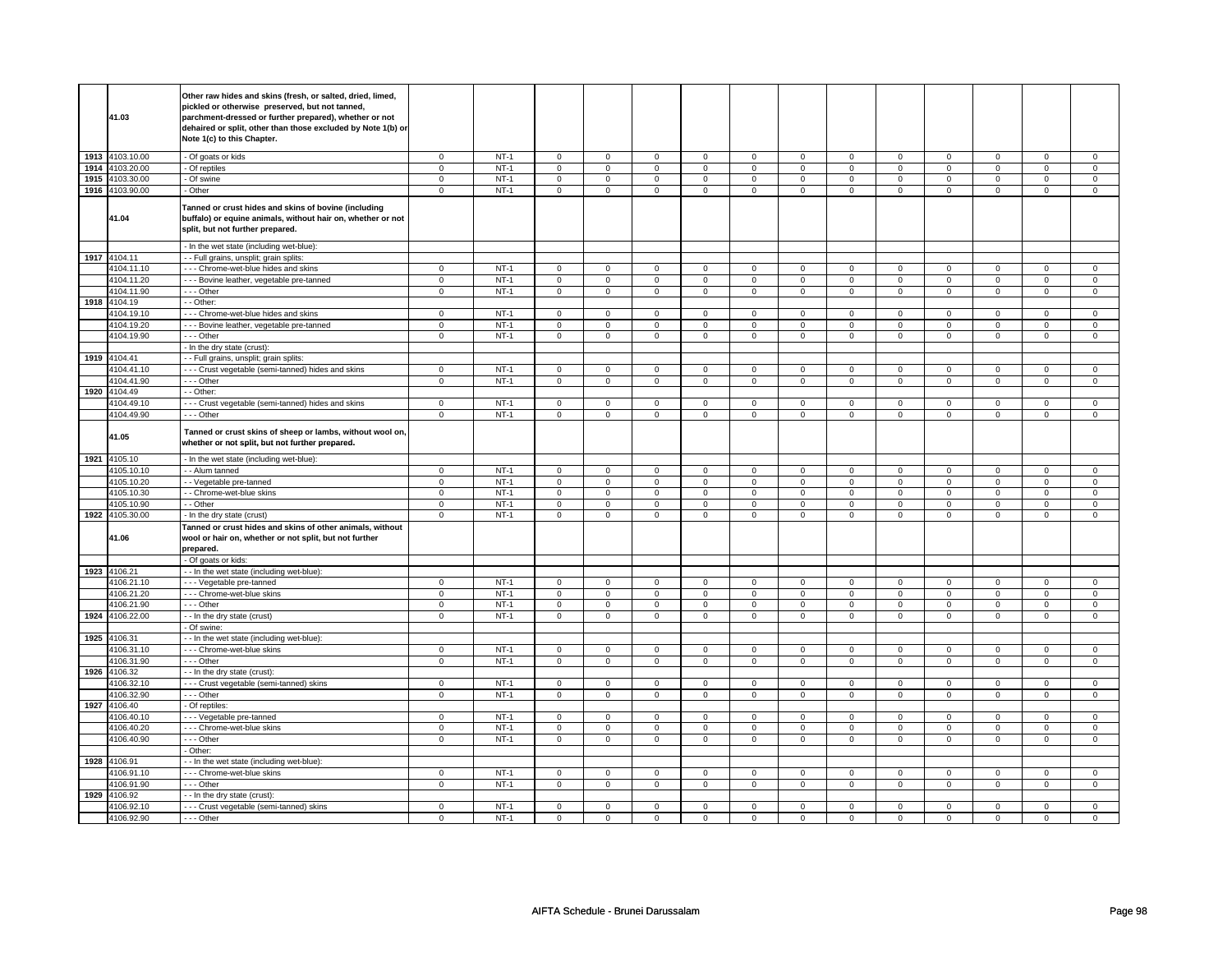|      | 41.07           | Leather further prepared after tanning or crusting,<br>including parchment-dressed leather, of bovine (including<br>buffalo) or equine animals, without hair on, whether or not<br>split, other than leather of heading 41.14.                                                                                                                                                                                                                                                                                                                                                                                                                                                                                   |                |        |                |                |                |                |                     |                |                |                     |                |                     |                |                |
|------|-----------------|------------------------------------------------------------------------------------------------------------------------------------------------------------------------------------------------------------------------------------------------------------------------------------------------------------------------------------------------------------------------------------------------------------------------------------------------------------------------------------------------------------------------------------------------------------------------------------------------------------------------------------------------------------------------------------------------------------------|----------------|--------|----------------|----------------|----------------|----------------|---------------------|----------------|----------------|---------------------|----------------|---------------------|----------------|----------------|
|      |                 | - Whole hides and skins:                                                                                                                                                                                                                                                                                                                                                                                                                                                                                                                                                                                                                                                                                         |                |        |                |                |                |                |                     |                |                |                     |                |                     |                |                |
| 1930 | 4107.11.00      | - - Full grains, unsplit                                                                                                                                                                                                                                                                                                                                                                                                                                                                                                                                                                                                                                                                                         | $\mathsf 0$    | $NT-1$ | $\overline{0}$ | $\overline{0}$ | $\overline{0}$ | $\overline{0}$ | $\overline{0}$      | $\overline{0}$ | $\overline{0}$ | $\overline{0}$      | $\overline{0}$ | $\overline{0}$      | $\overline{0}$ | $\mathbf 0$    |
|      | 1931 4107.12.00 | - - Grain splits                                                                                                                                                                                                                                                                                                                                                                                                                                                                                                                                                                                                                                                                                                 | $\mathbf 0$    | $NT-1$ | $\overline{0}$ | $\overline{0}$ | $\overline{0}$ | $\overline{0}$ | $\overline{0}$      | $\overline{0}$ | $\overline{0}$ | $\overline{0}$      | $\overline{0}$ | $\overline{0}$      | $\overline{0}$ | $\overline{0}$ |
| 1932 | 4107.19.00      | - - Other                                                                                                                                                                                                                                                                                                                                                                                                                                                                                                                                                                                                                                                                                                        | $\mathsf 0$    | $NT-1$ | $\mathbf 0$    | $\mathsf 0$    | $\mathbf 0$    | $\mathbf 0$    | $\mathsf 0$         | $\mathbf 0$    | $\mathbf 0$    | $\mathbf 0$         | $\mathsf 0$    | $\mathbf 0$         | $\mathsf 0$    | $\mathbf 0$    |
|      |                 | - Other, including sides:                                                                                                                                                                                                                                                                                                                                                                                                                                                                                                                                                                                                                                                                                        |                |        |                |                |                |                |                     |                |                |                     |                |                     |                |                |
| 1933 | 4107.91.00      | -- Full grains, unsplit                                                                                                                                                                                                                                                                                                                                                                                                                                                                                                                                                                                                                                                                                          | $\mathbf{0}$   | $NT-1$ | $\mathbf 0$    | $\mathbf 0$    | $\mathbf 0$    | $\mathbf 0$    | $\mathbf 0$         | $\mathbf 0$    | 0              | $\mathbf 0$         | 0              | $\mathbf 0$         | 0              | 0              |
| 1934 | 4107.92.00      | - - Grain splits                                                                                                                                                                                                                                                                                                                                                                                                                                                                                                                                                                                                                                                                                                 | $\mathbf 0$    | $NT-1$ | $\mathbf 0$    | $\mathsf 0$    | 0              | $\mathbf 0$    | $\mathbf 0$         | $\mathbf 0$    | 0              | $\mathbf 0$         | $\mathsf 0$    | $\mathbf 0$         | $\Omega$       | 0              |
| 1935 | 4107.99.00      | - - Other                                                                                                                                                                                                                                                                                                                                                                                                                                                                                                                                                                                                                                                                                                        | $\overline{0}$ | $NT-1$ | $\overline{0}$ | $\overline{0}$ | $\overline{0}$ | $\overline{0}$ | $\overline{0}$      | $\overline{0}$ | $\overline{0}$ | $\overline{0}$      | $\overline{0}$ | $\overline{0}$      | $\overline{0}$ | $\overline{0}$ |
|      | 1936 4112.00.00 | Leather further prepared after tanning or crusting,<br>including parchment-dressed leather, of sheep or lamb,<br>without wool on, whether or not split, other than leather of<br>heading 41.14.                                                                                                                                                                                                                                                                                                                                                                                                                                                                                                                  | $\mathbf 0$    | $NT-1$ | $\mathbf 0$    | $\mathbf 0$    | $\mathbf 0$    | $\mathbf 0$    | $\mathbf 0$         | $\mathbf 0$    | $\mathbf 0$    | $\mathbf 0$         | $\mathbf 0$    | $\mathbf 0$         | $\mathbf 0$    | $\mathbf{0}$   |
|      | 41.13           | Leather further prepared after tanning or crusting,<br>including parchment-dressed leather, of other animals,<br>without wool or hair on, whether or not split, other than<br>leather of heading 41.14.                                                                                                                                                                                                                                                                                                                                                                                                                                                                                                          |                |        |                |                |                |                |                     |                |                |                     |                |                     |                |                |
|      | 1937 4113.10.00 | - Of goats or kids                                                                                                                                                                                                                                                                                                                                                                                                                                                                                                                                                                                                                                                                                               | $\mathbf{0}$   | $NT-1$ | $\mathbf 0$    | $\mathbf 0$    | $\mathbf 0$    | $\mathbf{0}$   | $\mathbf 0$         | $\overline{0}$ | $\mathbf{0}$   | $\overline{0}$      | $\mathbf 0$    | $\mathbf{0}$        | 0              | $\mathbf{0}$   |
|      | 1938 4113.20.00 | - Of swine                                                                                                                                                                                                                                                                                                                                                                                                                                                                                                                                                                                                                                                                                                       | $\mathsf 0$    | $NT-1$ | $\mathbf 0$    | $\mathsf 0$    | $\mathbf 0$    | $\mathbf 0$    | $\mathbf 0$         | $\mathbf 0$    | $\mathbf 0$    | $\mathbf 0$         | $\mathsf 0$    | $\mathbf 0$         | $\mathsf 0$    | $\mathbf 0$    |
| 1939 | 4113.30.00      | - Of reptiles                                                                                                                                                                                                                                                                                                                                                                                                                                                                                                                                                                                                                                                                                                    | $\mathbf 0$    | $NT-1$ | $\mathsf 0$    | $\mathbf 0$    | $\mathsf 0$    | $\mathsf 0$    | $\mathsf{O}\xspace$ | $\mathsf 0$    | $\mathbf 0$    | $\mathsf{O}\xspace$ | $\mathsf 0$    | $\mathsf{O}\xspace$ | $\mathsf 0$    | $\mathbf 0$    |
|      | 1940 4113.90.00 | - Other                                                                                                                                                                                                                                                                                                                                                                                                                                                                                                                                                                                                                                                                                                          | $\mathbf 0$    | $NT-1$ | $\mathsf 0$    | $\mathsf 0$    | $\mathbf 0$    | $\mathsf 0$    | $\mathsf 0$         | $\mathsf 0$    | 0              | $\mathsf 0$         | 0              | $\mathbf 0$         | $\mathsf 0$    | $\mathbf 0$    |
|      | 41.14           | Chamois (including combination chamois) leather; patent<br>leather and patent laminated leather; metallised leather.                                                                                                                                                                                                                                                                                                                                                                                                                                                                                                                                                                                             |                |        |                |                |                |                |                     |                |                |                     |                |                     |                |                |
|      | 1941 4114.10.00 | - Chamois (including combination chamois) leather                                                                                                                                                                                                                                                                                                                                                                                                                                                                                                                                                                                                                                                                | $\mathbf 0$    | $NT-1$ | $\mathbf 0$    | $\mathbf 0$    | $\mathbf 0$    | $\mathbf 0$    | $\mathbf 0$         | $\mathbf 0$    | $\mathbf 0$    | $\mathbf{0}$        | $\mathbf 0$    | $\mathbf 0$         | $\mathbf 0$    | $\mathbf{0}$   |
|      | 1942 4114.20.00 | - Patent leather and patent laminated leather; metallised<br>leather                                                                                                                                                                                                                                                                                                                                                                                                                                                                                                                                                                                                                                             | $\mathsf 0$    | $NT-1$ | $\mathsf 0$    | $\mathsf 0$    | $\mathsf 0$    | $\mathsf 0$    | $\mathsf{O}\xspace$ | $\mathsf 0$    | $\mathsf 0$    | $\mathbf 0$         | $\mathsf 0$    | $\mathbf 0$         | $\mathsf 0$    | $\mathbf 0$    |
|      | 41.15           | Composition leather with a basis of leather or leather fibre<br>in slabs, sheets or strip, whether or not in rolls; parings<br>and other waste of leather or of composition leather, not<br>suitable for the manufacture of leather articles; leather<br>dust, powder and flour.                                                                                                                                                                                                                                                                                                                                                                                                                                 |                |        |                |                |                |                |                     |                |                |                     |                |                     |                |                |
| 1943 | 4115.10.00      | - Composition leather with a basis of leather or leather fibre, in<br>slabs, sheets or strip, whether or not in rolls                                                                                                                                                                                                                                                                                                                                                                                                                                                                                                                                                                                            | $\mathbf 0$    | $NT-1$ | $\mathsf 0$    | $\mathbf 0$    | $\mathsf 0$    | $\mathsf 0$    | $\mathsf{O}\xspace$ | $\mathsf 0$    | $\mathbf 0$    | $\mathbf 0$         | $\mathsf 0$    | $\mathbf 0$         | $\mathsf 0$    | $\mathbf 0$    |
|      | 1944 4115.20.00 | - Parings and other waste of leather or of composition leather,<br>not suitable for the manufacture of leather articles; leather<br>dust, powder and flour.                                                                                                                                                                                                                                                                                                                                                                                                                                                                                                                                                      | $\mathbf 0$    | $NT-1$ | $\mathbf 0$    | $\mathbf 0$    | $\mathbf 0$    | $\mathbf 0$    | $\mathbf 0$         | $\mathbf 0$    | $\mathbf 0$    | $\mathbf 0$         | $\mathbf 0$    | $\mathbf 0$         | $\mathbf 0$    | $\mathbf{0}$   |
|      | 1945 4201.00.00 | Saddlery and harness for any animal (including traces,<br>leads, knee pads, muzzles, saddle cloths, saddle bags,<br>dog coats and the like), of any material.                                                                                                                                                                                                                                                                                                                                                                                                                                                                                                                                                    | $\mathsf 0$    | $NT-1$ | $\mathbf 0$    | $\mathsf 0$    | $\mathsf 0$    | $\mathbf 0$    | $\mathsf 0$         | $\mathbf 0$    | $\mathbf 0$    | $\mathbf 0$         | $\mathsf 0$    | $\mathbf 0$         | $\mathbf 0$    | $\Omega$       |
|      | 42.02           | Trunks, suit-cases, vanity-cases, executive-cases, brief-<br>cases, school satchels, spectacle cases, binocular cases,<br>camera cases, musical instrument cases, gun cases,<br>holsters and similar containers; travelling-bags, insulated<br>food or beverages bags, toilet bags, rucksacks, handbags,<br>shopping bags, wallets, purses, map-cases, cigarette-<br>cases, tobaccopouches, tool bags, sports bags, bottle-<br>cases, jewellery boxes, powder-boxes, cutlery cases and<br>similar containers, of leather or of composition leather, of<br>sheeting of plastics, of textile materials, of vulcanised fibre<br>or of paperboard, or wholly or mainly covered with such<br>materials or with paper. |                |        |                |                |                |                |                     |                |                |                     |                |                     |                |                |
|      |                 | - Trunks, suit-cases, vanity-cases, executive-cases, brief-<br>cases, school satchels and similar containers:                                                                                                                                                                                                                                                                                                                                                                                                                                                                                                                                                                                                    |                |        |                |                |                |                |                     |                |                |                     |                |                     |                |                |
|      | 1946 4202.11    | - With outer surface of leather, of composition leather or of<br>patent leather:                                                                                                                                                                                                                                                                                                                                                                                                                                                                                                                                                                                                                                 |                |        |                |                |                |                |                     |                |                |                     |                |                     |                |                |
|      | 4202.11.10      | - - - School satchels                                                                                                                                                                                                                                                                                                                                                                                                                                                                                                                                                                                                                                                                                            | $\mathbf 0$    | $NT-1$ | $\mathsf 0$    | $\mathbf 0$    | $\mathbf 0$    | $\mathsf 0$    | $\mathsf{O}\xspace$ | $\mathsf 0$    | $\mathbf 0$    | $\mathbf 0$         | $\mathsf 0$    | $\mathbf 0$         | $\mathsf 0$    | $\mathbf 0$    |
|      | 4202.11.90      | --- Other                                                                                                                                                                                                                                                                                                                                                                                                                                                                                                                                                                                                                                                                                                        | $\mathbf 0$    | $NT-1$ | $\mathsf 0$    | $\mathbf 0$    | $\mathsf 0$    | $\mathsf 0$    | $\mathsf 0$         | $\mathsf 0$    | $\mathsf 0$    | $\mathsf 0$         | $\mathsf 0$    | $\mathsf 0$         | $\mathsf 0$    | $\mathbf 0$    |
|      | 1947 4202.12    | - With outer surface of plastics or of textile materials:                                                                                                                                                                                                                                                                                                                                                                                                                                                                                                                                                                                                                                                        |                |        |                |                |                |                |                     |                |                |                     |                |                     |                |                |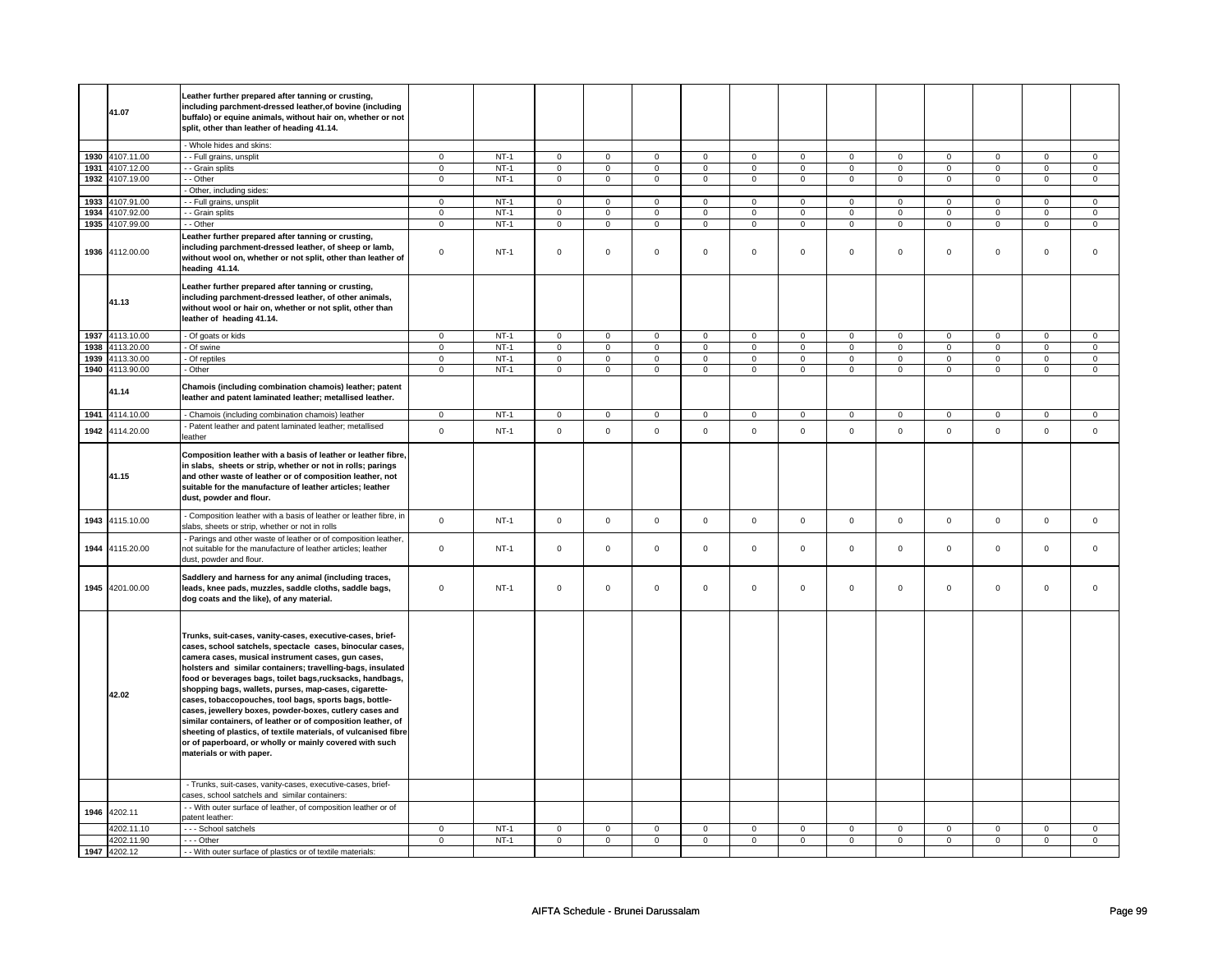|      | 4202.12.10                    | - - - School satchels                                                                    | $\mathsf 0$                | $NT-1$           | $\mathbf 0$                | $\mathbf 0$                | $\mathsf 0$                | $\mathbf 0$                | $\mathsf 0$                | $\mathsf 0$                | $\Omega$                   | $\mathsf 0$                | $\mathbf 0$                | $\mathbf 0$                | $\Omega$                   | 0                           |
|------|-------------------------------|------------------------------------------------------------------------------------------|----------------------------|------------------|----------------------------|----------------------------|----------------------------|----------------------------|----------------------------|----------------------------|----------------------------|----------------------------|----------------------------|----------------------------|----------------------------|-----------------------------|
|      | 4202.12.90                    | - - - Other                                                                              | $\mathbf 0$                | $NT-1$           | $\mathbf 0$                | $\mathbf 0$                | $\mathbf 0$                | $\mathbf 0$                | $\mathbf 0$                | $\mathbf 0$                | $\mathbf 0$                | $\mathbf 0$                | 0                          | $\mathbf 0$                | 0                          | 0                           |
|      |                               |                                                                                          |                            |                  |                            |                            |                            |                            |                            |                            |                            |                            |                            |                            |                            |                             |
| 1948 | 4202.19                       | - - Other:                                                                               |                            |                  |                            |                            |                            |                            |                            |                            |                            |                            |                            |                            |                            |                             |
|      | 4202.19.10                    | --- Of wood, iron, steel or zinc                                                         | $\mathsf 0$                | $NT-1$           | $\mathbf 0$                | $\mathbf 0$                | $\mathbf 0$                | $\mathbf 0$                | $\mathbf 0$                | $\mathbf{0}$               | $\mathbf 0$                | $\mathbf{0}$               | $\mathbf 0$                | $\mathbf 0$                | $\mathbf 0$                | $\mathbf{0}$                |
|      | 4202.19.20                    | - - - Of nickel or aluminium                                                             | $\mathsf 0$                | $NT-1$           | $\mathsf 0$                | $\mathsf 0$                | $\mathsf 0$                | $\mathsf 0$                | $\mathsf 0$                | $\mathbf 0$                | $\mathsf 0$                | $\mathbf 0$                | $\mathsf 0$                | $\mathbf 0$                | $\mathsf 0$                | $\mathbf 0$                 |
|      | 4202.19.90                    | - - - Other:                                                                             | $\mathsf 0$                | $NT-1$           | $\mathbf 0$                | $\mathbf 0$                | $\mathsf 0$                | $\mathsf 0$                | $\mathsf 0$                | $\mathbf 0$                | $\mathbf 0$                | $\mathbf 0$                | $\mathsf 0$                | $\mathbf 0$                | $\mathsf 0$                | 0                           |
|      |                               |                                                                                          |                            |                  |                            |                            |                            |                            |                            |                            |                            |                            |                            |                            |                            |                             |
|      |                               | - Handbags, whether or not with shoulder strap, including                                |                            |                  |                            |                            |                            |                            |                            |                            |                            |                            |                            |                            |                            |                             |
|      |                               | those without handle:                                                                    |                            |                  |                            |                            |                            |                            |                            |                            |                            |                            |                            |                            |                            |                             |
|      |                               | - With outer surface of leather, of composition leather or of                            |                            |                  |                            |                            |                            |                            |                            |                            |                            |                            |                            |                            |                            |                             |
| 1949 | 4202.21.00                    |                                                                                          | $\mathsf 0$                | $NT-1$           | $\mathsf 0$                | $\mathbf 0$                | $\mathsf 0$                | $\mathbf 0$                | $\mathsf 0$                | $\mathbf 0$                | $\mathbf 0$                | $\mathsf 0$                | $\mathsf 0$                | $\mathbf 0$                | $\mathbf 0$                | 0                           |
|      |                               | patent leather                                                                           |                            |                  |                            |                            |                            |                            |                            |                            |                            |                            |                            |                            |                            |                             |
| 1950 | 4202.22.00                    | - With outer surface of plastic sheeting or of textile materials                         | $\mathbf 0$                | $NT-1$           | $\mathsf 0$                | $\mathsf{o}\xspace$        | $\mathsf{O}\xspace$        | $\mathsf{o}\xspace$        | $\mathsf 0$                | $\mathsf 0$                | $\mathsf 0$                | $\mathsf 0$                | $\mathsf{O}\xspace$        | $\mathsf{o}\xspace$        | $\mathsf 0$                | $\mathsf 0$                 |
|      |                               |                                                                                          |                            |                  |                            |                            |                            |                            |                            |                            |                            |                            |                            |                            |                            |                             |
| 1951 | 4202.29.00                    | - Other                                                                                  | $\overline{0}$             | $NT-1$           | $\overline{0}$             | $\overline{0}$             | $\overline{0}$             | $\overline{0}$             | $\overline{0}$             | $\overline{0}$             | $\overline{0}$             | $\overline{0}$             | $\overline{0}$             | $\overline{0}$             | $\overline{0}$             | $\overline{0}$              |
|      |                               |                                                                                          |                            |                  |                            |                            |                            |                            |                            |                            |                            |                            |                            |                            |                            |                             |
|      |                               | Articles of a kind normally carried in the pocket or in the                              |                            |                  |                            |                            |                            |                            |                            |                            |                            |                            |                            |                            |                            |                             |
|      |                               | handbag:                                                                                 |                            |                  |                            |                            |                            |                            |                            |                            |                            |                            |                            |                            |                            |                             |
|      |                               | - With outer surface of leather, of composition leather or of                            |                            |                  |                            |                            |                            |                            |                            |                            |                            |                            |                            |                            |                            |                             |
| 1952 | 4202.31.00                    | patent leather                                                                           | $\mathsf 0$                | $NT-1$           | $\mathsf 0$                | $\mathsf 0$                | $\mathsf{O}\xspace$        | $\mathsf 0$                | $\mathsf 0$                | $\mathbf 0$                | $\mathsf 0$                | $\mathbf 0$                | $\mathsf 0$                | $\mathbf 0$                | $\mathsf 0$                | $\mathsf 0$                 |
|      |                               |                                                                                          |                            |                  |                            |                            |                            |                            |                            |                            |                            |                            |                            |                            |                            |                             |
| 1953 | 4202.32.00                    | - With outer surface of plastic sheeting or of textile materials                         | $\mathsf 0$                | $NT-1$           | $\mathsf 0$                | $\mathsf 0$                | $\mathsf 0$                | $\mathsf 0$                | $\mathsf 0$                | $\mathsf 0$                | $\mathbf 0$                | $\mathsf 0$                | $\mathsf 0$                | $\mathbf 0$                | $\mathsf 0$                | $\mathsf 0$                 |
|      |                               |                                                                                          |                            |                  |                            |                            |                            |                            |                            |                            |                            |                            |                            |                            |                            |                             |
| 1954 | 4202.39.00                    | - - Other                                                                                | $\mathbf 0$                | $NT-1$           | $\mathsf 0$                | $\mathsf 0$                | $\mathsf{O}\xspace$        | $\mathsf 0$                | $\mathsf 0$                | $\mathsf 0$                | $\mathsf 0$                | $\mathsf 0$                | $\mathsf{O}\xspace$        | $\mathsf{O}\xspace$        | $\mathsf 0$                | $\mathsf 0$                 |
|      |                               | - Other:                                                                                 |                            |                  |                            |                            |                            |                            |                            |                            |                            |                            |                            |                            |                            |                             |
|      |                               |                                                                                          |                            |                  |                            |                            |                            |                            |                            |                            |                            |                            |                            |                            |                            |                             |
| 1955 | 4202.91                       | - With outer surface of leather, of composition leather or of                            |                            |                  |                            |                            |                            |                            |                            |                            |                            |                            |                            |                            |                            |                             |
|      |                               | patent leather:                                                                          |                            |                  |                            |                            |                            |                            |                            |                            |                            |                            |                            |                            |                            |                             |
|      | 4202.91.10                    | --- Sport bags                                                                           | $\overline{0}$             | $NT-1$           | $\overline{0}$             | $\overline{0}$             | $\overline{0}$             | $\overline{0}$             | $\overline{0}$             | $\overline{0}$             | $\overline{0}$             | $\overline{0}$             | $\overline{0}$             | $\overline{0}$             | $\mathbf 0$                | $\overline{0}$              |
|      | 4202.91.20                    | - - - Bowling bags                                                                       | $\mathbf 0$                | $NT-1$           | $\mathsf 0$                | $\mathsf 0$                | $\mathsf{O}\xspace$        | $\mathsf 0$                | $\mathsf{O}\xspace$        | $\mathsf 0$                | $\mathsf 0$                | $\mathsf 0$                | $\mathsf 0$                | $\mathsf{O}$               | $\mathbf 0$                | $\overline{0}$              |
|      |                               |                                                                                          |                            |                  |                            |                            |                            |                            |                            |                            |                            |                            |                            |                            |                            |                             |
|      | 4202.91.90                    | --- Other                                                                                | $\mathsf 0$                | $NT-1$           | $\mathbf 0$                | $\mathsf 0$                | $\mathsf 0$                | $\mathsf 0$                | $\mathsf 0$                | $\mathbf 0$                | $\mathbf 0$                | $\mathbf 0$                | $\mathsf 0$                | $\mathbf 0$                | $\mathsf 0$                | 0                           |
|      | 4202.92                       |                                                                                          |                            |                  |                            |                            |                            |                            |                            |                            |                            |                            |                            |                            |                            |                             |
| 1956 |                               | - With outer surface of plastic sheeting or of textile materials:                        |                            |                  |                            |                            |                            |                            |                            |                            |                            |                            |                            |                            |                            |                             |
|      | 4202.92.10                    | --- Bowling bags                                                                         | $\mathbf 0$                | $NT-1$           | $\mathbf 0$                | $\mathbf 0$                | $\mathbf 0$                | $\mathbf 0$                | $\mathsf 0$                | $\mathbf 0$                | $\mathbf 0$                | $\mathsf 0$                | $\mathsf 0$                | $\mathbf 0$                | $\Omega$                   | $\mathbf{0}$                |
|      |                               |                                                                                          |                            |                  |                            |                            |                            |                            |                            |                            |                            |                            |                            |                            |                            |                             |
|      | 4202.92.90                    | --- Other                                                                                | $\mathsf 0$                | $NT-1$           | $\mathsf 0$                | $\mathsf 0$                | $\mathsf{O}\xspace$        | $\mathsf 0$                | $\mathsf{O}\xspace$        | $\mathsf{O}$               | $\mathsf 0$                | $\mathbf 0$                | $\mathsf 0$                | $\mathsf{O}$               | $\mathbf 0$                | $\mathbf 0$                 |
| 1957 | 4202.99                       | - - Other:                                                                               |                            |                  |                            |                            |                            |                            |                            |                            |                            |                            |                            |                            |                            |                             |
|      | 4202.99.10                    | --- Of copper                                                                            | $\mathsf 0$                | $NT-1$           | $\mathsf 0$                | $\mathbf 0$                | $\mathbf 0$                | $\mathbf 0$                | $\mathsf 0$                | $\mathbf 0$                | $\mathbf 0$                | $\mathsf 0$                | $\mathsf 0$                | $\mathbf 0$                | 0                          | 0                           |
|      | 4202.99.20                    | --- Of nickel                                                                            | $\mathsf 0$                | $NT-1$           | $\mathbf 0$                | $\mathbf 0$                | $\mathbf 0$                | $\mathbf 0$                | $\mathbf 0$                | $\mathbf 0$                | $\mathsf{o}$               | $\mathbf 0$                | $\mathbf 0$                | $\mathbf 0$                | 0                          | $\circ$                     |
|      |                               |                                                                                          |                            |                  |                            |                            |                            |                            |                            |                            |                            |                            |                            |                            |                            |                             |
|      | 4202.99.30                    | - - - Of zinc                                                                            | $\mathsf 0$                | $NT-1$           | $\mathsf 0$                | $\mathsf 0$                | $\mathsf 0$                | $\mathbf 0$                | $\mathsf 0$                | $\mathbf 0$                | $\mathbf 0$                | $\mathbf 0$                | $\mathbf 0$                | $\mathbf{0}$               | 0                          | $\overline{0}$              |
|      |                               | --- Of animal carving material or worked vegetable carving                               |                            |                  |                            |                            |                            |                            |                            |                            |                            |                            |                            |                            | $\mathbf 0$                |                             |
|      | 4202.99.40                    | material or mineral origin                                                               | $\mathsf 0$                | $NT-1$           | $\mathsf 0$                | $\mathbf 0$                | $\mathsf 0$                | $\mathbf 0$                | $\mathsf 0$                | $\mathbf 0$                | $\mathbf 0$                | $\mathsf 0$                | $\mathsf 0$                | $\mathbf 0$                |                            | 0                           |
|      | 4202.99.90                    | --- Other                                                                                | $\overline{0}$             | $NT-1$           | $\overline{0}$             | $\overline{0}$             | $\overline{0}$             | $\overline{0}$             | $\overline{0}$             | $\overline{0}$             | $\overline{0}$             | $\overline{0}$             | $\overline{0}$             | $\overline{0}$             | $\mathbf 0$                | $\overline{0}$              |
|      |                               |                                                                                          |                            |                  |                            |                            |                            |                            |                            |                            |                            |                            |                            |                            |                            |                             |
|      | 42.03                         | Articles of apparel and clothing accessories, of leather or                              |                            |                  |                            |                            |                            |                            |                            |                            |                            |                            |                            |                            |                            |                             |
|      |                               | of composition leather.                                                                  |                            |                  |                            |                            |                            |                            |                            |                            |                            |                            |                            |                            |                            |                             |
|      | 1958 4203.10.00               | - Articles of apparel                                                                    | 10                         | EL               |                            |                            |                            |                            |                            |                            |                            |                            |                            |                            |                            |                             |
|      |                               | - Gloves, mittens and mitts:                                                             |                            |                  |                            |                            |                            |                            |                            |                            |                            |                            |                            |                            |                            |                             |
|      |                               |                                                                                          |                            |                  |                            |                            |                            |                            |                            |                            |                            |                            |                            |                            |                            |                             |
| 1959 | 4203.21.00                    | - - Specially designed for use in sports                                                 | 10                         | EL               |                            |                            |                            |                            |                            |                            |                            |                            |                            |                            |                            |                             |
| 1960 | 4203.29                       | - Other gloves, mittens and mitts:                                                       |                            |                  |                            |                            |                            |                            |                            |                            |                            |                            |                            |                            |                            |                             |
|      | 4203.29.10                    | - - - Protective work gloves                                                             | 10                         | EL               |                            |                            |                            |                            |                            |                            |                            |                            |                            |                            |                            |                             |
|      | 4203.29.90                    | --- Other                                                                                | 10                         | EL               |                            |                            |                            |                            |                            |                            |                            |                            |                            |                            |                            |                             |
|      |                               |                                                                                          |                            |                  |                            |                            |                            |                            |                            |                            |                            |                            |                            |                            |                            |                             |
| 1961 | 4203.30.00                    | Belts and bandoliers                                                                     | 10                         | EL               |                            |                            |                            |                            |                            |                            |                            |                            |                            |                            |                            |                             |
| 1962 | 4203.40.00                    | - Other clothing accessories                                                             | 10                         | EL               |                            |                            |                            |                            |                            |                            |                            |                            |                            |                            |                            |                             |
|      |                               | Articles of leather or of composition leather of a kind used                             |                            |                  |                            |                            |                            |                            |                            |                            |                            |                            |                            |                            |                            |                             |
| 1963 | 4204.00.00                    | in machinery or mechanical appliances or for other                                       | $\mathsf 0$                | $NT-1$           | $\mathsf 0$                | $\mathbf 0$                | $\mathsf{O}\xspace$        | $\mathbf 0$                | $\mathsf{O}\xspace$        | $\mathsf 0$                | $\mathsf 0$                | $\mathsf 0$                | $\mathsf 0$                | $\mathbf 0$                | $\mathsf 0$                | $\mathbf 0$                 |
|      |                               | technical uses.                                                                          |                            |                  |                            |                            |                            |                            |                            |                            |                            |                            |                            |                            |                            |                             |
|      |                               |                                                                                          |                            |                  |                            |                            |                            |                            |                            |                            |                            |                            |                            |                            |                            |                             |
| 1964 | 42.05                         | Other articles of leather or of composition leather.                                     |                            |                  |                            |                            |                            |                            |                            |                            |                            |                            |                            |                            |                            |                             |
|      |                               |                                                                                          |                            |                  |                            |                            |                            |                            |                            |                            |                            |                            |                            |                            |                            |                             |
|      | 4205.00.10                    | Boot laces; mats                                                                         | 10                         | E                |                            |                            |                            |                            |                            |                            |                            |                            |                            |                            |                            |                             |
|      | 4205.00.20                    | - Industrial safety belts and harnesses                                                  | $\mathsf 0$                | EL               |                            |                            |                            |                            |                            |                            |                            |                            |                            |                            |                            |                             |
|      |                               |                                                                                          |                            |                  |                            |                            |                            |                            |                            |                            |                            |                            |                            |                            |                            |                             |
|      | 4205.00.30                    | - Leather strings or cords for jewelry or for personal                                   | $\mathbf 0$                | EL.              |                            |                            |                            |                            |                            |                            |                            |                            |                            |                            |                            |                             |
|      |                               | adornment                                                                                |                            |                  |                            |                            |                            |                            |                            |                            |                            |                            |                            |                            |                            |                             |
|      | 4205.00.90                    | - Other                                                                                  | $\overline{0}$             | EL               |                            |                            |                            |                            |                            |                            |                            |                            |                            |                            |                            |                             |
|      |                               |                                                                                          |                            |                  |                            |                            |                            |                            |                            |                            |                            |                            |                            |                            |                            |                             |
|      | 42.06                         | Articles of gut (other than silk-worm gut), of goldbeater's                              |                            |                  |                            |                            |                            |                            |                            |                            |                            |                            |                            |                            |                            |                             |
|      |                               | skin, of bladders or of tendons.                                                         |                            |                  |                            |                            |                            |                            |                            |                            |                            |                            |                            |                            |                            |                             |
|      | 1965 4206.10.00               | - Catgut                                                                                 | $\mathbf 0$                | $NT-1$           | $\mathbf 0$                | $\mathbf 0$                | $\mathbf 0$                | $\overline{0}$             | $\mathbf 0$                | $\overline{0}$             | $\mathbf 0$                | $\mathbf 0$                | $\mathbf 0$                | $\mathbf{0}$               | 0                          | $\mathbf{0}$                |
| 1966 | 4206.90.00                    | - Other                                                                                  | $\mathsf 0$                | $NT-1$           | $\mathbf 0$                | $\mathbf 0$                | $\mathbf 0$                | $\mathbf 0$                | $\mathbf 0$                | $\mathbf 0$                | $\mathbf 0$                | $\mathbf 0$                | $\mathbf 0$                | $\mathbf 0$                | $\mathsf 0$                | $\mathbf 0$                 |
|      |                               |                                                                                          |                            |                  |                            |                            |                            |                            |                            |                            |                            |                            |                            |                            |                            |                             |
|      |                               | Raw furskins (including heads, tails, paws and other                                     |                            |                  |                            |                            |                            |                            |                            |                            |                            |                            |                            |                            |                            |                             |
|      | 43.01                         | pieces or cuttings, suitable for furriers' use), other than                              |                            |                  |                            |                            |                            |                            |                            |                            |                            |                            |                            |                            |                            |                             |
|      |                               |                                                                                          |                            |                  |                            |                            |                            |                            |                            |                            |                            |                            |                            |                            |                            |                             |
|      |                               |                                                                                          |                            |                  |                            |                            |                            |                            |                            |                            |                            |                            |                            |                            |                            |                             |
|      |                               | raw hides and skins of heading 41.01, 41.02 or 41.03.                                    |                            |                  |                            |                            |                            |                            |                            |                            |                            |                            |                            |                            |                            |                             |
|      |                               |                                                                                          |                            |                  |                            |                            |                            |                            |                            |                            |                            |                            |                            |                            |                            |                             |
|      | 1967 4301.10.00               | - Of mink, whole, with or without head, tail or paws                                     | $\mathsf 0$                | $NT-1$           | $\mathsf 0$                | $\mathsf 0$                | $\mathsf 0$                | $\mathbf 0$                | $\mathsf 0$                | $\mathbf 0$                | $\mathbf 0$                | $\mathsf 0$                | $\mathsf{O}\xspace$        | $\mathsf 0$                | $\mathsf 0$                | $\mathbf 0$                 |
|      |                               | - Of lamb, the following: Astrakhan, Broadtail, Caracul,                                 |                            |                  |                            |                            |                            |                            |                            |                            |                            |                            |                            |                            |                            |                             |
| 1968 | 4301.30.00<br>1969 4301.60.00 | Persian and similar lamb, Indian,<br>- Of fox, whole, with or without head, tail or paws | $\mathsf 0$<br>$\mathbf 0$ | $NT-1$<br>$NT-1$ | $\mathbf 0$<br>$\mathbf 0$ | $\mathbf 0$<br>$\mathbf 0$ | $\mathsf 0$<br>$\mathbf 0$ | $\mathbf 0$<br>$\mathbf 0$ | $\mathsf 0$<br>$\mathbf 0$ | $\mathbf 0$<br>$\mathbf 0$ | $\mathbf 0$<br>$\mathbf 0$ | $\mathbf 0$<br>$\mathbf 0$ | $\mathsf 0$<br>$\mathbf 0$ | $\mathbf 0$<br>$\mathbf 0$ | $\mathsf 0$<br>$\mathbf 0$ | $\mathbf 0$<br>$\mathbf{0}$ |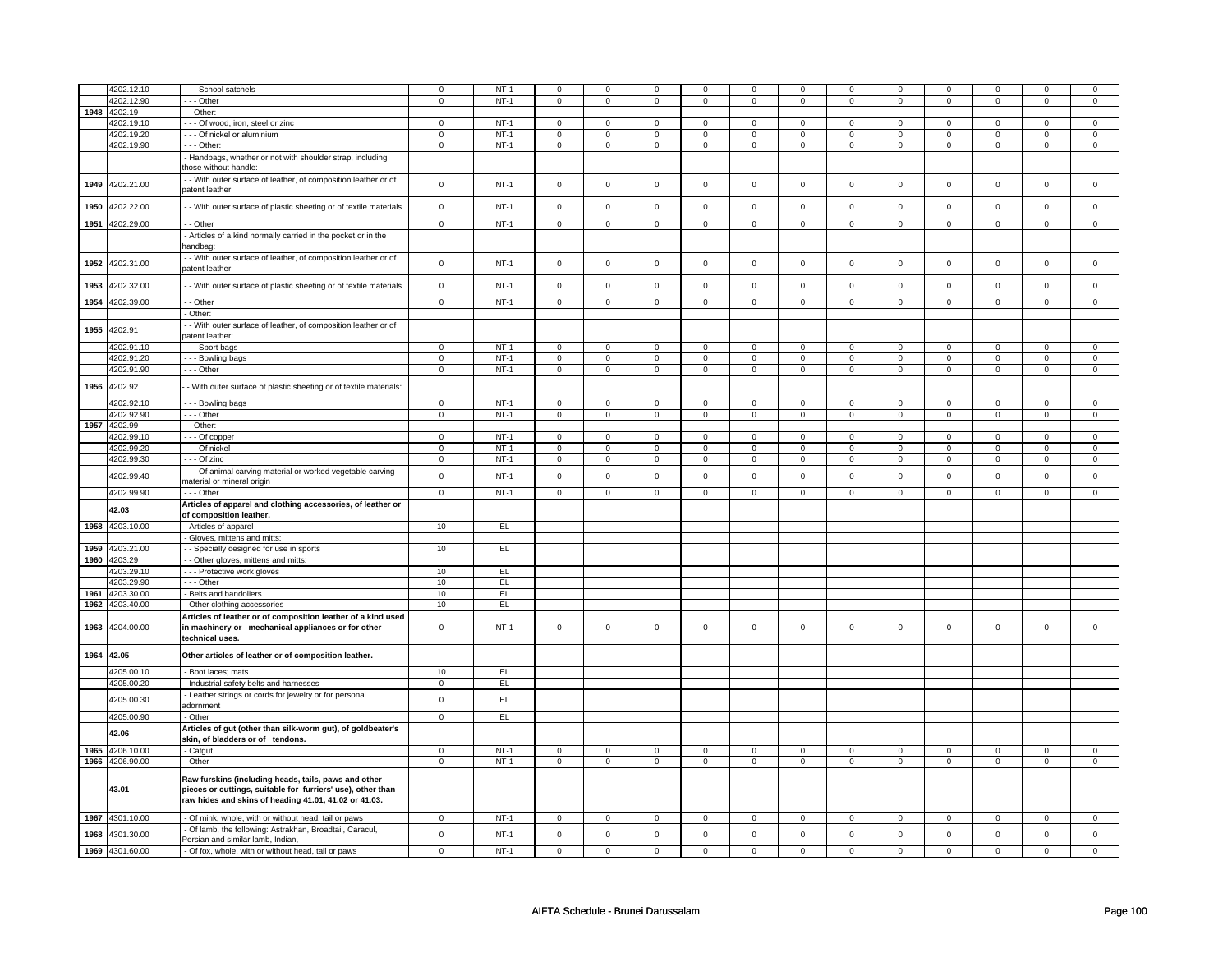| 1970 | 4301.70.00               | - Of seal, whole, with or without head, tail or paws                                                                                                                                                                        | 0           | $NT-1$                 | $\mathbf 0$  | $\mathbf 0$  | $\mathsf 0$                      | $^{\circ}$                       | 0                                | $\mathsf 0$    | $\mathbf 0$    | $\mathbf 0$ | $\mathbf 0$         | $\pmb{0}$           | $\Omega$       | $\mathsf 0$          |
|------|--------------------------|-----------------------------------------------------------------------------------------------------------------------------------------------------------------------------------------------------------------------------|-------------|------------------------|--------------|--------------|----------------------------------|----------------------------------|----------------------------------|----------------|----------------|-------------|---------------------|---------------------|----------------|----------------------|
| 1971 | 4301.80.00               | Other furskins, whole, with or without head, tail or paws                                                                                                                                                                   | $\mathsf 0$ | $NT-1$                 | $\mathsf 0$  | $\mathbf 0$  | $\mathsf 0$                      | $\mathbf 0$                      | $\mathbf 0$                      | $\mathbf 0$    | $\mathsf 0$    | $\mathsf 0$ | $\mathbf 0$         | $\mathsf 0$         | $\Omega$       | $\mathsf 0$          |
| 1972 | 4301.90.00               | - Heads, tails, paws and other pieces or cuttings, suitable for<br>furriers' use                                                                                                                                            | $\mathsf 0$ | $NT-1$                 | $\mathsf 0$  | $\mathbf 0$  | $\mathbf 0$                      | $\Omega$                         | $\mathsf 0$                      | $\mathsf 0$    | $\mathbf 0$    | $\mathsf 0$ | $\mathbf 0$         | $\mathbf 0$         | $\Omega$       | $\mathbf 0$          |
|      | 43.02                    | Tanned or dressed furskins (including heads, tails, paws<br>and other pieces or cuttings), unassembled, or assembled<br>(without the addition of other materials) other than those<br>of heading 43.03.                     |             |                        |              |              |                                  |                                  |                                  |                |                |             |                     |                     |                |                      |
|      |                          | - Whole skins, with or without head, tail or paws, not<br>assembled:                                                                                                                                                        |             |                        |              |              |                                  |                                  |                                  |                |                |             |                     |                     |                |                      |
|      | 1973 4302.11.00          | - - Of mink                                                                                                                                                                                                                 | $\mathbf 0$ | $NT-1$                 | $\mathbf 0$  | $\mathbf 0$  | $\mathbf{0}$                     | $\mathbf 0$                      | $\mathbf 0$                      | $\mathbf{0}$   | $\overline{0}$ | $\mathbf 0$ | $\mathbf 0$         | $\mathbf{0}$        | $\mathsf 0$    | $\mathbf 0$          |
| 1974 | 4302.13.00               | - - Of lamb, the following: Astrakhan, Broadtail, Caracul,<br>Persian and similar lamb, Indian, Chinese, Mongolian or<br>Tibetan lamb                                                                                       | 0           | $NT-1$                 | $\mathbf 0$  | 0            | $\mathbf 0$                      | $\mathbf 0$                      | $\mathbf 0$                      | $\mathsf 0$    | $\mathbf 0$    | $\mathbf 0$ | 0                   | $\mathbf 0$         | $\mathbf 0$    | 0                    |
|      | 1975 4302.19.00          | - - Other                                                                                                                                                                                                                   | $\mathbf 0$ | $NT-1$                 | $\mathbf 0$  | $\mathbf 0$  | $\mathbf{0}$                     | $\overline{0}$                   | $\mathbf 0$                      | $\mathbf{0}$   | $\mathbf 0$    | $\mathbf 0$ | $\mathbf 0$         | $\mathbf{0}$        | $\mathsf 0$    | $\mathbf{0}$         |
| 1976 | 4302.20.00               | - Heads, tails, paws and other pieces or cuttings, not<br>assembled                                                                                                                                                         | $\mathsf 0$ | $NT-1$                 | $\mathbf 0$  | $\mathbf 0$  | $\mathsf 0$                      | $\mathbf 0$                      | $\mathbf 0$                      | $\mathbf 0$    | $\mathbf 0$    | $\mathsf 0$ | $\mathbf 0$         | $\mathbf 0$         | $\mathbf 0$    | $\mathbf 0$          |
| 1977 | 4302.30.00               | - Whole skins and pieces or cuttings thereof, assembled                                                                                                                                                                     | $\mathbf 0$ | $NT-1$                 | $\mathbf 0$  | $\mathbf 0$  | $\mathbf 0$                      | $\mathbf 0$                      | $\mathbf 0$                      | $\overline{0}$ | $\mathbf 0$    | $\mathbf 0$ | $\Omega$            | $\mathbf 0$         | $\Omega$       | $\mathbf 0$          |
|      | 43.03<br>1978 4303.10    | Articles of apparel, clothing accessories and other articles<br>of furskin.<br>- Articles of apparel and clothing accessories:                                                                                              |             |                        |              |              |                                  |                                  |                                  |                |                |             |                     |                     |                |                      |
|      | 4303.10.10               | - Clothing accessories                                                                                                                                                                                                      | 10          | <b>ST</b>              | 9            | 8            | $\overline{7}$                   | $\overline{7}$                   | $\overline{7}$                   | 6              | 6              | 5           | 5                   | $\sqrt{5}$          | $\overline{5}$ | 5                    |
|      | 4303.10.20               | - - Articles of apparel                                                                                                                                                                                                     | 10          | ST                     | 9            | 8            | $\overline{7}$                   | $\overline{7}$                   | $\overline{7}$                   | 6              | 6              | 5           | 5                   | 5                   | 5              | $5\phantom{.0}$      |
| 1979 | 4303.90                  | - Other:                                                                                                                                                                                                                    |             |                        |              |              |                                  |                                  |                                  |                |                |             |                     |                     |                |                      |
|      | 4303.90.10               | - - Sports bags                                                                                                                                                                                                             | 10          | <b>ST</b>              | $\mathbf{q}$ | $\mathbf{R}$ | $\overline{7}$                   |                                  | $\overline{7}$                   | 6              | 6              | 5           | $5\overline{5}$     | $\overline{5}$      | 5              | $\overline{5}$       |
|      | 4303.90.20<br>4303.90.90 | - - Articles for industrial purposes                                                                                                                                                                                        | 10<br>10    | <b>ST</b><br><b>ST</b> | $\mathbf{Q}$ | 8<br>8       | $\overline{7}$<br>$\overline{7}$ | $\overline{7}$<br>$\overline{7}$ | $\overline{7}$<br>$\overline{7}$ | 6<br>6         | 6              | 5<br>5      | 5<br>$\overline{5}$ | 5<br>$\overline{5}$ | 5<br>5         | $5\phantom{.0}$<br>5 |
|      | 1980 43.04               | - Other<br>Artificial fur and articles thereof                                                                                                                                                                              |             |                        | 9            |              |                                  |                                  |                                  |                | 6              |             |                     |                     |                |                      |
|      | 4304.00.10               | - Artificial fur                                                                                                                                                                                                            | 10          | ST                     | 9            | 8            | $\overline{7}$                   | $\overline{7}$                   | $\overline{7}$                   | 6              | 6              | 5           | 5                   | 5                   | 5              | 5                    |
|      | 4304.00.20               | - Articles for industrial purposes                                                                                                                                                                                          | 10          | ST                     | 9            | 8            | $\overline{7}$                   | $\overline{7}$                   | $\overline{7}$                   | 6              | 6              | 5           | 5                   | 5                   | 5              | 5                    |
|      |                          | - Other:                                                                                                                                                                                                                    |             |                        |              |              |                                  |                                  |                                  |                |                |             |                     |                     |                |                      |
|      | 4304.00.91               | - - Sports bags                                                                                                                                                                                                             | 10          | ST                     | 9            | 8            | $\overline{7}$                   | $\overline{7}$                   | $\overline{7}$                   | 6              | 6              | 5           | 5                   | 5                   | $\overline{5}$ | 5                    |
|      | 4304.00.99               | - - Other                                                                                                                                                                                                                   | 10          | ST                     | 9            | 8            | $\overline{7}$                   | $\overline{7}$                   | $\overline{7}$                   | 6              | 6              | 5           | 5                   | 5                   | 5              | $\overline{5}$       |
|      |                          |                                                                                                                                                                                                                             |             |                        |              |              |                                  |                                  |                                  |                |                |             |                     |                     |                |                      |
|      | 44.01                    | Fuel wood, in logs, in billets, in twigs, in faggots or in<br>similar forms; wood in chips or particles; sawdust and<br>wood waste and scrap, whether or not agglomerated in<br>logs, briquettes, pellets or similar forms. |             |                        |              |              |                                  |                                  |                                  |                |                |             |                     |                     |                |                      |
| 1981 | 4401.10.00               | - Fuel wood, in logs, in billets, in twigs, in faggots or in similar<br>forms                                                                                                                                               | $\mathsf 0$ | <b>ST</b>              | $\mathsf 0$  | $\mathbf 0$  | $\mathsf 0$                      | $\mathbf 0$                      | $\mathbf 0$                      | $\mathsf 0$    | $\mathsf 0$    | $\mathsf 0$ | $\mathbf 0$         | $\mathbf 0$         | $\mathbf 0$    | $\mathsf 0$          |
|      |                          | Wood in chips or particles:                                                                                                                                                                                                 |             |                        |              |              |                                  |                                  |                                  |                |                |             |                     |                     |                |                      |
|      | 1982 4401.21.00          | - - Coniferous                                                                                                                                                                                                              | 20          | <b>ST</b>              | 18           | 15           | 13                               | 12                               | 12                               | 10             | 8              | 6           | 5                   | 5                   | 5              | $\Omega$             |
|      | 1983 4401.22.00          | - - Non-coniferous                                                                                                                                                                                                          | 20          | ST                     | 18           | 15           | 13                               | 12                               | 12                               | 10             | 8              | 6           | 5                   | $5\overline{5}$     | 5              | $\mathbf 0$          |
| 1984 | 4401.30.00               | - Sawdust and other wood waste and scrap, whether or not<br>agglomerated in logs, briquettes, pellets or similar forms                                                                                                      | 20          | <b>ST</b>              | 18           | 15           | 13                               | 12                               | 12                               | 10             | 8              | 6           | 5                   | 5                   | $\overline{5}$ | $\mathbf 0$          |
| 1985 | 4402.00.00               | Wood charcoal (including shell and nut charcoal), whether<br>or not agglomerated.                                                                                                                                           | $\mathsf 0$ | <b>ST</b>              | $\mathbf 0$  | $\mathbf 0$  | $\mathbf 0$                      | $\mathbf 0$                      | $\mathbf 0$                      | $\mathsf 0$    | $\mathbf 0$    | $\mathbf 0$ | $\mathbf 0$         | $\mathbf 0$         | $\Omega$       | $\mathsf 0$          |
|      | 44.03                    | Wood in the rough, whether or not stripped of bark or<br>sapwood, or roughly squared.                                                                                                                                       |             |                        |              |              |                                  |                                  |                                  |                |                |             |                     |                     |                |                      |
| 1986 | 4403.10                  | - Treated with paint, stains, creosote or other preservatives:                                                                                                                                                              |             |                        |              |              |                                  |                                  |                                  |                |                |             |                     |                     |                |                      |
|      | 4403.10.10               | - - Baulks                                                                                                                                                                                                                  | 20          | $NT-2$                 | 17.5         | 15           | 12                               | 10                               | 10                               | $\overline{7}$ | 5              | 3           | $\mathsf 0$         | $\mathsf 0$         | $\mathbf 0$    | $\mathsf 0$          |
|      | 4403.10.20               | - - Sawlogs and veneer logs                                                                                                                                                                                                 | 20          | $NT-2$                 | 17.5         | 15           | 12                               | 10                               | 10                               | $\overline{7}$ | 5              | 3           | $\mathbf 0$         | $\mathbf 0$         | $\mathsf 0$    | $\mathsf 0$          |
|      | 4403.10.30               | - - Pit-props (mine timber) in the round                                                                                                                                                                                    | 20          | $NT-2$                 | 17.5         | 15           | 12                               | 10                               | 10                               | $\overline{7}$ | 5              | 3           | $\mathbf 0$         | $\mathbf 0$         | $\mathbf 0$    | $\mathsf 0$          |
|      | 4403.10.40               | - - Poles, piles and other wood in the round                                                                                                                                                                                | 20          | $NT-2$                 | 17.5         | 15           | 12                               | 10                               | 10                               | $\overline{7}$ | 5              | 3           | $\mathbf 0$         | $\overline{0}$      | $\mathsf 0$    | $\mathbf 0$          |
|      | 4403.10.90               | - - Other                                                                                                                                                                                                                   | 20          | $NT-2$                 | 17.5         | 15           | 12                               | 10                               | 10                               | $\overline{7}$ | 5              | 3           | $\mathbf 0$         | $\mathsf 0$         | $\mathbf 0$    | $\mathbf 0$          |
|      | 1987 4403.20             | - Other, coniferous:                                                                                                                                                                                                        |             |                        |              |              |                                  |                                  |                                  |                |                |             |                     |                     |                |                      |
|      | 4403.20.11               | - - Damar Minyak:<br>- - - Pulpwood                                                                                                                                                                                         | 20          | $NT-2$                 | 17.5         | 15           | 12                               | 10                               | 10                               | $\overline{7}$ | $\overline{5}$ | 3           | $\mathbf 0$         | $\overline{0}$      | $\mathsf 0$    | $\overline{0}$       |
|      | 4403.20.12               | --- Baulks                                                                                                                                                                                                                  | 20          | $NT-2$                 | 17.5         | 15           | 12                               | 10                               | 10                               | $\overline{7}$ | 5              | 3           | $\mathbf 0$         | $\mathbf 0$         | $\mathbf 0$    | $\mathsf 0$          |
|      | 4403.20.13               | - - - Sawlogs and veneer logs                                                                                                                                                                                               | 20          | $NT-2$                 | 17.5         | 15           | 12                               | 10                               | 10                               | $\overline{7}$ | 5              | 3           | $\Omega$            | 0                   | 0              | $\mathsf 0$          |
|      | 4403.20.14               | --- Pit-props (mine timber) in the round                                                                                                                                                                                    | 20          | $NT-2$                 | 17.5         | 15           | 12                               | 10                               | 10                               | $\overline{7}$ | 5              | 3           | 0                   | $\mathbf{0}$        | 0              | $\mathbf 0$          |
|      | 4403.20.15               | --- Poles, piles and other wood in the round                                                                                                                                                                                | 20          | $NT-2$                 | 17.5         | 15           | 12                               | 10                               | 10                               | $\overline{7}$ | 5              | 3           | 0                   | $\mathbf{0}$        | 0              | $\mathbf 0$          |
|      | 4403.20.19               | --- Other<br>- - Podo:                                                                                                                                                                                                      | 20          | $NT-2$                 | 17.5         | 15           | 12                               | 10                               | 10                               | $\overline{7}$ | 5              | 3           | 0                   | $\mathbf 0$         | $\mathbf 0$    | 0                    |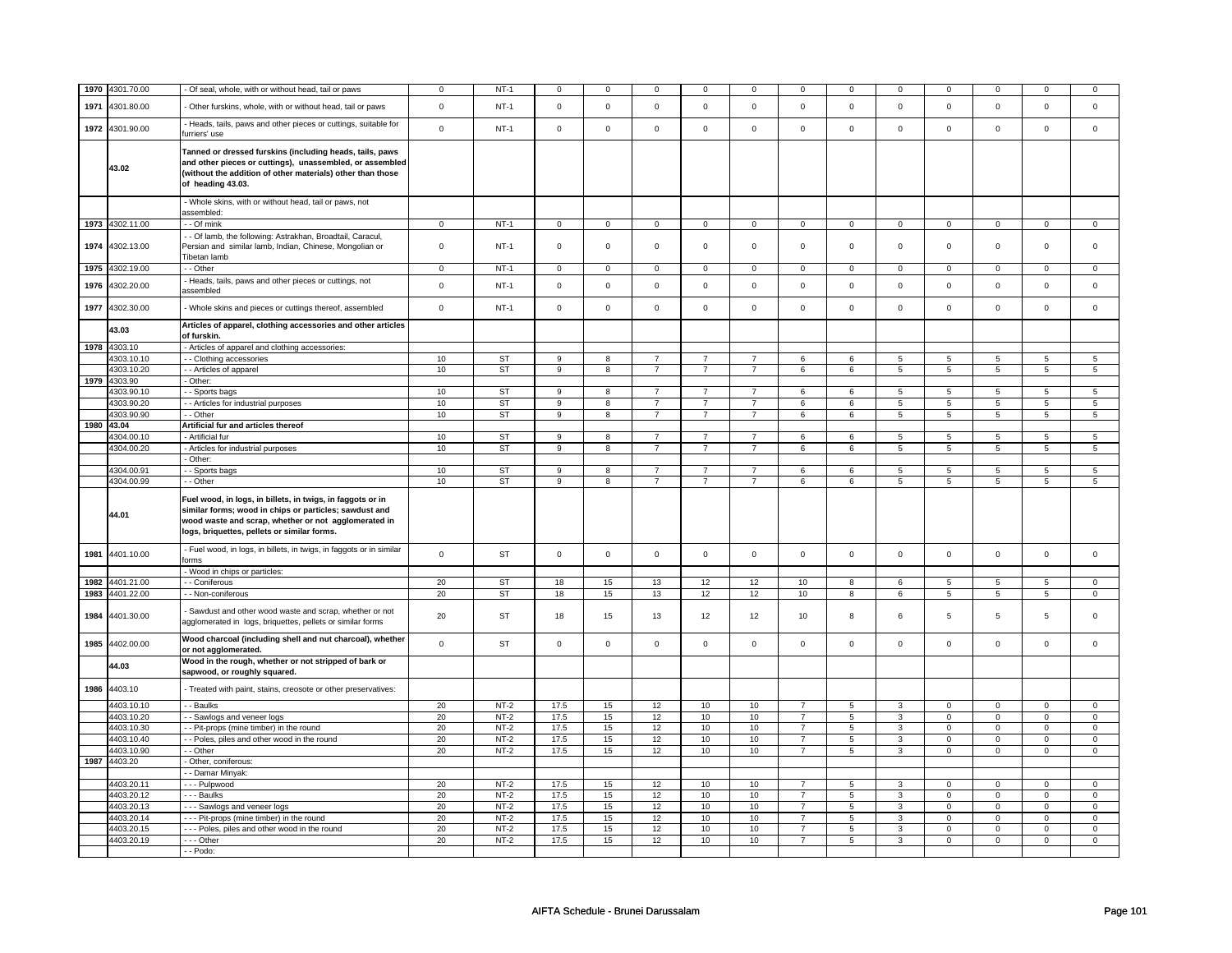|      | 4403.20.21   |                                                                            |    | $NT-2$ | 17.5 |    |    | 10   | 10   |                | 5              | 3              |                | $\mathbf 0$    | $\Omega$       | $\Omega$       |
|------|--------------|----------------------------------------------------------------------------|----|--------|------|----|----|------|------|----------------|----------------|----------------|----------------|----------------|----------------|----------------|
|      |              | --- Pulpwood                                                               | 20 |        |      | 15 | 12 |      |      |                |                |                | 0              |                |                |                |
|      | 4403.20.22   | - - - Baulks                                                               | 20 | $NT-2$ | 17.5 | 15 | 12 | 10   | 10   | $\overline{7}$ | 5              | 3              | $\mathsf 0$    | $\mathbf 0$    | 0              | $\mathbf{0}$   |
|      | 4403.20.23   | --- Sawlogs and veneer logs                                                | 20 | $NT-2$ | 17.5 | 15 | 12 | 10   | 10   | $\overline{7}$ | 5              | 3              | $\mathbf 0$    | $\mathbf{0}$   | $\mathbf 0$    | $\mathbf{0}$   |
|      | 4403.20.24   | --- Pit-props (mine timber) in the round                                   | 20 | $NT-2$ | 17.5 | 15 | 12 | 10   | 10   | $\overline{7}$ | 5              | 3              | $\mathbf 0$    | $\mathbf 0$    | $\mathbf 0$    | 0              |
|      | 4403.20.25   | --- Poles, piles and other wood in the round                               | 20 | $NT-2$ | 17.5 | 15 | 12 | 10   | 10   | $\overline{7}$ | 5              | $\mathbf{3}$   | $\mathbf 0$    | $\mathbf 0$    | $\mathsf 0$    | $\mathbf 0$    |
|      | 4403.20.29   | --- Other                                                                  | 20 | $NT-2$ | 17.5 | 15 | 12 | 10   | 10   | $\overline{7}$ | 5              | 3              | $\mathbf 0$    | $\mathbf 0$    | 0              | 0              |
|      |              | - - Sempilor                                                               |    |        |      |    |    |      |      |                |                |                |                |                |                |                |
|      |              |                                                                            |    |        |      |    |    |      |      |                |                |                |                |                | $\Omega$       |                |
|      | 4403.20.31   | --- Pulpwood                                                               | 20 | $NT-2$ | 17.5 | 15 | 12 | 10   | 10   | $\overline{7}$ | 5              | 3              | $\mathbf 0$    | $\mathbf 0$    |                | 0              |
|      | 4403.20.32   | - - - Baulks                                                               | 20 | $NT-2$ | 17.5 | 15 | 12 | 10   | 10   | $\overline{7}$ | 5              | 3              | 0              | 0              | $\Omega$       | 0              |
|      | 4403.20.33   | --- Sawlogs and veneer logs                                                | 20 | $NT-2$ | 17.5 | 15 | 12 | 10   | 10   | $\overline{7}$ | 5              | $\mathbf{3}$   | $\mathbf 0$    | $\mathbf 0$    | $\Omega$       | $\mathbf 0$    |
|      | 4403.20.34   | --- Pit-props (mine timber) in the round                                   | 20 | $NT-2$ | 17.5 | 15 | 12 | 10   | $10$ | $\overline{7}$ | 5              | $\mathbf 3$    | $\mathbf 0$    | $\mathsf 0$    | $\mathbf 0$    | $\mathbf 0$    |
|      | 4403.20.35   | --- Poles, piles and other wood in the round                               | 20 | $NT-2$ | 17.5 | 15 | 12 | 10   | 10   | $\overline{7}$ | 5              | 3              | $\mathsf 0$    | $\mathbf 0$    | $\mathbf 0$    | $\mathbf{0}$   |
|      | 4403.20.39   | $- -$ Other                                                                | 20 | $NT-2$ | 17.5 | 15 | 12 | 10   | 10   | $\overline{7}$ | 5              | 3              | $\mathbf 0$    | $\overline{0}$ | $\mathsf 0$    | $\mathbf 0$    |
|      |              | - - Other:                                                                 |    |        |      |    |    |      |      |                |                |                |                |                |                |                |
|      |              |                                                                            |    |        |      |    |    |      |      |                |                |                |                |                |                |                |
|      | 4403.20.91   | --- Pulpwood                                                               | 20 | $NT-2$ | 17.5 | 15 | 12 | 10   | 10   | $\overline{7}$ | 5              | 3              | $\mathbf 0$    | $\mathbf 0$    | $\Omega$       | $\mathbf{0}$   |
|      | 4403.20.92   | - - - Baulks                                                               | 20 | $NT-2$ | 17.5 | 15 | 12 | 10   | 10   | $\overline{7}$ | $\mathbf 5$    | $\overline{3}$ | $\mathsf 0$    | $\overline{0}$ | $\mathbf 0$    | $\pmb{0}$      |
|      | 4403.20.93   | - - - Sawlogs and veneer logs                                              | 20 | $NT-2$ | 17.5 | 15 | 12 | 10   | 10   | $\overline{7}$ | 5              | 3              | $\mathbf 0$    | $\mathbf 0$    | 0              | 0              |
|      | 4403.20.94   | --- Pit-props (mine timber) in the round                                   | 20 | $NT-2$ | 17.5 | 15 | 12 | 10   | 10   | $\overline{7}$ | 5              | 3              | $\mathbf 0$    | $\mathbf 0$    | $\mathbf 0$    | 0              |
|      | 4403.20.95   | --- Poles, piles and other wood in the round                               | 20 | $NT-2$ | 17.5 | 15 | 12 | 10   | 10   | $\overline{7}$ | 5              | 3              | $\mathbf 0$    | $\mathbf 0$    | 0              | 0              |
|      | 4403.20.99   | --- Other                                                                  | 20 | $NT-2$ | 17.5 | 15 | 12 | 10   | 10   | $\overline{7}$ | 5              | 3              | 0              | $\mathbf 0$    | $\Omega$       | 0              |
|      |              |                                                                            |    |        |      |    |    |      |      |                |                |                |                |                |                |                |
|      |              | Other, of tropical wood specified in Subheading Note 1 to<br>this Chapter: |    |        |      |    |    |      |      |                |                |                |                |                |                |                |
|      |              |                                                                            |    |        |      |    |    |      |      |                |                |                |                |                |                |                |
| 1988 | 4403.41      | - - Dark Red Meranti, Light Red Meranti and Meranti Bakau:                 |    |        |      |    |    |      |      |                |                |                |                |                |                |                |
|      |              |                                                                            |    |        |      |    |    |      |      |                |                |                |                |                |                |                |
|      |              | --- Dark Red Meranti (Obar Suluk):                                         |    |        |      |    |    |      |      |                |                |                |                |                |                |                |
|      | 4403.41.11   | - - - - Pulpwood                                                           | 20 | $NT-2$ | 17.5 | 15 | 12 | $10$ | 10   | $\overline{7}$ | 5              | 3              | $\mathbf 0$    | $\mathbf 0$    | $\mathbf 0$    | $\mathbf{0}$   |
|      | 4403.41.12   | $---$ Baulks                                                               | 20 | $NT-2$ | 17.5 | 15 | 12 | 10   | 10   | $\overline{7}$ | $\overline{5}$ | $\overline{3}$ | $\overline{0}$ | $\overline{0}$ | $\overline{0}$ | $\overline{0}$ |
|      | 4403.41.13   | - - - - Sawlogs and veneer logs                                            | 20 | $NT-2$ | 17.5 | 15 | 12 | 10   | 10   | $\overline{7}$ | 5              | 3              | $\mathbf 0$    | $\mathsf 0$    | 0              | 0              |
|      | 4403.41.14   | - - - - Pit-props (mine timber) in the round                               | 20 | $NT-2$ | 17.5 | 15 | 12 | 10   | 10   | $\overline{7}$ | 5              | 3              | $\mathbf 0$    | $\mathbf 0$    | 0              | 0              |
|      | 4403.41.15   | - - - - Poles, piles and other wood in the round                           | 20 | $NT-2$ | 17.5 | 15 | 12 | 10   | 10   | $\overline{7}$ | 5              | $\mathbf{3}$   | $\mathsf 0$    | $\mathbf 0$    | $\mathsf 0$    | $\mathbf 0$    |
|      | 4403.41.19   | - - - - Other                                                              | 20 | $NT-2$ | 17.5 | 15 | 12 | 10   | 10   | $\overline{7}$ | 5              | 3              | $\mathbf 0$    | $\mathbf 0$    | $\Omega$       | 0              |
|      |              | --- Light Red Meranti (Red Seraya):                                        |    |        |      |    |    |      |      |                |                |                |                |                |                |                |
|      |              |                                                                            | 20 | $NT-2$ | 17.5 | 15 | 12 | 10   | 10   | $\overline{7}$ | 5              | $\overline{3}$ | $\mathsf 0$    | $\mathbf 0$    | $\Omega$       | $\mathbf 0$    |
|      | 4403.41.21   | - - - - Pulpwood                                                           |    |        |      |    |    |      |      |                |                |                |                |                |                |                |
|      | 4403.41.22   | - - - - Baulks                                                             | 20 | $NT-2$ | 17.5 | 15 | 12 | 10   | 10   | $\overline{7}$ | 5              | 3              | $\mathbf 0$    | 0              | 0              | 0              |
|      | 4403.41.23   | - - - - Sawlogs and veneer logs                                            | 20 | $NT-2$ | 17.5 | 15 | 12 | 10   | $10$ | $\overline{7}$ | 5              | $\mathbf 3$    | $\mathbf 0$    | $\mathbf 0$    | $\mathsf 0$    | $\mathbf 0$    |
|      | 4403.41.24   | - - - - Pit-props (mine timber) in the round                               | 20 | $NT-2$ | 17.5 | 15 | 12 | 10   | 10   | $\overline{7}$ | 5              | 3              | $\mathbf 0$    | $\mathbf 0$    | 0              | $\mathbf 0$    |
|      | 4403.41.25   | - - - - Poles, piles and other wood in the round                           | 20 | $NT-2$ | 17.5 | 15 | 12 | 10   | 10   | $\overline{7}$ | 5              | 3              | $\mathbf 0$    | $\mathbf 0$    | $\Omega$       | 0              |
|      | 4403.41.29   | - - - - Other                                                              | 20 | $NT-2$ | 17.5 | 15 | 12 | 10   | 10   | $\overline{7}$ | 5              | 3              | $\mathbf 0$    | $\mathsf 0$    | $\mathsf 0$    | 0              |
|      |              | - - - Meranti Bakau:                                                       |    |        |      |    |    |      |      |                |                |                |                |                |                |                |
|      | 4403.41.31   | - - - - Pulpwood                                                           | 20 | $NT-2$ | 17.5 | 15 | 12 | $10$ | $10$ | $\overline{7}$ | 5              | 3              | $\mathbf 0$    | $\mathbf{0}$   | $\Omega$       | $\mathbf{0}$   |
|      | 4403.41.32   | - - - - Baulks                                                             | 20 | $NT-2$ | 17.5 | 15 | 12 | 10   | 10   | $\overline{7}$ | 5              | 3              | $\mathbf 0$    | $\mathbf 0$    | $\mathsf 0$    | $\mathbf 0$    |
|      |              |                                                                            |    | $NT-2$ | 17.5 |    |    |      |      |                |                |                |                |                |                |                |
|      | 4403.41.33   | ---- Sawlogs and veneer logs                                               | 20 |        |      | 15 | 12 | 10   | 10   | $\overline{7}$ | 5              | 3              | 0              | $\mathbf 0$    | 0              | 0              |
|      | 4403.41.34   | ---- Pit-props (mine timber) in the round                                  | 20 | $NT-2$ | 17.5 | 15 | 12 | 10   | 10   | $\overline{7}$ | 5              | 3              | 0              | 0              | 0              | 0              |
|      | 4403.41.35   | - - - - Poles, piles and other wood in the round                           | 20 | $NT-2$ | 17.5 | 15 | 12 | 10   | 10   | $\overline{7}$ | 5              | $\overline{3}$ | $\overline{0}$ | $\overline{0}$ | $\Omega$       | $\overline{0}$ |
|      | 4403.41.39   | - - - - Other                                                              | 20 | $NT-2$ | 17.5 | 15 | 12 | 10   | 10   | $\overline{7}$ | 5              | 3              | $\mathbf 0$    | $\mathbf 0$    | $\Omega$       | $\mathbf{0}$   |
|      | 1989 4403.49 | - Other:                                                                   |    |        |      |    |    |      |      |                |                |                |                |                |                |                |
|      |              | - - - Kapur:                                                               |    |        |      |    |    |      |      |                |                |                |                |                |                |                |
|      | 4403.49.11   | - - - - Pulpwood                                                           | 20 | $NT-2$ | 17.5 | 15 | 12 | 10   | 10   | $\overline{7}$ | 5              | 3              | 0              | 0              | 0              | 0              |
|      | 4403.49.12   | - - - - Baulks                                                             | 20 | $NT-2$ | 17.5 | 15 | 12 | 10   | 10   | $\overline{7}$ | 5              | 3              | $\mathbf 0$    | $\mathbf 0$    | $\mathbf 0$    | $\mathbf{0}$   |
|      | 4403.49.13   | - - - - Sawlogs and veneer logs                                            | 20 | $NT-2$ | 17.5 | 15 | 12 | 10   | 10   | $\overline{7}$ | 5              | $\overline{3}$ | $\mathsf 0$    | $\mathbf 0$    | $\mathbf 0$    | $\overline{0}$ |
|      | 4403.49.14   | - - - - Pit-props (mine timber) in the round                               | 20 | $NT-2$ | 17.5 | 15 | 12 | 10   | 10   | $\overline{7}$ | 5              | 3              | $\mathbf 0$    | $\mathbf 0$    | $\mathsf 0$    | 0              |
|      | 4403.49.15   | - - - - Poles, piles and other wood in the round                           | 20 | $NT-2$ | 17.5 | 15 | 12 | 10   | 10   | $\overline{7}$ | 5              | 3              | $\mathsf 0$    | $\mathbf 0$    | $\mathsf 0$    | $\mathbf 0$    |
|      |              |                                                                            |    |        |      |    |    |      |      |                |                |                |                |                |                |                |
|      | 4403.49.19   | $- - -$ Other                                                              | 20 | $NT-2$ | 17.5 | 15 | 12 | 10   | 10   | $\overline{7}$ | 5              | $\overline{3}$ | $\mathsf 0$    | $\mathbf 0$    | $\mathsf 0$    | $\mathbf 0$    |
|      |              | --- Keruing:                                                               |    |        |      |    |    |      |      |                |                |                |                |                |                |                |
|      | 4403.49.21   | - - - - Pulpwood                                                           | 20 | $NT-2$ | 17.5 | 15 | 12 | 10   | 10   | $\overline{7}$ | 5              | $\overline{3}$ | $\mathbf 0$    | $\mathbf{0}$   | $\Omega$       | 0              |
|      | 4403.49.22   | - - - - Baulks                                                             | 20 | $NT-2$ | 17.5 | 15 | 12 | 10   | 10   | $\overline{7}$ | 5              | $\mathbf{3}$   | $\mathbf 0$    | $\mathbf 0$    | 0              | 0              |
|      | 4403.49.23   | - - - - Sawlogs and veneer logs                                            | 20 | $NT-2$ | 17.5 | 15 | 12 | 10   | 10   | $\overline{7}$ | 5              | 3              | 0              | $\mathbf 0$    | $\mathbf 0$    | 0              |
|      | 4403.49.24   | ---- Pit-props (mine timber) in the round                                  | 20 | $NT-2$ | 17.5 | 15 | 12 | 10   | 10   | $\overline{7}$ | 5              | 3              | $\mathsf 0$    | $\overline{0}$ | $\mathsf 0$    | $\overline{0}$ |
|      | 4403.49.25   | - - - - Poles, piles and other wood in the round                           | 20 | $NT-2$ | 17.5 | 15 | 12 | 10   | 10   | $\overline{7}$ | 5              | 3              | $\mathbf 0$    | $\mathbf 0$    | 0              | 0              |
|      | 4403.49.29   | - - - - Other                                                              | 20 | $NT-2$ | 17.5 | 15 | 12 | 10   | 10   | $\overline{7}$ | 5              | 3              | $\mathbf 0$    | $\mathbf 0$    | $\mathbf 0$    | $\mathbf{0}$   |
|      |              | - - - Ramin                                                                |    |        |      |    |    |      |      |                |                |                |                |                |                |                |
|      |              |                                                                            |    | $NT-2$ |      |    |    |      |      |                |                |                |                |                |                |                |
|      | 4403.49.31   | $- - -$ Pulpwood                                                           | 20 |        | 17.5 | 15 | 12 | 10   | 10   | $\overline{7}$ | 5              | 3              | $\mathbf 0$    | $\mathbf 0$    | 0              | 0              |
|      | 4403.49.32   | - - - - Baulks                                                             | 20 | $NT-2$ | 17.5 | 15 | 12 | 10   | 10   | $\overline{7}$ | 5              | 3              | $\mathsf 0$    | $\mathbf 0$    | $\mathbf 0$    | $\mathbf{0}$   |
|      | 4403.49.33   | - - - - Sawlogs and veneer logs, in the rough                              | 20 | $NT-2$ | 17.5 | 15 | 12 | 10   | 10   | $\overline{7}$ | 5              | 3              | $\mathbf 0$    | $\mathbf 0$    | $\mathbf 0$    | $\mathbf{0}$   |
|      | 4403.49.34   | - - - - Sawlogs and veneer logs, roughly squared                           | 20 | $NT-2$ | 17.5 | 15 | 12 | 10   | 10   | $\overline{7}$ | 5              | 3              | $\mathbf 0$    | $\mathbf 0$    | $\Omega$       | 0              |
|      | 4403.49.35   | - - - - Pit-props (mine timber) in the round                               | 20 | $NT-2$ | 17.5 | 15 | 12 | 10   | 10   | $\overline{7}$ | 5              | 3              | $\mathbf 0$    | $\mathbf 0$    | $\Omega$       | 0              |
|      | 4403.49.36   | - - - - Poles, piles and other wood in the round                           | 20 | $NT-2$ | 17.5 | 15 | 12 | 10   | 10   | $\overline{7}$ | 5              | $\overline{3}$ | 0              | $\overline{0}$ | 0              | $\overline{0}$ |
|      | 4403.49.39   | - - - - Other                                                              | 20 | $NT-2$ | 17.5 | 15 | 12 | 10   | 10   | $\overline{7}$ | 5              | 3              | $\Omega$       | $\mathbf 0$    | $\Omega$       | $\Omega$       |
|      |              |                                                                            |    |        |      |    |    |      |      |                |                |                |                |                |                |                |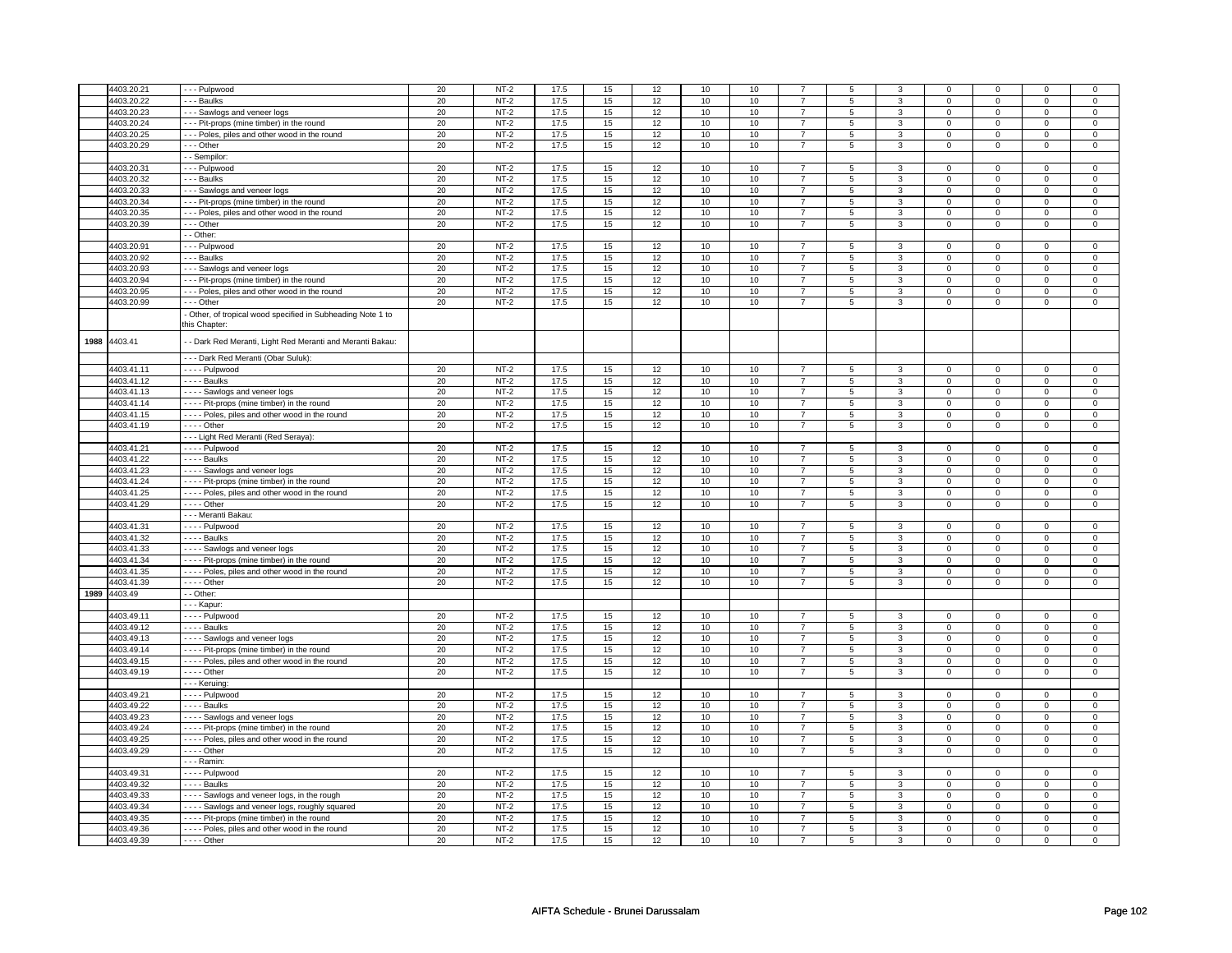|      |                          | --- Other, of the following tropical wood specified in                                                                                                                                                                                                                                      |          |                  |              |          |          |          |          |                                  |                 |                |                            |                            |                            |                            |
|------|--------------------------|---------------------------------------------------------------------------------------------------------------------------------------------------------------------------------------------------------------------------------------------------------------------------------------------|----------|------------------|--------------|----------|----------|----------|----------|----------------------------------|-----------------|----------------|----------------------------|----------------------------|----------------------------|----------------------------|
|      |                          | Subheading Note 1 to this Chapter:                                                                                                                                                                                                                                                          |          |                  |              |          |          |          |          |                                  |                 |                |                            |                            |                            |                            |
|      | 4403.49.91               | - - - - Pulpwood                                                                                                                                                                                                                                                                            | 20       | $NT-2$           | 17.5         | 15       | 12       | 10       | 10       | $\overline{7}$                   | 5               | 3              | $\overline{0}$             | $\overline{0}$             | 0                          | $\overline{0}$             |
|      | 4403.49.92               | $- - -$ Baulks                                                                                                                                                                                                                                                                              | 20       | $NT-2$           | 17.5         | 15       | 12       | 10       | 10       | $\overline{7}$                   | 5               | $\mathbf{3}$   | $\mathsf 0$                | $\mathbf 0$                | 0                          | $\mathbf 0$                |
|      | 4403.49.93               | - - - - Sawlogs and veneer logs                                                                                                                                                                                                                                                             | 20       | $NT-2$           | 17.5         | 15       | 12       | 10       | 10       | $\overline{7}$                   | 5               | $\mathbf{3}$   | $\mathsf 0$                | $\mathsf 0$                | $\mathsf 0$                | $\mathbf 0$                |
|      | 4403.49.94               | - - - - Sawlogs and veneer logs                                                                                                                                                                                                                                                             | 20       | $NT-2$           | 17.5         | $15\,$   | 12       | $10\,$   | $10$     | $\overline{7}$                   | $\mathbf 5$     | $\mathbf{3}$   | $\mathsf 0$                | $\mathsf 0$                | $\mathsf 0$                | $\mathsf 0$                |
|      | 4403.49.95               | - - - - Poles, piles and other wood in the round                                                                                                                                                                                                                                            | 20       | $NT-2$           | 17.5         | 15       | 12       | 10       | 10       | $\overline{7}$                   | $\overline{5}$  | $\overline{3}$ | $\overline{0}$             | $\overline{0}$             | $\overline{0}$             | $\overline{0}$             |
|      | 4403.49.99               | $- - -$ Other                                                                                                                                                                                                                                                                               | 20       | $NT-2$           | 17.5         | 15       | 12       | 10       | 10       | $\overline{7}$                   | 5               | $\mathbf{3}$   | $\mathbf 0$                | $\mathsf 0$                | $\mathsf 0$                | $\mathsf 0$                |
|      |                          | Other:                                                                                                                                                                                                                                                                                      |          |                  |              |          |          |          |          |                                  |                 |                |                            |                            |                            |                            |
| 1990 | 4403.91                  | - Of oak (Quercus spp.):                                                                                                                                                                                                                                                                    |          |                  |              |          |          |          |          |                                  |                 |                |                            |                            |                            |                            |
|      | 4403.91.10               | - - - Pulpwood                                                                                                                                                                                                                                                                              | 20       | $NT-2$           | 17.5         | 15       | 12       | 10       | 10       | $\overline{7}$                   | 5               | 3              | $\mathbf 0$                | $\mathbf 0$                | $\Omega$                   | $\mathbf 0$                |
|      | 4403.91.20               | - - - Baulks                                                                                                                                                                                                                                                                                | 20       | $NT-2$           | 17.5         | 15       | 12       | 10       | 10       | $\overline{7}$                   | 5               | 3              | $\mathbf 0$                | $\mathbf 0$                | $\Omega$                   | $\mathbf 0$                |
|      | 4403.91.30               | --- Sawlogs and veneer logs                                                                                                                                                                                                                                                                 | 20       | $NT-2$           | 17.5         | 15       | 12       | 10       | 10       | $\overline{7}$                   | $5^{\circ}$     | $\overline{3}$ | $\overline{0}$             | $\overline{0}$             | $\overline{0}$             | $\mathbf{0}$               |
|      | 4403.91.40               | --- Pit-props (mine timber) in the round                                                                                                                                                                                                                                                    | 20       | $NT-2$           | 17.5         | 15       | 12       | 10       | 10       | $\overline{7}$                   | 5               | 3              | $\mathbf 0$                | $\mathbf 0$                | 0                          | 0                          |
|      | 4403.91.50               | --- Poles, piles and other wood in the round                                                                                                                                                                                                                                                | 20       | $NT-2$           | 17.5         | 15       | 12       | 10       | 10       | $\overline{7}$                   | 5               | 3              | $\mathbf 0$                | $\mathbf 0$                | $\mathbf 0$                | $\mathbf 0$                |
|      | 4403.91.90               | - - - Other                                                                                                                                                                                                                                                                                 | 20       | $NT-2$           | 17.5         | 15       | 12       | 10       | 10       | $\overline{7}$                   | 5               | 3              | $\mathbf 0$                | $\mathbf 0$                | $\mathbf 0$                | $\mathbf 0$                |
| 1991 | 4403.92                  | - Of beech (Fagus spp.):                                                                                                                                                                                                                                                                    |          |                  |              |          |          |          |          |                                  |                 |                |                            |                            |                            |                            |
|      | 4403.92.10               | --- Pulpwood                                                                                                                                                                                                                                                                                | 20       | $NT-2$           | 17.5         | 15       | 12       | 10       | 10       | $\overline{7}$                   | 5               | 3              | $\mathsf 0$                | $\mathbf 0$                | $\Omega$                   | $\Omega$                   |
|      | 4403.92.20               | - - - Baulks                                                                                                                                                                                                                                                                                | 20       | $NT-2$           | 17.5         | 15       | 12       | 10       | 10       | $\overline{7}$                   | 5               | 3              | $\mathbf 0$                | $\mathbf 0$                | $\mathbf 0$                | $\mathbf{0}$               |
|      | 4403.92.30               | --- Sawlogs and veneer logs                                                                                                                                                                                                                                                                 | 20       | $NT-2$           | 17.5         | 15       | 12       | 10       | 10       | $\overline{7}$                   | 5               | $\mathbf{3}$   | $\mathsf 0$                | $\mathsf 0$                | $\mathsf 0$                | $\mathbf 0$                |
|      | 4403.92.40               | --- Pit-props (mine timber) in the round                                                                                                                                                                                                                                                    | 20       | $NT-2$           | 17.5         | 15       | 12       | 10       | 10       | $\overline{7}$                   | 5               | 3              | $\mathsf 0$                | $\mathbf 0$                | $\mathbf 0$                | $\mathsf 0$                |
|      | 4403.92.50               | - - - Poles, piles and other wood in the round                                                                                                                                                                                                                                              | 20       | $NT-2$           | 17.5         | 15       | 12       | 10       | 10       | $\overline{7}$                   | 5               | 3              | $\mathbf 0$                | $\mathbf 0$                | $\mathbf 0$                | $\mathbf 0$                |
|      | 4403.92.90               | - - - Other                                                                                                                                                                                                                                                                                 | 20       | $NT-2$           | 17.5         | 15       | 12       | 10       | 10       | $\overline{7}$                   | 5               | $\mathbf{3}$   | $\mathsf 0$                | $\mathsf 0$                | $\mathbf 0$                | $\mathbf{0}$               |
|      | 1992 4403.99             | - - Other:                                                                                                                                                                                                                                                                                  |          |                  |              |          |          |          |          |                                  |                 |                |                            |                            |                            |                            |
|      | 4403.99.10               | --- Pulpwood                                                                                                                                                                                                                                                                                | 20       | $NT-2$           | 17.5         | 15       | 12       | 10       | 10       | $\overline{7}$                   | 5               | 3              | $\mathbf 0$                | $\mathbf 0$                | $\mathbf 0$                | $\mathbf 0$                |
|      | 4403.99.20               | - - - Baulks                                                                                                                                                                                                                                                                                | 20       | $NT-2$           | 17.5         | 15       | 12       | 10       | 10       | $\overline{7}$                   | 5               | 3              | $\mathbf 0$                | $\mathbf 0$                | $\mathbf 0$                | $\mathsf 0$                |
|      | 4403.99.30               | --- Sawlogs and veneer logs                                                                                                                                                                                                                                                                 | 20       | $NT-2$           | 17.5         | 15       | 12       | 10       | 10       | $\overline{7}$                   | 5               | 3              | $\mathbf 0$                | $\mathbf 0$                | 0                          | 0                          |
|      | 4403.99.40               | --- Pit-props (mine timber) in the round                                                                                                                                                                                                                                                    | 20       | $NT-2$           | 17.5         | 15       | 12       | 10       | 10       | $\overline{7}$                   | 5               | 3              | $\mathbf 0$                | $\mathbf 0$                | 0                          | 0                          |
|      | 4403.99.50               | --- Poles, piles and other wood in the round                                                                                                                                                                                                                                                | 20       | $NT-2$           | 17.5         | 15       | 12       | 10       | 10       | $\overline{7}$                   | 5               | $\mathbf{3}$   | $\mathsf 0$                | $\mathsf 0$                | $\mathbf 0$                | $\mathbf 0$                |
|      | 4403.99.90               | --- Other                                                                                                                                                                                                                                                                                   | 20       | $NT-2$           | 17.5         | 15       | 12       | 10       | 10       | $\overline{7}$                   | 5               | 3              | $\mathbf 0$                | $\mathbf 0$                | 0                          | $\mathbf 0$                |
|      | 44.04                    | Hoopwood; split poles; piles, pickets and stakes of wood,<br>pointed but not sawn lengthwise; wooden sticks, roughly<br>trimmed but not turned, bent or otherwise worked,<br>suitable for the manufacture of walking-sticks, umbrellas,<br>tool handles or the like; chipwood and the like. |          |                  |              |          |          |          |          |                                  |                 |                |                            |                            |                            |                            |
|      |                          |                                                                                                                                                                                                                                                                                             |          |                  |              |          |          |          |          |                                  |                 |                |                            |                            |                            |                            |
|      | 1993 4404.10.00          | - Coniferous                                                                                                                                                                                                                                                                                | 20       | $NT-2$           | 17.5         | 15       | 12       | 10       | 10       | $\overline{7}$                   | $5\phantom{.0}$ | $\mathbf{3}$   | $\mathbf 0$                | $\mathbf 0$                | $\mathbf 0$                | $\mathbf 0$                |
| 1994 | 4404.20.00               | - Non-coniferous                                                                                                                                                                                                                                                                            | 20       | $NT-2$           | 17.5         | 15       | 12       | 10       | 10       | $\overline{7}$                   | 5               | $\overline{3}$ | $\mathsf 0$                | $\overline{0}$             | $\mathbf 0$                | $\overline{0}$             |
| 1995 | 4405.00.00               | Wood wool; wood flour.                                                                                                                                                                                                                                                                      | 20       | $NT-2$           | 17.5         | 15       | 12       | 10       | 10       | $\overline{7}$                   | 5               | $\overline{3}$ | $\overline{0}$             | $\overline{0}$             | $\overline{0}$             | $\overline{0}$             |
|      | 44.06                    | Railway or tramway sleepers (cross-ties) of wood.                                                                                                                                                                                                                                           |          |                  |              |          |          |          |          |                                  |                 |                |                            |                            |                            |                            |
| 1996 | 4406.10.00               | Not impregnated                                                                                                                                                                                                                                                                             | 20       | $NT-2$           | 17.5         | 15       | 12       | 10       | 10       | $\overline{7}$                   | 5               | 3              | $\mathbf 0$                | $\mathbf 0$                | $\mathbf 0$                | $\mathbf{0}$               |
|      | 1997 4406.90.00          | - Other                                                                                                                                                                                                                                                                                     | 20       | $NT-2$           | 17.5         | 15       | 12       | 10       | 10       | $\overline{7}$                   | 5               | 3              | 0                          | $\mathbf 0$                | 0                          | $\mathbf 0$                |
|      | 44.07                    | Wood sawn or chipped lengthwise, sliced or peeled,<br>whether or not planed, sanded or end-jointed, of a<br>thickness exceeding 6 mm.                                                                                                                                                       |          |                  |              |          |          |          |          |                                  |                 |                |                            |                            |                            |                            |
| 1998 | 4407.10                  | - Coniferous:                                                                                                                                                                                                                                                                               |          |                  |              |          |          |          |          |                                  |                 |                |                            |                            |                            |                            |
|      | 4407.10.10               | - - Planed                                                                                                                                                                                                                                                                                  | 20       | $NT-2$           | 17.5         | 15       | 12       | 10       | 10       | $\overline{7}$                   | 5               | 3              | $\mathbf 0$                | $\mathbf 0$                | $\mathbf 0$                | $\mathbf{0}$               |
|      | 4407.10.20               | - - Sanded or end-jointed                                                                                                                                                                                                                                                                   | 20       | $NT-2$           | 17.5         | 15       | 12       | 10       | 10       | $\overline{7}$                   | 5               | 3              | $\mathbf 0$                | $\mathbf 0$                | $\mathbf 0$                | $\mathbf 0$                |
|      | 4407.10.90               | - - Other<br>Of tropical wood specified in Subheading Note 1 to this                                                                                                                                                                                                                        | 20       | $NT-2$           | 17.5         | 15       | 12       | 10       | 10       | $\overline{7}$                   | 5               | 3              | $\mathbf 0$                | $\mathbf 0$                | $\mathbf 0$                | $\mathbf 0$                |
| 1999 | 4407.24                  | Chapter:<br>- Virola, Mahogany (Swietenia spp.), Imbuia and Balsa:                                                                                                                                                                                                                          |          |                  |              |          |          |          |          |                                  |                 |                |                            |                            |                            |                            |
|      |                          |                                                                                                                                                                                                                                                                                             |          |                  |              |          |          |          |          |                                  |                 |                |                            |                            |                            |                            |
|      | 4407.24.10<br>4407.24.20 | --- Planed                                                                                                                                                                                                                                                                                  | 20<br>20 | $NT-2$<br>$NT-2$ | 17.5<br>17.5 | 15       | 12       | 10<br>10 | 10<br>10 | $\overline{7}$<br>$\overline{7}$ | 5<br>5          | 3<br>3         | $\mathbf 0$<br>$\mathbf 0$ | $\mathbf 0$<br>$\mathbf 0$ | $\mathbf 0$<br>$\mathbf 0$ | $\mathbf 0$<br>$\mathbf 0$ |
|      | 4407.24.90               | --- Sanded or end-jointed<br>--- Other                                                                                                                                                                                                                                                      | 20       | $NT-2$           | 17.5         | 15<br>15 | 12<br>12 | 10       | 10       | $\overline{7}$                   | 5               | 3              | $\mathbf 0$                | $\mathbf 0$                | 0                          | $\mathbf 0$                |
| 2000 | 4407.25                  | - - Dark Red Meranti, Light Red Meranti and Meranti Bakau:                                                                                                                                                                                                                                  |          |                  |              |          |          |          |          |                                  |                 |                |                            |                            |                            |                            |
|      |                          | - - - Dark Red Meranti, Light Red Maranti:                                                                                                                                                                                                                                                  |          |                  |              |          |          |          |          |                                  |                 |                |                            |                            |                            |                            |
|      | 4407.25.11               | $- -$ - Planed                                                                                                                                                                                                                                                                              | 20       | $NT-2$           | 17.5         | 15       | 12       | 10       | 10       | $\overline{7}$                   | 5               | $\mathbf{3}$   | $\mathbf 0$                | $\mathbf 0$                | 0                          | $\mathbf 0$                |
|      | 4407.25.12               | ---- Sanded or end-jointed                                                                                                                                                                                                                                                                  | 20       | $NT-2$           | 17.5         | 15       | 12       | 10       | 10       | $\overline{7}$                   | 5               | 3              | 0                          | $\mathbf 0$                | $\mathbf 0$                | $\mathbf{0}$               |
|      | 4407.25.19               | - - - - Other                                                                                                                                                                                                                                                                               | 20       | $NT-2$           | 17.5         | 15       | 12       | 10       | 10       | $\overline{7}$                   | 5               | 3              | $\mathbf 0$                | $\overline{0}$             | $\mathbf 0$                | $\mathbf{0}$               |
|      |                          | - - - Meranti Bakau:                                                                                                                                                                                                                                                                        |          |                  |              |          |          |          |          |                                  |                 |                |                            |                            |                            |                            |
|      | 4407.25.21               | $- - -$ Planed                                                                                                                                                                                                                                                                              | 20       | $NT-2$           | 17.5         | 15       | 12       | 10       | 10       | $\overline{7}$                   | 5               | $\mathbf{3}$   | $\mathsf{O}\xspace$        | $\mathsf 0$                | $\mathbf 0$                | 0                          |
|      | 4407.25.22               | - - - - Sanded or end-jointed                                                                                                                                                                                                                                                               | 20       | $NT-2$           | 17.5         | 15       | 12       | $10$     | 10       | $\overline{7}$                   | 5               | 3              | 0                          | $\mathbf 0$                | 0                          | $\mathbf 0$                |
|      | 4407.25.29               | . - - - Other<br>- White Lauan, White Meranti, White Seraya, Yellow Meranti                                                                                                                                                                                                                 | 20       | $NT-2$           | 17.5         | 15       | 12       | 10       | 10       | $\overline{7}$                   | 5               | $\overline{3}$ | $\mathsf 0$                | $\overline{0}$             | $\mathbf 0$                | $\mathsf 0$                |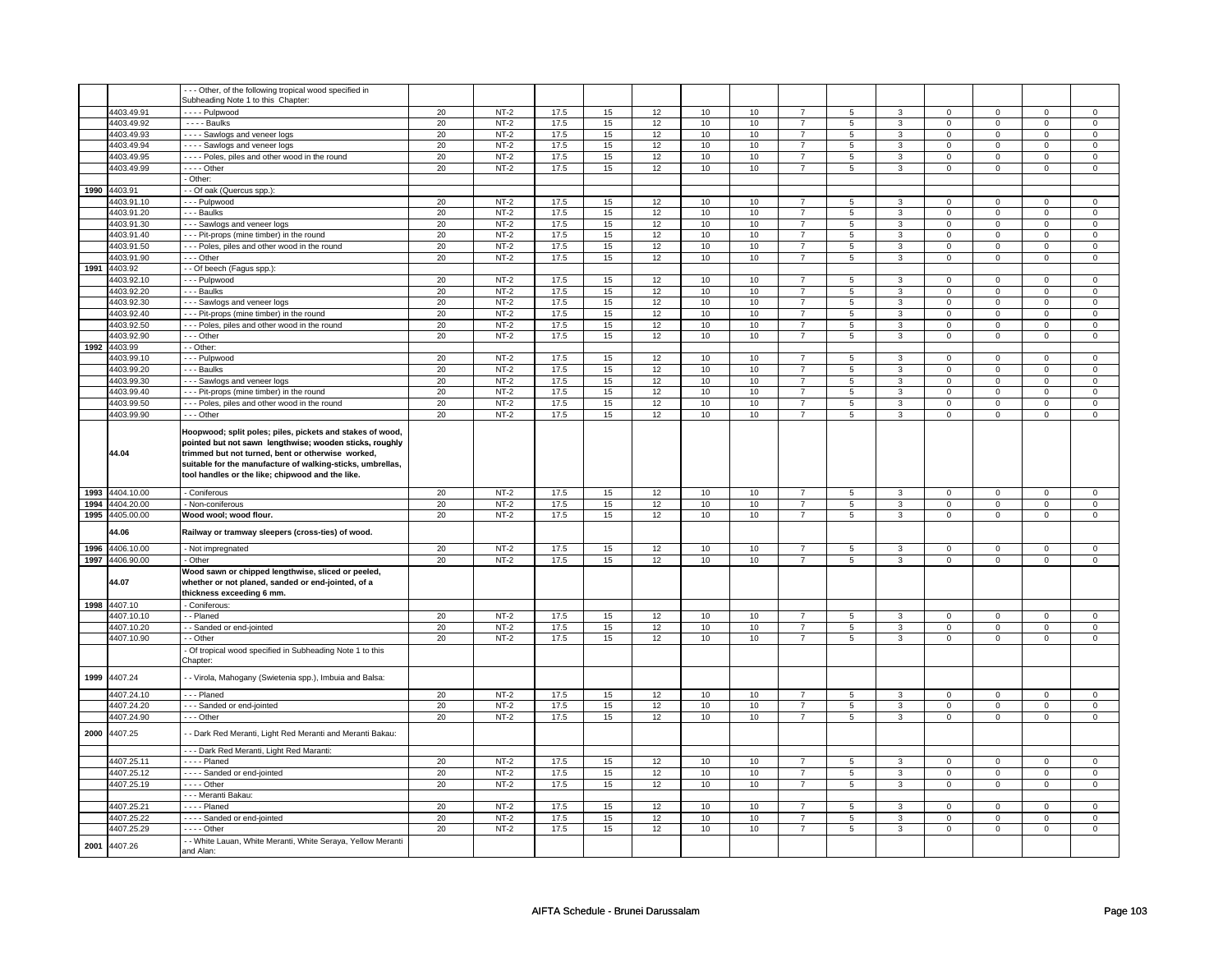|      | 4407.26.10   | --- Planed                                                                                                                                                                                                                                                                           | 20     | $NT-2$      | 17.5 | 15     | 12 | $10$ | 10   | $\overline{7}$ | 5 | 3              | $\mathbf 0$ | $\mathsf 0$    | $\Omega$      | $\Omega$            |
|------|--------------|--------------------------------------------------------------------------------------------------------------------------------------------------------------------------------------------------------------------------------------------------------------------------------------|--------|-------------|------|--------|----|------|------|----------------|---|----------------|-------------|----------------|---------------|---------------------|
|      | 4407.26.20   | --- Sanded or end-jointed                                                                                                                                                                                                                                                            | 20     | $NT-2$      | 17.5 | 15     | 12 | 10   | 10   | $\overline{7}$ | 5 | 3              | 0           | $\mathbf 0$    | 0             | 0                   |
|      |              |                                                                                                                                                                                                                                                                                      |        |             |      |        |    |      |      |                |   |                |             |                |               |                     |
|      | 4407.26.90   | - - - Other                                                                                                                                                                                                                                                                          | 20     | $NT-2$      | 17.5 | 15     | 12 | 10   | 10   | $\overline{7}$ | 5 | 3              | 0           | $\mathbf 0$    | 0             | $\mathbf 0$         |
|      | 2002 4407.29 | - - Other:                                                                                                                                                                                                                                                                           |        |             |      |        |    |      |      |                |   |                |             |                |               |                     |
|      |              | --- Jelutong (Dyera spp.):                                                                                                                                                                                                                                                           |        |             |      |        |    |      |      |                |   |                |             |                |               |                     |
|      | 4407.29.11   | - - - - Planed                                                                                                                                                                                                                                                                       | 20     | $NT-2$      | 17.5 | 15     | 12 | 10   | 10   | $\overline{7}$ | 5 | 3              | 0           | 0              | 0             | 0                   |
|      | 4407.29.12   | - - - - Sanded or end-jointed                                                                                                                                                                                                                                                        | 20     | $NT-2$      | 17.5 | 15     | 12 | 10   | 10   | $\overline{7}$ | 5 | 3              | $\mathbf 0$ | $\mathbf 0$    | $\mathbf 0$   | $\mathbf{0}$        |
|      | 4407.29.19   | - - - - Other                                                                                                                                                                                                                                                                        | 20     | $NT-2$      | 17.5 | 15     | 12 | 10   | 10   | $\overline{7}$ | 5 | $\mathbf{3}$   | $\mathsf 0$ | $\mathbf 0$    | 0             | $\overline{0}$      |
|      |              | - - - Kapur (Dryobalanops spp.):                                                                                                                                                                                                                                                     |        |             |      |        |    |      |      |                |   |                |             |                |               |                     |
|      | 4407.29.21   | - - - - Planed                                                                                                                                                                                                                                                                       | $20\,$ | $NT-2$      | 17.5 | $15\,$ | 12 | 10   | 10   | $\overline{7}$ | 5 | $\overline{3}$ | $\mathbf 0$ | $\mathbf 0$    | $\Omega$      | $\mathbf{0}$        |
|      | 4407.29.22   | ---- Sanded or end-jointed                                                                                                                                                                                                                                                           | 20     | $NT-2$      | 17.5 | 15     | 12 | 10   | 10   | $\overline{7}$ | 5 | 3              | 0           | $\mathbf 0$    | 0             | 0                   |
|      | 4407.29.29   | - - - - Other                                                                                                                                                                                                                                                                        | 20     | $NT-2$      | 17.5 | 15     | 12 | 10   | 10   | $\overline{7}$ | 5 | 3              | 0           | $\mathbf 0$    | 0             | $\mathbf 0$         |
|      |              | - - - Kempas (Koompassia spp.):                                                                                                                                                                                                                                                      |        |             |      |        |    |      |      |                |   |                |             |                |               |                     |
|      | 4407.29.31   | - - - - Planed                                                                                                                                                                                                                                                                       |        | $NT-2$      |      |        |    |      |      | $\overline{7}$ |   | 3              | 0           | $\mathbf 0$    | 0             | 0                   |
|      |              |                                                                                                                                                                                                                                                                                      | 20     |             | 17.5 | 15     | 12 | 10   | 10   |                | 5 |                |             |                |               |                     |
|      | 1407.29.32   | - - - - Sanded or end-jointed                                                                                                                                                                                                                                                        | 20     | $NT-2$      | 17.5 | 15     | 12 | 10   | 10   | $\overline{7}$ | 5 | 3              | $\mathsf 0$ | $\mathbf 0$    | $\mathbf 0$   | 0                   |
|      | 4407.29.39   | - - - - Other                                                                                                                                                                                                                                                                        | 20     | $NT-2$      | 17.5 | 15     | 12 | $10$ | 10   | $\overline{7}$ | 5 | $\mathbf{3}$   | $\mathsf 0$ | $\mathbf 0$    | $\mathsf 0$   | $\mathbf 0$         |
|      |              | --- Keruing (Dipterocarpus spp.):                                                                                                                                                                                                                                                    |        |             |      |        |    |      |      |                |   |                |             |                |               |                     |
|      | 4407.29.41   | $\cdots$ - Planed                                                                                                                                                                                                                                                                    | 20     | $NT-2$      | 17.5 | 15     | 12 | 10   | 10   | $\overline{7}$ | 5 | 3              | 0           | $\mathbf 0$    | 0             | $\overline{0}$      |
|      | 4407.29.42   | ---- Sanded or end-jointed                                                                                                                                                                                                                                                           | 20     | $NT-2$      | 17.5 | 15     | 12 | 10   | 10   | $\overline{7}$ | 5 | 3              | 0           | $\mathbf 0$    | 0             | 0                   |
|      | 4407.29.49   | - - - - Other                                                                                                                                                                                                                                                                        | 20     | $NT-2$      | 17.5 | 15     | 12 | 10   | 10   | $\overline{7}$ | 5 | 3              | $\mathbf 0$ | $\mathbf{0}$   | $\mathbf 0$   | 0                   |
|      |              | - - - Ramin (Gonystylus spp.):                                                                                                                                                                                                                                                       |        |             |      |        |    |      |      |                |   |                |             |                |               |                     |
|      | 4407.29.51   | - - - - Planed                                                                                                                                                                                                                                                                       | 20     | $NT-2$      | 17.5 | 15     | 12 | 10   | 10   | $\overline{7}$ | 5 | 3              | $\mathsf 0$ | $\mathbf 0$    | $\mathbf 0$   | 0                   |
|      | 4407.29.52   | ---- Sanded or end-jointed                                                                                                                                                                                                                                                           | 20     | $NT-2$      | 17.5 | 15     | 12 | 10   | 10   | $\overline{7}$ | 5 | 3              | 0           | $\mathbf 0$    | 0             | 0                   |
|      | 4407.29.59   | - - - - Other                                                                                                                                                                                                                                                                        | 20     | $NT-2$      | 17.5 | 15     | 12 | 10   | 10   | $\overline{7}$ | 5 | 3              | 0           | $\mathbf 0$    | 0             | $\mathbf 0$         |
|      |              | --- Teak (Tectong spp.)                                                                                                                                                                                                                                                              |        |             |      |        |    |      |      |                |   |                |             |                |               |                     |
|      | 4407.29.61   | - - - - Teak decks, planed                                                                                                                                                                                                                                                           | 20     | $NT-2$      | 17.5 | 15     | 12 | 10   | 10   | $\overline{7}$ | 5 | 3              | $\mathsf 0$ | $\mathbf 0$    | $\Omega$      | 0                   |
|      |              |                                                                                                                                                                                                                                                                                      |        |             |      |        |    |      |      |                |   |                |             |                |               |                     |
|      | 4407.29.62   | - - - - Other, planed                                                                                                                                                                                                                                                                | 20     | $NT-2$      | 17.5 | 15     | 12 | 10   | 10   | $\overline{7}$ | 5 | 3              | $\mathsf 0$ | $\mathsf 0$    | $\mathsf 0$   | 0                   |
|      | 4407.29.63   | ---- Sanded or end-jointed                                                                                                                                                                                                                                                           | 20     | $NT-2$      | 17.5 | 15     | 12 | 10   | 10   | $\overline{7}$ | 5 | $\mathbf{3}$   | $\mathsf 0$ | $\mathbf 0$    | 0             | $\mathbf 0$         |
|      | 4407.29.69   | - - - - Other                                                                                                                                                                                                                                                                        | 20     | $NT-2$      | 17.5 | 15     | 12 | 10   | 10   | $\overline{7}$ | 5 | 3              | $\mathbf 0$ | $\mathbf 0$    | 0             | $\overline{0}$      |
|      |              | - - - Balau (Shorea spp.):                                                                                                                                                                                                                                                           |        |             |      |        |    |      |      |                |   |                |             |                |               |                     |
|      | 4407.29.71   | - - - - Planed                                                                                                                                                                                                                                                                       | 20     | $NT-2$      | 17.5 | 15     | 12 | 10   | $10$ | $\overline{7}$ | 5 | 3              | $\mathsf 0$ | $\mathbf 0$    | $\mathbf 0$   | 0                   |
|      | 4407.29.72   | ---- Sanded or end-jointed                                                                                                                                                                                                                                                           | 20     | <b>NT-2</b> | 17.5 | 15     | 12 | 10   | 10   | $\overline{7}$ | 5 | 3              | 0           | 0              | 0             | 0                   |
|      | 4407.29.79   | - - - - Other                                                                                                                                                                                                                                                                        | 20     | $NT-2$      | 17.5 | 15     | 12 | 10   | 10   | $\overline{7}$ | 5 | 3              | 0           | $\mathbf 0$    | 0             | 0                   |
|      |              | - - - Mengkulang (Heritiera spp.):                                                                                                                                                                                                                                                   |        |             |      |        |    |      |      |                |   |                |             |                |               |                     |
|      | 4407.29.81   | - - - - Planed                                                                                                                                                                                                                                                                       | 20     | $NT-2$      | 17.5 | 15     | 12 | 10   | 10   | $\overline{7}$ | 5 | 3              | $\mathsf 0$ | $\mathbf 0$    | 0             | 0                   |
|      | 4407.29.82   | ---- Sanded or end-jointed                                                                                                                                                                                                                                                           | 20     | $NT-2$      | 17.5 | 15     | 12 | $10$ | 10   | $\overline{7}$ | 5 | 3              | $\mathsf 0$ | $\mathbf 0$    | $\mathbf 0$   | $\mathsf{O}\xspace$ |
|      | 4407.29.89   | $- - -$ Other                                                                                                                                                                                                                                                                        | 20     | $NT-2$      | 17.5 | 15     | 12 | 10   | 10   | $\overline{7}$ | 5 | $\overline{3}$ | 0           | $\mathbf 0$    | 0             | $\mathsf 0$         |
|      |              | $- -$ Other:                                                                                                                                                                                                                                                                         |        |             |      |        |    |      |      |                |   |                |             |                |               |                     |
|      |              | - - - - Jongkong and Merbau (Intsia spp.):                                                                                                                                                                                                                                           |        |             |      |        |    |      |      |                |   |                |             |                |               |                     |
|      | 4407.29.91   | - - - - - Planed                                                                                                                                                                                                                                                                     | 20     | $NT-2$      | 17.5 | 15     | 12 | 10   | 10   |                |   | 3              | $\mathsf 0$ | $\mathbf 0$    |               |                     |
|      |              |                                                                                                                                                                                                                                                                                      |        |             |      |        |    |      |      | $\overline{7}$ | 5 |                |             |                | 0<br>$\Omega$ | 0                   |
|      | 4407.29.92   | - - - - Sanded or end-jointed                                                                                                                                                                                                                                                        | $20\,$ | $NT-2$      | 17.5 | 15     | 12 | 10   | 10   | $\overline{7}$ | 5 | $\mathbf 3$    | $\mathsf 0$ | $\mathsf 0$    |               | $\mathsf{O}\xspace$ |
|      | 4407.29.93   | - - - - - Other                                                                                                                                                                                                                                                                      | 20     | $NT-2$      | 17.5 | 15     | 12 | 10   | 10   | $\overline{7}$ | 5 | $\overline{3}$ | $\mathsf 0$ | $\overline{0}$ | $\mathsf 0$   | 0                   |
|      |              | - - - - Other:                                                                                                                                                                                                                                                                       |        |             |      |        |    |      |      |                |   |                |             |                |               |                     |
|      | 4407.29.94   | $\cdots$ - Planed                                                                                                                                                                                                                                                                    | 20     | $NT-2$      | 17.5 | 15     | 12 | 10   | 10   | $\overline{7}$ | 5 | 3              | $\mathbf 0$ | $\mathbf{0}$   | $\Omega$      | $\mathbf{0}$        |
|      | 4407.29.95   | - - - - - Sanded or end-jointed                                                                                                                                                                                                                                                      | 20     | $NT-2$      | 17.5 | 15     | 12 | 10   | 10   | $\overline{7}$ | 5 | 3              | $\mathsf 0$ | $\mathbf 0$    | 0             | $\mathbf{0}$        |
|      | 4407.29.99   | - - - - - Other                                                                                                                                                                                                                                                                      | 20     | $NT-2$      | 17.5 | 15     | 12 | 10   | 10   | $\overline{7}$ | 5 | 3              | $\mathsf 0$ | $\mathbf 0$    | $\mathbf 0$   | 0                   |
|      |              | - Other:                                                                                                                                                                                                                                                                             |        |             |      |        |    |      |      |                |   |                |             |                |               |                     |
| 2003 | 4407.91      | - - Of oak (Quercus spp.):                                                                                                                                                                                                                                                           |        |             |      |        |    |      |      |                |   |                |             |                |               |                     |
|      | 4407.91.10   | --- Planed                                                                                                                                                                                                                                                                           | 20     | $NT-2$      | 17.5 | 15     | 12 | 10   | 10   | $\overline{7}$ | 5 | 3              | 0           | $\mathbf 0$    | 0             | $\mathbf 0$         |
|      | 4407.91.20   | --- Sanded or end-jointed                                                                                                                                                                                                                                                            | 20     | $NT-2$      | 17.5 | 15     | 12 | 10   | 10   | $\overline{7}$ | 5 | 3              | $\mathbf 0$ | $\mathbf 0$    | $\mathbf 0$   | $\mathbf 0$         |
|      | 4407.91.90   | --- Other                                                                                                                                                                                                                                                                            | 20     | $NT-2$      | 17.5 | 15     | 12 | 10   | 10   | $\overline{7}$ | 5 | 3              | $\mathbf 0$ | $\mathbf{0}$   | $\mathbf 0$   | $\mathbf{0}$        |
| 2004 | 4407.92      | - - Of beech (Fagus spp.):                                                                                                                                                                                                                                                           |        |             |      |        |    |      |      |                |   |                |             |                |               |                     |
|      | 4407.92.10   | --- Planed                                                                                                                                                                                                                                                                           | 20     | $NT-2$      | 17.5 | 15     | 12 | 10   | 10   | $\overline{7}$ | 5 | 3              | $\mathsf 0$ | $\mathbf 0$    | $\mathsf 0$   | 0                   |
|      | 4407.92.20   | --- Sanded or end-jointed                                                                                                                                                                                                                                                            | 20     | $NT-2$      | 17.5 | 15     | 12 | 10   | 10   | $\overline{7}$ | 5 | 3              | $\mathsf 0$ | $\mathbf 0$    | 0             | 0                   |
|      | 4407.92.90   | - - - Other                                                                                                                                                                                                                                                                          | 20     | $NT-2$      | 17.5 | 15     | 12 | 10   | 10   | $\overline{7}$ | 5 | 3              | 0           | $\mathbf 0$    | 0             | 0                   |
| 2005 | 4407.99      | - - Other:                                                                                                                                                                                                                                                                           |        |             |      |        |    |      |      |                |   |                |             |                |               |                     |
|      | 4407.99.10   |                                                                                                                                                                                                                                                                                      | 20     | $NT-2$      | 17.5 | 15     | 12 | 10   | 10   | $\overline{7}$ | 5 | 3              | $\mathsf 0$ | $\mathbf 0$    | $\mathbf 0$   | $\mathbf 0$         |
|      |              | - - - Aguila wood, planed                                                                                                                                                                                                                                                            |        |             |      |        |    |      |      |                |   |                |             |                |               |                     |
|      | 4407.99.20   | --- Aguila wood, sanded or end-jointed                                                                                                                                                                                                                                               | 20     | <b>NT-2</b> | 17.5 | 15     | 12 | 10   | 10   | $\overline{7}$ | 5 | 3              | 0           | 0              | 0             | 0                   |
|      | 4407.99.30   | --- Other, planed                                                                                                                                                                                                                                                                    | 20     | $NT-2$      | 17.5 | 15     | 12 | 10   | 10   | $\overline{7}$ | 5 | 3              | $\mathsf 0$ | $\mathbf 0$    | $\mathsf 0$   | 0                   |
|      | 4407.99.40   | --- Other, sanded or end-jointed                                                                                                                                                                                                                                                     | 20     | $NT-2$      | 17.5 | 15     | 12 | 10   | 10   | $\overline{7}$ | 5 | 3              | 0           | $\mathbf 0$    | 0             | $\mathbf 0$         |
|      | 4407.99.90   | --- Other                                                                                                                                                                                                                                                                            | 20     | $NT-2$      | 17.5 | 15     | 12 | 10   | 10   | $\overline{7}$ | 5 | 3              | 0           | $\mathbf 0$    | 0             | 0                   |
|      | 44.08        | Sheets for veneering (including those obtained by slicing<br>laminated wood), for plywood or for other similar<br>laminated wood and other wood, sawn lengthwise, sliced<br>or peeled, whether or not planed, sanded, spliced or end-<br>jointed, of a thickness not exceeding 6 mm. |        |             |      |        |    |      |      |                |   |                |             |                |               |                     |
|      | 2006 4408.10 | - Coniferous:                                                                                                                                                                                                                                                                        |        |             |      |        |    |      |      |                |   |                |             |                |               |                     |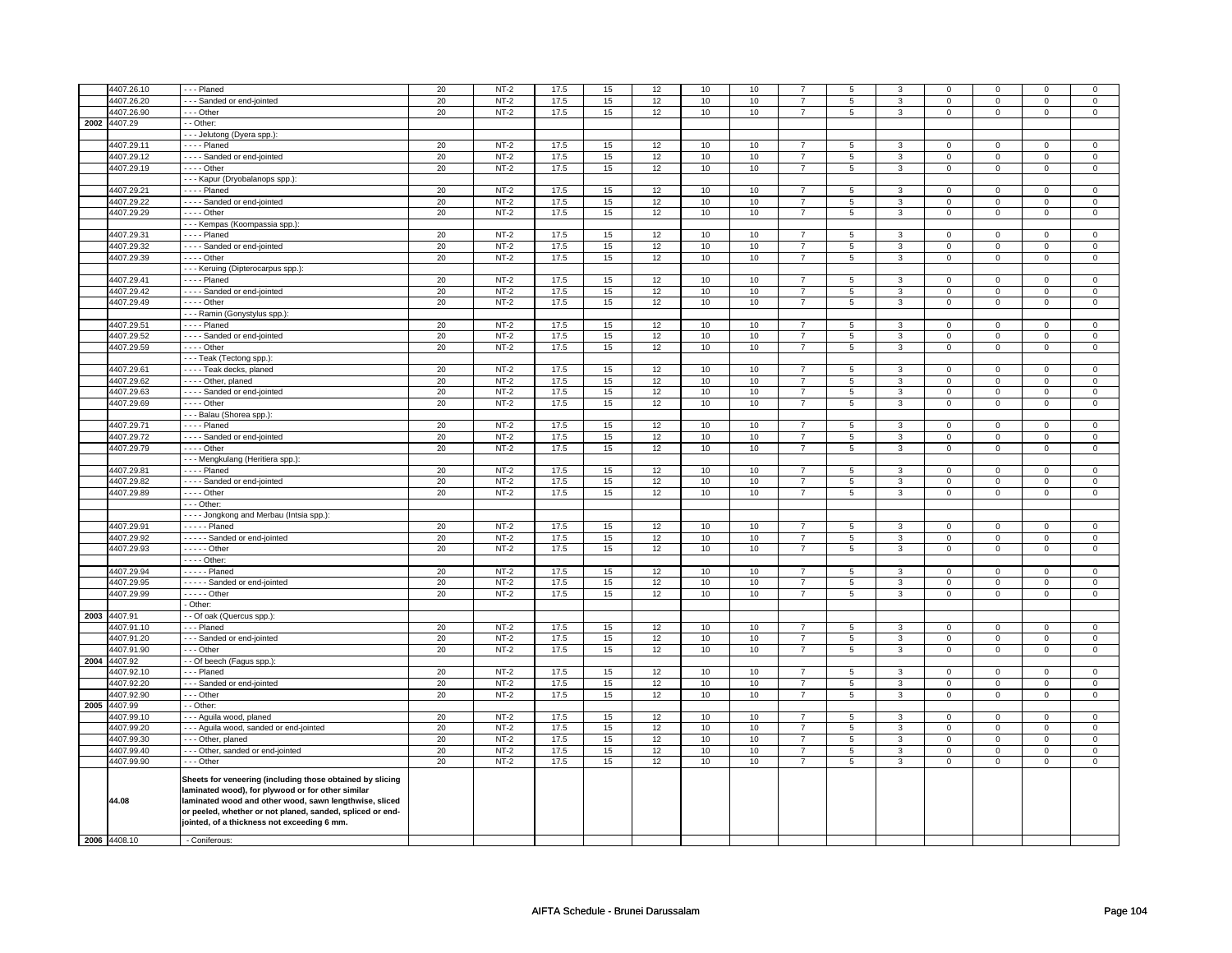|      | 4408.10.10      | - Cedar wood slats prepared for pencil manufacture; radiata                                                                                                                                                                                                                          | 20             | $NT-2$ | 17.5           | 15             | 12                  | 10             | 10                  | $\overline{7}$ | 5                   | 3              | $\mathbf 0$    | $\mathsf 0$    | 0              | $\mathsf 0$    |
|------|-----------------|--------------------------------------------------------------------------------------------------------------------------------------------------------------------------------------------------------------------------------------------------------------------------------------|----------------|--------|----------------|----------------|---------------------|----------------|---------------------|----------------|---------------------|----------------|----------------|----------------|----------------|----------------|
|      |                 | binewood for blockboard manufacturing                                                                                                                                                                                                                                                |                |        |                |                |                     |                |                     |                |                     |                |                |                |                |                |
|      | 4408.10.20      | - Other wood prepared for pencil manufacture                                                                                                                                                                                                                                         | 20             | $NT-2$ | 17.5           | 15             | 12                  | 10             | 10                  | $\overline{7}$ | 5                   | $\overline{3}$ | $\overline{0}$ | $\overline{0}$ | $\overline{0}$ | $\overline{0}$ |
|      |                 |                                                                                                                                                                                                                                                                                      |                |        |                |                |                     |                |                     |                |                     |                |                |                |                |                |
|      | 4408.10.30      | - Face veneer sheets                                                                                                                                                                                                                                                                 | 20             | $NT-2$ | 17.5           | 15             | 12                  | 10             | 10                  | $\overline{7}$ | 5                   | $\mathbf{3}$   | $\mathsf 0$    | $\mathbf 0$    | $^{\circ}$     | $\mathbf 0$    |
|      | 4408.10.90      | - Other                                                                                                                                                                                                                                                                              | 20             | $NT-2$ | 17.5           | 15             | 12                  | 10             | 10                  | $\overline{7}$ | 5                   | $\mathbf{3}$   | $\mathsf 0$    | $\mathbf 0$    | $\mathsf 0$    | $\mathbf 0$    |
|      |                 | Of tropical wood specified in Subheading Note 1 to this                                                                                                                                                                                                                              |                |        |                |                |                     |                |                     |                |                     |                |                |                |                |                |
|      |                 |                                                                                                                                                                                                                                                                                      |                |        |                |                |                     |                |                     |                |                     |                |                |                |                |                |
|      |                 | Chapter:                                                                                                                                                                                                                                                                             |                |        |                |                |                     |                |                     |                |                     |                |                |                |                |                |
|      | 4408.31         |                                                                                                                                                                                                                                                                                      |                |        |                |                |                     |                |                     |                |                     |                |                |                |                |                |
| 2007 |                 | - Dark Red Meranti, Light Red Meranti and Meranti Bakau:                                                                                                                                                                                                                             |                |        |                |                |                     |                |                     |                |                     |                |                |                |                |                |
|      | 4408.31.10      |                                                                                                                                                                                                                                                                                      | 20             | $NT-2$ | 17.5           | 15             | 12                  | 10             | 10                  |                |                     |                |                | $\mathsf{O}$   |                |                |
|      |                 | --- Prepared for pencil manufacture                                                                                                                                                                                                                                                  |                |        |                |                |                     |                |                     | $\overline{7}$ | 5                   | $\mathbf{3}$   | $\mathsf 0$    |                | $\mathsf 0$    | $\mathbf 0$    |
|      | 4408.31.90      | --- Other                                                                                                                                                                                                                                                                            | 20             | $NT-2$ | 17.5           | 15             | 12                  | 10             | 10                  | $\overline{7}$ | 5                   | 3              | $\mathbf 0$    | $\mathbf 0$    | $\mathbf 0$    | $\mathbf{0}$   |
| 2008 | 4408.39         | - Other:                                                                                                                                                                                                                                                                             |                |        |                |                |                     |                |                     |                |                     |                |                |                |                |                |
|      |                 |                                                                                                                                                                                                                                                                                      |                |        |                |                |                     |                |                     |                |                     |                |                |                |                |                |
|      | 4408.39.10      | --- Jelutong wood slats prepared for pencil manufacture                                                                                                                                                                                                                              | 20             | $NT-2$ | 17.5           | 15             | 12                  | 10             | 10                  | $\overline{7}$ | 5                   | $\mathbf{3}$   | $\mathsf 0$    | $\mathsf 0$    | $\mathsf 0$    | $\mathsf 0$    |
|      |                 |                                                                                                                                                                                                                                                                                      |                |        |                |                |                     |                |                     |                |                     |                |                |                |                |                |
|      | 4408.39.20      | -- Other wood prepared for pencil manufacture                                                                                                                                                                                                                                        | 20             | $NT-2$ | 17.5           | 15             | 12                  | 10             | 10                  | $\overline{7}$ | 5                   | $\mathbf{3}$   | $\mathbf 0$    | $\mathbf 0$    | $\mathbf 0$    | $\mathbf 0$    |
|      | 4408.39.90      | --- Other                                                                                                                                                                                                                                                                            | 20             | $NT-2$ | 17.5           | 15             | 12                  | 10             | 10                  | $\overline{7}$ | 5                   | 3              | $\mathbf 0$    | $\mathbf 0$    | $\mathbf 0$    | $\mathbf 0$    |
|      | 2009 4408.90    | - Other:                                                                                                                                                                                                                                                                             |                |        |                |                |                     |                |                     |                |                     |                |                |                |                |                |
|      | 4408.90.10      | - Face veneer sheets                                                                                                                                                                                                                                                                 | 20             | $NT-2$ | 17.5           | 15             | 12                  | 10             | 10                  | $\overline{7}$ | 5                   | 3              | $\mathsf 0$    | $\mathsf 0$    | $\Omega$       | $\mathsf 0$    |
|      |                 |                                                                                                                                                                                                                                                                                      |                |        |                |                |                     |                |                     |                |                     |                |                |                |                |                |
|      | 4408.90.20      | - Other teak not used in the manufacture of pencils                                                                                                                                                                                                                                  | 20             | $NT-2$ | 17.5           | 15             | 12                  | 10             | 10                  | $\overline{7}$ | 5                   | 3              | $\mathsf 0$    | $\mathbf 0$    | $\mathbf 0$    | $\mathsf 0$    |
|      | 4408.90.90      | - Other                                                                                                                                                                                                                                                                              | 20             | $NT-2$ | 17.5           | 15             | 12                  | 10             | 10                  | $\overline{7}$ | 5                   | $\mathbf{3}$   | $\mathsf 0$    | $\mathbf 0$    | $\mathsf 0$    | $\mathsf 0$    |
|      | 44.09           | Wood (including strips and friezes for parquet flooring,<br>not assembled) continuously shaped (tongued, grooved,<br>rebated, chamfered, V-jointed, beaded, moulded, rounded<br>or the like) along any of its edges, ends or faces, whether<br>or not planed, sanded or end-jointed. |                |        |                |                |                     |                |                     |                |                     |                |                |                |                |                |
|      | 2010 4409.10.00 | - Coniferous                                                                                                                                                                                                                                                                         | 20             | $NT-2$ | 17.5           | 15             | 12                  | 10             | 10                  | $\overline{7}$ | 5                   | $\mathbf{3}$   | $\mathbf 0$    | $\mathbf 0$    | $\mathsf 0$    | $\mathsf 0$    |
|      | 2011 4409.20    | Non-coniferous:                                                                                                                                                                                                                                                                      |                |        |                |                |                     |                |                     |                |                     |                |                |                |                |                |
|      | 4409.20.10      | - Teak strips for parquet flooring                                                                                                                                                                                                                                                   | 20             | $NT-2$ | 17.5           | 15             | 12                  | 10             | 10                  | $\overline{7}$ | 5                   | 3              | $\overline{0}$ | $\overline{0}$ | $\mathbf 0$    | $\overline{0}$ |
|      |                 |                                                                                                                                                                                                                                                                                      |                |        |                |                |                     |                |                     |                |                     |                |                |                |                |                |
|      | 4409.20.20      | - - Other strips for parquet flooring                                                                                                                                                                                                                                                | 20             | $NT-2$ | 17.5           | 15             | 12                  | 10             | 10                  | $\overline{7}$ | 5                   | $\mathbf{3}$   | $\mathbf 0$    | $\mathbf 0$    | $\mathbf 0$    | $\mathbf 0$    |
|      | 4409.20.30      | - - Teak friezes for parquet flooring                                                                                                                                                                                                                                                | 20             | $NT-2$ | 17.5           | 15             | 12                  | 10             | $10$                | $\overline{7}$ | 5                   | $\overline{3}$ | $\mathbf 0$    | $\mathbf{0}$   | $\mathbf 0$    | $\mathbf 0$    |
|      | 4409.20.90      | - - Other                                                                                                                                                                                                                                                                            | 20             | $NT-2$ | 17.5           | 15             | 12                  | 10             | 10                  | $\overline{7}$ | $\overline{5}$      | $\overline{3}$ | $\overline{0}$ | $\overline{0}$ | $\overline{0}$ | $\overline{0}$ |
|      | 44.10           | Particle board and similar board (for example, oriented<br>strand board and waferboard) of wood or other ligneous<br>materials, whether or not agglomerated with resins or<br>other organic binding substances.                                                                      |                |        |                |                |                     |                |                     |                |                     |                |                |                |                |                |
|      |                 | - Oriented strand board and waferboard, of wood:                                                                                                                                                                                                                                     |                |        |                |                |                     |                |                     |                |                     |                |                |                |                |                |
|      | 2012 4410.21.00 | - Unworked or not further worked than sanded                                                                                                                                                                                                                                         | 20             | $NT-2$ | 17.5           | 15             | 12                  | 10             | 10                  | $\overline{7}$ | 5                   | $\overline{3}$ | $\mathsf 0$    | $\mathbf 0$    | $\mathsf 0$    | $\overline{0}$ |
|      |                 |                                                                                                                                                                                                                                                                                      |                |        |                |                |                     |                |                     |                |                     |                |                |                |                |                |
|      | 2013 4410.29.00 | - Other                                                                                                                                                                                                                                                                              | 20             | $NT-2$ | 17.5           | 15             | 12                  | 10             | 10                  | $\overline{7}$ | 5                   | 3              | $\mathsf 0$    | $\mathbf 0$    | $\mathbf 0$    | $\mathbf 0$    |
|      |                 | Other, of wood:                                                                                                                                                                                                                                                                      |                |        |                |                |                     |                |                     |                |                     |                |                |                |                |                |
|      | 2014 4410.31.00 | - Unworked or not further worked than sanded                                                                                                                                                                                                                                         | 20             | $NT-2$ | 17.5           | 15             | 12                  | 10             | 10                  | $\overline{7}$ | 5                   | 3              | $\mathbf 0$    | $\mathbf 0$    | $\Omega$       | $\Omega$       |
|      | 2015 4410.32.00 | - - Surface-covered with melamine-impregnated paper                                                                                                                                                                                                                                  | 20             | $NT-2$ | 17.5           | 15             | 12                  | 10             | 10                  | $\overline{7}$ | 5                   | 3              | $\mathbf 0$    | $\mathbf 0$    | 0              | $\mathbf 0$    |
|      |                 |                                                                                                                                                                                                                                                                                      |                |        |                |                |                     |                |                     |                |                     |                |                |                |                |                |
| 2016 | 4410.33.00      | - Surface-covered with decorative laminates of plastics                                                                                                                                                                                                                              | 20             | $NT-2$ | 17.5           | 15             | 12                  | 10             | 10                  | $\overline{7}$ | 5                   | 3              | $\mathsf 0$    | $\mathsf 0$    | $\mathbf 0$    | $\mathbf 0$    |
| 2017 | 4410.39.00      | - - Other                                                                                                                                                                                                                                                                            | 20             | $NT-2$ | 17.5           | 15             | 12                  | 10             | 10                  | $\overline{7}$ | $\mathbf 5$         | $\mathbf 3$    | $\mathbf 0$    | $\mathsf 0$    | 0              | $\mathsf 0$    |
|      | 2018 4410.90.00 | Other                                                                                                                                                                                                                                                                                | 20             | $NT-2$ | 17.5           | 15             | 12                  | 10             | 10                  | $\overline{7}$ | $\overline{5}$      | $\overline{3}$ | $\overline{0}$ | $\overline{0}$ | 0              | $\overline{0}$ |
|      | 44.11           | Fibreboard of wood or other ligneous materials, whether<br>or not bonded with resins or other organic substances.                                                                                                                                                                    |                |        |                |                |                     |                |                     |                |                     |                |                |                |                |                |
|      |                 | - Fibreboard of a density exceeding 0.8 g/cm3:                                                                                                                                                                                                                                       |                |        |                |                |                     |                |                     |                |                     |                |                |                |                |                |
|      | 2019 4411.11.00 | - Not mechanically worked or surface covered                                                                                                                                                                                                                                         | 0              | $NT-1$ | 0              | $\mathsf 0$    | 0                   | $\mathsf 0$    | $\mathbf 0$         | $\mathbf 0$    | $\mathbf 0$         | $\mathsf 0$    | $\mathbf 0$    | $\mathbf 0$    | 0              | $\mathsf 0$    |
|      | 2020 4411.19.00 | - Other                                                                                                                                                                                                                                                                              | $\mathbf 0$    | $NT-1$ | $\mathbf 0$    | $\mathsf 0$    | $\mathbf 0$         | $\mathsf 0$    | $\mathbf 0$         | $\mathsf 0$    | 0                   | $\mathsf 0$    | $\mathbf 0$    | $\mathsf 0$    | $\mathbf 0$    | $\mathsf 0$    |
|      |                 | - Fibreboard of a density exceeding 0.5 g/cm3 but not<br>exceeding 0.8 g/cm3:                                                                                                                                                                                                        |                |        |                |                |                     |                |                     |                |                     |                |                |                |                |                |
|      | 2021 4411.21.00 | - - Not mechanically worked or surface covered                                                                                                                                                                                                                                       | $\mathbf 0$    | $NT-1$ | $\mathbf 0$    | $\mathbf 0$    | $\mathbf 0$         | $\mathbf 0$    | $\mathbf{0}$        | $\mathbf 0$    | $\mathbf 0$         | $\mathbf 0$    | $\mathbf 0$    | $\mathbf 0$    | $\mathbf 0$    | $\mathbf 0$    |
|      |                 |                                                                                                                                                                                                                                                                                      |                |        |                |                |                     |                |                     |                |                     |                |                |                |                |                |
|      | 2022 4411.29    | - Other:                                                                                                                                                                                                                                                                             |                |        |                |                |                     |                |                     |                |                     |                |                |                |                |                |
|      | 4411.29.10      | - - Wooden beading and mouldings, including moulded                                                                                                                                                                                                                                  | $\mathsf 0$    | $NT-1$ | $\mathsf 0$    | $\mathbf 0$    | $\mathsf{O}\xspace$ | $\mathsf 0$    | $\mathsf{O}\xspace$ | $\mathsf 0$    | $\mathsf{O}\xspace$ | $\mathsf 0$    | $\mathsf 0$    | $\mathbf 0$    | $\mathsf 0$    | $\mathbf 0$    |
|      | 4411.29.90      | skirting and other moulded board<br>--- Other                                                                                                                                                                                                                                        | $\mathsf 0$    | $NT-1$ | $\mathsf 0$    | $\mathsf 0$    | $\mathbf 0$         | $\mathsf 0$    | $\mathsf{O}\xspace$ | $\mathsf 0$    | $\mathsf{O}\xspace$ | $\mathsf 0$    | $\mathsf 0$    | $\mathbf 0$    | $\mathbf 0$    | $\mathbf 0$    |
|      |                 |                                                                                                                                                                                                                                                                                      |                |        |                |                |                     |                |                     |                |                     |                |                |                |                |                |
|      |                 | Fibreboard of a density exceeding 0.35 g/cm3 but not                                                                                                                                                                                                                                 |                |        |                |                |                     |                |                     |                |                     |                |                |                |                |                |
|      |                 | exceeding 0.5 g/cm3:                                                                                                                                                                                                                                                                 |                |        |                |                |                     |                |                     |                |                     |                |                |                |                |                |
|      | 2023 4411.31.00 | - - Not mechanically worked or surface covered                                                                                                                                                                                                                                       | $\mathbf 0$    | $NT-1$ | $\mathbf 0$    | $\mathbf 0$    | $\mathbf 0$         | $\mathbf 0$    | $\mathbf 0$         | $\mathbf 0$    | $\mathbf 0$         | $\mathbf 0$    | $\mathbf 0$    | $\mathbf 0$    | $\mathbf 0$    | $\mathbf 0$    |
|      | 2024 4411.39    | - Other:                                                                                                                                                                                                                                                                             |                |        |                |                |                     |                |                     |                |                     |                |                |                |                |                |
|      | 4411.39.10      | -- Wooden beading and mouldings, including moulded<br>skirting and other moulded board                                                                                                                                                                                               | $\mathbf 0$    | $NT-1$ | $\mathsf 0$    | $\mathbf 0$    | $\mathsf 0$         | $\mathbf 0$    | $\mathsf 0$         | $\mathbf 0$    | $\mathsf 0$         | $\mathbf 0$    | $\mathsf 0$    | $\mathbf 0$    | $\mathbf 0$    | $\mathsf 0$    |
|      | 4411.39.90      | $- -$ Other                                                                                                                                                                                                                                                                          | $\overline{0}$ | $NT-1$ | $\overline{0}$ | $\overline{0}$ | $\overline{0}$      | $\overline{0}$ | $\overline{0}$      | $\overline{0}$ | $\overline{0}$      | $\overline{0}$ | $\overline{0}$ | $\overline{0}$ | $\overline{0}$ | $\overline{0}$ |
|      |                 |                                                                                                                                                                                                                                                                                      |                |        |                |                |                     |                |                     |                |                     |                |                |                |                |                |
|      |                 | Other:<br>- - Not mechanically worked or surface covered                                                                                                                                                                                                                             | $\mathsf 0$    | $NT-1$ |                |                |                     |                |                     |                |                     |                |                |                |                |                |
|      | 2025 4411.91.00 |                                                                                                                                                                                                                                                                                      |                |        | $\mathbf 0$    | $\mathbf 0$    | $\mathbf 0$         | 0              | $\mathsf 0$         | $\mathbf 0$    | $^{\circ}$          | $\mathbf 0$    | $\mathsf 0$    | $\mathbf 0$    | 0              | $\mathsf 0$    |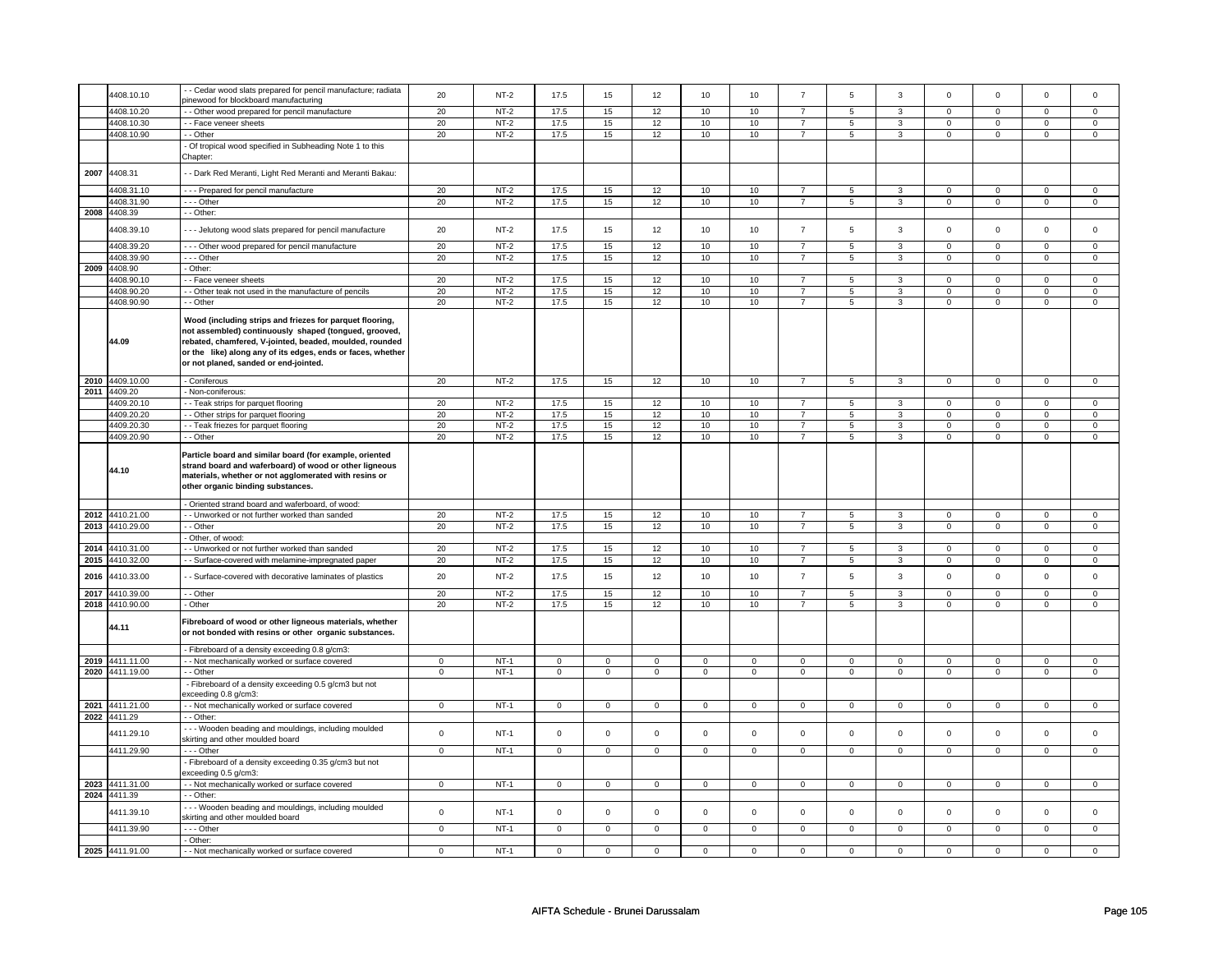|      | 2026 4411.99    | - - Other:                                                                                                                                                                                                          |             |           |                |                |                |                |                     |                |                |                |                |                |                |                |
|------|-----------------|---------------------------------------------------------------------------------------------------------------------------------------------------------------------------------------------------------------------|-------------|-----------|----------------|----------------|----------------|----------------|---------------------|----------------|----------------|----------------|----------------|----------------|----------------|----------------|
|      |                 |                                                                                                                                                                                                                     |             |           |                |                |                |                |                     |                |                |                |                |                |                |                |
|      | 4411.99.10      | - - - Wooden beading and mouldings, including moulded<br>skirting and other moulded board                                                                                                                           | $\mathsf 0$ | $NT-1$    | $\mathsf 0$    | $\mathbf 0$    | $\mathsf 0$    | $\mathsf 0$    | $\mathsf{O}\xspace$ | $\mathsf 0$    | $\mathsf 0$    | $\mathbf 0$    | $\mathsf 0$    | $\mathbf 0$    | $\mathsf 0$    | $\mathsf 0$    |
|      | 4411.99.90      | - - - Other                                                                                                                                                                                                         | $\mathbf 0$ | $NT-1$    | $\mathbf 0$    | $\mathbf 0$    | $\mathbf 0$    | $\mathbf 0$    | $\mathbf 0$         | $\mathbf{0}$   | $\mathbf{0}$   | $\mathbf{0}$   | $\mathbf 0$    | $\mathbf 0$    | 0              | $\overline{0}$ |
|      | 44.12           | Plywood, veneered panels and similar laminated wood.                                                                                                                                                                |             |           |                |                |                |                |                     |                |                |                |                |                |                |                |
|      |                 | - Plywood consisting solely of sheets of wood, each ply not<br>exceeding 6 mm thickness:                                                                                                                            |             |           |                |                |                |                |                     |                |                |                |                |                |                |                |
| 2027 | 4412.13         | - With at least one outer ply of tropical wood specified in<br>Subheading Note 1 to this Chapter:                                                                                                                   |             |           |                |                |                |                |                     |                |                |                |                |                |                |                |
|      | 4412.13.10      | - - - Plain                                                                                                                                                                                                         | 20          | $NT-2$    | 17.5           | 15             | 12             | $10$           | 10                  | $\overline{7}$ | 5              | 3              | $\mathsf 0$    | $\mathbf 0$    | $\mathsf 0$    | 0              |
|      | 4412.13.90      | $- -$ Other                                                                                                                                                                                                         | 20          | $NT-2$    | 17.5           | 15             | 12             | 10             | 10                  | $\overline{7}$ | $\overline{5}$ | $\overline{3}$ | $\overline{0}$ | $\overline{0}$ | $\overline{0}$ | $\overline{0}$ |
| 2028 | 4412.14         | - Other, with at least one outer ply of non-coniferous wood:                                                                                                                                                        |             |           |                |                |                |                |                     |                |                |                |                |                |                |                |
|      | 4412.14.10      | - - - Plain                                                                                                                                                                                                         | 20          | $NT-2$    | 17.5           | 15             | 12             | 10             | 10                  | $\overline{7}$ | 5              | 3              | $\mathbf 0$    | $\mathbf 0$    | $\Omega$       | $\mathbf{0}$   |
|      | 4412.14.90      | --- Other                                                                                                                                                                                                           | 20          | $NT-2$    | 17.5           | 15             | 12             | 10             | 10                  | $\overline{7}$ | 5              | 3              | $\mathbf 0$    | $\mathbf 0$    | 0              | $\overline{0}$ |
|      | 2029 4412.19    | - - Other:                                                                                                                                                                                                          |             |           |                |                |                |                |                     |                |                |                |                |                |                |                |
|      | 4412.19.10      | - - - Plain                                                                                                                                                                                                         | 20          | $NT-2$    | 17.5           | 15             | 12             | 10             | 10                  | $\overline{7}$ | 5              | 3              | $\mathsf 0$    | $\mathbf 0$    | $\mathbf 0$    | 0              |
|      | 4412.19.90      | $- -$ Other                                                                                                                                                                                                         | 20          | $NT-2$    | 17.5           | 15             | 12             | 10             | 10                  | $\overline{7}$ | $\overline{5}$ | $\overline{3}$ | $\overline{0}$ | $\overline{0}$ | $\overline{0}$ | $\overline{0}$ |
|      |                 |                                                                                                                                                                                                                     |             |           |                |                |                |                |                     |                |                |                |                |                |                |                |
|      |                 | - Other, with at least one outer ply of non-coniferous wood:                                                                                                                                                        |             |           |                |                |                |                |                     |                |                |                |                |                |                |                |
| 2030 | 4412.22.00      | - With at least one ply of tropical wood specified in<br>Subheading Note 1 to this Chapter                                                                                                                          | 20          | $NT-2$    | 17.5           | 15             | 12             | 10             | 10                  | $\overline{7}$ | 5              | 3              | $\mathbf 0$    | $\mathbf{0}$   | $\mathbf 0$    | $\mathbf{0}$   |
| 2031 | 4412.23.00      | - Other, containing at least one layer of particle board                                                                                                                                                            | 20          | $NT-2$    | 17.5           | 15             | 12             | 10             | 10                  | $\overline{7}$ | 5              | $\overline{3}$ | $\mathbf 0$    | $\mathbf{0}$   | $\mathbf 0$    | $\mathbf{0}$   |
| 2032 | 4412.29.00      | - - Other                                                                                                                                                                                                           | 20          | $NT-2$    | 17.5           | 15             | 12             | 10             | 10                  | $\overline{7}$ | 5              | 3              | $\mathsf 0$    | $\mathbf 0$    | 0              | $\mathsf 0$    |
|      |                 | Other:                                                                                                                                                                                                              |             |           |                |                |                |                |                     |                |                |                |                |                |                |                |
| 2033 | 4412.92.00      | - With at least one ply of tropical wood specified in<br>Subheading Note 1 to this Chapter                                                                                                                          | 20          | $NT-2$    | 17.5           | 15             | 12             | 10             | 10                  | $\overline{7}$ | 5              | $\mathbf{3}$   | $\mathsf 0$    | $\mathbf 0$    | $\mathsf 0$    | $\mathbf 0$    |
| 2034 | 4412.93.00      | - - Other, containing at least one layer of particle board                                                                                                                                                          | 20          | $NT-2$    | 17.5           | 15             | 12             | 10             | 10                  | $\overline{7}$ | 5              | 3              | $\mathbf 0$    | $\mathbf 0$    | $\mathsf 0$    | $\mathbf{0}$   |
| 2035 | 4412.99.00      | - - Other                                                                                                                                                                                                           | 20          | EL        |                |                |                |                |                     |                |                |                |                |                |                |                |
| 2036 | 4413.00.00      | Densified wood, in blocks, plates, strips or profile shapes.                                                                                                                                                        | 20          | $NT-2$    | 17.5           | 15             | 12             | 10             | 10                  | $\overline{7}$ | 5              | $\mathbf{3}$   | $\mathsf 0$    | $\mathbf 0$    | $\mathsf 0$    | $\mathbf 0$    |
| 2037 | 4414.00.00      | Wooden frames for paintings, photographs, mirrors or<br>similar objects.                                                                                                                                            | $\mathbf 0$ | $NT-1$    | $\mathsf 0$    | $\mathbf 0$    | $\mathsf 0$    | $\mathsf 0$    | $\mathsf{O}\xspace$ | $\mathsf 0$    | $\mathbf 0$    | $\mathbf 0$    | $\mathsf 0$    | $\mathbf 0$    | $\mathbf 0$    | $\mathbf{0}$   |
|      | 44.15           | Packing cases, boxes, crates, drums and similar packings<br>of wood; cable-drums of wood; pallets, box pallets and<br>other load boards, of wood; pallet collars of wood.                                           |             |           |                |                |                |                |                     |                |                |                |                |                |                |                |
| 2038 | 4415.10.00      | - Cases, boxes, crates, drums and similar packings; cable-<br>drums                                                                                                                                                 | $\mathbf 0$ | $NT-1$    | $\mathbf 0$    | $\mathbf 0$    | $\mathbf 0$    | $\mathsf 0$    | $\mathbf 0$         | $\mathbf 0$    | $\mathbf 0$    | $\mathsf 0$    | $\mathbf 0$    | $\mathbf{0}$   | $\mathbf 0$    | $\mathsf 0$    |
| 2039 | 4415.20.00      | - Pallets, box pallets and other load boards; pallet collars                                                                                                                                                        | $\mathsf 0$ | $NT-1$    | $\mathsf 0$    | $\mathsf 0$    | $\mathsf 0$    | $\mathsf 0$    | $\mathsf 0$         | $\mathbf 0$    | $\mathbf 0$    | $\mathbf 0$    | $\mathsf 0$    | $\mathbf 0$    | $\mathsf 0$    | $\mathbf{0}$   |
|      | 2040 44.16      | Casks, barrels, vats, tubs and other coopers' products and<br>parts thereof, of wood, including staves.                                                                                                             |             |           |                |                |                |                |                     |                |                |                |                |                |                |                |
|      | 4416.00.10      | - Staves                                                                                                                                                                                                            | 20          | <b>ST</b> | 18             | 15             | 13             | 12             | 12                  | 10             | 8              | 6              | 5              | 5              | 5              | 5              |
|      | 4416.00.90      | - Other                                                                                                                                                                                                             | $\mathsf 0$ | ST        | $\mathbf 0$    | $\mathsf 0$    | $\mathbf 0$    | $\mathsf 0$    | $\mathbf 0$         | $\mathbf 0$    | $\mathbf 0$    | $\mathbf 0$    | $\mathbf 0$    | $\mathbf 0$    | $\mathbf 0$    | $\mathbf{0}$   |
| 2041 | 44.17           | Tools, tool bodies, tool handles, broom or brush bodies<br>and handles, of wood; boot or shoe lasts and trees, of<br>wood.                                                                                          |             |           |                |                |                |                |                     |                |                |                |                |                |                |                |
|      | 4417.00.10      | Boot or shoe lasts                                                                                                                                                                                                  | $\mathsf 0$ | $NT-1$    | $\mathbf 0$    | $\mathsf 0$    | $\mathbf 0$    | $\mathbf 0$    | $\mathbf 0$         | $\mathbf 0$    | $\mathbf 0$    | $\mathbf 0$    | $\mathbf 0$    | $\mathbf 0$    | $\mathbf 0$    | $\mathbf 0$    |
|      | 4417.00.90      | - Other                                                                                                                                                                                                             | $\mathsf 0$ | $NT-1$    | $\mathsf 0$    | $\mathbf 0$    | 0              | $\mathsf 0$    | 0                   | $\mathsf 0$    | 0              | $\mathbf 0$    | 0              | $\mathbf 0$    | 0              | $\mathbf 0$    |
|      | 44.18           | Builders' joinery and carpentry of wood, including cellular<br>wood panels, assembled parquet panels, shingles and<br>shakes.                                                                                       |             |           |                |                |                |                |                     |                |                |                |                |                |                |                |
| 2042 | 4418.10.00      | - Windows, French-windows and their frames                                                                                                                                                                          | $\mathbf 0$ | $NT-1$    | 0              | $\mathbf 0$    | 0              | $\mathbf 0$    | 0                   | $\mathbf 0$    | 0              | $\mathbf 0$    | 0              | $\mathsf 0$    | 0              | 0              |
| 2043 | 4418.20.00      | - Doors and their frames and thresholds                                                                                                                                                                             | $\mathsf 0$ | $NT-1$    | $\overline{0}$ | $\overline{0}$ | $\overline{0}$ | $\overline{0}$ | $\mathbf 0$         | $\overline{0}$ | $\mathbf 0$    | $\mathbf 0$    | $\mathsf 0$    | $\mathbf 0$    | $\mathsf 0$    | $\mathbf 0$    |
| 2044 | 4418.30.00      |                                                                                                                                                                                                                     | 20          | $NT-2$    | 17.5           | 15             | 12             | 10             | 10                  | $\overline{7}$ | 5              | 3              | 0              | $\mathbf 0$    | $\mathbf 0$    | $\mathbf 0$    |
| 2045 | 4418.40.00      | Parquet panels                                                                                                                                                                                                      | $\mathbf 0$ | $NT-1$    | $\mathbf 0$    | $\mathbf 0$    | $\mathbf 0$    | $\mathbf{0}$   | $\mathbf 0$         | $\mathbf 0$    | $\mathbf 0$    | $\mathbf 0$    | 0              | $\mathbf 0$    | 0              | $\overline{0}$ |
|      |                 | - Shuttering for concrete constructional work                                                                                                                                                                       |             |           |                |                |                |                |                     |                |                |                |                |                |                |                |
| 2046 | 1418.50.00      | Shingles and shakes                                                                                                                                                                                                 | 20          | $NT-2$    | 17.5           | 15             | 12             | 10             | 10                  | $\overline{7}$ | 5              | 3              | $\mathbf 0$    | $\mathbf{0}$   | $\mathbf 0$    | $\mathbf{0}$   |
| 2047 | 4418.90         | - Other:                                                                                                                                                                                                            |             |           |                |                |                |                |                     |                |                |                |                |                |                |                |
|      | 4418.90.10      | - Cellular wood panels                                                                                                                                                                                              | 20          | $NT-2$    | 17.5           | 15             | 12             | 10             | 10                  | $\overline{7}$ | 5              | 3              | 0              | $\mathbf 0$    | 0              | $\mathbf 0$    |
|      | 1418.90.90      | - Other                                                                                                                                                                                                             | $\mathbf 0$ | $NT-2$    | $\mathbf 0$    | $\mathsf 0$    | $\mathbf 0$    | $\mathbf 0$    | $\mathbf 0$         | $\mathbf 0$    | 0              | 0              | 0              | 0              | $\mathbf 0$    | 0              |
|      | 2048 4419.00.00 | Tableware and kitchenware, of wood.                                                                                                                                                                                 | $\mathbf 0$ | $NT-1$    | $\overline{0}$ | $\overline{0}$ | $\overline{0}$ | $\overline{0}$ | $\overline{0}$      | $\overline{0}$ | $\overline{0}$ | $\overline{0}$ | $\overline{0}$ | $\overline{0}$ | 0              | $\overline{0}$ |
|      | 44.20           | Wood marquetry and inlaid wood; caskets and cases for<br>jewellery or cutlery, and similar articles, of wood;<br>statuettes and other ornaments of wood; wooden articles<br>of furniture not falling in Chapter 94. |             |           |                |                |                |                |                     |                |                |                |                |                |                |                |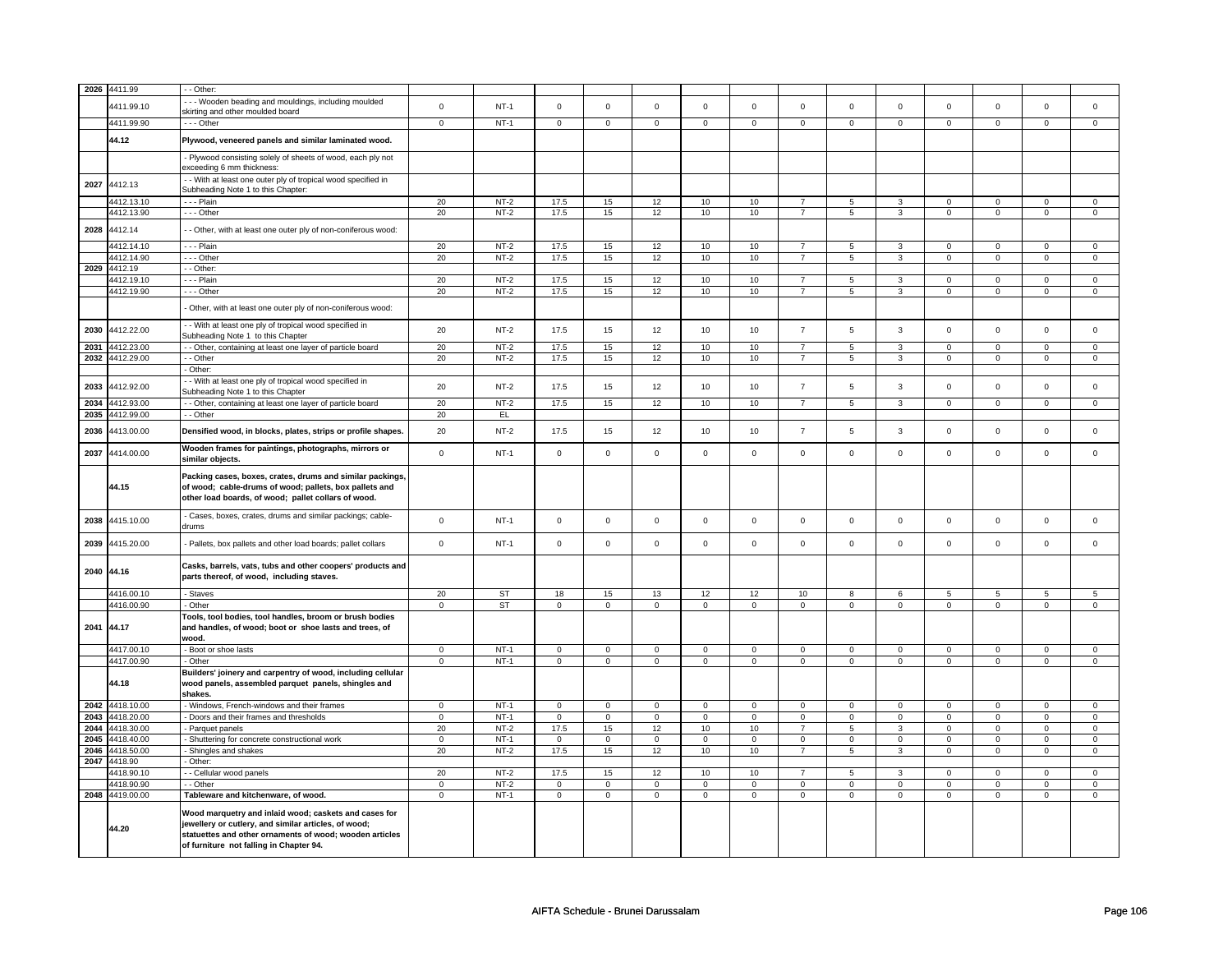|      | 2049 4420.10.00                    | Statuettes and other ornaments, of wood                        | $\mathbf 0$                | $NT-1$           | $\mathbf 0$                | $\mathsf 0$                | $\Omega$                   | $\mathbf 0$                | $\Omega$                   | $\mathbf 0$                | $\Omega$                   | $\mathbf 0$                | $\Omega$                   | 0                           | 0                          | $\Omega$                    |
|------|------------------------------------|----------------------------------------------------------------|----------------------------|------------------|----------------------------|----------------------------|----------------------------|----------------------------|----------------------------|----------------------------|----------------------------|----------------------------|----------------------------|-----------------------------|----------------------------|-----------------------------|
|      | 2050 4420.90.00                    | Other                                                          | $\mathbf 0$                | $NT-1$           | $\mathbf{0}$               | $\mathbf 0$                | $\mathbf 0$                | $\circ$                    | $\mathbf{0}$               | $\mathbf 0$                | $\mathbf{0}$               | $\circ$                    | $\mathbf{0}$               | $\mathbf 0$                 | $\mathbf 0$                | $\mathbf{0}$                |
|      |                                    |                                                                |                            |                  |                            |                            |                            |                            |                            |                            |                            |                            |                            |                             |                            |                             |
|      | 44.21                              | Other articles of wood.                                        |                            |                  |                            |                            |                            |                            |                            |                            |                            |                            |                            |                             |                            |                             |
|      | 2051 4421.10.00                    | Clothes hangers                                                | $\mathbf 0$                | $NT-1$           | $\mathbf 0$                | $\mathsf 0$                | $\mathbf 0$                | $\mathbf 0$                | $\mathbf 0$                | $\mathbf 0$                | 0                          | $\mathbf 0$                | $\mathsf 0$                | $\mathbf{0}$                | $\Omega$                   | $\mathbf{0}$                |
|      | 2052 4421.90                       | Other:                                                         |                            |                  |                            |                            |                            |                            |                            |                            |                            |                            |                            |                             |                            |                             |
|      |                                    |                                                                |                            |                  |                            |                            |                            |                            |                            |                            |                            |                            |                            |                             |                            |                             |
|      | 4421.90.10                         | - Spools, cops and bobbins, sewing thread reels and the like   | $\mathbf 0$                | ST               | $\mathbf 0$                | $\mathsf 0$                | $\mathbf 0$                | $\mathbf 0$                | $\mathbf 0$                | $\mathbf 0$                | $\mathbf 0$                | $\mathbf 0$                | $\mathsf 0$                | 0                           | $\mathbf 0$                | $\mathbf 0$                 |
|      |                                    |                                                                |                            |                  |                            |                            |                            |                            |                            |                            |                            |                            |                            |                             |                            |                             |
|      | 4421.90.20                         | - - Match splints                                              | 20                         | <b>ST</b>        | 18                         | 15                         | 13                         | 12                         | 12                         | 10                         | 8                          | 6                          | 5                          | 5                           | 5                          | 5                           |
|      | 4421.90.30                         | - - Wooden pegs or pins for footwear                           | 20                         | ST               | 18                         | 15                         | 13                         | 12                         | 12                         | 10                         | 8                          | 6                          | 5                          | 5                           | 5                          | 5                           |
|      |                                    |                                                                |                            |                  |                            |                            |                            |                            |                            |                            |                            |                            |                            |                             |                            |                             |
|      | 4421.90.40                         | - Candy-sticks, ice-cream sticks and ice-cream spoons          | $\mathbf 0$                | ST               | $\mathbf 0$                | $\mathsf 0$                | $\mathbf 0$                | $\mathbf 0$                | $\mathbf 0$                | $\mathbf 0$                | $\mathbf 0$                | $\mathbf 0$                | $\mathsf 0$                | 0                           | $\mathbf 0$                | $\mathbf 0$                 |
|      |                                    |                                                                |                            |                  |                            |                            |                            |                            |                            |                            |                            |                            |                            |                             |                            |                             |
|      | 4421.90.50                         | - - Wood paving blocks                                         | $\overline{0}$             | ST               | $\overline{0}$             | $\overline{0}$             | $\overline{0}$             | $\overline{0}$             | $\overline{0}$             | $\overline{0}$             | $\overline{0}$             | $\overline{0}$             | $\overline{0}$             | $\overline{0}$              | $\mathbf 0$                | $\mathbf 0$                 |
|      | 4421.90.60                         | - Blind and blind fittings                                     | $\mathbf 0$                | <b>ST</b>        | 0                          | 0                          | 0                          | 0                          | 0                          | 0                          | 0                          | 0                          | 0                          | 0                           | 0                          | 0                           |
|      |                                    |                                                                |                            |                  |                            |                            |                            |                            |                            |                            |                            |                            |                            |                             |                            |                             |
|      | 4421.90.70                         | - Fans and handscreens, frames and handles therefor and        | $\mathbf 0$                | ST               | $\mathbf 0$                | $\mathbf 0$                | $\Omega$                   | $\mathbf 0$                | $\mathbf 0$                | $\mathbf 0$                | $\Omega$                   | $\mathbf 0$                | $\mathbf 0$                | $\mathbf{0}$                | $\Omega$                   | $\mathbf 0$                 |
|      |                                    | parts of such frames and handles                               |                            |                  |                            |                            |                            |                            |                            |                            |                            |                            |                            |                             |                            |                             |
|      |                                    | - Other:                                                       |                            |                  |                            |                            |                            |                            |                            |                            |                            |                            |                            |                             |                            |                             |
|      | 4421.90.91                         | --- Horse and bullock gear                                     | $\mathbf 0$                | <b>ST</b>        | $\mathbf 0$                | $\mathbf{0}$               | $\mathbf 0$                | $\mathbf 0$                | $\mathbf 0$                | $\mathbf{0}$               | $\mathbf 0$                | $\mathbf{0}$               | $\mathbf 0$                | $\mathbf{0}$                | $\Omega$                   | $\mathbf{0}$                |
|      | 4421.90.92                         |                                                                | $\mathbf 0$                | ST               | $\mathbf 0$                | $\mathbf 0$                | $\mathbf 0$                | $\mathbf{0}$               | $\mathbf 0$                | $\mathbf{0}$               | $\mathbf 0$                | $\mathbf{0}$               | $\mathbf 0$                | $\mathbf{0}$                | $\mathbf 0$                |                             |
|      |                                    | - - - Prayer beads                                             |                            |                  |                            |                            |                            |                            |                            |                            |                            |                            |                            |                             |                            | $\mathbf 0$                 |
|      | 4421.90.93                         | --- Other beads                                                | $\overline{0}$             | <b>ST</b>        | $\overline{0}$             | $\overline{0}$             | $\overline{0}$             | $\overline{0}$             | $\overline{0}$             | $\overline{0}$             | $\overline{0}$             | $\overline{0}$             | $\overline{0}$             | $\overline{0}$              | $\overline{0}$             | $\overline{0}$              |
|      | 4421.90.94                         | --- Toothpicks                                                 | $\mathbf 0$                | <b>ST</b>        | $\mathbf 0$                | $\mathsf 0$                | $\mathbf 0$                | $\mathbf 0$                | $\mathbf 0$                | $\mathbf 0$                | $\mathbf 0$                | $\mathbf 0$                | $\mathbf 0$                | 0                           | 0                          | 0                           |
|      | 4421.90.99                         | - - Other                                                      | $\mathbf 0$                | ST               | $\mathbf 0$                | $\mathbf 0$                | $\mathbf 0$                | $\mathbf 0$                | $\mathbf 0$                | $\mathbf 0$                | $\mathbf 0$                | $\mathbf 0$                | $\mathsf 0$                | $\mathbf 0$                 | $\mathbf 0$                | $\mathbf 0$                 |
|      |                                    |                                                                |                            |                  |                            |                            |                            |                            |                            |                            |                            |                            |                            |                             |                            |                             |
|      | 45.01                              | Natural cork, raw or simply prepared; waste cork; crushed,     |                            |                  |                            |                            |                            |                            |                            |                            |                            |                            |                            |                             |                            |                             |
|      |                                    | granulated or ground cork.                                     |                            |                  |                            |                            |                            |                            |                            |                            |                            |                            |                            |                             |                            |                             |
|      | 2053 4501.10.00                    | - Natural cork, raw or simply prepared                         | $\mathbf 0$                | $NT-1$           | $\mathbf 0$                | $\mathbf 0$                | $\Omega$                   | $\mathbf 0$                | $\mathbf 0$                | $\mathbf 0$                | $\Omega$                   | $\mathbf 0$                | $\mathbf 0$                | $\mathbf{0}$                | $\Omega$                   | $\Omega$                    |
|      | 2054 4501.90.00                    | Other                                                          | $\mathbf 0$                | $NT-1$           | $\mathbf 0$                | $\mathsf 0$                | $\mathbf{0}$               | $\mathbf{0}$               | $\mathbf{0}$               | $\mathbf{0}$               | $\mathbf{0}$               | $\mathbf 0$                | $\mathbf 0$                | $\mathbf{O}$                | $\mathbf{0}$               | $\mathbf{0}$                |
|      |                                    |                                                                |                            |                  |                            |                            |                            |                            |                            |                            |                            |                            |                            |                             |                            |                             |
|      |                                    | Natural cork, debarked or roughly squared, or in               |                            |                  |                            |                            |                            |                            |                            |                            |                            |                            |                            |                             |                            |                             |
| 2055 | 4502.00.00                         |                                                                | $\mathbf 0$                | $NT-1$           | $\mathbf 0$                | $\mathbf 0$                | $\mathbf 0$                | $\mathbf 0$                | $\mathbf 0$                | $\mathbf 0$                | $\Omega$                   | $\mathbf 0$                | $\mathbf 0$                | $\mathbf{0}$                | $\Omega$                   | $\Omega$                    |
|      |                                    | rectangular (including square) blocks, plates, sheets or       |                            |                  |                            |                            |                            |                            |                            |                            |                            |                            |                            |                             |                            |                             |
|      |                                    | strip (including sharp-edged blanks for corks or stoppers).    |                            |                  |                            |                            |                            |                            |                            |                            |                            |                            |                            |                             |                            |                             |
|      |                                    |                                                                |                            |                  |                            |                            |                            |                            |                            |                            |                            |                            |                            |                             |                            |                             |
|      | 45.03                              | Articles of natural cork.                                      |                            |                  |                            |                            |                            |                            |                            |                            |                            |                            |                            |                             |                            |                             |
|      | 2056 4503.10.00                    | - Corks and stoppers                                           | $\mathbf{0}$               | $NT-1$           | $\mathbf 0$                | $\mathbf 0$                | $\mathbf 0$                | $\mathbf 0$                | $\mathbf 0$                | $\mathbf 0$                | $\mathbf 0$                | $\mathbf 0$                | $\mathbf 0$                | $\mathbf{0}$                | $\mathbf 0$                | 0                           |
|      | 2057 4503.90.00                    | - Other                                                        | $\overline{0}$             | $NT-1$           | $\overline{0}$             | $\overline{0}$             | $\overline{0}$             | $\overline{0}$             | $\overline{0}$             | $\overline{0}$             | $\overline{0}$             | $\overline{0}$             | $\overline{0}$             | $\overline{0}$              | $\overline{0}$             | $\overline{0}$              |
|      |                                    | Agglomerated cork (with or without a binding substance)        |                            |                  |                            |                            |                            |                            |                            |                            |                            |                            |                            |                             |                            |                             |
|      | 45.04                              |                                                                |                            |                  |                            |                            |                            |                            |                            |                            |                            |                            |                            |                             |                            |                             |
|      |                                    | and articles of agglomerated cork.                             |                            |                  |                            |                            |                            |                            |                            |                            |                            |                            |                            |                             |                            |                             |
| 2058 | 4504.10.00                         | Blocks, plates, sheets and strip; tiles of any shape; solid    | $\mathsf 0$                | $NT-1$           | $\mathbf 0$                | $\mathbf 0$                | $\mathbf 0$                | $\mathbf 0$                | $\mathbf 0$                | $\mathbf{0}$               | $\mathbf 0$                | $\mathbf{0}$               | $\mathbf 0$                | $\mathbf{0}$                | $\mathbf 0$                | $\mathbf 0$                 |
|      |                                    | cylinders, including discs                                     |                            |                  |                            |                            |                            |                            |                            |                            |                            |                            |                            |                             |                            |                             |
|      | 2059 4504.90.00                    | - Other                                                        | $\mathbf 0$                | $NT-1$           | $\mathbf 0$                | $\mathbf 0$                | $\mathbf 0$                | $\mathbf 0$                | $\mathbf 0$                | $\mathbf 0$                | $\mathbf 0$                | $\mathbf 0$                | $\mathbf 0$                | $\mathbf{0}$                | $\mathbf 0$                | $\mathbf{0}$                |
|      |                                    |                                                                |                            |                  |                            |                            |                            |                            |                            |                            |                            |                            |                            |                             |                            |                             |
|      |                                    |                                                                |                            |                  |                            |                            |                            |                            |                            |                            |                            |                            |                            |                             |                            |                             |
|      |                                    | Plaits and similar products of plaiting materials, whether     |                            |                  |                            |                            |                            |                            |                            |                            |                            |                            |                            |                             |                            |                             |
|      |                                    | or not assembled into strips; plaiting materials, plaits and   |                            |                  |                            |                            |                            |                            |                            |                            |                            |                            |                            |                             |                            |                             |
|      |                                    |                                                                |                            |                  |                            |                            |                            |                            |                            |                            |                            |                            |                            |                             |                            |                             |
|      |                                    |                                                                |                            |                  |                            |                            |                            |                            |                            |                            |                            |                            |                            |                             |                            |                             |
|      |                                    | similar products of plaiting materials, bound together in      |                            |                  |                            |                            |                            |                            |                            |                            |                            |                            |                            |                             |                            |                             |
|      | 46.01                              | Plaits and similar products of plaiting materials, whether     |                            |                  |                            |                            |                            |                            |                            |                            |                            |                            |                            |                             |                            |                             |
|      |                                    | or not assembled into strips; parallel strands or woven, in    |                            |                  |                            |                            |                            |                            |                            |                            |                            |                            |                            |                             |                            |                             |
|      |                                    | sheet form, whether or not being finished articles (for        |                            |                  |                            |                            |                            |                            |                            |                            |                            |                            |                            |                             |                            |                             |
|      |                                    | example, mats, matting, screens).                              |                            |                  |                            |                            |                            |                            |                            |                            |                            |                            |                            |                             |                            |                             |
|      |                                    |                                                                |                            |                  |                            |                            |                            |                            |                            |                            |                            |                            |                            |                             |                            |                             |
|      |                                    |                                                                |                            |                  |                            |                            |                            |                            |                            |                            |                            |                            |                            |                             |                            |                             |
|      | 2060 4601.20                       | - Mats, matting and screens of vegetable materials:            |                            |                  |                            |                            |                            |                            |                            |                            |                            |                            |                            |                             |                            |                             |
|      | 4601.20.10                         | - - Mats and matting                                           | 10                         | EL.              |                            |                            |                            |                            |                            |                            |                            |                            |                            |                             |                            |                             |
|      | 4601.20.20                         | - - Screens                                                    | $\mathbf 0$                | EL               |                            |                            |                            |                            |                            |                            |                            |                            |                            |                             |                            |                             |
|      |                                    |                                                                |                            |                  |                            |                            |                            |                            |                            |                            |                            |                            |                            |                             |                            |                             |
|      |                                    | - Other:                                                       |                            |                  |                            |                            |                            |                            |                            |                            |                            |                            |                            |                             |                            |                             |
|      | 2061 4601.91                       | - Of vegetable materials:                                      |                            |                  |                            |                            |                            |                            |                            |                            |                            |                            |                            |                             |                            |                             |
|      |                                    | --- Plaits and similar products of plaiting materials, whether |                            |                  |                            |                            |                            |                            |                            |                            |                            |                            |                            |                             |                            |                             |
|      | 4601.91.10                         | or not assembled or not assembled into strips                  | $\mathsf{O}\xspace$        | EL.              |                            |                            |                            |                            |                            |                            |                            |                            |                            |                             |                            |                             |
|      |                                    |                                                                |                            |                  |                            |                            |                            |                            |                            |                            |                            |                            |                            |                             |                            |                             |
|      | 4601.91.90                         | - - Other                                                      | $\mathbf 0$                | EL.              |                            |                            |                            |                            |                            |                            |                            |                            |                            |                             |                            |                             |
| 2062 | 4601.99                            | - - Other:                                                     |                            |                  |                            |                            |                            |                            |                            |                            |                            |                            |                            |                             |                            |                             |
|      | 4601.99.10                         | - - - Mats and matting                                         | 10                         | EL.              |                            |                            |                            |                            |                            |                            |                            |                            |                            |                             |                            |                             |
|      |                                    | --- Plaits and similar products of plaiting materials, whether |                            |                  |                            |                            |                            |                            |                            |                            |                            |                            |                            |                             |                            |                             |
|      | 4601.99.20                         | or not assembled or not assembled into strips                  | $\mathsf{O}\xspace$        | EL.              |                            |                            |                            |                            |                            |                            |                            |                            |                            |                             |                            |                             |
|      |                                    |                                                                |                            |                  |                            |                            |                            |                            |                            |                            |                            |                            |                            |                             |                            |                             |
|      | 4601.99.90                         | $\cdots$ Other                                                 | $\overline{0}$             | EL               |                            |                            |                            |                            |                            |                            |                            |                            |                            |                             |                            |                             |
|      |                                    |                                                                |                            |                  |                            |                            |                            |                            |                            |                            |                            |                            |                            |                             |                            |                             |
|      |                                    | Basketwork, wickerwork and other articles, made directly       |                            |                  |                            |                            |                            |                            |                            |                            |                            |                            |                            |                             |                            |                             |
|      | 46.02                              | to shape from plaiting materials or made up from goods of      |                            |                  |                            |                            |                            |                            |                            |                            |                            |                            |                            |                             |                            |                             |
|      |                                    | heading 46.01; articles of loofah.                             |                            |                  |                            |                            |                            |                            |                            |                            |                            |                            |                            |                             |                            |                             |
|      |                                    |                                                                |                            |                  |                            |                            |                            |                            |                            |                            |                            |                            |                            |                             |                            |                             |
|      | 2063 4602.10                       | - Of vegetable materials:                                      |                            |                  |                            |                            |                            |                            |                            |                            |                            |                            |                            |                             |                            |                             |
|      | 4602.10.10                         | - - Of rattan                                                  | $\mathbf 0$                | $NT-1$           | $\Omega$                   | $\mathsf 0$                | $\Omega$                   | $\mathbf 0$                | $\Omega$                   | $\mathbf 0$                | $\Omega$                   | $\mathbf 0$                | $\Omega$                   | 0                           | $\Omega$                   | $\mathsf 0$                 |
|      |                                    |                                                                |                            |                  | $\mathbf 0$                |                            | $\mathbf 0$                |                            | $\mathbf 0$                |                            | $\mathbf 0$                |                            | $\mathsf 0$                |                             | $\mathbf 0$                |                             |
|      | 4602.10.20                         | - Of bamboo                                                    | $\mathsf{O}\xspace$        | $NT-1$           |                            | $\mathsf 0$                |                            | $\mathsf{O}$               |                            | $\mathsf{O}$               |                            | $\mathsf{O}$               |                            | $\mathbf 0$                 |                            | $\mathsf 0$                 |
|      | 4602.10.90                         | - Other                                                        | $\mathbf 0$                | $NT-1$           | $\mathsf 0$                | $\mathsf 0$                | $\mathbf 0$                | $\mathsf 0$                | $\mathbf 0$                | $\mathsf 0$                | $\mathbf 0$                | $\mathsf 0$                | $\mathsf 0$                | 0                           | 0                          | $\mathsf 0$                 |
|      | 2064 4602.90.00<br>2065 4701.00.00 | Of other materials<br>Mechanical wood pulp.                    | $\mathbf 0$<br>$\mathsf 0$ | $NT-1$<br>$NT-1$ | $\mathbf 0$<br>$\mathsf 0$ | $\mathbf 0$<br>$\mathbf 0$ | $\mathbf 0$<br>$\mathsf 0$ | $\mathbf 0$<br>$\mathbf 0$ | $\mathbf 0$<br>$\mathbf 0$ | $\mathbf 0$<br>$\mathbf 0$ | $\mathbf 0$<br>$\mathsf 0$ | $\mathbf 0$<br>$\mathsf 0$ | $\mathbf 0$<br>$\mathsf 0$ | $\mathbf{0}$<br>$\mathbf 0$ | $\mathbf 0$<br>$\mathsf 0$ | $\mathbf{0}$<br>$\mathbf 0$ |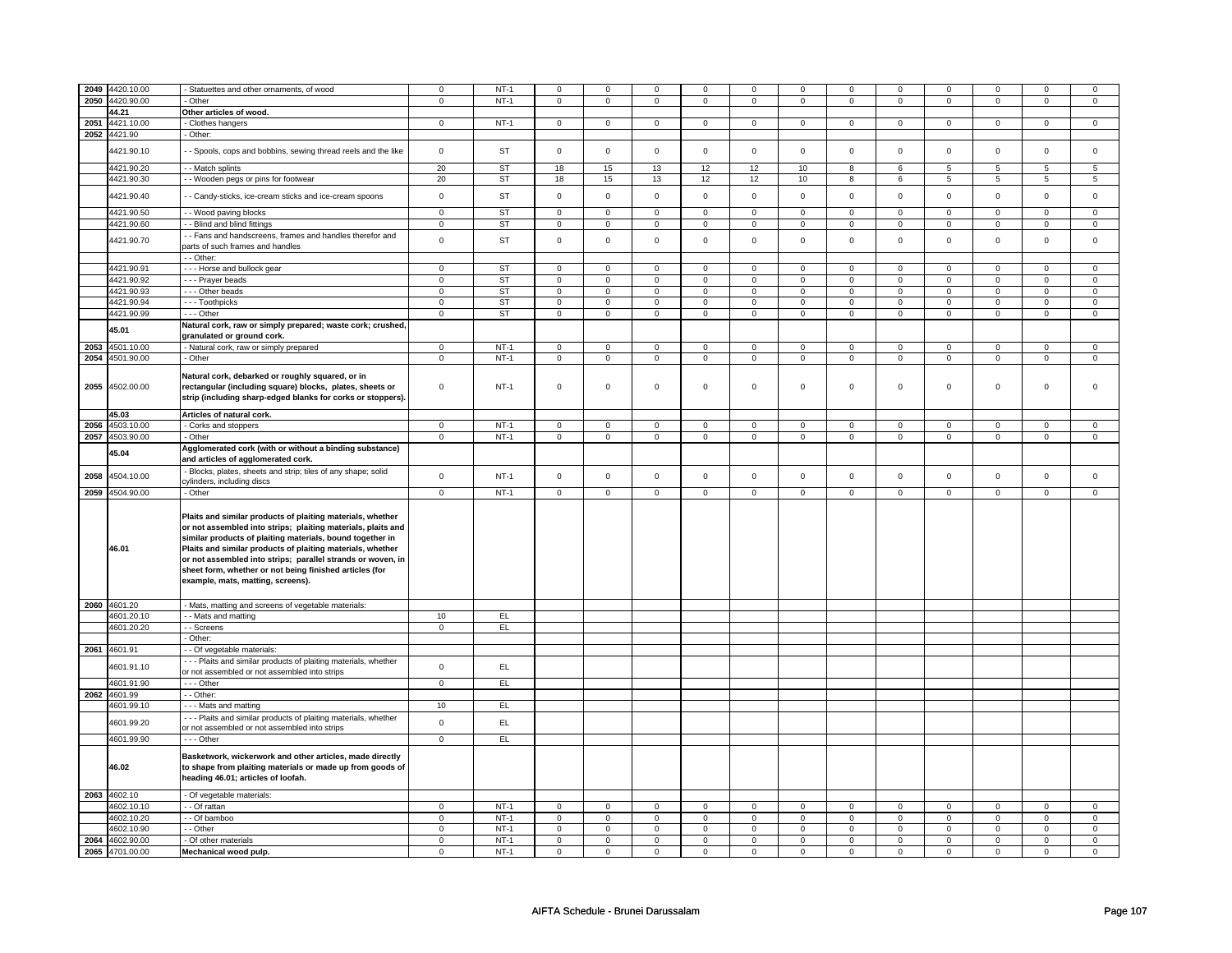| 2066 47.02 |                 | Chemical wood pulp, dissolving grades.                          |                     |        |                |                     |                |                     |                     |                |                     |                     |                |                |                |                |
|------------|-----------------|-----------------------------------------------------------------|---------------------|--------|----------------|---------------------|----------------|---------------------|---------------------|----------------|---------------------|---------------------|----------------|----------------|----------------|----------------|
|            | 4702.00.10      | - Used in the manufacture of rayon fibre                        | $\mathbf 0$         | $NT-1$ | $\mathbf{0}$   | $\mathbf{0}$        | 0              | $\mathbf 0$         | $\mathbf{0}$        | 0              | $\mathbf{0}$        | 0                   | $\mathbf 0$    | $\mathbf 0$    | $\mathbf 0$    | $\mathbf{0}$   |
|            | 4702.00.90      | Other                                                           | $\mathbf 0$         | $NT-1$ | $\mathbf 0$    | $\mathbf 0$         | 0              | $\mathbf 0$         | 0                   | 0              | $\mathbf 0$         | $\mathbf{0}$        | $\mathbf 0$    | $\mathbf{0}$   | $\mathbf 0$    | $\mathbf{0}$   |
|            |                 | Chemical wood pulp, soda or sulphate, other than                |                     |        |                |                     |                |                     |                     |                |                     |                     |                |                |                |                |
|            | 47.03           | dissolving grades.                                              |                     |        |                |                     |                |                     |                     |                |                     |                     |                |                |                |                |
|            |                 | - Unbleached:                                                   |                     |        |                |                     |                |                     |                     |                |                     |                     |                |                |                |                |
| 2067       | 4703.11.00      | - Coniferous                                                    | $\overline{0}$      | $NT-1$ | $\mathbf 0$    | $\mathsf 0$         | $\mathbf 0$    | $\mathbf 0$         | $\mathbf 0$         | 0              | $\mathsf 0$         | $\mathbf 0$         | $\mathsf 0$    | $\mathsf 0$    | $\mathsf 0$    | $\mathbf 0$    |
|            |                 |                                                                 |                     |        |                |                     |                |                     |                     |                |                     |                     |                |                |                |                |
|            | 2068 4703.19.00 | - Non-coniferous                                                | $\overline{0}$      | $NT-1$ | $\overline{0}$ | $\overline{0}$      | $\overline{0}$ | $\overline{0}$      | $\overline{0}$      | $\overline{0}$ | $\overline{0}$      | $\overline{0}$      | $\overline{0}$ | $\overline{0}$ | $\mathsf 0$    | $\overline{0}$ |
|            |                 | Semi-bleached or bleached:                                      |                     |        |                |                     |                |                     |                     |                |                     |                     |                |                |                |                |
| 2069       | 4703.21.00      | - Coniferous                                                    | $\mathbf 0$         | $NT-1$ | $\mathbf 0$    | $\mathbf 0$         | $\mathbf 0$    | $\mathbf 0$         | $\mathbf 0$         | $\mathbf{0}$   | $\mathbf 0$         | $\mathbf 0$         | $\mathbf 0$    | $\mathbf 0$    | $\mathbf 0$    | $\mathbf 0$    |
|            | 2070 4703.29.00 | - Non-coniferous                                                | $\mathsf 0$         | $NT-1$ | $\mathbf 0$    | $\mathsf 0$         | $\mathbf{0}$   | $\mathbf 0$         | $\mathbf{0}$        | $\mathbf 0$    | $\mathsf{O}$        | $\mathbf 0$         | $\mathbf 0$    | $\mathsf 0$    | $\mathbf 0$    | $\mathbf 0$    |
|            |                 | Chemical wood pulp, sulphite, other than dissolving             |                     |        |                |                     |                |                     |                     |                |                     |                     |                |                |                |                |
|            | 47.04           | grades.                                                         |                     |        |                |                     |                |                     |                     |                |                     |                     |                |                |                |                |
|            |                 | Unbleached:                                                     |                     |        |                |                     |                |                     |                     |                |                     |                     |                |                |                |                |
|            |                 |                                                                 |                     |        |                |                     |                |                     |                     |                |                     |                     |                |                |                |                |
|            | 2071 4704.11.00 | - Coniferous                                                    | $\mathbf 0$         | $NT-1$ | $\mathbf 0$    | $\mathbf 0$         | 0              | $\mathbf 0$         | 0                   | 0              | $\mathbf 0$         | 0                   | $\mathbf 0$    | $\mathbf{0}$   | $\mathbf 0$    | $\mathbf 0$    |
|            | 2072 4704.19.00 | - Non-coniferous                                                | $\mathbf 0$         | $NT-1$ | $\mathbf 0$    | $\mathbf 0$         | $\mathbf 0$    | $\mathbf 0$         | $\mathbf 0$         | $\mathbf{0}$   | $\mathbf 0$         | $\mathbf 0$         | $\mathbf 0$    | $\mathbf 0$    | $\mathsf 0$    | $\circ$        |
|            |                 | Semi-bleached or bleached:                                      |                     |        |                |                     |                |                     |                     |                |                     |                     |                |                |                |                |
|            | 2073 4704.21.00 | - - Coniferous                                                  | $\overline{0}$      | $NT-1$ | $\overline{0}$ | $\overline{0}$      | $\Omega$       | $\overline{0}$      | $\overline{0}$      | $\overline{0}$ | $\overline{0}$      | $\overline{0}$      | $\overline{0}$ | $\overline{0}$ | $\overline{0}$ | $\overline{0}$ |
|            | 2074 4704.29.00 | - Non-coniferous                                                | $\mathbf 0$         | $NT-1$ | $\mathsf 0$    | $\mathsf 0$         | $\mathbf 0$    | $\mathsf 0$         | $\mathbf 0$         | 0              | $\mathsf 0$         | 0                   | $\mathsf 0$    | $\mathbf 0$    | $\mathbf 0$    | $\overline{0}$ |
|            |                 | Wood pulp obtained by a combination of mechanical and           |                     |        |                |                     |                |                     |                     |                |                     |                     |                |                |                |                |
| 2075       | 4705.00.00      | chemical pulping processes.                                     | $\mathsf 0$         | $NT-1$ | $\mathbf 0$    | $\mathsf 0$         | $\mathbf 0$    | $\mathbf 0$         | $\mathbf 0$         | $\mathbf 0$    | $\mathsf 0$         | $\mathsf{O}\xspace$ | $\mathsf 0$    | $\mathsf 0$    | $\mathsf 0$    | $\mathsf 0$    |
|            |                 |                                                                 |                     |        |                |                     |                |                     |                     |                |                     |                     |                |                |                |                |
|            | 47.06           | Pulps of fibres derived from recovered (waste and scrap)        |                     |        |                |                     |                |                     |                     |                |                     |                     |                |                |                |                |
|            |                 | paper or paperboard or of other fibrous cellulosic material.    |                     |        |                |                     |                |                     |                     |                |                     |                     |                |                |                |                |
|            |                 |                                                                 |                     |        |                |                     |                |                     |                     |                |                     |                     |                |                |                |                |
|            | 2076 4706.10.00 | Cotton linters pulp                                             | $\mathbf 0$         | $NT-1$ | $\mathbf 0$    | $\mathbf 0$         | $\mathbf 0$    | $\mathbf 0$         | $\mathbf 0$         | $\mathbf 0$    | $\mathbf 0$         | $\mathbf 0$         | $\mathbf 0$    | $\circ$        | $\mathbf 0$    | $\circ$        |
| 2077       | 4706.20.00      | Pulps of fibres derived from recovered (waste and scrap)        | $\mathbf 0$         | $NT-1$ | $\mathbf 0$    | $\mathsf 0$         | $\mathbf 0$    | $\mathbf 0$         | $\mathbf 0$         | $\mathbf 0$    | $\mathsf 0$         | $\mathbf 0$         | $\mathsf 0$    | $\circ$        | $\mathbf 0$    | $\mathbf 0$    |
|            |                 | paper or paperboard                                             |                     |        |                |                     |                |                     |                     |                |                     |                     |                |                |                |                |
|            |                 | Other:                                                          |                     |        |                |                     |                |                     |                     |                |                     |                     |                |                |                |                |
|            | 2078 4706.91.00 | - - Mechanical                                                  | $\mathbf 0$         | $NT-1$ | $\mathbf 0$    | $\mathsf 0$         | 0              | 0                   | 0                   | 0              | $\mathbf 0$         | 0                   | $\mathbf 0$    | $\Omega$       | $\Omega$       | $\mathbf 0$    |
|            | 2079 4706.92.00 | - Chemical                                                      | $\mathsf{O}\xspace$ | $NT-1$ | $\mathsf 0$    | $\mathsf{O}\xspace$ | $\mathbf 0$    | $\mathsf{O}\xspace$ | $\mathsf{O}\xspace$ | $\mathbf 0$    | $\mathsf{O}\xspace$ | $\mathsf 0$         | $\mathsf 0$    | $\mathsf 0$    | $\mathsf 0$    | $\mathsf 0$    |
| 2080       | 4706.93.00      | - - Semi-chemical                                               | $\overline{0}$      | $NT-1$ | $\mathbf 0$    | $\overline{0}$      | $\mathbf 0$    | $\overline{0}$      | $\overline{0}$      | $\pmb{0}$      | $\overline{0}$      | $\overline{0}$      | $\overline{0}$ | $\overline{0}$ | $\overline{0}$ | $\overline{0}$ |
|            |                 |                                                                 |                     |        |                |                     |                |                     |                     |                |                     |                     |                |                |                |                |
|            | 47.07           | Recovered (waste and scrap) paper or paperboard.                |                     |        |                |                     |                |                     |                     |                |                     |                     |                |                |                |                |
| 2081       | 4707.10.00      | Unbleached kraft paper or paperboard or corrugated paper        | $\mathsf 0$         | $NT-1$ | $\mathbf 0$    | $\mathbf 0$         | $\mathbf 0$    | $\mathbf 0$         | $\mathbf 0$         | $\mathbf 0$    | $\mathbf 0$         | $\mathsf 0$         | $\mathbf{0}$   | $\mathbf 0$    | $\mathsf 0$    | $\circ$        |
|            |                 | or paperboard                                                   |                     |        |                |                     |                |                     |                     |                |                     |                     |                |                |                |                |
| 2082       | 4707.20.00      | Other paper of paperboard made mainly of bleached               | $\mathsf{O}\xspace$ | $NT-1$ | $\mathsf 0$    | $\mathsf 0$         | $\mathbf{0}$   | $\mathsf 0$         | $\mathsf 0$         | $\mathsf 0$    | $\mathbf 0$         | $\mathsf{O}\xspace$ | $\mathbf 0$    | $\mathsf 0$    | $\mathbf 0$    | $\mathsf 0$    |
|            |                 | chemical pulp, not coloured in the mass                         |                     |        |                |                     |                |                     |                     |                |                     |                     |                |                |                |                |
|            |                 |                                                                 |                     |        |                |                     |                |                     |                     |                |                     |                     |                |                |                |                |
| 2083       | 4707.30.00      | Paper or paperboard made mainly of mechanical pulp (for         | $\mathbf 0$         | $NT-1$ | $\mathbf 0$    | $\mathbf 0$         | $\mathbf 0$    | $\mathbf 0$         | $\mathbf 0$         | $\mathbf{0}$   | $\mathbf 0$         | $\mathbf 0$         | $\mathbf 0$    | $\mathbf 0$    | $\mathbf 0$    | $\mathbf 0$    |
|            |                 | example, newspapers, journals and similar printed matter)       |                     |        |                |                     |                |                     |                     |                |                     |                     |                |                |                |                |
|            | 2084 4707.90.00 | - Other, including unsorted waste and scrap                     | $\mathbf 0$         | $NT-1$ | $\mathbf 0$    | $\mathbf 0$         | $\mathbf 0$    | $\mathbf 0$         | $\mathbf 0$         | $\mathbf{0}$   | $\mathbf{0}$        | $\mathbf 0$         | $\mathbf 0$    | $\circ$        | $\mathbf{0}$   | $\mathbf 0$    |
| 2085 48.01 |                 | Newsprint, in rolls or sheets.                                  |                     |        |                |                     |                |                     |                     |                |                     |                     |                |                |                |                |
|            |                 |                                                                 | $\overline{0}$      | $NT-1$ | $\mathbf 0$    | $\mathbf 0$         | $\mathbf 0$    | $\mathbf 0$         | $\mathbf 0$         | $\overline{0}$ | $\mathbf 0$         | $\overline{0}$      | $\overline{0}$ | $\overline{0}$ | $\mathbf 0$    | $\overline{0}$ |
|            | 4801.00.10      | - Weighing not more than 55 g/m2                                |                     |        |                |                     |                |                     |                     |                |                     |                     |                |                |                |                |
|            | 4801.00.90      | Other                                                           | $\mathbf 0$         | $NT-1$ | 0              | 0                   | 0              | 0                   | 0                   | 0              | 0                   | 0                   | 0              | $\mathbf 0$    | $\mathbf 0$    | $\circ$        |
|            |                 | Uncoated paper and paperboard, of a kind used for               |                     |        |                |                     |                |                     |                     |                |                     |                     |                |                |                |                |
|            |                 | writing, printing or other graphic purposes, and non            |                     |        |                |                     |                |                     |                     |                |                     |                     |                |                |                |                |
|            |                 | perforated punch-cards and punch tape paper, in rolls or        |                     |        |                |                     |                |                     |                     |                |                     |                     |                |                |                |                |
|            | 48.02           | rectangular (including square) sheets, of any size, other       |                     |        |                |                     |                |                     |                     |                |                     |                     |                |                |                |                |
|            |                 | than of heading 48.01 or 48.03; hand-made paper and             |                     |        |                |                     |                |                     |                     |                |                     |                     |                |                |                |                |
|            |                 | paperboard.                                                     |                     |        |                |                     |                |                     |                     |                |                     |                     |                |                |                |                |
|            | 2086 4802.10.00 | Hand-made paper and paperboard                                  | $\mathsf 0$         | $NT-1$ | $\mathsf 0$    | $\mathsf 0$         | $\mathsf 0$    | $\mathbf 0$         | $\mathsf 0$         | $\mathsf 0$    | $\mathsf 0$         | $\mathbf 0$         | $\mathsf 0$    | $\mathsf 0$    | $\mathbf 0$    | $\mathsf 0$    |
|            |                 | Paper and paperboard of a kind used as a base for photo-        |                     |        |                |                     |                |                     |                     |                |                     |                     |                |                |                |                |
| 2087       | 4802.20.00      | sensitive, heat-sensitive or electro-sensitive paper or         | $\mathsf 0$         | $NT-1$ | $\mathbf 0$    | $\mathsf 0$         | $\mathbf 0$    | $\mathbf 0$         | $\mathbf 0$         | $\mathbf{0}$   | $\mathbf 0$         | $\mathbf 0$         | $\mathbf 0$    | $\mathbf{0}$   | $\mathbf 0$    | $\mathbf 0$    |
|            |                 | paperboard                                                      |                     |        |                |                     |                |                     |                     |                |                     |                     |                |                |                |                |
|            | 2088 4802.30    |                                                                 |                     |        |                |                     |                |                     |                     |                |                     |                     |                |                |                |                |
|            | 4802.30.10      | Carbonising base paper:                                         | $\mathbf 0$         | $NT-1$ | $\mathbf 0$    | $\mathsf 0$         |                | $\mathbf 0$         | $\mathbf 0$         | 0              | $\mathsf 0$         | $\mathbf 0$         | $\mathsf 0$    | $\mathsf 0$    | $\mathsf 0$    | $\mathbf 0$    |
|            |                 | - Weighing less than 20 g/m2                                    |                     |        |                |                     | 0              |                     |                     |                |                     |                     |                |                |                |                |
|            | 4802.30.90      | - Other                                                         | $\mathbf 0$         | $NT-1$ | 0              | $\mathsf 0$         | 0              | $\mathbf 0$         | $\mathbf 0$         | 0              | $\mathbf 0$         | $\mathbf 0$         | $\mathbf 0$    | $\mathbf 0$    | $\mathsf 0$    | $\mathbf 0$    |
|            | 2089 4802.40.00 | - Wallpaper base                                                | $\mathsf 0$         | $NT-1$ | $\mathsf 0$    | $\mathbf 0$         | $\mathbf 0$    | $\mathbf 0$         | $\mathsf 0$         | $\mathbf 0$    | $\mathsf 0$         | $\mathbf 0$         | $\mathsf 0$    | $\overline{0}$ | $\mathsf 0$    | $\overline{0}$ |
|            |                 | Other paper and paperboard, not containing fibres obtained      |                     |        |                |                     |                |                     |                     |                |                     |                     |                |                |                |                |
|            |                 | by a mechanical process or chemi-mechanical process or of       |                     |        |                |                     |                |                     |                     |                |                     |                     |                |                |                |                |
|            |                 | which not more than 10% by weight of the total fibr content     |                     |        |                |                     |                |                     |                     |                |                     |                     |                |                |                |                |
|            |                 | consists of such fibres:                                        |                     |        |                |                     |                |                     |                     |                |                     |                     |                |                |                |                |
|            | 2090 4802.54    | - Weighing less than 40 g/m2:                                   |                     |        |                |                     |                |                     |                     |                |                     |                     |                |                |                |                |
|            |                 |                                                                 |                     |        |                |                     |                |                     |                     |                |                     |                     |                |                |                |                |
|            | 4802.54.10      | - Used in the manufacture of gypsum boards and computer         | $\mathsf{O}\xspace$ | $NT-1$ | $\mathsf 0$    | $\mathbf 0$         | $\mathbf{0}$   | $\mathsf{O}$        | $\mathsf{O}\xspace$ | $\mathbf 0$    | $\mathsf 0$         | $\mathsf{O}\xspace$ | $\mathsf 0$    | $\mathsf 0$    | $\mathsf 0$    | $\mathsf 0$    |
|            |                 | cards or paper                                                  |                     |        |                |                     |                |                     |                     |                |                     |                     |                |                |                |                |
|            | 4802.54.20      | - - - Aluminium base paper                                      | $\mathbf 0$         | $NT-1$ | $\mathbf 0$    | $\mathbf{0}$        | $\mathbf 0$    | $\mathbf 0$         | $\mathbf 0$         | $\mathbf{0}$   | $\mathbf{0}$        | $\mathbf{0}$        | $\mathbf{0}$   | $\mathbf{0}$   | $\mathbf{0}$   | $\overline{0}$ |
|            | 4802.54.30      | - - - Other printing, writing or photocopy papers and of a kind | $\mathbf 0$         | $NT-1$ | $\mathbf 0$    | $\mathsf 0$         | $\mathbf{0}$   | $\mathbf{0}$        | $\mathsf 0$         | $\mathbf 0$    | $\mathsf 0$         | $\mathsf 0$         | $\mathsf 0$    | $\mathsf 0$    | $\mathsf 0$    | $\mathsf 0$    |
|            |                 | used for graphic purposes                                       |                     |        |                |                     |                |                     |                     |                |                     |                     |                |                |                |                |
|            | 4802.54.90      | $- -$ Other                                                     | $\mathbf 0$         | $NT-1$ | $\mathbf 0$    | $\mathsf 0$         | $\mathbf 0$    | $\mathbf 0$         | $\mathbf 0$         | $\mathbf{0}$   | $\overline{0}$      | $\overline{0}$      | $\overline{0}$ | $\overline{0}$ | $\overline{0}$ | $\overline{0}$ |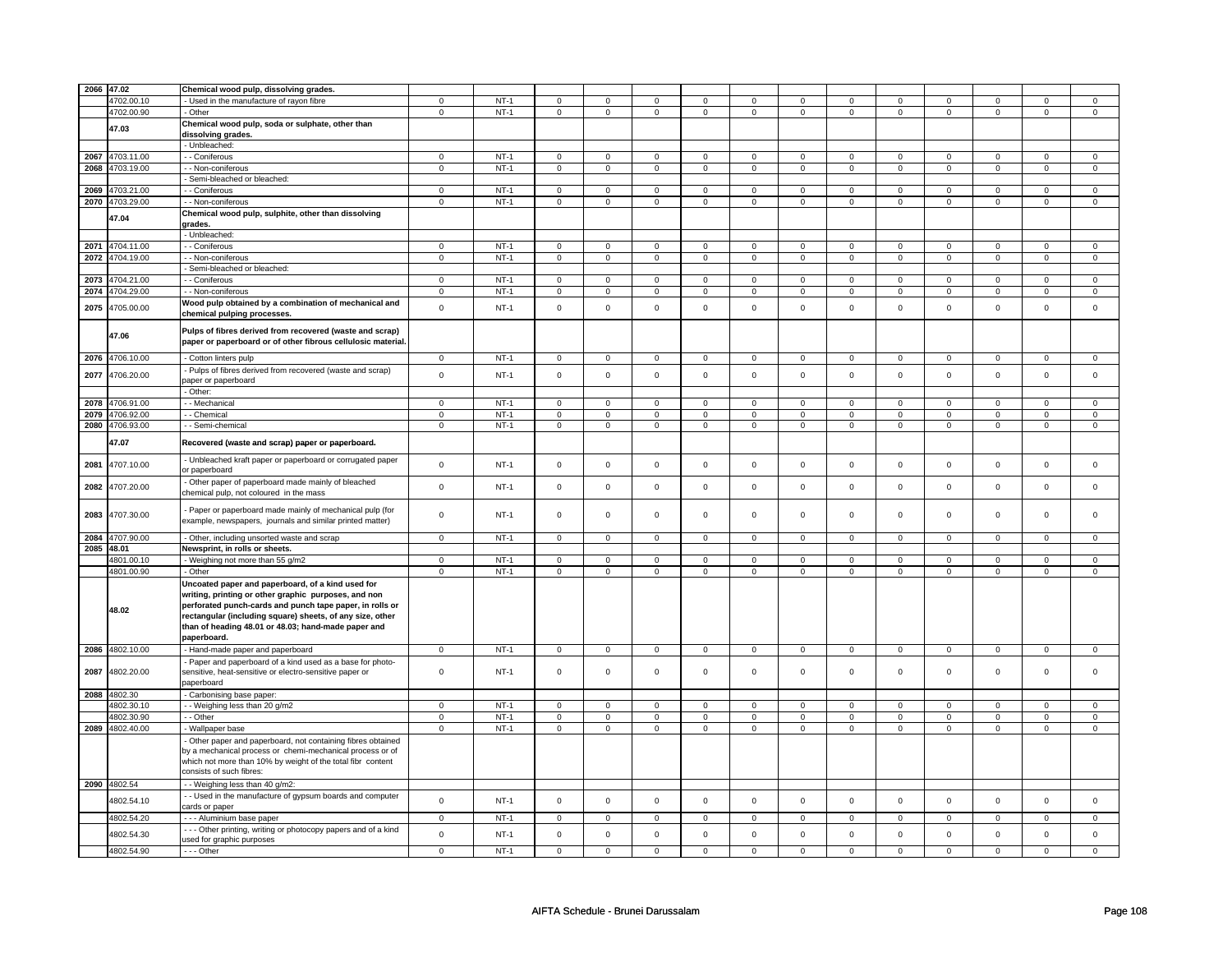| 2091 | 4802.55    | - - Weighing 40 g/m2 or more but not more than 150 g/m2, in                                         |                |             |                     |                |                     |                     |                     |                |                     |                |                |                |                |                |
|------|------------|-----------------------------------------------------------------------------------------------------|----------------|-------------|---------------------|----------------|---------------------|---------------------|---------------------|----------------|---------------------|----------------|----------------|----------------|----------------|----------------|
|      |            | --- For printing banknotes; used in the manufacture of                                              |                |             |                     |                |                     |                     |                     |                |                     |                |                |                |                |                |
|      | 4802.55.10 | gypsum boards and computer cards or paper                                                           | $\mathsf 0$    | $NT-1$      | $\mathsf{O}\xspace$ | $\mathsf 0$    | $\mathsf 0$         | $\mathsf 0$         | $\mathsf 0$         | $\mathsf{o}\,$ | $\mathsf{O}\xspace$ | $\mathbf 0$    | $\mathsf 0$    | $\mathsf{o}\,$ | $\mathsf 0$    | $\mathbf 0$    |
|      |            | - - - Fancy paper and paperboard including with watermarks,                                         |                |             |                     |                |                     |                     |                     |                |                     |                |                |                |                |                |
|      | 4802.55.20 | granitized felt finish, fibres or blend of specks and vellum                                        | $\mathbf 0$    | $NT-1$      | $\mathbf 0$         | $\mathbf 0$    | $\mathbf 0$         | $\mathsf{O}\xspace$ | $\mathsf 0$         | $\mathbf 0$    | $\mathbf 0$         | $\mathbf{0}$   | $\mathbf 0$    | $\mathbf 0$    | $\Omega$       | $\mathbf{0}$   |
|      |            | antique finish                                                                                      |                |             |                     |                |                     |                     |                     |                |                     |                |                |                |                |                |
|      | 4802.55.30 | - - - Aluminium base paper                                                                          | $\mathsf 0$    | $NT-1$      | $\mathsf 0$         | $\mathbf 0$    | $\mathsf 0$         | $\mathsf 0$         | $\mathsf 0$         | 0              | $\mathsf 0$         | $\mathsf 0$    | $\mathbf 0$    | $\mathbf 0$    | $\Omega$       | $\Omega$       |
|      | 4802.55.40 | --- Other printing, writing or photocopy papers and of a kind                                       | $\mathsf 0$    |             | $\Omega$            | $\mathbf{0}$   | $\Omega$            | $\mathsf 0$         | $\mathsf 0$         | $\mathsf 0$    | $\mathbf 0$         | $\mathbf 0$    |                | $\mathbf{0}$   | $\mathbf 0$    |                |
|      |            | used for graphic purposes                                                                           |                | $NT-1$      |                     |                |                     |                     |                     |                |                     |                | $\mathbf 0$    |                |                | $\mathbf 0$    |
|      | 4802.55.90 | --- Other                                                                                           | $\mathsf 0$    | $NT-1$      | $\mathsf 0$         | $\mathbf 0$    | $\mathbf 0$         | $\mathbf 0$         | $\mathbf 0$         | $\mathbf 0$    | $\mathsf 0$         | $\mathbf 0$    | $\mathbf 0$    | $\mathbf 0$    | $\mathsf 0$    | $\mathbf 0$    |
|      |            | - Weighing 40 g/m2 or more but not more than 150 g/m2,                                              |                |             |                     |                |                     |                     |                     |                |                     |                |                |                |                |                |
| 2092 | 4802.56    | in sheets with one side not exceeding 435 mm and the other                                          |                |             |                     |                |                     |                     |                     |                |                     |                |                |                |                |                |
|      |            | side not exceeding 297 mm in the unfolded state:                                                    |                |             |                     |                |                     |                     |                     |                |                     |                |                |                |                |                |
|      |            | --- For printing banknotes; used in the manufacture of                                              |                |             |                     |                |                     |                     |                     |                |                     |                |                |                |                |                |
|      | 4802.56.10 | gypsum boards and computer cards or paper                                                           | $\mathsf{o}$   | $NT-1$      | $\mathsf 0$         | $\mathbf 0$    | $\mathsf 0$         | $\mathsf 0$         | $\mathsf 0$         | $\mathsf{o}\,$ | $\mathsf{O}\xspace$ | $\mathsf{O}$   | $\mathsf 0$    | $\mathbf 0$    | $\mathsf 0$    | $\mathbf 0$    |
|      |            | --- Fancy paper and paperboard including with watermarks,                                           |                |             |                     |                |                     |                     |                     |                |                     |                |                |                |                |                |
|      | 4802.56.20 | granitized felt finish, fibres or blend of specks and vellum                                        | $\mathbf 0$    | $NT-1$      | $\mathbf 0$         | $\mathbf{0}$   | $\mathbf 0$         | $\mathbf 0$         | $\mathsf 0$         | $\mathsf 0$    | $\mathbf 0$         | $\mathsf 0$    | $\mathsf 0$    | $\mathbf 0$    | $\mathbf 0$    | $\mathbf{0}$   |
|      |            | antique finish                                                                                      |                |             |                     |                |                     |                     |                     |                |                     |                |                |                |                |                |
|      | 4802.56.30 | --- Other printing, writing or photocopy papers and of a kind                                       | $\mathbf 0$    | $NT-1$      | $\Omega$            | $\mathbf 0$    | $\Omega$            | $\mathbf 0$         | $\Omega$            | $\Omega$       | $\mathbf 0$         | $\mathbf 0$    | $\mathbf 0$    | $\mathbf 0$    | $\Omega$       | $\mathbf{0}$   |
|      |            | used for graphic purposes                                                                           |                |             |                     |                |                     |                     |                     |                |                     |                |                |                |                |                |
|      | 4802.56.90 | --- Other                                                                                           | $\mathbf{0}$   | $NT-1$      | $\mathbf 0$         | $\mathbf 0$    | $\mathbf 0$         | $\mathbf 0$         | $\mathbf 0$         | $\mathbf{0}$   | $\mathbf 0$         | $\mathbf{0}$   | $\mathbf 0$    | $\mathbf 0$    | 0              | $\overline{0}$ |
| 2093 | 4802.57    | - Other, weighing 40 g/m2 or more but not more than 150                                             |                |             |                     |                |                     |                     |                     |                |                     |                |                |                |                |                |
|      |            | $n/m2$ :                                                                                            |                |             |                     |                |                     |                     |                     |                |                     |                |                |                |                |                |
|      | 4802.57.10 | --- For printing banknotes; used in the manufacture of<br>gypsum boards and computer cards or paper | $\mathsf 0$    | $NT-1$      | $\mathbf 0$         | $\mathsf 0$    | $\mathsf 0$         | $\mathbf 0$         | $\mathsf 0$         | $\mathsf 0$    | $\mathsf 0$         | $\mathsf 0$    | $\mathbf 0$    | $\mathbf 0$    | $\mathsf 0$    | 0              |
|      |            | --- Fancy paper and paperboard including with watermarks,                                           |                |             |                     |                |                     |                     |                     |                |                     |                |                |                |                |                |
|      | 4802.57.20 | granitized felt finish, fibers or blend of specks and vellum                                        | $\mathsf 0$    | <b>NT-1</b> | $\mathbf 0$         | $\mathsf 0$    | $\mathbf 0$         | $\mathbf 0$         | $\mathbf 0$         | $\mathsf 0$    | $\mathbf 0$         | 0              | 0              | $\mathbf 0$    | 0              | 0              |
|      |            | antique finish                                                                                      |                |             |                     |                |                     |                     |                     |                |                     |                |                |                |                |                |
|      |            | --- Other printing, writing or photocopy papers and of a kind                                       |                |             |                     |                |                     |                     |                     |                |                     |                |                |                |                |                |
|      | 4802.57.30 | used for graphic purposes                                                                           | $\mathsf 0$    | $NT-1$      | $\mathsf 0$         | $\mathsf 0$    | $\mathsf 0$         | $\mathsf 0$         | $\mathsf 0$         | $\mathsf 0$    | $\mathsf{O}\xspace$ | $\mathbf 0$    | $\mathsf 0$    | $\mathbf 0$    | $\mathsf 0$    | $\mathsf 0$    |
|      | 4802.57.90 | --- Other                                                                                           | $\mathsf 0$    | $NT-1$      | $\mathsf 0$         | $\mathsf 0$    | $\mathsf{O}\xspace$ | $\mathsf 0$         | $\mathsf{O}\xspace$ | $\mathsf 0$    | $\mathsf{o}\,$      | $\circ$        | $\mathsf 0$    | $\circ$        | $\mathbf 0$    | $\circ$        |
| 2094 | 4802.58    | -- Weighing more than 150 g/m2:                                                                     |                |             |                     |                |                     |                     |                     |                |                     |                |                |                |                |                |
|      | 4802.58.10 | - - - Used in the manufacture of gypsum boards and computer                                         | $\mathsf 0$    | $NT-1$      | $\mathbf 0$         | $\mathsf 0$    | $\mathsf 0$         | $\mathsf 0$         | $\mathsf 0$         | $\mathsf 0$    | $\mathsf 0$         | $\mathsf 0$    | $\mathbf 0$    | $\mathbf 0$    | $\mathbf 0$    | $\mathsf 0$    |
|      |            | cards or paper                                                                                      |                |             |                     |                |                     |                     |                     |                |                     |                |                |                |                |                |
|      |            | --- Fancy paper and paperboard including with watermarks,                                           |                |             |                     |                |                     |                     |                     |                |                     |                |                |                |                |                |
|      | 4802.58.20 | granitized felt finish, fibers or blend of specks and vellum                                        | $\mathbf 0$    | $NT-1$      | $\mathsf 0$         | $\mathsf 0$    | $\mathsf 0$         | $\mathbf 0$         | $\mathsf 0$         | $\mathbf 0$    | $\mathsf 0$         | $\mathbf 0$    | $\mathbf 0$    | $\mathbf 0$    | $\mathsf 0$    | 0              |
|      |            | antique finish<br>--- Other printing, writing or photocopy papers and of a kind                     |                |             |                     |                |                     |                     |                     |                |                     |                |                |                |                |                |
|      | 4802.58.30 | used for graphic purposes                                                                           | $\mathbf 0$    | $NT-1$      | $\mathbf 0$         | $\mathbf 0$    | $\mathsf 0$         | $\mathbf 0$         | $\mathbf 0$         | $\mathsf 0$    | $\mathsf 0$         | $\mathsf 0$    | $\mathbf 0$    | $\mathbf 0$    | $\Omega$       | $\mathbf 0$    |
|      | 4802.58.90 | --- Other                                                                                           | $\mathbf 0$    | NT-1        | $\mathbf 0$         | $\mathbf 0$    | $\mathbf 0$         | $\mathbf 0$         | $\mathbf 0$         | $\mathbf 0$    | $\mathbf 0$         | $\mathbf 0$    | $\mathbf 0$    | $\mathbf 0$    | 0              | 0              |
|      |            |                                                                                                     |                |             |                     |                |                     |                     |                     |                |                     |                |                |                |                |                |
|      |            | - Other paper and paperboard, of which more than 10% by                                             |                |             |                     |                |                     |                     |                     |                |                     |                |                |                |                |                |
|      |            | weight of the total fibre content consists of fibres obtained by                                    |                |             |                     |                |                     |                     |                     |                |                     |                |                |                |                |                |
|      |            | a mechanical or chemi-mechanical process:                                                           |                |             |                     |                |                     |                     |                     |                |                     |                |                |                |                |                |
| 2095 | 4802.61    | - - In rolls:                                                                                       |                |             |                     |                |                     |                     |                     |                |                     |                |                |                |                |                |
|      | 4802.61.10 | - - - Aluminium paper base                                                                          | $\overline{0}$ | $NT-1$      | $\mathbf 0$         | $\mathbf 0$    | 0                   | $\mathbf 0$         | 0                   | $\mathbf 0$    | $\mathbf 0$         | $\overline{0}$ | $\mathbf 0$    | $\mathbf 0$    | 0              | $\mathbf 0$    |
|      | 4802.61.20 | --- For printing banknotes; manufacture of gypsum boards                                            | $\mathsf 0$    | $NT-1$      | $\mathsf 0$         | $\mathsf 0$    | $\mathbf 0$         | $\mathbf 0$         | $\mathsf 0$         | $\mathsf 0$    | $\mathbf 0$         | $\mathsf 0$    | $\mathbf 0$    | $\mathbf 0$    | $\mathbf 0$    | $\mathbf 0$    |
|      |            | and computer cards or paper                                                                         |                |             |                     |                |                     |                     |                     |                |                     |                |                |                |                |                |
|      | 4802.61.30 | --- Other printing, writing or photocopy papers and of a kind<br>used for graphic purposes          | $\mathsf 0$    | $NT-1$      | $\mathbf 0$         | $\mathsf 0$    | $\mathsf 0$         | $\mathsf 0$         | $\mathsf 0$         | $\mathsf 0$    | $\mathsf 0$         | $\mathsf 0$    | $\mathbf 0$    | $\mathbf 0$    | $\mathsf 0$    | $\mathbf 0$    |
|      | 4802.61.90 | --- Other                                                                                           | $\overline{0}$ | $NT-1$      | $\mathsf 0$         | $\mathsf 0$    | $\mathbf 0$         | $\mathbf 0$         | $\mathbf 0$         | $\mathbf 0$    | $\mathsf 0$         | $\mathbf 0$    | $\mathbf 0$    | $\mathbf 0$    | $\mathsf 0$    | $\mathbf 0$    |
|      |            |                                                                                                     |                |             |                     |                |                     |                     |                     |                |                     |                |                |                |                |                |
| 2096 | 4802.62    | - - In sheets with one side not exceeding 435 mm and the                                            |                |             |                     |                |                     |                     |                     |                |                     |                |                |                |                |                |
|      |            | other side not exceeding 297 mm in the unfolded state:                                              |                |             |                     |                |                     |                     |                     |                |                     |                |                |                |                |                |
|      |            |                                                                                                     |                |             |                     |                |                     |                     |                     |                |                     |                |                |                |                | 0              |
|      | 4802.62.10 | - - - Aluminium paper base                                                                          | $\mathbf 0$    | $NT-1$      | $\overline{0}$      | $\mathbf 0$    | $\mathbf 0$         | $\mathbf 0$         | $\overline{0}$      | $\overline{0}$ | $\mathbf 0$         | 0              | $\mathbf 0$    | $\overline{0}$ | $\Omega$       |                |
|      |            | --- For printing banknotes; manufacture of gypsum boards                                            |                |             |                     |                |                     |                     |                     |                |                     |                |                |                |                |                |
|      | 4802.62.20 | and computer cards or paper                                                                         | $\mathsf 0$    | $NT-1$      | $\mathbf 0$         | $\mathsf 0$    | $\mathbf 0$         | $\mathsf 0$         | $\mathsf 0$         | $\mathsf 0$    | $\mathsf{O}\xspace$ | $\mathsf 0$    | $\mathsf 0$    | $\mathbf 0$    | $\mathsf 0$    | $\mathsf 0$    |
|      |            | --- Other printing, writing or photocopy papers and of a kind                                       | $\mathsf{o}$   |             | $\mathsf{O}\xspace$ | $\mathsf 0$    | $\mathsf 0$         | $\mathsf 0$         |                     | $\mathsf 0$    | $\mathsf{O}\xspace$ | $\mathsf 0$    |                | $\mathbf 0$    | $\mathsf 0$    | $\mathsf 0$    |
|      | 4802.62.30 | used for graphic purposes                                                                           |                | $NT-1$      |                     |                |                     |                     | $\mathsf 0$         |                |                     |                | $\mathsf 0$    |                |                |                |
|      | 4802.62.90 | $- -$ Other                                                                                         | $\overline{0}$ | $NT-1$      | $\overline{0}$      | $\overline{0}$ | $\overline{0}$      | $\overline{0}$      | $\overline{0}$      | $\overline{0}$ | $\overline{0}$      | $\overline{0}$ | $\overline{0}$ | $\overline{0}$ | $\overline{0}$ | $\mathbf{0}$   |
| 2097 | 4802.69    | - - Other:                                                                                          |                |             |                     |                |                     |                     |                     |                |                     |                |                |                |                |                |
|      | 4802.69.10 | --- Aluminium paper base                                                                            | $\mathbf 0$    | $NT-1$      | $\mathbf 0$         | $\mathbf 0$    | $\mathbf 0$         | $\mathbf 0$         | $\mathbf 0$         | $\mathbf 0$    | $\mathbf 0$         | $\mathbf 0$    | 0              | $\mathbf 0$    | 0              | 0              |
|      | 4802.69.20 | --- For printing banknotes; manufacture of gypsum boards                                            | $\mathbf 0$    | $NT-1$      | $\Omega$            | $\mathbf 0$    | $\Omega$            | $\mathbf 0$         | $\mathbf 0$         | $\mathsf 0$    | $\mathbf 0$         | $\mathbf 0$    | $\mathbf 0$    | $\mathbf 0$    | $\Omega$       | 0              |
|      |            | and computer cards or paper                                                                         |                |             |                     |                |                     |                     |                     |                |                     |                |                |                |                |                |
|      | 4802.69.30 | --- Other printing, writing or photocopy papers and of a kind<br>used for graphic purposes          | $\mathbf 0$    | $NT-1$      | $\mathbf 0$         | $\mathsf 0$    | $\Omega$            | $\mathsf 0$         | $\mathbf 0$         | 0              | $\mathbf 0$         | $\mathbf 0$    | $\mathbf 0$    | $\mathbf{0}$   | $\mathbf 0$    | $\mathbf{0}$   |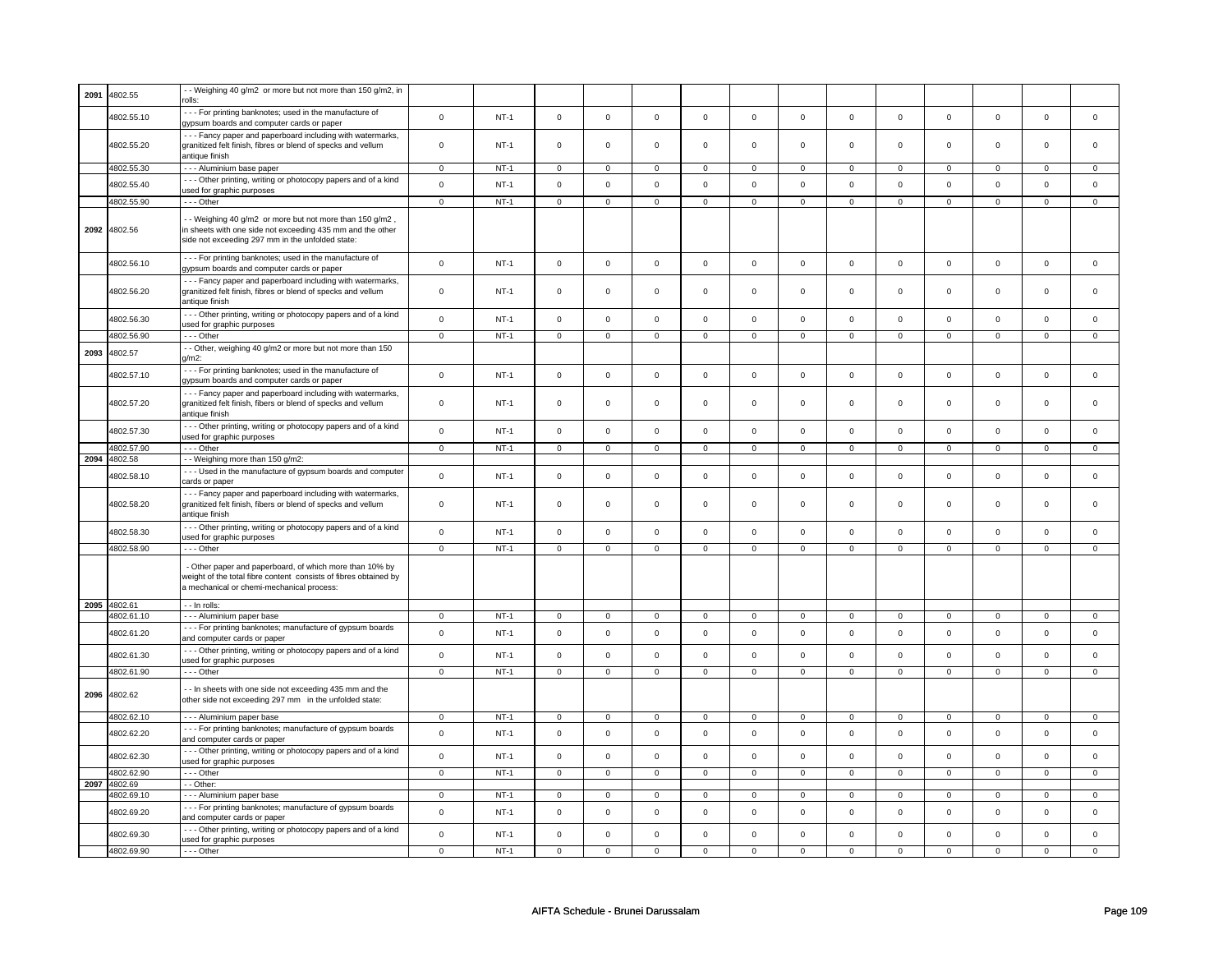| 2098 | 48.03                              | Toilet or facial tissue stock, towel or napkin stock and<br>similar paper of a kind used for household or sanitary<br>purposes, cellulose wadding and webs of cellulose<br>fibres, whether or not creped, crinkled, embossed,<br>perforated, surface-coloured, surfaced-decorated or<br>printed, in rolls or sheets. |                               |                  |                               |                            |                                       |                               |                               |                               |                                       |                               |                               |                               |                               |                               |
|------|------------------------------------|----------------------------------------------------------------------------------------------------------------------------------------------------------------------------------------------------------------------------------------------------------------------------------------------------------------------|-------------------------------|------------------|-------------------------------|----------------------------|---------------------------------------|-------------------------------|-------------------------------|-------------------------------|---------------------------------------|-------------------------------|-------------------------------|-------------------------------|-------------------------------|-------------------------------|
|      | 4803.00.10                         | - Cellulose wadding not further worked than being coloured or<br>marbled throughout the mass                                                                                                                                                                                                                         | $\mathbf 0$                   | $NT-1$           | $\mathbf 0$                   | $\mathbf 0$                | $\mathbf 0$                           | $\mathbf 0$                   | $\Omega$                      | $\mathbf 0$                   | $\mathbf 0$                           | $\mathbf 0$                   | $\mathbf 0$                   | $\mathbf 0$                   | $\mathbf 0$                   | $\mathbf{0}$                  |
|      | 4803.00.20                         | - Tissue paper                                                                                                                                                                                                                                                                                                       | $\mathbf 0$                   | $NT-1$           | $\mathbf 0$                   | $\mathbf 0$                | $\mathsf 0$                           | $\mathbf 0$                   | $\mathbf 0$                   | $\mathsf 0$                   | $\mathbf 0$                           | $\mathbf 0$                   | $\mathbf 0$                   | $\mathbf 0$                   | $\mathsf 0$                   | $\mathbf 0$                   |
|      | 4803.00.90                         | - Other                                                                                                                                                                                                                                                                                                              | $\mathbf 0$                   | $NT-1$           | $\mathbf 0$                   | $\mathbf 0$                | $\mathsf 0$                           | $\mathsf 0$                   | $\mathbf 0$                   | $\mathbf 0$                   | $\mathbf 0$                           | $\mathbf 0$                   | $\mathbf 0$                   | $\mathbf 0$                   | $\mathsf 0$                   | $\mathbf{0}$                  |
|      | 48.04                              | Uncoated kraft paper and paperboard, in rolls or sheets,<br>other than that of heading 48.02 or 48.03.                                                                                                                                                                                                               |                               |                  |                               |                            |                                       |                               |                               |                               |                                       |                               |                               |                               |                               |                               |
|      |                                    | - Kraftliner:                                                                                                                                                                                                                                                                                                        |                               |                  |                               |                            |                                       |                               |                               |                               |                                       |                               |                               |                               |                               |                               |
| 2099 | 4804.11.00                         | -- Unbleached                                                                                                                                                                                                                                                                                                        | $\mathbf 0$                   | $NT-1$           | $\mathsf 0$                   | $\mathsf 0$                | $\mathsf 0$                           | $\mathsf 0$                   | $\mathbf 0$                   | $\mathbf 0$                   | $\mathsf 0$                           | $\mathbf 0$                   | $\mathbf 0$                   | $\mathsf 0$                   | $\mathsf 0$                   | $\mathbf 0$                   |
|      | 2100 4804.19.00                    | - - Other                                                                                                                                                                                                                                                                                                            | $\mathsf{O}\xspace$           | $NT-1$           | $\mathsf{O}$                  | $\mathbf 0$                | $\mathsf 0$                           | $\mathsf 0$                   | $\mathsf 0$                   | $\mathsf 0$                   | $\mathsf{O}\xspace$                   | $\mathsf 0$                   | $\mathsf 0$                   | $\mathbf 0$                   | $\mathbf 0$                   | $\mathbf 0$                   |
|      |                                    | - Sack kraft paper:                                                                                                                                                                                                                                                                                                  |                               |                  |                               |                            |                                       |                               |                               |                               |                                       |                               |                               |                               |                               |                               |
| 2101 | 4804.21                            | - - Unbleached:                                                                                                                                                                                                                                                                                                      |                               | $NT-1$           | $\mathbf 0$                   | $\mathbf 0$                | $\mathbf 0$                           | $\mathbf 0$                   | $\overline{0}$                | $\overline{0}$                | $\mathbf 0$                           | $\overline{0}$                | $\overline{0}$                | $\overline{0}$                | $\Omega$                      | $\overline{0}$                |
|      | 4804.21.10<br>4804.21.90           | --- For making cement bags<br>--- Other                                                                                                                                                                                                                                                                              | $\overline{0}$<br>$\pmb{0}$   | $NT-1$           |                               | $\mathbf 0$                | $\mathbf 0$                           | $\mathbf 0$                   | $\mathbf 0$                   | $\mathsf 0$                   |                                       | $\mathsf 0$                   | $\mathsf 0$                   | $\mathsf{O}$                  | $\mathbf 0$                   | $\mathbf 0$                   |
| 2102 | 4804.29                            | - - Other:                                                                                                                                                                                                                                                                                                           |                               |                  | $\mathsf{O}\xspace$           |                            |                                       |                               |                               |                               | $\mathsf{O}\xspace$                   |                               |                               |                               |                               |                               |
|      | 4804.29.10                         | - - - Composite papers                                                                                                                                                                                                                                                                                               | $\mathbf{0}$                  | $NT-1$           | $\mathbf 0$                   | $\mathbf{0}$               | $\Omega$                              | $\mathbf{0}$                  | $\mathbf 0$                   | $\mathbf 0$                   | $\mathbf 0$                           | $\mathbf 0$                   | $\mathbf 0$                   | $\mathbf 0$                   | 0                             | $\mathbf 0$                   |
|      | 4804.29.90                         | --- Other                                                                                                                                                                                                                                                                                                            | $\mathbf 0$                   | $NT-1$           | $\mathbf 0$                   | $\mathbf 0$                | $\mathbf 0$                           | $\mathbf{0}$                  | $\mathbf 0$                   | $\mathbf 0$                   | $\mathbf 0$                           | $\overline{0}$                | $\mathbf 0$                   | $\mathbf 0$                   | 0                             | 0                             |
|      |                                    | - Other kraft paper and paperboard weighing 150 g/m2 or less                                                                                                                                                                                                                                                         |                               |                  |                               |                            |                                       |                               |                               |                               |                                       |                               |                               |                               |                               |                               |
| 2103 | 4804.31                            | - - Unbleached:                                                                                                                                                                                                                                                                                                      |                               |                  |                               |                            |                                       |                               |                               |                               |                                       |                               |                               |                               |                               |                               |
|      | 4804.31.10                         | --- Electrical grade insulating Kraft paper                                                                                                                                                                                                                                                                          | $\mathsf 0$                   | $NT-1$           | $\mathsf 0$                   | $\mathsf 0$                | $\mathbf 0$                           | $\mathbf 0$                   | $\mathbf 0$                   | $\mathbf 0$                   | $\mathbf 0$                           | $\mathsf 0$                   | $\mathbf 0$                   | $\mathsf 0$                   | 0                             | $\mathbf 0$                   |
|      |                                    | --- Kraft paper in rolls of a width of 209 mm for use as                                                                                                                                                                                                                                                             | $\mathbf 0$                   |                  |                               | $\mathbf 0$                |                                       |                               |                               | $\mathsf 0$                   |                                       | $\mathsf{o}\,$                |                               |                               |                               |                               |
|      | 4804.31.20                         | wrapper in dynamite sticks                                                                                                                                                                                                                                                                                           |                               | $NT-1$           | $\mathsf 0$                   |                            | $\mathsf 0$                           | $\mathbf 0$                   | $\mathbf 0$                   |                               | $\mathsf 0$                           |                               | $\mathbf 0$                   | $\mathbf 0$                   | $\mathsf 0$                   | $\mathbf 0$                   |
|      | 4804.31.30<br>4804.31.90           | --- Of a wet strength 40 g to 60 g, for plywood adhesive tape<br>$--$ Other                                                                                                                                                                                                                                          | $\mathbf 0$<br>$\overline{0}$ | $NT-1$<br>$NT-1$ | $\mathsf 0$<br>$\overline{0}$ | $\mathsf 0$<br>$\mathsf 0$ | $\mathsf{O}\xspace$<br>$\overline{0}$ | $\mathbf 0$<br>$\overline{0}$ | $\mathsf 0$<br>$\overline{0}$ | $\mathsf 0$<br>$\overline{0}$ | $\mathsf{O}\xspace$<br>$\overline{0}$ | $\mathsf 0$<br>$\overline{0}$ | $\mathsf 0$<br>$\overline{0}$ | $\mathbf 0$<br>$\overline{0}$ | $\mathsf 0$<br>$\overline{0}$ | $\mathbf 0$<br>$\overline{0}$ |
| 2104 | 4804.39                            | - - Other:                                                                                                                                                                                                                                                                                                           |                               |                  |                               |                            |                                       |                               |                               |                               |                                       |                               |                               |                               |                               |                               |
|      | 4804.39.10                         | --- Of a wet strength 40 g to 60 g, for plywood adhesive tape                                                                                                                                                                                                                                                        | $\mathsf{O}\xspace$           | $NT-1$           | $\mathbf 0$                   | $\mathbf 0$                | $\mathbf 0$                           | $\mathbf 0$                   | $\mathsf 0$                   | $\mathsf 0$                   | $\mathbf 0$                           | $\mathsf 0$                   | $\mathbf 0$                   | $\mathbf 0$                   | $\mathbf 0$                   | $\mathsf 0$                   |
|      | 4804.39.90                         | $- -$ Other                                                                                                                                                                                                                                                                                                          | $\mathbf 0$                   | $NT-1$           | $\mathbf 0$                   | $\mathbf 0$                | $\mathbf 0$                           | $\mathbf 0$                   | $\mathbf 0$                   | $\mathbf 0$                   | $\mathbf{0}$                          | $\mathbf 0$                   | $\mathbf 0$                   | $\mathbf{0}$                  | $\mathbf 0$                   | $\mathbf{0}$                  |
|      |                                    | - Other kraft paper and paperboard weighing more than 150<br>g/m2 but less than 225 g/m2:                                                                                                                                                                                                                            |                               |                  |                               |                            |                                       |                               |                               |                               |                                       |                               |                               |                               |                               |                               |
| 2105 | 4804.41                            | -- Unbleached:                                                                                                                                                                                                                                                                                                       |                               |                  |                               |                            |                                       |                               |                               |                               |                                       |                               |                               |                               |                               |                               |
|      | 4804.41.10                         | --- Electrical grade insulating kraft paper                                                                                                                                                                                                                                                                          | $\mathbf 0$                   | $NT-1$           | $\mathsf 0$                   | $\mathbf 0$                | $\mathsf 0$                           | $\mathbf 0$                   | $\mathbf 0$                   | $\mathbf 0$                   | $\mathbf 0$                           | $\mathbf 0$                   | $\mathbf 0$                   | $\mathbf 0$                   | $\mathbf 0$                   | $\mathbf 0$                   |
|      | 4804.41.90                         | $- -$ Other                                                                                                                                                                                                                                                                                                          | $\mathbf 0$                   | $NT-1$           | $\mathsf{O}\xspace$           | $\mathbf 0$                | $\mathsf 0$                           | $\mathbf 0$                   | $\mathsf 0$                   | $\mathsf 0$                   | 0                                     | $\mathsf 0$                   | 0                             | $\mathbf 0$                   | 0                             | $\mathbf 0$                   |
|      | 2106 4804.42.00                    | - Bleached uniformly throughout the mass and of which more<br>than 95% by weight of the total fibre content consists of wood<br>fibres obtained by a chemical process                                                                                                                                                | $\pmb{0}$                     | $NT-1$           | $\mathsf 0$                   | $\mathsf 0$                | $\mathsf 0$                           | $\mathsf 0$                   | $\mathsf 0$                   | $\mathsf 0$                   | $\mathsf{O}\xspace$                   | $\mathsf 0$                   | $\mathsf 0$                   | $\mathbf 0$                   | $\mathsf 0$                   | $\mathbf 0$                   |
|      | 2107 4804.49.00                    | - - Other                                                                                                                                                                                                                                                                                                            | $\mathsf 0$                   | $NT-1$           | $\mathsf 0$                   | $\mathsf 0$                | $\mathsf 0$                           | $\mathsf 0$                   | $\mathsf 0$                   | $\mathsf 0$                   | $\mathsf{O}\xspace$                   | $\mathsf 0$                   | $\mathsf 0$                   | $\mathbf 0$                   | $\mathsf 0$                   | $\mathbf 0$                   |
|      |                                    | - Other kraft paper and paperboard weighing 225 g/m2 or                                                                                                                                                                                                                                                              |                               |                  |                               |                            |                                       |                               |                               |                               |                                       |                               |                               |                               |                               |                               |
|      |                                    | more:                                                                                                                                                                                                                                                                                                                |                               |                  |                               |                            |                                       |                               |                               |                               |                                       |                               |                               |                               |                               |                               |
|      | 2108 4804.51<br>4804.51.10         | - - Unbleached:<br>--- Electrical grade insulating Kraft paper; pressboard                                                                                                                                                                                                                                           | $\pmb{0}$                     | $NT-1$           | $\mathsf 0$                   | $\mathsf 0$                | $\mathsf 0$                           | $\mathbf 0$                   | $\mathsf 0$                   | $\mathsf 0$                   | $\mathsf 0$                           | $\mathsf 0$                   | $\mathbf 0$                   | $\mathsf 0$                   | $\mathsf 0$                   | $\mathsf 0$                   |
|      | 4804.51.20                         | weighing 600 g/m2 or more<br>--- Kraft paper in rolls of a width of 209 mm for use as                                                                                                                                                                                                                                | $\mathsf 0$                   | $NT-1$           | $\mathsf 0$                   | $\mathsf 0$                | $\mathsf 0$                           | $\mathsf 0$                   | $\mathsf 0$                   | $\mathbf 0$                   | $\mathsf 0$                           | $\mathbf 0$                   | $\mathbf 0$                   | $\mathsf 0$                   | $\mathbf 0$                   | $\mathbf 0$                   |
|      |                                    | wrapper in dynamite sticks                                                                                                                                                                                                                                                                                           |                               |                  |                               |                            |                                       |                               |                               |                               |                                       |                               |                               |                               |                               |                               |
|      | 4804.51.30                         | --- Of a wet strength 40 g to 60 g, for plywood adhesive tape                                                                                                                                                                                                                                                        | $\mathsf 0$                   | $NT-1$           | $\mathsf 0$                   | $\mathsf 0$                | $\mathsf 0$                           | $\mathsf 0$                   | $\mathsf 0$                   | $\mathsf 0$                   | $\mathsf 0$                           | $\mathbf 0$                   | $\mathbf 0$                   | $\mathbf 0$                   | $\mathsf 0$                   | $\mathbf 0$                   |
|      | 4804.51.90                         | --- Other                                                                                                                                                                                                                                                                                                            | $\mathbf 0$                   | $NT-1$           | $\mathsf 0$                   | $\mathbf 0$                | $\mathsf 0$                           | $\mathbf 0$                   | $\mathbf 0$                   | $\mathbf 0$                   | $\mathbf 0$                           | $\mathbf 0$                   | $\mathbf 0$                   | $\mathsf 0$                   | $\mathbf 0$                   | $\mathbf{0}$                  |
|      | 2109 4804.52.00                    | - Bleached uniformly throughout the mass and of which more<br>than 95% by weight of the total fibre content consists of wood<br>fibres obtained by a chemical process                                                                                                                                                | $\mathbf 0$                   | $NT-1$           | $\mathsf 0$                   | $\mathsf 0$                | $\mathbf 0$                           | $\mathbf 0$                   | $\mathsf 0$                   | $\mathsf 0$                   | $\mathsf{O}\xspace$                   | $\mathsf 0$                   | $\mathsf 0$                   | $\mathsf 0$                   | $\mathsf 0$                   | 0                             |
|      | 2110 4804.59.00                    | - - Other                                                                                                                                                                                                                                                                                                            | $\mathbf{0}$                  | $NT-1$           | $\mathbf 0$                   | $\mathbf 0$                | $\mathsf 0$                           | $\mathbf 0$                   | $\mathbf 0$                   | $\mathbf 0$                   | $\mathbf 0$                           | $\mathbf 0$                   | $\mathbf 0$                   | $\mathbf 0$                   | $\mathbf 0$                   | $\mathbf{0}$                  |
|      | 48.05                              | Other uncoated paper and paperboard, in rolls or sheets,<br>not further worked or processed than as specified in Note<br>3 to this Chapter.                                                                                                                                                                          |                               |                  |                               |                            |                                       |                               |                               |                               |                                       |                               |                               |                               |                               |                               |
|      |                                    | - Fluting paper:                                                                                                                                                                                                                                                                                                     |                               |                  |                               |                            |                                       |                               |                               |                               |                                       |                               |                               |                               |                               |                               |
| 2111 | 4805.11.00                         | - Semi-chemical fluting paper                                                                                                                                                                                                                                                                                        | $\mathsf 0$                   | $NT-1$           | $\mathsf 0$                   | $\mathbf 0$                | $\mathbf 0$                           | $\mathsf 0$                   | $\mathsf 0$                   | $\mathbf 0$                   | $\mathbf 0$                           | $\mathbf 0$                   | $\mathsf 0$                   | $\mathbf 0$                   | 0                             | $\mathbf{0}$                  |
|      | 2112 4805.12.00<br>2113 4805.19.00 | - - Straw fluting paper<br>- - Other                                                                                                                                                                                                                                                                                 | $\mathbf 0$<br>$\mathsf 0$    | $NT-1$<br>$NT-1$ | $\mathbf 0$<br>$\mathsf 0$    | $\mathbf 0$<br>$\mathsf 0$ | $\mathbf 0$<br>$\mathsf 0$            | $\mathbf 0$<br>$\mathsf 0$    | $\mathbf 0$<br>$\mathbf 0$    | $\mathbf 0$<br>$\mathbf 0$    | $\mathbf 0$<br>$\mathbf 0$            | $\mathbf 0$<br>$\mathbf 0$    | $\mathbf 0$<br>$\mathbf 0$    | $\mathbf 0$<br>$\mathbf 0$    | 0<br>$\mathsf 0$              | 0<br>$\mathbf{0}$             |
|      |                                    | - Testliner (recycled liner board):                                                                                                                                                                                                                                                                                  |                               |                  |                               |                            |                                       |                               |                               |                               |                                       |                               |                               |                               |                               |                               |
|      |                                    |                                                                                                                                                                                                                                                                                                                      |                               |                  |                               |                            |                                       |                               |                               |                               |                                       |                               |                               |                               |                               |                               |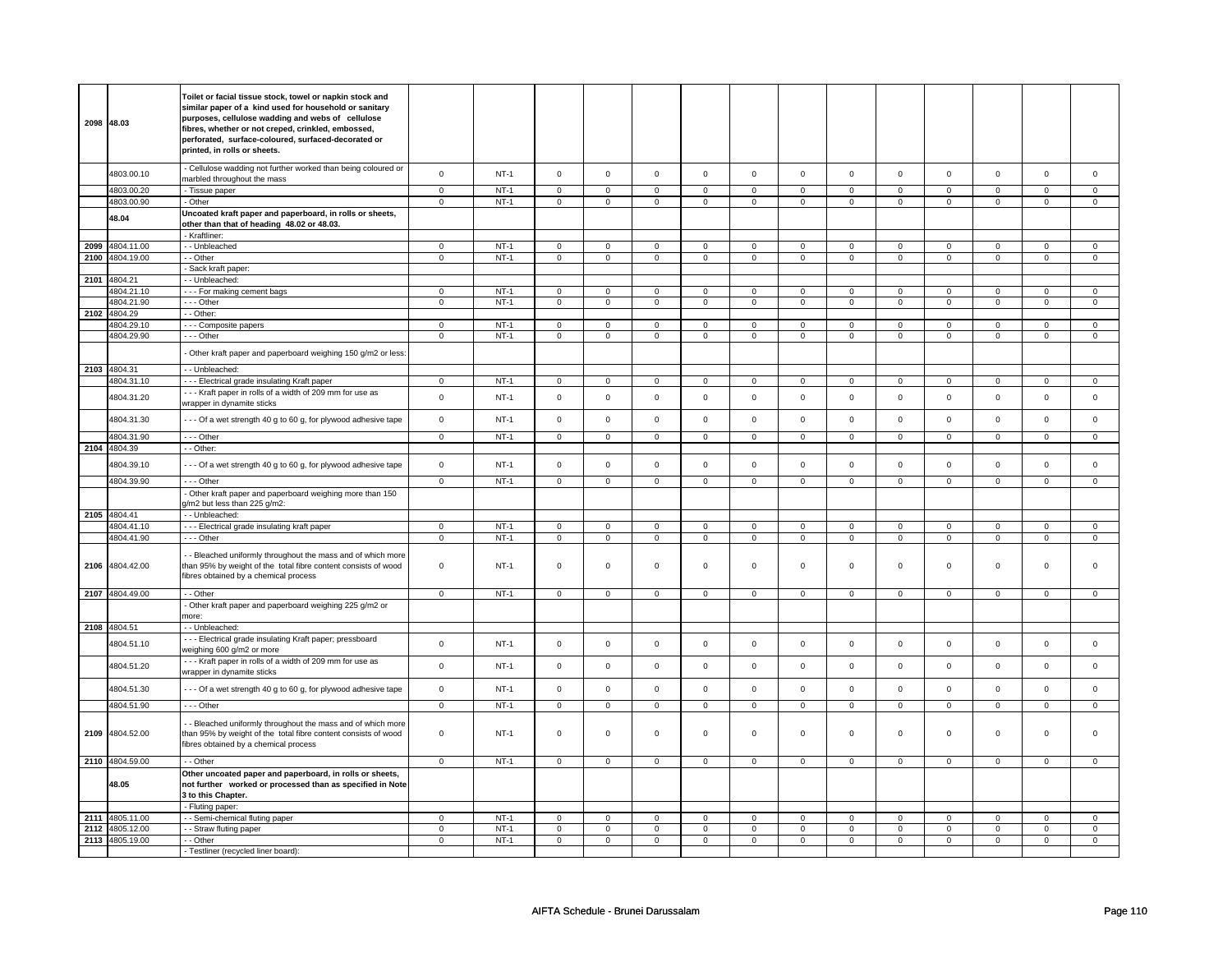|      | 2114 4805.24.00 | -- Weighing 150 g/m2 or less                                                                                                                                                                                                                                                                              | $\mathbf 0$    | $NT-1$      | $\mathbf 0$         | $\mathbf 0$    | 0            | 0              | 0              | 0              | $\mathbf 0$ | 0              | 0                   | 0              | $\mathbf 0$  | 0              |
|------|-----------------|-----------------------------------------------------------------------------------------------------------------------------------------------------------------------------------------------------------------------------------------------------------------------------------------------------------|----------------|-------------|---------------------|----------------|--------------|----------------|----------------|----------------|-------------|----------------|---------------------|----------------|--------------|----------------|
|      | 2115 4805.25.00 | - Weighing more than 150 g/m2                                                                                                                                                                                                                                                                             | $\mathsf 0$    | $NT-1$      | $\mathsf{O}\xspace$ | $\overline{0}$ | $\mathbf 0$  | $\mathsf 0$    | $\mathbf 0$    | $\mathsf 0$    | $\mathbf 0$ | $\mathbf 0$    | $\mathsf 0$         | $\mathsf 0$    | $\mathbf 0$  | $\mathsf 0$    |
|      |                 |                                                                                                                                                                                                                                                                                                           |                |             |                     |                |              |                |                |                |             |                |                     |                |              |                |
|      | 2116 4805.30    | Sulphite wrapping paper:                                                                                                                                                                                                                                                                                  |                |             |                     |                |              |                |                |                |             |                |                     |                |              |                |
|      | 4805.30.10      | - Coloured match wrapping paper                                                                                                                                                                                                                                                                           | $\mathbf 0$    | $NT-1$      | $\mathbf 0$         | $\mathbf 0$    | $\mathbf 0$  | $\mathbf 0$    | $\mathbf 0$    | $\mathbf 0$    | 0           | $\mathbf 0$    | 0                   | $\mathbf 0$    | 0            | 0              |
|      | 4805.30.90      | - Other                                                                                                                                                                                                                                                                                                   | $\mathbf 0$    | $NT-1$      | $\mathbf 0$         | $\mathbf 0$    | $\mathbf 0$  | $\mathbf{0}$   | $\mathbf 0$    | $\mathbf{0}$   | $\mathbf 0$ | $\mathbf{0}$   | $\mathbf 0$         | $\mathbf{0}$   | $\mathbf 0$  | $\mathbf{0}$   |
|      | 2117 4805.40.00 | - Filter paper and paperboard                                                                                                                                                                                                                                                                             | $\mathsf 0$    | $NT-1$      | $\mathsf{O}\xspace$ | $\mathsf 0$    | $\mathsf 0$  | $\mathsf{O}$   | $\mathsf 0$    | $\mathbf 0$    | $\mathbf 0$ | $\mathbf 0$    | $\mathsf 0$         | $\mathsf{O}$   | $\mathbf 0$  | $\mathsf 0$    |
|      | 2118 4805.50.00 | - Felt paper and paperboard                                                                                                                                                                                                                                                                               | $\mathsf 0$    | $NT-1$      | $\mathsf{O}\xspace$ | $\mathbf 0$    | $\mathbf 0$  | $\mathsf 0$    | $\mathsf 0$    | $\mathbf 0$    | $\mathbf 0$ | $\mathbf 0$    | $\mathsf 0$         | $\mathbf 0$    | $\mathbf 0$  | $\overline{0}$ |
|      |                 | Other:                                                                                                                                                                                                                                                                                                    |                |             |                     |                |              |                |                |                |             |                |                     |                |              |                |
|      | 2119 4805.91    | - Weighing 150 g/m2 or less:                                                                                                                                                                                                                                                                              |                |             |                     |                |              |                |                |                |             |                |                     |                |              |                |
|      |                 |                                                                                                                                                                                                                                                                                                           |                |             |                     |                |              |                |                |                |             |                |                     |                |              |                |
|      | 4805.91.10      | --- Paper used as interleaf material for the packing of flat<br>glass products, with a resin content of not more than 0.6%                                                                                                                                                                                | $\Omega$       | $NT-1$      | $\mathsf{O}\xspace$ | $\mathsf 0$    | $\mathsf 0$  | $\mathbf 0$    | $\mathsf 0$    | $\mathsf 0$    | $\mathbf 0$ | $\mathbf 0$    | $\mathsf 0$         | $\mathbf 0$    | $\mathbf 0$  | 0              |
|      | 4805.91.20      | - - - Blotting paper                                                                                                                                                                                                                                                                                      | $\mathbf 0$    | $NT-1$      | $\mathbf 0$         | $\mathbf 0$    | $\mathbf 0$  | $\mathbf{0}$   | $\mathbf 0$    | $\mathbf 0$    | $\mathbf 0$ | $\mathbf{0}$   | $\mathbf 0$         | $\mathbf 0$    | 0            | $\mathbf{0}$   |
|      | 4805.91.30      | - - Joss paper                                                                                                                                                                                                                                                                                            | $\mathbf 0$    | $NT-1$      | $\mathbf 0$         | $\mathbf 0$    | 0            | 0              | 0              | $\mathsf 0$    | 0           | $\mathbf 0$    | 0                   | $\mathbf 0$    | 0            | 0              |
|      | 4805.91.90      | --- Other                                                                                                                                                                                                                                                                                                 |                | $NT-1$      |                     | $\mathsf 0$    |              |                |                | $\mathbf 0$    |             |                |                     |                |              |                |
|      |                 |                                                                                                                                                                                                                                                                                                           | $\mathsf 0$    |             | $\mathbf 0$         |                | $\mathbf 0$  | $\mathbf 0$    | $\mathsf 0$    |                | $\mathbf 0$ | $\mathbf 0$    | $\mathbf 0$         | $\mathbf 0$    | 0            | $\mathbf 0$    |
| 2120 | 4805.92.00      | - - Weighing more than 150 g/m2 but less than 225 g/m2                                                                                                                                                                                                                                                    | $\mathbf 0$    | $NT-1$      | $\mathbf 0$         | $\mathbf 0$    | 0            | $\mathbf 0$    | 0              | $\mathbf 0$    | 0           | $\mathbf 0$    | 0                   | $\mathbf 0$    | 0            | 0              |
|      | 2121 4805.93.00 | - - Weighing 225 g/m2 or more                                                                                                                                                                                                                                                                             | $\overline{0}$ | $NT-1$      | $\overline{0}$      | $\overline{0}$ | 0            | $\overline{0}$ | $\overline{0}$ | $\overline{0}$ | 0           | $\overline{0}$ | $\overline{0}$      | $\overline{0}$ | 0            | $\overline{0}$ |
|      | 48.06           | Vegetable parchment, greaseproof papers, tracing papers<br>and glassine and other glazed transparent or translucent<br>papers, in rolls or sheets.                                                                                                                                                        |                |             |                     |                |              |                |                |                |             |                |                     |                |              |                |
|      | 2122 4806.10.00 | - Vegetable parchment                                                                                                                                                                                                                                                                                     | $\mathbf 0$    | $NT-1$      | $\mathbf 0$         | $\mathbf 0$    | $\mathbf{0}$ | $\mathbf 0$    | $\mathbf 0$    | $\mathbf 0$    | 0           | $\mathbf{0}$   | 0                   | $\mathbf 0$    | 0            | 0              |
| 2123 | 4806.20.00      | - Greaseproof papers                                                                                                                                                                                                                                                                                      | $\mathsf 0$    | $NT-1$      | $\mathsf 0$         | $\mathbf 0$    | $\mathbf 0$  | $\mathbf 0$    | $\mathbf 0$    | $\mathsf 0$    | 0           | $\mathbf 0$    | $\mathsf 0$         | $\mathbf 0$    | 0            | 0              |
|      | 2124 4806.30.00 | - Tracing papers                                                                                                                                                                                                                                                                                          | $\mathbf 0$    | $NT-1$      | $\mathsf 0$         | $\mathsf 0$    | $\mathbf 0$  | $\mathbf 0$    | $\mathbf 0$    | $\mathbf 0$    | $\mathbf 0$ | $\mathbf 0$    | $\mathsf 0$         | $\mathbf 0$    | $\mathbf 0$  | $\mathbf 0$    |
|      |                 |                                                                                                                                                                                                                                                                                                           |                |             |                     |                |              |                |                |                |             |                |                     |                |              |                |
| 2125 | 4806.40.00      | Glassine and other glazed transparent or translucent papers                                                                                                                                                                                                                                               | $\pmb{0}$      | <b>NT-1</b> | $\mathsf 0$         | $\mathsf 0$    | $\mathsf 0$  | $\mathsf{O}$   | $\mathsf 0$    | $\mathsf 0$    | $\mathbf 0$ | $\mathsf 0$    | $\mathsf{O}\xspace$ | $\mathsf{O}$   | $\mathsf 0$  | $\mathsf 0$    |
|      | 2126 4807.00.00 | Composite paper or paperboard (made by sticking flat<br>layers of paper or paperboard together with an adhesive),<br>not surface-coated or impregnated, whether or not<br>internally reinforced, in rolls or sheets.                                                                                      | $\Omega$       | $NT-1$      | $\mathsf 0$         | $\mathbf 0$    | $\mathbf 0$  | $\mathsf 0$    | $\mathbf 0$    | $\mathsf 0$    | $\mathbf 0$ | $\mathbf 0$    | $\mathbf 0$         | $\mathbf 0$    | $\mathbf 0$  | $\Omega$       |
|      | 48.08           | Paper or paperboard, corrugated (with or without glued<br>flat surface sheets), creped, crinkled, embossed or<br>perforated, in rolls or sheets, other than paper of the kind<br>described in heading 48.03.                                                                                              |                |             |                     |                |              |                |                |                |             |                |                     |                |              |                |
| 2127 | 4808.10.00      | Corrugated paper and paperboard, whether or not perforated                                                                                                                                                                                                                                                | $\mathbf 0$    | $NT-1$      | $\mathsf 0$         | $\mathbf 0$    | $\mathbf 0$  | $\mathsf 0$    | $\mathbf 0$    | $\mathsf 0$    | $\mathbf 0$ | $\mathbf 0$    | $\mathsf 0$         | $\mathbf 0$    | $\mathbf 0$  | $\mathbf 0$    |
| 2128 | 4808.20.00      | Sack kraft paper, creped or crinkled, whether or not<br>embossed or perforated                                                                                                                                                                                                                            | $\mathsf 0$    | $NT-1$      | $\mathsf{O}\xspace$ | $\mathsf 0$    | $\mathbf 0$  | $\mathbf 0$    | $\mathbf 0$    | $\mathbf 0$    | $\mathbf 0$ | $\mathbf 0$    | $\mathsf 0$         | $\mathbf 0$    | $\mathbf{0}$ | $\mathbf 0$    |
| 2129 | 4808.30.00      | Other kraft paper, creped or crinkled, whether or not<br>embossed or perforated                                                                                                                                                                                                                           | $\mathbf 0$    | $NT-1$      | $\mathsf{O}\xspace$ | $\mathsf 0$    | $\mathsf 0$  | $\mathbf 0$    | $\mathsf 0$    | $\mathbf 0$    | $\mathbf 0$ | $\mathbf 0$    | $\mathsf 0$         | $\mathbf 0$    | $\mathbf 0$  | $\mathbf 0$    |
|      | 2130 4808.90    | - Other:                                                                                                                                                                                                                                                                                                  |                |             |                     |                |              |                |                |                |             |                |                     |                |              |                |
|      | 4808.90.10      | - Embossed paper including fancy paper used for the<br>manufacture of writing, printing, lining or covering paper                                                                                                                                                                                         | $\mathbf 0$    | $NT-1$      | $\mathbf 0$         | $\mathbf 0$    | $\mathbf 0$  | $\mathbf 0$    | $\mathbf 0$    | $\mathsf 0$    | $\mathbf 0$ | $\mathbf 0$    | $\mathbf 0$         | $\mathbf 0$    | $\mathbf 0$  | $\mathbf 0$    |
|      | 4808.90.90      | - - Other                                                                                                                                                                                                                                                                                                 | $\mathbf 0$    | $NT-1$      | $\mathbf 0$         | $\mathbf{0}$   | $\mathbf 0$  | $\overline{0}$ | $\mathbf 0$    | $\mathbf 0$    | $\mathbf 0$ | $\mathbf{0}$   | $\mathbf 0$         | $\mathbf{0}$   | $\mathbf 0$  | $\overline{0}$ |
|      | 48.09           | Carbon paper, self-copy paper and other copying or<br>transfer papers (including coated or impregnated paper for<br>duplicating stencils or offset plates), whether or not<br>printed, in rolls or sheets.                                                                                                |                |             |                     |                |              |                |                |                |             |                |                     |                |              |                |
|      | 2131 4809.10    | - Carbon or similar copying papers:                                                                                                                                                                                                                                                                       |                |             |                     |                |              |                |                |                |             |                |                     |                |              |                |
|      | 4809.10.10      | - - Carbon paper                                                                                                                                                                                                                                                                                          | $\Omega$       | $NT-1$      | $\mathsf 0$         | $\mathbf 0$    | $\mathbf 0$  | $\mathbf 0$    | $\mathbf 0$    | $\mathbf{0}$   | $\mathbf 0$ | $\mathbf{0}$   | $\mathbf 0$         | $\mathbf 0$    | $\Omega$     | $\mathbf{0}$   |
|      | 4809.10.90      | - Other                                                                                                                                                                                                                                                                                                   | $\mathbf 0$    | $NT-1$      | $\mathsf 0$         | $\mathbf 0$    | $\mathbf 0$  | $\mathbf 0$    | $\mathbf 0$    | $\mathbf 0$    | $\mathbf 0$ | $\mathbf 0$    | $\mathsf 0$         | $\mathbf 0$    | $\mathbf 0$  | $\mathbf 0$    |
|      | 2132 4809.20.00 | - Self-copy paper                                                                                                                                                                                                                                                                                         | $\mathsf 0$    | $NT-1$      | $\mathsf{O}\xspace$ | $\mathsf 0$    | $\mathbf 0$  | $\mathbf 0$    | $\mathsf 0$    | $\mathbf 0$    | $\mathbf 0$ | $\mathbf 0$    | $\mathsf 0$         | $\mathbf 0$    | $\mathbf 0$  | $\overline{0}$ |
|      | 2133 4809.90.00 | Other                                                                                                                                                                                                                                                                                                     | $\mathbf 0$    | $NT-1$      | $\mathsf 0$         | $\mathbf 0$    | 0            | $\mathsf 0$    | $\mathbf 0$    | $\mathsf 0$    | $\mathbf 0$ | $\mathbf 0$    | $\mathsf 0$         | $\mathbf 0$    | $\mathbf 0$  | $\mathbf 0$    |
|      | 48.10           | Paper and paperboard, coated on one or both sides with<br>kaolin (China clay) or other inorganic substances, with or<br>without a binder, and with no other coating, whether or not<br>surface-coloured, surface-decorated or printed, in rolls or<br>rectangular (including square) sheets, of any size. |                |             |                     |                |              |                |                |                |             |                |                     |                |              |                |
|      |                 | Paper and paperboard of a kind used for writing, printing or<br>other graphic purposes, not containing fibres obtained by a<br>mechanical or chemi-mechanical process or of which not more<br>than 10% by weight of the total fibre content consists of such<br>fibres:                                   |                |             |                     |                |              |                |                |                |             |                |                     |                |              |                |
|      | 2134 4810.13    | - In rolls:                                                                                                                                                                                                                                                                                               |                |             |                     |                |              |                |                |                |             |                |                     |                |              |                |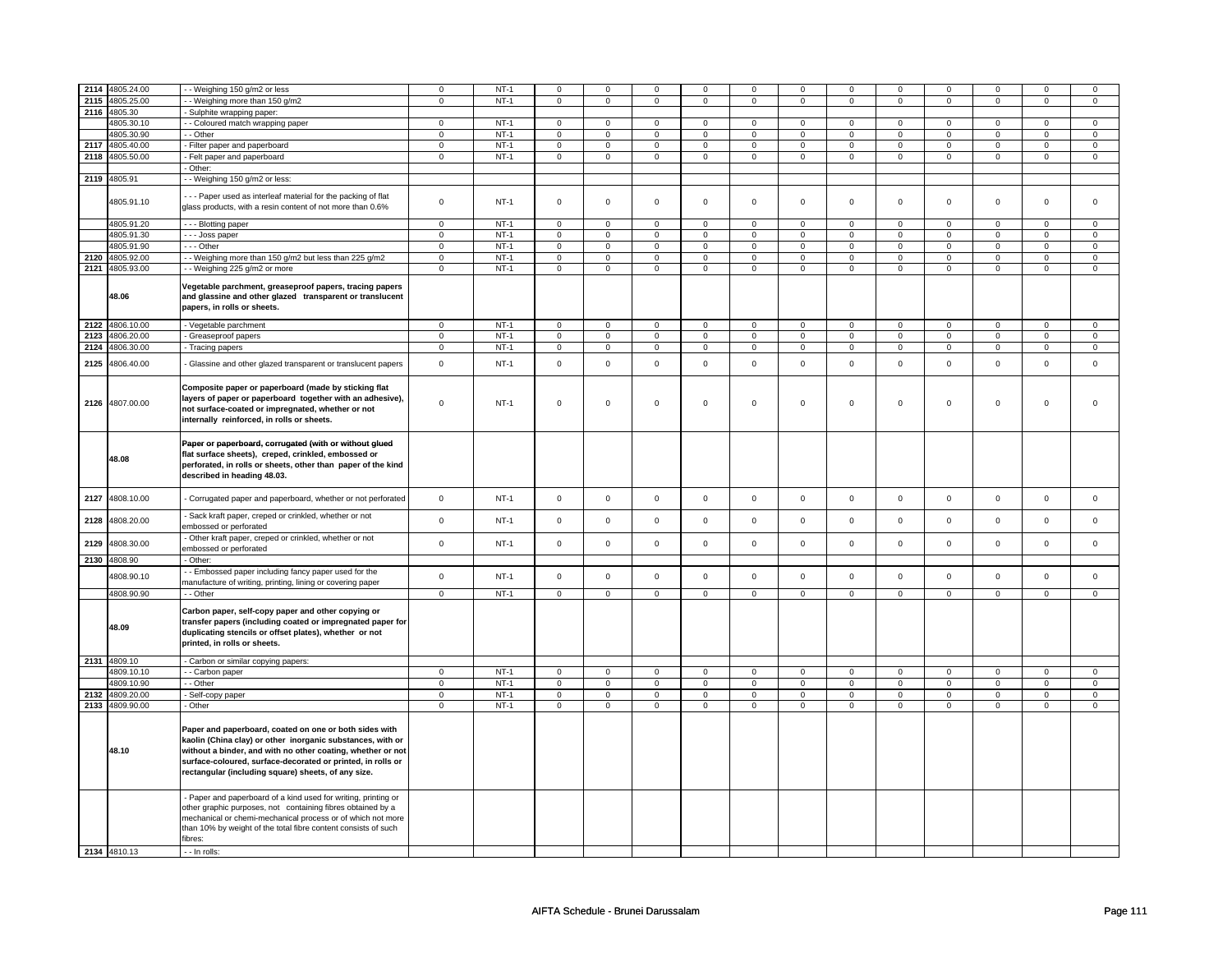| 4810.13.10   | --- Aluminium paper base                                       | $\mathsf 0$    | $NT-1$ | $\mathbf 0$         | $\mathbf 0$    | 0              | 0              | $\mathbf 0$    | 0                   | $\mathbf 0$    | 0              | 0              | 0                   | $\mathbf 0$    | 0              |
|--------------|----------------------------------------------------------------|----------------|--------|---------------------|----------------|----------------|----------------|----------------|---------------------|----------------|----------------|----------------|---------------------|----------------|----------------|
| 4810.13.20   |                                                                | $\overline{0}$ | $NT-1$ |                     |                |                |                |                | $\overline{0}$      |                |                |                | $\overline{0}$      |                |                |
|              | - - - Art paper                                                |                |        | $\mathsf 0$         | $\overline{0}$ | $\mathbf 0$    | $\mathsf 0$    | $\mathbf 0$    |                     | $\mathbf 0$    | $\mathbf 0$    | $\mathsf 0$    |                     | $\mathbf 0$    | $\mathsf 0$    |
|              | --- Paper and paperboard of a kind used as a base for photo-   |                |        |                     |                |                |                |                |                     |                |                |                |                     |                |                |
| 4810.13.30   | sensitive, heat-sensitive or electro-sensitive paper or        | $\mathsf 0$    | $NT-1$ | $\mathbf 0$         | $\mathbf 0$    | $\Omega$       | $\mathbf 0$    | $\mathsf 0$    | $\mathbf 0$         | $\mathbf 0$    | $\mathbf 0$    | $\mathbf 0$    | $\mathbf 0$         | $\mathbf 0$    | $\mathbf{0}$   |
|              | paperboard                                                     |                |        |                     |                |                |                |                |                     |                |                |                |                     |                |                |
| 4810.13.90   | --- Other                                                      | $\mathsf 0$    | $NT-1$ | $\mathsf{O}\xspace$ | $\mathsf 0$    | $\mathbf 0$    | $\mathsf 0$    | $\mathsf 0$    | $\mathsf 0$         | $\mathbf 0$    | $\mathbf 0$    | $\mathsf 0$    | $\mathbf 0$         | $\mathsf 0$    | $\mathbf 0$    |
|              |                                                                |                |        |                     |                |                |                |                |                     |                |                |                |                     |                |                |
|              | - In sheets with one side not exceeding 435 mm and the         |                |        |                     |                |                |                |                |                     |                |                |                |                     |                |                |
| 2135 4810.14 | other side not exceeding 297 mm in the unfolded state:         |                |        |                     |                |                |                |                |                     |                |                |                |                     |                |                |
|              |                                                                |                |        |                     |                |                |                |                |                     |                |                |                |                     |                |                |
|              | --- Paper and paperboard of a kind used as a base for photo-   |                |        |                     |                |                |                |                |                     |                |                |                |                     |                |                |
| 4810.14.10   | sensitive, heat-sensitive or electro-sensitive paper or        | $\mathbf 0$    | $NT-1$ | $\mathsf 0$         | $\mathbf 0$    | $\mathbf 0$    | $\mathsf 0$    | $\mathbf 0$    | $\mathsf 0$         | $\mathbf 0$    | $\mathbf 0$    | $\mathsf 0$    | $\mathbf 0$         | $\mathbf 0$    | 0              |
|              | paperboard                                                     |                |        |                     |                |                |                |                |                     |                |                |                |                     |                |                |
| 4810.14.20   | - - - Aluminium paper base                                     | $\overline{0}$ | $NT-1$ | $\mathsf 0$         | $\mathbf 0$    | $\mathsf 0$    | $\mathsf 0$    | $\mathsf 0$    | $\mathsf 0$         | $\mathsf 0$    | $\mathsf 0$    | $\mathsf 0$    | $\mathbf 0$         | $\mathbf 0$    | $\mathsf 0$    |
|              |                                                                |                |        |                     |                |                |                |                |                     |                |                |                |                     |                |                |
|              | --- Paper intended for printing securities, coupons, cheques   |                |        |                     |                |                |                |                |                     |                |                |                |                     |                |                |
| 4810.14.30   | or similar articles,<br>except bank notes                      | $\mathbf 0$    | $NT-1$ | $\mathsf{O}\xspace$ | $\mathbf 0$    | $\mathbf 0$    | $\mathbf 0$    | $\mathsf 0$    | $\mathbf 0$         | $\mathbf 0$    | $\mathbf 0$    | $\mathbf 0$    | $\mathbf 0$         | $\mathbf 0$    | $\mathbf{0}$   |
|              |                                                                |                |        |                     |                |                |                |                |                     |                |                |                |                     |                |                |
| 4810.14.40   | - - - Art paper                                                | $\mathbf 0$    | $NT-1$ | $\mathsf 0$         | $\mathbf 0$    | $\mathbf 0$    | $\mathsf 0$    | $\mathbf 0$    | $\mathsf 0$         | $\mathbf 0$    | $\mathbf 0$    | $\mathsf 0$    | $\mathbf 0$         | $\mathbf 0$    | $\mathbf{0}$   |
| 4810.14.90   | $- -$ Other                                                    | $\mathbf 0$    | $NT-1$ | $\overline{0}$      | $\mathbf 0$    | $\mathbf 0$    | $\mathbf 0$    | $\mathbf 0$    | $\mathbf 0$         | $\mathbf 0$    | $\mathbf 0$    | $\mathsf 0$    | $\mathbf 0$         | $\mathbf 0$    | $\mathbf 0$    |
| 2136 4810.19 | - - Other:                                                     |                |        |                     |                |                |                |                |                     |                |                |                |                     |                |                |
|              |                                                                |                |        |                     |                |                |                |                |                     |                |                |                |                     |                |                |
|              | --- Paper and paperboard of a kind used as a base for photo-   |                |        |                     |                |                |                |                |                     |                |                |                |                     |                |                |
| 4810.19.10   | sensitive, heat-sensitive or electro-sensitive paper or        | $\mathsf 0$    | $NT-1$ | $\mathsf 0$         | $\mathbf 0$    | $\mathbf 0$    | $\mathbf 0$    | $\mathbf 0$    | $\mathsf 0$         | $\mathbf 0$    | $\mathbf 0$    | $\mathbf 0$    | $\mathbf 0$         | $\Omega$       | 0              |
|              | paperboard                                                     |                |        |                     |                |                |                |                |                     |                |                |                |                     |                |                |
| 4810.19.20   | - - - Aluminium paper base                                     | $\overline{0}$ | $NT-1$ | $\mathbf 0$         | $\overline{0}$ | $\mathbf 0$    | $\overline{0}$ | $\mathbf 0$    | $\mathbf 0$         | $\mathbf 0$    | $\mathbf{0}$   | $\mathbf 0$    | $\mathbf{0}$        | $\mathbf 0$    | $\mathbf 0$    |
|              | - - - Paper intended for printing securities, coupons, cheques |                |        |                     |                |                |                |                |                     |                |                |                |                     |                |                |
| 4810.19.30   |                                                                | $\mathsf 0$    | $NT-1$ | $\mathsf 0$         | $\mathsf 0$    | $\mathbf 0$    | $\mathsf{O}$   | $\mathsf 0$    | $\mathsf 0$         | $\mathbf{0}$   | $\mathsf{O}$   | $\mathbf 0$    | $\mathsf{O}$        | $\mathbf{0}$   | $\mathsf 0$    |
|              | and similar articles, except bank notes                        |                |        |                     |                |                |                |                |                     |                |                |                |                     |                |                |
| 4810.19.40   | -- Coated paper and paperboard used for inkjet printing        | $\mathsf 0$    | $NT-1$ | $\mathsf 0$         | $\mathbf 0$    | $\mathbf 0$    | $\mathsf 0$    | $\mathbf 0$    | $\mathsf 0$         | $\mathbf 0$    | $\mathbf 0$    | $\mathsf 0$    | $\mathbf 0$         | $\mathbf 0$    | 0              |
|              |                                                                |                |        |                     |                |                |                |                |                     |                |                |                |                     |                |                |
| 4810.19.90   | $--$ Other                                                     | $\overline{0}$ | $NT-1$ | $\mathbf 0$         | $\overline{0}$ | $\mathbf 0$    | $\mathbf 0$    | $\mathbf 0$    | $\mathbf 0$         | $\mathbf 0$    | $\mathbf 0$    | $\mathbf 0$    | $\mathbf 0$         | $\mathbf 0$    | $\overline{0}$ |
|              |                                                                |                |        |                     |                |                |                |                |                     |                |                |                |                     |                |                |
|              | Paper and paperboard of a kind used for writing, printing or   |                |        |                     |                |                |                |                |                     |                |                |                |                     |                |                |
|              | other graphic purposes, of which more than 10% by weight of    |                |        |                     |                |                |                |                |                     |                |                |                |                     |                |                |
|              | the total fibre content consists of fibres obtained by a       |                |        |                     |                |                |                |                |                     |                |                |                |                     |                |                |
|              | mechanical or chemi-mechanical proc                            |                |        |                     |                |                |                |                |                     |                |                |                |                     |                |                |
|              |                                                                |                |        |                     |                |                |                |                |                     |                |                |                |                     |                |                |
| 2137 4810.22 | - - Light-weight coated paper:                                 |                |        |                     |                |                |                |                |                     |                |                |                |                     |                |                |
|              | --- Paper and paperboard of a kind used as a base for photo-   |                |        |                     |                |                |                |                |                     |                |                |                |                     |                |                |
| 4810.22.10   | sensitive, heat-sensitive or electro-sensitive paper or        | $\mathbf 0$    | $NT-1$ | $\mathbf 0$         | $\mathbf 0$    | $\mathbf 0$    | $\mathbf 0$    | $\mathbf 0$    | $\mathbf 0$         | $\mathbf{0}$   | $\mathbf 0$    | $\mathbf 0$    | $\mathbf 0$         | $\mathbf{0}$   | $\mathbf 0$    |
|              | paperboard                                                     |                |        |                     |                |                |                |                |                     |                |                |                |                     |                |                |
|              |                                                                |                |        |                     |                |                |                |                |                     |                |                |                |                     |                |                |
| 4810.22.20   | --- Aluminium paper base                                       | $\mathbf 0$    | $NT-1$ | $\mathbf 0$         | $\mathbf 0$    | 0              | $\mathbf 0$    | 0              | $\mathbf 0$         | 0              | 0              | 0              | 0                   | $\mathbf 0$    | 0              |
| 4810.22.90   | - - Other                                                      | $\mathbf 0$    | $NT-1$ | $\mathsf 0$         | $\mathbf 0$    | 0              | $\mathbf 0$    | $\mathbf 0$    | $\mathbf 0$         | 0              | $\mathbf 0$    | $\mathsf 0$    | $\mathbf 0$         | 0              | $\mathbf{0}$   |
| 2138 4810.29 | - - Other:                                                     |                |        |                     |                |                |                |                |                     |                |                |                |                     |                |                |
|              | --- Paper and paperboard of a kind used as a base for photo-   |                |        |                     |                |                |                |                |                     |                |                |                |                     |                |                |
| 4810.29.10   | sensitive, heat-sensitive or electro-sensitive paper or        | $\mathbf 0$    | $NT-1$ | $\mathsf{O}\xspace$ | $\mathsf 0$    | $\mathsf 0$    | $\mathsf 0$    | $\mathsf 0$    | $\mathsf 0$         | $\mathbf 0$    | $\mathbf 0$    | $\mathsf 0$    | $\mathbf 0$         | $\mathbf{0}$   | $\mathbf 0$    |
|              | paperboard                                                     |                |        |                     |                |                |                |                |                     |                |                |                |                     |                |                |
| 4810.29.20   | - - - Aluminium paper base                                     | $\overline{0}$ | $NT-1$ | $\overline{0}$      | $\overline{0}$ | $\mathbf 0$    | $\mathsf 0$    | $\mathsf 0$    | $\overline{0}$      | $\mathbf 0$    | $\mathbf 0$    | $\overline{0}$ | $\mathsf 0$         | $\mathbf 0$    | 0              |
|              |                                                                |                |        |                     |                |                |                |                |                     |                |                |                |                     |                |                |
| 4810.29.30   | - - - Art paper                                                | $\mathsf 0$    | $NT-1$ | $\mathsf{O}\xspace$ | $\mathsf 0$    | $\mathbf 0$    | $\mathsf 0$    | $\mathsf 0$    | $\mathsf 0$         | $\mathbf 0$    | $\mathbf 0$    | $\mathsf 0$    | $\mathbf 0$         | $\mathbf 0$    | $\mathsf 0$    |
| 4810.29.90   | --- Other                                                      | $\mathsf 0$    | $NT-1$ | $\mathsf 0$         | $\mathsf 0$    | $\mathsf 0$    | $\mathbf 0$    | $\mathsf 0$    | $\mathsf{O}\xspace$ | $\mathbf 0$    | $\mathbf 0$    | $\mathbf 0$    | $\mathsf{O}\xspace$ | 0              | $\mathsf{O}^-$ |
|              | - Kraft paper and paperboard, other than that of a kind used   |                |        |                     |                |                |                |                |                     |                |                |                |                     |                |                |
|              | for writing, printing or other graphic purposes:               |                |        |                     |                |                |                |                |                     |                |                |                |                     |                |                |
|              | - Bleached uniformly throughout the mass and of which more     |                |        |                     |                |                |                |                |                     |                |                |                |                     |                |                |
|              | than 95% by weight of the total fibre content consists of wood |                |        |                     |                |                |                |                |                     |                |                |                |                     |                |                |
| 2139 4810.31 |                                                                |                |        |                     |                |                |                |                |                     |                |                |                |                     |                |                |
|              | fibres obtained by a chemical process, and weighing 150        |                |        |                     |                |                |                |                |                     |                |                |                |                     |                |                |
|              | g/m2 or less:                                                  |                |        |                     |                |                |                |                |                     |                |                |                |                     |                |                |
| 4810.31.10   | --- Paper and paperboard, coated or surface-coloured for use   | $\mathsf{o}\,$ | $NT-1$ | $\mathsf{O}\xspace$ | $\mathsf 0$    | $\mathsf 0$    | $\mathbf 0$    | $\mathsf 0$    | $\mathbf 0$         | $\mathbf 0$    | $\mathbf 0$    | $\mathsf 0$    | $\mathbf 0$         | $\mathbf 0$    | $\mathbf 0$    |
|              | in manufacture of computer cards or paper                      |                |        |                     |                |                |                |                |                     |                |                |                |                     |                |                |
| 4810.31.90   | --- Other                                                      | $\Omega$       | $NT-1$ | $\Omega$            | $\Omega$       | $\Omega$       | $\mathbf 0$    | $\Omega$       | $\Omega$            | $\Omega$       | $\Omega$       | $\Omega$       | $\Omega$            | $\Omega$       | $\Omega$       |
|              | - Bleached uniformly throughout the mass and of which more     |                |        |                     |                |                |                |                |                     |                |                |                |                     |                |                |
|              |                                                                |                |        |                     |                |                |                |                |                     |                |                |                |                     |                |                |
| 2140 4810.32 | than 95% by weight of the total fibre content consists of wood |                |        |                     |                |                |                |                |                     |                |                |                |                     |                |                |
|              | fibres obtained by a chemical process, and weighing more       |                |        |                     |                |                |                |                |                     |                |                |                |                     |                |                |
|              | than 150 g/m2:                                                 |                |        |                     |                |                |                |                |                     |                |                |                |                     |                |                |
|              | --- Paper and paperboard, coated or surface-coloured for       | $\mathsf 0$    | $NT-1$ | $\mathsf 0$         | $\mathbf 0$    | $\mathbf 0$    | $\mathbf 0$    | $\mathbf 0$    | $\mathbf 0$         | $\mathbf 0$    | $\mathbf 0$    | $\mathsf 0$    | $\mathbf 0$         | $\mathbf 0$    | $\mathbf 0$    |
| 4810.32.10   | used in manufacture of computer cards or paper                 |                |        |                     |                |                |                |                |                     |                |                |                |                     |                |                |
| 4810.32.90   | --- Other                                                      | $\overline{0}$ | $NT-1$ | $\overline{0}$      | $\overline{0}$ | $\overline{0}$ | $\mathbf 0$    | $\overline{0}$ | $\overline{0}$      | $\overline{0}$ | $\overline{0}$ | $\overline{0}$ | $\overline{0}$      | $\overline{0}$ | $\overline{0}$ |
| 2141 4810.39 | - - Other:                                                     |                |        |                     |                |                |                |                |                     |                |                |                |                     |                |                |
|              |                                                                |                |        |                     |                |                |                |                |                     |                |                |                |                     |                |                |
| 4810.39.10   | --- Paper and paperboard, coated or surface-coloured for use   | $\mathbf 0$    | $NT-1$ | $\mathsf{O}\xspace$ | $\mathsf 0$    | $\mathsf 0$    | $\mathbf 0$    | $\mathsf 0$    | $\mathsf 0$         | $\mathbf 0$    | $\mathbf 0$    | $\mathsf 0$    | $\mathbf 0$         | $\mathbf 0$    | $\mathsf 0$    |
|              | in manufacture of computer cards or paper                      |                |        |                     |                |                |                |                |                     |                |                |                |                     |                |                |
| 4810.39.90   | --- Other                                                      | $\mathbf 0$    | $NT-1$ | $\mathbf 0$         | $\mathbf 0$    | $\mathbf 0$    | $\mathbf{0}$   | $\mathbf 0$    | $\mathbf{0}$        | $\mathbf 0$    | $\mathbf{0}$   | $\mathbf 0$    | $\mathbf{0}$        | $\mathbf 0$    | $\mathbf{0}$   |
|              | Other paper and paperboard:                                    |                |        |                     |                |                |                |                |                     |                |                |                |                     |                |                |
| 2142 4810.92 | - - Multi-ply:                                                 |                |        |                     |                |                |                |                |                     |                |                |                |                     |                |                |
| 4810.92.10   | --- Grey backboard                                             | $\Omega$       | $NT-1$ | $\mathbf 0$         | $\mathbf 0$    | 0              | 0              | 0              | 0                   | $\Omega$       | 0              | 0              | 0                   | $\Omega$       | $\Omega$       |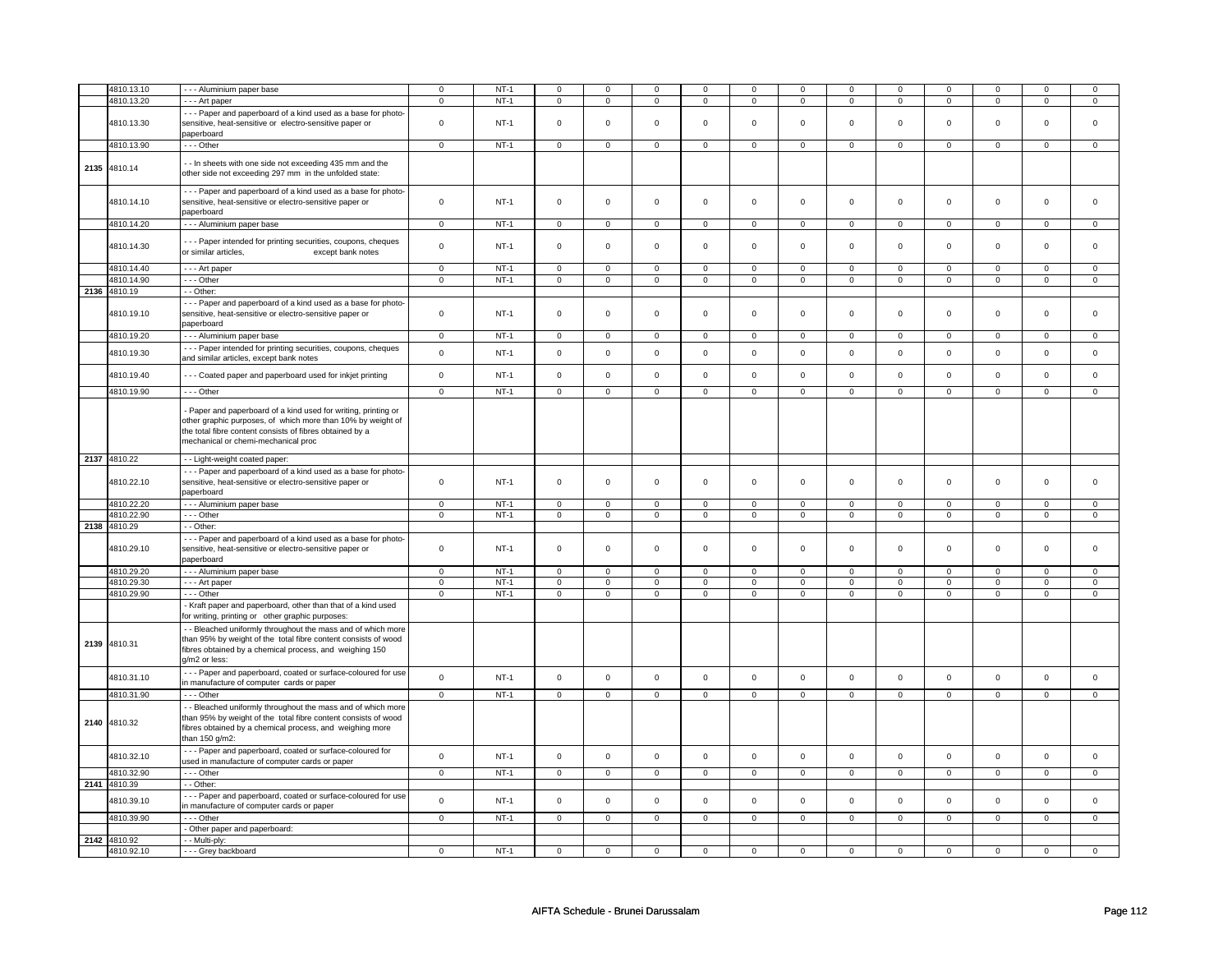|      | 4810.92.20      | --- Paper and paperboard, coated or surface-coloured for use                                                 | $\mathsf 0$    | $NT-1$      | $\Omega$                | $\mathsf 0$             | $\mathbf 0$             | $\mathsf 0$             | $\Omega$                | $\mathsf 0$             | $\Omega$                | $\mathbf 0$             | $\Omega$       | $\mathbf 0$    | $\Omega$                | $\mathbf 0$    |
|------|-----------------|--------------------------------------------------------------------------------------------------------------|----------------|-------------|-------------------------|-------------------------|-------------------------|-------------------------|-------------------------|-------------------------|-------------------------|-------------------------|----------------|----------------|-------------------------|----------------|
|      |                 | in manufacture of computer cards or paper                                                                    |                |             |                         |                         |                         |                         |                         |                         |                         |                         |                |                |                         |                |
|      | 4810.92.90      | --- Other                                                                                                    | $\mathsf 0$    | $NT-1$      | $\mathsf 0$             | $\mathsf 0$             | $\mathbf 0$             | $\mathsf 0$             | $\mathsf 0$             | $\mathsf 0$             | $\mathsf 0$             | $\mathsf 0$             | $\mathsf 0$    | $\mathsf 0$    | $\mathsf 0$             | $\mathsf 0$    |
|      | 2143 4810.99    | - - Other:                                                                                                   |                |             |                         |                         |                         |                         |                         |                         |                         |                         |                |                |                         |                |
|      |                 | - - - Paper and paperboard, coated or surface-coloured for use                                               |                |             | $\mathbf 0$             |                         |                         |                         |                         |                         |                         |                         |                |                | $\Omega$                |                |
|      | 4810.99.10      | in manufacture of computer cards or paper                                                                    | $\mathsf 0$    | $NT-1$      |                         | $\mathsf 0$             | $\mathbf 0$             | $\mathsf 0$             | $\mathbf 0$             | $\mathsf 0$             | $\mathsf 0$             | $\mathsf 0$             | $\mathsf 0$    | $\mathbf 0$    |                         | $\mathbf 0$    |
|      | 4810.99.90      | --- Other                                                                                                    | $\mathbf 0$    | $NT-1$      | $\mathbf 0$             | $\mathbf 0$             | $\mathbf 0$             | $\mathbf 0$             | $\mathbf 0$             | $\mathbf 0$             | $\mathbf 0$             | $\mathbf 0$             | $\mathbf 0$    | $\overline{0}$ | $\mathbf 0$             | $\overline{0}$ |
|      |                 | Paper, paperboard, cellulose wadding and webs of<br>cellulose fibres, coated, impregnated, covered, surface- |                |             |                         |                         |                         |                         |                         |                         |                         |                         |                |                |                         |                |
|      |                 | coloured, surface-decorated or printed, in rolls or                                                          |                |             |                         |                         |                         |                         |                         |                         |                         |                         |                |                |                         |                |
|      | 48.11           | rectangular (including square) sheets, of any size, other                                                    |                |             |                         |                         |                         |                         |                         |                         |                         |                         |                |                |                         |                |
|      |                 | than goods of the kind described in heading 48.03, 48.09                                                     |                |             |                         |                         |                         |                         |                         |                         |                         |                         |                |                |                         |                |
|      |                 | or 48.10.                                                                                                    |                |             |                         |                         |                         |                         |                         |                         |                         |                         |                |                |                         |                |
|      |                 |                                                                                                              |                |             |                         |                         |                         |                         |                         |                         |                         |                         |                |                |                         |                |
| 2144 | 4811.10.00      | - Tarred, bituminised or asphalted paper and paperboard                                                      | $\mathbf 0$    | $NT-1$      | $\mathbf 0$             | $\mathbf 0$             | $\mathbf 0$             | $\mathbf 0$             | $\mathbf 0$             | $\mathbf 0$             | $\mathbf 0$             | $\mathbf 0$             | $\mathbf 0$    | $\mathbf 0$    | $\mathbf 0$             | $\mathsf 0$    |
|      |                 | - Gummed or adhesive paper and paperboard:                                                                   |                |             |                         |                         |                         |                         |                         |                         |                         |                         |                |                |                         |                |
|      | 2145 4811.41.00 | - - Self-adhesive                                                                                            | $\mathbf 0$    | $NT-1$      | $\overline{0}$          | $\overline{0}$          | $\mathbf 0$             | $\overline{0}$          | $\overline{0}$          | $\overline{0}$          | $\mathbf 0$             | $\overline{0}$          | $\overline{0}$ | $\overline{0}$ | $\overline{0}$          | $\overline{0}$ |
|      | 2146 4811.49.00 | - - Other                                                                                                    | $\mathsf 0$    | $NT-1$      | $\mathsf 0$             | $\mathsf 0$             | $\mathsf 0$             | $\mathsf 0$             | $\mathbf 0$             | $\mathsf 0$             | $\mathbf 0$             | $\mathsf 0$             | $\mathsf 0$    | $\mathbf 0$    | $\mathsf 0$             | $\mathbf 0$    |
|      |                 | Paper and paperboard, coated, impregnated or covered with                                                    |                |             |                         |                         |                         |                         |                         |                         |                         |                         |                |                |                         |                |
|      |                 | plastics (excluding adhesives):                                                                              |                |             |                         |                         |                         |                         |                         |                         |                         |                         |                |                |                         |                |
|      | 2147 4811.51.00 | - Bleached, weighing more than 150 g/m2                                                                      | $\mathbf 0$    | $NT-1$      | $\mathbf 0$             | $\mathbf 0$             | $\mathbf 0$             | $\mathbf 0$             | $\mathbf 0$             | $\mathbf 0$             | $\mathbf 0$             | $\mathbf 0$             | $\mathbf 0$    | $\mathbf 0$    | $\mathbf 0$             | $\mathbf 0$    |
| 2148 | 4811.59.00      | - - Other                                                                                                    | $\mathsf 0$    | $NT-1$      | $\overline{0}$          | $\overline{0}$          | $\Omega$                | $\mathsf 0$             | $\overline{0}$          | $\overline{0}$          | $\mathbf 0$             | $\overline{0}$          | $\overline{0}$ | $\overline{0}$ | $\Omega$                | $\overline{0}$ |
|      |                 | Paper and paperboard, coated, impregnated or covered with                                                    |                |             |                         |                         |                         |                         |                         |                         |                         |                         |                |                |                         |                |
| 2149 | 4811.60.00      | wax, paraffin wax, stearin, oil or glycerol                                                                  | $\mathsf 0$    | $NT-1$      | $\Omega$                | $\mathsf 0$             | $\Omega$                | $\mathsf 0$             | $\Omega$                | $\mathsf 0$             | $\Omega$                | $\mathsf 0$             | $\Omega$       | $\mathsf 0$    | $\Omega$                | $\mathbf 0$    |
|      |                 | Other paper, paperboard, cellulose wadding and webs of                                                       |                |             |                         |                         |                         |                         |                         |                         |                         |                         |                |                |                         |                |
| 2150 | 4811.90         | cellulose fibres:                                                                                            |                |             |                         |                         |                         |                         |                         |                         |                         |                         |                |                |                         |                |
|      |                 |                                                                                                              |                |             |                         |                         |                         |                         |                         |                         |                         |                         |                |                |                         |                |
|      |                 | - Paper and paperboard, coated or covered with aluminium                                                     |                |             | $\mathbf 0$             |                         | $\mathbf 0$             |                         |                         |                         |                         |                         |                |                |                         | $\Omega$       |
|      | 4811.90.10      | foils on the inner side and bearing marks or words which<br>indicate that they are used for containing milk  | $\mathsf 0$    | $NT-1$      |                         | $\mathbf 0$             |                         | $\mathsf 0$             | $\mathsf 0$             | $\mathsf 0$             | $\mathsf 0$             | $\mathsf 0$             | $\mathsf 0$    | $\mathbf 0$    | $\mathsf 0$             |                |
|      |                 |                                                                                                              |                |             |                         |                         |                         |                         |                         |                         |                         |                         |                |                |                         |                |
|      | 4811.90.20      | - - Aluminium paper base                                                                                     | $\mathsf 0$    | $NT-1$      | $\mathsf 0$             | $\mathbf 0$             | $\mathsf 0$             | $\mathsf 0$             | $\mathbf 0$             | $\mathsf 0$             | $\mathsf 0$             | $\mathsf 0$             | $\mathsf 0$    | $\mathbf 0$    | $\mathsf 0$             | $\mathbf 0$    |
|      | 4811.90.90      | - - Other                                                                                                    | $\mathsf 0$    | $NT-1$      | $\mathsf 0$             | $\mathsf 0$             | $\mathsf 0$             | $\mathsf 0$             | $\mathbf 0$             | $\mathsf 0$             | $\mathbf 0$             | $\mathsf 0$             | $\mathsf 0$    | $\mathbf 0$    | $\mathbf 0$             | $\mathbf 0$    |
|      | 2151 4812.00.00 | Filter blocks, slabs and plates, of paper pulp.                                                              | 0              | $NT-1$      | $\overline{\mathbf{0}}$ | $\overline{\mathbf{0}}$ | $\overline{\mathbf{0}}$ | $\overline{\mathbf{0}}$ | $\overline{\mathbf{0}}$ | $\overline{\mathbf{0}}$ | $\overline{\mathbf{0}}$ | $\overline{\mathbf{0}}$ | $\overline{0}$ | $\overline{0}$ | $\overline{\mathbf{0}}$ | $\overline{0}$ |
|      | 48.13           | Cigarette paper, whether or not cut to size or in the form of                                                |                |             |                         |                         |                         |                         |                         |                         |                         |                         |                |                |                         |                |
|      |                 | booklets or tubes.                                                                                           |                |             |                         |                         |                         |                         |                         |                         |                         |                         |                |                |                         |                |
|      | 2152 4813.10.00 | - In the form of booklets or tubes                                                                           | $\mathbf 0$    | $NT-1$      | $\mathbf 0$             | $\mathbf 0$             | $\mathbf 0$             | 0                       | $\mathbf 0$             | 0                       | $\mathbf 0$             | 0                       | $\mathbf 0$    | $\mathbf 0$    | $\mathbf 0$             | 0              |
|      | 2153 4813.20.00 | - In rolls of a width not exceeding 5cm                                                                      | $\mathbf 0$    | $NT-1$      | $\overline{0}$          | $\overline{0}$          | $\Omega$                | $\mathsf 0$             | $\overline{0}$          | $\overline{0}$          | $\mathbf 0$             | $\overline{0}$          | $\overline{0}$ | $\overline{0}$ | $\Omega$                | $\overline{0}$ |
|      | 2154 4813.90.00 | - Other                                                                                                      | $\overline{0}$ | $NT-1$      | $\overline{0}$          | $\overline{0}$          | $\overline{0}$          | $\overline{0}$          | $\overline{0}$          | $\overline{0}$          | $\overline{0}$          | $\overline{0}$          | $\overline{0}$ | $\overline{0}$ | $\overline{0}$          | $\overline{0}$ |
|      | 48.14           | Wallpaper and similar wall coverings; window                                                                 |                |             |                         |                         |                         |                         |                         |                         |                         |                         |                |                |                         |                |
|      |                 | transparencies of paper.                                                                                     |                |             |                         |                         |                         |                         |                         |                         |                         |                         |                |                |                         |                |
|      | 2155 4814.10.00 | - "Ingrain" paper                                                                                            | $\overline{0}$ | $NT-1$      | $\mathsf 0$             | $\mathbf{0}$            | $\mathsf 0$             | $\mathbf{0}$            | $\mathbf 0$             | $\mathbf{0}$            | $\mathbf 0$             | $\mathbf 0$             | $\mathsf 0$    | $\mathbf 0$    | $\mathsf 0$             | $\overline{0}$ |
|      |                 | - Wallpaper and similar wall coverings, consisting of paper                                                  |                |             |                         |                         |                         |                         |                         |                         |                         |                         |                |                |                         |                |
|      | 2156 4814.20.00 | coated or covered, on the face side, with a grained,                                                         | $\mathsf 0$    | $NT-1$      | $\mathsf 0$             | $\mathsf 0$             | $\mathbf 0$             | $\mathsf 0$             | $\mathsf 0$             | $\mathbf 0$             | $\mathsf 0$             | $\mathbf 0$             | $\mathsf 0$    | $\mathsf 0$    | $\Omega$                | $\Omega$       |
|      |                 | embossed, coloured, design-printed or otherwise decorated                                                    |                |             |                         |                         |                         |                         |                         |                         |                         |                         |                |                |                         |                |
|      |                 | layer of plastics                                                                                            |                |             |                         |                         |                         |                         |                         |                         |                         |                         |                |                |                         |                |
|      |                 | - Wallpaper and similar wall coverings, consisting of paper                                                  |                |             |                         |                         |                         |                         |                         |                         |                         |                         |                |                |                         |                |
|      | 2157 4814.30.00 | covered, on the face side, with plaiting material, whether or                                                | $\mathsf 0$    | $NT-1$      | $\mathbf 0$             | $\mathbf 0$             | $\mathbf 0$             | $\mathbf 0$             | $\mathbf 0$             | $\mathbf 0$             | $\mathbf 0$             | $\mathbf 0$             | $\mathbf 0$    | $\mathbf 0$    | $\mathbf 0$             | $\Omega$       |
|      |                 | not bound together in parallel strands or woven                                                              |                |             |                         |                         |                         |                         |                         |                         |                         |                         |                |                |                         |                |
|      |                 |                                                                                                              |                |             |                         |                         |                         |                         |                         |                         |                         |                         |                |                |                         |                |
|      | 2158 4814.90    | - Other:                                                                                                     |                |             |                         |                         |                         |                         |                         |                         |                         |                         |                |                |                         |                |
|      |                 | - Wallpaper and similar wall coverings, consisting of grained,                                               |                |             |                         |                         |                         |                         |                         |                         |                         |                         |                |                |                         |                |
|      | 4814.90.10      | embossed, surface- coloured, design-printed, or otherwise                                                    | $\mathsf 0$    | $NT-1$      | $\mathbf 0$             | $\mathsf 0$             | $\mathbf 0$             | 0                       | $\mathbf 0$             | $\mathsf 0$             | $\mathbf 0$             | $\mathbf 0$             | $\mathbf 0$    | $\mathbf 0$    | $\mathbf 0$             | $\Omega$       |
|      |                 | surface-decorated paper, coated or covered with transparent                                                  |                |             |                         |                         |                         |                         |                         |                         |                         |                         |                |                |                         |                |
|      |                 | protective plastics                                                                                          |                |             |                         |                         |                         |                         |                         |                         |                         |                         |                |                |                         |                |
|      | 4814.90.90      | - - Other                                                                                                    | $\mathsf 0$    | $NT-1$      | $\mathsf 0$             | $\mathbf 0$             | $\mathbf 0$             | $\mathsf 0$             | $\mathbf 0$             | $\mathsf 0$             | $\mathbf 0$             | $\mathsf 0$             | $\mathsf 0$    | $\mathbf 0$    | $\mathbf 0$             | $\mathbf 0$    |
|      | 2159 4815.00.00 | Floor coverings on a base of paper or of paperboard,                                                         | $\mathbf 0$    | $NT-1$      | $\Omega$                | $\mathbf{0}$            | $\Omega$                | $\mathsf 0$             | $\Omega$                | $\mathbf 0$             | $\Omega$                | $\mathbf 0$             | $\Omega$       | $\mathbf 0$    | $\Omega$                | $\mathbf 0$    |
|      |                 | whether or not cut to size.                                                                                  |                |             |                         |                         |                         |                         |                         |                         |                         |                         |                |                |                         |                |
|      |                 | Carbon paper, self-copy paper and other copying or                                                           |                |             |                         |                         |                         |                         |                         |                         |                         |                         |                |                |                         |                |
|      | 48.16           | transfer papers (other than those of heading 48.09),                                                         |                |             |                         |                         |                         |                         |                         |                         |                         |                         |                |                |                         |                |
|      |                 | duplicator stencils and offset plates, of paper, whether or<br>not put up in boxes.                          |                |             |                         |                         |                         |                         |                         |                         |                         |                         |                |                |                         |                |
|      | 2160 4816.10.00 | - Carbon or similar copying papers                                                                           | $\mathbf 0$    | <b>NT-1</b> | $\mathbf 0$             | $\mathbf{0}$            | $\mathbf 0$             | $\mathbf{0}$            | 0                       | $\mathbf{0}$            | $\mathbf 0$             | $\mathbf{0}$            | $\mathbf 0$    | $\mathbf 0$    | $\mathbf 0$             | $\mathbf 0$    |
|      | 2161 4816.20.00 | - Self-copy paper                                                                                            | $\mathbf 0$    | $NT-1$      | $\mathsf 0$             | $\mathsf 0$             | $\mathbf 0$             | $\mathsf 0$             | $\mathbf 0$             | $\mathsf 0$             | $\mathbf 0$             | $\mathbf 0$             | $\mathbf 0$    | $\mathbf 0$    | $\mathbf 0$             | $\mathbf 0$    |
|      | 2162 4816.30.00 | - Duplicator stencils                                                                                        | $\mathsf 0$    | $NT-1$      | $\mathsf 0$             | $\mathbf 0$             | $\mathsf 0$             | $\mathbf 0$             | $\mathbf 0$             | $\mathbf 0$             | $\mathbf 0$             | $\mathsf 0$             | $\mathsf 0$    | $\mathbf 0$    | $\mathbf 0$             | $\mathbf 0$    |
| 2163 | 4816.90         | - Other:                                                                                                     |                |             |                         |                         |                         |                         |                         |                         |                         |                         |                |                |                         |                |
|      | 4816.90.10      | - Heat transfer paper                                                                                        | $\mathbf 0$    | $NT-1$      | $\mathbf 0$             | $\mathbf{0}$            | $\Omega$                | $\mathbf 0$             | $\mathbf 0$             | $\mathbf 0$             | $\Omega$                | $\mathbf 0$             | $\mathbf 0$    | $\mathbf 0$    | $\Omega$                | $\mathbf 0$    |
|      | 4816.90.20      | - - Offset plates of paper                                                                                   | $\mathsf 0$    | $NT-1$      | $\mathsf 0$             | $\mathbf 0$             | $\mathsf 0$             | $\mathsf 0$             | $\mathbf 0$             | $\mathsf 0$             | $\mathbf 0$             | $\mathsf 0$             | $\mathsf 0$    | $\mathbf 0$    | $\mathsf 0$             | $\mathbf 0$    |
|      |                 | $-$ Other                                                                                                    | $\mathbf 0$    | $NT-1$      | $\mathbf 0$             | $\mathbf 0$             | $\mathbf 0$             | 0                       | 0                       | 0                       | 0                       | 0                       | 0              | $\mathbf 0$    | 0                       | 0              |
|      | 4816.90.90      |                                                                                                              |                |             |                         |                         |                         |                         |                         |                         |                         |                         |                |                |                         |                |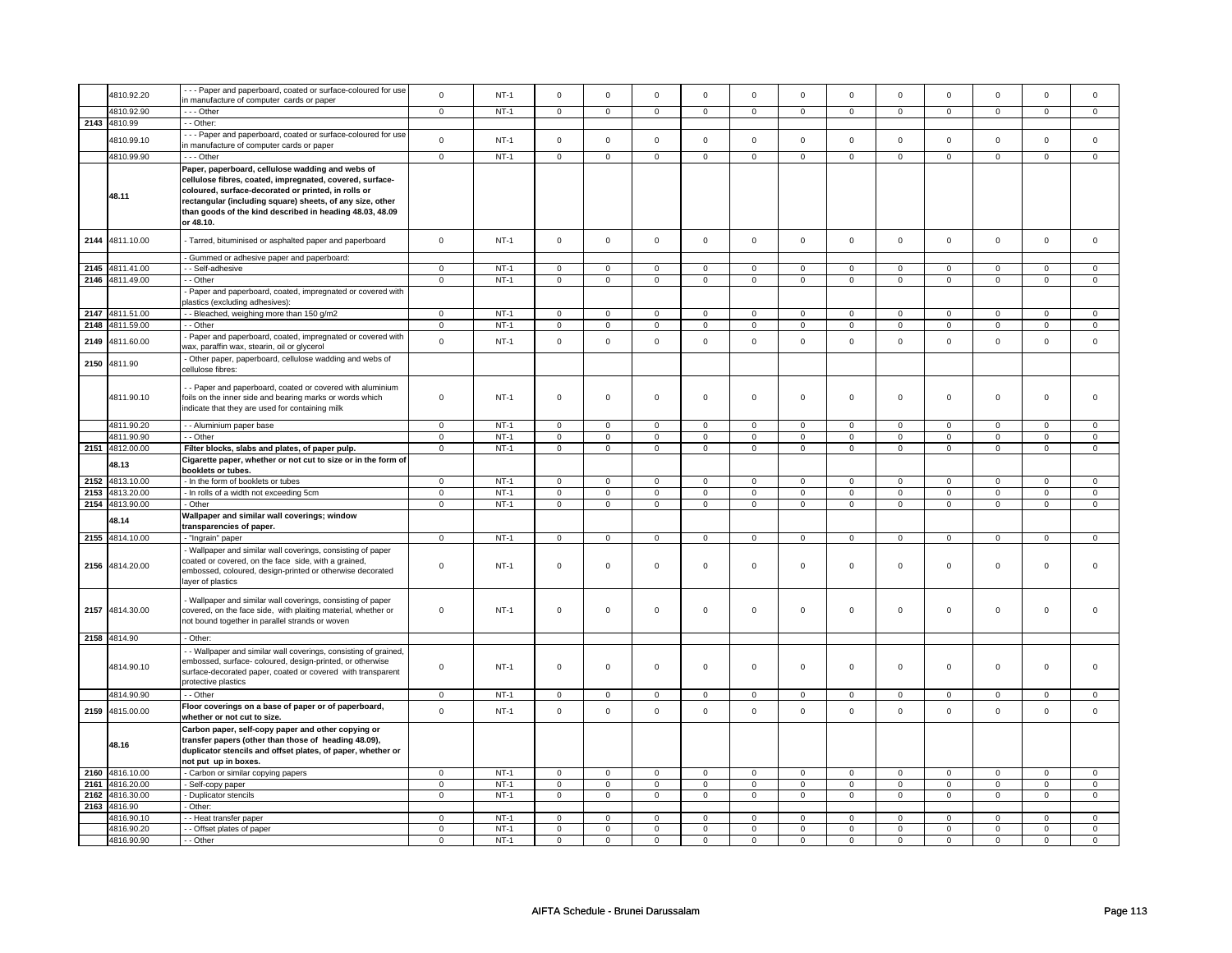|      | 48.17                    | Envelopes, letter cards, plain postcards and<br>correspondence cards, of paper or paperboard; boxes,<br>pouches, wallets and writing compendiums, of paper or<br>paperboard, containing an assortment of paper stationery.                                                                                                                                                                                                                                                                                      |                               |                  |                                                |                                  |                                        |                                  |                                        |                                  |                                        |                                  |                                        |                                  |                               |                                |
|------|--------------------------|-----------------------------------------------------------------------------------------------------------------------------------------------------------------------------------------------------------------------------------------------------------------------------------------------------------------------------------------------------------------------------------------------------------------------------------------------------------------------------------------------------------------|-------------------------------|------------------|------------------------------------------------|----------------------------------|----------------------------------------|----------------------------------|----------------------------------------|----------------------------------|----------------------------------------|----------------------------------|----------------------------------------|----------------------------------|-------------------------------|--------------------------------|
|      | 2164 4817.10.00          | - Envelopes                                                                                                                                                                                                                                                                                                                                                                                                                                                                                                     | $\mathbf 0$                   | $NT-1$           | $\mathbf 0$                                    | $\mathsf 0$                      | $\mathbf 0$                            | $\mathsf 0$                      | $\mathbf 0$                            | $\mathbf 0$                      | $\mathbf 0$                            | $\mathbf 0$                      | $\mathsf 0$                            | $\mathbf 0$                      | $\Omega$                      | 0                              |
| 2165 | 4817.20.00               | - Letter cards, plain postcards and correspondence cards                                                                                                                                                                                                                                                                                                                                                                                                                                                        | $\mathbf 0$                   | $NT-1$           | $\mathsf 0$                                    | $\mathbf 0$                      | $\mathbf 0$                            | $\mathbf 0$                      | $\mathbf 0$                            | $\mathsf 0$                      | $\mathsf 0$                            | $\mathsf 0$                      | $\mathbf 0$                            | $\mathbf 0$                      | $\mathbf 0$                   | $\mathbf 0$                    |
| 2166 | 4817.30.00               | Boxes, pouches, wallets and writing compendiums, of paper<br>or paperboard, containing an assortment of paper stationery                                                                                                                                                                                                                                                                                                                                                                                        | $\mathbf 0$                   | $NT-1$           | $\mathsf{O}\xspace$                            | $\mathbf 0$                      | $\mathsf 0$                            | $\mathbf 0$                      | $\mathsf{O}\xspace$                    | $\mathbf 0$                      | $\mathsf 0$                            | $\mathbf 0$                      | $\mathbf 0$                            | $\mathbf 0$                      | $\mathsf 0$                   | 0                              |
|      | 48.18                    | Toilet paper and similar paper, cellulose wadding or webs<br>of cellulose fibres, of a kind used for household or<br>sanitary purposes, in rolls of a width not exceeding 16<br>cm, or cut to size or shape; handkerchiefs, cleansing<br>tissues, towels, tablecloths, serviettes, napkins for babies,<br>tampons, bed sheets and similar household, sanitary or<br>hospital articles, articles of apparel and clothing<br>accessories, of paper pulp, paper, cellulose wadding or<br>webs of cellulose fibres. |                               |                  |                                                |                                  |                                        |                                  |                                        |                                  |                                        |                                  |                                        |                                  |                               |                                |
|      | 2167 4818.10.00          | - Toilet paper                                                                                                                                                                                                                                                                                                                                                                                                                                                                                                  | $\mathbf 0$                   | $NT-1$           | $\overline{0}$                                 | $\overline{0}$                   | $\mathbf 0$                            | $\overline{0}$                   | $\mathbf 0$                            | $\overline{0}$                   | $\mathbf 0$                            | $\overline{0}$                   | $\overline{0}$                         | $\overline{0}$                   | 0                             | 0                              |
| 2168 | 4818.20.00               | - Handkerchiefs, cleansing or facial tissues and towels                                                                                                                                                                                                                                                                                                                                                                                                                                                         | $\overline{0}$                | $NT-1$           | $\overline{0}$                                 | $\overline{0}$                   | $\overline{0}$                         | $\overline{0}$                   | $\overline{0}$                         | $\overline{0}$                   | $\overline{0}$                         | $\overline{0}$                   | $\overline{0}$                         | $\overline{0}$                   | $\overline{0}$                | $\overline{0}$                 |
| 2169 | 4818.30.00               | Tablecloths and serviettes<br>Sanitary towels and tampons, napkins and napkin liners for                                                                                                                                                                                                                                                                                                                                                                                                                        | $\mathbf 0$                   | $NT-1$           | $\mathsf{O}\xspace$                            | $\mathbf 0$                      | $\mathbf 0$                            | $\mathbf 0$                      | $\mathbf 0$                            | $\mathsf 0$                      | $\mathbf 0$                            | $\mathsf{O}$                     | $\mathsf 0$                            | $\mathsf{O}$                     | $\mathbf 0$                   | $\mathbf{0}$                   |
| 2170 | 4818.40                  | babies and similar sanitary articles:<br>- - Napkins and napkin liners for babies and similar sanitary                                                                                                                                                                                                                                                                                                                                                                                                          |                               |                  |                                                |                                  |                                        |                                  |                                        |                                  |                                        |                                  |                                        |                                  |                               |                                |
|      | 4818.40.10               | articles                                                                                                                                                                                                                                                                                                                                                                                                                                                                                                        | $\mathsf 0$                   | $NT-1$           | $\mathsf{O}\xspace$                            | $\mathsf 0$                      | $\mathbf 0$                            | $\mathbf 0$                      | $\mathsf 0$                            | 0                                | $\mathsf 0$                            | $\mathbf 0$                      | $\mathsf 0$                            | $\mathbf 0$                      | $\mathsf 0$                   | $\mathbf 0$                    |
|      | 4818.40.20               | - Sanitary towels, tampons and similar articles                                                                                                                                                                                                                                                                                                                                                                                                                                                                 | $\mathbf 0$                   | $NT-1$           | $\overline{0}$                                 | $\overline{0}$                   | $\overline{0}$                         | $\overline{0}$                   | $\overline{0}$                         | $\overline{0}$                   | $\overline{0}$                         | $\overline{0}$                   | $\overline{0}$                         | $\overline{0}$                   | $\overline{0}$                | $\overline{0}$                 |
| 2171 | 4818.50                  | - Articles of apparel and clothing accessories:                                                                                                                                                                                                                                                                                                                                                                                                                                                                 |                               |                  |                                                |                                  |                                        |                                  |                                        |                                  |                                        |                                  |                                        |                                  |                               |                                |
|      | 4818.50.10<br>4818.50.90 | - Surgical face masks<br>- - Other                                                                                                                                                                                                                                                                                                                                                                                                                                                                              | $\mathbf 0$<br>$\overline{0}$ | $NT-1$<br>$NT-1$ | $\mathsf{O}\xspace$<br>$\overline{\mathbf{0}}$ | $\overline{0}$<br>$\overline{0}$ | $\mathbf 0$<br>$\overline{\mathbf{0}}$ | $\overline{0}$<br>$\overline{0}$ | $\mathbf 0$<br>$\overline{\mathbf{0}}$ | $\overline{0}$<br>$\overline{0}$ | $\mathbf 0$<br>$\overline{\mathbf{0}}$ | $\overline{0}$<br>$\overline{0}$ | $\mathbf 0$<br>$\overline{\mathbf{0}}$ | $\overline{0}$<br>$\overline{0}$ | $\mathbf 0$<br>$\overline{0}$ | $\mathbf{0}$<br>$\overline{0}$ |
|      | 2172 4818.90.00          | - Other                                                                                                                                                                                                                                                                                                                                                                                                                                                                                                         | $\mathbf 0$                   | $NT-1$           | $\mathbf 0$                                    | $\mathbf 0$                      | $\mathbf 0$                            | $\mathbf 0$                      | $\mathbf 0$                            | $\mathbf{0}$                     | $\mathbf 0$                            | $\mathbf 0$                      | $\mathbf 0$                            | $\mathbf{0}$                     | 0                             | $\mathbf{0}$                   |
|      | 48.19                    | Cartons, boxes, cases, bags and other packing containers,<br>of paper, paperboard, cellulose wadding or webs of<br>cellulose fibres; box files, letter trays, and similar articles,<br>of paper or paperboard, of a kind used in offices, shops or<br>the like.                                                                                                                                                                                                                                                 |                               |                  |                                                |                                  |                                        |                                  |                                        |                                  |                                        |                                  |                                        |                                  |                               |                                |
|      | 2173 4819.10.00          | - Cartons, boxes and cases, of corrugated paper or<br>paperboard                                                                                                                                                                                                                                                                                                                                                                                                                                                | $\mathbf 0$                   | $NT-1$           | $\mathbf 0$                                    | $\mathbf 0$                      | $\mathbf 0$                            | $\mathsf 0$                      | $\mathsf 0$                            | $\mathbf 0$                      | $\mathbf 0$                            | $\mathbf 0$                      | $\mathbf 0$                            | $\mathbf{0}$                     | $\mathbf 0$                   | $\mathbf 0$                    |
| 2174 | 4819.20                  | - Folding cartons, boxes and cases, of non-corrugated paper<br>or paperboard:                                                                                                                                                                                                                                                                                                                                                                                                                                   |                               |                  |                                                |                                  |                                        |                                  |                                        |                                  |                                        |                                  |                                        |                                  |                               |                                |
|      | 4819.20.10               | - - Boxes                                                                                                                                                                                                                                                                                                                                                                                                                                                                                                       | $\mathbf 0$                   | $NT-1$           | $\mathsf 0$                                    | $\mathsf 0$                      | $\mathsf 0$                            | $\mathsf 0$                      | $\mathsf 0$                            | $\mathsf 0$                      | $\mathsf{O}\xspace$                    | $\mathsf{O}$                     | $\mathsf 0$                            | $\mathbf 0$                      | 0                             | $\mathbf{0}$                   |
|      | 4819.20.90               | - - Other                                                                                                                                                                                                                                                                                                                                                                                                                                                                                                       | $\mathbf 0$                   | $NT-1$           | $\mathsf 0$                                    | $\mathbf 0$                      | $\mathbf 0$                            | $\mathbf 0$                      | $\mathbf 0$                            | $\mathsf 0$                      | $\mathbf 0$                            | $\mathbf 0$                      | $\mathbf 0$                            | $\mathbf 0$                      | $\mathsf 0$                   | $\mathbf 0$                    |
| 2175 | 4819.30.00               | Sacks and bags having a base of a width of 40 cm or more                                                                                                                                                                                                                                                                                                                                                                                                                                                        | $\mathbf 0$                   | $NT-1$           | $\mathsf 0$                                    | $\mathbf 0$                      | $\mathbf 0$                            | $\mathsf 0$                      | $\mathsf 0$                            | $\mathsf 0$                      | $\mathbf 0$                            | $\mathsf{O}$                     | $\mathbf 0$                            | $\mathsf{O}$                     | $\Omega$                      | $\mathsf 0$                    |
| 2176 | 4819.40.00               | Other sacks and bags, including cones                                                                                                                                                                                                                                                                                                                                                                                                                                                                           | $\mathsf 0$                   | $NT-1$           | $\mathsf 0$                                    | $\mathsf 0$                      | $\mathbf 0$                            | $\mathbf 0$                      | $\mathbf 0$                            | $\mathbf 0$                      | $\mathbf 0$                            | $\mathbf 0$                      | 0                                      | $\mathbf 0$                      | $\mathsf 0$                   | 0                              |
| 2177 | 4819.50.00               | Other packing containers, including record sleeves                                                                                                                                                                                                                                                                                                                                                                                                                                                              | $\mathsf 0$                   | $NT-1$           | $\mathsf 0$                                    | $\mathsf 0$                      | $\mathbf 0$                            | $\mathbf 0$                      | $\mathsf 0$                            | $\mathbf 0$                      | $\mathsf 0$                            | $\mathbf 0$                      | $\mathbf 0$                            | $\mathbf 0$                      | $\mathsf 0$                   | 0                              |
| 2178 | 4819.60.00               | Box files, letter trays, storage boxes and similar articles, of a<br>kind used in offices, shops or the like                                                                                                                                                                                                                                                                                                                                                                                                    | $\mathbf 0$                   | $NT-1$           | $\mathbf 0$                                    | $\mathsf{o}\xspace$              | $\Omega$                               | $\mathsf{o}\xspace$              | $\Omega$                               | $\mathsf{o}\,$                   | $\mathbf 0$                            | $\mathbf 0$                      | $\mathbf{0}$                           | $\mathbf{0}$                     | $\mathbf 0$                   | $\mathbf 0$                    |
|      | 48.20                    | Registers, account books, note books, order books,<br>receipt books, letter pads, memorandumpads, diaries and<br>similar articles, exercise books, blotting-pads, binders<br>(loose-leaf or other), folders, file covers, manifold<br>business forms, interleaved carbon sets and other articles<br>of stationery, of paper or paperboard; albums for samples<br>or for collections and book covers, of paper or<br>paperboard.                                                                                 |                               |                  |                                                |                                  |                                        |                                  |                                        |                                  |                                        |                                  |                                        |                                  |                               |                                |
| 2179 | 4820.10.00               | - Registers, account books, note books, order books, receipt<br>books, letter pads, memorandum pads, diaries and similar<br>articles memorandum pads, diaries and similar articles                                                                                                                                                                                                                                                                                                                              | $\mathbf 0$                   | $NT-1$           | $\mathsf 0$                                    | $\mathbf 0$                      | $\mathsf 0$                            | $\mathsf 0$                      | $\mathbf 0$                            | 0                                | $\mathsf 0$                            | $\mathbf 0$                      | $\mathbf 0$                            | $\mathbf 0$                      | $\mathsf 0$                   | $\Omega$                       |
|      |                          |                                                                                                                                                                                                                                                                                                                                                                                                                                                                                                                 |                               |                  |                                                |                                  |                                        |                                  |                                        |                                  |                                        |                                  |                                        |                                  |                               |                                |
|      | 2180 4820.20.00          | - Exercise books                                                                                                                                                                                                                                                                                                                                                                                                                                                                                                | $\mathbf 0$                   | <b>NT-1</b>      | 0                                              | $\mathbf 0$                      | $\mathbf 0$                            | 0                                | $\mathbf 0$                            | 0                                | 0                                      | $\mathbf 0$                      | $\mathbf 0$                            | 0                                | 0                             | 0                              |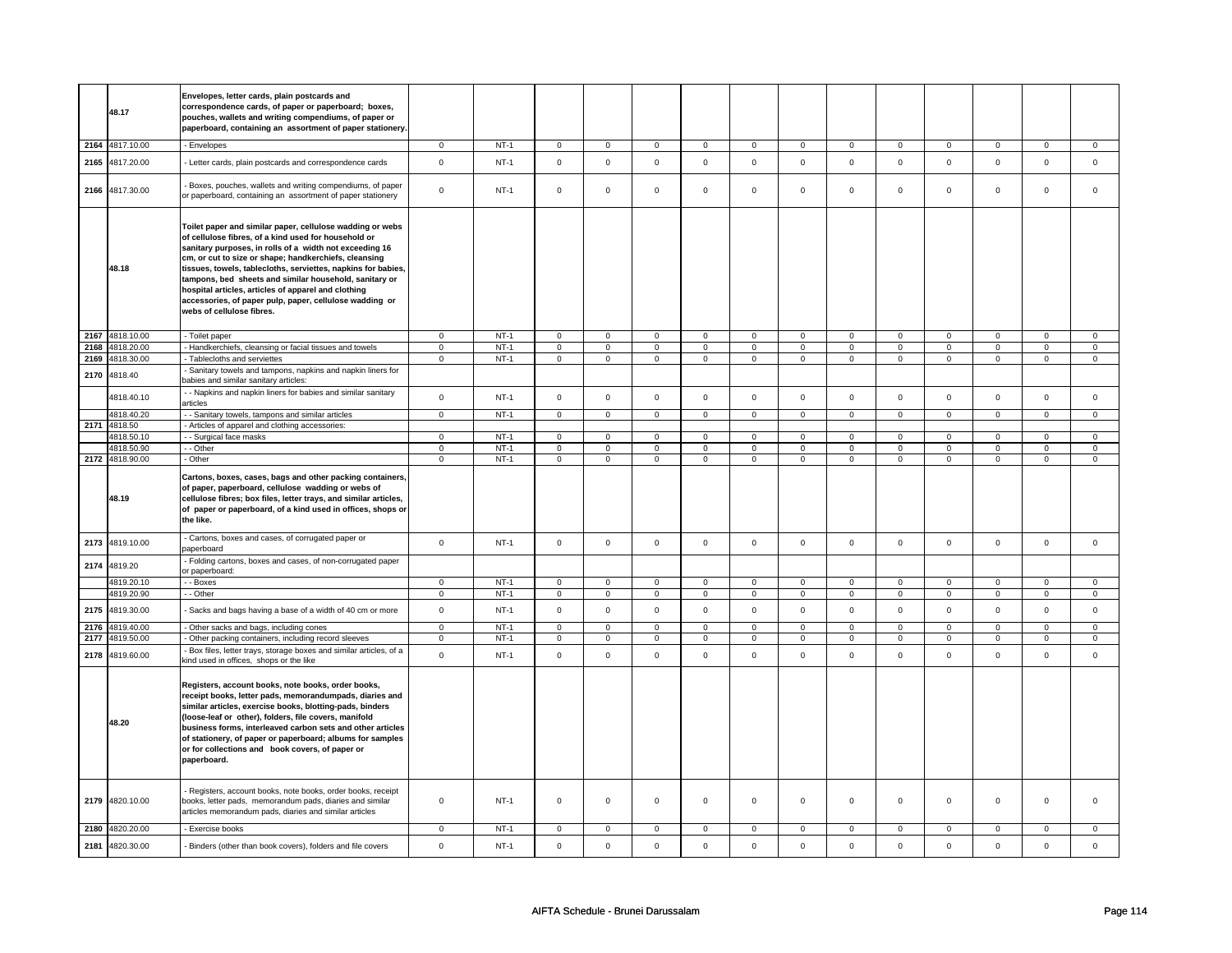| 2182 | 4820.40.00      | Manifold business forms and interleaved carbon sets             | $\mathbf 0$ | $NT-1$ | $\mathbf 0$    | $\mathbf 0$    | $\Omega$       | $\mathbf 0$    | $\mathbf 0$         | $\mathbf 0$    | $\Omega$            | 0              | $\mathbf 0$    | $\mathbf 0$    | $\Omega$       | $\Omega$       |
|------|-----------------|-----------------------------------------------------------------|-------------|--------|----------------|----------------|----------------|----------------|---------------------|----------------|---------------------|----------------|----------------|----------------|----------------|----------------|
| 2183 | 4820.50.00      | Albums for samples or for collections                           | $\mathbf 0$ | $NT-1$ | $\mathbf 0$    | $\overline{0}$ | $\mathbf 0$    | $\overline{0}$ | $\mathbf 0$         | $\overline{0}$ | $\mathbf 0$         | $\overline{0}$ | $\mathbf 0$    | $\overline{0}$ | $\mathbf 0$    | $\mathbf 0$    |
|      | 2184 4820.90.00 | - Other                                                         | $\mathbf 0$ | $NT-1$ | $\mathbf 0$    | $\mathbf 0$    | $\mathbf 0$    | $\mathbf 0$    | $\mathbf 0$         | $\mathbf 0$    | $\mathbf 0$         | $\overline{0}$ | $\mathbf 0$    | $\mathbf 0$    | $\mathbf 0$    | $\mathbf 0$    |
|      |                 |                                                                 |             |        |                |                |                |                |                     |                |                     |                |                |                |                |                |
|      | 48.21           | Paper or paperboard labels of all kinds, whether or not         |             |        |                |                |                |                |                     |                |                     |                |                |                |                |                |
|      |                 | printed.                                                        |             |        |                |                |                |                |                     |                |                     |                |                |                |                |                |
| 2185 | 4821.10         | - Printed:                                                      |             |        |                |                |                |                |                     |                |                     |                |                |                |                |                |
|      |                 |                                                                 |             |        |                |                |                |                |                     |                |                     |                |                |                |                |                |
|      |                 | - - Labels that form part of packing for jewellery or for small |             |        |                |                |                |                |                     |                |                     |                |                |                |                |                |
|      |                 | objects of personal adornment or for articles of personal use   |             |        |                |                |                |                |                     |                |                     |                |                |                |                |                |
|      | 4821.10.10      |                                                                 | $\mathbf 0$ | $NT-1$ | $\mathsf 0$    | $\mathsf 0$    | $\mathsf 0$    | $\mathbf 0$    | $\mathsf 0$         | $\mathbf 0$    | $\mathsf 0$         | $\mathbf 0$    | $\mathsf 0$    | $\mathbf 0$    | $\mathbf 0$    | $\mathbf 0$    |
|      |                 | normally carried in the pocket, in the handbag or on the        |             |        |                |                |                |                |                     |                |                     |                |                |                |                |                |
|      |                 | person                                                          |             |        |                |                |                |                |                     |                |                     |                |                |                |                |                |
|      | 4821.10.90      | - - Other                                                       |             | $NT-1$ |                | $\mathsf 0$    |                |                |                     | $\mathbf 0$    |                     |                |                |                |                |                |
|      |                 |                                                                 | $\mathbf 0$ |        | $\mathbf 0$    |                | $\mathbf 0$    | $\mathbf 0$    | $\mathbf 0$         |                | $\mathbf 0$         | $\mathbf 0$    | $\mathbf 0$    | $\mathbf 0$    | 0              | $\mathbf{0}$   |
|      | 2186 4821.90    | - Other:                                                        |             |        |                |                |                |                |                     |                |                     |                |                |                |                |                |
|      |                 |                                                                 |             |        |                |                |                |                |                     |                |                     |                |                |                |                |                |
|      |                 | - Labels that form part of packing for jewellery or for small   |             |        |                |                |                |                |                     |                |                     |                |                |                |                |                |
|      | 4821.90.10      | objects of personal adornment or for articles of personal use   | $\mathbf 0$ | $NT-1$ | $\mathsf 0$    | $\mathsf 0$    | $\mathsf 0$    | $\mathbf 0$    | $\mathsf 0$         | $\mathbf 0$    | $\mathsf 0$         | $\mathbf 0$    | $\mathsf 0$    | $\mathbf 0$    | $\mathbf 0$    | $\mathsf 0$    |
|      |                 |                                                                 |             |        |                |                |                |                |                     |                |                     |                |                |                |                |                |
|      |                 | normally carried in the pocket, in the handbag or on the person |             |        |                |                |                |                |                     |                |                     |                |                |                |                |                |
|      |                 |                                                                 |             |        |                |                |                |                |                     |                |                     |                |                |                |                |                |
|      | 4821.90.90      | - - Other                                                       | $\mathbf 0$ | $NT-1$ | $\mathbf 0$    | $\mathsf 0$    | $\mathsf 0$    | $\mathbf 0$    | $\mathsf 0$         | $\mathbf 0$    | $\mathsf 0$         | $\mathbf 0$    | $\mathsf 0$    | $\mathbf 0$    | $\mathbf 0$    | $\mathsf 0$    |
|      |                 | Bobbins, spools, cops and similar supports of paper pulp,       |             |        |                |                |                |                |                     |                |                     |                |                |                |                |                |
|      | 48.22           |                                                                 |             |        |                |                |                |                |                     |                |                     |                |                |                |                |                |
|      |                 | paper or paperboard (whether or not perforated or               |             |        |                |                |                |                |                     |                |                     |                |                |                |                |                |
|      |                 | hardened).                                                      |             |        |                |                |                |                |                     |                |                     |                |                |                |                |                |
| 2187 | 4822.10.00      | - Of a kind used for winding textile yarn                       | $\mathsf 0$ | $NT-1$ | $\mathsf 0$    | $\mathsf 0$    | $\mathsf 0$    | $\mathsf 0$    | $\mathsf 0$         | $\mathsf 0$    | $\mathsf{O}\xspace$ | $\mathsf 0$    | $\mathbf 0$    | $\mathsf 0$    | $\mathbf 0$    | $\mathbf 0$    |
|      |                 |                                                                 |             |        |                |                |                |                |                     |                |                     |                |                |                |                |                |
|      | 2188 4822.90.00 | - Other                                                         | $\mathbf 0$ | $NT-1$ | $\mathbf 0$    | $\mathbf 0$    | $\mathbf 0$    | $\mathbf 0$    | 0                   | $\mathbf 0$    | $\mathbf 0$         | $\mathbf 0$    | 0              | $\mathbf 0$    | 0              | $\mathbf 0$    |
|      |                 | Other paper, paperboard, cellulose wadding and webs or          |             |        |                |                |                |                |                     |                |                     |                |                |                |                |                |
|      |                 |                                                                 |             |        |                |                |                |                |                     |                |                     |                |                |                |                |                |
|      | 48.23           | cellulose fibres, cut to size or shape; other articles of       |             |        |                |                |                |                |                     |                |                     |                |                |                |                |                |
|      |                 | paper pulp, paper, paperboard, cellulose wadding or webs        |             |        |                |                |                |                |                     |                |                     |                |                |                |                |                |
|      |                 | of cellulose fibres.                                            |             |        |                |                |                |                |                     |                |                     |                |                |                |                |                |
|      |                 |                                                                 |             |        |                |                |                |                |                     |                |                     |                |                |                |                |                |
|      |                 | - Gummed or adhesive paper, in strips or rolls:                 |             |        |                |                |                |                |                     |                |                     |                |                |                |                |                |
| 2189 | 4823.12         | - Self-adhesive:                                                |             |        |                |                |                |                |                     |                |                     |                |                |                |                |                |
|      | 4823.12.10      | - - - Gummed sterilisation indicators (autoclave tapes)         | $\mathbf 0$ | $NT-1$ | $\mathsf 0$    | $\mathbf 0$    | 0              | $\mathbf 0$    | 0                   | $\mathsf 0$    | 0                   | $\mathsf 0$    | 0              | $\mathsf 0$    | 0              | $\mathbf 0$    |
|      |                 |                                                                 |             |        |                |                |                |                |                     |                |                     |                |                |                |                |                |
|      | 4823.12.90      | --- Other                                                       | $\mathbf 0$ | $NT-1$ | $\mathbf 0$    | $\mathsf 0$    | $\mathbf 0$    | $\mathsf 0$    | $\mathbf 0$         | $\mathsf 0$    | $\mathbf 0$         | $\mathsf 0$    | $\mathsf 0$    | $\mathsf 0$    | $\mathbf 0$    | $\mathbf 0$    |
| 2190 | 4823.19.00      | - Other                                                         | $\mathbf 0$ | $NT-1$ | $\mathbf 0$    | $\mathbf 0$    | $\mathbf 0$    | $\mathbf 0$    | $\mathbf 0$         | $\mathbf 0$    | $\mathbf 0$         | $\mathbf 0$    | $\mathbf 0$    | $\mathbf 0$    | $\mathbf 0$    | $\mathbf{0}$   |
| 2191 | 4823.20         |                                                                 |             |        |                |                |                |                |                     |                |                     |                |                |                |                |                |
|      |                 | - Filter paper and paperboard:                                  |             |        |                |                |                |                |                     |                |                     |                |                |                |                |                |
|      | 4823.20.10      | -- Filter paper weighing less than 150 g/m2                     | 0           | NT-1   | $\mathbf 0$    | $\mathbf 0$    | $\mathbf 0$    | 0              | 0                   | 0              | 0                   | 0              | 0              | 0              | 0              | 0              |
|      | 4823.20.90      | - - Other                                                       | $\mathsf 0$ | $NT-1$ | $\mathbf 0$    | $\mathsf 0$    | $\mathsf 0$    | $\mathbf 0$    | $\mathbf 0$         | $\mathbf 0$    | $\mathsf 0$         | $\mathbf 0$    | $\mathsf 0$    | $\mathbf 0$    | $\mathbf 0$    | $\mathbf 0$    |
|      |                 |                                                                 |             |        |                |                |                |                |                     |                |                     |                |                |                |                |                |
| 2192 | 4823.40         | Rolls, sheets and dials, printed for self-recording apparatus:  |             |        |                |                |                |                |                     |                |                     |                |                |                |                |                |
|      |                 |                                                                 |             |        |                |                |                |                |                     |                |                     |                |                |                |                |                |
|      |                 | - - For electro-medical apparatus:                              |             |        |                |                |                |                |                     |                |                     |                |                |                |                |                |
|      | 4823.40.11      |                                                                 |             | $NT-1$ |                |                |                |                |                     |                |                     |                |                |                |                |                |
|      |                 | --- Cardiograph recording paper                                 | $\mathbf 0$ |        | $\mathbf 0$    | $\mathsf 0$    | $\mathsf 0$    | $\mathbf 0$    | $\mathbf 0$         | $\mathbf 0$    | $\mathbf 0$         | $\mathbf 0$    | $\mathbf 0$    | $\mathbf 0$    | 0              | $\mathbf 0$    |
|      | 4823.40.19      | --- Other                                                       | $\mathbf 0$ | $NT-1$ | $\mathbf 0$    | $\mathsf 0$    | $\mathbf 0$    | $\mathbf 0$    | $\mathbf 0$         | $\mathbf 0$    | $\mathsf 0$         | $\mathbf 0$    | $\mathbf 0$    | $\mathbf 0$    | 0              | $\mathbf 0$    |
|      | 4823.40.90      | - - Other                                                       | $\mathbf 0$ | $NT-1$ | $\overline{0}$ | $\overline{0}$ | $\overline{0}$ | $\overline{0}$ | $\overline{0}$      | $\overline{0}$ | $\overline{0}$      | $\overline{0}$ | $\overline{0}$ | $\overline{0}$ | $\overline{0}$ | $\overline{0}$ |
|      |                 |                                                                 |             |        |                |                |                |                |                     |                |                     |                |                |                |                |                |
| 2193 | 4823.60.00      | - Trays, dishes, plates, cups and the like, of paper or         | $\mathsf 0$ | $NT-1$ | $\mathbf 0$    | $\mathsf 0$    | $\Omega$       | $\mathbf 0$    | $\mathsf 0$         | $\mathsf 0$    | $\mathbf 0$         | $\mathbf 0$    | $\mathsf 0$    | $\mathbf 0$    | $\mathbf 0$    | $\mathbf{0}$   |
|      |                 | paperboard                                                      |             |        |                |                |                |                |                     |                |                     |                |                |                |                |                |
| 2194 | 4823.70         | - Moulded or pressed articles of paper pulp:                    |             |        |                |                |                |                |                     |                |                     |                |                |                |                |                |
|      |                 |                                                                 |             |        |                |                |                |                |                     |                |                     |                |                |                |                |                |
|      | 4823.70.10      | - - Gaskets and washers                                         | $\mathbf 0$ | $NT-1$ | $\mathsf 0$    | $\mathsf 0$    | $\Omega$       | $\mathbf 0$    | $\mathsf{O}\xspace$ | $\pmb{0}$      | $\mathsf{O}\xspace$ | $\mathbf 0$    | $\mathbf 0$    | $\mathbf 0$    | $\Omega$       | $\mathsf 0$    |
|      | 4823.70.90      | - - Other                                                       | $\mathbf 0$ | $NT-1$ | $\mathsf 0$    | $\mathsf 0$    | $\mathbf 0$    | $\mathsf 0$    | $\mathbf 0$         | $\mathsf 0$    | $\mathsf 0$         | $\mathsf 0$    | $\mathsf 0$    | $\mathsf 0$    | $\mathbf 0$    | $\mathbf 0$    |
|      | 2195 4823.90    | Other:                                                          |             |        |                |                |                |                |                     |                |                     |                |                |                |                |                |
|      |                 |                                                                 |             |        |                |                |                |                |                     |                |                     |                |                |                |                |                |
|      | 4823.90.10      | - Joss paper                                                    | $\mathbf 0$ | $NT-1$ | $\mathbf 0$    | $\mathsf 0$    | $\mathbf 0$    | $\mathbf 0$    | $\mathsf 0$         | $\mathbf 0$    | $\mathbf 0$         | $\mathbf 0$    | $\mathbf 0$    | $\mathbf 0$    | 0              | $\mathbf 0$    |
|      |                 | - Sterilization indicators, not gummed; cocooning frames for    |             |        |                |                |                |                |                     |                |                     |                |                |                |                |                |
|      | 4823.90.20      | silk-worms                                                      | $\mathsf 0$ | $NT-1$ | $\mathsf 0$    | $\mathsf 0$    | $\Omega$       | $\mathsf 0$    | $\mathsf 0$         | $\mathsf{o}\,$ | $\mathbf 0$         | $\mathsf 0$    | $\mathsf 0$    | $\mathsf 0$    | $\mathbf 0$    | $\mathbf 0$    |
|      |                 |                                                                 |             |        |                |                |                |                |                     |                |                     |                |                |                |                |                |
|      |                 | - Cards for office machines:                                    |             |        |                |                |                |                |                     |                |                     |                |                |                |                |                |
|      |                 | --- Unpunched cards for office punched card machines,           |             |        |                |                |                |                |                     |                |                     |                |                |                |                |                |
|      | 4823.90.31      | whether or not in strips                                        | $\mathbf 0$ | $NT-1$ | $\mathbf 0$    | $\mathbf 0$    | $\mathbf 0$    | $\mathbf 0$    | $\mathsf 0$         | $\mathbf 0$    | $\mathbf 0$         | $\mathbf 0$    | $\mathbf 0$    | $\mathbf 0$    | $\mathbf 0$    | $\mathbf{0}$   |
|      |                 |                                                                 |             |        |                |                |                |                |                     |                |                     |                |                |                |                |                |
|      | 4823.90.39      | --- Other                                                       | $\mathbf 0$ | $NT-1$ | $\mathbf 0$    | $\mathsf 0$    | $\mathbf 0$    | $\mathbf 0$    | $\mathbf 0$         | $\mathbf 0$    | $\mathbf{0}$        | $\mathbf 0$    | $\mathbf 0$    | $\mathbf 0$    | $\mathbf 0$    | $\mathbf 0$    |
|      | 4823.90.40      | - - Telegraph or teleprinter paper in strips or rolls           | $\mathbf 0$ | $NT-1$ | $\mathbf 0$    | $\mathsf 0$    | $\mathbf 0$    | $\mathbf 0$    | $\mathbf 0$         | $\overline{0}$ | $\mathsf 0$         | $\mathbf 0$    | $\mathsf 0$    | $\mathbf 0$    | $\mathbf 0$    | $\mathsf 0$    |
|      |                 |                                                                 |             |        |                |                |                |                |                     |                |                     |                |                |                |                |                |
|      |                 | - Display cards for jewellery or for small objects of personal  |             |        |                |                |                |                |                     |                |                     |                |                |                |                |                |
|      | 4823.90.50      |                                                                 |             |        | $\mathsf 0$    | $\mathsf 0$    |                |                | $\mathsf 0$         | $\mathsf 0$    |                     |                | $\mathsf 0$    | $\mathsf 0$    |                | $\mathbf 0$    |
|      |                 | adornment or for articles of personal use normally carried in   | $\mathbf 0$ | $NT-1$ |                |                | $\mathsf 0$    | $\mathbf 0$    |                     |                | $\mathsf 0$         | $\mathbf 0$    |                |                | $\mathbf 0$    |                |
|      |                 | the pocket, in the handbag or on the person                     |             |        |                |                |                |                |                     |                |                     |                |                |                |                |                |
|      |                 |                                                                 |             |        |                |                |                |                |                     |                |                     |                |                |                |                |                |
|      |                 |                                                                 |             |        |                |                |                |                |                     |                |                     |                |                |                |                |                |
|      |                 | - - Cup stock board;(i.e polyethylene coated paperboard used    |             |        |                |                |                |                |                     |                |                     |                |                |                |                |                |
|      |                 | for the manufacture of paper cup bottoms), in reels of a width  |             |        |                |                |                |                |                     |                |                     |                |                |                |                |                |
|      | 4823.90.60      | of less than 10 cm; die-cut polyethylene (PE) coated            | $\mathsf 0$ | $NT-1$ | $\mathsf 0$    | $\mathsf 0$    | $\mathbf 0$    | $\mathsf 0$    | $\mathsf 0$         | $\mathsf 0$    | $\mathbf 0$         | $\mathbf 0$    | $\mathsf 0$    | $\mathsf 0$    | $\mathbf 0$    | $\Omega$       |
|      |                 |                                                                 |             |        |                |                |                |                |                     |                |                     |                |                |                |                |                |
|      |                 | paperboard for paper-cup making; coated paper and               |             |        |                |                |                |                |                     |                |                     |                |                |                |                |                |
|      |                 | paperboard used for inkjet printing                             |             |        |                |                |                |                |                     |                |                     |                |                |                |                |                |
|      |                 |                                                                 |             |        |                |                |                |                |                     |                |                     |                |                |                |                |                |
|      | 4823.90.70      | - - Paper tube set for the manufacture of fireworks             | $\mathbf 0$ | $NT-1$ | $\mathsf 0$    | $\mathsf 0$    | $\mathbf 0$    | $\mathbf 0$    | $\mathbf 0$         | $\mathbf 0$    | $\mathbf 0$         | $\mathbf 0$    | $\mathbf 0$    | $\mathbf 0$    | 0              | $\mathbf 0$    |
|      |                 |                                                                 |             |        |                |                |                |                |                     |                |                     |                |                |                |                |                |
|      | 4823.90.80      | - Paper used as interleaf material for separating in-process    | $\mathbf 0$ | $NT-1$ | $\Omega$       | $\mathbf 0$    | $\Omega$       | $\mathbf 0$    | $\Omega$            | $\mathbf 0$    | $\Omega$            | $\mathbf 0$    | $\Omega$       | $\mathbf 0$    | $\mathbf 0$    | $\mathbf 0$    |
|      |                 | battery plates                                                  |             |        |                |                |                |                |                     |                |                     |                |                |                |                |                |
|      |                 | - - Other:                                                      |             |        |                |                |                |                |                     |                |                     |                |                |                |                |                |
|      |                 |                                                                 |             |        |                |                |                |                |                     |                |                     |                |                |                |                |                |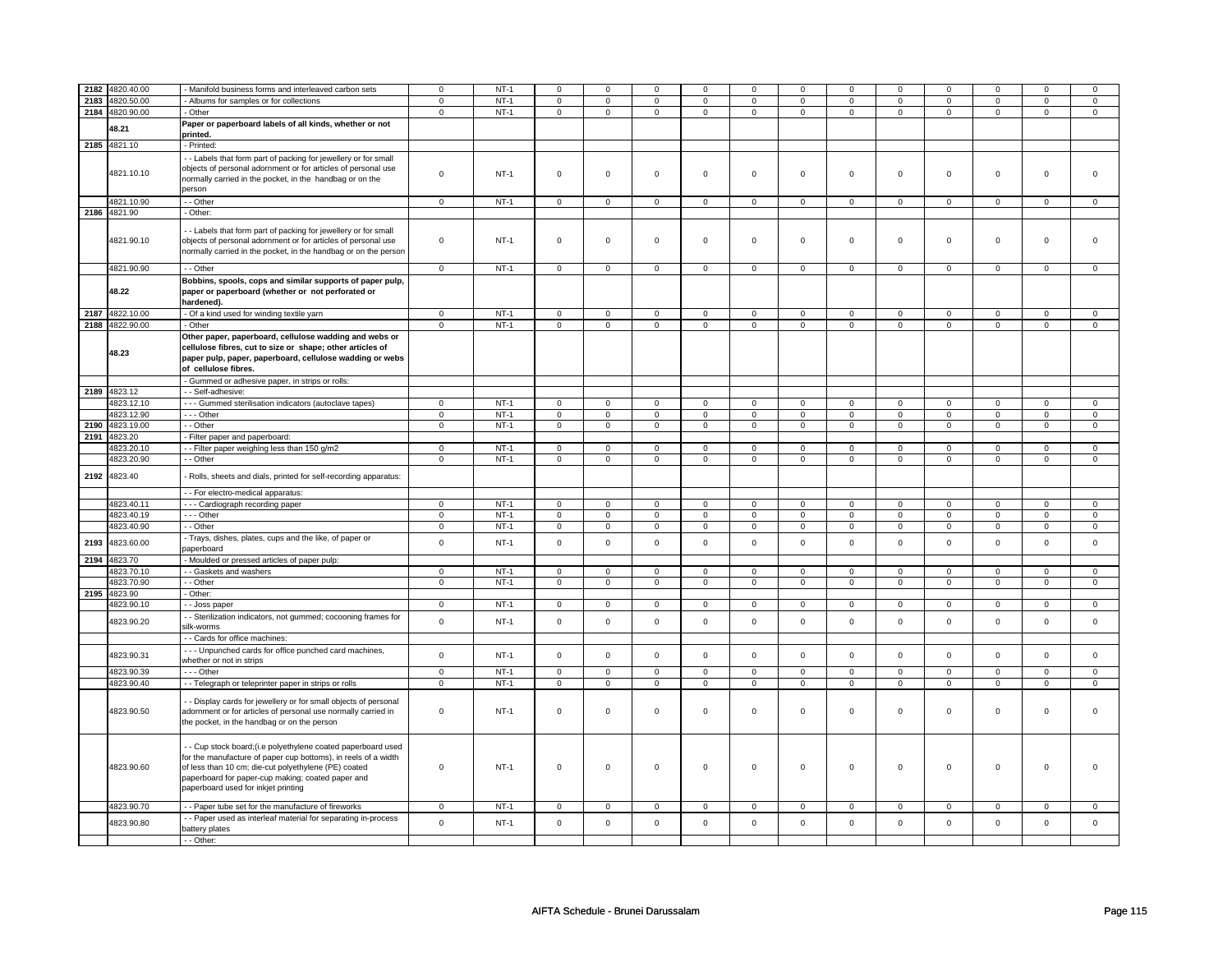|      | 4823.90.91               | --- Base paper of printed cork tipping for cigarettes industry                                                                                                                                   | $\mathbf 0$                | $NT-1$           | $\mathbf 0$                | $\mathbf 0$                | $\mathbf 0$                | $\mathbf 0$                | $\mathbf 0$                | $\mathbf 0$                | $\mathsf 0$                | $\mathsf 0$                | $\mathbf 0$                | $\mathbf 0$                | $\mathbf 0$      | 0                            |
|------|--------------------------|--------------------------------------------------------------------------------------------------------------------------------------------------------------------------------------------------|----------------------------|------------------|----------------------------|----------------------------|----------------------------|----------------------------|----------------------------|----------------------------|----------------------------|----------------------------|----------------------------|----------------------------|------------------|------------------------------|
|      | 4823.90.92               |                                                                                                                                                                                                  |                            | $NT-1$           |                            |                            |                            |                            |                            |                            |                            |                            |                            | $\Omega$                   |                  |                              |
|      |                          | - - - Silicone paper                                                                                                                                                                             | $\mathbf 0$                |                  | $\mathbf 0$                | $\mathbf 0$                | $\mathbf 0$                | $\mathbf 0$                | $\mathbf 0$                | $\mathbf 0$                | $\mathbf 0$                | $\mathbf{0}$               | $\mathbf 0$                |                            | 0                | $\overline{0}$               |
|      | 4823.90.93               | --- Punched jacquard cards                                                                                                                                                                       | $\mathbf 0$                | <b>NT-1</b>      | $\mathbf 0$                | $\mathbf 0$                | 0                          | $\mathbf 0$                | 0                          | $\mathbf 0$                | 0                          | $\mathbf 0$                | 0                          | $\mathbf 0$                | 0                | 0                            |
|      | 4823.90.94               | --- Fans and handscreens, with paper mounts or leaves and<br>frames of any materials, and separately imported mounts                                                                             | $\mathsf 0$                | <b>NT-1</b>      | $\mathbf 0$                | 0                          | $\mathsf 0$                | $\mathbf 0$                | $\mathbf 0$                | $\mathsf 0$                | 0                          | $\mathbf 0$                | $\mathbf 0$                | 0                          | 0                | 0                            |
|      | 4823.90.95               | - - - Other, cut to size or shape, in strips, rolls or sheets                                                                                                                                    | $\mathbf 0$                | $NT-1$           | $\mathsf 0$                | $\mathbf 0$                | $\mathsf 0$                | $\mathsf{O}\xspace$        | $\mathsf 0$                | $\mathsf 0$                | $\mathsf 0$                | $\mathsf 0$                | $\mathbf 0$                | $\mathbf 0$                | $\mathsf 0$      | $\mathsf 0$                  |
|      | 4823.90.96               | --- Cellulose wadding and webs of cellulose fibre, coloured or<br>marbled throughout the mask                                                                                                    | $\mathsf 0$                | $NT-1$           | $\mathsf 0$                | $\mathbf 0$                | $\mathsf 0$                | $\mathbf 0$                | $\mathsf 0$                | $\mathbf 0$                | $\mathsf 0$                | $\mathsf 0$                | $\mathbf 0$                | $\mathbf 0$                | $\mathsf 0$      | 0                            |
|      | 4823.90.97               | --- Articles of planting                                                                                                                                                                         | $\overline{0}$             | $NT-1$           | $\overline{0}$             | $\overline{0}$             | $\overline{0}$             | $\overline{0}$             | $\overline{0}$             | $\overline{0}$             | $\overline{0}$             | $\overline{0}$             | $\overline{0}$             | $\overline{0}$             | $\overline{0}$   | $\overline{0}$               |
|      | 4823.90.98               | --- Other, cut to size or shape, other than in strips, rolls or<br>sheets                                                                                                                        | $\mathbf 0$                | $NT-1$           | $\Omega$                   | $\mathbf 0$                | $\mathsf 0$                | $\mathsf{O}\xspace$        | $\mathsf{O}\xspace$        | $\mathsf 0$                | $\mathsf 0$                | $\mathsf 0$                | $\mathbf 0$                | $\mathsf 0$                | $\mathsf 0$      | 0                            |
|      | 4823.90.99               | --- Other                                                                                                                                                                                        | $\mathsf 0$                | $NT-1$           | $\mathsf 0$                | $\mathbf 0$                | $\mathsf 0$                | $\mathsf{O}\xspace$        | $\mathsf 0$                | $\mathsf 0$                | $\mathsf{O}\xspace$        | $\mathsf 0$                | $\mathsf 0$                | $\mathbf 0$                | $\mathsf 0$      | $\mathsf 0$                  |
|      | 49.01                    | Printed books, brochures, leaflets and similar printed<br>matter, whether or not in single Printed books, brochures,<br>leaflets and similar printed matter, whether or not in single<br>sheets. |                            |                  |                            |                            |                            |                            |                            |                            |                            |                            |                            |                            |                  |                              |
|      | 2196 4901.10             | - In single sheets, whether or not folded:                                                                                                                                                       |                            |                  |                            |                            |                            |                            |                            |                            |                            |                            |                            |                            |                  |                              |
|      |                          | - For education:                                                                                                                                                                                 |                            |                  |                            |                            |                            |                            |                            |                            |                            |                            |                            |                            |                  |                              |
|      | 4901.10.11               | - - - Wholly or essentially in the official language of the<br>importing country                                                                                                                 | $\mathbf 0$                | NT-1             | $\mathsf 0$                | $\mathsf 0$                | $\mathsf 0$                | $\mathbf 0$                | $\mathsf 0$                | $\mathsf 0$                | $\mathsf 0$                | $\mathbf 0$                | $\mathbf 0$                | $\mathbf 0$                | $\mathsf 0$      | $\mathbf 0$                  |
|      | 4901.10.19               | --- Other                                                                                                                                                                                        | $\mathbf 0$                | $NT-1$           | $\mathsf 0$                | $\mathbf 0$                | $\mathbf 0$                | $\mathbf 0$                | $\mathbf 0$                | $\mathbf 0$                | $\mathsf 0$                | $\mathbf 0$                | $\mathbf 0$                | $\mathbf 0$                | $\mathbf 0$      | 0                            |
|      |                          | - - Other:                                                                                                                                                                                       |                            |                  |                            |                            |                            |                            |                            |                            |                            |                            |                            |                            |                  |                              |
|      | 4901.10.21               | -- Wholly or essentially in the official language of the<br>importing country                                                                                                                    | $\mathbf 0$                | $NT-1$           | $\mathbf 0$                | $\mathsf 0$                | $\mathsf 0$                | $\mathbf 0$                | $\mathsf 0$                | $\mathsf 0$                | $\mathsf 0$                | $\mathsf 0$                | $\mathbf 0$                | $\mathbf 0$                | $\mathsf 0$      | 0                            |
|      | 4901.10.29               | --- Other                                                                                                                                                                                        | $\mathsf 0$                | $NT-1$           | $\mathsf 0$                | $\mathsf 0$                | $\mathbf 0$                | $\mathbf 0$                | $\mathbf 0$                | $\mathbf 0$                | $\mathsf 0$                | $\mathbf 0$                | $\mathbf 0$                | $\mathbf 0$                | $\mathsf 0$      | $\mathbf{0}$                 |
|      |                          | - Other:                                                                                                                                                                                         |                            |                  |                            |                            |                            |                            |                            |                            |                            |                            |                            |                            |                  |                              |
| 2197 | 4901.91                  | - - Dictionaries and encyclopaedias, and serial instalments<br>thereof:                                                                                                                          |                            |                  |                            |                            |                            |                            |                            |                            |                            |                            |                            |                            |                  |                              |
|      | 4901.91.10               | --- Wholly or essentially in the official language of the                                                                                                                                        | $\mathbf 0$                | $NT-1$           | $\mathbf 0$                | $\mathbf 0$                | $\mathbf 0$                | $\mathbf 0$                | $\mathbf 0$                | $\mathbf 0$                | $\mathbf 0$                | 0                          | $\mathbf 0$                | 0                          | 0                | 0                            |
|      |                          | importing country                                                                                                                                                                                |                            |                  |                            |                            |                            |                            |                            |                            |                            |                            |                            |                            |                  |                              |
|      | 4901.91.90               | $--$ Other                                                                                                                                                                                       | $\overline{0}$             | $NT-1$           | $\overline{0}$             | $\overline{0}$             | $\overline{0}$             | $\overline{0}$             | $\overline{0}$             | $\overline{0}$             | $\overline{0}$             | $\overline{0}$             | $\overline{0}$             | $\overline{0}$             | $\overline{0}$   | $\overline{0}$               |
|      | 2198 4901.99             | - - Other:<br>- - - Educational, technical, scientific, historical or cultural<br>books, including children or legal books and economic books:                                                   |                            |                  |                            |                            |                            |                            |                            |                            |                            |                            |                            |                            |                  |                              |
|      | 4901.99.11               | - - - - Wholly or essentially in the official language of the<br>importing country                                                                                                               | $\mathbf 0$                | $NT-1$           | $\mathsf 0$                | $\mathbf 0$                | $\mathsf 0$                | $\mathsf 0$                | $\mathsf 0$                | $\mathsf 0$                | $\mathsf 0$                | $\mathsf 0$                | $\mathbf 0$                | $\mathsf 0$                | $\mathsf 0$      | $\mathsf 0$                  |
|      | 4901.99.19               | - - - - Other                                                                                                                                                                                    | $\mathbf 0$                | $NT-1$           | $\mathsf 0$                | $\mathbf 0$                | $\mathsf 0$                | $\mathsf 0$                | $\mathsf 0$                | $\mathsf 0$                | $\mathsf{O}\xspace$        | $\mathsf{O}$               | $\mathsf 0$                | $\mathsf 0$                | $\mathsf 0$      | $\mathsf 0$                  |
|      |                          | - - - Other:                                                                                                                                                                                     |                            |                  |                            |                            |                            |                            |                            |                            |                            |                            |                            |                            |                  |                              |
|      | 4901.99.91               | - - - - Wholly or essentially in the official language of the<br>importing country                                                                                                               | $\mathbf 0$                | $NT-1$           | $\mathsf 0$                | $\mathsf 0$                | $\mathsf 0$                | $\mathsf 0$                | $\mathsf 0$                | $\mathsf 0$                | $\mathsf{O}\xspace$        | $\mathsf{O}$               | $\mathsf 0$                | $\mathbf 0$                | $\mathsf 0$      | $\mathbf 0$                  |
|      | 4901.99.99               | - - - - Other                                                                                                                                                                                    | $\mathbf 0$                | $NT-1$           | $\mathsf 0$                | $\mathsf 0$                | $\mathsf 0$                | $\overline{0}$             | $\overline{0}$             | $\overline{0}$             | $\mathsf{O}\xspace$        | $\mathsf{O}$               | $\mathsf 0$                | $\mathsf{O}$               | $\mathsf 0$      | $\mathbf{O}$                 |
|      | 49.02                    | Newspapers, journals and periodicals, whether or not<br>illustrated or containing advertising material.                                                                                          |                            |                  |                            |                            |                            |                            |                            |                            |                            |                            |                            |                            |                  |                              |
|      | 2199 4902.10.00          | - Appearing at least four times a week                                                                                                                                                           | $\mathbf{0}$               | $NT-1$           | $\mathbf 0$                | $\mathbf 0$                | $\mathbf 0$                | $\mathbf{0}$               | $\mathbf 0$                | $\mathbf 0$                | $\mathbf 0$                | $\mathbf{0}$               | $\mathbf 0$                | $\mathbf{0}$               | 0                | 0                            |
|      | 2200 4902.90             | - Other:                                                                                                                                                                                         |                            |                  |                            |                            |                            |                            |                            |                            |                            |                            |                            |                            |                  |                              |
|      |                          | - Appearing weekly:                                                                                                                                                                              |                            |                  |                            |                            |                            |                            |                            |                            |                            |                            |                            |                            |                  |                              |
|      | 4902.90.11               | - - - Scientific, technical or economic                                                                                                                                                          | $\mathbf 0$                | $NT-1$           | $\mathbf 0$                | $\mathbf 0$                | $\mathbf 0$                | $\mathbf 0$                | $\mathbf 0$                | $\mathbf 0$                | $\mathbf 0$                | $\mathbf 0$                | 0                          | 0                          | 0                | $\mathbf 0$                  |
|      | 4902.90.19               | --- Other                                                                                                                                                                                        | $\mathbf 0$                | $NT-1$           | $\mathsf 0$                | $\mathsf 0$                | $\mathbf 0$                | $\mathbf 0$                | $\mathbf 0$                | $\mathbf 0$                | $\mathbf 0$                | $\mathbf 0$                | 0                          | $\mathbf 0$                | 0                | $\mathbf 0$                  |
|      |                          | - - Appearing fortnightly:                                                                                                                                                                       |                            |                  |                            |                            |                            |                            |                            |                            |                            |                            |                            |                            |                  |                              |
|      | 4902.90.21<br>4902.90.29 | - - - Scientific, technical or economic<br>--- Other                                                                                                                                             | $\mathsf 0$<br>$\mathbf 0$ | $NT-1$<br>$NT-1$ | $\mathbf 0$<br>$\mathsf 0$ | $\mathbf 0$<br>$\mathsf 0$ | $\mathbf 0$<br>$\mathbf 0$ | $\mathbf 0$<br>$\mathbf 0$ | $\mathbf 0$<br>$\mathbf 0$ | $\mathbf 0$<br>$\mathbf 0$ | $\mathbf 0$<br>$\mathsf 0$ | $\mathbf 0$<br>$\mathbf 0$ | $\mathbf 0$<br>$\mathbf 0$ | $\mathbf 0$<br>$\mathbf 0$ | 0<br>$\mathsf 0$ | $\mathbf{0}$<br>$\mathbf{0}$ |
|      |                          | - Other:                                                                                                                                                                                         |                            |                  |                            |                            |                            |                            |                            |                            |                            |                            |                            |                            |                  |                              |
|      | 4902.90.91               | - - - Scientific, technical or economic                                                                                                                                                          | $\mathsf 0$                | $NT-1$           | $\mathbf 0$                | $\overline{0}$             | $\mathbf 0$                | $\overline{0}$             | $\mathbf 0$                | $\overline{0}$             | $\mathbf 0$                | $\overline{0}$             | $\mathbf 0$                | $\overline{0}$             | $\mathbf 0$      | $\mathbf{0}$                 |
|      | 4902.90.99               | --- Other                                                                                                                                                                                        | $\mathbf 0$                | $NT-1$           | 0                          | $\mathbf 0$                | $\mathbf 0$                | $\mathbf 0$                | $\mathbf 0$                | $\mathbf 0$                | $\mathbf 0$                | 0                          | 0                          | 0                          | $\mathbf 0$      | 0                            |
| 2201 | 4903.00.00               | Children's picture, drawing or colouring books.                                                                                                                                                  | $\mathbf 0$                | $NT-1$           | $\mathsf 0$                | $\mathsf 0$                | $\mathbf 0$                | $\mathbf 0$                | $\mathbf 0$                | $\mathbf 0$                | $\mathsf 0$                | $\mathbf 0$                | $\mathbf 0$                | $\mathbf 0$                | $\mathbf 0$      | $\mathbf 0$                  |
| 2202 | 4904.00.00               | Music, printed or in manuscript, whether or not bound or                                                                                                                                         | $\mathsf{o}$               | $NT-1$           | $\mathsf 0$                | $\mathsf 0$                | $\mathbf 0$                | $\mathsf{o}\xspace$        | $\mathsf 0$                | $\mathbf 0$                | $\mathsf 0$                | $\mathsf 0$                | $\mathbf 0$                | $\mathbf 0$                | $\mathsf 0$      | $\mathbf 0$                  |
|      |                          | illustrated.<br>Maps and hydrographic and similar charts of all kinds,                                                                                                                           |                            |                  |                            |                            |                            |                            |                            |                            |                            |                            |                            |                            |                  |                              |
|      | 49.05                    | including atlases, wall maps and topographical plans and<br>globes, printed.                                                                                                                     |                            |                  |                            |                            |                            |                            |                            |                            |                            |                            |                            |                            |                  |                              |
|      | 2203 4905.10.00          | - Globes                                                                                                                                                                                         | $\mathsf 0$                | $NT-1$           | $\mathsf 0$                | $\mathsf 0$                | $\mathbf 0$                | $\mathbf 0$                | $\mathbf 0$                | $\mathbf 0$                | $\mathbf 0$                | $\mathbf 0$                | $\mathbf 0$                | $\mathbf 0$                | 0                | 0                            |
|      |                          | Other:                                                                                                                                                                                           |                            |                  |                            |                            |                            |                            |                            |                            |                            |                            |                            |                            |                  |                              |
|      | 2204 4905.91.00          | - - In book form                                                                                                                                                                                 | $\mathbf 0$                | $NT-1$           | $\mathbf{0}$               | $\mathbf 0$                | $^{\circ}$                 | $\mathbf 0$                | $\mathbf 0$                | $\mathbf{0}$               | $^{\circ}$                 | $\Omega$                   | $\mathbf{0}$               | $\Omega$                   | 0                | $\Omega$                     |
|      | 2205 4905.99.00          | - - Other                                                                                                                                                                                        | $\mathbf 0$                | $NT-1$           | $\mathsf 0$                | $\mathbf 0$                | $\mathbf 0$                | $\mathbf 0$                | $\mathbf 0$                | $\mathbf 0$                | $\mathsf 0$                | $\mathbf 0$                | $\mathbf 0$                | $\mathbf 0$                | $\mathsf 0$      | 0                            |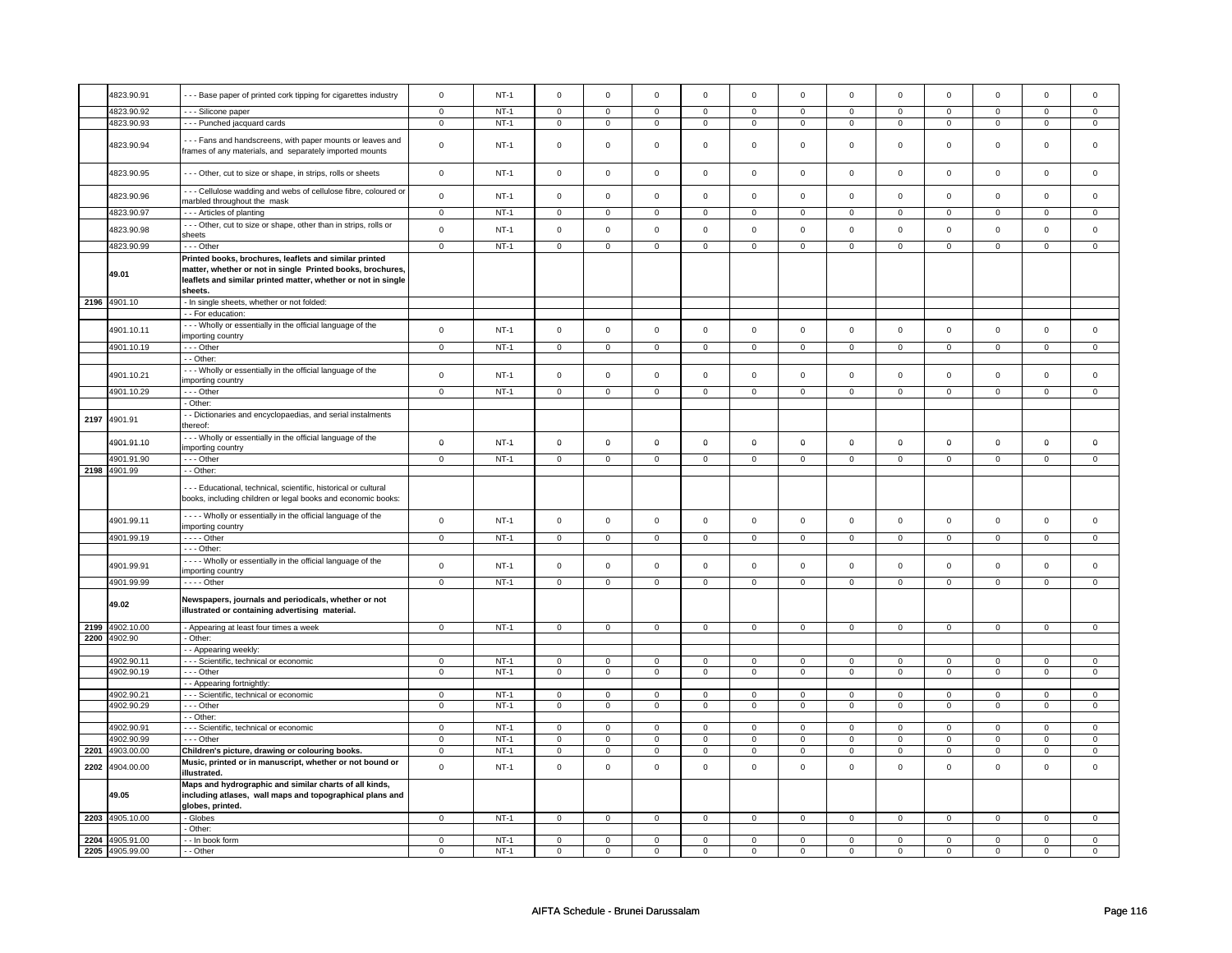|      | 2206 49.06   | Plans and drawings for architectural, engineering,<br>industrial, commercial, topographical or similar purposes,<br>being originals drawn by hand; hand-written texts;<br>photographic reproductions on sensitised paper and<br>carbon copies of the foregoing.           |                |             |                |                |                |                |                     |                |                     |                |                     |                |                |                |
|------|--------------|---------------------------------------------------------------------------------------------------------------------------------------------------------------------------------------------------------------------------------------------------------------------------|----------------|-------------|----------------|----------------|----------------|----------------|---------------------|----------------|---------------------|----------------|---------------------|----------------|----------------|----------------|
|      | 4906.00.10   | - Plans and drawings, including photographic reproduction or<br>carbon copies of plans and rawings                                                                                                                                                                        | $\mathbf 0$    | $NT-1$      | $\Omega$       | $\mathbf 0$    | $\mathbf 0$    | $\mathbf 0$    | $\mathbf 0$         | $\mathsf 0$    | $\mathbf 0$         | $\mathbf 0$    | $\mathbf 0$         | $\mathbf 0$    | $\mathbf 0$    | $\mathbf 0$    |
|      | 4906.00.90   | - Other                                                                                                                                                                                                                                                                   | $\overline{0}$ | $NT-1$      | $\overline{0}$ | $\overline{0}$ | $\overline{0}$ | $\overline{0}$ | $\overline{0}$      | $\overline{0}$ | $\overline{0}$      | $\overline{0}$ | $\overline{0}$      | $\overline{0}$ | $\overline{0}$ | $\overline{0}$ |
|      | 2207 49.07   | Unused postage, revenue or similar stamps of current or<br>new issue in the country in which they have, or will have,<br>a recognised face value; stamp-impressed paper;<br>banknotes; cheque forms; stock, share or bond<br>certificates and similar documents of title. |                |             |                |                |                |                |                     |                |                     |                |                     |                |                |                |
|      | 4907.00.10   | Banknotes, being legal tender                                                                                                                                                                                                                                             | $\mathbf 0$    | $NT-1$      | $\mathsf 0$    | $\overline{0}$ | $\mathsf 0$    | $\mathsf 0$    | $\mathsf{O}\xspace$ | $\mathbf 0$    | $\mathbf 0$         | $\mathbf 0$    | $\mathbf 0$         | $\mathsf 0$    | $\mathsf 0$    | $\mathbf 0$    |
|      | 4907.00.20   | - Unused postage stamps                                                                                                                                                                                                                                                   | $\mathbf 0$    | $NT-1$      | $\mathsf 0$    | $\mathsf 0$    | $\mathbf 0$    | $\mathbf 0$    | $\mathbf 0$         | $\mathbf 0$    | $\mathbf 0$         | $\mathbf 0$    | 0                   | 0              | $\mathbf 0$    | $\mathbf 0$    |
|      | 4907.00.30   |                                                                                                                                                                                                                                                                           | $\mathsf 0$    | $NT-1$      | $\mathbf 0$    | $\mathsf 0$    | $\mathsf 0$    | $\mathbf 0$    | $\mathsf 0$         | $\mathbf 0$    | $\mathbf 0$         | $\mathbf 0$    | $\mathbf 0$         | $\mathbf 0$    | $\mathbf 0$    | $\mathbf 0$    |
|      |              | - Revenue or similar stamps<br>Stock, share or bond certificates and similar documents of                                                                                                                                                                                 | $\pmb{0}$      |             |                | $\mathbf 0$    | $\mathbf 0$    | $\mathsf 0$    |                     |                |                     |                |                     | $\mathsf 0$    | $\mathbf 0$    | $\mathbf 0$    |
|      | 4907.00.40   | itle; cheque forms                                                                                                                                                                                                                                                        |                | $NT-1$      | $\mathsf 0$    |                |                |                | $\mathsf 0$         | $\mathsf 0$    | $\mathsf{O}\xspace$ | $\mathsf 0$    | $\mathsf{O}\xspace$ |                |                |                |
|      | 4907.00.90   | - Other                                                                                                                                                                                                                                                                   | $\mathbf 0$    | $NT-1$      | $\mathbf 0$    | $\mathbf 0$    | $\mathbf 0$    | $\mathsf 0$    | $\mathbf 0$         | $\mathbf 0$    | $\mathbf 0$         | $\mathbf{0}$   | $\mathbf{0}$        | $\mathbf 0$    | $\mathbf 0$    | $\mathbf{0}$   |
|      | 49.08        | Transfers (decalcomanias).                                                                                                                                                                                                                                                |                |             |                |                |                |                |                     |                |                     |                |                     |                |                |                |
| 2208 | 4908.10.00   | - Transfers (decalcomanias), vitrifiable                                                                                                                                                                                                                                  | $\mathbf{0}$   | <b>NT-1</b> | $\mathbf 0$    | $\mathbf{0}$   | $\mathbf 0$    | $\overline{0}$ | $\mathbf 0$         | $\mathbf{0}$   | 0                   | $\mathbf 0$    | 0                   | $\overline{0}$ | $\mathbf 0$    | $\mathbf{0}$   |
| 2209 | 4908.90.00   | - Other                                                                                                                                                                                                                                                                   | $\mathsf 0$    | $NT-1$      | $\mathbf 0$    | $\mathsf 0$    | $\mathbf 0$    | $\mathbf 0$    | $\mathsf 0$         | $\mathbf 0$    | $\mathbf 0$         | $\mathbf 0$    | 0                   | 0              | $\mathbf 0$    | $\circ$        |
|      |              | Printed or illustrated postcards; printed cards bearing                                                                                                                                                                                                                   |                |             |                |                |                |                |                     |                |                     |                |                     |                |                |                |
| 2210 | 4909.00.00   | personal greetings, messages or announcements,<br>whether or not illustrated, with or without envelopes or<br>trimmings.                                                                                                                                                  | $\mathbf 0$    | $NT-1$      | $\mathbf 0$    | $\mathsf 0$    | $\mathbf 0$    | $\mathbf 0$    | $\mathbf 0$         | $\mathbf 0$    | 0                   | 0              | 0                   | 0              | $\mathbf 0$    | 0              |
| 2211 | 4910.00.00   | Calendars of any kind, printed, including calendar blocks.                                                                                                                                                                                                                | $\mathsf 0$    | <b>NT-1</b> | $\mathsf 0$    | $\mathsf 0$    | $\mathsf 0$    | $\mathsf 0$    | $\mathsf{O}\xspace$ | $\mathbf 0$    | $\mathbf 0$         | $\mathbf 0$    | $\mathbf 0$         | $\mathbf 0$    | $\mathsf 0$    | $\mathbf 0$    |
|      | 49.11        | Other printed matter, including printed pictures and<br>photographs.                                                                                                                                                                                                      |                |             |                |                |                |                |                     |                |                     |                |                     |                |                |                |
| 2212 | 4911.10.00   | - Trade advertising material, commercial catalogues and the<br>ike                                                                                                                                                                                                        | $\mathbf 0$    | $NT-1$      | $\Omega$       | $\mathbf 0$    | $\mathbf 0$    | $\mathbf 0$    | $\mathbf 0$         | $\mathbf 0$    | $\mathbf 0$         | $\mathbf{0}$   | $\mathbf 0$         | $\mathbf 0$    | $\mathbf 0$    | $\mathbf 0$    |
|      |              | - Other:                                                                                                                                                                                                                                                                  |                |             |                |                |                |                |                     |                |                     |                |                     |                |                |                |
| 2213 | 4911.91      | - - Pictures, designs and photographs:                                                                                                                                                                                                                                    |                |             |                |                |                |                |                     |                |                     |                |                     |                |                |                |
|      |              |                                                                                                                                                                                                                                                                           |                |             |                |                |                |                |                     |                |                     |                |                     |                |                |                |
|      | 4911.91.10   | --- Anatomical or botanical instruction charts and diagrams<br>and the like                                                                                                                                                                                               | $\mathsf 0$    | $NT-1$      | $\mathsf 0$    | $\mathsf 0$    | $\mathsf 0$    | $\mathsf 0$    | $\mathsf{O}\xspace$ | $\mathsf 0$    | $\mathbf 0$         | $\mathbf 0$    | $\mathbf 0$         | $\mathsf 0$    | $\mathsf 0$    | $\mathbf 0$    |
|      | 4911.91.20   | - - - Other wall pictures and diagrams for instructional<br>purposes; pictures, designs and photographs for<br>incorporation into books, advertising circulars or commercial<br>catalogues                                                                                | $\mathsf 0$    | $NT-1$      | $\mathbf 0$    | $\mathbf 0$    | $\mathbf 0$    | $\mathbf 0$    | $\mathbf 0$         | $\mathbf 0$    | $\mathbf 0$         | $\mathbf 0$    | $\mathbf 0$         | $\mathbf 0$    | $\mathbf 0$    | $\mathbf 0$    |
|      | 4911.91.90   | $- -$ Other                                                                                                                                                                                                                                                               | $\overline{0}$ | $NT-1$      | $\overline{0}$ | $\overline{0}$ | $\overline{0}$ | $\overline{0}$ | $\overline{0}$      | $\overline{0}$ | $\overline{0}$      | $\overline{0}$ |                     |                | $\overline{0}$ | $\overline{0}$ |
|      | 2214 4911.99 | - Other:                                                                                                                                                                                                                                                                  |                |             |                |                |                |                |                     |                |                     |                | $\overline{0}$      | $\overline{0}$ |                |                |
|      |              | --- Printed cards for jewellery or for small objects of personal                                                                                                                                                                                                          |                |             |                |                |                |                |                     |                |                     |                |                     |                |                |                |
|      | 4911.99.10   | adornment or for<br>articles of personal use<br>normally carried in the pocket, in the handbag or on the<br>person                                                                                                                                                        | $\mathsf 0$    | $NT-1$      | $\mathsf 0$    | $\mathsf 0$    | $\mathsf 0$    | $\mathbf 0$    | $\mathsf{O}\xspace$ | $\mathsf 0$    | $\mathbf 0$         | $\mathbf 0$    | $\mathbf 0$         | $\mathsf 0$    | $\mathsf 0$    | $\mathsf 0$    |
|      | 4911.99.20   | - - - Printed stickers for explosives                                                                                                                                                                                                                                     | $\mathbf 0$    | $NT-1$      | $\mathbf 0$    | $\mathbf 0$    | $\mathbf 0$    | $\mathbf 0$    | $\mathbf 0$         | $\mathbf 0$    | $\mathbf 0$         | $\mathbf 0$    | $\mathbf 0$         | $\mathbf{0}$   | $\mathbf 0$    | $\mathbf 0$    |
|      | 4911.99.90   | - - - Other                                                                                                                                                                                                                                                               | $\mathsf 0$    | $NT-1$      | $\mathbf 0$    | $\mathbf 0$    | $\Omega$       | $\mathbf 0$    | $\mathbf 0$         | $\mathbf{0}$   | $\Omega$            | $\mathbf{0}$   | $\mathbf{0}$        | $\mathsf 0$    | $\Omega$       | $\mathbf 0$    |
| 2215 | 5001.00.00   | Silk-worm cocoons suitable for reeling.                                                                                                                                                                                                                                   | $\mathsf 0$    | $NT-1$      | $\mathbf 0$    | $\mathsf 0$    | $\mathbf 0$    | $\mathsf 0$    | $\mathsf 0$         | $\mathbf 0$    | $\mathbf 0$         | $\mathbf 0$    | $\mathbf 0$         | $\mathsf 0$    | $\mathsf 0$    | $\mathbf 0$    |
| 2216 | 5002.00.00   | Raw silk (not thrown).                                                                                                                                                                                                                                                    | $\mathsf 0$    | $NT-1$      | $\mathbf 0$    | $\mathsf 0$    | $\mathbf 0$    | $\mathbf 0$    | $\mathbf 0$         | $\mathbf 0$    | 0                   | $\mathbf 0$    | 0                   | $\mathbf 0$    | $\mathbf 0$    | $\mathbf 0$    |
|      | 50.03        | Silk waste (including cocoons unsuitable for reeling, yarn                                                                                                                                                                                                                |                |             |                |                |                |                |                     |                |                     |                |                     |                |                |                |
|      |              | waste and garnetted stock).                                                                                                                                                                                                                                               |                |             |                |                |                |                |                     |                |                     |                |                     |                |                |                |
| 2217 | 5003.10.00   | - Not carded or combed                                                                                                                                                                                                                                                    | $\mathbf 0$    | $NT-1$      | $\mathbf 0$    | $\mathbf 0$    | $\mathbf 0$    | $\mathbf 0$    | $\mathsf 0$         | $\mathbf 0$    | $\mathbf 0$         | $\mathbf 0$    | $\mathbf 0$         | $\mathbf 0$    | $\mathbf 0$    | $\mathbf{0}$   |
| 2218 | 5003.90.00   | - Other                                                                                                                                                                                                                                                                   | $\mathsf 0$    | $NT-1$      | $\mathbf 0$    | $\mathsf 0$    | $\mathbf 0$    | $\mathbf 0$    | $\mathsf 0$         | $\mathsf 0$    | $\mathbf 0$         | $\mathbf 0$    | $\mathbf 0$         | $\mathsf 0$    | $\mathbf 0$    | $\mathsf 0$    |
| 2219 | 5004.00.00   | Silk yarn (other than yarn spun from silk waste) not put up<br>for retail sale.                                                                                                                                                                                           | $\mathbf 0$    | $NT-1$      | $\mathbf 0$    | $\mathsf{o}$   | $\mathbf 0$    | $\mathsf 0$    | $\mathsf{O}\xspace$ | $\mathsf 0$    | $\mathbf 0$         | $\mathbf 0$    | $\mathbf 0$         | $\mathsf{o}\,$ | $\mathsf 0$    | $\mathsf 0$    |
| 2220 | 5005.00.00   | Yarn spun from silk waste, not put up for retail sale.                                                                                                                                                                                                                    | $\mathsf 0$    | $NT-1$      | $\mathsf 0$    | $\mathsf 0$    | $\mathsf 0$    | $\mathsf 0$    | $\mathsf{O}\xspace$ | $\mathsf 0$    | $\mathbf 0$         | $\mathbf 0$    | $\mathbf 0$         | $\mathsf 0$    | $\mathsf 0$    | $\mathsf 0$    |
| 2221 | 5006.00.00   | Silk yarn and yarn spun from silk waste, put up for retail<br>sale; silk-worm gut.                                                                                                                                                                                        | $\mathbf 0$    | $NT-1$      | $\mathbf 0$    | $\mathbf 0$    | $\mathbf 0$    | $\mathbf 0$    | $\mathbf 0$         | $\mathbf 0$    | $\mathbf 0$         | $\mathbf 0$    | $\mathbf 0$         | $\mathbf 0$    | $\mathbf 0$    | $\mathbf 0$    |
|      | 50.07        |                                                                                                                                                                                                                                                                           |                |             |                |                |                |                |                     |                |                     |                |                     |                |                |                |
|      |              | Woven fabrics of silk or of silk waste.                                                                                                                                                                                                                                   |                |             |                |                |                |                |                     |                |                     |                |                     |                |                |                |
| 2222 | 5007.10      | - Fabrics of noil silk:                                                                                                                                                                                                                                                   |                |             |                |                |                |                |                     |                |                     |                |                     |                |                |                |
|      | 5007.10.10   | - Bleached or unbleached                                                                                                                                                                                                                                                  | $\mathsf 0$    | $NT-1$      | $\mathbf 0$    | $\mathbf 0$    | $\mathbf 0$    | $\mathbf 0$    | $\mathsf 0$         | $\mathsf 0$    | $\mathbf 0$         | $\mathbf 0$    | $\mathbf 0$         | $\mathbf 0$    | $\mathbf 0$    | $\mathbf 0$    |
|      | 5007.10.90   | - Other                                                                                                                                                                                                                                                                   | $\mathsf 0$    | $NT-1$      | $\mathbf 0$    | $\mathsf 0$    | $\mathbf 0$    | $\mathbf 0$    | $\mathbf 0$         | $\mathbf 0$    | 0                   | $\mathbf 0$    | 0                   | 0              | $\mathbf 0$    | $\mathbf 0$    |
| 2223 | 5007.20      | - Other fabrics, containing 85% or more by weight of silk or of<br>silk waste other than noil silk:                                                                                                                                                                       |                |             |                |                |                |                |                     |                |                     |                |                     |                |                |                |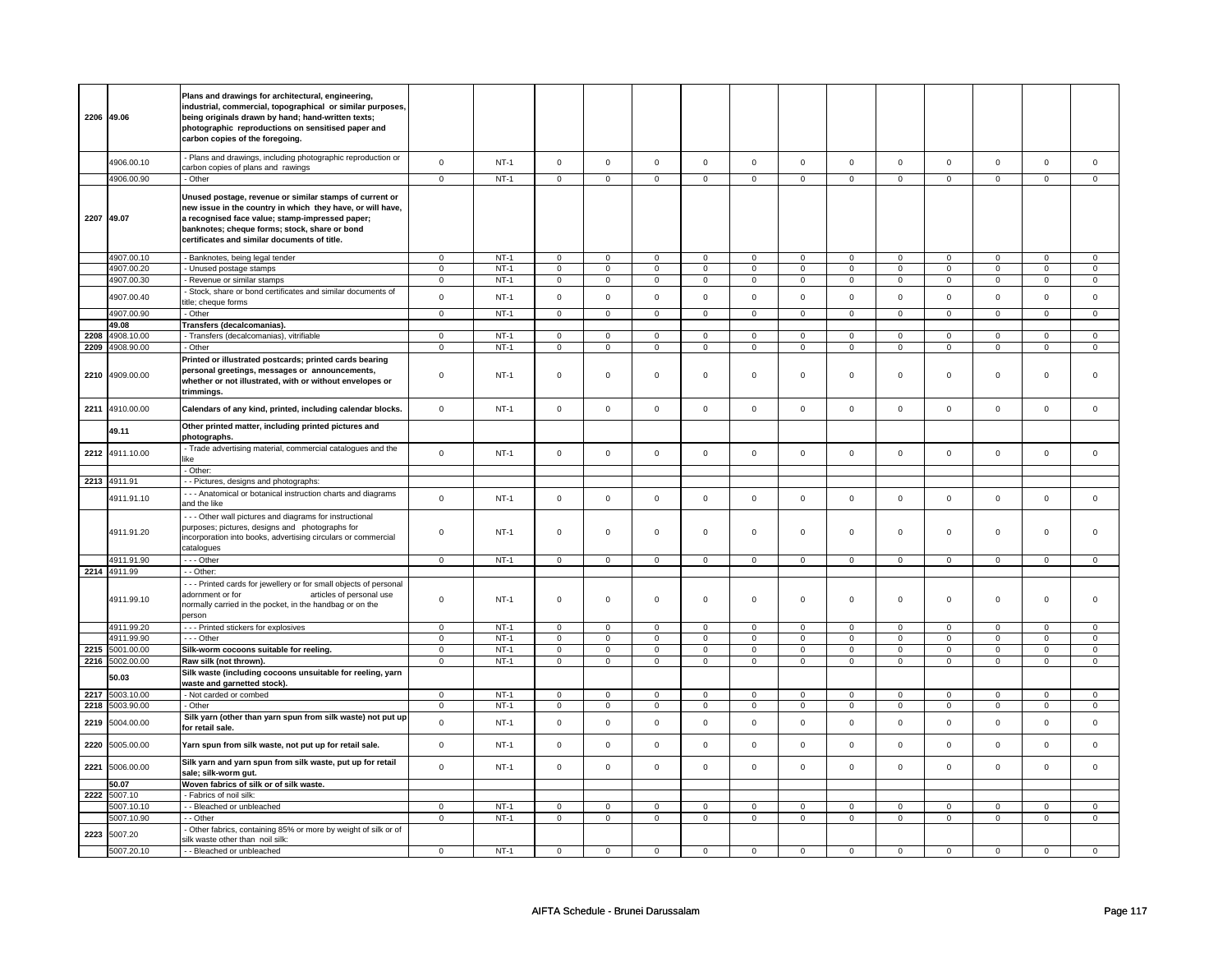|      |                 |                                                                                                                   |                |        |                |                |                     |                |                     |                |                |                |                | $\Omega$       |                |                |
|------|-----------------|-------------------------------------------------------------------------------------------------------------------|----------------|--------|----------------|----------------|---------------------|----------------|---------------------|----------------|----------------|----------------|----------------|----------------|----------------|----------------|
|      | 5007.20.90      | - - Other                                                                                                         | $\mathsf 0$    | $NT-1$ | 0              | $\Omega$       | $\Omega$            | $\Omega$       | $\Omega$            | $\Omega$       | $\Omega$       | $\Omega$       | $\Omega$       |                |                | $\mathsf 0$    |
| 2224 | 5007.90         | - Other fabrics:                                                                                                  |                |        |                |                |                     |                |                     |                |                |                |                |                |                |                |
|      | 5007.90.10      | - - Bleached or unbleached                                                                                        | $\mathbf 0$    | $NT-1$ | $\mathbf 0$    | $\mathsf 0$    | $\mathbf 0$         | $\mathbf{0}$   | $\mathbf 0$         | $\mathsf 0$    | $\mathbf 0$    | $\mathbf 0$    | $\mathsf 0$    | $\mathbf 0$    | $\mathbf 0$    | $\mathbf 0$    |
|      | 5007.90.90      | - - Other                                                                                                         | $\mathbf{0}$   | $NT-1$ | $\mathbf 0$    | $\mathbf 0$    | $\mathbf 0$         | $\mathbf 0$    | $\mathbf 0$         | $\mathbf 0$    | $\mathbf 0$    | $\mathbf 0$    | $\mathbf 0$    | $\mathbf 0$    | $\mathbf 0$    | $\mathbf 0$    |
|      | 51.01           |                                                                                                                   |                |        |                |                |                     |                |                     |                |                |                |                |                |                |                |
|      |                 | Wool, not carded or combed.                                                                                       |                |        |                |                |                     |                |                     |                |                |                |                |                |                |                |
|      |                 | - Greasy, including fleece-washed wool:                                                                           |                |        |                |                |                     |                |                     |                |                |                |                |                |                |                |
| 2225 | 5101.11.00      | - - Shorn wool                                                                                                    | $\mathbf 0$    | $NT-1$ | $\mathbf 0$    | $\mathbf 0$    | $\mathbf 0$         | $\mathbf 0$    | $\mathbf 0$         | $\mathbf 0$    | $\mathbf 0$    | $\mathbf 0$    | $\mathbf 0$    | $\mathbf 0$    | $\mathbf 0$    | 0              |
|      | 2226 5101.19.00 | $-$ Other                                                                                                         | $\overline{0}$ | $NT-1$ | $\overline{0}$ | $\overline{0}$ | $\overline{0}$      | $\overline{0}$ | $\overline{0}$      | $\overline{0}$ | $\overline{0}$ | $\overline{0}$ | $\overline{0}$ | $\overline{0}$ | $\overline{0}$ | $\overline{0}$ |
|      |                 | - Degreased, not carbonised:                                                                                      |                |        |                |                |                     |                |                     |                |                |                |                |                |                |                |
|      |                 |                                                                                                                   |                |        |                |                |                     |                |                     |                |                |                |                |                |                |                |
| 2227 | 5101.21.00      | - - Shorn wool                                                                                                    | $\mathbf 0$    | $NT-1$ | $\mathbf 0$    | $\mathbf 0$    | $\mathbf 0$         | $\mathbf 0$    | $\mathbf 0$         | $\mathbf 0$    | $\mathbf 0$    | $\mathbf 0$    | $\mathbf 0$    | $\mathbf 0$    | $\Omega$       | $\mathbf 0$    |
| 2228 | 5101.29.00      | - - Other                                                                                                         | $\overline{0}$ | $NT-1$ | $\mathsf 0$    | $\mathbf 0$    | $\mathbf 0$         | $\mathbf 0$    | 0                   | $\mathbf 0$    | $\mathsf 0$    | $\mathsf 0$    | $\mathsf 0$    | $\mathsf 0$    | $\mathsf 0$    | $\mathsf 0$    |
| 2229 | 5101.30.00      | - Carbonised                                                                                                      | $\,0\,$        | $NT-1$ | $\mathbf 0$    | $\mathbf 0$    | $\mathsf{O}\xspace$ | $\mathbf 0$    | $\mathsf{O}\xspace$ | $\mathbf 0$    | $\mathsf 0$    | $\mathsf 0$    | $\mathsf 0$    | $\mathsf 0$    | $\mathbf 0$    | $\mathbf 0$    |
|      |                 |                                                                                                                   |                |        |                |                |                     |                |                     |                |                |                |                |                |                |                |
|      | 51.02           | Fine or coarse animal hair, not carded or combed.                                                                 |                |        |                |                |                     |                |                     |                |                |                |                |                |                |                |
|      |                 |                                                                                                                   |                |        |                |                |                     |                |                     |                |                |                |                |                |                |                |
|      |                 | - Fine animal hair:                                                                                               |                |        |                |                |                     |                |                     |                |                |                |                |                |                |                |
| 2230 | 5102.11.00      | - - Of Kashmir (cashmere) goats                                                                                   | $\mathsf 0$    | $NT-1$ | $\mathsf 0$    | $\mathbf 0$    | $\mathsf 0$         | $\mathsf 0$    | $\mathsf 0$         | $\mathsf 0$    | $\mathbf 0$    | $\mathbf 0$    | $\mathbf 0$    | $\mathbf 0$    | $\Omega$       | $\mathsf 0$    |
| 2231 | 5102.19.00      | - - Other                                                                                                         | $\,0\,$        | $NT-1$ | $\mathbf 0$    | $\mathbf 0$    | $\mathbf 0$         | $\mathbf 0$    | $\mathbf 0$         | $\mathbf 0$    | $\mathbf 0$    | $\mathsf 0$    | $\mathsf 0$    | $\mathsf 0$    | $\mathbf 0$    | $\mathsf 0$    |
| 2232 | 5102.20.00      | - Coarse animal hair                                                                                              | $\mathbf 0$    | $NT-1$ | $\mathsf 0$    | $\mathsf 0$    | $\mathsf 0$         | $\mathbf 0$    | $\mathsf 0$         | $\mathsf 0$    | $\mathbf 0$    | $\mathbf 0$    | $\mathsf 0$    | $\mathbf 0$    | $\mathsf 0$    | $\mathbf 0$    |
|      |                 |                                                                                                                   |                |        |                |                |                     |                |                     |                |                |                |                |                |                |                |
|      | 51.03           | Waste of wool or of fine or coarse animal hair, including<br>yarn waste but excluding garnetted stock.            |                |        |                |                |                     |                |                     |                |                |                |                |                |                |                |
| 2233 | 5103.10.00      | - Noils of wool or of fine animal hair                                                                            | $\overline{0}$ | $NT-1$ | $\overline{0}$ | $\overline{0}$ | $\mathbf 0$         | $\mathbf 0$    | $\mathbf 0$         | $\overline{0}$ | $\mathbf 0$    | $\overline{0}$ | $\overline{0}$ | $\overline{0}$ | $\mathbf 0$    | $\overline{0}$ |
| 2234 | 5103.20.00      | - Other waste of wool or of fine animal hair                                                                      | $\mathbf 0$    | $NT-1$ | $\mathsf 0$    | $\mathbf 0$    | $\mathsf 0$         | $\mathsf 0$    | $\mathsf 0$         | $\mathsf 0$    | $\mathbf 0$    | $\mathbf 0$    | $\mathsf 0$    | $\mathbf 0$    | $\mathsf 0$    | $\mathbf 0$    |
| 2235 | 5103.30.00      | - Waste of coarse animal hair                                                                                     | $\mathbf 0$    | $NT-1$ | $\mathsf 0$    | $\mathsf 0$    | $\mathsf 0$         | $\mathbf 0$    | $\mathsf 0$         | $\mathsf 0$    | $\mathsf 0$    | $\mathsf 0$    | $\mathsf 0$    | $\mathsf 0$    | $\mathbf 0$    | $\mathsf 0$    |
|      |                 |                                                                                                                   |                |        |                |                |                     |                |                     |                |                |                |                |                |                |                |
| 2236 | 5104.00.00      | Garnetted stock of wool or of fine or coarse animal hair.                                                         | $\pmb{0}$      | $NT-1$ | $\mathsf 0$    | $\mathsf 0$    | $\mathsf 0$         | $\mathsf 0$    | $\mathsf{O}\xspace$ | $\mathsf 0$    | $\mathbf 0$    | $\mathsf 0$    | $\mathbf 0$    | $\mathsf 0$    | $\mathbf 0$    | $\mathbf 0$    |
|      | 51.05           | Wool and fine or coarse animal hair, carded or combed<br>(including combed wool in fragments).                    |                |        |                |                |                     |                |                     |                |                |                |                |                |                |                |
| 2237 | 5105.10.00      | - Carded wool                                                                                                     | $\overline{0}$ | $NT-1$ | 0              | $\overline{0}$ | $\mathbf 0$         | $\mathbf{0}$   | $\mathbf 0$         | $\overline{0}$ | $\mathbf 0$    | $\overline{0}$ | $\mathbf 0$    | $\overline{0}$ | $\mathbf 0$    | $\mathbf 0$    |
|      |                 | Wool tops and other combed wool:                                                                                  |                |        |                |                |                     |                |                     |                |                |                |                |                |                |                |
|      |                 |                                                                                                                   |                |        |                |                |                     |                |                     |                |                |                |                |                |                |                |
| 2238 | 5105.21.00      | - - Combed wool in fragments                                                                                      | $\mathbf 0$    | $NT-1$ | $\mathbf 0$    | $\mathsf 0$    | $\mathbf 0$         | $\mathbf 0$    | $\mathbf 0$         | $\mathsf 0$    | $\mathbf 0$    | $\mathbf 0$    | $\mathsf 0$    | $\mathbf 0$    | $\mathbf 0$    | $\mathbf 0$    |
| 2239 | 5105.29.00      | - - Other                                                                                                         | $\,0\,$        | $NT-1$ | $\mathbf 0$    | $\mathbf 0$    | $\mathbf 0$         | $\mathbf 0$    | $\mathsf{O}\xspace$ | $\mathsf 0$    | $\mathbf 0$    | $\mathbf 0$    | $\mathsf 0$    | $\mathsf 0$    | $\mathbf 0$    | $\mathbf 0$    |
|      |                 | - Fine animal hair, carded or combed:                                                                             |                |        |                |                |                     |                |                     |                |                |                |                |                |                |                |
| 2240 | 5105.31.00      | - - Of Kashmir (cashmere) goats                                                                                   | $\mathbf 0$    | $NT-1$ | $\mathsf 0$    | $\mathsf 0$    | $\mathsf 0$         | $\mathbf 0$    | $\mathsf 0$         | $\mathsf 0$    | $\mathsf 0$    | $\mathbf 0$    | $\mathsf 0$    | $\mathbf 0$    | $\mathbf 0$    | $\mathbf 0$    |
| 2241 | 5105.39.00      | - Other                                                                                                           | $\mathbf 0$    | $NT-1$ | $\mathbf 0$    | $\mathsf 0$    | $\mathbf 0$         | $\mathbf 0$    | $\mathbf 0$         | $\mathsf 0$    | $\mathbf 0$    | $\mathbf 0$    | $\mathsf 0$    | $\mathsf 0$    | $\mathbf 0$    | $\mathbf 0$    |
|      |                 |                                                                                                                   |                |        |                |                |                     |                |                     |                |                |                |                |                |                |                |
| 2242 | 5105.40.00      | - Coarse animal hair, carded or combed                                                                            | $\mathbf 0$    | $NT-1$ | $\mathbf 0$    | $\mathbf 0$    | $\mathbf 0$         | $\mathbf 0$    | $\mathbf 0$         | $\mathbf 0$    | $\mathbf 0$    | $\mathbf 0$    | $\mathbf 0$    | $\mathbf 0$    | $\mathbf 0$    | $\mathbf 0$    |
|      | 51.06           | Yarn of carded wool, not put up for retail sale.                                                                  |                |        |                |                |                     |                |                     |                |                |                |                |                |                |                |
| 2243 | 5106.10.00      | - Containing 85% or more by weight of wool                                                                        | $\overline{0}$ | $NT-1$ | $\mathbf 0$    | $\mathbf 0$    | $\mathsf 0$         | $\mathsf 0$    | $\mathsf 0$         | $\overline{0}$ | $\mathbf 0$    | $\mathbf 0$    | $\mathbf 0$    | $\overline{0}$ | $\mathbf 0$    | $\mathsf 0$    |
| 2244 | 5106.20.00      | - Containing less than 85% by weight of wool                                                                      | $\,0\,$        | $NT-1$ | $\,0\,$        | $\mathbf 0$    | $\mathbf 0$         | $\mathbf 0$    | $\mathbf 0$         | 0              | $\mathbf 0$    | $\mathbf 0$    | $\mathsf 0$    | $\mathsf 0$    | $\mathbf 0$    | $\mathbf 0$    |
|      | 51.07           | Yarn of combed wool, not put up for retail sale.                                                                  |                |        |                |                |                     |                |                     |                |                |                |                |                |                |                |
|      |                 |                                                                                                                   |                |        |                |                |                     |                |                     |                |                |                |                |                |                |                |
| 2245 | 5107.10.00      | - Containing 85% or more by weight of wool                                                                        | $\circ$        | $NT-1$ | $\mathbf 0$    | $\mathbf{0}$   | $\mathbf 0$         | $\mathbf{0}$   | $\mathbf 0$         | $\mathbf{0}$   | $\mathbf 0$    | $\mathbf 0$    | $\mathsf 0$    | $\mathbf 0$    | $\mathbf 0$    | $\mathbf 0$    |
| 2246 | 5107.20.00      | - Containing less than 85% by weight of wool                                                                      | $\mathsf 0$    | $NT-1$ | $\mathbf 0$    | $\mathsf 0$    | $\mathsf 0$         | $\mathbf 0$    | $\mathsf 0$         | $\mathsf 0$    | $\mathbf 0$    | $\mathbf 0$    | $\mathsf 0$    | $\mathbf 0$    | $\mathbf 0$    | $\mathbf 0$    |
|      |                 | Yarn of fine animal hair (carded or combed), not put up for                                                       |                |        |                |                |                     |                |                     |                |                |                |                |                |                |                |
|      | 51.08           | retail sale.                                                                                                      |                |        |                |                |                     |                |                     |                |                |                |                |                |                |                |
| 2247 | 5108.10.00      | - Carded                                                                                                          | $\mathsf 0$    | $NT-1$ | $\mathbf 0$    | $\mathbf 0$    | $\mathbf 0$         | $\mathbf 0$    | $\mathbf 0$         | $\mathsf 0$    | $\mathbf 0$    | $\mathbf 0$    | $\mathbf 0$    | $\mathsf 0$    | $\mathbf 0$    | $\mathbf 0$    |
|      |                 |                                                                                                                   |                |        |                |                |                     |                |                     |                |                |                |                |                |                |                |
|      | 2248 5108.20.00 | - Combed                                                                                                          | $\mathbf 0$    | $NT-1$ | $\mathsf 0$    | $\mathsf 0$    | $\mathbf 0$         | $\mathsf 0$    | $\mathbf 0$         | $\mathsf 0$    | $\mathsf 0$    | $\mathsf 0$    | $\mathsf 0$    | $\mathsf 0$    | 0              | $\mathbf 0$    |
|      | 51.09           | Yarn of wool or of fine animal hair, put up for retail sale.                                                      |                |        |                |                |                     |                |                     |                |                |                |                |                |                |                |
| 2249 | 5109.10.00      | - Containing 85% or more by weight of wool or fine animal hair                                                    | $\mathbf 0$    | $NT-1$ | $\mathsf 0$    | $\mathbf 0$    | $\mathsf 0$         | $\mathbf 0$    | $\mathsf 0$         | $\mathsf 0$    | $\mathsf 0$    | $\mathbf 0$    | $\mathsf 0$    | $\mathbf 0$    | $\mathsf 0$    | $\mathbf 0$    |
| 2250 | 5109.90.00      | - Other                                                                                                           | $\mathsf 0$    | $NT-1$ | $\mathsf 0$    | $\mathsf 0$    | $\mathsf 0$         | $\mathsf 0$    | $\mathsf 0$         | $\mathsf 0$    | $\mathsf 0$    | $\mathsf 0$    | $\mathsf 0$    | $\mathbf 0$    | $\mathsf 0$    | $\mathsf{O}$   |
| 2251 | 5110.00.00      | Yarn of coarse animal hair or of horsehair (including<br>gimped horsehair yarn), whether or not put up for retail | $\mathbf 0$    | $NT-1$ | $\mathsf 0$    | $\mathbf 0$    | $\mathbf 0$         | $\mathsf 0$    | $\mathbf 0$         | $\mathsf 0$    | $\mathsf 0$    | $\mathbf 0$    | $\mathbf 0$    | 0              | $\mathsf 0$    | $\mathbf 0$    |
|      | 51.11           | sale.<br>Woven fabrics of carded wool or of carded fine animal                                                    |                |        |                |                |                     |                |                     |                |                |                |                |                |                |                |
|      |                 | hair.                                                                                                             |                |        |                |                |                     |                |                     |                |                |                |                |                |                |                |
|      |                 | - Containing 85% or more by weight of wool or of fine animal                                                      |                |        |                |                |                     |                |                     |                |                |                |                |                |                |                |
|      |                 | hair:                                                                                                             |                |        |                |                |                     |                |                     |                |                |                |                |                |                |                |
|      | 2252 5111.11    | -- Of a weight not exceeding 300 g/m2:                                                                            |                |        |                |                |                     |                |                     |                |                |                |                |                |                |                |
|      | 5111.11.10      | --- Unbleached                                                                                                    | $\mathbf 0$    | $NT-1$ | $\mathbf 0$    | $\mathbf 0$    | $\mathbf 0$         | $\mathbf 0$    | $\mathbf 0$         | $\mathbf 0$    | $\mathbf 0$    | $\mathbf 0$    | $\mathbf 0$    | $\mathbf 0$    | $\mathbf 0$    | $\mathbf 0$    |
|      | 5111.11.90      | --- Other                                                                                                         | $\mathsf 0$    | $NT-1$ | $\mathsf 0$    | $\mathsf 0$    | $\mathsf 0$         | $\mathbf 0$    | $\mathsf 0$         | $\mathsf 0$    | $\mathbf 0$    | $\mathbf 0$    | $\mathsf 0$    | $\mathbf 0$    | $\mathsf 0$    | $\mathbf 0$    |
|      | 2253 5111.19    | - - Other:                                                                                                        |                |        |                |                |                     |                |                     |                |                |                |                |                |                |                |
|      |                 |                                                                                                                   |                |        |                |                |                     |                |                     |                |                |                |                |                |                |                |
|      | 5111.19.10      | --- Unbleached                                                                                                    | $\mathbf{0}$   | $NT-1$ | $\mathbf 0$    | $\mathbf{0}$   | $\mathbf 0$         | $\mathbf 0$    | 0                   | $\mathbf 0$    | $\mathbf 0$    | $\mathbf 0$    | $\mathbf 0$    | $\mathbf 0$    | $\mathbf 0$    | $\mathbf{0}$   |
|      | 5111.19.90      | --- Other                                                                                                         | $\mathbf 0$    | $NT-1$ | $\mathbf 0$    | $\mathsf 0$    | $\mathbf 0$         | $\mathbf 0$    | $\mathbf 0$         | $\mathsf 0$    | $\mathbf 0$    | $\mathbf 0$    | 0              | $\mathbf 0$    | $\mathbf 0$    | $\mathbf 0$    |
| 2254 | 5111.20         | Other, mixed mainly or solely with man-made filaments:                                                            |                |        |                |                |                     |                |                     |                |                |                |                |                |                |                |
|      | 5111.20.10      | - - Unbleached                                                                                                    | $\mathsf 0$    | $NT-1$ | $\mathsf 0$    | $\mathbf 0$    | $\mathbf 0$         | $\mathsf 0$    | $\mathsf 0$         | $\mathsf 0$    | $\mathsf 0$    | $\mathbf 0$    | $\mathsf 0$    | $\mathbf 0$    | $\Omega$       | $\mathsf 0$    |
|      | 5111.20.90      | - - Other                                                                                                         | $\mathbf 0$    | $NT-1$ | 0              | 0              | $\mathbf 0$         |                | $\mathbf 0$         | 0              |                | $\mathbf 0$    | 0              | $\mathbf 0$    | 0              | $\mathbf 0$    |
|      |                 |                                                                                                                   |                |        |                |                |                     | $\mathbf 0$    |                     |                | $\mathbf 0$    |                |                |                |                |                |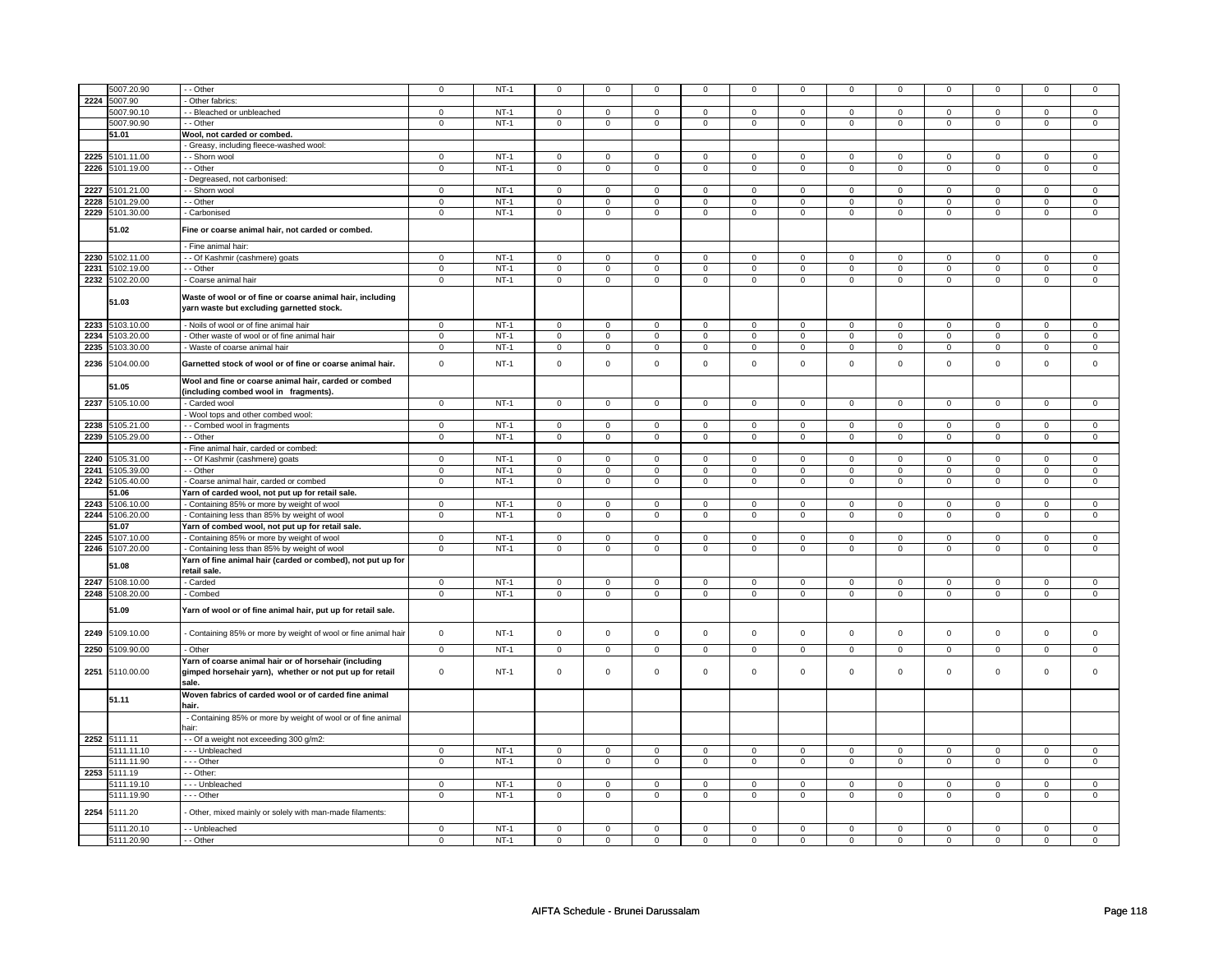| 2255<br>5111.30<br>Other, mixed mainly or solely with man-made staple fibres:<br>$NT-1$<br>5111.30.10<br>- Unbleached<br>$\mathbf 0$<br>0<br>$\mathbf 0$<br>$\mathbf 0$<br>$\mathbf 0$<br>$\mathbf 0$<br>$\mathbf 0$<br>$\mathbf 0$<br>$\mathbf 0$<br>$\mathbf 0$<br>$\mathbf 0$<br>$\mathbf 0$<br>0<br>5111.30.90<br>- Other<br>$\overline{0}$<br>$NT-1$<br>$\overline{0}$<br>$\overline{0}$<br>$\overline{0}$<br>$\overline{0}$<br>$\overline{0}$<br>$\overline{0}$<br>$\overline{0}$<br>$\overline{0}$<br>$\overline{0}$<br>$\overline{0}$<br>$\overline{0}$<br>$\overline{0}$<br>2256 5111.90<br>Other:<br>5111.90.10<br>- Unbleached<br>$\mathsf 0$<br>$NT-1$<br>$\mathsf 0$<br>$\mathsf 0$<br>$\mathbf 0$<br>$\mathsf 0$<br>$\mathbf{0}$<br>$\mathbf{0}$<br>$\mathbf 0$<br>$\mathbf 0$<br>$\mathbf 0$<br>$\mathbf 0$<br>$\mathbf 0$<br>$\mathbf 0$<br>5111.90.90<br>- - Other<br>$NT-1$<br>$\overline{0}$<br>$\overline{0}$<br>$\overline{0}$<br>$\overline{0}$<br>$\overline{0}$<br>$\overline{0}$<br>$\overline{0}$<br>$\overline{0}$<br>$\overline{0}$<br>$\overline{0}$<br>$\overline{0}$<br>$\mathsf 0$<br>$\overline{0}$<br>Woven fabrics of combed wool or of combed fine animal<br>51.12<br>hair<br>- Containing 85% or more by weight of wool or of fine animal<br>hair:<br>2257 5112.11<br>- - Of a weight not exceeding 200 g/m2:<br>5112.11.10<br>$\overline{0}$<br>$NT-1$<br>$\overline{0}$<br>$\overline{0}$<br>$\overline{0}$<br>$\overline{0}$<br>$\overline{0}$<br>--- Unbleached<br>$\mathbf 0$<br>$\mathbf 0$<br>$\mathbf 0$<br>$\mathbf 0$<br>$\mathbf 0$<br>$\mathbf 0$<br>$\mathbf{0}$<br>5112.11.90<br>$--$ Other<br>$\overline{0}$<br>$NT-1$<br>$\overline{0}$<br>$\overline{0}$<br>$\overline{0}$<br>$\overline{0}$<br>$\overline{0}$<br>$\overline{0}$<br>$\overline{0}$<br>$\overline{0}$<br>$\overline{0}$<br>$\overline{0}$<br>$\overline{0}$<br>$\overline{0}$<br>2258 5112.19<br>- Other:<br>5112.19.10<br>- - - Unbleached<br>$\mathbf 0$<br>$NT-1$<br>$\mathsf 0$<br>$\mathsf 0$<br>$\mathsf 0$<br>$\mathsf 0$<br>$\mathsf 0$<br>$\mathbf 0$<br>0<br>0<br>$\mathbf 0$<br>0<br>0<br>$\mathbf 0$<br>5112.19.90<br>--- Other<br>$\mathsf 0$<br>$NT-1$<br>$\mathbf 0$<br>$\mathbf 0$<br>$\mathbf 0$<br>$\mathbf 0$<br>$\mathbf 0$<br>$\mathbf 0$<br>$\mathsf 0$<br>$\mathbf 0$<br>$\mathbf 0$<br>$\mathbf 0$<br>$\mathbf 0$<br>$\mathbf 0$<br>2259 5112.20<br>Other, mixed mainly or solely with man-made filaments:<br>5112.20.10<br>- - Unbleached<br>$\mathsf 0$<br>$NT-1$<br>$\mathsf 0$<br>$\mathsf 0$<br>$\mathsf 0$<br>$\mathsf{O}$<br>$\mathsf 0$<br>$\mathsf 0$<br>$\mathsf 0$<br>$\mathbf 0$<br>$\mathbf 0$<br>$\mathbf 0$<br>$\mathsf 0$<br>$\mathbf 0$<br>5112.20.90<br>$NT-1$<br>$\mathbf 0$<br>$\mathbf 0$<br>- - Other<br>$\mathbf 0$<br>$\mathbf 0$<br>$\mathbf 0$<br>0<br>$\mathbf 0$<br>$\mathbf 0$<br>$\mathbf 0$<br>$\mathbf 0$<br>$\mathbf 0$<br>$\mathbf 0$<br>0<br>2260 5112.30<br>Other, mixed mainly or solely with man-made staple fibres:<br>5112.30.10<br>- Unbleached<br>$\mathsf 0$<br>$NT-1$<br>$\mathsf 0$<br>$\mathbf 0$<br>$\mathsf 0$<br>$\mathbf 0$<br>$\mathsf 0$<br>$\mathbf 0$<br>$\mathbf 0$<br>$\mathsf 0$<br>$\mathbf 0$<br>$\mathbf 0$<br>$\mathbf 0$<br>0<br>5112.30.90<br>$-$ Other<br>$\overline{0}$<br>$NT-1$<br>$\overline{0}$<br>$\overline{0}$<br>$\overline{0}$<br>$\overline{0}$<br>$\overline{0}$<br>$\overline{0}$<br>$\overline{0}$<br>$\overline{0}$<br>$\overline{0}$<br>$\overline{0}$<br>$\overline{0}$<br>$\mathbf{0}$<br>2261 5112.90<br>Other:<br>5112.90.10<br>- Unbleached<br>$\overline{0}$<br>$NT-1$<br>$\overline{0}$<br>$\overline{0}$<br>$\overline{0}$<br>$\overline{0}$<br>$\overline{0}$<br>$\overline{0}$<br>$\overline{0}$<br>$\overline{0}$<br>$\overline{0}$<br>$\overline{0}$<br>$\overline{0}$<br>$\overline{0}$<br>5112.90.90<br>$NT-1$<br>- - Other<br>0<br>$\mathbf 0$<br>$\mathbf 0$<br>$\mathbf 0$<br>$\mathbf 0$<br>0<br>$\mathbf 0$<br>0<br>$\mathbf 0$<br>0<br>$\mathbf 0$<br>0<br>$\mathbf 0$<br>$\mathsf 0$<br>$NT-1$<br>$\mathsf 0$<br>$\mathsf 0$<br>$\mathsf{O}\xspace$<br>$\mathsf 0$<br>$\mathsf{O}\xspace$<br>$\mathsf 0$<br>$\mathsf{O}\xspace$<br>$\mathsf 0$<br>$\mathsf 0$<br>$\mathbf 0$<br>$\mathsf 0$<br>2262<br>5113.00.00<br>Woven fabrics of coarse animal hair or of horsehair.<br>$\mathbf 0$<br>2263<br>5201.00.00<br>$\mathbf 0$<br>$NT-1$<br>Cotton, not carded or combed.<br>$\mathbf 0$<br>$\mathbf 0$<br>$\mathbf 0$<br>$\mathbf 0$<br>$\mathbf 0$<br>$\mathbf 0$<br>$\mathbf 0$<br>$\mathbf 0$<br>$\mathbf 0$<br>$\mathbf 0$<br>$\mathbf 0$<br>$\mathbf 0$<br>52.02<br>Cotton waste (including yarn waste and garnetted stock)<br>2264 5202.10.00<br>- Yarn waste (including thread waste)<br>$\overline{0}$<br>$NT-1$<br>$\overline{0}$<br>$\overline{0}$<br>$\overline{0}$<br>$\overline{0}$<br>$\overline{0}$<br>$\overline{0}$<br>$\overline{0}$<br>$\overline{0}$<br>$\overline{0}$<br>$\overline{0}$<br>$\overline{0}$<br>$\overline{0}$<br>- Other:<br>5202.91.00<br>$\mathsf 0$<br>$NT-1$<br>$\mathsf 0$<br>$\mathsf 0$<br>$\mathbf 0$<br>$\mathsf 0$<br>$\mathsf{O}\xspace$<br>$\mathsf 0$<br>$\mathbf 0$<br>$\mathsf 0$<br>$\mathsf 0$<br>$\mathbf 0$<br>$\mathsf 0$<br>2265<br>- Garnetted stock<br>$\mathbf 0$<br>2266<br>5202.99.00<br>- - Other<br>$\mathbf 0$<br>$NT-1$<br>$\mathbf 0$<br>$\mathbf 0$<br>$\mathbf 0$<br>$\mathbf 0$<br>$\mathbf 0$<br>$\mathbf 0$<br>$\Omega$<br>$\mathbf 0$<br>$\mathbf 0$<br>$\mathbf 0$<br>$\Omega$<br>$\mathbf 0$<br>2267 5203.00.00<br>Cotton, carded or combed.<br>$\mathbf 0$<br>$NT-1$<br>$\mathsf 0$<br>$\mathsf 0$<br>$\mathsf 0$<br>$\mathsf 0$<br>$\mathsf 0$<br>$\mathsf 0$<br>$\mathsf{O}\xspace$<br>$\mathsf 0$<br>$\mathsf 0$<br>$\mathbf 0$<br>$\mathsf 0$<br>$\mathbf 0$<br>52.04<br>Cotton sewing thread, whether or not put up for retail sale.<br>- Not put up for retail sale:<br>2268<br>5204.11.00<br>- Containing 85% or more by weight of cotton<br>$\mathsf 0$<br>$NT-1$<br>$\mathbf 0$<br>$\mathsf 0$<br>$\mathsf 0$<br>$\mathsf 0$<br>$\mathsf 0$<br>$\mathbf 0$<br>$\mathbf 0$<br>$\mathbf 0$<br>$\mathbf 0$<br>$\mathbf 0$<br>0<br>$\mathbf 0$<br>2269<br>5204.19.00<br>$\overline{0}$<br>$NT-1$<br>$\overline{0}$<br>$\overline{0}$<br>$\overline{0}$<br>$\overline{0}$<br>$\overline{0}$<br>$\overline{0}$<br>$\overline{0}$<br>$\overline{0}$<br>$\overline{0}$<br>$\overline{0}$<br>$\overline{0}$<br>$\overline{0}$<br>- - Other<br>2270 5204.20.00<br>- Put up for retail sale<br>$\mathsf 0$<br>$NT-1$<br>$\mathbf 0$<br>$\mathbf 0$<br>$\mathbf 0$<br>$\mathbf 0$<br>$\mathbf 0$<br>$\mathbf 0$<br>$\mathbf{0}$<br>$\mathbf 0$<br>$\mathbf 0$<br>$\mathbf 0$<br>$\mathbf 0$<br>$\mathbf 0$<br>Cotton yarn (other than sewing thread), containing 85% or<br>52.05<br>more by weight of cotton, not put up for retail sale.<br>- Single yarn, of uncombed fibres:<br>- - Measuring 714.29 decitex or more (not exceeding 14 metric<br>5205.11.00<br>$\mathsf 0$<br>$NT-1$<br>$\mathsf 0$<br>$\mathsf 0$<br>$\mathsf{O}\xspace$<br>$\mathsf 0$<br>$\mathsf{O}\xspace$<br>$\mathsf 0$<br>$\mathbf 0$<br>$\mathsf 0$<br>$\mathsf 0$<br>$\mathbf 0$<br>$\mathsf 0$<br>$\mathsf 0$<br>2271<br>number)<br>- Measuring less than 714.29 decitex but not less than<br>$\mathbf 0$<br>$\mathsf{O}\xspace$<br>$\mathsf 0$<br>$\mathsf{O}\xspace$<br>$\mathsf 0$<br>$\mathsf 0$<br>$\mathsf{O}\xspace$<br>$\mathsf 0$<br>$\mathsf 0$<br>2272 5205.12.00<br>$NT-1$<br>$\mathsf 0$<br>$\mathbf 0$<br>$\mathbf 0$<br>$\mathsf 0$<br>232.56 decitex (exceeding 14 metric number but not<br>exceeding 43 metric number)<br>- Measuring less than 232.56 decitex but not less than<br>2273 5205.13.00<br>192.31 decitex (exceeding 43 metric number but not<br>$\mathsf 0$<br>$NT-1$<br>$\mathsf 0$<br>$\mathbf 0$<br>$\mathsf 0$<br>$\mathbf 0$<br>$\mathsf 0$<br>$\mathbf 0$<br>$\mathsf 0$<br>$\mathbf 0$<br>$\mathsf 0$<br>$\mathbf 0$<br>$\mathbf 0$<br>$\mathsf 0$<br>exceeding 52 metric number)<br>- Measuring less than 192.31 decitex but not less than 125<br>$\mathbf 0$<br>$NT-1$<br>$\mathbf 0$<br>$\mathbf 0$<br>$\mathbf 0$<br>2274<br>5205.14.00<br>decitex (exceeding 52 metric number but not exceeding 80<br>$\Omega$<br>$\mathbf 0$<br>$\mathbf 0$<br>$\mathbf 0$<br>$\mathbf 0$<br>$\mathbf 0$<br>$\mathbf 0$<br>$\mathbf 0$<br>$\mathbf 0$<br>metric number)<br>- Measuring less than 125 decitex (exceeding 80 metric<br>$\mathsf 0$<br>2275 5205.15.00<br>$NT-1$<br>$\mathsf 0$<br>$\mathsf 0$<br>$\mathbf 0$<br>$\mathbf 0$<br>$\mathbf 0$<br>$\mathbf 0$<br>$\mathbf 0$<br>$\mathbf 0$<br>$\mathbf 0$<br>$\mathbf 0$<br>$\mathbf 0$<br>$\mathbf 0$<br>number)<br>- Single yarn, of combed fibres:<br>- Measuring 714.29 decitex or more (not exceeding 14 metric<br>2276 5205.21.00<br>$\mathbf 0$<br>$\mathsf 0$<br>$\mathsf 0$<br>$\mathsf 0$<br>$\mathsf 0$<br>$\mathsf 0$<br>$NT-1$<br>$\mathsf 0$<br>$\mathsf 0$<br>$\mathsf 0$<br>$\mathbf 0$<br>$\mathsf 0$<br>$\mathbf 0$<br>$\mathsf 0$<br>number)<br>- Measuring less than 714.29 decitex but not less than<br>$\mathbf 0$<br>2277 5205.22.00<br>232.56 decitex (exceeding 14 metric number but not<br>$NT-1$<br>$\mathbf 0$<br>0<br>$\mathbf 0$<br>0<br>$\mathbf 0$<br>$\mathbf 0$<br>$\mathbf 0$<br>0<br>0<br>0<br>0<br>0<br>exceeding 43 metric number) |  |  |  |  |  |  |  |  |  |
|------------------------------------------------------------------------------------------------------------------------------------------------------------------------------------------------------------------------------------------------------------------------------------------------------------------------------------------------------------------------------------------------------------------------------------------------------------------------------------------------------------------------------------------------------------------------------------------------------------------------------------------------------------------------------------------------------------------------------------------------------------------------------------------------------------------------------------------------------------------------------------------------------------------------------------------------------------------------------------------------------------------------------------------------------------------------------------------------------------------------------------------------------------------------------------------------------------------------------------------------------------------------------------------------------------------------------------------------------------------------------------------------------------------------------------------------------------------------------------------------------------------------------------------------------------------------------------------------------------------------------------------------------------------------------------------------------------------------------------------------------------------------------------------------------------------------------------------------------------------------------------------------------------------------------------------------------------------------------------------------------------------------------------------------------------------------------------------------------------------------------------------------------------------------------------------------------------------------------------------------------------------------------------------------------------------------------------------------------------------------------------------------------------------------------------------------------------------------------------------------------------------------------------------------------------------------------------------------------------------------------------------------------------------------------------------------------------------------------------------------------------------------------------------------------------------------------------------------------------------------------------------------------------------------------------------------------------------------------------------------------------------------------------------------------------------------------------------------------------------------------------------------------------------------------------------------------------------------------------------------------------------------------------------------------------------------------------------------------------------------------------------------------------------------------------------------------------------------------------------------------------------------------------------------------------------------------------------------------------------------------------------------------------------------------------------------------------------------------------------------------------------------------------------------------------------------------------------------------------------------------------------------------------------------------------------------------------------------------------------------------------------------------------------------------------------------------------------------------------------------------------------------------------------------------------------------------------------------------------------------------------------------------------------------------------------------------------------------------------------------------------------------------------------------------------------------------------------------------------------------------------------------------------------------------------------------------------------------------------------------------------------------------------------------------------------------------------------------------------------------------------------------------------------------------------------------------------------------------------------------------------------------------------------------------------------------------------------------------------------------------------------------------------------------------------------------------------------------------------------------------------------------------------------------------------------------------------------------------------------------------------------------------------------------------------------------------------------------------------------------------------------------------------------------------------------------------------------------------------------------------------------------------------------------------------------------------------------------------------------------------------------------------------------------------------------------------------------------------------------------------------------------------------------------------------------------------------------------------------------------------------------------------------------------------------------------------------------------------------------------------------------------------------------------------------------------------------------------------------------------------------------------------------------------------------------------------------------------------------------------------------------------------------------------------------------------------------------------------------------------------------------------------------------------------------------------------------------------------------------------------------------------------------------------------------------------------------------------------------------------------------------------------------------------------------------------------------------------------------------------------------------------------------------------------------------------------------------------------------------------------------------------------------------------------------------------------------------------------------------------------------------------------------------------------------------------------------------------------------------------------------------------------------------------------------------------------------------------------------------------------------------------------------------------------------------------------------------------------------------------------------------------------------------------------------------------------------------------------------------------------------------------------------------------------------------------------------------------------------------------------------------------------------------------------------------------------------------------------------------------------------------------------------------------------------------------------------------------------------------------------------------------------------------------------------------------------------------------------------------------------------------------------------------------------------------------------------------------------------------------------------------------------------------------------------------------------------------------------------------------------------------------------------------------------------------------------------------------------------------------------------------------------------------------------------------------------------------------------------------------------------------------------------------------------------------------------------------------------------------------------------------------------------------------------------------------------------------------------------------------------------------------------------------------------------------------------------------------------------------------------------------------------------------------------------------------------------------------------------------------------------------------------------------------------------------------------------------------------------------------------------------------------------------------------------------------------------------------------------------------------------------------------------------------------------------------------------------------------------------------|--|--|--|--|--|--|--|--|--|
|                                                                                                                                                                                                                                                                                                                                                                                                                                                                                                                                                                                                                                                                                                                                                                                                                                                                                                                                                                                                                                                                                                                                                                                                                                                                                                                                                                                                                                                                                                                                                                                                                                                                                                                                                                                                                                                                                                                                                                                                                                                                                                                                                                                                                                                                                                                                                                                                                                                                                                                                                                                                                                                                                                                                                                                                                                                                                                                                                                                                                                                                                                                                                                                                                                                                                                                                                                                                                                                                                                                                                                                                                                                                                                                                                                                                                                                                                                                                                                                                                                                                                                                                                                                                                                                                                                                                                                                                                                                                                                                                                                                                                                                                                                                                                                                                                                                                                                                                                                                                                                                                                                                                                                                                                                                                                                                                                                                                                                                                                                                                                                                                                                                                                                                                                                                                                                                                                                                                                                                                                                                                                                                                                                                                                                                                                                                                                                                                                                                                                                                                                                                                                                                                                                                                                                                                                                                                                                                                                                                                                                                                                                                                                                                                                                                                                                                                                                                                                                                                                                                                                                                                                                                                                                                                                                                                                                                                                                                                                                                                                                                                                                                                                                                                                                                                                                                                                                                                                                                                                                                                                                                                                                                                                                                                                                                                                                                                                                                                                                                                                                                                                                                                                                                                                                                                                                                                                                        |  |  |  |  |  |  |  |  |  |
|                                                                                                                                                                                                                                                                                                                                                                                                                                                                                                                                                                                                                                                                                                                                                                                                                                                                                                                                                                                                                                                                                                                                                                                                                                                                                                                                                                                                                                                                                                                                                                                                                                                                                                                                                                                                                                                                                                                                                                                                                                                                                                                                                                                                                                                                                                                                                                                                                                                                                                                                                                                                                                                                                                                                                                                                                                                                                                                                                                                                                                                                                                                                                                                                                                                                                                                                                                                                                                                                                                                                                                                                                                                                                                                                                                                                                                                                                                                                                                                                                                                                                                                                                                                                                                                                                                                                                                                                                                                                                                                                                                                                                                                                                                                                                                                                                                                                                                                                                                                                                                                                                                                                                                                                                                                                                                                                                                                                                                                                                                                                                                                                                                                                                                                                                                                                                                                                                                                                                                                                                                                                                                                                                                                                                                                                                                                                                                                                                                                                                                                                                                                                                                                                                                                                                                                                                                                                                                                                                                                                                                                                                                                                                                                                                                                                                                                                                                                                                                                                                                                                                                                                                                                                                                                                                                                                                                                                                                                                                                                                                                                                                                                                                                                                                                                                                                                                                                                                                                                                                                                                                                                                                                                                                                                                                                                                                                                                                                                                                                                                                                                                                                                                                                                                                                                                                                                                                                        |  |  |  |  |  |  |  |  |  |
|                                                                                                                                                                                                                                                                                                                                                                                                                                                                                                                                                                                                                                                                                                                                                                                                                                                                                                                                                                                                                                                                                                                                                                                                                                                                                                                                                                                                                                                                                                                                                                                                                                                                                                                                                                                                                                                                                                                                                                                                                                                                                                                                                                                                                                                                                                                                                                                                                                                                                                                                                                                                                                                                                                                                                                                                                                                                                                                                                                                                                                                                                                                                                                                                                                                                                                                                                                                                                                                                                                                                                                                                                                                                                                                                                                                                                                                                                                                                                                                                                                                                                                                                                                                                                                                                                                                                                                                                                                                                                                                                                                                                                                                                                                                                                                                                                                                                                                                                                                                                                                                                                                                                                                                                                                                                                                                                                                                                                                                                                                                                                                                                                                                                                                                                                                                                                                                                                                                                                                                                                                                                                                                                                                                                                                                                                                                                                                                                                                                                                                                                                                                                                                                                                                                                                                                                                                                                                                                                                                                                                                                                                                                                                                                                                                                                                                                                                                                                                                                                                                                                                                                                                                                                                                                                                                                                                                                                                                                                                                                                                                                                                                                                                                                                                                                                                                                                                                                                                                                                                                                                                                                                                                                                                                                                                                                                                                                                                                                                                                                                                                                                                                                                                                                                                                                                                                                                                                        |  |  |  |  |  |  |  |  |  |
|                                                                                                                                                                                                                                                                                                                                                                                                                                                                                                                                                                                                                                                                                                                                                                                                                                                                                                                                                                                                                                                                                                                                                                                                                                                                                                                                                                                                                                                                                                                                                                                                                                                                                                                                                                                                                                                                                                                                                                                                                                                                                                                                                                                                                                                                                                                                                                                                                                                                                                                                                                                                                                                                                                                                                                                                                                                                                                                                                                                                                                                                                                                                                                                                                                                                                                                                                                                                                                                                                                                                                                                                                                                                                                                                                                                                                                                                                                                                                                                                                                                                                                                                                                                                                                                                                                                                                                                                                                                                                                                                                                                                                                                                                                                                                                                                                                                                                                                                                                                                                                                                                                                                                                                                                                                                                                                                                                                                                                                                                                                                                                                                                                                                                                                                                                                                                                                                                                                                                                                                                                                                                                                                                                                                                                                                                                                                                                                                                                                                                                                                                                                                                                                                                                                                                                                                                                                                                                                                                                                                                                                                                                                                                                                                                                                                                                                                                                                                                                                                                                                                                                                                                                                                                                                                                                                                                                                                                                                                                                                                                                                                                                                                                                                                                                                                                                                                                                                                                                                                                                                                                                                                                                                                                                                                                                                                                                                                                                                                                                                                                                                                                                                                                                                                                                                                                                                                                                        |  |  |  |  |  |  |  |  |  |
|                                                                                                                                                                                                                                                                                                                                                                                                                                                                                                                                                                                                                                                                                                                                                                                                                                                                                                                                                                                                                                                                                                                                                                                                                                                                                                                                                                                                                                                                                                                                                                                                                                                                                                                                                                                                                                                                                                                                                                                                                                                                                                                                                                                                                                                                                                                                                                                                                                                                                                                                                                                                                                                                                                                                                                                                                                                                                                                                                                                                                                                                                                                                                                                                                                                                                                                                                                                                                                                                                                                                                                                                                                                                                                                                                                                                                                                                                                                                                                                                                                                                                                                                                                                                                                                                                                                                                                                                                                                                                                                                                                                                                                                                                                                                                                                                                                                                                                                                                                                                                                                                                                                                                                                                                                                                                                                                                                                                                                                                                                                                                                                                                                                                                                                                                                                                                                                                                                                                                                                                                                                                                                                                                                                                                                                                                                                                                                                                                                                                                                                                                                                                                                                                                                                                                                                                                                                                                                                                                                                                                                                                                                                                                                                                                                                                                                                                                                                                                                                                                                                                                                                                                                                                                                                                                                                                                                                                                                                                                                                                                                                                                                                                                                                                                                                                                                                                                                                                                                                                                                                                                                                                                                                                                                                                                                                                                                                                                                                                                                                                                                                                                                                                                                                                                                                                                                                                                                        |  |  |  |  |  |  |  |  |  |
|                                                                                                                                                                                                                                                                                                                                                                                                                                                                                                                                                                                                                                                                                                                                                                                                                                                                                                                                                                                                                                                                                                                                                                                                                                                                                                                                                                                                                                                                                                                                                                                                                                                                                                                                                                                                                                                                                                                                                                                                                                                                                                                                                                                                                                                                                                                                                                                                                                                                                                                                                                                                                                                                                                                                                                                                                                                                                                                                                                                                                                                                                                                                                                                                                                                                                                                                                                                                                                                                                                                                                                                                                                                                                                                                                                                                                                                                                                                                                                                                                                                                                                                                                                                                                                                                                                                                                                                                                                                                                                                                                                                                                                                                                                                                                                                                                                                                                                                                                                                                                                                                                                                                                                                                                                                                                                                                                                                                                                                                                                                                                                                                                                                                                                                                                                                                                                                                                                                                                                                                                                                                                                                                                                                                                                                                                                                                                                                                                                                                                                                                                                                                                                                                                                                                                                                                                                                                                                                                                                                                                                                                                                                                                                                                                                                                                                                                                                                                                                                                                                                                                                                                                                                                                                                                                                                                                                                                                                                                                                                                                                                                                                                                                                                                                                                                                                                                                                                                                                                                                                                                                                                                                                                                                                                                                                                                                                                                                                                                                                                                                                                                                                                                                                                                                                                                                                                                                                        |  |  |  |  |  |  |  |  |  |
|                                                                                                                                                                                                                                                                                                                                                                                                                                                                                                                                                                                                                                                                                                                                                                                                                                                                                                                                                                                                                                                                                                                                                                                                                                                                                                                                                                                                                                                                                                                                                                                                                                                                                                                                                                                                                                                                                                                                                                                                                                                                                                                                                                                                                                                                                                                                                                                                                                                                                                                                                                                                                                                                                                                                                                                                                                                                                                                                                                                                                                                                                                                                                                                                                                                                                                                                                                                                                                                                                                                                                                                                                                                                                                                                                                                                                                                                                                                                                                                                                                                                                                                                                                                                                                                                                                                                                                                                                                                                                                                                                                                                                                                                                                                                                                                                                                                                                                                                                                                                                                                                                                                                                                                                                                                                                                                                                                                                                                                                                                                                                                                                                                                                                                                                                                                                                                                                                                                                                                                                                                                                                                                                                                                                                                                                                                                                                                                                                                                                                                                                                                                                                                                                                                                                                                                                                                                                                                                                                                                                                                                                                                                                                                                                                                                                                                                                                                                                                                                                                                                                                                                                                                                                                                                                                                                                                                                                                                                                                                                                                                                                                                                                                                                                                                                                                                                                                                                                                                                                                                                                                                                                                                                                                                                                                                                                                                                                                                                                                                                                                                                                                                                                                                                                                                                                                                                                                                        |  |  |  |  |  |  |  |  |  |
|                                                                                                                                                                                                                                                                                                                                                                                                                                                                                                                                                                                                                                                                                                                                                                                                                                                                                                                                                                                                                                                                                                                                                                                                                                                                                                                                                                                                                                                                                                                                                                                                                                                                                                                                                                                                                                                                                                                                                                                                                                                                                                                                                                                                                                                                                                                                                                                                                                                                                                                                                                                                                                                                                                                                                                                                                                                                                                                                                                                                                                                                                                                                                                                                                                                                                                                                                                                                                                                                                                                                                                                                                                                                                                                                                                                                                                                                                                                                                                                                                                                                                                                                                                                                                                                                                                                                                                                                                                                                                                                                                                                                                                                                                                                                                                                                                                                                                                                                                                                                                                                                                                                                                                                                                                                                                                                                                                                                                                                                                                                                                                                                                                                                                                                                                                                                                                                                                                                                                                                                                                                                                                                                                                                                                                                                                                                                                                                                                                                                                                                                                                                                                                                                                                                                                                                                                                                                                                                                                                                                                                                                                                                                                                                                                                                                                                                                                                                                                                                                                                                                                                                                                                                                                                                                                                                                                                                                                                                                                                                                                                                                                                                                                                                                                                                                                                                                                                                                                                                                                                                                                                                                                                                                                                                                                                                                                                                                                                                                                                                                                                                                                                                                                                                                                                                                                                                                                                        |  |  |  |  |  |  |  |  |  |
|                                                                                                                                                                                                                                                                                                                                                                                                                                                                                                                                                                                                                                                                                                                                                                                                                                                                                                                                                                                                                                                                                                                                                                                                                                                                                                                                                                                                                                                                                                                                                                                                                                                                                                                                                                                                                                                                                                                                                                                                                                                                                                                                                                                                                                                                                                                                                                                                                                                                                                                                                                                                                                                                                                                                                                                                                                                                                                                                                                                                                                                                                                                                                                                                                                                                                                                                                                                                                                                                                                                                                                                                                                                                                                                                                                                                                                                                                                                                                                                                                                                                                                                                                                                                                                                                                                                                                                                                                                                                                                                                                                                                                                                                                                                                                                                                                                                                                                                                                                                                                                                                                                                                                                                                                                                                                                                                                                                                                                                                                                                                                                                                                                                                                                                                                                                                                                                                                                                                                                                                                                                                                                                                                                                                                                                                                                                                                                                                                                                                                                                                                                                                                                                                                                                                                                                                                                                                                                                                                                                                                                                                                                                                                                                                                                                                                                                                                                                                                                                                                                                                                                                                                                                                                                                                                                                                                                                                                                                                                                                                                                                                                                                                                                                                                                                                                                                                                                                                                                                                                                                                                                                                                                                                                                                                                                                                                                                                                                                                                                                                                                                                                                                                                                                                                                                                                                                                                                        |  |  |  |  |  |  |  |  |  |
|                                                                                                                                                                                                                                                                                                                                                                                                                                                                                                                                                                                                                                                                                                                                                                                                                                                                                                                                                                                                                                                                                                                                                                                                                                                                                                                                                                                                                                                                                                                                                                                                                                                                                                                                                                                                                                                                                                                                                                                                                                                                                                                                                                                                                                                                                                                                                                                                                                                                                                                                                                                                                                                                                                                                                                                                                                                                                                                                                                                                                                                                                                                                                                                                                                                                                                                                                                                                                                                                                                                                                                                                                                                                                                                                                                                                                                                                                                                                                                                                                                                                                                                                                                                                                                                                                                                                                                                                                                                                                                                                                                                                                                                                                                                                                                                                                                                                                                                                                                                                                                                                                                                                                                                                                                                                                                                                                                                                                                                                                                                                                                                                                                                                                                                                                                                                                                                                                                                                                                                                                                                                                                                                                                                                                                                                                                                                                                                                                                                                                                                                                                                                                                                                                                                                                                                                                                                                                                                                                                                                                                                                                                                                                                                                                                                                                                                                                                                                                                                                                                                                                                                                                                                                                                                                                                                                                                                                                                                                                                                                                                                                                                                                                                                                                                                                                                                                                                                                                                                                                                                                                                                                                                                                                                                                                                                                                                                                                                                                                                                                                                                                                                                                                                                                                                                                                                                                                                        |  |  |  |  |  |  |  |  |  |
|                                                                                                                                                                                                                                                                                                                                                                                                                                                                                                                                                                                                                                                                                                                                                                                                                                                                                                                                                                                                                                                                                                                                                                                                                                                                                                                                                                                                                                                                                                                                                                                                                                                                                                                                                                                                                                                                                                                                                                                                                                                                                                                                                                                                                                                                                                                                                                                                                                                                                                                                                                                                                                                                                                                                                                                                                                                                                                                                                                                                                                                                                                                                                                                                                                                                                                                                                                                                                                                                                                                                                                                                                                                                                                                                                                                                                                                                                                                                                                                                                                                                                                                                                                                                                                                                                                                                                                                                                                                                                                                                                                                                                                                                                                                                                                                                                                                                                                                                                                                                                                                                                                                                                                                                                                                                                                                                                                                                                                                                                                                                                                                                                                                                                                                                                                                                                                                                                                                                                                                                                                                                                                                                                                                                                                                                                                                                                                                                                                                                                                                                                                                                                                                                                                                                                                                                                                                                                                                                                                                                                                                                                                                                                                                                                                                                                                                                                                                                                                                                                                                                                                                                                                                                                                                                                                                                                                                                                                                                                                                                                                                                                                                                                                                                                                                                                                                                                                                                                                                                                                                                                                                                                                                                                                                                                                                                                                                                                                                                                                                                                                                                                                                                                                                                                                                                                                                                                                        |  |  |  |  |  |  |  |  |  |
|                                                                                                                                                                                                                                                                                                                                                                                                                                                                                                                                                                                                                                                                                                                                                                                                                                                                                                                                                                                                                                                                                                                                                                                                                                                                                                                                                                                                                                                                                                                                                                                                                                                                                                                                                                                                                                                                                                                                                                                                                                                                                                                                                                                                                                                                                                                                                                                                                                                                                                                                                                                                                                                                                                                                                                                                                                                                                                                                                                                                                                                                                                                                                                                                                                                                                                                                                                                                                                                                                                                                                                                                                                                                                                                                                                                                                                                                                                                                                                                                                                                                                                                                                                                                                                                                                                                                                                                                                                                                                                                                                                                                                                                                                                                                                                                                                                                                                                                                                                                                                                                                                                                                                                                                                                                                                                                                                                                                                                                                                                                                                                                                                                                                                                                                                                                                                                                                                                                                                                                                                                                                                                                                                                                                                                                                                                                                                                                                                                                                                                                                                                                                                                                                                                                                                                                                                                                                                                                                                                                                                                                                                                                                                                                                                                                                                                                                                                                                                                                                                                                                                                                                                                                                                                                                                                                                                                                                                                                                                                                                                                                                                                                                                                                                                                                                                                                                                                                                                                                                                                                                                                                                                                                                                                                                                                                                                                                                                                                                                                                                                                                                                                                                                                                                                                                                                                                                                                        |  |  |  |  |  |  |  |  |  |
|                                                                                                                                                                                                                                                                                                                                                                                                                                                                                                                                                                                                                                                                                                                                                                                                                                                                                                                                                                                                                                                                                                                                                                                                                                                                                                                                                                                                                                                                                                                                                                                                                                                                                                                                                                                                                                                                                                                                                                                                                                                                                                                                                                                                                                                                                                                                                                                                                                                                                                                                                                                                                                                                                                                                                                                                                                                                                                                                                                                                                                                                                                                                                                                                                                                                                                                                                                                                                                                                                                                                                                                                                                                                                                                                                                                                                                                                                                                                                                                                                                                                                                                                                                                                                                                                                                                                                                                                                                                                                                                                                                                                                                                                                                                                                                                                                                                                                                                                                                                                                                                                                                                                                                                                                                                                                                                                                                                                                                                                                                                                                                                                                                                                                                                                                                                                                                                                                                                                                                                                                                                                                                                                                                                                                                                                                                                                                                                                                                                                                                                                                                                                                                                                                                                                                                                                                                                                                                                                                                                                                                                                                                                                                                                                                                                                                                                                                                                                                                                                                                                                                                                                                                                                                                                                                                                                                                                                                                                                                                                                                                                                                                                                                                                                                                                                                                                                                                                                                                                                                                                                                                                                                                                                                                                                                                                                                                                                                                                                                                                                                                                                                                                                                                                                                                                                                                                                                                        |  |  |  |  |  |  |  |  |  |
|                                                                                                                                                                                                                                                                                                                                                                                                                                                                                                                                                                                                                                                                                                                                                                                                                                                                                                                                                                                                                                                                                                                                                                                                                                                                                                                                                                                                                                                                                                                                                                                                                                                                                                                                                                                                                                                                                                                                                                                                                                                                                                                                                                                                                                                                                                                                                                                                                                                                                                                                                                                                                                                                                                                                                                                                                                                                                                                                                                                                                                                                                                                                                                                                                                                                                                                                                                                                                                                                                                                                                                                                                                                                                                                                                                                                                                                                                                                                                                                                                                                                                                                                                                                                                                                                                                                                                                                                                                                                                                                                                                                                                                                                                                                                                                                                                                                                                                                                                                                                                                                                                                                                                                                                                                                                                                                                                                                                                                                                                                                                                                                                                                                                                                                                                                                                                                                                                                                                                                                                                                                                                                                                                                                                                                                                                                                                                                                                                                                                                                                                                                                                                                                                                                                                                                                                                                                                                                                                                                                                                                                                                                                                                                                                                                                                                                                                                                                                                                                                                                                                                                                                                                                                                                                                                                                                                                                                                                                                                                                                                                                                                                                                                                                                                                                                                                                                                                                                                                                                                                                                                                                                                                                                                                                                                                                                                                                                                                                                                                                                                                                                                                                                                                                                                                                                                                                                                                        |  |  |  |  |  |  |  |  |  |
|                                                                                                                                                                                                                                                                                                                                                                                                                                                                                                                                                                                                                                                                                                                                                                                                                                                                                                                                                                                                                                                                                                                                                                                                                                                                                                                                                                                                                                                                                                                                                                                                                                                                                                                                                                                                                                                                                                                                                                                                                                                                                                                                                                                                                                                                                                                                                                                                                                                                                                                                                                                                                                                                                                                                                                                                                                                                                                                                                                                                                                                                                                                                                                                                                                                                                                                                                                                                                                                                                                                                                                                                                                                                                                                                                                                                                                                                                                                                                                                                                                                                                                                                                                                                                                                                                                                                                                                                                                                                                                                                                                                                                                                                                                                                                                                                                                                                                                                                                                                                                                                                                                                                                                                                                                                                                                                                                                                                                                                                                                                                                                                                                                                                                                                                                                                                                                                                                                                                                                                                                                                                                                                                                                                                                                                                                                                                                                                                                                                                                                                                                                                                                                                                                                                                                                                                                                                                                                                                                                                                                                                                                                                                                                                                                                                                                                                                                                                                                                                                                                                                                                                                                                                                                                                                                                                                                                                                                                                                                                                                                                                                                                                                                                                                                                                                                                                                                                                                                                                                                                                                                                                                                                                                                                                                                                                                                                                                                                                                                                                                                                                                                                                                                                                                                                                                                                                                                                        |  |  |  |  |  |  |  |  |  |
|                                                                                                                                                                                                                                                                                                                                                                                                                                                                                                                                                                                                                                                                                                                                                                                                                                                                                                                                                                                                                                                                                                                                                                                                                                                                                                                                                                                                                                                                                                                                                                                                                                                                                                                                                                                                                                                                                                                                                                                                                                                                                                                                                                                                                                                                                                                                                                                                                                                                                                                                                                                                                                                                                                                                                                                                                                                                                                                                                                                                                                                                                                                                                                                                                                                                                                                                                                                                                                                                                                                                                                                                                                                                                                                                                                                                                                                                                                                                                                                                                                                                                                                                                                                                                                                                                                                                                                                                                                                                                                                                                                                                                                                                                                                                                                                                                                                                                                                                                                                                                                                                                                                                                                                                                                                                                                                                                                                                                                                                                                                                                                                                                                                                                                                                                                                                                                                                                                                                                                                                                                                                                                                                                                                                                                                                                                                                                                                                                                                                                                                                                                                                                                                                                                                                                                                                                                                                                                                                                                                                                                                                                                                                                                                                                                                                                                                                                                                                                                                                                                                                                                                                                                                                                                                                                                                                                                                                                                                                                                                                                                                                                                                                                                                                                                                                                                                                                                                                                                                                                                                                                                                                                                                                                                                                                                                                                                                                                                                                                                                                                                                                                                                                                                                                                                                                                                                                                                        |  |  |  |  |  |  |  |  |  |
|                                                                                                                                                                                                                                                                                                                                                                                                                                                                                                                                                                                                                                                                                                                                                                                                                                                                                                                                                                                                                                                                                                                                                                                                                                                                                                                                                                                                                                                                                                                                                                                                                                                                                                                                                                                                                                                                                                                                                                                                                                                                                                                                                                                                                                                                                                                                                                                                                                                                                                                                                                                                                                                                                                                                                                                                                                                                                                                                                                                                                                                                                                                                                                                                                                                                                                                                                                                                                                                                                                                                                                                                                                                                                                                                                                                                                                                                                                                                                                                                                                                                                                                                                                                                                                                                                                                                                                                                                                                                                                                                                                                                                                                                                                                                                                                                                                                                                                                                                                                                                                                                                                                                                                                                                                                                                                                                                                                                                                                                                                                                                                                                                                                                                                                                                                                                                                                                                                                                                                                                                                                                                                                                                                                                                                                                                                                                                                                                                                                                                                                                                                                                                                                                                                                                                                                                                                                                                                                                                                                                                                                                                                                                                                                                                                                                                                                                                                                                                                                                                                                                                                                                                                                                                                                                                                                                                                                                                                                                                                                                                                                                                                                                                                                                                                                                                                                                                                                                                                                                                                                                                                                                                                                                                                                                                                                                                                                                                                                                                                                                                                                                                                                                                                                                                                                                                                                                                                        |  |  |  |  |  |  |  |  |  |
|                                                                                                                                                                                                                                                                                                                                                                                                                                                                                                                                                                                                                                                                                                                                                                                                                                                                                                                                                                                                                                                                                                                                                                                                                                                                                                                                                                                                                                                                                                                                                                                                                                                                                                                                                                                                                                                                                                                                                                                                                                                                                                                                                                                                                                                                                                                                                                                                                                                                                                                                                                                                                                                                                                                                                                                                                                                                                                                                                                                                                                                                                                                                                                                                                                                                                                                                                                                                                                                                                                                                                                                                                                                                                                                                                                                                                                                                                                                                                                                                                                                                                                                                                                                                                                                                                                                                                                                                                                                                                                                                                                                                                                                                                                                                                                                                                                                                                                                                                                                                                                                                                                                                                                                                                                                                                                                                                                                                                                                                                                                                                                                                                                                                                                                                                                                                                                                                                                                                                                                                                                                                                                                                                                                                                                                                                                                                                                                                                                                                                                                                                                                                                                                                                                                                                                                                                                                                                                                                                                                                                                                                                                                                                                                                                                                                                                                                                                                                                                                                                                                                                                                                                                                                                                                                                                                                                                                                                                                                                                                                                                                                                                                                                                                                                                                                                                                                                                                                                                                                                                                                                                                                                                                                                                                                                                                                                                                                                                                                                                                                                                                                                                                                                                                                                                                                                                                                                                        |  |  |  |  |  |  |  |  |  |
|                                                                                                                                                                                                                                                                                                                                                                                                                                                                                                                                                                                                                                                                                                                                                                                                                                                                                                                                                                                                                                                                                                                                                                                                                                                                                                                                                                                                                                                                                                                                                                                                                                                                                                                                                                                                                                                                                                                                                                                                                                                                                                                                                                                                                                                                                                                                                                                                                                                                                                                                                                                                                                                                                                                                                                                                                                                                                                                                                                                                                                                                                                                                                                                                                                                                                                                                                                                                                                                                                                                                                                                                                                                                                                                                                                                                                                                                                                                                                                                                                                                                                                                                                                                                                                                                                                                                                                                                                                                                                                                                                                                                                                                                                                                                                                                                                                                                                                                                                                                                                                                                                                                                                                                                                                                                                                                                                                                                                                                                                                                                                                                                                                                                                                                                                                                                                                                                                                                                                                                                                                                                                                                                                                                                                                                                                                                                                                                                                                                                                                                                                                                                                                                                                                                                                                                                                                                                                                                                                                                                                                                                                                                                                                                                                                                                                                                                                                                                                                                                                                                                                                                                                                                                                                                                                                                                                                                                                                                                                                                                                                                                                                                                                                                                                                                                                                                                                                                                                                                                                                                                                                                                                                                                                                                                                                                                                                                                                                                                                                                                                                                                                                                                                                                                                                                                                                                                                                        |  |  |  |  |  |  |  |  |  |
|                                                                                                                                                                                                                                                                                                                                                                                                                                                                                                                                                                                                                                                                                                                                                                                                                                                                                                                                                                                                                                                                                                                                                                                                                                                                                                                                                                                                                                                                                                                                                                                                                                                                                                                                                                                                                                                                                                                                                                                                                                                                                                                                                                                                                                                                                                                                                                                                                                                                                                                                                                                                                                                                                                                                                                                                                                                                                                                                                                                                                                                                                                                                                                                                                                                                                                                                                                                                                                                                                                                                                                                                                                                                                                                                                                                                                                                                                                                                                                                                                                                                                                                                                                                                                                                                                                                                                                                                                                                                                                                                                                                                                                                                                                                                                                                                                                                                                                                                                                                                                                                                                                                                                                                                                                                                                                                                                                                                                                                                                                                                                                                                                                                                                                                                                                                                                                                                                                                                                                                                                                                                                                                                                                                                                                                                                                                                                                                                                                                                                                                                                                                                                                                                                                                                                                                                                                                                                                                                                                                                                                                                                                                                                                                                                                                                                                                                                                                                                                                                                                                                                                                                                                                                                                                                                                                                                                                                                                                                                                                                                                                                                                                                                                                                                                                                                                                                                                                                                                                                                                                                                                                                                                                                                                                                                                                                                                                                                                                                                                                                                                                                                                                                                                                                                                                                                                                                                                        |  |  |  |  |  |  |  |  |  |
|                                                                                                                                                                                                                                                                                                                                                                                                                                                                                                                                                                                                                                                                                                                                                                                                                                                                                                                                                                                                                                                                                                                                                                                                                                                                                                                                                                                                                                                                                                                                                                                                                                                                                                                                                                                                                                                                                                                                                                                                                                                                                                                                                                                                                                                                                                                                                                                                                                                                                                                                                                                                                                                                                                                                                                                                                                                                                                                                                                                                                                                                                                                                                                                                                                                                                                                                                                                                                                                                                                                                                                                                                                                                                                                                                                                                                                                                                                                                                                                                                                                                                                                                                                                                                                                                                                                                                                                                                                                                                                                                                                                                                                                                                                                                                                                                                                                                                                                                                                                                                                                                                                                                                                                                                                                                                                                                                                                                                                                                                                                                                                                                                                                                                                                                                                                                                                                                                                                                                                                                                                                                                                                                                                                                                                                                                                                                                                                                                                                                                                                                                                                                                                                                                                                                                                                                                                                                                                                                                                                                                                                                                                                                                                                                                                                                                                                                                                                                                                                                                                                                                                                                                                                                                                                                                                                                                                                                                                                                                                                                                                                                                                                                                                                                                                                                                                                                                                                                                                                                                                                                                                                                                                                                                                                                                                                                                                                                                                                                                                                                                                                                                                                                                                                                                                                                                                                                                                        |  |  |  |  |  |  |  |  |  |
|                                                                                                                                                                                                                                                                                                                                                                                                                                                                                                                                                                                                                                                                                                                                                                                                                                                                                                                                                                                                                                                                                                                                                                                                                                                                                                                                                                                                                                                                                                                                                                                                                                                                                                                                                                                                                                                                                                                                                                                                                                                                                                                                                                                                                                                                                                                                                                                                                                                                                                                                                                                                                                                                                                                                                                                                                                                                                                                                                                                                                                                                                                                                                                                                                                                                                                                                                                                                                                                                                                                                                                                                                                                                                                                                                                                                                                                                                                                                                                                                                                                                                                                                                                                                                                                                                                                                                                                                                                                                                                                                                                                                                                                                                                                                                                                                                                                                                                                                                                                                                                                                                                                                                                                                                                                                                                                                                                                                                                                                                                                                                                                                                                                                                                                                                                                                                                                                                                                                                                                                                                                                                                                                                                                                                                                                                                                                                                                                                                                                                                                                                                                                                                                                                                                                                                                                                                                                                                                                                                                                                                                                                                                                                                                                                                                                                                                                                                                                                                                                                                                                                                                                                                                                                                                                                                                                                                                                                                                                                                                                                                                                                                                                                                                                                                                                                                                                                                                                                                                                                                                                                                                                                                                                                                                                                                                                                                                                                                                                                                                                                                                                                                                                                                                                                                                                                                                                                                        |  |  |  |  |  |  |  |  |  |
|                                                                                                                                                                                                                                                                                                                                                                                                                                                                                                                                                                                                                                                                                                                                                                                                                                                                                                                                                                                                                                                                                                                                                                                                                                                                                                                                                                                                                                                                                                                                                                                                                                                                                                                                                                                                                                                                                                                                                                                                                                                                                                                                                                                                                                                                                                                                                                                                                                                                                                                                                                                                                                                                                                                                                                                                                                                                                                                                                                                                                                                                                                                                                                                                                                                                                                                                                                                                                                                                                                                                                                                                                                                                                                                                                                                                                                                                                                                                                                                                                                                                                                                                                                                                                                                                                                                                                                                                                                                                                                                                                                                                                                                                                                                                                                                                                                                                                                                                                                                                                                                                                                                                                                                                                                                                                                                                                                                                                                                                                                                                                                                                                                                                                                                                                                                                                                                                                                                                                                                                                                                                                                                                                                                                                                                                                                                                                                                                                                                                                                                                                                                                                                                                                                                                                                                                                                                                                                                                                                                                                                                                                                                                                                                                                                                                                                                                                                                                                                                                                                                                                                                                                                                                                                                                                                                                                                                                                                                                                                                                                                                                                                                                                                                                                                                                                                                                                                                                                                                                                                                                                                                                                                                                                                                                                                                                                                                                                                                                                                                                                                                                                                                                                                                                                                                                                                                                                                        |  |  |  |  |  |  |  |  |  |
|                                                                                                                                                                                                                                                                                                                                                                                                                                                                                                                                                                                                                                                                                                                                                                                                                                                                                                                                                                                                                                                                                                                                                                                                                                                                                                                                                                                                                                                                                                                                                                                                                                                                                                                                                                                                                                                                                                                                                                                                                                                                                                                                                                                                                                                                                                                                                                                                                                                                                                                                                                                                                                                                                                                                                                                                                                                                                                                                                                                                                                                                                                                                                                                                                                                                                                                                                                                                                                                                                                                                                                                                                                                                                                                                                                                                                                                                                                                                                                                                                                                                                                                                                                                                                                                                                                                                                                                                                                                                                                                                                                                                                                                                                                                                                                                                                                                                                                                                                                                                                                                                                                                                                                                                                                                                                                                                                                                                                                                                                                                                                                                                                                                                                                                                                                                                                                                                                                                                                                                                                                                                                                                                                                                                                                                                                                                                                                                                                                                                                                                                                                                                                                                                                                                                                                                                                                                                                                                                                                                                                                                                                                                                                                                                                                                                                                                                                                                                                                                                                                                                                                                                                                                                                                                                                                                                                                                                                                                                                                                                                                                                                                                                                                                                                                                                                                                                                                                                                                                                                                                                                                                                                                                                                                                                                                                                                                                                                                                                                                                                                                                                                                                                                                                                                                                                                                                                                                        |  |  |  |  |  |  |  |  |  |
|                                                                                                                                                                                                                                                                                                                                                                                                                                                                                                                                                                                                                                                                                                                                                                                                                                                                                                                                                                                                                                                                                                                                                                                                                                                                                                                                                                                                                                                                                                                                                                                                                                                                                                                                                                                                                                                                                                                                                                                                                                                                                                                                                                                                                                                                                                                                                                                                                                                                                                                                                                                                                                                                                                                                                                                                                                                                                                                                                                                                                                                                                                                                                                                                                                                                                                                                                                                                                                                                                                                                                                                                                                                                                                                                                                                                                                                                                                                                                                                                                                                                                                                                                                                                                                                                                                                                                                                                                                                                                                                                                                                                                                                                                                                                                                                                                                                                                                                                                                                                                                                                                                                                                                                                                                                                                                                                                                                                                                                                                                                                                                                                                                                                                                                                                                                                                                                                                                                                                                                                                                                                                                                                                                                                                                                                                                                                                                                                                                                                                                                                                                                                                                                                                                                                                                                                                                                                                                                                                                                                                                                                                                                                                                                                                                                                                                                                                                                                                                                                                                                                                                                                                                                                                                                                                                                                                                                                                                                                                                                                                                                                                                                                                                                                                                                                                                                                                                                                                                                                                                                                                                                                                                                                                                                                                                                                                                                                                                                                                                                                                                                                                                                                                                                                                                                                                                                                                                        |  |  |  |  |  |  |  |  |  |
|                                                                                                                                                                                                                                                                                                                                                                                                                                                                                                                                                                                                                                                                                                                                                                                                                                                                                                                                                                                                                                                                                                                                                                                                                                                                                                                                                                                                                                                                                                                                                                                                                                                                                                                                                                                                                                                                                                                                                                                                                                                                                                                                                                                                                                                                                                                                                                                                                                                                                                                                                                                                                                                                                                                                                                                                                                                                                                                                                                                                                                                                                                                                                                                                                                                                                                                                                                                                                                                                                                                                                                                                                                                                                                                                                                                                                                                                                                                                                                                                                                                                                                                                                                                                                                                                                                                                                                                                                                                                                                                                                                                                                                                                                                                                                                                                                                                                                                                                                                                                                                                                                                                                                                                                                                                                                                                                                                                                                                                                                                                                                                                                                                                                                                                                                                                                                                                                                                                                                                                                                                                                                                                                                                                                                                                                                                                                                                                                                                                                                                                                                                                                                                                                                                                                                                                                                                                                                                                                                                                                                                                                                                                                                                                                                                                                                                                                                                                                                                                                                                                                                                                                                                                                                                                                                                                                                                                                                                                                                                                                                                                                                                                                                                                                                                                                                                                                                                                                                                                                                                                                                                                                                                                                                                                                                                                                                                                                                                                                                                                                                                                                                                                                                                                                                                                                                                                                                                        |  |  |  |  |  |  |  |  |  |
|                                                                                                                                                                                                                                                                                                                                                                                                                                                                                                                                                                                                                                                                                                                                                                                                                                                                                                                                                                                                                                                                                                                                                                                                                                                                                                                                                                                                                                                                                                                                                                                                                                                                                                                                                                                                                                                                                                                                                                                                                                                                                                                                                                                                                                                                                                                                                                                                                                                                                                                                                                                                                                                                                                                                                                                                                                                                                                                                                                                                                                                                                                                                                                                                                                                                                                                                                                                                                                                                                                                                                                                                                                                                                                                                                                                                                                                                                                                                                                                                                                                                                                                                                                                                                                                                                                                                                                                                                                                                                                                                                                                                                                                                                                                                                                                                                                                                                                                                                                                                                                                                                                                                                                                                                                                                                                                                                                                                                                                                                                                                                                                                                                                                                                                                                                                                                                                                                                                                                                                                                                                                                                                                                                                                                                                                                                                                                                                                                                                                                                                                                                                                                                                                                                                                                                                                                                                                                                                                                                                                                                                                                                                                                                                                                                                                                                                                                                                                                                                                                                                                                                                                                                                                                                                                                                                                                                                                                                                                                                                                                                                                                                                                                                                                                                                                                                                                                                                                                                                                                                                                                                                                                                                                                                                                                                                                                                                                                                                                                                                                                                                                                                                                                                                                                                                                                                                                                                        |  |  |  |  |  |  |  |  |  |
|                                                                                                                                                                                                                                                                                                                                                                                                                                                                                                                                                                                                                                                                                                                                                                                                                                                                                                                                                                                                                                                                                                                                                                                                                                                                                                                                                                                                                                                                                                                                                                                                                                                                                                                                                                                                                                                                                                                                                                                                                                                                                                                                                                                                                                                                                                                                                                                                                                                                                                                                                                                                                                                                                                                                                                                                                                                                                                                                                                                                                                                                                                                                                                                                                                                                                                                                                                                                                                                                                                                                                                                                                                                                                                                                                                                                                                                                                                                                                                                                                                                                                                                                                                                                                                                                                                                                                                                                                                                                                                                                                                                                                                                                                                                                                                                                                                                                                                                                                                                                                                                                                                                                                                                                                                                                                                                                                                                                                                                                                                                                                                                                                                                                                                                                                                                                                                                                                                                                                                                                                                                                                                                                                                                                                                                                                                                                                                                                                                                                                                                                                                                                                                                                                                                                                                                                                                                                                                                                                                                                                                                                                                                                                                                                                                                                                                                                                                                                                                                                                                                                                                                                                                                                                                                                                                                                                                                                                                                                                                                                                                                                                                                                                                                                                                                                                                                                                                                                                                                                                                                                                                                                                                                                                                                                                                                                                                                                                                                                                                                                                                                                                                                                                                                                                                                                                                                                                                        |  |  |  |  |  |  |  |  |  |
|                                                                                                                                                                                                                                                                                                                                                                                                                                                                                                                                                                                                                                                                                                                                                                                                                                                                                                                                                                                                                                                                                                                                                                                                                                                                                                                                                                                                                                                                                                                                                                                                                                                                                                                                                                                                                                                                                                                                                                                                                                                                                                                                                                                                                                                                                                                                                                                                                                                                                                                                                                                                                                                                                                                                                                                                                                                                                                                                                                                                                                                                                                                                                                                                                                                                                                                                                                                                                                                                                                                                                                                                                                                                                                                                                                                                                                                                                                                                                                                                                                                                                                                                                                                                                                                                                                                                                                                                                                                                                                                                                                                                                                                                                                                                                                                                                                                                                                                                                                                                                                                                                                                                                                                                                                                                                                                                                                                                                                                                                                                                                                                                                                                                                                                                                                                                                                                                                                                                                                                                                                                                                                                                                                                                                                                                                                                                                                                                                                                                                                                                                                                                                                                                                                                                                                                                                                                                                                                                                                                                                                                                                                                                                                                                                                                                                                                                                                                                                                                                                                                                                                                                                                                                                                                                                                                                                                                                                                                                                                                                                                                                                                                                                                                                                                                                                                                                                                                                                                                                                                                                                                                                                                                                                                                                                                                                                                                                                                                                                                                                                                                                                                                                                                                                                                                                                                                                                                        |  |  |  |  |  |  |  |  |  |
|                                                                                                                                                                                                                                                                                                                                                                                                                                                                                                                                                                                                                                                                                                                                                                                                                                                                                                                                                                                                                                                                                                                                                                                                                                                                                                                                                                                                                                                                                                                                                                                                                                                                                                                                                                                                                                                                                                                                                                                                                                                                                                                                                                                                                                                                                                                                                                                                                                                                                                                                                                                                                                                                                                                                                                                                                                                                                                                                                                                                                                                                                                                                                                                                                                                                                                                                                                                                                                                                                                                                                                                                                                                                                                                                                                                                                                                                                                                                                                                                                                                                                                                                                                                                                                                                                                                                                                                                                                                                                                                                                                                                                                                                                                                                                                                                                                                                                                                                                                                                                                                                                                                                                                                                                                                                                                                                                                                                                                                                                                                                                                                                                                                                                                                                                                                                                                                                                                                                                                                                                                                                                                                                                                                                                                                                                                                                                                                                                                                                                                                                                                                                                                                                                                                                                                                                                                                                                                                                                                                                                                                                                                                                                                                                                                                                                                                                                                                                                                                                                                                                                                                                                                                                                                                                                                                                                                                                                                                                                                                                                                                                                                                                                                                                                                                                                                                                                                                                                                                                                                                                                                                                                                                                                                                                                                                                                                                                                                                                                                                                                                                                                                                                                                                                                                                                                                                                                                        |  |  |  |  |  |  |  |  |  |
|                                                                                                                                                                                                                                                                                                                                                                                                                                                                                                                                                                                                                                                                                                                                                                                                                                                                                                                                                                                                                                                                                                                                                                                                                                                                                                                                                                                                                                                                                                                                                                                                                                                                                                                                                                                                                                                                                                                                                                                                                                                                                                                                                                                                                                                                                                                                                                                                                                                                                                                                                                                                                                                                                                                                                                                                                                                                                                                                                                                                                                                                                                                                                                                                                                                                                                                                                                                                                                                                                                                                                                                                                                                                                                                                                                                                                                                                                                                                                                                                                                                                                                                                                                                                                                                                                                                                                                                                                                                                                                                                                                                                                                                                                                                                                                                                                                                                                                                                                                                                                                                                                                                                                                                                                                                                                                                                                                                                                                                                                                                                                                                                                                                                                                                                                                                                                                                                                                                                                                                                                                                                                                                                                                                                                                                                                                                                                                                                                                                                                                                                                                                                                                                                                                                                                                                                                                                                                                                                                                                                                                                                                                                                                                                                                                                                                                                                                                                                                                                                                                                                                                                                                                                                                                                                                                                                                                                                                                                                                                                                                                                                                                                                                                                                                                                                                                                                                                                                                                                                                                                                                                                                                                                                                                                                                                                                                                                                                                                                                                                                                                                                                                                                                                                                                                                                                                                                                                        |  |  |  |  |  |  |  |  |  |
|                                                                                                                                                                                                                                                                                                                                                                                                                                                                                                                                                                                                                                                                                                                                                                                                                                                                                                                                                                                                                                                                                                                                                                                                                                                                                                                                                                                                                                                                                                                                                                                                                                                                                                                                                                                                                                                                                                                                                                                                                                                                                                                                                                                                                                                                                                                                                                                                                                                                                                                                                                                                                                                                                                                                                                                                                                                                                                                                                                                                                                                                                                                                                                                                                                                                                                                                                                                                                                                                                                                                                                                                                                                                                                                                                                                                                                                                                                                                                                                                                                                                                                                                                                                                                                                                                                                                                                                                                                                                                                                                                                                                                                                                                                                                                                                                                                                                                                                                                                                                                                                                                                                                                                                                                                                                                                                                                                                                                                                                                                                                                                                                                                                                                                                                                                                                                                                                                                                                                                                                                                                                                                                                                                                                                                                                                                                                                                                                                                                                                                                                                                                                                                                                                                                                                                                                                                                                                                                                                                                                                                                                                                                                                                                                                                                                                                                                                                                                                                                                                                                                                                                                                                                                                                                                                                                                                                                                                                                                                                                                                                                                                                                                                                                                                                                                                                                                                                                                                                                                                                                                                                                                                                                                                                                                                                                                                                                                                                                                                                                                                                                                                                                                                                                                                                                                                                                                                                        |  |  |  |  |  |  |  |  |  |
|                                                                                                                                                                                                                                                                                                                                                                                                                                                                                                                                                                                                                                                                                                                                                                                                                                                                                                                                                                                                                                                                                                                                                                                                                                                                                                                                                                                                                                                                                                                                                                                                                                                                                                                                                                                                                                                                                                                                                                                                                                                                                                                                                                                                                                                                                                                                                                                                                                                                                                                                                                                                                                                                                                                                                                                                                                                                                                                                                                                                                                                                                                                                                                                                                                                                                                                                                                                                                                                                                                                                                                                                                                                                                                                                                                                                                                                                                                                                                                                                                                                                                                                                                                                                                                                                                                                                                                                                                                                                                                                                                                                                                                                                                                                                                                                                                                                                                                                                                                                                                                                                                                                                                                                                                                                                                                                                                                                                                                                                                                                                                                                                                                                                                                                                                                                                                                                                                                                                                                                                                                                                                                                                                                                                                                                                                                                                                                                                                                                                                                                                                                                                                                                                                                                                                                                                                                                                                                                                                                                                                                                                                                                                                                                                                                                                                                                                                                                                                                                                                                                                                                                                                                                                                                                                                                                                                                                                                                                                                                                                                                                                                                                                                                                                                                                                                                                                                                                                                                                                                                                                                                                                                                                                                                                                                                                                                                                                                                                                                                                                                                                                                                                                                                                                                                                                                                                                                                        |  |  |  |  |  |  |  |  |  |
|                                                                                                                                                                                                                                                                                                                                                                                                                                                                                                                                                                                                                                                                                                                                                                                                                                                                                                                                                                                                                                                                                                                                                                                                                                                                                                                                                                                                                                                                                                                                                                                                                                                                                                                                                                                                                                                                                                                                                                                                                                                                                                                                                                                                                                                                                                                                                                                                                                                                                                                                                                                                                                                                                                                                                                                                                                                                                                                                                                                                                                                                                                                                                                                                                                                                                                                                                                                                                                                                                                                                                                                                                                                                                                                                                                                                                                                                                                                                                                                                                                                                                                                                                                                                                                                                                                                                                                                                                                                                                                                                                                                                                                                                                                                                                                                                                                                                                                                                                                                                                                                                                                                                                                                                                                                                                                                                                                                                                                                                                                                                                                                                                                                                                                                                                                                                                                                                                                                                                                                                                                                                                                                                                                                                                                                                                                                                                                                                                                                                                                                                                                                                                                                                                                                                                                                                                                                                                                                                                                                                                                                                                                                                                                                                                                                                                                                                                                                                                                                                                                                                                                                                                                                                                                                                                                                                                                                                                                                                                                                                                                                                                                                                                                                                                                                                                                                                                                                                                                                                                                                                                                                                                                                                                                                                                                                                                                                                                                                                                                                                                                                                                                                                                                                                                                                                                                                                                                        |  |  |  |  |  |  |  |  |  |
|                                                                                                                                                                                                                                                                                                                                                                                                                                                                                                                                                                                                                                                                                                                                                                                                                                                                                                                                                                                                                                                                                                                                                                                                                                                                                                                                                                                                                                                                                                                                                                                                                                                                                                                                                                                                                                                                                                                                                                                                                                                                                                                                                                                                                                                                                                                                                                                                                                                                                                                                                                                                                                                                                                                                                                                                                                                                                                                                                                                                                                                                                                                                                                                                                                                                                                                                                                                                                                                                                                                                                                                                                                                                                                                                                                                                                                                                                                                                                                                                                                                                                                                                                                                                                                                                                                                                                                                                                                                                                                                                                                                                                                                                                                                                                                                                                                                                                                                                                                                                                                                                                                                                                                                                                                                                                                                                                                                                                                                                                                                                                                                                                                                                                                                                                                                                                                                                                                                                                                                                                                                                                                                                                                                                                                                                                                                                                                                                                                                                                                                                                                                                                                                                                                                                                                                                                                                                                                                                                                                                                                                                                                                                                                                                                                                                                                                                                                                                                                                                                                                                                                                                                                                                                                                                                                                                                                                                                                                                                                                                                                                                                                                                                                                                                                                                                                                                                                                                                                                                                                                                                                                                                                                                                                                                                                                                                                                                                                                                                                                                                                                                                                                                                                                                                                                                                                                                                                        |  |  |  |  |  |  |  |  |  |
|                                                                                                                                                                                                                                                                                                                                                                                                                                                                                                                                                                                                                                                                                                                                                                                                                                                                                                                                                                                                                                                                                                                                                                                                                                                                                                                                                                                                                                                                                                                                                                                                                                                                                                                                                                                                                                                                                                                                                                                                                                                                                                                                                                                                                                                                                                                                                                                                                                                                                                                                                                                                                                                                                                                                                                                                                                                                                                                                                                                                                                                                                                                                                                                                                                                                                                                                                                                                                                                                                                                                                                                                                                                                                                                                                                                                                                                                                                                                                                                                                                                                                                                                                                                                                                                                                                                                                                                                                                                                                                                                                                                                                                                                                                                                                                                                                                                                                                                                                                                                                                                                                                                                                                                                                                                                                                                                                                                                                                                                                                                                                                                                                                                                                                                                                                                                                                                                                                                                                                                                                                                                                                                                                                                                                                                                                                                                                                                                                                                                                                                                                                                                                                                                                                                                                                                                                                                                                                                                                                                                                                                                                                                                                                                                                                                                                                                                                                                                                                                                                                                                                                                                                                                                                                                                                                                                                                                                                                                                                                                                                                                                                                                                                                                                                                                                                                                                                                                                                                                                                                                                                                                                                                                                                                                                                                                                                                                                                                                                                                                                                                                                                                                                                                                                                                                                                                                                                                        |  |  |  |  |  |  |  |  |  |
|                                                                                                                                                                                                                                                                                                                                                                                                                                                                                                                                                                                                                                                                                                                                                                                                                                                                                                                                                                                                                                                                                                                                                                                                                                                                                                                                                                                                                                                                                                                                                                                                                                                                                                                                                                                                                                                                                                                                                                                                                                                                                                                                                                                                                                                                                                                                                                                                                                                                                                                                                                                                                                                                                                                                                                                                                                                                                                                                                                                                                                                                                                                                                                                                                                                                                                                                                                                                                                                                                                                                                                                                                                                                                                                                                                                                                                                                                                                                                                                                                                                                                                                                                                                                                                                                                                                                                                                                                                                                                                                                                                                                                                                                                                                                                                                                                                                                                                                                                                                                                                                                                                                                                                                                                                                                                                                                                                                                                                                                                                                                                                                                                                                                                                                                                                                                                                                                                                                                                                                                                                                                                                                                                                                                                                                                                                                                                                                                                                                                                                                                                                                                                                                                                                                                                                                                                                                                                                                                                                                                                                                                                                                                                                                                                                                                                                                                                                                                                                                                                                                                                                                                                                                                                                                                                                                                                                                                                                                                                                                                                                                                                                                                                                                                                                                                                                                                                                                                                                                                                                                                                                                                                                                                                                                                                                                                                                                                                                                                                                                                                                                                                                                                                                                                                                                                                                                                                                        |  |  |  |  |  |  |  |  |  |
|                                                                                                                                                                                                                                                                                                                                                                                                                                                                                                                                                                                                                                                                                                                                                                                                                                                                                                                                                                                                                                                                                                                                                                                                                                                                                                                                                                                                                                                                                                                                                                                                                                                                                                                                                                                                                                                                                                                                                                                                                                                                                                                                                                                                                                                                                                                                                                                                                                                                                                                                                                                                                                                                                                                                                                                                                                                                                                                                                                                                                                                                                                                                                                                                                                                                                                                                                                                                                                                                                                                                                                                                                                                                                                                                                                                                                                                                                                                                                                                                                                                                                                                                                                                                                                                                                                                                                                                                                                                                                                                                                                                                                                                                                                                                                                                                                                                                                                                                                                                                                                                                                                                                                                                                                                                                                                                                                                                                                                                                                                                                                                                                                                                                                                                                                                                                                                                                                                                                                                                                                                                                                                                                                                                                                                                                                                                                                                                                                                                                                                                                                                                                                                                                                                                                                                                                                                                                                                                                                                                                                                                                                                                                                                                                                                                                                                                                                                                                                                                                                                                                                                                                                                                                                                                                                                                                                                                                                                                                                                                                                                                                                                                                                                                                                                                                                                                                                                                                                                                                                                                                                                                                                                                                                                                                                                                                                                                                                                                                                                                                                                                                                                                                                                                                                                                                                                                                                                        |  |  |  |  |  |  |  |  |  |
|                                                                                                                                                                                                                                                                                                                                                                                                                                                                                                                                                                                                                                                                                                                                                                                                                                                                                                                                                                                                                                                                                                                                                                                                                                                                                                                                                                                                                                                                                                                                                                                                                                                                                                                                                                                                                                                                                                                                                                                                                                                                                                                                                                                                                                                                                                                                                                                                                                                                                                                                                                                                                                                                                                                                                                                                                                                                                                                                                                                                                                                                                                                                                                                                                                                                                                                                                                                                                                                                                                                                                                                                                                                                                                                                                                                                                                                                                                                                                                                                                                                                                                                                                                                                                                                                                                                                                                                                                                                                                                                                                                                                                                                                                                                                                                                                                                                                                                                                                                                                                                                                                                                                                                                                                                                                                                                                                                                                                                                                                                                                                                                                                                                                                                                                                                                                                                                                                                                                                                                                                                                                                                                                                                                                                                                                                                                                                                                                                                                                                                                                                                                                                                                                                                                                                                                                                                                                                                                                                                                                                                                                                                                                                                                                                                                                                                                                                                                                                                                                                                                                                                                                                                                                                                                                                                                                                                                                                                                                                                                                                                                                                                                                                                                                                                                                                                                                                                                                                                                                                                                                                                                                                                                                                                                                                                                                                                                                                                                                                                                                                                                                                                                                                                                                                                                                                                                                                                        |  |  |  |  |  |  |  |  |  |
|                                                                                                                                                                                                                                                                                                                                                                                                                                                                                                                                                                                                                                                                                                                                                                                                                                                                                                                                                                                                                                                                                                                                                                                                                                                                                                                                                                                                                                                                                                                                                                                                                                                                                                                                                                                                                                                                                                                                                                                                                                                                                                                                                                                                                                                                                                                                                                                                                                                                                                                                                                                                                                                                                                                                                                                                                                                                                                                                                                                                                                                                                                                                                                                                                                                                                                                                                                                                                                                                                                                                                                                                                                                                                                                                                                                                                                                                                                                                                                                                                                                                                                                                                                                                                                                                                                                                                                                                                                                                                                                                                                                                                                                                                                                                                                                                                                                                                                                                                                                                                                                                                                                                                                                                                                                                                                                                                                                                                                                                                                                                                                                                                                                                                                                                                                                                                                                                                                                                                                                                                                                                                                                                                                                                                                                                                                                                                                                                                                                                                                                                                                                                                                                                                                                                                                                                                                                                                                                                                                                                                                                                                                                                                                                                                                                                                                                                                                                                                                                                                                                                                                                                                                                                                                                                                                                                                                                                                                                                                                                                                                                                                                                                                                                                                                                                                                                                                                                                                                                                                                                                                                                                                                                                                                                                                                                                                                                                                                                                                                                                                                                                                                                                                                                                                                                                                                                                                                        |  |  |  |  |  |  |  |  |  |
|                                                                                                                                                                                                                                                                                                                                                                                                                                                                                                                                                                                                                                                                                                                                                                                                                                                                                                                                                                                                                                                                                                                                                                                                                                                                                                                                                                                                                                                                                                                                                                                                                                                                                                                                                                                                                                                                                                                                                                                                                                                                                                                                                                                                                                                                                                                                                                                                                                                                                                                                                                                                                                                                                                                                                                                                                                                                                                                                                                                                                                                                                                                                                                                                                                                                                                                                                                                                                                                                                                                                                                                                                                                                                                                                                                                                                                                                                                                                                                                                                                                                                                                                                                                                                                                                                                                                                                                                                                                                                                                                                                                                                                                                                                                                                                                                                                                                                                                                                                                                                                                                                                                                                                                                                                                                                                                                                                                                                                                                                                                                                                                                                                                                                                                                                                                                                                                                                                                                                                                                                                                                                                                                                                                                                                                                                                                                                                                                                                                                                                                                                                                                                                                                                                                                                                                                                                                                                                                                                                                                                                                                                                                                                                                                                                                                                                                                                                                                                                                                                                                                                                                                                                                                                                                                                                                                                                                                                                                                                                                                                                                                                                                                                                                                                                                                                                                                                                                                                                                                                                                                                                                                                                                                                                                                                                                                                                                                                                                                                                                                                                                                                                                                                                                                                                                                                                                                                                        |  |  |  |  |  |  |  |  |  |
|                                                                                                                                                                                                                                                                                                                                                                                                                                                                                                                                                                                                                                                                                                                                                                                                                                                                                                                                                                                                                                                                                                                                                                                                                                                                                                                                                                                                                                                                                                                                                                                                                                                                                                                                                                                                                                                                                                                                                                                                                                                                                                                                                                                                                                                                                                                                                                                                                                                                                                                                                                                                                                                                                                                                                                                                                                                                                                                                                                                                                                                                                                                                                                                                                                                                                                                                                                                                                                                                                                                                                                                                                                                                                                                                                                                                                                                                                                                                                                                                                                                                                                                                                                                                                                                                                                                                                                                                                                                                                                                                                                                                                                                                                                                                                                                                                                                                                                                                                                                                                                                                                                                                                                                                                                                                                                                                                                                                                                                                                                                                                                                                                                                                                                                                                                                                                                                                                                                                                                                                                                                                                                                                                                                                                                                                                                                                                                                                                                                                                                                                                                                                                                                                                                                                                                                                                                                                                                                                                                                                                                                                                                                                                                                                                                                                                                                                                                                                                                                                                                                                                                                                                                                                                                                                                                                                                                                                                                                                                                                                                                                                                                                                                                                                                                                                                                                                                                                                                                                                                                                                                                                                                                                                                                                                                                                                                                                                                                                                                                                                                                                                                                                                                                                                                                                                                                                                                                        |  |  |  |  |  |  |  |  |  |
|                                                                                                                                                                                                                                                                                                                                                                                                                                                                                                                                                                                                                                                                                                                                                                                                                                                                                                                                                                                                                                                                                                                                                                                                                                                                                                                                                                                                                                                                                                                                                                                                                                                                                                                                                                                                                                                                                                                                                                                                                                                                                                                                                                                                                                                                                                                                                                                                                                                                                                                                                                                                                                                                                                                                                                                                                                                                                                                                                                                                                                                                                                                                                                                                                                                                                                                                                                                                                                                                                                                                                                                                                                                                                                                                                                                                                                                                                                                                                                                                                                                                                                                                                                                                                                                                                                                                                                                                                                                                                                                                                                                                                                                                                                                                                                                                                                                                                                                                                                                                                                                                                                                                                                                                                                                                                                                                                                                                                                                                                                                                                                                                                                                                                                                                                                                                                                                                                                                                                                                                                                                                                                                                                                                                                                                                                                                                                                                                                                                                                                                                                                                                                                                                                                                                                                                                                                                                                                                                                                                                                                                                                                                                                                                                                                                                                                                                                                                                                                                                                                                                                                                                                                                                                                                                                                                                                                                                                                                                                                                                                                                                                                                                                                                                                                                                                                                                                                                                                                                                                                                                                                                                                                                                                                                                                                                                                                                                                                                                                                                                                                                                                                                                                                                                                                                                                                                                                                        |  |  |  |  |  |  |  |  |  |
|                                                                                                                                                                                                                                                                                                                                                                                                                                                                                                                                                                                                                                                                                                                                                                                                                                                                                                                                                                                                                                                                                                                                                                                                                                                                                                                                                                                                                                                                                                                                                                                                                                                                                                                                                                                                                                                                                                                                                                                                                                                                                                                                                                                                                                                                                                                                                                                                                                                                                                                                                                                                                                                                                                                                                                                                                                                                                                                                                                                                                                                                                                                                                                                                                                                                                                                                                                                                                                                                                                                                                                                                                                                                                                                                                                                                                                                                                                                                                                                                                                                                                                                                                                                                                                                                                                                                                                                                                                                                                                                                                                                                                                                                                                                                                                                                                                                                                                                                                                                                                                                                                                                                                                                                                                                                                                                                                                                                                                                                                                                                                                                                                                                                                                                                                                                                                                                                                                                                                                                                                                                                                                                                                                                                                                                                                                                                                                                                                                                                                                                                                                                                                                                                                                                                                                                                                                                                                                                                                                                                                                                                                                                                                                                                                                                                                                                                                                                                                                                                                                                                                                                                                                                                                                                                                                                                                                                                                                                                                                                                                                                                                                                                                                                                                                                                                                                                                                                                                                                                                                                                                                                                                                                                                                                                                                                                                                                                                                                                                                                                                                                                                                                                                                                                                                                                                                                                                                        |  |  |  |  |  |  |  |  |  |
|                                                                                                                                                                                                                                                                                                                                                                                                                                                                                                                                                                                                                                                                                                                                                                                                                                                                                                                                                                                                                                                                                                                                                                                                                                                                                                                                                                                                                                                                                                                                                                                                                                                                                                                                                                                                                                                                                                                                                                                                                                                                                                                                                                                                                                                                                                                                                                                                                                                                                                                                                                                                                                                                                                                                                                                                                                                                                                                                                                                                                                                                                                                                                                                                                                                                                                                                                                                                                                                                                                                                                                                                                                                                                                                                                                                                                                                                                                                                                                                                                                                                                                                                                                                                                                                                                                                                                                                                                                                                                                                                                                                                                                                                                                                                                                                                                                                                                                                                                                                                                                                                                                                                                                                                                                                                                                                                                                                                                                                                                                                                                                                                                                                                                                                                                                                                                                                                                                                                                                                                                                                                                                                                                                                                                                                                                                                                                                                                                                                                                                                                                                                                                                                                                                                                                                                                                                                                                                                                                                                                                                                                                                                                                                                                                                                                                                                                                                                                                                                                                                                                                                                                                                                                                                                                                                                                                                                                                                                                                                                                                                                                                                                                                                                                                                                                                                                                                                                                                                                                                                                                                                                                                                                                                                                                                                                                                                                                                                                                                                                                                                                                                                                                                                                                                                                                                                                                                                        |  |  |  |  |  |  |  |  |  |
|                                                                                                                                                                                                                                                                                                                                                                                                                                                                                                                                                                                                                                                                                                                                                                                                                                                                                                                                                                                                                                                                                                                                                                                                                                                                                                                                                                                                                                                                                                                                                                                                                                                                                                                                                                                                                                                                                                                                                                                                                                                                                                                                                                                                                                                                                                                                                                                                                                                                                                                                                                                                                                                                                                                                                                                                                                                                                                                                                                                                                                                                                                                                                                                                                                                                                                                                                                                                                                                                                                                                                                                                                                                                                                                                                                                                                                                                                                                                                                                                                                                                                                                                                                                                                                                                                                                                                                                                                                                                                                                                                                                                                                                                                                                                                                                                                                                                                                                                                                                                                                                                                                                                                                                                                                                                                                                                                                                                                                                                                                                                                                                                                                                                                                                                                                                                                                                                                                                                                                                                                                                                                                                                                                                                                                                                                                                                                                                                                                                                                                                                                                                                                                                                                                                                                                                                                                                                                                                                                                                                                                                                                                                                                                                                                                                                                                                                                                                                                                                                                                                                                                                                                                                                                                                                                                                                                                                                                                                                                                                                                                                                                                                                                                                                                                                                                                                                                                                                                                                                                                                                                                                                                                                                                                                                                                                                                                                                                                                                                                                                                                                                                                                                                                                                                                                                                                                                                                        |  |  |  |  |  |  |  |  |  |
|                                                                                                                                                                                                                                                                                                                                                                                                                                                                                                                                                                                                                                                                                                                                                                                                                                                                                                                                                                                                                                                                                                                                                                                                                                                                                                                                                                                                                                                                                                                                                                                                                                                                                                                                                                                                                                                                                                                                                                                                                                                                                                                                                                                                                                                                                                                                                                                                                                                                                                                                                                                                                                                                                                                                                                                                                                                                                                                                                                                                                                                                                                                                                                                                                                                                                                                                                                                                                                                                                                                                                                                                                                                                                                                                                                                                                                                                                                                                                                                                                                                                                                                                                                                                                                                                                                                                                                                                                                                                                                                                                                                                                                                                                                                                                                                                                                                                                                                                                                                                                                                                                                                                                                                                                                                                                                                                                                                                                                                                                                                                                                                                                                                                                                                                                                                                                                                                                                                                                                                                                                                                                                                                                                                                                                                                                                                                                                                                                                                                                                                                                                                                                                                                                                                                                                                                                                                                                                                                                                                                                                                                                                                                                                                                                                                                                                                                                                                                                                                                                                                                                                                                                                                                                                                                                                                                                                                                                                                                                                                                                                                                                                                                                                                                                                                                                                                                                                                                                                                                                                                                                                                                                                                                                                                                                                                                                                                                                                                                                                                                                                                                                                                                                                                                                                                                                                                                                                        |  |  |  |  |  |  |  |  |  |
|                                                                                                                                                                                                                                                                                                                                                                                                                                                                                                                                                                                                                                                                                                                                                                                                                                                                                                                                                                                                                                                                                                                                                                                                                                                                                                                                                                                                                                                                                                                                                                                                                                                                                                                                                                                                                                                                                                                                                                                                                                                                                                                                                                                                                                                                                                                                                                                                                                                                                                                                                                                                                                                                                                                                                                                                                                                                                                                                                                                                                                                                                                                                                                                                                                                                                                                                                                                                                                                                                                                                                                                                                                                                                                                                                                                                                                                                                                                                                                                                                                                                                                                                                                                                                                                                                                                                                                                                                                                                                                                                                                                                                                                                                                                                                                                                                                                                                                                                                                                                                                                                                                                                                                                                                                                                                                                                                                                                                                                                                                                                                                                                                                                                                                                                                                                                                                                                                                                                                                                                                                                                                                                                                                                                                                                                                                                                                                                                                                                                                                                                                                                                                                                                                                                                                                                                                                                                                                                                                                                                                                                                                                                                                                                                                                                                                                                                                                                                                                                                                                                                                                                                                                                                                                                                                                                                                                                                                                                                                                                                                                                                                                                                                                                                                                                                                                                                                                                                                                                                                                                                                                                                                                                                                                                                                                                                                                                                                                                                                                                                                                                                                                                                                                                                                                                                                                                                                                        |  |  |  |  |  |  |  |  |  |
|                                                                                                                                                                                                                                                                                                                                                                                                                                                                                                                                                                                                                                                                                                                                                                                                                                                                                                                                                                                                                                                                                                                                                                                                                                                                                                                                                                                                                                                                                                                                                                                                                                                                                                                                                                                                                                                                                                                                                                                                                                                                                                                                                                                                                                                                                                                                                                                                                                                                                                                                                                                                                                                                                                                                                                                                                                                                                                                                                                                                                                                                                                                                                                                                                                                                                                                                                                                                                                                                                                                                                                                                                                                                                                                                                                                                                                                                                                                                                                                                                                                                                                                                                                                                                                                                                                                                                                                                                                                                                                                                                                                                                                                                                                                                                                                                                                                                                                                                                                                                                                                                                                                                                                                                                                                                                                                                                                                                                                                                                                                                                                                                                                                                                                                                                                                                                                                                                                                                                                                                                                                                                                                                                                                                                                                                                                                                                                                                                                                                                                                                                                                                                                                                                                                                                                                                                                                                                                                                                                                                                                                                                                                                                                                                                                                                                                                                                                                                                                                                                                                                                                                                                                                                                                                                                                                                                                                                                                                                                                                                                                                                                                                                                                                                                                                                                                                                                                                                                                                                                                                                                                                                                                                                                                                                                                                                                                                                                                                                                                                                                                                                                                                                                                                                                                                                                                                                                                        |  |  |  |  |  |  |  |  |  |
|                                                                                                                                                                                                                                                                                                                                                                                                                                                                                                                                                                                                                                                                                                                                                                                                                                                                                                                                                                                                                                                                                                                                                                                                                                                                                                                                                                                                                                                                                                                                                                                                                                                                                                                                                                                                                                                                                                                                                                                                                                                                                                                                                                                                                                                                                                                                                                                                                                                                                                                                                                                                                                                                                                                                                                                                                                                                                                                                                                                                                                                                                                                                                                                                                                                                                                                                                                                                                                                                                                                                                                                                                                                                                                                                                                                                                                                                                                                                                                                                                                                                                                                                                                                                                                                                                                                                                                                                                                                                                                                                                                                                                                                                                                                                                                                                                                                                                                                                                                                                                                                                                                                                                                                                                                                                                                                                                                                                                                                                                                                                                                                                                                                                                                                                                                                                                                                                                                                                                                                                                                                                                                                                                                                                                                                                                                                                                                                                                                                                                                                                                                                                                                                                                                                                                                                                                                                                                                                                                                                                                                                                                                                                                                                                                                                                                                                                                                                                                                                                                                                                                                                                                                                                                                                                                                                                                                                                                                                                                                                                                                                                                                                                                                                                                                                                                                                                                                                                                                                                                                                                                                                                                                                                                                                                                                                                                                                                                                                                                                                                                                                                                                                                                                                                                                                                                                                                                                        |  |  |  |  |  |  |  |  |  |
|                                                                                                                                                                                                                                                                                                                                                                                                                                                                                                                                                                                                                                                                                                                                                                                                                                                                                                                                                                                                                                                                                                                                                                                                                                                                                                                                                                                                                                                                                                                                                                                                                                                                                                                                                                                                                                                                                                                                                                                                                                                                                                                                                                                                                                                                                                                                                                                                                                                                                                                                                                                                                                                                                                                                                                                                                                                                                                                                                                                                                                                                                                                                                                                                                                                                                                                                                                                                                                                                                                                                                                                                                                                                                                                                                                                                                                                                                                                                                                                                                                                                                                                                                                                                                                                                                                                                                                                                                                                                                                                                                                                                                                                                                                                                                                                                                                                                                                                                                                                                                                                                                                                                                                                                                                                                                                                                                                                                                                                                                                                                                                                                                                                                                                                                                                                                                                                                                                                                                                                                                                                                                                                                                                                                                                                                                                                                                                                                                                                                                                                                                                                                                                                                                                                                                                                                                                                                                                                                                                                                                                                                                                                                                                                                                                                                                                                                                                                                                                                                                                                                                                                                                                                                                                                                                                                                                                                                                                                                                                                                                                                                                                                                                                                                                                                                                                                                                                                                                                                                                                                                                                                                                                                                                                                                                                                                                                                                                                                                                                                                                                                                                                                                                                                                                                                                                                                                                                        |  |  |  |  |  |  |  |  |  |
|                                                                                                                                                                                                                                                                                                                                                                                                                                                                                                                                                                                                                                                                                                                                                                                                                                                                                                                                                                                                                                                                                                                                                                                                                                                                                                                                                                                                                                                                                                                                                                                                                                                                                                                                                                                                                                                                                                                                                                                                                                                                                                                                                                                                                                                                                                                                                                                                                                                                                                                                                                                                                                                                                                                                                                                                                                                                                                                                                                                                                                                                                                                                                                                                                                                                                                                                                                                                                                                                                                                                                                                                                                                                                                                                                                                                                                                                                                                                                                                                                                                                                                                                                                                                                                                                                                                                                                                                                                                                                                                                                                                                                                                                                                                                                                                                                                                                                                                                                                                                                                                                                                                                                                                                                                                                                                                                                                                                                                                                                                                                                                                                                                                                                                                                                                                                                                                                                                                                                                                                                                                                                                                                                                                                                                                                                                                                                                                                                                                                                                                                                                                                                                                                                                                                                                                                                                                                                                                                                                                                                                                                                                                                                                                                                                                                                                                                                                                                                                                                                                                                                                                                                                                                                                                                                                                                                                                                                                                                                                                                                                                                                                                                                                                                                                                                                                                                                                                                                                                                                                                                                                                                                                                                                                                                                                                                                                                                                                                                                                                                                                                                                                                                                                                                                                                                                                                                                                        |  |  |  |  |  |  |  |  |  |
|                                                                                                                                                                                                                                                                                                                                                                                                                                                                                                                                                                                                                                                                                                                                                                                                                                                                                                                                                                                                                                                                                                                                                                                                                                                                                                                                                                                                                                                                                                                                                                                                                                                                                                                                                                                                                                                                                                                                                                                                                                                                                                                                                                                                                                                                                                                                                                                                                                                                                                                                                                                                                                                                                                                                                                                                                                                                                                                                                                                                                                                                                                                                                                                                                                                                                                                                                                                                                                                                                                                                                                                                                                                                                                                                                                                                                                                                                                                                                                                                                                                                                                                                                                                                                                                                                                                                                                                                                                                                                                                                                                                                                                                                                                                                                                                                                                                                                                                                                                                                                                                                                                                                                                                                                                                                                                                                                                                                                                                                                                                                                                                                                                                                                                                                                                                                                                                                                                                                                                                                                                                                                                                                                                                                                                                                                                                                                                                                                                                                                                                                                                                                                                                                                                                                                                                                                                                                                                                                                                                                                                                                                                                                                                                                                                                                                                                                                                                                                                                                                                                                                                                                                                                                                                                                                                                                                                                                                                                                                                                                                                                                                                                                                                                                                                                                                                                                                                                                                                                                                                                                                                                                                                                                                                                                                                                                                                                                                                                                                                                                                                                                                                                                                                                                                                                                                                                                                                        |  |  |  |  |  |  |  |  |  |
|                                                                                                                                                                                                                                                                                                                                                                                                                                                                                                                                                                                                                                                                                                                                                                                                                                                                                                                                                                                                                                                                                                                                                                                                                                                                                                                                                                                                                                                                                                                                                                                                                                                                                                                                                                                                                                                                                                                                                                                                                                                                                                                                                                                                                                                                                                                                                                                                                                                                                                                                                                                                                                                                                                                                                                                                                                                                                                                                                                                                                                                                                                                                                                                                                                                                                                                                                                                                                                                                                                                                                                                                                                                                                                                                                                                                                                                                                                                                                                                                                                                                                                                                                                                                                                                                                                                                                                                                                                                                                                                                                                                                                                                                                                                                                                                                                                                                                                                                                                                                                                                                                                                                                                                                                                                                                                                                                                                                                                                                                                                                                                                                                                                                                                                                                                                                                                                                                                                                                                                                                                                                                                                                                                                                                                                                                                                                                                                                                                                                                                                                                                                                                                                                                                                                                                                                                                                                                                                                                                                                                                                                                                                                                                                                                                                                                                                                                                                                                                                                                                                                                                                                                                                                                                                                                                                                                                                                                                                                                                                                                                                                                                                                                                                                                                                                                                                                                                                                                                                                                                                                                                                                                                                                                                                                                                                                                                                                                                                                                                                                                                                                                                                                                                                                                                                                                                                                                                        |  |  |  |  |  |  |  |  |  |
|                                                                                                                                                                                                                                                                                                                                                                                                                                                                                                                                                                                                                                                                                                                                                                                                                                                                                                                                                                                                                                                                                                                                                                                                                                                                                                                                                                                                                                                                                                                                                                                                                                                                                                                                                                                                                                                                                                                                                                                                                                                                                                                                                                                                                                                                                                                                                                                                                                                                                                                                                                                                                                                                                                                                                                                                                                                                                                                                                                                                                                                                                                                                                                                                                                                                                                                                                                                                                                                                                                                                                                                                                                                                                                                                                                                                                                                                                                                                                                                                                                                                                                                                                                                                                                                                                                                                                                                                                                                                                                                                                                                                                                                                                                                                                                                                                                                                                                                                                                                                                                                                                                                                                                                                                                                                                                                                                                                                                                                                                                                                                                                                                                                                                                                                                                                                                                                                                                                                                                                                                                                                                                                                                                                                                                                                                                                                                                                                                                                                                                                                                                                                                                                                                                                                                                                                                                                                                                                                                                                                                                                                                                                                                                                                                                                                                                                                                                                                                                                                                                                                                                                                                                                                                                                                                                                                                                                                                                                                                                                                                                                                                                                                                                                                                                                                                                                                                                                                                                                                                                                                                                                                                                                                                                                                                                                                                                                                                                                                                                                                                                                                                                                                                                                                                                                                                                                                                                        |  |  |  |  |  |  |  |  |  |
|                                                                                                                                                                                                                                                                                                                                                                                                                                                                                                                                                                                                                                                                                                                                                                                                                                                                                                                                                                                                                                                                                                                                                                                                                                                                                                                                                                                                                                                                                                                                                                                                                                                                                                                                                                                                                                                                                                                                                                                                                                                                                                                                                                                                                                                                                                                                                                                                                                                                                                                                                                                                                                                                                                                                                                                                                                                                                                                                                                                                                                                                                                                                                                                                                                                                                                                                                                                                                                                                                                                                                                                                                                                                                                                                                                                                                                                                                                                                                                                                                                                                                                                                                                                                                                                                                                                                                                                                                                                                                                                                                                                                                                                                                                                                                                                                                                                                                                                                                                                                                                                                                                                                                                                                                                                                                                                                                                                                                                                                                                                                                                                                                                                                                                                                                                                                                                                                                                                                                                                                                                                                                                                                                                                                                                                                                                                                                                                                                                                                                                                                                                                                                                                                                                                                                                                                                                                                                                                                                                                                                                                                                                                                                                                                                                                                                                                                                                                                                                                                                                                                                                                                                                                                                                                                                                                                                                                                                                                                                                                                                                                                                                                                                                                                                                                                                                                                                                                                                                                                                                                                                                                                                                                                                                                                                                                                                                                                                                                                                                                                                                                                                                                                                                                                                                                                                                                                                                        |  |  |  |  |  |  |  |  |  |
|                                                                                                                                                                                                                                                                                                                                                                                                                                                                                                                                                                                                                                                                                                                                                                                                                                                                                                                                                                                                                                                                                                                                                                                                                                                                                                                                                                                                                                                                                                                                                                                                                                                                                                                                                                                                                                                                                                                                                                                                                                                                                                                                                                                                                                                                                                                                                                                                                                                                                                                                                                                                                                                                                                                                                                                                                                                                                                                                                                                                                                                                                                                                                                                                                                                                                                                                                                                                                                                                                                                                                                                                                                                                                                                                                                                                                                                                                                                                                                                                                                                                                                                                                                                                                                                                                                                                                                                                                                                                                                                                                                                                                                                                                                                                                                                                                                                                                                                                                                                                                                                                                                                                                                                                                                                                                                                                                                                                                                                                                                                                                                                                                                                                                                                                                                                                                                                                                                                                                                                                                                                                                                                                                                                                                                                                                                                                                                                                                                                                                                                                                                                                                                                                                                                                                                                                                                                                                                                                                                                                                                                                                                                                                                                                                                                                                                                                                                                                                                                                                                                                                                                                                                                                                                                                                                                                                                                                                                                                                                                                                                                                                                                                                                                                                                                                                                                                                                                                                                                                                                                                                                                                                                                                                                                                                                                                                                                                                                                                                                                                                                                                                                                                                                                                                                                                                                                                                                        |  |  |  |  |  |  |  |  |  |
|                                                                                                                                                                                                                                                                                                                                                                                                                                                                                                                                                                                                                                                                                                                                                                                                                                                                                                                                                                                                                                                                                                                                                                                                                                                                                                                                                                                                                                                                                                                                                                                                                                                                                                                                                                                                                                                                                                                                                                                                                                                                                                                                                                                                                                                                                                                                                                                                                                                                                                                                                                                                                                                                                                                                                                                                                                                                                                                                                                                                                                                                                                                                                                                                                                                                                                                                                                                                                                                                                                                                                                                                                                                                                                                                                                                                                                                                                                                                                                                                                                                                                                                                                                                                                                                                                                                                                                                                                                                                                                                                                                                                                                                                                                                                                                                                                                                                                                                                                                                                                                                                                                                                                                                                                                                                                                                                                                                                                                                                                                                                                                                                                                                                                                                                                                                                                                                                                                                                                                                                                                                                                                                                                                                                                                                                                                                                                                                                                                                                                                                                                                                                                                                                                                                                                                                                                                                                                                                                                                                                                                                                                                                                                                                                                                                                                                                                                                                                                                                                                                                                                                                                                                                                                                                                                                                                                                                                                                                                                                                                                                                                                                                                                                                                                                                                                                                                                                                                                                                                                                                                                                                                                                                                                                                                                                                                                                                                                                                                                                                                                                                                                                                                                                                                                                                                                                                                                                        |  |  |  |  |  |  |  |  |  |
|                                                                                                                                                                                                                                                                                                                                                                                                                                                                                                                                                                                                                                                                                                                                                                                                                                                                                                                                                                                                                                                                                                                                                                                                                                                                                                                                                                                                                                                                                                                                                                                                                                                                                                                                                                                                                                                                                                                                                                                                                                                                                                                                                                                                                                                                                                                                                                                                                                                                                                                                                                                                                                                                                                                                                                                                                                                                                                                                                                                                                                                                                                                                                                                                                                                                                                                                                                                                                                                                                                                                                                                                                                                                                                                                                                                                                                                                                                                                                                                                                                                                                                                                                                                                                                                                                                                                                                                                                                                                                                                                                                                                                                                                                                                                                                                                                                                                                                                                                                                                                                                                                                                                                                                                                                                                                                                                                                                                                                                                                                                                                                                                                                                                                                                                                                                                                                                                                                                                                                                                                                                                                                                                                                                                                                                                                                                                                                                                                                                                                                                                                                                                                                                                                                                                                                                                                                                                                                                                                                                                                                                                                                                                                                                                                                                                                                                                                                                                                                                                                                                                                                                                                                                                                                                                                                                                                                                                                                                                                                                                                                                                                                                                                                                                                                                                                                                                                                                                                                                                                                                                                                                                                                                                                                                                                                                                                                                                                                                                                                                                                                                                                                                                                                                                                                                                                                                                                                        |  |  |  |  |  |  |  |  |  |
|                                                                                                                                                                                                                                                                                                                                                                                                                                                                                                                                                                                                                                                                                                                                                                                                                                                                                                                                                                                                                                                                                                                                                                                                                                                                                                                                                                                                                                                                                                                                                                                                                                                                                                                                                                                                                                                                                                                                                                                                                                                                                                                                                                                                                                                                                                                                                                                                                                                                                                                                                                                                                                                                                                                                                                                                                                                                                                                                                                                                                                                                                                                                                                                                                                                                                                                                                                                                                                                                                                                                                                                                                                                                                                                                                                                                                                                                                                                                                                                                                                                                                                                                                                                                                                                                                                                                                                                                                                                                                                                                                                                                                                                                                                                                                                                                                                                                                                                                                                                                                                                                                                                                                                                                                                                                                                                                                                                                                                                                                                                                                                                                                                                                                                                                                                                                                                                                                                                                                                                                                                                                                                                                                                                                                                                                                                                                                                                                                                                                                                                                                                                                                                                                                                                                                                                                                                                                                                                                                                                                                                                                                                                                                                                                                                                                                                                                                                                                                                                                                                                                                                                                                                                                                                                                                                                                                                                                                                                                                                                                                                                                                                                                                                                                                                                                                                                                                                                                                                                                                                                                                                                                                                                                                                                                                                                                                                                                                                                                                                                                                                                                                                                                                                                                                                                                                                                                                                        |  |  |  |  |  |  |  |  |  |
|                                                                                                                                                                                                                                                                                                                                                                                                                                                                                                                                                                                                                                                                                                                                                                                                                                                                                                                                                                                                                                                                                                                                                                                                                                                                                                                                                                                                                                                                                                                                                                                                                                                                                                                                                                                                                                                                                                                                                                                                                                                                                                                                                                                                                                                                                                                                                                                                                                                                                                                                                                                                                                                                                                                                                                                                                                                                                                                                                                                                                                                                                                                                                                                                                                                                                                                                                                                                                                                                                                                                                                                                                                                                                                                                                                                                                                                                                                                                                                                                                                                                                                                                                                                                                                                                                                                                                                                                                                                                                                                                                                                                                                                                                                                                                                                                                                                                                                                                                                                                                                                                                                                                                                                                                                                                                                                                                                                                                                                                                                                                                                                                                                                                                                                                                                                                                                                                                                                                                                                                                                                                                                                                                                                                                                                                                                                                                                                                                                                                                                                                                                                                                                                                                                                                                                                                                                                                                                                                                                                                                                                                                                                                                                                                                                                                                                                                                                                                                                                                                                                                                                                                                                                                                                                                                                                                                                                                                                                                                                                                                                                                                                                                                                                                                                                                                                                                                                                                                                                                                                                                                                                                                                                                                                                                                                                                                                                                                                                                                                                                                                                                                                                                                                                                                                                                                                                                                                        |  |  |  |  |  |  |  |  |  |
|                                                                                                                                                                                                                                                                                                                                                                                                                                                                                                                                                                                                                                                                                                                                                                                                                                                                                                                                                                                                                                                                                                                                                                                                                                                                                                                                                                                                                                                                                                                                                                                                                                                                                                                                                                                                                                                                                                                                                                                                                                                                                                                                                                                                                                                                                                                                                                                                                                                                                                                                                                                                                                                                                                                                                                                                                                                                                                                                                                                                                                                                                                                                                                                                                                                                                                                                                                                                                                                                                                                                                                                                                                                                                                                                                                                                                                                                                                                                                                                                                                                                                                                                                                                                                                                                                                                                                                                                                                                                                                                                                                                                                                                                                                                                                                                                                                                                                                                                                                                                                                                                                                                                                                                                                                                                                                                                                                                                                                                                                                                                                                                                                                                                                                                                                                                                                                                                                                                                                                                                                                                                                                                                                                                                                                                                                                                                                                                                                                                                                                                                                                                                                                                                                                                                                                                                                                                                                                                                                                                                                                                                                                                                                                                                                                                                                                                                                                                                                                                                                                                                                                                                                                                                                                                                                                                                                                                                                                                                                                                                                                                                                                                                                                                                                                                                                                                                                                                                                                                                                                                                                                                                                                                                                                                                                                                                                                                                                                                                                                                                                                                                                                                                                                                                                                                                                                                                                                        |  |  |  |  |  |  |  |  |  |
|                                                                                                                                                                                                                                                                                                                                                                                                                                                                                                                                                                                                                                                                                                                                                                                                                                                                                                                                                                                                                                                                                                                                                                                                                                                                                                                                                                                                                                                                                                                                                                                                                                                                                                                                                                                                                                                                                                                                                                                                                                                                                                                                                                                                                                                                                                                                                                                                                                                                                                                                                                                                                                                                                                                                                                                                                                                                                                                                                                                                                                                                                                                                                                                                                                                                                                                                                                                                                                                                                                                                                                                                                                                                                                                                                                                                                                                                                                                                                                                                                                                                                                                                                                                                                                                                                                                                                                                                                                                                                                                                                                                                                                                                                                                                                                                                                                                                                                                                                                                                                                                                                                                                                                                                                                                                                                                                                                                                                                                                                                                                                                                                                                                                                                                                                                                                                                                                                                                                                                                                                                                                                                                                                                                                                                                                                                                                                                                                                                                                                                                                                                                                                                                                                                                                                                                                                                                                                                                                                                                                                                                                                                                                                                                                                                                                                                                                                                                                                                                                                                                                                                                                                                                                                                                                                                                                                                                                                                                                                                                                                                                                                                                                                                                                                                                                                                                                                                                                                                                                                                                                                                                                                                                                                                                                                                                                                                                                                                                                                                                                                                                                                                                                                                                                                                                                                                                                                                        |  |  |  |  |  |  |  |  |  |
|                                                                                                                                                                                                                                                                                                                                                                                                                                                                                                                                                                                                                                                                                                                                                                                                                                                                                                                                                                                                                                                                                                                                                                                                                                                                                                                                                                                                                                                                                                                                                                                                                                                                                                                                                                                                                                                                                                                                                                                                                                                                                                                                                                                                                                                                                                                                                                                                                                                                                                                                                                                                                                                                                                                                                                                                                                                                                                                                                                                                                                                                                                                                                                                                                                                                                                                                                                                                                                                                                                                                                                                                                                                                                                                                                                                                                                                                                                                                                                                                                                                                                                                                                                                                                                                                                                                                                                                                                                                                                                                                                                                                                                                                                                                                                                                                                                                                                                                                                                                                                                                                                                                                                                                                                                                                                                                                                                                                                                                                                                                                                                                                                                                                                                                                                                                                                                                                                                                                                                                                                                                                                                                                                                                                                                                                                                                                                                                                                                                                                                                                                                                                                                                                                                                                                                                                                                                                                                                                                                                                                                                                                                                                                                                                                                                                                                                                                                                                                                                                                                                                                                                                                                                                                                                                                                                                                                                                                                                                                                                                                                                                                                                                                                                                                                                                                                                                                                                                                                                                                                                                                                                                                                                                                                                                                                                                                                                                                                                                                                                                                                                                                                                                                                                                                                                                                                                                                                        |  |  |  |  |  |  |  |  |  |
|                                                                                                                                                                                                                                                                                                                                                                                                                                                                                                                                                                                                                                                                                                                                                                                                                                                                                                                                                                                                                                                                                                                                                                                                                                                                                                                                                                                                                                                                                                                                                                                                                                                                                                                                                                                                                                                                                                                                                                                                                                                                                                                                                                                                                                                                                                                                                                                                                                                                                                                                                                                                                                                                                                                                                                                                                                                                                                                                                                                                                                                                                                                                                                                                                                                                                                                                                                                                                                                                                                                                                                                                                                                                                                                                                                                                                                                                                                                                                                                                                                                                                                                                                                                                                                                                                                                                                                                                                                                                                                                                                                                                                                                                                                                                                                                                                                                                                                                                                                                                                                                                                                                                                                                                                                                                                                                                                                                                                                                                                                                                                                                                                                                                                                                                                                                                                                                                                                                                                                                                                                                                                                                                                                                                                                                                                                                                                                                                                                                                                                                                                                                                                                                                                                                                                                                                                                                                                                                                                                                                                                                                                                                                                                                                                                                                                                                                                                                                                                                                                                                                                                                                                                                                                                                                                                                                                                                                                                                                                                                                                                                                                                                                                                                                                                                                                                                                                                                                                                                                                                                                                                                                                                                                                                                                                                                                                                                                                                                                                                                                                                                                                                                                                                                                                                                                                                                                                                        |  |  |  |  |  |  |  |  |  |
|                                                                                                                                                                                                                                                                                                                                                                                                                                                                                                                                                                                                                                                                                                                                                                                                                                                                                                                                                                                                                                                                                                                                                                                                                                                                                                                                                                                                                                                                                                                                                                                                                                                                                                                                                                                                                                                                                                                                                                                                                                                                                                                                                                                                                                                                                                                                                                                                                                                                                                                                                                                                                                                                                                                                                                                                                                                                                                                                                                                                                                                                                                                                                                                                                                                                                                                                                                                                                                                                                                                                                                                                                                                                                                                                                                                                                                                                                                                                                                                                                                                                                                                                                                                                                                                                                                                                                                                                                                                                                                                                                                                                                                                                                                                                                                                                                                                                                                                                                                                                                                                                                                                                                                                                                                                                                                                                                                                                                                                                                                                                                                                                                                                                                                                                                                                                                                                                                                                                                                                                                                                                                                                                                                                                                                                                                                                                                                                                                                                                                                                                                                                                                                                                                                                                                                                                                                                                                                                                                                                                                                                                                                                                                                                                                                                                                                                                                                                                                                                                                                                                                                                                                                                                                                                                                                                                                                                                                                                                                                                                                                                                                                                                                                                                                                                                                                                                                                                                                                                                                                                                                                                                                                                                                                                                                                                                                                                                                                                                                                                                                                                                                                                                                                                                                                                                                                                                                                        |  |  |  |  |  |  |  |  |  |
|                                                                                                                                                                                                                                                                                                                                                                                                                                                                                                                                                                                                                                                                                                                                                                                                                                                                                                                                                                                                                                                                                                                                                                                                                                                                                                                                                                                                                                                                                                                                                                                                                                                                                                                                                                                                                                                                                                                                                                                                                                                                                                                                                                                                                                                                                                                                                                                                                                                                                                                                                                                                                                                                                                                                                                                                                                                                                                                                                                                                                                                                                                                                                                                                                                                                                                                                                                                                                                                                                                                                                                                                                                                                                                                                                                                                                                                                                                                                                                                                                                                                                                                                                                                                                                                                                                                                                                                                                                                                                                                                                                                                                                                                                                                                                                                                                                                                                                                                                                                                                                                                                                                                                                                                                                                                                                                                                                                                                                                                                                                                                                                                                                                                                                                                                                                                                                                                                                                                                                                                                                                                                                                                                                                                                                                                                                                                                                                                                                                                                                                                                                                                                                                                                                                                                                                                                                                                                                                                                                                                                                                                                                                                                                                                                                                                                                                                                                                                                                                                                                                                                                                                                                                                                                                                                                                                                                                                                                                                                                                                                                                                                                                                                                                                                                                                                                                                                                                                                                                                                                                                                                                                                                                                                                                                                                                                                                                                                                                                                                                                                                                                                                                                                                                                                                                                                                                                                                        |  |  |  |  |  |  |  |  |  |
|                                                                                                                                                                                                                                                                                                                                                                                                                                                                                                                                                                                                                                                                                                                                                                                                                                                                                                                                                                                                                                                                                                                                                                                                                                                                                                                                                                                                                                                                                                                                                                                                                                                                                                                                                                                                                                                                                                                                                                                                                                                                                                                                                                                                                                                                                                                                                                                                                                                                                                                                                                                                                                                                                                                                                                                                                                                                                                                                                                                                                                                                                                                                                                                                                                                                                                                                                                                                                                                                                                                                                                                                                                                                                                                                                                                                                                                                                                                                                                                                                                                                                                                                                                                                                                                                                                                                                                                                                                                                                                                                                                                                                                                                                                                                                                                                                                                                                                                                                                                                                                                                                                                                                                                                                                                                                                                                                                                                                                                                                                                                                                                                                                                                                                                                                                                                                                                                                                                                                                                                                                                                                                                                                                                                                                                                                                                                                                                                                                                                                                                                                                                                                                                                                                                                                                                                                                                                                                                                                                                                                                                                                                                                                                                                                                                                                                                                                                                                                                                                                                                                                                                                                                                                                                                                                                                                                                                                                                                                                                                                                                                                                                                                                                                                                                                                                                                                                                                                                                                                                                                                                                                                                                                                                                                                                                                                                                                                                                                                                                                                                                                                                                                                                                                                                                                                                                                                                                        |  |  |  |  |  |  |  |  |  |
|                                                                                                                                                                                                                                                                                                                                                                                                                                                                                                                                                                                                                                                                                                                                                                                                                                                                                                                                                                                                                                                                                                                                                                                                                                                                                                                                                                                                                                                                                                                                                                                                                                                                                                                                                                                                                                                                                                                                                                                                                                                                                                                                                                                                                                                                                                                                                                                                                                                                                                                                                                                                                                                                                                                                                                                                                                                                                                                                                                                                                                                                                                                                                                                                                                                                                                                                                                                                                                                                                                                                                                                                                                                                                                                                                                                                                                                                                                                                                                                                                                                                                                                                                                                                                                                                                                                                                                                                                                                                                                                                                                                                                                                                                                                                                                                                                                                                                                                                                                                                                                                                                                                                                                                                                                                                                                                                                                                                                                                                                                                                                                                                                                                                                                                                                                                                                                                                                                                                                                                                                                                                                                                                                                                                                                                                                                                                                                                                                                                                                                                                                                                                                                                                                                                                                                                                                                                                                                                                                                                                                                                                                                                                                                                                                                                                                                                                                                                                                                                                                                                                                                                                                                                                                                                                                                                                                                                                                                                                                                                                                                                                                                                                                                                                                                                                                                                                                                                                                                                                                                                                                                                                                                                                                                                                                                                                                                                                                                                                                                                                                                                                                                                                                                                                                                                                                                                                                                        |  |  |  |  |  |  |  |  |  |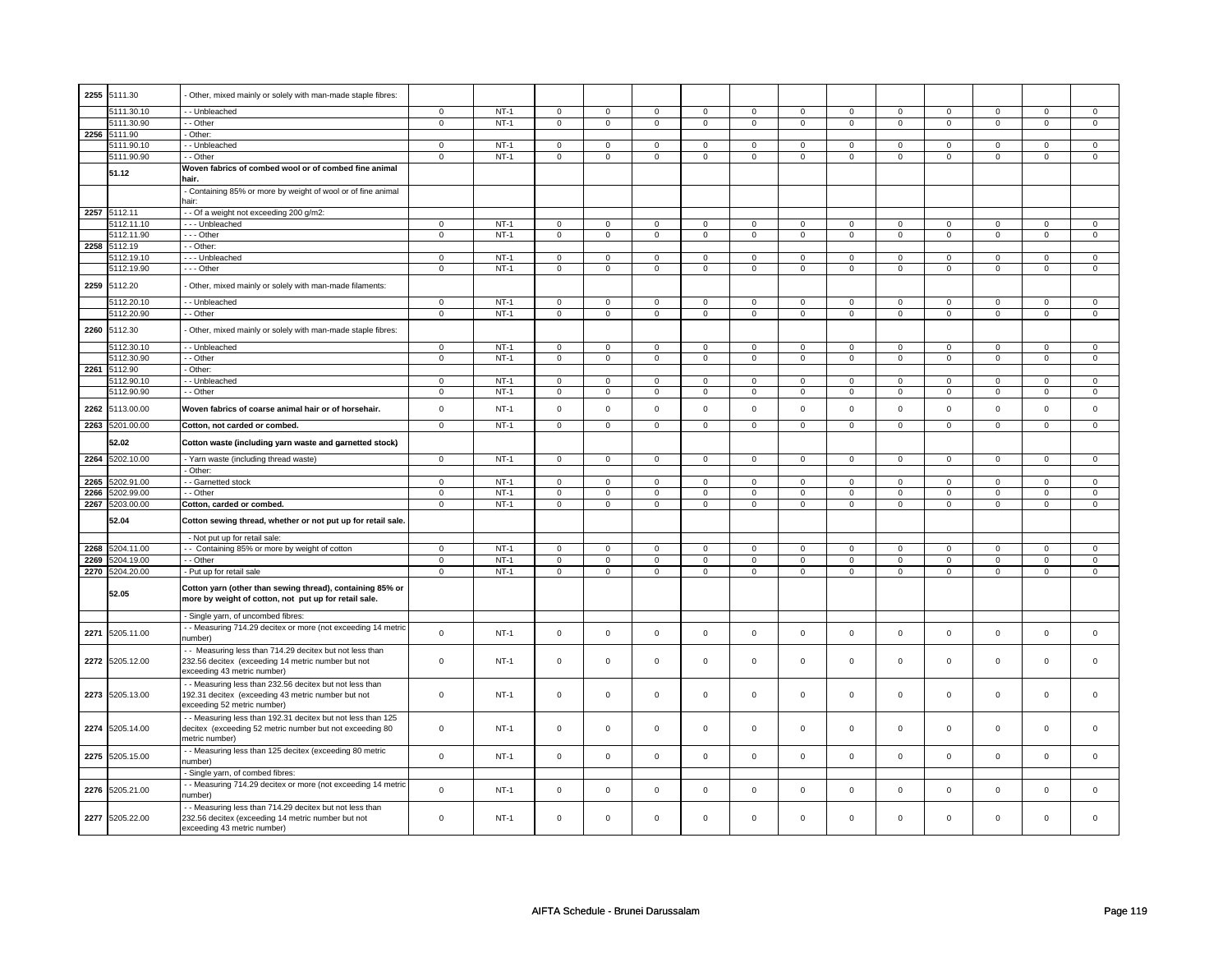| 2278 | 5205.23.00      | - - Measuring less than 232.56 decitex but not less than<br>192.31 decitex (exceeding 43 metric number but not<br>exceeding 52 metric number)                                 | $\mathbf 0$         | $NT-1$ | $\mathbf 0$ | $\mathbf 0$ | $\mathbf 0$ | $\mathbf 0$ | $\mathbf 0$ | $\mathbf 0$ | $\Omega$    | $\mathbf 0$         | $\mathbf 0$ | $\mathsf 0$ | $\Omega$    | $\mathbf 0$  |
|------|-----------------|-------------------------------------------------------------------------------------------------------------------------------------------------------------------------------|---------------------|--------|-------------|-------------|-------------|-------------|-------------|-------------|-------------|---------------------|-------------|-------------|-------------|--------------|
|      | 2279 5205.24.00 | - - Measuring less than 192.31 decitex but not less than 125<br>decitex (exceeding 52 metric number but not exceeding 80<br>metric number)                                    | $\mathbf 0$         | $NT-1$ | $\mathsf 0$ | $\mathbf 0$ | $\mathbf 0$ | $\mathsf 0$ | $\mathsf 0$ | $\mathsf 0$ | $\mathbf 0$ | $\mathsf 0$         | $\mathbf 0$ | $\mathsf 0$ | $\mathbf 0$ | $\mathbf{0}$ |
| 2280 | 5205.26.00      | - - Measuring less than 125 decitex but not less than 106.38<br>decitex (exceeding 80 metric number but not exceeding 94<br>metric number)                                    | $\pmb{0}$           | $NT-1$ | $\mathbf 0$ | $\mathbf 0$ | $\mathbf 0$ | $\mathbf 0$ | $\mathbf 0$ | $\mathbf 0$ | $\mathbf 0$ | $\mathbf 0$         | $\mathsf 0$ | $\mathbf 0$ | $\Omega$    | $\mathbf{0}$ |
| 2281 | 5205.27.00      | - Measuring less than 106.38 decitex but not less than 83.33<br>decitex (exceeding 94 metric number but not exceeding 120<br>metric number)                                   | $\mathbf 0$         | $NT-1$ | $\mathsf 0$ | $\mathsf 0$ | $\Omega$    | $\mathsf 0$ | $\mathsf 0$ | $\mathsf 0$ | $\Omega$    | $\mathsf 0$         | $\Omega$    | $\mathsf 0$ | $\Omega$    | $\mathbf 0$  |
| 2282 | 5205.28.00      | - - Measuring less than 83.33 decitex (exceeding 120 metric<br>number)                                                                                                        | $\mathsf{o}\xspace$ | $NT-1$ | $\mathsf 0$ | $\mathsf 0$ | $\mathbf 0$ | $\mathsf 0$ | $\mathbf 0$ | $\mathsf 0$ | $\Omega$    | $\mathsf 0$         | $\mathsf 0$ | $\mathsf 0$ | $\Omega$    | $\mathsf 0$  |
|      |                 | Multiple (folded) or cabled yarn, of uncombed fibres:                                                                                                                         |                     |        |             |             |             |             |             |             |             |                     |             |             |             |              |
| 2283 | 5205.31.00      | - - Measuring per single yarn 714.29 decitex or more (not<br>exceeding 14 metric number per single yarn)                                                                      | $\mathsf{o}\xspace$ | $NT-1$ | $\mathsf 0$ | $\mathsf 0$ | $\mathsf 0$ | $\mathsf 0$ | $\mathsf 0$ | $\mathsf 0$ | $\mathbf 0$ | $\mathsf 0$         | $\mathbf 0$ | $\mathsf 0$ | $\mathbf 0$ | $\mathbf 0$  |
| 2284 | 5205.32.00      | - Measuring per single yarn less than 714.29 decitex but not<br>less than 232.56 decitex (exceeding 14 metric number but not<br>exceeding 43 metric number per single yarn)   | $\mathbf 0$         | $NT-1$ | $\mathsf 0$ | $\mathbf 0$ | $\Omega$    | $\mathsf 0$ | $\mathbf 0$ | $\mathbf 0$ | $\Omega$    | $\mathbf 0$         | $\mathbf 0$ | $\mathsf 0$ | $\mathbf 0$ | $\mathbf 0$  |
|      | 2285 5205.33.00 | - - Measuring per single yarn less than 232.56 decitex but not<br>less than 192.31 decitex (exceeding 43 metric number but not<br>exceeding 52 metric number per single yarn) | $\mathbf 0$         | NT-1   | $\mathsf 0$ | $\mathbf 0$ | $\mathbf 0$ | $\mathsf 0$ | $\mathsf 0$ | $\mathbf 0$ | $\mathbf 0$ | $\mathbf 0$         | $\mathbf 0$ | $\mathbf 0$ | $\mathbf 0$ | $\mathbf 0$  |
|      | 2286 5205.34.00 | - Measuring per single yarn less than 192.31 decitex but not<br>less than 125 decitex (exceeding 52 metric number but not<br>exceeding 80 metric number per single yarn)      | $\mathbf 0$         | $NT-1$ | $\mathbf 0$ | $\mathbf 0$ | $\mathbf 0$ | $\mathbf 0$ | $\mathbf 0$ | $\mathbf 0$ | $\Omega$    | $\mathbf 0$         | $\Omega$    | $\mathbf 0$ | $\Omega$    | $\Omega$     |
| 2287 | 5205.35.00      | - - Measuring per single yarn less than 125 decitex (exceeding<br>80 metric number per single yarn)<br>- Multiple (folded) or cabled yarn, of combed fibres:                  | $\mathbf 0$         | $NT-1$ | $\mathsf 0$ | $\mathsf 0$ | $\mathsf 0$ | $\mathsf 0$ | $\mathsf 0$ | $\mathsf 0$ | $\Omega$    | $\mathsf 0$         | $\Omega$    | $\mathsf 0$ | $\Omega$    | $\mathbf 0$  |
|      |                 | - Measuring per single yarn 714.29 decitex or more (not                                                                                                                       |                     |        |             |             |             |             |             |             |             |                     |             |             |             |              |
| 2288 | 5205.41.00      | exceeding 14 metric number per single yarn)                                                                                                                                   | $\mathsf 0$         | $NT-1$ | $\mathsf 0$ | $\mathsf 0$ | $\mathbf 0$ | $\mathsf 0$ | $\mathsf 0$ | $\mathsf 0$ | $\mathbf 0$ | $\mathsf 0$         | $\mathbf 0$ | $\mathsf 0$ | $\mathbf 0$ | $\mathsf 0$  |
|      | 2289 5205.42.00 | - - Measuring per single yarn less than 714.29 decitex but not<br>less than 232.56 decitex (exceeding 14 metric number but not<br>exceeding 43 metric number per single yarn) | $\pmb{0}$           | $NT-1$ | $\mathsf 0$ | $\mathbf 0$ | $\mathsf 0$ | $\mathsf 0$ | $\mathsf 0$ | $\mathsf 0$ | $\mathbf 0$ | $\mathsf{O}\xspace$ | $\mathsf 0$ | $\mathbf 0$ | $\mathbf 0$ | $\mathsf 0$  |
|      | 2290 5205.43.00 | - Measuring per single yarn less than 232.56 decitex but not<br>less than 192.31 decitex (exceeding 43 metric number but not<br>exceeding 52 metric number per single yarn)   | $\mathbf 0$         | $NT-1$ | $\mathbf 0$ | $\mathbf 0$ | $\mathbf 0$ | $\mathbf 0$ | $\mathbf 0$ | $\mathbf 0$ | $\Omega$    | $\mathbf 0$         | $\Omega$    | $\mathbf 0$ | $\Omega$    | $\mathbf 0$  |
|      | 2291 5205.44.00 | - Measuring per single yarn less than 192.31 decitex but not<br>less than 125 decitex (exceeding 52 metric number but not<br>exceeding 80 metric number per single yarn)      | $\mathbf 0$         | $NT-1$ | $\mathsf 0$ | $\mathsf 0$ | $\mathbf 0$ | $\mathsf 0$ | $\mathsf 0$ | $\mathsf 0$ | $\mathbf 0$ | $\mathbf 0$         | $\mathsf 0$ | $\mathsf 0$ | $\mathsf 0$ | $\mathbf 0$  |
|      | 2292 5205.46.00 | - - Measuring per single yarn less than 125 decitex but not<br>less than 106.38 decitex (exceeding 80 metric number but not<br>exceeding 94 metric number per single yarn)    | $\mathsf 0$         | $NT-1$ | $\mathsf 0$ | $\mathbf 0$ | $\mathbf 0$ | $\mathsf 0$ | $\mathsf 0$ | $\mathbf 0$ | $\mathbf 0$ | $\mathbf 0$         | $\mathbf 0$ | $\mathsf 0$ | $\mathbf 0$ | $\Omega$     |
|      | 2293 5205.47.00 | - - Measuring per single yarn less than 106.38 decitex but not<br>less than83.33 decitex (exceeding 94 metric number but not<br>exceeding 120 metric number per single yarn)  | $\mathbf 0$         | $NT-1$ | $\mathsf 0$ | $\mathbf 0$ | $\mathbf 0$ | $\mathsf 0$ | $\mathbf 0$ | $\mathbf 0$ | $\mathbf 0$ | $\mathbf 0$         | $\mathbf 0$ | $\mathbf 0$ | $\mathbf 0$ | $\mathbf 0$  |
| 2294 | 5205.48.00      | - - Measuring per single yarn less than 83.33 decitex<br>(exceeding 120 metric number per single yarn)                                                                        | $\mathsf 0$         | $NT-1$ | $\mathbf 0$ | $\mathbf 0$ | $\mathbf 0$ | $\mathsf 0$ | $\mathbf 0$ | $\mathsf 0$ | $\mathbf 0$ | $\mathsf 0$         | $\mathsf 0$ | $\mathsf 0$ | $\mathbf 0$ | $\mathsf 0$  |
|      | 52.06           | Cotton yarn (other than sewing thread), containing less<br>than 85% by weight of cotton, not put up for retail sale.                                                          |                     |        |             |             |             |             |             |             |             |                     |             |             |             |              |
|      |                 | - Single yarn, of uncombed fibres:                                                                                                                                            |                     |        |             |             |             |             |             |             |             |                     |             |             |             |              |
| 2295 | 5206.11.00      | - - Measuring 714.29 decitex or more (not exceeding 14 metric<br>number)                                                                                                      | $\mathbf 0$         | $NT-1$ | $\mathsf 0$ | $\mathsf 0$ | $\mathsf 0$ | $\mathsf 0$ | $\mathsf 0$ | $\mathsf 0$ | $\mathsf 0$ | $\mathsf 0$         | $\mathsf 0$ | $\mathsf 0$ | $\mathsf 0$ | $\mathsf 0$  |
| 2296 | 5206.12.00      | - Measuring less than 714.29 decitex but not less than<br>232.56 decitex (exceeding 14 metric number but not<br>exceeding 43 metric number)                                   | $\mathbf 0$         | $NT-1$ | $\mathsf 0$ | $\mathbf 0$ | $\mathbf 0$ | $\mathsf 0$ | $\mathbf 0$ | $\mathbf 0$ | $\mathbf 0$ | $\mathbf 0$         | $\mathbf 0$ | $\mathsf 0$ | $\mathbf 0$ | $\mathbf 0$  |
|      | 2297 5206.13.00 | - - Measuring less than 232.56 decitex but not less than<br>192.31 decitex (exceeding 43 metric number but not<br>exceeding 52 metric number)                                 | $\Omega$            | $NT-1$ | $\Omega$    | $\mathbf 0$ | $\Omega$    | $\mathbf 0$ | $\Omega$    | $\mathbf 0$ | $\Omega$    | $\mathbf 0$         | $\Omega$    | $\mathbf 0$ | $\Omega$    | $\mathbf 0$  |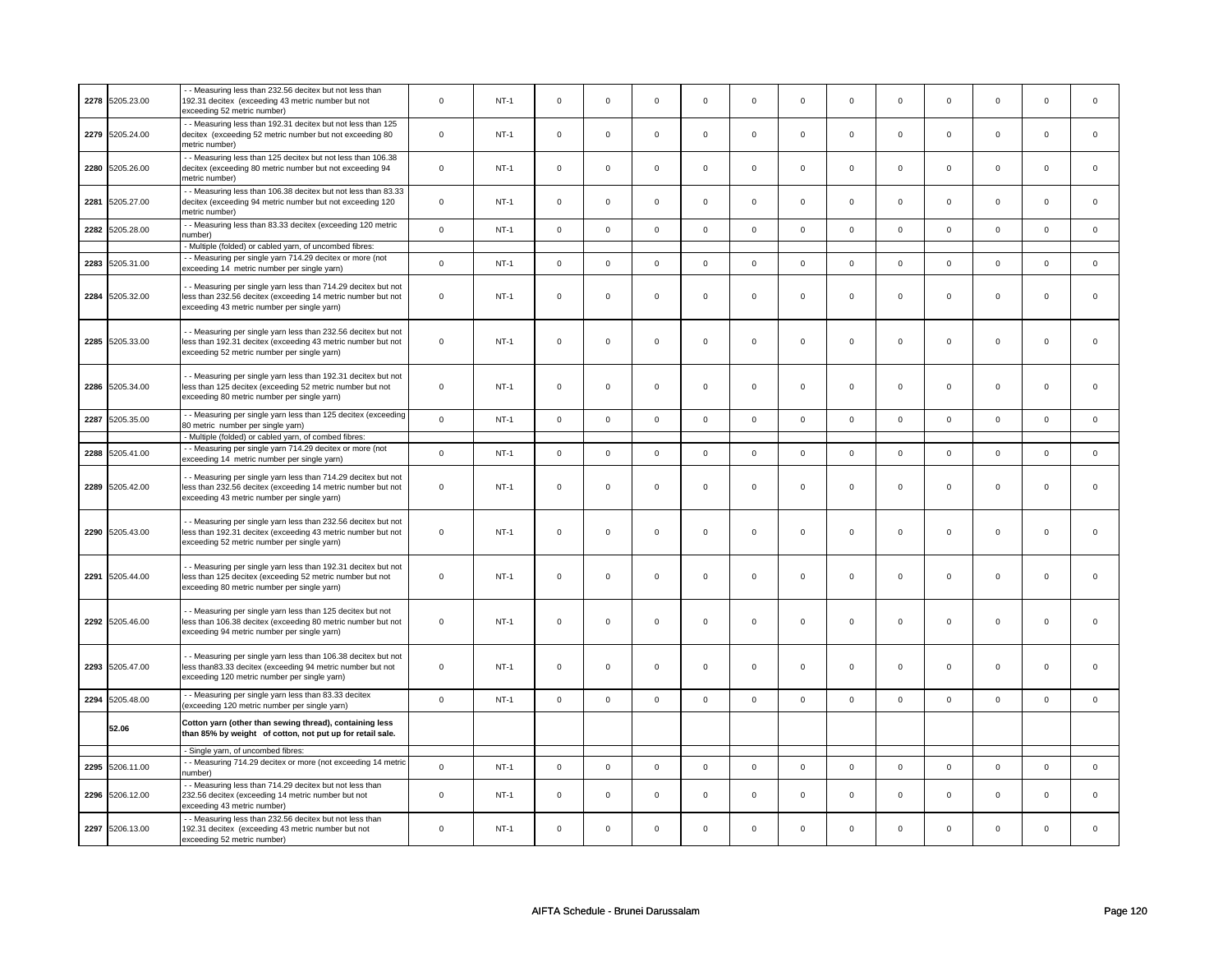|      | 2298 5206.14.00 | - Measuring less than 192.31 decitex but not less than 125<br>decitex (exceeding 52 metric number but not exceeding 80<br>netric number)                                      | $\mathbf 0$  | $NT-1$ | $\mathsf 0$         | $\mathsf 0$ | $\mathbf 0$         | $\mathbf 0$         | $\mathbf 0$         | $\mathbf 0$         | $\mathbf 0$ | $\mathbf 0$ | $\mathbf 0$ | $\mathbf 0$ | $\mathbf 0$ | $\mathbf 0$    |
|------|-----------------|-------------------------------------------------------------------------------------------------------------------------------------------------------------------------------|--------------|--------|---------------------|-------------|---------------------|---------------------|---------------------|---------------------|-------------|-------------|-------------|-------------|-------------|----------------|
| 2299 | 5206.15.00      | - - Measuring less than 125 decitex (exceeding 80 metric<br>number)                                                                                                           | $\mathbf 0$  | $NT-1$ | $\mathbf 0$         | $\mathbf 0$ | $\mathbf 0$         | $\mathbf 0$         | $\mathbf 0$         | $\mathbf 0$         | $\mathbf 0$ | $\mathbf 0$ | $\mathbf 0$ | $\mathbf 0$ | $\Omega$    | $\mathbf 0$    |
|      |                 | - Single yarn, of combed fibres:                                                                                                                                              |              |        |                     |             |                     |                     |                     |                     |             |             |             |             |             |                |
| 2300 | 5206.21.00      | - - Measuring 714.29 decitex or more (not exceeding 14 metric<br>number)                                                                                                      | $\mathsf 0$  | $NT-1$ | $\mathsf 0$         | $\mathsf 0$ | $\mathbf 0$         | $\mathbf 0$         | $\mathbf 0$         | $\mathbf 0$         | $\mathbf 0$ | $\mathbf 0$ | $\mathbf 0$ | $\mathsf 0$ | $\mathbf 0$ | $\mathbf 0$    |
| 2301 | 5206.22.00      | - Measuring less than 714.29 decitex but not less than<br>232.56 decitex (exceeding 14 metric number but not<br>exceeding 43 metric number)                                   | $\mathbf 0$  | $NT-1$ | $\mathsf 0$         | $\mathsf 0$ | $\mathsf 0$         | $\mathbf 0$         | $\mathsf 0$         | $\mathbf 0$         | $\mathsf 0$ | $\mathbf 0$ | $\mathsf 0$ | $\mathsf 0$ | $\mathsf 0$ | 0              |
| 2302 | 5206.23.00      | - Measuring less than 232.56 decitex but not less than<br>192.31 decitex (exceeding 43 metric number but not<br>exceeding 52 metric number)                                   | $\mathbf 0$  | $NT-1$ | $\mathsf{O}\xspace$ | $\mathbf 0$ | $\mathsf{O}\xspace$ | $\mathbf 0$         | $\mathsf{O}\xspace$ | $\mathsf{O}\xspace$ | $\mathbf 0$ | $\mathsf 0$ | $\mathbf 0$ | $\mathbf 0$ | $\pmb{0}$   | $\mathsf 0$    |
| 2303 | 5206.24.00      | - - Measuring less than 192.31 decitex but not less than 125<br>decitex (exceeding 52 metric number but not exceeding 80<br>metric number)                                    | $\mathbf 0$  | $NT-1$ | $\mathsf 0$         | $\mathsf 0$ | $\mathbf 0$         | $\mathbf 0$         | $\mathsf 0$         | $\mathbf 0$         | $\mathbf 0$ | $\mathsf 0$ | $\mathbf 0$ | $\mathsf 0$ | $\Omega$    | $\mathbf 0$    |
| 2304 | 5206.25.00      | - - Measuring less than 125 decitex (exceeding 80 metric<br>number)                                                                                                           | $\mathsf 0$  | $NT-1$ | $\mathsf 0$         | $\mathsf 0$ | $\mathbf 0$         | $\mathbf 0$         | $\mathsf 0$         | $\mathsf 0$         | $\mathbf 0$ | $\mathsf 0$ | $\mathsf 0$ | $\mathsf 0$ | $\mathbf 0$ | $\mathsf 0$    |
|      |                 | - Multiple (folded) or cabled yarn, of uncombed fibres:                                                                                                                       |              |        |                     |             |                     |                     |                     |                     |             |             |             |             |             |                |
| 2305 | 5206.31.00      | - Measuring per single yarn 714.29 decitex or more (not<br>exceeding 14 metric number per single yarn)                                                                        | $\mathsf 0$  | $NT-1$ | $\mathsf 0$         | $\mathsf 0$ | $\mathsf{O}\xspace$ | $\mathsf 0$         | $\mathsf{O}\xspace$ | $\mathsf 0$         | $\mathsf 0$ | $\mathsf 0$ | $\mathsf 0$ | $\mathbf 0$ | $\mathsf 0$ | $\mathsf 0$    |
|      | 2306 5206.32.00 | - - Measuring per single yarn less than 714.29 decitex but not<br>less than 232.56 decitex (exceeding 14 metric number but not<br>exceeding 43 metric number per single yarn) | $\mathbf 0$  | $NT-1$ | $\mathsf{O}\xspace$ | $\mathbf 0$ | $\mathbf 0$         | $\mathsf{O}\xspace$ | $\mathbf 0$         | $\mathbf 0$         | $\mathsf 0$ | $\mathbf 0$ | $\mathbf 0$ | $\mathbf 0$ | $\mathsf 0$ | $\mathbf 0$    |
| 2307 | 5206.33.00      | - - Measuring per single yarn less than 232.56 decitex but not<br>less than 192.31 decitex (exceeding 43 metric number but not<br>exceeding 52 metric number per single yarn) | $\mathbf 0$  | $NT-1$ | $\mathsf 0$         | $\mathsf 0$ | $\mathsf 0$         | $\mathbf 0$         | $\mathsf 0$         | $\mathsf 0$         | $\mathsf 0$ | $\mathbf 0$ | $\mathsf 0$ | $\mathsf 0$ | $\mathsf 0$ | $\mathbf 0$    |
|      | 2308 5206.34.00 | - - Measuring per single yarn less than 192.31 decitex but not<br>less than 125 decitex (exceeding 52 metric number but not<br>exceeding 80 metric number per single yarn)    | $\mathbf 0$  | $NT-1$ | $\mathbf 0$         | $\mathbf 0$ | 0                   | 0                   | $\mathbf 0$         | $\mathbf 0$         | $\mathbf 0$ | 0           | $\mathbf 0$ | $\mathbf 0$ | $\mathbf 0$ | 0              |
| 2309 | 5206.35.00      | - - Measuring per single yarn less than 125 decitex (exceeding<br>80 metric number per single yarn)                                                                           | $\mathsf 0$  | $NT-1$ | $\mathbf 0$         | $\mathbf 0$ | $\mathbf 0$         | $\mathbf 0$         | $\mathbf 0$         | $\mathbf 0$         | $\Omega$    | $\mathbf 0$ | $\mathbf 0$ | $\mathbf 0$ | $\Omega$    | $\mathsf 0$    |
|      |                 | - Multiple (folded) or cabled yarn, of combed fibres:                                                                                                                         |              |        |                     |             |                     |                     |                     |                     |             |             |             |             |             |                |
| 2310 | 5206.41.00      | - Measuring per single yarn 714.29 decitex or more (not<br>exceeding 14 metric number per single yarn)                                                                        | $\mathsf 0$  | $NT-1$ | $\mathsf 0$         | $\mathsf 0$ | $\mathsf 0$         | $\mathbf 0$         | $\mathbf 0$         | $\mathbf 0$         | $\mathbf 0$ | $\mathsf 0$ | $\mathbf 0$ | $\mathsf 0$ | $\mathbf 0$ | $\mathbf 0$    |
|      | 2311 5206.42.00 | - Measuring per single yarn less than 714.29 decitex but not<br>less than 232.56 decitex (exceeding 14 metric number but not<br>exceeding 43 metric number per single yarn)   | $\mathsf 0$  | $NT-1$ | $\mathsf 0$         | $\mathsf 0$ | $\mathbf 0$         | $\mathbf 0$         | $\mathbf 0$         | $\mathsf 0$         | $\mathbf 0$ | 0           | $\mathbf 0$ | $\mathsf 0$ | $\mathbf 0$ | 0              |
|      | 2312 5206.43.00 | - - Measuring per single yarn less than 232.56 decitex but not<br>less than 192.31 decitex (exceeding 43 metric number but not<br>exceeding 52 metric number per single yarn) | $\mathbf 0$  | $NT-1$ | $\mathbf 0$         | $\mathbf 0$ | $\mathbf 0$         | $\mathbf 0$         | $\mathbf 0$         | $\mathbf 0$         | $\mathbf 0$ | $\mathbf 0$ | $\mathbf 0$ | $\mathbf 0$ | $\mathbf 0$ | $\Omega$       |
|      | 2313 5206.44.00 | - - Measuring per single yarn less than 192.31 decitex but not<br>less than 125 decitex (exceeding 52 metric number but not<br>exceeding 80 metric number per single yarn)    | $\mathbf 0$  | $NT-1$ | $\mathsf 0$         | $\mathsf 0$ | $\mathbf 0$         | $\mathbf 0$         | $\mathbf 0$         | $\mathbf 0$         | $\mathbf 0$ | $\mathsf 0$ | $\mathbf 0$ | $\mathsf 0$ | $\mathbf 0$ | $\Omega$       |
| 2314 | 5206.45.00      | - Measuring per single yarn less than 125 decitex (exceeding<br>80 metric number per single yarn)                                                                             | $\mathsf{o}$ | $NT-1$ | $\mathbf 0$         | $\mathbf 0$ | $\mathbf 0$         | $\mathsf{o}\xspace$ | $\mathbf 0$         | $\mathsf{o}\xspace$ | $\mathsf 0$ | $\mathsf 0$ | $\mathbf 0$ | $\mathsf 0$ | $\mathsf 0$ | $\mathsf{o}\,$ |
|      | 52.07           | Cotton yarn (other than sewing thread) put up for retail<br>sale.                                                                                                             |              |        |                     |             |                     |                     |                     |                     |             |             |             |             |             |                |
| 2315 | 5207.10.00      | - Containing 85% or more by weight of cotton                                                                                                                                  | $\mathbf 0$  | $NT-1$ | $\mathsf{O}\xspace$ | $\mathbf 0$ | $\mathsf{O}\xspace$ | $\mathbf 0$         | $\mathsf 0$         | $\mathbf 0$         | $\mathbf 0$ | $\mathbf 0$ | $\mathbf 0$ | $\mathbf 0$ | $\mathsf 0$ | $\mathsf 0$    |
|      | 2316 5207.90.00 | - Other                                                                                                                                                                       | $\mathbf 0$  | $NT-1$ | $\mathsf 0$         | $\mathbf 0$ | $\mathsf 0$         | $\mathbf 0$         | $\mathsf 0$         | $\mathbf 0$         | $\mathbf 0$ | $\mathsf 0$ | $\mathsf 0$ | $\mathsf 0$ | $\mathsf 0$ | $\mathbf 0$    |
|      | 52.08           | Woven fabrics of cotton, containing 85% or more by<br>weight of cotton, weighing not more than 200 g/m2.                                                                      |              |        |                     |             |                     |                     |                     |                     |             |             |             |             |             |                |
|      |                 | - Unbleached:                                                                                                                                                                 |              |        |                     |             |                     |                     |                     |                     |             |             |             |             |             |                |
| 2317 | 5208.11.00      | - - Plain weave, weighing not more than 100 g/m2                                                                                                                              | $\mathbf 0$  | $NT-1$ | $\mathsf 0$         | $\mathbf 0$ | $\mathsf 0$         | $\mathbf 0$         | $\mathsf 0$         | $\mathsf 0$         | $\mathbf 0$ | $\mathsf 0$ | $\mathsf 0$ | $\mathsf 0$ | $\mathsf 0$ | $\mathbf 0$    |
| 2318 | 208.12.00       | -- Plain weave, weighing more than 100 g/m2                                                                                                                                   | 0            | $NT-1$ | $\mathbf 0$         | $\mathbf 0$ | 0                   | $\mathbf 0$         | $\mathbf 0$         | 0                   | 0           | 0           | 0           | 0           | $\mathbf 0$ | $\overline{0}$ |
| 2319 | 5208.13.00      | - 3-thread or 4-thread twill, including cross twill                                                                                                                           | $\mathbf 0$  | $NT-1$ | $\mathsf 0$         | $\mathsf 0$ | $\mathsf{O}\xspace$ | $\mathbf 0$         | $\mathsf{O}\xspace$ | $\mathbf 0$         | $\mathbf 0$ | $\mathsf 0$ | $\mathsf 0$ | $\mathsf 0$ | $\Omega$    | $\mathbf 0$    |
| 2320 | 5208.19.00      | - Other fabrics                                                                                                                                                               | $\mathsf 0$  | $NT-1$ | $\mathsf 0$         | $\mathsf 0$ | $\mathsf 0$         | $\mathsf 0$         | $\mathsf 0$         | $\mathsf 0$         | $\mathsf 0$ | $\mathbf 0$ | $\mathsf 0$ | $\mathbf 0$ | $\mathsf 0$ | $\mathsf 0$    |
|      |                 | - Bleached:                                                                                                                                                                   |              |        |                     |             |                     |                     |                     |                     |             |             |             |             |             |                |
| 2321 | 5208.21         | - Plain weave, weighing not more than 100 g/m2:                                                                                                                               |              |        |                     |             |                     |                     |                     |                     |             |             |             |             |             |                |
|      | 5208.21.10      | --- Absorbent fabric for surgical use                                                                                                                                         | $\mathbf 0$  | $NT-1$ | $\mathbf 0$         | $\mathbf 0$ | $\mathbf 0$         | $\mathbf 0$         | $\mathbf 0$         | $\mathbf 0$         | $\mathbf 0$ | $\mathbf 0$ | $\mathbf 0$ | $\mathbf 0$ | $\mathbf 0$ | $\mathsf 0$    |
|      | 5208.21.90      | --- Other                                                                                                                                                                     | $\mathbf 0$  | $NT-1$ | $\mathbf 0$         | $\mathbf 0$ | $\mathbf 0$         | $\mathbf 0$         | $\mathbf 0$         | $\mathbf 0$         | $\mathbf 0$ | $\mathbf 0$ | $\mathbf 0$ | $\mathbf 0$ | $\mathbf 0$ | $\mathsf 0$    |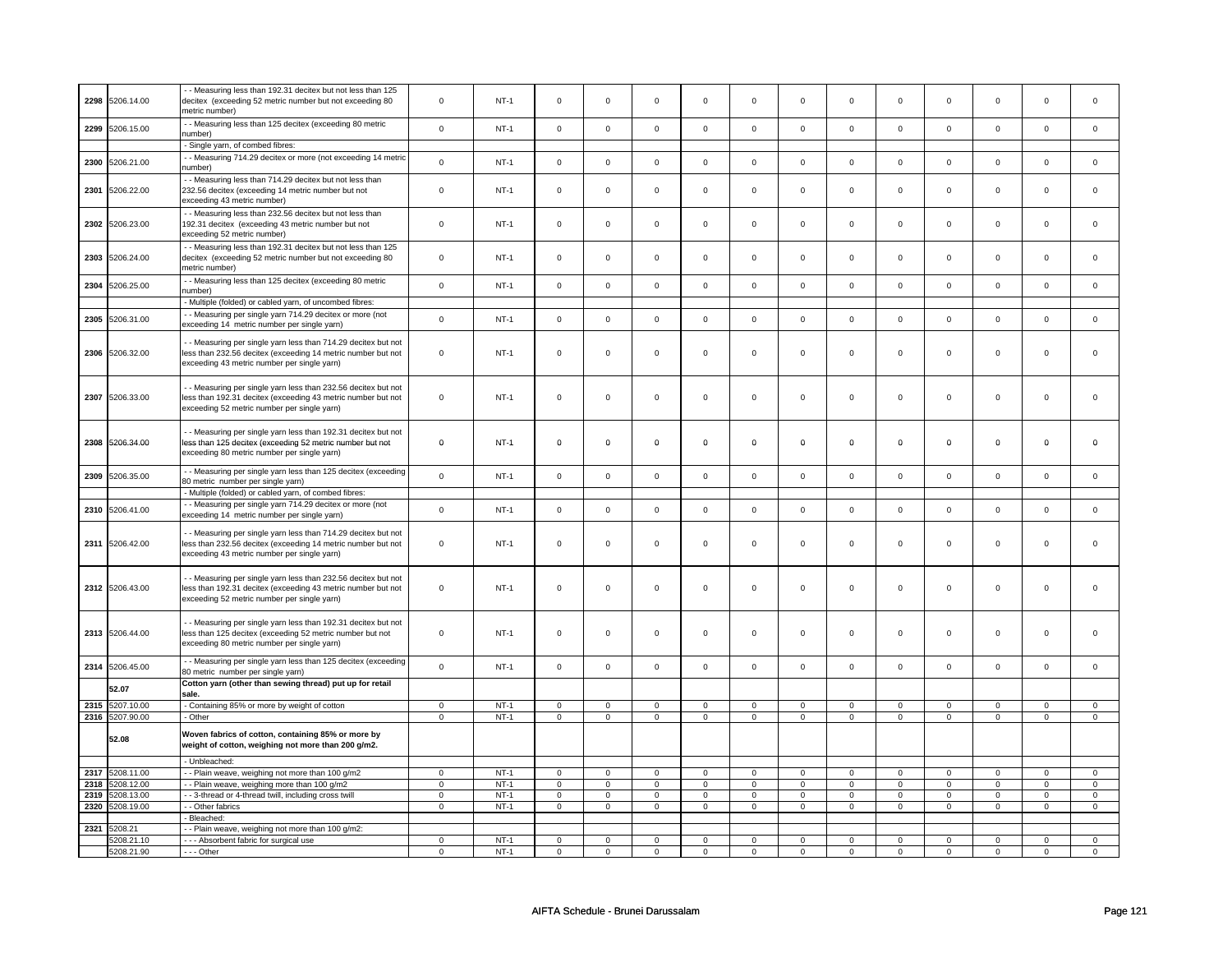| 2322 | 5208.22.00 | -- Plain weave, weighing more than 100 g/m2                                                                                                                | $\mathbf 0$              | $NT-1$ | $\mathbf 0$         | $\mathbf 0$    | $\Omega$                | $\Omega$       | $\Omega$                | $\Omega$       | $\Omega$                      | $\mathbf 0$    | $\mathbf 0$    | $\mathbf 0$    | $\Omega$       | $\Omega$       |
|------|------------|------------------------------------------------------------------------------------------------------------------------------------------------------------|--------------------------|--------|---------------------|----------------|-------------------------|----------------|-------------------------|----------------|-------------------------------|----------------|----------------|----------------|----------------|----------------|
| 2323 | 5208.23.00 | -3-thread or 4-thread twill, including cross twill                                                                                                         | $\mathsf 0$              | $NT-1$ | $\mathbf 0$         | $\mathbf 0$    | $\mathbf 0$             | 0              | $\mathbf 0$             | $\mathbf 0$    | $\mathbf 0$                   | $\mathbf 0$    | $\mathbf 0$    | $\mathsf 0$    | 0              | $\mathbf{0}$   |
| 2324 | 5208.29.00 | - - Other fabrics                                                                                                                                          | $\mathbf 0$              | $NT-1$ | $\mathbf 0$         | $\mathbf 0$    | $\mathbf 0$             | $\mathsf 0$    | $\mathbf 0$             | $\mathbf 0$    | $\mathbf{0}$                  | $\mathbf 0$    | $\mathbf 0$    | $\mathbf{0}$   | $\mathbf 0$    | $\mathbf{0}$   |
|      |            | - Dyed:                                                                                                                                                    |                          |        |                     |                |                         |                |                         |                |                               |                |                |                |                |                |
| 2325 | 5208.31.00 | -- Plain weave, weighing not more than 100 g/m2                                                                                                            | $\mathbf 0$              | $NT-1$ | $\mathbf 0$         | $\mathbf 0$    | $\Omega$                | $\mathbf 0$    | $\Omega$                | $\Omega$       | $\Omega$                      | $\mathbf 0$    | $\mathbf 0$    | $\mathbf 0$    | $\Omega$       | $\mathbf{0}$   |
| 2326 |            |                                                                                                                                                            |                          | $NT-1$ |                     |                |                         |                |                         |                | $\mathbf 0$                   |                |                | $\mathbf 0$    | $\mathbf 0$    |                |
|      | 5208.32.00 | - Plain weave, weighing more than 100 g/m2                                                                                                                 | $\mathbf 0$              |        | $\mathsf 0$         | $\mathsf 0$    | $\mathsf 0$             | $\mathsf 0$    | $\mathsf 0$             | $\mathbf 0$    |                               | $\mathbf 0$    | $\mathbf 0$    |                |                | 0              |
| 2327 | 5208.33.00 | - - 3-thread or 4-thread twill, including cross twill                                                                                                      | $\overline{0}$           | $NT-1$ | 0                   | 0              | 0                       | 0              | $\mathbf 0$             | $\mathbf 0$    | 0                             | $\mathbf 0$    | 0              | 0              | 0              | 0              |
| 2328 | 5208.39.00 | - - Other fabrics                                                                                                                                          | $\mathsf 0$              | $NT-1$ | $\mathbf 0$         | $\mathsf 0$    | $\mathbf 0$             | $\mathsf 0$    | $\mathbf 0$             | $\mathbf 0$    | $\mathbf 0$                   | $\mathbf 0$    | 0              | $\mathbf 0$    | 0              | $\mathbf{0}$   |
|      |            | - Of yarns of different colours:                                                                                                                           |                          |        |                     |                |                         |                |                         |                |                               |                |                |                |                |                |
| 2329 | 5208.41.00 | - - Plain weave, weighing not more than 100 g/m2                                                                                                           | $\mathsf 0$              | $NT-1$ | $\mathsf 0$         | $\mathsf 0$    | $\Omega$                | $\mathbf 0$    | $\mathsf 0$             | $\mathbf 0$    | $\mathbf 0$                   | $\mathbf 0$    | $\mathbf 0$    | $\mathsf 0$    | $\Omega$       | $\mathbf{0}$   |
| 2330 | 5208.42.00 | - - Plain weave, weighing more than 100 g/m2                                                                                                               | $\,0\,$                  | $NT-1$ | $\mathbf 0$         | $\mathbf 0$    | $\Omega$                | 0              | $\mathbf 0$             | $\pmb{0}$      | $\mathbf 0$                   | $\mathbf 0$    | $\mathbf 0$    | $\mathsf 0$    | 0              | 0              |
|      |            |                                                                                                                                                            |                          |        |                     |                |                         |                |                         |                |                               |                |                |                |                |                |
| 2331 | 5208.43.00 | -- 3-thread or 4-thread twill, including cross twill                                                                                                       | $\mathsf 0$              | $NT-1$ | $\mathbf 0$         | $\mathbf 0$    | $\mathbf 0$             | $\mathbf 0$    | $\mathbf 0$             | $\mathbf 0$    | $\mathbf 0$                   | $\mathbf 0$    | $\mathbf 0$    | $\mathbf 0$    | 0              | 0              |
| 2332 | 5208.49.00 | - - Other fabrics                                                                                                                                          | $\mathbf 0$              | $NT-1$ | $\mathbf 0$         | $\mathbf 0$    | $\Omega$                | 0              | $\mathbf 0$             | $\mathbf 0$    | $\mathbf 0$                   | $\mathbf 0$    | 0              | $\mathsf 0$    | 0              | 0              |
|      |            | - Printed:                                                                                                                                                 |                          |        |                     |                |                         |                |                         |                |                               |                |                |                |                |                |
| 2333 | 5208.51.00 | - Plain weave, weighing not more than 100 g/m2                                                                                                             | $\mathsf 0$              | $NT-1$ | $\mathbf 0$         | $\mathsf 0$    | $\mathbf 0$             | 0              | $\mathbf 0$             | $\mathbf 0$    | $\mathbf 0$                   | $\mathbf 0$    | 0              | $\mathsf 0$    | $\Omega$       | 0              |
| 2334 | 5208.52.00 | - - Plain weave, weighing more than 100 g/m2                                                                                                               | $\mathbf 0$              | $NT-1$ | $\mathbf 0$         | $\mathbf 0$    | $\mathbf 0$             | 0              | $\mathbf 0$             | $\mathbf 0$    | $\mathbf 0$                   | $\mathbf 0$    | 0              | 0              | 0              | 0              |
| 2335 | 5208.53.00 | -- 3-thread or 4-thread twill, including cross twill                                                                                                       | $\mathbf 0$              | $NT-1$ | $\mathbf 0$         | $\mathbf 0$    | $\mathbf 0$             | 0              | $\mathbf 0$             | $\mathbf 0$    | $\mathbf 0$                   | $\mathbf 0$    | 0              | $\mathbf 0$    | 0              | 0              |
| 2336 |            |                                                                                                                                                            | $\mathbf 0$              |        |                     |                | $\mathbf 0$             | $\mathbf 0$    | $\Omega$                | $\Omega$       | $\Omega$                      | $\mathbf 0$    | $\mathbf 0$    |                | $\mathbf 0$    |                |
|      | 5208.59.00 | - Other fabrics                                                                                                                                            |                          | $NT-1$ | $\mathsf 0$         | $\mathsf 0$    |                         |                |                         |                |                               |                |                | $\mathsf 0$    |                | 0              |
|      | 52.09      | Woven fabrics of cotton, containing 85% or more by<br>weight of cotton, weighing more than 200 g/m2.                                                       |                          |        |                     |                |                         |                |                         |                |                               |                |                |                |                |                |
|      |            | - Unbleached:                                                                                                                                              |                          |        |                     |                |                         |                |                         |                |                               |                |                |                |                |                |
| 2337 | 5209.11.00 | - - Plain weave                                                                                                                                            | $\mathbf 0$              | $NT-1$ | $\mathsf 0$         | $\mathsf 0$    | $\mathbf 0$             | $\mathsf 0$    | $\mathbf 0$             | $\mathbf 0$    | $\mathbf 0$                   | $\mathbf 0$    | $\mathbf 0$    | $\mathsf 0$    | $\Omega$       | 0              |
| 2338 | 5209.12.00 | - - 3-thread or 4-thread twill, including cross twill                                                                                                      | $\mathbf 0$              | $NT-1$ | $\mathbf 0$         | $\mathbf 0$    | $\mathbf 0$             | $\mathsf 0$    | $\mathsf 0$             | $\mathbf 0$    | $\mathsf 0$                   | $\mathbf 0$    | $\mathbf 0$    | $\mathsf 0$    | $\mathsf 0$    | $\overline{0}$ |
| 2339 | 5209.19.00 | - - Other fabrics                                                                                                                                          | $\mathbf 0$              | $NT-1$ | $\mathsf{O}\xspace$ | $\mathbf 0$    | $\mathsf 0$             | $\mathsf 0$    | $\mathbf 0$             | $\mathsf 0$    | $\mathsf 0$                   | $\mathsf 0$    | $\mathsf 0$    | $\mathbf 0$    | $\mathsf 0$    | $\mathbf 0$    |
|      |            | - Bleached:                                                                                                                                                |                          |        |                     |                |                         |                |                         |                |                               |                |                |                |                |                |
| 2340 | 5209.21.00 |                                                                                                                                                            | $\mathsf 0$              | $NT-1$ |                     | $\mathsf 0$    | $\mathbf 0$             |                |                         | $\mathbf 0$    |                               |                |                |                |                |                |
|      |            | - - Plain weave                                                                                                                                            |                          |        | $\mathbf 0$         |                |                         | 0              | $\mathbf 0$             |                | $\mathbf 0$<br>$\overline{0}$ | $\mathbf 0$    | 0              | 0              | 0<br>$\Omega$  | 0              |
| 2341 | 5209.22.00 | - - 3-thread or 4-thread twill, including cross twill                                                                                                      | $\overline{0}$           | $NT-1$ | $\mathbf 0$         | $\mathbf 0$    | $\Omega$                | $\overline{0}$ | $\overline{0}$          | $\overline{0}$ |                               | $\overline{0}$ | $\overline{0}$ | $\overline{0}$ |                | $\overline{0}$ |
| 2342 | 5209.29.00 | - - Other fabrics                                                                                                                                          | $\mathbf 0$              | $NT-1$ | $\mathbf 0$         | $\mathbf 0$    | 0                       | 0              | 0                       | $\mathbf 0$    | $\mathbf 0$                   | $\mathbf 0$    | $\mathbf 0$    | 0              | 0              | 0              |
|      |            | - Dyed:                                                                                                                                                    |                          |        |                     |                |                         |                |                         |                |                               |                |                |                |                |                |
| 2343 | 5209.31.00 | - - Plain weave                                                                                                                                            | $\mathbf 0$              | $NT-1$ | $\mathbf 0$         | $\mathbf 0$    | $\mathbf 0$             | 0              | $\mathbf 0$             | $\mathbf 0$    | $\mathbf 0$                   | $\mathbf 0$    | 0              | $\mathbf 0$    | 0              | 0              |
| 2344 | 5209.32.00 | - - 3-thread or 4-thread twill, including cross twill                                                                                                      | $\mathbf 0$              | $NT-1$ | $\mathbf 0$         | $\mathbf 0$    | $\Omega$                | $\mathbf 0$    | $\mathbf 0$             | $\Omega$       | $\mathbf 0$                   | $\mathbf 0$    | $\mathbf 0$    | $\mathbf 0$    | $\mathbf 0$    | $\overline{0}$ |
| 2345 | 5209.39.00 | - - Other fabrics                                                                                                                                          | $\overline{\phantom{0}}$ | $NT-1$ | $\mathsf{o}\,$      | $\mathsf{o}\,$ | $\overline{\mathbf{0}}$ | $\overline{0}$ | $\overline{\mathbf{0}}$ | $\overline{0}$ | $\overline{0}$                | $\overline{0}$ | $\overline{0}$ | $\overline{0}$ | $\overline{0}$ | $\overline{0}$ |
|      |            |                                                                                                                                                            |                          |        |                     |                |                         |                |                         |                |                               |                |                |                |                |                |
|      |            | - Of yarns of different colours:                                                                                                                           |                          |        |                     |                |                         |                |                         |                |                               |                |                |                |                |                |
| 2346 | 5209.41.00 | - - Plain weave                                                                                                                                            | $\mathbf 0$              | $NT-1$ | $\mathbf 0$         | $\mathbf 0$    | $\mathbf 0$             | $\mathbf 0$    | 0                       | $\mathbf 0$    | 0                             | $\mathbf 0$    | $^{\circ}$     | $\mathbf 0$    | 0              | 0              |
| 2347 | 5209.42.00 | - - Denim                                                                                                                                                  | 0                        | $NT-1$ | $\mathbf 0$         | $\mathbf 0$    | $\mathbf 0$             | $\mathbf 0$    | $\mathbf 0$             | $\mathbf 0$    | $\mathbf 0$                   | $\mathbf 0$    | 0              | $\mathbf 0$    | 0              | 0              |
|      |            | - Other fabrics of 3-thread or 4-thread twill, including cross                                                                                             |                          |        |                     |                |                         |                |                         |                |                               |                |                |                |                |                |
| 2348 | 5209.43.00 | will                                                                                                                                                       | $\pmb{0}$                | $NT-1$ | $\mathsf{O}\xspace$ | $\mathsf 0$    | $\mathbf 0$             | $\mathbf 0$    | $\mathbf 0$             | $\mathsf 0$    | $\mathsf 0$                   | $\mathbf 0$    | $\mathbf 0$    | $\mathsf 0$    | $\mathsf 0$    | $\mathsf 0$    |
| 2349 | 5209.49.00 | - - Other fabrics                                                                                                                                          | $\mathsf 0$              | $NT-1$ | $\mathsf 0$         | $\mathsf 0$    | $\mathbf 0$             | $\mathsf 0$    | $\mathsf 0$             | $\mathbf 0$    | $\mathsf 0$                   | $\mathbf 0$    | $\mathbf 0$    | $\mathsf 0$    | $\mathsf 0$    | 0              |
|      |            | - Printed:                                                                                                                                                 |                          |        |                     |                |                         |                |                         |                |                               |                |                |                |                |                |
| 2350 | 5209.51.00 | - - Plain weave                                                                                                                                            | $\mathbf 0$              | $NT-1$ | $\mathsf 0$         | $\mathsf 0$    | $\mathbf 0$             | $\mathbf 0$    | $\mathsf 0$             | $\mathbf 0$    | $\mathbf 0$                   | $\mathbf 0$    | $\mathbf 0$    | $\mathsf 0$    | 0              | 0              |
|      |            |                                                                                                                                                            |                          |        |                     |                |                         |                |                         |                |                               |                |                |                |                |                |
| 2351 | 5209.52.00 | -3-thread or 4-thread twill, including cross twill                                                                                                         | $\,0\,$                  | $NT-1$ | $\mathsf{O}\xspace$ | $\mathbf 0$    | $\mathbf 0$             | $\mathsf 0$    | $\mathbf 0$             | $\mathsf 0$    | $\mathsf 0$                   | $\mathbf 0$    | $\mathbf 0$    | $\mathsf 0$    | $\mathsf 0$    | 0              |
| 2352 | 5209.59.00 | - - Other fabrics                                                                                                                                          | $\overline{0}$           | $NT-1$ | $\mathsf 0$         | $\mathsf 0$    | $\mathbf 0$             | $\mathsf 0$    | $\mathbf 0$             | $\overline{0}$ | $\mathsf 0$                   | $\overline{0}$ | $\mathbf 0$    | $\overline{0}$ | $\mathsf 0$    | $\overline{0}$ |
|      | 52.10      | Woven fabrics of cotton, containing less than 85% by<br>weight of cotton, mixed mainly or solely with man-made<br>fibres, weighing not more than 200 g/m2. |                          |        |                     |                |                         |                |                         |                |                               |                |                |                |                |                |
|      |            | - Unbleached:                                                                                                                                              |                          |        |                     |                |                         |                |                         |                |                               |                |                |                |                |                |
| 2353 | 5210.11.00 | - Plain weave                                                                                                                                              | $\mathbf 0$              | $NT-1$ | $\mathsf 0$         | $\mathsf 0$    | $\mathsf 0$             | $\mathsf 0$    | $\mathbf 0$             | $\mathbf 0$    | $\mathsf 0$                   | $\mathbf 0$    | $\mathbf 0$    | $\mathsf 0$    | $\mathbf 0$    | 0              |
| 2354 | 5210.12.00 | - - 3-thread or 4-thread twill, including cross twill                                                                                                      | $\mathsf 0$              | $NT-1$ | $\mathbf 0$         | $\mathbf 0$    | $\mathbf 0$             | $\mathbf 0$    | $\mathbf 0$             | $\mathbf 0$    | $\mathbf 0$                   | $\mathbf 0$    | $\mathbf 0$    | $\mathbf 0$    | 0              | 0              |
| 2355 | 5210.19.00 | - - Other fabrics                                                                                                                                          | $\mathbf 0$              | $NT-1$ | $\mathbf 0$         | $\mathbf 0$    | $\mathbf 0$             | $\mathbf 0$    | $\mathbf 0$             | $\mathbf 0$    | $\mathbf 0$                   | $\mathbf 0$    | $\mathbf 0$    | $\mathbf{0}$   | $\mathbf 0$    | $\mathbf{0}$   |
|      |            | - Bleached:                                                                                                                                                |                          |        |                     |                |                         |                |                         |                |                               |                |                |                |                |                |
| 2356 | 5210.21.00 | - - Plain weave                                                                                                                                            | $\mathsf 0$              | $NT-1$ |                     | $\mathsf 0$    | $\mathbf 0$             | $\mathsf 0$    | $\mathbf 0$             | $\mathbf 0$    |                               | $\mathbf 0$    |                | $\mathsf 0$    | $\mathbf 0$    | 0              |
|      |            |                                                                                                                                                            |                          |        | $\mathbf 0$         |                |                         |                |                         |                | $\mathbf 0$                   |                | 0              |                |                |                |
| 2357 | 5210.22.00 | - - 3-thread or 4-thread twill, including cross twill                                                                                                      | $\mathsf 0$              | $NT-1$ | $\mathbf 0$         | $\mathbf 0$    | $\mathbf 0$             | 0              | $\mathsf 0$             | $\mathsf 0$    | 0                             | $\mathbf 0$    | $\mathbf 0$    | $\mathbf 0$    | 0              | $\mathbf 0$    |
| 2358 | 5210.29.00 | - - Other fabrics                                                                                                                                          | $\mathsf 0$              | $NT-1$ | $\mathsf 0$         | $\mathsf 0$    | $\mathbf 0$             | $\mathsf 0$    | $\mathbf 0$             | $\mathbf 0$    | $\mathsf 0$                   | $\mathbf 0$    | $\mathbf 0$    | $\mathbf 0$    | $\mathbf 0$    | $\mathbf 0$    |
|      |            | - Dyed:                                                                                                                                                    |                          |        |                     |                |                         |                |                         |                |                               |                |                |                |                |                |
| 2359 | 5210.31.00 | - - Plain weave                                                                                                                                            | $\overline{0}$           | $NT-1$ | $\mathsf 0$         | $\mathsf 0$    | $\mathbf 0$             | $\mathsf 0$    | $\mathsf 0$             | $\overline{0}$ | $\mathsf 0$                   | $\overline{0}$ | $\mathbf 0$    | $\mathsf 0$    | $\mathbf 0$    | 0              |
| 2360 | 5210.32.00 | - 3-thread or 4-thread twill, including cross twill                                                                                                        | $\mathbf 0$              | $NT-1$ | $\mathbf 0$         | $\mathbf 0$    | $\mathbf 0$             | 0              | $\mathbf 0$             | $\mathbf 0$    | $\mathbf 0$                   | $\mathbf 0$    | 0              | 0              | $\mathbf 0$    | 0              |
| 2361 | 5210.39.00 | - Other fabrics                                                                                                                                            | $\overline{0}$           | $NT-1$ | $\mathbf 0$         | $\mathbf 0$    | $\mathsf 0$             | $\overline{0}$ | $\overline{0}$          | $\overline{0}$ | $\mathbf 0$                   | $\overline{0}$ | $\mathbf 0$    | $\overline{0}$ | $\mathsf 0$    | $\mathbf 0$    |
|      |            |                                                                                                                                                            |                          |        |                     |                |                         |                |                         |                |                               |                |                |                |                |                |
|      |            | - Of yarns of different colours:                                                                                                                           |                          |        |                     |                |                         |                |                         |                |                               |                |                |                |                |                |
| 2362 | 5210.41.00 | - - Plain weave                                                                                                                                            | $\mathbf 0$              | $NT-1$ | $\Omega$            | $\mathbf 0$    | $\Omega$                | $\Omega$       | $\Omega$                | $\Omega$       | $\Omega$                      | $\Omega$       | $\mathbf 0$    | $\mathbf 0$    | $\Omega$       | $\mathbf{0}$   |
| 2363 | 5210.42.00 | - 3-thread or 4-thread twill, including cross twill                                                                                                        | $\mathbf 0$              | $NT-1$ | $\mathbf 0$         | $\mathbf 0$    | $\mathbf 0$             | 0              | $\mathbf 0$             | $\mathbf 0$    | $\mathbf 0$                   | $\mathbf 0$    | $\mathbf 0$    | 0              | $\mathbf 0$    | 0              |
| 2364 | 5210.49.00 | - Other fabrics                                                                                                                                            | $\overline{0}$           | $NT-1$ | $\mathbf 0$         | $\overline{0}$ | $\overline{0}$          | $\overline{0}$ | $\overline{0}$          | $\overline{0}$ | $\mathbf 0$                   | $\overline{0}$ | $\mathbf 0$    | $\overline{0}$ | $\mathbf 0$    | $\overline{0}$ |
|      |            | - Printed:                                                                                                                                                 |                          |        |                     |                |                         |                |                         |                |                               |                |                |                |                |                |
| 2365 | 5210.51.00 | - - Plain weave                                                                                                                                            | $\mathbf 0$              | $NT-1$ | $\mathbf 0$         | $\mathbf 0$    | $\mathbf 0$             | $\mathbf 0$    | $\mathbf 0$             | $\mathbf 0$    | $\mathbf 0$                   | $\mathbf 0$    | 0              | $\mathbf 0$    | 0              | 0              |
| 2366 | 5210.52.00 |                                                                                                                                                            | $\mathbf 0$              | $NT-1$ | $\mathbf 0$         | $\mathsf 0$    | $\mathbf 0$             | $\mathsf 0$    | $\Omega$                | $\mathbf 0$    | $\Omega$                      | $\mathbf 0$    | $\mathbf 0$    | $\mathsf 0$    | $\mathbf 0$    | $\mathbf 0$    |
| 2367 |            | - - 3-thread or 4-thread twill, including cross twill                                                                                                      |                          |        |                     |                |                         |                |                         |                |                               |                |                |                |                |                |
|      | 5210.59.00 | - - Other fabrics                                                                                                                                          | $\mathbf 0$              | $NT-1$ | $\mathbf 0$         | $\mathbf 0$    | $\Omega$                | $\Omega$       | $\Omega$                | $\Omega$       | $\Omega$                      | $\mathbf 0$    | 0              | 0              | 0              | 0              |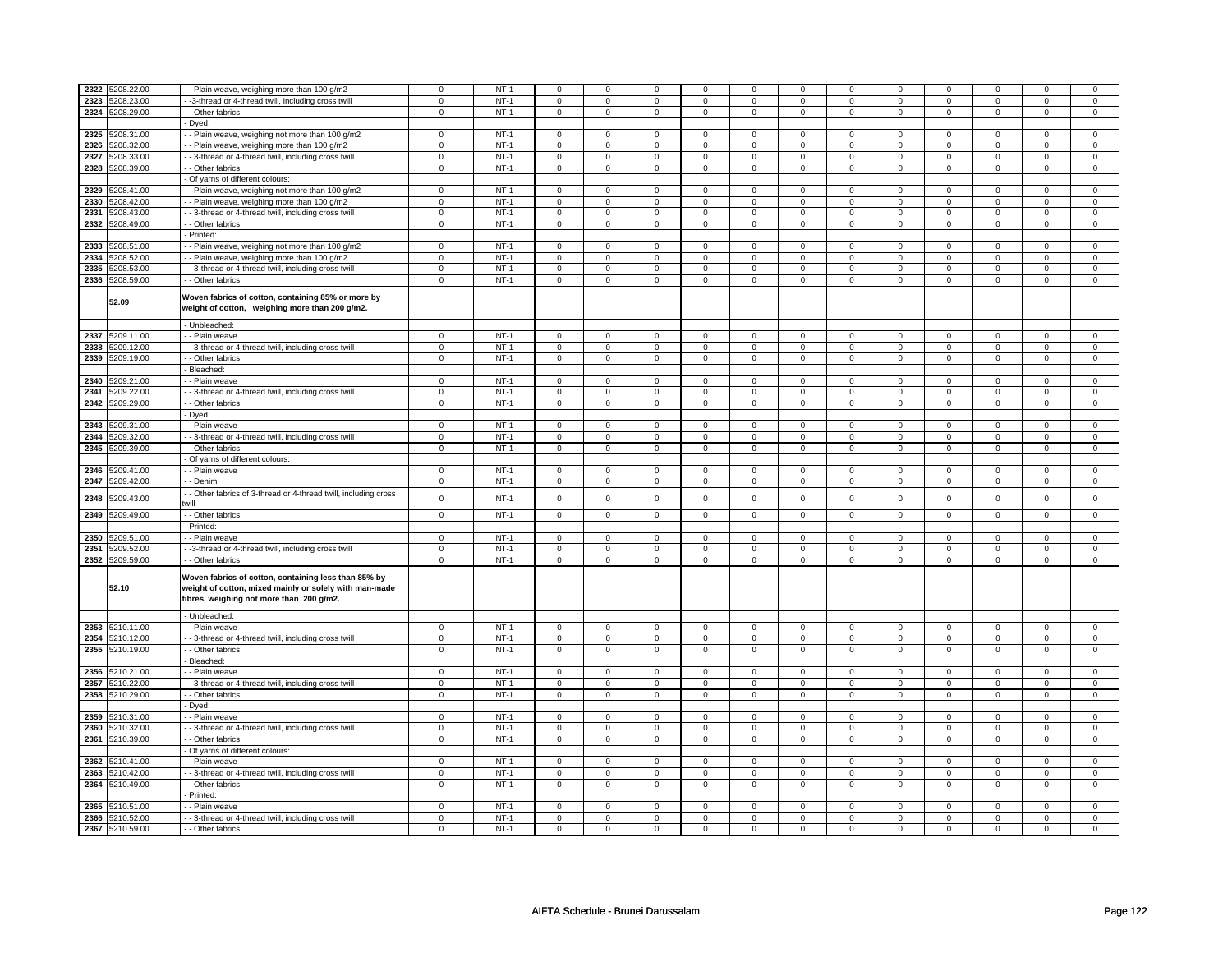|              | 52.11                    | Woven fabrics of cotton, containing less than 85% by<br>weight of cotton, mixed mainly or solely with man-made |                  |                  |                  |                            |                  |                            |                     |                            |                  |                            |                     |                            |                     |                             |
|--------------|--------------------------|----------------------------------------------------------------------------------------------------------------|------------------|------------------|------------------|----------------------------|------------------|----------------------------|---------------------|----------------------------|------------------|----------------------------|---------------------|----------------------------|---------------------|-----------------------------|
|              |                          | fibres, weighing more than 200 g/m2.                                                                           |                  |                  |                  |                            |                  |                            |                     |                            |                  |                            |                     |                            |                     |                             |
|              |                          |                                                                                                                |                  |                  |                  |                            |                  |                            |                     |                            |                  |                            |                     |                            |                     |                             |
|              |                          | - Unbleached:                                                                                                  |                  |                  |                  |                            |                  |                            |                     |                            |                  |                            |                     |                            |                     |                             |
| 2368<br>2369 | 5211.11.00<br>5211.12.00 | - Plain weave<br>- - 3-thread or 4-thread twill, including cross twill                                         | 0<br>$\mathsf 0$ | $NT-1$<br>$NT-1$ | 0<br>$\mathbf 0$ | $\mathbf 0$<br>$\mathbf 0$ | 0<br>$\mathsf 0$ | $\mathbf 0$<br>$\mathbf 0$ | 0<br>$\mathsf 0$    | $\mathbf 0$<br>$\mathbf 0$ | 0<br>$\mathbf 0$ | $\mathbf 0$<br>$\mathbf 0$ | 0<br>$\mathsf 0$    | $\mathbf 0$<br>$\mathbf 0$ | 0<br>$\mathsf 0$    | $\mathbf 0$<br>$\mathbf{0}$ |
| 2370         | 5211.19.00               | - - Other fabrics                                                                                              | $\overline{0}$   | $NT-1$           | $\mathsf 0$      | $\overline{0}$             | $\mathsf 0$      | $\mathbf 0$                | $\mathsf 0$         | $\mathsf 0$                | $\mathbf 0$      | $\mathbf 0$                | $\mathsf 0$         | $\mathbf 0$                | $\mathbf 0$         | 0                           |
|              |                          | Bleached:                                                                                                      |                  |                  |                  |                            |                  |                            |                     |                            |                  |                            |                     |                            |                     |                             |
| 2371         | 5211.21.00               | - Plain weave                                                                                                  | 0                | $NT-1$           | $\mathbf 0$      | $\mathbf 0$                | $\mathbf 0$      | $\mathbf 0$                | $\mathbf 0$         | $\mathbf 0$                | 0                | $\mathbf 0$                | 0                   | 0                          | 0                   | $\mathbf{0}$                |
| 2372         | 5211.22.00               | - 3-thread or 4-thread twill, including cross twill                                                            | $\mathbf 0$      | $NT-1$           | $\mathbf 0$      | $\mathbf 0$                | $\mathbf 0$      | $\mathbf 0$                | $\mathbf 0$         | $\mathbf 0$                | $\mathbf 0$      | $\mathbf 0$                | $\mathbf 0$         | $\mathbf 0$                | $\mathbf 0$         | 0                           |
| 2373         | 5211.29.00               | - - Other fabrics                                                                                              | $\overline{0}$   | $NT-1$           | $\overline{0}$   | $\overline{0}$             | $\mathsf 0$      | $\overline{0}$             | $\overline{0}$      | $\mathbf 0$                | $\mathbf 0$      | $\overline{0}$             | $\overline{0}$      | $\overline{0}$             | $\mathsf 0$         | $\overline{0}$              |
|              |                          | Dyed:                                                                                                          |                  |                  |                  |                            |                  |                            |                     |                            |                  |                            |                     |                            |                     |                             |
| 2374         | 5211.31.00               | - Plain weave                                                                                                  | $\mathbf 0$      | $NT-1$           | $\mathsf 0$      | $\mathsf 0$                | $\mathbf 0$      | $\mathbf 0$                | $\mathbf 0$         | $\mathbf 0$                | 0                | $\mathbf 0$                | $\mathbf 0$         | $\mathbf 0$                | 0                   | $\mathbf{0}$                |
| 2375         | 5211.32.00               | - - 3-thread or 4-thread twill, including cross twill                                                          | $\mathsf 0$      | $NT-1$           | $\mathbf 0$      | $\mathbf 0$                | $\mathbf 0$      | $\mathbf 0$                | $\mathbf 0$         | $\mathbf{0}$               | $\mathbf 0$      | $\mathbf{0}$               | $\mathbf 0$         | $\mathbf{0}$               | $\mathbf 0$         | $\mathbf{0}$                |
| 2376         | 5211.39.00               | - Other fabrics                                                                                                | $\mathbf 0$      | $NT-1$           | $\mathbf 0$      | $\mathsf 0$                | $\mathbf 0$      | $\mathsf 0$                | $\mathbf 0$         | $\mathsf 0$                | $\mathbf 0$      | $\mathsf 0$                | 0                   | $\mathbf 0$                | 0                   | $\mathbf 0$                 |
|              |                          | Of yarns of different colours:                                                                                 |                  |                  |                  |                            |                  |                            |                     |                            |                  |                            |                     |                            |                     |                             |
|              | 2377 5211.41             | - - Plain weave:                                                                                               |                  |                  |                  |                            |                  |                            |                     |                            |                  |                            |                     |                            |                     |                             |
|              | 5211.41.10               | --- Ikat fabrics                                                                                               | $\mathsf 0$      | $NT-1$           | $\mathbf 0$      | $\mathbf 0$                | $\mathbf 0$      | $\mathbf 0$                | $\mathbf 0$         | $\mathbf 0$                | 0                | $\mathbf 0$                | $\mathsf 0$         | $\mathbf 0$                | 0                   | $\mathbf{0}$                |
|              | 5211.41.90               | --- Other                                                                                                      | $\mathsf 0$      | $NT-1$           | $\mathsf 0$      | $\mathsf 0$                | $\mathsf 0$      | $\mathsf 0$                | $\mathsf 0$         | $\mathsf 0$                | $\mathbf 0$      | $\mathsf 0$                | $\mathsf 0$         | $\mathbf 0$                | $\mathbf 0$         | $\mathbf 0$                 |
| 2378         | 5211.42.00               | - - Denim                                                                                                      | $\mathsf 0$      | $NT-1$           | $\mathbf 0$      | $\mathsf 0$                | $\mathsf 0$      | $\mathbf 0$                | $\mathsf 0$         | $\mathbf 0$                | $\mathbf 0$      | $\mathbf 0$                | $\mathsf 0$         | $\mathbf 0$                | $\mathsf 0$         | $\mathbf 0$                 |
|              |                          | - Other fabrics of 3-thread or 4-thread twill, including cross                                                 |                  |                  |                  |                            |                  |                            |                     |                            |                  |                            |                     |                            |                     |                             |
| 2379         | 5211.43.00               | will                                                                                                           | $\mathbf 0$      | $NT-1$           | $\mathsf 0$      | $\mathsf 0$                | $\mathsf 0$      | $\mathbf 0$                | $\mathsf 0$         | $\mathsf 0$                | $\mathbf 0$      | $\mathsf 0$                | $\mathsf 0$         | $\mathbf 0$                | $\mathsf 0$         | 0                           |
| 2380         | 5211.49.00               | - - Other fabrics                                                                                              | $\overline{0}$   | $NT-1$           | $\overline{0}$   | $\overline{0}$             | $\mathbf 0$      | $\overline{0}$             | $\mathsf{O}\xspace$ | $\mathbf 0$                | $\mathbf 0$      | $\mathbf 0$                | $\mathsf 0$         | $\mathbf 0$                | $\mathbf 0$         | 0                           |
|              |                          | Printed:                                                                                                       |                  |                  |                  |                            |                  |                            |                     |                            |                  |                            |                     |                            |                     |                             |
| 2381         | 5211.51.00               | - Plain weave                                                                                                  | $\mathsf 0$      | $NT-1$           | $\mathbf 0$      | $\mathbf 0$                | $\mathbf 0$      | $\mathbf 0$                | $\mathbf 0$         | $\mathbf 0$                | 0                | $\mathbf 0$                | 0                   | $\mathbf 0$                | 0                   | 0                           |
| 2382         | 5211.52.00               | - - 3-thread or 4-thread twill, including cross twill                                                          | $\mathbf 0$      | $NT-1$           | $\mathbf 0$      | $\mathbf 0$                | $\mathbf 0$      | $\mathbf 0$                | $\mathbf 0$         | $\mathsf 0$                | $\mathbf 0$      | $\mathsf 0$                | $\mathbf 0$         | $\mathbf 0$                | $\mathbf 0$         | 0                           |
| 2383         | 5211.59.00               | - - Other fabrics                                                                                              | $\mathsf 0$      | $NT-1$           | $\mathbf 0$      | $\overline{0}$             | $\mathsf 0$      | $\mathbf 0$                | $\mathsf 0$         | $\mathbf 0$                | $\mathbf 0$      | $\mathsf 0$                | $\mathsf 0$         | $\mathbf 0$                | $\mathsf 0$         | 0                           |
|              | 52.12                    | Other woven fabrics of cotton.                                                                                 |                  |                  |                  |                            |                  |                            |                     |                            |                  |                            |                     |                            |                     |                             |
|              |                          | - Weighing not more than 200 g/m2:                                                                             |                  |                  |                  |                            |                  |                            |                     |                            |                  |                            |                     |                            |                     |                             |
| 2384         | 5212.11.00               | - Unbleached                                                                                                   | $\mathbf 0$      | $NT-1$           | $\mathbf 0$      | $\mathbf 0$                | $\mathbf 0$      | $\mathbf 0$                | $\mathbf 0$         | $\mathsf 0$                | $\mathbf 0$      | $\mathsf 0$                | $\mathbf 0$         | $\mathbf 0$                | $\mathbf 0$         | 0                           |
| 2385         | 5212.12.00               | - - Bleached                                                                                                   | $\mathbf 0$      | $NT-1$           | $\mathbf 0$      | $\mathbf 0$                | $\mathbf 0$      | $\mathbf 0$                | $\mathbf 0$         | 0                          | 0                | $\mathsf 0$                | 0                   | $\mathbf 0$                | $\mathbf 0$         | 0                           |
| 2386         | 5212.13.00               | - Dyed                                                                                                         | $\mathsf 0$      | $NT-1$           | $\mathsf 0$      | $\mathsf 0$                | $\mathbf 0$      | $\mathsf 0$                | $\mathsf{o}\,$      | $\mathbf 0$                | $\mathbf 0$      | $\mathbf 0$                | $\mathbf 0$         | $\mathbf 0$                | $\mathbf 0$         | $\mathbf{0}$                |
| 2387         | 5212.14.00               | - - Of yarns of different colours                                                                              | $\mathbf 0$      | $NT-1$           | $\mathbf 0$      | $\mathbf 0$                | $\mathbf 0$      | $\mathbf 0$                | $\mathbf 0$         | $\mathbf 0$                | 0                | 0                          | 0                   | 0                          | 0                   | 0                           |
| 2388         | 5212.15.00               | - - Printed                                                                                                    | $\mathbf 0$      | $NT-1$           | $\mathbf 0$      | $\mathsf 0$                | $\mathbf 0$      | $\mathsf 0$                | $\mathsf{O}\xspace$ | $\mathsf 0$                | $\mathbf 0$      | $\mathsf 0$                | $\mathsf 0$         | $\mathbf 0$                | $\mathbf 0$         | $\mathbf 0$                 |
| 2389         |                          | - Weighing more than 200 g/m2:                                                                                 |                  | $NT-1$           |                  |                            |                  |                            |                     |                            |                  |                            |                     | $\mathbf 0$                |                     | $\mathbf{0}$                |
| 2390         | 5212.21.00<br>5212.22.00 | - Unbleached<br>- Bleached                                                                                     | $\mathbf 0$<br>0 | $NT-1$           | 0<br>$\mathbf 0$ | $\mathbf 0$<br>$\mathbf 0$ | 0<br>$\mathbf 0$ | $\mathbf 0$<br>$\mathbf 0$ | 0<br>$\mathbf 0$    | $\mathbf 0$<br>$\mathbf 0$ | 0<br>0           | $\mathbf 0$<br>$\mathbf 0$ | 0<br>0              | 0                          | 0<br>0              | 0                           |
| 2391         | 5212.23.00               | - Dyed                                                                                                         | $\mathsf 0$      | $NT-1$           | $\mathbf 0$      | $\mathbf 0$                | $\mathbf 0$      | $\mathbf 0$                | $\mathsf 0$         | $\mathsf 0$                | $\mathbf 0$      | $\mathsf 0$                | $\mathbf 0$         | $\mathbf 0$                | $\mathbf 0$         | 0                           |
| 2392         | 5212.24.00               | - - Of yarns of different colours                                                                              | $\mathsf 0$      | $NT-1$           | $\mathsf 0$      | $\mathbf 0$                | $\mathsf 0$      | $\mathbf 0$                | $\mathsf 0$         | $\mathsf 0$                | $\mathbf 0$      | $\mathsf 0$                | $\mathsf 0$         | $\mathbf 0$                | $\mathsf 0$         | 0                           |
| 2393         | 5212.25.00               | - - Printed                                                                                                    | $\mathsf 0$      | $NT-1$           | $\mathbf 0$      | $\mathsf 0$                | $\mathsf 0$      | $\mathbf 0$                | $\mathsf 0$         | $\mathbf 0$                | $\mathbf 0$      | $\mathsf 0$                | $\mathsf 0$         | $\mathbf 0$                | $\mathsf 0$         | $\mathbf 0$                 |
|              |                          |                                                                                                                |                  |                  |                  |                            |                  |                            |                     |                            |                  |                            |                     |                            |                     |                             |
|              | 53.01                    | Flax, raw or processed but not spun; flax tow and waste                                                        |                  |                  |                  |                            |                  |                            |                     |                            |                  |                            |                     |                            |                     |                             |
|              |                          | (including yarn waste and garnetted stock).                                                                    |                  |                  |                  |                            |                  |                            |                     |                            |                  |                            |                     |                            |                     |                             |
|              | 2394 5301.10.00          | - Flax, raw or retted                                                                                          | $\mathbf 0$      | $NT-1$           | $\mathsf 0$      | $\mathsf 0$                | $\mathsf 0$      | $\mathsf 0$                | $\mathsf 0$         | $\mathsf{O}\xspace$        | $\mathsf 0$      | $\mathsf 0$                | $\mathsf{O}\xspace$ | $\mathsf{O}\xspace$        | $\mathsf{O}\xspace$ | $\mathsf 0$                 |
|              |                          | - Flax, broken, scutched, hackled or otherwise processed, but                                                  |                  |                  |                  |                            |                  |                            |                     |                            |                  |                            |                     |                            |                     |                             |
|              |                          | not spun:                                                                                                      |                  |                  |                  |                            |                  |                            |                     |                            |                  |                            |                     |                            |                     |                             |
| 2395         | 5301.21.00               | - - Broken or scutched                                                                                         | $\mathbf 0$      | $NT-1$           | $\mathbf 0$      | $\mathbf 0$                | $\mathbf 0$      | $\mathbf 0$                | $\mathbf 0$         | 0                          | 0                | 0                          | 0                   | 0                          | 0                   | 0                           |
| 2396         | 5301.29.00               | - - Other                                                                                                      | $\mathsf 0$      | $NT-1$           | $\mathbf 0$      | $\mathbf 0$                | $\mathbf 0$      | $\mathbf 0$                | $\mathbf 0$         | $\mathbf 0$                | 0                | $\mathbf 0$                | 0                   | $\mathbf 0$                | 0                   | $\mathbf 0$                 |
| 2397         | 5301.30.00               | - Flax tow and waste                                                                                           | $\mathsf 0$      | $NT-1$           | $\mathbf 0$      | $\mathbf 0$                | $\mathbf 0$      | $\mathbf 0$                | $\mathbf 0$         | $\mathsf 0$                | 0                | $\mathsf 0$                | $\mathsf 0$         | $\mathbf 0$                | 0                   | 0                           |
|              |                          | True hemp (Cannabis sativa L), raw or processed but not                                                        |                  |                  |                  |                            |                  |                            |                     |                            |                  |                            |                     |                            |                     |                             |
|              | 53.02                    | spun; tow and waste of true hemp (including yarn waste                                                         |                  |                  |                  |                            |                  |                            |                     |                            |                  |                            |                     |                            |                     |                             |
|              |                          | and garnetted stock).                                                                                          |                  |                  |                  |                            |                  |                            |                     |                            |                  |                            |                     |                            |                     |                             |
|              |                          |                                                                                                                |                  |                  |                  |                            |                  |                            |                     |                            |                  |                            |                     |                            |                     |                             |
| 2398         | 5302.10.00               | - True hemp, raw or retted                                                                                     | $\mathsf 0$      | $NT-1$           | $\mathsf 0$      | $\mathbf 0$                | $\mathbf 0$      | $\mathbf 0$                | $\mathsf 0$         | $\mathsf 0$                | 0                | $\mathbf 0$                | $\mathsf 0$         | $\mathbf 0$                | $\mathbf 0$         | 0                           |
|              | 2399 5302.90.00          | - Other                                                                                                        | $\mathsf 0$      | $NT-1$           | $\mathsf 0$      | $\mathbf 0$                | $\mathsf 0$      | $\mathbf 0$                | $\mathsf 0$         | $\mathbf 0$                | 0                | $\mathbf 0$                | $\mathsf 0$         | $\mathbf 0$                | $\mathsf 0$         | $\mathbf 0$                 |
|              | 53.03                    | Jute and other textile bast fibres (excluding flax, true hemp<br>and ramie), raw or garnetted stock).          |                  |                  |                  |                            |                  |                            |                     |                            |                  |                            |                     |                            |                     |                             |
| 2400         | 5303.10.00               | - Jute and other textile bast fibres, raw or retted                                                            | $\overline{0}$   | $NT-1$           | $\overline{0}$   | $\overline{0}$             | $\overline{0}$   | $\overline{0}$             | $\overline{0}$      | $\overline{0}$             | $\mathbf 0$      | $\overline{0}$             | $\overline{0}$      | $\overline{0}$             | $\mathbf 0$         | 0                           |
| 2401         | 5303.90.00               | - Other                                                                                                        | $\Omega$         | $NT-1$           | $\mathbf 0$      | $\mathbf 0$                | $\mathbf 0$      | $\mathsf 0$                | $\mathbf 0$         | $\mathsf 0$                | $\mathbf 0$      | $\mathbf 0$                | $\mathbf 0$         | $\mathbf 0$                | $\mathbf 0$         | $\mathbf 0$                 |
|              |                          |                                                                                                                |                  |                  |                  |                            |                  |                            |                     |                            |                  |                            |                     |                            |                     |                             |
|              |                          | Sisal and other textile fibres of the genus Agave, raw or                                                      |                  |                  |                  |                            |                  |                            |                     |                            |                  |                            |                     |                            |                     |                             |
|              | 53.04                    | processed but not spun; tow and waste of these fibres                                                          |                  |                  |                  |                            |                  |                            |                     |                            |                  |                            |                     |                            |                     |                             |
|              |                          | (including yarn waste and garnetted stock).                                                                    |                  |                  |                  |                            |                  |                            |                     |                            |                  |                            |                     |                            |                     |                             |
|              | 2402 5304.10.00          | - Sisal and other textile fibres of the genus Agave, raw                                                       | $\mathbf 0$      | $NT-1$           | $\mathbf 0$      | $\mathbf 0$                | $\mathbf 0$      | $\mathbf 0$                | $\mathsf 0$         | $\mathsf 0$                | 0                | $\mathsf 0$                | $\mathsf 0$         | $\mathbf 0$                | 0                   | 0                           |
|              | 2403 5304.90.00          | - Other                                                                                                        | $\Omega$         | $NT-1$           | $\mathbf 0$      | $\mathbf 0$                | $\mathbf 0$      | $\mathbf 0$                | $\mathbf 0$         | $\mathbf 0$                | $\mathbf 0$      | $\mathbf 0$                | $\mathbf 0$         | $\mathbf 0$                | $\mathbf 0$         | $\mathbf{0}$                |
|              |                          |                                                                                                                |                  |                  |                  |                            |                  |                            |                     |                            |                  |                            |                     |                            |                     |                             |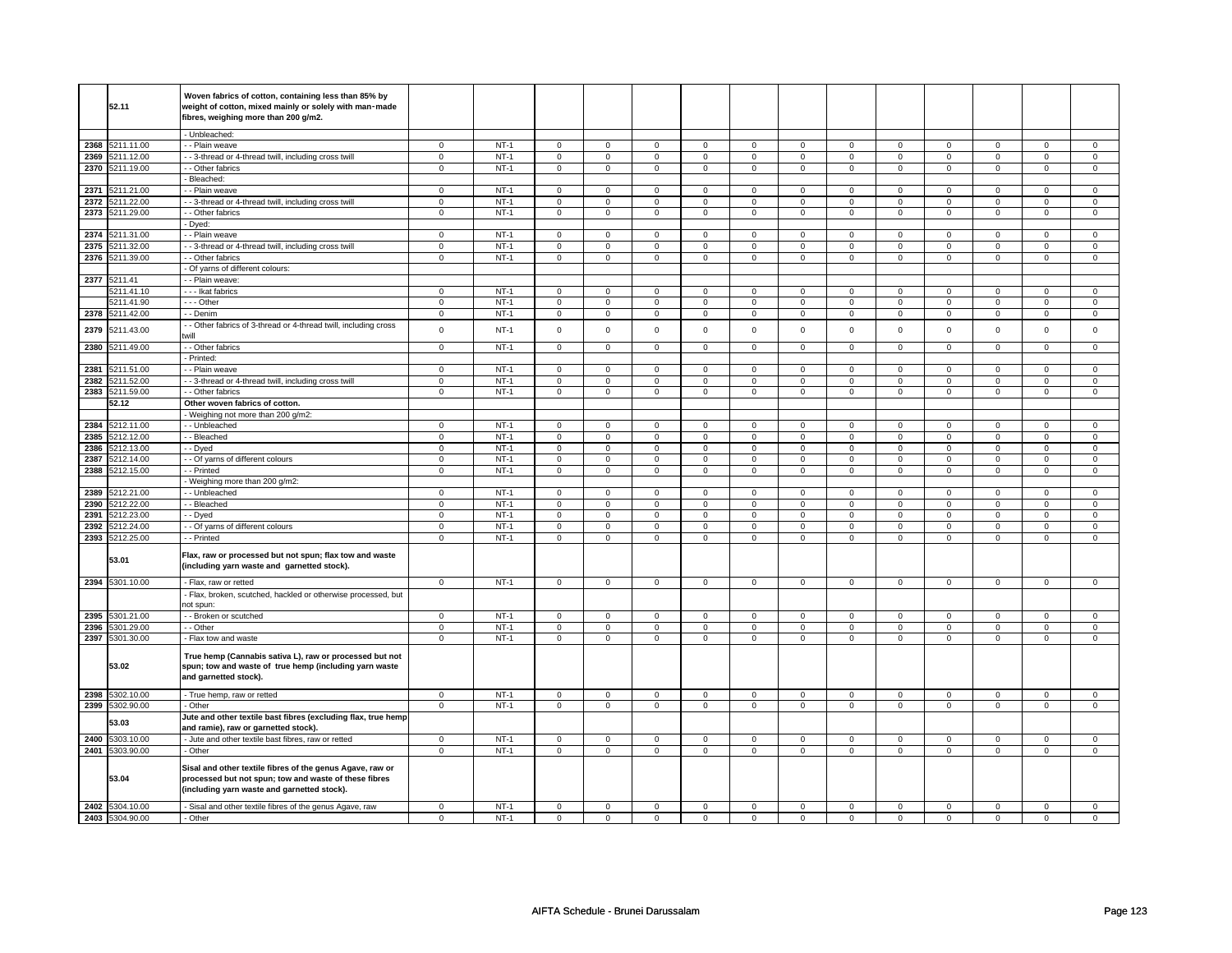|      | 53.05           | Coconut, abaca (Manila hemp or Musa textilis Nee), ramie<br>and other vegetable textile fibres, not elsewhere specified<br>or included, raw or processed but not spun; tow, noils and<br>waste of these fibres (including yarn waste and garnetted<br>stock). |                |        |                     |                |                     |                |                     |                |                |                |                |                |                |                     |
|------|-----------------|---------------------------------------------------------------------------------------------------------------------------------------------------------------------------------------------------------------------------------------------------------------|----------------|--------|---------------------|----------------|---------------------|----------------|---------------------|----------------|----------------|----------------|----------------|----------------|----------------|---------------------|
|      |                 | - Of coconut (coir):                                                                                                                                                                                                                                          |                |        |                     |                |                     |                |                     |                |                |                |                |                |                |                     |
| 2404 | 5305.11.00      | - - Raw                                                                                                                                                                                                                                                       | $\mathsf 0$    | $NT-1$ | $\mathsf{O}\xspace$ | $\mathsf 0$    | 0                   | $\mathsf 0$    | $\mathsf{O}\xspace$ | $\mathsf 0$    | 0              | $\mathsf 0$    | $\mathsf 0$    | $\mathsf 0$    | $\Omega$       | 0                   |
| 2405 | 5305.19.00      | - Other                                                                                                                                                                                                                                                       | $\mathsf 0$    | $NT-1$ | $\overline{0}$      | $\overline{0}$ | $\mathsf{O}\xspace$ | $\overline{0}$ | $\mathsf{O}\xspace$ | $\overline{0}$ | $\mathsf 0$    | $\mathbf 0$    | $\mathsf 0$    | $\overline{0}$ | $\mathsf 0$    | $\overline{0}$      |
|      |                 |                                                                                                                                                                                                                                                               |                |        |                     |                |                     |                |                     |                |                |                |                |                |                |                     |
|      |                 | Of abaca:                                                                                                                                                                                                                                                     |                |        |                     |                |                     |                |                     |                |                |                |                |                |                |                     |
| 2406 | 5305.21.00      | - - Raw                                                                                                                                                                                                                                                       | $\mathsf 0$    | $NT-1$ | $\mathbf 0$         | $\mathbf 0$    | $\mathbf 0$         | $\mathbf 0$    | $\mathsf 0$         | $\mathbf 0$    | $\mathbf 0$    | $\mathbf 0$    | $\mathsf 0$    | $\mathbf 0$    | $\mathbf 0$    | $\mathbf{0}$        |
| 2407 | 5305.29.00      | - Other                                                                                                                                                                                                                                                       | $\Omega$       | $NT-1$ | $\mathbf 0$         | $\mathbf 0$    | $\mathbf 0$         | $\mathbf 0$    | $\mathbf 0$         | $\mathbf 0$    | $\mathbf 0$    | $\mathbf 0$    | $\mathbf 0$    | $\mathbf 0$    | $\mathbf 0$    | $\mathbf{0}$        |
| 2408 | 5305.90.00      | - Other                                                                                                                                                                                                                                                       | $\overline{0}$ | $NT-1$ | $\overline{0}$      | $\overline{0}$ | $\overline{0}$      | $\overline{0}$ | $\overline{0}$      | $\overline{0}$ | $\mathbf 0$    | $\overline{0}$ | $\overline{0}$ | $\overline{0}$ | $\overline{0}$ | $\overline{0}$      |
|      | 53.06           | Flax yarn.                                                                                                                                                                                                                                                    |                |        |                     |                |                     |                |                     |                |                |                |                |                |                |                     |
| 2409 | 5306.10.00      | Single                                                                                                                                                                                                                                                        | $\mathbf 0$    | $NT-1$ | $\mathbf 0$         | $\mathbf 0$    | $\mathbf 0$         | $\mathbf 0$    | $\mathbf 0$         | $\mathbf 0$    | $\mathbf 0$    | $\mathbf 0$    | $\mathbf 0$    | $\mathbf 0$    | $\mathbf 0$    | 0                   |
|      |                 |                                                                                                                                                                                                                                                               |                |        |                     |                |                     |                |                     |                |                |                |                |                |                |                     |
|      | 2410 5306.20.00 | - Multiple (folded) or cabled                                                                                                                                                                                                                                 | $\mathsf 0$    | $NT-1$ | $\mathbf 0$         | $\mathsf 0$    | $\mathsf 0$         | $\mathsf 0$    | $\mathsf 0$         | $\mathbf 0$    | $\mathbf 0$    | $\mathbf 0$    | $\mathsf 0$    | $\mathbf 0$    | $\mathsf 0$    | $\mathbf 0$         |
|      | 53.07           | Yarn of jute or of other textile bast fibres of heading 53.03.                                                                                                                                                                                                |                |        |                     |                |                     |                |                     |                |                |                |                |                |                |                     |
| 2411 | 5307.10.00      | - Single                                                                                                                                                                                                                                                      | $\mathsf 0$    | $NT-1$ | $\mathbf 0$         | $\mathbf 0$    | $\mathbf 0$         | $\mathbf 0$    | $\mathbf 0$         | $\mathbf 0$    | $\mathbf 0$    | $\mathbf 0$    | $\mathbf 0$    | $\mathbf{0}$   | $\mathbf 0$    | 0                   |
| 2412 | 5307.20.00      | - Multiple (folded) or cabled                                                                                                                                                                                                                                 | $\mathbf 0$    | $NT-1$ | $\mathsf 0$         | $\mathsf 0$    | $\mathsf 0$         | $\mathsf 0$    | $\mathsf{O}\xspace$ | $\mathsf 0$    | $\mathsf 0$    | $\mathsf 0$    | $\mathsf 0$    | $\mathbf 0$    | $\mathsf 0$    | $\mathbf 0$         |
|      |                 |                                                                                                                                                                                                                                                               |                |        |                     |                |                     |                |                     |                |                |                |                |                |                |                     |
|      | 53.08           | Yarn of other vegetable textile fibres; paper yarn.                                                                                                                                                                                                           |                |        |                     |                |                     |                |                     |                |                |                |                |                |                |                     |
| 2413 | 5308.10.00      | - Coir yarn                                                                                                                                                                                                                                                   | 0              | $NT-1$ | $\mathbf 0$         | $\overline{0}$ | $\mathbf 0$         | $\mathbf 0$    | $\mathbf 0$         | $\overline{0}$ | 0              | $\mathbf 0$    | $\Omega$       | $\overline{0}$ | $\Omega$       | 0                   |
| 2414 | 5308.20.00      | - True hemp yarn                                                                                                                                                                                                                                              | $\mathbf 0$    | $NT-1$ | $\mathbf 0$         | $\mathbf 0$    | $\mathbf 0$         | $\mathbf 0$    | $\mathbf 0$         | $\mathbf 0$    | 0              | $\mathbf 0$    | 0              | $\mathbf 0$    | 0              | 0                   |
| 2415 | 5308.90.00      | - Other                                                                                                                                                                                                                                                       | $\mathbf 0$    | $NT-1$ | $\mathbf 0$         | $\mathbf 0$    | $\mathbf 0$         | $\mathbf 0$    | $\mathbf 0$         | $\mathbf 0$    | $\mathbf 0$    | $\mathbf{0}$   | $\mathbf 0$    | $\mathbf 0$    | $\mathbf 0$    | $\mathbf{0}$        |
|      | 53.09           | Woven fabrics of flax.                                                                                                                                                                                                                                        |                |        |                     |                |                     |                |                     |                |                |                |                |                |                |                     |
|      |                 | - Containing 85% or more by weight of flax:                                                                                                                                                                                                                   |                |        |                     |                |                     |                |                     |                |                |                |                |                |                |                     |
|      |                 |                                                                                                                                                                                                                                                               |                |        |                     |                |                     |                |                     |                |                |                |                |                |                |                     |
| 2416 | 5309.11.00      | - Unbleached or bleached                                                                                                                                                                                                                                      | $\mathsf 0$    | $NT-1$ | $\mathsf 0$         | $\mathsf 0$    | $\mathsf 0$         | $\mathbf 0$    | $\mathsf 0$         | $\mathsf 0$    | $\mathbf 0$    | $\mathsf 0$    | $\mathsf 0$    | $\mathbf 0$    | $\mathsf 0$    | 0                   |
| 2417 | 5309.19.00      | $-$ Other                                                                                                                                                                                                                                                     | $\overline{0}$ | $NT-1$ | $\overline{0}$      | $\overline{0}$ | $\mathsf 0$         | $\overline{0}$ | $\overline{0}$      | $\overline{0}$ | $\mathsf 0$    | $\overline{0}$ | $\mathsf 0$    | $\overline{0}$ | $\mathsf 0$    | $\overline{0}$      |
|      |                 | - Containing less than 85% by weight of flax:                                                                                                                                                                                                                 |                |        |                     |                |                     |                |                     |                |                |                |                |                |                |                     |
| 2418 | 5309.21.00      | - - Unbleached or bleached                                                                                                                                                                                                                                    | $\mathbf 0$    | $NT-1$ | $\mathbf 0$         | $\mathbf 0$    | $\mathbf 0$         | $\mathbf 0$    | $\mathbf 0$         | $\mathbf{0}$   | $\mathbf 0$    | $\mathbf{0}$   | $\mathbf 0$    | $\mathbf{0}$   | $\mathbf 0$    | $\mathbf{0}$        |
| 2419 | 5309.29.00      | - - Other                                                                                                                                                                                                                                                     | $\overline{0}$ | $NT-1$ | $\overline{0}$      | $\overline{0}$ | $\overline{0}$      | $\overline{0}$ | $\overline{0}$      | $\overline{0}$ | $\overline{0}$ | $\overline{0}$ | $\overline{0}$ | $\overline{0}$ | $\overline{0}$ | $\overline{0}$      |
|      |                 |                                                                                                                                                                                                                                                               |                |        |                     |                |                     |                |                     |                |                |                |                |                |                |                     |
|      | 53.10           | Woven fabrics of jute or of other textile bast fibres of<br>heading 53.03.                                                                                                                                                                                    |                |        |                     |                |                     |                |                     |                |                |                |                |                |                |                     |
| 2420 | 5310.10.00      | - Unbleached                                                                                                                                                                                                                                                  | $\mathsf 0$    | $NT-1$ | $\mathsf{O}\xspace$ | $\mathbf 0$    | $\mathbf 0$         | $\mathbf 0$    | $\mathbf 0$         | $\mathbf 0$    | $\mathbf 0$    | $\mathbf 0$    | $\mathbf 0$    | $\mathbf 0$    | $\mathsf 0$    | $\mathbf{0}$        |
| 2421 | 5310.90.00      | - Other                                                                                                                                                                                                                                                       | $\mathsf 0$    | $NT-1$ | $\mathbf 0$         | $\mathbf 0$    | $\mathbf 0$         | $\mathbf 0$    | $\mathbf 0$         | $\mathbf 0$    | $\mathbf 0$    | $\mathbf 0$    | $\mathbf 0$    | $\mathbf{0}$   | $\mathbf 0$    | $\mathbf 0$         |
| 2422 | 5311.00.00      | Woven fabrics of other vegetable textile fibres; woven<br>fabrics of paper yarn.                                                                                                                                                                              | $\mathbf 0$    | $NT-1$ | $\mathsf 0$         | $\mathsf 0$    | $\mathbf 0$         | $\mathbf 0$    | $\mathsf 0$         | $\mathsf 0$    | $\mathbf 0$    | $\mathsf 0$    | $\mathbf 0$    | $\mathbf 0$    | $\mathbf 0$    | $\mathbf 0$         |
|      | 54.01           | Sewing thread of man-made filaments, whether or not put<br>up for retail sale.                                                                                                                                                                                |                |        |                     |                |                     |                |                     |                |                |                |                |                |                |                     |
| 2423 | 5401.10.00      | - Of synthetic filaments                                                                                                                                                                                                                                      | $\mathbf 0$    | $NT-1$ | $\mathsf 0$         | $\mathbf 0$    | $\mathsf 0$         | $\mathsf 0$    | $\mathsf 0$         | $\mathbf 0$    | $\mathbf 0$    | $\mathbf 0$    | $\mathsf 0$    | $\mathbf 0$    | $\mathsf 0$    | $\mathsf 0$         |
|      |                 |                                                                                                                                                                                                                                                               |                |        |                     |                |                     |                |                     |                |                |                |                |                |                |                     |
|      | 2424 5401.20    | - Of artificial filaments:                                                                                                                                                                                                                                    |                |        |                     |                |                     |                |                     |                |                |                |                |                |                |                     |
|      | 5401.20.10      | -- Put up for retail sale                                                                                                                                                                                                                                     | 0              | $NT-1$ | $\mathbf 0$         | $\mathbf 0$    | $\mathbf 0$         | $\mathbf 0$    | $\mathbf 0$         | $\mathbf 0$    | 0              | $\mathbf 0$    | 0              | $\mathbf 0$    | 0              | 0                   |
|      | 5401.20.20      | - - Not put up for retail sale                                                                                                                                                                                                                                | $\mathsf 0$    | $NT-1$ | $\mathbf 0$         | $\mathbf 0$    | $\mathbf 0$         | $\mathbf 0$    | $\mathsf 0$         | $\mathbf 0$    | $\mathbf 0$    | $\mathbf 0$    | $\mathsf 0$    | $\mathbf 0$    | 0              | 0                   |
|      | 54.02           | Synthetic filament yarn (other than sewing thread), not put<br>up for retail sale, including synthetic monofilament of less                                                                                                                                   |                |        |                     |                |                     |                |                     |                |                |                |                |                |                |                     |
|      |                 | than 67 decitex.                                                                                                                                                                                                                                              |                |        |                     |                |                     |                |                     |                |                |                |                |                |                |                     |
| 2425 | 5402.10.00      | - High tenacity yarn of nylon or other polyamides                                                                                                                                                                                                             | $\overline{0}$ | $NT-1$ | $\overline{0}$      | $\overline{0}$ | $\mathsf 0$         | $\overline{0}$ | $\mathsf 0$         | $\overline{0}$ | $\mathsf 0$    | $\mathbf 0$    | $\mathbf 0$    | $\overline{0}$ | $\mathsf 0$    | $\mathbf 0$         |
| 2426 | 5402.20.00      | - High tenacity yarn of polyesters                                                                                                                                                                                                                            | $\mathbf 0$    | $NT-1$ | $\mathsf 0$         | $\overline{0}$ | $\mathsf 0$         | $\mathsf 0$    | $\mathsf 0$         | $\overline{0}$ | $\mathsf 0$    | $\mathbf 0$    | $\mathbf 0$    | $\overline{0}$ | $\mathsf 0$    | $\mathbf 0$         |
|      |                 | - Textured yarn:                                                                                                                                                                                                                                              |                |        |                     |                |                     |                |                     |                |                |                |                |                |                |                     |
| 2427 | 5402.31.00      | - Of nylon or other polyamides, measuring per single yarn<br>not more than 50 tex                                                                                                                                                                             | $\mathsf 0$    | $NT-1$ | $\mathsf 0$         | $\mathsf 0$    | $\mathbf 0$         | $\mathsf 0$    | $\mathbf 0$         | $\mathsf 0$    | $\mathbf 0$    | $\mathsf 0$    | $\mathbf 0$    | $\mathsf 0$    | $\mathbf 0$    | $\mathsf{O}\xspace$ |
| 2428 | 5402.32.00      | - Of nylon or other polyamides, measuring per single yarn<br>nore than 50 tex                                                                                                                                                                                 | $\mathbf 0$    | $NT-1$ | $\mathbf 0$         | $\mathbf 0$    | $\mathbf 0$         | $\mathbf 0$    | $\mathbf 0$         | $\mathbf 0$    | $\Omega$       | $\mathbf 0$    | $\mathbf 0$    | $\mathbf 0$    | $\mathbf 0$    | 0                   |
| 2429 | 5402.33.00      | - - Of polyesters                                                                                                                                                                                                                                             | $\mathbf 0$    | $NT-1$ | $\mathsf 0$         | $\mathsf 0$    | $\mathsf 0$         | $\mathsf 0$    | $\mathsf 0$         | $\mathsf{O}$   | $\mathsf 0$    | $\mathbf 0$    | $\mathbf 0$    | $\mathbf 0$    | $\mathsf 0$    | $\mathbf 0$         |
|      | 2430 5402.39.00 | - Other                                                                                                                                                                                                                                                       | $\mathbf 0$    | $NT-1$ | $\mathbf 0$         | $\mathbf 0$    | $\mathbf{0}$        | $\mathbf 0$    | $\mathbf{0}$        | $\mathbf 0$    | $\mathbf 0$    | $\mathbf{0}$   | $\mathbf 0$    | $\mathbf 0$    | $\mathbf 0$    | $\mathbf{0}$        |
|      |                 | Other yarn, single, untwisted or with a twist not exceeding 50<br>urns per metre:                                                                                                                                                                             |                |        |                     |                |                     |                |                     |                |                |                |                |                |                |                     |
| 2431 | 5402.41.00      |                                                                                                                                                                                                                                                               |                | $NT-1$ |                     | $\mathbf 0$    |                     |                |                     |                |                |                |                |                |                |                     |
|      |                 | - - Of nylon or other polyamides                                                                                                                                                                                                                              | $\mathbf 0$    |        | $\mathbf 0$         |                | $\mathbf 0$         | $\mathbf 0$    | $\mathbf 0$         | $\mathbf 0$    | 0              | $\mathbf 0$    | 0              | $\mathbf 0$    | 0              | 0                   |
| 2432 | 5402.42.00      | - Of polyesters, partially oriented                                                                                                                                                                                                                           | $\mathbf 0$    | $NT-1$ | $\mathsf 0$         | $\mathsf 0$    | $\mathbf 0$         | $\mathsf 0$    | $\mathbf 0$         | $\mathbf 0$    | $\mathbf 0$    | $\mathbf 0$    | $\mathbf 0$    | $\mathbf{0}$   | $\mathbf 0$    | $\mathbf 0$         |
| 2433 | 5402.43.00      | - Of polyesters, other                                                                                                                                                                                                                                        | $\mathbf 0$    | $NT-1$ | $\mathsf 0$         | $\mathsf 0$    | $\mathbf 0$         | $\mathsf 0$    | $\mathsf 0$         | $\mathbf 0$    | $\mathbf 0$    | $\mathbf 0$    | $\mathsf 0$    | $\mathbf 0$    | $\mathsf 0$    | $\mathbf{0}$        |
|      | 2434 5402.49.00 | - Other                                                                                                                                                                                                                                                       | $\mathbf 0$    | $NT-1$ | $\mathbf 0$         | $\mathbf 0$    | $\mathbf 0$         | $\overline{0}$ | $\mathbf 0$         | $\mathbf 0$    | $\mathbf 0$    | $\mathbf{0}$   | 0              | $\mathbf 0$    | 0              | 0                   |
|      |                 | Other yarn, single, with a twist exceeding 50 turns per metre:                                                                                                                                                                                                |                |        |                     |                |                     |                |                     |                |                |                |                |                |                |                     |
| 2435 | 5402.51.00      | - - Of nylon or other polyamides                                                                                                                                                                                                                              | $\mathbf 0$    | $NT-1$ | $\mathsf 0$         | $\mathbf 0$    | $\mathbf 0$         | $\mathbf 0$    | $\mathbf 0$         | $\mathsf 0$    | 0              | $\mathsf 0$    | $\mathsf 0$    | $\mathbf 0$    | $\Omega$       | 0                   |
|      |                 |                                                                                                                                                                                                                                                               |                |        |                     |                |                     |                |                     |                |                |                |                |                |                |                     |
| 2436 | 5402.52.00      | - Of polyesters                                                                                                                                                                                                                                               | $\mathsf 0$    | $NT-1$ | $\mathsf 0$         | $\mathbf 0$    | $\mathbf 0$         | $\mathbf 0$    | $\mathbf 0$         | $\mathsf 0$    | 0              | $\mathsf 0$    | 0              | $\mathbf 0$    | 0              | 0                   |
| 2437 | 5402.59.00      | - Other                                                                                                                                                                                                                                                       | $\overline{0}$ | $NT-1$ | $\overline{0}$      | $\overline{0}$ | $\overline{0}$      | $\overline{0}$ | $\overline{0}$      | $\overline{0}$ | 0              | $\overline{0}$ | $\overline{0}$ | $\overline{0}$ | 0              | $\overline{0}$      |
|      |                 | Other yarn, multiple (folded) or cabled:                                                                                                                                                                                                                      |                |        |                     |                |                     |                |                     |                |                |                |                |                |                |                     |
|      | 2438 5402.61.00 | - - Of nylon or other polyamides                                                                                                                                                                                                                              | $\mathsf 0$    | $NT-1$ | $\mathbf 0$         | $\mathbf 0$    | $^{\circ}$          | $\mathbf 0$    | $\mathsf 0$         | $\mathbf 0$    | $\mathbf 0$    | $\mathsf 0$    | $\mathsf 0$    | $\mathbf 0$    | 0              | $\Omega$            |
|      |                 |                                                                                                                                                                                                                                                               |                |        |                     |                |                     |                |                     |                |                |                |                |                |                |                     |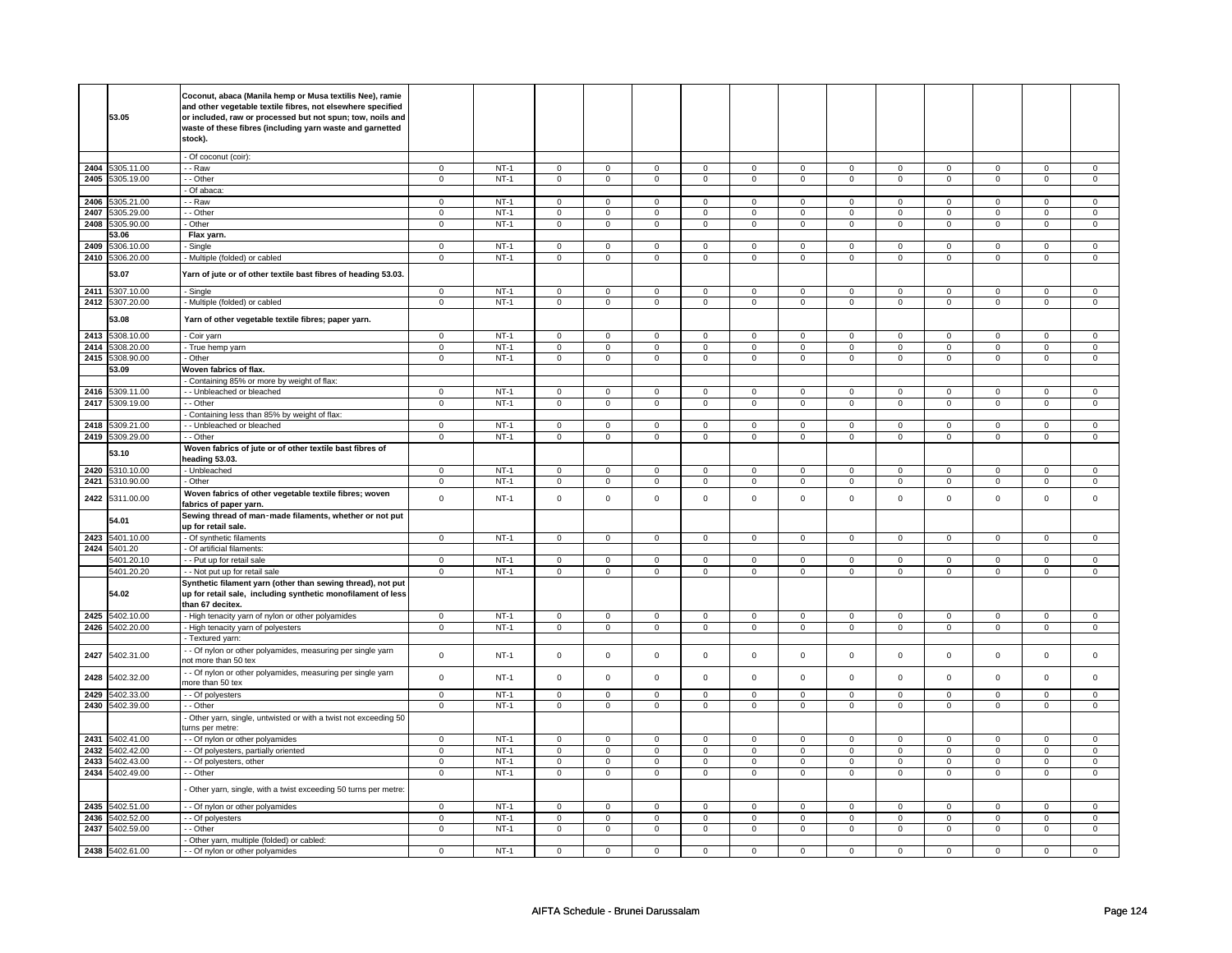| 2439 | 5402.62.00      | - Of polyesters                                                                                                | $\mathsf 0$    | $NT-1$ | $\mathsf{O}\xspace$ | $\mathbf 0$    | $\Omega$       | 0              | $\mathbf 0$    | $\mathsf 0$    | $\Omega$       | $\Omega$       | $\Omega$       | $\mathsf 0$    | $\Omega$       | $\Omega$       |
|------|-----------------|----------------------------------------------------------------------------------------------------------------|----------------|--------|---------------------|----------------|----------------|----------------|----------------|----------------|----------------|----------------|----------------|----------------|----------------|----------------|
|      | 2440 5402.69.00 | - Other                                                                                                        | $\mathbf 0$    | $NT-1$ | $\mathsf 0$         | $\mathbf 0$    | 0              | $\mathbf 0$    | 0              | $\mathbf 0$    | 0              | $\mathbf 0$    | 0              | $\mathbf 0$    | 0              | 0              |
|      |                 |                                                                                                                |                |        |                     |                |                |                |                |                |                |                |                |                |                |                |
|      |                 | Artificial filament yarn (other than sewing thread), not put                                                   |                |        |                     |                |                |                |                |                |                |                |                |                |                |                |
|      | 54.03           | up for retail sale, including artificial monofilament of less                                                  |                |        |                     |                |                |                |                |                |                |                |                |                |                |                |
|      |                 | than 67 decitex.                                                                                               |                |        |                     |                |                |                |                |                |                |                |                |                |                |                |
| 2441 | 5403.10.00      | - High tenacity yarn of viscose rayon                                                                          | $\mathsf 0$    | $NT-1$ | $\mathsf{O}\xspace$ | $\mathbf 0$    | $\mathbf 0$    | $\mathsf 0$    | $\mathsf 0$    | $\mathsf 0$    | $\mathbf 0$    | $\mathbf 0$    | $\mathbf 0$    | $\mathbf 0$    | $\mathbf 0$    | 0              |
|      | 2442 5403.20.00 | - Textured yarn                                                                                                | $\mathbf 0$    | $NT-1$ | 0                   | $\mathbf 0$    | 0              | $\mathbf 0$    | 0              | 0              | 0              | 0              | 0              | 0              | 0              | $\mathbf 0$    |
|      |                 | Other yarn, single:                                                                                            |                |        |                     |                |                |                |                |                |                |                |                |                |                |                |
| 2443 | 5403.31.00      | - Of viscose rayon, untwisted or with a twist not exceeding                                                    | $\mathsf 0$    | $NT-1$ | $\mathsf 0$         | $\mathbf 0$    | $\mathbf 0$    | $\mathsf 0$    | $\mathbf 0$    | $\mathsf 0$    | $\mathbf 0$    | $\mathbf 0$    | $\mathsf 0$    | $\mathbf 0$    | $\mathbf 0$    | 0              |
|      |                 | 120 turns per metre                                                                                            |                |        |                     |                |                |                |                |                |                |                |                |                |                |                |
| 2444 | 5403.32.00      | - Of viscose rayon, with a twist exceeding 120 turns per                                                       | $\mathsf 0$    | $NT-1$ | $\mathsf{O}\xspace$ | $\mathsf 0$    | $\mathbf 0$    | $\mathsf 0$    | $\mathbf 0$    | $\mathsf 0$    | $\mathbf{0}$   | $\mathbf 0$    | $\mathbf 0$    | $\mathbf 0$    | $\mathbf{0}$   | $\mathbf 0$    |
|      |                 | metre                                                                                                          |                |        |                     |                |                |                |                |                |                |                |                |                |                |                |
| 2445 | 5403.33.00      | - Of cellulose acetate                                                                                         | $\mathsf 0$    | $NT-1$ | $\mathsf 0$         | $\mathbf 0$    | 0              | $\mathsf 0$    | $\mathbf 0$    | $\mathsf 0$    | $\mathbf 0$    | $\mathbf 0$    | $\mathsf 0$    | $\mathbf 0$    | $\mathbf 0$    | 0              |
|      | 2446 5403.39.00 | - - Other                                                                                                      | $\overline{0}$ | $NT-1$ | $\overline{0}$      | $\overline{0}$ | $\mathbf 0$    | $\overline{0}$ | $\mathbf 0$    | $\overline{0}$ | $\mathbf 0$    | $\overline{0}$ | $\mathsf 0$    | $\overline{0}$ | $\mathbf 0$    | $\overline{0}$ |
|      |                 | Other yarn, multiple (folded) or cabled:                                                                       |                |        |                     |                |                |                |                |                |                |                |                |                |                |                |
| 2447 | 5403.41.00      | - Of viscose rayon                                                                                             | $\mathbf 0$    | $NT-1$ | $\mathbf 0$         | $\mathbf 0$    | $\mathbf 0$    | $\mathsf 0$    | $\mathbf 0$    | $\mathsf 0$    | $\mathbf 0$    | $\mathbf 0$    | $\mathbf 0$    | $\mathbf 0$    | $\Omega$       | $\mathbf{0}$   |
|      | 2448 5403.42.00 | - Of cellulose acetate                                                                                         | $\overline{0}$ | $NT-1$ | $\overline{0}$      | $\overline{0}$ | $\overline{0}$ | $\overline{0}$ | $\overline{0}$ | $\overline{0}$ | $\overline{0}$ | $\overline{0}$ | $\overline{0}$ | $\overline{0}$ | $\overline{0}$ | $\overline{0}$ |
|      | 2449 5403.49.00 | - Other                                                                                                        | $\mathbf 0$    | $NT-1$ | $\mathsf 0$         | $\mathbf 0$    | $\mathbf 0$    | $\mathsf 0$    | $\mathbf 0$    | $\mathsf 0$    | $\mathbf 0$    | $\mathbf 0$    | $\mathsf 0$    | $\mathbf 0$    | $\mathbf 0$    | 0              |
|      |                 |                                                                                                                |                |        |                     |                |                |                |                |                |                |                |                |                |                |                |
|      |                 | Synthetic monofilament of 67 decitex or more and of                                                            |                |        |                     |                |                |                |                |                |                |                |                |                |                |                |
|      | 54.04           | which no cross-sectional dimension exceeds 1 mm; strip                                                         |                |        |                     |                |                |                |                |                |                |                |                |                |                |                |
|      |                 | and the like (for example, artificial straw) of synthetic                                                      |                |        |                     |                |                |                |                |                |                |                |                |                |                |                |
|      |                 | textile materials of an apparent width not exceeding 5 mm.                                                     |                |        |                     |                |                |                |                |                |                |                |                |                |                |                |
|      | 2450 5404.10.00 | Monofilament                                                                                                   | $\mathsf 0$    | $NT-1$ | $\mathsf 0$         | $\mathbf 0$    | $\mathbf 0$    | $\mathbf 0$    | $\mathbf 0$    | $\mathsf 0$    | $\mathbf 0$    | $\mathbf 0$    | $\mathsf 0$    | $\mathbf 0$    | $\mathbf 0$    | $\mathsf 0$    |
|      | 2451 5404.90.00 | - Other                                                                                                        | $\mathbf 0$    | $NT-1$ | $\mathbf 0$         | $\mathsf 0$    | $\mathbf 0$    | $\mathbf 0$    | $\mathbf 0$    | $\mathsf 0$    | $\mathbf 0$    | $\mathbf 0$    | $\mathbf 0$    | $\mathbf 0$    | $\mathbf 0$    | $\mathbf 0$    |
|      |                 |                                                                                                                |                |        |                     |                |                |                |                |                |                |                |                |                |                |                |
|      |                 | Artificial monofilament of 67 decitex or more and of which                                                     |                |        |                     |                |                |                |                |                |                |                |                |                |                |                |
|      | 2452 5405.00.00 | no cross-sectional dimension exceeds 1 mm; strip and the                                                       | $\mathbf 0$    | $NT-1$ | $\mathsf 0$         | $\mathbf 0$    | $\mathbf 0$    | 0              | $\mathbf 0$    | $\mathsf 0$    | $\mathbf 0$    | 0              | 0              | $\mathbf 0$    | $\mathbf 0$    | $\Omega$       |
|      |                 | like (for example, artificial straw) of artificial textile                                                     |                |        |                     |                |                |                |                |                |                |                |                |                |                |                |
|      |                 | materials of an apparent width not exceeding 5 mm.                                                             |                |        |                     |                |                |                |                |                |                |                |                |                |                |                |
|      |                 | Man-made filament yarn (other than sewing thread), put                                                         |                |        |                     |                |                |                |                |                |                |                |                |                |                |                |
|      | 54.06           | up for retail sale.                                                                                            |                |        |                     |                |                |                |                |                |                |                |                |                |                |                |
|      | 2453 5406.10.00 | - Synthetic filament yarn                                                                                      | $\mathbf 0$    | $NT-1$ | 0                   | $\overline{0}$ | 0              | $\overline{0}$ | 0              | $\overline{0}$ | 0              | $\mathbf 0$    | 0              | 0              | 0              | 0              |
|      | 2454 5406.20.00 | Artificial filament yarn                                                                                       | $\mathbf 0$    | $NT-1$ | $\mathsf 0$         | $\mathbf 0$    | $\mathbf 0$    | $\mathbf 0$    | $\mathbf 0$    | $\mathbf 0$    | $\mathbf 0$    | $\mathbf 0$    | $\mathsf 0$    | $\mathbf 0$    | $\mathbf 0$    | $\mathbf 0$    |
|      |                 |                                                                                                                |                |        |                     |                |                |                |                |                |                |                |                |                |                |                |
|      | 54.07           | Woven fabrics of synthetic filament yarn, including<br>woven fabrics obtained from materials of heading 54.04. |                |        |                     |                |                |                |                |                |                |                |                |                |                |                |
|      |                 | - Woven fabrics obtained from high tenacity yarn of nylon or                                                   |                |        |                     |                |                |                |                |                |                |                |                |                |                |                |
|      | 2455 5407.10    | other polyamides or of polyesters:                                                                             |                |        |                     |                |                |                |                |                |                |                |                |                |                |                |
|      |                 | - - Unbleached:                                                                                                |                |        |                     |                |                |                |                |                |                |                |                |                |                |                |
|      | 5407.10.11      | --- Tyre woven fabrics and conveyor duck                                                                       | $\mathbf 0$    | $NT-1$ | $\mathbf 0$         | $\mathbf 0$    | $\mathbf 0$    | $\mathbf 0$    | $\mathbf 0$    | $\mathbf 0$    | 0              | $\mathbf 0$    | 0              | $\mathbf 0$    | 0              | 0              |
|      | 5407.10.19      | --- Other                                                                                                      | $\mathbf 0$    | $NT-1$ | $\mathbf 0$         | $\mathbf 0$    | $\mathbf 0$    | $\mathbf 0$    | $\mathbf 0$    | $\mathbf 0$    | 0              | $\mathbf 0$    | 0              | $\mathbf 0$    | 0              | $\mathbf{0}$   |
|      |                 | - - Other:                                                                                                     |                |        |                     |                |                |                |                |                |                |                |                |                |                |                |
|      | 5407.10.91      | --- Tyre woven fabrics and conveyor duck                                                                       | $\mathbf 0$    | $NT-1$ | $\mathbf 0$         | $\mathbf 0$    | 0              | $\mathbf 0$    | 0              | $\mathbf 0$    | 0              | $\mathbf 0$    | 0              | 0              | $\Omega$       | $\mathbf 0$    |
|      | 5407.10.99      | --- Other                                                                                                      | $\mathbf 0$    | $NT-1$ | $\mathsf 0$         | $\mathbf 0$    | $\mathbf 0$    | $\mathbf 0$    | $\mathbf 0$    | $\mathsf 0$    | $\mathbf 0$    | $\mathbf 0$    | $\mathsf 0$    | $\mathbf 0$    | $\mathbf 0$    | $\mathbf 0$    |
| 2456 | 5407.20         | - Woven fabrics obtained from strip or the like:                                                               |                |        |                     |                |                |                |                |                |                |                |                |                |                |                |
|      | 5407.20.10      | -- Unbleached                                                                                                  | $\mathbf 0$    | $NT-1$ | $\mathsf 0$         | $\mathbf 0$    | $\mathbf 0$    | $\mathbf 0$    | $\mathbf 0$    | $\mathbf 0$    | $\mathbf 0$    | $\mathbf 0$    | $\mathsf 0$    | $\mathbf 0$    | $\Omega$       | $\mathbf{0}$   |
|      | 5407.20.90      | - - Other                                                                                                      | $\mathsf 0$    | $NT-1$ | $\mathbf 0$         | $\mathbf 0$    | $\mathbf 0$    | $\mathbf 0$    | $\mathbf 0$    | $\mathsf 0$    | $\mathbf 0$    | $\mathbf 0$    | $\mathbf 0$    | $\mathbf 0$    | $\mathbf 0$    | $\mathbf 0$    |
|      | 2457 5407.30.00 | - Fabrics specified in Note 9 to Section XI                                                                    | $\overline{0}$ | $NT-1$ | $\overline{0}$      | $\overline{0}$ | $\overline{0}$ | $\overline{0}$ | $\overline{0}$ | $\overline{0}$ | $\overline{0}$ | $\overline{0}$ | $\overline{0}$ | $\overline{0}$ | $\overline{0}$ | $\overline{0}$ |
|      |                 | Other woven fabrics, containing 85% or more by weight of                                                       |                |        |                     |                |                |                |                |                |                |                |                |                |                |                |
|      |                 | filaments of nylon or other polyamides:                                                                        |                |        |                     |                |                |                |                |                |                |                |                |                |                |                |
|      | 2458 5407.41    | - - Unbleached or bleached:                                                                                    |                |        |                     |                |                |                |                |                |                |                |                |                |                |                |
|      |                 | - - - Woven nylon mesh fabric of untwisted filament yarn                                                       |                |        |                     |                |                |                |                |                |                |                |                |                |                |                |
|      | 5407.41.10      | suitable for use as reinforcing                                                                                | $\mathsf 0$    | $NT-1$ | $\mathsf{O}\xspace$ | $\mathsf 0$    | $\mathbf 0$    | $\mathbf 0$    | $\mathbf 0$    | $\mathsf 0$    | $\mathbf{0}$   | $\mathbf 0$    | $\mathbf 0$    | $\mathbf 0$    | $\mathbf{0}$   | $\mathsf 0$    |
|      | 5407.41.90      | --- Other                                                                                                      | $\mathbf 0$    | $NT-1$ | $\mathsf 0$         | $\mathbf 0$    | $\mathbf 0$    | $\mathbf 0$    | $\mathbf 0$    | $\mathsf 0$    | $\mathbf 0$    | $\mathbf 0$    | $\mathsf 0$    | $\mathbf 0$    | $\mathbf 0$    | $\mathbf 0$    |
| 2459 | 5407.42.00      | - Dyed                                                                                                         | $\mathbf 0$    | $NT-1$ | $\mathsf{O}\xspace$ | $\mathbf 0$    | 0              | $\mathsf 0$    | $\mathsf 0$    | $\mathsf 0$    | $\Omega$       | $\mathbf 0$    | $\mathsf 0$    | $\mathbf 0$    | $\Omega$       | $\mathbf 0$    |
|      | 2460 5407.43.00 | - - Of yarns of different colours                                                                              | $\mathbf 0$    | $NT-1$ | $\mathbf 0$         | $\mathbf 0$    | $\mathbf 0$    | $\mathbf 0$    | $\mathbf 0$    | $\mathbf 0$    | 0              | $\mathbf 0$    | 0              | $\mathbf 0$    | 0              | 0              |
|      | 2461 5407.44.00 | - Printed                                                                                                      | $\Omega$       | $NT-1$ | $\mathbf 0$         | $\mathbf 0$    | 0              | $\mathsf 0$    | 0              | $\mathsf 0$    | 0              | $\mathbf 0$    | $\mathsf 0$    | $\mathbf 0$    | 0              | 0              |
|      |                 | Other woven fabrics, containing 85% or more by weight of                                                       |                |        |                     |                |                |                |                |                |                |                |                |                |                |                |
|      |                 | textured polyester filaments:                                                                                  |                |        |                     |                |                |                |                |                |                |                |                |                |                |                |
|      | 2462 5407.51    | - Unbleached or bleached:                                                                                      |                |        |                     |                |                |                |                |                |                |                |                |                |                |                |
|      | 5407.51.10      | - - - Unbleached                                                                                               | $\mathbf 0$    | $NT-1$ | $\mathbf 0$         | $\mathbf 0$    | $\mathbf{0}$   | $\mathbf 0$    | $\mathbf{0}$   | $\mathbf 0$    | $\mathbf 0$    | $\mathbf 0$    | $\mathbf{0}$   | $\mathbf 0$    | 0              | 0              |
|      | 5407.51.90      | $- -$ Other                                                                                                    | $\mathbf 0$    | $NT-1$ | $\mathbf 0$         | $\mathbf 0$    | $\mathbf 0$    | $\mathbf 0$    | $\mathbf 0$    | $\mathbf 0$    | $\mathbf 0$    | $\mathbf 0$    | $\mathsf 0$    | $\mathbf 0$    | $\Omega$       | $\mathbf{0}$   |
| 2463 | 5407.52.00      | - - Dyed                                                                                                       | $\mathbf 0$    | $NT-1$ | $\mathsf 0$         | $\mathbf 0$    | $\mathbf 0$    | $\mathbf 0$    | $\mathbf 0$    | $\mathbf 0$    | $\mathbf 0$    | $\mathbf 0$    | $\mathbf 0$    | $\mathbf 0$    | $\mathbf 0$    | $\mathbf 0$    |
| 2464 | 5407.53.00      | - Of yarns of different colours                                                                                | $\mathbf 0$    | $NT-1$ | $\mathbf 0$         | $\mathbf 0$    | 0              | $\mathsf 0$    | 0              | $\mathsf 0$    | $\mathbf 0$    | $\mathbf 0$    | $\mathsf 0$    | $\mathbf 0$    | $\mathbf 0$    | $\mathbf 0$    |
|      | 2465 5407.54.00 | - Printed                                                                                                      | $\mathbf 0$    | $NT-1$ | $\mathbf 0$         | $\mathbf 0$    | $\mathbf 0$    | $\mathbf 0$    | $\mathbf 0$    | $\mathbf 0$    | $\mathbf 0$    | $\mathbf 0$    | $\mathbf 0$    | $\mathbf 0$    | $\mathbf 0$    | $\mathbf{0}$   |
|      |                 |                                                                                                                |                |        |                     |                |                |                |                |                |                |                |                |                |                |                |
|      |                 | Other woven fabrics, containing 85% or more by weight of<br>polyester filaments:                               |                |        |                     |                |                |                |                |                |                |                |                |                |                |                |
|      |                 |                                                                                                                |                |        |                     |                |                |                |                |                |                |                |                |                |                |                |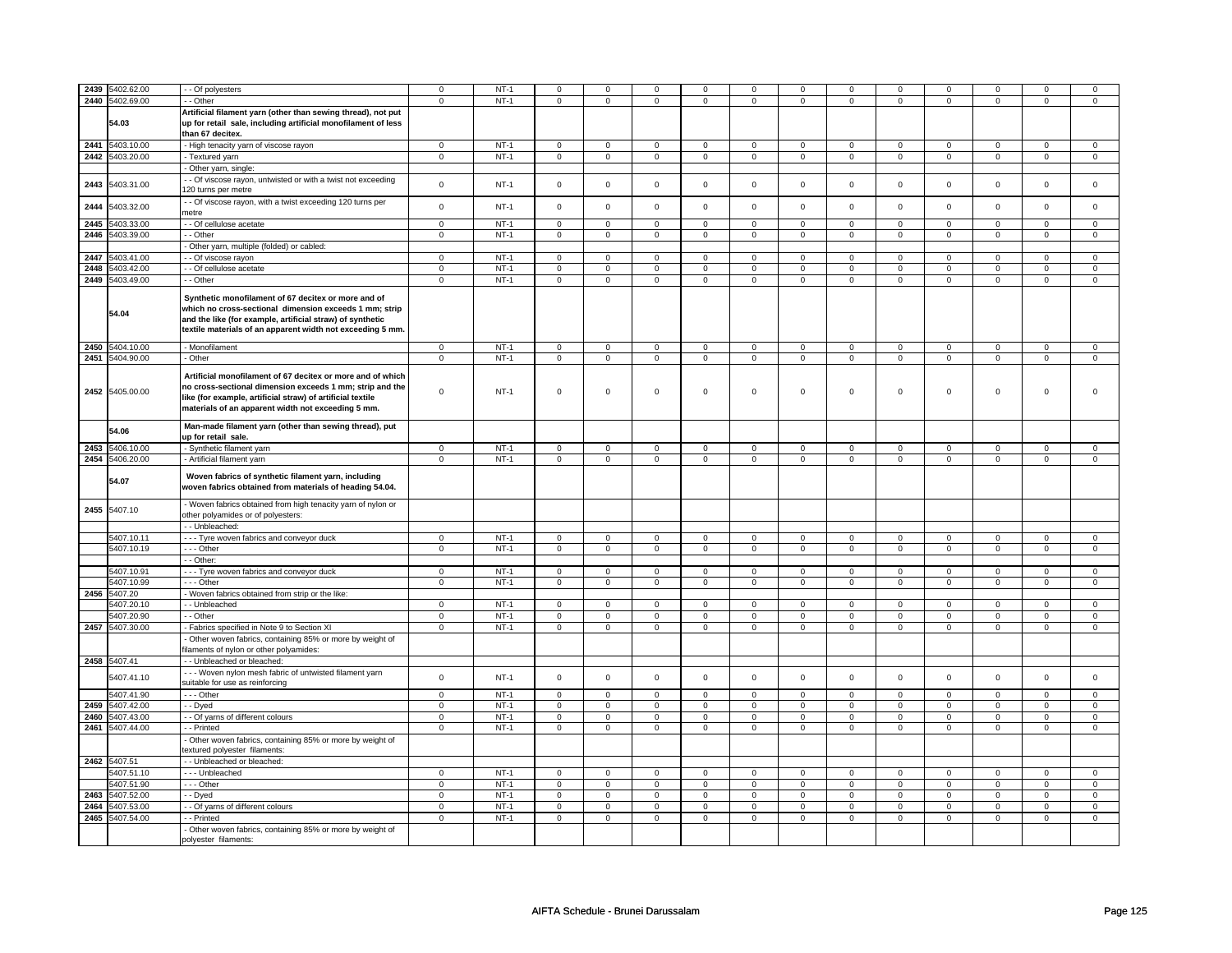| 2466 | 5407.61.00               | - Containing 85% or more by weight of non-textured                                                                     | $\Omega$                   | $NT-1$           | $\Omega$                      | $\Omega$                      | $\Omega$                   | $\Omega$                      | $\Omega$                      | $\Omega$                      | $\Omega$                      | $\Omega$                      | $\Omega$                      | $\Omega$                      | $\Omega$                      | $\Omega$                      |
|------|--------------------------|------------------------------------------------------------------------------------------------------------------------|----------------------------|------------------|-------------------------------|-------------------------------|----------------------------|-------------------------------|-------------------------------|-------------------------------|-------------------------------|-------------------------------|-------------------------------|-------------------------------|-------------------------------|-------------------------------|
|      |                          | polyester filaments                                                                                                    |                            |                  |                               |                               |                            |                               |                               |                               |                               |                               |                               |                               |                               |                               |
| 2467 | 5407.69.00               | - Other                                                                                                                | $\mathbf 0$                | NT-1             | $\mathbf 0$                   | 0                             | $\mathbf 0$                | 0                             | 0                             | 0                             | $\mathbf 0$                   | 0                             | 0                             | $\mathbf 0$                   | $\mathbf 0$                   | $\mathbf 0$                   |
|      |                          | Other woven fabrics, containing 85% or more by weight of<br>synthetic filaments:                                       |                            |                  |                               |                               |                            |                               |                               |                               |                               |                               |                               |                               |                               |                               |
|      | 2468 5407.71             | - - Unbleached or bleached:                                                                                            |                            |                  |                               |                               |                            |                               |                               |                               |                               |                               |                               |                               |                               |                               |
|      | 5407.71.10               | --- Unbleached                                                                                                         | $\overline{0}$             | $NT-1$           | $\overline{0}$                | $\overline{0}$                | $\overline{0}$             | $\overline{0}$                | $\overline{0}$                | $\overline{0}$                | $\overline{0}$                | $\overline{0}$                | $\overline{0}$                | $\overline{0}$                | $\Omega$                      | $\overline{0}$                |
|      | 5407.71.90               | $- -$ Other                                                                                                            | $\mathbf 0$                | $NT-1$           | $\mathsf 0$                   | $\mathsf 0$                   | $\mathbf 0$                | $\mathbf 0$                   | $\mathbf 0$                   | $\mathsf 0$                   | $\mathbf 0$                   | $\mathsf 0$                   | $\mathsf 0$                   | $\mathbf 0$                   | $\mathbf 0$                   | $\mathbf 0$                   |
| 2469 | 5407.72.00               | - Dyed                                                                                                                 | $\mathbf 0$                | $NT-1$           | $\mathsf 0$                   | $\mathsf 0$                   | $\mathbf 0$                | $\mathbf 0$                   | $\mathsf 0$                   | $\mathsf 0$                   | $\mathbf 0$                   | $\mathsf 0$                   | $\mathsf 0$                   | $\mathbf 0$                   | $\mathbf 0$                   | $\mathbf 0$                   |
| 2470 | 5407.73.00               | - Of yarns of different colours                                                                                        | $\mathsf 0$                | $NT-1$           | $\mathsf 0$                   | $\mathbf 0$                   | $\mathbf 0$                | $\mathbf 0$                   | $\mathsf 0$                   | $\mathbf 0$                   | $\,0\,$                       | $\mathbf 0$                   | $\mathsf 0$                   | $\mathsf 0$                   | $\mathsf 0$                   | $\mathsf 0$                   |
| 2471 | 5407.74.00               | - Printed                                                                                                              | $\mathbf 0$                | $NT-1$           | $\mathbf 0$                   | $\mathbf 0$                   | $\mathbf 0$                | $\mathbf 0$                   | $\mathbf 0$                   | $\mathbf 0$                   | $\mathbf 0$                   | $\mathbf 0$                   | $\mathbf 0$                   | $\mathbf 0$                   | $\Omega$                      | $\mathbf 0$                   |
|      |                          | Other woven fabrics, containing less than 85% by weight of<br>synthetic filaments, mixed mainly or solely with cotton: |                            |                  |                               |                               |                            |                               |                               |                               |                               |                               |                               |                               |                               |                               |
|      | 2472 5407.81             | - Unbleached or bleached:                                                                                              |                            |                  |                               |                               |                            |                               |                               |                               |                               |                               |                               |                               |                               |                               |
|      | 5407.81.10               | - - - Unbleached                                                                                                       | $\mathbf 0$                | $NT-1$           | $\mathbf 0$                   | $\mathbf 0$                   | $\mathbf 0$                | 0                             | $\mathbf 0$                   | 0                             | $\mathbf 0$                   | $\mathbf 0$                   | $\mathbf 0$                   | $\mathbf 0$                   | $\mathbf 0$                   | $\mathbf 0$                   |
| 2473 | 5407.81.90<br>5407.82.00 | --- Other<br>- - Dyed                                                                                                  | $\mathbf 0$<br>$\mathbf 0$ | $NT-1$<br>$NT-1$ | $\mathsf 0$<br>$\overline{0}$ | $\mathbf 0$<br>$\overline{0}$ | $\mathbf 0$<br>$\mathbf 0$ | $\mathbf 0$<br>$\overline{0}$ | $\mathsf 0$<br>$\overline{0}$ | $\mathbf 0$<br>$\overline{0}$ | $\mathbf 0$<br>$\overline{0}$ | $\mathbf 0$<br>$\overline{0}$ | $\mathsf 0$<br>$\overline{0}$ | $\mathsf 0$<br>$\overline{0}$ | $\mathbf 0$<br>$\overline{0}$ | $\mathbf 0$<br>$\overline{0}$ |
|      | 2474 5407.83.00          | - Of yarns of different colours                                                                                        | $\mathbf 0$                | $NT-1$           | $\mathsf 0$                   | $\mathbf 0$                   | $\mathbf 0$                | $\mathsf 0$                   | $\mathbf 0$                   | $\mathsf 0$                   | $\mathsf 0$                   | $\mathsf 0$                   | $\mathsf 0$                   | $\mathbf 0$                   | $\mathsf 0$                   | $\mathbf 0$                   |
| 2475 | 5407.84.00               | - Printed                                                                                                              | $\mathsf 0$                | $NT-1$           | $\mathsf 0$                   | $\mathsf 0$                   | $\mathbf 0$                | $\mathsf 0$                   | $\mathbf 0$                   | $\mathsf 0$                   | $\mathbf 0$                   | $\mathsf 0$                   | $\mathsf 0$                   | $\mathbf 0$                   | $\mathbf 0$                   | $\mathbf 0$                   |
|      |                          | Other woven fabrics:                                                                                                   |                            |                  |                               |                               |                            |                               |                               |                               |                               |                               |                               |                               |                               |                               |
|      | 2476 5407.91             | - Unbleached or bleached:                                                                                              |                            |                  |                               |                               |                            |                               |                               |                               |                               |                               |                               |                               |                               |                               |
|      | 5407.91.10               | - - - Unbleached                                                                                                       | $\mathsf 0$                | $NT-1$           | $\mathsf 0$                   | $\mathsf 0$                   | $\mathbf 0$                | $\mathbf 0$                   | $\mathbf 0$                   | $\mathbf 0$                   | $\mathbf 0$                   | $\mathbf 0$                   | $\mathbf 0$                   | $\mathbf 0$                   | $\Omega$                      | $\mathbf 0$                   |
|      | 5407.91.90               | - - - Other                                                                                                            | $\mathbf 0$                | $NT-1$           | $\mathsf 0$                   | $\mathbf 0$                   | $\mathbf 0$                | $\mathsf 0$                   | $\mathsf 0$                   | $\mathsf 0$                   | $\mathbf 0$                   | $\mathsf 0$                   | $\mathsf 0$                   | $\mathbf 0$                   | $\mathbf 0$                   | $\mathbf 0$                   |
| 2477 | 5407.92.00               | - - Dyed                                                                                                               | $\mathsf 0$                | $NT-1$           | $\mathsf 0$                   | $\mathsf 0$                   | $\mathsf 0$                | $\mathsf 0$                   | $\mathsf 0$                   | $\mathsf 0$                   | $\mathsf 0$                   | $\mathsf 0$                   | $\mathsf 0$                   | $\mathsf 0$                   | $\mathsf 0$                   | $\mathsf 0$                   |
| 2478 | 5407.93.00               | - Of yarns of different colours                                                                                        | $\mathsf 0$                | $NT-1$           | $\mathsf 0$                   | $\mathbf 0$                   | $\mathsf 0$                | 0                             | $\mathbf 0$                   | $\mathsf 0$                   | $\mathsf 0$                   | $\mathbf 0$                   | $\mathsf 0$                   | $\mathbf 0$                   | $\mathsf 0$                   | $\mathbf 0$                   |
|      | 2479 5407.94.00          | - Printed                                                                                                              | $\mathbf 0$                | $NT-1$           | $\mathbf 0$                   | $\mathbf 0$                   | $\mathbf 0$                | 0                             | $\mathbf 0$                   | $\mathbf 0$                   | $\mathbf 0$                   | $\mathbf 0$                   | $\mathbf 0$                   | $\mathbf 0$                   | $\mathbf 0$                   | $\mathbf 0$                   |
|      | 54.08                    | Woven fabrics of artificial filament yarn, including woven<br>fabrics obtained from materials of heading 54.05.        |                            |                  |                               |                               |                            |                               |                               |                               |                               |                               |                               |                               |                               |                               |
| 2480 | 5408.10                  | - Woven fabrics obtained from high tenacity yarn of viscose<br>ravon:                                                  |                            |                  |                               |                               |                            |                               |                               |                               |                               |                               |                               |                               |                               |                               |
|      | 5408.10.10               | - - Unbleached                                                                                                         | $\mathsf 0$                | $NT-1$           | 0                             | $\mathsf 0$                   | $\circ$                    | $\mathsf{o}\,$                | $\mathbf 0$                   | $\mathsf{o}\,$                | $\mathbf 0$                   | $\mathsf 0$                   | $\mathsf 0$                   | $\mathbf 0$                   | $\mathbf 0$                   | $\mathbf 0$                   |
|      | 5408.10.90               | - - Other                                                                                                              | $\mathbf 0$                | $NT-1$           | $\mathsf 0$                   | $\mathsf 0$                   | $\mathbf 0$                | $\mathsf 0$                   | $\mathbf 0$                   | $\overline{0}$                | $\mathbf 0$                   | $\overline{0}$                | $\mathbf 0$                   | $\overline{0}$                | $\mathbf 0$                   | $\mathbf 0$                   |
|      |                          | - Other woven fabrics, containing 85% or more by weight of<br>artificial filament or strip of the like:                |                            |                  |                               |                               |                            |                               |                               |                               |                               |                               |                               |                               |                               |                               |
|      | 2481 5408.21             | - Unbleached or bleached:<br>- - - Unbleached                                                                          | $\mathbf 0$                | <b>NT-1</b>      |                               | $\mathbf 0$                   | $\mathbf 0$                | 0                             |                               | $\mathbf 0$                   | $\mathbf 0$                   | $\mathbf 0$                   |                               | $\mathbf 0$                   | $\mathbf 0$                   | $\mathbf 0$                   |
|      | 5408.21.10<br>5408.21.90 | $- -$ Other                                                                                                            | $\Omega$                   | $NT-1$           | $\mathbf 0$<br>$\overline{0}$ | $\mathbf 0$                   | $\Omega$                   | $\Omega$                      | 0<br>$\mathsf 0$              | $\Omega$                      | $\mathsf 0$                   | $\mathbf 0$                   | 0<br>$\mathsf 0$              | $\mathsf 0$                   | $\Omega$                      | $\mathsf 0$                   |
| 2482 | 5408.22.00               | - - Dyed                                                                                                               | $\mathsf 0$                | $NT-1$           | $\mathsf 0$                   | $\mathsf 0$                   | $\mathbf 0$                | $\mathsf 0$                   | $\mathsf 0$                   | $\mathsf 0$                   | $\mathsf 0$                   | $\mathsf 0$                   | $\mathsf 0$                   | $\mathsf 0$                   | $\mathbf 0$                   | $\mathsf 0$                   |
| 2483 | 5408.23.00               | - Of yarns of different colours                                                                                        | $\mathsf 0$                | $NT-1$           | $\mathsf 0$                   | $\mathsf 0$                   | $\mathbf 0$                | $\mathsf 0$                   | $\mathsf 0$                   | $\mathsf 0$                   | $\mathbf 0$                   | $\mathsf 0$                   | $\mathsf 0$                   | $\mathbf 0$                   | $\mathbf 0$                   | $\mathbf 0$                   |
| 2484 | 5408.24.00               | - Printed                                                                                                              | $\mathbf 0$                | $NT-1$           | $\mathsf{O}\xspace$           | $\mathbf 0$                   | $\mathsf{O}\xspace$        | $\mathbf 0$                   | $\mathsf 0$                   | $\mathbf 0$                   | $\mathsf 0$                   | $\mathbf 0$                   | $\mathsf 0$                   | $\mathsf 0$                   | $\mathsf 0$                   | $\mathsf 0$                   |
|      |                          | Other woven fabrics:                                                                                                   |                            |                  |                               |                               |                            |                               |                               |                               |                               |                               |                               |                               |                               |                               |
| 2485 | 5408.31                  | - Unbleached or bleached:                                                                                              |                            |                  |                               |                               |                            |                               |                               |                               |                               |                               |                               |                               |                               |                               |
|      | 5408.31.10               | - - - Unbleached                                                                                                       | $\mathbf 0$                | $NT-1$           | $\mathsf 0$                   | $\mathbf 0$                   | $\mathsf 0$                | $\mathsf 0$                   | $\mathsf 0$                   | $\mathsf 0$                   | $\mathsf 0$                   | $\mathsf 0$                   | $\mathsf 0$                   | $\mathbf 0$                   | $\mathbf 0$                   | $\mathbf 0$                   |
| 2486 | 5408.31.90<br>5408.32.00 | --- Other<br>- Dyed                                                                                                    | $\mathbf 0$<br>$\mathsf 0$ | $NT-1$<br>$NT-1$ | 0<br>$\mathsf 0$              | $\mathbf 0$<br>$\mathbf 0$    | $\mathbf 0$<br>$\mathbf 0$ | 0<br>$\mathsf 0$              | 0<br>$\mathbf 0$              | 0<br>$\mathsf 0$              | $\mathbf 0$<br>$\mathbf 0$    | $\mathbf 0$<br>$\mathbf 0$    | 0<br>$\mathsf 0$              | $\mathsf 0$<br>$\mathbf 0$    | $\mathbf 0$<br>$\mathbf 0$    | $\mathsf 0$<br>$\mathbf 0$    |
| 2487 | 5408.33.00               | - Of yarns of different colours                                                                                        | $\mathsf 0$                | $NT-1$           | $\mathsf 0$                   | $\mathsf 0$                   | $\mathsf 0$                | $\mathbf 0$                   | $\mathbf 0$                   | $\mathsf 0$                   | $\mathbf 0$                   | $\mathbf 0$                   | $\mathsf 0$                   | $\mathbf 0$                   | $\mathsf 0$                   | $\mathbf 0$                   |
| 2488 | 5408.34.00               | - - Printed                                                                                                            | $\mathbf 0$                | <b>NT-1</b>      | $\mathbf 0$                   | $\mathbf 0$                   | $\mathbf 0$                | $\mathbf 0$                   | $\mathbf 0$                   | $\mathbf 0$                   | $\mathbf 0$                   | $\mathbf 0$                   | $\mathbf 0$                   | $\mathbf 0$                   | $\mathbf 0$                   | $\mathbf 0$                   |
|      | 55.01                    | Synthetic filament tow.                                                                                                |                            |                  |                               |                               |                            |                               |                               |                               |                               |                               |                               |                               |                               |                               |
| 2489 | 5501.10.00               | - Of nylon or Other polyamides                                                                                         | $\mathbf 0$                | $NT-1$           | $\mathsf 0$                   | $\mathbf 0$                   | $\mathbf 0$                | $\mathsf 0$                   | $\mathsf 0$                   | $\mathsf 0$                   | $\mathbf 0$                   | $\mathsf 0$                   | $\mathsf 0$                   | $\mathbf 0$                   | $\mathbf 0$                   | $\mathbf 0$                   |
| 2490 | 5501.20.00               | - Of polyesters                                                                                                        | $\mathsf 0$                | $NT-1$           | $\mathsf 0$                   | $\mathsf 0$                   | $\mathbf 0$                | $\mathsf 0$                   | $\mathbf 0$                   | $\mathsf 0$                   | $\mathbf 0$                   | $\mathsf 0$                   | $\mathsf 0$                   | $\mathbf 0$                   | $\mathbf 0$                   | $\mathbf 0$                   |
| 2491 | 5501.30.00               | - Acrylic or modacrylic                                                                                                | $\overline{0}$             | $NT-1$           | $\overline{0}$                | $\overline{0}$                | $\overline{0}$             | $\overline{0}$                | $\overline{0}$                | $\overline{0}$                | $\overline{0}$                | $\overline{0}$                | $\overline{0}$                | $\overline{0}$                | $\overline{0}$                | $\overline{0}$                |
| 2492 | 5501.90.00               | - Other                                                                                                                | $\mathsf 0$                | $NT-1$           | $\mathbf 0$                   | $\mathbf 0$                   | $\mathbf 0$                | $\mathbf 0$                   | $\mathbf 0$                   | $\mathbf 0$                   | $\mathbf 0$                   | $\mathbf 0$                   | $\mathbf 0$                   | $\mathbf 0$                   | $\mathbf 0$                   | $\mathbf 0$                   |
| 2493 | 5502.00.00               | Artificial filament tow.                                                                                               | $\mathbf 0$                | $NT-1$           | $\mathbf 0$                   | $\mathbf 0$                   | $\Omega$                   | $\mathbf 0$                   | $\Omega$                      | $\mathbf 0$                   | $\Omega$                      | $\mathbf 0$                   | $\Omega$                      | $\mathbf 0$                   | $\Omega$                      | $\mathbf 0$                   |
|      | 55.03                    | Synthetic staple fibres, not carded, combed or otherwise<br>processed for spinning.                                    |                            |                  |                               |                               |                            |                               |                               |                               |                               |                               |                               |                               |                               |                               |
| 2494 | 5503.10.00               | - Of nylon or Other polyamides                                                                                         | $\mathbf 0$                | $NT-1$           | $\mathsf 0$                   | $\mathsf 0$                   | $\mathbf 0$                | $\mathbf 0$                   | $\mathbf 0$                   | $\mathbf 0$                   | $\mathbf 0$                   | $\mathbf 0$                   | $\mathbf 0$                   | $\mathbf 0$                   | $\mathbf 0$                   | $\mathbf 0$                   |
| 2495 | 5503.20.00               | - Of polyesters                                                                                                        | $\mathbf 0$                | $NT-1$           | $\mathbf 0$                   | 0                             | $\mathbf 0$                | 0                             | 0                             | 0                             | 0                             | 0                             | 0                             | $\mathbf 0$                   | 0                             | $\mathbf 0$                   |
| 2496 | 5503.30.00               | Acrylic or modacrylic                                                                                                  | $\mathsf 0$                | $NT-1$           | $\mathsf 0$                   | $\mathbf 0$                   | $\mathsf 0$                | $\mathsf 0$                   | $\mathbf 0$                   | $\mathsf 0$                   | $\mathsf 0$                   | $\mathsf 0$                   | $\mathsf 0$                   | $\mathbf 0$                   | $\mathsf 0$                   | $\mathbf 0$                   |
| 2497 | 5503.40.00               | - Of polypropylene                                                                                                     | $\mathbf 0$                | $NT-1$           | $\Omega$                      | $\mathbf 0$                   | $\Omega$                   | $\Omega$                      | $\mathbf 0$                   | $\mathbf 0$                   | $\mathbf 0$                   | $\mathbf 0$                   | $\mathbf 0$                   | $\mathbf 0$                   | $\mathbf 0$                   | $\mathbf 0$                   |
| 2498 | 5503.90.00               | Other                                                                                                                  | $\mathbf 0$                | $NT-1$           | $\mathbf 0$                   | $\mathbf 0$                   | $\mathbf 0$                | 0                             | $\mathbf 0$                   | $\mathbf 0$                   | $\mathbf 0$                   | $\mathbf 0$                   | 0                             | $\mathsf 0$                   | $\mathbf 0$                   | $\mathbf 0$                   |
|      | 55.04                    | Artificial staple fibres, not carded, combed or otherwise<br>processed for spinning.                                   |                            |                  |                               |                               |                            |                               |                               |                               |                               |                               |                               |                               |                               |                               |
| 2499 | 5504.10.00               | - Of viscose rayon                                                                                                     | $\mathbf{0}$               | $NT-1$           | $\mathbf 0$                   | $\mathbf{0}$                  | $\mathbf 0$                | $\mathbf{0}$                  | $\mathbf 0$                   | $\mathbf{0}$                  | $\mathbf 0$                   | $\mathbf{0}$                  | $\mathbf 0$                   | $\mathbf{0}$                  | $\mathbf 0$                   | $\mathbf{0}$                  |
| 2500 | 5504.90                  | - Other:                                                                                                               |                            |                  |                               |                               |                            |                               |                               |                               |                               |                               |                               |                               |                               |                               |
|      | 5504.90.10<br>5504.90.90 | - - Of cellulose acetate<br>- - Other                                                                                  | $\mathbf 0$<br>$\mathbf 0$ | $NT-1$<br>$NT-1$ | $\mathbf 0$<br>$\mathbf 0$    | $\mathbf 0$<br>$\mathbf 0$    | $^{\circ}$<br>$\mathbf 0$  | 0<br>$\mathbf 0$              | $\mathbf 0$<br>$\Omega$       | 0<br>$\mathbf 0$              | $\mathbf 0$<br>$\Omega$       | $\mathbf 0$<br>$\Omega$       | $\mathbf 0$<br>$\Omega$       | $\mathbf 0$<br>$\mathbf 0$    | $\mathbf 0$<br>$\Omega$       | $\mathbf 0$<br>$\Omega$       |
|      |                          |                                                                                                                        |                            |                  |                               |                               |                            |                               |                               |                               |                               |                               |                               |                               |                               |                               |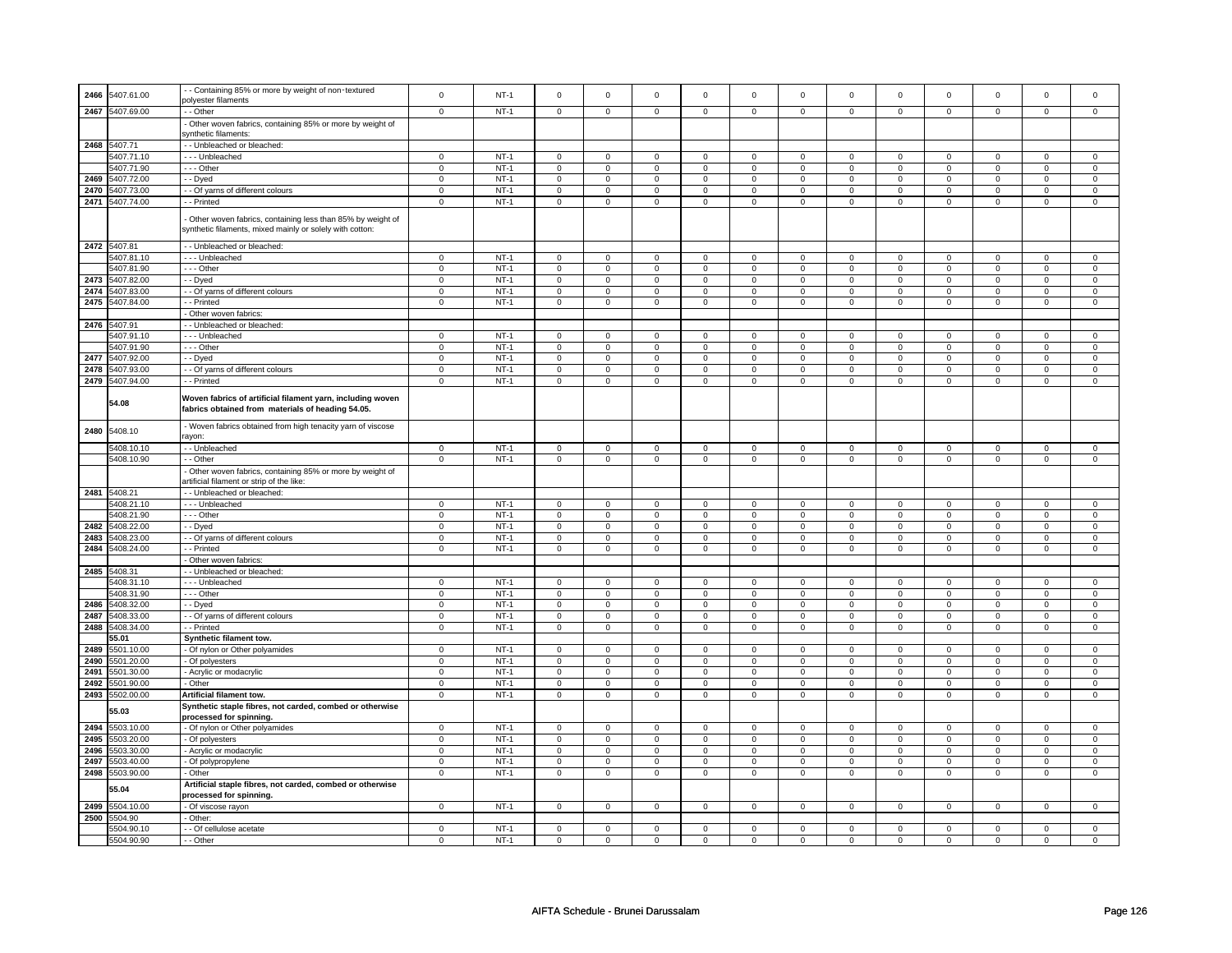|      | 55.05           | Waste (including noils, yarn waste and garnetted stock) of      |                |        |                |                |                |                     |                |                     |                |                |                |                |                |                |
|------|-----------------|-----------------------------------------------------------------|----------------|--------|----------------|----------------|----------------|---------------------|----------------|---------------------|----------------|----------------|----------------|----------------|----------------|----------------|
|      |                 | man-made fibres.                                                |                |        |                |                |                |                     |                |                     |                |                |                |                |                |                |
|      | 2501 5505.10.00 | - Of synthetic fibres                                           | $\mathbf 0$    | $NT-1$ | $\mathbf 0$    | $\mathsf 0$    | $\mathbf 0$    | $\mathbf 0$         | $\mathbf 0$    | $\mathbf 0$         | $\mathbf 0$    | $\mathbf 0$    | $\mathsf 0$    | $\mathbf 0$    | $\Omega$       | $\mathbf 0$    |
|      | 2502 5505.20.00 | - Of artificial fibres                                          | $\mathbf 0$    | $NT-1$ | $\mathbf 0$    | $\mathbf 0$    | $\mathbf 0$    | $\mathbf 0$         | $\mathbf 0$    | $\mathbf 0$         | $\mathbf 0$    | $\mathbf 0$    | $\mathbf 0$    | $\mathbf 0$    | $\mathbf 0$    | $\mathbf 0$    |
|      | 55.06           | Synthetic staple fibres, carded, combed or otherwise            |                |        |                |                |                |                     |                |                     |                |                |                |                |                |                |
|      |                 | processed for spinning.                                         |                |        |                |                |                |                     |                |                     |                |                |                |                |                |                |
|      | 2503 5506.10.00 | - Of nylon or other polyamides                                  | 0              | $NT-1$ | 0              | $\mathbf 0$    | $\mathbf 0$    | 0                   | $\mathbf 0$    | 0                   | $\mathbf 0$    | 0              | $\mathbf 0$    | 0              | $\mathbf 0$    | 0              |
| 2504 | 5506.20.00      | Of polyesters                                                   | $\overline{0}$ | $NT-1$ | $\overline{0}$ | $\overline{0}$ | $\overline{0}$ | $\overline{0}$      | $\overline{0}$ | $\overline{0}$      | $\overline{0}$ | $\overline{0}$ | $\overline{0}$ | $\overline{0}$ | $\overline{0}$ | $\overline{0}$ |
| 2505 | 5506.30.00      | - Acrylic or modacrylic                                         | $\overline{0}$ | $NT-1$ | $\overline{0}$ | $\overline{0}$ | $\overline{0}$ | $\overline{0}$      | $\overline{0}$ | $\overline{0}$      | $\overline{0}$ | $\overline{0}$ | $\overline{0}$ | $\overline{0}$ | $\overline{0}$ | $\overline{0}$ |
| 2506 | 5506.90.00      | - Other                                                         | $\mathbf 0$    | $NT-1$ | $\mathbf 0$    | $\mathbf{0}$   | $\mathbf 0$    | $\mathbf{0}$        | $\mathbf 0$    | $\mathbf 0$         | $\mathbf 0$    | $\mathbf{0}$   | $\mathbf 0$    | $\mathbf 0$    | $\mathbf 0$    | $\mathbf{0}$   |
|      |                 | Artificial staple fibres, carded, combed or otherwise           |                |        |                |                |                |                     |                |                     |                |                |                |                |                |                |
| 2507 | 5507.00.00      |                                                                 | $\mathbf 0$    | $NT-1$ | $\mathbf 0$    | $\mathsf 0$    | $\mathbf 0$    | $\mathbf 0$         | $\mathbf 0$    | $\mathsf 0$         | $\mathbf 0$    | $\mathbf 0$    | $\mathbf 0$    | $\mathsf 0$    | $\mathbf 0$    | $\mathbf 0$    |
|      |                 | processed for spinning.                                         |                |        |                |                |                |                     |                |                     |                |                |                |                |                |                |
|      | 55.08           | Sewing thread of man-made staple fibres, whether or not         |                |        |                |                |                |                     |                |                     |                |                |                |                |                |                |
|      |                 | put up for retail sale.                                         |                |        |                |                |                |                     |                |                     |                |                |                |                |                |                |
| 2508 | 5508.10.00      | - Of synthetic staple fibres                                    | $\mathsf 0$    | $NT-1$ | $\mathsf 0$    | $\mathbf 0$    | $\mathsf 0$    | $\mathsf 0$         | $\mathsf 0$    | $\mathsf 0$         | $\mathsf 0$    | $\mathsf 0$    | $\mathsf 0$    | $\mathsf 0$    | $\mathsf 0$    | $\mathsf 0$    |
|      | 2509 5508.20.00 | - Of artificial staple fibres                                   | $\mathsf 0$    | $NT-1$ | $\mathsf 0$    | $\mathbf 0$    | $\mathsf 0$    | $\mathsf 0$         | $\mathsf 0$    | $\mathsf 0$         | $\mathsf 0$    | $\mathsf 0$    | $\mathsf 0$    | $\mathsf 0$    | $\mathsf 0$    | $\mathsf 0$    |
|      | 55.09           | Yarn (other than sewing thread) of synthetic staple fibres,     |                |        |                |                |                |                     |                |                     |                |                |                |                |                |                |
|      |                 | not put up for retail sale.                                     |                |        |                |                |                |                     |                |                     |                |                |                |                |                |                |
|      |                 | - Containing 85% or more by weight of staple fibres of nylon or |                |        |                |                |                |                     |                |                     |                |                |                |                |                |                |
|      |                 | other polyamides:                                               |                |        |                |                |                |                     |                |                     |                |                |                |                |                |                |
|      | 2510 5509.11.00 | - - Single yarn                                                 | $\mathbf 0$    | $NT-1$ | $\mathsf 0$    | $\mathbf 0$    | $\mathbf 0$    | $\mathsf 0$         | $\mathsf 0$    | $\mathsf 0$         | $\mathbf 0$    | $\mathsf 0$    | $\mathsf 0$    | $\mathsf 0$    | $\mathsf 0$    | $\mathsf 0$    |
|      | 2511 5509.12.00 | - - Multiple (folded) or cabled yarn                            | $\overline{0}$ | $NT-1$ | $\overline{0}$ | $\overline{0}$ | $\overline{0}$ | $\overline{0}$      | $\overline{0}$ | $\overline{0}$      | $\overline{0}$ | $\overline{0}$ | $\overline{0}$ | $\overline{0}$ | $\overline{0}$ | $\overline{0}$ |
|      |                 |                                                                 |                |        |                |                |                |                     |                |                     |                |                |                |                |                |                |
|      |                 | Containing 85% or more by weight of polyester staple fibres:    |                |        |                |                |                |                     |                |                     |                |                |                |                |                |                |
|      |                 |                                                                 |                |        |                |                |                |                     |                |                     |                |                |                |                |                |                |
| 2512 | 5509.21.00      | - - Single yarn                                                 | $\mathbf 0$    | $NT-1$ | $\mathsf 0$    | $\mathsf 0$    | $\mathsf 0$    | $\mathsf 0$         | $\Omega$       | $\mathsf 0$         | $\Omega$       | $\mathsf 0$    | $\Omega$       | $\mathsf 0$    | $\Omega$       | $\mathsf 0$    |
|      | 2513 5509.22.00 | - Multiple (folded) or cabled yarn                              | $\mathbf 0$    | $NT-1$ | $\mathbf 0$    | $\overline{0}$ | $\mathbf 0$    | $\mathsf 0$         | $\mathbf 0$    | $\overline{0}$      | $\mathbf 0$    | $\mathbf 0$    | $\mathsf 0$    | $\overline{0}$ | $\mathbf 0$    | $\mathbf 0$    |
|      |                 | Containing 85% or more by weight of acrylic or modacrylic       |                |        |                |                |                |                     |                |                     |                |                |                |                |                |                |
|      |                 | staple fibres:                                                  |                |        |                |                |                |                     |                |                     |                |                |                |                |                |                |
|      | 2514 5509.31.00 | - - Single yarn                                                 | $\mathsf 0$    | $NT-1$ | $\mathbf 0$    | $\mathsf 0$    | $\mathbf 0$    | $\mathbf 0$         | $\mathbf 0$    | $\overline{0}$      | $\mathbf 0$    | $\mathbf 0$    | $\mathsf 0$    | $\overline{0}$ | $\mathbf 0$    | $\mathbf{0}$   |
|      | 2515 5509.32.00 | - - Multiple (folded) or cabled yarn                            | $\mathbf 0$    | $NT-1$ | $\mathbf 0$    | $\mathbf 0$    | $\mathbf 0$    | $\mathbf 0$         | $\mathsf 0$    | $\mathbf 0$         | $\mathbf 0$    | $\mathbf 0$    | $\mathsf 0$    | $\mathsf 0$    | $\mathbf 0$    | $\mathbf 0$    |
|      |                 | Other yarn, containing 85% or more by weight of synthetic       |                |        |                |                |                |                     |                |                     |                |                |                |                |                |                |
|      |                 | staple fibres:                                                  |                |        |                |                |                |                     |                |                     |                |                |                |                |                |                |
|      | 2516 5509.41.00 | - Single yarn                                                   | $\mathsf 0$    | $NT-1$ | $\mathbf 0$    | $\mathsf 0$    | $\mathbf 0$    | $\mathsf 0$         | $\mathbf 0$    | $\mathsf 0$         | $\mathbf 0$    | $\mathbf 0$    | $\mathsf 0$    | $\mathbf 0$    | 0              | $\mathbf 0$    |
|      | 2517 5509.42.00 | - Multiple (folded) or cabled yarn                              | $\mathsf 0$    | $NT-1$ | $\mathbf 0$    | $\mathsf 0$    | $\mathbf 0$    | $\mathbf 0$         | $\mathbf 0$    | $\mathbf 0$         | $\mathbf 0$    | $\mathbf 0$    | $\mathsf 0$    | $\mathbf 0$    | $\mathsf 0$    | $\mathbf 0$    |
|      |                 |                                                                 |                |        |                |                |                |                     |                |                     |                |                |                |                |                |                |
|      |                 | Other yarn, of polyester staple fibres:                         |                |        |                |                |                |                     |                |                     |                |                |                |                |                |                |
|      | 2518 5509.51    | - Mixed mainly or solely with artificial staple fibres:         |                |        |                |                |                |                     |                |                     |                |                |                |                |                |                |
|      | 5509.51.10      | - - - Single yarn                                               | $\mathsf 0$    | $NT-1$ | $\mathbf 0$    | $\mathbf 0$    | $\Omega$       | $\mathbf{0}$        | $\Omega$       | $\mathbf 0$         | $\Omega$       | $\mathbf 0$    | $\mathbf 0$    | $\mathbf 0$    | $\Omega$       | $\Omega$       |
|      | 5509.51.90      | --- Other                                                       | $\mathsf 0$    | $NT-1$ | $\mathbf 0$    | $\mathbf 0$    | $\mathbf 0$    | $\mathbf 0$         | $\mathbf 0$    | $\mathbf 0$         | $\mathbf 0$    | $\mathbf 0$    | $\mathbf 0$    | $\mathbf 0$    | $\Omega$       | $\mathbf 0$    |
| 2519 | 5509.52         | - - Mixed mainly or solely with wool or fine animal hair:       |                |        |                |                |                |                     |                |                     |                |                |                |                |                |                |
|      | 5509.52.10      | -- Single yarn                                                  | $\mathsf 0$    | $NT-1$ | $\mathbf 0$    | $\mathsf 0$    | $\mathbf 0$    | $\mathbf 0$         | $\mathbf 0$    | $\mathbf 0$         | $\mathbf 0$    | $\mathbf 0$    | $\mathbf 0$    | $\mathbf 0$    | $\mathbf 0$    | $\mathbf 0$    |
|      | 5509.52.90      | -- Other                                                        | $\mathbf 0$    | $NT-1$ | $\mathsf 0$    | $\mathbf 0$    | $\mathbf 0$    | $\mathbf 0$         | $\mathsf 0$    | $\mathbf 0$         | $\mathsf 0$    | $\mathbf 0$    | $\mathsf 0$    | $\mathsf 0$    | $\pmb{0}$      | $\mathbf 0$    |
| 2520 | 5509.53         | - Mixed mainly or solely with cotton:                           |                |        |                |                |                |                     |                |                     |                |                |                |                |                |                |
|      | 5509.53.10      | --- Single yarn                                                 | $\mathbf 0$    | $NT-1$ | $\mathbf 0$    | $\mathbf 0$    | $\mathbf 0$    | $\mathbf 0$         | $\mathbf 0$    | $\mathbf 0$         | $\mathbf 0$    | $\mathbf 0$    | $\mathbf 0$    | $\mathbf 0$    | $\mathbf 0$    | $\mathbf 0$    |
|      | 5509.53.90      | --- Other                                                       | $\mathsf 0$    | $NT-1$ | $\mathbf 0$    | $\mathsf 0$    | $\Omega$       | $\mathbf 0$         | $\mathbf 0$    | $\mathbf 0$         | $\Omega$       | $\mathbf 0$    | $\mathsf 0$    | $\mathbf 0$    | $\Omega$       | $\mathbf 0$    |
| 2521 | 5509.59         | - - Other:                                                      |                |        |                |                |                |                     |                |                     |                |                |                |                |                |                |
|      | 5509.59.10      | - - - Single yarn                                               | $\mathsf 0$    | $NT-1$ | $\mathbf 0$    | $\mathsf 0$    | $\mathsf 0$    | $\mathbf 0$         | $\mathbf 0$    | $\mathsf 0$         | $\mathsf 0$    | $\mathbf 0$    | $\mathsf 0$    | $\mathsf 0$    | $\mathsf 0$    | $\mathbf 0$    |
|      |                 |                                                                 | $\mathbf 0$    |        | $\mathbf 0$    |                | $\mathbf 0$    |                     | $\mathbf 0$    |                     | $\mathbf 0$    |                | $\mathbf 0$    |                | $\mathbf 0$    |                |
|      | 5509.59.90      | - - - Other                                                     |                | $NT-1$ |                | $\mathsf 0$    |                | $\mathsf 0$         |                | $\mathbf 0$         |                | $\mathbf 0$    |                | $\mathbf 0$    |                | $\mathbf 0$    |
|      |                 | Other yarn, of acrylic or modacrylic staple fibres:             |                |        |                |                |                |                     |                |                     |                |                |                |                |                |                |
|      | 2522 5509.61    | - Mixed mainly or solely with wool or fine animal hair:         |                |        |                |                |                |                     |                |                     |                |                |                |                |                |                |
|      | 5509.61.10      | - - - Single yarn                                               | $\mathsf 0$    | $NT-1$ | $\mathbf 0$    | $\mathsf 0$    | $\mathbf 0$    | $\mathbf 0$         | $\mathbf 0$    | $\mathbf 0$         | $\mathbf 0$    | $\mathbf 0$    | $\mathsf 0$    | $\mathbf 0$    | $\Omega$       | $\Omega$       |
|      | 5509.61.90      | --- Other                                                       | $\mathsf 0$    | $NT-1$ | $\mathbf 0$    | $\mathbf 0$    | $\mathbf 0$    | $\mathbf 0$         | $\mathbf 0$    | $\mathbf 0$         | $\mathbf 0$    | $\mathbf 0$    | $\mathbf 0$    | $\mathbf 0$    | $\Omega$       | $\mathbf 0$    |
| 2523 | 5509.62         | - - Mixed mainly or solely with cotton:                         |                |        |                |                |                |                     |                |                     |                |                |                |                |                |                |
|      | 5509.62.10      | - - - Single yarn                                               | 0              | $NT-1$ | $\mathbf 0$    | $\mathbf 0$    | $\mathbf 0$    | $\mathbf 0$         | $\mathbf 0$    | $\mathbf 0$         | $\mathbf 0$    | $\mathbf 0$    | $\mathbf 0$    | $\mathbf 0$    | $\mathbf 0$    | $\mathbf 0$    |
|      | 5509.62.90      | - - Other                                                       | $\mathbf 0$    | $NT-1$ | $\mathbf 0$    | $\mathbf 0$    | $\mathbf 0$    | $\mathbf 0$         | $\mathbf 0$    | $\mathbf 0$         | $\mathbf 0$    | $\mathbf 0$    | $\mathbf 0$    | $\mathbf 0$    | $\mathbf 0$    | $\mathbf 0$    |
| 2524 | 5509.69         | - - Other:                                                      |                |        |                |                |                |                     |                |                     |                |                |                |                |                |                |
|      | 5509.69.10      | - - - Single yarn                                               | $\mathbf 0$    | $NT-1$ | $\mathbf 0$    | $\mathbf 0$    | $\mathbf 0$    | $\mathbf 0$         | $\mathbf 0$    | $\mathbf 0$         | $\mathbf 0$    | $\mathbf 0$    | $\mathbf 0$    | $\mathbf 0$    | $\mathbf 0$    | $\mathbf 0$    |
|      | 5509.69.90      | --- Other                                                       | $\mathsf 0$    | $NT-1$ | $\mathbf 0$    | $\mathsf 0$    | $\Omega$       | $\mathbf 0$         | $\mathbf 0$    | $\mathbf 0$         | $\Omega$       | $\mathbf 0$    | $\mathsf 0$    | $\mathbf 0$    | $\Omega$       | $\mathbf 0$    |
|      |                 | - Other yarn:                                                   |                |        |                |                |                |                     |                |                     |                |                |                |                |                |                |
|      | 2525 5509.91    | - Mixed mainly or solely with wool or fine animal hair:         |                |        |                |                |                |                     |                |                     |                |                |                |                |                |                |
|      |                 |                                                                 |                |        |                |                |                |                     |                |                     |                |                |                |                |                |                |
|      | 5509.91.10      | -- Single yarn                                                  | $\mathsf 0$    | $NT-1$ | $\mathbf 0$    | $\mathsf 0$    | $\mathbf 0$    | $\mathsf 0$         | $\mathbf 0$    | $\mathsf 0$         | $\mathbf 0$    | 0              | 0              | $\mathsf 0$    | $\mathbf 0$    | $\mathsf 0$    |
|      | 5509.91.90      | --- Other                                                       | $\mathbf 0$    | $NT-1$ | $\mathsf 0$    | $\mathbf 0$    | $\mathsf 0$    | $\mathsf{O}\xspace$ | $\mathsf 0$    | $\mathsf{O}\xspace$ | $\mathsf 0$    | $\mathsf 0$    | $\mathsf 0$    | $\mathsf 0$    | $\mathsf 0$    | $\mathsf 0$    |
|      | 2526 5509.92    | - - Mixed mainly or solely with cotton:                         |                |        |                |                |                |                     |                |                     |                |                |                |                |                |                |
|      | 5509.92.10      | - - - Single yarn                                               | $\mathbf 0$    | $NT-1$ | $\mathbf 0$    | $\mathbf 0$    | $\mathbf 0$    | $\mathbf 0$         | $\mathbf 0$    | $\mathbf 0$         | $\mathbf 0$    | $\mathbf 0$    | $\mathsf 0$    | $\mathbf 0$    | 0              | $\mathbf 0$    |
|      | 5509.92.90      | $--$ Other                                                      | $\mathsf 0$    | $NT-1$ | $\mathbf 0$    | $\overline{0}$ | $\mathbf 0$    | $\mathsf 0$         | $\mathbf 0$    | $\overline{0}$      | $\mathbf 0$    | $\mathbf 0$    | $\mathsf 0$    | $\mathbf 0$    | $\mathbf 0$    | $\mathbf 0$    |
| 2527 | 5509.99         | - - Other:                                                      |                |        |                |                |                |                     |                |                     |                |                |                |                |                |                |
|      | 5509.99.10      | -- Single yarn                                                  | $\mathbf 0$    | $NT-1$ | $\mathbf 0$    | $\mathbf 0$    | $\mathsf 0$    | $\mathbf 0$         | $\mathbf 0$    | $\mathbf 0$         | $\mathsf 0$    | $\mathbf 0$    | $\mathsf 0$    | $\mathsf 0$    | $\mathsf 0$    | $\mathbf 0$    |
|      | 5509.99.90      | - - Other                                                       | $\overline{0}$ | $NT-1$ | $\mathbf 0$    | $\overline{0}$ | $\mathbf 0$    | $\overline{0}$      | $\mathsf 0$    | $\overline{0}$      | $\mathbf 0$    | $\overline{0}$ | $\pmb{0}$      | $\overline{0}$ | $\mathbf 0$    | $\overline{0}$ |
|      |                 | Yarn (other than sewing thread) of artificial staple fibres,    |                |        |                |                |                |                     |                |                     |                |                |                |                |                |                |
|      | 55.10           | not put up for retail sale.                                     |                |        |                |                |                |                     |                |                     |                |                |                |                |                |                |
|      |                 |                                                                 |                |        |                |                |                |                     |                |                     |                |                |                |                |                |                |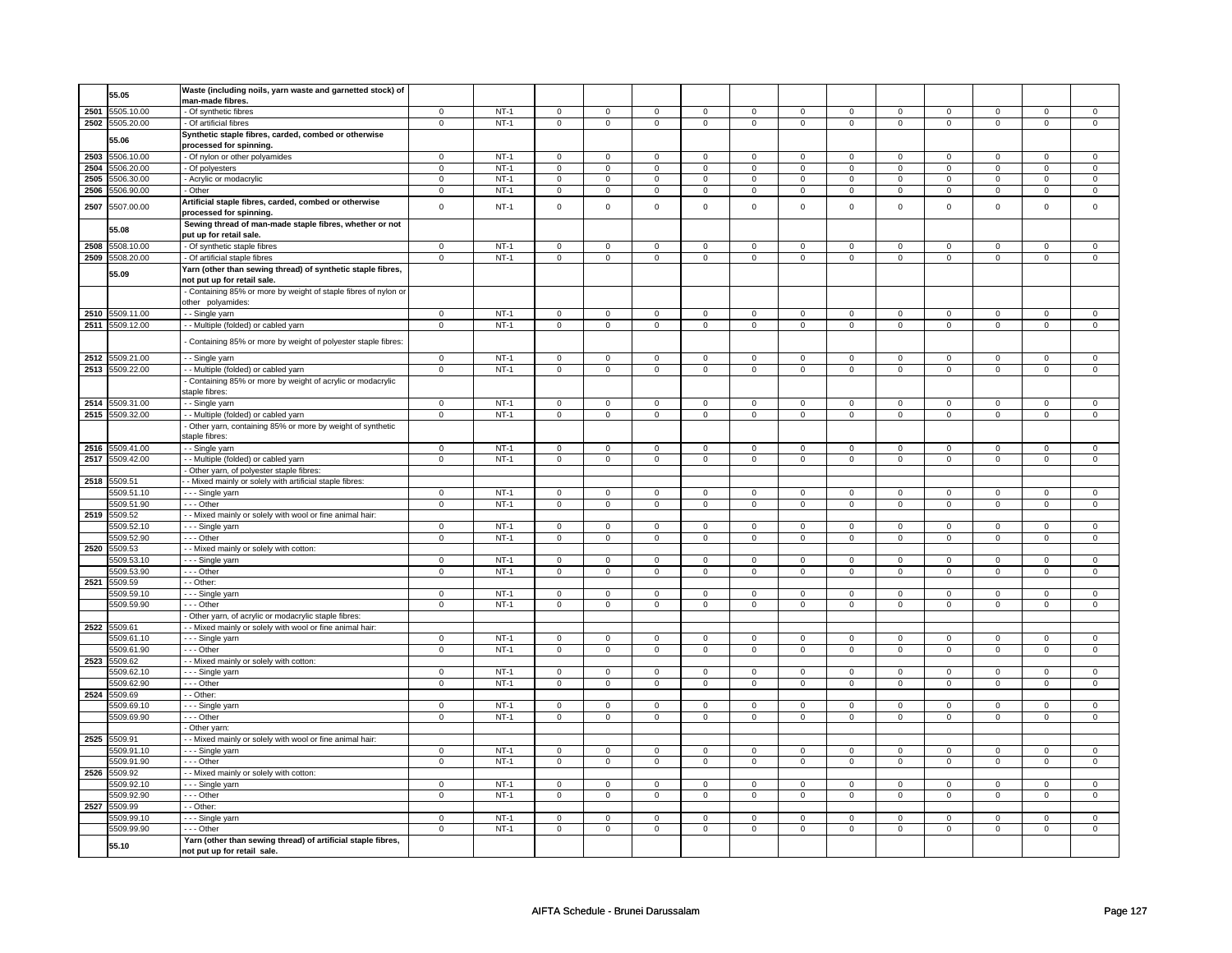|      |                               | Containing 85% or more by weight of artificial staple fibres:                                                                                                             |                            |                  |                            |                            |                            |                            |                            |                               |                            |                            |                            |                            |                            |                        |
|------|-------------------------------|---------------------------------------------------------------------------------------------------------------------------------------------------------------------------|----------------------------|------------------|----------------------------|----------------------------|----------------------------|----------------------------|----------------------------|-------------------------------|----------------------------|----------------------------|----------------------------|----------------------------|----------------------------|------------------------|
| 2528 | 5510.11.00                    | - - Single yarn                                                                                                                                                           | $\mathbf 0$                | $NT-1$           | $\mathbf 0$                | $\Omega$                   | $\mathbf 0$                | $\mathbf 0$                | $\mathbf 0$                | $\mathbf 0$                   | $\mathbf 0$                | $\mathbf 0$                | $\mathbf 0$                | $\Omega$                   | $\Omega$                   | $\Omega$               |
| 2529 | 5510.12.00                    | - - Multiple (folded) or cabled yarn                                                                                                                                      | $\mathbf 0$                | NT-1             | $\mathbf 0$                | $\mathbf 0$                | $\mathbf 0$                | $\mathbf 0$                | 0                          | $\mathbf 0$                   | $\mathbf 0$                | $\mathbf 0$                | 0                          | $\mathbf 0$                | $\mathbf 0$                | $\mathbf 0$            |
| 2530 | 5510.20.00                    | - Other yarn, mixed mainly or solely with wool or fine animal<br>hair                                                                                                     | $\mathsf 0$                | $NT-1$           | $\mathsf 0$                | $\mathsf 0$                | $\mathsf 0$                | $\mathsf 0$                | $\mathsf 0$                | $\mathbf 0$                   | $\mathsf 0$                | $\mathbf 0$                | $\mathsf 0$                | $\mathbf 0$                | $\mathbf 0$                | $\mathbf 0$            |
| 2531 | 510.30.00                     | - Other yarn, mixed mainly or solely with cotton                                                                                                                          | $\mathbf 0$                | <b>NT-1</b>      | 0                          | $\mathbf 0$                | 0                          | 0                          | $\mathbf 0$                | 0                             | $\mathbf 0$                | 0                          | 0                          | $\mathbf 0$                | $^{\circ}$                 | 0                      |
| 2532 | 5510.90.00                    | - Other yarn                                                                                                                                                              | $\overline{0}$             | $NT-1$           | $\overline{0}$             | $\overline{0}$             | $\overline{0}$             | $\overline{0}$             | $\overline{0}$             | $\overline{0}$                | $\overline{0}$             | $\overline{0}$             | $\overline{0}$             | $\overline{0}$             | $\overline{0}$             | $\overline{0}$         |
|      |                               | Yarn (other than sewing thread) of man-made staple fibres,                                                                                                                |                            |                  |                            |                            |                            |                            |                            |                               |                            |                            |                            |                            |                            |                        |
|      | 55.11                         | put up for retail sale.                                                                                                                                                   |                            |                  |                            |                            |                            |                            |                            |                               |                            |                            |                            |                            |                            |                        |
| 2533 | 5511.10.00                    | - Of synthetic staple fibres, containing 85% or more by weight<br>of such fibres                                                                                          | $\mathsf 0$                | $NT-1$           | $\mathbf 0$                | $\mathsf 0$                | $\mathsf 0$                | $\mathsf 0$                | $\mathsf 0$                | $\mathsf 0$                   | $\mathsf 0$                | $\mathsf 0$                | $\mathsf 0$                | $\mathsf 0$                | $\mathsf 0$                | $\mathsf 0$            |
| 2534 | 5511.20.00                    | - Of synthetic staple fibres, containing less than 85% by<br>veight of such fibres                                                                                        | $\mathsf 0$                | $NT-1$           | $\mathbf 0$                | $\mathsf 0$                | $\mathsf 0$                | $\mathsf 0$                | $\mathsf 0$                | $\mathsf 0$                   | $\mathsf 0$                | $\mathbf 0$                | $\mathsf 0$                | $\mathbf 0$                | $\mathsf 0$                | $\mathsf 0$            |
|      | 2535 5511.30.00               | - Of artificial staple fibres                                                                                                                                             | $\mathsf 0$                | $NT-1$           | $\mathsf 0$                | $\mathbf 0$                | $\mathsf 0$                | $\mathbf 0$                | $\mathsf 0$                | $\mathsf 0$                   | $\mathsf 0$                | $\mathsf 0$                | $\mathsf 0$                | $\mathsf 0$                | $\mathsf 0$                | $\mathbf 0$            |
|      | 55.12                         | Woven fabrics of synthetic staple fibres, containing 85% or<br>more by weight of synthetic staple fibres.                                                                 |                            |                  |                            |                            |                            |                            |                            |                               |                            |                            |                            |                            |                            |                        |
|      |                               | - Containing 85% or more by weight of polyester staple fibres:                                                                                                            |                            |                  |                            |                            |                            |                            |                            |                               |                            |                            |                            |                            |                            |                        |
|      | 2536 5512.11.00               | - - Unbleached or bleached                                                                                                                                                | $\mathbf 0$                | $NT-1$           | $\mathsf 0$                | $\mathbf 0$                | $\mathsf 0$                | $\mathbf 0$                | $\mathbf 0$                | $\mathbf 0$                   | $\mathsf 0$                | $\mathsf 0$                | $\mathsf 0$                | $\mathbf 0$                | $\mathsf 0$                | $\mathsf 0$            |
|      | 2537 5512.19.00               | - - Other                                                                                                                                                                 | $\overline{0}$             | $NT-1$           | $\overline{0}$             | $\overline{0}$             | $\overline{0}$             | $\overline{0}$             | $\overline{0}$             | $\overline{0}$                | $\overline{0}$             | $\overline{0}$             | $\overline{0}$             | $\overline{0}$             | $\overline{0}$             | $\overline{0}$         |
|      |                               | - Containing 85% or more by weight of acrylic or modacrylic<br>staple fibres:                                                                                             |                            |                  |                            |                            |                            |                            |                            |                               |                            |                            |                            |                            |                            |                        |
| 2538 | 512.21.00                     | - - Unbleached or bleached                                                                                                                                                | $\mathbf 0$                | $NT-1$           | $\mathsf{O}\xspace$        | $\mathsf 0$                | $\Omega$                   | $\Omega$                   | $\Omega$                   | $\mathsf 0$                   | $\Omega$                   | $\Omega$                   | $\Omega$                   | $\mathsf 0$                | $\Omega$                   | $\mathsf 0$            |
| 2539 | 5512.29.00                    | - - Other                                                                                                                                                                 | $\mathbf 0$                | $NT-1$           | $\mathsf{O}\xspace$        | $\mathsf 0$                | $\mathsf 0$                | $\mathbf 0$                | $\mathsf 0$                | $\mathsf 0$                   | $\mathsf 0$                | $\mathsf 0$                | $\mathsf 0$                | $\mathsf 0$                | $\mathbf 0$                | $\mathsf 0$            |
|      |                               | - Other:                                                                                                                                                                  |                            |                  |                            |                            |                            |                            |                            |                               |                            |                            |                            |                            |                            |                        |
| 2540 | 5512.91.00<br>2541 5512.99.00 | - Unbleached or bleached<br>- - Other                                                                                                                                     | $\mathbf 0$<br>$\mathbf 0$ | $NT-1$<br>$NT-1$ | $\mathsf 0$<br>$\mathbf 0$ | $\mathbf 0$<br>$\mathbf 0$ | $\mathsf 0$<br>$\mathbf 0$ | $\mathbf 0$<br>$\mathbf 0$ | $\mathsf 0$<br>$\mathbf 0$ | $\mathsf 0$<br>$\overline{0}$ | $\mathsf 0$<br>$\mathbf 0$ | $\mathsf 0$<br>$\mathbf 0$ | $\mathbf 0$<br>$\mathbf 0$ | $\mathbf 0$<br>$\mathbf 0$ | $\mathbf 0$<br>$\mathbf 0$ | $\mathbf 0$<br>$\circ$ |
|      |                               |                                                                                                                                                                           |                            |                  |                            |                            |                            |                            |                            |                               |                            |                            |                            |                            |                            |                        |
|      | 55.13                         | Woven fabrics of synthetic staple fibres containing less<br>than 85% by weight of such fibres, mixed mainly or solely<br>with cotton, of a weight not exceeding 170 g/m2. |                            |                  |                            |                            |                            |                            |                            |                               |                            |                            |                            |                            |                            |                        |
|      |                               | - Unbleached or bleached:                                                                                                                                                 |                            |                  |                            |                            |                            |                            |                            |                               |                            |                            |                            |                            |                            |                        |
| 2542 | 5513.11.00                    | - - Of polyester staple fibres, plain weave                                                                                                                               | $\overline{0}$             | $NT-1$           | $\mathbf 0$                | $\mathbf{0}$               | $\mathbf 0$                | $\mathbf{0}$               | $\mathbf 0$                | $\mathbf 0$                   | $\mathbf 0$                | $\mathbf 0$                | $\mathbf 0$                | $\mathbf 0$                | $\mathsf 0$                | $\mathbf{0}$           |
| 2543 | 5513.12.00                    | - 3-thread or 4-thread twill, including cross twill, of polyester<br>staple fibres                                                                                        | $\mathsf 0$                | NT-1             | $\mathsf 0$                | $\mathbf 0$                | $\mathbf 0$                | $\mathsf 0$                | $\mathsf 0$                | $\mathbf 0$                   | $\mathsf 0$                | $\mathbf 0$                | $\mathsf 0$                | $\mathbf 0$                | $\mathbf 0$                | $\mathbf 0$            |
| 2544 | 513.13.00                     | - Other woven fabrics of polyester staple fibres                                                                                                                          | $\mathsf 0$                | $NT-1$           | $\mathsf 0$                | $\mathbf 0$                | $\mathbf 0$                | $\mathbf 0$                | $\mathbf 0$                | $\mathbf 0$                   | $\mathbf 0$                | $\mathbf 0$                | $\mathbf 0$                | $\mathbf 0$                | $\mathbf 0$                | $\mathbf{0}$           |
| 2545 | 5513.19.00                    | - - Other woven fabrics                                                                                                                                                   | $\mathsf 0$                | $NT-1$           | $\mathsf 0$                | $\mathsf 0$                | $\mathbf 0$                | $\mathsf 0$                | $\mathbf 0$                | $\overline{0}$                | $\mathbf 0$                | $\overline{0}$             | $\mathbf 0$                | $\mathbf 0$                | $\mathsf 0$                | $\mathbf 0$            |
|      |                               | - Dyed:                                                                                                                                                                   |                            |                  |                            |                            |                            |                            |                            |                               |                            |                            |                            |                            |                            |                        |
| 2546 | 5513.21.00                    | - Of polyester staple fibres, plain weave                                                                                                                                 | $\mathsf 0$                | $NT-1$           | $\mathsf 0$                | $\mathbf 0$                | $\mathbf 0$                | $\mathbf 0$                | $\mathbf 0$                | $\mathsf 0$                   | $\mathsf 0$                | $\mathbf 0$                | $\mathsf 0$                | $\mathbf 0$                | $\mathsf 0$                | $\mathsf 0$            |
| 2547 | 5513.22.00                    | - - 3-thread or 4-thread twill, including cross twill, of polyester<br>staple fibres                                                                                      | $\mathsf 0$                | <b>NT-1</b>      | $\mathbf 0$                | $\mathsf 0$                | $\mathbf 0$                | $\mathsf 0$                | $\mathsf 0$                | $\mathsf 0$                   | $\mathsf 0$                | $\mathsf 0$                | $\mathsf 0$                | $\mathbf 0$                | $\mathbf 0$                | $\mathbf 0$            |
| 2548 | 5513.23.00                    | - - Other woven fabrics of polyester staple fibres                                                                                                                        | $\mathsf 0$                | $NT-1$           | $\mathbf 0$                | $\mathbf 0$                | $\mathbf 0$                | $\Omega$                   | $\mathsf 0$                | $\Omega$                      | $\Omega$                   | $\Omega$                   | $\mathsf 0$                | $\Omega$                   | $\Omega$                   | $\mathbf 0$            |
| 2549 | 513.29.00                     | - - Other woven fabrics                                                                                                                                                   | $\mathbf 0$                | $NT-1$           | $\mathsf 0$                | $\mathsf 0$                | $\mathsf 0$                | $\mathsf 0$                | $\mathsf 0$                | $\mathsf 0$                   | $\mathsf 0$                | $\mathsf 0$                | $\mathsf 0$                | $\mathsf 0$                | $\mathbf 0$                | $\mathsf 0$            |
|      |                               | - Of yarns of different colours:                                                                                                                                          |                            |                  |                            |                            |                            |                            |                            |                               |                            |                            |                            |                            |                            |                        |
| 2550 | 5513.31.00                    | - Of polyester staple fibres, plain weave                                                                                                                                 | $\mathbf 0$                | $NT-1$           | $\mathbf 0$                | $\mathbf 0$                | $\mathbf 0$                | $\mathsf 0$                | $\mathbf 0$                | $\mathbf 0$                   | $\mathbf 0$                | $\mathbf 0$                | $\mathbf 0$                | $\mathbf 0$                | $\mathbf 0$                | 0                      |
| 2551 | 5513.32.00                    | - - 3-thread or 4-thread twill, including cross twill, of polyester<br>staple fibres                                                                                      | $\mathsf 0$                | $NT-1$           | $\mathbf 0$                | $\mathbf 0$                | $\mathbf 0$                | $\mathsf 0$                | $\mathsf 0$                | $\mathbf 0$                   | $\mathsf 0$                | $\mathbf 0$                | $\mathsf 0$                | $\mathbf 0$                | $\mathbf 0$                | $\mathsf 0$            |
| 2552 | 5513.33.00                    | - - Other woven fabrics of polyester staple fibres                                                                                                                        | $\mathsf 0$                | $NT-1$           | $\mathsf 0$                | $\mathbf 0$                | $\mathbf 0$                | $\mathsf 0$                | $\mathbf 0$                | $\mathbf 0$                   | $\mathbf 0$                | $\mathbf 0$                | $\mathbf 0$                | $\mathbf 0$                | $\Omega$                   | $\mathbf 0$            |
| 2553 | 513.39.00                     | - - Other woven fabrics                                                                                                                                                   | $\mathsf 0$                | $NT-1$           | $\mathsf 0$                | $\mathbf 0$                | $\Omega$                   | $\mathbf 0$                | $\Omega$                   | $\mathbf 0$                   | $\mathbf 0$                | $\Omega$                   | $\Omega$                   | $\mathbf 0$                | $\Omega$                   | $\mathbf 0$            |
|      |                               | Printed:                                                                                                                                                                  |                            |                  |                            |                            |                            |                            |                            |                               |                            |                            |                            |                            |                            |                        |
| 2554 | 5513.41.00                    | - - Of polyester staple fibres, plain weave                                                                                                                               | $\mathbf 0$                | <b>NT-1</b>      | 0                          | $\mathbf 0$                | $\mathbf 0$                | 0                          | $\mathbf 0$                | $\mathbf 0$                   | $\mathbf 0$                | $\mathbf 0$                | 0                          | $\mathbf 0$                | 0                          | $\mathbf 0$            |
| 2555 | 5513.42.00                    | - 3-thread or 4-thread twill, including cross twill, of polyester<br>staple fibres                                                                                        | $\mathsf 0$                | $NT-1$           | $\mathbf 0$                | $\mathbf 0$                | $\mathbf 0$                | $\mathbf 0$                | $\mathsf 0$                | $\mathsf 0$                   | $\mathsf 0$                | $\mathsf 0$                | $\mathsf 0$                | $\mathsf 0$                | $\mathsf 0$                | $\mathsf 0$            |
| 2556 | 513.43.00                     | - - Other woven fabrics of polyester staple fibres                                                                                                                        | $\mathsf 0$                | $NT-1$           | $\mathbf 0$                | $\mathbf 0$                | $\mathbf 0$                | $\mathbf 0$                | $\mathbf 0$                | $\mathbf 0$                   | $\mathbf 0$                | $\mathbf 0$                | $\mathbf 0$                | $\mathbf 0$                | $\mathbf 0$                | 0                      |
| 2557 | 5513.49.00                    | - - Other woven fabrics                                                                                                                                                   | $\mathbf 0$                | $NT-1$           | $\mathbf 0$                | $\mathbf 0$                | $\mathbf 0$                | 0                          | $\mathbf 0$                | 0                             | $\mathbf 0$                | $\mathbf 0$                | $\mathbf 0$                | $\mathbf 0$                | $\mathbf 0$                | $\mathsf 0$            |
|      | 55.14                         | Woven fabrics of synthetic staple fibres, containing less<br>than 85% by weight of such fibres, mixed mainly or solely<br>with cotton, of a weight exceeding 170 g/m2.    |                            |                  |                            |                            |                            |                            |                            |                               |                            |                            |                            |                            |                            |                        |
|      |                               | Unbleached or bleached:                                                                                                                                                   |                            |                  |                            |                            |                            |                            |                            |                               |                            |                            |                            |                            |                            |                        |
| 2558 | 5514.11.00                    | - - Of polyester staple fibres, plain weave                                                                                                                               | $\mathsf 0$                | $NT-1$           | $\mathsf 0$                | $\mathbf 0$                | $\mathbf 0$                | $\mathbf{0}$               | $\mathbf 0$                | $\overline{0}$                | $\mathbf 0$                | $\overline{0}$             | $\mathbf 0$                | $\mathbf 0$                | $\mathbf 0$                | $\mathbf{0}$           |
| 2559 | 5514.12.00                    | - - 3-thread or 4-thread twill, including cross twill, of polyester<br>staple fibres                                                                                      | $\mathbf 0$                | $NT-1$           | $\mathsf{O}\xspace$        | $\mathsf 0$                | $\mathsf 0$                | $\mathsf 0$                | $\mathsf 0$                | $\mathsf 0$                   | $\mathsf 0$                | $\mathsf 0$                | $\mathsf 0$                | $\mathsf 0$                | $\mathsf 0$                | $\mathbf 0$            |
| 2560 | 5514.13.00                    | - - Other woven fabrics of polyester staple fibres                                                                                                                        | $\mathbf 0$                | $NT-1$           | $\mathsf 0$                | $\mathbf 0$                | $\mathbf 0$                | $\mathbf 0$                | $\mathbf 0$                | $\mathsf 0$                   | $\mathsf 0$                | $\mathsf 0$                | $\mathbf 0$                | $\mathsf 0$                | $\mathsf 0$                | $\mathbf 0$            |
| 2561 | 5514.19.00                    | - Other woven fabrics                                                                                                                                                     | $\overline{0}$             | $NT-1$           | $\mathsf{O}\xspace$        | $\overline{0}$             | $\mathsf 0$                | $\mathbf 0$                | $\mathsf 0$                | $\overline{0}$                | $\mathsf 0$                | $\overline{0}$             | $\mathsf 0$                | $\overline{0}$             | $\mathbf 0$                | $\mathbf 0$            |
|      |                               | - Dyed:                                                                                                                                                                   |                            |                  |                            |                            |                            |                            |                            |                               |                            |                            |                            |                            |                            |                        |
|      | 2562 5514.21.00               | - - Of polyester staple fibres, plain weave                                                                                                                               | $\mathsf 0$                | $NT-1$           | 0                          | $\mathbf 0$                | $\mathbf 0$                | $\Omega$                   | 0                          | $\mathsf 0$                   | $\Omega$                   | $\mathbf 0$                | 0                          | $\Omega$                   | $\Omega$                   | $\mathbf 0$            |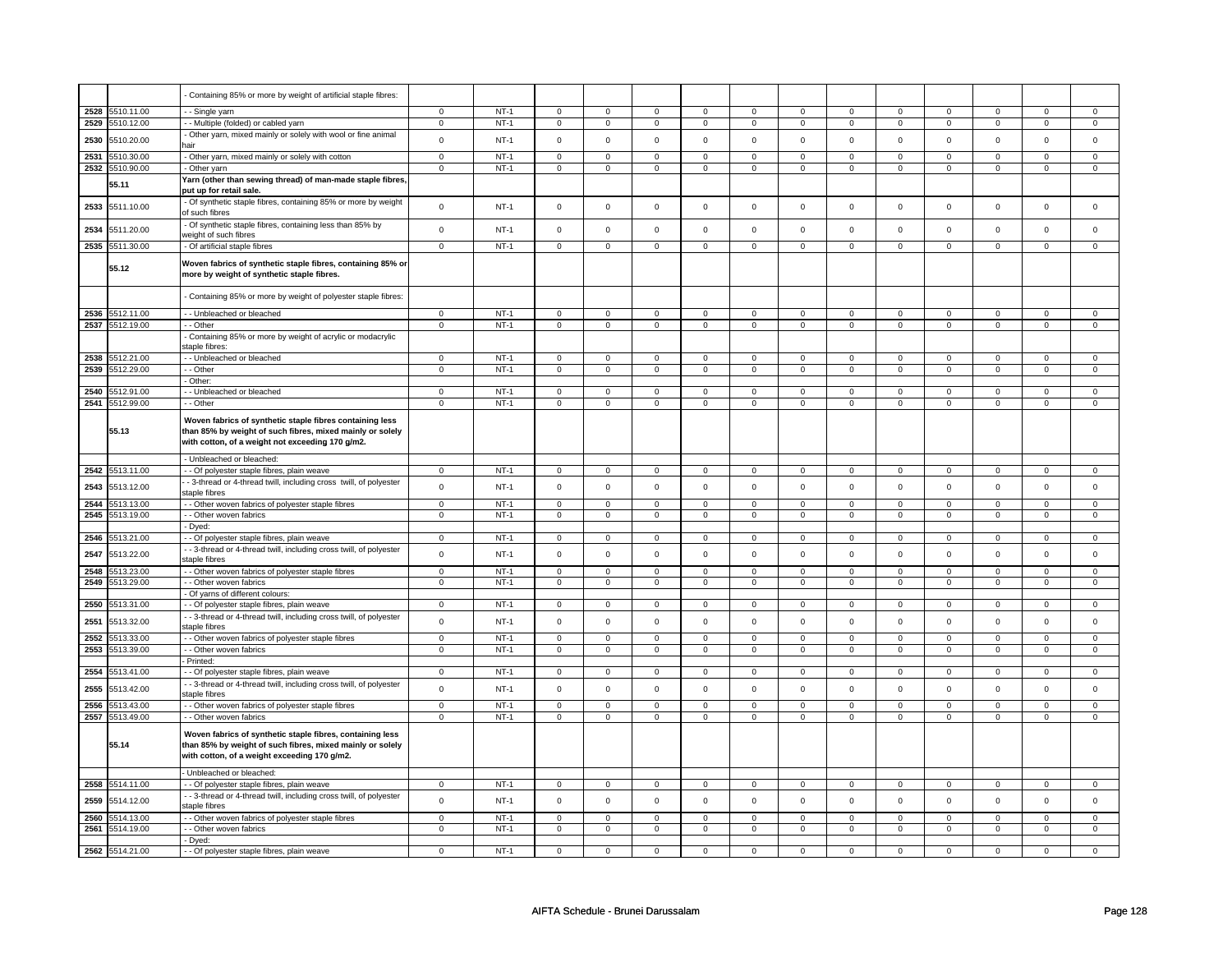| 2563 | 5514.22.00      | - - 3-thread or 4-thread twill, including cross twill, of polyester | $\mathbf 0$ | $NT-1$ | $\mathbf 0$         | $\mathbf 0$    | $\mathbf 0$         | $\mathbf 0$         | $\mathsf{O}\xspace$ | $\mathsf 0$    | $\mathsf 0$ | $\mathsf 0$  | $\mathsf 0$         | $\mathbf 0$    | $\mathsf 0$ | $\mathsf 0$    |
|------|-----------------|---------------------------------------------------------------------|-------------|--------|---------------------|----------------|---------------------|---------------------|---------------------|----------------|-------------|--------------|---------------------|----------------|-------------|----------------|
|      |                 | staple fibres                                                       |             |        |                     |                |                     |                     |                     |                |             |              |                     |                |             |                |
| 2564 | 5514.23.00      | - Other woven fabrics of polyester staple fibres                    | $\mathsf 0$ | $NT-1$ | $\mathsf 0$         | $\mathsf 0$    | $\mathsf 0$         | $\mathbf 0$         | $\mathsf 0$         | $\mathbf 0$    | $\mathbf 0$ | $\mathsf 0$  | $\mathsf 0$         | $\mathbf 0$    | $\mathsf 0$ | $\mathbf 0$    |
|      |                 |                                                                     |             |        |                     |                |                     |                     |                     |                |             |              |                     |                |             |                |
| 2565 | 5514.29.00      | - - Other woven fabrics                                             | $\mathbf 0$ | $NT-1$ | $\mathsf 0$         | $\overline{0}$ | $\mathsf 0$         | $\mathsf 0$         | $\mathsf 0$         | $\overline{0}$ | 0           | $\mathbf 0$  | $\mathsf 0$         | $\mathbf 0$    | $\Omega$    | $\mathbf 0$    |
|      |                 | - Of yarns of different colours:                                    |             |        |                     |                |                     |                     |                     |                |             |              |                     |                |             |                |
|      |                 |                                                                     |             |        |                     |                |                     |                     |                     |                |             |              |                     |                |             |                |
| 2566 | 5514.31.00      | - Of polyester staple fibres, plain weave                           | $\mathbf 0$ | $NT-1$ | $\mathbf 0$         | $\mathbf 0$    | $\mathbf 0$         | $\mathbf 0$         | $\mathbf 0$         | $\mathbf 0$    | $\mathbf 0$ | $\mathbf 0$  | $\mathbf 0$         | $\mathbf 0$    | $\Omega$    | $\mathbf{0}$   |
|      |                 | - 3-thread or 4-thread twill, including cross twill, of polyester   |             |        |                     |                |                     |                     |                     |                |             |              |                     |                |             |                |
| 2567 | 5514.32.00      |                                                                     | $\mathsf 0$ | $NT-1$ | $\mathbf 0$         | $\mathsf 0$    | $\mathbf 0$         | $\mathbf 0$         | $\mathsf{O}\xspace$ | $\mathsf 0$    | $\mathbf 0$ | $\mathsf 0$  | $\mathsf 0$         | $\mathbf 0$    | $\mathsf 0$ | $\mathsf 0$    |
|      |                 | staple fibres                                                       |             |        |                     |                |                     |                     |                     |                |             |              |                     |                |             |                |
| 2568 | 5514.33.00      | - - Other woven fabrics of polyester staple fibres                  | $\mathsf 0$ | $NT-1$ | $\mathbf 0$         | $\mathsf 0$    | $\mathbf 0$         | $\mathbf 0$         | $\mathsf 0$         | $\mathbf 0$    | 0           | 0            | $\mathsf 0$         | $\mathbf 0$    | $\mathbf 0$ | 0              |
|      |                 |                                                                     |             |        |                     |                |                     |                     |                     |                |             |              |                     |                |             |                |
| 2569 | 5514.39.00      | - - Other woven fabrics                                             | $\mathbf 0$ | $NT-1$ | $\mathsf{O}\xspace$ | $\mathbf 0$    | $\mathsf{O}\xspace$ | $\mathsf 0$         | $\mathsf{O}\xspace$ | $\mathsf 0$    | $\mathbf 0$ | $\mathsf{O}$ | $\mathsf{O}\xspace$ | $\mathsf{O}$   | $\mathsf 0$ | $\mathsf 0$    |
|      |                 | - Printed:                                                          |             |        |                     |                |                     |                     |                     |                |             |              |                     |                |             |                |
| 2570 | 5514.41.00      | - - Of polyester staple fibres, plain weave                         | $\mathsf 0$ | $NT-1$ | $\mathbf 0$         | $\mathsf 0$    | $\mathbf 0$         | $\mathbf 0$         | $\mathsf 0$         | $\mathbf 0$    | 0           | $\mathbf 0$  | $\mathsf 0$         | $\mathbf 0$    | 0           | 0              |
|      |                 |                                                                     |             |        |                     |                |                     |                     |                     |                |             |              |                     |                |             |                |
|      |                 | - 3-thread or 4-thread twill, including cross twill, of polyester   |             |        |                     |                | $\mathsf 0$         |                     | $\mathsf 0$         |                |             |              |                     |                |             |                |
| 2571 | 5514.42.00      | staple fibres                                                       | $\mathbf 0$ | $NT-1$ | $\pmb{0}$           | $\mathbf 0$    |                     | $\mathsf{O}\xspace$ |                     | $\mathsf 0$    | $\mathbf 0$ | $\mathsf 0$  | $\mathsf 0$         | $\mathsf 0$    | $\mathsf 0$ | $\mathsf 0$    |
|      |                 |                                                                     |             |        |                     |                |                     |                     |                     |                |             |              |                     |                |             |                |
| 2572 | 5514.43.00      | - Other woven fabrics Of polyester staple fibres                    | $\mathsf 0$ | $NT-1$ | $\mathbf 0$         | $\mathsf 0$    | $\mathsf 0$         | $\mathsf 0$         | $\mathsf{O}\xspace$ | $\mathsf 0$    | 0           | $\mathsf 0$  | $\mathsf 0$         | $\mathbf 0$    | 0           | $\mathbf 0$    |
| 2573 | 5514.49.00      | - - Other woven fabrics                                             | $\mathbf 0$ | $NT-1$ | $\pmb{0}$           | $\mathbf 0$    | $\mathsf 0$         | $\mathsf 0$         | $\mathsf{O}\xspace$ | $\mathsf 0$    | $\mathsf 0$ | $\mathsf 0$  | $\mathsf 0$         | $\mathsf 0$    | $\mathsf 0$ | $\mathsf 0$    |
|      |                 |                                                                     |             |        |                     |                |                     |                     |                     |                |             |              |                     |                |             |                |
|      | 55.15           | Other woven fabrics of synthetic staple fibres.                     |             |        |                     |                |                     |                     |                     |                |             |              |                     |                |             |                |
|      |                 | - Of polyester staple fibres:                                       |             |        |                     |                |                     |                     |                     |                |             |              |                     |                |             |                |
|      |                 |                                                                     |             |        |                     |                |                     |                     |                     |                |             |              |                     |                |             |                |
| 2574 | 5515.11.00      | - - Mixed mainly or solely with viscose rayon staple fibres         | $\mathsf 0$ | $NT-1$ | $\mathsf 0$         | $\mathbf 0$    | $\mathsf 0$         | $\mathsf 0$         | $\mathsf{O}\xspace$ | $\mathsf 0$    | $\mathbf 0$ | $\mathsf 0$  | $\mathsf 0$         | $\mathbf{0}$   | $\mathbf 0$ | $\mathbf 0$    |
|      |                 |                                                                     |             |        |                     |                |                     |                     |                     |                |             |              |                     |                |             |                |
| 2575 | 515.12.00       | - Mixed mainly or solely with man-made filaments                    | $\mathsf 0$ | $NT-1$ | $\mathsf 0$         | $\mathsf 0$    | $\mathsf 0$         | $\mathbf 0$         | $\mathsf 0$         | $\mathbf 0$    | $\mathbf 0$ | $\mathsf 0$  | $\mathsf 0$         | $\mathbf 0$    | $\mathsf 0$ | 0              |
|      |                 |                                                                     |             |        |                     |                |                     |                     |                     |                |             |              |                     |                |             |                |
| 2576 | 5515.13.00      | - Mixed mainly or solely with wool or fine animal hair              | $\mathsf 0$ | $NT-1$ | $\mathbf 0$         | $\mathsf 0$    | $\mathbf 0$         | $\mathbf 0$         | $\mathbf 0$         | $\mathbf 0$    | $\mathbf 0$ | $\mathbf 0$  | $\mathsf 0$         | $\mathbf 0$    | $\mathbf 0$ | $\mathbf{0}$   |
| 2577 | 5515.19.00      | - - Other                                                           | $\mathsf 0$ | $NT-1$ | $\mathsf 0$         | $\mathbf 0$    | $\mathsf 0$         | $\mathsf 0$         | $\mathsf 0$         | $\mathsf 0$    | $\mathbf 0$ | $\mathbf 0$  | 0                   | $\mathbf 0$    | 0           | $\overline{0}$ |
|      |                 | - Of acrylic or modacrylic staple fibres:                           |             |        |                     |                |                     |                     |                     |                |             |              |                     |                |             |                |
|      |                 |                                                                     |             |        |                     |                |                     |                     |                     |                |             |              |                     |                |             |                |
| 2578 | 515.21.00       | - Mixed mainly or solely with man-made filaments                    | $\mathsf 0$ | $NT-1$ | $\mathbf 0$         | $\mathbf 0$    | $\mathbf 0$         | $\mathbf 0$         | $\mathbf 0$         | $\mathbf 0$    | $\mathbf 0$ | $\mathbf 0$  | $\mathbf 0$         | $\mathbf 0$    | $\mathbf 0$ | $\mathbf{0}$   |
| 2579 | 5515.22.00      | - Mixed mainly or solely with wool or fine animal hair              | $\mathbf 0$ | $NT-1$ | $\mathbf 0$         | $\mathsf 0$    | $\mathsf 0$         | $\mathbf 0$         | $\mathsf 0$         | $\mathbf 0$    | $\mathbf 0$ | $\mathsf 0$  | $\mathsf 0$         | $\mathbf 0$    | $\mathbf 0$ | 0              |
|      |                 |                                                                     |             |        |                     |                |                     |                     |                     |                |             |              |                     |                |             |                |
| 2580 | 5515.29.00      | - - Other                                                           | $\mathbf 0$ | NT-1   | 0                   | $\mathbf 0$    | $\mathbf 0$         | $\mathbf 0$         | 0                   | $\mathbf 0$    | 0           | $\mathbf 0$  | 0                   | $\mathbf 0$    | 0           | $\mathbf 0$    |
|      |                 | Other woven fabrics:                                                |             |        |                     |                |                     |                     |                     |                |             |              |                     |                |             |                |
|      |                 |                                                                     |             |        | $\overline{0}$      |                |                     |                     |                     |                |             |              |                     |                |             |                |
| 2581 | 5515.91.00      | - Mixed mainly or solely with man-made filaments                    | $\mathsf 0$ | $NT-1$ |                     | $\overline{0}$ | $\mathbf 0$         | $\overline{0}$      | $\mathsf{O}\xspace$ | $\overline{0}$ | $\mathbf 0$ | $\mathsf 0$  | $\mathsf 0$         | $\overline{0}$ | $\mathbf 0$ | $\overline{0}$ |
| 2582 | 5515.92.00      | - Mixed mainly or solely with wool or fine animal hair              | $\mathsf 0$ | $NT-1$ | $\mathbf 0$         | $\mathsf 0$    | $\mathbf 0$         | $\mathbf 0$         | $\mathsf 0$         | $\mathbf 0$    | $\mathbf 0$ | $\mathsf 0$  | $\mathsf 0$         | $\mathbf 0$    | $\mathsf 0$ | 0              |
| 2583 | 5515.99.00      | - - Other                                                           | $\mathsf 0$ | $NT-1$ | $\mathbf 0$         | $\mathbf 0$    | $\mathbf 0$         | $\mathsf 0$         | $\mathsf 0$         | $\mathbf 0$    | $\mathbf 0$ | $\mathbf 0$  | $\mathsf 0$         | $\mathbf 0$    | $\mathsf 0$ | $\mathbf{0}$   |
|      |                 |                                                                     |             |        |                     |                |                     |                     |                     |                |             |              |                     |                |             |                |
|      | 55.16           | Woven fabrics of artificial staple fibres.                          |             |        |                     |                |                     |                     |                     |                |             |              |                     |                |             |                |
|      |                 |                                                                     |             |        |                     |                |                     |                     |                     |                |             |              |                     |                |             |                |
|      |                 | Containing 85% or more by weight of artificial staple fibres:       |             |        |                     |                |                     |                     |                     |                |             |              |                     |                |             |                |
|      |                 |                                                                     |             |        |                     |                |                     |                     |                     |                |             |              |                     |                |             |                |
| 2584 | 5516.11.00      | - - Unbleached or bleached                                          | $\mathbf 0$ | $NT-1$ | $\mathbf 0$         | $\mathbf 0$    | $\mathbf 0$         | $\mathbf 0$         | $\mathbf 0$         | $\mathbf 0$    | $\mathbf 0$ | $\mathbf 0$  | $\mathsf 0$         | $\mathbf 0$    | $\mathbf 0$ | $\mathbf{0}$   |
|      |                 |                                                                     |             |        |                     |                |                     |                     |                     |                |             |              |                     |                |             |                |
| 2585 | 5516.12.00      | - - Dyed                                                            | $\mathbf 0$ | $NT-1$ | $\mathbf 0$         | $\mathbf 0$    | $\mathbf 0$         | $\mathbf 0$         | $\mathbf 0$         | $\mathbf 0$    | $\mathbf 0$ | $\mathbf 0$  | 0                   | $\mathbf 0$    | 0           | $\overline{0}$ |
| 2586 | 5516.13.00      | - - Of yarns of different colours                                   | $\mathsf 0$ | $NT-1$ | $\mathbf 0$         | $\mathsf 0$    | $\mathsf 0$         | $\mathbf 0$         | $\mathsf 0$         | $\mathbf 0$    | 0           | $\mathbf 0$  | $\mathsf 0$         | $\mathbf 0$    | $\Omega$    | 0              |
| 2587 | 5516.14.00      | - - Printed                                                         | $\mathsf 0$ | $NT-1$ | $\mathbf 0$         | $\mathbf 0$    | $\mathbf 0$         | $\mathbf 0$         | $\mathbf 0$         | $\mathbf 0$    | $\mathbf 0$ | $\mathbf 0$  | $\mathsf 0$         | $\mathbf 0$    | $\mathbf 0$ | 0              |
|      |                 |                                                                     |             |        |                     |                |                     |                     |                     |                |             |              |                     |                |             |                |
|      |                 | - Containing less than 85% by weight of artificial staple fibres,   |             |        |                     |                |                     |                     |                     |                |             |              |                     |                |             |                |
|      |                 | mixed mainly or solely with man-made filaments                      |             |        |                     |                |                     |                     |                     |                |             |              |                     |                |             |                |
|      |                 |                                                                     |             |        |                     |                |                     |                     |                     |                |             |              |                     |                |             |                |
| 2588 | 5516.21.00      | - - Unbleached or bleached                                          | $\mathsf 0$ | $NT-1$ | $\mathsf 0$         | $\mathbf 0$    | $\mathsf 0$         | $\mathbf 0$         | $\mathsf 0$         | $\mathbf 0$    | 0           | $\mathsf 0$  | $\mathsf 0$         | $\mathbf 0$    | $\Omega$    | 0              |
| 2589 | 5516.22.00      | - - Dyed                                                            | $\mathbf 0$ | $NT-1$ | 0                   | 0              | $\mathbf 0$         | $\mathbf 0$         | 0                   | $\mathbf 0$    | 0           | $\mathbf 0$  | 0                   | $\mathbf 0$    | 0           | 0              |
|      |                 |                                                                     |             |        |                     |                |                     |                     |                     |                |             |              |                     |                |             |                |
| 2590 | 5516.23.00      | - - Of yarns of different colours                                   | $\mathsf 0$ | $NT-1$ | $\mathbf 0$         | $\mathsf 0$    | $\mathbf 0$         | $\mathbf 0$         | $\mathbf 0$         | $\mathbf 0$    | $\mathbf 0$ | $\mathbf 0$  | $\mathsf 0$         | $\mathbf 0$    | $\mathsf 0$ | $\mathbf{0}$   |
| 2591 | 5516.24.00      | - - Printed                                                         | $\Omega$    | $NT-1$ | $\Omega$            | $\overline{0}$ | $\Omega$            | $\mathbf 0$         | $\mathsf 0$         | $\mathbf 0$    | $\mathbf 0$ | $\mathsf 0$  | $\mathsf 0$         | $\mathbf 0$    | $\mathsf 0$ | $\overline{0}$ |
|      |                 |                                                                     |             |        |                     |                |                     |                     |                     |                |             |              |                     |                |             |                |
|      |                 | - Containing less than 85% by weight of artificial staple fibres,   |             |        |                     |                |                     |                     |                     |                |             |              |                     |                |             |                |
|      |                 | mixed mainly or solely with man-made filaments                      |             |        |                     |                |                     |                     |                     |                |             |              |                     |                |             |                |
| 2592 | 5516.31.00      | - - Unbleached or bleached                                          | $\mathbf 0$ | $NT-1$ | $\mathbf 0$         | $\mathbf 0$    | $\mathbf 0$         | $\mathbf 0$         | $\mathbf 0$         | $\mathbf 0$    | $\mathbf 0$ | $\mathbf{0}$ | $\mathbf 0$         | $\mathbf{0}$   | $\mathbf 0$ | $\mathbf{0}$   |
|      |                 |                                                                     |             |        |                     |                |                     |                     |                     |                |             |              |                     |                |             |                |
| 2593 | 5516.32.00      | - - Dyed                                                            | $\mathbf 0$ | $NT-1$ | $\mathbf 0$         | $\overline{0}$ | $\mathsf{O}\xspace$ | $\mathbf 0$         | $\mathbf 0$         | $\mathbf 0$    | $\mathbf 0$ | $\mathbf 0$  | $\mathbf 0$         | $\mathbf 0$    | $\mathsf 0$ | $\mathbf 0$    |
| 2594 | 5516.33.00      | - - Of yarns Of different colours                                   | $\mathbf 0$ | $NT-1$ | $\mathbf 0$         | $\mathbf{0}$   | $\mathbf 0$         | $\mathbf{0}$        | $\mathbf 0$         | $\overline{0}$ | $\mathbf 0$ | $\mathbf{0}$ | 0                   | $\mathbf 0$    | 0           | $\mathbf{0}$   |
| 2595 | 5516.34.00      | - Printed                                                           | $\mathbf 0$ | $NT-1$ | $\Omega$            | $\mathbf 0$    | $\Omega$            | $\mathbf 0$         | $\Omega$            | $\mathbf 0$    | $\mathbf 0$ | $\mathbf{0}$ | $\mathbf 0$         | $\mathbf{0}$   | $\Omega$    | $\mathbf{0}$   |
|      |                 |                                                                     |             |        |                     |                |                     |                     |                     |                |             |              |                     |                |             |                |
|      |                 | - Containing less than 85% by weight of artificial staple fibres,   |             |        |                     |                |                     |                     |                     |                |             |              |                     |                |             |                |
|      |                 | mixed mainly or solely with cotton:                                 |             |        |                     |                |                     |                     |                     |                |             |              |                     |                |             |                |
|      |                 |                                                                     |             |        |                     |                |                     |                     |                     |                |             |              |                     |                |             |                |
| 2596 | 5516.41.00      | - Unbleached or bleached                                            | $\mathsf 0$ | $NT-1$ | $\mathsf 0$         | $\mathbf 0$    | $\mathbf 0$         | $\mathbf 0$         | $\mathbf 0$         | $\mathbf 0$    | 0           | 0            | 0                   | $\mathbf 0$    | $\mathbf 0$ | 0              |
| 2597 | 5516.42.00      | - - Dyed                                                            | $\mathbf 0$ | $NT-1$ | $\mathsf 0$         | $\mathbf 0$    | 0                   | $\mathsf 0$         | $\mathsf 0$         | $\mathsf 0$    | 0           | $\mathbf 0$  | $\mathsf 0$         | $\mathsf 0$    | 0           | $\mathbf 0$    |
|      |                 |                                                                     |             |        |                     |                |                     |                     |                     |                |             |              |                     |                |             |                |
| 2598 | 5516.43.00      | - - Of yarns of different colours                                   | $\mathbf 0$ | $NT-1$ | $\mathbf 0$         | $\mathbf 0$    | $\mathbf 0$         | $\mathbf 0$         | $\mathbf 0$         | $\mathbf 0$    | 0           | $\mathbf 0$  | 0                   | $\mathbf 0$    | 0           | $\overline{0}$ |
| 2599 | 5516.44.00      | - - Printed                                                         | $\mathbf 0$ | $NT-1$ | $\mathsf 0$         | $\mathsf 0$    | $\mathsf 0$         | $\mathsf 0$         | $\mathsf{O}\xspace$ | $\mathsf 0$    | 0           | $\mathsf 0$  | $\mathsf 0$         | $\mathbf 0$    | 0           | $\mathbf 0$    |
|      |                 | - Other:                                                            |             |        |                     |                |                     |                     |                     |                |             |              |                     |                |             |                |
|      |                 |                                                                     |             |        |                     |                |                     |                     |                     |                |             |              |                     |                |             |                |
| 2600 | 5516.91.00      | - - Unbleached or bleached                                          | $\mathbf 0$ | $NT-1$ | $\mathbf 0$         | $\mathsf 0$    | $\mathbf 0$         | $\mathbf 0$         | $\mathbf 0$         | $\mathbf 0$    | $\mathbf 0$ | $\mathbf 0$  | $\mathbf 0$         | $\mathbf 0$    | $\Omega$    | $\mathbf 0$    |
| 2601 | 516.92.00       | - - Dyed                                                            | $\mathbf 0$ | $NT-1$ | $\mathbf 0$         | $\mathbf 0$    | $\mathsf 0$         | $\pmb{0}$           | $\mathsf{O}\xspace$ | $\mathbf 0$    | 0           | $\mathsf 0$  | $\mathsf 0$         | $\mathsf 0$    | 0           | 0              |
|      |                 |                                                                     |             |        |                     |                |                     |                     |                     |                |             |              |                     |                |             |                |
|      |                 |                                                                     | $\mathbf 0$ | $NT-1$ | $\mathsf 0$         | $\mathbf 0$    | $\mathsf 0$         | $\mathsf 0$         | $\mathsf{O}\xspace$ | $\mathsf 0$    | $\mathsf 0$ | $\mathbf 0$  | $\mathsf 0$         | $\mathbf 0$    | $\mathsf 0$ | $\mathbf 0$    |
| 2602 | 516.93.00       | - - Of yarns of different colours                                   |             |        |                     |                |                     |                     |                     |                |             |              |                     |                |             |                |
|      |                 |                                                                     |             |        |                     |                |                     |                     |                     |                |             |              |                     |                |             |                |
| 2603 | 5516.94.00      | - - Printed                                                         | $\mathsf 0$ | $NT-1$ | $\mathsf 0$         | $\mathbf 0$    | $\mathsf 0$         | $\mathsf 0$         | $\mathsf 0$         | $\mathbf 0$    | $\mathsf 0$ | $\mathbf 0$  | 0                   | $\mathbf 0$    | $\mathsf 0$ | $\mathbf 0$    |
|      |                 |                                                                     |             |        |                     |                |                     |                     |                     |                |             |              |                     |                |             |                |
|      |                 | Wadding of textile materials and articles thereof; textile          |             |        |                     |                |                     |                     |                     |                |             |              |                     |                |             |                |
|      | 56.01           | fibres, not exceeding 5 mm in length (flock), textile dust          |             |        |                     |                |                     |                     |                     |                |             |              |                     |                |             |                |
|      |                 |                                                                     |             |        |                     |                |                     |                     |                     |                |             |              |                     |                |             |                |
|      |                 | and mill neps.sanitary articles, of wadding                         |             |        |                     |                |                     |                     |                     |                |             |              |                     |                |             |                |
|      |                 |                                                                     |             |        |                     |                |                     |                     |                     |                |             |              |                     |                |             |                |
| 2604 | 5601.10.00      | - Sanitary towels and tampons, napkins and napkin liners for        | $\mathsf 0$ | $NT-1$ | $\mathsf 0$         | $\mathsf 0$    | $\mathsf 0$         | $\mathbf 0$         | $\mathsf 0$         | $\mathbf 0$    | $\mathbf 0$ | $\mathsf 0$  | $\mathsf 0$         | $\mathbf 0$    | $\mathsf 0$ | $\mathbf 0$    |
|      |                 | pabies and similar                                                  |             |        |                     |                |                     |                     |                     |                |             |              |                     |                |             |                |
|      |                 |                                                                     |             |        |                     |                |                     |                     |                     |                |             |              |                     |                |             |                |
|      | 2605 5601.21.00 | - Wadding; other articles of wadding:<br>- - Of cotton              | $\Omega$    | $NT-1$ | $\Omega$            | $\Omega$       | $\Omega$            | $\Omega$            | $\Omega$            | $\Omega$       | $\Omega$    | $\Omega$     | $\Omega$            | $\Omega$       | $\Omega$    | $\Omega$       |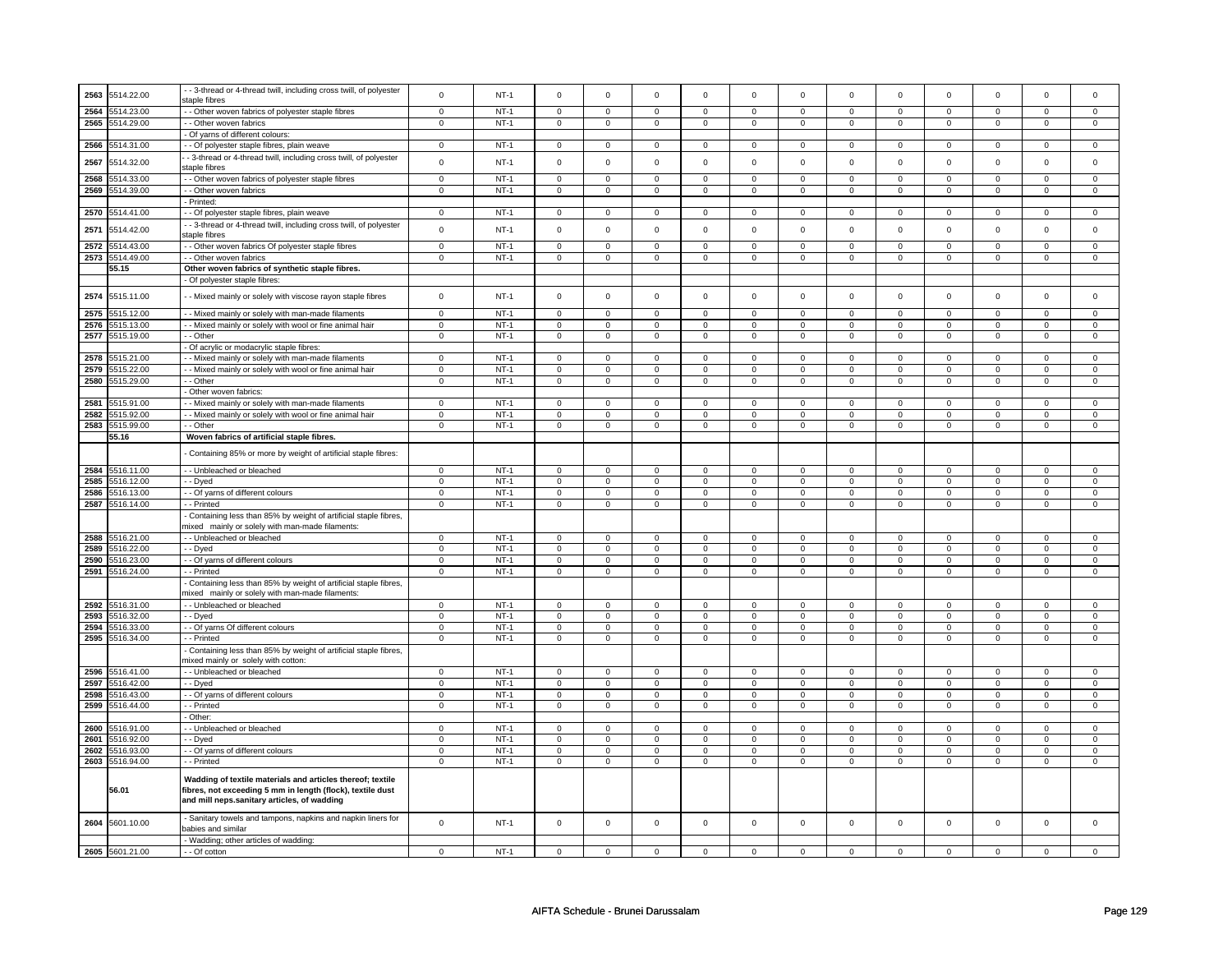|      | 2606 5601.22    | - Of man-made fibres:                                        |                |        |                |                |                |                |                |                |                     |                |                |                     |                |                |
|------|-----------------|--------------------------------------------------------------|----------------|--------|----------------|----------------|----------------|----------------|----------------|----------------|---------------------|----------------|----------------|---------------------|----------------|----------------|
|      | 5601.22.10      | --- Wrapped cigarette tow                                    | $\mathbf 0$    | $NT-1$ | $\mathbf 0$    | $\Omega$       | $\mathbf 0$    | $\Omega$       | $\mathbf 0$    | $\Omega$       | $\mathbf 0$         | $\Omega$       | 0              | $\Omega$            | 0              | $\mathbf 0$    |
|      | 5601.22.90      | - - - Other                                                  | $\mathbf 0$    | $NT-1$ | $\mathbf 0$    | $\mathbf 0$    | 0              | $\mathbf 0$    | 0              | $\mathbf 0$    | 0                   | $\mathbf 0$    | 0              | 0                   | 0              | 0              |
|      | 2607 5601.29.00 | - - Other                                                    | $\mathbf 0$    | $NT-1$ | $\mathbf 0$    | $\mathsf 0$    | $\mathbf 0$    | $\mathbf 0$    | $\mathbf 0$    | $\mathbf 0$    | $\mathbf 0$         | $\mathbf 0$    | $\mathsf 0$    | 0                   | 0              | 0              |
|      | 2608 5601.30    | Textile flock and dust and mill neps:                        |                |        |                |                |                |                |                |                |                     |                |                |                     |                |                |
|      | 5601.30.10      | - - Polyamide fibre flock                                    | $\mathbf 0$    | $NT-1$ | 0              | 0              | 0              | 0              | 0              | 0              | $\mathbf 0$         | 0              | 0              | 0                   | 0              | $\mathbf 0$    |
|      | 5601.30.90      | - Other                                                      | $\overline{0}$ | $NT-1$ | $\overline{0}$ | $\overline{0}$ | $\overline{0}$ | $\overline{0}$ | $\overline{0}$ | $\overline{0}$ | $\overline{0}$      | $\overline{0}$ | $\overline{0}$ | $\overline{0}$      | 0              | $\overline{0}$ |
|      |                 |                                                              |                |        |                |                |                |                |                |                |                     |                |                |                     |                |                |
|      | 56.02           | Felt, whether or not impregnated, coated, covered or         |                |        |                |                |                |                |                |                |                     |                |                |                     |                |                |
|      |                 | laminated.                                                   |                |        |                |                |                |                |                |                |                     |                |                |                     |                |                |
|      | 2609 5602.10.00 | Needleloom felt and stitch-bonded fibre fabrics              | $\mathbf 0$    | $NT-1$ | $\mathsf{O}$   | $\mathbf{0}$   | $\mathbf 0$    | $\mathbf{0}$   | $\mathbf 0$    | $\mathbf{0}$   | $\mathsf{O}\xspace$ | $\mathbf{0}$   | $\mathbf 0$    | $\mathbf{O}$        | $\mathbf{0}$   | $\mathbf 0$    |
|      |                 | - Other felt, not impregnated, coated, covered or laminated: |                |        |                |                |                |                |                |                |                     |                |                |                     |                |                |
|      |                 |                                                              |                |        |                |                |                |                |                |                |                     |                |                |                     |                |                |
|      | 2610 5602.21    | - - Of wool or fine animal hair:                             |                |        |                |                |                |                |                |                |                     |                |                |                     |                |                |
|      | 5602.21.10      | - - Weighing 750 g/m2 or more                                | $\mathbf 0$    | $NT-1$ | $\mathbf 0$    | $\mathsf 0$    | $\mathbf 0$    | $\mathbf 0$    | $\mathbf 0$    | $\mathbf 0$    | $\mathbf 0$         | $\mathbf 0$    | $\mathsf 0$    | $\mathbf 0$         | $\mathbf 0$    | $\mathbf 0$    |
|      | 5602.21.90      | --- Other                                                    | $\mathsf 0$    | $NT-1$ | $\mathsf 0$    | $\mathsf 0$    | $\mathsf 0$    | $\mathsf{O}^-$ | $\mathbf 0$    | $\mathsf{O}^-$ | $\mathbf 0$         | $\mathsf{O}^-$ | $\mathsf 0$    | $\mathsf{O}^-$      | $\mathbf{0}$   | $\mathsf 0$    |
|      | 2611 5602.29    | - Of other textile materials:                                |                |        |                |                |                |                |                |                |                     |                |                |                     |                |                |
|      | 5602.29.10      | --- Weighing 750 g/m2 or more                                | $\mathbf 0$    | $NT-1$ | $\mathbf 0$    | $\mathbf{0}$   | $\mathbf 0$    | $\mathbf{0}$   | $\mathbf 0$    | $\mathbf{0}$   | $\mathbf 0$         | $\mathbf{0}$   | $\mathbf 0$    | $\mathbf{0}$        | $\mathbf 0$    | $\mathbf{0}$   |
|      | 5602.29.90      | --- Other                                                    | $\overline{0}$ | $NT-1$ | $\overline{0}$ | $\overline{0}$ | $\overline{0}$ | $\overline{0}$ | $\overline{0}$ | $\overline{0}$ | $\overline{0}$      | $\overline{0}$ | $\overline{0}$ | $\overline{0}$      | $\overline{0}$ | $\overline{0}$ |
|      | 2612 5602.90    | - Other:                                                     |                |        |                |                |                |                |                |                |                     |                |                |                     |                |                |
|      | 5602.90.10      | - Impregnated, coated, covered or laminated                  | $\mathbf 0$    | $NT-1$ | $\mathbf 0$    | $\mathsf 0$    | $\mathbf 0$    | $\mathbf 0$    | $\mathbf 0$    | $\mathbf 0$    | $\mathbf 0$         | $\mathbf 0$    | $\mathbf 0$    | 0                   | $\mathbf 0$    | $\mathbf 0$    |
|      | 5602.90.90      | - Other                                                      | $\mathbf 0$    | $NT-1$ | $\mathbf 0$    | $\mathbf 0$    | $\mathbf 0$    | $\mathbf 0$    | $\mathbf 0$    | $\mathbf 0$    | $\mathbf 0$         | $\mathbf 0$    | $\mathsf 0$    | $\mathbf 0$         | $\mathbf 0$    | $\mathbf 0$    |
|      |                 | Nonwovens, whether or not impregnated, coated, covered       |                |        |                |                |                |                |                |                |                     |                |                |                     |                |                |
|      | 56.03           | or laminated.                                                |                |        |                |                |                |                |                |                |                     |                |                |                     |                |                |
|      |                 | - Of man-made filaments:                                     |                |        |                |                |                |                |                |                |                     |                |                |                     |                |                |
|      |                 |                                                              |                |        |                |                |                |                |                |                |                     |                |                |                     |                |                |
|      | 2613 5603.11    | - Weighing not more than 25 g/m2:                            |                |        |                |                |                |                |                |                |                     |                |                |                     |                |                |
|      | 5603.11.10      | -- Not impregnated, coated, covered or laminated             | $\mathbf 0$    | $NT-1$ | $\mathbf 0$    | $\mathsf 0$    | 0              | $\mathbf 0$    | $\mathbf 0$    | $\mathbf 0$    | 0                   | $\mathbf 0$    | $\mathsf 0$    | 0                   | 0              | 0              |
|      | 5603.11.90      | --- Other                                                    | $\mathsf 0$    | $NT-1$ | $\mathsf 0$    | $\mathbf 0$    | 0              | $\mathbf 0$    | 0              | $\mathbf 0$    | 0                   | $\mathbf 0$    | 0              | $\mathbf 0$         | 0              | $\mathbf 0$    |
| 2614 | 5603.12         | - - Weighing more than 25 g/m2 but not more than 70 g/m2:    |                |        |                |                |                |                |                |                |                     |                |                |                     |                |                |
|      |                 |                                                              |                |        |                |                |                |                |                |                |                     |                |                |                     |                |                |
|      | 5603.12.10      | - - - Not impregnated, coated, covered or laminated          | $\mathbf{0}$   | $NT-1$ | $\mathbf 0$    | $\mathbf 0$    | $\mathbf{0}$   | $\mathbf{0}$   | $\mathbf{0}$   | $\mathbf{0}$   | $\mathbf{0}$        | $\mathbf{0}$   | $\mathbf 0$    | $\mathbf{0}$        | $\mathbf{0}$   | $\mathsf 0$    |
|      | 5603.12.90      | --- Other                                                    | $\overline{0}$ | $NT-1$ | $\overline{0}$ | $\pmb{0}$      | $\mathbf 0$    | $\overline{0}$ | $\overline{0}$ | $\overline{0}$ | $\mathbf 0$         | $\overline{0}$ | $\overline{0}$ | $\pmb{0}$           | $\mathsf 0$    | $\overline{0}$ |
|      |                 |                                                              |                |        |                |                |                |                |                |                |                     |                |                |                     |                |                |
| 2615 | 5603.13         | - Weighing more than 70 g/m2 but not more than 150 g/m2:     |                |        |                |                |                |                |                |                |                     |                |                |                     |                |                |
|      | 5603.13.10      | - - - Not impregnated, coated, covered or laminated          | $\overline{0}$ | $NT-1$ | $\mathbf 0$    | $\mathbf 0$    | $\mathbf 0$    | $\mathbf 0$    | $\mathbf 0$    | $\mathbf{0}$   | $\mathbf 0$         | $\mathbf{0}$   | $\mathbf 0$    | $\mathbf 0$         | $\mathbf 0$    | $\mathbf{0}$   |
|      | 5603.13.90      | --- Other                                                    | $\mathbf 0$    | $NT-1$ | $\mathbf 0$    | $\mathbf 0$    | $\mathbf 0$    | $\mathbf 0$    | $\mathbf 0$    | $\mathbf 0$    | $\mathbf 0$         | $\mathbf 0$    | $\mathbf 0$    | $\mathbf 0$         | $\mathbf 0$    | $\mathbf 0$    |
|      | 2616 5603.14    | - - Weighing more than 150 g/m2:                             |                |        |                |                |                |                |                |                |                     |                |                |                     |                |                |
|      | 5603.14.10      | - - - Not impregnated, coated, covered or laminated          | $\overline{0}$ | $NT-1$ | $\mathbf 0$    | $\overline{0}$ | $\mathbf 0$    | $\mathbf{0}$   | $\mathbf 0$    | $\overline{0}$ | $\mathbf 0$         | $\mathbf{0}$   | $\mathbf 0$    | $\overline{0}$      | $\Omega$       | $\overline{0}$ |
|      | 5603.14.90      | --- Other                                                    | $\mathbf 0$    | $NT-1$ | $\mathbf 0$    | $\mathbf 0$    | 0              | $\mathbf 0$    | $\mathbf 0$    | $\mathbf 0$    | 0                   | $\mathbf 0$    | $\mathsf 0$    | $\mathbf{0}$        | 0              | $\mathbf{0}$   |
|      |                 | Other:                                                       |                |        |                |                |                |                |                |                |                     |                |                |                     |                |                |
|      |                 |                                                              |                |        |                |                |                |                |                |                |                     | $\mathbf 0$    |                |                     |                | $\mathbf 0$    |
|      | 2617 5603.91.00 | - - Weighing not more than 25 g/m2                           | $\mathbf 0$    | $NT-1$ | 0              | $\mathbf 0$    | 0              | $\mathbf 0$    | 0              | $\mathbf 0$    | 0                   |                | 0              | $\mathbf 0$         | 0              |                |
| 2618 | 5603.92.00      | - Weighing more than 25 g/m2 but not more than 70 g/m2       | $\mathbf 0$    | $NT-1$ | $\mathbf 0$    | $\mathsf 0$    | $\mathbf 0$    | $\mathbf 0$    | $\mathbf 0$    | $\mathbf 0$    | $\mathbf 0$         | $\mathbf 0$    | $\mathsf 0$    | $\mathbf 0$         | $\mathbf{0}$   | $\mathsf 0$    |
|      |                 |                                                              |                |        |                |                |                |                |                |                |                     |                |                |                     |                |                |
| 2619 | 5603.93.00      | - - Weighing more than 70 g/m2 but not more than 150 g/m2    | $\mathsf 0$    | $NT-1$ | $\mathsf 0$    | $\mathsf 0$    | $\mathsf 0$    | $\mathbf 0$    | $\mathsf 0$    | $\mathbf 0$    | $\mathsf 0$         | $\mathbf 0$    | $\mathsf 0$    | $\mathbf 0$         | $\mathbf{0}$   | $\mathsf 0$    |
|      |                 |                                                              |                |        |                |                |                |                |                |                |                     |                |                |                     |                |                |
|      | 2620 5603.94.00 | - - Weighing more than 150 g/m2                              | $\mathbf 0$    | $NT-1$ | $\mathbf 0$    | $\mathbf 0$    | $\mathbf 0$    | $\mathbf 0$    | $\mathbf 0$    | $\mathbf 0$    | $\mathbf 0$         | $\mathbf 0$    | $\mathsf 0$    | $\mathbf{0}$        | $\mathbf 0$    | $\mathbf{0}$   |
|      |                 | Rubber thread and cord, textile covered; textile yarn, and   |                |        |                |                |                |                |                |                |                     |                |                |                     |                |                |
|      | 56.04           | strip and the like of heading 54.04 or 54.05, impregnated,   |                |        |                |                |                |                |                |                |                     |                |                |                     |                |                |
|      |                 | coated, covered or sheathed with rubber or plastics.         |                |        |                |                |                |                |                |                |                     |                |                |                     |                |                |
|      |                 |                                                              |                |        |                |                |                |                |                |                |                     |                |                |                     |                |                |
|      | 2621 5604.10.00 | - Rubber thread and cord, textile covered                    | $\mathbf 0$    | $NT-1$ | $\overline{0}$ | $\overline{0}$ | $\mathbf 0$    | $\overline{0}$ | $\pmb{0}$      | $\overline{0}$ | $\mathbf 0$         | $\overline{0}$ | $\overline{0}$ | $\overline{0}$      | $\mathbf 0$    | $\overline{0}$ |
|      |                 | High tenacity yarn of polyesters, of nylon or other          |                |        |                |                |                |                |                |                |                     |                |                |                     |                |                |
| 2622 | 5604.20.00      | polyamides or of viscose rayon, impregnated or coated        | $\mathsf 0$    | $NT-1$ | $\mathbf 0$    | $\mathsf 0$    | $\mathbf 0$    | $\mathbf 0$    | $\mathbf 0$    | $\mathbf 0$    | $\mathbf 0$         | $\mathbf 0$    | $\mathsf 0$    | $\mathbf 0$         | $\mathbf 0$    | 0              |
|      |                 |                                                              |                |        |                |                |                |                |                |                |                     |                |                |                     |                |                |
|      | 2623 5604.90    | - Other:                                                     |                |        |                |                |                |                |                |                |                     |                |                |                     |                |                |
|      | 5604.90.10      | - Imitation catgut of silk                                   | $\mathsf 0$    | $NT-1$ | $\mathsf 0$    | $\mathsf 0$    | $\mathbf 0$    | $\mathbf 0$    | $\mathbf 0$    | $\mathbf 0$    | $\mathbf 0$         | $\mathbf 0$    | $\mathsf 0$    | 0                   | $\Omega$       | 0              |
|      | 5604.90.90      | - - Other                                                    | $\mathsf 0$    | $NT-1$ | $\mathsf 0$    | $\mathsf 0$    | $\mathsf 0$    | $\mathbf 0$    | $\mathsf 0$    | $\mathbf 0$    | $\mathsf 0$         | $\mathbf 0$    | $\mathsf 0$    | $\mathsf{O}\xspace$ | $\mathsf 0$    | $\mathbf 0$    |
|      |                 | Metallised yarn, whether or not gimped, being textile yarn,  |                |        |                |                |                |                |                |                |                     |                |                |                     |                |                |
|      |                 | or strip or the like of heading 54.04 or 54.05, combined     |                |        |                |                |                |                |                |                |                     |                |                |                     |                |                |
|      | 2624 5605.00.00 | with metal in the form of thread, strip or powder or         | $\mathbf 0$    | $NT-1$ | $\mathbf 0$    | $\mathbf 0$    | $\mathbf 0$    | $\mathbf 0$    | $\mathbf 0$    | $\mathbf 0$    | $\mathbf 0$         | $\mathbf 0$    | $\mathbf 0$    | $\mathbf{0}$        | $\Omega$       | $\mathbf{0}$   |
|      |                 | covered with metal.                                          |                |        |                |                |                |                |                |                |                     |                |                |                     |                |                |
|      |                 |                                                              |                |        |                |                |                |                |                |                |                     |                |                |                     |                |                |
|      |                 | Gimped yarn, and strip and the like of heading 54.04 or      |                |        |                |                |                |                |                |                |                     |                |                |                     |                |                |
|      |                 | 54.05, gimped (other than those of heading 56.05 and         |                |        |                |                |                |                |                |                |                     |                |                |                     |                |                |
|      | 2625 5606.00.00 | gimped horsehair yarn); chenille yarn (including flock       | $\mathbf 0$    | $NT-1$ | $\mathbf 0$    | $\mathsf 0$    | $\mathbf 0$    | 0              | $\mathbf 0$    | $\mathbf 0$    | $\mathbf 0$         | 0              | $\mathsf 0$    | $\mathbf{0}$        | $\mathbf 0$    | 0              |
|      |                 | chenille yarn); loop wale-yarn.                              |                |        |                |                |                |                |                |                |                     |                |                |                     |                |                |
|      |                 |                                                              |                |        |                |                |                |                |                |                |                     |                |                |                     |                |                |
|      |                 | Twine, cordage, ropes and cables, whether or not plaited     |                |        |                |                |                |                |                |                |                     |                |                |                     |                |                |
|      | 56.07           | or braided and whether or not impregnated, coated,           |                |        |                |                |                |                |                |                |                     |                |                |                     |                |                |
|      |                 | covered or sheathed with rubber or plastics.                 |                |        |                |                |                |                |                |                |                     |                |                |                     |                |                |
|      |                 |                                                              |                |        |                |                |                |                |                |                |                     |                |                |                     |                |                |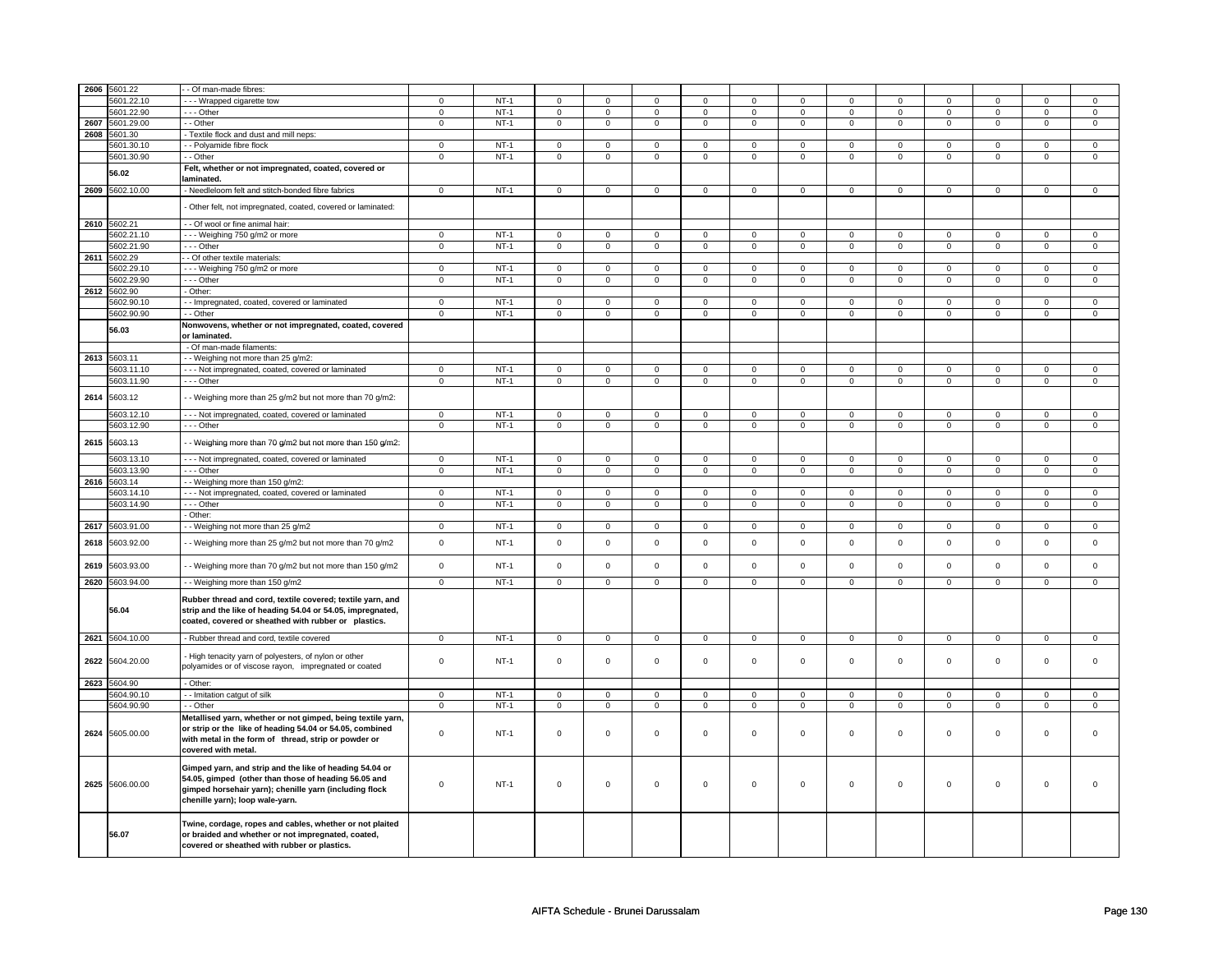|      | 2626 5607.10.00 | Of jute or other textile bast fibres of heading 53.03                                                                                                                           | 0              | $NT-1$    | $\mathbf 0$         | $\mathbf 0$    | $\mathbf 0$  | 0              | $\mathbf 0$    | 0               | 0            | 0              | 0              | 0              |                | 0               |
|------|-----------------|---------------------------------------------------------------------------------------------------------------------------------------------------------------------------------|----------------|-----------|---------------------|----------------|--------------|----------------|----------------|-----------------|--------------|----------------|----------------|----------------|----------------|-----------------|
|      |                 | Of sisal or other textile fibres of the genus Agave:                                                                                                                            |                |           |                     |                |              |                |                |                 |              |                |                |                |                |                 |
|      | 2627 5607.21.00 | - Binder or baler twine                                                                                                                                                         | $\overline{0}$ | $NT-1$    | $\overline{0}$      | $\overline{0}$ | $\mathbf 0$  | $\overline{0}$ | $\overline{0}$ | $\overline{0}$  | $\mathbf 0$  | $\overline{0}$ | $\mathsf 0$    | $\overline{0}$ | $\mathbf 0$    | $\overline{0}$  |
|      | 2628 5607.29.00 |                                                                                                                                                                                 |                | $NT-1$    |                     | $\overline{0}$ |              | $\overline{0}$ |                | $\overline{0}$  |              |                |                | $\overline{0}$ | $\mathbf 0$    | $\mathbf 0$     |
|      |                 | - Other                                                                                                                                                                         | $\mathsf 0$    |           | $\mathsf 0$         |                | $\mathsf 0$  |                | $\mathsf 0$    |                 | $\mathbf 0$  | $\mathbf 0$    | $\mathbf 0$    |                |                |                 |
|      |                 | - Of polyethylene or polypropylene:                                                                                                                                             |                |           |                     |                |              |                |                |                 |              |                |                |                |                |                 |
|      | 2629 5607.41.00 | - Binder or baler twine                                                                                                                                                         | $\mathsf 0$    | $NT-1$    | $\mathsf{O}\xspace$ | $\mathsf 0$    | $\mathsf 0$  | $\mathbf 0$    | $\mathsf 0$    | $\mathbf 0$     | $\mathbf{0}$ | $\mathbf 0$    | $\mathsf 0$    | $\mathbf 0$    | $\mathbf{0}$   | $\mathbf{0}$    |
|      | 2630 5607.49    | - Other:                                                                                                                                                                        |                |           |                     |                |              |                |                |                 |              |                |                |                |                |                 |
|      | 5607.49.10      | --- Industrial safety lines                                                                                                                                                     | $\mathsf 0$    | $NT-1$    | $\mathsf{O}\xspace$ | $\mathsf 0$    | $\mathsf 0$  | $\mathbf 0$    | $\mathsf 0$    | $\mathbf 0$     | 0            | $\mathbf 0$    | $\mathsf 0$    | $\mathbf 0$    | $\Omega$       | $\mathsf 0$     |
|      | 5607.49.90      | $\cdots$ Other                                                                                                                                                                  | $\overline{0}$ | $NT-1$    | $\mathsf{O}\xspace$ | $\overline{0}$ | $\mathsf 0$  | $\mathbf 0$    | $\mathsf 0$    | $\overline{0}$  | 0            | $\mathbf 0$    | $\mathsf 0$    | $\overline{0}$ | 0              | $\overline{0}$  |
|      | 2631 5607.50    | - Of other synthetic fibres:                                                                                                                                                    |                |           |                     |                |              |                |                |                 |              |                |                |                |                |                 |
|      |                 |                                                                                                                                                                                 |                |           |                     |                |              |                |                |                 |              |                |                |                |                |                 |
|      | 5607.50.10      | - - V-belt cord of man-made fibres treated with resorcinol                                                                                                                      | $\mathsf 0$    | $NT-1$    | $\mathsf{O}\xspace$ | $\mathsf 0$    | $\mathbf 0$  | $\mathbf 0$    | $\mathbf 0$    | $\mathbf 0$     | $\mathbf 0$  | $\mathbf 0$    | $\mathbf 0$    | $\mathbf 0$    | $\mathbf{0}$   | $\mathbf{0}$    |
|      |                 | formaldehyde; polyamide and polytetrafluoro-ethylene (PTFE)<br>yarns measuring more than 10,000 decitex, for textile packings                                                   |                |           |                     |                |              |                |                |                 |              |                |                |                |                |                 |
|      |                 |                                                                                                                                                                                 |                |           |                     |                |              |                |                |                 |              |                |                |                |                |                 |
|      | 5607.50.90      | - Other                                                                                                                                                                         | $\mathbf 0$    | $NT-1$    | $\mathbf 0$         | $\mathbf 0$    | $\mathbf 0$  | $\mathbf 0$    | $\mathbf 0$    | $\mathbf 0$     | $\mathbf 0$  | $\mathbf 0$    | $\mathbf 0$    | $\mathbf 0$    | $\mathbf 0$    | $\mathbf 0$     |
|      | 2632 5607.90.00 | - Other                                                                                                                                                                         | $\mathsf 0$    | $NT-1$    | $\mathbf 0$         | $\mathsf 0$    | $\mathbf 0$  | $\mathbf 0$    | $\mathbf 0$    | $\mathbf 0$     | $\mathbf 0$  | $\mathbf 0$    | $\mathbf 0$    | $\mathbf 0$    | $\mathbf 0$    | $\mathbf 0$     |
|      |                 |                                                                                                                                                                                 |                |           |                     |                |              |                |                |                 |              |                |                |                |                |                 |
|      | 56.08           | Knotted netting of twine, cordage or rope; made up                                                                                                                              |                |           |                     |                |              |                |                |                 |              |                |                |                |                |                 |
|      |                 | fishing nets and other made up nets, of textile materials.                                                                                                                      |                |           |                     |                |              |                |                |                 |              |                |                |                |                |                 |
|      |                 |                                                                                                                                                                                 |                |           |                     |                |              |                |                |                 |              |                |                |                |                |                 |
|      |                 | - Of man-made textile materials:                                                                                                                                                |                |           |                     |                |              |                |                |                 |              |                |                |                |                |                 |
|      | 2633 5608.11.00 | - Made up fishing nets                                                                                                                                                          | $\mathbf 0$    | $NT-1$    | $\mathsf 0$         | $\mathbf 0$    | $\mathbf 0$  | $\mathbf 0$    | $\mathbf 0$    | $\mathbf 0$     | $\mathbf 0$  | $\mathbf 0$    | $\mathsf 0$    | $\mathbf 0$    | $\mathbf 0$    | $\mathbf 0$     |
|      | 2634 5608.19    | - - Other:                                                                                                                                                                      |                |           |                     |                |              |                |                |                 |              |                |                |                |                |                 |
|      | 5608.19.10      | --- Industrial safety nets                                                                                                                                                      | $\mathbf 0$    | $NT-1$    | $\mathbf 0$         | $\overline{0}$ | $\mathbf{0}$ | $\mathbf{0}$   | $\mathbf{0}$   | $\mathbf{0}$    | 0            | $\mathbf{0}$   | 0              | $\mathbf 0$    | $\Omega$       | $\overline{0}$  |
|      | 5608.19.20      | --- Net bags                                                                                                                                                                    | $\mathbf 0$    | $NT-1$    | 0                   | $\mathbf 0$    | $\mathbf 0$  | $\mathbf 0$    | 0              | $\mathbf 0$     | 0            | $\mathbf 0$    | 0              | $\mathbf 0$    | 0              | 0               |
|      | 5608.19.90      | --- Other                                                                                                                                                                       | $\mathsf 0$    | $NT-1$    | $\mathsf{O}\xspace$ | $\mathsf 0$    | $\mathsf 0$  | $\mathbf 0$    | $\mathsf 0$    | $\mathbf 0$     | $\mathbf{0}$ | $\mathbf 0$    | $\mathsf 0$    | $\mathbf 0$    | $\mathbf{0}$   | $\mathbf 0$     |
|      | 2635 5608.90    | Other:                                                                                                                                                                          |                |           |                     |                |              |                |                |                 |              |                |                |                |                |                 |
|      | 5608.90.10      | - Industrial safety nets                                                                                                                                                        | $\overline{0}$ | $NT-1$    | $\mathsf{O}\xspace$ | $\mathsf 0$    | $\mathbf 0$  | $\mathbf 0$    | $\mathsf 0$    | $\mathbf 0$     | $\mathbf 0$  | $\mathbf 0$    | $\mathsf 0$    | $\mathbf 0$    | 0              | 0               |
|      | 5608.90.20      | - Net bags                                                                                                                                                                      | $\overline{0}$ | $NT-1$    | $\mathsf 0$         | $\overline{0}$ | $\mathbf 0$  | $\mathsf 0$    | $\mathbf 0$    | $\overline{0}$  | $\mathbf 0$  | $\mathbf 0$    | $\mathsf 0$    | $\overline{0}$ | $\mathbf 0$    | $\overline{0}$  |
|      | 5608.90.90      | - - Other                                                                                                                                                                       | $\overline{0}$ | $NT-1$    | $\overline{0}$      | $\overline{0}$ | $\mathsf 0$  | $\overline{0}$ | $\overline{0}$ | $\overline{0}$  | $\mathbf 0$  | $\overline{0}$ | $\overline{0}$ | $\overline{0}$ | $\mathsf 0$    | $\overline{0}$  |
|      |                 | Articles of yarn, strip or the like of heading 54.04 or 54.05,                                                                                                                  |                |           |                     |                |              |                |                |                 |              |                |                |                |                |                 |
|      | 2636 56.09      | twine, cordage, rope or cables, not elsewhere specified or<br>included.                                                                                                         |                |           |                     |                |              |                |                |                 |              |                |                |                |                |                 |
|      |                 |                                                                                                                                                                                 |                | $NT-1$    |                     |                |              |                |                |                 |              |                |                |                |                |                 |
|      | 5609.00.10      | - Core-spun yarn                                                                                                                                                                | $\overline{0}$ |           | $\mathsf{o}\,$      | $\mathbf 0$    | $\mathsf{o}$ | $\mathbf 0$    | $\mathsf 0$    | $\mathbf 0$     | 0            | $\mathbf 0$    | 0              | $\mathbf 0$    | 0              | 0               |
|      | 5609.00.90      | Other                                                                                                                                                                           | $\mathbf 0$    | $NT-1$    | $\mathbf 0$         | $\mathbf 0$    | $\mathbf 0$  | $\mathbf 0$    | $\mathbf 0$    | $\mathbf 0$     | $\mathbf 0$  | $\mathbf 0$    | $\mathbf 0$    | $\mathbf 0$    | $\mathbf 0$    | $\mathbf 0$     |
|      | 57.01           | Carpets and other textile floor coverings, knotted, whether                                                                                                                     |                |           |                     |                |              |                |                |                 |              |                |                |                |                |                 |
|      |                 | or not made up.                                                                                                                                                                 |                |           |                     |                |              |                |                |                 |              |                |                |                |                |                 |
|      | 2637 5701.10    | - Of wool or fine animal hair:                                                                                                                                                  |                |           |                     |                |              |                |                |                 |              |                |                |                |                |                 |
|      | 5701.10.10      | - - Prayer mats                                                                                                                                                                 | 5              | <b>ST</b> | 4.5                 | 4.5            | 4.5          | 4.5            | 4.5            | 4.5             | 4.5          | 4.5            | $\overline{4}$ | $\overline{4}$ | $\overline{4}$ | $\overline{4}$  |
|      | 5701.10.90      | - - Other                                                                                                                                                                       | $\overline{5}$ | ST        | 4.5                 | 4.5            | 4.5          | 4.5            | 4.5            | 4.5             | 4.5          | 4.5            | $\overline{4}$ | $\overline{4}$ | $\overline{4}$ | $\overline{4}$  |
|      | 2638 5701.90    | Of other textile materials:                                                                                                                                                     |                |           |                     |                |              |                |                |                 |              |                |                |                |                |                 |
|      |                 | - Of cotton:                                                                                                                                                                    |                |           |                     |                |              |                |                |                 |              |                |                |                |                |                 |
|      | 5701.90.11      | - - - Prayer mats                                                                                                                                                               | 5              | EL        |                     |                |              |                |                |                 |              |                |                |                |                |                 |
|      | 5701.90.19      | --- Other                                                                                                                                                                       | 5              | EL.       |                     |                |              |                |                |                 |              |                |                |                |                |                 |
|      |                 | - - Other:                                                                                                                                                                      |                |           |                     |                |              |                |                |                 |              |                |                |                |                |                 |
|      | 5701.90.91      | --- Of jute fibres                                                                                                                                                              | 5              | E         |                     |                |              |                |                |                 |              |                |                |                |                |                 |
|      | 5701.90.99      | --- Other                                                                                                                                                                       | $\,$ 5 $\,$    | EL        |                     |                |              |                |                |                 |              |                |                |                |                |                 |
|      |                 |                                                                                                                                                                                 |                |           |                     |                |              |                |                |                 |              |                |                |                |                |                 |
|      | 57.02           | Carpets and other textile floor coverings, woven, not tufted<br>or flocked, whether or not made up, including "Kelem",<br>"Schumacks", "Karamanie" and similar hand-woven rugs. |                |           |                     |                |              |                |                |                 |              |                |                |                |                |                 |
| 2639 | 5702.10.00      | "Kelem", "Schumacks", "Karamanie"and similar hand-woven<br>uas                                                                                                                  | $\,$ 5 $\,$    | <b>ST</b> | $\mathbf 5$         | $\,$ 5 $\,$    | 5            | 5              | 5              | $\sqrt{5}$      | 5            | $\overline{5}$ | 5              | $\overline{5}$ | 5              | $5\phantom{.0}$ |
|      | 2640 5702.20.00 | - Floor coverings of coconut fibres (coir)                                                                                                                                      | 5              | ST        | 4.5                 | 4.5            | 4.5          | 4.5            | 4.5            | 4.5             | 4.5          | 4.5            | $\overline{4}$ | $\overline{4}$ | $\overline{4}$ | $\mathbf 0$     |
|      |                 | Other, of pile construction, not made up:                                                                                                                                       |                |           |                     |                |              |                |                |                 |              |                |                |                |                |                 |
|      | 2641 5702.31.00 | - Of wool or fine animal hair                                                                                                                                                   | $\,$ 5 $\,$    | ST        | 5                   | 5              | 5            | 5              | 5              | $5\phantom{.0}$ | 5            | $\sqrt{5}$     | 5              | $\sqrt{5}$     | 5              | $5\phantom{.0}$ |
|      | 2642 5702.32.00 | - - Of man-made textile materials                                                                                                                                               | 5              | EL.       |                     |                |              |                |                |                 |              |                |                |                |                |                 |
| 2643 | 5702.39         | - Of other textile materials:                                                                                                                                                   |                |           |                     |                |              |                |                |                 |              |                |                |                |                |                 |
|      | 5702.39.10      | $- -$ Of cotton                                                                                                                                                                 | $\overline{5}$ | EL        |                     |                |              |                |                |                 |              |                |                |                |                |                 |
|      | 5702.39.20      | - - - Of jute fibre                                                                                                                                                             | 5              | E         |                     |                |              |                |                |                 |              |                |                |                |                |                 |
|      | 5702.39.90      | Other                                                                                                                                                                           | 5              | EL        |                     |                |              |                |                |                 |              |                |                |                |                |                 |
|      |                 |                                                                                                                                                                                 |                |           |                     |                |              |                |                |                 |              |                |                |                |                |                 |
|      |                 | Other, of pile construction, made up:                                                                                                                                           |                |           |                     |                |              |                |                |                 |              |                |                |                |                |                 |
|      | 2644 5702.41    | - - Of wool or fine animal hair:                                                                                                                                                |                |           |                     |                |              |                |                |                 |              |                |                |                |                |                 |
|      | 5702.41.10      | - - - Prayer mats                                                                                                                                                               | 5              | ST        | 5                   | 5              | 5            | 5              | 5              | 5               | 5            | 5              | 5              | 5              | 5              | 5               |
|      | 5702.41.90      | $- -$ Other                                                                                                                                                                     | 5              | <b>ST</b> | 5                   | 5              | 5            | 5              | 5              | 5               | 5            | 5              | 5              | 5              | 5              | 5               |
|      | 2645 5702.42    | - Of man-made textile materials:                                                                                                                                                |                |           |                     |                |              |                |                |                 |              |                |                |                |                |                 |
|      | 5702.42.10      | --- Prayer mats                                                                                                                                                                 | 5              | <b>ST</b> | 5                   | 5              | 5            | 5              | 5              | 5               | 5            | 5              | 5              | 5              | 5              | 5               |
|      | 5702.42.90      | $- -$ Other                                                                                                                                                                     | $\overline{5}$ | ST        | 5                   | $\overline{5}$ | 5            | $\overline{5}$ | 5              | $\overline{5}$  | 5            | $\overline{5}$ | $\sqrt{5}$     | $\overline{5}$ | 5              | $\overline{5}$  |
|      |                 |                                                                                                                                                                                 |                |           |                     |                |              |                |                |                 |              |                |                |                |                |                 |
|      | 2646 5702.49    | - - Of other textile materials:                                                                                                                                                 |                |           |                     |                |              |                |                |                 |              |                |                |                |                |                 |
|      |                 | --- Of cotton:                                                                                                                                                                  |                |           |                     |                |              |                |                |                 |              |                |                |                |                |                 |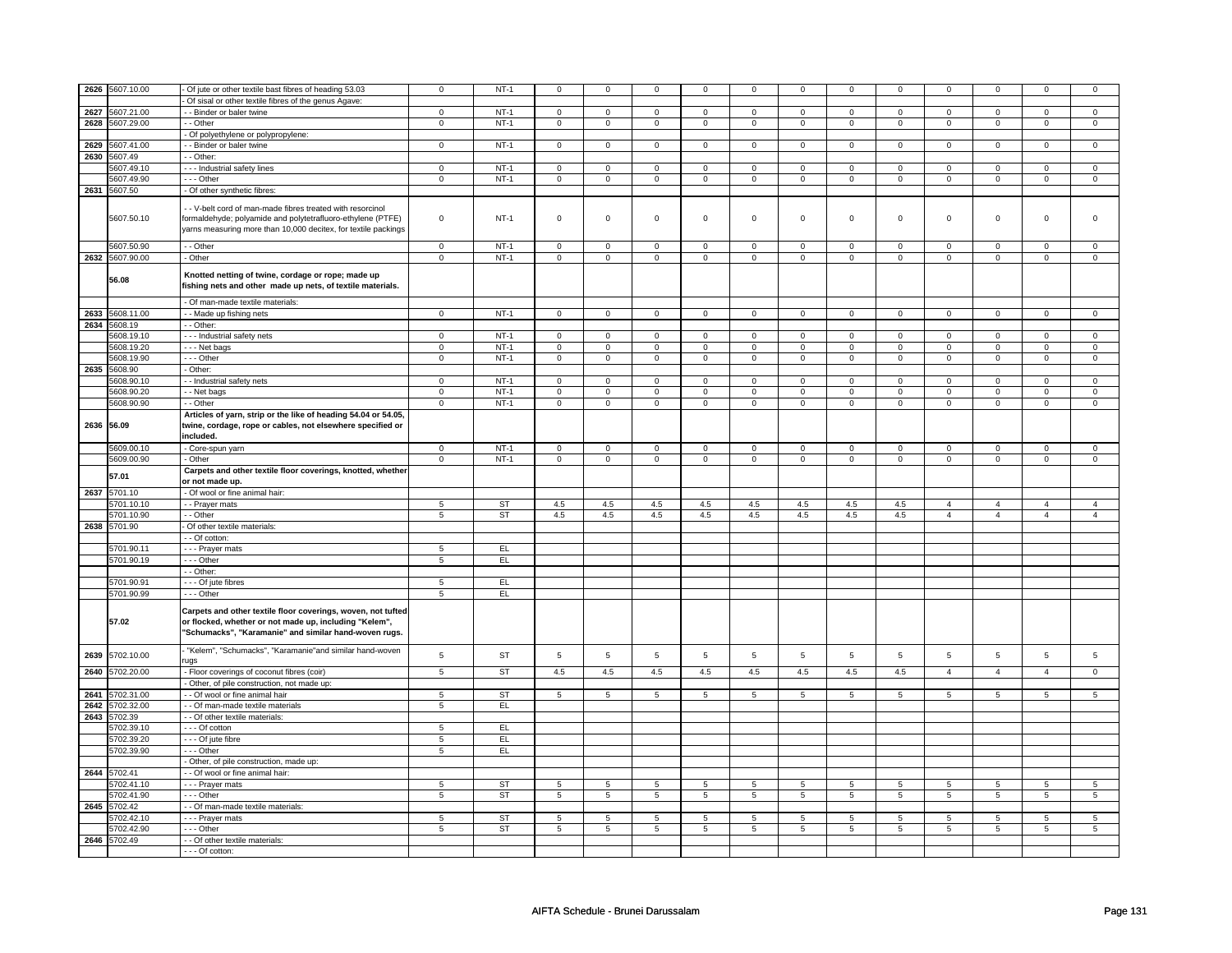|            | 5702.49.11      | Prayer mats                                                    | 5              | EL.       |                |                |                |                |                |                |                |                |                |                |                |                |
|------------|-----------------|----------------------------------------------------------------|----------------|-----------|----------------|----------------|----------------|----------------|----------------|----------------|----------------|----------------|----------------|----------------|----------------|----------------|
|            | 5702.49.19      | - - - - Other                                                  |                | EL        |                |                |                |                |                |                |                |                |                |                |                |                |
|            |                 | - - - Other:                                                   | $\sqrt{5}$     |           |                |                |                |                |                |                |                |                |                |                |                |                |
|            |                 |                                                                |                |           |                |                |                |                |                |                |                |                |                |                |                |                |
|            | 5702.49.91      | - - - - Of jute fibres                                         | 5              | EL        |                |                |                |                |                |                |                |                |                |                |                |                |
|            | 5702.49.99      | $- - -$ Other                                                  | $\overline{5}$ | EL        |                |                |                |                |                |                |                |                |                |                |                |                |
|            |                 | - Other, not of pile construction, not made up:                |                |           |                |                |                |                |                |                |                |                |                |                |                |                |
|            | 2647 5702.51.00 | - - Of wool or fine animal hair                                | 5              | ST        | 5              | 5              | 5              | 5              | 5              | 5              | 5              | 5              | 5              | 5              | 5              | 5              |
|            | 2648 5702.52.00 | - Of man-made textile materials                                | $\overline{5}$ | <b>ST</b> | $\overline{5}$ | $\overline{5}$ | $\overline{5}$ | $\sqrt{5}$     | $\overline{5}$ | $\overline{5}$ | $\overline{5}$ | $\sqrt{5}$     | $\overline{5}$ | $\overline{5}$ | $\overline{5}$ | $\sqrt{5}$     |
|            | 2649 5702.59    | - - Of other textile materials:                                |                |           |                |                |                |                |                |                |                |                |                |                |                |                |
|            | 5702.59.10      | --- Of cotton                                                  | 5              | ST        | 5              | 5              | 5              | 5              | 5              | 5              | 5              | 5              | 5              | 5              | 5              | 5              |
|            | 5702.59.90      | - - - Other                                                    | 5              | ST        | 5              | 5              | 5              | 5              | 5              | 5              | 5              | 5              | 5              | 5              | 5              | 5              |
|            |                 | - Other, not of pile construction, made up:                    |                |           |                |                |                |                |                |                |                |                |                |                |                |                |
|            | 2650 5702.91    | - Of wool or fine animal hair:                                 |                |           |                |                |                |                |                |                |                |                |                |                |                |                |
|            | 5702.91.10      | --- Prayer mats                                                | 5              | ST        | 5              | 5              | 5              | 5              | 5              | 5              | 5              | 5              | 5              | 5              | 5              | 5              |
|            | 5702.91.90      | - - - Other                                                    | $\,$ 5 $\,$    | <b>ST</b> | $\overline{5}$ | $\,$ 5 $\,$    | 5              | $\,$ 5 $\,$    | $\overline{5}$ | $\,$ 5 $\,$    | 5              | $\,$ 5 $\,$    | $\,$ 5 $\,$    | $\overline{5}$ | 5              | $\overline{5}$ |
|            | 2651 5702.92    | - - Of man-made textile materials:                             |                |           |                |                |                |                |                |                |                |                |                |                |                |                |
|            | 5702.92.10      | - - - Prayer mats                                              | $\overline{5}$ | <b>ST</b> | $\overline{5}$ | $\overline{5}$ | $\overline{5}$ | $\overline{5}$ | $\overline{5}$ | $\overline{5}$ | $\overline{5}$ | $\overline{5}$ | $\overline{5}$ | $\overline{5}$ | 5              | $\overline{5}$ |
|            | 702.92.90       | $- -$ Other                                                    | $\overline{5}$ | <b>ST</b> | $\overline{5}$ | $\overline{5}$ | $\overline{5}$ | $\overline{5}$ | $\overline{5}$ | $\overline{5}$ | $\overline{5}$ | $\overline{5}$ | $\overline{5}$ | $\overline{5}$ | $\overline{5}$ | $\overline{5}$ |
|            | 2652 5702.99    | - - Of other textile materials:                                |                |           |                |                |                |                |                |                |                |                |                |                |                |                |
|            |                 | - - Of cotton:                                                 |                |           |                |                |                |                |                |                |                |                |                |                |                |                |
|            | 5702.99.1       | - - - - Prayer mats                                            | $\overline{5}$ | <b>ST</b> | $\overline{5}$ | $\overline{5}$ | 5              | $\overline{5}$ | 5              | $\overline{5}$ | 5              | $\overline{5}$ | 5              | $\sqrt{5}$     | 5              | 5              |
|            | 5702.99.19      | $---$ Other                                                    | 5              | ST        | 5              | 5              | 5              | 5 <sup>5</sup> | 5              | 5              | 5              | 5 <sup>5</sup> | 5              | 5 <sup>5</sup> | 5              | 5 <sup>5</sup> |
|            |                 | - - - Other:                                                   |                |           |                |                |                |                |                |                |                |                |                |                |                |                |
|            | 5702.99.91      | - - - - Of jute fibres                                         | 5              | ST        | 5              | 5              | 5              | 5              | 5              | 5              | 5              | 5              | 5              | 5              | 5              | 5              |
|            | 5702.99.99      | - - - - Other                                                  | $\overline{5}$ | ST        | 5              | $\overline{5}$ | 5              | $\overline{5}$ | 5              | $\overline{5}$ | 5              | $\overline{5}$ | 5              | $\overline{5}$ | 5              | $\overline{5}$ |
|            |                 | Carpets and other textile floor coverings, tufted, whether     |                |           |                |                |                |                |                |                |                |                |                |                |                |                |
|            | 57.03           | or not made up.                                                |                |           |                |                |                |                |                |                |                |                |                |                |                |                |
|            | 2653 5703.10    | - Of wool or fine animal hair:                                 |                |           |                |                |                |                |                |                |                |                |                |                |                |                |
|            | 5703.10.10      | - - Prayer mats                                                | 5              | EL        |                |                |                |                |                |                |                |                |                |                |                |                |
|            | 5703.10.90      | - Other                                                        | $\overline{5}$ | EL        |                |                |                |                |                |                |                |                |                |                |                |                |
|            | 2654 5703.20    | Of nylon or other polyamides:                                  |                |           |                |                |                |                |                |                |                |                |                |                |                |                |
|            | 5703.20.10      | - - Prayer mats                                                | 5              | ST        | 5              | 5              | 5              | 5              | 5              | 5              | 5              | 5              | 5              | 5              | 5              | 5              |
|            | 5703.20.90      | - Other                                                        | $\overline{5}$ | ST        | $\overline{5}$ | $\overline{5}$ | $\overline{5}$ | $\overline{5}$ | $\overline{5}$ | $\overline{5}$ | $\overline{5}$ | $\overline{5}$ | $\overline{5}$ | $\overline{5}$ | $\overline{5}$ | $\overline{5}$ |
|            | 2655 5703.30    | Of other man-made textile materials:                           |                |           |                |                |                |                |                |                |                |                |                |                |                |                |
|            | 5703.30.1       | - - Prayer mats                                                | 5              | <b>ST</b> | 5              | 5              | 5              | 5              | 5              | 5              | 5              | 5              | 5              | 5              | 5              | 5              |
|            | 703.30.90       | - Other                                                        | 5              | <b>ST</b> | 5              | 5              | 5              | 5              | 5              | 5              | 5              | 5              | 5              | 5              | 5              | 5              |
|            | 2656 5703.90    | - Of other textile materials:                                  |                |           |                |                |                |                |                |                |                |                |                |                |                |                |
|            |                 | - Of cotton:                                                   |                |           |                |                |                |                |                |                |                |                |                |                |                |                |
|            | 5703.90.11      | - - - Prayer mats                                              | 5              | EL.       |                |                |                |                |                |                |                |                |                |                |                |                |
|            | 5703.90.19      | - - - Other                                                    | $\,$ 5 $\,$    | EL        |                |                |                |                |                |                |                |                |                |                |                |                |
|            |                 | - - Other:                                                     |                |           |                |                |                |                |                |                |                |                |                |                |                |                |
|            | 5703.90.9       |                                                                | 5              | EL.       |                |                |                |                |                |                |                |                |                |                |                |                |
|            |                 | - - - Of jute fibres                                           |                | EL        |                |                |                |                |                |                |                |                |                |                |                |                |
|            | 5703.90.99      | - - - Other                                                    | 5              |           |                |                |                |                |                |                |                |                |                |                |                |                |
|            | 57.04           | Carpets and other textile floor coverings, of felt, not tufted |                |           |                |                |                |                |                |                |                |                |                |                |                |                |
|            |                 | or flocked, whether or not made up.                            |                |           |                |                |                |                |                |                |                |                |                |                |                |                |
|            | 2657 5704.10.00 | - Tiles, having a maximum surface area of 0.3 m2               | $\,$ 5 $\,$    | <b>ST</b> | $\mathbf 5$    | $\overline{5}$ | $\mathbf 5$    | $\overline{5}$ | $\mathbf 5$    | $\overline{5}$ | $\mathbf 5$    | $\overline{5}$ | $\,$ 5 $\,$    | $\overline{5}$ | $\,$ 5 $\,$    | $\overline{5}$ |
|            | 2658 5704.90.00 | - Other                                                        | $\overline{5}$ | EL        |                |                |                |                |                |                |                |                |                |                |                |                |
| 2659 57.05 |                 | Other carpets and other textile floor coverings, whether       |                |           |                |                |                |                |                |                |                |                |                |                |                |                |
|            |                 | or not made up.                                                |                |           |                |                |                |                |                |                |                |                |                |                |                |                |
|            |                 | - Of cotton:                                                   |                |           |                |                |                |                |                |                |                |                |                |                |                |                |
|            | 5705.00.11      | - - Prayer mats                                                | 5              | EL        |                |                |                |                |                |                |                |                |                |                |                |                |
|            | 5705.00.19      | - Other                                                        | 5              | EL        |                |                |                |                |                |                |                |                |                |                |                |                |
|            |                 | Other:                                                         |                |           |                |                |                |                |                |                |                |                |                |                |                |                |
|            | 5705.00.91      | - Of jute fibres                                               | 5              | EL        |                |                |                |                |                |                |                |                |                |                |                |                |
|            | 5705.00.99      | - Other                                                        | 5              | EL.       |                |                |                |                |                |                |                |                |                |                |                |                |
|            | 58.01           | Woven pile fabrics and chenille fabrics, other than fabrics    |                |           |                |                |                |                |                |                |                |                |                |                |                |                |
|            |                 | of heading 58.02 or 58.06.                                     |                |           |                |                |                |                |                |                |                |                |                |                |                |                |
|            | 2660 5801.10    | - Of wool or fine animal hair                                  |                |           |                |                |                |                |                |                |                |                |                |                |                |                |
|            | 5801.10.10      | - - Tennis ball melton cloth                                   | $\overline{0}$ | $NT-1$    | $\overline{0}$ | $\overline{0}$ | 0              | $\overline{0}$ | $\overline{0}$ | $\overline{0}$ | 0              | $\overline{0}$ | $\overline{0}$ | $\overline{0}$ | $\overline{0}$ | $\overline{0}$ |
|            | 5801.10.90      | - - Other                                                      | $\mathsf 0$    | $NT-1$    | $\mathbf 0$    | $\mathsf 0$    | $\mathbf 0$    | $\mathbf{0}$   | $\mathsf 0$    | $\mathbf 0$    | $\mathsf 0$    | $\mathbf{0}$   | $\mathsf 0$    | $\mathbf 0$    | $\mathsf 0$    | $\mathbf{0}$   |
|            |                 | Of cotton:                                                     |                |           |                |                |                |                |                |                |                |                |                |                |                |                |
|            | 2661 5801.21.00 | - Uncut weft pile fabrics                                      | $\overline{0}$ | $NT-1$    | $\overline{0}$ | $\overline{0}$ | $\overline{0}$ | $\overline{0}$ | $\overline{0}$ | $\overline{0}$ | $\overline{0}$ | $\overline{0}$ | $\overline{0}$ | $\overline{0}$ | $\overline{0}$ | $\overline{0}$ |
|            | 2662 5801.22.00 | - Cut corduroy                                                 | $\overline{0}$ | $NT-1$    | $\mathsf 0$    | $\overline{0}$ | $\mathsf 0$    | $\mathsf 0$    | $\mathsf 0$    | $\overline{0}$ | $\mathsf 0$    | $\mathsf 0$    | $\mathsf 0$    | $\overline{0}$ | $\mathsf 0$    | $\overline{0}$ |
|            | 2663 5801.23.00 | - Other weft pile fabrics                                      | $\mathbf 0$    | $NT-1$    | $\mathbf 0$    | $\mathbf 0$    | $\mathsf 0$    | $\mathbf 0$    | $\mathbf 0$    | $\mathbf 0$    | $\mathsf 0$    | $\mathbf 0$    | $\mathsf 0$    | $\mathbf 0$    | $\mathsf 0$    | $\mathbf 0$    |
|            | 2664 5801.24.00 | - Warp pile fabrics, épinglé (uncut)                           | $\mathsf 0$    | $NT-1$    | $\mathbf 0$    | $\mathbf 0$    | $\mathbf 0$    | $\mathbf 0$    | $\mathbf 0$    | $\mathbf 0$    | $\mathbf 0$    | $\mathbf 0$    | $\mathsf 0$    | $\mathsf 0$    | $\mathsf 0$    | $\mathbf 0$    |
|            | 2665 5801.25.00 | - - Warp pile fabrics, cut                                     | $\mathbf 0$    | $NT-1$    | $\mathbf 0$    | $\mathbf 0$    | $\mathbf 0$    | $\mathbf 0$    | $\mathbf 0$    | $\mathbf 0$    | $\mathbf 0$    | $\mathbf 0$    | $\mathsf 0$    | $\mathbf 0$    | $\mathbf 0$    | $\mathbf 0$    |
|            | 2666 5801.26.00 | - - Chenille fabrics                                           | $\mathbf 0$    | $NT-1$    | $\mathbf 0$    | $\mathbf 0$    | $\mathbf 0$    | $\mathbf 0$    | $\mathbf 0$    | $\mathbf 0$    | $\mathbf 0$    | $\mathbf 0$    | $\mathsf 0$    | $\mathbf 0$    | $\mathbf 0$    | $\mathbf 0$    |
|            |                 | - Of man-made fibres:                                          |                |           |                |                |                |                |                |                |                |                |                |                |                |                |
|            | 2667 5801.31.00 | - - Uncut weft pile fabrics                                    | $\overline{0}$ | $NT-1$    | $\overline{0}$ | $\overline{0}$ | $\mathbf 0$    | $\overline{0}$ | $\overline{0}$ | $\overline{0}$ | $\mathbf 0$    | $\overline{0}$ | $\overline{0}$ | $\overline{0}$ | $\mathbf 0$    | $\overline{0}$ |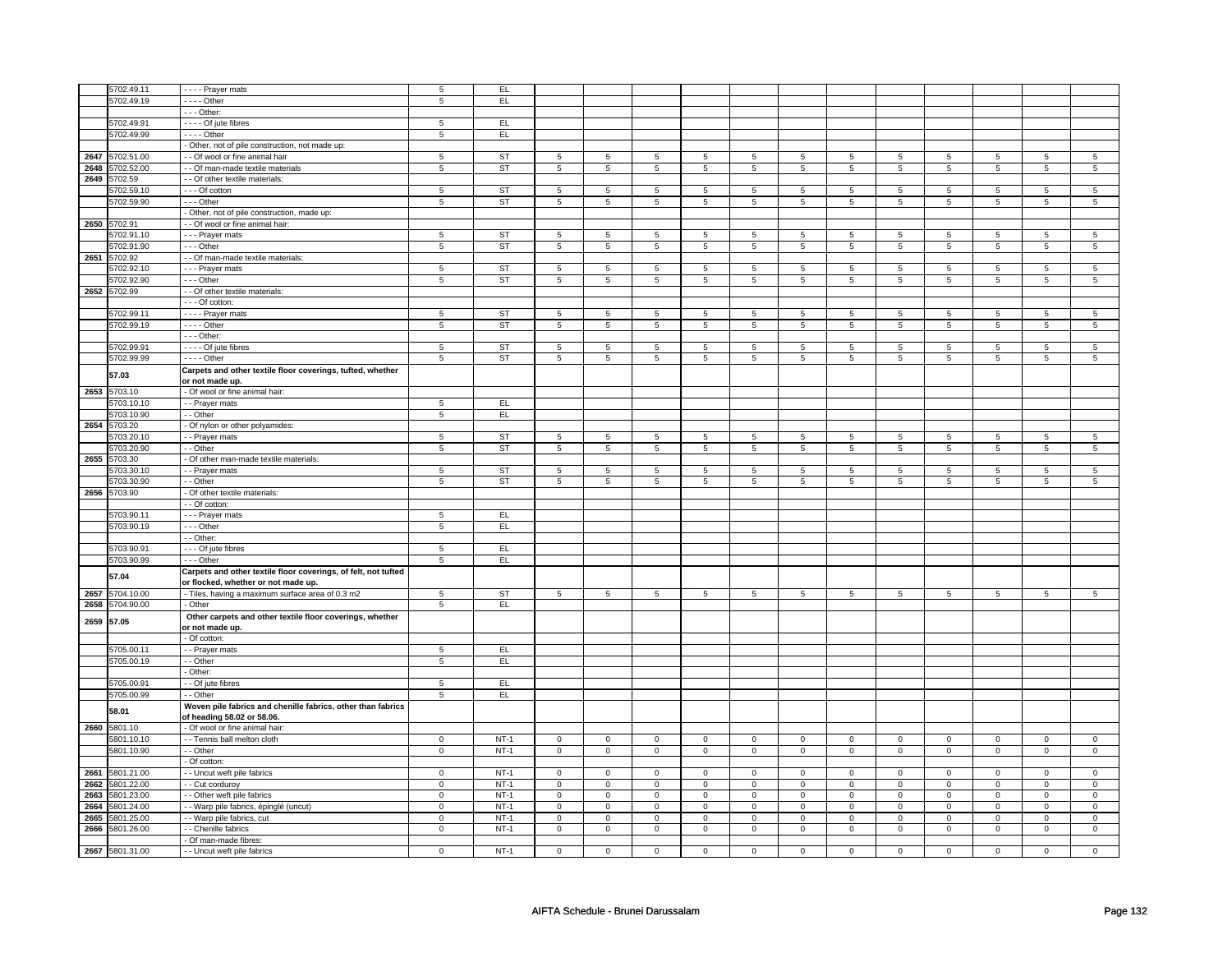| 2668 | 5801.32.00               | - Cut corduroy                                                                                                                                                                                                     | $\mathbf 0$    | $NT-1$ | $\mathsf 0$         | $\mathbf 0$    | $\Omega$            | $\mathbf 0$    | $\mathsf 0$         | $\mathsf 0$         | $\Omega$            | $\mathsf 0$         | 0              | $\mathbf 0$         | 0              | $\Omega$       |
|------|--------------------------|--------------------------------------------------------------------------------------------------------------------------------------------------------------------------------------------------------------------|----------------|--------|---------------------|----------------|---------------------|----------------|---------------------|---------------------|---------------------|---------------------|----------------|---------------------|----------------|----------------|
| 2669 | 5801.33.00               | - Other weft pile fabrics                                                                                                                                                                                          | $\mathsf 0$    | $NT-1$ | $\mathbf 0$         | $\mathbf 0$    | $\mathbf 0$         | $\mathbf 0$    | $\mathbf 0$         | $\mathbf 0$         | $\mathbf 0$         | $\mathbf{0}$        | $\mathbf{0}$   | $\mathbf 0$         | 0              | $\mathbf 0$    |
| 2670 | 5801.34.00               | - Warp pile fabrics, épinglé (uncut)                                                                                                                                                                               | $\mathbf 0$    | $NT-1$ | $\mathbf 0$         | $\mathbf 0$    | $\mathbf 0$         | $\mathbf 0$    | $\mathbf 0$         | $\mathbf 0$         | $\mathbf 0$         | $\mathbf 0$         | 0              | $\mathbf 0$         | 0              | 0              |
| 2671 | 5801.35.00               | - - Warp pile fabrics, cut                                                                                                                                                                                         | $\mathsf 0$    | $NT-1$ | $\mathsf 0$         | $\mathbf 0$    | $\mathbf 0$         | $\mathbf 0$    | $\mathsf 0$         | $\mathsf 0$         | 0                   | $\mathsf 0$         | $\mathsf 0$    | $\mathbf 0$         | 0              | 0              |
| 2672 | 5801.36.00               | - - Chenille fabrics                                                                                                                                                                                               | $\mathbf 0$    | $NT-1$ | $\mathsf 0$         | $\mathsf 0$    | $\mathsf{O}\xspace$ | $\mathsf 0$    | $\mathsf{O}\xspace$ | $\mathsf{O}\xspace$ | $\mathsf 0$         | $\mathsf{O}\xspace$ | $\mathsf 0$    | $\mathsf{O}\xspace$ | $\mathbf 0$    | $\mathbf{O}$   |
|      |                          |                                                                                                                                                                                                                    |                |        |                     |                |                     |                |                     |                     |                     |                     |                |                     |                |                |
| 2673 | 5801.90                  | - Of other textile materials:                                                                                                                                                                                      |                |        |                     |                |                     |                |                     |                     |                     |                     |                |                     |                |                |
|      | 5801.90.10               | - Of silk                                                                                                                                                                                                          | $\mathsf 0$    | $NT-1$ | $\mathbf 0$         | $\mathbf 0$    | $\mathbf 0$         | $\mathbf 0$    | $\mathbf 0$         | $\mathsf 0$         | 0                   | 0                   | 0              | $\mathbf 0$         | 0              | 0              |
|      | 5801.90.90               | - - Other                                                                                                                                                                                                          | $\mathbf 0$    | $NT-1$ | $\mathsf 0$         | $\mathsf 0$    | $\mathbf 0$         | $\mathsf 0$    | $\mathbf 0$         | $\mathbf 0$         | $\mathbf 0$         | $\mathbf 0$         | $\mathsf 0$    | $\mathbf 0$         | $\mathsf 0$    | $\mathbf 0$    |
|      | 58.02                    | Terry towelling and similar woven terry fabrics, other than<br>narrow fabrics of heading58.06; tufted textile fabrics, other<br>than products of heading 57.03.                                                    |                |        |                     |                |                     |                |                     |                     |                     |                     |                |                     |                |                |
|      |                          | - Terry towelling and similar woven terry fabrics, of cotton:                                                                                                                                                      |                |        |                     |                |                     |                |                     |                     |                     |                     |                |                     |                |                |
|      | 2674 5802.11.00          | - Unbleached                                                                                                                                                                                                       | $\mathsf 0$    | $NT-1$ | $\mathsf 0$         | $\mathsf 0$    | 0                   | $\mathsf 0$    | $\mathbf 0$         | $\mathsf 0$         | $\mathbf 0$         | $\mathbf{0}$        | $\mathbf 0$    | $\mathbf 0$         | 0              | $\mathbf 0$    |
| 2675 | 5802.19.00               | - - Other                                                                                                                                                                                                          | $\mathbf 0$    | $NT-1$ | 0                   | $\mathbf 0$    | $\mathbf 0$         | $\mathbf 0$    | $\mathbf 0$         | $\mathbf 0$         | 0                   | $\mathbf 0$         | 0              | $\mathbf 0$         | 0              | 0              |
| 2676 | 5802.20.00               | - Terry towelling and similar woven terry fabrics, of other<br>textile materials                                                                                                                                   | $\mathsf 0$    | $NT-1$ | $\mathsf 0$         | $\mathsf 0$    | $\mathsf{O}\xspace$ | $\mathsf 0$    | $\mathsf{O}\xspace$ | $\mathsf{O}$        | $\mathsf 0$         | $\mathbf 0$         | $\mathsf 0$    | $\mathbf 0$         | $\mathsf 0$    | $\mathbf 0$    |
| 2677 | 5802.30.00               | - Tufted textile fabrics                                                                                                                                                                                           | $\overline{0}$ | $NT-1$ | $\overline{0}$      | $\overline{0}$ | $\overline{0}$      | $\overline{0}$ | $\overline{0}$      | $\overline{0}$      | $\overline{0}$      | $\overline{0}$      | $\overline{0}$ | $\overline{0}$      | $\overline{0}$ | $\overline{0}$ |
|      | 58.03                    | Gauze, other than narrow fabrics of heading 58.06.                                                                                                                                                                 |                |        |                     |                |                     |                |                     |                     |                     |                     |                |                     |                |                |
|      | 2678 5803.10             | - Of cotton:                                                                                                                                                                                                       |                |        |                     |                |                     |                |                     |                     |                     |                     |                |                     |                |                |
|      | 5803.10.10               | - - Unbleached, not mercerised                                                                                                                                                                                     | $\mathsf 0$    | $NT-1$ | $\mathbf 0$         | $\mathbf 0$    | $\mathbf 0$         | $\mathsf 0$    | $\mathbf 0$         | $\mathbf 0$         | $\mathbf 0$         | $\mathbf 0$         | $\mathbf 0$    | $\mathbf 0$         | $\mathbf 0$    | $\mathbf 0$    |
|      | 5803.10.90               | - Other                                                                                                                                                                                                            | $\mathsf 0$    | $NT-1$ | $\mathbf 0$         | $\mathbf 0$    | $\mathsf 0$         | $\overline{0}$ | $\mathsf 0$         | $\overline{0}$      | $\mathbf 0$         | $\mathbf 0$         | $\mathsf 0$    | $\overline{0}$      | $\mathsf 0$    | $\overline{0}$ |
|      |                          |                                                                                                                                                                                                                    |                |        |                     |                |                     |                |                     |                     |                     |                     |                |                     |                |                |
| 2679 | 5803.90                  | Of other textile materials:                                                                                                                                                                                        |                |        |                     |                |                     |                |                     |                     |                     |                     |                |                     |                |                |
|      | 5803.90.10               | - - Blinds for plants                                                                                                                                                                                              | $\mathbf 0$    | $NT-1$ | $\mathsf 0$         | $\mathsf 0$    | $\mathsf{O}\xspace$ | $\mathbf 0$    | $\mathsf 0$         | $\mathsf 0$         | $\mathsf 0$         | $\mathsf 0$         | $\mathsf 0$    | $\mathsf 0$         | $\mathsf 0$    | $\mathbf 0$    |
|      | 5803.90.90               | - - Other                                                                                                                                                                                                          | $\mathbf 0$    | $NT-1$ | $\mathsf{O}\xspace$ | $\overline{0}$ | $\mathsf{O}\xspace$ | $\overline{0}$ | $\mathsf{O}\xspace$ | $\mathbf 0$         | $\mathsf 0$         | $\mathsf 0$         | $\mathsf 0$    | $\mathsf 0$         | $\mathsf 0$    | $\overline{0}$ |
|      | 58.04                    | Tulles and other net fabrics, not including woven, knitted<br>or crocheted fabrics; lace in the piece, in strips or in<br>motifs, other than fabricsof headings 60.02 to 60.06.                                    |                |        |                     |                |                     |                |                     |                     |                     |                     |                |                     |                |                |
|      | 2680 5804.10             | - Tulles and other net fabrics:                                                                                                                                                                                    |                |        |                     |                |                     |                |                     |                     |                     |                     |                |                     |                |                |
|      | 5804.10.10               | - - Of silk                                                                                                                                                                                                        | $\mathsf 0$    | NT-1   | $\mathsf 0$         | $\mathsf 0$    | $\mathsf{o}\,$      | $\mathsf 0$    | $\mathsf{o}\,$      | $\circ$             | $\mathsf{o}\,$      | $\circ$             | 0              | $\circ$             | 0              | $\mathsf 0$    |
|      |                          |                                                                                                                                                                                                                    |                |        |                     |                |                     |                |                     |                     |                     |                     |                |                     |                |                |
|      | 5804.10.20               | $-$ Of cotton                                                                                                                                                                                                      | $\mathsf 0$    | $NT-1$ | $\mathbf 0$         | $\mathbf 0$    | $\mathbf 0$         | $\mathbf 0$    | $\mathbf 0$         | $\mathbf 0$         | $\mathbf 0$         | $\mathbf 0$         | $\mathbf 0$    | $\mathbf 0$         | $\mathbf 0$    | $\mathbf 0$    |
|      | 5804.10.90               | - Other                                                                                                                                                                                                            | $\mathbf 0$    | $NT-1$ | $\mathsf 0$         | $\mathsf 0$    | $\mathsf 0$         | $\mathsf 0$    | $\mathsf 0$         | $\mathbf 0$         | $\mathsf 0$         | $\mathbf 0$         | $\mathbf 0$    | $\mathbf 0$         | $\mathsf 0$    | $\mathbf 0$    |
|      |                          | Mechanically made lace:                                                                                                                                                                                            |                |        |                     |                |                     |                |                     |                     |                     |                     |                |                     |                |                |
| 2681 | 5804.21.00               | - Of man-made fibres                                                                                                                                                                                               | $\mathsf 0$    | $NT-1$ | $\mathbf 0$         | $\mathbf 0$    | $\mathbf 0$         | $\mathbf 0$    | $\mathbf 0$         | $\mathbf{0}$        | $\mathbf 0$         | $\mathbf{0}$        | $\mathbf 0$    | $\mathbf{0}$        | $\mathbf 0$    | $\mathbf 0$    |
| 2682 | 5804.29.00               | - Of other textile materials                                                                                                                                                                                       | $\overline{0}$ | $NT-1$ | $\overline{0}$      | $\overline{0}$ | $\overline{0}$      | $\overline{0}$ | $\overline{0}$      | $\overline{0}$      | $\overline{0}$      | $\overline{0}$      | $\overline{0}$ | $\overline{0}$      | $\overline{0}$ | $\overline{0}$ |
| 2683 |                          |                                                                                                                                                                                                                    | $\mathsf 0$    | $NT-1$ | $\mathbf 0$         | $\overline{0}$ | $\mathbf 0$         | $\overline{0}$ | $\mathbf 0$         | $\mathbf 0$         | $\mathbf 0$         | $\overline{0}$      | $\mathbf 0$    | $\overline{0}$      | $\mathsf 0$    | $\overline{0}$ |
|      | 5804.30.00<br>2684 58.05 | - Hand-made lace<br>Hand-woven tapestries of the type Gobelins, Flanders,<br>Aubusson, Beauvais and the like, and needle-worked<br>tapestries (for example, petit point, cross stitch), whether<br>or not made up. |                |        |                     |                |                     |                |                     |                     |                     |                     |                |                     |                |                |
|      | 5805.00.10               | - Of cotton                                                                                                                                                                                                        | $\mathsf 0$    | $NT-1$ | $\mathbf 0$         | $\mathbf 0$    | $\mathbf 0$         | $\mathbf 0$    | $\mathsf 0$         | $\mathbf 0$         | $\mathbf 0$         | $\mathbf 0$         | $\mathbf 0$    | $\mathbf 0$         | $\mathbf 0$    | $\mathbf 0$    |
|      | 5805.00.90               | - Other                                                                                                                                                                                                            | $\mathsf 0$    | $NT-1$ | $\mathsf 0$         | $\mathsf 0$    | $\mathsf{O}\xspace$ | $\mathsf 0$    | $\mathsf{O}\xspace$ | $\mathsf 0$         | $\mathsf{O}\xspace$ | $\mathbf 0$         | $\mathbf 0$    | $\mathbf 0$         | $\mathsf 0$    | $\mathsf 0$    |
|      | 58.06                    | Narrow woven fabrics, other than goods of heading 58.07;<br>narrow fabrics consisting of warp without weft assembled<br>by means of an adhesive (bolducs).                                                         |                |        |                     |                |                     |                |                     |                     |                     |                     |                |                     |                |                |
| 2685 | 5806.10                  | - Woven pile fabrics (including terry towelling and similar terry<br>fabrics) and chenille fabrics:                                                                                                                |                |        |                     |                |                     |                |                     |                     |                     |                     |                |                     |                |                |
|      | 5806.10.10               | - Of silk                                                                                                                                                                                                          | 0              | $NT-1$ | $\mathbf 0$         | $\mathbf 0$    | $\mathbf 0$         | $\mathbf 0$    | $\mathbf 0$         | $\mathbf 0$         | 0                   | $\mathbf 0$         | 0              | $\mathbf 0$         | 0              | 0              |
|      | 5806.10.20               | - Of cotton                                                                                                                                                                                                        | $\mathsf 0$    | $NT-1$ | $\mathbf 0$         | $\mathbf 0$    | $\mathbf 0$         | $\mathbf 0$    | $\mathbf 0$         | $\mathsf 0$         | 0                   | 0                   | 0              | $\mathbf 0$         | $\mathbf 0$    | 0              |
|      | 5806.10.90               | - Other                                                                                                                                                                                                            | $\mathbf 0$    | $NT-1$ | $\mathsf 0$         | $\mathbf 0$    | 0                   | $\mathsf 0$    | 0                   | $\mathbf 0$         | 0                   | $\mathbf 0$         | 0              | $\mathbf 0$         | 0              | $\mathbf 0$    |
| 2686 | 5806.20.00               | Other woven fabrics, containing by weight 5% or more of<br>elastomeric yarn or rubber thread                                                                                                                       | $\mathsf 0$    | $NT-1$ | $\mathsf 0$         | $\mathbf 0$    | $\mathsf 0$         | $\mathbf 0$    | $\mathsf 0$         | $\mathbf 0$         | $\mathbf 0$         | $\mathsf 0$         | $\mathsf 0$    | $\mathbf 0$         | $\mathsf 0$    | $\mathbf 0$    |
|      |                          | - Other woven fabrics:                                                                                                                                                                                             |                |        |                     |                |                     |                |                     |                     |                     |                     |                |                     |                |                |
| 2687 | 5806.31                  | - - Of cotton:                                                                                                                                                                                                     |                |        |                     |                |                     |                |                     |                     |                     |                     |                |                     |                |                |
|      |                          |                                                                                                                                                                                                                    |                |        |                     |                |                     |                |                     |                     |                     |                     |                |                     |                |                |
|      | 5806.31.10               | - - Narrow woven fabrics suitable for the manufacture of<br>inked ribbons for typewriters or similar machines                                                                                                      | $\mathbf 0$    | $NT-1$ | $\mathsf 0$         | $\mathbf 0$    | $\mathsf 0$         | $\mathbf 0$    | $\mathsf 0$         | $\mathsf 0$         | $\mathbf 0$         | $\mathsf 0$         | $\mathsf 0$    | $\mathbf 0$         | $\mathbf 0$    | 0              |
|      | 5806.31.20               | --- Backing for electrical insulating paper                                                                                                                                                                        | $\overline{0}$ | NT-1   | $\mathbf 0$         | $\mathbf{0}$   | $\mathbf 0$         | $\mathbf{0}$   | $\mathbf 0$         | $\overline{0}$      | $\mathbf{0}$        | $\overline{0}$      | $\mathbf{0}$   | $\mathbf 0$         | 0              | $\mathbf{O}$   |
|      | 5806.31.30               | --- Slide fastener ribbons of a width not exceeding 12 mm                                                                                                                                                          | $\mathsf 0$    | $NT-1$ | $\mathsf 0$         | $\mathsf 0$    | $\mathsf 0$         | $\mathsf 0$    | $\mathsf 0$         | $\mathsf 0$         | $\mathbf 0$         | $\mathbf 0$         | $\mathsf 0$    | $\mathbf 0$         | $\mathbf 0$    | $\mathbf 0$    |
|      | 5806.31.40               | --- Webbings used in covering piping, poles or the like                                                                                                                                                            | $\mathbf 0$    | $NT-1$ | $\mathsf 0$         | $\mathsf 0$    | $\mathbf 0$         | $\mathbf 0$    | $\mathbf 0$         | $\mathbf 0$         | 0                   | 0                   | 0              | $\mathbf 0$         | 0              | $\mathbf 0$    |
|      | 5806.31.50               | --- Textile sequential markers used in the manufacture of<br>electrical wires                                                                                                                                      | $\mathbf 0$    | $NT-1$ | $\mathbf 0$         | $\mathsf 0$    | $\mathsf{O}\xspace$ | $\mathsf 0$    | $\mathsf{O}\xspace$ | $\mathsf 0$         | $\mathbf 0$         | $\mathsf 0$         | $\mathsf 0$    | $\mathbf 0$         | $\mathbf 0$    | $\mathbf 0$    |
|      | 5806.31.90               | $- -$ Other                                                                                                                                                                                                        | $\overline{0}$ | $NT-1$ | $\mathbf 0$         | $\mathbf 0$    | $\mathbf 0$         | $\overline{0}$ | $\mathbf 0$         | $\mathbf 0$         | $\mathbf 0$         | $\overline{0}$      | $\mathbf 0$    | $\mathbf 0$         | $\mathsf 0$    | $\overline{0}$ |
|      |                          |                                                                                                                                                                                                                    |                |        |                     |                |                     |                |                     |                     |                     |                     |                |                     |                |                |
| 2688 | 5806.32                  | - - Of man-made fibres:                                                                                                                                                                                            |                |        |                     |                |                     |                |                     |                     |                     |                     |                |                     |                |                |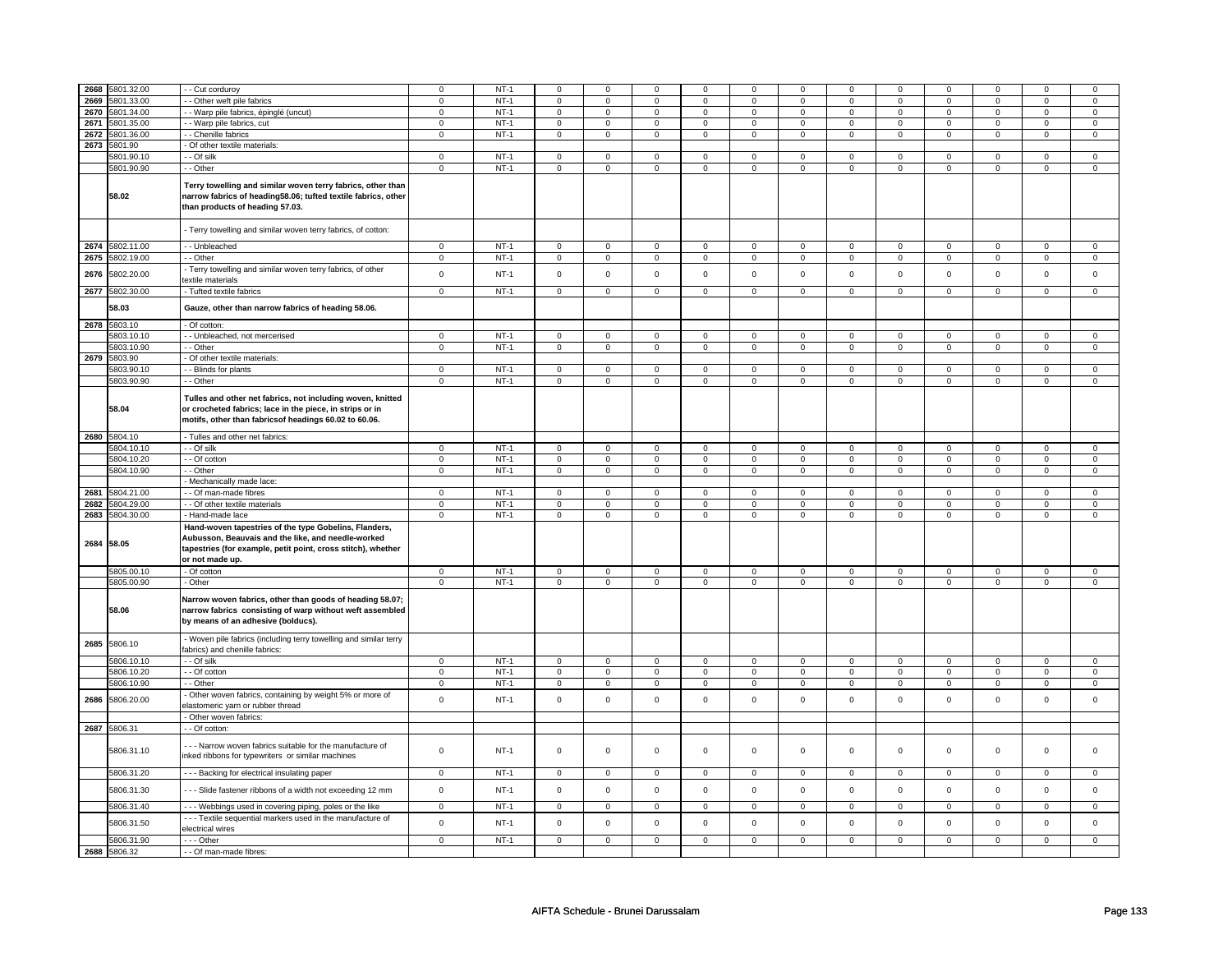|      | 5806.32.10      | -- Narrow woven fabrics suitable for the manufacture of<br>inked ribbons for typewritersor similar machines; safety seat<br>belt webbing                                                                                                                   | $\mathsf 0$    | $NT-1$ | $\mathsf 0$         | $\mathbf 0$    | $\mathbf 0$    | $\mathbf 0$    | $\mathbf 0$    | $\mathbf 0$    | $\mathbf 0$         | $\mathbf 0$    | $\mathbf 0$    | $\mathbf 0$    | $\mathbf 0$    | $\mathbf{0}$        |
|------|-----------------|------------------------------------------------------------------------------------------------------------------------------------------------------------------------------------------------------------------------------------------------------------|----------------|--------|---------------------|----------------|----------------|----------------|----------------|----------------|---------------------|----------------|----------------|----------------|----------------|---------------------|
|      | 5806.32.20      | --- Slide fastener ribbons of a width not exceeding 12 mm                                                                                                                                                                                                  | $\mathsf 0$    | $NT-1$ | $\mathsf 0$         | $\mathsf 0$    | $\mathsf 0$    | $\mathsf{O}$   | $\mathsf 0$    | $\mathsf 0$    | $\mathbf 0$         | $\mathsf 0$    | $\mathsf 0$    | $\mathbf 0$    | $\mathsf 0$    | $\mathbf 0$         |
|      | 5806.32.30      | -- Webbings used in covering piping, poles and the like                                                                                                                                                                                                    | $\mathbf 0$    | $NT-1$ | $\mathsf 0$         | $\mathbf 0$    | $\mathbf 0$    | $\mathbf 0$    | $\mathbf 0$    | $\mathsf 0$    | $\mathbf 0$         | $\mathbf 0$    | $\mathsf 0$    | $\mathbf 0$    | $\mathbf 0$    | 0                   |
|      | 5806.32.90      | $- -$ Other                                                                                                                                                                                                                                                | $\overline{0}$ | $NT-1$ | $\overline{0}$      | $\overline{0}$ | $\overline{0}$ | $\overline{0}$ | $\mathsf 0$    | $\overline{0}$ | $\mathbf 0$         | $\overline{0}$ | $\overline{0}$ | $\overline{0}$ | $\overline{0}$ | $\mathbf 0$         |
| 2689 | 5806.39         | - - Of other textile materials:                                                                                                                                                                                                                            |                |        |                     |                |                |                |                |                |                     |                |                |                |                |                     |
|      | 5806.39.10      | --- Of silk                                                                                                                                                                                                                                                | $\mathsf 0$    | $NT-1$ | $\mathsf 0$         | $\mathsf 0$    | $\mathbf 0$    | $\mathbf 0$    | $\mathbf 0$    | $\mathbf 0$    | $\mathbf 0$         | $\mathbf 0$    | $\mathbf 0$    | $\mathbf 0$    | $\mathbf 0$    | 0                   |
|      | 5806.39.90      | --- Other                                                                                                                                                                                                                                                  | $\mathsf 0$    | $NT-1$ | $\mathsf{O}\xspace$ | $\mathsf 0$    | $\mathsf 0$    | $\mathbf 0$    | $\mathsf 0$    | $\mathsf{O}$   | 0                   | $\mathsf{O}$   | $\mathsf 0$    | $\mathsf{O}$   | 0              | $\mathsf{O}\xspace$ |
| 2690 | 5806.40.00      | - Fabrics consisting of warp without weft assembled by means                                                                                                                                                                                               | $\mathsf 0$    | $NT-1$ | $\mathsf{O}\xspace$ | $\mathsf 0$    | $\mathbf 0$    | $\mathbf 0$    | $\mathbf 0$    | $\mathbf 0$    | $\mathbf 0$         | $\mathbf 0$    | $\mathsf 0$    | $\mathbf 0$    | $\mathbf{0}$   | $\mathbf 0$         |
|      |                 | of an adhesive (bolducs)<br>Labels, badges and similar articles of textile materials, in                                                                                                                                                                   |                |        |                     |                |                |                |                |                |                     |                |                |                |                |                     |
|      | 58.07           | the piece, in strips or cut to shape or size, not<br>embroidered.                                                                                                                                                                                          |                |        |                     |                |                |                |                |                |                     |                |                |                |                |                     |
|      | 2691 5807.10.00 | - Woven                                                                                                                                                                                                                                                    | $\mathbf 0$    | $NT-1$ | $\mathsf 0$         | $\mathbf 0$    | 0              | $\mathbf 0$    | 0              | $\mathbf 0$    | 0                   | $\mathbf 0$    | 0              | $\mathbf 0$    | 0              | $\mathbf 0$         |
|      | 2692 5807.90.00 | - Other                                                                                                                                                                                                                                                    | $\overline{0}$ | $NT-1$ | $\overline{0}$      | $\overline{0}$ | $\overline{0}$ | $\overline{0}$ | $\overline{0}$ | $\overline{0}$ | $\overline{0}$      | $\overline{0}$ | $\overline{0}$ | $\overline{0}$ | $\overline{0}$ | $\overline{0}$      |
|      | 58.08           | Braids in the piece; ornamental trimmings in the piece,<br>without embroidery, other than knitted or crocheted;<br>tassels, pompons and similar articles.                                                                                                  |                |        |                     |                |                |                |                |                |                     |                |                |                |                |                     |
|      | 2693 5808.10    | Braids in the piece:                                                                                                                                                                                                                                       |                |        |                     |                |                |                |                |                |                     |                |                |                |                |                     |
|      | 5808.10.10      | - - Combined with rubber threads                                                                                                                                                                                                                           | $\mathbf 0$    | $NT-1$ | $\mathsf 0$         | $\mathsf 0$    | $\mathbf 0$    | $\mathbf 0$    | $\mathbf 0$    | 0              | 0                   | 0              | 0              | 0              | 0              | $\mathbf 0$         |
|      | 5808.10.90      | - Other                                                                                                                                                                                                                                                    | $\mathbf 0$    | $NT-1$ | $\mathbf 0$         | $\mathbf 0$    | $\mathbf 0$    | $\mathbf{0}$   | $\mathbf 0$    | $\mathbf{0}$   | $\mathbf 0$         | $\mathbf{0}$   | $\mathbf 0$    | $\mathbf{0}$   | $\mathbf 0$    | $\mathbf{0}$        |
| 2694 | 5808.90         | Other:                                                                                                                                                                                                                                                     |                |        |                     |                |                |                |                |                |                     |                |                |                |                |                     |
|      | 5808.90.10      | - Combined with rubber threads                                                                                                                                                                                                                             | $\mathbf 0$    | $NT-1$ | 0                   | $\mathbf 0$    | 0              | $\mathbf 0$    | 0              | $\mathbf 0$    | 0                   | $\mathbf 0$    | 0              | $\mathbf 0$    | 0              | $\mathbf 0$         |
|      | 5808.90.90      | - Other                                                                                                                                                                                                                                                    | $\overline{0}$ | $NT-1$ | $\mathsf{O}\xspace$ | $\overline{0}$ | $\mathbf 0$    | $\overline{0}$ | $\mathsf 0$    | $\overline{0}$ | $\mathbf 0$         | $\mathbf 0$    | $\mathsf 0$    | $\mathsf 0$    | $\mathbf 0$    | 0                   |
|      | 2695 5809.00.00 | Woven fabrics of metal thread and woven fabrics of<br>metallised yarn of heading 56.05, of a kind used in apparel,<br>as furnishing fabrics or for similar purposes, notelsewhere<br>specified or included.                                                | $\mathsf 0$    | $NT-1$ | $\mathsf{O}\xspace$ | $\mathsf 0$    | $\mathbf 0$    | $\mathsf 0$    | $\mathsf 0$    | $\mathsf 0$    | $\mathbf 0$         | $\mathbf 0$    | $\mathsf 0$    | $\mathbf 0$    | $\mathsf 0$    | 0                   |
|      |                 |                                                                                                                                                                                                                                                            |                |        |                     |                |                |                |                |                |                     |                |                |                |                |                     |
|      | 58.10           | Embroidery in the piece, in strips or in motifs.                                                                                                                                                                                                           |                |        |                     |                |                |                |                |                |                     |                |                |                |                |                     |
|      | 2696 5810.10.00 | - Embroidery without visible ground                                                                                                                                                                                                                        | $\overline{0}$ | $NT-1$ | $\overline{0}$      | $\overline{0}$ | $\mathsf 0$    | $\overline{0}$ | $\overline{0}$ | $\overline{0}$ | $\overline{0}$      | $\overline{0}$ | $\overline{0}$ | $\overline{0}$ | $\mathbf 0$    | $\overline{0}$      |
|      |                 | Other embroidery:                                                                                                                                                                                                                                          |                |        |                     |                |                |                |                |                |                     |                |                |                |                |                     |
| 2697 | 5810.91.00      | - Of cotton                                                                                                                                                                                                                                                | $\mathsf 0$    | $NT-1$ | $\mathsf 0$         | $\mathbf 0$    | $\mathbf 0$    | $\mathsf 0$    | $\mathbf 0$    | $\mathsf 0$    | $\mathbf 0$         | $\mathbf 0$    | $\mathsf 0$    | $\mathbf 0$    | $\mathbf 0$    | 0                   |
|      | 2698 5810.92.00 | - - Of man-made fibres                                                                                                                                                                                                                                     | $\overline{0}$ | $NT-1$ | $\overline{0}$      | $\overline{0}$ | $\overline{0}$ | $\overline{0}$ | $\overline{0}$ | $\overline{0}$ | $\overline{0}$      | $\overline{0}$ | $\pmb{0}$      | $\overline{0}$ | $\overline{0}$ | $\overline{0}$      |
|      | 2699 5810.99.00 | - - Of other textile materials                                                                                                                                                                                                                             | $\mathbf 0$    | $NT-1$ | $\mathsf 0$         | $\mathbf 0$    | $\mathbf 0$    | $\mathbf 0$    | $\mathbf 0$    | $\mathbf 0$    | $\mathbf 0$         | $\mathbf 0$    | $\mathsf 0$    | $\mathbf 0$    | $\mathbf 0$    | $\mathbf 0$         |
|      | 2700 5811.00.00 | Quilted textile products in the piece, composed of one or<br>more layers of textilematerials assembled with padding by<br>stitching or otherwise, other than embroidery of heading<br>58.10.                                                               | $\mathsf 0$    | $NT-1$ | $\mathbf 0$         | $\mathbf 0$    | $\mathbf 0$    | $\mathbf{0}$   | $\mathbf 0$    | $\mathbf 0$    | $\mathbf 0$         | $\mathbf 0$    | $\mathbf 0$    | $\mathbf 0$    | $\mathbf{0}$   | $\mathbf{0}$        |
|      | 59.01           | Textile fabrics coated with gum or amylaceous<br>substances, of a kind used for the outer covers of books<br>or the like; tracing cloth; prepared painting canvas;<br>buckram and similar stiffened textile fabrics of a kind used<br>for hat foundations. |                |        |                     |                |                |                |                |                |                     |                |                |                |                |                     |
|      | 2701 5901.10.00 | Textile fabrics coated with gum or amylaceous substances,<br>of a kind usedfor the outer covers of books or the like                                                                                                                                       | $\mathsf 0$    | $NT-1$ | $\mathsf{O}\xspace$ | $\mathsf 0$    | 0              | $\mathbf 0$    | $\mathsf 0$    | $\mathbf 0$    | $\mathsf{O}\xspace$ | $\mathbf 0$    | 0              | $\mathbf 0$    | $\mathbf 0$    | 0                   |
|      | 2702 5901.90    | - Other:                                                                                                                                                                                                                                                   |                |        |                     |                |                |                |                |                |                     |                |                |                |                |                     |
|      | 5901.90.10      | - - Tracing cloth                                                                                                                                                                                                                                          | $\mathbf 0$    | $NT-1$ | $\mathbf 0$         | $\mathbf 0$    | $\mathbf 0$    | $\mathbf 0$    | 0              | 0              | 0                   | 0              | 0              | 0              | $\Omega$       | $\mathbf 0$         |
|      | 5901.90.20      | - Prepared painting canvas                                                                                                                                                                                                                                 | $\mathsf 0$    | $NT-1$ | $\mathbf 0$         | $\mathbf 0$    | 0              | $\mathsf 0$    | 0              | $\mathsf 0$    | 0                   | $\mathbf 0$    | $\mathsf 0$    | $\mathbf 0$    | 0              | 0                   |
|      | 5901.90.90      | - - Other                                                                                                                                                                                                                                                  | $\mathsf 0$    | $NT-1$ | $\mathsf 0$         | $\mathsf 0$    | $\mathbf 0$    | $\mathsf{O}$   | $\mathsf 0$    | $\mathbf 0$    | $\mathbf 0$         | $\mathsf{O}$   | $\mathsf 0$    | $\mathsf{O}$   | $\mathbf 0$    | $\mathbf 0$         |
|      | 59.02           | Tyre cord fabric of high tenacity yarn of nylon or other<br>polyamides, polyesters or viscose rayon.                                                                                                                                                       |                |        |                     |                |                |                |                |                |                     |                |                |                |                |                     |
|      | 2703 5902.10    | - Of nylon or other polyamides:                                                                                                                                                                                                                            |                |        |                     |                |                |                |                |                |                     |                |                |                |                |                     |
|      | 5902.10.10      | - - Chafer canvas type, rubberised                                                                                                                                                                                                                         | 10             | EL     |                     |                |                |                |                |                |                     |                |                |                |                |                     |
|      | 902.10.90       | - - Other                                                                                                                                                                                                                                                  | 10             | E      |                     |                |                |                |                |                |                     |                |                |                |                |                     |
|      | 2704 5902.20    | Of polyesters:                                                                                                                                                                                                                                             |                |        |                     |                |                |                |                |                |                     |                |                |                |                |                     |
|      | 5902.20.10      | - Tyre cord fabrics of high tenacity yarn of polyesters and                                                                                                                                                                                                | 10             | EL     |                     |                |                |                |                |                |                     |                |                |                |                |                     |
|      |                 | cotton                                                                                                                                                                                                                                                     |                |        |                     |                |                |                |                |                |                     |                |                |                |                |                     |
|      | 5902.20.20      | - Chafer canvas tyre, rubberised                                                                                                                                                                                                                           | 10             | EL     |                     |                |                |                |                |                |                     |                |                |                |                |                     |
|      | 5902.20.90      | - Other                                                                                                                                                                                                                                                    | 10             | EL     |                     |                |                |                |                |                |                     |                |                |                |                |                     |
| 2705 |                 |                                                                                                                                                                                                                                                            |                |        |                     |                |                |                |                |                |                     |                |                |                |                |                     |
|      | 5902.90         | Other:                                                                                                                                                                                                                                                     |                |        |                     |                |                |                |                |                |                     |                |                |                |                |                     |
|      | 5902.90.10      | - - Chafer canvas tyre, rubberised                                                                                                                                                                                                                         | 10             | EL.    |                     |                |                |                |                |                |                     |                |                |                |                |                     |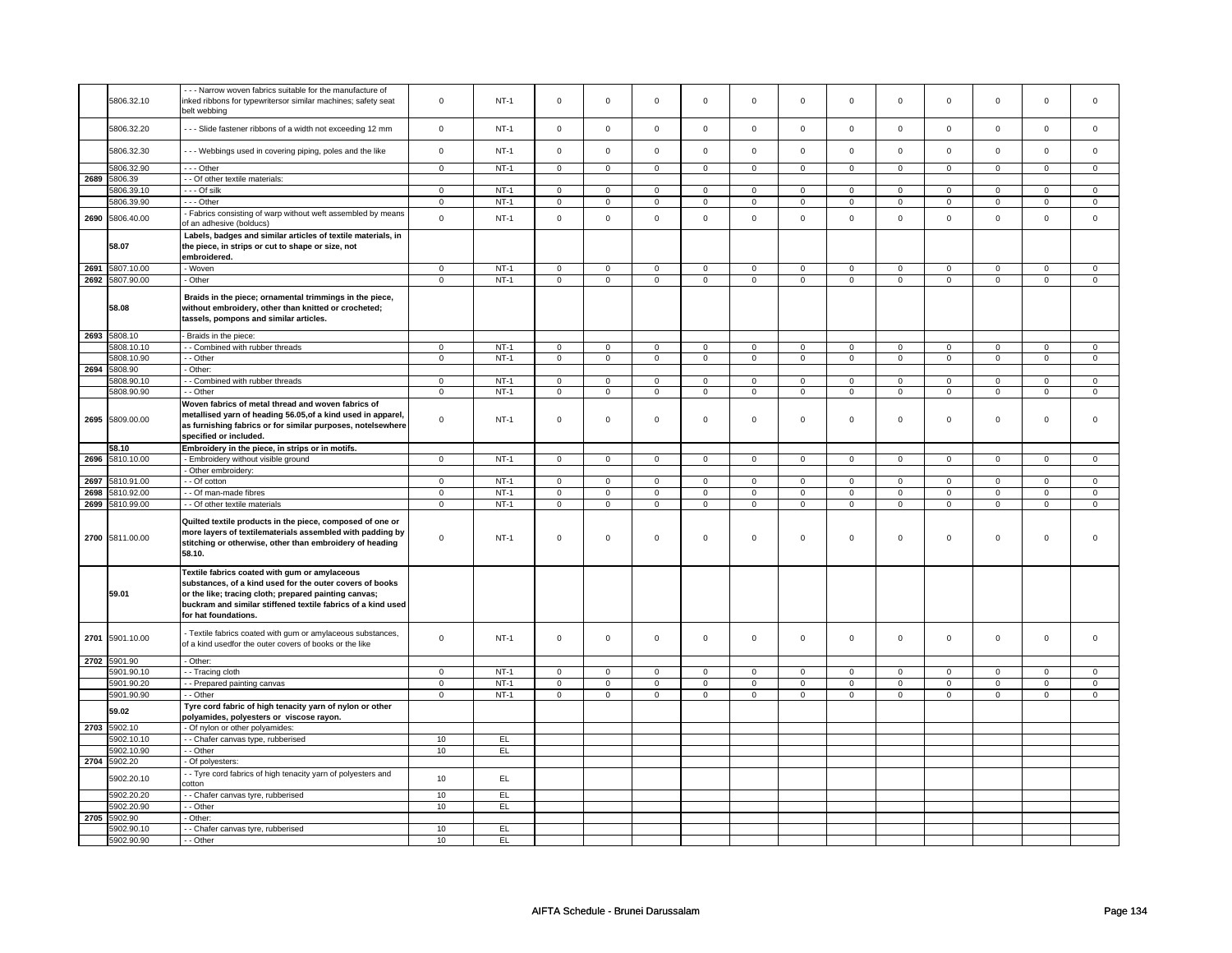|      | 59.03                    | Textile fabrics impregnated, coated, covered or laminated<br>with plastics, other than those of heading 59.02.                                                                                            |                |          |                |             |             |                |                     |                |                |                |                |                |             |                |
|------|--------------------------|-----------------------------------------------------------------------------------------------------------------------------------------------------------------------------------------------------------|----------------|----------|----------------|-------------|-------------|----------------|---------------------|----------------|----------------|----------------|----------------|----------------|-------------|----------------|
|      | 2706 5903.10             | - With poly(vinyl chloride):                                                                                                                                                                              |                |          |                |             |             |                |                     |                |                |                |                |                |             |                |
|      | 5903.10.10               | -- Interlining                                                                                                                                                                                            | 10             | EL       |                |             |             |                |                     |                |                |                |                |                |             |                |
|      | 5903.10.90               | - - Other                                                                                                                                                                                                 | 10             | EL.      |                |             |             |                |                     |                |                |                |                |                |             |                |
|      | 2707 5903.20             | - With polyurethane:                                                                                                                                                                                      |                |          |                |             |             |                |                     |                |                |                |                |                |             |                |
|      | 5903.20.10               | -- Interlining                                                                                                                                                                                            | 10             | EL.      |                |             |             |                |                     |                |                |                |                |                |             |                |
|      | 5903.20.90<br>5903.90    | - - Other<br>- Other:                                                                                                                                                                                     | 10             | EL.      |                |             |             |                |                     |                |                |                |                |                |             |                |
| 2708 | 5903.90.10               | - Nylon canvas                                                                                                                                                                                            | 10             | EL       |                |             |             |                |                     |                |                |                |                |                |             |                |
|      | 5903.90.20               | -- Interlining                                                                                                                                                                                            | 10             | EL       |                |             |             |                |                     |                |                |                |                |                |             |                |
|      | 5903.90.90               | - - Other                                                                                                                                                                                                 | 10             | EL       |                |             |             |                |                     |                |                |                |                |                |             |                |
|      | 59.04                    | Linoleum, whether or not cut to shape; floor coverings<br>consisting of a coating or covering applied on a textile<br>backing, whether or not cut to shape.                                               |                |          |                |             |             |                |                     |                |                |                |                |                |             |                |
|      | 2709 5904.10.00          | - Linoleum                                                                                                                                                                                                | 10             | EL       |                |             |             |                |                     |                |                |                |                |                |             |                |
|      | 2710 5904.90             | - Other:                                                                                                                                                                                                  |                |          |                |             |             |                |                     |                |                |                |                |                |             |                |
|      | 5904.90.10               | - With a base consisting of needleloom felt or nonwovens                                                                                                                                                  | 10             | EL       |                |             |             |                |                     |                |                |                |                |                |             |                |
|      | 5904.90.90               | - - With other textile base                                                                                                                                                                               | 10             | EL       |                |             |             |                |                     |                |                |                |                |                |             |                |
|      | 2711 5905.00.00          | Textile wall coverings.                                                                                                                                                                                   | $\overline{0}$ | $NT-1$   | $\mathsf 0$    | $\mathbf 0$ | $\mathsf 0$ | $\overline{0}$ | $\mathbf 0$         | $\mathbf 0$    | $\mathbf 0$    | $\overline{0}$ | $\mathbf{0}$   | $\mathbf{0}$   | $\mathbf 0$ | $\overline{0}$ |
|      | 59.06                    | Rubberised textile fabrics, other than those of heading<br>59.02.                                                                                                                                         |                |          |                |             |             |                |                     |                |                |                |                |                |             |                |
| 2712 | 5906.10.00               | Adhesive tape of a width not exceeding 20 cm                                                                                                                                                              | $\mathsf 0$    | $NT-1$   | $\mathsf 0$    | $\mathsf 0$ | $\mathsf 0$ | $\mathbf 0$    | $\mathsf 0$         | $\mathbf 0$    | $\mathsf 0$    | $\mathsf 0$    | $\mathsf 0$    | $\mathsf 0$    | $\mathbf 0$ | $\mathsf 0$    |
|      |                          | Other:                                                                                                                                                                                                    |                |          |                |             |             |                |                     |                |                |                |                |                |             |                |
| 2713 | 5906.91.00               | - - Knitted or crocheted                                                                                                                                                                                  | 10             | EL       |                |             |             |                |                     |                |                |                |                |                |             |                |
|      | 2714 5906.99             | - - Other:                                                                                                                                                                                                |                |          |                |             |             |                |                     |                |                |                |                |                |             |                |
|      | 5906.99.10<br>5906.99.90 | --- Hospital rubber sheeting<br>- - - Other                                                                                                                                                               | 10<br>10       | EL<br>EL |                |             |             |                |                     |                |                |                |                |                |             |                |
|      | 2715 59.07               | Textile fabrics otherwise impregnated, coated or covered;<br>painted canvas being theatrical scenery, studio back-                                                                                        |                |          |                |             |             |                |                     |                |                |                |                |                |             |                |
|      | 5907.00.10               | cloths or the like.<br>- Fabrics impregnated, coated or covered with oil or oil-based                                                                                                                     | 10             | EL       |                |             |             |                |                     |                |                |                |                |                |             |                |
|      | 5907.00.20               | preparations<br>Printed canvas being theatrical scenery, studio back-cloths                                                                                                                               | $\mathbf 0$    | EL       |                |             |             |                |                     |                |                |                |                |                |             |                |
|      | 5907.00.30               | or the like<br>Textile fabrics impregnated, coated or covered with fire                                                                                                                                   | 10             | EL       |                |             |             |                |                     |                |                |                |                |                |             |                |
|      | 5907.00.40               | resistant chemical<br>Fabrics impregnated, coated or covered with flock velvet, the                                                                                                                       | 10             | EL.      |                |             |             |                |                     |                |                |                |                |                |             |                |
|      |                          | entire surface of which is covered with textile flock<br>Fabrics impregnated, coated or covered with wax, tar,                                                                                            |                |          |                |             |             |                |                     |                |                |                |                |                |             |                |
|      | 5907.00.50               | bitumen or similar products                                                                                                                                                                               | 10             | EL       |                |             |             |                |                     |                |                |                |                |                |             |                |
|      | 5907.00.60               | Fabrics impregnated, coated or covered with other material                                                                                                                                                | 10             | EL       |                |             |             |                |                     |                |                |                |                |                |             |                |
|      | 5907.00.90               | - Other                                                                                                                                                                                                   | $\mathsf 0$    | EL       |                |             |             |                |                     |                |                |                |                |                |             |                |
|      | 2716 59.08               | Textile wicks, woven, plaited or knitted, for lamps, stoves,<br>lighters, candles or the like; incandescent gas mantles<br>and tubular knitted gas mantle fabric therefor, whether or<br>not impregnated. |                |          |                |             |             |                |                     |                |                |                |                |                |             |                |
|      | 5908.00.10               | - Wicks; incandescent gas mantles                                                                                                                                                                         | $\mathbf 0$    | $NT-1$   | $\mathsf 0$    | $\mathbf 0$ | $\mathbf 0$ | $\mathbf 0$    | $\mathsf 0$         | $\mathsf 0$    | $\mathbf 0$    | $\overline{0}$ | $\mathsf 0$    | $\mathbf 0$    | $\mathbf 0$ | $\overline{0}$ |
|      | 5908.00.90               | - Other                                                                                                                                                                                                   | $\mathbf 0$    | $NT-1$   | $\mathbf 0$    | $\mathbf 0$ | $\mathbf 0$ | $\mathbf 0$    | 0                   | $\mathbf 0$    | 0              | 0              | 0              | 0              | 0           | $\mathbf 0$    |
|      | 2717 59.09               | Textile hosepiping and similar textile tubing, with or<br>without lining, armour or accessories of other materials.                                                                                       |                |          |                |             |             |                |                     |                |                |                |                |                |             |                |
|      | 5909.00.10               | - Fire hoses                                                                                                                                                                                              | $\mathbf 0$    | $NT-1$   | $\mathsf 0$    | $\mathbf 0$ | $\mathsf 0$ | $\overline{0}$ | $\mathsf 0$         | $\overline{0}$ | $\mathbf 0$    | $\overline{0}$ | $\mathsf 0$    | $\overline{0}$ | $\mathbf 0$ | $\overline{0}$ |
|      | 5909.00.20               | - Non-woven tubing with an internal core of plastic used for<br>the drainage of water                                                                                                                     | $\mathbf 0$    | $NT-1$   | $\mathsf 0$    | $\mathbf 0$ | $\mathsf 0$ | $\mathsf 0$    | $\mathsf 0$         | $\pmb{0}$      | $\mathsf 0$    | $\mathbf 0$    | $\mathsf 0$    | $\mathbf 0$    | $\mathsf 0$ | $\mathsf{o}\,$ |
|      | 5909.00.90               | - Other                                                                                                                                                                                                   | $\overline{0}$ | $NT-1$   | $\overline{0}$ | $\mathbf 0$ | $\mathsf 0$ | $\overline{0}$ | $\overline{0}$      | $\overline{0}$ | $\overline{0}$ | $\overline{0}$ | $\overline{0}$ | $\overline{0}$ | $\mathsf 0$ | $\mathbf 0$    |
|      |                          | Transmission or conveyor belts or belting, of textile                                                                                                                                                     |                |          |                |             |             |                |                     |                |                |                |                |                |             |                |
|      | 2718 59.10               | material, whether o not impregnated, coated, covered or<br>laminated with plastics, or reinforced with metal or other<br>material.                                                                        |                |          |                |             |             |                |                     |                |                |                |                |                |             |                |
|      | 5910.00.10               | - Transmission belts of felts                                                                                                                                                                             | $\mathbf 0$    | $NT-1$   | $\mathsf 0$    | $\mathbf 0$ | $\mathsf 0$ | $\mathsf 0$    | $\mathsf{O}\xspace$ | $\mathbf 0$    | $\Omega$       | $\mathbf 0$    | $\mathsf 0$    | $\mathbf 0$    | $\Omega$    | $\mathbf 0$    |
|      | 5910.00.90               | - Other                                                                                                                                                                                                   | $\mathbf 0$    | $NT-1$   | $\mathbf 0$    | $\mathbf 0$ | $\mathbf 0$ | $\mathbf 0$    | $\mathbf 0$         | $\mathbf 0$    | $\mathbf 0$    | $\mathbf 0$    | $\mathbf 0$    | $\mathbf 0$    | $\mathbf 0$ | $\mathbf 0$    |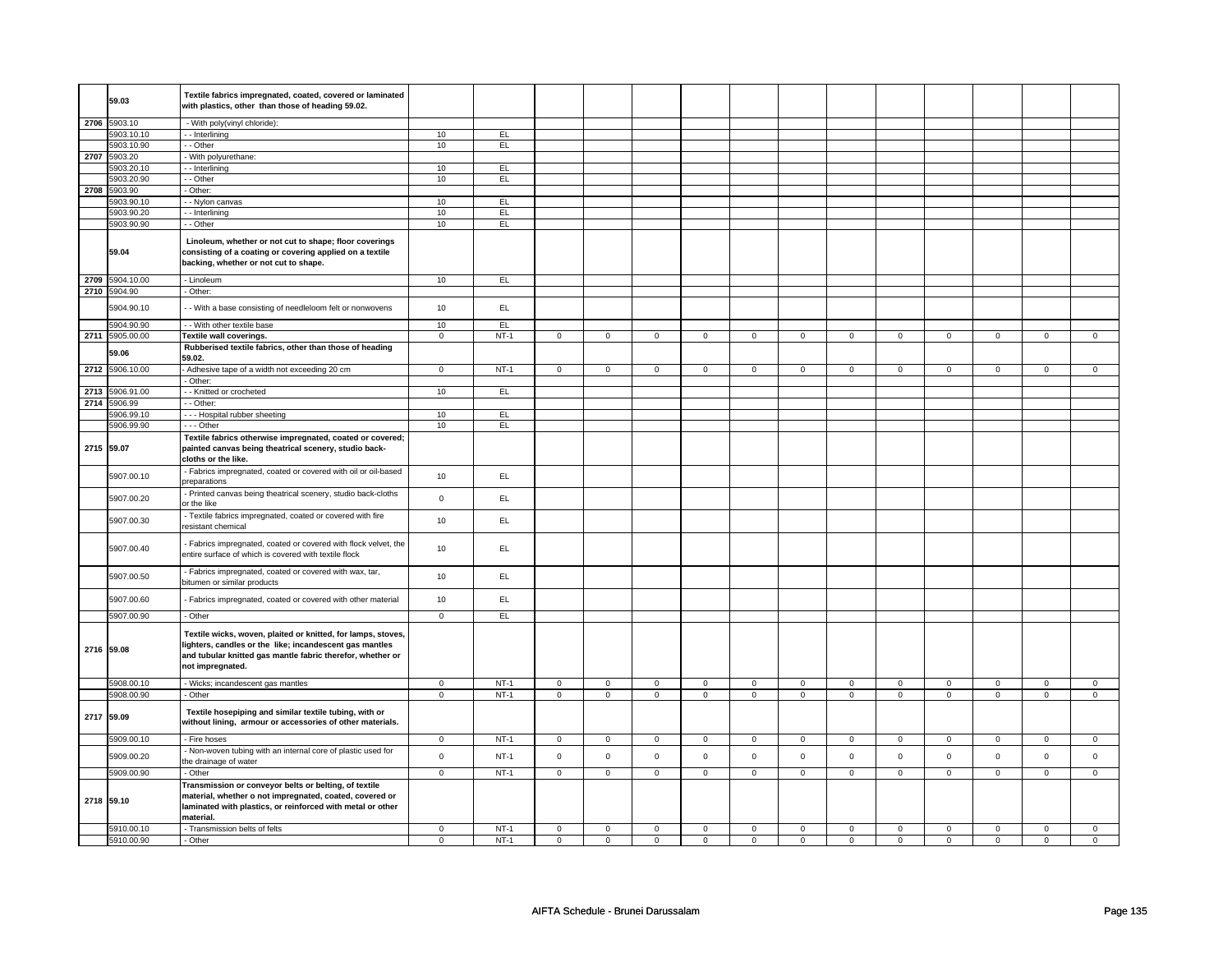|      | 59.11           | Textile products and articles, for technical uses, specified                                                                                                                                                                                                                                                                                               |                |        |                |                |                     |                |                     |                |                     |                |                     |                |                |                     |
|------|-----------------|------------------------------------------------------------------------------------------------------------------------------------------------------------------------------------------------------------------------------------------------------------------------------------------------------------------------------------------------------------|----------------|--------|----------------|----------------|---------------------|----------------|---------------------|----------------|---------------------|----------------|---------------------|----------------|----------------|---------------------|
|      |                 | in Note 7 to this Chapter.                                                                                                                                                                                                                                                                                                                                 |                |        |                |                |                     |                |                     |                |                     |                |                     |                |                |                     |
|      | 2719 5911.10.00 | - Textile fabrics, felt and felt-lined woven fabrics, coated,<br>covered or laminated with rubber, leather or other material, of<br>a kind used forcard clothing, and similar fabrics of a kind used<br>for other technical purposes, including narrow fabrics made of<br>velvet impregnated with rubber, for covering weaving spindles<br>(weaving beams) | $\Omega$       | $NT-1$ | $\mathsf 0$    | $\mathsf 0$    | $\mathbf 0$         | $\mathsf 0$    | $\mathsf 0$         | $\mathbf 0$    | $\mathbf 0$         | $\mathsf 0$    | $\mathbf 0$         | $\mathbf 0$    | $\mathbf 0$    | $\mathbf{0}$        |
|      |                 |                                                                                                                                                                                                                                                                                                                                                            |                |        |                |                |                     |                |                     |                |                     |                |                     |                |                |                     |
|      | 2720 5911.20.00 | - Bolting cloth, whether or not made up                                                                                                                                                                                                                                                                                                                    | $\mathbf 0$    | $NT-1$ | $\mathbf 0$    | $\mathbf 0$    | $\mathbf{0}$        | $\overline{0}$ | $\mathbf{0}$        | $\overline{0}$ | $\mathbf{0}$        | $\overline{0}$ | $\mathbf{0}$        | $\overline{0}$ | $\mathbf 0$    | $\overline{0}$      |
|      |                 | - Textile fabrics and felts, endless or fitted with linking<br>devices, of a kind used in paper-making or similar machines<br>(for example, for pulp or asbestos-cement):                                                                                                                                                                                  |                |        |                |                |                     |                |                     |                |                     |                |                     |                |                |                     |
|      | 2721 5911.31.00 | - - Weighing less than 650 g/m2                                                                                                                                                                                                                                                                                                                            | 0              | $NT-1$ | 0              | $\mathbf 0$    | 0                   | $\mathbf 0$    | 0                   | $\mathbf 0$    | 0                   | $\mathbf 0$    | 0                   | $\mathbf 0$    | 0              | 0                   |
| 2722 | 5911.32.00      | - - Weighing 650 g/m2 or more                                                                                                                                                                                                                                                                                                                              | $\mathbf 0$    | $NT-1$ | $\mathsf 0$    | $\mathsf 0$    | $\mathbf 0$         | $\mathsf 0$    | $\mathsf{O}\xspace$ | $\mathbf 0$    | 0                   | $\mathbf 0$    | $\mathsf 0$         | $\mathbf 0$    | 0              | $\mathbf 0$         |
| 2723 | 5911.40.00      | Straining cloth of a kind used in oil presses or the like,<br>ncluding that of human hair                                                                                                                                                                                                                                                                  | $\mathsf 0$    | $NT-1$ | $\mathsf 0$    | $\mathsf{o}\,$ | $\mathsf{O}\xspace$ | $\mathsf 0$    | $\mathsf{O}\xspace$ | $\mathbf 0$    | $\mathsf 0$         | $\mathbf 0$    | $\mathsf 0$         | $\mathbf 0$    | $\mathsf 0$    | $\mathsf 0$         |
|      | 2724 5911.90    | - Other:                                                                                                                                                                                                                                                                                                                                                   |                |        |                |                |                     |                |                     |                |                     |                |                     |                |                |                     |
|      | 5911.90.10      | - - Textile packings and gaskets                                                                                                                                                                                                                                                                                                                           | $\overline{0}$ | $NT-1$ | $\overline{0}$ | $\overline{0}$ | $\mathbf 0$         | $\mathbf 0$    | $\mathbf 0$         | $\mathbf 0$    | $\mathbf 0$         | $\mathbf 0$    | $\mathbf 0$         | $\mathbf{0}$   | $\mathbf 0$    | $\mathbf 0$         |
|      |                 |                                                                                                                                                                                                                                                                                                                                                            |                |        |                |                |                     |                |                     |                |                     |                |                     |                |                |                     |
|      | 5911.90.90      | - - Other                                                                                                                                                                                                                                                                                                                                                  | $\mathbf 0$    | $NT-1$ | $\mathbf 0$    | $\mathbf 0$    | $\mathbf{0}$        | $\mathsf 0$    | $\mathsf{O}\xspace$ | $\mathbf 0$    | $\mathbf 0$         | $\mathsf{O}$   | $\mathbf 0$         | $\mathsf{O}$   | $\mathbf 0$    | $\mathbf{0}$        |
|      | 60.01           | Pile fabrics, including "long-pile" fabrics and terry fabrics<br>knitted or crocheted.                                                                                                                                                                                                                                                                     |                |        |                |                |                     |                |                     |                |                     |                |                     |                |                |                     |
|      | 2725 6001.10    | - "Long pile" fabrics:                                                                                                                                                                                                                                                                                                                                     |                |        |                |                |                     |                |                     |                |                     |                |                     |                |                |                     |
|      | 6001.10.10      | - - Unbleached, not mercerised                                                                                                                                                                                                                                                                                                                             | $\mathsf 0$    | $NT-1$ | $\mathbf 0$    | $\mathbf 0$    | $\mathbf 0$         | $\mathbf 0$    | $\mathsf 0$         | $\mathbf 0$    | 0                   | $\mathbf 0$    | $\mathsf 0$         | $\mathbf 0$    | $\Omega$       | 0                   |
|      | 6001.10.90      | - - Other                                                                                                                                                                                                                                                                                                                                                  | $\mathbf 0$    | $NT-1$ | $\mathbf 0$    | $\mathbf 0$    | $\mathbf 0$         | $\mathbf 0$    | $\mathbf 0$         | $\mathbf 0$    | $\mathbf 0$         | $\mathbf{0}$   | $\mathbf 0$         | $\mathbf{0}$   | $\mathbf 0$    | $\mathbf{O}$        |
|      |                 | - Looped pile fabrics:                                                                                                                                                                                                                                                                                                                                     |                |        |                |                |                     |                |                     |                |                     |                |                     |                |                |                     |
|      | 2726 6001.21    | - Of cotton:                                                                                                                                                                                                                                                                                                                                               |                |        |                |                |                     |                |                     |                |                     |                |                     |                |                |                     |
|      | 6001.21.10      | --- Unbleached, not mercerised                                                                                                                                                                                                                                                                                                                             | 0              | $NT-1$ | $\mathsf 0$    | $\mathsf 0$    | 0                   | $\mathbf 0$    | 0                   | $\mathbf 0$    | 0                   | $\mathbf 0$    | 0                   | $\mathbf 0$    | 0              | $\mathbf 0$         |
|      | 6001.21.90      | - - - Other                                                                                                                                                                                                                                                                                                                                                | $\mathbf 0$    | $NT-1$ | 0              | $\overline{0}$ | $\mathbf 0$         | $\mathbf 0$    | $\mathbf 0$         | $\overline{0}$ | $\mathbf 0$         | $\mathbf 0$    | 0                   | $\overline{0}$ | 0              | $\overline{0}$      |
| 2727 | 6001.22         | - - Of man-made fibres:                                                                                                                                                                                                                                                                                                                                    |                |        |                |                |                     |                |                     |                |                     |                |                     |                |                |                     |
|      | 6001.22.10      | --- Unbleached                                                                                                                                                                                                                                                                                                                                             | $\mathsf 0$    | $NT-1$ | $\mathsf 0$    | $\mathsf 0$    | $\mathsf{O}\xspace$ | $\mathsf 0$    | $\mathsf{O}\xspace$ | $\mathsf 0$    | $\mathsf 0$         | $\mathsf 0$    | $\mathsf 0$         | $\mathbf 0$    | $\Omega$       | $\mathbf 0$         |
|      | 6001.22.90      | --- Other                                                                                                                                                                                                                                                                                                                                                  | $\overline{0}$ | $NT-1$ | $\overline{0}$ | $\overline{0}$ | $\overline{0}$      | $\overline{0}$ | $\overline{0}$      | $\overline{0}$ | $\overline{0}$      | $\overline{0}$ | $\overline{0}$      | $\overline{0}$ | $\overline{0}$ | $\overline{0}$      |
|      | 2728 6001.29    |                                                                                                                                                                                                                                                                                                                                                            |                |        |                |                |                     |                |                     |                |                     |                |                     |                |                |                     |
|      |                 | - - Of other textile materials:                                                                                                                                                                                                                                                                                                                            |                | $NT-1$ |                |                |                     |                |                     |                |                     |                |                     |                |                |                     |
|      | 6001.29.10      | --- Unbleached                                                                                                                                                                                                                                                                                                                                             | $\mathsf 0$    |        | $\mathbf 0$    | $\mathbf 0$    | $\mathbf{0}$        | $\mathbf 0$    | $\mathbf 0$         | $\mathbf 0$    | $\mathbf 0$         | $\mathbf{0}$   | $\mathbf 0$         | $\mathbf{0}$   | $\mathbf 0$    | $\mathbf{0}$        |
|      | 6001.29.90      | --- Other                                                                                                                                                                                                                                                                                                                                                  | $\mathbf 0$    | $NT-1$ | $\mathsf 0$    | $\mathsf 0$    | $\mathsf{O}\xspace$ | $\mathsf 0$    | $\mathsf{O}\xspace$ | $\mathsf{O}$   | $\mathsf{O}\xspace$ | $\mathbf 0$    | $\mathbf 0$         | $\mathbf{0}$   | $\mathbf 0$    | $\mathbf 0$         |
|      |                 | - Other:                                                                                                                                                                                                                                                                                                                                                   |                |        |                |                |                     |                |                     |                |                     |                |                     |                |                |                     |
| 2729 | 6001.91         | - Of cotton:                                                                                                                                                                                                                                                                                                                                               |                |        |                |                |                     |                |                     |                |                     |                |                     |                |                |                     |
|      | 6001.91.10      | --- Unbleached, not mercerised                                                                                                                                                                                                                                                                                                                             | $\mathsf 0$    | $NT-1$ | $\overline{0}$ | $\overline{0}$ | $\mathbf 0$         | $\overline{0}$ | $\mathsf 0$         | $\mathbf 0$    | $\mathbf 0$         | $\mathbf 0$    | $\mathbf 0$         | $\overline{0}$ | $\mathbf 0$    | $\mathbf 0$         |
|      | 6001.91.90      | --- Other                                                                                                                                                                                                                                                                                                                                                  | $\mathsf 0$    | $NT-1$ | $\mathbf 0$    | $\mathbf 0$    | $\mathbf 0$         | $\mathbf 0$    | $\mathbf 0$         | $\mathbf 0$    | 0                   | $\mathbf 0$    | 0                   | $\mathbf 0$    | 0              | $\mathbf 0$         |
|      | 2730 6001.92    | - Of man-made fibres:                                                                                                                                                                                                                                                                                                                                      |                |        |                |                |                     |                |                     |                |                     |                |                     |                |                |                     |
|      |                 | --- Pile fabrics of 100% polyester staple fibres of a width not<br>less than 63.5 mm but not more than 76.2 mm suitable for use<br>in the manufacture of paint rollers:                                                                                                                                                                                    |                |        |                |                |                     |                |                     |                |                     |                |                     |                |                |                     |
|      | 6001.92.11      | - - - - Unbleached                                                                                                                                                                                                                                                                                                                                         | $\overline{0}$ | $NT-1$ | $\overline{0}$ | $\overline{0}$ | $\overline{0}$      | $\overline{0}$ | $\overline{0}$      | $\overline{0}$ | $\overline{0}$      | $\overline{0}$ | $\overline{0}$      | $\overline{0}$ | $\Omega$       | $\overline{0}$      |
|      | 6001.92.19      | $---$ Other                                                                                                                                                                                                                                                                                                                                                | $\mathsf 0$    | $NT-1$ | $\mathsf 0$    | $\mathsf 0$    | $\mathsf 0$         | $\mathsf 0$    | $\mathsf 0$         | $\mathsf 0$    | $\mathbf 0$         | $\mathsf 0$    | $\mathsf{O}\xspace$ | $\mathsf{O}$   | $\mathsf 0$    | $\mathsf{O}\xspace$ |
|      |                 | $- -$ Other:                                                                                                                                                                                                                                                                                                                                               |                |        |                |                |                     |                |                     |                |                     |                |                     |                |                |                     |
|      | 6001.92.91      | - - - - Unbleached                                                                                                                                                                                                                                                                                                                                         | $\overline{0}$ | $NT-1$ | $\mathsf 0$    | $\overline{0}$ | $\mathsf 0$         | $\overline{0}$ | $\mathbf 0$         | $\overline{0}$ | $\mathbf 0$         | $\mathbf 0$    | $\mathsf 0$         | $\overline{0}$ | $\mathsf 0$    | $\mathbf 0$         |
|      | 6001.92.99      | - - - - Other                                                                                                                                                                                                                                                                                                                                              | $\mathbf 0$    | $NT-1$ | $\mathsf 0$    | $\mathsf 0$    | $\mathsf 0$         | $\overline{0}$ | $\mathsf 0$         | $\overline{0}$ | $\mathsf 0$         | $\mathbf 0$    | $\mathbf 0$         | $\overline{0}$ | 0              | $\overline{0}$      |
| 2731 | 6001.99         | - - Of other textile materials:                                                                                                                                                                                                                                                                                                                            |                |        |                |                |                     |                |                     |                |                     |                |                     |                |                |                     |
|      | 6001.99.10      | --- Unbleached, not mercerised                                                                                                                                                                                                                                                                                                                             | $\mathsf 0$    | $NT-1$ | $\mathbf 0$    | $\mathsf 0$    | $\mathbf 0$         | $\mathsf 0$    | $\mathbf 0$         | $\mathbf 0$    | $\mathbf 0$         | $\mathbf 0$    | $\mathbf 0$         | $\mathbf 0$    | $\Omega$       | 0                   |
|      | 6001.99.90      | --- Other                                                                                                                                                                                                                                                                                                                                                  | $\mathsf 0$    | $NT-1$ | $\mathbf 0$    | $\mathsf 0$    | $\mathsf 0$         | $\mathbf 0$    | $\mathsf 0$         | $\mathbf 0$    | $\mathbf 0$         | $\mathbf 0$    | $\mathsf 0$         | $\mathbf 0$    | $\mathsf 0$    | $\mathbf 0$         |
|      | 60.02           | Knitted or crocheted fabrics of a width not exceeding 30<br>cm, containing by weight 5% or more of elastomeric yarn<br>or rubber thread, other than those of heading 60.01.                                                                                                                                                                                |                |        |                |                |                     |                |                     |                |                     |                |                     |                |                |                     |
| 2732 | 6002.40.00      | - Containing by weight 5% or more of elastomeric yarn but not<br>containing rubber thread                                                                                                                                                                                                                                                                  | $\mathsf 0$    | $NT-1$ | $\mathsf 0$    | $\mathsf 0$    | $\mathsf{O}\xspace$ | $\mathsf 0$    | $\mathsf 0$         | $\mathsf 0$    | $\mathsf 0$         | $\mathbf 0$    | $\mathsf 0$         | $\mathbf 0$    | $\mathsf 0$    | $\mathbf 0$         |
| 2733 | 6002.90.00      | - Other                                                                                                                                                                                                                                                                                                                                                    | $\mathsf 0$    | $NT-1$ | $\mathsf 0$    | $\mathbf 0$    | $\mathsf{O}\xspace$ | $\mathsf 0$    | $\mathsf 0$         | $\mathbf 0$    | $\mathsf 0$         | $\mathbf 0$    | $\mathbf 0$         | $\mathbf 0$    | $\mathsf 0$    | 0                   |
|      | 60.03           | Knitted or crocheted fabrics of a width not exceeding 30<br>cm, other than those of heading 60.01 or 60.02.                                                                                                                                                                                                                                                |                |        |                |                |                     |                |                     |                |                     |                |                     |                |                |                     |
| 2734 | 6003.10.00      | - Of wool or fine animal hair                                                                                                                                                                                                                                                                                                                              | $\mathbf 0$    | $NT-1$ | $\mathbf 0$    | $\mathbf 0$    | $\mathbf{0}$        | $\mathbf 0$    | $\mathbf 0$         | $\mathbf{0}$   | $\mathbf 0$         | $\mathbf{0}$   | $\mathbf{0}$        | $\mathbf{0}$   | $\mathbf 0$    | $\mathbf{0}$        |
| 2735 | 6003.20.00      | - Of cotton                                                                                                                                                                                                                                                                                                                                                | $\overline{0}$ | $NT-1$ | $\overline{0}$ | $\overline{0}$ | $\overline{0}$      | $\overline{0}$ | $\overline{0}$      | $\overline{0}$ | $\overline{0}$      | $\overline{0}$ | $\overline{0}$      | $\overline{0}$ | $\overline{0}$ | $\overline{0}$      |
| 2736 | 6003.30.00      | - Of synthetic fibres                                                                                                                                                                                                                                                                                                                                      | $\mathsf 0$    | $NT-1$ | $\mathbf 0$    | $\mathbf 0$    | $\mathbf 0$         | $\mathbf 0$    | $\mathbf 0$         | $\mathbf 0$    | 0                   | $\mathbf 0$    | $\mathsf 0$         | $\mathbf 0$    | 0              | $\mathbf 0$         |
| 2737 | 6003.40.00      | Of artificial fibres                                                                                                                                                                                                                                                                                                                                       | $\mathbf 0$    | $NT-1$ | $\mathbf 0$    | $\mathbf 0$    | $\mathbf 0$         | $\mathbf 0$    | $\mathbf 0$         | $\mathbf 0$    | $\mathbf 0$         | $\mathbf 0$    | $\mathbf 0$         | $\mathbf 0$    | $\mathbf 0$    | $\mathbf{0}$        |
|      | 2738 6003.90.00 | Other                                                                                                                                                                                                                                                                                                                                                      | $\mathsf 0$    | $NT-1$ | $\mathsf 0$    | $\mathbf 0$    | $\mathbf 0$         | $\mathsf 0$    | $\mathbf 0$         | $\mathbf 0$    | 0                   | $\mathbf 0$    | 0                   | $\mathbf 0$    | 0              | $\mathbf 0$         |
|      |                 |                                                                                                                                                                                                                                                                                                                                                            |                |        |                |                |                     |                |                     |                |                     |                |                     |                |                |                     |
|      | 60.04           | Knitted or crocheted fabrics of a width exceeding 30 cm,<br>containing by weight 5% or more                                                                                                                                                                                                                                                                |                |        |                |                |                     |                |                     |                |                     |                |                     |                |                |                     |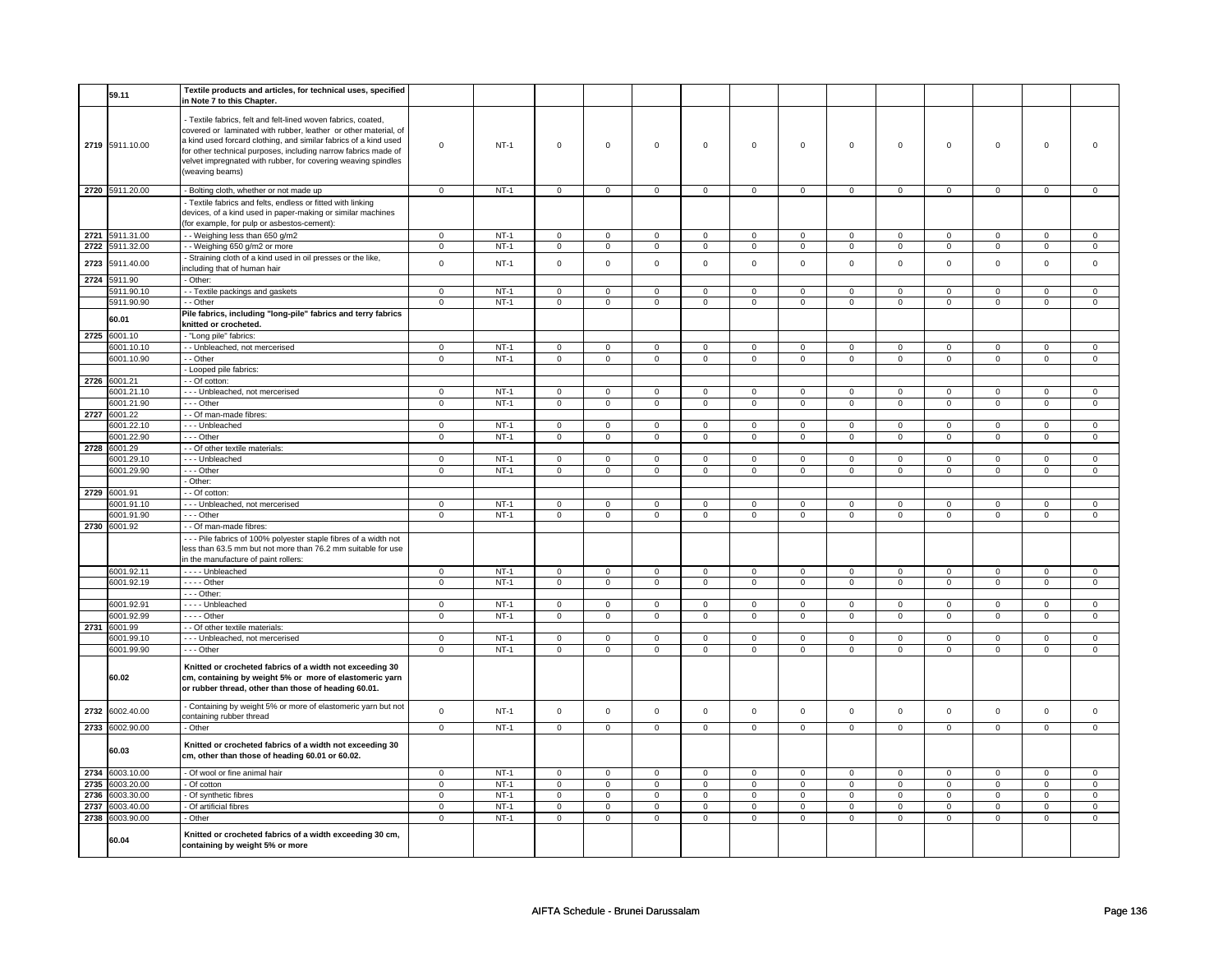| 2739 | 6004.10                       | - Containing by weight 5% or more of elastomeric yarn but not |                         |                  |                         |                         |                         |                         |                            |                         |                         |                         |                |                         |                         |                         |
|------|-------------------------------|---------------------------------------------------------------|-------------------------|------------------|-------------------------|-------------------------|-------------------------|-------------------------|----------------------------|-------------------------|-------------------------|-------------------------|----------------|-------------------------|-------------------------|-------------------------|
|      |                               | containing rubber thread                                      |                         |                  |                         |                         |                         |                         |                            |                         |                         |                         |                |                         |                         |                         |
|      |                               |                                                               |                         |                  |                         |                         |                         |                         |                            |                         |                         |                         |                |                         |                         |                         |
|      | 6004.10.10                    | - Knitted swimwear fabric containing by weight 80% synthetic  | $\mathbf 0$             | $NT-1$           | $\mathsf 0$             | $\mathsf 0$             | $\mathsf 0$             | $\mathbf 0$             | $\mathsf 0$                | $\mathsf 0$             | $\mathbf 0$             | $\mathsf 0$             | $\mathsf 0$    | $\mathbf 0$             | $\mathsf 0$             | $\mathbf 0$             |
|      |                               | arn and 20% elastic yarn                                      |                         |                  |                         |                         |                         |                         |                            |                         |                         |                         |                |                         |                         |                         |
|      |                               |                                                               |                         |                  |                         |                         |                         |                         |                            |                         |                         |                         |                |                         |                         |                         |
|      | 6004.10.90                    | - - Other                                                     | $\mathsf 0$             | $NT-1$           | $\mathsf 0$             | $\mathbf 0$             | $\mathsf 0$             | $\mathbf 0$             | $\mathsf 0$                | $\mathsf 0$             | $\mathsf 0$             | $\mathsf 0$             | $\mathsf 0$    | $\mathsf 0$             | $\mathsf 0$             | $\mathsf 0$             |
|      | 2740 6004.90                  | Other:                                                        |                         |                  |                         |                         |                         |                         |                            |                         |                         |                         |                |                         |                         |                         |
|      | 6004.90.10                    | - - Elastic (combined with rubber threads)                    | $\mathbf 0$             | $NT-1$           | $\mathbf 0$             | $\mathbf{0}$            | $\mathbf 0$             | $\mathbf{0}$            | $\mathbf 0$                | $\mathbf{0}$            | $^{\circ}$              | $\mathbf 0$             | 0              | $\mathbf 0$             | $^{\circ}$              | $\mathbf 0$             |
|      |                               |                                                               |                         |                  |                         |                         |                         |                         |                            |                         |                         |                         |                |                         |                         |                         |
|      | 6004.90.90                    | - - Other                                                     | $\mathbf 0$             | $NT-1$           | $\mathsf 0$             | $\mathsf 0$             | $\mathsf 0$             | $\mathbf 0$             | $\mathsf 0$                | $\mathbf 0$             | $\mathbf 0$             | $\mathsf 0$             | $\mathsf 0$    | $\mathsf 0$             | $\mathsf 0$             | $\mathbf 0$             |
|      |                               | Warp knit fabrics (including those made on galloon            |                         |                  |                         |                         |                         |                         |                            |                         |                         |                         |                |                         |                         |                         |
|      |                               |                                                               |                         |                  |                         |                         |                         |                         |                            |                         |                         |                         |                |                         |                         |                         |
|      | 60.05                         | knitting machines), other than those of headings 60.01 to     |                         |                  |                         |                         |                         |                         |                            |                         |                         |                         |                |                         |                         |                         |
|      |                               | 60.04.                                                        |                         |                  |                         |                         |                         |                         |                            |                         |                         |                         |                |                         |                         |                         |
|      | 2741 6005.10.00               | - Of wool or fine animal hair                                 | $\mathbf 0$             | $NT-1$           | $\mathbf 0$             | $\mathbf 0$             | $\mathbf 0$             | $\mathbf 0$             | $\mathbf 0$                | $\mathbf 0$             | $\mathbf 0$             | 0                       | $\mathbf 0$    | $\mathbf 0$             | $\mathbf 0$             | $\mathbf 0$             |
|      |                               |                                                               |                         |                  |                         |                         |                         |                         |                            |                         |                         |                         |                |                         |                         |                         |
|      |                               | - Of cotton:                                                  |                         |                  |                         |                         |                         |                         |                            |                         |                         |                         |                |                         |                         |                         |
| 2742 | 6005.21.00                    | - - Unbleached or bleached                                    | 0                       | $NT-1$           | $\mathbf 0$             | $\mathbf 0$             | 0                       | 0                       | $\mathbf 0$                | $\mathbf 0$             | $\mathbf 0$             | 0                       | 0              | $\mathbf 0$             | $\mathbf 0$             | $\mathbf 0$             |
| 2743 | 6005.22.00                    | - Dyed                                                        | $\mathbf 0$             | $NT-1$           | $\mathbf 0$             | $\mathbf 0$             | $\mathsf 0$             | $\mathbf 0$             | $\mathbf 0$                | $\mathbf 0$             | $\mathbf 0$             | $\mathbf 0$             | $\mathbf 0$    | $\mathbf 0$             | $\mathbf 0$             | $\mathbf 0$             |
|      |                               |                                                               |                         |                  |                         |                         |                         |                         |                            |                         |                         |                         |                |                         |                         |                         |
| 2744 | 6005.23.00                    | - Of yarns of different colours                               | $\mathsf 0$             | $NT-1$           | $\mathbf 0$             | $\mathbf 0$             | 0                       | $\mathbf 0$             | 0                          | $\mathbf 0$             | 0                       | 0                       | 0              | 0                       | 0                       | $\mathbf 0$             |
| 2745 | 6005.24.00                    | - - Printed                                                   | $\mathsf 0$             | $NT-1$           | $\mathsf 0$             | $\mathbf 0$             | $\mathsf 0$             | $\mathbf 0$             | $\mathsf 0$                | $\mathsf 0$             | $\mathbf 0$             | $\mathsf 0$             | $\mathsf 0$    | $\mathsf 0$             | $\mathsf 0$             | $\mathbf 0$             |
|      |                               |                                                               |                         |                  |                         |                         |                         |                         |                            |                         |                         |                         |                |                         |                         |                         |
|      |                               | - Of synthetic fibres:                                        |                         |                  |                         |                         |                         |                         |                            |                         |                         |                         |                |                         |                         |                         |
| 2746 | 6005.31.00                    | - - Unbleached or bleached                                    | 0                       | $NT-1$           | $\mathbf 0$             | $\mathbf 0$             | $\mathbf 0$             | $\mathbf 0$             | $\mathbf 0$                | $\mathsf 0$             | $\mathbf 0$             | $\mathbf 0$             | $\mathbf 0$    | $\mathsf 0$             | $\mathbf 0$             | $\mathbf 0$             |
| 2747 | 6005.32.00                    | - Dyed                                                        | $\mathbf 0$             | $NT-1$           | $\mathsf 0$             | $\mathsf 0$             | $\mathsf 0$             | $\mathbf 0$             | $\mathsf 0$                | $\mathsf 0$             | $\mathsf 0$             | $\mathsf 0$             | $\mathsf 0$    | $\mathbf 0$             | $\mathsf 0$             | $\mathsf 0$             |
|      |                               |                                                               |                         |                  |                         |                         |                         |                         |                            |                         |                         |                         |                |                         |                         |                         |
| 2748 | 6005.33.00                    | - - Of yarns of different colours                             | $\mathbf 0$             | $NT-1$           | $\mathbf 0$             | $\mathbf 0$             | 0                       | $\mathbf 0$             | $\mathbf 0$                | $\mathbf 0$             | $\mathbf 0$             | $\mathbf 0$             | 0              | 0                       | $\mathbf 0$             | $\mathbf 0$             |
| 2749 | 6005.34.00                    | - - Printed                                                   | $\mathbf 0$             | $NT-1$           | $\mathsf 0$             | $\mathsf 0$             | $\mathsf 0$             | $\mathbf 0$             | $\mathsf 0$                | $\mathsf 0$             | $\mathbf 0$             | $\mathbf 0$             | $\mathsf 0$    | $\mathsf 0$             | $\mathbf 0$             | $\mathbf 0$             |
|      |                               | - Of artificial fibres:                                       |                         |                  |                         |                         |                         |                         |                            |                         |                         |                         |                |                         |                         |                         |
|      |                               |                                                               |                         |                  |                         |                         |                         |                         |                            |                         |                         |                         |                |                         |                         |                         |
| 2750 | 6005.41.00                    | - - Unbleached or bleached                                    | $\mathbf 0$             | $NT-1$           | $\mathsf 0$             | $\mathsf 0$             | $\mathbf 0$             | $\mathbf 0$             | $\mathbf 0$                | $\mathbf 0$             | $\mathbf 0$             | $\mathsf 0$             | $\mathbf 0$    | $\mathsf 0$             | $\mathbf 0$             | $\mathbf 0$             |
| 2751 | 6005.42.00                    | - Dyed                                                        | $\mathsf 0$             | $NT-1$           | $\mathsf 0$             | $\mathsf 0$             | $\mathsf 0$             | $\mathbf 0$             | $\mathsf 0$                | $\mathsf 0$             | $\mathsf 0$             | $\mathsf 0$             | $\mathsf 0$    | $\mathsf 0$             | $\mathsf 0$             | $\mathsf 0$             |
| 2752 | 6005.43.00                    | - - Of yarns of different colours                             | $\mathbf 0$             | $NT-1$           | $\mathsf 0$             | $\mathsf 0$             | $\mathsf 0$             | $\mathbf 0$             | $\mathsf 0$                | $\mathsf 0$             | $\mathbf 0$             | $\mathsf 0$             | $\mathsf 0$    | $\mathsf 0$             | $\mathsf 0$             | $\mathbf 0$             |
|      |                               |                                                               |                         |                  |                         |                         |                         |                         |                            |                         |                         |                         |                |                         |                         |                         |
| 2753 | 6005.44.00                    | - - Printed                                                   | $\mathbf 0$             | $NT-1$           | $\mathsf 0$             | $\mathsf 0$             | $\mathsf 0$             | $\mathbf 0$             | $\overline{0}$             | $\overline{0}$          | $\mathbf 0$             | $\overline{0}$          | $\overline{0}$ | $\overline{0}$          | $\overline{0}$          | $\overline{0}$          |
| 2754 | 6005.90.00                    | Other                                                         | $\mathbf 0$             | $NT-1$           | $\mathbf 0$             | $\mathbf 0$             | 0                       | $\mathbf 0$             | 0                          | 0                       | 0                       | 0                       | 0              | 0                       | $\mathbf 0$             | $\mathbf 0$             |
|      | 60.06                         | Other knitted or crocheted fabrics.                           |                         |                  |                         |                         |                         |                         |                            |                         |                         |                         |                |                         |                         |                         |
|      |                               |                                                               |                         |                  |                         |                         |                         |                         |                            |                         |                         |                         |                |                         |                         |                         |
| 2755 | 6006.10.00                    | - Of wool or fine animal hair                                 | $\mathbf{0}$            | $NT-1$           | $\mathbf 0$             | $\mathbf 0$             | $\mathbf 0$             | $\mathbf{0}$            | $\mathbf{0}$               | $\mathbf 0$             | $\mathbf{0}$            | $\mathbf{0}$            | $\mathbf{0}$   | $\mathbf 0$             | $\mathbf{0}$            | $\mathbf{0}$            |
|      |                               | - Of cotton:                                                  |                         |                  |                         |                         |                         |                         |                            |                         |                         |                         |                |                         |                         |                         |
| 2756 | 6006.21.00                    | - - Unbleached or bleached                                    | $\mathbf 0$             | $NT-1$           | $\mathsf 0$             | $\mathsf 0$             | $\mathbf 0$             | $\mathbf 0$             | $\mathsf 0$                | $\mathsf 0$             | $\mathsf 0$             | $\mathsf 0$             | $\mathsf 0$    | $\mathsf 0$             | $\mathbf 0$             | $\mathbf 0$             |
| 2757 | 6006.22.00                    | - Dyed                                                        | $\mathsf 0$             | $NT-1$           | $\mathsf 0$             | $\mathbf 0$             | $\mathsf{o}\,$          | $\mathbf 0$             | $\mathsf 0$                | $\mathsf 0$             | $\mathsf 0$             | $\mathsf 0$             | $\mathsf 0$    | $\mathsf 0$             | $\mathsf 0$             | $\mathbf 0$             |
|      |                               |                                                               |                         |                  |                         |                         |                         |                         |                            |                         |                         |                         |                |                         |                         |                         |
| 2758 | 6006.23.00                    | - - Of yarns of different colours                             | $\circ$                 | $NT-1$           | $\mathbf 0$             | $\circ$                 | $\mathbf 0$             | $\mathbf{0}$            | $\overline{0}$             | $\mathbf{0}$            | $\mathbf 0$             | $\mathbf 0$             | $\overline{0}$ | $\overline{0}$          | $\mathsf 0$             | $\mathbf 0$             |
| 2759 | 6006.24.00                    | - - Printed                                                   | $\mathsf 0$             | $NT-1$           | $\mathsf 0$             | $\mathbf 0$             | $\mathbf 0$             | $\mathbf 0$             | $\mathsf 0$                | $\mathbf 0$             | $\mathbf 0$             | $\mathbf 0$             | $\mathsf 0$    | $\mathsf 0$             | $\mathsf 0$             | $\mathbf 0$             |
|      |                               |                                                               |                         |                  |                         |                         |                         |                         |                            |                         |                         |                         |                |                         |                         |                         |
|      |                               | - Of synthetic fibres:                                        |                         |                  |                         |                         |                         |                         |                            |                         |                         |                         |                |                         |                         |                         |
|      | 2760 6006.31                  | - - Unbleached or bleached:                                   |                         |                  |                         |                         |                         |                         |                            |                         |                         |                         |                |                         |                         |                         |
|      |                               | --- Nylon fibre mesh for use as backing material for mosaic   |                         |                  |                         |                         |                         |                         |                            |                         |                         |                         |                |                         |                         |                         |
|      | 6006.31.10                    | tiles                                                         | $\mathbf 0$             | $NT-1$           | $\mathsf 0$             | $\mathsf 0$             | $\mathsf 0$             | $\mathbf 0$             | $\mathsf 0$                | $\mathbf 0$             | $\mathsf 0$             | $\mathbf 0$             | $\mathsf 0$    | $\mathbf 0$             | $\mathsf 0$             | $\mathbf 0$             |
|      |                               |                                                               |                         |                  |                         |                         |                         |                         |                            |                         |                         |                         |                |                         |                         |                         |
|      | 6006.31.90                    | - - - Other                                                   | $\mathbf 0$             | $NT-1$           | $\mathsf 0$             | $\mathsf 0$             | $\Omega$                | $\mathbf 0$             | $\mathbf 0$                | $\mathbf 0$             | $\mathbf 0$             | $\mathbf 0$             | $\mathbf 0$    | $\mathbf 0$             | $\mathbf 0$             | $\mathbf 0$             |
| 2761 | 6006.32                       | - - Dyed:                                                     |                         |                  |                         |                         |                         |                         |                            |                         |                         |                         |                |                         |                         |                         |
|      |                               |                                                               |                         |                  |                         |                         |                         |                         |                            |                         |                         |                         |                |                         |                         |                         |
|      | 6006.32.10                    | --- Nylon fibre mesh for use as backing material for mosaic   | $\mathbf 0$             | $NT-1$           | $\mathsf 0$             | $\mathsf 0$             | $\mathbf 0$             | $\mathbf 0$             | $\mathsf 0$                | $\mathsf 0$             | $\mathsf 0$             | $\mathsf 0$             | $\mathsf 0$    | $\mathsf 0$             | $\mathsf 0$             | $\mathbf 0$             |
|      |                               | tiles                                                         |                         |                  |                         |                         |                         |                         |                            |                         |                         |                         |                |                         |                         |                         |
|      | 6006.32.90                    | --- Other                                                     | $\mathsf 0$             | $NT-1$           | $\mathsf 0$             | $\mathbf 0$             | $\mathsf 0$             | $\mathbf 0$             | $\mathsf 0$                | $\mathsf 0$             | $\mathbf 0$             | $\mathbf 0$             | $\mathsf 0$    | $\mathsf 0$             | $\mathsf 0$             | $\mathbf 0$             |
|      |                               |                                                               |                         |                  |                         |                         |                         |                         |                            |                         |                         |                         |                |                         |                         |                         |
| 2762 | 6006.33                       | - - Of yarns of different colours:                            |                         |                  |                         |                         |                         |                         |                            |                         |                         |                         |                |                         |                         |                         |
|      |                               | --- Nylon fibre mesh for use as backing material for mosaic   |                         | $NT-1$           | $\mathsf 0$             | $\mathsf 0$             | $\mathbf 0$             | $\mathbf 0$             | $\mathbf 0$                | $\mathbf 0$             | $\mathbf 0$             | $\mathsf 0$             | $\mathbf 0$    |                         | $\mathbf 0$             | $\mathbf 0$             |
|      | 6006.33.10                    | tiles                                                         | $\mathbf 0$             |                  |                         |                         |                         |                         |                            |                         |                         |                         |                | $\mathbf 0$             |                         |                         |
|      |                               |                                                               |                         |                  |                         |                         |                         |                         |                            |                         |                         |                         |                |                         |                         |                         |
|      | 6006.33.90                    | --- Other                                                     | $\mathsf 0$             | $NT-1$           | $\mathbf 0$             | $\mathbf 0$             | $\mathbf 0$             | $\mathbf 0$             | $\mathbf 0$                | $\mathbf 0$             | $\mathbf 0$             | $\mathbf 0$             | $\mathbf 0$    | $\mathbf 0$             | $\mathbf 0$             | $\mathbf 0$             |
|      | 2763 6006.34                  | -- Printed:                                                   |                         |                  |                         |                         |                         |                         |                            |                         |                         |                         |                |                         |                         |                         |
|      |                               | --- Nylon fibre mesh for use as backing material for mosaic   |                         |                  |                         |                         |                         |                         |                            |                         |                         |                         |                |                         |                         |                         |
|      | 6006.34.10                    | tiles                                                         | $\mathbf 0$             | $NT-1$           | $\mathsf 0$             | $\mathsf 0$             | $\mathsf 0$             | $\mathbf 0$             | $\mathsf 0$                | $\mathsf 0$             | $\mathsf 0$             | $\mathsf 0$             | $\mathsf 0$    | $\mathsf 0$             | $\mathsf 0$             | $\mathbf 0$             |
|      |                               |                                                               |                         |                  |                         |                         |                         |                         |                            |                         |                         |                         |                |                         |                         |                         |
|      | 6006.34.90                    | - - - Other                                                   | $\mathbf 0$             | $NT-1$           | $\mathbf 0$             | $\overline{0}$          | $\mathsf 0$             | $\overline{0}$          | $\mathsf 0$                | $\overline{0}$          | $\mathsf 0$             | $\overline{0}$          | $\mathsf 0$    | $\mathbf 0$             | $\mathsf 0$             | $\mathbf 0$             |
|      |                               | - Of artificial fibres:                                       |                         |                  |                         |                         |                         |                         |                            |                         |                         |                         |                |                         |                         |                         |
| 2764 | 6006.41.00                    | - Unbleached or bleached                                      | $\mathbf 0$             | $NT-1$           | $\mathsf{O}\xspace$     | $\mathbf 0$             | $\mathsf 0$             | $\mathsf 0$             | $\mathsf 0$                | $\mathbf 0$             | $\mathbf 0$             | $\mathsf 0$             | $\mathsf 0$    | $\mathsf 0$             | $\Omega$                | $\mathbf 0$             |
|      |                               |                                                               |                         |                  |                         |                         |                         |                         |                            |                         |                         |                         |                |                         |                         |                         |
| 2765 | 6006.42.00                    | - - Dyed                                                      | $\mathbf 0$             | $NT-1$           | $\mathsf 0$             | $\mathsf 0$             | $\mathsf 0$             | $\mathbf 0$             | $\mathsf 0$                | $\mathsf 0$             | $\mathbf 0$             | $\mathsf 0$             | $\mathsf 0$    | $\mathsf 0$             | $\mathsf 0$             | $\mathbf 0$             |
| 2766 | 6006.43.00                    | - - Of yarns of different colours                             | $\mathbf 0$             | $NT-1$           | $\mathbf 0$             | $\mathbf 0$             | $\mathbf 0$             | 0                       | $\mathbf 0$                | 0                       | 0                       | 0                       | 0              | $\mathbf 0$             | 0                       | $\mathsf 0$             |
| 2767 | 6006.44.00                    | - - Printed                                                   | $\mathbf 0$             | $NT-1$           | $\mathbf 0$             | $\mathbf 0$             | $\mathbf 0$             | $\mathbf 0$             | $\mathbf 0$                | $\mathbf 0$             | $\mathbf 0$             | $\mathbf 0$             | $\mathbf 0$    | $\mathbf 0$             | $\mathbf 0$             | $\mathbf 0$             |
|      |                               |                                                               |                         |                  |                         |                         |                         |                         |                            |                         |                         |                         |                |                         |                         |                         |
| 2768 | 6006.90.00                    | - Other                                                       | $\mathbf 0$             | $NT-1$           | $\mathsf 0$             | $\mathbf 0$             | $\mathsf 0$             | $\mathbf 0$             | $\mathsf 0$                | $\mathbf 0$             | $\mathbf 0$             | $\mathbf 0$             | $\mathbf 0$    | $\mathbf 0$             | $\Omega$                | $\mathbf 0$             |
|      |                               |                                                               |                         |                  |                         |                         |                         |                         |                            |                         |                         |                         |                |                         |                         |                         |
|      |                               | Men's or boys' overcoats, car-coats, capes, cloaks,           |                         |                  |                         |                         |                         |                         |                            |                         |                         |                         |                |                         |                         |                         |
|      |                               | anoraks (including ski-jackets), wind-cheaters, wind-         |                         |                  |                         |                         |                         |                         |                            |                         |                         |                         |                |                         |                         |                         |
|      | 61.01                         | jackets and similar articles, knitted or crocheted, other     |                         |                  |                         |                         |                         |                         |                            |                         |                         |                         |                |                         |                         |                         |
|      |                               |                                                               |                         |                  |                         |                         |                         |                         |                            |                         |                         |                         |                |                         |                         |                         |
|      |                               |                                                               |                         |                  |                         |                         |                         |                         |                            |                         |                         |                         |                |                         |                         |                         |
|      |                               | than those of heading 61.03.                                  |                         |                  |                         |                         |                         |                         |                            |                         |                         |                         |                |                         |                         |                         |
|      |                               |                                                               |                         |                  |                         |                         |                         |                         |                            |                         |                         |                         |                |                         |                         |                         |
| 2769 | 6101.10.00                    | - Of wool or fine animal hair                                 | $\mathbf 0$             | NT-1             | $\mathbf 0$             | $\mathbf 0$             | $\mathbf 0$             | $\mathbf 0$             | $\mathbf 0$                | 0                       | $\,0\,$                 | 0                       | 0              | 0                       | $\mathbf 0$             | $\mathbf 0$             |
| 2770 | 3101.20.00                    | - Of cotton                                                   | $\mathbf 0$             | $NT-1$           | $\mathbf 0$             | $\mathbf 0$             | $\mathbf 0$             | $\mathbf 0$             | $\mathsf 0$                | $\mathsf 0$             | $\mathsf 0$             | $\mathsf 0$             | $\mathsf 0$    | $\mathbf 0$             | $\mathsf 0$             | $\mathsf 0$             |
|      |                               |                                                               |                         |                  |                         |                         |                         |                         |                            |                         |                         |                         |                |                         |                         |                         |
| 2771 | 6101.30.00<br>2772 6101.90.00 | - Of man-made fibres<br>- Of other textile materials          | $\mathbf 0$<br>$\Omega$ | $NT-1$<br>$NT-1$ | $\mathbf 0$<br>$\Omega$ | $\mathbf 0$<br>$\Omega$ | $\mathbf 0$<br>$\Omega$ | $\mathbf 0$<br>$\Omega$ | $\mathbf 0$<br>$\mathbf 0$ | $\mathbf 0$<br>$\Omega$ | $\mathbf 0$<br>$\Omega$ | $\mathbf 0$<br>$\Omega$ | 0<br>$\Omega$  | $\mathbf 0$<br>$\Omega$ | $\mathbf 0$<br>$\Omega$ | $\mathbf 0$<br>$\Omega$ |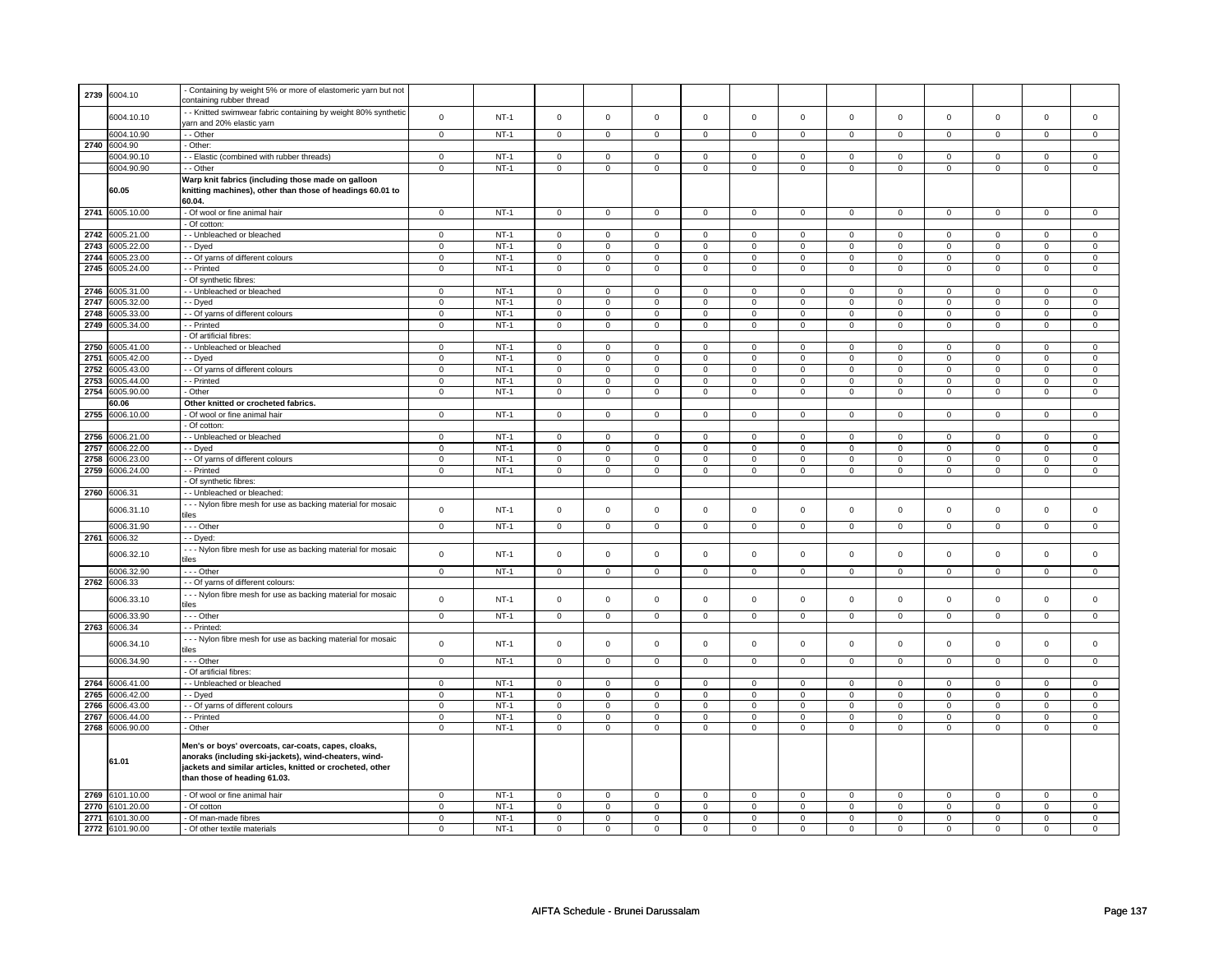|              | 61.02                   | Women's or girls' overcoats, car-coats, capes, cloaks,<br>anoraks (includingski-jackets), wind-cheaters, wind-<br>jackets and similar articles, knitted or crocheted, other<br>than those of heading 61.04. |                            |                  |                            |                            |                            |                            |                            |                                    |                   |                            |                             |                               |                                |                            |
|--------------|-------------------------|-------------------------------------------------------------------------------------------------------------------------------------------------------------------------------------------------------------|----------------------------|------------------|----------------------------|----------------------------|----------------------------|----------------------------|----------------------------|------------------------------------|-------------------|----------------------------|-----------------------------|-------------------------------|--------------------------------|----------------------------|
| 2773         | 6102.10.00              | - Of wool or fine animal hair                                                                                                                                                                               | $\mathsf 0$                | $NT-1$           | $\overline{0}$             | $\mathsf 0$                | $\mathsf{O}\xspace$        | $\mathbf 0$                | $\mathsf 0$                | $\mathbf 0$                        | $\mathbf 0$       | $\mathbf 0$                | $\mathsf 0$                 | $\mathbf 0$                   | $\mathbf 0$                    | $\mathsf 0$                |
|              | 2774 6102.20.00         | - Of cotton                                                                                                                                                                                                 | $\mathbf 0$                | $NT-1$           | $\mathsf 0$                | $\mathsf 0$                | $\mathsf{O}\xspace$        | $\mathsf 0$                | $\mathsf 0$                | $\mathbf 0$                        | $\mathbf 0$       | $\mathbf 0$                | 0                           | $\mathsf 0$                   | $\mathsf 0$                    | $\overline{0}$             |
| 2775         | 6102.30.00              | - Of man-made fibres                                                                                                                                                                                        | $\overline{0}$             | $NT-1$           | $\overline{0}$             | $\overline{0}$             | $\mathsf{O}\xspace$        | $\overline{0}$             | $\mathsf 0$                | $\overline{0}$                     | $\mathbf 0$       | $\overline{0}$             | $\overline{0}$              | $\overline{0}$                | $\overline{0}$                 | $\overline{0}$             |
|              | 2776 6102.90.00         | - Of other textile materials                                                                                                                                                                                | $\overline{0}$             | $NT-1$           | $\overline{0}$             | $\overline{0}$             | $\overline{0}$             | $\overline{0}$             | $\overline{0}$             | $\overline{0}$                     | $\mathbf 0$       | $\overline{0}$             | $\mathsf 0$                 | $\overline{0}$                | $\mathsf 0$                    | $\overline{0}$             |
|              | 61.03                   | Men's or boys' suits, ensembles, jackets, blazers,<br>trousers, bib and brace overalls, breeches and shorts<br>(other than swimwear), knitted or crocheted.                                                 |                            |                  |                            |                            |                            |                            |                            |                                    |                   |                            |                             |                               |                                |                            |
|              |                         | - Suits:                                                                                                                                                                                                    |                            |                  |                            |                            |                            |                            |                            |                                    |                   |                            |                             |                               |                                |                            |
| 2777         | 6103.11.00              | - - Of wool or fine animal hair                                                                                                                                                                             | $\mathbf 0$                | $NT-1$           | $\mathbf 0$                | $\mathbf 0$                | $\mathbf 0$                | $\mathbf 0$                | $\mathbf{0}$               | $\mathbf{0}$                       | $\mathbf 0$       | $\mathbf 0$                | $\mathbf 0$                 | $\mathbf 0$                   | $\mathbf 0$                    | $\mathbf 0$                |
| 2778         | 3103.12.00              | - - Of synthetic fibres                                                                                                                                                                                     | $\mathbf 0$                | $NT-1$           | $\mathbf 0$                | $\mathbf 0$                | $\mathbf 0$                | $\mathbf 0$                | $\mathbf 0$                | $\mathbf 0$                        | 0                 | 0                          | 0                           | $\mathbf 0$                   | $\mathbf 0$                    | $\mathbf 0$                |
| 2779         | 6103.19                 | - - Of other textile materials:                                                                                                                                                                             |                            |                  |                            |                            |                            |                            |                            |                                    |                   |                            |                             |                               |                                |                            |
|              | 103.19.10               | - - - Of cotton                                                                                                                                                                                             | $\mathbf 0$                | $NT-1$           | $\mathbf 0$                | $\mathbf 0$                | $\mathbf 0$                | $\mathbf 0$                | $\mathbf 0$                | $\mathbf 0$                        | $\mathbf 0$       | $\mathbf{0}$               | $\mathbf 0$                 | $\mathbf 0$                   | $\mathbf{0}$<br>$\overline{0}$ | $\mathbf 0$                |
|              | 6103.19.20              | --- Of ramie, linen or silk                                                                                                                                                                                 | $\mathsf 0$                | $NT-1$           | $\overline{0}$             | $\overline{0}$             | $\mathsf 0$                | $\mathbf 0$                | $\overline{0}$             | $\overline{0}$                     | $\mathbf 0$       | $\overline{0}$             | $\overline{0}$              | $\overline{0}$                |                                | $\overline{0}$             |
|              | 6103.19.90              | --- Other                                                                                                                                                                                                   | $\mathsf 0$                | $NT-1$           | $\mathbf 0$                | $\mathbf 0$                | $\mathsf 0$                | $\mathbf 0$                | $\mathbf 0$                | $\mathbf 0$                        | $\mathbf 0$       | $\mathbf{0}$               | $\mathbf 0$                 | $\mathbf 0$                   | $\mathsf 0$                    | $\circ$                    |
| 2780         | 6103.21.00              | - Ensembles:<br>- - Of wool or fine animal hair                                                                                                                                                             | $\mathbf{0}$               | $NT-1$           | $\mathbf 0$                | $\mathbf{0}$               | $^{\circ}$                 | $\overline{0}$             | $\mathbf{0}$               | $\mathbf{0}$                       | $\mathbf{0}$      | $\mathbf{0}$               | $\mathbf 0$                 | $\mathbf{0}$                  | $\mathbf 0$                    | $\mathbf{0}$               |
| 2781         | 3103.22.00              | - - Of cotton                                                                                                                                                                                               | $\mathbf 0$                | $NT-1$           | 0                          | $\mathbf 0$                | $\mathbf 0$                | 0                          | $\mathbf 0$                | $\mathbf 0$                        | 0                 | $\mathbf 0$                | 0                           | $\mathbf 0$                   | $\mathbf 0$                    | $\mathbf 0$                |
| 2782         | 103.23.00               | - - Of synthetic fibres                                                                                                                                                                                     | $\mathbf 0$                | $NT-1$           | $\mathsf 0$                | $\mathbf 0$                | $\mathbf 0$                | $\mathbf 0$                | 0                          | $\mathsf 0$                        | 0                 | 0                          | 0                           | $\mathbf 0$                   | $\mathbf 0$                    | $\mathbf 0$                |
| 2783         | 103.29                  | - Of other textile materials:                                                                                                                                                                               |                            |                  |                            |                            |                            |                            |                            |                                    |                   |                            |                             |                               |                                |                            |
|              | 103.29.10               | - - - Of ramie, linen or silk                                                                                                                                                                               | 0                          | $NT-1$           | $\mathbf 0$                | $\mathbf 0$                | $\mathbf 0$                | $\mathbf 0$                | 0                          | $\mathbf 0$                        | 0                 | $\mathbf 0$                | $\mathbf 0$                 | $\mathsf 0$                   | $\mathbf 0$                    | $\mathbf 0$                |
|              | 6103.29.90              | $- -$ Other                                                                                                                                                                                                 | $\overline{0}$             | $NT-1$           | $\overline{0}$             | $\overline{0}$             | $\mathbf 0$                | $\overline{0}$             | 0                          | $\overline{0}$                     | 0                 | $\overline{0}$             | 0                           | $\overline{0}$                | 0                              | $\overline{0}$             |
|              |                         | Jackets and blazers:                                                                                                                                                                                        |                            |                  |                            |                            |                            |                            |                            |                                    |                   |                            |                             |                               |                                |                            |
| 2784         | 6103.31.00              | - - Of wool or fine animal hair                                                                                                                                                                             | $\mathbf 0$                | $NT-1$           | $\mathsf 0$                | $\mathsf 0$                | $\mathbf 0$                | $\mathbf 0$                | 0                          | $\mathbf 0$                        | 0                 | $\mathbf{0}$               | 0                           | $\mathbf 0$                   | 0                              | $\mathbf 0$                |
| 2785         | 3103.32.00              | - - Of cotton                                                                                                                                                                                               | $\mathbf 0$                | $NT-1$           | $\mathsf 0$                | $\mathsf 0$                | $\mathsf 0$                | $\mathbf 0$                | $\mathsf 0$                | $\mathsf 0$                        | $\mathbf 0$       | 0                          | $\mathbf 0$                 | $\mathbf 0$                   | $\mathsf 0$                    | $\mathbf 0$                |
| 2786         | 103.33.00               | - - Of synthetic fibres                                                                                                                                                                                     | $\mathsf{O}\xspace$        | $NT-1$           | $\mathsf 0$                | $\mathsf 0$                | $\mathsf{O}\xspace$        | $\mathsf 0$                | $\mathsf 0$                | $\mathsf 0$                        | $\mathsf 0$       | $\mathsf{O}\xspace$        | $\mathsf 0$                 | $\mathsf{O}\xspace$           | $\mathsf 0$                    | $\mathsf 0$                |
| 2787         | 3103.39                 | - - Of other textile materials:                                                                                                                                                                             |                            |                  |                            |                            |                            |                            |                            |                                    |                   |                            |                             |                               |                                |                            |
|              | 103.39.10               | - - - Of ramie, linen or silk                                                                                                                                                                               | $\mathsf 0$                | <b>NT-1</b>      | $\mathsf 0$                | $\mathsf 0$                | $\mathsf{o}\,$             | $\mathsf{o}\,$             | $\mathsf{o}\,$             | $\circ$                            | 0                 | $\circ$                    | 0                           | $\mathsf 0$                   | $\mathsf 0$                    | $\circ$                    |
|              | 3103.39.90              | $- -$ Other                                                                                                                                                                                                 | $\mathsf 0$                | $NT-1$           | $\mathbf 0$                | $\overline{0}$             | $\mathbf{0}$               | $\mathbf 0$                | $\mathbf 0$                | $\mathbf 0$                        | $\mathbf 0$       | $\mathbf 0$                | $\mathbf 0$                 | $\mathbf{0}$                  | $\mathbf 0$                    | $\circ$                    |
|              |                         | - Trousers, bib and brace overalls, breeches and shorts:                                                                                                                                                    |                            |                  |                            |                            |                            |                            |                            |                                    |                   |                            |                             |                               |                                |                            |
| 2788         | 103.41.00               | - - Of wool or fine animal hair                                                                                                                                                                             | $\mathbf 0$                | $NT-1$           | $\mathbf 0$                | $\mathbf 0$                | $\mathbf 0$                | $\mathbf 0$                | $\mathbf 0$                | $\mathbf 0$                        | $\mathbf 0$       | $\mathbf{0}$               | $\mathbf 0$                 | $\mathbf 0$                   | $\mathbf{0}$                   | $\mathbf 0$                |
| 2789         | 3103.42.00              | - - Of cotton                                                                                                                                                                                               | $\mathbf 0$                | $NT-1$           | $\overline{0}$             | $\overline{0}$             | $\mathbf 0$                | $\overline{0}$             | $\overline{0}$             | $\overline{0}$                     | $\mathbf 0$       | $\overline{0}$             | $\overline{0}$              | $\overline{0}$                | $\overline{0}$                 | $\overline{0}$             |
| 2790<br>2791 | 103.43.00<br>6103.49    | - - Of synthetic fibres<br>- Of other textile materials:                                                                                                                                                    | $\mathbf 0$                | $NT-1$           | $\mathbf 0$                | $\overline{0}$             | $\mathbf 0$                | $\mathbf 0$                | $\mathbf 0$                | $\overline{0}$                     | $\mathbf 0$       | $\overline{0}$             | $\mathbf 0$                 | $\overline{0}$                | $\mathbf 0$                    | $\overline{0}$             |
|              | 6103.49.10              | --- Of ramie, linen or silk                                                                                                                                                                                 | $\mathbf 0$                | $NT-1$           | $\mathbf 0$                | $\mathbf 0$                | $\mathbf 0$                | $\Omega$                   | 0                          | $\mathsf 0$                        | $\Omega$          | $\Omega$                   | 0                           | $\mathbf 0$                   | $\mathbf 0$                    | $\mathbf 0$                |
|              | 6103.49.90              | $- -$ Other                                                                                                                                                                                                 | $\mathbf 0$                | $NT-1$           | $\mathbf 0$                | $\mathbf 0$                | $\mathbf 0$                | 0                          | $\mathbf 0$                | $\mathbf 0$                        | 0                 | 0                          | 0                           | $\mathbf 0$                   | $\mathbf 0$                    | $\mathbf{0}$               |
|              | 61.04                   | Women's or girls' suits, ensembles, jackets, blazers,<br>dresses, skirts, divided skirts, trousers, bib and brace<br>overalls, breeches and shorts (other than swimwear),<br>knitted or crocheted.          |                            |                  |                            |                            |                            |                            |                            |                                    |                   |                            |                             |                               |                                |                            |
|              |                         | - Suits:                                                                                                                                                                                                    |                            |                  |                            |                            |                            |                            |                            |                                    |                   |                            |                             |                               |                                |                            |
| 2792         | 3104.11.00              | - - Of wool or fine animal hair                                                                                                                                                                             | $\mathbf 0$                | $NT-1$           | $\mathbf 0$                | $\mathbf 0$                | $\mathbf 0$                | $\mathbf 0$                | $\mathbf 0$                | $\mathbf 0$                        | $\mathbf 0$       | $\mathbf{0}$               | $\mathbf 0$                 | $\mathbf 0$                   | $\mathbf{0}$                   | $\circ$                    |
| 2793<br>2794 | 104.12.00<br>6104.13.00 | - - Of cotton<br>- - Of synthetic fibres                                                                                                                                                                    | $\mathsf 0$<br>$\mathsf 0$ | $NT-1$<br>$NT-1$ | $\mathbf 0$<br>$\mathsf 0$ | $\mathsf 0$<br>$\mathsf 0$ | $\mathbf 0$<br>$\mathsf 0$ | $\mathbf 0$<br>$\mathsf 0$ | $\mathbf 0$<br>$\mathsf 0$ | $\mathsf 0$<br>$\mathsf{O}\xspace$ | $\mathbf{0}$<br>0 | $\mathbf 0$<br>$\mathbf 0$ | $\mathbf{0}$<br>$\mathsf 0$ | $\mathbf 0$<br>$\overline{0}$ | $\mathbf 0$<br>$\mathsf 0$     | $\mathbf 0$<br>$\mathsf 0$ |
| 2795         | 6104.19                 | - - Of other textile materials:                                                                                                                                                                             |                            |                  |                            |                            |                            |                            |                            |                                    |                   |                            |                             |                               |                                |                            |
|              | 3104.19.10              | --- Of ramie, linen or silk                                                                                                                                                                                 | $\mathsf 0$                | $NT-1$           | $\mathsf 0$                | $\mathbf 0$                | $\mathsf 0$                | $\mathbf 0$                | $\mathbf 0$                | $\mathsf 0$                        | $\mathbf 0$       | 0                          | $\mathbf 0$                 | $\mathbf 0$                   | $\mathsf 0$                    | $\mathbf 0$                |
|              | 6104.19.90              | $- -$ Other                                                                                                                                                                                                 | $\mathbf 0$                | $NT-1$           | $\mathsf 0$                | $\overline{0}$             | $\mathsf 0$                | $\overline{0}$             | $\mathsf 0$                | $\mathbf 0$                        | 0                 | $\mathbf 0$                | 0                           | $\overline{0}$                | $\mathsf 0$                    | $\overline{0}$             |
|              |                         | - Ensembles:                                                                                                                                                                                                |                            |                  |                            |                            |                            |                            |                            |                                    |                   |                            |                             |                               |                                |                            |
| 2796         | 3104.21.00              | - Of wool or fine animal hair                                                                                                                                                                               | $\mathbf 0$                | $NT-1$           | $\mathbf 0$                | $\mathbf 0$                | $\mathbf 0$                | $\mathbf 0$                | $\mathbf 0$                | $\mathbf 0$                        | $\mathbf 0$       | $\mathbf{0}$               | $\mathbf 0$                 | $\mathbf{0}$                  | $\mathbf 0$                    | $\mathbf 0$                |
| 2797         | 3104.22.00              | - - Of cotton                                                                                                                                                                                               | $\mathsf 0$                | $NT-1$           | $\overline{0}$             | $\overline{0}$             | $\overline{0}$             | $\overline{0}$             | $\overline{0}$             | $\overline{0}$                     | $\overline{0}$    | $\overline{0}$             | $\overline{0}$              | $\overline{0}$                | $\overline{0}$                 | $\overline{0}$             |
| 2798         | 3104.23.00              | - - Of synthetic fibres                                                                                                                                                                                     | $\mathbf 0$                | $NT-1$           | $\overline{0}$             | $\overline{0}$             | $\mathbf 0$                | $\overline{0}$             | $\mathbf 0$                | $\overline{0}$                     | $\mathbf 0$       | $\overline{0}$             | $\mathbf 0$                 | $\overline{0}$                | $\overline{0}$                 | $\overline{0}$             |
| 2799         | 3104.29                 | - - Of other textile materials:                                                                                                                                                                             |                            |                  |                            |                            |                            |                            |                            |                                    |                   |                            |                             |                               |                                |                            |
|              | 104.29.10               | --- Of ramie, linen or silk                                                                                                                                                                                 | $\mathbf 0$                | $NT-1$           | $\mathsf 0$                | $\mathsf 0$                | $\mathbf 0$                | $\mathbf 0$                | 0                          | $\mathbf 0$                        | $\mathbf 0$       | $\mathbf{0}$               | $\mathbf 0$                 | $\mathsf{O}$                  | $\mathbf 0$                    | $\mathbf 0$                |
|              | 3104.29.90              | --- Other                                                                                                                                                                                                   | $\mathbf 0$                | $NT-1$           | $\mathbf 0$                | $\mathbf 0$                | $\mathbf 0$                | $\mathbf 0$                | $\mathbf 0$                | $\mathbf 0$                        | 0                 | $\mathbf{O}$               | 0                           | $\mathbf 0$                   | $\mathbf 0$                    | $\overline{0}$             |
|              |                         | - Jackets and blazers:                                                                                                                                                                                      |                            |                  |                            |                            |                            |                            |                            |                                    |                   |                            |                             |                               |                                |                            |
| 2800         | 104.31.00               | - - Of wool or fine animal hair                                                                                                                                                                             | $\mathsf 0$                | $NT-1$           | $\mathbf 0$                | $\mathbf 0$                | $\mathbf{0}$               | $\mathbf 0$                | $\mathbf{O}$               | $\mathbf 0$                        | $\mathbf 0$       | $\mathbf{0}$               | $\mathbf 0$                 | $\mathbf 0$                   | $\mathbf{0}$                   | $\circ$                    |
| 2801         | 3104.32.00              | - - Of cotton                                                                                                                                                                                               | $\mathbf 0$                | $NT-1$           | $\mathbf 0$                | $\mathbf 0$                | $\mathsf 0$                | $\mathbf 0$                | $\mathbf 0$                | $\mathbf 0$                        | $\mathbf 0$       | $\mathbf{0}$               | $\mathbf 0$                 | $\overline{0}$                | $\mathbf 0$                    | $\circ$                    |
| 2802         | 104.33.00               | - Of synthetic fibres                                                                                                                                                                                       | $\mathsf 0$                | $NT-1$           | $\mathbf 0$                | $\mathbf 0$                | $\mathbf 0$                | $\mathbf 0$                | 0                          | $\mathbf 0$                        | 0                 | $\mathbf{0}$               | 0                           | $\mathbf 0$                   | $\mathbf 0$                    | $\circ$                    |
| 2803         | 104.39                  | - Of other textile materials:                                                                                                                                                                               |                            |                  |                            |                            |                            |                            |                            |                                    |                   |                            |                             |                               |                                |                            |
|              | 6104.39.10              | - - - Of ramie, linen or silk                                                                                                                                                                               | $^{\circ}$                 | $NT-1$           | 0                          | $\mathbf 0$                | $^{\circ}$                 | 0                          | $\mathbf 0$                | $\mathbf 0$                        | 0                 | 0                          | 0                           | $\mathbf 0$                   | $\mathbf 0$                    | $\mathbf 0$                |
|              | 6104.39.90              | --- Other                                                                                                                                                                                                   | $\mathbf 0$                | $NT-1$           | $\mathbf 0$                | $\mathbf 0$                | $\mathbf 0$                | 0                          | $\mathbf 0$                | $\mathbf 0$                        | 0                 | 0                          | 0                           | $\mathbf 0$                   | $\mathbf 0$                    | $\mathbf{0}$               |
|              |                         | - Dresses:                                                                                                                                                                                                  |                            |                  |                            |                            |                            |                            |                            |                                    |                   |                            |                             |                               |                                |                            |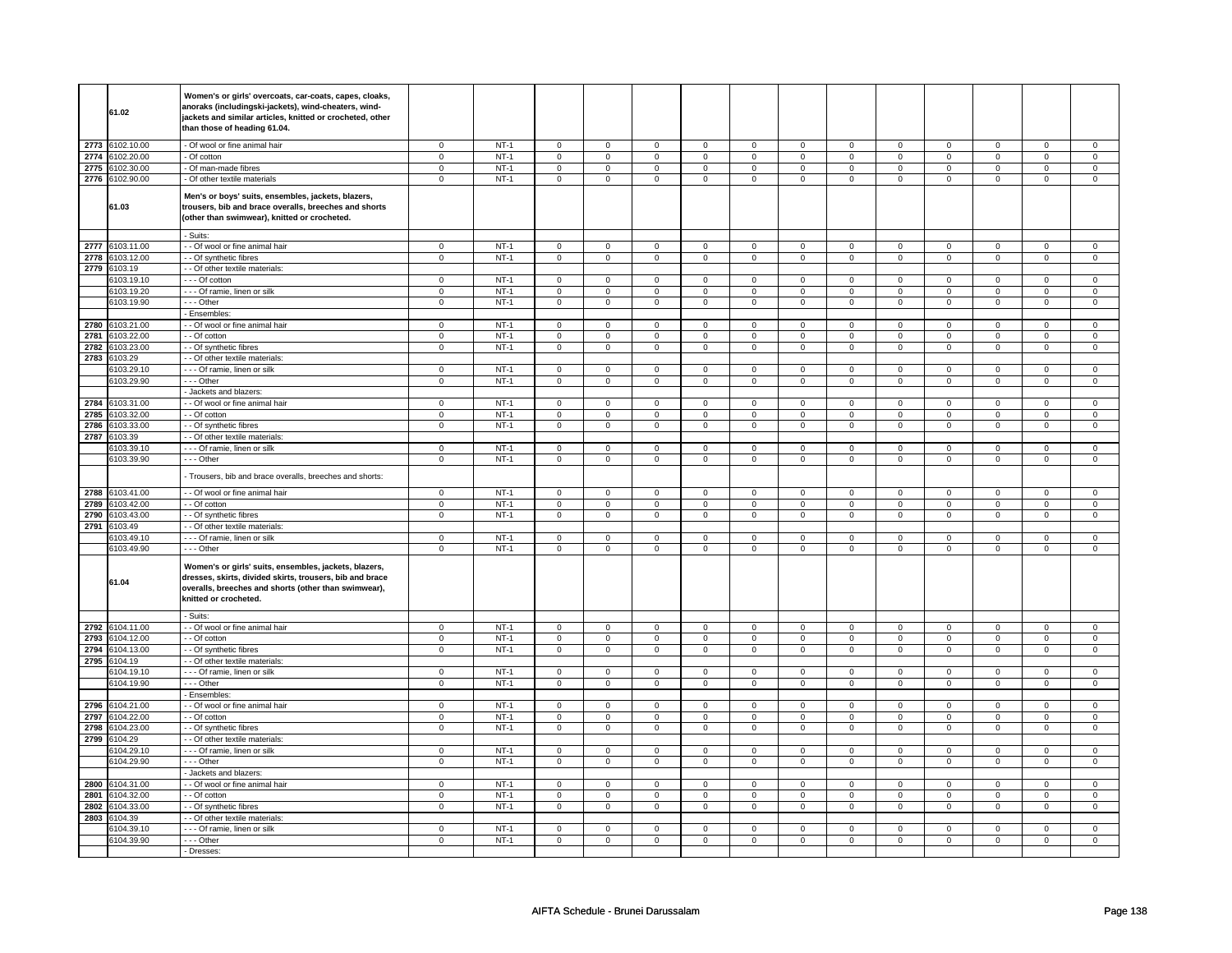|      | 2804 6104.41.00          | - Of wool or fine animal hair                                                                                                                                      | $\mathbf 0$                | $NT-1$           | $\mathbf 0$         | $\mathbf 0$                | $\mathbf 0$         | 0                          | 0                | 0                          | $\Omega$         | 0                          | $\mathbf 0$      | 0                          | $\Omega$         | $\Omega$                      |
|------|--------------------------|--------------------------------------------------------------------------------------------------------------------------------------------------------------------|----------------------------|------------------|---------------------|----------------------------|---------------------|----------------------------|------------------|----------------------------|------------------|----------------------------|------------------|----------------------------|------------------|-------------------------------|
| 2805 | 3104.42.00               | - Of cotton                                                                                                                                                        | $\mathbf 0$                | $NT-1$           | 0                   | $\mathbf 0$                | 0                   | $\mathsf 0$                | 0                | $\mathsf 0$                | 0                | $\mathbf 0$                | 0                | $\mathbf 0$                | 0                | 0                             |
| 2806 | 6104.43.00               | - Of synthetic fibres                                                                                                                                              | $\mathbf 0$                | $NT-1$           | $\mathbf 0$         | $\mathbf 0$                | $\mathbf{0}$        | $\mathbf{0}$               | $\mathbf 0$      | $\mathbf{0}$               | $\mathbf{0}$     | $\mathbf{0}$               | $\mathbf{0}$     | $\mathbf{0}$               | $\mathbf 0$      | $\mathbf{0}$                  |
| 2807 | 6104.44.00               | - - Of artificial fibres                                                                                                                                           | $\mathbf 0$                | $NT-1$           | $\mathbf 0$         | $\mathbf 0$                | $\mathbf 0$         | $\mathbf 0$                | $\mathbf 0$      | $\mathbf 0$                | 0                | $\mathbf 0$                | 0                | $\mathbf 0$                | 0                | 0                             |
| 2808 | 104.49                   | - Of other textile materials                                                                                                                                       |                            |                  |                     |                            |                     |                            |                  |                            |                  |                            |                  |                            |                  |                               |
|      | \$104.49.10              | --- Of ramie, linen or silk                                                                                                                                        | $\mathsf 0$                | $NT-1$           | $\mathsf 0$         | $\mathbf 0$                | $\mathbf 0$         | $\mathsf 0$                | $\mathbf 0$      | $\mathsf 0$                | $\mathbf 0$      | $\mathbf 0$                | $\mathbf 0$      | $\mathbf 0$                | $\Omega$         | 0                             |
|      | 6104.49.90               | --- Other                                                                                                                                                          |                            | $NT-1$           |                     |                            |                     |                            |                  |                            |                  |                            |                  |                            |                  |                               |
|      |                          |                                                                                                                                                                    | $\mathbf 0$                |                  | 0                   | $\mathbf 0$                | 0                   | $\mathbf 0$                | 0                | $\mathbf 0$                | 0                | $\mathbf 0$                | 0                | $\mathbf 0$                | 0                | $\mathbf 0$                   |
|      |                          | Skirts and divided skirts:                                                                                                                                         |                            |                  |                     |                            |                     |                            |                  |                            |                  |                            |                  |                            |                  |                               |
| 2809 | 6104.51.00               | - Of wool or fine animal hair                                                                                                                                      | $\overline{0}$             | $NT-1$           | $\overline{0}$      | $\overline{0}$             | 0                   | $\overline{0}$             | 0                | $\overline{0}$             | 0                | $\mathbf 0$                | 0                | $\overline{0}$             | 0                | $\overline{0}$                |
| 2810 | 6104.52.00               | - Of cotton                                                                                                                                                        | $\mathbf 0$                | $NT-1$           | $\mathbf 0$         | $\mathbf 0$                | 0                   | $\mathbf 0$                | $\mathbf 0$      | $\mathbf 0$                | 0                | $\mathbf 0$                | 0                | $\mathbf 0$                | 0                | $\overline{0}$                |
| 2811 | 6104.53.00               | - Of synthetic fibres                                                                                                                                              | $\mathsf 0$                | $NT-1$           | $\mathbf 0$         | $\mathsf 0$                | 0                   | $\mathbf 0$                | 0                | $\mathbf 0$                | 0                | $\mathbf 0$                | 0                | $\mathbf 0$                | 0                | $\overline{0}$                |
| 2812 | 6104.59                  | - Of other textile materials                                                                                                                                       |                            |                  |                     |                            |                     |                            |                  |                            |                  |                            |                  |                            |                  |                               |
|      | 6104.59.10               | --- Of ramie, linen or silk                                                                                                                                        | $\mathsf 0$                | $NT-1$           | $\mathsf 0$         | $\mathbf 0$                | $\mathbf 0$         | $\mathsf 0$                | $\mathbf 0$      | $\mathbf 0$                | $\mathbf 0$      | $\mathsf 0$                | $\mathsf 0$      | $\mathbf 0$                | 0                | $\mathsf 0$                   |
|      | 6104.59.90               | --- Other                                                                                                                                                          | $\mathbf 0$                | $NT-1$           | $\mathsf{O}\xspace$ | $\mathbf 0$                | $\mathsf 0$         | $\mathbf 0$                | $\mathsf 0$      | $\mathsf 0$                | $\mathbf 0$      | $\mathsf 0$                | $\mathsf 0$      | $\mathsf 0$                | 0                | 0                             |
|      |                          |                                                                                                                                                                    |                            |                  |                     |                            |                     |                            |                  |                            |                  |                            |                  |                            |                  |                               |
|      |                          | Trousers, bib and brace overalls, breeches and shorts:                                                                                                             |                            |                  |                     |                            |                     |                            |                  |                            |                  |                            |                  |                            |                  |                               |
|      | 2813 6104.61.00          | - - Of wool or fine animal hair                                                                                                                                    | $\mathbf 0$                | $NT-1$           | $\mathbf 0$         | $\mathbf 0$                | $\mathbf 0$         | $\mathbf 0$                | $\mathbf 0$      | $\mathbf 0$                | $\mathbf 0$      | $\mathbf 0$                | $\mathsf 0$      | $\mathbf 0$                | 0                | 0                             |
| 2814 | 6104.62.00               |                                                                                                                                                                    | $\mathsf 0$                | $NT-1$           | $\overline{0}$      | $\mathbf 0$                | $\mathbf 0$         | $\mathsf 0$                | $\mathbf 0$      | $\overline{0}$             | $\mathbf 0$      | $\mathbf 0$                | $\mathsf 0$      | $\overline{0}$             | $\mathbf 0$      | $\overline{0}$                |
|      |                          | - - Of cotton                                                                                                                                                      |                            |                  |                     |                            |                     |                            |                  |                            |                  |                            |                  |                            |                  |                               |
| 2815 | 6104.63.00               | - - Of synthetic fibres                                                                                                                                            | $\overline{0}$             | $NT-1$           | $\overline{0}$      | $\overline{0}$             | $\overline{0}$      | $\overline{0}$             | $\overline{0}$   | $\overline{0}$             | $\overline{0}$   | $\overline{0}$             | $\overline{0}$   | $\overline{0}$             | $\overline{0}$   | $\overline{0}$                |
| 2816 | 6104.69                  | - - Of other textile materials:                                                                                                                                    |                            |                  |                     |                            |                     |                            |                  |                            |                  |                            |                  |                            |                  |                               |
|      | 6104.69.10               | - - - Of ramie, linen or silk                                                                                                                                      | $\mathsf 0$                | $NT-1$           | $\mathsf 0$         | $\mathbf 0$                | $\mathbf 0$         | $\mathbf 0$                | $\mathbf 0$      | $\mathsf 0$                | $\mathbf 0$      | $\mathbf 0$                | $\mathsf 0$      | $\mathbf 0$                | $\Omega$         | $\mathbf 0$                   |
|      | 6104.69.90               | $--$ Other                                                                                                                                                         | $\overline{0}$             | $NT-1$           | $\overline{0}$      | $\overline{0}$             | $\mathsf 0$         | $\overline{0}$             | $\mathsf 0$      | $\overline{0}$             | $\mathbf 0$      | $\mathbf{0}$               | $\mathbf 0$      | $\mathbf{0}$               | 0                | $\overline{0}$                |
|      | 61.05                    | Men's or boys' shirts, knitted or crocheted.                                                                                                                       |                            |                  |                     |                            |                     |                            |                  |                            |                  |                            |                  |                            |                  |                               |
|      | 2817 6105.10.00          | - Of cotton                                                                                                                                                        | $\mathsf 0$                | $NT-1$           | $\mathsf 0$         | $\mathbf 0$                | $\mathsf{O}\xspace$ | $\mathbf 0$                | $\mathsf 0$      | $\mathbf 0$                | 0                | $\mathbf 0$                | $\mathbf 0$      | $\mathbf 0$                | $\mathbf 0$      | $\mathbf{0}$                  |
| 2818 | 3105.20                  | Of man-made fibres:                                                                                                                                                |                            |                  |                     |                            |                     |                            |                  |                            |                  |                            |                  |                            |                  |                               |
|      | 6105.20.10               | - Of synthetic fibres                                                                                                                                              | $\mathsf 0$                | $NT-1$           | $\mathsf{O}\xspace$ | $\mathsf 0$                | $\mathsf 0$         | $\mathsf 0$                | $\mathsf 0$      | $\mathsf{O}$               | $\mathbf 0$      | $\mathsf{O}$               | $\mathsf 0$      | $\mathsf{O}$               | $\Omega$         | $\mathsf 0$                   |
|      | 6105.20.20               | - Of artificial fibres                                                                                                                                             | $\mathsf 0$                | $NT-1$           | $\mathsf{O}\xspace$ | $\mathsf 0$                |                     | $\mathbf 0$                | $\mathsf 0$      | $\mathbf 0$                |                  | $\mathbf 0$                | $\mathsf 0$      | $\mathbf 0$                |                  | $\mathbf 0$                   |
|      |                          |                                                                                                                                                                    |                            |                  |                     |                            | 0                   |                            |                  |                            | 0                |                            |                  |                            | 0                |                               |
| 2819 | 6105.90                  | Of other textile materials:                                                                                                                                        |                            |                  |                     |                            |                     |                            |                  |                            |                  |                            |                  |                            |                  |                               |
|      | 6105.90.10               | - Of ramie, linen or silk                                                                                                                                          | $\mathbf 0$                | $NT-1$           | $\mathbf 0$         | $\mathbf 0$                | 0                   | $\mathbf 0$                | $\mathbf 0$      | $\mathbf 0$                | $\Omega$         | $\mathbf{0}$               | $\mathsf 0$      | $\mathbf 0$                | 0                | $\mathbf 0$                   |
|      | 6105.90.90               | - - Other                                                                                                                                                          | $\mathbf 0$                | $NT-1$           | $\mathsf 0$         | $\mathsf 0$                | $\mathsf 0$         | $\mathbf 0$                | $\mathsf 0$      | $\mathbf 0$                | $\mathbf 0$      | $\mathbf 0$                | $\mathbf 0$      | $\mathbf 0$                | $\mathbf 0$      | $\mathbf 0$                   |
|      | 61.06                    | Women's or girls' blouses, shirts and shirt-blouses, knitted                                                                                                       |                            |                  |                     |                            |                     |                            |                  |                            |                  |                            |                  |                            |                  |                               |
|      |                          | or crocheted.                                                                                                                                                      |                            |                  |                     |                            |                     |                            |                  |                            |                  |                            |                  |                            |                  |                               |
|      | 2820 6106.10.00          | - Of cotton                                                                                                                                                        | $\mathbf 0$                | $NT-1$           | $\mathsf 0$         | $\mathbf 0$                | $\mathbf 0$         | $\circ$                    | $\mathbf 0$      | $\circ$                    | $\mathbf 0$      | 0                          | $\mathsf 0$      | $\mathbf 0$                | 0                | $\mathbf 0$                   |
| 2821 | 6106.20.00               | Of man-made fibres                                                                                                                                                 | $\mathsf 0$                | $NT-1$           | $\mathsf 0$         | $\mathbf 0$                | 0                   | $\mathsf 0$                | $\mathbf 0$      | $\mathsf 0$                | 0                | $\mathbf 0$                | $\mathsf 0$      | $\mathbf 0$                | 0                | 0                             |
| 2822 | 6106.90                  | Of other textile materials:                                                                                                                                        |                            |                  |                     |                            |                     |                            |                  |                            |                  |                            |                  |                            |                  |                               |
|      | 6106.90.10               |                                                                                                                                                                    | $\mathbf 0$                | $NT-1$           |                     | $\mathbf 0$                |                     |                            |                  |                            |                  |                            |                  |                            |                  |                               |
|      |                          | - Of ramie, linen or silk                                                                                                                                          |                            |                  | $\mathbf 0$         |                            | 0                   | $\mathbf{0}$               | $\mathbf 0$      | $\mathbf 0$                | 0                | $\mathbf 0$                | 0                | $\mathbf 0$                | 0                | 0                             |
|      | 6106.90.20               | - - Of wool or fine animal hair                                                                                                                                    | $\mathbf 0$                | $NT-1$           | $\mathsf 0$         | $\mathbf 0$                | 0                   | $\mathbf 0$                | 0                | $\mathsf 0$                | 0                | $\mathbf 0$                | 0                | $\mathbf 0$                | 0                | 0                             |
|      | 6106.90.90               | - - Other                                                                                                                                                          | $\mathbf 0$                | $NT-1$           | $\mathbf 0$         | $\mathbf 0$                | $\mathbf 0$         | $\mathbf 0$                | $\mathbf 0$      | $\mathbf 0$                | $\mathbf 0$      | $\mathbf 0$                | $\mathbf 0$      | $\mathbf 0$                | $\mathbf 0$      | $\mathbf 0$                   |
|      | 61.07                    | Men's or boys' underpants, briefs, nightshirts, pyjamas,<br>bathrobes, dressinggowns and similar articles, knitted or                                              |                            |                  |                     |                            |                     |                            |                  |                            |                  |                            |                  |                            |                  |                               |
|      |                          |                                                                                                                                                                    |                            |                  |                     |                            |                     |                            |                  |                            |                  |                            |                  |                            |                  |                               |
|      |                          | crocheted.                                                                                                                                                         |                            |                  |                     |                            |                     |                            |                  |                            |                  |                            |                  |                            |                  |                               |
|      |                          | - Underpants and briefs:                                                                                                                                           |                            |                  |                     |                            |                     |                            |                  |                            |                  |                            |                  |                            |                  |                               |
|      | 2823 6107.11.00          | - Of cotton                                                                                                                                                        | $\mathbf 0$                | $NT-1$           | $\mathbf 0$         | $\mathbf 0$                | $\mathbf 0$         | $\mathbf 0$                | $\mathbf 0$      | $\mathbf 0$                | 0                | $\mathbf 0$                | 0                | $\mathbf 0$                | 0                | 0                             |
| 2824 | 6107.12.00               | - Of man-made fibres                                                                                                                                               | $\mathbf 0$                | $NT-1$           | $\mathsf 0$         | $\mathbf 0$                | $\mathbf 0$         | $\mathbf 0$                | $\mathbf 0$      | $\mathbf 0$                | $\mathbf 0$      | $\mathbf 0$                | $\mathsf 0$      | $\mathbf 0$                | $\mathbf 0$      | $\mathbf{0}$                  |
| 2825 | 6107.19                  | - Of other textile materials                                                                                                                                       |                            |                  |                     |                            |                     |                            |                  |                            |                  |                            |                  |                            |                  |                               |
|      | 6107.19.10               | --- Of wool or fine animal hair                                                                                                                                    | $\mathbf 0$                | $NT-1$           | $\mathsf 0$         | $\mathbf 0$                | 0                   | $\mathbf 0$                | 0                | $\mathbf 0$                | 0                | $\mathbf 0$                | 0                | $\mathbf 0$                | $\mathbf 0$      | $\mathbf 0$                   |
|      | 6107.19.90               | --- Other                                                                                                                                                          | $\mathbf 0$                | $NT-1$           | $\mathsf 0$         | $\mathbf 0$                | 0                   | $\mathbf 0$                | $\mathbf 0$      | $\mathbf 0$                | 0                | $\mathbf 0$                | $\mathsf 0$      | $\mathbf 0$                | 0                | $\mathbf 0$                   |
|      |                          | - Nightshirts and pyjamas:                                                                                                                                         |                            |                  |                     |                            |                     |                            |                  |                            |                  |                            |                  |                            |                  |                               |
| 2826 | 6107.21.00               | - - Of cotton                                                                                                                                                      | $\mathbf 0$                | $NT-1$           | $\mathbf 0$         | $\mathbf 0$                | $^{\circ}$          | $\mathbf{0}$               | $\mathbf 0$      | $\mathbf 0$                | 0                | $\mathbf 0$                | 0                | $\mathbf 0$                | 0                | $\mathbf 0$                   |
| 2827 | 6107.22.00               | - - Of man-made fibres                                                                                                                                             | $\mathbf 0$                | $NT-1$           | $\mathbf 0$         | $\mathbf 0$                | $\mathbf 0$         | $\mathbf 0$                | $\mathbf 0$      | $\mathbf 0$                | $\mathbf 0$      | $\mathbf 0$                | $\mathbf 0$      | $\mathbf 0$                | $\Omega$         | $\mathbf{0}$                  |
| 2828 | 3107.29                  |                                                                                                                                                                    |                            |                  |                     |                            |                     |                            |                  |                            |                  |                            |                  |                            |                  |                               |
|      |                          | - Of other textile materials:                                                                                                                                      |                            |                  |                     |                            |                     |                            |                  |                            | $\mathbf 0$      |                            | $\mathbf 0$      |                            | $\Omega$         |                               |
|      | 6107.29.10               | - - - Of silk                                                                                                                                                      | $\mathbf 0$                | $NT-1$           | $\mathsf 0$         | $\mathbf 0$                | $\mathbf 0$         | $\mathbf 0$                | $\mathbf 0$      | $\mathbf 0$                |                  | $\mathbf 0$                |                  | $\mathbf 0$                |                  | $\mathbf 0$                   |
|      | 6107.29.20               | --- Of wool or fine animal hair                                                                                                                                    | $\mathbf 0$                | $NT-1$           | $\mathbf 0$         | $\mathbf 0$                | 0                   | 0                          | 0                | 0                          | 0                | 0                          | 0                | 0                          | 0                | 0                             |
|      | 6107.29.90               | --- Other                                                                                                                                                          | $\mathsf 0$                | $NT-1$           | $\mathbf 0$         | $\mathbf 0$                | 0                   | 0                          | 0                | $\mathsf 0$                | 0                | 0                          | 0                | $\mathbf 0$                | $\mathbf 0$      | $\mathbf 0$                   |
|      |                          | Other:                                                                                                                                                             |                            |                  |                     |                            |                     |                            |                  |                            |                  |                            |                  |                            |                  |                               |
| 2829 | 6107.91.00               | - Of cotton                                                                                                                                                        | $\mathbf 0$                | $NT-1$           | $\mathbf 0$         | $\mathbf 0$                | 0                   | 0                          | 0                | 0                          | 0                | 0                          | 0                | 0                          | $\mathbf 0$      | 0                             |
| 2830 | 6107.92.00               | - Of man-made fibres                                                                                                                                               | $\mathbf 0$                | $NT-1$           | $\mathsf 0$         | $\mathbf 0$                | 0                   | $\mathsf 0$                | $\mathbf 0$      | $\mathsf 0$                | 0                | $\mathbf 0$                | $\mathsf 0$      | $\mathbf 0$                | 0                | 0                             |
| 2831 | 6107.99                  | - Of other textile materials                                                                                                                                       |                            |                  |                     |                            |                     |                            |                  |                            |                  |                            |                  |                            |                  |                               |
|      | 6107.99.10               | - - - Of wool or fine animal hair                                                                                                                                  | $\mathbf 0$                | $NT-1$           | $\overline{0}$      | $\overline{0}$             | 0                   | $\mathbf 0$                | $\overline{0}$   | $\overline{0}$             | 0                | $\overline{0}$             | $\overline{0}$   | $\overline{0}$             | 0                | $\overline{0}$                |
|      | 6107.99.90               | --- Other                                                                                                                                                          | $\mathsf 0$                | $NT-1$           | $\mathsf{O}$        | $\mathsf 0$                | 0                   | $\mathsf 0$                | $\mathsf{O}$     | $\mathsf 0$                | 0                | $\mathbf 0$                | $\mathbf 0$      | $\mathbf 0$                | 0                | $\mathbf 0$                   |
|      | 61.08                    | Women's or girls' slips, petticoats, briefs, panties,<br>nightdresses, pyjamas, négligés, bathrobes, dressing<br>gowns and similar articles, knitted or crocheted. |                            |                  |                     |                            |                     |                            |                  |                            |                  |                            |                  |                            |                  |                               |
|      |                          | - Slips and petticoats:                                                                                                                                            |                            |                  |                     |                            |                     |                            |                  |                            |                  |                            |                  |                            |                  |                               |
|      | 2832 6108.11.00          | - Of man-made fibres                                                                                                                                               | $\mathsf 0$                | $NT-1$           | $\mathsf 0$         | $\mathbf 0$                | $\mathsf 0$         | $\mathbf 0$                | $\mathsf 0$      | $\mathsf 0$                | $\mathsf 0$      | $\mathsf 0$                | $\mathsf 0$      | $\mathsf 0$                | 0                | $\mathbf 0$                   |
| 2833 | 6108.19                  | - Of other textile materials:                                                                                                                                      |                            |                  |                     |                            |                     |                            |                  |                            |                  |                            |                  |                            |                  |                               |
|      | 6108.19.10<br>6108.19.20 | $--$ Of silk<br>- - - Of wool or fine animal hair                                                                                                                  | $\mathbf 0$<br>$\mathsf 0$ | $NT-1$<br>$NT-1$ | $\mathbf 0$<br>0    | $\mathbf 0$<br>$\mathsf 0$ | $\mathbf 0$<br>0    | $\mathbf 0$<br>$\mathbf 0$ | $\mathbf 0$<br>0 | $\mathbf 0$<br>$\mathbf 0$ | $\mathbf 0$<br>0 | $\mathbf 0$<br>$\mathbf 0$ | $\mathsf 0$<br>0 | $\mathbf 0$<br>$\mathbf 0$ | $\mathbf 0$<br>0 | $\overline{0}$<br>$\mathbf 0$ |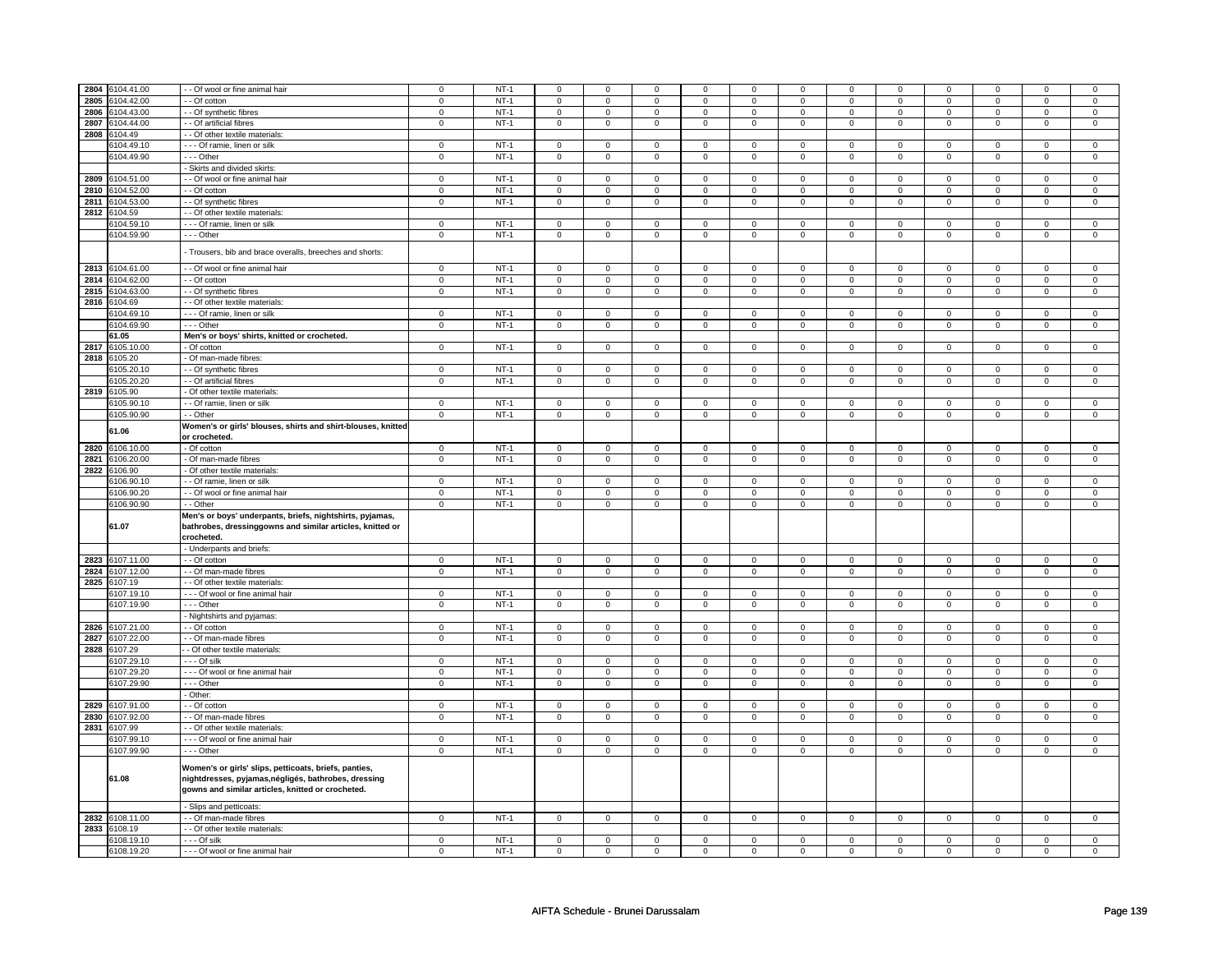| 6108.19.30<br>--- Of cotton<br>$\mathbf 0$<br>$NT-1$<br>$\mathsf 0$<br>$\mathbf 0$<br>$\mathbf 0$<br>$\mathbf 0$<br>$\mathsf 0$<br>$\mathbf 0$<br>$\mathbf 0$<br>$\mathbf 0$<br>$\mathbf 0$<br>$\mathbf 0$<br>$\mathbf 0$<br>0<br>6108.19.90<br>$- -$ Other<br>$NT-1$<br>$\mathbf 0$<br>$\mathsf 0$<br>$\mathbf 0$<br>$\mathbf 0$<br>$\mathsf 0$<br>$\mathsf 0$<br>$\mathsf 0$<br>$\mathsf 0$<br>$\mathbf 0$<br>$\mathbf 0$<br>$\mathbf 0$<br>0<br>0<br>- Briefs and panties:<br>2834<br>108.21.00<br>- Of cotton<br>$\mathbf 0$<br>$NT-1$<br>$\mathsf 0$<br>$\mathbf 0$<br>$\mathbf 0$<br>$\mathsf 0$<br>$\mathbf 0$<br>$\mathbf 0$<br>$\mathbf 0$<br>$\mathbf 0$<br>$\mathbf 0$<br>$\mathbf 0$<br>$\mathbf 0$<br>$\mathbf 0$<br>$NT-1$<br>$\mathsf 0$<br>$\mathsf 0$<br>2835<br>3108.22.00<br>$\mathsf 0$<br>$\mathsf 0$<br>$\mathsf 0$<br>$\mathsf 0$<br>$\mathsf 0$<br>$\mathbf 0$<br>$\mathsf 0$<br>$\mathsf 0$<br>$\mathbf 0$<br>$\mathbf 0$<br>- - Of man-made fibres<br>$\mathbf 0$<br>2836<br>3108.29<br>- - Of other textile materials:<br>3108.29.10<br>$- -$ Of silk<br>$\mathbf 0$<br>$NT-1$<br>$\mathsf 0$<br>$\mathbf{0}$<br>$\mathbf 0$<br>$\mathbf 0$<br>$\mathbf 0$<br>$\mathbf 0$<br>$\mathbf 0$<br>$\mathbf 0$<br>$\mathbf 0$<br>$\mathbf 0$<br>$\mathbf 0$<br>$\mathbf 0$<br>6108.29.20<br>- - - Of wool or fine animal hair<br>$NT-1$<br>$\mathbf 0$<br>$\mathbf 0$<br>$\mathbf 0$<br>$\mathbf 0$<br>$\mathbf 0$<br>$\mathbf 0$<br>$\mathbf 0$<br>$\mathbf 0$<br>$\mathbf 0$<br>$\mathbf 0$<br>$\mathbf 0$<br>$\mathbf 0$<br>$\mathbf 0$<br>6108.29.90<br>--- Other<br>$NT-1$<br>$\mathbf 0$<br>$\mathbf 0$<br>$\mathbf 0$<br>$\mathbf 0$<br>0<br>$\mathbf 0$<br>$\mathbf 0$<br>$\mathbf 0$<br>$\mathbf 0$<br>$\mathbf 0$<br>$\mathbf 0$<br>0<br>$\mathbf 0$<br>Nightdresses and pyjamas:<br>2837<br>6108.31.00<br>- - Of cotton<br>$\mathsf 0$<br>$NT-1$<br>$\mathsf 0$<br>$\mathsf 0$<br>$\mathsf 0$<br>$\mathsf 0$<br>$\mathsf 0$<br>$\mathbf 0$<br>$\mathsf 0$<br>$\mathbf 0$<br>$\mathsf 0$<br>$\mathbf 0$<br>$\mathsf 0$<br>$\mathbf 0$<br>2838<br>108.32.00<br>- Of man-made fibres<br>$\mathbf 0$<br>$NT-1$<br>$\mathsf{O}\xspace$<br>$\mathbf 0$<br>$\mathbf 0$<br>$\mathsf 0$<br>$\mathsf 0$<br>$\mathsf 0$<br>$\mathsf 0$<br>$\mathbf 0$<br>0<br>$\mathbf 0$<br>0<br>0<br>2839<br>6108.39<br>- Of other textile materials:<br>3108.39.10<br>- - - Of silk<br>$\mathbf 0$<br>$NT-1$<br>$\mathsf 0$<br>$\mathbf 0$<br>$\mathbf 0$<br>$\mathbf 0$<br>$\mathbf 0$<br>$\mathbf 0$<br>$\mathbf 0$<br>$\mathbf 0$<br>$\mathbf 0$<br>$\mathbf 0$<br>$\mathbf{0}$<br>$\Omega$<br>3108.39.20<br>- - - Of wool or fine animal hair<br>$NT-1$<br>$\mathsf 0$<br>$\mathbf 0$<br>$\mathsf 0$<br>$\mathbf 0$<br>$\mathsf 0$<br>$\mathsf 0$<br>$\mathsf 0$<br>$\mathsf 0$<br>$\mathsf 0$<br>$\mathsf 0$<br>$\mathsf 0$<br>$\mathbf 0$<br>$\mathbf 0$<br>$\mathbf 0$<br>$\mathsf 0$<br>$\mathsf 0$<br>$\mathsf 0$<br>$\mathbf 0$<br>3108.39.90<br>--- Other<br>$\mathbf 0$<br>$NT-1$<br>$\mathsf 0$<br>$\mathbf 0$<br>$\mathbf 0$<br>$\mathbf 0$<br>$\mathsf 0$<br>$\mathbf 0$<br>$\mathsf 0$<br>- Other:<br>2840<br>3108.91.00<br>- - Of cotton<br>$NT-1$<br>$\overline{0}$<br>$\mathsf 0$<br>$\mathsf 0$<br>$\mathbf 0$<br>$\mathsf 0$<br>$\mathsf 0$<br>$\mathsf 0$<br>$\mathsf 0$<br>$\mathsf 0$<br>$\mathsf{O}\xspace$<br>$\mathbf 0$<br>$\mathbf 0$<br>$\mathbf 0$<br>2841<br>3108.92.00<br>$\mathbf 0$<br>$NT-1$<br>- - Of man-made fibres<br>$\mathbf 0$<br>$\mathbf 0$<br>$\mathbf 0$<br>$\mathbf{0}$<br>$\mathbf 0$<br>$\mathbf 0$<br>$\mathbf 0$<br>$\mathbf 0$<br>$\mathbf 0$<br>$\overline{0}$<br>$\mathbf 0$<br>$\mathbf{0}$<br>2842<br>108.99<br>- Of other textile materials<br>$NT-1$<br>3108.99.10<br>$\mathbf 0$<br>$\mathsf 0$<br>$\mathbf 0$<br>$\mathsf 0$<br>$\mathsf 0$<br>$\mathbf 0$<br>$\mathsf 0$<br>$\mathsf 0$<br>$\mathsf 0$<br>$\mathbf 0$<br>$\mathbf 0$<br>$\mathbf 0$<br>$\mathbf 0$<br>- - - Of wool or fine animal hair<br>6108.99.90<br>- - - Other<br>$\mathbf 0$<br>$NT-1$<br>$\mathsf{O}\xspace$<br>$\mathbf 0$<br>$\mathsf 0$<br>$\mathbf 0$<br>$\mathsf 0$<br>$\mathsf 0$<br>$\mathbf 0$<br>$\mathsf 0$<br>0<br>$\mathsf 0$<br>$\mathbf 0$<br>$\mathbf 0$<br>61.09<br>T-shirts, singlets and other vests, knitted or crocheted.<br>2843 6109.10<br>- Of cotton:<br>3109.10.10<br>$\mathbf 0$<br>$NT-1$<br>$\mathsf 0$<br>$\mathsf 0$<br>$\mathbf 0$<br>$\mathbf 0$<br>$\mathbf 0$<br>$\mathbf 0$<br>$\mathbf 0$<br>$\mathbf 0$<br>$\mathbf 0$<br>$\mathbf 0$<br>$\mathsf 0$<br>- - For men or boys<br>$\mathbf 0$<br>$\overline{0}$<br>$\overline{0}$<br>6109.10.20<br>$\mathbf 0$<br>$NT-1$<br>$\mathsf 0$<br>$\mathbf 0$<br>$\mathbf 0$<br>$\mathsf 0$<br>$\mathbf 0$<br>$\mathbf 0$<br>$\mathbf 0$<br>$\mathsf 0$<br>$\mathsf 0$<br>$\mathbf 0$<br>-- For women or girls<br>2844 6109.90<br>Of other textile materials:<br>3109.90.10<br>- For men or boys, of ramie, linen or silk<br>$NT-1$<br>$\overline{0}$<br>$\overline{0}$<br>$\overline{0}$<br>$\mathbf 0$<br>$\mathbf 0$<br>0<br>$\mathbf 0$<br>0<br>$\mathbf 0$<br>$\mathbf 0$<br>0<br>$\mathbf 0$<br>$^{\circ}$<br>6109.90.20<br>- - For men or boys, of other materials<br>$\mathbf 0$<br>$NT-1$<br>$\mathsf{O}\xspace$<br>$\mathbf 0$<br>$\mathbf 0$<br>$\mathbf 0$<br>$\mathsf 0$<br>$\mathsf 0$<br>$\mathsf{O}\xspace$<br>$\mathsf 0$<br>$\mathsf{O}\xspace$<br>$\mathsf 0$<br>$\mathbf 0$<br>$\mathbf 0$<br>6109.90.30<br>-- For women or girls, of ramie, linen or silk<br>$\mathbf 0$<br>$NT-1$<br>$\mathbf 0$<br>$\mathbf 0$<br>$\Omega$<br>$\mathsf 0$<br>$\mathbf 0$<br>$\mathbf 0$<br>$\mathbf 0$<br>$\mathbf 0$<br>$\mathbf 0$<br>$\mathbf 0$<br>$\mathbf 0$<br>$\mathbf 0$<br>$\overline{0}$<br>6109.90.40<br>$\mathbf 0$<br>$NT-1$<br>$\mathsf{O}\xspace$<br>$\mathbf 0$<br>$\mathbf 0$<br>$\mathsf 0$<br>$\mathbf 0$<br>$\mathsf 0$<br>$\mathbf 0$<br>$\mathsf 0$<br>$\mathsf 0$<br>$\mathsf 0$<br>$\mathsf 0$<br>- - For women or girls, of other materials<br>Jerseys, pullovers, cardigans, waistcoats and similar<br>61.10<br>articles, knitted or crocheted.<br>- Of wool or fine animal hair:<br>2845 6110.11.00<br>- - Of wool<br>$\mathsf 0$<br>$NT-1$<br>$\mathsf 0$<br>$\mathbf 0$<br>$\mathsf 0$<br>$\mathbf 0$<br>$\mathbf 0$<br>$\mathsf 0$<br>$\mathbf 0$<br>$\mathbf 0$<br>$\mathbf 0$<br>$\mathbf 0$<br>$\Omega$<br>0<br>2846<br>6110.12.00<br>- Of Kashmir (cashmere) goats<br>$\overline{0}$<br>$NT-1$<br>$\overline{0}$<br>$\overline{0}$<br>$\overline{0}$<br>$\overline{0}$<br>$\overline{0}$<br>$\overline{0}$<br>$\overline{0}$<br>$\overline{0}$<br>$\overline{0}$<br>$\overline{0}$<br>$\overline{0}$<br>$\overline{0}$<br>$\overline{0}$<br>$\overline{0}$<br>$\overline{0}$<br>$\overline{0}$<br>$\overline{0}$<br>$\overline{0}$<br>2847<br>6110.19.00<br>- - Other<br>$\mathsf 0$<br>$NT-1$<br>$\mathsf 0$<br>$\mathsf 0$<br>$\mathbf 0$<br>$\mathsf 0$<br>$\mathbf 0$<br>$\mathsf 0$<br>2848<br>6110.20.00<br>- Of cotton<br>$NT-1$<br>$\mathsf 0$<br>$\mathsf 0$<br>$\mathbf 0$<br>$\mathsf 0$<br>$\mathbf 0$<br>$\mathbf 0$<br>$\mathsf 0$<br>$\mathbf 0$<br>$\mathsf 0$<br>$\mathbf 0$<br>$\mathsf 0$<br>$\mathbf 0$<br>$\mathbf 0$<br>6110.30.00<br>$NT-1$<br>$\mathsf 0$<br>$\mathsf 0$<br>$\mathsf 0$<br>$\mathsf 0$<br>$\mathsf 0$<br>$\mathsf 0$<br>$\mathsf 0$<br>$\mathsf 0$<br>$\mathsf 0$<br>$\mathsf 0$<br>2849<br>- Of man-made fibres<br>$\mathbf 0$<br>$\mathsf 0$<br>$\mathbf{0}$<br>2850<br>6110.90<br>- Of other textile materials:<br>$NT-1$<br>6110.90.10<br>- - Of ramie, linen or silk<br>$\mathsf 0$<br>$\mathbf 0$<br>$\mathsf 0$<br>$\mathbf 0$<br>$\mathbf 0$<br>$\mathbf 0$<br>$\mathbf 0$<br>$\mathbf 0$<br>$\mathbf 0$<br>$\mathbf 0$<br>$\mathbf 0$<br>$\mathbf 0$<br>$\mathbf{0}$<br>6110.90.90<br>$NT-1$<br>$\overline{0}$<br>$\overline{0}$<br>$\overline{0}$<br>$\overline{0}$<br>$\overline{0}$<br>$\overline{0}$<br>$\overline{0}$<br>- - Other<br>$\mathsf 0$<br>$\mathsf 0$<br>$\mathbf 0$<br>$\Omega$<br>$\mathbf 0$<br>$\mathbf 0$<br>Babies' garments and clothing accessories, knitted or<br>61.11<br>crocheted.<br>2851 6111.10<br>- Of wool or fine animal hair:<br>- Stockings, socks and bootees without applied soles, not<br>6111.10.10<br>$\mathsf 0$<br>$NT-1$<br>$\mathsf 0$<br>$\mathsf 0$<br>$\mathsf 0$<br>$\mathsf 0$<br>$\mathsf 0$<br>$\mathbf 0$<br>$\mathsf 0$<br>$\mathbf 0$<br>$\mathsf 0$<br>$\mathbf 0$<br>$\mathsf 0$<br>$\mathsf 0$<br>elasticated or rubberised<br>- Stockings, socks and bootees without applied soles,<br>$\mathbf 0$<br>$\mathbf{0}$<br>6111.10.20<br>$NT-1$<br>$\Omega$<br>$\Omega$<br>$\mathbf 0$<br>$\mathbf 0$<br>$\mathbf 0$<br>$\Omega$<br>$\mathbf 0$<br>$\mathbf 0$<br>$\mathbf 0$<br>$\mathbf 0$<br>$\mathsf 0$<br>elasticated or rubberised<br>- Gloves, mittens and mitts; pantyhose (tights), underpants<br>6111.10.30<br>$\mathsf 0$<br>$\mathsf 0$<br>$\mathsf 0$<br>$\mathsf 0$<br>$\mathbf 0$<br>$\mathsf 0$<br>$\mathbf 0$<br><b>NT-1</b><br>$\mathbf 0$<br>$\mathbf 0$<br>$\mathbf 0$<br>$\mathbf 0$<br>$\mathbf 0$<br>$\mathbf 0$<br>and briefs, bathing<br>costumes or trunks<br>- - Other garments<br>$\overline{0}$<br>$NT-1$<br>$\overline{0}$<br>$\overline{0}$<br>$\overline{0}$<br>$\overline{0}$<br>$\overline{0}$<br>$\overline{0}$<br>$\overline{0}$<br>$\overline{0}$<br>$\overline{0}$<br>6111.10.40<br>$\mathbf 0$<br>$\mathbf 0$<br>$\mathbf 0$<br>6111.10.90<br>- - Other<br>$\mathsf 0$<br>$NT-1$<br>$\mathsf 0$<br>$\mathbf 0$<br>$\mathbf 0$<br>$\mathsf 0$<br>$\mathbf 0$<br>$\mathbf 0$<br>$\mathsf 0$<br>$\mathbf 0$<br>$\mathsf 0$<br>$\mathbf 0$<br>$\mathsf 0$<br>$\mathbf 0$<br>2852 6111.20<br>- Of cotton:<br>- Stockings, socks and bootees without applied soles, not<br>$\mathbf 0$<br>$\mathbf 0$<br>$\mathbf{0}$<br>$\mathbf 0$<br>$\mathbf 0$<br>$\mathbf 0$<br>$\mathbf{0}$<br>6111.20.10<br>$NT-1$<br>$\Omega$<br>$\mathbf 0$<br>$\Omega$<br>$\mathbf 0$<br>$\mathbf 0$<br>$\mathbf 0$<br>elasticated or rubberised<br>6111.20.20<br>- - Garments<br>$\mathsf 0$<br>$NT-1$<br>$\mathsf 0$<br>$\mathsf 0$<br>$\mathbf 0$<br>$\mathbf 0$<br>$\mathbf 0$<br>$\mathbf 0$<br>$\mathbf 0$<br>$\mathbf 0$<br>$\mathbf 0$<br>$\mathbf 0$<br>$\mathbf 0$<br>$\mathbf{0}$<br>6111.20.30<br>$NT-1$<br>$\mathsf 0$<br>$\mathbf 0$<br>$\mathbf 0$<br>$\mathsf 0$<br>$\mathbf 0$<br>$\mathsf 0$<br>- - Garments<br>$\mathbf 0$<br>0<br>0<br>$\mathbf 0$<br>0<br>$\mathbf 0$<br>0<br>6111.20.90<br>$\mathbf 0$<br>$NT-1$<br>$\mathsf 0$<br>$\mathbf 0$<br>$\mathsf 0$<br>$\mathbf 0$<br>$\mathsf 0$<br>$\mathsf 0$<br>$\mathsf 0$<br>$\mathsf 0$<br>$\mathsf 0$<br>$\mathsf 0$<br>$\mathsf{O}$<br>- Other<br>$\mathsf 0$<br>2853 6111.30<br>- Of synthetic fibres:<br>6111.30.10<br>- Stockings, socks and bootees without applied soles<br>$\mathbf{0}$<br>$NT-1$<br>$\mathbf 0$<br>$\mathbf 0$<br>$\mathbf 0$<br>$\mathbf 0$<br>$\mathbf 0$<br>$\mathbf 0$<br>$\mathbf 0$<br>$\mathbf 0$<br>$\mathbf 0$<br>$\mathbf 0$<br>$\mathbf 0$<br>$\mathbf 0$<br>6111.30.20<br>$\mathsf 0$<br>$NT-1$<br>$\mathbf 0$<br>$\mathbf 0$<br>$\mathbf 0$<br>- - Garments<br>$\mathbf 0$<br>$\mathbf 0$<br>$\mathbf 0$<br>$\mathbf 0$<br>$\mathbf 0$<br>$\mathbf 0$<br>$\mathbf 0$<br>$\mathbf 0$<br>$\mathbf 0$<br>$\overline{0}$<br>$\overline{0}$<br>$\overline{0}$<br>6111.30.90<br>$\mathbf 0$<br>$NT-1$<br>$\mathsf 0$<br>$\Omega$<br>$\mathsf 0$<br>$\mathsf 0$<br>$\mathsf 0$<br>$\mathsf 0$<br>$\mathsf 0$<br>$\mathsf 0$<br>$\mathbf 0$<br>- - Other<br>2854 6111.90<br>Of other textile materials:<br>- Stockings, socks and bootees without applied soles, not<br>$\mathsf 0$<br>$\mathsf 0$<br>$\mathsf 0$<br>$\mathbf 0$<br>$\mathbf 0$<br>$\mathsf 0$<br>6111.90.10<br>$NT-1$<br>$\mathbf 0$<br>$\mathbf 0$<br>$\mathbf 0$<br>$\mathbf 0$<br>$\mathbf 0$<br>$\mathbf 0$<br>$\mathsf 0$<br>elasticated or rubberised |  |  |  |  |  |  |  |  |  |
|------------------------------------------------------------------------------------------------------------------------------------------------------------------------------------------------------------------------------------------------------------------------------------------------------------------------------------------------------------------------------------------------------------------------------------------------------------------------------------------------------------------------------------------------------------------------------------------------------------------------------------------------------------------------------------------------------------------------------------------------------------------------------------------------------------------------------------------------------------------------------------------------------------------------------------------------------------------------------------------------------------------------------------------------------------------------------------------------------------------------------------------------------------------------------------------------------------------------------------------------------------------------------------------------------------------------------------------------------------------------------------------------------------------------------------------------------------------------------------------------------------------------------------------------------------------------------------------------------------------------------------------------------------------------------------------------------------------------------------------------------------------------------------------------------------------------------------------------------------------------------------------------------------------------------------------------------------------------------------------------------------------------------------------------------------------------------------------------------------------------------------------------------------------------------------------------------------------------------------------------------------------------------------------------------------------------------------------------------------------------------------------------------------------------------------------------------------------------------------------------------------------------------------------------------------------------------------------------------------------------------------------------------------------------------------------------------------------------------------------------------------------------------------------------------------------------------------------------------------------------------------------------------------------------------------------------------------------------------------------------------------------------------------------------------------------------------------------------------------------------------------------------------------------------------------------------------------------------------------------------------------------------------------------------------------------------------------------------------------------------------------------------------------------------------------------------------------------------------------------------------------------------------------------------------------------------------------------------------------------------------------------------------------------------------------------------------------------------------------------------------------------------------------------------------------------------------------------------------------------------------------------------------------------------------------------------------------------------------------------------------------------------------------------------------------------------------------------------------------------------------------------------------------------------------------------------------------------------------------------------------------------------------------------------------------------------------------------------------------------------------------------------------------------------------------------------------------------------------------------------------------------------------------------------------------------------------------------------------------------------------------------------------------------------------------------------------------------------------------------------------------------------------------------------------------------------------------------------------------------------------------------------------------------------------------------------------------------------------------------------------------------------------------------------------------------------------------------------------------------------------------------------------------------------------------------------------------------------------------------------------------------------------------------------------------------------------------------------------------------------------------------------------------------------------------------------------------------------------------------------------------------------------------------------------------------------------------------------------------------------------------------------------------------------------------------------------------------------------------------------------------------------------------------------------------------------------------------------------------------------------------------------------------------------------------------------------------------------------------------------------------------------------------------------------------------------------------------------------------------------------------------------------------------------------------------------------------------------------------------------------------------------------------------------------------------------------------------------------------------------------------------------------------------------------------------------------------------------------------------------------------------------------------------------------------------------------------------------------------------------------------------------------------------------------------------------------------------------------------------------------------------------------------------------------------------------------------------------------------------------------------------------------------------------------------------------------------------------------------------------------------------------------------------------------------------------------------------------------------------------------------------------------------------------------------------------------------------------------------------------------------------------------------------------------------------------------------------------------------------------------------------------------------------------------------------------------------------------------------------------------------------------------------------------------------------------------------------------------------------------------------------------------------------------------------------------------------------------------------------------------------------------------------------------------------------------------------------------------------------------------------------------------------------------------------------------------------------------------------------------------------------------------------------------------------------------------------------------------------------------------------------------------------------------------------------------------------------------------------------------------------------------------------------------------------------------------------------------------------------------------------------------------------------------------------------------------------------------------------------------------------------------------------------------------------------------------------------------------------------------------------------------------------------------------------------------------------------------------------------------------------------------------------------------------------------------------------------------------------------------------------------------------------------------------------------------------------------------------------------------------------------------------------------------------------------------------------------------------------------------------------------------------------------------------------------------------------------------------------------------------------------------------------------------------------------------------------------------------------------------------------------------------------------------------------------------------------------------------------------------------------------------------------------------------------------------------------------------------------------------------------------------------------------------------------------------------------------------------------------------------------------------------------------------------------------------------------------------------------------------------------------------------------------------------------------------------------------------------------------------------------------------------------------------------------------------------------------------------------------------------------------------------------------------------------------------------------------------------------------------------------------------------------------------------------------------------------------------------------------------------------------------------------------------------------------------------------------------------------------------------------------------------------------------------------------------------------------------------------------------------------------------------------------------------------------------------------------------------------------------------------------------------------------------------------------------------------------------------------------------------------------------------------------------------------------------------------------------------------------------------------------------------------------------------------------------------------------------------------------------------------------------------------------------------------------------------------------------------------------------------------------------------------------------------------------------------------------------------------------------------------------------------------------------------------------------------------------------------------------------------------------------------------------------------------------------------------------------------------------------------------------------------------------------------------------------------------------------------------------------------------------------------------------------------------------------------------------------------------------------------------------------------------------------|--|--|--|--|--|--|--|--|--|
|                                                                                                                                                                                                                                                                                                                                                                                                                                                                                                                                                                                                                                                                                                                                                                                                                                                                                                                                                                                                                                                                                                                                                                                                                                                                                                                                                                                                                                                                                                                                                                                                                                                                                                                                                                                                                                                                                                                                                                                                                                                                                                                                                                                                                                                                                                                                                                                                                                                                                                                                                                                                                                                                                                                                                                                                                                                                                                                                                                                                                                                                                                                                                                                                                                                                                                                                                                                                                                                                                                                                                                                                                                                                                                                                                                                                                                                                                                                                                                                                                                                                                                                                                                                                                                                                                                                                                                                                                                                                                                                                                                                                                                                                                                                                                                                                                                                                                                                                                                                                                                                                                                                                                                                                                                                                                                                                                                                                                                                                                                                                                                                                                                                                                                                                                                                                                                                                                                                                                                                                                                                                                                                                                                                                                                                                                                                                                                                                                                                                                                                                                                                                                                                                                                                                                                                                                                                                                                                                                                                                                                                                                                                                                                                                                                                                                                                                                                                                                                                                                                                                                                                                                                                                                                                                                                                                                                                                                                                                                                                                                                                                                                                                                                                                                                                                                                                                                                                                                                                                                                                                                                                                                                                                                                                                                                                                                                                                                                                                                                                                                                                                                                                                                                                                                                                                                                                                                                                                                                                                                                                                                                                                                                                                                                                                                                                                                                                                                                                                                                                                                                                                                                                                                                                                                                                                                                                                                                                                                                                                                                                                                                                                                                                                                                                                                                                                                                                                                                                                                                                                                                                                                                                                                                                                                                                                                                                                                                                                                                                                                                                                                                                                                                                                                                                                                                                                                                                                                                                        |  |  |  |  |  |  |  |  |  |
|                                                                                                                                                                                                                                                                                                                                                                                                                                                                                                                                                                                                                                                                                                                                                                                                                                                                                                                                                                                                                                                                                                                                                                                                                                                                                                                                                                                                                                                                                                                                                                                                                                                                                                                                                                                                                                                                                                                                                                                                                                                                                                                                                                                                                                                                                                                                                                                                                                                                                                                                                                                                                                                                                                                                                                                                                                                                                                                                                                                                                                                                                                                                                                                                                                                                                                                                                                                                                                                                                                                                                                                                                                                                                                                                                                                                                                                                                                                                                                                                                                                                                                                                                                                                                                                                                                                                                                                                                                                                                                                                                                                                                                                                                                                                                                                                                                                                                                                                                                                                                                                                                                                                                                                                                                                                                                                                                                                                                                                                                                                                                                                                                                                                                                                                                                                                                                                                                                                                                                                                                                                                                                                                                                                                                                                                                                                                                                                                                                                                                                                                                                                                                                                                                                                                                                                                                                                                                                                                                                                                                                                                                                                                                                                                                                                                                                                                                                                                                                                                                                                                                                                                                                                                                                                                                                                                                                                                                                                                                                                                                                                                                                                                                                                                                                                                                                                                                                                                                                                                                                                                                                                                                                                                                                                                                                                                                                                                                                                                                                                                                                                                                                                                                                                                                                                                                                                                                                                                                                                                                                                                                                                                                                                                                                                                                                                                                                                                                                                                                                                                                                                                                                                                                                                                                                                                                                                                                                                                                                                                                                                                                                                                                                                                                                                                                                                                                                                                                                                                                                                                                                                                                                                                                                                                                                                                                                                                                                                                                                                                                                                                                                                                                                                                                                                                                                                                                                                                                                                        |  |  |  |  |  |  |  |  |  |
|                                                                                                                                                                                                                                                                                                                                                                                                                                                                                                                                                                                                                                                                                                                                                                                                                                                                                                                                                                                                                                                                                                                                                                                                                                                                                                                                                                                                                                                                                                                                                                                                                                                                                                                                                                                                                                                                                                                                                                                                                                                                                                                                                                                                                                                                                                                                                                                                                                                                                                                                                                                                                                                                                                                                                                                                                                                                                                                                                                                                                                                                                                                                                                                                                                                                                                                                                                                                                                                                                                                                                                                                                                                                                                                                                                                                                                                                                                                                                                                                                                                                                                                                                                                                                                                                                                                                                                                                                                                                                                                                                                                                                                                                                                                                                                                                                                                                                                                                                                                                                                                                                                                                                                                                                                                                                                                                                                                                                                                                                                                                                                                                                                                                                                                                                                                                                                                                                                                                                                                                                                                                                                                                                                                                                                                                                                                                                                                                                                                                                                                                                                                                                                                                                                                                                                                                                                                                                                                                                                                                                                                                                                                                                                                                                                                                                                                                                                                                                                                                                                                                                                                                                                                                                                                                                                                                                                                                                                                                                                                                                                                                                                                                                                                                                                                                                                                                                                                                                                                                                                                                                                                                                                                                                                                                                                                                                                                                                                                                                                                                                                                                                                                                                                                                                                                                                                                                                                                                                                                                                                                                                                                                                                                                                                                                                                                                                                                                                                                                                                                                                                                                                                                                                                                                                                                                                                                                                                                                                                                                                                                                                                                                                                                                                                                                                                                                                                                                                                                                                                                                                                                                                                                                                                                                                                                                                                                                                                                                                                                                                                                                                                                                                                                                                                                                                                                                                                                                                                                        |  |  |  |  |  |  |  |  |  |
|                                                                                                                                                                                                                                                                                                                                                                                                                                                                                                                                                                                                                                                                                                                                                                                                                                                                                                                                                                                                                                                                                                                                                                                                                                                                                                                                                                                                                                                                                                                                                                                                                                                                                                                                                                                                                                                                                                                                                                                                                                                                                                                                                                                                                                                                                                                                                                                                                                                                                                                                                                                                                                                                                                                                                                                                                                                                                                                                                                                                                                                                                                                                                                                                                                                                                                                                                                                                                                                                                                                                                                                                                                                                                                                                                                                                                                                                                                                                                                                                                                                                                                                                                                                                                                                                                                                                                                                                                                                                                                                                                                                                                                                                                                                                                                                                                                                                                                                                                                                                                                                                                                                                                                                                                                                                                                                                                                                                                                                                                                                                                                                                                                                                                                                                                                                                                                                                                                                                                                                                                                                                                                                                                                                                                                                                                                                                                                                                                                                                                                                                                                                                                                                                                                                                                                                                                                                                                                                                                                                                                                                                                                                                                                                                                                                                                                                                                                                                                                                                                                                                                                                                                                                                                                                                                                                                                                                                                                                                                                                                                                                                                                                                                                                                                                                                                                                                                                                                                                                                                                                                                                                                                                                                                                                                                                                                                                                                                                                                                                                                                                                                                                                                                                                                                                                                                                                                                                                                                                                                                                                                                                                                                                                                                                                                                                                                                                                                                                                                                                                                                                                                                                                                                                                                                                                                                                                                                                                                                                                                                                                                                                                                                                                                                                                                                                                                                                                                                                                                                                                                                                                                                                                                                                                                                                                                                                                                                                                                                                                                                                                                                                                                                                                                                                                                                                                                                                                                                                                        |  |  |  |  |  |  |  |  |  |
|                                                                                                                                                                                                                                                                                                                                                                                                                                                                                                                                                                                                                                                                                                                                                                                                                                                                                                                                                                                                                                                                                                                                                                                                                                                                                                                                                                                                                                                                                                                                                                                                                                                                                                                                                                                                                                                                                                                                                                                                                                                                                                                                                                                                                                                                                                                                                                                                                                                                                                                                                                                                                                                                                                                                                                                                                                                                                                                                                                                                                                                                                                                                                                                                                                                                                                                                                                                                                                                                                                                                                                                                                                                                                                                                                                                                                                                                                                                                                                                                                                                                                                                                                                                                                                                                                                                                                                                                                                                                                                                                                                                                                                                                                                                                                                                                                                                                                                                                                                                                                                                                                                                                                                                                                                                                                                                                                                                                                                                                                                                                                                                                                                                                                                                                                                                                                                                                                                                                                                                                                                                                                                                                                                                                                                                                                                                                                                                                                                                                                                                                                                                                                                                                                                                                                                                                                                                                                                                                                                                                                                                                                                                                                                                                                                                                                                                                                                                                                                                                                                                                                                                                                                                                                                                                                                                                                                                                                                                                                                                                                                                                                                                                                                                                                                                                                                                                                                                                                                                                                                                                                                                                                                                                                                                                                                                                                                                                                                                                                                                                                                                                                                                                                                                                                                                                                                                                                                                                                                                                                                                                                                                                                                                                                                                                                                                                                                                                                                                                                                                                                                                                                                                                                                                                                                                                                                                                                                                                                                                                                                                                                                                                                                                                                                                                                                                                                                                                                                                                                                                                                                                                                                                                                                                                                                                                                                                                                                                                                                                                                                                                                                                                                                                                                                                                                                                                                                                                                                                        |  |  |  |  |  |  |  |  |  |
|                                                                                                                                                                                                                                                                                                                                                                                                                                                                                                                                                                                                                                                                                                                                                                                                                                                                                                                                                                                                                                                                                                                                                                                                                                                                                                                                                                                                                                                                                                                                                                                                                                                                                                                                                                                                                                                                                                                                                                                                                                                                                                                                                                                                                                                                                                                                                                                                                                                                                                                                                                                                                                                                                                                                                                                                                                                                                                                                                                                                                                                                                                                                                                                                                                                                                                                                                                                                                                                                                                                                                                                                                                                                                                                                                                                                                                                                                                                                                                                                                                                                                                                                                                                                                                                                                                                                                                                                                                                                                                                                                                                                                                                                                                                                                                                                                                                                                                                                                                                                                                                                                                                                                                                                                                                                                                                                                                                                                                                                                                                                                                                                                                                                                                                                                                                                                                                                                                                                                                                                                                                                                                                                                                                                                                                                                                                                                                                                                                                                                                                                                                                                                                                                                                                                                                                                                                                                                                                                                                                                                                                                                                                                                                                                                                                                                                                                                                                                                                                                                                                                                                                                                                                                                                                                                                                                                                                                                                                                                                                                                                                                                                                                                                                                                                                                                                                                                                                                                                                                                                                                                                                                                                                                                                                                                                                                                                                                                                                                                                                                                                                                                                                                                                                                                                                                                                                                                                                                                                                                                                                                                                                                                                                                                                                                                                                                                                                                                                                                                                                                                                                                                                                                                                                                                                                                                                                                                                                                                                                                                                                                                                                                                                                                                                                                                                                                                                                                                                                                                                                                                                                                                                                                                                                                                                                                                                                                                                                                                                                                                                                                                                                                                                                                                                                                                                                                                                                                                                                        |  |  |  |  |  |  |  |  |  |
|                                                                                                                                                                                                                                                                                                                                                                                                                                                                                                                                                                                                                                                                                                                                                                                                                                                                                                                                                                                                                                                                                                                                                                                                                                                                                                                                                                                                                                                                                                                                                                                                                                                                                                                                                                                                                                                                                                                                                                                                                                                                                                                                                                                                                                                                                                                                                                                                                                                                                                                                                                                                                                                                                                                                                                                                                                                                                                                                                                                                                                                                                                                                                                                                                                                                                                                                                                                                                                                                                                                                                                                                                                                                                                                                                                                                                                                                                                                                                                                                                                                                                                                                                                                                                                                                                                                                                                                                                                                                                                                                                                                                                                                                                                                                                                                                                                                                                                                                                                                                                                                                                                                                                                                                                                                                                                                                                                                                                                                                                                                                                                                                                                                                                                                                                                                                                                                                                                                                                                                                                                                                                                                                                                                                                                                                                                                                                                                                                                                                                                                                                                                                                                                                                                                                                                                                                                                                                                                                                                                                                                                                                                                                                                                                                                                                                                                                                                                                                                                                                                                                                                                                                                                                                                                                                                                                                                                                                                                                                                                                                                                                                                                                                                                                                                                                                                                                                                                                                                                                                                                                                                                                                                                                                                                                                                                                                                                                                                                                                                                                                                                                                                                                                                                                                                                                                                                                                                                                                                                                                                                                                                                                                                                                                                                                                                                                                                                                                                                                                                                                                                                                                                                                                                                                                                                                                                                                                                                                                                                                                                                                                                                                                                                                                                                                                                                                                                                                                                                                                                                                                                                                                                                                                                                                                                                                                                                                                                                                                                                                                                                                                                                                                                                                                                                                                                                                                                                                                                                        |  |  |  |  |  |  |  |  |  |
|                                                                                                                                                                                                                                                                                                                                                                                                                                                                                                                                                                                                                                                                                                                                                                                                                                                                                                                                                                                                                                                                                                                                                                                                                                                                                                                                                                                                                                                                                                                                                                                                                                                                                                                                                                                                                                                                                                                                                                                                                                                                                                                                                                                                                                                                                                                                                                                                                                                                                                                                                                                                                                                                                                                                                                                                                                                                                                                                                                                                                                                                                                                                                                                                                                                                                                                                                                                                                                                                                                                                                                                                                                                                                                                                                                                                                                                                                                                                                                                                                                                                                                                                                                                                                                                                                                                                                                                                                                                                                                                                                                                                                                                                                                                                                                                                                                                                                                                                                                                                                                                                                                                                                                                                                                                                                                                                                                                                                                                                                                                                                                                                                                                                                                                                                                                                                                                                                                                                                                                                                                                                                                                                                                                                                                                                                                                                                                                                                                                                                                                                                                                                                                                                                                                                                                                                                                                                                                                                                                                                                                                                                                                                                                                                                                                                                                                                                                                                                                                                                                                                                                                                                                                                                                                                                                                                                                                                                                                                                                                                                                                                                                                                                                                                                                                                                                                                                                                                                                                                                                                                                                                                                                                                                                                                                                                                                                                                                                                                                                                                                                                                                                                                                                                                                                                                                                                                                                                                                                                                                                                                                                                                                                                                                                                                                                                                                                                                                                                                                                                                                                                                                                                                                                                                                                                                                                                                                                                                                                                                                                                                                                                                                                                                                                                                                                                                                                                                                                                                                                                                                                                                                                                                                                                                                                                                                                                                                                                                                                                                                                                                                                                                                                                                                                                                                                                                                                                                                                                        |  |  |  |  |  |  |  |  |  |
|                                                                                                                                                                                                                                                                                                                                                                                                                                                                                                                                                                                                                                                                                                                                                                                                                                                                                                                                                                                                                                                                                                                                                                                                                                                                                                                                                                                                                                                                                                                                                                                                                                                                                                                                                                                                                                                                                                                                                                                                                                                                                                                                                                                                                                                                                                                                                                                                                                                                                                                                                                                                                                                                                                                                                                                                                                                                                                                                                                                                                                                                                                                                                                                                                                                                                                                                                                                                                                                                                                                                                                                                                                                                                                                                                                                                                                                                                                                                                                                                                                                                                                                                                                                                                                                                                                                                                                                                                                                                                                                                                                                                                                                                                                                                                                                                                                                                                                                                                                                                                                                                                                                                                                                                                                                                                                                                                                                                                                                                                                                                                                                                                                                                                                                                                                                                                                                                                                                                                                                                                                                                                                                                                                                                                                                                                                                                                                                                                                                                                                                                                                                                                                                                                                                                                                                                                                                                                                                                                                                                                                                                                                                                                                                                                                                                                                                                                                                                                                                                                                                                                                                                                                                                                                                                                                                                                                                                                                                                                                                                                                                                                                                                                                                                                                                                                                                                                                                                                                                                                                                                                                                                                                                                                                                                                                                                                                                                                                                                                                                                                                                                                                                                                                                                                                                                                                                                                                                                                                                                                                                                                                                                                                                                                                                                                                                                                                                                                                                                                                                                                                                                                                                                                                                                                                                                                                                                                                                                                                                                                                                                                                                                                                                                                                                                                                                                                                                                                                                                                                                                                                                                                                                                                                                                                                                                                                                                                                                                                                                                                                                                                                                                                                                                                                                                                                                                                                                                                                                        |  |  |  |  |  |  |  |  |  |
|                                                                                                                                                                                                                                                                                                                                                                                                                                                                                                                                                                                                                                                                                                                                                                                                                                                                                                                                                                                                                                                                                                                                                                                                                                                                                                                                                                                                                                                                                                                                                                                                                                                                                                                                                                                                                                                                                                                                                                                                                                                                                                                                                                                                                                                                                                                                                                                                                                                                                                                                                                                                                                                                                                                                                                                                                                                                                                                                                                                                                                                                                                                                                                                                                                                                                                                                                                                                                                                                                                                                                                                                                                                                                                                                                                                                                                                                                                                                                                                                                                                                                                                                                                                                                                                                                                                                                                                                                                                                                                                                                                                                                                                                                                                                                                                                                                                                                                                                                                                                                                                                                                                                                                                                                                                                                                                                                                                                                                                                                                                                                                                                                                                                                                                                                                                                                                                                                                                                                                                                                                                                                                                                                                                                                                                                                                                                                                                                                                                                                                                                                                                                                                                                                                                                                                                                                                                                                                                                                                                                                                                                                                                                                                                                                                                                                                                                                                                                                                                                                                                                                                                                                                                                                                                                                                                                                                                                                                                                                                                                                                                                                                                                                                                                                                                                                                                                                                                                                                                                                                                                                                                                                                                                                                                                                                                                                                                                                                                                                                                                                                                                                                                                                                                                                                                                                                                                                                                                                                                                                                                                                                                                                                                                                                                                                                                                                                                                                                                                                                                                                                                                                                                                                                                                                                                                                                                                                                                                                                                                                                                                                                                                                                                                                                                                                                                                                                                                                                                                                                                                                                                                                                                                                                                                                                                                                                                                                                                                                                                                                                                                                                                                                                                                                                                                                                                                                                                                                                                        |  |  |  |  |  |  |  |  |  |
|                                                                                                                                                                                                                                                                                                                                                                                                                                                                                                                                                                                                                                                                                                                                                                                                                                                                                                                                                                                                                                                                                                                                                                                                                                                                                                                                                                                                                                                                                                                                                                                                                                                                                                                                                                                                                                                                                                                                                                                                                                                                                                                                                                                                                                                                                                                                                                                                                                                                                                                                                                                                                                                                                                                                                                                                                                                                                                                                                                                                                                                                                                                                                                                                                                                                                                                                                                                                                                                                                                                                                                                                                                                                                                                                                                                                                                                                                                                                                                                                                                                                                                                                                                                                                                                                                                                                                                                                                                                                                                                                                                                                                                                                                                                                                                                                                                                                                                                                                                                                                                                                                                                                                                                                                                                                                                                                                                                                                                                                                                                                                                                                                                                                                                                                                                                                                                                                                                                                                                                                                                                                                                                                                                                                                                                                                                                                                                                                                                                                                                                                                                                                                                                                                                                                                                                                                                                                                                                                                                                                                                                                                                                                                                                                                                                                                                                                                                                                                                                                                                                                                                                                                                                                                                                                                                                                                                                                                                                                                                                                                                                                                                                                                                                                                                                                                                                                                                                                                                                                                                                                                                                                                                                                                                                                                                                                                                                                                                                                                                                                                                                                                                                                                                                                                                                                                                                                                                                                                                                                                                                                                                                                                                                                                                                                                                                                                                                                                                                                                                                                                                                                                                                                                                                                                                                                                                                                                                                                                                                                                                                                                                                                                                                                                                                                                                                                                                                                                                                                                                                                                                                                                                                                                                                                                                                                                                                                                                                                                                                                                                                                                                                                                                                                                                                                                                                                                                                                                                                        |  |  |  |  |  |  |  |  |  |
|                                                                                                                                                                                                                                                                                                                                                                                                                                                                                                                                                                                                                                                                                                                                                                                                                                                                                                                                                                                                                                                                                                                                                                                                                                                                                                                                                                                                                                                                                                                                                                                                                                                                                                                                                                                                                                                                                                                                                                                                                                                                                                                                                                                                                                                                                                                                                                                                                                                                                                                                                                                                                                                                                                                                                                                                                                                                                                                                                                                                                                                                                                                                                                                                                                                                                                                                                                                                                                                                                                                                                                                                                                                                                                                                                                                                                                                                                                                                                                                                                                                                                                                                                                                                                                                                                                                                                                                                                                                                                                                                                                                                                                                                                                                                                                                                                                                                                                                                                                                                                                                                                                                                                                                                                                                                                                                                                                                                                                                                                                                                                                                                                                                                                                                                                                                                                                                                                                                                                                                                                                                                                                                                                                                                                                                                                                                                                                                                                                                                                                                                                                                                                                                                                                                                                                                                                                                                                                                                                                                                                                                                                                                                                                                                                                                                                                                                                                                                                                                                                                                                                                                                                                                                                                                                                                                                                                                                                                                                                                                                                                                                                                                                                                                                                                                                                                                                                                                                                                                                                                                                                                                                                                                                                                                                                                                                                                                                                                                                                                                                                                                                                                                                                                                                                                                                                                                                                                                                                                                                                                                                                                                                                                                                                                                                                                                                                                                                                                                                                                                                                                                                                                                                                                                                                                                                                                                                                                                                                                                                                                                                                                                                                                                                                                                                                                                                                                                                                                                                                                                                                                                                                                                                                                                                                                                                                                                                                                                                                                                                                                                                                                                                                                                                                                                                                                                                                                                                                                                        |  |  |  |  |  |  |  |  |  |
|                                                                                                                                                                                                                                                                                                                                                                                                                                                                                                                                                                                                                                                                                                                                                                                                                                                                                                                                                                                                                                                                                                                                                                                                                                                                                                                                                                                                                                                                                                                                                                                                                                                                                                                                                                                                                                                                                                                                                                                                                                                                                                                                                                                                                                                                                                                                                                                                                                                                                                                                                                                                                                                                                                                                                                                                                                                                                                                                                                                                                                                                                                                                                                                                                                                                                                                                                                                                                                                                                                                                                                                                                                                                                                                                                                                                                                                                                                                                                                                                                                                                                                                                                                                                                                                                                                                                                                                                                                                                                                                                                                                                                                                                                                                                                                                                                                                                                                                                                                                                                                                                                                                                                                                                                                                                                                                                                                                                                                                                                                                                                                                                                                                                                                                                                                                                                                                                                                                                                                                                                                                                                                                                                                                                                                                                                                                                                                                                                                                                                                                                                                                                                                                                                                                                                                                                                                                                                                                                                                                                                                                                                                                                                                                                                                                                                                                                                                                                                                                                                                                                                                                                                                                                                                                                                                                                                                                                                                                                                                                                                                                                                                                                                                                                                                                                                                                                                                                                                                                                                                                                                                                                                                                                                                                                                                                                                                                                                                                                                                                                                                                                                                                                                                                                                                                                                                                                                                                                                                                                                                                                                                                                                                                                                                                                                                                                                                                                                                                                                                                                                                                                                                                                                                                                                                                                                                                                                                                                                                                                                                                                                                                                                                                                                                                                                                                                                                                                                                                                                                                                                                                                                                                                                                                                                                                                                                                                                                                                                                                                                                                                                                                                                                                                                                                                                                                                                                                                                                                        |  |  |  |  |  |  |  |  |  |
|                                                                                                                                                                                                                                                                                                                                                                                                                                                                                                                                                                                                                                                                                                                                                                                                                                                                                                                                                                                                                                                                                                                                                                                                                                                                                                                                                                                                                                                                                                                                                                                                                                                                                                                                                                                                                                                                                                                                                                                                                                                                                                                                                                                                                                                                                                                                                                                                                                                                                                                                                                                                                                                                                                                                                                                                                                                                                                                                                                                                                                                                                                                                                                                                                                                                                                                                                                                                                                                                                                                                                                                                                                                                                                                                                                                                                                                                                                                                                                                                                                                                                                                                                                                                                                                                                                                                                                                                                                                                                                                                                                                                                                                                                                                                                                                                                                                                                                                                                                                                                                                                                                                                                                                                                                                                                                                                                                                                                                                                                                                                                                                                                                                                                                                                                                                                                                                                                                                                                                                                                                                                                                                                                                                                                                                                                                                                                                                                                                                                                                                                                                                                                                                                                                                                                                                                                                                                                                                                                                                                                                                                                                                                                                                                                                                                                                                                                                                                                                                                                                                                                                                                                                                                                                                                                                                                                                                                                                                                                                                                                                                                                                                                                                                                                                                                                                                                                                                                                                                                                                                                                                                                                                                                                                                                                                                                                                                                                                                                                                                                                                                                                                                                                                                                                                                                                                                                                                                                                                                                                                                                                                                                                                                                                                                                                                                                                                                                                                                                                                                                                                                                                                                                                                                                                                                                                                                                                                                                                                                                                                                                                                                                                                                                                                                                                                                                                                                                                                                                                                                                                                                                                                                                                                                                                                                                                                                                                                                                                                                                                                                                                                                                                                                                                                                                                                                                                                                                                                                        |  |  |  |  |  |  |  |  |  |
|                                                                                                                                                                                                                                                                                                                                                                                                                                                                                                                                                                                                                                                                                                                                                                                                                                                                                                                                                                                                                                                                                                                                                                                                                                                                                                                                                                                                                                                                                                                                                                                                                                                                                                                                                                                                                                                                                                                                                                                                                                                                                                                                                                                                                                                                                                                                                                                                                                                                                                                                                                                                                                                                                                                                                                                                                                                                                                                                                                                                                                                                                                                                                                                                                                                                                                                                                                                                                                                                                                                                                                                                                                                                                                                                                                                                                                                                                                                                                                                                                                                                                                                                                                                                                                                                                                                                                                                                                                                                                                                                                                                                                                                                                                                                                                                                                                                                                                                                                                                                                                                                                                                                                                                                                                                                                                                                                                                                                                                                                                                                                                                                                                                                                                                                                                                                                                                                                                                                                                                                                                                                                                                                                                                                                                                                                                                                                                                                                                                                                                                                                                                                                                                                                                                                                                                                                                                                                                                                                                                                                                                                                                                                                                                                                                                                                                                                                                                                                                                                                                                                                                                                                                                                                                                                                                                                                                                                                                                                                                                                                                                                                                                                                                                                                                                                                                                                                                                                                                                                                                                                                                                                                                                                                                                                                                                                                                                                                                                                                                                                                                                                                                                                                                                                                                                                                                                                                                                                                                                                                                                                                                                                                                                                                                                                                                                                                                                                                                                                                                                                                                                                                                                                                                                                                                                                                                                                                                                                                                                                                                                                                                                                                                                                                                                                                                                                                                                                                                                                                                                                                                                                                                                                                                                                                                                                                                                                                                                                                                                                                                                                                                                                                                                                                                                                                                                                                                                                                                                        |  |  |  |  |  |  |  |  |  |
|                                                                                                                                                                                                                                                                                                                                                                                                                                                                                                                                                                                                                                                                                                                                                                                                                                                                                                                                                                                                                                                                                                                                                                                                                                                                                                                                                                                                                                                                                                                                                                                                                                                                                                                                                                                                                                                                                                                                                                                                                                                                                                                                                                                                                                                                                                                                                                                                                                                                                                                                                                                                                                                                                                                                                                                                                                                                                                                                                                                                                                                                                                                                                                                                                                                                                                                                                                                                                                                                                                                                                                                                                                                                                                                                                                                                                                                                                                                                                                                                                                                                                                                                                                                                                                                                                                                                                                                                                                                                                                                                                                                                                                                                                                                                                                                                                                                                                                                                                                                                                                                                                                                                                                                                                                                                                                                                                                                                                                                                                                                                                                                                                                                                                                                                                                                                                                                                                                                                                                                                                                                                                                                                                                                                                                                                                                                                                                                                                                                                                                                                                                                                                                                                                                                                                                                                                                                                                                                                                                                                                                                                                                                                                                                                                                                                                                                                                                                                                                                                                                                                                                                                                                                                                                                                                                                                                                                                                                                                                                                                                                                                                                                                                                                                                                                                                                                                                                                                                                                                                                                                                                                                                                                                                                                                                                                                                                                                                                                                                                                                                                                                                                                                                                                                                                                                                                                                                                                                                                                                                                                                                                                                                                                                                                                                                                                                                                                                                                                                                                                                                                                                                                                                                                                                                                                                                                                                                                                                                                                                                                                                                                                                                                                                                                                                                                                                                                                                                                                                                                                                                                                                                                                                                                                                                                                                                                                                                                                                                                                                                                                                                                                                                                                                                                                                                                                                                                                                                                                        |  |  |  |  |  |  |  |  |  |
|                                                                                                                                                                                                                                                                                                                                                                                                                                                                                                                                                                                                                                                                                                                                                                                                                                                                                                                                                                                                                                                                                                                                                                                                                                                                                                                                                                                                                                                                                                                                                                                                                                                                                                                                                                                                                                                                                                                                                                                                                                                                                                                                                                                                                                                                                                                                                                                                                                                                                                                                                                                                                                                                                                                                                                                                                                                                                                                                                                                                                                                                                                                                                                                                                                                                                                                                                                                                                                                                                                                                                                                                                                                                                                                                                                                                                                                                                                                                                                                                                                                                                                                                                                                                                                                                                                                                                                                                                                                                                                                                                                                                                                                                                                                                                                                                                                                                                                                                                                                                                                                                                                                                                                                                                                                                                                                                                                                                                                                                                                                                                                                                                                                                                                                                                                                                                                                                                                                                                                                                                                                                                                                                                                                                                                                                                                                                                                                                                                                                                                                                                                                                                                                                                                                                                                                                                                                                                                                                                                                                                                                                                                                                                                                                                                                                                                                                                                                                                                                                                                                                                                                                                                                                                                                                                                                                                                                                                                                                                                                                                                                                                                                                                                                                                                                                                                                                                                                                                                                                                                                                                                                                                                                                                                                                                                                                                                                                                                                                                                                                                                                                                                                                                                                                                                                                                                                                                                                                                                                                                                                                                                                                                                                                                                                                                                                                                                                                                                                                                                                                                                                                                                                                                                                                                                                                                                                                                                                                                                                                                                                                                                                                                                                                                                                                                                                                                                                                                                                                                                                                                                                                                                                                                                                                                                                                                                                                                                                                                                                                                                                                                                                                                                                                                                                                                                                                                                                                                                                        |  |  |  |  |  |  |  |  |  |
|                                                                                                                                                                                                                                                                                                                                                                                                                                                                                                                                                                                                                                                                                                                                                                                                                                                                                                                                                                                                                                                                                                                                                                                                                                                                                                                                                                                                                                                                                                                                                                                                                                                                                                                                                                                                                                                                                                                                                                                                                                                                                                                                                                                                                                                                                                                                                                                                                                                                                                                                                                                                                                                                                                                                                                                                                                                                                                                                                                                                                                                                                                                                                                                                                                                                                                                                                                                                                                                                                                                                                                                                                                                                                                                                                                                                                                                                                                                                                                                                                                                                                                                                                                                                                                                                                                                                                                                                                                                                                                                                                                                                                                                                                                                                                                                                                                                                                                                                                                                                                                                                                                                                                                                                                                                                                                                                                                                                                                                                                                                                                                                                                                                                                                                                                                                                                                                                                                                                                                                                                                                                                                                                                                                                                                                                                                                                                                                                                                                                                                                                                                                                                                                                                                                                                                                                                                                                                                                                                                                                                                                                                                                                                                                                                                                                                                                                                                                                                                                                                                                                                                                                                                                                                                                                                                                                                                                                                                                                                                                                                                                                                                                                                                                                                                                                                                                                                                                                                                                                                                                                                                                                                                                                                                                                                                                                                                                                                                                                                                                                                                                                                                                                                                                                                                                                                                                                                                                                                                                                                                                                                                                                                                                                                                                                                                                                                                                                                                                                                                                                                                                                                                                                                                                                                                                                                                                                                                                                                                                                                                                                                                                                                                                                                                                                                                                                                                                                                                                                                                                                                                                                                                                                                                                                                                                                                                                                                                                                                                                                                                                                                                                                                                                                                                                                                                                                                                                                                                                        |  |  |  |  |  |  |  |  |  |
|                                                                                                                                                                                                                                                                                                                                                                                                                                                                                                                                                                                                                                                                                                                                                                                                                                                                                                                                                                                                                                                                                                                                                                                                                                                                                                                                                                                                                                                                                                                                                                                                                                                                                                                                                                                                                                                                                                                                                                                                                                                                                                                                                                                                                                                                                                                                                                                                                                                                                                                                                                                                                                                                                                                                                                                                                                                                                                                                                                                                                                                                                                                                                                                                                                                                                                                                                                                                                                                                                                                                                                                                                                                                                                                                                                                                                                                                                                                                                                                                                                                                                                                                                                                                                                                                                                                                                                                                                                                                                                                                                                                                                                                                                                                                                                                                                                                                                                                                                                                                                                                                                                                                                                                                                                                                                                                                                                                                                                                                                                                                                                                                                                                                                                                                                                                                                                                                                                                                                                                                                                                                                                                                                                                                                                                                                                                                                                                                                                                                                                                                                                                                                                                                                                                                                                                                                                                                                                                                                                                                                                                                                                                                                                                                                                                                                                                                                                                                                                                                                                                                                                                                                                                                                                                                                                                                                                                                                                                                                                                                                                                                                                                                                                                                                                                                                                                                                                                                                                                                                                                                                                                                                                                                                                                                                                                                                                                                                                                                                                                                                                                                                                                                                                                                                                                                                                                                                                                                                                                                                                                                                                                                                                                                                                                                                                                                                                                                                                                                                                                                                                                                                                                                                                                                                                                                                                                                                                                                                                                                                                                                                                                                                                                                                                                                                                                                                                                                                                                                                                                                                                                                                                                                                                                                                                                                                                                                                                                                                                                                                                                                                                                                                                                                                                                                                                                                                                                                                                                        |  |  |  |  |  |  |  |  |  |
|                                                                                                                                                                                                                                                                                                                                                                                                                                                                                                                                                                                                                                                                                                                                                                                                                                                                                                                                                                                                                                                                                                                                                                                                                                                                                                                                                                                                                                                                                                                                                                                                                                                                                                                                                                                                                                                                                                                                                                                                                                                                                                                                                                                                                                                                                                                                                                                                                                                                                                                                                                                                                                                                                                                                                                                                                                                                                                                                                                                                                                                                                                                                                                                                                                                                                                                                                                                                                                                                                                                                                                                                                                                                                                                                                                                                                                                                                                                                                                                                                                                                                                                                                                                                                                                                                                                                                                                                                                                                                                                                                                                                                                                                                                                                                                                                                                                                                                                                                                                                                                                                                                                                                                                                                                                                                                                                                                                                                                                                                                                                                                                                                                                                                                                                                                                                                                                                                                                                                                                                                                                                                                                                                                                                                                                                                                                                                                                                                                                                                                                                                                                                                                                                                                                                                                                                                                                                                                                                                                                                                                                                                                                                                                                                                                                                                                                                                                                                                                                                                                                                                                                                                                                                                                                                                                                                                                                                                                                                                                                                                                                                                                                                                                                                                                                                                                                                                                                                                                                                                                                                                                                                                                                                                                                                                                                                                                                                                                                                                                                                                                                                                                                                                                                                                                                                                                                                                                                                                                                                                                                                                                                                                                                                                                                                                                                                                                                                                                                                                                                                                                                                                                                                                                                                                                                                                                                                                                                                                                                                                                                                                                                                                                                                                                                                                                                                                                                                                                                                                                                                                                                                                                                                                                                                                                                                                                                                                                                                                                                                                                                                                                                                                                                                                                                                                                                                                                                                                                                        |  |  |  |  |  |  |  |  |  |
|                                                                                                                                                                                                                                                                                                                                                                                                                                                                                                                                                                                                                                                                                                                                                                                                                                                                                                                                                                                                                                                                                                                                                                                                                                                                                                                                                                                                                                                                                                                                                                                                                                                                                                                                                                                                                                                                                                                                                                                                                                                                                                                                                                                                                                                                                                                                                                                                                                                                                                                                                                                                                                                                                                                                                                                                                                                                                                                                                                                                                                                                                                                                                                                                                                                                                                                                                                                                                                                                                                                                                                                                                                                                                                                                                                                                                                                                                                                                                                                                                                                                                                                                                                                                                                                                                                                                                                                                                                                                                                                                                                                                                                                                                                                                                                                                                                                                                                                                                                                                                                                                                                                                                                                                                                                                                                                                                                                                                                                                                                                                                                                                                                                                                                                                                                                                                                                                                                                                                                                                                                                                                                                                                                                                                                                                                                                                                                                                                                                                                                                                                                                                                                                                                                                                                                                                                                                                                                                                                                                                                                                                                                                                                                                                                                                                                                                                                                                                                                                                                                                                                                                                                                                                                                                                                                                                                                                                                                                                                                                                                                                                                                                                                                                                                                                                                                                                                                                                                                                                                                                                                                                                                                                                                                                                                                                                                                                                                                                                                                                                                                                                                                                                                                                                                                                                                                                                                                                                                                                                                                                                                                                                                                                                                                                                                                                                                                                                                                                                                                                                                                                                                                                                                                                                                                                                                                                                                                                                                                                                                                                                                                                                                                                                                                                                                                                                                                                                                                                                                                                                                                                                                                                                                                                                                                                                                                                                                                                                                                                                                                                                                                                                                                                                                                                                                                                                                                                                                                                        |  |  |  |  |  |  |  |  |  |
|                                                                                                                                                                                                                                                                                                                                                                                                                                                                                                                                                                                                                                                                                                                                                                                                                                                                                                                                                                                                                                                                                                                                                                                                                                                                                                                                                                                                                                                                                                                                                                                                                                                                                                                                                                                                                                                                                                                                                                                                                                                                                                                                                                                                                                                                                                                                                                                                                                                                                                                                                                                                                                                                                                                                                                                                                                                                                                                                                                                                                                                                                                                                                                                                                                                                                                                                                                                                                                                                                                                                                                                                                                                                                                                                                                                                                                                                                                                                                                                                                                                                                                                                                                                                                                                                                                                                                                                                                                                                                                                                                                                                                                                                                                                                                                                                                                                                                                                                                                                                                                                                                                                                                                                                                                                                                                                                                                                                                                                                                                                                                                                                                                                                                                                                                                                                                                                                                                                                                                                                                                                                                                                                                                                                                                                                                                                                                                                                                                                                                                                                                                                                                                                                                                                                                                                                                                                                                                                                                                                                                                                                                                                                                                                                                                                                                                                                                                                                                                                                                                                                                                                                                                                                                                                                                                                                                                                                                                                                                                                                                                                                                                                                                                                                                                                                                                                                                                                                                                                                                                                                                                                                                                                                                                                                                                                                                                                                                                                                                                                                                                                                                                                                                                                                                                                                                                                                                                                                                                                                                                                                                                                                                                                                                                                                                                                                                                                                                                                                                                                                                                                                                                                                                                                                                                                                                                                                                                                                                                                                                                                                                                                                                                                                                                                                                                                                                                                                                                                                                                                                                                                                                                                                                                                                                                                                                                                                                                                                                                                                                                                                                                                                                                                                                                                                                                                                                                                                                                                        |  |  |  |  |  |  |  |  |  |
|                                                                                                                                                                                                                                                                                                                                                                                                                                                                                                                                                                                                                                                                                                                                                                                                                                                                                                                                                                                                                                                                                                                                                                                                                                                                                                                                                                                                                                                                                                                                                                                                                                                                                                                                                                                                                                                                                                                                                                                                                                                                                                                                                                                                                                                                                                                                                                                                                                                                                                                                                                                                                                                                                                                                                                                                                                                                                                                                                                                                                                                                                                                                                                                                                                                                                                                                                                                                                                                                                                                                                                                                                                                                                                                                                                                                                                                                                                                                                                                                                                                                                                                                                                                                                                                                                                                                                                                                                                                                                                                                                                                                                                                                                                                                                                                                                                                                                                                                                                                                                                                                                                                                                                                                                                                                                                                                                                                                                                                                                                                                                                                                                                                                                                                                                                                                                                                                                                                                                                                                                                                                                                                                                                                                                                                                                                                                                                                                                                                                                                                                                                                                                                                                                                                                                                                                                                                                                                                                                                                                                                                                                                                                                                                                                                                                                                                                                                                                                                                                                                                                                                                                                                                                                                                                                                                                                                                                                                                                                                                                                                                                                                                                                                                                                                                                                                                                                                                                                                                                                                                                                                                                                                                                                                                                                                                                                                                                                                                                                                                                                                                                                                                                                                                                                                                                                                                                                                                                                                                                                                                                                                                                                                                                                                                                                                                                                                                                                                                                                                                                                                                                                                                                                                                                                                                                                                                                                                                                                                                                                                                                                                                                                                                                                                                                                                                                                                                                                                                                                                                                                                                                                                                                                                                                                                                                                                                                                                                                                                                                                                                                                                                                                                                                                                                                                                                                                                                                                                                        |  |  |  |  |  |  |  |  |  |
|                                                                                                                                                                                                                                                                                                                                                                                                                                                                                                                                                                                                                                                                                                                                                                                                                                                                                                                                                                                                                                                                                                                                                                                                                                                                                                                                                                                                                                                                                                                                                                                                                                                                                                                                                                                                                                                                                                                                                                                                                                                                                                                                                                                                                                                                                                                                                                                                                                                                                                                                                                                                                                                                                                                                                                                                                                                                                                                                                                                                                                                                                                                                                                                                                                                                                                                                                                                                                                                                                                                                                                                                                                                                                                                                                                                                                                                                                                                                                                                                                                                                                                                                                                                                                                                                                                                                                                                                                                                                                                                                                                                                                                                                                                                                                                                                                                                                                                                                                                                                                                                                                                                                                                                                                                                                                                                                                                                                                                                                                                                                                                                                                                                                                                                                                                                                                                                                                                                                                                                                                                                                                                                                                                                                                                                                                                                                                                                                                                                                                                                                                                                                                                                                                                                                                                                                                                                                                                                                                                                                                                                                                                                                                                                                                                                                                                                                                                                                                                                                                                                                                                                                                                                                                                                                                                                                                                                                                                                                                                                                                                                                                                                                                                                                                                                                                                                                                                                                                                                                                                                                                                                                                                                                                                                                                                                                                                                                                                                                                                                                                                                                                                                                                                                                                                                                                                                                                                                                                                                                                                                                                                                                                                                                                                                                                                                                                                                                                                                                                                                                                                                                                                                                                                                                                                                                                                                                                                                                                                                                                                                                                                                                                                                                                                                                                                                                                                                                                                                                                                                                                                                                                                                                                                                                                                                                                                                                                                                                                                                                                                                                                                                                                                                                                                                                                                                                                                                                                                                        |  |  |  |  |  |  |  |  |  |
|                                                                                                                                                                                                                                                                                                                                                                                                                                                                                                                                                                                                                                                                                                                                                                                                                                                                                                                                                                                                                                                                                                                                                                                                                                                                                                                                                                                                                                                                                                                                                                                                                                                                                                                                                                                                                                                                                                                                                                                                                                                                                                                                                                                                                                                                                                                                                                                                                                                                                                                                                                                                                                                                                                                                                                                                                                                                                                                                                                                                                                                                                                                                                                                                                                                                                                                                                                                                                                                                                                                                                                                                                                                                                                                                                                                                                                                                                                                                                                                                                                                                                                                                                                                                                                                                                                                                                                                                                                                                                                                                                                                                                                                                                                                                                                                                                                                                                                                                                                                                                                                                                                                                                                                                                                                                                                                                                                                                                                                                                                                                                                                                                                                                                                                                                                                                                                                                                                                                                                                                                                                                                                                                                                                                                                                                                                                                                                                                                                                                                                                                                                                                                                                                                                                                                                                                                                                                                                                                                                                                                                                                                                                                                                                                                                                                                                                                                                                                                                                                                                                                                                                                                                                                                                                                                                                                                                                                                                                                                                                                                                                                                                                                                                                                                                                                                                                                                                                                                                                                                                                                                                                                                                                                                                                                                                                                                                                                                                                                                                                                                                                                                                                                                                                                                                                                                                                                                                                                                                                                                                                                                                                                                                                                                                                                                                                                                                                                                                                                                                                                                                                                                                                                                                                                                                                                                                                                                                                                                                                                                                                                                                                                                                                                                                                                                                                                                                                                                                                                                                                                                                                                                                                                                                                                                                                                                                                                                                                                                                                                                                                                                                                                                                                                                                                                                                                                                                                                                                                        |  |  |  |  |  |  |  |  |  |
|                                                                                                                                                                                                                                                                                                                                                                                                                                                                                                                                                                                                                                                                                                                                                                                                                                                                                                                                                                                                                                                                                                                                                                                                                                                                                                                                                                                                                                                                                                                                                                                                                                                                                                                                                                                                                                                                                                                                                                                                                                                                                                                                                                                                                                                                                                                                                                                                                                                                                                                                                                                                                                                                                                                                                                                                                                                                                                                                                                                                                                                                                                                                                                                                                                                                                                                                                                                                                                                                                                                                                                                                                                                                                                                                                                                                                                                                                                                                                                                                                                                                                                                                                                                                                                                                                                                                                                                                                                                                                                                                                                                                                                                                                                                                                                                                                                                                                                                                                                                                                                                                                                                                                                                                                                                                                                                                                                                                                                                                                                                                                                                                                                                                                                                                                                                                                                                                                                                                                                                                                                                                                                                                                                                                                                                                                                                                                                                                                                                                                                                                                                                                                                                                                                                                                                                                                                                                                                                                                                                                                                                                                                                                                                                                                                                                                                                                                                                                                                                                                                                                                                                                                                                                                                                                                                                                                                                                                                                                                                                                                                                                                                                                                                                                                                                                                                                                                                                                                                                                                                                                                                                                                                                                                                                                                                                                                                                                                                                                                                                                                                                                                                                                                                                                                                                                                                                                                                                                                                                                                                                                                                                                                                                                                                                                                                                                                                                                                                                                                                                                                                                                                                                                                                                                                                                                                                                                                                                                                                                                                                                                                                                                                                                                                                                                                                                                                                                                                                                                                                                                                                                                                                                                                                                                                                                                                                                                                                                                                                                                                                                                                                                                                                                                                                                                                                                                                                                                                                                        |  |  |  |  |  |  |  |  |  |
|                                                                                                                                                                                                                                                                                                                                                                                                                                                                                                                                                                                                                                                                                                                                                                                                                                                                                                                                                                                                                                                                                                                                                                                                                                                                                                                                                                                                                                                                                                                                                                                                                                                                                                                                                                                                                                                                                                                                                                                                                                                                                                                                                                                                                                                                                                                                                                                                                                                                                                                                                                                                                                                                                                                                                                                                                                                                                                                                                                                                                                                                                                                                                                                                                                                                                                                                                                                                                                                                                                                                                                                                                                                                                                                                                                                                                                                                                                                                                                                                                                                                                                                                                                                                                                                                                                                                                                                                                                                                                                                                                                                                                                                                                                                                                                                                                                                                                                                                                                                                                                                                                                                                                                                                                                                                                                                                                                                                                                                                                                                                                                                                                                                                                                                                                                                                                                                                                                                                                                                                                                                                                                                                                                                                                                                                                                                                                                                                                                                                                                                                                                                                                                                                                                                                                                                                                                                                                                                                                                                                                                                                                                                                                                                                                                                                                                                                                                                                                                                                                                                                                                                                                                                                                                                                                                                                                                                                                                                                                                                                                                                                                                                                                                                                                                                                                                                                                                                                                                                                                                                                                                                                                                                                                                                                                                                                                                                                                                                                                                                                                                                                                                                                                                                                                                                                                                                                                                                                                                                                                                                                                                                                                                                                                                                                                                                                                                                                                                                                                                                                                                                                                                                                                                                                                                                                                                                                                                                                                                                                                                                                                                                                                                                                                                                                                                                                                                                                                                                                                                                                                                                                                                                                                                                                                                                                                                                                                                                                                                                                                                                                                                                                                                                                                                                                                                                                                                                                                                                        |  |  |  |  |  |  |  |  |  |
|                                                                                                                                                                                                                                                                                                                                                                                                                                                                                                                                                                                                                                                                                                                                                                                                                                                                                                                                                                                                                                                                                                                                                                                                                                                                                                                                                                                                                                                                                                                                                                                                                                                                                                                                                                                                                                                                                                                                                                                                                                                                                                                                                                                                                                                                                                                                                                                                                                                                                                                                                                                                                                                                                                                                                                                                                                                                                                                                                                                                                                                                                                                                                                                                                                                                                                                                                                                                                                                                                                                                                                                                                                                                                                                                                                                                                                                                                                                                                                                                                                                                                                                                                                                                                                                                                                                                                                                                                                                                                                                                                                                                                                                                                                                                                                                                                                                                                                                                                                                                                                                                                                                                                                                                                                                                                                                                                                                                                                                                                                                                                                                                                                                                                                                                                                                                                                                                                                                                                                                                                                                                                                                                                                                                                                                                                                                                                                                                                                                                                                                                                                                                                                                                                                                                                                                                                                                                                                                                                                                                                                                                                                                                                                                                                                                                                                                                                                                                                                                                                                                                                                                                                                                                                                                                                                                                                                                                                                                                                                                                                                                                                                                                                                                                                                                                                                                                                                                                                                                                                                                                                                                                                                                                                                                                                                                                                                                                                                                                                                                                                                                                                                                                                                                                                                                                                                                                                                                                                                                                                                                                                                                                                                                                                                                                                                                                                                                                                                                                                                                                                                                                                                                                                                                                                                                                                                                                                                                                                                                                                                                                                                                                                                                                                                                                                                                                                                                                                                                                                                                                                                                                                                                                                                                                                                                                                                                                                                                                                                                                                                                                                                                                                                                                                                                                                                                                                                                                                                                        |  |  |  |  |  |  |  |  |  |
|                                                                                                                                                                                                                                                                                                                                                                                                                                                                                                                                                                                                                                                                                                                                                                                                                                                                                                                                                                                                                                                                                                                                                                                                                                                                                                                                                                                                                                                                                                                                                                                                                                                                                                                                                                                                                                                                                                                                                                                                                                                                                                                                                                                                                                                                                                                                                                                                                                                                                                                                                                                                                                                                                                                                                                                                                                                                                                                                                                                                                                                                                                                                                                                                                                                                                                                                                                                                                                                                                                                                                                                                                                                                                                                                                                                                                                                                                                                                                                                                                                                                                                                                                                                                                                                                                                                                                                                                                                                                                                                                                                                                                                                                                                                                                                                                                                                                                                                                                                                                                                                                                                                                                                                                                                                                                                                                                                                                                                                                                                                                                                                                                                                                                                                                                                                                                                                                                                                                                                                                                                                                                                                                                                                                                                                                                                                                                                                                                                                                                                                                                                                                                                                                                                                                                                                                                                                                                                                                                                                                                                                                                                                                                                                                                                                                                                                                                                                                                                                                                                                                                                                                                                                                                                                                                                                                                                                                                                                                                                                                                                                                                                                                                                                                                                                                                                                                                                                                                                                                                                                                                                                                                                                                                                                                                                                                                                                                                                                                                                                                                                                                                                                                                                                                                                                                                                                                                                                                                                                                                                                                                                                                                                                                                                                                                                                                                                                                                                                                                                                                                                                                                                                                                                                                                                                                                                                                                                                                                                                                                                                                                                                                                                                                                                                                                                                                                                                                                                                                                                                                                                                                                                                                                                                                                                                                                                                                                                                                                                                                                                                                                                                                                                                                                                                                                                                                                                                                                                                        |  |  |  |  |  |  |  |  |  |
|                                                                                                                                                                                                                                                                                                                                                                                                                                                                                                                                                                                                                                                                                                                                                                                                                                                                                                                                                                                                                                                                                                                                                                                                                                                                                                                                                                                                                                                                                                                                                                                                                                                                                                                                                                                                                                                                                                                                                                                                                                                                                                                                                                                                                                                                                                                                                                                                                                                                                                                                                                                                                                                                                                                                                                                                                                                                                                                                                                                                                                                                                                                                                                                                                                                                                                                                                                                                                                                                                                                                                                                                                                                                                                                                                                                                                                                                                                                                                                                                                                                                                                                                                                                                                                                                                                                                                                                                                                                                                                                                                                                                                                                                                                                                                                                                                                                                                                                                                                                                                                                                                                                                                                                                                                                                                                                                                                                                                                                                                                                                                                                                                                                                                                                                                                                                                                                                                                                                                                                                                                                                                                                                                                                                                                                                                                                                                                                                                                                                                                                                                                                                                                                                                                                                                                                                                                                                                                                                                                                                                                                                                                                                                                                                                                                                                                                                                                                                                                                                                                                                                                                                                                                                                                                                                                                                                                                                                                                                                                                                                                                                                                                                                                                                                                                                                                                                                                                                                                                                                                                                                                                                                                                                                                                                                                                                                                                                                                                                                                                                                                                                                                                                                                                                                                                                                                                                                                                                                                                                                                                                                                                                                                                                                                                                                                                                                                                                                                                                                                                                                                                                                                                                                                                                                                                                                                                                                                                                                                                                                                                                                                                                                                                                                                                                                                                                                                                                                                                                                                                                                                                                                                                                                                                                                                                                                                                                                                                                                                                                                                                                                                                                                                                                                                                                                                                                                                                                                                                        |  |  |  |  |  |  |  |  |  |
|                                                                                                                                                                                                                                                                                                                                                                                                                                                                                                                                                                                                                                                                                                                                                                                                                                                                                                                                                                                                                                                                                                                                                                                                                                                                                                                                                                                                                                                                                                                                                                                                                                                                                                                                                                                                                                                                                                                                                                                                                                                                                                                                                                                                                                                                                                                                                                                                                                                                                                                                                                                                                                                                                                                                                                                                                                                                                                                                                                                                                                                                                                                                                                                                                                                                                                                                                                                                                                                                                                                                                                                                                                                                                                                                                                                                                                                                                                                                                                                                                                                                                                                                                                                                                                                                                                                                                                                                                                                                                                                                                                                                                                                                                                                                                                                                                                                                                                                                                                                                                                                                                                                                                                                                                                                                                                                                                                                                                                                                                                                                                                                                                                                                                                                                                                                                                                                                                                                                                                                                                                                                                                                                                                                                                                                                                                                                                                                                                                                                                                                                                                                                                                                                                                                                                                                                                                                                                                                                                                                                                                                                                                                                                                                                                                                                                                                                                                                                                                                                                                                                                                                                                                                                                                                                                                                                                                                                                                                                                                                                                                                                                                                                                                                                                                                                                                                                                                                                                                                                                                                                                                                                                                                                                                                                                                                                                                                                                                                                                                                                                                                                                                                                                                                                                                                                                                                                                                                                                                                                                                                                                                                                                                                                                                                                                                                                                                                                                                                                                                                                                                                                                                                                                                                                                                                                                                                                                                                                                                                                                                                                                                                                                                                                                                                                                                                                                                                                                                                                                                                                                                                                                                                                                                                                                                                                                                                                                                                                                                                                                                                                                                                                                                                                                                                                                                                                                                                                                                                        |  |  |  |  |  |  |  |  |  |
|                                                                                                                                                                                                                                                                                                                                                                                                                                                                                                                                                                                                                                                                                                                                                                                                                                                                                                                                                                                                                                                                                                                                                                                                                                                                                                                                                                                                                                                                                                                                                                                                                                                                                                                                                                                                                                                                                                                                                                                                                                                                                                                                                                                                                                                                                                                                                                                                                                                                                                                                                                                                                                                                                                                                                                                                                                                                                                                                                                                                                                                                                                                                                                                                                                                                                                                                                                                                                                                                                                                                                                                                                                                                                                                                                                                                                                                                                                                                                                                                                                                                                                                                                                                                                                                                                                                                                                                                                                                                                                                                                                                                                                                                                                                                                                                                                                                                                                                                                                                                                                                                                                                                                                                                                                                                                                                                                                                                                                                                                                                                                                                                                                                                                                                                                                                                                                                                                                                                                                                                                                                                                                                                                                                                                                                                                                                                                                                                                                                                                                                                                                                                                                                                                                                                                                                                                                                                                                                                                                                                                                                                                                                                                                                                                                                                                                                                                                                                                                                                                                                                                                                                                                                                                                                                                                                                                                                                                                                                                                                                                                                                                                                                                                                                                                                                                                                                                                                                                                                                                                                                                                                                                                                                                                                                                                                                                                                                                                                                                                                                                                                                                                                                                                                                                                                                                                                                                                                                                                                                                                                                                                                                                                                                                                                                                                                                                                                                                                                                                                                                                                                                                                                                                                                                                                                                                                                                                                                                                                                                                                                                                                                                                                                                                                                                                                                                                                                                                                                                                                                                                                                                                                                                                                                                                                                                                                                                                                                                                                                                                                                                                                                                                                                                                                                                                                                                                                                                                                                        |  |  |  |  |  |  |  |  |  |
|                                                                                                                                                                                                                                                                                                                                                                                                                                                                                                                                                                                                                                                                                                                                                                                                                                                                                                                                                                                                                                                                                                                                                                                                                                                                                                                                                                                                                                                                                                                                                                                                                                                                                                                                                                                                                                                                                                                                                                                                                                                                                                                                                                                                                                                                                                                                                                                                                                                                                                                                                                                                                                                                                                                                                                                                                                                                                                                                                                                                                                                                                                                                                                                                                                                                                                                                                                                                                                                                                                                                                                                                                                                                                                                                                                                                                                                                                                                                                                                                                                                                                                                                                                                                                                                                                                                                                                                                                                                                                                                                                                                                                                                                                                                                                                                                                                                                                                                                                                                                                                                                                                                                                                                                                                                                                                                                                                                                                                                                                                                                                                                                                                                                                                                                                                                                                                                                                                                                                                                                                                                                                                                                                                                                                                                                                                                                                                                                                                                                                                                                                                                                                                                                                                                                                                                                                                                                                                                                                                                                                                                                                                                                                                                                                                                                                                                                                                                                                                                                                                                                                                                                                                                                                                                                                                                                                                                                                                                                                                                                                                                                                                                                                                                                                                                                                                                                                                                                                                                                                                                                                                                                                                                                                                                                                                                                                                                                                                                                                                                                                                                                                                                                                                                                                                                                                                                                                                                                                                                                                                                                                                                                                                                                                                                                                                                                                                                                                                                                                                                                                                                                                                                                                                                                                                                                                                                                                                                                                                                                                                                                                                                                                                                                                                                                                                                                                                                                                                                                                                                                                                                                                                                                                                                                                                                                                                                                                                                                                                                                                                                                                                                                                                                                                                                                                                                                                                                                                                                        |  |  |  |  |  |  |  |  |  |
|                                                                                                                                                                                                                                                                                                                                                                                                                                                                                                                                                                                                                                                                                                                                                                                                                                                                                                                                                                                                                                                                                                                                                                                                                                                                                                                                                                                                                                                                                                                                                                                                                                                                                                                                                                                                                                                                                                                                                                                                                                                                                                                                                                                                                                                                                                                                                                                                                                                                                                                                                                                                                                                                                                                                                                                                                                                                                                                                                                                                                                                                                                                                                                                                                                                                                                                                                                                                                                                                                                                                                                                                                                                                                                                                                                                                                                                                                                                                                                                                                                                                                                                                                                                                                                                                                                                                                                                                                                                                                                                                                                                                                                                                                                                                                                                                                                                                                                                                                                                                                                                                                                                                                                                                                                                                                                                                                                                                                                                                                                                                                                                                                                                                                                                                                                                                                                                                                                                                                                                                                                                                                                                                                                                                                                                                                                                                                                                                                                                                                                                                                                                                                                                                                                                                                                                                                                                                                                                                                                                                                                                                                                                                                                                                                                                                                                                                                                                                                                                                                                                                                                                                                                                                                                                                                                                                                                                                                                                                                                                                                                                                                                                                                                                                                                                                                                                                                                                                                                                                                                                                                                                                                                                                                                                                                                                                                                                                                                                                                                                                                                                                                                                                                                                                                                                                                                                                                                                                                                                                                                                                                                                                                                                                                                                                                                                                                                                                                                                                                                                                                                                                                                                                                                                                                                                                                                                                                                                                                                                                                                                                                                                                                                                                                                                                                                                                                                                                                                                                                                                                                                                                                                                                                                                                                                                                                                                                                                                                                                                                                                                                                                                                                                                                                                                                                                                                                                                                                                                        |  |  |  |  |  |  |  |  |  |
|                                                                                                                                                                                                                                                                                                                                                                                                                                                                                                                                                                                                                                                                                                                                                                                                                                                                                                                                                                                                                                                                                                                                                                                                                                                                                                                                                                                                                                                                                                                                                                                                                                                                                                                                                                                                                                                                                                                                                                                                                                                                                                                                                                                                                                                                                                                                                                                                                                                                                                                                                                                                                                                                                                                                                                                                                                                                                                                                                                                                                                                                                                                                                                                                                                                                                                                                                                                                                                                                                                                                                                                                                                                                                                                                                                                                                                                                                                                                                                                                                                                                                                                                                                                                                                                                                                                                                                                                                                                                                                                                                                                                                                                                                                                                                                                                                                                                                                                                                                                                                                                                                                                                                                                                                                                                                                                                                                                                                                                                                                                                                                                                                                                                                                                                                                                                                                                                                                                                                                                                                                                                                                                                                                                                                                                                                                                                                                                                                                                                                                                                                                                                                                                                                                                                                                                                                                                                                                                                                                                                                                                                                                                                                                                                                                                                                                                                                                                                                                                                                                                                                                                                                                                                                                                                                                                                                                                                                                                                                                                                                                                                                                                                                                                                                                                                                                                                                                                                                                                                                                                                                                                                                                                                                                                                                                                                                                                                                                                                                                                                                                                                                                                                                                                                                                                                                                                                                                                                                                                                                                                                                                                                                                                                                                                                                                                                                                                                                                                                                                                                                                                                                                                                                                                                                                                                                                                                                                                                                                                                                                                                                                                                                                                                                                                                                                                                                                                                                                                                                                                                                                                                                                                                                                                                                                                                                                                                                                                                                                                                                                                                                                                                                                                                                                                                                                                                                                                                                                                        |  |  |  |  |  |  |  |  |  |
|                                                                                                                                                                                                                                                                                                                                                                                                                                                                                                                                                                                                                                                                                                                                                                                                                                                                                                                                                                                                                                                                                                                                                                                                                                                                                                                                                                                                                                                                                                                                                                                                                                                                                                                                                                                                                                                                                                                                                                                                                                                                                                                                                                                                                                                                                                                                                                                                                                                                                                                                                                                                                                                                                                                                                                                                                                                                                                                                                                                                                                                                                                                                                                                                                                                                                                                                                                                                                                                                                                                                                                                                                                                                                                                                                                                                                                                                                                                                                                                                                                                                                                                                                                                                                                                                                                                                                                                                                                                                                                                                                                                                                                                                                                                                                                                                                                                                                                                                                                                                                                                                                                                                                                                                                                                                                                                                                                                                                                                                                                                                                                                                                                                                                                                                                                                                                                                                                                                                                                                                                                                                                                                                                                                                                                                                                                                                                                                                                                                                                                                                                                                                                                                                                                                                                                                                                                                                                                                                                                                                                                                                                                                                                                                                                                                                                                                                                                                                                                                                                                                                                                                                                                                                                                                                                                                                                                                                                                                                                                                                                                                                                                                                                                                                                                                                                                                                                                                                                                                                                                                                                                                                                                                                                                                                                                                                                                                                                                                                                                                                                                                                                                                                                                                                                                                                                                                                                                                                                                                                                                                                                                                                                                                                                                                                                                                                                                                                                                                                                                                                                                                                                                                                                                                                                                                                                                                                                                                                                                                                                                                                                                                                                                                                                                                                                                                                                                                                                                                                                                                                                                                                                                                                                                                                                                                                                                                                                                                                                                                                                                                                                                                                                                                                                                                                                                                                                                                                                                                        |  |  |  |  |  |  |  |  |  |
|                                                                                                                                                                                                                                                                                                                                                                                                                                                                                                                                                                                                                                                                                                                                                                                                                                                                                                                                                                                                                                                                                                                                                                                                                                                                                                                                                                                                                                                                                                                                                                                                                                                                                                                                                                                                                                                                                                                                                                                                                                                                                                                                                                                                                                                                                                                                                                                                                                                                                                                                                                                                                                                                                                                                                                                                                                                                                                                                                                                                                                                                                                                                                                                                                                                                                                                                                                                                                                                                                                                                                                                                                                                                                                                                                                                                                                                                                                                                                                                                                                                                                                                                                                                                                                                                                                                                                                                                                                                                                                                                                                                                                                                                                                                                                                                                                                                                                                                                                                                                                                                                                                                                                                                                                                                                                                                                                                                                                                                                                                                                                                                                                                                                                                                                                                                                                                                                                                                                                                                                                                                                                                                                                                                                                                                                                                                                                                                                                                                                                                                                                                                                                                                                                                                                                                                                                                                                                                                                                                                                                                                                                                                                                                                                                                                                                                                                                                                                                                                                                                                                                                                                                                                                                                                                                                                                                                                                                                                                                                                                                                                                                                                                                                                                                                                                                                                                                                                                                                                                                                                                                                                                                                                                                                                                                                                                                                                                                                                                                                                                                                                                                                                                                                                                                                                                                                                                                                                                                                                                                                                                                                                                                                                                                                                                                                                                                                                                                                                                                                                                                                                                                                                                                                                                                                                                                                                                                                                                                                                                                                                                                                                                                                                                                                                                                                                                                                                                                                                                                                                                                                                                                                                                                                                                                                                                                                                                                                                                                                                                                                                                                                                                                                                                                                                                                                                                                                                                                                                        |  |  |  |  |  |  |  |  |  |
|                                                                                                                                                                                                                                                                                                                                                                                                                                                                                                                                                                                                                                                                                                                                                                                                                                                                                                                                                                                                                                                                                                                                                                                                                                                                                                                                                                                                                                                                                                                                                                                                                                                                                                                                                                                                                                                                                                                                                                                                                                                                                                                                                                                                                                                                                                                                                                                                                                                                                                                                                                                                                                                                                                                                                                                                                                                                                                                                                                                                                                                                                                                                                                                                                                                                                                                                                                                                                                                                                                                                                                                                                                                                                                                                                                                                                                                                                                                                                                                                                                                                                                                                                                                                                                                                                                                                                                                                                                                                                                                                                                                                                                                                                                                                                                                                                                                                                                                                                                                                                                                                                                                                                                                                                                                                                                                                                                                                                                                                                                                                                                                                                                                                                                                                                                                                                                                                                                                                                                                                                                                                                                                                                                                                                                                                                                                                                                                                                                                                                                                                                                                                                                                                                                                                                                                                                                                                                                                                                                                                                                                                                                                                                                                                                                                                                                                                                                                                                                                                                                                                                                                                                                                                                                                                                                                                                                                                                                                                                                                                                                                                                                                                                                                                                                                                                                                                                                                                                                                                                                                                                                                                                                                                                                                                                                                                                                                                                                                                                                                                                                                                                                                                                                                                                                                                                                                                                                                                                                                                                                                                                                                                                                                                                                                                                                                                                                                                                                                                                                                                                                                                                                                                                                                                                                                                                                                                                                                                                                                                                                                                                                                                                                                                                                                                                                                                                                                                                                                                                                                                                                                                                                                                                                                                                                                                                                                                                                                                                                                                                                                                                                                                                                                                                                                                                                                                                                                                                                                        |  |  |  |  |  |  |  |  |  |
|                                                                                                                                                                                                                                                                                                                                                                                                                                                                                                                                                                                                                                                                                                                                                                                                                                                                                                                                                                                                                                                                                                                                                                                                                                                                                                                                                                                                                                                                                                                                                                                                                                                                                                                                                                                                                                                                                                                                                                                                                                                                                                                                                                                                                                                                                                                                                                                                                                                                                                                                                                                                                                                                                                                                                                                                                                                                                                                                                                                                                                                                                                                                                                                                                                                                                                                                                                                                                                                                                                                                                                                                                                                                                                                                                                                                                                                                                                                                                                                                                                                                                                                                                                                                                                                                                                                                                                                                                                                                                                                                                                                                                                                                                                                                                                                                                                                                                                                                                                                                                                                                                                                                                                                                                                                                                                                                                                                                                                                                                                                                                                                                                                                                                                                                                                                                                                                                                                                                                                                                                                                                                                                                                                                                                                                                                                                                                                                                                                                                                                                                                                                                                                                                                                                                                                                                                                                                                                                                                                                                                                                                                                                                                                                                                                                                                                                                                                                                                                                                                                                                                                                                                                                                                                                                                                                                                                                                                                                                                                                                                                                                                                                                                                                                                                                                                                                                                                                                                                                                                                                                                                                                                                                                                                                                                                                                                                                                                                                                                                                                                                                                                                                                                                                                                                                                                                                                                                                                                                                                                                                                                                                                                                                                                                                                                                                                                                                                                                                                                                                                                                                                                                                                                                                                                                                                                                                                                                                                                                                                                                                                                                                                                                                                                                                                                                                                                                                                                                                                                                                                                                                                                                                                                                                                                                                                                                                                                                                                                                                                                                                                                                                                                                                                                                                                                                                                                                                                                                                        |  |  |  |  |  |  |  |  |  |
|                                                                                                                                                                                                                                                                                                                                                                                                                                                                                                                                                                                                                                                                                                                                                                                                                                                                                                                                                                                                                                                                                                                                                                                                                                                                                                                                                                                                                                                                                                                                                                                                                                                                                                                                                                                                                                                                                                                                                                                                                                                                                                                                                                                                                                                                                                                                                                                                                                                                                                                                                                                                                                                                                                                                                                                                                                                                                                                                                                                                                                                                                                                                                                                                                                                                                                                                                                                                                                                                                                                                                                                                                                                                                                                                                                                                                                                                                                                                                                                                                                                                                                                                                                                                                                                                                                                                                                                                                                                                                                                                                                                                                                                                                                                                                                                                                                                                                                                                                                                                                                                                                                                                                                                                                                                                                                                                                                                                                                                                                                                                                                                                                                                                                                                                                                                                                                                                                                                                                                                                                                                                                                                                                                                                                                                                                                                                                                                                                                                                                                                                                                                                                                                                                                                                                                                                                                                                                                                                                                                                                                                                                                                                                                                                                                                                                                                                                                                                                                                                                                                                                                                                                                                                                                                                                                                                                                                                                                                                                                                                                                                                                                                                                                                                                                                                                                                                                                                                                                                                                                                                                                                                                                                                                                                                                                                                                                                                                                                                                                                                                                                                                                                                                                                                                                                                                                                                                                                                                                                                                                                                                                                                                                                                                                                                                                                                                                                                                                                                                                                                                                                                                                                                                                                                                                                                                                                                                                                                                                                                                                                                                                                                                                                                                                                                                                                                                                                                                                                                                                                                                                                                                                                                                                                                                                                                                                                                                                                                                                                                                                                                                                                                                                                                                                                                                                                                                                                                                                                        |  |  |  |  |  |  |  |  |  |
|                                                                                                                                                                                                                                                                                                                                                                                                                                                                                                                                                                                                                                                                                                                                                                                                                                                                                                                                                                                                                                                                                                                                                                                                                                                                                                                                                                                                                                                                                                                                                                                                                                                                                                                                                                                                                                                                                                                                                                                                                                                                                                                                                                                                                                                                                                                                                                                                                                                                                                                                                                                                                                                                                                                                                                                                                                                                                                                                                                                                                                                                                                                                                                                                                                                                                                                                                                                                                                                                                                                                                                                                                                                                                                                                                                                                                                                                                                                                                                                                                                                                                                                                                                                                                                                                                                                                                                                                                                                                                                                                                                                                                                                                                                                                                                                                                                                                                                                                                                                                                                                                                                                                                                                                                                                                                                                                                                                                                                                                                                                                                                                                                                                                                                                                                                                                                                                                                                                                                                                                                                                                                                                                                                                                                                                                                                                                                                                                                                                                                                                                                                                                                                                                                                                                                                                                                                                                                                                                                                                                                                                                                                                                                                                                                                                                                                                                                                                                                                                                                                                                                                                                                                                                                                                                                                                                                                                                                                                                                                                                                                                                                                                                                                                                                                                                                                                                                                                                                                                                                                                                                                                                                                                                                                                                                                                                                                                                                                                                                                                                                                                                                                                                                                                                                                                                                                                                                                                                                                                                                                                                                                                                                                                                                                                                                                                                                                                                                                                                                                                                                                                                                                                                                                                                                                                                                                                                                                                                                                                                                                                                                                                                                                                                                                                                                                                                                                                                                                                                                                                                                                                                                                                                                                                                                                                                                                                                                                                                                                                                                                                                                                                                                                                                                                                                                                                                                                                                                                                        |  |  |  |  |  |  |  |  |  |
|                                                                                                                                                                                                                                                                                                                                                                                                                                                                                                                                                                                                                                                                                                                                                                                                                                                                                                                                                                                                                                                                                                                                                                                                                                                                                                                                                                                                                                                                                                                                                                                                                                                                                                                                                                                                                                                                                                                                                                                                                                                                                                                                                                                                                                                                                                                                                                                                                                                                                                                                                                                                                                                                                                                                                                                                                                                                                                                                                                                                                                                                                                                                                                                                                                                                                                                                                                                                                                                                                                                                                                                                                                                                                                                                                                                                                                                                                                                                                                                                                                                                                                                                                                                                                                                                                                                                                                                                                                                                                                                                                                                                                                                                                                                                                                                                                                                                                                                                                                                                                                                                                                                                                                                                                                                                                                                                                                                                                                                                                                                                                                                                                                                                                                                                                                                                                                                                                                                                                                                                                                                                                                                                                                                                                                                                                                                                                                                                                                                                                                                                                                                                                                                                                                                                                                                                                                                                                                                                                                                                                                                                                                                                                                                                                                                                                                                                                                                                                                                                                                                                                                                                                                                                                                                                                                                                                                                                                                                                                                                                                                                                                                                                                                                                                                                                                                                                                                                                                                                                                                                                                                                                                                                                                                                                                                                                                                                                                                                                                                                                                                                                                                                                                                                                                                                                                                                                                                                                                                                                                                                                                                                                                                                                                                                                                                                                                                                                                                                                                                                                                                                                                                                                                                                                                                                                                                                                                                                                                                                                                                                                                                                                                                                                                                                                                                                                                                                                                                                                                                                                                                                                                                                                                                                                                                                                                                                                                                                                                                                                                                                                                                                                                                                                                                                                                                                                                                                                                                                        |  |  |  |  |  |  |  |  |  |
|                                                                                                                                                                                                                                                                                                                                                                                                                                                                                                                                                                                                                                                                                                                                                                                                                                                                                                                                                                                                                                                                                                                                                                                                                                                                                                                                                                                                                                                                                                                                                                                                                                                                                                                                                                                                                                                                                                                                                                                                                                                                                                                                                                                                                                                                                                                                                                                                                                                                                                                                                                                                                                                                                                                                                                                                                                                                                                                                                                                                                                                                                                                                                                                                                                                                                                                                                                                                                                                                                                                                                                                                                                                                                                                                                                                                                                                                                                                                                                                                                                                                                                                                                                                                                                                                                                                                                                                                                                                                                                                                                                                                                                                                                                                                                                                                                                                                                                                                                                                                                                                                                                                                                                                                                                                                                                                                                                                                                                                                                                                                                                                                                                                                                                                                                                                                                                                                                                                                                                                                                                                                                                                                                                                                                                                                                                                                                                                                                                                                                                                                                                                                                                                                                                                                                                                                                                                                                                                                                                                                                                                                                                                                                                                                                                                                                                                                                                                                                                                                                                                                                                                                                                                                                                                                                                                                                                                                                                                                                                                                                                                                                                                                                                                                                                                                                                                                                                                                                                                                                                                                                                                                                                                                                                                                                                                                                                                                                                                                                                                                                                                                                                                                                                                                                                                                                                                                                                                                                                                                                                                                                                                                                                                                                                                                                                                                                                                                                                                                                                                                                                                                                                                                                                                                                                                                                                                                                                                                                                                                                                                                                                                                                                                                                                                                                                                                                                                                                                                                                                                                                                                                                                                                                                                                                                                                                                                                                                                                                                                                                                                                                                                                                                                                                                                                                                                                                                                                                                                        |  |  |  |  |  |  |  |  |  |
|                                                                                                                                                                                                                                                                                                                                                                                                                                                                                                                                                                                                                                                                                                                                                                                                                                                                                                                                                                                                                                                                                                                                                                                                                                                                                                                                                                                                                                                                                                                                                                                                                                                                                                                                                                                                                                                                                                                                                                                                                                                                                                                                                                                                                                                                                                                                                                                                                                                                                                                                                                                                                                                                                                                                                                                                                                                                                                                                                                                                                                                                                                                                                                                                                                                                                                                                                                                                                                                                                                                                                                                                                                                                                                                                                                                                                                                                                                                                                                                                                                                                                                                                                                                                                                                                                                                                                                                                                                                                                                                                                                                                                                                                                                                                                                                                                                                                                                                                                                                                                                                                                                                                                                                                                                                                                                                                                                                                                                                                                                                                                                                                                                                                                                                                                                                                                                                                                                                                                                                                                                                                                                                                                                                                                                                                                                                                                                                                                                                                                                                                                                                                                                                                                                                                                                                                                                                                                                                                                                                                                                                                                                                                                                                                                                                                                                                                                                                                                                                                                                                                                                                                                                                                                                                                                                                                                                                                                                                                                                                                                                                                                                                                                                                                                                                                                                                                                                                                                                                                                                                                                                                                                                                                                                                                                                                                                                                                                                                                                                                                                                                                                                                                                                                                                                                                                                                                                                                                                                                                                                                                                                                                                                                                                                                                                                                                                                                                                                                                                                                                                                                                                                                                                                                                                                                                                                                                                                                                                                                                                                                                                                                                                                                                                                                                                                                                                                                                                                                                                                                                                                                                                                                                                                                                                                                                                                                                                                                                                                                                                                                                                                                                                                                                                                                                                                                                                                                                                                                        |  |  |  |  |  |  |  |  |  |
|                                                                                                                                                                                                                                                                                                                                                                                                                                                                                                                                                                                                                                                                                                                                                                                                                                                                                                                                                                                                                                                                                                                                                                                                                                                                                                                                                                                                                                                                                                                                                                                                                                                                                                                                                                                                                                                                                                                                                                                                                                                                                                                                                                                                                                                                                                                                                                                                                                                                                                                                                                                                                                                                                                                                                                                                                                                                                                                                                                                                                                                                                                                                                                                                                                                                                                                                                                                                                                                                                                                                                                                                                                                                                                                                                                                                                                                                                                                                                                                                                                                                                                                                                                                                                                                                                                                                                                                                                                                                                                                                                                                                                                                                                                                                                                                                                                                                                                                                                                                                                                                                                                                                                                                                                                                                                                                                                                                                                                                                                                                                                                                                                                                                                                                                                                                                                                                                                                                                                                                                                                                                                                                                                                                                                                                                                                                                                                                                                                                                                                                                                                                                                                                                                                                                                                                                                                                                                                                                                                                                                                                                                                                                                                                                                                                                                                                                                                                                                                                                                                                                                                                                                                                                                                                                                                                                                                                                                                                                                                                                                                                                                                                                                                                                                                                                                                                                                                                                                                                                                                                                                                                                                                                                                                                                                                                                                                                                                                                                                                                                                                                                                                                                                                                                                                                                                                                                                                                                                                                                                                                                                                                                                                                                                                                                                                                                                                                                                                                                                                                                                                                                                                                                                                                                                                                                                                                                                                                                                                                                                                                                                                                                                                                                                                                                                                                                                                                                                                                                                                                                                                                                                                                                                                                                                                                                                                                                                                                                                                                                                                                                                                                                                                                                                                                                                                                                                                                                                                                        |  |  |  |  |  |  |  |  |  |
|                                                                                                                                                                                                                                                                                                                                                                                                                                                                                                                                                                                                                                                                                                                                                                                                                                                                                                                                                                                                                                                                                                                                                                                                                                                                                                                                                                                                                                                                                                                                                                                                                                                                                                                                                                                                                                                                                                                                                                                                                                                                                                                                                                                                                                                                                                                                                                                                                                                                                                                                                                                                                                                                                                                                                                                                                                                                                                                                                                                                                                                                                                                                                                                                                                                                                                                                                                                                                                                                                                                                                                                                                                                                                                                                                                                                                                                                                                                                                                                                                                                                                                                                                                                                                                                                                                                                                                                                                                                                                                                                                                                                                                                                                                                                                                                                                                                                                                                                                                                                                                                                                                                                                                                                                                                                                                                                                                                                                                                                                                                                                                                                                                                                                                                                                                                                                                                                                                                                                                                                                                                                                                                                                                                                                                                                                                                                                                                                                                                                                                                                                                                                                                                                                                                                                                                                                                                                                                                                                                                                                                                                                                                                                                                                                                                                                                                                                                                                                                                                                                                                                                                                                                                                                                                                                                                                                                                                                                                                                                                                                                                                                                                                                                                                                                                                                                                                                                                                                                                                                                                                                                                                                                                                                                                                                                                                                                                                                                                                                                                                                                                                                                                                                                                                                                                                                                                                                                                                                                                                                                                                                                                                                                                                                                                                                                                                                                                                                                                                                                                                                                                                                                                                                                                                                                                                                                                                                                                                                                                                                                                                                                                                                                                                                                                                                                                                                                                                                                                                                                                                                                                                                                                                                                                                                                                                                                                                                                                                                                                                                                                                                                                                                                                                                                                                                                                                                                                                                                                        |  |  |  |  |  |  |  |  |  |
|                                                                                                                                                                                                                                                                                                                                                                                                                                                                                                                                                                                                                                                                                                                                                                                                                                                                                                                                                                                                                                                                                                                                                                                                                                                                                                                                                                                                                                                                                                                                                                                                                                                                                                                                                                                                                                                                                                                                                                                                                                                                                                                                                                                                                                                                                                                                                                                                                                                                                                                                                                                                                                                                                                                                                                                                                                                                                                                                                                                                                                                                                                                                                                                                                                                                                                                                                                                                                                                                                                                                                                                                                                                                                                                                                                                                                                                                                                                                                                                                                                                                                                                                                                                                                                                                                                                                                                                                                                                                                                                                                                                                                                                                                                                                                                                                                                                                                                                                                                                                                                                                                                                                                                                                                                                                                                                                                                                                                                                                                                                                                                                                                                                                                                                                                                                                                                                                                                                                                                                                                                                                                                                                                                                                                                                                                                                                                                                                                                                                                                                                                                                                                                                                                                                                                                                                                                                                                                                                                                                                                                                                                                                                                                                                                                                                                                                                                                                                                                                                                                                                                                                                                                                                                                                                                                                                                                                                                                                                                                                                                                                                                                                                                                                                                                                                                                                                                                                                                                                                                                                                                                                                                                                                                                                                                                                                                                                                                                                                                                                                                                                                                                                                                                                                                                                                                                                                                                                                                                                                                                                                                                                                                                                                                                                                                                                                                                                                                                                                                                                                                                                                                                                                                                                                                                                                                                                                                                                                                                                                                                                                                                                                                                                                                                                                                                                                                                                                                                                                                                                                                                                                                                                                                                                                                                                                                                                                                                                                                                                                                                                                                                                                                                                                                                                                                                                                                                                                                                                        |  |  |  |  |  |  |  |  |  |
|                                                                                                                                                                                                                                                                                                                                                                                                                                                                                                                                                                                                                                                                                                                                                                                                                                                                                                                                                                                                                                                                                                                                                                                                                                                                                                                                                                                                                                                                                                                                                                                                                                                                                                                                                                                                                                                                                                                                                                                                                                                                                                                                                                                                                                                                                                                                                                                                                                                                                                                                                                                                                                                                                                                                                                                                                                                                                                                                                                                                                                                                                                                                                                                                                                                                                                                                                                                                                                                                                                                                                                                                                                                                                                                                                                                                                                                                                                                                                                                                                                                                                                                                                                                                                                                                                                                                                                                                                                                                                                                                                                                                                                                                                                                                                                                                                                                                                                                                                                                                                                                                                                                                                                                                                                                                                                                                                                                                                                                                                                                                                                                                                                                                                                                                                                                                                                                                                                                                                                                                                                                                                                                                                                                                                                                                                                                                                                                                                                                                                                                                                                                                                                                                                                                                                                                                                                                                                                                                                                                                                                                                                                                                                                                                                                                                                                                                                                                                                                                                                                                                                                                                                                                                                                                                                                                                                                                                                                                                                                                                                                                                                                                                                                                                                                                                                                                                                                                                                                                                                                                                                                                                                                                                                                                                                                                                                                                                                                                                                                                                                                                                                                                                                                                                                                                                                                                                                                                                                                                                                                                                                                                                                                                                                                                                                                                                                                                                                                                                                                                                                                                                                                                                                                                                                                                                                                                                                                                                                                                                                                                                                                                                                                                                                                                                                                                                                                                                                                                                                                                                                                                                                                                                                                                                                                                                                                                                                                                                                                                                                                                                                                                                                                                                                                                                                                                                                                                                                                                        |  |  |  |  |  |  |  |  |  |
|                                                                                                                                                                                                                                                                                                                                                                                                                                                                                                                                                                                                                                                                                                                                                                                                                                                                                                                                                                                                                                                                                                                                                                                                                                                                                                                                                                                                                                                                                                                                                                                                                                                                                                                                                                                                                                                                                                                                                                                                                                                                                                                                                                                                                                                                                                                                                                                                                                                                                                                                                                                                                                                                                                                                                                                                                                                                                                                                                                                                                                                                                                                                                                                                                                                                                                                                                                                                                                                                                                                                                                                                                                                                                                                                                                                                                                                                                                                                                                                                                                                                                                                                                                                                                                                                                                                                                                                                                                                                                                                                                                                                                                                                                                                                                                                                                                                                                                                                                                                                                                                                                                                                                                                                                                                                                                                                                                                                                                                                                                                                                                                                                                                                                                                                                                                                                                                                                                                                                                                                                                                                                                                                                                                                                                                                                                                                                                                                                                                                                                                                                                                                                                                                                                                                                                                                                                                                                                                                                                                                                                                                                                                                                                                                                                                                                                                                                                                                                                                                                                                                                                                                                                                                                                                                                                                                                                                                                                                                                                                                                                                                                                                                                                                                                                                                                                                                                                                                                                                                                                                                                                                                                                                                                                                                                                                                                                                                                                                                                                                                                                                                                                                                                                                                                                                                                                                                                                                                                                                                                                                                                                                                                                                                                                                                                                                                                                                                                                                                                                                                                                                                                                                                                                                                                                                                                                                                                                                                                                                                                                                                                                                                                                                                                                                                                                                                                                                                                                                                                                                                                                                                                                                                                                                                                                                                                                                                                                                                                                                                                                                                                                                                                                                                                                                                                                                                                                                                                                                        |  |  |  |  |  |  |  |  |  |
|                                                                                                                                                                                                                                                                                                                                                                                                                                                                                                                                                                                                                                                                                                                                                                                                                                                                                                                                                                                                                                                                                                                                                                                                                                                                                                                                                                                                                                                                                                                                                                                                                                                                                                                                                                                                                                                                                                                                                                                                                                                                                                                                                                                                                                                                                                                                                                                                                                                                                                                                                                                                                                                                                                                                                                                                                                                                                                                                                                                                                                                                                                                                                                                                                                                                                                                                                                                                                                                                                                                                                                                                                                                                                                                                                                                                                                                                                                                                                                                                                                                                                                                                                                                                                                                                                                                                                                                                                                                                                                                                                                                                                                                                                                                                                                                                                                                                                                                                                                                                                                                                                                                                                                                                                                                                                                                                                                                                                                                                                                                                                                                                                                                                                                                                                                                                                                                                                                                                                                                                                                                                                                                                                                                                                                                                                                                                                                                                                                                                                                                                                                                                                                                                                                                                                                                                                                                                                                                                                                                                                                                                                                                                                                                                                                                                                                                                                                                                                                                                                                                                                                                                                                                                                                                                                                                                                                                                                                                                                                                                                                                                                                                                                                                                                                                                                                                                                                                                                                                                                                                                                                                                                                                                                                                                                                                                                                                                                                                                                                                                                                                                                                                                                                                                                                                                                                                                                                                                                                                                                                                                                                                                                                                                                                                                                                                                                                                                                                                                                                                                                                                                                                                                                                                                                                                                                                                                                                                                                                                                                                                                                                                                                                                                                                                                                                                                                                                                                                                                                                                                                                                                                                                                                                                                                                                                                                                                                                                                                                                                                                                                                                                                                                                                                                                                                                                                                                                                                                                        |  |  |  |  |  |  |  |  |  |
|                                                                                                                                                                                                                                                                                                                                                                                                                                                                                                                                                                                                                                                                                                                                                                                                                                                                                                                                                                                                                                                                                                                                                                                                                                                                                                                                                                                                                                                                                                                                                                                                                                                                                                                                                                                                                                                                                                                                                                                                                                                                                                                                                                                                                                                                                                                                                                                                                                                                                                                                                                                                                                                                                                                                                                                                                                                                                                                                                                                                                                                                                                                                                                                                                                                                                                                                                                                                                                                                                                                                                                                                                                                                                                                                                                                                                                                                                                                                                                                                                                                                                                                                                                                                                                                                                                                                                                                                                                                                                                                                                                                                                                                                                                                                                                                                                                                                                                                                                                                                                                                                                                                                                                                                                                                                                                                                                                                                                                                                                                                                                                                                                                                                                                                                                                                                                                                                                                                                                                                                                                                                                                                                                                                                                                                                                                                                                                                                                                                                                                                                                                                                                                                                                                                                                                                                                                                                                                                                                                                                                                                                                                                                                                                                                                                                                                                                                                                                                                                                                                                                                                                                                                                                                                                                                                                                                                                                                                                                                                                                                                                                                                                                                                                                                                                                                                                                                                                                                                                                                                                                                                                                                                                                                                                                                                                                                                                                                                                                                                                                                                                                                                                                                                                                                                                                                                                                                                                                                                                                                                                                                                                                                                                                                                                                                                                                                                                                                                                                                                                                                                                                                                                                                                                                                                                                                                                                                                                                                                                                                                                                                                                                                                                                                                                                                                                                                                                                                                                                                                                                                                                                                                                                                                                                                                                                                                                                                                                                                                                                                                                                                                                                                                                                                                                                                                                                                                                                                                                        |  |  |  |  |  |  |  |  |  |
|                                                                                                                                                                                                                                                                                                                                                                                                                                                                                                                                                                                                                                                                                                                                                                                                                                                                                                                                                                                                                                                                                                                                                                                                                                                                                                                                                                                                                                                                                                                                                                                                                                                                                                                                                                                                                                                                                                                                                                                                                                                                                                                                                                                                                                                                                                                                                                                                                                                                                                                                                                                                                                                                                                                                                                                                                                                                                                                                                                                                                                                                                                                                                                                                                                                                                                                                                                                                                                                                                                                                                                                                                                                                                                                                                                                                                                                                                                                                                                                                                                                                                                                                                                                                                                                                                                                                                                                                                                                                                                                                                                                                                                                                                                                                                                                                                                                                                                                                                                                                                                                                                                                                                                                                                                                                                                                                                                                                                                                                                                                                                                                                                                                                                                                                                                                                                                                                                                                                                                                                                                                                                                                                                                                                                                                                                                                                                                                                                                                                                                                                                                                                                                                                                                                                                                                                                                                                                                                                                                                                                                                                                                                                                                                                                                                                                                                                                                                                                                                                                                                                                                                                                                                                                                                                                                                                                                                                                                                                                                                                                                                                                                                                                                                                                                                                                                                                                                                                                                                                                                                                                                                                                                                                                                                                                                                                                                                                                                                                                                                                                                                                                                                                                                                                                                                                                                                                                                                                                                                                                                                                                                                                                                                                                                                                                                                                                                                                                                                                                                                                                                                                                                                                                                                                                                                                                                                                                                                                                                                                                                                                                                                                                                                                                                                                                                                                                                                                                                                                                                                                                                                                                                                                                                                                                                                                                                                                                                                                                                                                                                                                                                                                                                                                                                                                                                                                                                                                                                                        |  |  |  |  |  |  |  |  |  |
|                                                                                                                                                                                                                                                                                                                                                                                                                                                                                                                                                                                                                                                                                                                                                                                                                                                                                                                                                                                                                                                                                                                                                                                                                                                                                                                                                                                                                                                                                                                                                                                                                                                                                                                                                                                                                                                                                                                                                                                                                                                                                                                                                                                                                                                                                                                                                                                                                                                                                                                                                                                                                                                                                                                                                                                                                                                                                                                                                                                                                                                                                                                                                                                                                                                                                                                                                                                                                                                                                                                                                                                                                                                                                                                                                                                                                                                                                                                                                                                                                                                                                                                                                                                                                                                                                                                                                                                                                                                                                                                                                                                                                                                                                                                                                                                                                                                                                                                                                                                                                                                                                                                                                                                                                                                                                                                                                                                                                                                                                                                                                                                                                                                                                                                                                                                                                                                                                                                                                                                                                                                                                                                                                                                                                                                                                                                                                                                                                                                                                                                                                                                                                                                                                                                                                                                                                                                                                                                                                                                                                                                                                                                                                                                                                                                                                                                                                                                                                                                                                                                                                                                                                                                                                                                                                                                                                                                                                                                                                                                                                                                                                                                                                                                                                                                                                                                                                                                                                                                                                                                                                                                                                                                                                                                                                                                                                                                                                                                                                                                                                                                                                                                                                                                                                                                                                                                                                                                                                                                                                                                                                                                                                                                                                                                                                                                                                                                                                                                                                                                                                                                                                                                                                                                                                                                                                                                                                                                                                                                                                                                                                                                                                                                                                                                                                                                                                                                                                                                                                                                                                                                                                                                                                                                                                                                                                                                                                                                                                                                                                                                                                                                                                                                                                                                                                                                                                                                                                                                        |  |  |  |  |  |  |  |  |  |
|                                                                                                                                                                                                                                                                                                                                                                                                                                                                                                                                                                                                                                                                                                                                                                                                                                                                                                                                                                                                                                                                                                                                                                                                                                                                                                                                                                                                                                                                                                                                                                                                                                                                                                                                                                                                                                                                                                                                                                                                                                                                                                                                                                                                                                                                                                                                                                                                                                                                                                                                                                                                                                                                                                                                                                                                                                                                                                                                                                                                                                                                                                                                                                                                                                                                                                                                                                                                                                                                                                                                                                                                                                                                                                                                                                                                                                                                                                                                                                                                                                                                                                                                                                                                                                                                                                                                                                                                                                                                                                                                                                                                                                                                                                                                                                                                                                                                                                                                                                                                                                                                                                                                                                                                                                                                                                                                                                                                                                                                                                                                                                                                                                                                                                                                                                                                                                                                                                                                                                                                                                                                                                                                                                                                                                                                                                                                                                                                                                                                                                                                                                                                                                                                                                                                                                                                                                                                                                                                                                                                                                                                                                                                                                                                                                                                                                                                                                                                                                                                                                                                                                                                                                                                                                                                                                                                                                                                                                                                                                                                                                                                                                                                                                                                                                                                                                                                                                                                                                                                                                                                                                                                                                                                                                                                                                                                                                                                                                                                                                                                                                                                                                                                                                                                                                                                                                                                                                                                                                                                                                                                                                                                                                                                                                                                                                                                                                                                                                                                                                                                                                                                                                                                                                                                                                                                                                                                                                                                                                                                                                                                                                                                                                                                                                                                                                                                                                                                                                                                                                                                                                                                                                                                                                                                                                                                                                                                                                                                                                                                                                                                                                                                                                                                                                                                                                                                                                                                                                                        |  |  |  |  |  |  |  |  |  |
|                                                                                                                                                                                                                                                                                                                                                                                                                                                                                                                                                                                                                                                                                                                                                                                                                                                                                                                                                                                                                                                                                                                                                                                                                                                                                                                                                                                                                                                                                                                                                                                                                                                                                                                                                                                                                                                                                                                                                                                                                                                                                                                                                                                                                                                                                                                                                                                                                                                                                                                                                                                                                                                                                                                                                                                                                                                                                                                                                                                                                                                                                                                                                                                                                                                                                                                                                                                                                                                                                                                                                                                                                                                                                                                                                                                                                                                                                                                                                                                                                                                                                                                                                                                                                                                                                                                                                                                                                                                                                                                                                                                                                                                                                                                                                                                                                                                                                                                                                                                                                                                                                                                                                                                                                                                                                                                                                                                                                                                                                                                                                                                                                                                                                                                                                                                                                                                                                                                                                                                                                                                                                                                                                                                                                                                                                                                                                                                                                                                                                                                                                                                                                                                                                                                                                                                                                                                                                                                                                                                                                                                                                                                                                                                                                                                                                                                                                                                                                                                                                                                                                                                                                                                                                                                                                                                                                                                                                                                                                                                                                                                                                                                                                                                                                                                                                                                                                                                                                                                                                                                                                                                                                                                                                                                                                                                                                                                                                                                                                                                                                                                                                                                                                                                                                                                                                                                                                                                                                                                                                                                                                                                                                                                                                                                                                                                                                                                                                                                                                                                                                                                                                                                                                                                                                                                                                                                                                                                                                                                                                                                                                                                                                                                                                                                                                                                                                                                                                                                                                                                                                                                                                                                                                                                                                                                                                                                                                                                                                                                                                                                                                                                                                                                                                                                                                                                                                                                                                                                        |  |  |  |  |  |  |  |  |  |
|                                                                                                                                                                                                                                                                                                                                                                                                                                                                                                                                                                                                                                                                                                                                                                                                                                                                                                                                                                                                                                                                                                                                                                                                                                                                                                                                                                                                                                                                                                                                                                                                                                                                                                                                                                                                                                                                                                                                                                                                                                                                                                                                                                                                                                                                                                                                                                                                                                                                                                                                                                                                                                                                                                                                                                                                                                                                                                                                                                                                                                                                                                                                                                                                                                                                                                                                                                                                                                                                                                                                                                                                                                                                                                                                                                                                                                                                                                                                                                                                                                                                                                                                                                                                                                                                                                                                                                                                                                                                                                                                                                                                                                                                                                                                                                                                                                                                                                                                                                                                                                                                                                                                                                                                                                                                                                                                                                                                                                                                                                                                                                                                                                                                                                                                                                                                                                                                                                                                                                                                                                                                                                                                                                                                                                                                                                                                                                                                                                                                                                                                                                                                                                                                                                                                                                                                                                                                                                                                                                                                                                                                                                                                                                                                                                                                                                                                                                                                                                                                                                                                                                                                                                                                                                                                                                                                                                                                                                                                                                                                                                                                                                                                                                                                                                                                                                                                                                                                                                                                                                                                                                                                                                                                                                                                                                                                                                                                                                                                                                                                                                                                                                                                                                                                                                                                                                                                                                                                                                                                                                                                                                                                                                                                                                                                                                                                                                                                                                                                                                                                                                                                                                                                                                                                                                                                                                                                                                                                                                                                                                                                                                                                                                                                                                                                                                                                                                                                                                                                                                                                                                                                                                                                                                                                                                                                                                                                                                                                                                                                                                                                                                                                                                                                                                                                                                                                                                                                                                                        |  |  |  |  |  |  |  |  |  |
|                                                                                                                                                                                                                                                                                                                                                                                                                                                                                                                                                                                                                                                                                                                                                                                                                                                                                                                                                                                                                                                                                                                                                                                                                                                                                                                                                                                                                                                                                                                                                                                                                                                                                                                                                                                                                                                                                                                                                                                                                                                                                                                                                                                                                                                                                                                                                                                                                                                                                                                                                                                                                                                                                                                                                                                                                                                                                                                                                                                                                                                                                                                                                                                                                                                                                                                                                                                                                                                                                                                                                                                                                                                                                                                                                                                                                                                                                                                                                                                                                                                                                                                                                                                                                                                                                                                                                                                                                                                                                                                                                                                                                                                                                                                                                                                                                                                                                                                                                                                                                                                                                                                                                                                                                                                                                                                                                                                                                                                                                                                                                                                                                                                                                                                                                                                                                                                                                                                                                                                                                                                                                                                                                                                                                                                                                                                                                                                                                                                                                                                                                                                                                                                                                                                                                                                                                                                                                                                                                                                                                                                                                                                                                                                                                                                                                                                                                                                                                                                                                                                                                                                                                                                                                                                                                                                                                                                                                                                                                                                                                                                                                                                                                                                                                                                                                                                                                                                                                                                                                                                                                                                                                                                                                                                                                                                                                                                                                                                                                                                                                                                                                                                                                                                                                                                                                                                                                                                                                                                                                                                                                                                                                                                                                                                                                                                                                                                                                                                                                                                                                                                                                                                                                                                                                                                                                                                                                                                                                                                                                                                                                                                                                                                                                                                                                                                                                                                                                                                                                                                                                                                                                                                                                                                                                                                                                                                                                                                                                                                                                                                                                                                                                                                                                                                                                                                                                                                                                                                        |  |  |  |  |  |  |  |  |  |
|                                                                                                                                                                                                                                                                                                                                                                                                                                                                                                                                                                                                                                                                                                                                                                                                                                                                                                                                                                                                                                                                                                                                                                                                                                                                                                                                                                                                                                                                                                                                                                                                                                                                                                                                                                                                                                                                                                                                                                                                                                                                                                                                                                                                                                                                                                                                                                                                                                                                                                                                                                                                                                                                                                                                                                                                                                                                                                                                                                                                                                                                                                                                                                                                                                                                                                                                                                                                                                                                                                                                                                                                                                                                                                                                                                                                                                                                                                                                                                                                                                                                                                                                                                                                                                                                                                                                                                                                                                                                                                                                                                                                                                                                                                                                                                                                                                                                                                                                                                                                                                                                                                                                                                                                                                                                                                                                                                                                                                                                                                                                                                                                                                                                                                                                                                                                                                                                                                                                                                                                                                                                                                                                                                                                                                                                                                                                                                                                                                                                                                                                                                                                                                                                                                                                                                                                                                                                                                                                                                                                                                                                                                                                                                                                                                                                                                                                                                                                                                                                                                                                                                                                                                                                                                                                                                                                                                                                                                                                                                                                                                                                                                                                                                                                                                                                                                                                                                                                                                                                                                                                                                                                                                                                                                                                                                                                                                                                                                                                                                                                                                                                                                                                                                                                                                                                                                                                                                                                                                                                                                                                                                                                                                                                                                                                                                                                                                                                                                                                                                                                                                                                                                                                                                                                                                                                                                                                                                                                                                                                                                                                                                                                                                                                                                                                                                                                                                                                                                                                                                                                                                                                                                                                                                                                                                                                                                                                                                                                                                                                                                                                                                                                                                                                                                                                                                                                                                                                                                                        |  |  |  |  |  |  |  |  |  |
|                                                                                                                                                                                                                                                                                                                                                                                                                                                                                                                                                                                                                                                                                                                                                                                                                                                                                                                                                                                                                                                                                                                                                                                                                                                                                                                                                                                                                                                                                                                                                                                                                                                                                                                                                                                                                                                                                                                                                                                                                                                                                                                                                                                                                                                                                                                                                                                                                                                                                                                                                                                                                                                                                                                                                                                                                                                                                                                                                                                                                                                                                                                                                                                                                                                                                                                                                                                                                                                                                                                                                                                                                                                                                                                                                                                                                                                                                                                                                                                                                                                                                                                                                                                                                                                                                                                                                                                                                                                                                                                                                                                                                                                                                                                                                                                                                                                                                                                                                                                                                                                                                                                                                                                                                                                                                                                                                                                                                                                                                                                                                                                                                                                                                                                                                                                                                                                                                                                                                                                                                                                                                                                                                                                                                                                                                                                                                                                                                                                                                                                                                                                                                                                                                                                                                                                                                                                                                                                                                                                                                                                                                                                                                                                                                                                                                                                                                                                                                                                                                                                                                                                                                                                                                                                                                                                                                                                                                                                                                                                                                                                                                                                                                                                                                                                                                                                                                                                                                                                                                                                                                                                                                                                                                                                                                                                                                                                                                                                                                                                                                                                                                                                                                                                                                                                                                                                                                                                                                                                                                                                                                                                                                                                                                                                                                                                                                                                                                                                                                                                                                                                                                                                                                                                                                                                                                                                                                                                                                                                                                                                                                                                                                                                                                                                                                                                                                                                                                                                                                                                                                                                                                                                                                                                                                                                                                                                                                                                                                                                                                                                                                                                                                                                                                                                                                                                                                                                                                                                        |  |  |  |  |  |  |  |  |  |
|                                                                                                                                                                                                                                                                                                                                                                                                                                                                                                                                                                                                                                                                                                                                                                                                                                                                                                                                                                                                                                                                                                                                                                                                                                                                                                                                                                                                                                                                                                                                                                                                                                                                                                                                                                                                                                                                                                                                                                                                                                                                                                                                                                                                                                                                                                                                                                                                                                                                                                                                                                                                                                                                                                                                                                                                                                                                                                                                                                                                                                                                                                                                                                                                                                                                                                                                                                                                                                                                                                                                                                                                                                                                                                                                                                                                                                                                                                                                                                                                                                                                                                                                                                                                                                                                                                                                                                                                                                                                                                                                                                                                                                                                                                                                                                                                                                                                                                                                                                                                                                                                                                                                                                                                                                                                                                                                                                                                                                                                                                                                                                                                                                                                                                                                                                                                                                                                                                                                                                                                                                                                                                                                                                                                                                                                                                                                                                                                                                                                                                                                                                                                                                                                                                                                                                                                                                                                                                                                                                                                                                                                                                                                                                                                                                                                                                                                                                                                                                                                                                                                                                                                                                                                                                                                                                                                                                                                                                                                                                                                                                                                                                                                                                                                                                                                                                                                                                                                                                                                                                                                                                                                                                                                                                                                                                                                                                                                                                                                                                                                                                                                                                                                                                                                                                                                                                                                                                                                                                                                                                                                                                                                                                                                                                                                                                                                                                                                                                                                                                                                                                                                                                                                                                                                                                                                                                                                                                                                                                                                                                                                                                                                                                                                                                                                                                                                                                                                                                                                                                                                                                                                                                                                                                                                                                                                                                                                                                                                                                                                                                                                                                                                                                                                                                                                                                                                                                                                                                                        |  |  |  |  |  |  |  |  |  |
|                                                                                                                                                                                                                                                                                                                                                                                                                                                                                                                                                                                                                                                                                                                                                                                                                                                                                                                                                                                                                                                                                                                                                                                                                                                                                                                                                                                                                                                                                                                                                                                                                                                                                                                                                                                                                                                                                                                                                                                                                                                                                                                                                                                                                                                                                                                                                                                                                                                                                                                                                                                                                                                                                                                                                                                                                                                                                                                                                                                                                                                                                                                                                                                                                                                                                                                                                                                                                                                                                                                                                                                                                                                                                                                                                                                                                                                                                                                                                                                                                                                                                                                                                                                                                                                                                                                                                                                                                                                                                                                                                                                                                                                                                                                                                                                                                                                                                                                                                                                                                                                                                                                                                                                                                                                                                                                                                                                                                                                                                                                                                                                                                                                                                                                                                                                                                                                                                                                                                                                                                                                                                                                                                                                                                                                                                                                                                                                                                                                                                                                                                                                                                                                                                                                                                                                                                                                                                                                                                                                                                                                                                                                                                                                                                                                                                                                                                                                                                                                                                                                                                                                                                                                                                                                                                                                                                                                                                                                                                                                                                                                                                                                                                                                                                                                                                                                                                                                                                                                                                                                                                                                                                                                                                                                                                                                                                                                                                                                                                                                                                                                                                                                                                                                                                                                                                                                                                                                                                                                                                                                                                                                                                                                                                                                                                                                                                                                                                                                                                                                                                                                                                                                                                                                                                                                                                                                                                                                                                                                                                                                                                                                                                                                                                                                                                                                                                                                                                                                                                                                                                                                                                                                                                                                                                                                                                                                                                                                                                                                                                                                                                                                                                                                                                                                                                                                                                                                                                                                        |  |  |  |  |  |  |  |  |  |
|                                                                                                                                                                                                                                                                                                                                                                                                                                                                                                                                                                                                                                                                                                                                                                                                                                                                                                                                                                                                                                                                                                                                                                                                                                                                                                                                                                                                                                                                                                                                                                                                                                                                                                                                                                                                                                                                                                                                                                                                                                                                                                                                                                                                                                                                                                                                                                                                                                                                                                                                                                                                                                                                                                                                                                                                                                                                                                                                                                                                                                                                                                                                                                                                                                                                                                                                                                                                                                                                                                                                                                                                                                                                                                                                                                                                                                                                                                                                                                                                                                                                                                                                                                                                                                                                                                                                                                                                                                                                                                                                                                                                                                                                                                                                                                                                                                                                                                                                                                                                                                                                                                                                                                                                                                                                                                                                                                                                                                                                                                                                                                                                                                                                                                                                                                                                                                                                                                                                                                                                                                                                                                                                                                                                                                                                                                                                                                                                                                                                                                                                                                                                                                                                                                                                                                                                                                                                                                                                                                                                                                                                                                                                                                                                                                                                                                                                                                                                                                                                                                                                                                                                                                                                                                                                                                                                                                                                                                                                                                                                                                                                                                                                                                                                                                                                                                                                                                                                                                                                                                                                                                                                                                                                                                                                                                                                                                                                                                                                                                                                                                                                                                                                                                                                                                                                                                                                                                                                                                                                                                                                                                                                                                                                                                                                                                                                                                                                                                                                                                                                                                                                                                                                                                                                                                                                                                                                                                                                                                                                                                                                                                                                                                                                                                                                                                                                                                                                                                                                                                                                                                                                                                                                                                                                                                                                                                                                                                                                                                                                                                                                                                                                                                                                                                                                                                                                                                                                                                                        |  |  |  |  |  |  |  |  |  |
|                                                                                                                                                                                                                                                                                                                                                                                                                                                                                                                                                                                                                                                                                                                                                                                                                                                                                                                                                                                                                                                                                                                                                                                                                                                                                                                                                                                                                                                                                                                                                                                                                                                                                                                                                                                                                                                                                                                                                                                                                                                                                                                                                                                                                                                                                                                                                                                                                                                                                                                                                                                                                                                                                                                                                                                                                                                                                                                                                                                                                                                                                                                                                                                                                                                                                                                                                                                                                                                                                                                                                                                                                                                                                                                                                                                                                                                                                                                                                                                                                                                                                                                                                                                                                                                                                                                                                                                                                                                                                                                                                                                                                                                                                                                                                                                                                                                                                                                                                                                                                                                                                                                                                                                                                                                                                                                                                                                                                                                                                                                                                                                                                                                                                                                                                                                                                                                                                                                                                                                                                                                                                                                                                                                                                                                                                                                                                                                                                                                                                                                                                                                                                                                                                                                                                                                                                                                                                                                                                                                                                                                                                                                                                                                                                                                                                                                                                                                                                                                                                                                                                                                                                                                                                                                                                                                                                                                                                                                                                                                                                                                                                                                                                                                                                                                                                                                                                                                                                                                                                                                                                                                                                                                                                                                                                                                                                                                                                                                                                                                                                                                                                                                                                                                                                                                                                                                                                                                                                                                                                                                                                                                                                                                                                                                                                                                                                                                                                                                                                                                                                                                                                                                                                                                                                                                                                                                                                                                                                                                                                                                                                                                                                                                                                                                                                                                                                                                                                                                                                                                                                                                                                                                                                                                                                                                                                                                                                                                                                                                                                                                                                                                                                                                                                                                                                                                                                                                                                                                        |  |  |  |  |  |  |  |  |  |
|                                                                                                                                                                                                                                                                                                                                                                                                                                                                                                                                                                                                                                                                                                                                                                                                                                                                                                                                                                                                                                                                                                                                                                                                                                                                                                                                                                                                                                                                                                                                                                                                                                                                                                                                                                                                                                                                                                                                                                                                                                                                                                                                                                                                                                                                                                                                                                                                                                                                                                                                                                                                                                                                                                                                                                                                                                                                                                                                                                                                                                                                                                                                                                                                                                                                                                                                                                                                                                                                                                                                                                                                                                                                                                                                                                                                                                                                                                                                                                                                                                                                                                                                                                                                                                                                                                                                                                                                                                                                                                                                                                                                                                                                                                                                                                                                                                                                                                                                                                                                                                                                                                                                                                                                                                                                                                                                                                                                                                                                                                                                                                                                                                                                                                                                                                                                                                                                                                                                                                                                                                                                                                                                                                                                                                                                                                                                                                                                                                                                                                                                                                                                                                                                                                                                                                                                                                                                                                                                                                                                                                                                                                                                                                                                                                                                                                                                                                                                                                                                                                                                                                                                                                                                                                                                                                                                                                                                                                                                                                                                                                                                                                                                                                                                                                                                                                                                                                                                                                                                                                                                                                                                                                                                                                                                                                                                                                                                                                                                                                                                                                                                                                                                                                                                                                                                                                                                                                                                                                                                                                                                                                                                                                                                                                                                                                                                                                                                                                                                                                                                                                                                                                                                                                                                                                                                                                                                                                                                                                                                                                                                                                                                                                                                                                                                                                                                                                                                                                                                                                                                                                                                                                                                                                                                                                                                                                                                                                                                                                                                                                                                                                                                                                                                                                                                                                                                                                                                                                                        |  |  |  |  |  |  |  |  |  |
|                                                                                                                                                                                                                                                                                                                                                                                                                                                                                                                                                                                                                                                                                                                                                                                                                                                                                                                                                                                                                                                                                                                                                                                                                                                                                                                                                                                                                                                                                                                                                                                                                                                                                                                                                                                                                                                                                                                                                                                                                                                                                                                                                                                                                                                                                                                                                                                                                                                                                                                                                                                                                                                                                                                                                                                                                                                                                                                                                                                                                                                                                                                                                                                                                                                                                                                                                                                                                                                                                                                                                                                                                                                                                                                                                                                                                                                                                                                                                                                                                                                                                                                                                                                                                                                                                                                                                                                                                                                                                                                                                                                                                                                                                                                                                                                                                                                                                                                                                                                                                                                                                                                                                                                                                                                                                                                                                                                                                                                                                                                                                                                                                                                                                                                                                                                                                                                                                                                                                                                                                                                                                                                                                                                                                                                                                                                                                                                                                                                                                                                                                                                                                                                                                                                                                                                                                                                                                                                                                                                                                                                                                                                                                                                                                                                                                                                                                                                                                                                                                                                                                                                                                                                                                                                                                                                                                                                                                                                                                                                                                                                                                                                                                                                                                                                                                                                                                                                                                                                                                                                                                                                                                                                                                                                                                                                                                                                                                                                                                                                                                                                                                                                                                                                                                                                                                                                                                                                                                                                                                                                                                                                                                                                                                                                                                                                                                                                                                                                                                                                                                                                                                                                                                                                                                                                                                                                                                                                                                                                                                                                                                                                                                                                                                                                                                                                                                                                                                                                                                                                                                                                                                                                                                                                                                                                                                                                                                                                                                                                                                                                                                                                                                                                                                                                                                                                                                                                                                                                        |  |  |  |  |  |  |  |  |  |
|                                                                                                                                                                                                                                                                                                                                                                                                                                                                                                                                                                                                                                                                                                                                                                                                                                                                                                                                                                                                                                                                                                                                                                                                                                                                                                                                                                                                                                                                                                                                                                                                                                                                                                                                                                                                                                                                                                                                                                                                                                                                                                                                                                                                                                                                                                                                                                                                                                                                                                                                                                                                                                                                                                                                                                                                                                                                                                                                                                                                                                                                                                                                                                                                                                                                                                                                                                                                                                                                                                                                                                                                                                                                                                                                                                                                                                                                                                                                                                                                                                                                                                                                                                                                                                                                                                                                                                                                                                                                                                                                                                                                                                                                                                                                                                                                                                                                                                                                                                                                                                                                                                                                                                                                                                                                                                                                                                                                                                                                                                                                                                                                                                                                                                                                                                                                                                                                                                                                                                                                                                                                                                                                                                                                                                                                                                                                                                                                                                                                                                                                                                                                                                                                                                                                                                                                                                                                                                                                                                                                                                                                                                                                                                                                                                                                                                                                                                                                                                                                                                                                                                                                                                                                                                                                                                                                                                                                                                                                                                                                                                                                                                                                                                                                                                                                                                                                                                                                                                                                                                                                                                                                                                                                                                                                                                                                                                                                                                                                                                                                                                                                                                                                                                                                                                                                                                                                                                                                                                                                                                                                                                                                                                                                                                                                                                                                                                                                                                                                                                                                                                                                                                                                                                                                                                                                                                                                                                                                                                                                                                                                                                                                                                                                                                                                                                                                                                                                                                                                                                                                                                                                                                                                                                                                                                                                                                                                                                                                                                                                                                                                                                                                                                                                                                                                                                                                                                                                                                                        |  |  |  |  |  |  |  |  |  |
|                                                                                                                                                                                                                                                                                                                                                                                                                                                                                                                                                                                                                                                                                                                                                                                                                                                                                                                                                                                                                                                                                                                                                                                                                                                                                                                                                                                                                                                                                                                                                                                                                                                                                                                                                                                                                                                                                                                                                                                                                                                                                                                                                                                                                                                                                                                                                                                                                                                                                                                                                                                                                                                                                                                                                                                                                                                                                                                                                                                                                                                                                                                                                                                                                                                                                                                                                                                                                                                                                                                                                                                                                                                                                                                                                                                                                                                                                                                                                                                                                                                                                                                                                                                                                                                                                                                                                                                                                                                                                                                                                                                                                                                                                                                                                                                                                                                                                                                                                                                                                                                                                                                                                                                                                                                                                                                                                                                                                                                                                                                                                                                                                                                                                                                                                                                                                                                                                                                                                                                                                                                                                                                                                                                                                                                                                                                                                                                                                                                                                                                                                                                                                                                                                                                                                                                                                                                                                                                                                                                                                                                                                                                                                                                                                                                                                                                                                                                                                                                                                                                                                                                                                                                                                                                                                                                                                                                                                                                                                                                                                                                                                                                                                                                                                                                                                                                                                                                                                                                                                                                                                                                                                                                                                                                                                                                                                                                                                                                                                                                                                                                                                                                                                                                                                                                                                                                                                                                                                                                                                                                                                                                                                                                                                                                                                                                                                                                                                                                                                                                                                                                                                                                                                                                                                                                                                                                                                                                                                                                                                                                                                                                                                                                                                                                                                                                                                                                                                                                                                                                                                                                                                                                                                                                                                                                                                                                                                                                                                                                                                                                                                                                                                                                                                                                                                                                                                                                                                                                        |  |  |  |  |  |  |  |  |  |
|                                                                                                                                                                                                                                                                                                                                                                                                                                                                                                                                                                                                                                                                                                                                                                                                                                                                                                                                                                                                                                                                                                                                                                                                                                                                                                                                                                                                                                                                                                                                                                                                                                                                                                                                                                                                                                                                                                                                                                                                                                                                                                                                                                                                                                                                                                                                                                                                                                                                                                                                                                                                                                                                                                                                                                                                                                                                                                                                                                                                                                                                                                                                                                                                                                                                                                                                                                                                                                                                                                                                                                                                                                                                                                                                                                                                                                                                                                                                                                                                                                                                                                                                                                                                                                                                                                                                                                                                                                                                                                                                                                                                                                                                                                                                                                                                                                                                                                                                                                                                                                                                                                                                                                                                                                                                                                                                                                                                                                                                                                                                                                                                                                                                                                                                                                                                                                                                                                                                                                                                                                                                                                                                                                                                                                                                                                                                                                                                                                                                                                                                                                                                                                                                                                                                                                                                                                                                                                                                                                                                                                                                                                                                                                                                                                                                                                                                                                                                                                                                                                                                                                                                                                                                                                                                                                                                                                                                                                                                                                                                                                                                                                                                                                                                                                                                                                                                                                                                                                                                                                                                                                                                                                                                                                                                                                                                                                                                                                                                                                                                                                                                                                                                                                                                                                                                                                                                                                                                                                                                                                                                                                                                                                                                                                                                                                                                                                                                                                                                                                                                                                                                                                                                                                                                                                                                                                                                                                                                                                                                                                                                                                                                                                                                                                                                                                                                                                                                                                                                                                                                                                                                                                                                                                                                                                                                                                                                                                                                                                                                                                                                                                                                                                                                                                                                                                                                                                                                                                                        |  |  |  |  |  |  |  |  |  |
|                                                                                                                                                                                                                                                                                                                                                                                                                                                                                                                                                                                                                                                                                                                                                                                                                                                                                                                                                                                                                                                                                                                                                                                                                                                                                                                                                                                                                                                                                                                                                                                                                                                                                                                                                                                                                                                                                                                                                                                                                                                                                                                                                                                                                                                                                                                                                                                                                                                                                                                                                                                                                                                                                                                                                                                                                                                                                                                                                                                                                                                                                                                                                                                                                                                                                                                                                                                                                                                                                                                                                                                                                                                                                                                                                                                                                                                                                                                                                                                                                                                                                                                                                                                                                                                                                                                                                                                                                                                                                                                                                                                                                                                                                                                                                                                                                                                                                                                                                                                                                                                                                                                                                                                                                                                                                                                                                                                                                                                                                                                                                                                                                                                                                                                                                                                                                                                                                                                                                                                                                                                                                                                                                                                                                                                                                                                                                                                                                                                                                                                                                                                                                                                                                                                                                                                                                                                                                                                                                                                                                                                                                                                                                                                                                                                                                                                                                                                                                                                                                                                                                                                                                                                                                                                                                                                                                                                                                                                                                                                                                                                                                                                                                                                                                                                                                                                                                                                                                                                                                                                                                                                                                                                                                                                                                                                                                                                                                                                                                                                                                                                                                                                                                                                                                                                                                                                                                                                                                                                                                                                                                                                                                                                                                                                                                                                                                                                                                                                                                                                                                                                                                                                                                                                                                                                                                                                                                                                                                                                                                                                                                                                                                                                                                                                                                                                                                                                                                                                                                                                                                                                                                                                                                                                                                                                                                                                                                                                                                                                                                                                                                                                                                                                                                                                                                                                                                                                                                                                        |  |  |  |  |  |  |  |  |  |
|                                                                                                                                                                                                                                                                                                                                                                                                                                                                                                                                                                                                                                                                                                                                                                                                                                                                                                                                                                                                                                                                                                                                                                                                                                                                                                                                                                                                                                                                                                                                                                                                                                                                                                                                                                                                                                                                                                                                                                                                                                                                                                                                                                                                                                                                                                                                                                                                                                                                                                                                                                                                                                                                                                                                                                                                                                                                                                                                                                                                                                                                                                                                                                                                                                                                                                                                                                                                                                                                                                                                                                                                                                                                                                                                                                                                                                                                                                                                                                                                                                                                                                                                                                                                                                                                                                                                                                                                                                                                                                                                                                                                                                                                                                                                                                                                                                                                                                                                                                                                                                                                                                                                                                                                                                                                                                                                                                                                                                                                                                                                                                                                                                                                                                                                                                                                                                                                                                                                                                                                                                                                                                                                                                                                                                                                                                                                                                                                                                                                                                                                                                                                                                                                                                                                                                                                                                                                                                                                                                                                                                                                                                                                                                                                                                                                                                                                                                                                                                                                                                                                                                                                                                                                                                                                                                                                                                                                                                                                                                                                                                                                                                                                                                                                                                                                                                                                                                                                                                                                                                                                                                                                                                                                                                                                                                                                                                                                                                                                                                                                                                                                                                                                                                                                                                                                                                                                                                                                                                                                                                                                                                                                                                                                                                                                                                                                                                                                                                                                                                                                                                                                                                                                                                                                                                                                                                                                                                                                                                                                                                                                                                                                                                                                                                                                                                                                                                                                                                                                                                                                                                                                                                                                                                                                                                                                                                                                                                                                                                                                                                                                                                                                                                                                                                                                                                                                                                                                                                                        |  |  |  |  |  |  |  |  |  |
|                                                                                                                                                                                                                                                                                                                                                                                                                                                                                                                                                                                                                                                                                                                                                                                                                                                                                                                                                                                                                                                                                                                                                                                                                                                                                                                                                                                                                                                                                                                                                                                                                                                                                                                                                                                                                                                                                                                                                                                                                                                                                                                                                                                                                                                                                                                                                                                                                                                                                                                                                                                                                                                                                                                                                                                                                                                                                                                                                                                                                                                                                                                                                                                                                                                                                                                                                                                                                                                                                                                                                                                                                                                                                                                                                                                                                                                                                                                                                                                                                                                                                                                                                                                                                                                                                                                                                                                                                                                                                                                                                                                                                                                                                                                                                                                                                                                                                                                                                                                                                                                                                                                                                                                                                                                                                                                                                                                                                                                                                                                                                                                                                                                                                                                                                                                                                                                                                                                                                                                                                                                                                                                                                                                                                                                                                                                                                                                                                                                                                                                                                                                                                                                                                                                                                                                                                                                                                                                                                                                                                                                                                                                                                                                                                                                                                                                                                                                                                                                                                                                                                                                                                                                                                                                                                                                                                                                                                                                                                                                                                                                                                                                                                                                                                                                                                                                                                                                                                                                                                                                                                                                                                                                                                                                                                                                                                                                                                                                                                                                                                                                                                                                                                                                                                                                                                                                                                                                                                                                                                                                                                                                                                                                                                                                                                                                                                                                                                                                                                                                                                                                                                                                                                                                                                                                                                                                                                                                                                                                                                                                                                                                                                                                                                                                                                                                                                                                                                                                                                                                                                                                                                                                                                                                                                                                                                                                                                                                                                                                                                                                                                                                                                                                                                                                                                                                                                                                                                                                        |  |  |  |  |  |  |  |  |  |
|                                                                                                                                                                                                                                                                                                                                                                                                                                                                                                                                                                                                                                                                                                                                                                                                                                                                                                                                                                                                                                                                                                                                                                                                                                                                                                                                                                                                                                                                                                                                                                                                                                                                                                                                                                                                                                                                                                                                                                                                                                                                                                                                                                                                                                                                                                                                                                                                                                                                                                                                                                                                                                                                                                                                                                                                                                                                                                                                                                                                                                                                                                                                                                                                                                                                                                                                                                                                                                                                                                                                                                                                                                                                                                                                                                                                                                                                                                                                                                                                                                                                                                                                                                                                                                                                                                                                                                                                                                                                                                                                                                                                                                                                                                                                                                                                                                                                                                                                                                                                                                                                                                                                                                                                                                                                                                                                                                                                                                                                                                                                                                                                                                                                                                                                                                                                                                                                                                                                                                                                                                                                                                                                                                                                                                                                                                                                                                                                                                                                                                                                                                                                                                                                                                                                                                                                                                                                                                                                                                                                                                                                                                                                                                                                                                                                                                                                                                                                                                                                                                                                                                                                                                                                                                                                                                                                                                                                                                                                                                                                                                                                                                                                                                                                                                                                                                                                                                                                                                                                                                                                                                                                                                                                                                                                                                                                                                                                                                                                                                                                                                                                                                                                                                                                                                                                                                                                                                                                                                                                                                                                                                                                                                                                                                                                                                                                                                                                                                                                                                                                                                                                                                                                                                                                                                                                                                                                                                                                                                                                                                                                                                                                                                                                                                                                                                                                                                                                                                                                                                                                                                                                                                                                                                                                                                                                                                                                                                                                                                                                                                                                                                                                                                                                                                                                                                                                                                                                                                                        |  |  |  |  |  |  |  |  |  |
|                                                                                                                                                                                                                                                                                                                                                                                                                                                                                                                                                                                                                                                                                                                                                                                                                                                                                                                                                                                                                                                                                                                                                                                                                                                                                                                                                                                                                                                                                                                                                                                                                                                                                                                                                                                                                                                                                                                                                                                                                                                                                                                                                                                                                                                                                                                                                                                                                                                                                                                                                                                                                                                                                                                                                                                                                                                                                                                                                                                                                                                                                                                                                                                                                                                                                                                                                                                                                                                                                                                                                                                                                                                                                                                                                                                                                                                                                                                                                                                                                                                                                                                                                                                                                                                                                                                                                                                                                                                                                                                                                                                                                                                                                                                                                                                                                                                                                                                                                                                                                                                                                                                                                                                                                                                                                                                                                                                                                                                                                                                                                                                                                                                                                                                                                                                                                                                                                                                                                                                                                                                                                                                                                                                                                                                                                                                                                                                                                                                                                                                                                                                                                                                                                                                                                                                                                                                                                                                                                                                                                                                                                                                                                                                                                                                                                                                                                                                                                                                                                                                                                                                                                                                                                                                                                                                                                                                                                                                                                                                                                                                                                                                                                                                                                                                                                                                                                                                                                                                                                                                                                                                                                                                                                                                                                                                                                                                                                                                                                                                                                                                                                                                                                                                                                                                                                                                                                                                                                                                                                                                                                                                                                                                                                                                                                                                                                                                                                                                                                                                                                                                                                                                                                                                                                                                                                                                                                                                                                                                                                                                                                                                                                                                                                                                                                                                                                                                                                                                                                                                                                                                                                                                                                                                                                                                                                                                                                                                                                                                                                                                                                                                                                                                                                                                                                                                                                                                                                                                        |  |  |  |  |  |  |  |  |  |
|                                                                                                                                                                                                                                                                                                                                                                                                                                                                                                                                                                                                                                                                                                                                                                                                                                                                                                                                                                                                                                                                                                                                                                                                                                                                                                                                                                                                                                                                                                                                                                                                                                                                                                                                                                                                                                                                                                                                                                                                                                                                                                                                                                                                                                                                                                                                                                                                                                                                                                                                                                                                                                                                                                                                                                                                                                                                                                                                                                                                                                                                                                                                                                                                                                                                                                                                                                                                                                                                                                                                                                                                                                                                                                                                                                                                                                                                                                                                                                                                                                                                                                                                                                                                                                                                                                                                                                                                                                                                                                                                                                                                                                                                                                                                                                                                                                                                                                                                                                                                                                                                                                                                                                                                                                                                                                                                                                                                                                                                                                                                                                                                                                                                                                                                                                                                                                                                                                                                                                                                                                                                                                                                                                                                                                                                                                                                                                                                                                                                                                                                                                                                                                                                                                                                                                                                                                                                                                                                                                                                                                                                                                                                                                                                                                                                                                                                                                                                                                                                                                                                                                                                                                                                                                                                                                                                                                                                                                                                                                                                                                                                                                                                                                                                                                                                                                                                                                                                                                                                                                                                                                                                                                                                                                                                                                                                                                                                                                                                                                                                                                                                                                                                                                                                                                                                                                                                                                                                                                                                                                                                                                                                                                                                                                                                                                                                                                                                                                                                                                                                                                                                                                                                                                                                                                                                                                                                                                                                                                                                                                                                                                                                                                                                                                                                                                                                                                                                                                                                                                                                                                                                                                                                                                                                                                                                                                                                                                                                                                                                                                                                                                                                                                                                                                                                                                                                                                                                                                                        |  |  |  |  |  |  |  |  |  |
|                                                                                                                                                                                                                                                                                                                                                                                                                                                                                                                                                                                                                                                                                                                                                                                                                                                                                                                                                                                                                                                                                                                                                                                                                                                                                                                                                                                                                                                                                                                                                                                                                                                                                                                                                                                                                                                                                                                                                                                                                                                                                                                                                                                                                                                                                                                                                                                                                                                                                                                                                                                                                                                                                                                                                                                                                                                                                                                                                                                                                                                                                                                                                                                                                                                                                                                                                                                                                                                                                                                                                                                                                                                                                                                                                                                                                                                                                                                                                                                                                                                                                                                                                                                                                                                                                                                                                                                                                                                                                                                                                                                                                                                                                                                                                                                                                                                                                                                                                                                                                                                                                                                                                                                                                                                                                                                                                                                                                                                                                                                                                                                                                                                                                                                                                                                                                                                                                                                                                                                                                                                                                                                                                                                                                                                                                                                                                                                                                                                                                                                                                                                                                                                                                                                                                                                                                                                                                                                                                                                                                                                                                                                                                                                                                                                                                                                                                                                                                                                                                                                                                                                                                                                                                                                                                                                                                                                                                                                                                                                                                                                                                                                                                                                                                                                                                                                                                                                                                                                                                                                                                                                                                                                                                                                                                                                                                                                                                                                                                                                                                                                                                                                                                                                                                                                                                                                                                                                                                                                                                                                                                                                                                                                                                                                                                                                                                                                                                                                                                                                                                                                                                                                                                                                                                                                                                                                                                                                                                                                                                                                                                                                                                                                                                                                                                                                                                                                                                                                                                                                                                                                                                                                                                                                                                                                                                                                                                                                                                                                                                                                                                                                                                                                                                                                                                                                                                                                                                                                        |  |  |  |  |  |  |  |  |  |
|                                                                                                                                                                                                                                                                                                                                                                                                                                                                                                                                                                                                                                                                                                                                                                                                                                                                                                                                                                                                                                                                                                                                                                                                                                                                                                                                                                                                                                                                                                                                                                                                                                                                                                                                                                                                                                                                                                                                                                                                                                                                                                                                                                                                                                                                                                                                                                                                                                                                                                                                                                                                                                                                                                                                                                                                                                                                                                                                                                                                                                                                                                                                                                                                                                                                                                                                                                                                                                                                                                                                                                                                                                                                                                                                                                                                                                                                                                                                                                                                                                                                                                                                                                                                                                                                                                                                                                                                                                                                                                                                                                                                                                                                                                                                                                                                                                                                                                                                                                                                                                                                                                                                                                                                                                                                                                                                                                                                                                                                                                                                                                                                                                                                                                                                                                                                                                                                                                                                                                                                                                                                                                                                                                                                                                                                                                                                                                                                                                                                                                                                                                                                                                                                                                                                                                                                                                                                                                                                                                                                                                                                                                                                                                                                                                                                                                                                                                                                                                                                                                                                                                                                                                                                                                                                                                                                                                                                                                                                                                                                                                                                                                                                                                                                                                                                                                                                                                                                                                                                                                                                                                                                                                                                                                                                                                                                                                                                                                                                                                                                                                                                                                                                                                                                                                                                                                                                                                                                                                                                                                                                                                                                                                                                                                                                                                                                                                                                                                                                                                                                                                                                                                                                                                                                                                                                                                                                                                                                                                                                                                                                                                                                                                                                                                                                                                                                                                                                                                                                                                                                                                                                                                                                                                                                                                                                                                                                                                                                                                                                                                                                                                                                                                                                                                                                                                                                                                                                                                                        |  |  |  |  |  |  |  |  |  |
|                                                                                                                                                                                                                                                                                                                                                                                                                                                                                                                                                                                                                                                                                                                                                                                                                                                                                                                                                                                                                                                                                                                                                                                                                                                                                                                                                                                                                                                                                                                                                                                                                                                                                                                                                                                                                                                                                                                                                                                                                                                                                                                                                                                                                                                                                                                                                                                                                                                                                                                                                                                                                                                                                                                                                                                                                                                                                                                                                                                                                                                                                                                                                                                                                                                                                                                                                                                                                                                                                                                                                                                                                                                                                                                                                                                                                                                                                                                                                                                                                                                                                                                                                                                                                                                                                                                                                                                                                                                                                                                                                                                                                                                                                                                                                                                                                                                                                                                                                                                                                                                                                                                                                                                                                                                                                                                                                                                                                                                                                                                                                                                                                                                                                                                                                                                                                                                                                                                                                                                                                                                                                                                                                                                                                                                                                                                                                                                                                                                                                                                                                                                                                                                                                                                                                                                                                                                                                                                                                                                                                                                                                                                                                                                                                                                                                                                                                                                                                                                                                                                                                                                                                                                                                                                                                                                                                                                                                                                                                                                                                                                                                                                                                                                                                                                                                                                                                                                                                                                                                                                                                                                                                                                                                                                                                                                                                                                                                                                                                                                                                                                                                                                                                                                                                                                                                                                                                                                                                                                                                                                                                                                                                                                                                                                                                                                                                                                                                                                                                                                                                                                                                                                                                                                                                                                                                                                                                                                                                                                                                                                                                                                                                                                                                                                                                                                                                                                                                                                                                                                                                                                                                                                                                                                                                                                                                                                                                                                                                                                                                                                                                                                                                                                                                                                                                                                                                                                                                                                        |  |  |  |  |  |  |  |  |  |
|                                                                                                                                                                                                                                                                                                                                                                                                                                                                                                                                                                                                                                                                                                                                                                                                                                                                                                                                                                                                                                                                                                                                                                                                                                                                                                                                                                                                                                                                                                                                                                                                                                                                                                                                                                                                                                                                                                                                                                                                                                                                                                                                                                                                                                                                                                                                                                                                                                                                                                                                                                                                                                                                                                                                                                                                                                                                                                                                                                                                                                                                                                                                                                                                                                                                                                                                                                                                                                                                                                                                                                                                                                                                                                                                                                                                                                                                                                                                                                                                                                                                                                                                                                                                                                                                                                                                                                                                                                                                                                                                                                                                                                                                                                                                                                                                                                                                                                                                                                                                                                                                                                                                                                                                                                                                                                                                                                                                                                                                                                                                                                                                                                                                                                                                                                                                                                                                                                                                                                                                                                                                                                                                                                                                                                                                                                                                                                                                                                                                                                                                                                                                                                                                                                                                                                                                                                                                                                                                                                                                                                                                                                                                                                                                                                                                                                                                                                                                                                                                                                                                                                                                                                                                                                                                                                                                                                                                                                                                                                                                                                                                                                                                                                                                                                                                                                                                                                                                                                                                                                                                                                                                                                                                                                                                                                                                                                                                                                                                                                                                                                                                                                                                                                                                                                                                                                                                                                                                                                                                                                                                                                                                                                                                                                                                                                                                                                                                                                                                                                                                                                                                                                                                                                                                                                                                                                                                                                                                                                                                                                                                                                                                                                                                                                                                                                                                                                                                                                                                                                                                                                                                                                                                                                                                                                                                                                                                                                                                                                                                                                                                                                                                                                                                                                                                                                                                                                                                                                                        |  |  |  |  |  |  |  |  |  |
|                                                                                                                                                                                                                                                                                                                                                                                                                                                                                                                                                                                                                                                                                                                                                                                                                                                                                                                                                                                                                                                                                                                                                                                                                                                                                                                                                                                                                                                                                                                                                                                                                                                                                                                                                                                                                                                                                                                                                                                                                                                                                                                                                                                                                                                                                                                                                                                                                                                                                                                                                                                                                                                                                                                                                                                                                                                                                                                                                                                                                                                                                                                                                                                                                                                                                                                                                                                                                                                                                                                                                                                                                                                                                                                                                                                                                                                                                                                                                                                                                                                                                                                                                                                                                                                                                                                                                                                                                                                                                                                                                                                                                                                                                                                                                                                                                                                                                                                                                                                                                                                                                                                                                                                                                                                                                                                                                                                                                                                                                                                                                                                                                                                                                                                                                                                                                                                                                                                                                                                                                                                                                                                                                                                                                                                                                                                                                                                                                                                                                                                                                                                                                                                                                                                                                                                                                                                                                                                                                                                                                                                                                                                                                                                                                                                                                                                                                                                                                                                                                                                                                                                                                                                                                                                                                                                                                                                                                                                                                                                                                                                                                                                                                                                                                                                                                                                                                                                                                                                                                                                                                                                                                                                                                                                                                                                                                                                                                                                                                                                                                                                                                                                                                                                                                                                                                                                                                                                                                                                                                                                                                                                                                                                                                                                                                                                                                                                                                                                                                                                                                                                                                                                                                                                                                                                                                                                                                                                                                                                                                                                                                                                                                                                                                                                                                                                                                                                                                                                                                                                                                                                                                                                                                                                                                                                                                                                                                                                                                                                                                                                                                                                                                                                                                                                                                                                                                                                                                                                        |  |  |  |  |  |  |  |  |  |
|                                                                                                                                                                                                                                                                                                                                                                                                                                                                                                                                                                                                                                                                                                                                                                                                                                                                                                                                                                                                                                                                                                                                                                                                                                                                                                                                                                                                                                                                                                                                                                                                                                                                                                                                                                                                                                                                                                                                                                                                                                                                                                                                                                                                                                                                                                                                                                                                                                                                                                                                                                                                                                                                                                                                                                                                                                                                                                                                                                                                                                                                                                                                                                                                                                                                                                                                                                                                                                                                                                                                                                                                                                                                                                                                                                                                                                                                                                                                                                                                                                                                                                                                                                                                                                                                                                                                                                                                                                                                                                                                                                                                                                                                                                                                                                                                                                                                                                                                                                                                                                                                                                                                                                                                                                                                                                                                                                                                                                                                                                                                                                                                                                                                                                                                                                                                                                                                                                                                                                                                                                                                                                                                                                                                                                                                                                                                                                                                                                                                                                                                                                                                                                                                                                                                                                                                                                                                                                                                                                                                                                                                                                                                                                                                                                                                                                                                                                                                                                                                                                                                                                                                                                                                                                                                                                                                                                                                                                                                                                                                                                                                                                                                                                                                                                                                                                                                                                                                                                                                                                                                                                                                                                                                                                                                                                                                                                                                                                                                                                                                                                                                                                                                                                                                                                                                                                                                                                                                                                                                                                                                                                                                                                                                                                                                                                                                                                                                                                                                                                                                                                                                                                                                                                                                                                                                                                                                                                                                                                                                                                                                                                                                                                                                                                                                                                                                                                                                                                                                                                                                                                                                                                                                                                                                                                                                                                                                                                                                                                                                                                                                                                                                                                                                                                                                                                                                                                                                                                                        |  |  |  |  |  |  |  |  |  |
|                                                                                                                                                                                                                                                                                                                                                                                                                                                                                                                                                                                                                                                                                                                                                                                                                                                                                                                                                                                                                                                                                                                                                                                                                                                                                                                                                                                                                                                                                                                                                                                                                                                                                                                                                                                                                                                                                                                                                                                                                                                                                                                                                                                                                                                                                                                                                                                                                                                                                                                                                                                                                                                                                                                                                                                                                                                                                                                                                                                                                                                                                                                                                                                                                                                                                                                                                                                                                                                                                                                                                                                                                                                                                                                                                                                                                                                                                                                                                                                                                                                                                                                                                                                                                                                                                                                                                                                                                                                                                                                                                                                                                                                                                                                                                                                                                                                                                                                                                                                                                                                                                                                                                                                                                                                                                                                                                                                                                                                                                                                                                                                                                                                                                                                                                                                                                                                                                                                                                                                                                                                                                                                                                                                                                                                                                                                                                                                                                                                                                                                                                                                                                                                                                                                                                                                                                                                                                                                                                                                                                                                                                                                                                                                                                                                                                                                                                                                                                                                                                                                                                                                                                                                                                                                                                                                                                                                                                                                                                                                                                                                                                                                                                                                                                                                                                                                                                                                                                                                                                                                                                                                                                                                                                                                                                                                                                                                                                                                                                                                                                                                                                                                                                                                                                                                                                                                                                                                                                                                                                                                                                                                                                                                                                                                                                                                                                                                                                                                                                                                                                                                                                                                                                                                                                                                                                                                                                                                                                                                                                                                                                                                                                                                                                                                                                                                                                                                                                                                                                                                                                                                                                                                                                                                                                                                                                                                                                                                                                                                                                                                                                                                                                                                                                                                                                                                                                                                                                                                        |  |  |  |  |  |  |  |  |  |
|                                                                                                                                                                                                                                                                                                                                                                                                                                                                                                                                                                                                                                                                                                                                                                                                                                                                                                                                                                                                                                                                                                                                                                                                                                                                                                                                                                                                                                                                                                                                                                                                                                                                                                                                                                                                                                                                                                                                                                                                                                                                                                                                                                                                                                                                                                                                                                                                                                                                                                                                                                                                                                                                                                                                                                                                                                                                                                                                                                                                                                                                                                                                                                                                                                                                                                                                                                                                                                                                                                                                                                                                                                                                                                                                                                                                                                                                                                                                                                                                                                                                                                                                                                                                                                                                                                                                                                                                                                                                                                                                                                                                                                                                                                                                                                                                                                                                                                                                                                                                                                                                                                                                                                                                                                                                                                                                                                                                                                                                                                                                                                                                                                                                                                                                                                                                                                                                                                                                                                                                                                                                                                                                                                                                                                                                                                                                                                                                                                                                                                                                                                                                                                                                                                                                                                                                                                                                                                                                                                                                                                                                                                                                                                                                                                                                                                                                                                                                                                                                                                                                                                                                                                                                                                                                                                                                                                                                                                                                                                                                                                                                                                                                                                                                                                                                                                                                                                                                                                                                                                                                                                                                                                                                                                                                                                                                                                                                                                                                                                                                                                                                                                                                                                                                                                                                                                                                                                                                                                                                                                                                                                                                                                                                                                                                                                                                                                                                                                                                                                                                                                                                                                                                                                                                                                                                                                                                                                                                                                                                                                                                                                                                                                                                                                                                                                                                                                                                                                                                                                                                                                                                                                                                                                                                                                                                                                                                                                                                                                                                                                                                                                                                                                                                                                                                                                                                                                                                                                                        |  |  |  |  |  |  |  |  |  |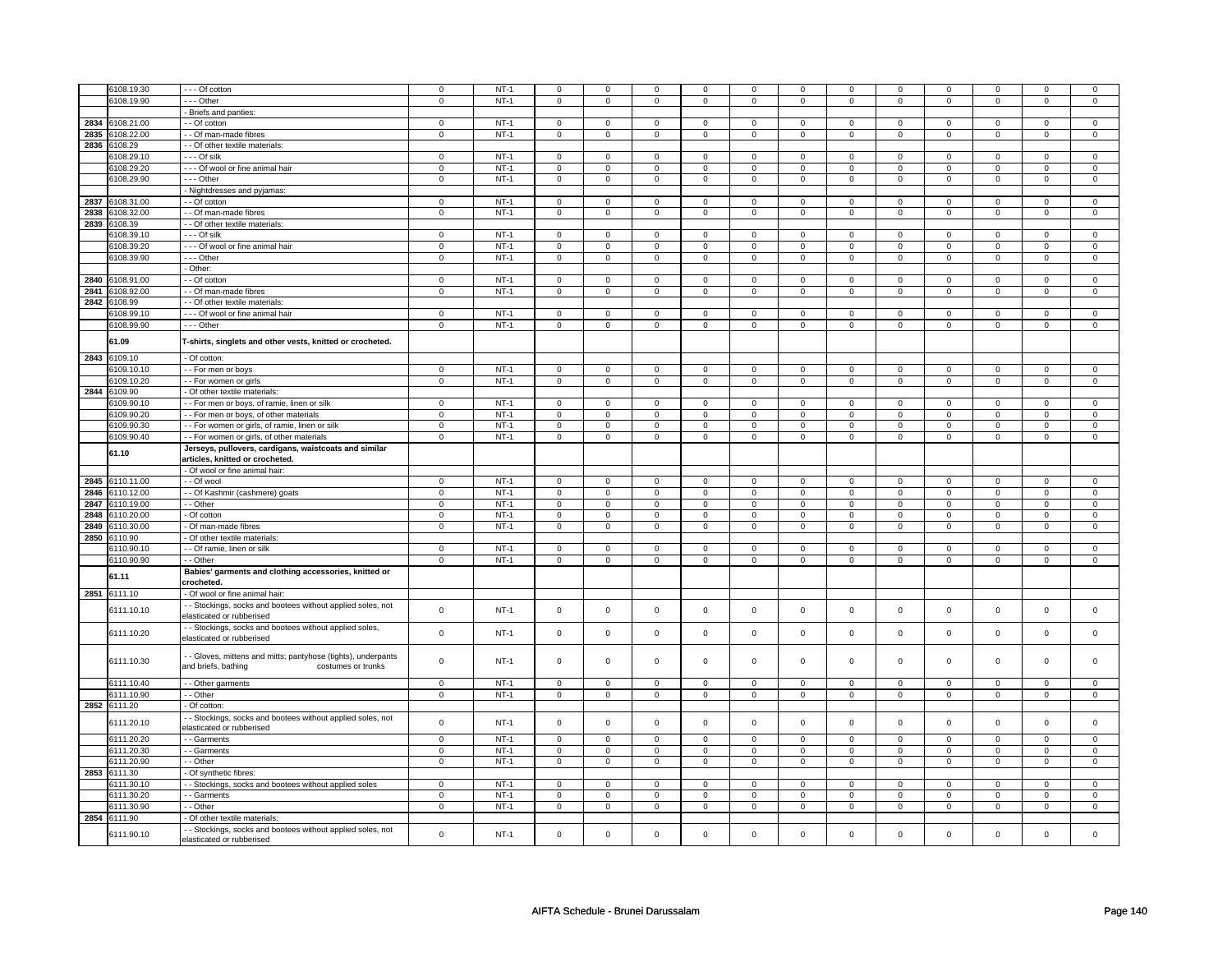|      | 6111.90.20      | - Stockings, socks and bootees without applied soles,                                               | $\mathbf 0$    | $NT-1$ | $\Omega$                | $\Omega$                | $\Omega$                | $\Omega$                | $\Omega$                | $\Omega$                | $\Omega$       | $\Omega$       | $\Omega$                | $\mathbf 0$         | $\Omega$       | $\Omega$       |
|------|-----------------|-----------------------------------------------------------------------------------------------------|----------------|--------|-------------------------|-------------------------|-------------------------|-------------------------|-------------------------|-------------------------|----------------|----------------|-------------------------|---------------------|----------------|----------------|
|      |                 | elasticated or rubberised                                                                           |                |        |                         |                         |                         |                         |                         |                         |                |                |                         |                     |                |                |
|      | 6111.90.30      | - - Garments                                                                                        | $\mathbf 0$    | $NT-1$ | $\mathbf 0$             | $\mathsf 0$             | $\mathbf 0$             | $\mathbf 0$             | $\mathbf 0$             | $\mathbf 0$             | $\mathbf 0$    | $\mathbf 0$    | $\mathsf 0$             | $\mathbf 0$         | $\mathbf 0$    | $\mathbf 0$    |
|      | 6111.90.90      | - - Other                                                                                           | 0              | $NT-1$ | $\mathbf 0$             | $\mathbf 0$             | $\mathbf 0$             | $\mathbf 0$             | $\mathbf 0$             | $\mathbf 0$             | $\mathbf 0$    | $\mathbf 0$    | $\mathbf 0$             | $\mathbf 0$         | 0              | 0              |
|      |                 |                                                                                                     |                |        |                         |                         |                         |                         |                         |                         |                |                |                         |                     |                |                |
|      | 61.12           | Track suits, ski suits and swimwear, knitted or crocheted.                                          |                |        |                         |                         |                         |                         |                         |                         |                |                |                         |                     |                |                |
|      |                 | - Track suits:                                                                                      |                |        |                         |                         |                         |                         |                         |                         |                |                |                         |                     |                |                |
|      | 2855 6112.11.00 | - - Of cotton                                                                                       | $\overline{0}$ | $NT-1$ | $\overline{0}$          | $\overline{0}$          | $\overline{0}$          | $\overline{0}$          | $\overline{0}$          | $\overline{0}$          | $\overline{0}$ | $\overline{0}$ | $\overline{0}$          | $\overline{0}$      | $\overline{0}$ | $\overline{0}$ |
|      | 2856 6112.12.00 | - - Of synthetic fibres                                                                             | $\mathbf 0$    | $NT-1$ | $\mathbf 0$             | $\mathsf 0$             | $\mathbf 0$             | $\mathbf 0$             | $\mathbf 0$             | $\mathbf 0$             | $\mathbf 0$    | $\mathbf 0$    | $\mathsf 0$             | $\mathbf 0$         | $\mathsf 0$    | $\mathbf{0}$   |
| 2857 | 6112.19         | - Of other textile materials                                                                        |                |        |                         |                         |                         |                         |                         |                         |                |                |                         |                     |                |                |
|      | 6112.19.10      | -- Of ramie, linen or silk                                                                          | $\mathsf 0$    | $NT-1$ | $\mathsf 0$             | $\mathsf 0$             | $\mathsf 0$             | $\mathbf 0$             | $\mathsf 0$             | $\mathbf 0$             | $\mathsf 0$    | $\mathbf 0$    | $\mathsf 0$             | $\mathbf 0$         | $\mathbf 0$    | $\mathbf 0$    |
|      | 6112.19.90      | --- Other                                                                                           | $\mathbf 0$    | $NT-1$ | $\Omega$                | $\mathbf 0$             | $\Omega$                | $\Omega$                | $\Omega$                | $\mathsf 0$             | $\Omega$       | $\Omega$       | $\Omega$                | $\mathsf 0$         | $\Omega$       | $\mathsf 0$    |
|      | 2858 6112.20.00 | Ski suits                                                                                           | $\mathsf 0$    | $NT-1$ | $\mathbf 0$             | $\mathsf 0$             | $\mathbf 0$             | $\mathsf 0$             | $\mathbf 0$             | $\mathsf 0$             | $\mathbf 0$    | $\mathbf 0$    | $\mathbf 0$             | $\mathsf 0$         | $\mathbf 0$    | $\mathbf 0$    |
|      |                 | - Men's or boys' swimwear:                                                                          |                |        |                         |                         |                         |                         |                         |                         |                |                |                         |                     |                |                |
|      | 2859 6112.31    | - - Of synthetic fibres                                                                             |                |        |                         |                         |                         |                         |                         |                         |                |                |                         |                     |                |                |
|      | 6112.31.10      |                                                                                                     | $\mathbf 0$    | $NT-1$ | $\mathsf 0$             | $\mathbf 0$             | $\mathbf 0$             | $\mathbf 0$             | $\mathbf 0$             | $\mathbf 0$             | $\mathbf 0$    | $\mathbf 0$    | $\mathbf 0$             | $\mathbf 0$         | $\mathbf 0$    | $\mathbf 0$    |
|      |                 | - - - Not elasticated or rubberised                                                                 | $\mathsf 0$    | $NT-1$ | $\overline{0}$          | $\overline{0}$          | $\overline{0}$          | $\overline{0}$          | $\overline{0}$          | $\overline{0}$          | $\overline{0}$ | $\overline{0}$ | $\overline{0}$          | $\overline{0}$      | $\overline{0}$ | $\overline{0}$ |
|      | 6112.31.20      | - - - Elasticated or rubberised                                                                     |                |        |                         |                         |                         |                         |                         |                         |                |                |                         |                     |                |                |
|      | 2860 6112.39    | - Of other textile materials                                                                        |                | $NT-1$ |                         |                         |                         |                         |                         |                         |                |                |                         |                     | $\Omega$       |                |
|      | 6112.39.10      | - - - Not elasticated or rubberised                                                                 | $\overline{0}$ |        | $\mathsf 0$             | $\overline{0}$          | $\mathbf 0$             | $\overline{0}$          | $\mathsf 0$             | $\overline{0}$          | $\mathbf 0$    | $\overline{0}$ | $\mathsf 0$             | $\overline{0}$      |                | $\mathsf 0$    |
|      | 6112.39.20      | - - - Elasticated or rubberised                                                                     | $\mathbf 0$    | $NT-1$ | $\mathbf 0$             | $\mathbf 0$             | $\mathbf 0$             | $\mathbf 0$             | $\mathbf 0$             | $\mathbf 0$             | $\mathbf 0$    | $\mathbf 0$    | $\mathbf 0$             | $\mathbf 0$         | $\mathbf 0$    | $\mathbf{0}$   |
|      |                 | - Women's or girls' swimwear:                                                                       |                |        |                         |                         |                         |                         |                         |                         |                |                |                         |                     |                |                |
|      | 2861 6112.41    | - Of synthetic fibres:                                                                              |                |        |                         |                         |                         |                         |                         |                         |                |                |                         |                     |                |                |
|      | 6112.41.10      | - - - Not elasticated or rubberised                                                                 | $\mathsf 0$    | $NT-1$ | $\mathbf 0$             | $\mathsf 0$             | $\mathbf 0$             | $\mathbf 0$             | $\mathbf 0$             | $\mathbf 0$             | $\mathsf 0$    | $\mathbf 0$    | $\mathsf 0$             | $\mathbf 0$         | $\mathsf 0$    | $\mathbf 0$    |
|      | 6112.41.20      | --- Elasticated or rubberised                                                                       | $\mathbf 0$    | $NT-1$ | $\mathsf 0$             | $\mathbf 0$             | $\mathbf 0$             | $\mathbf 0$             | $\mathsf 0$             | $\mathbf 0$             | $\mathsf 0$    | $\mathbf 0$    | $\mathsf 0$             | $\mathsf 0$         | $\mathsf 0$    | $\mathbf 0$    |
|      | 2862 6112.49    | - - Of other textile materials                                                                      |                |        |                         |                         |                         |                         |                         |                         |                |                |                         |                     |                |                |
|      | 6112.49.10      | --- Not elasticated or rubberised                                                                   | $\mathsf 0$    | $NT-1$ | $\mathsf 0$             | $\mathsf 0$             | $\mathsf 0$             | $\mathsf 0$             | $\mathsf 0$             | $\mathsf 0$             | $\mathsf 0$    | $\mathsf 0$    | $\mathsf 0$             | $\mathsf 0$         | $\mathsf 0$    | $\mathsf 0$    |
|      | 6112.49.20      | --- Elasticated or rubberised                                                                       | $\overline{0}$ | $NT-1$ | $\overline{0}$          | $\overline{0}$          | $\overline{0}$          | $\overline{0}$          | $\overline{0}$          | $\overline{0}$          | $\overline{0}$ | $\overline{0}$ | $\overline{0}$          | $\overline{0}$      | $\overline{0}$ | $\overline{0}$ |
|      | 61.13           | Garments, made up of knitted or crocheted fabrics of                                                |                |        |                         |                         |                         |                         |                         |                         |                |                |                         |                     |                |                |
|      |                 | heading 59.03, 59.06 or 59.07.                                                                      |                |        |                         |                         |                         |                         |                         |                         |                |                |                         |                     |                |                |
| 2863 |                 | - Not elasticated or rubberised:                                                                    |                |        |                         |                         |                         |                         |                         |                         |                |                |                         |                     |                |                |
|      | 6113.00.11      | - Protective or safety garments for workers excluding goods                                         | $\mathbf 0$    | $NT-1$ | $\mathsf 0$             | $\mathsf 0$             | $\mathsf 0$             | $\mathbf 0$             | $\mathsf 0$             | $\mathbf 0$             | $\mathsf 0$    | $\mathbf 0$    | $\mathsf 0$             | $\mathbf 0$         | $\mathsf 0$    | $\mathbf 0$    |
|      |                 | of subheading 6113.0012                                                                             |                |        |                         |                         |                         |                         |                         |                         |                |                |                         |                     |                |                |
|      | 6113.00.12      | -- Flame-proof                                                                                      | $\mathsf 0$    | $NT-1$ | $\overline{\mathbf{0}}$ | $\overline{\mathbf{0}}$ | $\overline{\mathbf{0}}$ | $\overline{\mathbf{0}}$ | $\overline{\mathbf{0}}$ | $\overline{\mathbf{0}}$ | $\mathsf 0$    | $\overline{0}$ | $\overline{\mathbf{0}}$ | $\overline{0}$      | $\mathsf 0$    | $\overline{0}$ |
|      | 6113.00.19      | - Other                                                                                             | $\mathbf 0$    | $NT-1$ | $\mathbf 0$             | $\mathsf 0$             | $\mathbf 0$             | $\mathbf 0$             | $\mathbf 0$             | $\mathbf 0$             | $\mathbf 0$    | $\mathbf 0$    | $\mathbf 0$             | $\mathbf 0$         | $\mathbf 0$    | $\mathbf 0$    |
|      |                 | - Elasticated or rubberised:                                                                        |                |        |                         |                         |                         |                         |                         |                         |                |                |                         |                     |                |                |
|      |                 | - Protective or safety garments for workers excluding goods                                         |                |        |                         |                         |                         |                         |                         |                         |                |                |                         |                     |                |                |
|      | 6113.00.21      | of subheading 6113.0022                                                                             | $\mathsf 0$    | $NT-1$ | $\mathsf 0$             | $\mathbf 0$             | $\mathsf 0$             | $\mathsf 0$             | $\mathsf 0$             | $\mathsf 0$             | $\mathsf 0$    | $\mathsf 0$    | $\mathsf 0$             | $\mathsf{O}\xspace$ | $\mathsf 0$    | $\mathsf 0$    |
|      | 6113.00.22      | -- Flame-proof                                                                                      | $\overline{0}$ | $NT-1$ | $\overline{0}$          | $\overline{0}$          | $\overline{0}$          | $\overline{0}$          | $\overline{0}$          | $\overline{0}$          | $\overline{0}$ | $\overline{0}$ | $\overline{0}$          | $\overline{0}$      | $\overline{0}$ | $\overline{0}$ |
|      | 6113.00.29      | - - Other                                                                                           | 0              | $NT-1$ | $\mathbf 0$             | $\mathbf 0$             | $\mathbf 0$             | $\mathbf 0$             | $\mathbf 0$             | $\mathbf 0$             | $\mathbf 0$    | $\mathbf 0$    | $\mathbf 0$             | $\mathsf 0$         | $\mathbf 0$    | $\mathbf 0$    |
|      | 61.14           | Other garments, knitted or crocheted.                                                               |                |        |                         |                         |                         |                         |                         |                         |                |                |                         |                     |                |                |
| 2864 | 6114.10.00      | - Of wool or fine animal hair                                                                       | $\mathsf 0$    | $NT-1$ | $\mathbf 0$             | $\mathsf 0$             | $\mathbf 0$             | $\mathbf 0$             | $\mathbf 0$             | $\mathbf 0$             | $\mathbf 0$    | $\mathbf 0$    | $\mathsf 0$             | $\mathbf 0$         | $\mathsf 0$    | $\mathbf 0$    |
|      | 2865 6114.20.00 | - Of cotton                                                                                         | $\mathsf 0$    | $NT-1$ | $\mathbf 0$             | $\mathsf 0$             | $\mathbf 0$             | $\mathbf 0$             | $\mathbf 0$             | $\mathbf 0$             | $\mathbf 0$    | $\mathbf 0$    | $\mathsf 0$             | $\mathbf 0$         | $\mathsf 0$    | $\mathbf 0$    |
|      | 2866 6114.30    | - Of man-made fibres:                                                                               |                |        |                         |                         |                         |                         |                         |                         |                |                |                         |                     |                |                |
|      | 6114.30.10      | - Flame-proof                                                                                       | $\overline{0}$ | $NT-1$ | $\mathbf 0$             | $\overline{0}$          | $\mathbf 0$             | $\mathbf 0$             | $\mathbf 0$             | $\overline{0}$          | $\mathbf 0$    | $\mathbf 0$    | $\mathbf 0$             | $\overline{0}$      | $\mathbf 0$    | $\mathbf 0$    |
|      | 6114.30.90      | - Other                                                                                             | $\mathsf 0$    | $NT-1$ | $\mathbf 0$             | $\mathsf 0$             | $\mathbf 0$             | $\mathbf 0$             | $\mathbf 0$             | $\mathsf 0$             | $\mathsf 0$    | $\mathbf 0$    | $\mathsf 0$             | $\mathsf 0$         | $\mathbf 0$    | $\mathbf 0$    |
|      | 2867 6114.90    | Of other textile materials:                                                                         |                |        |                         |                         |                         |                         |                         |                         |                |                |                         |                     |                |                |
|      | 6114.90.1       | - - Of ramie, linen or silk                                                                         | 0              | $NT-1$ | $\mathbf 0$             | 0                       | $\mathbf 0$             | 0                       | $\mathbf 0$             | 0                       | $\mathbf 0$    | 0              | $\mathbf 0$             | $\mathbf 0$         | $\mathbf 0$    | 0              |
|      | 6114.90.90      | - - Other                                                                                           | $\Omega$       | $NT-1$ | $\mathbf 0$             | $\mathbf 0$             | $\mathbf 0$             | $\overline{0}$          | $\mathbf 0$             | $\overline{0}$          | $\mathbf 0$    | $\overline{0}$ | $\mathbf 0$             | $\overline{0}$      | $\mathbf 0$    | $\overline{0}$ |
|      |                 |                                                                                                     |                |        |                         |                         |                         |                         |                         |                         |                |                |                         |                     |                |                |
|      |                 | Panty hose, tights, stockings, socks and other hosiery,                                             |                |        |                         |                         |                         |                         |                         |                         |                |                |                         |                     |                |                |
|      | 61.15           | including stockings for varicose veins and footwear<br>without applied soles, knitted or crocheted. |                |        |                         |                         |                         |                         |                         |                         |                |                |                         |                     |                |                |
|      |                 |                                                                                                     |                |        |                         |                         |                         |                         |                         |                         |                |                |                         |                     |                |                |
|      |                 | - Panty hose and tights:                                                                            |                |        |                         |                         |                         |                         |                         |                         |                |                |                         |                     |                |                |
|      |                 | - Of synthetic fibres, measuring per single yarn less than 67                                       |                |        |                         |                         |                         |                         |                         |                         |                |                |                         |                     |                |                |
|      | 2868 6115.11    | decitex:                                                                                            |                |        |                         |                         |                         |                         |                         |                         |                |                |                         |                     |                |                |
|      | 6115.11.10      | - - Not elasticated or rubberised                                                                   | $\mathsf 0$    | $NT-1$ | $\mathbf 0$             | $\mathsf 0$             | $\mathsf 0$             | $\mathbf 0$             | $\mathbf 0$             | $\mathbf 0$             | $\mathsf 0$    | $\mathbf 0$    | $\mathsf 0$             | $\mathbf 0$         | $\mathsf 0$    | $\mathbf 0$    |
|      | 6115.11.20      | --- Elasticated or rubberised                                                                       | $\mathsf 0$    | $NT-1$ | $\mathsf 0$             | $\mathbf 0$             | $\mathsf 0$             | $\mathbf 0$             | $\mathsf 0$             | $\overline{0}$          | $\mathsf 0$    | $\mathsf 0$    | $\mathsf 0$             | $\mathsf 0$         | $\mathsf 0$    | $\mathsf 0$    |
|      |                 | - - Of synthetic fibres, measuring per single yarn 67 decitex or                                    |                |        |                         |                         |                         |                         |                         |                         |                |                |                         |                     |                |                |
| 2869 | 6115.12         | more:                                                                                               |                |        |                         |                         |                         |                         |                         |                         |                |                |                         |                     |                |                |
|      | 6115.12.10      | --- Not elasticated or rubberised                                                                   | $\mathsf 0$    | $NT-1$ | $\mathsf 0$             | $\mathsf 0$             | $\mathsf 0$             | $\mathbf 0$             | $\mathsf 0$             | $\mathbf 0$             | $\mathsf 0$    | $\mathbf 0$    | $\mathsf 0$             | $\mathbf 0$         | $\mathsf 0$    | $\mathsf 0$    |
|      | 6115.12.20      | --- Elasticated or rubberised                                                                       | $\mathsf 0$    | $NT-1$ | $\mathbf 0$             | $\mathsf 0$             | $\mathbf 0$             | $\mathbf 0$             | $\mathbf 0$             | $\mathbf 0$             | $\mathbf 0$    | $\mathbf 0$    | $\mathsf 0$             | $\mathbf 0$         | $\mathsf 0$    | $\mathbf 0$    |
|      | 2870 6115.19    | - - Of other textile materials:                                                                     |                |        |                         |                         |                         |                         |                         |                         |                |                |                         |                     |                |                |
|      |                 | --- Not elasticated or rubberised:                                                                  |                |        |                         |                         |                         |                         |                         |                         |                |                |                         |                     |                |                |
|      | 6115.19.11      | $---$ Of cotton                                                                                     | 0              | $NT-1$ | $\mathbf 0$             | $\mathbf 0$             | $\mathbf 0$             | $\mathbf 0$             | $\mathbf 0$             | $\mathbf 0$             | $\mathbf 0$    | $\mathbf 0$    | $\mathbf 0$             | $\mathbf 0$         | $\mathbf 0$    | $\mathbf 0$    |
|      | 6115.19.19      | - - - - Other                                                                                       | $\mathsf 0$    | $NT-1$ | $\mathsf 0$             | $\overline{0}$          | $\mathbf 0$             | $\mathsf 0$             | $\mathsf 0$             | $\overline{0}$          | $\mathbf 0$    | $\mathsf 0$    | $\mathsf 0$             | $\overline{0}$      | $\mathbf 0$    | $\mathsf 0$    |
|      |                 | --- Elasticated or rubberised:                                                                      |                |        |                         |                         |                         |                         |                         |                         |                |                |                         |                     |                |                |
|      | 6115.19.21      | $---$ Of cotton                                                                                     | $\mathsf 0$    | $NT-1$ | $\mathsf 0$             | $\mathsf 0$             |                         | $\mathbf 0$             | $\mathsf 0$             | $\mathbf 0$             |                | $\mathbf 0$    | $\mathsf 0$             | $\mathbf 0$         | $\mathbf 0$    | $\mathbf 0$    |
|      |                 | $---$ Other                                                                                         |                |        |                         |                         | $\mathbf 0$             |                         |                         |                         | $\mathbf 0$    |                |                         |                     |                |                |
|      | 6115.19.29      |                                                                                                     | 0              | $NT-1$ | 0                       | 0                       | $\mathbf 0$             | $\mathbf 0$             | 0                       | $\mathbf 0$             | $\mathbf 0$    | $\mathbf 0$    | 0                       | $\mathbf 0$         | 0              | $\mathbf 0$    |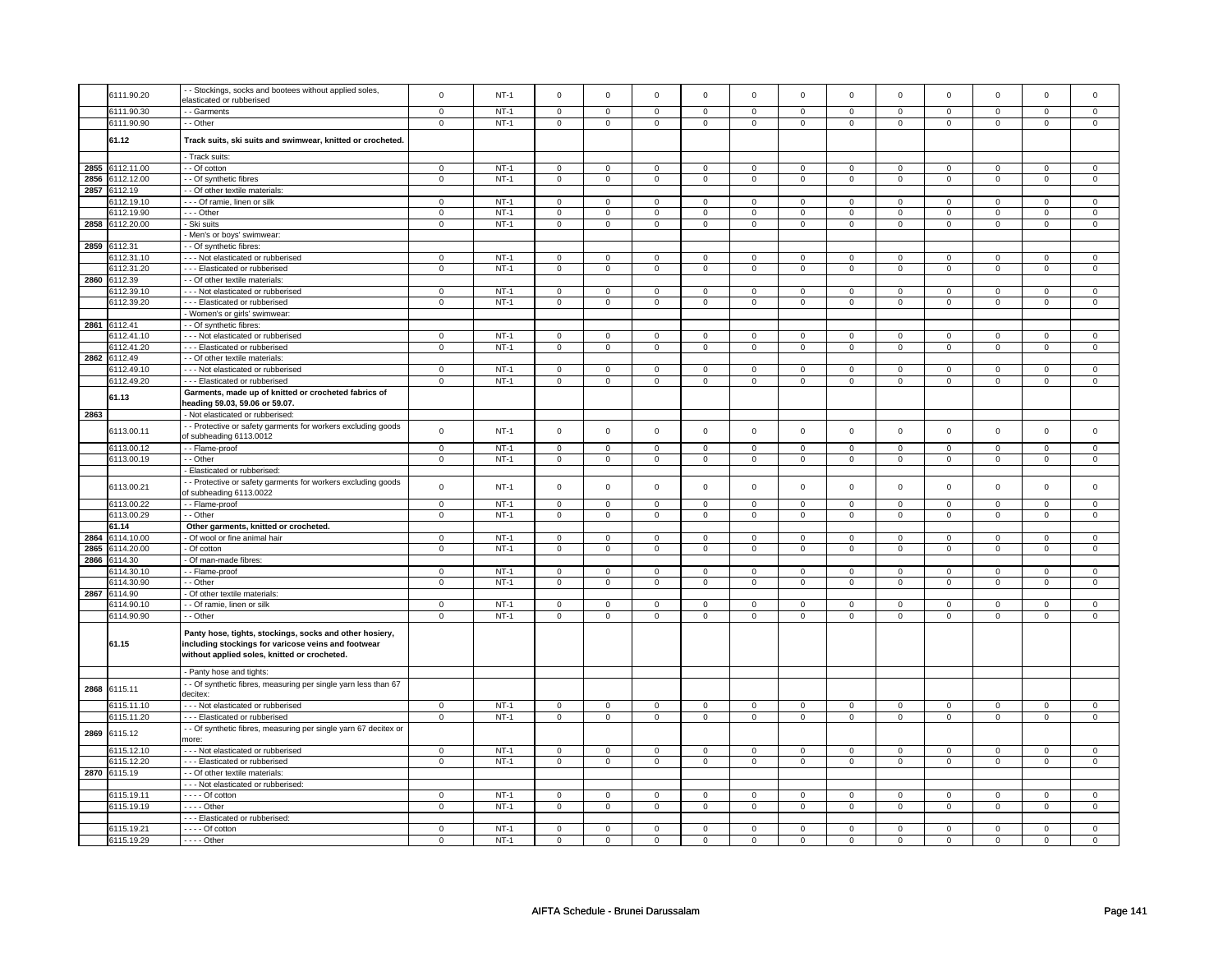| 2871 | 6115.20               | - Women's full-length or knee-length hosiery, measuring per      |                |        |             |                |                |                |             |                     |                     |                |                |                |                |                |
|------|-----------------------|------------------------------------------------------------------|----------------|--------|-------------|----------------|----------------|----------------|-------------|---------------------|---------------------|----------------|----------------|----------------|----------------|----------------|
|      |                       | single yarn less than 67 decitex:                                |                |        |             |                |                |                |             |                     |                     |                |                |                |                |                |
|      | 6115.20.10            | - - Of cotton                                                    | $\mathbf 0$    | $NT-1$ | $\mathbf 0$ | $\mathbf{0}$   | $\mathbf 0$    | $\mathbf 0$    | $\mathbf 0$ | $\mathbf 0$         | $^{\circ}$          | $\mathbf 0$    | 0              | $\mathbf 0$    | 0              | $\mathbf{0}$   |
|      | 6115.20.90            | - Of other textile materials                                     | $\mathbf 0$    | $NT-1$ | $\mathsf 0$ | $\mathbf 0$    | $\mathsf 0$    | $\mathsf 0$    | $\mathsf 0$ | $\mathbf 0$         | $\mathsf 0$         | $\mathbf 0$    | $\mathbf 0$    | $\mathsf 0$    | $\mathbf 0$    | $\mathbf 0$    |
|      |                       | Other:                                                           |                |        |             |                |                |                |             |                     |                     |                |                |                |                |                |
|      |                       |                                                                  |                |        |             |                |                |                |             |                     |                     |                |                |                |                |                |
| 2872 | 6115.91               | - Of wool or fine animal hair:                                   |                |        |             |                |                |                |             |                     |                     |                |                |                |                |                |
|      | 6115.91.10            | - - - Stockings, under stockings, socks, sockettes and the like, | $\mathsf 0$    | $NT-1$ | $\mathsf 0$ | $\mathbf 0$    | $\mathsf 0$    | $\mathsf 0$    | $\mathsf 0$ | $\mathbf 0$         | $\mathbf 0$         | $\mathbf 0$    | $\mathsf 0$    | $\mathsf 0$    | $\mathsf 0$    | $\mathsf 0$    |
|      |                       | for men                                                          |                |        |             |                |                |                |             |                     |                     |                |                |                |                |                |
|      |                       | --- Stockings, under stockings, socks, sockettes and the like,   |                |        |             |                |                |                |             |                     |                     |                |                |                |                |                |
|      | 6115.91.20            | for women and                                                    | $\mathbf 0$    | $NT-1$ | $\mathsf 0$ | $\mathbf 0$    | $\mathsf 0$    | $\mathsf 0$    | $\mathsf 0$ | $\mathbf 0$         | $\mathsf 0$         | $\mathsf 0$    | $\mathsf 0$    | $\mathsf 0$    | $\mathsf 0$    | $\mathbf 0$    |
|      |                       |                                                                  |                |        |             |                |                |                |             |                     |                     |                |                |                | $\mathbf 0$    | $\mathbf 0$    |
|      | 6115.91.90            | --- Other                                                        | $\mathsf 0$    | $NT-1$ | $\mathbf 0$ | $\mathbf 0$    | $\mathsf 0$    | $\mathsf 0$    | $\mathsf 0$ | $\mathbf 0$         | $\mathsf 0$         | $\mathsf 0$    | $\mathsf 0$    | $\mathsf 0$    |                |                |
| 2873 | 6115.92               | - - Of cotton:                                                   |                |        |             |                |                |                |             |                     |                     |                |                |                |                |                |
|      | 6115.92.10            | - - - Stockings, under stockings, socks, sockettes and the like, | $\pmb{0}$      | $NT-1$ | $\mathsf 0$ | $\mathsf 0$    | $\overline{0}$ | $\mathsf 0$    | $\mathbf 0$ | $\mathsf 0$         | $\mathbf 0$         | $\mathsf 0$    | $\mathbf 0$    | $\mathsf 0$    | $\mathbf 0$    | $\mathsf 0$    |
|      |                       | for men                                                          |                |        |             |                |                |                |             |                     |                     |                |                |                |                |                |
|      |                       | --- Stockings, under stockings, socks, sockettes and the like,   |                |        |             |                |                |                |             |                     |                     |                |                |                |                |                |
|      | 6115.92.20            | for women and children                                           | $\pmb{0}$      | $NT-1$ | $\mathbf 0$ | $\mathsf{o}$   | $\mathsf 0$    | $\mathbf 0$    | $\mathsf 0$ | $\mathsf{o}\xspace$ | $\mathbf 0$         | $\mathbf 0$    | $\mathsf 0$    | $\mathsf 0$    | $\mathsf 0$    | $\mathsf{o}\,$ |
|      | 6115.92.90            | $- -$ Other                                                      | $\overline{0}$ | $NT-1$ |             |                |                |                |             |                     |                     |                |                | $\overline{0}$ | $\mathbf 0$    | $\Omega$       |
|      |                       |                                                                  |                |        | $\mathbf 0$ | $\mathbf 0$    | $\mathbf 0$    | $\mathbf 0$    | $\mathbf 0$ | $\mathbf 0$         | $\mathbf 0$         | $\mathbf 0$    | $\mathbf 0$    |                |                |                |
| 2874 | 6115.93               | - - Of synthetic fibres:                                         |                |        |             |                |                |                |             |                     |                     |                |                |                |                |                |
|      | 6115.93.10            | - - - Stockings, under stockings, socks, sockettes and the like, | $\mathsf 0$    | $NT-1$ | $\mathsf 0$ | $\mathsf 0$    | $\mathsf 0$    | $\mathsf 0$    | $\mathsf 0$ | $\mathsf 0$         | $\mathbf 0$         | $\mathbf 0$    | $\mathbf 0$    | $\mathsf 0$    | $\mathbf 0$    | $\mathbf 0$    |
|      |                       | or men                                                           |                |        |             |                |                |                |             |                     |                     |                |                |                |                |                |
|      |                       | - - - Stockings, under stockings, socks, sockettes and the like, |                |        |             |                |                |                |             |                     |                     |                |                |                |                |                |
|      | 6115.93.20            | for women and children                                           | $\mathbf 0$    | $NT-1$ | $\mathsf 0$ | $\mathsf 0$    | $\mathsf 0$    | $\mathsf 0$    | $\mathsf 0$ | $\mathsf 0$         | $\mathsf 0$         | $\mathsf 0$    | $\mathsf 0$    | $\mathsf 0$    | $\mathsf 0$    | $\mathsf 0$    |
|      | 6115.93.90            | --- Other                                                        | $\mathbf 0$    | $NT-1$ | $\mathbf 0$ | $\mathbf{0}$   | $\mathsf 0$    | $\mathbf 0$    | $\mathbf 0$ | $\mathbf 0$         | $\mathsf 0$         | $\mathbf 0$    | $\mathsf 0$    | $\mathbf 0$    | $\mathsf 0$    | $\mathbf 0$    |
|      |                       |                                                                  |                |        |             |                |                |                |             |                     |                     |                |                |                |                |                |
| 2875 | 6115.99               | - - Of other textile materials:                                  |                |        |             |                |                |                |             |                     |                     |                |                |                |                |                |
|      | 6115.99.10            | - - - Stockings, under stockings, socks, sockettes and the like, | $\pmb{0}$      | $NT-1$ | $\mathsf 0$ | $\mathbf 0$    | $\mathsf 0$    | $\mathbf 0$    | $\mathsf 0$ | $\mathsf 0$         | $\mathsf{O}\xspace$ | $\mathbf 0$    | $\mathsf 0$    | $\mathbf 0$    | $\mathbf 0$    | $\mathsf 0$    |
|      |                       | for men                                                          |                |        |             |                |                |                |             |                     |                     |                |                |                |                |                |
|      |                       | - - - Stockings, under stockings, socks, sockettes and the like, |                |        |             |                |                |                |             |                     |                     |                |                |                |                |                |
|      | 6115.99.20            | for women and children                                           | $\mathbf 0$    | $NT-1$ | $\mathsf 0$ | $\mathbf 0$    | $\mathsf 0$    | $\mathbf 0$    | $\mathsf 0$ | $\mathsf 0$         | $\Omega$            | $\mathbf 0$    | $\mathsf 0$    | $\mathbf 0$    | $\mathsf 0$    | $\mathsf 0$    |
|      | 6115.99.90            | --- Other                                                        | $\overline{0}$ | $NT-1$ | 0           | $\mathsf 0$    | $\mathbf 0$    | $\mathbf 0$    | $\mathbf 0$ | $\mathbf 0$         | $\mathbf 0$         | $\mathbf 0$    | 0              | $\mathbf 0$    | 0              | $\mathbf 0$    |
|      |                       |                                                                  |                |        |             |                |                |                |             |                     |                     |                |                |                |                |                |
|      | 61.16                 | Gloves, mittens and mitts, knitted or crocheted.                 |                |        |             |                |                |                |             |                     |                     |                |                |                |                |                |
| 2876 | 6116.10.00            | - Impregnated, coated or covered with plastics or rubber         | $\mathbf 0$    | $NT-1$ | $\mathsf 0$ | $\mathbf 0$    | $\mathsf 0$    | $\mathbf 0$    | $\mathsf 0$ | $\mathsf 0$         | $\mathsf 0$         | $\mathbf 0$    | $\mathsf 0$    | $\mathbf 0$    | $\mathbf 0$    | $\mathsf 0$    |
|      |                       |                                                                  |                |        |             |                |                |                |             |                     |                     |                |                |                |                |                |
|      |                       | - Other:                                                         |                |        |             |                |                |                |             |                     |                     |                |                |                |                |                |
| 2877 | 6116.91.00            | - Of wool or fine animal hair                                    | $\mathsf 0$    | $NT-1$ | $\mathsf 0$ | $\mathsf 0$    | $\mathsf 0$    | $\mathbf 0$    | $\mathsf 0$ | $\mathbf 0$         | $\mathsf 0$         | $\mathbf 0$    | $\mathsf 0$    | $\mathsf 0$    | $\Omega$       | $\mathbf 0$    |
| 2878 | 6116.92.00            | - - Of cotton                                                    | $\mathsf 0$    | $NT-1$ | $\mathsf 0$ | $\mathbf 0$    | $\mathsf 0$    | $\mathsf 0$    | $\mathsf 0$ | $\mathbf 0$         | $\mathsf 0$         | $\mathbf 0$    | $\mathsf 0$    | $\mathbf 0$    | $\mathsf 0$    | $\mathsf 0$    |
|      |                       |                                                                  |                |        |             |                |                |                |             |                     |                     |                |                |                | $\mathbf 0$    | $\mathbf{0}$   |
| 2879 | 6116.93.00            | - - Of synthetic fibres                                          | $\mathbf 0$    | $NT-1$ | $\mathsf 0$ | $\mathbf 0$    | $\mathsf 0$    | $\mathbf 0$    | $\mathsf 0$ | $\mathbf 0$         | $\mathsf 0$         | $\mathbf 0$    | $\mathsf 0$    | $\mathsf 0$    |                |                |
| 2880 | 6116.99.00            | - Of other textile materials                                     | $\mathbf 0$    | $NT-1$ | $\mathbf 0$ | $\mathbf 0$    | $\mathbf 0$    | $\mathbf 0$    | $\mathbf 0$ | $\mathbf 0$         | $\mathbf 0$         | $\mathbf 0$    | $\mathbf 0$    | $\mathbf 0$    | $\Omega$       | $\mathbf 0$    |
|      |                       | Other made up clothing accessories, knitted or crocheted;        |                |        |             |                |                |                |             |                     |                     |                |                |                |                |                |
|      | 61.17                 | knitted or crocheted parts of garments or of clothing            |                |        |             |                |                |                |             |                     |                     |                |                |                |                |                |
|      |                       | accessories.                                                     |                |        |             |                |                |                |             |                     |                     |                |                |                |                |                |
|      |                       |                                                                  |                |        |             |                |                |                |             |                     |                     |                |                |                |                |                |
| 2881 | 6117.10               | - Shawls, scarves, mufflers, mantillas, veils and the like:      |                |        |             |                |                |                |             |                     |                     |                |                |                |                |                |
|      |                       |                                                                  |                |        |             |                | $\Omega$       |                |             |                     | $\Omega$            |                |                | $\mathbf 0$    | $\mathbf 0$    | $\mathbf 0$    |
|      | 6117.10.10            | - - Of cotton                                                    | $\mathsf 0$    | $NT-1$ | $\mathsf 0$ | $\mathbf 0$    |                | $\mathsf 0$    | $\mathsf 0$ | $\mathbf 0$         |                     | $\mathbf 0$    | $\mathbf 0$    |                |                |                |
|      | 6117.10.90            | - Of other textile materials                                     | $\overline{0}$ | $NT-1$ | $\mathsf 0$ | $\overline{0}$ | $\mathbf 0$    | $\mathbf 0$    | $\mathsf 0$ | $\mathbf 0$         | $\mathbf 0$         | $\mathbf 0$    | $\mathbf 0$    | $\overline{0}$ | $\mathbf 0$    | $\overline{0}$ |
|      | 2882 6117.20          | Ties, bow ties and cravats:                                      |                |        |             |                |                |                |             |                     |                     |                |                |                |                |                |
|      | 6117.20.10            | - - Of wool or fine animal hair                                  | $\mathsf 0$    | $NT-1$ | $\mathsf 0$ | $\mathsf 0$    | $\mathbf 0$    | $\mathbf 0$    | $\mathsf 0$ | $\mathbf 0$         | $\mathbf 0$         | $\mathsf 0$    | $\mathsf 0$    | $\mathsf 0$    | $\mathbf 0$    | $\mathbf 0$    |
|      | 6117.20.90            | - Other                                                          | $\mathbf 0$    | $NT-1$ | $\mathbf 0$ | $\circ$        | $\mathsf 0$    | $\circ$        | $\mathsf 0$ | $\mathbf{0}$        | $\mathsf 0$         | $\mathbf 0$    | $\mathsf 0$    | $\overline{0}$ | $\mathsf 0$    | $\mathbf 0$    |
|      | 2883 6117.80          | - Other accessories:                                             |                |        |             |                |                |                |             |                     |                     |                |                |                |                |                |
|      | 6117.80.10            | - - Of wool or fine animal hair                                  | $\mathbf{0}$   | $NT-1$ | $\mathbf 0$ | $\mathbf{0}$   | $\mathbf 0$    | $\mathbf{0}$   | $\mathbf 0$ | $\mathbf 0$         | $\mathbf 0$         | $\mathbf 0$    | 0              | $\mathbf{0}$   | 0              | $\mathbf{0}$   |
|      | 6117.80.90            | - Other                                                          | $\mathbf 0$    | $NT-1$ | $\mathbf 0$ | $\mathbf 0$    | $\mathbf 0$    | $\mathbf 0$    | $\mathbf 0$ | $\mathbf 0$         | $\Omega$            | $\mathbf 0$    | $\mathbf 0$    | $\mathbf 0$    | $\Omega$       | $\mathbf 0$    |
|      |                       |                                                                  |                |        |             |                |                |                |             |                     |                     |                |                |                |                |                |
|      | 2884 6117.90.00       | - Parts                                                          | $\mathbf 0$    | $NT-1$ | $\mathbf 0$ | $\mathbf 0$    | $\mathsf 0$    | $\mathsf 0$    | $\mathsf 0$ | $\mathbf 0$         | $\mathsf 0$         | $\mathsf 0$    | $\mathbf 0$    | $\mathsf 0$    | $\mathbf 0$    | $\mathsf 0$    |
|      |                       | Men's or boys' overcoats, car-coats, capes, cloaks,              |                |        |             |                |                |                |             |                     |                     |                |                |                |                |                |
|      | 62.01                 | anoraks (including ski-jackets), wind-cheaters, wind-            |                |        |             |                |                |                |             |                     |                     |                |                |                |                |                |
|      |                       | jackets and similar articles, other than those of heading        |                |        |             |                |                |                |             |                     |                     |                |                |                |                |                |
|      |                       | 62.03.                                                           |                |        |             |                |                |                |             |                     |                     |                |                |                |                |                |
|      |                       | - Overcoats, raincoats, car-coats, capes, cloaks and similar     |                |        |             |                |                |                |             |                     |                     |                |                |                |                |                |
|      |                       | articles:                                                        |                |        |             |                |                |                |             |                     |                     |                |                |                |                |                |
|      |                       |                                                                  |                |        |             |                |                |                |             |                     |                     |                |                |                |                |                |
|      | 2885 6201.11.00       | - - Of wool of fine animal hair                                  | $\overline{0}$ | $NT-1$ | $\mathbf 0$ | $\mathsf 0$    | $\mathsf 0$    | $\mathbf 0$    | $\mathsf 0$ | $\mathbf 0$         | $\mathsf 0$         | $\mathsf 0$    | $\mathsf 0$    | $\overline{0}$ | $\mathbf 0$    | $\mathbf 0$    |
|      |                       |                                                                  | $\mathbf 0$    | $NT-1$ | $\mathbf 0$ | $\mathbf 0$    | $\mathbf 0$    | $\mathbf 0$    | $\mathbf 0$ | $\mathbf 0$         | $\mathbf 0$         | $\mathbf 0$    | $\mathbf 0$    | 0              | $\mathbf 0$    | $\mathbf 0$    |
| 2886 | 6201.12.00            | - - Of cotton                                                    |                |        |             | $\mathsf 0$    | $\mathsf 0$    | $\mathbf 0$    | $\mathsf 0$ | $\mathbf 0$         | $\mathsf 0$         | $\mathsf 0$    | $\mathsf 0$    | $\overline{0}$ | $\mathsf 0$    | $\mathbf 0$    |
| 2887 | 6201.13.00            | - Of man-made fibres                                             | $\mathsf 0$    | $NT-1$ | $\mathsf 0$ |                |                |                |             |                     |                     |                |                |                |                |                |
|      |                       |                                                                  |                |        |             |                |                |                |             |                     |                     |                |                |                |                |                |
|      | 2888 6201.19          | - Of other textile materials:                                    |                |        |             |                |                |                |             |                     |                     |                |                |                |                |                |
|      | 6201.19.10            | --- Of ramie, linen or silk                                      | $\mathbf{0}$   | $NT-1$ | 0           | $\mathbf{0}$   | $\mathbf 0$    | $\mathbf 0$    | $\mathbf 0$ | $\mathbf 0$         | $\mathbf 0$         | $\mathbf 0$    | 0              | $\mathbf 0$    | 0              | $\mathbf{0}$   |
|      | 6201.19.90            | $- -$ Other                                                      | $\overline{0}$ | $NT-1$ | $\mathbf 0$ | $\mathbf 0$    | $\mathbf 0$    | $\mathbf 0$    | $\mathbf 0$ | $\mathbf 0$         | $\mathbf 0$         | $\mathbf 0$    | 0              | $\overline{0}$ | $\mathbf 0$    | 0              |
|      |                       | Other:                                                           |                |        |             |                |                |                |             |                     |                     |                |                |                |                |                |
| 2889 | 6201.91.00            | - Of wool or fine animal hair                                    | $\mathbf 0$    | $NT-1$ | $\mathbf 0$ | $\mathbf 0$    | $\mathbf 0$    | $\mathbf 0$    | $\mathbf 0$ | $\mathbf 0$         | $\mathbf 0$         | $\mathbf 0$    | $\mathbf 0$    | $\mathbf 0$    | $\mathbf 0$    | $\mathbf 0$    |
| 2890 | 6201.92.00            | - Of cotton                                                      | $\mathbf 0$    | $NT-1$ | $\mathbf 0$ | $\mathbf 0$    | $\mathbf 0$    | $\mathbf 0$    | $\mathbf 0$ | $\mathbf 0$         | $\mathbf 0$         | $\mathbf 0$    | $\mathbf 0$    | $\mathsf 0$    | $\mathbf 0$    | $\mathsf 0$    |
| 2891 | 6201.93.00            |                                                                  | $\overline{0}$ | $NT-1$ | 0           | $\overline{0}$ | $\mathbf 0$    | $\overline{0}$ | $\mathbf 0$ | $\overline{0}$      | $\overline{0}$      | $\overline{0}$ | $\overline{0}$ | $\overline{0}$ | $\overline{0}$ | $\overline{0}$ |
|      |                       | - Of man-made fibres                                             |                |        |             |                |                |                |             |                     |                     |                |                |                |                |                |
| 2892 | 6201.99<br>6201.99.10 | - - Of other textile materials:<br>- - - Of ramie, linen or silk | $\mathsf 0$    | $NT-1$ | $\mathsf 0$ | $\mathbf 0$    | $\mathsf 0$    | $\mathsf 0$    | $\mathsf 0$ | $\mathbf 0$         | $^{\circ}$          | $\mathbf 0$    | $\mathbf 0$    | $\mathsf 0$    | $\mathsf 0$    | $\mathbf 0$    |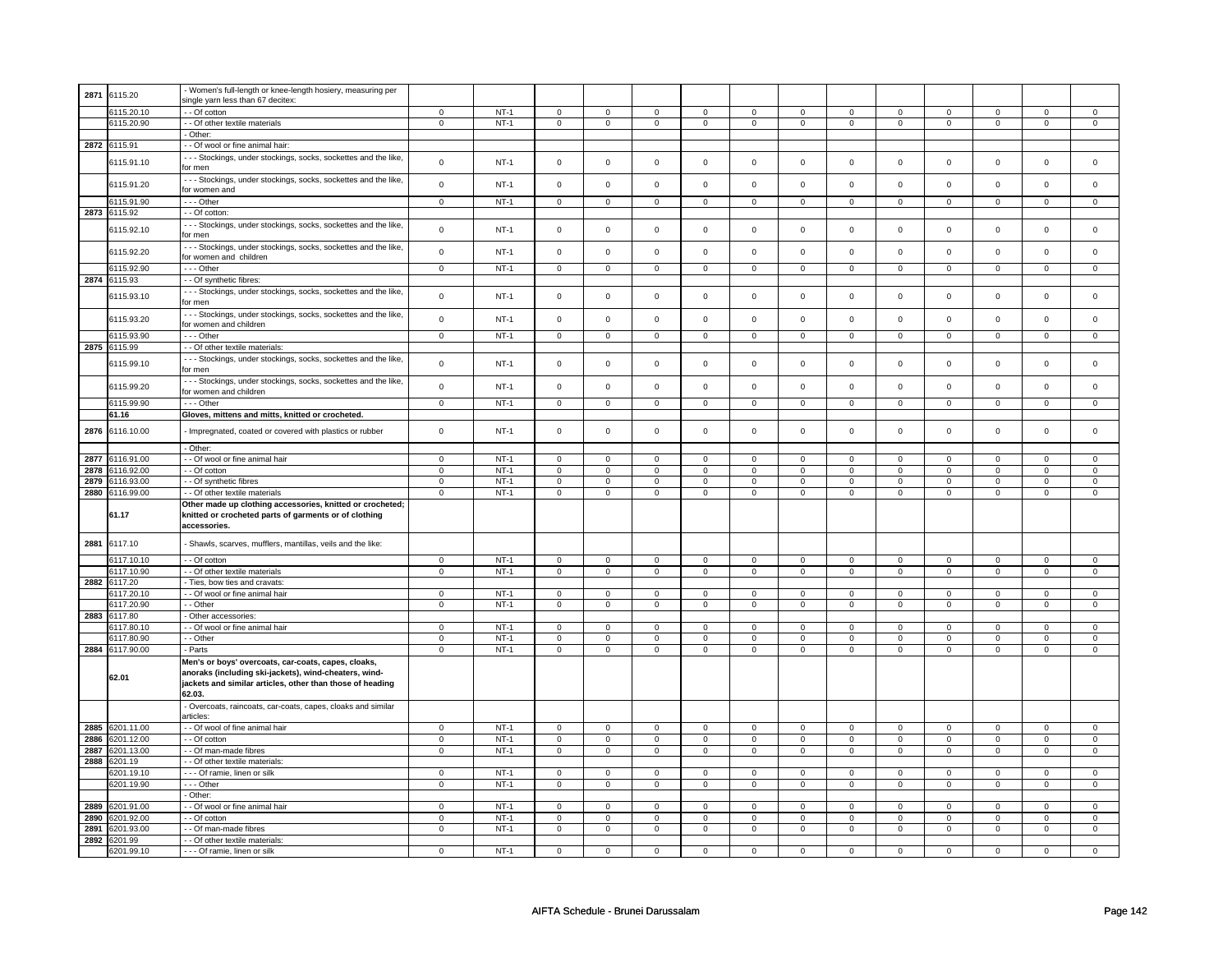|      | 6201.99.90      | $--$ Other                                                 | $\mathbf 0$    | $NT-1$ | $\mathsf{O}\xspace$     | $\mathbf 0$    | $\mathsf 0$    | $\mathsf 0$    | $\mathsf 0$    | $\mathsf 0$    | $\mathsf 0$         | $\mathsf 0$    | $\pmb{0}$           | 0              | $\Omega$            | 0              |
|------|-----------------|------------------------------------------------------------|----------------|--------|-------------------------|----------------|----------------|----------------|----------------|----------------|---------------------|----------------|---------------------|----------------|---------------------|----------------|
|      |                 | Women's or girls' overcoats, car-coats, capes, cloaks,     |                |        |                         |                |                |                |                |                |                     |                |                     |                |                     |                |
|      | 62.02           | anoraks (including ski-jackets), wind-cheaters, wind-      |                |        |                         |                |                |                |                |                |                     |                |                     |                |                     |                |
|      |                 | jackets and similar articles, other than those of heading  |                |        |                         |                |                |                |                |                |                     |                |                     |                |                     |                |
|      |                 | 62.04.                                                     |                |        |                         |                |                |                |                |                |                     |                |                     |                |                     |                |
|      |                 | Overcoats, raincoats, car-coats, capes, cloaks and similar |                |        |                         |                |                |                |                |                |                     |                |                     |                |                     |                |
|      |                 | articles:                                                  |                |        |                         |                |                |                |                |                |                     |                |                     |                |                     |                |
|      | 2893 6202.11.00 | - - Of wool or fine animal hair                            | $\overline{0}$ | $NT-1$ | $\overline{0}$          | $\overline{0}$ | $\overline{0}$ | $\overline{0}$ | $\overline{0}$ | $\overline{0}$ | $\overline{0}$      | $\overline{0}$ | $\overline{0}$      | $\overline{0}$ | $\Omega$            | $\overline{0}$ |
| 2894 | 6202.12.00      | - - Of cotton                                              | $\mathsf 0$    | $NT-1$ | $\mathsf{O}\xspace$     | $\mathsf 0$    | $\mathsf 0$    | $\mathsf 0$    | $\mathsf 0$    | $\mathsf 0$    | 0                   | $\mathsf 0$    | $\mathsf 0$         | $\mathsf 0$    | $\mathsf 0$         | $\mathbf 0$    |
| 2895 | 3202.13.00      | - Of man-made fibres                                       | $\mathsf 0$    | $NT-1$ | $\mathsf 0$             | $\mathsf 0$    | $\mathsf 0$    | $\mathsf 0$    | $\mathsf 0$    | $\mathsf{O}$   | $\mathbf 0$         | $\mathbf 0$    | $\mathsf 0$         | $\mathsf{O}$   | $\mathsf 0$         | $\mathsf 0$    |
|      | 2896 6202.19    | - - Of other textile materials:                            |                |        |                         |                |                |                |                |                |                     |                |                     |                |                     |                |
|      | 6202.19.1       | - - - Of ramie, linen or silk                              | $\mathbf 0$    | $NT-1$ | $\mathbf 0$             | $\mathbf 0$    | $\mathbf 0$    | $\mathbf 0$    | $\mathbf 0$    | $\mathbf{0}$   | $\Omega$            | $\mathbf{0}$   | $\mathbf 0$         | $\mathbf{0}$   | $\Omega$            | $\mathbf{0}$   |
|      | 6202.19.90      | --- Other                                                  | $\mathbf 0$    | $NT-1$ | $\mathbf 0$             | $\mathbf 0$    | $\mathbf 0$    | $\mathbf 0$    | $\mathbf 0$    | $\mathbf{0}$   | $\mathbf 0$         | $\mathbf{0}$   | $\mathbf 0$         | $\mathbf{0}$   | $\mathbf 0$         | $\mathbf 0$    |
|      |                 | - Other:                                                   |                |        |                         |                |                |                |                |                |                     |                |                     |                |                     |                |
| 2897 | 6202.91.00      | - Of wool or fine animal hair                              | $\mathbf 0$    | $NT-1$ | $\mathsf 0$             | $\mathbf 0$    | $\mathbf 0$    | $\mathbf 0$    | $\mathbf 0$    | $\mathbf 0$    | $\mathbf 0$         | $\mathbf 0$    | $\mathsf 0$         | $\mathbf 0$    | $\mathbf 0$         | $\mathbf 0$    |
| 2898 | 3202.92.00      | - Of cotton                                                | $\pmb{0}$      | $NT-1$ | $\mathsf{O}\xspace$     | $\mathbf 0$    | 0              | $\mathsf 0$    | 0              | $\mathsf 0$    | 0                   | $\mathsf 0$    | 0                   | $\mathsf 0$    | 0                   | 0              |
| 2899 | 6202.93.00      | - - Of man-made fibres                                     | $\mathsf 0$    | $NT-1$ | $\mathbf 0$             | $\mathbf 0$    | $\mathbf 0$    | $\mathbf 0$    | $\mathsf 0$    | $\mathbf 0$    | $\mathbf{0}$        | $\mathbf 0$    | $\mathsf{O}\xspace$ | $\mathbf 0$    | $\mathbf 0$         | $\mathbf 0$    |
| 2900 | 6202.99         | - - Of other textile materials:                            |                |        |                         |                |                |                |                |                |                     |                |                     |                |                     |                |
|      | 3202.99.10      | - - - Of ramie, linen or silk                              | $\mathsf 0$    | $NT-1$ | $\overline{0}$          | $\mathbf 0$    | $\mathbf 0$    | $\mathsf 0$    | $\mathbf 0$    | $\mathsf 0$    | $\mathbf 0$         | $\mathbf 0$    | $\mathsf 0$         | $\mathbf 0$    | $\mathbf 0$         | 0              |
|      | 6202.99.90      | $--$ Other                                                 | $\overline{0}$ | $NT-1$ | $\overline{\mathbf{0}}$ | $\overline{0}$ | $\mathsf 0$    | $\pmb{0}$      | $\overline{0}$ | $\pmb{0}$      | $\mathsf{O}\xspace$ | $\overline{0}$ | $\pmb{0}$           | $\overline{0}$ | $\mathsf{O}\xspace$ | $\pmb{0}$      |
|      |                 | Men's or boys' suits, ensembles, jackets, blazers,         |                |        |                         |                |                |                |                |                |                     |                |                     |                |                     |                |
|      | 62.03           | trousers, bib and brace overalls, breeches and shorts      |                |        |                         |                |                |                |                |                |                     |                |                     |                |                     |                |
|      |                 | (other than swimwear).                                     |                |        |                         |                |                |                |                |                |                     |                |                     |                |                     |                |
|      |                 | - Suits:                                                   |                |        |                         |                |                |                |                |                |                     |                |                     |                |                     |                |
| 2901 | 6203.11.00      | - Of wool or fine animal hair                              | $\mathbf 0$    | $NT-1$ | $\mathbf 0$             | $\mathbf 0$    | $\mathbf 0$    | $\mathbf{0}$   | $\mathbf 0$    | $\mathbf 0$    | $\mathbf 0$         | $\mathbf 0$    | $\mathbf 0$         | $\mathbf 0$    | $\mathbf 0$         | $\mathbf 0$    |
| 2902 | 6203.12.00      | - Of synthetic fibres                                      | $\overline{0}$ | $NT-1$ | $\overline{0}$          | $\overline{0}$ | $\mathbf 0$    | $\overline{0}$ | $\mathbf 0$    | $\overline{0}$ | $\mathbf 0$         | $\overline{0}$ | $\mathsf 0$         | $\overline{0}$ | $\mathbf 0$         | $\pmb{0}$      |
| 2903 | 6203.19         | - Of other textile materials:                              |                |        |                         |                |                |                |                |                |                     |                |                     |                |                     |                |
|      | 3203.19.10      | $-$ - Of cotton                                            | $\Omega$       | $NT-1$ | $\mathsf 0$             | $\overline{0}$ | $\mathbf 0$    | $\mathsf 0$    | $\mathbf 0$    | $\mathsf 0$    | $\mathbf 0$         | $\mathbf 0$    | $\mathsf 0$         | $\overline{0}$ | $\Omega$            | 0              |
|      | 6203.19.20      | --- Of ramie, linen or silk                                | $\overline{0}$ | $NT-1$ | $\mathsf 0$             | $\overline{0}$ | $\mathsf 0$    | $\mathbf 0$    | $\mathsf 0$    | $\mathbf 0$    | 0                   | $\mathbf 0$    | $\mathsf 0$         | $\mathbf 0$    | 0                   | $\overline{0}$ |
|      | 6203.19.90      | --- Other                                                  | $\mathbf 0$    | $NT-1$ | $\mathbf{0}$            | $\mathbf 0$    | $\mathbf{O}$   | $\mathbf{0}$   | $\mathbf 0$    | $\mathbf 0$    | $\mathbf 0$         | $\mathbf{0}$   | $\mathbf 0$         | $\mathbf 0$    | $\mathbf 0$         | $\mathbf{0}$   |
|      |                 | - Ensembles:                                               |                |        |                         |                |                |                |                |                |                     |                |                     |                |                     |                |
| 2904 | 6203.21.00      | - - Of wool or fine animal hair                            | $\overline{0}$ | $NT-1$ | $\overline{0}$          | $\overline{0}$ | $\mathbf 0$    | $\overline{0}$ | $\overline{0}$ | $\overline{0}$ | $\overline{0}$      | $\overline{0}$ | $\overline{0}$      | $\overline{0}$ | $\mathbf 0$         | $\mathbf 0$    |
| 2905 | 6203.22.00      | - - Of cotton                                              | 0              | $NT-1$ | 0                       | 0              | 0              | 0              | 0              | 0              | 0                   | 0              | 0                   | 0              | 0                   | 0              |
| 2906 | 3203.23.00      | - Of synthetic fibres                                      | $\mathbf 0$    | $NT-1$ | $\mathsf 0$             | $\mathsf 0$    | 0              | $\mathbf 0$    | $\mathbf 0$    | $\mathsf 0$    | 0                   | $\mathbf 0$    | $\mathsf 0$         | $\mathbf 0$    | $\mathbf 0$         | 0              |
|      | 2907 6203.29    | - Of other textile materials:                              |                |        |                         |                |                |                |                |                |                     |                |                     |                |                     |                |
|      | 6203.29.10      | --- Of ramie, linen or silk                                | $\mathbf 0$    | $NT-1$ | $\mathbf 0$             | $\mathbf 0$    | 0              | $\mathbf 0$    | 0              | $\mathbf 0$    | 0                   | $\mathbf 0$    | 0                   | $\mathbf 0$    | 0                   | 0              |
|      | 6203.29.90      | $--$ Other                                                 | $\Omega$       | $NT-1$ | $\mathsf 0$             | $\mathbf 0$    | $\mathbf 0$    | $\mathsf 0$    | $\mathbf 0$    | $\overline{0}$ | $\mathbf 0$         | $\mathbf 0$    | $\mathsf 0$         | $\overline{0}$ | $\Omega$            | $\overline{0}$ |
|      |                 | - Jackets and blazers:                                     |                |        |                         |                |                |                |                |                |                     |                |                     |                |                     |                |
|      | 2908 6203.31.00 | - Of wool or fine animal hair                              | $\mathbf 0$    | $NT-1$ | $\mathbf 0$             | $\mathbf 0$    | 0              | $\mathbf 0$    | 0              | $\mathbf 0$    | 0                   | $\mathbf 0$    | 0                   | $\mathbf 0$    | $\Omega$            | $\mathbf 0$    |
| 2909 | 6203.32.00      | - Of cotton                                                | $\mathsf 0$    | $NT-1$ | $\mathbf 0$             | $\mathbf 0$    | $\mathbf 0$    | $\mathbf 0$    | $\mathbf 0$    | $\mathbf 0$    | $\mathbf 0$         | $\mathbf 0$    | $\mathbf 0$         | $\mathbf 0$    | $\mathbf 0$         | $\mathbf{0}$   |
| 2910 | 6203.33.00      | - Of synthetic fibres                                      | $\mathsf 0$    | $NT-1$ | $\mathbf 0$             | $\mathsf 0$    | $\mathbf 0$    | $\mathbf 0$    | $\mathbf 0$    | $\mathbf 0$    | $\mathbf 0$         | $\mathbf 0$    | $\mathsf 0$         | $\mathbf 0$    | $\mathbf 0$         | $\mathbf 0$    |
|      | 2911 6203.39    | - - Of other textile materials:                            |                |        |                         |                |                |                |                |                |                     |                |                     |                |                     |                |
|      | 6203.39.10      | - - - Of ramie, linen or silk                              | $\mathbf 0$    | $NT-1$ | $\mathsf 0$             | $\mathbf 0$    | 0              | $\mathsf 0$    | $\mathbf 0$    | $\mathsf 0$    | 0                   | $\mathbf 0$    | $\mathsf 0$         | $\mathbf 0$    | $\Omega$            | 0              |
|      | 6203.39.90      | $--$ Other                                                 | $\overline{0}$ | $NT-1$ | $\overline{0}$          | $\overline{0}$ | $\overline{0}$ | $\overline{0}$ | $\overline{0}$ | $\overline{0}$ | $\overline{0}$      | $\overline{0}$ | $\overline{0}$      | $\overline{0}$ | $\overline{0}$      | $\overline{0}$ |
|      |                 | Trousers, bib and brace overalls, breeches and shorts:     |                |        |                         |                |                |                |                |                |                     |                |                     |                |                     |                |
|      |                 |                                                            |                |        |                         |                |                |                |                |                |                     |                |                     |                |                     |                |
|      | 2912 6203.41    | - - Of wool or fine animal hair:                           |                |        |                         |                |                |                |                |                |                     |                |                     |                |                     |                |
|      | 6203.41.10      | --- Bib and brace overalls                                 | $\mathbf 0$    | $NT-1$ | $\mathbf 0$             | $\mathbf 0$    | $\mathbf 0$    | $\mathbf 0$    | $\mathbf 0$    | $\mathbf 0$    | 0                   | $\mathbf 0$    | 0                   | $\mathbf 0$    | 0                   | 0              |
|      | 6203.41.90      | --- Other                                                  | $\mathbf 0$    | $NT-1$ | $\mathbf 0$             | $\mathbf 0$    | $\mathbf 0$    | $\mathbf 0$    | $\mathbf 0$    | $\mathbf 0$    | $\mathbf 0$         | $\mathbf 0$    | $\mathsf 0$         | $\mathbf 0$    | $\mathbf 0$         | $\mathbf{0}$   |
| 2913 | 6203.42         | - Of cotton:                                               |                |        |                         |                |                |                |                |                |                     |                |                     |                |                     |                |
|      | 6203.42.10      | --- Bib and brace overalls                                 | $\mathbf 0$    | $NT-1$ | $\mathsf 0$             | $\mathbf 0$    | 0              | $\mathbf 0$    | $\mathbf 0$    | $\mathbf 0$    | 0                   | $\mathbf 0$    | $\mathsf 0$         | $\mathbf 0$    | $\mathbf 0$         | $\mathbf 0$    |
|      | 6203.42.90      | - - Other                                                  | $\mathsf 0$    | $NT-1$ | $\mathsf 0$             | $\mathsf 0$    | 0              | $\mathbf 0$    | 0              | $\mathbf 0$    | 0                   | $\mathbf 0$    | 0                   | $\mathbf 0$    | 0                   | $\mathbf 0$    |
| 2914 | 6203.43         | - - Of synthetic fibres:                                   |                |        |                         |                |                |                |                |                |                     |                |                     |                |                     |                |
|      | 6203.43.10      | --- Bib and brace overalls                                 | $\mathbf 0$    | $NT-1$ | $\mathsf 0$             | $\mathbf 0$    | $^{\circ}$     | $\mathbf 0$    | $\mathbf 0$    | $\mathbf 0$    | $\mathbf 0$         | $\mathbf 0$    | $\mathsf 0$         | $\mathbf 0$    | 0                   | 0              |
|      | 6203.43.90      | --- Other                                                  | $\mathsf 0$    | $NT-1$ | $\mathsf{O}$            | $\mathsf 0$    | $\mathsf 0$    | $\mathbf 0$    | $\mathsf{O}$   | $\mathbf 0$    | $\mathbf 0$         | $\mathbf 0$    | $\mathsf 0$         | $\mathbf 0$    | $\mathbf 0$         | $\mathbf{O}$   |
| 2915 | 6203.49         | - - Of other textile materials                             |                |        |                         |                |                |                |                |                |                     |                |                     |                |                     |                |
|      | 6203.49.10      | --- Bib and brace overalls of ramie, linen or silk         | $\mathbf 0$    | $NT-1$ | $\mathsf 0$             | $\mathbf 0$    | $\mathbf 0$    | $\mathbf 0$    | $\mathbf 0$    | $\mathbf 0$    | $\mathbf 0$         | $\mathbf 0$    | $\mathsf 0$         | $\mathbf 0$    | $\Omega$            | $\mathbf 0$    |
|      | 6203.49.20      | - - - Bib and brace overalls of other materials            | $\mathbf 0$    | $NT-1$ | $\mathsf 0$             | $\mathbf 0$    | $\mathbf 0$    | $\mathbf 0$    | $\mathbf 0$    | $\mathbf 0$    | $\mathbf 0$         | $\mathbf 0$    | $\mathsf 0$         | $\mathbf 0$    | $\mathbf 0$         | $\mathbf 0$    |
|      | 6203.49.30      | - - - Other, of ramie, linen or silk                       | $\mathsf 0$    | $NT-1$ | $\mathsf 0$             | $\mathbf 0$    | $\mathbf 0$    | $\mathbf 0$    | $\mathbf 0$    | $\mathbf 0$    | $\mathbf 0$         | $\mathbf 0$    | $\mathsf 0$         | $\mathbf 0$    | $\mathbf 0$         | $\mathbf 0$    |
|      | 6203.49.90      | --- Other                                                  | $\mathbf 0$    | $NT-1$ | $\mathbf 0$             | $\mathbf 0$    | $\mathbf 0$    | $\mathbf 0$    | $\mathbf 0$    | $\mathbf 0$    | 0                   | $\mathbf{0}$   | $\mathbf 0$         | $\mathbf 0$    | 0                   | $\overline{0}$ |
|      |                 | Women's or girls' suits, ensembles, jackets, blazers,      |                |        |                         |                |                |                |                |                |                     |                |                     |                |                     |                |
|      | 62.04           | dresses, skirts, divided skirts, trousers, bib and brace   |                |        |                         |                |                |                |                |                |                     |                |                     |                |                     |                |
|      |                 | overalls, breeches and shorts (other than swimwear).       |                |        |                         |                |                |                |                |                |                     |                |                     |                |                     |                |
|      |                 |                                                            |                |        |                         |                |                |                |                |                |                     |                |                     |                |                     |                |
|      |                 | Suits:                                                     |                |        |                         |                |                |                |                |                |                     |                |                     |                |                     |                |
|      | 2916 6204.11.00 | - - Of wool or fine animal hair                            | $\mathbf 0$    | $NT-1$ | $\mathbf 0$             | $\mathbf 0$    | 0              | $\mathbf 0$    | $\mathbf 0$    | $\mathbf 0$    | 0                   | $\mathbf 0$    | $\mathbf 0$         | $\mathbf 0$    | 0                   | $\mathbf 0$    |
| 2917 | 6204.12.00      | - - Of cotton                                              | $\mathbf 0$    | $NT-1$ | $\mathsf 0$             | $\mathbf 0$    | $\mathbf 0$    | $\mathbf 0$    | $\mathbf 0$    | $\mathbf 0$    | $\mathbf 0$         | $\mathbf 0$    | $\mathsf 0$         | $\mathbf 0$    | $\mathbf 0$         | $\mathbf{0}$   |
| 2918 | 6204.13.00      | - Of synthetic fibres                                      | $\Omega$       | $NT-1$ | $\mathsf 0$             | $\mathbf 0$    | $\mathbf 0$    | $\mathbf 0$    | $\mathbf 0$    | $\mathbf 0$    | $\mathbf 0$         | $\mathbf 0$    | $\mathsf 0$         | $\mathbf 0$    | $\mathbf 0$         | $\mathbf{0}$   |
|      | 2919 6204.19    | - - Of other textile materials:                            |                |        |                         |                |                |                |                |                |                     |                |                     |                |                     |                |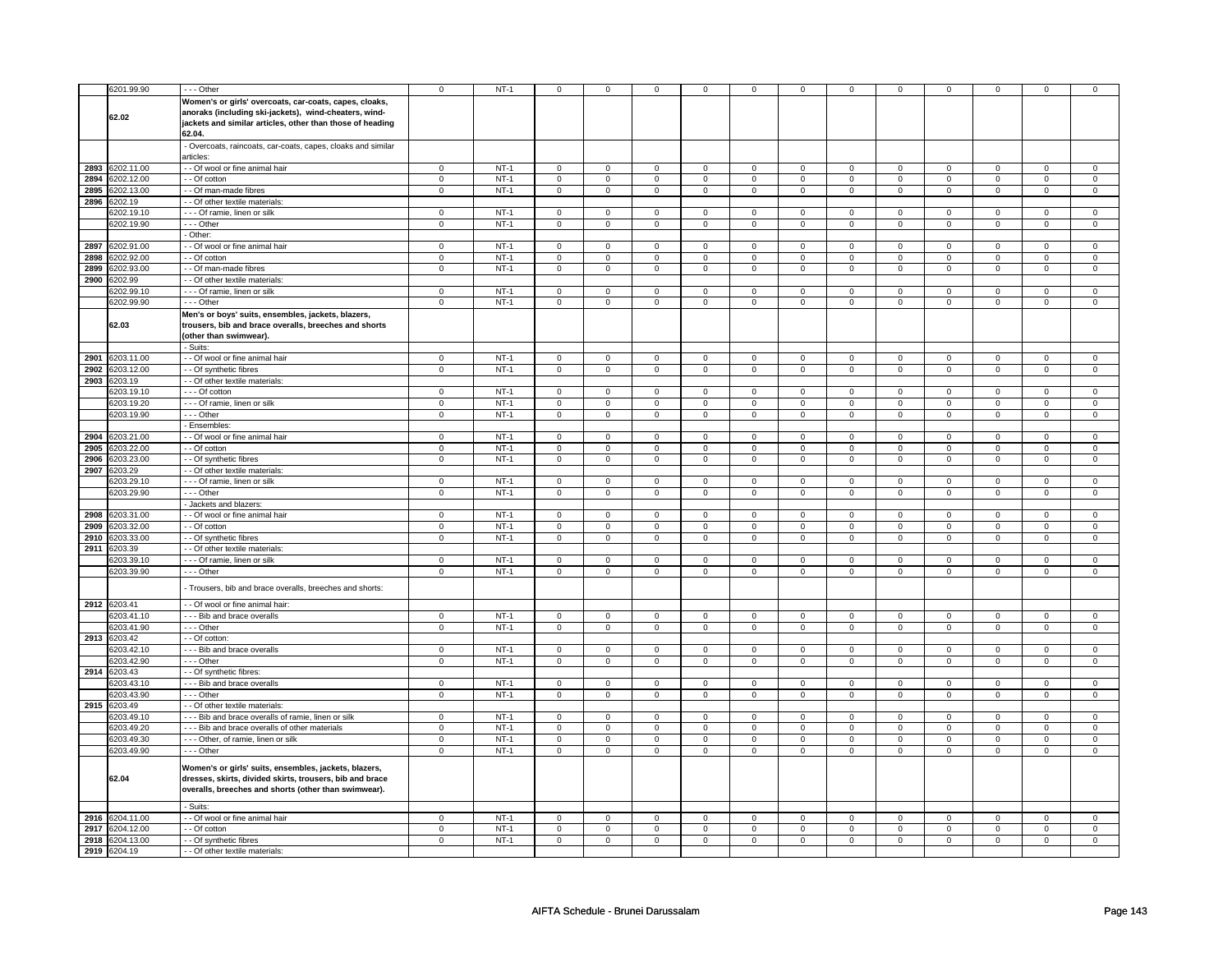|      | 6204.19.10      | --- Of ramie, linen or silk                                                      | $\mathbf 0$    | $NT-1$ | 0                   | $\mathbf 0$         | 0              | 0                   | 0                   | 0                   | $\mathbf 0$    | 0                   | 0                   | 0                   | $\mathbf 0$    | 0                   |
|------|-----------------|----------------------------------------------------------------------------------|----------------|--------|---------------------|---------------------|----------------|---------------------|---------------------|---------------------|----------------|---------------------|---------------------|---------------------|----------------|---------------------|
|      |                 |                                                                                  |                |        |                     |                     |                |                     |                     |                     |                |                     |                     |                     |                |                     |
|      | 6204.19.90      | $\cdots$ Other                                                                   | $\overline{0}$ | $NT-1$ | $\mathbf 0$         | $\mathbf 0$         | 0              | 0                   | 0                   | 0                   | 0              | 0                   | 0                   | 0                   | 0              | $\mathbf 0$         |
|      |                 | Ensembles:                                                                       |                |        |                     |                     |                |                     |                     |                     |                |                     |                     |                     |                |                     |
|      | 2920 6204.21.00 | - Of wool or fine animal hair                                                    | $\mathbf 0$    | $NT-1$ | 0                   | $\Omega$            | 0              | $\Omega$            | 0                   | $\Omega$            | 0              | $\Omega$            | 0                   | $\Omega$            | $\Omega$       | $\Omega$            |
| 2921 | 6204.22.00      | - Of cotton                                                                      | $\mathsf 0$    | $NT-1$ | $\mathsf{O}\xspace$ | $\mathbf 0$         | $\mathbf 0$    | $\mathbf 0$         | $\mathbf 0$         | $\mathsf 0$         | $\mathbf 0$    | $\mathbf 0$         | $\mathsf 0$         | $\mathbf 0$         | $\Omega$       | 0                   |
| 2922 | 6204.23.00      | - Of synthetic fibres                                                            | $\mathbf 0$    | $NT-1$ | $\mathsf 0$         | $\mathsf 0$         | $\mathsf 0$    | $\mathsf 0$         | $\mathsf 0$         | $\mathsf 0$         | $\mathbf{0}$   | $\mathsf{O}$        | $\mathsf{O}\xspace$ | $\mathsf{O}$        | $\mathbf{0}$   | $\mathsf{O}\xspace$ |
|      | 2923 6204.29    | - - Of other textile materials:                                                  |                |        |                     |                     |                |                     |                     |                     |                |                     |                     |                     |                |                     |
|      |                 |                                                                                  |                |        |                     |                     |                |                     |                     |                     |                |                     |                     |                     |                |                     |
|      | 204.29.10       | - - - Of ramie, linen or silk                                                    | $\mathsf 0$    | $NT-1$ | $\mathbf 0$         | $\mathbf 0$         | 0              | 0                   | 0                   | $\mathsf 0$         | $\mathbf 0$    | 0                   | 0                   | $\mathbf 0$         | $\mathbf 0$    | 0                   |
|      | 6204.29.90      | $- -$ Other                                                                      | $\mathsf 0$    | $NT-1$ | $\mathsf{O}\xspace$ | $\mathsf 0$         | $\mathsf 0$    | $\mathbf 0$         | $\mathsf 0$         | $\mathbf 0$         | $\mathbf 0$    | $\mathbf 0$         | $\mathsf 0$         | $\mathbf 0$         | $\mathbf 0$    | $\mathbf 0$         |
|      |                 | Jackets and blazers:                                                             |                |        |                     |                     |                |                     |                     |                     |                |                     |                     |                     |                |                     |
| 2924 | 6204.31.00      | - - Of wool or fine animal hair                                                  | $\mathbf 0$    | $NT-1$ | $\mathsf 0$         | $\mathbf 0$         | 0              | $\mathbf 0$         | $\mathbf 0$         | $\mathbf 0$         | 0              | $\mathbf 0$         | $\mathsf 0$         | $\mathbf 0$         | 0              | $\mathbf 0$         |
| 2925 | 6204.32.00      | - Of cotton                                                                      | $\mathbf 0$    | $NT-1$ | $\mathsf 0$         | $\mathbf 0$         | $\mathbf 0$    | $\mathbf 0$         | $\mathbf 0$         | $\mathsf 0$         | $\mathbf 0$    | $\mathbf 0$         | $\mathsf 0$         | $\mathbf 0$         | $\mathbf 0$    | 0                   |
| 2926 | 6204.33.00      | - - Of synthetic fibres                                                          | $\overline{0}$ | $NT-1$ | $\mathsf{O}\xspace$ | $\mathsf 0$         | $\mathsf 0$    | $\mathbf 0$         | $\mathsf 0$         | $\overline{0}$      | $\mathbf 0$    | $\mathbf 0$         | $\mathsf 0$         | $\overline{0}$      | $\mathbf 0$    | $\mathbf 0$         |
| 2927 | 3204.39         | - - Of other textile materials:                                                  |                |        |                     |                     |                |                     |                     |                     |                |                     |                     |                     |                |                     |
|      |                 |                                                                                  | $\mathsf 0$    | $NT-1$ | $\mathsf 0$         | $\mathbf 0$         |                | $\mathsf 0$         |                     | $\mathsf 0$         |                |                     |                     | $\mathbf 0$         | $\mathbf 0$    | 0                   |
|      | 3204.39.10      | --- Of ramie, linen or silk                                                      |                |        |                     |                     | 0              |                     | 0                   |                     | 0              | 0                   | 0                   |                     |                |                     |
|      | 6204.39.90      | --- Other                                                                        | $\mathsf 0$    | $NT-1$ | $\mathsf{O}\xspace$ | $\mathsf 0$         | 0              | $\mathsf{O}$        | $\mathsf{O}\xspace$ | $\mathsf{O}$        | 0              | $\mathsf{O}$        | 0                   | $\mathsf{O}$        | 0              | $\mathsf 0$         |
|      |                 | - Dresses                                                                        |                |        |                     |                     |                |                     |                     |                     |                |                     |                     |                     |                |                     |
| 2928 | 6204.41.00      | - Of wool or fine animal hair                                                    | $\Omega$       | $NT-1$ | $\overline{0}$      | $\mathbf 0$         | $\mathbf 0$    | $\mathsf 0$         | $\overline{0}$      | $\mathsf 0$         | $\mathbf 0$    | $\mathbf 0$         | $\mathsf 0$         | $\mathbf 0$         | $\Omega$       | 0                   |
| 2929 | 6204.42.00      | - - Of cotton                                                                    | $\overline{0}$ | $NT-1$ | $\overline{0}$      | $\overline{0}$      | $\overline{0}$ | $\overline{0}$      | $\overline{0}$      | $\overline{0}$      | $\overline{0}$ | $\overline{0}$      | $\overline{0}$      | $\overline{0}$      | $\overline{0}$ | $\overline{0}$      |
| 2930 | 3204.43.00      | - - Of synthetic fibres                                                          | $\mathsf 0$    | $NT-1$ | $\mathsf{O}\xspace$ | $\mathsf 0$         | $\mathsf 0$    | $\mathbf 0$         | $\mathsf 0$         | $\mathbf 0$         | $\mathbf 0$    | $\mathbf 0$         | $\mathsf 0$         | $\mathbf 0$         | $\Omega$       | 0                   |
| 2931 | 6204.44.00      | - Of artificial fibres                                                           | $\mathsf 0$    | $NT-1$ | $\mathsf 0$         | $\mathbf 0$         | $\mathbf 0$    | $\mathbf 0$         | $\mathbf 0$         | $\mathbf 0$         | $\mathbf 0$    | $\mathbf 0$         | $\mathsf 0$         | $\mathbf 0$         | $\mathbf 0$    | $\mathbf 0$         |
|      | 2932 6204.49    | - - Of other textile materials:                                                  |                |        |                     |                     |                |                     |                     |                     |                |                     |                     |                     |                |                     |
|      |                 |                                                                                  |                |        |                     |                     |                |                     |                     |                     |                |                     |                     |                     |                |                     |
|      | 6204.49.10      | - - - Of ramie, linen or silk                                                    | $\mathbf 0$    | $NT-1$ | $\mathbf 0$         | $\mathbf 0$         | 0              | $\mathbf{0}$        | 0                   | $\mathbf 0$         | 0              | $\mathbf 0$         | 0                   | $\mathbf 0$         | 0              | 0                   |
|      | 6204.49.90      | --- Other                                                                        | $\mathbf 0$    | $NT-1$ | $\mathsf 0$         | $\mathbf 0$         | $\mathbf 0$    | $\mathbf 0$         | $\mathbf 0$         | $\mathbf 0$         | 0              | $\mathbf 0$         | $\mathsf 0$         | $\mathbf 0$         | 0              | $\mathbf{0}$        |
|      |                 | Skirts and divided skirts:                                                       |                |        |                     |                     |                |                     |                     |                     |                |                     |                     |                     |                |                     |
| 2933 | 6204.51.00      | - Of wool or fine animal hair                                                    | $\mathsf 0$    | $NT-1$ | $\mathbf 0$         | $\mathbf 0$         | 0              | $\mathbf 0$         | 0                   | $\mathbf 0$         | 0              | $\mathbf 0$         | 0                   | $\mathbf 0$         | $\mathbf 0$    | $\mathbf 0$         |
| 2934 | 6204.52.00      | - Of cotton                                                                      | $\mathbf 0$    | $NT-1$ | $\mathbf 0$         | $\mathbf 0$         | 0              | 0                   | 0                   | $\mathsf 0$         | 0              | 0                   | 0                   | $\mathbf 0$         | 0              | 0                   |
| 2935 | 6204.53.00      | - Of synthetic fibres                                                            | $\mathbf 0$    | $NT-1$ | $\mathsf 0$         | $\mathsf 0$         | 0              | $\mathbf 0$         | $\mathsf 0$         | $\mathbf 0$         | 0              | $\mathbf 0$         | $\mathbf 0$         | $\mathbf 0$         | 0              | $\mathbf 0$         |
| 2936 | 6204.59         | - - Of other textile materials:                                                  |                |        |                     |                     |                |                     |                     |                     |                |                     |                     |                     |                |                     |
|      | 6204.59.10      | - - - Of ramie, linen or silk                                                    | $\mathsf 0$    | $NT-1$ | $\mathsf{O}\xspace$ | $\mathbf 0$         | 0              | $\mathbf 0$         | $\mathsf 0$         | 0                   | 0              | 0                   | 0                   | 0                   | $\mathbf 0$    | 0                   |
|      | 6204.59.90      | $--$ Other                                                                       | $\mathsf 0$    | $NT-1$ | $\mathsf 0$         | $\mathsf{O}\xspace$ | $\mathsf 0$    | $\mathsf 0$         | $\mathsf 0$         | $\mathsf 0$         | $\mathbf 0$    | $\mathsf 0$         | $\mathsf{O}\xspace$ | $\mathsf 0$         | $\mathbf 0$    | $\mathsf{O}\xspace$ |
|      |                 |                                                                                  |                |        |                     |                     |                |                     |                     |                     |                |                     |                     |                     |                |                     |
|      |                 | Trousers, bib and brace overalls, breeches and shorts:                           |                |        |                     |                     |                |                     |                     |                     |                |                     |                     |                     |                |                     |
|      | 2937 6204.61.00 | - Of wool or fine animal hair                                                    | $\mathbf 0$    | $NT-1$ | $\mathbf 0$         | $\mathbf 0$         | $\mathbf 0$    | $\mathbf 0$         | $\mathbf 0$         | $\mathbf 0$         | $\mathbf 0$    | $\mathbf{0}$        | $\mathbf 0$         | $\mathbf 0$         | $\mathbf 0$    | $\mathbf{0}$        |
|      |                 |                                                                                  |                | $NT-1$ |                     |                     |                |                     |                     |                     |                |                     |                     |                     |                |                     |
|      | 2938 6204.62.00 | - Of cotton                                                                      | $\mathsf 0$    |        | $\mathsf{O}\xspace$ | $\mathsf 0$         | $\mathsf 0$    | $\mathbf 0$         | $\mathsf 0$         | $\mathbf 0$         | $\mathbf 0$    | $\mathbf 0$         | $\mathbf 0$         | $\mathbf 0$         | 0              | $\mathsf 0$         |
| 2939 | 6204.63.00      | - - Of synthetic fibres                                                          | $\mathbf 0$    | $NT-1$ | $\mathbf 0$         | $\mathbf 0$         | $\mathbf 0$    | $\mathbf 0$         | $\mathbf 0$         | $\mathbf 0$         | $\mathbf 0$    | $\mathbf 0$         | $\mathsf 0$         | $\mathbf 0$         | $\mathbf 0$    | $\mathbf 0$         |
| 2940 | 6204.69         | - Of other textile materials:                                                    |                |        |                     |                     |                |                     |                     |                     |                |                     |                     |                     |                |                     |
|      | 6204.69.10      | --- Of ramie, linen or silk                                                      | $\overline{0}$ | $NT-1$ | $\mathsf 0$         | $\overline{0}$      | $\mathbf 0$    | $\mathbf 0$         | $\mathbf 0$         | $\mathbf 0$         | $\mathbf 0$    | $\overline{0}$      | $\mathsf 0$         | $\overline{0}$      | $\mathbf 0$    | $\mathbf 0$         |
|      | 6204.69.90      | --- Other                                                                        | $\mathsf 0$    | $NT-1$ | 0                   | $\mathsf 0$         | 0              | $\mathbf 0$         | 0                   | $\mathbf 0$         | 0              | $\mathbf 0$         | 0                   | $\mathbf 0$         | 0              | $\mathsf 0$         |
|      | 62.05           | Men's or boys' shirts.                                                           |                |        |                     |                     |                |                     |                     |                     |                |                     |                     |                     |                |                     |
| 2941 | 6205.10.00      | Of wool or fine animal hair                                                      | $\mathsf 0$    | $NT-1$ | $\mathsf 0$         | $\mathbf 0$         | 0              | $\mathbf 0$         | 0                   | $\mathsf 0$         | 0              | $\mathbf 0$         | 0                   | $\mathbf 0$         | 0              | 0                   |
| 2942 | 6205.20.00      | - Of cotton                                                                      | $\mathbf 0$    | $NT-1$ | 0                   | $\mathbf 0$         | 0              | $\mathbf 0$         | 0                   | $\mathbf 0$         | 0              | $\mathbf 0$         | 0                   | $\mathbf 0$         | 0              | 0                   |
| 2943 | 3205.30.00      | Of man-made fibres                                                               | $\overline{0}$ | $NT-1$ | $\overline{0}$      | $\overline{0}$      | 0              | $\overline{0}$      | $\overline{0}$      | $\overline{0}$      | 0              | $\overline{0}$      | $\overline{0}$      | $\overline{0}$      | 0              | $\overline{0}$      |
| 2944 | 6205.90         | - Of other textile materials:                                                    |                |        |                     |                     |                |                     |                     |                     |                |                     |                     |                     |                |                     |
|      |                 |                                                                                  | $\mathbf 0$    | $NT-1$ | $\mathsf 0$         |                     | $\mathbf 0$    |                     | $\mathbf 0$         |                     | $\mathbf 0$    |                     | $\mathsf 0$         |                     | $\mathbf 0$    | 0                   |
|      | 6205.90.10      | - Of ramie, linen or silk                                                        |                |        |                     | $\mathbf 0$         |                | $\mathbf 0$         |                     | $\mathsf 0$         |                | $\mathsf 0$         |                     | $\mathsf 0$         |                |                     |
|      | 6205.90.90      | - Other                                                                          | $\mathsf 0$    | $NT-1$ | $\mathsf 0$         | $\mathsf 0$         | $\mathbf 0$    | $\mathsf{O}\xspace$ | $\mathsf 0$         | $\mathsf{O}\xspace$ | $\mathbf 0$    | $\mathsf{O}\xspace$ | $\mathsf{O}\xspace$ | $\mathsf{O}\xspace$ | 0              | $\mathsf 0$         |
|      | 62.06           | Women's or girls' blouses, shirts and shirt-blouses.                             |                |        |                     |                     |                |                     |                     |                     |                |                     |                     |                     |                |                     |
|      |                 |                                                                                  |                |        |                     |                     |                |                     |                     |                     |                |                     |                     |                     |                |                     |
| 2945 | 6206.10.00      | - Of silk or silk waste                                                          | $\mathbf 0$    | $NT-1$ | $\mathsf 0$         | $\mathbf 0$         | 0              | $\mathbf 0$         | $\mathbf 0$         | $\mathbf 0$         | $\Omega$       | $\mathbf 0$         | $\mathsf 0$         | $\mathbf 0$         | $\Omega$       | $\Omega$            |
| 2946 | 3206.20.00      | Of wool or fine animal hair                                                      | $\mathsf 0$    | $NT-1$ | $\mathsf{O}\xspace$ | $\mathsf 0$         | $\mathbf 0$    | $\mathbf 0$         | $\mathsf 0$         | $\mathbf 0$         | $\mathbf{0}$   | $\mathbf 0$         | $\mathbf 0$         | $\mathbf 0$         | $\mathbf{0}$   | $\mathbf 0$         |
| 2947 | 6206.30.00      | Of cotton                                                                        | $\mathsf 0$    | $NT-1$ | $\mathsf 0$         | $\mathbf 0$         | 0              | $\mathbf 0$         | $\mathbf 0$         | $\mathbf 0$         | 0              | $\mathbf 0$         | $\mathsf 0$         | $\mathbf 0$         | $\mathbf 0$    | $\mathbf 0$         |
| 2948 | 3206.40.00      | Of man-made fibres                                                               | $\mathbf 0$    | $NT-1$ | $\mathsf 0$         | $\mathsf 0$         | 0              | $\mathsf 0$         | $\mathbf 0$         | $\mathsf 0$         | 0              | $\mathbf 0$         | $\mathsf 0$         | $\mathbf 0$         | 0              | 0                   |
| 2949 | 6206.90         | Of other textile materials:                                                      |                |        |                     |                     |                |                     |                     |                     |                |                     |                     |                     |                |                     |
|      | 6206.90.10      | - - Of ramie, linen or silk                                                      | $\mathbf 0$    | $NT-1$ | $\mathbf 0$         | $\mathbf 0$         | $^{\circ}$     | $\mathbf 0$         | $\mathbf 0$         | $\mathbf 0$         | 0              | $\mathbf 0$         | 0                   | $\mathbf 0$         | 0              | 0                   |
|      | 6206.90.90      | - Other                                                                          | $\mathbf 0$    | $NT-1$ | $\mathbf 0$         | $\mathbf 0$         | 0              | $\mathbf 0$         | $\mathbf 0$         | $\mathbf 0$         | 0              | $\mathbf 0$         | $\mathbf 0$         | $\mathbf 0$         | 0              | $\mathbf{0}$        |
|      |                 | Men's or boys' singlets and other vests, underpants,                             |                |        |                     |                     |                |                     |                     |                     |                |                     |                     |                     |                |                     |
|      | 62.07           | briefs, nightshirts, pyjamas, bathrobes, dressing gowns<br>and similar articles. |                |        |                     |                     |                |                     |                     |                     |                |                     |                     |                     |                |                     |
|      |                 | - Underpants and briefs:                                                         |                |        |                     |                     |                |                     |                     |                     |                |                     |                     |                     |                |                     |
|      | 2950 6207.11.00 | - Of cotton                                                                      | $\mathsf 0$    | $NT-1$ | $\mathsf 0$         | $\mathbf 0$         | $\circ$        | $\mathbf 0$         | $\mathsf 0$         | $\mathsf 0$         | $\mathbf 0$    | $\mathbf 0$         | $\mathsf 0$         | $\mathsf 0$         | $\mathsf 0$    | $\mathbf 0$         |
|      | 2951 6207.19.00 | - Of other textile materials                                                     | $\mathsf 0$    | $NT-1$ | $\mathsf 0$         | $\mathsf 0$         | $\mathsf 0$    | $\mathbf 0$         | $\mathsf 0$         | $\mathbf 0$         | $\mathbf 0$    | $\mathbf 0$         | $\mathsf 0$         | $\mathbf 0$         | $\mathbf 0$    | $\mathbf 0$         |
|      |                 | Nightshirts and pyjamas:                                                         |                |        |                     |                     |                |                     |                     |                     |                |                     |                     |                     |                |                     |
| 2952 | 6207.21.00      | - Of cotton                                                                      | $\mathsf 0$    | $NT-1$ | $\mathsf 0$         | $\mathbf 0$         | $\Omega$       | $\mathbf 0$         | $\mathbf 0$         | $\mathbf 0$         | $\mathbf 0$    | $\mathbf{0}$        | $\mathbf 0$         | $\mathbf 0$         | $\Omega$       | 0                   |
| 2953 | 6207.22.00      | - Of man-made fibres                                                             | $\mathbf 0$    | $NT-1$ | 0                   | $\mathsf 0$         | 0              | 0                   | 0                   | $\mathbf 0$         | 0              | $\mathbf 0$         | 0                   | $\mathbf 0$         | 0              | $\mathbf 0$         |
|      |                 |                                                                                  |                |        |                     |                     |                |                     |                     |                     |                |                     |                     |                     |                |                     |
| 2954 | 6207.29         | - Of other textile materials:                                                    |                |        |                     |                     |                |                     |                     |                     |                |                     |                     |                     |                |                     |
|      | 6207.29.10      | --- Of silk                                                                      | $\mathsf 0$    | $NT-1$ | $\mathbf 0$         | $\mathbf 0$         | 0              | $\mathbf 0$         | 0                   | 0                   | 0              | 0                   | 0                   | $\mathbf 0$         | 0              | $\mathbf{0}$        |
|      | 6207.29.90      | --- Other                                                                        | $\mathbf 0$    | $NT-1$ | $\mathbf 0$         | $\mathbf 0$         | $\mathbf 0$    | $\mathbf 0$         | $\mathbf 0$         | $\mathbf 0$         | 0              | $\mathbf 0$         | 0                   | $\mathbf 0$         | 0              | $\mathbf{0}$        |
|      |                 | Other:                                                                           |                |        |                     |                     |                |                     |                     |                     |                |                     |                     |                     |                |                     |
|      | 2955 6207.91    | - - Of cotton:                                                                   |                |        |                     |                     |                |                     |                     |                     |                |                     |                     |                     |                |                     |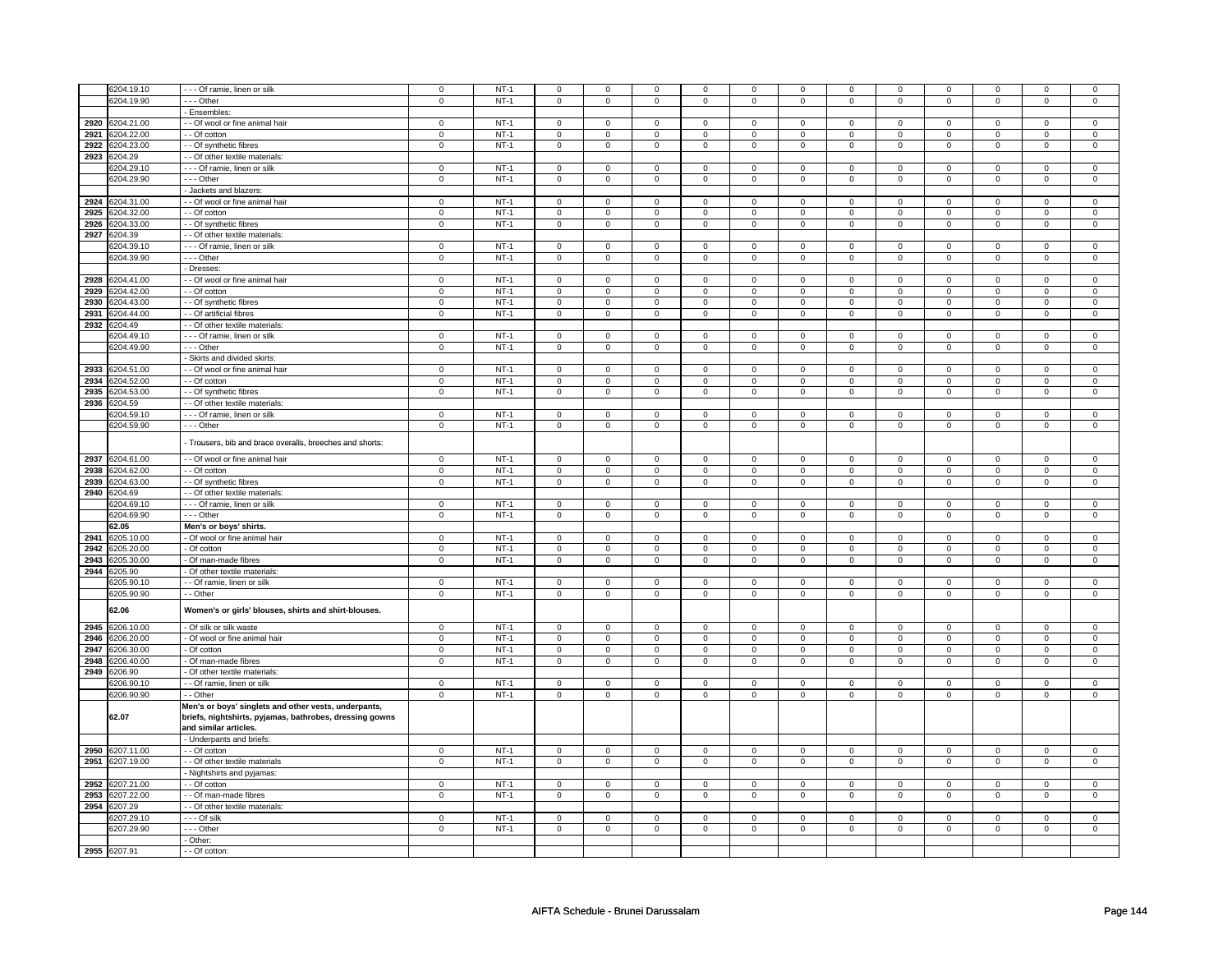|      | 6207.91.10 | --- Bathing or athletic slips, including combined vests and  | $\mathbf 0$    | $NT-1$ | $\mathbf 0$         | $\mathbf 0$    | $\mathbf 0$         | $\mathbf 0$    | $\mathsf 0$         | $\mathsf 0$    | $\mathbf 0$ | $\mathsf 0$    | $\mathbf 0$    | $\mathbf 0$    | $\Omega$    | $\mathbf{0}$   |
|------|------------|--------------------------------------------------------------|----------------|--------|---------------------|----------------|---------------------|----------------|---------------------|----------------|-------------|----------------|----------------|----------------|-------------|----------------|
|      |            | slips; sports vests                                          |                |        |                     |                |                     |                |                     |                |             |                |                |                |             |                |
|      | 6207.91.20 | --- Bathrobes, dressing gowns and similar articles           | $\mathsf 0$    | $NT-1$ | $\mathbf 0$         | $\mathbf 0$    | $\mathbf 0$         | $\mathbf 0$    | $\mathbf 0$         | $\mathbf 0$    | 0           | $\mathbf 0$    | 0              | $\mathbf 0$    | 0           | $\mathbf 0$    |
|      |            |                                                              |                |        |                     |                |                     |                |                     |                |             |                |                |                |             |                |
|      | 6207.91.30 | --- Pilgrimage robes                                         | 0              | $NT-1$ | 0                   | $\mathbf 0$    | $\mathbf 0$         | $\mathbf 0$    | $\mathbf 0$         | $\mathbf 0$    | 0           | 0              | 0              | 0              | 0           | 0              |
|      | 6207.91.90 | --- Other                                                    | $\mathbf 0$    | $NT-1$ | $\Omega$            | $\mathbf 0$    | $\mathbf 0$         | $\mathbf 0$    | $\mathbf 0$         | $\mathsf 0$    | $\mathbf 0$ | $\mathbf 0$    | $\mathbf 0$    | $\mathsf{O}$   | $\Omega$    | $\mathbf{0}$   |
| 2956 | 6207.92    | - - Of man-made fibres:                                      |                |        |                     |                |                     |                |                     |                |             |                |                |                |             |                |
|      |            |                                                              |                |        |                     |                |                     |                |                     |                |             |                |                |                |             |                |
|      | 6207.92.10 | --- Bathing or athletic slips, including combined vests and  | $\mathsf 0$    | $NT-1$ | $\mathsf{O}\xspace$ | $\mathsf 0$    | $\mathbf 0$         | $\mathbf 0$    | $\mathbf 0$         | 0              | 0           | 0              | 0              | $\mathbf 0$    | $\Omega$    | $\mathbf 0$    |
|      |            | slips; sports vests                                          |                |        |                     |                |                     |                |                     |                |             |                |                |                |             |                |
|      | 6207.92.20 | --- Bathrobes, dressing gowns and similar articles           | $\mathbf 0$    | $NT-1$ | $\mathbf 0$         | $\mathbf 0$    | $\mathbf 0$         | $\mathbf 0$    | $\mathbf 0$         | $\mathbf 0$    | 0           | $\mathbf 0$    | 0              | $\mathbf 0$    | 0           | 0              |
|      | 6207.92.90 | --- Other                                                    | $\mathbf 0$    | $NT-1$ | $\mathbf 0$         | $\mathbf 0$    | $\mathbf 0$         | $\mathbf 0$    | $\mathbf 0$         | $\mathbf{0}$   | $\mathbf 0$ | $\mathbf 0$    | $\mathbf 0$    | $\mathbf 0$    | $\mathbf 0$ | $\mathbf{0}$   |
|      |            |                                                              |                |        |                     |                |                     |                |                     |                |             |                |                |                |             |                |
| 2957 | 6207.99    | - - Of other textile materials:                              |                |        |                     |                |                     |                |                     |                |             |                |                |                |             |                |
|      |            | - - - Of wool or fine animal hair                            |                |        |                     |                |                     |                |                     |                |             |                |                |                |             |                |
|      | 6207.99.11 | - - - - Bathing or athletic slips and sports vests           | $\mathsf 0$    | $NT-1$ | $\mathbf 0$         | $\mathbf 0$    | $\mathsf 0$         | $\mathbf 0$    | $\mathsf 0$         | $\mathbf 0$    | $\mathbf 0$ | $\mathbf 0$    | $\mathsf 0$    | $\mathbf 0$    | $\Omega$    | $\mathbf 0$    |
|      | 6207.99.12 | ---- Bathrobes, dressing gowns and similar articles          | 0              | $NT-1$ | 0                   | $\mathbf 0$    | $\mathbf 0$         | $\mathbf 0$    | 0                   | $\mathbf 0$    | 0           | $\mathbf 0$    | 0              | $\mathbf 0$    | 0           | $\mathbf 0$    |
|      |            |                                                              |                |        |                     |                |                     |                |                     |                |             |                |                |                |             |                |
|      | 6207.99.19 | $---$ Other                                                  | $\mathsf 0$    | $NT-1$ | $\mathsf 0$         | $\mathsf 0$    | $\mathsf{O}\xspace$ | $\mathsf 0$    | $\mathsf{O}\xspace$ | $\mathbf 0$    | $\mathsf 0$ | $\mathbf 0$    | $\mathsf 0$    | $\mathbf 0$    | 0           | $\mathbf{O}$   |
|      |            | - - - Other:                                                 |                |        |                     |                |                     |                |                     |                |             |                |                |                |             |                |
|      | 6207.99.91 | - - - - Bathing or athletic slips and sports vests           | 0              | $NT-1$ | $\mathbf 0$         | $\mathbf 0$    | 0                   | $\mathbf 0$    | $\mathbf 0$         | 0              | 0           | 0              | 0              | 0              | 0           | 0              |
|      | 6207.99.92 | - - - - Bathrobes, dressing gowns and similar articles       | $\mathbf 0$    | $NT-1$ | $\mathbf 0$         | $\mathbf 0$    | $\mathbf 0$         | $\mathbf 0$    | 0                   | $\mathbf 0$    | 0           | 0              | 0              | $\mathbf 0$    | 0           | $\mathbf 0$    |
|      |            |                                                              |                |        |                     |                |                     |                |                     |                |             |                |                |                |             |                |
|      | 6207.99.99 | $---$ Other                                                  | $\overline{0}$ | $NT-1$ | $\overline{0}$      | $\overline{0}$ | $\overline{0}$      | $\overline{0}$ | $\mathsf 0$         | $\overline{0}$ | $\mathsf 0$ | $\mathsf 0$    | $\mathbf 0$    | $\overline{0}$ | $\mathsf 0$ | $\overline{0}$ |
|      |            |                                                              |                |        |                     |                |                     |                |                     |                |             |                |                |                |             |                |
|      |            | Women's or girls' singlets and other vests, slips,           |                |        |                     |                |                     |                |                     |                |             |                |                |                |             |                |
|      | 62.08      | petticoats, briefs, panties, nightdresses, pyjamas,          |                |        |                     |                |                     |                |                     |                |             |                |                |                |             |                |
|      |            | négligés, bathrobes, dressing gowns and similar articles.    |                |        |                     |                |                     |                |                     |                |             |                |                |                |             |                |
|      |            |                                                              |                |        |                     |                |                     |                |                     |                |             |                |                |                |             |                |
|      |            | - Slips and petticoats:                                      |                |        |                     |                |                     |                |                     |                |             |                |                |                |             |                |
| 2958 | 6208.11.00 | - Of man-made fibres                                         | $\mathbf 0$    | $NT-1$ | $\mathbf 0$         | $\mathbf 0$    | $\mathbf 0$         | $\overline{0}$ | $\mathbf 0$         | $\mathbf 0$    | $\mathbf 0$ | $\mathbf 0$    | $\mathbf{0}$   | $\mathbf 0$    | 0           | $\overline{0}$ |
|      |            |                                                              |                |        |                     |                |                     |                |                     |                |             |                |                |                |             |                |
| 2959 | 6208.19    | - Of other textile materials:                                |                |        |                     |                |                     |                |                     |                |             |                |                |                |             |                |
|      | 6208.19.10 | --- Of silk                                                  | $\mathbf 0$    | $NT-1$ | $\overline{0}$      | $\overline{0}$ | $\mathbf 0$         | $\mathbf 0$    | $\mathbf 0$         | $\mathbf 0$    | $\mathbf 0$ | $\mathbf{0}$   | $\mathbf 0$    | $\overline{0}$ | $\mathbf 0$ | $\overline{0}$ |
|      | 6208.19.90 | --- Other                                                    | 0              | $NT-1$ | 0                   | $\mathbf 0$    | 0                   | $\mathbf 0$    | 0                   | 0              | 0           | 0              | 0              | 0              | 0           | 0              |
|      |            | - Nightdresses and pyjamas:                                  |                |        |                     |                |                     |                |                     |                |             |                |                |                |             |                |
|      |            |                                                              |                |        |                     |                |                     |                |                     |                |             |                |                |                |             |                |
| 2960 | 6208.21.00 | - Of cotton                                                  | $\mathbf 0$    | $NT-1$ | $\mathsf 0$         | $\mathsf 0$    | 0                   | $\mathbf 0$    | 0                   | $\mathbf 0$    | 0           | $\mathbf 0$    | 0              | $\mathbf 0$    | 0           | $\mathbf 0$    |
| 2961 | 6208.22.00 | - Of man-made fibres                                         | $\mathsf 0$    | $NT-1$ | $\mathbf 0$         | $\mathbf 0$    | $\mathsf 0$         | $\mathbf 0$    | $\mathsf 0$         | $\mathbf 0$    | $\mathbf 0$ | $\mathbf 0$    | $\mathsf 0$    | $\mathbf 0$    | $\mathsf 0$ | $\mathbf{0}$   |
| 2962 | 6208.29    | - Of other textile materials:                                |                |        |                     |                |                     |                |                     |                |             |                |                |                |             |                |
|      | 6208.29.10 | - - - Of silk                                                | $\mathsf 0$    | $NT-1$ | $\mathsf{o}\,$      | $\mathsf 0$    | 0                   | $\mathsf 0$    | 0                   | $\mathsf 0$    | 0           | $\circ$        | $\mathsf 0$    | $\mathbf 0$    | $\Omega$    | $\mathsf 0$    |
|      |            |                                                              |                |        |                     |                |                     |                |                     |                |             |                |                |                |             |                |
|      | 3208.29.90 | - - - Other                                                  | $\mathbf 0$    | $NT-1$ | $\mathbf 0$         | $\mathsf 0$    | $\mathbf 0$         | $\mathbf 0$    | $\mathbf 0$         | $\mathsf 0$    | 0           | $\mathsf 0$    | 0              | $\mathbf 0$    | $\mathbf 0$ | 0              |
|      |            | - Other:                                                     |                |        |                     |                |                     |                |                     |                |             |                |                |                |             |                |
| 2963 | 6208.91    | - Of cotton:                                                 |                |        |                     |                |                     |                |                     |                |             |                |                |                |             |                |
|      | 6208.91.10 | - - - Panties                                                | $\Omega$       | $NT-1$ | $\mathbf 0$         | $\mathbf 0$    | $\mathbf 0$         | $\mathbf 0$    | $\mathbf 0$         | $\mathbf 0$    | $\mathbf 0$ | $\mathbf 0$    | $\mathbf 0$    | $\mathbf 0$    | $\Omega$    | $\mathbf{0}$   |
|      |            |                                                              |                |        |                     |                |                     |                |                     |                |             |                |                |                |             |                |
|      | 6208.91.20 | --- Negligés, bathrobes, dressing gowns and similar articles | $\mathbf 0$    | $NT-1$ | $\mathsf 0$         | $\mathsf 0$    | $\mathsf 0$         | $\mathbf 0$    | $\mathsf 0$         | $\mathsf 0$    | $\mathbf 0$ | $\mathsf 0$    | $\mathsf 0$    | $\mathbf 0$    | $\mathsf 0$ | $\mathsf 0$    |
|      |            |                                                              |                |        |                     |                |                     |                |                     |                |             |                |                |                |             |                |
|      | 3208.91.90 | - - - Other                                                  | $\mathbf 0$    | $NT-1$ | $\mathsf 0$         | $\mathsf 0$    | $\mathsf 0$         | $\mathsf 0$    | $\mathsf 0$         | $\mathsf{O}$   | $\mathsf 0$ | $\mathsf{O}$   | $\mathsf 0$    |                | $\mathsf 0$ | $\mathbf 0$    |
| 2964 | 3208.92    | - - Of man-made fibres:                                      |                |        |                     |                |                     |                |                     |                |             |                |                |                |             |                |
|      |            |                                                              |                |        |                     |                |                     |                |                     |                |             |                |                | $\mathsf{O}$   |             |                |
|      | 6208.92.10 |                                                              |                |        |                     |                |                     |                |                     |                |             |                |                |                |             |                |
|      |            | --- Panties, negligés, bathrobes, dressing gowns and similar |                |        |                     |                |                     |                |                     |                |             |                |                |                |             |                |
|      |            | articles                                                     | $\mathbf 0$    | $NT-1$ | $\mathsf 0$         | $\mathsf 0$    | $\mathsf 0$         | $\mathbf 0$    | $\mathsf 0$         | $\mathsf 0$    | $\mathbf 0$ | $\mathsf 0$    | $\mathsf 0$    | $\mathbf 0$    | $\mathbf 0$ | $\mathbf 0$    |
|      |            |                                                              |                |        |                     |                |                     |                |                     |                |             |                |                |                |             |                |
|      | 6208.92.90 | --- Other                                                    | $\overline{0}$ | $NT-1$ | $\overline{0}$      | $\overline{0}$ | $\mathsf{O}\xspace$ | $\overline{0}$ | $\mathsf{O}\xspace$ | $\overline{0}$ | $\mathsf 0$ | $\overline{0}$ | $\overline{0}$ | $\overline{0}$ | $\mathsf 0$ | $\overline{0}$ |
| 2965 | 6208.99    | - Of other textile materials:                                |                |        |                     |                |                     |                |                     |                |             |                |                |                |             |                |
|      |            | --- Of wool or fine animal hair:                             |                |        |                     |                |                     |                |                     |                |             |                |                |                |             |                |
|      |            | - - - - Panties, negligés, bathrobes, dressing gowns and     |                |        |                     |                |                     |                |                     |                |             |                |                |                |             |                |
|      | 6208.99.11 | similar articles                                             | $\mathbf 0$    | $NT-1$ | $\mathsf 0$         | $\mathsf 0$    | $\mathsf{O}\xspace$ | $\mathsf 0$    | $\mathsf 0$         | $\mathsf 0$    | $\mathsf 0$ | $\mathsf 0$    | $\mathsf 0$    | $\mathsf 0$    | $\mathsf 0$ | $\mathsf 0$    |
|      |            |                                                              |                |        |                     |                |                     |                |                     |                |             |                |                |                |             |                |
|      | 6208.99.19 | $---$ Other                                                  | $\overline{0}$ | $NT-1$ | $\overline{0}$      | $\overline{0}$ | $\overline{0}$      | $\overline{0}$ | $\overline{0}$      | $\overline{0}$ | $\mathbf 0$ | $\overline{0}$ | $\overline{0}$ | $\overline{0}$ | $\mathbf 0$ | $\overline{0}$ |
|      |            | --- Other:                                                   |                |        |                     |                |                     |                |                     |                |             |                |                |                |             |                |
|      |            | - - - - Panties, negligés, bathrobes, dressing gowns and     |                |        |                     |                |                     |                |                     |                |             |                |                |                |             |                |
|      | 6208.99.91 |                                                              | $\mathsf 0$    | $NT-1$ | $\mathsf 0$         | $\mathsf 0$    | $\mathsf 0$         | $\mathbf 0$    | $\mathsf 0$         | $\mathsf 0$    | $\mathbf 0$ | $\mathsf 0$    | $\mathsf 0$    | $\mathbf 0$    | $\Omega$    | $\mathsf 0$    |
|      |            | similar articles                                             |                |        |                     |                |                     |                |                     |                |             |                |                |                |             |                |
|      | 6208.99.99 | - - - - Other                                                | $\mathsf 0$    | $NT-1$ | $\mathbf 0$         | $\mathbf 0$    | $\mathsf 0$         | $\mathbf 0$    | $\mathsf 0$         | $\mathbf 0$    | $\mathbf 0$ | $\mathbf 0$    | $\mathsf 0$    | $\mathbf 0$    | 0           | 0              |
|      | 62.09      | Babies' garments and clothing accessories.                   |                |        |                     |                |                     |                |                     |                |             |                |                |                |             |                |
| 2966 | 3209.10    | - Of wool or fine animal hair:                               |                |        |                     |                |                     |                |                     |                |             |                |                |                |             |                |
|      |            |                                                              |                |        |                     |                |                     |                |                     |                |             |                |                |                | $\mathbf 0$ | $\mathbf 0$    |
|      | 6209.10.10 | - Suits, pants and similar articles                          | $\mathbf 0$    | $NT-1$ | $\mathsf 0$         | $\mathsf 0$    | 0                   | $\mathsf 0$    | 0                   | $\mathsf 0$    | 0           | 0              | 0              | $\mathsf 0$    |             |                |
|      | 6209.10.20 | - T-shirts, shirts, pyjamas, napkins (diapers) and similar   | $\mathsf 0$    | $NT-1$ | $\mathsf 0$         | $\mathbf 0$    | $\mathbf 0$         | $\mathbf 0$    | $\mathbf 0$         | $\mathbf 0$    | 0           | $\mathsf 0$    | $\mathsf 0$    | $\mathbf 0$    | $\mathsf 0$ | 0              |
|      |            | articles                                                     |                |        |                     |                |                     |                |                     |                |             |                |                |                |             |                |
|      | 6209.10.30 | - Clothing accessories                                       | $\mathbf 0$    | $NT-1$ | $\mathbf 0$         | $\mathbf 0$    | $\mathbf 0$         | $\mathbf 0$    | $\mathbf 0$         | $\mathbf 0$    | $\mathbf 0$ | $\mathbf 0$    | $\mathbf 0$    | $\mathbf 0$    | $\mathbf 0$ | $\mathbf 0$    |
|      |            |                                                              | $\mathbf 0$    |        |                     |                |                     |                |                     |                |             |                |                |                | $\mathbf 0$ |                |
|      | 6209.10.90 | - - Other                                                    |                | $NT-1$ | $\mathsf 0$         | $\mathbf 0$    | $\mathbf 0$         | $\mathbf 0$    | $\mathsf 0$         | $\mathsf 0$    | $\mathbf 0$ | $\mathsf 0$    | $\mathsf 0$    | $\mathbf 0$    |             | 0              |
| 2967 | 6209.20    | - Of cotton:                                                 |                |        |                     |                |                     |                |                     |                |             |                |                |                |             |                |
|      | 6209.20.10 | - Suits, pants and similar articles                          | $\mathbf 0$    | $NT-1$ | $\mathsf 0$         | $\mathbf 0$    | $\mathbf 0$         | $\mathbf 0$    | $\mathbf 0$         | $\mathbf{0}$   | $\mathbf 0$ | $\mathbf{0}$   | $\mathbf{0}$   | $\mathbf{0}$   | 0           | $\mathbf{0}$   |
|      |            |                                                              |                |        |                     |                |                     |                |                     |                |             |                |                |                |             |                |
|      | 6209.20.20 | - T-shirts, shirts, pyjamas, napkins (diapers) and similar   | $\mathsf 0$    | $NT-1$ | $\mathsf 0$         | $\mathsf 0$    | $\mathsf 0$         | $\mathbf 0$    | $\mathsf 0$         | $\mathsf 0$    | $\mathbf 0$ | $\mathsf 0$    | $\mathsf 0$    | $\mathbf 0$    | $\mathbf 0$ | 0              |
|      |            | articles                                                     |                |        |                     |                |                     |                |                     |                |             |                |                |                |             |                |
|      | 6209.20.30 | - Clothing accessories                                       | $\mathsf 0$    | $NT-1$ | $\overline{0}$      | $\mathsf 0$    | $\mathbf 0$         | $\mathsf 0$    | $\mathsf{O}\xspace$ | $\mathbf 0$    | $\mathsf 0$ | $\mathsf 0$    | $\mathsf 0$    | $\mathbf 0$    | $\mathbf 0$ | $\mathbf 0$    |
|      | 6209.20.90 | - Other                                                      | $\mathsf 0$    | $NT-1$ | $\mathsf 0$         | $\mathbf 0$    | $\mathsf 0$         | $\mathbf 0$    | $\mathsf 0$         | $\mathbf 0$    | $\mathbf 0$ | $\mathsf 0$    | $\mathsf 0$    | $\mathbf 0$    | $\mathsf 0$ | 0              |
| 2968 | 6209.30    | - Of synthetic fibres:                                       |                |        |                     |                |                     |                |                     |                |             |                |                |                |             |                |
|      | 6209.30.10 | - - Suits, pants and similar articles                        | 0              | $NT-1$ | 0                   | $\mathbf 0$    | $\mathbf 0$         | $\mathbf 0$    | $\mathbf 0$         | 0              | 0           | 0              | 0              | 0              | 0           | 0              |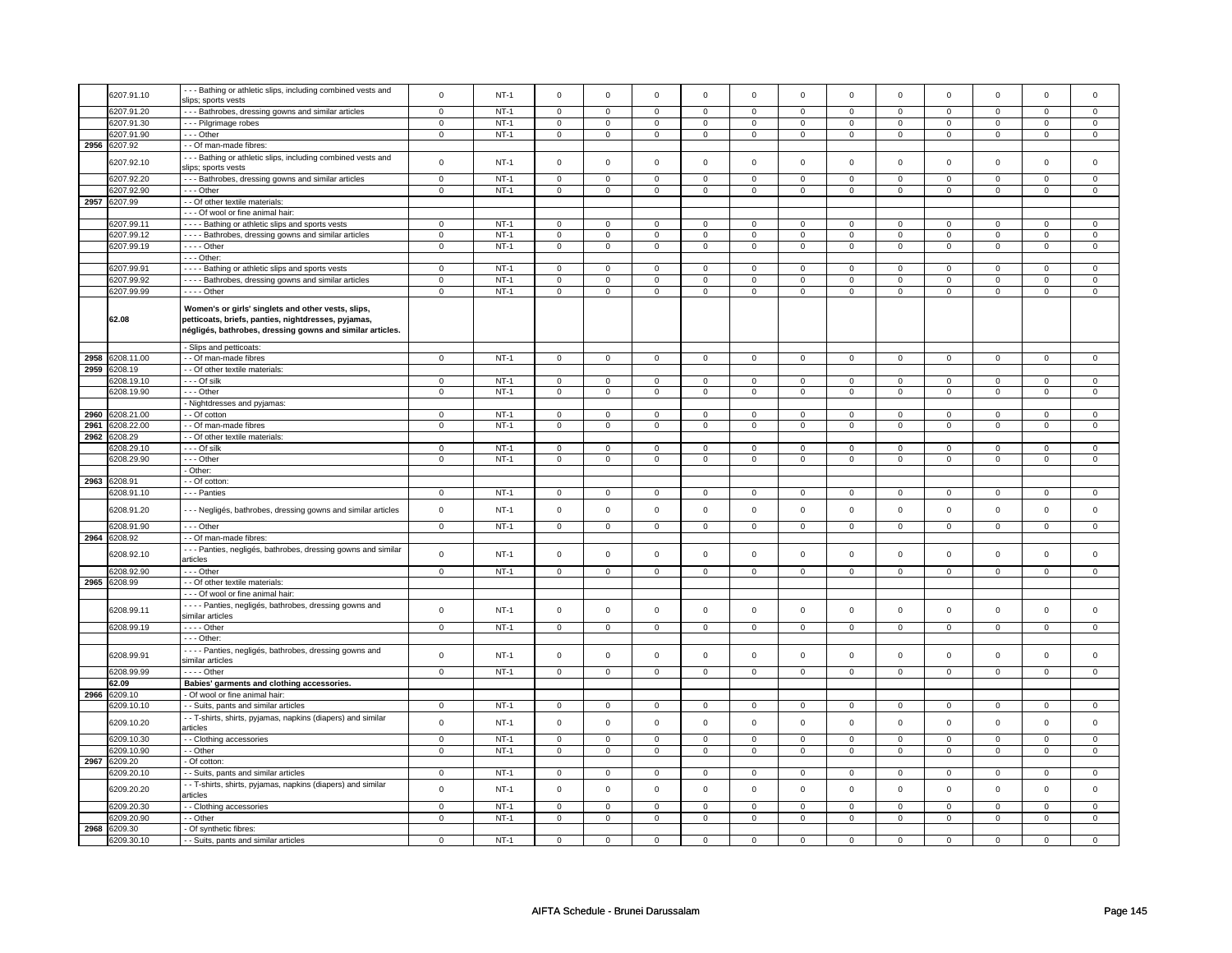|      | 6209.30.20      | - - T-shirts, shirts, pyjamas, napkins (diapers) and similar | $\mathbf 0$    | $NT-1$ | $\mathsf 0$    | $\mathsf 0$    | $\mathsf 0$         | $\mathbf 0$    | $\mathsf{O}\xspace$ | $\mathsf 0$    | $\mathsf 0$         | $\mathsf 0$         | $\mathsf 0$         | $\mathbf 0$    | $\mathsf 0$         | $\mathbf 0$         |
|------|-----------------|--------------------------------------------------------------|----------------|--------|----------------|----------------|---------------------|----------------|---------------------|----------------|---------------------|---------------------|---------------------|----------------|---------------------|---------------------|
|      |                 | articles                                                     |                |        |                |                |                     |                |                     |                |                     |                     |                     |                |                     |                     |
|      | 6209.30.30      | - Clothing accessories                                       | $\overline{0}$ | $NT-1$ | $\overline{0}$ | $\overline{0}$ | 0                   | $\overline{0}$ | $\overline{0}$      | $\overline{0}$ | 0                   | $\overline{0}$      | $\overline{0}$      | $\overline{0}$ | 0                   | $\overline{0}$      |
|      | 6209.30.90      | - - Other                                                    | $\mathbf 0$    | $NT-1$ | 0              | 0              | 0                   | $\mathbf 0$    | 0                   | $\mathbf 0$    | $\mathbf 0$         | $\mathbf{0}$        | $\mathbf 0$         | $\overline{0}$ | 0                   | $\overline{0}$      |
|      | 2969 6209.90    | - Of other textile materials:                                |                |        |                |                |                     |                |                     |                |                     |                     |                     |                |                     |                     |
|      | 3209.90.10      | - - Suits, pants and similar articles                        | $\mathbf 0$    | $NT-1$ | $\mathbf 0$    | $\mathbf 0$    | $\mathbf 0$         | $\mathbf 0$    | $\mathbf 0$         | $\mathbf 0$    | $\mathbf 0$         | $\mathsf 0$         | $\mathsf 0$         | $\mathbf 0$    | $\Omega$            | 0                   |
|      |                 | - - T-shirts, shirts, pyjamas, napkins (diapers) and similar |                |        |                |                |                     |                |                     |                |                     |                     |                     |                |                     |                     |
|      | 6209.90.20      | articles                                                     | $\mathbf 0$    | $NT-1$ | $\mathsf 0$    | $\mathbf 0$    | $\mathbf 0$         | $\mathsf 0$    | $\mathsf 0$         | $\mathbf 0$    | 0                   | $\mathsf 0$         | $\mathsf 0$         | $\mathbf 0$    | $\mathsf 0$         | 0                   |
|      |                 |                                                              |                |        |                |                |                     |                |                     |                |                     |                     |                     |                |                     |                     |
|      | 6209.90.30      | - Clothing accessories                                       | $\overline{0}$ | $NT-1$ | $\overline{0}$ | $\overline{0}$ | $\mathbf 0$         | $\mathbf 0$    | $\overline{0}$      | $\overline{0}$ | 0                   | $\mathbf 0$         | $\overline{0}$      | $\overline{0}$ | 0                   | $\overline{0}$      |
|      | 6209.90.90      | - - Other                                                    | $\mathsf 0$    | $NT-1$ | $\overline{0}$ | $\overline{0}$ | $\overline{0}$      | $\overline{0}$ | $\overline{0}$      | $\overline{0}$ | $\mathsf 0$         | $\mathsf{O}\xspace$ | $\mathsf 0$         | $\overline{0}$ | $\mathsf{O}\xspace$ | $\mathsf 0$         |
|      |                 | Garments, made up of fabrics of heading 56.02, 56.03,        |                |        |                |                |                     |                |                     |                |                     |                     |                     |                |                     |                     |
|      | 62.10           | 59.03, 59.06 or 59.07.                                       |                |        |                |                |                     |                |                     |                |                     |                     |                     |                |                     |                     |
| 2970 | 6210.10         | - Of fabrics of heading 56.02 or 56.03:                      |                |        |                |                |                     |                |                     |                |                     |                     |                     |                |                     |                     |
|      |                 | - - Men's or boys' garments:                                 |                |        |                |                |                     |                |                     |                |                     |                     |                     |                |                     |                     |
|      | 6210.10.11      |                                                              |                | $NT-1$ | $\mathsf 0$    | $\mathsf 0$    |                     | $\mathsf 0$    | $\mathsf{O}\xspace$ | $\mathsf 0$    |                     | $\mathsf 0$         | $\mathsf 0$         | $\mathbf 0$    |                     | $\mathsf 0$         |
|      |                 | - - - For protection in industry                             | $\mathbf 0$    |        |                |                | $\mathbf 0$         |                |                     |                | 0                   |                     |                     |                | 0                   |                     |
|      | 6210.10.19      | - - - Other                                                  | $\mathsf 0$    | $NT-1$ | $\mathsf 0$    | $\mathbf 0$    | $\mathsf 0$         | $\mathbf 0$    | $\mathsf 0$         | $\mathsf 0$    | 0                   | $\mathsf{O}$        | $\mathsf{O}\xspace$ | $\mathsf 0$    | 0                   | $\mathsf 0$         |
|      |                 | - - For women's or girls' garments:                          |                |        |                |                |                     |                |                     |                |                     |                     |                     |                |                     |                     |
|      | 6210.10.91      | --- For protection in industry                               | $\mathsf 0$    | $NT-1$ | $\mathbf 0$    | $\mathsf 0$    | $\mathsf 0$         | $\mathbf 0$    | $\mathsf 0$         | $\mathbf 0$    | $^{\circ}$          | $\mathsf 0$         | $\mathsf 0$         | $\mathbf 0$    | 0                   | 0                   |
|      | 6210.10.99      | --- Other                                                    | $\mathbf 0$    | $NT-1$ | $\mathsf 0$    | $\overline{0}$ | $\mathsf 0$         | $\mathsf 0$    | $\mathsf 0$         | $\overline{0}$ | $\mathbf 0$         | $\mathsf 0$         | $\mathsf 0$         | $\overline{0}$ | $\mathsf 0$         | $\overline{0}$      |
|      |                 | - Other garments, of the type described in subheadings       |                |        |                |                |                     |                |                     |                |                     |                     |                     |                |                     |                     |
| 2971 | 6210.20         | 6201.11 to 6201.19                                           |                |        |                |                |                     |                |                     |                |                     |                     |                     |                |                     |                     |
|      |                 | - - For protection in industry:                              |                |        |                |                |                     |                |                     |                |                     |                     |                     |                |                     |                     |
|      |                 |                                                              |                | $NT-1$ |                |                |                     |                |                     |                |                     |                     |                     |                |                     |                     |
|      | 6210.20.11      | - - - Flame-proof                                            | $\mathbf 0$    |        | $\overline{0}$ | $\overline{0}$ | $\mathsf 0$         | $\mathsf 0$    | $\overline{0}$      | $\overline{0}$ | $\mathsf 0$         | $\mathbf 0$         | $\overline{0}$      | $\overline{0}$ | $\mathsf 0$         | $\overline{0}$      |
|      | 6210.20.19      | $- -$ Other                                                  | $\mathbf 0$    | $NT-1$ | $\mathsf 0$    | $\mathbf 0$    | $\mathsf 0$         | $\mathsf 0$    | $\mathsf 0$         | $\mathsf 0$    | $\mathsf{O}\xspace$ | $\mathbf 0$         | $\mathsf 0$         | $\mathbf 0$    | $\mathsf 0$         | $\mathbf 0$         |
|      |                 | - - Other:                                                   |                |        |                |                |                     |                |                     |                |                     |                     |                     |                |                     |                     |
|      | 6210.20.91      | --- Flame-proof                                              | $\mathbf 0$    | $NT-1$ | $\mathsf 0$    | $\mathsf 0$    | $\mathsf 0$         | $\mathsf 0$    | $\mathsf{O}\xspace$ | $\mathsf 0$    | $\mathsf 0$         | $\mathsf 0$         | $\mathsf 0$         | $\mathbf 0$    | $\mathsf 0$         | $\mathsf{O}\xspace$ |
|      | 6210.20.99      | --- Other                                                    | $\mathbf 0$    | $NT-1$ | $\mathsf 0$    | $\overline{0}$ | $\mathsf 0$         | $\overline{0}$ | $\mathsf{O}\xspace$ | $\overline{0}$ | $\mathsf 0$         | $\mathbf 0$         | $\mathsf 0$         | $\overline{0}$ | $\mathsf 0$         | $\overline{0}$      |
|      |                 | - Other garments, of the type described in subheadings       |                |        |                |                |                     |                |                     |                |                     |                     |                     |                |                     |                     |
| 2972 | 6210.30         | 3202.11 to 6202.19:                                          |                |        |                |                |                     |                |                     |                |                     |                     |                     |                |                     |                     |
|      |                 | - - For protection in industry:                              |                |        |                |                |                     |                |                     |                |                     |                     |                     |                |                     |                     |
|      | 6210.30.11      | --- Flame-proof                                              | $\mathsf 0$    | $NT-1$ | $\mathsf 0$    | $\mathsf 0$    | $\mathbf 0$         | $\mathbf 0$    | $\mathsf 0$         | $\mathbf 0$    | $\mathbf 0$         | $\mathbf 0$         | 0                   | $\mathbf 0$    | $\mathsf 0$         | 0                   |
|      | 6210.30.19      | $- -$ Other                                                  | $\overline{0}$ | $NT-1$ | $\overline{0}$ | $\overline{0}$ |                     | $\overline{0}$ | $\overline{0}$      | $\overline{0}$ |                     | $\overline{0}$      | $\overline{0}$      | $\overline{0}$ |                     | $\overline{0}$      |
|      |                 |                                                              |                |        |                |                | $\mathsf 0$         |                |                     |                | $\mathbf 0$         |                     |                     |                | $\mathsf 0$         |                     |
|      |                 | - - Other:                                                   |                |        |                |                |                     |                |                     |                |                     |                     |                     |                |                     |                     |
|      | 6210.30.91      | --- Flame-proof                                              | $\,0\,$        | $NT-1$ | $\mathbf 0$    | $\overline{0}$ | $\mathsf 0$         | $\mathbf 0$    | $\mathsf 0$         | $\mathsf 0$    | $\mathbf 0$         | $\mathsf 0$         | $\mathsf 0$         | $\mathbf 0$    | $\mathsf 0$         | $\mathbf 0$         |
|      | 6210.30.99      | --- Other                                                    | $\mathsf 0$    | $NT-1$ | $\mathsf 0$    | $\mathsf 0$    | $\mathsf 0$         | $\mathsf 0$    | $\mathsf{O}\xspace$ | $\mathsf 0$    | $\mathsf 0$         | $\mathsf 0$         | $\mathsf 0$         | $\mathbf 0$    | $\mathsf 0$         | $\mathbf 0$         |
|      | 2973 6210.40    | - Other men's or boys' garments:                             |                |        |                |                |                     |                |                     |                |                     |                     |                     |                |                     |                     |
|      | 6210.40.10      | -- Flame-proof                                               | $\mathbf 0$    | $NT-1$ | 0              | 0              | 0                   | $\mathbf 0$    | 0                   | $\mathbf 0$    | $\mathbf 0$         | $\mathbf 0$         | 0                   | $\mathbf 0$    | $\mathbf 0$         | $\mathbf{0}$        |
|      | 6210.40.90      | - - Other                                                    | $\mathsf 0$    | $NT-1$ | $\mathbf 0$    | $\mathsf 0$    | $\mathbf 0$         | $\mathbf 0$    | $\mathbf 0$         | $\mathsf 0$    | $\mathbf 0$         | $\mathbf 0$         | $\mathbf 0$         | $\mathbf 0$    | $\mathsf 0$         | $\mathbf 0$         |
| 2974 | 6210.50         | - Other women's or girls' garments:                          |                |        |                |                |                     |                |                     |                |                     |                     |                     |                |                     |                     |
|      | 6210.50.10      | -- Flame-proof                                               | $\mathbf 0$    | $NT-1$ | $\mathsf 0$    | $\mathbf 0$    | $\mathsf 0$         | $\mathsf 0$    | $\mathsf{O}\xspace$ | $\mathsf 0$    | $\mathsf 0$         | $\mathbf 0$         | $\mathsf 0$         | $\mathsf{O}$   | $\mathsf 0$         | 0                   |
|      | 6210.50.90      | - - Other                                                    | $\mathbf 0$    | $NT-1$ | $\mathbf 0$    | $\mathsf 0$    | $\mathbf 0$         | $\mathsf 0$    | $\mathsf{O}\xspace$ | $\mathsf 0$    | $\mathsf 0$         | $\mathbf 0$         | $\mathsf 0$         | $\mathsf{O}$   | $\mathsf 0$         | $\mathsf{O}\xspace$ |
|      |                 |                                                              |                |        |                |                |                     |                |                     |                |                     |                     |                     |                |                     |                     |
|      | 62.11           | Track suits, ski suits and swimwear; other garments.         |                |        |                |                |                     |                |                     |                |                     |                     |                     |                |                     |                     |
|      |                 |                                                              |                |        |                |                |                     |                |                     |                |                     |                     |                     |                |                     |                     |
|      |                 | - Swimwear:                                                  |                |        |                |                |                     |                |                     |                |                     |                     |                     |                |                     |                     |
|      | 2975 6211.11.00 | - - Men's or boys'                                           | $\mathsf 0$    | $NT-1$ | $\mathsf 0$    | $\mathsf 0$    | $\mathbf 0$         | $\mathbf 0$    | $\mathsf{O}$        | $\mathsf 0$    | $\mathbf 0$         | $\mathbf 0$         | $\mathsf 0$         | $\mathbf 0$    | $\mathsf 0$         | 0                   |
| 2976 | 3211.12.00      | - Women's or girls'                                          | $\mathsf 0$    | $NT-1$ | $\mathsf 0$    | $\mathsf 0$    | $\mathsf 0$         | $\mathsf 0$    | $\mathsf{O}\xspace$ | $\mathsf 0$    | $\mathsf 0$         | $\mathsf 0$         | $\mathsf 0$         | $\mathbf 0$    | $\mathsf 0$         | $\mathbf 0$         |
|      | 2977 6211.20    | - Ski suits:                                                 |                |        |                |                |                     |                |                     |                |                     |                     |                     |                |                     |                     |
|      |                 | -- For men or boys:                                          |                |        |                |                |                     |                |                     |                |                     |                     |                     |                |                     |                     |
|      | 6211.20.11      | --- Of wool or fine animal hair                              | $\mathbf 0$    | $NT-1$ | $\mathsf 0$    | $\mathbf 0$    | $\mathsf 0$         | $\mathsf 0$    | $\mathsf{O}\xspace$ | $\mathbf 0$    | $\mathsf 0$         | $\mathbf 0$         | $\mathbf 0$         | $\mathbf 0$    | $\mathsf 0$         | 0                   |
|      | 6211.20.19      | - - - Other                                                  | $\mathbf 0$    | $NT-1$ | $\overline{0}$ | $\overline{0}$ | $\overline{0}$      | $\mathsf 0$    | $\overline{0}$      | $\overline{0}$ | $\mathsf 0$         | $\mathsf 0$         | $\mathsf 0$         | $\mathsf{O}^-$ | $\mathsf 0$         | $\mathbf{0}$        |
|      |                 |                                                              |                |        |                |                |                     |                |                     |                |                     |                     |                     |                |                     |                     |
|      |                 | -- For women or girls:                                       |                |        |                |                |                     |                |                     |                |                     |                     |                     |                |                     |                     |
|      | 6211.20.21      | - - - Of wool or fine animal hair                            | $\mathbf 0$    | $NT-1$ | $\mathbf 0$    | $\mathsf 0$    | $\mathsf 0$         | $\mathbf 0$    | $\mathsf 0$         | $\mathbf 0$    | $\mathbf 0$         | $\mathbf 0$         | $\mathsf 0$         | $\mathbf 0$    | $\mathsf 0$         | 0                   |
|      | 6211.20.29      | $- -$ Other                                                  | $\overline{0}$ | $NT-1$ | $\overline{0}$ | $\overline{0}$ | $\overline{0}$      | $\overline{0}$ | $\overline{0}$      | $\overline{0}$ | $\mathbf 0$         | $\mathbf{0}$        | $\overline{0}$      | $\overline{0}$ | $\mathbf 0$         | $\overline{0}$      |
|      |                 | - Other garments, men's or boys':                            |                |        |                |                |                     |                |                     |                |                     |                     |                     |                |                     |                     |
| 2978 | 6211.31.00      | - Of wool or fine animal hair                                | $\mathsf 0$    | $NT-1$ | $\mathsf 0$    | $\mathsf 0$    | $\mathsf 0$         | $\mathsf 0$    | $\mathsf 0$         | $\mathsf 0$    | $\mathbf 0$         | $\mathsf 0$         | $\mathsf 0$         | $\mathbf 0$    | $\Omega$            | 0                   |
| 2979 | 6211.32.00      | - - Of cotton                                                | $\,0\,$        | $NT-1$ | $\mathsf 0$    | $\mathbf 0$    | $\mathsf 0$         | $\mathbf 0$    | $\mathsf{O}\xspace$ | $\mathbf 0$    | 0                   | $\mathbf 0$         | $\mathsf 0$         | $\mathsf{O}$   | 0                   | $\mathbf 0$         |
| 2980 | 6211.33         | - - Of man-made fibres:                                      |                |        |                |                |                     |                |                     |                |                     |                     |                     |                |                     |                     |
|      | 6211.33.10      | --- Flame-proof                                              | $\mathbf 0$    | $NT-1$ | $\mathbf 0$    | $\mathbf 0$    | $\mathbf 0$         | $\mathbf 0$    | $\mathsf{O}\xspace$ | $\mathbf 0$    | $\Omega$            | $\mathbf{0}$        | $\mathsf 0$         | $\mathbf 0$    | $\Omega$            | $\mathbf{0}$        |
|      | 6211.33.20      | - - - Flyers coveralls                                       | $\mathbf 0$    | $NT-1$ | $\mathbf 0$    | $\mathbf 0$    | $\mathbf 0$         | $\mathbf 0$    | $\mathbf{0}$        | $\mathbf 0$    | $\mathbf 0$         | $\mathbf{0}$        | $\mathbf 0$         | $\mathbf{0}$   | $\mathbf 0$         | $\mathbf 0$         |
|      |                 |                                                              |                |        |                |                |                     |                |                     |                |                     |                     |                     |                |                     |                     |
|      | 6211.33.90      | --- Other                                                    | $\mathbf 0$    | $NT-1$ | $\mathsf 0$    | $\mathbf 0$    | $\mathsf 0$         | $\mathsf 0$    | $\mathsf 0$         | $\mathsf 0$    | $\mathsf 0$         | $\mathsf 0$         | $\mathsf{O}\xspace$ | $\overline{0}$ | $\mathsf{O}\xspace$ | $\pmb{0}$           |
| 2981 | 6211.39         | - - Of other textile materials:                              |                |        |                |                |                     |                |                     |                |                     |                     |                     |                |                     |                     |
|      | 3211.39.10      | --- Flame-proof                                              | $\mathbf 0$    | $NT-1$ | $\mathsf 0$    | $\mathbf 0$    | $\mathsf{O}\xspace$ | $\mathsf 0$    | $\mathsf 0$         | $\mathsf 0$    | $\mathsf 0$         | $\mathbf 0$         | $\mathsf 0$         | $\mathbf 0$    | $\mathbf 0$         | $\mathbf 0$         |
|      | 6211.39.90      | $- -$ Other                                                  | $\overline{0}$ | $NT-1$ | $\overline{0}$ | $\overline{0}$ | $\overline{0}$      | $\overline{0}$ | $\overline{0}$      | $\overline{0}$ | $\mathsf 0$         | $\mathbf 0$         | $\overline{0}$      | $\overline{0}$ | $\mathsf 0$         | $\mathbf 0$         |
|      |                 | - Other garments, women's or girls':                         |                |        |                |                |                     |                |                     |                |                     |                     |                     |                |                     |                     |
| 2982 | 6211.41.00      | - Of wool or fine animal hair                                | $\mathbf 0$    | $NT-1$ | $\mathbf 0$    | $\mathbf 0$    | $\Omega$            | $\Omega$       | $\mathbf 0$         | $\mathbf 0$    | $\mathbf 0$         | $\mathbf{0}$        | $\mathbf 0$         | $\mathbf{0}$   | $\Omega$            | $\Omega$            |
| 2983 | 3211.42         | - - Of cotton:                                               |                |        |                |                |                     |                |                     |                |                     |                     |                     |                |                     |                     |
|      | 6211.42.10      | --- Prayer cloaks                                            | $\mathbf 0$    | $NT-1$ | 0              | 0              | 0                   | $\mathbf 0$    | 0                   | $\mathbf 0$    | 0                   | $\mathbf 0$         | 0                   | $\mathbf 0$    | 0                   | $\mathbf 0$         |
|      | 6211.42.90      | --- Other                                                    | $\mathbf 0$    | $NT-1$ | $\mathbf 0$    | $\mathsf 0$    | $\mathbf 0$         | $\mathbf 0$    | $\mathbf 0$         | $\mathbf 0$    | 0                   | $\mathsf 0$         | 0                   | $\mathbf 0$    | 0                   | 0                   |
|      | 2984 6211.43    | - - Of man-made fibres:                                      |                |        |                |                |                     |                |                     |                |                     |                     |                     |                |                     |                     |
|      |                 |                                                              |                |        |                |                |                     |                |                     |                |                     |                     |                     |                |                     |                     |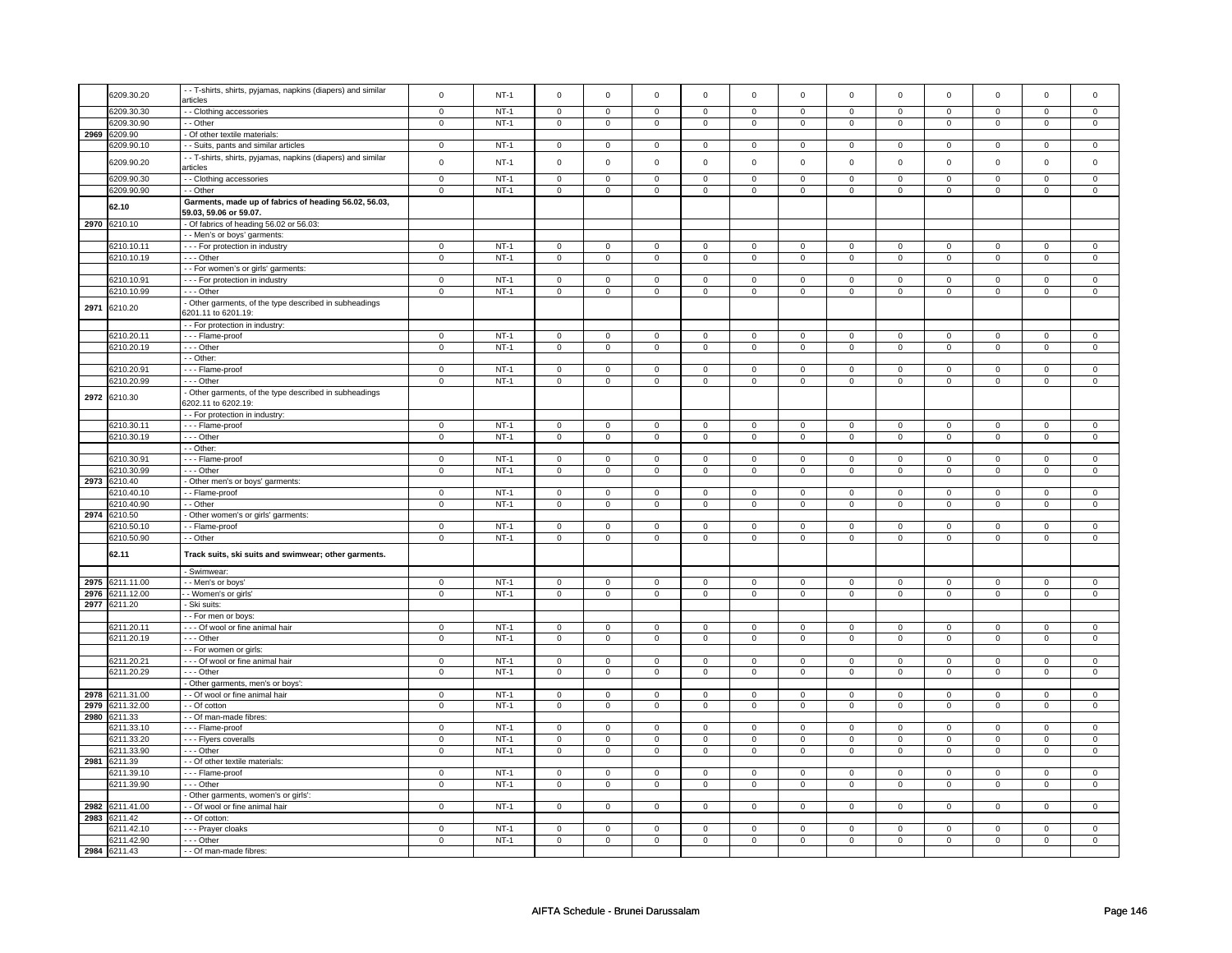|      | 6211.43.10   | - - - Surgical gowns                                                                                                                         | $\mathsf 0$             | $NT-1$    | $\mathsf 0$             | $\mathbf 0$    | $\Omega$                | 0              | $\mathbf 0$             | 0              | $\mathbf 0$             | 0              | $\mathbf 0$             | 0                       | $\Omega$       | $\Omega$        |
|------|--------------|----------------------------------------------------------------------------------------------------------------------------------------------|-------------------------|-----------|-------------------------|----------------|-------------------------|----------------|-------------------------|----------------|-------------------------|----------------|-------------------------|-------------------------|----------------|-----------------|
|      |              |                                                                                                                                              |                         |           |                         |                |                         |                |                         |                |                         |                |                         |                         |                |                 |
|      | 6211.43.20   | --- Prayer cloaks                                                                                                                            | $\mathsf 0$             | $NT-1$    | $\mathsf 0$             | $\mathsf 0$    | 0                       | $\mathbf 0$    | $\mathbf 0$             | $\mathsf 0$    | 0                       | $\mathsf 0$    | 0                       | $\mathbf 0$             | 0              | 0               |
|      | 6211.43.30   | - - - Flyers coveralls                                                                                                                       | $\mathbf 0$             | $NT-1$    | $\mathbf 0$             | $\mathbf 0$    | $\mathbf 0$             | $\mathbf 0$    | $\mathbf{0}$            | $\mathbf 0$    | $\mathbf{0}$            | $\mathbf{0}$   | $\mathbf{0}$            | $\mathbf 0$             | $\mathbf{0}$   | $\mathbf{0}$    |
|      | 6211.43.90   | --- Other                                                                                                                                    | $\mathbf 0$             | $NT-1$    | $\mathbf 0$             | $\mathbf 0$    | $\mathbf 0$             | $\mathbf 0$    | $\mathbf 0$             | $\mathbf 0$    | $\mathbf 0$             | $\mathbf 0$    | 0                       | $\mathbf 0$             | 0              | 0               |
| 2985 | 6211.49      | - Of other textile materials:                                                                                                                |                         |           |                         |                |                         |                |                         |                |                         |                |                         |                         |                |                 |
|      | 6211.49.10   | --- Prayer cloaks                                                                                                                            | $\mathbf 0$             | $NT-1$    | $\mathsf 0$             | $\mathbf 0$    | $\mathbf 0$             | $\mathbf 0$    | $\mathsf 0$             | $\mathsf 0$    | $\mathbf 0$             | $\mathsf 0$    | $\mathsf 0$             | $\mathbf 0$             | $\Omega$       | 0               |
|      | 6211.49.90   | --- Other                                                                                                                                    | 0                       | $NT-1$    | 0                       | $\mathbf 0$    | 0                       | $\mathbf 0$    | 0                       | $\mathbf 0$    | 0                       | $\mathbf 0$    | 0                       | $\mathbf 0$             | 0              | $\mathbf 0$     |
|      | 62.12        | Brassières, girdles, corsets, braces, suspenders, garters<br>and similar articles and parts thereof, whether or not<br>knitted or crocheted. |                         |           |                         |                |                         |                |                         |                |                         |                |                         |                         |                |                 |
| 2986 | 6212.10      | - Brassières:                                                                                                                                |                         |           |                         |                |                         |                |                         |                |                         |                |                         |                         |                |                 |
|      |              |                                                                                                                                              |                         |           |                         |                |                         |                |                         |                |                         |                |                         |                         | $\Omega$       |                 |
|      | 6212.10.10   | - - Of cotton                                                                                                                                | 0                       | $NT-1$    | $\mathbf 0$             | $\mathbf 0$    | $\mathbf 0$             | $\mathbf 0$    | $\mathsf 0$             | $\mathbf 0$    | $\mathbf 0$             | $\mathbf 0$    | $\mathsf 0$             | $\mathbf 0$             |                | $\mathbf 0$     |
|      | 6212.10.90   | - Of other textile materials                                                                                                                 | 0                       | $NT-1$    | 0                       | $\mathbf 0$    | 0                       | $\mathbf 0$    | 0                       | $\mathbf 0$    | 0                       | $\mathbf 0$    | 0                       | $\mathbf 0$             | 0              | 0               |
| 2987 | 6212.20      | Girdles and panty-girdles:                                                                                                                   |                         |           |                         |                |                         |                |                         |                |                         |                |                         |                         |                |                 |
|      | 6212.20.10   | - Of cotton                                                                                                                                  | $\mathsf 0$             | $NT-1$    | $\mathsf 0$             | $\mathbf 0$    | $\mathbf 0$             | $\mathbf 0$    | $\mathbf 0$             | $\mathbf 0$    | 0                       | $\mathbf 0$    | 0                       | $\mathbf 0$             | 0              | $\mathbf 0$     |
|      | 6212.20.90   | - - Of other textile materials                                                                                                               | 0                       | $NT-1$    | $\mathbf 0$             | $\mathbf 0$    | $\mathbf 0$             | $\mathbf 0$    | $\mathbf 0$             | $\mathbf 0$    | 0                       | $\mathbf 0$    | 0                       | $\mathbf 0$             | 0              | 0               |
| 2988 | 6212.30      | - Corselettes                                                                                                                                |                         |           |                         |                |                         |                |                         |                |                         |                |                         |                         |                |                 |
|      |              |                                                                                                                                              |                         |           |                         |                |                         |                |                         |                |                         |                |                         |                         |                |                 |
|      | 6212.30.10   | $-$ Of cotton                                                                                                                                | $\overline{0}$          | $NT-1$    | $\overline{0}$          | $\overline{0}$ | $\Omega$                | $\overline{0}$ | $\overline{0}$          | $\overline{0}$ | 0                       | $\overline{0}$ | $\overline{0}$          | $\overline{0}$          | $\Omega$       | $\overline{0}$  |
|      | 6212.30.90   | - - Of other textile materials                                                                                                               | $\mathbf 0$             | $NT-1$    | $\overline{0}$          | $\overline{0}$ | $\mathsf 0$             | $\overline{0}$ | $\mathsf 0$             | $\mathsf 0$    | $\mathbf 0$             | $\overline{0}$ | $\mathsf 0$             | $\overline{0}$          | $\mathsf 0$    | $\overline{0}$  |
| 2989 | 6212.90      | - Other:                                                                                                                                     |                         |           |                         |                |                         |                |                         |                |                         |                |                         |                         |                |                 |
|      | 6212.90.10   | $-$ Of cotton                                                                                                                                | $\overline{0}$          | $NT-1$    | $\overline{0}$          | $\overline{0}$ | 0                       | $\overline{0}$ | 0                       | $\overline{0}$ | 0                       | $\mathbf 0$    | 0                       | $\mathbf 0$             | 0              | $\overline{0}$  |
|      | 6212.90.90   | - - Of other textile materials                                                                                                               | 0                       | $NT-1$    | 0                       | $\mathbf 0$    | $\mathbf 0$             | $\mathbf 0$    | $\mathbf 0$             | $\mathbf 0$    | $\mathbf{0}$            | $\overline{0}$ | $\mathbf 0$             | $\mathbf 0$             | 0              | $\mathbf{0}$    |
|      |              |                                                                                                                                              |                         |           |                         |                |                         |                |                         |                |                         |                |                         |                         |                |                 |
|      | 62.13        | Handkerchiefs.                                                                                                                               |                         |           |                         |                |                         |                |                         |                |                         |                |                         |                         |                |                 |
| 2990 | 6213.10.00   | - Of silk or silk waste                                                                                                                      | $\mathbf 0$             | $NT-1$    | $\mathbf 0$             | $\mathbf 0$    | $\mathbf 0$             | $\mathbf 0$    | $\mathbf 0$             | $\mathbf 0$    | $\mathbf 0$             | $\mathbf 0$    | $\mathbf 0$             | $\mathbf{0}$            | $\mathbf 0$    | $\mathbf{0}$    |
| 2991 | 6213.20.00   | - Of cotton                                                                                                                                  | $\pmb{0}$               | $NT-1$    | $\overline{0}$          | $\overline{0}$ | $\mathsf{O}\xspace$     | $\overline{0}$ | $\mathsf{O}\xspace$     | $\mathsf 0$    | $\mathsf 0$             | $\mathsf 0$    | $\mathsf 0$             | $\overline{0}$          | $\mathsf 0$    | $\pmb{0}$       |
| 2992 | 6213.90.00   | - Of other textile materials                                                                                                                 | 0                       | NT-1      | 0                       | $\mathbf 0$    | 0                       | $\mathbf 0$    | 0                       | $\mathbf 0$    | 0                       | $\mathbf 0$    | 0                       | $\mathbf 0$             | 0              | $\mathbf 0$     |
|      | 62.14        | Shawls, scarves, mufflers, mantillas, veils and the like.                                                                                    |                         |           |                         |                |                         |                |                         |                |                         |                |                         |                         |                |                 |
| 2993 | 6214.10.00   | - Of silk or silk waste                                                                                                                      | $\mathbf 0$             | $NT-1$    | $\mathbf 0$             | $\mathbf 0$    | $\mathbf 0$             | $\mathbf 0$    | $\mathbf 0$             | $\mathbf 0$    | $\mathbf{0}$            | $\mathbf 0$    | $\mathbf{0}$            | $\mathbf 0$             | 0              | $\overline{0}$  |
| 2994 | 6214.20.00   | - Of wool or fine animal hair                                                                                                                | $\mathsf 0$             | $NT-1$    | $\mathsf 0$             | $\mathsf 0$    | $\mathsf{O}\xspace$     | $\mathsf 0$    | $\mathsf{O}\xspace$     | $\mathbf 0$    | $\mathsf 0$             | $\mathbf 0$    | $\mathsf 0$             | $\mathbf 0$             | 0              | $\mathbf{O}$    |
| 2995 | 6214.30.00   | - Of synthetic fibres                                                                                                                        | $\overline{0}$          | $NT-1$    | $\overline{0}$          | $\overline{0}$ | $\overline{0}$          | $\overline{0}$ | $\overline{0}$          | $\overline{0}$ | $\overline{0}$          | $\overline{0}$ | $\overline{0}$          | $\overline{0}$          | $\overline{0}$ | $\overline{0}$  |
| 2996 | 6214.40.00   | - Of artificial fibres                                                                                                                       | $\overline{\mathbf{0}}$ | $NT-1$    | $\overline{\mathbf{0}}$ | $\overline{0}$ | $\overline{\mathbf{0}}$ | $\overline{0}$ | $\overline{\mathbf{0}}$ | $\overline{0}$ | $\overline{\mathbf{0}}$ | $\overline{0}$ | $\overline{\mathbf{0}}$ | $\overline{\mathbf{0}}$ | $\overline{0}$ | $\overline{0}$  |
|      |              |                                                                                                                                              |                         |           |                         |                |                         |                |                         |                |                         |                |                         |                         |                |                 |
| 2997 | 6214.90.00   | - Of other textile materials                                                                                                                 | $\mathbf 0$             | $NT-1$    | $\mathsf 0$             | $\mathsf 0$    | $\mathsf{O}\xspace$     | $\mathsf 0$    | $\mathsf{O}\xspace$     | $\mathbf 0$    | $\mathsf 0$             | $\mathbf 0$    | $\mathsf 0$             | $\mathbf 0$             | $\mathsf 0$    | $\mathsf 0$     |
|      | 62.15        | Ties, bow ties and cravats.                                                                                                                  |                         |           |                         |                |                         |                |                         |                |                         |                |                         |                         |                |                 |
| 2998 | 6215.10.00   | - Of silk or silk waste                                                                                                                      | $\mathbf 0$             | $NT-1$    | 0                       | $\mathbf 0$    | 0                       | $\overline{0}$ | $\mathbf 0$             | $\mathbf 0$    | $\mathbf 0$             | $\mathbf{0}$   | 0                       | $\mathbf{0}$            | 0              | $\mathbf 0$     |
| 2999 | 6215.20.00   | - Of man-made fibres                                                                                                                         | $\mathsf 0$             | $NT-1$    | $\mathbf 0$             | $\mathbf 0$    | $\mathbf 0$             | $\mathbf 0$    | $\mathbf 0$             | $\mathbf 0$    | $\mathbf 0$             | $\mathbf 0$    | $\mathbf 0$             | $\mathbf 0$             | $\mathsf 0$    | $\mathbf{0}$    |
| 3000 | 6215.90      | - Of other textile materials:                                                                                                                |                         |           |                         |                |                         |                |                         |                |                         |                |                         |                         |                |                 |
|      | 6215.90.10   | - Of wool or fine animal hair                                                                                                                | $\mathbf 0$             | $NT-1$    | $\overline{0}$          | $\overline{0}$ | $\mathsf 0$             | $\overline{0}$ | $\mathsf 0$             | $\overline{0}$ | $\mathbf 0$             | $\overline{0}$ | $\mathsf 0$             | $\overline{0}$          | $\Omega$       | 0               |
|      |              |                                                                                                                                              | $\mathbf 0$             | $NT-1$    | $\mathsf 0$             | $\mathsf 0$    |                         |                |                         |                |                         | $\mathsf 0$    |                         |                         | $\mathbf 0$    | $\mathbf 0$     |
|      | 6215.90.90   | - - Other                                                                                                                                    |                         |           |                         |                | $\mathsf 0$             | $\mathsf 0$    | $\mathsf 0$             | $\mathsf 0$    | $\mathbf 0$             |                | $\mathsf 0$             | $\mathsf 0$             |                |                 |
| 3001 | 62.16        | Gloves, mittens and mitts.                                                                                                                   |                         |           |                         |                |                         |                |                         |                |                         |                |                         |                         |                |                 |
|      | 6216.00.10   | - Protective work gloves, mittens and mitts                                                                                                  | $\overline{0}$          | $NT-1$    | $\overline{0}$          | $\overline{0}$ | $\mathsf 0$             | $\overline{0}$ | $\overline{0}$          | $\overline{0}$ | $\mathsf 0$             | $\overline{0}$ | $\overline{0}$          | $\overline{0}$          | $\mathsf 0$    | $\overline{0}$  |
|      |              | - Other:                                                                                                                                     |                         |           |                         |                |                         |                |                         |                |                         |                |                         |                         |                |                 |
|      | 6216.00.91   | - - Of wool or fine animal hair                                                                                                              | $\mathsf 0$             | $NT-1$    | $\mathsf 0$             | $\mathbf 0$    | $\mathbf 0$             | $\mathbf 0$    | $\mathsf 0$             | $\mathbf 0$    | $\mathbf 0$             | $\mathbf 0$    | $\mathsf{O}\xspace$     | $\mathbf 0$             | $\mathbf 0$    | $\mathbf 0$     |
|      | 6216.00.92   | - Of cotton, other than those of subheading 6216.00.10                                                                                       | $\mathbf 0$             | $NT-1$    | $\mathsf 0$             | $\mathsf 0$    | $\mathsf{O}\xspace$     | $\mathsf 0$    | $\mathsf{O}\xspace$     | $\mathbf 0$    | $\mathsf 0$             | $\mathbf 0$    | $\mathsf 0$             | $\mathbf 0$             | $\mathsf 0$    | $\mathbf 0$     |
|      | 6216.00.99   | - - Other                                                                                                                                    | $\mathbf 0$             | $NT-1$    | $\mathsf 0$             | $\mathsf 0$    | $\mathsf{O}\xspace$     | $\mathsf 0$    | $\mathsf 0$             | $\mathbf 0$    | $\mathsf 0$             | $\mathbf 0$    | $\mathbf 0$             | $\mathbf 0$             | $\mathsf 0$    | $\mathbf 0$     |
|      | 62.17        | Other made up clothing accessories; parts of garments or<br>of clothing accessories, other than those of heading 62.12.                      |                         |           |                         |                |                         |                |                         |                |                         |                |                         |                         |                |                 |
|      | 3002 6217.10 | - Accessories:                                                                                                                               |                         |           |                         |                |                         |                |                         |                |                         |                |                         |                         |                |                 |
|      |              | - Stocking, socks and sockettes and the like:                                                                                                |                         |           |                         |                |                         |                |                         |                |                         |                |                         |                         |                |                 |
|      | 6217.10.11   |                                                                                                                                              | $\mathbf 0$             | $NT-1$    | $\mathsf 0$             | $\mathsf 0$    | $\Omega$                | $\mathsf 0$    | $\Omega$                | $\mathbf 0$    | $\Omega$                | $\mathsf 0$    | $\mathsf 0$             | $\mathsf 0$             | $\Omega$       | $\mathbf 0$     |
|      |              | - - - For men                                                                                                                                |                         |           |                         |                |                         |                |                         |                |                         |                |                         |                         |                |                 |
|      | 6217.10.19   | --- For women and children                                                                                                                   | $\mathbf 0$             | $NT-1$    | $\mathsf 0$             | $\mathsf 0$    | $\mathsf{O}\xspace$     | $\mathsf 0$    | $\mathsf{O}\xspace$     | $\mathsf 0$    | $\mathsf 0$             | $\mathsf 0$    | $\mathsf 0$             | $\mathsf 0$             | 0              | $\mathsf 0$     |
|      | 6217.10.20   | - - Shoulder cushions                                                                                                                        | $\mathbf 0$             | $NT-1$    | $\mathsf 0$             | $\mathsf 0$    | $\mathsf{O}\xspace$     | $\mathbf 0$    | $\mathsf{O}\xspace$     | $\mathsf 0$    | $\mathbf 0$             | $\mathsf 0$    | $\mathsf 0$             | $\mathbf 0$             | $\mathbf 0$    | $\mathbf 0$     |
|      | 6217.10.90   | - - Other                                                                                                                                    | $\mathbf 0$             | $NT-1$    | $\mathsf 0$             | $\mathsf 0$    | $\mathsf 0$             | $\mathsf 0$    | $\mathsf 0$             | $\mathbf 0$    | $\mathsf 0$             | $\mathbf 0$    | $\mathbf 0$             | $\mathbf 0$             | 0              | $\mathbf 0$     |
| 3003 | 6217.90.00   | - Parts                                                                                                                                      | $\mathsf 0$             | $NT-1$    | $\mathsf 0$             | $\mathbf 0$    | $\mathbf 0$             | $\mathbf 0$    | $\mathbf 0$             | $\mathbf 0$    | $\mathbf 0$             | $\mathbf 0$    | $\mathbf 0$             | $\mathbf 0$             | $\mathsf 0$    | $\mathbf{0}$    |
|      | 63.01        | Blankets and travelling rugs.                                                                                                                |                         |           |                         |                |                         |                |                         |                |                         |                |                         |                         |                |                 |
| 3004 | 6301.10.00   | - Electric blankets                                                                                                                          | $\overline{5}$          | <b>ST</b> | 4.5                     | 4.5            | 4.5                     | 4.5            | 4.5                     | 4.5            | 4.5                     | 4.5            | $\overline{4}$          | $\overline{4}$          | $\overline{A}$ | 0               |
|      |              |                                                                                                                                              |                         |           |                         |                |                         |                |                         |                |                         |                |                         |                         |                |                 |
| 3005 | 6301.20.00   | - Blankets (other than electric blankets) and travelling rugs, of<br>wool or of fine animal hair                                             | 5                       | <b>ST</b> | 5                       | 5              | 5                       | $\,$ 5 $\,$    | 5                       | 5              | 5                       | 5              | 5                       | 5                       | 5              | $\,$ 5 $\,$     |
| 3006 | 6301.30.00   | - Blankets (other than electric blankets) and travelling rugs, of<br>cotton                                                                  | 5                       | EL        |                         |                |                         |                |                         |                |                         |                |                         |                         |                |                 |
| 3007 | 6301.40      | Blankets (other than electric blankets) and travelling rugs, of<br>ynthetic fibres:                                                          |                         |           |                         |                |                         |                |                         |                |                         |                |                         |                         |                |                 |
|      | 6301.40.10   | - Of nonwoven fabrics                                                                                                                        | 5                       | <b>ST</b> | $\overline{5}$          | $\,$ 5 $\,$    | 5                       | $\,$ 5 $\,$    | $\mathbf 5$             | 5              | $\overline{5}$          | $\,$ 5 $\,$    | $\,$ 5 $\,$             | $\,$ 5 $\,$             | 5              | $\,$ 5 $\,$     |
|      | 3301.40.90   | - Other                                                                                                                                      | 5                       | <b>ST</b> | 5                       | 5              | 5                       | 5              | 5                       | 5              | 5                       | 5              | 5                       | 5                       | 5              | $5\overline{)}$ |
| 3008 | 6301.90      | Other blankets and travelling rugs:                                                                                                          |                         |           |                         |                |                         |                |                         |                |                         |                |                         |                         |                |                 |
|      | 6301.90.10   | - - Of nonwoven fabrics                                                                                                                      | 5                       | EL        |                         |                |                         |                |                         |                |                         |                |                         |                         |                |                 |
|      |              |                                                                                                                                              |                         |           |                         |                |                         |                |                         |                |                         |                |                         |                         |                |                 |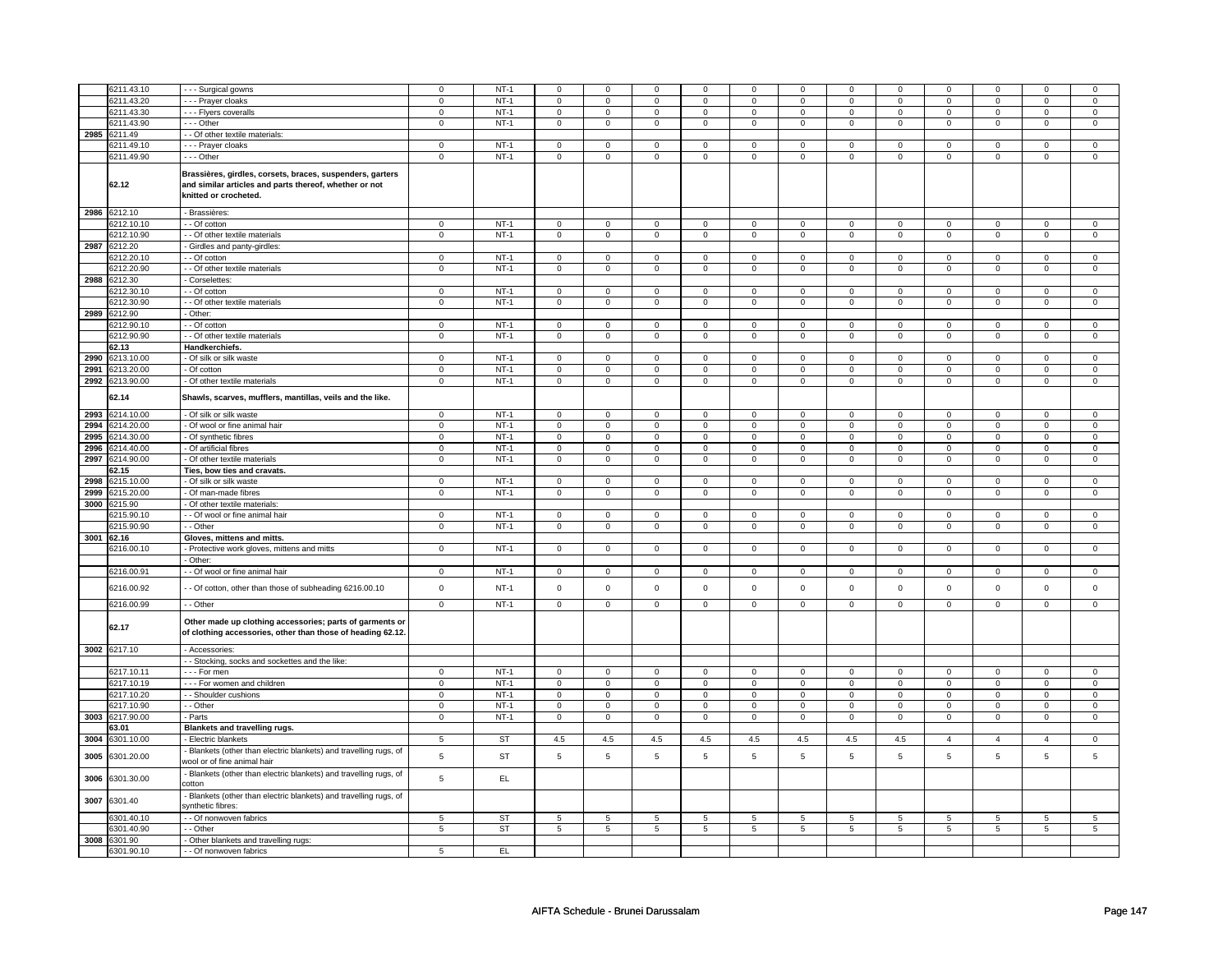|              | 6301.90.90                 | - Other                                                                            | $\overline{5}$  | E                      |                |                |             |                |             |                |                |                |                |                 |                |                 |
|--------------|----------------------------|------------------------------------------------------------------------------------|-----------------|------------------------|----------------|----------------|-------------|----------------|-------------|----------------|----------------|----------------|----------------|-----------------|----------------|-----------------|
|              | 63.02                      | Bed linen, table linen, toilet linen and kitchen linen.                            |                 |                        |                |                |             |                |             |                |                |                |                |                 |                |                 |
|              |                            |                                                                                    |                 |                        |                |                |             |                |             |                |                |                |                |                 |                |                 |
|              | 3009 6302.10.00            | Bed linen, knitted or crocheted                                                    | $\sqrt{5}$      | EL                     |                |                |             |                |             |                |                |                |                |                 |                |                 |
|              |                            | - Other bed linen, printed:                                                        |                 |                        |                |                |             |                |             |                |                |                |                |                 |                |                 |
| 3010<br>3011 | 6302.21.00<br>6302.22      | - Of cotton<br>- - Of man-made fibres:                                             | 5               | ST                     | 5              | 5              | 5           | 5              | 5           | 5              | 5              | 5              | 5              | 5               | 5              | 5               |
|              | 6302.22.10                 | - - - Of nonwoven fabrics                                                          | $\sqrt{5}$      | EL.                    |                |                |             |                |             |                |                |                |                |                 |                |                 |
|              | 6302.22.90                 | - - - Other                                                                        | 5               | EL.                    |                |                |             |                |             |                |                |                |                |                 |                |                 |
|              | 3012 6302.29.00            | - - Of other textile materials                                                     | $\overline{5}$  | EL                     |                |                |             |                |             |                |                |                |                |                 |                |                 |
|              |                            | Other bed linen:                                                                   |                 |                        |                |                |             |                |             |                |                |                |                |                 |                |                 |
| 3013         | 6302.31.00                 | - - Of cotton                                                                      | $\overline{5}$  | EL                     |                |                |             |                |             |                |                |                |                |                 |                |                 |
| 3014         | 6302.32                    | - Of man-made fibres:                                                              |                 |                        |                |                |             |                |             |                |                |                |                |                 |                |                 |
|              | 6302.32.10                 | - - - Of nonwoven fabrics                                                          | 5               | ST                     | 5              | 5              | 5           | 5              | 5           | 5              | 5              | 5              | 5              | 5               | 5              | $5\overline{5}$ |
|              | 6302.32.90                 | --- Other                                                                          | 5               | <b>ST</b>              | 5              | 5              | 5           | 5              | 5           | 5              | 5              | 5              | 5              | 5               | 5              | 5               |
| 3015         | 6302.39.00                 | - - Of other textile materials                                                     | $\sqrt{5}$      | EL                     |                |                |             |                |             |                |                |                |                |                 |                |                 |
|              | 3016 6302.40.00            | - Table linen, knitted or crocheted                                                | 5               | EL.                    |                |                |             |                |             |                |                |                |                |                 |                |                 |
|              |                            | - Other table linen:                                                               |                 |                        |                |                |             |                |             |                |                |                |                |                 |                |                 |
| 3017         | 6302.51.00                 | - - Of cotton                                                                      | $\sqrt{5}$      | EL                     |                |                |             |                |             |                |                |                |                |                 |                |                 |
| 3018         | 6302.52.00                 | - - Of flax                                                                        | $\overline{5}$  | <b>ST</b>              | 4.5            | 4.5            | 4.5         | 4.5            | 4.5         | 4.5            | 4.5            | 4.5            | $\overline{4}$ | $\overline{4}$  | $\overline{4}$ | $\overline{4}$  |
| 3019         | 6302.53<br>6302.53.10      | - Of man-made fibres:<br>--- Of nonwoven fabrics                                   | 5               | EL                     |                |                |             |                |             |                |                |                |                |                 |                |                 |
|              | 6302.53.90                 | --- Other                                                                          | 5               | EL.                    |                |                |             |                |             |                |                |                |                |                 |                |                 |
| 3020         | 6302.59.00                 | - - Of other textile materials                                                     | 5               | EL.                    |                |                |             |                |             |                |                |                |                |                 |                |                 |
|              |                            | - Toilet linen and kitchen linen, of terry towelling or similar                    |                 |                        |                |                |             |                |             |                |                |                |                |                 |                |                 |
| 3021         | 6302.60.00                 | terry fabrics, of cotton                                                           | $\,$ 5 $\,$     | EL.                    |                |                |             |                |             |                |                |                |                |                 |                |                 |
|              |                            | - Other:                                                                           |                 |                        |                |                |             |                |             |                |                |                |                |                 |                |                 |
| 3022         | 6302.91.00                 | $-$ Of cotton                                                                      | $\sqrt{5}$      | EL                     |                |                |             |                |             |                |                |                |                |                 |                |                 |
| 3023         | 6302.92.00                 | - - Of flax                                                                        | 5               | ST                     | 4.5            | 4.5            | 4.5         | 4.5            | 4.5         | 4.5            | 4.5            | 4.5            | $\overline{4}$ | $\overline{4}$  | $\overline{4}$ | $\overline{4}$  |
|              | 3024 6302.93               | - Of man-made fibres:                                                              |                 |                        |                |                |             |                |             |                |                |                |                |                 |                |                 |
|              | 6302.93.10                 | - - - Of nonwoven fabrics                                                          | $\,$ 5 $\,$     | <b>ST</b>              | 5              | $\overline{5}$ | 5           | $\overline{5}$ | 5           | $\overline{5}$ | 5              | $\overline{5}$ | 5              | 5               | 5              | 5               |
|              | 6302.93.90                 | --- Other                                                                          | $\sqrt{5}$      | ST                     | 5              | 5              | 5           | 5              | 5           | 5              | 5              | 5              | 5              | $\overline{5}$  | 5              | $\overline{5}$  |
|              | 3025 6302.99.00            | - - Of other textile materials                                                     | 5               | $\overline{\text{ST}}$ | 5              | $\overline{5}$ | 5           | 5              | 5           | $\overline{5}$ | 5              | $\overline{5}$ | 5              | $\overline{5}$  | 5              | $\overline{5}$  |
|              | 63.03                      | Curtains (including drapes) and interior blinds; curtain or                        |                 |                        |                |                |             |                |             |                |                |                |                |                 |                |                 |
|              |                            | bed valances.<br>- Knitted or crocheted:                                           |                 |                        |                |                |             |                |             |                |                |                |                |                 |                |                 |
| 3026         | 6303.11.00                 | - - Of cotton                                                                      | 5               | ST                     | 5              | 5              | 5           | 5              | 5           | 5              | 5              | 5              | 5              | $5\overline{)}$ | 5              | 5               |
| 3027         | 6303.12.00                 | - - Of synthetic fibres                                                            | $\sqrt{5}$      | <b>ST</b>              | 5              | $\overline{5}$ | 5           | 5              | 5           | $\overline{5}$ | 5              | 5              | 5              | $\overline{5}$  | 5              | $\overline{5}$  |
| 3028         | 6303.19.00                 | - - Of other textile materials                                                     | 5               | <b>ST</b>              | 5              | 5              | 5           | 5              | 5           | 5              | 5              | 5              | 5              | 5               | 5              | 5               |
|              |                            | Other:                                                                             |                 |                        |                |                |             |                |             |                |                |                |                |                 |                |                 |
|              | 3029 6303.91.00            | - Of cotton                                                                        | 5               | EL                     |                |                |             |                |             |                |                |                |                |                 |                |                 |
| 3030         | 6303.92.00                 | - - Of synthetic fibres                                                            | 5               | <b>ST</b>              | 5              | 5              | 5           | 5              | 5           | 5              | 5              | 5              | 5              | 5               | 5              | 5               |
| 3031         | 6303.99.00                 | - - Of other textile materials                                                     | $\overline{5}$  | EL                     |                |                |             |                |             |                |                |                |                |                 |                |                 |
|              | 63.04                      | Other furnishing articles, excluding those of heading                              |                 |                        |                |                |             |                |             |                |                |                |                |                 |                |                 |
|              |                            | 94.04.                                                                             |                 |                        |                |                |             |                |             |                |                |                |                |                 |                |                 |
|              |                            | Bedspreads:                                                                        |                 |                        |                |                |             |                |             |                |                |                |                |                 |                |                 |
|              | 3032 6304.11.00            | - - Knitted or crocheted                                                           | $5\overline{5}$ | E                      |                |                |             |                |             |                |                |                |                |                 |                |                 |
|              | 3033 6304.19<br>6304.19.10 | - - Other:<br>--- Of cotton                                                        | 5               | EL.                    |                |                |             |                |             |                |                |                |                |                 |                |                 |
|              | 6304.19.20                 | --- Other, of nonwovens                                                            | $\,$ 5 $\,$     | EL                     |                |                |             |                |             |                |                |                |                |                 |                |                 |
|              | 6304.19.90                 | - - - Other                                                                        | 5               | EL.                    |                |                |             |                |             |                |                |                |                |                 |                |                 |
|              |                            | - Other:                                                                           |                 |                        |                |                |             |                |             |                |                |                |                |                 |                |                 |
|              | 3034 6304.91.00            | - - Knitted or crocheted                                                           | $5\phantom{.0}$ | EL                     |                |                |             |                |             |                |                |                |                |                 |                |                 |
| 3035         | 6304.92                    | - - Not knitted or crocheted, of cotton:                                           |                 |                        |                |                |             |                |             |                |                |                |                |                 |                |                 |
|              | 6304.92.10                 | - - - Mosquito nets                                                                | $\mathbf 0$     | EL.                    |                |                |             |                |             |                |                |                |                |                 |                |                 |
|              | 6304.92.20                 | - - - Of felt, whether or not impregnated or coated, weighing<br>750 g/m2 or more  | $\,$ 5 $\,$     | $\mathsf{EL}$          |                |                |             |                |             |                |                |                |                |                 |                |                 |
|              | 6304.92.30                 | - - - Of felt, whether or not impregnated or coated, weighing<br>ess than 750 g/m2 | $\,$ 5 $\,$     | EL                     |                |                |             |                |             |                |                |                |                |                 |                |                 |
|              | 6304.92.90                 | --- Other                                                                          | $\overline{5}$  | EL                     |                |                |             |                |             |                |                |                |                |                 |                |                 |
| 3036         | 6304.93                    | - - Not knitted or crocheted, of synthetic fibres:                                 |                 |                        |                |                |             |                |             |                |                |                |                |                 |                |                 |
|              | 6304.93.10                 | - - - Mosquito nets                                                                | $\overline{0}$  | <b>ST</b>              | $\mathbf 0$    | 0              | $\mathbf 0$ | 0              | $\mathbf 0$ | 0              | $\mathbf 0$    | $\mathbf 0$    | $\mathbf 0$    | $\mathbf 0$     | $\mathbf 0$    | $\mathbf 0$     |
|              | 6304.93.90                 | --- Other                                                                          | $\overline{5}$  | ST                     | $\overline{5}$ | $\overline{5}$ | 5           | $\overline{5}$ | 5           | $\overline{5}$ | $\overline{5}$ | $\overline{5}$ | 5              | $\overline{5}$  | $\overline{5}$ | $\overline{5}$  |
| 3037         | 6304.99                    | - Not knitted or crocheted, of other textile materials:                            |                 |                        |                |                |             |                |             |                |                |                |                |                 |                |                 |
|              | 6304.99.10                 | - - - Mosquito nets                                                                | $\,0\,$         | EL                     |                |                |             |                |             |                |                |                |                |                 |                |                 |
|              | 6304.99.90                 | --- Other                                                                          | 5               | EL                     |                |                |             |                |             |                |                |                |                |                 |                |                 |
|              | 63.05                      | Sacks and bags, of a kind used for the packing of goods.                           |                 |                        |                |                |             |                |             |                |                |                |                |                 |                |                 |
|              | 3038 6305.10               | - Of jute or of other textile bast fibres of heading 53.03:                        |                 |                        |                |                |             |                |             |                |                |                |                |                 |                |                 |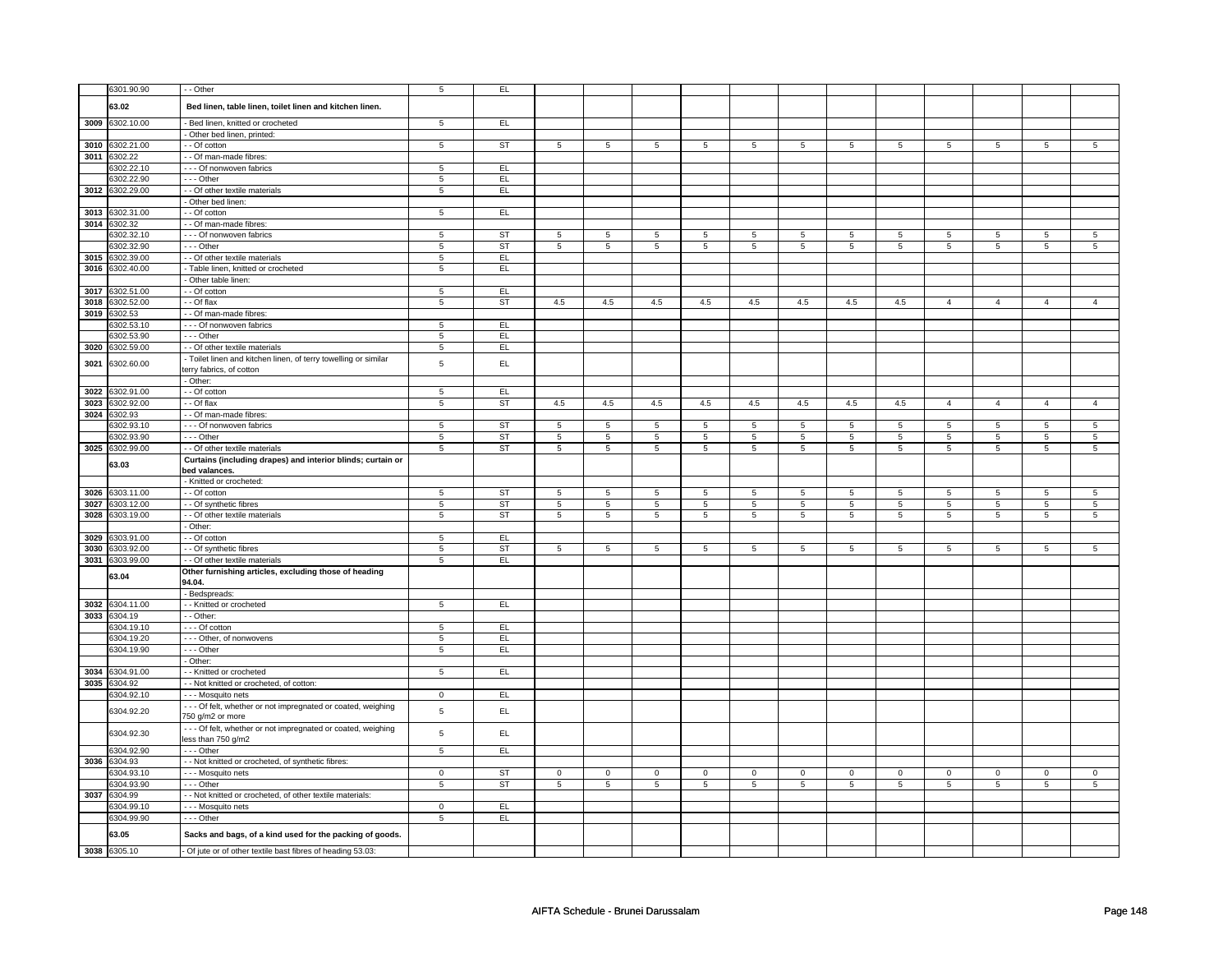|      | 6305.10.10          | - - New                                                                                               | $\mathbf 0$    | $NT-1$    | $\mathbf 0$             | $\mathbf 0$    | 0                   | $\mathbf 0$     | $\mathbf 0$               | $\mathbf 0$               | $\mathbf 0$    | $\mathbf 0$               | $\mathbf 0$             | $\mathbf 0$               | $\mathbf 0$             | $\mathsf 0$    |
|------|---------------------|-------------------------------------------------------------------------------------------------------|----------------|-----------|-------------------------|----------------|---------------------|-----------------|---------------------------|---------------------------|----------------|---------------------------|-------------------------|---------------------------|-------------------------|----------------|
|      |                     |                                                                                                       |                |           |                         |                |                     |                 |                           |                           |                |                           |                         |                           |                         |                |
|      | 305.10.20           | - - Used                                                                                              | $\mathbf 0$    | $NT-1$    | $\mathsf 0$             | $\mathbf 0$    | $\mathsf{O}\xspace$ | $\mathbf 0$     | $\mathsf 0$               | $\mathbf 0$               | $\mathsf 0$    | $\mathbf 0$               | $\mathsf 0$             | $\mathbf 0$               | $\mathsf 0$             | $\mathbf 0$    |
| 3039 | 6305.20             | - Of cotton:                                                                                          |                |           |                         |                |                     |                 |                           |                           |                |                           |                         |                           |                         |                |
|      | 6305.20.10          | - - Knitted or crocheted                                                                              | $\mathbf 0$    | $NT-1$    | $\mathbf 0$             | $\mathbf 0$    | $\Omega$            | $\mathbf{0}$    | $\mathbf 0$               | $\mathbf 0$               | $\Omega$       | $\mathbf 0$               | $\mathbf 0$             | $\mathbf 0$               | $\mathbf 0$             | $\mathbf 0$    |
|      | 6305.20.90          | - - Other                                                                                             | $\mathsf 0$    | $NT-1$    | $\mathsf 0$             | $\mathbf 0$    | $\mathsf 0$         | $\mathsf 0$     | $\mathsf 0$               | $\mathbf 0$               | $\mathbf 0$    | $\mathsf 0$               | $\mathsf 0$             | $\mathsf 0$               | $\mathsf 0$             | $\mathbf 0$    |
|      |                     | - Of man-made textile materials:                                                                      |                |           |                         |                |                     |                 |                           |                           |                |                           |                         |                           |                         |                |
| 3040 | 6305.32             | - - Flexible intermediate bulk containers:                                                            |                |           |                         |                |                     |                 |                           |                           |                |                           |                         |                           |                         |                |
|      | 6305.32.10          | - - - Of nonwovens                                                                                    |                | $NT-1$    |                         |                |                     |                 |                           | $\mathsf 0$               |                |                           |                         | $\mathsf 0$               |                         | $\mathbf 0$    |
|      |                     |                                                                                                       | $\mathbf 0$    |           | $\mathbf 0$             | $\mathbf 0$    | $\mathbf 0$         | $\mathbf 0$     | $\mathbf 0$               |                           | $\mathbf 0$    | $\mathbf 0$               | $\mathbf 0$             |                           | $\mathbf 0$             |                |
|      | 6305.32.20          | --- Knitted or crocheted                                                                              | $\mathbf 0$    | $NT-1$    | $\mathsf 0$             | $\mathsf 0$    | $\mathsf 0$         | $\mathbf 0$     | $\mathsf 0$               | $\mathsf 0$               | $\mathbf 0$    | $\mathsf 0$               | $\mathbf 0$             | $\mathsf 0$               | $\mathbf 0$             | $\mathbf 0$    |
|      | 6305.32.90          | --- Other                                                                                             | $\mathbf 0$    | $NT-1$    | $\mathsf 0$             | $\mathbf 0$    | $\mathsf 0$         | $\mathbf 0$     | $\mathsf 0$               | $\mathbf 0$               | $\mathsf 0$    | $\mathsf 0$               | $\mathsf 0$             | $\mathsf 0$               | $\mathsf 0$             | $\mathsf 0$    |
| 3041 | 6305.33             | - Other, of polyethylene or polypropylene strip or the like:                                          |                |           |                         |                |                     |                 |                           |                           |                |                           |                         |                           |                         |                |
|      | 6305.33.10          | --- Knitted or crocheted                                                                              | $\mathbf 0$    | $NT-1$    | $\mathsf 0$             | $\mathsf 0$    | $\mathsf 0$         | $\mathbf 0$     | $\mathsf 0$               | $\mathbf 0$               | $\mathbf 0$    | $\mathsf 0$               | $\mathsf 0$             | $\mathsf 0$               | $\mathbf 0$             | $\mathbf 0$    |
|      | 6305.33.20          | --- Of woven fabrics of strip or the like                                                             | $\mathbf 0$    | $NT-1$    | $\mathsf 0$             | $\mathbf 0$    | $\mathsf 0$         | $\mathsf 0$     | $\mathsf 0$               | $\mathsf 0$               | $\mathbf 0$    | $\mathsf 0$               | $\mathsf 0$             | $\overline{0}$            | $\mathsf 0$             | $\overline{0}$ |
|      |                     |                                                                                                       |                |           |                         |                |                     |                 |                           |                           |                |                           |                         |                           |                         |                |
|      | 6305.33.90          | - - - Other                                                                                           | $\mathbf 0$    | $NT-1$    | $\mathsf 0$             | $\mathbf 0$    | $\mathsf 0$         | $\mathsf 0$     | $\mathsf 0$               | $\mathsf 0$               | $\mathbf 0$    | $\mathsf 0$               | $\mathsf 0$             | $\mathsf 0$               | $\mathsf 0$             | $\mathbf 0$    |
|      | 3042 6305.39        | - - Other:                                                                                            |                |           |                         |                |                     |                 |                           |                           |                |                           |                         |                           |                         |                |
|      | 6305.39.10          | - - - Of nonwovens                                                                                    | 0              | $NT-1$    | $\mathbf 0$             | $\mathbf 0$    | $^{\circ}$          | $\mathbf{0}$    | $\mathbf 0$               | $\mathbf 0$               | $^{\circ}$     | 0                         | 0                       | $\mathbf 0$               | 0                       | $\mathbf 0$    |
|      | 6305.39.20          | --- Knitted or crocheted                                                                              | $\mathsf 0$    | $NT-1$    | $\mathsf{O}\xspace$     | $\mathbf 0$    | $\mathsf 0$         | $\mathbf 0$     | $\mathsf 0$               | $\mathsf 0$               | $\mathbf 0$    | $\mathsf 0$               | $\mathsf 0$             | $\mathsf 0$               | $\mathsf 0$             | $\mathbf 0$    |
|      | 6305.39.90          | $- -$ Other                                                                                           | $\mathbf 0$    | $NT-1$    | $\mathsf 0$             | $\mathsf 0$    | $\mathsf 0$         | $\mathbf 0$     | $\mathsf 0$               | $\overline{0}$            | $\mathsf 0$    | $\overline{0}$            | $\mathsf 0$             | $\overline{0}$            | $\mathbf 0$             | $\overline{0}$ |
| 3043 | 6305.90             | - Of other textile materials                                                                          |                |           |                         |                |                     |                 |                           |                           |                |                           |                         |                           |                         |                |
|      |                     | - - Of hemp of heading 53.04                                                                          |                |           |                         |                |                     |                 |                           |                           |                |                           |                         |                           |                         |                |
|      |                     |                                                                                                       |                |           |                         |                |                     |                 |                           |                           |                |                           |                         |                           |                         |                |
|      | 6305.90.11          | --- Knitted or crocheted                                                                              | $\mathbf 0$    | $NT-1$    | $\mathsf 0$             | $\mathbf 0$    | $\mathsf 0$         | $\mathbf 0$     | $\mathsf 0$               | $\mathbf 0$               | $\mathsf 0$    | $\mathbf 0$               | $\mathsf 0$             | $\mathbf 0$               | $\mathsf 0$             | $\mathsf 0$    |
|      | 6305.90.19          | $- -$ Other                                                                                           | $\overline{0}$ | $NT-1$    | $\overline{0}$          | $\overline{0}$ | $\overline{0}$      | $\overline{0}$  | $\overline{0}$            | $\overline{0}$            | $\overline{0}$ | $\overline{0}$            | $\overline{0}$          | $\overline{0}$            | $\overline{0}$          | $\overline{0}$ |
|      |                     | - - Of coconut (coir) of heading 53.05:                                                               |                |           |                         |                |                     |                 |                           |                           |                |                           |                         |                           |                         |                |
|      | 6305.90.8           | --- Knitted or crocheted                                                                              | $\mathbf 0$    | $NT-1$    | $\mathbf 0$             | $\mathbf 0$    | $\mathbf 0$         | $\mathbf 0$     | $\mathbf 0$               | $\mathbf 0$               | $\mathbf 0$    | $\mathbf 0$               | $\mathbf 0$             | $\mathbf 0$               | $\mathbf 0$             | $\mathbf 0$    |
|      | 6305.90.89          | --- Other                                                                                             | $\mathbf 0$    | $NT-1$    | $\mathsf 0$             | $\mathsf 0$    | $\mathsf 0$         | $\mathbf 0$     | $\mathsf{O}\xspace$       | $\mathsf 0$               | $\mathbf 0$    | $\mathsf 0$               | $\mathsf 0$             | $\mathsf 0$               | $\mathbf 0$             | $\mathsf 0$    |
|      | 6305.90.90          | - - Other                                                                                             | $\mathbf 0$    | $NT-1$    | $\mathbf 0$             | $\mathbf 0$    | 0                   | $\mathbf 0$     | 0                         | 0                         | 0              | $\mathbf 0$               | $\mathbf 0$             | $\mathsf 0$               | $\mathbf 0$             | $\mathbf 0$    |
|      |                     |                                                                                                       |                |           |                         |                |                     |                 |                           |                           |                |                           |                         |                           |                         |                |
|      | 63.06               | Tarpaulins, awnings and sunblinds; tents; sails for boats,<br>sailboards or landcraft; camping goods. |                |           |                         |                |                     |                 |                           |                           |                |                           |                         |                           |                         |                |
|      |                     | - Tarpaulins, awnings and sunblinds:                                                                  |                |           |                         |                |                     |                 |                           |                           |                |                           |                         |                           |                         |                |
| 3044 | 3306.11.00          | - - Of cotton                                                                                         | $\sqrt{5}$     | <b>ST</b> | 5                       | 5              | 5                   | $\overline{5}$  | 5                         | 5                         | 5              | 5                         | 5                       | 5                         | 5                       | 5              |
| 3045 | 6306.12.00          | - Of synthetic fibres                                                                                 | $\mathsf 0$    | $NT-1$    | $\mathsf{o}\,$          | $\mathsf{o}\,$ | $\mathsf 0$         | $\mathsf 0$     | $\overline{\mathfrak{o}}$ | $\overline{\mathfrak{o}}$ | $\overline{0}$ | $\overline{\mathfrak{o}}$ | $\overline{\mathbf{0}}$ | $\overline{\mathfrak{o}}$ | $\overline{\mathbf{0}}$ | $\overline{0}$ |
|      |                     |                                                                                                       |                |           |                         |                |                     |                 |                           |                           |                |                           |                         |                           |                         |                |
| 3046 | 306.19              | - - Of other textile materials                                                                        |                |           |                         |                |                     |                 |                           |                           |                |                           |                         |                           |                         |                |
|      | 6306.19.10          | --- Of hemp of heading 53.04 or coconut (coir) of heading                                             | $\,$ 5 $\,$    | EL        |                         |                |                     |                 |                           |                           |                |                           |                         |                           |                         |                |
|      |                     | 53.05                                                                                                 |                |           |                         |                |                     |                 |                           |                           |                |                           |                         |                           |                         |                |
|      | 6306.19.90          | --- Other                                                                                             | 5              | EL        |                         |                |                     |                 |                           |                           |                |                           |                         |                           |                         |                |
|      |                     | - Tents:                                                                                              |                |           |                         |                |                     |                 |                           |                           |                |                           |                         |                           |                         |                |
| 3047 | 3306.21.00          | - - Of cotton                                                                                         | $\sqrt{5}$     | <b>ST</b> | 5                       | 5              | 5                   | $\sqrt{5}$      | 5                         | 5                         | 5              | 5                         | 5                       | 5                         | 5                       | $\overline{5}$ |
|      |                     |                                                                                                       |                |           |                         |                |                     |                 |                           |                           |                |                           |                         |                           |                         |                |
| 3048 | 306.22.00           | - - Of synthetic fibres                                                                               | $\mathbf 0$    | <b>ST</b> | $\mathsf{O}\xspace$     | $\mathbf 0$    | $\mathsf{O}\xspace$ | $\mathbf 0$     | $\mathsf{O}\xspace$       | $\mathbf 0$               | $\mathsf 0$    | $\mathbf 0$               | $\mathsf 0$             | $\mathbf 0$               | $\mathbf 0$             | $\mathsf 0$    |
| 3049 | 306.29.00           | - Of other textile materials                                                                          | 5              | <b>ST</b> | $\overline{\mathbf{5}}$ | $\sqrt{5}$     | 5                   | 5               | $\mathbf 5$               | $\overline{5}$            | 5              | 5                         | 5                       | $\overline{5}$            | 5                       | 5              |
|      |                     | Sails:                                                                                                |                |           |                         |                |                     |                 |                           |                           |                |                           |                         |                           |                         |                |
| 3050 | 6306.31.00          | - - Of synthetic fibres                                                                               | $\mathbf{0}$   | <b>ST</b> | $\mathbf 0$             | $\mathbf 0$    | $\mathbf 0$         | $\mathbf 0$     | $\mathbf 0$               | $\mathbf 0$               | $\mathbf 0$    | $\mathbf 0$               | $\mathbf 0$             | $\mathbf 0$               | $\mathbf 0$             | $\mathbf{0}$   |
| 3051 | 6306.39.00          | - - Of other textile materials                                                                        | $\mathbf 0$    | <b>ST</b> | $\mathsf 0$             | $\mathsf 0$    | $\mathsf 0$         | $\mathbf 0$     | $\mathsf 0$               | $\mathsf 0$               | $\mathbf 0$    | $\mathsf 0$               | $\mathsf 0$             | $\mathsf 0$               | $\mathbf 0$             | $\mathbf 0$    |
|      |                     | Pneumatic mattresses:                                                                                 |                |           |                         |                |                     |                 |                           |                           |                |                           |                         |                           |                         |                |
| 3052 | 306.41.00           | - - Of cotton                                                                                         | $\overline{5}$ | ST        | 5                       | $\sqrt{5}$     | 5                   | 5               | 5                         | $\overline{5}$            | 5              | 5                         | 5                       | 5                         | 5                       | 5              |
|      |                     |                                                                                                       |                |           |                         |                |                     |                 |                           |                           |                |                           |                         |                           |                         |                |
| 3053 | 6306.49             | - - Of other textile materials:                                                                       |                |           |                         |                |                     |                 |                           |                           |                |                           |                         |                           |                         |                |
|      | 3306.49.10          | --- Of nonwovens                                                                                      | 5              | ST        | 5                       | 5              | 5                   | $5\phantom{.0}$ | 5                         | 5                         | 5              | $\sqrt{5}$                | 5                       | $\sqrt{5}$                | 5                       | $\sqrt{5}$     |
|      | 6306.49.90          | --- Other                                                                                             | $\sqrt{5}$     | ST        | 5                       | 5              | 5                   | $5\phantom{.0}$ | 5                         | $5\phantom{.0}$           | 5              | 5                         | $\overline{5}$          | $5\phantom{.0}$           | 5                       | 5              |
|      |                     | Other:                                                                                                |                |           |                         |                |                     |                 |                           |                           |                |                           |                         |                           |                         |                |
| 3054 | 3306.91.00          | $-$ Of cotton                                                                                         | $\,$ 5 $\,$    | <b>ST</b> | $\,$ 5 $\,$             | $\,$ 5 $\,$    | 5                   | 5               | $\,$ 5 $\,$               | $\overline{5}$            | 5              | 5                         | 5                       | $\overline{5}$            | 5                       | 5              |
| 3055 | 6306.99             | - - Of other textile materials:                                                                       |                |           |                         |                |                     |                 |                           |                           |                |                           |                         |                           |                         |                |
|      | 306.99.10           | - - - Of nonwovens                                                                                    | 5              | <b>ST</b> | 5                       | 5              | 5                   | 5               | 5                         | 5                         | 5              | 5                         | 5                       | 5                         | 5                       | 5              |
|      |                     |                                                                                                       |                |           |                         |                |                     |                 |                           |                           |                |                           |                         |                           |                         |                |
|      | 6306.99.90<br>63.07 | $- -$ Other<br>Other made up articles, including dress patterns.                                      | $\overline{5}$ | <b>ST</b> | 5                       | $\overline{5}$ | 5                   | $\overline{5}$  | 5                         | $\overline{5}$            | 5              | 5                         | 5                       | $\overline{5}$            | 5                       | $\overline{5}$ |
| 3056 | 6307.10             | - Floor-cloths, dish-cloths, dusters and similar cleaning cloths:                                     |                |           |                         |                |                     |                 |                           |                           |                |                           |                         |                           |                         |                |
|      |                     |                                                                                                       |                |           |                         |                |                     |                 |                           |                           |                |                           |                         |                           |                         |                |
|      | 6307.10.10          | - - Of nonwovens                                                                                      | $\mathbf 0$    | <b>ST</b> | $\mathbf 0$             | $\mathbf 0$    | $\mathbf 0$         | $\mathbf 0$     | $\mathbf 0$               | 0                         | $\mathbf 0$    | $\mathbf 0$               | $\mathbf 0$             | $\mathbf 0$               | $\mathbf 0$             | $\mathbf 0$    |
|      | 6307.10.20          | - Of felt                                                                                             | 5              | <b>ST</b> | 5                       | 5              | 5                   | 5               | 5                         | $\overline{5}$            | 5              | 5                         | 5                       | $\overline{5}$            | 5                       | 5              |
|      | 6307.10.90          | - - Other                                                                                             | $\,$ 5 $\,$    | ST        | 5                       | $\sqrt{5}$     | 5                   | 5               | 5                         | $\overline{5}$            | 5              | $5\phantom{.0}$           | 5                       | $\sqrt{5}$                | 5                       | 5              |
|      | 3057 6307.20        | - Life-jackets and life-belts:                                                                        |                |           |                         |                |                     |                 |                           |                           |                |                           |                         |                           |                         |                |
|      | 6307.20.10          | - - Life-jackets                                                                                      | $\mathbf 0$    | $NT-1$    | $\mathbf 0$             | $\mathsf 0$    | $\mathbf 0$         | $\mathbf 0$     | $\mathbf 0$               | $\mathbf 0$               | $\mathbf 0$    | $\mathbf 0$               | $\mathbf 0$             | $\mathsf 0$               | $\Omega$                | $\mathbf 0$    |
|      |                     |                                                                                                       |                |           |                         |                |                     |                 |                           |                           | $\mathbf 0$    | $\mathbf 0$               |                         | $\mathbf 0$               | $\mathbf 0$             | $\mathbf 0$    |
|      | 3307.20.20          | - - Life-belts                                                                                        | $\mathbf 0$    | $NT-1$    | $\mathsf 0$             | $\mathsf 0$    | $\mathsf 0$         | $\mathbf 0$     | $\mathsf 0$               | $\mathsf 0$               |                |                           | $\mathsf 0$             |                           |                         |                |
| 3058 | 6307.90             | - Other:                                                                                              |                |           |                         |                |                     |                 |                           |                           |                |                           |                         |                           |                         |                |
|      | 6307.90.10          | - Industrial safety belts and harnesses                                                               | $\mathbf 0$    | $NT-1$    | $\mathsf 0$             | $\mathsf 0$    | $\mathbf 0$         | $\mathbf 0$     | $\mathbf 0$               | $\mathsf 0$               | $\mathbf 0$    | $\mathbf 0$               | $\mathbf 0$             | $\mathsf 0$               | $\mathbf 0$             | $\mathbf 0$    |
|      | 6307.90.20          | - Surgical face masks                                                                                 | $\mathbf 0$    | $NT-1$    | $\mathbf 0$             | $\mathbf 0$    | $\mathbf 0$         | $\mathbf 0$     | $\mathbf 0$               | $\mathbf 0$               | 0              | $\mathbf 0$               | 0                       | $\mathsf 0$               | 0                       | $\mathsf 0$    |
|      | 6307.90.30          | - - Umbrella covers in pre-cut triangular form                                                        | $\mathbf 0$    | $NT-1$    | $\mathbf 0$             | $\mathbf 0$    | $\mathbf 0$         | $\mathbf 0$     | $\mathbf 0$               | $\mathbf 0$               | 0              | 0                         | 0                       | $\mathbf 0$               | $\mathbf 0$             | $\mathbf 0$    |
|      |                     | - - Laces for footwear                                                                                | $\mathbf 0$    | $NT-1$    | $\mathsf 0$             | $\mathsf 0$    | $\mathsf 0$         | $\mathbf 0$     | $\mathsf{O}\xspace$       | $\mathbf 0$               | $\mathbf 0$    | $\mathsf 0$               | $\mathsf 0$             | $\mathsf 0$               | $\mathsf 0$             | $\mathbf 0$    |
|      | 6307.90.40          |                                                                                                       |                |           |                         |                |                     |                 |                           |                           |                |                           |                         |                           |                         |                |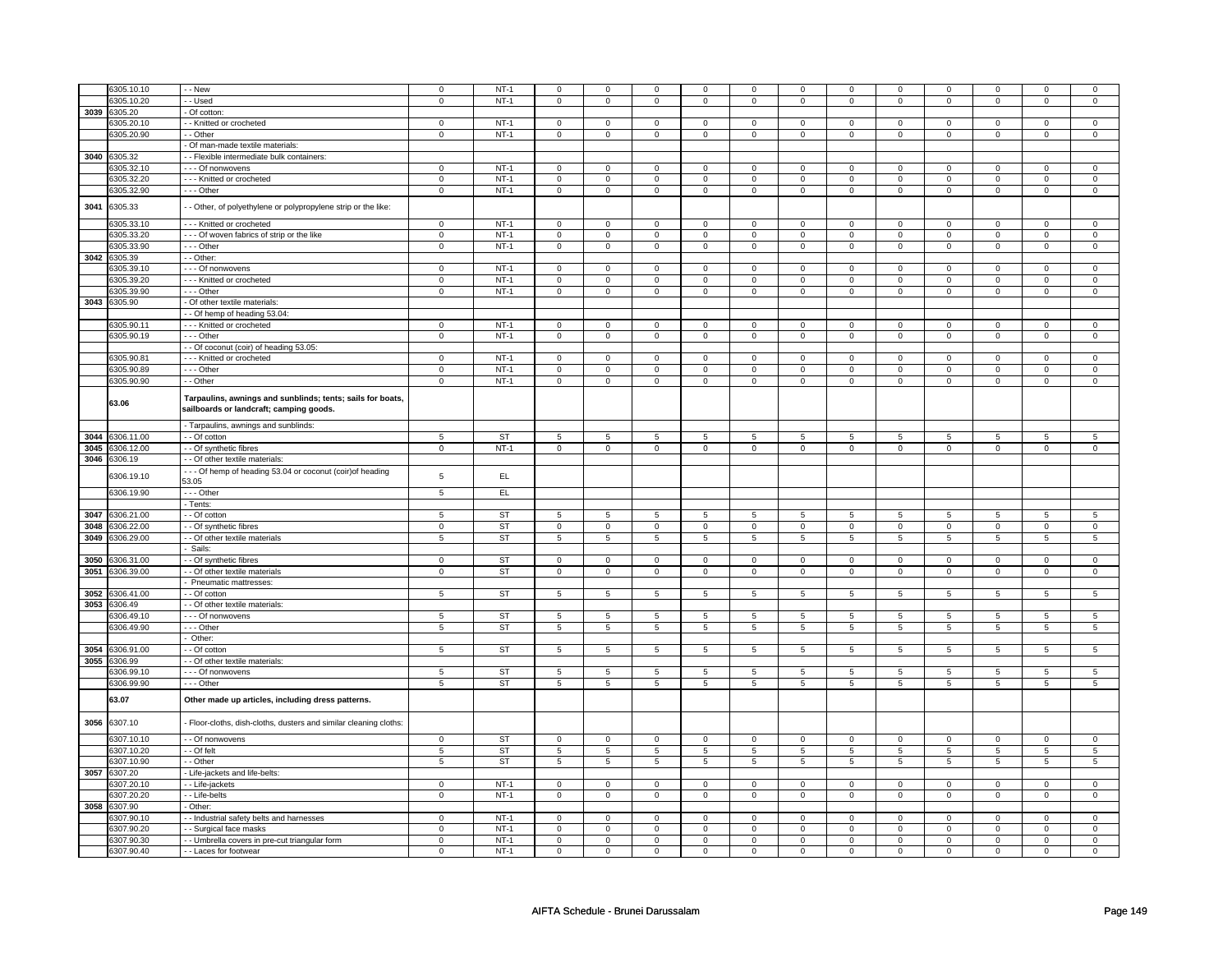|      | 6307.90.50          | - Dress patterns                                                                                                                                                                                                                          | $\mathbf 0$    | $NT-1$    | $\mathsf 0$    | $\mathsf 0$     | $\mathsf 0$         | $\mathbf 0$    | $\mathsf 0$         | $\mathsf 0$     | $\mathbf 0$    | $\mathsf 0$     | $\mathsf 0$    | $\mathsf 0$     | $\Omega$       | 0               |
|------|---------------------|-------------------------------------------------------------------------------------------------------------------------------------------------------------------------------------------------------------------------------------------|----------------|-----------|----------------|-----------------|---------------------|----------------|---------------------|-----------------|----------------|-----------------|----------------|-----------------|----------------|-----------------|
|      | 6307.90.90          | - - Other                                                                                                                                                                                                                                 | $\mathbf 0$    | $NT-1$    | $\mathsf 0$    | $\mathsf 0$     | $\mathsf{O}\xspace$ | $\mathsf 0$    | $\mathsf{O}\xspace$ | $\mathbf 0$     | $\mathsf 0$    | $\mathbf 0$     | $\mathsf 0$    | $\mathbf 0$     | $\mathsf 0$    | 0               |
|      |                     | II - SETS                                                                                                                                                                                                                                 |                |           |                |                 |                     |                |                     |                 |                |                 |                |                 |                |                 |
|      | 3059 6308.00.00     | Sets consisting of woven fabric and yarn, whether or not<br>with accessories, for making up into rugs, tapestries,<br>embroidered table-cloths or serviettes, or similar textile<br>articles, put up in packings for retail sale.         | $\mathsf 0$    | $NT-1$    | $\mathsf 0$    | $\mathbf 0$     | $\mathsf 0$         | $\mathbf 0$    | $\mathsf 0$         | $\mathbf 0$     | $\mathbf 0$    | $\mathsf 0$     | $\mathsf 0$    | $\mathbf 0$     | $\mathbf 0$    | $\mathbf{0}$    |
|      |                     | III.- WORN CLOTHING AND WORN TEXTILE ARTICLES;<br>RAGS.                                                                                                                                                                                   |                |           |                |                 |                     |                |                     |                 |                |                 |                |                 |                |                 |
|      | 3060 6309.00.00     | Worn clothing and other worn articles.                                                                                                                                                                                                    | $\mathbf{0}$   | $NT-1$    | $\mathbf 0$    | $\overline{0}$  | $\mathbf 0$         | $\overline{0}$ | $\mathbf 0$         | $\mathbf{0}$    | $\mathbf 0$    | $\mathbf 0$     | $\mathbf 0$    | $\overline{0}$  | $\mathbf{0}$   | $\overline{0}$  |
|      | 63.10               | Used or new rags, scrap twine, cordage, rope and cables<br>and worn out articles of twine, cordage, rope or cables, of<br>textile materials.                                                                                              |                |           |                |                 |                     |                |                     |                 |                |                 |                |                 |                |                 |
|      | 3061 6310.10        | - Sorted:                                                                                                                                                                                                                                 |                |           |                |                 |                     |                |                     |                 |                |                 |                |                 |                |                 |
|      | 6310.10.10          | - - Used or new rags                                                                                                                                                                                                                      | 5              | ST        | $\overline{5}$ | $\,$ 5 $\,$     | 5                   | $\,$ 5 $\,$    | 5                   | 5               | 5              | 5               | 5              | 5               | 5              | 5               |
|      | 6310.10.90          | - - Other                                                                                                                                                                                                                                 | $\mathbf 0$    | ST        | $\mathsf 0$    | $\mathbf{0}$    | $\mathbf{0}$        | $\mathbf 0$    | $\mathbf{0}$        | $\mathbf 0$     | $\mathbf{O}$   | $\mathbf{0}$    | $\mathbf 0$    | $\mathbf 0$     | $\mathbf 0$    | $\mathbf{0}$    |
| 3062 | 6310.90             | Other:                                                                                                                                                                                                                                    |                |           |                |                 |                     | 5              |                     |                 | $\overline{5}$ | 5               | 5              |                 |                |                 |
|      | 6310.90.10          | -- Used or new rags                                                                                                                                                                                                                       | $\overline{5}$ | ST        | $\overline{5}$ | $5\overline{)}$ | 5                   |                | $5\overline{)}$     | $5\overline{)}$ |                |                 |                | 5               | 5              | $5\overline{)}$ |
|      | 6310.90.90<br>64.01 | - - Other<br>Waterproof footwear with outer soles and uppers of<br>rubber or of plastics, the uppers of which are neither fixed<br>to the sole nor assembled by stitching, riveting, nailing,<br>screwing, plugging or similar processes. | $\mathsf 0$    | <b>ST</b> | $\mathbf 0$    | $\mathbf 0$     | $\mathbf 0$         | $\mathbf 0$    | $\mathbf 0$         | $\mathbf 0$     | $\mathbf 0$    | $\mathbf 0$     | $\mathbf 0$    | $\mathbf 0$     | $\mathsf 0$    | $\mathbf 0$     |
|      | 3063 6401.10.00     | - Footwear incorporating a protective metal toe-cap                                                                                                                                                                                       | 5              | <b>ST</b> | 5              | 5               | 5                   | 5              | 5                   | 5               | 5              | $5\overline{5}$ | 5              | $5\overline{5}$ | 5              | 5               |
|      |                     | - Other footwear:                                                                                                                                                                                                                         |                |           |                |                 |                     |                |                     |                 |                |                 |                |                 |                |                 |
| 3064 | 6401.91.00          | - - Covering the knee                                                                                                                                                                                                                     | 5              | EL        |                |                 |                     |                |                     |                 |                |                 |                |                 |                |                 |
| 3065 | 6401.92.00          | - - Covering the ankle but not covering the knee                                                                                                                                                                                          | 5              | ST        | 5              | 5               | 5                   | 5              | 5                   | 5               | 5              | 5               | 5              | 5               | 5              | 5               |
| 3066 | 6401.99.00          | - - Other                                                                                                                                                                                                                                 | 5              | EL        |                |                 |                     |                |                     |                 |                |                 |                |                 |                |                 |
|      | 64.02               | Other footwear with outer soles and uppers of rubber or<br>plastics.                                                                                                                                                                      |                |           |                |                 |                     |                |                     |                 |                |                 |                |                 |                |                 |
|      |                     | - Sports footwear:                                                                                                                                                                                                                        |                |           |                |                 |                     |                |                     |                 |                |                 |                |                 |                |                 |
| 3067 | 6402.12.00          | - - Ski-boots, cross-country ski footwear and snowboard boots                                                                                                                                                                             | 5              | <b>ST</b> | 4.5            | 4.5             | 4.5                 | 4.5            | 4.5                 | 4.5             | 4.5            | 4.5             | $\overline{4}$ | $\overline{4}$  | $\overline{4}$ | $\overline{4}$  |
| 3068 | 3402.19.00          | - - Other                                                                                                                                                                                                                                 | 5              | EL        |                |                 |                     |                |                     |                 |                |                 |                |                 |                |                 |
| 3069 | 6402.20.00          | - Footwear with upper straps or thongs assembled to the sole<br>by means of plugs                                                                                                                                                         | 5              | <b>ST</b> | $\,$ 5 $\,$    | $\,$ 5 $\,$     | 5                   | $\,$ 5 $\,$    | 5                   | 5               | 5              | 5               | 5              | 5               | 5              | 5               |
| 3070 | 6402.30.00          | - Other footwear, incorporating a protective metal toe-cap                                                                                                                                                                                | 5              | <b>ST</b> | 5              | 5               | 5                   | 5              | 5                   | 5               | 5              | 5               | 5              | 5               | 5              | 5               |
|      |                     | - Other footwear:                                                                                                                                                                                                                         |                |           |                |                 |                     |                |                     |                 |                |                 |                |                 |                |                 |
| 3071 | 6402.91.00          | - Covering the ankle                                                                                                                                                                                                                      | 5              | EL        |                |                 |                     |                |                     |                 |                |                 |                |                 |                |                 |
| 3072 | 6402.99.00          | - - Other                                                                                                                                                                                                                                 | 5              | <b>ST</b> | 5              | $\overline{5}$  | 5                   | $\overline{5}$ | $\overline{5}$      | $\overline{5}$  | $\overline{5}$ | $\overline{5}$  | $\overline{5}$ | $\overline{5}$  | 5              | $\overline{5}$  |
|      | 64.03               | Footwear with outer soles of rubber, plastics, leather or<br>composition leather and uppers of leather.                                                                                                                                   |                |           |                |                 |                     |                |                     |                 |                |                 |                |                 |                |                 |
|      |                     | - Sports footwear:                                                                                                                                                                                                                        |                |           |                |                 |                     |                |                     |                 |                |                 |                |                 |                |                 |
| 3073 | 6403.12.00          | - - Ski-boots, cross-country ski footwear and snowboard boots                                                                                                                                                                             | 5              | <b>ST</b> | 4.5            | $4.5\,$         | 4.5                 | 4.5            | 4.5                 | 4.5             | $4.5\,$        | 4.5             | $\overline{4}$ | $\overline{4}$  | $\overline{4}$ | $\overline{4}$  |
|      | 3074 6403.19        | - - Other:                                                                                                                                                                                                                                |                |           |                |                 |                     |                |                     |                 |                |                 |                |                 |                |                 |
|      | 6403.19.10          | --- Other sports footwear fitted with studs, bar and the like<br>(for example football<br>shoes, running shoes<br>and golf shoes)                                                                                                         | 5              | ST        | 4.5            | 4.5             | $4.5\,$             | 4.5            | 4.5                 | 4.5             | 4.5            | 4.5             | $\overline{4}$ | $\overline{4}$  | $\overline{4}$ | $\Delta$        |
|      | 6403.19.90          | --- Other                                                                                                                                                                                                                                 | $\overline{5}$ | ST        | 4.5            | 4.5             | 4.5                 | 4.5            | 4.5                 | 4.5             | 4.5            | 4.5             | $\overline{4}$ | $\overline{4}$  | $\overline{4}$ | $\overline{4}$  |
| 3075 | 6403.20.00          | - Footwear with outer soles of leather, and uppers which<br>consist of leather straps across the instep and around the big<br>oe:                                                                                                         | 5              | EL.       |                |                 |                     |                |                     |                 |                |                 |                |                 |                |                 |
| 3076 | 6403.30.00          | Footwear made on a base or platform of wood, not having an                                                                                                                                                                                | 5              | EL        |                |                 |                     |                |                     |                 |                |                 |                |                 |                |                 |
| 3077 | 6403.40.00          | nner sole or a protective metal toe-cap<br>- Other footwear, incorporating a protective metal toe-cap                                                                                                                                     | 5              | <b>ST</b> | 5              | $\,$ 5 $\,$     | 5                   | 5              | 5                   | 5               | 5              | 5               | 5              | 5               | 5              | 5               |
|      |                     | - Other footwear with outer soles of leather:                                                                                                                                                                                             |                |           |                |                 |                     |                |                     |                 |                |                 |                |                 |                |                 |
| 3078 | 6403.51             | - Covering the ankle:                                                                                                                                                                                                                     |                |           |                |                 |                     |                |                     |                 |                |                 |                |                 |                |                 |
|      | 6403.51.10          | - - - Riding boots                                                                                                                                                                                                                        | 5              | EL        |                |                 |                     |                |                     |                 |                |                 |                |                 |                |                 |
|      | 6403.51.90          | - - - Other                                                                                                                                                                                                                               | 5              | EL.       |                |                 |                     |                |                     |                 |                |                 |                |                 |                |                 |
| 3079 | 6403.59             | - - Other:                                                                                                                                                                                                                                |                |           |                |                 |                     |                |                     |                 |                |                 |                |                 |                |                 |
|      | 6403.59.10          | --- Bowling shoes                                                                                                                                                                                                                         | 5              | ST        | 5              | 5               | 5                   | 5              | 5                   | 5               | 5              | 5               | 5              | 5               | 5              | 5               |
|      | 6403.59.90          | --- Other                                                                                                                                                                                                                                 | 5              | <b>ST</b> | 5              | 5               | 5                   | 5              | 5                   | 5               | 5              | $\overline{5}$  | 5              | 5               | 5              | 5               |
|      |                     | - Other footwear:                                                                                                                                                                                                                         |                |           |                |                 |                     |                |                     |                 |                |                 |                |                 |                |                 |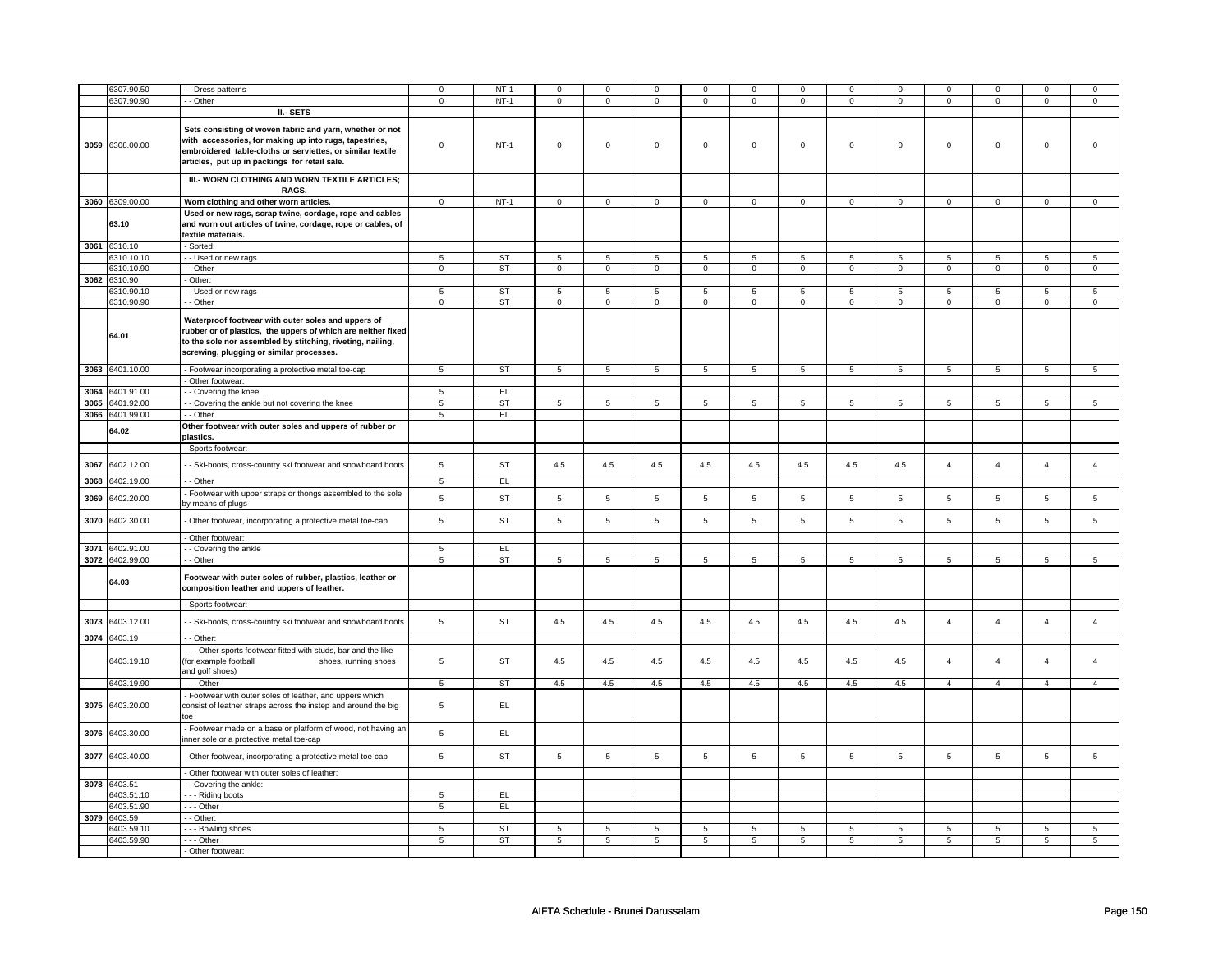|      | 3080 6403.91    | - - Covering the ankle:                                                                                                                                                                                                                  |                |           |                 |             |                 |                 |             |                |                 |                 |                 |                 |                |                 |
|------|-----------------|------------------------------------------------------------------------------------------------------------------------------------------------------------------------------------------------------------------------------------------|----------------|-----------|-----------------|-------------|-----------------|-----------------|-------------|----------------|-----------------|-----------------|-----------------|-----------------|----------------|-----------------|
|      |                 |                                                                                                                                                                                                                                          |                |           |                 |             |                 |                 |             |                |                 |                 |                 |                 |                |                 |
|      | 6403.91.10      | - - - Riding boots                                                                                                                                                                                                                       | 5              | <b>ST</b> | 4.5             | 4.5         | 4.5             | 4.5             | 4.5         | 4.5            | 4.5             | 4.5             | $\overline{4}$  | $\overline{4}$  | $\overline{4}$ | $\overline{a}$  |
|      | 6403.91.90      | $- -$ Other                                                                                                                                                                                                                              | 5              | ST        | 4.5             | 4.5         | 4.5             | 4.5             | 4.5         | 4.5            | 4.5             | 4.5             | $\overline{4}$  | $\overline{4}$  | $\overline{4}$ | $\overline{4}$  |
|      | 3081 6403.99    | - - Other:                                                                                                                                                                                                                               |                |           |                 |             |                 |                 |             |                |                 |                 |                 |                 |                |                 |
|      | 6403.99.10      | --- Bowling shoes                                                                                                                                                                                                                        | 5              | <b>ST</b> | 4.5             | 4.5         | 4.5             | 4.5             | 4.5         | 4.5            | 4.5             | 4.5             | $\Delta$        | $\overline{4}$  | $\overline{A}$ | $\mathbf{A}$    |
|      | 6403.99.90      | --- Other                                                                                                                                                                                                                                | 5              | <b>ST</b> | 4.5             | 4.5         | 4.5             | 4.5             | 4.5         | 4.5            | $4.5\,$         | 4.5             | $\overline{4}$  | $\overline{4}$  | $\overline{a}$ | $\overline{4}$  |
|      | 64.04           | Footwear with outer soles of rubber, plastics, leather or<br>composition leather and uppers of textile materials.                                                                                                                        |                |           |                 |             |                 |                 |             |                |                 |                 |                 |                 |                |                 |
|      |                 | - Footwear with outer soles of rubber or plastics:                                                                                                                                                                                       |                |           |                 |             |                 |                 |             |                |                 |                 |                 |                 |                |                 |
|      | 3082 6404.11.00 | - - Sports footwear; tennis shoes, basketball shoes, gym<br>shoes, training shoes and the like                                                                                                                                           | 5              | EL        |                 |             |                 |                 |             |                |                 |                 |                 |                 |                |                 |
| 3083 | 6404.19.00      | - - Other                                                                                                                                                                                                                                | $\overline{5}$ | ST        | $5\overline{5}$ | 5           | $5\overline{5}$ | $5\phantom{.0}$ | 5           | $\overline{5}$ | $5\overline{5}$ | $5\overline{5}$ | $5\overline{5}$ | $5\overline{5}$ | $\overline{5}$ | $5\phantom{.0}$ |
| 3084 | 6404.20         | - Footwear with outer soles of leather or composition leather:                                                                                                                                                                           |                |           |                 |             |                 |                 |             |                |                 |                 |                 |                 |                |                 |
|      | 6404.20.10      | - - Running shoes and golf shoes                                                                                                                                                                                                         | 5              | EL        |                 |             |                 |                 |             |                |                 |                 |                 |                 |                |                 |
|      | 6404.20.90      | - - Other                                                                                                                                                                                                                                | 5              | EL.       |                 |             |                 |                 |             |                |                 |                 |                 |                 |                |                 |
|      | 64.05           | Other footwear.                                                                                                                                                                                                                          |                |           |                 |             |                 |                 |             |                |                 |                 |                 |                 |                |                 |
| 3085 | 6405.10.00      | - With uppers of leather or composition leather                                                                                                                                                                                          | 5              | ST        | $5\overline{5}$ | 5           | $5^{\circ}$     | $\overline{5}$  | 5           | 5              | $5^{\circ}$     | $\overline{5}$  | 5               | $5^{\circ}$     | 5              | 5               |
| 3086 | 6405.20.00      | With uppers of textile materials                                                                                                                                                                                                         | 5              | <b>ST</b> | 5               | 5           | 5               | 5               | 5           | 5              | 5               | 5               | 5 <sup>5</sup>  | 5               | $\overline{5}$ | 5               |
|      | 3087 6405.90.00 | - Other                                                                                                                                                                                                                                  | 5              | EL        |                 |             |                 |                 |             |                |                 |                 |                 |                 |                |                 |
|      | 64.06           | Parts of footwear (including uppers whether or not<br>attached to soles other than outer soles); removable in-<br>soles, heel cushions and similar articles; gaiters, leggings<br>and similar articles, and parts thereof.               |                |           |                 |             |                 |                 |             |                |                 |                 |                 |                 |                |                 |
|      | 3088 6406.10    | - Uppers and parts thereof, other than stiffeners:                                                                                                                                                                                       |                |           |                 |             |                 |                 |             |                |                 |                 |                 |                 |                |                 |
|      | 6406.10.10      | - - Of metal                                                                                                                                                                                                                             | $\mathbf 0$    | <b>ST</b> | $\mathbf 0$     | $\mathbf 0$ | $\overline{0}$  | 0               | $\mathbf 0$ | $\mathbf 0$    | $\overline{0}$  | $\mathbf 0$     | $\mathbf 0$     | $\mathbf 0$     | $\mathbf 0$    | 0               |
|      | 6406.10.90      | - - Other                                                                                                                                                                                                                                | $\overline{5}$ | <b>ST</b> | 5               | 5           | 5               | $\sqrt{5}$      | 5           | 5              | 5               | 5               | 5               | 5               | 5              | 5               |
|      | 3089 6406.20.00 | - Outer soles and heels, of rubber or plastics                                                                                                                                                                                           | $\,$ 5 $\,$    | EL        |                 |             |                 |                 |             |                |                 |                 |                 |                 |                |                 |
|      |                 | -Other:                                                                                                                                                                                                                                  |                |           |                 |             |                 |                 |             |                |                 |                 |                 |                 |                |                 |
|      | 3090 6406.91.00 | - - Of wood                                                                                                                                                                                                                              | 5              | ST        | 4.5             | 4.5         | 4.5             | 4.5             | 4.5         | 4.5            | 4.5             | 4.5             | $\overline{4}$  | $\overline{4}$  | $\overline{4}$ | $\overline{4}$  |
|      | 3091 6406.99    | - Of other materials:                                                                                                                                                                                                                    |                |           |                 |             |                 |                 |             |                |                 |                 |                 |                 |                |                 |
|      | 6406.99.10      | - - Of metal                                                                                                                                                                                                                             | $\mathbf 0$    | ST        | $\mathbf 0$     | $\mathbf 0$ | $\mathbf{0}$    | $\mathbf 0$     | $\circ$     | $\mathbf 0$    | $\mathbf{0}$    | $\mathbf 0$     | $\mathbf 0$     | $\mathbf 0$     | $\Omega$       | $\mathbf 0$     |
|      | 6406.99.20      | --- In-soles of rubber or plastics                                                                                                                                                                                                       | 5              | ST        | 5               | 5           | 5               | 5               | 5           | 5              | 5               | 5               | 5               | $\overline{5}$  | 5              | 5               |
|      | 6406.99.90      | --- Other                                                                                                                                                                                                                                | 5              | <b>ST</b> | 5               | 5           | 5               | 5               | 5           | 5              | 5               | 5               | 5               | 5               | 5              | 5               |
|      |                 | Hat-forms, hat bodies and hoods of felt, neither blocked to                                                                                                                                                                              |                |           |                 |             |                 |                 |             |                |                 |                 |                 |                 |                |                 |
| 3092 | 6501.00.00      | shape nor with made brims; plateaux and manchons<br>(including slit manchons), of felt.                                                                                                                                                  | 10             | EL.       |                 |             |                 |                 |             |                |                 |                 |                 |                 |                |                 |
| 3093 | 6502.00.00      | Hat-shapes, plaited or made by assembling strips of any<br>material, neither Hat-shapes, plaited or made by<br>assembling strips of any material, neitherblocked to<br>shape, nor with made brims, nor lined, nor trimmed.               | 10             | EL.       |                 |             |                 |                 |             |                |                 |                 |                 |                 |                |                 |
| 3094 | 6503.00.00      | Felt hats and other felt headgear, made from the hat<br>bodies, hoods or plateaux of heading 65.01, whether or not<br>lined or trimmed.                                                                                                  | 10             | EL.       |                 |             |                 |                 |             |                |                 |                 |                 |                 |                |                 |
|      | 3095 6504.00.00 | Hats and other headgear, plaited or made by assembling<br>strips of anymaterial, whether or not lined or trimmed.                                                                                                                        | 10             | EL.       |                 |             |                 |                 |             |                |                 |                 |                 |                 |                |                 |
|      | 65.05           | Hats and other headgear, knitted or crocheted, or made up<br>from lace, feltor other textile fabric in the piece (but not in<br>strips), whether or not lined or trimmed; hair-nets of any<br>material, whether or not lined or trimmed. |                |           |                 |             |                 |                 |             |                |                 |                 |                 |                 |                |                 |
|      |                 |                                                                                                                                                                                                                                          |                |           |                 |             |                 |                 |             |                |                 |                 |                 |                 |                |                 |
|      | 3096 6505.10.00 | - Hair-nets                                                                                                                                                                                                                              | 10             | EL        |                 |             |                 |                 |             |                |                 |                 |                 |                 |                |                 |
|      | 3097 6505.90    | Other:                                                                                                                                                                                                                                   |                |           |                 |             |                 |                 |             |                |                 |                 |                 |                 |                |                 |
|      | 6505.90.10      | - Headgear for religious purposes                                                                                                                                                                                                        | 10             | EL        |                 |             |                 |                 |             |                |                 |                 |                 |                 |                |                 |
|      | 6505.90.90      | - - Other                                                                                                                                                                                                                                | 10             | EL.       |                 |             |                 |                 |             |                |                 |                 |                 |                 |                |                 |
|      | 65.06           | Other headgear, whether or not lined or trimmed.                                                                                                                                                                                         |                |           |                 |             |                 |                 |             |                |                 |                 |                 |                 |                |                 |
|      | 3098 6506.10    | - Safety headgear:                                                                                                                                                                                                                       |                |           |                 |             |                 |                 |             |                |                 |                 |                 |                 |                |                 |
|      | 6506.10.10      | - - Protective helmets for motorcyclists                                                                                                                                                                                                 | 10             | EL        |                 |             |                 |                 |             |                |                 |                 |                 |                 |                |                 |
|      | 6506.10.20      | - - Industrial safety helmets, other than steel helmets                                                                                                                                                                                  | 10             | EL.       |                 |             |                 |                 |             |                |                 |                 |                 |                 |                |                 |
|      |                 |                                                                                                                                                                                                                                          |                |           |                 |             |                 |                 |             |                |                 |                 |                 |                 |                |                 |
|      | 6506.10.30      | - - Steel helmets                                                                                                                                                                                                                        | 10             | EL        |                 |             |                 |                 |             |                |                 |                 |                 |                 |                |                 |
|      | 6506.10.40      | -- Firefighters helmets                                                                                                                                                                                                                  | 10             | EL.       |                 |             |                 |                 |             |                |                 |                 |                 |                 |                |                 |
|      | 6506.10.90      | - - Other<br>- Other:                                                                                                                                                                                                                    | 10             | EL        |                 |             |                 |                 |             |                |                 |                 |                 |                 |                |                 |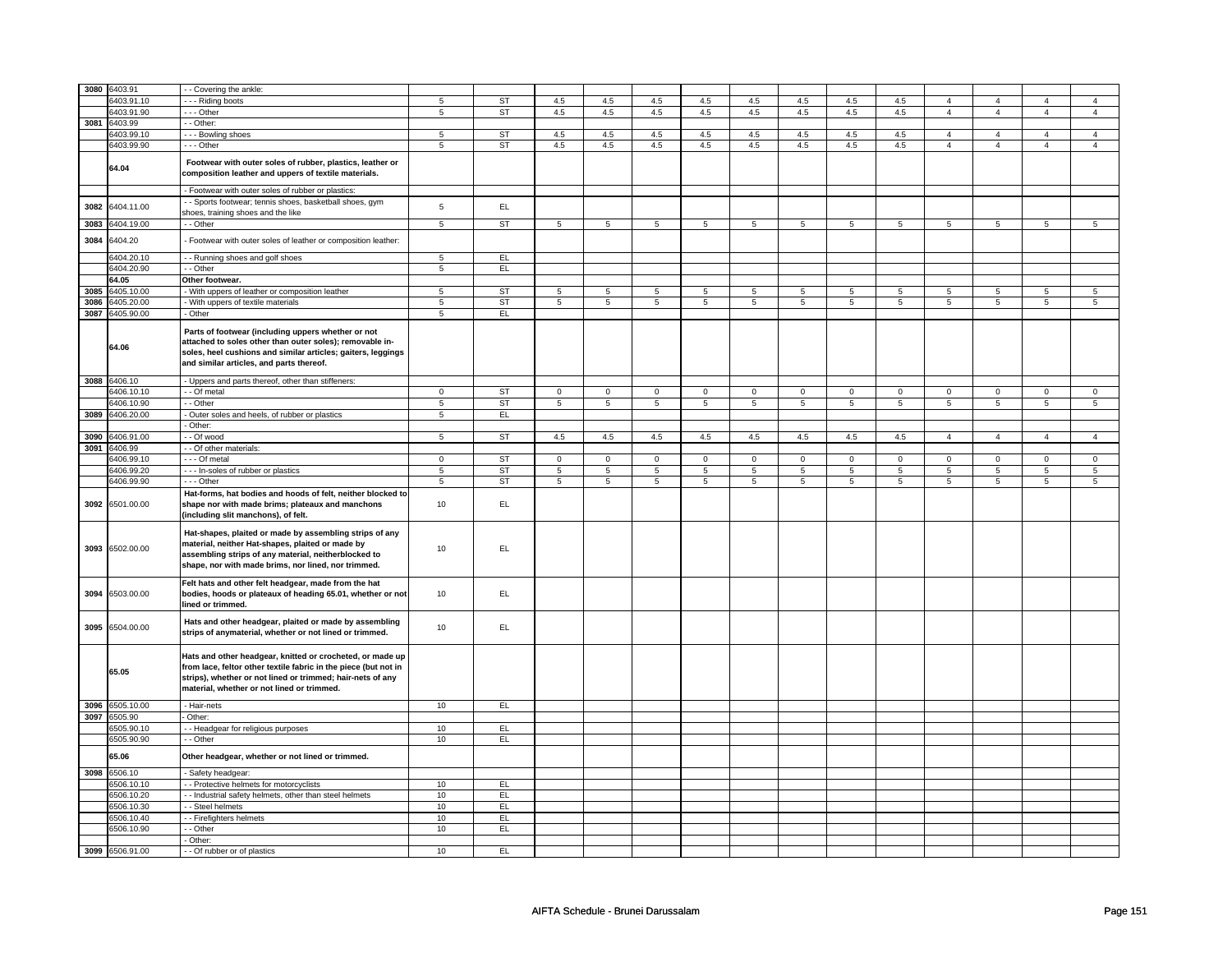|            | 3100 6506.92.00 | - Of furskin                                                                           | 10                  | EL     |             |             |             |                |                     |             |                     |             |             |             |             |              |
|------------|-----------------|----------------------------------------------------------------------------------------|---------------------|--------|-------------|-------------|-------------|----------------|---------------------|-------------|---------------------|-------------|-------------|-------------|-------------|--------------|
| 3101       | 6506.99         | - - Of other materials:                                                                |                     |        |             |             |             |                |                     |             |                     |             |             |             |             |              |
|            |                 |                                                                                        |                     |        |             |             |             |                |                     |             |                     |             |             |             |             |              |
|            | 6506.99.10      | --- Non-woven disposable headgear                                                      | 10                  | EL     |             |             |             |                |                     |             |                     |             |             |             |             |              |
|            | 6506.99.90      | --- Other                                                                              | 10                  | EL     |             |             |             |                |                     |             |                     |             |             |             |             |              |
|            |                 | Head-bands, linings, covers, hat foundations, hat frames,                              |                     |        |             |             |             |                |                     |             |                     |             |             |             |             |              |
| 3102 65.07 |                 | peaks and chinstraps, for headgear.                                                    |                     |        |             |             |             |                |                     |             |                     |             |             |             |             |              |
|            |                 |                                                                                        |                     |        |             |             |             |                |                     |             |                     |             |             |             |             |              |
|            | 6507.00.10      | - Tinted visors and visors concealing any part of the face                             | 10                  | EL     |             |             |             |                |                     |             |                     |             |             |             |             |              |
|            |                 | between the eyebrows and the chin                                                      |                     |        |             |             |             |                |                     |             |                     |             |             |             |             |              |
|            | 6507.00.90      | - Other                                                                                | 10                  | EL.    |             |             |             |                |                     |             |                     |             |             |             |             |              |
|            |                 |                                                                                        |                     |        |             |             |             |                |                     |             |                     |             |             |             |             |              |
|            |                 | Umbrellas and sun umbrellas (including walking-stick                                   |                     |        |             |             |             |                |                     |             |                     |             |             |             |             |              |
|            | 66.01           | umbrellas, garden umbrellas and similar umbrellas).                                    |                     |        |             |             |             |                |                     |             |                     |             |             |             |             |              |
|            |                 |                                                                                        |                     |        |             |             |             |                |                     |             |                     |             |             |             |             |              |
|            | 3103 6601.10.00 | Garden or similar umbrellas                                                            | 10                  | EL     |             |             |             |                |                     |             |                     |             |             |             |             |              |
|            |                 | - Other:                                                                               |                     |        |             |             |             |                |                     |             |                     |             |             |             |             |              |
|            |                 |                                                                                        |                     |        |             |             |             |                |                     |             |                     |             |             |             |             |              |
| 3104       | 6601.91.00      | - - Having a telescopic shaft                                                          | 10                  | EL.    |             |             |             |                |                     |             |                     |             |             |             |             |              |
| 3105       | 6601.99.00      | - - Other                                                                              | 10                  | EL     |             |             |             |                |                     |             |                     |             |             |             |             |              |
|            |                 | Walking-sticks, seat-sticks, whips, riding-crops and the                               |                     |        |             |             |             |                |                     |             |                     |             |             |             |             |              |
| 3106       | 6602.00.00      | like.                                                                                  | $\mathsf 0$         | $NT-1$ | $\mathsf 0$ | $\mathsf 0$ | $\mathsf 0$ | $\mathsf 0$    | $\mathsf 0$         | $\mathsf 0$ | $\mathsf{O}\xspace$ | $\mathsf 0$ | $\mathsf 0$ | $\mathsf 0$ | $\mathsf 0$ | $\mathsf 0$  |
|            |                 |                                                                                        |                     |        |             |             |             |                |                     |             |                     |             |             |             |             |              |
|            | 66.03           | Parts, trimmings and accessories of articles of heading                                |                     |        |             |             |             |                |                     |             |                     |             |             |             |             |              |
|            |                 | 66.01 or 66.02.                                                                        |                     |        |             |             |             |                |                     |             |                     |             |             |             |             |              |
|            | 3107 6603.10    | - Handles and knobs:                                                                   |                     |        |             |             |             |                |                     |             |                     |             |             |             |             |              |
|            | 6603.10.10      | -- For articles of heading 66.01                                                       | 10                  | EL     |             |             |             |                |                     |             |                     |             |             |             |             |              |
|            | 6603.10.20      | -- For articles of heading 66.02                                                       | $\mathbf 0$         | EL     |             |             |             |                |                     |             |                     |             |             |             |             |              |
|            |                 |                                                                                        |                     |        |             |             |             |                |                     |             |                     |             |             |             |             |              |
| 3108       | 6603.20.00      | - Umbrella frames, including frames mounted on shafts                                  | 10                  | EL     |             |             |             |                |                     |             |                     |             |             |             |             |              |
|            |                 | sticks)                                                                                |                     |        |             |             |             |                |                     |             |                     |             |             |             |             |              |
| 3109       | 6603.90         | - Other:                                                                               |                     |        |             |             |             |                |                     |             |                     |             |             |             |             |              |
|            | 6603.90.10      | -- For articles of heading 66.01                                                       | 10                  | EL     |             |             |             |                |                     |             |                     |             |             |             |             |              |
|            | 6603.90.20      | - For articles of heading 66.02                                                        | $\mathbf 0$         | EL.    |             |             |             |                |                     |             |                     |             |             |             |             |              |
|            |                 |                                                                                        |                     |        |             |             |             |                |                     |             |                     |             |             |             |             |              |
|            |                 | Skins and other parts of birds with their feathers or down,                            |                     |        |             |             |             |                |                     |             |                     |             |             |             |             |              |
| 3110 67.01 |                 | feathers, parts of feathers, down and articles thereof                                 |                     |        |             |             |             |                |                     |             |                     |             |             |             |             |              |
|            |                 | (other than goods of heading 05.05 and worked quills and                               |                     |        |             |             |             |                |                     |             |                     |             |             |             |             |              |
|            |                 | scapes).                                                                               |                     |        |             |             |             |                |                     |             |                     |             |             |             |             |              |
|            | 6701.00.10      |                                                                                        |                     | $NT-1$ |             |             |             |                |                     |             |                     |             |             |             |             |              |
|            |                 | Duck feathers                                                                          | $\circ$             |        | $\mathbf 0$ | $\mathbf 0$ | $\mathbf 0$ | 0              | 0                   | 0           | $\circ$             | $\mathbf 0$ | $\mathbf 0$ | $\circ$     | $\mathbf 0$ | $\circ$      |
|            | 6701.00.90      | - Other                                                                                | $\mathbf 0$         | $NT-1$ | $\mathbf 0$ | $\mathbf 0$ | $\mathbf 0$ | $\mathbf 0$    | $\mathbf 0$         | $\mathbf 0$ | $\mathbf 0$         | $\mathbf 0$ | $\mathbf 0$ | $\mathbf 0$ | $\mathbf 0$ | $\mathbf{0}$ |
|            |                 |                                                                                        |                     |        |             |             |             |                |                     |             |                     |             |             |             |             |              |
|            | 67.02           | Artificial flowers, foliage and fruit and parts thereof;                               |                     |        |             |             |             |                |                     |             |                     |             |             |             |             |              |
|            |                 | articles made of artificial flowers, foliage or fruit.                                 |                     |        |             |             |             |                |                     |             |                     |             |             |             |             |              |
|            |                 |                                                                                        |                     |        |             |             |             |                |                     |             |                     |             |             |             |             |              |
|            |                 |                                                                                        |                     |        |             |             |             |                |                     |             |                     |             |             |             |             |              |
|            | 3111 6702.10.00 | - Of plastics                                                                          | $\mathsf 0$         | $NT-1$ | $\mathbf 0$ | $\mathsf 0$ | $\mathbf 0$ | $\mathbf 0$    | $\mathbf 0$         | $\mathbf 0$ | $\mathbf{0}$        | $\mathbf 0$ | $\mathbf 0$ | $\mathbf 0$ | $\mathbf 0$ | $\mathbf{0}$ |
|            | 3112 6702.90.00 | - Of other materials                                                                   | 0                   | $NT-1$ | $\mathsf 0$ | $\mathbf 0$ | $\mathsf 0$ | $\mathsf 0$    | $\mathsf 0$         | $\mathsf 0$ | $\mathbf 0$         | $\mathsf 0$ | $\mathsf 0$ | $\mathsf 0$ | $\mathbf 0$ | $\mathbf 0$  |
|            |                 |                                                                                        |                     |        |             |             |             |                |                     |             |                     |             |             |             |             |              |
|            |                 | Human hair, dressed, thinned, bleached or otherwise                                    |                     |        |             |             |             |                |                     |             |                     |             |             |             |             |              |
|            | 3113 6703.00.00 | worked; wool or other animal hair or other textile                                     | $\mathbf 0$         | $NT-1$ | $\mathbf 0$ | $\mathsf 0$ | $\mathsf 0$ | $\mathbf 0$    | $\mathsf{O}\xspace$ | $\mathbf 0$ | $\mathsf 0$         | $\mathbf 0$ | $\mathsf 0$ | $\mathbf 0$ | $\mathbf 0$ | $\mathbf 0$  |
|            |                 | materials, prepared for use in making wigs or the like.                                |                     |        |             |             |             |                |                     |             |                     |             |             |             |             |              |
|            |                 |                                                                                        |                     |        |             |             |             |                |                     |             |                     |             |             |             |             |              |
|            |                 |                                                                                        |                     |        |             |             |             |                |                     |             |                     |             |             |             |             |              |
|            |                 | Wigs, false beards, eyebrows and eyelashes, switches                                   |                     |        |             |             |             |                |                     |             |                     |             |             |             |             |              |
|            | 67.04           | and the like, of human or animal hair or of textile materials;                         |                     |        |             |             |             |                |                     |             |                     |             |             |             |             |              |
|            |                 | articles of human hair not elsewhere specified or included.                            |                     |        |             |             |             |                |                     |             |                     |             |             |             |             |              |
|            |                 |                                                                                        |                     |        |             |             |             |                |                     |             |                     |             |             |             |             |              |
|            |                 | - Of synthetic textile materials:                                                      |                     |        |             |             |             |                |                     |             |                     |             |             |             |             |              |
|            | 3114 6704.11.00 | - - Complete wigs                                                                      | $\mathbf 0$         | $NT-1$ | $\mathbf 0$ | $\mathsf 0$ | $\mathbf 0$ | $\mathbf 0$    | $\mathbf 0$         | $\mathbf 0$ | $\mathbf 0$         | $\mathbf 0$ | $\mathbf 0$ | $\mathbf 0$ | $\mathbf 0$ | $\circ$      |
| 3115       | 6704.19.00      | - Other                                                                                | $\mathbf 0$         | $NT-1$ | $\mathbf 0$ | $\mathbf 0$ | $\mathbf 0$ | $\mathbf 0$    | $\mathbf 0$         | $\mathsf 0$ | $\mathbf 0$         | $\mathbf 0$ | $\mathbf 0$ | $\mathbf 0$ | $\mathbf 0$ | $\mathbf 0$  |
|            |                 |                                                                                        |                     |        |             |             |             |                |                     |             |                     |             |             |             |             |              |
| 3116       | 6704.20.00      | - Of human hair                                                                        | $\mathbf 0$         | $NT-1$ | $\mathbf 0$ | $\mathsf 0$ | $\mathbf 0$ | $\mathbf 0$    | $\mathsf 0$         | $\mathbf 0$ | $\mathbf 0$         | $\mathbf 0$ | $\mathsf 0$ | $\mathbf 0$ | $\mathbf 0$ | $\mathbf 0$  |
| 3117       | 6704.90.00      | - Of other materials                                                                   | $\mathbf 0$         | $NT-1$ | $\mathbf 0$ | $\mathbf 0$ | $\mathbf 0$ | $\mathbf 0$    | 0                   | $\mathbf 0$ | $\mathbf 0$         | $\mathbf 0$ | 0           | $\mathbf 0$ | $\mathbf 0$ | $\mathbf 0$  |
|            |                 | Setts, curbstones and flagstones, of natural stone (except                             |                     |        |             |             |             |                |                     |             |                     |             |             |             |             |              |
| 3118       | 6801.00.00      | slate).                                                                                | $\mathsf{o}\xspace$ | $NT-1$ | $\mathbf 0$ | $\mathsf 0$ | $\mathbf 0$ | $\mathsf{o}\,$ | $\mathbf 0$         | $\mathbf 0$ | $\mathsf 0$         | $\mathbf 0$ | $\mathsf 0$ | $\mathbf 0$ | $\mathbf 0$ | $\mathbf 0$  |
|            |                 |                                                                                        |                     |        |             |             |             |                |                     |             |                     |             |             |             |             |              |
|            |                 | Worked monumental or building stone (except slate) and                                 |                     |        |             |             |             |                |                     |             |                     |             |             |             |             |              |
|            |                 | articles thereof, other than goods of heading 68.01;                                   |                     |        |             |             |             |                |                     |             |                     |             |             |             |             |              |
|            |                 |                                                                                        |                     |        |             |             |             |                |                     |             |                     |             |             |             |             |              |
|            | 68.02           | mosaic cubes and the like, of natural stone (including                                 |                     |        |             |             |             |                |                     |             |                     |             |             |             |             |              |
|            |                 | slate), whether or not on a backing; artificially coloured                             |                     |        |             |             |             |                |                     |             |                     |             |             |             |             |              |
|            |                 | granules, chippings and powder, of natural stone                                       |                     |        |             |             |             |                |                     |             |                     |             |             |             |             |              |
|            |                 | (including slate).                                                                     |                     |        |             |             |             |                |                     |             |                     |             |             |             |             |              |
|            |                 |                                                                                        |                     |        |             |             |             |                |                     |             |                     |             |             |             |             |              |
|            |                 |                                                                                        |                     |        |             |             |             |                |                     |             |                     |             |             |             |             |              |
|            |                 | - Tiles, cubes and similar articles, whether or not rectangular                        |                     |        |             |             |             |                |                     |             |                     |             |             |             |             |              |
|            | 3119 6802.10.00 | (including square), the largest surface area of which is capable                       | $\mathbf 0$         | $NT-1$ | $\mathbf 0$ | $\mathbf 0$ | $\mathbf 0$ | $\mathbf 0$    | $\mathbf 0$         | $\mathbf 0$ | $\mathbf 0$         | $\mathbf 0$ | $\mathbf 0$ | $\mathbf 0$ | 0           | $\Omega$     |
|            |                 | of being enclosed in a square the side of which is less than 7                         |                     |        |             |             |             |                |                     |             |                     |             |             |             |             |              |
|            |                 | cm; artificially coloured granules, chippings and powder                               |                     |        |             |             |             |                |                     |             |                     |             |             |             |             |              |
|            |                 |                                                                                        |                     |        |             |             |             |                |                     |             |                     |             |             |             |             |              |
|            |                 | Other monumental or building stone and articles thereof,                               |                     |        |             |             |             |                |                     |             |                     |             |             |             |             |              |
|            | 3120 6802.21.00 | simply cut or sawn, with a flat or even surface:<br>- Marble, travertine and alabaster | $\mathbf 0$         | $NT-1$ | $\Omega$    | $\mathbf 0$ | $\Omega$    | $\mathbf 0$    | $\Omega$            | $\mathbf 0$ | $\Omega$            | $\Omega$    | $\Omega$    | $\mathbf 0$ | $\mathbf 0$ | $\mathsf 0$  |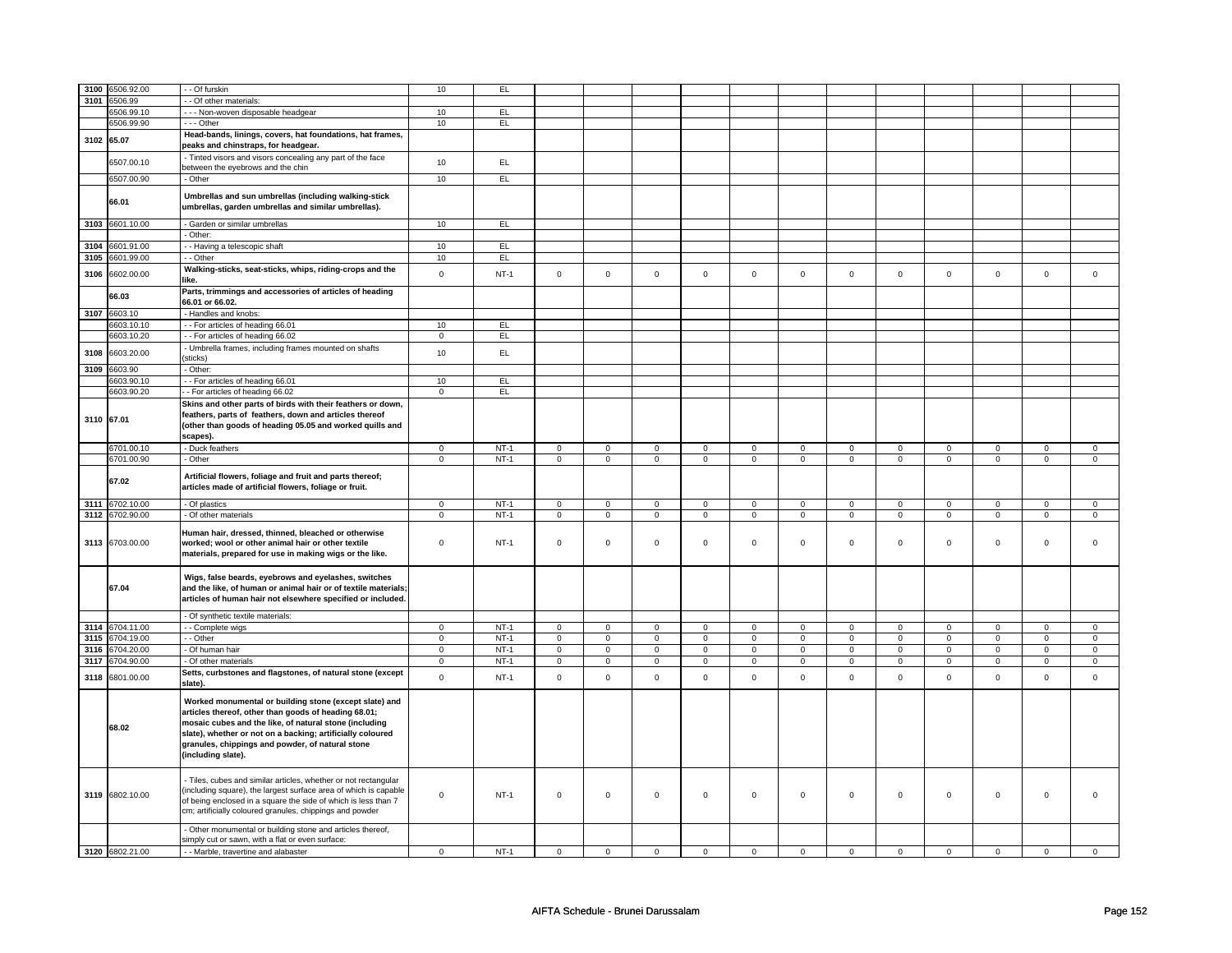| 3121            | 6802.22.00 | - Other calcareous stone                                                                                                                                                                                                                                                                                                                | $\mathsf 0$    | $NT-1$ | $\mathbf 0$    | $\mathbf 0$    | $\mathbf 0$         | $\mathbf 0$    | $\mathbf 0$         | 0              | 0              | 0              | 0            | 0              | 0           | 0              |
|-----------------|------------|-----------------------------------------------------------------------------------------------------------------------------------------------------------------------------------------------------------------------------------------------------------------------------------------------------------------------------------------|----------------|--------|----------------|----------------|---------------------|----------------|---------------------|----------------|----------------|----------------|--------------|----------------|-------------|----------------|
| 3122            | 6802.23    | - Granite:                                                                                                                                                                                                                                                                                                                              |                |        |                |                |                     |                |                     |                |                |                |              |                |             |                |
|                 | 6802.23.10 | --- Polished slabs                                                                                                                                                                                                                                                                                                                      | 0              | $NT-1$ | $\mathbf 0$    | $\mathbf 0$    | $\mathbf 0$         | $\mathbf 0$    | $\mathbf 0$         | $\mathbf 0$    | 0              | $\mathbf 0$    | 0            | $\mathbf 0$    | 0           | 0              |
|                 | 6802.23.90 | - - - Other                                                                                                                                                                                                                                                                                                                             | $\mathsf 0$    | $NT-1$ | $\mathbf 0$    | $\mathbf{0}$   | $\mathbf 0$         | $\mathbf 0$    | $\mathbf 0$         | $\mathbf 0$    | $\mathbf 0$    | $\mathbf 0$    | $\mathbf 0$  | $\mathbf 0$    | $\mathbf 0$ | 0              |
| 3123            | 6802.29.00 | - - Other stone                                                                                                                                                                                                                                                                                                                         | $\mathsf 0$    | $NT-1$ | $\mathsf 0$    | $\mathsf 0$    | $\mathsf 0$         | $\mathsf 0$    | $\mathsf 0$         | $\mathbf 0$    | $\mathbf 0$    | $\mathsf{O}$   | $\mathsf 0$  | $\mathsf{O}$   | $\mathsf 0$ | $\mathbf 0$    |
|                 |            | Other:                                                                                                                                                                                                                                                                                                                                  |                |        |                |                |                     |                |                     |                |                |                |              |                |             |                |
| 3124            | 6802.91.00 | - Marble, travertine and alabaster                                                                                                                                                                                                                                                                                                      | 0              | $NT-1$ | $\mathbf 0$    | $\mathbf 0$    | $\mathbf 0$         | $\mathbf 0$    | $\mathbf 0$         | $\mathbf 0$    | 0              | $\mathbf 0$    | 0            | $\mathbf 0$    | 0           | 0              |
| 3125            | 6802.92.00 | - Other calcareous stone                                                                                                                                                                                                                                                                                                                | $\mathsf 0$    | $NT-1$ | $\mathbf 0$    | $\mathbf 0$    | $\mathbf 0$         | $\mathbf 0$    | $\mathbf 0$         | $\mathbf 0$    | $\mathbf 0$    | $\mathbf 0$    | $\mathbf 0$  | $\mathbf 0$    | $\Omega$    | $\mathbf{0}$   |
| 3126            | 6802.93.00 | - - Granite                                                                                                                                                                                                                                                                                                                             | $\mathsf 0$    | $NT-1$ | $\mathsf 0$    | $\mathbf 0$    | 0                   | $\mathbf 0$    | 0                   | $\mathbf 0$    | 0              | $\mathbf 0$    | 0            | $\mathbf 0$    | 0           | $\mathbf 0$    |
| 3127            | 6802.99.00 | - - Other stone                                                                                                                                                                                                                                                                                                                         | $\mathsf 0$    | $NT-1$ | $\mathsf 0$    | $\mathbf 0$    | $\mathbf 0$         | $\mathbf 0$    | $\mathbf 0$         | $\mathbf 0$    | 0              | $\mathsf 0$    | $\mathsf 0$  | $\mathbf 0$    | 0           | 0              |
|                 |            | Worked slate and articles of slate or of agglomerated                                                                                                                                                                                                                                                                                   |                |        |                |                |                     |                |                     |                |                |                |              |                |             |                |
| 3128            | 68.03      | slate.                                                                                                                                                                                                                                                                                                                                  |                |        |                |                |                     |                |                     |                |                |                |              |                |             |                |
|                 | 6803.00.10 | - Slabs or roofing slates                                                                                                                                                                                                                                                                                                               | $\mathsf 0$    | $NT-1$ | $\mathbf 0$    | $\mathbf 0$    | $\mathbf 0$         | $\mathbf 0$    | $\mathbf 0$         | $\mathbf 0$    | 0              | $\mathbf 0$    | $\mathbf 0$  | $\mathbf 0$    | 0           | $\mathbf 0$    |
|                 | 6803.00.90 | - Other                                                                                                                                                                                                                                                                                                                                 | $\mathsf 0$    | $NT-1$ | $\mathbf 0$    | $\mathsf 0$    | $\mathsf 0$         | $\mathbf 0$    | $\mathsf 0$         | $\mathbf 0$    | $\mathbf 0$    | $\mathbf 0$    | $\mathsf 0$  | $\mathbf 0$    | $\mathsf 0$ | $\mathbf 0$    |
|                 | 68.04      | Millstones, grindstones, grinding wheels and the like,<br>without frameworks, for grinding, sharpening, polishing,<br>trueing or cutting, hand sharpening or polishing stones,<br>and parts thereof, of natural stone, of agglomerated<br>natural or artificial abrasives, or of ceramics, with or<br>without parts of other materials. |                |        |                |                |                     |                |                     |                |                |                |              |                |             |                |
| 3129            | 6804.10.00 | - Millstones and grindstones for milling, grinding or pulping                                                                                                                                                                                                                                                                           | $\mathsf 0$    | $NT-1$ | $\mathsf 0$    | $\mathsf 0$    | $\mathbf 0$         | $\mathsf 0$    | $\mathbf 0$         | $\mathbf 0$    | $\mathbf 0$    | $\mathbf 0$    | $\mathbf 0$  | $\mathbf 0$    | $\mathbf 0$ | $\mathbf 0$    |
|                 |            | Other millstones, grindstones, grinding wheels and the like:                                                                                                                                                                                                                                                                            |                |        |                |                |                     |                |                     |                |                |                |              |                |             |                |
| 3130 6804.21.00 |            | - Of agglomerated synthetic or natural diamond                                                                                                                                                                                                                                                                                          | $\mathsf 0$    | $NT-1$ | $\mathsf 0$    | $\mathsf 0$    | $\mathbf 0$         | $\mathsf 0$    | $\mathbf 0$         | $\mathbf 0$    | $\mathbf 0$    | $\mathbf 0$    | $\mathsf 0$  | $\mathbf 0$    | $\mathsf 0$ | $\mathbf 0$    |
| 3131            | 6804.22    | - Of other agglomerated abrasives or of ceramics:                                                                                                                                                                                                                                                                                       |                |        |                |                |                     |                |                     |                |                |                |              |                |             |                |
|                 | 6804.22.10 | --- Containing brown corundum grindstone granules                                                                                                                                                                                                                                                                                       | $\mathbf 0$    | $NT-1$ | $\mathbf 0$    | $\mathbf 0$    | $\mathbf 0$         | $\mathbf 0$    | $\mathbf 0$         | $\mathbf{0}$   | $\mathbf 0$    | $\mathbf{0}$   | $\mathbf 0$  | $\mathbf{0}$   | $\Omega$    | $\mathbf 0$    |
|                 | 6804.22.90 | --- Other                                                                                                                                                                                                                                                                                                                               | 0              | $NT-1$ | $\mathsf 0$    | $\mathsf 0$    | 0                   | $\mathsf 0$    | 0                   | 0              | 0              | $\mathsf 0$    | 0            | $\mathsf 0$    | 0           | 0              |
| 3132 6804.23    |            | - Of natural stone:                                                                                                                                                                                                                                                                                                                     |                |        |                |                |                     |                |                     |                |                |                |              |                |             |                |
|                 | 6804.23.10 | - - - Containing brown corundum grindstone granules                                                                                                                                                                                                                                                                                     | $\mathsf 0$    | $NT-1$ | $\mathsf 0$    | $\mathbf 0$    | $\mathsf 0$         | $\mathbf 0$    | $\mathsf 0$         | $\mathbf 0$    | $\mathbf 0$    | $\mathbf 0$    | $\mathsf 0$  | $\mathbf 0$    | $\Omega$    | $\mathbf 0$    |
|                 | 6804.23.90 | - - - Other                                                                                                                                                                                                                                                                                                                             | $\overline{0}$ | $NT-1$ | $\overline{0}$ | $\overline{0}$ | $\mathbf 0$         | $\overline{0}$ | $\mathsf 0$         | $\overline{0}$ | $\overline{0}$ | $\overline{0}$ | $\mathbf 0$  | $\overline{0}$ | $\Omega$    | $\overline{0}$ |
| 3133            | 6804.30    | - Hand sharpening or polishing stones:                                                                                                                                                                                                                                                                                                  |                |        |                |                |                     |                |                     |                |                |                |              |                |             |                |
|                 | 6804.30.10 | --- Containing brown corundum grindstone granules                                                                                                                                                                                                                                                                                       | $\mathbf 0$    | $NT-1$ | $\mathsf 0$    | $\mathbf 0$    | $\mathbf{0}$        | $\mathbf 0$    | $\mathbf{0}$        | $\mathbf{0}$   | $\mathbf 0$    | $\mathbf{0}$   | $\mathbf{0}$ | $\mathbf{0}$   | $\mathbf 0$ | $\mathbf{0}$   |
|                 | 6804.30.90 | - - - Other                                                                                                                                                                                                                                                                                                                             | $\mathsf 0$    | $NT-1$ | $\mathbf 0$    | $\mathbf 0$    | $\mathsf 0$         | $\mathbf 0$    | $\mathsf 0$         | $\mathbf 0$    | $\mathbf 0$    | $\mathsf 0$    | $\mathsf 0$  | $\mathbf 0$    | 0           | $\mathbf{0}$   |
|                 | 68.05      | Natural or artificial abrasive powder or grain, on a base of<br>textile material, ofpaper, of paperboard or of other<br>materials, whether or not cut to shape or sewn or<br>otherwise made up.                                                                                                                                         |                |        |                |                |                     |                |                     |                |                |                |              |                |             |                |
| 3134            | 6805.10.00 | - On a base of woven textile fabric only                                                                                                                                                                                                                                                                                                | $\mathsf 0$    | $NT-1$ | $\mathsf 0$    | $\mathsf 0$    | $\mathbf 0$         | $\mathsf 0$    | $\mathsf 0$         | $\mathsf{O}$   | $\mathbf 0$    | $\mathsf 0$    | $\mathbf 0$  | $\mathsf{O}$   | $\mathsf 0$ | $\mathsf 0$    |
| 3135            | 6805.20    | On a base of paper or paperboard only:                                                                                                                                                                                                                                                                                                  |                |        |                |                |                     |                |                     |                |                |                |              |                |             |                |
|                 | 6805.20.10 | - - Polishing discs                                                                                                                                                                                                                                                                                                                     | $\mathbf 0$    | $NT-1$ | $\mathsf 0$    | $\overline{0}$ | $\mathbf 0$         | $\mathbf 0$    | $\mathsf 0$         | $\mathbf 0$    | $\mathbf 0$    | $\mathbf 0$    | $\mathbf 0$  | $\mathbf{0}$   | $\mathbf 0$ | $\overline{0}$ |
|                 | 6805.20.90 | - - Other                                                                                                                                                                                                                                                                                                                               | $\mathsf 0$    | $NT-1$ | $\mathbf 0$    | $\mathbf 0$    | $\mathbf 0$         | $\mathbf 0$    | $\mathsf 0$         | $\mathbf 0$    | $\mathbf 0$    | $\mathbf 0$    | $\mathsf 0$  | $\mathbf 0$    | $\mathbf 0$ | $\mathbf 0$    |
| 3136            | 6805.30    | - On a base of other materials:                                                                                                                                                                                                                                                                                                         |                |        |                |                |                     |                |                     |                |                |                |              |                |             |                |
|                 | 6805.30.10 | - Polishing discs                                                                                                                                                                                                                                                                                                                       | $\mathbf{0}$   | $NT-1$ | $\mathbf 0$    | $\mathbf 0$    | $\mathbf 0$         | $\mathbf 0$    | $\mathbf 0$         | $\mathbf 0$    | $\mathbf 0$    | $\mathbf 0$    | $\mathbf 0$  | $\mathbf 0$    | 0           | $\mathbf{0}$   |
|                 | 6805.30.90 | - - Other                                                                                                                                                                                                                                                                                                                               | $\mathbf 0$    | $NT-1$ | $\mathsf 0$    | $\mathsf 0$    | $\mathsf 0$         | $\mathbf 0$    | $\mathsf 0$         | $\mathbf 0$    | $\mathsf 0$    | $\mathbf 0$    | $\mathbf 0$  | $\mathbf 0$    | $\mathsf 0$ | $\mathbf 0$    |
|                 | 68.06      | Slag wool, rock wool and similar mineral wools; exfoliated<br>vermiculite, expanded clays, foamed slag and similar<br>expanded mineral materials; mixtures and articles of heat-<br>insulating, sound-insulating, or sound-absorbing mineral<br>materials, other than those of heading 68.11 or 68.12 or of<br>Chapter 69.              |                |        |                |                |                     |                |                     |                |                |                |              |                |             |                |
| 3137            | 6806.10.00 | - Slag wool, rock wool and similar mineral wools (including<br>intermixtures thereof), in bulk, sheets or rolls                                                                                                                                                                                                                         | $\mathsf 0$    | $NT-1$ | $\mathsf 0$    | $\mathsf 0$    | $\mathbf 0$         | $\mathsf 0$    | $\mathbf 0$         | $\mathbf 0$    | 0              | $\mathbf 0$    | $\mathsf 0$  | $\mathbf 0$    | $\mathsf 0$ | $\mathbf 0$    |
| 3138            | 6806.20.00 | Exfoliated vermiculite, expanded clays, foamed slag and<br>similar expanded mineral materials (including intermixtures<br>thereof)                                                                                                                                                                                                      | $\mathbf 0$    | $NT-1$ | $\Omega$       | $\Omega$       | $\mathbf 0$         | $\mathbf 0$    | $\mathbf 0$         | $\mathbf 0$    | $\mathbf 0$    | $\mathbf 0$    | $\mathbf 0$  | $\mathbf 0$    | $\Omega$    | $\mathbf{0}$   |
| 3139 6806.90.00 |            | - Other                                                                                                                                                                                                                                                                                                                                 | $\mathsf 0$    | $NT-1$ | $\mathbf 0$    | $\mathbf 0$    | $\mathbf 0$         | $\mathbf 0$    | $\mathsf 0$         | $\mathbf 0$    | $\mathbf 0$    | $\mathbf 0$    | $\mathbf 0$  | $\mathbf 0$    | $\mathsf 0$ | $\mathbf 0$    |
|                 | 68.07      | Articles of asphalt or of similar material (for example,<br>petroleum bitumen or coal tar pitch).                                                                                                                                                                                                                                       |                |        |                |                |                     |                |                     |                |                |                |              |                |             |                |
| 3140 6807.10    |            | - In rolls:                                                                                                                                                                                                                                                                                                                             |                |        |                |                |                     |                |                     |                |                |                |              |                |             |                |
|                 |            |                                                                                                                                                                                                                                                                                                                                         |                |        |                |                |                     |                |                     |                |                |                |              |                |             |                |
|                 | 6807.10.10 | - Roofing products, with a substrate of paper or paperboard                                                                                                                                                                                                                                                                             | $\mathsf 0$    | $NT-1$ | $\mathsf 0$    | $\mathsf 0$    | $\mathsf{O}\xspace$ | $\mathsf 0$    | $\mathsf{O}\xspace$ | $\mathbf 0$    | $\mathsf 0$    | $\mathsf 0$    | $\mathsf 0$  | $\mathbf 0$    | $\mathbf 0$ | $\mathbf 0$    |
|                 | 6807.10.90 | - Other                                                                                                                                                                                                                                                                                                                                 | $\mathbf 0$    | $NT-1$ | $\mathbf 0$    | $\mathbf 0$    | $\mathbf 0$         | $\mathbf 0$    | $\mathbf 0$         | $\mathbf 0$    | $\mathbf 0$    | $\mathbf 0$    | $\mathbf 0$  | $\mathbf 0$    | $\mathbf 0$ | $\mathbf{0}$   |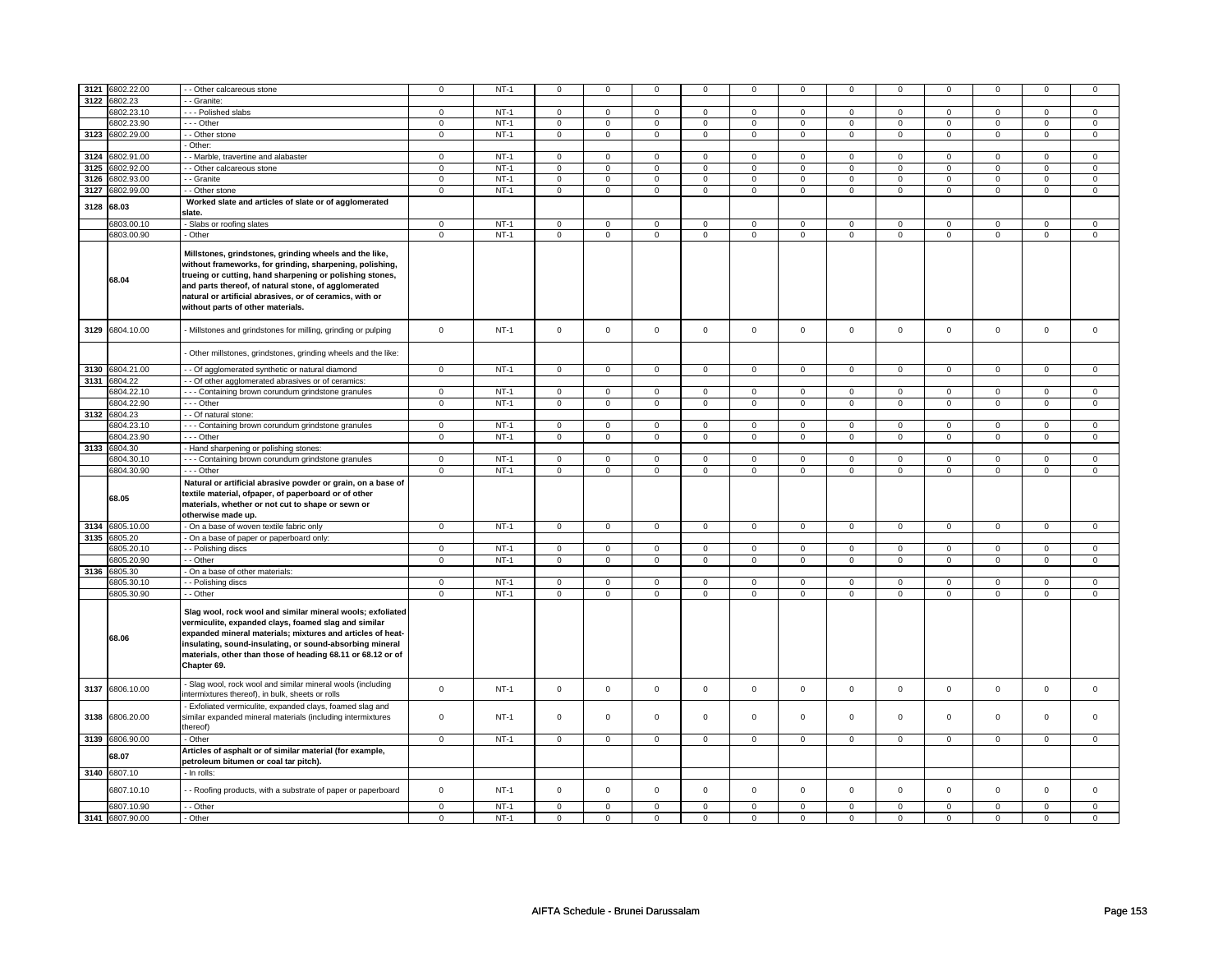|      |                       | Panels, boards, tiles, blocks and similar articles of                                                                                                                                                                                                                                                                         |             |             |                |                |                     |                |                     |                |                     |                |                |                |                |                |
|------|-----------------------|-------------------------------------------------------------------------------------------------------------------------------------------------------------------------------------------------------------------------------------------------------------------------------------------------------------------------------|-------------|-------------|----------------|----------------|---------------------|----------------|---------------------|----------------|---------------------|----------------|----------------|----------------|----------------|----------------|
|      | 3142 6808.00.00       | vegetable fibre, of straw or of shavings, chips, particles,<br>sawdust or other waste, of wood, agglomerated with<br>cement, plaster or other mineral binders.                                                                                                                                                                | $\Omega$    | $NT-1$      | $\mathsf 0$    | $\mathsf 0$    | $\mathsf 0$         | $\mathsf 0$    | $\mathsf 0$         | $\mathsf 0$    | $\mathsf{O}\xspace$ | $\mathsf 0$    | $\mathsf 0$    | $\mathsf 0$    | $\mathsf 0$    | $\Omega$       |
|      |                       |                                                                                                                                                                                                                                                                                                                               |             |             |                |                |                     |                |                     |                |                     |                |                |                |                |                |
|      | 68.09                 | Articles of plaster or of compositions based on plaster.                                                                                                                                                                                                                                                                      |             |             |                |                |                     |                |                     |                |                     |                |                |                |                |                |
|      |                       | Boards, sheets, panels, tiles and similar articles, not<br>ornamented:                                                                                                                                                                                                                                                        |             |             |                |                |                     |                |                     |                |                     |                |                |                |                |                |
| 3143 | 6809.11.00            | - Faced or reinforced with paper or paperboard only                                                                                                                                                                                                                                                                           | $\mathbf 0$ | $NT-1$      | $\mathbf 0$    | $\mathbf 0$    | $\mathbf 0$         | $\mathbf 0$    | $\mathbf 0$         | $\mathbf 0$    | $\mathbf 0$         | $\mathbf 0$    | $\mathbf 0$    | $\mathbf 0$    | $\mathbf 0$    | $\mathbf{0}$   |
| 3144 | 6809.19.00            | - - Other                                                                                                                                                                                                                                                                                                                     | $\mathbf 0$ | $NT-1$      | $\mathbf 0$    | $\overline{0}$ | $\mathbf 0$         | $\overline{0}$ | $\mathbf 0$         | $\overline{0}$ | $\mathsf 0$         | $\overline{0}$ | $\mathbf 0$    | $\overline{0}$ | $\mathbf 0$    | $\overline{0}$ |
| 3145 | 6809.90               | Other articles:                                                                                                                                                                                                                                                                                                               |             |             |                |                |                     |                |                     |                |                     |                |                |                |                |                |
|      | 6809.90.10            | - Dental moulds of plaster                                                                                                                                                                                                                                                                                                    | $\mathsf 0$ | $NT-1$      | $\mathbf 0$    | $\mathsf 0$    | $\mathbf 0$         | $\mathbf 0$    | $\mathbf 0$         | $\mathbf 0$    | $\mathbf 0$         | $\mathbf 0$    | $\mathbf 0$    | $\mathbf 0$    | 0              | $\mathbf 0$    |
|      | 6809.90.90            | - - Other                                                                                                                                                                                                                                                                                                                     | 0           | $NT-1$      | $\mathbf 0$    | $\mathbf 0$    | $\mathbf 0$         | $\mathsf 0$    | $\mathbf 0$         | $\mathsf 0$    | $\mathbf 0$         | $\mathsf 0$    | 0              | $\mathsf 0$    | 0              | $\mathbf 0$    |
|      | 68.10                 | Articles of cement, of concrete or of artificial stone,<br>whether or not reinforced.                                                                                                                                                                                                                                         |             |             |                |                |                     |                |                     |                |                     |                |                |                |                |                |
|      |                       | - Tiles, flagstones, bricks and similar articles:                                                                                                                                                                                                                                                                             |             |             |                |                |                     |                |                     |                |                     |                |                |                |                |                |
| 3146 | 6810.11.00            | - Building blocks and bricks                                                                                                                                                                                                                                                                                                  | $\mathbf 0$ | $NT-1$      | $\mathsf 0$    | $\mathbf 0$    | $\mathsf 0$         | $\mathsf 0$    | $\mathsf 0$         | $\mathsf 0$    | $\mathsf 0$         | $\mathbf 0$    | $\mathsf 0$    | $\mathsf 0$    | $\mathsf 0$    | $\mathbf 0$    |
| 3147 | 6810.19               | - Other:                                                                                                                                                                                                                                                                                                                      |             |             |                |                |                     |                |                     |                |                     |                |                |                |                |                |
|      | 6810.19.10            | --- Floor or wall tiles                                                                                                                                                                                                                                                                                                       | $\mathbf 0$ | $NT-1$      | $\mathbf 0$    | $\mathbf 0$    | $\mathbf 0$         | $\mathbf 0$    | $\mathbf 0$         | $\mathbf 0$    | $\mathbf 0$         | $\mathbf 0$    | $\mathbf 0$    | $\mathbf 0$    | $\mathbf 0$    | $\mathbf{0}$   |
|      | 6810.19.20            | - - - Roofing tiles                                                                                                                                                                                                                                                                                                           | $\mathbf 0$ | $NT-1$      | $\mathsf 0$    | $\mathsf 0$    | $\Omega$            | $\mathsf 0$    | $\mathsf 0$         | $\mathsf 0$    | $\mathbf 0$         | $\mathsf 0$    | $\mathbf 0$    | $\mathbf 0$    | $\mathbf 0$    | $\mathsf 0$    |
|      | 6810.19.90            | --- Other                                                                                                                                                                                                                                                                                                                     | $\mathbf 0$ | $NT-1$      | $\mathsf 0$    | $\mathbf 0$    | $\mathsf{O}\xspace$ | $\mathsf 0$    | $\mathsf{O}\xspace$ | $\mathsf 0$    | $\mathsf{O}\xspace$ | $\mathsf 0$    | $\mathbf 0$    | $\mathsf 0$    | $\mathsf 0$    | $\mathbf 0$    |
|      |                       | - Other articles:                                                                                                                                                                                                                                                                                                             |             |             |                |                |                     |                |                     |                |                     |                |                |                |                |                |
| 3148 | 6810.91               | - Prefabricated structural components for building or civil<br>engineering:                                                                                                                                                                                                                                                   |             |             |                |                |                     |                |                     |                |                     |                |                |                |                |                |
|      | 6810.91.10            | --- Concrete building piles                                                                                                                                                                                                                                                                                                   | $\mathsf 0$ | $NT-1$      | $\mathbf 0$    | $\mathbf 0$    | $\mathbf 0$         | $\mathbf 0$    | $\mathbf 0$         | $\mathbf 0$    | $\mathbf 0$         | $\mathbf 0$    | $\mathbf 0$    | $\mathbf 0$    | $\mathbf 0$    | $\mathbf 0$    |
|      | 6810.91.90            | $\overline{\cdots}$ - Other                                                                                                                                                                                                                                                                                                   | $\mathbf 0$ | $NT-1$      | 0              | 0              | $\mathbf 0$         | $\mathbf 0$    | $\mathbf 0$         | $\mathbf 0$    | 0                   | $\mathbf 0$    | 0              | $\mathbf 0$    | $\mathbf 0$    | $\mathbf 0$    |
| 3149 | 6810.99.00            | - Other                                                                                                                                                                                                                                                                                                                       | $\mathbf 0$ | $NT-1$      | $\overline{0}$ | $\overline{0}$ | $\overline{0}$      | $\overline{0}$ | $\overline{0}$      | $\overline{0}$ | $\mathsf 0$         | $\overline{0}$ | $\overline{0}$ | $\overline{0}$ | $\overline{0}$ | $\overline{0}$ |
|      | 68.11                 | Articles of asbestos-cement, of cellulose fibre-cement or<br>the like.                                                                                                                                                                                                                                                        |             |             |                |                |                     |                |                     |                |                     |                |                |                |                |                |
| 3150 | 6811.10.00            | - Corrugated sheets                                                                                                                                                                                                                                                                                                           | $\mathbf 0$ | $NT-1$      | $\mathbf 0$    | $\mathbf 0$    | $\mathbf 0$         | $\mathbf 0$    | $\mathbf 0$         | $\mathbf 0$    | $\mathbf 0$         | $\mathbf 0$    | $\mathbf 0$    | $\mathbf 0$    | $\mathbf 0$    | $\mathsf 0$    |
| 3151 | 6811.20.00            | - Other sheets, panels, tiles and similar articles                                                                                                                                                                                                                                                                            | $\mathbf 0$ | <b>NT-1</b> | 0              | $\mathbf 0$    | $\mathbf 0$         | $\mathbf 0$    | 0                   | $\mathbf 0$    | 0                   | $\mathbf 0$    | 0              | $\mathbf 0$    | $\mathbf 0$    | $\mathbf 0$    |
| 3152 | 6811.30               | Tubes, pipes and tube or pipe fittings:                                                                                                                                                                                                                                                                                       |             |             |                |                |                     |                |                     |                |                     |                |                |                |                |                |
|      | 6811.30.10            | - Ventilation or other tubing and cable conduits                                                                                                                                                                                                                                                                              | $\mathbf 0$ | $NT-1$      | $\mathbf 0$    | $\mathsf 0$    | $\mathbf 0$         | $\mathbf 0$    | $\mathbf 0$         | $\mathbf 0$    | $\mathbf 0$         | $\mathbf 0$    | $\mathbf 0$    | $\mathbf 0$    | $\mathbf 0$    | $\mathbf{0}$   |
|      | 6811.30.90            | - Other                                                                                                                                                                                                                                                                                                                       | $\mathbf 0$ | $NT-1$      | $\mathbf 0$    | $\mathsf 0$    | $\mathbf 0$         | $\mathbf 0$    | $\mathbf 0$         | $\mathbf 0$    | $\mathsf 0$         | $\mathbf 0$    | $\mathbf 0$    | $\mathbf 0$    | $\mathbf 0$    | $\mathbf 0$    |
|      | 3153 6811.90.00       | - Other articles                                                                                                                                                                                                                                                                                                              | $\mathsf 0$ | $NT-1$      | $\mathsf 0$    | $\mathsf 0$    | $\mathbf 0$         | $\mathbf 0$    | $\mathsf 0$         | $\mathsf 0$    | $\mathsf{O}\xspace$ | $\mathsf 0$    | $\mathsf 0$    | $\mathsf 0$    | $\mathsf 0$    | $\mathbf 0$    |
|      | 68.12                 | Fabricated asbestos fibres; mixtures with a basis of<br>asbestos or with a basis of asbestos and magnesium<br>carbonate; articles of such mixtures or of asbestos (for<br>example, thread, woven fabric, clothing, headgear,<br>footwear, gaskets), whether or not reinforced, other than<br>goods of heading 68.II or 68.13. |             |             |                |                |                     |                |                     |                |                     |                |                |                |                |                |
| 3154 |                       |                                                                                                                                                                                                                                                                                                                               |             |             |                |                |                     |                |                     |                |                     |                |                |                |                |                |
|      | 6812.50.00            | Clothing, clothing accessories, footwear and headgear                                                                                                                                                                                                                                                                         | $\mathsf 0$ | $NT-1$      | $\mathsf 0$    | $\mathsf 0$    | $\mathsf 0$         | $\mathsf 0$    | $\mathsf 0$         | $\mathsf 0$    | $\mathsf{O}\xspace$ | $\mathsf 0$    | $\mathsf 0$    | $\mathsf 0$    | $\mathsf 0$    | $\mathsf 0$    |
| 3155 | 6812.60.00            | - Paper, millboard and felt                                                                                                                                                                                                                                                                                                   | $\Omega$    | $NT-1$      | $\mathsf 0$    | $\mathsf 0$    | $\Omega$            | $\mathsf 0$    | $\Omega$            | $\mathsf 0$    | $\Omega$            | $\mathsf 0$    | $\Omega$       | $\mathsf 0$    | $\Omega$       | $\mathsf 0$    |
|      | 3156 6812.70.00       | - Compressed asbestos fibre jointing, in sheets or rolls                                                                                                                                                                                                                                                                      | $\mathbf 0$ | $NT-1$      | $\mathbf 0$    | $\mathsf 0$    | $\mathbf 0$         | $\mathbf 0$    | $\mathbf 0$         | $\mathbf 0$    | $\mathbf 0$         | $\mathbf 0$    | $\mathbf 0$    | $\mathbf 0$    | 0              | $\mathbf 0$    |
| 3157 | 6812.90<br>6812.90.10 | Other:<br>- Fabricated asbestos fibres; mixtures with a basis of<br>asbestos or with a basis of<br>asbestos and<br>magnesium carbonate                                                                                                                                                                                        | $\mathbf 0$ | $NT-1$      | $\mathsf 0$    | $\mathsf 0$    | $\mathbf 0$         | $\mathbf 0$    | $\mathsf 0$         | $\mathbf 0$    | $\mathsf 0$         | $\mathbf 0$    | $\mathsf 0$    | $\mathbf 0$    | $\mathbf 0$    | $\mathsf 0$    |
|      | 6812.90.20            | - - Yarn and thread                                                                                                                                                                                                                                                                                                           | $\mathsf 0$ | $NT-1$      | $\mathbf 0$    | $\mathsf 0$    | $\mathbf 0$         | $\mathbf 0$    | $\mathbf 0$         | $\mathbf 0$    | $\mathbf 0$         | $\mathbf 0$    | $\mathbf 0$    | $\mathbf 0$    | 0              | $\mathbf{0}$   |
|      | 6812.90.30            | - Cords and string, whether or not plaited                                                                                                                                                                                                                                                                                    | $\mathbf 0$ | $NT-1$      | $\mathbf 0$    | $\mathbf 0$    | $\mathbf 0$         | $\mathbf 0$    | $\mathbf 0$         | $\mathbf 0$    | $\mathbf 0$         | $\mathbf 0$    | $\mathbf 0$    | $\mathbf 0$    | 0              | $\mathsf 0$    |
|      | 6812.90.40            | - Woven or knitted fabric                                                                                                                                                                                                                                                                                                     | $\mathbf 0$ | $NT-1$      | $\overline{0}$ | $\overline{0}$ | $\mathsf 0$         | $\overline{0}$ | $\overline{0}$      | $\overline{0}$ | $\mathsf 0$         | $\overline{0}$ | $\overline{0}$ | $\overline{0}$ | $\mathsf 0$    | $\overline{0}$ |
|      | 6812.90.90            | - - Other                                                                                                                                                                                                                                                                                                                     | $\mathbf 0$ | $NT-1$      | $\mathbf 0$    | $\mathsf 0$    | $\mathbf 0$         | $\mathbf 0$    | $\mathbf 0$         | $\mathbf 0$    | $\mathbf 0$         | $\mathbf 0$    | $\mathbf 0$    | $\mathbf 0$    | $\mathbf 0$    | $\mathbf 0$    |
|      | 68.13                 | Friction material and articles thereof (for example, sheets,<br>rolls, strips, segments, discs, washers, pads), not<br>mounted, for brakes, for clutches or the like, with a basis<br>of asbestos, of other mineral substances or of cellulose,<br>whether or not combined with textile or other materials.                   |             |             |                |                |                     |                |                     |                |                     |                |                |                |                |                |
|      | 3158 6813.10.00       | - Brake linings and pads                                                                                                                                                                                                                                                                                                      | $\mathbf 0$ | $NT-1$      | $\mathbf 0$    | $\mathsf 0$    | $\mathbf 0$         | $\mathbf 0$    | $\mathsf 0$         | $\mathbf 0$    | $\mathbf 0$         | $\mathbf 0$    | $\mathsf 0$    | $\mathbf 0$    | 0              | 0              |
|      | 3159 6813.90.00       | - Other                                                                                                                                                                                                                                                                                                                       | $\mathsf 0$ | $NT-1$      | $\mathsf 0$    | $\mathbf 0$    | $\mathsf 0$         | $\mathsf 0$    | $\mathsf 0$         | $\mathsf 0$    | $\mathsf 0$         | $\mathsf 0$    | $\mathsf 0$    | $\mathsf 0$    | $\mathbf 0$    | $\mathbf 0$    |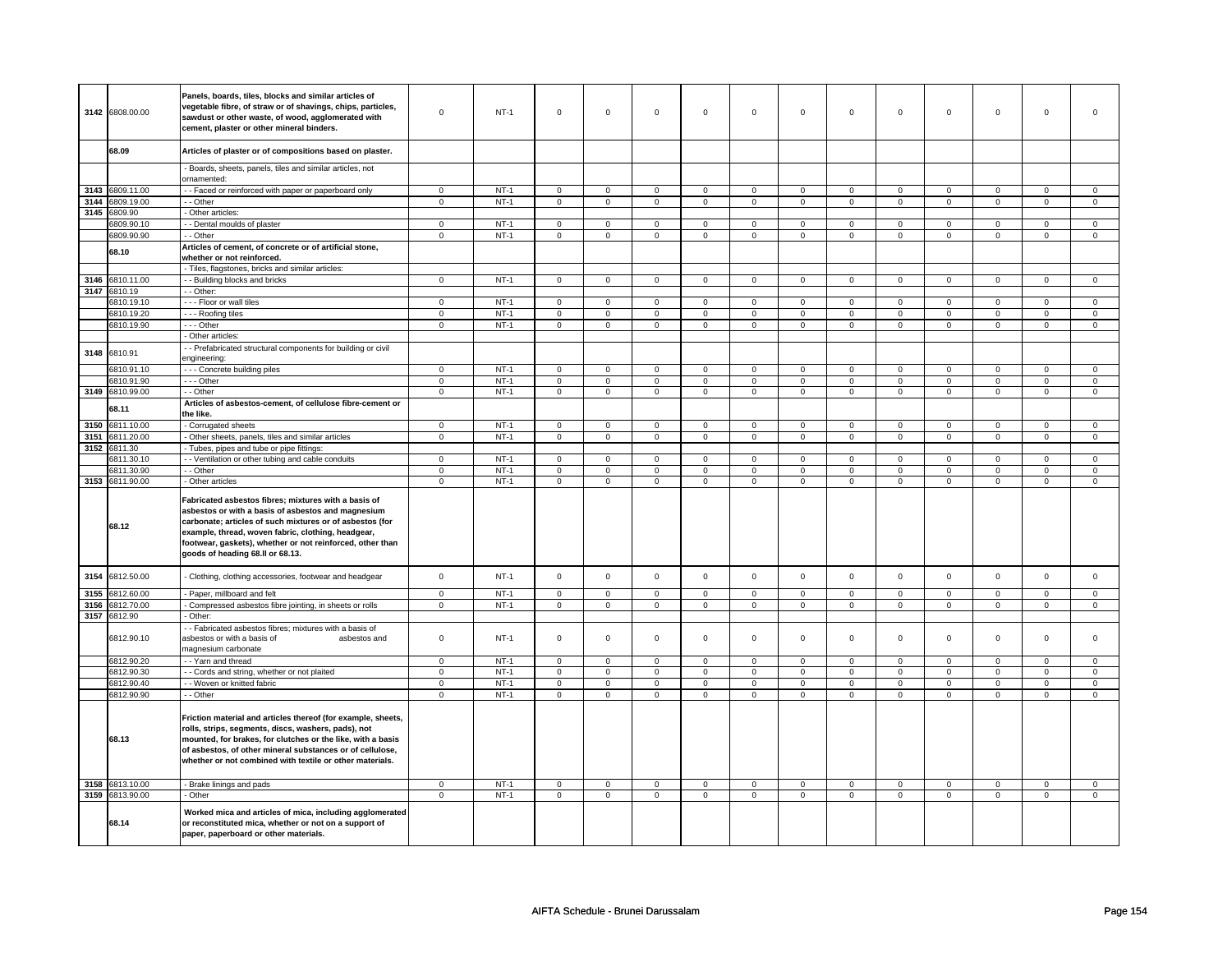| 3160 | 6814.10.00               | Plates, sheets and strips of agglomerated or reconstituted                                                                                                                                                                       | $\mathsf 0$      | $NT-1$           | $\mathsf 0$                | $\mathsf 0$      | $\mathbf 0$                | $\Omega$       | $\mathsf 0$         | $\mathsf{o}$               | $\mathsf 0$                | $\mathsf 0$             | $\mathsf 0$             | $\mathbf 0$                | $\Omega$                | $\mathsf 0$         |
|------|--------------------------|----------------------------------------------------------------------------------------------------------------------------------------------------------------------------------------------------------------------------------|------------------|------------------|----------------------------|------------------|----------------------------|----------------|---------------------|----------------------------|----------------------------|-------------------------|-------------------------|----------------------------|-------------------------|---------------------|
|      | 3161 6814.90.00          | mica, whether or not on a support<br>- Other                                                                                                                                                                                     | $\overline{0}$   | $NT-1$           | $\overline{0}$             | $\overline{0}$   | $\overline{0}$             |                | $\overline{0}$      | $\overline{0}$             | $\overline{0}$             | $\overline{0}$          | $\overline{0}$          | $\overline{0}$             |                         | $\overline{0}$      |
|      |                          |                                                                                                                                                                                                                                  |                  |                  |                            |                  |                            | $\mathbf 0$    |                     |                            |                            |                         |                         |                            | 0                       |                     |
|      | 68.15                    | Articles of stone or of other mineral substances (including<br>carbon fibres, articles of carbon fibres and articles of<br>peat), not elsewhere specified or included.                                                           |                  |                  |                            |                  |                            |                |                     |                            |                            |                         |                         |                            |                         |                     |
|      | 3162 6815.10             | - Non-electrical articles of graphite or other carbon:                                                                                                                                                                           |                  |                  |                            |                  |                            |                |                     |                            |                            |                         |                         |                            |                         |                     |
|      | 6815.10.10               | - - Yarn or thread                                                                                                                                                                                                               | 0                | $NT-1$           | $\mathbf 0$                | $\mathbf 0$      | $\mathbf{0}$               | $^{\circ}$     | 0                   | $\mathbf{0}$               | $\mathbf{0}$               | $\mathbf 0$             | 0                       | $\mathbf 0$                | 0                       | $\mathbf 0$         |
|      | 6815.10.20               | - Bricks, paving slabs, floor tiles and similar construction<br>goods                                                                                                                                                            | $\mathbf 0$      | $NT-1$           | $\mathbf 0$                | $\mathbf 0$      | $\mathbf 0$                | $\mathbf 0$    | $\mathbf 0$         | $\mathbf 0$                | $\mathbf 0$                | $\mathbf 0$             | $\Omega$                | $\mathbf 0$                | $\Omega$                | $\mathsf 0$         |
|      | 6815.10.90               | $-$ Other                                                                                                                                                                                                                        | $\mathbf 0$      | $NT-1$           | $\mathbf 0$                | $\mathbf 0$      | $\mathbf{0}$               | $\mathbf 0$    | $\mathbf 0$         | $\mathbf 0$                | $\mathbf 0$                | $\mathbf 0$             | 0                       | $\mathbf{0}$               | 0                       | $\mathbf 0$         |
| 3163 | 6815.20.00               | - Articles of peat                                                                                                                                                                                                               | $\mathbf{0}$     | $NT-1$           | $\mathbf 0$                | $\mathbf{0}$     | $\mathsf 0$                | $\mathbf 0$    | $\mathbf 0$         | $\mathbf{0}$               | $\mathbf{0}$               | $\Omega$                | $\mathbf 0$             | $\mathbf 0$                | $\mathbf 0$             | $\mathbf 0$         |
|      |                          | - Other articles:                                                                                                                                                                                                                |                  |                  |                            |                  |                            |                |                     |                            |                            |                         |                         |                            |                         |                     |
| 3164 | 6815.91.00               | - - Containing magnesite, dolomite or chromite                                                                                                                                                                                   | $\mathbf{0}$     | $NT-1$           | $\mathbf 0$                | $\mathbf{0}$     | $\mathsf 0$                | $\mathbf{0}$   | $\mathbf{0}$        | $\overline{0}$             | $\overline{0}$             | $\mathbf{0}$            | $\mathbf{0}$            | $\mathbf 0$                | $\mathbf 0$             | $\mathbf{0}$        |
|      | 3165 6815.99             | - - Other:                                                                                                                                                                                                                       |                  |                  |                            |                  |                            |                |                     |                            |                            |                         |                         |                            |                         |                     |
|      | 6815.99.10               | --- Touchstones                                                                                                                                                                                                                  | $\mathbf 0$      | $NT-1$           | $\mathbf 0$                | $\mathbf 0$      | $\mathsf 0$                | $\mathbf 0$    | $\mathbf{0}$        | $\mathbf 0$                | $\mathbf 0$                | $\mathbf 0$             | $\mathbf 0$             | $\mathsf 0$                | $\mathbf 0$             | $\mathbf{0}$        |
|      | 6815.99.90               | $--$ Other                                                                                                                                                                                                                       | $\mathbf 0$      | $NT-1$           | $\mathbf 0$                | $\mathbf{0}$     | $\overline{0}$             | $\overline{0}$ | $\overline{0}$      | $\mathbf{0}$               | $\mathbf{0}$               | $\mathbf 0$             | $\mathbf{0}$            | $\overline{0}$             | $\mathbf{0}$            | $\mathbf 0$         |
|      |                          | I. GOODS OF SILICEOUS FOSSIL MEALS OR OF SIMILAR<br>SILICEOUS EARTHS.AND REFRACTORY GOODS                                                                                                                                        |                  |                  |                            |                  |                            |                |                     |                            |                            |                         |                         |                            |                         |                     |
|      | 3166 6901.00.00          | Bricks, blocks, tiles and other ceramic goods of siliceous<br>fossil meals (for example, kieselguhr, tripolite or<br>diatomite) or of similar siliceous earths.                                                                  | $\mathsf 0$      | $NT-1$           | $\mathsf 0$                | $\mathbf 0$      | $\mathsf 0$                | $\mathbf 0$    | $\mathbf 0$         | $\mathsf 0$                | $\mathsf 0$                | $\mathsf 0$             | $\mathbf 0$             | $\mathsf 0$                | $\mathsf 0$             | $\mathsf 0$         |
|      | 69.02                    | Refractory bricks, blocks, tiles and similar refractory<br>ceramic constructional goods, other than those of<br>siliceous fossil meals or similar siliceous earths.                                                              |                  |                  |                            |                  |                            |                |                     |                            |                            |                         |                         |                            |                         |                     |
|      | 3167 6902.10.00          | - Containing by weight, singly or together, more than 50% of<br>the elements Mg, Ca or Cr, expressed as MgO, CaO or Cr2O3                                                                                                        | $\mathsf 0$      | $NT-1$           | $\mathbf 0$                | $\mathbf 0$      | $\mathsf 0$                | $\mathbf 0$    | $\mathsf 0$         | $\mathbf 0$                | $\mathbf 0$                | $\mathbf 0$             | $\mathbf{0}$            | $\mathsf 0$                | $\Omega$                | $\mathsf 0$         |
| 3168 | 6902.20.00               | - Containing by weight more than 50% of alumina (Al2O3), of<br>silica (SiO2) or of a mixture or compound of these products                                                                                                       | $\mathsf 0$      | $NT-1$           | $\mathbf 0$                | $\mathbf 0$      | $\mathbf 0$                | $\mathbf 0$    | $\mathsf 0$         | $\mathbf 0$                | $\mathbf 0$                | $\mathbf 0$             | $\mathbf 0$             | $\mathbf 0$                | $\mathbf 0$             | 0                   |
|      | 3169 6902.90.00          | - Other                                                                                                                                                                                                                          | $\mathbf 0$      | $NT-1$           | $\mathbf 0$                | $\mathbf 0$      | $\mathsf 0$                | $\mathbf 0$    | $\mathbf 0$         | $\mathbf 0$                | $\mathbf{0}$               | $\mathbf 0$             | 0                       | $\mathbf 0$                | $\mathbf 0$             | $\mathbf{0}$        |
|      | 69.03                    | Other refractory ceramic goods (for example, retorts,<br>crucibles, muffles, nozzles, plugs, supports, cupels, tubes,<br>pipes, sheaths and rods), other than those of siliceous<br>fossil meals or of similar siliceous earths. |                  |                  |                            |                  |                            |                |                     |                            |                            |                         |                         |                            |                         |                     |
| 3170 | 6903.10.00               | - Containing by weight more than 50% of graphite or other<br>carbon or of a mixture of these products                                                                                                                            | $\mathsf 0$      | $NT-1$           | $\mathsf 0$                | $\mathsf 0$      | $\mathsf 0$                | $\mathbf 0$    | $\mathbf 0$         | $\mathbf 0$                | $\mathsf 0$                | $\mathsf 0$             | $\mathbf 0$             | $\mathbf 0$                | $\mathbf 0$             | $\mathbf 0$         |
| 3171 | 6903.20.00               | - Containing by weight more than 50% of alumina (Al2O3) or<br>of a mixture or compound of alumina and of silica (SiO2)                                                                                                           | $\mathbf 0$      | $NT-1$           | $\Omega$                   | $\Omega$         | $\mathbf 0$                | $\Omega$       | $\mathbf 0$         | $\mathsf 0$                | $\Omega$                   | $\Omega$                | $\Omega$                | $\mathbf 0$                | $\Omega$                | $\Omega$            |
|      | 3172 6903.90.00          | - Other                                                                                                                                                                                                                          | $\mathbf{0}$     | $NT-1$           | $\mathbf 0$                | $\mathbf{0}$     | $\circ$                    | $\mathbf 0$    | $\mathbf{0}$        | $\mathbf{0}$               | $\mathbf{0}$               | $\mathbf 0$             | $\mathbf 0$             | $\mathbf{0}$               | $\mathbf 0$             | $\mathbf{0}$        |
|      | 69.04                    | Ceramic building bricks, flooring blocks, support or filler<br>tiles and the like.                                                                                                                                               |                  |                  |                            |                  |                            |                |                     |                            |                            |                         |                         |                            |                         |                     |
|      | 3173 6904.10.00          | - Building bricks                                                                                                                                                                                                                | $\mathbf 0$      | $NT-1$           | $\mathbf 0$                | $\mathsf 0$      | $\mathsf 0$                | $\mathbf 0$    | $\mathsf 0$         | $\mathbf 0$                | $\mathbf 0$                | $\mathbf 0$             | $\Omega$                | $\mathbf 0$                | $\mathbf 0$             | $\mathsf 0$         |
|      | 3174 6904.90.00          | - Other                                                                                                                                                                                                                          | $\mathbf{0}$     | $NT-1$           | $\mathbf 0$                | $\mathbf{0}$     | $\mathbf{0}$               | $\mathbf 0$    | $\mathsf{O}\xspace$ | $\mathsf{O}\xspace$        | $\mathbf{0}$               | $\mathbf 0$             | $\mathbf{0}$            | $\mathbf{0}$               | $\mathbf 0$             | $\mathsf{O}\xspace$ |
|      |                          |                                                                                                                                                                                                                                  |                  |                  |                            |                  |                            |                |                     |                            |                            |                         |                         |                            |                         |                     |
|      | 69.05                    | Roofing tiles, chimney-pots, cowls, chimney liners,<br>architectural ornaments and other ceramic constructional<br>goods.                                                                                                        |                  |                  |                            |                  |                            |                |                     |                            |                            |                         |                         |                            |                         |                     |
|      | 3175 6905.10.00          | - Roofing tiles                                                                                                                                                                                                                  | $\mathbf 0$      | $NT-1$           | $\mathsf 0$                | $\mathbf 0$      | $\mathsf{O}$               | $\mathsf 0$    | $\mathsf{O}$        | $\mathbf 0$                | $\mathsf{O}$               | $\Omega$                | $\mathsf{O}\xspace$     | $\mathsf 0$                | $\mathsf 0$             | $\mathbf 0$         |
| 3176 | 6905.90                  | - Other:                                                                                                                                                                                                                         |                  |                  |                            |                  |                            |                |                     |                            |                            |                         |                         |                            |                         |                     |
|      | 6905.90.10               | - - Lining bricks for ball mills                                                                                                                                                                                                 | $\mathbf 0$      | $NT-1$           | $\mathbf 0$                | $\mathbf 0$      | $\mathsf 0$                | $\mathbf 0$    | $\mathsf 0$         | $\mathbf{0}$               | $\mathbf 0$                | $\mathbf 0$             | $\mathbf 0$             | $\mathbf 0$                | $\mathsf 0$             | $\mathsf 0$         |
|      | 6905.90.90               | - - Other                                                                                                                                                                                                                        | $\mathsf 0$      | $NT-1$           | $\mathbf 0$                | $\mathbf 0$      | $\mathsf 0$                | $\mathbf 0$    | $\mathsf 0$         | $\mathsf 0$                | $\mathsf 0$                | $\mathsf 0$             | $\mathbf 0$             | $\mathbf 0$                | $\mathbf 0$             | $\mathbf 0$         |
| 3177 | 6906.00.00               | Ceramic pipes, conduits, guttering and pipe fittings.                                                                                                                                                                            | $\mathsf 0$      | $NT-1$           | $\mathsf 0$                | $\mathbf 0$      | $\mathbf 0$                | $\mathbf 0$    | $\mathsf 0$         | $\mathsf 0$                | $\mathsf 0$                | $\mathsf 0$             | $\mathsf 0$             | $\mathbf 0$                | $\mathbf 0$             | $\mathsf 0$         |
|      | 69.07                    | Unglazed ceramic flags and paving, hearth or wall tiles;<br>unglazed ceramic mosaic cubes and the like, whether or<br>not on a backing.                                                                                          |                  |                  |                            |                  |                            |                |                     |                            |                            |                         |                         |                            |                         |                     |
|      | 3178 6907.10             | - Tiles, cubes and similar articles, whether or not rectangular,<br>the largest surface area of which is capable of being enclosed<br>in a square the side of which is less than 7 cm:                                           |                  |                  |                            |                  |                            |                |                     |                            |                            |                         |                         |                            |                         |                     |
|      | 6907.10.10<br>6907.10.90 | - - Floor, hearth or wall tiles<br>- - Other                                                                                                                                                                                     | 0<br>$\mathbf 0$ | $NT-1$<br>$NT-1$ | $\mathbf 0$<br>$\mathbf 0$ | 0<br>$\mathbf 0$ | $\mathsf 0$<br>$\mathbf 0$ | $\mathbf 0$    | 0<br>$\mathbf 0$    | $\mathbf 0$<br>$\mathbf 0$ | $\mathbf 0$<br>$\mathbf 0$ | $\mathbf 0$<br>$\Omega$ | $\mathbf 0$<br>$\Omega$ | $\mathbf 0$<br>$\mathbf 0$ | $\mathbf 0$<br>$\Omega$ | 0<br>$\mathsf 0$    |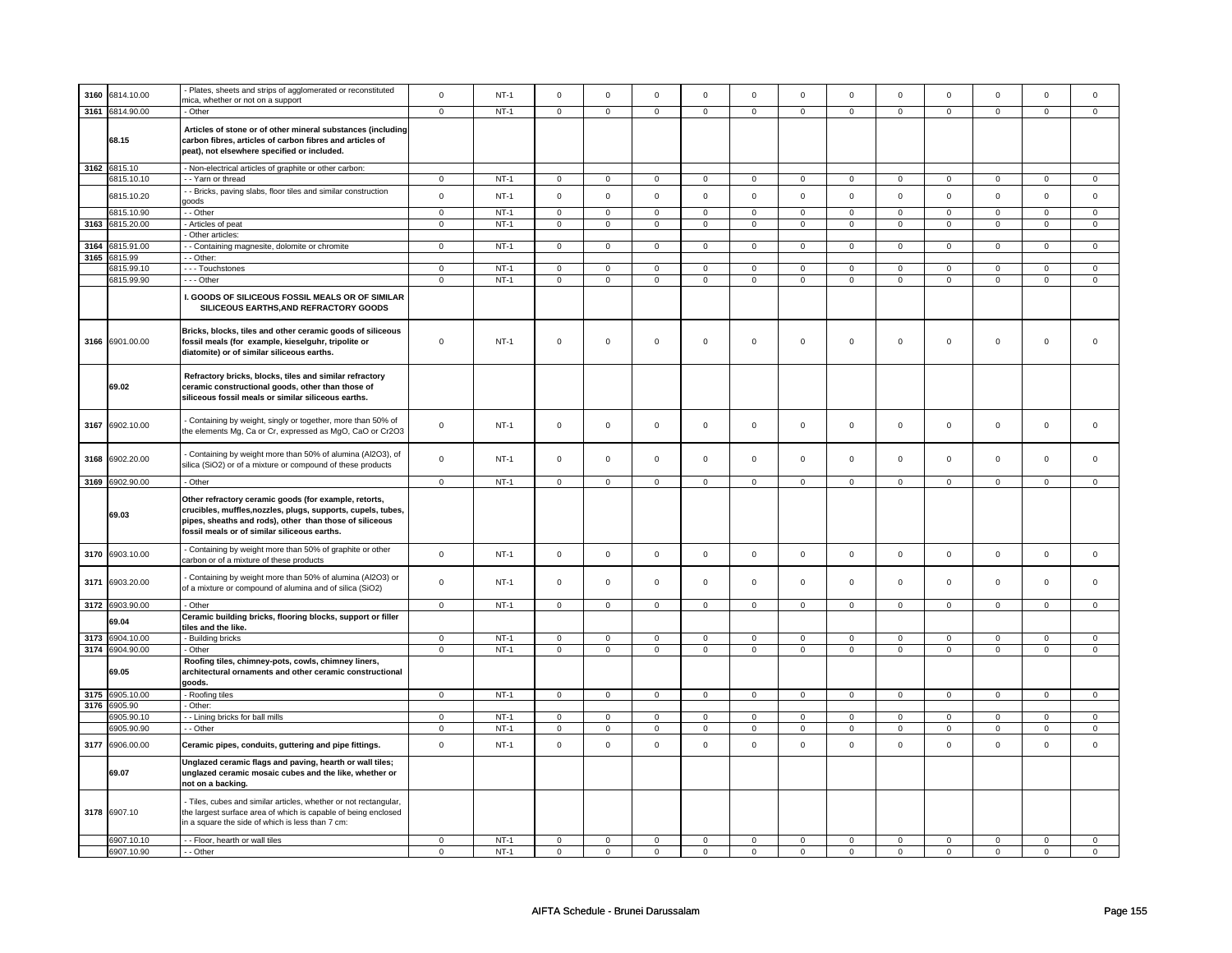| 3179         | 6907.90                  | - Other:                                                                                                                                                                                                                                                |                               |                  |                |                               |                            |                               |                            |                            |                            |                            |                            |                            |                         |                            |
|--------------|--------------------------|---------------------------------------------------------------------------------------------------------------------------------------------------------------------------------------------------------------------------------------------------------|-------------------------------|------------------|----------------|-------------------------------|----------------------------|-------------------------------|----------------------------|----------------------------|----------------------------|----------------------------|----------------------------|----------------------------|-------------------------|----------------------------|
|              | 3907.90.10               | - Floor, hearth or wall tiles                                                                                                                                                                                                                           |                               | $NT-1$           |                |                               |                            |                               |                            |                            |                            |                            |                            |                            | $\mathbf 0$             |                            |
|              |                          |                                                                                                                                                                                                                                                         | $\mathbf 0$                   |                  | $\mathbf 0$    | $\mathbf 0$                   | $\mathbf 0$                | $\mathbf 0$                   | $\mathbf 0$                | 0                          | 0                          | 0                          | 0                          | 0                          |                         | 0                          |
|              | 6907.90.90               | - Other                                                                                                                                                                                                                                                 | $\overline{0}$                | $NT-1$           | $\overline{0}$ | $\overline{0}$                | $\mathsf 0$                | $\overline{0}$                | $\mathsf 0$                | $\overline{0}$             | $\mathsf 0$                | $\overline{0}$             | $\mathbf 0$                | $\overline{0}$             | $\mathsf 0$             | $\overline{0}$             |
|              | 69.08                    | Glazed ceramic flags and paving, hearth or wall tiles;<br>glazed ceramicmosaic cubes and the like, whether or not<br>on a backing.                                                                                                                      |                               |                  |                |                               |                            |                               |                            |                            |                            |                            |                            |                            |                         |                            |
|              | 3180 6908.10             | - Tiles, cubes and similar articles, whether or not rectangular,<br>the largest surface area of which is capable of being enclosed<br>in a square the side of which is less than 7 cm:                                                                  |                               |                  |                |                               |                            |                               |                            |                            |                            |                            |                            |                            |                         |                            |
|              |                          | - - Plain:                                                                                                                                                                                                                                              |                               |                  |                |                               |                            |                               |                            |                            |                            |                            |                            |                            |                         |                            |
|              | 6908.10.11               | --- Floor, hearth or wall tiles                                                                                                                                                                                                                         | $\mathsf 0$                   | $NT-1$           | $\mathbf 0$    | $\mathbf 0$                   | $\mathbf{0}$               | $\mathbf 0$                   | $\mathbf{0}$               | $\mathbf 0$                | $\mathbf{O}$               | $\mathbf 0$                | $\mathbf{0}$               | $\mathbf{0}$               | $\mathbf 0$             | $\mathbf 0$                |
|              | 6908.10.19               | --- Other                                                                                                                                                                                                                                               | $\overline{0}$                | $NT-1$           | $\overline{0}$ | $\overline{0}$                | $\overline{0}$             | $\overline{0}$                | $\mathsf 0$                | $\overline{0}$             | $\mathbf 0$                | $\overline{0}$             | $\overline{0}$             | $\overline{0}$             | $\overline{0}$          | $\overline{0}$             |
|              |                          | - - Other:                                                                                                                                                                                                                                              |                               |                  |                |                               |                            |                               |                            |                            |                            |                            |                            |                            |                         |                            |
|              |                          |                                                                                                                                                                                                                                                         |                               |                  |                |                               |                            |                               |                            |                            |                            |                            |                            |                            |                         |                            |
|              | 6908.10.91               | --- Floor, hearth or wall tiles                                                                                                                                                                                                                         | $\mathsf 0$                   | $NT-1$           | $\mathsf 0$    | $\mathbf 0$                   | $\mathbf 0$                | $\mathbf 0$                   | $\mathsf 0$                | $\mathsf 0$                | $\mathbf 0$                | $\mathsf 0$                | $\mathbf 0$                | $\mathbf 0$                | $\mathbf 0$             | 0                          |
|              | 6908.10.99               | --- Other                                                                                                                                                                                                                                               | $\mathbf 0$                   | $NT-1$           | $\mathsf 0$    | $\mathsf 0$                   | 0                          | $\mathsf 0$                   | 0                          | $\mathbf 0$                | 0                          | $\mathbf 0$                | 0                          | $\mathbf 0$                | 0                       | $\mathbf 0$                |
|              | 3181 6908.90             | - Other:                                                                                                                                                                                                                                                |                               |                  |                |                               |                            |                               |                            |                            |                            |                            |                            |                            |                         |                            |
|              |                          | - - Plain tiles:                                                                                                                                                                                                                                        |                               |                  |                |                               |                            |                               |                            |                            |                            |                            |                            |                            |                         |                            |
|              | 6908.90.11               | --- Floor, hearth or wall tiles                                                                                                                                                                                                                         | $\overline{0}$                | $NT-1$           | $\overline{0}$ | $\overline{0}$                | $\overline{0}$             | $\overline{0}$                | $\overline{0}$             | $\overline{0}$             | $\overline{0}$             | $\overline{0}$             | $\overline{0}$             | $\overline{0}$             | $\Omega$                | $\overline{0}$             |
|              | 6908.90.19               | --- Other                                                                                                                                                                                                                                               | $\mathsf 0$                   | $NT-1$           | $\overline{0}$ | $\overline{0}$                | $\mathsf{O}\xspace$        | $\mathsf 0$                   | $\mathsf{O}\xspace$        | $\mathsf 0$                | $\mathsf 0$                | $\overline{0}$             | $\mathsf 0$                | $\overline{0}$             | $\mathsf 0$             | $\overline{0}$             |
|              |                          | - Other tiles:                                                                                                                                                                                                                                          |                               |                  |                |                               |                            |                               |                            |                            |                            |                            |                            |                            |                         |                            |
|              |                          |                                                                                                                                                                                                                                                         |                               |                  |                |                               |                            |                               |                            |                            |                            |                            |                            |                            |                         |                            |
|              | 6908.90.21               | --- Floor, hearth or wall tiles                                                                                                                                                                                                                         | $\mathbf 0$                   | $NT-1$           | $\mathsf 0$    | $\overline{0}$                | $\mathsf 0$                | $\mathbf 0$                   | $\mathbf 0$                | $\overline{0}$             | $\mathbf 0$                | $\mathbf 0$                | $\mathsf 0$                | $\mathbf 0$                | $\Omega$                | $\mathbf 0$                |
|              | 6908.90.29               | --- Other                                                                                                                                                                                                                                               | $\mathbf 0$                   | $NT-1$           | 0              | $\mathsf 0$                   | 0                          | $\mathsf 0$                   | 0                          | $\mathbf 0$                | 0                          | $\mathbf 0$                | 0                          | $\mathbf 0$                | $\Omega$                | $\mathbf 0$                |
|              | 6908.90.90               | - - Other                                                                                                                                                                                                                                               | $\mathbf 0$                   | $NT-1$           | $\mathbf 0$    | $\mathsf 0$                   | $\mathbf{0}$               | $\mathbf 0$                   | $\mathsf 0$                | $\mathbf 0$                | $\mathbf{0}$               | $\mathbf 0$                | $\mathbf 0$                | $\mathbf 0$                | $\mathbf 0$             | $\mathbf{0}$               |
|              | 69.09                    | Ceramic wares for laboratory, chemical or other technical<br>uses; ceramic troughs, tubs and similar receptacles of a<br>kind used in agriculture; ceramic pots, jars and similar<br>articles of a kind used for the conveyance or packing of<br>goods. |                               |                  |                |                               |                            |                               |                            |                            |                            |                            |                            |                            |                         |                            |
|              |                          | - Ceramic wares for laboratory, chemical or other technical<br>uses:                                                                                                                                                                                    |                               |                  |                |                               |                            |                               |                            |                            |                            |                            |                            |                            |                         |                            |
|              | 3182 6909.11.00          | - - Of porcelain or china                                                                                                                                                                                                                               | $\mathbf 0$                   | $NT-1$           | $\overline{0}$ | $\overline{0}$                | $\mathbf 0$                | $\overline{0}$                | $\mathsf 0$                | $\mathbf 0$                | $\mathbf 0$                | $\mathbf 0$                | $\mathbf 0$                | $\overline{0}$             | $\mathbf 0$             | 0                          |
|              |                          | - Articles having a hardness equivalent to 9 or more on the                                                                                                                                                                                             |                               |                  |                |                               |                            |                               |                            |                            |                            |                            |                            |                            |                         |                            |
| 3183<br>3184 | 6909.12.00<br>6909.19.00 | Mohs scale<br>$-$ Other                                                                                                                                                                                                                                 | $\mathsf 0$<br>$\overline{0}$ | $NT-1$<br>$NT-1$ | $\mathsf 0$    | $\mathbf 0$<br>$\overline{0}$ | $\mathsf 0$<br>$\mathbf 0$ | $\mathbf 0$<br>$\overline{0}$ | $\mathsf 0$<br>$\mathsf 0$ | $\mathsf 0$<br>$\mathbf 0$ | $\mathbf 0$<br>$\mathbf 0$ | $\mathsf 0$<br>$\mathbf 0$ | $\mathsf 0$<br>$\mathsf 0$ | $\mathbf 0$<br>$\mathbf 0$ | $\Omega$<br>$\mathsf 0$ | $\mathbf 0$<br>$\mathbf 0$ |
|              |                          |                                                                                                                                                                                                                                                         |                               |                  | $\mathsf 0$    |                               |                            |                               |                            |                            |                            |                            |                            |                            |                         |                            |
| 3185         | 6909.90.00<br>69.10      | - Other<br>Ceramic sinks, wash basins, wash basin pedestals, baths,<br>bidets, water closet pans, flushing cisterns, urinals and<br>similar sanitary fixtures.                                                                                          | $\mathbf 0$                   | $NT-1$           | $\mathbf 0$    | $\mathbf 0$                   | $\mathbf 0$                | $\mathbf 0$                   | $\mathbf 0$                | $\mathbf 0$                | 0                          | $\mathbf 0$                | 0                          | $\mathbf 0$                | 0                       | 0                          |
|              | 3186 6910.10.00          | - Of porcelain or china                                                                                                                                                                                                                                 | $\mathbf 0$                   | $NT-1$           | $\mathsf 0$    | $\mathsf 0$                   | $\mathsf{O}\xspace$        | $\mathsf 0$                   | $\mathsf{O}\xspace$        | $\mathsf{O}$               | $\mathsf 0$                | $\mathsf{O}$               | $\mathsf{O}\xspace$        | $\mathsf{O}$               | $\mathsf 0$             | $\mathsf 0$                |
|              | 3187 6910.90.00          | - Other                                                                                                                                                                                                                                                 | $\mathbf 0$                   | $NT-1$           | 0              | $\mathsf 0$                   | 0                          | $\mathsf 0$                   | 0                          | $\mathbf 0$                | 0                          | $\mathbf 0$                | 0                          | $\mathbf 0$                | 0                       | $\mathbf 0$                |
|              | 69.11                    | Tableware, kitchenware, other household articles and<br>toilet articles, of porcelain or china.                                                                                                                                                         |                               |                  |                |                               |                            |                               |                            |                            |                            |                            |                            |                            |                         |                            |
|              |                          |                                                                                                                                                                                                                                                         |                               |                  |                |                               |                            |                               |                            |                            |                            |                            |                            |                            |                         |                            |
| 3188         | 6911.10.00               | - Tableware and kitchenware                                                                                                                                                                                                                             | $\mathsf 0$                   | $NT-1$           | $\mathsf 0$    | $\mathsf 0$                   | $\mathsf 0$                | $\mathsf 0$                   | $\mathsf 0$                | $\mathbf 0$                | $\mathbf 0$                | $\mathbf 0$                | $\mathsf 0$                | $\mathbf 0$                | $\mathbf 0$             | $\mathbf 0$                |
| 3189         | 6911.90.00               | - Other                                                                                                                                                                                                                                                 | $\mathsf 0$                   | $NT-1$           | $\mathbf 0$    | $\mathbf 0$                   | $\mathsf 0$                | $\mathbf 0$                   | $\mathsf 0$                | $\mathsf 0$                | $\mathbf 0$                | $\mathsf 0$                | $\mathsf 0$                | $\mathbf 0$                | $\mathsf 0$             | 0                          |
|              | 3190 6912.00.00          | Ceramic tableware, kitchenware, other household articles<br>and toilet articles, other than of porcelain or china.                                                                                                                                      | $\mathsf 0$                   | $NT-1$           | $\mathsf 0$    | $\mathsf 0$                   | $\mathsf 0$                | $\mathbf 0$                   | $\mathsf 0$                | $\mathbf 0$                | $\mathbf 0$                | $\mathsf 0$                | $\mathsf 0$                | $\mathbf 0$                | $\mathsf 0$             | 0                          |
|              | 69.13                    | Statuettes and other ornamental ceramic articles.                                                                                                                                                                                                       |                               |                  |                |                               |                            |                               |                            |                            |                            |                            |                            |                            |                         |                            |
| 3191         | 6913.10.00               | - Of porcelain or china                                                                                                                                                                                                                                 | 0                             | $NT-1$           | $\mathbf 0$    | $\mathbf 0$                   | $\mathbf 0$                | $\mathbf 0$                   | 0                          | $\mathbf 0$                | 0                          | $\mathbf 0$                | 0                          | 0                          | 0                       | $\mathbf 0$                |
| 3192         | 6913.90.00               | Other                                                                                                                                                                                                                                                   | $\overline{0}$                | $NT-1$           | $\overline{0}$ | $\overline{0}$                | $\mathbf 0$                | $\overline{0}$                | $\mathbf 0$                | $\overline{0}$             | 0                          | $\overline{0}$             | 0                          | $\overline{0}$             | 0                       | $\overline{0}$             |
|              | 69.14                    | Other ceramic articles.                                                                                                                                                                                                                                 |                               |                  |                |                               |                            |                               |                            |                            |                            |                            |                            |                            |                         |                            |
| 3193         | 6914.10.00               | - Of porcelain or china                                                                                                                                                                                                                                 | $\mathsf 0$                   | $NT-1$           | $\mathbf 0$    | $\mathbf 0$                   | $\mathsf 0$                | $\mathbf 0$                   | $\mathsf 0$                | $\mathbf 0$                | $\mathbf 0$                | $\mathbf 0$                | $\mathsf 0$                | $\mathbf 0$                | $\mathsf 0$             | 0                          |
| 3194         | 6914.90.00               | - Other                                                                                                                                                                                                                                                 | $\mathsf 0$                   | $NT-1$           | $\mathsf 0$    | $\mathsf 0$                   | $\mathsf 0$                | $\mathsf 0$                   | $\mathsf 0$                | $\mathbf 0$                | $\mathbf 0$                | $\mathsf 0$                | $\mathsf 0$                | $\mathbf 0$                | $\mathsf 0$             | 0                          |
| 3195         | 7001.00.00               | Cullet and other waste and scrap of glass; glass in the<br>mass.                                                                                                                                                                                        | $\mathsf 0$                   | $NT-1$           | $\mathsf 0$    | $\mathsf 0$                   | $\mathsf 0$                | $\mathsf 0$                   | $\mathsf 0$                | $\mathsf{O}\xspace$        | $\mathsf 0$                | $\mathsf 0$                | $\mathsf{O}\xspace$        | $\mathsf{O}\xspace$        | $\mathsf{O}\xspace$     | $\mathsf 0$                |
|              | 70.02                    | Glass in balls (other than microspheres of heading 70.18),<br>rods or tubes, unworked.                                                                                                                                                                  |                               |                  |                |                               |                            |                               |                            |                            |                            |                            |                            |                            |                         |                            |
| 3196         | 7002.10.00               | - Balls                                                                                                                                                                                                                                                 | $\mathbf 0$                   | $NT-1$           | $\mathbf 0$    | $\mathbf 0$                   | $\mathbf 0$                | $\overline{0}$                | $\mathbf 0$                | $\mathbf 0$                | $\mathbf 0$                | $\mathbf{0}$               | 0                          | $\mathbf 0$                | 0                       | 0                          |
| 3197         | 7002.20.00               | - Rods                                                                                                                                                                                                                                                  | $\mathsf 0$                   | $NT-1$           | $\mathbf 0$    | $\mathbf 0$                   | $\mathbf 0$                | $\mathbf 0$                   | $\mathbf 0$                | $\mathbf 0$                | $\mathbf 0$                | $\mathbf 0$                | $\mathbf 0$                | $\mathbf 0$                | $\mathbf 0$             | $\mathbf{0}$               |
|              |                          | - Tubes:                                                                                                                                                                                                                                                |                               |                  |                |                               |                            |                               |                            |                            |                            |                            |                            |                            |                         |                            |
| 3198         | 7002.31                  | - Of fused quartz or other fused silica:                                                                                                                                                                                                                |                               |                  |                |                               |                            |                               |                            |                            |                            |                            |                            |                            |                         |                            |
|              |                          |                                                                                                                                                                                                                                                         |                               |                  |                |                               |                            |                               |                            |                            |                            |                            |                            |                            |                         |                            |
|              | 7002.31.10               | - - - For vacuum tubes                                                                                                                                                                                                                                  | $\mathsf 0$                   | $NT-1$           | $\mathbf 0$    | $\mathbf 0$                   | $\mathbf 0$                | $\mathbf 0$                   | $\mathbf 0$                | $\mathsf 0$                | 0                          | $\mathsf 0$                | 0                          | $\mathbf 0$                | $\mathbf 0$             | $\mathbf{0}$               |
| 3199         | 7002.31.90<br>7002.32    | --- Other<br>- Of other glass having a linear coefficient of expansion not<br>exceeding 5x10-6 per Kelvin within a temperature range of Oo                                                                                                              | $\mathbf 0$                   | $NT-1$           | $\mathbf 0$    | $\mathbf 0$                   | $\mathsf 0$                | $\mathbf 0$                   | $\mathbf 0$                | $\mathbf 0$                | 0                          | $\mathbf 0$                | $\mathsf 0$                | $\mathbf 0$                | $\mathsf 0$             | $\mathbf 0$                |
|              |                          | C to 300o C:                                                                                                                                                                                                                                            |                               |                  |                |                               |                            |                               |                            |                            |                            |                            |                            |                            |                         |                            |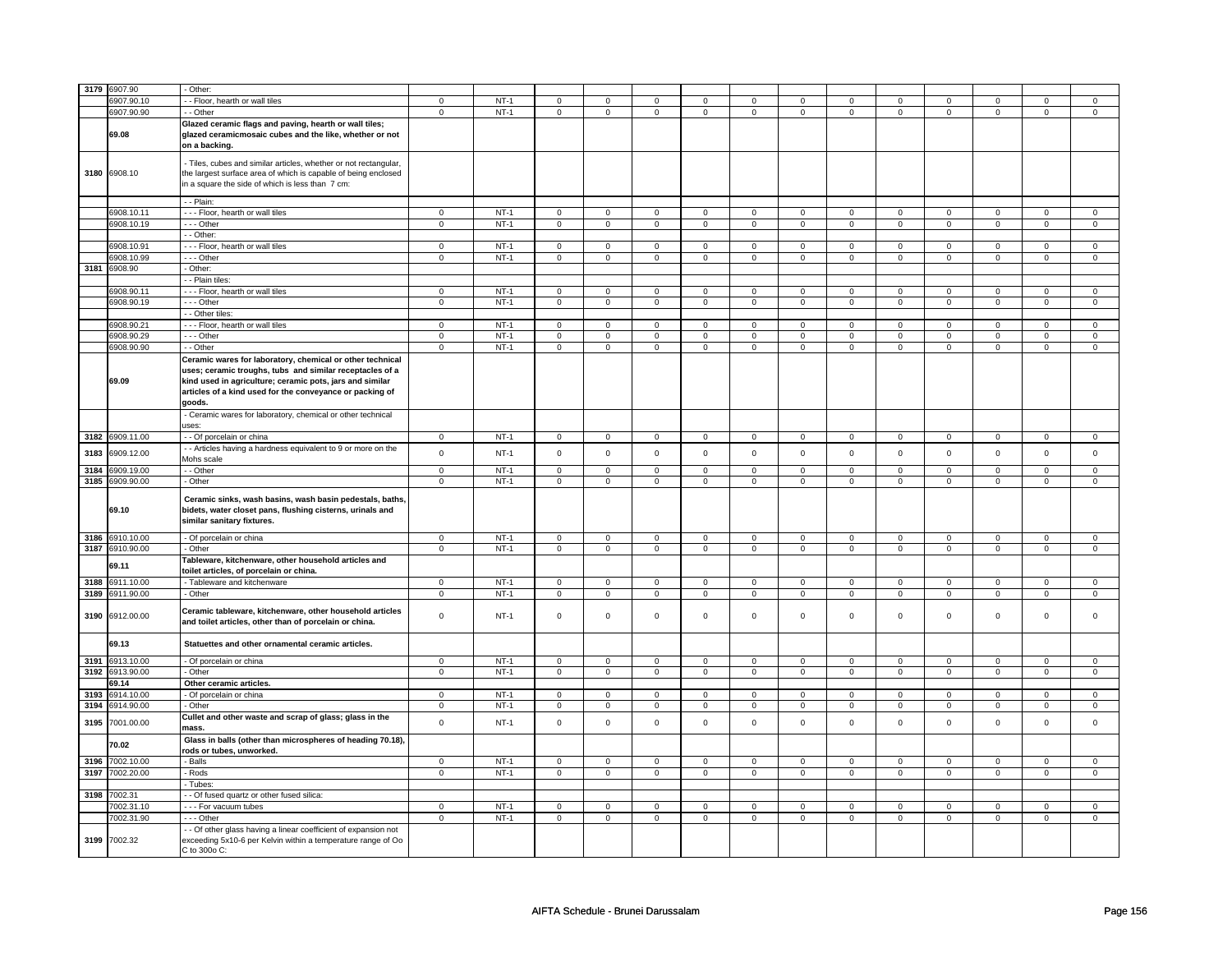|      | 7002.32.10                 | - - - For vacuum tubes                                                                                                                                               | $\mathbf 0$    | $NT-1$ | $\mathbf 0$    | $\mathbf 0$    | 0                   | 0              | 0              | 0              |              | 0                   | $\mathbf 0$         | $\mathbf 0$    |                | $\mathbf 0$    |
|------|----------------------------|----------------------------------------------------------------------------------------------------------------------------------------------------------------------|----------------|--------|----------------|----------------|---------------------|----------------|----------------|----------------|--------------|---------------------|---------------------|----------------|----------------|----------------|
|      |                            | --- Other, transparent neutral glass tube of diameter                                                                                                                |                |        |                |                |                     |                |                |                |              |                     |                     |                |                |                |
|      | 7002.32.20                 | exceeding 3 mm but not exceeding 22 mm                                                                                                                               | $\mathsf 0$    | $NT-1$ | $\mathsf 0$    | $\mathsf 0$    | $\mathsf{O}\xspace$ | $\mathsf 0$    | $\mathsf 0$    | $\mathsf 0$    | $\mathbf 0$  | $\mathbf 0$         | $\mathsf 0$         | $\mathsf 0$    | $\mathsf 0$    | $\mathbf 0$    |
|      | 7002.32.90                 | --- Other                                                                                                                                                            | $\mathbf 0$    | $NT-1$ | $\mathsf 0$    | $\mathsf 0$    | $\mathbf{0}$        | $\mathbf 0$    | $\mathsf 0$    | $\mathbf 0$    | $\mathbf 0$  | $\mathbf 0$         | $\mathsf{O}\xspace$ | $\mathbf 0$    | $\mathsf 0$    | $\overline{0}$ |
| 3200 | 7002.39                    | - - Other:                                                                                                                                                           |                |        |                |                |                     |                |                |                |              |                     |                     |                |                |                |
|      | 7002.39.10                 | - - - For vacuum tubes                                                                                                                                               | $\Omega$       | $NT-1$ | $\mathbf 0$    | $\Omega$       | $\Omega$            | $\mathsf 0$    | $\Omega$       | $\mathsf 0$    | $\Omega$     | $\mathbf{0}$        | $\Omega$            | $\mathbf 0$    | $\Omega$       | $\mathbf 0$    |
|      |                            | --- Other, transparent neutral glass tube of diameter                                                                                                                |                |        |                |                |                     |                |                |                |              |                     |                     |                |                |                |
|      | 7002.39.20                 | exceeding 3 mm but not exceeding 22 mm                                                                                                                               | $\mathbf 0$    | $NT-1$ | $\Omega$       | $\Omega$       | $\mathsf 0$         | $\mathsf 0$    | $\mathbf 0$    | $\mathsf 0$    | $\Omega$     | 0                   | $\Omega$            | $\mathbf 0$    | $\Omega$       | $\mathsf 0$    |
|      | 7002.39.90                 | $- -$ Other                                                                                                                                                          | $\overline{0}$ | $NT-1$ | $\overline{0}$ | $\overline{0}$ | $\mathsf{O}\xspace$ | $\mathsf 0$    | $\mathsf 0$    | $\mathbf 0$    | 0            | $\mathbf 0$         | $\mathsf 0$         | $\overline{0}$ | $\mathsf 0$    | $\overline{0}$ |
|      |                            |                                                                                                                                                                      |                |        |                |                |                     |                |                |                |              |                     |                     |                |                |                |
|      |                            | Cast glass and rolled glass, in sheets or profiles, whether                                                                                                          |                |        |                |                |                     |                |                |                |              |                     |                     |                |                |                |
|      | 70.03                      | or not having an absorbent, reflecting or non-reflecting                                                                                                             |                |        |                |                |                     |                |                |                |              |                     |                     |                |                |                |
|      |                            | layer, but not otherwise worked.                                                                                                                                     |                |        |                |                |                     |                |                |                |              |                     |                     |                |                |                |
|      |                            | - Non-wired sheets:                                                                                                                                                  |                |        |                |                |                     |                |                |                |              |                     |                     |                |                |                |
|      |                            | - - Coloured throughout the mass (body tinted), opacified,                                                                                                           |                |        |                |                |                     |                |                |                |              |                     |                     |                |                |                |
| 3201 | 7003.12                    | flashed or having an absorbent, reflecting or non-reflecting                                                                                                         |                |        |                |                |                     |                |                |                |              |                     |                     |                |                |                |
|      |                            | layer:                                                                                                                                                               |                |        |                |                |                     |                |                |                |              |                     |                     |                |                |                |
|      | 7003.12.10                 | --- Optical glass, not optically worked                                                                                                                              | $\Omega$       | $NT-1$ | $\mathbf 0$    | $\Omega$       | $\Omega$            | 0              | 0              | 0              | $\Omega$     | 0                   | $\Omega$            | $\Omega$       |                | $\Omega$       |
|      |                            |                                                                                                                                                                      |                |        |                |                |                     |                |                |                |              |                     |                     |                |                |                |
|      | 7003.12.20                 | --- Other, in squares or rectangular shape (including 1 or 2 o<br>3 or 4 corners cut)                                                                                | $\mathsf 0$    | $NT-1$ | $\mathsf 0$    | $\mathsf 0$    | $\mathsf{O}\xspace$ | $\mathsf 0$    | $\mathbf 0$    | $\mathsf 0$    | $\mathsf 0$  | $\mathsf 0$         | $\mathsf 0$         | $\mathbf 0$    | $\mathbf 0$    | $\mathbf 0$    |
|      | 7003.12.90                 | --- Other                                                                                                                                                            | $\mathbf 0$    | $NT-1$ | $\mathsf 0$    | $\mathbf 0$    | $\mathsf 0$         | $\mathbf 0$    | $\mathbf 0$    | $\mathsf 0$    | $\mathbf 0$  | 0                   | $\mathbf 0$         | $\mathbf 0$    | $\mathsf 0$    | $\mathbf 0$    |
| 3202 | 7003.19                    | - - Other:                                                                                                                                                           |                |        |                |                |                     |                |                |                |              |                     |                     |                |                |                |
|      | 7003.19.10                 | - - - Optical glass, not optically worked                                                                                                                            | $\overline{0}$ | $NT-1$ | 0              | $\mathbf 0$    | $^{\circ}$          | $\mathbf 0$    | $\mathbf{0}$   | $\mathbf{0}$   | $\mathbf{0}$ | $\overline{0}$      | $\mathbf 0$         | $\overline{0}$ | $^{\circ}$     | $\overline{0}$ |
|      |                            | --- Other, in squares or rectangular shape (including 1 or 2 or                                                                                                      |                |        |                |                |                     |                |                |                |              |                     |                     |                |                |                |
|      | 7003.19.20                 | 3 or 4 corners cut)                                                                                                                                                  | $\mathsf 0$    | $NT-1$ | $\mathsf 0$    | $\mathsf 0$    | $\mathsf{O}\xspace$ | $\mathsf 0$    | $\mathsf 0$    | $\mathsf 0$    | $\mathbf 0$  | $\mathbf 0$         | $\mathbf 0$         | $\mathsf 0$    | $\mathbf 0$    | $\mathsf 0$    |
|      | 7003.19.90                 | --- Other                                                                                                                                                            | $\mathsf 0$    | $NT-1$ | $\overline{0}$ | $\overline{0}$ | $\mathsf{O}\xspace$ | $\overline{0}$ | $\mathsf 0$    | $\overline{0}$ | $\mathbf 0$  | $\pmb{0}$           | $\overline{0}$      | $\overline{0}$ | $\overline{0}$ | $\overline{0}$ |
| 3203 | 7003.20                    | - Wired sheets:                                                                                                                                                      |                |        |                |                |                     |                |                |                |              |                     |                     |                |                |                |
|      |                            |                                                                                                                                                                      |                |        |                |                |                     |                |                |                |              |                     |                     |                |                |                |
|      | 7003.20.10                 | - - In squares or rectangular shape (including 1 or 2 or 3 or 4<br>corners cut)                                                                                      | $\mathsf 0$    | $NT-1$ | $\mathsf 0$    | $\mathsf 0$    | $\mathsf{O}\xspace$ | $\mathsf 0$    | $\mathsf 0$    | $\mathsf 0$    | $\mathbf 0$  | $\mathsf{O}\xspace$ | $\mathsf 0$         | $\mathsf 0$    | $\mathsf 0$    | $\mathsf 0$    |
|      | 7003.20.90                 | - - Other                                                                                                                                                            | $\mathsf 0$    | $NT-1$ | $\mathbf 0$    | $\mathbf 0$    | $\mathsf 0$         | $\mathbf 0$    | $\mathbf 0$    | $\mathbf 0$    | $\mathbf 0$  | $\mathbf 0$         | $\mathbf 0$         | $\mathbf 0$    | $\mathsf 0$    | $\circ$        |
|      | 3204 7003.30               | - Profiles:                                                                                                                                                          |                |        |                |                |                     |                |                |                |              |                     |                     |                |                |                |
|      |                            |                                                                                                                                                                      |                |        |                |                |                     |                |                |                |              |                     |                     |                |                |                |
|      | 7003.30.10                 | - - In squares or rectangular shape (including 1 or 2 or 3 or 4<br>corners cut)                                                                                      | $\mathbf 0$    | $NT-1$ | $\mathbf 0$    | $\mathbf 0$    | $\mathbf 0$         | $\mathbf 0$    | 0              | $\mathbf 0$    | 0            | 0                   | 0                   | $\mathbf 0$    | $\mathbf 0$    | $\mathbf 0$    |
|      | 7003.30.90                 | - - Other                                                                                                                                                            | $\mathbf 0$    | $NT-1$ | $\mathbf 0$    | $\mathbf 0$    | $\mathsf 0$         | $\mathbf 0$    | $\mathbf 0$    | $\mathbf 0$    | $\mathbf 0$  | $\mathbf{0}$        | $\mathbf 0$         | $\mathbf 0$    | $\mathbf 0$    | $\circ$        |
|      |                            |                                                                                                                                                                      |                |        |                |                |                     |                |                |                |              |                     |                     |                |                |                |
|      |                            |                                                                                                                                                                      |                |        |                |                |                     |                |                |                |              |                     |                     |                |                |                |
|      | 70.04                      | Drawn glass and blown glass, in sheets, whether or not<br>having an absorbent, reflecting or non-reflecting layer, but<br>not otherwise worked.                      |                |        |                |                |                     |                |                |                |              |                     |                     |                |                |                |
| 3205 | 7004.20                    | - Glass, coloured throughout the mass (body tinted),<br>opacified, flashed or having an absorbent, reflecting or non-<br>reflecting layer:                           |                |        |                |                |                     |                |                |                |              |                     |                     |                |                |                |
|      | 7004.20.10                 | - - Optical glass, not optically worked                                                                                                                              | $\mathbf 0$    | $NT-1$ | 0              | $\mathbf 0$    | $\mathbf 0$         | $\overline{0}$ | $\overline{0}$ | $\mathbf{0}$   | 0            | $\mathbf 0$         | $\overline{0}$      | $\mathbf{0}$   | $^{\circ}$     | $\mathbf{0}$   |
|      |                            |                                                                                                                                                                      |                |        |                |                |                     |                |                |                |              |                     |                     |                |                |                |
|      | 7004.20.20                 | - - Other, in squares or rectangular shape (including 1 or 2 or<br>3 or 4 corners cut)                                                                               | $\mathbf 0$    | $NT-1$ | $\mathsf 0$    | $\mathbf 0$    | $\mathsf 0$         | $\mathbf 0$    | $\mathbf 0$    | $\mathsf 0$    | $\mathbf 0$  | 0                   | $\mathbf 0$         | $\mathbf 0$    | $\mathsf 0$    | $\mathbf 0$    |
|      | 7004.20.90                 | - - Other                                                                                                                                                            | $\mathbf 0$    | $NT-1$ | $\overline{0}$ | $\overline{0}$ | $\overline{0}$      | $\overline{0}$ | $\overline{0}$ | $\overline{0}$ | $\mathbf 0$  | $\overline{0}$      | $\overline{0}$      | $\overline{0}$ | $\Omega$       | $\overline{0}$ |
| 3206 | 7004.90                    | - Other glass:                                                                                                                                                       |                |        |                |                |                     |                |                |                |              |                     |                     |                |                |                |
|      | 7004.90.10                 | - - Optical glass, not optically worked                                                                                                                              | $\mathbf 0$    | $NT-1$ | $\mathbf 0$    | $\overline{0}$ | $\mathbf 0$         | 0              | 0              | $\overline{0}$ | 0            | $\mathbf 0$         | 0                   | $\overline{0}$ | 0              | $\mathbf{0}$   |
|      |                            | - - Other, in squares or rectangular shape (including 1 or 2 or                                                                                                      |                |        |                |                |                     |                |                |                |              |                     |                     |                |                |                |
|      | 7004.90.20                 | 3 or 4 corners cut)                                                                                                                                                  | $\mathsf 0$    | $NT-1$ | $\mathsf 0$    | $\mathsf 0$    | $\mathsf{O}\xspace$ | $\mathsf 0$    | $\mathsf 0$    | $\mathsf 0$    | $\mathbf 0$  | $\mathsf{O}\xspace$ | $\mathsf 0$         | $\mathsf 0$    | $\mathsf 0$    | $\mathbf 0$    |
|      | 7004.90.90                 | - - Other                                                                                                                                                            | $\mathsf 0$    | $NT-1$ | $\mathsf 0$    | $\mathsf 0$    | $\mathsf{O}$        | $\mathbf 0$    | $\mathsf{O}$   | $\mathbf 0$    | $\mathbf 0$  | $\mathbf{O}$        | $\mathsf 0$         | $\mathsf 0$    | $\mathsf 0$    | $\mathbf 0$    |
|      | 70.05                      | Float glass and surface ground or polished glass, in<br>sheets, whether or not having an absorbent, reflecting or<br>non-reflecting layer, but not otherwise worked. |                |        |                |                |                     |                |                |                |              |                     |                     |                |                |                |
| 3207 | 7005.10                    | - Non-wired glass, having an absorbent, reflecting or non-<br>reflecting layer:                                                                                      |                |        |                |                |                     |                |                |                |              |                     |                     |                |                |                |
|      | 7005.10.10                 | - Optical glass, not optically worked                                                                                                                                | $\Omega$       | $NT-1$ | $\mathbf 0$    | $\mathbf 0$    | $\mathbf 0$         | $\mathbf 0$    | $\mathbf 0$    | $\mathbf 0$    | $\mathbf 0$  | $\mathbf{0}$        | $\mathbf 0$         | $\mathbf{0}$   | $\mathbf 0$    | $\mathbf 0$    |
|      |                            | - Other, in squares or rectangular shape (including 1 or 2 or                                                                                                        |                |        |                |                |                     |                |                |                |              |                     |                     |                |                |                |
|      | 7005.10.20                 | 3 or 4 corners cut)                                                                                                                                                  | $\mathsf 0$    | $NT-1$ | $\mathsf 0$    | $\mathsf 0$    | $\mathsf{O}\xspace$ | $\mathbf 0$    | $\mathbf 0$    | $\mathsf 0$    | $\mathbf 0$  | $\mathbf 0$         | $\mathsf 0$         | $\mathsf 0$    | $\mathsf 0$    | $\mathbf 0$    |
|      | 7005.10.90                 | - - Other                                                                                                                                                            | $\mathsf 0$    | $NT-1$ | $\mathbf 0$    | $\mathbf 0$    | $\mathbf 0$         | $\mathbf 0$    | $\mathbf 0$    | $\mathbf{0}$   | $\mathbf 0$  | $\mathbf 0$         | $\mathbf 0$         | $\mathbf 0$    | $\mathbf 0$    | $\mathbf 0$    |
|      |                            | - Other non-wired glass:                                                                                                                                             |                |        |                |                |                     |                |                |                |              |                     |                     |                |                |                |
| 3208 | 7005.21                    | - Coloured throughout the mass (body tinted), opacified,<br>flashed or merely surface ground:                                                                        |                |        |                |                |                     |                |                |                |              |                     |                     |                |                |                |
|      | 7005.21.10                 |                                                                                                                                                                      | $\mathbf 0$    | $NT-1$ | $\mathbf 0$    | $\mathbf 0$    | $\mathbf 0$         | $\mathbf 0$    | $\mathbf 0$    | $\mathbf 0$    | $\mathbf 0$  | $\mathbf 0$         | $\mathbf 0$         | $\mathbf 0$    | $\mathbf 0$    | $\mathbf 0$    |
|      |                            | - - - Optical glass, not optically worked<br>- - Other, in squares or rectangular shape (including 1 or 2 or                                                         |                |        |                |                |                     |                |                |                |              |                     |                     |                |                |                |
|      | 7005.21.20                 | 3 or 4 corners cut)                                                                                                                                                  | $\mathbf 0$    | $NT-1$ | $\mathsf 0$    | $\mathbf 0$    | $\mathbf 0$         | 0              | 0              | $\mathsf 0$    | 0            | 0                   | $\mathbf 0$         | $\mathbf 0$    | $\mathsf 0$    | $\mathbf 0$    |
|      | 7005.21.90                 | $- -$ Other                                                                                                                                                          | $\overline{0}$ | $NT-1$ | $\overline{0}$ | $\overline{0}$ | $\overline{0}$      | $\overline{0}$ | $\overline{0}$ | $\overline{0}$ | 0            | $\overline{0}$      | $\overline{0}$      | $\overline{0}$ | $\overline{0}$ | $\overline{0}$ |
|      | 3209 7005.29<br>7005.29.10 | - - Other:<br>- - - Optical glass, not optically worked                                                                                                              | $\mathbf 0$    | $NT-1$ | $\mathbf 0$    | $\mathbf 0$    |                     | $\mathsf 0$    | $\mathbf 0$    | $\mathsf 0$    |              |                     |                     |                |                |                |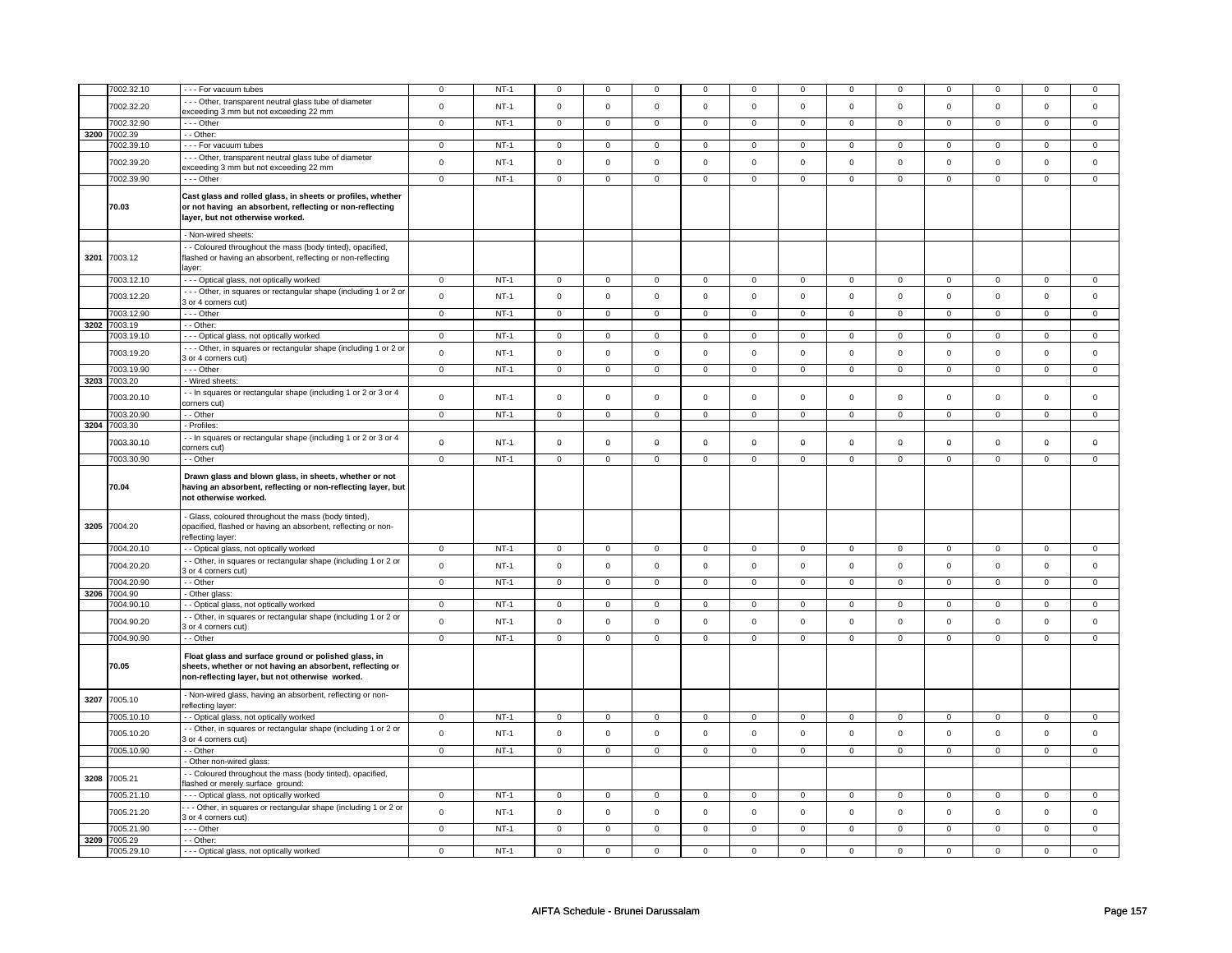|      | 7005.29.20      | --- Other, in squares or rectangular shape (including 1 or 2 or   | $\mathsf{o}$   | $NT-1$    | $\overline{0}$      | $\mathsf 0$    | $\mathbf 0$         | $\mathsf 0$    | $\mathbf 0$         | $\mathsf 0$    | $\mathbf 0$    | $\mathbf 0$    | $\mathbf 0$    | $\mathbf 0$    | $\mathbf 0$    | $\mathbf 0$    |
|------|-----------------|-------------------------------------------------------------------|----------------|-----------|---------------------|----------------|---------------------|----------------|---------------------|----------------|----------------|----------------|----------------|----------------|----------------|----------------|
|      |                 | 3 or 4 corners cut)                                               |                |           |                     |                |                     |                |                     |                |                |                |                |                |                |                |
|      | 7005.29.90      | $\cdots$ Other                                                    | $\overline{0}$ | $NT-1$    | $\mathsf 0$         | $\mathbf 0$    | $\mathsf 0$         | $\mathbf 0$    | $\mathsf 0$         | $\overline{0}$ | $\mathsf 0$    | $\overline{0}$ | $\mathsf 0$    | $\overline{0}$ | $\overline{0}$ | $\overline{0}$ |
|      | 3210 7005.30    | - Wired glass:                                                    |                |           |                     |                |                     |                |                     |                |                |                |                |                |                |                |
|      |                 |                                                                   |                |           |                     |                |                     |                |                     |                |                |                |                |                |                |                |
|      | 7005.30.10      | - In squares or rectangular shape (including 1 or 2 or 3 or 4     | $\mathbf 0$    | $NT-1$    | $\mathsf 0$         | $\mathsf 0$    | $\mathsf{O}\xspace$ | $\mathsf 0$    | $\mathsf{O}\xspace$ | $\mathsf 0$    | $\Omega$       | $\mathsf 0$    | $\Omega$       | $\mathsf 0$    | $\Omega$       | $\mathbf 0$    |
|      |                 | corners cut)                                                      |                |           |                     |                |                     |                |                     |                |                |                |                |                |                |                |
|      | 7005.30.90      | - - Other                                                         | $\overline{0}$ | $NT-1$    | $\overline{0}$      | $\overline{0}$ | $\overline{0}$      | $\overline{0}$ | $\overline{0}$      | $\overline{0}$ | $\overline{0}$ | $\overline{0}$ | $\overline{0}$ | $\overline{0}$ | $\overline{0}$ | $\overline{0}$ |
|      |                 |                                                                   |                |           |                     |                |                     |                |                     |                |                |                |                |                |                |                |
|      |                 | Glass of heading 70.03, 70.04 or 70.05, bent, edge-worked,        |                |           |                     |                |                     |                |                     |                |                |                |                |                |                |                |
|      | 3211 70.06      | engraved, drilled, enamelled or otherwise worked, but not         |                |           |                     |                |                     |                |                     |                |                |                |                |                |                |                |
|      |                 | framed or fitted with other materials.                            |                |           |                     |                |                     |                |                     |                |                |                |                |                |                |                |
|      |                 |                                                                   |                |           |                     |                |                     |                |                     |                |                |                |                |                |                |                |
|      | 7006.00.10      | - Optical glass, not optically worked                             | $\mathsf 0$    | $NT-1$    | $\mathbf 0$         | $\mathsf 0$    | $\mathbf 0$         | $\mathbf 0$    | $\mathbf 0$         | $\mathbf 0$    | $\Omega$       | $\mathbf 0$    | $\Omega$       | $\mathbf 0$    | $\Omega$       | $\mathbf 0$    |
|      |                 |                                                                   |                |           |                     |                |                     |                |                     |                |                |                |                |                |                |                |
|      | 7006.00.90      | - Other                                                           | $\overline{0}$ | $NT-1$    | $\mathbf 0$         | $\overline{0}$ | $\mathbf 0$         | $\mathbf 0$    | $\overline{0}$      | $\overline{0}$ | $\overline{0}$ | $\overline{0}$ | $\overline{0}$ | $\overline{0}$ | $\overline{0}$ | $\overline{0}$ |
|      |                 | Safety glass, consisting of toughened (tempered) or               |                |           |                     |                |                     |                |                     |                |                |                |                |                |                |                |
|      | 70.07           | laminated glass.                                                  |                |           |                     |                |                     |                |                     |                |                |                |                |                |                |                |
|      |                 | - Toughened (tempered) safety glass:                              |                |           |                     |                |                     |                |                     |                |                |                |                |                |                |                |
|      |                 |                                                                   |                |           |                     |                |                     |                |                     |                |                |                |                |                |                |                |
| 3212 | 7007.11         | - - Of size and shape suitable for incorporation in vehicles,     |                |           |                     |                |                     |                |                     |                |                |                |                |                |                |                |
|      |                 | aircraft, spacecraft or vessels:                                  |                |           |                     |                |                     |                |                     |                |                |                |                |                |                |                |
|      | 7007.11.10      | --- Suitable for vehicles of Chapter 87                           | 20             | <b>ST</b> | 18                  | 15             | 13                  | 12             | 12                  | 10             | 8              | 6              | 5              | 5              | 5              | $\mathbf 0$    |
|      | 7007.11.20      | --- Suitable for aircraft or spacecraft of Chapter 88             | $\mathbf 0$    | ST        | $\mathsf 0$         | $\mathsf 0$    | $\mathbf 0$         | $\mathbf 0$    | $\mathsf 0$         | $\mathsf 0$    | $\mathsf 0$    | $\mathsf 0$    | $\mathsf 0$    | $\mathbf 0$    | $\mathsf 0$    | $\mathsf 0$    |
|      |                 |                                                                   |                |           |                     |                |                     |                |                     |                |                |                |                |                |                |                |
|      | 7007.11.30      | --- Suitable for railway or tramway locomotives or rolling        | $\mathsf{o}$   | <b>ST</b> | $\mathsf 0$         | $\mathsf 0$    | $\mathbf 0$         | $\mathbf 0$    | $\mathbf 0$         | $\mathbf 0$    | $\mathbf 0$    | $\mathbf 0$    | $\mathbf 0$    | $\mathbf 0$    | $\mathbf 0$    | $\mathbf 0$    |
|      |                 | stock of Chapter 86                                               |                |           |                     |                |                     |                |                     |                |                |                |                |                |                |                |
|      |                 | --- Suitable for ships, boats or floating structures of Chapter   |                |           |                     |                |                     |                |                     |                |                |                |                |                |                |                |
|      | 7007.11.40      |                                                                   | $\mathsf{o}$   | <b>ST</b> | $\mathsf 0$         | $\mathsf 0$    | $\mathsf{O}\xspace$ | $\mathsf 0$    | $\mathsf 0$         | $\mathbf 0$    | $\mathsf 0$    | $\mathbf 0$    | $\mathsf 0$    | $\mathbf 0$    | $\mathsf 0$    | $\mathsf 0$    |
|      |                 |                                                                   |                |           |                     |                |                     |                |                     |                |                |                |                |                |                |                |
| 3213 | 7007.19         | - - Other:                                                        |                |           |                     |                |                     |                |                     |                |                |                |                |                |                |                |
|      | 7007.19.10      | --- Suitable for earth moving machinery                           | 15             | <b>ST</b> | 14                  | 13             | 12                  | 11             | 11                  | 10             | 8              | 6              | 5              | 5              | 5              | $\mathsf 0$    |
|      | 7007.19.90      | --- Other                                                         | 20             | ST        | 18                  | 15             | 13                  | 12             | 12                  | 10             | 8              | 6              | 5              | 5              | 5              | $\mathbf 0$    |
|      |                 | - Laminated safety glass:                                         |                |           |                     |                |                     |                |                     |                |                |                |                |                |                |                |
|      |                 |                                                                   |                |           |                     |                |                     |                |                     |                |                |                |                |                |                |                |
| 3214 | 7007.21         | - Of size and shape suitable for incorporation in vehicles,       |                |           |                     |                |                     |                |                     |                |                |                |                |                |                |                |
|      |                 | aircraft, spacecraft or vessels:                                  |                |           |                     |                |                     |                |                     |                |                |                |                |                |                |                |
|      | 7007.21.10      | --- Suitable for vehicles of Chapter 87                           | 20             | <b>ST</b> | 18                  | 15             | 13                  | 12             | 12                  | 10             | 8              | 6              | 5              | 5              | 5              | $\mathbf 0$    |
|      | 7007.21.20      | --- Suitable for aircraft or spacecraft of chapter 88             | $\mathbf 0$    | <b>ST</b> | $\overline{0}$      | $\overline{0}$ | $\overline{0}$      | $\mathbf 0$    | $\overline{0}$      | $\overline{0}$ | $\overline{0}$ | $\overline{0}$ | $\overline{0}$ | $\overline{0}$ | $\overline{0}$ | $\overline{0}$ |
|      |                 |                                                                   |                |           |                     |                |                     |                |                     |                |                |                |                |                |                |                |
|      | 7007.21.30      | --- Suitable for railway or tramway locomotives or rolling        | $\mathbf 0$    | <b>ST</b> | $\mathbf 0$         | $\mathbf 0$    | $\Omega$            | $\mathbf 0$    | $\Omega$            | $\mathbf 0$    | $\Omega$       | $\mathbf 0$    | $\Omega$       | $\mathbf 0$    | $\Omega$       | $\Omega$       |
|      |                 | stock of Chapter 86                                               |                |           |                     |                |                     |                |                     |                |                |                |                |                |                |                |
|      |                 | - - - Suitable for ships, boats or floating structures of Chapter |                |           |                     |                |                     |                |                     |                |                |                |                |                |                |                |
|      | 7007.21.40      |                                                                   | $\mathsf 0$    | <b>ST</b> | $\mathsf 0$         | $\mathbf 0$    | $\mathbf 0$         | $\mathbf 0$    | $\mathsf 0$         | $\mathsf 0$    | $\mathsf 0$    | $\mathsf 0$    | $\mathsf 0$    | $\mathsf 0$    | $\mathbf 0$    | $\mathsf 0$    |
|      |                 |                                                                   |                |           |                     |                |                     |                |                     |                |                |                |                |                |                |                |
|      | 3215 7007.29    | - - Other:                                                        |                |           |                     |                |                     |                |                     |                |                |                |                |                |                |                |
|      | 7007.29.10      | --- Suitable for earth moving machinery                           | 15             | ST        | 14                  | 13             | 12                  | 11             | 11                  | 10             | 8              | 6              | 5              | 5              | 5              | $\mathbf 0$    |
|      | 7007.29.90      | --- Other                                                         | $\mathbf 0$    | <b>ST</b> | $\mathsf 0$         | $\mathsf 0$    | $\mathsf 0$         | $\mathbf 0$    | $\overline{0}$      | $\overline{0}$ | $\mathbf 0$    | $\overline{0}$ | $\overline{0}$ | $\overline{0}$ | $\overline{0}$ | $\overline{0}$ |
|      | 3216 7008.00.00 | Multiple-walled insulating units of glass.                        | $\mathbf 0$    | $NT-1$    | $\mathsf 0$         | $\mathsf 0$    | $\mathsf 0$         | $\mathbf 0$    | $\mathsf 0$         | $\mathbf 0$    | $\mathbf 0$    | $\mathsf 0$    | $\mathbf 0$    | $\mathsf 0$    | $\mathsf 0$    | $\mathbf 0$    |
|      |                 |                                                                   |                |           |                     |                |                     |                |                     |                |                |                |                |                |                |                |
|      | 70.09           | Glass mirrors, whether or not framed, including rear-view         |                |           |                     |                |                     |                |                     |                |                |                |                |                |                |                |
|      |                 | mirrors.                                                          |                |           |                     |                |                     |                |                     |                |                |                |                |                |                |                |
|      | 3217 7009.10.00 | - Rear-view mirrors for vehicles                                  | 20             | ST        | 18                  | 15             | 13                  | 12             | 12                  | 10             | 8              | 6              | 5              | 5              | 5              | $\mathbf 0$    |
|      |                 | - Other:                                                          |                |           |                     |                |                     |                |                     |                |                |                |                |                |                |                |
|      |                 |                                                                   |                |           |                     |                |                     |                |                     |                |                |                |                |                |                |                |
| 3218 | 7009.91.00      | - Unframed                                                        | $\mathbf 0$    | $NT-1$    | $\mathbf 0$         | $\mathbf 0$    | 0                   | $\mathbf 0$    | $\mathsf{O}\xspace$ | $\mathbf 0$    | $\mathbf 0$    | $\mathsf 0$    | $\mathsf 0$    | $\mathbf 0$    | $\mathsf 0$    | $\mathbf 0$    |
|      | 3219 7009.92.00 | - - Framed                                                        | $\mathbf 0$    | $NT-1$    | $\mathbf 0$         | $\mathbf 0$    | $\mathbf 0$         | $\mathbf 0$    | $\mathsf{O}\xspace$ | $\mathsf 0$    | $\mathsf 0$    | $\mathbf 0$    | $\mathsf 0$    | $\mathbf 0$    | $\mathsf 0$    | $\mathsf 0$    |
|      |                 |                                                                   |                |           |                     |                |                     |                |                     |                |                |                |                |                |                |                |
|      |                 | Carboys, bottles, flasks, jars, pots, phials, ampoules and        |                |           |                     |                |                     |                |                     |                |                |                |                |                |                |                |
|      |                 | other containers, of glass, of a kind used for the                |                |           |                     |                |                     |                |                     |                |                |                |                |                |                |                |
|      | 70.10           | conveyance or packing of goods; preserving jars of glass;         |                |           |                     |                |                     |                |                     |                |                |                |                |                |                |                |
|      |                 | stoppers, lids and other closures, of glass.                      |                |           |                     |                |                     |                |                     |                |                |                |                |                |                |                |
|      |                 |                                                                   |                |           |                     |                |                     |                |                     |                |                |                |                |                |                |                |
|      | 3220 7010.10.00 | - Ampoules                                                        | $\mathbf 0$    | $NT-1$    | $\mathbf 0$         | $\mathbf 0$    | $\mathbf 0$         | $\mathbf 0$    | $\mathbf 0$         | 0              | 0              | $\mathbf 0$    | 0              | $\mathbf 0$    | 0              | $\mathsf 0$    |
|      |                 |                                                                   |                |           |                     |                |                     |                |                     |                |                |                |                |                |                |                |
| 3221 | 7010.20.00      | - Stoppers, lids and other closures                               | $\mathbf 0$    | $NT-1$    | $\mathsf{O}\xspace$ | $\mathbf 0$    | 0                   | $\mathbf 0$    | $\mathsf{O}\xspace$ | $\mathbf 0$    | $\mathsf 0$    | $\mathbf 0$    | $\mathsf 0$    | $\mathbf 0$    | $\mathsf 0$    | $\mathsf 0$    |
| 3222 | 7010.90         | Other:                                                            |                |           |                     |                |                     |                |                     |                |                |                |                |                |                |                |
|      | 7010.90.10      | - Carboys, demijohns and bottles for injectables of a             | $\mathsf{o}$   | $NT-1$    | $\mathsf 0$         | $\mathbf 0$    | $\mathbf 0$         | $\mathsf 0$    | $\mathsf{O}\xspace$ | $\mathsf 0$    | $\mathbf 0$    | $\mathbf 0$    | $\mathsf 0$    | $\mathbf 0$    | $\mathbf 0$    | $\mathsf 0$    |
|      |                 | capacity exceeding 1 I                                            |                |           |                     |                |                     |                |                     |                |                |                |                |                |                |                |
|      |                 |                                                                   |                |           |                     |                |                     |                |                     |                |                |                |                |                |                |                |
|      | 7010.90.20      | - - Bottles and vials for antibiotics, serums and other           | $\mathbf 0$    | $NT-1$    | $\mathbf 0$         | $\mathsf 0$    | $\mathbf 0$         | $\mathbf 0$    | $\mathsf 0$         | $\mathsf 0$    | $\mathsf 0$    | $\mathbf 0$    | $\mathsf 0$    | $\mathbf 0$    | $\mathsf 0$    | $\mathbf 0$    |
|      |                 | injectables of a capacity not exceeding 1 I                       |                |           |                     |                |                     |                |                     |                |                |                |                |                |                |                |
|      | 7010.90.30      | - - Other bottles for intravenous fluids                          | 0              | $NT-1$    | $\mathbf 0$         | $\mathbf 0$    | $\mathbf 0$         | $\mathbf 0$    | $\mathbf 0$         | $\mathbf 0$    | $\mathbf 0$    | 0              | $\mathbf 0$    | 0              | $\mathbf 0$    | $\mathbf 0$    |
|      | 7010.90.90      | - - Other                                                         | $\mathbf 0$    | $NT-1$    | $\mathsf 0$         | $\mathsf 0$    | $\mathsf 0$         | $\mathsf 0$    | $\mathsf 0$         | $\mathsf 0$    | $\mathbf 0$    | $\mathsf 0$    | $\mathsf 0$    | $\mathsf 0$    | $\mathbf 0$    | $\mathsf 0$    |
|      |                 |                                                                   |                |           |                     |                |                     |                |                     |                |                |                |                |                |                |                |
|      |                 | Glass envelopes (including bulbs and tubes), open, and            |                |           |                     |                |                     |                |                     |                |                |                |                |                |                |                |
|      | 70.11           | glass parts thereof, without fittings, for electric lamps,        |                |           |                     |                |                     |                |                     |                |                |                |                |                |                |                |
|      |                 | cathode-ray tubes or the like.                                    |                |           |                     |                |                     |                |                     |                |                |                |                |                |                |                |
|      | 3223 7011.10    | - For electric lighting:                                          |                |           |                     |                |                     |                |                     |                |                |                |                |                |                |                |
|      | 7011.10.10      | - - Stem                                                          | $\mathbf 0$    | $NT-1$    | $\mathbf 0$         | $\mathbf 0$    | $\mathbf 0$         | $\mathbf 0$    | $\mathbf 0$         | $\mathbf 0$    | $\mathbf 0$    | $\mathbf 0$    | $\mathbf 0$    | $\mathbf 0$    | $\mathbf 0$    | $\mathbf 0$    |
|      |                 |                                                                   |                |           |                     |                |                     |                |                     |                |                |                |                |                |                |                |
|      | 7011.10.90      | - - Other                                                         | $\mathbf 0$    | $NT-1$    | $\mathbf 0$         | $\mathsf 0$    | $\mathbf 0$         | $\mathbf 0$    | $\mathsf 0$         | $\mathbf 0$    | $\mathbf 0$    | $\mathsf 0$    | $\mathbf 0$    | $\mathsf 0$    | $\mathbf 0$    | $\mathbf 0$    |
|      | 3224 7011.20    | - For cathode-ray tubes:                                          |                |           |                     |                |                     |                |                     |                |                |                |                |                |                |                |
|      | 7011.20.10      | - - Television tubes                                              | $\mathbf 0$    | $NT-1$    | $\mathbf 0$         | $\mathbf 0$    | $^{\circ}$          | $\mathbf 0$    | $\mathbf 0$         | $\mathbf 0$    | 0              | 0              | 0              | 0              | 0              | $\mathbf 0$    |
|      | 7011.20.90      | - - Other                                                         | $\mathsf 0$    | $NT-1$    | $\mathsf 0$         | $\mathsf 0$    | $\mathsf 0$         | $\mathbf 0$    | $\mathsf 0$         | $\mathbf 0$    | $\mathbf 0$    | $\mathsf 0$    | $\mathbf 0$    | $\mathsf 0$    | $\mathsf 0$    | $\mathbf 0$    |
|      |                 |                                                                   |                |           |                     |                |                     |                |                     |                |                |                |                |                |                |                |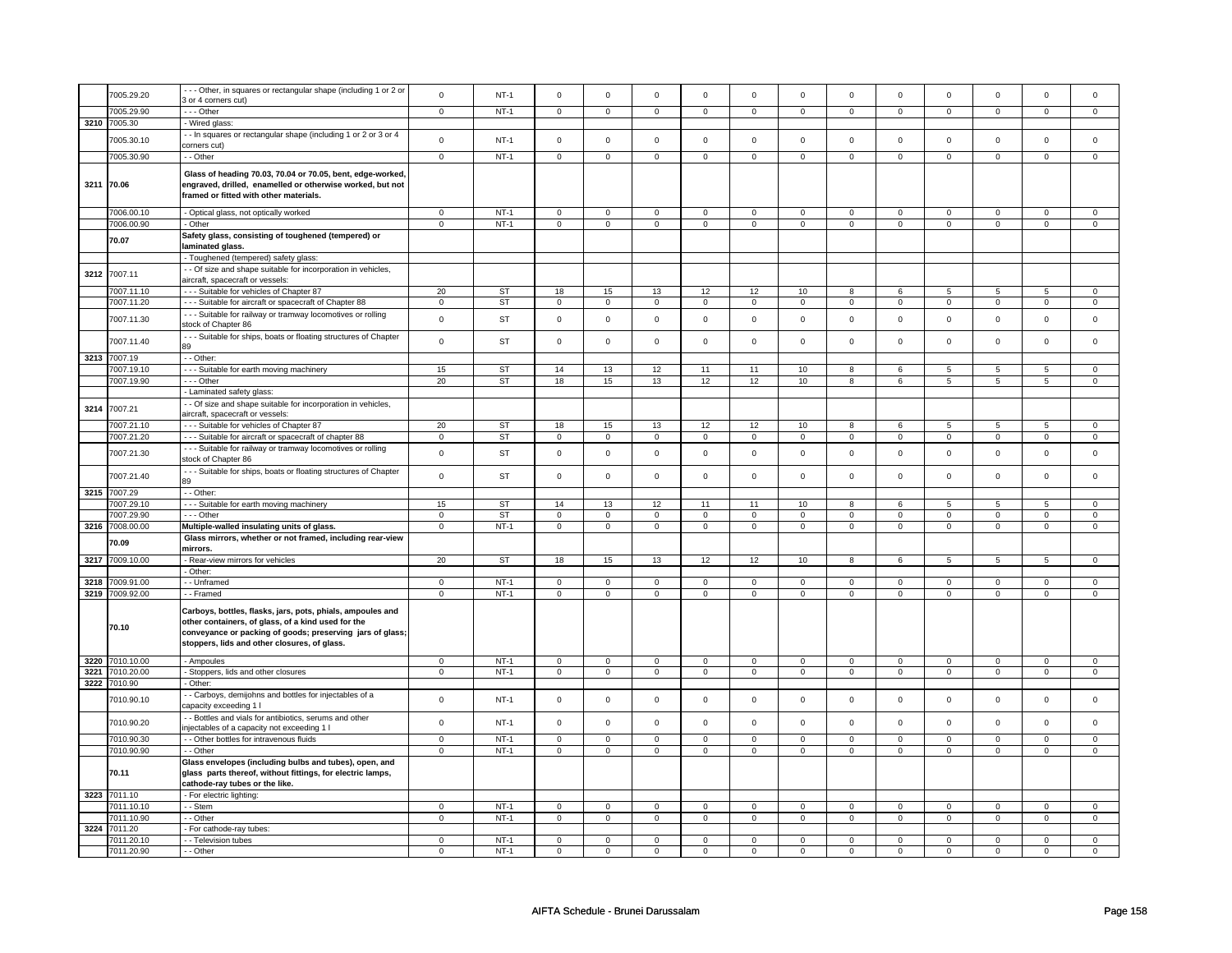|      | 3225 7011.90    | - Other:                                                                                                                                                                                                                                                                                                                                                                                                                   |                |             |                |                |                         |                |                         |                |                |                |                         |                |                |                |
|------|-----------------|----------------------------------------------------------------------------------------------------------------------------------------------------------------------------------------------------------------------------------------------------------------------------------------------------------------------------------------------------------------------------------------------------------------------------|----------------|-------------|----------------|----------------|-------------------------|----------------|-------------------------|----------------|----------------|----------------|-------------------------|----------------|----------------|----------------|
|      |                 |                                                                                                                                                                                                                                                                                                                                                                                                                            |                |             |                |                |                         |                |                         |                |                |                |                         |                |                |                |
|      | 7011.90.10      | - - Television tubes                                                                                                                                                                                                                                                                                                                                                                                                       | $\mathbf 0$    | $NT-1$      | $\mathbf 0$    | $\mathbf{0}$   | $\mathsf 0$             | $\mathbf 0$    | $\mathbf 0$             | $\mathbf 0$    | $\Omega$       | $\Omega$       | $\mathbf 0$             | $\mathsf 0$    | $\Omega$       | $\mathbf 0$    |
|      | 7011.90.90      | - - Other                                                                                                                                                                                                                                                                                                                                                                                                                  | $\mathbf{0}$   | $NT-1$      | 0              | $\mathbf 0$    | $\mathbf 0$             | $\mathbf 0$    | $\mathsf 0$             | $\overline{0}$ | $\mathbf{0}$   | $\mathbf 0$    | $\mathbf 0$             | $\mathbf 0$    | $\mathbf 0$    | $\mathsf 0$    |
| 3226 | 7012.00.00      | Glass inners for vacuum flasks or for other vacuum<br>vessels.                                                                                                                                                                                                                                                                                                                                                             | $\mathbf{0}$   | $NT-1$      | $\mathbf 0$    | $\mathbf 0$    | $\mathbf 0$             | $\mathbf 0$    | $\mathsf{O}$            | $\mathbf 0$    | $\mathbf 0$    | $\Omega$       | $\mathbf{0}$            | $\mathbf 0$    | $\Omega$       | $\mathbf 0$    |
|      | 70.13           | Glassware of a kind used for table, kitchen, toilet, office,<br>indoor decoration or similar purposes (other than that of<br>heading 70.10 or 70.18).                                                                                                                                                                                                                                                                      |                |             |                |                |                         |                |                         |                |                |                |                         |                |                |                |
|      | 3227 7013.10.00 | - Of glass-ceramics                                                                                                                                                                                                                                                                                                                                                                                                        | $\overline{0}$ | $NT-1$      | $\mathsf 0$    | $\mathbf{0}$   | $\overline{0}$          | $\mathsf 0$    | $\mathbf 0$             | $\overline{0}$ | $\mathsf 0$    | $\mathsf{O}^-$ | $\mathbf 0$             | $\overline{0}$ | $\mathsf 0$    | $\overline{0}$ |
|      |                 | - Drinking glasses other than of glass-ceramics:                                                                                                                                                                                                                                                                                                                                                                           |                |             |                |                |                         |                |                         |                |                |                |                         |                |                |                |
|      | 3228 7013.21    | - - Of lead crystal:                                                                                                                                                                                                                                                                                                                                                                                                       |                |             |                |                |                         |                |                         |                |                |                |                         |                |                |                |
|      |                 |                                                                                                                                                                                                                                                                                                                                                                                                                            |                |             |                |                |                         |                |                         |                |                |                |                         |                |                |                |
|      | 7013.21.10      | - - - Not ground, polished, opacified or otherwise worked                                                                                                                                                                                                                                                                                                                                                                  | $\mathsf{O}$   | $NT-1$      | $\mathsf 0$    | $\mathsf 0$    | $\mathsf 0$             | $\mathsf 0$    | $\mathsf{O}\xspace$     | $\mathbf 0$    | $\mathsf 0$    | $\mathsf 0$    | $\mathsf 0$             | $\mathbf 0$    | $\mathsf 0$    | $\mathsf 0$    |
|      | 7013.21.90      | --- Other                                                                                                                                                                                                                                                                                                                                                                                                                  | $\mathsf 0$    | $NT-1$      | $\mathbf 0$    | $\mathbf 0$    | $\mathsf 0$             | $\mathbf 0$    | $\mathbf 0$             | $\mathsf 0$    | $\mathbf 0$    | $\mathbf 0$    | $\mathbf 0$             | $\mathsf 0$    | $\mathbf 0$    | $\mathsf 0$    |
|      | 3229 7013.29.00 | - - Other                                                                                                                                                                                                                                                                                                                                                                                                                  | $\mathsf 0$    | $NT-1$      | $\mathbf 0$    | $\mathbf 0$    | $\mathsf 0$             | $\mathbf 0$    | $\mathsf 0$             | $\mathbf 0$    | $\mathsf 0$    | $\Omega$       | $\mathbf 0$             | $\mathsf 0$    | $\mathsf 0$    | $\mathbf 0$    |
|      |                 | Glassware of a kind used for table (other than drinking<br>glasses) or kitchen purposes other than of glass-ceramics:                                                                                                                                                                                                                                                                                                      |                |             |                |                |                         |                |                         |                |                |                |                         |                |                |                |
|      | 3230 7013.31    | - - Of lead crystal:                                                                                                                                                                                                                                                                                                                                                                                                       |                |             |                |                |                         |                |                         |                |                |                |                         |                |                |                |
|      | 7013.31.10      | --- Not ground, polished, opacified or otherwise worked                                                                                                                                                                                                                                                                                                                                                                    | $\mathbf 0$    | $NT-1$      | $\mathsf 0$    | $\mathbf 0$    | $\mathsf 0$             | $\mathsf 0$    | $\mathsf{O}\xspace$     | $\mathbf 0$    | $\mathbf 0$    | $\mathsf 0$    | $\mathsf 0$             | $\mathsf 0$    | $\mathsf 0$    | $\mathbf 0$    |
|      | 7013.31.90      | $- -$ Other                                                                                                                                                                                                                                                                                                                                                                                                                | $\mathbf 0$    | $NT-1$      | $\mathbf 0$    | $\mathbf 0$    | $\overline{0}$          | $\mathbf 0$    | $\mathbf 0$             | $\overline{0}$ | $\mathbf 0$    | $\mathbf 0$    | $\mathbf 0$             | $\mathbf{0}$   | $\mathsf 0$    | $\mathbf 0$    |
| 3231 | 7013.32.00      | - - Of glass having a linear coefficient of expansion not<br>exceeding 5xl0-6 per Kelvin within a temperature range of Oo<br>C to 300o C                                                                                                                                                                                                                                                                                   | $\mathbf{0}$   | $NT-1$      | $\mathbf 0$    | $\mathbf 0$    | $\mathbf 0$             | $\mathbf 0$    | $\mathsf 0$             | $\mathbf 0$    | $\mathbf 0$    | $\mathbf 0$    | $\mathbf 0$             | $\mathbf 0$    | $\mathbf{0}$   | $\mathbf{0}$   |
| 3232 | 7013.39.00      | - - Other                                                                                                                                                                                                                                                                                                                                                                                                                  | $\overline{0}$ | $NT-1$      | $\overline{0}$ | $\mathbf 0$    | $\overline{0}$          | $\mathbf 0$    | $\overline{0}$          | $\overline{0}$ | $\overline{0}$ | $\overline{0}$ | $\mathbf 0$             | $\overline{0}$ | $\overline{0}$ | $\overline{0}$ |
|      |                 | - Other glassware:                                                                                                                                                                                                                                                                                                                                                                                                         |                |             |                |                |                         |                |                         |                |                |                |                         |                |                |                |
|      | 3233 7013.91    | - - Of lead crystal:                                                                                                                                                                                                                                                                                                                                                                                                       |                |             |                |                |                         |                |                         |                |                |                |                         |                |                |                |
|      | 7013.91.10      | - - - Not ground, polished, opacified or otherwise worked                                                                                                                                                                                                                                                                                                                                                                  | $\mathsf 0$    | $NT-1$      | $\mathsf 0$    | $\mathsf 0$    | $\mathsf{O}$            | $\mathsf 0$    | $\mathsf{O}$            | $\mathbf 0$    | $\mathbf 0$    | $\mathsf 0$    | $\mathsf 0$             | $\mathsf 0$    | $\Omega$       | $\mathbf 0$    |
|      | 7013.91.90      | $--$ Other                                                                                                                                                                                                                                                                                                                                                                                                                 | $\mathbf 0$    | $NT-1$      | $\mathbf 0$    | $\mathbf{0}$   | $\mathbf{0}$            | $\mathbf 0$    | $\mathbf 0$             | $\mathbf{0}$   | $\mathbf 0$    | $\mathbf 0$    | 0                       | $\mathbf 0$    | $^{\circ}$     | $\mathbf 0$    |
|      | 3234 7013.99.00 | $-$ Other                                                                                                                                                                                                                                                                                                                                                                                                                  | $\overline{0}$ | $NT-1$      |                | $\overline{0}$ | $\overline{\mathbf{0}}$ |                | $\overline{\mathbf{0}}$ | $\overline{0}$ |                | $\Omega$       | $\overline{\mathbf{0}}$ | $\overline{0}$ |                | $\overline{0}$ |
|      |                 |                                                                                                                                                                                                                                                                                                                                                                                                                            |                |             | $\mathbf 0$    |                |                         | $\mathbf 0$    |                         |                | $\mathbf 0$    |                |                         |                | 0              |                |
|      | 3235 70.14      | Signalling glassware and optical elements of glass (other<br>than those of heading 70.15), not optically worked.                                                                                                                                                                                                                                                                                                           |                |             |                |                |                         |                |                         |                |                |                |                         |                |                |                |
|      | 7014.00.10      | - For motor vehicles                                                                                                                                                                                                                                                                                                                                                                                                       | $\mathbf 0$    | $NT-1$      | $\mathbf 0$    | $\mathbf 0$    | $\mathbf 0$             | $\mathbf 0$    | $\mathbf 0$             | $\mathbf{0}$   | $\mathbf 0$    | $\mathbf 0$    | $\mathbf 0$             | $\mathbf 0$    | $\mathsf 0$    | $\mathbf 0$    |
|      | 7014.00.90      | - Other                                                                                                                                                                                                                                                                                                                                                                                                                    | $\mathbf 0$    | $NT-1$      | $\mathbf 0$    | $\overline{0}$ | $\overline{0}$          | $\mathbf 0$    | $\overline{0}$          | $\overline{0}$ | $\mathbf{0}$   | $\overline{0}$ | $\overline{0}$          | $\overline{0}$ | $\overline{0}$ | $\overline{0}$ |
|      | 70.15           | Clock or watch glasses and similar glasses, glasses for<br>non-corrective or corrective spectacles, curved, bent<br>hollowed or the like, not optically worked; hollow glass<br>spheres and their segments, for the manufacture of such<br>glasses.                                                                                                                                                                        |                |             |                |                |                         |                |                         |                |                |                |                         |                |                |                |
|      | 3236 7015.10.00 | - Glasses for corrective spectacles                                                                                                                                                                                                                                                                                                                                                                                        | $\mathbf 0$    | $NT-1$      | $\mathsf 0$    | $\mathsf 0$    | $\mathbf 0$             | $\mathbf 0$    | $\mathsf 0$             | $\mathsf 0$    | $\mathbf{0}$   | $\mathsf 0$    | $\mathbf 0$             | $\mathsf 0$    | $\mathsf 0$    | $\overline{0}$ |
|      | 3237 7015.90    | - Other:                                                                                                                                                                                                                                                                                                                                                                                                                   |                |             |                |                |                         |                |                         |                |                |                |                         |                |                |                |
|      | 7015.90.10      | - - Clock or watch glasses                                                                                                                                                                                                                                                                                                                                                                                                 | 10             | <b>ST</b>   | 9              | $\overline{8}$ | $\overline{7}$          | $\overline{7}$ | $\overline{7}$          | 6              | 6              | 5              | $\overline{5}$          | $\overline{5}$ | 5              | $\overline{5}$ |
|      | 7015.90.90      | - - Other                                                                                                                                                                                                                                                                                                                                                                                                                  | $\overline{0}$ | <b>ST</b>   | $\overline{0}$ | $\overline{0}$ | $\overline{0}$          | $\overline{0}$ | $\overline{0}$          | $\overline{0}$ | $\overline{0}$ | $\overline{0}$ | $\overline{0}$          | $\overline{0}$ | $\overline{0}$ | $\overline{0}$ |
|      | 70.16           | Paving blocks, slabs, bricks, squares, tiles and other<br>articles of pressed or moulded glass, whether or not<br>wired, of a kind used for building or construction<br>purposes; glass cubes and other glass smallwares,<br>whether or not on a backing, for mosaics or similar<br>decorative purposes; leaded lights and the like;<br>multicellular or foam glass in blocks, panels, plates, shells<br>or similar forms. |                |             |                |                |                         |                |                         |                |                |                |                         |                |                |                |
| 3238 | 7016.10.00      | - Glass cubes and other glass smallwares, whether or not on a<br>backing, for mosaics or similar decorative purposes                                                                                                                                                                                                                                                                                                       | $\mathbf 0$    | $NT-1$      | $\mathbf 0$    | $\mathbf 0$    | $\mathbf{0}$            | $\mathbf 0$    | $\mathbf{0}$            | $\mathbf{0}$   | $\Omega$       | $\mathbf 0$    | $\mathbf 0$             | $\mathbf 0$    | $\mathbf 0$    | $\mathbf{0}$   |
|      | 3239 7016.90.00 | - Other                                                                                                                                                                                                                                                                                                                                                                                                                    | $\mathbf 0$    | $NT-1$      | $\mathsf 0$    | $\mathbf 0$    | $\mathsf{O}$            | $\mathbf 0$    | $\mathsf{O}$            | $\mathsf 0$    | $\mathbf 0$    | $\mathbf 0$    | $\mathbf 0$             | $\mathbf 0$    | $\mathsf 0$    | $\mathbf 0$    |
|      | 70.17           | Laboratory, hygienic or pharmaceutical glassware,<br>whether or not graduated or calibrated.                                                                                                                                                                                                                                                                                                                               |                |             |                |                |                         |                |                         |                |                |                |                         |                |                |                |
|      | 3240 7017.10    | - Of fused quartz or other fused silica:                                                                                                                                                                                                                                                                                                                                                                                   |                |             |                |                |                         |                |                         |                |                |                |                         |                |                |                |
|      | 7017.10.10      | - - Quartz reactor tubes and holders designed for insertion into<br>diffusion and oxidation furnaces for production of<br>semiconductor wafers [ITA1/B-113]                                                                                                                                                                                                                                                                | $\mathbf 0$    | <b>NT-1</b> | $\mathbf 0$    | 0              | $\mathsf 0$             | $\mathbf 0$    | $\mathbf 0$             | $\mathsf 0$    | $\mathbf 0$    | $\mathbf 0$    | 0                       | $\mathsf 0$    | $\mathbf 0$    | $\mathbf 0$    |
|      | 7017.10.90      | - - Other                                                                                                                                                                                                                                                                                                                                                                                                                  | $\mathbf 0$    | $NT-1$      | $\mathbf 0$    | $\mathbf 0$    | $\mathbf 0$             | $\Omega$       | $\mathbf 0$             | $\mathbf 0$    | $\mathbf 0$    | $\Omega$       | $\Omega$                | $\mathbf 0$    | $\Omega$       | $\mathbf 0$    |
|      |                 |                                                                                                                                                                                                                                                                                                                                                                                                                            |                |             |                |                |                         |                |                         |                |                |                |                         |                |                |                |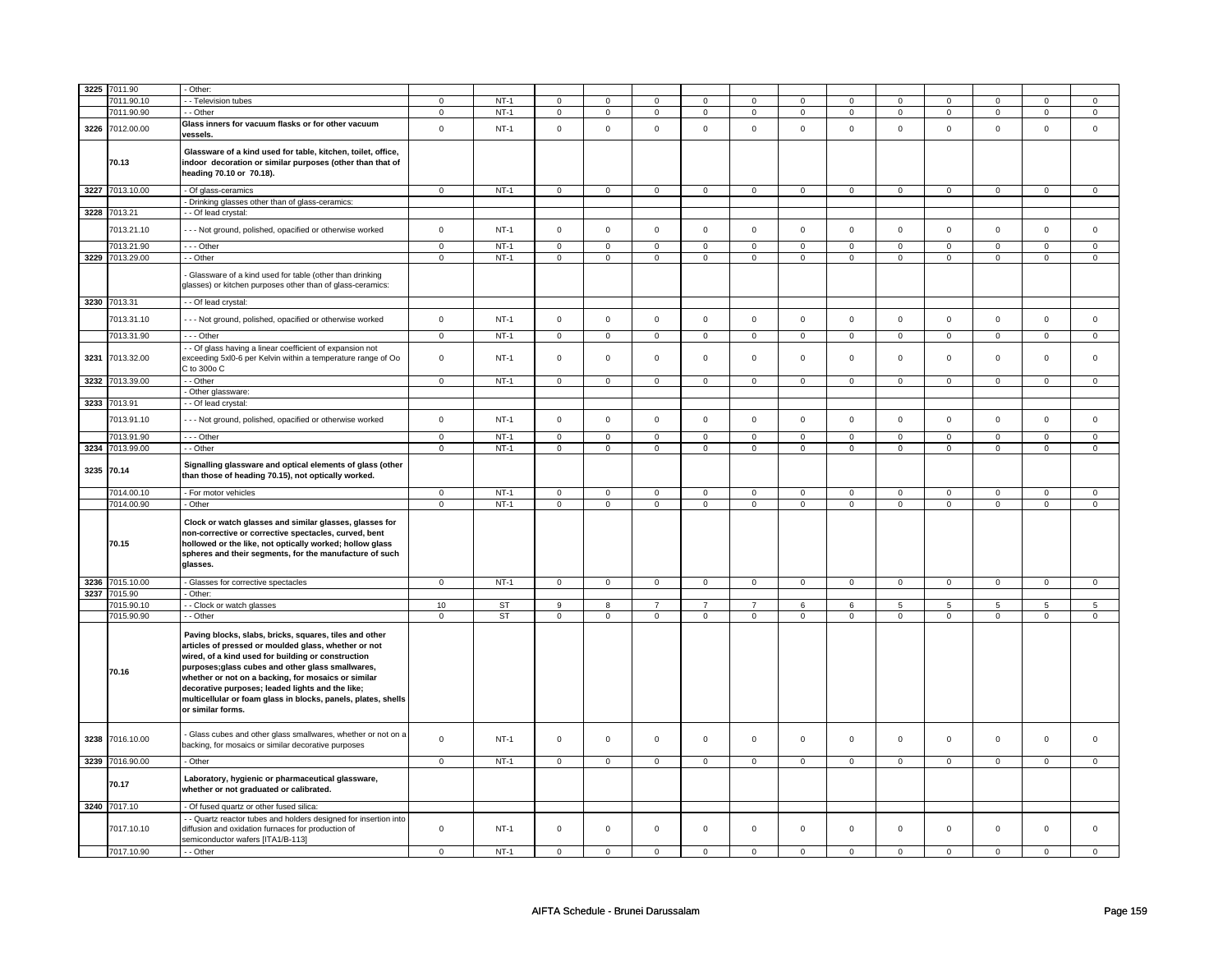| 3241 | 7017.20.00      | - Of other glass having a linear coefficient of expansion not<br>exceeding 5 x 10-6 per Kelvin within a temperature range of                                                                                                                                                                                                                                    | $\mathbf 0$    | $NT-1$      | $\Omega$       | $\mathbf 0$             | $\Omega$            | $\mathbf 0$             | $\Omega$                | $\mathbf 0$             | $\Omega$                | $\Omega$                | $\Omega$       | $\Omega$       | $\Omega$       | $\Omega$       |
|------|-----------------|-----------------------------------------------------------------------------------------------------------------------------------------------------------------------------------------------------------------------------------------------------------------------------------------------------------------------------------------------------------------|----------------|-------------|----------------|-------------------------|---------------------|-------------------------|-------------------------|-------------------------|-------------------------|-------------------------|----------------|----------------|----------------|----------------|
|      | 3242 7017.90.00 | OoC to 300oC<br>- Other                                                                                                                                                                                                                                                                                                                                         | $\mathbf 0$    | NT-1        | $\mathbf 0$    | $\mathbf 0$             | $\mathbf 0$         | $\mathbf 0$             | $\mathbf 0$             | $\mathbf 0$             | $\mathbf 0$             | $\mathbf 0$             | $\mathbf 0$    | $\mathbf 0$    | $\mathbf 0$    | $\mathbf 0$    |
|      |                 |                                                                                                                                                                                                                                                                                                                                                                 |                |             |                |                         |                     |                         |                         |                         |                         |                         |                |                |                |                |
|      | 70.18           | Glass beads, imitation pearls, imitation precious or semi-<br>precious stones and similar glass smallwares, and articles<br>thereof other than imitation jewellery; glass eyes other<br>than prosthetic articles; statuettes and other ornaments of<br>lamp-worked glass, other than imitation jewellery; glass<br>microspheres not exceeding I mm in diameter. |                |             |                |                         |                     |                         |                         |                         |                         |                         |                |                |                |                |
| 3243 | 7018.10.00      | - Glass beads, imitation pearls, imitation precious or semi-<br>precious stones and similar glass smallwares                                                                                                                                                                                                                                                    | $\mathsf 0$    | $NT-1$      | $\mathsf 0$    | $\mathsf 0$             | $\mathsf 0$         | $\mathbf 0$             | $\mathbf 0$             | $\mathsf 0$             | $\mathbf 0$             | $\mathbf 0$             | $\mathsf 0$    | $\mathsf 0$    | $\mathsf 0$    | $\mathsf 0$    |
| 3244 | 7018.20.00      | - Glass microspheres not exceeding I mm in diameter                                                                                                                                                                                                                                                                                                             | $\mathsf 0$    | $NT-1$      | $\mathsf 0$    | $\mathsf 0$             | $\mathbf 0$         | $\mathbf{0}$            | $\mathsf 0$             | $\mathsf 0$             | $\mathbf 0$             | $\mathbf 0$             | $\mathsf 0$    | $\mathsf 0$    | $\mathbf 0$    | $\mathbf{0}$   |
| 3245 | 7018.90         | - Other:                                                                                                                                                                                                                                                                                                                                                        |                |             |                |                         |                     |                         |                         |                         |                         |                         |                |                |                |                |
|      |                 |                                                                                                                                                                                                                                                                                                                                                                 |                | NT-1        | $\mathbf 0$    |                         | $\mathbf 0$         |                         | $\mathbf 0$             |                         | $\mathbf 0$             | $\mathbf 0$             | $\mathbf 0$    | $\mathbf 0$    | $\mathbf 0$    | $\mathbf 0$    |
|      | 7018.90.10      | - - Glass eyes                                                                                                                                                                                                                                                                                                                                                  | $\mathbf 0$    |             |                | $\mathbf 0$             |                     | 0                       |                         | 0                       |                         |                         |                |                |                |                |
|      | 7018.90.90      | - Other                                                                                                                                                                                                                                                                                                                                                         | $\mathbf 0$    | $NT-1$      | $\mathsf 0$    | $\mathbf 0$             | $\mathsf 0$         | $\mathsf 0$             | $\mathbf 0$             | $\mathsf 0$             | $\mathbf 0$             | $\mathsf 0$             | $\mathsf 0$    | $\mathbf 0$    | $\mathsf 0$    | $\mathbf 0$    |
|      | 70.19           | Glass fibres (including glass wool) and articles thereof<br>(for example, yarn, woven fabrics).                                                                                                                                                                                                                                                                 |                |             |                |                         |                     |                         |                         |                         |                         |                         |                |                |                |                |
|      |                 | - Slivers, rovings, yarn and chopped strands:                                                                                                                                                                                                                                                                                                                   |                |             |                |                         |                     |                         |                         |                         |                         |                         |                |                |                |                |
| 3246 | 7019.11.00      | - Chopped strands, of a length of not more than 50 mm                                                                                                                                                                                                                                                                                                           | $\mathbf 0$    | $NT-1$      | $\mathsf 0$    | $\mathbf 0$             | $\mathsf 0$         | $\mathbf 0$             | $\mathbf 0$             | $\mathbf 0$             | $\mathsf 0$             | $\mathbf 0$             | $\mathsf 0$    | $\mathsf 0$    | $\mathsf 0$    | $\mathsf 0$    |
| 3247 | 7019.12.00      | - Rovings                                                                                                                                                                                                                                                                                                                                                       | $\mathsf 0$    | $NT-1$      | $\mathsf 0$    | $\mathbf 0$             | $\mathsf{O}\xspace$ | $\mathsf 0$             | $\mathsf 0$             | $\mathbf 0$             | $\mathsf 0$             | $\mathsf 0$             | $\mathsf 0$    | $\mathsf 0$    | $\mathsf 0$    | $\mathbf 0$    |
| 3248 | 7019.19         | - - Other:                                                                                                                                                                                                                                                                                                                                                      |                |             |                |                         |                     |                         |                         |                         |                         |                         |                |                |                |                |
|      | 7019.19.10      | --- Yarn                                                                                                                                                                                                                                                                                                                                                        | $\mathsf 0$    | $NT-1$      | $\mathsf 0$    | $\mathsf 0$             | $\mathsf 0$         | $\mathsf 0$             | $\mathsf 0$             | $\mathsf 0$             | $\mathsf 0$             | $\mathsf 0$             | $\mathsf 0$    | $\mathsf 0$    | $\mathsf 0$    | $\mathsf 0$    |
|      | 7019.19.90      | --- Other                                                                                                                                                                                                                                                                                                                                                       | $\mathsf 0$    | $NT-1$      | $\overline{0}$ | $\overline{0}$          | $\overline{0}$      | $\overline{0}$          | $\overline{0}$          | $\overline{0}$          | $\overline{0}$          | $\overline{0}$          | $\overline{0}$ | $\overline{0}$ | $\overline{0}$ | $\overline{0}$ |
|      |                 | - Thin sheets (voiles), webs, mats, mattresses, boards and<br>similar nonwoven products:                                                                                                                                                                                                                                                                        |                |             |                |                         |                     |                         |                         |                         |                         |                         |                |                |                |                |
|      |                 |                                                                                                                                                                                                                                                                                                                                                                 |                |             |                |                         |                     |                         |                         |                         |                         |                         |                |                |                |                |
|      | 3249 7019.31.00 | - - Mats                                                                                                                                                                                                                                                                                                                                                        | $\mathsf 0$    | $NT-1$      | $\mathsf 0$    | $\mathsf 0$             | $\mathsf{O}\xspace$ | $\mathsf 0$             | $\mathsf 0$             | $\mathsf 0$             | $\mathsf 0$             | $\mathsf 0$             | $\mathsf 0$    | $\mathsf 0$    | $\mathsf 0$    | $\mathsf 0$    |
| 3250 | 7019.32.00      | - - Thin sheets (voiles)                                                                                                                                                                                                                                                                                                                                        | $\mathbf 0$    | $NT-1$      | $\mathsf 0$    | $\mathbf 0$             | $\mathsf 0$         | $\mathbf 0$             | $\mathbf 0$             | $\mathsf 0$             | $\mathbf 0$             | $\mathsf 0$             | $\mathsf 0$    | $\mathbf 0$    | $\mathsf 0$    | $\mathbf 0$    |
| 3251 | 7019.39         | - - Other:                                                                                                                                                                                                                                                                                                                                                      |                |             |                |                         |                     |                         |                         |                         |                         |                         |                |                |                |                |
|      | 7019.39.10      | - - - Ceiling webs                                                                                                                                                                                                                                                                                                                                              | $\mathsf{o}\,$ | $NT-1$      | $\mathsf 0$    | $\overline{\mathbf{0}}$ | $\mathsf 0$         | $\overline{\mathbf{0}}$ | $\overline{\mathbf{0}}$ | $\overline{\mathbf{0}}$ | $\overline{\mathbf{0}}$ | $\overline{\mathbf{0}}$ | $\mathsf 0$    | $\overline{0}$ | $\mathsf 0$    | $\overline{0}$ |
|      | 7019.39.90      | - - - Other                                                                                                                                                                                                                                                                                                                                                     | $\mathbf 0$    | $NT-1$      | $\mathsf 0$    | $\mathbf 0$             | $\mathsf 0$         | $\mathsf 0$             | $\mathbf 0$             | $\mathsf 0$             | $\mathbf 0$             | $\mathsf 0$             | $\mathsf 0$    | $\mathbf 0$    | $\mathsf 0$    | $\mathbf 0$    |
|      | 3252 7019.40.00 | - Woven fabrics of rovings                                                                                                                                                                                                                                                                                                                                      | $\mathbf 0$    | $NT-1$      | $\mathsf 0$    | $\mathbf 0$             | $\mathsf{O}\xspace$ | $\mathsf 0$             | $\mathsf 0$             | $\mathsf 0$             | $\mathsf 0$             | $\mathsf 0$             | $\mathsf 0$    | $\mathsf 0$    | $\mathsf 0$    | $\mathbf 0$    |
|      |                 | - Other woven fabrics:                                                                                                                                                                                                                                                                                                                                          |                |             |                |                         |                     |                         |                         |                         |                         |                         |                |                |                |                |
|      | 3253 7019.51.00 | - - Of a width not exceeding 30 cm                                                                                                                                                                                                                                                                                                                              | $\mathbf 0$    | $NT-1$      | $\mathbf 0$    | $\mathbf 0$             | $\mathbf 0$         | $\mathbf 0$             | $\mathbf 0$             | $\mathbf 0$             | $\mathbf 0$             | $\mathbf 0$             | $\mathbf 0$    | $\mathbf 0$    | $\mathbf 0$    | $\mathbf 0$    |
| 3254 | 7019.52.00      | - - Of a width exceeding 30 cm, plain weave, weighing less<br>than 250g/m2, of filaments measuring per single yarn not<br>more than 136 tex                                                                                                                                                                                                                     | $\mathbf 0$    | <b>NT-1</b> | $\mathbf 0$    | $\mathsf 0$             | $\mathbf 0$         | $\mathsf 0$             | $\mathbf 0$             | $\mathsf 0$             | $\mathbf 0$             | $\mathsf 0$             | $\mathbf 0$    | $\mathbf 0$    | $\mathbf 0$    | $\mathbf 0$    |
| 3255 | 7019.59.00      | - - Other                                                                                                                                                                                                                                                                                                                                                       | $\overline{0}$ | $NT-1$      | $\mathsf 0$    | $\overline{0}$          | $\mathbf 0$         | $\overline{0}$          | $\mathbf 0$             | $\overline{0}$          | $\mathbf 0$             | $\overline{0}$          | $\mathbf 0$    | $\mathbf{O}$   | $\mathsf 0$    | $\mathbf{0}$   |
| 3256 | 7019.90         | - Other:                                                                                                                                                                                                                                                                                                                                                        |                |             |                |                         |                     |                         |                         |                         |                         |                         |                |                |                |                |
|      | 7019.90.10      | - Bullet-proof vests and police shields                                                                                                                                                                                                                                                                                                                         | $\mathbf 0$    | $NT-1$      | $\mathsf 0$    | $\mathbf 0$             | $\mathsf 0$         | $\mathsf 0$             | $\mathbf 0$             | $\mathsf 0$             | $\mathbf 0$             | $\mathsf 0$             | $\mathsf 0$    | $\mathbf 0$    | $\mathbf 0$    | $\mathbf 0$    |
|      | 7019.90.20      | - Asphalt or coat-tar impregnated glass-fibre outerwrap for                                                                                                                                                                                                                                                                                                     | $\mathsf 0$    | $NT-1$      | $\mathbf 0$    | $\mathbf 0$             | $\mathbf 0$         | $\mathsf 0$             | $\mathbf 0$             | $\mathsf 0$             | $\mathbf 0$             | $\mathsf 0$             | $\mathbf 0$    | $\mathbf 0$    | $\Omega$       | $\mathbf 0$    |
|      | 7019.90.90      | ipelines<br>- - Other                                                                                                                                                                                                                                                                                                                                           | $\mathsf 0$    | $NT-1$      | $\mathsf 0$    | $\mathsf 0$             | $\mathsf 0$         | $\mathsf 0$             | $\mathbf 0$             | $\mathsf 0$             | $\mathbf 0$             | $\mathsf 0$             | $\mathsf 0$    | $\mathbf 0$    | $\mathsf 0$    | $\mathbf 0$    |
|      | 3257 70.20      |                                                                                                                                                                                                                                                                                                                                                                 |                |             |                |                         |                     |                         |                         |                         |                         |                         |                |                |                |                |
|      |                 | Other articles of glass.<br>Glass moulds:                                                                                                                                                                                                                                                                                                                       |                |             |                |                         |                     |                         |                         |                         |                         |                         |                |                |                |                |
|      | 7020.00.11      |                                                                                                                                                                                                                                                                                                                                                                 | $\mathbf 0$    | $NT-1$      | $\mathsf 0$    | $\mathbf 0$             | $\mathsf 0$         | $\mathsf 0$             | $\mathbf 0$             | $\mathsf 0$             | $\mathbf 0$             | $\mathsf 0$             | $\mathsf 0$    | $\overline{0}$ | $\mathsf 0$    | $\mathbf 0$    |
|      |                 | - - For acrylic manufacture                                                                                                                                                                                                                                                                                                                                     |                |             |                |                         |                     |                         |                         |                         |                         |                         |                |                |                |                |
|      | 7020.00.19      | - Other                                                                                                                                                                                                                                                                                                                                                         | $\mathbf 0$    | $NT-1$      | $\mathsf 0$    | $\mathsf 0$             | $\mathsf 0$         | $\mathsf 0$             | $\mathbf 0$             | $\mathsf 0$             | $\mathbf 0$             | $\mathsf 0$             | $\mathsf 0$    | $\mathbf 0$    | $\mathsf 0$    | $\mathbf 0$    |
|      | 7020.00.20      | Quartz reactor tubes and holders designed for insertion into<br>diffusion<br>and oxidation furnaces for<br>production of semiconductor wafers [ITA1/B-113]                                                                                                                                                                                                      | $\mathsf 0$    | $NT-1$      | $\mathbf 0$    | $\mathbf 0$             | $\mathbf 0$         | $\mathsf 0$             | $\mathsf 0$             | $\mathsf 0$             | $\mathsf 0$             | $\mathsf 0$             | $\mathsf 0$    | $\mathbf 0$    | $\mathsf 0$    | $\Omega$       |
|      | 7020.00.90      | - Other                                                                                                                                                                                                                                                                                                                                                         | $\mathbf 0$    | $NT-1$      | $\mathbf 0$    | $\mathsf 0$             | $\mathsf 0$         | $\mathsf 0$             | $\mathbf 0$             | $\mathsf 0$             | $\mathbf 0$             | $\mathbf 0$             | $\mathbf 0$    | $\mathbf 0$    | $\mathbf 0$    | $\mathbf 0$    |
|      |                 | NATURAL OR CULTURED PEARLS AND PRECIOUS OR<br><b>SEMI-PRECIOUS STONES</b>                                                                                                                                                                                                                                                                                       |                |             |                |                         |                     |                         |                         |                         |                         |                         |                |                |                |                |
|      | 71.01           | Pearls, natural or cultured, whether or not worked or<br>graded but not strung, mounted or set; pearls, natural or<br>cultured, temporarily strung for convenience of transport.                                                                                                                                                                                |                |             |                |                         |                     |                         |                         |                         |                         |                         |                |                |                |                |
|      | 3258 7101.10    | - Natural pearls:                                                                                                                                                                                                                                                                                                                                               |                |             |                |                         |                     |                         |                         |                         |                         |                         |                |                |                |                |
|      | 7101.10.10      | - - Graded and temporarily strung for convenience of transport                                                                                                                                                                                                                                                                                                  | 5              | ST          | 4.5            | 4.5                     | 4.5                 | 4.5                     | 4.5                     | 4.5                     | 4.5                     | 4.5                     | $\overline{4}$ | $\overline{4}$ | $\overline{4}$ | $\mathbf 0$    |
|      | 7101.10.90      | - - Other                                                                                                                                                                                                                                                                                                                                                       | $\overline{5}$ | <b>ST</b>   | 4.5            | 4.5                     | 4.5                 | 4.5                     | 4.5                     | 4.5                     | 4.5                     | 4.5                     | $\overline{4}$ | $\overline{4}$ | $\overline{4}$ | $\mathsf 0$    |
|      |                 | Cultured pearls:                                                                                                                                                                                                                                                                                                                                                |                |             |                |                         |                     |                         |                         |                         |                         |                         |                |                |                |                |
|      | 3259 7101.21.00 | - - Unworked                                                                                                                                                                                                                                                                                                                                                    | 5              | ST          | 4.5            | 4.5                     | 4.5                 | 4.5                     | 4.5                     | 4.5                     | 4.5                     | 4.5                     | $\overline{4}$ | $\overline{4}$ | $\overline{4}$ | $\mathbf 0$    |
|      | 3260 7101.22    | - - Worked:                                                                                                                                                                                                                                                                                                                                                     |                |             |                |                         |                     |                         |                         |                         |                         |                         |                |                |                |                |
|      |                 |                                                                                                                                                                                                                                                                                                                                                                 |                |             |                |                         |                     |                         |                         |                         |                         |                         |                |                |                |                |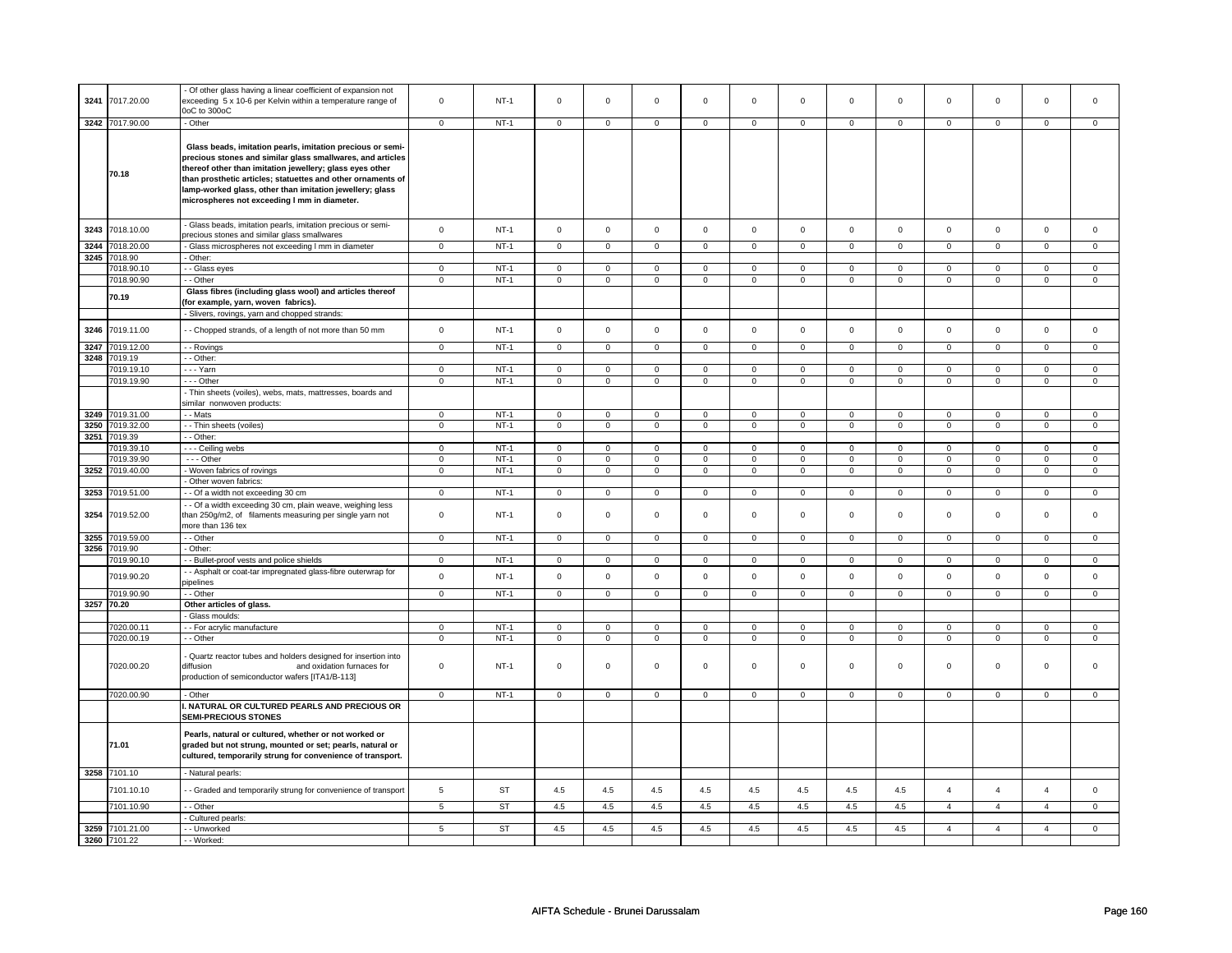|      | 7101.22.10      | --- Graded and temporarily strung for convenience of        | 5               | <b>ST</b> | 4.5                 | 4.5            | 4.5                 | 4.5            | 4.5                 | 4.5            | 4.5            | 4.5            | $\overline{4}$ | $\overline{4}$ | $\overline{4}$ | 0              |
|------|-----------------|-------------------------------------------------------------|-----------------|-----------|---------------------|----------------|---------------------|----------------|---------------------|----------------|----------------|----------------|----------------|----------------|----------------|----------------|
|      |                 | transport                                                   |                 |           |                     |                |                     |                |                     |                |                |                |                |                |                |                |
|      | 7101.22.90      | $--$ Other                                                  | $\overline{5}$  | ST        | 4.5                 | 4.5            | 4.5                 | 4.5            | 4.5                 | 4.5            | 4.5            | 4.5            | $\overline{4}$ | $\overline{4}$ | $\overline{4}$ | $\overline{0}$ |
|      | 71.02           | Diamonds, whether or not worked, but not mounted or         |                 |           |                     |                |                     |                |                     |                |                |                |                |                |                |                |
|      |                 | set.                                                        |                 |           |                     |                |                     |                |                     |                |                |                |                |                |                |                |
|      | 3261 7102.10.00 | - Unsorted                                                  | 5               | ST        | 4.5                 | 4.5            | 4.5                 | 4.5            | 4.5                 | 4.5            | 4.5            | 4.5            | $\overline{4}$ | $\overline{4}$ | $\overline{4}$ | $\overline{4}$ |
|      |                 | - Industrial:                                               |                 |           |                     |                |                     |                |                     |                |                |                |                |                |                |                |
|      | 3262 7102.21.00 | - Unworked or simply sawn, cleaved or bruted                | 5               | <b>ST</b> | 4.5                 | 4.5            | 4.5                 | 4.5            | 4.5                 | 4.5            | 4.5            | 4.5            | $\overline{4}$ | $\overline{4}$ | $\overline{4}$ | $\overline{4}$ |
|      | 3263 7102.29.00 | - Other                                                     | $\sqrt{5}$      | <b>ST</b> | 4.5                 | 4.5            | 4.5                 | 4.5            | 4.5                 | 4.5            | 4.5            | 4.5            | $\overline{4}$ | $\overline{4}$ | $\overline{4}$ | $\overline{4}$ |
|      |                 | Non-industrial:                                             |                 |           |                     |                |                     |                |                     |                |                |                |                |                |                |                |
| 3264 | 7102.31.00      | - Unworked or simply sawn, cleaved or bruted                | 5               | <b>ST</b> | 4.5                 | 4.5            | 4.5                 | 4.5            | 4.5                 | 4.5            | 4.5            | 4.5            | $\overline{4}$ | $\overline{4}$ | $\overline{4}$ | $\overline{4}$ |
|      | 3265 7102.39.00 | - Other                                                     | 5               | <b>ST</b> | 4.5                 | 4.5            | 4.5                 | 4.5            | 4.5                 | 4.5            | 4.5            | 4.5            | $\overline{4}$ | $\overline{4}$ | $\overline{4}$ | $\overline{4}$ |
|      |                 |                                                             |                 |           |                     |                |                     |                |                     |                |                |                |                |                |                |                |
|      |                 | Precious stones (other than diamonds) and semi-precious     |                 |           |                     |                |                     |                |                     |                |                |                |                |                |                |                |
|      |                 | stones, whether or not worked or graded but not strung,     |                 |           |                     |                |                     |                |                     |                |                |                |                |                |                |                |
|      | 71.03           | mounted or set; ungraded precious stones (other than        |                 |           |                     |                |                     |                |                     |                |                |                |                |                |                |                |
|      |                 | diamonds) and semi-precious stones, temporarily strung      |                 |           |                     |                |                     |                |                     |                |                |                |                |                |                |                |
|      |                 | for convenience of transport.                               |                 |           |                     |                |                     |                |                     |                |                |                |                |                |                |                |
|      | 3266 7103.10.00 | - Unworked or simply sawn or roughly shaped                 | 5               | ST        | 4.5                 | 4.5            | 4.5                 | 4.5            | 4.5                 | 4.5            | 4.5            | 4.5            | $\overline{4}$ | $\overline{4}$ | $\overline{4}$ | $\overline{4}$ |
|      |                 | Otherwise worked:                                           |                 |           |                     |                |                     |                |                     |                |                |                |                |                |                |                |
|      | 3267 7103.91.00 | - Rubies, sapphires and emeralds                            | 5               | <b>ST</b> | 4.5                 | 4.5            | 4.5                 | 4.5            | 4.5                 | 4.5            | 4.5            | 4.5            | 4              | $\overline{4}$ | $\overline{4}$ | $\overline{4}$ |
|      | 3268 7103.99.00 | - - Other                                                   | 5               | <b>ST</b> | 4.5                 | 4.5            | 4.5                 | 4.5            | 4.5                 | 4.5            | 4.5            | 4.5            | $\overline{4}$ | $\overline{4}$ | $\overline{4}$ | $\overline{4}$ |
|      |                 |                                                             |                 |           |                     |                |                     |                |                     |                |                |                |                |                |                |                |
|      |                 | Synthetic or reconstructed precious or semi-precious        |                 |           |                     |                |                     |                |                     |                |                |                |                |                |                |                |
|      |                 | stones, whether or not worked or graded but not strung,     |                 |           |                     |                |                     |                |                     |                |                |                |                |                |                |                |
|      | 71.04           | mounted or set; ungraded synthetic or reconstructed         |                 |           |                     |                |                     |                |                     |                |                |                |                |                |                |                |
|      |                 | precious or semi-precious stones, temporarily strung for    |                 |           |                     |                |                     |                |                     |                |                |                |                |                |                |                |
|      |                 | convenience of transport.                                   |                 |           |                     |                |                     |                |                     |                |                |                |                |                |                |                |
|      | 3269 7104.10    | Piezo-electric quartz:                                      |                 |           |                     |                |                     |                |                     |                |                |                |                |                |                |                |
|      |                 |                                                             |                 |           |                     |                |                     |                |                     |                |                |                |                |                |                |                |
|      | 7104.10.10      | - - Unworked                                                | $\mathbf 0$     | $NT-1$    | $\mathbf 0$         | $\mathbf 0$    | $\mathbf 0$         | $\mathbf 0$    | $\mathbf 0$         | $\mathbf 0$    | $\mathbf 0$    | $\mathbf 0$    | $\mathbf 0$    | $\mathbf 0$    | $\mathbf 0$    | $\mathbf 0$    |
|      | 7104.10.20      | - Worked                                                    | $\mathbf 0$     | $NT-1$    | $\mathbf 0$         | $\mathbf 0$    | $\mathbf 0$         | $\mathbf 0$    | $\mathbf 0$         | $\mathbf 0$    | $\mathbf 0$    | $\mathbf 0$    | $\mathbf 0$    | $\mathbf 0$    | $\mathbf 0$    | $\mathbf{0}$   |
|      | 3270 7104.20.00 | - Other, unworked or simply sawn or roughly shaped          | $\overline{5}$  | <b>ST</b> | 4.5                 | 4.5            | 4.5                 | 4.5            | 4.5                 | 4.5            | 4.5            | 4.5            | $\overline{4}$ | $\overline{4}$ | $\overline{4}$ | $\overline{4}$ |
|      | 3271 7104.90.00 | - Other                                                     | $5\overline{)}$ | ST        | 4.5                 | 4.5            | 4.5                 | 4.5            | 4.5                 | 4.5            | 4.5            | 4.5            | $\overline{4}$ | $\overline{4}$ | $\overline{4}$ | $\overline{4}$ |
|      | 71.05           | Dust and powder of natural or synthetic precious or semi-   |                 |           |                     |                |                     |                |                     |                |                |                |                |                |                |                |
|      |                 | precious stones.                                            |                 |           |                     |                |                     |                |                     |                |                |                |                |                |                |                |
|      | 3272 7105.10.00 | - Of diamonds                                               | $\mathbf 0$     | $NT-1$    | $\mathbf 0$         | $\mathbf 0$    | $\mathbf 0$         | $\mathbf{0}$   | $\mathbf 0$         | $\mathbf 0$    | $\mathbf 0$    | $\mathbf{0}$   | $\mathbf 0$    | $\mathbf 0$    | $\mathbf 0$    | $\mathbf{0}$   |
|      | 3273 7105.90.00 | - Other                                                     | $\mathbf 0$     | $NT-1$    | $\mathbf 0$         | $\mathbf 0$    | $\mathsf 0$         | $\mathbf 0$    | $\mathbf 0$         | $\mathbf 0$    | $\mathbf 0$    | $\mathbf 0$    | $\mathbf 0$    | $\mathbf 0$    | $\mathbf 0$    | $\mathbf 0$    |
|      |                 | Silver (including silver plated with gold or platinum),     |                 |           |                     |                |                     |                |                     |                |                |                |                |                |                |                |
|      | 71.06           | unwrought or in semi-manufactured forms, or in powder       |                 |           |                     |                |                     |                |                     |                |                |                |                |                |                |                |
|      |                 | form.                                                       |                 |           |                     |                |                     |                |                     |                |                |                |                |                |                |                |
|      | 3274 7106.10.00 | Powder                                                      | $\mathbf 0$     | $NT-1$    | $\mathsf 0$         | $\mathbf 0$    | $\mathsf 0$         | $\mathsf 0$    | $\mathsf 0$         | $\mathsf 0$    | $\mathbf 0$    | $\mathbf 0$    | $\mathbf 0$    | $\mathbf 0$    | $\mathbf 0$    | $\mathsf 0$    |
|      |                 | - Other:                                                    |                 |           |                     |                |                     |                |                     |                |                |                |                |                |                |                |
|      | 3275 7106.91.00 | - Unwrought                                                 | $\mathbf 0$     | $NT-1$    | $\mathbf 0$         | $\mathbf 0$    | $\mathbf 0$         | 0              | $\mathbf 0$         | 0              | 0              | $\mathbf 0$    | $\mathbf 0$    | $\mathbf 0$    | $^{\circ}$     | $\mathbf 0$    |
|      | 3276 7106.92.00 | - Semi-manufactured                                         | $\mathbf 0$     | $NT-1$    | $\mathbf 0$         | $\mathbf 0$    | $\mathbf 0$         | 0              | $\mathbf 0$         | 0              | 0              | 0              | 0              | 0              | 0              | 0              |
|      | 3277 7107.00.00 | Base metals clad with silver, not further worked than semi- | $\mathbf 0$     | $NT-1$    | $\mathsf{O}\xspace$ | $\mathsf 0$    | $\mathsf{O}\xspace$ | $\mathsf 0$    | $\mathsf{O}\xspace$ | $\mathsf 0$    | $\mathsf 0$    | $\mathsf 0$    | $\mathsf 0$    | $\mathsf 0$    | $\mathsf 0$    | $\mathsf 0$    |
|      |                 | manufactured.                                               |                 |           |                     |                |                     |                |                     |                |                |                |                |                |                |                |
|      |                 | Gold (including gold plated with platinum) unwrought or     |                 |           |                     |                |                     |                |                     |                |                |                |                |                |                |                |
|      | 71.08           | in semi-manufactured forms, or in powder form.              |                 |           |                     |                |                     |                |                     |                |                |                |                |                |                |                |
|      |                 |                                                             |                 |           |                     |                |                     |                |                     |                |                |                |                |                |                |                |
|      |                 | - Non-monetary:                                             |                 |           |                     |                |                     |                |                     |                |                |                |                |                |                |                |
|      | 3278 7108.11.00 | - - Powder                                                  | $\mathsf 0$     | $NT-1$    | $\mathsf{O}\xspace$ | $\mathsf 0$    | $\mathsf{O}\xspace$ | $\mathsf 0$    | $\mathsf{O}\xspace$ | $\mathbf 0$    | $\mathsf 0$    | $\mathsf{O}$   | $\mathsf 0$    | $\mathbf 0$    | $\mathsf 0$    | $\mathsf 0$    |
|      | 3279 7108.12    | - Other unwrought forms:                                    |                 |           |                     |                |                     |                |                     |                |                |                |                |                |                |                |
|      | 7108.12.10      | --- In lumps, ingots or cast bars                           | $\mathbf 0$     | $NT-1$    | $\mathsf{O}\xspace$ | $\mathbf 0$    | 0                   | $\mathsf 0$    | $\mathsf{O}\xspace$ | $\mathsf 0$    | $\mathsf 0$    | $\mathsf 0$    | $\mathsf 0$    | $\mathsf 0$    | $\Omega$       | $\mathsf 0$    |
|      | 7108.12.90      | --- Other                                                   | $\mathbf 0$     | $NT-1$    | $\mathsf 0$         | $\mathbf 0$    | $\mathsf 0$         | $\mathbf 0$    | $\mathsf 0$         | $\mathbf 0$    | $\mathbf 0$    | $\mathbf 0$    | $\mathbf 0$    | $\mathbf 0$    | $\mathbf 0$    | $\mathbf 0$    |
|      | 3280 7108.13    | - Other semi-manufactured forms:                            |                 |           |                     |                |                     |                |                     |                |                |                |                |                |                |                |
|      | 7108.13.10      | In rods, bars, profiles, foils and strips                   | $\mathsf 0$     | $NT-1$    | $\mathsf 0$         | $\mathbf 0$    | $\mathsf 0$         | $\mathbf 0$    | $\mathsf 0$         | $\mathbf 0$    | $\mathbf 0$    | $\mathsf 0$    | $\mathbf 0$    | $\mathsf 0$    | $\Omega$       | $\mathsf 0$    |
|      | 108.13.90       | --- Other                                                   | $\mathbf 0$     | $NT-1$    | $\mathbf 0$         | $\mathbf 0$    | $\mathbf 0$         | $\mathbf 0$    | $\mathbf 0$         | $\mathbf 0$    | $\mathbf 0$    | $\mathbf 0$    | $\mathbf 0$    | $\mathbf{0}$   | $\mathbf 0$    | $\mathbf{0}$   |
|      | 3281 7108.20.00 | - Monetary                                                  | $\overline{0}$  | $NT-1$    | $\overline{0}$      | $\overline{0}$ | $\overline{0}$      | $\overline{0}$ | $\overline{0}$      | $\overline{0}$ | $\overline{0}$ | $\overline{0}$ | $\overline{0}$ | $\overline{0}$ | $\mathbf 0$    | $\overline{0}$ |
| 3282 | 7109.00.00      | Base metals or silver, clad with gold, not further worked   | $\mathbf 0$     | $NT-1$    | $\mathbf 0$         | $\mathbf 0$    | $\mathbf 0$         | $\mathsf 0$    | $\mathbf 0$         | $\mathsf 0$    | $\mathbf 0$    | $\mathsf 0$    | $\mathbf 0$    | $\mathsf 0$    | $\mathbf 0$    | $\mathsf 0$    |
|      |                 | than semi-manufactured.                                     |                 |           |                     |                |                     |                |                     |                |                |                |                |                |                |                |
|      | 71.10           | Platinum, unwrought or in semi-manufactured forms, or in    |                 |           |                     |                |                     |                |                     |                |                |                |                |                |                |                |
|      |                 | powder form.                                                |                 |           |                     |                |                     |                |                     |                |                |                |                |                |                |                |
|      |                 | - Platinum:                                                 |                 |           |                     |                |                     |                |                     |                |                |                |                |                |                |                |
|      | 3283 7110.11    | - - Unwrought or in powder form:                            |                 |           |                     |                |                     |                |                     |                |                |                |                |                |                |                |
|      | 7110.11.10      | - - In lumps, ingots, cast bars, powder or sponge           | $\mathbf 0$     | $NT-1$    | $\mathbf 0$         | $\mathbf 0$    | $\mathbf 0$         | $\mathbf 0$    | $\mathbf 0$         | 0              | 0              | $\mathbf 0$    | $\mathbf 0$    | 0              | 0              | $\mathbf 0$    |
|      | 7110.11.90      | .-- Other                                                   | $\mathsf 0$     | $NT-1$    | $\mathbf 0$         | $\mathbf 0$    | $\mathbf 0$         | 0              | $\mathbf 0$         | 0              | 0              | 0              | 0              | 0              | 0              | $\mathsf 0$    |
|      | 3284 7110.19.00 | - - Other                                                   | $\overline{0}$  | $NT-1$    | 0                   | $\overline{0}$ | 0                   | $\overline{0}$ | 0                   | $\overline{0}$ | 0              | $\overline{0}$ | 0              | $\overline{0}$ | 0              | $\overline{0}$ |
|      |                 | - Palladium:                                                |                 |           |                     |                |                     |                |                     |                |                |                |                |                |                |                |
|      | 3285 7110.21    | - - Unwrought or in powder form:                            |                 |           |                     |                |                     |                |                     |                |                |                |                |                |                |                |
|      |                 |                                                             |                 |           |                     |                |                     |                |                     |                |                |                |                |                |                |                |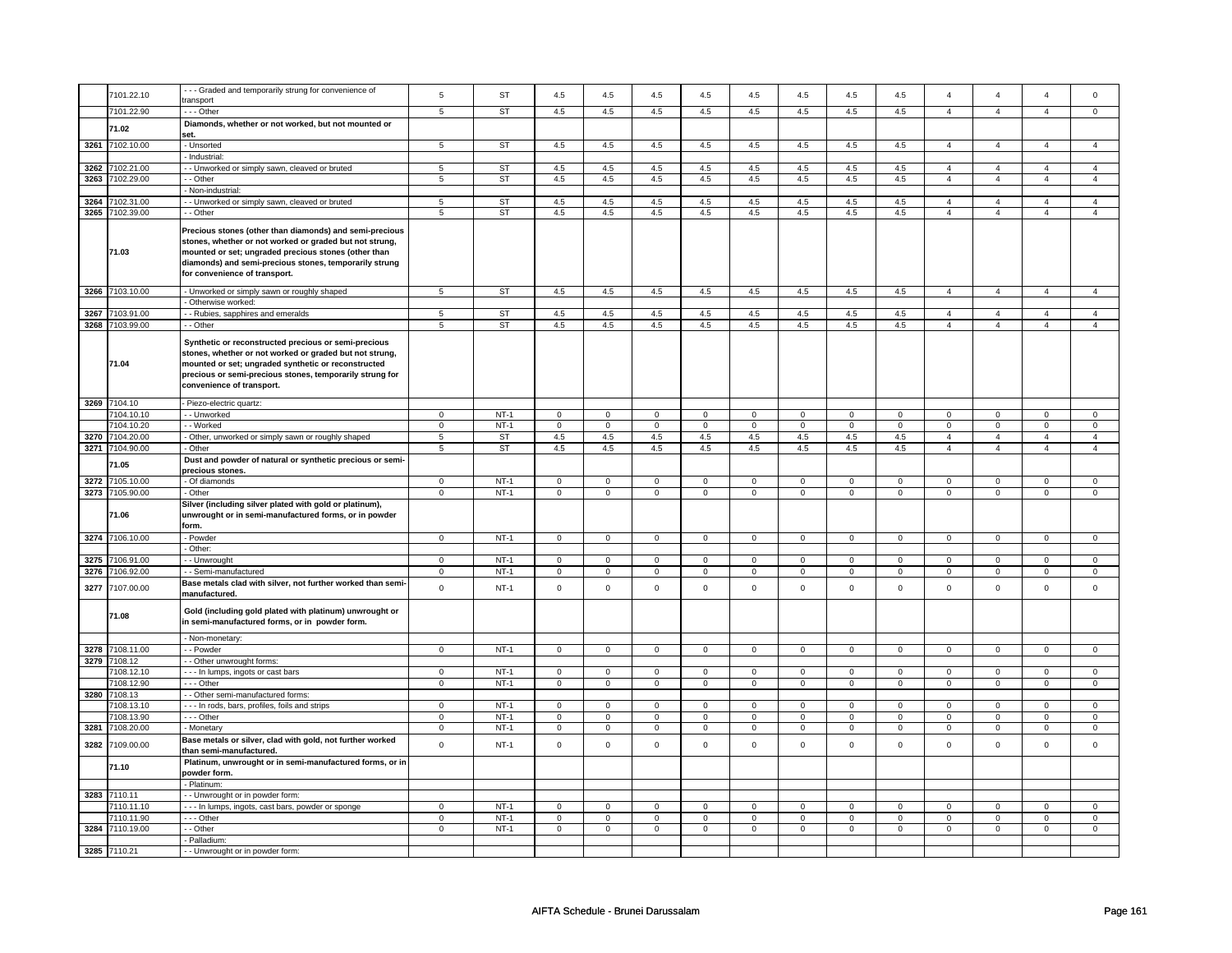|      | 7110.21.10               | --- Alloys containing not less than 20% palladium used in        | $\mathbf 0$                   | $NT-1$           | $\mathbf 0$                   | $\mathsf{o}\xspace$           | $\mathsf 0$                           | $\mathsf 0$                   | $\mathsf 0$                   | $\mathbf 0$                   | $\mathsf 0$                   | $\mathbf 0$                   | $\mathsf 0$                   | $\pmb{0}$                     | $\mathsf 0$                   | $\mathbf 0$                   |
|------|--------------------------|------------------------------------------------------------------|-------------------------------|------------------|-------------------------------|-------------------------------|---------------------------------------|-------------------------------|-------------------------------|-------------------------------|-------------------------------|-------------------------------|-------------------------------|-------------------------------|-------------------------------|-------------------------------|
|      |                          | making artificial teeth                                          |                               |                  |                               |                               |                                       |                               |                               |                               |                               |                               |                               |                               |                               |                               |
|      | 7110.21.20               | - - - Other, in lumps, ingots, cast bars, powder or sponge       | $\mathsf 0$                   | $NT-1$           | $\mathbf 0$                   | $\mathsf 0$                   | $\mathsf 0$                           | $\mathbf 0$                   | $\mathsf 0$                   | $\mathsf 0$                   | $\mathsf 0$                   | $\mathbf 0$                   | $\mathsf 0$                   | $\mathsf 0$                   | $\mathsf 0$                   | $\mathsf 0$                   |
|      |                          |                                                                  |                               |                  |                               |                               |                                       |                               |                               |                               |                               |                               |                               |                               |                               |                               |
|      | 7110.21.90               | --- Other                                                        | $\mathsf 0$                   | $NT-1$           | $\mathsf 0$                   | $\mathbf 0$                   | $\mathsf 0$                           | $\mathsf 0$                   | $\mathbf 0$                   | $\mathsf 0$                   | $\mathbf 0$                   | $\mathsf 0$                   | $\mathsf 0$                   | $\mathbf 0$                   | $\mathsf 0$                   | $\mathbf 0$                   |
|      | 3286 7110.29.00          | - - Other                                                        | $\mathsf 0$                   | $NT-1$           | $\mathsf{O}\xspace$           | $\mathsf 0$                   | $\mathsf 0$                           | $\mathsf 0$                   | $\mathsf 0$                   | $\mathsf 0$                   | $\mathsf 0$                   | $\mathsf 0$                   | $\mathsf 0$                   | $\mathsf 0$                   | $\mathsf 0$                   | $\mathsf 0$                   |
|      |                          | - Rhodium:                                                       |                               |                  |                               |                               |                                       |                               |                               |                               |                               |                               |                               |                               |                               |                               |
|      | 3287 7110.31             | - - Unwrought or in powder form:                                 |                               |                  |                               |                               |                                       |                               |                               |                               |                               |                               |                               |                               |                               |                               |
|      | 7110.31.10               | - - - In lumps, ingots, cast bars, powder or sponge              | $\mathsf 0$                   | $NT-1$           | $\mathsf 0$                   | $\mathsf 0$                   | $\mathsf 0$                           | $\mathsf 0$                   | $\mathbf 0$                   | $\mathsf 0$                   | $\mathbf 0$                   | $\mathsf 0$                   | $\mathsf 0$                   | $\mathbf 0$                   | $\mathbf 0$                   | $\mathbf 0$                   |
|      | 7110.31.90               | --- Other                                                        | $\mathbf 0$                   | $NT-1$           | $\mathsf 0$                   | $\mathbf{0}$                  | $\mathsf 0$                           | $\mathbf 0$                   | $\mathsf 0$                   | $\mathsf 0$                   | $\mathsf 0$                   | $\mathsf 0$                   | $\mathsf 0$                   | $\mathbf 0$                   | $\mathsf 0$                   | $\mathbf 0$                   |
| 3288 | 7110.39.00               | - - Other                                                        | $\mathbf 0$                   | $NT-1$           | $\mathsf 0$                   | $\mathbf{0}$                  | $\mathsf 0$                           | $\mathbf 0$                   | $\mathbf 0$                   | $\mathbf 0$                   | $\mathbf 0$                   | $\mathbf 0$                   | $\mathsf 0$                   | $\mathbf 0$                   | $\mathsf 0$                   | $\mathbf 0$                   |
|      |                          |                                                                  |                               |                  |                               |                               |                                       |                               |                               |                               |                               |                               |                               |                               |                               |                               |
|      |                          | - Iridium, osmium and ruthenium:                                 |                               |                  |                               |                               |                                       |                               |                               |                               |                               |                               |                               |                               |                               |                               |
| 3289 | 7110.41                  | - Unwrought or in powder form:                                   |                               |                  |                               |                               |                                       |                               |                               |                               |                               |                               |                               |                               |                               |                               |
|      | 7110.41.10               | --- In lumps, ingots, cast bars, powder or sponge                | $\mathbf 0$                   | $NT-1$           | $\overline{0}$                | $\overline{0}$                | $\overline{0}$                        | $\overline{0}$                | $\overline{0}$                | $\overline{0}$                | $\overline{0}$                | $\overline{0}$                | $\overline{0}$                | $\overline{0}$                | $\mathbf 0$                   | $\overline{0}$                |
|      | 7110.41.90               | - - - Other                                                      | $\mathsf 0$                   | $NT-1$           | $\mathsf 0$                   | $\mathsf 0$                   | $\mathsf 0$                           | $\mathsf 0$                   | $\mathbf 0$                   | $\mathsf 0$                   | $\mathbf 0$                   | $\mathsf 0$                   | $\mathsf 0$                   | $\mathbf 0$                   | $\mathsf 0$                   | $\mathbf 0$                   |
| 3290 | 7110.49.00               | - Other                                                          | $\mathsf 0$                   | $NT-1$           | $\mathsf{O}\xspace$           | $\mathbf 0$                   | $\mathsf{O}\xspace$                   | $\mathbf 0$                   | $\mathsf 0$                   | $\mathbf 0$                   | $\mathsf 0$                   | $\mathsf 0$                   | $\mathsf 0$                   | $\mathsf 0$                   | $\mathbf 0$                   | $\mathbf 0$                   |
| 3291 | 71.11                    | Base metals, silver or gold, clad with platinum, not further     |                               |                  |                               |                               |                                       |                               |                               |                               |                               |                               |                               |                               |                               |                               |
|      |                          | worked than semi-manufactured.                                   |                               |                  |                               |                               |                                       |                               |                               |                               |                               |                               |                               |                               |                               |                               |
|      | 7111.00.10               | - Silver or gold, clad with platinum                             | $\mathsf 0$                   | $NT-1$           | $\mathsf 0$                   | $\mathbf 0$                   | $\mathsf 0$                           | $\mathsf 0$                   | $\mathsf 0$                   | $\mathsf 0$                   | $\mathsf 0$                   | $\mathsf 0$                   | $\mathsf 0$                   | $\mathbf 0$                   | $\Omega$                      | $\mathbf 0$                   |
|      | 7111.00.90               | - Other                                                          | $\overline{0}$                | $NT-1$           | $\overline{0}$                | $\overline{0}$                | $\overline{0}$                        | $\overline{0}$                | $\overline{0}$                | $\overline{0}$                | $\overline{0}$                | $\overline{0}$                | $\overline{0}$                | $\overline{0}$                | $\overline{0}$                | $\overline{0}$                |
|      |                          |                                                                  |                               |                  |                               |                               |                                       |                               |                               |                               |                               |                               |                               |                               |                               |                               |
|      |                          | Waste and scrap of precious metal or of metal clad with          |                               |                  |                               |                               |                                       |                               |                               |                               |                               |                               |                               |                               |                               |                               |
|      |                          | precious metal; other waste and scrap containing precious        |                               |                  |                               |                               |                                       |                               |                               |                               |                               |                               |                               |                               |                               |                               |
|      | 71.12                    | metal or precious metal compounds, of a kind used                |                               |                  |                               |                               |                                       |                               |                               |                               |                               |                               |                               |                               |                               |                               |
|      |                          | principally for the recovery of precious metal.                  |                               |                  |                               |                               |                                       |                               |                               |                               |                               |                               |                               |                               |                               |                               |
|      |                          |                                                                  |                               |                  |                               |                               |                                       |                               |                               |                               |                               |                               |                               |                               |                               |                               |
| 3292 | 7112.30.00               |                                                                  | $\mathbf 0$                   | $NT-1$           | $\mathsf 0$                   | $\mathbf 0$                   | $\mathsf 0$                           | $\mathbf 0$                   | $\mathsf 0$                   | $\mathbf 0$                   | $\mathsf 0$                   | $\mathbf 0$                   | $\mathsf 0$                   | $\mathsf 0$                   | $\mathsf 0$                   | $\mathsf 0$                   |
|      |                          | - Ash containing precious metal or precious metal compounds      |                               |                  |                               |                               |                                       |                               |                               |                               |                               |                               |                               |                               |                               |                               |
|      |                          | - Other:                                                         |                               |                  |                               |                               |                                       |                               |                               |                               |                               |                               |                               |                               |                               |                               |
|      |                          | - Of gold, including metal clad with gold but excluding          |                               |                  |                               |                               |                                       |                               |                               |                               |                               |                               |                               |                               |                               |                               |
| 3293 | 7112.91.00               | sweepings containing other precious metals                       | $\mathbf 0$                   | $NT-1$           | $\mathsf 0$                   | $\mathsf 0$                   | $\Omega$                              | $\mathbf 0$                   | $\mathsf 0$                   | $\mathbf 0$                   | $\mathbf 0$                   | $\mathbf 0$                   | $\mathbf 0$                   | $\mathsf 0$                   | $\Omega$                      | $\mathsf 0$                   |
|      |                          |                                                                  |                               |                  |                               |                               |                                       |                               |                               |                               |                               |                               |                               |                               |                               |                               |
| 3294 | 7112.92.00               | - Of platinum, including metal clad with platinum but            | $\mathsf 0$                   | $NT-1$           | $\mathsf 0$                   | $\mathsf 0$                   | $\mathsf 0$                           | $\mathsf 0$                   | $\mathbf 0$                   | $\mathsf 0$                   | $\mathsf 0$                   | $\mathsf 0$                   | $\mathsf 0$                   | $\mathsf 0$                   | $\mathsf 0$                   | $\mathsf 0$                   |
|      |                          | excluding sweepings                                              |                               |                  |                               |                               |                                       |                               |                               |                               |                               |                               |                               |                               |                               |                               |
|      | 3295 7112.99             | - - Other:                                                       |                               |                  |                               |                               |                                       |                               |                               |                               |                               |                               |                               |                               |                               |                               |
|      | 7112.99.10               | --- Of silver, including metal clad with silver but excluding    | $\mathbf 0$                   | $NT-1$           | $\mathsf 0$                   | $\mathsf 0$                   | $\Omega$                              | $\mathsf 0$                   | $\mathbf 0$                   | $\mathsf 0$                   | $\mathbf 0$                   | $\mathsf 0$                   | $\mathsf 0$                   | $\mathsf 0$                   | $\mathbf 0$                   | $\mathbf 0$                   |
|      |                          | sweepings containing other precious metals                       |                               |                  |                               |                               |                                       |                               |                               |                               |                               |                               |                               |                               |                               |                               |
|      | 7112.99.90               | - - - Other                                                      | $\mathbf 0$                   | $NT-1$           | $\mathsf 0$                   | $\mathbf 0$                   | $\mathsf 0$                           | $\mathsf 0$                   | $\mathsf 0$                   | $\mathsf 0$                   | $\mathsf 0$                   | $\mathsf 0$                   | $\mathsf 0$                   | $\mathsf 0$                   | $\mathsf 0$                   | $\mathbf 0$                   |
|      |                          |                                                                  |                               |                  |                               |                               |                                       |                               |                               |                               |                               |                               |                               |                               |                               |                               |
|      | 71.13                    | Articles of jewellery and parts thereof, of precious metal       |                               |                  |                               |                               |                                       |                               |                               |                               |                               |                               |                               |                               |                               |                               |
|      |                          | or of metal clad with precious metal.                            |                               |                  |                               |                               |                                       |                               |                               |                               |                               |                               |                               |                               |                               |                               |
|      |                          | - Of precious metal whether or not plated or clad with precious  |                               |                  |                               |                               |                                       |                               |                               |                               |                               |                               |                               |                               |                               |                               |
|      |                          | metal:                                                           |                               |                  |                               |                               |                                       |                               |                               |                               |                               |                               |                               |                               |                               |                               |
|      |                          | - Of silver, whether or not plated or clad with other precious   |                               |                  |                               |                               |                                       |                               |                               |                               |                               |                               |                               |                               |                               |                               |
| 3296 | 7113.11                  | metal                                                            |                               |                  |                               |                               |                                       |                               |                               |                               |                               |                               |                               |                               |                               |                               |
|      | 7113.11.10               | - - - Parts                                                      | 5                             |                  |                               |                               |                                       |                               |                               |                               |                               |                               |                               |                               |                               |                               |
|      |                          |                                                                  |                               | EL               |                               |                               |                                       |                               |                               |                               |                               |                               |                               |                               |                               |                               |
|      | 7113.11.90               | $-$ - Other                                                      | 5                             | EL               |                               |                               |                                       |                               |                               |                               |                               |                               |                               |                               |                               |                               |
| 3297 | 7113.19                  | - - Of other precious metal, whether or not plated or clad with  |                               |                  |                               |                               |                                       |                               |                               |                               |                               |                               |                               |                               |                               |                               |
|      |                          | precious metal:                                                  |                               |                  |                               |                               |                                       |                               |                               |                               |                               |                               |                               |                               |                               |                               |
|      | 7113.19.10               | $\cdots$ Parts                                                   | 5                             | EL               |                               |                               |                                       |                               |                               |                               |                               |                               |                               |                               |                               |                               |
|      | 7113.19.90               | $- -$ Other                                                      | $\overline{5}$                | EL               |                               |                               |                                       |                               |                               |                               |                               |                               |                               |                               |                               |                               |
|      | 3298 7113.20             | - Of base metal clad with precious metal:                        |                               |                  |                               |                               |                                       |                               |                               |                               |                               |                               |                               |                               |                               |                               |
|      | 7113.20.10               | - - Parts                                                        | $\,$ 5 $\,$                   | <b>ST</b>        | 4.5                           | 4.5                           | 4.5                                   | 4.5                           | 4.5                           | 4.5                           | 4.5                           | 4.5                           | $\overline{4}$                | $\overline{4}$                | $\overline{4}$                | $\overline{4}$                |
|      | 7113.20.90               | - - Other                                                        | $\overline{5}$                | <b>ST</b>        | 4.5                           | 4.5                           | 4.5                                   | 4.5                           | 4.5                           | 4.5                           | 4.5                           | 4.5                           | $\overline{4}$                | $\overline{4}$                | $\overline{4}$                | $\overline{4}$                |
|      |                          | Articles of goldsmiths' or silversmiths' wares and parts         |                               |                  |                               |                               |                                       |                               |                               |                               |                               |                               |                               |                               |                               |                               |
|      | 71.14                    | thereof, of precious metal or of metal clad with precious        |                               |                  |                               |                               |                                       |                               |                               |                               |                               |                               |                               |                               |                               |                               |
|      |                          | metal.                                                           |                               |                  |                               |                               |                                       |                               |                               |                               |                               |                               |                               |                               |                               |                               |
|      |                          | Of precious metal whether or not plated or clad with precious    |                               |                  |                               |                               |                                       |                               |                               |                               |                               |                               |                               |                               |                               |                               |
|      |                          | metal:                                                           |                               |                  |                               |                               |                                       |                               |                               |                               |                               |                               |                               |                               |                               |                               |
|      |                          |                                                                  |                               |                  |                               |                               |                                       |                               |                               |                               |                               |                               |                               |                               |                               |                               |
| 3299 | 7114.11.00               | - - Of silver, whether or not plated or clad with other precious | $\,$ 5 $\,$                   | EL               |                               |                               |                                       |                               |                               |                               |                               |                               |                               |                               |                               |                               |
|      |                          | netal                                                            |                               |                  |                               |                               |                                       |                               |                               |                               |                               |                               |                               |                               |                               |                               |
| 3300 | 7114.19.00               | - Of other precious metal, whether or not plated or clad with    | $\sqrt{5}$                    | <b>ST</b>        | 4.5                           | 4.5                           | 4.5                                   | 4.5                           | 4.5                           | 4.5                           | 4.5                           | 4.5                           | $\overline{4}$                | $\overline{4}$                | $\overline{4}$                | $\overline{4}$                |
|      |                          | precious metal                                                   |                               |                  |                               |                               |                                       |                               |                               |                               |                               |                               |                               |                               |                               |                               |
| 3301 | 7114.20.00               | - Of base metal clad with precious metal                         | 5                             | <b>ST</b>        | 4.5                           | 4.5                           | 4.5                                   | 4.5                           | 4.5                           | 4.5                           | 4.5                           | 4.5                           | $\overline{4}$                | 4                             | $\overline{4}$                | 4                             |
|      |                          | Other articles of precious metal or of metal clad with           |                               |                  |                               |                               |                                       |                               |                               |                               |                               |                               |                               |                               |                               |                               |
|      | 71.15                    | precious metal.                                                  |                               |                  |                               |                               |                                       |                               |                               |                               |                               |                               |                               |                               |                               |                               |
| 3302 | 7115.10.00               | - Catalysts in the form of wire cloth or grill, of platinum      | $\mathbf 0$                   | $NT-1$           | $\overline{0}$                | $\overline{0}$                | $\overline{0}$                        | $\overline{0}$                | $\overline{0}$                | $\overline{0}$                | $\overline{0}$                | $\overline{0}$                | $\overline{0}$                | $\overline{0}$                | $\overline{0}$                | $\overline{0}$                |
| 3303 | 7115.90                  | - Other:                                                         |                               |                  |                               |                               |                                       |                               |                               |                               |                               |                               |                               |                               |                               |                               |
|      |                          | - Of gold or silver                                              | $\mathsf 0$                   | $NT-1$           | $\overline{0}$                | $\overline{0}$                | $\mathsf 0$                           | $\overline{0}$                | $\overline{0}$                | $\overline{0}$                | $\mathsf 0$                   | $\overline{0}$                | $\overline{0}$                | $\overline{0}$                | $\overline{0}$                | $\overline{0}$                |
|      |                          |                                                                  |                               |                  |                               |                               |                                       |                               |                               |                               |                               |                               |                               |                               |                               |                               |
|      | 7115.90.10               |                                                                  |                               |                  |                               |                               |                                       |                               |                               |                               |                               |                               |                               |                               |                               |                               |
|      | 7115.90.20<br>7115.90.90 | - - Of metal clad with gold or silver<br>- - Other               | $\overline{0}$<br>$\mathbf 0$ | $NT-1$<br>$NT-1$ | $\overline{0}$<br>$\mathsf 0$ | $\overline{0}$<br>$\mathbf 0$ | $\overline{0}$<br>$\mathsf{O}\xspace$ | $\overline{0}$<br>$\mathbf 0$ | $\overline{0}$<br>$\mathsf 0$ | $\overline{0}$<br>$\mathbf 0$ | $\overline{0}$<br>$\mathsf 0$ | $\overline{0}$<br>$\mathbf 0$ | $\overline{0}$<br>$\mathsf 0$ | $\overline{0}$<br>$\mathsf 0$ | $\overline{0}$<br>$\mathsf 0$ | $\overline{0}$<br>$\mathsf 0$ |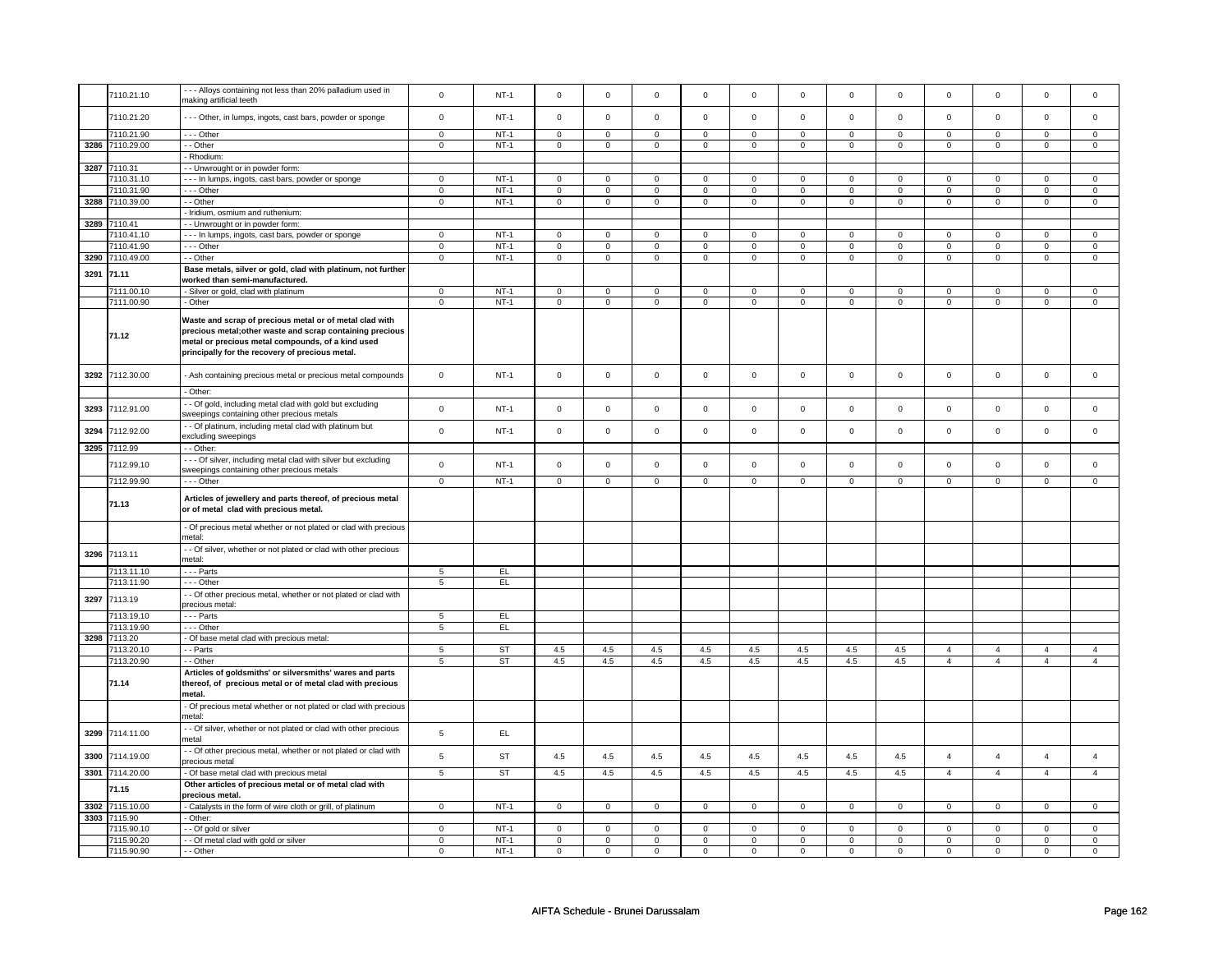|              | 71.16                      | Articles of natural or cultured pearls, precious or semi-<br>precious stones (natural, synthetic or reconstructed).                                                                                                             |                            |                       |                     |                  |                          |                  |                  |                            |                            |                     |                  |                               |                         |                               |
|--------------|----------------------------|---------------------------------------------------------------------------------------------------------------------------------------------------------------------------------------------------------------------------------|----------------------------|-----------------------|---------------------|------------------|--------------------------|------------------|------------------|----------------------------|----------------------------|---------------------|------------------|-------------------------------|-------------------------|-------------------------------|
|              | 3304 7116.10.00            | - Of natural or cultured pearls                                                                                                                                                                                                 | 5                          | <b>ST</b>             | 4.5                 | 4.5              | 4.5                      | 4.5              | 4.5              | 4.5                        | 4.5                        | 4.5                 | $\overline{4}$   | $\overline{a}$                | $\overline{4}$          | $\overline{4}$                |
| 3305         | 7116.20.00                 | - Of precious or semi-precious stones (natural, synthetic, or                                                                                                                                                                   | $\mathbf 5$                | <b>ST</b>             | $4.5\,$             | 4.5              | 4.5                      | $4.5\,$          | $4.5\,$          | $4.5\,$                    | 4.5                        | 4.5                 | $\overline{4}$   | $\overline{4}$                | $\overline{4}$          | $\overline{4}$                |
|              | 71.17                      | econstructed)<br>Imitation jewellery.                                                                                                                                                                                           |                            |                       |                     |                  |                          |                  |                  |                            |                            |                     |                  |                               |                         |                               |
|              |                            |                                                                                                                                                                                                                                 |                            |                       |                     |                  |                          |                  |                  |                            |                            |                     |                  |                               |                         |                               |
|              |                            | Of base metal, whether or not plated with precious metal:                                                                                                                                                                       |                            |                       |                     |                  |                          |                  |                  |                            |                            |                     |                  |                               |                         |                               |
|              | 3306 7117.11               | - - Cuff-links and studs:                                                                                                                                                                                                       |                            |                       |                     |                  |                          |                  |                  |                            |                            |                     |                  |                               |                         |                               |
|              | 7117.11.10                 | --- Parts                                                                                                                                                                                                                       | 5                          | EL                    |                     |                  |                          |                  |                  |                            |                            |                     |                  |                               |                         |                               |
| 3307         | 7117.11.90<br>7117.19      | - - - Other<br>- Other:                                                                                                                                                                                                         | 5                          | EL.                   |                     |                  |                          |                  |                  |                            |                            |                     |                  |                               |                         |                               |
|              | 7117.19.10                 | - - - Bangles                                                                                                                                                                                                                   | 5                          | EL.                   |                     |                  |                          |                  |                  |                            |                            |                     |                  |                               |                         |                               |
|              | 7117.19.20                 | - - - Parts                                                                                                                                                                                                                     | $5\phantom{.0}$            | EL.                   |                     |                  |                          |                  |                  |                            |                            |                     |                  |                               |                         |                               |
|              | 7117.19.90                 | - - - Other                                                                                                                                                                                                                     | 5                          | EL.                   |                     |                  |                          |                  |                  |                            |                            |                     |                  |                               |                         |                               |
| 3308         | 7117.90                    | - Other:                                                                                                                                                                                                                        |                            |                       |                     |                  |                          |                  |                  |                            |                            |                     |                  |                               |                         |                               |
|              | 7117.90.10                 | - Bangles                                                                                                                                                                                                                       | $\overline{5}$             | EL                    |                     |                  |                          |                  |                  |                            |                            |                     |                  |                               |                         |                               |
|              | 7117.90.20                 | - Parts                                                                                                                                                                                                                         | 5                          | EL.                   |                     |                  |                          |                  |                  |                            |                            |                     |                  |                               |                         |                               |
|              | 7117.90.90                 | - - Other                                                                                                                                                                                                                       | 5                          | EL                    |                     |                  |                          |                  |                  |                            |                            |                     |                  |                               |                         |                               |
|              | 71.18                      | Coin.                                                                                                                                                                                                                           |                            |                       |                     |                  |                          |                  |                  |                            |                            |                     |                  |                               |                         |                               |
|              | 3309 7118.10<br>7118.10.10 | - Coin (other than gold coin), not being legal tender:<br>- - Silver coin                                                                                                                                                       | $\mathbf 0$                | $NT-1$                | $\mathbf 0$         | $\mathbf 0$      | $\mathbf 0$              | 0                | $\mathbf 0$      | 0                          | $\Omega$                   | $\mathbf 0$         | $\mathbf 0$      | $\mathbf 0$                   | $\Omega$                | $\Omega$                      |
|              | 7118.10.90                 | $-$ Other                                                                                                                                                                                                                       | $\mathsf 0$                | $NT-1$                | $\mathsf 0$         | $\mathsf 0$      | $\mathsf 0$              | $\mathsf 0$      | $\mathbf 0$      | $\mathsf 0$                | $\mathbf 0$                | $\mathsf 0$         | $\mathsf 0$      | $\mathbf 0$                   | $\mathbf 0$             | $\mathbf 0$                   |
| 3310         | 7118.90                    | - Other:                                                                                                                                                                                                                        |                            |                       |                     |                  |                          |                  |                  |                            |                            |                     |                  |                               |                         |                               |
|              |                            | - Gold coin, whether or not legal tender, or silver coin, being                                                                                                                                                                 |                            |                       |                     |                  |                          |                  |                  |                            |                            |                     |                  |                               |                         |                               |
|              | 7118.90.10                 | egal tender                                                                                                                                                                                                                     | $\mathbf 0$                | $NT-1$                | 0                   | $\mathbf 0$      | $\mathbf 0$              | 0                | 0                | $\mathbf 0$                | $\mathbf 0$                | $\mathbf 0$         | 0                | $\mathsf 0$                   | $\mathbf 0$             | $\mathbf 0$                   |
|              | 7118.90.90                 | - - Other                                                                                                                                                                                                                       | $\overline{0}$             | $NT-1$                | $\mathbf 0$         | $\mathbf 0$      | $\mathbf 0$              | $\mathbf 0$      | 0                | $\mathbf 0$                | $\mathbf 0$                | $\overline{0}$      | 0                | $\overline{0}$                | $\mathbf 0$             | $\overline{0}$                |
|              |                            | - PRIMARY MATERIALS; PRODUCTS IN GRANULAR OR                                                                                                                                                                                    |                            |                       |                     |                  |                          |                  |                  |                            |                            |                     |                  |                               |                         |                               |
|              |                            | <b>POWDER FORM</b>                                                                                                                                                                                                              |                            |                       |                     |                  |                          |                  |                  |                            |                            |                     |                  |                               |                         |                               |
|              | 72.01                      | Pig iron and spiegeleisen in pigs, blocks or other primary<br>orms.                                                                                                                                                             |                            |                       |                     |                  |                          |                  |                  |                            |                            |                     |                  |                               |                         |                               |
| 3311         | 7201.10.00                 | - Non-alloy pig iron containing by weight 0.5% or less of<br>phosphorus                                                                                                                                                         | $\mathbf 0$                | $NT-1$                | $\mathsf 0$         | $\mathbf 0$      | $\mathsf{O}\xspace$      | $\mathbf 0$      | $\mathsf 0$      | $\mathbf 0$                | $\mathsf 0$                | $\mathbf 0$         | $\mathsf 0$      | $\mathsf 0$                   | $\mathsf 0$             | $\mathsf 0$                   |
| 3312         | 7201.20.00                 | - Non-alloy pig iron containing by weight more than 0.5% of<br>phosphorus                                                                                                                                                       | $\mathbf 0$                | $NT-1$                | $\mathsf 0$         | $\mathbf 0$      | $\mathsf{O}\xspace$      | $\mathbf 0$      | $\mathbf 0$      | $\mathbf 0$                | $\mathbf 0$                | $\mathbf 0$         | $\mathsf 0$      | $\mathsf 0$                   | $\mathbf 0$             | $\mathsf 0$                   |
| 3313         | 7201.50.00                 | - Alloy pig iron; spiegeleisen                                                                                                                                                                                                  | $\overline{0}$             | $NT-1$                | $\overline{0}$      | $\overline{0}$   | $\overline{0}$           | $\overline{0}$   | $\overline{0}$   | $\overline{0}$             | $\overline{0}$             | $\overline{0}$      | $\overline{0}$   | $\overline{0}$                | $\overline{0}$          | $\overline{0}$                |
|              | 72.02                      | Ferro-alloys.                                                                                                                                                                                                                   |                            |                       |                     |                  |                          |                  |                  |                            |                            |                     |                  |                               |                         |                               |
|              |                            | - Ferro-manganese:                                                                                                                                                                                                              |                            |                       |                     |                  |                          |                  |                  |                            |                            |                     |                  |                               |                         |                               |
|              | 3314 7202.11.00            | - Containing by weight more than 2% of carbon                                                                                                                                                                                   | $\mathbf 0$                | <b>NT-1</b><br>$NT-1$ | $\mathbf 0$         | $\mathbf 0$      | $\mathbf 0$              | $\mathbf 0$      | 0                | $\mathsf 0$<br>$\mathbf 0$ | 0                          | 0<br>$\mathbf 0$    | 0                | $\mathsf 0$<br>$\mathbf 0$    | 0                       | $\mathbf 0$<br>$\mathbf 0$    |
| 3315         | 7202.19.00                 | - - Other<br>- Ferro-silicon:                                                                                                                                                                                                   | $\mathbf 0$                |                       | $\mathbf 0$         | $\mathbf 0$      | $\mathbf 0$              | $\mathbf{0}$     | $\mathbf 0$      |                            | $\mathbf 0$                |                     | $\mathbf 0$      |                               | $\mathbf 0$             |                               |
| 3316         | 7202.21.00                 | - Containing by weight more than 55% of silicon                                                                                                                                                                                 | $\mathsf 0$                | $NT-1$                | $\mathsf 0$         | $\mathbf 0$      | $\mathbf 0$              | $\mathsf 0$      | $\mathbf 0$      | $\mathbf 0$                | $\mathbf 0$                | $\mathbf 0$         | $\mathbf 0$      | $\mathbf 0$                   | $\mathbf 0$             | $\mathbf 0$                   |
| 3317         | 7202.29.00                 | - - Other                                                                                                                                                                                                                       | $\mathbf 0$                | $NT-1$                | $\mathsf 0$         | $\mathbf 0$      | $\mathsf 0$              | $\mathsf 0$      | $\mathbf 0$      | $\mathsf 0$                | $\mathbf 0$                | $\mathsf 0$         | $\mathsf 0$      | $\mathbf 0$                   | $\mathsf 0$             | $\mathbf 0$                   |
| 3318         | 7202.30.00                 | - Ferro-silico-manganese                                                                                                                                                                                                        | $\mathsf 0$                | $NT-1$                | $\mathsf 0$         | $\mathbf 0$      | $\mathsf 0$              | $\mathsf 0$      | $\mathbf 0$      | $\mathsf 0$                | $\mathbf 0$                | $\mathsf 0$         | $\mathsf 0$      | $\mathbf 0$                   | $\mathsf 0$             | $\mathbf 0$                   |
|              |                            | Ferro-chromium:                                                                                                                                                                                                                 |                            |                       |                     |                  |                          |                  |                  |                            |                            |                     |                  |                               |                         |                               |
| 3319         | 7202.41.00                 | - - Containing by weight more than 4% of carbon                                                                                                                                                                                 | $\mathbf{0}$               | <b>NT-1</b>           | $\mathbf 0$         | $\overline{0}$   | $\mathbf 0$              | $\mathbf{0}$     | $\mathbf 0$      | $\overline{0}$             | $\mathbf 0$                | $\mathbf 0$         | 0                | $\mathbf 0$                   | $^{\circ}$              | $\mathbf{0}$                  |
| 3320         | 7202.49.00                 | - - Other                                                                                                                                                                                                                       | $\mathbf 0$                | <b>NT-1</b>           | $\mathbf 0$         | $\mathbf 0$      | $\mathbf 0$              | $\mathbf 0$      | 0                | $\mathbf 0$                | $\mathbf 0$                | $\mathbf 0$         | 0                | $\mathbf 0$                   | $\mathbf 0$             | $\mathbf{0}$                  |
| 3321         | 7202.50.00                 | - Ferro-silico-chromium                                                                                                                                                                                                         | $\mathbf 0$                | $NT-1$                | $\mathbf 0$         | $\mathbf 0$      | $\mathbf 0$              | 0                | $\mathbf 0$      | 0                          | $\mathbf 0$                | $\mathbf 0$         | $\mathbf 0$      | 0                             | $\mathbf 0$             | $\mathbf 0$                   |
| 3322         | 7202.60.00                 | Ferro-nickel                                                                                                                                                                                                                    | $\mathbf 0$                | $NT-1$                | $\mathbf 0$         | $\mathbf 0$      | $\mathbf 0$              | $\mathsf 0$      | $\mathbf 0$      | $\mathsf 0$                | $\mathbf 0$                | $\mathsf 0$         | $\mathbf 0$      | $\mathbf 0$                   | $\Omega$<br>$\mathbf 0$ | $\mathbf 0$                   |
| 3323<br>3324 | 7202.70.00<br>7202.80.00   | Ferro-molybdenum<br>- Ferro-tungsten and ferro-silico-tungsten                                                                                                                                                                  | $\mathbf 0$<br>$\mathbf 0$ | <b>NT-1</b><br>$NT-1$ | 0<br>$\mathsf 0$    | 0<br>$\mathbf 0$ | 0<br>$\mathsf{O}\xspace$ | 0<br>$\mathbf 0$ | 0<br>$\mathsf 0$ | 0<br>$\overline{0}$        | $\mathbf 0$<br>$\mathsf 0$ | 0<br>$\overline{0}$ | 0<br>$\mathsf 0$ | $\mathbf 0$<br>$\overline{0}$ | $\pmb{0}$               | $\mathbf 0$<br>$\overline{0}$ |
|              |                            | Other:                                                                                                                                                                                                                          |                            |                       |                     |                  |                          |                  |                  |                            |                            |                     |                  |                               |                         |                               |
| 3325         | 7202.91.00                 | - - Ferro-titanium and ferro-silico-titanium                                                                                                                                                                                    | $\mathbf 0$                | $NT-1$                | $\mathbf 0$         | $\mathbf 0$      | $\mathbf 0$              | 0                | 0                | 0                          | 0                          | 0                   | 0                | $\mathbf 0$                   | 0                       | $\Omega$                      |
| 3326         | 7202.92.00                 | - - Ferro-vanadium                                                                                                                                                                                                              | $\mathsf 0$                | $NT-1$                | $\mathsf 0$         | $\mathbf 0$      | $\mathsf 0$              | $\mathsf 0$      | $\mathsf 0$      | $\mathsf 0$                | $\mathsf 0$                | $\mathsf 0$         | $\mathsf 0$      | $\mathbf 0$                   | $\mathsf 0$             | $\mathbf 0$                   |
| 3327         | 7202.93.00                 | - - Ferro-niobium                                                                                                                                                                                                               | $\pmb{0}$                  | $NT-1$                | $\mathsf 0$         | $\mathbf 0$      | $\mathbf 0$              | $\mathsf 0$      | $\mathsf 0$      | $\mathbf 0$                | $\mathsf 0$                | $\mathbf 0$         | $\mathbf 0$      | $\mathsf 0$                   | $\mathsf 0$             | $\mathsf 0$                   |
|              | 3328 7202.99.00            | - - Other                                                                                                                                                                                                                       | $\mathbf 0$                | $NT-1$                | $\mathsf{O}\xspace$ | $\mathbf 0$      | $\mathsf{O}\xspace$      | $\mathbf 0$      | $\mathsf 0$      | $\mathbf 0$                | $\mathsf 0$                | $\mathbf 0$         | $\mathsf 0$      | $\mathsf 0$                   | $\mathsf 0$             | $\overline{0}$                |
|              | 72.03                      | Ferrous products obtained by direct reduction of iron ore<br>and other spongy ferrous products, in lumps, pellets or<br>similar forms; iron having a minimum purity by weight of<br>99.94%, in lumps, pellets or similar forms. |                            |                       |                     |                  |                          |                  |                  |                            |                            |                     |                  |                               |                         |                               |
| 3329         | 7203.10.00                 | Ferrous products obtained by direct reduction of iron ore                                                                                                                                                                       | $\mathbf 0$                | $NT-1$                | $\mathbf 0$         | $\mathbf 0$      | $\mathbf 0$              | $\mathbf 0$      | $\mathbf 0$      | $\mathbf 0$                | $\mathbf 0$                | $\mathbf 0$         | $\mathsf 0$      | $\mathbf 0$                   | $\mathsf 0$             | $\mathbf 0$                   |
| 3330         | 7203.90.00                 | Other                                                                                                                                                                                                                           | $\mathsf 0$                | $NT-1$                | $\mathsf 0$         | $\mathsf 0$      | $\mathsf 0$              | $\mathsf 0$      | $\mathbf 0$      | $\mathsf 0$                | $\mathbf 0$                | $\mathsf 0$         | $\mathsf 0$      | $\mathbf 0$                   | $\mathbf 0$             | $\mathbf 0$                   |
|              | 72.04                      | Ferrous waste and scrap; remelting scrap ingots of iron<br>or steel.                                                                                                                                                            |                            |                       |                     |                  |                          |                  |                  |                            |                            |                     |                  |                               |                         |                               |
|              | 3331 7204.10.00            | - Waste and scrap of cast iron                                                                                                                                                                                                  | $\Omega$                   | $NT-1$                | $\Omega$            | $\Omega$         | $\Omega$                 | $\Omega$         | $\Omega$         | $\Omega$                   | $\Omega$                   | $\Omega$            | $\Omega$         | $\Omega$                      | $\Omega$                | $\Omega$                      |
|              |                            | - Waste and scrap of alloy steel:                                                                                                                                                                                               |                            |                       |                     |                  |                          |                  |                  |                            |                            |                     |                  |                               |                         |                               |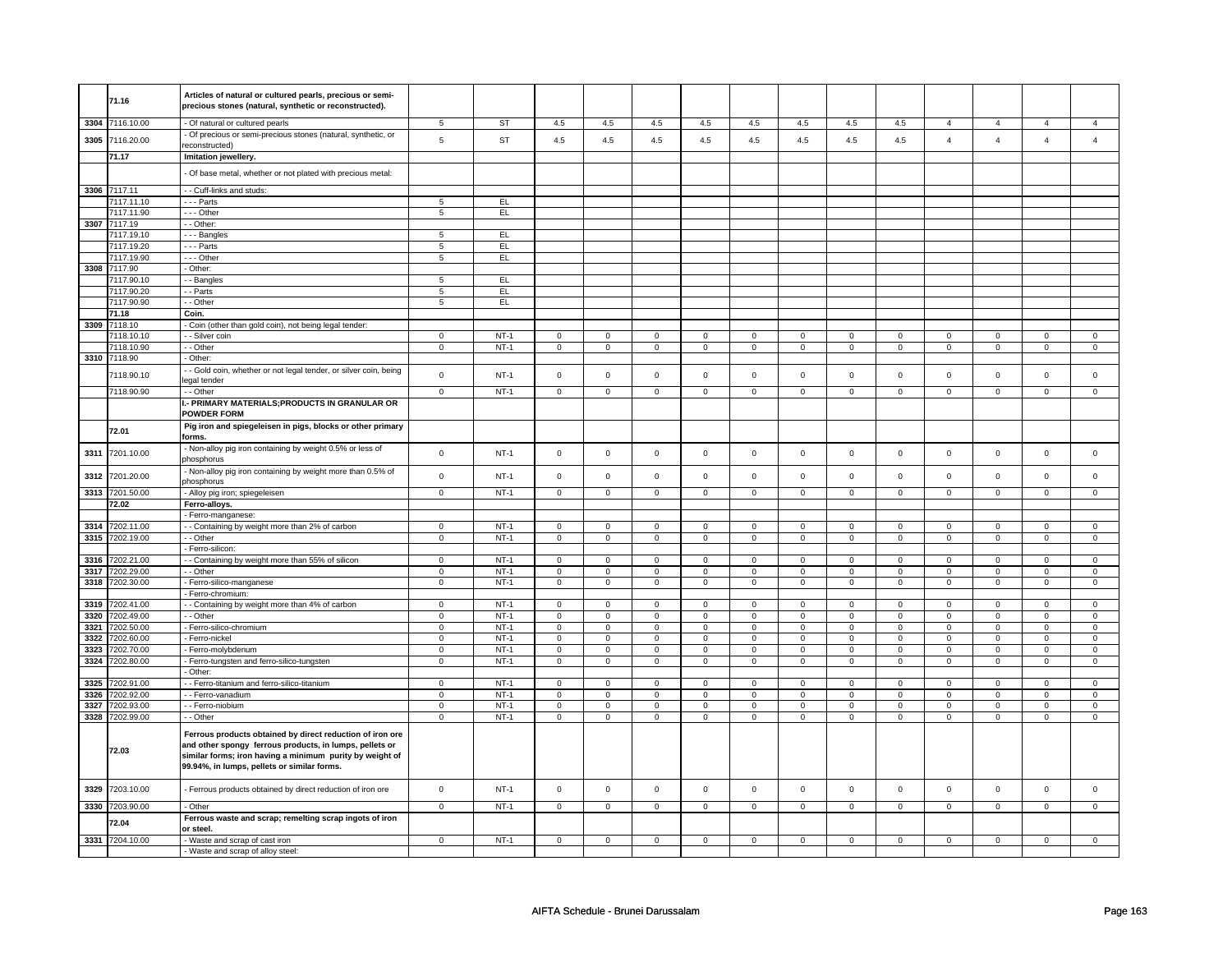| 3332 | 7204.21.00      | - Of stainless steel                                                                                                                                                                                 | $\mathbf 0$    | $NT-1$ | $\mathsf 0$         | $\mathbf 0$    | $\Omega$       | $\mathbf 0$    | $\Omega$       | $\mathbf 0$    | $\Omega$       | $\Omega$       | $\Omega$            | $\Omega$       | $\Omega$       | $\Omega$       |
|------|-----------------|------------------------------------------------------------------------------------------------------------------------------------------------------------------------------------------------------|----------------|--------|---------------------|----------------|----------------|----------------|----------------|----------------|----------------|----------------|---------------------|----------------|----------------|----------------|
|      |                 |                                                                                                                                                                                                      |                |        |                     |                |                |                |                |                |                |                |                     |                |                |                |
| 3333 | 7204.29.00      | $-$ Other                                                                                                                                                                                            | $\mathsf 0$    | $NT-1$ | $\mathbf 0$         | $\mathbf 0$    | $\mathbf{0}$   | $\mathbf 0$    | $\mathbf{0}$   | $\mathbf 0$    | $\mathbf 0$    | $\mathbf 0$    | $\mathbf 0$         | $\mathbf 0$    | $\mathbf 0$    | $\circ$        |
| 3334 | 7204.30.00      | - Waste and scrap of tinned iron or steel                                                                                                                                                            | $\mathbf 0$    | $NT-1$ | $\mathbf 0$         | $\mathbf 0$    | $\mathbf 0$    | $\mathbf 0$    | 0              | $\mathbf 0$    | $\mathbf 0$    | $\overline{0}$ | $\mathbf{0}$        | $\mathbf{0}$   | $\mathbf 0$    | $\mathbf{0}$   |
|      |                 | - Other waste and scrap:                                                                                                                                                                             |                |        |                     |                |                |                |                |                |                |                |                     |                |                |                |
| 3335 | 7204.41.00      | - Turnings, shavings, chips, milling waste, sawdust, filings,<br>trimmings and stampings, whether or not in bundles                                                                                  | $\mathsf 0$    | $NT-1$ | $\mathbf 0$         | $\mathbf 0$    | 0              | $\mathbf 0$    | 0              | $\mathbf 0$    | 0              | 0              | $\mathbf 0$         | $\mathsf 0$    | $\mathbf 0$    | $\mathbf 0$    |
| 3336 | 7204.49.00      | - - Other                                                                                                                                                                                            | $\overline{0}$ | $NT-1$ | $\overline{0}$      | $\overline{0}$ | $\overline{0}$ | $\overline{0}$ | $\overline{0}$ | $\overline{0}$ | $\overline{0}$ | $\overline{0}$ | $\overline{0}$      | $\overline{0}$ | $\overline{0}$ | $\overline{0}$ |
| 3337 | 7204.50.00      | - Remelting scrap ingots                                                                                                                                                                             | $\mathbf 0$    | $NT-1$ | $\mathbf 0$         | $\mathbf 0$    | $\mathbf 0$    | $\mathbf 0$    | $\mathbf{0}$   | $\mathbf 0$    | $\mathbf{0}$   | $\mathbf 0$    | $\mathbf{0}$        | $\overline{0}$ | $^{\circ}$     | $\overline{0}$ |
|      | 72.05           | Granules and powders, of pig iron, spiegeleisen, iron or<br>steel.                                                                                                                                   |                |        |                     |                |                |                |                |                |                |                |                     |                |                |                |
| 3338 | 7205.10.00      | - Granules                                                                                                                                                                                           | $\overline{0}$ | $NT-1$ | $\mathsf{O}\xspace$ | $\overline{0}$ | $\mathsf 0$    | $\overline{0}$ | $\mathbf 0$    | $\overline{0}$ | $\mathsf 0$    | $\overline{0}$ | $\mathbf 0$         | $\overline{0}$ | $\mathsf 0$    | $\overline{0}$ |
|      |                 | - Powders:                                                                                                                                                                                           |                |        |                     |                |                |                |                |                |                |                |                     |                |                |                |
| 3339 | 7205.21.00      | - Of alloy steel                                                                                                                                                                                     | $\overline{0}$ | $NT-1$ | $\mathbf 0$         | $\overline{0}$ | $\mathbf 0$    | $\mathbf{0}$   | $\mathbf 0$    | $\overline{0}$ | $\mathbf{0}$   | $\overline{0}$ | $\mathbf{0}$        | $\overline{0}$ | $\mathbf 0$    | $\mathbf{0}$   |
|      |                 |                                                                                                                                                                                                      |                |        |                     |                |                |                |                |                |                |                |                     |                |                |                |
|      | 3340 7205.29.00 | - Other                                                                                                                                                                                              | $\mathbf 0$    | $NT-1$ | $\mathsf 0$         | $\mathsf 0$    | $\mathsf 0$    | $\mathsf 0$    | $\mathbf 0$    | $\mathsf 0$    | $\mathbf 0$    | $\mathsf 0$    | $\mathsf 0$         | $\mathsf 0$    | $\mathsf 0$    | $\mathsf 0$    |
|      | 72.06           | Iron and non-alloy steel in ingots or other primary forms<br>(excluding iron of heading 72.03).                                                                                                      |                |        |                     |                |                |                |                |                |                |                |                     |                |                |                |
| 3341 | 7206.10.00      | - Ingots                                                                                                                                                                                             | $\overline{0}$ | $NT-1$ | $\overline{0}$      | $\overline{0}$ | $\overline{0}$ | $\overline{0}$ | $\overline{0}$ | $\overline{0}$ | $\overline{0}$ | $\overline{0}$ | $\overline{0}$      | $\overline{0}$ | $\overline{0}$ | $\overline{0}$ |
| 3342 | 7206.90         | - Other:                                                                                                                                                                                             |                |        |                     |                |                |                |                |                |                |                |                     |                |                |                |
|      | 7206.90.10      | - Containing by weight 0.6% or more of carbon                                                                                                                                                        | $\mathbf 0$    | $NT-1$ | $\mathbf 0$         | $\mathbf 0$    | $\mathbf 0$    | $\mathbf 0$    | $\mathbf 0$    | $\mathbf 0$    | $\Omega$       | 0              | $\Omega$            | $\mathbf{0}$   | $\Omega$       | $\mathbf 0$    |
|      | 7206.90.90      | - Other                                                                                                                                                                                              | $\mathsf 0$    | $NT-1$ | $\mathbf 0$         | $\mathsf 0$    | $\mathbf 0$    | $\mathbf 0$    | $\mathbf 0$    | $\mathbf 0$    | $\mathbf 0$    | $\mathbf 0$    | $\mathbf 0$         | $\mathbf 0$    | $\mathbf 0$    | $\overline{0}$ |
|      | 72.07           | Semi-finished products of iron or non-alloy steel.                                                                                                                                                   |                |        |                     |                |                |                |                |                |                |                |                     |                |                |                |
|      |                 | - Containing by weight less than 0.25% of carbon:                                                                                                                                                    |                |        |                     |                |                |                |                |                |                |                |                     |                |                |                |
| 3343 | 7207.11.00      | - - Of rectangular (including square) cross-section, the width<br>measuring less than twice the thickness                                                                                            | $\mathbf 0$    | $NT-1$ | $\mathsf 0$         | $\mathbf 0$    | $\mathbf 0$    | $\mathbf 0$    | $\mathbf 0$    | $\mathbf 0$    | $\mathbf 0$    | $\mathbf 0$    | $\mathsf 0$         | $\mathsf 0$    | $\mathsf 0$    | $\mathbf 0$    |
| 3344 | 7207.12         | - - Other, of rectangular (other than square) cross-section:                                                                                                                                         |                |        |                     |                |                |                |                |                |                |                |                     |                |                |                |
|      | 7207.12.10      | $--$ Slabs                                                                                                                                                                                           | $\mathsf 0$    | $NT-1$ | $\mathbf 0$         | $\mathbf 0$    | $\mathbf 0$    | $\mathbf 0$    | $\mathbf 0$    | $\mathbf 0$    | $\mathbf 0$    | 0              | $\mathbf 0$         | $\mathbf 0$    | $\mathbf 0$    | $\mathbf 0$    |
|      |                 |                                                                                                                                                                                                      |                |        |                     |                |                |                |                |                |                |                |                     |                |                |                |
|      | 7207.12.90      | --- Other                                                                                                                                                                                            | $\mathbf 0$    | $NT-1$ | $\mathbf 0$         | $\mathsf 0$    | $\mathsf 0$    | $\mathsf 0$    | $\mathbf{0}$   | $\mathbf 0$    | $\mathbf 0$    | $\mathbf 0$    | $\mathbf 0$         | $\mathsf 0$    | $\mathbf 0$    | $\mathbf 0$    |
| 3345 | 7207.19.00      | - - Other                                                                                                                                                                                            | $\overline{0}$ | $NT-1$ | $\overline{0}$      | $\overline{0}$ | $\overline{0}$ | $\overline{0}$ | $\overline{0}$ | $\overline{0}$ | $\overline{0}$ | $\overline{0}$ | $\overline{0}$      | $\overline{0}$ | $\overline{0}$ | $\overline{0}$ |
| 3346 | 7207.20         | - Containing by weight 0.25% or more of carbon:                                                                                                                                                      |                |        |                     |                |                |                |                |                |                |                |                     |                |                |                |
|      |                 | - Containing by weight 0.6% or more of carbon:                                                                                                                                                       |                |        |                     |                |                |                |                |                |                |                |                     |                |                |                |
|      | 7207.20.11      | $--$ Slabs                                                                                                                                                                                           | $\overline{0}$ | $NT-1$ | $\overline{0}$      | $\overline{0}$ | $\overline{0}$ | $\overline{0}$ | $\mathbf 0$    | $\overline{0}$ | $\overline{0}$ | $\overline{0}$ | $\overline{0}$      | $\overline{0}$ | $\mathbf 0$    | $\overline{0}$ |
|      | 7207.20.12      | - - - Iron or steel pieces roughly shaped by forging; sheet bars<br>of iron or steel<br>(including tinplate bars)                                                                                    | $\mathbf 0$    | $NT-1$ | $\mathbf 0$         | $\mathbf 0$    | $\mathbf 0$    | $\mathbf 0$    | $\mathbf 0$    | $\mathbf 0$    | $\mathbf{0}$   | $\mathbf 0$    | $\mathbf 0$         | $\mathbf{0}$   | $\mathbf 0$    | $\mathbf 0$    |
|      | 7207.20.19      | --- Other                                                                                                                                                                                            | $\overline{0}$ | $NT-1$ | $\mathsf 0$         | $\mathbf 0$    | $\mathbf 0$    | $\mathbf 0$    | $\mathbf 0$    | $\mathbf 0$    | $\mathbf 0$    | $\mathbf 0$    | $\mathbf 0$         | $\overline{0}$ | $\mathsf 0$    | $\circ$        |
|      |                 | - - Other:                                                                                                                                                                                           |                |        |                     |                |                |                |                |                |                |                |                     |                |                |                |
|      | 7207.20.91      | --- Slabs                                                                                                                                                                                            | $\mathsf 0$    | $NT-1$ | $\mathsf 0$         | $\mathsf 0$    | $\mathbf{0}$   | $\mathbf 0$    | $\mathbf 0$    | $\mathbf 0$    | $\mathbf 0$    | $\mathsf 0$    | $\mathsf{O}\xspace$ | $\mathbf{0}$   | $\mathbf 0$    | $\mathbf 0$    |
|      |                 |                                                                                                                                                                                                      |                |        |                     |                |                |                |                |                |                |                |                     |                |                |                |
|      | 7207.20.92      | --- Iron or steel pieces roughly shaped by forging; sheet bars<br>of iron or steel<br>(including tinplate bars                                                                                       | $\mathbf 0$    | $NT-1$ | $\mathsf 0$         | $\mathbf 0$    | $\mathbf 0$    | $\mathsf 0$    | $\mathbf 0$    | $\mathbf{0}$   | $\mathbf 0$    | $\mathbf{0}$   | 0                   | $\mathbf{0}$   | $\Omega$       | $\mathbf 0$    |
|      | 7207.20.99      | $- -$ Other                                                                                                                                                                                          | $\overline{0}$ | $NT-1$ | $\overline{0}$      | $\overline{0}$ | $\overline{0}$ | $\overline{0}$ | $\overline{0}$ | $\overline{0}$ | $\overline{0}$ | $\overline{0}$ | $\overline{0}$      | $\overline{0}$ | $\overline{0}$ | $\overline{0}$ |
|      | 72.08           | Flat-rolled products of iron or non-alloy steel, of a width of<br>600 mm or more, hot-rolled, not clad, plated or coated.                                                                            |                |        |                     |                |                |                |                |                |                |                |                     |                |                |                |
| 3347 | 7208.10         | - In coils, not further worked than hot-rolled, with patterns in<br>relief:                                                                                                                          |                |        |                     |                |                |                |                |                |                |                |                     |                |                |                |
|      | 7208.10.10      | - Of a thickness of 10 mm or more but not exceeding 125<br>mm; of a thickness of less than 3 mm and containing by<br>weight less than 0.6% of carbon                                                 | $\mathbf 0$    | $NT-1$ | $\mathbf 0$         | $\mathbf 0$    | 0              | $\mathbf 0$    | 0              | $\mathbf 0$    | 0              | 0              | $\mathbf 0$         | $\mathbf{0}$   | $\mathsf 0$    | $\mathbf 0$    |
|      | 7208.10.20      | - Of a thickness of 3 mm or more but less than 4.75 mm, and<br>containing by weight less than 0.6% of carbon; of a thickness<br>of less than 3 mm and containing by weight 0.6% or more of<br>carbon | $\mathsf 0$    | $NT-1$ | $\mathsf{O}\xspace$ | $\mathsf 0$    | $\mathbf 0$    | $\mathbf 0$    | 0              | $\mathbf 0$    | $\mathbf 0$    | 0              | 0                   | $\mathbf 0$    | $\mathbf 0$    | $\mathbf 0$    |
|      | 7208.10.30      | - - Of a thickness of 3 mm or more but less than 4.75 mm, and<br>containing by weight 0.6% or more of carbon                                                                                         | $\mathbf 0$    | $NT-1$ | $\mathbf 0$         | $\mathbf 0$    | $\mathbf 0$    | $\mathbf 0$    | $\mathbf 0$    | $\mathbf 0$    | $\mathbf{0}$   | $\mathbf{0}$   | $\mathbf 0$         | $\mathbf 0$    | $\mathbf 0$    | $\mathsf 0$    |
|      | 7208.10.90      | - Other                                                                                                                                                                                              | $\overline{0}$ | $NT-1$ | $\overline{0}$      | $\overline{0}$ | $\overline{0}$ | $\overline{0}$ | $\overline{0}$ | $\overline{0}$ | $\overline{0}$ | $\overline{0}$ | $\overline{0}$      | $\overline{0}$ | $\overline{0}$ | $\overline{0}$ |
|      |                 | Other, in coils, not further worked than hot-rolled, pickled:                                                                                                                                        |                |        |                     |                |                |                |                |                |                |                |                     |                |                |                |
| 3348 | 7208.25         | - - Of a thickness of 4.75 mm or more:                                                                                                                                                               |                |        |                     |                |                |                |                |                |                |                |                     |                |                |                |
|      | 7208.25.10      | --- Coils for re-rolling                                                                                                                                                                             | $\overline{0}$ | $NT-1$ | $\overline{0}$      | $\overline{0}$ | $\overline{0}$ | $\overline{0}$ | $\overline{0}$ | $\overline{0}$ | $\overline{0}$ | $\overline{0}$ | $\overline{0}$      | $\overline{0}$ | $\overline{0}$ | $\overline{0}$ |
|      |                 | - - - Other:                                                                                                                                                                                         |                |        |                     |                |                |                |                |                |                |                |                     |                |                |                |
|      | 7208.25.91      | Non alloy steel plates and sheets containing by weight<br>less than 0.6% of carbon                                                                                                                   | $\mathbf 0$    | $NT-1$ | $\mathsf 0$         | $\mathbf 0$    | $\mathbf 0$    | $\mathsf 0$    | $\mathbf 0$    | $\mathbf 0$    | $\Omega$       | $\mathbf 0$    | $\mathbf 0$         | $\mathsf 0$    | $\mathbf 0$    | $\mathbf 0$    |
|      | 7208.25.99      | - - - - Other                                                                                                                                                                                        | $\mathsf 0$    | $NT-1$ | $\mathbf 0$         | $\mathbf 0$    | $\mathbf 0$    | $\mathbf 0$    | 0              | $\mathbf 0$    | 0              | $\overline{0}$ | $\mathbf 0$         | $\mathbf{0}$   | $\mathbf{0}$   | $\mathbf{0}$   |
| 3349 | 7208.26         | - - Of a thickness of 3 mm or more but less than 4.75 mm:                                                                                                                                            |                |        |                     |                |                |                |                |                |                |                |                     |                |                |                |
|      |                 |                                                                                                                                                                                                      |                |        |                     |                |                |                |                |                |                |                |                     |                |                |                |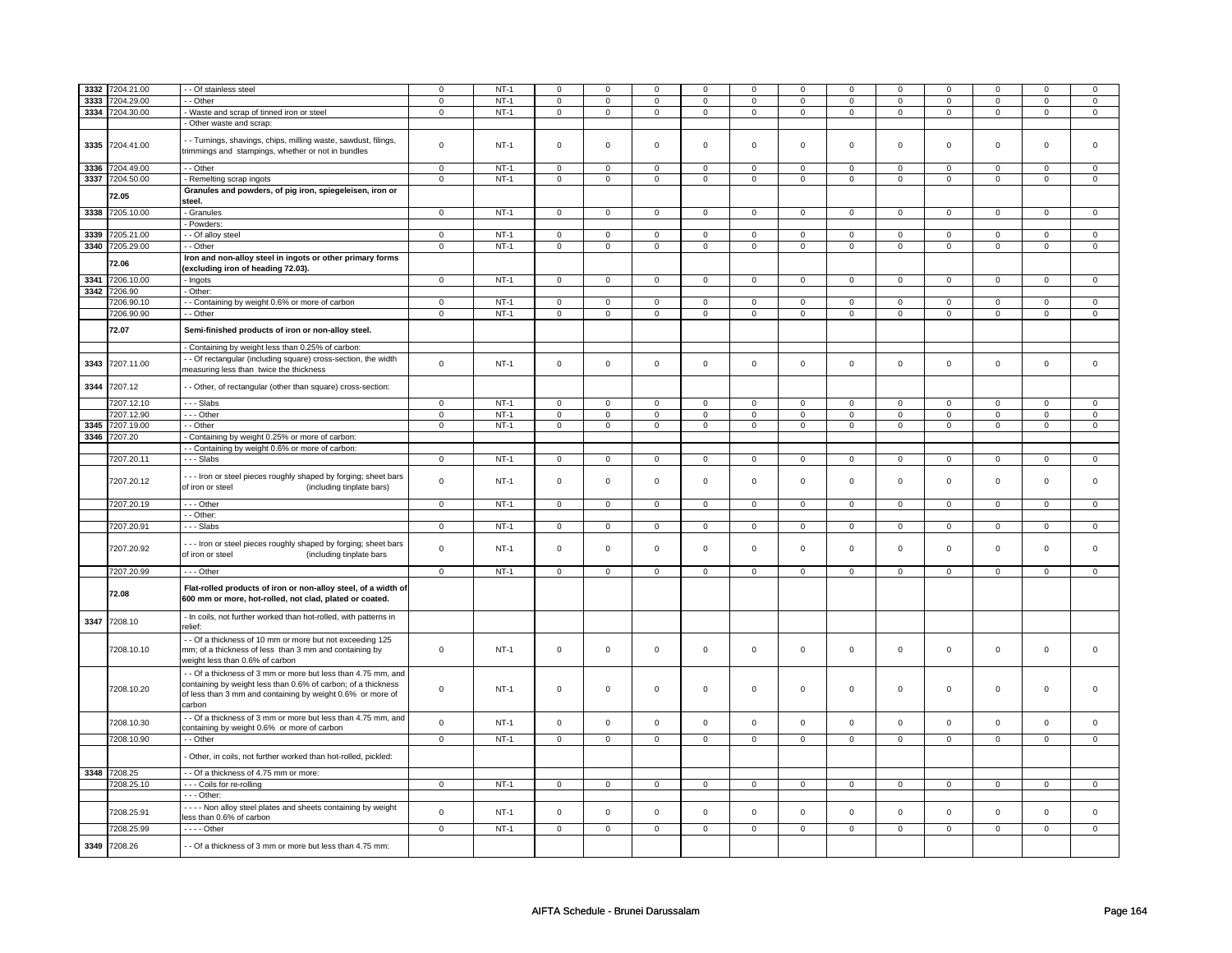|      | 7208.26.10      | - - Steel plates and sheets containing by weight less than                                                              | $\mathbf 0$    | $NT-1$ | $\mathbf 0$    | $\mathbf 0$    | $\mathsf 0$         | $\mathsf 0$    | $\mathsf 0$         | $\mathsf 0$    | $\mathbf 0$    | $\mathsf 0$    | $\mathsf 0$    | $\mathbf 0$    | $\mathbf 0$          | 0              |
|------|-----------------|-------------------------------------------------------------------------------------------------------------------------|----------------|--------|----------------|----------------|---------------------|----------------|---------------------|----------------|----------------|----------------|----------------|----------------|----------------------|----------------|
|      | 7208.26.90      | 0.6% of carbon<br>$\cdots$ Other                                                                                        | $\overline{0}$ | $NT-1$ | $\overline{0}$ | $\overline{0}$ | $\mathsf 0$         | $\overline{0}$ | $\mathsf{O}\xspace$ | $\overline{0}$ | $\mathbf 0$    | $\overline{0}$ | $\mathsf 0$    | $\overline{0}$ | $\mathsf 0$          | $\overline{0}$ |
|      | 3350 7208.27    | -- Of a thickness of less than 3 mm:                                                                                    |                |        |                |                |                     |                |                     |                |                |                |                |                |                      |                |
|      |                 | --- Of a thickness of less than 1.5 mm:                                                                                 |                |        |                |                |                     |                |                     |                |                |                |                |                |                      |                |
|      |                 | - - - - Steel plates and sheets containing by weight 0.6 % or                                                           |                |        |                |                |                     |                |                     |                |                |                |                |                |                      |                |
|      | 7208.27.11      | more of carbon                                                                                                          | $\mathbf 0$    | $NT-1$ | $\mathsf 0$    | $\mathbf 0$    | $\mathbf 0$         | $\mathbf 0$    | $\mathbf 0$         | $\mathbf 0$    | $\mathbf 0$    | $\mathbf 0$    | $\mathbf 0$    | $\mathbf 0$    | $\mathbf 0$          | $\mathbf{0}$   |
|      | 7208.27.19      | - - - - Other                                                                                                           | $\mathsf 0$    | $NT-1$ | $\mathsf 0$    | $\mathbf 0$    | $\mathsf 0$         | $\mathbf 0$    | $\mathsf 0$         | $\mathsf 0$    | $\mathbf 0$    | $\mathsf 0$    | $\mathsf 0$    | $\mathbf 0$    | $\Omega$             | 0              |
|      |                 | $- -$ Other:                                                                                                            |                |        |                |                |                     |                |                     |                |                |                |                |                |                      |                |
|      |                 | - - - - Steel plates and sheets containing by weight 0.6% or                                                            |                |        |                |                |                     |                |                     |                |                |                |                |                |                      |                |
|      | 7208.27.91      | more of carbon                                                                                                          | $\mathsf 0$    | $NT-1$ | $\mathsf 0$    | $\mathbf 0$    | $\mathsf 0$         | $\mathbf 0$    | $\mathbf 0$         | $\mathbf 0$    | $\mathbf 0$    | $\mathsf 0$    | 0              | $\mathbf 0$    | $\Omega$             | $\mathbf 0$    |
|      | 7208.27.99      | - - - - Other                                                                                                           | $\mathsf 0$    | $NT-1$ | $\mathbf 0$    | $\mathbf 0$    | $\mathbf 0$         | $\mathbf 0$    | $\mathsf 0$         | $\mathbf 0$    | $\mathbf 0$    | $\mathbf 0$    | $\mathbf 0$    | $\mathbf 0$    | $\Omega$             | $\mathbf{0}$   |
|      |                 | - Other, in coils, not further worked than hot-rolled:                                                                  |                |        |                |                |                     |                |                     |                |                |                |                |                |                      |                |
| 3351 | 7208.36.00      | - - Of a thickness exceeding 10 mm                                                                                      | $\mathsf 0$    | $NT-1$ | $\mathsf 0$    | $\mathsf 0$    | $\mathsf{O}\xspace$ | $\mathsf 0$    | $\mathsf{O}\xspace$ | $\mathsf 0$    | $\mathsf 0$    | $\mathsf 0$    | $\mathsf 0$    | $\mathbf 0$    | $\mathsf 0$          | $\mathbf 0$    |
|      |                 | - Of a thickness of 4.75 mm or more but not exceeding 10                                                                |                |        |                |                |                     |                |                     |                |                |                |                |                |                      |                |
| 3352 | 7208.37         | mm·                                                                                                                     |                |        |                |                |                     |                |                     |                |                |                |                |                |                      |                |
|      |                 | --- Steel plates and sheets containing by weight less than                                                              |                |        |                |                |                     |                |                     |                |                |                |                |                |                      |                |
|      | 7208.37.10      | 0.6% of carbon                                                                                                          | $\mathbf 0$    | $NT-1$ | $\Omega$       | $\mathbf 0$    | $\mathbf 0$         | $\mathbf 0$    | $\mathbf 0$         | $\mathbf{0}$   | $\mathbf 0$    | $\mathbf{0}$   | $\mathbf 0$    | $\mathbf{0}$   | $\mathbf 0$          | $\mathbf{0}$   |
|      | 7208.37.90      | $--$ Other                                                                                                              | $\overline{0}$ | $NT-1$ | $\overline{0}$ | $\overline{0}$ | $\overline{0}$      | $\overline{0}$ | $\overline{0}$      | $\overline{0}$ | $\overline{0}$ | $\overline{0}$ | $\overline{0}$ | $\overline{0}$ | $\overline{0}$       | $\overline{0}$ |
|      |                 |                                                                                                                         |                |        |                |                |                     |                |                     |                |                |                |                |                |                      |                |
| 3353 | 7208.38         | - Of a thickness of 3 mm or more but less than 4.75 mm:                                                                 |                |        |                |                |                     |                |                     |                |                |                |                |                |                      |                |
|      | 7208.38.10      | --- Steel plates and sheets containing by weight less than                                                              | $\mathsf 0$    | $NT-1$ | $\mathsf 0$    | $\mathbf 0$    | $\mathsf 0$         | $\mathbf 0$    | $\mathsf 0$         | $\mathbf 0$    | $\mathbf 0$    | $\mathbf 0$    | $\mathsf 0$    | $\mathbf 0$    | $\mathbf 0$          | $\mathsf 0$    |
|      |                 | 0.6% of carbon                                                                                                          |                |        |                |                |                     |                |                     |                |                |                |                |                |                      |                |
|      | 7208.38.90      | $--$ Other                                                                                                              | $\overline{0}$ | $NT-1$ | $\overline{0}$ | $\overline{0}$ | $\overline{0}$      | $\overline{0}$ | $\overline{0}$      | $\overline{0}$ | $\overline{0}$ | $\overline{0}$ | $\overline{0}$ | $\overline{0}$ | $\overline{0}$       | $\overline{0}$ |
| 3354 | 7208.39         | - - Of a thickness of less than 3 mm:                                                                                   |                |        |                |                |                     |                |                     |                |                |                |                |                |                      |                |
|      |                 | --- Of a thickness of less than 1.5 mm:                                                                                 |                |        |                |                |                     |                |                     |                |                |                |                |                |                      |                |
|      | 7208.39.11      | - - - - Steel plates and sheets containing by weight 0.6% or                                                            | $\mathsf 0$    | $NT-1$ | $\mathsf 0$    | $\mathsf 0$    | $\mathsf{O}\xspace$ | $\mathsf 0$    | $\mathsf{O}\xspace$ | $\mathsf 0$    | $\mathsf 0$    | $\mathsf 0$    | $\mathsf 0$    | $\mathbf 0$    | $\Omega$             | $\mathsf 0$    |
|      |                 | more of carbon                                                                                                          |                |        |                |                |                     |                |                     |                |                |                |                |                |                      |                |
|      | 7208.39.19      | $\cdots$ - Other                                                                                                        | $\mathbf 0$    | $NT-1$ | $\mathbf 0$    | $\mathbf 0$    | $\mathbf 0$         | $\mathbf 0$    | $\mathbf 0$         | $\mathbf{0}$   | 0              | $\mathbf 0$    | 0              | $\mathbf 0$    | $\Omega$<br>$\Omega$ | $\Omega$       |
|      | 7208.39.90      | --- Other                                                                                                               | $\mathbf 0$    | $NT-1$ | $\mathbf 0$    | $\mathbf 0$    | $\mathbf 0$         | $\mathbf 0$    | $\mathbf 0$         | $\mathbf 0$    | $\mathbf 0$    | $\mathbf 0$    | $\mathbf 0$    | $\mathbf 0$    |                      | $\mathbf{0}$   |
| 3355 | 7208.40.00      | - Not in coils, not further worked than hot-rolled, with patterns<br>n relief                                           | $\mathsf 0$    | $NT-1$ | $\mathsf 0$    | $\mathsf 0$    | $\mathsf{O}\xspace$ | $\mathsf 0$    | $\mathsf{O}\xspace$ | $\mathbf 0$    | $\mathbf 0$    | $\mathbf 0$    | $\mathsf 0$    | $\mathbf 0$    | $\mathbf 0$          | $\mathbf 0$    |
|      |                 | - Other, not in coils, not further worked than hot-rolled:                                                              |                |        |                |                |                     |                |                     |                |                |                |                |                |                      |                |
| 3356 | 7208.51.00      | - Of a thickness exceeding 10 mm                                                                                        | $\mathbf 0$    | $NT-1$ | $\mathsf 0$    | $\mathsf 0$    | $\mathsf 0$         | $\mathsf 0$    | $\mathsf 0$         | $\mathbf 0$    | 0              | $\mathbf 0$    | 0              | $\mathbf 0$    | 0                    | $\mathbf 0$    |
|      |                 | - Of a thickness of 4.75 mm or more but not exceeding 10                                                                |                |        |                |                |                     |                |                     |                |                |                |                |                |                      |                |
| 3357 | 7208.52.00      | mm                                                                                                                      | $\mathsf 0$    | $NT-1$ | $\mathsf 0$    | $\mathbf 0$    | $\mathbf 0$         | $\mathbf 0$    | $\mathbf 0$         | $\mathsf 0$    | 0              | $\mathsf 0$    | $\mathsf 0$    | $\mathbf 0$    | 0                    | 0              |
|      |                 |                                                                                                                         |                |        |                |                |                     |                |                     |                |                |                |                |                |                      |                |
| 3358 | 7208.53.00      | - - Of a thickness of 3 mm or more but less than 4.75 mm                                                                | $\mathsf 0$    | $NT-1$ | $\mathsf 0$    | $\mathsf 0$    | $\mathsf{O}\xspace$ | $\mathsf 0$    | $\mathsf{O}\xspace$ | $\mathsf 0$    | $\mathsf 0$    | $\mathsf 0$    | $\mathsf 0$    | $\mathsf 0$    | $\mathsf 0$          | $\mathsf 0$    |
| 3359 | 7208.54.00      | - - Of a thickness of less than 3 mm                                                                                    | $\mathbf 0$    | $NT-1$ | $\mathsf 0$    | $\mathsf 0$    | $\mathsf{O}\xspace$ | $\mathsf 0$    | $\mathsf{O}\xspace$ | $\mathbf 0$    | $\mathsf 0$    | $\mathbf 0$    | $\mathsf 0$    | $\mathbf 0$    | $\mathsf 0$          | $\mathbf 0$    |
| 3360 | 7208.90         | - Other:                                                                                                                |                |        |                |                |                     |                |                     |                |                |                |                |                |                      |                |
|      |                 | - Of a thickness of 10 mm or more but not exceeding 125                                                                 |                |        |                |                |                     |                |                     |                |                |                |                |                |                      |                |
|      | 7208.90.10      | mm; of a thickness of less than 3 mm and containing by                                                                  | $\mathbf 0$    | $NT-1$ | $\mathsf 0$    | $\mathbf 0$    | $\mathsf 0$         | $\mathbf 0$    | $\mathsf 0$         | $\mathbf 0$    | $\mathbf 0$    | $\mathbf 0$    | $\mathsf 0$    | $\mathbf 0$    | $\mathbf 0$          | $\mathbf{0}$   |
|      |                 | weight less than 0.6% of carbon                                                                                         |                |        |                |                |                     |                |                     |                |                |                |                |                |                      |                |
|      |                 | - - Of a thickness of 3 mm or more but less than 4.75 mm and                                                            |                |        |                |                |                     |                |                     |                |                |                |                |                |                      |                |
|      | 7208.90.20      | containing by weight less than 0.6% of carbon; of a thickness                                                           | $\mathbf 0$    | $NT-1$ | $\mathsf 0$    | $\mathsf 0$    | $\mathsf 0$         | $\mathbf 0$    | $\mathsf 0$         | $\mathsf 0$    | $\mathbf 0$    | $\mathsf 0$    | $\mathsf 0$    | $\mathbf 0$    | $\mathsf 0$          | $\Omega$       |
|      |                 | of less than 3 mm and containing by weight 0.6% or more of                                                              |                |        |                |                |                     |                |                     |                |                |                |                |                |                      |                |
|      |                 | carbon                                                                                                                  |                |        |                |                |                     |                |                     |                |                |                |                |                |                      |                |
|      | 7208.90.30      | - Of a thickness of 3 mm or more but less than 4.75 mm and                                                              | $\mathsf 0$    | $NT-1$ | $\mathbf 0$    | $\mathbf 0$    | $\mathsf{O}\xspace$ | $\mathsf 0$    | $\mathsf{O}\xspace$ | $\mathsf 0$    | $\mathsf 0$    | $\mathsf 0$    | $\mathsf 0$    | $\mathbf 0$    | $\mathbf 0$          | $\mathsf 0$    |
|      |                 | containing by weight 0.6% or more of carbon                                                                             |                |        |                |                |                     |                |                     |                |                |                |                |                |                      |                |
|      | 7208.90.90      | - - Other                                                                                                               | $\overline{0}$ | $NT-1$ | $\overline{0}$ | $\overline{0}$ | $\overline{0}$      | $\overline{0}$ | $\overline{0}$      | $\overline{0}$ | $\overline{0}$ | $\overline{0}$ | $\overline{0}$ | $\overline{0}$ | $\mathsf 0$          | $\overline{0}$ |
|      | 72.09           | Flat-rolled products of iron or non-alloy steel, of a width of<br>600 mm or more, cold-rolled (cold-reduced), not clad, |                |        |                |                |                     |                |                     |                |                |                |                |                |                      |                |
|      |                 | plated or coated.                                                                                                       |                |        |                |                |                     |                |                     |                |                |                |                |                |                      |                |
|      |                 |                                                                                                                         |                |        |                |                |                     |                |                     |                |                |                |                |                |                      |                |
|      |                 | - In coils, not further worked than cold-rolled (cold-reduced):                                                         |                |        |                |                |                     |                |                     |                |                |                |                |                |                      |                |
| 3361 | 7209.15.00      | - Of a thickness of 3 mm or more                                                                                        | $\mathsf 0$    | $NT-1$ | $\mathbf 0$    | $\mathbf 0$    | $\mathbf 0$         | $\mathbf 0$    | $\mathbf 0$         | $\mathbf 0$    | $\mathbf 0$    | $\mathbf 0$    | $\mathbf 0$    | $\mathbf{0}$   | $\Omega$             | $\mathbf 0$    |
| 3362 | 7209.16.00      | - - Of a thickness exceeding 1 mm but less than 3 mm                                                                    | $\mathbf 0$    | $NT-1$ | $\mathbf 0$    | $\mathsf 0$    | $\mathbf 0$         | $\mathbf 0$    | $\mathbf 0$         | 0              | 0              | 0              | 0              | 0              | 0                    | 0              |
|      |                 |                                                                                                                         |                |        |                |                |                     |                |                     |                |                |                |                |                |                      |                |
| 3363 | 7209.17.00      | - - Of a thickness of 0.5 mm or more but not exceeding 1 mm                                                             | $\mathsf 0$    | $NT-1$ | $\mathbf 0$    | $\mathsf 0$    | $\mathbf 0$         | $\mathbf 0$    | $\mathbf 0$         | $\mathsf 0$    | $\mathbf 0$    | $\mathbf 0$    | $\mathbf 0$    | $\mathbf 0$    | $\Omega$             | $\mathbf 0$    |
| 3364 | 7209.18         | - - Of a thickness of less than 0.5 mm:                                                                                 |                |        |                |                |                     |                |                     |                |                |                |                |                |                      |                |
|      | 7209.18.10      | --- Tin-mill blackplate (TMBP)                                                                                          | $\mathsf 0$    | $NT-1$ | $\mathsf 0$    | $\mathsf 0$    | $\mathsf{O}\xspace$ | $\mathsf 0$    | $\mathbf 0$         | $\mathbf 0$    | 0              | $\mathbf 0$    | 0              | 0              | 0                    | $\mathbf 0$    |
|      | 7209.18.90      | $- -$ Other                                                                                                             | $\overline{0}$ | $NT-1$ | $\overline{0}$ | $\overline{0}$ | $\overline{0}$      | $\overline{0}$ | $\overline{0}$      | $\overline{0}$ | $\overline{0}$ | $\overline{0}$ | $\overline{0}$ | $\overline{0}$ | $\overline{0}$       | $\overline{0}$ |
|      |                 | - Not in coils, not further worked than cold-rolled (cold-                                                              |                |        |                |                |                     |                |                     |                |                |                |                |                |                      |                |
|      |                 | educed):                                                                                                                |                |        |                |                |                     |                |                     |                |                |                |                |                |                      |                |
| 3365 | 7209.25.00      | - Of a thickness of 3 mm or more                                                                                        | $\mathbf 0$    | $NT-1$ | $\mathbf 0$    | $\mathbf 0$    | $\mathbf 0$         | $\mathbf 0$    | $\mathbf 0$         | $\mathbf 0$    | $\mathbf 0$    | $\mathbf 0$    | $\mathbf 0$    | $\mathbf{0}$   | $\Omega$             | $\mathbf{0}$   |
| 3366 | 7209.26.00      | - - Of a thickness exceeding 1 mm but less than 3 mm                                                                    | $\mathsf 0$    | $NT-1$ | $\mathbf 0$    | $\mathbf 0$    | $\mathbf 0$         | $\mathbf 0$    | $\mathbf 0$         | $\mathbf 0$    | 0              | $\mathbf 0$    | 0              | $\mathbf 0$    | 0                    | $\mathbf{0}$   |
| 3367 | 7209.27.00      | - Of a thickness of 0.5 mm or more but not exceeding 1 mm                                                               | $\mathsf 0$    | $NT-1$ | $\mathbf 0$    | $\mathbf 0$    | $\mathsf 0$         | $\mathbf 0$    | $\mathsf 0$         | $\mathsf 0$    | $\mathbf 0$    | $\mathbf 0$    | $\mathsf 0$    | $\mathbf 0$    | $\mathbf 0$          | $\mathbf 0$    |
|      | 3368 7209.28.00 | - - Of a thickness of less than 0.5 mm                                                                                  | $\overline{0}$ | $NT-1$ | $\overline{0}$ | $\overline{0}$ | $\overline{0}$      | $\overline{0}$ | $\overline{0}$      | $\Omega$       | $\overline{0}$ | $\overline{0}$ | $\overline{0}$ | $\overline{0}$ | $\overline{0}$       | $\overline{0}$ |
|      |                 |                                                                                                                         |                |        |                |                |                     |                |                     |                |                |                |                |                |                      |                |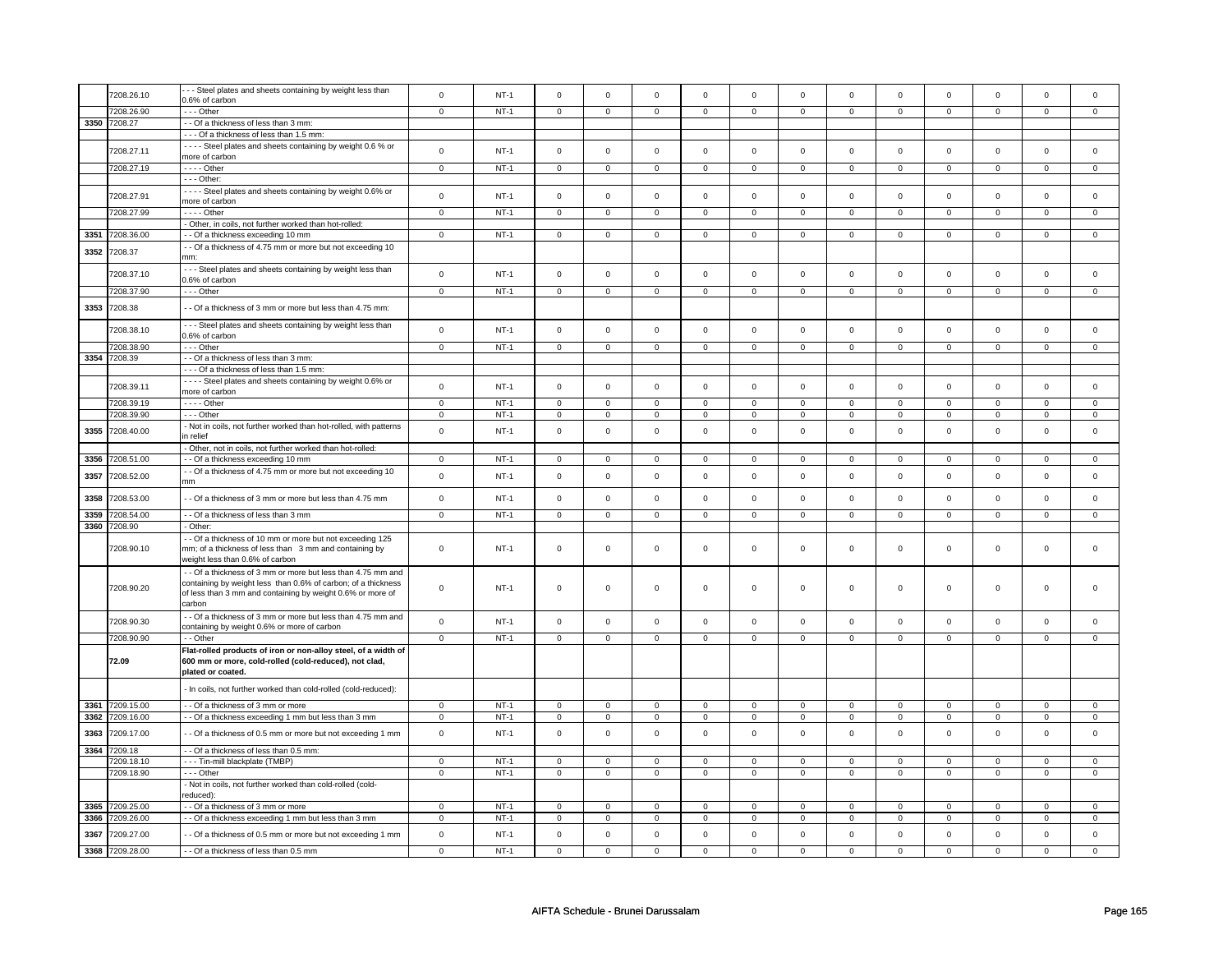|      | 3369 7209.90.00 | - Other                                                                                                   | $\mathbf 0$    | $NT-1$ | $\mathsf 0$         | $^{\circ}$     | $\mathbf 0$         | $\mathbf 0$    | $\mathsf 0$         | 0              | $\Omega$       | $\mathbf 0$    | $\mathbf 0$    | $\mathbf 0$    | $\mathbf 0$    | $\mathsf 0$    |
|------|-----------------|-----------------------------------------------------------------------------------------------------------|----------------|--------|---------------------|----------------|---------------------|----------------|---------------------|----------------|----------------|----------------|----------------|----------------|----------------|----------------|
|      | 72.10           | Flat-rolled products of iron or non-alloy steel, of a width<br>of 600 mm or more, clad, plated or coated. |                |        |                     |                |                     |                |                     |                |                |                |                |                |                |                |
|      |                 | - Plated or coated with tin:                                                                              |                |        |                     |                |                     |                |                     |                |                |                |                |                |                |                |
| 3370 | 7210.11.00      | - - Of a thickness of 0.5 mm or more                                                                      | 0              | $NT-1$ | $\mathbf 0$         | $\mathbf 0$    | $\mathbf 0$         | $\mathbf 0$    | 0                   | $\mathbf 0$    | 0              | 0              | $\mathbf 0$    | $\mathbf 0$    | $\mathbf{0}$   | $\mathbf{0}$   |
| 3371 | 7210.12.00      | - - Of a thickness of less than 0.5 mm                                                                    | 0              | $NT-1$ | $\mathbf 0$         | $\mathbf 0$    | $\mathbf 0$         | $\mathbf 0$    | $\overline{0}$      | $\mathbf 0$    | $\mathbf 0$    | 0              | $\overline{0}$ | $\mathbf 0$    | $\Omega$       | $\overline{0}$ |
| 3372 | 7210.20.00      | - Plated or coated with lead, including terne-plate                                                       | $\overline{0}$ | $NT-1$ | $\overline{0}$      | $\overline{0}$ | $\overline{0}$      | $\overline{0}$ | $\overline{0}$      | $\overline{0}$ | $\overline{0}$ | $\overline{0}$ | $\overline{0}$ | $\overline{0}$ | $\overline{0}$ | $\overline{0}$ |
| 3373 |                 |                                                                                                           |                |        |                     |                |                     |                |                     |                |                |                |                |                |                |                |
|      | 7210.30         | - Electrolytically plated or coated with zinc:                                                            |                |        |                     |                |                     |                |                     |                |                |                |                |                |                |                |
|      |                 | - - Containing by weight less than 0.6% of carbon:                                                        |                |        |                     |                |                     |                |                     |                |                |                |                |                |                |                |
|      | 7210.30.11      | - - - Of a thickness not exceeding 1.2 mm                                                                 | 0              | $NT-1$ | $\mathbf 0$         | $\mathbf{0}$   | $\mathbf 0$         | $\mathbf 0$    | $\mathbf 0$         | $\mathbf 0$    | 0              | 0              | $\mathbf 0$    | $\mathbf 0$    | 0              | $\mathbf 0$    |
|      | 7210.30.19      | $- -$ Other                                                                                               | $\mathbf{0}$   | $NT-1$ | $\mathbf{0}$        | $\mathbf{0}$   | $\mathbf{0}$        | $\mathbf 0$    | $\mathbf 0$         | $\overline{0}$ | $\mathbf 0$    | $\mathbf{0}$   | $\mathsf 0$    | 0              | 0              | $\overline{0}$ |
|      |                 | - - Containing by weight 0.6% or more of carbon:                                                          |                |        |                     |                |                     |                |                     |                |                |                |                |                |                |                |
|      | 7210.30.91      | --- Of a thickness not exceeding 1.2 mm                                                                   | 0              | $NT-1$ | $\mathbf 0$         | $\mathbf 0$    | $\mathbf 0$         | $\mathbf 0$    | 0                   | $\mathbf 0$    | $\mathbf 0$    | $\mathbf 0$    | $\mathbf 0$    | $\mathbf 0$    | $\Omega$       | $\mathbf 0$    |
|      | 7210.30.99      | --- Other                                                                                                 | $\mathbf 0$    | $NT-1$ | $\mathbf 0$         | $\mathbf 0$    | $\mathsf 0$         | $\mathbf 0$    | $\mathbf 0$         | $\mathbf 0$    | $\mathbf 0$    | $\Omega$       | $\mathsf 0$    | $\mathbf 0$    | $\mathbf 0$    | $\mathbf 0$    |
|      |                 | - Otherwise plated or coated with zinc:                                                                   |                |        |                     |                |                     |                |                     |                |                |                |                |                |                |                |
|      |                 |                                                                                                           |                |        |                     |                |                     |                |                     |                |                |                |                |                |                |                |
|      | 3374 7210.41    | - Corrugated:                                                                                             |                |        |                     |                |                     |                |                     |                |                |                |                |                |                |                |
|      | 7210.41.10      | - - - Of a thickness not exceeding 1.2 mm                                                                 | $\mathbf 0$    | $NT-1$ | $\mathbf 0$         | $\mathbf 0$    | $\mathsf 0$         | $\mathbf 0$    | $\mathbf 0$         | $\mathbf 0$    | $\Omega$       | $\Omega$       | $\mathbf 0$    | $\mathbf 0$    | $\Omega$       | $\mathbf 0$    |
|      | 7210.41.90      | $- -$ Other                                                                                               | $\mathbf{0}$   | $NT-1$ | $\mathbf 0$         | $\mathbf 0$    | $\mathbf 0$         | $\mathbf 0$    | $\mathbf 0$         | $\mathbf{0}$   | $\mathbf 0$    | $\mathbf{0}$   | $\mathbf 0$    | $\mathbf 0$    | 0              | $\overline{0}$ |
| 3375 | 7210.49         | - - Other:                                                                                                |                |        |                     |                |                     |                |                     |                |                |                |                |                |                |                |
|      | 7210.49.10      | - - - Of a thickness not exceeding 1.2 mm                                                                 | $\mathbf 0$    | $NT-1$ | $\mathbf 0$         | $\mathbf 0$    | $\mathbf 0$         | $\mathbf 0$    | $\Omega$            | $\mathbf 0$    | $\mathbf 0$    | $\Omega$       | $\mathbf 0$    | $\Omega$       | $\mathbf 0$    | $\mathbf 0$    |
|      | 7210.49.90      | $- -$ Other                                                                                               | $\mathbf 0$    | $NT-1$ | $\mathsf 0$         | $\mathbf 0$    | $\mathsf{O}\xspace$ | $\mathsf 0$    | 0                   | $\mathbf 0$    | $\mathbf 0$    | $\Omega$       | $\,0\,$        | $\mathbf 0$    | $\Omega$       | $\overline{0}$ |
|      |                 |                                                                                                           |                |        |                     |                |                     |                |                     |                |                |                |                |                |                |                |
| 3376 | 7210.50.00      | - Plated or coated with chromium oxides or with chromium and<br>chromium oxides                           | $\mathbf 0$    | $NT-1$ | $\mathsf 0$         | $\mathbf 0$    | $\mathsf 0$         | $\mathbf 0$    | $\mathbf 0$         | $\mathbf 0$    | $\mathbf 0$    | $\mathbf 0$    | $\mathsf 0$    | $\mathbf 0$    | $\mathbf 0$    | $\mathbf 0$    |
|      |                 | - Plated or coated with aluminium:                                                                        |                |        |                     |                |                     |                |                     |                |                |                |                |                |                |                |
| 3377 | 7210.61         | - - Plated or coated with aluminium-zinc alloys:                                                          |                |        |                     |                |                     |                |                     |                |                |                |                |                |                |                |
|      | 7210.61.10      | --- Of a thickness not exceeding 1.2 mm                                                                   | $\mathbf 0$    | $NT-1$ | $\mathbf 0$         | $\mathbf 0$    | $\mathbf 0$         | $\Omega$       | 0                   | $\Omega$       | $\Omega$       | 0              | $\mathbf 0$    | $\mathbf 0$    | $\Omega$       | $\mathbf 0$    |
|      | 7210.61.90      | $- -$ Other                                                                                               | $\overline{0}$ | $NT-1$ | $\mathbf{0}$        | $\overline{0}$ | $\mathbf 0$         | $\mathbf 0$    | $\mathbf{0}$        | $\mathbf{0}$   | $\mathbf 0$    | $\mathbf 0$    | $\mathbf 0$    | $\mathbf 0$    | $\mathbf 0$    | $\overline{0}$ |
| 3378 | 7210.69         | - - Other:                                                                                                |                |        |                     |                |                     |                |                     |                |                |                |                |                |                |                |
|      |                 |                                                                                                           |                |        |                     |                |                     |                |                     |                |                |                |                |                |                |                |
|      | 7210.69.10      | --- Of a thickness not exceeding 1.2 mm                                                                   | $\mathbf 0$    | $NT-1$ | $\mathbf 0$         | $\overline{0}$ | $\mathbf 0$         | $\mathbf 0$    | $\mathbf{0}$        | $\mathbf 0$    | $\mathbf 0$    | $\mathbf 0$    | $\mathsf 0$    | $\mathbf 0$    | $\Omega$       | $\mathbf 0$    |
|      | 7210.69.90      | $- -$ Other                                                                                               | $\mathbf 0$    | $NT-1$ | $\mathbf 0$         | $\mathsf 0$    | $\mathbf 0$         | $\mathbf 0$    | $\mathbf 0$         | $\mathbf 0$    | $\mathbf 0$    | $\mathbf 0$    | $\mathsf 0$    | $\mathsf 0$    | $\mathbf 0$    | $\mathbf 0$    |
|      | 3379 7210.70    | - Painted, varnished or coated with plastics:                                                             |                |        |                     |                |                     |                |                     |                |                |                |                |                |                |                |
|      |                 | - - Not clad, plated or coated with metal:                                                                |                |        |                     |                |                     |                |                     |                |                |                |                |                |                |                |
|      |                 | --- Of a thickness of 4.75 mm or more but not exceeding 125                                               |                |        |                     |                |                     |                |                     |                |                |                |                |                |                |                |
|      | 7210.70.11      | mm                                                                                                        | $\mathbf 0$    | $NT-1$ | $\mathsf 0$         | $\mathbf 0$    | $\mathsf 0$         | $\mathbf 0$    | $\mathbf 0$         | $\mathsf 0$    | $\mathbf 0$    | $\mathbf 0$    | $\mathsf 0$    | $\mathbf 0$    | $\mathbf 0$    | $\mathbf 0$    |
|      | 7210.70.12      | --- Of a thickness less than 4.75 mm or exceeding 125 mm                                                  | $\mathbf 0$    | $NT-1$ | $\mathsf 0$         | $\mathsf 0$    | $\mathsf 0$         | $\mathsf 0$    | $\mathsf{O}$        | $\mathbf 0$    | $\mathsf 0$    | $\mathbf 0$    | $\mathsf 0$    | $\mathsf 0$    | $\mathbf 0$    | $\mathbf 0$    |
|      | 7210.70.20      | - - Plated or coated with tin, lead or chromium oxide or with<br>chromium and chromium oxide              | $\mathbf 0$    | $NT-1$ | $\mathbf 0$         | $\mathsf 0$    | $\mathbf 0$         | $\mathbf 0$    | $\mathsf 0$         | $\mathbf 0$    | $\mathbf 0$    | $\mathbf 0$    | $\mathsf 0$    | $\mathbf 0$    | $\mathbf 0$    | $\mathsf 0$    |
|      | 7210.70.30      | - - Electrolytically plated or coated with zinc, of thickness not<br>exceeding 1.2 mm                     | $\mathbf 0$    | $NT-1$ | $\mathsf{O}\xspace$ | $\mathbf 0$    | $\mathbf 0$         | $\mathbf 0$    | 0                   | $\mathbf 0$    | $\mathbf 0$    | $\mathbf 0$    | $\,0\,$        | $\mathbf 0$    | $\mathbf 0$    | $\mathsf 0$    |
|      | 7210.70.40      | - - Electrolytically plated or coated with zinc, of thickness<br>exceeding 1.2 mm                         | $\mathsf 0$    | $NT-1$ | $\mathsf 0$         | $\mathsf 0$    | $\mathsf 0$         | $\mathsf 0$    | $\mathsf 0$         | $\mathbf 0$    | $\mathsf 0$    | $\mathsf 0$    | $\,0\,$        | $\mathbf 0$    | $\mathsf 0$    | $\,0\,$        |
|      | 7210.70.50      | - Otherwise plated or coated with zinc or aluminium, of<br>thickness exceeding 1.2 mm                     | $\mathbf 0$    | $NT-1$ | $\mathsf 0$         | $\mathbf 0$    | $\mathsf 0$         | $\mathsf 0$    | $\mathsf 0$         | $\mathsf 0$    | $\mathsf 0$    | $\mathbf 0$    | $\mathsf 0$    | $\mathsf 0$    | $\mathbf 0$    | $\mathbf 0$    |
|      | 7210.70.60      | - - Plated or coated with zinc or aluminium, of a thickness not<br>exceeding 1.2 mm                       | $\mathbf 0$    | $NT-1$ | $\mathsf{O}\xspace$ | $\mathbf 0$    | $\mathsf 0$         | $\mathsf 0$    | $\mathsf{O}\xspace$ | $\mathsf 0$    | $\mathsf 0$    | $\mathsf 0$    | $\mathsf 0$    | $\mathbf 0$    | $\mathbf 0$    | $\mathsf 0$    |
|      | 7210.70.70      | - - Plated or coated with other metals, of a thickness not<br>exceeding 1.2 mm                            | $\mathbf 0$    | $NT-1$ | $\mathsf{O}\xspace$ | $\mathbf 0$    | $\mathsf 0$         | $\mathsf 0$    | $\mathsf{O}\xspace$ | $\mathsf 0$    | $\mathsf 0$    | $\mathbf 0$    | $\mathsf 0$    | $\mathsf 0$    | $\mathsf 0$    | $\mathsf 0$    |
|      | 7210.70.90      | - - Other                                                                                                 | $\mathbf 0$    | $NT-1$ | $\mathbf{0}$        | $\mathbf{0}$   | $\mathsf 0$         | $\mathbf 0$    | $\mathbf 0$         | $\mathbf 0$    | $\mathbf 0$    | $\mathbf 0$    | $\mathbf 0$    | $\mathsf 0$    | $\mathsf 0$    | $\mathbf 0$    |
|      | 3380 7210.90    | - Other:                                                                                                  |                |        |                     |                |                     |                |                     |                |                |                |                |                |                |                |
|      |                 | - - Not clad, plated or coated with metal:                                                                |                |        |                     |                |                     |                |                     |                |                |                |                |                |                |                |
|      | 7210.90.11      | --- Of a thickness of 4.75 mm or more but not exceeding 125<br>mm                                         | $\mathbf 0$    | $NT-1$ | $\mathsf 0$         | $\mathbf 0$    | $\mathsf 0$         | $\mathsf 0$    | $\mathbf 0$         | $\mathsf 0$    | $\mathsf 0$    | $\mathbf 0$    | $\mathsf 0$    | $\mathbf 0$    | $\mathbf 0$    | $\mathsf 0$    |
|      | 7210.90.12      | --- Of a thickness less than 4.75 mm or exceeding 125 mm                                                  | $\mathbf 0$    | $NT-1$ | $\mathsf{O}\xspace$ | $\mathbf 0$    | $\mathsf 0$         | $\mathsf 0$    | $\mathsf{O}\xspace$ | $\mathbf 0$    | $\mathsf 0$    | $\mathbf 0$    | $\mathsf 0$    | $\mathsf 0$    | $\mathsf 0$    | $\mathsf 0$    |
|      | 7210.90.20      | - - Plated or coated with tin, lead or chromium oxide or with<br>chromium and chromium oxide              | 0              | $NT-1$ | $\mathbf 0$         | $\mathsf 0$    | $\mathsf 0$         | $\mathbf 0$    | $\mathbf 0$         | $\mathbf 0$    | $\mathbf 0$    | 0              | $\mathsf 0$    | $\mathsf 0$    | 0              | $\mathbf 0$    |
|      | 7210.90.30      | - - Electrolytically plated or coated with zinc, of thickness not<br>exceeding 1.2 mm                     | $\mathbf 0$    | $NT-1$ | $\mathbf 0$         | $\mathbf 0$    | $\mathsf 0$         | $\mathbf 0$    | $\mathsf 0$         | $\mathbf 0$    | $\mathbf 0$    | 0              | $\mathsf 0$    | $\mathbf 0$    | 0              | $\mathsf 0$    |
|      | 7210.90.40      | - - Electrolytically plated or coated with zinc, of thickness<br>exceeding 1.2 mm                         | $\mathbf 0$    | $NT-1$ | $\mathbf 0$         | $\mathbf 0$    | $\mathsf 0$         | $\mathbf 0$    | $\mathsf{O}\xspace$ | $\mathbf 0$    | $\mathbf 0$    | 0              | $\mathsf 0$    | $\mathsf 0$    | 0              | $\mathbf 0$    |
|      | 7210.90.50      | - - Otherwise plated or coated with zinc or aluminium, of<br>thickness exceeding 1.2 mm                   | 0              | $NT-1$ | $\mathbf 0$         | $\mathbf 0$    | $\mathsf 0$         | $\mathbf 0$    | $\mathbf 0$         | $\mathbf 0$    | $\mathbf 0$    | 0              | $\mathsf 0$    | $\mathbf 0$    | 0              | $\mathsf 0$    |
|      | 7210.90.60      | - - Plated or coated with zinc or aluminium, of a thickness not<br>exceeding 1.2 mm                       | $\mathbf 0$    | $NT-1$ | $\Omega$            | $\mathbf 0$    | $\mathsf 0$         | $\mathsf 0$    | $\mathbf 0$         | $\mathsf 0$    | $\Omega$       | $\mathbf 0$    | $\mathsf 0$    | $\mathsf 0$    | 0              | $\mathbf 0$    |
|      | 7210.90.70      | - - Plated or coated with other metals, of a thickness not<br>exceeding 1.2 mm                            | $\mathbf 0$    | $NT-1$ | $\mathsf 0$         | $\mathbf 0$    | $\mathsf 0$         | $\mathbf 0$    | $\mathbf 0$         | $\mathbf 0$    | $\Omega$       | $\mathbf 0$    | $\mathsf 0$    | $\mathbf 0$    | $\mathbf 0$    | $\mathsf 0$    |
|      | 7210.90.90      | - - Other                                                                                                 | $\mathbf 0$    | $NT-1$ | $\mathbf 0$         | $\mathbf 0$    | $\mathsf 0$         | $\Omega$       | $\mathbf 0$         | $\mathbf 0$    | $\mathbf 0$    | $\Omega$       | $\mathbf 0$    | $\mathbf 0$    | $\mathbf 0$    | $\mathbf 0$    |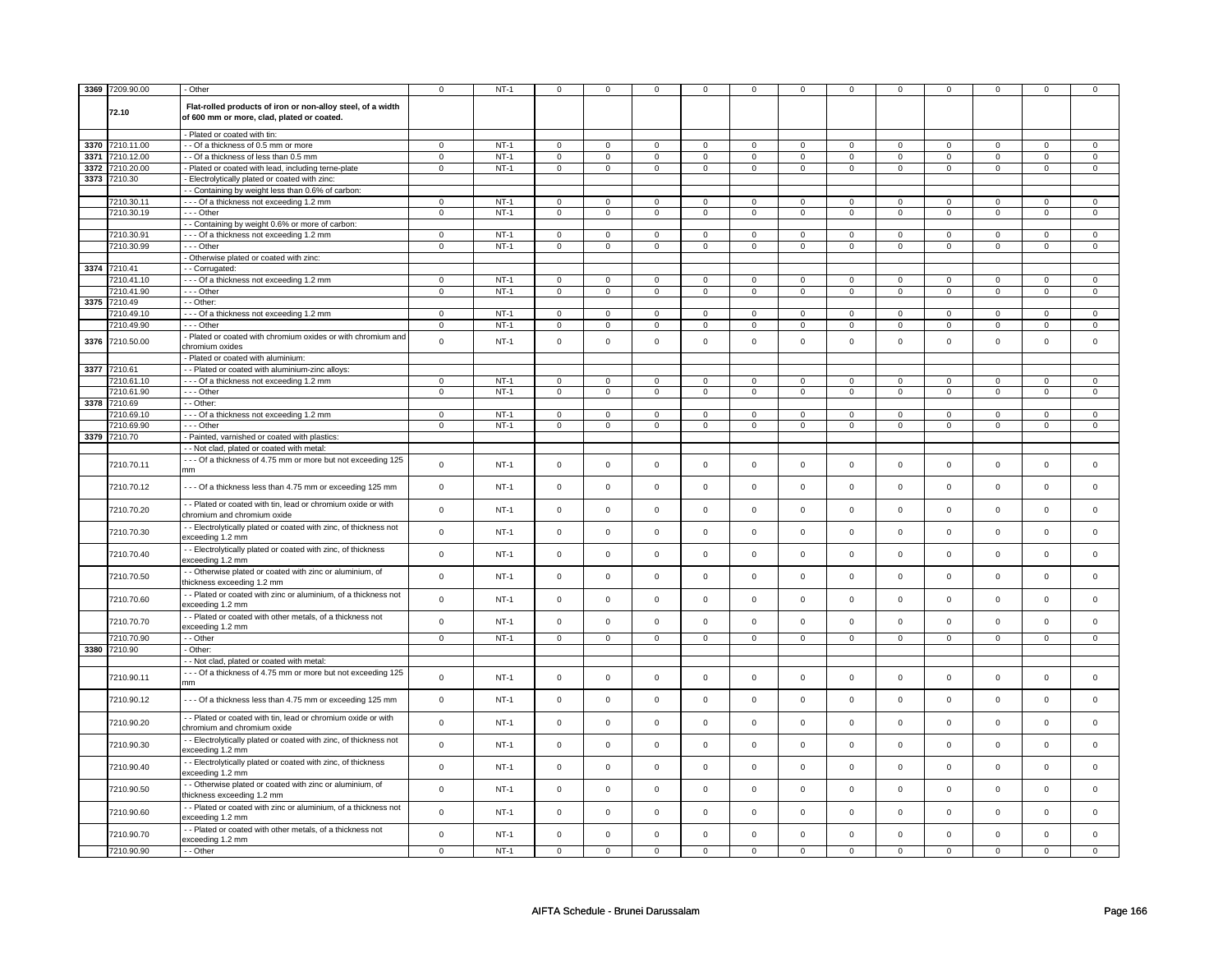|              | Flat-rolled products of iron or non-alloy steel, of a width of |                |        |                     |                |                |                     |                     |                |                     |                |                     |                     |                |                |
|--------------|----------------------------------------------------------------|----------------|--------|---------------------|----------------|----------------|---------------------|---------------------|----------------|---------------------|----------------|---------------------|---------------------|----------------|----------------|
| 72.11        | less than 600 mm, not clad, plated or coated.                  |                |        |                     |                |                |                     |                     |                |                     |                |                     |                     |                |                |
|              |                                                                |                |        |                     |                |                |                     |                     |                |                     |                |                     |                     |                |                |
|              | - Not further worked than hot-rolled:                          |                |        |                     |                |                |                     |                     |                |                     |                |                     |                     |                |                |
|              | - - Rolled on four faces or in a closed box pass, of a width   |                |        |                     |                |                |                     |                     |                |                     |                |                     |                     |                |                |
| 3381 7211.13 | exceeding 150 mm and a thickness of not less than 4 mm, not    |                |        |                     |                |                |                     |                     |                |                     |                |                     |                     |                |                |
|              | in coils and without patterns in relief:                       |                |        |                     |                |                |                     |                     |                |                     |                |                     |                     |                |                |
|              | --- Containing by weight 0.6% or more of carbon:               |                |        |                     |                |                |                     |                     |                |                     |                |                     |                     |                |                |
| 7211.13.11   |                                                                |                | $NT-1$ |                     |                |                |                     |                     |                |                     |                |                     |                     |                |                |
|              | - - - - Universal plates                                       | $\mathsf 0$    |        | $\mathbf 0$         | $\mathsf 0$    | 0              | $\mathbf 0$         | $\mathsf 0$         | $\mathbf 0$    | 0                   | $\mathbf 0$    | $\mathsf 0$         | $\mathbf 0$         | 0              | $\mathbf 0$    |
| 7211.13.12   | - - - - Hoop and strip                                         | $\mathbf 0$    | $NT-1$ | $\mathbf 0$         | $\mathbf{0}$   | $\mathbf 0$    | $\mathbf{0}$        | $\mathbf 0$         | $\mathbf{0}$   | $\mathbf 0$         | $\overline{0}$ | $\mathbf 0$         | $\mathbf 0$         | $\mathbf 0$    | $\overline{0}$ |
| 7211.13.19   | $---$ Other                                                    | $\mathbf 0$    | $NT-1$ | $\mathsf 0$         | $\mathbf 0$    | $\mathbf 0$    | $\mathbf 0$         | $\mathbf 0$         | $\mathbf 0$    | 0                   | $\mathbf 0$    | 0                   | $\mathbf 0$         | 0              | $\mathbf 0$    |
|              | $--$ Other:                                                    |                |        |                     |                |                |                     |                     |                |                     |                |                     |                     |                |                |
| 7211.13.91   | - - - - Universal plates                                       | $\mathbf 0$    | $NT-1$ | $\mathbf 0$         | $\mathbf 0$    | $\mathbf 0$    | $\mathbf 0$         | $\mathbf 0$         | $\mathbf 0$    | $\mathbf 0$         | $\mathbf 0$    | $\mathbf 0$         | $\overline{0}$      | $\mathbf 0$    | $\mathbf 0$    |
| 7211.13.92   | - - - - Corrugated                                             | $\mathbf 0$    | $NT-1$ | 0                   | $\mathbf 0$    | 0              | 0                   | 0                   | 0              | 0                   | 0              | 0                   | 0                   | 0              | 0              |
| 7211.13.93   | - - - - Hoop and strip                                         | $\mathsf 0$    | $NT-1$ | $\mathsf 0$         | $\mathbf 0$    | 0              | $\mathsf 0$         | $\mathbf 0$         | $\mathsf 0$    | 0                   | $\mathbf 0$    | $\mathsf 0$         | $\mathbf 0$         | 0              | $\mathbf 0$    |
| 7211.13.99   | $- - -$ Other                                                  | $\mathsf 0$    | $NT-1$ | $\mathsf{O}\xspace$ | $\mathsf 0$    | $\mathbf 0$    | $\mathsf{O}\xspace$ | $\mathsf{O}\xspace$ | $\mathbf 0$    | 0                   | $\mathbf 0$    | $\mathsf 0$         | $\mathsf{O}\xspace$ | 0              | $\mathbf 0$    |
| 3382 7211.14 | - - Other, of a thickness of 4.75 mm or more:                  |                |        |                     |                |                |                     |                     |                |                     |                |                     |                     |                |                |
|              | --- Containing by weight 0.6% or more of carbon:               |                |        |                     |                |                |                     |                     |                |                     |                |                     |                     |                |                |
| 7211.14.11   | - - - - Universal plates                                       | $\overline{0}$ | $NT-1$ | $\overline{0}$      | $\overline{0}$ | $\overline{0}$ | $\overline{0}$      | $\overline{0}$      | $\overline{0}$ | $\overline{0}$      | $\overline{0}$ | $\overline{0}$      | $\overline{0}$      | $\mathbf 0$    | $\overline{0}$ |
|              |                                                                |                |        |                     |                |                |                     |                     |                |                     |                |                     |                     |                |                |
| 7211.14.12   | - - - - Hoop and strip                                         | $\mathsf 0$    | $NT-1$ | $\mathsf{O}\xspace$ | $\mathsf 0$    | $\mathsf 0$    | $\mathbf 0$         | $\mathsf 0$         | $\mathsf{O}$   | 0                   | $\mathsf{O}$   | $\mathsf{O}\xspace$ | $\mathsf{O}$        | $\Omega$       | $\mathsf 0$    |
| 7211.14.19   | $---$ Other                                                    | $\mathsf 0$    | $NT-1$ | $\mathsf{O}\xspace$ | $\mathsf 0$    | $\mathbf 0$    | $\mathbf 0$         | $\mathbf 0$         | $\mathbf 0$    | $\mathbf 0$         | $\mathbf 0$    | $\mathsf 0$         | $\mathbf 0$         | $\mathbf 0$    | $\mathbf 0$    |
|              | $--$ Other:                                                    |                |        |                     |                |                |                     |                     |                |                     |                |                     |                     |                |                |
| 7211.14.91   | - - - - Universal plates                                       | $\mathbf 0$    | $NT-1$ | $\mathbf 0$         | $\overline{0}$ | $\mathbf 0$    | $\mathbf{0}$        | $\mathbf 0$         | $\mathbf 0$    | 0                   | $\mathbf 0$    | 0                   | $\mathbf 0$         | 0              | 0              |
| 7211.14.92   | - - - - Coils for re-rolling                                   | $\mathbf 0$    | $NT-1$ | $\mathsf 0$         | $\mathbf 0$    | 0              | $\mathbf 0$         | $\mathbf 0$         | $\mathbf 0$    | 0                   | $\mathbf 0$    | $\mathsf 0$         | $\mathbf 0$         | 0              | 0              |
| 7211.14.93   | - - - - Corrugated                                             | $\mathsf 0$    | $NT-1$ | $\mathbf 0$         | $\mathsf 0$    | $\mathbf 0$    | $\mathbf 0$         | $\mathbf 0$         | $\mathbf 0$    | $\mathbf{0}$        | $\mathbf{0}$   | $\mathbf 0$         | $\mathbf 0$         | $\Omega$       | $\mathbf 0$    |
| 7211.14.94   | - - - - Other, hoop and strip                                  | $\mathbf 0$    | $NT-1$ | $\mathsf 0$         | $\mathbf 0$    | 0              | $\mathbf 0$         | $\mathbf 0$         | $\mathbf 0$    | 0                   | $\mathbf 0$    | $\mathsf 0$         | $\mathbf 0$         | 0              | $\mathbf 0$    |
| 7211.14.99   | $\cdots$ - Other                                               | $\mathbf 0$    | $NT-1$ | $\mathbf 0$         | $\mathsf 0$    | 0              | $\mathbf 0$         | 0                   | $\mathbf 0$    | 0                   | $\mathbf 0$    | 0                   | $\mathbf 0$         | 0              | $\mathbf 0$    |
| 3383 7211.19 | - - Other:                                                     |                |        |                     |                |                |                     |                     |                |                     |                |                     |                     |                |                |
|              | --- Containing by weight 0.6% or more of carbon:               |                |        |                     |                |                |                     |                     |                |                     |                |                     |                     |                |                |
|              | - - - - Tape and band exceeding 25 mm but not exceeding 100    |                |        |                     |                |                |                     |                     |                |                     |                |                     |                     |                |                |
| 7211.19.11   |                                                                | $\mathbf 0$    | $NT-1$ | $\mathsf{O}\xspace$ | $\mathsf 0$    | $\mathsf 0$    | $\mathbf 0$         | $\mathsf 0$         | $\mathbf 0$    | $\mathsf{O}\xspace$ | $\mathbf 0$    | $\mathsf 0$         | $\mathbf 0$         | $\mathsf 0$    | $\mathbf 0$    |
|              | mm in width                                                    |                |        |                     |                |                |                     |                     |                |                     |                |                     |                     |                |                |
| 7211.19.12   | - - - - Other, hoop and strip                                  | $\overline{0}$ | $NT-1$ | $\pmb{0}$           | $\overline{0}$ | $\overline{0}$ | $\overline{0}$      | $\overline{0}$      | $\overline{0}$ | $\overline{0}$      | $\overline{0}$ | $\overline{0}$      | $\overline{0}$      | $\overline{0}$ | $\overline{0}$ |
| 7211.19.19   | $---$ Other                                                    | $\mathsf 0$    | NT-1   | $\mathsf{o}\,$      | $\mathsf 0$    | $\mathsf{o}\,$ | $\circ$             | $\mathsf{o}\,$      | $\circ$        | 0                   | $\circ$        | 0                   | $\circ$             | 0              | $\mathbf 0$    |
|              | $- -$ Other:                                                   |                |        |                     |                |                |                     |                     |                |                     |                |                     |                     |                |                |
| 7211.19.91   | - - - - Tape and band exceeding 100 mm in width                | $\mathsf 0$    | $NT-1$ | $\mathsf 0$         | $\mathbf 0$    | $\mathsf 0$    | $\mathbf 0$         | $\mathsf 0$         | $\mathbf 0$    | 0                   | $\mathbf 0$    | $\mathbf 0$         | $\mathbf 0$         | $\Omega$       | $\mathbf 0$    |
| 7211.19.92   | - - - - Coils for re-rolling                                   | $\mathbf 0$    | $NT-1$ | $\mathbf 0$         | $\mathbf 0$    | $\mathbf 0$    | $\mathbf 0$         | $\mathbf 0$         | $\mathbf 0$    | $\mathbf 0$         | $\mathbf 0$    | $\mathbf 0$         | $\mathbf 0$         | $\mathbf 0$    | $\mathbf{0}$   |
| 7211.19.93   | - - - - Corrugated                                             | $\mathbf 0$    | $NT-1$ | $\mathbf 0$         | $\mathbf 0$    | $\mathbf 0$    | $\mathbf 0$         | $\mathbf 0$         | $\mathsf 0$    | $\mathbf 0$         | $\mathbf 0$    | $\mathbf 0$         | $\mathbf 0$         | $\mathbf 0$    | $\mathbf 0$    |
| 7211.19.94   | - - - - Other, hoop and strip                                  | $\overline{0}$ | $NT-1$ | $\overline{0}$      | $\overline{0}$ | $\mathbf 0$    | $\overline{0}$      | $\overline{0}$      | $\overline{0}$ | $\mathbf 0$         | $\overline{0}$ | $\overline{0}$      | $\overline{0}$      | $\mathbf 0$    | $\overline{0}$ |
| 7211.19.99   | - - - - Other                                                  | $\overline{0}$ | $NT-1$ | $\mathbf 0$         | $\mathbf 0$    | 0              | $\mathbf 0$         | 0                   | $\mathbf 0$    | 0                   | $\mathbf 0$    | 0                   | $\mathbf 0$         | 0              | $\mathbf 0$    |
|              | Not further worked than cold-rolled (cold-reduced):            |                |        |                     |                |                |                     |                     |                |                     |                |                     |                     |                |                |
| 3384 7211.23 | - - Containing by weight less than 0.25% of carbon:            |                |        |                     |                |                |                     |                     |                |                     |                |                     |                     |                |                |
|              |                                                                |                |        |                     |                |                |                     |                     |                |                     |                |                     |                     |                |                |
| 7211.23.10   | --- Corrugated                                                 | $\mathbf 0$    | $NT-1$ | $\mathbf 0$         | $\mathbf 0$    | 0              | $\mathbf 0$         | $\mathbf 0$         | $\mathbf 0$    | 0                   | $\mathbf 0$    | 0                   | $\mathbf 0$         | 0              | 0              |
| 7211.23.20   | --- Tape and band exceeding 25 mm but not exceeding 100        | $\mathsf{o}\,$ | $NT-1$ | $\mathsf{O}\xspace$ | $\mathsf 0$    | $\mathsf 0$    | $\mathbf 0$         | $\mathsf 0$         | $\mathsf 0$    | $\mathbf 0$         | $\mathbf 0$    | $\mathsf 0$         | $\mathbf 0$         | $\mathbf 0$    | $\mathbf 0$    |
|              | mm in width                                                    |                |        |                     |                |                |                     |                     |                |                     |                |                     |                     |                |                |
| 7211.23.30   | - - Other, hoop and strip, not exceeding 400 mm in width       | $\mathsf 0$    | $NT-1$ | $\mathsf{O}\xspace$ | $\mathsf 0$    | $\mathbf 0$    | $\mathsf{O}$        | $\mathsf 0$         | $\mathsf 0$    | $\mathbf 0$         | $\mathsf 0$    | $\mathsf 0$         | $\mathsf 0$         | $\mathbf 0$    | $\mathsf 0$    |
|              |                                                                |                |        |                     |                |                |                     |                     |                |                     |                |                     |                     |                |                |
| 7211.23.40   | - - - Other, hoop and strip, exceeding 400 mm in width         | $\overline{0}$ | $NT-1$ | $\overline{0}$      | $\overline{0}$ | $\overline{0}$ | $\overline{0}$      | $\overline{0}$      | $\overline{0}$ | $\overline{0}$      | $\overline{0}$ | $\overline{0}$      | $\overline{0}$      | $\overline{0}$ | $\overline{0}$ |
| 7211.23.50   | --- Other, of a thickness more than 40 mm                      | $\mathsf 0$    | $NT-1$ | $\mathsf 0$         | $\mathbf 0$    | $\mathbf{O}$   | $\mathbf 0$         | $\mathsf 0$         | $\mathbf 0$    | $\mathbf 0$         | $\mathbf{0}$   | $\mathsf 0$         | $\mathbf{0}$        | 0              | $\overline{0}$ |
|              | - - - Other:                                                   |                |        |                     |                |                |                     |                     |                |                     |                |                     |                     |                |                |
| 7211.23.91   | ---- Of a thickness of 0.170 mm or less                        | $\mathsf 0$    | $NT-1$ | $\mathbf 0$         | $\mathsf 0$    | $\mathbf 0$    | $\mathbf 0$         | $\mathbf 0$         | $\mathbf 0$    | $\mathbf 0$         | $\mathbf 0$    | $\mathbf 0$         | $\mathbf 0$         | $\Omega$       | $\mathbf 0$    |
| 7211.23.99   | - - - - Other                                                  | $\mathsf 0$    | $NT-1$ | $\mathsf 0$         | $\mathsf 0$    | $\mathbf 0$    | $\mathbf 0$         | $\mathbf 0$         | $\mathbf 0$    | $\mathbf 0$         | $\mathbf 0$    | $\mathsf 0$         | $\mathbf 0$         | $\mathbf 0$    | $\mathbf 0$    |
| 3385 7211.29 | - Other:                                                       |                |        |                     |                |                |                     |                     |                |                     |                |                     |                     |                |                |
|              | --- Containing by weight 0.25 % or more but less than 0.6%     |                |        |                     |                |                |                     |                     |                |                     |                |                     |                     |                |                |
|              | of carbon:                                                     |                |        |                     |                |                |                     |                     |                |                     |                |                     |                     |                |                |
|              |                                                                | $\mathbf 0$    |        |                     |                |                |                     |                     |                |                     |                |                     |                     | $\Omega$       |                |
| 7211.29.11   | - - - - Corrugated                                             |                | $NT-1$ | $\mathbf 0$         | $\mathbf 0$    | $\mathbf 0$    | $\mathbf 0$         | $\mathbf 0$         | $\mathbf 0$    | $\mathbf 0$         | $\mathbf 0$    | $\mathsf 0$         | $\mathbf 0$         |                | 0              |
| 7211.29.12   | - - - - Tape and band exceeding 25 mm but not exceeding 100    | $\mathsf{o}\,$ | $NT-1$ | $\mathsf{O}\xspace$ | $\mathsf 0$    | $\mathsf 0$    | $\mathbf 0$         | $\mathsf 0$         | $\mathbf 0$    | $\mathbf 0$         | $\mathbf 0$    | $\mathsf 0$         | $\mathbf 0$         | $\mathsf 0$    | $\mathsf 0$    |
|              | mm in width                                                    |                |        |                     |                |                |                     |                     |                |                     |                |                     |                     |                |                |
| 7211.29.13   | --- Other, hoop and strip, not exceeding 400 mm in width       | $\mathbf 0$    | $NT-1$ | $\mathsf{O}\xspace$ | $\mathsf 0$    | $\mathsf 0$    | $\mathsf 0$         | $\mathsf 0$         | $\mathsf 0$    | $\mathbf 0$         | $\mathbf 0$    | $\mathsf 0$         | $\mathbf 0$         | $\mathsf 0$    | $\mathsf 0$    |
|              |                                                                |                |        |                     |                |                |                     |                     |                |                     |                |                     |                     |                |                |
| 7211.29.14   | ---- Other, hoop and strip, exceeding 400 mm in width          | $\overline{0}$ | $NT-1$ | $\mathsf{O}$        | $\overline{0}$ | $\mathsf 0$    | $\overline{0}$      | $\mathsf 0$         | $\overline{0}$ | $\mathsf{O}$        | $\mathbf 0$    | $\mathsf{O}\xspace$ | $\overline{0}$      | $\mathsf 0$    | $\mathbf 0$    |
| 7211.29.15   | ---- Other, of a thickness of 0.170 mm or less                 | $\mathsf 0$    | $NT-1$ | $\mathsf{O}\xspace$ | $\mathsf 0$    | $\mathsf 0$    | $\mathbf 0$         | $\mathsf 0$         | $\mathbf 0$    | 0                   | $\mathbf 0$    | $\mathsf 0$         | $\mathbf 0$         | $\mathbf 0$    | $\mathbf 0$    |
| 7211.29.19   | $- - -$ Other                                                  | $\overline{0}$ | $NT-1$ | $\mathbf 0$         | $\mathbf 0$    | $\mathbf 0$    | $\mathbf{0}$        | $\mathbf 0$         | $\mathbf{0}$   | $\mathbf 0$         | $\mathbf{0}$   | $\mathbf 0$         | $\mathbf{0}$        | $\mathbf 0$    | $\mathbf{0}$   |
|              | --- Containing by weight 0.6 % or more of carbon:              |                |        |                     |                |                |                     |                     |                |                     |                |                     |                     |                |                |
|              |                                                                |                |        |                     |                |                |                     |                     |                |                     |                |                     |                     |                |                |
| 7211.29.21   | - - - - Tape and band exceeding 25 mm but not exceeding 100    | $\mathbf 0$    | $NT-1$ | $\mathsf 0$         | $\mathbf 0$    | $\mathbf 0$    | $\mathsf 0$         | $\mathbf 0$         | $\mathsf 0$    | $\mathbf 0$         | $\mathbf 0$    | $\mathsf 0$         | $\mathbf 0$         | $\mathbf 0$    | 0              |
|              | mm in width                                                    |                |        |                     |                |                |                     |                     |                |                     |                |                     |                     |                |                |
| 7211.29.22   | - Other, hoop and strip, not exceeding 400 mm in width         | $\mathsf 0$    | $NT-1$ | $\mathsf{O}\xspace$ | $\mathbf 0$    | $\mathbf 0$    | $\mathbf 0$         | $\mathsf 0$         | $\mathbf 0$    | $\mathbf{0}$        | $\mathbf{0}$   | $\mathsf 0$         | $\mathbf{0}$        | $\mathbf{0}$   | $\mathbf 0$    |
|              |                                                                |                |        |                     |                |                |                     |                     |                |                     |                |                     |                     |                |                |
| 7211.29.23   | - - - - Other, hoop and strip, exceeding 400 mm in width       | $\Omega$       | $NT-1$ | $\mathsf 0$         | $\mathbf 0$    | $\mathbf 0$    | $\mathsf 0$         | $\mathbf 0$         | $\mathsf 0$    | $\mathbf 0$         | $\mathbf 0$    | $\mathsf 0$         | $\mathbf 0$         | $\Omega$       | $\Omega$       |
| 7211.29.29   | $---$ Other                                                    | $\Omega$       | $NT-1$ | $\mathbf 0$         | $\mathbf 0$    | $\mathbf 0$    | $\mathbf 0$         | $\mathbf 0$         | $\mathbf 0$    | $\mathbf 0$         | $\mathbf 0$    | $\mathbf 0$         | $\mathbf 0$         | $\mathbf 0$    | $\mathbf{0}$   |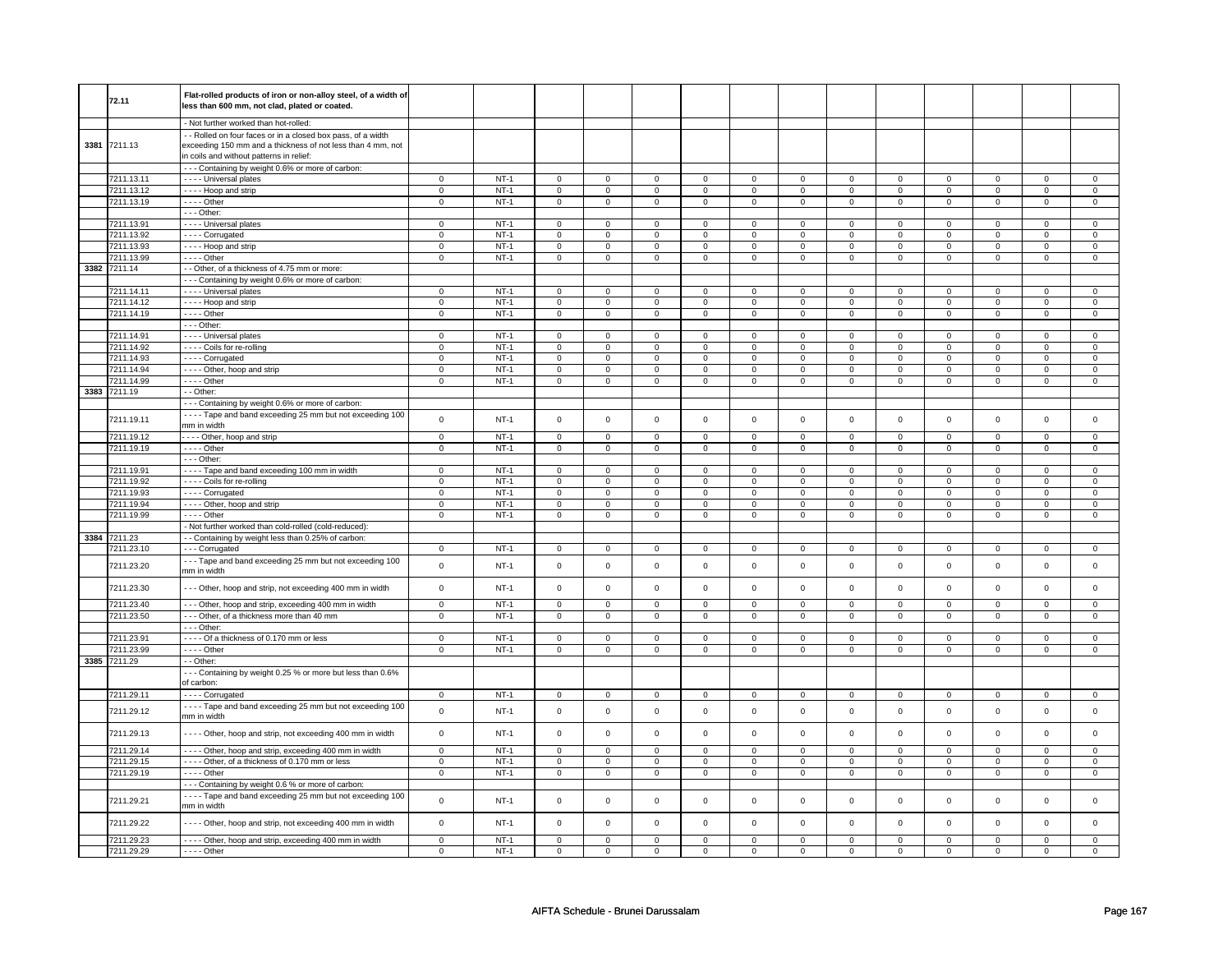|      | 3386 7211.90 | - Other:                                                                                                            |                |        |                |                |                     |                |                     |                |                |                |                |                |                |                     |
|------|--------------|---------------------------------------------------------------------------------------------------------------------|----------------|--------|----------------|----------------|---------------------|----------------|---------------------|----------------|----------------|----------------|----------------|----------------|----------------|---------------------|
|      |              | - Containing by weight 0.6 % or more of carbon:                                                                     |                |        |                |                |                     |                |                     |                |                |                |                |                |                |                     |
|      | 7211.90.11   | --- Tape and band exceeding 25 mm but not exceeding 100<br>mm in width                                              | $\mathsf 0$    | $NT-1$ | $\mathsf 0$    | $\mathbf 0$    | $\mathsf 0$         | $\mathbf 0$    | $\mathsf 0$         | $\mathbf 0$    | $\mathbf 0$    | $\mathbf 0$    | $\mathsf 0$    | $\mathbf 0$    | $\mathsf 0$    | $\mathbf 0$         |
|      | 7211.90.12   | --- Other, hoop and strip, not exceeding 400 mm in width                                                            | $\mathsf 0$    | $NT-1$ | $\mathsf 0$    | $\mathsf 0$    | $\mathsf{O}\xspace$ | $\mathsf 0$    | $\mathsf{O}\xspace$ | $\mathbf 0$    | $\mathbf 0$    | $\mathbf 0$    | $\mathsf 0$    | $\mathbf 0$    | $\mathsf 0$    | $\mathsf 0$         |
|      | 7211.90.13   | - - - Other, hoop and strip, exceeding 400 mm in width                                                              | $\mathbf 0$    | $NT-1$ | $\mathsf 0$    | $\mathsf 0$    | 0                   | $\mathsf 0$    | $\mathsf 0$         | $\mathbf 0$    | 0              | $\mathbf 0$    | $\mathbf 0$    | $\mathbf 0$    | 0              | $\mathbf 0$         |
|      | 7211.90.19   | --- Other                                                                                                           | $\overline{0}$ | $NT-1$ | $\mathsf 0$    | $\overline{0}$ | $\mathsf 0$         | $\mathsf 0$    | $\mathsf 0$         | $\overline{0}$ | $\mathsf 0$    | $\mathbf 0$    | $\mathbf 0$    | $\overline{0}$ | $\mathsf 0$    | $\mathbf 0$         |
|      |              | - - Other:                                                                                                          |                |        |                |                |                     |                |                     |                |                |                |                |                |                |                     |
|      |              |                                                                                                                     |                |        |                |                |                     |                |                     |                |                |                |                |                |                |                     |
|      | 7211.90.91   | --- Corrugated                                                                                                      | $\mathsf 0$    | $NT-1$ | $\mathbf 0$    | $\mathsf 0$    | $\mathsf 0$         | $\mathbf 0$    | $\mathsf 0$         | $\mathbf 0$    | $\mathbf 0$    | $\mathbf 0$    | $\mathsf 0$    | $\mathbf 0$    | $\mathbf 0$    | $\mathbf 0$         |
|      | 7211.90.92   | --- Tape and band exceeding 25 mm but not exceeding 100<br>mm in width                                              | $\mathbf 0$    | $NT-1$ | $\mathbf 0$    | $\mathsf 0$    | $\mathbf 0$         | $\mathsf 0$    | $\mathbf 0$         | $\mathsf 0$    | $\mathbf 0$    | $\mathsf 0$    | $\mathbf 0$    | $\mathsf 0$    | $\mathbf 0$    | $\mathsf{O}\xspace$ |
|      | 7211.90.93   | --- Other, hoop and strip, not exceeding 400 mm in width                                                            | $\mathsf 0$    | $NT-1$ | $\mathsf 0$    | $\mathsf{o}\,$ | $\mathsf 0$         | $\mathsf 0$    | $\mathsf 0$         | $\mathbf 0$    | $\mathbf 0$    | $\mathbf 0$    | $\mathsf 0$    | $\mathbf 0$    | $\mathbf 0$    | $\mathsf 0$         |
|      | 7211.90.94   | - - - Other, hoop and strip, exceeding 400 mm in width                                                              | $\mathsf 0$    | $NT-1$ | $\Omega$       | $\Omega$       | $\Omega$            | $\Omega$       | $\Omega$            | $\mathsf 0$    | $\Omega$       | $\Omega$       | $\Omega$       | $\Omega$       | $\Omega$       | $\Omega$            |
|      | 7211.90.95   | --- Other, of a thickness of 0.170 mm or less                                                                       | $\mathbf 0$    | $NT-1$ | $\mathsf 0$    | $\mathsf 0$    | $\mathsf 0$         | $\mathsf 0$    | $\mathsf 0$         | $\mathbf 0$    | $\mathbf 0$    | $\mathsf 0$    | $\mathsf 0$    | $\mathsf{O}$   | $\mathbf 0$    | $\mathbf 0$         |
|      | 7211.90.99   | --- Other                                                                                                           | $\mathsf 0$    | $NT-1$ | $\mathbf 0$    | $\mathbf 0$    | $\mathsf 0$         | $\mathbf 0$    | $\mathsf 0$         | $\mathbf 0$    | $\mathbf 0$    | $\mathbf 0$    | $\mathsf 0$    | $\mathbf 0$    | $\mathsf 0$    | $\mathbf 0$         |
|      | 72.12        | Flat-rolled products of iron or non-alloy steel, of a width of<br>less than 600 mm, clad, plated or coated.         |                |        |                |                |                     |                |                     |                |                |                |                |                |                |                     |
| 3387 | 7212.10      | - Plated or coated with tin:                                                                                        |                |        |                |                |                     |                |                     |                |                |                |                |                |                |                     |
|      |              | - - Containing by weight 0.6% or more of carbon:                                                                    |                |        |                |                |                     |                |                     |                |                |                |                |                |                |                     |
|      |              | - - Hoop and strip, not exceeding 6 mm in thickness and not                                                         |                |        |                |                |                     |                |                     |                |                |                |                |                |                |                     |
|      | 7212.10.11   | exceeding 400 mm in width                                                                                           | $\mathsf 0$    | $NT-1$ | $\mathsf 0$    | $\mathsf 0$    | $\mathsf 0$         | $\mathsf 0$    | $\mathsf 0$         | $\mathbf 0$    | $\mathbf 0$    | $\mathsf 0$    | $\mathsf 0$    | $\mathbf 0$    | $\mathsf 0$    | $\mathbf 0$         |
|      | 7212.10.12   | --- Hoop and strip, not exceeding 6 mm in thickness and<br>exceeding 400 mm but not exceeding 500 mm in width       | $\mathsf 0$    | $NT-1$ | $\mathsf 0$    | $\mathsf 0$    | $\mathsf 0$         | $\mathbf 0$    | $\mathsf 0$         | $\mathbf 0$    | $\mathbf 0$    | $\mathsf 0$    | $\mathsf 0$    | $\mathbf 0$    | $\mathbf 0$    | $\mathbf{0}$        |
|      | 7212.10.19   | $--$ Other                                                                                                          | $\overline{0}$ | $NT-1$ | $\overline{0}$ | $\overline{0}$ | $\mathbf 0$         | $\overline{0}$ | $\overline{0}$      | $\overline{0}$ | 0              | $\overline{0}$ | 0              | $\overline{0}$ | $\overline{0}$ | $\overline{0}$      |
|      |              | - - Other:                                                                                                          |                |        |                |                |                     |                |                     |                |                |                |                |                |                |                     |
|      | 7212.10.91   | --- Hoop and strip, not exceeding 6 mm in thickness and not<br>exceeding 400 mm in width                            | $\mathsf 0$    | $NT-1$ | $\mathsf 0$    | $\mathbf 0$    | $\mathsf 0$         | $\mathbf 0$    | $\mathsf 0$         | $\mathbf 0$    | $\mathbf 0$    | $\mathsf 0$    | $\mathsf 0$    | $\mathbf 0$    | $\mathsf 0$    | $\mathbf{0}$        |
|      | 7212.10.92   | -- Hoop and strip, not exceeding 6 mm in thickness and<br>exceeding 400 mm but not exceeding 500 mm in width        | $\mathbf 0$    | $NT-1$ | $\mathbf 0$    | $\circ$        | $\mathsf{o}\,$      | $\mathbf 0$    | $\mathsf{o}\,$      | $\mathsf{o}\,$ | $\circ$        | $\mathsf{o}\,$ | 0              | $\mathbf 0$    | $\Omega$       | $\mathbf{0}$        |
|      |              | --- Other                                                                                                           | $\mathbf 0$    | $NT-1$ | $\mathbf 0$    | $\mathbf 0$    | $\mathbf 0$         | $\mathbf 0$    | $\mathbf 0$         | $\mathbf 0$    | 0              | $\mathbf 0$    | 0              | $\mathbf 0$    | 0              | 0                   |
|      | 7212.10.99   |                                                                                                                     |                |        |                |                |                     |                |                     |                |                |                |                |                |                |                     |
|      |              |                                                                                                                     |                |        |                |                |                     |                |                     |                |                |                |                |                |                |                     |
| 3388 | 7212.20      | - Electrolytically plated or coated with zinc:                                                                      |                |        |                |                |                     |                |                     |                |                |                |                |                |                |                     |
|      |              | - Containing by weight 0.6% or more of carbon, corrugated:                                                          |                |        |                |                |                     |                |                     |                |                |                |                |                |                |                     |
|      | 7212.20.11   | --- Hoop and strip, not exceeding 400 mm in width                                                                   | $\overline{0}$ | $NT-1$ | $\overline{0}$ | $\overline{0}$ | $\mathbf 0$         | $\mathbf 0$    | $\overline{0}$      | $\overline{0}$ | $\mathbf 0$    | $\mathsf 0$    | $\mathsf 0$    | $\overline{0}$ | $\mathbf 0$    | 0                   |
|      |              | --- Hoop and strip, exceeding 400 mm but not exceeding 500                                                          |                |        |                |                |                     |                |                     |                |                |                |                |                |                |                     |
|      | 7212.20.12   |                                                                                                                     | $\mathbf 0$    | $NT-1$ | $\mathsf 0$    | $\mathsf 0$    | $\mathsf 0$         | $\mathbf 0$    | $\mathsf 0$         | $\mathbf 0$    | $\mathbf 0$    | $\mathbf 0$    | $\mathsf 0$    | $\mathbf 0$    | $\mathsf 0$    | $\mathbf 0$         |
|      |              | mm in width                                                                                                         |                |        |                |                |                     |                |                     |                |                |                |                |                |                |                     |
|      | 7212.20.19   | $\cdots$ Other                                                                                                      | $\overline{0}$ | $NT-1$ | $\overline{0}$ | $\overline{0}$ | $\overline{0}$      | $\overline{0}$ | $\overline{0}$      | $\overline{0}$ | $\overline{0}$ | $\overline{0}$ | $\overline{0}$ | $\overline{0}$ | $\overline{0}$ | $\overline{0}$      |
|      |              | - Containing by weight 0.6% or more of carbon, not                                                                  |                |        |                |                |                     |                |                     |                |                |                |                |                |                |                     |
|      |              | corrugated:                                                                                                         |                |        |                |                |                     |                |                     |                |                |                |                |                |                |                     |
|      | 7212.20.21   | --- Hoop and strip, not exceeding 400 mm in width                                                                   | $\mathbf 0$    | $NT-1$ | 0              | $\mathbf 0$    | 0                   | $\mathbf 0$    | 0                   | $\mathbf 0$    | 0              | $\mathbf 0$    | 0              | $\mathbf 0$    | 0              | $\mathbf 0$         |
|      | 7212.20.22   | --- Hoop and strip, exceeding 400 mm but not exceeding 500                                                          | $\mathsf 0$    | $NT-1$ | $\mathsf 0$    | $\mathsf 0$    | $\mathsf 0$         | $\mathbf 0$    | $\mathsf 0$         | $\mathbf 0$    | $\mathbf 0$    | $\mathbf 0$    | $\mathsf 0$    | $\mathbf 0$    | $\mathbf 0$    | $\mathbf 0$         |
|      |              | mm in width                                                                                                         |                |        |                |                |                     |                |                     |                |                |                |                |                |                |                     |
|      | 7212.20.29   | --- Other                                                                                                           | $\overline{0}$ | $NT-1$ | $\overline{0}$ | $\overline{0}$ | $\mathbf 0$         | $\overline{0}$ | $\mathbf 0$         | $\mathbf 0$    | $\mathbf 0$    | $\mathbf 0$    | $\mathbf 0$    | $\overline{0}$ | $\mathbf 0$    | $\overline{0}$      |
|      |              | - - Other, corrugated:                                                                                              |                |        |                |                |                     |                |                     |                |                |                |                |                |                |                     |
|      | 7212.20.31   | --- Hoop and strip, not exceeding 6 mm in thickness and not<br>exceeding 400 mm in width                            | $\mathsf 0$    | $NT-1$ | $\mathsf 0$    | $\mathsf 0$    | $\mathsf 0$         | $\mathsf 0$    | $\mathsf 0$         | $\mathbf 0$    | $\mathbf 0$    | $\mathsf 0$    | $\mathsf 0$    | $\mathbf 0$    | $\mathbf 0$    | $\mathsf 0$         |
|      | 7212.20.32   | --- Hoop and strip, not exceeding 6 mm in thickness and<br>exceeding 400 mm but not exceeding 500 mm in width       | $\mathsf 0$    | $NT-1$ | $\mathsf 0$    | $\mathsf 0$    | $\mathsf{O}\xspace$ | $\mathbf 0$    | $\mathsf{O}\xspace$ | $\mathbf{0}$   | $\mathbf 0$    | $\mathbf 0$    | $\mathbf 0$    | $\mathbf{0}$   | $\mathbf 0$    | $\mathbf 0$         |
|      |              |                                                                                                                     | $\mathsf 0$    | $NT-1$ | $\mathsf 0$    | $\mathbf 0$    | $\mathbf 0$         | $\mathbf 0$    | $\mathsf 0$         | $\mathsf 0$    | $\mathbf 0$    | $\mathbf{0}$   | $\mathbf 0$    | $\mathbf 0$    | $\mathbf 0$    | $\mathbf 0$         |
|      | 7212.20.33   | --- Other, 1.5 mm or less in thickness                                                                              |                |        |                |                |                     |                |                     |                |                |                |                |                |                |                     |
|      | 7212.20.39   | --- Other                                                                                                           | $\mathbf 0$    | $NT-1$ | $\mathsf 0$    | $\mathsf 0$    | $\mathsf 0$         | $\mathsf 0$    | $\mathsf 0$         | $\mathsf{O}$   | $\mathsf 0$    | $\mathbf 0$    | $\mathbf 0$    | $\mathsf{O}$   | 0              | $\mathbf 0$         |
|      |              | - - Other, not corrugated:                                                                                          |                |        |                |                |                     |                |                     |                |                |                |                |                |                |                     |
|      | 7212.20.91   | - - - Hoop and strip, not exceeding 6 mm in thickness and not<br>exceeding 400 mm in width                          | $\mathbf 0$    | $NT-1$ | $\mathsf 0$    | $\mathsf 0$    | $\mathsf{O}\xspace$ | $\mathsf 0$    | $\mathsf{O}\xspace$ | $\mathbf 0$    | $\mathsf 0$    | $\mathsf 0$    | $\mathsf 0$    | $\mathbf 0$    | $\mathsf 0$    | $\mathbf 0$         |
|      | 7212.20.92   | --- Hoop and strip, not exceeding 6 mm in thickness and<br>exceeding 400 mm but not<br>exceeding 500<br>mm in width | $\mathsf 0$    | $NT-1$ | $\mathsf 0$    | $\mathbf 0$    | $\mathsf 0$         | $\mathbf 0$    | $\mathsf 0$         | $\mathbf 0$    | $\mathbf 0$    | 0              | $\mathsf 0$    | $\mathbf 0$    | $\mathbf 0$    | 0                   |
|      |              |                                                                                                                     |                |        |                |                |                     |                |                     |                |                |                |                |                |                |                     |
|      | 7212.20.93   | --- Other, 1.5 mm or less in thickness                                                                              | $\mathbf 0$    | $NT-1$ | $\mathbf 0$    | $\overline{0}$ | $\mathbf 0$         | $\mathbf 0$    | $\mathbf 0$         | $\mathbf{0}$   | $\mathbf 0$    | $\mathbf{0}$   | $\mathbf 0$    | $\mathbf{0}$   | $\mathbf 0$    | $\mathbf 0$         |
|      | 7212.20.99   | $- -$ Other                                                                                                         | $\overline{0}$ | $NT-1$ | $\overline{0}$ | $\overline{0}$ | $\mathsf 0$         | $\overline{0}$ | $\mathsf 0$         | $\overline{0}$ | $\mathbf 0$    | $\overline{0}$ | $\mathsf 0$    | $\overline{0}$ | $\mathsf 0$    | $\overline{0}$      |
|      | 3389 7212.30 | - Otherwise plated or coated with zinc:                                                                             |                |        |                |                |                     |                |                     |                |                |                |                |                |                |                     |
|      | 7212.30.11   | - Containing by weight 0.6% or more of carbon, corrugated:<br>- - - Hoop and strip, not exceeding 400 mm in width   | $\mathsf 0$    | $NT-1$ | $\Omega$       | $\Omega$       | $\Omega$            | $\Omega$       | $\Omega$            | 0              | $\mathbf 0$    | $\mathsf 0$    | $\mathsf 0$    | 0              | $\Omega$       | $\mathbf{0}$        |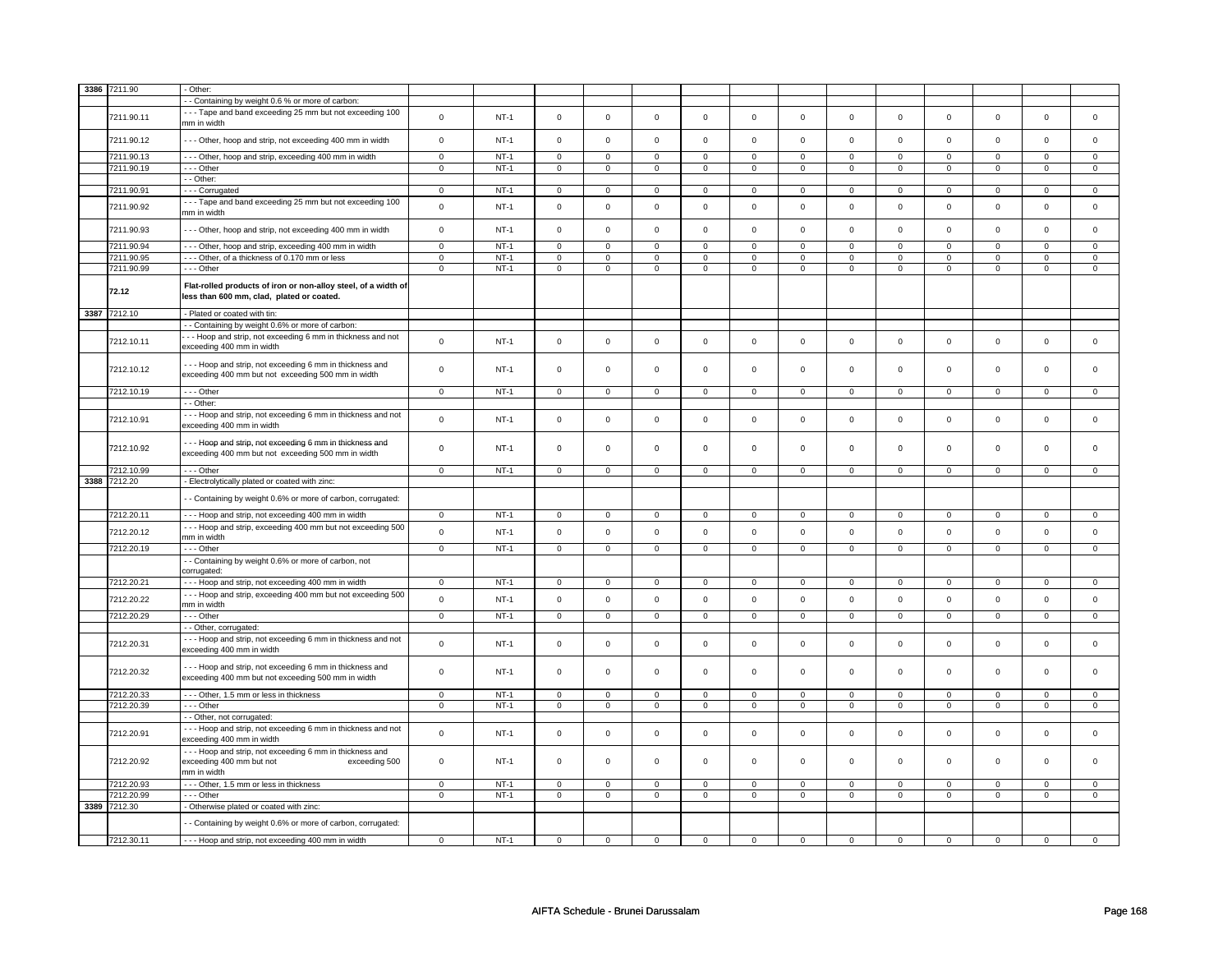|      | 7212.30.12   | --- Hoop and strip, exceeding 400 mm but not exceeding 500  | $\mathbf 0$    | $NT-1$      | $\mathbf 0$             | $\mathbf 0$    | $\mathbf 0$         | $\mathbf 0$             | $\mathbf 0$         | $\mathsf 0$         | $\mathsf 0$    | $\mathsf 0$             | $\mathsf 0$         | $\mathbf 0$    | $\mathbf 0$    | $\mathbf 0$    |
|------|--------------|-------------------------------------------------------------|----------------|-------------|-------------------------|----------------|---------------------|-------------------------|---------------------|---------------------|----------------|-------------------------|---------------------|----------------|----------------|----------------|
|      |              | mm in width                                                 |                |             |                         |                |                     |                         |                     |                     |                |                         |                     |                |                |                |
|      | 7212.30.19   | $- -$ Other                                                 | $\overline{0}$ | $NT-1$      | $\overline{0}$          | $\overline{0}$ | $\overline{0}$      | $\overline{0}$          | $\overline{0}$      | $\overline{0}$      | $\overline{0}$ | $\overline{0}$          | $\overline{0}$      | $\overline{0}$ | $\mathsf 0$    | $\overline{0}$ |
|      |              | - - Containing by weight 0.6% or more of carbon, not        |                |             |                         |                |                     |                         |                     |                     |                |                         |                     |                |                |                |
|      |              | corrugated:                                                 |                |             |                         |                |                     |                         |                     |                     |                |                         |                     |                |                |                |
|      | 7212.30.21   |                                                             | $\mathsf 0$    | $NT-1$      | $\mathbf 0$             | $\mathbf 0$    | $\Omega$            | $\mathsf 0$             | $\mathsf{O}\xspace$ | $\mathsf 0$         | $\Omega$       | $\mathsf 0$             | $\mathbf 0$         | $\mathbf 0$    | $\Omega$       | $\mathbf 0$    |
|      |              | - - - Hoop and strip, not exceeding 400 mm in width         |                |             |                         |                |                     |                         |                     |                     |                |                         |                     |                |                |                |
|      | 7212.30.22   | --- Hoop and strip, exceeding 400 mm but not exceeding 500  | $\Omega$       | $NT-1$      | $\mathsf 0$             | $\Omega$       | $\mathsf 0$         | $\mathsf 0$             | $\mathsf 0$         | $\mathsf 0$         | $\mathbf 0$    | $\mathsf 0$             | $\mathsf 0$         | $\mathbf 0$    | $\mathsf 0$    | $\mathbf 0$    |
|      |              | mm in width                                                 |                |             |                         |                |                     |                         |                     |                     |                |                         |                     |                |                |                |
|      | 7212.30.29   | $- -$ Other                                                 | $\overline{0}$ | $NT-1$      | $\overline{0}$          | $\overline{0}$ | $\mathsf{O}\xspace$ | $\overline{0}$          | $\mathsf{O}\xspace$ | $\mathbf 0$         | $\mathsf 0$    | $\mathbf 0$             | $\overline{0}$      | $\mathbf 0$    | $\mathsf 0$    | $\overline{0}$ |
|      |              | - - Other, corrugated:                                      |                |             |                         |                |                     |                         |                     |                     |                |                         |                     |                |                |                |
|      | 7212.30.31   | --- Hoop and strip, not exceeding 400 mm in width           | $\mathbf 0$    | $NT-1$      | $\mathbf 0$             | $\mathbf 0$    | $\mathbf 0$         | $\mathbf 0$             | $\mathbf 0$         | $\mathbf 0$         | $\mathbf 0$    | $\mathbf 0$             | $\mathbf 0$         | $\mathbf 0$    | $\mathbf 0$    | $\mathbf{0}$   |
|      |              |                                                             |                |             |                         |                |                     |                         |                     |                     |                |                         |                     |                |                |                |
|      | 7212.30.32   | --- Hoop and strip, exceeding 400 mm but not exceeding 500  | $\mathsf 0$    | $NT-1$      | $\mathsf 0$             | $\mathsf 0$    | $\mathbf 0$         | $\mathsf 0$             | $\mathsf{O}\xspace$ | $\mathsf 0$         | $\mathbf 0$    | $\mathsf 0$             | $\mathbf 0$         | $\mathbf 0$    | $\mathbf 0$    | $\mathsf 0$    |
|      |              | mm in width                                                 |                |             |                         |                |                     |                         |                     |                     |                |                         |                     |                |                |                |
|      | 7212.30.33   | --- Other, 1.5 mm or less in thickness                      | $\mathsf 0$    | $NT-1$      | $\mathsf 0$             | $\mathbf 0$    | $\mathbf 0$         | $\mathbf 0$             | $\mathbf 0$         | $\mathbf 0$         | 0              | 0                       | 0                   | $\mathbf 0$    | $\mathbf 0$    | 0              |
|      | 7212.30.39   | --- Other                                                   | $\mathsf 0$    | $NT-1$      | $\mathsf 0$             | $\mathsf 0$    | $\mathsf 0$         | $\mathsf 0$             | $\mathsf 0$         | $\mathbf 0$         | $\mathbf 0$    | $\mathsf 0$             | $\mathbf 0$         | $\mathbf 0$    | $\mathbf 0$    | $\mathsf 0$    |
|      |              | - - Other, not corrugated:                                  |                |             |                         |                |                     |                         |                     |                     |                |                         |                     |                |                |                |
|      | 7212.30.91   | --- Hoop and strip, not exceeding 400 mm in width           | $\mathbf 0$    | $NT-1$      | $\mathbf 0$             | $\mathbf 0$    | $\mathbf 0$         | $\mathbf 0$             | $\mathbf 0$         | $\mathbf 0$         | 0              | $\mathbf 0$             | 0                   | $\mathbf 0$    | 0              | 0              |
|      |              |                                                             |                |             |                         |                |                     |                         |                     |                     |                |                         |                     |                |                |                |
|      | 7212.30.92   | --- Hoop and strip, exceeding 400 mm but not exceeding 500  | $\mathsf 0$    | $NT-1$      | $\mathsf 0$             | $\mathsf 0$    | $\mathsf 0$         | $\mathbf 0$             | $\mathsf 0$         | $\mathsf 0$         | $\mathbf 0$    | $\mathsf 0$             | $\mathsf 0$         | $\mathbf 0$    | $\mathbf 0$    | $\mathbf 0$    |
|      |              | mm in width                                                 |                |             |                         |                |                     |                         |                     |                     |                |                         |                     |                |                |                |
|      | 7212.30.93   | --- Other, 1.5 mm or less in thickness                      | $\mathsf 0$    | $NT-1$      | $\mathsf 0$             | $\mathbf 0$    | $\mathsf 0$         | $\mathbf 0$             | $\mathsf 0$         | $\mathsf 0$         | $\mathbf 0$    | $\mathsf 0$             | $\mathsf 0$         | $\mathbf 0$    | $\mathbf 0$    | 0              |
|      | 7212.30.99   | --- Other                                                   | $\mathsf 0$    | $NT-1$      | $\mathsf 0$             | $\mathbf 0$    | $\mathsf 0$         | $\mathbf 0$             | $\mathsf 0$         | $\mathsf 0$         | $\mathbf 0$    | $\mathsf 0$             | $\mathsf 0$         | $\mathbf 0$    | 0              | 0              |
|      | 3390 7212.40 | - Painted, varnished or coated with plastics:               |                |             |                         |                |                     |                         |                     |                     |                |                         |                     |                |                |                |
|      |              | - - Containing by weight 0.6% or more of carbon:            |                |             |                         |                |                     |                         |                     |                     |                |                         |                     |                |                |                |
|      | 7212.40.11   |                                                             | $\mathbf{0}$   | $NT-1$      | $\mathbf 0$             | $\mathbf{0}$   | $\mathbf 0$         | $\overline{0}$          | $\mathbf 0$         | $\mathbf{0}$        | $\mathbf{0}$   | $\mathbf{0}$            | $\mathbf{0}$        | $\mathbf 0$    | 0              | $\overline{0}$ |
|      |              | --- Hoop and strip, not exceeding 400 mm in width           |                |             |                         |                |                     |                         |                     |                     |                |                         |                     |                |                |                |
|      | 7212.40.12   | --- Hoop and strip, exceeding 400 mm but not exceeding 500  | $\mathbf 0$    | $NT-1$      | $\mathsf 0$             | $\mathsf 0$    | $\mathsf{O}\xspace$ | $\mathsf 0$             | $\mathsf{O}\xspace$ | $\mathbf 0$         | $\mathsf 0$    | $\mathbf 0$             | $\mathsf 0$         | $\mathbf 0$    | $\mathbf 0$    | $\mathsf 0$    |
|      |              | mm in width                                                 |                |             |                         |                |                     |                         |                     |                     |                |                         |                     |                |                |                |
|      | 7212.40.19   | --- Other                                                   | $\mathbf 0$    | $NT-1$      | $\mathsf 0$             | $\mathsf 0$    | $\mathsf{O}\xspace$ | $\mathsf 0$             | $\mathsf{O}\xspace$ | $\mathbf 0$         | $\mathsf 0$    | $\mathsf 0$             | $\mathsf 0$         | $\mathbf 0$    | $\mathsf 0$    | $\mathbf 0$    |
|      |              | - - Other:                                                  |                |             |                         |                |                     |                         |                     |                     |                |                         |                     |                |                |                |
|      | 7212.40.21   | --- Hoop and strip, not exceeding 400 mm in width           | $\overline{0}$ | $NT-1$      | $\overline{0}$          | $\overline{0}$ | $\overline{0}$      | $\overline{0}$          | $\mathsf 0$         | $\overline{0}$      | $\mathsf 0$    | $\mathbf 0$             | $\overline{0}$      | $\overline{0}$ | $\mathsf 0$    | $\overline{0}$ |
|      |              |                                                             |                |             |                         |                |                     |                         |                     |                     |                |                         |                     |                |                |                |
|      | 7212.40.22   | --- Hoop and strip, exceeding 400 mm but not exceeding 500  | $\mathsf 0$    | $NT-1$      | $\mathsf 0$             | $\mathsf 0$    | $\mathsf{O}\xspace$ | $\mathsf 0$             | $\mathsf{O}\xspace$ | $\mathsf{O}$        | $\mathbf 0$    | $\mathbf 0$             | $\mathsf 0$         | $\mathbf{0}$   | $\mathbf 0$    | $\mathbf{0}$   |
|      |              | mm in width                                                 |                |             |                         |                |                     |                         |                     |                     |                |                         |                     |                |                |                |
|      | 7212.40.23   | --- Other, 1.5 mm or less in thickness                      | $\overline{0}$ | $NT-1$      | $\overline{0}$          | $\overline{0}$ | $\overline{0}$      | $\overline{0}$          | $\overline{0}$      | $\overline{0}$      | $\overline{0}$ | $\overline{0}$          | $\overline{0}$      | $\overline{0}$ | $\overline{0}$ | $\overline{0}$ |
|      | 7212.40.29   | --- Other                                                   | $\overline{0}$ | $NT-1$      | $\overline{\mathbf{0}}$ | $\overline{0}$ | $\mathsf{o}\,$      | $\overline{\mathbf{0}}$ | $\mathsf{o}\,$      | $\overline{0}$      | $\mathsf{o}$   | $\overline{\mathbf{0}}$ | $\overline{0}$      | $\overline{0}$ | 0              | $\overline{0}$ |
| 3391 | 7212.50      | - Otherwise plated or coated:                               |                |             |                         |                |                     |                         |                     |                     |                |                         |                     |                |                |                |
|      |              | - - Plated or coated with aluminium-zinc alloys:            |                |             |                         |                |                     |                         |                     |                     |                |                         |                     |                |                |                |
|      |              |                                                             |                |             |                         |                |                     |                         |                     |                     |                |                         |                     |                |                |                |
|      |              |                                                             |                |             |                         |                |                     |                         |                     |                     |                |                         |                     |                |                |                |
|      |              | --- Containing by weight 0.6% or more of carbon:            |                |             |                         |                |                     |                         |                     |                     |                |                         |                     |                |                |                |
|      |              | - - - - Hoop and strip, not exceeding 6 mm in thickness and |                |             |                         |                |                     |                         |                     |                     |                |                         |                     |                |                |                |
|      | 7212.50.11   | not exceeding 400 mm in width                               | $\mathbf 0$    | $NT-1$      | $\mathsf 0$             | $\mathsf 0$    | $\mathbf 0$         | $\mathbf 0$             | $\mathsf 0$         | $\mathsf 0$         | $\mathbf 0$    | $\mathsf 0$             | $\mathbf 0$         | $\mathbf 0$    | $\mathbf 0$    | $\mathsf 0$    |
|      |              |                                                             |                |             |                         |                |                     |                         |                     |                     |                |                         |                     |                |                |                |
|      |              | ---- Hoop and strip, not exceeding 6 mm in thickness and    | $\mathbf 0$    |             | $\mathbf 0$             | $\mathbf 0$    | $\mathbf 0$         | $\mathbf 0$             |                     |                     | $\mathbf 0$    |                         |                     | $\mathbf 0$    | $\Omega$       | $\mathbf{0}$   |
|      | 7212.50.12   | exceeding 400 mm but not exceeding 500 mm in width          |                | $NT-1$      |                         |                |                     |                         | $\mathsf 0$         | $\mathsf 0$         |                | $\mathsf 0$             | $\mathsf 0$         |                |                |                |
|      |              |                                                             |                |             |                         |                |                     |                         |                     |                     |                |                         |                     |                |                |                |
|      | 7212.50.13   | ---- Other, 1.5 mm or less in thickness                     | 0              | $NT-1$      | $\mathbf 0$             | $\mathbf 0$    | $\mathbf 0$         | $\mathbf 0$             | $\mathbf 0$         | $\mathbf 0$         | 0              | $\mathbf 0$             | 0                   | $\mathbf 0$    | 0              | 0              |
|      | 7212.50.19   | - - - - Other                                               | 0              | $NT-1$      | $\mathbf 0$             | $\mathbf 0$    | $\mathbf 0$         | $\mathbf 0$             | $\mathbf 0$         | $\mathbf 0$         | 0              | $\mathbf 0$             | 0                   | $\mathbf 0$    | 0              | 0              |
|      |              | $--$ Other:                                                 |                |             |                         |                |                     |                         |                     |                     |                |                         |                     |                |                |                |
|      |              | - - - - Hoop and strip, not exceeding 6 mm in thickness and |                |             |                         |                |                     |                         |                     |                     |                |                         |                     |                |                |                |
|      | 7212.50.21   | not exceeding 400 mm in width                               | $\mathsf 0$    | $NT-1$      | $\mathsf 0$             | $\mathsf{o}\,$ | $\mathsf{O}\xspace$ | $\mathsf 0$             | $\mathsf{O}\xspace$ | $\mathsf{O}\xspace$ | $\mathsf 0$    | $\mathsf 0$             | $\mathsf{O}\xspace$ | $\mathbf 0$    | $\mathsf 0$    | $\mathsf 0$    |
|      |              |                                                             |                |             |                         |                |                     |                         |                     |                     |                |                         |                     |                |                |                |
|      |              | - - - - Hoop and strip, not exceeding 6 mm in thickness and |                |             |                         |                |                     |                         |                     |                     |                |                         |                     |                |                |                |
|      | 7212.50.22   | exceeding 400 mm but not exceeding 500 mm in width          | $\mathsf 0$    | $NT-1$      | $\mathsf 0$             | $\mathsf 0$    | $\mathsf{O}\xspace$ | $\mathsf 0$             | $\mathsf{O}\xspace$ | $\mathbf 0$         | $\mathsf 0$    | $\mathsf 0$             | $\mathsf 0$         | $\mathbf 0$    | $\mathsf 0$    | $\mathbf 0$    |
|      |              |                                                             |                |             |                         |                |                     |                         |                     |                     |                |                         |                     |                |                |                |
|      | 7212.50.23   | - - - - Other, 1.5 mm or less in thickness                  | $\mathbf 0$    | $NT-1$      | $\mathsf 0$             | $\mathsf 0$    | $\mathsf 0$         | $\mathsf 0$             | $\mathsf{O}\xspace$ | $\mathbf 0$         | $\mathbf 0$    | $\mathbf 0$             | $\mathsf 0$         | $\mathbf 0$    | $\mathsf 0$    | 0              |
|      | 7212.50.29   | $- - -$ Other                                               | $\mathsf 0$    | $NT-1$      | $\mathsf 0$             | $\mathsf 0$    | $\mathsf{O}\xspace$ | $\mathsf 0$             | $\mathsf{O}\xspace$ | $\mathsf 0$         | $\mathsf 0$    | $\mathbf 0$             | $\mathsf 0$         | $\mathbf 0$    | $\mathsf 0$    | $\mathbf 0$    |
|      |              |                                                             |                |             |                         |                |                     |                         |                     |                     |                |                         |                     |                |                |                |
|      |              | - - Plated or coated with chromium oxide or with chromium   |                |             |                         |                |                     |                         |                     |                     |                |                         |                     |                |                |                |
|      |              | and chromium oxide (including tin-free steel)               |                |             |                         |                |                     |                         |                     |                     |                |                         |                     |                |                |                |
|      |              | --- Containing by weight 0.6% or more of carbon:            |                |             |                         |                |                     |                         |                     |                     |                |                         |                     |                |                |                |
|      |              | - - - - Hoop and strip, not exceeding 6 mm in thickness and |                |             |                         |                |                     |                         |                     |                     |                |                         |                     |                |                |                |
|      | 7212.50.31   | not exceeding 400 mm in width                               | $\mathbf 0$    | $NT-1$      | $\mathsf 0$             | $\mathsf 0$    | $\mathsf{O}\xspace$ | $\mathsf 0$             | $\mathsf{O}\xspace$ | $\mathbf 0$         | $\mathbf 0$    | $\mathsf 0$             | $\mathsf 0$         | $\mathbf 0$    | $\mathsf 0$    | $\mathbf 0$    |
|      |              |                                                             |                |             |                         |                |                     |                         |                     |                     |                |                         |                     |                |                |                |
|      | 7212.50.32   | ---- Hoop and strip, not exceeding 6 mm in thickness and    | $\mathbf 0$    | $NT-1$      | $\mathsf 0$             | $\mathsf 0$    | $\mathsf 0$         | $\mathbf 0$             | $\mathsf 0$         | $\mathsf 0$         | $\mathbf 0$    | $\mathsf 0$             | $\mathsf 0$         | $\mathbf 0$    | $\mathbf 0$    | $\mathbf 0$    |
|      |              | exceeding 400 mm but not exceeding 500 mm in width          |                |             |                         |                |                     |                         |                     |                     |                |                         |                     |                |                |                |
|      |              |                                                             |                |             |                         |                |                     |                         |                     |                     |                |                         |                     |                |                |                |
|      | 7212.50.39   | $--$ Other                                                  | $\mathbf 0$    | $NT-1$      | $\mathbf 0$             | $\mathbf 0$    | $\mathbf 0$         | $\mathbf 0$             | $\mathsf 0$         | $\mathbf{0}$        | $\mathbf 0$    | $\mathbf{0}$            | $\mathbf 0$         | $\mathbf 0$    | $\mathbf 0$    | $\mathbf 0$    |
|      |              | - - - Other:                                                |                |             |                         |                |                     |                         |                     |                     |                |                         |                     |                |                |                |
|      |              | Hoop and strip, not exceeding 6 mm in thickness and         |                |             |                         |                |                     |                         |                     |                     |                |                         |                     |                |                |                |
|      | 7212.50.41   | not exceeding 400 mm in width                               | $\mathsf 0$    | $NT-1$      | $\mathsf 0$             | $\mathbf 0$    | $\mathsf 0$         | $\mathbf 0$             | $\mathsf 0$         | $\mathbf 0$         | $\mathbf 0$    | $\mathsf 0$             | $\mathsf 0$         | $\mathbf 0$    | $\mathbf 0$    | $\mathbf{0}$   |
|      |              |                                                             |                |             |                         |                |                     |                         |                     |                     |                |                         |                     |                |                |                |
|      |              | ---- Hoop and strip, not exceeding 6 mm in thickness and    |                |             |                         |                |                     |                         |                     |                     |                |                         |                     |                |                |                |
|      | 7212.50.42   | exceeding 400 mm but not exceeding 500 mm in width          | $\mathsf 0$    | <b>NT-1</b> | $\mathbf 0$             | $\mathbf 0$    | $\mathbf 0$         | $\mathbf 0$             | $\mathbf 0$         | 0                   | 0              | 0                       | 0                   | 0              | 0              | 0              |
|      |              |                                                             |                |             |                         |                |                     |                         |                     |                     |                |                         |                     |                |                |                |
|      | 7212.50.43   | ---- Other, 1.5 mm or less in thickness                     | $\overline{0}$ | $NT-1$      | $\overline{0}$          | $\overline{0}$ | $\overline{0}$      | $\overline{0}$          | $\overline{0}$      | $\overline{0}$      | $\overline{0}$ | $\overline{0}$          | $\overline{0}$      | $\overline{0}$ | $\overline{0}$ | $\overline{0}$ |
|      | 7212.50.49   | $---$ Other<br>- - Other:                                   | 0              | $NT-1$      | 0                       | $\mathbf 0$    | $\mathbf 0$         | $\mathbf 0$             | $\mathbf 0$         | $\mathbf 0$         | $\mathbf 0$    | $\mathbf 0$             | 0                   | $\mathbf 0$    | 0              | $\overline{0}$ |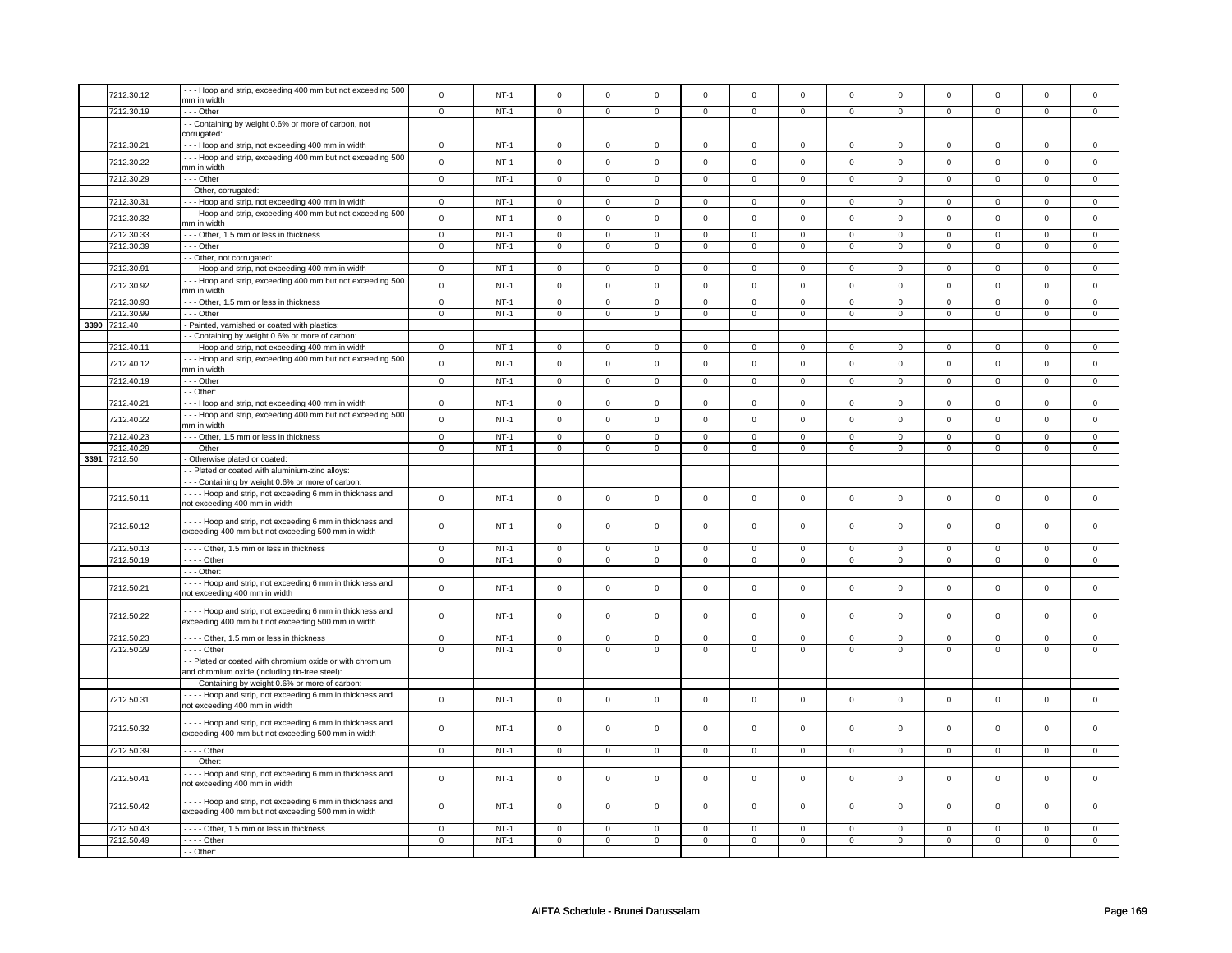|      |                 | --- Containing by weight 0.6% or more of carbon:                         |                |        |                     |                |                     |                |                     |                     |                |                |                     |                |                |                     |
|------|-----------------|--------------------------------------------------------------------------|----------------|--------|---------------------|----------------|---------------------|----------------|---------------------|---------------------|----------------|----------------|---------------------|----------------|----------------|---------------------|
|      |                 |                                                                          |                |        |                     |                |                     |                |                     |                     |                |                |                     |                |                |                     |
|      | 7212.50.51      | ---- Hoop and strip, not exceeding 6 mm in thickness and                 | $\mathbf 0$    | $NT-1$ | $\mathsf 0$         | $\mathsf 0$    | $\mathsf{O}\xspace$ | $\mathsf 0$    | $\mathsf{O}\xspace$ | $\mathsf 0$         | $\mathsf 0$    | $\mathsf 0$    | $\mathsf 0$         | $\mathbf 0$    | $\mathsf 0$    | $\mathsf 0$         |
|      |                 | not exceeding 400 mm in width                                            |                |        |                     |                |                     |                |                     |                     |                |                |                     |                |                |                     |
|      |                 |                                                                          |                |        |                     |                |                     |                |                     |                     |                |                |                     |                |                |                     |
|      |                 | - - - - Hoop and strip, not exceeding 6 mm in thickness and              |                |        |                     |                |                     |                |                     |                     |                |                |                     |                |                |                     |
|      | 7212.50.52      | exceeding 400 mm but not exceeding 500 mm in width                       | $\mathbf 0$    | $NT-1$ | $\mathbf 0$         | $\mathbf 0$    | $\mathsf 0$         | $\mathbf 0$    | $\mathsf 0$         | $\mathsf 0$         | $\mathbf 0$    | $\mathsf 0$    | $\mathsf 0$         | $\mathbf 0$    | $\mathsf 0$    | 0                   |
|      |                 |                                                                          |                |        |                     |                |                     |                |                     |                     |                |                |                     |                |                |                     |
|      | 7212.50.59      | $---$ Other                                                              | $\mathbf 0$    | $NT-1$ | $\mathsf 0$         | $\mathsf 0$    | $\mathsf 0$         | $\mathsf 0$    | $\mathsf 0$         | $\mathsf 0$         | $\mathsf 0$    | $\mathsf 0$    | $\mathsf 0$         | $\mathbf 0$    | $\mathsf 0$    | $\mathbf 0$         |
|      |                 |                                                                          |                |        |                     |                |                     |                |                     |                     |                |                |                     |                |                |                     |
|      |                 | - - - Other:                                                             |                |        |                     |                |                     |                |                     |                     |                |                |                     |                |                |                     |
|      |                 | - - - - Hoop and strip, not exceeding 6 mm in thickness and              |                |        |                     |                |                     |                |                     |                     |                |                |                     |                |                |                     |
|      | 7212.50.61      | not exceeding 400 mm in width                                            | $\mathbf 0$    | $NT-1$ | $\mathsf 0$         | $\mathsf 0$    | $\mathsf{O}\xspace$ | $\mathsf 0$    | $\mathsf{O}\xspace$ | $\mathsf 0$         | $\mathbf 0$    | $\mathsf 0$    | $\mathbf 0$         | $\mathsf 0$    | $\mathbf 0$    | $\mathsf 0$         |
|      |                 |                                                                          |                |        |                     |                |                     |                |                     |                     |                |                |                     |                |                |                     |
|      |                 | ---- Hoop and strip, not exceeding 6 mm in thickness and                 |                |        |                     |                |                     |                |                     |                     |                |                |                     |                |                |                     |
|      | 7212.50.62      |                                                                          | $\mathbf 0$    | $NT-1$ | $\mathbf 0$         | $\mathbf 0$    | $\mathbf 0$         | $\mathbf 0$    | $\mathbf 0$         | $\mathbf 0$         | $\mathbf 0$    | $\mathbf 0$    | $\mathbf 0$         | $\mathbf 0$    | $\mathbf 0$    | $\mathbf{0}$        |
|      |                 | exceeding 400 mm but not exceeding 500 mm in width                       |                |        |                     |                |                     |                |                     |                     |                |                |                     |                |                |                     |
|      |                 |                                                                          |                |        |                     |                |                     |                |                     |                     |                |                |                     |                |                |                     |
|      | 7212.50.63      | ---- Other, 1.5 mm or less in thickness                                  | $\mathbf 0$    | $NT-1$ | $\mathbf 0$         | $\mathbf 0$    | $\mathbf 0$         | $\mathbf 0$    | $\mathbf 0$         | $\mathbf 0$         | 0              | 0              | 0                   | 0              | $\mathbf 0$    | 0                   |
|      | 7212.50.69      | - - - - Other                                                            | $\mathbf 0$    | $NT-1$ | $\mathbf 0$         | $\mathbf 0$    | $\mathbf 0$         | $\mathbf 0$    | $\mathbf 0$         | $\mathbf 0$         | $\mathbf 0$    | $\mathbf{0}$   | $\mathbf 0$         | $\mathbf 0$    | $\mathbf 0$    | $\mathsf 0$         |
|      | 3392 7212.60    | Clad:                                                                    |                |        |                     |                |                     |                |                     |                     |                |                |                     |                |                |                     |
|      |                 |                                                                          |                |        |                     |                |                     |                |                     |                     |                |                |                     |                |                |                     |
|      |                 | - Containing by weight 0.6% or more of carbon:                           |                |        |                     |                |                     |                |                     |                     |                |                |                     |                |                |                     |
|      |                 | --- Hoop and strip, not exceeding 6 mm in thickness and not              |                |        |                     |                |                     |                |                     |                     |                |                |                     |                |                |                     |
|      | 7212.60.11      |                                                                          | $\mathsf 0$    | $NT-1$ | $\mathsf{O}\xspace$ | $\mathsf 0$    | $\mathsf 0$         | $\mathsf 0$    | $\mathsf 0$         | $\mathsf 0$         | $\mathbf 0$    | $\mathsf 0$    | $\mathsf 0$         | $\mathbf 0$    | $\mathsf 0$    | $\mathbf 0$         |
|      |                 | exceeding 400 mm in width                                                |                |        |                     |                |                     |                |                     |                     |                |                |                     |                |                |                     |
|      |                 |                                                                          |                |        |                     |                |                     |                |                     |                     |                |                |                     |                |                |                     |
|      | 7212.60.12      | --- Hoop and strip, not exceeding 6 mm in thickness and                  | $\mathbf 0$    | $NT-1$ | $\mathsf 0$         | $\mathbf 0$    | $\mathsf 0$         | $\mathbf 0$    | $\mathsf 0$         | $\mathsf 0$         | $\mathbf 0$    | $\mathsf 0$    | $\mathsf 0$         | $\mathbf 0$    | $\mathsf 0$    | 0                   |
|      |                 | exceeding 400 mm but not exceeding 500 mm in width                       |                |        |                     |                |                     |                |                     |                     |                |                |                     |                |                |                     |
|      |                 |                                                                          |                |        |                     |                |                     |                |                     |                     |                |                |                     |                |                |                     |
|      | 7212.60.19      | $--$ Other                                                               | $\overline{0}$ | $NT-1$ | $\overline{0}$      | $\overline{0}$ | $\mathbf 0$         | $\overline{0}$ | $\mathbf 0$         | $\overline{0}$      | $\mathbf{0}$   | $\mathbf{0}$   | $\mathbf{0}$        | $\overline{0}$ | 0              | $\mathbf{0}$        |
|      |                 |                                                                          |                |        |                     |                |                     |                |                     |                     |                |                |                     |                |                |                     |
|      |                 | - - Other:                                                               |                |        |                     |                |                     |                |                     |                     |                |                |                     |                |                |                     |
|      |                 | --- Hoop and strip, not exceeding 6 mm in thickness and not              |                |        |                     |                |                     |                |                     |                     |                |                |                     |                |                |                     |
|      | 7212.60.21      | exceeding 400 mm in width                                                | $\mathbf 0$    | $NT-1$ | $\mathsf 0$         | $\mathsf 0$    | $\mathsf 0$         | $\mathsf 0$    | $\mathsf 0$         | $\mathsf{O}\xspace$ | $\mathsf 0$    | $\mathsf 0$    | $\mathsf{O}\xspace$ | $\mathsf 0$    | $\mathsf 0$    | $\mathsf{O}\xspace$ |
|      |                 |                                                                          |                |        |                     |                |                     |                |                     |                     |                |                |                     |                |                |                     |
|      |                 | --- Hoop and strip, not exceeding 6 mm in thickness and                  |                |        |                     |                |                     |                |                     |                     |                |                |                     |                |                |                     |
|      | 7212.60.22      |                                                                          | $\Omega$       | $NT-1$ | $\mathsf 0$         | $\mathsf 0$    | $\mathsf 0$         | $\mathbf 0$    | $\mathsf 0$         | $\mathsf 0$         | $\Omega$       | $\mathsf 0$    | $\mathsf 0$         | $\mathbf 0$    | $\Omega$       | 0                   |
|      |                 | exceeding 400 mm but not exceeding 500 mm in width                       |                |        |                     |                |                     |                |                     |                     |                |                |                     |                |                |                     |
|      |                 |                                                                          |                |        |                     |                |                     |                |                     |                     |                |                |                     |                |                |                     |
|      | 7212.60.23      | --- Other, 1.5 mm or less in thickness                                   | $\mathsf 0$    | $NT-1$ | $\mathsf 0$         | $\mathbf 0$    | $\mathsf 0$         | $\mathbf 0$    | $\mathsf 0$         | $\mathsf 0$         | $\mathbf 0$    | $\mathsf 0$    | $\mathsf 0$         | $\mathbf 0$    | $\Omega$       | 0                   |
|      | 7212.60.29      | --- Other                                                                | $\mathbf 0$    | $NT-1$ | $\mathbf 0$         | $\mathbf 0$    | $\mathbf 0$         | $\mathbf 0$    | $\mathbf 0$         | $\mathbf 0$         | $\mathbf 0$    | $\mathbf 0$    | $\mathbf 0$         | $\mathbf 0$    | $\mathbf 0$    | $\mathbf{0}$        |
|      |                 |                                                                          |                |        |                     |                |                     |                |                     |                     |                |                |                     |                |                |                     |
|      |                 | Bars and rods, hot-rolled, in irregularly wound coils, of                |                |        |                     |                |                     |                |                     |                     |                |                |                     |                |                |                     |
|      | 72.13           | iron or non-alloy steel.                                                 |                |        |                     |                |                     |                |                     |                     |                |                |                     |                |                |                     |
|      |                 |                                                                          |                |        |                     |                |                     |                |                     |                     |                |                |                     |                |                |                     |
| 3393 | 7213.10         | Containing indentations, ribs, grooves or other deformations             |                |        |                     |                |                     |                |                     |                     |                |                |                     |                |                |                     |
|      |                 | produced during the rolling process:                                     |                |        |                     |                |                     |                |                     |                     |                |                |                     |                |                |                     |
|      |                 |                                                                          |                |        |                     |                |                     |                |                     |                     |                |                |                     |                |                |                     |
|      | 7213.10.10      | - - Of circular cross-section measuring not exceeding 50 mm <sup>2</sup> | $\mathsf 0$    | $NT-1$ | $\mathsf 0$         | $\mathbf 0$    | $\mathsf 0$         | $\mathbf 0$    | $\mathsf 0$         | $\mathsf 0$         | 0              | $\mathsf 0$    | $\mathsf 0$         | $\mathbf 0$    | $\mathsf 0$    | $\mathbf 0$         |
|      |                 |                                                                          |                |        |                     |                |                     |                |                     |                     |                |                |                     |                |                |                     |
|      |                 | - - Of rectangular (including square) cross-section not                  |                |        |                     |                |                     |                |                     |                     |                |                |                     |                |                |                     |
|      | 7213.10.20      | exceeding 20 mm in width                                                 | $\mathbf 0$    | $NT-1$ | $\mathsf 0$         | $\mathsf 0$    | $\mathsf 0$         | $\mathbf 0$    | $\mathsf 0$         | $\mathsf 0$         | $\mathbf 0$    | $\mathsf 0$    | $\mathsf 0$         | $\mathbf 0$    | $\mathsf 0$    | $\mathbf 0$         |
|      |                 |                                                                          |                |        |                     |                |                     |                |                     |                     |                |                |                     |                |                |                     |
|      | 7213.10.90      | - Other                                                                  | $\mathsf 0$    | $NT-1$ | $\mathbf 0$         | $\mathbf 0$    | $\mathsf 0$         | $\mathbf 0$    | $\mathsf 0$         | $\mathbf 0$         | $\mathbf 0$    | $\mathbf 0$    | $\mathsf 0$         | $\mathbf 0$    | $\mathsf 0$    | $\mathbf 0$         |
| 3394 | 7213.20         | Other, of free-cutting steel:                                            |                |        |                     |                |                     |                |                     |                     |                |                |                     |                |                |                     |
|      | 7213.20.10      | - With an average diameter of 5 mm to 20 mm                              | $\mathbf 0$    | $NT-1$ | $\mathbf 0$         | $\mathbf 0$    | $\mathbf 0$         | $\mathbf 0$    | $\mathbf 0$         | $\mathbf 0$         | 0              | $\mathbf 0$    | 0                   | $\mathbf 0$    | 0              | 0                   |
|      |                 |                                                                          |                |        |                     |                |                     |                |                     |                     |                |                |                     |                |                |                     |
|      | 7213.20.90      | - - Other                                                                | $\mathbf 0$    | $NT-1$ | $\mathbf 0$         | $\mathbf 0$    | $\mathbf 0$         | $\mathbf 0$    | $\mathbf 0$         | $\mathbf 0$         | 0              | $\mathbf 0$    | 0                   | $\mathbf 0$    | 0              | 0                   |
|      |                 | - Other:                                                                 |                |        |                     |                |                     |                |                     |                     |                |                |                     |                |                |                     |
|      |                 |                                                                          |                |        |                     |                |                     |                |                     |                     |                |                |                     |                |                |                     |
| 3395 | 7213.91         | - - Of circular cross-section measuring less than 14 mm in               |                |        |                     |                |                     |                |                     |                     |                |                |                     |                |                |                     |
|      |                 | diameter:                                                                |                |        |                     |                |                     |                |                     |                     |                |                |                     |                |                |                     |
|      | 7213.91.10      | --- For making soldering bars                                            | $\overline{0}$ | $NT-1$ | $\overline{0}$      | $\overline{0}$ | $\mathbf 0$         | $\overline{0}$ | $\overline{0}$      | $\overline{0}$      | $\overline{0}$ | $\overline{0}$ | $\overline{0}$      | $\overline{0}$ | 0              | $\overline{0}$      |
|      |                 |                                                                          |                |        |                     |                |                     |                |                     |                     |                |                |                     |                |                |                     |
|      |                 | $- -$ Other:                                                             |                |        |                     |                |                     |                |                     |                     |                |                |                     |                |                |                     |
|      | 7213.91.91      | - - - - Concrete steel                                                   | 0              | $NT-1$ | 0                   | $\mathsf 0$    | $\Omega$            | $\mathbf 0$    | $\Omega$            | $\mathbf 0$         | $\Omega$       | $\mathbf 0$    | $\Omega$            | $\mathbf 0$    | $\Omega$       | $\mathbf 0$         |
|      | 7213.91.92      | Cold heading in coil                                                     | $\mathsf 0$    | $NT-1$ | $\mathsf 0$         | $\mathsf 0$    | $\mathsf 0$         | $\mathsf 0$    | $\mathsf{O}\xspace$ | $\mathbf 0$         | $\mathbf 0$    | $\mathbf 0$    | $\mathsf 0$         | $\mathbf 0$    | $\Omega$       | $\mathbf 0$         |
|      |                 |                                                                          |                |        |                     |                |                     |                |                     |                     |                |                |                     |                |                |                     |
|      | 7213.91.93      | - - - - Shaft bars; manganese steel                                      | $\mathsf 0$    | $NT-1$ | $\mathsf 0$         | $\mathsf 0$    | $\mathsf 0$         | $\mathsf 0$    | $\mathsf{O}\xspace$ | $\mathsf 0$         | $\mathbf 0$    | $\mathsf 0$    | $\mathsf 0$         | $\mathsf{O}$   | $\Omega$       | $\mathsf{O}\xspace$ |
|      | 7213.91.99      | $--$ Other                                                               | $\mathbf 0$    | $NT-1$ | $\mathsf 0$         | $\mathsf 0$    | $\mathsf{O}\xspace$ | $\mathsf 0$    | 0                   | $\mathbf 0$         | $\mathsf 0$    | $\mathbf 0$    | $\mathsf 0$         | $\mathbf 0$    | $\mathsf 0$    | $\overline{0}$      |
| 3396 | 7213.99         | - - Other:                                                               |                |        |                     |                |                     |                |                     |                     |                |                |                     |                |                |                     |
|      |                 |                                                                          |                |        |                     |                |                     |                |                     |                     |                |                |                     |                |                |                     |
|      | 7213.99.10      | --- For making soldering bars                                            | $\mathsf 0$    | $NT-1$ | $\mathsf 0$         | $\mathbf 0$    | $\mathsf 0$         | $\mathbf 0$    | $\mathsf 0$         | $\mathsf 0$         | $\mathbf 0$    | $\mathsf 0$    | $\mathsf 0$         | $\mathbf 0$    | $\mathbf 0$    | $\mathbf 0$         |
|      |                 | - - - Other:                                                             |                |        |                     |                |                     |                |                     |                     |                |                |                     |                |                |                     |
|      | 7213.99.91      | - - - - Concrete steel                                                   | $\mathbf 0$    | $NT-1$ | $\mathbf 0$         | $\mathbf 0$    | $\mathbf 0$         | $\mathbf 0$    | $\mathsf 0$         | $\mathbf{0}$        | $\mathbf 0$    | $\mathbf{0}$   | $\mathsf 0$         | $\mathbf{0}$   | $\Omega$       | $\mathbf{0}$        |
|      |                 |                                                                          |                |        |                     |                |                     |                |                     |                     |                |                |                     |                |                |                     |
|      | 7213.99.92      | Cold heading in coil                                                     | $\mathsf 0$    | $NT-1$ | $\mathbf 0$         | $\mathbf 0$    | $\mathbf 0$         | $\mathbf 0$    | $\mathsf 0$         | $\mathsf 0$         | $\mathbf 0$    | $\mathsf 0$    | $\mathsf 0$         | $\mathbf 0$    | $\mathbf 0$    | 0                   |
|      | 7213.99.93      | - - - - Shaft bars; manganese steel                                      | $\overline{0}$ | $NT-1$ | $\overline{0}$      | $\overline{0}$ | $\overline{0}$      | $\overline{0}$ | $\overline{0}$      | $\overline{0}$      | $\overline{0}$ | $\overline{0}$ | $\overline{0}$      | $\overline{0}$ | $\overline{0}$ | $\overline{0}$      |
|      |                 | - - - - Other                                                            |                | $NT-1$ | $\mathbf 0$         | $\mathbf 0$    |                     | $\mathbf 0$    |                     |                     |                | $\mathbf 0$    |                     | $\mathbf 0$    |                | $\mathbf 0$         |
|      | 7213.99.99      |                                                                          | $\mathbf 0$    |        |                     |                | $\mathbf 0$         |                | $\mathbf 0$         | $\mathbf 0$         | 0              |                | 0                   |                | 0              |                     |
|      |                 |                                                                          |                |        |                     |                |                     |                |                     |                     |                |                |                     |                |                |                     |
|      |                 | Other bars and rods of iron or non-alloy steel, not further              |                |        |                     |                |                     |                |                     |                     |                |                |                     |                |                |                     |
|      | 72.14           | worked than forged, hot-rolled, hot-drawn or hot-extruded,               |                |        |                     |                |                     |                |                     |                     |                |                |                     |                |                |                     |
|      |                 | but including those twisted after rolling.                               |                |        |                     |                |                     |                |                     |                     |                |                |                     |                |                |                     |
|      |                 |                                                                          |                |        |                     |                |                     |                |                     |                     |                |                |                     |                |                |                     |
| 3397 | 7214.10         | - Forged:                                                                |                |        |                     |                |                     |                |                     |                     |                |                |                     |                |                |                     |
|      |                 |                                                                          |                |        |                     |                |                     |                |                     |                     |                |                |                     |                |                |                     |
|      | 7214.10.10      | - Containing by weight less than 0.6% of carbon                          | $\mathbf 0$    | $NT-1$ | $\mathbf 0$         | $\mathbf 0$    | $\mathbf 0$         | $\mathbf 0$    | $\mathbf 0$         | 0                   | 0              | $\mathbf 0$    | 0                   | 0              | $\mathbf 0$    | $\mathbf 0$         |
|      | 7214.10.20      | - Containing by weight 0.6% or more of carbon                            | $\mathsf 0$    | $NT-1$ | $\mathbf 0$         | $\mathbf 0$    | $\mathbf 0$         | $\mathbf 0$    | $\mathbf 0$         | $\mathbf 0$         | 0              | $\mathsf 0$    | 0                   | $\mathbf 0$    | 0              | 0                   |
|      |                 |                                                                          |                |        |                     |                |                     |                |                     |                     |                |                |                     |                |                |                     |
|      |                 | Containing indentations, ribs, grooves or other deformations             |                |        |                     |                |                     |                |                     |                     |                |                |                     |                |                |                     |
|      | 3398 7214.20.00 |                                                                          | $\mathsf 0$    | $NT-1$ | $\mathbf 0$         | $\mathsf 0$    | $\mathbf 0$         | $\mathbf 0$    | $\mathbf 0$         | 0                   | 0              | 0              | 0                   | 0              | $\mathbf 0$    | $\mathbf{0}$        |
|      |                 | produced during the rolling process or twisted after rolling             |                |        |                     |                |                     |                |                     |                     |                |                |                     |                |                |                     |
|      |                 |                                                                          |                |        |                     |                |                     |                |                     |                     |                |                |                     |                |                |                     |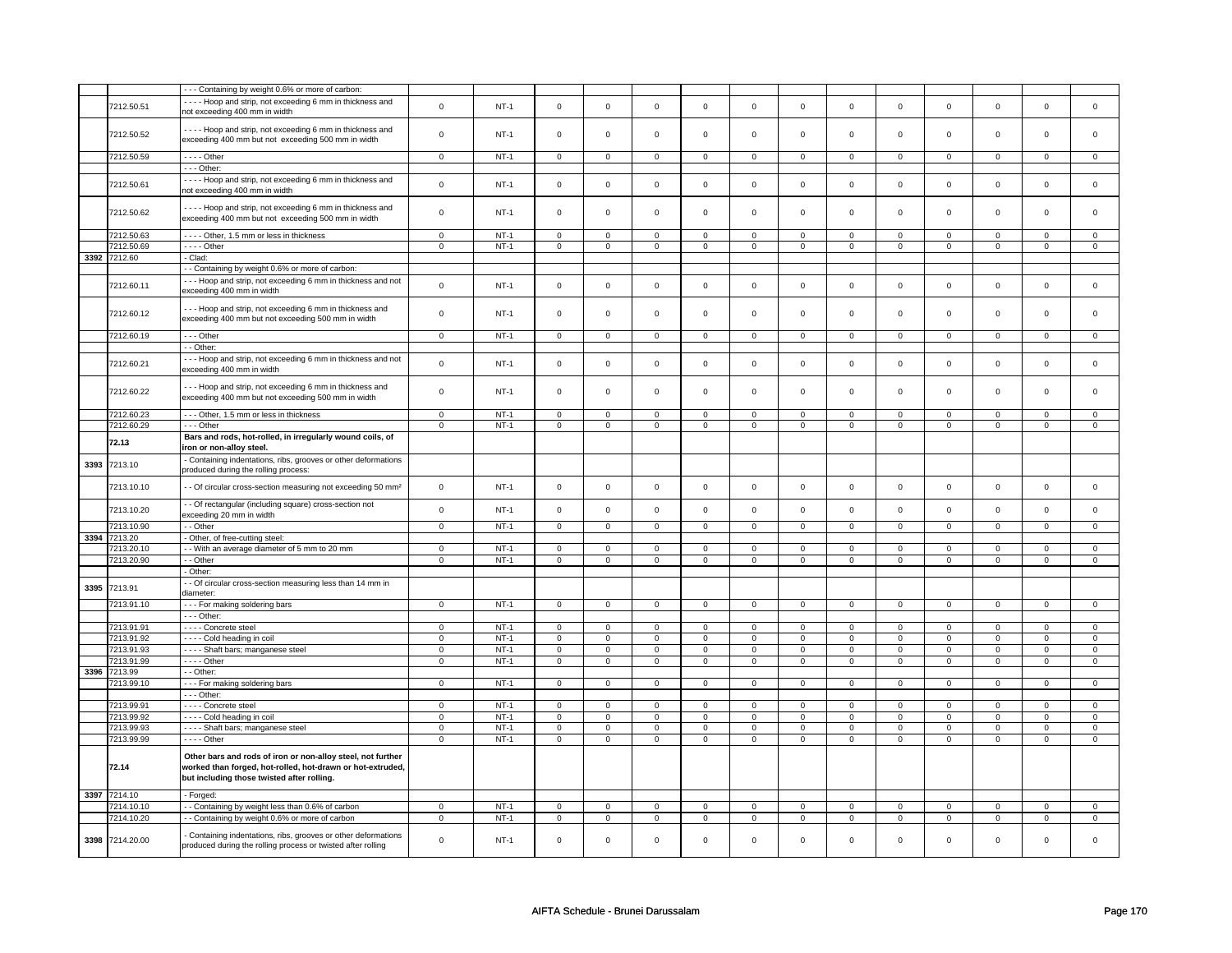| 3399 | 7214.30.00      | - Other, of free-cutting steel                                   | $\mathbf 0$    | $NT-1$      | 0                   | $^{\circ}$     | 0              | 0              | 0              | 0                   |                |                |                |                |                |                |
|------|-----------------|------------------------------------------------------------------|----------------|-------------|---------------------|----------------|----------------|----------------|----------------|---------------------|----------------|----------------|----------------|----------------|----------------|----------------|
|      |                 | Other:                                                           |                |             |                     |                |                |                |                |                     |                |                |                |                |                |                |
|      | 3400 7214.91    |                                                                  |                |             |                     |                |                |                |                |                     |                |                |                |                |                |                |
|      |                 | - Of rectangular (other than square) cross-section               |                |             |                     |                |                |                |                |                     |                |                |                |                |                |                |
|      |                 | - - - Containing by weight less than 0.6% of carbon:             |                |             |                     |                |                |                |                |                     |                |                |                |                |                |                |
|      | 7214.91.11      | - - - - Concrete steel                                           | $\Omega$       | $NT-1$      | $\mathsf 0$         | $\Omega$       | $\mathbf 0$    | $\mathsf 0$    | $\mathbf 0$    | $\Omega$            | $\Omega$       | $\Omega$       | $\Omega$       | $\Omega$       | $\Omega$       | $\Omega$       |
|      | 7214.91.12      | - - - - Shaft bars; manganese steel                              | $\mathbf 0$    | $NT-1$      | $\mathsf 0$         | $\mathbf 0$    | $\mathsf 0$    | $\mathsf 0$    | $\mathbf{0}$   | $\mathsf 0$         | $\mathbf 0$    | $\mathsf 0$    | $\mathbf 0$    | $\mathsf 0$    | $\mathbf 0$    | $\mathsf 0$    |
|      | 7214.91.19      | $---$ Other                                                      | $\mathsf 0$    | $NT-1$      | $\mathbf 0$         | $\mathbf 0$    | $\mathbf 0$    | $\overline{0}$ | $\mathbf 0$    | $\overline{0}$      | $\mathbf 0$    | $\overline{0}$ | $\overline{0}$ | $\overline{0}$ | $\overline{0}$ | $\overline{0}$ |
|      |                 | --- Containing by weight 0.6% or more of carbon:                 |                |             |                     |                |                |                |                |                     |                |                |                |                |                |                |
|      | 7214.91.21      | - - - - Concrete steel                                           | $\mathsf 0$    | $NT-1$      | $\mathbf 0$         | $\mathbf 0$    | $\mathbf 0$    | $\mathbf 0$    | $\mathbf 0$    | $\mathbf 0$         | $\mathbf 0$    | $\mathbf 0$    | $\mathbf 0$    | $\mathbf 0$    | $\Omega$       | $\mathbf 0$    |
|      | 7214.91.22      | - - - - Shaft bars; manganese steel                              | $\mathsf 0$    | $NT-1$      | $\mathbf 0$         | $\mathbf 0$    | $\mathbf{0}$   | $\mathbf{0}$   | 0              | $\mathbf 0$         | $\mathbf 0$    | $\mathbf{0}$   | $\mathbf 0$    | $\mathbf 0$    | $\mathbf 0$    | $\circ$        |
|      | 7214.91.29      | - - - - Other                                                    | $\mathsf 0$    | $NT-1$      | $\mathsf 0$         | $\mathbf 0$    | 0              | $\mathbf 0$    | 0              | $\mathbf 0$         | 0              | $\mathbf 0$    | 0              | $\mathbf 0$    | $\mathbf 0$    | $\mathbf{0}$   |
| 3401 | 7214.99         | - - Other:                                                       |                |             |                     |                |                |                |                |                     |                |                |                |                |                |                |
|      |                 | --- Containing by weight less than 0.25% of carbon:              |                |             |                     |                |                |                |                |                     |                |                |                |                |                |                |
|      | 7214.99.11      | - - - - Concrete steel                                           | $\mathbf 0$    | $NT-1$      | 0                   | $\mathbf 0$    | 0              | 0              | 0              | 0                   | 0              | 0              | 0              | 0              | 0              | $\mathbf 0$    |
|      | 7214.99.12      | - - - - Shaft bars; manganese steel                              | $\mathsf 0$    | $NT-1$      | $\mathsf 0$         | $\mathbf 0$    | 0              | $\mathsf 0$    | $\mathbf 0$    | $\mathbf 0$         | 0              | $\mathbf 0$    | 0              | $\mathbf 0$    | 0              | $\mathbf 0$    |
|      |                 | $---$ Other                                                      |                | $NT-1$      |                     |                |                |                |                |                     |                |                |                |                |                |                |
|      | 7214.99.19      |                                                                  | $\mathbf 0$    |             | $\mathsf{O}\xspace$ | $\mathsf 0$    | 0              | $\mathsf 0$    | $\mathbf 0$    | $\mathsf{O}\xspace$ | $\mathbf 0$    | $\mathsf 0$    | 0              | $\mathsf 0$    | $\mathbf 0$    | $\mathsf 0$    |
|      |                 | --- Containing by weight 0.25% or more but less than 0.6% of     |                |             |                     |                |                |                |                |                     |                |                |                |                |                |                |
|      |                 | carbon:                                                          |                |             |                     |                |                |                |                |                     |                |                |                |                |                |                |
|      | 7214.99.21      | - - - - Concrete steel                                           | $\overline{0}$ | $NT-1$      | $\overline{0}$      | $\overline{0}$ | $\overline{0}$ | $\mathbf{0}$   | $\overline{0}$ | $\mathbf{0}$        | $\mathbf{0}$   | $\mathbf{0}$   | $\overline{0}$ | $\overline{0}$ | $\Omega$       | $\overline{0}$ |
|      | 7214.99.22      | - - - - Shaft bars; manganese steel                              | $\mathbf 0$    | $NT-1$      | $\mathsf{O}\xspace$ | $\mathbf 0$    | $\mathsf 0$    | $\mathsf 0$    | 0              | $\mathsf 0$         | $\Omega$       | 0              | $\Omega$       | $\mathsf 0$    | $\Omega$       | $\mathsf 0$    |
|      | 7214.99.29      | $- - -$ Other                                                    | $\mathbf 0$    | $NT-1$      | $\mathbf 0$         | $\mathsf 0$    | $\mathbf 0$    | $\mathbf 0$    | $\mathbf 0$    | $\mathbf 0$         | $\mathbf 0$    | $\mathbf 0$    | $\mathbf 0$    | $\mathsf 0$    | $\mathsf 0$    | $\circ$        |
|      |                 | --- Containing by weight 0.6% or more of carbon:                 |                |             |                     |                |                |                |                |                     |                |                |                |                |                |                |
|      | 7214.99.31      | - - - - Concrete steel                                           | $\mathbf 0$    | $NT-1$      | $\mathbf 0$         | $\overline{0}$ | $\mathbf 0$    | $\mathbf{0}$   | 0              | $\mathbf 0$         | 0              | $\overline{0}$ | 0              | $\mathbf{0}$   | 0              | $\mathbf{0}$   |
|      | 7214.99.32      | - - - - Shaft bars; manganese steel                              | $\mathsf 0$    | $NT-1$      | $\mathbf 0$         | $\mathbf 0$    | $\Omega$       | $\mathbf 0$    | $\Omega$       | 0                   | $\Omega$       | 0              | $\Omega$       | $\Omega$       | $\Omega$       | $\mathbf{0}$   |
|      | 7214.99.39      | $- - -$ Other                                                    | $\mathsf 0$    | $NT-1$      | $\mathsf 0$         | $\mathsf 0$    | $\mathbf 0$    | $\mathbf 0$    | $\mathbf 0$    | $\mathbf 0$         | $\mathbf 0$    | $\mathbf 0$    | 0              | $\mathsf 0$    | $\mathbf{0}$   | $\mathbf 0$    |
|      | 72.15           | Other bars and rods of iron or non-alloy steel.                  |                |             |                     |                |                |                |                |                     |                |                |                |                |                |                |
|      |                 | Of free-cutting steel, not further worked than cold-formed or    |                |             |                     |                |                |                |                |                     |                |                |                |                |                |                |
| 3402 | 7215.10.00      | cold-finished                                                    | $\mathsf 0$    | $NT-1$      | $\mathsf 0$         | $\mathbf 0$    | $\mathbf 0$    | $\mathbf 0$    | $\mathbf 0$    | $\mathbf 0$         | $\mathbf 0$    | $\mathbf 0$    | $\mathbf 0$    | $\circ$        | $\mathsf 0$    | $\circ$        |
|      |                 |                                                                  |                |             |                     |                |                |                |                |                     |                |                |                |                |                |                |
| 3403 | 7215.50.00      | - Other, not further worked than cold-formed or cold-finished    | $\mathsf 0$    | <b>NT-1</b> | $\mathsf{O}\xspace$ | $\mathsf 0$    | $\mathbf 0$    | $\mathbf 0$    | 0              | $\mathbf 0$         | $\mathsf{O}$   | $\mathbf 0$    | $\mathsf 0$    | $\mathsf 0$    | $\mathsf 0$    | $\mathbf{0}$   |
|      |                 |                                                                  |                |             |                     |                |                |                |                |                     |                |                |                |                |                |                |
| 3404 | 7215.90         | - Other:                                                         |                |             |                     |                |                |                |                |                     |                |                |                |                |                |                |
|      |                 | - - Containing by weight less than 0.6% of carbon:               |                |             |                     |                |                |                |                |                     |                |                |                |                |                |                |
|      | 7215.90.11      | --- Other than manganese steel or shaft bars                     | $\mathsf 0$    | $NT-1$      | $\mathsf{o}\,$      | $\mathsf 0$    | $\mathsf{o}\,$ | $\mathsf{o}\,$ | 0              | $\mathsf{o}\,$      | 0              | 0              | $\mathsf{o}\,$ | $\circ$        | $\Omega$       | $\mathsf 0$    |
|      | 7215.90.19      | $- -$ Other                                                      | $\overline{0}$ | $NT-1$      | $\mathbf 0$         | $\mathbf 0$    | $\mathbf 0$    | $\mathbf 0$    | $\mathbf 0$    | $\mathbf 0$         | $\mathbf 0$    | $\mathbf 0$    | $\mathbf 0$    | $\mathbf 0$    | $\mathsf 0$    | $\mathbf 0$    |
|      | 7215.90.20      | - Containing by weight 0.6% or more of carbon                    | $\mathbf 0$    | $NT-1$      | $\mathsf{O}\xspace$ | $\mathsf 0$    | $\mathsf 0$    | $\overline{0}$ | $\mathbf 0$    | $\mathbf 0$         | $\mathsf 0$    | $\mathbf 0$    | $\mathsf 0$    | $\mathsf 0$    | $\mathsf 0$    | $\overline{0}$ |
|      |                 |                                                                  |                |             |                     |                |                |                |                |                     |                |                |                |                |                |                |
|      | 72.16           | Angles, shapes and sections of iron or non-alloy steel.          |                |             |                     |                |                |                |                |                     |                |                |                |                |                |                |
|      |                 | - U, I or H sections, not further worked than hot-rolled, hot-   |                |             |                     |                |                |                |                |                     |                |                |                |                |                |                |
| 3405 | 7216.10.00      | drawn or extruded, of a height of less than 80 mm                | $\mathsf 0$    | $NT-1$      | $\mathsf 0$         | $\mathbf 0$    | $\mathbf 0$    | $\mathsf 0$    | $\mathbf 0$    | $\mathbf 0$         | $\mathbf 0$    | $\mathbf 0$    | $\mathbf 0$    | $\mathbf 0$    | $\mathbf 0$    | $\mathbf 0$    |
|      |                 | - L or T sections, not further worked than hot-rolled, hot-drawn |                |             |                     |                |                |                |                |                     |                |                |                |                |                |                |
|      |                 | or extruded, of a height of less than 80 mm:                     |                |             |                     |                |                |                |                |                     |                |                |                |                |                |                |
|      |                 |                                                                  |                |             |                     |                |                |                |                |                     |                |                |                |                |                |                |
|      | 3406 7216.21.00 | - - L sections                                                   | $\mathbf 0$    | $NT-1$      | $\mathbf 0$         | $\mathbf 0$    | 0              | 0              | 0              | 0                   | 0              | 0              | 0              | 0              | 0              | 0              |
|      | 3407 7216.22.00 | - - T sections                                                   | $\mathbf 0$    | $NT-1$      | $\mathbf 0$         | $\overline{0}$ | 0              | $\overline{0}$ | 0              | $\overline{0}$      | 0              | $\overline{0}$ | 0              | $\overline{0}$ | $\mathbf 0$    | $\overline{0}$ |
|      |                 | - U, I or H sections, not further worked than hot-rolled, hot-   |                |             |                     |                |                |                |                |                     |                |                |                |                |                |                |
|      |                 | drawn or extruded of a height of 80 mm or more:                  |                |             |                     |                |                |                |                |                     |                |                |                |                |                |                |
|      | 3408 7216.31    | - - U sections:                                                  |                |             |                     |                |                |                |                |                     |                |                |                |                |                |                |
|      |                 | --- Containing by weight 0.6% or more of carbon:                 |                |             |                     |                |                |                |                |                     |                |                |                |                |                |                |
|      | 7216.31.11      | - - - - Of a height of 80 mm or more but not exceeding 140 mm    | $\Omega$       | $NT-1$      | $\mathbf 0$         | $\mathbf 0$    | $\mathbf 0$    | $\mathbf{0}$   | $\mathbf 0$    | $\mathbf 0$         | $\mathbf{0}$   | $\mathbf 0$    | $\mathbf 0$    | $\mathbf 0$    | $\mathbf 0$    | $\overline{0}$ |
|      |                 |                                                                  |                |             |                     |                |                |                |                |                     |                |                |                |                |                |                |
|      | 7216.31.19      | - - - - Other                                                    | $\mathbf 0$    | $NT-1$      | $\mathbf{0}$        | $\mathbf 0$    | $\mathbf 0$    | $\mathbf 0$    | $\mathbf 0$    | $\mathbf{0}$        | $\mathbf{0}$   | $\mathbf 0$    | $\mathbf 0$    | $\mathsf 0$    | $\mathbf{0}$   | $\mathbf 0$    |
|      |                 | $--$ Other:                                                      |                |             |                     |                |                |                |                |                     |                |                |                |                |                |                |
|      |                 |                                                                  |                |             |                     |                |                |                |                |                     |                |                |                |                |                |                |
|      | 7216.31.91      | ---- Of a height of 80 mm or more but not exceeding 140 mm       | $\mathsf 0$    | $NT-1$      | $\mathsf 0$         | $\mathbf 0$    | $\mathbf 0$    | $\mathbf 0$    | $\mathbf 0$    | $\mathbf 0$         | $\mathbf{0}$   | $\mathbf{0}$   | $\mathbf 0$    | $\mathbf 0$    | $\mathbf 0$    | $\mathbf 0$    |
|      | 7216.31.99      | $---$ Other                                                      | $\mathsf 0$    | $NT-1$      | $\mathbf 0$         | $\mathbf 0$    | $\mathbf{0}$   | $\circ$        | $\mathbf 0$    | $\mathbf 0$         | $\mathbf 0$    | $\mathbf{0}$   | $\mathbf 0$    | $\circ$        | $\mathbf{0}$   | $\overline{0}$ |
|      | 3409 7216.32    | - - I sections:                                                  |                |             |                     |                |                |                |                |                     |                |                |                |                |                |                |
|      |                 | --- Containing by weight 0.6% or more of carbon:                 |                |             |                     |                |                |                |                |                     |                |                |                |                |                |                |
|      |                 |                                                                  |                |             |                     |                |                |                |                |                     |                |                |                |                |                |                |
|      | 7216.32.11      | ---- Of a height of 80 mm or more but not exceeding 140 mm       | $\mathbf 0$    | $NT-1$      | $\mathbf 0$         | $\mathbf 0$    | 0              | $\mathbf 0$    | 0              | $\mathbf 0$         | $\mathbf 0$    | $\mathsf 0$    | $\mathbf 0$    | $\mathbf 0$    | $\mathbf 0$    | $\mathbf 0$    |
|      |                 |                                                                  |                |             |                     |                |                |                |                |                     |                |                |                |                |                |                |
|      | 7216.32.19      | $---$ Other                                                      | $\overline{0}$ | $NT-1$      | $\overline{0}$      | $\overline{0}$ | $\overline{0}$ | $\overline{0}$ | $\overline{0}$ | $\overline{0}$      | $\overline{0}$ | $\overline{0}$ | $\overline{0}$ | $\overline{0}$ | $\overline{0}$ | $\circ$        |
|      |                 | - - - Other:                                                     |                |             |                     |                |                |                |                |                     |                |                |                |                |                |                |
|      | 7216.32.91      | - - - - Of a height of 80 mm or more but not exceeding 140 mm    | $\mathbf 0$    | $NT-1$      | $\mathsf{O}\xspace$ | $\mathsf 0$    | $\mathbf 0$    | $\mathbf 0$    | $\mathbf 0$    | $\mathbf 0$         | $\mathbf{0}$   | $\mathsf 0$    | $\mathbf 0$    | $\mathbf{0}$   | $\mathbf 0$    | $\mathsf 0$    |
|      |                 |                                                                  |                |             |                     |                |                |                |                |                     |                |                |                |                |                |                |
|      | 7216.32.99      | $---$ Other                                                      | $\overline{0}$ | $NT-1$      | $\overline{0}$      | $\overline{0}$ | $\mathbf{O}$   | $\mathbf 0$    | $\mathbf{0}$   | $\overline{0}$      | $\mathbf{0}$   | $\overline{0}$ | $\overline{0}$ | $\overline{0}$ | $\overline{0}$ | $\overline{0}$ |
|      | 3410 7216.33    | - - H sections:                                                  |                |             |                     |                |                |                |                |                     |                |                |                |                |                |                |
|      |                 | --- Containing by weight 0.6% or more of carbon:                 |                |             |                     |                |                |                |                |                     |                |                |                |                |                |                |
|      |                 |                                                                  |                |             |                     |                |                |                |                |                     |                |                |                |                |                |                |
|      | 7216.33.11      | ---- Of a height of 80 mm or more but not exceeding 140 mm       | $\mathsf 0$    | $NT-1$      | $\mathsf 0$         | $\mathbf 0$    | $\mathbf 0$    | $\mathsf 0$    | $\mathbf 0$    | $\mathbf 0$         | $\mathbf 0$    | $\mathbf 0$    | $\mathbf 0$    | $\mathbf 0$    | $\mathbf 0$    | $\mathbf 0$    |
|      | 7216.33.19      | - - - - Other                                                    | $\mathbf 0$    | $NT-1$      | $\mathbf 0$         | $\mathbf 0$    | $\mathbf 0$    | $\mathbf{0}$   | $\Omega$       | $\mathbf 0$         | $\Omega$       | $\mathbf{0}$   | $\Omega$       | $\Omega$       | $\Omega$       | $\Omega$       |
|      |                 | $- -$ Other:                                                     |                |             |                     |                |                |                |                |                     |                |                |                |                |                |                |
|      |                 |                                                                  |                |             |                     |                |                |                |                |                     |                |                |                |                |                |                |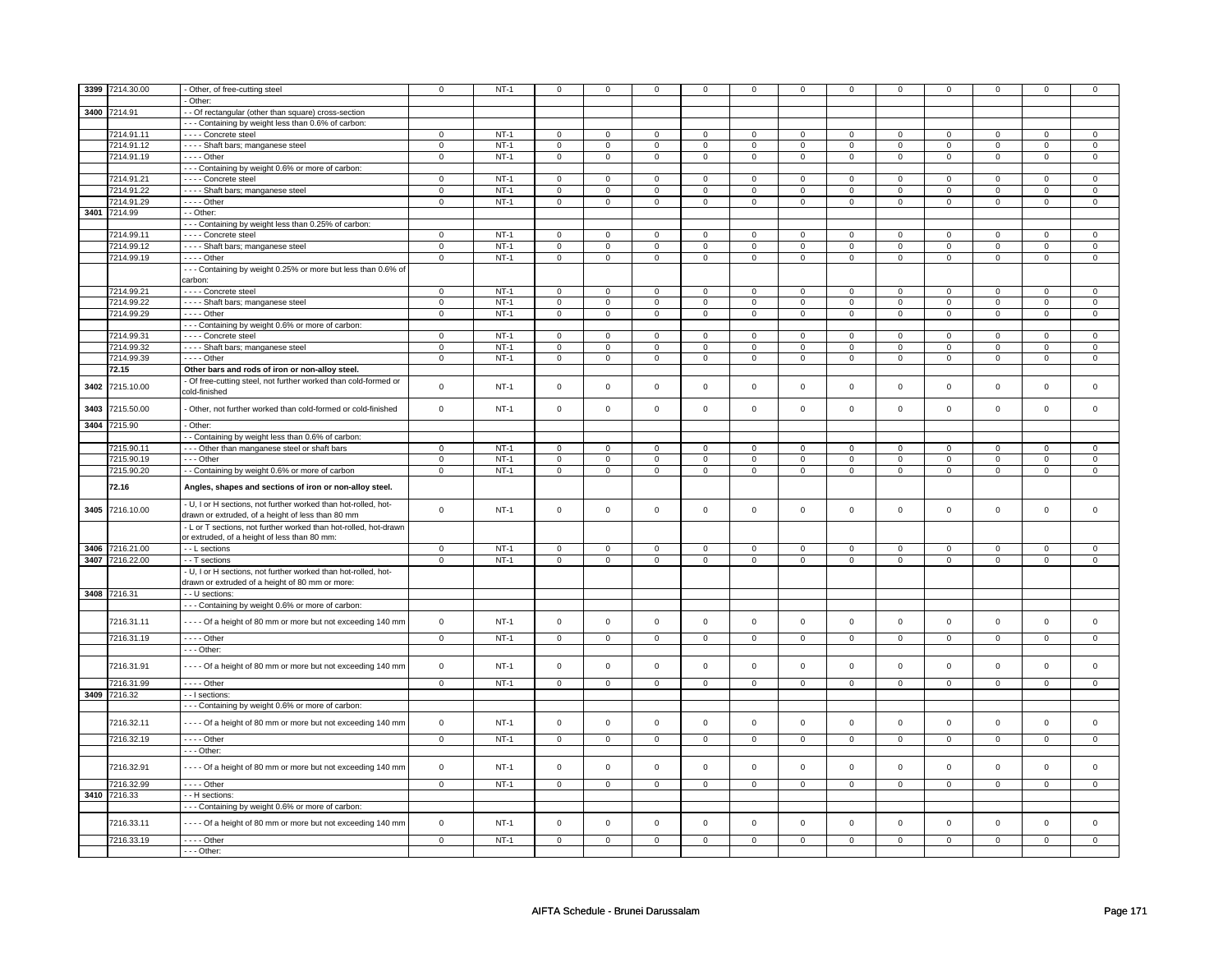|      | 7216.33.91      | ---- Of a height of 80 mm or more but not exceeding 140 mm                                                          | $\mathsf{O}\xspace$ | $NT-1$ | $\mathsf{O}\xspace$ | $\mathsf 0$    | $\,$ 0         | $\mathsf 0$    | $\mathsf 0$         | $\mathbf 0$    | $\mathsf 0$         | $\mathsf 0$    | $\mathsf 0$    | $\mathsf 0$    | $\mathsf 0$  | $\mathbf 0$    |
|------|-----------------|---------------------------------------------------------------------------------------------------------------------|---------------------|--------|---------------------|----------------|----------------|----------------|---------------------|----------------|---------------------|----------------|----------------|----------------|--------------|----------------|
|      | 7216.33.99      | $- - -$ Other                                                                                                       | $\overline{0}$      | $NT-1$ | $\mathbf 0$         | $\mathbf 0$    | $\overline{0}$ | $\mathbf 0$    | $\mathbf 0$         | 0              | $\mathbf 0$         | $\mathbf 0$    | 0              | $\overline{0}$ | $\mathbf 0$  | $\overline{0}$ |
| 3411 | 7216.40         | - L or T sections, not further worked than hot-rolled, hot-drawn                                                    |                     |        |                     |                |                |                |                     |                |                     |                |                |                |              |                |
|      |                 | or extruded, of a height of 80 mm or more:                                                                          |                     |        |                     |                |                |                |                     |                |                     |                |                |                |              |                |
|      |                 | - - Containing by weight 0.6% or more of carbon:                                                                    |                     |        |                     |                |                |                |                     |                |                     |                |                |                |              |                |
|      | 7216.40.11      | --- L sections of a height of 80 mm or more but not more than                                                       | $\mathsf 0$         | $NT-1$ | $\mathsf 0$         | $\mathbf 0$    | $\mathbf 0$    | $\mathsf 0$    | $\mathsf 0$         | $\mathsf 0$    | $\mathsf 0$         | $\mathsf 0$    | $\mathbf 0$    | $\mathbf 0$    | $\mathsf 0$  | $\mathsf 0$    |
|      |                 | 140 mm<br>--- Other                                                                                                 |                     | $NT-1$ |                     |                |                |                |                     |                |                     |                |                |                |              | $\mathbf 0$    |
|      | 7216.40.19      | - Other:                                                                                                            | $\mathbf 0$         |        | $\mathbf 0$         | $\mathbf 0$    | $\overline{0}$ | $\mathbf 0$    | 0                   | 0              | $\mathbf{0}$        | 0              | $\overline{0}$ | $\overline{0}$ | $\mathbf 0$  |                |
|      |                 | --- L sections of a height of 80 mm or more but not more than                                                       |                     |        |                     |                |                |                |                     |                |                     |                |                |                |              |                |
|      | 7216.40.91      | 140 mm                                                                                                              | $\mathsf 0$         | $NT-1$ | $\mathsf 0$         | $\mathbf 0$    | $\mathbf 0$    | $\mathbf 0$    | $\mathbf 0$         | $\mathbf 0$    | $\mathbf 0$         | $\mathsf 0$    | $\mathbf 0$    | $\mathbf 0$    | $\mathsf 0$  | $\mathsf 0$    |
|      | 7216.40.99      | --- Other                                                                                                           | $\mathbf 0$         | $NT-1$ | $\mathbf 0$         | $\mathbf 0$    | $\mathbf{0}$   | $\mathbf{0}$   | $\mathbf 0$         | $\mathbf 0$    | $\mathbf{0}$        | $\mathbf 0$    | $\mathbf 0$    | $\circ$        | $\mathsf 0$  | $\mathbf 0$    |
| 3412 | 7216.50         | - Other angles, shapes and sections, not further worked than                                                        |                     |        |                     |                |                |                |                     |                |                     |                |                |                |              |                |
|      |                 | hot-rolled, hot-drawn or extruded:                                                                                  |                     |        |                     |                |                |                |                     |                |                     |                |                |                |              |                |
|      |                 | - - Containing by weight 0.6% or more of carbon:                                                                    |                     |        |                     |                |                |                |                     |                |                     |                |                |                |              |                |
|      | 7216.50.11      | --- Of a height of less than 80 mm                                                                                  | $\mathbf 0$         | $NT-1$ | $\mathbf{0}$        | $\mathbf{0}$   | $\mathbf 0$    | $\mathbf 0$    | $\mathbf 0$         | $\mathbf 0$    | $\mathbf 0$         | $\mathbf{0}$   | $\mathbf{0}$   | $\circ$        | $\mathbf 0$  | $\mathbf 0$    |
|      | 7216.50.19      | $--$ Other<br>- - Other:                                                                                            | $\mathbf 0$         | $NT-1$ | $\mathbf{0}$        | $\mathbf 0$    | $\mathbf{0}$   | $\mathbf 0$    | $\mathbf 0$         | $\overline{0}$ | $\mathbf{0}$        | $\mathbf{0}$   | $\mathbf{0}$   | $\overline{0}$ | $\mathbf 0$  | $\mathbf 0$    |
|      | 7216.50.91      | --- Of a height of less than 80 mm                                                                                  | $\mathbf 0$         | $NT-1$ | $\Omega$            | $\mathbf 0$    | $\overline{0}$ | $\mathbf 0$    | $\Omega$            | $\Omega$       | $\mathbf 0$         | $\Omega$       | $\mathbf 0$    | $\mathbf 0$    | $\Omega$     | $\Omega$       |
|      | 7216.50.99      | --- Other                                                                                                           | $\mathsf{O}\xspace$ | $NT-1$ | $\mathbf 0$         | $\mathsf 0$    | $\,$ 0         | $\mathbf 0$    | $\mathsf{O}\xspace$ | $\mathsf 0$    | $\mathbf 0$         | $\mathbf 0$    | $\mathsf 0$    | $\mathbf 0$    | $\mathsf 0$  | $\mathsf 0$    |
|      |                 | - Angles, shapes and sections, not further worked than cold-                                                        |                     |        |                     |                |                |                |                     |                |                     |                |                |                |              |                |
|      |                 | formed or cold-finished:                                                                                            |                     |        |                     |                |                |                |                     |                |                     |                |                |                |              |                |
|      | 3413 7216.61.00 | - - Obtained from flat-rolled products                                                                              | $\mathbf 0$         | $NT-1$ | $\mathbf 0$         | $\mathbf{0}$   | $\overline{0}$ | $\mathsf 0$    | $\mathbf 0$         | $\mathbf 0$    | $\mathbf 0$         | $\mathsf 0$    | $\overline{0}$ | $\overline{0}$ | $\mathsf 0$  | $\mathsf 0$    |
|      | 3414 7216.69    | - - Other:                                                                                                          |                     |        |                     |                |                |                |                     |                |                     |                |                |                |              |                |
|      |                 | --- Angles, other than slotted angles:                                                                              |                     |        |                     |                |                |                |                     |                |                     |                |                |                |              |                |
|      | 7216.69.11      | ---- Containing by weight 0.6% or more carbon and having a                                                          | $\mathsf 0$         | $NT-1$ | $\mathsf 0$         | $\mathbf 0$    | $\,$ 0         | $\mathbf 0$    | $\mathsf{O}\xspace$ | $\mathbf 0$    | $\mathsf 0$         | $\mathsf 0$    | $\mathsf 0$    | $\mathbf 0$    | $\mathsf 0$  | $\mathsf 0$    |
|      |                 | height of 80 mm or more                                                                                             |                     |        |                     |                |                |                |                     |                |                     |                |                |                |              |                |
|      | 7216.69.12      | ---- Containing by weight 0.6% or more carbon and having a<br>height of less than 80 mm                             | $\mathbf 0$         | $NT-1$ | $\mathsf 0$         | $\mathsf 0$    | $\mathsf 0$    | $\mathbf 0$    | $\mathsf{O}\xspace$ | $\mathbf 0$    | $\mathbf 0$         | $\mathbf 0$    | $\mathsf 0$    | $\mathbf 0$    | $\mathsf 0$  | $\mathsf 0$    |
|      | 7216.69.13      | ---- Other, of a height of 80 mm or more                                                                            | $\mathsf 0$         | $NT-1$ | $\Omega$            | $\Omega$       | $\mathbf 0$    | $\mathbf 0$    | $\mathsf 0$         | $\mathbf 0$    | $\mathsf{O}\xspace$ | $\Omega$       | $\Omega$       | $\mathbf 0$    | $\mathbf 0$  | $\mathsf 0$    |
|      | 7216.69.14      | ---- Other, of a height of less than 80 mm                                                                          | $\mathbf 0$         | $NT-1$ | $\mathbf 0$         | $\mathbf{0}$   | $\overline{0}$ | $\mathbf{0}$   | $\mathbf 0$         | $\mathbf{0}$   | $\overline{0}$      | $\mathbf 0$    | $\mathbf{0}$   | $\overline{0}$ | $^{\circ}$   | $\mathbf 0$    |
|      |                 | - - - Other angles, shapes and sections:                                                                            |                     |        |                     |                |                |                |                     |                |                     |                |                |                |              |                |
|      | 7216.69.21      | ---- Of a thickness of 5 mm or less                                                                                 | $\mathbf 0$         | $NT-1$ | $\mathbf 0$         | $\mathbf 0$    | $\mathbf 0$    | $\mathbf 0$    | $\mathbf 0$         | $\mathbf 0$    | $\mathbf 0$         | $\Omega$       | 0              | $\mathbf 0$    | $\mathbf 0$  | $\mathbf 0$    |
|      | 7216.69.29      | - - - - Other                                                                                                       | $\overline{0}$      | $NT-1$ | $\mathsf 0$         | $\mathbf 0$    | $\overline{0}$ | $\mathbf 0$    | $\overline{0}$      | $\overline{0}$ | $\overline{0}$      | $\mathbf 0$    | $\mathbf 0$    | $\overline{0}$ | $\mathsf 0$  | $\overline{0}$ |
|      |                 | - Other:                                                                                                            |                     |        |                     |                |                |                |                     |                |                     |                |                |                |              |                |
| 3415 | 7216.91         | - Cold-formed or cold-finished from flat-rolled products:                                                           |                     |        |                     |                |                |                |                     |                |                     |                |                |                |              |                |
|      |                 | --- Angles, other than slotted angles:                                                                              |                     |        |                     |                |                |                |                     |                |                     |                |                |                |              |                |
|      | 7216.91.11      | ---- Containing by weight 0.6% or more carbon and having a<br>height of 80 mm or more                               | $\mathbf 0$         | $NT-1$ | $\mathbf 0$         | $\mathbf 0$    | $\,0\,$        | $\mathbf 0$    | $\mathbf 0$         | $\mathbf 0$    | $\mathbf 0$         | $\mathbf 0$    | $\mathbf 0$    | $\,0\,$        | $\mathsf 0$  | $\mathbf 0$    |
|      | 7216.91.12      | ---- Containing by weight 0.6% or more carbon and having a<br>height of less than 80 mm                             | $\mathbf 0$         | $NT-1$ | $\mathsf 0$         | $\mathsf 0$    | $\mathbf 0$    | $\mathbf 0$    | $\mathsf 0$         | $\mathbf 0$    | $\mathsf 0$         | $\mathsf 0$    | $\mathsf 0$    | $\mathbf 0$    | $\mathsf 0$  | $\mathbf 0$    |
|      | 7216.91.13      |                                                                                                                     |                     |        |                     |                |                |                |                     |                |                     |                |                |                |              |                |
|      |                 | ---- Other, of a height of 80 mm or more                                                                            | $\mathbf 0$         | $NT-1$ | $\Omega$            | $\mathbf 0$    | $\mathbf 0$    | $\mathbf 0$    | $\mathbf 0$         | $\mathbf 0$    | $\mathsf 0$         | $\Omega$       | 0              | $\mathsf 0$    | $\mathbf 0$  | $\mathbf 0$    |
|      | 7216.91.14      | ---- Other, of a height of less than 80 mm                                                                          | $\mathbf 0$         | $NT-1$ | $\mathbf 0$         | $\mathbf 0$    | $\overline{0}$ | $\mathbf 0$    | $\mathsf 0$         | 0              | $\mathbf 0$         | $\mathbf 0$    | $\mathbf 0$    | $\mathbf 0$    | $\mathbf 0$  | $\mathsf 0$    |
|      | 7216.91.20      | - - - Slotted angles, roll-formed from pure-punched steel strips,<br>whether or not painted or galvanised           | $\mathsf 0$         | $NT-1$ | $\mathsf 0$         | $\mathbf 0$    | $\mathbf 0$    | $\mathbf 0$    | $\mathsf 0$         | $\mathbf 0$    | $\mathsf 0$         | $\mathbf 0$    | $\mathbf 0$    | $\mathbf 0$    | $\mathbf 0$  | $\mathsf 0$    |
|      |                 | - - - Shapes and sections:                                                                                          |                     |        |                     |                |                |                |                     |                |                     |                |                |                |              |                |
|      | 7216.91.31      | ---- Of a thickness of 5 mm or less                                                                                 | $\mathbf 0$         | $NT-1$ | $\mathbf 0$         | $\mathbf 0$    | $\circ$        | $\mathbf 0$    | $\mathbf 0$         | $\mathbf 0$    | $\mathbf 0$         | $\mathbf 0$    | $\mathbf 0$    | $\circ$        | $\mathbf 0$  | $\mathbf 0$    |
|      | 7216.91.39      | $- - -$ Other                                                                                                       | $\mathbf 0$         | $NT-1$ | 0                   | $\mathbf 0$    | $\mathbf 0$    | $\mathbf 0$    | $\mathsf 0$         | $\mathsf 0$    | $\mathsf 0$         | $\Omega$       | $\mathsf 0$    | $\mathbf 0$    | $\mathbf 0$  | $\mathsf 0$    |
| 3416 | 7216.99.00      | - - Other                                                                                                           | $\mathsf 0$         | $NT-1$ | $\mathsf 0$         | $\mathsf 0$    | $\mathsf 0$    | $\mathbf 0$    | $\mathsf 0$         | $\mathsf 0$    | $\mathbf 0$         | $\mathbf 0$    | $\mathsf 0$    | $\mathsf 0$    | $\mathsf 0$  | $\mathsf 0$    |
|      | 72.17           | Wire of iron or non-alloy steel.                                                                                    |                     |        |                     |                |                |                |                     |                |                     |                |                |                |              |                |
| 3417 | 7217.10         | - Not plated or coated, whether or not polished:                                                                    | $\Omega$            |        | $\Omega$            | $\Omega$       |                | $\Omega$       |                     | $\Omega$       | $\Omega$            | $\Omega$       | $\Omega$       |                | $\Omega$     |                |
|      | 7217.10.10      | - - Containing by weight less than 0.25% of carbon<br>- - Containing by weight 0.25% or more but less than 0.6% of  |                     | $NT-1$ |                     |                | $\circ$        |                | $\mathbf{0}$        |                |                     |                |                | $\mathbf{0}$   |              | $\mathbf{0}$   |
|      |                 | carbon:                                                                                                             |                     |        |                     |                |                |                |                     |                |                     |                |                |                |              |                |
|      | 7217.10.21      | - - - Spokes wire                                                                                                   | $\mathsf 0$         | $NT-1$ | $\mathbf 0$         | $\mathsf 0$    | $\overline{0}$ | $\mathbf 0$    | $\mathsf 0$         | 0              | $\mathbf 0$         | 0              | $\mathbf 0$    | $\mathbf 0$    | $\mathbf 0$  | $\mathsf 0$    |
|      | 7217.10.22      | - - - Bead wire; flat hard steel reed wire; prestressed concrete<br>steel wire; free cutting steel wire             | $\mathsf 0$         | $NT-1$ | $\mathsf 0$         | $\mathsf 0$    | $\mathsf 0$    | $\mathbf 0$    | $\mathsf 0$         | $\mathsf 0$    | $\mathsf 0$         | $\mathbf 0$    | $\mathsf 0$    | $\mathsf 0$    | $\mathsf 0$  | $\mathsf 0$    |
|      | 7217.10.29      | --- Other                                                                                                           | $\mathbf 0$         | $NT-1$ | $\mathsf 0$         | $\mathbf 0$    | $\mathbf 0$    | $\mathbf 0$    | $\mathbf 0$         | $\mathbf 0$    | $\mathbf 0$         | $\mathsf 0$    | $\mathbf 0$    | $\mathbf 0$    | $\mathsf 0$  | $\mathbf 0$    |
|      |                 | - - Containing by weight 0.6% or more of carbon:                                                                    |                     |        |                     |                |                |                |                     |                |                     |                |                |                |              |                |
|      |                 | --- Spokes wire; bead wire; flat hard steel reed wire;                                                              |                     | $NT-1$ |                     |                |                | $\mathsf 0$    |                     |                |                     |                | $\mathbf 0$    |                | $\mathsf 0$  |                |
|      | 7217.10.31      | prestressed concrete steel wire; free cutting steel wire                                                            | $\mathsf 0$         |        | $\mathsf 0$         | $\mathbf 0$    | $\mathsf 0$    |                | $\mathsf 0$         | $\mathsf 0$    | $\mathsf 0$         | $\mathbf 0$    |                | $\mathbf 0$    |              | $\mathsf 0$    |
|      | 7217.10.39      | --- Other                                                                                                           | $\mathsf 0$         | $NT-1$ | $\mathsf 0$         | $\mathsf 0$    | $\overline{0}$ | $\mathbf 0$    | $\mathsf 0$         | $\mathsf 0$    | $\mathbf 0$         | $\mathbf 0$    | $\mathsf 0$    | $\mathbf 0$    | $\mathsf 0$  | $\mathbf 0$    |
|      | 3418 7217.20    | - Plated or coated with zinc:                                                                                       |                     |        |                     |                |                |                |                     |                |                     |                |                |                |              |                |
|      | 7217.20.10      | - - Containing by weight less than 0.25% carbon                                                                     | $\mathbf 0$         | $NT-1$ | $\mathbf{0}$        | $\overline{0}$ | $\overline{0}$ | $\overline{0}$ | $\mathbf 0$         | $\mathbf 0$    | $\overline{0}$      | $\overline{0}$ | $\overline{0}$ | $\overline{0}$ | $\mathbf{0}$ | $\mathbf 0$    |
|      | 7217.20.21      | - - Containing by weight 0.25% or more but less than 0.45% of<br>carbon:<br>--- Electrolytic coated and spokes wire | $\mathbf{0}$        | $NT-1$ |                     | $\mathbf 0$    | $\mathbf 0$    | $\mathbf 0$    | $\Omega$            | $\mathbf 0$    | $\mathbf 0$         |                | $\mathbf 0$    | $\mathbf{0}$   | $\mathbf 0$  | $\mathbf 0$    |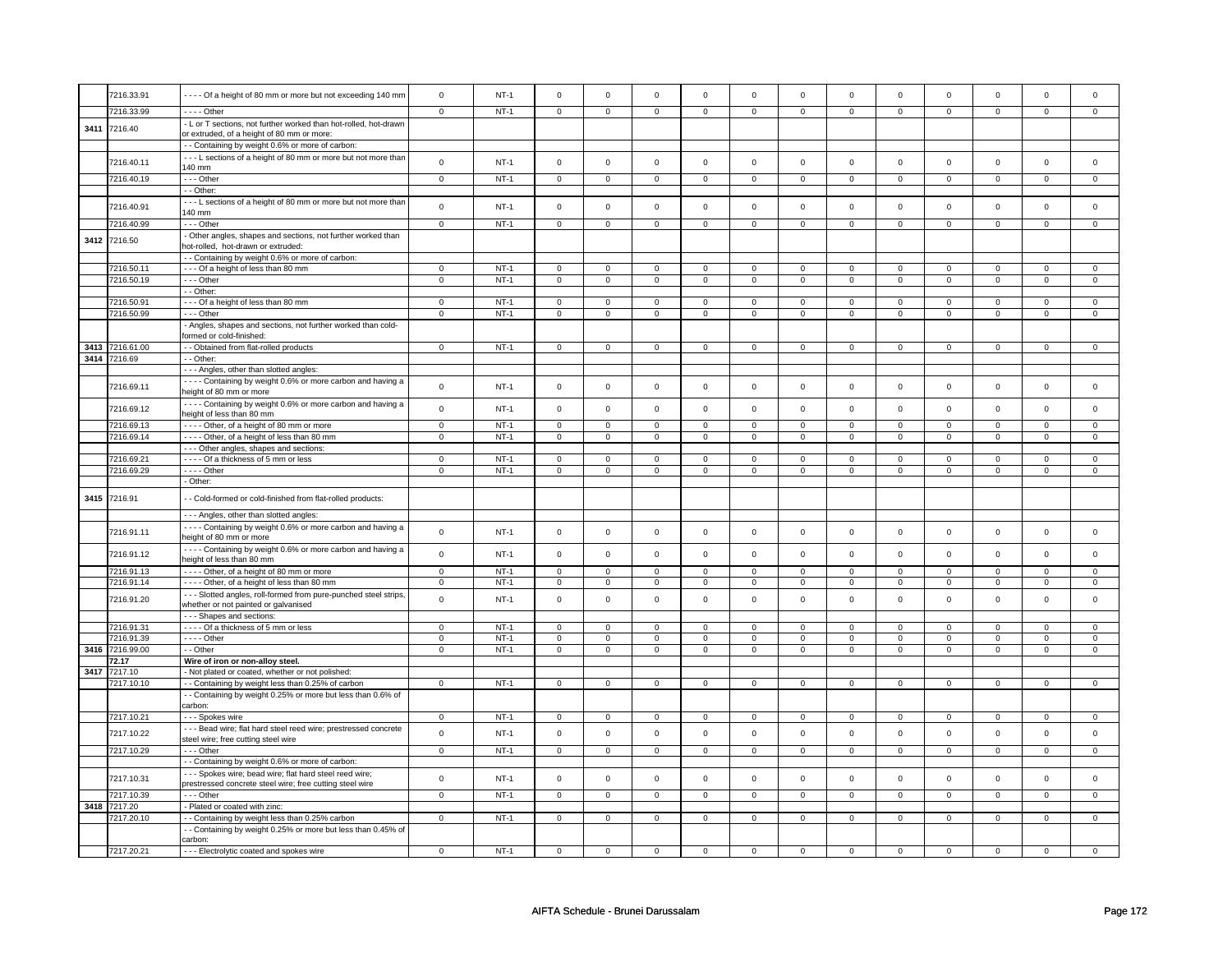|      | 7217.20.22   | --- Flat hard steel reed wire; prestressed concrete steel wire;<br>steel wire with silicon content not less than 0.1%, zinc plated<br>with layer weight not less than 240 g/m <sup>2</sup> | $\mathsf 0$    | $NT-1$      | $\mathsf 0$         | $\mathsf 0$         | $\mathsf 0$         | $\mathsf 0$         | $\mathsf 0$         | $\mathsf 0$    | $\mathsf{O}\xspace$ | $\mathbf 0$    | $\mathsf 0$    | $\mathbf 0$    | $\mathbf 0$    | $\mathbf 0$    |
|------|--------------|--------------------------------------------------------------------------------------------------------------------------------------------------------------------------------------------|----------------|-------------|---------------------|---------------------|---------------------|---------------------|---------------------|----------------|---------------------|----------------|----------------|----------------|----------------|----------------|
|      | 7217.20.29   | --- Other                                                                                                                                                                                  | $\mathbf{0}$   | $NT-1$      | $\mathbf 0$         | $\Omega$            | $\Omega$            | $\mathbf{0}$        | $\Omega$            | $\Omega$       | $\mathbf 0$         | $\mathbf{0}$   | $\mathbf 0$    | $\mathbf{0}$   | $\Omega$       | $\mathbf{0}$   |
|      |              | - - Containing by weight 0.45% or more but less than 0.6% of                                                                                                                               |                |             |                     |                     |                     |                     |                     |                |                     |                |                |                |                |                |
|      |              | carbon:                                                                                                                                                                                    |                |             |                     |                     |                     |                     |                     |                |                     |                |                |                |                |                |
|      | 7217.20.31   | --- Electrolytic coated and spokes wire                                                                                                                                                    | $\mathsf 0$    | $NT-1$      | $\mathsf 0$         | $\mathbf 0$         | $\mathsf 0$         | $\mathbf 0$         | $\mathsf 0$         | 0              | $\mathsf 0$         | $\mathsf 0$    | $\mathbf 0$    | $\mathbf 0$    | $\mathsf 0$    | 0              |
|      |              |                                                                                                                                                                                            |                |             |                     |                     |                     |                     |                     |                |                     |                |                |                |                |                |
|      | 7217.20.32   | --- Flat hard steel reed wire; prestressed concrete steel wire;<br>steel wire with silicon content not less than 0.1%, zinc plated<br>with layer weight not less than 240 g/m <sup>2</sup> | $\mathbf 0$    | $NT-1$      | $\mathbf 0$         | $\mathbf 0$         | $\mathbf 0$         | $\mathbf 0$         | $\mathbf 0$         | $\mathbf 0$    | $\mathbf 0$         | $\mathbf 0$    | 0              | 0              | 0              | 0              |
|      | 7217.20.33   | --- High carbon steel core wire for Aluminium Conductors<br>Steel Reinforced (ACSR)                                                                                                        | $\mathbf 0$    | $NT-1$      | $\Omega$            | $\mathsf 0$         | $\Omega$            | $\mathsf 0$         | $\Omega$            | $\Omega$       | $\mathsf 0$         | $\mathsf 0$    | $\mathbf 0$    | $\mathbf 0$    | $\mathsf 0$    | $\mathbf 0$    |
|      | 7217.20.39   | --- Other                                                                                                                                                                                  | $\mathbf 0$    | $NT-1$      | $\mathsf 0$         | $\mathbf 0$         | $\mathsf{O}\xspace$ | $\mathsf 0$         | $\mathsf{O}\xspace$ | $\mathsf 0$    | $\mathsf 0$         | $\mathsf{O}$   | $\mathsf 0$    | $\mathsf{O}$   | $\mathbf 0$    | $\mathsf 0$    |
|      |              | - Containing by weight 0.6% or more of carbon:                                                                                                                                             |                |             |                     |                     |                     |                     |                     |                |                     |                |                |                |                |                |
|      | 7217.20.41   | - - - Electrolytic coated and spokes wire                                                                                                                                                  | $\mathsf 0$    | $NT-1$      | $\mathsf 0$         | $\mathbf 0$         | $\mathbf 0$         | $\mathbf 0$         | $\mathbf 0$         | $\mathbf 0$    | $\mathbf 0$         | $\mathbf 0$    | $\mathbf 0$    | $\mathbf 0$    | $\mathbf 0$    | $\mathbf{0}$   |
|      | 7217.20.42   | --- Flat hard steel reed wire; prestressed concrete steel wire;<br>steel wire with silicon content not less than 0.1%, zinc plated<br>with layer weight not less than 240 g/m <sup>2</sup> | $\mathbf 0$    | $NT-1$      | $\mathbf 0$         | $\mathsf 0$         | $\mathbf 0$         | $\mathbf 0$         | $\mathbf 0$         | $\mathbf 0$    | $\mathbf 0$         | $\mathbf 0$    | 0              | 0              | 0              | 0              |
|      | 7217.20.43   | --- High carbon steel core wire for Aluminium Conductors<br>Steel Reinforced (ACSR)                                                                                                        | $\mathbf 0$    | <b>NT-1</b> | $\mathsf{O}\xspace$ | $\mathsf 0$         | $\mathbf 0$         | $\mathsf 0$         | $\mathbf 0$         | $\mathsf 0$    | $\mathbf 0$         | $\mathbf 0$    | 0              | $\mathbf 0$    | $\mathsf 0$    | $\mathbf 0$    |
|      | 7217.20.49   | $- -$ Other                                                                                                                                                                                | $\overline{0}$ | $NT-1$      | $\overline{0}$      | $\overline{0}$      | $\overline{0}$      | $\overline{0}$      | $\overline{0}$      | $\overline{0}$ | $\overline{0}$      | $\overline{0}$ | $\overline{0}$ | $\overline{0}$ | $\overline{0}$ | $\overline{0}$ |
| 3419 | 7217.30      | - Plated or coated with other base metals:                                                                                                                                                 |                |             |                     |                     |                     |                     |                     |                |                     |                |                |                |                |                |
|      | 7217.30.10   | - - Containing by weight less than 0.25% of carbon                                                                                                                                         | $\mathsf 0$    | $NT-1$      | $\mathsf 0$         | $\mathsf 0$         | $\mathbf 0$         | $\mathbf 0$         | $\mathsf 0$         | $\mathbf 0$    | $\mathbf 0$         | $\mathbf 0$    | $\mathsf 0$    | $\mathbf 0$    | $\mathbf 0$    | $\mathbf 0$    |
|      | 7217.30.20   | - - Containing by weight 0.25% or more of carbon but less<br>than 0.6% of carbon                                                                                                           | $\mathbf 0$    | $NT-1$      | $\Omega$            | $\mathbf 0$         | $\Omega$            | $\mathbf 0$         | $\Omega$            | $\mathbf 0$    | $\mathbf 0$         | $\mathbf{0}$   | $\mathbf 0$    | $\mathbf 0$    | $\Omega$       | $\mathbf 0$    |
|      |              | - - Containing by weight 0.6% or more of carbon:                                                                                                                                           |                |             |                     |                     |                     |                     |                     |                |                     |                |                |                |                |                |
|      |              | - - - Beadwire (copper alloy coated high carbon steel wire for<br>pneumatic rubber tyres):                                                                                                 |                |             |                     |                     |                     |                     |                     |                |                     |                |                |                |                |                |
|      | 7217.30.31   | - - - - Beadwire (brass coated high carbon steel wire for<br>pneumatic rubber tyres)                                                                                                       | $\mathbf 0$    | $NT-1$      | $\mathbf 0$         | $\mathbf 0$         | $\mathbf 0$         | $\mathbf 0$         | $\mathbf 0$         | 0              | $\mathbf 0$         | $\mathbf 0$    | $\mathbf 0$    | $\mathbf 0$    | 0              | 0              |
|      | 7217.30.32   | ---- Beadwire (coated with other copper alloys, high carbon<br>steel wire for pneumatic rubber tyres)                                                                                      | $\mathsf{o}$   | $NT-1$      | $\mathsf 0$         | $\mathsf{o}\xspace$ | $\mathsf 0$         | $\mathsf 0$         | $\mathsf 0$         | $\mathbf 0$    | $\mathsf{O}\xspace$ | $\mathsf 0$    | $\mathsf 0$    | $\mathsf{o}\,$ | $\Omega$       | $\mathsf 0$    |
|      | 7217.30.33   | --- Plated or coated with tin                                                                                                                                                              | $\mathbf 0$    | $NT-1$      | $\mathbf 0$         | $\mathbf 0$         | $\mathbf 0$         | $\mathbf 0$         | $\mathbf 0$         | $\mathbf 0$    | $\mathbf 0$         | $\mathbf{0}$   | $\mathbf 0$    | $\mathbf{0}$   | $\mathbf 0$    | $\mathbf{0}$   |
|      | 7217.30.39   | --- Other                                                                                                                                                                                  | $\mathbf 0$    | $NT-1$      | $\overline{0}$      | $\overline{0}$      | $\overline{0}$      | $\overline{0}$      | $\overline{0}$      | $\overline{0}$ | $\overline{0}$      | $\overline{0}$ | $\overline{0}$ | $\overline{0}$ | $\overline{0}$ | $\overline{0}$ |
|      | 7217.30.90   | - - Other                                                                                                                                                                                  | $\mathbf 0$    | $NT-1$      | $\mathsf{O}\xspace$ | $\mathsf 0$         | $\mathbf 0$         | $\mathbf 0$         | $\mathbf 0$         | $\mathbf 0$    | $\mathbf 0$         | $\mathbf 0$    | $\mathbf 0$    | $\mathbf 0$    | 0              | 0              |
|      | 3420 7217.90 | - Other:                                                                                                                                                                                   |                |             |                     |                     |                     |                     |                     |                |                     |                |                |                |                |                |
|      | 7217.90.10   | - - Containing by weight of not less than 0.1% of silicon and<br>plated with zinc having a layer weight not less than 240 g/m <sup>2</sup><br>and covered with PVC as an outer layer       | $\mathbf 0$    | <b>NT-1</b> | $\mathbf 0$         | $\mathbf 0$         | $\mathbf 0$         | $\mathbf 0$         | $\mathbf 0$         | $\mathbf 0$    | $\mathbf 0$         | $\mathbf 0$    | 0              | 0              | 0              | 0              |
|      | 7217.90.20   | - - Other containing by weight less than 0.25% of carbon,<br>excluding the goods of<br>subheading<br>7217.90.10                                                                            | $\mathbf 0$    | $NT-1$      | $\mathsf{O}\xspace$ | $\mathsf 0$         | $\mathsf 0$         | $\mathbf 0$         | $\mathsf 0$         | $\mathsf 0$    | $\mathsf 0$         | $\mathsf 0$    | $\mathsf 0$    | $\mathsf 0$    | $\mathsf 0$    | 0              |
|      | 7217.90.30   | - - Other containing by weight 0.25% or more but less than<br>0.45% of carbon, excluding goods of subheading 7217.90.10                                                                    | $\mathbf 0$    | <b>NT-1</b> | $\mathsf 0$         | $\mathbf 0$         | $\mathbf 0$         | $\mathbf 0$         | $\mathsf 0$         | $\mathbf 0$    | $\mathsf 0$         | $\mathbf 0$    | $\mathbf 0$    | $\mathbf 0$    | $\mathsf 0$    | 0              |
|      | 7217.90.40   | - - Other containing by weight 0.45% or more but less than<br>0.6% of carbon, excluding goods of subheading 7217.90.10                                                                     | $\mathbf 0$    | $NT-1$      | $\mathbf 0$         | $\mathbf 0$         | $\mathbf 0$         | $\mathbf 0$         | $\mathbf 0$         | 0              | $\mathbf 0$         | 0              | 0              | 0              | 0              | 0              |
|      | 7217.90.50   | - - Other containing by weight 0.6% or more of carbon,<br>excluding goods of subheading 7217.90.10                                                                                         | $\mathsf 0$    | $NT-1$      | $\mathsf 0$         | $\mathsf{o}\xspace$ | $\mathsf 0$         | $\mathbf 0$         | $\mathsf 0$         | $\mathsf{o}\,$ | $\mathsf 0$         | $\mathbf 0$    | $\mathbf 0$    | $\mathbf 0$    | $\mathsf 0$    | $\mathbf 0$    |
|      | 72.18        | Stainless steel in ingots or other primary forms; semi-<br>finished products of stainless steel.                                                                                           |                |             |                     |                     |                     |                     |                     |                |                     |                |                |                |                |                |
| 3421 | 7218.10.00   | - Ingots and other primary forms<br>- Other:                                                                                                                                               | $\mathbf 0$    | $NT-1$      | $\mathsf 0$         | $\mathsf{O}\xspace$ | $\mathbf 0$         | $\mathsf{O}\xspace$ | $\mathsf 0$         | $\overline{0}$ | $\mathbf 0$         | $\mathsf{O}$   | $\mathsf 0$    | $\mathsf{O}$   | $\mathbf 0$    | $\mathbf 0$    |
| 3422 | 7218.91.00   | - - Of rectangular (other than square) cross-section                                                                                                                                       | $\mathbf 0$    | $NT-1$      | $\mathsf 0$         | $\mathbf 0$         | $\mathbf 0$         | $\mathbf 0$         | $\mathbf 0$         | $\mathbf 0$    | $\mathbf 0$         | $\mathbf{0}$   | $\mathbf{0}$   | $\mathbf{0}$   | $\mathbf 0$    | $\mathbf{0}$   |
| 3423 | 7218.99.00   | - - Other                                                                                                                                                                                  | $\mathbf 0$    | $NT-1$      | $\mathbf 0$         | $\mathbf 0$         | $\mathbf 0$         | $\mathbf 0$         | $\mathsf 0$         | $\mathsf 0$    | $\mathbf 0$         | $\mathbf 0$    | $\mathbf 0$    | $\mathbf 0$    | $\mathbf 0$    | $\overline{0}$ |
|      | 72.19        | Flat-rolled products of stainless steel, of a width of 600<br>mm or more.                                                                                                                  |                |             |                     |                     |                     |                     |                     |                |                     |                |                |                |                |                |
|      |              | - Not further worked than hot-rolled, in coils:                                                                                                                                            |                |             |                     |                     |                     |                     |                     |                |                     |                |                |                |                |                |
|      | 3424 7219.11 | - - Of a thickness exceeding 10 mm:                                                                                                                                                        |                |             |                     |                     |                     |                     |                     |                |                     |                |                |                |                |                |
|      |              | - - - Of a thickness not exceeding 125 mm and with patterns in                                                                                                                             |                |             |                     |                     |                     |                     |                     |                |                     |                |                |                |                |                |
|      | 7219.11.10   | relief derived from rolling                                                                                                                                                                | $\mathsf 0$    | $NT-1$      | $\mathsf{O}\xspace$ | $\mathbf 0$         | $\mathsf 0$         | $\mathsf{O}\xspace$ | $\mathsf 0$         | $\mathsf 0$    | $\mathsf{O}\xspace$ | $\mathsf 0$    | $\mathsf 0$    | $\mathbf 0$    | $\mathsf 0$    | $\mathsf 0$    |
|      | 7219.11.90   | --- Other                                                                                                                                                                                  | $\mathbf 0$    | $NT-1$      | $\mathbf 0$         | $\mathbf 0$         | $\mathbf 0$         | $\mathbf{0}$        | $\mathbf 0$         | $\mathbf 0$    | $\mathbf 0$         | $\mathbf{0}$   | $\mathbf 0$    | $\mathbf{0}$   | $\mathbf 0$    | $\mathbf{0}$   |
| 3425 | 7219.12      | - - Of a thickness of 4.75 mm or more but not exceeding 10<br>mm:                                                                                                                          |                |             |                     |                     |                     |                     |                     |                |                     |                |                |                |                |                |
|      | 7219.12.10   | - - - With patterns in relief derived from rolling                                                                                                                                         | $\mathbf 0$    | $NT-1$      | $\mathbf 0$         | $\mathbf 0$         | $\mathbf 0$         | $\mathbf 0$         | $\mathbf 0$         | $\mathbf 0$    | $\mathbf 0$         | $\mathbf 0$    | 0              | $\mathbf 0$    | 0              | $\mathbf 0$    |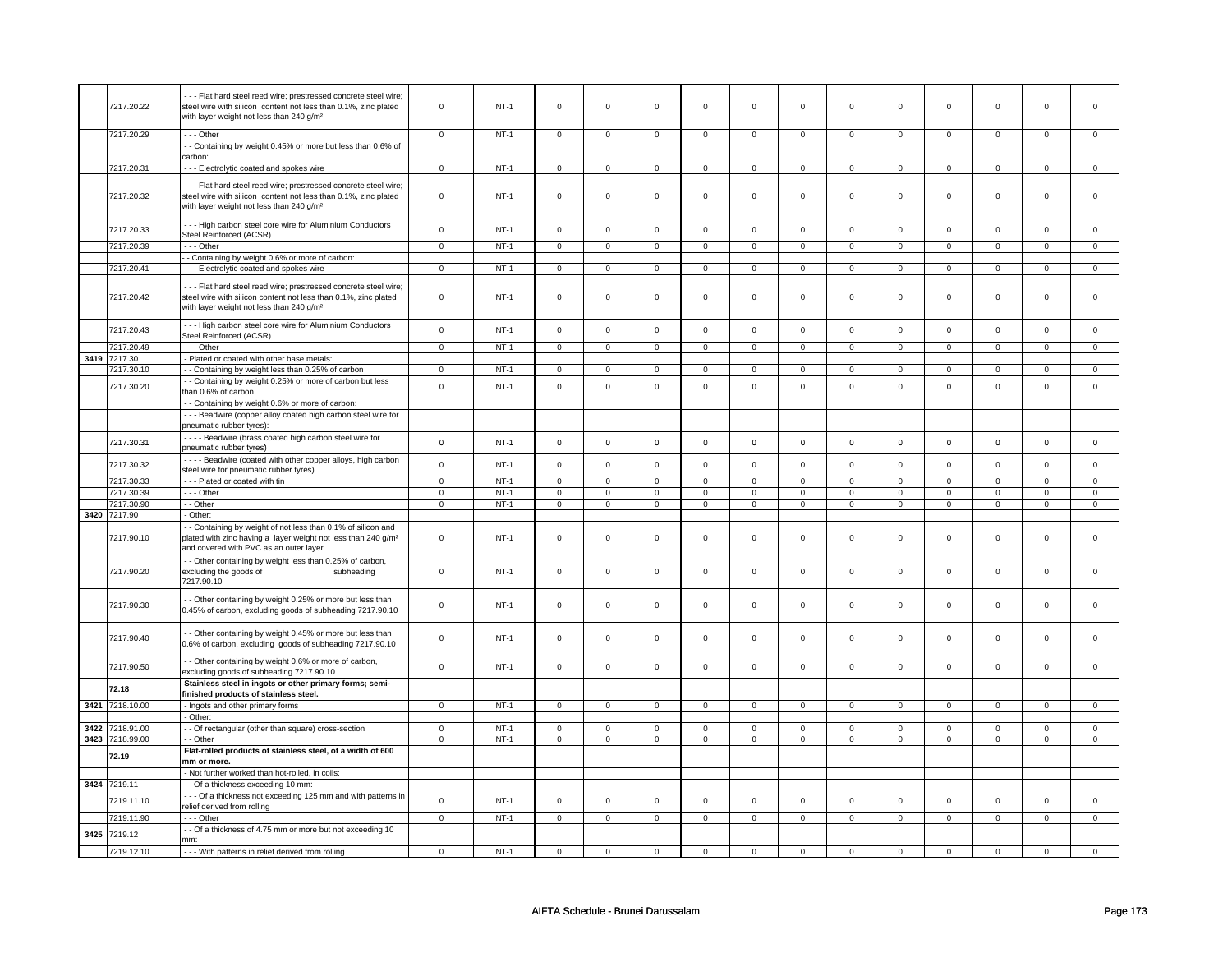|      | 7219.12.90      | --- Other                                                                                                 | $\mathbf 0$    | $NT-1$ | 0              | 0              | $\mathbf 0$         | $\mathbf 0$    | $\mathbf 0$         | 0              | $\mathbf 0$         | $\mathbf 0$    | 0              | $\mathbf 0$    | $\mathbf 0$    | $\mathbf 0$    |
|------|-----------------|-----------------------------------------------------------------------------------------------------------|----------------|--------|----------------|----------------|---------------------|----------------|---------------------|----------------|---------------------|----------------|----------------|----------------|----------------|----------------|
|      |                 |                                                                                                           |                |        |                |                |                     |                |                     |                |                     |                |                |                |                |                |
|      | 3426 7219.13    | - Of a thickness of 3 mm or more but less than 4.75 mm:                                                   |                |        |                |                |                     |                |                     |                |                     |                |                |                |                |                |
|      | 7219.13.10      | --- With patterns in relief derived from rolling                                                          | $\mathbf 0$    | $NT-1$ | 0              | $\Omega$       | $\Omega$            | $\Omega$       | $\Omega$            | $\Omega$       | $\Omega$            | $\Omega$       | $\Omega$       | $\Omega$       | $\overline{0}$ | $\mathbf 0$    |
|      | 7219.13.90      | --- Other                                                                                                 | $\Omega$       | $NT-1$ | $\mathsf{O}$   | $\mathbf 0$    | $\mathbf 0$         | $\mathbf 0$    | $\mathsf{O}\xspace$ | $\mathbf{O}$   | $\Omega$            | $\Omega$       | $\Omega$       | $\Omega$       | $\Omega$       | $\mathbf 0$    |
|      | 3427 7219.14    | - - Of a thickness of less than 3 mm:                                                                     |                |        |                |                |                     |                |                     |                |                     |                |                |                |                |                |
|      | 7219.14.10      | - - - With patterns in relief derived from rolling                                                        | $\mathbf 0$    | $NT-1$ | $\mathbf 0$    | $\mathbf 0$    | $\mathbf 0$         | $\mathbf 0$    | $\mathbf 0$         | $\overline{0}$ | $\mathbf 0$         | $\mathbf 0$    | $\mathbf 0$    | $\mathbf 0$    | $\Omega$       | $\mathbf{0}$   |
|      | 7219.14.90      | --- Other                                                                                                 | $\mathbf 0$    | $NT-1$ | $\mathbf 0$    | $\mathsf 0$    | $\mathbf 0$         | $\mathbf 0$    | $\mathbf 0$         | 0              | $\mathsf 0$         | $\mathbf 0$    | $\mathbf 0$    | $\mathbf 0$    | $\mathsf 0$    | $\mathbf 0$    |
|      |                 | Not further worked than hot-rolled, not in coils:                                                         |                |        |                |                |                     |                |                     |                |                     |                |                |                |                |                |
|      | 3428 7219.21.00 |                                                                                                           |                |        |                |                |                     |                |                     |                |                     |                |                |                |                |                |
|      |                 | - - Of a thickness exceeding 10 mm                                                                        | $\mathbf 0$    | $NT-1$ | $\mathbf 0$    | $\mathbf{0}$   | $\mathbf{0}$        | $\overline{0}$ | $\mathbf{0}$        | $\overline{0}$ | $\mathbf 0$         | $\mathbf{0}$   | $\mathbf{0}$   | $\mathbf{0}$   | $\mathbf 0$    | $\overline{0}$ |
| 3429 | 7219.22.00      | - Of a thickness of 4.75 mm or more but not exceeding 10<br>mm                                            | $\mathbf 0$    | $NT-1$ | $\mathbf 0$    | $\mathsf 0$    | $\mathbf 0$         | $\mathbf 0$    | $\mathbf 0$         | 0              | $\mathsf 0$         | $\mathbf 0$    | $\mathbf 0$    | $\mathsf 0$    | $\mathsf 0$    | $\mathbf 0$    |
| 3430 | 7219.23.00      | - Of a thickness of 3 mm or more but less than 4.75 mm                                                    | $\mathbf 0$    | $NT-1$ | $\mathbf 0$    | $\mathsf 0$    | $\mathbf 0$         | $\mathbf 0$    | $\mathbf 0$         | 0              | $\mathsf 0$         | $\mathbf 0$    | $\mathsf 0$    | $\mathsf 0$    | $\mathsf 0$    | $\mathbf 0$    |
|      | 3431 7219.24.00 | - Of a thickness of less than 3 mm                                                                        | $\mathbf 0$    | $NT-1$ | $\mathbf 0$    | $\mathsf 0$    | $\mathbf 0$         | $\mathbf 0$    | $\mathbf 0$         | $\mathbf 0$    | $\mathsf 0$         | $\mathbf 0$    | $\mathbf 0$    | $\mathbf 0$    | $\mathsf 0$    | $\mathbf 0$    |
|      |                 | Not further worked than cold-rolled (cold-reduced):                                                       |                |        |                |                |                     |                |                     |                |                     |                |                |                |                |                |
|      | 3432 7219.31.00 | - - Of a thickness of 4.75 mm or more                                                                     | $\mathbf 0$    | $NT-1$ | $\mathbf 0$    | $\mathbf 0$    | $\mathbf 0$         | $\mathbf 0$    | $\mathbf 0$         | 0              | $^{\circ}$          | $\mathbf 0$    | $\mathbf 0$    | 0              | $^{\circ}$     | $\mathbf 0$    |
| 3433 | 7219.32.00      | - Of a thickness of 3 mm or more but less than 4.75 mm                                                    | $\mathsf 0$    | $NT-1$ | $\mathsf 0$    | $\mathsf 0$    | $\mathbf 0$         | $\mathbf 0$    | $\mathsf 0$         | $\mathsf 0$    | $\mathsf 0$         | $\mathsf 0$    | $\mathsf 0$    | $\mathbf 0$    | $\mathsf 0$    | $\mathbf 0$    |
| 3434 | 7219.33.00      | - - Of a thickness exceeding I mm but less than 3 mm                                                      | $\mathsf 0$    | $NT-1$ | $\mathsf 0$    | $\mathsf 0$    | $\mathbf 0$         | $\mathbf{0}$   | $\mathbf 0$         | $\mathbf{0}$   | $\mathbf{0}$        | $\mathbf 0$    | $\mathbf 0$    | $\mathbf{0}$   | $\mathbf{0}$   | $\mathbf{0}$   |
| 3435 | 7219.34.00      | - Of a thickness of 0.5 mm or more but not exceeding I mm                                                 | $\mathbf 0$    | $NT-1$ | $\mathbf 0$    | $\mathbf 0$    | $\mathbf 0$         | $\mathbf 0$    | $\mathbf 0$         | $\mathbf{0}$   | $\mathbf 0$         | $\mathbf{0}$   | $\mathbf 0$    | $\mathbf 0$    | $\mathbf 0$    | $\mathbf 0$    |
|      | 3436 7219.35.00 | - - Of a thickness of less than 0.5 mm                                                                    | $\mathbf 0$    | $NT-1$ | $\mathbf 0$    | $\mathbf 0$    | 0                   | $\mathbf 0$    | 0                   | 0              | $\mathbf 0$         | $\mathbf{0}$   | $\mathbf 0$    | $\mathbf{0}$   | $\mathbf 0$    | $\mathbf{0}$   |
|      | 3437 7219.90    | Other:                                                                                                    |                |        |                |                |                     |                |                     |                |                     |                |                |                |                |                |
|      | 7219.90.10      | - Of a thickness not exceeding 125 mm and with patterns in<br>relief derived from<br>rolling, perforated, | $\mathbf 0$    | $NT-1$ | 0              | $\mathbf 0$    | 0                   | $\mathbf 0$    | 0                   | 0              | $\mathsf 0$         | $\mathbf 0$    | $\mathbf 0$    | $\mathbf 0$    | $\mathsf 0$    | $\mathbf 0$    |
|      | 7219.90.90      | corrugated or polished<br>- - Other                                                                       | $\mathsf 0$    | $NT-1$ | $\mathbf 0$    | $\mathsf 0$    | 0                   | $\mathsf 0$    | $\mathbf{0}$        | $\mathbf 0$    | $\overline{0}$      | $\overline{0}$ | $\mathbf 0$    | $\overline{0}$ | $\mathsf 0$    | $\mathbf 0$    |
|      | 72.20           | Flat-rolled products of stainless steel, of a width of less<br>than 600 mm.                               |                |        |                |                |                     |                |                     |                |                     |                |                |                |                |                |
|      |                 | - Not further worked than hot-rolled:                                                                     |                |        |                |                |                     |                |                     |                |                     |                |                |                |                |                |
|      | 3438 7220.11    | - - Of a thickness of 4.75 mm or more:                                                                    |                |        |                |                |                     |                |                     |                |                     |                |                |                |                |                |
|      | 7220.11.10      | - - - Hoop and strip                                                                                      | $\mathsf 0$    | $NT-1$ | $\mathsf{o}\,$ | $\circ$        | 0                   | $\circ$        | $\mathsf{O}\xspace$ | 0              | 0                   | $\mathbf 0$    | $\mathsf 0$    | $\mathsf 0$    | $\Omega$       | $\circ$        |
|      | 7220.11.90      | $- -$ Other                                                                                               | $\mathbf 0$    | $NT-1$ | $\mathbf 0$    | $\mathbf 0$    | $\mathbf 0$         | $\mathbf 0$    | $\mathbf 0$         | $\mathbf 0$    | $\mathbf 0$         | $\overline{0}$ | $\mathbf 0$    | $\circ$        | $\mathbf 0$    | $\circ$        |
|      | 3439 7220.12    | - - Of a thickness of less than 4.75 mm:                                                                  |                |        |                |                |                     |                |                     |                |                     |                |                |                |                |                |
|      | 7220.12.10      | - - - Hoop and strip                                                                                      | $\mathbf 0$    | $NT-1$ | $\mathbf 0$    | $\mathbf 0$    | $\Omega$            | $\mathbf 0$    | $\mathbf 0$         | $\mathbf 0$    | $\Omega$            | $\mathbf{0}$   | $\mathbf{0}$   | $\mathbf{0}$   | $\Omega$       | $\overline{0}$ |
|      | 7220.12.90      | --- Other                                                                                                 | $\mathbf 0$    | $NT-1$ | $\mathbf 0$    | $\mathbf 0$    | $\mathbf 0$         | $\mathbf 0$    | $\mathbf 0$         | 0              | $\mathbf 0$         | $\mathbf{0}$   | $\mathbf 0$    | $\mathbf 0$    | $\mathbf 0$    | $\mathbf{0}$   |
| 3440 | 7220.20         | Not further worked than cold-rolled (cold-reduced):                                                       |                |        |                |                |                     |                |                     |                |                     |                |                |                |                |                |
|      | 7220.20.10      | - Hoop and strip                                                                                          | $\mathbf 0$    | $NT-1$ | 0              | $\mathbf 0$    | 0                   | $\mathbf 0$    | 0                   | 0              | $\mathbf 0$         | $\mathbf 0$    | $\mathbf 0$    | $\mathbf 0$    | $\mathbf 0$    | $\circ$        |
|      | 7220.20.90      | - Other                                                                                                   | $\mathbf 0$    | $NT-1$ | $\mathbf 0$    | $\mathsf 0$    | $\mathbf 0$         | $\mathbf 0$    | $\mathbf 0$         | $\mathbf 0$    | $\mathsf 0$         | $\mathbf 0$    | $\mathbf 0$    | $\mathsf 0$    | $\mathbf 0$    | $\mathbf 0$    |
|      | 3441 7220.90    | Other:                                                                                                    |                |        |                |                |                     |                |                     |                |                     |                |                |                |                |                |
|      | 7220.90.10      | - - Hoop and strip                                                                                        | $\mathbf 0$    | $NT-1$ | $\mathbf 0$    | $\mathbf 0$    | 0                   | $\mathbf 0$    | 0                   | 0              | $\mathbf 0$         | 0              | $\mathbf 0$    | $\mathbf{0}$   | $\mathbf 0$    | $\mathbf{0}$   |
|      |                 | - Plates and sheets of a thickness of 4.75 mm or more and                                                 |                |        |                |                |                     |                |                     |                |                     |                |                |                |                |                |
|      | 7220.90.20      | exceeding 500 mm in width                                                                                 | $\mathsf 0$    | $NT-1$ | $\mathsf 0$    | $\mathsf 0$    | $\mathbf{0}$        | $\mathbf 0$    | $\mathsf 0$         | $\mathsf 0$    | $\mathbf 0$         | $\mathsf 0$    | $\mathsf 0$    | $\mathsf 0$    | $\mathbf 0$    | $\mathbf 0$    |
|      | 7220.90.30      | - - Other plates and sheets                                                                               | $\mathsf 0$    | $NT-1$ | $\mathbf 0$    | $\mathsf 0$    | $\mathbf 0$         | $\mathbf 0$    | $\mathsf 0$         | $\mathbf 0$    | $\mathsf{O}\xspace$ | $\mathbf 0$    | $\mathsf 0$    | $\mathsf 0$    | $\mathsf 0$    | $\mathbf 0$    |
|      | 7220.90.90      | - Other                                                                                                   | $\mathsf 0$    | $NT-1$ | $\mathbf 0$    | $\mathbf 0$    | $\mathbf 0$         | $\mathbf 0$    | $\mathbf 0$         | $\mathbf{O}$   | $\mathbf 0$         | $\mathbf 0$    | 0              | $\mathsf 0$    | $\mathsf 0$    | $\mathbf 0$    |
|      |                 | Bars and rods, hot-rolled, in irregularly wound coils, of                                                 |                |        |                |                |                     |                |                     |                |                     |                |                |                |                |                |
|      | 3442 72.21      | stainless steel.                                                                                          |                |        |                |                |                     |                |                     |                |                     |                |                |                |                |                |
|      | 7221.00.10      | - Wire rod                                                                                                | $\mathbf 0$    | $NT-1$ | $\mathbf 0$    | $\mathbf 0$    | $\Omega$            | $\mathbf 0$    | $\Omega$            | $\mathbf{0}$   | $\Omega$            | $\Omega$       | $\Omega$       | $\Omega$       | $\Omega$       | $\Omega$       |
|      | 7221.00.90      | - Other                                                                                                   | $\mathbf 0$    | $NT-1$ | $\mathbf 0$    | $\mathbf 0$    | $\mathbf{0}$        | $\mathbf 0$    | $\mathbf{0}$        | $\mathbf{O}$   | $\mathbf{0}$        | $\mathbf{0}$   | $\mathbf 0$    | $\mathbf 0$    | $\mathbf 0$    | $\mathbf 0$    |
|      | 72.22           | Other bars and rods of stainless steel; angles, shapes and<br>sections of stainless steel.                |                |        |                |                |                     |                |                     |                |                     |                |                |                |                |                |
|      |                 | Bars and rods, not further worked than hot-rolled, hot-drawn<br>or extruded:                              |                |        |                |                |                     |                |                     |                |                     |                |                |                |                |                |
|      | 3443 7222.11    | - - Of circular cross-section:                                                                            |                |        |                |                |                     |                |                     |                |                     |                |                |                |                |                |
|      | 7222.11.10      | --- Wire rod                                                                                              | $\mathbf 0$    | $NT-1$ | $\mathbf 0$    | $\mathbf 0$    | $\mathbf 0$         | $\mathbf 0$    | $\Omega$            | $\mathbf{0}$   | $\mathbf 0$         | $\mathbf 0$    | $\mathbf 0$    | $\mathbf 0$    | $\mathbf 0$    | $\mathbf 0$    |
|      | 7222.11.90      | $--$ Other                                                                                                | $\overline{0}$ | $NT-1$ | $\overline{0}$ | $\overline{0}$ | $\overline{0}$      | $\overline{0}$ | $\overline{0}$      | $\pmb{0}$      | $\overline{0}$      | $\overline{0}$ | $\overline{0}$ | $\overline{0}$ | $\overline{0}$ | $\overline{0}$ |
|      | 3444 7222.19    | - - Other:                                                                                                |                |        |                |                |                     |                |                     |                |                     |                |                |                |                |                |
|      | 7222.19.10      | --- Wire rod                                                                                              | $\mathbf 0$    | $NT-1$ | $\mathbf 0$    | $\mathbf 0$    | $\mathbf 0$         | $\mathbf 0$    | $\mathbf 0$         | 0              | $\mathsf 0$         | $\mathbf 0$    | $\mathsf 0$    | $\mathsf 0$    | $\mathsf 0$    | $\mathbf 0$    |
|      | 7222.19.90      | $\cdots$ Other                                                                                            | $\mathsf 0$    | $NT-1$ | $\mathsf 0$    | $\mathsf 0$    | $\mathsf{O}\xspace$ | $\mathsf{O}^-$ | $\mathsf 0$         | $\mathsf 0$    | $\mathsf 0$         | $\mathsf 0$    | $\mathsf 0$    | $\mathsf 0$    | $\mathsf 0$    | $\overline{0}$ |
| 3445 | 7222.20.00      | Bars and rods, not further worked than cold-formed or cold-<br>finished                                   | $\mathsf 0$    | $NT-1$ | $\mathbf 0$    | $\mathbf 0$    | $\mathbf 0$         | $\mathbf 0$    | $\mathbf 0$         | $\mathbf{0}$   | $\mathbf 0$         | $\mathbf{0}$   | $\mathbf 0$    | $\mathbf 0$    | $\mathbf 0$    | $\mathbf 0$    |
| 3446 | 7222.30.00      | - Other bars and rods                                                                                     | $\overline{0}$ | $NT-1$ | $\overline{0}$ | $\overline{0}$ | $\overline{0}$      | $\overline{0}$ | $\overline{0}$      | $\overline{0}$ | $\overline{0}$      | $\overline{0}$ | $\overline{0}$ | $\overline{0}$ | $\overline{0}$ | $\overline{0}$ |
|      | 3447 7222.40    | Angles, shapes and sections:                                                                              |                |        |                |                |                     |                |                     |                |                     |                |                |                |                |                |
|      |                 | - Angles, other than slotted angles:                                                                      |                |        |                |                |                     |                |                     |                |                     |                |                |                |                |                |
|      | 7222.40.11      | --- Of a height of 80 mm or more                                                                          | $\mathbf 0$    | $NT-1$ | $\mathbf 0$    | $\mathbf 0$    | 0                   | $\mathbf 0$    | 0                   | $\mathbf 0$    | $\mathbf 0$         | $\mathbf 0$    | $\mathbf 0$    | $\mathbf 0$    | 0              | $\mathbf 0$    |
|      | 7222.40.12      | --- Of a height of less than 80 mm                                                                        | $\mathbf 0$    | $NT-1$ | $\mathbf 0$    | $\mathbf 0$    | 0                   | $\mathbf 0$    | 0                   | 0              | $\mathbf 0$         | 0              | $\mathbf 0$    | $\mathbf{0}$   | $\mathbf 0$    | $\mathbf{0}$   |
|      | 7222.40.20      | - - Slotted angles, roll-formed from pure-punched steel strips,                                           | $\mathbf 0$    | $NT-1$ | $\mathbf 0$    | $\mathsf 0$    | $\mathbf 0$         | $\mathbf 0$    | $\mathbf 0$         | 0              | $\mathbf 0$         | $\mathbf 0$    | $\mathbf 0$    | $\mathsf 0$    | $\mathbf 0$    | $\Omega$       |
|      |                 | whether or not painted or galvanised                                                                      |                |        |                |                |                     |                |                     |                |                     |                |                |                |                |                |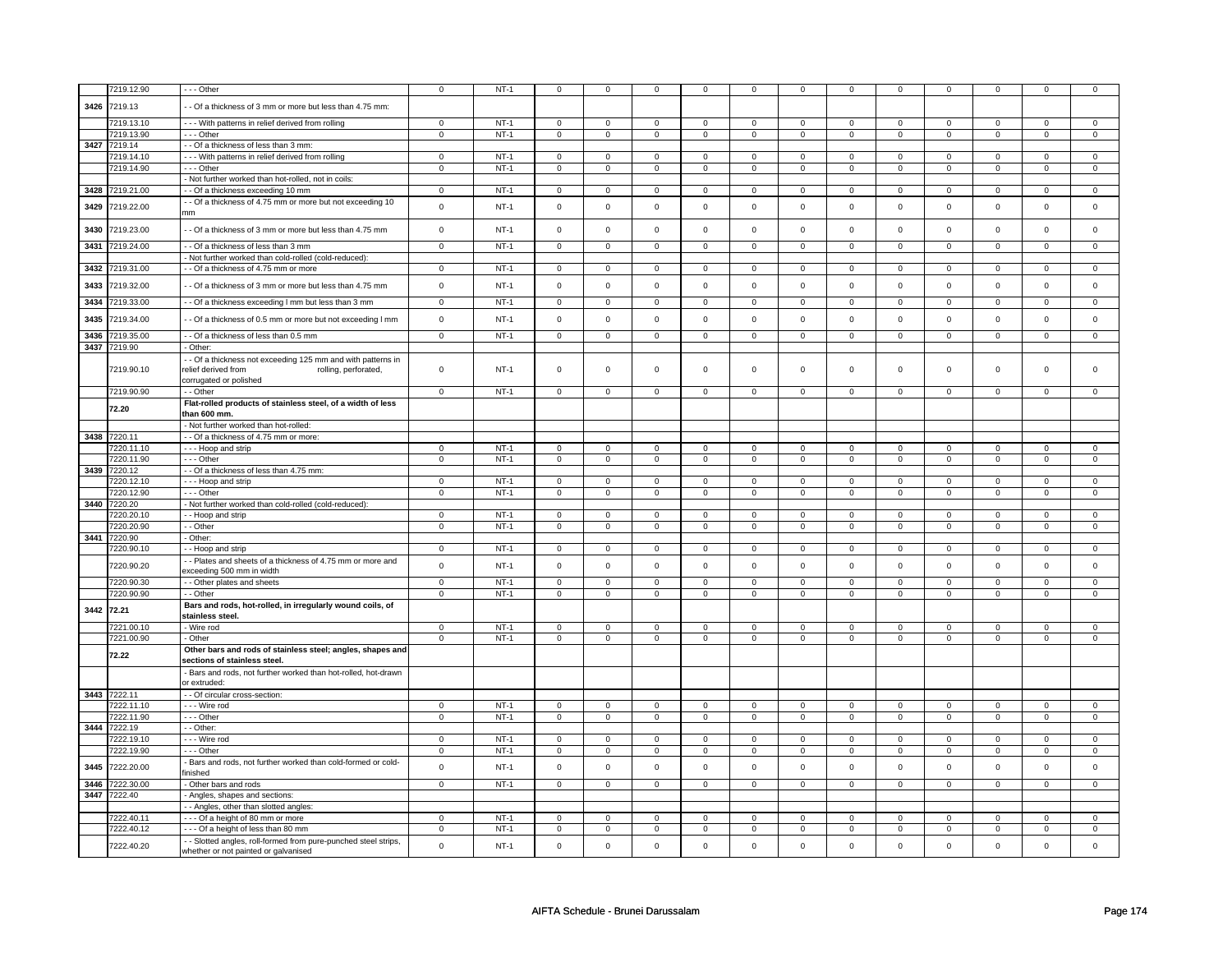| --- Of a height of 80 mm or more and of a thickness of less<br>7222.40.31<br>$\mathsf 0$<br>$NT-1$<br>$\mathsf 0$<br>$\mathsf 0$<br>$\mathsf 0$<br>$\mathsf 0$<br>$\mathsf{O}\xspace$<br>$\mathsf 0$<br>$\mathsf 0$<br>$\mathsf 0$<br>$\mathsf 0$<br>$\mathbf 0$<br>$\mathbf 0$<br>than 5 mm<br>--- Of a height of 80 mm or more and of a thickness of 5 mm<br>$\mathbf 0$<br>$\mathsf 0$<br>7222.40.32<br>$\mathsf 0$<br>$\mathsf 0$<br>$\mathsf 0$<br>$\mathbf 0$<br>$\mathbf 0$<br>$NT-1$<br>$\mathsf 0$<br>$\mathsf 0$<br>$\mathbf 0$<br>$\mathsf 0$<br>$\mathsf 0$<br>or more<br>--- Of a height of less than 80 mm and of a thickness of less<br>7222.40.33<br>$\mathsf 0$<br>$NT-1$<br>$\mathsf{O}\xspace$<br>$\mathbf 0$<br>$\mathsf 0$<br>$\mathsf 0$<br>$\mathsf 0$<br>$\mathsf 0$<br>$\mathsf 0$<br>$\mathbf 0$<br>$\mathsf 0$<br>$\mathbf 0$<br>$\mathsf 0$<br>than 5 mm<br>--- Of a height of less than 80 mm and of a thickness of 5<br>7222.40.34<br>$\mathsf 0$<br>$NT-1$<br>$\mathsf 0$<br>$\mathsf 0$<br>$\mathsf 0$<br>$\mathbf 0$<br>$\mathsf{O}\xspace$<br>$\mathsf 0$<br>$\mathsf 0$<br>$\mathsf 0$<br>$\mathsf 0$<br>$\mathbf 0$<br>$\mathsf 0$<br>mm or more<br>3448 72.23<br>Wire of stainless steel.<br>7223.00.10<br>- Having a cross-sectional dimension exceeding 13 mm<br>$\mathsf 0$<br>$NT-1$<br>$\mathsf 0$<br>$\mathbf 0$<br>$\mathbf 0$<br>$\mathsf 0$<br>$\mathsf 0$<br>$\mathsf 0$<br>$\mathbf 0$<br>$\mathbf 0$<br>$\mathbf 0$<br>$\mathbf 0$<br>$\mathsf 0$<br>7223.00.90<br>$NT-1$<br>- Other<br>$\mathbf 0$<br>$\mathbf 0$<br>$\mathbf 0$<br>$\mathbf 0$<br>$\mathbf 0$<br>$\mathbf{0}$<br>$\mathbf 0$<br>$\mathbf 0$<br>$\mathbf{0}$<br>$\mathbf 0$<br>$\mathbf{0}$<br>$\mathbf 0$<br>Other alloy steel in ingots or other primary forms; semi-<br>72.24<br>finished products of other alloy steel.<br>3449 7224.10.00<br>- Ingots and other primary forms<br>$\mathsf 0$<br>$NT-1$<br>$\mathsf 0$<br>$\mathsf 0$<br>$\mathsf 0$<br>$\mathsf{O}$<br>$\mathsf 0$<br>$\mathbf 0$<br>$\mathsf 0$<br>$\mathbf 0$<br>$\mathbf 0$<br>$\mathbf 0$<br>$\mathbf 0$<br>3450 7224.90.00<br>$NT-1$<br>$\mathbf 0$<br>- Other<br>$\mathbf 0$<br>$\mathbf 0$<br>$\mathbf 0$<br>$\mathbf 0$<br>$\mathbf 0$<br>$\mathbf 0$<br>$\mathbf 0$<br>$\mathbf 0$<br>0<br>$\mathbf 0$<br>0<br>Flat-rolled products of other alloy steel, of a width of 600<br>72.25<br>mm or more.<br>- Of silicon-electrical steel:<br>3451<br>7225.11.00<br>- - Grain-oriented<br>$\mathsf 0$<br>$NT-1$<br>$\mathsf 0$<br>$\mathsf 0$<br>$\mathsf 0$<br>$\mathbf 0$<br>$\mathsf 0$<br>$\mathbf 0$<br>$\mathbf 0$<br>$\mathsf 0$<br>$\mathsf 0$<br>$\mathbf 0$<br>$\mathsf 0$<br>$NT-1$<br>3452<br>7225.19.00<br>- Other<br>$\mathbf 0$<br>$\mathsf 0$<br>$\mathbf 0$<br>$\mathsf 0$<br>$\mathsf 0$<br>$\mathbf 0$<br>$\mathbf 0$<br>$\mathbf 0$<br>$\mathbf 0$<br>$\mathbf 0$<br>$\mathbf 0$<br>$\mathsf 0$<br>7225.20.00<br>$NT-1$<br>$\overline{0}$<br>$\overline{0}$<br>$\overline{0}$<br>3453<br>- Of high speed steel<br>$\circ$<br>$\mathbf 0$<br>$\mathbf 0$<br>$\mathbf 0$<br>$\mathbf{0}$<br>$\overline{0}$<br>$\mathbf 0$<br>$\overline{0}$<br>$\mathbf 0$<br>3454<br>7225.30<br>- Other, not further worked than hot-rolled, in coils:<br>7225.30.10<br>$NT-1$<br>- Of a thickness of less than 1.5 mm<br>$\mathbf 0$<br>$\mathbf 0$<br>$\mathbf 0$<br>$\mathbf 0$<br>$\mathbf 0$<br>$\mathbf{0}$<br>$\mathbf 0$<br>$\mathbf 0$<br>$\mathbf{0}$<br>$\mathbf 0$<br>$\mathbf{0}$<br>$\mathbf 0$<br>- Of a thickness of 1.5 mm or more but not exceeding 125<br>mm, with patterns in relief derived from rolling:<br>7225.30.21<br>--- Of a thickness of less than 3 mm<br>$\mathsf 0$<br>$NT-1$<br>$\mathsf 0$<br>$\mathsf 0$<br>$\mathbf 0$<br>$\mathbf 0$<br>$\mathsf 0$<br>$\mathbf 0$<br>$\mathbf 0$<br>$\mathbf 0$<br>0<br>0<br>$\mathbf 0$<br>7225.30.29<br>--- Other<br>$\,0\,$<br>$NT-1$<br>$\mathsf 0$<br>$\mathbf 0$<br>$\mathsf 0$<br>$\mathsf 0$<br>$\mathsf 0$<br>$\mathsf 0$<br>$\mathbf 0$<br>$\mathbf 0$<br>$\mathbf 0$<br>$\mathbf 0$<br>$\mathsf 0$<br>- - Other:<br>7225.30.91<br>--- Of a thickness of less than 3 mm<br>$\mathsf 0$<br>$NT-1$<br>$\mathbf 0$<br>$\mathsf 0$<br>$\mathbf 0$<br>$\mathsf 0$<br>$\mathbf 0$<br>$\mathsf 0$<br>$\mathsf 0$<br>$\mathbf 0$<br>$\mathbf 0$<br>0<br>0<br>7225.30.99<br>$- -$ Other<br>$\overline{0}$<br>$NT-1$<br>$\overline{0}$<br>$\overline{0}$<br>$\overline{0}$<br>$\overline{0}$<br>$\overline{0}$<br>$\overline{0}$<br>$\overline{0}$<br>$\overline{0}$<br>$\overline{0}$<br>$\overline{0}$<br>$\overline{0}$<br>$NT-1$<br>$\overline{0}$<br>$\overline{\mathbf{0}}$<br>$\overline{0}$<br>$\overline{0}$<br>$\overline{0}$<br>$\overline{0}$<br>$\overline{0}$<br>3455 7225.40.00<br>- Other, not further worked than hot-rolled, not in coils<br>$\overline{\mathbf{0}}$<br>$\overline{0}$<br>$\overline{\mathbf{0}}$<br>$\overline{0}$<br>0<br>7225.50.00<br>$\mathsf 0$<br>$NT-1$<br>$\mathbf 0$<br>$\mathsf 0$<br>$\mathbf 0$<br>$\mathbf 0$<br>$\mathbf 0$<br>$\mathsf 0$<br>$\mathsf 0$<br>$\mathbf 0$<br>$\mathsf 0$<br>3456<br>- Other, not further worked than cold-rolled (cold-reduced)<br>0<br>0<br>- Other:<br>3457<br>7225.91.00<br>- - Electrolytically plated or coated with zinc<br>$\mathbf 0$<br>$NT-1$<br>$\mathbf 0$<br>$\mathsf 0$<br>$\mathbf 0$<br>$\mathbf 0$<br>$\mathbf 0$<br>$\mathbf 0$<br>$\mathbf 0$<br>$\mathbf 0$<br>$\mathbf 0$<br>$\mathbf 0$<br>0<br>7225.92.00<br>$NT-1$<br>3458<br>- - Otherwise plated or coated with zinc<br>$\mathsf 0$<br>$\mathbf 0$<br>$\mathsf 0$<br>$\mathsf 0$<br>$\mathbf 0$<br>$\mathsf 0$<br>$\mathbf 0$<br>$\mathbf 0$<br>$\mathbf 0$<br>$\mathsf 0$<br>$\mathbf 0$<br>$\mathsf 0$<br>3459<br>7225.99.00<br>$NT-1$<br>$\overline{0}$<br>$\overline{0}$<br>$\overline{0}$<br>$\overline{0}$<br>$\overline{0}$<br>$\overline{0}$<br>$\overline{0}$<br>$\overline{0}$<br>$\overline{0}$<br>$\overline{0}$<br>- - Other<br>$\mathbf 0$<br>$\Omega$<br>Flat-rolled products of other alloy steel, of a width of less<br>72.26<br>than 600 mm.<br>- Of silicon-electrical steel:<br>3460 7226.11<br>- - Grain-oriented:<br>7226.11.10<br>--- Hoop and strip<br>$\mathbf 0$<br>$NT-1$<br>$\mathbf 0$<br>$\mathbf 0$<br>$\mathbf 0$<br>$\mathbf 0$<br>$\mathbf 0$<br>$\mathbf{0}$<br>$\mathbf 0$<br>$\mathbf{0}$<br>$\Omega$<br>$\Omega$<br>$\Omega$<br>7226.11.90<br>--- Other<br>$\mathbf 0$<br>$NT-1$<br>$\mathbf 0$<br>$\mathbf 0$<br>$\mathbf 0$<br>$\mathbf 0$<br>$\mathbf 0$<br>$\mathbf 0$<br>$\mathbf 0$<br>$\mathbf 0$<br>$\mathbf 0$<br>$\mathbf{0}$<br>$\Omega$<br>3461<br>7226.19<br>- - Other:<br>7226.19.10<br>--- Hoop and strip<br>$\mathsf 0$<br>$NT-1$<br>$\mathbf 0$<br>$\mathsf 0$<br>$\mathbf 0$<br>$\mathbf 0$<br>$\mathbf 0$<br>$\mathsf 0$<br>$\mathbf 0$<br>$\mathbf 0$<br>$\mathbf 0$<br>0<br>0<br>$- -$ Other<br>$NT-1$<br>$\overline{0}$<br>$\overline{0}$<br>7226.19.90<br>$\mathbf 0$<br>$\mathbf 0$<br>$\mathbf 0$<br>$\mathbf 0$<br>$\mathbf 0$<br>$\mathbf 0$<br>$\mathbf 0$<br>$\mathbf 0$<br>$\mathbf 0$<br>$\mathsf 0$<br>3462 7226.20<br>- Of high speed steel:<br>7226.20.10<br>- - Hoop and strip<br>$\mathbf 0$<br>$NT-1$<br>$\mathbf 0$<br>$\mathsf 0$<br>$\mathbf 0$<br>$\mathbf 0$<br>$\mathbf 0$<br>$\mathsf 0$<br>$\mathbf 0$<br>$\mathbf 0$<br>$\mathbf 0$<br>0<br>$\Omega$<br>7226.20.90<br>- - Other<br>$\mathbf 0$<br>$NT-1$<br>$\mathbf 0$<br>$\mathbf 0$<br>$\mathbf 0$<br>$\mathbf 0$<br>$\mathbf 0$<br>$\mathbf 0$<br>$\mathbf 0$<br>$\mathbf{0}$<br>$\mathbf 0$<br>$\mathbf{0}$<br>$\mathbf 0$<br>- Other:<br>3463 7226.91<br>- - Not further worked than hot-rolled:<br>7226.91.10<br>--- Hoop and strip<br>$\mathsf 0$<br>$NT-1$<br>$\mathbf 0$<br>$\mathsf 0$<br>$\mathbf 0$<br>$\mathbf 0$<br>$\mathbf 0$<br>$\mathbf 0$<br>$\mathbf 0$<br>0<br>0<br>0<br>0<br>7226.91.90<br>--- Other<br>$NT-1$<br>$\mathsf 0$<br>$\mathsf 0$<br>$\mathsf 0$<br>$\mathsf 0$<br>$\mathbf 0$<br>$\mathbf 0$<br>$\mathbf 0$<br>$\mathbf 0$<br>$\mathbf 0$<br>$\mathbf 0$<br>$\mathbf 0$<br>$\mathsf 0$<br>3464<br>7226.92<br>- Not further worked than cold-rolled (cold-reduced):<br>7226.92.10<br>$\mathsf 0$<br>$NT-1$<br>$\mathbf 0$<br>$\mathsf 0$<br>$\mathbf 0$<br>$\mathbf 0$<br>$\mathsf 0$<br>$\mathbf 0$<br>- - - Hoop and strip<br>$\mathbf 0$<br>0<br>$\mathbf 0$<br>0<br>$\Omega$<br>7226.92.90<br>- - - Other<br>$\mathsf 0$<br>$NT-1$<br>$\mathbf 0$<br>$\mathsf 0$<br>$\mathbf 0$<br>$\mathbf 0$<br>$\mathsf 0$<br>$\mathbf 0$<br>$\mathbf 0$<br>$\mathbf 0$<br>$\mathsf 0$<br>$\mathbf 0$<br>$\mathbf 0$<br>3465 7226.93<br>- - Electrolytically plated or coated with zinc:<br>7226.93.10<br>--- Hoop and strip<br>$\mathsf 0$<br>$NT-1$<br>$\mathsf 0$<br>$\mathsf 0$<br>$\mathsf 0$<br>$\mathbf 0$<br>$\mathsf 0$<br>$\mathbf 0$<br>$\mathbf 0$<br>$\mathsf 0$<br>$\mathbf 0$<br>0<br>0<br>7226.93.90<br>- - - Other<br>$\mathbf 0$<br>$NT-1$<br>$\mathsf 0$<br>$\mathbf 0$<br>$\mathsf 0$<br>$\mathsf 0$<br>$\mathsf 0$<br>$\mathsf 0$<br>$\mathsf 0$<br>$\mathbf 0$<br>$\mathsf 0$<br>$\mathbf 0$<br>$\mathsf 0$<br>3466 7226.94<br>- - Otherwise plated or coated with zinc:<br>7226.94.10<br>- - - Hoop and strip<br>$\mathbf 0$<br>$NT-1$<br>0<br>$\mathbf 0$<br>$\mathbf 0$<br>$\mathbf{0}$<br>$\mathbf 0$<br>$\mathbf 0$<br>$\mathbf 0$<br>$\mathbf{0}$<br>$\mathbf 0$<br>$\mathbf 0$<br>0<br>7226.94.90<br>$- -$ Other<br>$NT-1$<br>$\overline{0}$<br>$\overline{0}$<br>$\overline{0}$<br>$\mathbf 0$<br>$\mathbf 0$<br>0<br>$\mathbf 0$<br>$\mathbf 0$<br>0<br>0<br>0<br>0<br>3467<br>7226.99<br>- - Other:<br>7226.99.10<br>- - - Hoop and strip<br>$\mathbf 0$<br>$NT-1$<br>$\mathbf 0$<br>0<br>$\mathbf 0$<br>$\mathbf 0$<br>0<br>$\mathbf 0$<br>0<br>$\mathbf{0}$<br>$\mathbf 0$<br>$\mathbf 0$<br>0<br>7226.99.90<br>$NT-1$<br>$\overline{0}$<br>$\overline{0}$<br>$\overline{0}$<br>$\overline{0}$<br>$\overline{0}$<br>- - - Other<br>$\mathbf 0$<br>$\mathsf 0$<br>$\mathbf 0$<br>$\mathsf{O}\xspace$<br>$\mathbf 0$<br>$\mathsf 0$<br>$\mathsf 0$<br>Bars and rods, hot-rolled, in irregularly wound coils, of<br>72.27<br>other alloy steel. |  | - - Other angles, shapes and sections: |  |  |  |  |  |  |                |
|---------------------------------------------------------------------------------------------------------------------------------------------------------------------------------------------------------------------------------------------------------------------------------------------------------------------------------------------------------------------------------------------------------------------------------------------------------------------------------------------------------------------------------------------------------------------------------------------------------------------------------------------------------------------------------------------------------------------------------------------------------------------------------------------------------------------------------------------------------------------------------------------------------------------------------------------------------------------------------------------------------------------------------------------------------------------------------------------------------------------------------------------------------------------------------------------------------------------------------------------------------------------------------------------------------------------------------------------------------------------------------------------------------------------------------------------------------------------------------------------------------------------------------------------------------------------------------------------------------------------------------------------------------------------------------------------------------------------------------------------------------------------------------------------------------------------------------------------------------------------------------------------------------------------------------------------------------------------------------------------------------------------------------------------------------------------------------------------------------------------------------------------------------------------------------------------------------------------------------------------------------------------------------------------------------------------------------------------------------------------------------------------------------------------------------------------------------------------------------------------------------------------------------------------------------------------------------------------------------------------------------------------------------------------------------------------------------------------------------------------------------------------------------------------------------------------------------------------------------------------------------------------------------------------------------------------------------------------------------------------------------------------------------------------------------------------------------------------------------------------------------------------------------------------------------------------------------------------------------------------------------------------------------------------------------------------------------------------------------------------------------------------------------------------------------------------------------------------------------------------------------------------------------------------------------------------------------------------------------------------------------------------------------------------------------------------------------------------------------------------------------------------------------------------------------------------------------------------------------------------------------------------------------------------------------------------------------------------------------------------------------------------------------------------------------------------------------------------------------------------------------------------------------------------------------------------------------------------------------------------------------------------------------------------------------------------------------------------------------------------------------------------------------------------------------------------------------------------------------------------------------------------------------------------------------------------------------------------------------------------------------------------------------------------------------------------------------------------------------------------------------------------------------------------------------------------------------------------------------------------------------------------------------------------------------------------------------------------------------------------------------------------------------------------------------------------------------------------------------------------------------------------------------------------------------------------------------------------------------------------------------------------------------------------------------------------------------------------------------------------------------------------------------------------------------------------------------------------------------------------------------------------------------------------------------------------------------------------------------------------------------------------------------------------------------------------------------------------------------------------------------------------------------------------------------------------------------------------------------------------------------------------------------------------------------------------------------------------------------------------------------------------------------------------------------------------------------------------------------------------------------------------------------------------------------------------------------------------------------------------------------------------------------------------------------------------------------------------------------------------------------------------------------------------------------------------------------------------------------------------------------------------------------------------------------------------------------------------------------------------------------------------------------------------------------------------------------------------------------------------------------------------------------------------------------------------------------------------------------------------------------------------------------------------------------------------------------------------------------------------------------------------------------------------------------------------------------------------------------------------------------------------------------------------------------------------------------------------------------------------------------------------------------------------------------------------------------------------------------------------------------------------------------------------------------------------------------------------------------------------------------------------------------------------------------------------------------------------------------------------------------------------------------------------------------------------------------------------------------------------------------------------------------------------------------------------------------------------------------------------------------------------------------------------------------------------------------------------------------------------------------------------------------------------------------------------------------------------------------------------------------------------------------------------------------------------------------------------------------------------------------------------------------------------------------------------------------------------------------------------------------------------------------------------------------------------------------------------------------------------------------------------------------------------------------------------------------------------------------------------------------------------------------------------------------------------------------------------------------------------------------------------------------------------------------------------------------------------------------------------------------------------------------------------------------------------------------------------------------------------------------------------------------------------------------------------------------------------------------------------------------------------------------------------------------------------------------------------------------------------------------------------------------------------------------------------------------------------------------------------------------------------------------------------------------------------------------------------------------------------------------------------------------------------------------------------------------------------------------------------------------------------------------------------------------------------------------------------------------------------------------------------------------------------------------------------------------------------------------------------------------------------------------------------------------------------------------------------------------------------------------------------------------------------------------------------------------------------------------------------------------------------------------------------------|--|----------------------------------------|--|--|--|--|--|--|----------------|
|                                                                                                                                                                                                                                                                                                                                                                                                                                                                                                                                                                                                                                                                                                                                                                                                                                                                                                                                                                                                                                                                                                                                                                                                                                                                                                                                                                                                                                                                                                                                                                                                                                                                                                                                                                                                                                                                                                                                                                                                                                                                                                                                                                                                                                                                                                                                                                                                                                                                                                                                                                                                                                                                                                                                                                                                                                                                                                                                                                                                                                                                                                                                                                                                                                                                                                                                                                                                                                                                                                                                                                                                                                                                                                                                                                                                                                                                                                                                                                                                                                                                                                                                                                                                                                                                                                                                                                                                                                                                                                                                                                                                                                                                                                                                                                                                                                                                                                                                                                                                                                                                                                                                                                                                                                                                                                                                                                                                                                                                                                                                                                                                                                                                                                                                                                                                                                                                                                                                                                                                                                                                                                                                                                                                                                                                                                                                                                                                                                                                                                                                                                                                                                                                                                                                                                                                                                                                                                                                                                                                                                                                                                                                                                                                                                                                                                                                                                                                                                                                                                                                                                                                                                                                                                                                                                                                                                                                                                                                                                                                                                                                                                                                                                                                                                                                                                                                                                                                                                                                                                                                                                                                                                                                                                                                                                                                                                                                                                                                                                                                                                                                                                                                                                                                                                                                                                                                                                                                                                                                                                                                                                                                                                                                                                                                                                                                                                                                                                                                                                                                                                                                                                                                                                           |  |                                        |  |  |  |  |  |  |                |
|                                                                                                                                                                                                                                                                                                                                                                                                                                                                                                                                                                                                                                                                                                                                                                                                                                                                                                                                                                                                                                                                                                                                                                                                                                                                                                                                                                                                                                                                                                                                                                                                                                                                                                                                                                                                                                                                                                                                                                                                                                                                                                                                                                                                                                                                                                                                                                                                                                                                                                                                                                                                                                                                                                                                                                                                                                                                                                                                                                                                                                                                                                                                                                                                                                                                                                                                                                                                                                                                                                                                                                                                                                                                                                                                                                                                                                                                                                                                                                                                                                                                                                                                                                                                                                                                                                                                                                                                                                                                                                                                                                                                                                                                                                                                                                                                                                                                                                                                                                                                                                                                                                                                                                                                                                                                                                                                                                                                                                                                                                                                                                                                                                                                                                                                                                                                                                                                                                                                                                                                                                                                                                                                                                                                                                                                                                                                                                                                                                                                                                                                                                                                                                                                                                                                                                                                                                                                                                                                                                                                                                                                                                                                                                                                                                                                                                                                                                                                                                                                                                                                                                                                                                                                                                                                                                                                                                                                                                                                                                                                                                                                                                                                                                                                                                                                                                                                                                                                                                                                                                                                                                                                                                                                                                                                                                                                                                                                                                                                                                                                                                                                                                                                                                                                                                                                                                                                                                                                                                                                                                                                                                                                                                                                                                                                                                                                                                                                                                                                                                                                                                                                                                                                                                           |  |                                        |  |  |  |  |  |  | $\mathsf 0$    |
|                                                                                                                                                                                                                                                                                                                                                                                                                                                                                                                                                                                                                                                                                                                                                                                                                                                                                                                                                                                                                                                                                                                                                                                                                                                                                                                                                                                                                                                                                                                                                                                                                                                                                                                                                                                                                                                                                                                                                                                                                                                                                                                                                                                                                                                                                                                                                                                                                                                                                                                                                                                                                                                                                                                                                                                                                                                                                                                                                                                                                                                                                                                                                                                                                                                                                                                                                                                                                                                                                                                                                                                                                                                                                                                                                                                                                                                                                                                                                                                                                                                                                                                                                                                                                                                                                                                                                                                                                                                                                                                                                                                                                                                                                                                                                                                                                                                                                                                                                                                                                                                                                                                                                                                                                                                                                                                                                                                                                                                                                                                                                                                                                                                                                                                                                                                                                                                                                                                                                                                                                                                                                                                                                                                                                                                                                                                                                                                                                                                                                                                                                                                                                                                                                                                                                                                                                                                                                                                                                                                                                                                                                                                                                                                                                                                                                                                                                                                                                                                                                                                                                                                                                                                                                                                                                                                                                                                                                                                                                                                                                                                                                                                                                                                                                                                                                                                                                                                                                                                                                                                                                                                                                                                                                                                                                                                                                                                                                                                                                                                                                                                                                                                                                                                                                                                                                                                                                                                                                                                                                                                                                                                                                                                                                                                                                                                                                                                                                                                                                                                                                                                                                                                                                                           |  |                                        |  |  |  |  |  |  |                |
|                                                                                                                                                                                                                                                                                                                                                                                                                                                                                                                                                                                                                                                                                                                                                                                                                                                                                                                                                                                                                                                                                                                                                                                                                                                                                                                                                                                                                                                                                                                                                                                                                                                                                                                                                                                                                                                                                                                                                                                                                                                                                                                                                                                                                                                                                                                                                                                                                                                                                                                                                                                                                                                                                                                                                                                                                                                                                                                                                                                                                                                                                                                                                                                                                                                                                                                                                                                                                                                                                                                                                                                                                                                                                                                                                                                                                                                                                                                                                                                                                                                                                                                                                                                                                                                                                                                                                                                                                                                                                                                                                                                                                                                                                                                                                                                                                                                                                                                                                                                                                                                                                                                                                                                                                                                                                                                                                                                                                                                                                                                                                                                                                                                                                                                                                                                                                                                                                                                                                                                                                                                                                                                                                                                                                                                                                                                                                                                                                                                                                                                                                                                                                                                                                                                                                                                                                                                                                                                                                                                                                                                                                                                                                                                                                                                                                                                                                                                                                                                                                                                                                                                                                                                                                                                                                                                                                                                                                                                                                                                                                                                                                                                                                                                                                                                                                                                                                                                                                                                                                                                                                                                                                                                                                                                                                                                                                                                                                                                                                                                                                                                                                                                                                                                                                                                                                                                                                                                                                                                                                                                                                                                                                                                                                                                                                                                                                                                                                                                                                                                                                                                                                                                                                                           |  |                                        |  |  |  |  |  |  | $\mathbf 0$    |
|                                                                                                                                                                                                                                                                                                                                                                                                                                                                                                                                                                                                                                                                                                                                                                                                                                                                                                                                                                                                                                                                                                                                                                                                                                                                                                                                                                                                                                                                                                                                                                                                                                                                                                                                                                                                                                                                                                                                                                                                                                                                                                                                                                                                                                                                                                                                                                                                                                                                                                                                                                                                                                                                                                                                                                                                                                                                                                                                                                                                                                                                                                                                                                                                                                                                                                                                                                                                                                                                                                                                                                                                                                                                                                                                                                                                                                                                                                                                                                                                                                                                                                                                                                                                                                                                                                                                                                                                                                                                                                                                                                                                                                                                                                                                                                                                                                                                                                                                                                                                                                                                                                                                                                                                                                                                                                                                                                                                                                                                                                                                                                                                                                                                                                                                                                                                                                                                                                                                                                                                                                                                                                                                                                                                                                                                                                                                                                                                                                                                                                                                                                                                                                                                                                                                                                                                                                                                                                                                                                                                                                                                                                                                                                                                                                                                                                                                                                                                                                                                                                                                                                                                                                                                                                                                                                                                                                                                                                                                                                                                                                                                                                                                                                                                                                                                                                                                                                                                                                                                                                                                                                                                                                                                                                                                                                                                                                                                                                                                                                                                                                                                                                                                                                                                                                                                                                                                                                                                                                                                                                                                                                                                                                                                                                                                                                                                                                                                                                                                                                                                                                                                                                                                                                           |  |                                        |  |  |  |  |  |  |                |
|                                                                                                                                                                                                                                                                                                                                                                                                                                                                                                                                                                                                                                                                                                                                                                                                                                                                                                                                                                                                                                                                                                                                                                                                                                                                                                                                                                                                                                                                                                                                                                                                                                                                                                                                                                                                                                                                                                                                                                                                                                                                                                                                                                                                                                                                                                                                                                                                                                                                                                                                                                                                                                                                                                                                                                                                                                                                                                                                                                                                                                                                                                                                                                                                                                                                                                                                                                                                                                                                                                                                                                                                                                                                                                                                                                                                                                                                                                                                                                                                                                                                                                                                                                                                                                                                                                                                                                                                                                                                                                                                                                                                                                                                                                                                                                                                                                                                                                                                                                                                                                                                                                                                                                                                                                                                                                                                                                                                                                                                                                                                                                                                                                                                                                                                                                                                                                                                                                                                                                                                                                                                                                                                                                                                                                                                                                                                                                                                                                                                                                                                                                                                                                                                                                                                                                                                                                                                                                                                                                                                                                                                                                                                                                                                                                                                                                                                                                                                                                                                                                                                                                                                                                                                                                                                                                                                                                                                                                                                                                                                                                                                                                                                                                                                                                                                                                                                                                                                                                                                                                                                                                                                                                                                                                                                                                                                                                                                                                                                                                                                                                                                                                                                                                                                                                                                                                                                                                                                                                                                                                                                                                                                                                                                                                                                                                                                                                                                                                                                                                                                                                                                                                                                                                           |  |                                        |  |  |  |  |  |  | $\mathsf 0$    |
|                                                                                                                                                                                                                                                                                                                                                                                                                                                                                                                                                                                                                                                                                                                                                                                                                                                                                                                                                                                                                                                                                                                                                                                                                                                                                                                                                                                                                                                                                                                                                                                                                                                                                                                                                                                                                                                                                                                                                                                                                                                                                                                                                                                                                                                                                                                                                                                                                                                                                                                                                                                                                                                                                                                                                                                                                                                                                                                                                                                                                                                                                                                                                                                                                                                                                                                                                                                                                                                                                                                                                                                                                                                                                                                                                                                                                                                                                                                                                                                                                                                                                                                                                                                                                                                                                                                                                                                                                                                                                                                                                                                                                                                                                                                                                                                                                                                                                                                                                                                                                                                                                                                                                                                                                                                                                                                                                                                                                                                                                                                                                                                                                                                                                                                                                                                                                                                                                                                                                                                                                                                                                                                                                                                                                                                                                                                                                                                                                                                                                                                                                                                                                                                                                                                                                                                                                                                                                                                                                                                                                                                                                                                                                                                                                                                                                                                                                                                                                                                                                                                                                                                                                                                                                                                                                                                                                                                                                                                                                                                                                                                                                                                                                                                                                                                                                                                                                                                                                                                                                                                                                                                                                                                                                                                                                                                                                                                                                                                                                                                                                                                                                                                                                                                                                                                                                                                                                                                                                                                                                                                                                                                                                                                                                                                                                                                                                                                                                                                                                                                                                                                                                                                                                                           |  |                                        |  |  |  |  |  |  |                |
|                                                                                                                                                                                                                                                                                                                                                                                                                                                                                                                                                                                                                                                                                                                                                                                                                                                                                                                                                                                                                                                                                                                                                                                                                                                                                                                                                                                                                                                                                                                                                                                                                                                                                                                                                                                                                                                                                                                                                                                                                                                                                                                                                                                                                                                                                                                                                                                                                                                                                                                                                                                                                                                                                                                                                                                                                                                                                                                                                                                                                                                                                                                                                                                                                                                                                                                                                                                                                                                                                                                                                                                                                                                                                                                                                                                                                                                                                                                                                                                                                                                                                                                                                                                                                                                                                                                                                                                                                                                                                                                                                                                                                                                                                                                                                                                                                                                                                                                                                                                                                                                                                                                                                                                                                                                                                                                                                                                                                                                                                                                                                                                                                                                                                                                                                                                                                                                                                                                                                                                                                                                                                                                                                                                                                                                                                                                                                                                                                                                                                                                                                                                                                                                                                                                                                                                                                                                                                                                                                                                                                                                                                                                                                                                                                                                                                                                                                                                                                                                                                                                                                                                                                                                                                                                                                                                                                                                                                                                                                                                                                                                                                                                                                                                                                                                                                                                                                                                                                                                                                                                                                                                                                                                                                                                                                                                                                                                                                                                                                                                                                                                                                                                                                                                                                                                                                                                                                                                                                                                                                                                                                                                                                                                                                                                                                                                                                                                                                                                                                                                                                                                                                                                                                                           |  |                                        |  |  |  |  |  |  | $\mathsf 0$    |
|                                                                                                                                                                                                                                                                                                                                                                                                                                                                                                                                                                                                                                                                                                                                                                                                                                                                                                                                                                                                                                                                                                                                                                                                                                                                                                                                                                                                                                                                                                                                                                                                                                                                                                                                                                                                                                                                                                                                                                                                                                                                                                                                                                                                                                                                                                                                                                                                                                                                                                                                                                                                                                                                                                                                                                                                                                                                                                                                                                                                                                                                                                                                                                                                                                                                                                                                                                                                                                                                                                                                                                                                                                                                                                                                                                                                                                                                                                                                                                                                                                                                                                                                                                                                                                                                                                                                                                                                                                                                                                                                                                                                                                                                                                                                                                                                                                                                                                                                                                                                                                                                                                                                                                                                                                                                                                                                                                                                                                                                                                                                                                                                                                                                                                                                                                                                                                                                                                                                                                                                                                                                                                                                                                                                                                                                                                                                                                                                                                                                                                                                                                                                                                                                                                                                                                                                                                                                                                                                                                                                                                                                                                                                                                                                                                                                                                                                                                                                                                                                                                                                                                                                                                                                                                                                                                                                                                                                                                                                                                                                                                                                                                                                                                                                                                                                                                                                                                                                                                                                                                                                                                                                                                                                                                                                                                                                                                                                                                                                                                                                                                                                                                                                                                                                                                                                                                                                                                                                                                                                                                                                                                                                                                                                                                                                                                                                                                                                                                                                                                                                                                                                                                                                                                           |  |                                        |  |  |  |  |  |  |                |
|                                                                                                                                                                                                                                                                                                                                                                                                                                                                                                                                                                                                                                                                                                                                                                                                                                                                                                                                                                                                                                                                                                                                                                                                                                                                                                                                                                                                                                                                                                                                                                                                                                                                                                                                                                                                                                                                                                                                                                                                                                                                                                                                                                                                                                                                                                                                                                                                                                                                                                                                                                                                                                                                                                                                                                                                                                                                                                                                                                                                                                                                                                                                                                                                                                                                                                                                                                                                                                                                                                                                                                                                                                                                                                                                                                                                                                                                                                                                                                                                                                                                                                                                                                                                                                                                                                                                                                                                                                                                                                                                                                                                                                                                                                                                                                                                                                                                                                                                                                                                                                                                                                                                                                                                                                                                                                                                                                                                                                                                                                                                                                                                                                                                                                                                                                                                                                                                                                                                                                                                                                                                                                                                                                                                                                                                                                                                                                                                                                                                                                                                                                                                                                                                                                                                                                                                                                                                                                                                                                                                                                                                                                                                                                                                                                                                                                                                                                                                                                                                                                                                                                                                                                                                                                                                                                                                                                                                                                                                                                                                                                                                                                                                                                                                                                                                                                                                                                                                                                                                                                                                                                                                                                                                                                                                                                                                                                                                                                                                                                                                                                                                                                                                                                                                                                                                                                                                                                                                                                                                                                                                                                                                                                                                                                                                                                                                                                                                                                                                                                                                                                                                                                                                                                           |  |                                        |  |  |  |  |  |  |                |
|                                                                                                                                                                                                                                                                                                                                                                                                                                                                                                                                                                                                                                                                                                                                                                                                                                                                                                                                                                                                                                                                                                                                                                                                                                                                                                                                                                                                                                                                                                                                                                                                                                                                                                                                                                                                                                                                                                                                                                                                                                                                                                                                                                                                                                                                                                                                                                                                                                                                                                                                                                                                                                                                                                                                                                                                                                                                                                                                                                                                                                                                                                                                                                                                                                                                                                                                                                                                                                                                                                                                                                                                                                                                                                                                                                                                                                                                                                                                                                                                                                                                                                                                                                                                                                                                                                                                                                                                                                                                                                                                                                                                                                                                                                                                                                                                                                                                                                                                                                                                                                                                                                                                                                                                                                                                                                                                                                                                                                                                                                                                                                                                                                                                                                                                                                                                                                                                                                                                                                                                                                                                                                                                                                                                                                                                                                                                                                                                                                                                                                                                                                                                                                                                                                                                                                                                                                                                                                                                                                                                                                                                                                                                                                                                                                                                                                                                                                                                                                                                                                                                                                                                                                                                                                                                                                                                                                                                                                                                                                                                                                                                                                                                                                                                                                                                                                                                                                                                                                                                                                                                                                                                                                                                                                                                                                                                                                                                                                                                                                                                                                                                                                                                                                                                                                                                                                                                                                                                                                                                                                                                                                                                                                                                                                                                                                                                                                                                                                                                                                                                                                                                                                                                                                           |  |                                        |  |  |  |  |  |  | $\mathbf 0$    |
|                                                                                                                                                                                                                                                                                                                                                                                                                                                                                                                                                                                                                                                                                                                                                                                                                                                                                                                                                                                                                                                                                                                                                                                                                                                                                                                                                                                                                                                                                                                                                                                                                                                                                                                                                                                                                                                                                                                                                                                                                                                                                                                                                                                                                                                                                                                                                                                                                                                                                                                                                                                                                                                                                                                                                                                                                                                                                                                                                                                                                                                                                                                                                                                                                                                                                                                                                                                                                                                                                                                                                                                                                                                                                                                                                                                                                                                                                                                                                                                                                                                                                                                                                                                                                                                                                                                                                                                                                                                                                                                                                                                                                                                                                                                                                                                                                                                                                                                                                                                                                                                                                                                                                                                                                                                                                                                                                                                                                                                                                                                                                                                                                                                                                                                                                                                                                                                                                                                                                                                                                                                                                                                                                                                                                                                                                                                                                                                                                                                                                                                                                                                                                                                                                                                                                                                                                                                                                                                                                                                                                                                                                                                                                                                                                                                                                                                                                                                                                                                                                                                                                                                                                                                                                                                                                                                                                                                                                                                                                                                                                                                                                                                                                                                                                                                                                                                                                                                                                                                                                                                                                                                                                                                                                                                                                                                                                                                                                                                                                                                                                                                                                                                                                                                                                                                                                                                                                                                                                                                                                                                                                                                                                                                                                                                                                                                                                                                                                                                                                                                                                                                                                                                                                                           |  |                                        |  |  |  |  |  |  | $\mathbf{0}$   |
|                                                                                                                                                                                                                                                                                                                                                                                                                                                                                                                                                                                                                                                                                                                                                                                                                                                                                                                                                                                                                                                                                                                                                                                                                                                                                                                                                                                                                                                                                                                                                                                                                                                                                                                                                                                                                                                                                                                                                                                                                                                                                                                                                                                                                                                                                                                                                                                                                                                                                                                                                                                                                                                                                                                                                                                                                                                                                                                                                                                                                                                                                                                                                                                                                                                                                                                                                                                                                                                                                                                                                                                                                                                                                                                                                                                                                                                                                                                                                                                                                                                                                                                                                                                                                                                                                                                                                                                                                                                                                                                                                                                                                                                                                                                                                                                                                                                                                                                                                                                                                                                                                                                                                                                                                                                                                                                                                                                                                                                                                                                                                                                                                                                                                                                                                                                                                                                                                                                                                                                                                                                                                                                                                                                                                                                                                                                                                                                                                                                                                                                                                                                                                                                                                                                                                                                                                                                                                                                                                                                                                                                                                                                                                                                                                                                                                                                                                                                                                                                                                                                                                                                                                                                                                                                                                                                                                                                                                                                                                                                                                                                                                                                                                                                                                                                                                                                                                                                                                                                                                                                                                                                                                                                                                                                                                                                                                                                                                                                                                                                                                                                                                                                                                                                                                                                                                                                                                                                                                                                                                                                                                                                                                                                                                                                                                                                                                                                                                                                                                                                                                                                                                                                                                                           |  |                                        |  |  |  |  |  |  |                |
|                                                                                                                                                                                                                                                                                                                                                                                                                                                                                                                                                                                                                                                                                                                                                                                                                                                                                                                                                                                                                                                                                                                                                                                                                                                                                                                                                                                                                                                                                                                                                                                                                                                                                                                                                                                                                                                                                                                                                                                                                                                                                                                                                                                                                                                                                                                                                                                                                                                                                                                                                                                                                                                                                                                                                                                                                                                                                                                                                                                                                                                                                                                                                                                                                                                                                                                                                                                                                                                                                                                                                                                                                                                                                                                                                                                                                                                                                                                                                                                                                                                                                                                                                                                                                                                                                                                                                                                                                                                                                                                                                                                                                                                                                                                                                                                                                                                                                                                                                                                                                                                                                                                                                                                                                                                                                                                                                                                                                                                                                                                                                                                                                                                                                                                                                                                                                                                                                                                                                                                                                                                                                                                                                                                                                                                                                                                                                                                                                                                                                                                                                                                                                                                                                                                                                                                                                                                                                                                                                                                                                                                                                                                                                                                                                                                                                                                                                                                                                                                                                                                                                                                                                                                                                                                                                                                                                                                                                                                                                                                                                                                                                                                                                                                                                                                                                                                                                                                                                                                                                                                                                                                                                                                                                                                                                                                                                                                                                                                                                                                                                                                                                                                                                                                                                                                                                                                                                                                                                                                                                                                                                                                                                                                                                                                                                                                                                                                                                                                                                                                                                                                                                                                                                                           |  |                                        |  |  |  |  |  |  |                |
|                                                                                                                                                                                                                                                                                                                                                                                                                                                                                                                                                                                                                                                                                                                                                                                                                                                                                                                                                                                                                                                                                                                                                                                                                                                                                                                                                                                                                                                                                                                                                                                                                                                                                                                                                                                                                                                                                                                                                                                                                                                                                                                                                                                                                                                                                                                                                                                                                                                                                                                                                                                                                                                                                                                                                                                                                                                                                                                                                                                                                                                                                                                                                                                                                                                                                                                                                                                                                                                                                                                                                                                                                                                                                                                                                                                                                                                                                                                                                                                                                                                                                                                                                                                                                                                                                                                                                                                                                                                                                                                                                                                                                                                                                                                                                                                                                                                                                                                                                                                                                                                                                                                                                                                                                                                                                                                                                                                                                                                                                                                                                                                                                                                                                                                                                                                                                                                                                                                                                                                                                                                                                                                                                                                                                                                                                                                                                                                                                                                                                                                                                                                                                                                                                                                                                                                                                                                                                                                                                                                                                                                                                                                                                                                                                                                                                                                                                                                                                                                                                                                                                                                                                                                                                                                                                                                                                                                                                                                                                                                                                                                                                                                                                                                                                                                                                                                                                                                                                                                                                                                                                                                                                                                                                                                                                                                                                                                                                                                                                                                                                                                                                                                                                                                                                                                                                                                                                                                                                                                                                                                                                                                                                                                                                                                                                                                                                                                                                                                                                                                                                                                                                                                                                                           |  |                                        |  |  |  |  |  |  |                |
|                                                                                                                                                                                                                                                                                                                                                                                                                                                                                                                                                                                                                                                                                                                                                                                                                                                                                                                                                                                                                                                                                                                                                                                                                                                                                                                                                                                                                                                                                                                                                                                                                                                                                                                                                                                                                                                                                                                                                                                                                                                                                                                                                                                                                                                                                                                                                                                                                                                                                                                                                                                                                                                                                                                                                                                                                                                                                                                                                                                                                                                                                                                                                                                                                                                                                                                                                                                                                                                                                                                                                                                                                                                                                                                                                                                                                                                                                                                                                                                                                                                                                                                                                                                                                                                                                                                                                                                                                                                                                                                                                                                                                                                                                                                                                                                                                                                                                                                                                                                                                                                                                                                                                                                                                                                                                                                                                                                                                                                                                                                                                                                                                                                                                                                                                                                                                                                                                                                                                                                                                                                                                                                                                                                                                                                                                                                                                                                                                                                                                                                                                                                                                                                                                                                                                                                                                                                                                                                                                                                                                                                                                                                                                                                                                                                                                                                                                                                                                                                                                                                                                                                                                                                                                                                                                                                                                                                                                                                                                                                                                                                                                                                                                                                                                                                                                                                                                                                                                                                                                                                                                                                                                                                                                                                                                                                                                                                                                                                                                                                                                                                                                                                                                                                                                                                                                                                                                                                                                                                                                                                                                                                                                                                                                                                                                                                                                                                                                                                                                                                                                                                                                                                                                                           |  |                                        |  |  |  |  |  |  | $\mathbf 0$    |
|                                                                                                                                                                                                                                                                                                                                                                                                                                                                                                                                                                                                                                                                                                                                                                                                                                                                                                                                                                                                                                                                                                                                                                                                                                                                                                                                                                                                                                                                                                                                                                                                                                                                                                                                                                                                                                                                                                                                                                                                                                                                                                                                                                                                                                                                                                                                                                                                                                                                                                                                                                                                                                                                                                                                                                                                                                                                                                                                                                                                                                                                                                                                                                                                                                                                                                                                                                                                                                                                                                                                                                                                                                                                                                                                                                                                                                                                                                                                                                                                                                                                                                                                                                                                                                                                                                                                                                                                                                                                                                                                                                                                                                                                                                                                                                                                                                                                                                                                                                                                                                                                                                                                                                                                                                                                                                                                                                                                                                                                                                                                                                                                                                                                                                                                                                                                                                                                                                                                                                                                                                                                                                                                                                                                                                                                                                                                                                                                                                                                                                                                                                                                                                                                                                                                                                                                                                                                                                                                                                                                                                                                                                                                                                                                                                                                                                                                                                                                                                                                                                                                                                                                                                                                                                                                                                                                                                                                                                                                                                                                                                                                                                                                                                                                                                                                                                                                                                                                                                                                                                                                                                                                                                                                                                                                                                                                                                                                                                                                                                                                                                                                                                                                                                                                                                                                                                                                                                                                                                                                                                                                                                                                                                                                                                                                                                                                                                                                                                                                                                                                                                                                                                                                                                           |  |                                        |  |  |  |  |  |  | $\mathbf{0}$   |
|                                                                                                                                                                                                                                                                                                                                                                                                                                                                                                                                                                                                                                                                                                                                                                                                                                                                                                                                                                                                                                                                                                                                                                                                                                                                                                                                                                                                                                                                                                                                                                                                                                                                                                                                                                                                                                                                                                                                                                                                                                                                                                                                                                                                                                                                                                                                                                                                                                                                                                                                                                                                                                                                                                                                                                                                                                                                                                                                                                                                                                                                                                                                                                                                                                                                                                                                                                                                                                                                                                                                                                                                                                                                                                                                                                                                                                                                                                                                                                                                                                                                                                                                                                                                                                                                                                                                                                                                                                                                                                                                                                                                                                                                                                                                                                                                                                                                                                                                                                                                                                                                                                                                                                                                                                                                                                                                                                                                                                                                                                                                                                                                                                                                                                                                                                                                                                                                                                                                                                                                                                                                                                                                                                                                                                                                                                                                                                                                                                                                                                                                                                                                                                                                                                                                                                                                                                                                                                                                                                                                                                                                                                                                                                                                                                                                                                                                                                                                                                                                                                                                                                                                                                                                                                                                                                                                                                                                                                                                                                                                                                                                                                                                                                                                                                                                                                                                                                                                                                                                                                                                                                                                                                                                                                                                                                                                                                                                                                                                                                                                                                                                                                                                                                                                                                                                                                                                                                                                                                                                                                                                                                                                                                                                                                                                                                                                                                                                                                                                                                                                                                                                                                                                                                           |  |                                        |  |  |  |  |  |  |                |
|                                                                                                                                                                                                                                                                                                                                                                                                                                                                                                                                                                                                                                                                                                                                                                                                                                                                                                                                                                                                                                                                                                                                                                                                                                                                                                                                                                                                                                                                                                                                                                                                                                                                                                                                                                                                                                                                                                                                                                                                                                                                                                                                                                                                                                                                                                                                                                                                                                                                                                                                                                                                                                                                                                                                                                                                                                                                                                                                                                                                                                                                                                                                                                                                                                                                                                                                                                                                                                                                                                                                                                                                                                                                                                                                                                                                                                                                                                                                                                                                                                                                                                                                                                                                                                                                                                                                                                                                                                                                                                                                                                                                                                                                                                                                                                                                                                                                                                                                                                                                                                                                                                                                                                                                                                                                                                                                                                                                                                                                                                                                                                                                                                                                                                                                                                                                                                                                                                                                                                                                                                                                                                                                                                                                                                                                                                                                                                                                                                                                                                                                                                                                                                                                                                                                                                                                                                                                                                                                                                                                                                                                                                                                                                                                                                                                                                                                                                                                                                                                                                                                                                                                                                                                                                                                                                                                                                                                                                                                                                                                                                                                                                                                                                                                                                                                                                                                                                                                                                                                                                                                                                                                                                                                                                                                                                                                                                                                                                                                                                                                                                                                                                                                                                                                                                                                                                                                                                                                                                                                                                                                                                                                                                                                                                                                                                                                                                                                                                                                                                                                                                                                                                                                                                           |  |                                        |  |  |  |  |  |  |                |
|                                                                                                                                                                                                                                                                                                                                                                                                                                                                                                                                                                                                                                                                                                                                                                                                                                                                                                                                                                                                                                                                                                                                                                                                                                                                                                                                                                                                                                                                                                                                                                                                                                                                                                                                                                                                                                                                                                                                                                                                                                                                                                                                                                                                                                                                                                                                                                                                                                                                                                                                                                                                                                                                                                                                                                                                                                                                                                                                                                                                                                                                                                                                                                                                                                                                                                                                                                                                                                                                                                                                                                                                                                                                                                                                                                                                                                                                                                                                                                                                                                                                                                                                                                                                                                                                                                                                                                                                                                                                                                                                                                                                                                                                                                                                                                                                                                                                                                                                                                                                                                                                                                                                                                                                                                                                                                                                                                                                                                                                                                                                                                                                                                                                                                                                                                                                                                                                                                                                                                                                                                                                                                                                                                                                                                                                                                                                                                                                                                                                                                                                                                                                                                                                                                                                                                                                                                                                                                                                                                                                                                                                                                                                                                                                                                                                                                                                                                                                                                                                                                                                                                                                                                                                                                                                                                                                                                                                                                                                                                                                                                                                                                                                                                                                                                                                                                                                                                                                                                                                                                                                                                                                                                                                                                                                                                                                                                                                                                                                                                                                                                                                                                                                                                                                                                                                                                                                                                                                                                                                                                                                                                                                                                                                                                                                                                                                                                                                                                                                                                                                                                                                                                                                                                           |  |                                        |  |  |  |  |  |  |                |
|                                                                                                                                                                                                                                                                                                                                                                                                                                                                                                                                                                                                                                                                                                                                                                                                                                                                                                                                                                                                                                                                                                                                                                                                                                                                                                                                                                                                                                                                                                                                                                                                                                                                                                                                                                                                                                                                                                                                                                                                                                                                                                                                                                                                                                                                                                                                                                                                                                                                                                                                                                                                                                                                                                                                                                                                                                                                                                                                                                                                                                                                                                                                                                                                                                                                                                                                                                                                                                                                                                                                                                                                                                                                                                                                                                                                                                                                                                                                                                                                                                                                                                                                                                                                                                                                                                                                                                                                                                                                                                                                                                                                                                                                                                                                                                                                                                                                                                                                                                                                                                                                                                                                                                                                                                                                                                                                                                                                                                                                                                                                                                                                                                                                                                                                                                                                                                                                                                                                                                                                                                                                                                                                                                                                                                                                                                                                                                                                                                                                                                                                                                                                                                                                                                                                                                                                                                                                                                                                                                                                                                                                                                                                                                                                                                                                                                                                                                                                                                                                                                                                                                                                                                                                                                                                                                                                                                                                                                                                                                                                                                                                                                                                                                                                                                                                                                                                                                                                                                                                                                                                                                                                                                                                                                                                                                                                                                                                                                                                                                                                                                                                                                                                                                                                                                                                                                                                                                                                                                                                                                                                                                                                                                                                                                                                                                                                                                                                                                                                                                                                                                                                                                                                                                           |  |                                        |  |  |  |  |  |  |                |
|                                                                                                                                                                                                                                                                                                                                                                                                                                                                                                                                                                                                                                                                                                                                                                                                                                                                                                                                                                                                                                                                                                                                                                                                                                                                                                                                                                                                                                                                                                                                                                                                                                                                                                                                                                                                                                                                                                                                                                                                                                                                                                                                                                                                                                                                                                                                                                                                                                                                                                                                                                                                                                                                                                                                                                                                                                                                                                                                                                                                                                                                                                                                                                                                                                                                                                                                                                                                                                                                                                                                                                                                                                                                                                                                                                                                                                                                                                                                                                                                                                                                                                                                                                                                                                                                                                                                                                                                                                                                                                                                                                                                                                                                                                                                                                                                                                                                                                                                                                                                                                                                                                                                                                                                                                                                                                                                                                                                                                                                                                                                                                                                                                                                                                                                                                                                                                                                                                                                                                                                                                                                                                                                                                                                                                                                                                                                                                                                                                                                                                                                                                                                                                                                                                                                                                                                                                                                                                                                                                                                                                                                                                                                                                                                                                                                                                                                                                                                                                                                                                                                                                                                                                                                                                                                                                                                                                                                                                                                                                                                                                                                                                                                                                                                                                                                                                                                                                                                                                                                                                                                                                                                                                                                                                                                                                                                                                                                                                                                                                                                                                                                                                                                                                                                                                                                                                                                                                                                                                                                                                                                                                                                                                                                                                                                                                                                                                                                                                                                                                                                                                                                                                                                                                           |  |                                        |  |  |  |  |  |  | $\mathbf 0$    |
|                                                                                                                                                                                                                                                                                                                                                                                                                                                                                                                                                                                                                                                                                                                                                                                                                                                                                                                                                                                                                                                                                                                                                                                                                                                                                                                                                                                                                                                                                                                                                                                                                                                                                                                                                                                                                                                                                                                                                                                                                                                                                                                                                                                                                                                                                                                                                                                                                                                                                                                                                                                                                                                                                                                                                                                                                                                                                                                                                                                                                                                                                                                                                                                                                                                                                                                                                                                                                                                                                                                                                                                                                                                                                                                                                                                                                                                                                                                                                                                                                                                                                                                                                                                                                                                                                                                                                                                                                                                                                                                                                                                                                                                                                                                                                                                                                                                                                                                                                                                                                                                                                                                                                                                                                                                                                                                                                                                                                                                                                                                                                                                                                                                                                                                                                                                                                                                                                                                                                                                                                                                                                                                                                                                                                                                                                                                                                                                                                                                                                                                                                                                                                                                                                                                                                                                                                                                                                                                                                                                                                                                                                                                                                                                                                                                                                                                                                                                                                                                                                                                                                                                                                                                                                                                                                                                                                                                                                                                                                                                                                                                                                                                                                                                                                                                                                                                                                                                                                                                                                                                                                                                                                                                                                                                                                                                                                                                                                                                                                                                                                                                                                                                                                                                                                                                                                                                                                                                                                                                                                                                                                                                                                                                                                                                                                                                                                                                                                                                                                                                                                                                                                                                                                                           |  |                                        |  |  |  |  |  |  | $\mathbf 0$    |
|                                                                                                                                                                                                                                                                                                                                                                                                                                                                                                                                                                                                                                                                                                                                                                                                                                                                                                                                                                                                                                                                                                                                                                                                                                                                                                                                                                                                                                                                                                                                                                                                                                                                                                                                                                                                                                                                                                                                                                                                                                                                                                                                                                                                                                                                                                                                                                                                                                                                                                                                                                                                                                                                                                                                                                                                                                                                                                                                                                                                                                                                                                                                                                                                                                                                                                                                                                                                                                                                                                                                                                                                                                                                                                                                                                                                                                                                                                                                                                                                                                                                                                                                                                                                                                                                                                                                                                                                                                                                                                                                                                                                                                                                                                                                                                                                                                                                                                                                                                                                                                                                                                                                                                                                                                                                                                                                                                                                                                                                                                                                                                                                                                                                                                                                                                                                                                                                                                                                                                                                                                                                                                                                                                                                                                                                                                                                                                                                                                                                                                                                                                                                                                                                                                                                                                                                                                                                                                                                                                                                                                                                                                                                                                                                                                                                                                                                                                                                                                                                                                                                                                                                                                                                                                                                                                                                                                                                                                                                                                                                                                                                                                                                                                                                                                                                                                                                                                                                                                                                                                                                                                                                                                                                                                                                                                                                                                                                                                                                                                                                                                                                                                                                                                                                                                                                                                                                                                                                                                                                                                                                                                                                                                                                                                                                                                                                                                                                                                                                                                                                                                                                                                                                                                           |  |                                        |  |  |  |  |  |  | $\overline{0}$ |
|                                                                                                                                                                                                                                                                                                                                                                                                                                                                                                                                                                                                                                                                                                                                                                                                                                                                                                                                                                                                                                                                                                                                                                                                                                                                                                                                                                                                                                                                                                                                                                                                                                                                                                                                                                                                                                                                                                                                                                                                                                                                                                                                                                                                                                                                                                                                                                                                                                                                                                                                                                                                                                                                                                                                                                                                                                                                                                                                                                                                                                                                                                                                                                                                                                                                                                                                                                                                                                                                                                                                                                                                                                                                                                                                                                                                                                                                                                                                                                                                                                                                                                                                                                                                                                                                                                                                                                                                                                                                                                                                                                                                                                                                                                                                                                                                                                                                                                                                                                                                                                                                                                                                                                                                                                                                                                                                                                                                                                                                                                                                                                                                                                                                                                                                                                                                                                                                                                                                                                                                                                                                                                                                                                                                                                                                                                                                                                                                                                                                                                                                                                                                                                                                                                                                                                                                                                                                                                                                                                                                                                                                                                                                                                                                                                                                                                                                                                                                                                                                                                                                                                                                                                                                                                                                                                                                                                                                                                                                                                                                                                                                                                                                                                                                                                                                                                                                                                                                                                                                                                                                                                                                                                                                                                                                                                                                                                                                                                                                                                                                                                                                                                                                                                                                                                                                                                                                                                                                                                                                                                                                                                                                                                                                                                                                                                                                                                                                                                                                                                                                                                                                                                                                                                           |  |                                        |  |  |  |  |  |  |                |
|                                                                                                                                                                                                                                                                                                                                                                                                                                                                                                                                                                                                                                                                                                                                                                                                                                                                                                                                                                                                                                                                                                                                                                                                                                                                                                                                                                                                                                                                                                                                                                                                                                                                                                                                                                                                                                                                                                                                                                                                                                                                                                                                                                                                                                                                                                                                                                                                                                                                                                                                                                                                                                                                                                                                                                                                                                                                                                                                                                                                                                                                                                                                                                                                                                                                                                                                                                                                                                                                                                                                                                                                                                                                                                                                                                                                                                                                                                                                                                                                                                                                                                                                                                                                                                                                                                                                                                                                                                                                                                                                                                                                                                                                                                                                                                                                                                                                                                                                                                                                                                                                                                                                                                                                                                                                                                                                                                                                                                                                                                                                                                                                                                                                                                                                                                                                                                                                                                                                                                                                                                                                                                                                                                                                                                                                                                                                                                                                                                                                                                                                                                                                                                                                                                                                                                                                                                                                                                                                                                                                                                                                                                                                                                                                                                                                                                                                                                                                                                                                                                                                                                                                                                                                                                                                                                                                                                                                                                                                                                                                                                                                                                                                                                                                                                                                                                                                                                                                                                                                                                                                                                                                                                                                                                                                                                                                                                                                                                                                                                                                                                                                                                                                                                                                                                                                                                                                                                                                                                                                                                                                                                                                                                                                                                                                                                                                                                                                                                                                                                                                                                                                                                                                                                           |  |                                        |  |  |  |  |  |  | $\mathbf 0$    |
|                                                                                                                                                                                                                                                                                                                                                                                                                                                                                                                                                                                                                                                                                                                                                                                                                                                                                                                                                                                                                                                                                                                                                                                                                                                                                                                                                                                                                                                                                                                                                                                                                                                                                                                                                                                                                                                                                                                                                                                                                                                                                                                                                                                                                                                                                                                                                                                                                                                                                                                                                                                                                                                                                                                                                                                                                                                                                                                                                                                                                                                                                                                                                                                                                                                                                                                                                                                                                                                                                                                                                                                                                                                                                                                                                                                                                                                                                                                                                                                                                                                                                                                                                                                                                                                                                                                                                                                                                                                                                                                                                                                                                                                                                                                                                                                                                                                                                                                                                                                                                                                                                                                                                                                                                                                                                                                                                                                                                                                                                                                                                                                                                                                                                                                                                                                                                                                                                                                                                                                                                                                                                                                                                                                                                                                                                                                                                                                                                                                                                                                                                                                                                                                                                                                                                                                                                                                                                                                                                                                                                                                                                                                                                                                                                                                                                                                                                                                                                                                                                                                                                                                                                                                                                                                                                                                                                                                                                                                                                                                                                                                                                                                                                                                                                                                                                                                                                                                                                                                                                                                                                                                                                                                                                                                                                                                                                                                                                                                                                                                                                                                                                                                                                                                                                                                                                                                                                                                                                                                                                                                                                                                                                                                                                                                                                                                                                                                                                                                                                                                                                                                                                                                                                                           |  |                                        |  |  |  |  |  |  |                |
|                                                                                                                                                                                                                                                                                                                                                                                                                                                                                                                                                                                                                                                                                                                                                                                                                                                                                                                                                                                                                                                                                                                                                                                                                                                                                                                                                                                                                                                                                                                                                                                                                                                                                                                                                                                                                                                                                                                                                                                                                                                                                                                                                                                                                                                                                                                                                                                                                                                                                                                                                                                                                                                                                                                                                                                                                                                                                                                                                                                                                                                                                                                                                                                                                                                                                                                                                                                                                                                                                                                                                                                                                                                                                                                                                                                                                                                                                                                                                                                                                                                                                                                                                                                                                                                                                                                                                                                                                                                                                                                                                                                                                                                                                                                                                                                                                                                                                                                                                                                                                                                                                                                                                                                                                                                                                                                                                                                                                                                                                                                                                                                                                                                                                                                                                                                                                                                                                                                                                                                                                                                                                                                                                                                                                                                                                                                                                                                                                                                                                                                                                                                                                                                                                                                                                                                                                                                                                                                                                                                                                                                                                                                                                                                                                                                                                                                                                                                                                                                                                                                                                                                                                                                                                                                                                                                                                                                                                                                                                                                                                                                                                                                                                                                                                                                                                                                                                                                                                                                                                                                                                                                                                                                                                                                                                                                                                                                                                                                                                                                                                                                                                                                                                                                                                                                                                                                                                                                                                                                                                                                                                                                                                                                                                                                                                                                                                                                                                                                                                                                                                                                                                                                                                                           |  |                                        |  |  |  |  |  |  |                |
|                                                                                                                                                                                                                                                                                                                                                                                                                                                                                                                                                                                                                                                                                                                                                                                                                                                                                                                                                                                                                                                                                                                                                                                                                                                                                                                                                                                                                                                                                                                                                                                                                                                                                                                                                                                                                                                                                                                                                                                                                                                                                                                                                                                                                                                                                                                                                                                                                                                                                                                                                                                                                                                                                                                                                                                                                                                                                                                                                                                                                                                                                                                                                                                                                                                                                                                                                                                                                                                                                                                                                                                                                                                                                                                                                                                                                                                                                                                                                                                                                                                                                                                                                                                                                                                                                                                                                                                                                                                                                                                                                                                                                                                                                                                                                                                                                                                                                                                                                                                                                                                                                                                                                                                                                                                                                                                                                                                                                                                                                                                                                                                                                                                                                                                                                                                                                                                                                                                                                                                                                                                                                                                                                                                                                                                                                                                                                                                                                                                                                                                                                                                                                                                                                                                                                                                                                                                                                                                                                                                                                                                                                                                                                                                                                                                                                                                                                                                                                                                                                                                                                                                                                                                                                                                                                                                                                                                                                                                                                                                                                                                                                                                                                                                                                                                                                                                                                                                                                                                                                                                                                                                                                                                                                                                                                                                                                                                                                                                                                                                                                                                                                                                                                                                                                                                                                                                                                                                                                                                                                                                                                                                                                                                                                                                                                                                                                                                                                                                                                                                                                                                                                                                                                                           |  |                                        |  |  |  |  |  |  | 0              |
|                                                                                                                                                                                                                                                                                                                                                                                                                                                                                                                                                                                                                                                                                                                                                                                                                                                                                                                                                                                                                                                                                                                                                                                                                                                                                                                                                                                                                                                                                                                                                                                                                                                                                                                                                                                                                                                                                                                                                                                                                                                                                                                                                                                                                                                                                                                                                                                                                                                                                                                                                                                                                                                                                                                                                                                                                                                                                                                                                                                                                                                                                                                                                                                                                                                                                                                                                                                                                                                                                                                                                                                                                                                                                                                                                                                                                                                                                                                                                                                                                                                                                                                                                                                                                                                                                                                                                                                                                                                                                                                                                                                                                                                                                                                                                                                                                                                                                                                                                                                                                                                                                                                                                                                                                                                                                                                                                                                                                                                                                                                                                                                                                                                                                                                                                                                                                                                                                                                                                                                                                                                                                                                                                                                                                                                                                                                                                                                                                                                                                                                                                                                                                                                                                                                                                                                                                                                                                                                                                                                                                                                                                                                                                                                                                                                                                                                                                                                                                                                                                                                                                                                                                                                                                                                                                                                                                                                                                                                                                                                                                                                                                                                                                                                                                                                                                                                                                                                                                                                                                                                                                                                                                                                                                                                                                                                                                                                                                                                                                                                                                                                                                                                                                                                                                                                                                                                                                                                                                                                                                                                                                                                                                                                                                                                                                                                                                                                                                                                                                                                                                                                                                                                                                                           |  |                                        |  |  |  |  |  |  | $\mathbf 0$    |
|                                                                                                                                                                                                                                                                                                                                                                                                                                                                                                                                                                                                                                                                                                                                                                                                                                                                                                                                                                                                                                                                                                                                                                                                                                                                                                                                                                                                                                                                                                                                                                                                                                                                                                                                                                                                                                                                                                                                                                                                                                                                                                                                                                                                                                                                                                                                                                                                                                                                                                                                                                                                                                                                                                                                                                                                                                                                                                                                                                                                                                                                                                                                                                                                                                                                                                                                                                                                                                                                                                                                                                                                                                                                                                                                                                                                                                                                                                                                                                                                                                                                                                                                                                                                                                                                                                                                                                                                                                                                                                                                                                                                                                                                                                                                                                                                                                                                                                                                                                                                                                                                                                                                                                                                                                                                                                                                                                                                                                                                                                                                                                                                                                                                                                                                                                                                                                                                                                                                                                                                                                                                                                                                                                                                                                                                                                                                                                                                                                                                                                                                                                                                                                                                                                                                                                                                                                                                                                                                                                                                                                                                                                                                                                                                                                                                                                                                                                                                                                                                                                                                                                                                                                                                                                                                                                                                                                                                                                                                                                                                                                                                                                                                                                                                                                                                                                                                                                                                                                                                                                                                                                                                                                                                                                                                                                                                                                                                                                                                                                                                                                                                                                                                                                                                                                                                                                                                                                                                                                                                                                                                                                                                                                                                                                                                                                                                                                                                                                                                                                                                                                                                                                                                                                           |  |                                        |  |  |  |  |  |  |                |
|                                                                                                                                                                                                                                                                                                                                                                                                                                                                                                                                                                                                                                                                                                                                                                                                                                                                                                                                                                                                                                                                                                                                                                                                                                                                                                                                                                                                                                                                                                                                                                                                                                                                                                                                                                                                                                                                                                                                                                                                                                                                                                                                                                                                                                                                                                                                                                                                                                                                                                                                                                                                                                                                                                                                                                                                                                                                                                                                                                                                                                                                                                                                                                                                                                                                                                                                                                                                                                                                                                                                                                                                                                                                                                                                                                                                                                                                                                                                                                                                                                                                                                                                                                                                                                                                                                                                                                                                                                                                                                                                                                                                                                                                                                                                                                                                                                                                                                                                                                                                                                                                                                                                                                                                                                                                                                                                                                                                                                                                                                                                                                                                                                                                                                                                                                                                                                                                                                                                                                                                                                                                                                                                                                                                                                                                                                                                                                                                                                                                                                                                                                                                                                                                                                                                                                                                                                                                                                                                                                                                                                                                                                                                                                                                                                                                                                                                                                                                                                                                                                                                                                                                                                                                                                                                                                                                                                                                                                                                                                                                                                                                                                                                                                                                                                                                                                                                                                                                                                                                                                                                                                                                                                                                                                                                                                                                                                                                                                                                                                                                                                                                                                                                                                                                                                                                                                                                                                                                                                                                                                                                                                                                                                                                                                                                                                                                                                                                                                                                                                                                                                                                                                                                                                           |  |                                        |  |  |  |  |  |  | 0              |
|                                                                                                                                                                                                                                                                                                                                                                                                                                                                                                                                                                                                                                                                                                                                                                                                                                                                                                                                                                                                                                                                                                                                                                                                                                                                                                                                                                                                                                                                                                                                                                                                                                                                                                                                                                                                                                                                                                                                                                                                                                                                                                                                                                                                                                                                                                                                                                                                                                                                                                                                                                                                                                                                                                                                                                                                                                                                                                                                                                                                                                                                                                                                                                                                                                                                                                                                                                                                                                                                                                                                                                                                                                                                                                                                                                                                                                                                                                                                                                                                                                                                                                                                                                                                                                                                                                                                                                                                                                                                                                                                                                                                                                                                                                                                                                                                                                                                                                                                                                                                                                                                                                                                                                                                                                                                                                                                                                                                                                                                                                                                                                                                                                                                                                                                                                                                                                                                                                                                                                                                                                                                                                                                                                                                                                                                                                                                                                                                                                                                                                                                                                                                                                                                                                                                                                                                                                                                                                                                                                                                                                                                                                                                                                                                                                                                                                                                                                                                                                                                                                                                                                                                                                                                                                                                                                                                                                                                                                                                                                                                                                                                                                                                                                                                                                                                                                                                                                                                                                                                                                                                                                                                                                                                                                                                                                                                                                                                                                                                                                                                                                                                                                                                                                                                                                                                                                                                                                                                                                                                                                                                                                                                                                                                                                                                                                                                                                                                                                                                                                                                                                                                                                                                                                           |  |                                        |  |  |  |  |  |  | $\overline{0}$ |
|                                                                                                                                                                                                                                                                                                                                                                                                                                                                                                                                                                                                                                                                                                                                                                                                                                                                                                                                                                                                                                                                                                                                                                                                                                                                                                                                                                                                                                                                                                                                                                                                                                                                                                                                                                                                                                                                                                                                                                                                                                                                                                                                                                                                                                                                                                                                                                                                                                                                                                                                                                                                                                                                                                                                                                                                                                                                                                                                                                                                                                                                                                                                                                                                                                                                                                                                                                                                                                                                                                                                                                                                                                                                                                                                                                                                                                                                                                                                                                                                                                                                                                                                                                                                                                                                                                                                                                                                                                                                                                                                                                                                                                                                                                                                                                                                                                                                                                                                                                                                                                                                                                                                                                                                                                                                                                                                                                                                                                                                                                                                                                                                                                                                                                                                                                                                                                                                                                                                                                                                                                                                                                                                                                                                                                                                                                                                                                                                                                                                                                                                                                                                                                                                                                                                                                                                                                                                                                                                                                                                                                                                                                                                                                                                                                                                                                                                                                                                                                                                                                                                                                                                                                                                                                                                                                                                                                                                                                                                                                                                                                                                                                                                                                                                                                                                                                                                                                                                                                                                                                                                                                                                                                                                                                                                                                                                                                                                                                                                                                                                                                                                                                                                                                                                                                                                                                                                                                                                                                                                                                                                                                                                                                                                                                                                                                                                                                                                                                                                                                                                                                                                                                                                                                           |  |                                        |  |  |  |  |  |  | $\overline{0}$ |
|                                                                                                                                                                                                                                                                                                                                                                                                                                                                                                                                                                                                                                                                                                                                                                                                                                                                                                                                                                                                                                                                                                                                                                                                                                                                                                                                                                                                                                                                                                                                                                                                                                                                                                                                                                                                                                                                                                                                                                                                                                                                                                                                                                                                                                                                                                                                                                                                                                                                                                                                                                                                                                                                                                                                                                                                                                                                                                                                                                                                                                                                                                                                                                                                                                                                                                                                                                                                                                                                                                                                                                                                                                                                                                                                                                                                                                                                                                                                                                                                                                                                                                                                                                                                                                                                                                                                                                                                                                                                                                                                                                                                                                                                                                                                                                                                                                                                                                                                                                                                                                                                                                                                                                                                                                                                                                                                                                                                                                                                                                                                                                                                                                                                                                                                                                                                                                                                                                                                                                                                                                                                                                                                                                                                                                                                                                                                                                                                                                                                                                                                                                                                                                                                                                                                                                                                                                                                                                                                                                                                                                                                                                                                                                                                                                                                                                                                                                                                                                                                                                                                                                                                                                                                                                                                                                                                                                                                                                                                                                                                                                                                                                                                                                                                                                                                                                                                                                                                                                                                                                                                                                                                                                                                                                                                                                                                                                                                                                                                                                                                                                                                                                                                                                                                                                                                                                                                                                                                                                                                                                                                                                                                                                                                                                                                                                                                                                                                                                                                                                                                                                                                                                                                                                           |  |                                        |  |  |  |  |  |  | $\mathbf 0$    |
|                                                                                                                                                                                                                                                                                                                                                                                                                                                                                                                                                                                                                                                                                                                                                                                                                                                                                                                                                                                                                                                                                                                                                                                                                                                                                                                                                                                                                                                                                                                                                                                                                                                                                                                                                                                                                                                                                                                                                                                                                                                                                                                                                                                                                                                                                                                                                                                                                                                                                                                                                                                                                                                                                                                                                                                                                                                                                                                                                                                                                                                                                                                                                                                                                                                                                                                                                                                                                                                                                                                                                                                                                                                                                                                                                                                                                                                                                                                                                                                                                                                                                                                                                                                                                                                                                                                                                                                                                                                                                                                                                                                                                                                                                                                                                                                                                                                                                                                                                                                                                                                                                                                                                                                                                                                                                                                                                                                                                                                                                                                                                                                                                                                                                                                                                                                                                                                                                                                                                                                                                                                                                                                                                                                                                                                                                                                                                                                                                                                                                                                                                                                                                                                                                                                                                                                                                                                                                                                                                                                                                                                                                                                                                                                                                                                                                                                                                                                                                                                                                                                                                                                                                                                                                                                                                                                                                                                                                                                                                                                                                                                                                                                                                                                                                                                                                                                                                                                                                                                                                                                                                                                                                                                                                                                                                                                                                                                                                                                                                                                                                                                                                                                                                                                                                                                                                                                                                                                                                                                                                                                                                                                                                                                                                                                                                                                                                                                                                                                                                                                                                                                                                                                                                                           |  |                                        |  |  |  |  |  |  |                |
|                                                                                                                                                                                                                                                                                                                                                                                                                                                                                                                                                                                                                                                                                                                                                                                                                                                                                                                                                                                                                                                                                                                                                                                                                                                                                                                                                                                                                                                                                                                                                                                                                                                                                                                                                                                                                                                                                                                                                                                                                                                                                                                                                                                                                                                                                                                                                                                                                                                                                                                                                                                                                                                                                                                                                                                                                                                                                                                                                                                                                                                                                                                                                                                                                                                                                                                                                                                                                                                                                                                                                                                                                                                                                                                                                                                                                                                                                                                                                                                                                                                                                                                                                                                                                                                                                                                                                                                                                                                                                                                                                                                                                                                                                                                                                                                                                                                                                                                                                                                                                                                                                                                                                                                                                                                                                                                                                                                                                                                                                                                                                                                                                                                                                                                                                                                                                                                                                                                                                                                                                                                                                                                                                                                                                                                                                                                                                                                                                                                                                                                                                                                                                                                                                                                                                                                                                                                                                                                                                                                                                                                                                                                                                                                                                                                                                                                                                                                                                                                                                                                                                                                                                                                                                                                                                                                                                                                                                                                                                                                                                                                                                                                                                                                                                                                                                                                                                                                                                                                                                                                                                                                                                                                                                                                                                                                                                                                                                                                                                                                                                                                                                                                                                                                                                                                                                                                                                                                                                                                                                                                                                                                                                                                                                                                                                                                                                                                                                                                                                                                                                                                                                                                                                                           |  |                                        |  |  |  |  |  |  |                |
|                                                                                                                                                                                                                                                                                                                                                                                                                                                                                                                                                                                                                                                                                                                                                                                                                                                                                                                                                                                                                                                                                                                                                                                                                                                                                                                                                                                                                                                                                                                                                                                                                                                                                                                                                                                                                                                                                                                                                                                                                                                                                                                                                                                                                                                                                                                                                                                                                                                                                                                                                                                                                                                                                                                                                                                                                                                                                                                                                                                                                                                                                                                                                                                                                                                                                                                                                                                                                                                                                                                                                                                                                                                                                                                                                                                                                                                                                                                                                                                                                                                                                                                                                                                                                                                                                                                                                                                                                                                                                                                                                                                                                                                                                                                                                                                                                                                                                                                                                                                                                                                                                                                                                                                                                                                                                                                                                                                                                                                                                                                                                                                                                                                                                                                                                                                                                                                                                                                                                                                                                                                                                                                                                                                                                                                                                                                                                                                                                                                                                                                                                                                                                                                                                                                                                                                                                                                                                                                                                                                                                                                                                                                                                                                                                                                                                                                                                                                                                                                                                                                                                                                                                                                                                                                                                                                                                                                                                                                                                                                                                                                                                                                                                                                                                                                                                                                                                                                                                                                                                                                                                                                                                                                                                                                                                                                                                                                                                                                                                                                                                                                                                                                                                                                                                                                                                                                                                                                                                                                                                                                                                                                                                                                                                                                                                                                                                                                                                                                                                                                                                                                                                                                                                                           |  |                                        |  |  |  |  |  |  | $\mathbf{0}$   |
|                                                                                                                                                                                                                                                                                                                                                                                                                                                                                                                                                                                                                                                                                                                                                                                                                                                                                                                                                                                                                                                                                                                                                                                                                                                                                                                                                                                                                                                                                                                                                                                                                                                                                                                                                                                                                                                                                                                                                                                                                                                                                                                                                                                                                                                                                                                                                                                                                                                                                                                                                                                                                                                                                                                                                                                                                                                                                                                                                                                                                                                                                                                                                                                                                                                                                                                                                                                                                                                                                                                                                                                                                                                                                                                                                                                                                                                                                                                                                                                                                                                                                                                                                                                                                                                                                                                                                                                                                                                                                                                                                                                                                                                                                                                                                                                                                                                                                                                                                                                                                                                                                                                                                                                                                                                                                                                                                                                                                                                                                                                                                                                                                                                                                                                                                                                                                                                                                                                                                                                                                                                                                                                                                                                                                                                                                                                                                                                                                                                                                                                                                                                                                                                                                                                                                                                                                                                                                                                                                                                                                                                                                                                                                                                                                                                                                                                                                                                                                                                                                                                                                                                                                                                                                                                                                                                                                                                                                                                                                                                                                                                                                                                                                                                                                                                                                                                                                                                                                                                                                                                                                                                                                                                                                                                                                                                                                                                                                                                                                                                                                                                                                                                                                                                                                                                                                                                                                                                                                                                                                                                                                                                                                                                                                                                                                                                                                                                                                                                                                                                                                                                                                                                                                                           |  |                                        |  |  |  |  |  |  | $\mathbf{0}$   |
|                                                                                                                                                                                                                                                                                                                                                                                                                                                                                                                                                                                                                                                                                                                                                                                                                                                                                                                                                                                                                                                                                                                                                                                                                                                                                                                                                                                                                                                                                                                                                                                                                                                                                                                                                                                                                                                                                                                                                                                                                                                                                                                                                                                                                                                                                                                                                                                                                                                                                                                                                                                                                                                                                                                                                                                                                                                                                                                                                                                                                                                                                                                                                                                                                                                                                                                                                                                                                                                                                                                                                                                                                                                                                                                                                                                                                                                                                                                                                                                                                                                                                                                                                                                                                                                                                                                                                                                                                                                                                                                                                                                                                                                                                                                                                                                                                                                                                                                                                                                                                                                                                                                                                                                                                                                                                                                                                                                                                                                                                                                                                                                                                                                                                                                                                                                                                                                                                                                                                                                                                                                                                                                                                                                                                                                                                                                                                                                                                                                                                                                                                                                                                                                                                                                                                                                                                                                                                                                                                                                                                                                                                                                                                                                                                                                                                                                                                                                                                                                                                                                                                                                                                                                                                                                                                                                                                                                                                                                                                                                                                                                                                                                                                                                                                                                                                                                                                                                                                                                                                                                                                                                                                                                                                                                                                                                                                                                                                                                                                                                                                                                                                                                                                                                                                                                                                                                                                                                                                                                                                                                                                                                                                                                                                                                                                                                                                                                                                                                                                                                                                                                                                                                                                                           |  |                                        |  |  |  |  |  |  | $\overline{0}$ |
|                                                                                                                                                                                                                                                                                                                                                                                                                                                                                                                                                                                                                                                                                                                                                                                                                                                                                                                                                                                                                                                                                                                                                                                                                                                                                                                                                                                                                                                                                                                                                                                                                                                                                                                                                                                                                                                                                                                                                                                                                                                                                                                                                                                                                                                                                                                                                                                                                                                                                                                                                                                                                                                                                                                                                                                                                                                                                                                                                                                                                                                                                                                                                                                                                                                                                                                                                                                                                                                                                                                                                                                                                                                                                                                                                                                                                                                                                                                                                                                                                                                                                                                                                                                                                                                                                                                                                                                                                                                                                                                                                                                                                                                                                                                                                                                                                                                                                                                                                                                                                                                                                                                                                                                                                                                                                                                                                                                                                                                                                                                                                                                                                                                                                                                                                                                                                                                                                                                                                                                                                                                                                                                                                                                                                                                                                                                                                                                                                                                                                                                                                                                                                                                                                                                                                                                                                                                                                                                                                                                                                                                                                                                                                                                                                                                                                                                                                                                                                                                                                                                                                                                                                                                                                                                                                                                                                                                                                                                                                                                                                                                                                                                                                                                                                                                                                                                                                                                                                                                                                                                                                                                                                                                                                                                                                                                                                                                                                                                                                                                                                                                                                                                                                                                                                                                                                                                                                                                                                                                                                                                                                                                                                                                                                                                                                                                                                                                                                                                                                                                                                                                                                                                                                                           |  |                                        |  |  |  |  |  |  |                |
|                                                                                                                                                                                                                                                                                                                                                                                                                                                                                                                                                                                                                                                                                                                                                                                                                                                                                                                                                                                                                                                                                                                                                                                                                                                                                                                                                                                                                                                                                                                                                                                                                                                                                                                                                                                                                                                                                                                                                                                                                                                                                                                                                                                                                                                                                                                                                                                                                                                                                                                                                                                                                                                                                                                                                                                                                                                                                                                                                                                                                                                                                                                                                                                                                                                                                                                                                                                                                                                                                                                                                                                                                                                                                                                                                                                                                                                                                                                                                                                                                                                                                                                                                                                                                                                                                                                                                                                                                                                                                                                                                                                                                                                                                                                                                                                                                                                                                                                                                                                                                                                                                                                                                                                                                                                                                                                                                                                                                                                                                                                                                                                                                                                                                                                                                                                                                                                                                                                                                                                                                                                                                                                                                                                                                                                                                                                                                                                                                                                                                                                                                                                                                                                                                                                                                                                                                                                                                                                                                                                                                                                                                                                                                                                                                                                                                                                                                                                                                                                                                                                                                                                                                                                                                                                                                                                                                                                                                                                                                                                                                                                                                                                                                                                                                                                                                                                                                                                                                                                                                                                                                                                                                                                                                                                                                                                                                                                                                                                                                                                                                                                                                                                                                                                                                                                                                                                                                                                                                                                                                                                                                                                                                                                                                                                                                                                                                                                                                                                                                                                                                                                                                                                                                                           |  |                                        |  |  |  |  |  |  |                |
|                                                                                                                                                                                                                                                                                                                                                                                                                                                                                                                                                                                                                                                                                                                                                                                                                                                                                                                                                                                                                                                                                                                                                                                                                                                                                                                                                                                                                                                                                                                                                                                                                                                                                                                                                                                                                                                                                                                                                                                                                                                                                                                                                                                                                                                                                                                                                                                                                                                                                                                                                                                                                                                                                                                                                                                                                                                                                                                                                                                                                                                                                                                                                                                                                                                                                                                                                                                                                                                                                                                                                                                                                                                                                                                                                                                                                                                                                                                                                                                                                                                                                                                                                                                                                                                                                                                                                                                                                                                                                                                                                                                                                                                                                                                                                                                                                                                                                                                                                                                                                                                                                                                                                                                                                                                                                                                                                                                                                                                                                                                                                                                                                                                                                                                                                                                                                                                                                                                                                                                                                                                                                                                                                                                                                                                                                                                                                                                                                                                                                                                                                                                                                                                                                                                                                                                                                                                                                                                                                                                                                                                                                                                                                                                                                                                                                                                                                                                                                                                                                                                                                                                                                                                                                                                                                                                                                                                                                                                                                                                                                                                                                                                                                                                                                                                                                                                                                                                                                                                                                                                                                                                                                                                                                                                                                                                                                                                                                                                                                                                                                                                                                                                                                                                                                                                                                                                                                                                                                                                                                                                                                                                                                                                                                                                                                                                                                                                                                                                                                                                                                                                                                                                                                                           |  |                                        |  |  |  |  |  |  |                |
|                                                                                                                                                                                                                                                                                                                                                                                                                                                                                                                                                                                                                                                                                                                                                                                                                                                                                                                                                                                                                                                                                                                                                                                                                                                                                                                                                                                                                                                                                                                                                                                                                                                                                                                                                                                                                                                                                                                                                                                                                                                                                                                                                                                                                                                                                                                                                                                                                                                                                                                                                                                                                                                                                                                                                                                                                                                                                                                                                                                                                                                                                                                                                                                                                                                                                                                                                                                                                                                                                                                                                                                                                                                                                                                                                                                                                                                                                                                                                                                                                                                                                                                                                                                                                                                                                                                                                                                                                                                                                                                                                                                                                                                                                                                                                                                                                                                                                                                                                                                                                                                                                                                                                                                                                                                                                                                                                                                                                                                                                                                                                                                                                                                                                                                                                                                                                                                                                                                                                                                                                                                                                                                                                                                                                                                                                                                                                                                                                                                                                                                                                                                                                                                                                                                                                                                                                                                                                                                                                                                                                                                                                                                                                                                                                                                                                                                                                                                                                                                                                                                                                                                                                                                                                                                                                                                                                                                                                                                                                                                                                                                                                                                                                                                                                                                                                                                                                                                                                                                                                                                                                                                                                                                                                                                                                                                                                                                                                                                                                                                                                                                                                                                                                                                                                                                                                                                                                                                                                                                                                                                                                                                                                                                                                                                                                                                                                                                                                                                                                                                                                                                                                                                                                                           |  |                                        |  |  |  |  |  |  |                |
|                                                                                                                                                                                                                                                                                                                                                                                                                                                                                                                                                                                                                                                                                                                                                                                                                                                                                                                                                                                                                                                                                                                                                                                                                                                                                                                                                                                                                                                                                                                                                                                                                                                                                                                                                                                                                                                                                                                                                                                                                                                                                                                                                                                                                                                                                                                                                                                                                                                                                                                                                                                                                                                                                                                                                                                                                                                                                                                                                                                                                                                                                                                                                                                                                                                                                                                                                                                                                                                                                                                                                                                                                                                                                                                                                                                                                                                                                                                                                                                                                                                                                                                                                                                                                                                                                                                                                                                                                                                                                                                                                                                                                                                                                                                                                                                                                                                                                                                                                                                                                                                                                                                                                                                                                                                                                                                                                                                                                                                                                                                                                                                                                                                                                                                                                                                                                                                                                                                                                                                                                                                                                                                                                                                                                                                                                                                                                                                                                                                                                                                                                                                                                                                                                                                                                                                                                                                                                                                                                                                                                                                                                                                                                                                                                                                                                                                                                                                                                                                                                                                                                                                                                                                                                                                                                                                                                                                                                                                                                                                                                                                                                                                                                                                                                                                                                                                                                                                                                                                                                                                                                                                                                                                                                                                                                                                                                                                                                                                                                                                                                                                                                                                                                                                                                                                                                                                                                                                                                                                                                                                                                                                                                                                                                                                                                                                                                                                                                                                                                                                                                                                                                                                                                                           |  |                                        |  |  |  |  |  |  | $\Omega$       |
|                                                                                                                                                                                                                                                                                                                                                                                                                                                                                                                                                                                                                                                                                                                                                                                                                                                                                                                                                                                                                                                                                                                                                                                                                                                                                                                                                                                                                                                                                                                                                                                                                                                                                                                                                                                                                                                                                                                                                                                                                                                                                                                                                                                                                                                                                                                                                                                                                                                                                                                                                                                                                                                                                                                                                                                                                                                                                                                                                                                                                                                                                                                                                                                                                                                                                                                                                                                                                                                                                                                                                                                                                                                                                                                                                                                                                                                                                                                                                                                                                                                                                                                                                                                                                                                                                                                                                                                                                                                                                                                                                                                                                                                                                                                                                                                                                                                                                                                                                                                                                                                                                                                                                                                                                                                                                                                                                                                                                                                                                                                                                                                                                                                                                                                                                                                                                                                                                                                                                                                                                                                                                                                                                                                                                                                                                                                                                                                                                                                                                                                                                                                                                                                                                                                                                                                                                                                                                                                                                                                                                                                                                                                                                                                                                                                                                                                                                                                                                                                                                                                                                                                                                                                                                                                                                                                                                                                                                                                                                                                                                                                                                                                                                                                                                                                                                                                                                                                                                                                                                                                                                                                                                                                                                                                                                                                                                                                                                                                                                                                                                                                                                                                                                                                                                                                                                                                                                                                                                                                                                                                                                                                                                                                                                                                                                                                                                                                                                                                                                                                                                                                                                                                                                                           |  |                                        |  |  |  |  |  |  | $\mathbf{0}$   |
|                                                                                                                                                                                                                                                                                                                                                                                                                                                                                                                                                                                                                                                                                                                                                                                                                                                                                                                                                                                                                                                                                                                                                                                                                                                                                                                                                                                                                                                                                                                                                                                                                                                                                                                                                                                                                                                                                                                                                                                                                                                                                                                                                                                                                                                                                                                                                                                                                                                                                                                                                                                                                                                                                                                                                                                                                                                                                                                                                                                                                                                                                                                                                                                                                                                                                                                                                                                                                                                                                                                                                                                                                                                                                                                                                                                                                                                                                                                                                                                                                                                                                                                                                                                                                                                                                                                                                                                                                                                                                                                                                                                                                                                                                                                                                                                                                                                                                                                                                                                                                                                                                                                                                                                                                                                                                                                                                                                                                                                                                                                                                                                                                                                                                                                                                                                                                                                                                                                                                                                                                                                                                                                                                                                                                                                                                                                                                                                                                                                                                                                                                                                                                                                                                                                                                                                                                                                                                                                                                                                                                                                                                                                                                                                                                                                                                                                                                                                                                                                                                                                                                                                                                                                                                                                                                                                                                                                                                                                                                                                                                                                                                                                                                                                                                                                                                                                                                                                                                                                                                                                                                                                                                                                                                                                                                                                                                                                                                                                                                                                                                                                                                                                                                                                                                                                                                                                                                                                                                                                                                                                                                                                                                                                                                                                                                                                                                                                                                                                                                                                                                                                                                                                                                                           |  |                                        |  |  |  |  |  |  |                |
|                                                                                                                                                                                                                                                                                                                                                                                                                                                                                                                                                                                                                                                                                                                                                                                                                                                                                                                                                                                                                                                                                                                                                                                                                                                                                                                                                                                                                                                                                                                                                                                                                                                                                                                                                                                                                                                                                                                                                                                                                                                                                                                                                                                                                                                                                                                                                                                                                                                                                                                                                                                                                                                                                                                                                                                                                                                                                                                                                                                                                                                                                                                                                                                                                                                                                                                                                                                                                                                                                                                                                                                                                                                                                                                                                                                                                                                                                                                                                                                                                                                                                                                                                                                                                                                                                                                                                                                                                                                                                                                                                                                                                                                                                                                                                                                                                                                                                                                                                                                                                                                                                                                                                                                                                                                                                                                                                                                                                                                                                                                                                                                                                                                                                                                                                                                                                                                                                                                                                                                                                                                                                                                                                                                                                                                                                                                                                                                                                                                                                                                                                                                                                                                                                                                                                                                                                                                                                                                                                                                                                                                                                                                                                                                                                                                                                                                                                                                                                                                                                                                                                                                                                                                                                                                                                                                                                                                                                                                                                                                                                                                                                                                                                                                                                                                                                                                                                                                                                                                                                                                                                                                                                                                                                                                                                                                                                                                                                                                                                                                                                                                                                                                                                                                                                                                                                                                                                                                                                                                                                                                                                                                                                                                                                                                                                                                                                                                                                                                                                                                                                                                                                                                                                                           |  |                                        |  |  |  |  |  |  | 0              |
|                                                                                                                                                                                                                                                                                                                                                                                                                                                                                                                                                                                                                                                                                                                                                                                                                                                                                                                                                                                                                                                                                                                                                                                                                                                                                                                                                                                                                                                                                                                                                                                                                                                                                                                                                                                                                                                                                                                                                                                                                                                                                                                                                                                                                                                                                                                                                                                                                                                                                                                                                                                                                                                                                                                                                                                                                                                                                                                                                                                                                                                                                                                                                                                                                                                                                                                                                                                                                                                                                                                                                                                                                                                                                                                                                                                                                                                                                                                                                                                                                                                                                                                                                                                                                                                                                                                                                                                                                                                                                                                                                                                                                                                                                                                                                                                                                                                                                                                                                                                                                                                                                                                                                                                                                                                                                                                                                                                                                                                                                                                                                                                                                                                                                                                                                                                                                                                                                                                                                                                                                                                                                                                                                                                                                                                                                                                                                                                                                                                                                                                                                                                                                                                                                                                                                                                                                                                                                                                                                                                                                                                                                                                                                                                                                                                                                                                                                                                                                                                                                                                                                                                                                                                                                                                                                                                                                                                                                                                                                                                                                                                                                                                                                                                                                                                                                                                                                                                                                                                                                                                                                                                                                                                                                                                                                                                                                                                                                                                                                                                                                                                                                                                                                                                                                                                                                                                                                                                                                                                                                                                                                                                                                                                                                                                                                                                                                                                                                                                                                                                                                                                                                                                                                                           |  |                                        |  |  |  |  |  |  | $\mathbf 0$    |
|                                                                                                                                                                                                                                                                                                                                                                                                                                                                                                                                                                                                                                                                                                                                                                                                                                                                                                                                                                                                                                                                                                                                                                                                                                                                                                                                                                                                                                                                                                                                                                                                                                                                                                                                                                                                                                                                                                                                                                                                                                                                                                                                                                                                                                                                                                                                                                                                                                                                                                                                                                                                                                                                                                                                                                                                                                                                                                                                                                                                                                                                                                                                                                                                                                                                                                                                                                                                                                                                                                                                                                                                                                                                                                                                                                                                                                                                                                                                                                                                                                                                                                                                                                                                                                                                                                                                                                                                                                                                                                                                                                                                                                                                                                                                                                                                                                                                                                                                                                                                                                                                                                                                                                                                                                                                                                                                                                                                                                                                                                                                                                                                                                                                                                                                                                                                                                                                                                                                                                                                                                                                                                                                                                                                                                                                                                                                                                                                                                                                                                                                                                                                                                                                                                                                                                                                                                                                                                                                                                                                                                                                                                                                                                                                                                                                                                                                                                                                                                                                                                                                                                                                                                                                                                                                                                                                                                                                                                                                                                                                                                                                                                                                                                                                                                                                                                                                                                                                                                                                                                                                                                                                                                                                                                                                                                                                                                                                                                                                                                                                                                                                                                                                                                                                                                                                                                                                                                                                                                                                                                                                                                                                                                                                                                                                                                                                                                                                                                                                                                                                                                                                                                                                                                           |  |                                        |  |  |  |  |  |  |                |
|                                                                                                                                                                                                                                                                                                                                                                                                                                                                                                                                                                                                                                                                                                                                                                                                                                                                                                                                                                                                                                                                                                                                                                                                                                                                                                                                                                                                                                                                                                                                                                                                                                                                                                                                                                                                                                                                                                                                                                                                                                                                                                                                                                                                                                                                                                                                                                                                                                                                                                                                                                                                                                                                                                                                                                                                                                                                                                                                                                                                                                                                                                                                                                                                                                                                                                                                                                                                                                                                                                                                                                                                                                                                                                                                                                                                                                                                                                                                                                                                                                                                                                                                                                                                                                                                                                                                                                                                                                                                                                                                                                                                                                                                                                                                                                                                                                                                                                                                                                                                                                                                                                                                                                                                                                                                                                                                                                                                                                                                                                                                                                                                                                                                                                                                                                                                                                                                                                                                                                                                                                                                                                                                                                                                                                                                                                                                                                                                                                                                                                                                                                                                                                                                                                                                                                                                                                                                                                                                                                                                                                                                                                                                                                                                                                                                                                                                                                                                                                                                                                                                                                                                                                                                                                                                                                                                                                                                                                                                                                                                                                                                                                                                                                                                                                                                                                                                                                                                                                                                                                                                                                                                                                                                                                                                                                                                                                                                                                                                                                                                                                                                                                                                                                                                                                                                                                                                                                                                                                                                                                                                                                                                                                                                                                                                                                                                                                                                                                                                                                                                                                                                                                                                                                           |  |                                        |  |  |  |  |  |  |                |
|                                                                                                                                                                                                                                                                                                                                                                                                                                                                                                                                                                                                                                                                                                                                                                                                                                                                                                                                                                                                                                                                                                                                                                                                                                                                                                                                                                                                                                                                                                                                                                                                                                                                                                                                                                                                                                                                                                                                                                                                                                                                                                                                                                                                                                                                                                                                                                                                                                                                                                                                                                                                                                                                                                                                                                                                                                                                                                                                                                                                                                                                                                                                                                                                                                                                                                                                                                                                                                                                                                                                                                                                                                                                                                                                                                                                                                                                                                                                                                                                                                                                                                                                                                                                                                                                                                                                                                                                                                                                                                                                                                                                                                                                                                                                                                                                                                                                                                                                                                                                                                                                                                                                                                                                                                                                                                                                                                                                                                                                                                                                                                                                                                                                                                                                                                                                                                                                                                                                                                                                                                                                                                                                                                                                                                                                                                                                                                                                                                                                                                                                                                                                                                                                                                                                                                                                                                                                                                                                                                                                                                                                                                                                                                                                                                                                                                                                                                                                                                                                                                                                                                                                                                                                                                                                                                                                                                                                                                                                                                                                                                                                                                                                                                                                                                                                                                                                                                                                                                                                                                                                                                                                                                                                                                                                                                                                                                                                                                                                                                                                                                                                                                                                                                                                                                                                                                                                                                                                                                                                                                                                                                                                                                                                                                                                                                                                                                                                                                                                                                                                                                                                                                                                                                           |  |                                        |  |  |  |  |  |  | $\mathbf 0$    |
|                                                                                                                                                                                                                                                                                                                                                                                                                                                                                                                                                                                                                                                                                                                                                                                                                                                                                                                                                                                                                                                                                                                                                                                                                                                                                                                                                                                                                                                                                                                                                                                                                                                                                                                                                                                                                                                                                                                                                                                                                                                                                                                                                                                                                                                                                                                                                                                                                                                                                                                                                                                                                                                                                                                                                                                                                                                                                                                                                                                                                                                                                                                                                                                                                                                                                                                                                                                                                                                                                                                                                                                                                                                                                                                                                                                                                                                                                                                                                                                                                                                                                                                                                                                                                                                                                                                                                                                                                                                                                                                                                                                                                                                                                                                                                                                                                                                                                                                                                                                                                                                                                                                                                                                                                                                                                                                                                                                                                                                                                                                                                                                                                                                                                                                                                                                                                                                                                                                                                                                                                                                                                                                                                                                                                                                                                                                                                                                                                                                                                                                                                                                                                                                                                                                                                                                                                                                                                                                                                                                                                                                                                                                                                                                                                                                                                                                                                                                                                                                                                                                                                                                                                                                                                                                                                                                                                                                                                                                                                                                                                                                                                                                                                                                                                                                                                                                                                                                                                                                                                                                                                                                                                                                                                                                                                                                                                                                                                                                                                                                                                                                                                                                                                                                                                                                                                                                                                                                                                                                                                                                                                                                                                                                                                                                                                                                                                                                                                                                                                                                                                                                                                                                                                                           |  |                                        |  |  |  |  |  |  | $\mathbf{0}$   |
|                                                                                                                                                                                                                                                                                                                                                                                                                                                                                                                                                                                                                                                                                                                                                                                                                                                                                                                                                                                                                                                                                                                                                                                                                                                                                                                                                                                                                                                                                                                                                                                                                                                                                                                                                                                                                                                                                                                                                                                                                                                                                                                                                                                                                                                                                                                                                                                                                                                                                                                                                                                                                                                                                                                                                                                                                                                                                                                                                                                                                                                                                                                                                                                                                                                                                                                                                                                                                                                                                                                                                                                                                                                                                                                                                                                                                                                                                                                                                                                                                                                                                                                                                                                                                                                                                                                                                                                                                                                                                                                                                                                                                                                                                                                                                                                                                                                                                                                                                                                                                                                                                                                                                                                                                                                                                                                                                                                                                                                                                                                                                                                                                                                                                                                                                                                                                                                                                                                                                                                                                                                                                                                                                                                                                                                                                                                                                                                                                                                                                                                                                                                                                                                                                                                                                                                                                                                                                                                                                                                                                                                                                                                                                                                                                                                                                                                                                                                                                                                                                                                                                                                                                                                                                                                                                                                                                                                                                                                                                                                                                                                                                                                                                                                                                                                                                                                                                                                                                                                                                                                                                                                                                                                                                                                                                                                                                                                                                                                                                                                                                                                                                                                                                                                                                                                                                                                                                                                                                                                                                                                                                                                                                                                                                                                                                                                                                                                                                                                                                                                                                                                                                                                                                                           |  |                                        |  |  |  |  |  |  |                |
|                                                                                                                                                                                                                                                                                                                                                                                                                                                                                                                                                                                                                                                                                                                                                                                                                                                                                                                                                                                                                                                                                                                                                                                                                                                                                                                                                                                                                                                                                                                                                                                                                                                                                                                                                                                                                                                                                                                                                                                                                                                                                                                                                                                                                                                                                                                                                                                                                                                                                                                                                                                                                                                                                                                                                                                                                                                                                                                                                                                                                                                                                                                                                                                                                                                                                                                                                                                                                                                                                                                                                                                                                                                                                                                                                                                                                                                                                                                                                                                                                                                                                                                                                                                                                                                                                                                                                                                                                                                                                                                                                                                                                                                                                                                                                                                                                                                                                                                                                                                                                                                                                                                                                                                                                                                                                                                                                                                                                                                                                                                                                                                                                                                                                                                                                                                                                                                                                                                                                                                                                                                                                                                                                                                                                                                                                                                                                                                                                                                                                                                                                                                                                                                                                                                                                                                                                                                                                                                                                                                                                                                                                                                                                                                                                                                                                                                                                                                                                                                                                                                                                                                                                                                                                                                                                                                                                                                                                                                                                                                                                                                                                                                                                                                                                                                                                                                                                                                                                                                                                                                                                                                                                                                                                                                                                                                                                                                                                                                                                                                                                                                                                                                                                                                                                                                                                                                                                                                                                                                                                                                                                                                                                                                                                                                                                                                                                                                                                                                                                                                                                                                                                                                                                                           |  |                                        |  |  |  |  |  |  |                |
|                                                                                                                                                                                                                                                                                                                                                                                                                                                                                                                                                                                                                                                                                                                                                                                                                                                                                                                                                                                                                                                                                                                                                                                                                                                                                                                                                                                                                                                                                                                                                                                                                                                                                                                                                                                                                                                                                                                                                                                                                                                                                                                                                                                                                                                                                                                                                                                                                                                                                                                                                                                                                                                                                                                                                                                                                                                                                                                                                                                                                                                                                                                                                                                                                                                                                                                                                                                                                                                                                                                                                                                                                                                                                                                                                                                                                                                                                                                                                                                                                                                                                                                                                                                                                                                                                                                                                                                                                                                                                                                                                                                                                                                                                                                                                                                                                                                                                                                                                                                                                                                                                                                                                                                                                                                                                                                                                                                                                                                                                                                                                                                                                                                                                                                                                                                                                                                                                                                                                                                                                                                                                                                                                                                                                                                                                                                                                                                                                                                                                                                                                                                                                                                                                                                                                                                                                                                                                                                                                                                                                                                                                                                                                                                                                                                                                                                                                                                                                                                                                                                                                                                                                                                                                                                                                                                                                                                                                                                                                                                                                                                                                                                                                                                                                                                                                                                                                                                                                                                                                                                                                                                                                                                                                                                                                                                                                                                                                                                                                                                                                                                                                                                                                                                                                                                                                                                                                                                                                                                                                                                                                                                                                                                                                                                                                                                                                                                                                                                                                                                                                                                                                                                                                                           |  |                                        |  |  |  |  |  |  | $\mathbf 0$    |
|                                                                                                                                                                                                                                                                                                                                                                                                                                                                                                                                                                                                                                                                                                                                                                                                                                                                                                                                                                                                                                                                                                                                                                                                                                                                                                                                                                                                                                                                                                                                                                                                                                                                                                                                                                                                                                                                                                                                                                                                                                                                                                                                                                                                                                                                                                                                                                                                                                                                                                                                                                                                                                                                                                                                                                                                                                                                                                                                                                                                                                                                                                                                                                                                                                                                                                                                                                                                                                                                                                                                                                                                                                                                                                                                                                                                                                                                                                                                                                                                                                                                                                                                                                                                                                                                                                                                                                                                                                                                                                                                                                                                                                                                                                                                                                                                                                                                                                                                                                                                                                                                                                                                                                                                                                                                                                                                                                                                                                                                                                                                                                                                                                                                                                                                                                                                                                                                                                                                                                                                                                                                                                                                                                                                                                                                                                                                                                                                                                                                                                                                                                                                                                                                                                                                                                                                                                                                                                                                                                                                                                                                                                                                                                                                                                                                                                                                                                                                                                                                                                                                                                                                                                                                                                                                                                                                                                                                                                                                                                                                                                                                                                                                                                                                                                                                                                                                                                                                                                                                                                                                                                                                                                                                                                                                                                                                                                                                                                                                                                                                                                                                                                                                                                                                                                                                                                                                                                                                                                                                                                                                                                                                                                                                                                                                                                                                                                                                                                                                                                                                                                                                                                                                                                           |  |                                        |  |  |  |  |  |  | $\mathbf{0}$   |
|                                                                                                                                                                                                                                                                                                                                                                                                                                                                                                                                                                                                                                                                                                                                                                                                                                                                                                                                                                                                                                                                                                                                                                                                                                                                                                                                                                                                                                                                                                                                                                                                                                                                                                                                                                                                                                                                                                                                                                                                                                                                                                                                                                                                                                                                                                                                                                                                                                                                                                                                                                                                                                                                                                                                                                                                                                                                                                                                                                                                                                                                                                                                                                                                                                                                                                                                                                                                                                                                                                                                                                                                                                                                                                                                                                                                                                                                                                                                                                                                                                                                                                                                                                                                                                                                                                                                                                                                                                                                                                                                                                                                                                                                                                                                                                                                                                                                                                                                                                                                                                                                                                                                                                                                                                                                                                                                                                                                                                                                                                                                                                                                                                                                                                                                                                                                                                                                                                                                                                                                                                                                                                                                                                                                                                                                                                                                                                                                                                                                                                                                                                                                                                                                                                                                                                                                                                                                                                                                                                                                                                                                                                                                                                                                                                                                                                                                                                                                                                                                                                                                                                                                                                                                                                                                                                                                                                                                                                                                                                                                                                                                                                                                                                                                                                                                                                                                                                                                                                                                                                                                                                                                                                                                                                                                                                                                                                                                                                                                                                                                                                                                                                                                                                                                                                                                                                                                                                                                                                                                                                                                                                                                                                                                                                                                                                                                                                                                                                                                                                                                                                                                                                                                                                           |  |                                        |  |  |  |  |  |  |                |
|                                                                                                                                                                                                                                                                                                                                                                                                                                                                                                                                                                                                                                                                                                                                                                                                                                                                                                                                                                                                                                                                                                                                                                                                                                                                                                                                                                                                                                                                                                                                                                                                                                                                                                                                                                                                                                                                                                                                                                                                                                                                                                                                                                                                                                                                                                                                                                                                                                                                                                                                                                                                                                                                                                                                                                                                                                                                                                                                                                                                                                                                                                                                                                                                                                                                                                                                                                                                                                                                                                                                                                                                                                                                                                                                                                                                                                                                                                                                                                                                                                                                                                                                                                                                                                                                                                                                                                                                                                                                                                                                                                                                                                                                                                                                                                                                                                                                                                                                                                                                                                                                                                                                                                                                                                                                                                                                                                                                                                                                                                                                                                                                                                                                                                                                                                                                                                                                                                                                                                                                                                                                                                                                                                                                                                                                                                                                                                                                                                                                                                                                                                                                                                                                                                                                                                                                                                                                                                                                                                                                                                                                                                                                                                                                                                                                                                                                                                                                                                                                                                                                                                                                                                                                                                                                                                                                                                                                                                                                                                                                                                                                                                                                                                                                                                                                                                                                                                                                                                                                                                                                                                                                                                                                                                                                                                                                                                                                                                                                                                                                                                                                                                                                                                                                                                                                                                                                                                                                                                                                                                                                                                                                                                                                                                                                                                                                                                                                                                                                                                                                                                                                                                                                                                           |  |                                        |  |  |  |  |  |  | 0              |
|                                                                                                                                                                                                                                                                                                                                                                                                                                                                                                                                                                                                                                                                                                                                                                                                                                                                                                                                                                                                                                                                                                                                                                                                                                                                                                                                                                                                                                                                                                                                                                                                                                                                                                                                                                                                                                                                                                                                                                                                                                                                                                                                                                                                                                                                                                                                                                                                                                                                                                                                                                                                                                                                                                                                                                                                                                                                                                                                                                                                                                                                                                                                                                                                                                                                                                                                                                                                                                                                                                                                                                                                                                                                                                                                                                                                                                                                                                                                                                                                                                                                                                                                                                                                                                                                                                                                                                                                                                                                                                                                                                                                                                                                                                                                                                                                                                                                                                                                                                                                                                                                                                                                                                                                                                                                                                                                                                                                                                                                                                                                                                                                                                                                                                                                                                                                                                                                                                                                                                                                                                                                                                                                                                                                                                                                                                                                                                                                                                                                                                                                                                                                                                                                                                                                                                                                                                                                                                                                                                                                                                                                                                                                                                                                                                                                                                                                                                                                                                                                                                                                                                                                                                                                                                                                                                                                                                                                                                                                                                                                                                                                                                                                                                                                                                                                                                                                                                                                                                                                                                                                                                                                                                                                                                                                                                                                                                                                                                                                                                                                                                                                                                                                                                                                                                                                                                                                                                                                                                                                                                                                                                                                                                                                                                                                                                                                                                                                                                                                                                                                                                                                                                                                                                           |  |                                        |  |  |  |  |  |  | $\mathbf 0$    |
|                                                                                                                                                                                                                                                                                                                                                                                                                                                                                                                                                                                                                                                                                                                                                                                                                                                                                                                                                                                                                                                                                                                                                                                                                                                                                                                                                                                                                                                                                                                                                                                                                                                                                                                                                                                                                                                                                                                                                                                                                                                                                                                                                                                                                                                                                                                                                                                                                                                                                                                                                                                                                                                                                                                                                                                                                                                                                                                                                                                                                                                                                                                                                                                                                                                                                                                                                                                                                                                                                                                                                                                                                                                                                                                                                                                                                                                                                                                                                                                                                                                                                                                                                                                                                                                                                                                                                                                                                                                                                                                                                                                                                                                                                                                                                                                                                                                                                                                                                                                                                                                                                                                                                                                                                                                                                                                                                                                                                                                                                                                                                                                                                                                                                                                                                                                                                                                                                                                                                                                                                                                                                                                                                                                                                                                                                                                                                                                                                                                                                                                                                                                                                                                                                                                                                                                                                                                                                                                                                                                                                                                                                                                                                                                                                                                                                                                                                                                                                                                                                                                                                                                                                                                                                                                                                                                                                                                                                                                                                                                                                                                                                                                                                                                                                                                                                                                                                                                                                                                                                                                                                                                                                                                                                                                                                                                                                                                                                                                                                                                                                                                                                                                                                                                                                                                                                                                                                                                                                                                                                                                                                                                                                                                                                                                                                                                                                                                                                                                                                                                                                                                                                                                                                                           |  |                                        |  |  |  |  |  |  |                |
|                                                                                                                                                                                                                                                                                                                                                                                                                                                                                                                                                                                                                                                                                                                                                                                                                                                                                                                                                                                                                                                                                                                                                                                                                                                                                                                                                                                                                                                                                                                                                                                                                                                                                                                                                                                                                                                                                                                                                                                                                                                                                                                                                                                                                                                                                                                                                                                                                                                                                                                                                                                                                                                                                                                                                                                                                                                                                                                                                                                                                                                                                                                                                                                                                                                                                                                                                                                                                                                                                                                                                                                                                                                                                                                                                                                                                                                                                                                                                                                                                                                                                                                                                                                                                                                                                                                                                                                                                                                                                                                                                                                                                                                                                                                                                                                                                                                                                                                                                                                                                                                                                                                                                                                                                                                                                                                                                                                                                                                                                                                                                                                                                                                                                                                                                                                                                                                                                                                                                                                                                                                                                                                                                                                                                                                                                                                                                                                                                                                                                                                                                                                                                                                                                                                                                                                                                                                                                                                                                                                                                                                                                                                                                                                                                                                                                                                                                                                                                                                                                                                                                                                                                                                                                                                                                                                                                                                                                                                                                                                                                                                                                                                                                                                                                                                                                                                                                                                                                                                                                                                                                                                                                                                                                                                                                                                                                                                                                                                                                                                                                                                                                                                                                                                                                                                                                                                                                                                                                                                                                                                                                                                                                                                                                                                                                                                                                                                                                                                                                                                                                                                                                                                                                                           |  |                                        |  |  |  |  |  |  | $\mathbf 0$    |
|                                                                                                                                                                                                                                                                                                                                                                                                                                                                                                                                                                                                                                                                                                                                                                                                                                                                                                                                                                                                                                                                                                                                                                                                                                                                                                                                                                                                                                                                                                                                                                                                                                                                                                                                                                                                                                                                                                                                                                                                                                                                                                                                                                                                                                                                                                                                                                                                                                                                                                                                                                                                                                                                                                                                                                                                                                                                                                                                                                                                                                                                                                                                                                                                                                                                                                                                                                                                                                                                                                                                                                                                                                                                                                                                                                                                                                                                                                                                                                                                                                                                                                                                                                                                                                                                                                                                                                                                                                                                                                                                                                                                                                                                                                                                                                                                                                                                                                                                                                                                                                                                                                                                                                                                                                                                                                                                                                                                                                                                                                                                                                                                                                                                                                                                                                                                                                                                                                                                                                                                                                                                                                                                                                                                                                                                                                                                                                                                                                                                                                                                                                                                                                                                                                                                                                                                                                                                                                                                                                                                                                                                                                                                                                                                                                                                                                                                                                                                                                                                                                                                                                                                                                                                                                                                                                                                                                                                                                                                                                                                                                                                                                                                                                                                                                                                                                                                                                                                                                                                                                                                                                                                                                                                                                                                                                                                                                                                                                                                                                                                                                                                                                                                                                                                                                                                                                                                                                                                                                                                                                                                                                                                                                                                                                                                                                                                                                                                                                                                                                                                                                                                                                                                                                           |  |                                        |  |  |  |  |  |  | $\mathbf 0$    |
|                                                                                                                                                                                                                                                                                                                                                                                                                                                                                                                                                                                                                                                                                                                                                                                                                                                                                                                                                                                                                                                                                                                                                                                                                                                                                                                                                                                                                                                                                                                                                                                                                                                                                                                                                                                                                                                                                                                                                                                                                                                                                                                                                                                                                                                                                                                                                                                                                                                                                                                                                                                                                                                                                                                                                                                                                                                                                                                                                                                                                                                                                                                                                                                                                                                                                                                                                                                                                                                                                                                                                                                                                                                                                                                                                                                                                                                                                                                                                                                                                                                                                                                                                                                                                                                                                                                                                                                                                                                                                                                                                                                                                                                                                                                                                                                                                                                                                                                                                                                                                                                                                                                                                                                                                                                                                                                                                                                                                                                                                                                                                                                                                                                                                                                                                                                                                                                                                                                                                                                                                                                                                                                                                                                                                                                                                                                                                                                                                                                                                                                                                                                                                                                                                                                                                                                                                                                                                                                                                                                                                                                                                                                                                                                                                                                                                                                                                                                                                                                                                                                                                                                                                                                                                                                                                                                                                                                                                                                                                                                                                                                                                                                                                                                                                                                                                                                                                                                                                                                                                                                                                                                                                                                                                                                                                                                                                                                                                                                                                                                                                                                                                                                                                                                                                                                                                                                                                                                                                                                                                                                                                                                                                                                                                                                                                                                                                                                                                                                                                                                                                                                                                                                                                                           |  |                                        |  |  |  |  |  |  |                |
|                                                                                                                                                                                                                                                                                                                                                                                                                                                                                                                                                                                                                                                                                                                                                                                                                                                                                                                                                                                                                                                                                                                                                                                                                                                                                                                                                                                                                                                                                                                                                                                                                                                                                                                                                                                                                                                                                                                                                                                                                                                                                                                                                                                                                                                                                                                                                                                                                                                                                                                                                                                                                                                                                                                                                                                                                                                                                                                                                                                                                                                                                                                                                                                                                                                                                                                                                                                                                                                                                                                                                                                                                                                                                                                                                                                                                                                                                                                                                                                                                                                                                                                                                                                                                                                                                                                                                                                                                                                                                                                                                                                                                                                                                                                                                                                                                                                                                                                                                                                                                                                                                                                                                                                                                                                                                                                                                                                                                                                                                                                                                                                                                                                                                                                                                                                                                                                                                                                                                                                                                                                                                                                                                                                                                                                                                                                                                                                                                                                                                                                                                                                                                                                                                                                                                                                                                                                                                                                                                                                                                                                                                                                                                                                                                                                                                                                                                                                                                                                                                                                                                                                                                                                                                                                                                                                                                                                                                                                                                                                                                                                                                                                                                                                                                                                                                                                                                                                                                                                                                                                                                                                                                                                                                                                                                                                                                                                                                                                                                                                                                                                                                                                                                                                                                                                                                                                                                                                                                                                                                                                                                                                                                                                                                                                                                                                                                                                                                                                                                                                                                                                                                                                                                                           |  |                                        |  |  |  |  |  |  | $\overline{0}$ |
|                                                                                                                                                                                                                                                                                                                                                                                                                                                                                                                                                                                                                                                                                                                                                                                                                                                                                                                                                                                                                                                                                                                                                                                                                                                                                                                                                                                                                                                                                                                                                                                                                                                                                                                                                                                                                                                                                                                                                                                                                                                                                                                                                                                                                                                                                                                                                                                                                                                                                                                                                                                                                                                                                                                                                                                                                                                                                                                                                                                                                                                                                                                                                                                                                                                                                                                                                                                                                                                                                                                                                                                                                                                                                                                                                                                                                                                                                                                                                                                                                                                                                                                                                                                                                                                                                                                                                                                                                                                                                                                                                                                                                                                                                                                                                                                                                                                                                                                                                                                                                                                                                                                                                                                                                                                                                                                                                                                                                                                                                                                                                                                                                                                                                                                                                                                                                                                                                                                                                                                                                                                                                                                                                                                                                                                                                                                                                                                                                                                                                                                                                                                                                                                                                                                                                                                                                                                                                                                                                                                                                                                                                                                                                                                                                                                                                                                                                                                                                                                                                                                                                                                                                                                                                                                                                                                                                                                                                                                                                                                                                                                                                                                                                                                                                                                                                                                                                                                                                                                                                                                                                                                                                                                                                                                                                                                                                                                                                                                                                                                                                                                                                                                                                                                                                                                                                                                                                                                                                                                                                                                                                                                                                                                                                                                                                                                                                                                                                                                                                                                                                                                                                                                                                                           |  |                                        |  |  |  |  |  |  | 0              |
|                                                                                                                                                                                                                                                                                                                                                                                                                                                                                                                                                                                                                                                                                                                                                                                                                                                                                                                                                                                                                                                                                                                                                                                                                                                                                                                                                                                                                                                                                                                                                                                                                                                                                                                                                                                                                                                                                                                                                                                                                                                                                                                                                                                                                                                                                                                                                                                                                                                                                                                                                                                                                                                                                                                                                                                                                                                                                                                                                                                                                                                                                                                                                                                                                                                                                                                                                                                                                                                                                                                                                                                                                                                                                                                                                                                                                                                                                                                                                                                                                                                                                                                                                                                                                                                                                                                                                                                                                                                                                                                                                                                                                                                                                                                                                                                                                                                                                                                                                                                                                                                                                                                                                                                                                                                                                                                                                                                                                                                                                                                                                                                                                                                                                                                                                                                                                                                                                                                                                                                                                                                                                                                                                                                                                                                                                                                                                                                                                                                                                                                                                                                                                                                                                                                                                                                                                                                                                                                                                                                                                                                                                                                                                                                                                                                                                                                                                                                                                                                                                                                                                                                                                                                                                                                                                                                                                                                                                                                                                                                                                                                                                                                                                                                                                                                                                                                                                                                                                                                                                                                                                                                                                                                                                                                                                                                                                                                                                                                                                                                                                                                                                                                                                                                                                                                                                                                                                                                                                                                                                                                                                                                                                                                                                                                                                                                                                                                                                                                                                                                                                                                                                                                                                                           |  |                                        |  |  |  |  |  |  |                |
|                                                                                                                                                                                                                                                                                                                                                                                                                                                                                                                                                                                                                                                                                                                                                                                                                                                                                                                                                                                                                                                                                                                                                                                                                                                                                                                                                                                                                                                                                                                                                                                                                                                                                                                                                                                                                                                                                                                                                                                                                                                                                                                                                                                                                                                                                                                                                                                                                                                                                                                                                                                                                                                                                                                                                                                                                                                                                                                                                                                                                                                                                                                                                                                                                                                                                                                                                                                                                                                                                                                                                                                                                                                                                                                                                                                                                                                                                                                                                                                                                                                                                                                                                                                                                                                                                                                                                                                                                                                                                                                                                                                                                                                                                                                                                                                                                                                                                                                                                                                                                                                                                                                                                                                                                                                                                                                                                                                                                                                                                                                                                                                                                                                                                                                                                                                                                                                                                                                                                                                                                                                                                                                                                                                                                                                                                                                                                                                                                                                                                                                                                                                                                                                                                                                                                                                                                                                                                                                                                                                                                                                                                                                                                                                                                                                                                                                                                                                                                                                                                                                                                                                                                                                                                                                                                                                                                                                                                                                                                                                                                                                                                                                                                                                                                                                                                                                                                                                                                                                                                                                                                                                                                                                                                                                                                                                                                                                                                                                                                                                                                                                                                                                                                                                                                                                                                                                                                                                                                                                                                                                                                                                                                                                                                                                                                                                                                                                                                                                                                                                                                                                                                                                                                                           |  |                                        |  |  |  |  |  |  | $\mathbf 0$    |
|                                                                                                                                                                                                                                                                                                                                                                                                                                                                                                                                                                                                                                                                                                                                                                                                                                                                                                                                                                                                                                                                                                                                                                                                                                                                                                                                                                                                                                                                                                                                                                                                                                                                                                                                                                                                                                                                                                                                                                                                                                                                                                                                                                                                                                                                                                                                                                                                                                                                                                                                                                                                                                                                                                                                                                                                                                                                                                                                                                                                                                                                                                                                                                                                                                                                                                                                                                                                                                                                                                                                                                                                                                                                                                                                                                                                                                                                                                                                                                                                                                                                                                                                                                                                                                                                                                                                                                                                                                                                                                                                                                                                                                                                                                                                                                                                                                                                                                                                                                                                                                                                                                                                                                                                                                                                                                                                                                                                                                                                                                                                                                                                                                                                                                                                                                                                                                                                                                                                                                                                                                                                                                                                                                                                                                                                                                                                                                                                                                                                                                                                                                                                                                                                                                                                                                                                                                                                                                                                                                                                                                                                                                                                                                                                                                                                                                                                                                                                                                                                                                                                                                                                                                                                                                                                                                                                                                                                                                                                                                                                                                                                                                                                                                                                                                                                                                                                                                                                                                                                                                                                                                                                                                                                                                                                                                                                                                                                                                                                                                                                                                                                                                                                                                                                                                                                                                                                                                                                                                                                                                                                                                                                                                                                                                                                                                                                                                                                                                                                                                                                                                                                                                                                                                           |  |                                        |  |  |  |  |  |  | $\overline{0}$ |
|                                                                                                                                                                                                                                                                                                                                                                                                                                                                                                                                                                                                                                                                                                                                                                                                                                                                                                                                                                                                                                                                                                                                                                                                                                                                                                                                                                                                                                                                                                                                                                                                                                                                                                                                                                                                                                                                                                                                                                                                                                                                                                                                                                                                                                                                                                                                                                                                                                                                                                                                                                                                                                                                                                                                                                                                                                                                                                                                                                                                                                                                                                                                                                                                                                                                                                                                                                                                                                                                                                                                                                                                                                                                                                                                                                                                                                                                                                                                                                                                                                                                                                                                                                                                                                                                                                                                                                                                                                                                                                                                                                                                                                                                                                                                                                                                                                                                                                                                                                                                                                                                                                                                                                                                                                                                                                                                                                                                                                                                                                                                                                                                                                                                                                                                                                                                                                                                                                                                                                                                                                                                                                                                                                                                                                                                                                                                                                                                                                                                                                                                                                                                                                                                                                                                                                                                                                                                                                                                                                                                                                                                                                                                                                                                                                                                                                                                                                                                                                                                                                                                                                                                                                                                                                                                                                                                                                                                                                                                                                                                                                                                                                                                                                                                                                                                                                                                                                                                                                                                                                                                                                                                                                                                                                                                                                                                                                                                                                                                                                                                                                                                                                                                                                                                                                                                                                                                                                                                                                                                                                                                                                                                                                                                                                                                                                                                                                                                                                                                                                                                                                                                                                                                                                           |  |                                        |  |  |  |  |  |  |                |
|                                                                                                                                                                                                                                                                                                                                                                                                                                                                                                                                                                                                                                                                                                                                                                                                                                                                                                                                                                                                                                                                                                                                                                                                                                                                                                                                                                                                                                                                                                                                                                                                                                                                                                                                                                                                                                                                                                                                                                                                                                                                                                                                                                                                                                                                                                                                                                                                                                                                                                                                                                                                                                                                                                                                                                                                                                                                                                                                                                                                                                                                                                                                                                                                                                                                                                                                                                                                                                                                                                                                                                                                                                                                                                                                                                                                                                                                                                                                                                                                                                                                                                                                                                                                                                                                                                                                                                                                                                                                                                                                                                                                                                                                                                                                                                                                                                                                                                                                                                                                                                                                                                                                                                                                                                                                                                                                                                                                                                                                                                                                                                                                                                                                                                                                                                                                                                                                                                                                                                                                                                                                                                                                                                                                                                                                                                                                                                                                                                                                                                                                                                                                                                                                                                                                                                                                                                                                                                                                                                                                                                                                                                                                                                                                                                                                                                                                                                                                                                                                                                                                                                                                                                                                                                                                                                                                                                                                                                                                                                                                                                                                                                                                                                                                                                                                                                                                                                                                                                                                                                                                                                                                                                                                                                                                                                                                                                                                                                                                                                                                                                                                                                                                                                                                                                                                                                                                                                                                                                                                                                                                                                                                                                                                                                                                                                                                                                                                                                                                                                                                                                                                                                                                                                           |  |                                        |  |  |  |  |  |  |                |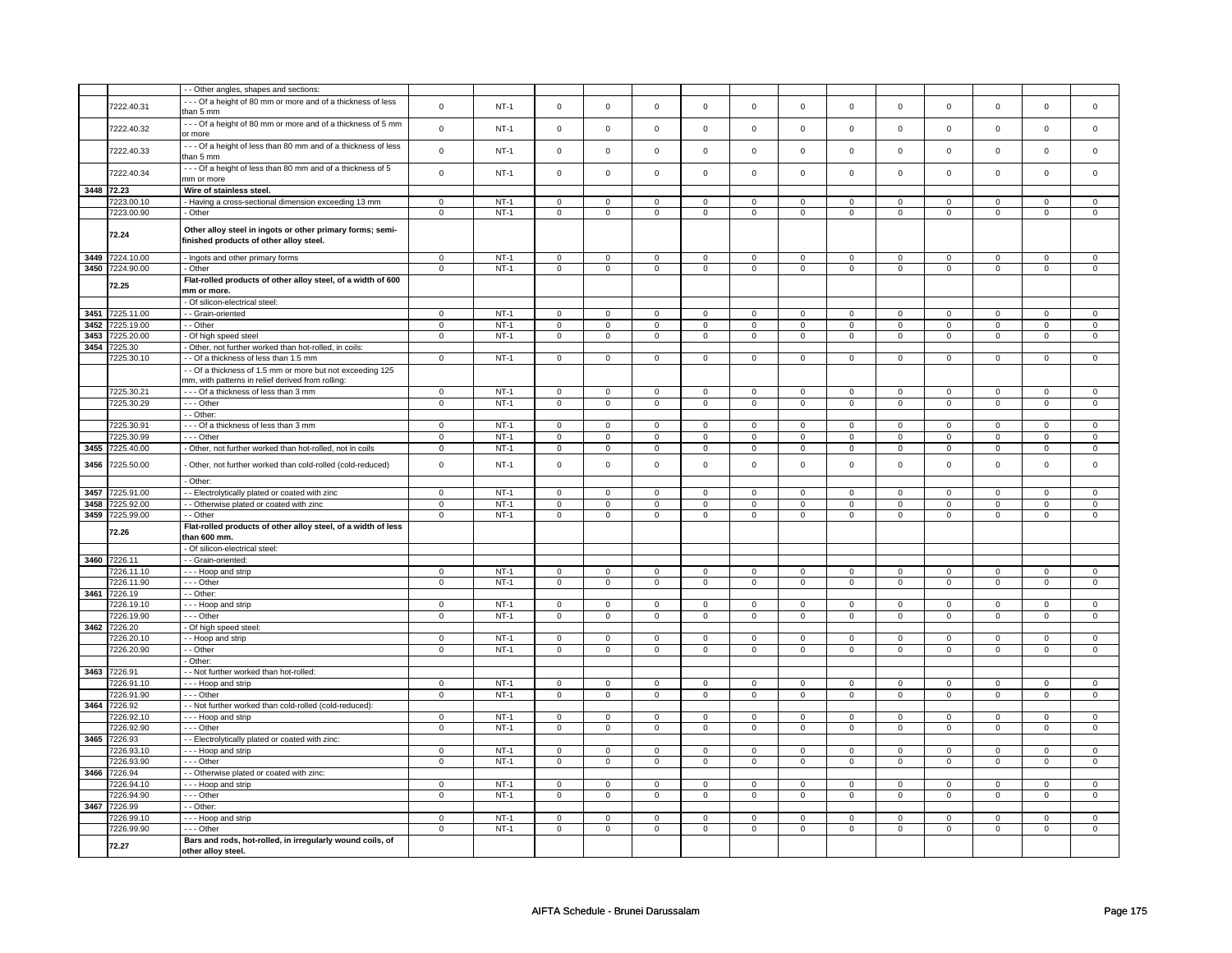| 3468 | 7227.10.00      | - Of high speed steel                                                                                                                                                                                                                                                                                                                                                                | $\mathbf 0$    | $NT-1$      | $\Omega$       | $\Omega$       | $\Omega$       | $\Omega$       | $\Omega$            | $\Omega$       | $\Omega$       | $\Omega$       | $\Omega$       | $\Omega$       | n              | $\Omega$       |
|------|-----------------|--------------------------------------------------------------------------------------------------------------------------------------------------------------------------------------------------------------------------------------------------------------------------------------------------------------------------------------------------------------------------------------|----------------|-------------|----------------|----------------|----------------|----------------|---------------------|----------------|----------------|----------------|----------------|----------------|----------------|----------------|
| 3469 | 7227.20.00      | - Of silico-manganese steel                                                                                                                                                                                                                                                                                                                                                          | $\mathbf{0}$   | $NT-1$      | $\mathbf 0$    | $\mathbf 0$    | $\mathbf 0$    | $\mathbf 0$    | $\mathbf 0$         | $\mathbf 0$    | $\mathbf 0$    | $\mathbf{0}$   | $\mathbf 0$    | $\mathbf 0$    | 0              | $\overline{0}$ |
|      | 3470 7227.90.00 | - Other                                                                                                                                                                                                                                                                                                                                                                              | $\mathbf 0$    | $NT-1$      | $\mathbf 0$    | $\mathbf 0$    | $\mathbf 0$    | $\mathbf 0$    | $\mathbf 0$         | $\mathbf 0$    | $\mathbf 0$    | $\mathbf 0$    | 0              | $\mathbf 0$    | 0              | 0              |
|      | 72.28           | Other bars and rods of other alloy steel; angles, shapes<br>and sections, of other alloy steel; hollow drill bars and<br>rods, of alloy or non-alloy steel.                                                                                                                                                                                                                          |                |             |                |                |                |                |                     |                |                |                |                |                |                |                |
|      | 3471 7228.10    | Bars and rods, of high speed steel:                                                                                                                                                                                                                                                                                                                                                  |                |             |                |                |                |                |                     |                |                |                |                |                |                |                |
|      | 7228.10.10      | - - Of a cross-sectional dimension not exceeding 13 mm, cold-<br>formed                                                                                                                                                                                                                                                                                                              | $\mathbf 0$    | $NT-1$      | $\mathbf 0$    | $\mathsf 0$    | $\mathsf 0$    | $\mathbf 0$    | $\mathsf 0$         | $\mathbf 0$    | 0              | $\mathbf 0$    | $\mathsf 0$    | $\mathbf 0$    | $\mathsf 0$    | $\mathbf 0$    |
|      | 7228.10.90      | - - Other                                                                                                                                                                                                                                                                                                                                                                            | $\mathbf 0$    | $NT-1$      | $\mathbf 0$    | $\mathsf 0$    | $\mathbf 0$    | $\mathbf 0$    | $\mathbf 0$         | $\mathbf 0$    | $\mathbf 0$    | $\mathbf 0$    | $\mathbf 0$    | $\mathbf 0$    | $\mathbf 0$    | $\mathbf{0}$   |
|      |                 |                                                                                                                                                                                                                                                                                                                                                                                      |                |             |                |                |                |                |                     |                |                |                |                |                |                |                |
| 3472 | 7228.20         | - Bars and rods, of silico-manganese steel:                                                                                                                                                                                                                                                                                                                                          |                |             |                |                |                |                |                     |                |                |                |                |                |                |                |
|      | 7228.20.10      | - - Of a cross-sectional dimension not exceeding 13 mm, cold-<br>formed                                                                                                                                                                                                                                                                                                              | $\mathsf 0$    | <b>NT-1</b> | $\mathsf 0$    | $\mathsf 0$    | $\mathsf 0$    | $\mathbf 0$    | $\mathbf 0$         | $\mathbf 0$    | 0              | $\mathbf 0$    | 0              | $\mathbf 0$    | 0              | 0              |
|      | 7228.20.90      | - - Other                                                                                                                                                                                                                                                                                                                                                                            | $\mathbf 0$    | $NT-1$      | $\mathbf 0$    | $\mathbf 0$    | $\mathbf 0$    | $\mathbf 0$    | $\mathbf 0$         | $\mathbf 0$    | $\mathbf 0$    | $\mathbf 0$    | $\mathbf 0$    | $\overline{0}$ | 0              | $\overline{0}$ |
| 3473 | 7228.30.00      | - Other bars and rods, not further worked than hot-rolled, hot-<br>drawn or extruded                                                                                                                                                                                                                                                                                                 | $\mathbf 0$    | $NT-1$      | $\mathsf 0$    | $\mathsf 0$    | $\mathsf 0$    | $\mathsf{o}\,$ | $\mathsf{O}\xspace$ | $\mathsf 0$    | $\mathsf 0$    | $\mathbf 0$    | $\mathsf 0$    | $\mathbf 0$    | $\mathbf 0$    | $\mathsf 0$    |
| 3474 | 7228.40.00      | - Other bars and rods, not further worked than forged                                                                                                                                                                                                                                                                                                                                | $\mathbf 0$    | $NT-1$      | $\overline{0}$ | $\overline{0}$ | $\mathbf 0$    | $\mathbf 0$    | $\mathbf 0$         | $\mathbf 0$    | 0              | 0              | 0              | 0              | 0              | 0              |
| 3475 | 7228.50.00      | Other bars and rods, not further worked than cold-formed or                                                                                                                                                                                                                                                                                                                          | $\mathbf 0$    | $NT-1$      | $\mathbf 0$    | $\mathbf 0$    | $\mathsf 0$    | $\mathsf{o}\,$ | $\mathsf{O}\xspace$ | $\mathsf 0$    | $\mathsf 0$    | $\mathsf 0$    | $\mathsf 0$    | $\mathsf 0$    | $\mathsf 0$    | $\mathsf 0$    |
|      |                 | cold-finished                                                                                                                                                                                                                                                                                                                                                                        |                |             |                |                |                |                |                     |                |                |                |                |                |                |                |
| 3476 | 228.60.00       | Other bars and rods                                                                                                                                                                                                                                                                                                                                                                  | $\mathsf 0$    | $NT-1$      | $\mathsf 0$    | $\mathsf 0$    | $\mathsf 0$    | $\mathsf 0$    | $\mathsf{O}\xspace$ | $\mathsf 0$    | $\mathsf 0$    | $\mathsf 0$    | $\mathsf 0$    | $\mathbf 0$    | $\mathsf 0$    | $\mathbf 0$    |
| 3477 | 7228.70         | - Angles, shapes and sections:                                                                                                                                                                                                                                                                                                                                                       |                |             |                |                |                |                |                     |                |                |                |                |                |                |                |
|      |                 | - - Angles, other than slotted angles:                                                                                                                                                                                                                                                                                                                                               |                |             |                |                |                |                |                     |                |                |                |                |                |                |                |
|      | 7228.70.1       | --- Of a height of 80 mm or more                                                                                                                                                                                                                                                                                                                                                     | $\mathsf 0$    | $NT-1$      | $\mathbf 0$    | $\mathsf 0$    | $\mathbf 0$    | $\mathbf 0$    | $\mathbf 0$         | $\mathbf 0$    | $\mathbf 0$    | $\mathbf 0$    | $\mathbf 0$    | $\mathbf 0$    | 0              | 0              |
|      | 7228.70.12      | --- Of a height of less than 80 mm                                                                                                                                                                                                                                                                                                                                                   | $\Omega$       | $NT-1$      | $\Omega$       | $\mathsf 0$    | $\mathsf 0$    | $\mathbf 0$    | $\mathsf 0$         | $\mathbf 0$    | $\mathbf 0$    | $\mathsf 0$    | $\mathsf 0$    | $\mathbf 0$    | $\mathsf 0$    | 0              |
|      |                 |                                                                                                                                                                                                                                                                                                                                                                                      |                |             |                |                |                |                |                     |                |                |                |                |                |                |                |
|      | 7228.70.20      | - Slotted angles, roll-formed from pure-punched steel strips,                                                                                                                                                                                                                                                                                                                        | $\mathbf 0$    | $NT-1$      | $\mathsf 0$    | $\mathbf 0$    | $\Omega$       | $\mathsf 0$    | $\mathsf 0$         | $\mathsf 0$    | $\mathbf 0$    | $\mathbf 0$    | $\mathsf 0$    | $\mathsf{O}$   | $\mathsf 0$    | $\mathsf 0$    |
|      |                 | whether or not painted or galvanised                                                                                                                                                                                                                                                                                                                                                 |                |             |                |                |                |                |                     |                |                |                |                |                |                |                |
|      |                 | - Shapes and sections:                                                                                                                                                                                                                                                                                                                                                               |                |             |                |                |                |                |                     |                |                |                |                |                |                |                |
|      | 7228.70.31      | --- Of a height of 80 mm or more and of a thickness of less<br>than 5 mm                                                                                                                                                                                                                                                                                                             | $\mathbf 0$    | $NT-1$      | $\mathsf 0$    | $\mathbf 0$    | $\mathsf 0$    | $\mathsf 0$    | $\mathsf 0$         | $\mathsf 0$    | $\mathbf 0$    | $\mathbf 0$    | $\mathsf 0$    | $\mathsf 0$    | $\mathsf 0$    | $\mathsf 0$    |
|      | 7228.70.32      | --- Of a height of 80 mm or more and of a thickness of 5 mm<br>or more                                                                                                                                                                                                                                                                                                               | $\mathbf 0$    | $NT-1$      | $\mathbf 0$    | $\mathbf 0$    | $\mathbf 0$    | $\mathsf 0$    | $\mathbf 0$         | $\mathbf 0$    | $\mathbf 0$    | $\mathbf{0}$   | $\mathbf 0$    | $\mathbf{0}$   | $\mathbf 0$    | $\mathbf 0$    |
|      | 7228.70.33      | --- Of a height of less than 80 mm and of a thickness of less<br>than 5 mm                                                                                                                                                                                                                                                                                                           | $\mathbf 0$    | $NT-1$      | $\mathbf 0$    | $\Omega$       | $\Omega$       | $\mathbf 0$    | $\mathbf 0$         | $\mathbf 0$    | $\mathbf 0$    | $\mathbf 0$    | 0              | 0              | 0              | 0              |
|      | 7228.70.34      | --- Of a height of less than 80 mm and of a thickness of 5<br>mm or more                                                                                                                                                                                                                                                                                                             | $\mathbf 0$    | $NT-1$      | $\mathsf 0$    | $\mathbf 0$    | $\mathsf 0$    | $\mathsf 0$    | $\mathsf 0$         | $\mathsf 0$    | $\mathbf 0$    | $\mathsf 0$    | $\mathsf 0$    | $\mathbf{0}$   | $\mathbf 0$    | $\mathsf 0$    |
| 3478 | 7228.80.00      | - Hollow drill bars and rods                                                                                                                                                                                                                                                                                                                                                         | $\mathbf 0$    | $NT-1$      | $\mathbf 0$    | $\mathbf{0}$   | $\mathbf 0$    | $\mathbf 0$    | $\mathbf{0}$        | $\mathbf 0$    | $\mathbf{O}$   | $\mathbf{0}$   | $\mathbf{0}$   | $\mathbf 0$    | $\mathbf 0$    | $\mathbf{0}$   |
|      |                 |                                                                                                                                                                                                                                                                                                                                                                                      |                |             |                |                |                |                |                     |                |                |                |                |                |                |                |
|      | 72.29           | Wire of other alloy steel.                                                                                                                                                                                                                                                                                                                                                           |                |             |                |                |                |                |                     |                |                |                |                |                |                |                |
| 3479 | 7229.10.00      | - Of high speed steel                                                                                                                                                                                                                                                                                                                                                                | $\mathsf 0$    | $NT-1$      | $\mathbf 0$    | $\overline{0}$ | $\overline{0}$ | $\overline{0}$ | $\mathbf 0$         | $\overline{0}$ | $\mathbf 0$    | $\mathbf 0$    | $\mathbf 0$    | $\overline{0}$ | $\mathbf 0$    | $\overline{0}$ |
|      | 3480 7229.20.00 | - Of silico-manganese steel                                                                                                                                                                                                                                                                                                                                                          | $\mathbf 0$    | $NT-1$      | $\mathbf 0$    | $\mathsf 0$    | $\mathbf 0$    | $\mathbf 0$    | $\mathbf 0$         | $\mathbf 0$    | 0              | $\mathbf 0$    | 0              | $\mathbf 0$    | 0              | $\mathbf 0$    |
|      | 3481 7229.90.00 | - Other                                                                                                                                                                                                                                                                                                                                                                              | $\mathbf 0$    | $NT-1$      | $\mathbf 0$    | $\mathbf 0$    | $\mathbf 0$    | $\mathbf 0$    | $\mathsf 0$         | $\mathbf 0$    | $\mathbf 0$    | $\mathbf 0$    | $\mathsf 0$    | $\mathbf 0$    | $\mathbf 0$    | $\mathbf{0}$   |
|      | 73.01           | Sheet piling of iron or steel, whether or not drilled,<br>punched or made from assembled elements; welded<br>angles, shapes and sections, of iron or steel.                                                                                                                                                                                                                          |                |             |                |                |                |                |                     |                |                |                |                |                |                |                |
|      | 3482 7301.10.00 | - Sheet piling                                                                                                                                                                                                                                                                                                                                                                       | $\mathsf 0$    | $NT-1$      | $\mathsf 0$    | $\mathsf 0$    | $\mathbf 0$    | $\mathbf 0$    | $\mathbf 0$         | $\mathbf 0$    | $\mathbf 0$    | $\mathbf 0$    | $\mathbf 0$    | $\mathbf 0$    | $\mathsf 0$    | $\mathbf 0$    |
|      | 3483 7301.20.00 | Angles, shapes and sections                                                                                                                                                                                                                                                                                                                                                          | $\mathsf 0$    | $NT-1$      | $\mathbf 0$    | $\mathsf 0$    | $\mathsf 0$    | $\mathbf 0$    | $\mathsf 0$         | $\mathbf 0$    | 0              | $\mathsf 0$    | $\mathsf 0$    | $\mathbf 0$    | $\mathsf 0$    | 0              |
|      | 73.02           | Railway or tramway track construction material of iron or<br>steel, the following: rails, check-rails and rack rails, switch<br>blades, crossing frogs, point rods and other crossing<br>pieces, sleepers (cross-ties), fish-plates, chairs, chair<br>wedges, sole plates (base plates), rail clips, bedplates, ties<br>and other material specialized for jointing or fixing rails. |                |             |                |                |                |                |                     |                |                |                |                |                |                |                |
|      | 3484 7302.10.00 | - Rails                                                                                                                                                                                                                                                                                                                                                                              | $\mathbf 0$    | $NT-1$      | $\mathbf 0$    | $\mathsf 0$    | $\mathbf 0$    | $\mathbf 0$    | $\mathbf 0$         | $\mathbf 0$    | $\mathbf{0}$   | $\mathbf{0}$   | $\mathbf 0$    | $\mathbf 0$    | 0              | $\overline{0}$ |
| 3485 | 7302.30.00      | - Switch-blades, crossing frogs, point rods and other crossing<br>vieces                                                                                                                                                                                                                                                                                                             | $\mathsf 0$    | $NT-1$      | $\mathbf 0$    | $\mathsf 0$    | $\mathbf 0$    | $\mathbf 0$    | $\mathsf 0$         | $\mathbf 0$    | $\mathbf 0$    | $\mathbf 0$    | $\mathsf 0$    | $\mathbf 0$    | $\mathsf 0$    | $\mathbf{0}$   |
| 3486 | 7302.40.00      | - Fish-plates and sole plates                                                                                                                                                                                                                                                                                                                                                        | $\mathsf 0$    | $NT-1$      | $\mathbf 0$    | $\overline{0}$ | $\mathbf 0$    | $\mathbf 0$    | $\mathbf 0$         | $\mathbf 0$    | $\mathbf 0$    | $\mathbf 0$    | $\mathbf 0$    | $\mathbf 0$    | $\mathbf 0$    | $\mathbf 0$    |
|      |                 |                                                                                                                                                                                                                                                                                                                                                                                      |                |             |                |                |                |                |                     |                |                |                |                |                |                |                |
| 3487 | 7302.90.00      | - Other                                                                                                                                                                                                                                                                                                                                                                              | $\mathbf 0$    | NT-1        | 0              | 0              | 0              | $\mathbf 0$    | 0                   | $\mathbf 0$    | 0              | 0              | 0              | 0              | 0              | 0              |
|      | 3488 73.03      | Tubes, pipes and hollow profiles, of cast iron.                                                                                                                                                                                                                                                                                                                                      |                |             |                |                |                |                |                     |                |                |                |                |                |                |                |
|      |                 | - Tubes and pipes:                                                                                                                                                                                                                                                                                                                                                                   |                |             |                |                |                |                |                     |                |                |                |                |                |                |                |
|      | 7303.00.11      | - - With an external diameter not exceeding 100 mm                                                                                                                                                                                                                                                                                                                                   | $\mathbf 0$    | $NT-1$      | $\mathbf 0$    | $\mathbf{0}$   | $\mathbf 0$    | $\mathbf{0}$   | $\mathbf 0$         | $\overline{0}$ | $\mathbf{0}$   | $\mathbf{0}$   | $\mathbf 0$    | $\mathbf 0$    | 0              | $\overline{0}$ |
|      | 7303.00.12      | - With an external diameter exceeding 100 mm but not<br>exceeding 150 mm                                                                                                                                                                                                                                                                                                             | $\mathsf 0$    | $NT-1$      | $\mathbf 0$    | $\mathsf 0$    | $\mathsf 0$    | $\mathsf 0$    | $\mathsf 0$         | $\mathsf 0$    | $\mathbf 0$    | $\mathbf 0$    | $\mathsf 0$    | $\mathbf 0$    | $\mathbf 0$    | $\mathbf 0$    |
|      | 7303.00.13      | - - with an external diameter exceeding 150 mm but not more<br>than 600 mm                                                                                                                                                                                                                                                                                                           | $\mathsf 0$    | <b>NT-1</b> | $\mathsf 0$    | $\mathbf 0$    | $\mathbf 0$    | $\mathbf 0$    | $\mathbf 0$         | $\mathbf 0$    | 0              | 0              | 0              | $\mathbf 0$    | 0              | 0              |
|      | 7303.00.19      | - - Other                                                                                                                                                                                                                                                                                                                                                                            | $\overline{0}$ | $NT-1$      | $\overline{0}$ | $\overline{0}$ | $\overline{0}$ | $\overline{0}$ | $\overline{0}$      | $\overline{0}$ | $\overline{0}$ | $\overline{0}$ | $\overline{0}$ | $\overline{0}$ | $\overline{0}$ | $\overline{0}$ |
|      |                 | - Other, of ductile cast iron:                                                                                                                                                                                                                                                                                                                                                       |                |             |                |                |                |                |                     |                |                |                |                |                |                |                |
|      | 7303.00.21      | - - With an external diameter not exceeding 100 mm                                                                                                                                                                                                                                                                                                                                   | $\mathsf 0$    | $NT-1$      | $\mathbf 0$    | $\mathsf 0$    | $\mathbf 0$    | $\mathbf 0$    | $\mathsf 0$         | $\mathbf 0$    | $\mathbf 0$    | $\mathbf 0$    | $\mathsf 0$    | $\mathbf 0$    | 0              | 0              |
|      |                 |                                                                                                                                                                                                                                                                                                                                                                                      |                |             |                |                |                |                |                     |                |                |                |                |                |                |                |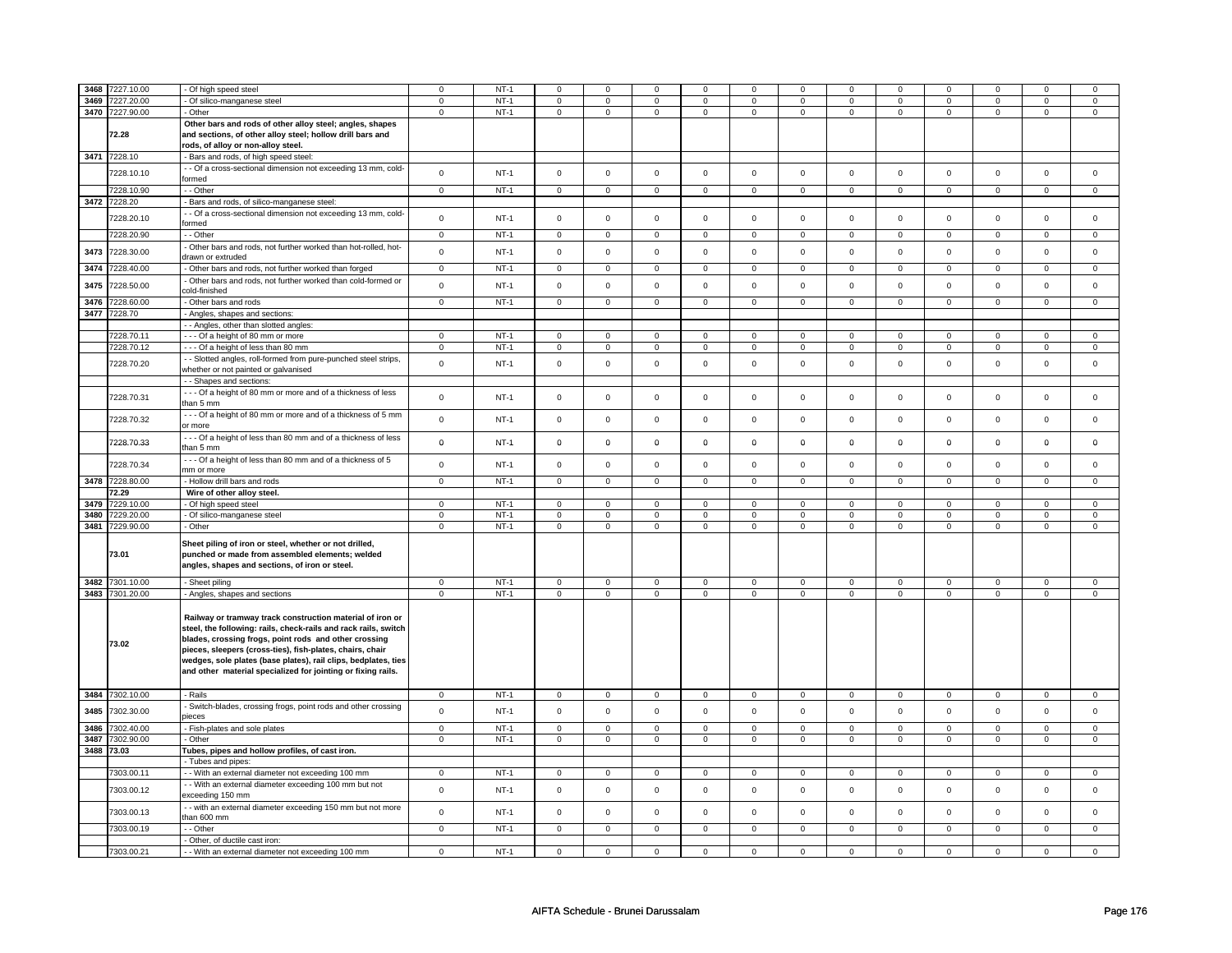|      | 7303.00.22      | - - Other                                                                                                                                                                             | $\mathbf 0$    | $NT-1$ | $^{\circ}$          | 0              | 0              | 0                           |                |                             |                | 0                           | $\mathbf 0$                   |                             |                | 0              |
|------|-----------------|---------------------------------------------------------------------------------------------------------------------------------------------------------------------------------------|----------------|--------|---------------------|----------------|----------------|-----------------------------|----------------|-----------------------------|----------------|-----------------------------|-------------------------------|-----------------------------|----------------|----------------|
|      |                 |                                                                                                                                                                                       |                |        |                     |                |                |                             |                |                             |                |                             |                               |                             |                |                |
|      |                 | Other:                                                                                                                                                                                |                |        |                     |                |                |                             |                |                             |                |                             |                               |                             |                |                |
|      | 7303.00.91      | - With an external diameter not exceeding 100 mm                                                                                                                                      | $\mathsf 0$    | $NT-1$ | $\overline{0}$      | $\overline{0}$ | $\mathbf 0$    | $\overline{0}$              | $\mathbf 0$    | $\overline{0}$              | $\mathbf 0$    | $\overline{0}$              | $\overline{0}$                | $\overline{0}$              | $\Omega$       | $\mathsf 0$    |
|      | 7303.00.92      | - Other                                                                                                                                                                               | $\mathbf 0$    | $NT-1$ | 0                   | $\mathbf 0$    | 0              | $\mathbf 0$                 | $\mathbf 0$    | $\mathbf 0$                 | $\overline{0}$ | $\mathbf 0$                 | $\mathbf{0}$                  | $\mathbf 0$                 | $\mathbf 0$    | $\mathbf{0}$   |
|      | 73.04           | Tubes, pipes and hollow profiles, seamless, of iron (other                                                                                                                            |                |        |                     |                |                |                             |                |                             |                |                             |                               |                             |                |                |
|      | 3489 7304.10.00 | than cast iron) or steel.<br>- Line pipe of a kind used for oil or gas pipelines                                                                                                      | $\overline{0}$ | $NT-1$ | $\mathsf 0$         | $\mathbf 0$    | $\mathsf 0$    | $\mathsf 0$                 | 0              | $\mathbf 0$                 | $\mathsf 0$    | $\overline{0}$              | $\overline{0}$                | $\mathbf{0}$                | $\mathbf{0}$   | $\overline{0}$ |
|      |                 | Casing, tubing and drill pipe, of a kind used in drilling for oil                                                                                                                     |                |        |                     |                |                |                             |                |                             |                |                             |                               |                             |                |                |
|      |                 | or gas:                                                                                                                                                                               |                |        |                     |                |                |                             |                |                             |                |                             |                               |                             |                |                |
|      | 3490 7304.21.00 | - - Drill pipe                                                                                                                                                                        | $\mathbf 0$    | $NT-1$ | $\mathbf 0$         | $\overline{0}$ | $\mathbf{0}$   | $\mathbf{0}$                | $\Omega$       | $\mathbf 0$                 | $\Omega$       | $\mathbf 0$                 | $\mathbf{0}$                  | $\mathbf 0$                 | $\Omega$       | $\overline{0}$ |
|      | 3491 7304.29.00 | - - Other                                                                                                                                                                             | $\mathsf 0$    | $NT-1$ | $\mathbf 0$         | $\mathbf 0$    | $\mathbf 0$    | $\mathbf 0$                 | $\mathbf 0$    | $\mathbf{0}$                | $\mathbf 0$    | $\mathbf 0$                 | $\mathsf 0$                   | $\mathbf 0$                 | $\mathbf 0$    | $\mathbf{0}$   |
|      |                 | Other, of circular cross-section, of iron or non-alloy steel:                                                                                                                         |                |        |                     |                |                |                             |                |                             |                |                             |                               |                             |                |                |
| 3492 | 7304.31         | - - Cold-drawn or cold-rolled (cold-reduced):                                                                                                                                         |                |        |                     |                |                |                             |                |                             |                |                             |                               |                             |                |                |
|      | 7304.31.10      | - - - High pressure conduits                                                                                                                                                          | $\mathsf 0$    | $NT-1$ | $\mathsf 0$         | $\mathbf 0$    | $\mathbf 0$    | $\mathbf 0$                 | $\mathbf 0$    | $\mathbf 0$                 | $\mathbf{0}$   | $\circ$                     | $\mathbf{0}$                  | $\mathbf 0$                 | $\mathbf 0$    | $\mathbf 0$    |
|      | 7304.31.20      | --- Drill rod, casing and tubing with pin and box threads                                                                                                                             | $\mathsf 0$    | $NT-1$ | $\mathsf 0$         | $\mathsf{o}\,$ | $\mathbf 0$    | $\mathbf 0$                 | $\mathbf 0$    | $\mathsf{o}\,$              | $\mathbf 0$    | $\mathsf 0$                 | $\mathsf 0$                   | $\mathsf{o}\,$              | $\mathsf 0$    | $\mathbf 0$    |
|      |                 | - - - Seamless steel tubes used for manufacture of track                                                                                                                              |                |        |                     |                |                |                             |                |                             |                |                             |                               |                             |                |                |
|      | 7304.31.30      | chains for tractors                                                                                                                                                                   | $\mathsf 0$    | $NT-1$ | $\mathsf 0$         | $\mathsf 0$    | $\mathsf 0$    | $\mathbf 0$                 | $\mathsf 0$    | $\mathsf 0$                 | $\mathbf 0$    | $\mathbf 0$                 | $\mathsf 0$                   | $\mathsf 0$                 | $\mathsf 0$    | $\mathsf 0$    |
|      |                 | $--$ Other:                                                                                                                                                                           |                |        |                     |                |                |                             |                |                             |                |                             |                               |                             |                |                |
|      | 7304.31.91      | - - - - Of external diameter measuring less than 140 mm and                                                                                                                           | $\mathsf 0$    | $NT-1$ | $\mathsf 0$         | $\mathsf 0$    | $\mathbf 0$    | $\mathbf 0$                 | $\mathbf 0$    | $\mathbf 0$                 | $\mathsf 0$    | $\mathsf 0$                 | $\mathsf 0$                   | $\Omega$                    | $\Omega$       | $\mathbf 0$    |
|      | 7304.31.99      | containing by weight less than 0.45% of carbon<br>$---$ Other                                                                                                                         | $\mathsf 0$    | $NT-1$ | 0                   | $\mathbf 0$    | $\mathbf 0$    | $\mathbf 0$                 | $\mathbf 0$    | $\mathbf 0$                 | $\circ$        | $\overline{0}$              | $\mathbf 0$                   | $\mathbf 0$                 | $\overline{0}$ | $\overline{0}$ |
|      | 3493 7304.39    | - - Other:                                                                                                                                                                            |                |        |                     |                |                |                             |                |                             |                |                             |                               |                             |                |                |
|      | 304.39.10       | - - - High pressure conduits                                                                                                                                                          | $\mathbf 0$    | $NT-1$ | $\mathbf 0$         | $\mathbf 0$    | $\Omega$       | $\mathbf{0}$                | $\Omega$       | $\mathbf{0}$                | $\Omega$       | $\mathbf{0}$                | $\Omega$                      | $\mathbf{0}$                | $\Omega$       | $\mathbf{0}$   |
|      | 7304.39.20      | --- Seamless steel tubes used for manufacture of track                                                                                                                                | $\mathbf 0$    | $NT-1$ | $\mathsf{O}\xspace$ | $\mathsf 0$    | $\mathsf 0$    | $\mathbf 0$                 | $\mathbf 0$    | $\mathsf 0$                 | $\mathsf 0$    | $\mathbf 0$                 | $\mathsf 0$                   | $\mathsf 0$                 | $\mathsf 0$    | $\mathsf 0$    |
|      |                 | chains for tractors<br>--- Other:                                                                                                                                                     |                |        |                     |                |                |                             |                |                             |                |                             |                               |                             |                |                |
|      |                 | - - - - Of external diameter measuring less than 140 mm and                                                                                                                           |                |        |                     |                |                |                             |                |                             |                |                             |                               |                             |                |                |
|      | 7304.39.91      | containing by weight less than 0.45% of carbon                                                                                                                                        | $\mathsf 0$    | $NT-1$ | $\mathsf{O}\xspace$ | $\mathsf 0$    | $\mathbf 0$    | $\mathbf 0$                 | $\mathbf 0$    | $\mathbf 0$                 | $\mathbf 0$    | $\mathbf 0$                 | $\mathsf 0$                   | $\mathsf 0$                 | $\mathsf 0$    | $\mathsf 0$    |
|      | 7304.39.99      | $---$ Other                                                                                                                                                                           | $\mathbf 0$    | $NT-1$ | $\mathbf 0$         | $\mathbf 0$    | $\mathbf 0$    | $\mathbf{0}$                | $\mathbf 0$    | $\mathbf{0}$                | $\mathbf 0$    | $\mathbf{0}$                | $\mathbf{0}$                  | $\mathbf 0$                 | $\mathbf 0$    | $\mathbf{0}$   |
|      |                 | - Other, of circular cross-section, of stainless steel:                                                                                                                               |                |        |                     |                |                |                             |                |                             |                |                             |                               |                             |                |                |
|      | 3494 7304.41    | - - Cold-drawn or cold-rolled (cold-reduced):                                                                                                                                         |                |        |                     |                |                |                             |                |                             |                |                             |                               |                             |                |                |
|      | 7304.41.10      | - - - High pressure conduits                                                                                                                                                          | $\mathsf 0$    | $NT-1$ | $\mathbf 0$         | $\mathbf 0$    | 0              | 0                           | 0              | 0                           | $\mathbf 0$    | $\mathbf 0$                 | $\mathbf 0$                   | $\mathbf 0$                 | $\mathbf 0$    | $\mathbf 0$    |
|      | 7304.41.90      | $\cdots$ Other                                                                                                                                                                        | $\overline{0}$ | $NT-1$ | $\overline{0}$      | $\overline{0}$ | $\overline{0}$ | $\mathbf 0$                 | $\mathbf 0$    | $\overline{0}$              | $\mathbf{0}$   | $\overline{0}$              | $\mathbf{0}$                  | $\overline{0}$              | $\mathbf 0$    | $\mathbf{0}$   |
| 3495 | 7304.49         | - - Other:                                                                                                                                                                            |                |        |                     |                |                |                             |                |                             |                |                             |                               |                             |                |                |
|      | 7304.49.10      | --- High pressure conduits                                                                                                                                                            | $\mathsf 0$    | $NT-1$ | $\mathsf 0$         | $\mathbf 0$    | $\mathbf 0$    | $\mathbf 0$                 | $\mathbf 0$    | 0                           | $\mathbf 0$    | $\mathbf 0$                 | $\mathsf 0$                   | $\mathbf 0$                 | $\mathbf 0$    | $\mathsf 0$    |
|      | 7304.49.90      | $- -$ Other                                                                                                                                                                           | $\overline{0}$ | $NT-1$ | $\overline{0}$      | $\overline{0}$ | $\overline{0}$ | $\overline{0}$              | $\overline{0}$ | $\overline{0}$              | $\overline{0}$ | $\overline{0}$              | $\overline{0}$                | $\overline{0}$              | $\overline{0}$ | $\overline{0}$ |
|      |                 | - Other, of circular cross-section, of other alloy-steel:                                                                                                                             |                |        |                     |                |                |                             |                |                             |                |                             |                               |                             |                |                |
|      | 3496 7304.51    | - Cold-drawn or cold-rolled (cold-reduced):                                                                                                                                           |                |        |                     |                |                |                             |                |                             |                |                             |                               |                             |                |                |
|      |                 |                                                                                                                                                                                       |                |        |                     |                |                |                             |                |                             |                |                             |                               |                             |                |                |
|      | 7304.51.10      | - - - High pressure conduits                                                                                                                                                          | $\mathbf 0$    | $NT-1$ | 0                   | $\mathsf 0$    | 0              | $\mathbf 0$<br>$\mathbf{0}$ | 0              | $\mathbf 0$<br>$\mathbf{0}$ | $\mathbf 0$    | $\mathbf 0$<br>$\mathbf{0}$ | $\overline{0}$<br>$\mathbf 0$ | $\mathbf 0$<br>$\mathbf{0}$ | $^{\circ}$     | $\mathbf 0$    |
|      | 7304.51.20      | - - - Drill rod, casing and tubing with pin and box threads                                                                                                                           | $\mathsf 0$    | $NT-1$ | $\mathbf 0$         | $\mathsf 0$    | $\mathbf 0$    |                             | $\mathbf 0$    |                             | $\mathbf 0$    |                             |                               |                             | $\mathbf 0$    | $\mathsf 0$    |
|      | 7304.51.30      | - - - Seamless steel tubes used for manufacture of track<br>chains for tractors                                                                                                       | $\mathsf 0$    | $NT-1$ | $\mathsf{O}\xspace$ | $\mathsf 0$    | $\mathbf 0$    | $\mathbf{0}$                | $\mathbf 0$    | $\mathsf 0$                 | $\mathbf 0$    | $\mathsf 0$                 | $\mathsf 0$                   | $\mathsf 0$                 | $\mathbf 0$    | $\mathbf 0$    |
|      | 7304.51.90      | --- Other                                                                                                                                                                             | $\mathsf 0$    | $NT-1$ | $\mathsf 0$         | $\mathbf 0$    | $\mathbf 0$    | $\mathbf 0$                 | $\mathbf 0$    | $\mathbf{0}$                | $\mathbf 0$    | $\circ$                     | $\mathsf 0$                   | $\mathbf 0$                 | $\mathsf 0$    | $\mathbf 0$    |
| 3497 | 7304.59         | - - Other:                                                                                                                                                                            |                |        |                     |                |                |                             |                |                             |                |                             |                               |                             |                |                |
|      | 7304.59.10      | --- High pressure conduits                                                                                                                                                            | $\mathsf 0$    | $NT-1$ | $\mathbf 0$         | $\mathbf 0$    | $\mathbf{0}$   | $\mathbf{0}$                | $\mathbf{0}$   | $\mathbf 0$                 | $\mathbf{0}$   | $\overline{0}$              | $\mathbf 0$                   | $\overline{0}$              | $\overline{0}$ | $\mathbf{0}$   |
|      | 7304.59.20      | - - - Seamless steel tubes used for manufacture of track<br>chains for tractors                                                                                                       | $\mathsf 0$    | $NT-1$ | $\mathsf 0$         | $\mathbf 0$    | $\mathbf 0$    | $\mathbf 0$                 | $\mathbf 0$    | 0                           | $\mathbf 0$    | $\mathsf 0$                 | $\mathsf 0$                   | $\mathbf 0$                 | $\mathbf 0$    | $\mathsf 0$    |
|      | 7304.59.90      | --- Other                                                                                                                                                                             | $\overline{0}$ | $NT-1$ | $\overline{0}$      | $\overline{0}$ | $\overline{0}$ | $\overline{0}$              | $\overline{0}$ | $\overline{0}$              | $\overline{0}$ | $\overline{0}$              | $\overline{0}$                | $\overline{0}$              | $\overline{0}$ | $\overline{0}$ |
| 3498 | 7304.90         | - Other:                                                                                                                                                                              |                |        |                     |                |                |                             |                |                             |                |                             |                               |                             |                |                |
|      | 7304.90.10      | - High pressure conduits                                                                                                                                                              | $\mathbf 0$    | $NT-1$ | $\mathbf 0$         | $\mathbf 0$    | $\mathbf 0$    | $\mathbf 0$                 | $\mathbf 0$    | $\overline{0}$              | $\mathbf 0$    | $\mathbf 0$                 | $\mathbf 0$                   | $\mathbf 0$                 | $\mathbf 0$    | $\mathbf{0}$   |
|      | 7304.90.20      | - Seamless steel tubes used for manufacture of track chains                                                                                                                           | $\mathsf 0$    | $NT-1$ | $\mathsf{O}\xspace$ | $\mathsf 0$    | $\mathsf 0$    | $\mathbf 0$                 | $\mathsf 0$    | $\mathsf{o}\,$              | $\mathsf 0$    | $\mathbf 0$                 | $\mathsf 0$                   | $\mathsf{o}\,$              | $\mathsf 0$    | $\mathsf 0$    |
|      |                 | for tractors                                                                                                                                                                          |                |        |                     |                |                |                             |                |                             |                |                             |                               |                             |                |                |
|      |                 | - - Other:                                                                                                                                                                            |                |        |                     |                |                |                             |                |                             |                |                             |                               |                             |                |                |
|      | 7304.90.91      | - - - Of external diameter measuring less than 140 mm and<br>containing by weight less than 0.45% of carbon                                                                           | $\mathbf 0$    | $NT-1$ | $\mathsf 0$         | $\mathsf 0$    | $\mathsf 0$    | $\mathsf 0$                 | $\mathsf 0$    | $\mathsf 0$                 | $\mathsf 0$    | $\mathsf 0$                 | $\mathbf 0$                   | $\mathsf 0$                 | $\mathsf 0$    | $\mathsf 0$    |
|      | 7304.90.99      | --- Other                                                                                                                                                                             | $\mathbf 0$    | $NT-1$ | $\mathsf 0$         | $\mathbf 0$    | $\mathbf 0$    | $\mathbf 0$                 | $\mathbf 0$    | 0                           | $\mathbf{0}$   | $\circ$                     | $\mathbf{0}$                  | $\circ$                     | $\mathbf 0$    | $\mathbf{0}$   |
|      | 73.05           | Other tubes and pipes (for example, welded, riveted or<br>similarly closed), having circular cross-sections, the<br>external diameter of which exceeds 406.4 mm, of iron or<br>steel. |                |        |                     |                |                |                             |                |                             |                |                             |                               |                             |                |                |
|      |                 |                                                                                                                                                                                       |                |        |                     |                |                |                             |                |                             |                |                             |                               |                             |                |                |
|      |                 | - Line pipe of a kind used for oil or gas pipelines:                                                                                                                                  |                |        |                     |                |                |                             |                |                             |                |                             |                               |                             |                |                |
| 3499 | 7305.11.00      | - Longitudinally submerged arc welded                                                                                                                                                 | $\mathbf 0$    | $NT-1$ | $\mathsf 0$         | $\mathbf 0$    | 0              | $\mathbf 0$                 | 0              | 0                           | $\mathbf 0$    | $\mathbf 0$                 | $\mathsf 0$                   | $\mathbf 0$                 | $\mathbf 0$    | $\mathbf 0$    |
| 3500 | 7305.12.00      | - Other, longitudinally welded                                                                                                                                                        | $\mathbf 0$    | $NT-1$ | $\mathbf 0$         | $\mathbf 0$    | 0              | $\mathbf 0$                 | 0              | 0                           | 0              | $\mathsf 0$                 | 0                             | $\mathbf 0$                 | $\Omega$       | $\mathbf 0$    |
| 3501 | 7305.19.00      | - - Other                                                                                                                                                                             | $\mathbf 0$    | $NT-1$ | 0                   | $\mathbf 0$    | 0              | $\mathbf 0$                 | $\mathbf 0$    | $\overline{0}$              | $\mathbf 0$    | $\mathbf{0}$                | $\mathbf 0$                   | $\mathbf 0$                 | $\mathbf 0$    | $\mathbf{0}$   |
|      | 3502 7305.20.00 | - Casing of a kind used in drilling for oil or gas                                                                                                                                    | 0              | $NT-1$ | $\mathbf 0$         | $\mathbf 0$    | $\mathbf 0$    | $\mathbf 0$                 | 0              | 0                           | $\mathbf 0$    | $\mathbf{0}$                | $\mathbf{0}$                  | $\mathbf{0}$                | $\mathbf 0$    | $\mathbf{0}$   |
|      |                 | - Other, welded:                                                                                                                                                                      |                |        |                     |                |                |                             |                |                             |                |                             |                               |                             |                |                |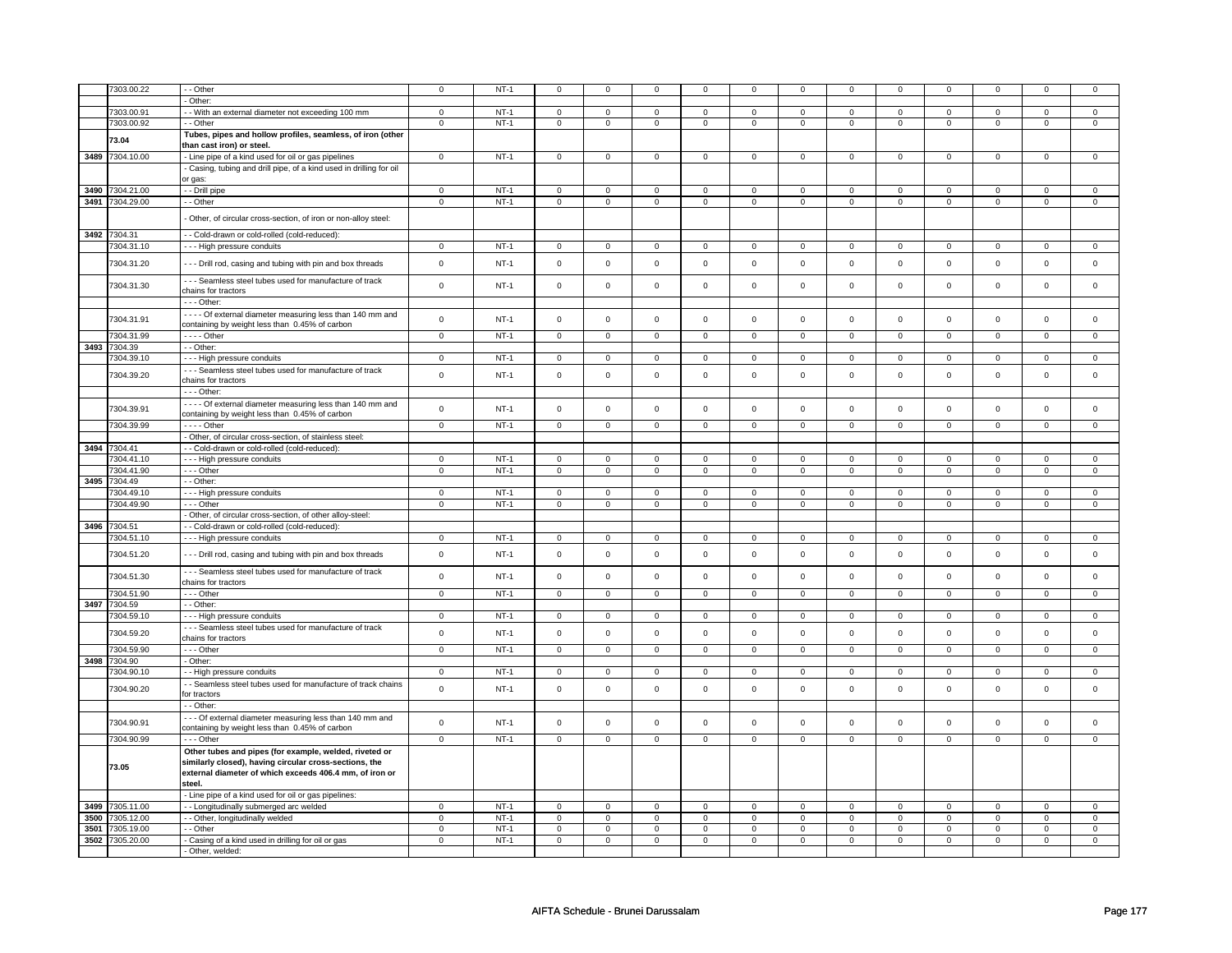|      | 3503 7305.31    | - Longitudinally welded:                                                                                                                                           |                     |        |                     |                     |                |                |                     |                |                |                |                     |                |                |                |
|------|-----------------|--------------------------------------------------------------------------------------------------------------------------------------------------------------------|---------------------|--------|---------------------|---------------------|----------------|----------------|---------------------|----------------|----------------|----------------|---------------------|----------------|----------------|----------------|
|      |                 |                                                                                                                                                                    |                     |        |                     |                     |                |                |                     |                |                |                |                     |                |                |                |
|      |                 | - - - Stainless steel pipes and tubes:                                                                                                                             |                     | $NT-1$ |                     |                     |                |                |                     |                |                |                |                     |                |                |                |
|      | 7305.31.11      | - - - - High pressure conduits                                                                                                                                     | $\mathbf 0$         |        | $\overline{0}$      | $\overline{0}$      | $\mathbf 0$    | $\overline{0}$ | $\mathbf 0$         | $\overline{0}$ | $\mathbf 0$    | $\overline{0}$ | $\mathbf 0$         | $\mathbf 0$    | 0              | $\overline{0}$ |
|      | 7305.31.19      | $--$ Other                                                                                                                                                         | $\mathbf 0$         | $NT-1$ | $\mathbf 0$         | $\mathbf 0$         | $\mathbf 0$    | $\mathbf 0$    | $\mathbf 0$         | $\mathbf 0$    | $\mathbf 0$    | $\mathbf 0$    | $\mathbf 0$         | $\mathbf 0$    | $\mathbf 0$    | $\mathbf 0$    |
|      |                 | $--$ Other:                                                                                                                                                        |                     |        |                     |                     |                |                |                     |                |                |                |                     |                |                |                |
|      | 7305.31.91      | - - - - High pressure conduits                                                                                                                                     | $\mathsf 0$         | $NT-1$ | $\mathsf 0$         | $\mathsf 0$         | $\mathbf 0$    | $\mathsf{O}$   | $\mathsf 0$         | $\mathsf{O}$   | $\mathbf{0}$   | $\mathsf{O}$   | $\mathbf 0$         | $\mathsf 0$    | $\Omega$       | $\mathsf 0$    |
|      | 7305.31.99      | - - - - Other                                                                                                                                                      | $\mathbf 0$         | $NT-1$ | $\mathsf 0$         | $\mathbf 0$         | $\mathbf 0$    | $\mathbf 0$    | $\mathbf 0$         | $\mathbf 0$    | $\mathbf 0$    | $\mathbf 0$    | $\mathsf 0$         | $\mathbf 0$    | $\mathbf 0$    | $\mathbf 0$    |
| 3504 | 7305.39         | - Other:                                                                                                                                                           |                     |        |                     |                     |                |                |                     |                |                |                |                     |                |                |                |
|      | 7305.39.10      | - - - High pressure conduits                                                                                                                                       | $\overline{0}$      | $NT-1$ | $\mathbf 0$         | $\mathbf{0}$        | $\mathbf{O}$   | $\overline{0}$ | $\mathbf 0$         | $\mathbf{0}$   | $\mathbf{0}$   | $\overline{0}$ | $\mathbf{0}$        | $\overline{0}$ | $\mathbf 0$    | $\overline{0}$ |
|      | 7305.39.90      | --- Other                                                                                                                                                          | $\mathbf 0$         | $NT-1$ | $\mathbf{0}$        | $\mathbf 0$         | $\mathbf{0}$   | $\mathbf 0$    | $\mathbf 0$         | $\mathbf 0$    | $\mathbf 0$    | $\mathbf 0$    | $\mathbf 0$         | $\mathbf 0$    | $\mathbf 0$    | $\mathbf 0$    |
| 3505 | 7305.90         | - Other:                                                                                                                                                           |                     |        |                     |                     |                |                |                     |                |                |                |                     |                |                |                |
|      | 7305.90.10      | - - High pressure conduits                                                                                                                                         | $\overline{0}$      | $NT-1$ | $\mathbf 0$         | $\overline{0}$      | $\mathbf{O}$   | $\overline{0}$ | $\mathbf{O}$        | $\overline{0}$ | $\mathbf{0}$   | $\overline{0}$ | $\mathbf{0}$        | $\overline{0}$ | $\mathbf 0$    | $\overline{0}$ |
|      |                 |                                                                                                                                                                    |                     |        |                     |                     |                |                |                     |                |                |                |                     |                |                |                |
|      | 7305.90.90      | - - Other                                                                                                                                                          | $\mathbf 0$         | $NT-1$ | $\mathbf 0$         | $\mathbf 0$         | 0              | $\mathbf 0$    | 0                   | $\mathbf 0$    | 0              | $\mathbf 0$    | 0                   | $\mathbf 0$    | 0              | $\mathbf 0$    |
|      | 73.06           | Other tubes, pipes and hollow profiles (for example, open<br>seam or welded, riveted or similarly closed), of iron or<br>steel.                                    |                     |        |                     |                     |                |                |                     |                |                |                |                     |                |                |                |
|      | 3506 7306.10.00 | - Line pipe of a kind used for oil or gas pipelines                                                                                                                | $\overline{0}$      | $NT-1$ | $\overline{0}$      | $\overline{0}$      | $\mathbf 0$    | $\overline{0}$ | $\overline{0}$      | $\overline{0}$ | $\mathbf 0$    | $\overline{0}$ | $\overline{0}$      | $\overline{0}$ | $\Omega$       | $\overline{0}$ |
| 3507 | 7306.20.00      | Casing and tubing of a kind used in drilling for oil or gas                                                                                                        | $\pmb{0}$           | $NT-1$ | $\mathbf 0$         | $\mathsf{O}\xspace$ | $\mathbf 0$    | $\mathsf{o}\,$ | $\mathsf{O}\xspace$ | $\mathsf{o}\,$ | $\mathbf 0$    | $\mathsf{o}\,$ | $\mathsf{O}\xspace$ | $\mathsf{o}\,$ | $\mathbf{0}$   | $\mathsf 0$    |
| 3508 | 7306.30         | Other, welded, of circular cross-section, of iron or non-alloy<br>steel:                                                                                           |                     |        |                     |                     |                |                |                     |                |                |                |                     |                |                |                |
|      |                 | - - With internal diameter less than 12.5 mm:                                                                                                                      |                     |        |                     |                     |                |                |                     |                |                |                |                     |                |                |                |
|      | 7306.30.11      | --- High pressure conduits                                                                                                                                         | $\mathbf 0$         | $NT-1$ | $\mathsf 0$         | $\mathbf 0$         | $\mathbf 0$    | $\mathbf 0$    | $\mathbf 0$         | $\mathbf 0$    | $\mathbf 0$    | $\mathbf 0$    | $\mathsf 0$         | $\mathbf 0$    | $\Omega$       | $\mathbf 0$    |
|      | 7306.30.12      | - - - Boiler tubes                                                                                                                                                 | $\mathbf 0$         | $NT-1$ | $\mathsf 0$         | $\mathbf 0$         | $\mathbf 0$    | $\mathbf 0$    | $\mathbf 0$         | $\mathbf 0$    | $\mathbf 0$    | $\mathbf 0$    | $\mathbf 0$         | $\mathbf 0$    | $\mathbf 0$    | $\mathbf 0$    |
|      |                 |                                                                                                                                                                    |                     |        |                     |                     |                |                |                     |                |                |                |                     |                |                |                |
|      | 7306.30.13      | - - Single or double-walled, copper-plated or fluororesin-<br>coated (FRC) or zinc-<br>chromated (ZMC3)<br>steel tubes of an external diameter not exceeding 15 mm | $\mathbf 0$         | $NT-1$ | $\mathsf{O}\xspace$ | $\mathsf 0$         | $\mathsf 0$    | $\mathsf 0$    | $\mathsf 0$         | $\mathsf 0$    | $\mathbf 0$    | $\mathbf 0$    | $\mathsf 0$         | $\mathbf 0$    | $\mathbf 0$    | $\mathbf 0$    |
|      | 7306.30.14      | - - - Sheath pipe (heater pipe) for heating elements of electric<br>flat iron and rice<br>cooker, of an external<br>diameter not exceeding 12 mm                   | $\mathbf 0$         | $NT-1$ | $\mathbf 0$         | $\mathbf 0$         | $\mathbf 0$    | $\mathbf{0}$   | $\mathbf 0$         | $\mathbf 0$    | $\mathbf{0}$   | $\mathbf{0}$   | $\mathbf 0$         | $\mathbf{0}$   | $\Omega$       | $\mathsf 0$    |
|      | 7306.30.15      | --- Other, containing by weight less than 0.45% of carbon                                                                                                          | $\mathbf 0$         | $NT-1$ | $\mathbf 0$         | $\mathbf 0$         | $\mathbf 0$    | $\mathbf 0$    | $\mathbf 0$         | $\mathbf 0$    | 0              | $\mathbf 0$    | 0                   | $\mathbf 0$    | 0              | $\mathbf 0$    |
|      | 7306.30.19      | $- -$ Other                                                                                                                                                        | $\overline{0}$      | $NT-1$ | $\overline{0}$      | $\overline{0}$      | $\overline{0}$ | $\overline{0}$ | $\overline{0}$      | $\overline{0}$ | $\overline{0}$ | $\overline{0}$ | $\overline{0}$      | $\overline{0}$ | $\mathbf 0$    | $\mathbf 0$    |
|      |                 | - - With internal diameter of 12.5 mm or more:                                                                                                                     |                     |        |                     |                     |                |                |                     |                |                |                |                     |                |                |                |
|      | 7306.30.21      | --- High pressure conduits                                                                                                                                         | $\mathbf 0$         | $NT-1$ | $\mathbf 0$         | $\mathbf 0$         | $\mathbf 0$    | $\mathbf 0$    | $\mathbf 0$         | $\mathbf 0$    | $\mathbf 0$    | $\mathbf 0$    | $\mathbf 0$         | $\mathbf 0$    | $\mathbf 0$    | $\mathbf 0$    |
|      | 7306.30.22      | --- Boiler tubes                                                                                                                                                   | $\overline{0}$      | $NT-1$ | $\mathsf 0$         | $\overline{0}$      | $\mathbf 0$    | $\mathbf 0$    | $\mathbf 0$         | $\overline{0}$ | $\mathbf 0$    | $\overline{0}$ | $\mathsf 0$         | $\overline{0}$ | $\mathbf 0$    | $\overline{0}$ |
|      | 7306.30.23      | - - Single or double-walled, copper-plated or fluororesin-<br>coated (FRC) or zinc-<br>chromated (ZMC3)<br>steel tubes of an external diameter not exceeding 15 mm | $\mathbf 0$         | $NT-1$ | $\mathsf{O}\xspace$ | $\mathsf 0$         | $\mathsf 0$    | $\mathbf 0$    | $\mathsf 0$         | $\mathsf 0$    | $\mathsf 0$    | $\mathbf 0$    | $\mathsf 0$         | $\mathbf 0$    | $\mathsf 0$    | $\mathbf 0$    |
|      | 7306.30.24      | --- Other, of external diameter less than 140 mm and<br>containing by weight less than 0.45% of carbon                                                             | $\mathsf 0$         | $NT-1$ | $\mathbf 0$         | $\mathsf 0$         | $\mathbf 0$    | $\mathsf{O}$   | $\mathsf 0$         | $\mathsf 0$    | $\mathbf{0}$   | $\mathbf{0}$   | $\mathbf 0$         | $\mathsf{O}$   | $\mathbf{0}$   | $\mathsf 0$    |
|      | 7306.30.25      | - - - Other, of external diameter 140 mm or more and<br>containing by weight less than 0.45% of carbon                                                             | $\mathbf 0$         | $NT-1$ | $\mathbf 0$         | $\mathsf 0$         | $\mathbf 0$    | $\mathbf 0$    | $\mathbf 0$         | $\mathsf 0$    | $\mathbf 0$    | $\mathbf{0}$   | $\mathbf 0$         | $\mathbf 0$    | $\mathbf{0}$   | $\mathsf 0$    |
|      | 7306.30.26      | - - - Other, of external diameter less than 140 mm and<br>containing by weight 0.45% or more of carbon                                                             | $\mathsf 0$         | $NT-1$ | $\mathsf{O}\xspace$ | $\mathsf 0$         | $\mathbf 0$    | $\mathsf 0$    | $\mathsf 0$         | $\mathsf 0$    | $\mathbf{0}$   | $\mathbf{0}$   | $\mathbf 0$         | $\mathbf 0$    | $\mathbf{0}$   | $\mathsf 0$    |
|      | 7306.30.27      | - - - Other, of external diameter 140 mm or more and<br>containing by weight 0.45% or more of carbon                                                               | $\mathbf 0$         | $NT-1$ | $\mathsf 0$         | $\mathbf 0$         | $\mathbf 0$    | $\mathsf 0$    | $\mathbf 0$         | $\mathsf 0$    | $\mathbf 0$    | $\mathbf 0$    | $\mathsf 0$         | $\mathbf 0$    | $\mathbf 0$    | $\mathbf 0$    |
| 3509 | 7306.40         | Other, welded, of circular cross-section, of stainless steel                                                                                                       |                     |        |                     |                     |                |                |                     |                |                |                |                     |                |                |                |
|      | 7306.40.10      | - - Welded boiler tubes with internal diameter not exceeding<br>$12.5 \text{ mm}$                                                                                  | $\mathsf{o}\,$      | $NT-1$ | $\mathsf 0$         | $\mathsf{o}\,$      | $\mathsf{o}\,$ | $\mathbf 0$    | $\mathsf{o}\,$      | $\mathsf 0$    | $\mathbf 0$    | $\mathbf 0$    | $\mathsf 0$         | $\mathbf 0$    | $\mathsf 0$    | $\mathbf 0$    |
|      | 7306.40.20      | - - Welded boiler tubes with internal diameter exceeding 12.5<br>mm                                                                                                | $\mathbf 0$         | $NT-1$ | $\mathbf 0$         | $\mathsf 0$         | $\mathbf 0$    | $\mathbf 0$    | $\mathsf 0$         | $\mathbf 0$    | $\mathbf{0}$   | $\mathbf 0$    | $\mathbf 0$         | $\mathbf 0$    | $\mathbf{0}$   | $\mathbf 0$    |
|      | 7306.40.30      | - - Stainless steel pipes and tubes, with external diameter<br>exceeding 105 mm                                                                                    | $\mathsf{o}\,$      | $NT-1$ | $\mathsf{O}\xspace$ | $\mathsf 0$         | $\mathbf 0$    | $\mathbf 0$    | $\mathsf 0$         | $\mathbf 0$    | $\mathbf{0}$   | $\mathbf 0$    | $\mathsf 0$         | $\mathbf 0$    | $\mathbf{0}$   | $\mathbf 0$    |
|      | 7306.40.40      | - - High pressure conduits                                                                                                                                         | $\overline{0}$      | $NT-1$ | $\mathsf 0$         | $\mathsf 0$         | $\mathbf 0$    | $\mathbf 0$    | $\mathsf 0$         | $\mathbf 0$    | $\mathbf 0$    | $\mathbf 0$    | $\mathsf 0$         | $\mathbf 0$    | $\mathbf 0$    | $\mathbf 0$    |
|      | 7306.40.50      | - Pipes and tubes containing by weight at least 30% of<br>nickel, of external diameter not exceeding 10 mm                                                         | $\mathsf{o}\xspace$ | $NT-1$ | $\mathsf{O}\xspace$ | $\mathsf 0$         | $\mathbf 0$    | $\mathbf 0$    | $\mathsf 0$         | $\mathbf 0$    | $\mathbf{0}$   | $\mathbf 0$    | $\mathsf 0$         | $\mathbf 0$    | $\mathbf{0}$   | $\mathsf 0$    |
|      | 7306.40.80      | - Other, with internal diameter not exceeding 12.5 mm                                                                                                              | $\mathsf 0$         | $NT-1$ | $\mathsf 0$         | $\mathbf 0$         | $\mathbf 0$    | $\mathbf 0$    | $\mathbf 0$         | $\mathsf 0$    | $\mathbf 0$    | $\mathbf 0$    | $\mathsf 0$         | $\mathsf 0$    | $\mathbf 0$    | 0              |
|      | 7306.40.90      | - - Other, with internal diameter exceeding 12.5 mm                                                                                                                | $\overline{0}$      | $NT-1$ | $\overline{0}$      | $\overline{0}$      | $\overline{0}$ | $\overline{0}$ | $\overline{0}$      | $\overline{0}$ | $\overline{0}$ | $\overline{0}$ | $\overline{0}$      | $\overline{0}$ | $\overline{0}$ | $\overline{0}$ |
|      | 3510 7306.50    | Other, welded, of circular cross-section, of other alloy steel:                                                                                                    |                     |        |                     |                     |                |                |                     |                |                |                |                     |                |                |                |
|      | 7306.50.10      | - - Welded boiler tubes with internal diameter not exceeding<br>12.5 mm                                                                                            | $\mathbf{0}$        | $NT-1$ | $\mathbf 0$         | $\mathbf{0}$        | $\mathbf 0$    | $\mathbf{0}$   | $\mathbf 0$         | $\mathbf{0}$   | $\mathbf{0}$   | $\mathbf{0}$   | $\mathbf 0$         | $\mathbf{0}$   | $\Omega$       | $\mathbf{0}$   |
|      | 7306.50.20      | - - Welded boiler tubes with internal diameter exceeding 12.5<br>mm                                                                                                | $\mathbf{0}$        | $NT-1$ | $\mathbf 0$         | $\mathbf 0$         | $\mathbf 0$    | $\mathbf{0}$   | $\mathbf 0$         | $\mathbf 0$    | $\mathbf{0}$   | $\mathbf{0}$   | $\mathbf 0$         | $\mathbf{0}$   | $\mathbf{0}$   | $\mathbf 0$    |
|      | 7306.50.30      | - - High pressure conduits                                                                                                                                         | $\overline{0}$      | $NT-1$ | $\mathsf 0$         | $\mathbf 0$         | $\mathbf 0$    | $\mathbf 0$    | $\mathbf 0$         | $\mathbf 0$    | $\mathbf 0$    | $\overline{0}$ | $\mathsf 0$         | $\mathbf 0$    | $\mathbf 0$    | $\mathbf{0}$   |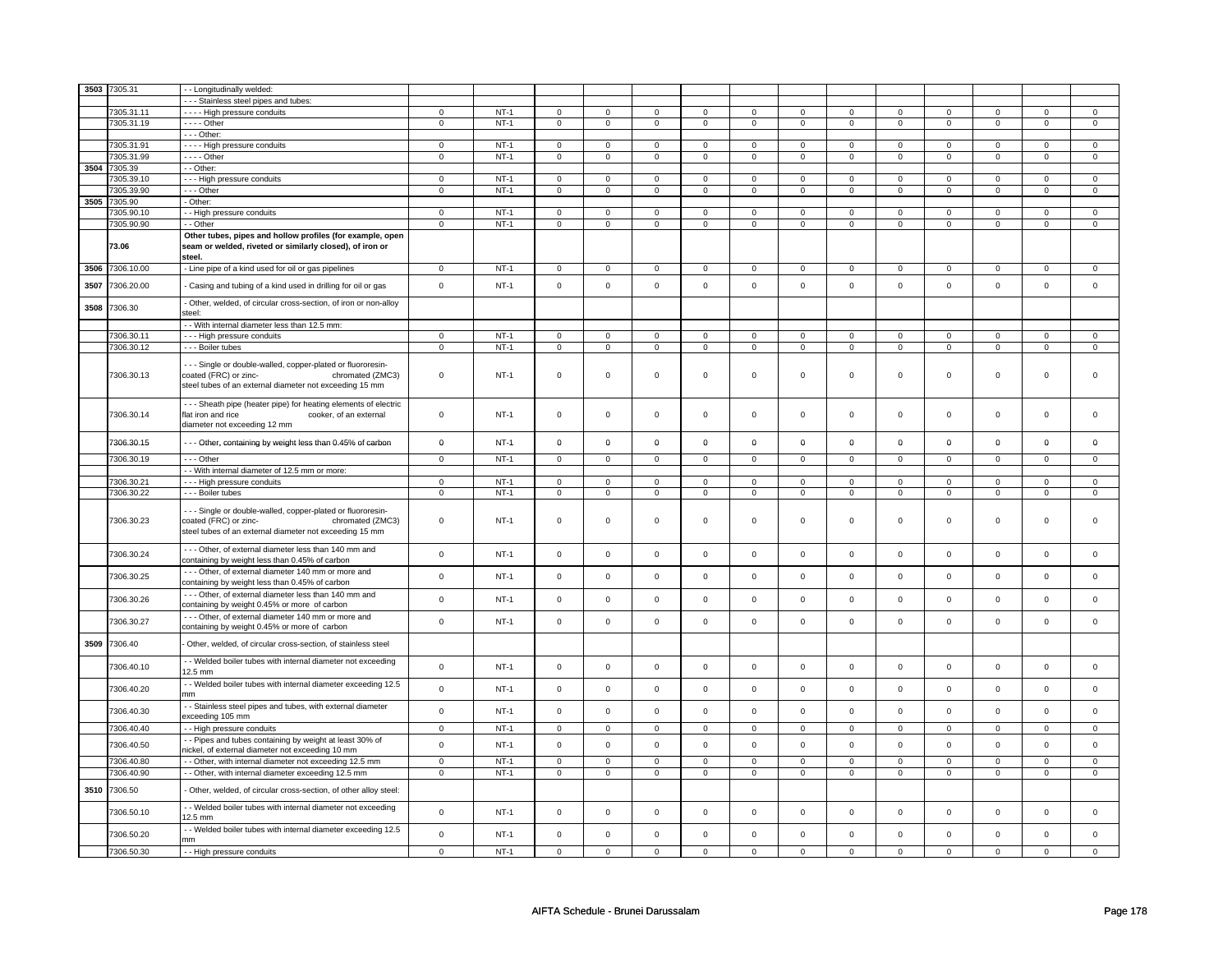|      | 7306.50.40      | - Other, with internal diameter not exceeding 12.5 mm                                                                                                                                                                                                                                                                                                                                                                                                            | $\mathsf 0$    | $NT-1$ | $\mathsf 0$    | $\mathbf 0$    | $\mathbf 0$         | $\mathbf 0$    | $\mathbf 0$         | 0              | $\mathbf 0$    | 0              | 0                   | 0              | $\mathbf 0$    | 0              |
|------|-----------------|------------------------------------------------------------------------------------------------------------------------------------------------------------------------------------------------------------------------------------------------------------------------------------------------------------------------------------------------------------------------------------------------------------------------------------------------------------------|----------------|--------|----------------|----------------|---------------------|----------------|---------------------|----------------|----------------|----------------|---------------------|----------------|----------------|----------------|
|      | 7306.50.50      | - Other, with internal diameter exceeding 12.5 mm                                                                                                                                                                                                                                                                                                                                                                                                                | $\overline{0}$ | $NT-1$ | $\overline{0}$ | $\overline{0}$ | 0                   | $\overline{0}$ | 0                   | $\overline{0}$ | 0              | $\overline{0}$ | 0                   | $\overline{0}$ | 0              | $\overline{0}$ |
| 3511 | 7306.60         | - Other, welded, of non-circular cross-section:                                                                                                                                                                                                                                                                                                                                                                                                                  |                |        |                |                |                     |                |                     |                |                |                |                     |                |                |                |
|      |                 | - With internal diameter of less than 12.5 mm:                                                                                                                                                                                                                                                                                                                                                                                                                   |                |        |                |                |                     |                |                     |                |                |                |                     |                |                |                |
|      | 7306.60.11      |                                                                                                                                                                                                                                                                                                                                                                                                                                                                  | $\Omega$       | $NT-1$ | $\Omega$       | $\Omega$       | $\Omega$            | $\Omega$       | $\Omega$            | $\Omega$       | $\Omega$       | $\Omega$       | $\Omega$            | $\Omega$       | $\Omega$       | $\Omega$       |
|      |                 | - - - High pressure conduits                                                                                                                                                                                                                                                                                                                                                                                                                                     |                |        |                |                |                     |                |                     |                |                |                |                     |                |                |                |
|      | 7306.60.19      | --- Other                                                                                                                                                                                                                                                                                                                                                                                                                                                        | $\mathsf 0$    | $NT-1$ | $\overline{0}$ | $\overline{0}$ | $\mathsf 0$         | $\overline{0}$ | $\mathsf 0$         | $\mathsf{O}$   | $\mathsf 0$    | $\mathsf{O}$   | $\mathsf{O}\xspace$ | $\mathsf{O}$   | $\mathbf 0$    | $\pmb{0}$      |
|      |                 | - - Other:                                                                                                                                                                                                                                                                                                                                                                                                                                                       |                |        |                |                |                     |                |                     |                |                |                |                     |                |                |                |
|      | 7306.60.91      | --- High pressure conduits                                                                                                                                                                                                                                                                                                                                                                                                                                       | $\mathsf 0$    | $NT-1$ | $\mathbf 0$    | $\mathbf 0$    | $\mathsf 0$         | $\mathbf 0$    | $\mathbf 0$         | $\mathbf 0$    | $\mathbf 0$    | $\mathbf 0$    | $\mathbf 0$         | $\mathbf 0$    | $\mathbf 0$    | $\mathbf 0$    |
|      | 7306.60.99      | - - - Other                                                                                                                                                                                                                                                                                                                                                                                                                                                      | $\overline{0}$ | $NT-1$ | $\overline{0}$ | $\overline{0}$ | $\mathbf 0$         | $\overline{0}$ | $\mathbf 0$         | $\overline{0}$ | $\mathbf{O}$   | $\overline{0}$ | $\mathbf 0$         | $\overline{0}$ | $\mathbf{0}$   | $\overline{0}$ |
| 3512 | 7306.90         | - Other:                                                                                                                                                                                                                                                                                                                                                                                                                                                         |                |        |                |                |                     |                |                     |                |                |                |                     |                |                |                |
|      |                 |                                                                                                                                                                                                                                                                                                                                                                                                                                                                  |                |        |                |                |                     |                |                     |                |                |                |                     |                |                |                |
|      |                 | - With internal diameter of less than 12.5 mm:                                                                                                                                                                                                                                                                                                                                                                                                                   |                |        |                |                |                     |                |                     |                |                |                |                     |                |                |                |
|      | 7306.90.11      | --- Bundy-weld pipes and tubes                                                                                                                                                                                                                                                                                                                                                                                                                                   | $\mathsf 0$    | $NT-1$ | $\mathbf 0$    | $\mathbf 0$    | $\mathbf 0$         | $\mathbf 0$    | $\Omega$            | $\mathbf 0$    | $\Omega$       | $\mathbf 0$    | $\Omega$            | $\mathbf 0$    | $\Omega$       | $\mathbf 0$    |
|      | 7306.90.12      | --- High pressure conduits                                                                                                                                                                                                                                                                                                                                                                                                                                       | 0              | $NT-1$ | $\mathbf 0$    | $\mathbf 0$    | $\mathbf 0$         | $\mathbf 0$    | 0                   | 0              | 0              | 0              | 0                   | 0              | 0              | 0              |
|      | 7306.90.19      | $- -$ Other                                                                                                                                                                                                                                                                                                                                                                                                                                                      | $\overline{0}$ | $NT-1$ | $\overline{0}$ | $\overline{0}$ | $\mathbf 0$         | $\overline{0}$ | $\mathbf 0$         | $\overline{0}$ | 0              | $\overline{0}$ | 0                   | $\overline{0}$ | 0              | $\overline{0}$ |
|      |                 | - - Other:                                                                                                                                                                                                                                                                                                                                                                                                                                                       |                |        |                |                |                     |                |                     |                |                |                |                     |                |                |                |
|      |                 |                                                                                                                                                                                                                                                                                                                                                                                                                                                                  |                |        |                |                |                     |                |                     |                |                |                |                     |                |                |                |
|      | 7306.90.91      | --- Bundy-weld pipes and tubes                                                                                                                                                                                                                                                                                                                                                                                                                                   | $\mathsf 0$    | $NT-1$ | $\mathsf 0$    | $\mathbf 0$    | $\mathbf 0$         | $\mathbf 0$    | $\mathsf 0$         | $\mathbf 0$    | $\mathbf 0$    | $\mathbf 0$    | $\mathbf 0$         | $\mathbf 0$    | $\mathsf 0$    | 0              |
|      | 7306.90.92      | --- High pressure conduits                                                                                                                                                                                                                                                                                                                                                                                                                                       | $\mathsf 0$    | $NT-1$ | $\overline{0}$ | $\overline{0}$ | $\mathsf 0$         | $\overline{0}$ | $\mathsf 0$         | $\mathsf 0$    | $\mathbf 0$    | $\overline{0}$ | $\mathsf 0$         | $\overline{0}$ | $\mathsf 0$    | 0              |
|      | 7306.90.93      | --- Other, of external diameter measuring less than 140 mm<br>and containing by weight less than 0.45% of carbon                                                                                                                                                                                                                                                                                                                                                 | $\mathsf 0$    | $NT-1$ | $\mathsf 0$    | $\mathbf 0$    | $\mathsf 0$         | $\mathbf 0$    | $\mathbf 0$         | $\mathbf 0$    | 0              | $\mathbf 0$    | 0                   | $\mathbf 0$    | $\mathsf 0$    | 0              |
|      | 7306.90.94      | - - - Other, of external diameter measuring 140 mm or more<br>and containing by weight less than 0.45% of carbon                                                                                                                                                                                                                                                                                                                                                 | $\mathsf 0$    | $NT-1$ | $\mathsf 0$    | $\mathbf 0$    | $\mathsf 0$         | $\mathbf 0$    | $\mathsf 0$         | $\mathbf 0$    | $\mathbf 0$    | $\mathbf 0$    | $\mathsf 0$         | $\mathbf 0$    | $\mathsf 0$    | $\mathbf{0}$   |
|      | 7306.90.99      | --- Other                                                                                                                                                                                                                                                                                                                                                                                                                                                        | $\mathbf 0$    | $NT-1$ | $\mathbf 0$    | $\mathbf 0$    | $\mathbf 0$         | $\mathbf 0$    | $\mathbf 0$         | $\mathbf 0$    | $\mathbf 0$    | $\mathbf 0$    | $\mathbf 0$         | $\mathbf 0$    | $\mathbf 0$    | $\mathbf 0$    |
|      | 73.07           | Tube or pipe fittings (for example, couplings, elbows,<br>sleeves), of iron or steel.<br>- Cast fittings:                                                                                                                                                                                                                                                                                                                                                        |                |        |                |                |                     |                |                     |                |                |                |                     |                |                |                |
|      |                 |                                                                                                                                                                                                                                                                                                                                                                                                                                                                  |                |        |                |                |                     |                |                     |                |                |                |                     |                |                |                |
| 3513 | 7307.11.00      | - - Of non-malleable cast iron                                                                                                                                                                                                                                                                                                                                                                                                                                   | $\Omega$       | $NT-1$ | $\mathsf 0$    | $\mathsf 0$    | 0                   | $\mathsf 0$    | 0                   | $\mathbf 0$    | 0              | $\mathbf 0$    | 0                   | $\Omega$       | $\Omega$       | $\mathbf 0$    |
|      | 3514 7307.19.00 | - - Other                                                                                                                                                                                                                                                                                                                                                                                                                                                        | $\mathbf 0$    | $NT-1$ | $\mathbf 0$    | $\mathbf 0$    | $\mathbf{0}$        | $\mathbf 0$    | $\mathbf{0}$        | $\mathbf{0}$   | $\mathbf{0}$   | $\mathbf{0}$   | $\mathbf 0$         | $\mathbf{0}$   | $\mathbf 0$    | $\mathbf{0}$   |
|      |                 | - Other, of stainless steel:                                                                                                                                                                                                                                                                                                                                                                                                                                     |                |        |                |                |                     |                |                     |                |                |                |                     |                |                |                |
| 3515 | 7307.21         | - - Flanges:                                                                                                                                                                                                                                                                                                                                                                                                                                                     |                |        |                |                |                     |                |                     |                |                |                |                     |                |                |                |
|      |                 |                                                                                                                                                                                                                                                                                                                                                                                                                                                                  |                |        |                |                |                     |                |                     |                |                |                |                     |                |                |                |
|      | 7307.21.10      | - - - With an internal diameter of less than 150 mm                                                                                                                                                                                                                                                                                                                                                                                                              | $\mathsf 0$    | $NT-1$ | $\mathsf 0$    | $\mathbf 0$    | $\mathbf 0$         | $\mathbf 0$    | $\mathbf 0$         | 0              | 0              | 0              | 0                   | $\mathbf 0$    | 0              | 0              |
|      | 7307.21.90      | --- Other                                                                                                                                                                                                                                                                                                                                                                                                                                                        | $\mathsf 0$    | $NT-1$ | $\mathsf 0$    | $\mathsf 0$    | $\mathbf 0$         | $\mathbf 0$    | $\circ$             | $\circ$        | $\mathsf{o}$   | $\mathbf 0$    | 0                   | $\circ$        | 0              | $\mathbf 0$    |
| 3516 | 7307.22         | - - Threaded elbows, bends and sleeves:                                                                                                                                                                                                                                                                                                                                                                                                                          |                |        |                |                |                     |                |                     |                |                |                |                     |                |                |                |
|      | 7307.22.10      | --- With an internal diameter of less than 150 mm                                                                                                                                                                                                                                                                                                                                                                                                                | $\mathsf 0$    | $NT-1$ | $\mathbf 0$    | $\mathbf 0$    | $\mathbf 0$         | $\mathbf 0$    | $\mathbf 0$         | $\mathbf 0$    | 0              | $\mathbf 0$    | $\mathsf 0$         | $\mathbf 0$    | $\Omega$       | $\mathbf 0$    |
|      | 7307.22.90      | --- Other                                                                                                                                                                                                                                                                                                                                                                                                                                                        | $\mathsf 0$    | $NT-1$ | $\mathbf 0$    | $\mathbf 0$    | $\mathbf 0$         | $\mathbf 0$    | $\mathsf 0$         | $\mathsf 0$    | $\mathbf 0$    | $\mathsf 0$    | $\mathsf 0$         | $\mathbf 0$    | $\mathbf 0$    | $\mathbf 0$    |
|      |                 |                                                                                                                                                                                                                                                                                                                                                                                                                                                                  |                |        |                |                |                     |                |                     |                |                |                |                     |                |                |                |
| 3517 | 7307.23         | - - Butt welding fittings:                                                                                                                                                                                                                                                                                                                                                                                                                                       |                |        |                |                |                     |                |                     |                |                |                |                     |                |                |                |
|      | 7307.23.10      | --- With an internal diameter of less than 150 mm                                                                                                                                                                                                                                                                                                                                                                                                                | 0              | $NT-1$ | $\mathbf 0$    | $\mathbf 0$    | $\mathbf 0$         | $\mathbf 0$    | 0                   | $\mathbf 0$    | 0              | $\mathbf 0$    | 0                   | $\mathbf 0$    | 0              | $\mathbf 0$    |
|      | 7307.23.90      | $- -$ Other                                                                                                                                                                                                                                                                                                                                                                                                                                                      | $\mathsf 0$    | $NT-1$ | $\mathbf 0$    | $\overline{0}$ | $\mathsf 0$         | $\overline{0}$ | $\mathsf{O}\xspace$ | $\mathsf 0$    | $\mathbf 0$    | $\mathsf 0$    | $\mathsf 0$         | $\mathsf 0$    | $\mathsf 0$    | $\overline{0}$ |
| 3518 | 7307.29         | - - Other:                                                                                                                                                                                                                                                                                                                                                                                                                                                       |                |        |                |                |                     |                |                     |                |                |                |                     |                |                |                |
|      | 7307.29.10      | --- With an internal diameter of less than 150 mm                                                                                                                                                                                                                                                                                                                                                                                                                | $\mathsf 0$    | $NT-1$ | $\mathsf 0$    | $\mathbf 0$    | $\mathsf 0$         | $\mathbf 0$    | $\mathsf 0$         | $\mathbf 0$    | $\mathbf 0$    | $\mathbf 0$    | $\mathsf 0$         | $\mathbf 0$    | $\mathsf 0$    | 0              |
|      | 7307.29.90      |                                                                                                                                                                                                                                                                                                                                                                                                                                                                  | $\mathbf 0$    | $NT-1$ | $\mathbf 0$    | $\mathbf 0$    | $\mathbf 0$         | $\mathbf 0$    | $\mathbf 0$         | $\mathbf 0$    | $\mathbf 0$    | $\mathbf 0$    | $\mathbf 0$         | $\mathbf 0$    | $\mathbf 0$    | $\mathbf{0}$   |
|      |                 | - - - Other                                                                                                                                                                                                                                                                                                                                                                                                                                                      |                |        |                |                |                     |                |                     |                |                |                |                     |                |                |                |
|      |                 | - Other:                                                                                                                                                                                                                                                                                                                                                                                                                                                         |                |        |                |                |                     |                |                     |                |                |                |                     |                |                |                |
|      | 3519 7307.91    | - - Flanges:                                                                                                                                                                                                                                                                                                                                                                                                                                                     |                |        |                |                |                     |                |                     |                |                |                |                     |                |                |                |
|      | 7307.91.10      | --- With an internal diameter of less than 150 mm                                                                                                                                                                                                                                                                                                                                                                                                                | $\mathbf 0$    | $NT-1$ | $\mathbf 0$    | $\mathbf 0$    | $\mathbf 0$         | $\mathbf 0$    | $\mathbf 0$         | $\mathbf{0}$   | $\mathbf 0$    | $\mathbf{0}$   | $\mathbf 0$         | $\mathbf 0$    | $\mathbf 0$    | $\mathbf 0$    |
|      | 7307.91.90      | --- Other                                                                                                                                                                                                                                                                                                                                                                                                                                                        | $\mathsf 0$    | $NT-1$ | $\mathsf 0$    | $\mathsf 0$    | $\mathbf 0$         | $\mathbf 0$    | $\mathbf 0$         | $\mathbf 0$    | $\mathbf 0$    | $\mathbf 0$    | $\mathsf 0$         | $\mathbf 0$    | $\mathsf 0$    | $\mathbf 0$    |
| 3520 | 7307.92         | - - Threaded elbows, bends and sleeves:                                                                                                                                                                                                                                                                                                                                                                                                                          |                |        |                |                |                     |                |                     |                |                |                |                     |                |                |                |
|      |                 |                                                                                                                                                                                                                                                                                                                                                                                                                                                                  |                |        |                |                |                     |                |                     |                |                |                |                     |                |                |                |
|      | 7307.92.10      | - - - With an internal diameter of less than 150 mm                                                                                                                                                                                                                                                                                                                                                                                                              | $\mathsf 0$    | $NT-1$ | $\mathbf 0$    | $\mathbf 0$    | $\mathbf 0$         | $\mathbf 0$    | $\mathbf 0$         | 0              | 0              | $\mathsf 0$    | 0                   | $\mathbf 0$    | $\Omega$       | 0              |
|      | 7307.92.90      | $--$ Other                                                                                                                                                                                                                                                                                                                                                                                                                                                       | $\overline{0}$ | $NT-1$ | $\overline{0}$ | $\overline{0}$ | $\overline{0}$      | $\overline{0}$ | $\overline{0}$      | $\overline{0}$ | $\overline{0}$ | $\overline{0}$ | $\overline{0}$      | $\overline{0}$ | $\overline{0}$ | $\overline{0}$ |
| 3521 | 7307.93         | - - Butt welding fittings:                                                                                                                                                                                                                                                                                                                                                                                                                                       |                |        |                |                |                     |                |                     |                |                |                |                     |                |                |                |
|      | 7307.93.10      | --- With an internal diameter of less than 150 mm                                                                                                                                                                                                                                                                                                                                                                                                                | $\mathsf 0$    | $NT-1$ | $\mathsf 0$    | $\mathsf 0$    | $\mathsf 0$         | $\mathsf 0$    | $\mathsf 0$         | $\mathsf 0$    | $\mathbf 0$    | $\mathsf 0$    | $\mathsf 0$         | $\mathbf 0$    | $\mathsf 0$    | $\mathbf 0$    |
|      | 7307.93.90      | $- -$ Other                                                                                                                                                                                                                                                                                                                                                                                                                                                      | $\overline{0}$ | $NT-1$ | $\overline{0}$ | $\overline{0}$ | $\mathsf 0$         | $\overline{0}$ | $\mathsf 0$         | $\overline{0}$ | $\mathsf 0$    | $\mathsf 0$    | $\mathsf 0$         | $\overline{0}$ | $\mathsf 0$    | $\mathbf 0$    |
| 3522 | 7307.99         | - - Other:                                                                                                                                                                                                                                                                                                                                                                                                                                                       |                |        |                |                |                     |                |                     |                |                |                |                     |                |                |                |
|      |                 |                                                                                                                                                                                                                                                                                                                                                                                                                                                                  |                |        |                |                |                     |                |                     |                |                |                |                     |                |                |                |
|      | 7307.99.10      | --- With an internal diameter of less than 150 mm                                                                                                                                                                                                                                                                                                                                                                                                                | $\mathbf 0$    | $NT-1$ | $\mathbf 0$    | $\mathbf 0$    | $\mathbf 0$         | $\mathbf 0$    | $\mathbf 0$         | $\mathbf{0}$   | $\mathbf 0$    | $\mathbf{0}$   | $\mathbf 0$         | $\mathbf 0$    | $\Omega$       | $\mathbf{0}$   |
|      | 7307.99.90      | --- Other                                                                                                                                                                                                                                                                                                                                                                                                                                                        | $\Omega$       | $NT-1$ | $\mathbf 0$    | $\mathbf 0$    | $\mathbf 0$         | $\mathbf 0$    | $\mathbf 0$         | $\mathbf 0$    | $\mathbf 0$    | $\mathbf{0}$   | $\mathbf 0$         | $\mathbf{0}$   | $\mathbf 0$    | $\mathbf{0}$   |
|      | 73.08           | Structures (excluding prefabricated buildings of heading<br>94.06) and parts of structures (for example, bridges and<br>bridge-sections, lock-gates, towers, lattice masts, roofs,<br>roofing frame-works, doors and windows and their frames<br>and thresholds for doors, shutters, balustrades, pillars<br>and columns), of iron or steel; plates, rods, angles,<br>shapes, sections, tubes and the like, prepared for use in<br>structures, of iron or steel. |                |        |                |                |                     |                |                     |                |                |                |                     |                |                |                |
|      | 3523 7308.10    | - Bridges and bridge-sections:                                                                                                                                                                                                                                                                                                                                                                                                                                   |                |        |                |                |                     |                |                     |                |                |                |                     |                |                |                |
|      | 7308.10.10      | - Prefabricated modular type joined by shear connectors                                                                                                                                                                                                                                                                                                                                                                                                          | $\mathsf 0$    | $NT-1$ | $\mathsf 0$    | $\mathsf 0$    | $\mathsf{O}\xspace$ | $\mathsf 0$    | $\mathbf 0$         | $\mathbf 0$    | $\mathsf 0$    | $\mathbf{0}$   | $\mathsf 0$         | $\mathbf 0$    | $\mathsf 0$    | $\mathbf 0$    |
|      | 7308.10.90      | - - Other                                                                                                                                                                                                                                                                                                                                                                                                                                                        | $\mathsf 0$    | $NT-1$ | $\mathbf 0$    | $\mathbf 0$    | $\mathbf 0$         | $\mathbf 0$    | $\mathbf 0$         | $\mathbf 0$    | $\mathbf 0$    | $\mathbf 0$    | $\mathbf 0$         | $\mathbf 0$    | $\mathbf 0$    | $\mathbf{0}$   |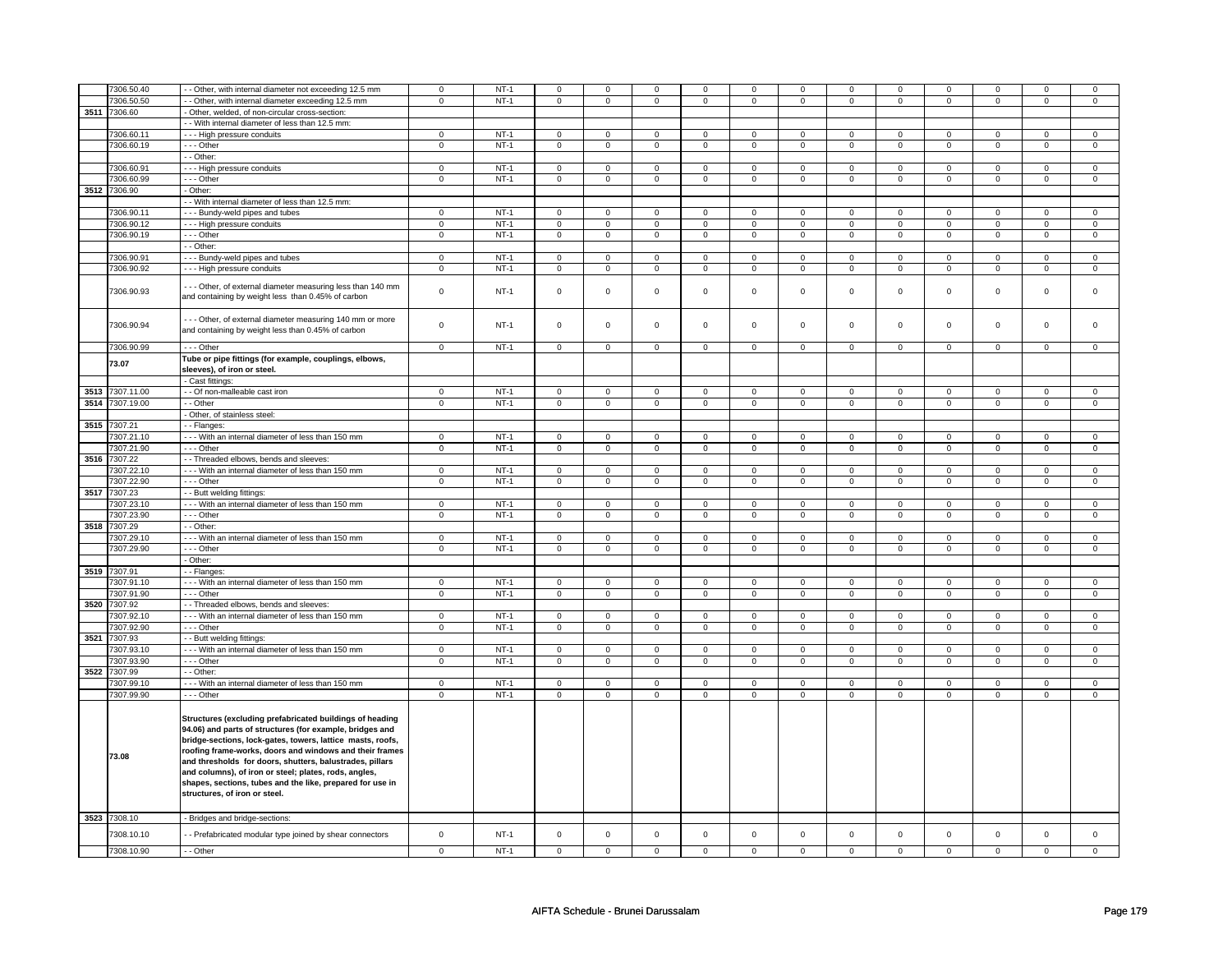| 3524 | 7308.20                  | - Towers and lattice masts:                                                                                                                                                                                                                                                       |                            |                  |                            |                             |                            |                            |                            |                            |                            |                            |                            |                            |                  |                            |
|------|--------------------------|-----------------------------------------------------------------------------------------------------------------------------------------------------------------------------------------------------------------------------------------------------------------------------------|----------------------------|------------------|----------------------------|-----------------------------|----------------------------|----------------------------|----------------------------|----------------------------|----------------------------|----------------------------|----------------------------|----------------------------|------------------|----------------------------|
|      |                          | - - Towers:                                                                                                                                                                                                                                                                       |                            |                  |                            |                             |                            |                            |                            |                            |                            |                            |                            |                            |                  |                            |
|      | 7308.20.11               | --- Prefabricated modular type joined by shear connectors                                                                                                                                                                                                                         | $\mathsf 0$                | $NT-1$           | $\mathsf 0$                | $\mathbf 0$                 | $\mathsf 0$                | $\mathbf 0$                | $\mathsf 0$                | $\mathbf 0$                | $\mathbf 0$                | $\mathbf 0$                | $\mathsf 0$                | $\mathbf 0$                | $\mathbf 0$      | $\mathbf{0}$               |
|      | 7308.20.19               | --- Other                                                                                                                                                                                                                                                                         | $\overline{0}$             | $NT-1$           | $\overline{0}$             | $\overline{0}$              | $\overline{0}$             | $\overline{0}$             | $\overline{0}$             | $\overline{0}$             | $\overline{0}$             | $\overline{0}$             | $\overline{0}$             | $\overline{0}$             | $\mathbf 0$      | $\overline{0}$             |
|      | 7308.20.21               | - - Lattice masts:<br>--- Prefabricated modular type joined by shear connectors                                                                                                                                                                                                   | $\mathbf 0$                | $NT-1$           | $\mathsf 0$                | $\mathsf 0$                 | $\mathsf{O}\xspace$        | $\mathsf 0$                | $\mathbf 0$                | $\mathbf 0$                | 0                          | $\mathbf 0$                | $\mathsf 0$                | $\mathbf 0$                | $\mathbf 0$      | $\mathbf 0$                |
|      |                          |                                                                                                                                                                                                                                                                                   |                            |                  |                            |                             |                            |                            |                            |                            |                            |                            |                            |                            |                  |                            |
|      | 7308.20.29               | --- Other                                                                                                                                                                                                                                                                         | $\mathbf 0$                | $NT-1$           | $\mathsf 0$                | $\mathsf 0$                 | $\mathsf 0$                | $\mathbf 0$                | $\mathbf 0$                | $\mathbf 0$                | $\mathbf 0$                | $\mathbf 0$                | $\mathsf 0$                | $\mathbf{0}$               | $\mathbf 0$      | $\mathbf 0$                |
| 3525 | 7308.30.00               | - Doors, windows and their frames and thresholds for doors                                                                                                                                                                                                                        | $\Omega$                   | $NT-1$           | $\Omega$                   | $\Omega$                    | $\mathsf{O}\xspace$        | $\mathsf 0$                | $\mathsf{O}\xspace$        | $\mathsf 0$                | $\mathsf 0$                | $\mathsf 0$                | $\mathsf 0$                | $\mathbf 0$                | $\mathsf 0$      | $\mathsf 0$                |
| 3526 | 7308.40                  | - Equipment for scaffolding, shuttering, propping or pit-<br>propping:                                                                                                                                                                                                            |                            |                  |                            |                             |                            |                            |                            |                            |                            |                            |                            |                            |                  |                            |
|      | 7308.40.10               | - - Prefabricated modular type joined by shear connectors                                                                                                                                                                                                                         | $\mathsf 0$                | $NT-1$           | $\mathsf 0$                | $\mathsf 0$                 | $\mathsf 0$                | $\mathsf 0$                | $\mathsf 0$                | $\mathbf{0}$               | $\mathbf 0$                | $\mathsf{O}$               | $\mathbf 0$                | $\mathbf{0}$               | $\mathbf 0$      | $\mathsf 0$                |
|      | 7308.40.90               | - - Other                                                                                                                                                                                                                                                                         | $\mathsf 0$                | $NT-1$           | $\mathbf 0$                | $\mathbf 0$                 | $\mathsf 0$                | $\mathbf 0$                | $\mathsf 0$                | $\mathbf 0$                | $\mathbf 0$                | $\mathbf 0$                | $\mathsf 0$                | $\mathbf 0$                | $\mathbf 0$      | $\mathbf{0}$               |
| 3527 | 7308.90                  | - Other:                                                                                                                                                                                                                                                                          |                            |                  | $\overline{0}$             |                             |                            |                            |                            |                            |                            |                            |                            |                            | $\Omega$         |                            |
|      | 7308.90.10               | - - Frameworks for workshop and store-house<br>- Other, prefabricated modular type joined by shear                                                                                                                                                                                | $\overline{0}$             | $NT-1$           |                            | $\overline{0}$              | $\mathbf 0$                | $\overline{0}$             | $\mathsf 0$                | $\mathbf 0$                | $\mathbf 0$                | $\overline{0}$             | $\mathbf 0$                | $\mathbf 0$                |                  | $\mathbf{0}$               |
|      | 7308.90.20               | connectors                                                                                                                                                                                                                                                                        | $\mathsf 0$                | $NT-1$           | $\mathbf 0$                | $\mathbf 0$                 | $\mathbf 0$                | $\mathbf 0$                | $\mathbf 0$                | $\mathsf 0$                | $\mathbf 0$                | $\mathsf 0$                | $\mathsf 0$                | $\mathbf 0$                | $\mathbf 0$      | 0                          |
|      | 7308.90.30               | - Corrugated, curved or bent galvanized plate for assembly<br>nto underground conduits and culverts                                                                                                                                                                               | $\mathsf 0$                | $NT-1$           | $\mathsf 0$                | $\mathsf 0$                 | $\mathsf{O}\xspace$        | $\mathsf 0$                | $\mathsf{O}\xspace$        | $\mathbf 0$                | $\mathbf 0$                | $\mathbf 0$                | $\mathsf 0$                | $\mathbf 0$                | $\mathbf 0$      | $\mathbf 0$                |
|      | 7308.90.40               | - Parts of tubes or tunnels, made of formed and bended<br>corrugated sheet of iron or steel                                                                                                                                                                                       | $\mathsf 0$                | $NT-1$           | $\mathsf 0$                | $\mathsf 0$                 | $\mathsf 0$                | $\mathbf 0$                | $\mathsf 0$                | $\mathsf 0$                | $\mathbf 0$                | $\mathsf 0$                | $\mathsf 0$                | $\mathbf 0$                | $\mathbf 0$      | $\mathbf 0$                |
|      | 7308.90.90               | - - Other                                                                                                                                                                                                                                                                         | $\mathsf 0$                | $NT-1$           | $\mathsf 0$                | $\mathsf 0$                 | $\mathsf 0$                | $\mathsf 0$                | $\mathsf 0$                | $\mathbf 0$                | $\mathbf 0$                | $\mathbf 0$                | $\mathbf 0$                | $\mathbf 0$                | $\mathsf 0$      | $\mathbf 0$                |
| 3528 | 7309.00.00               | Reservoirs, tanks, vats and similar containers for any<br>material (other than compressed or liquefied gas), of iron<br>or steel, of a capacity exceeding 300 l, whether or not<br>lined or heat-insulated, but not fitted with mechanical or<br>thermal equipment.               | $\mathbf 0$                | $NT-1$           | $\mathbf 0$                | $\mathsf 0$                 | $\mathbf 0$                | $\mathbf 0$                | $\mathbf 0$                | $\mathbf 0$                | 0                          | 0                          | 0                          | $\mathbf 0$                | $\mathsf 0$      | 0                          |
|      | 73.10                    | Tanks, casks, drums, cans, boxes and similar containers,<br>for any material (other than compressed or liquefied gas),<br>of iron or steel, of a capacity not exceeding 300 l, whether<br>or not lined or heat-insulated, but not fitted with<br>mechanical or thermal equipment. |                            |                  |                            |                             |                            |                            |                            |                            |                            |                            |                            |                            |                  |                            |
| 3529 | 7310.10                  | - Of a capacity of 50 I or more:                                                                                                                                                                                                                                                  |                            |                  |                            |                             |                            |                            |                            |                            |                            |                            |                            |                            |                  |                            |
|      | 7310.10.10               | - For transporting or coagulating latex                                                                                                                                                                                                                                           | $\mathsf 0$<br>$\mathsf 0$ | $NT-1$<br>$NT-1$ | $\mathbf 0$                | $\mathbf 0$                 | $\mathbf 0$                | $\mathbf 0$<br>$\mathsf 0$ | $\mathbf 0$                | $\mathbf 0$                | 0                          | $\mathbf 0$                | $\mathsf 0$                | $\mathbf 0$                | 0                | $\mathbf 0$<br>$\mathbf 0$ |
|      | 7310.10.20<br>7310.10.30 | - Other, of iron or steel casting in the rough state<br>- Other, of iron or steel forging or stamping in the rough state                                                                                                                                                          | $\mathsf 0$                | $NT-1$           | $\mathbf 0$<br>$\mathbf 0$ | $\mathsf 0$<br>$\mathbf{0}$ | $\mathbf 0$<br>$\mathbf 0$ | $\mathsf 0$                | $\mathsf 0$<br>$\mathbf 0$ | $\mathbf 0$<br>$\mathbf 0$ | $\mathbf 0$<br>$\mathbf 0$ | $\mathbf 0$<br>$\mathsf 0$ | $\mathbf 0$<br>$\mathbf 0$ | $\mathbf 0$<br>$\mathbf 0$ | 0<br>$\mathbf 0$ | $\mathbf{0}$               |
|      | 7310.10.90               | - - Other                                                                                                                                                                                                                                                                         | $\mathsf 0$                | $NT-1$           | $\mathbf 0$                | $\mathbf 0$                 | $\mathbf{0}$               | $\mathbf 0$                | $\mathbf{0}$               | $\mathbf{0}$               | $\mathbf 0$                | $\mathbf{0}$               | $\mathbf 0$                | $\mathbf{0}$               | $\mathbf 0$      | $\mathbf{0}$               |
|      |                          | - Of a capacity of less than 50 l:                                                                                                                                                                                                                                                |                            |                  |                            |                             |                            |                            |                            |                            |                            |                            |                            |                            |                  |                            |
| 3530 | 7310.21                  | - Cans which are to be closed by soldering or crimping:                                                                                                                                                                                                                           |                            |                  |                            |                             |                            |                            |                            |                            |                            |                            |                            |                            |                  |                            |
|      |                          | - - - Of a capacity of less than 1 I:                                                                                                                                                                                                                                             |                            |                  |                            |                             |                            |                            |                            |                            |                            |                            |                            |                            |                  |                            |
|      | 7310.21.11               | - - - - Of iron or steel casting in the rough state                                                                                                                                                                                                                               | $\mathbf{0}$               | $NT-1$           | $\mathbf{0}$               | $\mathbf{0}$                | $\mathbf 0$                | $\mathbf{0}$               | $\mathbf 0$                | $\mathbf{0}$               | $\mathbf{0}$               | $\mathbf{0}$               | $\mathbf{0}$               | $\mathbf{0}$               | 0                | $\overline{0}$             |
|      | 7310.21.12               | - - - - Of iron or steel forging or stamping in the rough state                                                                                                                                                                                                                   | $\mathbf 0$                | $NT-1$           | $\mathsf 0$                | $\mathsf 0$                 | $\mathsf{O}\xspace$        | $\mathsf 0$                | $\mathsf{O}\xspace$        | $\mathbf 0$                | $\mathsf 0$                | $\mathbf 0$                | $\mathsf 0$                | $\mathbf 0$                | $\mathbf 0$      | $\mathbf 0$                |
|      | 7310.21.19               | $- - -$ Other                                                                                                                                                                                                                                                                     | $\mathbf 0$                | $NT-1$           | $\mathsf 0$                | $\mathsf 0$                 | 0                          | $\mathsf 0$                | $\mathbf 0$                | $\mathsf 0$                | $\mathsf 0$                | $\mathsf 0$                | $\mathsf{O}\xspace$        | $\mathsf 0$                | 0                | $\mathsf 0$                |
|      | 7310.21.91               | $--$ Other:<br>- - - - Of iron or steel casting in the rough state                                                                                                                                                                                                                | $\overline{0}$             | $NT-1$           | $\overline{0}$             | $\overline{0}$              | $\overline{0}$             | $\overline{0}$             | $\overline{0}$             | $\overline{0}$             | $\overline{0}$             | $\mathbf 0$                | $\overline{0}$             | $\overline{0}$             | $\mathsf 0$      | $\overline{0}$             |
|      | 7310.21.92               | - - - - Of iron or steel forging or stamping in the rough state                                                                                                                                                                                                                   | $\mathsf 0$                | $NT-1$           | $\mathsf 0$                | $\mathsf 0$                 | $\mathsf 0$                | $\mathsf 0$                | $\mathsf 0$                | $\mathbf 0$                | $\mathbf 0$                | $\mathbf 0$                | $\mathsf 0$                | $\mathbf 0$                | $\mathsf 0$      | $\mathbf{O}$               |
|      | 7310.21.99               | $---$ Other                                                                                                                                                                                                                                                                       | $\mathbf 0$                | $NT-1$           | $\Omega$                   | $\Omega$                    | $\Omega$                   | $\mathsf 0$                | $\mathsf{O}\xspace$        | $\mathbf 0$                | $\mathsf 0$                | $\mathsf 0$                | $\mathsf 0$                | $\mathbf 0$                | $\Omega$         | $\Omega$                   |
|      | 3531 7310.29             | - - Other:                                                                                                                                                                                                                                                                        |                            |                  |                            |                             |                            |                            |                            |                            |                            |                            |                            |                            |                  |                            |
|      |                          | --- Of a capacity of less than 1 I:                                                                                                                                                                                                                                               |                            |                  |                            |                             |                            |                            |                            |                            |                            |                            |                            |                            |                  |                            |
|      | 7310.29.11               | - - - - Of iron or steel casting in the rough state                                                                                                                                                                                                                               | $\mathsf 0$                | $NT-1$           | $\mathbf 0$                | $\mathbf 0$                 | $\mathbf 0$                | $\mathbf 0$                | $\mathbf 0$                | $\mathbf 0$                | $\mathbf 0$                | $\mathbf 0$                | $\mathbf 0$                | $\mathbf 0$                | $\mathsf 0$      | $\mathbf 0$                |
|      | 7310.29.12               | - - - - Of iron or steel forging or stamping in the rough state                                                                                                                                                                                                                   | $\mathsf 0$                | $NT-1$           | $\mathsf 0$                | $\mathsf 0$                 | $\mathbf 0$                | $\mathsf 0$                | $\mathsf 0$                | $\mathbf 0$                | $\mathbf 0$                | $\mathsf 0$                | $\mathsf 0$                | $\mathbf 0$                | $\mathbf 0$      | $\mathbf 0$                |
|      | 7310.29.19               | $- - -$ Other                                                                                                                                                                                                                                                                     | $\overline{0}$             | $NT-1$           | $\mathbf 0$                | $\mathbf 0$                 | $\mathbf{0}$               | $\mathbf 0$                | $\mathbf{0}$               | $\mathbf{0}$               | $\mathbf{O}$               | $\mathbf{0}$               | $\mathbf{0}$               | $\mathbf{0}$               | $\mathbf 0$      | $\mathbf{0}$               |
|      |                          | - - - Other:                                                                                                                                                                                                                                                                      |                            |                  |                            |                             |                            |                            |                            |                            |                            |                            |                            |                            |                  |                            |
|      | 7310.29.91<br>7310.29.92 | - - - - Of iron or steel casting in the rough state<br>- - - - Of iron or steel forging or stamping in the rough state                                                                                                                                                            | 0<br>$\mathsf 0$           | $NT-1$<br>$NT-1$ | $\mathbf 0$<br>$\mathsf 0$ | $\mathbf 0$<br>$\mathbf 0$  | $\mathbf 0$<br>$\mathbf 0$ | $\mathbf 0$<br>$\mathbf 0$ | 0<br>$\mathsf 0$           | $\mathbf 0$<br>$\mathsf 0$ | 0<br>$\mathbf 0$           | $\mathbf 0$<br>$\mathsf 0$ | 0<br>$\mathbf 0$           | $\mathbf 0$<br>$\mathbf 0$ | 0<br>$\Omega$    | 0<br>$\mathbf 0$           |
|      |                          |                                                                                                                                                                                                                                                                                   |                            |                  |                            |                             |                            |                            |                            |                            |                            |                            |                            |                            |                  |                            |
|      |                          |                                                                                                                                                                                                                                                                                   |                            |                  |                            |                             |                            |                            |                            |                            |                            |                            |                            |                            |                  |                            |
|      | 7310.29.99<br>3532 73.11 | - - - - Other<br>Containers for compressed or liquefied gas, of iron or<br>steel.                                                                                                                                                                                                 | $\mathbf 0$                | $NT-1$           | $\mathbf 0$                | $\mathbf 0$                 | $\mathbf 0$                | $\mathbf 0$                | $\mathbf 0$                | $\mathbf 0$                | $\mathbf 0$                | $\mathbf 0$                | 0                          | $\mathbf 0$                | 0                | $\overline{0}$             |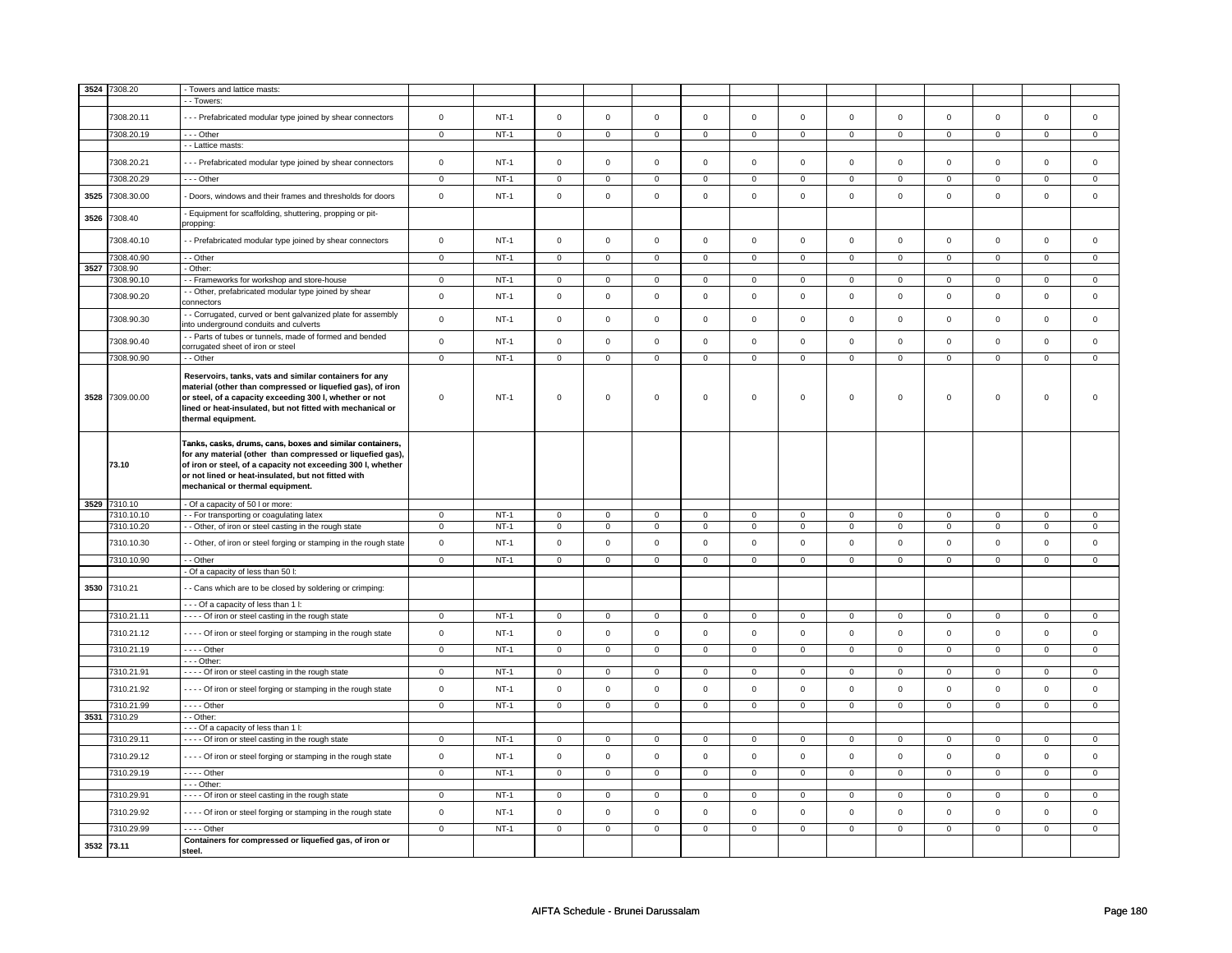|      |                 | - Seamless steel cylinders, except for LPG:                                                                                                                         |                |        |                |                |                     |                |                |                |                     |                |                     |                |                |                     |
|------|-----------------|---------------------------------------------------------------------------------------------------------------------------------------------------------------------|----------------|--------|----------------|----------------|---------------------|----------------|----------------|----------------|---------------------|----------------|---------------------|----------------|----------------|---------------------|
|      | 7311.00.11      | - Of a capacity of less than 30 I                                                                                                                                   | $\mathbf 0$    | $NT-1$ | $\mathbf 0$    | $\mathbf 0$    | $\mathbf 0$         | 0              | $\mathbf 0$    | 0              | $\mathbf 0$         | $\mathbf 0$    | $\mathbf 0$         | $\mathbf 0$    | 0              | 0                   |
|      | 7311.00.12      | - Of a capacity of 30 I or more but less than 110 litres                                                                                                            | $\mathbf 0$    | $NT-1$ | $\mathsf 0$    | $\mathsf 0$    | $\mathsf 0$         | $\mathsf 0$    | $\mathbf 0$    | $\mathbf 0$    | $\mathsf 0$         | $\mathbf 0$    | $\mathbf 0$         | $\mathsf 0$    | $\mathsf 0$    | $\mathbf 0$         |
|      | 7311.00.19      | - Other                                                                                                                                                             | $\overline{0}$ | $NT-1$ | $\mathsf 0$    | $\mathbf 0$    | $\mathbf 0$         | $\overline{0}$ | $\overline{0}$ | $\overline{0}$ | $\mathbf 0$         | $\overline{0}$ | $\mathbf 0$         | $\overline{0}$ | $\mathbf 0$    | $\overline{0}$      |
|      |                 | - Other:                                                                                                                                                            |                |        |                |                |                     |                |                |                |                     |                |                     |                |                |                     |
|      | 7311.00.91      | - - Of a capacity of less than 30 I                                                                                                                                 | $\mathsf 0$    | $NT-1$ | $\mathsf 0$    | $\mathsf 0$    | $\mathsf 0$         | $\mathsf 0$    | $\mathbf 0$    | $\mathbf 0$    | $\mathsf 0$         | $\mathbf 0$    | $\mathbf 0$         | $\mathbf 0$    | 0              | 0                   |
|      | 7311.00.92      | - Of a capacity of 30 I or more but less than 110 litres                                                                                                            | $\mathbf 0$    | $NT-1$ | $\mathsf 0$    | $\mathbf 0$    | $\mathsf 0$         | $\mathsf 0$    | $\mathbf 0$    | $\mathbf 0$    | $\mathbf 0$         | $\mathbf 0$    | $\mathbf 0$         | $\mathbf 0$    | $\mathbf 0$    | $\mathbf{0}$        |
|      |                 |                                                                                                                                                                     |                |        |                |                |                     |                |                |                |                     |                |                     |                |                |                     |
|      | 7311.00.99      | - - Other                                                                                                                                                           | $\mathbf 0$    | $NT-1$ | $\mathbf 0$    | $\mathbf 0$    | $\mathsf 0$         | $\mathsf 0$    | $\mathsf 0$    | $\mathsf 0$    | $\mathbf 0$         | $\mathsf 0$    | $\mathsf 0$         | $\mathbf 0$    | 0              | $\mathbf 0$         |
|      | 73.12           | Stranded wire, ropes, cables, plaited bands, slings and the<br>like, of iron or steel, not electrically insulated.                                                  |                |        |                |                |                     |                |                |                |                     |                |                     |                |                |                     |
| 3533 | 7312.10         | - Stranded wire, ropes and cables:                                                                                                                                  |                |        |                |                |                     |                |                |                |                     |                |                     |                |                |                     |
|      | 7312.10.10      | - - Locked coil, flattened strands and non-rotating wire ropes                                                                                                      | $\mathsf 0$    | $NT-1$ | $\mathbf 0$    | $\mathsf 0$    | $\mathbf 0$         | $\mathsf 0$    | $\mathsf 0$    | $\mathbf 0$    | $\mathsf 0$         | $\mathbf 0$    | $\mathbf 0$         | $\mathsf 0$    | $\mathbf 0$    | 0                   |
|      | 7312.10.20      | - - Plated or coated with brass and of a nominal diameter not<br>exceeding 3 mm                                                                                     | $\mathbf 0$    | $NT-1$ | $\mathsf 0$    | $\mathsf 0$    | $\mathbf 0$         | $\mathsf 0$    | $\mathsf 0$    | $\mathsf 0$    | $\mathsf 0$         | $\mathsf 0$    | $\mathbf 0$         | $\mathbf 0$    | $\mathsf 0$    | $\mathbf{O}$        |
|      | 7312.10.30      | - Stranded wire of diameter of more than 64 mm                                                                                                                      | $\mathbf 0$    | $NT-1$ | $\mathsf 0$    | $\mathbf 0$    | $\mathbf 0$         | $\mathbf 0$    | $\mathbf 0$    | $\mathbf 0$    | $\mathbf 0$         | $\mathbf 0$    | $\overline{0}$      | $\mathbf 0$    | $\mathbf 0$    | $\mathbf{0}$        |
|      | 7312.10.40      | - - Stranded wire of diameter of less than 3 mm                                                                                                                     | $\overline{0}$ | $NT-1$ | $\mathsf 0$    | $\mathsf 0$    | $\overline{0}$      | $\overline{0}$ | $\overline{0}$ | $\overline{0}$ | $\overline{0}$      | $\overline{0}$ | $\overline{0}$      | $\overline{0}$ | $\overline{0}$ | $\overline{0}$      |
|      | 7312.10.90      | - - Other                                                                                                                                                           | 0              | $NT-1$ | $\mathbf 0$    | $\mathbf 0$    | $\mathbf 0$         | 0              | 0              | $\mathbf 0$    | $\mathbf 0$         | $\mathbf 0$    | $\mathbf 0$         | 0              | 0              | 0                   |
| 3534 | 7312.90.00      | - Other                                                                                                                                                             | $\mathsf 0$    | $NT-1$ | $\mathsf 0$    | $\mathsf 0$    | $\mathsf 0$         | $\mathsf 0$    | $\mathsf 0$    | $\mathsf 0$    | $\mathsf 0$         | $\mathsf 0$    | $\mathbf 0$         | $\mathbf 0$    | $\mathsf 0$    | $\mathbf 0$         |
|      |                 |                                                                                                                                                                     |                |        |                |                |                     |                |                |                |                     |                |                     |                |                |                     |
| 3535 | 7313.00.00      | Barbed wire of iron or steel; twisted hoop or single flat<br>wire, barbed or not, and loosely twisted double wire, of a<br>kind used for fencing, of iron or steel. | $\mathbf 0$    | $NT-1$ | $\Omega$       | $\mathsf 0$    | $\Omega$            | $\mathsf 0$    | $\mathbf 0$    | $\mathbf 0$    | $\mathsf 0$         | $\mathbf 0$    | $\mathbf 0$         | $\mathsf 0$    | $\mathbf 0$    | $\mathbf{0}$        |
|      | 73.14           | Cloth (including endless bands), grill, netting and fencing,<br>of iron or steel wire; expanded metal of iron or steel.                                             |                |        |                |                |                     |                |                |                |                     |                |                     |                |                |                     |
|      |                 | - Woven cloth:                                                                                                                                                      |                |        |                |                |                     |                |                |                |                     |                |                     |                |                |                     |
| 3536 | 7314.12.00      | - - Endless bands for machinery, of stainless steel                                                                                                                 | $\mathbf 0$    | $NT-1$ | $\mathbf 0$    | $\mathbf 0$    | $\mathbf 0$         | $\mathbf 0$    | $\mathbf 0$    | $\mathbf 0$    | $\mathbf 0$         | $\mathbf 0$    | $\mathbf 0$         | $\mathbf 0$    | 0              | 0                   |
| 3537 | 7314.13.00      | - Other endless bands for machinery                                                                                                                                 | $\mathbf 0$    | $NT-1$ | $\mathbf 0$    | $\mathbf 0$    | $\mathbf 0$         | $\mathbf 0$    | $\mathbf 0$    | $\mathbf 0$    | $\mathbf 0$         | $\mathbf 0$    | $\mathbf 0$         | $\mathbf 0$    | $\mathbf 0$    | $\mathbf{0}$        |
| 3538 | 7314.14.00      | - - Other woven cloth, of stainless steel                                                                                                                           | $\pmb{0}$      | $NT-1$ | $\mathsf 0$    | $\mathbf 0$    | $\mathsf{O}\xspace$ | $\mathbf 0$    | $\mathsf 0$    | $\mathsf 0$    | $\mathbf 0$         | $\mathsf 0$    | $\mathsf 0$         | $\mathsf 0$    | $\mathbf 0$    | $\mathsf{O}\xspace$ |
| 3539 | 7314.19.00      | - - Other                                                                                                                                                           | $\mathbf 0$    | $NT-1$ | $\mathbf 0$    | $\mathbf 0$    | 0                   | 0              | 0              | $\mathbf 0$    | $\mathbf 0$         | $\mathbf 0$    | $\mathbf 0$         | $\mathbf 0$    | 0              | 0                   |
|      |                 | Grill, netting and fencing, welded at the intersection, of wire                                                                                                     |                |        |                |                |                     |                |                |                |                     |                |                     |                |                |                     |
| 3540 | 7314.20.00      | with a maximum cross-sectional dimension of 3 mm or more<br>and having a mesh size of I00cm2 or more                                                                | $\,0\,$        | $NT-1$ | $\mathsf 0$    | $\mathbf 0$    | $\Omega$            | $\mathsf 0$    | $\mathsf 0$    | $\mathbf 0$    | $\mathsf 0$         | $\mathbf 0$    | $\mathbf 0$         | $\mathsf 0$    | $\mathbf 0$    | 0                   |
|      |                 | - Other grill, netting and fencing, welded at the intersection:                                                                                                     |                |        |                |                |                     |                |                |                |                     |                |                     |                |                |                     |
| 3541 | 7314.31.00      | - - Plated or coated with zinc                                                                                                                                      | $\overline{0}$ | $NT-1$ | $\mathbf 0$    | $\mathbf 0$    | $\mathbf 0$         | $\mathbf 0$    | $\mathbf 0$    | $\mathbf 0$    | $\Omega$            | $\mathbf 0$    | $\mathbf 0$         | $\mathsf 0$    | $\Omega$       | 0                   |
| 3542 | 7314.39.00      | - - Other                                                                                                                                                           | $\,0\,$        | $NT-1$ | $\mathbf 0$    | $\mathbf 0$    | 0                   | 0              | $\mathbf 0$    | $\mathbf 0$    | 0                   | $\mathbf 0$    | $\mathbf 0$         | $\mathbf 0$    | 0              | 0                   |
|      |                 | Other cloth, grill, netting and fencing:                                                                                                                            |                |        |                |                |                     |                |                |                |                     |                |                     |                |                |                     |
| 3543 | 7314.41.00      | - - Plated or coated with zinc                                                                                                                                      | $\mathbf 0$    | $NT-1$ | $\mathbf 0$    | $\mathbf 0$    | $\mathbf 0$         | 0              | $\mathbf 0$    | $\mathbf 0$    | $\mathbf 0$         | $\mathbf 0$    | $\mathbf 0$         | $\mathbf 0$    | $\Omega$       | $\mathbf{0}$        |
| 3544 | 7314.42.00      | - - Coated with plastics                                                                                                                                            | $\mathbf 0$    | $NT-1$ | $\mathbf 0$    | $\mathbf 0$    | $\mathbf 0$         | 0              | $\mathbf 0$    | $\mathbf 0$    | $\mathbf 0$         | $\mathbf 0$    | $\mathbf 0$         | $\mathbf 0$    | 0              | 0                   |
| 3545 | 7314.49.00      | - - Other                                                                                                                                                           | $\mathbf 0$    | $NT-1$ | $\mathbf 0$    | $\mathbf 0$    | $\mathbf 0$         | 0              | $\mathbf 0$    | $\mathbf 0$    | $\mathbf 0$         | $\mathbf 0$    | 0                   | 0              | 0              | 0                   |
| 3546 | 7314.50.00      | - Expanded metal                                                                                                                                                    | $\overline{0}$ | $NT-1$ | $\overline{0}$ | $\overline{0}$ | $\overline{0}$      | $\overline{0}$ | $\overline{0}$ | $\overline{0}$ | $\overline{0}$      | $\overline{0}$ | $\overline{0}$      | $\overline{0}$ | $\overline{0}$ | $\overline{0}$      |
|      | 73.15           | Chain and parts thereof, of iron or steel.                                                                                                                          |                |        |                |                |                     |                |                |                |                     |                |                     |                |                |                     |
|      |                 | - Articulated link chain and parts thereof:                                                                                                                         |                |        |                |                |                     |                |                |                |                     |                |                     |                |                |                     |
| 3547 | 7315.11         | - - Roller chain:                                                                                                                                                   |                |        |                |                |                     |                |                |                |                     |                |                     |                |                |                     |
|      |                 | - - - Of mild steel:                                                                                                                                                |                |        |                |                |                     |                |                |                |                     |                |                     |                |                |                     |
|      | 7315.11.11      |                                                                                                                                                                     |                |        |                |                |                     |                |                |                |                     |                |                     |                |                |                     |
|      |                 | - - - - Chain for bicycles                                                                                                                                          | $\mathbf 0$    | $NT-1$ | $\mathbf 0$    | $\mathbf 0$    | $^{\circ}$          | $\mathbf 0$    | $\mathbf 0$    | $\mathbf 0$    | $^{\circ}$          | $\mathbf 0$    | $\mathbf 0$         | $\mathbf 0$    | 0              | 0                   |
|      | 7315.11.12      | - - - - Chain for motorcycles                                                                                                                                       | $\,0\,$        | $NT-1$ | $\mathsf 0$    | $\mathsf 0$    | $\mathbf 0$         | $\mathbf 0$    | $\Omega$       | $\mathbf 0$    | $\Omega$            | $\mathbf 0$    | $\mathbf 0$         | $\mathsf 0$    | $\mathbf 0$    | 0                   |
|      | 7315.11.19      | - - - - Other                                                                                                                                                       | $\overline{0}$ | $NT-1$ | $\mathsf 0$    | $\mathbf 0$    | $\mathbf 0$         | $\mathsf 0$    | $\overline{0}$ | $\overline{0}$ | $\mathbf 0$         | $\overline{0}$ | $\mathbf 0$         | $\overline{0}$ | $\mathbf 0$    | $\overline{0}$      |
|      |                 | $--$ Other:                                                                                                                                                         |                |        |                |                |                     |                |                |                |                     |                |                     |                |                |                     |
|      | 7315.11.21      | - - - - Chain for bicycles                                                                                                                                          | $\overline{0}$ | $NT-1$ | $\mathbf 0$    | $\overline{0}$ | $\mathbf 0$         | $\overline{0}$ | $\mathbf 0$    | $\overline{0}$ | $\mathbf 0$         | $\overline{0}$ | 0                   | $\overline{0}$ | 0              | 0                   |
|      | 7315.11.22      | - - - - Chain for motorcycles                                                                                                                                       | $\overline{0}$ | $NT-1$ | $\mathbf 0$    | $\overline{0}$ | $\mathbf 0$         | $\overline{0}$ | $\overline{0}$ | $\overline{0}$ | 0                   | $\overline{0}$ | 0                   | $\overline{0}$ | 0              | $\overline{0}$      |
|      | 7315.11.23      | ---- Other transmission type of pitch length not less than 6<br>mm but not more than 32 mm                                                                          | $\pmb{0}$      | $NT-1$ | $\mathsf 0$    | $\mathbf 0$    | $\mathbf 0$         | $\mathsf 0$    | $\mathsf 0$    | $\mathsf{o}\,$ | $\mathsf{O}\xspace$ | $\mathsf 0$    | $\mathsf 0$         | $\mathbf 0$    | $\mathsf 0$    | $\mathbf{O}$        |
|      | 7315.11.24      | - - - - Industrial or conveyor type of pitch length not less than<br>75 mm nut not more than 152 mm                                                                 | $\mathsf 0$    | $NT-1$ | $\mathsf 0$    | $\mathbf 0$    | $\mathsf 0$         | $\mathsf 0$    | $\mathbf 0$    | $\mathsf{o}\,$ | $\mathsf 0$         | $\mathsf{o}\,$ | $\mathsf{o}\xspace$ | $\mathsf 0$    | $\mathsf 0$    | $\mathsf 0$         |
|      | 7315.11.29      | - - - - Other                                                                                                                                                       | $\mathsf 0$    | $NT-1$ | $\mathsf 0$    | $\mathsf 0$    | $\mathsf 0$         | $\mathsf 0$    | $\mathsf 0$    | $\mathsf 0$    | $\mathsf 0$         | $\mathsf 0$    | $\mathsf 0$         | $\mathbf 0$    | $\mathsf 0$    | $\mathbf 0$         |
| 3548 | 7315.12         | - - Other chain:                                                                                                                                                    |                |        |                |                |                     |                |                |                |                     |                |                     |                |                |                     |
|      | 7315.12.10      | - - - Of mild steel                                                                                                                                                 | $\mathsf 0$    | $NT-1$ | 0              | $\mathbf 0$    | $\mathbf 0$         | $\mathbf 0$    | 0              | $\mathsf 0$    | 0                   | $\mathsf 0$    | 0                   | $\mathbf 0$    | 0              | $\mathbf{O}$        |
|      | 7315.12.90      | $--$ Other                                                                                                                                                          | $\mathbf{0}$   | $NT-1$ | $\mathbf 0$    | $\mathbf{0}$   | $\mathbf 0$         | $\mathbf{0}$   | $\mathbf 0$    | $\mathbf{0}$   | $\mathbf 0$         | $\overline{0}$ | $\mathbf 0$         | $\mathbf 0$    | 0              | 0                   |
| 3549 | 7315.19         | - - Parts:                                                                                                                                                          |                |        |                |                |                     |                |                |                |                     |                |                     |                |                |                     |
|      |                 |                                                                                                                                                                     |                |        |                |                |                     |                |                |                |                     |                |                     |                |                |                     |
|      | 7315.19.10      | --- Of chain for bicycles                                                                                                                                           | $\overline{0}$ | $NT-1$ | $\mathsf 0$    | $\overline{0}$ | $\mathsf 0$         | $\overline{0}$ | $\overline{0}$ | $\overline{0}$ | $\overline{0}$      | $\overline{0}$ | $\overline{0}$      | $\overline{0}$ | $\overline{0}$ | $\overline{0}$      |
|      | 7315.19.20      | --- Of other chain for motorcycles                                                                                                                                  | $\mathbf 0$    | $NT-1$ | $\mathbf 0$    | $\mathbf 0$    | $\mathbf 0$         | 0              | $\mathbf 0$    | $\mathbf 0$    | $\mathbf 0$         | $\mathbf 0$    | 0                   | 0              | 0              | $\mathbf 0$         |
|      | 7315.19.90      | --- Other                                                                                                                                                           | $\mathbf 0$    | $NT-1$ | $\mathbf 0$    | $\mathbf 0$    | $\mathbf 0$         | $\mathsf 0$    | $\mathsf 0$    | $\mathsf 0$    | $\mathbf 0$         | $\mathsf 0$    | 0                   | $\mathsf 0$    | 0              | $\mathbf 0$         |
|      | 3550 7315.20.00 | - Skid chain                                                                                                                                                        | $\overline{0}$ | $NT-1$ | $\mathsf 0$    | $\overline{0}$ | $\overline{0}$      | $\overline{0}$ | $\overline{0}$ | $\overline{0}$ | $\overline{0}$      | $\overline{0}$ | $\overline{0}$      | $\overline{0}$ | $\mathsf 0$    | $\overline{0}$      |
|      |                 | - Other chain                                                                                                                                                       |                |        |                |                |                     |                |                |                |                     |                |                     |                |                |                     |
|      | 3551 7315.81.00 | - - Stud-link                                                                                                                                                       | $\mathsf 0$    | $NT-1$ | $\mathsf 0$    | $\mathsf 0$    | $^{\circ}$          | 0              | 0              | $\mathbf 0$    | 0                   | 0              | 0                   | $\mathsf 0$    | 0              | $\Omega$            |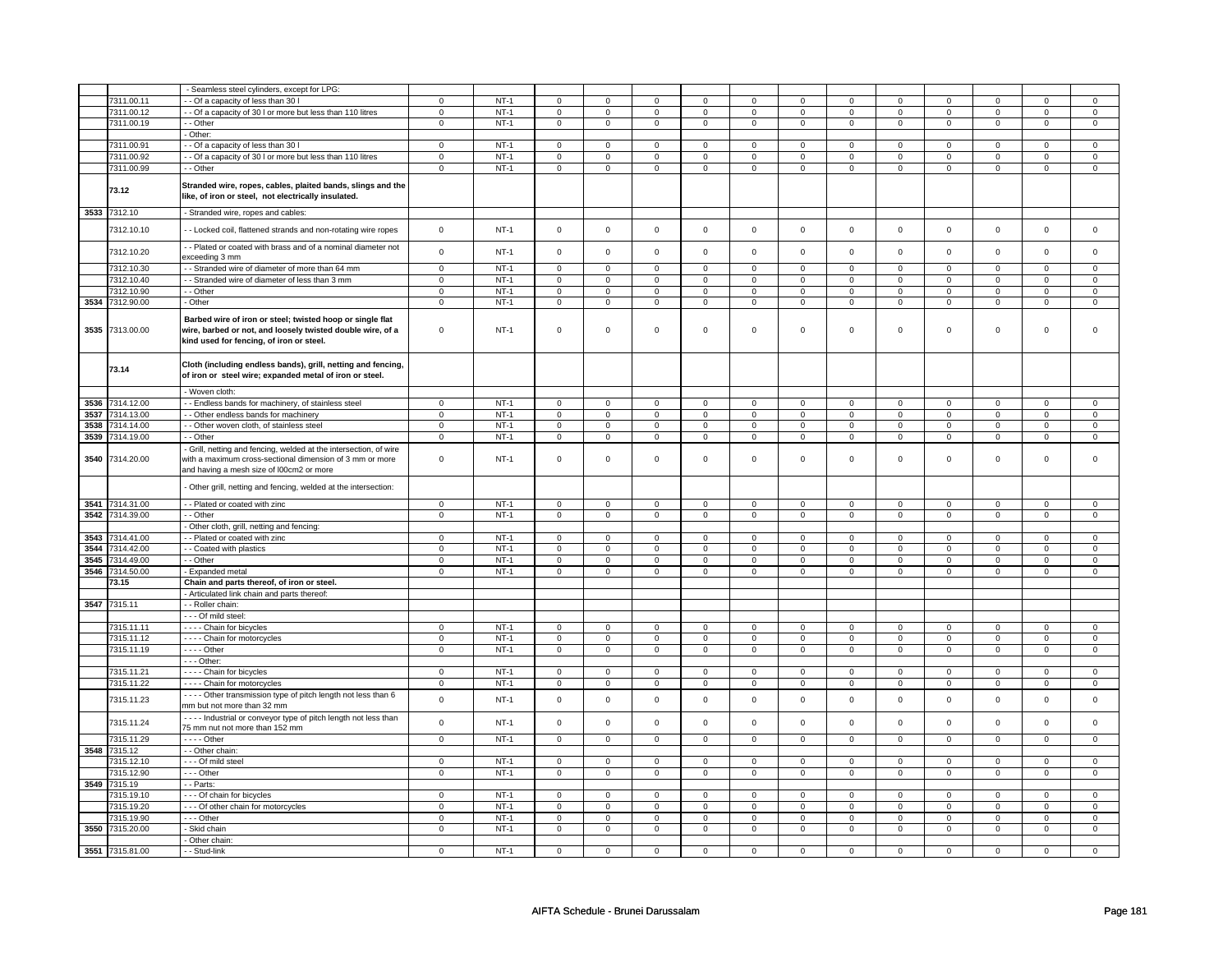| 3552       | 7315.82.00   | - Other, welded link                                                                                                                                                                                                                      | $\mathsf 0$    | $NT-1$ | $\mathbf 0$    | $\mathbf 0$    | $\mathbf 0$         | $\mathbf 0$    | $\mathbf 0$         | 0              | $\mathbf 0$    | 0              | 0              | 0              | $\mathbf 0$    | 0              |
|------------|--------------|-------------------------------------------------------------------------------------------------------------------------------------------------------------------------------------------------------------------------------------------|----------------|--------|----------------|----------------|---------------------|----------------|---------------------|----------------|----------------|----------------|----------------|----------------|----------------|----------------|
|            |              |                                                                                                                                                                                                                                           |                |        |                |                |                     |                |                     |                |                |                |                |                |                |                |
| 3553       | 7315.89      | - Other:                                                                                                                                                                                                                                  |                |        |                |                |                     |                |                     |                |                |                |                |                |                |                |
|            |              | - - - Of mild steel:                                                                                                                                                                                                                      |                |        |                |                |                     |                |                     |                |                |                |                |                |                |                |
|            | 7315.89.11   | - - - - Chain for bicycles                                                                                                                                                                                                                | 0              | $NT-1$ | $\mathbf 0$    | $\mathbf 0$    | $\mathbf 0$         | $\mathbf 0$    | $\mathbf 0$         | $\mathbf 0$    | 0              | $\mathbf 0$    | 0              | $\mathbf 0$    | 0              | 0              |
|            | 7315.89.12   | - - - - Chain for motorcycles                                                                                                                                                                                                             | $\mathbf 0$    | $NT-1$ | $\mathbf 0$    | $\mathbf 0$    | $\mathbf 0$         | $\mathbf 0$    | $\mathbf 0$         | $\mathbf 0$    | $\mathbf 0$    | $\mathsf 0$    | $\mathbf 0$    | $\mathbf 0$    | $\mathbf 0$    | 0              |
|            | 7315.89.19   | $---$ Other                                                                                                                                                                                                                               | $\pmb{0}$      | $NT-1$ | $\overline{0}$ | $\overline{0}$ | $\overline{0}$      | $\overline{0}$ | $\overline{0}$      | $\overline{0}$ | $\overline{0}$ | $\overline{0}$ | $\overline{0}$ | $\overline{0}$ | $\overline{0}$ | $\pmb{0}$      |
|            |              | $--$ Other:                                                                                                                                                                                                                               |                |        |                |                |                     |                |                     |                |                |                |                |                |                |                |
|            |              |                                                                                                                                                                                                                                           |                |        |                |                |                     |                |                     |                |                |                |                |                |                |                |
|            | 7315.89.21   | - - - - Chain for bicycles                                                                                                                                                                                                                | $\mathsf 0$    | $NT-1$ | $\mathsf 0$    | $\mathbf 0$    | $\mathsf 0$         | $\mathbf 0$    | $\mathsf 0$         | $\mathbf 0$    | $\mathbf 0$    | $\mathbf 0$    | $\mathsf 0$    | $\mathbf 0$    | $\mathbf 0$    | $\overline{0}$ |
|            | 7315.89.22   | - - - - Chain for motorcycles                                                                                                                                                                                                             | $\overline{0}$ | $NT-1$ | $\overline{0}$ | $\overline{0}$ | $\overline{0}$      | $\overline{0}$ | $\mathbf 0$         | $\overline{0}$ | $\mathbf 0$    | $\mathbf 0$    | $\mathsf 0$    | $\overline{0}$ | $\mathsf 0$    | $\overline{0}$ |
|            | 7315.89.29   | - - - - Other                                                                                                                                                                                                                             | $\mathbf 0$    | $NT-1$ | $\mathbf 0$    | $\mathbf 0$    | $\mathbf 0$         | $\mathbf 0$    | $\mathbf 0$         | $\mathbf 0$    | $\mathbf 0$    | $\mathbf 0$    | $\mathbf 0$    | $\mathbf{0}$   | $\mathsf 0$    | $\mathbf 0$    |
| 3554       | 7315.90      | - Other parts:                                                                                                                                                                                                                            |                |        |                |                |                     |                |                     |                |                |                |                |                |                |                |
|            | 7315.90.10   | - - Chain for motorcycles and bicycles                                                                                                                                                                                                    | $\overline{0}$ | $NT-1$ | $\overline{0}$ | $\overline{0}$ | $\overline{0}$      | $\overline{0}$ | $\overline{0}$      | $\overline{0}$ | $\overline{0}$ | $\overline{0}$ | $\overline{0}$ | $\overline{0}$ | $\Omega$       | $\overline{0}$ |
|            | 7315.90.90   | - - Other                                                                                                                                                                                                                                 | $\mathbf 0$    | $NT-1$ | $\mathsf 0$    | $\overline{0}$ | 0                   | $\mathsf 0$    | 0                   | $\mathbf 0$    | $\mathsf 0$    | $\mathbf 0$    | $\mathsf 0$    | $\overline{0}$ | $\mathsf 0$    | $\overline{0}$ |
|            |              |                                                                                                                                                                                                                                           |                |        |                |                |                     |                |                     |                |                |                |                |                |                |                |
| 3555       | 7316.00.00   | Anchors, grapnels and parts thereof, of iron or steel.                                                                                                                                                                                    | $\mathbf 0$    | $NT-1$ | $\Omega$       | $\mathbf 0$    | $\mathbf 0$         | $\mathbf 0$    | $\mathbf 0$         | $\mathbf 0$    | $\Omega$       | $\mathbf 0$    | $\mathbf 0$    | $\mathbf 0$    | $\Omega$       | $\mathbf 0$    |
| 3556 73.17 |              | Nails, tacks, drawing pins, corrugated nails, staples (other<br>than those of heading 83.05) and similar articles, of iron or<br>steel, whether or not with heads of other material, but<br>excluding such articles with heads of copper. |                |        |                |                |                     |                |                     |                |                |                |                |                |                |                |
|            | 7317.00.10   | - Wire nails                                                                                                                                                                                                                              | $\mathsf 0$    | $NT-1$ | $\mathbf 0$    | $\mathbf 0$    | $\mathsf 0$         | $\mathbf 0$    | $\mathsf 0$         | $\mathbf 0$    | $\mathbf 0$    | $\mathbf{0}$   | $\mathbf 0$    | $\mathbf{0}$   | $\mathbf 0$    | $\mathbf 0$    |
|            | 7317.00.20   | - Staples                                                                                                                                                                                                                                 | $\overline{0}$ | $NT-1$ | $\overline{0}$ | $\overline{0}$ | $\overline{0}$      | $\mathbf 0$    | $\overline{0}$      | $\mathbf 0$    | $\mathbf 0$    | $\mathbf 0$    | $\overline{0}$ | $\mathbf{0}$   | $\mathbf 0$    | $\overline{0}$ |
|            |              |                                                                                                                                                                                                                                           |                |        |                |                |                     |                |                     |                |                |                |                |                |                |                |
|            | 7317.00.30   | Dog spikes for rail sleepers; carding tacks for textile carding<br>machines; gang nails, connector and anti-splitting                                                                                                                     | $\mathbf 0$    | $NT-1$ | $\mathsf 0$    | $\mathbf 0$    | $\mathsf 0$         | $\mathbf 0$    | $\mathsf 0$         | $\mathbf 0$    | $\mathbf 0$    | $\mathsf 0$    | $\mathsf 0$    | $\mathbf 0$    | $\mathsf 0$    | 0              |
|            | 7317.00.40   | - Hob nails for footwear, ring nails                                                                                                                                                                                                      | $\mathsf 0$    | $NT-1$ | $\mathbf 0$    | $\mathsf 0$    | $\mathsf 0$         | $\mathbf 0$    | $\mathsf 0$         | $\mathbf 0$    | $\mathbf 0$    | $\mathbf 0$    | $\mathsf 0$    | $\mathbf 0$    | 0              | $\mathbf 0$    |
|            | 7317.00.50   | - Hooknails                                                                                                                                                                                                                               | $\mathsf 0$    | $NT-1$ | $\mathbf 0$    | $\mathbf 0$    | $\mathbf 0$         | $\mathbf 0$    | $\mathbf 0$         | 0              | $\mathbf 0$    | 0              | 0              | $\mathbf 0$    | 0              | 0              |
|            |              |                                                                                                                                                                                                                                           |                |        |                |                |                     |                |                     |                |                |                |                |                |                |                |
|            | 7317.00.60   | Corrugated nails, drawing pins and tacks                                                                                                                                                                                                  | $\mathbf 0$    | $NT-1$ | $\mathsf 0$    | $\mathsf 0$    | $\mathsf 0$         | $\mathsf 0$    | $\mathsf{O}\xspace$ | $\mathbf 0$    | 0              | $\mathsf 0$    | $\mathsf 0$    | $\mathbf 0$    | 0              | $\mathbf 0$    |
|            | 7317.00.90   | - Other                                                                                                                                                                                                                                   | $\mathsf 0$    | $NT-1$ | $\mathbf 0$    | $\mathsf 0$    | $\mathbf 0$         | $\mathbf 0$    | $\mathbf 0$         | $\mathbf 0$    | $\mathbf{0}$   | $\mathbf 0$    | $\mathbf 0$    | $\mathbf 0$    | $\mathbf{0}$   | $\mathbf{0}$   |
|            | 73.18        | Screws, bolts, nuts, coach screws, screw hooks, rivets,<br>cotters, cotter-pins, washers (including spring washers)<br>and similar articles, of iron or steel.                                                                            |                |        |                |                |                     |                |                     |                |                |                |                |                |                |                |
|            |              | - Threaded articles:                                                                                                                                                                                                                      |                |        |                |                |                     |                |                     |                |                |                |                |                |                |                |
| 3557       | 7318.11.00   | - Coach screws                                                                                                                                                                                                                            | $\mathsf 0$    | $NT-1$ | $\overline{0}$ | $\mathsf 0$    | $\mathsf 0$         | $\mathbf 0$    | $\overline{0}$      | $\mathbf 0$    | $\overline{0}$ | $\mathbf 0$    | $\mathbf 0$    | $\mathbf 0$    | $\mathbf 0$    | $\overline{0}$ |
| 3558       | 7318.12      | - Other wood screws:                                                                                                                                                                                                                      |                |        |                |                |                     |                |                     |                |                |                |                |                |                |                |
|            |              |                                                                                                                                                                                                                                           |                |        |                |                |                     |                |                     |                |                |                |                |                |                |                |
|            | 7318.12.10   | --- Of an external diameter not exceeding 16 mm                                                                                                                                                                                           | $\overline{0}$ | $NT-1$ | $\mathbf 0$    | $\mathbf 0$    | $\mathbf 0$         | $\mathbf 0$    | $\mathbf 0$         | $\mathbf 0$    | 0              | 0              | 0              | 0              | 0              | $\overline{0}$ |
|            | 7318.12.90   | $- -$ Other                                                                                                                                                                                                                               | $\overline{0}$ | $NT-1$ | $\overline{0}$ | $\overline{0}$ | $\overline{0}$      | $\overline{0}$ | $\overline{0}$      | $\overline{0}$ | $\overline{0}$ | $\overline{0}$ | $\overline{0}$ | $\overline{0}$ | $\overline{0}$ | $\overline{0}$ |
| 3559       | 7318.13      | - - Screw hooks and screw rings:                                                                                                                                                                                                          |                |        |                |                |                     |                |                     |                |                |                |                |                |                |                |
|            | 7318.13.10   | --- Of an external diameter not exceeding 16 mm                                                                                                                                                                                           | $\mathsf 0$    | $NT-1$ | $\mathsf 0$    | $\mathsf 0$    | $\mathsf 0$         | $\mathsf 0$    | $\mathsf{O}\xspace$ | $\mathbf 0$    | $\mathbf 0$    | $\mathsf 0$    | $\mathsf 0$    | $\mathbf 0$    | $\mathbf 0$    | $\mathbf 0$    |
|            | 7318.13.90   | --- Other                                                                                                                                                                                                                                 | $\mathbf 0$    | $NT-1$ | $\mathsf 0$    | $\mathbf 0$    | $\mathsf{O}\xspace$ | $\mathsf 0$    | $\mathsf{O}\xspace$ | $\mathsf{O}$   | $\mathsf 0$    | $\mathsf 0$    | $\mathsf 0$    | $\mathsf{O}$   | $\mathsf 0$    | $\mathsf 0$    |
| 3560       | 7318.14      | - - Self-tapping screws:                                                                                                                                                                                                                  |                |        |                |                |                     |                |                     |                |                |                |                |                |                |                |
|            | 7318.14.10   | - - - Of an external diameter not exceeding 16 mm                                                                                                                                                                                         | $\mathsf 0$    | $NT-1$ | $\mathbf 0$    | $\mathbf 0$    | $\mathsf 0$         | $\mathbf 0$    | $\mathsf 0$         | $\mathbf 0$    | $\mathbf 0$    | $\mathbf 0$    | $\mathsf 0$    | $\mathbf 0$    | $\Omega$       | $\mathbf 0$    |
|            | 7318.14.90   | --- Other                                                                                                                                                                                                                                 | $\mathbf 0$    | $NT-1$ | $\mathbf 0$    | $\mathbf 0$    | $\mathbf 0$         | $\mathbf 0$    | $\mathbf 0$         | $\mathbf{0}$   | $\mathbf 0$    | $\mathbf{0}$   | $\mathbf 0$    | $\mathbf{0}$   | $\mathbf 0$    | $\overline{0}$ |
|            |              |                                                                                                                                                                                                                                           |                |        |                |                |                     |                |                     |                |                |                |                |                |                |                |
| 3561       | 7318.15      | - - Other screws and bolts, whether or not with their nuts or<br>washers:                                                                                                                                                                 |                |        |                |                |                     |                |                     |                |                |                |                |                |                |                |
|            |              | - - - Of an external diameter not exceeding 16 mm:                                                                                                                                                                                        |                |        |                |                |                     |                |                     |                |                |                |                |                |                |                |
|            | 7318.15.11   | - - - - Screws for metal                                                                                                                                                                                                                  | $\mathsf 0$    | $NT-1$ | $\mathbf 0$    | $\mathbf 0$    | $\mathbf 0$         | $\mathbf 0$    | $\mathbf 0$         | $\mathbf 0$    | $\mathbf 0$    | $\mathbf 0$    | $\mathbf 0$    | $\mathbf 0$    | 0              | $\mathbf 0$    |
|            | 7318.15.12   | - - - - Bolts for metal, with or without nuts                                                                                                                                                                                             | $\mathbf 0$    | $NT-1$ | $\mathbf 0$    | $\mathbf{0}$   | $\mathbf 0$         | $\overline{0}$ | $\mathbf 0$         | $\mathbf{0}$   | $\mathbf 0$    | $\mathbf{0}$   | 0              | $\mathbf 0$    | 0              | $\overline{0}$ |
|            | 7318.15.19   | $- - -$ Other                                                                                                                                                                                                                             | $\mathbf 0$    | $NT-1$ | $\mathbf 0$    | $\mathbf 0$    | $\mathbf 0$         | $\mathbf 0$    | $\mathbf 0$         | $\mathbf{0}$   | $\mathbf 0$    | $\mathbf{0}$   | $\mathbf 0$    | $\mathbf{0}$   | $\Omega$       | $\mathbf{0}$   |
|            |              | - - - Other:                                                                                                                                                                                                                              |                |        |                |                |                     |                |                     |                |                |                |                |                |                |                |
|            | 7318.15.91   | - - - - Screws for metal                                                                                                                                                                                                                  | $\mathbf 0$    | $NT-1$ | $\mathbf 0$    | $\mathbf 0$    | $\mathbf 0$         | $\mathbf 0$    | $\mathbf 0$         | $\mathbf{0}$   | $\mathbf 0$    | $\mathbf 0$    | $\mathbf 0$    | $\mathbf 0$    | 0              | $\mathbf 0$    |
|            | 7318.15.92   | - - - - Bolts for metal, with or without nuts                                                                                                                                                                                             | $\mathsf 0$    | $NT-1$ | $\mathbf 0$    | $\mathbf 0$    | $\mathbf 0$         | $\mathbf 0$    | $\mathbf 0$         | 0              | 0              | 0              | $\mathbf 0$    | $\mathbf 0$    | 0              | 0              |
|            | 7318.15.99   | - - - - Other                                                                                                                                                                                                                             | $\mathbf 0$    | $NT-1$ | $\mathsf 0$    | $\mathsf 0$    | $\mathsf{O}\xspace$ | $\mathsf 0$    | $\mathsf{O}\xspace$ | $\mathbf 0$    | 0              | $\mathbf 0$    | $\mathsf 0$    | $\mathbf 0$    | 0              | $\mathsf 0$    |
| 3562       | 7318.16      | - - Nuts:                                                                                                                                                                                                                                 |                |        |                |                |                     |                |                     |                |                |                |                |                |                |                |
|            |              |                                                                                                                                                                                                                                           |                |        |                |                |                     |                |                     |                |                |                |                |                |                |                |
|            | 7318.16.10   | - - - Of an external diameter not exceeding 16 mm                                                                                                                                                                                         | $\mathsf 0$    | $NT-1$ | $\mathbf 0$    | $\mathbf 0$    | $\mathsf 0$         | $\mathbf 0$    | $\mathsf 0$         | $\mathbf 0$    | $\mathbf 0$    | $\mathsf 0$    | $\mathsf 0$    | $\mathbf 0$    | $\Omega$       | 0              |
|            | 7318.16.90   | - - - Other                                                                                                                                                                                                                               | $\mathsf 0$    | $NT-1$ | $\mathbf 0$    | $\mathbf 0$    | $\mathbf 0$         | $\mathbf 0$    | $\mathbf 0$         | $\mathbf 0$    | $\mathbf 0$    | $\mathsf 0$    | $\mathbf 0$    | $\mathbf 0$    | $\mathbf 0$    | $\mathbf 0$    |
| 3563       | 7318.19      | - - Other:                                                                                                                                                                                                                                |                |        |                |                |                     |                |                     |                |                |                |                |                |                |                |
|            | 7318.19.10   | - - - Of an external diameter not exceeding 16 mm                                                                                                                                                                                         | 0              | $NT-1$ | $\mathbf 0$    | $\mathbf 0$    | $\mathbf 0$         | $\mathbf 0$    | $\mathbf 0$         | $\mathbf 0$    | 0              | $\mathbf 0$    | 0              | $\mathbf 0$    | $\mathbf 0$    | 0              |
|            | 7318.19.90   | --- Other                                                                                                                                                                                                                                 | $\mathsf 0$    | $NT-1$ | $\mathbf 0$    | $\mathsf 0$    | $\mathsf 0$         | $\mathbf 0$    | $\mathsf 0$         | $\mathbf 0$    | $\mathbf 0$    | $\mathbf 0$    | $\mathsf 0$    | $\mathbf 0$    | $\mathbf 0$    | $\mathbf 0$    |
|            |              | Non-threaded articles:                                                                                                                                                                                                                    |                |        |                |                |                     |                |                     |                |                |                |                |                |                |                |
|            |              |                                                                                                                                                                                                                                           |                |        |                |                |                     |                |                     |                |                |                |                |                |                |                |
|            | 3564 7318.21 | - Spring washers and other lock washers:                                                                                                                                                                                                  |                |        |                |                |                     |                |                     |                |                |                |                |                |                |                |
|            | 7318.21.10   | - - - Of an external diameter not exceeding 16 mm                                                                                                                                                                                         | $\mathsf 0$    | $NT-1$ | $\mathbf 0$    | $\mathbf 0$    | $\mathbf 0$         | $\mathbf 0$    | $\mathbf 0$         | 0              | 0              | 0              | 0              | 0              | $\Omega$       | 0              |
|            | 7318.21.90   | --- Other                                                                                                                                                                                                                                 | $\mathsf 0$    | $NT-1$ | $\mathbf 0$    | $\mathbf 0$    | $\mathbf 0$         | $\mathbf 0$    | $\mathsf 0$         | $\mathbf 0$    | $\mathbf 0$    | $\mathbf 0$    | $\mathbf 0$    | $\mathbf 0$    | $\mathbf 0$    | $\mathbf{0}$   |
| 3565       | 7318.22      | - Other washers:                                                                                                                                                                                                                          |                |        |                |                |                     |                |                     |                |                |                |                |                |                |                |
|            | 7318.22.10   | - - - Of an external diameter not exceeding 16 mm                                                                                                                                                                                         | $\mathsf 0$    | $NT-1$ | $\mathsf 0$    | $\mathbf 0$    | $\mathbf 0$         | $\mathbf 0$    | $\mathbf 0$         | $\mathsf 0$    | 0              | $\mathsf 0$    | 0              | $\mathbf 0$    | 0              | 0              |
|            | 7318.22.90   | $- -$ Other                                                                                                                                                                                                                               | $\overline{0}$ | $NT-1$ | $\overline{0}$ | $\overline{0}$ | 0                   | $\overline{0}$ | 0                   | $\overline{0}$ | 0              | $\overline{0}$ | $\mathbf 0$    | $\overline{0}$ | 0              | $\overline{0}$ |
| 3566       | 7318.23      | - - Rivets:                                                                                                                                                                                                                               |                |        |                |                |                     |                |                     |                |                |                |                |                |                |                |
|            |              |                                                                                                                                                                                                                                           |                |        |                |                |                     |                |                     |                |                |                |                |                |                |                |
|            | 7318.23.10   | - - - Of an external diameter not exceeding 16 mm                                                                                                                                                                                         | $\mathsf 0$    | $NT-1$ | $\mathbf 0$    | $\mathbf 0$    | $\mathsf 0$         | $\mathbf 0$    | $\mathsf 0$         | $\mathbf 0$    | $\mathbf 0$    | $\mathsf 0$    | $\mathsf 0$    | $\mathbf 0$    | 0              | $\Omega$       |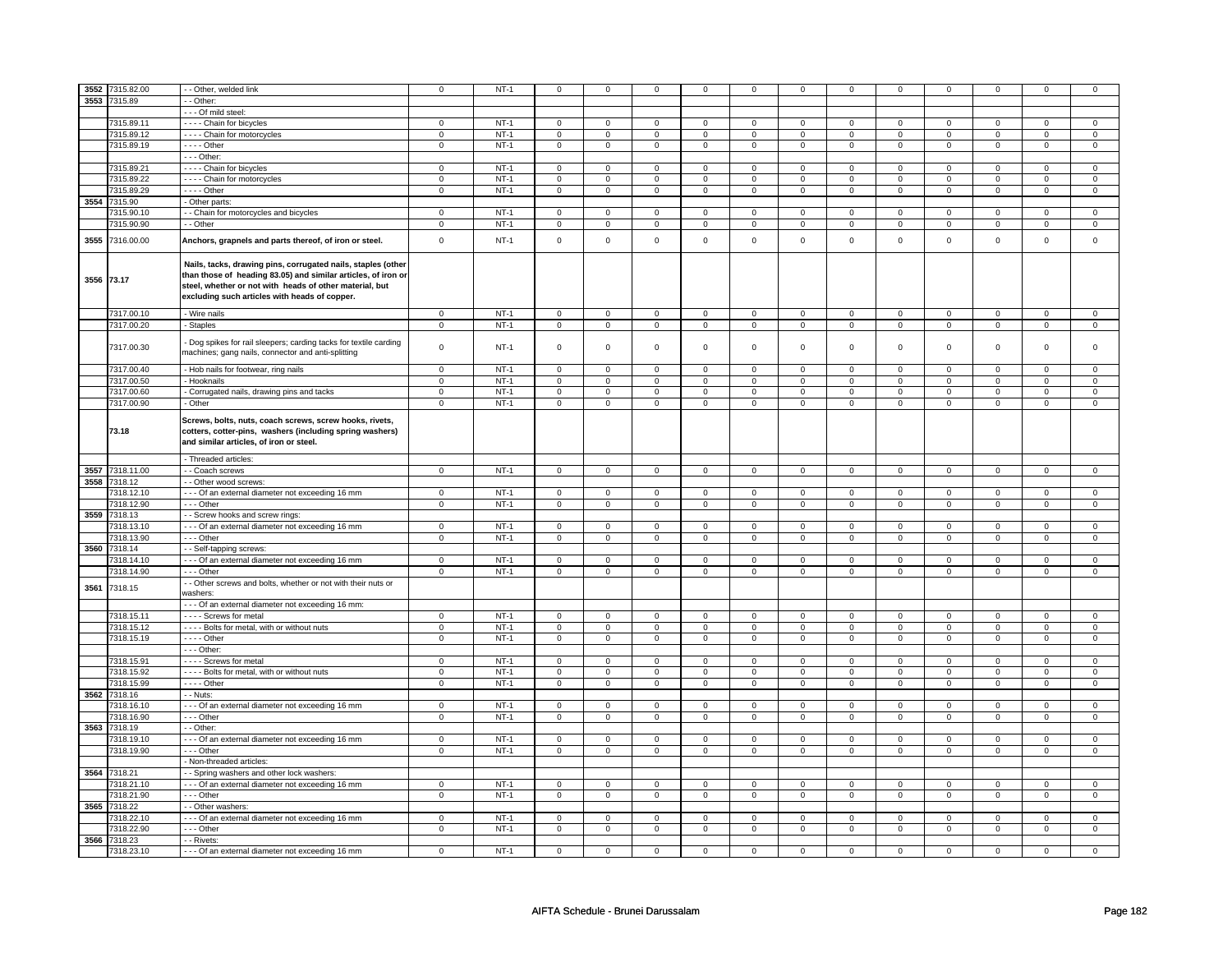|      | 7318.23.90      | -- Other                                                                                                                                                                                                                                                                          | $\mathbf 0$    | $NT-1$ | $\mathsf 0$         | $\mathbf 0$    | $\mathsf 0$    | $\mathbf 0$    | $\mathsf 0$         | $\mathbf 0$    | $\mathsf 0$         | $\mathbf 0$    | $\mathsf 0$    | $\mathsf 0$    | $\Omega$       | $\mathsf 0$    |
|------|-----------------|-----------------------------------------------------------------------------------------------------------------------------------------------------------------------------------------------------------------------------------------------------------------------------------|----------------|--------|---------------------|----------------|----------------|----------------|---------------------|----------------|---------------------|----------------|----------------|----------------|----------------|----------------|
| 3567 | 7318.24         | - - Cotters and cotter-pins:                                                                                                                                                                                                                                                      |                |        |                     |                |                |                |                     |                |                     |                |                |                |                |                |
|      | 7318.24.10      | --- Of an external diameter not exceeding 16 mm                                                                                                                                                                                                                                   | $\mathbf 0$    | $NT-1$ | $\mathbf 0$         | $\mathbf 0$    | $\mathbf 0$    | $\mathbf 0$    | $\mathbf 0$         | $\mathbf 0$    | $\mathbf 0$         | $\mathbf 0$    | $\mathbf 0$    | $\mathbf{0}$   | $\mathbf 0$    | $\mathbf{0}$   |
|      | 7318.24.90      | $\cdots$ Other                                                                                                                                                                                                                                                                    | $\overline{0}$ | $NT-1$ |                     | $\overline{0}$ |                | $\overline{0}$ |                     | $\overline{0}$ |                     | $\overline{0}$ |                | $\overline{0}$ |                |                |
|      |                 |                                                                                                                                                                                                                                                                                   |                |        | $\mathbf 0$         |                | $\mathbf 0$    |                | $\mathbf 0$         |                | $\mathbf 0$         |                | $\mathbf 0$    |                | $\mathbf 0$    | $\mathbf 0$    |
| 3568 | 7318.29         | - - Other:                                                                                                                                                                                                                                                                        |                |        |                     |                |                |                |                     |                |                     |                |                |                |                |                |
|      | 7318.29.10      | --- Of an external diameter not exceeding 16 mm                                                                                                                                                                                                                                   | $\mathbf 0$    | $NT-1$ | $\mathbf 0$         | $\mathbf 0$    | $\mathbf 0$    | $\mathbf 0$    | $\mathbf 0$         | $\mathbf 0$    | $\mathbf 0$         | $\mathbf 0$    | $\mathbf 0$    | $\mathbf 0$    | $\mathbf 0$    | $\mathbf 0$    |
|      | 7318.29.90      | --- Other                                                                                                                                                                                                                                                                         | $\overline{0}$ | $NT-1$ | $\overline{0}$      | $\overline{0}$ | $\overline{0}$ | $\overline{0}$ | $\overline{0}$      | $\overline{0}$ | $\overline{0}$      | $\overline{0}$ | $\overline{0}$ | $\overline{0}$ | $\overline{0}$ | $\overline{0}$ |
|      | 73.19           | Sewing needles, knitting needles, bodkins, crochet hooks,<br>embroidery stilettos and similar articles, for use in the<br>hand, of iron or steel; safety pins and other pins of iron or<br>steel, not elsewhere specified or included.                                            |                |        |                     |                |                |                |                     |                |                     |                |                |                |                |                |
| 3569 | 7319.10.00      | - Sewing, darning or embroidery needles                                                                                                                                                                                                                                           | $\mathbf 0$    | $NT-1$ | $\overline{0}$      | $\overline{0}$ | $\mathsf 0$    | $\overline{0}$ | $\overline{0}$      | $\overline{0}$ | $\mathsf 0$         | $\overline{0}$ | $\overline{0}$ | $\overline{0}$ | $\mathbf 0$    | $\mathsf 0$    |
|      | 3570 7319.20.00 | Safety pins                                                                                                                                                                                                                                                                       | $\overline{0}$ | $NT-1$ | $\overline{0}$      | $\overline{0}$ | $\mathsf 0$    | $\overline{0}$ | $\mathsf{O}\xspace$ | $\overline{0}$ | $\mathsf{O}\xspace$ | $\overline{0}$ | $\mathbf 0$    | $\overline{0}$ | $\mathbf 0$    | $\overline{0}$ |
| 3571 | 7319.30.00      | Other pins                                                                                                                                                                                                                                                                        | $\mathbf 0$    | $NT-1$ | $\mathsf 0$         | $\mathsf 0$    | $\mathsf 0$    | $\mathsf 0$    | $\mathsf 0$         | $\mathsf 0$    | $\mathsf 0$         | $\mathsf 0$    | $\mathsf 0$    | $\mathsf 0$    | $\mathbf 0$    | $\mathsf 0$    |
|      |                 |                                                                                                                                                                                                                                                                                   |                |        |                     |                |                |                |                     |                |                     |                |                |                |                |                |
|      | 3572 7319.90.00 | - Other                                                                                                                                                                                                                                                                           | $\mathbf 0$    | $NT-1$ | $\mathsf 0$         | $\mathbf 0$    | 0              | $\mathsf 0$    | 0                   | $\mathsf 0$    | 0                   | $\mathsf 0$    | 0              | $\mathbf 0$    | $\mathbf 0$    | $\mathbf 0$    |
|      | 73.20           | Springs and leaves for springs, of iron or steel.                                                                                                                                                                                                                                 |                |        |                     |                |                |                |                     |                |                     |                |                |                |                |                |
|      | 3573 7320.10    | - Leaf-springs and leaves therefor:                                                                                                                                                                                                                                               |                |        |                     |                |                |                |                     |                |                     |                |                |                |                |                |
|      | 7320.10.10      | - For motor vehicles                                                                                                                                                                                                                                                              | 20             | EL     |                     |                |                |                |                     |                |                     |                |                |                |                |                |
|      | 7320.10.20      | - For earth moving machinery                                                                                                                                                                                                                                                      | 20             | EL     |                     |                |                |                |                     |                |                     |                |                |                |                |                |
|      | 7320.10.30      | - Coupling springs for railway rolling stock                                                                                                                                                                                                                                      | $\mathsf 0$    | EL     |                     |                |                |                |                     |                |                     |                |                |                |                |                |
|      | 7320.10.90      | - Other                                                                                                                                                                                                                                                                           | $\mathbf 0$    | EL     |                     |                |                |                |                     |                |                     |                |                |                |                |                |
|      | 3574 7320.20    | Helical springs:                                                                                                                                                                                                                                                                  |                |        |                     |                |                |                |                     |                |                     |                |                |                |                |                |
|      | 7320.20.10      | - - For motor vehicles                                                                                                                                                                                                                                                            | 20             | EL     |                     |                |                |                |                     |                |                     |                |                |                |                |                |
|      |                 |                                                                                                                                                                                                                                                                                   |                |        |                     |                |                |                |                     |                |                     |                |                |                |                |                |
|      | 7320.20.20      | - For earth moving machinery                                                                                                                                                                                                                                                      | 20             | EL     |                     |                |                |                |                     |                |                     |                |                |                |                |                |
|      | 7320.20.90      | - Other                                                                                                                                                                                                                                                                           | $\mathbf 0$    | EL     |                     |                |                |                |                     |                |                     |                |                |                |                |                |
| 3575 | 7320.90         | Other:                                                                                                                                                                                                                                                                            |                |        |                     |                |                |                |                     |                |                     |                |                |                |                |                |
|      | 320.90.10       | - For motor vehicles                                                                                                                                                                                                                                                              | 20             | EL     |                     |                |                |                |                     |                |                     |                |                |                |                |                |
|      | 7320.90.90      | - - Other                                                                                                                                                                                                                                                                         | $\overline{0}$ | EL     |                     |                |                |                |                     |                |                     |                |                |                |                |                |
|      | 73.21           | Stoves, ranges, grates, cookers (including those with<br>subsidiary boilers for central heating), barbecues,<br>braziers, gas-rings, plate warmers and similar non-electric<br>domestic appliances, and parts thereof, of iron or steel.<br>Cooking appliances and plate warmers: |                |        |                     |                |                |                |                     |                |                     |                |                |                |                |                |
|      |                 |                                                                                                                                                                                                                                                                                   |                |        |                     |                |                |                |                     |                |                     |                |                |                |                |                |
|      | 3576 7321.11    | - For gas fuel or for both gas and other fuels:                                                                                                                                                                                                                                   |                |        |                     |                |                |                |                     |                |                     |                |                |                |                |                |
|      | 7321.11.10      | - - - Kitchen stoves, ranges, ovens, cookers                                                                                                                                                                                                                                      | $\mathbf 0$    | $NT-1$ | $\mathsf 0$         | $\mathbf 0$    | $\mathsf 0$    | $\mathbf 0$    | $\mathsf 0$         | $\mathbf 0$    | $\mathsf 0$         | $\overline{0}$ | $\mathsf 0$    | $\mathbf 0$    | $\mathbf 0$    | $\mathbf 0$    |
|      | 7321.11.90      | $- -$ Other                                                                                                                                                                                                                                                                       | $\overline{0}$ | $NT-1$ | $\overline{0}$      | $\overline{0}$ | $\overline{0}$ | $\overline{0}$ | $\overline{0}$      | $\overline{0}$ | $\overline{0}$      | $\overline{0}$ | $\overline{0}$ | $\overline{0}$ | $\overline{0}$ | $\overline{0}$ |
|      | 3577 7321.12.00 | - - For liquid fuel                                                                                                                                                                                                                                                               | $\mathbf 0$    | $NT-1$ | $\mathsf 0$         | $\mathsf 0$    | $\mathsf 0$    | $\mathsf 0$    | 0                   | $\mathsf 0$    | 0                   | $\mathbf 0$    | 0              | $\mathbf 0$    | $\mathbf 0$    | $\mathsf 0$    |
|      | 3578 7321.13.00 | - For solid fuel                                                                                                                                                                                                                                                                  | $\mathbf 0$    | $NT-1$ | $\mathsf{O}\xspace$ | $\mathsf 0$    | $\mathbf 0$    | $\mathsf 0$    | $\mathsf{O}\xspace$ | $\mathsf 0$    | $\mathbf 0$         | $\mathsf 0$    | $\mathbf 0$    | $\mathsf{O}$   | $\mathbf 0$    | $\mathbf 0$    |
|      |                 | Other appliances                                                                                                                                                                                                                                                                  |                |        |                     |                |                |                |                     |                |                     |                |                |                |                |                |
|      | 3579 7321.81.00 | - For gas fuel or for both gas and other fuels                                                                                                                                                                                                                                    | $\mathbf 0$    | $NT-1$ | $\mathbf 0$         | $\mathbf 0$    | 0              | $\mathbf 0$    | $\mathbf 0$         | $\mathbf 0$    | $\mathbf 0$         | $\mathbf 0$    | $\mathbf 0$    | $\mathbf 0$    | 0              | $\mathbf 0$    |
| 3580 | 7321.82.00      | - - For liquid fuel                                                                                                                                                                                                                                                               | $\mathsf 0$    | $NT-1$ | $\mathbf 0$         | $\mathbf 0$    | $\mathsf 0$    | $\mathbf 0$    | $\mathbf 0$         | $\mathbf 0$    | $\mathsf 0$         | $\mathbf 0$    | $\mathsf 0$    | $\mathbf 0$    | $\mathbf 0$    | $\mathbf 0$    |
| 3581 | 7321.83.00      | - - For solid fuel                                                                                                                                                                                                                                                                | $\mathsf 0$    | $NT-1$ | $\mathbf 0$         | $\overline{0}$ | $\mathbf 0$    | $\mathbf 0$    | $\mathbf 0$         | $\mathbf 0$    | $\mathbf 0$         | $\mathbf 0$    | $\mathbf 0$    | $\mathbf 0$    | $\mathbf 0$    | $\mathbf 0$    |
| 3582 | 7321.90.00      | - Parts                                                                                                                                                                                                                                                                           | $\mathbf 0$    | $NT-1$ | $\mathsf 0$         | $\mathsf 0$    | $\mathsf 0$    | $\mathsf 0$    | $\mathsf 0$         | $\mathsf 0$    | $\mathsf 0$         | $\mathsf 0$    | $\mathsf 0$    | $\mathsf 0$    | $\mathbf 0$    | $\mathsf 0$    |
|      | 73.22           | Radiators for central heating, not electrically heated, and<br>parts thereof, of iron or steel; air heaters and hot air<br>distributors (including distributors which can motor-<br>driven fan or blower, and parts thereof, of iron or steel.                                    |                |        |                     |                |                |                |                     |                |                     |                |                |                |                |                |
|      |                 | - Radiators and parts thereof:                                                                                                                                                                                                                                                    |                |        |                     |                |                |                |                     |                |                     |                |                |                |                |                |
| 3583 | 7322.11.00      | - Of cast iron                                                                                                                                                                                                                                                                    | $\mathsf 0$    | $NT-1$ | $\mathbf 0$         | $\mathbf 0$    | $\mathsf 0$    | $\mathbf 0$    | $\mathsf 0$         | $\mathbf 0$    | $\mathsf 0$         | $\mathbf 0$    | $\mathsf 0$    | $\mathbf 0$    | 0              | $\mathbf 0$    |
| 3584 | 7322.19.00      | - Other                                                                                                                                                                                                                                                                           | $\mathbf 0$    | $NT-1$ | $\mathbf 0$         | $\mathbf 0$    | $\mathbf 0$    | $\mathbf 0$    | $\mathbf 0$         | $\mathbf 0$    | $\mathsf 0$         | $\mathbf 0$    | $\mathbf 0$    | $\mathbf{0}$   | $\mathbf 0$    | $\mathbf{0}$   |
|      | 3585 7322.90.00 | - Other                                                                                                                                                                                                                                                                           | $\mathsf 0$    | $NT-1$ | $\mathsf 0$         | $\mathsf 0$    | $\mathbf 0$    | $\mathsf 0$    | $\mathsf 0$         | $\mathbf 0$    | $\mathbf 0$         | $\mathbf 0$    | $\mathsf 0$    | $\mathbf 0$    | $\mathbf 0$    | $\mathbf 0$    |
|      | 73.23           | Table, kitchen or other household articles and parts<br>thereof, of iron or steel; iron or steel wool; pot scourers<br>and scouring or polishing pads, gloves and the like, of iron<br>or steel.                                                                                  |                |        |                     |                |                |                |                     |                |                     |                |                |                |                |                |
| 3586 | 7323.10.00      | Iron or steel wool; pot scourers and scouring or polishing<br>pads, gloves and the like<br>- Other:                                                                                                                                                                               | $\mathsf 0$    | $NT-1$ | $\mathsf 0$         | $\mathsf 0$    | $\mathsf 0$    | $\mathsf 0$    | $\mathsf{O}\xspace$ | $\mathsf 0$    | $\mathsf{O}\xspace$ | $\mathsf 0$    | $\mathsf 0$    | $\mathbf 0$    | $\mathsf 0$    | $\mathbf 0$    |
|      | 7323.91         |                                                                                                                                                                                                                                                                                   |                |        |                     |                |                |                |                     |                |                     |                |                |                |                |                |
| 3587 |                 | - Of cast iron, not enamelled:                                                                                                                                                                                                                                                    |                |        |                     |                |                |                |                     |                |                     |                |                |                |                |                |
|      | 7323.91.10      | - - Kitchenware                                                                                                                                                                                                                                                                   | $\mathbf 0$    | $NT-1$ | $\overline{0}$      | $\overline{0}$ | $\mathbf 0$    | $\overline{0}$ | $\mathbf 0$         | $\overline{0}$ | $\mathbf 0$         | $\overline{0}$ | $\mathbf 0$    | $\mathbf 0$    | $\mathbf 0$    | $\mathbf 0$    |
|      | 7323.91.90      | --- Other                                                                                                                                                                                                                                                                         | $\mathsf 0$    | $NT-1$ | $\mathbf 0$         | $\mathbf 0$    | $\mathbf 0$    | $\mathbf 0$    | $\mathsf 0$         | $\mathbf 0$    | $\mathbf 0$         | $\mathbf 0$    | $\mathsf 0$    | $\mathbf 0$    | 0              | $\mathbf 0$    |
| 3588 | 7323.92.00      | - Of cast iron, enamelled                                                                                                                                                                                                                                                         | $\mathsf 0$    | $NT-1$ | $\mathbf 0$         | $\mathsf 0$    | $\mathbf 0$    | $\mathbf 0$    | $\mathsf 0$         | $\mathsf 0$    | $\mathbf 0$         | $\mathbf 0$    | $\mathsf 0$    | $\mathbf 0$    | $\mathbf 0$    | $\mathbf 0$    |
| 3589 | 7323.93         | - Of stainless steel:                                                                                                                                                                                                                                                             |                |        |                     |                |                |                |                     |                |                     |                |                |                |                |                |
|      | 7323.93.10      | - - - Kitchenware                                                                                                                                                                                                                                                                 | $\mathbf 0$    | $NT-1$ | $\mathbf 0$         | $\mathbf 0$    | 0              | $\mathbf 0$    | $\mathbf 0$         | $\mathbf 0$    | $\mathbf 0$         | $\mathbf 0$    | $\mathbf 0$    | $\mathbf 0$    | 0              | $\mathbf 0$    |
|      | 7323.93.90      | - - - Other                                                                                                                                                                                                                                                                       | $\mathbf 0$    | $NT-1$ | $\mathsf 0$         | $\mathbf 0$    | $\mathbf 0$    | $\mathbf 0$    | $\mathsf 0$         | $\mathbf 0$    | $\mathbf 0$         | $\mathbf 0$    | $\mathsf 0$    | 0              | 0              | 0              |
|      | 3590 7323.94.00 | - - Of iron (other than cast iron) or steel, enamelled                                                                                                                                                                                                                            | $\Omega$       | $NT-1$ | $\mathbf 0$         | $\mathbf 0$    | $\mathbf 0$    | $\mathbf 0$    | $\mathbf 0$         | $\mathbf 0$    | $\mathbf 0$         | $\mathbf 0$    | $\mathbf 0$    | $\mathbf 0$    | $\mathbf 0$    | $\mathbf 0$    |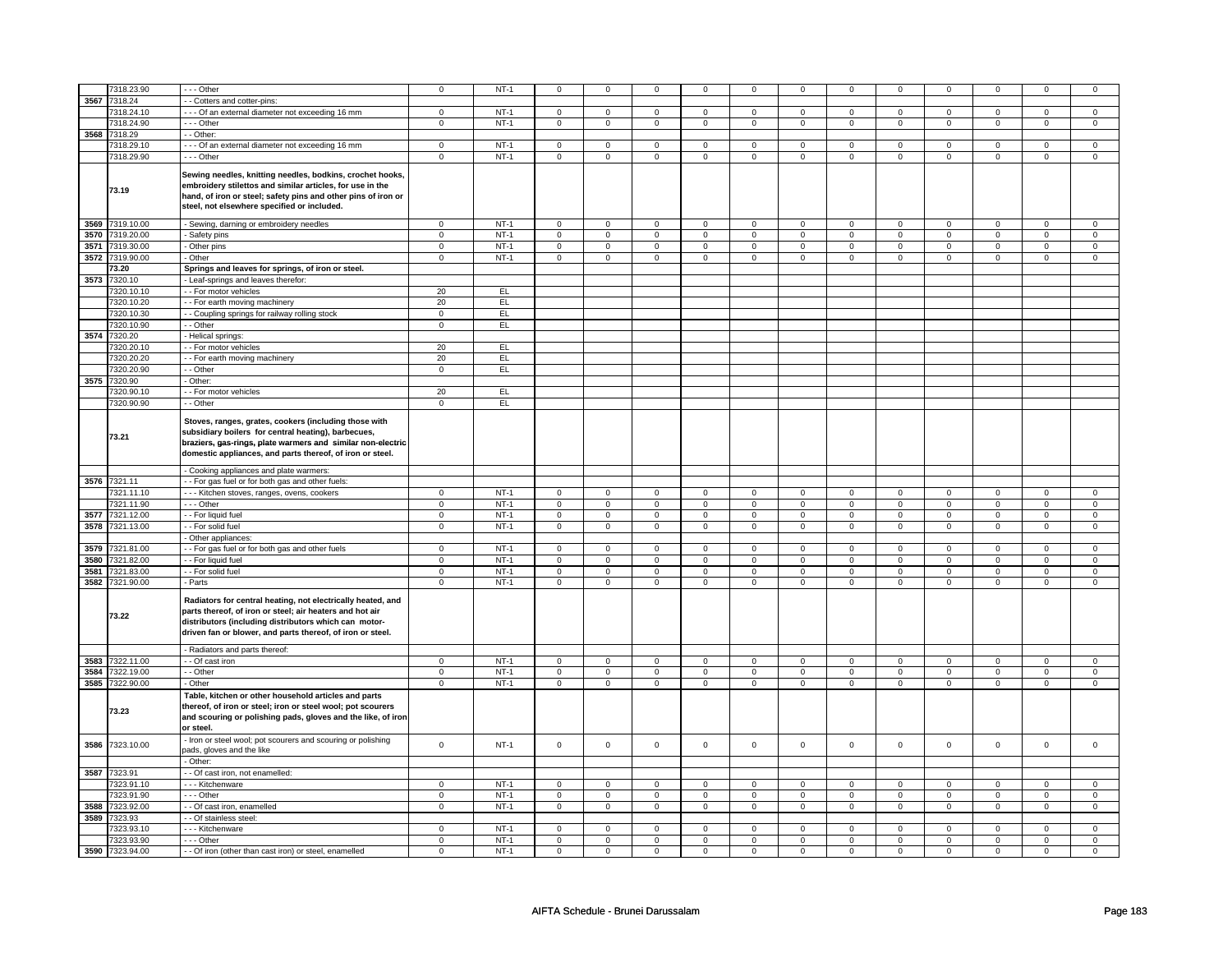| 3591 | 7323.99    | - - Other:                                                                                                      |                |        |                |                |                |                |                     |                |              |              |                     |              |             |                     |
|------|------------|-----------------------------------------------------------------------------------------------------------------|----------------|--------|----------------|----------------|----------------|----------------|---------------------|----------------|--------------|--------------|---------------------|--------------|-------------|---------------------|
|      | 7323.99.10 | - - - Kitchenware                                                                                               | $\mathbf 0$    | $NT-1$ | $\mathbf 0$    | $\mathbf 0$    | $\mathbf 0$    | $\mathbf 0$    | $\mathbf 0$         | 0              | 0            | 0            | 0                   | 0            | $\mathbf 0$ | $\mathbf 0$         |
|      | 7323.99.90 | --- Other                                                                                                       | $\mathbf 0$    | $NT-1$ | $\mathsf 0$    | $\mathsf 0$    | $\mathbf 0$    | $\mathsf 0$    | $\mathsf{O}\xspace$ | $\mathbf 0$    | 0            | $\mathbf 0$  | $\mathsf 0$         | $\mathsf 0$  | 0           | $\overline{0}$      |
|      |            |                                                                                                                 |                |        |                |                |                |                |                     |                |              |              |                     |              |             |                     |
|      | 73.24      | Sanitary ware and parts thereof, of iron or steel.                                                              |                |        |                |                |                |                |                     |                |              |              |                     |              |             |                     |
| 3592 | 7324.10.00 | - Sinks and wash basins, of stainless steel                                                                     | $\mathbf 0$    | $NT-1$ | $\mathbf 0$    | $\Omega$       | $\Omega$       | $\mathbf 0$    | $\mathsf 0$         | $\mathbf 0$    | $\mathbf 0$  | $\mathbf 0$  | $\mathsf 0$         | $\mathbf 0$  | $\Omega$    | $\Omega$            |
|      |            | - Baths:                                                                                                        |                |        |                |                |                |                |                     |                |              |              |                     |              |             |                     |
| 3593 | 7324.21.00 | - - Of cast iron, whether or not enamelled                                                                      | 0              | $NT-1$ | $\mathsf 0$    | $\mathbf 0$    | $\Omega$       | $\mathbf 0$    | 0                   | 0              | $\Omega$     | $\mathbf 0$  | 0                   | 0            | $\Omega$    | $\Omega$            |
| 3594 | 7324.29.00 | $-$ Other                                                                                                       | $\mathsf 0$    | $NT-1$ | $\mathsf 0$    | $\mathsf 0$    | 0              | $\mathsf 0$    | 0                   | $\mathsf 0$    | 0            | $\mathsf 0$  | $\mathsf 0$         | $\mathsf 0$  | 0           | $\mathsf 0$         |
| 3595 | 7324.90    | Other, including parts:                                                                                         |                |        |                |                |                |                |                     |                |              |              |                     |              |             |                     |
|      | 7324.90.10 | - For flushing water closets or urinals (fixed type)                                                            | 0              | $NT-1$ | 0              | $\mathbf 0$    | 0              | $\mathbf 0$    | 0                   | $\mathbf 0$    | 0            | $\mathbf 0$  | 0                   | $\mathbf 0$  | $\Omega$    | $\mathbf 0$         |
|      | 7324.90.20 | - Bedpans, urinals (portable type) and chamber-pots                                                             | $\mathsf 0$    | $NT-1$ | $\mathsf 0$    | $\mathbf 0$    | $\Omega$       | $\mathbf 0$    | $\Omega$            | $\mathbf 0$    | $\Omega$     | $\mathsf 0$  | $\Omega$            | $\mathbf 0$  | 0           | 0                   |
|      | 7324.90.90 | - Other                                                                                                         | $\mathbf 0$    | $NT-1$ | $\mathbf 0$    | $\mathbf 0$    | $\mathbf 0$    | $\mathbf 0$    | $\mathbf 0$         | $\mathbf 0$    | $\mathbf 0$  | $\mathbf{0}$ | $\mathbf 0$         | $\mathbf 0$  | $\mathbf 0$ | $\mathbf{0}$        |
|      | 73.25      | Other cast articles of iron or steel.                                                                           |                |        |                |                |                |                |                     |                |              |              |                     |              |             |                     |
| 3596 | 7325.10    | - Of non-malleable cast iron                                                                                    |                |        |                |                |                |                |                     |                |              |              |                     |              |             |                     |
|      | 7325.10.10 | - Latex spouts and latex cups                                                                                   | $\Omega$       | $NT-1$ | $\mathsf 0$    | $\mathsf 0$    | $\Omega$       | $\mathbf 0$    | $\mathbf 0$         | $\mathbf 0$    | $\Omega$     | $\mathsf 0$  | $\mathbf 0$         | $\mathbf 0$  | $\Omega$    | $\mathbf{0}$        |
|      | 7325.10.20 | - Manhole covers, gratings and frames thereof                                                                   | 0              | $NT-1$ | 0              | $\mathbf 0$    | $^{\circ}$     | $\mathbf 0$    | 0                   | $\mathbf 0$    | $^{\circ}$   | $\mathbf 0$  | 0                   | 0            | 0           | $\mathbf{0}$        |
|      | 7325.10.90 | - Other                                                                                                         | 0              | $NT-1$ | $\mathbf 0$    | $\mathbf 0$    | $\mathbf 0$    | $\mathbf 0$    | $\mathbf 0$         | $\mathbf 0$    | 0            | $\mathbf 0$  | 0                   | $\mathbf 0$  | 0           | 0                   |
|      |            |                                                                                                                 |                |        |                |                |                |                |                     |                |              |              |                     |              |             |                     |
|      |            | - Other:                                                                                                        |                |        |                |                |                |                |                     |                |              |              |                     |              |             |                     |
| 3597 | 7325.91.00 | - Grinding balls and similar articles for mills                                                                 | $\mathbf 0$    | $NT-1$ | $\mathbf 0$    | $\mathbf 0$    | $\mathbf 0$    | $\mathbf 0$    | $\mathbf 0$         | $\mathbf 0$    | $\mathbf 0$  | $\mathbf 0$  | $\mathbf 0$         | $\mathbf 0$  | $\Omega$    | $\mathbf{0}$        |
| 3598 | 7325.99    | - Other:                                                                                                        |                |        |                |                |                |                |                     |                |              |              |                     |              |             |                     |
|      | 7325.99.10 | --- Latex spouts and latex cups                                                                                 | 0              | $NT-1$ | $\mathbf 0$    | $\mathbf 0$    | 0              | $\mathbf 0$    | $\mathbf 0$         | 0              | $\mathbf 0$  | 0            | 0                   | 0            | 0           | 0                   |
|      | 7325.99.20 | --- Manhole covers, gratings and frames thereof                                                                 | $\mathbf 0$    | $NT-1$ | 0              | $\mathbf 0$    | $\mathbf 0$    | $\mathbf 0$    | 0                   | $\mathbf 0$    | 0            | $\mathbf 0$  | 0                   | $\mathbf 0$  | 0           | $\mathbf 0$         |
|      | 7325.99.90 | - - - Other                                                                                                     | 0              | $NT-1$ | $\mathbf 0$    | $\mathbf 0$    | $\mathbf 0$    | $\mathbf 0$    | $\mathbf 0$         | $\mathbf{0}$   | $\mathbf{0}$ | $\mathbf 0$  | 0                   | $\mathbf 0$  | 0           | $\overline{0}$      |
|      | 73.26      | Other articles of iron or steel.                                                                                |                |        |                |                |                |                |                     |                |              |              |                     |              |             |                     |
|      |            | - Forged or stamped, but not further worked                                                                     |                |        |                |                |                |                |                     |                |              |              |                     |              |             |                     |
| 3599 | 7326.11.00 | - Grinding balls and similar articles for mills                                                                 | $\pmb{0}$      | $NT-1$ | $\mathsf 0$    | $\mathbf 0$    | $^{\circ}$     | $\mathsf 0$    | $\mathsf 0$         | $\mathsf 0$    | $^{\circ}$   | $\mathsf 0$  | $\mathsf 0$         | $\mathsf 0$  | $\Omega$    | $\mathsf{O}\xspace$ |
| 3600 | 7326.19.00 | - - Other                                                                                                       | $\mathsf 0$    | $NT-1$ | $\mathsf 0$    | $\mathsf 0$    | 0              | $\mathsf 0$    | 0                   | $\mathbf 0$    | 0            | $\mathbf 0$  | $\mathsf 0$         | $\mathsf 0$  | 0           | $\mathbf 0$         |
| 3601 | 326.20     | Articles of iron or steel wire:                                                                                 |                |        |                |                |                |                |                     |                |              |              |                     |              |             |                     |
|      | 326.20.10  | - For manufacturing tyre hoop                                                                                   | $\mathsf 0$    | $NT-1$ | $\mathsf 0$    | $\mathsf 0$    | $\Omega$       | $\mathbf 0$    | 0                   | $\mathbf 0$    | $\Omega$     | $\mathsf 0$  | 0                   | $\mathbf 0$  | $\Omega$    | 0                   |
|      | 7326.20.20 | - - Rat traps                                                                                                   | $\mathsf 0$    | $NT-1$ | $\mathsf 0$    | $\mathsf 0$    | $\mathsf 0$    | $\mathsf 0$    | $\mathsf{O}\xspace$ | $\mathbf 0$    | $\mathbf 0$  | $\mathsf 0$  | $\mathsf 0$         | $\mathsf 0$  | $\mathsf 0$ | 0                   |
|      |            |                                                                                                                 |                |        |                |                |                |                |                     |                |              |              |                     |              |             |                     |
|      | 7326.20.30 | - - For the manufacturing of articles other than baskets, sieves<br>or the like, coated<br>with plastic         | $\mathsf 0$    | $NT-1$ | $\Omega$       | $\mathbf 0$    | $\mathbf 0$    | $\mathbf 0$    | $\mathbf 0$         | $\mathsf 0$    | $\mathbf 0$  | $\mathsf 0$  | $\mathbf 0$         | $\mathbf 0$  | $\Omega$    | $\mathbf{0}$        |
|      | 7326.20.40 | - - Gabions and mattresses of PVC coated steel wires                                                            | $\mathsf 0$    | $NT-1$ | $\mathbf 0$    | $\mathbf 0$    | 0              | $\mathbf 0$    | 0                   | 0              | 0            | 0            | $\mathbf 0$         | 0            | $\Omega$    | $\mathbf 0$         |
|      | 7326.20.90 | - Other                                                                                                         | $\mathbf 0$    | $NT-1$ | $\mathbf 0$    | $\mathbf 0$    | $\mathbf 0$    | $\mathbf 0$    | $\mathbf 0$         | 0              | 0            | 0            | 0                   | 0            | $\mathbf 0$ | 0                   |
| 3602 | 7326.90    | Other:                                                                                                          |                |        |                |                |                |                |                     |                |              |              |                     |              |             |                     |
|      | 7326.90.1  | - Ships' rudders                                                                                                | $\mathbf 0$    | $NT-1$ | $\mathbf 0$    | $\mathbf 0$    | $\mathbf 0$    | $\mathbf 0$    | $\mathbf 0$         | $\mathbf 0$    | 0            | $\mathbf 0$  | 0                   | $\mathbf 0$  | 0           | 0                   |
|      | 7326.90.20 | - - Pistol or revolver shaped keychains with firing caps                                                        | $\mathsf 0$    | $NT-1$ | $\mathbf 0$    | 0              | $\mathbf 0$    | $\mathbf 0$    | $\mathbf 0$         | 0              | 0            | 0            | 0                   | 0            | 0           | 0                   |
|      | 7326.90.30 | - Stainless steel shield and clamp assembly with rubber<br>sleeve for hubless cast iron pipes and pipe fittings | $\mathsf 0$    | $NT-1$ | $\mathsf 0$    | $\mathsf 0$    | $\mathbf 0$    | $\mathbf 0$    | $\mathbf 0$         | 0              | 0            | 0            | 0                   | 0            | 0           | 0                   |
|      | 7326.90.40 |                                                                                                                 | $\mathbf 0$    | $NT-1$ | $\mathbf 0$    | $\Omega$       | $\Omega$       | $\mathbf 0$    | $\mathsf 0$         | $\mathbf 0$    | $\Omega$     | $\Omega$     | $\mathbf 0$         | $\mathbf 0$  | $\Omega$    | $\Omega$            |
|      |            | - Latex spouts and latex cups                                                                                   |                |        |                |                |                |                |                     |                |              |              |                     |              |             |                     |
|      | 7326.90.50 | - - Rat traps                                                                                                   | 0              | $NT-1$ | $\mathbf 0$    | $\mathbf 0$    | $\mathbf 0$    | $\mathbf 0$    | 0                   | $\mathbf{0}$   | $^{\circ}$   | $\mathbf{0}$ | 0                   | $\mathbf{0}$ | 0           | 0                   |
|      | 7326.90.60 | - Steel balls for ball point pens                                                                               | 0              | $NT-1$ | $\mathbf 0$    | $\mathbf 0$    | $\mathbf 0$    | $\mathbf 0$    | $\mathbf 0$         | $\mathbf 0$    | 0            | 0            | 0                   | 0            | 0           | 0                   |
|      | 7326.90.90 | - - Other                                                                                                       | $\mathbf 0$    | $NT-1$ | $\mathbf 0$    | $\mathbf 0$    | $\mathbf 0$    | $\mathbf 0$    | $\mathbf 0$         | 0              | 0            | 0            | 0                   | 0            | 0           | 0                   |
|      | 74.01      | Copper mattes; cement copper (precipitated copper).                                                             |                |        |                |                |                |                |                     |                |              |              |                     |              |             |                     |
| 3603 | 7401.10.00 | - Copper mattes                                                                                                 | $\mathbf 0$    | $NT-1$ | $\mathbf 0$    | $\mathbf 0$    | $\mathbf 0$    | $\mathbf 0$    | $\mathbf 0$         | 0              | 0            | 0            | 0                   | 0            | 0           | $\mathbf 0$         |
| 3604 | 7401.20.00 | - Cement copper (precipitated copper)                                                                           | $\overline{0}$ | $NT-1$ | $\overline{0}$ | $\overline{0}$ | $\overline{0}$ | $\overline{0}$ | $\mathsf 0$         | $\mathbf 0$    | $\mathsf 0$  | $\mathbf 0$  | $\mathsf{O}\xspace$ | $\mathbf 0$  | $\mathsf 0$ | $\overline{0}$      |
| 3605 | 74.02      | Unrefined copper; copper anodes for electrolytic refining.                                                      |                |        |                |                |                |                |                     |                |              |              |                     |              |             |                     |
|      | 7402.00.10 | - Blister copper and other unrefined copper                                                                     | $\mathsf 0$    | $NT-1$ | $\mathsf 0$    | $\mathsf 0$    | $\mathsf 0$    | $\mathbf 0$    | $\mathsf 0$         | $\mathsf 0$    | $\mathbf 0$  | $\mathsf 0$  | $\mathsf 0$         | $\mathsf 0$  | $\Omega$    | $\mathsf{O}\xspace$ |
|      | 7402.00.90 | - Copper anodes for electrolytic refining                                                                       | $\mathbf 0$    | $NT-1$ | $\mathsf 0$    | $\mathsf 0$    | 0              | $\mathsf 0$    | 0                   | $\mathbf 0$    | $\Omega$     | $\mathbf 0$  | 0                   | $\mathbf 0$  | $\Omega$    | $\overline{0}$      |
|      | 74.03      | Refined copper and copper alloys, unwrought                                                                     |                |        |                |                |                |                |                     |                |              |              |                     |              |             |                     |
|      |            | Refined copper:                                                                                                 |                |        |                |                |                |                |                     |                |              |              |                     |              |             |                     |
| 3606 | 7403.11.00 | - Cathodes and sections of cathodes                                                                             | 0              | $NT-1$ | 0              | $\mathbf 0$    | 0              | $\mathbf 0$    | 0                   | $\mathbf 0$    | 0            | $\mathbf 0$  | 0                   | 0            | 0           | $\mathbf 0$         |
| 3607 | 7403.12.00 | - - Wire-bars                                                                                                   | $\mathbf 0$    | $NT-1$ | $\mathbf 0$    | $\mathbf 0$    | $\mathsf 0$    | $\mathbf 0$    | $\mathsf 0$         | $\mathsf 0$    | $\mathbf 0$  | $\mathsf 0$  | $\mathsf 0$         | $\mathbf 0$  | $\mathbf 0$ | $\mathbf{0}$        |
| 3608 | 7403.13.00 | - - Billets                                                                                                     | $\mathbf 0$    | $NT-1$ | $\mathbf 0$    | $\mathbf 0$    | $\mathbf 0$    | $\mathbf 0$    | $\mathbf 0$         | $\mathbf 0$    | $\mathbf 0$  | $\mathsf 0$  | $\mathbf 0$         | $\mathbf 0$  | $\Omega$    | 0                   |
| 3609 | 7403.19.00 | - - Other                                                                                                       | $\mathsf 0$    | $NT-1$ | $\overline{0}$ | $\mathbf 0$    | $\mathbf 0$    | $\mathbf 0$    | $\mathsf 0$         | $\mathbf 0$    | $\mathbf 0$  | $\mathbf 0$  | $\mathsf 0$         | $\mathbf 0$  | $\mathbf 0$ | $\overline{0}$      |
|      |            | Copper alloys:                                                                                                  |                |        |                |                |                |                |                     |                |              |              |                     |              |             |                     |
| 3610 | 403.21.00  | - - Copper-zinc base alloys (brass)                                                                             | $\mathsf 0$    | $NT-1$ | $\mathsf 0$    | $\mathbf 0$    | $\Omega$       | $\mathbf 0$    | $\Omega$            | $\mathbf 0$    | $\Omega$     | $\mathsf 0$  | $\Omega$            | $\mathbf 0$  | $\Omega$    | $\mathbf 0$         |
| 3611 | 7403.22.00 | - - Copper-tin base alloys (bronze)                                                                             | $\mathbf 0$    | $NT-1$ | 0              | $\mathbf 0$    | $^{\circ}$     | $\mathbf 0$    | 0                   | $\mathbf 0$    | $^{\circ}$   | $\mathbf 0$  | 0                   | $\mathbf 0$  | 0           | $\mathbf{0}$        |
| 3612 | 403.23.00  | - - Copper-nickel base alloys (cupro-nickel) or copper-nickel-                                                  | $\mathbf 0$    | $NT-1$ | $\mathbf 0$    | $\mathsf 0$    | $\mathbf 0$    | $\mathbf 0$    | $\mathsf 0$         | $\mathsf 0$    | 0            | $\mathsf 0$  | $\mathsf 0$         | $\mathbf 0$  | $\Omega$    | 0                   |
| 3613 | 7403.29.00 | zinc base alloys (nickel silver)<br>- - Other copper alloys (other than master alloys of heading                | $\pmb{0}$      | $NT-1$ | $\mathsf 0$    | $\mathbf 0$    | $\mathsf 0$    | $\mathbf 0$    | 0                   | 0              | 0            | 0            | 0                   | 0            | $\mathsf 0$ | $\mathsf 0$         |
|      |            | 74.05)                                                                                                          |                |        |                |                |                |                |                     |                |              |              |                     |              |             |                     |
| 3614 | 7404.00.00 | Copper waste and scrap.                                                                                         | $\mathsf 0$    | $NT-1$ | $\mathbf 0$    | $\mathsf 0$    | $\mathbf 0$    | $\mathbf 0$    | $\mathbf 0$         | 0              | 0            | 0            | 0                   | $\mathbf 0$  | $\mathbf 0$ | 0                   |
| 3615 | 7405.00.00 | Master alloys of copper.                                                                                        | $\overline{0}$ | $NT-1$ | 0              | $\overline{0}$ | 0              | $\overline{0}$ | 0                   | $\overline{0}$ | 0            | $\mathbf 0$  | 0                   | $\mathbf 0$  | 0           | $\overline{0}$      |
|      | 74.06      | Copper powders and flakes.                                                                                      |                |        |                |                |                |                |                     |                |              |              |                     |              |             |                     |
| 3616 | 7406.10.00 | - Powders of non-lamellar structure                                                                             | $\mathsf 0$    | $NT-1$ | $\mathbf 0$    | $\mathbf 0$    | 0              | $\mathbf 0$    | 0                   | $\mathsf 0$    | 0            | $\mathsf 0$  | $\mathsf 0$         | $\mathbf 0$  | 0           | 0                   |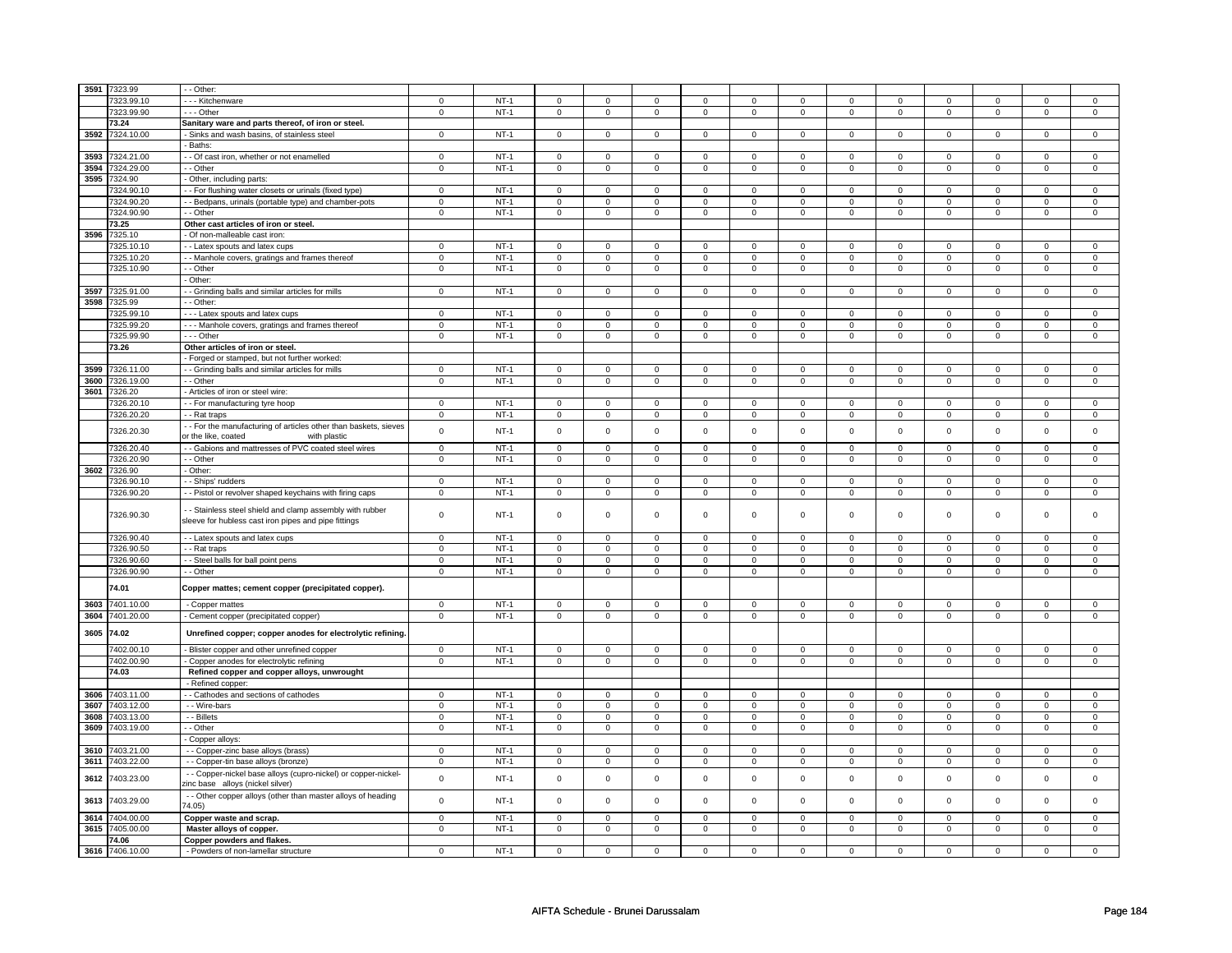|      | 3617 7406.20.00 | - Powders of lamellar structure; flakes                                                                                                                                       | $\mathbf 0$    | $NT-1$           | $\mathsf 0$         | $\mathsf{O}\xspace$ | $\mathbf 0$    | $\mathsf 0$    | $\mathbf 0$         | $\mathsf 0$    | $\mathbf 0$         | $\mathbf 0$    | $\mathsf 0$    | $\mathsf 0$    | $\mathbf 0$                   | $\mathbf 0$                 |
|------|-----------------|-------------------------------------------------------------------------------------------------------------------------------------------------------------------------------|----------------|------------------|---------------------|---------------------|----------------|----------------|---------------------|----------------|---------------------|----------------|----------------|----------------|-------------------------------|-----------------------------|
|      | 74.07           | Copper bars, rods and profiles.                                                                                                                                               |                |                  |                     |                     |                |                |                     |                |                     |                |                |                |                               |                             |
| 3618 | 7407.10         | Of refined copper:                                                                                                                                                            |                |                  |                     |                     |                |                |                     |                |                     |                |                |                |                               |                             |
|      | 7407.10.10      | - Bars and rods of circular cross section                                                                                                                                     | 0              | $NT-1$           | $\mathbf 0$         | $\mathbf 0$         | $^{\circ}$     | $\mathbf 0$    | 0                   | $\mathbf 0$    | $\mathbf 0$         | $\mathbf 0$    | 0              | $\mathbf 0$    | $\Omega$                      | $\mathbf{0}$                |
|      | 7407.10.20      | - - Other bars and rods                                                                                                                                                       | $\mathbf 0$    | $NT-1$           | $\mathsf 0$         | $\mathbf 0$         | $\Omega$       | $\mathbf 0$    | $\mathbf 0$         | $\mathsf 0$    | $\Omega$            | $\mathbf 0$    | $\mathsf 0$    | $\mathbf 0$    | 0                             | $\mathbf{0}$                |
|      | 7407.10.30      | - - Profiles                                                                                                                                                                  | $\mathbf 0$    | $NT-1$           | $\mathbf 0$         | $\mathbf 0$         | $\mathbf 0$    | $\mathbf 0$    | $\mathbf 0$         | $\mathbf 0$    | $\mathbf 0$         | $\mathbf 0$    | $\mathbf 0$    | $\mathbf 0$    | $\mathbf 0$                   | $\mathbf{0}$                |
|      |                 | - Of copper alloys:                                                                                                                                                           |                |                  |                     |                     |                |                |                     |                |                     |                |                |                |                               |                             |
|      | 3619 7407.21    | - Of copper-zinc base alloys (brass):                                                                                                                                         |                |                  |                     |                     |                |                |                     |                |                     |                |                |                |                               |                             |
|      | 407.21.10       | --- Bars and rods                                                                                                                                                             | $\mathbf 0$    | $NT-1$           | 0                   | $\mathbf 0$         | $^{\circ}$     | 0              | 0                   | 0              | 0                   | 0              | 0              | 0              | 0                             | 0                           |
|      | 7407.21.20      | --- Profiles                                                                                                                                                                  | $\mathsf 0$    | $NT-1$           | $\mathsf 0$         | $\mathbf 0$         | $\mathsf 0$    | $\mathbf 0$    | $\mathsf 0$         | $\mathsf 0$    | $\mathbf 0$         | $\mathbf 0$    | $\mathbf 0$    | $\mathbf 0$    | $\mathbf 0$                   | $\mathbf{0}$                |
|      |                 | - - Of copper-nickel base alloys (cupro-nickel) or copper-nickel                                                                                                              |                |                  |                     |                     |                |                |                     |                |                     |                |                |                |                               |                             |
| 3620 | 7407.22         | zinc base alloys (nickel silver):                                                                                                                                             |                |                  |                     |                     |                |                |                     |                |                     |                |                |                |                               |                             |
|      | 7407.22.10      | --- Bars and rods                                                                                                                                                             | $\pmb{0}$      | $NT-1$           | $\mathsf 0$         | $\overline{0}$      | $\mathbf 0$    | $\mathbf 0$    | $\mathbf 0$         | $\overline{0}$ | $\mathbf 0$         | $\mathbf 0$    | $\mathsf 0$    | $\overline{0}$ | 0                             | 0                           |
|      | 7407.22.20      | - - - Profiles                                                                                                                                                                | $\overline{0}$ | $NT-1$           | $\mathsf{O}\xspace$ | $\overline{0}$      | $\mathsf 0$    | $\mathsf 0$    | $\mathsf 0$         | $\overline{0}$ | $\mathbf 0$         | $\overline{0}$ | $\mathsf 0$    | $\overline{0}$ | $\mathbf 0$                   | $\overline{0}$              |
| 3621 | 7407.29         | - Other:                                                                                                                                                                      |                |                  |                     |                     |                |                |                     |                |                     |                |                |                |                               |                             |
|      | 7407.29.10      | --- Bars and rods                                                                                                                                                             | $\mathbf 0$    | $NT-1$           | 0                   | $\mathbf 0$         | $^{\circ}$     | $\mathbf 0$    | 0                   | 0              | 0                   | 0              | 0              | $\mathbf 0$    | 0                             | $\mathbf 0$                 |
|      | 7407.29.20      | --- Profiles                                                                                                                                                                  | $\mathbf 0$    | $NT-1$           | $\mathbf 0$         | $\mathbf 0$         | $\mathbf 0$    | $\mathbf 0$    | $\mathbf 0$         | $\mathbf 0$    | 0                   | $\mathbf 0$    | 0              | $\mathbf 0$    | 0                             | $\mathbf 0$                 |
|      | 74.08           | Copper wire                                                                                                                                                                   |                |                  |                     |                     |                |                |                     |                |                     |                |                |                |                               |                             |
|      |                 | - Of refined copper:                                                                                                                                                          |                |                  |                     |                     |                |                |                     |                |                     |                |                |                |                               |                             |
|      |                 | - - Of which the maximum cross-sectional dimension exceeds                                                                                                                    |                |                  |                     |                     |                |                |                     |                |                     |                |                |                |                               |                             |
| 3622 | 7408.11         | 6 mm:                                                                                                                                                                         |                |                  |                     |                     |                |                |                     |                |                     |                |                |                |                               |                             |
|      | 7408.11.10      | - - - Of which the maximum cross-sectional dimension                                                                                                                          | $\mathsf 0$    | $NT-1$           | $\mathsf{O}\xspace$ | $\mathbf 0$         | 0              | $\mathbf 0$    | 0                   | $\mathsf 0$    | 0                   | $\mathsf 0$    | $\mathsf 0$    | $\mathsf 0$    | $\mathbf 0$                   | $\mathbf 0$                 |
|      |                 | exceeds 6 mm but not exceeds 14 mm                                                                                                                                            |                |                  |                     |                     |                |                |                     |                |                     |                |                |                |                               |                             |
|      | 7408.11.20      | --- Of which the maximum cross-sectional dimension<br>exceeds 14 mm but not exceeds 25 mm                                                                                     | $\pmb{0}$      | $NT-1$           | $\mathsf{O}\xspace$ | $\mathsf 0$         | $\mathbf 0$    | $\mathsf 0$    | $\mathsf 0$         | $\mathsf 0$    | $\mathbf 0$         | $\mathbf 0$    | $\mathsf 0$    | $\mathsf 0$    | $\Omega$                      | $\mathsf 0$                 |
|      | 7408.11.90      | Other                                                                                                                                                                         | $\mathsf 0$    | $NT-1$           | $\mathsf{O}\xspace$ | $\mathsf 0$         | $\mathsf 0$    | $\mathsf 0$    | $\mathsf 0$         | $\mathsf 0$    | $\mathsf{O}\xspace$ | $\mathsf 0$    | $\mathsf 0$    | $\mathsf 0$    | $\Omega$                      | $\mathbf 0$                 |
| 3623 | 7408.19.00      | - Other                                                                                                                                                                       | $\mathsf 0$    | $NT-1$           | $\mathsf{O}\xspace$ | $\mathsf 0$         | 0              | $\mathbf 0$    | $\mathsf 0$         | $\mathbf 0$    | 0                   | $\mathbf 0$    | $\mathsf 0$    | $\mathbf 0$    | 0                             | $\mathsf 0$                 |
|      |                 | Of copper alloys:                                                                                                                                                             |                |                  |                     |                     |                |                |                     |                |                     |                |                |                |                               |                             |
|      | 3624 7408.21.00 | - Of copper-zinc base alloys (brass)                                                                                                                                          | $\mathsf 0$    | $NT-1$           | $\mathbf 0$         | $\mathbf 0$         | $\mathbf 0$    | $\mathbf 0$    | $\overline{0}$      | $\mathbf 0$    | $\mathbf 0$         | $\mathbf 0$    | $\mathbf 0$    | $\mathsf 0$    | $\mathbf 0$                   | $\mathbf 0$                 |
|      |                 | - Of copper-nickel base alloys (cupro-nickel) or copper-nickel                                                                                                                |                |                  |                     |                     |                |                |                     |                |                     |                |                |                |                               |                             |
| 3625 | 408.22.00       | zinc base alloys (nickel silver)                                                                                                                                              | $\pmb{0}$      | $NT-1$           | $\mathsf 0$         | $\mathbf 0$         | $\mathbf 0$    | $\mathbf 0$    | $\mathbf 0$         | $\mathbf 0$    | $\mathbf 0$         | $\mathbf 0$    | $\mathsf 0$    | $\mathbf 0$    | $\mathbf 0$                   | $\mathbf 0$                 |
| 3626 | 7408.29.00      | - - Other                                                                                                                                                                     | $\overline{0}$ | $NT-1$           | $\overline{0}$      | $\overline{0}$      | $\overline{0}$ | $\overline{0}$ | $\overline{0}$      | $\overline{0}$ | $\overline{0}$      | $\overline{0}$ | $\overline{0}$ | $\overline{0}$ | $\overline{0}$                | $\overline{0}$              |
|      | 74.09           | Copper plates, sheets and strips, of a thickness                                                                                                                              |                |                  |                     |                     |                |                |                     |                |                     |                |                |                |                               |                             |
|      |                 | exceeding 0.15 mm.                                                                                                                                                            |                |                  |                     |                     |                |                |                     |                |                     |                |                |                |                               |                             |
|      |                 | - Of refined copper:                                                                                                                                                          |                |                  |                     |                     |                |                |                     |                |                     |                |                |                |                               |                             |
|      | 3627 7409.11    | - - In coils                                                                                                                                                                  |                |                  |                     |                     |                |                |                     |                |                     |                |                |                |                               |                             |
|      | 7409.11.10      | --- Strip                                                                                                                                                                     | $\mathsf 0$    | $NT-1$           | $\mathsf 0$         | $\mathbf 0$         | $\mathbf 0$    | $\mathsf 0$    | $\mathbf 0$         | $\mathsf 0$    | $\mathbf 0$         | $\mathbf 0$    | $\mathsf 0$    | $\mathbf 0$    | $\mathbf 0$<br>$\overline{0}$ | 0                           |
|      | 7409.11.90      | $\cdots$ Other                                                                                                                                                                | $\overline{0}$ | $NT-1$           | $\overline{0}$      | $\overline{0}$      | $\mathbf 0$    | $\overline{0}$ | $\mathsf 0$         | $\overline{0}$ | $\mathbf 0$         | $\overline{0}$ | $\overline{0}$ | $\overline{0}$ |                               | $\overline{0}$              |
|      | 3628 7409.19    | - Other:                                                                                                                                                                      |                |                  |                     |                     |                |                |                     |                |                     |                |                |                |                               |                             |
|      | 409.19.10       | - - Strip                                                                                                                                                                     | $\mathbf 0$    | $NT-1$<br>$NT-1$ | $\mathbf 0$         | $\mathsf 0$         | $\Omega$       | $\mathsf 0$    | $\mathbf 0$         | $\mathsf 0$    | $\Omega$            | $\mathsf 0$    | $\mathbf 0$    | $\mathsf 0$    | $\Omega$                      | $\mathbf{0}$<br>$\mathbf 0$ |
|      | 409.19.90       | - - - Other                                                                                                                                                                   | $\mathbf 0$    |                  | $\mathbf 0$         | $\mathbf 0$         | $\mathbf 0$    | $\mathbf 0$    | $\mathbf 0$         | $\mathbf 0$    | $\mathbf 0$         | $\mathbf 0$    | 0              | $\mathbf 0$    | 0                             |                             |
| 3629 | 7409.21         | - Of copper-zinc base alloys (brass):<br>- - In coils:                                                                                                                        |                |                  |                     |                     |                |                |                     |                |                     |                |                |                |                               |                             |
|      | 409.21.10       | --- Strip                                                                                                                                                                     | $\mathbf 0$    | $NT-1$           | $\mathbf 0$         | $\mathbf 0$         | $\mathbf 0$    | $\mathsf 0$    | $\mathbf 0$         | $\mathsf 0$    | $\mathbf 0$         | $\mathbf 0$    | $\mathsf 0$    | $\mathbf 0$    | $\Omega$                      | $\mathbf 0$                 |
|      | 7409.21.90      | Other                                                                                                                                                                         | $\mathbf 0$    | $NT-1$           | $\mathsf 0$         | $\mathbf 0$         | $\mathbf 0$    | $\mathsf 0$    | $\mathbf 0$         | $\mathbf 0$    | $\mathbf 0$         | $\mathbf 0$    | $\mathsf 0$    | $\mathbf 0$    | $\mathbf 0$                   | $\mathsf 0$                 |
| 3630 | 7409.29         | - Other:                                                                                                                                                                      |                |                  |                     |                     |                |                |                     |                |                     |                |                |                |                               |                             |
|      | 7409.29.10      | $- -$ Strip                                                                                                                                                                   | $\mathbf 0$    | $NT-1$           | $\mathbf 0$         | $\mathbf 0$         | 0              | $\mathbf 0$    | 0                   | $\mathbf 0$    | 0                   | $\mathbf 0$    | 0              | $\mathbf 0$    | 0                             | $\overline{0}$              |
|      | 7409.29.90      | --- Other                                                                                                                                                                     | $\mathsf 0$    | $NT-1$           | $\mathbf 0$         | $\overline{0}$      | $\mathbf{0}$   | $\mathbf 0$    | $\mathbf 0$         | $\mathbf{0}$   | $\mathbf{0}$        | $\mathbf{0}$   | 0              | $\mathbf{0}$   | 0                             | $\mathbf 0$                 |
|      |                 | - Of copper-tin base alloys (bronze):                                                                                                                                         |                |                  |                     |                     |                |                |                     |                |                     |                |                |                |                               |                             |
| 3631 | 7409.31         | - In coils                                                                                                                                                                    |                |                  |                     |                     |                |                |                     |                |                     |                |                |                |                               |                             |
|      | 7409.31.10      | Strip                                                                                                                                                                         | $\mathsf 0$    | $NT-1$           | $\mathsf{O}\xspace$ | $\mathsf 0$         | 0              | $\mathsf 0$    | 0                   | $\mathbf 0$    | 0                   | $\mathsf 0$    | 0              | $\mathbf 0$    | $\Omega$                      | $\mathsf 0$                 |
|      | 409.31.90       | --- Other                                                                                                                                                                     | $\mathbf 0$    | $NT-1$           | $\mathbf 0$         | $\mathbf 0$         | 0              | $\mathbf 0$    | $\mathsf{O}\xspace$ | $\mathbf 0$    | 0                   | $\mathbf 0$    | 0              | $\mathbf 0$    | 0                             | $\mathbf 0$                 |
| 3632 | 7409.39         | - Other:                                                                                                                                                                      |                |                  |                     |                     |                |                |                     |                |                     |                |                |                |                               |                             |
|      | 7409.39.10      | - - - Strip                                                                                                                                                                   | $\mathbf 0$    | $NT-1$           | $\mathbf 0$         | $\mathbf 0$         | $\mathbf 0$    | $\mathbf 0$    | $\mathbf 0$         | $\mathbf 0$    | 0                   | $\mathbf 0$    | 0              | $\mathbf 0$    | 0                             | $\mathbf 0$                 |
|      | 7409.39.90      | --- Other                                                                                                                                                                     | $\mathbf 0$    | $NT-1$           | $\mathbf 0$         | $\mathbf 0$         | $\mathbf 0$    | $\mathbf 0$    | $\mathbf 0$         | $\mathbf 0$    | $\mathbf 0$         | $\mathbf 0$    | $\mathbf 0$    | $\mathbf 0$    | $\Omega$                      | $\mathbf{0}$                |
| 3633 | 7409.40         | Of copper-nickel base alloys (cupro-nickel) or copper-nickel-                                                                                                                 |                |                  |                     |                     |                |                |                     |                |                     |                |                |                |                               |                             |
|      |                 | zinc base alloys (nickel silver):                                                                                                                                             |                |                  |                     |                     |                |                |                     |                |                     |                |                |                |                               |                             |
|      | 409.40.10       | - - Strip                                                                                                                                                                     | $\mathbf 0$    | $NT-1$           | 0                   | $\mathbf 0$         | $^{\circ}$     | 0              | 0                   | 0              | 0                   | 0              | 0              | 0              | 0                             | 0                           |
|      | 7409.40.90      | - - Other                                                                                                                                                                     | $\overline{0}$ | $NT-1$           | $\overline{0}$      | $\overline{0}$      | 0              | $\mathbf 0$    | 0                   | $\overline{0}$ | 0                   | 0              | 0              | $\overline{0}$ | 0                             | $\overline{0}$              |
|      | 3634 7409.90    | - Of other copper alloys:                                                                                                                                                     |                |                  |                     |                     |                |                |                     |                |                     |                |                |                |                               |                             |
|      | 7409.90.1       | - - Strip                                                                                                                                                                     | $\mathsf 0$    | $NT-1$           | $\mathsf{O}\xspace$ | $\mathsf 0$         | $^{\circ}$     | $\mathbf 0$    | $\mathsf 0$         | $\mathbf 0$    | 0                   | $\mathsf 0$    | $\mathsf 0$    | $\mathsf 0$    | 0                             | 0                           |
|      | 7409.90.90      | - - Other                                                                                                                                                                     | $\Omega$       | $NT-1$           | $\mathsf 0$         | $\mathbf 0$         | $\mathbf 0$    | $\mathbf 0$    | $\mathbf 0$         | $\mathsf 0$    | $\mathbf 0$         | $\mathbf 0$    | $\mathsf 0$    | $\mathbf 0$    | $\mathbf 0$                   | $\mathbf{0}$                |
|      | 74.10           | Copper foil (whether or not printed or backed with paper,<br>paperboard, plastics or similar backing materials) of a<br>thickness (excluding any backing), not exceeding 0.15 |                |                  |                     |                     |                |                |                     |                |                     |                |                |                |                               |                             |
|      |                 | mm.                                                                                                                                                                           |                |                  |                     |                     |                |                |                     |                |                     |                |                |                |                               |                             |
|      |                 | - Not backed:                                                                                                                                                                 |                |                  |                     |                     |                |                |                     |                |                     |                |                |                |                               |                             |
|      | 3635 7410.11.00 | - - Of refined copper                                                                                                                                                         | $\Omega$       | $NT-1$           | $\mathbf 0$         | 0                   | 0              | 0              | 0                   | 0              | $\mathbf 0$         | 0              | 0              | 0              | $\mathbf 0$                   | 0                           |
|      | 3636 7410.12.00 | - - Of copper alloys                                                                                                                                                          | $\Omega$       | $NT-1$           | $\mathbf 0$         | $\mathbf 0$         | $\mathbf 0$    | $\mathbf 0$    | $\mathbf 0$         | $\mathbf 0$    | $\mathbf 0$         | $\mathbf 0$    | $\mathbf 0$    | $\mathbf 0$    | $\Omega$                      | 0                           |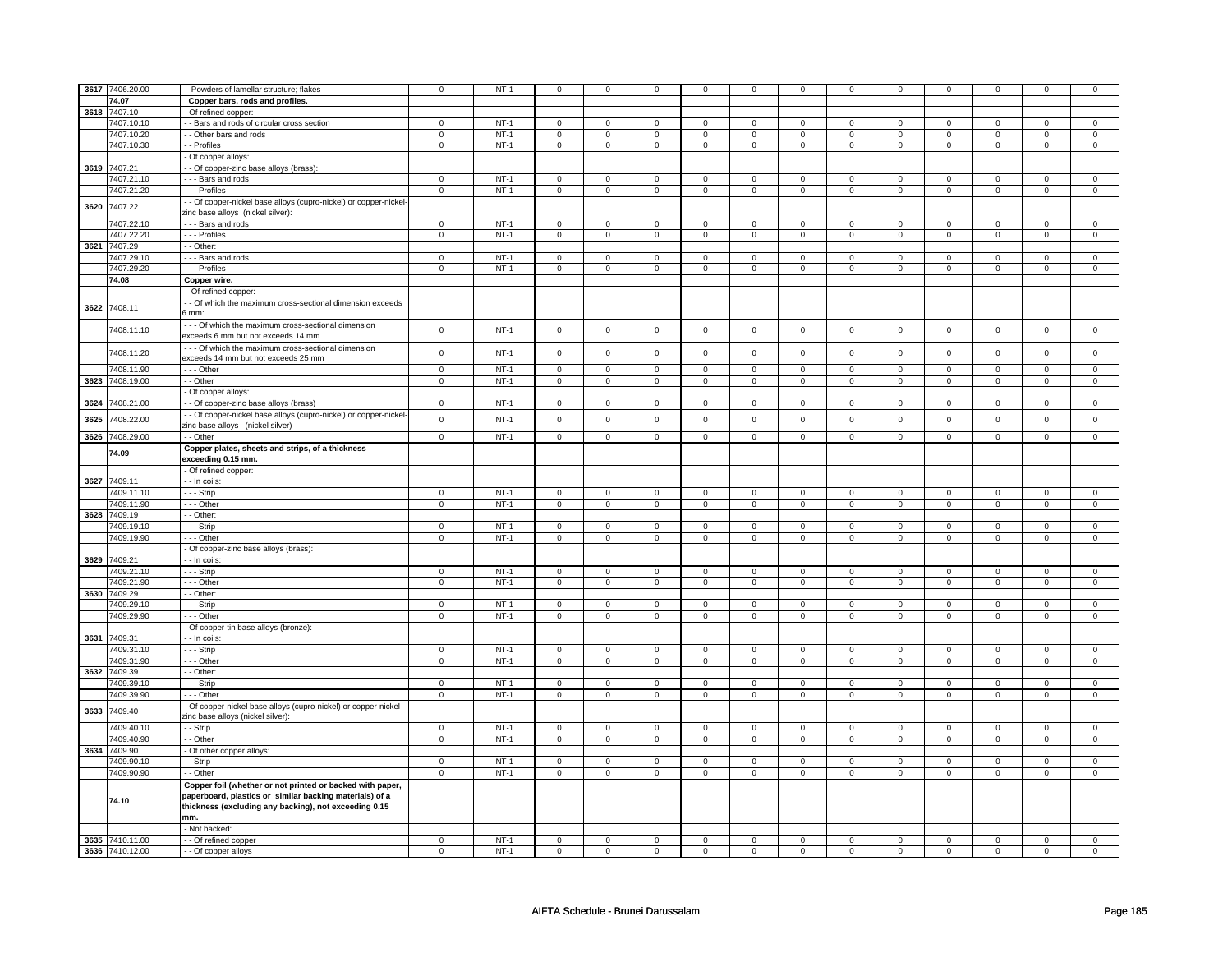|      |                 | Backed:                                                                                                                                                                                                                                                                                           |                |        |                |                |                     |                |                     |                |                |                |                |                |             |                |
|------|-----------------|---------------------------------------------------------------------------------------------------------------------------------------------------------------------------------------------------------------------------------------------------------------------------------------------------|----------------|--------|----------------|----------------|---------------------|----------------|---------------------|----------------|----------------|----------------|----------------|----------------|-------------|----------------|
|      | 3637 7410.21    | - - Of refined copper:                                                                                                                                                                                                                                                                            |                |        |                |                |                     |                |                     |                |                |                |                |                |             |                |
|      |                 |                                                                                                                                                                                                                                                                                                   |                |        |                |                |                     |                |                     |                |                |                |                |                |             |                |
|      | 7410.21.10      | --- Reinforced sheets or plates of polytetraflouroethylene or<br>polyamide, laminated on one side or both sides with copper foil                                                                                                                                                                  | $\mathbf 0$    | $NT-1$ | $\mathbf 0$    | $\mathbf 0$    | $\mathbf 0$         | $\mathbf 0$    | $\mathbf 0$         | $\mathbf{0}$   | $\mathbf 0$    | $\mathbf{0}$   | $\mathbf 0$    | $\mathbf 0$    | $\mathbf 0$ | $\mathbf{0}$   |
|      | 7410.21.20      | --- Copper clad laminate for PCBs                                                                                                                                                                                                                                                                 | $\mathsf 0$    | $NT-1$ | $\mathbf 0$    | $\mathbf 0$    | $\mathbf 0$         | $\mathbf 0$    | $\mathbf 0$         | $\mathsf 0$    | $\mathbf 0$    | $\mathbf{0}$   | $\mathbf 0$    | $\mathbf 0$    | $\Omega$    | $\mathbf{0}$   |
|      | 7410.21.90      | $\overline{\cdots}$ - Other                                                                                                                                                                                                                                                                       | 0              | $NT-1$ | $\mathbf 0$    | $\mathbf 0$    | $\mathbf 0$         | $\mathbf 0$    | $\mathbf 0$         | 0              | 0              | 0              | 0              | 0              | 0           | 0              |
|      | 3638 7410.22.00 | - Of copper alloys                                                                                                                                                                                                                                                                                | $\overline{0}$ | $NT-1$ | $\overline{0}$ | $\overline{0}$ | $\overline{0}$      | $\overline{0}$ | $\overline{0}$      | $\overline{0}$ | 0              | $\overline{0}$ | $\overline{0}$ | $\overline{0}$ | 0           | $\overline{0}$ |
|      | 74.11           | Copper tubes and pipes.                                                                                                                                                                                                                                                                           |                |        |                |                |                     |                |                     |                |                |                |                |                |             |                |
| 3639 | 7411.10.00      | Of refined copper                                                                                                                                                                                                                                                                                 | $\mathsf 0$    | $NT-1$ | $\mathsf 0$    | $\mathsf 0$    | $\mathsf{O}\xspace$ | $\mathsf 0$    | $\mathsf{O}\xspace$ | $\mathsf 0$    | $\mathbf 0$    | $\mathsf 0$    | $\mathsf 0$    | $\mathbf 0$    | $\mathbf 0$ | $\mathbf 0$    |
|      |                 | Of copper alloys:                                                                                                                                                                                                                                                                                 |                |        |                |                |                     |                |                     |                |                |                |                |                |             |                |
| 3640 | 7411.21.00      | - Of copper-zinc base alloys (brass)                                                                                                                                                                                                                                                              | $\mathbf 0$    | $NT-1$ | $\mathbf 0$    | $\mathbf 0$    | $\mathbf 0$         | $\mathbf 0$    | $\mathbf 0$         | $\mathbf 0$    | 0              | $\mathbf 0$    | 0              | $\mathbf 0$    | 0           | 0              |
| 3641 | 7411.22.00      | - Of copper-nickel base alloys (cupro-nickel) or copper-nickel-<br>zinc base alloys (nickel silver)                                                                                                                                                                                               | $\mathsf 0$    | $NT-1$ | $\mathsf 0$    | $\mathsf{o}\,$ | $\mathsf 0$         | $\mathbf 0$    | $\mathsf 0$         | $\mathbf 0$    | $\mathbf 0$    | $\mathbf 0$    | $\mathsf 0$    | $\mathbf 0$    | $\mathsf 0$ | 0              |
|      | 3642 7411.29.00 | - - Other                                                                                                                                                                                                                                                                                         | $\mathbf 0$    | $NT-1$ | $\mathsf 0$    | $\mathsf 0$    | $\mathbf 0$         | $\mathsf 0$    | $\mathsf 0$         | $\mathbf 0$    | 0              | $\mathbf 0$    | $\mathbf 0$    | $\mathbf 0$    | 0           | $\mathbf 0$    |
|      | 74.12           | Copper tube or pipe fittings (for example, couplings,<br>elbows, sleeves).                                                                                                                                                                                                                        |                |        |                |                |                     |                |                     |                |                |                |                |                |             |                |
| 3643 | 7412.10.00      | - Of refined copper                                                                                                                                                                                                                                                                               | $\mathsf 0$    | $NT-1$ | $\Omega$       | $\mathbf 0$    | $\mathbf 0$         | $\mathbf 0$    | $\mathbf 0$         | 0              | $\mathbf 0$    | 0              | $\mathbf 0$    | 0              | $\Omega$    | 0              |
| 3644 | 7412.20.00      | - Of copper alloys                                                                                                                                                                                                                                                                                | $\mathbf 0$    | $NT-1$ | $\mathbf 0$    | $\mathbf 0$    | $\mathbf 0$         | $\mathbf 0$    | $\mathbf 0$         | $\mathbf 0$    | 0              | $\mathbf 0$    | 0              | $\mathbf 0$    | 0           | 0              |
|      | 3645 74.13      | Stranded wire, cables, plaited bands and the like, of<br>copper, not electrically                                                                                                                                                                                                                 |                |        |                |                |                     |                |                     |                |                |                |                |                |             |                |
|      |                 | insulated.                                                                                                                                                                                                                                                                                        |                |        |                |                |                     |                |                     |                |                |                |                |                |             |                |
|      |                 | Cable:                                                                                                                                                                                                                                                                                            |                |        |                |                |                     |                |                     |                |                |                |                |                |             |                |
|      | 7413.00.11      | - Of circular cross section not exceeding 500 mm <sup>2</sup>                                                                                                                                                                                                                                     | $\mathbf 0$    | $NT-1$ | $\overline{0}$ | $\mathbf 0$    | $\mathsf 0$         | $\mathbf 0$    | $\mathsf 0$         | $\mathsf 0$    | $\mathbf 0$    | $\mathsf 0$    | $\mathsf 0$    | $\mathbf 0$    | $\Omega$    | 0              |
|      | 7413.00.12      | - Of circular cross section 500 mm <sup>2</sup> or more to 630 mm <sup>2</sup>                                                                                                                                                                                                                    | $\mathsf 0$    | $NT-1$ | $\mathsf 0$    | $\mathsf 0$    | $\mathbf 0$         | $\mathsf 0$    | $\mathbf 0$         | $\mathbf 0$    | $\mathbf 0$    | 0              | $\mathbf 0$    | $\mathbf 0$    | $\mathbf 0$ | $\mathbf 0$    |
|      | 7413.00.13      | - - Of circular cross section 630 mm <sup>2</sup> or more to 1000 mm <sup>2</sup>                                                                                                                                                                                                                 | $\mathsf 0$    | $NT-1$ | $\mathsf 0$    | $\mathsf{o}\,$ | $\mathsf{O}\xspace$ | $\mathsf 0$    | $\mathsf{O}\xspace$ | $\mathbf 0$    | $\mathsf 0$    | $\mathsf 0$    | $\mathsf 0$    | $\mathbf 0$    | $\mathsf 0$ | $\mathsf 0$    |
|      | 7413.00.19      | - Other                                                                                                                                                                                                                                                                                           | $\mathsf 0$    | $NT-1$ | $\mathbf 0$    | $\mathbf 0$    | $\mathbf 0$         | $\mathbf 0$    | $\mathbf 0$         | $\mathbf{0}$   | $\mathbf 0$    | $\mathbf{0}$   | $\mathbf 0$    | $\mathbf 0$    | $\mathbf 0$ | $\mathbf 0$    |
|      | 7413.00.90      | - Other                                                                                                                                                                                                                                                                                           | $\mathbf 0$    | $NT-1$ | $\mathbf 0$    | $\mathbf 0$    | $\mathbf 0$         | $\mathbf 0$    | $\mathbf 0$         | $\mathbf{0}$   | $\mathbf 0$    | $\mathbf{0}$   | $\mathbf 0$    | $\mathbf{0}$   | $\mathbf 0$ | $\mathbf{0}$   |
|      | 74.14           | Cloth (including endless bands), grill and netting, of<br>copper wire; expanded metal, of copper.                                                                                                                                                                                                 |                |        |                |                |                     |                |                     |                |                |                |                |                |             |                |
| 3646 | 7414.20         | - Cloth:                                                                                                                                                                                                                                                                                          |                |        |                |                |                     |                |                     |                |                |                |                |                |             |                |
|      | 7414.20.10      | - - For machinery                                                                                                                                                                                                                                                                                 | $\mathsf 0$    | $NT-1$ | $\mathbf 0$    | $\mathbf 0$    | $\mathsf 0$         | $\mathbf 0$    | $\mathsf 0$         | $\mathbf 0$    | $\mathbf 0$    | $\mathbf 0$    | $\mathsf 0$    | $\mathbf 0$    | $\mathsf 0$ | $\mathbf 0$    |
|      | 7414.20.20      | - Suitable for making mosquito nets or window screens                                                                                                                                                                                                                                             | $\mathsf 0$    | $NT-1$ | $\mathsf 0$    | $\mathsf{o}\,$ | $\mathsf 0$         | $\mathbf 0$    | $\mathsf 0$         | $\mathbf 0$    | 0              | $\mathbf 0$    | $\mathsf 0$    | $\mathbf 0$    | $\mathsf 0$ | $\mathbf 0$    |
|      | 7414.20.90      | - - Other                                                                                                                                                                                                                                                                                         | $\overline{0}$ | $NT-1$ | $\overline{0}$ | $\overline{0}$ | $\overline{0}$      | $\overline{0}$ | $\overline{0}$      | $\overline{0}$ | $\overline{0}$ | $\overline{0}$ | $\overline{0}$ | $\overline{0}$ | $\Omega$    | $\overline{0}$ |
| 3647 | 7414.90         | - Other:                                                                                                                                                                                                                                                                                          |                |        |                |                |                     |                |                     |                |                |                |                |                |             |                |
|      | 7414.90.10      | - For machinery                                                                                                                                                                                                                                                                                   | $\mathbf{0}$   | $NT-1$ | $\mathbf{0}$   | $\mathbf{0}$   | $\mathbf{0}$        | $\mathbf 0$    | $\mathbf{0}$        | $\mathbf{0}$   | $\mathbf 0$    | $\mathbf 0$    | $\mathbf{0}$   | $\mathbf 0$    | $\mathbf 0$ | $\mathbf{0}$   |
|      | 7414.90.20      | - - Expanded metal                                                                                                                                                                                                                                                                                | $\mathsf 0$    | $NT-1$ | $\mathbf 0$    | $\mathbf 0$    | $\mathbf 0$         | $\mathbf 0$    | $\mathbf 0$         | $\mathsf 0$    | $\mathbf 0$    | $\mathbf 0$    | $\mathbf 0$    | $\mathbf 0$    | $\mathbf 0$ | 0              |
|      | 7414.90.90      | - - Other                                                                                                                                                                                                                                                                                         | $\mathbf 0$    | $NT-1$ | $\mathbf 0$    | $\mathbf 0$    | $\mathbf 0$         | $\mathbf 0$    | $\mathbf 0$         | 0              | 0              | $\mathbf 0$    | 0              | 0              | 0           | 0              |
|      | 74.15           | Nails, tacks, drawing pins, staples (other than those of<br>heading 83.05) and similar articles, of copper or of iron or<br>steel with heads of copper; screws, bolts, nuts, screw<br>hooks, rivets, cotters, cotter-pins, washers (including<br>spring washers) and similar articles, of copper. |                |        |                |                |                     |                |                     |                |                |                |                |                |             |                |
| 3648 | 7415.10         | - Nails and tacks, drawing pins, staples and similar articles:                                                                                                                                                                                                                                    |                |        |                |                |                     |                |                     |                |                |                |                |                |             |                |
|      | 7415.10.10      | - - Nails                                                                                                                                                                                                                                                                                         | $\mathbf 0$    | $NT-1$ | $\mathbf 0$    | $\mathbf 0$    | $\mathbf 0$         | $\mathbf 0$    | $\mathbf 0$         | $\mathbf{0}$   | $\mathbf 0$    | $\mathbf{0}$   | $\mathbf{0}$   | $\mathbf{0}$   | $\mathbf 0$ | $\mathbf 0$    |
|      | 7415.10.20      | - - Staples                                                                                                                                                                                                                                                                                       | $\overline{0}$ | $NT-1$ | $\overline{0}$ | $\overline{0}$ | $\mathsf 0$         | $\overline{0}$ | $\mathsf 0$         | $\overline{0}$ | $\mathbf 0$    | $\overline{0}$ | $\mathsf 0$    | $\overline{0}$ | $\mathsf 0$ | $\overline{0}$ |
|      | 7415.10.90      | - Other                                                                                                                                                                                                                                                                                           | $\mathsf 0$    | $NT-1$ | $\mathbf 0$    | $\mathbf 0$    | $\mathbf 0$         | $\mathbf 0$    | $\mathsf 0$         | $\mathbf 0$    | 0              | $\mathbf 0$    | $\mathsf 0$    | $\mathbf 0$    | $\mathbf 0$ | $\mathbf 0$    |
|      |                 | Other articles, not threaded:                                                                                                                                                                                                                                                                     |                |        |                |                |                     |                |                     |                |                |                |                |                |             |                |
| 3649 | 7415.21.00      | - Washers (including spring washers)                                                                                                                                                                                                                                                              | $\mathsf 0$    | $NT-1$ | $\mathsf 0$    | $\mathsf 0$    | $\mathbf 0$         | $\mathsf 0$    | $\mathsf{O}\xspace$ | $\mathsf{O}$   | $\mathsf 0$    | $\mathbf 0$    | $\mathsf 0$    | $\mathbf 0$    | $\mathbf 0$ | $\mathbf 0$    |
| 3650 | 7415.29.00      | - - Other                                                                                                                                                                                                                                                                                         | $\mathsf 0$    | $NT-1$ | $\mathbf 0$    | $\mathsf 0$    | $\mathsf 0$         | $\mathbf 0$    | $\mathsf 0$         | $\mathsf 0$    | $\mathbf 0$    | $\mathsf 0$    | $\mathsf 0$    | $\mathbf 0$    | $\mathsf 0$ | $\mathbf 0$    |
|      |                 | Other threaded articles:                                                                                                                                                                                                                                                                          |                |        |                |                |                     |                |                     |                |                |                |                |                |             |                |
|      | 3651 7415.33    | - - Screws; bolts and nuts:                                                                                                                                                                                                                                                                       |                |        |                |                |                     |                |                     |                |                |                |                |                |             |                |
|      | 7415.33.10      | --- Screws                                                                                                                                                                                                                                                                                        | $\mathbf 0$    | $NT-1$ | $\overline{0}$ | $\overline{0}$ | $\mathsf 0$         | $\overline{0}$ | $\mathsf 0$         | $\mathbf 0$    | $\mathbf 0$    | $\mathbf 0$    | $\mathsf 0$    | $\mathbf 0$    | $\mathsf 0$ | 0              |
|      | 7415.33.20      | - - - Bolts and nuts                                                                                                                                                                                                                                                                              | $\mathsf 0$    | $NT-1$ | $\mathbf 0$    | $\mathsf 0$    | $\mathbf 0$         | $\mathbf 0$    | $\mathbf 0$         | $\mathbf 0$    | $\mathbf 0$    | $\mathbf 0$    | $\mathsf 0$    | $\mathbf{0}$   | $\mathbf 0$ | $\mathbf 0$    |
| 3652 | 7415.39.00      | - - Other                                                                                                                                                                                                                                                                                         | $\mathbf 0$    | $NT-1$ | 0              | $\mathsf 0$    | $\mathbf 0$         | $\mathbf 0$    | $\mathsf{O}\xspace$ | $\mathbf 0$    | 0              | $\mathbf 0$    | 0              | $\mathbf 0$    | 0           | 0              |
| 3653 | 7416.00.00      | Copper springs.                                                                                                                                                                                                                                                                                   | $\mathbf 0$    | $NT-1$ | $\mathbf 0$    | $\mathbf 0$    | $\mathbf 0$         | $\mathbf 0$    | $\mathbf 0$         | $\mathbf{0}$   | $\mathbf 0$    | $\mathbf 0$    | $\mathbf 0$    | $\mathbf 0$    | $\mathbf 0$ | $\mathbf{0}$   |
| 3654 | 7417.00.00      | Cooking or heating apparatus of a kind used for domestic<br>purposes, non-electric, and parts thereof, of copper.                                                                                                                                                                                 | $\mathbf 0$    | $NT-1$ | $\mathbf 0$    | $\mathbf 0$    | $\mathbf 0$         | $\mathbf 0$    | $\mathbf 0$         | $\Omega$       | $\mathbf 0$    | $\Omega$       | $\mathbf 0$    | $\Omega$       | $\Omega$    | $\Omega$       |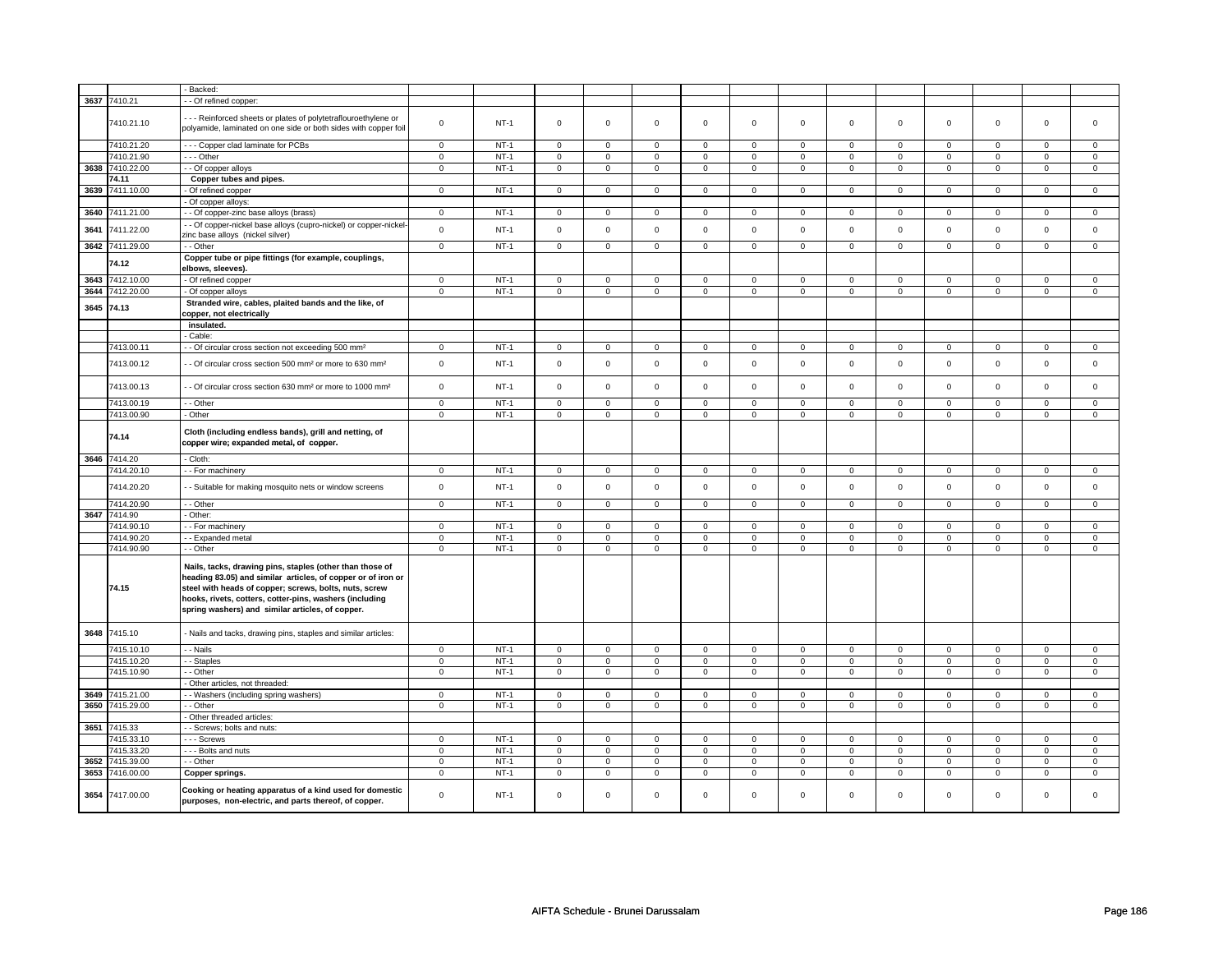| Table, kitchen or other household articles and parts<br>thereof, of copper; pot scourers and scouring or polishing<br>74.18<br>pads, gloves and the like, of copper; sanitary ware and<br>parts thereof, of copper.<br>- Table, kitchen or other household articles and parts thereof;<br>pot scourers and scouring or polishing pads, gloves and the<br>like:<br>- Pot scourers and scouring or polishing pads, gloves and<br>3655<br>7418.11.00<br>$\mathbf 0$<br>$\mathbf 0$<br>$\mathbf 0$<br>$\mathbf 0$<br>$\mathbf{0}$<br>$\mathbf{0}$<br>$NT-1$<br>$\mathbf 0$<br>$\mathbf 0$<br>$\mathbf 0$<br>$\mathbf 0$<br>$\mathbf{0}$<br>$\mathbf 0$<br>$\mathbf 0$<br>the like<br>3656 7418.19<br>- - Other:<br>7418.19.10<br>- - - Ash trays<br>$\mathsf 0$<br>$NT-1$<br>$\mathbf 0$<br>$\mathbf 0$<br>$\mathbf 0$<br>$\mathbf 0$<br>$\mathbf 0$<br>$\mathbf 0$<br>$\mathbf 0$<br>$\mathbf 0$<br>$\mathbf 0$<br>$\mathbf{0}$<br>$\mathbf 0$<br>$\mathbf{0}$<br>7418.19.20<br>--- Articles used during religious rites<br>$\mathbf 0$<br>$NT-1$<br>$\mathsf 0$<br>$\mathsf 0$<br>$\mathbf 0$<br>$\mathbf 0$<br>$\mathbf 0$<br>$\mathbf 0$<br>$\mathbf 0$<br>$\mathsf 0$<br>$\mathbf 0$<br>$\mathbf 0$<br>$\mathbf 0$<br>0<br>7418.19.90<br>- - - Other<br>$\mathbf 0$<br><b>NT-1</b><br>0<br>0<br>0<br>$\mathbf 0$<br>0<br>$\mathbf 0$<br>0<br>$\mathbf 0$<br>0<br>$\mathbf 0$<br>0<br>0<br>3657<br>7418.20.00<br>- Sanitary ware and parts thereof<br>$\mathbf 0$<br>$NT-1$<br>$\mathsf 0$<br>$\mathbf 0$<br>$\mathsf 0$<br>$\mathsf 0$<br>$\mathsf{O}\xspace$<br>$\mathsf 0$<br>$\mathsf 0$<br>$\mathbf 0$<br>$\mathsf 0$<br>$\mathbf 0$<br>$\mathsf 0$<br>$\mathbf 0$<br>74.19<br>Other articles of copper.<br>3658 7419.10.00<br>- Chain and parts thereof<br>$\mathsf 0$<br>$NT-1$<br>$\mathbf 0$<br>$\mathsf 0$<br>$\mathbf 0$<br>$\mathbf 0$<br>$\mathbf 0$<br>$\mathbf 0$<br>$\mathbf 0$<br>$\mathbf 0$<br>$\mathbf 0$<br>$\mathbf 0$<br>$\mathsf 0$<br>$\mathbf{0}$<br>- Other:<br>7419.91<br>3659<br>- - Cast, moulded, stamped or forged, but not further worked:<br>7419.91.10<br>--- Fittings for fire hoses<br>$NT-1$<br>$\mathsf 0$<br>$\mathsf 0$<br>$\mathsf 0$<br>$\mathsf 0$<br>$\mathbf{0}$<br>$\mathbf 0$<br>$\mathbf 0$<br>$\mathbf{0}$<br>$\mathbf 0$<br>$\mathbf 0$<br>$\mathbf 0$<br>$\mathbf 0$<br>$\mathbf 0$<br>--- Reservoirs, tanks, vats and similar containers not fitted<br>$\mathsf 0$<br>$\mathsf 0$<br>$\mathsf 0$<br>$\mathsf 0$<br>$\mathsf{O}\xspace$<br>$\mathsf 0$<br>$\mathsf 0$<br>$\mathbf 0$<br>$\mathsf 0$<br>7419.91.20<br>$NT-1$<br>$\mathbf 0$<br>$\mathbf 0$<br>$\mathbf 0$<br>0<br>with mechanical or thermal equipment; other hose fittings<br>--- Electroplating anodes; machine belt fastener; fittings (not<br>7419.91.30<br>$\mathsf 0$<br>$\mathsf 0$<br>$\mathsf 0$<br>$\mathsf 0$<br>$\mathbf 0$<br>$\mathbf 0$<br>$\mathsf 0$<br>including propellers of heading 84.85) for ships or other<br>$NT-1$<br>$\mathbf 0$<br>$\mathbf 0$<br>0<br>$\mathbf 0$<br>0<br>0<br>vessel; capacity measures (other than domestic use)<br>7419.91.90<br>$--$ Other<br>$\overline{0}$<br>$NT-1$<br>$\overline{0}$<br>$\overline{0}$<br>$\overline{0}$<br>$\mathbf 0$<br>$\mathbf 0$<br>$\mathbf{0}$<br>$\mathbf 0$<br>$\mathbf{0}$<br>$\mathbf{0}$<br>0<br>0<br>$\overline{0}$<br>3660 7419.99<br>- - Other:<br>--- Electroplating anodes, machine belt fastener; fittings (not<br>including propellers of heading 84.85) for ships or other<br>7419.99.10<br>$\mathbf 0$<br>$NT-1$<br>$\mathbf 0$<br>$\mathbf 0$<br>$\mathbf 0$<br>$\pmb{0}$<br>$\mathbf 0$<br>$\mathbf 0$<br>0<br>$\mathbf 0$<br>0<br>0<br>0<br>0<br>vessel; capacity measures (other than domestic use); fittings<br>for fire hoses<br>- - - Reservoirs, tanks, vats and similar containers not fitted<br>7419.99.20<br>with mechanical or thermal equipment of a capacity of 300 l or<br>$\mathbf 0$<br>$NT-1$<br>$\mathbf 0$<br>$\mathbf 0$<br>$\mathbf 0$<br>$\mathbf 0$<br>$\mathsf 0$<br>$\mathbf 0$<br>$\mathbf 0$<br>$\mathbf{0}$<br>$\mathbf 0$<br>$\mathbf 0$<br>$\mathbf 0$<br>$\mathbf{0}$<br>less; other fitting for hoses<br>7419.99.90<br>$--$ Other<br>$\overline{0}$<br>$NT-1$<br>$\overline{0}$<br>$\overline{0}$<br>$\overline{0}$<br>$\overline{0}$<br>$\overline{0}$<br>$\overline{0}$<br>$\overline{0}$<br>$\overline{0}$<br>$\overline{0}$<br>$\mathbf 0$<br>$\mathsf 0$<br>$\mathbf 0$<br>Nickel mattes, nickel oxide sinters and other intermediate<br>75.01<br>products of nickel metallurgy.<br>3661 7501.10.00<br>$NT-1$<br>- Nickel mattes<br>$\mathsf 0$<br>$\mathsf 0$<br>$\mathsf 0$<br>$\mathsf 0$<br>$\mathsf 0$<br>$\mathsf 0$<br>$\mathbf 0$<br>$\mathbf 0$<br>$\mathsf 0$<br>$\mathbf 0$<br>$\mathsf 0$<br>$\mathbf 0$<br>0<br>- Nickel oxide sinters and other intermediate products of<br>$\mathbf 0$<br>$\mathsf 0$<br>$\mathbf 0$<br>3662<br>7501.20.00<br>$NT-1$<br>$\mathbf 0$<br>$\mathbf 0$<br>$\mathbf 0$<br>$\mathsf 0$<br>$\mathbf 0$<br>$\mathbf 0$<br>$\mathbf 0$<br>$\mathsf 0$<br>$\mathsf 0$<br>$\mathbf{0}$<br>nickel metallurgy<br>75.02<br>Unwrought nickel.<br>3663<br>$NT-1$<br>$\mathsf 0$<br>$\mathsf 0$<br>$\mathsf 0$<br>$\mathsf 0$<br>$\mathsf 0$<br>$\mathbf 0$<br>$\mathbf 0$<br>7502.10.00<br>- Nickel, not alloyed<br>$\mathsf 0$<br>$\mathsf 0$<br>$\mathsf 0$<br>$\mathbf 0$<br>$\mathsf 0$<br>$\mathbf 0$<br>3664<br>7502.20.00<br>Nickel alloys<br>$NT-1$<br>$\mathsf 0$<br>$\mathsf 0$<br>$\mathsf 0$<br>$\mathsf 0$<br>$\mathsf{O}\xspace$<br>$\mathsf 0$<br>$\mathbf 0$<br>$\mathbf 0$<br>$\mathbf{O}$<br>$\mathsf 0$<br>$\mathbf 0$<br>$\mathsf 0$<br>$\mathsf 0$<br>3665<br>7503.00.00<br>Nickel waste and scrap.<br>$NT-1$<br>$\overline{0}$<br>$\overline{0}$<br>$\overline{0}$<br>$\overline{0}$<br>$\overline{0}$<br>$\overline{0}$<br>$\overline{0}$<br>$\overline{0}$<br>$\overline{0}$<br>$\overline{0}$<br>$\overline{0}$<br>$\mathsf 0$<br>$\mathsf 0$<br>3666<br>$NT-1$<br>7504.00.00<br>$\mathsf 0$<br>$\mathsf 0$<br>$\mathsf 0$<br>$\mathsf 0$<br>$\mathsf 0$<br>$\mathbf 0$<br>$\mathbf{0}$<br>$\overline{0}$<br>$\mathbf{0}$<br>$\mathbf 0$<br>Nickel powders and flakes.<br>0<br>0<br>$\Omega$<br>75.05<br>Nickel bars, rods, profiles and wire.<br>- Bars, rods and profiles:<br>$NT-1$<br>$\mathsf 0$<br>$\mathsf 0$<br>$\mathsf 0$<br>$\mathbf 0$<br>$\mathbf 0$<br>$\mathbf 0$<br>3667<br>7505.11.00<br>- - Of nickel, not alloyed<br>$\mathsf 0$<br>$\mathbf 0$<br>$\mathbf 0$<br>$\mathsf 0$<br>$\mathbf 0$<br>$\mathsf 0$<br>$\mathsf 0$<br>3668<br>7505.12.00<br>- - Of nickel alloys<br>$\mathsf 0$<br>$NT-1$<br>$\mathbf 0$<br>$\mathsf 0$<br>$\mathbf 0$<br>$\mathbf 0$<br>$\mathbf 0$<br>$\mathsf 0$<br>$\mathbf 0$<br>0<br>$\mathbf 0$<br>0<br>0<br>0<br>- Wire:<br>7505.21.00<br>3669<br>- - Of nickel, not alloyed<br>$NT-1$<br>$\mathbf 0$<br>$\mathsf 0$<br>$\mathbf 0$<br>$\mathbf 0$<br>$\mathbf{0}$<br>$\mathbf{0}$<br>$\mathbf 0$<br>$\mathbf 0$<br>$\mathbf 0$<br>$\mathbf 0$<br>$\mathbf 0$<br>$\mathbf 0$<br>$\Omega$<br>3670 7505.22.00<br>- - Of nickel alloys<br>$\mathsf 0$<br>$NT-1$<br>$\mathbf 0$<br>$\mathbf 0$<br>$\mathbf 0$<br>$\mathbf 0$<br>$\mathbf 0$<br>$\mathbf 0$<br>$\mathbf{0}$<br>$\mathbf 0$<br>$\mathbf 0$<br>$\mathbf 0$<br>$\mathbf 0$<br>$\mathbf 0$<br>75.06<br>Nickel plates, sheets, strip and foil.<br>$NT-1$<br>$\overline{0}$<br>$\overline{0}$<br>$\overline{0}$<br>$\overline{0}$<br>$\overline{0}$<br>$\overline{0}$<br>$\overline{0}$<br>$\overline{0}$<br>3671<br>7506.10.00<br>- Of nickel, not alloyed<br>$\mathbf 0$<br>$\mathbf 0$<br>0<br>0<br>0<br>3672 7506.20.00<br>- Of nickel alloys<br>$\mathbf 0$<br>$NT-1$<br>$\mathsf 0$<br>$\mathbf 0$<br>$\mathsf 0$<br>$\mathsf 0$<br>$\mathsf 0$<br>$\mathsf 0$<br>$\mathsf 0$<br>$\mathbf 0$<br>$\mathsf 0$<br>$\mathbf 0$<br>$\mathsf 0$<br>0<br>Nickel tubes, pipes and tube or pipe fittings (for example,<br>75.07<br>couplings, elbows, sleeves).<br>- Tubes and pipes:<br>7507.11.00<br>$NT-1$<br>3673<br>- - Of nickel, not alloyed<br>$\mathbf 0$<br>$\mathbf 0$<br>$\mathbf 0$<br>$\mathbf 0$<br>$\mathbf 0$<br>$\mathbf{0}$<br>$\mathbf 0$<br>$\mathbf 0$<br>$\mathbf{0}$<br>$\mathbf 0$<br>$\mathbf{0}$<br>$\mathbf 0$<br>$\mathbf{0}$<br>7507.12.00<br>$NT-1$<br>$\overline{0}$<br>$\overline{0}$<br>$\overline{0}$<br>$\overline{0}$<br>$\overline{0}$<br>$\overline{0}$<br>$\overline{0}$<br>$\overline{0}$<br>$\overline{0}$<br>$\overline{0}$<br>3674<br>- - Of nickel alloys<br>$\mathsf 0$<br>$\mathbf 0$<br>$\Omega$<br>$\overline{0}$<br>$\overline{0}$<br>3675<br>7507.20.00<br>$\mathsf 0$<br>$NT-1$<br>$\mathbf 0$<br>$\mathsf 0$<br>$\mathbf 0$<br>$\mathbf 0$<br>$\mathsf 0$<br>$\mathbf 0$<br>$\mathsf 0$<br>$\mathsf 0$<br>0<br>- Tube or pipe fittings<br>0<br>75.08<br>Other articles of nickel.<br>7508.10.00<br>$NT-1$<br>$\mathsf 0$<br>3676<br>- Cloth, grill and netting, of nickel wire<br>$\mathbf 0$<br>$\mathbf 0$<br>$\mathbf 0$<br>$\mathsf 0$<br>$\mathbf 0$<br>$\mathbf 0$<br>$\mathbf 0$<br>$\mathbf 0$<br>$\mathbf 0$<br>$\mathsf 0$<br>$\mathbf 0$<br>0<br>3677 7508.90<br>- Other:<br>- Electro-plating anodes, wrought or unwrought, including<br>$\mathsf 0$<br>7508.90.10<br>$NT-1$<br>$\mathbf 0$<br>$\mathsf 0$<br>$\mathbf 0$<br>$\mathbf 0$<br>$\mathsf 0$<br>$\mathbf 0$<br>$\mathbf 0$<br>$\mathsf 0$<br>$\mathsf 0$<br>$\mathbf 0$<br>$\mathbf 0$<br>$\mathbf{0}$<br>those produced by electrolysis |  |  |  |  |  |  |  |  |  |
|---------------------------------------------------------------------------------------------------------------------------------------------------------------------------------------------------------------------------------------------------------------------------------------------------------------------------------------------------------------------------------------------------------------------------------------------------------------------------------------------------------------------------------------------------------------------------------------------------------------------------------------------------------------------------------------------------------------------------------------------------------------------------------------------------------------------------------------------------------------------------------------------------------------------------------------------------------------------------------------------------------------------------------------------------------------------------------------------------------------------------------------------------------------------------------------------------------------------------------------------------------------------------------------------------------------------------------------------------------------------------------------------------------------------------------------------------------------------------------------------------------------------------------------------------------------------------------------------------------------------------------------------------------------------------------------------------------------------------------------------------------------------------------------------------------------------------------------------------------------------------------------------------------------------------------------------------------------------------------------------------------------------------------------------------------------------------------------------------------------------------------------------------------------------------------------------------------------------------------------------------------------------------------------------------------------------------------------------------------------------------------------------------------------------------------------------------------------------------------------------------------------------------------------------------------------------------------------------------------------------------------------------------------------------------------------------------------------------------------------------------------------------------------------------------------------------------------------------------------------------------------------------------------------------------------------------------------------------------------------------------------------------------------------------------------------------------------------------------------------------------------------------------------------------------------------------------------------------------------------------------------------------------------------------------------------------------------------------------------------------------------------------------------------------------------------------------------------------------------------------------------------------------------------------------------------------------------------------------------------------------------------------------------------------------------------------------------------------------------------------------------------------------------------------------------------------------------------------------------------------------------------------------------------------------------------------------------------------------------------------------------------------------------------------------------------------------------------------------------------------------------------------------------------------------------------------------------------------------------------------------------------------------------------------------------------------------------------------------------------------------------------------------------------------------------------------------------------------------------------------------------------------------------------------------------------------------------------------------------------------------------------------------------------------------------------------------------------------------------------------------------------------------------------------------------------------------------------------------------------------------------------------------------------------------------------------------------------------------------------------------------------------------------------------------------------------------------------------------------------------------------------------------------------------------------------------------------------------------------------------------------------------------------------------------------------------------------------------------------------------------------------------------------------------------------------------------------------------------------------------------------------------------------------------------------------------------------------------------------------------------------------------------------------------------------------------------------------------------------------------------------------------------------------------------------------------------------------------------------------------------------------------------------------------------------------------------------------------------------------------------------------------------------------------------------------------------------------------------------------------------------------------------------------------------------------------------------------------------------------------------------------------------------------------------------------------------------------------------------------------------------------------------------------------------------------------------------------------------------------------------------------------------------------------------------------------------------------------------------------------------------------------------------------------------------------------------------------------------------------------------------------------------------------------------------------------------------------------------------------------------------------------------------------------------------------------------------------------------------------------------------------------------------------------------------------------------------------------------------------------------------------------------------------------------------------------------------------------------------------------------------------------------------------------------------------------------------------------------------------------------------------------------------------------------------------------------------------------------------------------------------------------------------------------------------------------------------------------------------------------------------------------------------------------------------------------------------------------------------------------------------------------------------------------------------------------------------------------------------------------------------------------------------------------------------------------------------------------------------------------------------------------------------------------------------------------------------------------------------------------------------------------------------------------------------------------------------------------------------------------------------------------------------------------------------------------------------------------------------------------------------------------------------------------------------------------------------------------------------------------------------------------------------------------------------------------------------------------------------------------------------------------------------------------------------------------------------------------------------------------------------------------------------------------------------------------------------------------------------------------------------------------------------------------------------------------------------------------------------------------------------------------------------------------------------------------------------------------------------------------------------------------------------------------------------------------------------------------------------------------------------------------------------------------------------------------------------------------------------------------------------------------------------------------------------------------------------------------------------------|--|--|--|--|--|--|--|--|--|
|                                                                                                                                                                                                                                                                                                                                                                                                                                                                                                                                                                                                                                                                                                                                                                                                                                                                                                                                                                                                                                                                                                                                                                                                                                                                                                                                                                                                                                                                                                                                                                                                                                                                                                                                                                                                                                                                                                                                                                                                                                                                                                                                                                                                                                                                                                                                                                                                                                                                                                                                                                                                                                                                                                                                                                                                                                                                                                                                                                                                                                                                                                                                                                                                                                                                                                                                                                                                                                                                                                                                                                                                                                                                                                                                                                                                                                                                                                                                                                                                                                                                                                                                                                                                                                                                                                                                                                                                                                                                                                                                                                                                                                                                                                                                                                                                                                                                                                                                                                                                                                                                                                                                                                                                                                                                                                                                                                                                                                                                                                                                                                                                                                                                                                                                                                                                                                                                                                                                                                                                                                                                                                                                                                                                                                                                                                                                                                                                                                                                                                                                                                                                                                                                                                                                                                                                                                                                                                                                                                                                                                                                                                                                                                                                                                                                                                                                                                                                                                                                                                                                                                                                                                                                                                                                                                                                                                                                                                                                                                                                                                                                                                                                                                                                                                                                                                                                                                                                                                                                                                                                                                                                                                                                                                                                                                                                                                                                                                                                                                                                                                                                                                                                                                                                                                                                                                                                                                                                                                                                                       |  |  |  |  |  |  |  |  |  |
|                                                                                                                                                                                                                                                                                                                                                                                                                                                                                                                                                                                                                                                                                                                                                                                                                                                                                                                                                                                                                                                                                                                                                                                                                                                                                                                                                                                                                                                                                                                                                                                                                                                                                                                                                                                                                                                                                                                                                                                                                                                                                                                                                                                                                                                                                                                                                                                                                                                                                                                                                                                                                                                                                                                                                                                                                                                                                                                                                                                                                                                                                                                                                                                                                                                                                                                                                                                                                                                                                                                                                                                                                                                                                                                                                                                                                                                                                                                                                                                                                                                                                                                                                                                                                                                                                                                                                                                                                                                                                                                                                                                                                                                                                                                                                                                                                                                                                                                                                                                                                                                                                                                                                                                                                                                                                                                                                                                                                                                                                                                                                                                                                                                                                                                                                                                                                                                                                                                                                                                                                                                                                                                                                                                                                                                                                                                                                                                                                                                                                                                                                                                                                                                                                                                                                                                                                                                                                                                                                                                                                                                                                                                                                                                                                                                                                                                                                                                                                                                                                                                                                                                                                                                                                                                                                                                                                                                                                                                                                                                                                                                                                                                                                                                                                                                                                                                                                                                                                                                                                                                                                                                                                                                                                                                                                                                                                                                                                                                                                                                                                                                                                                                                                                                                                                                                                                                                                                                                                                                                                       |  |  |  |  |  |  |  |  |  |
|                                                                                                                                                                                                                                                                                                                                                                                                                                                                                                                                                                                                                                                                                                                                                                                                                                                                                                                                                                                                                                                                                                                                                                                                                                                                                                                                                                                                                                                                                                                                                                                                                                                                                                                                                                                                                                                                                                                                                                                                                                                                                                                                                                                                                                                                                                                                                                                                                                                                                                                                                                                                                                                                                                                                                                                                                                                                                                                                                                                                                                                                                                                                                                                                                                                                                                                                                                                                                                                                                                                                                                                                                                                                                                                                                                                                                                                                                                                                                                                                                                                                                                                                                                                                                                                                                                                                                                                                                                                                                                                                                                                                                                                                                                                                                                                                                                                                                                                                                                                                                                                                                                                                                                                                                                                                                                                                                                                                                                                                                                                                                                                                                                                                                                                                                                                                                                                                                                                                                                                                                                                                                                                                                                                                                                                                                                                                                                                                                                                                                                                                                                                                                                                                                                                                                                                                                                                                                                                                                                                                                                                                                                                                                                                                                                                                                                                                                                                                                                                                                                                                                                                                                                                                                                                                                                                                                                                                                                                                                                                                                                                                                                                                                                                                                                                                                                                                                                                                                                                                                                                                                                                                                                                                                                                                                                                                                                                                                                                                                                                                                                                                                                                                                                                                                                                                                                                                                                                                                                                                                       |  |  |  |  |  |  |  |  |  |
|                                                                                                                                                                                                                                                                                                                                                                                                                                                                                                                                                                                                                                                                                                                                                                                                                                                                                                                                                                                                                                                                                                                                                                                                                                                                                                                                                                                                                                                                                                                                                                                                                                                                                                                                                                                                                                                                                                                                                                                                                                                                                                                                                                                                                                                                                                                                                                                                                                                                                                                                                                                                                                                                                                                                                                                                                                                                                                                                                                                                                                                                                                                                                                                                                                                                                                                                                                                                                                                                                                                                                                                                                                                                                                                                                                                                                                                                                                                                                                                                                                                                                                                                                                                                                                                                                                                                                                                                                                                                                                                                                                                                                                                                                                                                                                                                                                                                                                                                                                                                                                                                                                                                                                                                                                                                                                                                                                                                                                                                                                                                                                                                                                                                                                                                                                                                                                                                                                                                                                                                                                                                                                                                                                                                                                                                                                                                                                                                                                                                                                                                                                                                                                                                                                                                                                                                                                                                                                                                                                                                                                                                                                                                                                                                                                                                                                                                                                                                                                                                                                                                                                                                                                                                                                                                                                                                                                                                                                                                                                                                                                                                                                                                                                                                                                                                                                                                                                                                                                                                                                                                                                                                                                                                                                                                                                                                                                                                                                                                                                                                                                                                                                                                                                                                                                                                                                                                                                                                                                                                                       |  |  |  |  |  |  |  |  |  |
|                                                                                                                                                                                                                                                                                                                                                                                                                                                                                                                                                                                                                                                                                                                                                                                                                                                                                                                                                                                                                                                                                                                                                                                                                                                                                                                                                                                                                                                                                                                                                                                                                                                                                                                                                                                                                                                                                                                                                                                                                                                                                                                                                                                                                                                                                                                                                                                                                                                                                                                                                                                                                                                                                                                                                                                                                                                                                                                                                                                                                                                                                                                                                                                                                                                                                                                                                                                                                                                                                                                                                                                                                                                                                                                                                                                                                                                                                                                                                                                                                                                                                                                                                                                                                                                                                                                                                                                                                                                                                                                                                                                                                                                                                                                                                                                                                                                                                                                                                                                                                                                                                                                                                                                                                                                                                                                                                                                                                                                                                                                                                                                                                                                                                                                                                                                                                                                                                                                                                                                                                                                                                                                                                                                                                                                                                                                                                                                                                                                                                                                                                                                                                                                                                                                                                                                                                                                                                                                                                                                                                                                                                                                                                                                                                                                                                                                                                                                                                                                                                                                                                                                                                                                                                                                                                                                                                                                                                                                                                                                                                                                                                                                                                                                                                                                                                                                                                                                                                                                                                                                                                                                                                                                                                                                                                                                                                                                                                                                                                                                                                                                                                                                                                                                                                                                                                                                                                                                                                                                                                       |  |  |  |  |  |  |  |  |  |
|                                                                                                                                                                                                                                                                                                                                                                                                                                                                                                                                                                                                                                                                                                                                                                                                                                                                                                                                                                                                                                                                                                                                                                                                                                                                                                                                                                                                                                                                                                                                                                                                                                                                                                                                                                                                                                                                                                                                                                                                                                                                                                                                                                                                                                                                                                                                                                                                                                                                                                                                                                                                                                                                                                                                                                                                                                                                                                                                                                                                                                                                                                                                                                                                                                                                                                                                                                                                                                                                                                                                                                                                                                                                                                                                                                                                                                                                                                                                                                                                                                                                                                                                                                                                                                                                                                                                                                                                                                                                                                                                                                                                                                                                                                                                                                                                                                                                                                                                                                                                                                                                                                                                                                                                                                                                                                                                                                                                                                                                                                                                                                                                                                                                                                                                                                                                                                                                                                                                                                                                                                                                                                                                                                                                                                                                                                                                                                                                                                                                                                                                                                                                                                                                                                                                                                                                                                                                                                                                                                                                                                                                                                                                                                                                                                                                                                                                                                                                                                                                                                                                                                                                                                                                                                                                                                                                                                                                                                                                                                                                                                                                                                                                                                                                                                                                                                                                                                                                                                                                                                                                                                                                                                                                                                                                                                                                                                                                                                                                                                                                                                                                                                                                                                                                                                                                                                                                                                                                                                                                                       |  |  |  |  |  |  |  |  |  |
|                                                                                                                                                                                                                                                                                                                                                                                                                                                                                                                                                                                                                                                                                                                                                                                                                                                                                                                                                                                                                                                                                                                                                                                                                                                                                                                                                                                                                                                                                                                                                                                                                                                                                                                                                                                                                                                                                                                                                                                                                                                                                                                                                                                                                                                                                                                                                                                                                                                                                                                                                                                                                                                                                                                                                                                                                                                                                                                                                                                                                                                                                                                                                                                                                                                                                                                                                                                                                                                                                                                                                                                                                                                                                                                                                                                                                                                                                                                                                                                                                                                                                                                                                                                                                                                                                                                                                                                                                                                                                                                                                                                                                                                                                                                                                                                                                                                                                                                                                                                                                                                                                                                                                                                                                                                                                                                                                                                                                                                                                                                                                                                                                                                                                                                                                                                                                                                                                                                                                                                                                                                                                                                                                                                                                                                                                                                                                                                                                                                                                                                                                                                                                                                                                                                                                                                                                                                                                                                                                                                                                                                                                                                                                                                                                                                                                                                                                                                                                                                                                                                                                                                                                                                                                                                                                                                                                                                                                                                                                                                                                                                                                                                                                                                                                                                                                                                                                                                                                                                                                                                                                                                                                                                                                                                                                                                                                                                                                                                                                                                                                                                                                                                                                                                                                                                                                                                                                                                                                                                                                       |  |  |  |  |  |  |  |  |  |
|                                                                                                                                                                                                                                                                                                                                                                                                                                                                                                                                                                                                                                                                                                                                                                                                                                                                                                                                                                                                                                                                                                                                                                                                                                                                                                                                                                                                                                                                                                                                                                                                                                                                                                                                                                                                                                                                                                                                                                                                                                                                                                                                                                                                                                                                                                                                                                                                                                                                                                                                                                                                                                                                                                                                                                                                                                                                                                                                                                                                                                                                                                                                                                                                                                                                                                                                                                                                                                                                                                                                                                                                                                                                                                                                                                                                                                                                                                                                                                                                                                                                                                                                                                                                                                                                                                                                                                                                                                                                                                                                                                                                                                                                                                                                                                                                                                                                                                                                                                                                                                                                                                                                                                                                                                                                                                                                                                                                                                                                                                                                                                                                                                                                                                                                                                                                                                                                                                                                                                                                                                                                                                                                                                                                                                                                                                                                                                                                                                                                                                                                                                                                                                                                                                                                                                                                                                                                                                                                                                                                                                                                                                                                                                                                                                                                                                                                                                                                                                                                                                                                                                                                                                                                                                                                                                                                                                                                                                                                                                                                                                                                                                                                                                                                                                                                                                                                                                                                                                                                                                                                                                                                                                                                                                                                                                                                                                                                                                                                                                                                                                                                                                                                                                                                                                                                                                                                                                                                                                                                                       |  |  |  |  |  |  |  |  |  |
|                                                                                                                                                                                                                                                                                                                                                                                                                                                                                                                                                                                                                                                                                                                                                                                                                                                                                                                                                                                                                                                                                                                                                                                                                                                                                                                                                                                                                                                                                                                                                                                                                                                                                                                                                                                                                                                                                                                                                                                                                                                                                                                                                                                                                                                                                                                                                                                                                                                                                                                                                                                                                                                                                                                                                                                                                                                                                                                                                                                                                                                                                                                                                                                                                                                                                                                                                                                                                                                                                                                                                                                                                                                                                                                                                                                                                                                                                                                                                                                                                                                                                                                                                                                                                                                                                                                                                                                                                                                                                                                                                                                                                                                                                                                                                                                                                                                                                                                                                                                                                                                                                                                                                                                                                                                                                                                                                                                                                                                                                                                                                                                                                                                                                                                                                                                                                                                                                                                                                                                                                                                                                                                                                                                                                                                                                                                                                                                                                                                                                                                                                                                                                                                                                                                                                                                                                                                                                                                                                                                                                                                                                                                                                                                                                                                                                                                                                                                                                                                                                                                                                                                                                                                                                                                                                                                                                                                                                                                                                                                                                                                                                                                                                                                                                                                                                                                                                                                                                                                                                                                                                                                                                                                                                                                                                                                                                                                                                                                                                                                                                                                                                                                                                                                                                                                                                                                                                                                                                                                                                       |  |  |  |  |  |  |  |  |  |
|                                                                                                                                                                                                                                                                                                                                                                                                                                                                                                                                                                                                                                                                                                                                                                                                                                                                                                                                                                                                                                                                                                                                                                                                                                                                                                                                                                                                                                                                                                                                                                                                                                                                                                                                                                                                                                                                                                                                                                                                                                                                                                                                                                                                                                                                                                                                                                                                                                                                                                                                                                                                                                                                                                                                                                                                                                                                                                                                                                                                                                                                                                                                                                                                                                                                                                                                                                                                                                                                                                                                                                                                                                                                                                                                                                                                                                                                                                                                                                                                                                                                                                                                                                                                                                                                                                                                                                                                                                                                                                                                                                                                                                                                                                                                                                                                                                                                                                                                                                                                                                                                                                                                                                                                                                                                                                                                                                                                                                                                                                                                                                                                                                                                                                                                                                                                                                                                                                                                                                                                                                                                                                                                                                                                                                                                                                                                                                                                                                                                                                                                                                                                                                                                                                                                                                                                                                                                                                                                                                                                                                                                                                                                                                                                                                                                                                                                                                                                                                                                                                                                                                                                                                                                                                                                                                                                                                                                                                                                                                                                                                                                                                                                                                                                                                                                                                                                                                                                                                                                                                                                                                                                                                                                                                                                                                                                                                                                                                                                                                                                                                                                                                                                                                                                                                                                                                                                                                                                                                                                                       |  |  |  |  |  |  |  |  |  |
|                                                                                                                                                                                                                                                                                                                                                                                                                                                                                                                                                                                                                                                                                                                                                                                                                                                                                                                                                                                                                                                                                                                                                                                                                                                                                                                                                                                                                                                                                                                                                                                                                                                                                                                                                                                                                                                                                                                                                                                                                                                                                                                                                                                                                                                                                                                                                                                                                                                                                                                                                                                                                                                                                                                                                                                                                                                                                                                                                                                                                                                                                                                                                                                                                                                                                                                                                                                                                                                                                                                                                                                                                                                                                                                                                                                                                                                                                                                                                                                                                                                                                                                                                                                                                                                                                                                                                                                                                                                                                                                                                                                                                                                                                                                                                                                                                                                                                                                                                                                                                                                                                                                                                                                                                                                                                                                                                                                                                                                                                                                                                                                                                                                                                                                                                                                                                                                                                                                                                                                                                                                                                                                                                                                                                                                                                                                                                                                                                                                                                                                                                                                                                                                                                                                                                                                                                                                                                                                                                                                                                                                                                                                                                                                                                                                                                                                                                                                                                                                                                                                                                                                                                                                                                                                                                                                                                                                                                                                                                                                                                                                                                                                                                                                                                                                                                                                                                                                                                                                                                                                                                                                                                                                                                                                                                                                                                                                                                                                                                                                                                                                                                                                                                                                                                                                                                                                                                                                                                                                                                       |  |  |  |  |  |  |  |  |  |
|                                                                                                                                                                                                                                                                                                                                                                                                                                                                                                                                                                                                                                                                                                                                                                                                                                                                                                                                                                                                                                                                                                                                                                                                                                                                                                                                                                                                                                                                                                                                                                                                                                                                                                                                                                                                                                                                                                                                                                                                                                                                                                                                                                                                                                                                                                                                                                                                                                                                                                                                                                                                                                                                                                                                                                                                                                                                                                                                                                                                                                                                                                                                                                                                                                                                                                                                                                                                                                                                                                                                                                                                                                                                                                                                                                                                                                                                                                                                                                                                                                                                                                                                                                                                                                                                                                                                                                                                                                                                                                                                                                                                                                                                                                                                                                                                                                                                                                                                                                                                                                                                                                                                                                                                                                                                                                                                                                                                                                                                                                                                                                                                                                                                                                                                                                                                                                                                                                                                                                                                                                                                                                                                                                                                                                                                                                                                                                                                                                                                                                                                                                                                                                                                                                                                                                                                                                                                                                                                                                                                                                                                                                                                                                                                                                                                                                                                                                                                                                                                                                                                                                                                                                                                                                                                                                                                                                                                                                                                                                                                                                                                                                                                                                                                                                                                                                                                                                                                                                                                                                                                                                                                                                                                                                                                                                                                                                                                                                                                                                                                                                                                                                                                                                                                                                                                                                                                                                                                                                                                                       |  |  |  |  |  |  |  |  |  |
|                                                                                                                                                                                                                                                                                                                                                                                                                                                                                                                                                                                                                                                                                                                                                                                                                                                                                                                                                                                                                                                                                                                                                                                                                                                                                                                                                                                                                                                                                                                                                                                                                                                                                                                                                                                                                                                                                                                                                                                                                                                                                                                                                                                                                                                                                                                                                                                                                                                                                                                                                                                                                                                                                                                                                                                                                                                                                                                                                                                                                                                                                                                                                                                                                                                                                                                                                                                                                                                                                                                                                                                                                                                                                                                                                                                                                                                                                                                                                                                                                                                                                                                                                                                                                                                                                                                                                                                                                                                                                                                                                                                                                                                                                                                                                                                                                                                                                                                                                                                                                                                                                                                                                                                                                                                                                                                                                                                                                                                                                                                                                                                                                                                                                                                                                                                                                                                                                                                                                                                                                                                                                                                                                                                                                                                                                                                                                                                                                                                                                                                                                                                                                                                                                                                                                                                                                                                                                                                                                                                                                                                                                                                                                                                                                                                                                                                                                                                                                                                                                                                                                                                                                                                                                                                                                                                                                                                                                                                                                                                                                                                                                                                                                                                                                                                                                                                                                                                                                                                                                                                                                                                                                                                                                                                                                                                                                                                                                                                                                                                                                                                                                                                                                                                                                                                                                                                                                                                                                                                                                       |  |  |  |  |  |  |  |  |  |
|                                                                                                                                                                                                                                                                                                                                                                                                                                                                                                                                                                                                                                                                                                                                                                                                                                                                                                                                                                                                                                                                                                                                                                                                                                                                                                                                                                                                                                                                                                                                                                                                                                                                                                                                                                                                                                                                                                                                                                                                                                                                                                                                                                                                                                                                                                                                                                                                                                                                                                                                                                                                                                                                                                                                                                                                                                                                                                                                                                                                                                                                                                                                                                                                                                                                                                                                                                                                                                                                                                                                                                                                                                                                                                                                                                                                                                                                                                                                                                                                                                                                                                                                                                                                                                                                                                                                                                                                                                                                                                                                                                                                                                                                                                                                                                                                                                                                                                                                                                                                                                                                                                                                                                                                                                                                                                                                                                                                                                                                                                                                                                                                                                                                                                                                                                                                                                                                                                                                                                                                                                                                                                                                                                                                                                                                                                                                                                                                                                                                                                                                                                                                                                                                                                                                                                                                                                                                                                                                                                                                                                                                                                                                                                                                                                                                                                                                                                                                                                                                                                                                                                                                                                                                                                                                                                                                                                                                                                                                                                                                                                                                                                                                                                                                                                                                                                                                                                                                                                                                                                                                                                                                                                                                                                                                                                                                                                                                                                                                                                                                                                                                                                                                                                                                                                                                                                                                                                                                                                                                                       |  |  |  |  |  |  |  |  |  |
|                                                                                                                                                                                                                                                                                                                                                                                                                                                                                                                                                                                                                                                                                                                                                                                                                                                                                                                                                                                                                                                                                                                                                                                                                                                                                                                                                                                                                                                                                                                                                                                                                                                                                                                                                                                                                                                                                                                                                                                                                                                                                                                                                                                                                                                                                                                                                                                                                                                                                                                                                                                                                                                                                                                                                                                                                                                                                                                                                                                                                                                                                                                                                                                                                                                                                                                                                                                                                                                                                                                                                                                                                                                                                                                                                                                                                                                                                                                                                                                                                                                                                                                                                                                                                                                                                                                                                                                                                                                                                                                                                                                                                                                                                                                                                                                                                                                                                                                                                                                                                                                                                                                                                                                                                                                                                                                                                                                                                                                                                                                                                                                                                                                                                                                                                                                                                                                                                                                                                                                                                                                                                                                                                                                                                                                                                                                                                                                                                                                                                                                                                                                                                                                                                                                                                                                                                                                                                                                                                                                                                                                                                                                                                                                                                                                                                                                                                                                                                                                                                                                                                                                                                                                                                                                                                                                                                                                                                                                                                                                                                                                                                                                                                                                                                                                                                                                                                                                                                                                                                                                                                                                                                                                                                                                                                                                                                                                                                                                                                                                                                                                                                                                                                                                                                                                                                                                                                                                                                                                                                       |  |  |  |  |  |  |  |  |  |
|                                                                                                                                                                                                                                                                                                                                                                                                                                                                                                                                                                                                                                                                                                                                                                                                                                                                                                                                                                                                                                                                                                                                                                                                                                                                                                                                                                                                                                                                                                                                                                                                                                                                                                                                                                                                                                                                                                                                                                                                                                                                                                                                                                                                                                                                                                                                                                                                                                                                                                                                                                                                                                                                                                                                                                                                                                                                                                                                                                                                                                                                                                                                                                                                                                                                                                                                                                                                                                                                                                                                                                                                                                                                                                                                                                                                                                                                                                                                                                                                                                                                                                                                                                                                                                                                                                                                                                                                                                                                                                                                                                                                                                                                                                                                                                                                                                                                                                                                                                                                                                                                                                                                                                                                                                                                                                                                                                                                                                                                                                                                                                                                                                                                                                                                                                                                                                                                                                                                                                                                                                                                                                                                                                                                                                                                                                                                                                                                                                                                                                                                                                                                                                                                                                                                                                                                                                                                                                                                                                                                                                                                                                                                                                                                                                                                                                                                                                                                                                                                                                                                                                                                                                                                                                                                                                                                                                                                                                                                                                                                                                                                                                                                                                                                                                                                                                                                                                                                                                                                                                                                                                                                                                                                                                                                                                                                                                                                                                                                                                                                                                                                                                                                                                                                                                                                                                                                                                                                                                                                                       |  |  |  |  |  |  |  |  |  |
|                                                                                                                                                                                                                                                                                                                                                                                                                                                                                                                                                                                                                                                                                                                                                                                                                                                                                                                                                                                                                                                                                                                                                                                                                                                                                                                                                                                                                                                                                                                                                                                                                                                                                                                                                                                                                                                                                                                                                                                                                                                                                                                                                                                                                                                                                                                                                                                                                                                                                                                                                                                                                                                                                                                                                                                                                                                                                                                                                                                                                                                                                                                                                                                                                                                                                                                                                                                                                                                                                                                                                                                                                                                                                                                                                                                                                                                                                                                                                                                                                                                                                                                                                                                                                                                                                                                                                                                                                                                                                                                                                                                                                                                                                                                                                                                                                                                                                                                                                                                                                                                                                                                                                                                                                                                                                                                                                                                                                                                                                                                                                                                                                                                                                                                                                                                                                                                                                                                                                                                                                                                                                                                                                                                                                                                                                                                                                                                                                                                                                                                                                                                                                                                                                                                                                                                                                                                                                                                                                                                                                                                                                                                                                                                                                                                                                                                                                                                                                                                                                                                                                                                                                                                                                                                                                                                                                                                                                                                                                                                                                                                                                                                                                                                                                                                                                                                                                                                                                                                                                                                                                                                                                                                                                                                                                                                                                                                                                                                                                                                                                                                                                                                                                                                                                                                                                                                                                                                                                                                                                       |  |  |  |  |  |  |  |  |  |
|                                                                                                                                                                                                                                                                                                                                                                                                                                                                                                                                                                                                                                                                                                                                                                                                                                                                                                                                                                                                                                                                                                                                                                                                                                                                                                                                                                                                                                                                                                                                                                                                                                                                                                                                                                                                                                                                                                                                                                                                                                                                                                                                                                                                                                                                                                                                                                                                                                                                                                                                                                                                                                                                                                                                                                                                                                                                                                                                                                                                                                                                                                                                                                                                                                                                                                                                                                                                                                                                                                                                                                                                                                                                                                                                                                                                                                                                                                                                                                                                                                                                                                                                                                                                                                                                                                                                                                                                                                                                                                                                                                                                                                                                                                                                                                                                                                                                                                                                                                                                                                                                                                                                                                                                                                                                                                                                                                                                                                                                                                                                                                                                                                                                                                                                                                                                                                                                                                                                                                                                                                                                                                                                                                                                                                                                                                                                                                                                                                                                                                                                                                                                                                                                                                                                                                                                                                                                                                                                                                                                                                                                                                                                                                                                                                                                                                                                                                                                                                                                                                                                                                                                                                                                                                                                                                                                                                                                                                                                                                                                                                                                                                                                                                                                                                                                                                                                                                                                                                                                                                                                                                                                                                                                                                                                                                                                                                                                                                                                                                                                                                                                                                                                                                                                                                                                                                                                                                                                                                                                                       |  |  |  |  |  |  |  |  |  |
|                                                                                                                                                                                                                                                                                                                                                                                                                                                                                                                                                                                                                                                                                                                                                                                                                                                                                                                                                                                                                                                                                                                                                                                                                                                                                                                                                                                                                                                                                                                                                                                                                                                                                                                                                                                                                                                                                                                                                                                                                                                                                                                                                                                                                                                                                                                                                                                                                                                                                                                                                                                                                                                                                                                                                                                                                                                                                                                                                                                                                                                                                                                                                                                                                                                                                                                                                                                                                                                                                                                                                                                                                                                                                                                                                                                                                                                                                                                                                                                                                                                                                                                                                                                                                                                                                                                                                                                                                                                                                                                                                                                                                                                                                                                                                                                                                                                                                                                                                                                                                                                                                                                                                                                                                                                                                                                                                                                                                                                                                                                                                                                                                                                                                                                                                                                                                                                                                                                                                                                                                                                                                                                                                                                                                                                                                                                                                                                                                                                                                                                                                                                                                                                                                                                                                                                                                                                                                                                                                                                                                                                                                                                                                                                                                                                                                                                                                                                                                                                                                                                                                                                                                                                                                                                                                                                                                                                                                                                                                                                                                                                                                                                                                                                                                                                                                                                                                                                                                                                                                                                                                                                                                                                                                                                                                                                                                                                                                                                                                                                                                                                                                                                                                                                                                                                                                                                                                                                                                                                                                       |  |  |  |  |  |  |  |  |  |
|                                                                                                                                                                                                                                                                                                                                                                                                                                                                                                                                                                                                                                                                                                                                                                                                                                                                                                                                                                                                                                                                                                                                                                                                                                                                                                                                                                                                                                                                                                                                                                                                                                                                                                                                                                                                                                                                                                                                                                                                                                                                                                                                                                                                                                                                                                                                                                                                                                                                                                                                                                                                                                                                                                                                                                                                                                                                                                                                                                                                                                                                                                                                                                                                                                                                                                                                                                                                                                                                                                                                                                                                                                                                                                                                                                                                                                                                                                                                                                                                                                                                                                                                                                                                                                                                                                                                                                                                                                                                                                                                                                                                                                                                                                                                                                                                                                                                                                                                                                                                                                                                                                                                                                                                                                                                                                                                                                                                                                                                                                                                                                                                                                                                                                                                                                                                                                                                                                                                                                                                                                                                                                                                                                                                                                                                                                                                                                                                                                                                                                                                                                                                                                                                                                                                                                                                                                                                                                                                                                                                                                                                                                                                                                                                                                                                                                                                                                                                                                                                                                                                                                                                                                                                                                                                                                                                                                                                                                                                                                                                                                                                                                                                                                                                                                                                                                                                                                                                                                                                                                                                                                                                                                                                                                                                                                                                                                                                                                                                                                                                                                                                                                                                                                                                                                                                                                                                                                                                                                                                                       |  |  |  |  |  |  |  |  |  |
|                                                                                                                                                                                                                                                                                                                                                                                                                                                                                                                                                                                                                                                                                                                                                                                                                                                                                                                                                                                                                                                                                                                                                                                                                                                                                                                                                                                                                                                                                                                                                                                                                                                                                                                                                                                                                                                                                                                                                                                                                                                                                                                                                                                                                                                                                                                                                                                                                                                                                                                                                                                                                                                                                                                                                                                                                                                                                                                                                                                                                                                                                                                                                                                                                                                                                                                                                                                                                                                                                                                                                                                                                                                                                                                                                                                                                                                                                                                                                                                                                                                                                                                                                                                                                                                                                                                                                                                                                                                                                                                                                                                                                                                                                                                                                                                                                                                                                                                                                                                                                                                                                                                                                                                                                                                                                                                                                                                                                                                                                                                                                                                                                                                                                                                                                                                                                                                                                                                                                                                                                                                                                                                                                                                                                                                                                                                                                                                                                                                                                                                                                                                                                                                                                                                                                                                                                                                                                                                                                                                                                                                                                                                                                                                                                                                                                                                                                                                                                                                                                                                                                                                                                                                                                                                                                                                                                                                                                                                                                                                                                                                                                                                                                                                                                                                                                                                                                                                                                                                                                                                                                                                                                                                                                                                                                                                                                                                                                                                                                                                                                                                                                                                                                                                                                                                                                                                                                                                                                                                                                       |  |  |  |  |  |  |  |  |  |
|                                                                                                                                                                                                                                                                                                                                                                                                                                                                                                                                                                                                                                                                                                                                                                                                                                                                                                                                                                                                                                                                                                                                                                                                                                                                                                                                                                                                                                                                                                                                                                                                                                                                                                                                                                                                                                                                                                                                                                                                                                                                                                                                                                                                                                                                                                                                                                                                                                                                                                                                                                                                                                                                                                                                                                                                                                                                                                                                                                                                                                                                                                                                                                                                                                                                                                                                                                                                                                                                                                                                                                                                                                                                                                                                                                                                                                                                                                                                                                                                                                                                                                                                                                                                                                                                                                                                                                                                                                                                                                                                                                                                                                                                                                                                                                                                                                                                                                                                                                                                                                                                                                                                                                                                                                                                                                                                                                                                                                                                                                                                                                                                                                                                                                                                                                                                                                                                                                                                                                                                                                                                                                                                                                                                                                                                                                                                                                                                                                                                                                                                                                                                                                                                                                                                                                                                                                                                                                                                                                                                                                                                                                                                                                                                                                                                                                                                                                                                                                                                                                                                                                                                                                                                                                                                                                                                                                                                                                                                                                                                                                                                                                                                                                                                                                                                                                                                                                                                                                                                                                                                                                                                                                                                                                                                                                                                                                                                                                                                                                                                                                                                                                                                                                                                                                                                                                                                                                                                                                                                                       |  |  |  |  |  |  |  |  |  |
|                                                                                                                                                                                                                                                                                                                                                                                                                                                                                                                                                                                                                                                                                                                                                                                                                                                                                                                                                                                                                                                                                                                                                                                                                                                                                                                                                                                                                                                                                                                                                                                                                                                                                                                                                                                                                                                                                                                                                                                                                                                                                                                                                                                                                                                                                                                                                                                                                                                                                                                                                                                                                                                                                                                                                                                                                                                                                                                                                                                                                                                                                                                                                                                                                                                                                                                                                                                                                                                                                                                                                                                                                                                                                                                                                                                                                                                                                                                                                                                                                                                                                                                                                                                                                                                                                                                                                                                                                                                                                                                                                                                                                                                                                                                                                                                                                                                                                                                                                                                                                                                                                                                                                                                                                                                                                                                                                                                                                                                                                                                                                                                                                                                                                                                                                                                                                                                                                                                                                                                                                                                                                                                                                                                                                                                                                                                                                                                                                                                                                                                                                                                                                                                                                                                                                                                                                                                                                                                                                                                                                                                                                                                                                                                                                                                                                                                                                                                                                                                                                                                                                                                                                                                                                                                                                                                                                                                                                                                                                                                                                                                                                                                                                                                                                                                                                                                                                                                                                                                                                                                                                                                                                                                                                                                                                                                                                                                                                                                                                                                                                                                                                                                                                                                                                                                                                                                                                                                                                                                                                       |  |  |  |  |  |  |  |  |  |
|                                                                                                                                                                                                                                                                                                                                                                                                                                                                                                                                                                                                                                                                                                                                                                                                                                                                                                                                                                                                                                                                                                                                                                                                                                                                                                                                                                                                                                                                                                                                                                                                                                                                                                                                                                                                                                                                                                                                                                                                                                                                                                                                                                                                                                                                                                                                                                                                                                                                                                                                                                                                                                                                                                                                                                                                                                                                                                                                                                                                                                                                                                                                                                                                                                                                                                                                                                                                                                                                                                                                                                                                                                                                                                                                                                                                                                                                                                                                                                                                                                                                                                                                                                                                                                                                                                                                                                                                                                                                                                                                                                                                                                                                                                                                                                                                                                                                                                                                                                                                                                                                                                                                                                                                                                                                                                                                                                                                                                                                                                                                                                                                                                                                                                                                                                                                                                                                                                                                                                                                                                                                                                                                                                                                                                                                                                                                                                                                                                                                                                                                                                                                                                                                                                                                                                                                                                                                                                                                                                                                                                                                                                                                                                                                                                                                                                                                                                                                                                                                                                                                                                                                                                                                                                                                                                                                                                                                                                                                                                                                                                                                                                                                                                                                                                                                                                                                                                                                                                                                                                                                                                                                                                                                                                                                                                                                                                                                                                                                                                                                                                                                                                                                                                                                                                                                                                                                                                                                                                                                                       |  |  |  |  |  |  |  |  |  |
|                                                                                                                                                                                                                                                                                                                                                                                                                                                                                                                                                                                                                                                                                                                                                                                                                                                                                                                                                                                                                                                                                                                                                                                                                                                                                                                                                                                                                                                                                                                                                                                                                                                                                                                                                                                                                                                                                                                                                                                                                                                                                                                                                                                                                                                                                                                                                                                                                                                                                                                                                                                                                                                                                                                                                                                                                                                                                                                                                                                                                                                                                                                                                                                                                                                                                                                                                                                                                                                                                                                                                                                                                                                                                                                                                                                                                                                                                                                                                                                                                                                                                                                                                                                                                                                                                                                                                                                                                                                                                                                                                                                                                                                                                                                                                                                                                                                                                                                                                                                                                                                                                                                                                                                                                                                                                                                                                                                                                                                                                                                                                                                                                                                                                                                                                                                                                                                                                                                                                                                                                                                                                                                                                                                                                                                                                                                                                                                                                                                                                                                                                                                                                                                                                                                                                                                                                                                                                                                                                                                                                                                                                                                                                                                                                                                                                                                                                                                                                                                                                                                                                                                                                                                                                                                                                                                                                                                                                                                                                                                                                                                                                                                                                                                                                                                                                                                                                                                                                                                                                                                                                                                                                                                                                                                                                                                                                                                                                                                                                                                                                                                                                                                                                                                                                                                                                                                                                                                                                                                                                       |  |  |  |  |  |  |  |  |  |
|                                                                                                                                                                                                                                                                                                                                                                                                                                                                                                                                                                                                                                                                                                                                                                                                                                                                                                                                                                                                                                                                                                                                                                                                                                                                                                                                                                                                                                                                                                                                                                                                                                                                                                                                                                                                                                                                                                                                                                                                                                                                                                                                                                                                                                                                                                                                                                                                                                                                                                                                                                                                                                                                                                                                                                                                                                                                                                                                                                                                                                                                                                                                                                                                                                                                                                                                                                                                                                                                                                                                                                                                                                                                                                                                                                                                                                                                                                                                                                                                                                                                                                                                                                                                                                                                                                                                                                                                                                                                                                                                                                                                                                                                                                                                                                                                                                                                                                                                                                                                                                                                                                                                                                                                                                                                                                                                                                                                                                                                                                                                                                                                                                                                                                                                                                                                                                                                                                                                                                                                                                                                                                                                                                                                                                                                                                                                                                                                                                                                                                                                                                                                                                                                                                                                                                                                                                                                                                                                                                                                                                                                                                                                                                                                                                                                                                                                                                                                                                                                                                                                                                                                                                                                                                                                                                                                                                                                                                                                                                                                                                                                                                                                                                                                                                                                                                                                                                                                                                                                                                                                                                                                                                                                                                                                                                                                                                                                                                                                                                                                                                                                                                                                                                                                                                                                                                                                                                                                                                                                                       |  |  |  |  |  |  |  |  |  |
|                                                                                                                                                                                                                                                                                                                                                                                                                                                                                                                                                                                                                                                                                                                                                                                                                                                                                                                                                                                                                                                                                                                                                                                                                                                                                                                                                                                                                                                                                                                                                                                                                                                                                                                                                                                                                                                                                                                                                                                                                                                                                                                                                                                                                                                                                                                                                                                                                                                                                                                                                                                                                                                                                                                                                                                                                                                                                                                                                                                                                                                                                                                                                                                                                                                                                                                                                                                                                                                                                                                                                                                                                                                                                                                                                                                                                                                                                                                                                                                                                                                                                                                                                                                                                                                                                                                                                                                                                                                                                                                                                                                                                                                                                                                                                                                                                                                                                                                                                                                                                                                                                                                                                                                                                                                                                                                                                                                                                                                                                                                                                                                                                                                                                                                                                                                                                                                                                                                                                                                                                                                                                                                                                                                                                                                                                                                                                                                                                                                                                                                                                                                                                                                                                                                                                                                                                                                                                                                                                                                                                                                                                                                                                                                                                                                                                                                                                                                                                                                                                                                                                                                                                                                                                                                                                                                                                                                                                                                                                                                                                                                                                                                                                                                                                                                                                                                                                                                                                                                                                                                                                                                                                                                                                                                                                                                                                                                                                                                                                                                                                                                                                                                                                                                                                                                                                                                                                                                                                                                                                       |  |  |  |  |  |  |  |  |  |
|                                                                                                                                                                                                                                                                                                                                                                                                                                                                                                                                                                                                                                                                                                                                                                                                                                                                                                                                                                                                                                                                                                                                                                                                                                                                                                                                                                                                                                                                                                                                                                                                                                                                                                                                                                                                                                                                                                                                                                                                                                                                                                                                                                                                                                                                                                                                                                                                                                                                                                                                                                                                                                                                                                                                                                                                                                                                                                                                                                                                                                                                                                                                                                                                                                                                                                                                                                                                                                                                                                                                                                                                                                                                                                                                                                                                                                                                                                                                                                                                                                                                                                                                                                                                                                                                                                                                                                                                                                                                                                                                                                                                                                                                                                                                                                                                                                                                                                                                                                                                                                                                                                                                                                                                                                                                                                                                                                                                                                                                                                                                                                                                                                                                                                                                                                                                                                                                                                                                                                                                                                                                                                                                                                                                                                                                                                                                                                                                                                                                                                                                                                                                                                                                                                                                                                                                                                                                                                                                                                                                                                                                                                                                                                                                                                                                                                                                                                                                                                                                                                                                                                                                                                                                                                                                                                                                                                                                                                                                                                                                                                                                                                                                                                                                                                                                                                                                                                                                                                                                                                                                                                                                                                                                                                                                                                                                                                                                                                                                                                                                                                                                                                                                                                                                                                                                                                                                                                                                                                                                                       |  |  |  |  |  |  |  |  |  |
|                                                                                                                                                                                                                                                                                                                                                                                                                                                                                                                                                                                                                                                                                                                                                                                                                                                                                                                                                                                                                                                                                                                                                                                                                                                                                                                                                                                                                                                                                                                                                                                                                                                                                                                                                                                                                                                                                                                                                                                                                                                                                                                                                                                                                                                                                                                                                                                                                                                                                                                                                                                                                                                                                                                                                                                                                                                                                                                                                                                                                                                                                                                                                                                                                                                                                                                                                                                                                                                                                                                                                                                                                                                                                                                                                                                                                                                                                                                                                                                                                                                                                                                                                                                                                                                                                                                                                                                                                                                                                                                                                                                                                                                                                                                                                                                                                                                                                                                                                                                                                                                                                                                                                                                                                                                                                                                                                                                                                                                                                                                                                                                                                                                                                                                                                                                                                                                                                                                                                                                                                                                                                                                                                                                                                                                                                                                                                                                                                                                                                                                                                                                                                                                                                                                                                                                                                                                                                                                                                                                                                                                                                                                                                                                                                                                                                                                                                                                                                                                                                                                                                                                                                                                                                                                                                                                                                                                                                                                                                                                                                                                                                                                                                                                                                                                                                                                                                                                                                                                                                                                                                                                                                                                                                                                                                                                                                                                                                                                                                                                                                                                                                                                                                                                                                                                                                                                                                                                                                                                                                       |  |  |  |  |  |  |  |  |  |
|                                                                                                                                                                                                                                                                                                                                                                                                                                                                                                                                                                                                                                                                                                                                                                                                                                                                                                                                                                                                                                                                                                                                                                                                                                                                                                                                                                                                                                                                                                                                                                                                                                                                                                                                                                                                                                                                                                                                                                                                                                                                                                                                                                                                                                                                                                                                                                                                                                                                                                                                                                                                                                                                                                                                                                                                                                                                                                                                                                                                                                                                                                                                                                                                                                                                                                                                                                                                                                                                                                                                                                                                                                                                                                                                                                                                                                                                                                                                                                                                                                                                                                                                                                                                                                                                                                                                                                                                                                                                                                                                                                                                                                                                                                                                                                                                                                                                                                                                                                                                                                                                                                                                                                                                                                                                                                                                                                                                                                                                                                                                                                                                                                                                                                                                                                                                                                                                                                                                                                                                                                                                                                                                                                                                                                                                                                                                                                                                                                                                                                                                                                                                                                                                                                                                                                                                                                                                                                                                                                                                                                                                                                                                                                                                                                                                                                                                                                                                                                                                                                                                                                                                                                                                                                                                                                                                                                                                                                                                                                                                                                                                                                                                                                                                                                                                                                                                                                                                                                                                                                                                                                                                                                                                                                                                                                                                                                                                                                                                                                                                                                                                                                                                                                                                                                                                                                                                                                                                                                                                                       |  |  |  |  |  |  |  |  |  |
|                                                                                                                                                                                                                                                                                                                                                                                                                                                                                                                                                                                                                                                                                                                                                                                                                                                                                                                                                                                                                                                                                                                                                                                                                                                                                                                                                                                                                                                                                                                                                                                                                                                                                                                                                                                                                                                                                                                                                                                                                                                                                                                                                                                                                                                                                                                                                                                                                                                                                                                                                                                                                                                                                                                                                                                                                                                                                                                                                                                                                                                                                                                                                                                                                                                                                                                                                                                                                                                                                                                                                                                                                                                                                                                                                                                                                                                                                                                                                                                                                                                                                                                                                                                                                                                                                                                                                                                                                                                                                                                                                                                                                                                                                                                                                                                                                                                                                                                                                                                                                                                                                                                                                                                                                                                                                                                                                                                                                                                                                                                                                                                                                                                                                                                                                                                                                                                                                                                                                                                                                                                                                                                                                                                                                                                                                                                                                                                                                                                                                                                                                                                                                                                                                                                                                                                                                                                                                                                                                                                                                                                                                                                                                                                                                                                                                                                                                                                                                                                                                                                                                                                                                                                                                                                                                                                                                                                                                                                                                                                                                                                                                                                                                                                                                                                                                                                                                                                                                                                                                                                                                                                                                                                                                                                                                                                                                                                                                                                                                                                                                                                                                                                                                                                                                                                                                                                                                                                                                                                                                       |  |  |  |  |  |  |  |  |  |
|                                                                                                                                                                                                                                                                                                                                                                                                                                                                                                                                                                                                                                                                                                                                                                                                                                                                                                                                                                                                                                                                                                                                                                                                                                                                                                                                                                                                                                                                                                                                                                                                                                                                                                                                                                                                                                                                                                                                                                                                                                                                                                                                                                                                                                                                                                                                                                                                                                                                                                                                                                                                                                                                                                                                                                                                                                                                                                                                                                                                                                                                                                                                                                                                                                                                                                                                                                                                                                                                                                                                                                                                                                                                                                                                                                                                                                                                                                                                                                                                                                                                                                                                                                                                                                                                                                                                                                                                                                                                                                                                                                                                                                                                                                                                                                                                                                                                                                                                                                                                                                                                                                                                                                                                                                                                                                                                                                                                                                                                                                                                                                                                                                                                                                                                                                                                                                                                                                                                                                                                                                                                                                                                                                                                                                                                                                                                                                                                                                                                                                                                                                                                                                                                                                                                                                                                                                                                                                                                                                                                                                                                                                                                                                                                                                                                                                                                                                                                                                                                                                                                                                                                                                                                                                                                                                                                                                                                                                                                                                                                                                                                                                                                                                                                                                                                                                                                                                                                                                                                                                                                                                                                                                                                                                                                                                                                                                                                                                                                                                                                                                                                                                                                                                                                                                                                                                                                                                                                                                                                                       |  |  |  |  |  |  |  |  |  |
|                                                                                                                                                                                                                                                                                                                                                                                                                                                                                                                                                                                                                                                                                                                                                                                                                                                                                                                                                                                                                                                                                                                                                                                                                                                                                                                                                                                                                                                                                                                                                                                                                                                                                                                                                                                                                                                                                                                                                                                                                                                                                                                                                                                                                                                                                                                                                                                                                                                                                                                                                                                                                                                                                                                                                                                                                                                                                                                                                                                                                                                                                                                                                                                                                                                                                                                                                                                                                                                                                                                                                                                                                                                                                                                                                                                                                                                                                                                                                                                                                                                                                                                                                                                                                                                                                                                                                                                                                                                                                                                                                                                                                                                                                                                                                                                                                                                                                                                                                                                                                                                                                                                                                                                                                                                                                                                                                                                                                                                                                                                                                                                                                                                                                                                                                                                                                                                                                                                                                                                                                                                                                                                                                                                                                                                                                                                                                                                                                                                                                                                                                                                                                                                                                                                                                                                                                                                                                                                                                                                                                                                                                                                                                                                                                                                                                                                                                                                                                                                                                                                                                                                                                                                                                                                                                                                                                                                                                                                                                                                                                                                                                                                                                                                                                                                                                                                                                                                                                                                                                                                                                                                                                                                                                                                                                                                                                                                                                                                                                                                                                                                                                                                                                                                                                                                                                                                                                                                                                                                                                       |  |  |  |  |  |  |  |  |  |
|                                                                                                                                                                                                                                                                                                                                                                                                                                                                                                                                                                                                                                                                                                                                                                                                                                                                                                                                                                                                                                                                                                                                                                                                                                                                                                                                                                                                                                                                                                                                                                                                                                                                                                                                                                                                                                                                                                                                                                                                                                                                                                                                                                                                                                                                                                                                                                                                                                                                                                                                                                                                                                                                                                                                                                                                                                                                                                                                                                                                                                                                                                                                                                                                                                                                                                                                                                                                                                                                                                                                                                                                                                                                                                                                                                                                                                                                                                                                                                                                                                                                                                                                                                                                                                                                                                                                                                                                                                                                                                                                                                                                                                                                                                                                                                                                                                                                                                                                                                                                                                                                                                                                                                                                                                                                                                                                                                                                                                                                                                                                                                                                                                                                                                                                                                                                                                                                                                                                                                                                                                                                                                                                                                                                                                                                                                                                                                                                                                                                                                                                                                                                                                                                                                                                                                                                                                                                                                                                                                                                                                                                                                                                                                                                                                                                                                                                                                                                                                                                                                                                                                                                                                                                                                                                                                                                                                                                                                                                                                                                                                                                                                                                                                                                                                                                                                                                                                                                                                                                                                                                                                                                                                                                                                                                                                                                                                                                                                                                                                                                                                                                                                                                                                                                                                                                                                                                                                                                                                                                                       |  |  |  |  |  |  |  |  |  |
|                                                                                                                                                                                                                                                                                                                                                                                                                                                                                                                                                                                                                                                                                                                                                                                                                                                                                                                                                                                                                                                                                                                                                                                                                                                                                                                                                                                                                                                                                                                                                                                                                                                                                                                                                                                                                                                                                                                                                                                                                                                                                                                                                                                                                                                                                                                                                                                                                                                                                                                                                                                                                                                                                                                                                                                                                                                                                                                                                                                                                                                                                                                                                                                                                                                                                                                                                                                                                                                                                                                                                                                                                                                                                                                                                                                                                                                                                                                                                                                                                                                                                                                                                                                                                                                                                                                                                                                                                                                                                                                                                                                                                                                                                                                                                                                                                                                                                                                                                                                                                                                                                                                                                                                                                                                                                                                                                                                                                                                                                                                                                                                                                                                                                                                                                                                                                                                                                                                                                                                                                                                                                                                                                                                                                                                                                                                                                                                                                                                                                                                                                                                                                                                                                                                                                                                                                                                                                                                                                                                                                                                                                                                                                                                                                                                                                                                                                                                                                                                                                                                                                                                                                                                                                                                                                                                                                                                                                                                                                                                                                                                                                                                                                                                                                                                                                                                                                                                                                                                                                                                                                                                                                                                                                                                                                                                                                                                                                                                                                                                                                                                                                                                                                                                                                                                                                                                                                                                                                                                                                       |  |  |  |  |  |  |  |  |  |
|                                                                                                                                                                                                                                                                                                                                                                                                                                                                                                                                                                                                                                                                                                                                                                                                                                                                                                                                                                                                                                                                                                                                                                                                                                                                                                                                                                                                                                                                                                                                                                                                                                                                                                                                                                                                                                                                                                                                                                                                                                                                                                                                                                                                                                                                                                                                                                                                                                                                                                                                                                                                                                                                                                                                                                                                                                                                                                                                                                                                                                                                                                                                                                                                                                                                                                                                                                                                                                                                                                                                                                                                                                                                                                                                                                                                                                                                                                                                                                                                                                                                                                                                                                                                                                                                                                                                                                                                                                                                                                                                                                                                                                                                                                                                                                                                                                                                                                                                                                                                                                                                                                                                                                                                                                                                                                                                                                                                                                                                                                                                                                                                                                                                                                                                                                                                                                                                                                                                                                                                                                                                                                                                                                                                                                                                                                                                                                                                                                                                                                                                                                                                                                                                                                                                                                                                                                                                                                                                                                                                                                                                                                                                                                                                                                                                                                                                                                                                                                                                                                                                                                                                                                                                                                                                                                                                                                                                                                                                                                                                                                                                                                                                                                                                                                                                                                                                                                                                                                                                                                                                                                                                                                                                                                                                                                                                                                                                                                                                                                                                                                                                                                                                                                                                                                                                                                                                                                                                                                                                                       |  |  |  |  |  |  |  |  |  |
|                                                                                                                                                                                                                                                                                                                                                                                                                                                                                                                                                                                                                                                                                                                                                                                                                                                                                                                                                                                                                                                                                                                                                                                                                                                                                                                                                                                                                                                                                                                                                                                                                                                                                                                                                                                                                                                                                                                                                                                                                                                                                                                                                                                                                                                                                                                                                                                                                                                                                                                                                                                                                                                                                                                                                                                                                                                                                                                                                                                                                                                                                                                                                                                                                                                                                                                                                                                                                                                                                                                                                                                                                                                                                                                                                                                                                                                                                                                                                                                                                                                                                                                                                                                                                                                                                                                                                                                                                                                                                                                                                                                                                                                                                                                                                                                                                                                                                                                                                                                                                                                                                                                                                                                                                                                                                                                                                                                                                                                                                                                                                                                                                                                                                                                                                                                                                                                                                                                                                                                                                                                                                                                                                                                                                                                                                                                                                                                                                                                                                                                                                                                                                                                                                                                                                                                                                                                                                                                                                                                                                                                                                                                                                                                                                                                                                                                                                                                                                                                                                                                                                                                                                                                                                                                                                                                                                                                                                                                                                                                                                                                                                                                                                                                                                                                                                                                                                                                                                                                                                                                                                                                                                                                                                                                                                                                                                                                                                                                                                                                                                                                                                                                                                                                                                                                                                                                                                                                                                                                                                       |  |  |  |  |  |  |  |  |  |
|                                                                                                                                                                                                                                                                                                                                                                                                                                                                                                                                                                                                                                                                                                                                                                                                                                                                                                                                                                                                                                                                                                                                                                                                                                                                                                                                                                                                                                                                                                                                                                                                                                                                                                                                                                                                                                                                                                                                                                                                                                                                                                                                                                                                                                                                                                                                                                                                                                                                                                                                                                                                                                                                                                                                                                                                                                                                                                                                                                                                                                                                                                                                                                                                                                                                                                                                                                                                                                                                                                                                                                                                                                                                                                                                                                                                                                                                                                                                                                                                                                                                                                                                                                                                                                                                                                                                                                                                                                                                                                                                                                                                                                                                                                                                                                                                                                                                                                                                                                                                                                                                                                                                                                                                                                                                                                                                                                                                                                                                                                                                                                                                                                                                                                                                                                                                                                                                                                                                                                                                                                                                                                                                                                                                                                                                                                                                                                                                                                                                                                                                                                                                                                                                                                                                                                                                                                                                                                                                                                                                                                                                                                                                                                                                                                                                                                                                                                                                                                                                                                                                                                                                                                                                                                                                                                                                                                                                                                                                                                                                                                                                                                                                                                                                                                                                                                                                                                                                                                                                                                                                                                                                                                                                                                                                                                                                                                                                                                                                                                                                                                                                                                                                                                                                                                                                                                                                                                                                                                                                                       |  |  |  |  |  |  |  |  |  |
|                                                                                                                                                                                                                                                                                                                                                                                                                                                                                                                                                                                                                                                                                                                                                                                                                                                                                                                                                                                                                                                                                                                                                                                                                                                                                                                                                                                                                                                                                                                                                                                                                                                                                                                                                                                                                                                                                                                                                                                                                                                                                                                                                                                                                                                                                                                                                                                                                                                                                                                                                                                                                                                                                                                                                                                                                                                                                                                                                                                                                                                                                                                                                                                                                                                                                                                                                                                                                                                                                                                                                                                                                                                                                                                                                                                                                                                                                                                                                                                                                                                                                                                                                                                                                                                                                                                                                                                                                                                                                                                                                                                                                                                                                                                                                                                                                                                                                                                                                                                                                                                                                                                                                                                                                                                                                                                                                                                                                                                                                                                                                                                                                                                                                                                                                                                                                                                                                                                                                                                                                                                                                                                                                                                                                                                                                                                                                                                                                                                                                                                                                                                                                                                                                                                                                                                                                                                                                                                                                                                                                                                                                                                                                                                                                                                                                                                                                                                                                                                                                                                                                                                                                                                                                                                                                                                                                                                                                                                                                                                                                                                                                                                                                                                                                                                                                                                                                                                                                                                                                                                                                                                                                                                                                                                                                                                                                                                                                                                                                                                                                                                                                                                                                                                                                                                                                                                                                                                                                                                                                       |  |  |  |  |  |  |  |  |  |
|                                                                                                                                                                                                                                                                                                                                                                                                                                                                                                                                                                                                                                                                                                                                                                                                                                                                                                                                                                                                                                                                                                                                                                                                                                                                                                                                                                                                                                                                                                                                                                                                                                                                                                                                                                                                                                                                                                                                                                                                                                                                                                                                                                                                                                                                                                                                                                                                                                                                                                                                                                                                                                                                                                                                                                                                                                                                                                                                                                                                                                                                                                                                                                                                                                                                                                                                                                                                                                                                                                                                                                                                                                                                                                                                                                                                                                                                                                                                                                                                                                                                                                                                                                                                                                                                                                                                                                                                                                                                                                                                                                                                                                                                                                                                                                                                                                                                                                                                                                                                                                                                                                                                                                                                                                                                                                                                                                                                                                                                                                                                                                                                                                                                                                                                                                                                                                                                                                                                                                                                                                                                                                                                                                                                                                                                                                                                                                                                                                                                                                                                                                                                                                                                                                                                                                                                                                                                                                                                                                                                                                                                                                                                                                                                                                                                                                                                                                                                                                                                                                                                                                                                                                                                                                                                                                                                                                                                                                                                                                                                                                                                                                                                                                                                                                                                                                                                                                                                                                                                                                                                                                                                                                                                                                                                                                                                                                                                                                                                                                                                                                                                                                                                                                                                                                                                                                                                                                                                                                                                                       |  |  |  |  |  |  |  |  |  |
|                                                                                                                                                                                                                                                                                                                                                                                                                                                                                                                                                                                                                                                                                                                                                                                                                                                                                                                                                                                                                                                                                                                                                                                                                                                                                                                                                                                                                                                                                                                                                                                                                                                                                                                                                                                                                                                                                                                                                                                                                                                                                                                                                                                                                                                                                                                                                                                                                                                                                                                                                                                                                                                                                                                                                                                                                                                                                                                                                                                                                                                                                                                                                                                                                                                                                                                                                                                                                                                                                                                                                                                                                                                                                                                                                                                                                                                                                                                                                                                                                                                                                                                                                                                                                                                                                                                                                                                                                                                                                                                                                                                                                                                                                                                                                                                                                                                                                                                                                                                                                                                                                                                                                                                                                                                                                                                                                                                                                                                                                                                                                                                                                                                                                                                                                                                                                                                                                                                                                                                                                                                                                                                                                                                                                                                                                                                                                                                                                                                                                                                                                                                                                                                                                                                                                                                                                                                                                                                                                                                                                                                                                                                                                                                                                                                                                                                                                                                                                                                                                                                                                                                                                                                                                                                                                                                                                                                                                                                                                                                                                                                                                                                                                                                                                                                                                                                                                                                                                                                                                                                                                                                                                                                                                                                                                                                                                                                                                                                                                                                                                                                                                                                                                                                                                                                                                                                                                                                                                                                                                       |  |  |  |  |  |  |  |  |  |
|                                                                                                                                                                                                                                                                                                                                                                                                                                                                                                                                                                                                                                                                                                                                                                                                                                                                                                                                                                                                                                                                                                                                                                                                                                                                                                                                                                                                                                                                                                                                                                                                                                                                                                                                                                                                                                                                                                                                                                                                                                                                                                                                                                                                                                                                                                                                                                                                                                                                                                                                                                                                                                                                                                                                                                                                                                                                                                                                                                                                                                                                                                                                                                                                                                                                                                                                                                                                                                                                                                                                                                                                                                                                                                                                                                                                                                                                                                                                                                                                                                                                                                                                                                                                                                                                                                                                                                                                                                                                                                                                                                                                                                                                                                                                                                                                                                                                                                                                                                                                                                                                                                                                                                                                                                                                                                                                                                                                                                                                                                                                                                                                                                                                                                                                                                                                                                                                                                                                                                                                                                                                                                                                                                                                                                                                                                                                                                                                                                                                                                                                                                                                                                                                                                                                                                                                                                                                                                                                                                                                                                                                                                                                                                                                                                                                                                                                                                                                                                                                                                                                                                                                                                                                                                                                                                                                                                                                                                                                                                                                                                                                                                                                                                                                                                                                                                                                                                                                                                                                                                                                                                                                                                                                                                                                                                                                                                                                                                                                                                                                                                                                                                                                                                                                                                                                                                                                                                                                                                                                                       |  |  |  |  |  |  |  |  |  |
|                                                                                                                                                                                                                                                                                                                                                                                                                                                                                                                                                                                                                                                                                                                                                                                                                                                                                                                                                                                                                                                                                                                                                                                                                                                                                                                                                                                                                                                                                                                                                                                                                                                                                                                                                                                                                                                                                                                                                                                                                                                                                                                                                                                                                                                                                                                                                                                                                                                                                                                                                                                                                                                                                                                                                                                                                                                                                                                                                                                                                                                                                                                                                                                                                                                                                                                                                                                                                                                                                                                                                                                                                                                                                                                                                                                                                                                                                                                                                                                                                                                                                                                                                                                                                                                                                                                                                                                                                                                                                                                                                                                                                                                                                                                                                                                                                                                                                                                                                                                                                                                                                                                                                                                                                                                                                                                                                                                                                                                                                                                                                                                                                                                                                                                                                                                                                                                                                                                                                                                                                                                                                                                                                                                                                                                                                                                                                                                                                                                                                                                                                                                                                                                                                                                                                                                                                                                                                                                                                                                                                                                                                                                                                                                                                                                                                                                                                                                                                                                                                                                                                                                                                                                                                                                                                                                                                                                                                                                                                                                                                                                                                                                                                                                                                                                                                                                                                                                                                                                                                                                                                                                                                                                                                                                                                                                                                                                                                                                                                                                                                                                                                                                                                                                                                                                                                                                                                                                                                                                                                       |  |  |  |  |  |  |  |  |  |
|                                                                                                                                                                                                                                                                                                                                                                                                                                                                                                                                                                                                                                                                                                                                                                                                                                                                                                                                                                                                                                                                                                                                                                                                                                                                                                                                                                                                                                                                                                                                                                                                                                                                                                                                                                                                                                                                                                                                                                                                                                                                                                                                                                                                                                                                                                                                                                                                                                                                                                                                                                                                                                                                                                                                                                                                                                                                                                                                                                                                                                                                                                                                                                                                                                                                                                                                                                                                                                                                                                                                                                                                                                                                                                                                                                                                                                                                                                                                                                                                                                                                                                                                                                                                                                                                                                                                                                                                                                                                                                                                                                                                                                                                                                                                                                                                                                                                                                                                                                                                                                                                                                                                                                                                                                                                                                                                                                                                                                                                                                                                                                                                                                                                                                                                                                                                                                                                                                                                                                                                                                                                                                                                                                                                                                                                                                                                                                                                                                                                                                                                                                                                                                                                                                                                                                                                                                                                                                                                                                                                                                                                                                                                                                                                                                                                                                                                                                                                                                                                                                                                                                                                                                                                                                                                                                                                                                                                                                                                                                                                                                                                                                                                                                                                                                                                                                                                                                                                                                                                                                                                                                                                                                                                                                                                                                                                                                                                                                                                                                                                                                                                                                                                                                                                                                                                                                                                                                                                                                                                                       |  |  |  |  |  |  |  |  |  |
|                                                                                                                                                                                                                                                                                                                                                                                                                                                                                                                                                                                                                                                                                                                                                                                                                                                                                                                                                                                                                                                                                                                                                                                                                                                                                                                                                                                                                                                                                                                                                                                                                                                                                                                                                                                                                                                                                                                                                                                                                                                                                                                                                                                                                                                                                                                                                                                                                                                                                                                                                                                                                                                                                                                                                                                                                                                                                                                                                                                                                                                                                                                                                                                                                                                                                                                                                                                                                                                                                                                                                                                                                                                                                                                                                                                                                                                                                                                                                                                                                                                                                                                                                                                                                                                                                                                                                                                                                                                                                                                                                                                                                                                                                                                                                                                                                                                                                                                                                                                                                                                                                                                                                                                                                                                                                                                                                                                                                                                                                                                                                                                                                                                                                                                                                                                                                                                                                                                                                                                                                                                                                                                                                                                                                                                                                                                                                                                                                                                                                                                                                                                                                                                                                                                                                                                                                                                                                                                                                                                                                                                                                                                                                                                                                                                                                                                                                                                                                                                                                                                                                                                                                                                                                                                                                                                                                                                                                                                                                                                                                                                                                                                                                                                                                                                                                                                                                                                                                                                                                                                                                                                                                                                                                                                                                                                                                                                                                                                                                                                                                                                                                                                                                                                                                                                                                                                                                                                                                                                                                       |  |  |  |  |  |  |  |  |  |
|                                                                                                                                                                                                                                                                                                                                                                                                                                                                                                                                                                                                                                                                                                                                                                                                                                                                                                                                                                                                                                                                                                                                                                                                                                                                                                                                                                                                                                                                                                                                                                                                                                                                                                                                                                                                                                                                                                                                                                                                                                                                                                                                                                                                                                                                                                                                                                                                                                                                                                                                                                                                                                                                                                                                                                                                                                                                                                                                                                                                                                                                                                                                                                                                                                                                                                                                                                                                                                                                                                                                                                                                                                                                                                                                                                                                                                                                                                                                                                                                                                                                                                                                                                                                                                                                                                                                                                                                                                                                                                                                                                                                                                                                                                                                                                                                                                                                                                                                                                                                                                                                                                                                                                                                                                                                                                                                                                                                                                                                                                                                                                                                                                                                                                                                                                                                                                                                                                                                                                                                                                                                                                                                                                                                                                                                                                                                                                                                                                                                                                                                                                                                                                                                                                                                                                                                                                                                                                                                                                                                                                                                                                                                                                                                                                                                                                                                                                                                                                                                                                                                                                                                                                                                                                                                                                                                                                                                                                                                                                                                                                                                                                                                                                                                                                                                                                                                                                                                                                                                                                                                                                                                                                                                                                                                                                                                                                                                                                                                                                                                                                                                                                                                                                                                                                                                                                                                                                                                                                                                                       |  |  |  |  |  |  |  |  |  |
|                                                                                                                                                                                                                                                                                                                                                                                                                                                                                                                                                                                                                                                                                                                                                                                                                                                                                                                                                                                                                                                                                                                                                                                                                                                                                                                                                                                                                                                                                                                                                                                                                                                                                                                                                                                                                                                                                                                                                                                                                                                                                                                                                                                                                                                                                                                                                                                                                                                                                                                                                                                                                                                                                                                                                                                                                                                                                                                                                                                                                                                                                                                                                                                                                                                                                                                                                                                                                                                                                                                                                                                                                                                                                                                                                                                                                                                                                                                                                                                                                                                                                                                                                                                                                                                                                                                                                                                                                                                                                                                                                                                                                                                                                                                                                                                                                                                                                                                                                                                                                                                                                                                                                                                                                                                                                                                                                                                                                                                                                                                                                                                                                                                                                                                                                                                                                                                                                                                                                                                                                                                                                                                                                                                                                                                                                                                                                                                                                                                                                                                                                                                                                                                                                                                                                                                                                                                                                                                                                                                                                                                                                                                                                                                                                                                                                                                                                                                                                                                                                                                                                                                                                                                                                                                                                                                                                                                                                                                                                                                                                                                                                                                                                                                                                                                                                                                                                                                                                                                                                                                                                                                                                                                                                                                                                                                                                                                                                                                                                                                                                                                                                                                                                                                                                                                                                                                                                                                                                                                                                       |  |  |  |  |  |  |  |  |  |
|                                                                                                                                                                                                                                                                                                                                                                                                                                                                                                                                                                                                                                                                                                                                                                                                                                                                                                                                                                                                                                                                                                                                                                                                                                                                                                                                                                                                                                                                                                                                                                                                                                                                                                                                                                                                                                                                                                                                                                                                                                                                                                                                                                                                                                                                                                                                                                                                                                                                                                                                                                                                                                                                                                                                                                                                                                                                                                                                                                                                                                                                                                                                                                                                                                                                                                                                                                                                                                                                                                                                                                                                                                                                                                                                                                                                                                                                                                                                                                                                                                                                                                                                                                                                                                                                                                                                                                                                                                                                                                                                                                                                                                                                                                                                                                                                                                                                                                                                                                                                                                                                                                                                                                                                                                                                                                                                                                                                                                                                                                                                                                                                                                                                                                                                                                                                                                                                                                                                                                                                                                                                                                                                                                                                                                                                                                                                                                                                                                                                                                                                                                                                                                                                                                                                                                                                                                                                                                                                                                                                                                                                                                                                                                                                                                                                                                                                                                                                                                                                                                                                                                                                                                                                                                                                                                                                                                                                                                                                                                                                                                                                                                                                                                                                                                                                                                                                                                                                                                                                                                                                                                                                                                                                                                                                                                                                                                                                                                                                                                                                                                                                                                                                                                                                                                                                                                                                                                                                                                                                                       |  |  |  |  |  |  |  |  |  |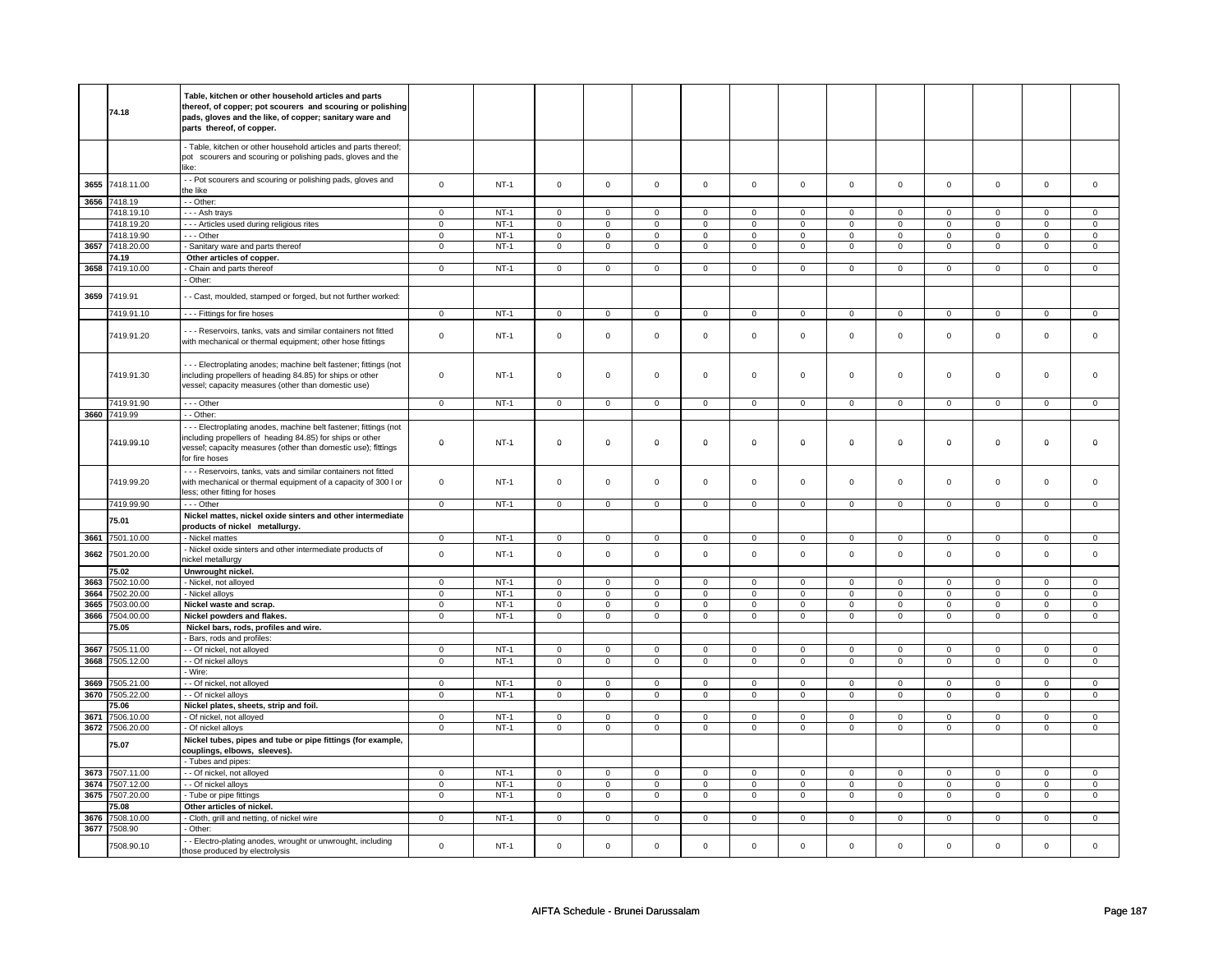|      | 7508.90.20               |                                                                                                              | $\mathbf 0$                | $NT-1$           | $\mathsf 0$                   | $\mathbf 0$                   | $\Omega$                      | $\Omega$                      | $\mathbf 0$                   | $\mathbf 0$                   | $\Omega$                   | $\mathbf 0$                 | $\mathbf 0$                   | $\mathbf 0$                    | $\Omega$                   | $\mathbf{0}$                   |
|------|--------------------------|--------------------------------------------------------------------------------------------------------------|----------------------------|------------------|-------------------------------|-------------------------------|-------------------------------|-------------------------------|-------------------------------|-------------------------------|----------------------------|-----------------------------|-------------------------------|--------------------------------|----------------------------|--------------------------------|
|      | 7508.90.30               | - - Screens for printing machines<br>- - Bolts and nuts                                                      | $\mathbf 0$                | $NT-1$           | $\mathbf 0$                   | $\mathbf 0$                   | $\mathbf 0$                   | $\mathbf 0$                   | $\mathbf 0$                   | $\mathbf 0$                   | 0                          | $\mathbf 0$                 | $\mathbf 0$                   | $\mathbf 0$                    | 0                          | 0                              |
|      |                          |                                                                                                              |                            |                  |                               |                               |                               |                               |                               |                               |                            |                             |                               |                                |                            |                                |
|      | 7508.90.40               | - Other articles suitable for use in building                                                                | $\mathbf 0$                | $NT-1$           | $\mathbf 0$                   | $\mathbf 0$                   | $\mathbf 0$                   | $\mathbf 0$                   | $\mathbf 0$                   | $\mathbf 0$                   | $\mathbf 0$                | $\overline{0}$              | $\mathbf 0$                   | $\mathbf 0$                    | $\mathbf 0$                | $\overline{0}$                 |
|      | 7508.90.90               | - - Other                                                                                                    | $\mathbf 0$                | $NT-1$           | $\overline{0}$                | $\overline{0}$                | $\overline{0}$                | $\overline{0}$                | $\overline{0}$                | $\overline{0}$                | $\overline{0}$             | $\overline{0}$              | $\overline{0}$                | $\overline{0}$                 | $\mathbf 0$                | $\overline{0}$                 |
|      | 76.01                    | Unwrought aluminium.                                                                                         |                            |                  |                               |                               |                               |                               |                               |                               |                            |                             |                               |                                |                            |                                |
| 3678 | 7601.10.00               | - Aluminium, not alloyed                                                                                     | $\mathbf 0$                | $NT-1$           | $\mathbf 0$                   | $\mathsf 0$                   | $\mathbf 0$                   | $\mathbf 0$                   | $\mathbf 0$                   | $\mathbf 0$                   | 0                          | $\mathbf 0$                 | 0                             | $\mathbf 0$                    | $\Omega$                   | $\mathbf 0$                    |
| 3679 | 7601.20.00               | - Aluminium alloys                                                                                           | $\mathsf 0$                | $NT-1$           | $\mathbf 0$                   | $\mathsf 0$                   | $\mathbf 0$                   | $\mathbf 0$                   | $\mathsf 0$                   | $\mathbf 0$                   | $\mathbf 0$                | $\mathbf 0$                 | $\mathsf 0$                   | $\mathbf 0$                    | $\Omega$                   | $\mathbf 0$                    |
| 3680 | 7602.00.00               | Aluminium waste and scrap.                                                                                   | $\mathsf 0$                | $NT-1$           | $\mathbf 0$                   | $\mathsf 0$                   | $\mathbf 0$                   | $\mathbf 0$                   | $\mathbf{0}$                  | $\mathbf 0$                   | $\mathbf 0$                | $\mathbf 0$                 | $\mathsf 0$                   | $\mathbf 0$                    | $\mathbf 0$                | $\mathbf 0$                    |
|      | 76.03                    | Aluminium powders and flakes.                                                                                |                            |                  |                               |                               |                               |                               |                               |                               |                            |                             |                               |                                |                            |                                |
| 3681 | 7603.10.00               | - Powders of non-lamellar structure                                                                          | $\mathsf 0$                | $NT-1$           | $\mathbf 0$                   | $\mathsf 0$                   | $\mathsf 0$                   | $\mathbf 0$                   | $\mathsf 0$                   | $\mathsf 0$                   | $\mathbf 0$                | $\mathbf 0$                 | $\mathsf 0$                   | $\mathbf 0$                    | $\mathbf 0$                | $\mathbf 0$                    |
| 3682 | 7603.20                  | - Powders of lamellar structure; flakes:                                                                     |                            |                  |                               |                               |                               |                               |                               |                               |                            |                             |                               |                                |                            |                                |
|      |                          |                                                                                                              |                            |                  |                               |                               |                               |                               |                               |                               |                            |                             |                               |                                |                            |                                |
|      | 7603.20.10               | - - Flakes                                                                                                   | $\mathsf 0$                | $NT-1$           | $\mathbf 0$                   | $\mathsf 0$                   | $\mathsf 0$                   | $\mathbf 0$                   | $\mathsf 0$                   | $\mathbf 0$                   | $\mathbf 0$                | $\mathbf 0$                 | $\mathsf 0$                   | $\mathbf 0$                    | $\mathsf 0$                | $\mathbf{0}$                   |
|      | 7603.20.20               | - - Powders of lamellar structure                                                                            | $\overline{0}$             | $NT-1$           | $\overline{0}$                | $\overline{0}$                | $\overline{0}$                | $\overline{0}$                | $\overline{0}$                | $\overline{0}$                | $\overline{0}$             | $\overline{0}$              | $\overline{0}$                | $\overline{0}$                 | $\overline{0}$             | $\overline{0}$                 |
|      | 76.04                    | Aluminium bars, rods and profiles.                                                                           |                            |                  |                               |                               |                               |                               |                               |                               |                            |                             |                               |                                |                            |                                |
| 3683 | 7604.10                  | - Of aluminium, not alloyed:                                                                                 |                            |                  |                               |                               |                               |                               |                               |                               |                            |                             |                               |                                |                            |                                |
|      | 7604.10.10               | - - Bars and rods                                                                                            | $\mathbf{0}$               | $NT-1$           | $\mathbf 0$                   | $\mathbf{0}$                  | $\mathbf 0$                   | $\mathbf{0}$                  | $\mathbf 0$                   | $\overline{0}$                | $\mathbf 0$                | $\mathbf{0}$                | $\mathbf 0$                   | $\mathbf 0$                    | 0                          | $\overline{0}$                 |
|      |                          | - - Profiles suitable for use as heat sink with cross sectional                                              |                            |                  |                               |                               |                               |                               |                               |                               |                            |                             |                               |                                |                            |                                |
|      | 7604.10.20               | dimensions not less than 17.5 cm x 7.5 cm                                                                    | $\mathsf 0$                | $NT-1$           | $\mathsf 0$                   | $\mathsf 0$                   | $\mathbf 0$                   | $\mathsf 0$                   | $\mathsf{O}\xspace$           | $\mathsf 0$                   | $\mathbf 0$                | $\mathbf 0$                 | $\mathsf 0$                   | $\mathbf 0$                    | $\mathbf 0$                | $\mathsf 0$                    |
|      | 7604.10.30               | - - Other profiles                                                                                           | $\mathsf 0$                | $NT-1$           | $\mathbf 0$                   | $\mathsf 0$                   | $\mathbf 0$                   | $\mathbf 0$                   | $\mathsf 0$                   | $\mathbf 0$                   | $\mathbf 0$                | $\mathbf 0$                 | $\mathsf 0$                   | $\mathbf 0$                    | $\mathbf 0$                | $\mathbf 0$                    |
|      |                          |                                                                                                              |                            |                  |                               |                               |                               |                               |                               |                               |                            |                             |                               |                                |                            |                                |
|      |                          | - Of aluminium alloys:                                                                                       |                            |                  |                               |                               |                               |                               |                               |                               |                            |                             |                               |                                |                            |                                |
|      | 3684 7604.21             | - - Hollow profiles:                                                                                         |                            |                  |                               |                               |                               |                               |                               |                               |                            |                             |                               |                                |                            |                                |
|      | 7604.21.10               | --- Perforated tube (tube sheets) profile for evaporator coils<br>of motor vehicle air conditioning machines | $\mathsf 0$                | $NT-1$           | $\mathbf 0$                   | $\mathsf 0$                   | $\mathsf 0$                   | $\mathbf 0$                   | $\mathsf 0$                   | $\mathsf 0$                   | $\mathbf 0$                | $\mathbf 0$                 | $\mathsf 0$                   | $\mathbf 0$                    | $\mathsf 0$                | $\mathbf{0}$                   |
|      |                          | $--$ Other                                                                                                   |                            |                  |                               |                               |                               |                               |                               |                               |                            |                             |                               |                                |                            |                                |
|      | 7604.21.90               |                                                                                                              | $\overline{0}$             | $NT-1$           | $\mathsf{O}\xspace$           | $\overline{0}$                | $\mathsf 0$                   | $\mathbf{O}$                  | $\mathbf 0$                   | $\mathbf{0}$                  | $\mathbf 0$                | $\overline{0}$              | $\mathsf 0$                   | $\mathbf{O}$                   | $\mathsf{O}\xspace$        | $\overline{0}$                 |
|      | 3685 7604.29             | - - Other:                                                                                                   |                            |                  |                               |                               |                               |                               |                               |                               |                            |                             |                               |                                |                            |                                |
|      | 7604.29.10               | --- Extruded bars and rods, not surface treated                                                              | $\mathsf 0$                | $NT-1$           | $\overline{0}$                | $\overline{0}$                | $\overline{0}$                | $\overline{0}$                | $\overline{0}$                | $\overline{0}$                | $\overline{0}$             | $\overline{0}$              | $\overline{0}$                | $\overline{0}$                 | $\overline{0}$             | $\overline{0}$                 |
|      | 7604.29.20               | --- Extruded bars and rods, surface treated                                                                  | $\mathbf 0$                | $NT-1$           | $\mathbf 0$                   | $\mathbf 0$                   | $\mathbf 0$                   | $\mathbf 0$                   | $\mathbf 0$                   | $\mathbf 0$                   | 0                          | 0                           | 0                             | 0                              | 0                          | $\mathbf 0$                    |
|      | 7604.29.30               | - - - Y-shaped profiles for zip fasteners, in coils                                                          | $\mathbf 0$                | $NT-1$           | $\mathsf 0$                   | $\mathbf 0$                   | $\mathsf 0$                   | $\mathsf 0$                   | $\mathsf{O}\xspace$           | $\mathsf 0$                   | 0                          | $\mathbf 0$                 | $\mathsf 0$                   | $\mathsf 0$                    | 0                          | 0                              |
|      |                          | --- Aluminium heat sink with surface dimensions not less                                                     |                            |                  |                               |                               |                               |                               |                               |                               |                            |                             |                               |                                |                            |                                |
|      | 7604.29.40<br>7604.29.90 | than 17.5 cm x 7.5 cm<br>--- Other                                                                           | $\mathsf 0$<br>$\mathsf 0$ | $NT-1$<br>$NT-1$ | $\mathbf 0$<br>$\overline{0}$ | $\mathsf 0$<br>$\overline{0}$ | $\mathbf 0$<br>$\overline{0}$ | $\mathsf 0$<br>$\overline{0}$ | $\mathsf 0$<br>$\overline{0}$ | $\mathsf 0$<br>$\overline{0}$ | $\mathbf 0$<br>$\mathbf 0$ | $\mathbf{0}$<br>$\mathbf 0$ | $\mathbf 0$<br>$\overline{0}$ | $\mathbf{0}$<br>$\overline{0}$ | $\mathbf 0$<br>$\mathbf 0$ | $\mathbf{0}$<br>$\overline{0}$ |
|      |                          |                                                                                                              |                            |                  |                               |                               |                               |                               |                               |                               |                            |                             |                               |                                |                            |                                |
|      | 76.05                    | Aluminium wire.                                                                                              |                            |                  |                               |                               |                               |                               |                               |                               |                            |                             |                               |                                |                            |                                |
|      |                          | - Of aluminium, not alloyed:                                                                                 |                            |                  |                               |                               |                               |                               |                               |                               |                            |                             |                               |                                |                            |                                |
| 3686 | 7605.11.00               | - Of which the maximum cross-sectional dimension exceeds<br>7 mm                                             | $\mathsf 0$                | $NT-1$           | $\mathbf 0$                   | $\mathsf 0$                   | $\mathbf 0$                   | $\mathbf 0$                   | $\mathsf 0$                   | $\mathbf 0$                   | $\mathbf 0$                | $\mathbf 0$                 | $\mathsf 0$                   | $\mathbf 0$                    | $\mathbf 0$                | $\mathbf 0$                    |
| 3687 | 7605.19                  | - - Other:                                                                                                   |                            |                  |                               |                               |                               |                               |                               |                               |                            |                             |                               |                                |                            |                                |
|      | 7605.19.10               | --- Of a diameter not exceeding 0.0508 mm                                                                    | $\mathsf 0$                | $NT-1$           | $\mathbf 0$                   | $\mathsf 0$                   | $\mathbf 0$                   | $\mathbf 0$                   | $\mathbf 0$                   | $\mathbf 0$                   | 0                          | 0                           | 0                             | $\mathbf 0$                    | 0                          | 0                              |
|      | 7605.19.90               | $- -$ Other                                                                                                  | $\mathbf 0$                | $NT-1$           | $\overline{0}$                | $\overline{0}$                | $\mathbf 0$                   | $\mathbf 0$                   | $\mathbf 0$                   | $\overline{0}$                | $\mathbf 0$                | $\mathbf 0$                 | $\mathbf 0$                   | $\mathbf 0$                    | $\mathbf 0$                | $\overline{0}$                 |
|      |                          | - Of aluminium alloys:                                                                                       |                            |                  |                               |                               |                               |                               |                               |                               |                            |                             |                               |                                |                            |                                |
| 3688 | 7605.21.00               | - Of which the maximum cross-sectional dimension exceeds                                                     | $\mathsf 0$                | $NT-1$           | $\mathsf 0$                   | $\mathsf 0$                   | $\mathsf 0$                   | $\mathbf 0$                   | $\mathsf{O}\xspace$           | $\mathsf 0$                   | $\mathbf 0$                | $\mathbf 0$                 | $\mathsf 0$                   | $\mathbf 0$                    | $\mathsf 0$                | $\mathbf 0$                    |
|      |                          | 7 mm                                                                                                         |                            |                  |                               |                               |                               |                               |                               |                               |                            |                             |                               |                                |                            |                                |
| 3689 | 7605.29                  | - Other:                                                                                                     |                            |                  |                               |                               |                               |                               |                               |                               |                            |                             |                               |                                |                            |                                |
|      | 7605.29.10               | --- Of a diameter not exceeding 0.254 mm                                                                     | $\mathbf 0$                | $NT-1$           | 0                             | 0                             | $\mathbf 0$                   | $\mathbf 0$                   | $\mathbf 0$                   | $\mathbf 0$                   | $\Omega$                   | $\mathbf 0$                 | $\mathbf 0$                   | $\mathbf{0}$                   | $\Omega$                   | $\Omega$                       |
|      | 7605.29.90               | --- Other                                                                                                    | $\mathbf 0$                | $NT-1$           | $\mathbf 0$                   | $\mathbf 0$                   | $\mathbf 0$                   | $\mathbf 0$                   | $\mathbf{0}$                  | $\mathbf 0$                   | $\mathbf 0$                | $\mathbf{0}$                | $\mathbf 0$                   | $\mathbf{0}$                   | $\mathbf 0$                | $\mathbf 0$                    |
|      | 76.06                    | Aluminium plates, sheets and strip, of a thickness<br>exceeding 0.2 mm.                                      |                            |                  |                               |                               |                               |                               |                               |                               |                            |                             |                               |                                |                            |                                |
|      |                          | - Rectangular (including square):                                                                            |                            |                  |                               |                               |                               |                               |                               |                               |                            |                             |                               |                                |                            |                                |
|      | 3690 7606.11             | - - Of aluminium, not alloyed:                                                                               |                            |                  |                               |                               |                               |                               |                               |                               |                            |                             |                               |                                |                            |                                |
|      | 7606.11.10               | - - - Other, plain or figured by rolling or pressing but not<br>surface treated                              | $\mathsf 0$                | $NT-1$           | $\mathsf 0$                   | $\mathsf 0$                   | $\mathsf 0$                   | $\mathsf 0$                   | $\mathsf{O}\xspace$           | $\mathsf 0$                   | $\mathbf 0$                | $\mathsf 0$                 | $\mathsf 0$                   | $\mathbf 0$                    | $\mathbf 0$                | $\mathbf 0$                    |
|      | 7606.11.90               | $- -$ Other                                                                                                  | $\overline{0}$             | $NT-1$           | $\overline{0}$                | $\overline{0}$                | $\overline{0}$                | $\overline{0}$                | $\overline{0}$                | $\overline{0}$                | $\overline{0}$             | $\overline{0}$              | $\overline{0}$                | $\overline{0}$                 | $\overline{0}$             | $\overline{0}$                 |
|      | 3691 7606.12             | - - Of aluminium alloys:                                                                                     |                            |                  |                               |                               |                               |                               |                               |                               |                            |                             |                               |                                |                            |                                |
|      |                          |                                                                                                              |                            |                  |                               |                               |                               |                               |                               |                               |                            |                             |                               |                                |                            |                                |
|      | 7606.12.10               | --- Can stock (Alloy 3004, 3104 or 5182, of temper H19), of a<br>thickness exceeding 0.25 mm, in coils       | $\mathsf 0$                | $NT-1$           | $\mathbf 0$                   | $\mathbf 0$                   | $\Omega$                      | $\mathsf 0$                   | $\mathbf 0$                   | $\mathbf{0}$                  | $\mathbf 0$                | $\mathbf 0$                 | $\mathbf 0$                   | $\mathbf{0}$                   | $\mathbf 0$                | $\mathbf 0$                    |
|      | 7606.12.20               | --- Venetian blind slat, whether or not rolled or cut, not<br>exceeding 1000 mm in width                     | $\mathsf 0$                | $NT-1$           | $\mathsf 0$                   | $\mathsf 0$                   | $\mathbf 0$                   | $\mathbf 0$                   | $\mathsf 0$                   | $\mathbf 0$                   | $\mathbf 0$                | $\mathsf 0$                 | $\mathsf 0$                   | $\mathbf 0$                    | $\mathsf 0$                | 0                              |
|      |                          | --- Sheets:                                                                                                  |                            |                  |                               |                               |                               |                               |                               |                               |                            |                             |                               |                                |                            |                                |
|      |                          | - - - - Of aluminium rigid container sheets alloy 5182, 5082,                                                |                            |                  |                               |                               |                               |                               |                               |                               |                            |                             |                               |                                |                            |                                |
|      | 7606.12.31               | hardness H19 exceeding 1,000 mm in width, whether or not in                                                  | $\mathsf 0$                | $NT-1$           | $\mathbf 0$                   | $\mathsf 0$                   | $\mathsf 0$                   | $\mathbf 0$                   | $\mathsf 0$                   | $\mathbf 0$                   | $\mathbf 0$                | $\mathbf 0$                 | $\mathsf 0$                   | $\mathbf 0$                    | $\mathbf 0$                | $\mathbf 0$                    |
|      |                          | coils                                                                                                        |                            |                  |                               |                               |                               |                               |                               |                               |                            |                             |                               |                                |                            |                                |
|      | 7606.12.39               | $---$ Other                                                                                                  | $\overline{0}$             | $NT-1$           | $\overline{0}$                | $\overline{0}$                | $\overline{0}$                | $\overline{0}$                | $\overline{0}$                | $\overline{0}$                | $\overline{0}$             | $\overline{0}$              | $\overline{0}$                | $\overline{0}$                 | $\mathbf 0$                | $\mathbf 0$                    |
|      |                          |                                                                                                              |                            |                  |                               |                               |                               |                               |                               |                               |                            |                             |                               |                                |                            |                                |
|      | 7606.12.40               | --- Other, plain or figured by rolling or pressing but not<br>surface treated                                | $\mathsf 0$                | $NT-1$           | $\mathsf 0$                   | $\mathsf 0$                   | $\mathbf 0$                   | $\mathbf 0$                   | $\mathsf 0$                   | $\mathbf 0$                   | $\mathbf 0$                | $\mathsf 0$                 | $\mathsf 0$                   | $\mathbf 0$                    | $\mathsf 0$                | $\mathbf 0$                    |
|      | 7606.12.90               | --- Other                                                                                                    | $\mathsf 0$                | $NT-1$           | $\mathsf 0$                   | $\mathsf 0$                   | $\mathsf 0$                   | $\mathsf 0$                   | $\mathsf{O}\xspace$           | $\mathsf 0$                   | $\mathsf 0$                | $\mathsf 0$                 | $\mathsf 0$                   | $\mathbf 0$                    | $\mathsf 0$                | $\mathsf 0$                    |
|      |                          | - Other:                                                                                                     |                            |                  |                               |                               |                               |                               |                               |                               |                            |                             |                               |                                |                            |                                |
|      | 3692 7606.91             | - - Of aluminium, not alloyed:                                                                               |                            |                  |                               |                               |                               |                               |                               |                               |                            |                             |                               |                                |                            |                                |
|      |                          |                                                                                                              |                            |                  |                               |                               |                               |                               |                               |                               |                            |                             |                               |                                |                            |                                |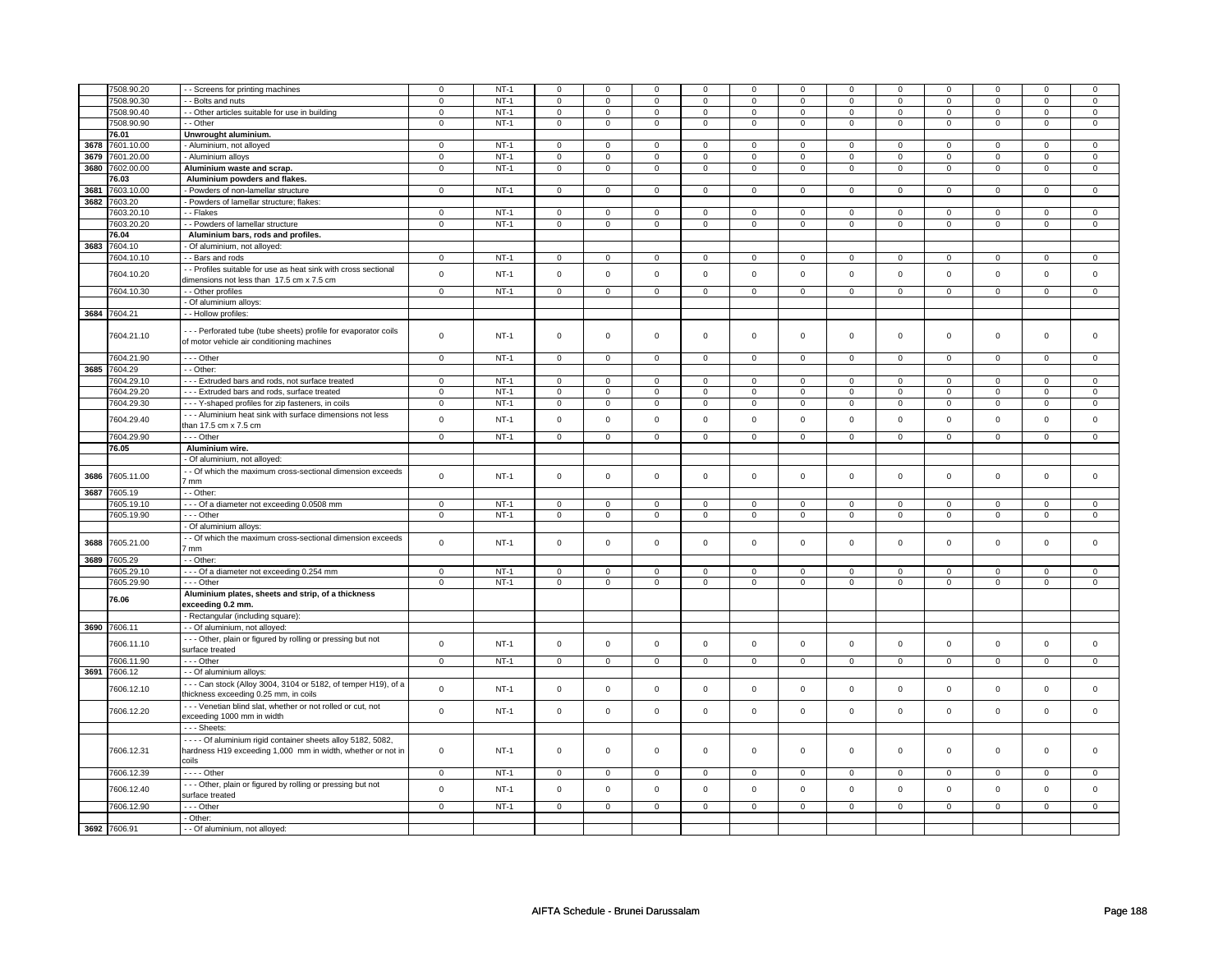|      | 7606.91.10      | --- Sheet or coil of aluminium rigid container sheet alloy<br>5182, 5082, hardness H19 temper, not exceeding 1,000 mm<br>in width, or of container sheet alloy 3004, hardness H19<br>temper, exceeding 1,000 mm in width                                                                                                                                                                               | $\mathbf 0$    | $NT-1$ | $\mathsf 0$         | $\mathsf 0$         | $\mathsf 0$    | $\mathsf 0$    | $\mathsf 0$    | $\mathsf 0$    | $\mathsf 0$    | $\mathsf 0$    | $\mathsf 0$    | $\mathsf 0$    | $\mathsf 0$    | $\mathsf 0$    |
|------|-----------------|--------------------------------------------------------------------------------------------------------------------------------------------------------------------------------------------------------------------------------------------------------------------------------------------------------------------------------------------------------------------------------------------------------|----------------|--------|---------------------|---------------------|----------------|----------------|----------------|----------------|----------------|----------------|----------------|----------------|----------------|----------------|
|      | 7606.91.20      | --- Other, plain or figured by rolling or pressing but not<br>surface treated                                                                                                                                                                                                                                                                                                                          | $\mathsf 0$    | $NT-1$ | $\mathsf{O}\xspace$ | $\mathsf 0$         | $\mathsf 0$    | $\mathsf 0$    | $\mathsf 0$    | $\mathbf 0$    | $\mathsf 0$    | $\mathbf 0$    | $\mathsf 0$    | $\mathsf 0$    | $\mathsf 0$    | $\mathbf 0$    |
|      | 7606.91.90      | --- Other                                                                                                                                                                                                                                                                                                                                                                                              | $\mathbf 0$    | $NT-1$ | $\mathsf 0$         | $\mathbf 0$         | $\mathbf 0$    | $\mathbf 0$    | $\mathbf 0$    | $\mathbf 0$    | $\mathsf 0$    | $\mathbf 0$    | $\mathbf 0$    | $\mathbf 0$    | $\mathsf 0$    | $\mathbf 0$    |
|      | 3693 7606.92    | - - Of aluminium alloys:                                                                                                                                                                                                                                                                                                                                                                               |                |        |                     |                     |                |                |                |                |                |                |                |                |                |                |
|      |                 | --- Venetian blind slat, whether or not rolled or cut, not                                                                                                                                                                                                                                                                                                                                             |                |        |                     |                     |                |                |                |                |                |                |                |                |                |                |
|      | 7606.92.10      | exceeding 1000 mm in width                                                                                                                                                                                                                                                                                                                                                                             | $\mathsf 0$    | $NT-1$ | $\mathsf 0$         | $\mathbf 0$         | $\mathbf 0$    | $\mathsf 0$    | $\mathbf 0$    | $\mathbf 0$    | $\mathbf 0$    | $\mathbf 0$    | $\mathbf 0$    | $\mathbf 0$    | $\mathsf 0$    | $\mathbf 0$    |
|      | 7606.92.20      | --- Sheet or coil of aluminium rigid container sheet alloy<br>5182, 5082, hardness H19 temper, not exceeding 1,000 mm<br>in width, or of container sheet alloy 3004, hardness H19<br>temper, exceeding 1,000 mm in width                                                                                                                                                                               | $\mathbf 0$    | $NT-1$ | $\mathbf 0$         | $\mathsf 0$         | $\mathbf 0$    | $\mathsf 0$    | $\mathsf 0$    | $\mathbf 0$    | $\mathsf 0$    | $\mathbf 0$    | $\mathsf 0$    | $\mathbf 0$    | $\mathbf 0$    | $\mathbf 0$    |
|      | 7606.92.30      | --- Other, plain or figured by rolling or pressing but not<br>surface treated                                                                                                                                                                                                                                                                                                                          | $\mathsf 0$    | $NT-1$ | $\mathbf 0$         | $\mathbf{0}$        | $\mathbf 0$    | $\mathbf 0$    | $\mathbf 0$    | $\mathbf 0$    | $\mathbf 0$    | $\mathbf 0$    | $\mathbf 0$    | $\mathbf 0$    | $\mathbf 0$    | $\mathbf{0}$   |
|      | 7606.92.90      | $- -$ Other                                                                                                                                                                                                                                                                                                                                                                                            | $\overline{0}$ | $NT-1$ | $\mathbf 0$         | 0                   | 0              | 0              | 0              | $\mathbf 0$    | 0              | $\overline{0}$ | $\mathbf 0$    | $\mathbf 0$    | $\mathbf 0$    | $\mathbf{0}$   |
|      | 76.07           | Aluminium foil (whether or not printed or backed with<br>paper, paperboard, plastics or similar backing materials)<br>of a thickness (excluding any backing) not exceeding 0.2<br>mm.                                                                                                                                                                                                                  |                |        |                     |                     |                |                |                |                |                |                |                |                |                |                |
|      |                 | - Not backed:                                                                                                                                                                                                                                                                                                                                                                                          |                |        |                     |                     |                |                |                |                |                |                |                |                |                |                |
| 3694 | 7607.11.00      | - - Rolled but not further worked                                                                                                                                                                                                                                                                                                                                                                      | $\mathsf 0$    | $NT-1$ | $\mathsf 0$         | $\mathsf 0$         | $\mathbf 0$    | $\mathsf 0$    | $\mathsf 0$    | $\mathbf 0$    | $\mathsf 0$    | $\mathbf 0$    | $\mathsf 0$    | $\mathbf 0$    | $\mathbf 0$    | $\mathbf 0$    |
| 3695 | 7607.19.00      | - - Other                                                                                                                                                                                                                                                                                                                                                                                              | $\overline{0}$ | $NT-1$ | $\overline{0}$      | $\overline{0}$      | $\overline{0}$ | $\overline{0}$ | $\overline{0}$ | $\overline{0}$ | $\overline{0}$ | $\overline{0}$ | $\overline{0}$ | $\overline{0}$ | $\overline{0}$ | $\overline{0}$ |
|      | 3696 7607.20    | - Backed:                                                                                                                                                                                                                                                                                                                                                                                              |                |        |                     |                     |                |                |                |                |                |                |                |                |                |                |
|      | 7607.20.10      | - Backed with printed paper and laminated with plastic on<br>both sides for packaging liquid food products                                                                                                                                                                                                                                                                                             | $\mathsf 0$    | $NT-1$ | $\mathsf 0$         | $\mathbf 0$         | $\mathsf 0$    | $\mathbf 0$    | $\mathsf 0$    | $\mathsf 0$    | $\mathsf 0$    | $\mathsf 0$    | $\mathsf 0$    | $\mathsf 0$    | $\mathsf 0$    | $\mathsf 0$    |
|      | 7607.20.20      | - - Other, printed with patterns                                                                                                                                                                                                                                                                                                                                                                       | $\mathbf 0$    | $NT-1$ | $\mathsf 0$         | $\mathbf 0$         | $\mathbf 0$    | $\mathsf 0$    | $\mathbf 0$    | $\mathbf 0$    | $\mathbf 0$    | $\mathbf 0$    | $\mathbf 0$    | $\mathbf 0$    | $\mathsf 0$    | $\mathbf 0$    |
|      |                 |                                                                                                                                                                                                                                                                                                                                                                                                        |                |        |                     |                     |                |                |                |                |                |                |                |                |                |                |
|      | 7607.20.30      | - - Aluminium foil of alloy A1075 and A3903, coated on both<br>sides, with aluminium alloy A4245 and A4247, respectively                                                                                                                                                                                                                                                                               | $\mathsf 0$    | $NT-1$ | $\mathbf 0$         | $\mathsf 0$         | $\mathbf 0$    | $\mathsf 0$    | $\mathbf 0$    | $\mathsf 0$    | $\mathbf 0$    | $\mathsf 0$    | $\mathbf 0$    | $\mathsf 0$    | $\mathbf 0$    | $\mathbf 0$    |
|      | 7607.20.40      | -- Imitation gold or silver                                                                                                                                                                                                                                                                                                                                                                            | $\overline{0}$ | $NT-1$ | $\overline{0}$      | $\overline{0}$      | $\overline{0}$ | $\overline{0}$ | $\overline{0}$ | $\overline{0}$ | $\overline{0}$ | $\overline{0}$ | $\overline{0}$ | $\overline{0}$ | $\overline{0}$ | $\mathbf 0$    |
|      | 7607.20.90      | - - Other                                                                                                                                                                                                                                                                                                                                                                                              | 0              | NT-1   | 0                   | $\mathbf 0$         | $\mathbf 0$    | 0              | 0              | $\mathsf 0$    | $\mathbf 0$    | 0              | 0              | 0              | 0              | 0              |
|      | 76.08           | Aluminium tubes and pipes.                                                                                                                                                                                                                                                                                                                                                                             |                |        |                     |                     |                |                |                |                |                |                |                |                |                |                |
|      |                 |                                                                                                                                                                                                                                                                                                                                                                                                        |                |        |                     |                     |                |                |                |                |                |                |                |                |                |                |
|      |                 |                                                                                                                                                                                                                                                                                                                                                                                                        |                |        |                     |                     |                |                |                |                |                |                |                |                |                |                |
| 3697 | 7608.10.00      | - Of aluminium, not alloyed                                                                                                                                                                                                                                                                                                                                                                            | $\mathbf{0}$   | $NT-1$ | $\mathbf 0$         | $\mathbf 0$         | $\mathbf 0$    | $\mathsf 0$    | $\mathbf 0$    | $\mathbf 0$    | $\mathbf 0$    | $\mathbf 0$    | $\mathbf 0$    | $\mathbf 0$    | $\mathbf 0$    | $\mathbf 0$    |
| 3698 | 7608.20.00      | - Of aluminium alloys                                                                                                                                                                                                                                                                                                                                                                                  | $\mathsf 0$    | $NT-1$ | $\mathsf 0$         | $\mathsf 0$         | $\mathbf 0$    | $\mathsf 0$    | $\mathbf 0$    | $\mathbf 0$    | $\mathsf 0$    | $\mathbf 0$    | $\mathbf 0$    | $\mathbf 0$    | $\mathsf 0$    | $\mathbf 0$    |
| 3699 | 7609.00.00      | Aluminium tube or pipe fittings (for example, couplings,<br>elbows, sleeves).                                                                                                                                                                                                                                                                                                                          | $\mathbf 0$    | $NT-1$ | $\mathsf{O}\xspace$ | $\mathsf{o}\xspace$ | $\Omega$       | $\mathsf 0$    | $\mathbf 0$    | $\mathsf{o}\,$ | $\Omega$       | $\mathsf{o}\,$ | $\Omega$       | $\mathsf{o}\,$ | $\mathbf 0$    | $\mathbf 0$    |
|      | 76.10           | Aluminium structures (excluding prefabricated buildings<br>of heading 94.06) and parts of structures (for example,<br>bridges and bridge-sections, towers, lattice masts, roofs,<br>roofing frameworks, doors and windows and their frames<br>and thresholds for doors, balustrades, pillars and<br>columns); aluminium plates, rods, profiles, tubes and the<br>like, prepared for use in structures. |                |        |                     |                     |                |                |                |                |                |                |                |                |                |                |
| 3700 | 7610.10.00      | - Doors, windows and their frames and thresholds for doors                                                                                                                                                                                                                                                                                                                                             | $\mathsf 0$    | $NT-1$ | $\mathsf{O}\xspace$ | $\mathsf 0$         | $\mathsf 0$    | $\mathsf 0$    | $\mathbf 0$    | $\mathbf 0$    | $\mathsf 0$    | $\mathbf 0$    | $\mathsf 0$    | $\mathsf 0$    | $\mathsf 0$    | $\mathbf 0$    |
|      | 3701 7610.90    | - Other:                                                                                                                                                                                                                                                                                                                                                                                               |                |        |                     |                     |                |                |                |                |                |                |                |                |                |                |
|      | 7610.90.10      | - Bridges and bridge section, towers, lattice masts                                                                                                                                                                                                                                                                                                                                                    | $\mathbf 0$    | $NT-1$ | $\mathbf 0$         | $\mathbf 0$         | $\mathbf 0$    | $\mathbf 0$    | $\mathbf 0$    | $\mathbf 0$    | $\mathbf 0$    | $\mathbf 0$    | $\mathbf 0$    | $\mathbf 0$    | $\mathbf 0$    | $\mathbf 0$    |
|      | 7610.90.90      | - - Other                                                                                                                                                                                                                                                                                                                                                                                              | $\mathbf 0$    | $NT-1$ | $\mathsf 0$         | $\mathbf 0$         | $\mathbf 0$    | $\mathsf 0$    | $\mathbf 0$    | $\mathbf 0$    | $\mathbf 0$    | $\mathbf 0$    | $\mathbf 0$    | $\mathbf 0$    | $\mathbf 0$    | $\mathbf 0$    |
|      | 3702 7611.00.00 | Aluminium reservoirs, tanks, vats and similar containers,<br>for any material (other than compressed or liquified gas),<br>of a capacity exceeding 300 l, whether or not lined or heat-<br>insulated, but not fitted with mechanical or thermal<br>equipment.                                                                                                                                          | $\mathsf 0$    | $NT-1$ | $\mathsf 0$         | $\mathsf 0$         | $\mathsf 0$    | $\mathsf 0$    | $\mathsf 0$    | $\mathbf 0$    | $\mathsf 0$    | $\mathbf 0$    | $\mathsf 0$    | $\mathbf 0$    | $\mathbf 0$    | $\mathbf 0$    |
|      | 76.12           | Aluminium casks, drums, cans, boxes and similar<br>containers (including rigid or collapsible tubular<br>containers), for any material (other than compressed or<br>liquefied gas), of a capacity not exceeding 300 l, whether<br>or not lined or heat-insulated, but not fitted with<br>mechanical or thermal equipment.                                                                              |                |        |                     |                     |                |                |                |                |                |                |                |                |                |                |
|      | 3703 7612.10.00 | - Collapsible tubular containers                                                                                                                                                                                                                                                                                                                                                                       | $\mathbf 0$    | $NT-1$ | $\mathsf 0$         | $\mathbf 0$         | $\mathsf 0$    | $\mathbf 0$    | $\mathsf 0$    | $\mathsf 0$    | $\mathsf 0$    | $\mathsf 0$    | $\mathsf 0$    | $\mathsf 0$    | $\mathsf 0$    | $\mathsf 0$    |
|      | 3704 7612.90    | - Other:<br>- - Of a capacity not exceeding 1 I:                                                                                                                                                                                                                                                                                                                                                       |                |        |                     |                     |                |                |                |                |                |                |                |                |                |                |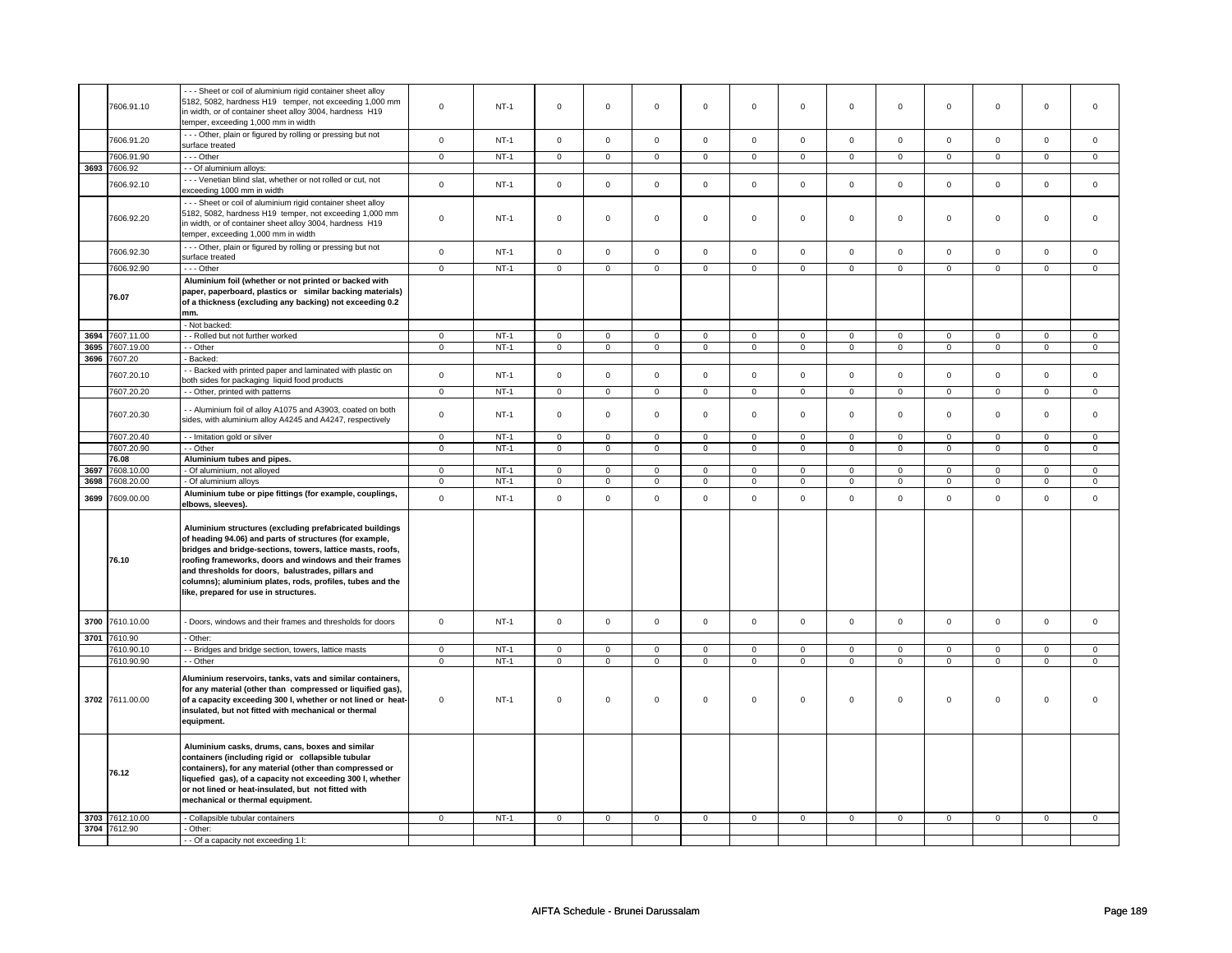|      | 7612.90.11                 | --- Retort pouch for retail packaging of cooked food products                                                                                                                                                       | $\mathsf 0$    | $NT-1$ | $\mathsf 0$    | $\mathbf 0$    | $\mathbf 0$    | $\mathbf 0$         | $\mathbf 0$    | $\mathbf 0$    | $\mathsf{O}\xspace$ | $\mathbf 0$         | $\mathsf 0$    | $\mathsf 0$    | $\mathsf 0$         | $\mathsf 0$    |
|------|----------------------------|---------------------------------------------------------------------------------------------------------------------------------------------------------------------------------------------------------------------|----------------|--------|----------------|----------------|----------------|---------------------|----------------|----------------|---------------------|---------------------|----------------|----------------|---------------------|----------------|
|      | 7612.90.12                 | - - - Seamless containers for fresh milk                                                                                                                                                                            | $\mathbf 0$    | $NT-1$ | $\mathbf 0$    | $\mathbf 0$    | $\mathbf 0$    | $\mathbf 0$         | $\mathbf 0$    | $\mathbf 0$    | $\mathbf 0$         | $\mathbf 0$         | $\mathbf 0$    | $\mathbf 0$    | $\mathbf 0$         | $\mathbf{0}$   |
|      | 7612.90.19                 | - - - Other                                                                                                                                                                                                         | $\mathbf 0$    | $NT-1$ | $\mathbf 0$    | $\mathsf 0$    | $\mathbf 0$    | $\mathbf 0$         | $\mathbf 0$    | $\mathbf 0$    | $\mathsf 0$         | $\mathbf 0$         | $\mathbf 0$    | $\mathbf 0$    | $\mathbf 0$         | $\mathsf 0$    |
|      |                            | - - Other:                                                                                                                                                                                                          |                |        |                |                |                |                     |                |                |                     |                     |                |                |                     |                |
|      | 7612.90.91                 | - - Retort pouch for retail packaging of cooked food products                                                                                                                                                       | $\mathbf{0}$   | $NT-1$ | $\mathbf 0$    | $\mathbf 0$    | $\Omega$       | $\mathbf 0$         | $\mathbf 0$    | $\mathbf 0$    | $\mathbf 0$         | $\mathbf{0}$        | $\mathbf 0$    | $\mathbf{0}$   | $\mathbf 0$         | $\mathbf 0$    |
|      | 7612.90.92                 | --- Seamless containers for fresh milk                                                                                                                                                                              | $\mathbf 0$    | $NT-1$ | $\mathbf 0$    | $\mathbf 0$    | $\mathbf 0$    | $\mathbf 0$         | $\mathbf 0$    | $\mathbf 0$    | $\mathbf 0$         | $\mathbf 0$         | $\mathbf 0$    | $\mathbf 0$    | 0                   | $\mathbf 0$    |
|      | 7612.90.99                 | --- Other                                                                                                                                                                                                           | $\mathbf 0$    | $NT-1$ | $\mathbf 0$    | $\mathsf 0$    | $\mathbf 0$    | $\mathbf 0$         | $\mathbf 0$    | $\mathbf 0$    | $\mathbf 0$         | $\mathbf 0$         | $\mathsf 0$    | $\mathbf 0$    | $\mathbf 0$         | $\mathbf 0$    |
| 3705 | 7613.00.00                 | Aluminium containers for compressed or liquified gas.                                                                                                                                                               | $\mathsf 0$    | $NT-1$ | $\mathbf 0$    | $\mathbf 0$    | $\mathbf 0$    | $\mathsf{o}\xspace$ | $\mathsf 0$    | $\pmb{0}$      | $\mathsf{O}\xspace$ | $\mathsf{o}\xspace$ | $\mathsf 0$    | $\mathsf 0$    | $\mathsf{o}\xspace$ | $\mathsf 0$    |
|      | 76.14                      | Stranded wire, cables, plaited bands and the like, of<br>aluminium, not electrically insulated.                                                                                                                     |                |        |                |                |                |                     |                |                |                     |                     |                |                |                     |                |
|      | 3706 7614.10               | - With steel core:                                                                                                                                                                                                  |                |        |                |                |                |                     |                |                |                     |                     |                |                |                     |                |
|      |                            | - - Cables:                                                                                                                                                                                                         |                |        |                |                |                |                     |                |                |                     |                     |                |                |                     |                |
|      | 7614.10.11                 | - - - Of circular cross section not exceeding 500 mm <sup>2</sup>                                                                                                                                                   | $\mathbf 0$    | $NT-1$ | $\mathsf 0$    | $\mathsf 0$    | $\Omega$       | $\mathbf 0$         | $\mathsf 0$    | $\mathbf 0$    | $\mathbf 0$         | $\mathbf 0$         | $\mathsf 0$    | $\mathbf 0$    | $\Omega$            | 0              |
|      | 7614.10.12                 | --- Of circular cross section exceeding 500 mm2 but not<br>exceeding 630 mm2                                                                                                                                        | $\mathbf 0$    | $NT-1$ | $\mathsf 0$    | $\mathbf 0$    | $\Omega$       | $\mathsf 0$         | $\mathsf 0$    | $\mathsf 0$    | $\mathbf 0$         | $\mathbf 0$         | $\mathbf 0$    | $\mathbf 0$    | $\mathbf 0$         | $\mathsf 0$    |
|      | 7614.10.13                 | --- Of circular cross section exceeding 630 mm2 but not<br>exceeding 1000 mm2                                                                                                                                       | $\mathsf 0$    | $NT-1$ | $\mathsf 0$    | $\mathsf 0$    | $\mathsf 0$    | $\mathsf 0$         | $\mathsf 0$    | $\mathsf 0$    | $\mathsf 0$         | $\mathsf 0$         | $\mathsf 0$    | $\mathsf 0$    | $\mathbf 0$         | $\mathsf 0$    |
|      | 7614.10.19                 | Other                                                                                                                                                                                                               | $\mathsf 0$    | $NT-1$ | $\mathsf 0$    | $\mathsf 0$    | $\mathbf 0$    | $\mathsf 0$         | $\mathsf 0$    | $\mathsf 0$    | $\mathbf 0$         | $\mathsf 0$         | $\mathsf 0$    | $\mathsf 0$    | $\mathsf 0$         | $\mathsf 0$    |
|      | 7614.10.90                 | - - Other                                                                                                                                                                                                           | $\mathbf 0$    | $NT-1$ | $\mathbf 0$    | $\mathsf 0$    | $\mathbf 0$    | $\mathbf 0$         | $\mathbf 0$    | $\mathbf 0$    | $\mathbf 0$         | $\mathbf 0$         | $\mathbf 0$    | $\mathbf 0$    | 0                   | $\mathbf 0$    |
| 3707 | 7614.90                    | Other:                                                                                                                                                                                                              |                |        |                |                |                |                     |                |                |                     |                     |                |                |                     |                |
|      |                            | - Cables                                                                                                                                                                                                            |                |        |                |                |                |                     |                |                |                     |                     |                |                |                     |                |
|      | 7614.90.11                 | --- Of circular cross section not exceeding 500 mm2                                                                                                                                                                 | $\mathbf 0$    | $NT-1$ | $\mathbf 0$    | $\mathsf 0$    | $\mathbf 0$    | $\mathbf 0$         | $\mathbf 0$    | $\mathbf 0$    | $\mathbf 0$         | $\mathbf 0$         | $\mathbf 0$    | $\mathbf 0$    | $\Omega$            | $\mathbf 0$    |
|      | 7614.90.12                 | --- Of circular cross section exceeding 500 mm2 but not<br>exceeding 630 mm2                                                                                                                                        | $\mathsf 0$    | $NT-1$ | $\mathsf 0$    | $\mathbf 0$    | $\mathsf 0$    | $\mathbf 0$         | $\mathsf 0$    | $\mathsf 0$    | $\mathsf 0$         | $\mathbf 0$         | $\mathsf 0$    | $\mathbf 0$    | $\mathbf 0$         | $\mathbf 0$    |
|      | 7614.90.13                 | --- Of circular cross section exceeding 630 mm2 but not<br>exceeding 1000 mm2                                                                                                                                       | $\mathsf 0$    | $NT-1$ | $\mathsf 0$    | $\mathbf 0$    | $\Omega$       | $\mathsf 0$         | $\mathsf 0$    | $\mathsf 0$    | $\mathsf{O}\xspace$ | $\mathsf 0$         | $\mathsf 0$    | $\mathsf 0$    | $\mathsf 0$         | $\mathsf 0$    |
|      | 7614.90.19                 | - - - Other                                                                                                                                                                                                         | $\mathsf 0$    | $NT-1$ | $\mathbf 0$    | $\mathbf 0$    | $\mathbf 0$    | $\mathbf 0$         | $\mathbf 0$    | $\mathsf 0$    | $\mathbf 0$         | $\mathbf 0$         | $\mathbf 0$    | $\mathsf 0$    | $\mathbf 0$         | $\mathbf 0$    |
|      | 7614.90.90                 | - - Other                                                                                                                                                                                                           | $\mathbf 0$    | $NT-1$ | $\mathbf 0$    | $\mathsf 0$    | $\mathbf 0$    | $\mathbf 0$         | $\mathbf 0$    | $\mathbf 0$    | $\mathbf 0$         | $\mathbf 0$         | $\mathbf 0$    | $\mathbf 0$    | $\mathbf 0$         | $\mathbf 0$    |
|      | 76.15                      | Table, kitchen or other household articles and parts<br>thereof, of aluminium; pot scourers and scouring or<br>polishing pads, gloves and the like, of aluminium; sanitary<br>ware and parts thereof, of aluminium. |                |        |                |                |                |                     |                |                |                     |                     |                |                |                     |                |
|      |                            | - Table, kitchen or other household articles and parts thereof;<br>pot scourers and scouring or polishing pads, gloves and the<br>like:                                                                             |                |        |                |                |                |                     |                |                |                     |                     |                |                |                     |                |
| 3708 | 7615.11.00                 | - Pot scourers and scouring or polishing pads, gloves and<br>the like                                                                                                                                               | $\mathbf 0$    | $NT-1$ | $\mathsf 0$    | $\mathsf 0$    | $\mathsf 0$    | $\mathsf 0$         | $\mathsf 0$    | $\mathbf 0$    | $\mathsf 0$         | $\mathbf 0$         | $\mathbf 0$    | $\mathbf 0$    | 0                   | 0              |
| 3709 | 7615.19.00<br>3710 7615.20 | - - Other                                                                                                                                                                                                           | $\mathbf 0$    | $NT-1$ | $\mathbf 0$    | $\mathbf 0$    | $\mathbf 0$    | $\mathbf 0$         | $\mathbf 0$    | $\mathbf 0$    | $\mathbf{0}$        | $\mathbf 0$         | $\mathbf 0$    | $\mathbf 0$    | $\mathbf 0$         | $\mathbf{0}$   |
|      | 7615.20.10                 | - Sanitary ware and parts thereof:<br>- Bedpans, urinals (portable type) and chamber-pots                                                                                                                           | $\mathbf 0$    | $NT-1$ | $\mathbf 0$    | $\mathsf 0$    | $\mathbf 0$    | $\mathbf 0$         | $\mathbf 0$    | $\mathbf 0$    | $\mathbf 0$         | $\mathbf 0$         | $\mathbf 0$    | $\mathbf 0$    | $\Omega$            | $\mathbf 0$    |
|      | 7615.20.90                 | - Other                                                                                                                                                                                                             | $\mathbf 0$    | $NT-1$ | $\mathbf 0$    | $\mathsf 0$    | $\mathbf 0$    | $\mathbf 0$         | $\mathbf 0$    | $\mathbf 0$    | $\mathbf 0$         | $\mathbf 0$         | $\mathbf 0$    | $\mathbf 0$    | 0                   | $\mathbf 0$    |
|      | 76.16                      | Other articles of aluminium.                                                                                                                                                                                        |                |        |                |                |                |                     |                |                |                     |                     |                |                |                     |                |
| 3711 | 7616.10                    | - Nails, tacks, staples (other than those of heading 83.05),<br>screws, bolts, nuts, screw hooks, rivets, cotters, cotter-pins,<br>washers and similar articles:                                                    |                |        |                |                |                |                     |                |                |                     |                     |                |                |                     |                |
|      | 7616.10.10                 | - - Nails                                                                                                                                                                                                           | $\mathbf 0$    | $NT-1$ | $\mathbf 0$    | $\mathbf 0$    | $\mathbf 0$    | $\mathbf 0$         | $\mathbf 0$    | $\mathbf 0$    | $\mathbf 0$         | $\mathbf 0$         | $\mathbf 0$    | $\mathbf 0$    | 0                   | $\mathbf{0}$   |
|      | 7616.10.20                 | - Staples and hooks                                                                                                                                                                                                 | $\mathbf 0$    | $NT-1$ | $\mathsf 0$    | $\mathsf 0$    | $\mathsf 0$    | $\mathbf 0$         | $\mathsf 0$    | $\mathsf 0$    | $\mathsf{O}\xspace$ | $\mathbf 0$         | $\mathsf 0$    | $\mathsf 0$    | $\mathbf 0$         | $\mathbf{0}$   |
|      | 7616.10.30                 | - Bolts and nuts                                                                                                                                                                                                    | $\mathbf 0$    | $NT-1$ | $\mathbf 0$    | $\overline{0}$ | $\mathbf 0$    | $\mathbf 0$         | $\mathsf 0$    | $\mathsf 0$    | $\mathbf 0$         | $\mathbf 0$         | $\mathbf 0$    | $\mathbf 0$    | $\mathbf 0$         | $\mathbf{0}$   |
|      | 7616.10.90                 | - Other                                                                                                                                                                                                             | $\mathbf 0$    | $NT-1$ | $\mathbf 0$    | $\mathbf 0$    | $\mathbf 0$    | $\mathbf 0$         | $\mathbf 0$    | $\mathbf 0$    | $\mathbf 0$         | $\mathbf 0$         | $\mathbf 0$    | $\mathbf 0$    | 0                   | $\mathbf{0}$   |
|      | 3712 7616.91.00            | - Other:                                                                                                                                                                                                            | $\mathsf 0$    | $NT-1$ | $\mathsf 0$    | $\overline{0}$ | $\mathsf 0$    | $\overline{0}$      | $\mathsf 0$    | $\overline{0}$ | $\mathsf{O}\xspace$ | $\overline{0}$      | $\mathsf 0$    | $\overline{0}$ | $\mathsf 0$         | $\mathbf 0$    |
| 3713 | 7616.99                    | - Cloth, grill, netting and fencing, of aluminium wire<br>- Other:                                                                                                                                                  |                |        |                |                |                |                     |                |                |                     |                     |                |                |                     |                |
|      | 7616.99.10                 | --- Expanded metal                                                                                                                                                                                                  | $\mathbf 0$    | $NT-1$ | $\mathbf 0$    | $\mathbf 0$    | $\mathsf 0$    | $\mathbf 0$         | $\mathbf 0$    | $\mathbf 0$    | $\mathbf 0$         | $\mathbf 0$         | $\mathsf 0$    | $\mathbf 0$    | $\mathbf 0$         | $\mathbf{0}$   |
|      | 7616.99.20                 | --- Ferrules for use in the manufacture of pencils                                                                                                                                                                  | $\mathbf 0$    | $NT-1$ | $\mathbf 0$    | 0              | $\mathbf 0$    | $\mathbf 0$         | $\mathbf 0$    | $\mathbf 0$    | $\mathbf 0$         | $\mathbf 0$         | 0              | $\mathbf 0$    | 0                   | $\mathbf 0$    |
|      | 7616.99.30                 | --- Aluminium slugs, round, of such dimension that the<br>thickness exceeds one-tenth of the diameter                                                                                                               | $\mathbf{0}$   | $NT-1$ | $\mathbf 0$    | $\mathbf 0$    | $\mathbf 0$    | $\mathsf 0$         | $\mathsf 0$    | $\mathsf 0$    | $\mathbf 0$         | $\mathsf 0$         | $\mathbf 0$    | $\mathsf 0$    | $\mathbf 0$         | $\mathbf{0}$   |
|      | 7616.99.40                 | --- Bobbins, spools, reels and similar supports for textile yarn                                                                                                                                                    | $\mathbf 0$    | $NT-1$ | $\mathsf 0$    | $\mathsf 0$    | $\mathsf 0$    | $\mathsf 0$         | $\mathsf 0$    | $\mathsf 0$    | $\mathsf{O}\xspace$ | $\mathsf 0$         | $\mathsf 0$    | $\mathsf 0$    | $\mathsf 0$         | $\mathsf 0$    |
|      | 7616.99.50                 | - - - Venetian blinds                                                                                                                                                                                               | $\overline{0}$ | $NT-1$ | $\overline{0}$ | $\overline{0}$ | $\overline{0}$ | $\overline{0}$      | $\overline{0}$ | $\overline{0}$ | $\overline{0}$      | $\overline{0}$      | $\overline{0}$ | $\overline{0}$ | $\overline{0}$      | $\overline{0}$ |
|      | 7616.99.60                 | - - - Latex spouts and latex cups                                                                                                                                                                                   | $\mathbf 0$    | $NT-1$ | $\mathbf 0$    | $\mathbf 0$    | $\mathbf 0$    | $\mathbf 0$         | $\mathbf 0$    | $\mathbf 0$    | $\mathbf 0$         | $\mathbf 0$         | $\mathbf 0$    | $\mathbf 0$    | $\mathbf 0$         | $\mathbf 0$    |
|      | 7616.99.90                 | - - - Other                                                                                                                                                                                                         | $\mathbf 0$    | $NT-1$ | $\mathbf 0$    | $\mathbf 0$    | $\mathbf 0$    | $\mathbf 0$         | $\mathbf 0$    | $\mathbf 0$    | $\mathbf 0$         | $\mathbf 0$         | $\mathbf 0$    | $\mathbf 0$    | $\mathbf 0$         | $\mathbf{0}$   |
|      | 78.01                      | Unwrought lead.                                                                                                                                                                                                     |                |        |                |                |                |                     |                |                |                     |                     |                |                |                     |                |
|      | 3714 7801.10.00            | Refined lead                                                                                                                                                                                                        | $\mathbf 0$    | $NT-1$ | $\mathbf 0$    | $\mathbf 0$    | $\mathbf 0$    | $\mathbf 0$         | $\mathbf 0$    | $\mathbf 0$    | $\mathbf 0$         | $\mathbf 0$         | $\mathbf 0$    | $\mathbf 0$    | 0                   | 0              |
|      |                            | - Other:                                                                                                                                                                                                            |                |        |                |                |                |                     |                |                |                     |                     |                |                |                     |                |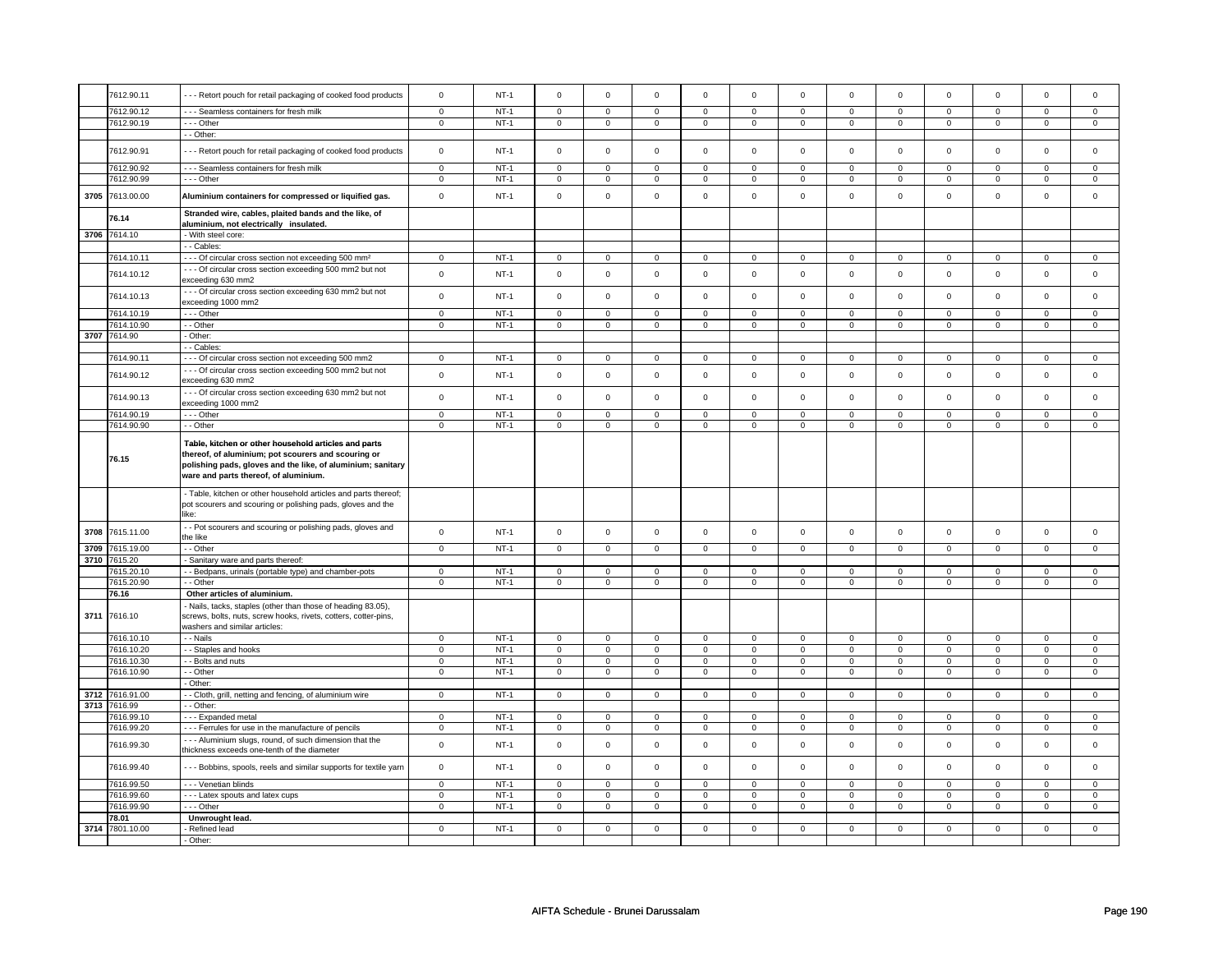|            | 3715 7801.91.00 | - - Containing by weight antimony as the principal other            | $\mathsf{o}\xspace$     | $NT-1$ | $\mathbf 0$             | $\mathbf 0$               | $\mathsf 0$    | $\mathbf 0$              | $\mathbf 0$             | $\mathsf 0$             | $\Omega$                | $\mathsf 0$             | $\Omega$       | $\mathbf 0$               | $\Omega$                | $\mathbf 0$             |
|------------|-----------------|---------------------------------------------------------------------|-------------------------|--------|-------------------------|---------------------------|----------------|--------------------------|-------------------------|-------------------------|-------------------------|-------------------------|----------------|---------------------------|-------------------------|-------------------------|
|            |                 | element                                                             |                         |        |                         |                           |                |                          |                         |                         |                         |                         |                |                           |                         |                         |
| 3716       | 7801.99.00      | - - Other                                                           | $\mathbf 0$             | $NT-1$ | $\overline{0}$          | $\overline{0}$            | $\mathbf 0$    | $\overline{0}$           | $\overline{0}$          | $\overline{0}$          | $\mathbf 0$             | $\mathbf 0$             | $\mathbf 0$    | $\overline{0}$            | $\mathbf 0$             | $\overline{0}$          |
|            |                 |                                                                     |                         |        |                         |                           |                |                          |                         |                         |                         |                         |                |                           |                         |                         |
| 3717       | 7802.00.00      | Lead waste and scrap.                                               | $\mathbf 0$             | $NT-1$ | $\mathsf 0$             | $\mathbf 0$               | $\mathsf 0$    | $\mathbf 0$              | $\mathbf 0$             | $\mathbf 0$             | $^{\circ}$              | $\mathbf{0}$            | $\mathbf 0$    | $\mathsf 0$               | $\mathbf 0$             | $\mathbf 0$             |
|            | 3718 7803.00.00 | Lead bars, rods, profiles and wire.                                 | $\Omega$                | $NT-1$ | $\mathsf 0$             | $\mathbf 0$               | $\mathsf 0$    | $\mathsf 0$              | $\mathsf 0$             | $\mathsf 0$             | $\mathsf 0$             | $\mathsf 0$             | $\mathsf 0$    | $\mathsf 0$               | $\mathbf 0$             | $\mathbf 0$             |
|            |                 | Lead plates, sheets, strip and foil; lead powders and               |                         |        |                         |                           |                |                          |                         |                         |                         |                         |                |                           |                         |                         |
|            | 78.04           |                                                                     |                         |        |                         |                           |                |                          |                         |                         |                         |                         |                |                           |                         |                         |
|            |                 | flakes.                                                             |                         |        |                         |                           |                |                          |                         |                         |                         |                         |                |                           |                         |                         |
|            |                 | - Plates, sheets, strip and foil:                                   |                         |        |                         |                           |                |                          |                         |                         |                         |                         |                |                           |                         |                         |
|            |                 | - - Sheets, strip and foil of a thickness (excluding any backing)   | $\mathsf 0$             |        | $\mathsf{O}$            | $\mathbf 0$               | $\mathsf 0$    | $\mathsf 0$              | $\mathsf 0$             | $\mathsf 0$             | $\mathsf 0$             | $\mathsf 0$             |                | $\mathsf 0$               | $\mathsf 0$             |                         |
| 3719       | 7804.11.00      | not exceeding 0.2 mm                                                |                         | $NT-1$ |                         |                           |                |                          |                         |                         |                         |                         | $\mathsf 0$    |                           |                         | $\mathsf 0$             |
|            | 3720 7804.19    | - - Other:                                                          |                         |        |                         |                           |                |                          |                         |                         |                         |                         |                |                           |                         |                         |
|            |                 |                                                                     |                         |        |                         |                           |                |                          |                         |                         |                         |                         |                |                           |                         |                         |
|            |                 | - - - Embossed, cut to shape, perforated, coated, printed,          |                         |        |                         |                           |                |                          |                         |                         |                         |                         |                |                           |                         |                         |
|            | 7804.19.10      | backed with paper or other reinforcing material, polished, or       | $\mathsf{O}\xspace$     | $NT-1$ | $\mathsf 0$             | $\mathsf 0$               | $\mathsf 0$    | $\mathbf 0$              | $\mathbf 0$             | $\mathbf 0$             | $\mathbf 0$             | $\mathbf 0$             | $\mathbf 0$    | $\mathbf 0$               | $\Omega$                | $\mathbf 0$             |
|            |                 | otherwise machined or surface treated                               |                         |        |                         |                           |                |                          |                         |                         |                         |                         |                |                           |                         |                         |
|            | 7804.19.90      | $- -$ Other                                                         | $\mathbf 0$             | $NT-1$ | $\mathbf 0$             | $\mathbf 0$               | $\mathbf 0$    | $\mathbf 0$              | $\mathbf 0$             | $\mathbf 0$             | $\mathbf 0$             | $\mathbf 0$             | $\mathbf 0$    | $\mathbf 0$               | $\Omega$                | $\mathbf 0$             |
|            |                 |                                                                     |                         |        |                         |                           |                |                          |                         |                         |                         |                         |                |                           |                         |                         |
|            | 3721 7804.20.00 | - Powders and flakes                                                | $\mathbf 0$             | $NT-1$ | $\mathsf{O}$            | $\mathbf 0$               | $\mathsf 0$    | $\mathbf 0$              | $\mathsf 0$             | $\mathbf 0$             | $\mathbf 0$             | $\mathbf 0$             | $\mathbf 0$    | $\mathsf 0$               | $\mathbf 0$             | $\mathbf 0$             |
| 3722       | 7805.00.00      | Lead tubes, pipes and tube or pipe fittings (for example,           | $\mathbf 0$             | $NT-1$ | $\mathbf 0$             | $\mathbf{0}$              | $\mathbf 0$    | $\mathbf 0$              | $\mathbf 0$             | $\mathbf 0$             | $\mathbf 0$             | $\mathbf 0$             | $\mathbf 0$    | $\mathbf 0$               | $\Omega$                | $\mathbf{0}$            |
|            |                 | couplings, elbows, sleeves).                                        |                         |        |                         |                           |                |                          |                         |                         |                         |                         |                |                           |                         |                         |
| 3723 78.06 |                 | Other articles of lead.                                             |                         |        |                         |                           |                |                          |                         |                         |                         |                         |                |                           |                         |                         |
|            |                 |                                                                     |                         |        |                         |                           |                |                          |                         |                         |                         |                         |                |                           |                         | $\mathbf 0$             |
|            | 7806.00.10      | - Lead wool; washers; electro-plating anodes                        | $\mathsf 0$             | $NT-1$ | $\mathsf 0$             | $\mathsf 0$               | $\mathsf 0$    | $\mathbf 0$              | $\mathsf 0$             | $\mathsf 0$             | $\mathsf 0$             | $\mathbf 0$             | $\mathsf 0$    | $\mathsf 0$               | $\mathsf 0$             |                         |
|            | 7806.00.90      | - Other                                                             | $\mathsf 0$             | $NT-1$ | $\mathbf 0$             | $\mathsf 0$               | $\mathsf 0$    | $\mathsf 0$              | $\mathsf 0$             | $\mathsf 0$             | $\mathsf 0$             | $\mathbf 0$             | $\mathsf 0$    | $\mathsf 0$               | $\mathbf 0$             | $\mathsf 0$             |
|            | 79.01           | Unwrought zinc.                                                     |                         |        |                         |                           |                |                          |                         |                         |                         |                         |                |                           |                         |                         |
|            |                 | - Zinc, not alloyed:                                                |                         |        |                         |                           |                |                          |                         |                         |                         |                         |                |                           |                         |                         |
|            | 3724 7901.11.00 | - - Containing by weight 99.99% or more of zinc                     | $\mathbf 0$             | $NT-1$ | $\mathbf{0}$            | $\mathbf 0$               | $\mathbf 0$    | $\mathbf{0}$             | $\mathbf{0}$            | $\mathbf{0}$            | $\mathbf 0$             | $\overline{0}$          | $\mathbf 0$    | 0                         | $^{\circ}$              | $\mathbf{0}$            |
|            |                 |                                                                     |                         |        |                         |                           |                |                          |                         |                         |                         |                         |                |                           |                         |                         |
| 3725       | 7901.12.00      | - Containing by weight less than 99.99% of zinc                     | $\mathbf 0$             | $NT-1$ | $\mathbf 0$             | $\mathbf 0$               | $\mathbf 0$    | $\mathbf 0$              | $\mathbf 0$             | $\mathbf 0$             | $\Omega$                | $\mathbf 0$             | $\Omega$       | $\mathbf 0$               | $\Omega$                | $\mathbf 0$             |
| 3726       | 7901.20.00      | - Zinc alloys                                                       | $\mathbf 0$             | $NT-1$ | $\mathbf 0$             | $\mathsf 0$               | $\mathsf 0$    | $\mathbf 0$              | $\mathbf 0$             | $\mathsf 0$             | $\mathsf 0$             | $\mathbf 0$             | $\mathsf 0$    | $\mathsf 0$               | $\Omega$                | $\mathbf 0$             |
|            | 3727 7902.00.00 | Zinc waste and scrap.                                               | $\mathbf 0$             | $NT-1$ | $\mathbf 0$             | $\mathbf 0$               | $\mathbf 0$    | 0                        | $\,0\,$                 | $\mathbf 0$             | $\mathbf 0$             | $\mathbf 0$             | 0              | 0                         | $\mathbf 0$             | $\mathbf 0$             |
|            | 79.03           | Zinc dust, powders and flakes.                                      |                         |        |                         |                           |                |                          |                         |                         |                         |                         |                |                           |                         |                         |
| 3728       | 7903.10.00      |                                                                     | $\mathbf 0$             | $NT-1$ |                         | $\mathsf 0$               | $\mathsf 0$    | $\mathsf 0$              |                         | $\mathsf 0$             | $\mathsf 0$             | $\mathbf 0$             | $\mathsf 0$    | $\mathsf 0$               | $\mathbf 0$             | $\mathbf 0$             |
|            |                 | - Zinc dust                                                         |                         |        | $\mathsf 0$             |                           |                |                          | $\mathbf 0$             |                         |                         |                         |                |                           |                         |                         |
|            | 3729 7903.90.00 | - Other                                                             | $\mathbf 0$             | $NT-1$ | $\mathsf 0$             | $\circ$                   | $\mathbf 0$    | $\mathbf{0}$             | $\mathbf 0$             | $\mathbf 0$             | $\mathbf 0$             | $\mathbf 0$             | $\mathbf 0$    | $\mathbf 0$               | $\mathbf 0$             | $\mathbf 0$             |
|            | 3730 79.04      | Zinc bars, rods, profiles and wire.                                 |                         |        |                         |                           |                |                          |                         |                         |                         |                         |                |                           |                         |                         |
|            | 7904.00.10      | - Wire; bars and rods, not surface treated                          | $\overline{0}$          | $NT-1$ | $\overline{0}$          | $\overline{0}$            | $\overline{0}$ | $\overline{0}$           | $\overline{0}$          | $\overline{0}$          | $\mathbf 0$             | $\overline{0}$          | $\mathbf 0$    | $\overline{0}$            | $\Omega$                | $\overline{0}$          |
|            | 7904.00.90      | - Other                                                             | $\overline{\mathbf{0}}$ | $NT-1$ | $\overline{\mathbf{0}}$ | $\overline{\mathfrak{o}}$ | $\overline{0}$ | $\overline{\phantom{0}}$ | $\overline{\mathbf{0}}$ | $\overline{\mathbf{0}}$ | $\overline{\mathbf{0}}$ | $\overline{\mathbf{0}}$ | $\overline{0}$ | $\overline{\mathfrak{o}}$ | $\overline{\mathbf{0}}$ | $\overline{\mathbf{0}}$ |
|            |                 |                                                                     |                         |        |                         |                           |                |                          |                         |                         |                         |                         |                |                           |                         |                         |
| 3731 79.05 |                 | Zinc plates, sheets, strip and foil.                                |                         |        |                         |                           |                |                          |                         |                         |                         |                         |                |                           |                         |                         |
|            | 7905.00.10      | - Not surface treated                                               | $\mathsf 0$             | $NT-1$ | $\mathsf 0$             | $\mathsf 0$               | $\mathbf 0$    | 0                        | $\,0\,$                 | $\mathsf 0$             | $\mathbf 0$             | $\mathbf 0$             | 0              | $\mathsf 0$               | $\mathbf 0$             | $\mathsf 0$             |
|            | 7905.00.20      | - Surface treated                                                   | $\overline{0}$          | $NT-1$ | $\mathsf 0$             | $\mathsf 0$               | $\mathsf 0$    | $\mathbf 0$              | $\mathsf{O}\xspace$     | $\mathsf 0$             | $\mathbf 0$             | $\mathbf 0$             | $\mathsf 0$    | $\mathsf 0$               | $\mathsf 0$             | $\mathsf 0$             |
|            |                 | Zinc tubes, pipes and tube or pipe fittings (for example,           |                         |        |                         |                           |                |                          |                         |                         |                         |                         |                |                           |                         |                         |
| 3732       | 7906.00.00      | couplings, elbows, sleeves).                                        | $\mathsf 0$             | $NT-1$ | $\pmb{0}$               | $\mathbf 0$               | $\mathsf 0$    | $\mathbf 0$              | $\mathsf 0$             | $\mathsf 0$             | $\mathsf 0$             | $\mathsf 0$             | $\mathsf 0$    | $\mathsf 0$               | $\mathbf 0$             | $\mathsf 0$             |
|            |                 |                                                                     |                         |        |                         |                           |                |                          |                         |                         |                         |                         |                |                           |                         |                         |
| 3733       | 79.07           | Other articles of zinc.                                             |                         |        |                         |                           |                |                          |                         |                         |                         |                         |                |                           |                         |                         |
|            |                 | - Electroplating anodes; stencil plates; nails, tacks, nuts, bolts, |                         |        |                         |                           |                |                          |                         |                         |                         |                         |                |                           |                         |                         |
|            |                 | screws, rivets and similar fastening; tubular containers for        |                         |        |                         |                           |                |                          |                         |                         |                         |                         |                |                           |                         |                         |
|            | 7907.00.10      | packing pharmaceutical products and the like; zinc callots for      | $\Omega$                | $NT-1$ | $\mathbf 0$             | $\Omega$                  | $\mathbf 0$    | $\mathbf 0$              | $\mathbf 0$             | $\mathbf 0$             | $\Omega$                | $\mathbf 0$             | $\mathbf 0$    | $\mathbf 0$               | $\Omega$                | $\Omega$                |
|            |                 | battery cells                                                       |                         |        |                         |                           |                |                          |                         |                         |                         |                         |                |                           |                         |                         |
|            |                 |                                                                     |                         |        |                         |                           |                |                          |                         |                         |                         |                         |                |                           |                         |                         |
|            | 7907.00.20      | - Domestic articles and parts thereof                               | $\mathbf{0}$            | $NT-1$ | $\mathbf 0$             | $\mathbf{0}$              | $\Omega$       | $\mathbf{0}$             | $\mathbf 0$             | $\mathbf{0}$            | $\Omega$                | $\Omega$                | $\Omega$       | $\mathbf{0}$              | $\Omega$                | $\Omega$                |
|            |                 | - Gutters, roof capping, skylight frames and other fabricated       |                         |        |                         |                           |                |                          |                         |                         |                         |                         |                |                           |                         |                         |
|            | 7907.00.30      | building components                                                 | $\mathsf 0$             | $NT-1$ | $\mathsf 0$             | $\mathbf 0$               | $\mathsf 0$    | $\mathsf 0$              | $\mathbf 0$             | $\mathbf 0$             | $\mathbf 0$             | $\mathsf 0$             | $\mathbf 0$    | $\mathsf 0$               | $\mathbf 0$             | $\mathbf 0$             |
|            | 7907.00.90      | - Other                                                             | $\mathbf 0$             | $NT-1$ | $\mathsf 0$             | $\mathbf 0$               | $\mathsf 0$    | $\mathsf 0$              | $\mathsf 0$             | $\mathbf 0$             | $\mathsf 0$             | $\mathbf 0$             | $\mathsf 0$    | $\mathsf 0$               | $\mathbf 0$             | $\mathbf 0$             |
|            |                 |                                                                     |                         |        |                         |                           |                |                          |                         |                         |                         |                         |                |                           |                         |                         |
|            | 80.01           | Unwrought tin.                                                      |                         |        |                         |                           |                |                          |                         |                         |                         |                         |                |                           |                         |                         |
| 3734       | 8001.10.00      | - Tin, not alloyed                                                  | $\mathbf{0}$            | $NT-1$ | $\mathsf 0$             | $\circ$                   | $\mathbf 0$    | $\overline{0}$           | $\mathbf 0$             | $\mathbf 0$             | $\Omega$                | $\overline{0}$          | $\Omega$       | $\mathbf{0}$              | $\Omega$                | $\mathbf 0$             |
| 3735       | 8001.20.00      | - Tin alloys                                                        | $\mathbf 0$             | $NT-1$ | $\mathsf 0$             | $\circ$                   | $\mathsf 0$    | $\mathbf 0$              | $\mathsf 0$             | $\mathbf 0$             | $\mathbf 0$             | $\mathbf 0$             | $\mathsf 0$    | $\mathsf 0$               | $\mathbf 0$             | $\mathbf 0$             |
| 3736       | 8002.00.00      | Tin waste and scrap                                                 | $\mathbf 0$             | $NT-1$ | $\circ$                 | $\overline{0}$            | $\mathbf 0$    | $\mathbf 0$              | $\mathsf 0$             | $\mathbf 0$             | $\mathbf 0$             | $\mathbf 0$             | $\mathbf 0$    | $\mathbf 0$               | $\mathbf 0$             | $\mathbf 0$             |
|            |                 |                                                                     |                         |        |                         |                           |                |                          |                         |                         |                         |                         |                |                           |                         |                         |
| 3737 80.03 |                 | Tin bars, rods, profiles and wire.                                  |                         |        |                         |                           |                |                          |                         |                         |                         |                         |                |                           |                         |                         |
|            | 8003.00.10      | - Soldering bars                                                    | $\mathbf 0$             | $NT-1$ | $\mathbf 0$             | $\mathsf 0$               | $\mathbf 0$    | $\mathbf 0$              | $\mathbf 0$             | $\mathbf 0$             | $\mathbf 0$             | $\mathbf 0$             | $\mathbf 0$    | 0                         | $\mathbf 0$             | 0                       |
|            | 8003.00.20      | - Wire                                                              | $\mathsf 0$             | $NT-1$ | $\mathbf 0$             | $\mathsf 0$               | $\mathbf 0$    | $\mathbf 0$              | $\mathbf 0$             | $\mathsf 0$             | $\mathbf 0$             | $\mathbf 0$             | $\mathbf 0$    | $\mathsf 0$               | $\mathbf 0$             | $\mathbf 0$             |
|            | 8003.00.90      | - Other                                                             | $\mathbf 0$             | $NT-1$ | $\mathsf 0$             | $\mathbf 0$               | $\mathbf 0$    | $\mathbf{0}$             | $\mathbf 0$             | $\mathbf 0$             | $\mathbf 0$             | $\mathbf{0}$            | $\mathbf 0$    | $\mathsf 0$               | $\mathsf 0$             | $\mathsf 0$             |
|            |                 | Tin plates, sheets and strip, of a thickness exceeding 0.2          |                         |        |                         |                           |                |                          |                         |                         |                         |                         |                |                           |                         |                         |
| 3738       | 80.04           |                                                                     |                         |        |                         |                           |                |                          |                         |                         |                         |                         |                |                           |                         |                         |
|            |                 | mm.                                                                 |                         |        |                         |                           |                |                          |                         |                         |                         |                         |                |                           |                         |                         |
|            | 8004.00.10      | - Not surface treated                                               | $\mathbf 0$             | $NT-1$ | $\mathbf 0$             | $\mathsf 0$               | $\mathsf 0$    | $\,0\,$                  | $\mathbf 0$             | $\mathbf 0$             | $\mathsf 0$             | $\mathbf 0$             | $\mathsf 0$    | $\mathsf 0$               | $\Omega$                | $\mathbf 0$             |
|            | 8004.00.20      | - Surface treated                                                   | $\overline{0}$          | $NT-1$ | $\overline{0}$          | $\overline{0}$            | $\overline{0}$ | $\overline{0}$           | $\overline{0}$          | $\overline{0}$          | $\mathsf 0$             | $\mathbf 0$             | $\mathsf 0$    | $\overline{0}$            | $\overline{0}$          | $\overline{0}$          |
|            |                 |                                                                     |                         |        |                         |                           |                |                          |                         |                         |                         |                         |                |                           |                         |                         |
|            |                 | Tin foil (whether or not printed or backed with paper,              |                         |        |                         |                           |                |                          |                         |                         |                         |                         |                |                           |                         |                         |
|            |                 | paperboard, plastics or similar backing materials), of a            |                         |        |                         |                           |                |                          |                         |                         |                         |                         |                |                           |                         |                         |
| 3739       | 8005.00.00      | thickness (excluding any backing) not exceeding 0.2 mm;             | $\mathbf 0$             | $NT-1$ | $\mathbf 0$             | $\mathbf 0$               | $\mathsf 0$    | $\mathsf 0$              | $\mathsf 0$             | $\mathsf 0$             | $\mathsf 0$             | $\mathbf 0$             | $\mathbf 0$    | $\mathsf 0$               | $\mathbf 0$             | $\Omega$                |
|            |                 | tin powders and flakes.                                             |                         |        |                         |                           |                |                          |                         |                         |                         |                         |                |                           |                         |                         |
|            |                 |                                                                     |                         |        |                         |                           |                |                          |                         |                         |                         |                         |                |                           |                         |                         |
|            |                 | Tin tubes, pipes and tube or pipe fittings (for example,            |                         |        |                         |                           |                |                          |                         |                         |                         |                         |                |                           |                         |                         |
| 3740       | 8006.00.00      |                                                                     | $\mathsf 0$             | $NT-1$ | $\pmb{0}$               | $\mathsf 0$               | $\mathsf 0$    | $\mathbf 0$              | $\mathbf 0$             | $\mathsf 0$             | $\mathsf 0$             | $\mathsf 0$             | $\mathsf 0$    | $\mathsf 0$               | $\mathbf 0$             | $\mathsf 0$             |
|            |                 | couplings, elbows, sleeves).                                        |                         |        |                         |                           |                |                          |                         |                         |                         |                         |                |                           |                         |                         |
| 3741 80.07 |                 | Other articles of tin.                                              |                         |        |                         |                           |                |                          |                         |                         |                         |                         |                |                           |                         |                         |
|            | 8007.00.10      | - Collapsible tubes for dentifrices, colours, and the like          | $\mathbf 0$             | $NT-1$ | $\overline{0}$          | $\overline{0}$            | $\mathsf 0$    | $\mathsf 0$              | $\mathbf 0$             | $\mathbf 0$             | $\mathsf 0$             | $\mathbf 0$             | $\mathsf 0$    | $\mathsf 0$               | $\mathbf 0$             | $\overline{0}$          |
|            | 8007.00.90      | - Other                                                             | $\Omega$                | $NT-1$ | $\mathsf 0$             | $\mathbf 0$               | $\mathsf 0$    | $\mathsf 0$              | $\mathsf 0$             | $\mathbf 0$             | $\mathbf 0$             | $\mathbf 0$             | 0              | 0                         | $\mathbf 0$             | $\mathbf 0$             |
|            |                 |                                                                     |                         |        |                         |                           |                |                          |                         |                         |                         |                         |                |                           |                         |                         |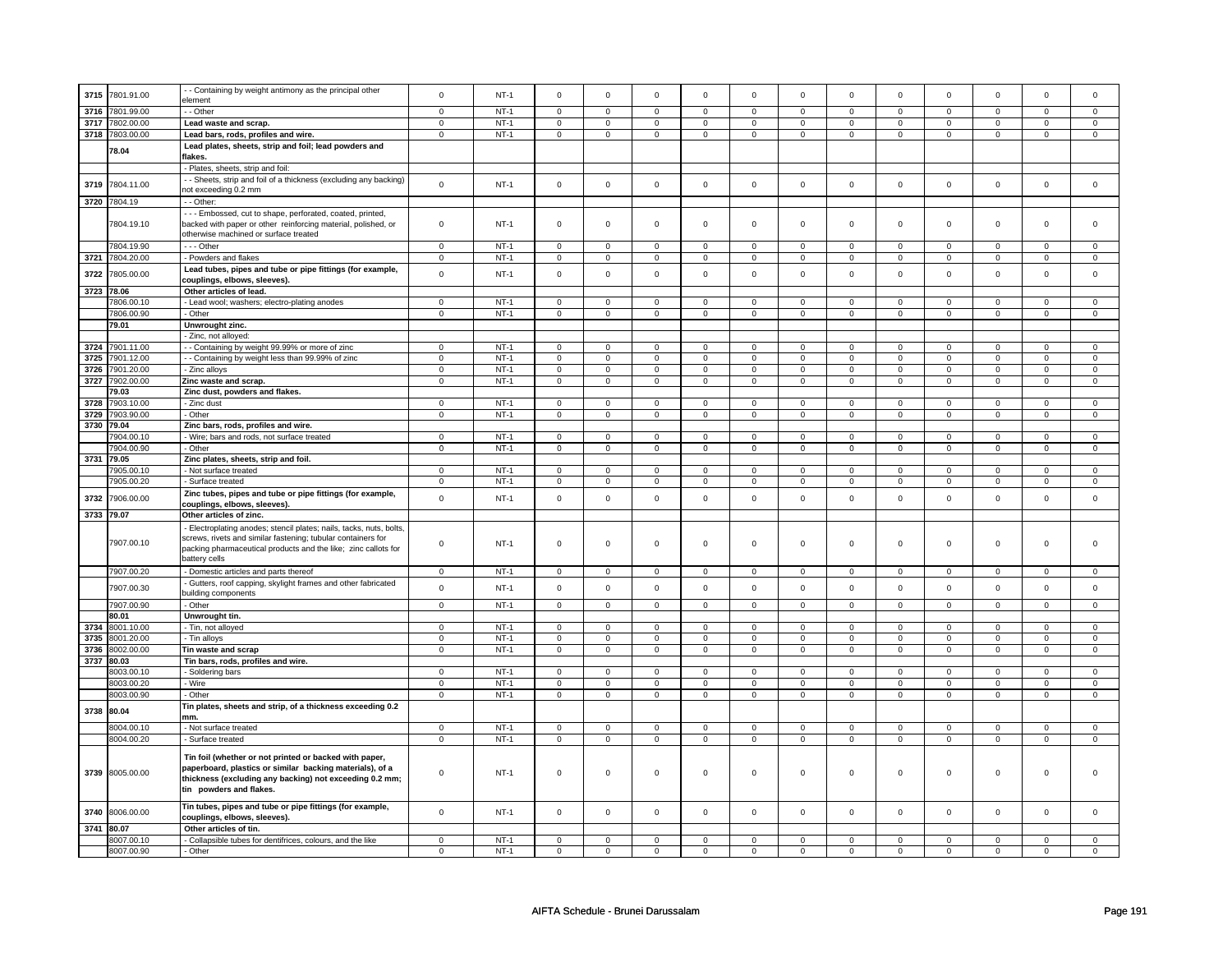|      | 81.01           | Tungsten (wolfram) and articles thereof, including waste   |                |        |                |                         |                     |                |                |                |                     |                |                |                |                |                |
|------|-----------------|------------------------------------------------------------|----------------|--------|----------------|-------------------------|---------------------|----------------|----------------|----------------|---------------------|----------------|----------------|----------------|----------------|----------------|
|      |                 | and scrap.                                                 |                |        |                |                         |                     |                |                |                |                     |                |                |                |                |                |
|      | 3742 8101.10.00 | - Powders                                                  | $\mathbf 0$    | $NT-1$ | $\mathsf 0$    | $\overline{0}$          | $\mathsf{O}\xspace$ | $\mathsf 0$    | $\mathsf 0$    | $\overline{0}$ | $\mathsf{O}\xspace$ | $\mathsf 0$    | $\mathsf 0$    | $\overline{0}$ | $\mathbf 0$    | $\overline{0}$ |
|      |                 | · Other:                                                   |                |        |                |                         |                     |                |                |                |                     |                |                |                |                |                |
|      |                 | - Unwrought tungsten, including bars and rods obtained     |                |        |                |                         |                     |                |                |                |                     |                |                |                |                |                |
| 3743 | 8101.94.00      |                                                            | $\mathsf 0$    | $NT-1$ | $\mathsf 0$    | $\mathsf 0$             | $\mathsf 0$         | $\mathsf 0$    | $\mathsf 0$    | $\mathsf 0$    | $\mathsf 0$         | $\mathsf 0$    | $\mathsf 0$    | $\mathsf 0$    | $\mathbf 0$    | $\mathbf 0$    |
|      |                 | simply by sintering                                        |                |        |                |                         |                     |                |                |                |                     |                |                |                |                |                |
| 3744 | 8101.95.00      | - Bars and rods, other than those obtained simply by       | $\mathsf 0$    | $NT-1$ | $\Omega$       | $\mathbf 0$             | $\Omega$            | $\Omega$       | $\mathsf 0$    | $\pmb{0}$      | $\mathsf 0$         | $\mathbf 0$    | $\mathbf 0$    | $\mathbf 0$    | $\mathbf 0$    | $\mathsf 0$    |
|      |                 | sintering, profiles, plates, sheets, strip and foil        |                |        |                |                         |                     |                |                |                |                     |                |                |                |                |                |
| 3745 | 8101.96.00      | - Wire                                                     | $\overline{0}$ | $NT-1$ | $\mathsf 0$    | $\mathbf 0$             | $\mathbf 0$         | $\mathsf 0$    | $\mathbf 0$    | $\mathsf 0$    | $\mathbf 0$         | $\mathbf 0$    | $\mathbf 0$    | $\mathsf 0$    | $\mathbf 0$    | $\mathbf{0}$   |
| 3746 | 8101.97.00      | - Waste and scrap                                          | $\mathbf 0$    | $NT-1$ | $\mathsf 0$    | $\mathbf 0$             | $\mathsf 0$         | $\mathsf 0$    | $\mathsf 0$    | $\mathsf 0$    | $\mathsf{O}\xspace$ | $\mathsf 0$    | $\mathsf 0$    | $\mathsf 0$    | $\mathsf 0$    | $\mathsf 0$    |
| 3747 | 8101.99.00      | - Other                                                    | $\mathbf 0$    | $NT-1$ | $\mathbf 0$    | $\mathsf 0$             | $\mathbf 0$         | $\mathbf 0$    | $\mathbf 0$    | $\mathbf 0$    | $\mathbf{0}$        | $\mathbf 0$    | $\mathbf 0$    | $\mathbf 0$    | $\mathbf 0$    | $\mathbf 0$    |
|      |                 |                                                            |                |        |                |                         |                     |                |                |                |                     |                |                |                |                |                |
|      | 81.02           | Molybdenum and articles thereof, including waste and       |                |        |                |                         |                     |                |                |                |                     |                |                |                |                |                |
|      |                 | scrap.                                                     |                |        |                |                         |                     |                |                |                |                     |                |                |                |                |                |
| 3748 | 8102.10.00      | - Powders                                                  | $\mathsf 0$    | $NT-1$ | $\mathbf 0$    | $\mathsf 0$             | $\mathbf 0$         | $\mathbf 0$    | $\mathbf 0$    | $\mathbf 0$    | $\mathbf 0$         | $\mathbf 0$    | $\mathbf 0$    | $\mathbf 0$    | 0              | $\mathbf{0}$   |
|      |                 | Other:                                                     |                |        |                |                         |                     |                |                |                |                     |                |                |                |                |                |
|      |                 | - Unwrought molybdenum, including bars and rods obtained   |                |        |                |                         |                     |                |                |                |                     |                |                |                |                |                |
| 3749 | 8102.94.00      | simply by sintering                                        | $\mathsf 0$    | $NT-1$ | $\mathsf 0$    | $\mathsf 0$             | $\mathsf 0$         | $\mathsf 0$    | $\mathsf 0$    | $\mathsf 0$    | $\mathsf{O}\xspace$ | $\mathsf 0$    | $\mathsf 0$    | $\mathsf 0$    | $\mathsf 0$    | $\mathbf 0$    |
|      |                 | - Bars and rods, other than those obtained simply by       |                |        |                |                         |                     |                |                |                |                     |                |                |                |                |                |
| 3750 | 8102.95.00      |                                                            | $\mathbf 0$    | $NT-1$ | $\mathsf 0$    | $\mathsf 0$             | $\mathsf 0$         | $\mathbf 0$    | $\mathsf 0$    | $\mathbf 0$    | $\mathsf 0$         | $\mathbf 0$    | $\mathsf 0$    | $\mathbf 0$    | $\mathbf 0$    | $\mathsf 0$    |
|      |                 | sintering, profiles, plates, sheets, strip and foil        |                |        |                |                         |                     |                |                |                |                     |                |                |                |                |                |
| 3751 | 8102.96.00      | - - Wire                                                   | $\mathbf 0$    | $NT-1$ | $\mathbf 0$    | $\mathsf 0$             | $\mathsf 0$         | $\mathbf 0$    | $\mathsf 0$    | $\mathsf 0$    | $\mathsf 0$         | $\mathbf 0$    | $\mathsf 0$    | $\mathbf 0$    | $\mathbf 0$    | $\mathsf 0$    |
| 3752 | 8102.97.00      | - Waste and scrap                                          | $\mathsf 0$    | $NT-1$ | $\mathbf 0$    | $\mathsf 0$             | $\mathbf 0$         | $\mathbf 0$    | $\mathbf 0$    | $\mathbf 0$    | $\mathsf 0$         | $\mathbf 0$    | $\mathsf 0$    | $\mathbf 0$    | 0              | $\mathsf 0$    |
| 3753 | 8102.99.00      | - - Other                                                  | $\mathsf 0$    | $NT-1$ | $\mathsf 0$    | $\mathbf 0$             | $\mathsf 0$         | $\mathsf 0$    | $\mathsf 0$    | $\mathsf 0$    | $\mathsf 0$         | $\mathsf 0$    | $\mathsf 0$    | $\mathsf 0$    | $\mathbf 0$    | $\mathbf 0$    |
|      |                 |                                                            |                |        |                |                         |                     |                |                |                |                     |                |                |                |                |                |
|      | 81.03           | Tantalum and articles thereof, including waste and scrap.  |                |        |                |                         |                     |                |                |                |                     |                |                |                |                |                |
|      |                 | - Unwrought tantalum, including bars and rods obtained     |                |        |                |                         |                     |                |                |                |                     |                |                |                |                |                |
| 3754 | 8103.20.00      |                                                            | $\mathsf 0$    | $NT-1$ | $\mathsf 0$    | $\mathsf 0$             | $\mathsf 0$         | $\mathsf 0$    | $\mathsf 0$    | $\mathsf 0$    | $\mathsf{O}\xspace$ | $\mathsf 0$    | $\mathsf 0$    | $\mathsf 0$    | $\mathsf 0$    | $\mathsf 0$    |
|      |                 | simply by sintering; powders                               |                |        |                |                         |                     |                |                |                |                     |                |                |                |                |                |
| 3755 | 8103.30.00      | Waste and scrap                                            | $\mathbf 0$    | $NT-1$ | $\mathbf 0$    | $\mathsf 0$             | $\mathsf 0$         | $\mathbf 0$    | $\mathsf 0$    | $\mathsf 0$    | $\mathsf 0$         | $\mathsf 0$    | $\mathbf 0$    | $\mathsf 0$    | $\mathbf 0$    | $\mathsf 0$    |
| 3756 | 8103.90.00      | - Other                                                    | $\mathsf 0$    | $NT-1$ | $\Omega$       | $\overline{0}$          | $\mathsf 0$         | $\overline{0}$ | $\mathsf 0$    | $\overline{0}$ | $\mathsf 0$         | $\overline{0}$ | $\mathsf 0$    | $\overline{0}$ | $\mathbf 0$    | $\mathsf 0$    |
|      |                 | Magnesium and articles thereof, including waste and        |                |        |                |                         |                     |                |                |                |                     |                |                |                |                |                |
|      | 81.04           | scrap.                                                     |                |        |                |                         |                     |                |                |                |                     |                |                |                |                |                |
|      |                 | - Unwrought magnesium:                                     |                |        |                |                         |                     |                |                |                |                     |                |                |                |                |                |
| 3757 | 8104.11.00      | - Containing at least 99.8% by weight of magnesium         | $\mathbf 0$    | $NT-1$ | $\Omega$       | $\mathbf 0$             | $\Omega$            | $\Omega$       | $\overline{0}$ | $\overline{0}$ | $\Omega$            | $\mathbf 0$    | $\overline{0}$ | $\mathbf 0$    | $\Omega$       | $\mathbf 0$    |
| 3758 | 8104.19.00      | - - Other                                                  | $\mathsf 0$    | $NT-1$ | $\mathbf 0$    | $\overline{\mathbf{0}}$ | $\mathsf 0$         | $\mathbf 0$    | $\mathsf 0$    | $\overline{0}$ | $\mathsf{o}\,$      | $\mathbf 0$    | $\mathsf{o}\,$ | $\overline{0}$ | $\mathbf 0$    | $\overline{0}$ |
|      |                 |                                                            |                |        |                |                         |                     |                |                |                |                     |                |                |                |                |                |
| 3759 | 8104.20.00      | Waste and scrap                                            | $\mathbf 0$    | $NT-1$ | $\mathbf 0$    | $\mathsf 0$             | $\mathbf 0$         | $\mathbf 0$    | $\mathbf 0$    | $\mathbf 0$    | $\mathsf 0$         | $\mathbf 0$    | $\mathsf 0$    | $\mathbf 0$    | $\mathbf 0$    | $\mathsf 0$    |
| 3760 | 8104.30.00      | Raspings, turnings and granules, graded according to size; | $\mathsf 0$    | $NT-1$ | $\mathsf 0$    | $\mathsf 0$             | $\mathsf 0$         | $\mathsf 0$    | $\mathsf 0$    | $\mathsf 0$    | $\mathsf 0$         | $\mathbf 0$    | $\mathsf 0$    | $\mathsf 0$    | $\mathbf 0$    | $\mathbf 0$    |
|      |                 | powders                                                    |                |        |                |                         |                     |                |                |                |                     |                |                |                |                |                |
| 3761 | 8104.90.00      | - Other                                                    | $\mathbf 0$    | $NT-1$ | $\mathbf 0$    | $\mathbf 0$             | $\mathbf 0$         | $\mathbf{0}$   | $\mathbf 0$    | $\mathbf 0$    | $\mathbf{0}$        | $\mathbf 0$    | $\mathbf 0$    | $\mathbf 0$    | $\mathbf 0$    | $\mathbf{0}$   |
|      |                 | Cobalt mattes and other intermediate products of cobalt    |                |        |                |                         |                     |                |                |                |                     |                |                |                |                |                |
|      | 81.05           | metallurgy; cobalt and articles thereof, including waste   |                |        |                |                         |                     |                |                |                |                     |                |                |                |                |                |
|      |                 | and scrap.                                                 |                |        |                |                         |                     |                |                |                |                     |                |                |                |                |                |
|      |                 | Cobalt mattes and other intermediate products of cobalt    |                |        |                |                         |                     |                |                |                |                     |                |                |                |                |                |
| 3762 | 8105.20         | metallurgy; unwrought cobalt; powders:                     |                |        |                |                         |                     |                |                |                |                     |                |                |                |                |                |
|      |                 |                                                            |                |        |                |                         |                     |                |                |                |                     |                |                |                |                |                |
|      | 8105.20.10      | - - Unwrought                                              | $\mathbf 0$    | $NT-1$ | $\mathbf 0$    | $\mathbf 0$             | $\mathbf 0$         | $\mathbf 0$    | $\mathbf 0$    | $\mathbf 0$    | $\mathbf 0$         | $\mathbf 0$    | $\mathbf 0$    | $\mathbf 0$    | 0              | $\mathbf 0$    |
|      | 8105.20.90      | - Other                                                    | $\mathbf 0$    | $NT-1$ | $\mathsf 0$    | $\mathbf 0$             | $\mathbf 0$         | $\mathsf 0$    | $\mathsf 0$    | $\mathbf 0$    | $\mathbf 0$         | $\mathbf 0$    | $\mathsf 0$    | $\mathbf 0$    | 0              | $\mathsf 0$    |
| 3763 | 8105.30.00      | Waste and scrap                                            | $\mathbf 0$    | $NT-1$ | $\overline{0}$ | $\overline{0}$          | $\mathsf 0$         | $\overline{0}$ | $\overline{0}$ | $\overline{0}$ | $\mathsf 0$         | $\overline{0}$ | $\overline{0}$ | $\overline{0}$ | $\mathbf 0$    | $\mathsf 0$    |
| 3764 | 8105.90         | - Other:                                                   |                |        |                |                         |                     |                |                |                |                     |                |                |                |                |                |
|      | 3105.90.10      | - Chromium-cobalt for dental use                           | $\mathbf 0$    | $NT-1$ | $\mathbf 0$    | $\overline{0}$          | $\mathbf 0$         | $\mathbf 0$    | $\mathbf 0$    | $\overline{0}$ | $\mathbf 0$         | $\overline{0}$ | $\mathbf 0$    | $\overline{0}$ | 0              | 0              |
|      | 8105.90.90      | - Other                                                    | $\overline{0}$ | $NT-1$ | $\overline{0}$ | $\overline{0}$          | $\overline{0}$      | $\overline{0}$ | $\overline{0}$ | $\overline{0}$ | $\overline{0}$      | $\overline{0}$ | $\overline{0}$ | $\overline{0}$ | $\overline{0}$ | $\overline{0}$ |
|      |                 |                                                            |                |        |                |                         |                     |                |                |                |                     |                |                |                |                |                |
|      | 3765 81.06      | Bismuth and articles thereof, including waste and scrap.   |                |        |                |                         |                     |                |                |                |                     |                |                |                |                |                |
|      | 8106.00.10      |                                                            | $\mathsf 0$    | $NT-1$ | $\mathsf 0$    | $\mathsf 0$             | $\mathsf 0$         | $\mathsf 0$    | $\mathsf 0$    | $\mathsf 0$    | $\mathsf{O}\xspace$ | $\mathsf 0$    | $\mathsf 0$    | $\mathsf 0$    | $\mathbf 0$    | $\mathsf 0$    |
|      |                 | - Unwrought bismuth; waste and scrap; powders              |                |        |                |                         |                     |                |                |                |                     |                |                |                |                |                |
|      | 8106.00.90      | - Other                                                    | $\mathbf 0$    | $NT-1$ | $\mathsf 0$    | $\overline{0}$          | $\mathsf 0$         | $\overline{0}$ | $\mathsf 0$    | $\overline{0}$ | $\mathsf{O}\xspace$ | $\mathsf 0$    | $\mathbf 0$    | $\mathsf 0$    | $\mathbf 0$    | $\mathsf 0$    |
|      | 81.07           | Cadmium and articles thereof, including waste and scrap.   |                |        |                |                         |                     |                |                |                |                     |                |                |                |                |                |
|      |                 |                                                            |                |        |                |                         |                     |                |                |                |                     |                |                |                |                |                |
|      | 3766 8107.20    | - Unwrought cadmium; powders:                              |                |        |                |                         |                     |                |                |                |                     |                |                |                |                |                |
|      | 8107.20.10      | - Unwrought                                                | $\mathbf 0$    | $NT-1$ | $\mathbf 0$    | $\mathsf 0$             | $\mathbf 0$         | $\mathbf 0$    | $\mathbf 0$    | $\mathbf 0$    | $\mathsf 0$         | $\mathbf 0$    | $\mathbf 0$    | $\mathbf 0$    | 0              | $\mathbf 0$    |
|      | 8107.20.90      | - Other                                                    | $\mathsf 0$    | $NT-1$ | $\mathbf 0$    | $\mathbf 0$             | $\mathbf 0$         | $\mathbf 0$    | $\mathbf 0$    | $\mathbf 0$    | $\mathbf 0$         | $\mathbf 0$    | $\mathbf 0$    | $\mathbf 0$    | $\mathbf 0$    | $\mathsf 0$    |
| 3767 | 8107.30.00      | - Waste and scrap                                          | $\mathsf 0$    | $NT-1$ | $\overline{0}$ | $\overline{0}$          | $\overline{0}$      | $\overline{0}$ | $\overline{0}$ | $\overline{0}$ | $\overline{0}$      | $\overline{0}$ | $\overline{0}$ | $\mathbf 0$    | $\mathbf 0$    | $\overline{0}$ |
|      | 3768 8107.90.00 | - Other                                                    | $\mathbf 0$    | $NT-1$ | $\mathbf 0$    | $\mathbf 0$             | $\mathbf 0$         | $\mathbf 0$    | $\mathbf 0$    | $\mathbf 0$    | $\mathbf 0$         | $\mathbf 0$    | $\mathbf 0$    | $\mathbf 0$    | 0              | 0              |
|      |                 |                                                            |                |        |                |                         |                     |                |                |                |                     |                |                |                |                |                |
|      | 81.08           | Titanium and articles thereof, including waste and scrap.  |                |        |                |                         |                     |                |                |                |                     |                |                |                |                |                |
|      |                 |                                                            |                |        |                |                         |                     |                |                |                |                     |                |                |                |                |                |
| 3769 | 8108.20.00      | - Unwrought titanium; powders                              | $\mathbf 0$    | $NT-1$ | $\mathbf 0$    | $\mathbf 0$             | $\mathbf 0$         | $\mathbf 0$    | $\mathbf 0$    | $\mathbf 0$    | $\mathbf 0$         | $\mathbf 0$    | $\mathbf 0$    | $\overline{0}$ | 0              | $\mathbf 0$    |
| 3770 | 8108.30.00      | Waste and scrap                                            | $\mathbf 0$    | $NT-1$ | $\mathbf 0$    | $\mathsf 0$             | $\mathbf 0$         | $\mathbf 0$    | $\mathsf 0$    | $\mathbf 0$    | $\mathsf 0$         | $\mathbf 0$    | $\mathsf 0$    | $\mathbf 0$    | $\mathbf 0$    | $\mathbf 0$    |
| 3771 | 8108.90.00      | - Other                                                    | $\mathbf 0$    | $NT-1$ | $\mathbf 0$    | $\mathsf 0$             | $\mathbf 0$         | $\mathbf 0$    | $\mathbf 0$    | $\mathbf 0$    | $\mathbf 0$         | $\mathbf 0$    | $\mathbf 0$    | $\mathbf 0$    | $\mathbf 0$    | $\mathbf 0$    |
|      | 81.09           | Zirconium and articles thereof, including waste and scrap. |                |        |                |                         |                     |                |                |                |                     |                |                |                |                |                |
|      |                 |                                                            |                |        |                |                         |                     |                |                |                |                     |                |                |                |                |                |
| 3772 | 8109.20.00      | - Unwrought zirconium; powders                             | $\mathbf 0$    | $NT-1$ | $\overline{0}$ | $\overline{0}$          | $\mathbf 0$         | $\overline{0}$ | $\overline{0}$ | $\overline{0}$ | $\mathbf 0$         | $\overline{0}$ | $\overline{0}$ | $\overline{0}$ | 0              | $\overline{0}$ |
| 3773 | 8109.30.00      | Waste and scrap                                            | $\mathbf 0$    | $NT-1$ | 0              | $\mathbf 0$             | $\mathbf{0}$        | $\mathbf 0$    | 0              | $\mathbf 0$    | $\mathbf 0$         | $\mathbf 0$    | $\mathbf 0$    | $\mathbf 0$    | 0              | $\mathbf 0$    |
|      | 3774 8109.90.00 | - Other                                                    | $\mathbf 0$    | $NT-1$ | $\mathbf 0$    | $\mathsf 0$             | $\mathbf 0$         | $\mathbf 0$    | $\mathbf 0$    | $\mathbf 0$    | $\mathbf 0$         | $\mathbf 0$    | $\mathbf 0$    | $\mathbf 0$    | $\mathbf 0$    | $\mathbf 0$    |
|      |                 |                                                            |                |        |                |                         |                     |                |                |                |                     |                |                |                |                |                |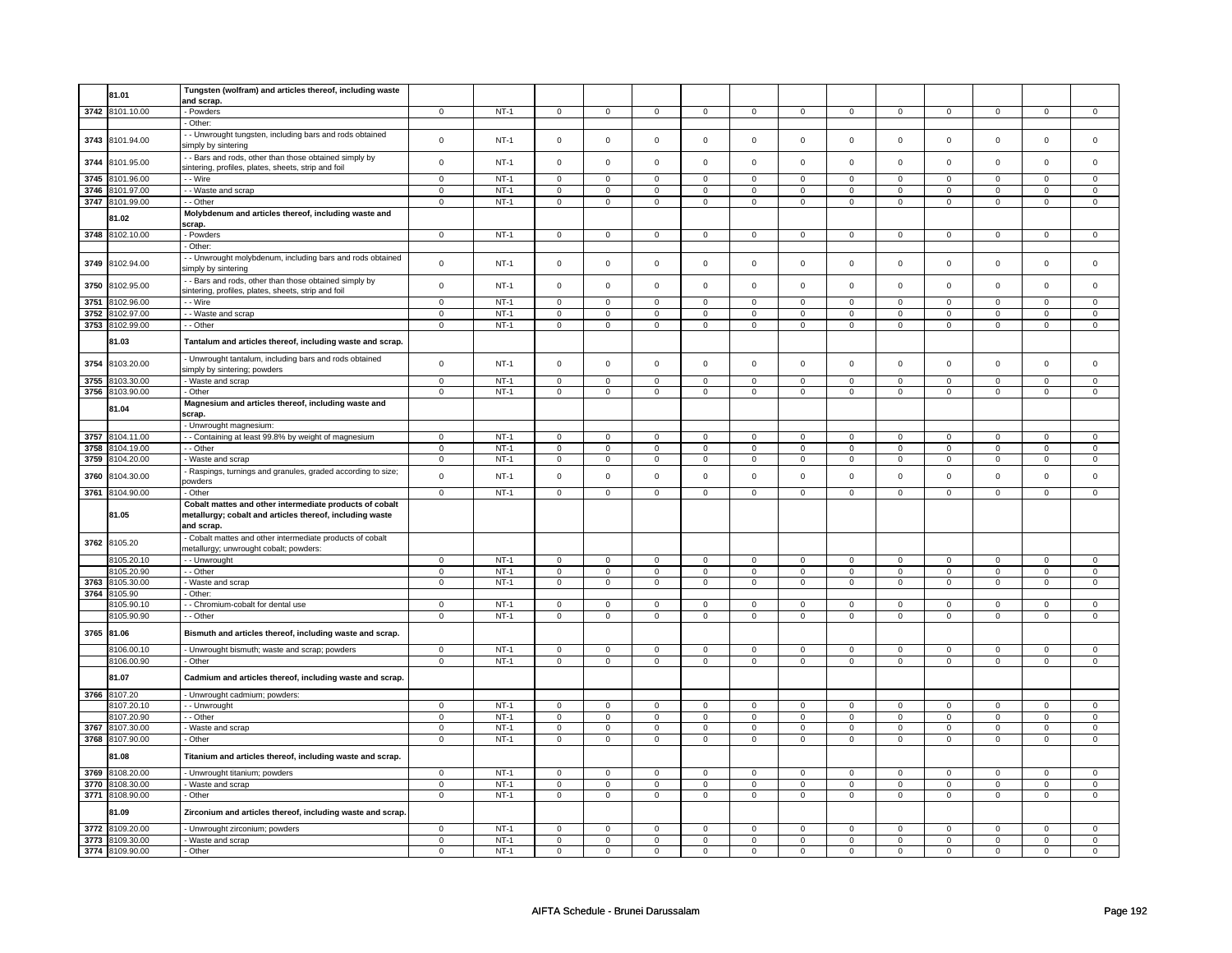|      | 81.10                    | Antimony and articles thereof, including waste and scrap.                                                                                                                        |                            |             |                     |                            |                  |                            |                  |                            |                  |                            |                     |                            |                  |                            |
|------|--------------------------|----------------------------------------------------------------------------------------------------------------------------------------------------------------------------------|----------------------------|-------------|---------------------|----------------------------|------------------|----------------------------|------------------|----------------------------|------------------|----------------------------|---------------------|----------------------------|------------------|----------------------------|
|      | 3775 8110.10.00          | Unwrought antimony; powders                                                                                                                                                      | $\mathbf 0$                | $NT-1$      | $\mathsf 0$         | $\mathbf 0$                | $\mathbf 0$      | $\mathsf 0$                | $\mathbf 0$      | $\mathsf 0$                | $\mathbf 0$      | $\mathbf 0$                | $\mathsf 0$         | $\mathbf 0$                | $\mathbf 0$      | $\mathbf 0$                |
| 3776 | 8110.20.00               | Waste and scrap                                                                                                                                                                  | $\overline{0}$             | $NT-1$      | $\mathsf 0$         | $\overline{0}$             | $\mathsf 0$      | $\overline{0}$             | $\mathsf 0$      | $\overline{0}$             | 0                | $\mathbf 0$                | $\mathsf 0$         | $\overline{0}$             | 0                | $\overline{0}$             |
|      | 3777 8110.90.00          | - Other                                                                                                                                                                          | $\mathbf 0$                | $NT-1$      | $\mathbf 0$         | $\mathsf 0$                | $\mathbf 0$      | $\mathbf 0$                | $\mathsf 0$      | $\mathbf 0$                | $\mathbf 0$      | $\mathbf 0$                | $\mathbf 0$         | $\mathbf 0$                | $\mathbf 0$      | $\mathbf 0$                |
|      | 3778 81.11               | Manganese and articles thereof, including waste and<br>scrap.                                                                                                                    |                            |             |                     |                            |                  |                            |                  |                            |                  |                            |                     |                            |                  |                            |
|      | 8111.00.10               | - Unwrought                                                                                                                                                                      | $\overline{0}$             | $NT-1$      | $\mathbf 0$         | $\mathbf 0$                | $\mathbf 0$      | $\mathbf 0$                | $\mathbf 0$      | $\mathbf 0$                | $\mathbf 0$      | $\mathbf 0$                | $\mathsf 0$         | $\mathbf 0$                | 0                | $\mathbf 0$                |
|      | 8111.00.90               | Other                                                                                                                                                                            | $\mathbf 0$                | $NT-1$      | $\mathsf 0$         | $\mathbf 0$                | $\mathbf 0$      | $\mathbf 0$                | $\mathbf 0$      | $\mathbf 0$                | $\mathbf 0$      | $\mathbf 0$                | $\mathsf 0$         | $\mathbf 0$                | $\mathbf 0$      | $\mathbf 0$                |
|      | 81.12                    | Beryllium, chromium, germanium, vanadium, gallium,<br>hafnium, indium, niobium (columbium), rhenium and<br>thallium, and articles of these metals, including waste and<br>scrap. |                            |             |                     |                            |                  |                            |                  |                            |                  |                            |                     |                            |                  |                            |
|      |                          | - Beryllium:                                                                                                                                                                     |                            |             |                     |                            |                  |                            |                  |                            |                  |                            |                     |                            |                  |                            |
|      | 3779 8112.12.00          | - Unwrought; powders                                                                                                                                                             | $\mathbf 0$                | $NT-1$      | $\mathsf 0$         | $\mathbf 0$                | 0                | $\mathbf 0$                | $\mathbf 0$      | $\mathsf 0$                | $\mathbf 0$      | $\mathbf 0$                | $\mathsf 0$         | $\mathbf 0$                | 0                | $\mathbf 0$                |
| 3780 | 8112.13.00               | - Waste and scrap                                                                                                                                                                | $\pmb{0}$                  | $NT-1$      | 0                   | $\mathsf 0$                | 0                | $\mathsf 0$                | 0                | $\mathsf 0$                | 0                | $\mathsf 0$                | 0                   | $\mathsf 0$                | 0                | $\mathbf 0$                |
|      | 3781 8112.19.00          | - - Other                                                                                                                                                                        | $\mathsf 0$                | $NT-1$      | $\mathbf 0$         | $\mathbf 0$                | $\mathbf{0}$     | $\overline{0}$             | $\mathbf 0$      | $\mathbf 0$                | $\mathbf{0}$     | $\overline{0}$             | $\mathbf 0$         | $\overline{0}$             | $\mathbf{0}$     | $\overline{0}$             |
|      |                          | - Chromium                                                                                                                                                                       |                            |             |                     |                            |                  |                            |                  |                            |                  |                            |                     |                            |                  |                            |
|      | 3782 8112.21             | - Unwrought; powders:                                                                                                                                                            |                            |             |                     |                            |                  |                            |                  |                            |                  |                            |                     |                            |                  |                            |
|      | 8112.21.10               | - - - Unwrought                                                                                                                                                                  | $\mathbf 0$                | $NT-1$      | $\overline{0}$      | $\mathbf 0$                | $\mathbf 0$      | $\mathsf 0$                | $\mathbf 0$      | $\mathsf 0$                | $\mathbf 0$      | $\mathbf 0$                | $\mathsf 0$         | $\mathbf 0$                | $\Omega$         | 0                          |
|      | 8112.21.20               | --- Chromium-cobalt for dental use                                                                                                                                               | $\mathbf 0$                | $NT-1$      | 0                   | $\mathbf 0$                | 0                | $\mathbf 0$                | 0                | $\mathbf 0$                | 0                | $\mathsf 0$                | 0                   | $\mathbf 0$                | 0                | $\mathsf 0$                |
|      | 8112.21.90               | $\cdots$ Other                                                                                                                                                                   | $\overline{0}$             | $NT-1$      | $\overline{0}$      | $\overline{0}$             | 0                | $\overline{0}$             | $\overline{0}$   | $\overline{0}$             | 0                | $\overline{0}$             | $\overline{0}$      | $\overline{0}$             | $\overline{0}$   | $\overline{0}$             |
|      | 3783 8112.22             |                                                                                                                                                                                  |                            |             |                     |                            |                  |                            |                  |                            |                  |                            |                     |                            |                  |                            |
|      |                          | - - Waste and scrap:                                                                                                                                                             |                            |             |                     |                            |                  |                            |                  |                            |                  |                            |                     |                            |                  |                            |
|      | 8112.22.10               | --- Chromium-cobalt for dental use                                                                                                                                               | $\mathbf 0$                | $NT-1$      | $\mathbf 0$         | $\mathbf{0}$               | $\mathbf{0}$     | $\mathbf{0}$               | $\mathbf 0$      | $\mathbf{0}$               | $\mathbf 0$      | $\mathbf{0}$               | $\mathbf{0}$        | $\mathbf{0}$               | 0                | $^{\circ}$                 |
|      | 8112.22.90               | --- Other                                                                                                                                                                        | $\mathsf 0$                | $NT-1$      | $\mathsf{O}$        | $\mathsf 0$                | $\mathsf{O}$     | $\mathbf 0$                | $\mathsf{O}$     | $\mathbf 0$                | $\mathbf 0$      | $\mathbf 0$                | $\mathbf 0$         | $\mathbf 0$                | $\mathbf 0$      | $\mathbf{O}$               |
| 3784 | 8112.29                  | - - Other:                                                                                                                                                                       |                            |             |                     |                            |                  |                            |                  |                            |                  |                            |                     |                            |                  |                            |
|      | 8112.29.10               | --- Chromium-cobalt for dental use                                                                                                                                               | $\mathsf 0$                | $NT-1$      | $\mathbf 0$         | $\mathbf 0$                | $\Omega$         | $\mathsf 0$                | $\Omega$         | $\mathsf 0$                | $\Omega$         | $\mathsf 0$                | $\Omega$            | $\mathbf 0$                | $\Omega$         | $\Omega$                   |
|      | 8112.29.90               | Other                                                                                                                                                                            | $\mathbf 0$                | $NT-1$      | $\mathsf{O}\xspace$ | $\mathbf 0$                | 0                | $\mathsf 0$                | $\mathsf 0$      | $\mathsf 0$                | 0                | $\mathsf 0$                | $\mathsf 0$         | $\mathsf 0$                | 0                | 0                          |
| 3785 | 8112.30.00               | Germanium                                                                                                                                                                        | $\mathsf 0$                | $NT-1$      | $\mathsf{O}\xspace$ | $\mathsf 0$                | $\mathsf 0$      | $\mathbf 0$                | $\mathsf 0$      | $\mathbf 0$                | 0                | $\mathbf 0$                | $\mathsf 0$         | $\mathbf 0$                | 0                | $\mathsf 0$                |
|      | 3786 8112.40.00          | Vanadium                                                                                                                                                                         | $\mathsf 0$                | $NT-1$      | $\mathsf 0$         | $\mathsf 0$                | $\mathsf 0$      | $\mathsf 0$                | $\mathsf 0$      | $\mathsf 0$                | $\mathbf 0$      | $\mathsf{O}^-$             | $\mathsf{O}\xspace$ | $\overline{0}$             | $\mathsf 0$      | $\mathsf 0$                |
|      |                          | - Thallium                                                                                                                                                                       |                            |             |                     |                            |                  |                            |                  |                            |                  |                            |                     |                            |                  |                            |
| 3787 | 8112.51.00               | - - Unwrought; powders                                                                                                                                                           | $\mathbf 0$                | $NT-1$      | $\mathbf 0$         | $\mathbf 0$                | $\mathbf 0$      | $\mathbf{0}$               | $\mathbf 0$      | $\mathbf{0}$               | $\mathbf 0$      | $\mathbf{0}$               | $\mathbf 0$         | $\mathbf{0}$               | $\mathbf 0$      | $\mathbf{0}$               |
| 3788 | 8112.52.00               | - - Waste and scrap                                                                                                                                                              | $\overline{0}$             | $NT-1$      | $\overline{0}$      | $\overline{0}$             | $\overline{0}$   | $\overline{0}$             | $\overline{0}$   | $\overline{0}$             | $\overline{0}$   | $\overline{0}$             | $\overline{0}$      | $\overline{0}$             | $\overline{0}$   | $\overline{0}$             |
|      | 3789 8112.59.00          | - Other                                                                                                                                                                          | $\mathsf 0$                | $NT-1$      | $\mathsf{O}\xspace$ | $\mathsf 0$                | $\mathbf 0$      | $\mathbf 0$                | $\mathsf 0$      | $\mathbf 0$                | 0                | $\mathbf 0$                | $\mathsf 0$         | $\mathbf 0$                | 0                | 0                          |
|      |                          | Other:                                                                                                                                                                           |                            |             |                     |                            |                  |                            |                  |                            |                  |                            |                     |                            |                  |                            |
| 3790 | 3112.92.00               | - Unwrought; waste and scrap; powders                                                                                                                                            | $\mathsf 0$                | $NT-1$      | $\mathbf 0$         | $\mathbf 0$                | $\mathbf 0$      | $\mathbf 0$                | $\mathbf 0$      | $\mathbf 0$                | 0                | $\mathbf 0$                | 0                   | $\mathbf 0$                | 0                | $\mathbf 0$                |
|      | 3791 8112.99.00          | - Other                                                                                                                                                                          | $\mathbf 0$                | $NT-1$      | $\mathbf 0$         | $\mathbf{0}$               | $\mathbf{0}$     | $\mathbf 0$                | $\mathbf 0$      | $\mathbf 0$                | 0                | $\mathbf 0$                | 0                   | $\mathbf 0$                | 0                | $\mathbf{0}$               |
|      |                          |                                                                                                                                                                                  |                            |             |                     |                            |                  |                            |                  |                            |                  |                            |                     |                            |                  |                            |
|      | 3792 8113.00.00          | Cermets and articles thereof, including waste and scrap.                                                                                                                         | $\mathbf 0$                | $NT-1$      | $\mathsf 0$         | $\mathbf 0$                | $\mathbf 0$      | $\mathbf 0$                | $\mathbf 0$      | $\mathsf 0$                | $\mathbf 0$      | $\mathbf 0$                | $\mathsf 0$         | $\mathbf 0$                | $\mathbf 0$      | $\mathbf 0$                |
|      | 82.01                    | Hand tools, the following: spades, shovels, mattocks,<br>picks, hoes, forks and rakes; axes, bill hooks and similar<br>hewing tools; secateurs and pruners of any kind; scythes, |                            |             |                     |                            |                  |                            |                  |                            |                  |                            |                     |                            |                  |                            |
|      |                          | sickles, hay knives, hedge shears, timber wedges and<br>other tools of a kind used in agriculture, horticulture or<br>forestry.                                                  |                            |             |                     |                            |                  |                            |                  |                            |                  |                            |                     |                            |                  |                            |
|      | 3793 8201.10.00          | - Spades and shovels                                                                                                                                                             | $\mathsf 0$                | $NT-1$      | $\mathsf{O}\xspace$ | $\mathsf 0$                | $\mathsf 0$      | $\mathbf 0$                | $\mathsf 0$      | $\mathsf 0$                | 0                | $\mathbf 0$                | $\mathsf 0$         | $\mathbf 0$                | 0                | $\mathbf 0$                |
| 3794 | 8201.20.00               | Forks                                                                                                                                                                            | $\mathsf 0$                | $NT-1$      | $\mathsf{O}\xspace$ | $\overline{0}$             | $\mathsf 0$      | $\mathbf 0$                | $\mathsf 0$      | $\overline{0}$             | 0                | $\mathbf 0$                | $\mathsf 0$         | $\overline{0}$             | 0                | $\overline{0}$             |
| 3795 | 8201.30                  | Mattocks, picks, hoes and rakes:                                                                                                                                                 |                            |             |                     |                            |                  |                            |                  |                            |                  |                            |                     |                            |                  |                            |
|      | 8201.30.10               | - Hoes (mamooties) and rakes                                                                                                                                                     | $\mathsf 0$                | $NT-1$      | $\mathsf{O}\xspace$ | $\mathsf 0$                | $\mathbf 0$      | $\mathbf 0$                | $\mathsf 0$      | $\mathbf 0$                | $\mathbf 0$      | $\mathbf 0$                | $\mathsf 0$         | $\mathbf 0$                | $\Omega$         | $\mathbf 0$                |
|      | 3201.30.90               | - Other                                                                                                                                                                          | $\mathbf 0$                | $NT-1$      | $\mathbf 0$         | $\mathbf 0$                | $\mathbf 0$      | $\mathbf{0}$               | $\mathbf 0$      | $\mathbf{0}$               | $\mathbf 0$      | $\mathbf{0}$               | $\mathbf 0$         | $\mathbf{0}$               | $\mathbf 0$      | $\mathbf{0}$               |
| 3796 | 8201.40                  | Axes, bill hooks and similar hewing tools:                                                                                                                                       |                            |             |                     |                            |                  |                            |                  |                            |                  |                            |                     |                            |                  |                            |
|      | 8201.40.10               | - Machetes (matchets)                                                                                                                                                            | $\mathbf 0$                | $NT-1$      | $\mathbf 0$         | $\mathbf 0$                | $\mathbf 0$      | $\mathbf 0$                | $\mathbf 0$      | $\mathbf 0$                | 0                | $\mathbf 0$                | 0                   | $\mathbf 0$                | $\Omega$         | $\mathbf{0}$               |
|      | 3201.40.20               | - Axes                                                                                                                                                                           | $\mathbf 0$                | $NT-1$      | $\mathbf 0$         | $\mathbf 0$                | 0                | 0                          | $\mathbf 0$      | $\mathsf 0$                | 0                | 0                          | $\mathbf 0$         | 0                          | 0                | 0                          |
|      |                          |                                                                                                                                                                                  |                            | $NT-1$      |                     |                            |                  |                            |                  |                            |                  |                            |                     |                            |                  |                            |
| 3797 | 8201.40.90<br>8201.50.00 | - - Other<br>Secateurs and similar one-handed pruners and shears<br>including poultry shears)                                                                                    | $\mathbf 0$<br>$\mathsf 0$ | $NT-1$      | 0<br>$\mathsf 0$    | $\mathbf 0$<br>$\mathbf 0$ | 0<br>$\mathbf 0$ | $\mathbf 0$<br>$\mathbf 0$ | 0<br>$\mathbf 0$ | $\mathbf 0$<br>$\mathbf 0$ | 0<br>$\mathbf 0$ | $\mathbf 0$<br>$\mathbf 0$ | 0<br>$\mathsf 0$    | $\mathbf 0$<br>$\mathbf 0$ | 0<br>$\mathbf 0$ | $\mathbf 0$<br>$\mathbf 0$ |
| 3798 | 8201.60.00               | Hedge shears, two-handed pruning shears and similar two-                                                                                                                         | $\mathsf 0$                | $NT-1$      | $\mathsf{O}\xspace$ | $\mathsf 0$                | $\mathbf 0$      | $\mathbf 0$                | $\mathsf 0$      | $\mathbf 0$                | $\mathbf 0$      | $\mathbf 0$                | $\mathsf 0$         | $\mathsf{O}$               | $\mathbf 0$      | $\mathsf 0$                |
| 3799 | 8201.90.00               | anded shears<br>Other hand tools of a kind used in agriculture, horticulture or                                                                                                  | $\mathsf 0$                | $NT-1$      | $\mathsf 0$         | $\mathbf 0$                | $\mathbf 0$      | $\mathbf 0$                | $\mathbf 0$      | $\mathsf 0$                | $\mathbf 0$      | $\mathbf 0$                | $\mathsf 0$         | $\mathbf 0$                | $\mathbf 0$      | $\mathbf{0}$               |
|      | 82.02                    | forestry<br>Hand saws; blades for saws of all kinds (including slitting,<br>slotting or toothless saw blades).                                                                   |                            |             |                     |                            |                  |                            |                  |                            |                  |                            |                     |                            |                  |                            |
|      |                          |                                                                                                                                                                                  |                            |             |                     |                            |                  |                            |                  |                            |                  |                            |                     |                            |                  |                            |
|      | 3800 8202.10.00          | - Hand saws                                                                                                                                                                      | $\mathsf 0$                | $NT-1$      | $\mathsf 0$         | $\mathsf 0$                | $\mathbf 0$      | $\mathbf 0$                | $\mathsf 0$      | $\mathbf 0$                | $\mathbf 0$      | $\mathbf 0$                | $\mathsf 0$         | $\mathbf 0$                | $\mathbf 0$      | $\mathbf 0$                |
|      | 3801 8202.20.00          | Band saw blades<br>Circular saw blades (including slitting or slotting saw blades):                                                                                              | $\mathsf 0$                | <b>NT-1</b> | 0                   | $\mathsf 0$                | 0                | $\mathsf 0$                | 0                | $\mathsf{O}$               | 0                | $\mathsf{O}$               | 0                   | $\mathsf{O}$               | 0                | $\mathbf 0$                |
|      | 3802 8202.31.00          | - - With working part of steel                                                                                                                                                   | $\mathsf 0$                | $NT-1$      | $\mathbf 0$         | $\mathbf 0$                | $\mathbf 0$      | $\mathbf 0$                | $\mathsf 0$      | $\mathbf 0$                | $\Omega$         | $\mathbf 0$                | $\mathbf 0$         | $\mathbf 0$                | $\Omega$         | 0                          |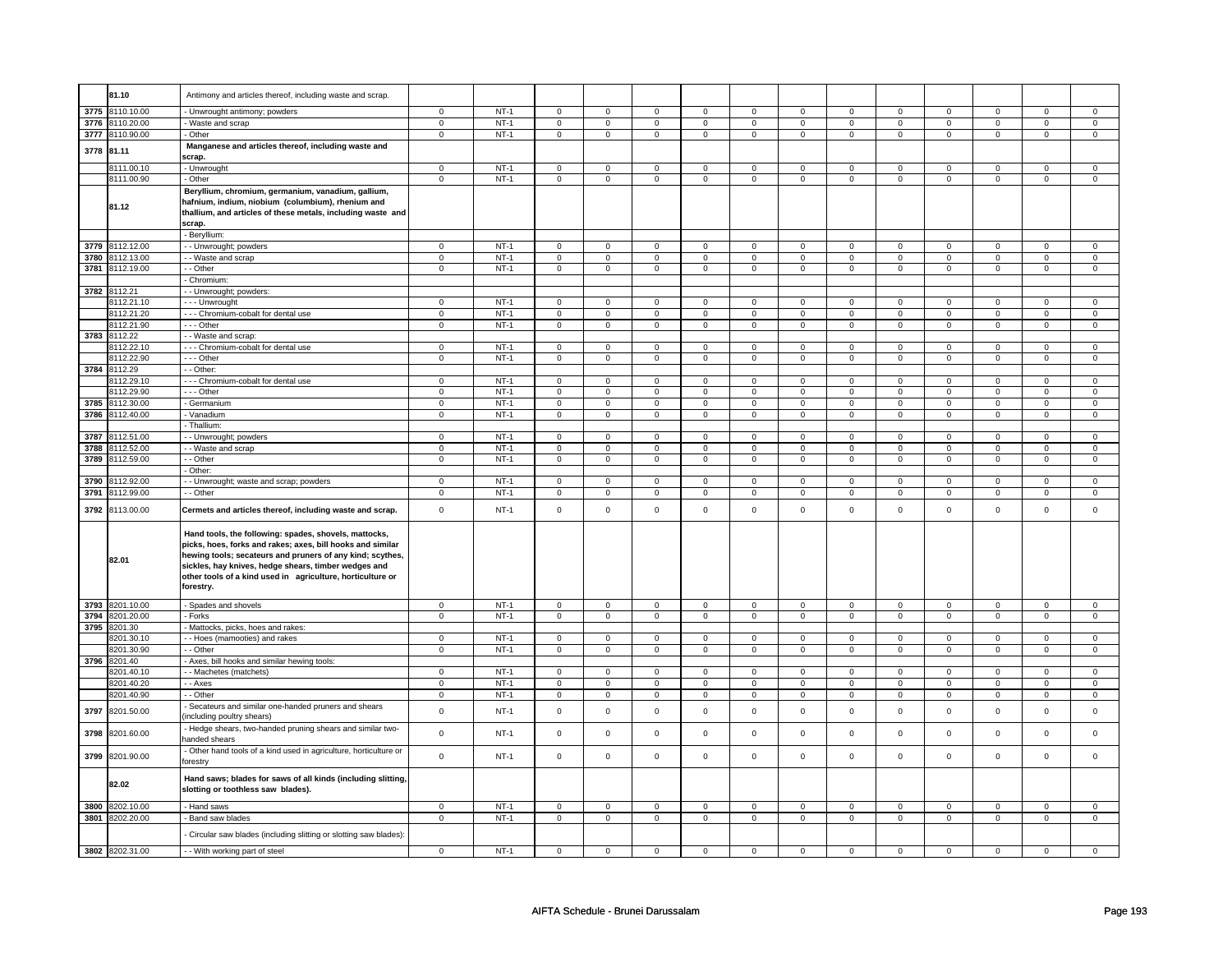| 3803 | 8202.39.00      | - Other, including parts                                                                                                                                                                                                                                                                                                             | $\mathsf 0$    | $NT-1$ | $\mathsf 0$    | $\mathsf 0$    | $\mathbf 0$         | $\mathsf 0$    | $\mathbf 0$         | $\mathsf 0$    | $\mathbf 0$         | $\mathbf 0$    | $\mathbf 0$    | $\mathsf 0$         | 0              | 0                   |
|------|-----------------|--------------------------------------------------------------------------------------------------------------------------------------------------------------------------------------------------------------------------------------------------------------------------------------------------------------------------------------|----------------|--------|----------------|----------------|---------------------|----------------|---------------------|----------------|---------------------|----------------|----------------|---------------------|----------------|---------------------|
| 3804 | 8202.40.00      | Chain saw blades                                                                                                                                                                                                                                                                                                                     | $\overline{0}$ | $NT-1$ | $\mathbf 0$    | $\overline{0}$ | $\mathbf 0$         | $\overline{0}$ | $\mathbf 0$         | $\overline{0}$ | $\mathsf 0$         | $\overline{0}$ | $\mathbf 0$    | $\overline{0}$      | $\mathbf 0$    | $\mathbf 0$         |
|      |                 | Other saw blades:                                                                                                                                                                                                                                                                                                                    |                |        |                |                |                     |                |                     |                |                     |                |                |                     |                |                     |
| 3805 | 3202.91.00      | - Straight saw blades, for working metal                                                                                                                                                                                                                                                                                             | $\mathbf 0$    | $NT-1$ | $\mathbf 0$    | 0              | $\mathbf 0$         | $\mathbf 0$    | $\mathbf 0$         | $\mathbf 0$    | $\mathbf 0$         | $\mathbf 0$    | $\mathbf 0$    | 0                   | 0              | 0                   |
|      | 3806 8202.99.00 | - Other                                                                                                                                                                                                                                                                                                                              | $\Omega$       | $NT-1$ | $\overline{0}$ | $\overline{0}$ | $\mathbf 0$         | $\overline{0}$ | $\mathsf{O}\xspace$ | $\overline{0}$ | $\mathsf{O}\xspace$ | $\overline{0}$ | $\mathsf 0$    | $\mathbf 0$         | $\mathbf 0$    | $\mathsf 0$         |
|      | 82.03           | Files, rasps, pliers (including cutting pliers), pincers,<br>tweezers, metal cutting shears, pipe-cutters, bolt                                                                                                                                                                                                                      |                |        |                |                |                     |                |                     |                |                     |                |                |                     |                |                     |
|      |                 | croppers, perforating punches and similar hand tools.                                                                                                                                                                                                                                                                                |                |        |                |                |                     |                |                     |                |                     |                |                |                     |                |                     |
| 3807 | 8203.10.00      | - Files, rasps and similar tools                                                                                                                                                                                                                                                                                                     | $\mathsf 0$    | $NT-1$ | $\mathsf 0$    | $\mathsf 0$    | $\mathsf{O}\xspace$ | $\mathsf 0$    | $\mathsf{O}\xspace$ | $\mathsf 0$    | $\mathsf{O}\xspace$ | $\mathsf 0$    | $\mathsf 0$    | $\mathbf 0$         | $\mathsf 0$    | $\mathsf{O}$        |
|      |                 | Pliers (including cutting pliers), pincers, tweezers and similar                                                                                                                                                                                                                                                                     |                |        |                |                |                     |                |                     |                |                     |                |                |                     |                |                     |
| 3808 | 8203.20.00      | tools                                                                                                                                                                                                                                                                                                                                | $\mathbf 0$    | $NT-1$ | $\mathbf 0$    | $\mathsf 0$    | $\mathbf 0$         | $\mathsf 0$    | $\mathsf 0$         | $\mathsf 0$    | $\mathbf 0$         | $\mathbf 0$    | $\mathsf 0$    | $\mathbf 0$         | $\mathbf 0$    | $\mathsf 0$         |
|      | 3809 8203.30.00 | - Metal cutting shears and similar tools                                                                                                                                                                                                                                                                                             | $\mathsf 0$    | $NT-1$ | 0              | $\mathsf 0$    | 0                   | $\mathbf 0$    | 0                   | $\mathbf 0$    | $\mathbf 0$         | $\mathbf{0}$   | 0              | $\mathbf{0}$        | $\mathbf 0$    | $\mathbf{0}$        |
|      |                 | - Pipe-cutters, bolt croppers, perforating punches, and similar                                                                                                                                                                                                                                                                      |                |        |                |                |                     |                |                     |                |                     |                |                |                     |                |                     |
| 3810 | 8203.40.00      | tools                                                                                                                                                                                                                                                                                                                                | $\mathbf 0$    | $NT-1$ | $\Omega$       | $\mathsf 0$    | $\Omega$            | $\mathsf 0$    | $\mathbf 0$         | $\mathbf 0$    | $\mathbf 0$         | $\mathsf 0$    | $\mathbf 0$    | $\mathbf{0}$        | $\mathbf 0$    | $\mathbf{0}$        |
|      | 82.04           | Hand-operated spanners and wrenches (including torque<br>meter wrenches but not including tap wrenches);<br>interchangeable spanner sockets, with or without handles.                                                                                                                                                                |                |        |                |                |                     |                |                     |                |                     |                |                |                     |                |                     |
|      |                 | - Hand-operated spanners and wrenches:                                                                                                                                                                                                                                                                                               |                |        |                |                |                     |                |                     |                |                     |                |                |                     |                |                     |
| 3811 | 8204.11.00      | - Non-adjustable                                                                                                                                                                                                                                                                                                                     | $\mathbf 0$    | $NT-1$ | $\mathsf 0$    | $\mathsf 0$    | $\mathsf{O}\xspace$ | $\mathsf 0$    | $\mathbf 0$         | $\mathsf 0$    | $\mathbf 0$         | $\mathsf 0$    | $\mathbf 0$    | $\mathsf 0$         | $\mathbf 0$    | $\mathsf 0$         |
| 3812 | 3204.12.00      | - Adjustable                                                                                                                                                                                                                                                                                                                         | $\mathsf 0$    | $NT-1$ | $\mathsf 0$    | $\mathbf 0$    | $\mathbf 0$         | $\mathbf 0$    | $\mathbf 0$         | $\mathbf 0$    | $\mathbf 0$         | $\mathbf 0$    | $\mathbf 0$    | $\mathbf 0$         | 0              | $\mathbf 0$         |
| 3813 | 8204.20.00      | Interchangeable spanner sockets, with or without handles                                                                                                                                                                                                                                                                             | $\mathsf 0$    | $NT-1$ | $\mathbf 0$    | $\mathsf{o}\,$ | $\mathsf 0$         | $\mathsf{o}\,$ | $\mathsf 0$         | $\mathsf{o}\,$ | $\mathsf 0$         | $\mathsf{o}\,$ | $\mathsf 0$    | $\mathbf 0$         | $\mathbf 0$    | $\mathbf 0$         |
|      | 82.05           | Hand tools (including glaziers' diamonds), not elsewhere<br>specified or included; blow lamps; vices, clamps and the<br>like, other than accessories for and parts of, machine<br>tools; anvils; portable forges; hand- or pedal-operated<br>grinding wheels with frameworks.                                                        |                |        |                |                |                     |                |                     |                |                     |                |                |                     |                |                     |
| 3814 | 8205.10.00      | - Drilling, threading or tapping tools                                                                                                                                                                                                                                                                                               | $\mathbf 0$    | $NT-1$ | $\mathbf 0$    | $\mathbf 0$    | $\mathbf 0$         | $\mathbf 0$    | $\mathbf 0$         | $\mathbf 0$    | $\mathbf 0$         | $\mathsf 0$    | $\mathbf 0$    | $\mathbf{0}$        | $\mathbf 0$    | $\mathsf 0$         |
| 3815 | 8205.20.00      | Hammers and sledge hammers                                                                                                                                                                                                                                                                                                           | $\mathbf 0$    | $NT-1$ | $\mathbf 0$    | $\mathbf 0$    | $\mathbf 0$         | $\mathsf 0$    | 0                   | $\mathbf 0$    | $\mathbf 0$         | $\mathbf 0$    | 0              | $\mathbf 0$         | 0              | $\mathbf 0$         |
| 3816 | 8205.30.00      | Planes, chisels, gouges and similar cutting tools for working                                                                                                                                                                                                                                                                        | $\mathbf 0$    | $NT-1$ | $\mathbf 0$    | $\mathsf 0$    | $\mathbf 0$         | $\mathsf 0$    | $\mathsf{O}\xspace$ | $\mathsf 0$    | $\mathsf{O}\xspace$ | $\mathsf 0$    | $\mathsf 0$    | $\mathsf 0$         | $\mathsf 0$    | $\mathbf 0$         |
|      |                 | wood                                                                                                                                                                                                                                                                                                                                 |                |        |                |                |                     |                |                     |                |                     |                |                |                     |                |                     |
|      | 3817 8205.40.00 | - Screwdrivers                                                                                                                                                                                                                                                                                                                       | $\mathbf 0$    | $NT-1$ | $\mathbf 0$    | $\mathbf 0$    | $\mathbf 0$         | $\mathbf 0$    | $\mathbf{0}$        | $\mathbf 0$    | $\mathbf{0}$        | $\mathbf 0$    | $\mathbf 0$    | $\mathbf{0}$        | $\mathbf 0$    | $\mathbf{0}$        |
|      |                 | Other hand tools (including glaziers' diamonds):                                                                                                                                                                                                                                                                                     |                |        |                |                |                     |                |                     |                |                     |                |                |                     |                |                     |
|      | 3818 8205.51    | - Household tools:                                                                                                                                                                                                                                                                                                                   |                |        |                |                |                     |                |                     |                |                     |                |                |                     |                |                     |
|      | 3205.51.10      | --- Flat irons                                                                                                                                                                                                                                                                                                                       | $\mathsf 0$    | $NT-1$ | $\mathbf 0$    | $\mathbf 0$    | $\mathbf 0$         | 0              | $\mathbf 0$         | $\mathbf 0$    | $\mathbf 0$         | $\mathbf 0$    | $\mathbf 0$    | $\mathsf 0$         | 0              | $\mathsf 0$         |
|      | 8205.51.90      | --- Other                                                                                                                                                                                                                                                                                                                            | $\mathsf 0$    | $NT-1$ | $\mathsf 0$    | $\mathsf 0$    | $\mathsf 0$         | $\mathsf 0$    | $\mathsf 0$         | $\mathsf 0$    | $\mathsf{O}\xspace$ | $\mathsf 0$    | $\mathsf 0$    | $\mathbf 0$         | $\mathbf 0$    | $\mathbf 0$         |
|      | 3819 8205.59    | - - Other:                                                                                                                                                                                                                                                                                                                           |                |        |                |                |                     |                |                     |                |                     |                |                |                     |                |                     |
|      | 3205.59.10      | -- Aluminium lasts for the boot and shoe industries                                                                                                                                                                                                                                                                                  | $\mathbf 0$    | $NT-1$ | $\mathbf 0$    | $\mathbf 0$    | $\mathbf 0$         | $\mathbf 0$    | $\mathbf 0$         | $\mathbf 0$    | $\mathbf 0$         | $\mathbf 0$    | $\mathbf 0$    | $\mathbf{0}$        | $\mathbf 0$    | $\mathbf{0}$        |
|      | 8205.59.90      | - - - Other                                                                                                                                                                                                                                                                                                                          | $\mathsf 0$    | $NT-1$ | $\mathbf 0$    | $\mathbf 0$    | $\mathbf 0$         | $\mathbf 0$    | $\mathbf 0$         | $\mathbf 0$    | $\mathbf 0$         | $\mathbf 0$    | $\mathbf 0$    | $\mathbf 0$         | $\mathbf 0$    | $\mathbf 0$         |
| 3820 | 8205.60.00      | - Blow lamps                                                                                                                                                                                                                                                                                                                         | $\mathbf 0$    | $NT-1$ | $\mathbf 0$    | $\mathbf 0$    | $\mathbf 0$         | $\mathbf 0$    | 0                   | $\mathbf 0$    | $\mathbf 0$         | $\mathbf 0$    | 0              | $\mathbf 0$         | 0              | 0                   |
| 3821 | 3205.70.00      | Vices, clamps and the like                                                                                                                                                                                                                                                                                                           | $\mathsf 0$    | $NT-1$ | $\mathsf 0$    | $\mathbf 0$    | $\mathsf 0$         | $\mathbf 0$    | $\mathsf 0$         | $\mathbf 0$    | $\mathsf 0$         | $\mathbf 0$    | $\mathsf 0$    | $\mathbf 0$         | $\mathbf 0$    | $\mathsf 0$         |
|      |                 | Anvils; portable forges; hand- or pedal-operated grinding                                                                                                                                                                                                                                                                            |                |        |                |                |                     |                |                     |                |                     |                |                |                     |                |                     |
| 3822 | 3205.80.00      | wheels with frameworks                                                                                                                                                                                                                                                                                                               | $\mathsf 0$    | $NT-1$ | $\mathsf 0$    | $\mathsf 0$    | $\mathsf 0$         | $\mathsf 0$    | $\mathsf 0$         | $\mathsf 0$    | $\mathsf 0$         | $\mathbf 0$    | $\mathsf 0$    | $\mathbf 0$         | $\mathbf 0$    | $\mathbf 0$         |
| 3823 | 8205.90.00      | Sets of articles of two or more of the foregoing subheadings                                                                                                                                                                                                                                                                         | $\mathsf 0$    | $NT-1$ | $\mathsf 0$    | $\mathsf 0$    | $\mathsf{O}\xspace$ | $\mathsf 0$    | $\mathsf{O}\xspace$ | $\mathsf 0$    | $\mathsf{O}\xspace$ | $\mathsf 0$    | $\mathsf 0$    | $\mathbf 0$         | $\mathbf 0$    | $\mathbf 0$         |
| 3824 | 8206.00.00      | Tools of two or more of the headings 82.02 to 82.05, put<br>up in sets for retail sale.                                                                                                                                                                                                                                              | $\mathbf 0$    | $NT-1$ | $\mathsf 0$    | $\mathbf 0$    | $\mathsf 0$         | $\mathbf 0$    | $\mathsf 0$         | $\mathbf 0$    | $\mathsf 0$         | $\mathbf 0$    | $\mathsf 0$    | $\mathsf 0$         | $\mathbf 0$    | $\mathsf 0$         |
|      | 82.07           | Interchangeable tools for hand tools, whether or not<br>power-operated, or for machine-tools (for example, for<br>pressing, stamping, punching, tapping, threading, drilling,<br>boring, broaching, milling, turning or screwdriving),<br>including dies for drawing or extruding metal, and rock<br>drilling or earth boring tools. |                |        |                |                |                     |                |                     |                |                     |                |                |                     |                |                     |
|      |                 | - Rock drilling or earth boring tools:                                                                                                                                                                                                                                                                                               |                |        |                |                |                     |                |                     |                |                     |                |                |                     |                |                     |
| 3825 | 8207.13.00      | - With working part of cermets                                                                                                                                                                                                                                                                                                       | 0              | $NT-1$ | $\mathbf 0$    | 0              | 0                   | $\mathbf 0$    | 0                   | $\mathbf 0$    | $^{\circ}$          | $\mathbf 0$    | 0              | $\mathbf 0$         | $^{\circ}$     | 0                   |
| 3826 | 3207.19.00      | - - Other, including parts                                                                                                                                                                                                                                                                                                           | $\mathbf 0$    | $NT-1$ | $\mathsf 0$    | $\mathsf 0$    | $\mathsf 0$         | $\mathsf 0$    | $\mathsf{O}\xspace$ | $\mathsf 0$    | $\mathsf{O}\xspace$ | $\mathsf 0$    | $\mathbf 0$    | $\mathsf{O}\xspace$ | $\mathsf 0$    | $\mathsf{O}\xspace$ |
| 3827 | 8207.20.00      | Dies for drawing or extruding metal                                                                                                                                                                                                                                                                                                  | $\mathsf 0$    | $NT-1$ | $\mathbf 0$    | $\mathbf 0$    | 0                   | $\mathbf 0$    | $\mathbf 0$         | $\mathbf 0$    | $\mathbf 0$         | $\mathbf 0$    | $\mathbf 0$    | $\mathbf 0$         | $\mathbf 0$    | $\mathbf{0}$        |
|      |                 |                                                                                                                                                                                                                                                                                                                                      |                | $NT-1$ | $\mathsf 0$    | $\mathbf 0$    | $\mathbf 0$         | $\mathbf 0$    | $\mathbf 0$         | $\mathbf 0$    | $\mathbf 0$         | $\mathbf 0$    | $\mathbf 0$    | $\mathsf 0$         | 0              | $\mathbf 0$         |
| 3828 | 8207.30.00      | - Tools for pressing, stamping or punching                                                                                                                                                                                                                                                                                           | 0              |        |                |                |                     |                |                     |                |                     |                |                |                     |                |                     |
| 3829 | 8207.40.00      | Tools for tapping or threading                                                                                                                                                                                                                                                                                                       | $\overline{0}$ | $NT-1$ | $\overline{0}$ | $\overline{0}$ | $\overline{0}$      | $\overline{0}$ | $\overline{0}$      | $\overline{0}$ | $\overline{0}$      | $\overline{0}$ | $\overline{0}$ | $\overline{0}$      | $\overline{0}$ | $\overline{0}$      |
|      | 3830 8207.50.00 | - Tools for drilling, other than for rock drilling                                                                                                                                                                                                                                                                                   | $\mathsf 0$    | $NT-1$ | $\mathbf 0$    | $\mathbf 0$    | $\mathbf 0$         | $\mathbf 0$    | $\mathbf 0$         | $\mathbf 0$    | $\mathbf 0$         | $\mathbf 0$    | $\mathbf 0$    | $\mathbf 0$         | 0              | $\mathbf 0$         |
| 3831 | 8207.60.00      | Tools for boring or broaching                                                                                                                                                                                                                                                                                                        | $\mathbf 0$    | $NT-1$ | $\mathbf 0$    | $\mathbf 0$    | $\mathbf 0$         | $\mathbf 0$    | $\mathbf 0$         | $\mathbf 0$    | $\mathbf 0$         | $\mathbf 0$    | $\mathbf 0$    | $\mathbf 0$         | $\mathbf 0$    | $\mathbf 0$         |
| 3832 | 8207.70.00      | Tools for milling                                                                                                                                                                                                                                                                                                                    | 0              | $NT-1$ | $\mathsf 0$    | $\mathsf 0$    | 0                   | $\mathsf 0$    | $\mathsf{O}\xspace$ | $\mathsf 0$    | $\mathbf 0$         | $\mathsf 0$    | $\mathsf 0$    | $\mathbf 0$         | 0              | $\mathbf 0$         |
| 3833 | 8207.80.00      | - Tools for turning                                                                                                                                                                                                                                                                                                                  | $\mathbf 0$    | $NT-1$ | $\mathbf 0$    | $\mathbf 0$    | $\mathbf 0$         | $\mathbf 0$    | $\mathbf 0$         | $\mathbf 0$    | $\mathbf 0$         | $\mathbf 0$    | $\mathbf 0$    | $\mathbf 0$         | $\mathbf 0$    | $\mathbf 0$         |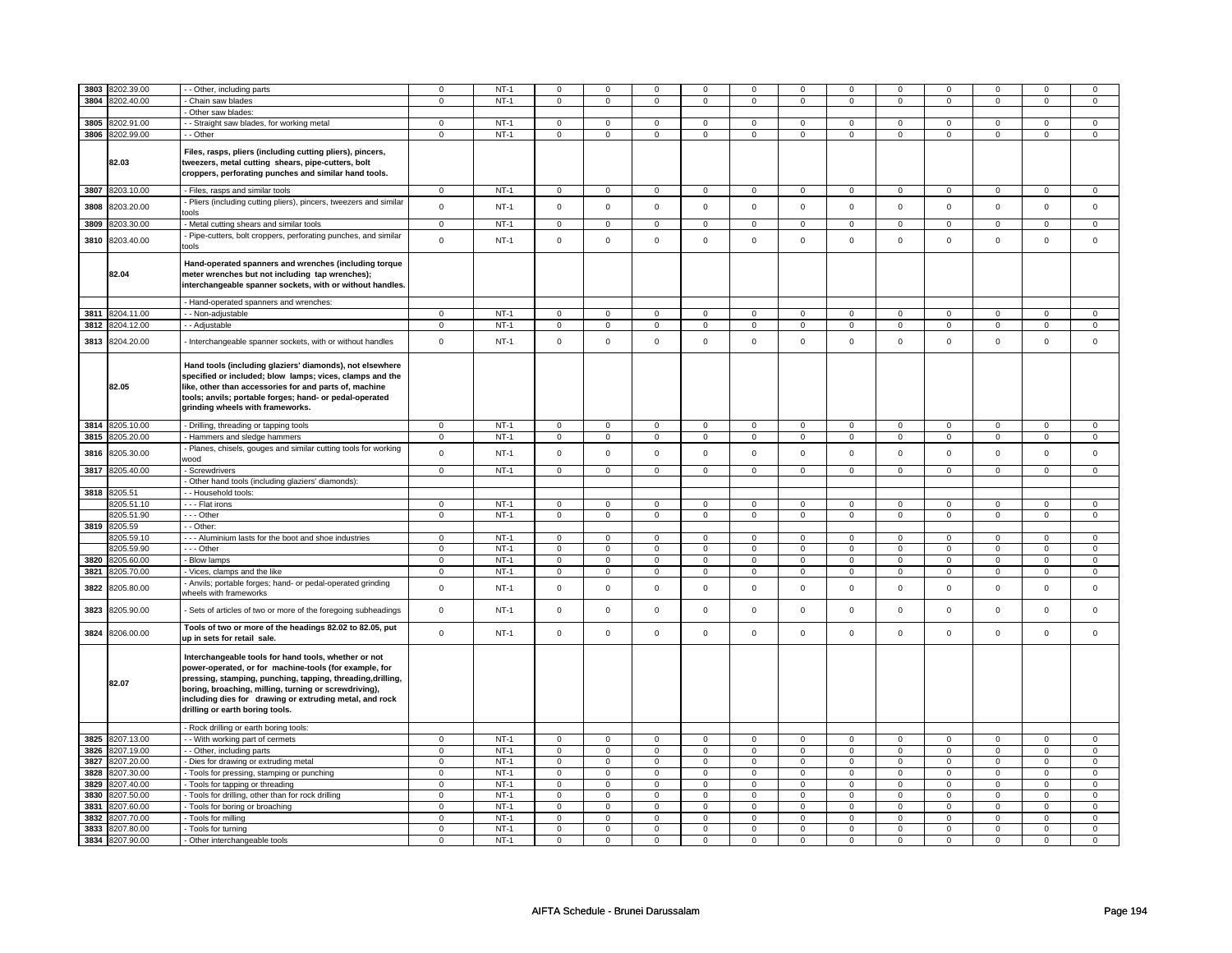|      | 82.08           | Knives and cutting blades, for machines or for                    |                |        |                |                |                     |                |                                    |                             |                |                     |                     |                |                     |                     |
|------|-----------------|-------------------------------------------------------------------|----------------|--------|----------------|----------------|---------------------|----------------|------------------------------------|-----------------------------|----------------|---------------------|---------------------|----------------|---------------------|---------------------|
|      |                 | mechanical appliances.                                            |                |        |                |                |                     |                |                                    |                             |                |                     |                     |                |                     |                     |
| 3835 | 8208.10.00      | - For metal working                                               | $\mathbf 0$    | $NT-1$ | $\mathbf 0$    | $\mathbf 0$    | $\mathbf 0$         | $\mathbf 0$    | $\mathbf 0$                        | $\mathbf 0$                 | 0              | $\mathbf 0$         | 0                   | $\mathbf 0$    | 0                   | 0                   |
| 3836 | 8208.20.00      | - For wood working                                                | $\Omega$       | $NT-1$ | $\mathsf 0$    | $\mathsf 0$    | $\mathsf 0$         | $\mathbf 0$    | $\mathsf 0$                        | $\mathsf 0$                 | $\mathbf 0$    | $\mathsf 0$         | $\mathsf 0$         | $\mathbf 0$    | $\mathsf 0$         | $\overline{0}$      |
|      |                 | - For kitchen appliances or for machines used by the food         |                |        |                |                |                     |                |                                    |                             |                |                     |                     |                |                     |                     |
| 3837 | 8208.30.00      |                                                                   | $\mathsf 0$    | $NT-1$ | $\mathsf 0$    | $\mathsf 0$    | $\mathsf 0$         | $\mathsf 0$    | $\mathsf{O}\xspace$                | $\mathsf 0$                 | $\mathsf 0$    | $\mathsf{O}\xspace$ | $\mathsf 0$         | $\mathsf 0$    | $\mathsf{O}\xspace$ | $\mathsf{O}\xspace$ |
|      |                 | ndustry                                                           |                |        |                |                |                     |                |                                    |                             |                |                     |                     |                |                     |                     |
| 3838 | 3208.40.00      | - For agricultural, horticultural or forestry machines            | $\mathsf 0$    | $NT-1$ | $\mathsf 0$    | $\mathbf 0$    | $\mathsf 0$         | $\mathbf 0$    | $\mathsf 0$                        | $\mathbf 0$                 | $\mathbf 0$    | $\mathbf 0$         | $\mathsf 0$         | $\mathbf 0$    | $\mathsf 0$         | 0                   |
| 3839 | 8208.90.00      | Other                                                             | $\mathbf 0$    | $NT-1$ | $\mathbf 0$    | $\overline{0}$ | $\mathbf 0$         | $\mathbf 0$    | $\mathbf{0}$                       | $\overline{0}$              | $\mathbf{0}$   | $\overline{0}$      | $\mathbf{0}$        | $\overline{0}$ | $\mathbf 0$         | $\overline{0}$      |
|      |                 | Plates, sticks, tips and the like for tools, unmounted, of        |                |        |                |                |                     |                |                                    |                             |                |                     |                     |                |                     |                     |
| 3840 | 8209.00.00      | cermets.                                                          | $\mathsf 0$    | $NT-1$ | $\mathbf 0$    | $\mathsf 0$    | $\mathsf 0$         | $\mathbf 0$    | $\mathsf 0$                        | $\mathsf 0$                 | $\mathbf 0$    | $\mathsf 0$         | $\mathsf 0$         | $\mathbf 0$    | $\mathsf 0$         | $\mathbf 0$         |
|      |                 |                                                                   |                |        |                |                |                     |                |                                    |                             |                |                     |                     |                |                     |                     |
|      |                 | Hand-operated mechanical appliances, weighing 10 kg or            |                |        |                |                |                     |                |                                    |                             |                |                     |                     |                |                     |                     |
| 3841 | 8210.00.00      | less, used in the preparation, conditioning or serving of         | $\mathbf 0$    | $NT-1$ | $\mathsf 0$    | $\mathsf 0$    | $\mathsf{O}\xspace$ | $\mathsf 0$    | $\mathsf{O}\xspace$                | $\mathsf 0$                 | $\mathsf 0$    | $\mathsf 0$         | $\mathsf 0$         | $\mathbf 0$    | $\mathsf 0$         | $\mathbf 0$         |
|      |                 | food or drink.                                                    |                |        |                |                |                     |                |                                    |                             |                |                     |                     |                |                     |                     |
|      |                 |                                                                   |                |        |                |                |                     |                |                                    |                             |                |                     |                     |                |                     |                     |
|      |                 | Knives with cutting blades, serrated or not (including            |                |        |                |                |                     |                |                                    |                             |                |                     |                     |                |                     |                     |
|      | 82.11           | pruning knives), other than knives of heading 82.08, and          |                |        |                |                |                     |                |                                    |                             |                |                     |                     |                |                     |                     |
|      |                 | blades therefor.                                                  |                |        |                |                |                     |                |                                    |                             |                |                     |                     |                |                     |                     |
|      | 3842 8211.10.00 |                                                                   |                | $NT-1$ |                |                |                     |                |                                    |                             |                |                     |                     |                | 0                   |                     |
|      |                 | - Sets of assorted articles                                       | 0              |        | 0              | $\mathbf 0$    | 0                   | $\mathbf 0$    | $\mathbf 0$                        | $\mathbf 0$                 | 0              | $\mathbf 0$         | 0                   | $\mathbf 0$    |                     | $\mathbf 0$         |
|      |                 | Other:                                                            |                |        |                |                |                     |                |                                    |                             |                |                     |                     |                |                     |                     |
| 3843 | 8211.91.00      | - - Table knives having fixed blades                              | $\mathbf 0$    | $NT-1$ | $\mathsf 0$    | $\mathsf 0$    | $\mathsf 0$         | $\mathbf 0$    | $\mathbf 0$                        | $\mathbf 0$                 | $\overline{0}$ | $\mathbf 0$         | $\mathbf 0$         | $\mathbf 0$    | $\mathbf 0$         | $\overline{0}$      |
| 3844 | 8211.92         | - - Other knives having fixed blades:                             |                |        |                |                |                     |                |                                    |                             |                |                     |                     |                |                     |                     |
|      | 8211.92.10      | --- Flick knives or spring knives                                 | $\overline{0}$ | $NT-1$ | $\mathbf 0$    | $\overline{0}$ | $\mathsf 0$         | $\mathbf 0$    | $\mathsf 0$                        | $\mathbf 0$                 | $\mathbf 0$    | $\mathbf 0$         | $\mathsf 0$         | $\overline{0}$ | $\mathsf 0$         | $\mathbf 0$         |
|      |                 | - - - Hunting knives, diving knives and scouts' knives;           |                |        |                |                |                     |                |                                    |                             |                |                     |                     |                |                     |                     |
|      | 8211.92.20      |                                                                   | $\mathbf 0$    | $NT-1$ | $\mathsf 0$    | $\mathsf 0$    | $\mathsf 0$         | $\mathsf 0$    | $\mathsf 0$                        | $\mathbf 0$                 | $\mathsf 0$    | $\mathsf 0$         | $\mathsf 0$         | $\mathsf 0$    | $\mathsf{O}\xspace$ | $\mathsf 0$         |
|      |                 | penknives with blades of 15cm or more in length                   |                |        |                |                |                     |                |                                    |                             |                |                     |                     |                |                     |                     |
|      | 8211.92.30      | - - - For agricultural, horticultural or forestry, with handle of | $\mathsf 0$    | $NT-1$ | $\mathbf 0$    | $\mathbf 0$    | $\mathbf 0$         | $\mathbf 0$    | $\mathbf 0$                        | $\mathbf 0$                 | $\mathbf 0$    | $\mathbf 0$         | $\mathbf 0$         | $\mathbf 0$    | $\Omega$            | $\mathbf 0$         |
|      |                 | other than base metal                                             |                |        |                |                |                     |                |                                    |                             |                |                     |                     |                |                     |                     |
|      | 8211.92.40      | --- Other, with handle of base metal                              | 0              | $NT-1$ | $\mathbf 0$    | $\mathbf 0$    | $\mathbf 0$         | $\mathbf 0$    | $\mathbf 0$                        | $\mathbf 0$                 | 0              | $\mathbf 0$         | 0                   | $\mathbf 0$    | 0                   | 0                   |
|      | 8211.92.90      | --- Other                                                         | $\mathsf 0$    | $NT-1$ | $\mathbf 0$    | $\mathbf 0$    | $\mathsf 0$         | $\mathbf 0$    | $\mathsf 0$                        | $\mathbf 0$                 | $\mathbf 0$    | $\mathbf 0$         | $\mathsf 0$         | $\mathbf 0$    | $\mathsf 0$         | $\mathbf{0}$        |
|      | 3845 8211.93    | - - Knives having other than fixed blades:                        |                |        |                |                |                     |                |                                    |                             |                |                     |                     |                |                     |                     |
|      | 8211.93.10      | --- With handle of base metal                                     | $\mathbf 0$    | $NT-1$ | $\mathbf 0$    | $\mathbf 0$    | $\mathbf 0$         | $\mathbf 0$    | $\mathbf 0$                        | 0                           | 0              | 0                   | 0                   | 0              | $\Omega$            | $\mathbf 0$         |
|      |                 |                                                                   |                |        |                |                |                     |                |                                    |                             |                |                     |                     |                |                     |                     |
|      | 8211.93.90      | --- Other                                                         | $\mathbf 0$    | $NT-1$ | $\mathsf 0$    | $\mathsf 0$    | $\mathsf 0$         | $\mathsf 0$    | $\mathsf 0$                        | $\mathbf 0$                 | $\mathbf 0$    | $\mathsf 0$         | $\mathsf 0$         | $\mathbf 0$    | $\mathsf 0$         | $\mathbf 0$         |
|      | 3846 8211.94.00 | - Blades                                                          | $\overline{0}$ | $NT-1$ | $\mathsf 0$    | $\overline{0}$ | $\mathsf 0$         | $\mathbf 0$    | $\mathsf 0$                        | $\mathsf 0$                 | $\mathsf 0$    | $\mathsf 0$         | $\mathbf 0$         | $\mathsf 0$    | $\mathsf 0$         | $\overline{0}$      |
| 3847 | 8211.95.00      | - - Handles of base metal                                         | $\mathbf 0$    | $NT-1$ | $\mathbf 0$    | $\mathbf 0$    | $\mathbf 0$         | $\mathbf 0$    | $\mathbf 0$                        | $\mathbf 0$                 | $\mathbf 0$    | $\mathbf 0$         | 0                   | $\mathbf 0$    | 0                   | $\mathbf 0$         |
|      |                 | Razors and razor blades (including razor blade blanks in          |                |        |                |                |                     |                |                                    |                             |                |                     |                     |                |                     |                     |
|      | 82.12           | strips).                                                          |                |        |                |                |                     |                |                                    |                             |                |                     |                     |                |                     |                     |
| 3848 | 8212.10.00      | - Razors                                                          | $\mathsf 0$    | $NT-1$ | $\mathsf 0$    | $\mathsf 0$    | $\mathsf 0$         | $\mathsf 0$    | $\mathsf 0$                        | $\mathbf 0$                 | $\mathbf 0$    | $\mathbf 0$         | $\mathsf 0$         | $\mathbf 0$    | $\mathsf 0$         | $\mathsf 0$         |
|      |                 |                                                                   |                |        |                |                |                     |                |                                    |                             |                |                     |                     |                |                     |                     |
| 3849 | 8212.20         | Safety razor blades, including razor blade blanks in strips:      |                |        |                |                |                     |                |                                    |                             |                |                     |                     |                |                     |                     |
|      |                 |                                                                   |                |        |                |                |                     |                |                                    |                             |                |                     |                     |                |                     |                     |
|      | 8212.20.10      | - - Double-edged razor blades                                     | 0              | $NT-1$ | $\mathbf 0$    | $\mathbf 0$    | $\mathbf{0}$        | $\mathbf 0$    | $\mathbf 0$                        | $\mathbf 0$                 | $^{\circ}$     | $\mathbf 0$         | 0                   | $\mathbf 0$    | 0                   | 0                   |
|      | 8212.20.90      | - Other                                                           | $\mathsf 0$    | $NT-1$ | $\mathsf 0$    | $\mathsf 0$    | $\mathsf{O}\xspace$ | $\mathsf 0$    | $\mathsf{O}\xspace$                | $\mathbf 0$                 | $\mathsf 0$    | $\mathsf 0$         | $\mathsf 0$         | $\mathbf 0$    | $\Omega$            | 0                   |
| 3850 | 8212.90.00      | - Other parts                                                     | $\mathsf 0$    | $NT-1$ | $\mathsf 0$    | $\mathsf 0$    | $\mathsf{O}\xspace$ | $\mathsf 0$    | $\mathsf 0$                        | $\mathsf{O}$                | $\mathsf 0$    | $\mathsf 0$         | $\mathsf{O}\xspace$ | $\mathsf{O}$   | $\Omega$            | $\mathsf{O}\xspace$ |
|      |                 | Scissors, tailors' shears and similar shears, and blades          |                |        |                |                |                     |                |                                    |                             |                |                     |                     |                |                     |                     |
| 3851 | 8213.00.00      | therefor.                                                         | $\Omega$       | $NT-1$ | $\Omega$       | $\mathbf 0$    | $\Omega$            | $\mathbf 0$    | $\mathbf 0$                        | $\mathsf 0$                 | $\Omega$       | $\mathsf 0$         | $\mathsf 0$         | $\mathsf 0$    | $\Omega$            | $\mathsf{O}\xspace$ |
|      |                 |                                                                   |                |        |                |                |                     |                |                                    |                             |                |                     |                     |                |                     |                     |
|      |                 | Other articles of cutlery (for example, hair clippers,            |                |        |                |                |                     |                |                                    |                             |                |                     |                     |                |                     |                     |
|      |                 | butchers' or kitchen cleavers, choppers and mincing               |                |        |                |                |                     |                |                                    |                             |                |                     |                     |                |                     |                     |
|      | 82.14           | knives, paper knives); manicure or pedicure sets and              |                |        |                |                |                     |                |                                    |                             |                |                     |                     |                |                     |                     |
|      |                 | instruments (including nail files).                               |                |        |                |                |                     |                |                                    |                             |                |                     |                     |                |                     |                     |
|      |                 |                                                                   |                |        |                |                |                     |                |                                    |                             |                |                     |                     |                |                     |                     |
|      | 8214.10.00      | - Paper knives, letter openers, erasing knives, pencil            |                | $NT-1$ | $\mathsf 0$    | $\mathsf 0$    | $\mathsf 0$         | $\mathbf 0$    | $\mathsf 0$                        | $\mathsf 0$                 | $\mathbf 0$    | $\mathbf 0$         | $\mathsf 0$         | $\mathbf 0$    | $\Omega$            |                     |
| 3852 |                 | sharpeners and blades therefor                                    | $\mathbf 0$    |        |                |                |                     |                |                                    |                             |                |                     |                     |                |                     | $\mathsf 0$         |
|      |                 | - Manicure or pedicure sets and instruments (including nail       |                |        |                |                |                     |                |                                    |                             |                |                     |                     |                |                     |                     |
| 3853 | 8214.20.00      | iles)                                                             | $\mathsf 0$    | $NT-1$ | $\mathsf 0$    | $\mathsf 0$    | $\mathbf 0$         | $\mathsf 0$    | $\mathbf 0$                        | $\mathbf 0$                 | $\mathbf 0$    | $\mathbf 0$         | $\mathbf 0$         | $\mathbf{0}$   | $\mathbf 0$         | $\mathsf 0$         |
| 3854 | 8214.90.00      |                                                                   | $\mathbf 0$    |        | $\mathbf 0$    | $\mathbf 0$    | $\mathbf 0$         | $\mathbf 0$    | $\mathbf 0$                        | $\mathbf{0}$                | $\mathbf 0$    | $\mathbf{0}$        | $\mathbf 0$         | $\mathbf 0$    | $\mathbf 0$         | $\mathbf{0}$        |
|      |                 | - Other                                                           |                | $NT-1$ |                |                |                     |                |                                    |                             |                |                     |                     |                |                     |                     |
|      |                 | Spoons, forks, ladles, skimmers, cake-servers, fish-              |                |        |                |                |                     |                |                                    |                             |                |                     |                     |                |                     |                     |
|      | 82.15           | knives, butter-knives, sugar tongs and similar kitchen or         |                |        |                |                |                     |                |                                    |                             |                |                     |                     |                |                     |                     |
|      |                 | tableware.                                                        |                |        |                |                |                     |                |                                    |                             |                |                     |                     |                |                     |                     |
|      |                 | Sets of assorted articles containing at least one article         |                |        |                |                |                     |                |                                    |                             |                |                     |                     |                |                     |                     |
| 3855 | 8215.10.00      | plated with precious metal                                        | $\mathbf 0$    | $NT-1$ | $\mathsf 0$    | $\mathsf 0$    | $\mathbf 0$         | $\mathbf 0$    | $\mathbf 0$                        | $\mathsf 0$                 | 0              | $\mathsf 0$         | 0                   | $\mathbf 0$    | $\mathsf 0$         | $\mathsf 0$         |
| 3856 | 8215.20.00      | - Other sets of assorted articles                                 | $\overline{0}$ | $NT-1$ | $\overline{0}$ | $\overline{0}$ | $\overline{0}$      | $\overline{0}$ | $\overline{0}$                     | $\overline{0}$              | $\overline{0}$ | $\overline{0}$      | $\overline{0}$      | $\overline{0}$ | $\overline{0}$      | $\overline{0}$      |
|      |                 |                                                                   |                |        |                |                |                     |                |                                    |                             |                |                     |                     |                |                     |                     |
|      |                 | Other:                                                            |                |        |                |                |                     |                |                                    |                             |                |                     |                     |                |                     |                     |
| 3857 | 8215.91.00      | - - Plated with precious metal                                    | $\mathsf 0$    | $NT-1$ | $\mathsf 0$    | $\mathbf 0$    | $\mathsf 0$         | $\mathbf 0$    | $\mathsf 0$                        | $\mathsf 0$                 | $\mathbf 0$    | $\mathbf 0$         | $\mathsf 0$         | $\mathbf 0$    | $\mathsf 0$         | $\mathbf 0$         |
| 3858 | 8215.99.00      | - Other                                                           | $\mathsf 0$    | $NT-1$ | $\mathbf 0$    | $\mathbf 0$    | $\mathsf 0$         | $\mathbf 0$    | 0                                  | $\mathbf 0$                 | 0              | $\mathbf 0$         | 0                   | $\mathbf 0$    | 0                   | $\mathbf 0$         |
|      |                 |                                                                   |                |        |                |                |                     |                |                                    |                             |                |                     |                     |                |                     |                     |
|      |                 | Padlocks and locks (key, combination or electrically              |                |        |                |                |                     |                |                                    |                             |                |                     |                     |                |                     |                     |
|      | 83.01           | operated), of base metal; clasps and frames with clasps,          |                |        |                |                |                     |                |                                    |                             |                |                     |                     |                |                     |                     |
|      |                 | incorporating locks, of base metal; keys for any of the           |                |        |                |                |                     |                |                                    |                             |                |                     |                     |                |                     |                     |
|      |                 | foregoing articles, of base metal.                                |                |        |                |                |                     |                |                                    |                             |                |                     |                     |                |                     |                     |
|      | 3859 8301.10.00 |                                                                   |                |        |                |                |                     |                |                                    |                             |                |                     |                     |                |                     |                     |
|      |                 | - Padlocks                                                        | $\mathsf 0$    | $NT-1$ | $\mathsf 0$    | $\mathsf 0$    | $\mathsf 0$         | $\mathsf 0$    | $\mathsf{O}\xspace$<br>$\mathbf 0$ | $\mathbf 0$<br>$\mathbf{0}$ | $\mathbf 0$    | $\mathbf 0$         | $\mathsf 0$         | $\mathbf 0$    | $\mathsf 0$         | $\mathsf 0$         |
|      | 3860 8301.20.00 | - Locks of a kind used for motor vehicles                         | $\mathbf 0$    | $NT-1$ | $\mathbf 0$    | $\mathbf 0$    | $\mathbf 0$         | $\mathbf 0$    |                                    |                             | $\mathbf 0$    | $\mathbf 0$         | $\mathbf 0$         | $\mathbf 0$    | $\mathbf 0$         | $\mathbf 0$         |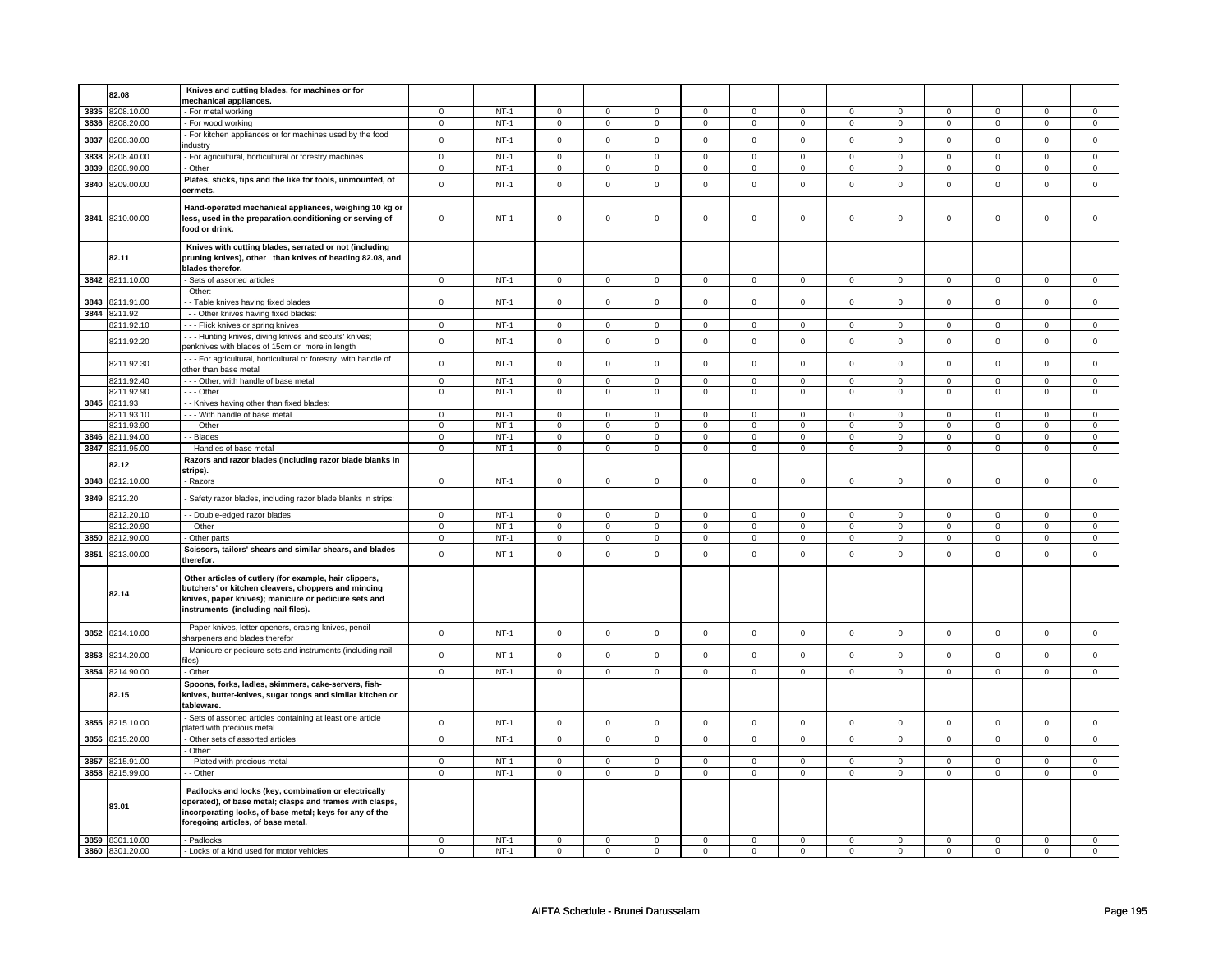| 3861       | 8301.30         | - Locks of a kind used for furniture:                                                                                                                                                                                                                                                                                               |                |        |                     |                |                     |                |                     |                |                |                |                     |                |                |                |
|------------|-----------------|-------------------------------------------------------------------------------------------------------------------------------------------------------------------------------------------------------------------------------------------------------------------------------------------------------------------------------------|----------------|--------|---------------------|----------------|---------------------|----------------|---------------------|----------------|----------------|----------------|---------------------|----------------|----------------|----------------|
|            | 8301.30.10      | - Mortice locks                                                                                                                                                                                                                                                                                                                     | 0              | $NT-1$ | 0                   | 0              | 0                   | $\mathbf 0$    | 0                   | 0              | 0              | 0              | 0                   | 0              | 0              | 0              |
|            | 8301.30.90      | - - Other                                                                                                                                                                                                                                                                                                                           | 0              | $NT-1$ | 0                   | $\mathbf 0$    | $\mathbf 0$         | $\mathsf 0$    | $\mathbf 0$         | $\mathbf{0}$   | $\mathbf{0}$   | $\mathbf 0$    | $\mathbf{0}$        | $\mathbf 0$    | 0              | $\overline{0}$ |
|            | 3862 8301.40    | - Other locks:                                                                                                                                                                                                                                                                                                                      |                |        |                     |                |                     |                |                     |                |                |                |                     |                |                |                |
|            | 8301.40.10      | -- Handcuffs                                                                                                                                                                                                                                                                                                                        | $\Omega$       | $NT-1$ | $\mathbf 0$         | $\mathbf 0$    | $\mathbf 0$         | $\mathbf 0$    | $\mathbf 0$         | $\mathbf 0$    | $\mathbf 0$    | $\mathbf 0$    | $\mathbf 0$         | $\mathbf 0$    | $\Omega$       | $\mathbf{0}$   |
|            | 8301.40.90      | - - Other                                                                                                                                                                                                                                                                                                                           | $\pmb{0}$      | $NT-1$ | $\overline{0}$      | $\overline{0}$ | $\overline{0}$      | $\overline{0}$ | $\overline{0}$      | $\pmb{0}$      | $\overline{0}$ | $\overline{0}$ | $\overline{0}$      | $\overline{0}$ | $\overline{0}$ | $\pmb{0}$      |
| 3863       | 8301.50.00      | - Clasps and frames with clasps, incorporating locks                                                                                                                                                                                                                                                                                | 0              | $NT-1$ | $\mathbf 0$         | $\mathbf 0$    | 0                   | $\mathbf 0$    | 0                   | $\mathbf 0$    | 0              | $\mathbf 0$    | 0                   | $\mathbf 0$    | 0              | $\mathbf 0$    |
| 3864       | 8301.60.00      | Parts                                                                                                                                                                                                                                                                                                                               | $\overline{0}$ | $NT-1$ | $\overline{0}$      | $\overline{0}$ | $\overline{0}$      | $\overline{0}$ | $\mathsf 0$         | $\overline{0}$ | $\mathbf 0$    | $\overline{0}$ | $\mathsf 0$         | $\overline{0}$ | $\mathsf 0$    | $\overline{0}$ |
| 3865       | 8301.70.00      | - Keys presented separately                                                                                                                                                                                                                                                                                                         | $\overline{0}$ | $NT-1$ | $\overline{0}$      | $\overline{0}$ | $\overline{0}$      | $\overline{0}$ | $\overline{0}$      | $\overline{0}$ | $\overline{0}$ | $\overline{0}$ | $\overline{0}$      | $\overline{0}$ | $\overline{0}$ | $\overline{0}$ |
|            | 83.02           | Base metal mountings, fittings and similar articles<br>suitable for furniture, doors, staircases, windows, blinds,<br>coachwork, saddlery, trunks, chests, caskets or the like;<br>base metal hat-racks, hat-pegs, brackets and similar<br>fixtures; castors with mountings of base metal; automatic<br>door closers of base metal. |                |        |                     |                |                     |                |                     |                |                |                |                     |                |                |                |
| 3866       | 8302.10.00      | - Hinges                                                                                                                                                                                                                                                                                                                            | $\mathbf 0$    | $NT-1$ | $\mathbf 0$         | $\mathbf 0$    | $\Omega$            | $\mathbf 0$    | $\mathbf 0$         | $\mathbf{0}$   | $\mathbf 0$    | $\mathbf{0}$   | $\mathbf 0$         | $\mathbf{0}$   | $\Omega$       | $\Omega$       |
| 3867       | 8302.20.00      | - Castors                                                                                                                                                                                                                                                                                                                           | $\mathbf 0$    | $NT-1$ | $\mathbf 0$         | $\mathbf 0$    | $\mathbf 0$         | $\mathbf 0$    | $\mathbf 0$         | $\mathbf{0}$   | $\mathbf 0$    | $\mathbf{0}$   | $\mathbf 0$         | $\mathbf{0}$   | $\mathbf 0$    | $\mathbf 0$    |
| 3868       | 8302.30.00      | Other mountings, fittings and similar articles suitable for<br>notor vehicles                                                                                                                                                                                                                                                       | $\mathsf 0$    | $NT-1$ | $\mathbf 0$         | $\mathsf 0$    | $\mathbf 0$         | $\mathsf 0$    | $\mathsf 0$         | $\mathsf 0$    | $\mathbf 0$    | $\mathbf 0$    | $\mathsf 0$         | $\mathbf 0$    | $\mathsf 0$    | $\mathbf 0$    |
|            |                 | Other mountings, fittings and similar articles:                                                                                                                                                                                                                                                                                     |                |        |                     |                |                     |                |                     |                |                |                |                     |                |                |                |
|            | 3869 8302.41    | - Suitable for buildings:                                                                                                                                                                                                                                                                                                           |                |        |                     |                |                     |                |                     |                |                |                |                     |                |                |                |
|            | 8302.41.10      | - - - Hasps                                                                                                                                                                                                                                                                                                                         | $\mathbf 0$    | $NT-1$ | $\mathbf 0$         | $\mathbf 0$    | $\mathbf 0$         | $\overline{0}$ | $\mathbf 0$         | $\mathbf{0}$   | $\mathbf 0$    | $\mathbf 0$    | 0                   | $\mathbf 0$    | 0              | 0              |
|            | 8302.41.20      | --- Bolts, hooks, eyes and staples                                                                                                                                                                                                                                                                                                  | 0              | $NT-1$ | $\Omega$            | $\mathbf 0$    | $\Omega$            | $\mathbf 0$    | $\Omega$            | $\mathbf 0$    | $\Omega$       | $\mathbf 0$    | $\Omega$            | $\mathbf 0$    | $\Omega$       | 0              |
|            | 8302.41.90      | --- Other                                                                                                                                                                                                                                                                                                                           | $\mathsf 0$    | $NT-1$ | $\mathbf 0$         | $\mathsf 0$    | $\mathbf 0$         | $\mathsf 0$    | $\mathbf 0$         | $\mathbf 0$    | $\mathbf 0$    | $\mathbf 0$    | $\mathbf 0$         | $\mathbf 0$    | $\Omega$       | $\mathbf 0$    |
| 3870       | 8302.42.00      | - - Other, suitable for furniture                                                                                                                                                                                                                                                                                                   | $\mathsf 0$    | $NT-1$ | $\mathsf 0$         | $\mathsf 0$    | $\mathsf 0$         | $\mathbf 0$    | $\mathsf 0$         | $\mathbf 0$    | $\mathbf 0$    | $\mathbf 0$    | $\mathsf 0$         | $\mathbf 0$    | $\mathsf 0$    | $\mathbf 0$    |
| 3871       | 8302.49.00      | - Other                                                                                                                                                                                                                                                                                                                             | $\mathsf 0$    | $NT-1$ | $\mathbf 0$         | $\mathbf 0$    | $\mathbf 0$         | $\mathbf 0$    | $\mathbf 0$         | $\mathsf 0$    | 0              | $\mathsf 0$    | 0                   | $\mathbf 0$    | 0              | 0              |
| 3872       | 8302.50.00      | Hat-racks, hat-pegs, brackets and similar fixtures                                                                                                                                                                                                                                                                                  | $\mathsf 0$    | $NT-1$ | 0                   | $\mathsf 0$    | $\mathsf{O}\xspace$ | $\mathbf 0$    | $\mathsf{O}\xspace$ | $\mathbf 0$    | 0              | $\mathsf 0$    | $\mathsf 0$         | $\mathsf 0$    | 0              | 0              |
| 3873       | 8302.60.00      | - Automatic door closers                                                                                                                                                                                                                                                                                                            | $\mathsf 0$    | $NT-1$ | $\mathbf 0$         | $\mathsf 0$    | $\mathbf 0$         | $\mathbf 0$    | $\mathbf 0$         | $\mathbf 0$    | $\mathbf 0$    | $\mathbf 0$    | $\mathbf 0$         | $\mathbf 0$    | $\mathbf{0}$   | $\mathbf{0}$   |
|            | 3874 8303.00.00 | Armoured or reinforced safes, strong-boxes and doors<br>and safe deposit lockers for strong-rooms, cash or deed<br>boxes and the like, of base metal.                                                                                                                                                                               | $\mathsf 0$    | $NT-1$ | $\mathsf 0$         | $\mathbf 0$    | $\mathsf 0$         | $\mathbf 0$    | $\mathsf 0$         | $\mathbf 0$    | $\mathbf 0$    | $\mathbf 0$    | $\mathsf 0$         | $\mathbf 0$    | $\mathbf 0$    | 0              |
| 3875 83.04 |                 | Filing cabinets, card-index cabinets, paper trays, paper<br>rests, pen trays, office-stamp stands and similar office or<br>desk equipment, of base metal, other than office furniture<br>of heading 94.03.                                                                                                                          |                |        |                     |                |                     |                |                     |                |                |                |                     |                |                |                |
|            | 8304.00.10      | - Filing cabinets and card-index cabinets                                                                                                                                                                                                                                                                                           | $\overline{0}$ | $NT-1$ | $\overline{0}$      | $\overline{0}$ | $\overline{0}$      | $\overline{0}$ | $\overline{0}$      | $\overline{0}$ | $\overline{0}$ | $\overline{0}$ | $\overline{0}$      | $\overline{0}$ | $\mathsf 0$    | $\overline{0}$ |
|            | 8304.00.90      | - Other                                                                                                                                                                                                                                                                                                                             | $\overline{0}$ | $NT-1$ | $\overline{0}$      | $\overline{0}$ | $\mathsf 0$         | $\overline{0}$ | $\mathsf 0$         | $\overline{0}$ | $\mathbf 0$    | $\overline{0}$ | $\mathsf 0$         | $\overline{0}$ | $\mathsf 0$    | $\overline{0}$ |
|            | 83.05           | Fittings for loose-leaf binders or files, letter clips, letter<br>corners, paper clips, indexing tags and similar office<br>articles, of base metal; staples in strips (for example, for<br>offices, upholstery, packaging), of base metal.                                                                                         |                |        |                     |                |                     |                |                     |                |                |                |                     |                |                |                |
| 3876       | 8305.10.00      | - Fittings for loose-leaf binders or files                                                                                                                                                                                                                                                                                          | $\mathsf 0$    | $NT-1$ | $\overline{0}$      | $\overline{0}$ | $\mathsf{O}$        | $\mathsf 0$    | $\mathsf 0$         | $\mathbf 0$    | $\mathsf 0$    | $\mathbf 0$    | $\mathsf{O}\xspace$ | $\mathbf 0$    | $\mathsf 0$    | $\mathbf 0$    |
| 3877       | 8305.20.00      | - Staples in strips                                                                                                                                                                                                                                                                                                                 | $\mathbf 0$    | $NT-1$ | $\mathsf{O}\xspace$ | $\mathsf 0$    | $\mathsf{O}\xspace$ | $\mathsf 0$    | $\mathsf{O}\xspace$ | $\mathbf 0$    | $\mathsf 0$    | $\mathsf{O}$   | $\mathsf 0$         | $\mathsf{O}$   | $\mathsf 0$    | $\mathsf 0$    |
| 3878       | 8305.90.00      | - Other, including parts                                                                                                                                                                                                                                                                                                            | $\mathbf 0$    | $NT-1$ | $\mathsf 0$         | $\overline{0}$ | $\mathbf{0}$        | $\overline{0}$ | $\mathsf 0$         | $\mathsf 0$    | $\mathbf 0$    | $\mathsf 0$    | $\mathbf 0$         | $\mathsf 0$    | $\mathbf 0$    | $\mathbf 0$    |
|            | 83.06           | Bells, gongs and the like, non-electric, of base metal;<br>statuettes and other ornaments, of base metal;<br>photograph, picture or similar frames, of base metal;<br>mirrors of base metal.                                                                                                                                        |                |        |                     |                |                     |                |                     |                |                |                |                     |                |                |                |
|            | 3879 8306.10.00 | Bells, gongs and the like                                                                                                                                                                                                                                                                                                           | $\mathsf 0$    | $NT-1$ | $\mathbf 0$         | $\overline{0}$ | $\mathbf 0$         | $\mathbf 0$    | $\mathbf 0$         | $\circ$        | $\mathbf{0}$   | $\mathbf 0$    | $\mathbf 0$         | $\circ$        | $\mathbf 0$    | $\mathbf{0}$   |
|            |                 | Statuettes and other ornaments:                                                                                                                                                                                                                                                                                                     |                |        |                     |                |                     |                |                     |                |                |                |                     |                |                |                |
| 3880       | 3306.21.00      | - Plated with precious metal                                                                                                                                                                                                                                                                                                        | $\mathsf 0$    | $NT-1$ | $\mathbf 0$         | $\mathbf 0$    | $\mathsf 0$         | $\mathbf 0$    | $\mathsf 0$         | $\mathbf 0$    | 0              | $\mathbf 0$    | $\mathsf 0$         | $\mathbf 0$    | $\Omega$       | $\mathbf{0}$   |
| 3881       | 8306.29.00      | - - Other                                                                                                                                                                                                                                                                                                                           | $\mathsf 0$    | $NT-1$ | $\mathbf 0$         | $\mathbf 0$    | $\mathbf 0$         | $\mathbf 0$    | $\mathbf 0$         | $\mathbf 0$    | $\mathbf 0$    | $\mathbf 0$    | $\mathbf 0$         | $\mathbf 0$    | 0              | $\mathbf 0$    |
| 3882       | 8306.30.00      | - Photograph, picture or similar frames; mirrors                                                                                                                                                                                                                                                                                    | $\mathsf 0$    | $NT-1$ | $\mathbf 0$         | $\mathbf 0$    | $\mathbf 0$         | $\mathbf 0$    | $\mathsf 0$         | $\mathbf 0$    | $\mathbf 0$    | $\mathbf 0$    | $\mathbf 0$         | $\mathbf 0$    | $\mathsf 0$    | 0              |
|            | 83.07           | Flexible tubing of base metal, with or without fittings.                                                                                                                                                                                                                                                                            |                |        |                     |                |                     |                |                     |                |                |                |                     |                |                |                |
| 3883       | 3307.10.00      | - Of iron or steel                                                                                                                                                                                                                                                                                                                  | 0              | $NT-1$ | $\mathbf 0$         | $\mathbf 0$    | $\mathbf 0$         | $\mathbf 0$    | $\mathbf 0$         | $\mathbf 0$    | 0              | $\mathbf 0$    | 0                   | $\mathbf 0$    | 0              | 0              |
| 3884       | 8307.90.00      | - Of other base metal                                                                                                                                                                                                                                                                                                               | $\mathbf 0$    | $NT-1$ | $\mathsf 0$         | $\mathsf 0$    | $\mathbf 0$         | $\mathsf 0$    | $\mathsf 0$         | $\mathbf 0$    | $\mathbf 0$    | $\mathbf 0$    | $\mathsf 0$         | $\mathbf 0$    | $\mathbf 0$    | $\mathbf 0$    |
|            | 83.08           | Clasps, frames with clasps, buckles, buckle-clasps,<br>hooks, eyes, eyelets and the like, of base metal, of a kind<br>used for clothing, footwear, awnings, handbags, travel<br>goods or other made up articles; tubular or bifurcated<br>rivets, of base metal; beads and spangles, of base metal.                                 |                |        |                     |                |                     |                |                     |                |                |                |                     |                |                |                |
| 3885       | 8308.10.00      | - Hooks, eyes and eyelets                                                                                                                                                                                                                                                                                                           | 0              | $NT-1$ | 0                   | $\mathbf 0$    | 0                   | $\mathbf 0$    | 0                   | $\overline{0}$ | 0              | $\mathbf 0$    | 0                   | $\overline{0}$ | 0              | $\overline{0}$ |
| 3886       | 8308.20.00      | - Tubular or bifurcated rivets                                                                                                                                                                                                                                                                                                      | $\mathbf 0$    | $NT-1$ | 0                   | $\mathbf 0$    | $\mathbf 0$         | $\mathbf 0$    | $\mathbf 0$         | $\mathbf 0$    | $\mathbf 0$    | $\mathbf{0}$   | 0                   | $\mathbf 0$    | 0              | $\overline{0}$ |
| 3887       | 8308.90         | - Other, including parts:                                                                                                                                                                                                                                                                                                           |                |        |                     |                |                     |                |                     |                |                |                |                     |                |                |                |
|            |                 |                                                                                                                                                                                                                                                                                                                                     |                |        |                     |                |                     |                |                     |                |                |                |                     |                |                |                |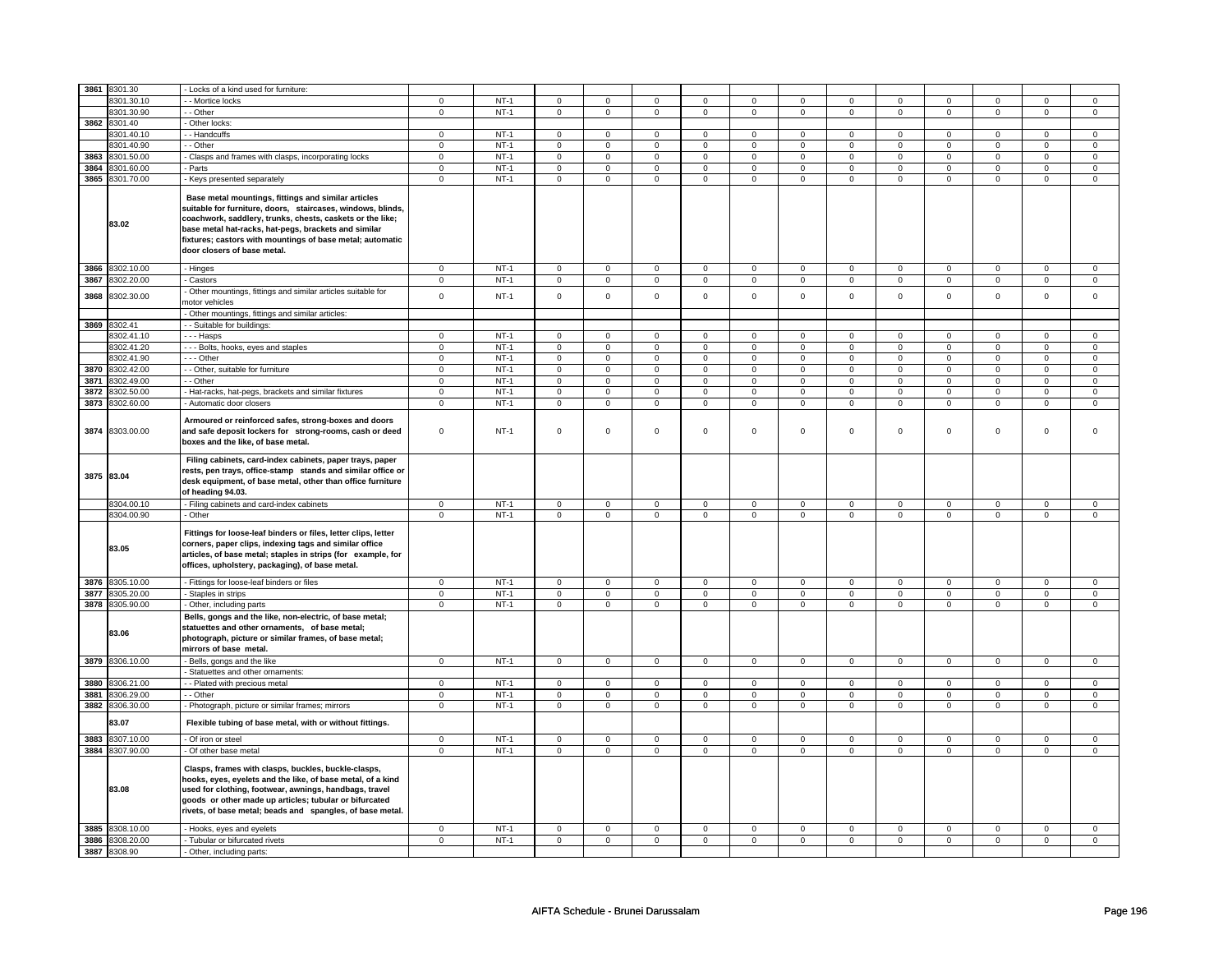|      | 8308.90.10                 | - Beads                                                                                                                                                                                                                                                                                                                   | $\mathbf 0$    | $NT-1$ | $\Omega$            | $\mathbf 0$                | $\mathbf 0$                   | $\mathbf 0$                | 0                       | $\Omega$                   | $\Omega$       | $\Omega$    | $\mathbf 0$         | $\mathbf 0$                   | $\Omega$       | 0                             |
|------|----------------------------|---------------------------------------------------------------------------------------------------------------------------------------------------------------------------------------------------------------------------------------------------------------------------------------------------------------------------|----------------|--------|---------------------|----------------------------|-------------------------------|----------------------------|-------------------------|----------------------------|----------------|-------------|---------------------|-------------------------------|----------------|-------------------------------|
|      |                            |                                                                                                                                                                                                                                                                                                                           |                |        |                     |                            |                               |                            |                         |                            |                |             |                     |                               |                |                               |
|      | 8308.90.20                 | - - Spangles                                                                                                                                                                                                                                                                                                              | $\mathbf 0$    | $NT-1$ | $\mathbf 0$         | $\mathbf{0}$               | $\mathsf 0$                   | $\mathbf 0$                | $\mathbf 0$             | $\mathbf 0$                | $\Omega$       | $\Omega$    | $\mathbf{0}$        | $\mathsf 0$                   | $\mathbf 0$    | $\mathbf 0$                   |
|      | 8308.90.90                 | - - Other                                                                                                                                                                                                                                                                                                                 | $\mathbf 0$    | $NT-1$ | $\mathbf 0$         | $\circ$                    | $\mathbf{0}$                  | $\mathbf{0}$               | $\mathbf 0$             | $\mathbf{0}$               | $\mathbf{0}$   | $\mathbf 0$ | $\mathbf{0}$        | $\mathbf{0}$                  | $\mathbf 0$    | $\mathbf 0$                   |
|      | 83.09                      | Stoppers, caps and lids (including crown corks, screw<br>caps and pouring stoppers), capsules for bottles,<br>threaded bungs, bung covers, seals and other packing<br>accessories, of base metal.                                                                                                                         |                |        |                     |                            |                               |                            |                         |                            |                |             |                     |                               |                |                               |
|      | 3888 8309.10.00            | - Crown corks                                                                                                                                                                                                                                                                                                             | $\mathbf 0$    | $NT-1$ | $\mathsf 0$         | $\mathsf 0$                | $\mathbf 0$                   | $\mathbf 0$                | $\mathsf 0$             | $\overline{0}$             | $\mathbf 0$    | $\mathsf 0$ | $\mathsf{O}\xspace$ | $\mathbf 0$                   | $\mathbf 0$    | $\mathbf 0$                   |
|      | 3889 8309.90               | - Other:                                                                                                                                                                                                                                                                                                                  |                |        |                     |                            |                               |                            |                         |                            |                |             |                     |                               |                |                               |
|      | 8309.90.10                 | - - Capsules for bottles                                                                                                                                                                                                                                                                                                  | $\mathbf 0$    | $NT-1$ | $\mathsf 0$         | $\mathbf 0$                | $\mathsf 0$                   | $\mathbf 0$                | $\mathbf 0$             | $\mathsf 0$                | $\mathbf 0$    | $\mathbf 0$ | 0                   | $\mathbf 0$                   | $\mathbf 0$    | $\overline{0}$                |
|      | 8309.90.20                 | - - Top ends of aluminium cans                                                                                                                                                                                                                                                                                            | $\mathbf 0$    | $NT-1$ | $\mathbf 0$         | $\mathbf 0$                | $\mathsf 0$                   | $\mathbf 0$                | $\mathsf 0$             | $\mathsf 0$                | $\mathsf 0$    | $\mathbf 0$ | $\mathbf 0$         | $\mathbf 0$                   | $\mathsf 0$    | $\mathbf 0$                   |
|      | 8309.90.30                 | - - Other caps for cans                                                                                                                                                                                                                                                                                                   | $\mathsf 0$    | $NT-1$ | $\mathbf 0$         | $\mathbf 0$                | $\overline{0}$                | $\mathbf 0$                | $\mathbf 0$             | $\mathbf{0}$               | $\mathbf 0$    | $\mathbf 0$ | $\mathbf 0$         | $\mathsf 0$                   | $\mathbf 0$    | $\mathbf 0$                   |
|      | 8309.90.40                 | - - Bungs for metal drums; bung covers; seals; case corner<br>protectors                                                                                                                                                                                                                                                  | $\mathsf 0$    | $NT-1$ | $\mathsf{O}\xspace$ | $\mathbf 0$                | $\mathsf 0$                   | $\mathbf 0$                | $\mathsf{O}\xspace$     | $\mathsf 0$                | $\mathsf 0$    | $\mathsf 0$ | $\mathbf 0$         | $\mathbf 0$                   | $\mathsf 0$    | $\mathbf 0$                   |
|      | 8309.90.50                 | - - Other, of aluminium                                                                                                                                                                                                                                                                                                   | $\mathsf 0$    | $NT-1$ | $\mathbf 0$         | $\mathbf 0$                | $\mathsf 0$                   | $\mathbf 0$                | $\mathbf 0$             | $\mathsf 0$                | $\mathbf 0$    | $\mathsf 0$ | $\mathbf 0$         | $\mathsf 0$                   | 0              | $\mathsf 0$                   |
|      | 8309.90.90                 | - - Other                                                                                                                                                                                                                                                                                                                 | $\mathsf 0$    | $NT-1$ | $\mathbf 0$         | $\mathbf 0$                | $\mathsf 0$                   | $\mathbf 0$                | $\mathsf 0$             | $\mathbf 0$                | $\mathbf 0$    | $\mathbf 0$ | $\mathbf 0$         | $\mathbf 0$                   | $\mathbf 0$    | $\mathbf 0$                   |
|      | 3890 83.10                 | Sign-plates, name-plates, address-plates and similar<br>plates, numbers, letters and other symbols, of base metal,<br>excluding those of heading 94.05.                                                                                                                                                                   |                |        |                     |                            |                               |                            |                         |                            |                |             |                     |                               |                |                               |
|      | 8310.00.10                 | - Traffic signs                                                                                                                                                                                                                                                                                                           | $\mathbf 0$    | $NT-1$ | $\mathbf 0$         | $\mathbf{0}$               | $\mathbf 0$                   | $\mathbf 0$                | $\mathbf 0$             | $\mathbf{0}$               | $\mathbf{0}$   | $\mathbf 0$ | $\mathbf{0}$        | $\overline{0}$                | $\mathbf 0$    | $\mathbf{0}$                  |
|      | 8310.00.90                 | - Other                                                                                                                                                                                                                                                                                                                   | $\mathsf 0$    | $NT-1$ | $\mathbf 0$         | $\circ$                    | $\mathbf{0}$                  | $\mathbf 0$                | $\mathbf 0$             | $\mathbf 0$                | $\mathbf 0$    | $\mathbf 0$ | $\mathbf{0}$        | $\mathbf 0$                   | $\mathsf 0$    | $\mathbf 0$                   |
|      | 83.11                      | Wire, rods, tubes, plates, electrodes and similar products,<br>of base metal or of metal carbides, coated or cored with<br>flux material, of a kind used for soldering, brazing,<br>welding or deposition of metal or of metal carbides; wire<br>and rods, of agglomerated base metal powder, used for<br>metal spraying. |                |        |                     |                            |                               |                            |                         |                            |                |             |                     |                               |                |                               |
| 3891 | 8311.10                    | - Coated electrodes of base metal, for electric arc-welding:                                                                                                                                                                                                                                                              |                |        |                     |                            |                               |                            |                         |                            |                |             |                     |                               |                |                               |
|      |                            | - - Of non-alloy steel:                                                                                                                                                                                                                                                                                                   |                |        |                     |                            |                               |                            |                         |                            |                |             |                     |                               |                |                               |
|      | 8311.10.11                 | $--$ In rolls                                                                                                                                                                                                                                                                                                             | $\overline{0}$ | $NT-1$ | $\mathbf 0$         | 0                          | $\circ$                       | $\mathbf 0$                | $\overline{\mathbf{0}}$ | $\mathbf 0$                | $\Omega$       | $\mathbf 0$ | 0                   | $\mathbf 0$                   | $\circ$        | $\overline{0}$                |
|      | 8311.10.19                 | --- Other                                                                                                                                                                                                                                                                                                                 | $\mathsf 0$    | $NT-1$ | $\mathbf 0$         | $\mathbf 0$                | $\mathsf 0$                   | $\mathbf 0$                | $\mathbf 0$             | $\mathbf 0$                | $\mathbf 0$    | $\mathbf 0$ | $\mathbf 0$         | $\mathbf 0$                   | $\mathsf 0$    | $\mathbf 0$                   |
|      |                            | - - Other:                                                                                                                                                                                                                                                                                                                |                |        |                     |                            |                               |                            |                         |                            |                |             |                     |                               |                |                               |
|      | 8311.10.91                 | - - - In rolls                                                                                                                                                                                                                                                                                                            | $\mathsf 0$    | $NT-1$ | $\mathbf 0$         | $\mathbf 0$                | $\mathsf 0$                   | $\mathbf 0$                | $\mathbf 0$             | $\mathsf 0$                | $\mathbf 0$    | $\mathsf 0$ | $\mathbf 0$         | $\mathsf 0$                   | $\mathsf 0$    | $\mathsf 0$                   |
|      | 8311.10.99                 | --- Other                                                                                                                                                                                                                                                                                                                 | $\mathbf 0$    | $NT-1$ | $\mathbf 0$         | $\mathbf 0$                | $\mathbf 0$                   | $\mathbf 0$                | $\mathbf 0$             | $\overline{0}$             | $\mathbf 0$    | $\mathbf 0$ | $\mathbf 0$         | $\mathbf 0$                   | $\mathbf 0$    | $\mathbf 0$                   |
|      | 3892 8311.20               | - Cored wire of base metal, for electric arc-welding:                                                                                                                                                                                                                                                                     |                |        |                     |                            |                               |                            |                         |                            |                |             |                     |                               |                |                               |
|      |                            | - - In rolls                                                                                                                                                                                                                                                                                                              | $\mathbf{0}$   | $NT-1$ | $\mathbf 0$         | $\mathbf{0}$               | $\mathbf{0}$                  | $\mathbf 0$                | $\mathbf{0}$            | $\overline{0}$             | $\mathbf{0}$   | $\mathbf 0$ | $\mathbf{0}$        | $\mathbf{0}$                  | $\mathbf 0$    | $\overline{0}$                |
|      | 8311.20.10<br>8311.20.90   | - - Other                                                                                                                                                                                                                                                                                                                 |                | $NT-1$ |                     |                            |                               |                            |                         |                            |                |             |                     |                               |                |                               |
| 3893 | 8311.30                    | - Coated rods and cored wire, of base metal, for soldering,<br>brazing or welding by flame:                                                                                                                                                                                                                               | $\mathbf{0}$   |        | $\mathbf 0$         | $\mathbf 0$                | $\mathbf 0$                   | $\mathbf 0$                | $\mathbf{0}$            | $\mathbf 0$                | $\mathbf 0$    | $\mathbf 0$ | $\mathbf 0$         | $\mathbf 0$                   | $\mathbf 0$    | $\mathbf{0}$                  |
|      | 8311.30.10                 | - - In rolls                                                                                                                                                                                                                                                                                                              | $\mathsf 0$    | $NT-1$ | $\mathsf 0$         | $\mathbf 0$                | $\mathsf 0$                   | $\mathbf 0$                | $\mathsf 0$             | $\mathbf 0$                | $\mathsf 0$    | $\mathbf 0$ | $\mathsf 0$         | $\mathbf 0$                   | $\mathbf 0$    | $\mathsf 0$                   |
|      | 8311.30.90                 | - - Other                                                                                                                                                                                                                                                                                                                 | $\mathbf 0$    | $NT-1$ | $\mathbf 0$         | $\mathbf{0}$               | $\mathsf 0$                   | $\mathbf 0$                | $\mathsf 0$             | $\overline{0}$             | $\mathbf{0}$   | $\mathbf 0$ | $\mathbf{0}$        | $\mathbf 0$                   | $\mathbf 0$    | $\mathsf 0$                   |
|      | 3894 8311.90               | - Other, including parts:                                                                                                                                                                                                                                                                                                 |                |        |                     |                            |                               |                            |                         |                            |                |             |                     |                               |                |                               |
|      |                            |                                                                                                                                                                                                                                                                                                                           | $\mathbf 0$    | $NT-1$ | $\mathbf 0$         |                            |                               |                            | $\mathbf 0$             |                            | $\mathbf 0$    | $\mathbf 0$ |                     |                               | $\mathbf 0$    | $\mathbf 0$                   |
|      | 8311.90.10<br>8311.90.90   | - - In rolls<br>- - Other                                                                                                                                                                                                                                                                                                 | $\overline{0}$ | $NT-1$ | $\mathbf 0$         | $\mathbf 0$<br>$\mathbf 0$ | $\mathsf 0$<br>$\overline{0}$ | $\mathbf 0$<br>$\mathbf 0$ | $\overline{0}$          | $\mathsf 0$<br>$\mathbf 0$ | $\mathbf 0$    | $\mathbf 0$ | 0<br>$\mathbf 0$    | $\mathbf 0$<br>$\overline{0}$ | $\mathbf 0$    | $\mathsf 0$                   |
|      | 84.01                      | Nuclear reactors; fuel elements (cartridges), non-<br>irradiated, for nuclear reactors; machinery and apparatus<br>for isotopic separation.                                                                                                                                                                               |                |        |                     |                            |                               |                            |                         |                            |                |             |                     |                               |                |                               |
| 3895 | 8401.10.00                 | - Nuclear reactors                                                                                                                                                                                                                                                                                                        | $\mathbf 0$    | $NT-1$ | $\mathsf 0$         | $\mathbf 0$                | $\mathbf 0$                   | $\mathbf 0$                | $\mathsf 0$             | $\overline{0}$             | $\mathsf 0$    | $\mathsf 0$ | $\mathsf{O}\xspace$ | $\mathbf 0$                   | $\mathbf 0$    | $\mathsf 0$                   |
| 3896 | 8401.20                    | - Machinery and apparatus for isotopic separation, and parts<br>thereof:                                                                                                                                                                                                                                                  |                |        |                     |                            |                               |                            |                         |                            |                |             |                     |                               |                |                               |
|      | 8401.20.10                 | - - Machinery and apparatus                                                                                                                                                                                                                                                                                               | $\mathbf 0$    | $NT-1$ | $\mathbf 0$         | 0                          | $\mathsf 0$                   | $\mathbf 0$                | $\mathbf 0$             | $\mathbf 0$                | $\mathbf{0}$   | $\mathbf 0$ | 0                   | $\mathbf 0$                   | $\Omega$       | 0                             |
|      | 8401.20.90                 | - - Parts                                                                                                                                                                                                                                                                                                                 | $\mathbf 0$    | $NT-1$ | $\mathbf 0$         | $\mathbf 0$                | $\mathsf 0$                   | $\mathbf 0$                | $\mathsf{O}$            | $\mathbf{0}$               | $\mathbf 0$    | $\mathbf 0$ | $\mathbf 0$         | $\mathsf 0$                   | $\Omega$       | $\mathbf 0$                   |
| 3897 | 8401.30.00                 | - Fuel elements (cartridges), non-irradiated                                                                                                                                                                                                                                                                              | $\mathbf 0$    | $NT-1$ | $\mathbf 0$         | $\mathsf 0$                | $\mathsf 0$                   | $\mathbf 0$                | $\mathsf 0$             | $\mathsf 0$                | $\mathbf 0$    | $\mathbf 0$ | $\mathbf 0$         | $\mathbf 0$                   | $\mathbf 0$    | $\mathsf 0$                   |
| 3898 | 8401.40.00                 | Parts of nuclear reactors                                                                                                                                                                                                                                                                                                 | 0              | $NT-1$ | $\mathbf 0$         | $\mathbf 0$                | $\mathsf 0$                   | $\mathbf 0$                | $\mathbf 0$             | $\mathbf 0$                | $\mathbf 0$    | $\Omega$    | $\mathbf 0$         | $\mathsf 0$                   | 0              | $\mathbf 0$                   |
|      |                            |                                                                                                                                                                                                                                                                                                                           |                |        |                     |                            |                               |                            |                         |                            |                |             |                     |                               |                |                               |
|      | 84.02                      | Steam or other vapour generating boilers (other than<br>central heating hot water boilers capable also of<br>producing low pressure steam); super-heated water<br>boilers.<br>- Steam or other vapour generating boilers:                                                                                                 |                |        |                     |                            |                               |                            |                         |                            |                |             |                     |                               |                |                               |
| 3899 | 8402.11                    | - - Watertube boilers with a steam production exceeding 45 t<br>per hour:                                                                                                                                                                                                                                                 |                |        |                     |                            |                               |                            |                         |                            |                |             |                     |                               |                |                               |
|      |                            |                                                                                                                                                                                                                                                                                                                           |                | $NT-2$ | 17.5                |                            |                               |                            |                         | $\overline{7}$             |                |             |                     |                               |                |                               |
|      | 8402.11.10                 | - - - Electric                                                                                                                                                                                                                                                                                                            | 20             | $NT-2$ |                     | 15                         | 12                            | 10                         | 10                      |                            | 5              | 3           | 0<br>$\overline{0}$ | $\mathbf 0$<br>$\mathbf{0}$   | $\mathbf{0}$   | $\mathbf 0$<br>$\overline{0}$ |
|      | 8402.11.90<br>3900 8402.12 | --- Other<br>- - Watertube boilers with a steam production not exceeding                                                                                                                                                                                                                                                  | $\overline{0}$ |        | $\mathbf 0$         | $\overline{0}$             | $\mathbf 0$                   | $\overline{0}$             | $\mathbf 0$             | $\mathsf 0$                | $\overline{0}$ | $\mathbf 0$ |                     |                               | $\overline{0}$ |                               |
|      |                            | 45 t per hour:<br>- - - Electric:                                                                                                                                                                                                                                                                                         |                |        |                     |                            |                               |                            |                         |                            |                |             |                     |                               |                |                               |
|      |                            |                                                                                                                                                                                                                                                                                                                           |                |        |                     |                            |                               |                            |                         |                            |                |             |                     |                               |                |                               |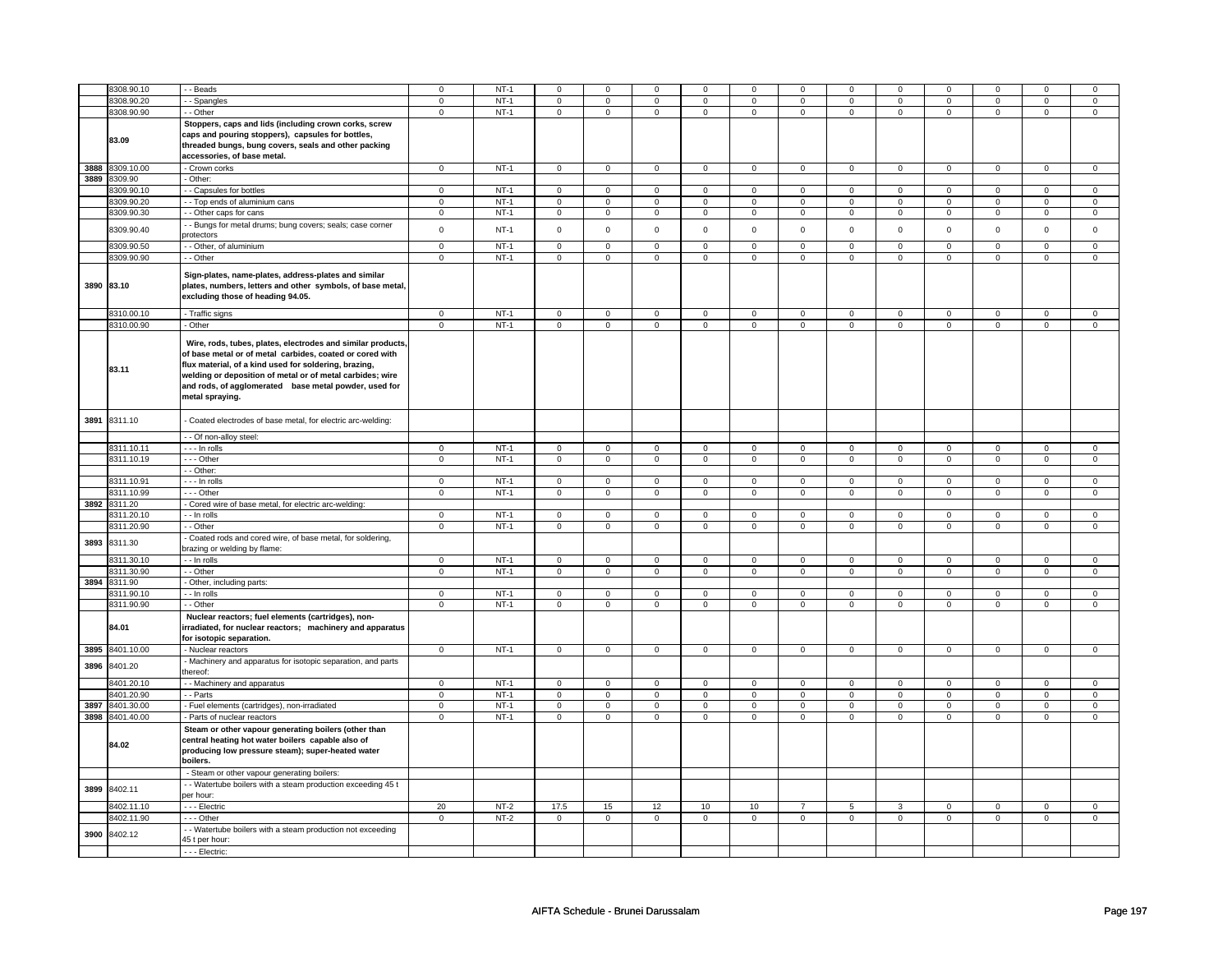|      | 8402.12.11      | - - - - Boilers with a steam production exceeding 15 t per hour                                                                                                                                     | 20             | $NT-2$ | 17.5           | 15             | 12                  | 10             | 10                  | $\overline{7}$ | 5              | $\mathbf 3$    | $\mathsf 0$    | $\mathbf 0$    | $\mathsf 0$    | $\mathbf 0$    |
|------|-----------------|-----------------------------------------------------------------------------------------------------------------------------------------------------------------------------------------------------|----------------|--------|----------------|----------------|---------------------|----------------|---------------------|----------------|----------------|----------------|----------------|----------------|----------------|----------------|
|      | 8402.12.19      | $- - -$ Other                                                                                                                                                                                       | 20             | $NT-2$ | 17.5           | 15             | 12                  | 10             | 10                  | $\overline{7}$ | 5              | $\overline{3}$ | $\mathsf 0$    | $\overline{0}$ | $\mathbf 0$    | $\overline{0}$ |
|      |                 | - - - Other:                                                                                                                                                                                        |                |        |                |                |                     |                |                     |                |                |                |                |                |                |                |
|      | 8402.12.91      | ---- Boilers with a steam production exceeding 15 t per hour                                                                                                                                        | $\mathsf 0$    | $NT-2$ | $\mathsf 0$    | $\mathsf 0$    | $\mathsf{O}\xspace$ | $\mathsf 0$    | $\mathsf{O}\xspace$ | $\mathbf 0$    | $\mathsf 0$    | $\mathbf 0$    | $\mathsf 0$    | $\mathbf 0$    | $\mathsf 0$    | $\mathsf 0$    |
|      | 8402.12.99      | $--$ Other                                                                                                                                                                                          | $\overline{0}$ | $NT-2$ | $\overline{0}$ | $\overline{0}$ | $\mathsf 0$         | $\overline{0}$ | $\mathsf 0$         | $\overline{0}$ | $\mathbf 0$    | $\overline{0}$ | $\overline{0}$ | $\mathbf 0$    | $\mathsf 0$    | $\overline{0}$ |
| 3901 | 8402.19         | - Other vapour generating boilers, including hybrid boilers:                                                                                                                                        |                |        |                |                |                     |                |                     |                |                |                |                |                |                |                |
|      |                 | - - - Electric:                                                                                                                                                                                     |                |        |                |                |                     |                |                     |                |                |                |                |                |                |                |
|      |                 |                                                                                                                                                                                                     |                |        |                |                |                     |                |                     |                |                |                |                |                |                |                |
|      | 8402.19.11      | - - - - Boilers with a steam production exceeding 15 t per hour                                                                                                                                     | 20             | $NT-2$ | 17.5           | 15             | 12                  | 10             | 10                  | $\overline{7}$ | 5              | 3              | $\mathsf 0$    | $\mathbf 0$    | $\mathbf 0$    | $\mathbf 0$    |
|      | 8402.19.19      | - - - - Other                                                                                                                                                                                       | 20             | $NT-2$ | 17.5           | 15             | 12                  | 10             | 10                  | $\overline{7}$ | 5              | $\overline{3}$ | $\overline{0}$ | $\overline{0}$ | $\overline{0}$ | $\overline{0}$ |
|      |                 | - - - Other:                                                                                                                                                                                        |                |        |                |                |                     |                |                     |                |                |                |                |                |                |                |
|      | 8402.19.91      | ---- Boilers with a steam production exceeding 15 t per hour                                                                                                                                        | $\mathsf 0$    | $NT-2$ | $\mathsf 0$    | $\mathsf 0$    | $\mathbf 0$         | $\mathbf 0$    | $\mathbf 0$         | $\mathbf 0$    | $\mathbf 0$    | $\mathbf 0$    | $\mathbf 0$    | $\mathbf 0$    | $\Omega$       | $\mathbf 0$    |
|      | 8402.19.99      | - - - - Other                                                                                                                                                                                       | $\mathbf 0$    | $NT-2$ | $\mathbf 0$    | $\mathbf{0}$   | $\mathbf 0$         | $\mathbf{0}$   | $\mathbf 0$         | $\mathbf 0$    | $\mathbf 0$    | $\mathbf 0$    | 0              | $\mathbf 0$    | 0              | 0              |
| 3902 | 8402.20         | - Super-heated water boilers:                                                                                                                                                                       |                |        |                |                |                     |                |                     |                |                |                |                |                |                |                |
|      | 8402.20.10      | - - Electric                                                                                                                                                                                        | 20             | $NT-2$ | 17.5           | 15             | 12                  | 10             | 10                  | $\overline{7}$ | 5              | 3              | $\mathbf 0$    | $\mathbf 0$    | $\mathbf 0$    | $\mathbf{0}$   |
|      | 8402.20.90      | - Other                                                                                                                                                                                             | $\mathsf 0$    | $NT-2$ | $\mathsf 0$    | $\mathsf 0$    | $\mathsf 0$         | $\mathsf 0$    | $\mathsf 0$         | $\mathsf 0$    | $\mathbf 0$    | $\mathbf 0$    | $\mathsf 0$    | $\mathbf 0$    | $\mathsf 0$    | $\mathbf 0$    |
| 3903 | 8402.90         | Parts:                                                                                                                                                                                              |                |        |                |                |                     |                |                     |                |                |                |                |                |                |                |
|      | 8402.90.10      | - Of steam or other vapour generating boilers                                                                                                                                                       | $\mathsf 0$    | $NT-1$ | 0              | $\mathsf 0$    | 0                   | $\mathbf 0$    | 0                   | $\mathbf 0$    | 0              | $\mathbf 0$    | 0              | $\mathbf 0$    | 0              | $\mathbf 0$    |
|      | 8402.90.90      | $\overline{\cdot}$ - Other                                                                                                                                                                          | $\mathbf 0$    | $NT-1$ | 0              | $\mathbf 0$    | $\mathbf 0$         | $\mathbf 0$    | $\mathbf 0$         | $\mathbf 0$    | $\mathbf 0$    | $\mathbf 0$    | 0              | $\overline{0}$ | 0              | $\mathbf 0$    |
|      | 84.03           | Central heating boilers other than those of heading 84.02.                                                                                                                                          |                |        |                |                |                     |                |                     |                |                |                |                |                |                |                |
| 3904 | 8403.10.00      | - Boilers                                                                                                                                                                                           | $\mathbf 0$    | $NT-1$ | $\mathsf 0$    | $\mathsf 0$    | $\mathsf 0$         | $\mathsf 0$    | $\mathsf{O}\xspace$ | $\mathsf{O}$   | $\mathbf 0$    | $\mathsf{O}$   | $\mathsf 0$    | $\mathsf{O}$   | $\mathsf 0$    | 0              |
| 3905 | 8403.90.00      | - Parts                                                                                                                                                                                             | $\mathsf 0$    | $NT-1$ | $\mathsf 0$    | $\mathsf 0$    | $\mathsf 0$         | $\mathsf 0$    | $\mathsf 0$         | $\mathbf 0$    | $\mathsf 0$    | $\mathbf 0$    | $\mathbf 0$    | $\mathbf 0$    | $\mathsf 0$    | $\mathbf 0$    |
|      | 84.04           | Auxiliary plant for use with boilers of heading 84.02 or<br>84.03 (for example, economisers, super-heaters, soot<br>removers, gas recoverers); condensers for steam or other<br>vapour power units. |                |        |                |                |                     |                |                     |                |                |                |                |                |                |                |
| 3906 | 8404.10         | - Auxiliary plant for use with boilers of heading 84.02 or 84.03:                                                                                                                                   |                |        |                |                |                     |                |                     |                |                |                |                |                |                |                |
|      |                 | - - For use with boilers of heading 84.02:                                                                                                                                                          |                |        |                |                |                     |                |                     |                |                |                |                |                |                |                |
|      | 8404.10.11      | - - - Soot removers                                                                                                                                                                                 | $\mathbf 0$    | $NT-1$ | $\mathbf 0$    | $\mathbf 0$    | $\mathbf 0$         | $\overline{0}$ | $\mathbf 0$         | $\mathbf 0$    | $\mathbf 0$    | $\mathbf 0$    | $\mathbf 0$    | $\mathbf{0}$   | 0              | $\overline{0}$ |
|      | 8404.10.12      | - - - Super-heaters and economisers with a steam or other<br>vapour production                                                                                                                      | $\mathbf 0$    | $NT-1$ | $\mathbf 0$    | $\mathbf 0$    | $\mathbf 0$         | $\mathbf 0$    | $\mathbf 0$         | $\mathbf 0$    | $\mathbf 0$    | $\mathbf 0$    | $\mathbf 0$    | $\mathbf 0$    | $\mathbf 0$    | $\mathbf 0$    |
|      | 8404.10.19      | --- Other                                                                                                                                                                                           | $\overline{0}$ | $NT-1$ | $\overline{0}$ | $\overline{0}$ | $\overline{0}$      | $\overline{0}$ | $\overline{0}$      | $\overline{0}$ | $\overline{0}$ | $\overline{0}$ | $\overline{0}$ | $\overline{0}$ | $\overline{0}$ | $\mathbf 0$    |
|      | 8404.10.90      | -- For use with boilers of heading 84.03                                                                                                                                                            | $\mathsf 0$    | $NT-1$ | $\mathsf 0$    | $\mathbf 0$    | $\mathbf 0$         | $\mathbf 0$    | $\mathbf 0$         | 0              | 0              | $\mathsf 0$    | 0              | $\mathbf 0$    | 0              | 0              |
| 3907 | 8404.20.00      | - Condensers for steam or other vapour power units                                                                                                                                                  | $\mathsf 0$    | $NT-1$ | $\mathbf 0$    | $\mathsf 0$    | $\mathsf 0$         | $\mathsf 0$    | $\mathsf{O}\xspace$ | $\mathbf 0$    | $\mathbf 0$    | $\mathbf 0$    | $\mathsf 0$    | $\mathbf 0$    | $\mathsf 0$    | $\mathbf 0$    |
| 3908 | 8404.90         | - Parts:                                                                                                                                                                                            |                |        |                |                |                     |                |                     |                |                |                |                |                |                |                |
|      | 8404.90.10      | - Of auxiliary machinery for use with boilers of heading 84.02                                                                                                                                      | $\mathsf 0$    | $NT-1$ | $\mathsf 0$    | $\mathbf 0$    | $\mathsf 0$         | $\mathbf 0$    | $\mathsf 0$         | $\mathbf 0$    | $\mathbf 0$    | $\mathbf 0$    | $\mathsf 0$    | $\mathbf 0$    | $\mathsf 0$    | $\mathbf 0$    |
|      | 8404.90.90      | with a steam or other vapour production<br>- - Other                                                                                                                                                | $\overline{0}$ | $NT-1$ | $\overline{0}$ | $\overline{0}$ | $\overline{0}$      | $\overline{0}$ | $\overline{0}$      | $\overline{0}$ | $\overline{0}$ | $\overline{0}$ | $\overline{0}$ | $\overline{0}$ | $\overline{0}$ | $\overline{0}$ |
|      | 84.05           | Producer gas or water gas generators, with or without<br>their purifiers; acetylene gas generators and similar<br>water process gas generators, with or without their<br>purifiers.                 |                |        |                |                |                     |                |                     |                |                |                |                |                |                |                |
|      | 3909 8405.10    | Producer gas or water gas generators, with or without their<br>purifiers; acetylene gas generators and similar water process<br>gas generators, with or without their purifiers:                    |                |        |                |                |                     |                |                     |                |                |                |                |                |                |                |
|      | 8405.10.10      | - - Acetylene gas generators and similar water process gas<br>generators                                                                                                                            | $\mathsf 0$    | $NT-1$ | $\mathsf 0$    | $\mathsf 0$    | $\mathsf{O}\xspace$ | $\mathsf 0$    | $\mathsf{O}\xspace$ | $\mathbf{0}$   | $\mathbf 0$    | $\mathbf{0}$   | $\mathbf 0$    | $\mathbf{0}$   | $\mathbf 0$    | $\mathbf 0$    |
|      | 8405.10.90      | - - Other                                                                                                                                                                                           | $\mathbf 0$    | $NT-1$ | $\mathbf 0$    | $\mathbf 0$    | $\mathbf 0$         | $\mathbf 0$    | $\mathsf 0$         | $\mathbf{0}$   | $\mathbf 0$    | $\mathbf 0$    | $\mathsf 0$    | $\mathbf{0}$   | $\Omega$       | $\mathbf{0}$   |
| 3910 | 8405.90.00      | - Parts                                                                                                                                                                                             | $\mathbf 0$    | $NT-1$ | $\mathbf 0$    | $\mathbf 0$    | $\mathbf 0$         | $\mathbf 0$    | $\mathbf 0$         | $\mathsf 0$    | $\mathbf 0$    | $\mathsf 0$    | $\mathbf 0$    | $\mathbf 0$    | $\mathbf 0$    | $\mathbf{0}$   |
|      | 84.06           | Steam turbines and other vapour turbines.                                                                                                                                                           |                |        |                |                |                     |                |                     |                |                |                |                |                |                |                |
| 3911 | 8406.10.00      | - Turbines for marine propulsion                                                                                                                                                                    | $\mathbf 0$    | $NT-1$ | $\mathbf 0$    | $\mathbf 0$    | $\mathbf 0$         | $\mathbf 0$    | $\mathbf 0$         | $\mathbf 0$    | 0              | $\mathbf 0$    | 0              | $\mathbf 0$    | 0              | $\overline{0}$ |
|      |                 | Other turbines:                                                                                                                                                                                     |                |        |                |                |                     |                |                     |                |                |                |                |                |                |                |
| 3912 | 8406.81         | - Of an output exceeding 40 MW:                                                                                                                                                                     |                |        |                |                |                     |                |                     |                |                |                |                |                |                |                |
|      | 8406.81.10      | - - - Steam turbines                                                                                                                                                                                | 0              | $NT-1$ | $\mathbf 0$    | $\mathbf 0$    | $\mathbf 0$         | $\mathbf 0$    | $\mathbf 0$         | $\mathbf 0$    | $\mathbf 0$    | $\mathbf 0$    | 0              | $\mathbf 0$    | 0              | 0              |
|      | 8406.81.90      | --- Other                                                                                                                                                                                           | $\mathsf 0$    | $NT-1$ | $\mathbf 0$    | $\mathbf 0$    | $\mathbf 0$         | $\mathbf 0$    | $\mathsf 0$         | $\mathbf 0$    | 0              | $\mathbf 0$    | 0              | $\mathbf 0$    | 0              | 0              |
| 3913 | 8406.82         | - - Of an output not exceeding 40 MW:                                                                                                                                                               |                |        |                |                |                     |                |                     |                |                |                |                |                |                |                |
|      | 8406.82.10      | - - - Steam turbines                                                                                                                                                                                | $\mathbf 0$    | $NT-1$ | $\mathbf 0$    | $\mathbf 0$    | $\mathbf 0$         | $\mathbf 0$    | $\mathbf 0$         | 0              | 0              | 0              | 0              | 0              | $\Omega$       | 0              |
|      | 8406.82.90      | --- Other                                                                                                                                                                                           | $\mathsf 0$    | $NT-1$ | $\mathbf 0$    | $\mathbf 0$    | $\mathbf 0$         | $\mathbf 0$    | $\mathbf 0$         | 0              | 0              | 0              | 0              | $\mathbf 0$    | 0              | 0              |
|      | 3914 8406.90.00 | - Parts                                                                                                                                                                                             | $\overline{0}$ | $NT-1$ | $\overline{0}$ | $\overline{0}$ | $\overline{0}$      | $\overline{0}$ | 0                   | $\overline{0}$ | 0              | $\overline{0}$ | 0              | $\overline{0}$ | 0              | $\overline{0}$ |
|      | 84.07           | Spark-ignition reciprocating or rotary internal combustion<br>piston engines.                                                                                                                       |                |        |                |                |                     |                |                     |                |                |                |                |                |                |                |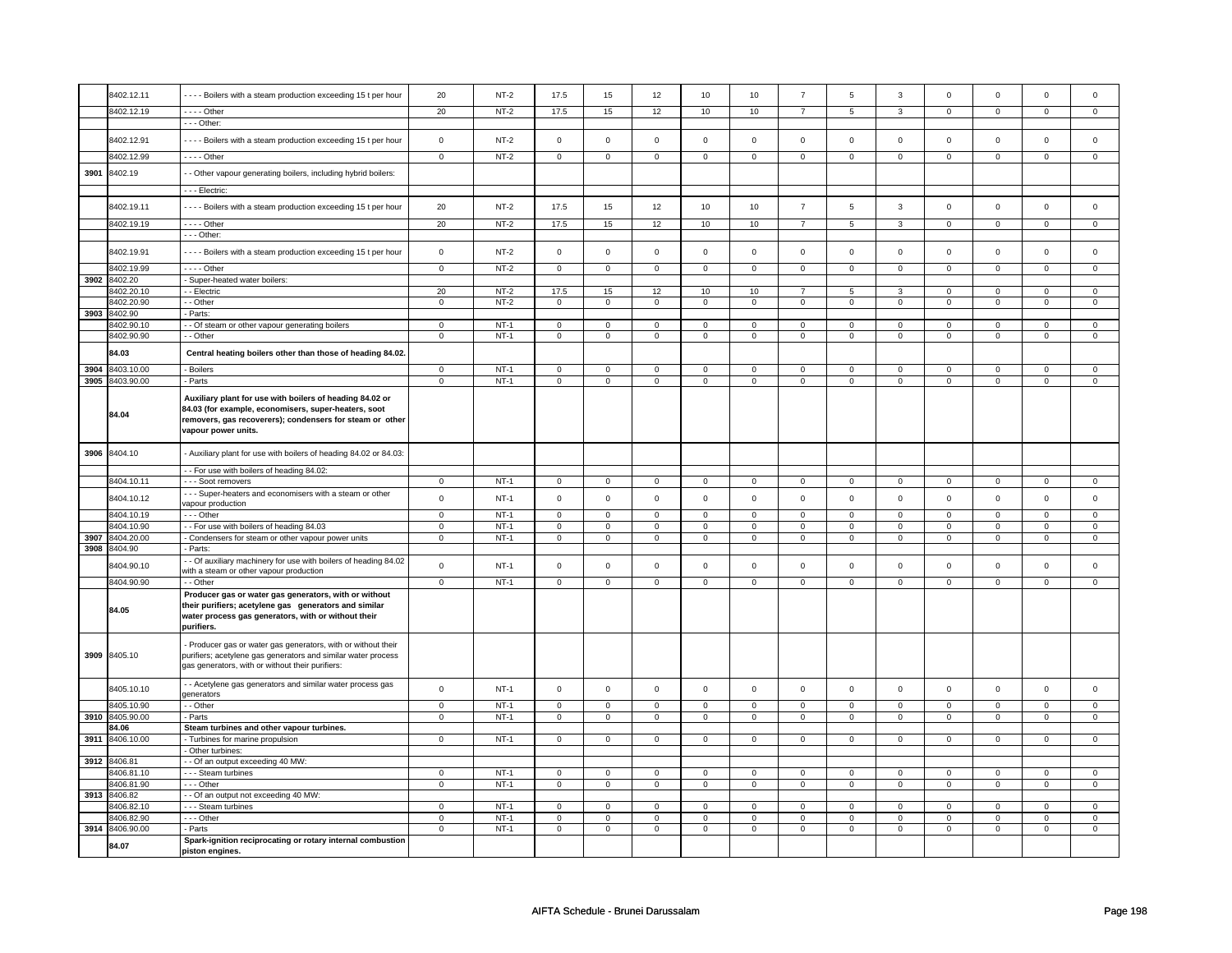| 3915 | 8407.10.00      | - Aircraft engines                                                                  | $\mathbf 0$  | $NT-1$ | $^{\circ}$          | $^{\circ}$   | 0           | $\mathbf 0$ | $\mathbf 0$ | 0              | 0                   | 0              | 0              | $\mathbf 0$    |             |                |
|------|-----------------|-------------------------------------------------------------------------------------|--------------|--------|---------------------|--------------|-------------|-------------|-------------|----------------|---------------------|----------------|----------------|----------------|-------------|----------------|
|      |                 | - Marine propulsion engines:                                                        |              |        |                     |              |             |             |             |                |                     |                |                |                |             |                |
| 3916 | 8407.21         | - Outboard motors:                                                                  |              |        |                     |              |             |             |             |                |                     |                |                |                |             |                |
|      | 8407.21.10      | --- Of an output not exceeding 20 kW                                                | 0            | $NT-1$ | 0                   | $\mathbf 0$  | $\mathbf 0$ | 0           | 0           | $\mathbf 0$    | 0                   | $\mathbf 0$    | 0              | $\Omega$       | 0           | $\Omega$       |
|      | 8407.21.20      | --- Of an output exceeding 20 kW (27 HP) but not exceeding                          | $\mathsf 0$  | $NT-1$ | $\Omega$            | $\mathsf 0$  | $\Omega$    | $\mathsf 0$ | $\Omega$    | $\Omega$       | $\Omega$            | $\mathsf 0$    | $\mathsf 0$    | $\mathbf 0$    | $\Omega$    | $\mathbf 0$    |
|      |                 | 22.38 kW (30 HP)                                                                    |              |        |                     |              |             |             |             |                |                     |                |                |                |             |                |
|      | 8407.21.90      | --- Of an output exceeding 22.38 kW (30 HP)                                         | $\mathbf 0$  | $NT-1$ | $\mathsf 0$         | $\mathbf 0$  | $\mathsf 0$ | $\mathbf 0$ | $\mathbf 0$ | $\mathbf 0$    | $\Omega$            | $\mathsf 0$    | $\mathbf{0}$   | $\mathbf{0}$   | $\Omega$    | $\mathbf 0$    |
| 3917 | 8407.29         | - - Other:                                                                          |              |        |                     |              |             |             |             |                |                     |                |                |                |             |                |
|      | 8407.29.10      | --- Of an output not exceeding 22.38 kW (30 HP)                                     | $\mathsf 0$  | $NT-1$ | $\mathsf 0$         | $\mathbf 0$  | $\mathsf 0$ | $\mathsf 0$ | $\mathbf 0$ | $\mathbf 0$    | $\mathbf 0$         | $\mathbf 0$    | $\mathbf 0$    | $\mathbf 0$    | $\mathbf 0$ | $\mathbf{0}$   |
|      | 8407.29.20      | --- Of an output exceeding 22.38 kW (30 HP) but not                                 | $\mathsf 0$  | $NT-1$ | $\Omega$            | $\mathbf 0$  | $\Omega$    | $\mathbf 0$ | $\Omega$    | $\Omega$       | $\mathbf 0$         | $\mathbf 0$    | $\mathbf 0$    | $\mathbf 0$    | $\Omega$    | $\mathbf 0$    |
|      |                 | exceeding 750 kW (1,006 HP)                                                         |              |        |                     |              |             |             |             |                |                     |                |                |                |             |                |
|      | 8407.29.90      | --- Of an output exceeding 750 kW (1,006 HP)                                        | $\mathbf 0$  | $NT-1$ | $\mathbf 0$         | $\mathbf 0$  | $\mathbf 0$ | $\mathbf 0$ | $\mathbf 0$ | $\mathbf 0$    | $\mathbf 0$         | $\mathbf{0}$   | $\mathbf 0$    | $\mathbf{0}$   | $\mathbf 0$ | $\mathbf 0$    |
|      |                 | - Reciprocating piston engines of a kind used for the                               |              |        |                     |              |             |             |             |                |                     |                |                |                |             |                |
|      |                 | oropulsion of vehicles of of chapter 87 :                                           |              |        |                     |              |             |             |             |                |                     |                |                |                |             |                |
|      | 3918 8407.31.00 | - Of a cylinder capacity not exceeding 50 cc                                        | 20           | $NT-2$ | 17.5                | 15           | 12          | 10          | 10          | $\overline{7}$ | 5                   | 3              | $\mathbf 0$    | $\mathbf 0$    | $\mathsf 0$ | $\mathbf 0$    |
| 3919 | 8407.32         | - - Of a cylinder capacity exceeding 50 cc but not exceeding                        |              |        |                     |              |             |             |             |                |                     |                |                |                |             |                |
|      |                 | 250 cc:                                                                             |              |        |                     |              |             |             |             |                |                     |                |                |                |             |                |
|      | 8407.32.11      | --- For vehicles of heading 87.01:<br>---- Exceeding 50 cc but not exceeding 110 cc | 20           | $NT-2$ | 17.5                | 15           | 12          | 10          | 10          | $\overline{7}$ | 5                   | 3              | $\overline{0}$ | $\overline{0}$ | $\Omega$    | 0              |
|      | 8407.32.12      | ---- Exceeding 110 cc but not exceeding 125 cc                                      | 20           | $NT-2$ | 17.5                | 15           | 12          | 10          | 10          | $\overline{7}$ | 5                   | $\overline{3}$ | $\mathsf 0$    | $\mathbf 0$    | 0           | $\overline{0}$ |
|      | 8407.32.19      | - - - - Exceeding 125 cc but not exceeding 250 cc                                   | 20           | $NT-2$ | 17.5                | 15           | 12          | 10          | 10          | $\overline{7}$ | 5                   | $\mathbf{3}$   | $\mathbf 0$    | $\mathbf 0$    | $\mathsf 0$ | 0              |
|      |                 | --- For the vehicles of heading 87.11:                                              |              |        |                     |              |             |             |             |                |                     |                |                |                |             |                |
|      | 8407.32.21      | ---- Exceeding 50 cc but not exceeding 110 cc                                       | 20           | $NT-2$ | 17.5                | 15           | 12          | 10          | 10          | $\overline{7}$ | 5                   | 3              | $\Omega$       | $\Omega$       | $\Omega$    | $\Omega$       |
|      | 8407.32.22      | ---- Exceeding 110 cc but not exceeding 125 cc                                      | 20           | $NT-2$ | 17.5                | 15           | 12          | 10          | 10          | $\overline{7}$ | 5                   | 3              | $\Omega$       | $\mathbf 0$    | $\Omega$    | $\Omega$       |
|      | 8407.32.29      | ---- Exceeding 125 cc but not exceeding 250 cc                                      | 20           | $NT-2$ | 17.5                | 15           | 12          | $10$        | $10$        | $\overline{7}$ | 5                   | $\overline{3}$ | $\mathbf 0$    | $\mathbf 0$    | $\Omega$    | $\mathbf{0}$   |
|      |                 | --- For the other vehicles of chapter 87:                                           |              |        |                     |              |             |             |             |                |                     |                |                |                |             |                |
|      | 8407.32.91      | ---- Exceeding 50 cc but not exceeding 110 cc                                       | 20           | $NT-2$ | 17.5                | 15           | 12          | 10          | 10          | $\overline{7}$ | 5                   | 3              | 0              | $\mathbf 0$    | $\Omega$    | 0              |
|      | 8407.32.92      | - - - - Exceeding 110 cc but not exceeding 125 cc                                   | 20           | $NT-2$ | 17.5                | 15           | 12          | 10          | 10          | $\overline{7}$ | 5                   | 3              | $\mathbf 0$    | $\mathbf 0$    | $\Omega$    | $\mathbf 0$    |
|      | 8407.32.99      | ---- Exceeding 125 cc but not exceeding 250 cc                                      | 20           | $NT-2$ | 17.5                | 15           | 12          | 10          | 10          | $\overline{7}$ | 5                   | 3              | $\mathbf 0$    | $\mathbf 0$    | 0           | $\mathbf 0$    |
| 3920 | 8407.33         | - - Of a cylinder capacity exceeding 250 cc but not exceeding                       |              |        |                     |              |             |             |             |                |                     |                |                |                |             |                |
|      |                 | 1,000 cc:                                                                           |              |        |                     |              |             |             |             |                |                     |                |                |                |             |                |
|      | 8407.33.10      | --- For vehicles of heading 87.01                                                   | 20           | $NT-2$ | 17.5                | 15           | 12          | 10          | 10          | $\overline{7}$ | 5                   | 3              | $\mathbf 0$    | $\mathbf 0$    | $\Omega$    | $\mathbf{0}$   |
|      | 8407.33.20      | - - - For the vehicles of heading 87.11                                             | 20           | $NT-2$ | 17.5                | 15           | 12          | 10          | 10          | $\overline{7}$ | 5                   | 3              | 0              | $\mathsf{o}\,$ | 0           | 0              |
|      | 8407.33.90      | --- Other                                                                           | 20           | $NT-2$ | 17.5                | 15           | 12          | 10          | 10          | $\overline{7}$ | 5                   | 3              | 0              | $\mathbf 0$    | 0           | 0              |
|      | 3921 8407.34    | - - Of a cylinder capacity exceeding 1,000 cc:                                      |              |        |                     |              |             |             |             |                |                     |                |                |                |             |                |
|      |                 | --- Fully assembled:                                                                |              |        |                     |              |             |             |             |                |                     |                |                |                |             |                |
|      | 8407.34.11      | - - - - For pedestrian controlled tractors, of a cylinder capacity                  | 20           | $NT-2$ | 17.5                | 15           | 12          | 10          | 10          | $\overline{7}$ | 5                   | 3              | $\mathbf 0$    | $\mathbf{0}$   | $\Omega$    | $\mathsf 0$    |
|      |                 | not exceeding 1,100 cc                                                              |              |        |                     |              |             |             |             |                |                     |                |                |                |             |                |
|      | 8407.34.12      | - - - - For other vehicles of heading 87.01                                         | 20           | $NT-2$ | 17.5                | 15           | 12          | 10          | 10          | $\overline{7}$ | $\overline{5}$      | $\overline{3}$ | $\overline{0}$ | $\overline{0}$ | $\Omega$    | $\overline{0}$ |
|      | 8407.34.13      | ---- For vehicles of heading 87.11                                                  | 20           | $NT-2$ | 17.5                | 15           | 12          | 10          | 10          | $\overline{7}$ | 5                   | 3              | $\mathbf 0$    | $\mathbf 0$    | $\Omega$    | 0              |
|      | 8407.34.19      | - - - - Other                                                                       | 20           | $NT-2$ | 17.5                | 15           | 12          | 10          | 10          | $\overline{7}$ | 5                   | 3              | $\mathbf 0$    | $\mathsf 0$    | 0           | 0              |
|      | 8407.34.21      | --- Not fully assembled:<br>- - - - For vehicles of heading 87.01                   | 20           | $NT-2$ | 17.5                | 15           | 12          | 10          | 10          | $\overline{7}$ | 5                   | 3              | $\mathbf 0$    | $\mathbf 0$    | $\Omega$    | $\Omega$       |
|      | 8407.34.22      | ---- For vehicles of heading 87.11                                                  | 20           | $NT-2$ | 17.5                | 15           | 12          | 10          | 10          | $\overline{7}$ | 5                   | 3              | $\mathbf 0$    | $\mathbf 0$    | $\mathbf 0$ | $\mathbf{0}$   |
|      | 8407.34.29      | $---$ Other                                                                         | 20           | $NT-2$ | 17.5                | 15           | 12          | 10          | 10          | $\overline{7}$ | 5                   | $\overline{3}$ | $\mathsf 0$    | $\mathbf 0$    | $\mathbf 0$ | $\overline{0}$ |
| 3922 | 8407.90         | - Other engines:                                                                    |              |        |                     |              |             |             |             |                |                     |                |                |                |             |                |
|      | 8407.90.10      | - Of a power not exceeding 18.65 kW (25 Hp)                                         | 20           | $NT-2$ | 17.5                | 15           | 12          | 10          | 10          | $\overline{7}$ | 5                   | 3              | $\mathbf 0$    | $\mathbf 0$    | $\mathbf 0$ | $\mathbf 0$    |
|      |                 | - Of a power exceeding 18.65 kW (25 Hp) but not exceeding                           |              |        |                     |              |             |             |             |                |                     |                |                |                |             |                |
|      | 8407.90.20      | 22.38 kW (30 Hp)                                                                    | 20           | $NT-2$ | 17.5                | 15           | 12          | 10          | 10          | $\overline{7}$ | 5                   | $\mathbf{3}$   | $\mathbf 0$    | $\mathbf 0$    | $\mathbf 0$ | $\mathbf 0$    |
|      | 8407.90.90      | - Of a power exceeding 22.38 kW (30 Hp)                                             | 20           | $NT-2$ | 17.5                | 15           | 12          | 10          | 10          | $\overline{7}$ | 5                   | 3              | $\mathbf 0$    | $\mathbf 0$    | $\mathbf 0$ | $\mathbf{0}$   |
|      | 84.08           | Compression-ignition internal combustion piston engines                             |              |        |                     |              |             |             |             |                |                     |                |                |                |             |                |
|      |                 | diesel or semi-diesel engines).                                                     |              |        |                     |              |             |             |             |                |                     |                |                |                |             |                |
| 3923 | 8408.10         | - Marine propulsion engines:                                                        |              |        |                     |              |             |             |             |                |                     |                |                |                |             |                |
|      | 8408.10.10      | - - Of a power not exceeding 22.38 kW                                               | $\mathbf 0$  | $NT-1$ | $\mathsf 0$         | $\mathbf 0$  | $\mathsf 0$ | $\mathbf 0$ | $\mathsf 0$ | $\mathsf 0$    | $\mathsf{O}\xspace$ | $\mathbf 0$    | $\mathsf 0$    | $\mathbf 0$    | 0           | $\mathbf 0$    |
|      | 8408.10.20      | - - Of a power exceeding 22.38 kW but not exceeding 40 kW                           | $\mathbf 0$  | $NT-1$ | $\mathsf 0$         | $\mathsf 0$  | $\mathbf 0$ | $\mathsf 0$ | $\mathbf 0$ | $\mathbf 0$    | $\mathsf 0$         | $\mathbf 0$    | $\mathbf 0$    | $\mathbf 0$    | $\mathsf 0$ | $\mathbf 0$    |
|      |                 |                                                                                     |              |        |                     |              |             |             |             |                |                     |                |                |                |             |                |
|      | 8408.10.30      | - - Of a power exceeding 40 kW but not exceeding 100 kW                             | $\mathbf 0$  | $NT-1$ | $\mathsf{O}\xspace$ | $\mathsf 0$  | $\Omega$    | $\mathsf 0$ | $\mathsf 0$ | $\Omega$       | $\mathsf{O}\xspace$ | $\mathsf 0$    | $\mathsf 0$    | $\mathsf 0$    | $\mathsf 0$ | $\mathsf 0$    |
|      |                 |                                                                                     |              |        |                     |              |             |             |             |                |                     |                |                |                |             |                |
|      | 8408.10.40      | - Of a power exceeding 100 kW but not exceeding 750 kW                              | $\mathbf 0$  | $NT-1$ | $\Omega$            | $\mathbf{0}$ | $\Omega$    | $\mathbf 0$ | $\Omega$    | $\Omega$       | $\mathbf 0$         | $\mathbf 0$    | $\mathbf 0$    | $\mathbf{0}$   | $\Omega$    | $\mathbf{0}$   |
|      |                 |                                                                                     | $\mathbf{0}$ |        |                     |              |             |             |             |                |                     |                | $\mathbf 0$    |                |             |                |
|      | 8408.10.90      | -- Of a power exceeding 750 kW                                                      |              | $NT-1$ | $\mathsf{O}\xspace$ | $\mathsf 0$  | $\mathbf 0$ | $\mathbf 0$ | $\mathsf 0$ | $\mathbf 0$    | $\mathbf 0$         | $\mathbf 0$    |                | $\mathbf{0}$   | $\mathsf 0$ | $\mathbf{0}$   |
|      | 3924 8408.20    | - Engines of a kind used for the propulsion of vehicles of<br>Chapter 87:           |              |        |                     |              |             |             |             |                |                     |                |                |                |             |                |
|      |                 | - Of an output not exceeding 20 kW:                                                 |              |        |                     |              |             |             |             |                |                     |                |                |                |             |                |
|      |                 |                                                                                     |              |        |                     |              |             |             |             |                |                     |                |                |                |             |                |
|      | 8408.20.11      | --- For vehicles of subheading 8701.10, fully assembled                             | 20           | $NT-2$ | 17.5                | 15           | 12          | 10          | 10          | $\overline{7}$ | 5                   | 3              | $\mathbf 0$    | $\mathbf 0$    | $\mathbf 0$ | 0              |
|      |                 |                                                                                     |              |        |                     |              |             |             |             |                |                     |                |                |                |             |                |
|      | 8408.20.12      | --- Other, for the vehicles of heading 87.01, fully assembled                       | 20           | $NT-2$ | 17.5                | 15           | 12          | 10          | 10          | $\overline{7}$ | 5                   | $\mathbf{3}$   | $\mathbf 0$    | $\mathbf{0}$   | $\mathbf 0$ | $\mathbf{0}$   |
|      | 8408.20.13      | --- Other, fully assembled                                                          | 20           | $NT-2$ | 17.5                | 15           | 12          | 10          | 10          |                | 5                   | 3              | $\Omega$       | $\Omega$       | $\Omega$    | $\Omega$       |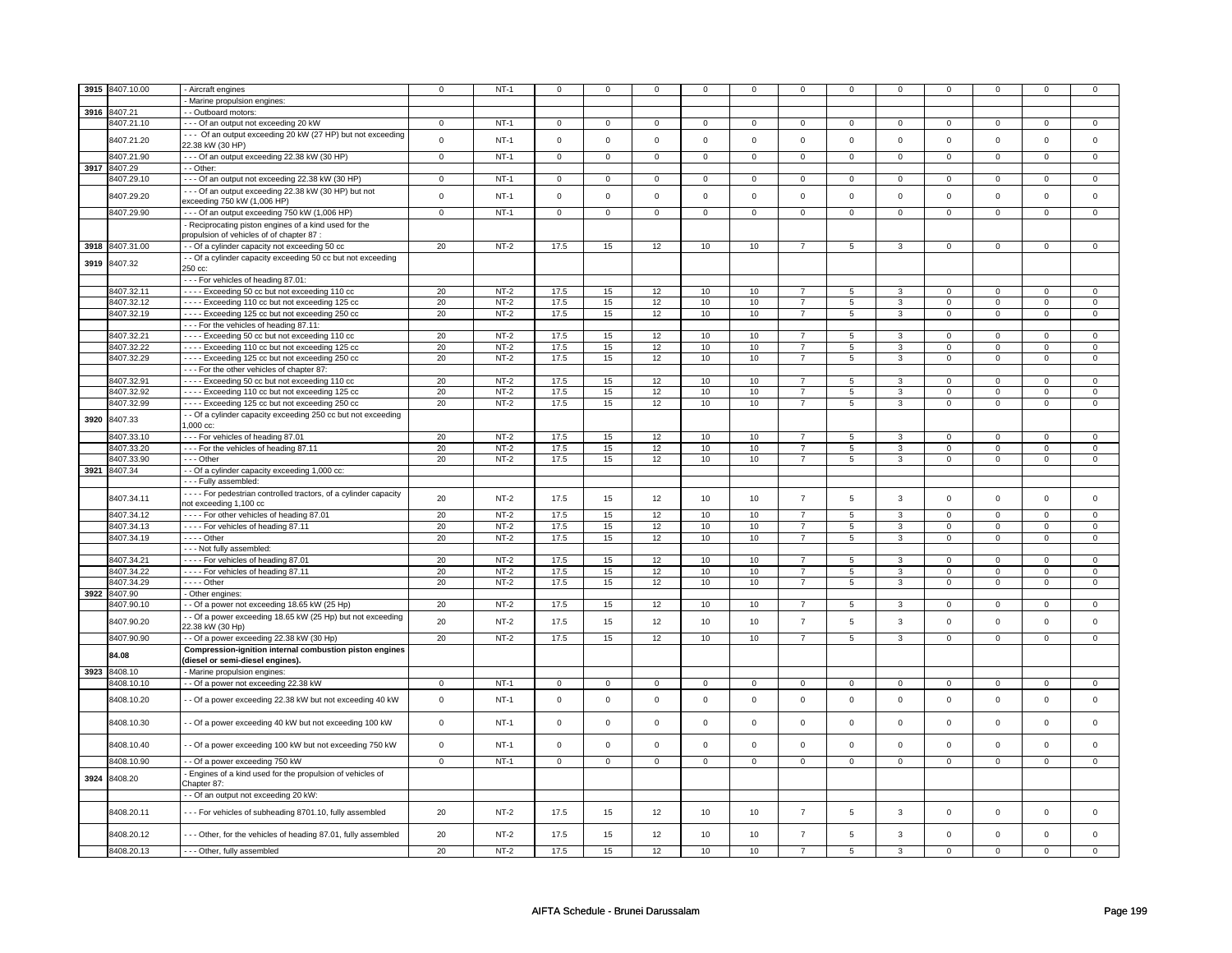|      | 8408.20.19 | --- Other, not fully assembled                                | 20             | $NT-2$      | 17.5                | 15             | 12                  | 10           | 10                  |                | 5              | 3              | $\mathsf 0$    | $\mathbf 0$    | $\mathbf 0$ | 0               |
|------|------------|---------------------------------------------------------------|----------------|-------------|---------------------|----------------|---------------------|--------------|---------------------|----------------|----------------|----------------|----------------|----------------|-------------|-----------------|
|      |            | - Of an output exceeding 20 kW but not exceeding 22.38        |                |             |                     |                |                     |              |                     |                |                |                |                |                |             |                 |
|      |            |                                                               |                |             |                     |                |                     |              |                     |                |                |                |                |                |             |                 |
|      |            | κW:                                                           |                |             |                     |                |                     |              |                     |                |                |                |                |                |             |                 |
|      |            |                                                               |                |             |                     |                |                     |              |                     |                |                |                |                |                |             |                 |
|      | 8408.20.21 | --- For vehicles of subheading 8701.10, fully assembled       | 20             | $NT-2$      | 17.5                | 15             | 12                  | 10           | 10                  | $\overline{7}$ | 5              | 3              | $\mathsf 0$    | $\mathbf 0$    | $\mathbf 0$ | $\mathbf 0$     |
|      |            |                                                               |                |             |                     |                |                     |              |                     |                |                |                |                |                |             |                 |
|      |            |                                                               |                |             |                     |                |                     |              |                     |                |                |                |                |                |             |                 |
|      | 8408.20.22 | --- Other, for the vehicles of heading 87.01, fully assembled | 20             | $NT-2$      | 17.5                | 15             | 12                  | 10           | 10                  | $\overline{7}$ | 5              | 3              | $\mathsf 0$    | $\mathbf 0$    | $\mathsf 0$ | $\mathbf 0$     |
|      |            |                                                               |                |             |                     |                |                     |              |                     |                |                |                |                |                |             |                 |
|      | 8408.20.23 | - - - Other, fully assembled                                  | 20             | $NT-2$      | 17.5                | 15             | 12                  | 10           | 10                  | $\overline{7}$ | 5              | 3              | $\mathsf 0$    | $\mathbf 0$    | 0           | $\mathbf 0$     |
|      | 8408.20.29 | --- Other, not fully assembled                                | 20             | $NT-2$      | 17.5                | 15             | 12                  | 10           | 10                  | $\overline{7}$ | 5              | 3              | 0              | $\mathbf 0$    | 0           | $\overline{0}$  |
|      |            |                                                               |                |             |                     |                |                     |              |                     |                |                |                |                |                |             |                 |
|      |            | - Of an output exceeding 22.38 kW but not exceeding 60        |                |             |                     |                |                     |              |                     |                |                |                |                |                |             |                 |
|      |            | κW:                                                           |                |             |                     |                |                     |              |                     |                |                |                |                |                |             |                 |
|      |            |                                                               |                |             |                     |                |                     |              |                     |                |                |                |                |                |             |                 |
|      | 8408.20.31 | --- For vehicles of subheading 8701.10, fully assembled       | 20             | $NT-2$      | 17.5                | 15             | 12                  | 10           | 10                  | $\overline{7}$ | 5              | 3              | $\mathsf 0$    | $\mathbf 0$    | $\mathsf 0$ | $\mathbf 0$     |
|      |            |                                                               |                |             |                     |                |                     |              |                     |                |                |                |                |                |             |                 |
|      |            | --- Other, for the vehicles of of heading 87.01, fully        |                |             |                     |                |                     |              |                     |                |                |                |                |                |             |                 |
|      | 8408.20.32 | assembled                                                     | 20             | $NT-2$      | 17.5                | 15             | 12                  | 10           | 10                  | $\overline{7}$ | 5              | $\mathbf 3$    | $\mathsf 0$    | $\mathbf 0$    | $\Omega$    | $\mathsf 0$     |
|      |            |                                                               |                |             |                     |                |                     |              |                     |                |                |                |                |                |             |                 |
|      | 8408.20.33 | --- Other, fully assembled                                    | 20             | $NT-2$      | 17.5                | 15             | 12                  | 10           | 10                  | 7              | 5              | 3              | 0              | 0              | 0           | 0               |
|      | 8408.20.39 | --- Other, not fully assembled                                | 20             | $NT-2$      | 17.5                | 15             | 12                  | 10           | 10                  | $\overline{7}$ | 5              | 3              | 0              | 0              | 0           | 0               |
|      |            |                                                               |                |             |                     |                |                     |              |                     |                |                |                |                |                |             |                 |
|      |            | - - Other:                                                    |                |             |                     |                |                     |              |                     |                |                |                |                |                |             |                 |
|      |            |                                                               |                |             |                     |                |                     |              |                     | $\overline{7}$ |                | 3              |                |                | $\mathbf 0$ |                 |
|      | 8408.20.91 | --- For vehicles of subheading 8701.10, fully assembled       | 20             | $NT-2$      | 17.5                | 15             | 12                  | 10           | 10                  |                | 5              |                | $\mathsf 0$    | $\mathbf 0$    |             | $\mathbf 0$     |
|      |            |                                                               |                |             |                     |                |                     |              |                     |                |                |                |                |                |             |                 |
|      | 8408.20.92 | --- Other, for the vehicles of heading 87.01, fully assembled | 20             | $NT-2$      | 17.5                | 15             | 12                  | 10           | 10                  | $\overline{7}$ | 5              | 3              | $\mathsf 0$    | $\mathbf 0$    | $\Omega$    | $\mathbf 0$     |
|      |            |                                                               |                |             |                     |                |                     |              |                     |                |                |                |                |                |             |                 |
|      | 8408.20.93 | --- Other, fully assembled                                    | 20             | $NT-2$      | 17.5                | 15             | 12                  | 10           | 10                  | $\overline{7}$ | 5              | 3              | $\mathsf 0$    | $\mathbf 0$    | 0           | 0               |
|      |            |                                                               |                |             |                     |                |                     |              |                     |                |                |                |                |                |             |                 |
|      | 8408.20.99 | --- Other, not fully assembled                                | 20             | $NT-2$      | 17.5                | 15             | 12                  | 10           | 10                  | $\overline{7}$ | 5              | 3              | $\mathsf 0$    | $\mathbf 0$    | $\Omega$    | 0               |
| 3925 | 8408.90    | - Other engines:                                              |                |             |                     |                |                     |              |                     |                |                |                |                |                |             |                 |
|      |            |                                                               |                |             |                     |                |                     |              |                     |                |                |                |                |                |             |                 |
|      |            | -- Not exceeding 18.65 kW:                                    |                |             |                     |                |                     |              |                     |                |                |                |                |                |             |                 |
|      | 8408.90.11 | --- For earth moving machinery                                | 15             | $NT-2$      | 13                  | 11             | 8                   | 6            | 6                   | 5              | 3              | $\overline{2}$ | $\mathsf 0$    | $\mathbf 0$    | $\mathsf 0$ | 0               |
|      | 8408.90.12 | - - - For railway locomotives or tramway vehicles             | $\overline{0}$ | $NT-2$      | $\mathsf 0$         | $\overline{0}$ | $\mathsf 0$         | $\mathbf 0$  | $\mathsf 0$         | $\overline{0}$ | $\mathsf 0$    | $\mathbf 0$    | $\mathsf 0$    | $\mathbf 0$    | $\Omega$    | $\mathbf 0$     |
|      |            |                                                               |                |             |                     |                |                     |              |                     |                |                |                |                |                |             |                 |
|      | 8408.90.19 | - - - Other                                                   | 0              | $NT-2$      | 0                   | $\mathbf 0$    | 0                   | $\mathbf 0$  | 0                   | $\mathbf 0$    | 0              | $\mathbf 0$    | 0              | $\mathbf 0$    | 0           | $\mathbf 0$     |
|      |            | - Exceeding 18.65 kW but not exceeding 22.38 kW:              |                |             |                     |                |                     |              |                     |                |                |                |                |                |             |                 |
|      | 8408.90.21 | --- For earth moving machinery                                | 15             | $NT-2$      | 13                  | 11             | 8                   | 6            | 6                   | 5              | $\overline{3}$ | $\overline{2}$ | $\mathbf 0$    | $\mathbf{0}$   | $\Omega$    | $\mathbf{0}$    |
|      |            |                                                               |                |             |                     |                |                     |              |                     |                |                |                |                |                |             |                 |
|      | 8408.90.22 | - - - For railway locomotives or tramway vehicles             | $\mathbf 0$    | $NT-2$      | $\mathsf 0$         | $\mathsf 0$    | $\mathsf{O}\xspace$ | $\mathsf 0$  | $\mathsf{O}\xspace$ | $\mathsf 0$    | $\mathsf 0$    | $\overline{0}$ | $\mathsf 0$    | $\mathsf 0$    | $\Omega$    | $\overline{0}$  |
|      | 8408.90.29 | --- Other                                                     | $\mathsf 0$    | <b>NT-2</b> | $\mathsf{O}\xspace$ | $\mathsf 0$    | $\mathsf{o}\,$      | $\mathsf 0$  | $\mathsf{o}\,$      | $\mathsf{o}\,$ | $\mathsf{o}\,$ | $\mathsf{o}\,$ | 0              | $\mathbf 0$    | 0           | $\mathsf 0$     |
|      | 8408.90.31 | --- For earth moving machinery                                | 15             | $NT-2$      | 13                  | 11             | 8                   | 6            | 6                   | 5              | 3              | $\overline{2}$ | $\mathbf 0$    | $\mathbf{0}$   | $\Omega$    | $\mathbf 0$     |
|      |            |                                                               |                |             |                     |                |                     |              |                     |                |                |                |                |                |             |                 |
|      | 8408.90.32 | - - - For railway locomotives or tramway vehicles             | $\mathbf 0$    | $NT-2$      | $\mathsf 0$         | $\mathsf 0$    | $\mathsf 0$         | $\mathsf 0$  | $\mathsf 0$         | $\mathbf 0$    | $\mathsf 0$    | $\mathbf 0$    | 0              | $\mathbf 0$    | 0           | $\mathbf 0$     |
|      | 8408.90.39 | - - - Other                                                   | $\mathsf 0$    | $NT-2$      | $\mathbf 0$         | $\mathbf 0$    | $\mathbf 0$         | $\mathbf 0$  | $\mathbf 0$         | $\mathbf{0}$   | $\mathbf 0$    | $\mathbf{0}$   | $\mathbf 0$    | $\mathbf{0}$   | $\mathbf 0$ | $\mathbf{0}$    |
|      |            |                                                               |                |             |                     |                |                     |              |                     |                |                |                |                |                |             |                 |
|      |            | - - Exceeding 60 kW but not exceeding 100 kW:                 |                |             |                     |                |                     |              |                     |                |                |                |                |                |             |                 |
|      | 8408.90.41 | --- For earth moving machinery                                | 15             | $NT-2$      | 13                  | 11             | 8                   | 6            | 6                   | $\overline{5}$ | 3              | $\overline{2}$ | $\mathbf 0$    | $\overline{0}$ | $\Omega$    | $\mathbf 0$     |
|      | 8408.90.42 | - - - For railway locomotives or tramway vehicles             | $\mathsf 0$    | $NT-2$      | $\mathbf 0$         | $\mathbf 0$    | $\mathbf 0$         | $\mathbf 0$  | $\mathbf 0$         | $\mathbf 0$    | 0              | $\mathbf 0$    | 0              | $\mathbf 0$    | 0           | $\mathbf 0$     |
|      |            |                                                               |                |             |                     |                |                     |              |                     |                |                |                |                |                |             |                 |
|      | 8408.90.49 | --- Other                                                     | $\mathbf 0$    | $NT-2$      | $\Omega$            | $\mathbf 0$    | $\mathbf 0$         | $\mathbf 0$  | $\mathbf 0$         | $\mathbf 0$    | $\mathbf 0$    | $\mathbf 0$    | $\mathbf 0$    | $\mathbf 0$    | $\mathbf 0$ | $\mathbf 0$     |
|      |            | -- Exceeding 100 kW:                                          |                |             |                     |                |                     |              |                     |                |                |                |                |                |             |                 |
|      | 8408.90.51 | --- For earth moving machinery                                | 15             | $NT-2$      | 13                  | 11             | 8                   | 6            | 6                   | 5              | 3              | $\overline{2}$ | 0              | $\mathbf 0$    | 0           | 0               |
|      |            |                                                               |                |             |                     |                |                     |              |                     |                |                |                |                |                |             |                 |
|      | 8408.90.52 | --- For railway locomotives or tramway vehicles               | $\Omega$       | $NT-2$      | $\mathbf 0$         | $\Omega$       | $\mathbf 0$         | $\mathbf 0$  | $\mathsf 0$         | $\mathsf 0$    | $\mathbf 0$    | $\mathsf 0$    | $\mathsf 0$    | $\mathbf 0$    | $\Omega$    | 0               |
|      | 8408.90.59 | --- Other                                                     | $\Omega$       | $NT-2$      | $\mathbf 0$         | $\mathbf 0$    | $\mathbf 0$         | $\mathbf 0$  | $\mathbf 0$         | $\mathbf 0$    | $\mathbf 0$    | $\mathbf{0}$   | $\mathbf 0$    | $\mathbf{0}$   | $\mathbf 0$ | $\mathbf{0}$    |
|      |            |                                                               |                |             |                     |                |                     |              |                     |                |                |                |                |                |             |                 |
|      | 84.09      | Parts suitable for use solely or principally with the         |                |             |                     |                |                     |              |                     |                |                |                |                |                |             |                 |
|      |            | engines of heading 84.07 or 84.08.                            |                |             |                     |                |                     |              |                     |                |                |                |                |                |             |                 |
| 3926 | 8409.10.00 | For aircraft engines                                          | $\mathbf{0}$   | $NT-2$      | $\mathbf 0$         | $\mathbf 0$    | $\mathbf 0$         | $\mathbf{0}$ | $\mathbf 0$         | $\mathbf{0}$   | $\mathbf{0}$   | $\mathbf 0$    | $\mathbf 0$    | $\overline{0}$ | $\mathbf 0$ | $\mathbf{0}$    |
|      |            | - Other:                                                      |                |             |                     |                |                     |              |                     |                |                |                |                |                |             |                 |
|      |            |                                                               |                |             |                     |                |                     |              |                     |                |                |                |                |                |             |                 |
| 3927 | 8409.91    | - Suitable for use solely or principally with spark-ignition  |                |             |                     |                |                     |              |                     |                |                |                |                |                |             |                 |
|      |            | internal combustion piston engines:                           |                |             |                     |                |                     |              |                     |                |                |                |                |                |             |                 |
|      |            | --- For earth moving machinery:                               |                |             |                     |                |                     |              |                     |                |                |                |                |                |             |                 |
|      |            |                                                               |                |             |                     |                |                     |              |                     |                |                |                |                |                |             |                 |
|      | 8409.91.11 | - - - - Carburettors and parts thereof                        | 15             | <b>ST</b>   | 14                  | 13             | 12                  | 11           | 11                  | 10             | 8              | 6              | 5              | 5              | 5           | $5\phantom{.0}$ |
|      | 8409.91.12 | - - - - Cylinder blocks, liners, heads and head covers        | 15             | ST          | 14                  | 13             | 12                  | 11           | 11                  | 10             | 8              | 6              | 5              | 5              | 5           | 5               |
|      | 8409.91.13 |                                                               |                | <b>ST</b>   |                     |                |                     | 11           |                     |                |                |                |                |                |             |                 |
|      |            | - - - - Pistons, piston rings and gudgeon pins                | 15             |             | 14                  | 13             | 12                  |              | 11                  | 10             | 8              | 6              | 5              | 5              | 5           | 5               |
|      | 8409.91.14 | - - - - Alternator brackets; oil pans                         | 15             | <b>ST</b>   | 14                  | 13             | 12                  | 11           | 11                  | 10             | 8              | 6              | 5              | 5              | 5           | $5\overline{5}$ |
|      | 8409.91.19 | - - - - Other                                                 | 15             | <b>ST</b>   | 14                  | 13             | 12                  | 11           | 11                  | 10             | 8              | 6              | 5              | 5              | 5           | 5               |
|      |            |                                                               |                |             |                     |                |                     |              |                     |                |                |                |                |                |             |                 |
|      |            | --- For the vehicles of heading 87.01, of a power not         |                |             |                     |                |                     |              |                     |                |                |                |                |                |             |                 |
|      |            | exceeding 22.38 kW:                                           |                |             |                     |                |                     |              |                     |                |                |                |                |                |             |                 |
|      | 8409.91.21 | - - - - Carburettors and parts thereof                        | 20             | ST          | 18                  | 15             | 13                  | 12           | 12                  | 10             | 8              | 6              | 5              | 5              | 5           | 5               |
|      |            |                                                               |                |             |                     |                |                     |              |                     |                |                |                |                |                |             |                 |
|      | 8409.91.22 | - - - - Cylinder blocks, liners, heads and head covers        | 20             | <b>ST</b>   | 18                  | 15             | 13                  | 12           | 12                  | 10             | 8              | 6              | 5              | 5              | 5           | 5               |
|      | 8409.91.23 | - - - - Pistons, piston rings, gudgeon pins                   | 20             | <b>ST</b>   | 18                  | 15             | 13                  | 12           | 12                  | 10             | 8              | 6              | 5              | 5              | 5           | 5               |
|      |            |                                                               |                |             |                     |                |                     |              |                     |                |                |                |                |                |             |                 |
|      | 8409.91.24 | - - - - Alternator brackets; oil pans                         | 20             | ST          | 18                  | 15             | 13                  | 12           | 12                  | 10             | 8              | 6              | 5              | 5              | 5           | $5\overline{5}$ |
|      | 8409.91.29 | - - - - Other                                                 | 20             | <b>ST</b>   | 18                  | 15             | 13                  | 12           | 12                  | 10             | 8              | 6              | $\overline{5}$ | $\overline{5}$ | 5           | $5\overline{)}$ |
|      |            | --- For vehicles of heading 87.01, of a power exceeding       |                |             |                     |                |                     |              |                     |                |                |                |                |                |             |                 |
|      |            |                                                               |                |             |                     |                |                     |              |                     |                |                |                |                |                |             |                 |
|      |            | 22.38 kW:                                                     |                |             |                     |                |                     |              |                     |                |                |                |                |                |             |                 |
|      | 8409.91.31 | Carburettors and parts thereof                                | 20             | <b>ST</b>   | 18                  | 15             | 13                  | 12           | 12                  | 10             | 8              | 6              | 5              | 5              | 5           | 5               |
|      | 8409.91.32 | - - - - Cylinder blocks, liners, heads and head covers        | 20             | <b>ST</b>   | 18                  | 15             | 13                  | 12           | 12                  | 10             | 8              | 6              | 5              | $\overline{5}$ | 5           | $5\overline{)}$ |
|      |            |                                                               |                |             |                     |                |                     |              |                     |                |                |                |                |                |             |                 |
|      | 8409.91.33 | - - - - Pistons, piston rings, gudgeon pins                   | 20             | <b>ST</b>   | 18                  | 15             | 13                  | 12           | 12                  | 10             | 8              | 6              | 5              | 5              | 5           | $5\overline{)}$ |
|      |            |                                                               | 20             | <b>ST</b>   | 18                  | 15             | 13                  | 12           | 12                  | 10             | 8              | 6              | 5              | 5              | 5           | 5               |
|      | 8409.91.34 | - - - - Alternator brackets; oil pans                         |                |             |                     |                |                     |              |                     |                |                |                |                |                |             |                 |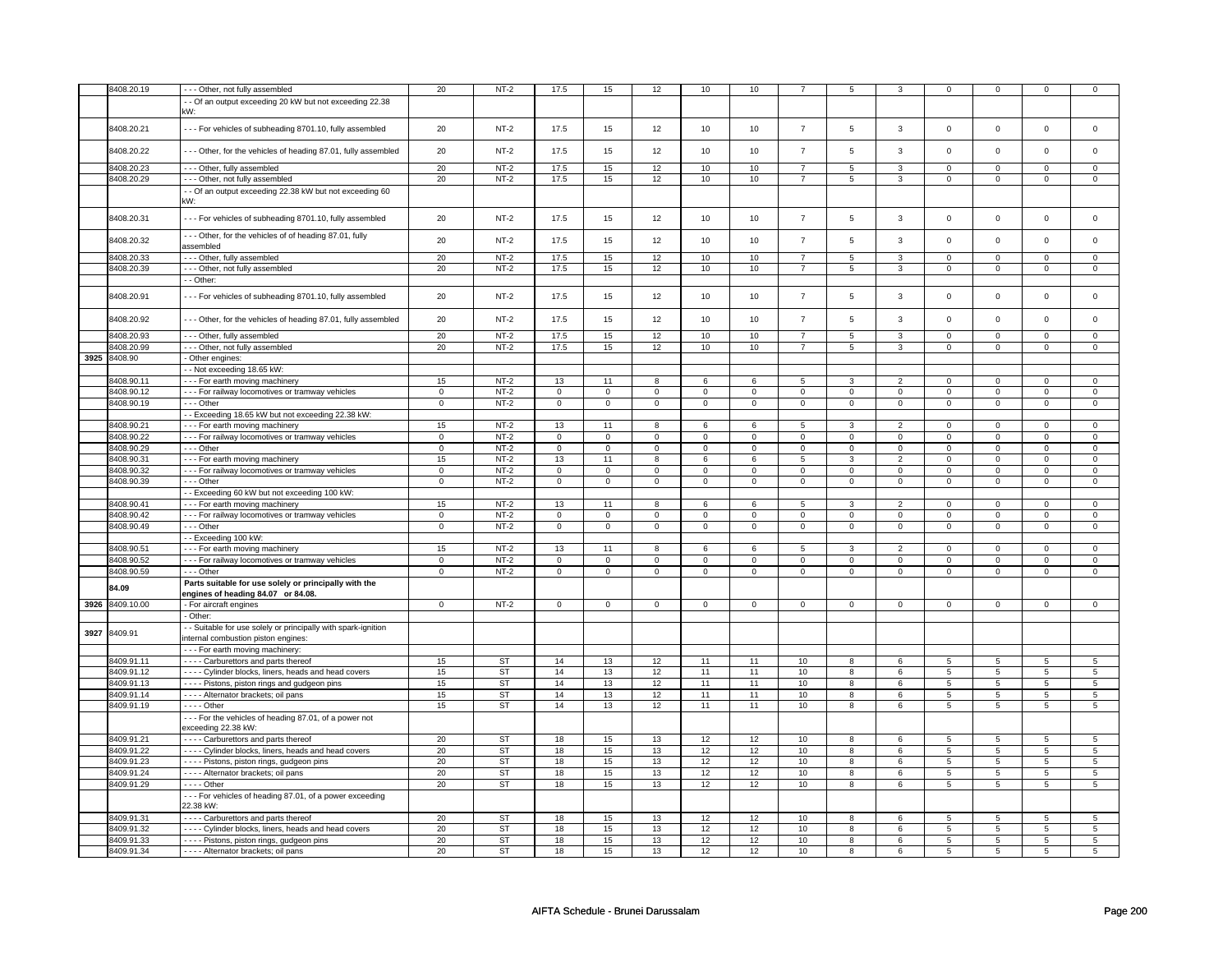| 8409.91.39   | $- - -$ Other                                                   | 20          | <b>ST</b> | 18          | 15             | 13          | 12          | 12          | 10             | 8           | 6               | 5              | 5              | 5              | 5               |
|--------------|-----------------------------------------------------------------|-------------|-----------|-------------|----------------|-------------|-------------|-------------|----------------|-------------|-----------------|----------------|----------------|----------------|-----------------|
|              | --- For vehicles of heading 87.11:                              |             |           |             |                |             |             |             |                |             |                 |                |                |                |                 |
|              |                                                                 |             |           |             |                |             |             |             |                |             |                 |                |                |                |                 |
| 8409.91.41   | - - - - Carburettors and parts thereof                          | 20          | ST        | 18          | 15             | 13          | 12          | 12          | 10             | 8           | 6               | 5              | 5              | 5              | 5               |
|              |                                                                 |             |           |             |                |             |             |             |                |             |                 |                |                |                |                 |
| 8409.91.42   | - Cylinder blocks, crank cases, heads and head covers           | 20          | <b>ST</b> | 18          | 15             | 13          | 12          | 12          | 10             | 8           | 6               | 5              | 5              | 5              | 5               |
|              |                                                                 |             |           |             |                |             |             |             |                |             |                 |                |                |                |                 |
| 8409.91.43   | - - - - Pistons rings and gudgeon pins                          | 20          | <b>ST</b> | 18          | 15             | 13          | 12          | 12          | 10             | 8           | 6               | 5              | 5              | 5              | 5               |
| 8409.91.44   | - - - - Crank cases for engine of motorcycles                   | 20          | <b>ST</b> | 18          | 15             | 13          | 12          | 12          | 10             | 8           | 6               | 5              | 5              | 5              | 5               |
|              |                                                                 |             |           |             |                |             |             |             |                |             |                 |                |                |                |                 |
| 8409.91.45   | - - - - Crank cases covers and other aluminium covers for       | 20          | <b>ST</b> | 18          | 15             | 13          | 12          | 12          | 10             | 8           | 6               | 5              | 5              | 5              | 5               |
|              | engines of motorcycles                                          |             |           |             |                |             |             |             |                |             |                 |                |                |                |                 |
| 8409.91.49   |                                                                 | 20          | <b>ST</b> | 18          |                | 13          |             | 12          | 10             |             |                 |                |                |                |                 |
|              | - - - - Other                                                   |             |           |             | 15             |             | 12          |             |                | 8           | 6               | 5              | 5              | 5              | $5\phantom{.0}$ |
|              | - - - For other vehicles of Chapter 87:                         |             |           |             |                |             |             |             |                |             |                 |                |                |                |                 |
| 8409.91.51   | - - - - Carburettors and parts thereof                          | 20          | ST        | 18          | 15             | 13          | 12          | 12          | 10             | 8           | 6               | 5              | $\overline{5}$ | 5              | $\overline{5}$  |
|              |                                                                 |             |           |             |                |             |             |             |                |             |                 |                |                |                |                 |
| 8409.91.52   | ---- Cylinder blocks, crank cases, heads and head covers        | 20          | ST        | 18          | 15             | 13          | 12          | 12          | 10             | 8           | 6               | 5              | 5              | 5              | 5               |
|              |                                                                 |             |           |             |                |             |             |             |                |             |                 |                |                |                |                 |
| 8409.91.53   | - - - - Piston rings and gudgeon pins                           | 20          | <b>ST</b> | 18          | 15             | 13          | 12          | 12          | 10             | 8           | 6               | 5              | 5              | 5              | 5               |
|              |                                                                 |             |           |             |                |             |             |             |                |             |                 |                |                |                |                 |
| 8409.91.54   | - - - - Pistons, cylinder liners with external diameter between | 20          | ST        | 18          | 15             | 13          | 12          | 12          | 10             | 8           | 6               | 5              | 5              | 5              | 5               |
|              | 50 mm and 155 mm                                                |             |           |             |                |             |             |             |                |             |                 |                |                |                |                 |
|              |                                                                 |             |           |             |                |             |             |             |                |             |                 |                |                |                |                 |
| 8409.91.55   | - - - - Other piston and cylinder liners                        | 20          | <b>ST</b> | 18          | 15             | 13          | 12          | 12          | 10             | 8           | 6               | 5              | 5              | 5              | 5               |
| 8409.91.56   | - - - - Alternator brackets; oil pans                           | 20          | ST        | 18          | 15             | 13          | 12          | 12          | 10             | $\bf 8$     | $6\overline{6}$ | $\overline{5}$ | $\overline{5}$ | $\overline{5}$ | $\overline{5}$  |
| 8409.91.59   | $---$ Other                                                     | 20          | ST        | 18          | 15             | 13          | 12          | 12          | 10             | 8           | 6               | 5              | 5              | 5              | 5               |
|              |                                                                 |             |           |             |                |             |             |             |                |             |                 |                |                |                |                 |
|              | --- For vessels of Chapter 89                                   |             |           |             |                |             |             |             |                |             |                 |                |                |                |                 |
|              | - - - - For marine propulsion engines of a power not exceeding  |             |           |             |                |             |             |             |                |             |                 |                |                |                |                 |
| 8409.91.61   |                                                                 | $\mathbf 0$ | ST        | $\mathbf 0$ | $\mathsf 0$    | $\mathsf 0$ | $\mathbf 0$ | $\mathsf 0$ | $\mathbf 0$    | $\mathbf 0$ | $\mathbf 0$     | $\mathsf 0$    | $\mathbf 0$    | 0              | $\mathbf 0$     |
|              | 22.38 kW                                                        |             |           |             |                |             |             |             |                |             |                 |                |                |                |                 |
|              | - - - - For marine propulsion engines of a power exceeding      |             |           |             |                |             |             |             |                |             |                 |                |                |                |                 |
| 8409.91.69   | 22.38 kW                                                        | $\mathbf 0$ | ST        | $\mathsf 0$ | $\mathbf 0$    | $\mathsf 0$ | $\mathsf 0$ | $\mathsf 0$ | $\mathbf 0$    | $\mathsf 0$ | $\mathsf 0$     | $\mathbf 0$    | $\mathbf 0$    | $\mathbf 0$    | $\mathsf 0$     |
|              |                                                                 |             |           |             |                |             |             |             |                |             |                 |                |                |                |                 |
|              | - - - For other engines:                                        |             |           |             |                |             |             |             |                |             |                 |                |                |                |                 |
| 8409.91.71   | - - - - Carburettors and parts thereof                          | $\mathbf 0$ | <b>ST</b> | $\mathsf 0$ | $\mathbf 0$    | $\mathbf 0$ | $\mathsf 0$ | $\mathsf 0$ | $\mathbf 0$    | $\mathbf 0$ | $\mathbf 0$     | $\mathbf 0$    | $\mathbf 0$    | 0              | 0               |
|              |                                                                 |             |           |             |                |             |             |             |                |             |                 |                |                |                |                 |
| 8409.91.72   | - - - - Cylinder blocks, liners, heads and head covers          | $\mathbf 0$ | ST        | $\mathsf 0$ | $\mathsf 0$    | $\mathbf 0$ | $\mathsf 0$ | $\mathsf 0$ | $\mathsf 0$    | 0           | $\mathsf 0$     | 0              | $\mathbf 0$    | $\mathbf 0$    | $\mathbf 0$     |
| 8409.91.73   | - - - - Pistons, piston rings, gudgeon pins                     | $\mathbf 0$ | ST        | 0           | $\overline{0}$ | 0           | $\mathbf 0$ | 0           | $\overline{0}$ | 0           | $\mathbf 0$     | 0              | $\overline{0}$ | $\mathbf 0$    | $\mathbf{0}$    |
|              |                                                                 |             |           |             |                |             |             |             |                |             |                 |                |                |                |                 |
| 8409.91.74   | - - - - Alternator brackets; oil pans                           | $\mathbf 0$ | ST        | $\mathbf 0$ | $\mathsf 0$    | $\mathbf 0$ | $\mathbf 0$ | $\mathbf 0$ | $\mathbf 0$    | $\mathsf 0$ | $\mathbf 0$     | $\mathbf 0$    | $\mathbf 0$    | $\Omega$       | $\mathbf 0$     |
| 8409.91.79   | $- - -$ Other                                                   | $\mathbf 0$ | <b>ST</b> | $\Omega$    | $\mathsf 0$    | $\Omega$    | $\mathbf 0$ | $\Omega$    | $\mathbf 0$    | $\Omega$    | $\mathbf 0$     | $\Omega$       | $\mathbf 0$    | $\Omega$       | $\mathsf 0$     |
| 3928 8409.99 | - - Other:                                                      |             |           |             |                |             |             |             |                |             |                 |                |                |                |                 |
|              |                                                                 |             |           |             |                |             |             |             |                |             |                 |                |                |                |                 |
|              | --- For earth moving machinery:                                 |             |           |             |                |             |             |             |                |             |                 |                |                |                |                 |
| 8409.99.11   | - - - - Carburettors and parts thereof                          | 15          | EL        |             |                |             |             |             |                |             |                 |                |                |                |                 |
|              |                                                                 |             |           |             |                |             |             |             |                |             |                 |                |                |                |                 |
| 8409.99.12   | - - - - Cylinder blocks, liners, heads and head covers          | 15          | EL        |             |                |             |             |             |                |             |                 |                |                |                |                 |
|              |                                                                 |             |           |             |                |             |             |             |                |             |                 |                |                |                |                 |
|              |                                                                 |             |           |             |                |             |             |             |                |             |                 |                |                |                |                 |
| 8409.99.13   | - - - - Pistons, piston rings and gudgeon pins                  | 15          | EL        |             |                |             |             |             |                |             |                 |                |                |                |                 |
| 8409.99.14   | - - - - Alternator brackets; oil pans                           | 15          | EL        |             |                |             |             |             |                |             |                 |                |                |                |                 |
| 8409.99.19   | $---$ Other                                                     | 15          | EL        |             |                |             |             |             |                |             |                 |                |                |                |                 |
|              |                                                                 |             |           |             |                |             |             |             |                |             |                 |                |                |                |                 |
|              | --- For vehicles of heading 87.01, of a power not exceeding     |             |           |             |                |             |             |             |                |             |                 |                |                |                |                 |
|              | 22.38 kW:                                                       |             |           |             |                |             |             |             |                |             |                 |                |                |                |                 |
|              |                                                                 |             |           |             |                |             |             |             |                |             |                 |                |                |                |                 |
| 8409.99.21   | - - - - Carburettors and parts thereof                          | 20          | EL        |             |                |             |             |             |                |             |                 |                |                |                |                 |
| 8409.99.22   | - - - - Cylinder blocks, liners, heads and head covers          | 20          | EL        |             |                |             |             |             |                |             |                 |                |                |                |                 |
| 8409.99.23   | - - - - Pistons, piston rings, gudgeon pins                     | 20          | E         |             |                |             |             |             |                |             |                 |                |                |                |                 |
|              |                                                                 |             |           |             |                |             |             |             |                |             |                 |                |                |                |                 |
| 8409.99.24   | - - - - Alternator brackets; oil pans                           | 20          | EL        |             |                |             |             |             |                |             |                 |                |                |                |                 |
| 8409.99.29   | $---$ Other                                                     | 20          | EL        |             |                |             |             |             |                |             |                 |                |                |                |                 |
| 8409.99.31   | - - - - Carburettors and parts thereof                          | 20          | EL        |             |                |             |             |             |                |             |                 |                |                |                |                 |
|              |                                                                 |             |           |             |                |             |             |             |                |             |                 |                |                |                |                 |
| 8409.99.32   | - - - - Cylinder blocks, liners, heads and head covers          | 20          | EL        |             |                |             |             |             |                |             |                 |                |                |                |                 |
| 8409.99.33   | - - - - Pistons, piston rings, gudgeon pins                     | 20          | E         |             |                |             |             |             |                |             |                 |                |                |                |                 |
|              |                                                                 |             |           |             |                |             |             |             |                |             |                 |                |                |                |                 |
| 8409.99.34   | - - - - Alternator brackets; oil pans                           | 20          | EL        |             |                |             |             |             |                |             |                 |                |                |                |                 |
| 8409.99.39   | $---$ Other                                                     | 20          | EL        |             |                |             |             |             |                |             |                 |                |                |                |                 |
|              | - - - For other vehicles of Chapter 87:                         |             |           |             |                |             |             |             |                |             |                 |                |                |                |                 |
|              |                                                                 |             |           |             |                |             |             |             |                |             |                 |                |                |                |                 |
| 8409.99.41   | - - - - Carburettors and parts thereof                          | 20          | EL        |             |                |             |             |             |                |             |                 |                |                |                |                 |
|              |                                                                 |             |           |             |                |             |             |             |                |             |                 |                |                |                |                 |
| 8409.99.42   | - - - - Cylinder blocks, crank cases, heads and head covers     | 20          | EL        |             |                |             |             |             |                |             |                 |                |                |                |                 |
|              |                                                                 |             |           |             |                |             |             |             |                |             |                 |                |                |                |                 |
| 8409.99.43   | - - - - Piston rings and gudgeon pins                           | 20          | EL        |             |                |             |             |             |                |             |                 |                |                |                |                 |
|              |                                                                 |             |           |             |                |             |             |             |                |             |                 |                |                |                |                 |
| 8409.99.44   | - - - - Pistons, cylinder liners with external diameter between | 20          | EL        |             |                |             |             |             |                |             |                 |                |                |                |                 |
|              | 50 mm and 155 mm                                                |             |           |             |                |             |             |             |                |             |                 |                |                |                |                 |
| 8409.99.45   |                                                                 |             | EL        |             |                |             |             |             |                |             |                 |                |                |                |                 |
|              | - - - - Other piston and cylinder liners                        | 20          |           |             |                |             |             |             |                |             |                 |                |                |                |                 |
| 8409.99.46   | - - - - Alternator brackets; oil pans                           | 20          | E         |             |                |             |             |             |                |             |                 |                |                |                |                 |
| 8409.99.49   | $---$ Other                                                     | 20          | EL        |             |                |             |             |             |                |             |                 |                |                |                |                 |
|              |                                                                 |             |           |             |                |             |             |             |                |             |                 |                |                |                |                 |
|              | --- For vessels of Chapter 89:                                  |             |           |             |                |             |             |             |                |             |                 |                |                |                |                 |
|              | - - - - For marine propulsion engines of a power not exceeding  |             |           |             |                |             |             |             |                |             |                 |                |                |                |                 |
| 8409.99.51   |                                                                 | $\mathsf 0$ | EL.       |             |                |             |             |             |                |             |                 |                |                |                |                 |
|              | 22.38 kW                                                        |             |           |             |                |             |             |             |                |             |                 |                |                |                |                 |
|              | - - - - For marine propulsion engines of a power exceeding      |             |           |             |                |             |             |             |                |             |                 |                |                |                |                 |
| 8409.99.59   |                                                                 | $\mathsf 0$ | EL.       |             |                |             |             |             |                |             |                 |                |                |                |                 |
|              | 22.38 kW                                                        |             |           |             |                |             |             |             |                |             |                 |                |                |                |                 |
|              | --- For other engines:                                          |             |           |             |                |             |             |             |                |             |                 |                |                |                |                 |
| 8409.99.61   | - - - - Carburettors and parts thereof                          | $\mathbf 0$ | EL        |             |                |             |             |             |                |             |                 |                |                |                |                 |
|              |                                                                 |             |           |             |                |             |             |             |                |             |                 |                |                |                |                 |
| 8409.99.62   | - - - - Cylinder blocks, liners, heads and head covers          | $\mathbf 0$ | EL        |             |                |             |             |             |                |             |                 |                |                |                |                 |
| 8409.99.63   | - - - - Pistons, piston rings, gudgeon pins                     | $\mathbf 0$ | EL        |             |                |             |             |             |                |             |                 |                |                |                |                 |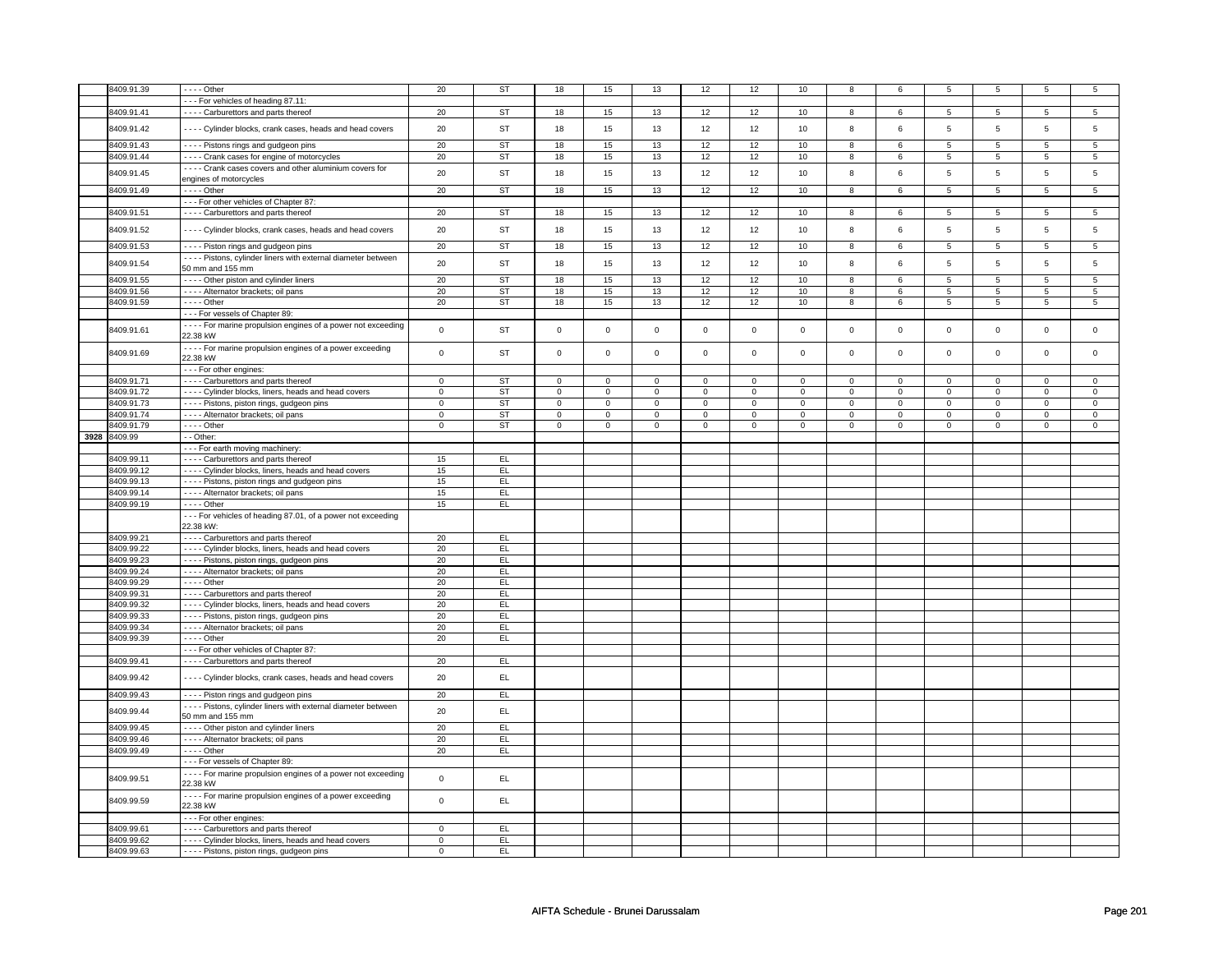|      | 8409.99.64               | - - - - Alternator brackets; oil pans                           | $\mathbf 0$    | EL.    |                |                |                               |                |                               |                |                               |                |                     |                |                               |                     |
|------|--------------------------|-----------------------------------------------------------------|----------------|--------|----------------|----------------|-------------------------------|----------------|-------------------------------|----------------|-------------------------------|----------------|---------------------|----------------|-------------------------------|---------------------|
|      | 8409.99.69               | - - - - Other                                                   | $\mathsf 0$    | EL.    |                |                |                               |                |                               |                |                               |                |                     |                |                               |                     |
|      |                          |                                                                 |                |        |                |                |                               |                |                               |                |                               |                |                     |                |                               |                     |
|      | 84.10                    | Hydraulic turbines, water wheels, and regulators therefor.      |                |        |                |                |                               |                |                               |                |                               |                |                     |                |                               |                     |
|      |                          | - Hydraulic turbines and water wheels:                          |                |        |                |                |                               |                |                               |                |                               |                |                     |                |                               |                     |
| 3929 | 8410.11                  | - - Of a power not exceeding 1,000 kW:                          |                |        |                |                |                               |                |                               |                |                               |                |                     |                |                               |                     |
|      | 3410.11.10               | - - - Water turbines                                            | $\overline{0}$ | $NT-1$ | $\mathsf 0$    | $\mathsf 0$    | $\mathsf{O}\xspace$           | $\mathsf 0$    | $\mathsf{O}\xspace$           | $\mathbf 0$    | $\mathbf 0$                   | $\mathbf{0}$   | $\mathsf 0$         | $\mathbf 0$    | $\mathbf 0$                   | $\mathbf 0$         |
|      | 8410.11.90               | $- -$ Other                                                     | $\overline{0}$ | $NT-1$ | $\overline{0}$ | $\overline{0}$ | $\overline{0}$                | $\overline{0}$ | $\overline{0}$                | $\overline{0}$ | $\overline{0}$                | $\overline{0}$ | $\overline{0}$      | $\overline{0}$ | $\overline{0}$                | $\overline{0}$      |
| 3930 | 8410.12                  | - Of a power exceeding 1,000 kW but not exceeding 10,000        |                |        |                |                |                               |                |                               |                |                               |                |                     |                |                               |                     |
|      |                          | kW:                                                             |                |        |                |                |                               |                |                               |                |                               |                |                     |                |                               |                     |
|      | 8410.12.10               | --- Water turbines                                              | $\mathsf 0$    | $NT-1$ | $\mathbf 0$    | $\mathbf 0$    | $\mathbf 0$                   | $\mathsf 0$    | $\mathsf{O}\xspace$           | $\mathbf 0$    | $\mathbf 0$                   | $\mathbf 0$    | $\mathbf 0$         | $\mathbf 0$    | $\mathbf 0$                   | $\mathbf{O}$        |
|      | 8410.12.90               | --- Other                                                       | 0              | $NT-1$ | $\mathbf 0$    | $\mathbf 0$    | $\mathbf 0$                   | $\mathbf 0$    | 0                             | $\mathbf 0$    | 0                             | $\mathbf 0$    | 0                   | 0              | 0                             | 0                   |
| 3931 | 8410.13                  | - Of a power exceeding 10,000 kW:                               |                |        |                |                |                               |                |                               |                |                               |                |                     |                |                               |                     |
|      | 8410.13.10               | - - - Water turbines                                            | $\mathsf 0$    | $NT-1$ | $\mathsf 0$    | $\mathbf 0$    | $\mathsf 0$                   | $\mathbf 0$    | $\mathsf 0$                   | $\mathbf 0$    | 0                             | $\mathsf 0$    | $\mathsf 0$         | $\mathbf 0$    | 0                             | $\mathbf{0}$        |
|      | 8410.13.90               | --- Other                                                       | $\mathbf 0$    | $NT-1$ | $\mathbf 0$    | $\mathbf 0$    | $\mathbf 0$                   | $\mathbf 0$    | $\mathbf 0$                   | $\mathbf 0$    | $\mathbf 0$                   | $\mathbf 0$    | 0                   | $\mathbf 0$    | 0                             | $\overline{0}$      |
| 3932 | 8410.90.00               | - Parts, including regulators                                   | $\mathsf 0$    | $NT-1$ | $\mathsf 0$    | $\mathsf 0$    | $\mathsf{O}\xspace$           | $\mathsf 0$    | $\mathsf{O}\xspace$           | $\mathbf 0$    | 0                             | $\mathbf 0$    | $\mathsf 0$         | $\mathbf 0$    | 0                             | $\mathbf{O}$        |
|      | 84.11                    | Turbo-jets, turbo-propellers and other gas turbines.            |                |        |                |                |                               |                |                               |                |                               |                |                     |                |                               |                     |
|      |                          | - Turbo-jets:                                                   |                |        |                |                |                               |                |                               |                |                               |                |                     |                |                               |                     |
| 3933 | 8411.11.00               | - - Of a thrust not exceeding 25 kN                             | $\mathbf 0$    | $NT-1$ | $\mathsf 0$    | $\mathsf 0$    | $\mathsf 0$                   | $\mathsf 0$    | $\mathsf 0$                   | $\mathbf 0$    | $\mathsf 0$                   | $\mathbf 0$    | $\mathsf{O}\xspace$ | $\mathbf{0}$   | $\Omega$                      | $\mathbf 0$         |
| 3934 | 8411.12.00               | - Of a thrust exceeding 25 kN                                   | $\mathbf 0$    | $NT-1$ | $\mathbf 0$    | $\mathbf 0$    | $\mathbf 0$                   | $\mathbf 0$    | $\mathbf 0$                   | $\mathbf 0$    | $\mathbf 0$                   | $\mathbf 0$    | $\mathbf 0$         | $\mathbf 0$    | $\mathsf 0$                   | $\mathbf 0$         |
|      |                          | - Turbo-propellers:                                             |                |        |                |                |                               |                |                               |                |                               |                |                     |                |                               |                     |
| 3935 | 8411.21.00               | - Of a power not exceeding 1,100 kW                             | $\mathsf 0$    | $NT-1$ | $\mathbf 0$    | $\mathbf 0$    | $\mathbf{0}$                  | $\mathbf 0$    | $\mathbf 0$                   | $\mathbf 0$    | $\mathbf 0$                   | $\mathbf{0}$   | $\mathbf 0$         | $\mathbf{0}$   | $\mathbf 0$                   | $\mathbf{0}$        |
| 3936 | 8411.22.00               | - - Of a power exceeding 1,100 kW                               | $\overline{0}$ | $NT-1$ | $\overline{0}$ | $\overline{0}$ | $\mathsf 0$                   | $\overline{0}$ | $\mathsf 0$                   | $\overline{0}$ | $\mathbf 0$                   | $\overline{0}$ | $\mathsf 0$         | $\overline{0}$ | $\mathsf 0$                   | $\overline{0}$      |
|      |                          | Other gas turbines:                                             |                |        |                |                |                               |                |                               |                |                               |                |                     |                |                               |                     |
| 3937 | 8411.81.00               | - Of a power not exceeding 5,000 kW                             | $\mathsf 0$    | $NT-1$ | $\mathsf 0$    | $\mathsf 0$    | $\mathsf 0$                   | $\mathbf 0$    | $\mathsf 0$                   | $\mathsf 0$    | $\mathbf 0$                   | $\mathsf 0$    | $\mathsf 0$         | $\mathbf 0$    | $\mathbf 0$                   | 0                   |
|      | 3938 8411.82.00          | - Of a power exceeding 5,000 kW                                 | $\overline{0}$ | $NT-1$ | $\overline{0}$ | $\overline{0}$ | $\mathbf 0$                   | $\overline{0}$ | $\mathbf 0$                   | $\overline{0}$ | $\mathbf{0}$                  | $\overline{0}$ | $\mathbf{0}$        | $\overline{0}$ | 0                             | $\overline{0}$      |
|      |                          | - Parts:                                                        |                |        |                |                |                               |                |                               |                |                               |                |                     |                |                               |                     |
| 3939 | 8411.91.00               | - - Of turbo-jets or turbo-propellers                           | $\overline{0}$ | $NT-1$ | $\overline{0}$ | $\mathbf 0$    | $\mathsf 0$                   | $\mathbf 0$    | $\mathsf 0$                   | $\mathbf 0$    | $\mathbf 0$                   | $\mathbf 0$    | $\overline{0}$      | $\overline{0}$ | $\mathsf 0$                   | 0                   |
| 3940 | 8411.99.00               | - - Other                                                       | $\pmb{0}$      | $NT-1$ | $\overline{0}$ | $\overline{0}$ | $\mathsf{O}\xspace$           | $\overline{0}$ | $\overline{\mathbf{0}}$       | $\mathsf 0$    | $\mathsf 0$                   | $\pmb{0}$      | $\pmb{0}$           | $\overline{0}$ | $\mathsf 0$                   | $\pmb{0}$           |
|      | 84.12                    | Other engines and motors.                                       |                |        |                |                |                               |                |                               |                |                               |                |                     |                |                               |                     |
| 3941 | 8412.10.00               | Reaction engines other than turbo-jets                          | $\overline{0}$ | $NT-1$ | $\mathbf 0$    | $\overline{0}$ | $\mathbf 0$                   | $\mathbf 0$    | $\mathsf 0$                   | $\overline{0}$ | $\mathbf 0$                   | $\mathbf 0$    | $\mathsf 0$         | $\overline{0}$ | $\mathbf 0$                   | $\mathbf 0$         |
|      |                          | Hydraulic power engines and motors:                             |                |        |                |                |                               |                |                               |                |                               |                |                     |                |                               |                     |
| 3942 | 8412.21.00               | - - Linear acting (cylinders)                                   | $\mathbf 0$    | $NT-1$ | $\mathbf 0$    | $\mathbf{0}$   | $\mathbf 0$                   | $\overline{0}$ | $\mathbf 0$                   | $\mathbf{0}$   | $\mathbf 0$                   | $\mathbf{0}$   | 0                   | $\mathbf{0}$   | 0                             | $\overline{0}$      |
| 3943 | 8412.29.00               | - Other                                                         | $\mathbf 0$    | $NT-1$ | $\mathbf 0$    | $\mathbf 0$    | $\mathbf 0$                   | $\mathbf 0$    | $\mathbf 0$                   | $\mathbf{0}$   | $\mathbf 0$                   | $\mathbf 0$    | $\mathbf 0$         | $\mathbf 0$    | $\mathbf 0$                   | $\mathbf 0$         |
|      |                          | - Pneumatic power engines and motors:                           |                |        |                |                |                               |                |                               |                |                               |                |                     |                |                               |                     |
| 3944 | 8412.31.00               | - - Linear acting (cylinders)                                   | 0              | $NT-1$ | $\mathbf 0$    | $\mathbf 0$    | $\mathbf 0$                   | $\mathbf 0$    | $\mathbf 0$                   | $\mathbf 0$    | 0                             | $\mathbf 0$    | 0                   | $\mathbf 0$    | 0                             | 0                   |
| 3945 | 8412.39.00               | - Other                                                         | $\mathbf 0$    | $NT-1$ | $\mathbf 0$    | $\mathbf 0$    | $\mathbf 0$                   | $\mathbf 0$    | $\mathbf 0$                   | $\mathsf 0$    | 0                             | 0              | 0                   | $\mathbf 0$    | $\mathbf 0$                   | 0                   |
| 3946 | 8412.80.00               | - Other                                                         | $\overline{0}$ | $NT-1$ | $\overline{0}$ | $\overline{0}$ | $\overline{0}$                | $\overline{0}$ | $\overline{0}$                | $\overline{0}$ | $\overline{0}$                | $\overline{0}$ | $\overline{0}$      | $\overline{0}$ | 0                             | $\overline{0}$      |
| 3947 | 8412.90                  | - Parts:                                                        | $\mathsf 0$    | $NT-1$ | $\mathsf 0$    | $\mathsf 0$    |                               | $\mathsf 0$    |                               | $\mathbf 0$    |                               | $\mathsf 0$    | $\mathsf 0$         | $\mathbf 0$    |                               |                     |
|      | 8412.90.10<br>8412.90.90 | - Of reaction engines of subheading 8412.10.00<br>- - Other     | $\overline{0}$ | $NT-1$ | $\overline{0}$ | $\overline{0}$ | $\mathsf 0$<br>$\overline{0}$ | $\overline{0}$ | $\mathsf 0$<br>$\overline{0}$ | $\overline{0}$ | $\mathbf 0$<br>$\overline{0}$ | $\overline{0}$ | $\overline{0}$      | $\overline{0}$ | $\mathsf 0$<br>$\overline{0}$ | 0<br>$\overline{0}$ |
|      |                          | Pumps for liquids, whether or not fitted with a measuring       |                |        |                |                |                               |                |                               |                |                               |                |                     |                |                               |                     |
|      | 84.13                    | device; liquid elevators.                                       |                |        |                |                |                               |                |                               |                |                               |                |                     |                |                               |                     |
|      |                          | - Pumps fitted or designed to be fitted with a measuring        |                |        |                |                |                               |                |                               |                |                               |                |                     |                |                               |                     |
|      |                          | device:                                                         |                |        |                |                |                               |                |                               |                |                               |                |                     |                |                               |                     |
|      |                          | - Pumps for dispensing fuel or lubricants, of the types used    |                |        |                |                |                               |                |                               |                |                               |                |                     |                |                               |                     |
| 3948 | 8413.11.00               | n filling stations or in garages                                | 20             | $NT-2$ | 17.5           | 15             | 12                            | 10             | 10                            | $\overline{7}$ | 5                             | 3              | $\mathbf 0$         | $\mathbf 0$    | $\mathbf 0$                   | $\mathbf 0$         |
| 3949 | 8413.19                  | - Other:                                                        |                |        |                |                |                               |                |                               |                |                               |                |                     |                |                               |                     |
|      | 8413.19.10               | --- Electrically operated                                       | 20             | $NT-2$ | 17.5           | 15             | 12                            | 10             | 10                            | $\overline{7}$ | 5                             | 3              | 0                   | $\mathbf 0$    | $\mathbf 0$                   | 0                   |
|      | 8413.19.20               | - - - Not electrically operated                                 | $\mathbf 0$    | $NT-2$ | 0              | $\mathbf 0$    | 0                             | $\mathbf 0$    | 0                             | $\mathsf{O}$   | 0                             | 0              | 0                   | $\mathsf 0$    | 0                             | $\mathbf 0$         |
| 3950 | 8413.20.00               | - Hand pumps, other than those of subheading 8413.11 or         | $\mathsf 0$    | $NT-1$ | $\mathbf 0$    | $\mathsf 0$    | $\mathsf 0$                   | $\mathsf 0$    | $\mathsf 0$                   | $\mathbf 0$    | $\mathbf 0$                   | $\mathbf 0$    | $\mathsf 0$         | $\mathbf 0$    | $\mathsf 0$                   | $\mathbf{O}$        |
|      |                          | 3413.19                                                         |                |        |                |                |                               |                |                               |                |                               |                |                     |                |                               |                     |
| 3951 | 8413.30                  | - Fuel, lubricating or cooling medium pumps for internal        |                |        |                |                |                               |                |                               |                |                               |                |                     |                |                               |                     |
|      |                          | combustion piston engines:                                      |                |        |                |                |                               |                |                               |                |                               |                |                     |                |                               |                     |
|      |                          | - - For earth moving machinery:                                 |                |        |                |                |                               |                |                               |                |                               |                |                     |                |                               |                     |
|      | 8413.30.11               | --- Of reciprocating type                                       | 15             | EL     |                |                |                               |                |                               |                |                               |                |                     |                |                               |                     |
|      | 8413.30.12               | --- Of centrifugal type, with inlet diameter not exceeding 200  | 15             | EL     |                |                |                               |                |                               |                |                               |                |                     |                |                               |                     |
|      |                          | mm                                                              |                |        |                |                |                               |                |                               |                |                               |                |                     |                |                               |                     |
|      | 8413.30.13               | - - - Of centrifugal type, with inlet diameter exceeding 200 mm | 15             | EL     |                |                |                               |                |                               |                |                               |                |                     |                |                               |                     |
|      | 8413.30.14               |                                                                 | 15             | EL     |                |                |                               |                |                               |                |                               |                |                     |                |                               |                     |
|      | 8413.30.19               | - - - Of rotary type<br>$- -$ Other                             | 15             | EL     |                |                |                               |                |                               |                |                               |                |                     |                |                               |                     |
|      |                          | - - For motor vehicles:                                         |                |        |                |                |                               |                |                               |                |                               |                |                     |                |                               |                     |
|      | 8413.30.21               | --- Of reciprocating type                                       | 20             | EL     |                |                |                               |                |                               |                |                               |                |                     |                |                               |                     |
|      |                          | --- Of centrifugal type, with inlet diameter not exceeding 200  |                |        |                |                |                               |                |                               |                |                               |                |                     |                |                               |                     |
|      | 8413.30.22               | mm                                                              | 20             | EL.    |                |                |                               |                |                               |                |                               |                |                     |                |                               |                     |
|      |                          |                                                                 |                |        |                |                |                               |                |                               |                |                               |                |                     |                |                               |                     |
|      | 8413.30.23               | --- Of centrifugal type, with inlet diameter exceeding 200 mm   | 20             | EL     |                |                |                               |                |                               |                |                               |                |                     |                |                               |                     |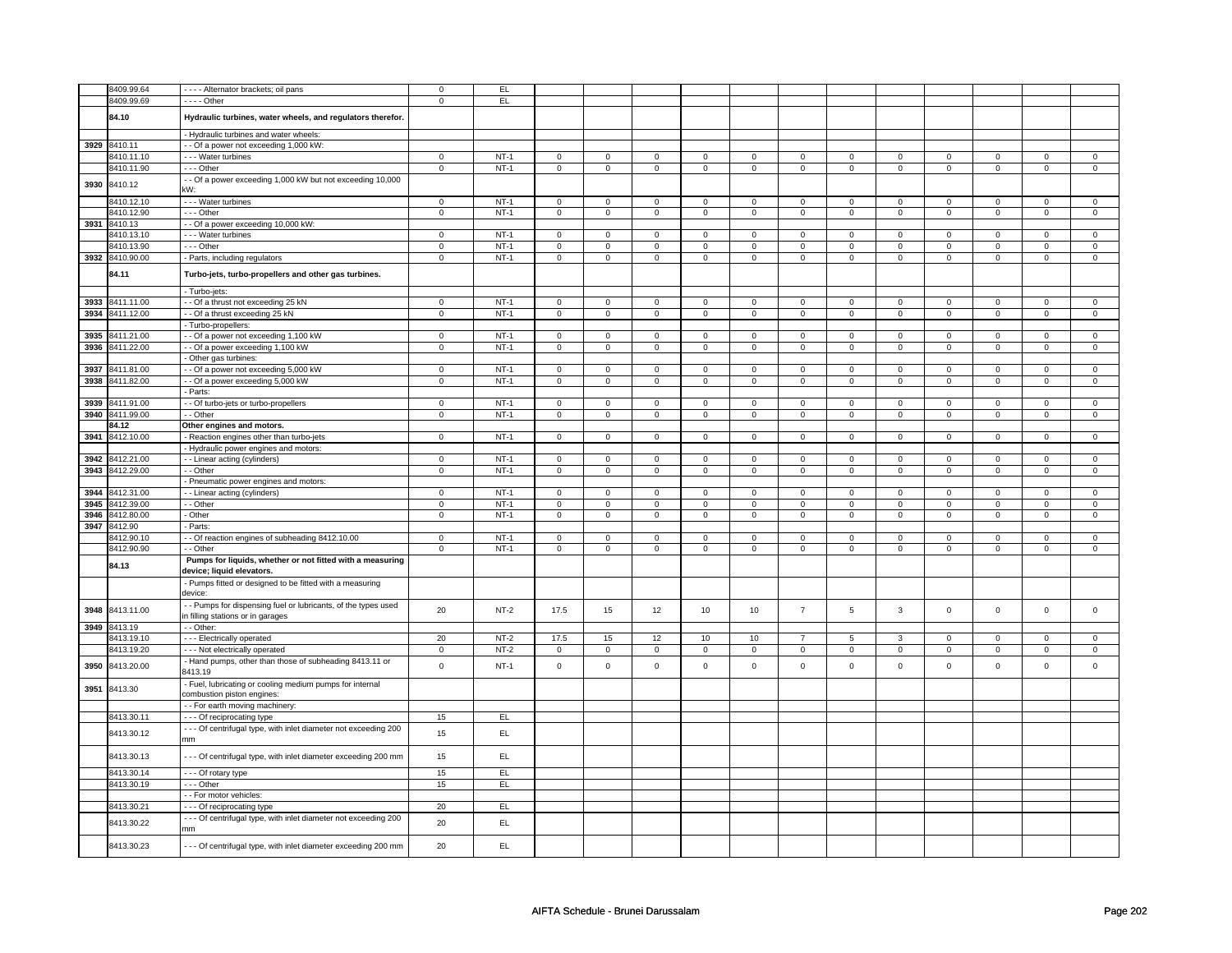|      | 8413.30.24   | --- Of rotary type                                                      | 20          | EL          |             |             |                     |             |                     |                |                |                |                |                |                |                |
|------|--------------|-------------------------------------------------------------------------|-------------|-------------|-------------|-------------|---------------------|-------------|---------------------|----------------|----------------|----------------|----------------|----------------|----------------|----------------|
|      | 8413.30.29   | --- Other                                                               | 20          | EL          |             |             |                     |             |                     |                |                |                |                |                |                |                |
|      | 8413.30.90   |                                                                         |             | EL          |             |             |                     |             |                     |                |                |                |                |                |                |                |
|      |              | - - Other                                                               | 0           |             |             |             |                     |             |                     |                |                |                |                |                |                |                |
| 3952 | 8413.40      | - Concrete pumps:                                                       |             |             |             |             |                     |             |                     |                |                |                |                |                |                |                |
|      | 8413.40.10   | - Electrically operated                                                 | 20          | $NT-2$      | 17.5        | 15          | 12                  | 10          | 10                  | $\overline{7}$ | 5              | 3              | 0              | 0              | 0              | 0              |
|      | 8413.40.20   | - Not electrically operated                                             | $\mathbf 0$ | $NT-2$      | $\mathsf 0$ | $\mathsf 0$ | 0                   | $\mathbf 0$ | $\mathsf 0$         | $\mathbf 0$    | $\mathbf 0$    | $\mathbf 0$    | $\mathbf 0$    | $\mathbf 0$    | $\mathsf 0$    | $\overline{0}$ |
|      | 3953 8413.50 | - Other reciprocating positive displacement pumps:                      |             |             |             |             |                     |             |                     |                |                |                |                |                |                |                |
|      |              | - Electrically operated:                                                |             |             |             |             |                     |             |                     |                |                |                |                |                |                |                |
|      | 8413.50.11   | - - - Water pumps specially designed for submarine use                  | 20          | $NT-2$      | 17.5        | 15          | 12                  | 10          | 10                  | $\overline{7}$ | 5              | $\mathbf{3}$   | $\mathbf 0$    | $\mathbf 0$    | 0              | $\mathsf 0$    |
|      |              | --- Other, water pumps with capacity not exceeding 8000                 |             |             |             |             |                     |             |                     |                |                |                |                |                |                |                |
|      | 8413.50.12   | m3/h                                                                    | 20          | $NT-2$      | 17.5        | 15          | 12                  | 10          | 10                  | $\overline{7}$ | 5              | 3              | $\mathbf 0$    | $\mathbf 0$    | $\Omega$       | $\mathbf 0$    |
|      |              |                                                                         |             |             |             |             |                     |             |                     |                |                |                |                |                |                |                |
|      | 8413.50.13   | --- Other, water pumps with capacity exceeding 8000 m <sup>3/h</sup>    | 20          | $NT-2$      | 17.5        | 15          | 12                  | 10          | 10                  | $\overline{7}$ | 5              | $\mathbf{3}$   | $\mathsf 0$    | $\mathbf{0}$   | $\mathbf 0$    | $\mathbf{0}$   |
|      |              | but not exceeding 13000 m <sup>3</sup> /h                               |             |             |             |             |                     |             |                     |                |                |                |                |                |                |                |
|      | 8413.50.19   | --- Other                                                               | 20          | $NT-2$      | 17.5        | 15          | 12                  | 10          | 10                  | $\overline{7}$ | $\overline{5}$ | 3              | $\overline{0}$ | $\overline{0}$ | $\overline{0}$ | $\overline{0}$ |
|      | 8413.50.20   | - - Not electrically operated                                           | $\mathsf 0$ | $NT-2$      | $\mathbf 0$ | $\mathbf 0$ | $\mathbf 0$         | $\mathbf 0$ | $\mathbf 0$         | $\mathbf 0$    | $\mathbf 0$    | $\mathbf 0$    | $\mathsf 0$    | $\mathbf 0$    | $\mathbf 0$    | $\mathbf{0}$   |
| 3954 | 8413.60      | Other rotary positive displacement pumps:                               |             |             |             |             |                     |             |                     |                |                |                |                |                |                |                |
|      |              | - Electrically operated:                                                |             |             |             |             |                     |             |                     |                |                |                |                |                |                |                |
|      | 8413.60.11   | --- Water pumps specially designed for submarine use                    | 20          | $NT-2$      | 17.5        | 15          | 12                  | 10          | 10                  | $\overline{7}$ | 5              | $\overline{3}$ | $\mathbf{0}$   | $\overline{0}$ | $\Omega$       | $\overline{0}$ |
|      |              |                                                                         |             |             |             |             |                     |             |                     |                |                |                |                |                |                |                |
|      | 8413.60.12   | --- Other, water pumps with capacity not exceeding 8000                 | 20          | $NT-2$      | 17.5        | 15          | 12                  | 10          | 10                  | $\overline{7}$ | 5              | 3              | $\mathsf 0$    | $\mathbf 0$    | $\mathsf 0$    | $\mathbf 0$    |
|      |              | m <sup>3</sup> /h                                                       |             |             |             |             |                     |             |                     |                |                |                |                |                |                |                |
|      | 8413.60.13   | - - - Other, water pumps with capacity exceeding 8000 m <sup>3/h</sup>  | 20          | $NT-2$      | 17.5        | 15          | 12                  | 10          | 10                  | $\overline{7}$ | 5              | $\mathbf{3}$   | $\mathsf 0$    | $\mathbf 0$    | $\mathsf 0$    | $\mathbf 0$    |
|      |              | but not exceeding 13000 m <sup>3</sup> /h                               |             |             |             |             |                     |             |                     |                |                |                |                |                |                |                |
|      | 8413.60.19   | --- Other                                                               | 20          | $NT-2$      | 17.5        | 15          | 12                  | 10          | 10                  | $\overline{7}$ | $\overline{5}$ | $\overline{3}$ | $\overline{0}$ | $\overline{0}$ | $\overline{0}$ | $\overline{0}$ |
|      | 8413.60.20   | - - Not electrically operated                                           | 0           | NT-2        | 0           | $\mathbf 0$ | 0                   | $\mathbf 0$ | 0                   | $\mathbf 0$    | 0              | $\mathbf 0$    | 0              | 0              | 0              | $\mathbf 0$    |
| 3955 | 8413.70      | - Other centrifugal pumps:                                              |             |             |             |             |                     |             |                     |                |                |                |                |                |                |                |
|      |              | - Single stage, single suction horizontal shaft water pumps             |             |             |             |             |                     |             |                     |                |                |                |                |                |                |                |
|      | 8413.70.10   | suitable for beltdrive or direct coupling, other than pumps with        | 20          | EL.         |             |             |                     |             |                     |                |                |                |                |                |                |                |
|      |              | shafts common with prime mover                                          |             |             |             |             |                     |             |                     |                |                |                |                |                |                |                |
|      |              |                                                                         |             |             |             |             |                     |             |                     |                |                |                |                |                |                |                |
|      |              | - - Other, electrically operated:                                       |             |             |             |             |                     |             |                     |                |                |                |                |                |                |                |
|      | 8413.70.21   | - - - Water pumps specially designed for submarine use                  | 20          | EL          |             |             |                     |             |                     |                |                |                |                |                |                |                |
|      | 8413.70.22   | --- Impulse-turbo water pumps of a capacity not exceeding               | 20          | EL.         |             |             |                     |             |                     |                |                |                |                |                |                |                |
|      |              | 100 Watts, of a kind for household use                                  |             |             |             |             |                     |             |                     |                |                |                |                |                |                |                |
|      |              | - - - Other, water pumps with capacity not exceeding 8000               |             |             |             |             |                     |             |                     |                |                |                |                |                |                |                |
|      | 8413.70.23   | m <sup>3</sup> /h                                                       | 20          | EL          |             |             |                     |             |                     |                |                |                |                |                |                |                |
|      |              | --- Other, water pumps with capacity exceeding 8000 m <sup>3/h</sup>    |             |             |             |             |                     |             |                     |                |                |                |                |                |                |                |
|      | 8413.70.24   |                                                                         | 20          | EL          |             |             |                     |             |                     |                |                |                |                |                |                |                |
|      |              | but not exceeding 13000 m <sup>3</sup> /h                               |             |             |             |             |                     |             |                     |                |                |                |                |                |                |                |
|      | 8413.70.29   | --- Other                                                               | 20          | <b>EL</b>   |             |             |                     |             |                     |                |                |                |                |                |                |                |
|      | 8413.70.30   | - - Not electrically operated                                           | $\mathsf 0$ | EL          |             |             |                     |             |                     |                |                |                |                |                |                |                |
|      |              | Other pumps; liquid elevators:                                          |             |             |             |             |                     |             |                     |                |                |                |                |                |                |                |
|      | 3956 8413.81 | - - Pumps:                                                              |             |             |             |             |                     |             |                     |                |                |                |                |                |                |                |
|      |              | - - Electrically operated:                                              |             |             |             |             |                     |             |                     |                |                |                |                |                |                |                |
|      | 8413.81.11   | - - - Water pumps specially designed for submarine use                  | 20          | $NT-2$      | 17.5        | 15          | 12                  | 10          | 10                  | $\overline{7}$ | 5              | 3              | $\mathbf 0$    | $\mathbf 0$    | $\Omega$       | $\mathbf 0$    |
|      |              | --- Other, water pumps with capacity not exceeding 8000                 |             |             |             |             |                     |             |                     |                |                |                |                |                |                |                |
|      | 8413.81.12   | m <sup>3</sup> /h                                                       | 20          | $NT-2$      | 17.5        | 15          | 12                  | 10          | 10                  | $\overline{7}$ | 5              | 3              | 0              | $\mathbf 0$    | $\Omega$       | $\mathbf 0$    |
|      |              |                                                                         |             |             |             |             |                     |             |                     |                |                |                |                |                |                |                |
|      | 8413.81.13   | --- Other, water pumps with capacity exceeding 8000 m <sup>3/h</sup>    | 20          | <b>NT-2</b> | 17.5        | 15          | 12                  | 10          | 10                  | $\overline{7}$ | 5              | 3              | $\mathsf 0$    | $\mathbf 0$    | $\mathbf 0$    | $\mathbf 0$    |
|      |              | but not exceeding 13000 m <sup>3</sup> /h                               |             |             |             |             |                     |             |                     |                |                |                |                |                |                |                |
|      | 8413.81.19   | --- Other                                                               | 20          | $NT-2$      | 17.5        | 15          | 12                  | 10          | 10                  | $\overline{7}$ | $\overline{5}$ | $\overline{3}$ | $\overline{0}$ | $\overline{0}$ | $\mathbf 0$    | $\overline{0}$ |
|      | 8413.81.20   | - - Not electrically operated                                           | $\mathsf 0$ | $NT-2$      | $\mathsf 0$ | $\mathsf 0$ | $\mathsf{O}\xspace$ | $\mathsf 0$ | $\mathsf{O}\xspace$ | $\mathbf 0$    | $\mathsf 0$    | $\mathsf 0$    | $\mathsf 0$    | $\mathbf 0$    | 0              | 0              |
| 3957 | 8413.82      | - - Liquid elevators:                                                   |             |             |             |             |                     |             |                     |                |                |                |                |                |                |                |
|      | 8413.82.10   | --- Electrically operated                                               | 20          | $NT-2$      | 17.5        | 15          | 12                  | 10          | 10                  | $\overline{7}$ | 5              | 3              | 0              | $\mathbf 0$    | 0              | 0              |
|      | 8413.82.20   | - - - Not electrically operated                                         | $\mathsf 0$ | $NT-2$      | $\mathbf 0$ | $\mathbf 0$ | $\mathbf 0$         | $\mathbf 0$ | $\mathbf 0$         | $\mathbf 0$    | $\mathbf 0$    | $\mathbf 0$    | $\mathbf 0$    | $\mathbf 0$    | $\mathbf 0$    | $\mathbf{0}$   |
|      |              | - Parts:                                                                |             |             |             |             |                     |             |                     |                |                |                |                |                |                |                |
| 3958 | 8413.91      | - - Of pumps:                                                           |             |             |             |             |                     |             |                     |                |                |                |                |                |                |                |
|      | 8413.91.10   | --- Of pumps of subheading 8413.20.00                                   | $\mathsf 0$ | $NT-2$      | 0           | $\mathbf 0$ | 0                   | $\mathbf 0$ | 0                   | $\mathbf 0$    | 0              | $\mathbf 0$    | 0              | $\mathbf 0$    | 0              | $\mathbf 0$    |
|      | 8413.91.20   | --- Of pumps of subheading 8413.70.10                                   | 20          | $NT-2$      | 17.5        | 15          | 12                  | 10          | 10                  | $\overline{7}$ | 5              | 3              | $\mathsf 0$    | $\mathbf 0$    | $\Omega$       | $\mathbf 0$    |
|      |              |                                                                         |             |             |             |             |                     |             |                     |                |                |                |                |                | 0              |                |
|      | 8413.91.30   | - - - Of other centrifugal pumps                                        | 20          | $NT-2$      | 17.5        | 15          | 12                  | 10          | $10$                | $\overline{7}$ | 5              | 3              | $\mathsf 0$    | $\mathbf 0$    |                | $\mathbf 0$    |
|      |              | - - - Of other pumps, electrically operated:                            |             |             |             |             |                     |             |                     |                |                |                |                |                |                |                |
|      |              | ---- Of water pumps with capacity not exceeding 8000 m <sup>3</sup> /h, |             |             |             |             |                     |             |                     |                |                |                |                |                |                |                |
|      | 8413.91.41   | except those specially designed for submarine use                       | 20          | $NT-2$      | 17.5        | 15          | 12                  | 10          | 10                  | $\overline{7}$ | 5              | 3              | $\mathsf 0$    | $\mathbf 0$    | $\mathbf 0$    | $\mathbf{0}$   |
|      |              |                                                                         |             |             |             |             |                     |             |                     |                |                |                |                |                |                |                |
|      |              |                                                                         |             |             |             |             |                     |             |                     |                |                |                |                |                |                |                |
|      | 8413.91.42   | - - - - Of water pumps specially designed for submarine use             | 20          | $NT-2$      | 17.5        | 15          | 12                  | 10          | 10                  | $\overline{7}$ | $\overline{5}$ | $\mathbf{3}$   | $\mathsf 0$    | $\mathbf 0$    | $\mathsf 0$    | $\mathbf{0}$   |
|      | 8413.91.49   | $- - -$ Other                                                           | 20          | $NT-2$      | 17.5        | 15          | 12                  | 10          | 10                  | $\overline{7}$ | 5              | 3              | $\mathbf 0$    | $\mathbf{0}$   | $\mathbf 0$    | $\mathbf 0$    |
|      | 8413.91.90   | --- Of other pumps, not electrically operated                           | $\mathbf 0$ | $NT-2$      | $\mathbf 0$ | $\mathsf 0$ | $\mathsf 0$         | $\mathbf 0$ | $\mathsf 0$         | $\mathsf 0$    | $\mathbf 0$    | $\mathbf 0$    | $\mathbf 0$    | $\mathbf{0}$   | 0              | $\mathbf{0}$   |
|      |              |                                                                         |             |             |             |             |                     |             |                     |                |                |                |                |                |                |                |
| 3959 | 8413.92      | - Of liquid elevators:                                                  |             |             |             |             |                     |             |                     |                |                |                |                |                |                |                |
|      | 8413.92.10   | - - Of electrically operated liquid elevators                           | 20          | $NT-2$      | 17.5        | 15          | 12                  | 10          | 10                  | $\overline{7}$ | 5              | 3              | $\mathsf 0$    | $\mathbf 0$    | $\mathbf 0$    | $\mathbf 0$    |
|      | 8413.92.20   | - - - Of non-electrically operated liquid elevators                     | 0           | NT-2        | $\Omega$    | $\mathbf 0$ | $\Omega$            | $\mathbf 0$ | $\Omega$            | 0              | 0              | 0              | $\Omega$       | 0              | 0              | 0              |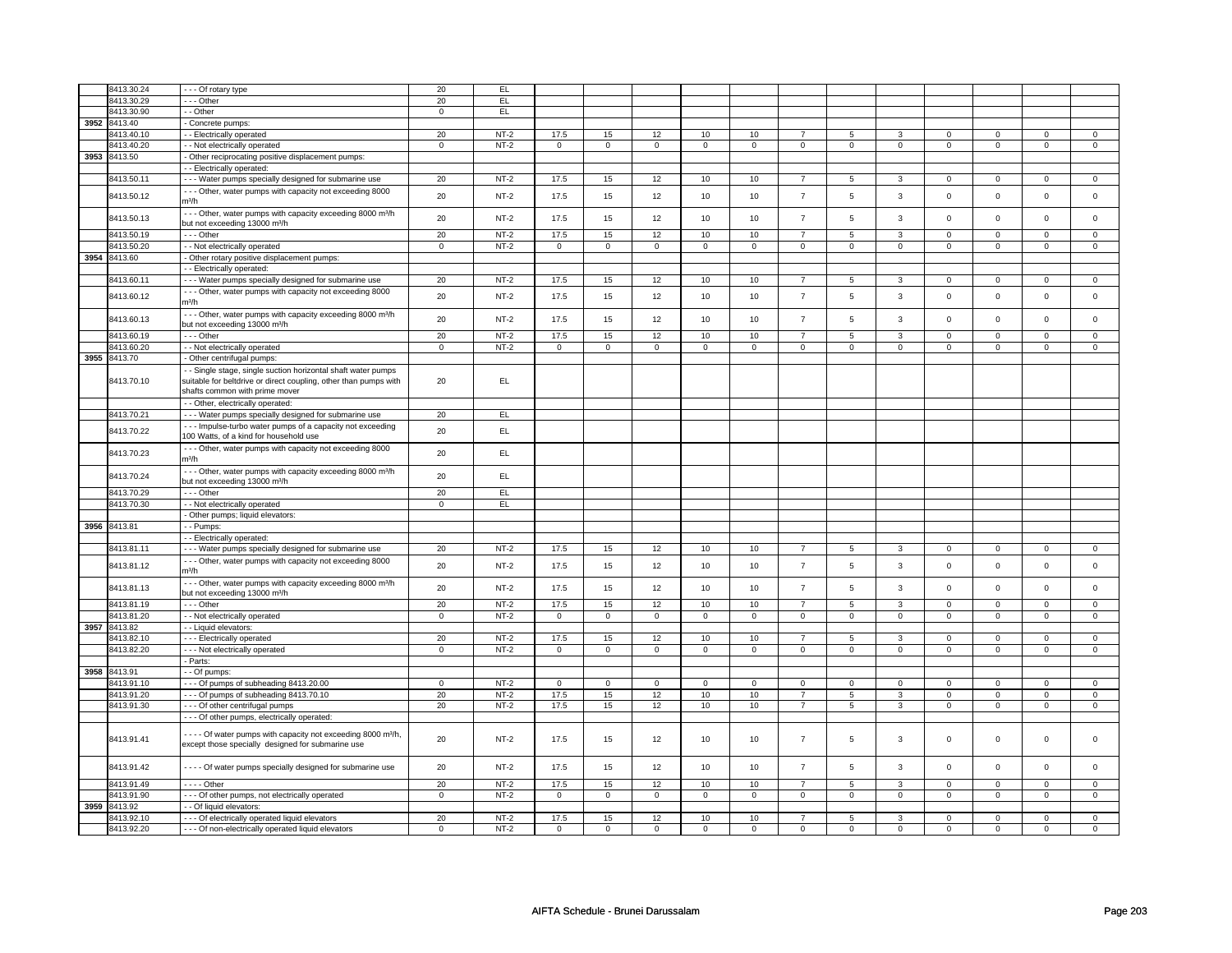|      |              | Air or vacuum pumps, air or other gas compressors and              |                            |           |                     |                |             |                |             |                |             |                |                |                |                |                |
|------|--------------|--------------------------------------------------------------------|----------------------------|-----------|---------------------|----------------|-------------|----------------|-------------|----------------|-------------|----------------|----------------|----------------|----------------|----------------|
|      | 84.14        | fans; ventilating or recycling hoods incorporating a fan,          |                            |           |                     |                |             |                |             |                |             |                |                |                |                |                |
|      |              | whether or not fitted with filters.                                |                            |           |                     |                |             |                |             |                |             |                |                |                |                |                |
|      | 3960 8414.10 |                                                                    |                            |           |                     |                |             |                |             |                |             |                |                |                |                |                |
|      | 8414.10.10   | - Vacuum pumps:                                                    | $5\overline{5}$            | EL.       |                     |                |             |                |             |                |             |                |                |                |                |                |
|      | 8414.10.20   | - - Electrically operated                                          |                            | EL.       |                     |                |             |                |             |                |             |                |                |                |                |                |
| 3961 | 8414.20.00   | - - Not electrically operated                                      | $\mathbf 0$<br>$\mathsf 0$ | $NT-1$    |                     | $\overline{0}$ | $\mathsf 0$ | $\overline{0}$ |             | $\overline{0}$ | $\mathsf 0$ | $\overline{0}$ | $\mathsf 0$    | $\overline{0}$ | $\mathsf 0$    | $\overline{0}$ |
|      |              | - Hand- or foot-operated air pumps                                 |                            |           | $\mathsf{O}\xspace$ |                |             |                | $\mathsf 0$ |                |             |                |                |                |                |                |
| 3962 | 8414.30      | Compressors of a kind used in refrigerating equipment:             |                            |           |                     |                |             |                |             |                |             |                |                |                |                |                |
|      |              | - Having capacity exceeding 21 kW per hour or more; having         |                            |           |                     |                |             |                |             |                |             |                |                |                |                |                |
|      |              | displacement per<br>revolution 220 cubic                           |                            |           |                     |                |             |                |             |                |             |                |                |                |                |                |
|      |              | centimetre or more:                                                |                            |           |                     |                |             |                |             |                |             |                |                |                |                |                |
|      | 8414.30.11   | --- For air conditioning machines                                  | 5                          | ST        | 4.5                 | 4.5            | 4.5         | 4.5            | 4.5         | 4.5            | 4.5         | 4.5            | $\overline{4}$ | $\overline{4}$ | $\overline{4}$ | $\overline{4}$ |
|      | 8414.30.19   | --- Other                                                          | 5                          | <b>ST</b> | $4.5\,$             | 4.5            | $4.5\,$     | 4.5            | 4.5         | 4.5            | 4.5         | 4.5            | $\overline{4}$ | $\overline{4}$ | $\overline{4}$ | $\overline{4}$ |
|      |              | - - Other:                                                         |                            |           |                     |                |             |                |             |                |             |                |                |                |                |                |
|      | 8414.30.91   | --- For air conditioning machines                                  | 5                          | ST        | 4.5                 | 4.5            | 4.5         | 4.5            | 4.5         | 4.5            | 4.5         | 4.5            | $\overline{4}$ | $\overline{4}$ | $\Delta$       | $\overline{4}$ |
|      | 8414.30.99   | --- Other                                                          | 5                          | <b>ST</b> | 4.5                 | 4.5            | 4.5         | 4.5            | 4.5         | 4.5            | 4.5         | 4.5            | $\overline{4}$ | $\overline{4}$ | $\overline{4}$ | $\overline{4}$ |
| 3963 | 8414.40.00   | - Air compressors mounted on a wheeled chassis for towing          | $\mathsf 0$                | $NT-1$    | $\mathsf 0$         | $\mathsf 0$    | $\mathsf 0$ | $\mathsf 0$    | $\mathsf 0$ | $\mathsf 0$    | $\mathsf 0$ | $\mathsf 0$    | $\mathsf 0$    | $\mathsf 0$    | $\mathsf 0$    | $\mathsf 0$    |
|      |              |                                                                    |                            |           |                     |                |             |                |             |                |             |                |                |                |                |                |
|      |              | - Fans:                                                            |                            |           |                     |                |             |                |             |                |             |                |                |                |                |                |
|      |              | - - Table, floor, wall, window, ceiling or roof fans, with a self- |                            |           |                     |                |             |                |             |                |             |                |                |                |                |                |
|      | 3964 8414.51 | contained electric motor of an output not exceeding 125 W:         |                            |           |                     |                |             |                |             |                |             |                |                |                |                |                |
|      |              |                                                                    |                            |           |                     |                |             |                |             |                |             |                |                |                |                |                |
|      | 8414.51.10   | - - - Table fans and box fans                                      | 5                          | EL.       |                     |                |             |                |             |                |             |                |                |                |                |                |
|      | 8414.51.20   | --- Wall fans and ceiling fans                                     | 5                          | EL        |                     |                |             |                |             |                |             |                |                |                |                |                |
|      | 8414.51.30   | --- Floor fans                                                     | 5                          | EL.       |                     |                |             |                |             |                |             |                |                |                |                |                |
|      | 8414.51.90   | --- Other                                                          | 5                          | EL        |                     |                |             |                |             |                |             |                |                |                |                |                |
| 3965 | 8414.59      | - Other:                                                           |                            |           |                     |                |             |                |             |                |             |                |                |                |                |                |
|      | 8414.59.10   | - - - Of a capacity not exceeding 125 kW                           | 5                          | EL.       |                     |                |             |                |             |                |             |                |                |                |                |                |
|      | 8414.59.90   | --- Other                                                          | $\,$ 5 $\,$                | EL        |                     |                |             |                |             |                |             |                |                |                |                |                |
| 3966 | 8414.60.00   | - Hoods having a maximum horizontal side not exceeding 120<br>m:   | 5                          | EL.       |                     |                |             |                |             |                |             |                |                |                |                |                |
|      | 3967 8414.80 | - Other:                                                           |                            |           |                     |                |             |                |             |                |             |                |                |                |                |                |
|      |              | - Hoods having a maximum horizontal side exceeding 120             |                            |           |                     |                |             |                |             |                |             |                |                |                |                |                |
|      |              | cm:                                                                |                            |           |                     |                |             |                |             |                |             |                |                |                |                |                |
|      | 8414.80.11   | - - - Fitted with filter                                           | 5                          | EL        |                     |                |             |                |             |                |             |                |                |                |                |                |
|      | 8414.80.12   | - - - Not fitted with filter, for industrial use                   | $\overline{5}$             | EL        |                     |                |             |                |             |                |             |                |                |                |                |                |
|      | 8414.80.19   | - - - Not fitted with filter, other than for industrial use        | $\overline{5}$             | EL        |                     |                |             |                |             |                |             |                |                |                |                |                |
|      | 8414.80.20   | - - Blowers and the like                                           | 5                          | EL        |                     |                |             |                |             |                |             |                |                |                |                |                |
|      | 8414.80.30   | - - Free piston generators for gas turbines                        | 5                          | EL.       |                     |                |             |                |             |                |             |                |                |                |                |                |
|      |              | - Compressors other than those of subheading 8414.30 and           |                            |           |                     |                |             |                |             |                |             |                |                |                |                |                |
|      |              | 8414.40:                                                           |                            |           |                     |                |             |                |             |                |             |                |                |                |                |                |
|      | 8414.80.41   | - - - Gas compression modules for use in oil drilling operations   | $\,$ 5 $\,$                | EL.       |                     |                |             |                |             |                |             |                |                |                |                |                |
|      | 8414.80.42   | - - - Compressors for automotive air-conditioners                  | 5                          | EL        |                     |                |             |                |             |                |             |                |                |                |                |                |
|      | 8414.80.43   | --- Sealed units for air conditioning units                        | $\overline{5}$             | EL        |                     |                |             |                |             |                |             |                |                |                |                |                |
|      | 8414.80.49   | --- Other                                                          | 5                          | EL.       |                     |                |             |                |             |                |             |                |                |                |                |                |
|      |              | - - Air pumps:                                                     |                            |           |                     |                |             |                |             |                |             |                |                |                |                |                |
|      | 8414.80.51   | - - - Electrically operated                                        | 5                          | EL        |                     |                |             |                |             |                |             |                |                |                |                |                |
|      | 8414.80.59   | --- Not electrically operated                                      | $\mathbf 0$                | EL        |                     |                |             |                |             |                |             |                |                |                |                |                |
|      |              | - - Other:                                                         |                            |           |                     |                |             |                |             |                |             |                |                |                |                |                |
|      | 8414.80.91   | --- Electrically operated                                          | 5                          | EL        |                     |                |             |                |             |                |             |                |                |                |                |                |
|      | 8414.80.99   | - - - Not electrically operated                                    | $\overline{0}$             | EL        |                     |                |             |                |             |                |             |                |                |                |                |                |
| 3968 | 8414.90      | Parts:                                                             |                            |           |                     |                |             |                |             |                |             |                |                |                |                |                |
|      | 8414.90.11   | - - - Of pumps or compressors                                      | $\,$ 5 $\,$                | EL        |                     |                |             |                |             |                |             |                |                |                |                |                |
|      | 8414.90.12   | --- Of subheadings 8414.10 and 8414.40                             | 5                          | EL        |                     |                |             |                |             |                |             |                |                |                |                |                |
|      | 8414.90.13   | $- -$ Of subheading 8414.60                                        | 5                          | EL        |                     |                |             |                |             |                |             |                |                |                |                |                |
|      | 8414.90.14   | --- Of subheadings 8414.30, 8414.80                                | $\overline{5}$             | EL        |                     |                |             |                |             |                |             |                |                |                |                |                |
|      | 8414.90.19   | --- Other                                                          | $\overline{5}$             | EL        |                     |                |             |                |             |                |             |                |                |                |                |                |
|      |              | - Of non-electrically operated equipment:                          |                            |           |                     |                |             |                |             |                |             |                |                |                |                |                |
|      | 8414.90.91   | - - - Of subheadings 8414.10 and 8414.40                           | $\mathbf 0$                | EL.       |                     |                |             |                |             |                |             |                |                |                |                |                |
|      | 8414.90.92   | $- -$ Of subheading 8414.20                                        | $\mathbf 0$                | EL        |                     |                |             |                |             |                |             |                |                |                |                |                |
|      | 8414.90.93   | --- Of subheadings 8414.30 and 8414.80                             | $\mathbf 0$                | EL.       |                     |                |             |                |             |                |             |                |                |                |                |                |
|      | 8414.90.99   | $- -$ Other                                                        | $\mathbf 0$                | EL        |                     |                |             |                |             |                |             |                |                |                |                |                |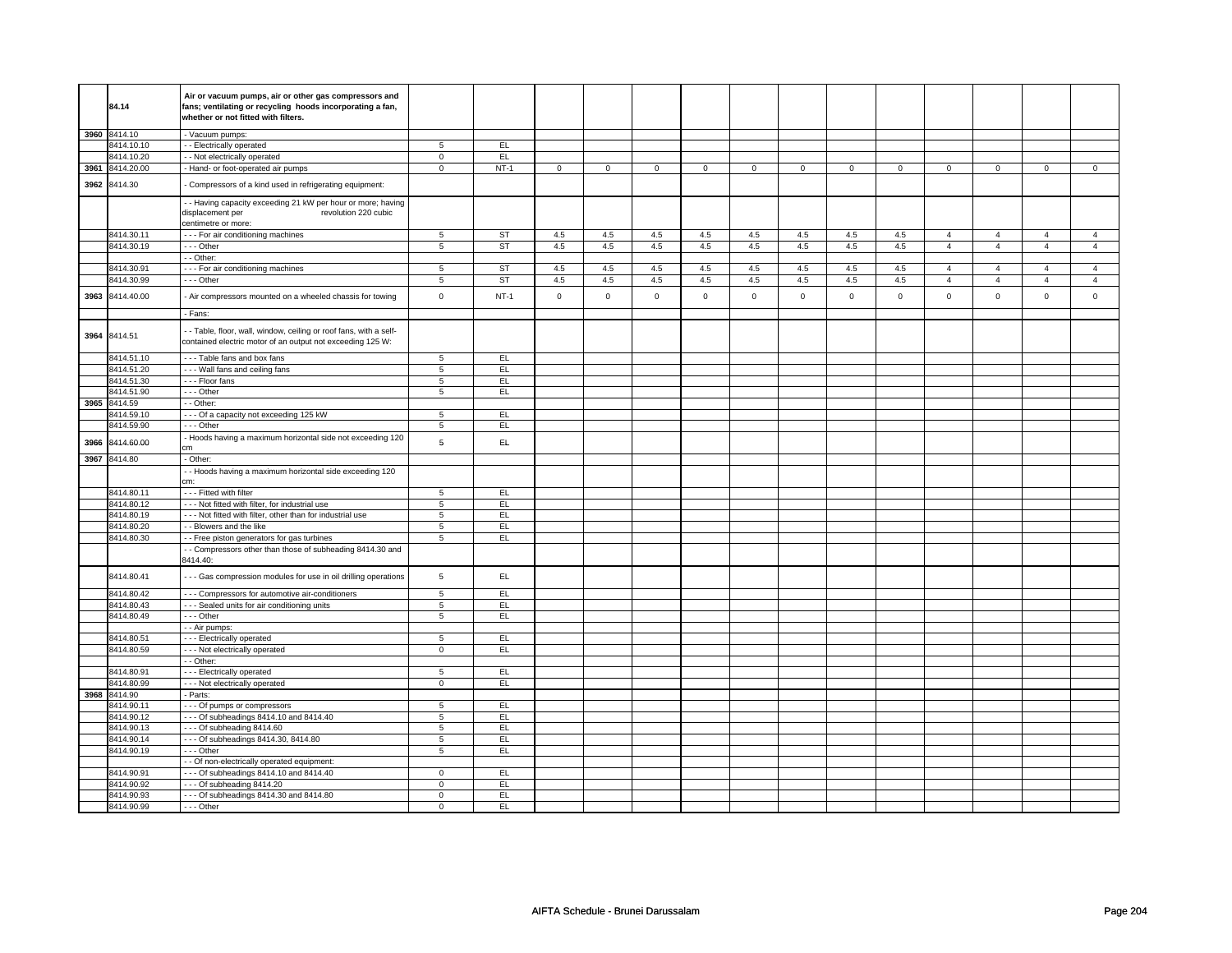|      |                 | Air conditioning machines, comprising a motor-driven fan              |                |           |         |         |     |     |         |     |         |     |                |                |                |                         |
|------|-----------------|-----------------------------------------------------------------------|----------------|-----------|---------|---------|-----|-----|---------|-----|---------|-----|----------------|----------------|----------------|-------------------------|
|      | 84.15           | and elements for changing the temperature and humidity,               |                |           |         |         |     |     |         |     |         |     |                |                |                |                         |
|      |                 | including those machines in which the humidity cannot be              |                |           |         |         |     |     |         |     |         |     |                |                |                |                         |
|      |                 | separately regulated.                                                 |                |           |         |         |     |     |         |     |         |     |                |                |                |                         |
|      |                 |                                                                       |                |           |         |         |     |     |         |     |         |     |                |                |                |                         |
| 3969 | 8415.10         | - Window or wall types, self-contained or "split-system":             |                |           |         |         |     |     |         |     |         |     |                |                |                |                         |
|      |                 |                                                                       |                |           |         |         |     |     |         |     |         |     |                |                |                |                         |
|      | 8415.10.10      | - - Of an output not exceeding 21.10 kW                               | 5              | EL.       |         |         |     |     |         |     |         |     |                |                |                |                         |
|      | 8415.10.20      | - Of an output exceeding 21.10 kW but not exceeding 26.38             | 5              | EL.       |         |         |     |     |         |     |         |     |                |                |                |                         |
|      |                 | kW                                                                    |                |           |         |         |     |     |         |     |         |     |                |                |                |                         |
|      | 8415.10.30      | - Of an output exceeding 26.38 kW but not exceeding 52.75             | $\,$ 5 $\,$    | EL        |         |         |     |     |         |     |         |     |                |                |                |                         |
|      |                 | kW                                                                    |                |           |         |         |     |     |         |     |         |     |                |                |                |                         |
|      | 8415.10.40      | - - Of an output exceeding 52.75 kW                                   | $\overline{5}$ | EL        |         |         |     |     |         |     |         |     |                |                |                |                         |
|      | 3970 8415.20.00 | - Of a kind used for persons, in motor vehicles                       | 5              | <b>ST</b> | 4.5     | 4.5     | 4.5 | 4.5 | 4.5     | 4.5 | 4.5     | 4.5 | $\overline{4}$ | $\overline{4}$ | $\overline{4}$ | $\overline{4}$          |
|      |                 | - Other:                                                              |                |           |         |         |     |     |         |     |         |     |                |                |                |                         |
|      |                 | - Incorporating a refrigerating unit and a valve for reversal of      |                |           |         |         |     |     |         |     |         |     |                |                |                |                         |
|      | 3971 8415.81    | the cooling/heat cycle (reversible heat pumps):                       |                |           |         |         |     |     |         |     |         |     |                |                |                |                         |
|      |                 |                                                                       |                |           |         |         |     |     |         |     |         |     |                |                |                |                         |
|      |                 | - - - For use in aircraft:                                            |                |           |         |         |     |     |         |     |         |     |                |                |                |                         |
|      | 8415.81.11      | - - - - Of an output not exceeding 21.10 kW                           | 5              | <b>ST</b> | 4.5     | 4.5     | 4.5 | 4.5 | 4.5     | 4.5 | 4.5     | 4.5 | $\overline{4}$ | $\overline{4}$ | $\overline{4}$ | $\overline{4}$          |
|      |                 | - - - - Of an output exceeding 21.10 kW but not exceeding             | 5              | <b>ST</b> | 4.5     |         |     |     |         | 4.5 |         |     | $\overline{4}$ | $\overline{4}$ | $\overline{4}$ |                         |
|      | 8415.81.12      | 26.38 kW                                                              |                |           |         | 4.5     | 4.5 | 4.5 | 4.5     |     | 4.5     | 4.5 |                |                |                | $\overline{4}$          |
|      |                 | - - - - Of an output exceeding 26.38 kW but not exceeding             |                |           |         |         |     |     |         |     |         |     |                |                |                |                         |
|      | 8415.81.13      | 52.75 kW                                                              | 5              | <b>ST</b> | 4.5     | 4.5     | 4.5 | 4.5 | 4.5     | 4.5 | 4.5     | 4.5 | $\overline{4}$ | $\overline{4}$ | $\overline{4}$ | $\overline{\mathbf{4}}$ |
|      | 8415.81.14      | - - - - Of an output exceeding 52.75 kW                               | $\,$ 5 $\,$    | <b>ST</b> | 4.5     | 4.5     | 4.5 | 4.5 | 4.5     | 4.5 | 4.5     | 4.5 | $\overline{4}$ | $\overline{4}$ | $\overline{4}$ | $\overline{4}$          |
|      | 8415.81.21      | - - - - Of an output not exceeding 21.10 kW                           | 5              | <b>ST</b> | 4.5     | 4.5     | 4.5 | 4.5 | 4.5     | 4.5 | 4.5     | 4.5 | $\overline{4}$ | $\overline{4}$ | $\overline{4}$ | $\overline{4}$          |
|      |                 | - - - For use in railway rolling stock:                               |                |           |         |         |     |     |         |     |         |     |                |                |                |                         |
|      |                 | ---- Of an output exceeding 21.10 kW but not exceeding                |                |           |         |         |     |     |         |     |         |     |                |                |                |                         |
|      | 8415.81.22      | 26.38 kW                                                              | $\sqrt{5}$     | <b>ST</b> | 4.5     | 4.5     | 4.5 | 4.5 | 4.5     | 4.5 | 4.5     | 4.5 | $\overline{4}$ | $\overline{4}$ | $\overline{4}$ | $\overline{4}$          |
|      |                 | - - - - Of an output exceeding 26.38 kW but not exceeding             |                |           |         |         |     |     |         |     |         |     |                |                |                |                         |
|      | 8415.81.23      | 52.75 kW                                                              | $\sqrt{5}$     | <b>ST</b> | 4.5     | 4.5     | 4.5 | 4.5 | 4.5     | 4.5 | 4.5     | 4.5 | $\overline{4}$ | $\overline{4}$ | $\overline{a}$ | $\overline{4}$          |
|      |                 |                                                                       |                |           |         |         |     |     |         |     |         | 4.5 | $\overline{4}$ | $\overline{4}$ | $\overline{4}$ | $\overline{4}$          |
|      | 8415.81.24      | - - - - Of an output exceeding 52.75 kW                               | $\overline{5}$ | <b>ST</b> | 4.5     | 4.5     | 4.5 | 4.5 | 4.5     | 4.5 | 4.5     |     |                |                |                |                         |
|      |                 | - - - For use in road vehicles:                                       |                |           |         |         |     |     |         |     |         |     |                |                |                |                         |
|      | 3415.81.31      | ---- Of an output not exceeding 21.10 kW                              | 5              | <b>ST</b> | 4.5     | 4.5     | 4.5 | 4.5 | 4.5     | 4.5 | 4.5     | 4.5 | $\overline{4}$ | $\overline{4}$ | $\overline{4}$ | $\overline{4}$          |
|      | 8415.81.32      | - - - - Of an output exceeding 21.10 kW but not exceeding             | $\,$ 5 $\,$    | <b>ST</b> | 4.5     | 4.5     | 4.5 | 4.5 | 4.5     | 4.5 | 4.5     | 4.5 | $\overline{4}$ | $\overline{4}$ | $\overline{4}$ | $\overline{4}$          |
|      |                 | 26.38 kW                                                              |                |           |         |         |     |     |         |     |         |     |                |                |                |                         |
|      | 8415.81.33      | - - - - Of an output exceeding 26.38 kW but not exceeding             | $\,$ 5 $\,$    | <b>ST</b> | 4.5     | 4.5     | 4.5 | 4.5 | 4.5     | 4.5 | 4.5     | 4.5 | $\overline{4}$ | $\overline{4}$ | $\overline{a}$ | $\overline{4}$          |
|      |                 | 52.75 kW                                                              |                |           |         |         |     |     |         |     |         |     |                |                |                |                         |
|      | 8415.81.34      | ---- Of an output exceeding 52.75 kW                                  | 5              | <b>ST</b> | 4.5     | 4.5     | 4.5 | 4.5 | 4.5     | 4.5 | 4.5     | 4.5 | $\overline{4}$ | $\overline{4}$ | $\overline{4}$ | $\overline{4}$          |
|      |                 | --- Other:                                                            |                |           |         |         |     |     |         |     |         |     |                |                |                |                         |
|      | 8415.81.91      | ---- Of an output not exceeding 21.10 kW                              | 5              | ST        | $4.5\,$ | 4.5     | 4.5 | 4.5 | $4.5\,$ | 4.5 | $4.5\,$ | 4.5 | $\overline{4}$ | $\overline{4}$ | $\overline{4}$ | $\overline{4}$          |
|      | 8415.81.92      | ---- Of an output exceeding 21.10 kW but not exceeding                | $\sqrt{5}$     | <b>ST</b> | 4.5     | 4.5     | 4.5 | 4.5 | 4.5     | 4.5 | 4.5     | 4.5 | $\overline{4}$ | $\overline{4}$ | $\overline{4}$ | $\overline{4}$          |
|      |                 | 26.38 kW                                                              |                |           |         |         |     |     |         |     |         |     |                |                |                |                         |
|      | 8415.81.93      | - - - - Of an output exceeding 26.38 kW but not exceeding             | $\sqrt{5}$     | <b>ST</b> | $4.5\,$ | 4.5     | 4.5 | 4.5 | 4.5     | 4.5 | 4.5     | 4.5 | $\overline{4}$ | $\overline{4}$ | $\overline{4}$ | $\overline{4}$          |
|      |                 | 52.75 kW                                                              |                |           |         |         |     |     |         |     |         |     |                |                |                |                         |
|      | 8415.81.94      | - - - - Of an output exceeding 52.75 kW                               | $\,$ 5 $\,$    | <b>ST</b> | 4.5     | 4.5     | 4.5 | 4.5 | 4.5     | 4.5 | 4.5     | 4.5 | $\overline{4}$ | $\overline{4}$ | $\overline{4}$ | $\overline{4}$          |
|      | 3972 8415.82    | - - Other, incorporating a refrigerating unit:                        |                |           |         |         |     |     |         |     |         |     |                |                |                |                         |
|      |                 | - - - For use in aircraft:                                            |                |           |         |         |     |     |         |     |         |     |                |                |                |                         |
|      | 8415.82.11      | - - - - Of an output not exceeding 21.10 kW                           | 5              | ST        | 4.5     | 4.5     | 4.5 | 4.5 | 4.5     | 4.5 | 4.5     | 4.5 | $\overline{4}$ | $\overline{4}$ | $\overline{4}$ | $\overline{4}$          |
|      | 8415.82.12      | - - - - Of an output exceeding 21.10 kW but not exceeding             | $\,$ 5 $\,$    | <b>ST</b> | 4.5     | 4.5     | 4.5 | 4.5 | 4.5     | 4.5 | 4.5     | 4.5 | $\overline{4}$ | $\overline{4}$ | $\overline{4}$ | $\overline{4}$          |
|      |                 | 26.38 kW                                                              |                |           |         |         |     |     |         |     |         |     |                |                |                |                         |
|      |                 | - - - - Of an output exceeding 26.38 kW but not exceeding             |                |           |         |         |     |     |         |     |         |     |                |                |                |                         |
|      | 8415.82.13      | 52.75 kW                                                              | $\,$ 5 $\,$    | <b>ST</b> | 4.5     | 4.5     | 4.5 | 4.5 | 4.5     | 4.5 | 4.5     | 4.5 | $\overline{4}$ | $\overline{4}$ | $\overline{4}$ | $\overline{4}$          |
|      | 8415.82.14      | - - - - Of an output exceeding 52.75 kW                               | 5              | ST        | 4.5     | 4.5     | 4.5 | 4.5 | 4.5     | 4.5 | 4.5     | 4.5 | $\overline{4}$ | $\overline{4}$ | $\overline{4}$ | $\overline{4}$          |
|      |                 | --- For use in railway rolling stock:                                 |                |           |         |         |     |     |         |     |         |     |                |                |                |                         |
|      | 8415.82.21      | ---- Of an output not exceeding 21.10 kW                              | 5              | <b>ST</b> | 4.5     | 4.5     | 4.5 | 4.5 | 4.5     | 4.5 | 4.5     | 4.5 | $\overline{4}$ | $\overline{4}$ | $\overline{4}$ | $\overline{4}$          |
|      |                 | - - - - Of an output exceeding 21.10 kW but not exceeding             |                |           |         |         |     |     |         |     |         |     |                |                |                |                         |
|      | 8415.82.22      | 26.38 kW                                                              | $\sqrt{5}$     | ST        | 4.5     | 4.5     | 4.5 | 4.5 | 4.5     | 4.5 | 4.5     | 4.5 | $\overline{4}$ | $\overline{4}$ | $\overline{4}$ | $\overline{4}$          |
|      |                 | - - - - Of an output exceeding 26.38 kW but not exceeding             |                |           |         |         |     |     |         |     |         |     |                |                |                |                         |
|      | 8415.82.23      | 52.75 kW                                                              | $\,$ 5 $\,$    | <b>ST</b> | $4.5\,$ | $4.5\,$ | 4.5 | 4.5 | 4.5     | 4.5 | 4.5     | 4.5 | $\overline{4}$ | $\overline{4}$ | $\overline{a}$ | $\overline{4}$          |
|      | 8415.82.24      | - - - - Of an output exceeding 52.75 kW                               | 5              | <b>ST</b> | 4.5     | 4.5     | 4.5 | 4.5 | 4.5     | 4.5 | 4.5     | 4.5 | $\overline{4}$ | $\overline{4}$ | $\overline{4}$ | $\overline{4}$          |
|      |                 | --- For use in road vehicles:                                         |                |           |         |         |     |     |         |     |         |     |                |                |                |                         |
|      | 8415.82.31      | - - - - Of an output not exceeding 21.10 kW                           | $\overline{5}$ | ST        | 4.5     | 4.5     | 4.5 | 4.5 | 4.5     | 4.5 | 4.5     | 4.5 | $\overline{4}$ | $\overline{4}$ | $\overline{4}$ | $\overline{4}$          |
|      |                 | - - - - Of an output exceeding 21.10 kW but not exceeding             |                |           |         |         |     |     |         |     |         |     |                |                |                |                         |
|      | 8415.82.32      | 26.38 kW                                                              | $\,$ 5 $\,$    | <b>ST</b> | 4.5     | 4.5     | 4.5 | 4.5 | 4.5     | 4.5 | 4.5     | 4.5 | $\overline{4}$ | $\overline{4}$ | $\overline{4}$ | $\overline{4}$          |
|      |                 |                                                                       |                |           |         |         |     |     |         |     |         |     |                |                |                |                         |
|      | 8415.82.33      | - - - - Of an output exceeding 26.38 kW but not exceeding<br>52.75 kW | $\,$ 5 $\,$    | <b>ST</b> | 4.5     | $4.5\,$ | 4.5 | 4.5 | 4.5     | 4.5 | 4.5     | 4.5 | $\overline{4}$ | $\overline{4}$ | $\overline{4}$ | $\overline{4}$          |
|      |                 |                                                                       | 5              |           |         |         |     |     |         |     |         |     | $\overline{4}$ | $\overline{4}$ | $\overline{4}$ | $\overline{4}$          |
|      | 8415.82.34      | - - - - Of an output exceeding 52.75 kW                               |                | <b>ST</b> | 4.5     | 4.5     | 4.5 | 4.5 | 4.5     | 4.5 | 4.5     | 4.5 |                |                |                |                         |
|      |                 | - - - Other:                                                          |                |           |         |         |     |     |         |     |         |     |                |                |                |                         |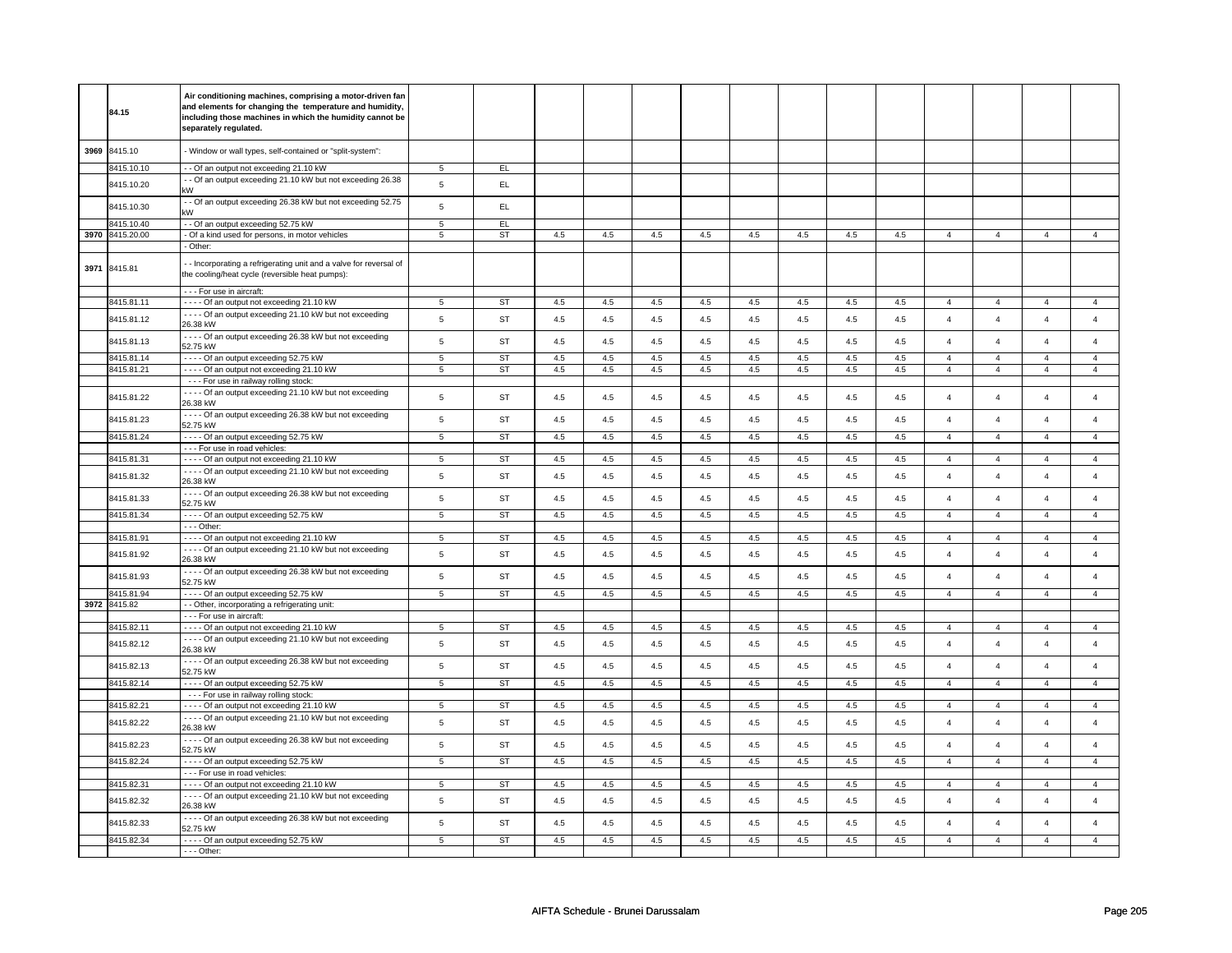|      | 3415.82.91      | ---- Of an output not exceeding 21.10 kW                                                                 | 5              | <b>ST</b> | 4.5         | 4.5            | 4.5         | 4.5            | 4.5                 | 4.5            | 4.5          | 4.5            | $\overline{4}$ | $\overline{4}$ |                | $\overline{4}$          |
|------|-----------------|----------------------------------------------------------------------------------------------------------|----------------|-----------|-------------|----------------|-------------|----------------|---------------------|----------------|--------------|----------------|----------------|----------------|----------------|-------------------------|
|      |                 | - - - - Of an output exceeding 21.10 kW but not exceeding                                                |                |           |             |                |             |                |                     |                |              |                |                |                |                |                         |
|      | 8415.82.92      | 26.38 kW                                                                                                 | $\,$ 5 $\,$    | <b>ST</b> | 4.5         | $4.5\,$        | 4.5         | 4.5            | 4.5                 | 4.5            | 4.5          | 4.5            | $\overline{4}$ | $\overline{4}$ | $\overline{4}$ | $\overline{4}$          |
|      |                 | - - - - Of an output exceeding 26.38 kW but not exceeding                                                |                |           |             |                |             |                |                     |                |              |                |                |                |                |                         |
|      | 8415.82.93      | 52.75 kW                                                                                                 | $\sqrt{5}$     | <b>ST</b> | 4.5         | $4.5\,$        | 4.5         | 4.5            | 4.5                 | 4.5            | 4.5          | 4.5            | $\overline{4}$ | $\overline{4}$ | $\Delta$       | $\overline{4}$          |
|      | 8415.82.94      | - - - - Of an output exceeding 52.75 kW                                                                  | $\,$ 5 $\,$    | <b>ST</b> | $4.5\,$     | $4.5\,$        | 4.5         | 4.5            | 4.5                 | 4.5            | $4.5\,$      | 4.5            | $\overline{4}$ | $\overline{4}$ | $\overline{a}$ | $\overline{4}$          |
|      |                 |                                                                                                          |                |           |             |                |             |                |                     |                |              |                |                |                |                |                         |
|      | 3973 8415.83    | - - Not incorporating a refrigerating unit:                                                              |                |           |             |                |             |                |                     |                |              |                |                |                |                |                         |
|      |                 | - - - For use in aircraft:                                                                               |                |           |             |                |             |                |                     |                |              |                |                |                |                |                         |
|      | 3415.83.11      | ---- Of an output not exceeding 21.10 kW                                                                 | 5              | <b>ST</b> | 4.5         | 4.5            | 4.5         | 4.5            | 4.5                 | 4.5            | 4.5          | 4.5            | $\overline{4}$ | $\overline{4}$ | $\overline{4}$ | $\overline{4}$          |
|      | 8415.83.12      | - - - - Of an output exceeding 21.10 kW but not exceeding                                                | $\,$ 5 $\,$    | <b>ST</b> | 4.5         | 4.5            | 4.5         | 4.5            | 4.5                 | 4.5            | 4.5          | 4.5            | $\overline{4}$ | $\overline{4}$ | $\Delta$       | $\overline{4}$          |
|      |                 | 26.38 kW                                                                                                 |                |           |             |                |             |                |                     |                |              |                |                |                |                |                         |
|      | 8415.83.13      | - - - - Of an output exceeding 26.38 kW but not exceeding                                                | $\,$ 5 $\,$    | <b>ST</b> | 4.5         | 4.5            | 4.5         | 4.5            | 4.5                 | 4.5            | 4.5          | 4.5            | $\overline{4}$ | $\overline{4}$ | $\overline{a}$ | $\overline{4}$          |
|      |                 | 52.75 kW                                                                                                 |                |           |             |                |             |                |                     |                |              |                |                |                |                |                         |
|      | 8415.83.14      | ---- Of an output exceeding 52.75 kW                                                                     | 5              | ST        | 4.5         | 4.5            | 4.5         | 4.5            | 4.5                 | 4.5            | 4.5          | 4.5            | $\overline{4}$ | $\overline{4}$ | $\overline{4}$ | $\overline{4}$          |
|      |                 | - - - For use in railway rolling stock:                                                                  |                |           |             |                |             |                |                     |                |              |                |                |                |                |                         |
|      | 8415.83.21      | - - - - Of an output not exceeding 21.10 kW                                                              | 5              | <b>ST</b> | $4.5\,$     | 4.5            | 4.5         | 4.5            | 4.5                 | 4.5            | 4.5          | 4.5            | $\overline{4}$ | $\overline{4}$ | $\overline{4}$ | $\overline{4}$          |
|      |                 | - - - - Of an output exceeding 21.10 kW but not exceeding                                                |                |           |             |                |             |                |                     |                |              |                |                |                |                |                         |
|      | 8415.83.22      | 26.38 kW                                                                                                 | $\,$ 5 $\,$    | ST        | 4.5         | 4.5            | 4.5         | 4.5            | 4.5                 | 4.5            | 4.5          | 4.5            | $\overline{4}$ | $\overline{4}$ | $\overline{4}$ | $\overline{4}$          |
|      |                 | ---- Of an output exceeding 26.38 kW but not exceeding                                                   |                |           |             |                |             |                |                     |                |              |                |                |                |                |                         |
|      | 8415.83.23      | 52.75 kW                                                                                                 | $\,$ 5 $\,$    | <b>ST</b> | 4.5         | 4.5            | 4.5         | 4.5            | 4.5                 | 4.5            | 4.5          | 4.5            | $\overline{4}$ | $\overline{4}$ | $\overline{4}$ | $\overline{4}$          |
|      | 8415.83.24      | - - - - Of an output exceeding 52.75 kW                                                                  | 5              | <b>ST</b> | 4.5         | 4.5            | 4.5         | 4.5            | 4.5                 | 4.5            | 4.5          | 4.5            | $\overline{4}$ | $\overline{4}$ | $\overline{4}$ | $\overline{4}$          |
|      |                 | --- For use in road vehicles:                                                                            |                |           |             |                |             |                |                     |                |              |                |                |                |                |                         |
|      | 8415.83.31      | - - - - Of an output not exceeding 21.10 kW                                                              | $\overline{5}$ | ST        | 4.5         | 4.5            | 4.5         | 4.5            | 4.5                 | 4.5            | 4.5          | 4.5            | $\overline{4}$ | $\overline{4}$ | $\overline{4}$ | $\overline{4}$          |
|      |                 | ---- Of an output exceeding 21.10 kW but not exceeding                                                   |                |           |             |                |             |                |                     |                |              |                |                |                |                |                         |
|      | 8415.83.32      | 26.38 kW                                                                                                 | $\,$ 5 $\,$    | <b>ST</b> | $4.5\,$     | 4.5            | 4.5         | 4.5            | 4.5                 | 4.5            | 4.5          | 4.5            | $\overline{4}$ | $\overline{4}$ | $\overline{4}$ | $\overline{4}$          |
|      |                 |                                                                                                          |                |           |             |                |             |                |                     |                |              |                |                |                |                |                         |
|      | 8415.83.33      | - - - - Of an output exceeding 26.38 kW but not exceeding                                                | $\,$ 5 $\,$    | <b>ST</b> | $4.5\,$     | $4.5\,$        | 4.5         | $4.5\,$        | $4.5\,$             | 4.5            | 4.5          | 4.5            | $\overline{4}$ | $\overline{4}$ | $\overline{a}$ | $\overline{4}$          |
|      |                 | 52.75 kW                                                                                                 |                |           |             |                |             |                |                     |                |              |                |                |                |                |                         |
|      | 8415.83.34      | ---- Of an output exceeding 52.75 kW                                                                     | $\overline{5}$ | <b>ST</b> | 4.5         | 4.5            | 4.5         | 4.5            | 4.5                 | 4.5            | 4.5          | 4.5            | $\overline{4}$ | $\overline{4}$ | $\overline{4}$ | $\overline{4}$          |
|      |                 | $- -$ Other:                                                                                             |                |           |             |                |             |                |                     |                |              |                |                |                |                |                         |
|      | 8415.83.91      | - - - - Of an output not exceeding 21.10 kW                                                              | 5              | <b>ST</b> | 4.5         | 4.5            | 4.5         | 4.5            | 4.5                 | 4.5            | 4.5          | 4.5            | $\overline{4}$ | $\overline{4}$ | $\overline{4}$ | $\overline{4}$          |
|      | 8415.83.92      | - - - - Of an output exceeding 21.10 kW but not exceeding                                                | $\,$ 5 $\,$    | <b>ST</b> | 4.5         | 4.5            | 4.5         | 4.5            | 4.5                 | 4.5            | 4.5          | 4.5            | $\overline{4}$ | $\overline{4}$ | $\overline{4}$ | $\overline{4}$          |
|      |                 | 26.38 kW                                                                                                 |                |           |             |                |             |                |                     |                |              |                |                |                |                |                         |
|      | 8415.83.93      | ---- Of an output exceeding 26.38 kW but not exceeding                                                   | $\,$ 5 $\,$    | <b>ST</b> | 4.5         | 4.5            | 4.5         | 4.5            | 4.5                 | 4.5            | 4.5          | 4.5            | $\overline{4}$ | $\overline{4}$ | $\overline{4}$ | $\overline{\mathbf{4}}$ |
|      |                 | 52.75 kW                                                                                                 |                |           |             |                |             |                |                     |                |              |                |                |                |                |                         |
|      | 8415.83.94      | - - - - Of an output exceeding 52.75 kW                                                                  | $\,$ 5 $\,$    | <b>ST</b> | 4.5         | $4.5\,$        | 4.5         | 4.5            | $4.5\,$             | 4.5            | $4.5\,$      | $4.5\,$        | $\overline{4}$ | $\overline{4}$ | $\overline{4}$ | $\overline{4}$          |
|      | 3974 8415.90    | - Parts:                                                                                                 |                |           |             |                |             |                |                     |                |              |                |                |                |                |                         |
|      |                 | - Of machines of an output not exceeding 21.10 kW:                                                       |                |           |             |                |             |                |                     |                |              |                |                |                |                |                         |
|      | 8415.90.11      | -- For use in aircraft or railway rolling stock                                                          | 5              | ST        | 4.5         | 4.5            | 4.5         | 4.5            | 4.5                 | 4.5            | 4.5          | 4.5            | $\overline{4}$ | $\overline{4}$ | $\overline{4}$ | $\overline{4}$          |
|      | 8415.90.12      | - - - Chassis or cabinets, welded and painted                                                            | $\overline{5}$ | <b>ST</b> | 4.5         | 4.5            | 4.5         | 4.5            | 4.5                 | 4.5            | 4.5          | 4.5            | $\overline{4}$ | $\overline{4}$ | $\overline{4}$ | $\overline{4}$          |
|      | 8415.90.19      | - - - Other                                                                                              | 5              | <b>ST</b> | 4.5         | 4.5            | 4.5         | 4.5            | 4.5                 | 4.5            | 4.5          | 4.5            | $\overline{4}$ | $\overline{4}$ | $\overline{4}$ | $\overline{4}$          |
|      |                 | - - Of machines of an output exceeding 21.10 kW but not                                                  |                |           |             |                |             |                |                     |                |              |                |                |                |                |                         |
|      |                 | exceeding 26.38 kW:                                                                                      |                |           |             |                |             |                |                     |                |              |                |                |                |                |                         |
|      | 8415.90.21      | - - - For use in aircraft or railway rolling stock                                                       | 5              | ST        | 4.5         | 4.5            | 4.5         | 4.5            | 4.5                 | 4.5            | 4.5          | 4.5            | $\overline{4}$ | $\overline{4}$ | $\overline{4}$ | $\overline{4}$          |
|      | 8415.90.22      | - - - Chassis or cabinets, welded and painted                                                            | 5              | <b>ST</b> | 4.5         | 4.5            | 4.5         | 4.5            | 4.5                 | 4.5            | 4.5          | 4.5            | $\overline{4}$ | $\overline{4}$ | $\overline{4}$ | $\overline{4}$          |
|      | 8415.90.29      |                                                                                                          | $\overline{5}$ | <b>ST</b> | 4.5         | 4.5            | 4.5         | 4.5            | 4.5                 | 4.5            | 4.5          | 4.5            | $\overline{4}$ | $\overline{4}$ | $\overline{4}$ | $\overline{4}$          |
|      |                 | --- Other                                                                                                |                |           |             |                |             |                |                     |                |              |                |                |                |                |                         |
|      |                 | - - Of machines of an output exceeding 26.38 kW but not                                                  |                |           |             |                |             |                |                     |                |              |                |                |                |                |                         |
|      |                 | exceeding 52.75 kW:                                                                                      |                |           |             |                |             |                |                     |                |              |                |                |                |                |                         |
|      | 8415.90.31      | - - - For use in aircraft or railway rolling stock                                                       | 5              | <b>ST</b> | 4.5         | 4.5            | 4.5         | 4.5            | 4.5                 | 4.5            | 4.5          | 4.5            | $\overline{4}$ | $\overline{4}$ | $\overline{4}$ | $\overline{4}$          |
|      | 8415.90.32      | - - - Chassis or cabinets, welded and painted                                                            | 5              | ST        | 4.5         | 4.5            | 4.5         | 4.5            | 4.5                 | 4.5            | 4.5          | 4.5            | $\overline{4}$ | $\overline{4}$ | $\overline{4}$ | $\overline{4}$          |
|      | 8415.90.39      | --- Other                                                                                                | 5              | <b>ST</b> | 4.5         | 4.5            | 4.5         | 4.5            | 4.5                 | 4.5            | 4.5          | 4.5            | $\overline{4}$ | $\overline{4}$ | $\mathbf{A}$   | $\overline{4}$          |
|      |                 | - - Of machines of an output exceeding 52.75 kW:                                                         |                |           |             |                |             |                |                     |                |              |                |                |                |                |                         |
|      | 8415.90.91      | --- For use in aircraft or railway rolling stock                                                         | 5              | ST        | 4.5         | 4.5            | 4.5         | 4.5            | 4.5                 | 4.5            | 4.5          | 4.5            | $\overline{4}$ | $\overline{4}$ | $\mathbf{A}$   | $\overline{4}$          |
|      | 8415.90.92      | --- Chassis or cabinets, welded and painted                                                              | 5              | ST        | 4.5         | 4.5            | 4.5         | 4.5            | 4.5                 | 4.5            | 4.5          | 4.5            | $\overline{4}$ | $\overline{4}$ | $\overline{4}$ | $\overline{4}$          |
|      | 8415.90.99      | --- Other                                                                                                | 5              | <b>ST</b> | 4.5         | 4.5            | 4.5         | 4.5            | 4.5                 | 4.5            | 4.5          | 4.5            | $\overline{4}$ | $\overline{4}$ | $\overline{4}$ | $\overline{4}$          |
|      |                 | Furnace burners for liquid fuel, for pulverised solid fuel or                                            |                |           |             |                |             |                |                     |                |              |                |                |                |                |                         |
|      |                 | for gas; mechanical stokers, including their mechanical                                                  |                |           |             |                |             |                |                     |                |              |                |                |                |                |                         |
|      | 84.16           | grates, mechanical ash dischargers and similar                                                           |                |           |             |                |             |                |                     |                |              |                |                |                |                |                         |
|      |                 | appliances.                                                                                              |                |           |             |                |             |                |                     |                |              |                |                |                |                |                         |
|      | 3975 8416.10.00 | - Furnace burners for liquid fuel                                                                        | $\mathbf 0$    | $NT-1$    | $\mathbf 0$ | $\mathbf 0$    | $\mathbf 0$ | $\mathbf 0$    | $\mathbf 0$         | $\mathbf 0$    | 0            | $\mathbf 0$    | 0              | $\mathbf 0$    | 0              | 0                       |
| 3976 | 8416.20.00      | - Other furnace burners, including combination burners                                                   | $\mathbf 0$    | $NT-1$    | $\mathsf 0$ | $\mathsf 0$    | $\mathbf 0$ | $\mathbf 0$    | $\mathsf 0$         | $\mathsf 0$    | $\mathbf 0$  | $\mathbf 0$    | $\mathsf 0$    | $\mathbf 0$    | $\mathbf 0$    | $\mathbf 0$             |
|      |                 | - Mechanical stokers, including their mechanical grates,                                                 |                |           |             |                |             |                |                     |                |              |                |                |                |                |                         |
| 3977 | 8416.30.00      | mechanical ash dischargers and similar appliances                                                        | $\mathsf 0$    | $NT-1$    | $\mathbf 0$ | $\mathsf 0$    | $\mathsf 0$ | $\mathbf 0$    | $\mathsf 0$         | $\mathbf 0$    | $\mathbf 0$  | $\mathsf 0$    | $\mathsf 0$    | $\mathbf 0$    | $\mathsf 0$    | $\mathbf 0$             |
|      | 3978 8416.90.00 | - Parts                                                                                                  | $\mathsf 0$    | $NT-1$    | $\mathbf 0$ | $\mathsf 0$    | $\mathsf 0$ | $\mathbf 0$    | $\mathsf 0$         | $\mathbf 0$    | $\mathbf 0$  | $\mathbf 0$    | $\mathsf 0$    | $\mathbf 0$    | $\mathbf 0$    | $\mathbf{0}$            |
|      |                 |                                                                                                          |                |           |             |                |             |                |                     |                |              |                |                |                |                |                         |
|      | 84.17           | Industrial or laboratory furnaces and ovens, including<br>incinerators, non-electric.                    |                |           |             |                |             |                |                     |                |              |                |                |                |                |                         |
|      |                 |                                                                                                          |                |           |             |                |             |                |                     |                |              |                |                |                |                |                         |
| 3979 | 8417.10.00      | - Furnaces and ovens for the roasting, melting or other heat-<br>treatment of ores, pyrites or of metals | $\mathsf 0$    | $NT-1$    | $\mathbf 0$ | $\mathsf 0$    | $\mathbf 0$ | $\mathbf 0$    | $\mathsf{O}\xspace$ | $\mathsf 0$    | $\mathsf 0$  | $\mathsf 0$    | $\mathsf 0$    | $\mathbf 0$    | $\mathsf 0$    | $\mathbf 0$             |
|      | 3980 8417.20.00 |                                                                                                          |                |           |             |                |             |                |                     |                |              |                |                |                |                |                         |
|      |                 | - Bakery ovens, including biscuit ovens                                                                  | $\overline{0}$ | $NT-1$    | $\mathbf 0$ | $\overline{0}$ | $\mathbf 0$ | $\overline{0}$ | $\overline{0}$      | $\overline{0}$ | $\mathbf{0}$ | $\overline{0}$ | $\mathbf 0$    | $\overline{0}$ | 0              | $\overline{0}$          |
|      | 3981 8417.80    | - Other:                                                                                                 |                |           |             |                |             |                |                     |                |              |                |                |                |                |                         |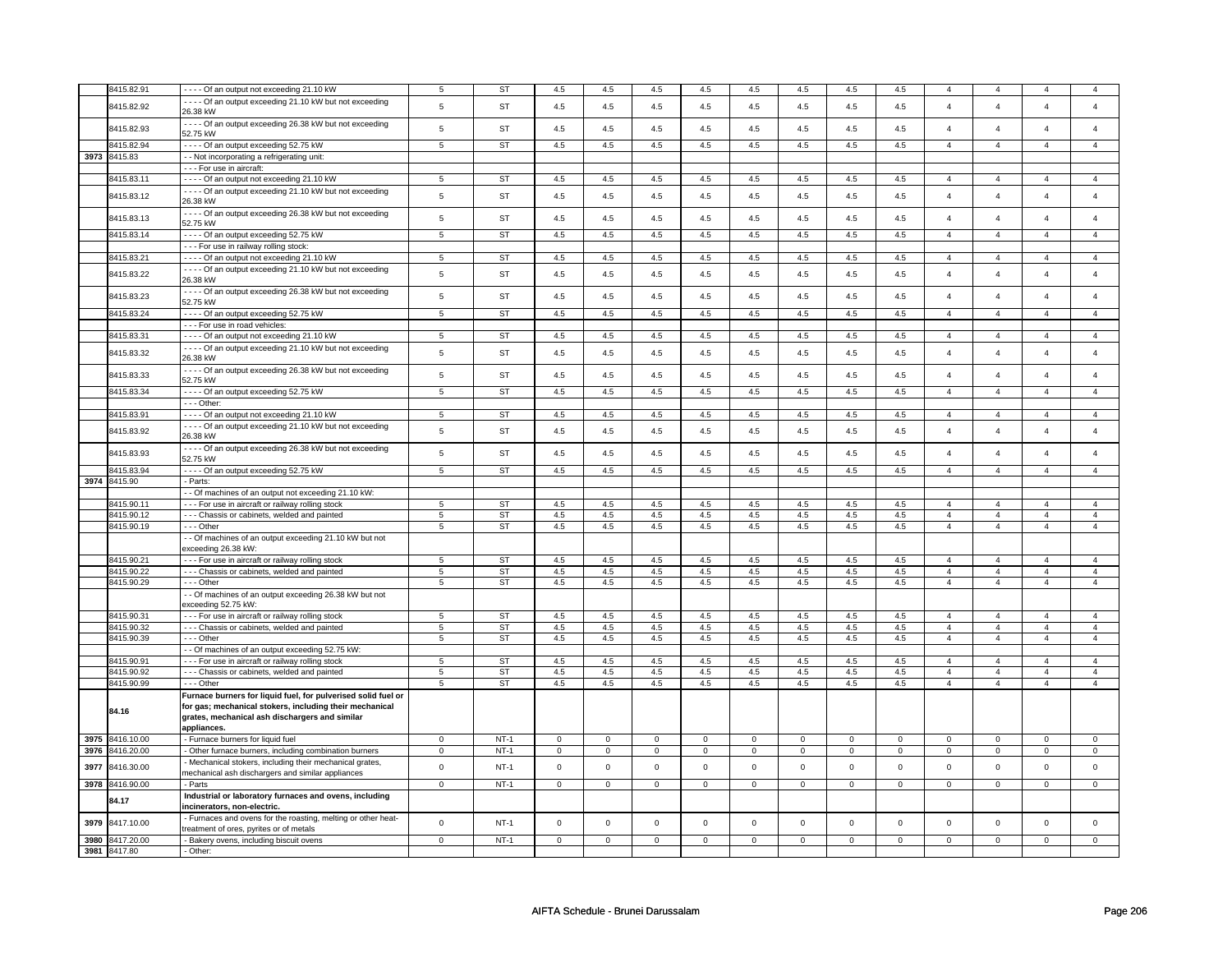|      | 8417.80.10                 | - - Incinerators                                                                                                                                                                                                                                                                                                                                                                                                                                                        | $\Omega$       | $NT-1$          | $\Omega$    | $\Omega$    | 0              | $\Omega$    | $\Omega$    | $\Omega$    | 0           | $\Omega$    | $\Omega$       | $\Omega$                         |                     | $\Omega$       |
|------|----------------------------|-------------------------------------------------------------------------------------------------------------------------------------------------------------------------------------------------------------------------------------------------------------------------------------------------------------------------------------------------------------------------------------------------------------------------------------------------------------------------|----------------|-----------------|-------------|-------------|----------------|-------------|-------------|-------------|-------------|-------------|----------------|----------------------------------|---------------------|----------------|
|      | 8417.80.90                 | - Other                                                                                                                                                                                                                                                                                                                                                                                                                                                                 | $\mathsf 0$    | $NT-1$          |             | $\mathbf 0$ |                | $\mathbf 0$ |             |             |             |             |                |                                  |                     | $\mathbf 0$    |
|      |                            |                                                                                                                                                                                                                                                                                                                                                                                                                                                                         |                |                 | 0           |             | 0              |             | 0           | $\mathbf 0$ | 0           | $\mathbf 0$ | 0              | $\mathbf 0$                      | 0                   |                |
|      | 3982 8417.90.00<br>84.18   | - Parts<br>Refrigerators, freezers and other refrigerating or freezing<br>equipment, electric or other;heat pumps other than air<br>conditioning machines of heading 84.15.                                                                                                                                                                                                                                                                                             | $\mathbf 0$    | $NT-1$          | $\mathbf 0$ | $\mathbf 0$ | $\mathbf 0$    | $\mathbf 0$ | $\mathbf 0$ | $\mathbf 0$ | $\mathbf 0$ | $\mathbf 0$ | $\mathbf 0$    | $\mathbf 0$                      | $\mathbf 0$         | $\mathbf 0$    |
|      | 3983 8418.10               | - Combined refrigerator-freezers, fitted with separate external<br>doors:                                                                                                                                                                                                                                                                                                                                                                                               |                |                 |             |             |                |             |             |             |             |             |                |                                  |                     |                |
|      | 8418.10.10                 | - Household type                                                                                                                                                                                                                                                                                                                                                                                                                                                        | 5              | ST              | 4.5         | 4.5         | 4.5            | 4.5         | 4.5         | 4.5         | 4.5         | 4.5         | $\overline{4}$ | $\overline{4}$                   | $\overline{4}$      | $\overline{4}$ |
|      | 8418.10.90                 | - Other                                                                                                                                                                                                                                                                                                                                                                                                                                                                 | 5              | <b>ST</b>       | 4.5         | 4.5         | 4.5            | 4.5         | 4.5         | 4.5         | 4.5         | 4.5         | $\overline{4}$ | $\overline{4}$                   | $\overline{4}$      | $\overline{4}$ |
|      |                            | Refrigerators, household type:                                                                                                                                                                                                                                                                                                                                                                                                                                          |                |                 |             |             |                |             |             |             |             |             |                |                                  |                     |                |
|      | 3984 8418.21.00            | - Compression-type                                                                                                                                                                                                                                                                                                                                                                                                                                                      | 5              | ST              | 4.5         | 4.5         | 4.5            | 4.5         | 4.5         | 4.5         | 4.5         | 4.5         | $\overline{4}$ | $\overline{4}$                   | $\overline{4}$      | $\overline{4}$ |
|      | 3985 8418.22.00            | - Absorption-type, electrical                                                                                                                                                                                                                                                                                                                                                                                                                                           | 5              | <b>ST</b>       | 4.5         | 4.5         | 4.5            | 4.5         | 4.5         | 4.5         | 4.5         | 4.5         | $\overline{4}$ | $\overline{4}$                   | $\overline{a}$      | $\overline{4}$ |
|      | 3986 8418.29.00            | - Other                                                                                                                                                                                                                                                                                                                                                                                                                                                                 | $\,$ 5 $\,$    | <b>ST</b>       | 4.5         | 4.5         | 4.5            | 4.5         | 4.5         | $4.5\,$     | 4.5         | $4.5\,$     | $\overline{4}$ | $\overline{4}$                   | $\overline{4}$      | $\overline{4}$ |
| 3987 | 8418.30                    | Freezers of the chest type, not exceeding 800 I capacity:                                                                                                                                                                                                                                                                                                                                                                                                               |                |                 |             |             |                |             |             |             |             |             |                |                                  |                     |                |
|      | 8418.30.10                 | - - Not exceeding 200 I capacity                                                                                                                                                                                                                                                                                                                                                                                                                                        | 5              | ST              | 4.5         | 4.5         | 4.5            | 4.5         | 4.5         | 4.5         | 4.5         | 4.5         | $\overline{4}$ | 4                                | $\overline{4}$      | 4              |
|      | 8418.30.20                 | -- Exceeding 200 I but not exceeding 800 I capacity                                                                                                                                                                                                                                                                                                                                                                                                                     | 5              | ST              | 4.5         | 4.5         | 4.5            | 4.5         | 4.5         | 4.5         | 4.5         | 4.5         | $\overline{4}$ | $\overline{4}$                   | $\overline{4}$      | $\overline{4}$ |
| 3988 | 8418.40                    | - Freezers of the upright type, not exceeding 900 I capacity:                                                                                                                                                                                                                                                                                                                                                                                                           |                |                 |             |             |                |             |             |             |             |             |                |                                  |                     |                |
|      | 8418.40.10                 | - Not exceeding 200 I capacity                                                                                                                                                                                                                                                                                                                                                                                                                                          | 5              | EL.             |             |             |                |             |             |             |             |             |                |                                  |                     |                |
|      | 8418.40.20                 | - - Exceeding 200 I but not exceeding 900 I capacity                                                                                                                                                                                                                                                                                                                                                                                                                    | $\overline{5}$ | EL              |             |             |                |             |             |             |             |             |                |                                  |                     |                |
|      | 3989 8418.50               | Other refrigerating or freezing chests, cabinets, display<br>counters, show-cases and similar refrigerating or freezing<br>iurniture                                                                                                                                                                                                                                                                                                                                    |                |                 |             |             |                |             |             |             |             |             |                |                                  |                     |                |
|      |                            | - - Not exceeding 200 I capacity:                                                                                                                                                                                                                                                                                                                                                                                                                                       |                |                 |             |             |                |             |             |             |             |             |                |                                  |                     |                |
|      | 3418.50.11                 | - - Suitable for medical use                                                                                                                                                                                                                                                                                                                                                                                                                                            | 5              | <b>ST</b>       | 4.5         | 4.5         | 4.5            | 4.5         | 4.5         | 4.5         | 4.5         | 4.5         | $\overline{4}$ | $\overline{4}$                   | $\overline{4}$      | $\overline{4}$ |
|      | 8418.50.19                 | - - - Other                                                                                                                                                                                                                                                                                                                                                                                                                                                             | 5              | ST              | 4.5         | 4.5         | 4.5            | 4.5         | 4.5         | 4.5         | 4.5         | 4.5         | $\overline{4}$ | $\overline{4}$                   | $\overline{4}$      | $\overline{4}$ |
|      |                            | - Exceeding 200 I capacity:                                                                                                                                                                                                                                                                                                                                                                                                                                             |                |                 |             |             |                |             |             |             |             |             | $\overline{4}$ |                                  | $\overline{4}$      | $\overline{4}$ |
|      | 8418.50.21<br>8418.50.22   | - - - Suitable for medical use                                                                                                                                                                                                                                                                                                                                                                                                                                          | 5              | <b>ST</b><br>ST | 4.5<br>4.5  | 4.5<br>4.5  | $4.5\,$<br>4.5 | 4.5<br>4.5  | 4.5<br>4.5  | 4.5<br>4.5  | 4.5<br>4.5  | 4.5<br>4.5  | $\overline{4}$ | $\overline{4}$<br>$\overline{4}$ |                     | $\overline{4}$ |
|      | 8418.50.29                 | --- Refrigerating chambers<br>- - - Other                                                                                                                                                                                                                                                                                                                                                                                                                               | 5<br>5         | ST              | 4.5         | 4.5         | 4.5            | 4.5         | 4.5         | 4.5         | 4.5         | 4.5         | $\overline{4}$ | $\overline{4}$                   | $\overline{4}$<br>4 | $\overline{4}$ |
|      |                            | Other refrigerating or freezing equipment; heat pumps:                                                                                                                                                                                                                                                                                                                                                                                                                  |                |                 |             |             |                |             |             |             |             |             |                |                                  |                     |                |
| 3990 | 8418.61                    | - - Compression type units whose condensers are heat<br>exchangers:                                                                                                                                                                                                                                                                                                                                                                                                     |                |                 |             |             |                |             |             |             |             |             |                |                                  |                     |                |
|      | 8418.61.10                 | --- Water chillers with a refrigerating capacity exceeding<br>21.10 kW; refrigerating equipment with a refrigerating capacity<br>of 10 t or more and cooling to 20oC or more; evaporative<br>condensers, having a heating radiation of 30,000 kg calories<br>per hour or more for refrigerating equipment; evaporators of<br>the fin type, having the distance between the fins of 4 mm or<br>more; evaporator of the plate freezer type or the contact<br>freezer type | 5              | <b>ST</b>       | 4.5         | 4.5         | $4.5\,$        | 4.5         | 4.5         | 4.5         | 4.5         | 4.5         | $\overline{4}$ | $\overline{4}$                   | $\overline{4}$      | $\Delta$       |
|      | 8418.61.90                 | --- Other                                                                                                                                                                                                                                                                                                                                                                                                                                                               | 5              | ST              | 4.5         | 4.5         | 4.5            | 4.5         | 4.5         | 4.5         | 4.5         | 4.5         | $\overline{4}$ | $\overline{4}$                   | $\overline{4}$      | $\overline{4}$ |
|      | 3991 8418.69<br>8418.69.10 | - - Other:<br>--- Beverage coolers                                                                                                                                                                                                                                                                                                                                                                                                                                      | 5              | ST              | 4.5         | 4.5         | 4.5            | 4.5         | 4.5         | 4.5         | 4.5         | 4.5         | $\overline{4}$ | $\overline{4}$                   | $\overline{4}$      | $\overline{4}$ |
|      | 8418.69.20                 | --- Water chillers having refrigerating capacities of 100 t and                                                                                                                                                                                                                                                                                                                                                                                                         | 5              | <b>ST</b>       | 4.5         | 4.5         | $4.5\,$        | 4.5         | 4.5         | 4.5         | 4.5         | 4.5         | $\overline{4}$ | $\overline{4}$                   | $\overline{4}$      | $\overline{4}$ |
|      | 8418.69.30                 | above or exceeding 21.10 kW<br>- - - Other water coolers                                                                                                                                                                                                                                                                                                                                                                                                                | $\overline{5}$ | ST              | 4.5         | 4.5         | 4.5            | 4.5         | 4.5         | 4.5         | 4.5         | 4.5         | $\overline{4}$ | $\overline{4}$                   | $\overline{4}$      | $\overline{4}$ |
|      | 8418.69.40                 | --- Heat pumps of a kind normally not for domestic use                                                                                                                                                                                                                                                                                                                                                                                                                  | $\overline{5}$ | ST              | 4.5         | 4.5         | 4.5            | 4.5         | 4.5         | 4.5         | 4.5         | 4.5         | $\overline{4}$ | $\overline{4}$                   | $\overline{4}$      | $\overline{4}$ |
|      | 8418.69.50                 | - - - Scale ice-maker units                                                                                                                                                                                                                                                                                                                                                                                                                                             | 5              | <b>ST</b>       | 4.5         | 4.5         | $4.5\,$        | 4.5         | 4.5         | 4.5         | 4.5         | 4.5         | $\overline{4}$ | $\overline{4}$                   | $\overline{4}$      | $\overline{4}$ |
|      | 3418.69.90                 | --- Other                                                                                                                                                                                                                                                                                                                                                                                                                                                               | $\,$ 5 $\,$    | <b>ST</b>       | $4.5\,$     | $4.5\,$     | $4.5\,$        | $4.5\,$     | 4.5         | $4.5\,$     | 4.5         | $4.5\,$     | $\overline{4}$ | $\overline{4}$                   | $\overline{4}$      | $\overline{4}$ |
|      |                            | - Parts:                                                                                                                                                                                                                                                                                                                                                                                                                                                                |                |                 |             |             |                |             |             |             |             |             |                |                                  |                     |                |
| 3992 | 8418.91                    | - - Furniture designed to receive refrigerating or freezing<br>equipment:                                                                                                                                                                                                                                                                                                                                                                                               |                |                 |             |             |                |             |             |             |             |             |                |                                  |                     |                |
|      | 8418.91.10                 | --- For goods of subheading 8418.10, 8418.21.00,<br>8418.22.00, 8418.29.00, 8418.30 or 8418.40                                                                                                                                                                                                                                                                                                                                                                          | 5              | <b>ST</b>       | 4.5         | 4.5         | 4.5            | 4.5         | 4.5         | 4.5         | 4.5         | 4.5         | $\overline{4}$ | $\overline{4}$                   | $\overline{4}$      | $\overline{4}$ |
|      | 8418.91.90                 | $--$ Other                                                                                                                                                                                                                                                                                                                                                                                                                                                              | 5              | ST              | 4.5         | 4.5         | 4.5            | 4.5         | 4.5         | 4.5         | 4.5         | 4.5         | $\overline{4}$ | $\overline{4}$                   | $\overline{4}$      | $\overline{4}$ |
|      | 3993 8418.99               | - - Other:                                                                                                                                                                                                                                                                                                                                                                                                                                                              |                |                 |             |             |                |             |             |             |             |             |                |                                  |                     |                |
|      | 8418.99.10                 | - - - Evaporators and condensers                                                                                                                                                                                                                                                                                                                                                                                                                                        | 5              | ST              | 4.5         | 4.5         | 4.5            | 4.5         | 4.5         | 4.5         | 4.5         | 4.5         | $\overline{4}$ | $\overline{4}$                   | $\overline{4}$      | $\overline{4}$ |
|      | 8418.99.20                 | --- Cabinets and doors, welded or painted<br>--- Parts of water chillers with a refrigerating capacity                                                                                                                                                                                                                                                                                                                                                                  | $\overline{5}$ | ST              | 4.5         | 4.5         | 4.5            | 4.5         | 4.5         | 4.5         | 4.5         | 4.5         | $\overline{4}$ | $\overline{4}$                   | $\overline{4}$      | $\overline{4}$ |
|      | 8418.99.30                 | exceeding 21.10 kW; parts of evaporators of the fin type<br>having the distance between the fins of 4 mm or more                                                                                                                                                                                                                                                                                                                                                        | 5              | <b>ST</b>       | 4.5         | 4.5         | 4.5            | 4.5         | 4.5         | 4.5         | 4.5         | 4.5         | $\overline{4}$ | $\overline{\mathbf{4}}$          | $\overline{4}$      | $\overline{a}$ |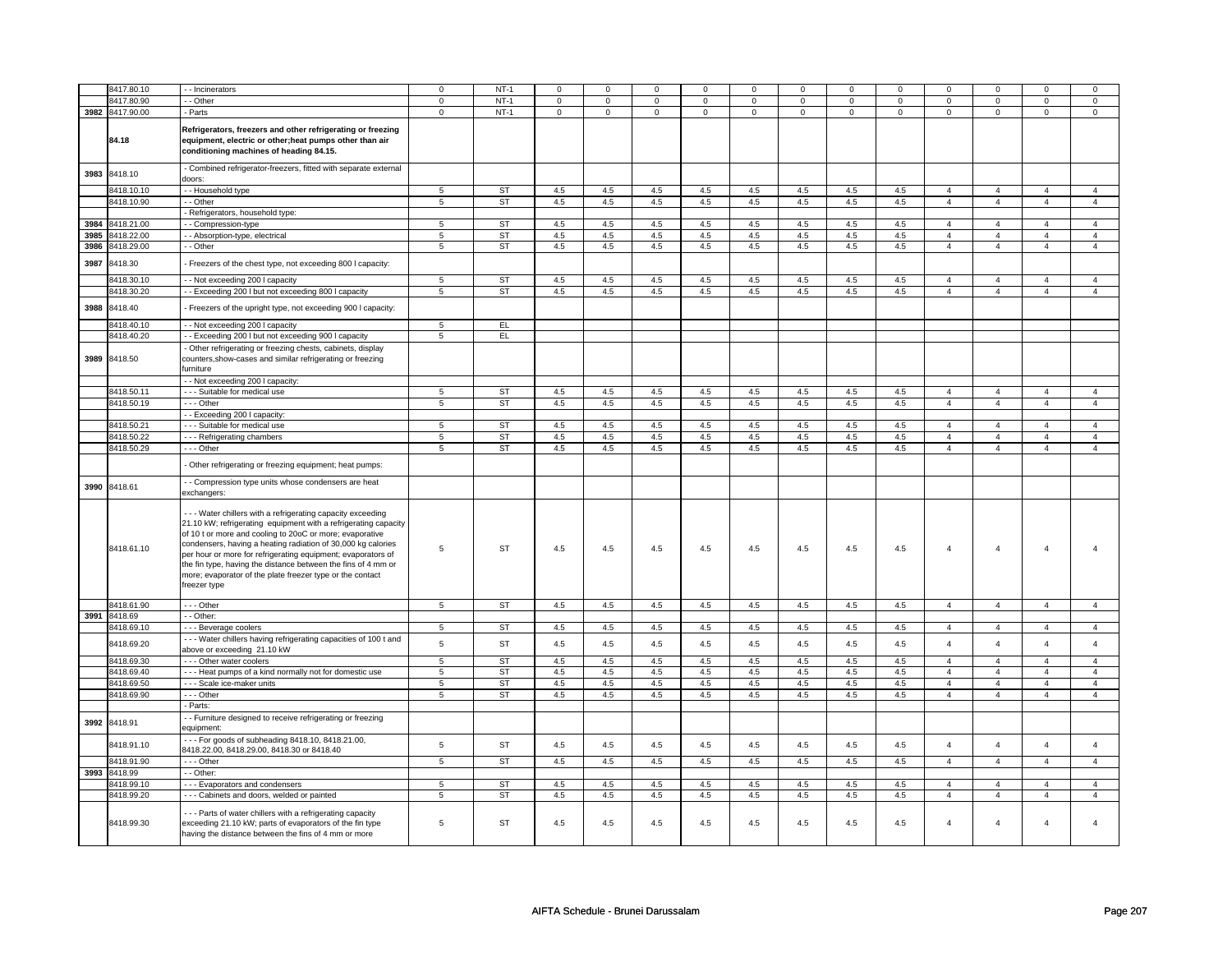|      |                 | --- Aluminium rollbonds for subheadings 8418.10.10,                                                                                                                                                                                                                                                                                                                                                                                                                                                                                     |              |                |                     |              |                     |                     |                     |                     |                |              |                |                |                |                |
|------|-----------------|-----------------------------------------------------------------------------------------------------------------------------------------------------------------------------------------------------------------------------------------------------------------------------------------------------------------------------------------------------------------------------------------------------------------------------------------------------------------------------------------------------------------------------------------|--------------|----------------|---------------------|--------------|---------------------|---------------------|---------------------|---------------------|----------------|--------------|----------------|----------------|----------------|----------------|
|      | 8418.99.40      | 8418.21, 8418.22 and 8418.29                                                                                                                                                                                                                                                                                                                                                                                                                                                                                                            | $\,$ 5 $\,$  | ST             | 4.5                 | 4.5          | 4.5                 | 4.5                 | 4.5                 | 4.5                 | 4.5            | $4.5\,$      | $\overline{a}$ | $\overline{4}$ | $\overline{a}$ | $\overline{4}$ |
|      | 8418.99.90      | $- -$ Other                                                                                                                                                                                                                                                                                                                                                                                                                                                                                                                             | 5            | <b>ST</b>      | 4.5                 | 4.5          | 4.5                 | 4.5                 | 4.5                 | 4.5                 | 4.5            | 4.5          | $\overline{4}$ | $\overline{4}$ | $\overline{4}$ | $\overline{4}$ |
|      |                 |                                                                                                                                                                                                                                                                                                                                                                                                                                                                                                                                         |              |                |                     |              |                     |                     |                     |                     |                |              |                |                |                |                |
|      | 84.19           | Machinery, plant or laboratory equipment, whether or not<br>electrically heated (excluding furnaces, ovens and other<br>equipment of heading 85.14), for the treatment of materials<br>by a process involving a change of temperature such as<br>heating, cooking, roasting, distilling,rectifying, sterilising,<br>pasteurising, steaming, drying, evaporating, vapourising,<br>condensing or cooling, other than machinery or plant of a<br>kind used for domestic purposes; instantaneous or<br>storage water heaters, non-electric. |              |                |                     |              |                     |                     |                     |                     |                |              |                |                |                |                |
|      |                 | - Instantaneous or storage water heaters, non-electric:                                                                                                                                                                                                                                                                                                                                                                                                                                                                                 |              |                |                     |              |                     |                     |                     |                     |                |              |                |                |                |                |
|      | 3994 8419.11    | - - Instantaneous gas water heaters:                                                                                                                                                                                                                                                                                                                                                                                                                                                                                                    |              |                |                     |              |                     |                     |                     |                     |                |              |                |                |                |                |
|      |                 | - - - For domestic use:                                                                                                                                                                                                                                                                                                                                                                                                                                                                                                                 |              |                |                     |              |                     |                     |                     |                     |                |              |                |                |                |                |
|      | 8419.11.11      | $- - -$ Of copper                                                                                                                                                                                                                                                                                                                                                                                                                                                                                                                       | $\mathbf 0$  | $NT-1$         | $\mathsf 0$         | $\mathsf 0$  | $\mathbf 0$         | $\mathbf 0$         | $\mathbf 0$         | $\mathbf 0$         | $\mathbf 0$    | $\mathsf 0$  | $\mathbf 0$    | $\mathsf 0$    | $\Omega$       | $\mathbf 0$    |
|      | 8419.11.19      | - - - - Other                                                                                                                                                                                                                                                                                                                                                                                                                                                                                                                           | $\mathbf 0$  | $NT-1$         | $\mathsf 0$         | $\mathbf 0$  | $\mathsf 0$         | $\mathsf{O}\xspace$ | $\mathsf 0$         | $\mathbf 0$         | $\mathsf 0$    | $\mathbf 0$  | $\mathsf 0$    | $\overline{0}$ | $\mathsf 0$    | $\overline{0}$ |
|      | 8419.11.90      | --- Other                                                                                                                                                                                                                                                                                                                                                                                                                                                                                                                               | $\mathbf 0$  | $NT-1$         | $\mathsf{O}\xspace$ | $\mathbf 0$  | $\mathsf{O}\xspace$ | $\mathbf 0$         | $\mathsf 0$         | $\mathbf 0$         | $\mathsf 0$    | $\mathbf 0$  | $\mathsf 0$    | $\mathbf 0$    | $\mathsf 0$    | $\mathsf 0$    |
|      | 3995 8419.19    | - - Other:                                                                                                                                                                                                                                                                                                                                                                                                                                                                                                                              |              |                |                     |              |                     |                     |                     |                     |                |              |                |                |                |                |
|      |                 | --- For domestic use:                                                                                                                                                                                                                                                                                                                                                                                                                                                                                                                   |              |                |                     |              |                     |                     |                     |                     |                |              |                |                |                |                |
|      | 8419.19.11      | - - - - Of copper                                                                                                                                                                                                                                                                                                                                                                                                                                                                                                                       | $\mathbf{0}$ | NT-1           | $\mathbf 0$         | $\mathbf{0}$ | $\mathbf 0$         | $\overline{0}$      | $\mathbf 0$         | $\mathbf 0$         | $\mathbf 0$    | $\mathbf{0}$ | $\mathbf 0$    | $\mathbf{0}$   | 0              | $\mathbf{0}$   |
|      | 8419.19.19      | $- - -$ Other                                                                                                                                                                                                                                                                                                                                                                                                                                                                                                                           | $\mathbf 0$  | $NT-1$         | $\mathbf 0$         | $\mathbf 0$  | $\mathbf 0$         | $\mathbf 0$         | $\Omega$            | $\mathbf 0$         | $\Omega$       | $\mathbf 0$  | $\Omega$       | $\mathbf 0$    | $\Omega$       | $\mathbf 0$    |
|      | 8419.19.90      |                                                                                                                                                                                                                                                                                                                                                                                                                                                                                                                                         | $\mathbf 0$  | $NT-1$         | $\mathbf 0$         | $\mathbf 0$  | $\mathbf 0$         | $\mathbf 0$         | $\mathbf 0$         | $\mathsf 0$         | $\mathbf 0$    | $\mathbf 0$  | $\mathbf 0$    | $\mathbf 0$    | $\Omega$       | $\mathbf 0$    |
|      |                 | --- Other                                                                                                                                                                                                                                                                                                                                                                                                                                                                                                                               |              |                |                     |              |                     |                     |                     |                     |                |              |                |                |                |                |
|      | 3996 8419.20.00 | - Medical, surgical or laboratory sterilisers                                                                                                                                                                                                                                                                                                                                                                                                                                                                                           | 20           | $NT-2$         | 17.5                | 15           | 12                  | 10                  | 10                  | $\overline{7}$      | 5              | 3            | $\mathbf 0$    | $\mathbf 0$    | $\mathbf 0$    | $\mathbf 0$    |
|      |                 | - Dryers:                                                                                                                                                                                                                                                                                                                                                                                                                                                                                                                               |              |                |                     |              |                     |                     |                     |                     |                |              |                |                |                |                |
|      | 3997 8419.31    | - - For agricultural products:                                                                                                                                                                                                                                                                                                                                                                                                                                                                                                          |              |                |                     |              |                     |                     |                     |                     |                |              |                |                |                |                |
|      |                 | --- Electrically operated:                                                                                                                                                                                                                                                                                                                                                                                                                                                                                                              |              |                |                     |              |                     |                     |                     |                     |                |              |                |                |                |                |
|      | 8419.31.1       | - - - - Evaporators                                                                                                                                                                                                                                                                                                                                                                                                                                                                                                                     | 20           | $NT-2$         | 17.5                | 15           | 12                  | 10                  | 10                  | $\overline{7}$      | 5              | 3            | $\mathsf 0$    | $\mathsf 0$    | $\mathbf 0$    | $\mathbf 0$    |
|      | 8419.31.19      | - - - - Other                                                                                                                                                                                                                                                                                                                                                                                                                                                                                                                           | 20           | $NT-2$         | 17.5                | 15           | 12                  | 10                  | 10                  | $\overline{7}$      | 5              | 3            | $\mathsf 0$    | $\mathsf 0$    | $\mathsf 0$    | $\mathbf 0$    |
|      |                 | --- Not electrically operated:                                                                                                                                                                                                                                                                                                                                                                                                                                                                                                          |              |                |                     |              |                     |                     |                     |                     |                |              |                |                |                |                |
|      | 8419.31.21      | - - - Evaporators                                                                                                                                                                                                                                                                                                                                                                                                                                                                                                                       | 0            | $NT-2$         | $\mathbf 0$         | $\mathbf 0$  | 0                   | $\mathbf 0$         | $\mathbf 0$         | 0                   | $\mathbf 0$    | 0            | $\mathbf 0$    | 0              | $\mathbf 0$    | $\mathbf 0$    |
|      | 3419.31.29      | - - - - Other                                                                                                                                                                                                                                                                                                                                                                                                                                                                                                                           | $\mathbf 0$  | $NT-2$         | $\mathsf 0$         | $\mathsf 0$  | $\mathsf 0$         | $\mathsf 0$         | $\mathsf 0$         | $\mathsf{O}\xspace$ | $\mathsf 0$    | $\mathsf 0$  | $\mathsf 0$    | $\mathsf 0$    | $\mathsf 0$    | $\mathsf 0$    |
|      | 3998 8419.32    | - - For wood, paper pulp, paper or paperboard:                                                                                                                                                                                                                                                                                                                                                                                                                                                                                          |              |                |                     |              |                     |                     |                     |                     |                |              |                |                |                |                |
|      |                 | --- Electrically operated:                                                                                                                                                                                                                                                                                                                                                                                                                                                                                                              |              |                |                     |              |                     |                     |                     |                     |                |              |                |                |                |                |
|      | 8419.32.1       | - - - - Evaporators                                                                                                                                                                                                                                                                                                                                                                                                                                                                                                                     | 20           | $NT-2$         | 17.5                | 15           | 12                  | 10                  | 10                  | $\overline{7}$      | 5              | 3            | $\mathsf 0$    | $\mathsf 0$    | $\Omega$       | $\mathbf 0$    |
|      | 8419.32.19      | $\cdots$ - Other                                                                                                                                                                                                                                                                                                                                                                                                                                                                                                                        | 20           | $NT-2$         | 17.5                | 15           | 12                  | 10                  | 10                  | $\overline{7}$      | $\overline{5}$ | 3            | $\mathbf 0$    | $\overline{0}$ | $\Omega$       | $\overline{0}$ |
|      |                 |                                                                                                                                                                                                                                                                                                                                                                                                                                                                                                                                         |              |                |                     |              |                     |                     |                     |                     |                |              |                |                |                |                |
|      |                 | --- Not electrically operated:                                                                                                                                                                                                                                                                                                                                                                                                                                                                                                          |              |                |                     |              |                     |                     |                     |                     |                |              |                |                |                |                |
|      | 8419.32.21      | - - - Evaporators                                                                                                                                                                                                                                                                                                                                                                                                                                                                                                                       | $\mathbf 0$  | $NT-2$         | $\mathbf 0$         | $\mathbf 0$  | $\mathbf 0$         | $\mathbf{0}$        | $\mathbf 0$         | $\mathbf 0$         | $\mathbf 0$    | $\mathbf 0$  | $\mathbf 0$    | $\mathbf 0$    | $\Omega$       | $\mathbf 0$    |
|      | 8419.32.29      | - - - - Other                                                                                                                                                                                                                                                                                                                                                                                                                                                                                                                           | $\mathbf 0$  | $NT-2$         | $\mathbf 0$         | $\mathbf 0$  | $\mathbf 0$         | $\overline{0}$      | $\mathsf 0$         | $\mathbf 0$         | $\mathbf 0$    | $\mathbf 0$  | $\mathsf 0$    | $\mathsf 0$    | $\mathbf 0$    | $\mathbf 0$    |
|      | 3999 8419.39    | - - Other:                                                                                                                                                                                                                                                                                                                                                                                                                                                                                                                              |              |                |                     |              |                     |                     |                     |                     |                |              |                |                |                |                |
|      |                 | --- Electrically operated:                                                                                                                                                                                                                                                                                                                                                                                                                                                                                                              |              |                |                     |              |                     |                     |                     |                     |                |              |                |                |                |                |
|      | 8419.39.11      | - - - - Machinery for the treatment of materials by a process<br>involving heating, for the manufacture of Printed Circuit Board<br>(PCB) / Printed Wiring Board (PWB) or Printed Circuit<br>Assembly (PCA) [ITA/2 (AS2)]                                                                                                                                                                                                                                                                                                               | 20           | $NT-2$         | 17.5                | 15           | 12                  | 10                  | 10                  | $\overline{7}$      | 5              | 3            | $\mathsf 0$    | $\mathsf 0$    | $\mathsf 0$    | $\mathbf 0$    |
|      | 8419.39.19      | - - - - Other                                                                                                                                                                                                                                                                                                                                                                                                                                                                                                                           | 20           | $NT-2$         | 17.5                | 15           | 12                  | 10                  | 10                  | $\overline{7}$      | 5              | 3            | $\mathbf 0$    | $\mathbf{0}$   | $\mathbf 0$    | $\mathbf{0}$   |
|      | 8419.39.20      | - - - Not electrically operated                                                                                                                                                                                                                                                                                                                                                                                                                                                                                                         | $\mathbf{0}$ | $NT-2$         | $\mathbf 0$         | $\mathbf 0$  | $\mathbf 0$         | $\mathbf 0$         | $\mathbf 0$         | $\mathbf{0}$        | $\mathbf 0$    | $\mathbf 0$  | $\mathbf 0$    | $\mathbf 0$    | $\mathbf 0$    | $\mathbf{0}$   |
| 4000 | 8419.40         | - Distilling or rectifying plant:                                                                                                                                                                                                                                                                                                                                                                                                                                                                                                       |              |                |                     |              |                     |                     |                     |                     |                |              |                |                |                |                |
|      | 8419.40.10      | - - Electrically operated                                                                                                                                                                                                                                                                                                                                                                                                                                                                                                               | 20           | $NT-2$         | 17.5                | 15           | 12                  | 10                  | 10                  | $\overline{7}$      | 5              | 3            | $\mathbf 0$    | 0              | $\mathbf 0$    | $\mathbf 0$    |
|      | 3419.40.20      | - - Not electrically operated                                                                                                                                                                                                                                                                                                                                                                                                                                                                                                           | $\mathsf 0$  | $NT-2$         | 0                   | $\mathbf 0$  | 0                   | $\mathbf 0$         | $\mathsf{O}\xspace$ | $\mathbf 0$         | $\mathsf 0$    | $\mathsf 0$  | $\mathsf 0$    | $\mathbf 0$    | $\mathsf 0$    | $\mathbf 0$    |
| 4001 | 8419.50         | - Heat exchange units:                                                                                                                                                                                                                                                                                                                                                                                                                                                                                                                  |              |                |                     |              |                     |                     |                     |                     |                |              |                |                |                |                |
|      | 8419.50.10      | - Cooling towers                                                                                                                                                                                                                                                                                                                                                                                                                                                                                                                        | 20           | EL             |                     |              |                     |                     |                     |                     |                |              |                |                |                |                |
|      | 8419.50.20      | - Condensers for air conditioners for motor vehicles                                                                                                                                                                                                                                                                                                                                                                                                                                                                                    | 20           | EL.            |                     |              |                     |                     |                     |                     |                |              |                |                |                |                |
|      | 8419.50.30      | - Other condensers for air conditioners                                                                                                                                                                                                                                                                                                                                                                                                                                                                                                 | 20           | EL <sub></sub> |                     |              |                     |                     |                     |                     |                |              |                |                |                |                |
|      | 8419.50.40      | - - Other, electrically operated                                                                                                                                                                                                                                                                                                                                                                                                                                                                                                        | 20           | EL             |                     |              |                     |                     |                     |                     |                |              |                |                |                |                |
|      | 8419.50.90      | - - Other, not electrically operated                                                                                                                                                                                                                                                                                                                                                                                                                                                                                                    | $\mathbf 0$  | EL             |                     |              |                     |                     |                     |                     |                |              |                |                |                |                |
|      | 4002 8419.60    |                                                                                                                                                                                                                                                                                                                                                                                                                                                                                                                                         |              |                |                     |              |                     |                     |                     |                     |                |              |                |                |                |                |
|      |                 | - Machinery for liquefying air or other gases:                                                                                                                                                                                                                                                                                                                                                                                                                                                                                          |              |                |                     |              |                     |                     |                     |                     |                |              |                |                |                |                |
|      | 8419.60.10      | - - Electrically operated                                                                                                                                                                                                                                                                                                                                                                                                                                                                                                               | 20           | $NT-2$         | 17.5                | 15           | 12                  | 10                  | 10                  | $\overline{7}$      | 5              | 3            | $\mathbf 0$    | $\mathbf 0$    | $\mathbf 0$    | $\mathbf 0$    |
|      | 8419.60.20      | - - Not electrically operated                                                                                                                                                                                                                                                                                                                                                                                                                                                                                                           | $\mathbf{0}$ | $NT-2$         | $\mathbf{0}$        | $\mathbf{0}$ | $\mathbf 0$         | $\mathbf{0}$        | $\mathbf 0$         | $\mathbf 0$         | $\mathbf 0$    | $\mathbf{0}$ | $\mathbf 0$    | $\mathbf{0}$   | $\mathbf 0$    | $\mathbf{0}$   |
|      |                 | - Other machinery, plant and equipment:                                                                                                                                                                                                                                                                                                                                                                                                                                                                                                 |              |                |                     |              |                     |                     |                     |                     |                |              |                |                |                |                |
|      | 4003 8419.81    | - - For making hot drinks or for cooking or heating food:                                                                                                                                                                                                                                                                                                                                                                                                                                                                               |              |                |                     |              |                     |                     |                     |                     |                |              |                |                |                |                |
|      |                 | --- Electrically operated:                                                                                                                                                                                                                                                                                                                                                                                                                                                                                                              |              |                |                     |              |                     |                     |                     |                     |                |              |                |                |                |                |
|      | 8419.81.11      | ---- Cooking ranges                                                                                                                                                                                                                                                                                                                                                                                                                                                                                                                     | 20           | $NT-2$         | 17.5                | 15           | 12                  | 10                  | 10                  | $\overline{7}$      | 5              | 3            | $\mathbf 0$    | $\mathsf 0$    | $\mathbf 0$    | $\mathbf 0$    |
|      | 8419.81.19      | - - - - Other                                                                                                                                                                                                                                                                                                                                                                                                                                                                                                                           | 20           | $NT-2$         | 17.5                | 15           | 12                  | 10                  | 10                  | $\overline{7}$      | 5              | 3            | 0              | $\mathsf 0$    | 0              | $\mathsf 0$    |
|      |                 | - - - Not electrically operated:                                                                                                                                                                                                                                                                                                                                                                                                                                                                                                        |              |                |                     |              |                     |                     |                     |                     |                |              |                |                |                |                |
|      | 8419.81.21      | - - - - Cooking ranges                                                                                                                                                                                                                                                                                                                                                                                                                                                                                                                  | $\mathsf 0$  | $NT-2$         | $\mathsf 0$         | $\mathsf 0$  | $^{\circ}$          | $\mathbf 0$         | $^{\circ}$          | $\mathbf 0$         | $^{\circ}$     | $\mathsf 0$  | $\mathbf 0$    | $\mathsf 0$    | $\mathsf 0$    | $\mathbf 0$    |
|      |                 |                                                                                                                                                                                                                                                                                                                                                                                                                                                                                                                                         |              |                |                     |              |                     |                     |                     |                     |                |              |                |                |                |                |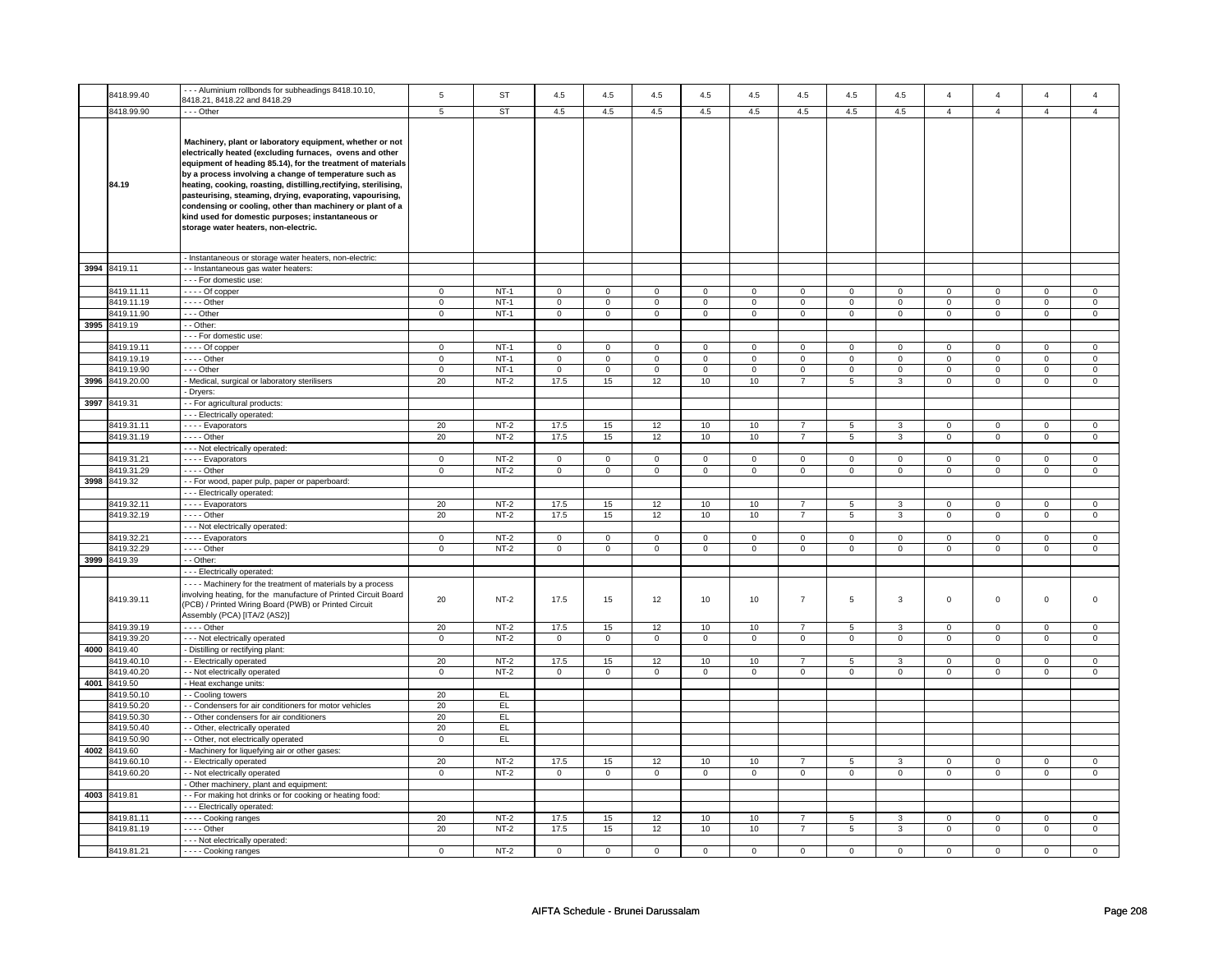|      | 8419.81.29   | - - - - Other                                                                                                                                                                                                          | $\mathbf 0$ | $NT-2$ | $\mathbf 0$         | $\mathbf 0$ | 0           | 0            | $\mathbf 0$         | 0              | 0                   | 0              | 0              | $\mathbf 0$    | 0              | $\mathbf 0$    |
|------|--------------|------------------------------------------------------------------------------------------------------------------------------------------------------------------------------------------------------------------------|-------------|--------|---------------------|-------------|-------------|--------------|---------------------|----------------|---------------------|----------------|----------------|----------------|----------------|----------------|
| 4004 | 8419.89      | $-$ Other:                                                                                                                                                                                                             |             |        |                     |             |             |              |                     |                |                     |                |                |                |                |                |
|      |              |                                                                                                                                                                                                                        |             |        |                     |             |             |              |                     |                |                     |                |                |                |                |                |
|      |              | - - - Electrically operated:                                                                                                                                                                                           |             |        |                     |             |             |              |                     |                |                     |                |                |                |                |                |
|      | 8419.89.11   | - - - - Evaporators for air-conditioning machines for motor<br>vehicles                                                                                                                                                | 20          | $NT-2$ | 17.5                | 15          | 12          | 10           | 10                  | $\overline{7}$ | 5                   | $\overline{3}$ | $\mathbf 0$    | $\mathbf{0}$   | $\mathbf{0}$   | $\mathbf{0}$   |
|      | 8419.89.12   | - - - - Chemical vapour deposition apparatus for<br>semiconductor production [ITA1/B-114]; apparatus for rapid<br>heating of semiconductor wafers [ITA1/B-162]                                                         | 20          | $NT-2$ | 17.5                | 15          | 12          | 10           | 10                  | $\overline{7}$ | 5                   | 3              | $\mathbf 0$    | $\mathbf 0$    | $\mathsf 0$    | $\mathbf 0$    |
|      | 8419.89.13   | - - - - Machinery for the treatment of material by a process<br>involving heating, for the manufacture of PCB/PWBs or PCAs<br>[ITA/2(AS2)]                                                                             | 20          | NT-2   | 17.5                | 15          | 12          | 10           | 10                  | $\overline{7}$ | 5                   | 3              | 0              | $\mathbf 0$    | $\mathsf 0$    | $\mathbf 0$    |
|      | 8419.89.14   | - - - - Chemical vapour deposition apparatus for flat panel<br>display production [(ITA/2)(AS2)]                                                                                                                       | 20          | $NT-2$ | 17.5                | 15          | 12          | 10           | $10$                | $\overline{7}$ | 5                   | $\mathbf{3}$   | $\mathsf 0$    | $\mathsf 0$    | $\mathsf 0$    | $\mathbf 0$    |
|      | 8419.89.19   | $- - -$ Other                                                                                                                                                                                                          | 20          | $NT-2$ | 17.5                | 15          | 12          | 10           | 10                  | $\overline{7}$ | 5                   | 3              | $\mathbf 0$    | $\mathsf 0$    | $\Omega$       | $\mathbf 0$    |
|      | 8419.89.20   | - - - Not electrically operated                                                                                                                                                                                        | $\mathsf 0$ | $NT-2$ | $\mathbf 0$         | $\mathsf 0$ | $\mathbf 0$ | $\mathbf 0$  | $\mathbf 0$         | $\mathbf 0$    | $\mathbf 0$         | $\mathbf 0$    | $\mathbf 0$    | $\mathsf 0$    | $\mathbf 0$    | $\mathbf 0$    |
|      | 4005 8419.90 | - Parts:                                                                                                                                                                                                               |             |        |                     |             |             |              |                     |                |                     |                |                |                |                |                |
|      |              | - - Of electrically operated articles:                                                                                                                                                                                 |             |        |                     |             |             |              |                     |                |                     |                |                |                |                |                |
|      | 8419.90.11   | - - - Parts of chemical vapour deposition apparatus for<br>semiconductor production [ITA1/B- 115]; parts of apparatus<br>for rapid heating of semiconductor wafers [ITA1/B-164]                                        | 20          | $NT-2$ | 17.5                | 15          | 12          | 10           | $10$                | $\overline{7}$ | 5                   | 3              | $\mathsf 0$    | $\mathbf 0$    | $\mathsf 0$    | $\mathbf 0$    |
|      | 8419.90.12   | - - - Parts of machinery for the treatment of materials by a<br>process involving heating, for the manufacture of PCB/PWBs<br>or PCAs [ITA/2(AS2)]                                                                     | 20          | $NT-2$ | 17.5                | 15          | 12          | 10           | 10                  | $\overline{7}$ | 5                   | 3              | $\mathbf 0$    | $\mathbf{0}$   | $\mathbf 0$    | $\mathbf 0$    |
|      | 8419.90.13   | - - - Parts of chemical vapour deposition apparatus for flat<br>panel display production [(ITA/2)(AS2)]                                                                                                                | 20          | $NT-2$ | 17.5                | 15          | 12          | 10           | 10                  | $\overline{7}$ | 5                   | $\mathbf{3}$   | $\mathsf 0$    | $\mathsf 0$    | $\mathsf 0$    | $\mathbf 0$    |
|      | 8419.90.14   | --- Casings for cooling towers of subheading 8419.50.10                                                                                                                                                                | 20          | $NT-2$ | 17.5                | 15          | 12          | 10           | 10                  | $\overline{7}$ | 5                   | $\mathbf{3}$   | $\mathsf 0$    | $\mathsf 0$    | $\mathsf 0$    | $\mathsf 0$    |
|      | 8419.90.15   | - - - of machinery and plant, of a kind use for non-domestic<br>purpose                                                                                                                                                | 20          | $NT-2$ | 17.5                | 15          | 12          | 10           | 10                  | $\overline{7}$ | 5                   | $\mathbf{3}$   | $\mathsf 0$    | $\mathsf 0$    | $\mathsf 0$    | $\mathbf 0$    |
|      | 8419.90.19   | --- Other                                                                                                                                                                                                              | 20          | $NT-2$ | 17.5                | 15          | 12          | 10           | 10                  | $\overline{7}$ | $\overline{5}$      | $\overline{3}$ | $\overline{0}$ | $\overline{0}$ | $\overline{0}$ | $\overline{0}$ |
|      |              | - - Of non-electrically operated articles:                                                                                                                                                                             |             |        |                     |             |             |              |                     |                |                     |                |                |                |                |                |
|      | 8419.90.21   | --- Casings for cooling towers of subheading 8419.50.10                                                                                                                                                                | $\mathsf 0$ | $NT-2$ | $\mathsf{O}\xspace$ | $\mathsf 0$ | $\mathbf 0$ | $\mathsf 0$  | $\mathbf 0$         | $\mathbf 0$    | $\mathbf{0}$        | $\mathsf 0$    | $\mathbf 0$    | $\mathbf{0}$   | $\mathbf 0$    | $\mathbf 0$    |
|      | 8419.90.22   | - - - For goods of subheadings 8419.11.11 and 8419.19.11                                                                                                                                                               | $\mathsf 0$ | $NT-2$ | $\mathsf 0$         | $\mathbf 0$ | $\mathbf 0$ | $\mathsf 0$  | $\mathbf 0$         | $\mathbf 0$    | $\mathbf{0}$        | 0              | $\mathbf 0$    | $\mathsf 0$    | $\mathsf 0$    | $\mathbf 0$    |
|      | 8419.90.23   | --- For goods of subheadings 8419.11.19 and 8419.19.19                                                                                                                                                                 | $\mathbf 0$ | $NT-2$ | $\mathsf{O}\xspace$ | $\mathsf 0$ | $\mathsf 0$ | $\mathsf 0$  | $\mathsf{O}\xspace$ | $\mathbf 0$    | $\mathbf 0$         | $\mathbf 0$    | $\mathsf 0$    | $\mathsf 0$    | $\mathsf 0$    | $\mathbf 0$    |
|      | 8419.90.24   | --- Of machinery and plant, of a kind use for non-domestic<br>purpose                                                                                                                                                  | $\mathbf 0$ | $NT-2$ | $\mathbf 0$         | $\mathbf 0$ | $\mathbf 0$ | $\mathbf 0$  | $\mathbf{0}$        | $\mathbf 0$    | $\mathbf{0}$        | $\mathbf 0$    | $\mathbf 0$    | $\mathbf{0}$   | $\mathbf 0$    | $\mathbf{0}$   |
|      | 8419.90.29   | --- Other                                                                                                                                                                                                              | $\mathbf 0$ | $NT-2$ | $\mathbf 0$         | $\mathbf 0$ | $\mathbf 0$ | $\mathbf{0}$ | $\mathbf 0$         | $\mathbf{0}$   | $\mathbf{0}$        | $\mathbf{0}$   | 0              | $\mathbf{0}$   | $\mathbf{0}$   | $\mathbf{0}$   |
|      | 84.20        | Calendering or other rolling machines, other than for<br>metals or glass, and cylinders therefor.                                                                                                                      |             |        |                     |             |             |              |                     |                |                     |                |                |                |                |                |
|      | 4006 8420.10 | - Calendering or other rolling machines:                                                                                                                                                                               |             |        |                     |             |             |              |                     |                |                     |                |                |                |                |                |
|      | 8420.10.10   | - - Apparatus for the application of dry film or liquid photo<br>resist, photo sensitive layers, soldering pastes, solder or<br>adhesive materials on PCB/PWB substances or their<br>components [ITA/2 (AS2)]          | $\mathbf 0$ | $NT-1$ | 0                   | $\mathsf 0$ | 0           | 0            | 0                   | 0              | 0                   | 0              | 0              | $\mathsf 0$    | $\mathbf 0$    | $\mathbf 0$    |
|      | 8420.10.20   | - - For ironing machines and wringers suitable for domestic<br>use                                                                                                                                                     | $\mathsf 0$ | $NT-1$ | $\mathsf{O}\xspace$ | $\mathsf 0$ | $\mathsf 0$ | $\mathsf 0$  | $\mathbf 0$         | $\mathbf 0$    | $\mathbf{0}$        | $\mathsf 0$    | $\mathsf 0$    | $\mathsf 0$    | $\mathbf 0$    | $\mathbf 0$    |
|      | 8420.10.30   | - - Machines for sheeting rubber                                                                                                                                                                                       | $\mathbf 0$ | $NT-1$ | $\mathbf 0$         | $\mathbf 0$ | $\mathbf 0$ | $\mathbf 0$  | $\mathbf 0$         | $\mathbf 0$    | $\Omega$            | $\mathbf{0}$   | $\mathbf 0$    | $\mathbf 0$    | $\Omega$       | $\mathbf 0$    |
|      | 8420.10.90   | - - Other                                                                                                                                                                                                              | $\mathsf 0$ | $NT-1$ | $\mathbf 0$         | $\mathbf 0$ | $\mathbf 0$ | $\mathbf 0$  | 0                   | $\mathbf 0$    | $\mathbf 0$         | $\mathbf 0$    | $\mathbf 0$    | $\mathbf 0$    | $\mathbf 0$    | $\circ$        |
|      |              | - Parts:                                                                                                                                                                                                               |             |        |                     |             |             |              |                     |                |                     |                |                |                |                |                |
|      | 4007 8420.91 | - - Cylinders:                                                                                                                                                                                                         |             |        |                     |             |             |              |                     |                |                     |                |                |                |                |                |
|      | 8420.91.10   | - - - Parts of apparatus for the application of dry film or liquid<br>photo resist, photosensitive layers, soldering pastes, solder or<br>adhesive materials on PCB/PWB substrates or their<br>components [ITA/2(AS2)] | $\mathsf 0$ | $NT-1$ | $\mathsf{O}\xspace$ | $\mathbf 0$ | $\mathbf 0$ | $\mathsf 0$  | $\mathbf 0$         | $\mathbf 0$    | $\mathbf 0$         | 0              | $\mathsf 0$    | $\mathbf 0$    | $\mathsf 0$    | $\mathbf 0$    |
|      | 8420.91.20   | - - - For ironing machines or wringers suitable for domestic<br>use                                                                                                                                                    | $\mathbf 0$ | $NT-1$ | $\mathbf 0$         | $\mathbf 0$ | $\mathbf 0$ | $\mathbf{0}$ | $\mathbf 0$         | $\mathbf 0$    | $\mathbf{0}$        | $\mathbf{0}$   | 0              | $\mathbf{0}$   | $\mathbf 0$    | $\overline{0}$ |
|      | 8420.91.90   | --- Other                                                                                                                                                                                                              | $\mathsf 0$ | $NT-1$ | $\mathsf{O}$        | $\mathsf 0$ | $\mathsf 0$ | $\mathsf 0$  | $\mathbf 0$         | $\mathbf 0$    | $\mathsf{O}$        | $\mathbf 0$    | $\mathsf 0$    | $\mathbf 0$    | $\mathbf 0$    | $\mathbf 0$    |
| 4008 | 8420.99      | - - Other:                                                                                                                                                                                                             |             |        |                     |             |             |              |                     |                |                     |                |                |                |                |                |
|      | 8420.99.10   | --- Parts of apparatus for the application of dry film or liquid<br>photo resist, photosensitive layers, soldering pastes, solder or<br>adhesive materials on PCB/PWB substrates or their<br>components [ITA/2(AS2)]   | $\mathsf 0$ | $NT-1$ | $\mathsf 0$         | $\mathsf 0$ | 0           | 0            | $\mathsf{O}\xspace$ | $\mathbf 0$    | 0                   | 0              | $\mathsf 0$    | $\mathsf 0$    | $\mathsf 0$    | $\mathsf 0$    |
|      | 8420.99.20   | - - - For ironing machines or wringers suitable for domestic<br>use                                                                                                                                                    | $\mathbf 0$ | $NT-1$ | $\mathsf 0$         | $\mathbf 0$ | $\mathsf 0$ | $\mathsf 0$  | $\mathbf 0$         | $\mathsf 0$    | $\mathsf{O}\xspace$ | $\mathsf 0$    | $\mathsf 0$    | $\mathbf 0$    | $\mathsf 0$    | $\mathbf 0$    |
|      | 8420.99.90   | --- Other                                                                                                                                                                                                              | $\mathbf 0$ | $NT-1$ | $\mathsf 0$         | $\mathbf 0$ | $\mathbf 0$ | $\mathsf 0$  | $\mathbf 0$         | $\mathbf 0$    | $\mathbf 0$         | 0              | 0              | $\mathsf 0$    | $\mathbf 0$    | $\mathbf 0$    |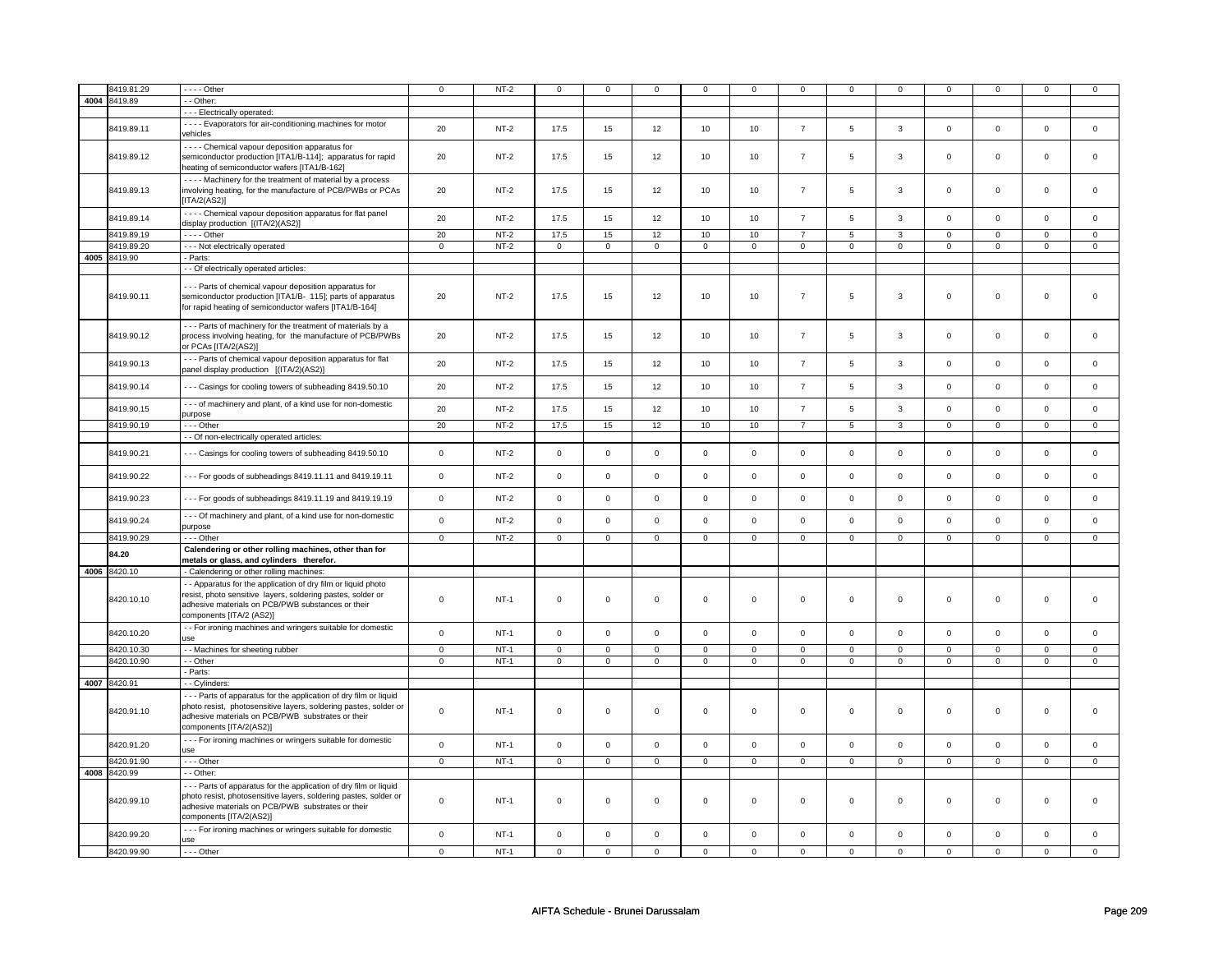|      | 84.21                    | Centrifuges, including centrifugal dryers; filtering or             |                         |                  |                         |                |                         |                |                         |                                  |                         |                                |                               |                               |                            |                               |
|------|--------------------------|---------------------------------------------------------------------|-------------------------|------------------|-------------------------|----------------|-------------------------|----------------|-------------------------|----------------------------------|-------------------------|--------------------------------|-------------------------------|-------------------------------|----------------------------|-------------------------------|
|      |                          | purifying machinery and apparatus, for liquids or gases.            |                         |                  |                         |                |                         |                |                         |                                  |                         |                                |                               |                               |                            |                               |
|      |                          | - Centrifuges, including centrifugal dryers:                        |                         |                  |                         |                |                         |                |                         |                                  |                         |                                |                               |                               |                            |                               |
| 4009 | 8421.11.00               | - Cream separators                                                  | $\overline{5}$          | ST               | 4.5                     | 4.5            | 4.5                     | 4.5            | 4.5                     | 4.5                              | 4.5                     | 4.5                            | $\overline{4}$                | $\overline{4}$                | $\overline{a}$             | $\overline{4}$                |
|      | 4010 8421.12             | - Clothes-dryers:                                                   |                         |                  |                         |                |                         |                |                         |                                  |                         |                                |                               |                               |                            |                               |
|      | 3421.12.10               | - - - Of capacity not exceeding 30 I                                | 5                       | <b>ST</b>        | 4.5                     | 4.5            | 4.5                     | 4.5            | 4.5                     | 4.5                              | 4.5                     | 4.5                            | $\overline{4}$                | $\overline{4}$                | 4                          | $\overline{4}$                |
|      | 3421.12.20               | --- Of capacity exceeding 30 I                                      | $\overline{5}$          | <b>ST</b>        | 4.5                     | 4.5            | 4.5                     | 4.5            | 4.5                     | 4.5                              | 4.5                     | 4.5                            | $\overline{4}$                | $\overline{4}$                | $\overline{4}$             | $\overline{4}$                |
|      | 4011 8421.19             | $-$ Other:                                                          |                         |                  |                         |                |                         |                |                         |                                  |                         |                                |                               |                               |                            |                               |
|      |                          |                                                                     |                         |                  |                         |                |                         |                |                         |                                  |                         |                                |                               |                               |                            |                               |
|      | 8421.19.10               | --- For sugar manufacture                                           | 5                       | EL               |                         |                |                         |                |                         |                                  |                         |                                |                               |                               |                            |                               |
|      | 8421.19.20               | --- Spin dryers for semiconductor wafer processing [ITA1/A-<br>116] | 5                       | EL               |                         |                |                         |                |                         |                                  |                         |                                |                               |                               |                            |                               |
|      | 8421.19.90               | --- Other                                                           | $\overline{5}$          | EL               |                         |                |                         |                |                         |                                  |                         |                                |                               |                               |                            |                               |
|      |                          |                                                                     |                         |                  |                         |                |                         |                |                         |                                  |                         |                                |                               |                               |                            |                               |
|      |                          | Filtering or purifying machinery and apparatus for liquids:         |                         |                  |                         |                |                         |                |                         |                                  |                         |                                |                               |                               |                            |                               |
|      | 4012 8421.21             |                                                                     |                         |                  |                         |                |                         |                |                         |                                  |                         |                                |                               |                               |                            |                               |
|      |                          | - - For filtering or purifying water:                               |                         |                  |                         |                |                         |                |                         |                                  |                         |                                |                               |                               |                            |                               |
|      |                          | --- Electrically operated, of a capacity not exceeding 500 l/hr:    |                         |                  |                         |                |                         |                |                         |                                  |                         |                                |                               |                               |                            |                               |
|      |                          |                                                                     |                         |                  |                         |                |                         |                |                         |                                  |                         |                                |                               |                               |                            |                               |
|      | 8421.21.11               | - Filtering machinery and apparatus for domestic use                | 20                      | ST               | 18                      | 15             | 13                      | 12             | 12                      | 10                               | 8                       | 6                              | $\mathbf 5$                   | 5                             | 5                          | 5                             |
|      | 8421.21.12               | - - - - Other filtering machinery and apparatus                     | 20                      | <b>ST</b>        | 18                      | 15             | 13                      | 12             | 12                      | 10                               | 8                       | 6                              | 5                             | 5                             | 5                          | 5                             |
|      |                          |                                                                     |                         |                  |                         |                |                         |                |                         |                                  |                         |                                |                               |                               |                            |                               |
|      | 8421.21.19               | $---$ Other                                                         | 20                      | <b>ST</b>        | 18                      | 15             | 13                      | 12             | 12                      | 10                               | $\overline{8}$          | $6\overline{6}$                | $\overline{5}$                | $5\overline{)}$               | $\overline{5}$             | $\overline{5}$                |
|      |                          | --- Electrically operated, of a capacity exceeding 500 l/hr:        |                         |                  |                         |                |                         |                |                         |                                  |                         |                                |                               |                               |                            |                               |
|      |                          |                                                                     |                         |                  |                         |                |                         |                |                         |                                  |                         |                                |                               |                               |                            |                               |
|      | 8421.21.21               | Filtering machinery and apparatus for domestic use                  | 20                      | <b>ST</b>        | 18                      | 15             | 13                      | 12             | 12                      | 10                               | 8                       | 6                              | $\,$ 5 $\,$                   | 5                             | 5                          | 5                             |
|      |                          |                                                                     |                         |                  |                         |                |                         |                |                         |                                  |                         |                                |                               |                               |                            |                               |
|      | 8421.21.22               | - - - - Other filtering machinery and apparatus                     | 20                      | ST               | 18                      | 15             | 13                      | 12             | 12                      | 10                               | 8                       | 6                              | 5                             | 5                             | 5                          | $5\phantom{.0}$               |
|      | 8421.21.29               | $- - -$ Other                                                       | 20                      | <b>ST</b>        | 18                      | 15             | 13                      | 12             | 12                      | 10                               | 8                       | 6                              | $\,$ 5 $\,$                   | 5                             | $\overline{5}$             | 5                             |
|      |                          | - - - Not electrically operated:                                    |                         |                  |                         |                |                         |                |                         |                                  |                         |                                |                               |                               |                            |                               |
|      | 8421.21.31               | - Filtering machinery and apparatus for domestic use                | $\mathbf 0$             | <b>ST</b>        | $\mathbf 0$             | $\mathsf 0$    | $\mathsf 0$             | $\mathbf 0$    | $\mathbf 0$             | $\mathsf 0$                      | $\mathsf 0$             | $\mathbf 0$                    | $\mathsf 0$                   | $\mathbf 0$                   | $\mathbf 0$                | $\mathbf 0$                   |
|      |                          |                                                                     |                         |                  |                         |                |                         |                |                         |                                  |                         |                                |                               |                               |                            |                               |
|      | 8421.21.32               | - - - - Other filtering machinery and apparatus                     | $\overline{0}$          | ST               | $\overline{0}$          | $\overline{0}$ | $\overline{0}$          | $\overline{0}$ | $\overline{0}$          | $\overline{0}$                   | $\overline{0}$          | $\overline{0}$                 | $\overline{0}$                | $\overline{0}$                | $\overline{0}$             | $\overline{0}$                |
|      | 8421.21.39               | $---$ Other                                                         | $\overline{\mathbf{0}}$ | ST               | $\overline{\mathbf{0}}$ | $\overline{0}$ | $\overline{\mathbf{0}}$ | $\overline{0}$ | $\overline{\mathbf{0}}$ | $\overline{\mathbf{0}}$          | $\overline{\mathbf{0}}$ | $\overline{\mathbf{0}}$        | $\overline{0}$                | $\overline{0}$                | $\overline{0}$             | $\overline{0}$                |
|      | 4013 8421.22             | - For filtering or purifying beverages other than water:            |                         |                  |                         |                |                         |                |                         |                                  |                         |                                |                               |                               |                            |                               |
|      |                          | -- Electrically operated, of a capacity not exceeding 500 l/hr:     |                         |                  |                         |                |                         |                |                         |                                  |                         |                                |                               |                               |                            |                               |
|      |                          |                                                                     |                         |                  |                         |                |                         |                |                         |                                  |                         |                                |                               |                               |                            |                               |
|      | 8421.22.11               | Filtering machinery and apparatus for domestic use                  | 20                      | <b>ST</b>        | 18                      | 15             | 13                      | 12             | 12                      | 10                               | 8                       | 6                              | 5                             | 5                             | 5                          | 5                             |
|      |                          |                                                                     |                         |                  |                         |                |                         |                |                         |                                  |                         |                                |                               |                               |                            |                               |
|      | 8421.22.12               | - - - - Other filtering machinery and apparatus                     | 20                      | ST               | 18                      | 15             | 13                      | 12             | 12                      | 10                               | $\overline{8}$          | 6                              | $\overline{5}$                | $\overline{5}$                | $\overline{5}$             | $5\overline{)}$               |
|      | 8421.22.19               | $\cdots$ - Other                                                    | 20                      | <b>ST</b>        | 18                      | 15             | 13                      | 12             | 12                      | 10                               | 8                       | 6                              | 5                             | 5                             | 5                          | 5                             |
|      |                          | -- Electrically operated, of a capacity exceeding 500 l/hr:         |                         |                  |                         |                |                         |                |                         |                                  |                         |                                |                               |                               |                            |                               |
|      |                          |                                                                     |                         |                  |                         |                |                         |                |                         |                                  |                         |                                |                               |                               |                            |                               |
|      | 8421.22.21               | Filtering machinery and apparatus for domestic use                  | 20                      | <b>ST</b>        | 18                      | 15             | 13                      | 12             | 12                      | 10                               | 8                       | 6                              | 5                             | 5                             | 5                          | 5                             |
|      |                          |                                                                     |                         |                  |                         |                |                         |                |                         |                                  |                         |                                |                               |                               |                            |                               |
|      | 8421.22.22               | - - - - Other filtering machinery and apparatus                     | 20                      | ST               | 18                      | 15             | 13                      | 12             | 12                      | 10                               | 8                       | 6                              | 5                             | 5                             | 5                          | 5                             |
|      | 8421.22.29               | $- - -$ Other                                                       | 20                      | ST               | 18                      | 15             | 13                      | 12             | 12                      | 10                               | 8                       | 6                              | 5                             | 5                             | 5                          | 5                             |
|      |                          | - - - Not electrically operated:                                    |                         |                  |                         |                |                         |                |                         |                                  |                         |                                |                               |                               |                            |                               |
|      | 8421.22.31               | - - - - Filtering machinery and apparatus                           | $\mathsf 0$             | ST               | $\mathsf 0$             | $\mathsf 0$    | 0                       | $\mathbf 0$    | $\mathsf 0$             | $\mathsf 0$                      | $\mathbf 0$             | $\mathbf 0$                    | $\mathbf 0$                   | $\mathbf 0$                   | 0                          | $\mathbf 0$                   |
|      | 8421.22.32               | - - - - Other filtering machinery and apparatus                     | $\mathsf 0$             | <b>ST</b>        | $\mathbf 0$             | $\mathbf 0$    | 0                       | $\mathbf 0$    | $\mathbf 0$             | $\mathsf 0$                      | $\mathbf 0$             | $\mathbf 0$                    | $\mathbf 0$                   | $\mathbf 0$                   | $\mathbf 0$                | $\mathbf{0}$                  |
|      | 8421.22.39               | $---$ Other                                                         | $\mathsf 0$             | ST               | $\mathbf 0$             | $\mathbf 0$    | $\mathbf 0$             | $\mathbf 0$    | $\mathbf 0$             | $\mathbf 0$                      | $\mathbf{0}$            | $\mathbf 0$                    | $\Omega$                      | $\mathbf 0$                   | $\Omega$                   | $\mathbf 0$                   |
| 4014 | 8421.23                  | - Oil or petrol-filters for internal combustion engines:            |                         |                  |                         |                |                         |                |                         |                                  |                         |                                |                               |                               |                            |                               |
|      | 8421.23.11               | --- For earth moving machinery:<br>- - - - Oil filters              | 15                      | EL               |                         |                |                         |                |                         |                                  |                         |                                |                               |                               |                            |                               |
|      | 8421.23.19               | . - - - Other                                                       | 15                      | EL.              |                         |                |                         |                |                         |                                  |                         |                                |                               |                               |                            |                               |
|      |                          | --- For motor vehicles of Chapter 87:                               |                         |                  |                         |                |                         |                |                         |                                  |                         |                                |                               |                               |                            |                               |
|      |                          |                                                                     |                         |                  |                         |                |                         |                |                         |                                  |                         |                                |                               |                               |                            |                               |
|      | 8421.23.21<br>8421.23.29 | - - - - Oil filters<br>- - - - Other                                | 20<br>20                | EL<br>EL.        |                         |                |                         |                |                         |                                  |                         |                                |                               |                               |                            |                               |
|      |                          |                                                                     |                         |                  |                         |                |                         |                |                         |                                  |                         |                                |                               |                               |                            |                               |
|      | 8421.23.91               | $\cdots$ Other:<br>- - - - Oil filters                              | $\overline{0}$          | EL               |                         |                |                         |                |                         |                                  |                         |                                |                               |                               |                            |                               |
|      | 3421.23.99               | $\cdots$ - Other                                                    | $\mathsf 0$             | EL               |                         |                |                         |                |                         |                                  |                         |                                |                               |                               |                            |                               |
|      |                          |                                                                     |                         |                  |                         |                |                         |                |                         |                                  |                         |                                |                               |                               |                            |                               |
|      | 4015 8421.29             | - Other:                                                            |                         |                  |                         |                |                         |                |                         |                                  |                         |                                |                               |                               |                            |                               |
|      | 8421.29.10               | --- For medical or laboratory use                                   | 20                      | $NT-2$           | 17.5                    | 15             | 12                      | 10             | 10                      | $\overline{7}$                   | 5                       | 3                              | $\mathbf 0$                   | $\mathbf 0$                   | $^{\circ}$                 | $\mathbf{0}$                  |
|      | 8421.29.21               | - - - Other, electrically operated:                                 | 20                      | $NT-2$           | 17.5                    |                | 12                      | 10             |                         | $\overline{7}$                   |                         |                                |                               | $\overline{0}$                | $\mathbf 0$                |                               |
|      |                          | ---- For sugar manufacture                                          |                         |                  |                         | 15             |                         |                | 10                      |                                  | 5                       | 3                              | $\mathsf 0$                   |                               | $\Omega$                   | $\mathsf 0$                   |
|      | 8421.29.22               | - - - - For use in oil drilling operation                           | 20                      | $NT-2$           | 17.5                    | 15             | 12                      | 10             | 10                      | $\overline{7}$                   | 5                       | $\mathbf{3}$                   | $\mathsf 0$                   | $\mathbf 0$                   |                            | $\mathbf 0$                   |
|      | 8421.29.23<br>3421.29.24 | - Other petrol filters<br>--- Other oil filters                     | 20<br>20                | $NT-2$<br>$NT-2$ | 17.5<br>17.5            | 15<br>15       | 12                      | 10<br>10       | $10$<br>10              | $\overline{7}$                   | 5                       | $\mathbf{3}$<br>$\overline{3}$ | $\mathbf 0$                   | $\mathbf 0$<br>$\overline{0}$ | $\mathbf 0$                | $\mathbf 0$                   |
|      | 8421.29.25               |                                                                     | 20                      | $NT-2$           | 17.5                    | 15             | 12<br>12                | 10             | 10                      | $\overline{7}$<br>$\overline{7}$ | 5<br>5                  | 3                              | $\mathsf 0$<br>$\overline{0}$ | $\overline{0}$                | $\mathbf 0$<br>$\mathbf 0$ | $\mathsf 0$<br>$\overline{0}$ |
|      |                          | - - - - Other filtering machinery and apparatus                     |                         |                  |                         |                |                         |                |                         |                                  |                         |                                |                               |                               |                            |                               |
|      | 8421.29.29               | $---$ Other                                                         | 20                      | $NT-2$           | 17.5                    | 15             | 12                      | 10             | 10                      | $\overline{7}$                   | 5                       | $\mathbf{3}$                   | 0                             | $\mathbf 0$                   | $\mathbf 0$                | $\mathbf 0$                   |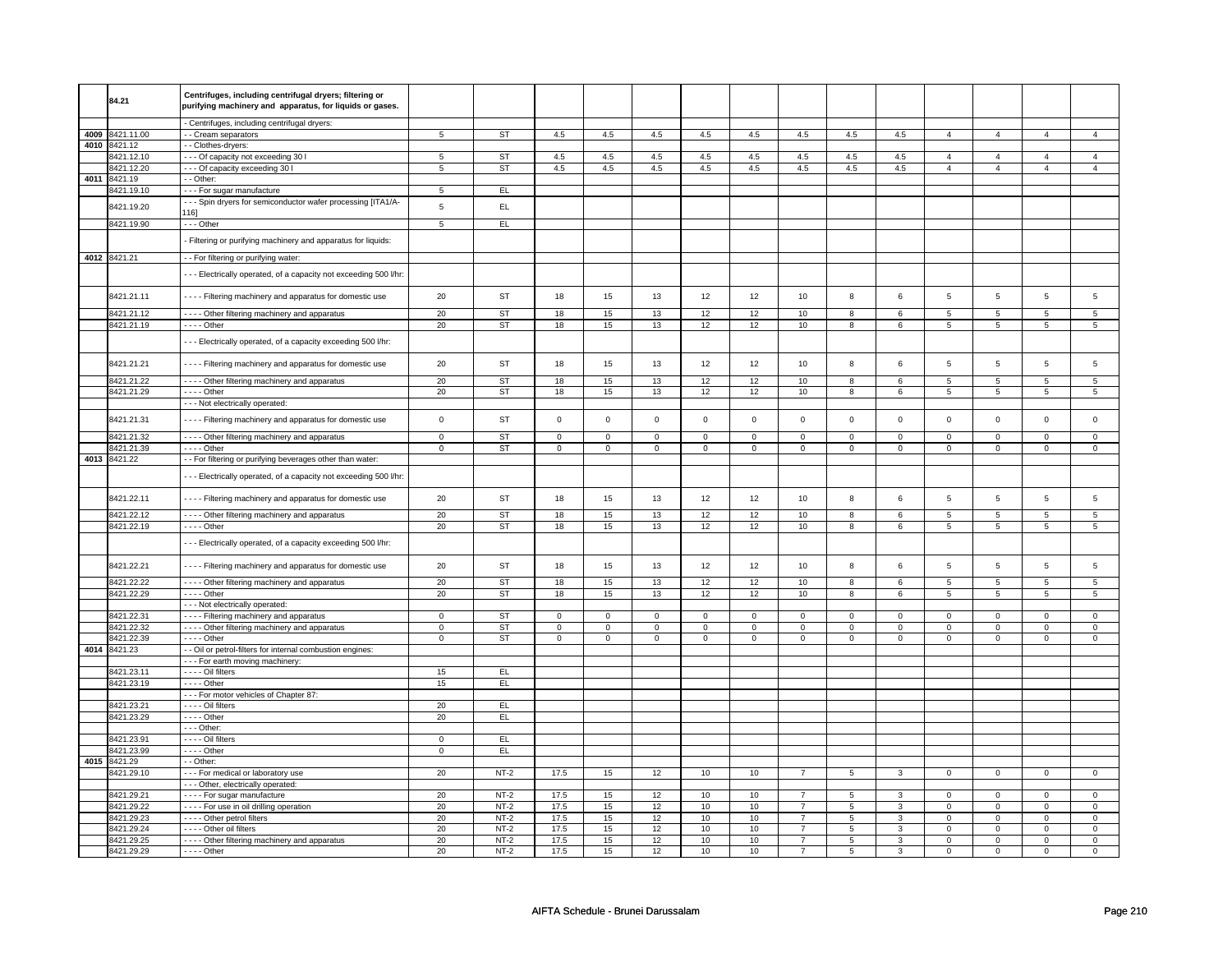|      | 8421.29.90                 | - - - Other, not electrically operated                                                                                                                                                                                                                                                                                                                                                             | $\mathsf 0$       | $NT-2$           | $\mathbf 0$         | $\Omega$          | $\mathbf 0$         | $\mathbf 0$       | $\mathsf 0$         | $\mathsf 0$                   | $\mathbf 0$      | $\mathsf 0$      | $\mathsf 0$                | $\mathbf 0$                | $\mathbf 0$                | 0                |
|------|----------------------------|----------------------------------------------------------------------------------------------------------------------------------------------------------------------------------------------------------------------------------------------------------------------------------------------------------------------------------------------------------------------------------------------------|-------------------|------------------|---------------------|-------------------|---------------------|-------------------|---------------------|-------------------------------|------------------|------------------|----------------------------|----------------------------|----------------------------|------------------|
|      |                            | Filtering or purifying machinery and apparatus for gases:                                                                                                                                                                                                                                                                                                                                          |                   |                  |                     |                   |                     |                   |                     |                               |                  |                  |                            |                            |                            |                  |
|      | 4016 8421.31               | - Intake air filters for internal combustion engines:                                                                                                                                                                                                                                                                                                                                              |                   |                  |                     |                   |                     |                   |                     |                               |                  |                  |                            |                            |                            |                  |
|      | 8421.31.10                 | For earth moving machinery                                                                                                                                                                                                                                                                                                                                                                         | 15                | EL.              |                     |                   |                     |                   |                     |                               |                  |                  |                            |                            |                            |                  |
|      | 8421.31.20                 | - - - For motor vehicles of Chapter 87                                                                                                                                                                                                                                                                                                                                                             | 20                | EL               |                     |                   |                     |                   |                     |                               |                  |                  |                            |                            |                            |                  |
|      | 8421.31.90                 | --- Other                                                                                                                                                                                                                                                                                                                                                                                          | $\mathbf 0$       | <b>EL</b>        |                     |                   |                     |                   |                     |                               |                  |                  |                            |                            |                            |                  |
|      | 4017 8421.39               | - - Other:                                                                                                                                                                                                                                                                                                                                                                                         |                   |                  |                     |                   |                     |                   |                     |                               |                  |                  |                            |                            |                            |                  |
|      |                            | - - - Electrically operated:                                                                                                                                                                                                                                                                                                                                                                       |                   |                  |                     |                   |                     |                   |                     |                               |                  |                  |                            |                            |                            |                  |
|      | 8421.39.11                 | - - - - Laminar flow units                                                                                                                                                                                                                                                                                                                                                                         | 20                | EL               |                     |                   |                     |                   |                     |                               |                  |                  |                            |                            |                            |                  |
|      | 8421.39.12                 | - - - - Other air purifiers                                                                                                                                                                                                                                                                                                                                                                        | 20                | EL               |                     |                   |                     |                   |                     |                               |                  |                  |                            |                            |                            |                  |
|      | 8421.39.13<br>8421.39.19   | - - - - Other filtering machinery and apparatus<br>$---$ Other                                                                                                                                                                                                                                                                                                                                     | 20<br>20          | EL.<br>EL        |                     |                   |                     |                   |                     |                               |                  |                  |                            |                            |                            |                  |
|      |                            | - - - Not electrically operated:                                                                                                                                                                                                                                                                                                                                                                   |                   |                  |                     |                   |                     |                   |                     |                               |                  |                  |                            |                            |                            |                  |
|      | 8421.39.21                 | - - - - Filtering machinery and apparatus                                                                                                                                                                                                                                                                                                                                                          | $\mathbf 0$       | EL               |                     |                   |                     |                   |                     |                               |                  |                  |                            |                            |                            |                  |
|      | 8421.39.29                 | $- - -$ Other                                                                                                                                                                                                                                                                                                                                                                                      | $\mathbf 0$       | EL               |                     |                   |                     |                   |                     |                               |                  |                  |                            |                            |                            |                  |
|      |                            | Parts:                                                                                                                                                                                                                                                                                                                                                                                             |                   |                  |                     |                   |                     |                   |                     |                               |                  |                  |                            |                            |                            |                  |
|      | 4018 8421.91               | - Of centrifuges, including centrifugal dryers:                                                                                                                                                                                                                                                                                                                                                    |                   |                  |                     |                   |                     |                   |                     |                               |                  |                  |                            |                            |                            |                  |
|      | 8421.91.10                 | --- Of goods of subheading 8421.12                                                                                                                                                                                                                                                                                                                                                                 | 20                | $NT-2$           | 17.5                | 15                | 12                  | 10                | 10                  | $\overline{7}$                | 5                | 3                | $\mathsf 0$                | $\mathbf 0$                | $\Omega$                   | 0                |
|      | 8421.91.20                 | --- Of goods of subheading 8421.19.10                                                                                                                                                                                                                                                                                                                                                              | 20                | $NT-2$           | 17.5                | 15                | 12                  | 10                | 10                  | $\overline{7}$                | $\overline{5}$   | 3                | $\Omega$                   | $\mathbf 0$                | $\Omega$                   | $\mathbf 0$      |
|      | 8421.91.30                 | --- Of goods of subheading 8421.19.20                                                                                                                                                                                                                                                                                                                                                              | 20                | $NT-2$           | 17.5                | 15                | 12                  | 10                | 10                  | $\overline{7}$                | 5                | 3                | 0                          | $\mathbf 0$                | 0                          | $\mathbf 0$      |
|      | 8421.91.90                 | --- Of goods of subheading 8421.11.00 and 8421.19.90                                                                                                                                                                                                                                                                                                                                               | 20                | $NT-2$           | 17.5                | 15                | 12                  | 10                | 10                  | $\overline{7}$                | 5                | $\mathbf{3}$     | $\mathsf 0$                | $\mathbf 0$                | $\mathbf 0$                | $\mathbf 0$      |
|      | 4019 8421.99               | - - Other:                                                                                                                                                                                                                                                                                                                                                                                         |                   |                  |                     |                   |                     |                   |                     |                               |                  |                  |                            |                            |                            |                  |
|      | 8421.99.10                 | --- Elements for oil or petrol filters for earth-moving<br>machinery                                                                                                                                                                                                                                                                                                                               | $\mathbf 0$       | $NT-1$           | $\mathsf 0$         | $\mathbf 0$       | $\mathbf 0$         | $\mathbf 0$       | $\mathbf 0$         | 0                             | $\mathbf 0$      | $\mathsf 0$      | $\mathbf 0$                | $\mathbf 0$                | $\mathbf 0$                | 0                |
|      |                            | --- Elements for oil or petrol filters for motor vehicles:                                                                                                                                                                                                                                                                                                                                         |                   |                  |                     |                   |                     |                   |                     |                               |                  |                  |                            |                            |                            |                  |
|      | 8421.99.21                 | - - - - Filtering elements of filters of subheadings 8421.23                                                                                                                                                                                                                                                                                                                                       | $\mathsf 0$       | $NT-1$           | $\mathsf 0$         | $\mathsf 0$       | $\mathbf 0$         | $\mathbf 0$       | $\mathsf 0$         | $\mathsf 0$                   | $\mathbf 0$      | $\mathsf 0$      | $\mathsf 0$                | $\mathbf 0$                | $\mathbf 0$                | $\mathbf 0$      |
|      | 8421.99.29                 | - - - - Other                                                                                                                                                                                                                                                                                                                                                                                      | $\mathsf 0$       | $NT-1$           | $\mathbf 0$         | $\mathsf 0$       | $\mathsf 0$         | $\mathbf 0$       | $\mathsf 0$         | $\mathbf 0$                   | $\mathbf 0$      | $\mathbf 0$      | $\mathsf 0$                | $\mathbf 0$                | $\mathsf 0$                | $\mathbf 0$      |
|      |                            | - - - Other:                                                                                                                                                                                                                                                                                                                                                                                       |                   |                  |                     |                   |                     |                   |                     |                               |                  |                  |                            |                            |                            |                  |
|      | 8421.99.91                 | - - - - Of goods of subheading 8421.29.21<br>- - - - Of goods of subheadings 8421.21.11, 8421.21.21 and                                                                                                                                                                                                                                                                                            | 0                 | $NT-1$           | $\mathbf 0$         | $\mathbf 0$       | $\mathbf 0$         | $\mathbf 0$       | $\mathbf 0$         | $\mathbf 0$                   | 0                | $\mathbf 0$      | 0                          | $\mathbf 0$                | 0                          | 0                |
|      | 8421.99.92                 | 8421.21.31                                                                                                                                                                                                                                                                                                                                                                                         | $\mathbf 0$       | $NT-1$           | $\mathsf 0$         | $\mathsf 0$       | $\mathsf{O}\xspace$ | $\mathsf 0$       | $\mathsf{O}\xspace$ | $\mathbf 0$                   | $\mathsf 0$      | $\mathbf 0$      | $\mathsf 0$                | $\mathbf 0$                | $\mathbf 0$                | $\mathbf 0$      |
|      | 8421.99.93                 | - - - - Of goods of subheadings 8421.31                                                                                                                                                                                                                                                                                                                                                            | $\mathbf 0$       | $NT-1$           | $\mathbf 0$         | $\mathbf 0$       | $\mathbf 0$         | $\mathbf 0$       | $\mathbf 0$         | $\mathbf{0}$                  | $\mathbf 0$      | $\mathbf 0$      | $\mathbf 0$                | $\mathbf{0}$               | $\Omega$                   | $\mathbf{0}$     |
|      | 8421.99.94                 | - - - - Of goods of subheadings 8421.23.11 and 8421.23.91                                                                                                                                                                                                                                                                                                                                          | $\mathsf 0$       | <b>NT-1</b>      | $\mathbf 0$         | $\mathsf 0$       | $\mathbf 0$         | $\mathsf 0$       | $\mathbf 0$         | $\mathbf 0$                   | $\mathbf 0$      | 0                | 0                          | $\mathsf 0$                | $\mathbf 0$                | $\mathbf 0$      |
|      | 8421.99.95                 | - - - - Of goods of subheadings 8421.23.19 and 8421.23.99                                                                                                                                                                                                                                                                                                                                          | $\mathbf 0$       | $NT-1$           | $\mathsf 0$         | $\mathsf 0$       | $\mathbf 0$         | $\mathsf 0$       | $\mathsf{O}\xspace$ | $\mathsf 0$                   | $\mathbf 0$      | $\mathsf 0$      | $\mathsf 0$                | $\mathbf 0$                | $\mathbf 0$                | $\mathsf 0$      |
|      | 8421.99.96                 | - - - - Of goods of subheadings 8421.29.24, 8421.39.19 and<br>8421.39.29                                                                                                                                                                                                                                                                                                                           | $\mathsf 0$       | $NT-1$           | $\mathsf 0$         | $\mathsf 0$       | $\mathsf{O}\xspace$ | $\mathsf 0$       | $\mathsf{O}\xspace$ | $\mathbf 0$                   | $\mathbf 0$      | $\mathbf 0$      | $\mathbf 0$                | $\mathbf{0}$               | $\mathbf 0$                | $\mathbf 0$      |
|      | 8421.99.99                 | $---$ Other                                                                                                                                                                                                                                                                                                                                                                                        | $\overline{0}$    | $NT-1$           | $\overline{0}$      | $\overline{0}$    | $\overline{0}$      | $\overline{0}$    | $\overline{0}$      | $\overline{0}$                | $\mathbf 0$      | $\overline{0}$   | $\overline{0}$             | $\overline{0}$             | $\mathbf 0$                | $\overline{0}$   |
|      | 84.22                      | Dish washing machines; machinery for cleaning or drying<br>bottles or other containers; machinery for filling, closing,<br>sealing, or labelling bottles,cans, boxes, bags or other<br>containers; machinery for capsuling bottles, jars, tubes<br>and similar containers; other packing or wrapping<br>machinery (including heat-shrink wrapping machinery);<br>machinery for aerating beverages. |                   |                  |                     |                   |                     |                   |                     |                               |                  |                  |                            |                            |                            |                  |
|      |                            | - Dish washing machines:                                                                                                                                                                                                                                                                                                                                                                           |                   |                  |                     |                   |                     |                   |                     |                               |                  |                  |                            |                            |                            |                  |
|      | 4020 8422.11<br>8422.11.10 | - - Of the household type:<br>--- Electrically operated                                                                                                                                                                                                                                                                                                                                            | 5                 | <b>ST</b>        | 4.5                 | 4.5               | 4.5                 | 4.5               | 4.5                 | 4.5                           | 4.5              | 4.5              | $\overline{4}$             | $\overline{4}$             | $\overline{4}$             | $\overline{4}$   |
|      | 3422.11.20                 | - - - Not electrically operated                                                                                                                                                                                                                                                                                                                                                                    | $\mathbf 0$       | <b>ST</b>        | $\mathsf 0$         | $\mathsf 0$       | $\mathbf 0$         | $\mathbf 0$       | $\mathbf 0$         | $\mathbf 0$                   | $\mathbf 0$      | $\mathbf 0$      | $\mathbf 0$                | $\mathbf 0$                | $\mathsf 0$                | $\mathbf 0$      |
| 4021 | 8422.19.00                 | - - Other                                                                                                                                                                                                                                                                                                                                                                                          | 5                 | <b>ST</b>        | 4.5                 | 4.5               | 4.5                 | 4.5               | 4.5                 | 4.5                           | 4.5              | 4.5              | $\overline{4}$             | $\overline{4}$             | $\overline{4}$             | $\overline{4}$   |
| 4022 | 8422.20.00                 | - Machinery for cleaning or drying bottles or other containers                                                                                                                                                                                                                                                                                                                                     | 20                | $NT-2$           | 17.5                | 15                | 12                  | 10                | 10                  | $\overline{7}$                | 5                | $\mathbf{3}$     | $\mathsf 0$                | $\mathbf 0$                | $\mathbf 0$                | $\mathbf{0}$     |
| 4023 | 8422.30.00                 | Machinery for filling, closing, sealing, or labelling bottles,<br>cans, boxes, bags or other containers; machinery for<br>capsuling bottles, jars, tubes and similar containers; machinery<br>for aerating beverages                                                                                                                                                                               | 20                | NT-2             | 17.5                | 15                | 12                  | 10                | 10                  | $\overline{7}$                | 5                | 3                | 0                          | $\mathbf 0$                | $\mathsf 0$                | 0                |
| 4024 | 8422.40.00                 | - Other packing or wrapping machinery (including heat-shrink<br>wrapping machinery)                                                                                                                                                                                                                                                                                                                | 20                | $NT-2$           | 17.5                | 15                | 12                  | 10                | 10                  | $\overline{7}$                | 5                | 3                | $\mathbf 0$                | $\mathbf 0$                | $\mathbf 0$                | $\mathbf 0$      |
| 4025 | 8422.90                    | Parts:                                                                                                                                                                                                                                                                                                                                                                                             |                   |                  |                     |                   |                     |                   |                     |                               |                  |                  |                            |                            |                            |                  |
|      | 8422.90.10<br>8422.90.20   | -- Of goods of subheading 8422.11.10<br>- - Of goods of subheading 8422.11.20                                                                                                                                                                                                                                                                                                                      | 20<br>$\mathsf 0$ | $NT-2$<br>$NT-2$ | 17.5<br>$\mathsf 0$ | 15<br>$\mathsf 0$ | 12<br>$\mathsf 0$   | 10<br>$\mathbf 0$ | 10<br>$\mathsf 0$   | $\overline{7}$<br>$\mathbf 0$ | 5<br>$\mathbf 0$ | 3<br>$\mathsf 0$ | $\mathbf 0$<br>$\mathsf 0$ | $\mathbf 0$<br>$\mathbf 0$ | $\mathbf 0$<br>$\mathsf 0$ | 0<br>$\mathbf 0$ |
|      | 8422.90.90                 | - - Other                                                                                                                                                                                                                                                                                                                                                                                          | 20                | $NT-2$           | 17.5                | 15                | 12                  | 10                | 10                  | $\overline{7}$                | 5                | 3                | 0                          | $\mathbf 0$                | 0                          | 0                |
|      |                            |                                                                                                                                                                                                                                                                                                                                                                                                    |                   |                  |                     |                   |                     |                   |                     |                               |                  |                  |                            |                            |                            |                  |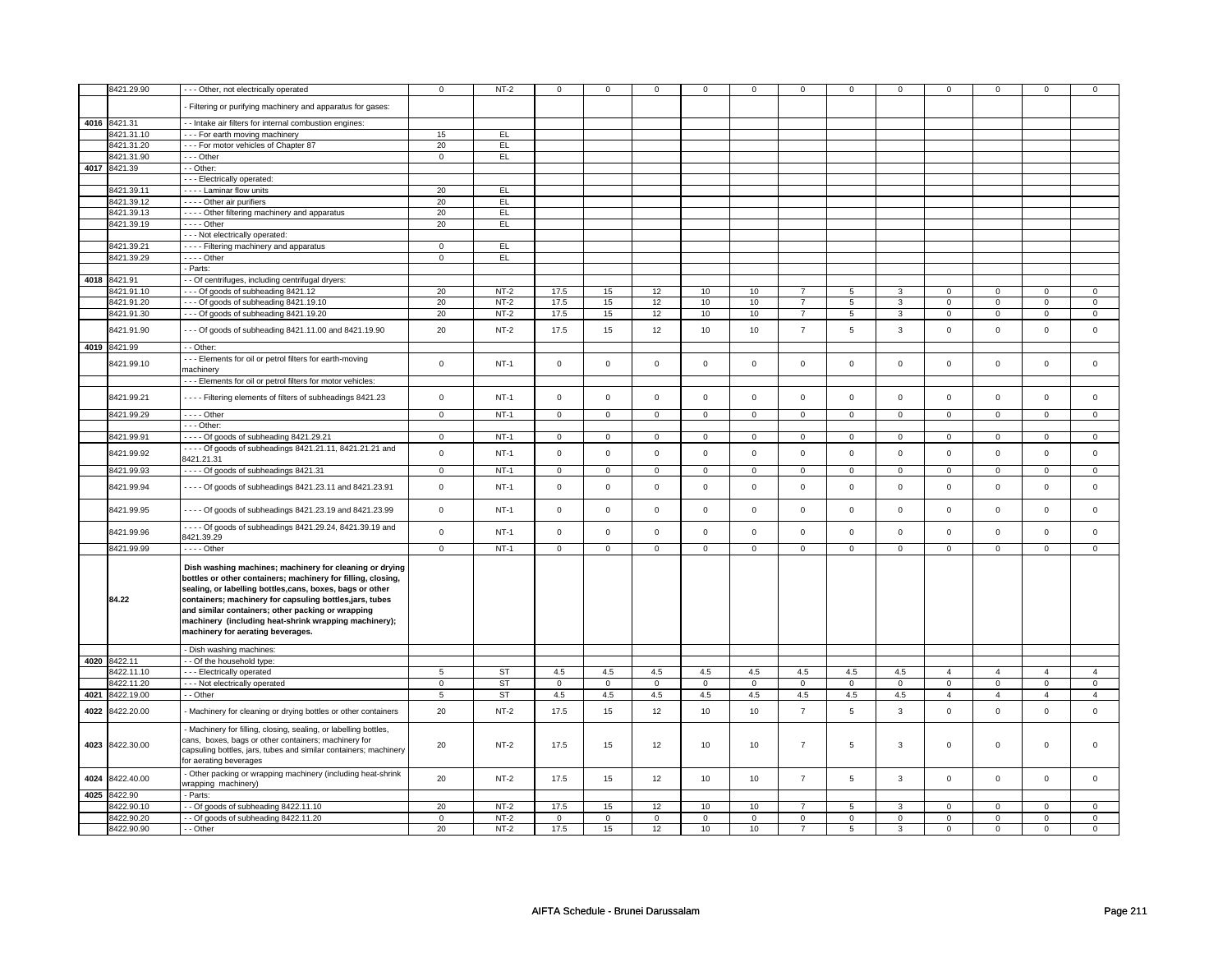|      | 84.23        | Weighing machinery (excluding balances of a sensitivity<br>of 5cg or better), including weight operated counting or<br>checking machines; weighing machine weights of all<br>kinds.                                                                                             |                |        |                     |                |                |                |                |                |                |                |                |                |                |                |
|------|--------------|---------------------------------------------------------------------------------------------------------------------------------------------------------------------------------------------------------------------------------------------------------------------------------|----------------|--------|---------------------|----------------|----------------|----------------|----------------|----------------|----------------|----------------|----------------|----------------|----------------|----------------|
| 4026 | 8423.10      | - Personal weighing machines, including baby scales;<br>household scales:                                                                                                                                                                                                       |                |        |                     |                |                |                |                |                |                |                |                |                |                |                |
|      | 3423.10.10   | - - Electrically operated                                                                                                                                                                                                                                                       | 20             | EL     |                     |                |                |                |                |                |                |                |                |                |                |                |
|      | 8423.10.20   | - - Not electrically operated                                                                                                                                                                                                                                                   | $\mathbf 0$    | EL.    |                     |                |                |                |                |                |                |                |                |                |                |                |
|      |              |                                                                                                                                                                                                                                                                                 |                |        |                     |                |                |                |                |                |                |                |                |                |                |                |
| 4027 | 8423.20      | - Scales for continuous weighing of goods on conveyors:                                                                                                                                                                                                                         |                |        |                     |                |                |                |                |                |                |                |                |                |                |                |
|      | 8423.20.10   | - - Electrically operated                                                                                                                                                                                                                                                       | 20             | $NT-2$ | 17.5                | 15             | 12             | $10\,$         | 10             | $\overline{7}$ | 5              | $\mathbf{3}$   | $\mathbf 0$    | $\mathbf 0$    | $\mathbf 0$    | $\mathsf 0$    |
|      | 8423.20.20   | - - Not electrically operated                                                                                                                                                                                                                                                   | $\overline{0}$ | $NT-2$ | $\overline{0}$      | $\overline{0}$ | $\overline{0}$ | $\overline{0}$ | $\overline{0}$ | $\overline{0}$ | $\overline{0}$ | $\overline{0}$ | $\overline{0}$ | $\overline{0}$ | $\overline{0}$ | $\overline{0}$ |
|      | 4028 8423.30 | - Constant weight scales and scales for discharging a<br>predetermined weight of material into a bag or container,<br>including hopper scales:                                                                                                                                  |                |        |                     |                |                |                |                |                |                |                |                |                |                |                |
|      | 8423.30.10   | - - Electrically operated                                                                                                                                                                                                                                                       | 20             | $NT-2$ | 17.5                | 15             | 12             | 10             | 10             | $\overline{7}$ | 5              | 3              | 0              | $\mathbf 0$    | 0              | $\mathbf{0}$   |
|      | 8423.30.20   | - - Not electrically operated                                                                                                                                                                                                                                                   | $\overline{0}$ | $NT-2$ | $\overline{0}$      | $\overline{0}$ | $\overline{0}$ | $\overline{0}$ | $\overline{0}$ | $\overline{0}$ | $\overline{0}$ | $\overline{0}$ | $\overline{0}$ | $\overline{0}$ | $\overline{0}$ | $\overline{0}$ |
|      |              | - Other weighing machinery:                                                                                                                                                                                                                                                     |                |        |                     |                |                |                |                |                |                |                |                |                |                |                |
|      |              |                                                                                                                                                                                                                                                                                 |                |        |                     |                |                |                |                |                |                |                |                |                |                |                |
| 4029 | 8423.81      | - Having a maximum weighing capacity not exceeding 30 kg                                                                                                                                                                                                                        |                |        |                     |                |                |                |                |                |                |                |                |                |                |                |
|      | 8423.81.10   | --- Electrically operated                                                                                                                                                                                                                                                       | 20             | $NT-2$ | 17.5                | 15             | 12             | 10             | 10             | $\overline{7}$ | 5              | 3              | $\mathbf 0$    | $\mathbf 0$    | $\mathbf 0$    | $\mathbf 0$    |
|      | 8423.81.20   | --- Not electrically operated                                                                                                                                                                                                                                                   | $\mathbf 0$    | $NT-2$ | $\mathbf 0$         | $\mathbf{0}$   | $\mathbf 0$    | $\mathbf 0$    | $\mathbf 0$    | $\mathbf 0$    | 0              | $\mathbf 0$    | 0              | $\mathbf{0}$   | $\mathbf 0$    | $\mathbf{0}$   |
| 4030 | 8423.82      | - - Having a maximum weighing capacity exceeding 30 kg but<br>not exceeding 5,000 kg:                                                                                                                                                                                           |                |        |                     |                |                |                |                |                |                |                |                |                |                |                |
|      |              | --- Electrically operated:                                                                                                                                                                                                                                                      |                |        |                     |                |                |                |                |                |                |                |                |                |                |                |
|      |              | - - - - Weighbridges and other weighing platforms:                                                                                                                                                                                                                              |                |        |                     |                |                |                |                |                |                |                |                |                |                |                |
|      | 8423.82.11   | - - - - - Having a maximum weighing capacity not exceeding                                                                                                                                                                                                                      | 20             | $NT-2$ | 17.5                | 15             | 12             | 10             | 10             | $\overline{7}$ | $\overline{5}$ | $\mathbf{3}$   | $\mathsf 0$    | $\mathsf 0$    | $\mathsf 0$    | $\mathsf 0$    |
|      | 8423.82.12   | 1,000 kg<br>- - - - - Having a maximum weighing capacity exceeding 1,000                                                                                                                                                                                                        | 20             | $NT-2$ | 17.5                | 15             | 12             | 10             | 10             | $\overline{7}$ | 5              | $\mathbf{3}$   | $\mathbf 0$    | $\mathbf 0$    | $\mathbf 0$    | $\mathbf 0$    |
|      |              | kα                                                                                                                                                                                                                                                                              |                |        |                     |                |                |                |                |                |                |                |                |                |                |                |
|      |              | - - - - Other:                                                                                                                                                                                                                                                                  |                |        |                     |                |                |                |                |                |                |                |                |                |                |                |
|      | 8423.82.21   | - - - - - Having a maximum weighing capacity not exceeding<br>1,000 kg                                                                                                                                                                                                          | 20             | $NT-2$ | 17.5                | 15             | 12             | 10             | 10             | $\overline{7}$ | 5              | $\mathbf{3}$   | 0              | $\mathbf 0$    | $\mathbf 0$    | $\mathbf 0$    |
|      | 8423.82.22   | - - - - - Having a maximum weighing capacity exceeding 1,000<br>kα                                                                                                                                                                                                              | 20             | $NT-2$ | 17.5                | 15             | 12             | 10             | 10             | $\overline{7}$ | 5              | $\mathbf{3}$   | $\mathsf 0$    | $\mathsf 0$    | $\mathsf 0$    | $\mathbf 0$    |
|      |              |                                                                                                                                                                                                                                                                                 |                |        |                     |                |                |                |                |                |                |                |                |                |                |                |
|      |              | - - - Not electrically operated:                                                                                                                                                                                                                                                |                |        |                     |                |                |                |                |                |                |                |                |                |                |                |
|      |              | - - - - Weighbridges and other weighing platforms:                                                                                                                                                                                                                              |                |        |                     |                |                |                |                |                |                |                |                |                |                |                |
|      | 8423.82.31   | - - - - - Having a maximum weighing capacity not exceeding<br>1,000 kg                                                                                                                                                                                                          | $\mathbf 0$    | $NT-2$ | $\mathsf 0$         | $\mathbf 0$    | $\mathsf 0$    | $\mathbf 0$    | $\mathbf 0$    | $\mathsf 0$    | $\mathbf 0$    | $\mathbf 0$    | $\mathbf 0$    | $\mathbf 0$    | $\mathsf 0$    | $\mathbf 0$    |
|      | 8423.82.32   | - - - - - Having a maximum weighing capacity exceeding 1,000<br>ka                                                                                                                                                                                                              | $\mathbf 0$    | $NT-2$ | $\mathsf 0$         | $\mathsf 0$    | $\mathbf 0$    | $\mathsf 0$    | 0              | $\mathbf 0$    | 0              | $\mathbf 0$    | $\mathbf 0$    | $\mathsf 0$    | $\mathbf 0$    | $\circ$        |
|      |              | $\overline{\cdots}$ - Other                                                                                                                                                                                                                                                     |                |        |                     |                |                |                |                |                |                |                |                |                |                |                |
|      |              | - - - - - Having a maximum weighing capacity not exceeding                                                                                                                                                                                                                      |                |        |                     |                |                |                |                |                |                |                |                |                |                |                |
|      | 8423.82.41   | 1,000 kg                                                                                                                                                                                                                                                                        | $\mathbf 0$    | $NT-2$ | $\mathsf{O}\xspace$ | $\Omega$       | $\mathsf 0$    | $\mathsf 0$    | $\mathbf 0$    | $\mathsf 0$    | $\mathbf 0$    | 0              | $\mathbf 0$    | $\mathsf{O}$   | $\mathsf 0$    | $\mathbf 0$    |
|      | 8423.82.42   | - - - - - Having a maximum weighing capacity exceeding 1,000<br>ka                                                                                                                                                                                                              | $\mathsf 0$    | $NT-2$ | $\mathsf 0$         | $\mathsf 0$    | $\mathsf 0$    | $\mathbf 0$    | $\mathbf 0$    | $\mathsf 0$    | $\mathbf 0$    | $\mathbf 0$    | $\mathsf 0$    | $\mathsf 0$    | $\mathbf 0$    | $\mathbf 0$    |
|      | 4031 8423.89 | - - Other:                                                                                                                                                                                                                                                                      |                |        |                     |                |                |                |                |                |                |                |                |                |                |                |
|      |              | --- Electrically operated:                                                                                                                                                                                                                                                      |                |        |                     |                |                |                |                |                |                |                |                |                |                |                |
|      | 8423.89.11   | - - - - Weighbridges and other weighing platforms                                                                                                                                                                                                                               | 20             | $NT-2$ | 17.5                | 15             | 12             | 10             | 10             | $\overline{7}$ | 5              | 3              | $\mathbf 0$    | $\mathbf 0$    | $\Omega$       | $\overline{0}$ |
|      | 8423.89.19   | - - - - Other                                                                                                                                                                                                                                                                   | 20             | $NT-2$ | 17.5                | 15             | 12             | $10$           | 10             | $\overline{7}$ | 5              | 3              | 0              | $\mathsf 0$    | 0              | $\mathbf 0$    |
|      |              | - - - Not electrically operated:                                                                                                                                                                                                                                                |                |        |                     |                |                |                |                |                |                |                |                |                |                |                |
|      | 8423.89.21   | - - - - Weighbridges and other weighing platforms                                                                                                                                                                                                                               | $\mathbf 0$    | $NT-2$ | 0                   | $\mathbf 0$    | 0              | 0              | 0              | $\mathbf 0$    | 0              | $\mathbf 0$    | 0              | 0              | $\mathbf 0$    | $\mathsf 0$    |
|      | 8423.89.29   | - - - - Other                                                                                                                                                                                                                                                                   | $\mathbf 0$    | $NT-2$ | $\mathbf 0$         | $\mathbf 0$    | $\mathsf 0$    | $\mathbf 0$    | $\mathbf 0$    | $\mathbf 0$    | $\mathbf 0$    | $\mathbf 0$    | $\mathbf 0$    | $\mathbf{0}$   | $\mathbf 0$    | $\mathbf{0}$   |
| 4032 | 8423.90      | - Weighing machine weights of all kinds; parts of weighing<br>machinery:                                                                                                                                                                                                        |                |        |                     |                |                |                |                |                |                |                |                |                |                |                |
|      |              | - - Electrically operated:                                                                                                                                                                                                                                                      |                |        |                     |                |                |                |                |                |                |                |                |                |                |                |
|      | 8423.90.11   | - - - Weighing machine weights                                                                                                                                                                                                                                                  | 20             | $NT-2$ | 17.5                | 15             | 12             | 10             | 10             | $\overline{7}$ | 5              | 3              | 0              | $\mathsf 0$    | $\mathbf 0$    | $\mathsf 0$    |
|      | 8423.90.19   | - - - Parts of weighing machinery                                                                                                                                                                                                                                               | 20             | $NT-2$ | 17.5                | 15             | 12             | 10             | 10             | $\overline{7}$ | 5              | $\overline{3}$ | $\overline{0}$ | $\overline{0}$ | $\overline{0}$ | $\overline{0}$ |
|      |              | - - Not electrically operated:                                                                                                                                                                                                                                                  |                |        |                     |                |                |                |                |                |                |                |                |                |                |                |
|      | 8423.90.21   | - - - Weighing machine weights                                                                                                                                                                                                                                                  | $\mathbf 0$    | $NT-2$ | $\mathbf 0$         | $\mathbf 0$    | $\Omega$       | $\mathsf 0$    | $\mathbf 0$    | $\mathbf 0$    | $\Omega$       | $\mathbf{0}$   | $\mathbf 0$    | $\mathsf{O}$   | $\Omega$       | $\mathbf{0}$   |
|      | 8423.90.29   | - - - Parts of weighing machinery                                                                                                                                                                                                                                               | $\mathbf 0$    | $NT-2$ | $\mathsf 0$         | $\mathsf 0$    | $\mathsf 0$    | $\mathbf 0$    | $\mathbf 0$    | $\mathsf 0$    | $\mathbf 0$    | $\mathbf 0$    | $\mathbf 0$    | $\mathbf 0$    | $\mathsf 0$    | $\overline{0}$ |
|      | 84.24        | Mechanical appliances (whether or not hand-operated) for<br>projecting, dispersing or spraying liquids or powders; fire<br>extinguishers, whether or not charged; spray guns and<br>similar appliances; steam or sand blasting machines and<br>similar jet projecting machines. |                |        |                     |                |                |                |                |                |                |                |                |                |                |                |
|      | 4033 8424.10 | - Fire extinguishers, whether or not charged:                                                                                                                                                                                                                                   |                |        |                     |                |                |                |                |                |                |                |                |                |                |                |
|      | 8424.10.10   | - Suitable for aircraft use                                                                                                                                                                                                                                                     | $\mathbf 0$    | $NT-1$ | $\mathsf 0$         | $\pmb{0}$      | $\mathsf 0$    | $\mathsf 0$    | $\mathbf 0$    | $\mathsf 0$    | $\mathbf 0$    | 0              | $\mathbf 0$    | $\mathsf 0$    | $\mathbf 0$    | $\mathbf 0$    |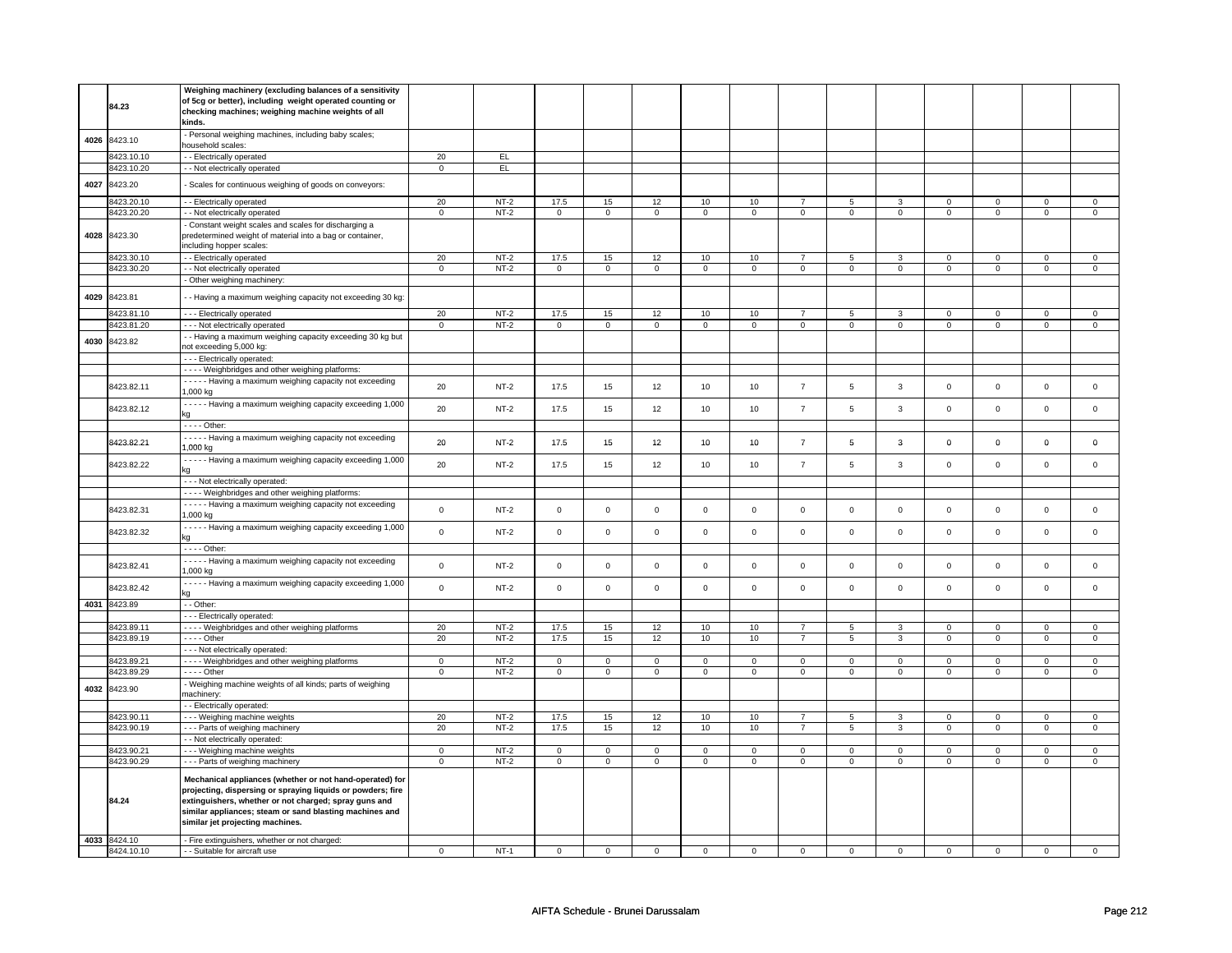|      | 8424.10.90   | - - Other                                                                                                                                                                                                                                                                                                                                                                                                                                                                                                             | $\mathsf 0$    | $NT-1$ | $\mathbf 0$ | $\mathbf 0$    | $\mathbf 0$ | $\mathbf 0$     | $\mathbf 0$    | $\mathbf 0$    | $\mathbf 0$ | $\mathbf 0$    | $\mathbf 0$    | 0              | $\mathbf 0$         | 0                 |
|------|--------------|-----------------------------------------------------------------------------------------------------------------------------------------------------------------------------------------------------------------------------------------------------------------------------------------------------------------------------------------------------------------------------------------------------------------------------------------------------------------------------------------------------------------------|----------------|--------|-------------|----------------|-------------|-----------------|----------------|----------------|-------------|----------------|----------------|----------------|---------------------|-------------------|
|      | 4034 8424.20 | Spray guns and similar appliances:                                                                                                                                                                                                                                                                                                                                                                                                                                                                                    |                |        |             |                |             |                 |                |                |             |                |                |                |                     |                   |
|      |              | - - Electrically operated:                                                                                                                                                                                                                                                                                                                                                                                                                                                                                            |                |        |             |                |             |                 |                |                |             |                |                |                |                     |                   |
|      | 8424.20.11   | - - - Agricultural or horticultural                                                                                                                                                                                                                                                                                                                                                                                                                                                                                   | 20             | $NT-2$ | 17.5        | 15             | 12          | 10              | 10             | $\overline{7}$ | 5           | 3              | $\mathbf 0$    | $\mathbf 0$    | 0                   | $\mathbf{0}$      |
|      | 8424.20.19   | --- Other                                                                                                                                                                                                                                                                                                                                                                                                                                                                                                             | 20             | $NT-2$ | 17.5        | 15             | 12          | 10              | 10             | $\overline{7}$ | 5           | $\mathbf{3}$   | $\mathbf 0$    | $\mathsf 0$    | $\mathbf 0$         | $\mathbf{0}$      |
|      |              | - Not electrically operated:                                                                                                                                                                                                                                                                                                                                                                                                                                                                                          |                |        |             |                |             |                 |                |                |             |                |                |                |                     |                   |
|      | 8424.20.21   | - - - Agricultural or horticultural                                                                                                                                                                                                                                                                                                                                                                                                                                                                                   | $\,0\,$        | $NT-2$ | $\mathbf 0$ | $\mathbf 0$    | $\mathbf 0$ | $\mathbf 0$     | $\mathbf 0$    | $\mathsf 0$    | $\Omega$    | 0              | 0              | $\mathsf 0$    | $\Omega$            |                   |
|      | 3424.20.29   | --- Other                                                                                                                                                                                                                                                                                                                                                                                                                                                                                                             | $\mathsf 0$    | $NT-2$ | $\mathbf 0$ | $\overline{0}$ | $\mathsf 0$ | $\mathbf 0$     | $\mathbf 0$    | $\overline{0}$ | $\mathbf 0$ | $\mathbf 0$    | $\mathsf 0$    | $\mathbf 0$    | $\mathbf 0$         | 0<br>$\mathbf{0}$ |
|      |              |                                                                                                                                                                                                                                                                                                                                                                                                                                                                                                                       |                |        |             |                |             |                 |                |                |             |                |                |                |                     |                   |
| 4035 | 8424.30      | Steam or sand blasting machines and similar jet projecting                                                                                                                                                                                                                                                                                                                                                                                                                                                            |                |        |             |                |             |                 |                |                |             |                |                |                |                     |                   |
|      |              | machines:                                                                                                                                                                                                                                                                                                                                                                                                                                                                                                             |                |        |             |                |             |                 |                |                |             |                |                |                |                     |                   |
|      | 8424.30.10   | - - Steam or sand blasting machines, electrically operated                                                                                                                                                                                                                                                                                                                                                                                                                                                            | 20             | $NT-2$ | 17.5        | 15             | 12          | 10              | 10             | $\overline{7}$ | 5           | 3              | $\mathsf 0$    | $\mathbf 0$    | $\mathbf 0$         | $\mathbf 0$       |
|      |              |                                                                                                                                                                                                                                                                                                                                                                                                                                                                                                                       |                |        |             |                |             |                 |                |                |             |                |                |                |                     |                   |
|      | 8424.30.20   | - - Other electrically operated machines                                                                                                                                                                                                                                                                                                                                                                                                                                                                              | 20             | $NT-2$ | 17.5        | 15             | 12          | 10              | 10             | $\overline{7}$ | 5           | 3              | $\mathbf 0$    | $\mathbf 0$    | 0                   | 0                 |
|      | 8424.30.90   | - Other                                                                                                                                                                                                                                                                                                                                                                                                                                                                                                               | $\mathsf 0$    | $NT-2$ | $\mathbf 0$ | $\mathbf 0$    | $\mathbf 0$ | $\mathbf 0$     | 0              | $\mathsf 0$    | $\mathbf 0$ | $\mathbf 0$    | $\mathbf 0$    | $\mathsf 0$    | 0                   | $\mathbf 0$       |
|      |              | Other appliances:                                                                                                                                                                                                                                                                                                                                                                                                                                                                                                     |                |        |             |                |             |                 |                |                |             |                |                |                |                     |                   |
| 4036 | 8424.81      | - - Agricultural or horticultural:                                                                                                                                                                                                                                                                                                                                                                                                                                                                                    |                |        |             |                |             |                 |                |                |             |                |                |                |                     |                   |
|      | 3424.81.10   | --- Drip irrigation systems                                                                                                                                                                                                                                                                                                                                                                                                                                                                                           | 20             | $NT-2$ | 17.5        | 15             | 12          | 10              | 10             | $\overline{7}$ | 5           | 3              | $\mathbf 0$    | $\mathbf 0$    | 0                   | 0                 |
|      |              | - - - Other, electrically operated:                                                                                                                                                                                                                                                                                                                                                                                                                                                                                   |                |        |             |                |             |                 |                |                |             |                |                |                |                     |                   |
|      | 8424.81.21   | - - - - Spraying machines for pesticides                                                                                                                                                                                                                                                                                                                                                                                                                                                                              | 20             | $NT-2$ | 17.5        | 15             | 12          | 10              | 10             | $\overline{7}$ | 5           | $\overline{3}$ | $\mathsf 0$    | $\mathbf 0$    | $\Omega$            | $\overline{0}$    |
|      | 8424.81.29   | $---$ Other                                                                                                                                                                                                                                                                                                                                                                                                                                                                                                           | 20             | $NT-2$ | 17.5        | 15             | 12          | 10              | 10             | $\overline{7}$ | 5           | $\mathbf{3}$   | $\mathsf 0$    | $\mathbf 0$    | $\mathsf 0$         | $\mathbf 0$       |
|      |              | - - - Other, not electrically operated:                                                                                                                                                                                                                                                                                                                                                                                                                                                                               |                |        |             |                |             |                 |                |                |             |                |                |                |                     |                   |
|      | 8424.81.31   | - - - - Hand operated insecticide sprayers                                                                                                                                                                                                                                                                                                                                                                                                                                                                            | $\mathbf{0}$   | $NT-2$ | $\mathbf 0$ | $\mathbf{0}$   | $\mathbf 0$ | $\mathbf{0}$    | $\mathbf 0$    | $\mathbf{0}$   | $\mathbf 0$ | $\mathbf{0}$   | $\mathbf 0$    | $\mathbf{0}$   | $\Omega$            | 0                 |
|      | 8424.81.32   | - - - - Other spraying machines for pesticides                                                                                                                                                                                                                                                                                                                                                                                                                                                                        | $\mathbf 0$    | $NT-2$ | $\mathbf 0$ | $\mathbf 0$    | $\mathbf 0$ | $\mathbf 0$     | $\Omega$       | $\mathbf 0$    | $\Omega$    | $\mathbf 0$    | $\Omega$       | $\mathsf 0$    | $\Omega$            | 0                 |
|      | 3424.81.39   | - - - - Other                                                                                                                                                                                                                                                                                                                                                                                                                                                                                                         | $\mathbf{0}$   | $NT-2$ | $\mathbf 0$ | $\mathbf 0$    | $\mathbf 0$ | $\mathbf 0$     | $\mathbf 0$    | $\mathbf 0$    | $\mathbf 0$ | $\mathbf 0$    | $\mathbf 0$    | $\mathbf{0}$   | $\mathbf 0$         | $\mathbf{0}$      |
| 4037 | 8424.89      | - - Other:                                                                                                                                                                                                                                                                                                                                                                                                                                                                                                            |                |        |             |                |             |                 |                |                |             |                |                |                |                     |                   |
|      | 8424.89.10   | --- Hand operated household sprayers of capacity not                                                                                                                                                                                                                                                                                                                                                                                                                                                                  | 20             | $NT-2$ | 17.5        | 15             | 12          | 10              | 10             | $\overline{7}$ | 5           | 3              | $\mathsf 0$    | $\mathsf 0$    | $\mathsf 0$         | 0                 |
|      |              | exceeding 3 l                                                                                                                                                                                                                                                                                                                                                                                                                                                                                                         |                |        |             |                |             |                 |                |                |             |                |                |                |                     |                   |
|      |              | --- Spray heads with dip tubes:                                                                                                                                                                                                                                                                                                                                                                                                                                                                                       |                |        |             |                |             |                 |                |                |             |                |                |                |                     |                   |
|      | 8424.89.21   | - - - - For hand operated household sprayers of a capacity not                                                                                                                                                                                                                                                                                                                                                                                                                                                        | 20             | $NT-2$ | 17.5        | 15             | 12          | 10              | 10             | $\overline{7}$ | 5           | 3              | $\mathsf 0$    | $\mathbf 0$    | $\mathsf 0$         | $\mathbf 0$       |
|      |              | exceeding 3 l                                                                                                                                                                                                                                                                                                                                                                                                                                                                                                         |                |        |             |                |             |                 |                |                |             |                |                |                |                     |                   |
|      | 8424.89.29   | ---- For hand operated household sprayers of a capacity                                                                                                                                                                                                                                                                                                                                                                                                                                                               | 20             | $NT-2$ | 17.5        | 15             | 12          | 10 <sub>1</sub> | 10             | $\overline{7}$ | 5           | $\mathbf{3}$   | $\mathsf 0$    | $\mathsf 0$    | $\mathsf{O}\xspace$ | $\mathsf 0$       |
|      |              | exceeding 3 I                                                                                                                                                                                                                                                                                                                                                                                                                                                                                                         |                |        |             |                |             |                 |                |                |             |                |                |                |                     |                   |
|      | 8424.89.30   | --- Deflash machines for cleaning and removing<br>contaminants from the metal leads of semiconductor packages<br>prior to the electroplating process [ITA1/A-118]; spraying<br>appliances for etching, stripping or cleaning semiconductor<br>wafers [ITA1/A-119]; Parts of apparatus for wet etching,<br>developing, stripping or cleaning semiconductor wafers and<br>flat panel displays [ITA1/B-142, B-168]                                                                                                       | 20             | $NT-2$ | 17.5        | 15             | 12          | 10              | 10             | $\overline{7}$ | 5           | 3              | $\mathsf 0$    | $\mathbf 0$    | $\mathbf 0$         | $\Omega$          |
|      | 8424.89.40   | - - - Wet processing equipment, by projecting, dispersing or<br>spraying, of chemical or electrochemical solutions for the<br>application on PCB/PWB substrates; apparatus for the spot<br>application of liquids, soldering pastes, solder ball, adhesives<br>or sealant to PCB/PWBs or their components; apparatus for<br>the application of dry film or liquid photo resist, photo sensitive<br>layers, soldering pastes, solder or adhesive materials on<br>PCB/PWB substrates or their components [ITA/2 (AS 2)] | 20             | $NT-2$ | 17.5        | 15             | 12          | 10              | 10             | $\overline{7}$ | 5           | $\mathbf{3}$   | $\mathsf 0$    | $\mathsf 0$    | $\mathsf 0$         | $\Omega$          |
|      | 8424.89.50   | - - - Other, electrically operated                                                                                                                                                                                                                                                                                                                                                                                                                                                                                    | 20             | $NT-2$ | 17.5        | 15             | 12          | 10 <sub>1</sub> | 10             | $\overline{7}$ | 5           | $\mathbf{3}$   | $\mathbf 0$    | $\mathsf 0$    | $\mathbf 0$         | 0                 |
|      | 8424.89.90   | - - - Other, not electrically operated                                                                                                                                                                                                                                                                                                                                                                                                                                                                                | $\mathbf{0}$   | $NT-2$ | $\mathsf 0$ | $\mathbf 0$    | $\mathsf 0$ | $\mathbf 0$     | $\mathbf 0$    | $\mathbf 0$    | $\Omega$    | $\mathbf 0$    | $\mathsf 0$    | $\mathbf 0$    | $\mathbf 0$         | $\mathbf{0}$      |
|      | 4038 8424.90 | - Parts:                                                                                                                                                                                                                                                                                                                                                                                                                                                                                                              |                |        |             |                |             |                 |                |                |             |                |                |                |                     |                   |
|      |              | - - Of fire extinguishers:                                                                                                                                                                                                                                                                                                                                                                                                                                                                                            |                |        |             |                |             |                 |                |                |             |                |                |                |                     |                   |
|      | 8424.90.11   | --- Electrically operated                                                                                                                                                                                                                                                                                                                                                                                                                                                                                             | 20             | $NT-2$ | 17.5        | 15             | 12          | 10              | 10             | $\overline{7}$ | 5           | 3              | $\mathbf 0$    | $\mathbf 0$    | 0                   | 0                 |
|      | 8424.90.19   | --- Other                                                                                                                                                                                                                                                                                                                                                                                                                                                                                                             | $\mathbf 0$    | $NT-2$ | $\mathbf 0$ | $\mathbf 0$    | $\mathbf 0$ | $\mathbf 0$     | $\mathbf 0$    | $\mathbf 0$    | $\mathbf 0$ | $\mathbf 0$    | $\mathbf 0$    | $\mathbf 0$    | $\mathbf 0$         | $\mathbf{0}$      |
|      |              | - - Of spray guns and similar appliances:                                                                                                                                                                                                                                                                                                                                                                                                                                                                             |                |        |             |                |             |                 |                |                |             |                |                |                |                     |                   |
|      |              | --- Electrically operated:                                                                                                                                                                                                                                                                                                                                                                                                                                                                                            |                |        |             |                |             |                 |                |                |             |                |                |                |                     |                   |
|      | 8424.90.21   | $--$ Of goods of subheading 8424.20.11                                                                                                                                                                                                                                                                                                                                                                                                                                                                                | 20             | $NT-2$ | 17.5        | 15             | 12          | 10              | 10             | $\overline{7}$ | 5           | 3              | $\mathbf 0$    | 0              | 0                   | 0                 |
|      | 8424.90.22   | - - - - Of spraying machine for pesticides                                                                                                                                                                                                                                                                                                                                                                                                                                                                            | 20             | $NT-2$ | 17.5        | 15             | 12          | 10              | 10             | $\overline{7}$ | 5           | 3              | $\overline{0}$ | $\overline{0}$ | 0                   | $\overline{0}$    |
|      | 8424.90.23   | $---$ Other                                                                                                                                                                                                                                                                                                                                                                                                                                                                                                           | 20             | $NT-2$ | 17.5        | 15             | 12          | 10              | 10             | $\overline{7}$ | 5           | 3              | $\mathbf 0$    | $\mathbf 0$    | 0                   | $\mathbf{0}$      |
|      |              | - - - Not electrically operated:                                                                                                                                                                                                                                                                                                                                                                                                                                                                                      |                |        |             |                |             |                 |                |                |             |                |                |                |                     |                   |
|      | 8424.90.24   | - - - - Of goods of subheading 8424.20.21                                                                                                                                                                                                                                                                                                                                                                                                                                                                             | $\overline{0}$ | $NT-2$ | $\mathsf 0$ | $\mathbf 0$    | $\mathsf 0$ | $\mathbf 0$     | $\mathbf 0$    | $\overline{0}$ | $\Omega$    | $\overline{0}$ | $\Omega$       | $\mathbf 0$    | $\Omega$            | 0                 |
|      | 8424.90.25   | - - - - Of spraying machine for pesticides                                                                                                                                                                                                                                                                                                                                                                                                                                                                            | $\overline{0}$ | $NT-2$ | $\,0\,$     | $\mathbf 0$    | $\mathbf 0$ | $\mathbf 0$     | $\mathbf 0$    | $\mathbf 0$    | $\Omega$    | $\mathsf 0$    | 0              | $\mathsf 0$    | $\Omega$            | 0                 |
|      | 8424.90.26   | - - - - Of hand operated insecticide sprayers                                                                                                                                                                                                                                                                                                                                                                                                                                                                         | $\mathbf 0$    | $NT-2$ | $\mathsf 0$ | $\mathbf 0$    | $\mathbf 0$ | $\mathbf 0$     | $\mathbf 0$    | $\mathsf 0$    | $\mathsf 0$ | $\mathbf 0$    | $\mathsf 0$    | $\mathbf 0$    | 0                   | $\mathbf{0}$      |
|      | 8424.90.29   | - - - - Other                                                                                                                                                                                                                                                                                                                                                                                                                                                                                                         | $\mathbf 0$    | $NT-2$ | $\mathbf 0$ | $\mathsf 0$    | $\mathsf 0$ | $\mathbf 0$     | $\mathbf 0$    | $\mathsf 0$    | $\mathbf 0$ | $\mathsf 0$    | $\mathbf 0$    | $\mathbf 0$    | $\mathsf 0$         | $\mathbf 0$       |
|      |              | - - Of steam or sand blasting machines and similar jet<br>projecting machines:                                                                                                                                                                                                                                                                                                                                                                                                                                        |                |        |             |                |             |                 |                |                |             |                |                |                |                     |                   |
|      | 8424.90.31   | --- Electrically operated                                                                                                                                                                                                                                                                                                                                                                                                                                                                                             | 20             | $NT-2$ | 17.5        | 15             | 12          | 10              | 10             | $\overline{7}$ | 5           | 3              | $\Omega$       | $\mathsf 0$    | $\Omega$            | 0                 |
|      | 8424.90.39   | --- Other                                                                                                                                                                                                                                                                                                                                                                                                                                                                                                             | $\mathbf 0$    | $NT-2$ | $\mathbf 0$ | $\mathbf 0$    | $\mathbf 0$ | $\Omega$        | $\overline{0}$ | $\overline{0}$ | $\mathbf 0$ | $\overline{0}$ | $\mathbf 0$    | $\mathbf 0$    | $\Omega$            | $\overline{0}$    |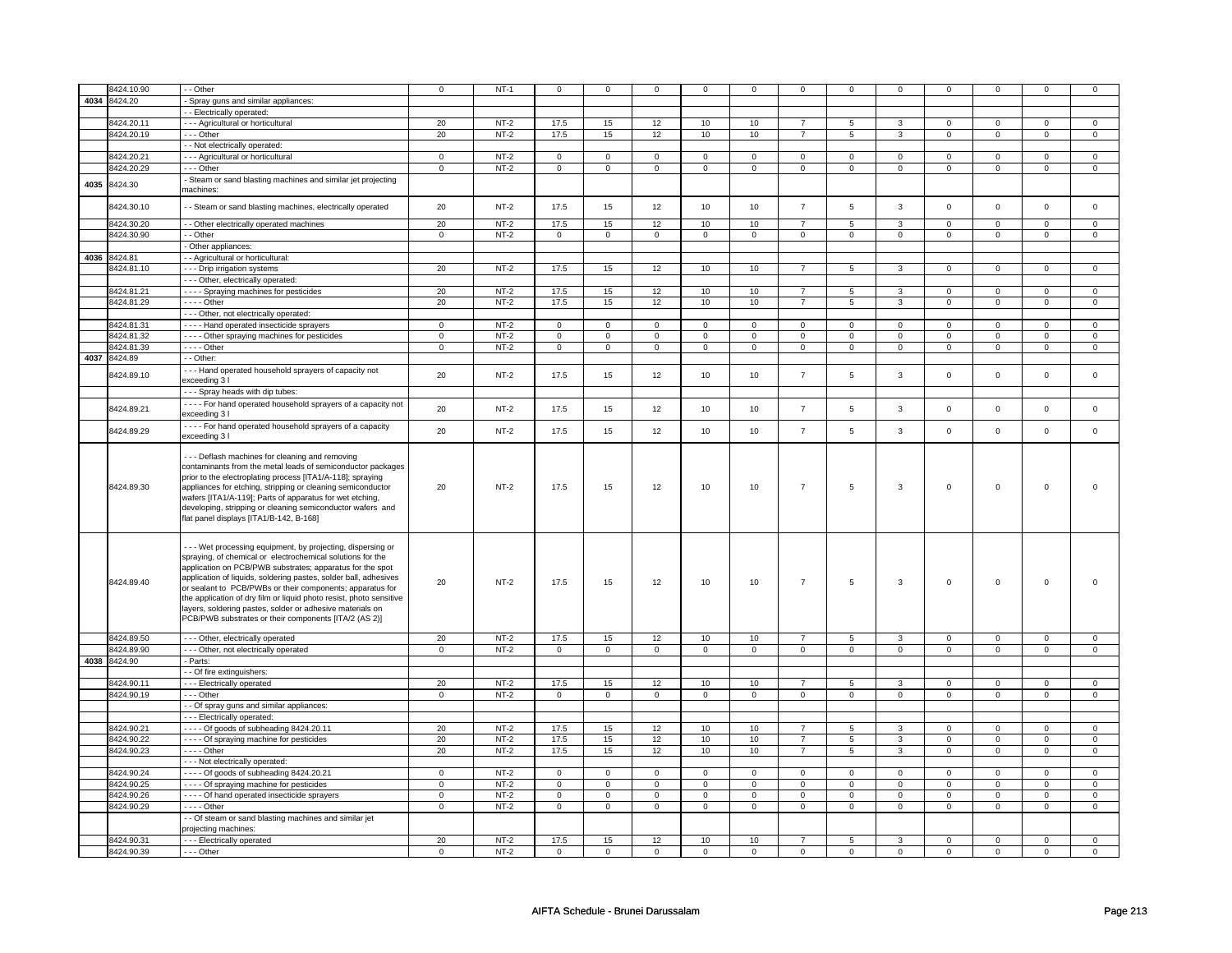|      |                          | - - Of other appliances:                                                  |                            |                  |                  |                  |                  |                  |                     |                            |                           |                  |                     |                  |                  |                   |
|------|--------------------------|---------------------------------------------------------------------------|----------------------------|------------------|------------------|------------------|------------------|------------------|---------------------|----------------------------|---------------------------|------------------|---------------------|------------------|------------------|-------------------|
|      | 8424.90.91               | --- Of goods of subheading 8424.81.10                                     | 20                         | $NT-2$           | 17.5             | 15               | 12               | 10               | 10                  | $\overline{7}$             | 5                         | 3                | $\mathsf 0$         | $\mathbf 0$      | 0                | $\mathbf{0}$      |
|      |                          |                                                                           |                            |                  |                  |                  |                  |                  |                     |                            |                           |                  |                     |                  |                  |                   |
|      | 8424.90.92               | --- Of goods of subheading 8424.81.21 and 8424.81.29                      | 20                         | $NT-2$           | 17.5             | 15               | 12               | 10               | 10                  | $\overline{7}$             | 5                         | 3                | $\mathsf 0$         | $\mathbf 0$      | $\mathsf 0$      | $\mathbf 0$       |
|      | 8424.90.93               | --- Of goods of subheading 8424.81.31                                     | $\mathbf 0$                | $NT-2$           | $\,0\,$          | $\mathbf 0$      | $\mathbf 0$      | $\mathbf 0$      | $\mathsf{O}\xspace$ | $\mathsf 0$                | 0                         | 0                | 0                   | $\mathbf 0$      | $\Omega$         | $\mathbf{0}$      |
|      | 8424.90.94               | --- Of goods of subheading 8424.81.32                                     | $\mathsf 0$                | $NT-2$           | $\mathsf 0$      | $\mathsf 0$      | $\mathbf 0$      | $\mathbf 0$      | $\mathsf 0$         | $\mathbf 0$                | 0                         | $\mathsf 0$      | $\mathsf 0$         | $\mathbf 0$      | $\Omega$         | $\mathbf{0}$      |
|      | 8424.90.95               |                                                                           |                            |                  |                  |                  |                  |                  |                     |                            |                           |                  |                     |                  |                  |                   |
|      |                          | --- Of goods of subheading 8424.81.39                                     | $\mathbf 0$                | $NT-2$           | 0                | $\mathbf 0$      | 0                | $\mathbf 0$      | 0                   | $\mathbf 0$                | 0                         | $\mathbf 0$      | 0                   | $\mathbf 0$      | 0                | $\mathbf 0$       |
|      | 8424.90.96               | --- Of goods of subheading 8424.89.30                                     | $\mathbf 0$                | NT-2             | $\mathbf 0$      | 0                | $\mathbf 0$      | $\mathbf 0$      | $\mathbf 0$         | $\mathbf 0$                | $^{\circ}$                | $\mathbf 0$      | 0                   | $\mathbf 0$      | 0                | $\mathbf{0}$      |
|      | 8424.90.97               | --- Of goods of subheading 8424.89.40                                     | 20                         | $NT-2$           | 17.5             | 15               | 12               | 10               | 10                  | $\overline{7}$             | 5                         | 3                | $\mathbf 0$         | $\mathsf 0$      | $\Omega$         | $\mathbf{0}$      |
|      | 8424.90.99               | --- Other                                                                 | $\mathbf 0$                | $NT-2$           | $\mathbf 0$      | $\mathsf 0$      | $\Omega$         | $\mathbf 0$      | $\mathbf 0$         | $\mathsf 0$                | $\mathbf 0$               | $\mathsf 0$      | $\mathsf 0$         | $\mathbf 0$      | $\Omega$         | $\mathbf{0}$      |
|      | 84.25                    | Pulley tackle and hoists, other than skip hoists; winches                 |                            |                  |                  |                  |                  |                  |                     |                            |                           |                  |                     |                  |                  |                   |
|      |                          | and capstans; jacks.                                                      |                            |                  |                  |                  |                  |                  |                     |                            |                           |                  |                     |                  |                  |                   |
|      |                          | - Pulley tackle and hoists, other than skip hoists or hoists of a         |                            |                  |                  |                  |                  |                  |                     |                            |                           |                  |                     |                  |                  |                   |
|      |                          | kind used for raising vehicles:                                           |                            |                  |                  |                  |                  |                  |                     |                            |                           |                  |                     |                  |                  |                   |
| 4039 | 3425.11.00               | - - Powered by electric motor                                             | 20                         | $NT-2$           | 17.5             | 15               | 12               | 10               | 10                  | $\overline{7}$             | 5                         | 3                | $\mathbf 0$         | $\mathbf 0$      | $\Omega$         | $\mathbf{0}$      |
| 4040 | 3425.19.00               | - - Other                                                                 | $\mathbf 0$                | $NT-1$           | $\mathsf 0$      | $\mathbf 0$      | $\mathsf 0$      | $\mathsf 0$      | $\mathsf{O}\xspace$ | $\mathsf 0$                | 0                         | $\mathsf 0$      | $\mathsf{O}\xspace$ | $\mathsf 0$      | $\Omega$         | $\pmb{0}$         |
| 4041 | 3425.20.00               | - Pit-head winding gear; winches specially designed for use               | $\mathsf 0$                | $NT-1$           | $\mathbf 0$      | $\mathbf 0$      | $\Omega$         | $\mathbf 0$      | $\Omega$            | $\mathbf 0$                | $\mathbf 0$               | $\mathsf 0$      | $\mathbf 0$         | $\mathbf 0$      | $\Omega$         | $\mathbf{0}$      |
|      |                          | inderground                                                               |                            |                  |                  |                  |                  |                  |                     |                            |                           |                  |                     |                  |                  |                   |
|      |                          | - Other winches; capstans:                                                |                            |                  |                  |                  |                  |                  |                     |                            |                           |                  |                     |                  |                  |                   |
| 4042 | 425.31.00                | - - Powered by electric motor                                             | 20                         | $NT-2$           | 17.5             | 15               | 12               | 10               | 10                  | $\overline{7}$             | 5                         | 3                | 0                   | 0                | $\Omega$         | 0                 |
| 4043 | 3425.39.00               | - Other                                                                   | $\mathbf 0$                | $NT-2$           | $\mathsf 0$      | $\mathsf 0$      | $\mathsf 0$      | $\mathbf 0$      | $\mathsf{O}\xspace$ | $\mathsf 0$                | $\mathbf 0$               | $\mathsf 0$      | $\mathsf 0$         | $\mathbf 0$      | $\mathbf 0$      | $\mathbf 0$       |
|      |                          | Jacks; hoists of a kind used for raising vehicles:                        |                            |                  |                  |                  |                  |                  |                     |                            |                           |                  |                     |                  |                  |                   |
| 4044 | 425.41.00                | - Built-in jacking systems of a type used in garages                      | 20                         | $NT-2$           | 17.5             | 15               | 12               | 10               | 10                  | $\overline{7}$             | 5                         | 3                | 0                   | 0                | $\mathbf 0$      | 0                 |
| 4045 | 3425.42                  | - - Other jacks and hoists, hydraulic:                                    |                            |                  |                  |                  |                  |                  |                     |                            |                           |                  |                     |                  |                  |                   |
|      | 3425.42.10               | - - - Jacks used in tipping mechanisms for lorries                        | 20                         | $NT-2$           | 17.5             | 15               | 12               | 10               | 10                  | $\overline{7}$             | 5                         | 3                | $\mathsf 0$         | $\mathbf 0$      | $\Omega$         | $\mathbf{0}$      |
|      | 3425.42.90               | - - - Other                                                               | $\mathbf 0$                | $NT-2$           | $\mathbf 0$      | $\mathsf 0$      | $\mathsf 0$      | $\mathbf 0$      | $\mathsf 0$         | $\mathbf 0$                | $\mathbf 0$               | $\mathsf 0$      | $\mathsf 0$         | $\mathbf 0$      | $\mathbf 0$      | 0                 |
| 4046 | 8425.49                  | - - Other:                                                                |                            |                  |                  |                  |                  |                  |                     |                            |                           |                  |                     |                  |                  |                   |
|      | 3425.49.10               | --- Electrically operated                                                 | 20                         | $NT-2$           | 17.5             | 15               | 12               | 10               | 10                  | $\overline{7}$             | 5                         | 3                | 0                   | $\mathbf 0$      | $\Omega$         | 0                 |
|      | 3425.49.20               | --- Not electrically operated                                             | $\mathbf 0$                | $NT-2$           | $\mathbf 0$      | $\mathbf 0$      | $\mathsf 0$      | $\mathsf 0$      | $\mathsf 0$         | $\mathsf 0$                | $\mathbf 0$               | $\mathbf 0$      | 0                   | $\mathbf 0$      | $\mathsf 0$      | $\mathbf 0$       |
|      |                          | Ships' derricks; cranes, including cable cranes; mobile                   |                            |                  |                  |                  |                  |                  |                     |                            |                           |                  |                     |                  |                  |                   |
|      |                          |                                                                           |                            |                  |                  |                  |                  |                  |                     |                            |                           |                  |                     |                  |                  |                   |
|      | 84.26                    | lifting frames, straddle carriersand works trucks fitted with<br>a crane. |                            |                  |                  |                  |                  |                  |                     |                            |                           |                  |                     |                  |                  |                   |
|      |                          |                                                                           |                            |                  |                  |                  |                  |                  |                     |                            |                           |                  |                     |                  |                  |                   |
|      |                          | - Overhead travelling cranes, transporter cranes, gantry                  |                            |                  |                  |                  |                  |                  |                     |                            |                           |                  |                     |                  |                  |                   |
|      |                          | cranes, bridge cranes, mobile lifting frames and straddle                 |                            |                  |                  |                  |                  |                  |                     |                            |                           |                  |                     |                  |                  |                   |
|      |                          | carriers:                                                                 |                            |                  |                  |                  |                  |                  |                     |                            |                           |                  |                     |                  |                  |                   |
| 4047 | 8426.11.00               | - - Overhead travelling cranes on fixed support                           | $\Omega$                   | $NT-1$           | $\mathbf 0$      | $\mathbf 0$      | $\Omega$         | $\Omega$         | $\Omega$            | $\mathbf 0$                | 0                         | $\mathbf 0$      | 0                   | $\mathbf 0$      | $\Omega$         | $\Omega$          |
| 4048 | 3426.12.00               | - - Mobile lifting frames on tyres and straddle carriers                  | $\mathbf 0$                | $NT-1$           | $\mathsf 0$      | $\mathsf 0$      | $\mathbf 0$      | $\mathbf 0$      | $\mathsf 0$         | $\mathbf 0$                | $\mathbf 0$               | $\mathsf 0$      | $\mathsf 0$         | $\mathbf 0$      | $\mathbf 0$      | $\mathbf 0$       |
| 4049 | 8426.19.00               | - - Other                                                                 | $\mathbf 0$                | $NT-1$           | $\mathbf 0$      | $\mathbf 0$      | $\mathsf 0$      | $\mathsf 0$      | $\mathsf 0$         | $\mathsf 0$                | 0                         | $\mathbf 0$      | $\mathsf 0$         | $\mathbf 0$      | $\mathsf 0$      | $\overline{0}$    |
| 4050 | 3426.20.00               | - Tower cranes                                                            | $\mathbf 0$                | $NT-1$           | $\mathbf 0$      | $\mathbf 0$      | $\mathbf 0$      | $\mathsf 0$      | 0                   | $\mathsf 0$                | 0                         | $\mathsf 0$      | 0                   | $\mathsf 0$      | 0                | 0                 |
| 4051 | 3426.30.00               | - Portal or pedestal jib cranes                                           | $\mathsf 0$                | $NT-1$           | $\mathsf 0$      | $\mathsf 0$      | $\mathsf 0$      | $\mathsf 0$      | $\mathbf 0$         | $\mathsf 0$                | $\mathbf 0$               | $\mathbf 0$      | $\mathsf 0$         | $\mathbf 0$      | $\mathsf 0$      | $\mathbf 0$       |
|      |                          | - Other machinery, self-propelled:                                        |                            |                  |                  |                  |                  |                  |                     |                            |                           |                  |                     |                  |                  |                   |
| 4052 | 3426.41.00               | - - On tyres                                                              | $\mathbf 0$                | $NT-1$           | $\overline{0}$   | $\overline{0}$   | $\mathbf 0$      | $\overline{0}$   | $\mathbf 0$         | $\mathbf 0$                | 0                         | $\mathbf 0$      | $\mathbf 0$         | $\mathbf 0$      | 0                | $\overline{0}$    |
| 4053 | 3426.49                  | - Other:                                                                  |                            |                  |                  |                  |                  |                  |                     |                            |                           |                  |                     |                  |                  |                   |
|      | 3426.49.10               | - - - Ship's derricks                                                     | $\mathbf 0$                | $NT-1$           | $\mathbf 0$      | $\mathbf 0$      | $\mathbf 0$      | $\mathbf 0$      | $\mathbf 0$         | $\mathbf 0$                | 0                         | $\mathbf 0$      | 0                   | $\mathbf 0$      | 0                | 0                 |
|      | 426.49.90                | - - - Other                                                               | $\mathbf 0$                | $NT-1$           | $\mathbf 0$      | $\mathbf 0$      | $\mathsf 0$      | $\mathsf 0$      | $\mathsf{O}\xspace$ | $\mathsf 0$                | 0                         | $\mathbf 0$      | 0                   | $\mathbf 0$      | 0                | $\mathbf 0$       |
|      |                          | - Other machinery:                                                        |                            |                  |                  |                  |                  |                  |                     |                            |                           |                  |                     |                  |                  |                   |
| 4054 | 8426.91.00               | - - Designed for mounting on road vehicles                                | $\mathsf 0$                | $NT-1$           | $\mathbf 0$      | $\mathbf 0$      | $\mathbf 0$      | $\mathbf 0$      | $\mathbf 0$         | $\mathbf 0$                | $\mathbf 0$               | $\mathbf{0}$     | $\mathsf 0$         | $\mathbf 0$      | $\Omega$         | $\mathbf{0}$      |
| 4055 | 8426.99                  | - - Other                                                                 |                            |                  |                  |                  |                  |                  |                     |                            |                           |                  |                     |                  |                  |                   |
|      | 8426.99.10               | - - - Ship's derricks                                                     | $\mathbf 0$                | $NT-1$           | $\mathsf 0$      | $\mathbf 0$      | $\mathbf 0$      | $\mathbf 0$      | $\mathbf 0$         | $\mathsf 0$                | 0                         | 0                | $\mathbf 0$         | $\mathsf 0$      | 0                | 0                 |
|      | 3426.99.90               | --- Other                                                                 | $\mathbf 0$                | $NT-1$           | $\mathsf 0$      | $\mathsf 0$      | $\mathsf 0$      | $\mathsf 0$      | $\mathsf 0$         | $\mathsf 0$                | $\mathbf 0$               | $\mathsf 0$      | $\mathsf 0$         | $\mathsf 0$      | $\mathsf 0$      | $\mathbf 0$       |
|      |                          | Fork-lift trucks; other works trucks fitted with lifting or               |                            |                  |                  |                  |                  |                  |                     |                            |                           |                  |                     |                  |                  |                   |
|      | 84.27                    | handling equipment.                                                       |                            |                  |                  |                  |                  |                  |                     |                            |                           |                  |                     |                  |                  |                   |
| 4056 | 8427.10.00               | - Self-propelled trucks powered by an electric motor                      | $\mathbf 0$                | $NT-1$           | $\mathbf 0$      | $\mathsf 0$      | $\mathbf 0$      | $\mathbf 0$      | $\mathbf 0$         | $\mathbf 0$                | 0                         | $\mathbf 0$      | $\mathbf 0$         | $\mathbf 0$      | 0                | 0                 |
| 4057 | 8427.20.00               | - Other self-propelled trucks                                             | $\mathbf 0$                | $NT-1$           | $\overline{0}$   | $\overline{0}$   | $\overline{0}$   | $\overline{0}$   | $\overline{0}$      | $\overline{0}$             | $\mathbf 0$               | $\overline{0}$   | $\overline{0}$      | $\overline{0}$   | $\overline{0}$   | $\overline{0}$    |
| 4058 | 3427.90.00               | - Other trucks                                                            | $\mathsf 0$                | $NT-1$           | $\mathbf 0$      | $\mathsf 0$      | $\mathbf 0$      | $\mathbf 0$      | $\mathsf 0$         | $\mathbf 0$                | 0                         | $\mathbf 0$      | $\mathsf 0$         | $\mathbf 0$      | $\mathsf 0$      | $\mathbf 0$       |
|      |                          |                                                                           |                            |                  |                  |                  |                  |                  |                     |                            |                           |                  |                     |                  |                  |                   |
|      | 84.28                    | Other lifting, handling, loading or unloading machinery                   |                            |                  |                  |                  |                  |                  |                     |                            |                           |                  |                     |                  |                  |                   |
|      |                          | (for example, lifts, escalators, conveyors, teleferics).                  |                            |                  |                  |                  |                  |                  |                     |                            |                           |                  |                     |                  |                  |                   |
| 4059 |                          |                                                                           |                            |                  |                  |                  |                  |                  |                     |                            |                           |                  |                     |                  |                  |                   |
|      |                          |                                                                           |                            |                  |                  |                  |                  |                  |                     |                            |                           |                  |                     |                  |                  |                   |
|      | 8428.10                  | - Lifts and skip hoists:                                                  |                            |                  |                  |                  |                  |                  |                     |                            |                           |                  |                     |                  |                  |                   |
|      | 3428.10.10               | - - Passenger lifts                                                       | $^{\circ}$                 | $NT-1$           | $\mathbf 0$      | $\mathbf 0$      | $\mathbf 0$      | $\mathbf 0$      | $\mathbf 0$         | $\mathbf 0$                | 0                         | 0                | 0                   | 0                | $\mathbf 0$      | $\mathbf 0$       |
|      | 3428.10.20               | - - Other lifts                                                           | $\mathbf 0$                | $NT-1$           | 0                | 0                | 0                | $\mathbf 0$      | 0                   | $\mathbf 0$                | 0                         | $\mathbf 0$      | 0                   | $\mathbf 0$      | 0                | $\mathbf 0$       |
|      | 8428.10.90               | - - Skip hoists                                                           | $\overline{0}$             | $NT-1$           | $\overline{0}$   | $\overline{0}$   | $\mathsf 0$      | $\mathbf 0$      | $\mathsf 0$         | $\overline{0}$             | $\mathsf 0$               | $\mathbf 0$      | $\mathsf 0$         | $\mathbf 0$      | $\mathsf 0$      | $\overline{0}$    |
| 4060 | 8428.20                  | - Pneumatic elevators and conveyors:                                      |                            |                  |                  |                  |                  |                  |                     |                            |                           |                  |                     |                  |                  |                   |
|      | 8428.20.10               | - - For agricultural use                                                  | $\mathbf 0$                | <b>NT-1</b>      | $\mathbf 0$      | $\mathsf 0$      | $\mathbf 0$      | $\mathbf 0$      | $\mathbf 0$         | $\mathbf 0$                | 0                         | $\mathbf 0$      | 0                   | $\mathbf 0$      | 0                | 0                 |
|      |                          | - - Automated machines for the transport, handling and                    |                            |                  |                  |                  |                  |                  |                     |                            |                           |                  |                     |                  |                  |                   |
|      | 8428.20.20               | storage of PCB/PWBs or PCAs [ITA/2 (AS2)]                                 | $\mathsf 0$                | $NT-1$           | $\mathsf 0$      | $\mathsf 0$      | $\mathbf 0$      | $\mathsf 0$      | $\mathsf{O}\xspace$ | $\mathsf 0$                | $\mathbf 0$               | $\mathsf 0$      | $\mathsf 0$         | $\mathbf 0$      | $\mathsf 0$      | $\mathsf 0$       |
|      | 3428.20.30<br>8428.20.90 | - - For civil aircraft use<br>- - Other                                   | $\mathsf 0$<br>$\mathbf 0$ | $NT-1$<br>$NT-1$ | $\mathbf 0$<br>0 | $\mathsf 0$<br>0 | $\mathsf 0$<br>0 | $\mathbf 0$<br>0 | $\mathsf 0$<br>0    | $\mathbf 0$<br>$\mathbf 0$ | $\mathbf 0$<br>$^{\circ}$ | $\mathbf 0$<br>0 | $\mathsf 0$<br>0    | $\mathbf 0$<br>0 | $\mathbf 0$<br>0 | $\mathbf{0}$<br>0 |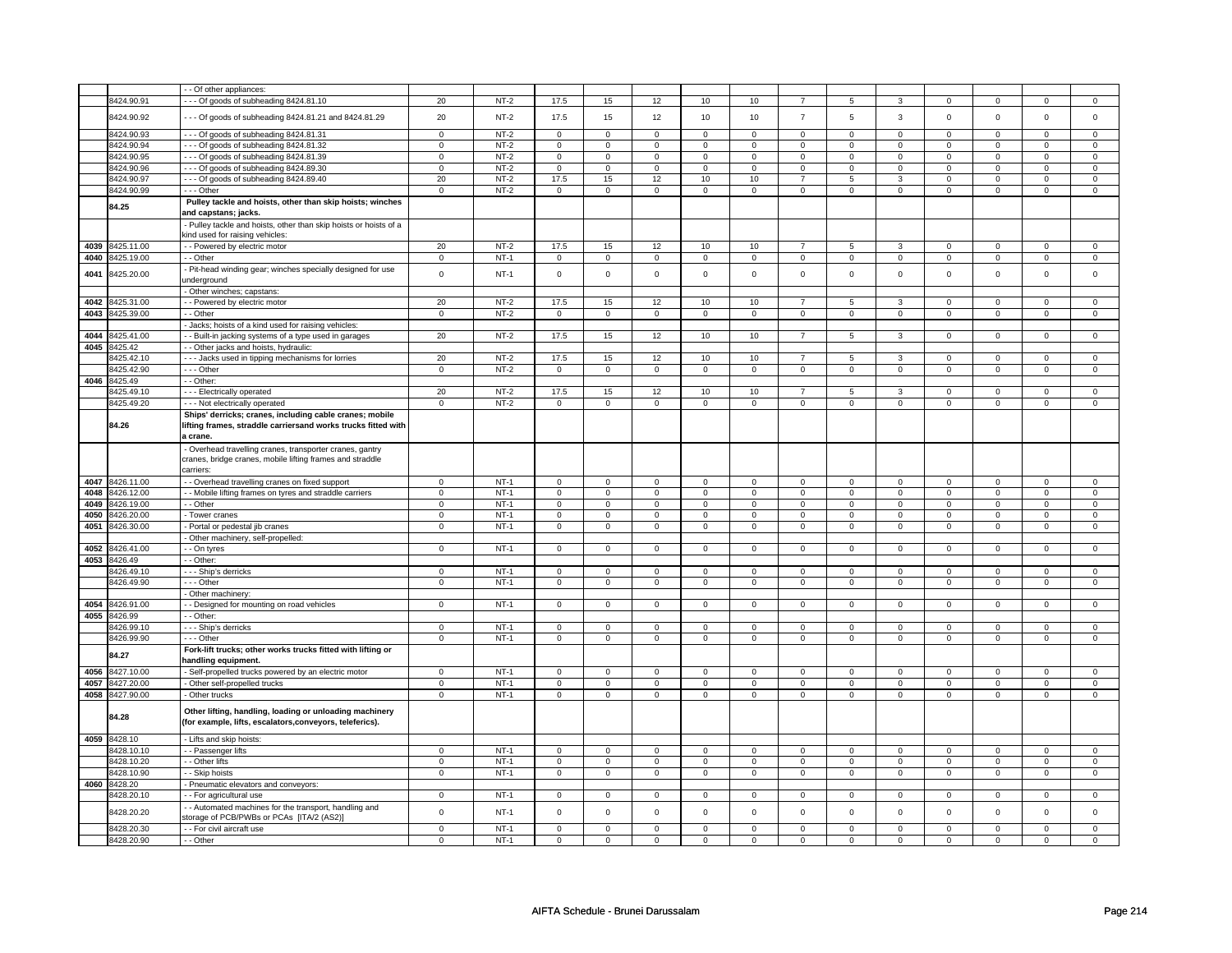|      |                          | Other continuous-action elevators and conveyors, for goods      |                |                  |             |             |                     |                 |                     |                     |                |                                  |                            |                      |                      |                            |
|------|--------------------------|-----------------------------------------------------------------|----------------|------------------|-------------|-------------|---------------------|-----------------|---------------------|---------------------|----------------|----------------------------------|----------------------------|----------------------|----------------------|----------------------------|
|      |                          | or materials                                                    |                |                  |             |             |                     |                 |                     |                     |                |                                  |                            |                      |                      |                            |
| 4061 | 8428.31.00               | - Specially designed for underground use                        | $\overline{0}$ | $NT-1$           | $\mathsf 0$ | $\mathbf 0$ | $\mathsf 0$         | $\mathsf 0$     | $\mathsf 0$         | $\mathsf 0$         | $\mathsf 0$    | $\mathbf 0$                      | $\mathsf 0$                | $\overline{0}$       | $\mathsf 0$          | $\overline{0}$             |
| 4062 | 8428.32                  | - - Other, bucket type:                                         |                |                  |             |             |                     |                 |                     |                     |                |                                  |                            |                      |                      |                            |
|      |                          |                                                                 |                |                  |             |             |                     |                 |                     |                     |                |                                  |                            |                      |                      |                            |
|      | 8428.32.10               | - - - Agricultural type                                         | $\mathsf 0$    | $NT-1$           | $\mathsf 0$ | $\mathsf 0$ | $\mathsf 0$         | $\mathsf 0$     | $\mathsf 0$         | $\mathbf 0$         | $\Omega$       | $\mathsf 0$                      | $\mathsf 0$                | $\mathsf 0$          | $\Omega$             | $\mathbf 0$                |
|      | 8428.32.90               | --- Other                                                       | $\pmb{0}$      | $NT-1$           | $\mathsf 0$ | $\mathbf 0$ | $\mathsf 0$         | $\mathbf 0$     | $\mathsf 0$         | $\mathbf 0$         | $\mathsf 0$    | $\mathbf 0$                      | $\mathsf 0$                | $\mathbf 0$          | $\mathbf 0$          | $\mathbf 0$                |
|      | 4063 8428.33             | - - Other, belt type:                                           |                |                  |             |             |                     |                 |                     |                     |                |                                  |                            |                      |                      |                            |
|      | 8428.33.10               | - - - Agricultural type                                         | $\mathsf 0$    | $NT-1$           | $\mathsf 0$ | $\mathbf 0$ | $\mathbf 0$         | $\mathsf 0$     | $\mathbf 0$         | $\mathbf 0$         | $\mathbf 0$    | $\mathbf 0$                      | 0                          | $\mathsf 0$          | $\mathbf 0$          | $\mathbf 0$                |
|      |                          |                                                                 |                |                  |             |             |                     |                 |                     |                     |                |                                  |                            |                      |                      |                            |
|      | 8428.33.20               | --- Automated machines for the transport, handling and          | $\mathsf 0$    | $NT-1$           | $\mathbf 0$ | $\mathbf 0$ | $\mathbf 0$         | $\mathbf 0$     | $\mathsf 0$         | $\mathbf 0$         | $\Omega$       | $\mathbf 0$                      | $\mathbf 0$                | $\mathsf 0$          | $\Omega$             | $\mathbf 0$                |
|      |                          | storage of PCB/PWBs or PCAs [ITA/2 (AS2)]                       |                |                  |             |             |                     |                 |                     |                     |                |                                  |                            |                      |                      |                            |
|      | 8428.33.90               | --- Other                                                       | $\mathbf 0$    | $NT-1$           | $\mathsf 0$ | $\mathsf 0$ | $\mathsf 0$         | $\mathbf 0$     | $\mathsf 0$         | $\mathbf 0$         | $\mathsf 0$    | $\mathbf 0$                      | $\mathsf 0$                | $\mathsf 0$          | $\mathsf 0$          | $\mathbf 0$                |
| 4064 | 8428.39                  | - Other:                                                        |                |                  |             |             |                     |                 |                     |                     |                |                                  |                            |                      |                      |                            |
|      |                          |                                                                 |                |                  |             |             |                     |                 |                     |                     |                |                                  |                            |                      |                      |                            |
|      | 8428.39.10               | - - - Agricultural type                                         | $\mathsf 0$    | $NT-1$           | $\mathbf 0$ | $\mathbf 0$ | $\mathsf 0$         | $\mathbf 0$     | $\mathsf 0$         | $\mathbf 0$         | $\mathsf 0$    | $\mathbf 0$                      | $\mathsf 0$                | $\overline{0}$       | $\mathsf 0$          | $\overline{0}$             |
|      |                          |                                                                 |                |                  |             |             |                     |                 |                     |                     |                |                                  |                            |                      |                      |                            |
|      |                          | --- Automated machines for transport, handling and storage      |                |                  |             |             |                     |                 |                     |                     |                |                                  |                            |                      |                      |                            |
|      | 8428.39.20               | of semiconductor wafers, wafer cassettes, wafer boxes and       | $\pmb{0}$      | $NT-1$           | $\mathsf 0$ | $\mathbf 0$ | $\mathsf 0$         | $\mathsf 0$     | $\mathsf 0$         | $\mathsf 0$         | $\mathsf 0$    | $\mathsf 0$                      | $\mathsf 0$                | $\mathsf 0$          | $\mathsf 0$          | $\mathbf 0$                |
|      |                          | other materials for semiconductor devices (ITA1/B-139]          |                |                  |             |             |                     |                 |                     |                     |                |                                  |                            |                      |                      |                            |
|      |                          |                                                                 |                |                  |             |             |                     |                 |                     |                     |                |                                  |                            |                      |                      |                            |
|      | 8428.39.30               | - - - Automated machines for the transport, handling and        | $\mathsf 0$    | $NT-1$           | $\mathsf 0$ | $\mathbf 0$ | $\mathsf 0$         | $\mathsf 0$     | $\mathsf 0$         | $\mathsf 0$         | $\mathsf 0$    | $\mathsf 0$                      | $\mathsf 0$                | $\mathbf 0$          | $\mathsf 0$          | $\mathsf 0$                |
|      |                          | storage of PCB/PWBs or PCAs [ITA/2 (AS 2)]                      |                |                  |             |             |                     |                 |                     |                     |                |                                  |                            |                      |                      |                            |
|      | 8428.39.90               | --- Other                                                       | $\mathbf 0$    | $NT-1$           | $\mathbf 0$ | $\mathbf 0$ | $\mathsf{O}\xspace$ | $\mathbf 0$     | $\mathsf{O}\xspace$ | $\mathbf 0$         | $\mathsf 0$    | $\mathbf 0$                      | $\mathsf 0$                | $\mathbf 0$          | $\mathbf 0$          | $\mathbf 0$                |
| 4065 | 8428.40.00               | - Escalators and moving walkways                                | $\mathsf 0$    | $NT-1$           | $\mathsf 0$ | $\mathsf 0$ | $\mathsf 0$         | $\mathbf 0$     | $\mathsf 0$         | $\mathbf 0$         | $\mathsf 0$    | $\mathsf 0$                      | $\mathsf 0$                | $\mathsf 0$          | $\mathsf 0$          | $\mathbf 0$                |
|      |                          |                                                                 |                |                  |             |             |                     |                 |                     |                     |                |                                  |                            |                      |                      |                            |
|      |                          | Mine wagon pushers, locomotive or wagon traversers,             |                |                  |             |             |                     |                 |                     |                     |                |                                  |                            |                      |                      |                            |
| 4066 | 8428.50.00               | wagon tippers and similar railway wagon handling equipment      | $\mathbf 0$    | $NT-1$           | $\mathsf 0$ | $\mathbf 0$ | $\mathsf 0$         | $\mathsf 0$     | $\mathsf 0$         | $\mathsf 0$         | $\mathsf 0$    | $\mathsf 0$                      | $\mathsf 0$                | $\mathsf 0$          | $\mathsf 0$          | $\mathbf 0$                |
|      |                          |                                                                 |                |                  |             |             |                     |                 |                     |                     |                |                                  |                            |                      |                      |                            |
|      |                          | Teleferics, chair-lifts, ski-draglines; traction mechanisms for |                |                  |             |             |                     |                 |                     |                     |                |                                  |                            |                      |                      |                            |
| 4067 | 8428.60.00               | funiculars                                                      | $\mathbf 0$    | $NT-1$           | $\mathsf 0$ | $\mathbf 0$ | $\mathsf 0$         | $\mathsf 0$     | $\mathsf 0$         | $\mathsf 0$         | $\mathsf 0$    | $\mathbf 0$                      | $\mathbf 0$                | $\mathbf 0$          | $\mathsf 0$          | $\mathsf 0$                |
|      |                          |                                                                 |                |                  |             |             |                     |                 |                     |                     |                |                                  |                            |                      |                      |                            |
| 4068 | 8428.90                  | - Other machinery:                                              |                |                  |             |             |                     |                 |                     |                     |                |                                  |                            |                      |                      |                            |
|      |                          |                                                                 |                |                  |             |             |                     |                 |                     |                     |                |                                  |                            |                      |                      |                            |
|      |                          | - Automated machines for transport, handling and storage of     |                |                  |             |             |                     |                 |                     |                     |                |                                  |                            |                      |                      |                            |
|      | 8428.90.10               | semiconductor wafers, wafer cassettes, wafer boxes and          | $\mathbf 0$    | $NT-1$           | $\mathsf 0$ | $\mathsf 0$ | $\mathsf 0$         | $\mathbf 0$     | $\mathbf 0$         | $\mathsf 0$         | $\mathbf 0$    | $\mathbf 0$                      | $\mathbf 0$                | $\mathsf 0$          | $\mathsf 0$          | 0                          |
|      |                          | other materials for semiconductor devices [ITA1/B-139]          |                |                  |             |             |                     |                 |                     |                     |                |                                  |                            |                      |                      |                            |
|      |                          |                                                                 |                |                  |             |             |                     |                 |                     |                     |                |                                  |                            |                      |                      |                            |
|      | 8428.90.20               | - - Automated machines for the transport, handling and          | $\mathbf 0$    | $NT-1$           | $\mathbf 0$ | $\mathbf 0$ | $\mathbf 0$         | $\mathbf 0$     | $\mathbf 0$         | $\mathbf 0$         | $\Omega$       | $\mathbf 0$                      | $\Omega$                   | $\mathbf 0$          | $\Omega$             | 0                          |
|      |                          | storage of PCB/PWBs or PCAs [ITA/2 (AS2)]                       |                |                  |             |             |                     |                 |                     |                     |                |                                  |                            |                      |                      |                            |
|      | 8428.90.90               | - - Other                                                       | $\overline{0}$ | $NT-1$           | $\mathbf 0$ | $\mathsf 0$ | $\mathsf 0$         | $\mathbf 0$     | $\mathsf 0$         | $\mathbf{0}$        | $\mathsf 0$    | $\mathbf 0$                      | $\mathsf 0$                | $\mathsf 0$          | $\mathsf 0$          | $\mathbf 0$                |
|      |                          |                                                                 |                |                  |             |             |                     |                 |                     |                     |                |                                  |                            |                      |                      |                            |
|      |                          | Self-propelled bulldozers, angledozers, graders, levellers,     |                |                  |             |             |                     |                 |                     |                     |                |                                  |                            |                      |                      |                            |
|      |                          |                                                                 |                |                  |             |             |                     |                 |                     |                     |                |                                  |                            |                      |                      |                            |
|      |                          |                                                                 |                |                  |             |             |                     |                 |                     |                     |                |                                  |                            |                      |                      |                            |
|      | 84.29                    | scrapers, mechanical shovels, excavators, shovel loaders,       |                |                  |             |             |                     |                 |                     |                     |                |                                  |                            |                      |                      |                            |
|      |                          | tamping machines and road rollers.                              |                |                  |             |             |                     |                 |                     |                     |                |                                  |                            |                      |                      |                            |
|      |                          |                                                                 |                |                  |             |             |                     |                 |                     |                     |                |                                  |                            |                      |                      |                            |
|      |                          | - Bulldozers and angledozers:                                   |                |                  |             |             |                     |                 |                     |                     |                |                                  |                            |                      |                      |                            |
|      | 4069 8429.11             | - - Track laying:                                               |                |                  |             |             |                     |                 |                     |                     |                |                                  |                            |                      |                      |                            |
|      | 8429.11.10               | - - - Bulldozers                                                | 15             | $NT-2$           | 13          | 11          | 8                   | 6               | 6                   | 5                   | 3              | $\overline{2}$                   | $\mathbf 0$                | 0                    | $\mathbf 0$          | $\mathbf 0$                |
|      | 8429.11.90               | --- Other                                                       | 15             | $NT-2$           | 13          | 11          | 8                   | 6               | 6                   | 5                   | 3              | $\overline{2}$                   | $\mathbf 0$                | $\mathbf 0$          | $\mathbf 0$          | $\mathbf 0$                |
|      | 4070 8429.19             | - - Other:                                                      |                |                  |             |             |                     |                 |                     |                     |                |                                  |                            |                      |                      |                            |
|      |                          |                                                                 |                |                  |             |             |                     |                 |                     |                     | $\mathcal{R}$  |                                  |                            |                      | $\Omega$             |                            |
|      | 8429.19.10               | - - - Bulldozers                                                | 15             | $NT-2$           | 13          | 11          | 8                   | $6\overline{6}$ | 6                   | $\overline{5}$      |                | $\overline{2}$                   | $\overline{0}$             | $\overline{0}$       |                      | $\overline{0}$             |
|      | 8429.19.90               | --- Other                                                       | 15             | $NT-2$           | 13          | 11          | 8                   | 6               | 6                   | $\,$ 5 $\,$         | 3              | $\overline{2}$                   | $\mathbf 0$                | $\mathsf 0$          | $\mathbf 0$          | $\mathsf 0$                |
| 4071 | 8429.20.00               | Graders and levellers                                           | 15             | $NT-2$           | 13          | 11          | 8                   | 6               | 6                   | $\,$ 5 $\,$         | $\mathbf{3}$   | $\overline{2}$                   | $\mathsf 0$                | $\mathbf 0$          | $\mathsf 0$          | $\mathsf 0$                |
| 4072 | 8429.30.00               | Scrapers                                                        | 15             | $NT-2$           | 13          | 11          | $\boldsymbol{8}$    | 6               | 6                   | $\overline{5}$      | $\overline{3}$ | $\overline{2}$                   | $\overline{0}$             | $\overline{0}$       | $\overline{0}$       | $\overline{0}$             |
|      |                          |                                                                 |                |                  |             |             |                     |                 |                     |                     |                |                                  |                            |                      |                      |                            |
| 4073 | 8429.40                  | - Tamping machines and road rollers:                            |                |                  |             |             |                     |                 |                     |                     |                |                                  |                            |                      |                      |                            |
|      | 8429.40.10               | - Road rollers, of vibrating gross weight not exceeding 20 t    | 15             | $NT-2$           | 13          | 11          | 8                   | 6               | 6                   | 5                   | 3              | $\overline{2}$                   | $\mathbf 0$                | $\mathsf 0$          | $\mathbf 0$          | $\mathbf 0$                |
|      |                          |                                                                 |                |                  |             |             |                     |                 |                     |                     |                |                                  |                            |                      |                      |                            |
|      |                          |                                                                 |                |                  |             |             |                     |                 |                     |                     |                |                                  |                            |                      |                      |                            |
|      | 8429.40.20               | - Road rollers, of vibrating gross weight exceeding 20 t        | 15             | $NT-2$           | 13          | 11          | 8                   | 6               | 6                   | 5                   | 3              | $\overline{2}$                   | $\mathbf 0$                | $\mathsf 0$          | $\mathbf 0$          | $\mathbf 0$                |
|      |                          |                                                                 |                |                  |             |             |                     |                 |                     |                     |                |                                  |                            |                      |                      |                            |
|      | 8429.40.30               | - - Tamping machines                                            | 15             | $NT-2$           | 13          | 11          | 8                   | 6               | 6                   | $\overline{5}$      | 3              | $\overline{2}$                   | $\mathsf 0$                | $\mathsf 0$          | $\mathsf 0$          | $\mathbf 0$                |
|      |                          | - Mechanical shovels, excavators and shovel loaders:            |                |                  |             |             |                     |                 |                     |                     |                |                                  |                            |                      |                      |                            |
| 4074 | 8429.51.00               | - - Front-end shovel loaders                                    | 15             | $NT-2$           | 13          | 11          | 8                   | 6               | 6                   | 5                   | 3              | 2                                | $\mathsf 0$                | $\mathbf 0$          | $\mathsf 0$          | $\mathbf 0$                |
| 4075 | 8429.52                  | - Machinery with a 360o revolving superstructure:               |                |                  |             |             |                     |                 |                     |                     |                |                                  |                            |                      |                      |                            |
|      | 8429.52.10               | --- Mechanical shovels and excavators                           | 15             | $NT-2$           | 13          | 11          | 8                   | 6               | 6                   | 5                   | 3              | $\overline{2}$                   | $\mathbf 0$                | $\mathbf 0$          | $\mathbf 0$          | $\mathbf 0$                |
|      |                          |                                                                 |                |                  |             |             |                     |                 |                     |                     | 3              |                                  |                            |                      |                      |                            |
|      | 8429.52.90               | --- Other                                                       | 15             | $NT-2$           | 13          | 11          | 8                   | 6               | 6                   | $\overline{5}$      |                | $\overline{2}$                   | $\mathsf 0$                | $\mathbf 0$          | $\mathsf 0$          | $\mathsf 0$                |
| 4076 | 8429.59                  | $-$ Other:                                                      |                |                  |             |             |                     |                 |                     |                     |                |                                  |                            |                      |                      |                            |
|      | 8429.59.10               | --- Mechanical shovels and excavators                           | 15             | $NT-2$           | 13          | 11          | 8                   | 6               | 6                   | 5                   | 3              | $\overline{2}$                   | $\mathsf 0$                | $\mathsf 0$          | $\mathsf 0$          | $\overline{0}$             |
|      | 8429.59.90               | --- Other                                                       | 15             | $NT-2$           | 13          | 11          | 8                   | 6               | 6                   | $\overline{5}$      | 3              | $\overline{2}$                   | $\mathsf 0$                | $\mathsf 0$          | $\mathsf 0$          | $\mathbf 0$                |
|      |                          |                                                                 |                |                  |             |             |                     |                 |                     |                     |                |                                  |                            |                      |                      |                            |
|      |                          | Other moving, grading, levelling, scraping, excavating,         |                |                  |             |             |                     |                 |                     |                     |                |                                  |                            |                      |                      |                            |
|      |                          | tamping, compacting, extracting or boring machinery, for        |                |                  |             |             |                     |                 |                     |                     |                |                                  |                            |                      |                      |                            |
|      | 84.30                    | earth, minerals or ores; pile-drivers and pile-                 |                |                  |             |             |                     |                 |                     |                     |                |                                  |                            |                      |                      |                            |
|      |                          |                                                                 |                |                  |             |             |                     |                 |                     |                     |                |                                  |                            |                      |                      |                            |
|      |                          | extractors;snow-ploughs and snow-blowers.                       |                |                  |             |             |                     |                 |                     |                     |                |                                  |                            |                      |                      |                            |
|      | 4077 8430.10             | - Pile-drivers and pile-extractors:                             |                |                  |             |             |                     |                 |                     |                     |                |                                  |                            |                      |                      |                            |
|      |                          |                                                                 |                |                  |             |             |                     |                 |                     |                     |                |                                  |                            |                      |                      |                            |
|      | 8430.10.10<br>8430.10.90 | - - Pile-drivers<br>- - Other                                   | 15<br>15       | $NT-2$<br>$NT-2$ | 13<br>13    | 11<br>11    | 8<br>8              | 6<br>6          | 6<br>6              | $\overline{5}$<br>5 | 3<br>3         | $\overline{2}$<br>$\overline{2}$ | $\mathbf 0$<br>$\mathbf 0$ | $\Omega$<br>$\Omega$ | $\Omega$<br>$\Omega$ | $\mathbf 0$<br>$\mathbf 0$ |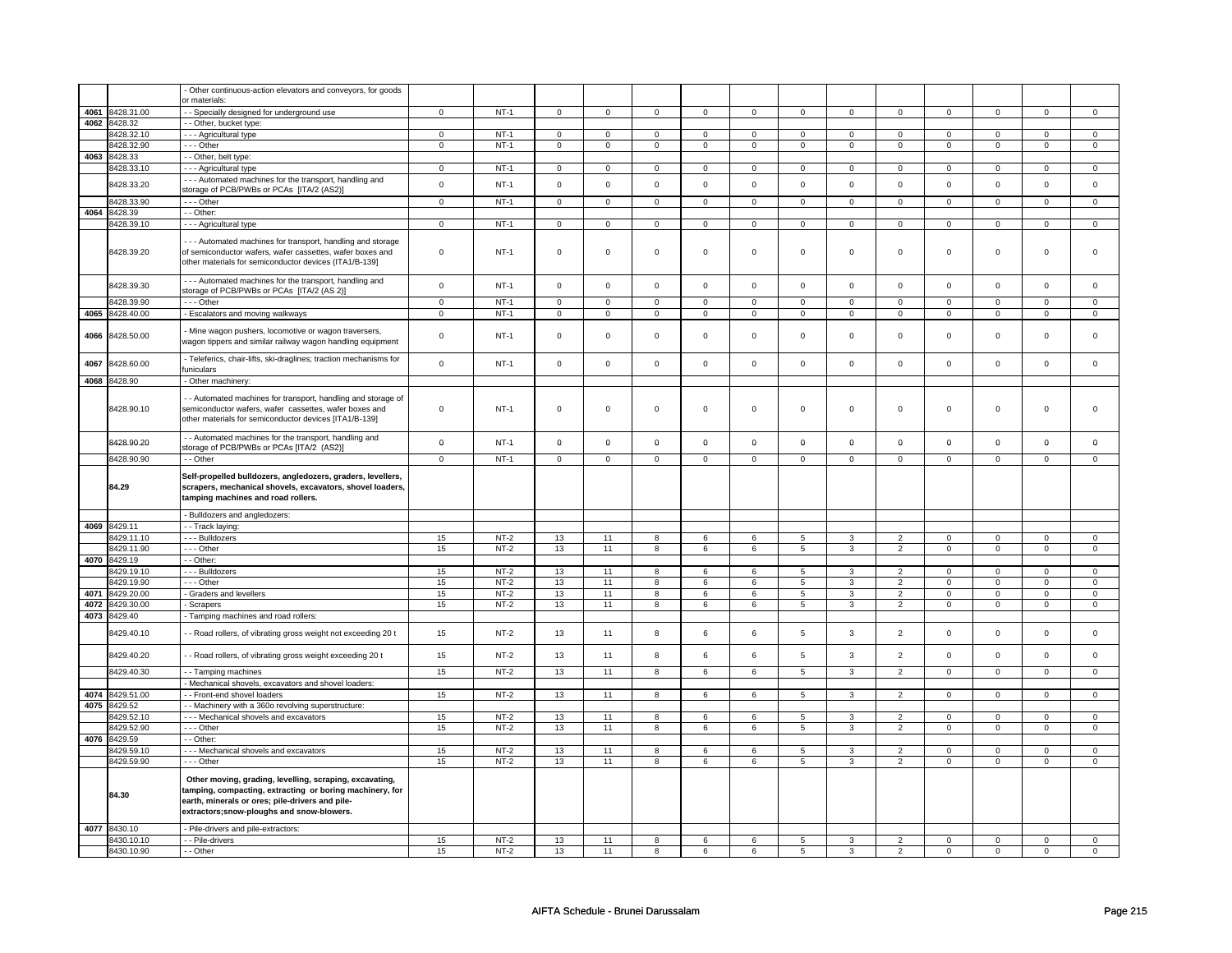| 4078 | 8430.20                  | Snow-ploughs and snow-blowers:                                                                                   |                |                  |                |                |                |                |                     |                |                |                                  |                  |                  |                  |                   |
|------|--------------------------|------------------------------------------------------------------------------------------------------------------|----------------|------------------|----------------|----------------|----------------|----------------|---------------------|----------------|----------------|----------------------------------|------------------|------------------|------------------|-------------------|
|      | 8430.20.10               | - Snow-ploughs, not self-propelled                                                                               | 0              | $NT-1$           | $\mathbf 0$    | 0              | $\mathbf 0$    | $\mathbf 0$    | $\mathbf 0$         | $\mathbf 0$    | $^{\circ}$     | $\mathbf 0$                      | 0                | 0                | 0                | $\mathbf{0}$      |
|      | 8430.20.90               | - Other                                                                                                          | $\mathbf 0$    | $NT-1$           | $\mathbf 0$    | $\mathbf 0$    | $\mathbf{0}$   | $\mathbf 0$    | $\mathbf 0$         | $\mathbf{0}$   | $\mathbf 0$    | $\mathbf 0$                      | $\mathbf 0$      | $\mathbf{0}$     | $\mathbf 0$      | $\mathbf{0}$      |
|      |                          | - Coal or rock cutters and tunnelling machinery:                                                                 |                |                  |                |                |                |                |                     |                |                |                                  |                  |                  |                  |                   |
| 4079 | 3430.31.00               | - - Self-propelled                                                                                               | 15             | $NT-2$           | 13             | 11             | 8              | 6              | 6                   | 5              |                | $\overline{2}$                   | $\Omega$         | $\mathbf 0$      |                  | $\mathbf{0}$      |
| 4080 | 8430.39.00               | - Other                                                                                                          | 15             | $NT-2$           | 13             | 11             | 8              | 6              | 6                   | 5              | 3              | $\overline{2}$                   | $\mathsf 0$      | $\mathbf 0$      | $\mathsf 0$      | $\mathbf 0$       |
|      |                          | - Other boring or sinking machinery:                                                                             |                |                  |                |                |                |                |                     |                |                |                                  |                  |                  |                  |                   |
| 4081 | 8430.41.00               | - - Self-propelled                                                                                               | 15             | $NT-2$           | 13             | 11             | 8              | 6              | 6                   | 5              | $\mathbf{3}$   | $\overline{2}$                   | $\mathsf 0$      | $\mathbf 0$      | 0                | $\mathbf 0$       |
| 4082 | 8430.49                  | - - Other:                                                                                                       |                |                  |                |                |                |                |                     |                |                |                                  |                  |                  |                  |                   |
|      |                          |                                                                                                                  |                |                  |                |                |                |                |                     |                |                |                                  |                  |                  |                  |                   |
|      | 8430.49.10               | -- Wellhead platforms and integrated production modules for<br>use in drilling operations                        | $\mathbf 0$    | $NT-2$           | $\Omega$       | $\mathbf 0$    | $\mathbf 0$    | $\mathbf 0$    | $\mathbf 0$         | $\mathbf{0}$   | $\mathbf 0$    | $\mathbf 0$                      | $\mathbf 0$      | $\mathbf{0}$     | $\mathbf 0$      | $\mathbf{0}$      |
|      |                          |                                                                                                                  |                |                  |                |                |                |                |                     |                |                |                                  |                  |                  |                  |                   |
| 4083 | 8430.49.90<br>8430.50.00 | - - - Other<br>- Other machinery, self-propelled                                                                 | 15<br>15       | $NT-2$<br>$NT-2$ | 13<br>13       | 11<br>11       | 8<br>8         | 6<br>6         | 6<br>6              | 5<br>5         | 3<br>3         | $\overline{2}$<br>$\overline{2}$ | 0<br>$\mathbf 0$ | 0<br>$\mathbf 0$ | 0<br>$\mathbf 0$ | 0<br>$\mathbf{0}$ |
|      |                          |                                                                                                                  |                |                  |                |                |                |                |                     |                |                |                                  |                  |                  |                  |                   |
| 4084 | 3430.61.00               | - Other machinery, not self-propelled:                                                                           | 15             | $NT-2$           | 13             | 11             | 8              | 6              | 6                   | 5              | 3              | $\overline{2}$                   | $\mathbf 0$      | $\mathbf 0$      | $\Omega$         | $\mathbf{0}$      |
| 4085 | 8430.69.00               | - Tamping or compacting machinery<br>- - Other                                                                   | 15             | $NT-2$           | 13             | 11             | 8              | 6              | 6                   | 5              | 3              | $\overline{2}$                   | $\mathbf 0$      | $\mathbf 0$      | $\mathsf 0$      | $\mathbf 0$       |
|      |                          | Parts suitable for use solely or principally with the                                                            |                |                  |                |                |                |                |                     |                |                |                                  |                  |                  |                  |                   |
|      | 84.31                    | machinery of headings 84.25 to 84.30.                                                                            |                |                  |                |                |                |                |                     |                |                |                                  |                  |                  |                  |                   |
| 4086 | 8431.10                  | - Of machinery of heading 84.25:                                                                                 |                |                  |                |                |                |                |                     |                |                |                                  |                  |                  |                  |                   |
|      |                          | - - Of electrically operated machines:                                                                           |                |                  |                |                |                |                |                     |                |                |                                  |                  |                  |                  |                   |
|      | 8431.10.11               | - - - Of portable jack for cars                                                                                  | 20             | $NT-2$           | 17.5           | 15             | 12             | 10             | 10                  | $\overline{7}$ | 5              | 3                                | 0                | 0                | 0                | 0                 |
|      | 8431.10.12               | --- Of goods of subheading 8425.20 or 8425.42                                                                    | 20             | $NT-2$           | 17.5           | 15             | 12             | 10             | 10                  | $\overline{7}$ | 5              | 3                                | 0                | $\mathbf 0$      | 0                | 0                 |
|      |                          |                                                                                                                  |                |                  |                |                |                |                |                     |                |                |                                  |                  |                  |                  |                   |
|      | 8431.10.13               | --- Of goods of subheading 8425.19, 8425.39 or 8425.49                                                           | 20             | $NT-2$           | 17.5           | 15             | 12             | 10             | 10                  | $\overline{7}$ | 5              | 3                                | $\mathsf 0$      | $\mathbf 0$      | $\mathsf 0$      | $\mathsf 0$       |
|      | 8431.10.19               | --- Other                                                                                                        | 20             | $NT-2$           | 17.5           | 15             | 12             | 10             | 10                  | $\overline{7}$ | $\overline{5}$ | $\mathbf{3}$                     | $\mathbf 0$      | $\mathbf 0$      | $\mathsf 0$      | $\mathbf 0$       |
|      |                          | - - Of non-electrically operated machines:                                                                       |                |                  |                |                |                |                |                     |                |                |                                  |                  |                  |                  |                   |
|      | 8431.10.21               | - - - Of portable jacks for cars                                                                                 | $\mathsf 0$    | $NT-2$           | $\mathbf 0$    | $\mathbf 0$    | $\mathbf 0$    | $\mathbf 0$    | $\mathbf 0$         | $\mathbf{0}$   | $\mathbf 0$    | $\mathbf{0}$                     | $\mathbf 0$      | $\mathbf{0}$     | $\mathbf 0$      | $\mathbf{0}$      |
|      | 8431.10.22               | --- Of goods of subheading 8425.11, 8425.20, 8425.31,<br>8425.41 or 8425.42                                      | $\Omega$       | $NT-2$           | $\Omega$       | $\mathbf 0$    | $\mathbf 0$    | $\mathbf 0$    | $\mathbf 0$         | $\mathsf 0$    | $\mathbf 0$    | $\mathsf 0$                      | $\mathbf 0$      | $\mathbf 0$      | $\mathbf 0$      | $\mathbf{0}$      |
|      | 8431.10.23               | - - - Of goods of subheading 8425.19, 8425.39 or 8425.49                                                         | $\mathsf 0$    | $NT-2$           | $\mathsf 0$    | $\mathbf{0}$   | $\mathbf 0$    | $\mathbf 0$    | $\mathbf 0$         | $\mathbf{0}$   | $\mathbf 0$    | $\mathbf{0}$                     | $\mathsf 0$      | $\mathbf 0$      | $\mathbf 0$      | $\mathbf{0}$      |
|      | 8431.10.29               | --- Other                                                                                                        | $\mathsf 0$    | $NT-2$           | $\mathsf 0$    | $\mathbf 0$    | $\Omega$       | $\mathbf 0$    | $\mathsf 0$         | $\mathsf 0$    | $\mathbf 0$    | $\mathsf 0$                      | $\mathsf 0$      | $\mathbf 0$      | $\Omega$         | $\mathbf 0$       |
|      | 4087 8431.20.00          | - Of machinery of heading 84.27                                                                                  | $\mathsf 0$    | $NT-1$           | $\mathbf 0$    | $\mathbf 0$    | 0              | $\mathbf 0$    | $\mathsf{o}\,$      | $\circ$        | 0              | $\mathsf{o}\,$                   | 0                | $\mathbf 0$      | 0                | $\mathbf 0$       |
|      |                          | Of machinery of heading 84.28:                                                                                   |                |                  |                |                |                |                |                     |                |                |                                  |                  |                  |                  |                   |
| 4088 | 8431.31                  | - - Of lifts, skip hoists or escalators:                                                                         |                |                  |                |                |                |                |                     |                |                |                                  |                  |                  |                  |                   |
|      | 8431.31.10               | --- Of goods of subheading 8428.10.20 or 8428.10.90                                                              | $\mathsf 0$    | $NT-1$           | $\mathbf 0$    | $\mathbf 0$    | $\mathbf 0$    | $\mathbf 0$    | $\mathbf 0$         | $\mathbf 0$    | $\mathbf 0$    | $\mathbf 0$                      | $\mathbf{0}$     | $\mathbf 0$      | 0                | $\mathbf 0$       |
|      | 8431.31.20               | - - - Of goods of subheading 8428.10.10 or escalators of<br>subheading 8428.40.00                                | $\mathsf 0$    | $NT-1$           | $\mathsf 0$    | $\mathsf 0$    | $\mathsf 0$    | $\mathbf 0$    | $\mathsf 0$         | $\mathbf 0$    | $\mathbf 0$    | $\mathbf 0$                      | $\mathsf 0$      | $\mathbf 0$      | $\mathsf 0$      | $\mathsf 0$       |
|      | 4089 8431.39             | - Other:                                                                                                         |                |                  |                |                |                |                |                     |                |                |                                  |                  |                  |                  |                   |
|      | 8431.39.10               | --- Of goods of subheading 8428.20.10, 8428.32.10,<br>8428.33.10 or 8428.39.10 (agricultural type)               | $\mathsf 0$    | $NT-1$           | $\mathsf 0$    | $\mathsf 0$    | $\mathbf 0$    | $\mathbf 0$    | $\mathbf 0$         | $\mathbf 0$    | $\mathbf 0$    | $\mathbf{0}$                     | $\mathbf 0$      | $\mathbf{0}$     | $\mathbf 0$      | $\mathbf{0}$      |
|      | 8431.39.20               | --- Of goods of subheading 8428.50 or 8428.90                                                                    | $\overline{0}$ | $NT-1$           | $\overline{0}$ | $\overline{0}$ | $\overline{0}$ | $\overline{0}$ | $\overline{0}$      | $\overline{0}$ | $\overline{0}$ | $\overline{0}$                   | $\overline{0}$   | $\overline{0}$   | $\Omega$         | $\overline{0}$    |
|      |                          |                                                                                                                  |                |                  |                |                |                |                |                     |                |                |                                  |                  |                  |                  |                   |
|      |                          | --- Of automated machines for transport, handling and<br>storage of semiconductor wafers, wafer cassettes, wafer |                |                  |                |                |                |                |                     |                |                |                                  |                  |                  |                  |                   |
|      | 8431.39.30               | boxes and other materials for semiconductor devices [ITA1/B-                                                     | $\mathbf 0$    | $NT-1$           | $\mathsf 0$    | $\mathbf 0$    | $\mathsf 0$    | $\mathbf 0$    | $\mathsf 0$         | $\mathbf 0$    | 0              | $\mathsf 0$                      | 0                | $\mathbf 0$      | $\mathbf 0$      | $\mathbf{0}$      |
|      |                          | 154]                                                                                                             |                |                  |                |                |                |                |                     |                |                |                                  |                  |                  |                  |                   |
|      | 8431.39.40               | Of automated machines for the transport, handling and<br>storage of PCB/PWBs or PCAs [ITA/2 (AS2)]               | $\mathsf 0$    | $NT-1$           | $\mathbf 0$    | $\mathbf 0$    | $\mathsf 0$    | $\mathbf 0$    | $\mathsf 0$         | $\mathsf 0$    | $\mathbf 0$    | $\mathsf 0$                      | $\mathsf 0$      | $\mathbf 0$      | $\mathsf 0$      | 0                 |
|      | 8431.39.50               | - - - Of other lifting, handling or loading machinery, telphers or<br>conveyors                                  | $\mathsf 0$    | $NT-1$           | $\mathsf 0$    | $\mathbf 0$    | $\mathbf 0$    | $\mathbf 0$    | $\mathsf 0$         | $\mathbf 0$    | $\mathbf 0$    | $\mathbf 0$                      | $\mathsf 0$      | $\mathbf 0$      | $\mathbf 0$      | $\mathbf 0$       |
|      | 8431.39.90               | - - - Other                                                                                                      | $\mathsf 0$    | $NT-1$           | $\mathsf 0$    | $\mathbf 0$    | $\mathbf 0$    | $\mathsf 0$    | $\mathsf{O}\xspace$ | $\mathbf 0$    | $\mathsf 0$    | $\mathbf 0$                      | $\mathsf 0$      | $\mathbf 0$      | $\mathbf 0$      | $\mathbf{0}$      |
|      |                          | - Of machinery of heading 84.26, 84.29 or 84.30:                                                                 |                |                  |                |                |                |                |                     |                |                |                                  |                  |                  |                  |                   |
| 4090 | 3431.41.00               | - Buckets, shovels, grabs and grips                                                                              | 15             | $NT-2$           | 13             | 11             | 8              | 6              | 6                   | 5              | 3              | $\overline{2}$                   | $\mathsf 0$      | $\mathbf 0$      | 0                | $\mathbf 0$       |
| 4091 | 8431.42                  | - Bulldozer or angledozer blades:                                                                                |                |                  |                |                |                |                |                     |                |                |                                  |                  |                  |                  |                   |
|      | 8431.42.10               | --- Cutting edges and end bits                                                                                   | 15             | $NT-2$           | 13             | 11             | 8              | 6              | 6                   | 5              | 3              | $\overline{2}$                   | $\mathbf 0$      | $\mathbf 0$      | $\mathbf 0$      | $\mathbf 0$       |
|      | 8431.42.90               | $- -$ Other                                                                                                      | 15             | $NT-2$           | 13             | 11             | 8              | 6              | 6                   | $\overline{5}$ | 3              | $\overline{2}$                   | $\mathsf 0$      | $\mathbf 0$      | $\mathsf 0$      | $\mathbf 0$       |
| 4092 | 8431.43                  | - - Parts of boring or sinking machinery of subheading<br>8430.41 or 8430.49:                                    |                |                  |                |                |                |                |                     |                |                |                                  |                  |                  |                  |                   |
|      | 8431.43.10               | - - - Of wellhead platforms or integrated production modules                                                     | 15             | $NT-2$           | 13             | 11             | 8              | 6              | 6                   | 5              | $\mathbf{3}$   | $\overline{2}$                   | $\mathsf 0$      | $\mathbf 0$      | $\mathsf 0$      | $\mathbf 0$       |
|      | 8431.43.90               | --- Other                                                                                                        | 15             | $NT-2$           | 13             | 11             | 8              | 6              | 6                   | $\sqrt{5}$     | $\mathbf{3}$   | $\overline{2}$                   | $\mathsf 0$      | $\mathsf{O}$     | $\mathsf 0$      | $\mathbf 0$       |
| 4093 | 8431.49                  | $-$ Other:                                                                                                       |                |                  |                |                |                |                |                     |                |                |                                  |                  |                  |                  |                   |
|      | 8431.49.10               | --- Parts of machinery of heading 84.26                                                                          | $\mathbf 0$    | $NT-2$           | $\mathsf 0$    | $\mathsf 0$    | $\mathbf 0$    | $\mathbf 0$    | $\mathbf 0$         | $\mathbf{0}$   | $\mathbf 0$    | $\mathbf{0}$                     | $\mathbf{0}$     | $\mathbf{0}$     | 0                | $\mathbf{0}$      |
|      | 8431.49.20               | --- Cutting edges or end bits for scrapers, graders or levellers                                                 | 15             | $NT-2$           | 13             | 11             | 8              | 6              | 6                   | 5              | 3              | $\overline{2}$                   | $\mathbf 0$      | $\mathbf 0$      | $\Omega$         | $\mathbf 0$       |
|      | 8431.49.30               | - - - Of road rollers                                                                                            | 15             | $NT-2$           | 13             | 11             | 8              | 6              | 6                   | 5              | 3              | $\overline{2}$                   | $\mathbf 0$      | $\mathbf{0}$     | $\mathbf 0$      | $\mathbf{0}$      |
|      | 8431.49.90               | --- Other                                                                                                        | 15             | $NT-2$           | 13             | 11             | 8              | 6              | 6                   | 5              | 3              | $\overline{c}$                   | $\mathsf 0$      | $\mathbf 0$      | 0                | 0                 |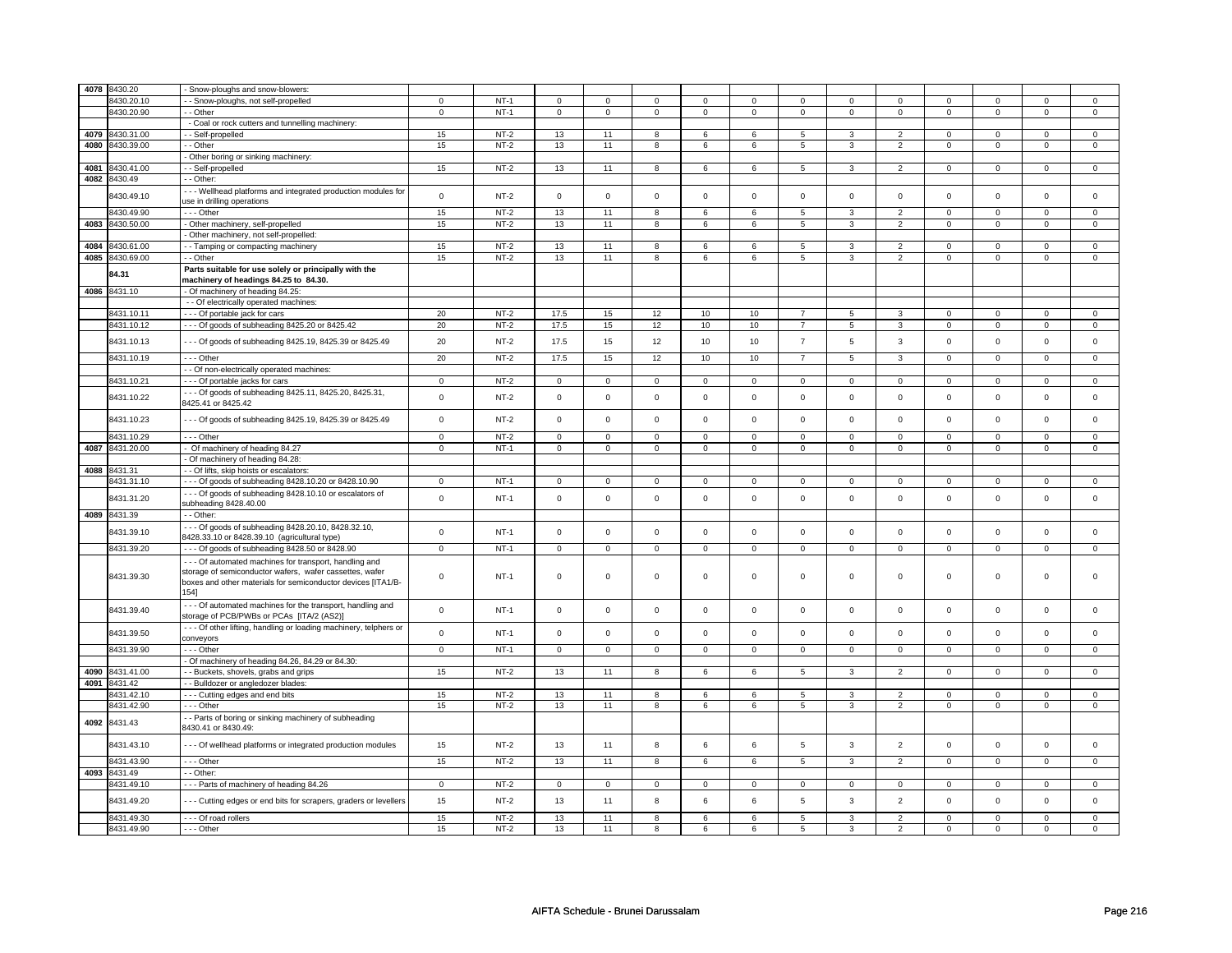|      | 84.32           | Agricultural, horticultural or forestry machinery for soil     |                |        |                |                |                     |                 |                     |                |                     |                |                |                |                |                |
|------|-----------------|----------------------------------------------------------------|----------------|--------|----------------|----------------|---------------------|-----------------|---------------------|----------------|---------------------|----------------|----------------|----------------|----------------|----------------|
|      |                 | preparation or cultivation; lawn or sports-ground rollers.     |                |        |                |                |                     |                 |                     |                |                     |                |                |                |                |                |
|      |                 |                                                                |                | $NT-1$ |                |                |                     |                 |                     |                |                     |                |                |                |                |                |
|      | 4094 8432.10.00 | - Ploughs                                                      | 0              |        | $\mathbf 0$    | $\mathbf 0$    | 0                   | $\mathbf 0$     | $\mathbf 0$         | $\mathbf 0$    | $\mathbf 0$         | $\mathbf 0$    | $\mathbf 0$    | $\mathbf 0$    | 0              | $\mathbf 0$    |
|      |                 | Harrows, scarifiers, cultivators, weeders and hoes:            |                |        |                |                |                     |                 |                     |                |                     |                |                |                |                |                |
|      | 4095 8432.21.00 | - Disc harrows                                                 | $\mathsf 0$    | $NT-1$ | $\mathbf 0$    | $\mathbf 0$    | $\mathbf 0$         | $\mathbf 0$     | $\mathsf 0$         | $\mathbf 0$    | $\mathbf 0$         | $\mathbf 0$    | $\mathbf 0$    | $\mathbf 0$    | 0              | $\mathbf 0$    |
| 4096 | 8432.29.00      | - Other                                                        | $\mathsf 0$    | $NT-1$ | $\mathbf 0$    | $\mathbf 0$    | $\mathsf 0$         | $\mathbf 0$     | $\mathbf 0$         | $\mathbf 0$    | $\mathbf 0$         | $\mathbf 0$    | $\mathsf 0$    | $\mathbf 0$    | 0              | $\mathbf 0$    |
|      | 4097 8432,30.00 | Seeders, planters and transplanters                            | $\overline{0}$ | $NT-1$ | $\overline{0}$ | $\overline{0}$ | $\overline{0}$      | $\overline{0}$  | $\overline{0}$      | $\overline{0}$ | $\mathsf 0$         | $\overline{0}$ | $\overline{0}$ | $\overline{0}$ | $\mathsf 0$    | $\overline{0}$ |
| 4098 | 8432.40.00      | Manure spreaders and fertiliser distributors                   | $\mathbf 0$    | $NT-1$ | $\mathbf 0$    | $\mathbf 0$    | 0                   | $\mathbf 0$     | $\mathbf 0$         | $\mathbf 0$    | $\mathbf 0$         | $\mathbf 0$    | $\mathbf 0$    | $\mathbf 0$    | 0              | $\mathbf{0}$   |
| 4099 | 3432.80         | Other machinery:                                               |                |        |                |                |                     |                 |                     |                |                     |                |                |                |                |                |
|      | 8432.80.10      | - Agricultural or horticultural type                           | $\mathbf 0$    | $NT-1$ | $\mathsf 0$    | $\mathsf 0$    | $\mathsf{O}\xspace$ | $\mathsf 0$     | $\mathsf{O}\xspace$ | $\mathsf 0$    | $\mathbf 0$         | $\mathsf 0$    | $\mathsf 0$    | $\mathsf{O}$   | 0              | $\mathsf 0$    |
|      | 8432.80.90      | - Other                                                        | $\mathsf 0$    | $NT-1$ | $\mathbf 0$    | $\mathbf 0$    | $\mathbf 0$         | $\mathbf 0$     | $\mathsf 0$         | $\mathbf 0$    | $\mathbf 0$         | $\mathbf 0$    | $\mathsf 0$    | $\mathsf 0$    | $\mathbf 0$    | $\mathbf 0$    |
| 4100 | 8432.90         | Parts:                                                         |                |        |                |                |                     |                 |                     |                |                     |                |                |                |                |                |
|      | 8432.90.10      | - Of machinery of subheading 8432.80.90                        | 0              | $NT-1$ | 0              | $\mathbf 0$    | 0                   | $\mathbf 0$     | 0                   | $\mathbf 0$    | $\mathbf 0$         | $\mathbf 0$    | 0              | $\mathbf 0$    | 0              | $\mathbf 0$    |
|      | 8432.90.20      | - Of lawn or sports-ground rollers                             | $\mathbf 0$    | $NT-1$ | $\mathbf 0$    | $\mathbf 0$    | $\mathbf 0$         | $\mathbf 0$     | $\mathbf 0$         | $\mathbf 0$    | $\mathbf 0$         | $\mathbf 0$    | $\mathbf 0$    | $\mathbf 0$    | $\mathbf 0$    | $\mathbf{0}$   |
|      | 8432.90.30      | - Of fertilizer distributors                                   | $\mathbf 0$    | $NT-1$ | $\mathsf 0$    | $\mathsf 0$    | $\mathsf{O}\xspace$ | $\mathsf 0$     | $\mathsf{O}\xspace$ | $\mathsf 0$    | $\mathsf{O}\xspace$ | $\mathsf 0$    | $\mathsf 0$    | $\mathbf 0$    | $\mathbf 0$    | $\mathsf 0$    |
|      | 8432.90.90      | - - Other                                                      | $\mathbf 0$    | $NT-1$ | 0              | $\mathbf 0$    | 0                   | $\mathbf 0$     | 0                   | $\mathbf 0$    | 0                   | $\mathbf 0$    | 0              | $\mathbf 0$    | $\mathbf 0$    | 0              |
|      |                 | Harvesting or threshing machinery, including straw or          |                |        |                |                |                     |                 |                     |                |                     |                |                |                |                |                |
|      |                 | fodder balers; grass or hay mowers; machines for               |                |        |                |                |                     |                 |                     |                |                     |                |                |                |                |                |
|      | 84.33           | cleaning, sorting or grading eggs, fruit or other              |                |        |                |                |                     |                 |                     |                |                     |                |                |                |                |                |
|      |                 | agricultural produce, other than machinery of heading          |                |        |                |                |                     |                 |                     |                |                     |                |                |                |                |                |
|      |                 | 84.37.                                                         |                |        |                |                |                     |                 |                     |                |                     |                |                |                |                |                |
|      |                 | Mowers for lawns, parks or sports-grounds:                     |                |        |                |                |                     |                 |                     |                |                     |                |                |                |                |                |
|      | 8433.11.00      | - - Powered, with the cutting device rotating in a horizontal  | $\mathbf 0$    | $NT-1$ | $\mathsf 0$    | $\mathsf{o}\,$ | $\mathsf{O}\xspace$ | $\mathsf 0$     | $\mathsf{O}\xspace$ | $\mathsf{o}\,$ | $\mathsf{O}\xspace$ | $\mathsf 0$    | $\mathsf 0$    | $\mathbf 0$    | $\mathsf 0$    | $\mathbf 0$    |
| 4101 |                 | plane                                                          |                |        |                |                |                     |                 |                     |                |                     |                |                |                |                |                |
|      | 4102 8433.19    | - Other:                                                       |                |        |                |                |                     |                 |                     |                |                     |                |                |                |                |                |
|      | 8433.19.10      | --- Manually operated                                          | $\mathsf 0$    | $NT-1$ | $\mathbf 0$    | $\mathbf 0$    | $\mathbf 0$         | $\mathbf 0$     | $\mathsf 0$         | $\mathbf 0$    | $\mathsf 0$         | $\mathbf 0$    | $\mathsf 0$    | $\mathbf 0$    | $\mathsf 0$    | $\mathsf 0$    |
|      | 8433.19.90      | --- Other                                                      | $\mathbf 0$    | $NT-1$ | $\mathsf 0$    | $\mathsf 0$    | $\mathsf{O}\xspace$ | $\mathsf 0$     | $\mathsf{O}\xspace$ | $\mathsf 0$    | $\mathsf{O}\xspace$ | $\mathbf 0$    | $\mathbf 0$    | $\mathsf 0$    | $\mathsf 0$    | $\mathsf 0$    |
| 4103 | 8433.20.00      |                                                                | $\mathsf 0$    | $NT-1$ | $\mathsf 0$    | $\mathsf 0$    | $\mathsf 0$         | $\mathsf 0$     | $\mathsf 0$         | $\mathsf 0$    | $\mathbf 0$         | $\mathbf 0$    | $\mathsf 0$    | $\mathsf 0$    | $\mathbf 0$    | $\mathsf 0$    |
|      |                 | Other mowers, including cutter bars for tractor mounting       |                |        |                |                |                     |                 |                     |                |                     |                |                |                |                |                |
| 4104 | 8433.30.00      | Other haymaking machinery                                      | $\mathsf 0$    | $NT-1$ | $\mathsf 0$    | $\mathbf 0$    | $\mathsf 0$         | $\mathbf 0$     | $\mathsf 0$         | $\mathbf 0$    | $\mathsf 0$         | $\mathbf 0$    | $\mathsf 0$    | $\mathbf 0$    | $\mathbf 0$    | $\mathsf 0$    |
| 4105 | 8433.40.00      | Straw or fodder balers, including pick-up balers               | $\overline{0}$ | $NT-1$ | $\overline{0}$ | $\overline{0}$ | $\overline{0}$      | $\overline{0}$  | $\overline{0}$      | $\overline{0}$ | $\overline{0}$      | $\overline{0}$ | $\overline{0}$ | $\overline{0}$ | $\overline{0}$ | $\overline{0}$ |
|      |                 | Other harvesting machinery; threshing machinery:               |                |        |                |                |                     |                 |                     |                |                     |                |                |                |                |                |
| 4106 | 8433.51.00      | - Combine harvester-threshers                                  | $\mathsf 0$    | $NT-1$ | $\mathsf 0$    | $\mathbf 0$    | $\mathbf 0$         | $\mathbf 0$     | $\mathbf 0$         | $\mathbf 0$    | $\mathbf 0$         | $\mathbf 0$    | $\mathbf 0$    | $\mathsf 0$    | 0              | 0              |
| 4107 | 8433.52.00      | - Other threshing machinery                                    | $\mathsf 0$    | $NT-1$ | $\mathsf 0$    | $\mathsf 0$    | $\mathsf 0$         | $\mathsf 0$     | $\mathsf{O}\xspace$ | $\mathsf 0$    | $\mathbf 0$         | $\mathsf 0$    | $\mathsf 0$    | $\mathbf 0$    | $\mathbf 0$    | $\mathsf 0$    |
| 4108 | 8433.53.00      | - Root or tuber harvesting machines                            | $\mathsf 0$    | $NT-1$ | $\mathsf 0$    | $\mathbf 0$    | $\mathsf 0$         | $\mathbf 0$     | $\mathsf 0$         | $\mathbf 0$    | $\mathsf 0$         | $\mathbf 0$    | $\mathsf 0$    | $\mathsf 0$    | $\mathbf 0$    | $\mathsf 0$    |
| 4109 | 3433.59.00      | - - Other                                                      | $\mathsf 0$    | $NT-1$ | $\mathbf 0$    | $\mathbf 0$    | $\mathbf 0$         | $\mathbf 0$     | $\mathsf 0$         | $\mathbf 0$    | $\mathsf 0$         | $\mathbf 0$    | $\mathsf 0$    | $\mathbf 0$    | $\mathbf 0$    | $\mathsf 0$    |
| 4110 | 8433.60         | Machines for cleaning, sorting or grading eggs, fruit or other |                |        |                |                |                     |                 |                     |                |                     |                |                |                |                |                |
|      |                 | agricultural produce:                                          |                |        |                |                |                     |                 |                     |                |                     |                |                |                |                |                |
|      | 8433.60.10      | - Electrically operated                                        | 20             | $NT-2$ | 17.5           | 15             | 12                  | 10              | 10                  | $\overline{7}$ | 5                   | 3              | $\mathbf 0$    | $\mathbf 0$    | $\mathbf 0$    | $\mathbf 0$    |
|      | 8433.60.20      | - Not electrically operated                                    | $\mathbf 0$    | $NT-2$ | $\mathbf 0$    | $\mathbf 0$    | 0                   | $\mathbf 0$     | $\mathbf 0$         | $\mathbf 0$    | $\mathbf 0$         | $\mathbf 0$    | $\mathbf 0$    | $\mathbf 0$    | $\mathbf 0$    | $\mathbf 0$    |
| 4111 | 8433.90         | - Parts:                                                       |                |        |                |                |                     |                 |                     |                |                     |                |                |                |                |                |
|      |                 | - Of electrically operated machines:                           |                |        |                |                |                     |                 |                     |                |                     |                |                |                |                |                |
|      | 8433.90.11      | Of mowers                                                      | 20             | $NT-2$ | 17.5           | 15             | 12                  | 10              | 10                  | $\overline{7}$ | 5                   | 3              | 0              | $\mathbf 0$    | $^{\circ}$     | $\mathbf 0$    |
|      | 8433.90.12      | --- Of goods of subheading 8433.11 or 8433.19.90               | 20             | $NT-2$ | 17.5           | 15             | 12                  | 10 <sub>1</sub> | 10                  | $\overline{7}$ | 5                   | $\mathbf{3}$   | 0              | $\mathsf{O}$   | $\mathbf 0$    | $\mathbf 0$    |
|      | 8433.90.19      | --- Other                                                      | 20             | $NT-2$ | 17.5           | 15             | 12                  | 10              | 10                  | $\overline{7}$ | 5                   | 3              | $\mathbf 0$    | $\mathbf 0$    | $\mathbf 0$    | $\mathbf 0$    |
|      |                 | - - Of non-electrically operated machines:                     |                |        |                |                |                     |                 |                     |                |                     |                |                |                |                |                |
|      | 8433.90.21      | --- Of mowers                                                  | $\mathsf 0$    | $NT-2$ | $\mathbf 0$    | $\mathbf 0$    | $\mathbf 0$         | $\mathbf 0$     | $\mathbf 0$         | $\mathbf 0$    | $\mathbf 0$         | $\mathbf 0$    | $\mathbf 0$    | $\mathsf 0$    | $\mathbf 0$    | $\mathsf 0$    |
|      | 8433.90.22      | --- Of goods of subheading 8433.11 or 8433.19.90               | $\mathsf 0$    | $NT-2$ | $\mathbf 0$    | $\overline{0}$ | $\mathsf 0$         | $\mathbf 0$     | $\mathsf 0$         | $\mathbf 0$    | $\mathsf 0$         | $\mathbf 0$    | $\mathsf 0$    | $\mathbf 0$    | $\mathbf 0$    | $\mathsf 0$    |
|      | 8433.90.29      | -- Other                                                       | $\mathsf 0$    | $NT-2$ | $\mathbf 0$    | $\mathsf 0$    | $\mathbf 0$         | $\mathbf 0$     | $\mathbf 0$         | $\mathsf 0$    | $\mathbf 0$         | $\mathsf 0$    | $\mathbf 0$    | $\mathbf 0$    | $\mathbf 0$    | $\mathbf{0}$   |
|      | 84.34           | Milking machines and dairy machinery.                          |                |        |                |                |                     |                 |                     |                |                     |                |                |                |                |                |
|      | 4112 8434.10    | - Milking machines                                             |                |        |                |                |                     |                 |                     |                |                     |                |                |                |                |                |
|      | 3434.10.10      | - Electrically operated                                        | 20             | $NT-2$ | 17.5           | 15             | 12                  | 10              | 10                  | $\overline{7}$ | 5                   | 3              | $\mathbf 0$    | $\mathsf 0$    | $\mathbf 0$    | $\mathsf 0$    |
|      | 8434.10.20      | - Not electrically operated                                    | $\mathsf 0$    | $NT-2$ | $\mathbf 0$    | $\overline{0}$ | $\mathbf 0$         | $\mathbf 0$     | $\mathsf 0$         | $\overline{0}$ | $\mathsf 0$         | $\mathbf 0$    | $\mathsf 0$    | $\overline{0}$ | $\mathbf 0$    | $\mathbf 0$    |
|      | 4113 8434.20    | Dairy machinery:                                               |                |        |                |                |                     |                 |                     |                |                     |                |                |                |                |                |
|      |                 | - Electrically operated:                                       |                |        |                |                |                     |                 |                     |                |                     |                |                |                |                |                |
|      | 8434.20.11      | - - - Homogenisers                                             | 20             | $NT-2$ | 17.5           | 15             | 12                  | 10              | 10                  | $\overline{7}$ | 5                   | 3              | $\mathbf 0$    | $\mathbf 0$    | 0              | $\mathbf 0$    |
|      | 8434.20.19      | --- Other                                                      | 20             | $NT-2$ | 17.5           | 15             | 12                  | 10              | 10                  | $\overline{7}$ | 5                   | 3              | $\mathsf 0$    | $\mathsf 0$    | $\Omega$       | $\mathsf 0$    |
|      |                 | - Not electrically operated:                                   |                |        |                |                |                     |                 |                     |                |                     |                |                |                |                |                |
|      | 8434.20.21      | --- Homogenisers                                               | $\mathsf 0$    | $NT-2$ | $\mathsf 0$    | $\mathbf 0$    | $\mathsf 0$         | $\mathbf 0$     | $\mathsf 0$         | $\mathbf 0$    | $\mathsf 0$         | $\mathbf 0$    | $\mathsf 0$    | $\mathsf 0$    | $\mathbf 0$    | $\mathsf 0$    |
|      | 3434.20.29      | --- Other                                                      | $\mathbf 0$    | $NT-2$ | $\mathsf 0$    | $\mathsf 0$    | $\mathsf 0$         | $\mathsf 0$     | $\mathsf 0$         | $\mathsf 0$    | $\mathsf{O}\xspace$ | $\mathsf 0$    | $\mathbf 0$    | $\mathbf 0$    | $\mathsf 0$    | $\mathbf 0$    |
|      | 4114 8434.90    | - Parts:                                                       |                |        |                |                |                     |                 |                     |                |                     |                |                |                |                |                |
|      |                 | - - Of electrically operated machines:                         |                |        |                |                |                     |                 |                     |                |                     |                |                |                |                |                |
|      | 8434.90.11      | --- Of milking machines                                        | 20             | $NT-2$ | 17.5           | 15             | 12                  | 10              | 10                  | $\overline{7}$ | 5                   | 3              | $\mathbf 0$    | $\mathbf 0$    | $\mathbf 0$    | $\mathbf 0$    |
|      | 8434.90.19      | . - - Other                                                    | 20             | $NT-2$ | 17.5           | 15             | 12                  | 10              | 10                  | $\overline{7}$ | 5                   | $\overline{3}$ | $\mathbf 0$    | $\mathsf 0$    | $\mathbf 0$    | $\mathsf 0$    |
|      |                 | - Of non-electrically operated machines:                       |                |        |                |                |                     |                 |                     |                |                     |                |                |                |                |                |
|      | 8434.90.21      | - - - Of milking machines                                      | $\mathsf 0$    | $NT-2$ | $\mathbf 0$    | $\mathbf 0$    | $\mathbf 0$         | $\mathbf 0$     | $\mathbf 0$         | $\mathbf 0$    | $\mathbf 0$         | $\mathbf 0$    | $\mathbf 0$    | $\mathbf 0$    | $\Omega$       | $\mathbf{0}$   |
|      | 8434.90.29      | --- Other                                                      | 0              | $NT-2$ | $\mathbf 0$    | $\mathbf 0$    | 0                   | $\mathbf 0$     | $\mathbf 0$         | $\mathbf 0$    | $\mathbf 0$         | $\mathbf 0$    | $\mathbf 0$    | $\mathbf 0$    | 0              | $\mathbf 0$    |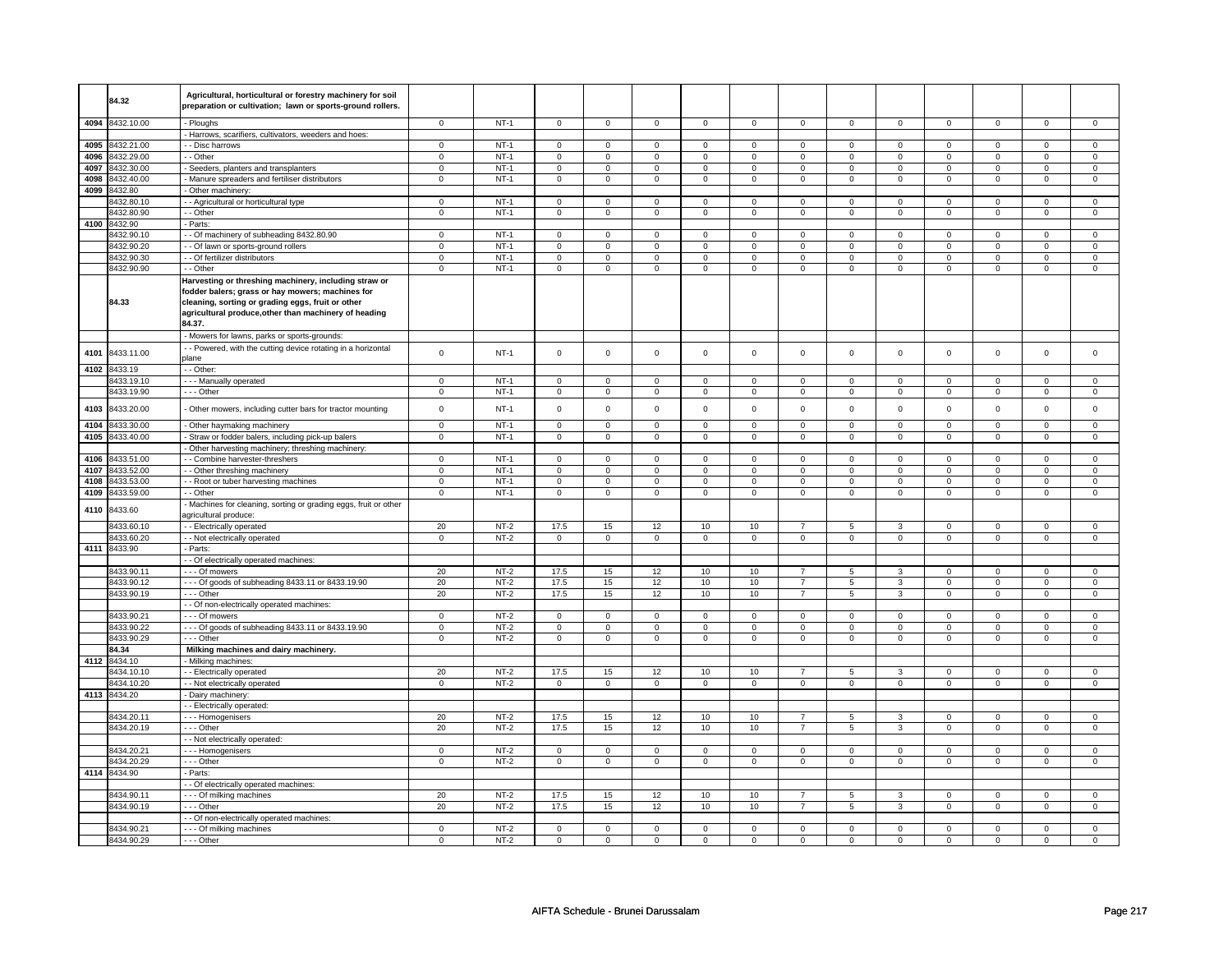|      | 84.35                      | Presses, crushers and similar machinery used in the<br>manufacture of wine, cider, fruit juices or similar<br>beverages.                                                                                                            |                   |        |                |                   |                   |                   |                     |                |                   |              |                |                |                |                |
|------|----------------------------|-------------------------------------------------------------------------------------------------------------------------------------------------------------------------------------------------------------------------------------|-------------------|--------|----------------|-------------------|-------------------|-------------------|---------------------|----------------|-------------------|--------------|----------------|----------------|----------------|----------------|
|      | 4115 8435.10               | - Machinery                                                                                                                                                                                                                         |                   |        |                |                   |                   |                   |                     |                |                   |              |                |                |                |                |
|      | 8435.10.10                 | - - Electrically operated                                                                                                                                                                                                           | 20                | $NT-2$ | 17.5           | 15                | 12                | 10                | 10                  | $\overline{7}$ | $\overline{5}$    | $\mathbf{R}$ | $\Omega$       | $\mathbf 0$    | $\mathbf 0$    | $\mathbf{0}$   |
|      | 8435.10.20                 | - - Not electrically operated                                                                                                                                                                                                       | $\mathsf{O}$      | $NT-2$ | $\mathbf 0$    | $\mathsf 0$       | $\mathsf 0$       | $\mathbf 0$       | $\mathsf{O}\xspace$ | $\overline{0}$ | $\mathsf 0$       | $\mathsf 0$  | $\mathbf 0$    | $\mathbf 0$    | $\mathsf 0$    | $\mathsf{O}$   |
|      | 4116 8435.90               | - Parts:                                                                                                                                                                                                                            |                   |        |                |                   |                   |                   |                     |                |                   |              |                |                |                |                |
|      | 8435.90.10                 | - - Of electrically operated machines                                                                                                                                                                                               | 20                | $NT-2$ | 17.5           | 15                | 12                | 10                | 10                  | $\overline{7}$ | 5                 | 3            | $\mathbf 0$    | $\mathbf 0$    | $\mathsf 0$    | $\mathbf 0$    |
|      | 8435.90.20                 | - - Of non-electrically operated machines                                                                                                                                                                                           | $\overline{0}$    | $NT-2$ | $\overline{0}$ | $\overline{0}$    | $\overline{0}$    | $\overline{0}$    | $\overline{0}$      | $\overline{0}$ | $\overline{0}$    | $\mathbf 0$  | $\overline{0}$ | $\overline{0}$ | $\overline{0}$ | $\overline{0}$ |
|      | 84.36                      | Other agricultural, horticultural, forestry, poultry-keeping<br>or bee-keeping machinery, including germination plant<br>fitted with mechanical or thermal equipment; poultry<br>incubators and brooders.                           |                   |        |                |                   |                   |                   |                     |                |                   |              |                |                |                |                |
|      | 4117 8436.10               | - Machinery for preparing animal feeding stuffs:                                                                                                                                                                                    |                   |        |                |                   |                   |                   |                     |                |                   |              |                |                |                |                |
|      | 8436.10.10                 | - - Electrically operated                                                                                                                                                                                                           | 20                | $NT-2$ | 17.5           | 15                | 12                | 10                | 10                  | $\overline{7}$ | 5                 | 3            | $\mathbf{0}$   | $\mathbf{0}$   | $\mathbf 0$    | $\mathbf{0}$   |
|      | 8436.10.20                 | - - Not electrically operated                                                                                                                                                                                                       | $\mathbf 0$       | $NT-2$ | $\mathbf 0$    | $\mathbf 0$       | $\mathbf{0}$      | $\mathbf{0}$      | $\mathbf 0$         | $\mathbf{0}$   | $\overline{0}$    | $\mathbf 0$  | 0              | $\mathbf{0}$   | $\mathbf 0$    | $\mathbf 0$    |
|      |                            | - Poultry-keeping machinery; poultry incubators and brooders:                                                                                                                                                                       |                   |        |                |                   |                   |                   |                     |                |                   |              |                |                |                |                |
|      | 4118 8436.21               | - - Poultry incubators and brooders:                                                                                                                                                                                                |                   |        |                |                   |                   |                   |                     |                |                   |              |                |                |                |                |
|      | 8436.21.10                 | - - - Electrically operated                                                                                                                                                                                                         | 20                | $NT-2$ | 17.5           | 15                | 12                | 10                | 10                  | $\overline{7}$ | 5                 | 3            | $\mathsf 0$    | $\mathsf 0$    | $\mathbf 0$    | $\mathsf 0$    |
|      | 8436.21.20<br>4119 8436.29 | - - - Not electrically operated<br>$-$ Other:                                                                                                                                                                                       | $\mathbf 0$       | $NT-2$ | $\mathbf 0$    | $\mathbf 0$       | $\mathbf 0$       | $\mathbf 0$       | $\mathsf 0$         | $\overline{0}$ | $\mathbf 0$       | $\mathbf 0$  | $\mathbf 0$    | $\mathbf 0$    | $\mathsf 0$    | $\mathbf 0$    |
|      | 8436.29.10                 | - - - Electrically operated                                                                                                                                                                                                         |                   | $NT-2$ | 17.5           |                   |                   |                   | 10                  | $\overline{7}$ |                   | 3            | $\mathbf{0}$   | $^{\circ}$     | $\mathbf{0}$   | $^{\circ}$     |
|      | 8436.29.20                 | --- Not electrically operated                                                                                                                                                                                                       | 20<br>$\mathbf 0$ | $NT-2$ | $\mathsf 0$    | 15<br>$\mathbf 0$ | 12<br>$\mathsf 0$ | 10<br>$\mathsf 0$ | $\mathsf{O}\xspace$ | $\mathsf 0$    | 5<br>$\mathbf{0}$ | $\Omega$     | $\mathbf 0$    | $\mathbf 0$    | $\mathsf 0$    | $\mathbf 0$    |
| 4120 | 8436.80                    | - Other machinery:                                                                                                                                                                                                                  |                   |        |                |                   |                   |                   |                     |                |                   |              |                |                |                |                |
|      |                            | - - Electrically operated:                                                                                                                                                                                                          |                   |        |                |                   |                   |                   |                     |                |                   |              |                |                |                |                |
|      | 8436.80.11                 | --- Agricultural or horticultural type                                                                                                                                                                                              | 20                | $NT-2$ | 17.5           | 15                | 12                | 10                | 10                  | $\overline{7}$ | 5                 | 3            | 0              | $\mathbf 0$    | 0              | $\mathbf 0$    |
|      | 8436.80.19                 | - - - Other                                                                                                                                                                                                                         | 20                | $NT-2$ | 17.5           | 15                | 12                | 10                | 10                  | $\overline{7}$ | 5                 | 3            | $\mathbf 0$    | $\mathbf 0$    | 0              | $\mathsf 0$    |
|      |                            | - - Not electrically operated:                                                                                                                                                                                                      |                   |        |                |                   |                   |                   |                     |                |                   |              |                |                |                |                |
|      | 8436.80.21                 | - - - Agricultural or horticultural type                                                                                                                                                                                            | $\mathbf 0$       | $NT-2$ | $\mathbf 0$    | 0                 | $\mathbf{0}$      | $\mathbf 0$       | $\mathbf 0$         | $\mathbf{0}$   | $\mathbf 0$       | $\mathbf 0$  | 0              | $\mathbf 0$    | 0              | $\mathbf 0$    |
|      | 8436.80.29                 | --- Other                                                                                                                                                                                                                           | $\mathbf{0}$      | $NT-2$ | $\mathbf 0$    | $\mathbf{0}$      | $\mathbf{0}$      | $\mathbf 0$       | $\mathbf 0$         | $\mathbf{0}$   | $\mathbf{0}$      | $\mathbf{0}$ | $\mathbf 0$    | $\mathbf 0$    | $\mathbf 0$    | $\mathbf 0$    |
|      |                            | - Parts:                                                                                                                                                                                                                            |                   |        |                |                   |                   |                   |                     |                |                   |              |                |                |                |                |
| 4121 | 8436.91                    | - - Of poultry-keeping machinery or poultry incubators and<br>brooders:                                                                                                                                                             |                   |        |                |                   |                   |                   |                     |                |                   |              |                |                |                |                |
|      | 8436.91.10                 | - - - Of electrically operated machines and equipment                                                                                                                                                                               | 20                | $NT-2$ | 17.5           | 15                | 12                | 10                | 10                  | $\overline{7}$ | 5                 | 3            | $\mathbf 0$    | $\mathsf 0$    | $\mathsf 0$    | $\mathbf 0$    |
|      | 8436.91.20                 | - - - Of non-electrically operated machines and equipment                                                                                                                                                                           | $\mathbf 0$       | $NT-2$ | $\mathsf 0$    | $\mathsf 0$       | $\mathsf 0$       | $\mathsf 0$       | $\mathsf{O}\xspace$ | $\mathsf 0$    | $\mathsf 0$       | $\mathsf 0$  | $\mathsf 0$    | $\mathsf 0$    | $\mathsf 0$    | $\mathsf 0$    |
|      | 4122 8436.99               | - - Other:                                                                                                                                                                                                                          |                   |        |                |                   |                   |                   |                     |                |                   |              |                |                |                |                |
|      |                            | - - - Of electrically operated machines and equipment:                                                                                                                                                                              |                   |        |                |                   |                   |                   |                     |                |                   |              |                |                |                |                |
|      | 8436.99.11                 | - - - - Agricultural or horticultural type                                                                                                                                                                                          | 20                | $NT-2$ | 17.5           | 15                | 12                | 10                | 10                  | $\overline{7}$ | 5                 | 3            | $\mathbf 0$    | $\mathbf 0$    | $\mathbf 0$    | $\mathbf 0$    |
|      | 8436.99.19                 | - - - - Other<br>- - - Of non-electrically operated machines and equipment:                                                                                                                                                         | 20                | $NT-2$ | 17.5           | 15                | 12                | 10                | 10                  | $\overline{7}$ | 5                 | 3            | 0              | $\mathbf 0$    | 0              | $\mathbf 0$    |
|      | 8436.99.21                 |                                                                                                                                                                                                                                     | $\overline{0}$    | $NT-2$ | $\mathbf 0$    | $\mathbf{0}$      | $\mathbf{0}$      | $\mathbf 0$       | $\mathbf 0$         | $\mathbf{0}$   | $\mathbf{0}$      | $\mathbf 0$  | $\mathbf{0}$   | $\mathbf{0}$   | $\Omega$       | $\mathbf{0}$   |
|      | 8436.99.29                 | - - - - Agricultural or horticultural type<br>$---$ Other                                                                                                                                                                           | $\mathbf{0}$      | $NT-2$ | $\mathbf 0$    | $\mathbf 0$       | $\mathsf 0$       | $\mathbf 0$       | $\mathbf 0$         | $\mathbf 0$    | $\mathbf 0$       | $\mathbf 0$  | $\mathbf 0$    | $\mathsf 0$    | $\mathbf 0$    | $\mathbf 0$    |
|      | 84.37                      | Machines for cleaning, sorting or grading seed, grain or<br>dried leguminous vegetables; machinery used in the<br>milling industry or for the working of cereals or dried<br>leguminous vegetables, other than farm-type machinery. |                   |        |                |                   |                   |                   |                     |                |                   |              |                |                |                |                |
| 4123 | 8437.10                    | - Machines for cleaning, sorting or grading seed, grain or dried<br>leguminous vegetables:                                                                                                                                          |                   |        |                |                   |                   |                   |                     |                |                   |              |                |                |                |                |
|      | 8437.10.10                 | - - For bread grains; winnowing and similar cleaning<br>machines, electrically operated                                                                                                                                             | 20                | EL.    |                |                   |                   |                   |                     |                |                   |              |                |                |                |                |
|      | 8437.10.20                 | - - For bread grains; winnowing and similar cleaning<br>machines, not electrically operated                                                                                                                                         | $\mathsf 0$       | EL     |                |                   |                   |                   |                     |                |                   |              |                |                |                |                |
|      | 8437.10.30                 | - Other, electrically operated                                                                                                                                                                                                      | 20                | EL     |                |                   |                   |                   |                     |                |                   |              |                |                |                |                |
|      | 8437.10.40                 | - - Other, not electrically operated                                                                                                                                                                                                | $\mathbf{0}$      | EL.    |                |                   |                   |                   |                     |                |                   |              |                |                |                |                |
|      | 4124 8437.80               | - Other machinery                                                                                                                                                                                                                   |                   |        |                |                   |                   |                   |                     |                |                   |              |                |                |                |                |
|      | 8437.80.10                 | - - Rice hullers and cone type rice mills, electrically operated                                                                                                                                                                    | 20                | $NT-2$ | 17.5           | 15                | 12                | 10                | 10                  | $\overline{7}$ | 5                 | 3            | $\mathbf{0}$   | $\mathsf 0$    | $\Omega$       | $\mathsf 0$    |
|      | 8437.80.20                 | - - Rice hullers and cone type rice mills, not electrically<br>operated                                                                                                                                                             | $\mathsf 0$       | $NT-2$ | $\mathsf 0$    | $\mathbf 0$       | $\mathsf 0$       | $\mathbf 0$       | $\mathsf 0$         | $\mathsf 0$    | $\mathsf 0$       | $\mathsf 0$  | $\mathsf 0$    | $\mathbf 0$    | $\Omega$       | $\mathbf 0$    |
|      | 8437.80.30                 | - Industrial type coffee and corn mills, electrically operated                                                                                                                                                                      | 20                | $NT-2$ | 17.5           | 15                | 12                | 10                | 10                  | $\overline{7}$ | 5                 | 3            | $\mathbf 0$    | $\mathbf 0$    | $\mathsf 0$    | $\mathsf 0$    |
|      | 8437.80.40                 | - - Industrial type coffee and corn mills, not electrically<br>operated                                                                                                                                                             | $\mathsf 0$       | $NT-2$ | $\mathbf 0$    | $\mathbf 0$       | $\overline{0}$    | $\mathsf 0$       | $\mathsf 0$         | $\mathsf 0$    | $\mathbf 0$       | $\mathbf 0$  | $\mathsf 0$    | $\mathbf 0$    | $\mathbf 0$    | $\mathbf 0$    |
|      |                            | - - Other, electrically operated:                                                                                                                                                                                                   |                   |        |                |                   |                   |                   |                     |                |                   |              |                |                |                |                |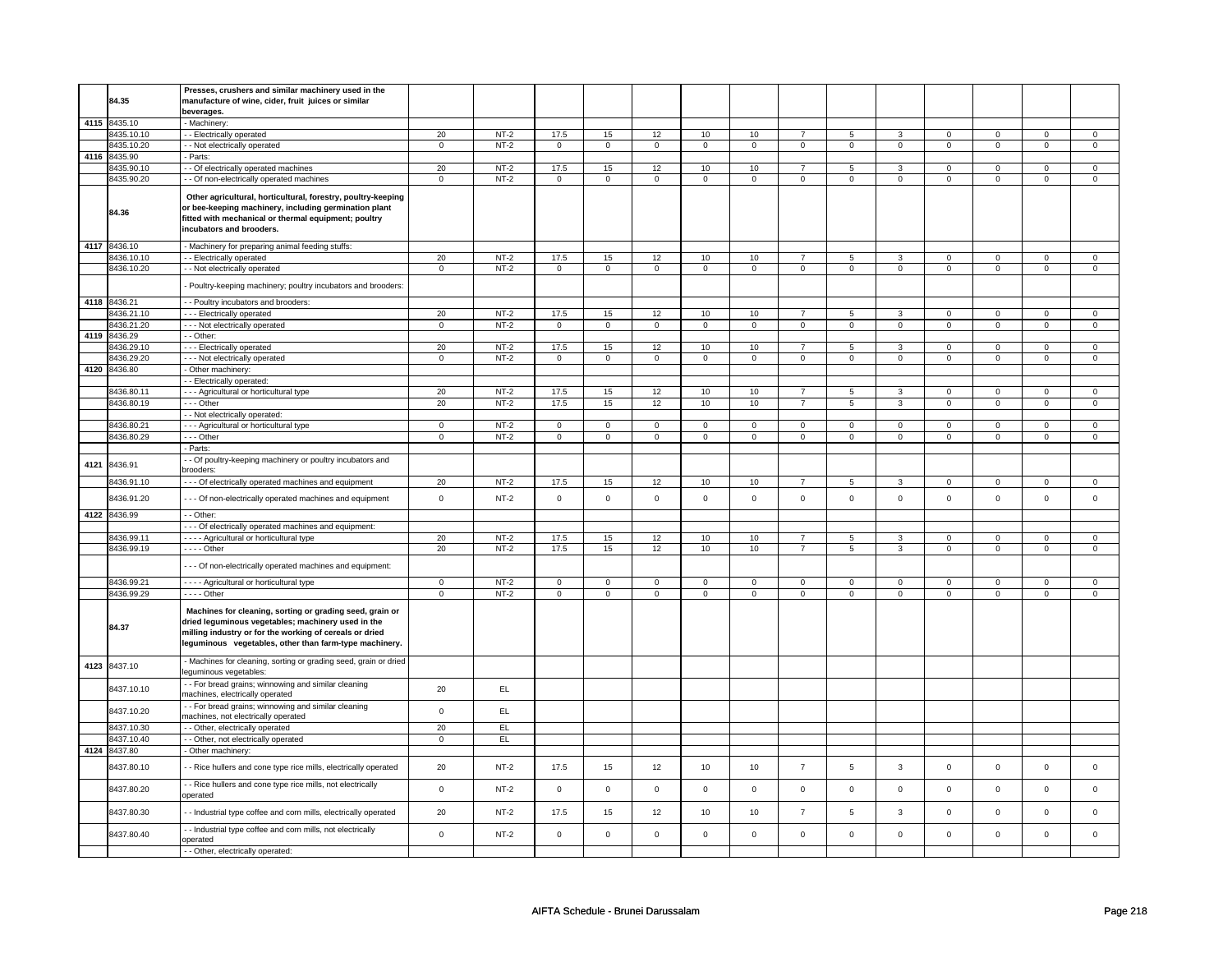|      |              | --- Polishing machines for rice, sifting and sieving machines, |                     |        |                     |                |                         |                |                         |                     |                         |                |                     |                |                         |                |
|------|--------------|----------------------------------------------------------------|---------------------|--------|---------------------|----------------|-------------------------|----------------|-------------------------|---------------------|-------------------------|----------------|---------------------|----------------|-------------------------|----------------|
|      | 8437.80.51   | bran cleaning machines and husking machines                    | 20                  | $NT-2$ | 17.5                | 15             | 12                      | 10             | 10                      | $\overline{7}$      | 5                       | 3              | $\mathbf 0$         | $\mathbf 0$    | $\Omega$                | 0              |
|      |              |                                                                |                     |        |                     |                |                         |                |                         |                     |                         |                |                     |                |                         |                |
|      | 8437.80.59   | $- -$ Other                                                    | 20                  | $NT-2$ | 17.5                | 15             | 12                      | 10             | 10                      | $\overline{7}$      | 5                       | 3              | 0                   | $\mathbf 0$    | 0                       | $\mathbf 0$    |
|      |              | - - Other, not electrically operated:                          |                     |        |                     |                |                         |                |                         |                     |                         |                |                     |                |                         |                |
|      |              | -- Polishing machines for rice, sifting and sieving machines,  |                     |        |                     |                |                         |                |                         |                     |                         |                |                     |                |                         |                |
|      | 8437.80.61   | bran cleaner machines and husking machines                     | $\mathsf 0$         | $NT-2$ | $\mathbf 0$         | $\mathsf 0$    | 0                       | $\mathbf 0$    | 0                       | $\mathbf 0$         | 0                       | $\mathbf 0$    | 0                   | $\mathbf 0$    | 0                       | 0              |
|      |              |                                                                |                     |        |                     |                |                         |                |                         |                     |                         |                |                     |                |                         |                |
|      | 8437.80.69   | $--$ Other                                                     | $\mathbf 0$         | $NT-2$ | $\mathbf 0$         | $\overline{0}$ | $\circ$                 | $\overline{0}$ | $\mathbf 0$             | $\overline{0}$      | $\mathbf{0}$            | $\overline{0}$ | $\mathbf 0$         | $\overline{0}$ | $\mathbf 0$             | $\overline{0}$ |
|      | 4125 8437.90 | - Parts:                                                       |                     |        |                     |                |                         |                |                         |                     |                         |                |                     |                |                         |                |
|      |              | - Of electrically operated machines:                           |                     |        |                     |                |                         |                |                         |                     |                         |                |                     |                |                         |                |
|      | 8437.90.11   | --- Of machines of subheading 8437.10                          | 20                  | $NT-2$ | 17.5                | 15             | 12                      | 10             | 10                      | $\overline{7}$      | 5                       | 3              | 0                   | 0              | 0                       | 0              |
|      | 8437.90.19   | - - Other                                                      | 20                  | $NT-2$ | 17.5                | 15             | 12                      | 10             | 10                      | $\overline{7}$      | 5                       | 3              | 0                   | $\mathbf 0$    | 0                       | 0              |
|      |              | - - Of non-electrically operated machines:                     |                     |        |                     |                |                         |                |                         |                     |                         |                |                     |                |                         |                |
|      | 8437.90.21   | --- Of machines of subheading 8437.10                          | $\mathbf 0$         | $NT-2$ | $\mathbf 0$         | $\mathbf 0$    | $\mathbf 0$             | $\mathbf 0$    | $\mathbf 0$             | $\mathbf 0$         | $\mathbf 0$             | $\mathbf 0$    | $\mathbf 0$         | $\mathbf 0$    | $\Omega$                | $\mathbf{0}$   |
|      | 8437.90.29   | --- Other                                                      | $\Omega$            | $NT-2$ | $\mathsf 0$         | $\mathbf 0$    | $\mathbf 0$             | $\mathsf 0$    | $\mathbf 0$             | $\mathsf 0$         | $\mathbf 0$             | $\mathbf 0$    | $\mathsf 0$         | $\mathbf 0$    | $\mathbf 0$             | 0              |
|      |              |                                                                |                     |        |                     |                |                         |                |                         |                     |                         |                |                     |                |                         |                |
|      |              | Machinery, not specified or included elsewhere in this         |                     |        |                     |                |                         |                |                         |                     |                         |                |                     |                |                         |                |
|      | 84.38        | Chapter, for the industrial preparation or manufacture of      |                     |        |                     |                |                         |                |                         |                     |                         |                |                     |                |                         |                |
|      |              | food or drink, other than machinery for the extraction or      |                     |        |                     |                |                         |                |                         |                     |                         |                |                     |                |                         |                |
|      |              | preparation of animal or fixed vegetable fats or oils.         |                     |        |                     |                |                         |                |                         |                     |                         |                |                     |                |                         |                |
|      |              |                                                                |                     |        |                     |                |                         |                |                         |                     |                         |                |                     |                |                         |                |
| 4126 | 8438.10      | Bakery machinery and machinery for the manufacture of          |                     |        |                     |                |                         |                |                         |                     |                         |                |                     |                |                         |                |
|      |              | macaroni, spaghetti or similar products:                       |                     |        |                     |                |                         |                |                         |                     |                         |                |                     |                |                         |                |
|      |              | - Electrically operated:                                       |                     |        |                     |                |                         |                |                         |                     |                         |                |                     |                |                         |                |
|      | 8438.10.11   | - - - Bakery machinery                                         | 20                  | $NT-2$ | 17.5                | 15             | 12                      | 10             | 10                      | $\overline{7}$      | 5                       | 3              | 0                   | $\mathbf 0$    | 0                       | $\mathbf{0}$   |
|      | 8438.10.19   | --- Other                                                      | 20                  | $NT-2$ | 17.5                | 15             | 12                      | 10             | 10                      | $\overline{7}$      | 5                       | 3              | $\mathsf 0$         | $\mathbf 0$    | $\mathbf 0$             | $\mathbf 0$    |
|      |              | - Not electrically operated:                                   |                     |        |                     |                |                         |                |                         |                     |                         |                |                     |                |                         |                |
|      |              | - - - Bakery machinery:                                        |                     |        |                     |                |                         |                |                         |                     |                         |                |                     |                |                         |                |
|      | 8438.10.21   | - - - - Manual or animal powered                               | $\mathbf 0$         | $NT-2$ | $\mathbf 0$         | $\mathbf 0$    | 0                       | $\mathbf 0$    | 0                       | 0                   | 0                       | 0              | 0                   | $\mathbf 0$    | 0                       | 0              |
|      | 8438.10.22   | $---$ Other                                                    | $\overline{0}$      | $NT-2$ | $\overline{0}$      | $\mathsf 0$    | $\mathsf 0$             | $\mathsf 0$    | $\mathsf 0$             | $\mathsf{O}\xspace$ | $\mathsf 0$             | $\mathsf{O}^-$ | $\mathsf{O}\xspace$ | $\mathsf 0$    | $\mathsf 0$             | $\mathbf{0}$   |
|      |              | - - - Other:                                                   |                     |        |                     |                |                         |                |                         |                     |                         |                |                     |                |                         |                |
|      | 8438.10.23   | ---- Manual or animal powered                                  | $\mathsf 0$         | $NT-2$ | $\mathsf 0$         | $\mathsf 0$    | $\mathbf 0$             | $\mathbf 0$    | $\mathbf 0$             | $\mathbf 0$         | $\mathbf 0$             | $\mathbf 0$    | $\mathsf 0$         | $\mathbf 0$    | $\Omega$                | $\mathbf 0$    |
|      | 8438.10.29   | - - - - Other                                                  | $\overline{0}$      | $NT-2$ | $\overline{0}$      | $\overline{0}$ | $\overline{\mathbf{0}}$ | $\overline{0}$ | $\overline{\mathbf{0}}$ | $\overline{0}$      | $\overline{\mathbf{0}}$ | $\overline{0}$ | $\overline{0}$      | $\overline{0}$ | $\overline{\mathbf{0}}$ | $\overline{0}$ |
|      | 4127 8438.20 | Machinery for the manufacture of confectionery, cocoa or       |                     |        |                     |                |                         |                |                         |                     |                         |                |                     |                |                         |                |
|      |              | chocolate:                                                     |                     |        |                     |                |                         |                |                         |                     |                         |                |                     |                |                         |                |
|      |              | - - Electrically operated:                                     |                     |        |                     |                |                         |                |                         |                     |                         |                |                     |                |                         |                |
|      | 8438.20.11   | - - - Machinery for the manufacture of confectionery           | 20                  | $NT-2$ | 17.5                | 15             | 12                      | 10             | 10                      | $\overline{7}$      | 5                       | $\overline{3}$ | $\mathbf 0$         | $\mathbf 0$    | $\mathbf 0$             | $\mathbf 0$    |
|      | 8438.20.19   | --- Other                                                      | 20                  | $NT-2$ | 17.5                | 15             | 12                      | 10             | 10                      | $\overline{7}$      | $\overline{5}$          | $\overline{3}$ | $\overline{0}$      | $\overline{0}$ | $\overline{0}$          | $\overline{0}$ |
|      |              | - - Not electrically operated:                                 |                     |        |                     |                |                         |                |                         |                     |                         |                |                     |                |                         |                |
|      | 3438.20.21   | - - - Machinery for the manufacture of confectionery           | $\mathsf 0$         | $NT-2$ | $\mathsf{O}\xspace$ | $\mathsf 0$    | $\mathsf 0$             | $\mathsf{O}$   | $\mathsf 0$             | $\mathsf{O}$        | 0                       | $\mathsf{O}$   | $\mathsf{O}\xspace$ | $\mathsf{O}$   | $\mathbf 0$             | $\mathsf 0$    |
|      | 8438.20.29   | --- Other                                                      | $\mathbf 0$         | $NT-2$ | $\mathbf 0$         | $\mathbf 0$    | $\mathbf 0$             | $\mathbf 0$    | $\mathbf 0$             | $\mathbf 0$         | $\mathbf 0$             | $\mathbf{0}$   | $\mathbf 0$         | $\mathbf{0}$   | 0                       | $\overline{0}$ |
| 4128 | 8438.30      | - Machinery for sugar manufacture:                             |                     |        |                     |                |                         |                |                         |                     |                         |                |                     |                |                         |                |
|      |              | - Electrically operated:                                       |                     |        |                     |                |                         |                |                         |                     |                         |                |                     |                |                         |                |
|      |              |                                                                |                     |        |                     |                |                         |                |                         |                     |                         |                |                     |                |                         |                |
|      | 8438.30.11   | --- Having capacity not exceeding 100 t of sugar cane/day      | 20                  | $NT-2$ | 17.5                | 15             | 12                      | 10             | 10                      | $\overline{7}$      | 5                       | 3              | $\mathsf 0$         | $\mathbf 0$    | $\mathbf 0$             | 0              |
|      |              |                                                                |                     |        |                     |                |                         |                |                         |                     |                         |                |                     |                |                         |                |
|      | 8438.30.12   | --- Having capacity exceeding 100 t of sugar cane/day          | 20                  | $NT-2$ | 17.5                | 15             | 12                      | 10             | 10                      | $\overline{7}$      | 5                       | $\mathbf{3}$   | $\mathbf 0$         | $\mathbf{0}$   | $\mathbf{0}$            | $\mathbf{0}$   |
|      |              | - - Not electrically operated:                                 |                     |        |                     |                |                         |                |                         |                     |                         |                |                     |                |                         |                |
|      |              |                                                                |                     |        |                     |                |                         |                |                         |                     |                         |                |                     |                |                         |                |
|      | 8438.30.21   | --- Having capacity not exceeding 100 t of sugar cane/day      | $\Omega$            | $NT-2$ | $\mathsf 0$         | $\mathbf 0$    | $\mathbf 0$             | $\mathsf 0$    | $\mathbf 0$             | $\mathsf 0$         | $\mathbf 0$             | $\mathbf 0$    | $\mathsf 0$         | $\mathbf 0$    | $\mathbf 0$             | 0              |
|      |              |                                                                |                     |        |                     |                |                         |                |                         |                     |                         |                |                     |                |                         |                |
|      | 8438.30.22   | --- Having capacity exceeding 100 t of sugar cane/day          | $\mathsf 0$         | $NT-2$ | $\mathsf 0$         | $\mathbf 0$    | $\mathbf 0$             | $\mathsf 0$    | $\mathbf 0$             | $\mathsf 0$         | $\mathbf 0$             | $\mathbf 0$    | $\mathsf 0$         | $\mathbf 0$    | $\mathbf 0$             | $\mathbf 0$    |
| 4129 | 8438.40      | - Brewery machinery:                                           |                     |        |                     |                |                         |                |                         |                     |                         |                |                     |                |                         |                |
|      |              |                                                                |                     |        |                     |                |                         |                |                         |                     |                         |                |                     |                |                         |                |
|      |              | - Electrically operated:                                       |                     |        |                     |                |                         |                |                         |                     |                         |                |                     |                |                         |                |
|      | 8438.40.11   | --- Having maximum capacity not exceeding 5 million I/yr       | 20                  | $NT-2$ | 17.5                | 15             | 12                      | 10             | 10                      | $\overline{7}$      | 5                       | 3              | $\mathsf 0$         | $\mathbf 0$    | $\mathsf 0$             | $\mathbf 0$    |
|      |              |                                                                |                     |        |                     |                |                         |                |                         |                     |                         |                |                     |                |                         |                |
|      | 8438.40.12   | --- Having maximum capacity exceeding 5 million I/yr           | 20                  | $NT-2$ | 17.5                | 15             | 12                      | 10             | 10                      | $\overline{7}$      | 5                       | 3              | 0                   | $\mathbf 0$    | 0                       | $\overline{0}$ |
|      |              | - - Not electrically operated:                                 |                     |        |                     |                |                         |                |                         |                     |                         |                |                     |                |                         |                |
|      | 8438.40.21   | --- Having maximum capacity not exceeding 5 million I/yr       | $\mathsf{O}\xspace$ | $NT-2$ | $\mathsf 0$         | $\mathsf 0$    | $\mathbf 0$             | $\mathsf{O}$   | $\mathsf 0$             | $\mathsf{O}$        | $\mathsf{O}\xspace$     | $\mathsf{O}$   | $\mathsf{O}\xspace$ | $\mathsf{O}$   | $\mathbf{0}$            | $\mathsf 0$    |
|      |              |                                                                |                     |        |                     |                |                         |                |                         |                     |                         |                |                     |                |                         |                |
|      | 3438.40.22   | --- Having maximum capacity exceeding 5 million l/yr           | $\mathsf 0$         | $NT-2$ | $\mathsf{O}\xspace$ | $\mathsf 0$    | $\mathsf 0$             | $\mathbf 0$    | $\mathsf 0$             | $\mathbf 0$         | $\mathbf 0$             | $\mathbf 0$    | $\mathsf 0$         | $\mathbf 0$    | $\mathbf 0$             | $\mathbf 0$    |
|      | 4130 8438.50 | - Machinery for the preparation of meat or poultry:            |                     |        |                     |                |                         |                |                         |                     |                         |                |                     |                |                         |                |
|      |              | - - Machinery for the preparation of meat:                     |                     |        |                     |                |                         |                |                         |                     |                         |                |                     |                |                         |                |
|      | 8438.50.11   | --- Electrically operated                                      | 20                  | $NT-2$ | 17.5                | 15             | 12                      | 10             | 10                      | $\overline{7}$      | 5                       | 3              | $\mathbf 0$         | $\mathbf 0$    | $\mathbf 0$             | $\mathbf 0$    |
|      | 8438.50.12   | --- Not electrically operated                                  | $\mathbf 0$         | $NT-2$ | $\mathsf 0$         | $\mathbf 0$    | 0                       | $\mathsf 0$    | $\mathbf 0$             | $\mathsf 0$         | $\mathbf 0$             | $\mathbf 0$    | $\mathsf 0$         | $\mathbf 0$    | 0                       | $\mathbf 0$    |
|      |              | - Machinery for the preparation of poultry:                    |                     |        |                     |                |                         |                |                         |                     |                         |                |                     |                |                         |                |
|      | 8438.50.91   | --- Electrically operated                                      | 20                  | $NT-2$ | 17.5                | 15             | 12                      | 10             | 10                      | $\overline{7}$      | 5                       | 3              | $\Omega$            | $\mathbf 0$    | $\Omega$                | $\mathbf{0}$   |
|      | 8438.50.92   | - - - Not electrically operated                                | $\mathbf 0$         | $NT-2$ | $\mathbf 0$         | $\mathbf 0$    | $\mathbf 0$             | $\mathbf 0$    | $\mathbf 0$             | 0                   | 0                       | 0              | 0                   | 0              | 0                       | 0              |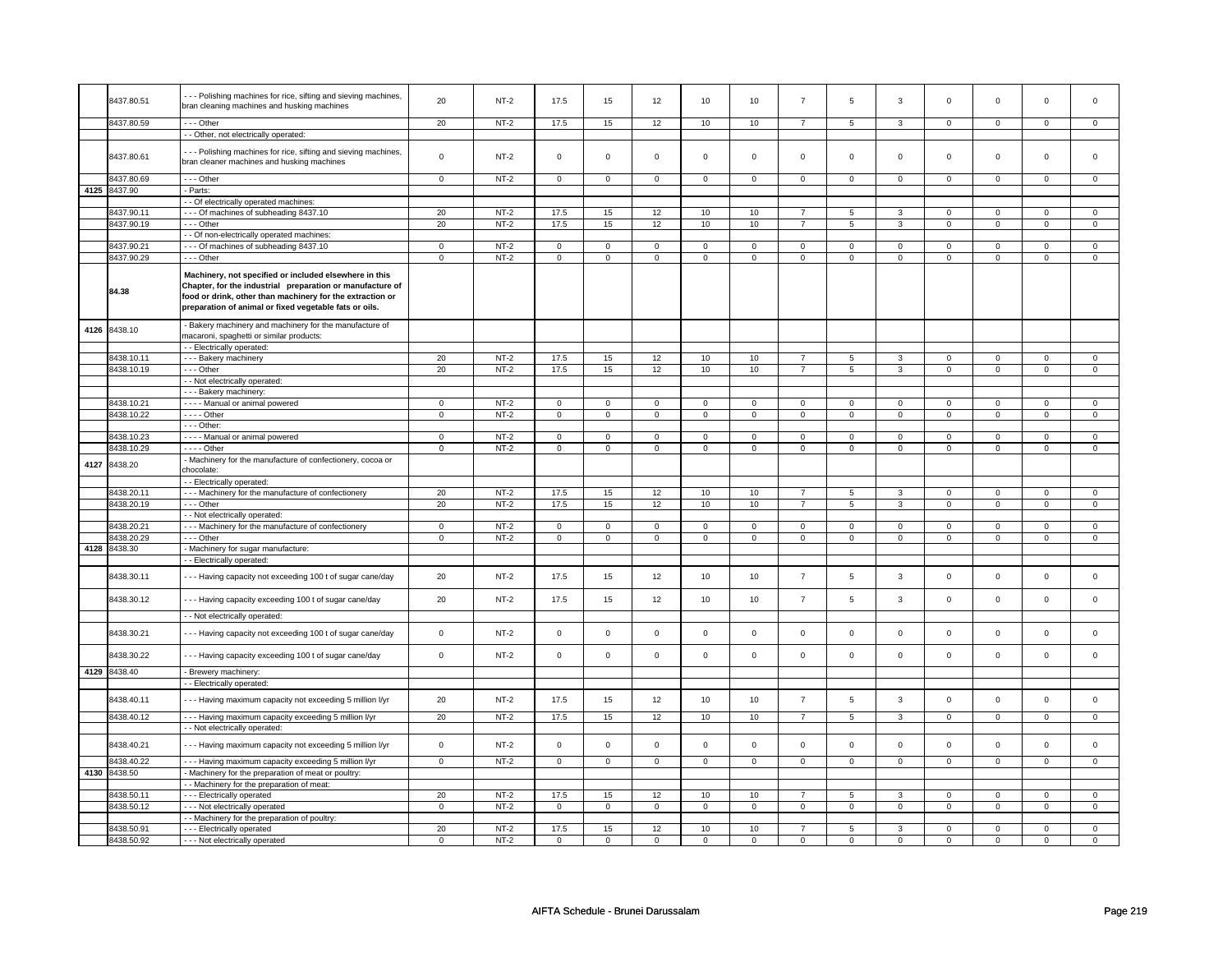| 4131 | 8438.60      | Machinery for the preparation of fruits, nuts or vegetables:                                                |                |        |                |                |                |                |                |                |                |                |                |                |                |                |
|------|--------------|-------------------------------------------------------------------------------------------------------------|----------------|--------|----------------|----------------|----------------|----------------|----------------|----------------|----------------|----------------|----------------|----------------|----------------|----------------|
|      |              |                                                                                                             |                |        |                |                |                |                |                |                |                |                |                |                |                |                |
|      | 8438.60.10   | - Electrically operated                                                                                     | 20             | $NT-2$ | 17.5           | 15             | 12             | 10             | 10             | $\overline{7}$ | 5              | 3              | $\mathsf 0$    | $\overline{0}$ | $\mathbf 0$    | $\overline{0}$ |
|      |              |                                                                                                             | $\mathsf 0$    | $NT-2$ |                |                |                |                |                | $\overline{0}$ |                |                |                |                |                |                |
|      | 8438.60.20   | - - Not electrically operated                                                                               |                |        | $\mathsf 0$    | $\mathbf 0$    | $\mathsf 0$    | $\mathbf 0$    | $\mathsf 0$    |                | $\mathsf 0$    | $\mathsf 0$    | $\mathsf 0$    | $\mathsf 0$    | 0              | $\mathsf 0$    |
|      | 4132 8438.80 | - Other machinery:                                                                                          |                |        |                |                |                |                |                |                |                |                |                |                |                |                |
|      |              | - Coffee pulpers:                                                                                           |                |        |                |                |                |                |                |                |                |                |                |                |                |                |
|      | 8438.80.11   | --- Electrically operated                                                                                   | 20             | $NT-2$ | 17.5           | 15             | 12             | 10             | 10             | $\overline{7}$ | 5              | 3              | $\mathsf 0$    | $\mathsf 0$    | $\Omega$       | $\mathbf 0$    |
|      |              |                                                                                                             |                |        |                |                |                |                |                |                |                |                |                |                |                |                |
|      | 8438.80.12   | --- Not electrically operated                                                                               | $\mathbf 0$    | $NT-2$ | $\mathsf 0$    | $\mathbf 0$    | $\mathsf 0$    | $\mathbf 0$    | $\mathsf 0$    | $\mathbf 0$    | $\mathsf 0$    | $\mathsf 0$    | $\mathsf 0$    | $\mathsf 0$    | $\mathsf 0$    | $\mathsf 0$    |
|      |              | - Other:                                                                                                    |                |        |                |                |                |                |                |                |                |                |                |                |                |                |
|      | 8438.80.91   | - - - Electrically operated                                                                                 | 20             | $NT-2$ | 17.5           | 15             | 12             | 10             | 10             | $\overline{7}$ | 5              | 3              | 0              | $\mathsf 0$    | 0              | $\mathsf 0$    |
|      | 8438.80.92   | - - - Not electrically operated                                                                             | $\mathbf 0$    | $NT-2$ | $\mathbf 0$    | $\mathbf{0}$   | $\mathbf 0$    | $\mathbf{0}$   | $\mathbf 0$    | $\mathbf 0$    | $\mathbf 0$    | $\mathbf 0$    | $\mathbf 0$    | $\mathbf{0}$   | $\mathbf 0$    | $\mathbf{0}$   |
|      |              |                                                                                                             |                |        |                |                |                |                |                |                |                |                |                |                |                |                |
| 4133 | 8438.90      | - Parts:                                                                                                    |                |        |                |                |                |                |                |                |                |                |                |                |                |                |
|      |              | - Of electrically operated machines:                                                                        |                |        |                |                |                |                |                |                |                |                |                |                |                |                |
|      |              | -- Of goods of subheading 8438.30.00 (manual or animal                                                      |                |        |                |                |                |                |                |                |                |                |                |                |                |                |
|      | 8438.90.11   | powered) or 8438.80.00 (coffee pulpers)                                                                     | 20             | $NT-2$ | 17.5           | 15             | 12             | 10             | 10             | $\overline{7}$ | 5              | 3              | $\mathbf 0$    | $\mathbf 0$    | $\mathbf 0$    | $\mathbf 0$    |
|      |              |                                                                                                             |                |        |                |                |                |                |                |                |                |                |                |                |                |                |
|      | 8438.90.19   | --- Other                                                                                                   | 20             | $NT-2$ | 17.5           | 15             | 12             | 10             | 10             | $\overline{7}$ | 5              | 3              | $\mathsf 0$    | $\mathbf 0$    | $\mathsf 0$    | $\mathbf{0}$   |
|      |              | - - Of non-electrically operated machines:                                                                  |                |        |                |                |                |                |                |                |                |                |                |                |                |                |
|      |              | --- Of goods of subheading 8438.30.00 (manual or animal                                                     |                |        |                |                |                |                |                |                |                |                |                |                |                |                |
|      | 8438.90.21   |                                                                                                             | $\mathsf 0$    | $NT-2$ | $\mathbf 0$    | $\mathbf 0$    | $\mathsf 0$    | $\mathbf 0$    | $\mathbf 0$    | $\mathsf 0$    | $\mathsf 0$    | $\mathbf 0$    | $\mathsf 0$    | $\mathsf 0$    | $\mathsf 0$    | $\mathbf 0$    |
|      |              | powered) or 8438.80.00 (coffee pulpers)                                                                     |                |        |                |                |                |                |                |                |                |                |                |                |                |                |
|      | 8438.90.29   | --- Other                                                                                                   | $\mathbf 0$    | $NT-2$ | $\mathsf 0$    | $\mathbf 0$    | $\mathsf 0$    | $\mathsf 0$    | $\mathsf 0$    | $\mathsf 0$    | $\mathsf 0$    | $\mathsf 0$    | $\mathsf 0$    | $\overline{0}$ | $\mathsf 0$    | $\mathsf 0$    |
|      | 84.39        | Machinery for making pulp of fibrous cellulosic material<br>or for making or finishing paper or paperboard. |                |        |                |                |                |                |                |                |                |                |                |                |                |                |
|      |              |                                                                                                             |                |        |                |                |                |                |                |                |                |                |                |                |                |                |
| 4134 | 8439.10.00   | - Machinery for making pulp of fibrous cellulosic material                                                  | 20             | $NT-2$ | 17.5           | 15             | 12             | 10             | 10             | $\overline{7}$ | 5              | $\mathbf{3}$   | $\mathsf 0$    | $\mathsf 0$    | $\mathbf 0$    | $\mathbf 0$    |
|      |              |                                                                                                             |                |        |                |                |                |                |                |                |                |                |                |                |                |                |
| 4135 | 8439.20.00   | - Machinery for making paper or paperboard                                                                  | 20             | $NT-2$ | 17.5           | 15             | 12             | 10             | 10             | $\overline{7}$ | $\overline{5}$ | $\overline{3}$ | $\overline{0}$ | $\overline{0}$ | $\overline{0}$ | $\overline{0}$ |
| 4136 | 8439.30.00   | Machinery for finishing paper or paperboard                                                                 | 20             | $NT-2$ | 17.5           | 15             | 12             | 10             | 10             | $\overline{7}$ | 5              | $\mathbf{3}$   | $\mathsf 0$    | $\mathsf 0$    | $\mathsf 0$    | $\mathsf 0$    |
|      |              | Parts:                                                                                                      |                |        |                |                |                |                |                |                |                |                |                |                |                |                |
|      |              |                                                                                                             |                |        |                |                |                |                |                |                |                |                |                |                |                |                |
| 4137 | 8439.91      | - Of machinery for making pulp of fibrous cellulosic material                                               |                |        |                |                |                |                |                |                |                |                |                |                |                |                |
|      |              |                                                                                                             |                |        |                |                |                |                |                |                |                |                |                |                |                |                |
|      | 8439.91.10   | - - - Of electrically operated machines                                                                     | 20             | $NT-2$ | 17.5           | 15             | 12             | $10$           | 10             | $\overline{7}$ | 5              | 3              | $\mathbf 0$    | $\mathbf 0$    | $\mathbf 0$    | $\mathbf 0$    |
|      | 8439.91.20   | - - - Of non-electrically operated machines                                                                 | $\overline{0}$ | $NT-2$ | $\overline{0}$ | $\overline{0}$ | $\overline{0}$ | $\overline{0}$ | $\overline{0}$ | $\overline{0}$ | $\overline{0}$ | $\overline{0}$ | $\overline{0}$ | $\overline{0}$ | $\overline{0}$ | $\overline{0}$ |
|      | 4138 8439.99 | - - Other:                                                                                                  |                |        |                |                |                |                |                |                |                |                |                |                |                |                |
|      |              |                                                                                                             |                |        |                |                |                |                |                |                |                |                |                |                |                |                |
|      | 439.99.10    | - - Of electrically operated machines                                                                       | 20             | $NT-2$ | 17.5           | 15             | 12             | 10             | 10             | $\overline{7}$ | 5              | 3              | $\mathbf 0$    | $\mathbf 0$    | $\mathbf 0$    | $\mathbf 0$    |
|      | 8439.99.20   | --- Of non-electrically operated machines                                                                   | $\mathsf 0$    | $NT-2$ | $\mathsf 0$    | $\mathsf 0$    | $\mathsf 0$    | $\mathsf 0$    | $\mathsf 0$    | $\mathsf 0$    | $\mathsf 0$    | $\mathsf 0$    | $\mathsf 0$    | $\mathsf 0$    | $\mathsf 0$    | $\mathbf 0$    |
|      |              | Book-binding machinery, including book-sewing                                                               |                |        |                |                |                |                |                |                |                |                |                |                |                |                |
|      | 84.40        |                                                                                                             |                |        |                |                |                |                |                |                |                |                |                |                |                |                |
|      |              | machines.                                                                                                   |                |        |                |                |                |                |                |                |                |                |                |                |                |                |
| 4139 | 8440.10      | Machinery                                                                                                   |                |        |                |                |                |                |                |                |                |                |                |                |                |                |
|      |              | - - Electrically operated:                                                                                  |                |        |                |                |                |                |                |                |                |                |                |                |                |                |
|      | 8440.10.11   | - - Book binding machinery                                                                                  | 20             | $NT-2$ | 17.5           | 15             | 12             | 10             | 10             | $\overline{7}$ | 5              | 3              | $\mathsf 0$    | $\mathbf 0$    | 0              | $\mathbf 0$    |
|      |              |                                                                                                             |                |        |                |                |                |                |                |                |                |                |                |                |                |                |
|      | 8440.10.19   | --- Other                                                                                                   | 20             | $NT-2$ | 17.5           | 15             | 12             | 10             | 10             | $\overline{7}$ | 5              | 3              | $\mathsf 0$    | $\mathsf 0$    | $\mathbf 0$    | $\mathsf 0$    |
|      |              | - - Not electrically operated:                                                                              |                |        |                |                |                |                |                |                |                |                |                |                |                |                |
|      | 8440.10.21   | --- Book binding machinery                                                                                  | 0              | $NT-2$ | 0              | $\mathbf 0$    | $\mathbf 0$    | $\mathbf 0$    | $\mathbf 0$    | $\mathbf 0$    | $\mathbf 0$    | $\mathbf 0$    | $\mathbf 0$    | $\mathbf 0$    | $\mathbf 0$    | $\mathbf{0}$   |
|      | 8440.10.29   | - - - Other                                                                                                 | $\mathsf 0$    | $NT-2$ | $\mathbf 0$    | $\mathsf 0$    | $\mathsf 0$    | $\mathbf 0$    | $\mathbf 0$    | $\mathbf 0$    | $\mathbf 0$    | $\mathbf 0$    | $\mathsf 0$    | $\mathbf 0$    | $\mathbf 0$    | $\mathbf 0$    |
|      |              |                                                                                                             |                |        |                |                |                |                |                |                |                |                |                |                |                |                |
| 4140 | 8440.90      | - Parts:                                                                                                    |                |        |                |                |                |                |                |                |                |                |                |                |                |                |
|      | 8440.90.10   | - Of electrically operated machines                                                                         | 20             | $NT-2$ | 17.5           | 15             | 12             | 10             | 10             | $\overline{7}$ | 5              | 3              | $\mathbf 0$    | $\mathbf 0$    | $\mathbf 0$    | $\mathbf 0$    |
|      | 3440.90.20   | - Of non-electrically operated machines                                                                     | $\overline{0}$ | $NT-2$ | $\overline{0}$ | $\overline{0}$ | $\overline{0}$ | $\overline{0}$ | $\overline{0}$ | $\overline{0}$ | $\overline{0}$ | $\overline{0}$ | $\overline{0}$ | $\overline{0}$ | $\overline{0}$ | $\overline{0}$ |
|      | 84.41        | Other machinery for making up paper pulp, paper or<br>paperboard, including cutting machines of all kinds.  |                |        |                |                |                |                |                |                |                |                |                |                |                |                |
|      | 4141 8441.10 | Cutting machines:                                                                                           |                |        |                |                |                |                |                |                |                |                |                |                |                |                |
|      |              |                                                                                                             |                |        |                |                |                |                |                |                |                |                |                |                |                |                |
|      |              | - Electrically operated:                                                                                    |                |        |                |                |                |                |                |                |                |                |                |                |                |                |
|      | 8441.10.11   | -- Paper or paperboard cutting machines                                                                     | 20             | $NT-2$ | 17.5           | 15             | 12             | 10             | 10             | $\overline{7}$ | 5              | 3              | $\mathsf 0$    | $\mathsf 0$    | $\mathbf 0$    | $\mathsf 0$    |
|      | 8441.10.19   | --- Other                                                                                                   | 20             | $NT-2$ | 17.5           | 15             | 12             | 10             | 10             | $\overline{7}$ | 5              | 3              | $\mathsf 0$    | $\overline{0}$ | $\mathsf 0$    | $\mathbf 0$    |
|      |              | - Not electrically operated:                                                                                |                |        |                |                |                |                |                |                |                |                |                |                |                |                |
|      | 8441.10.21   |                                                                                                             | $\mathsf 0$    | $NT-2$ | $\mathbf 0$    | $\mathsf 0$    | $\mathbf 0$    | $\mathsf 0$    | $\mathbf 0$    | $\mathbf 0$    | $\mathbf 0$    | $\mathbf 0$    | $\mathsf 0$    | $\mathbf 0$    | $\Omega$       | $\mathbf 0$    |
|      |              | --- Paper or paperboard cutting machines                                                                    |                |        |                |                |                |                |                |                |                |                |                |                |                |                |
|      | 8441.10.29   | --- Other                                                                                                   | $\mathsf 0$    | $NT-2$ | $\overline{0}$ | $\overline{0}$ | $\mathbf 0$    | $\mathbf 0$    | $\mathbf 0$    | $\overline{0}$ | $\mathbf 0$    | $\mathbf 0$    | $\mathbf 0$    | $\overline{0}$ | $\mathbf 0$    | $\mathbf 0$    |
| 4142 | 8441.20      | - Machines for making bags, sacks or envelopes:                                                             |                |        |                |                |                |                |                |                |                |                |                |                |                |                |
|      | 8441.20.10   | - Electrically operated                                                                                     | 20             | $NT-2$ | 17.5           | 15             | 12             | 10             | 10             | $\overline{7}$ | 5              | 3              | 0              | $\mathbf 0$    | $\mathbf 0$    | $\mathbf 0$    |
|      |              |                                                                                                             |                |        |                |                |                |                |                |                |                |                |                |                |                |                |
|      | 8441.20.20   | - Not electrically operated                                                                                 | $\mathsf 0$    | $NT-2$ | $\mathsf 0$    | $\mathsf 0$    | $\mathsf 0$    | $\mathsf 0$    | $\mathsf 0$    | $\mathsf 0$    | $\mathsf 0$    | $\mathsf 0$    | $\mathsf 0$    | $\mathsf 0$    | $\mathsf 0$    | $\mathsf 0$    |
| 4143 | 8441.30      | Machines for making cartons, boxes, cases, tubes, drums or                                                  |                |        |                |                |                |                |                |                |                |                |                |                |                |                |
|      |              | similar containers, other than by moulding:                                                                 |                |        |                |                |                |                |                |                |                |                |                |                |                |                |
|      | 8441.30.10   | -- Electrically operated                                                                                    | 20             | $NT-2$ | 17.5           | 15             | 12             | 10             | 10             | $\overline{7}$ | 5              | 3              | $\mathsf 0$    | $\mathbf 0$    | $\mathsf 0$    | $\mathbf 0$    |
|      |              |                                                                                                             |                |        |                |                |                |                |                |                |                |                |                |                |                |                |
|      | 8441.30.20   | - - Not electrically operated                                                                               | $\mathsf 0$    | $NT-2$ | $\mathbf 0$    | $\mathsf 0$    | $\mathbf 0$    | $\mathbf 0$    | $\mathbf 0$    | $\mathbf 0$    | $\mathbf 0$    | $\mathbf 0$    | $\mathsf 0$    | $\mathbf 0$    | $\mathbf 0$    | $\mathbf 0$    |
| 4144 | 8441.40      | Machines for moulding articles in paper pulp, paper or<br>aperboard:                                        |                |        |                |                |                |                |                |                |                |                |                |                |                |                |
|      | 8441.40.10   | - Electrically operated                                                                                     | 20             | $NT-2$ | 17.5           | 15             | 12             | 10             | 10             | $\overline{7}$ | 5              | 3              | $\overline{0}$ | $\overline{0}$ | 0              | $\overline{0}$ |
|      | 8441.40.20   | - - Not electrically operated                                                                               | 0              | $NT-2$ | $\mathbf 0$    | $\mathbf 0$    | 0              | $\mathbf 0$    | 0              | $\overline{0}$ | 0              | $\overline{0}$ | 0              | $\mathbf 0$    | $\mathbf 0$    | $\overline{0}$ |
|      |              |                                                                                                             |                |        |                |                |                |                |                |                |                |                |                |                |                |                |
|      | 4145 8441.80 | - Other machinery:                                                                                          |                |        |                |                |                |                |                |                |                |                |                |                |                |                |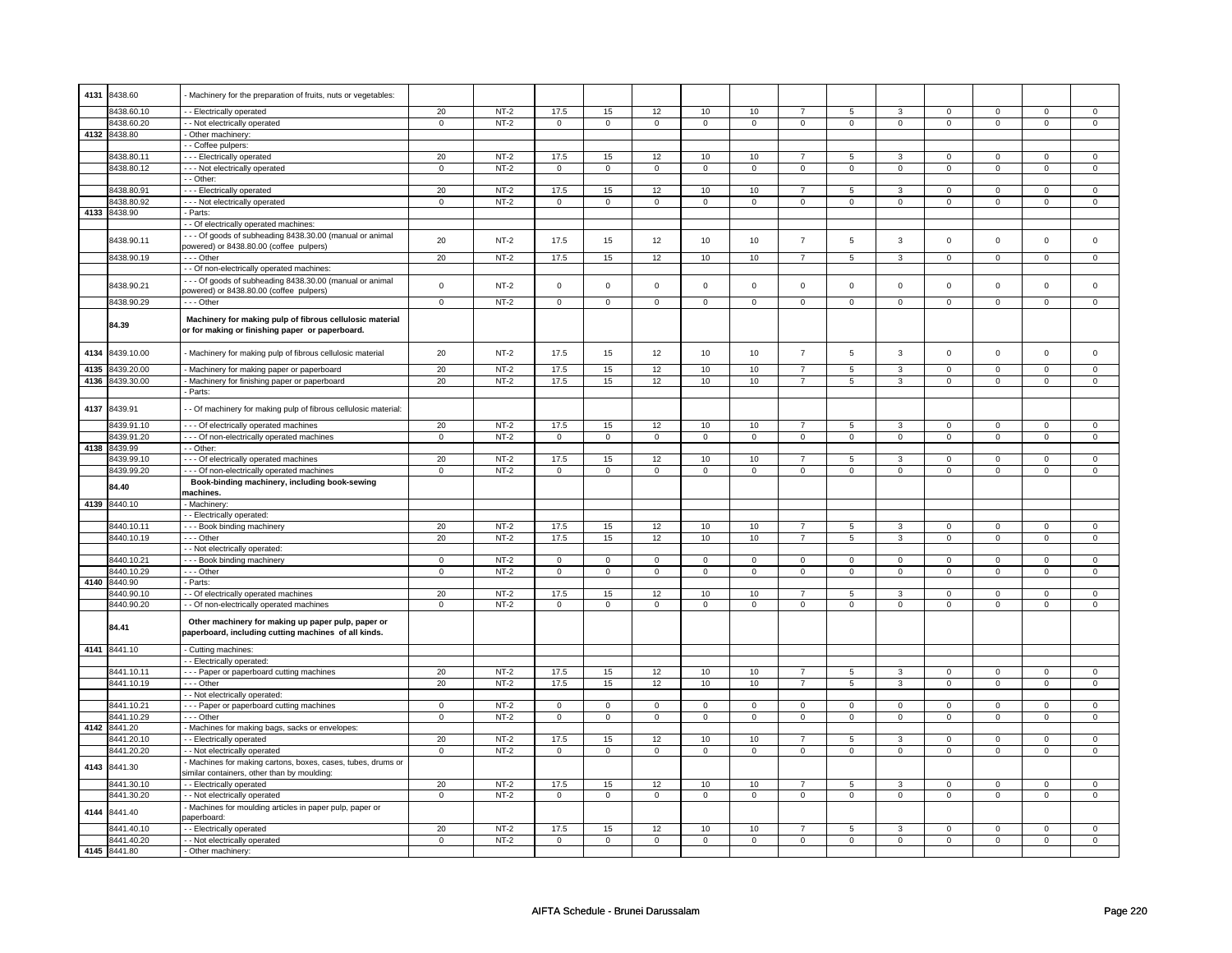|      | 8441.80.10   | - - Electrically operated                                                                                                                                                                                                                                                                                                                                                                                                                             | 20             | $NT-2$      | 17.5                | 15             | 12                  | 10             | 10                  |                | 5              | 3              | $\mathbf 0$ | $\mathbf 0$    | $\Omega$    | $\mathbf 0$    |
|------|--------------|-------------------------------------------------------------------------------------------------------------------------------------------------------------------------------------------------------------------------------------------------------------------------------------------------------------------------------------------------------------------------------------------------------------------------------------------------------|----------------|-------------|---------------------|----------------|---------------------|----------------|---------------------|----------------|----------------|----------------|-------------|----------------|-------------|----------------|
|      |              |                                                                                                                                                                                                                                                                                                                                                                                                                                                       |                |             |                     |                |                     |                |                     |                |                |                |             |                |             |                |
|      | 3441.80.20   | - Not electrically operated                                                                                                                                                                                                                                                                                                                                                                                                                           | $\mathbf 0$    | $NT-2$      | $\mathsf 0$         | $\mathsf 0$    | $\mathsf 0$         | $\mathbf 0$    | $\mathsf 0$         | $\mathbf 0$    | 0              | $\mathbf 0$    | $\mathsf 0$ | $\mathbf 0$    | $\pmb{0}$   | $\mathsf 0$    |
|      | 4146 8441.90 | - Parts:                                                                                                                                                                                                                                                                                                                                                                                                                                              |                |             |                     |                |                     |                |                     |                |                |                |             |                |             |                |
|      | 8441.90.10   | - - Of electrically operated machines                                                                                                                                                                                                                                                                                                                                                                                                                 | 20             | $NT-2$      | 17.5                | 15             | 12                  | 10             | 10                  | $\overline{7}$ | 5              | 3              | $\mathsf 0$ | $\mathbf 0$    | $\mathsf 0$ | $\mathbf 0$    |
|      | 3441.90.20   | - - Of non-electrically operated machines                                                                                                                                                                                                                                                                                                                                                                                                             | $\mathbf 0$    | $NT-2$      | $\mathsf 0$         | $\mathsf 0$    | $\mathsf{O}\xspace$ | $\mathsf 0$    | $\mathsf{O}\xspace$ | $\mathsf 0$    | $\mathsf 0$    | $\mathbf 0$    | $\mathsf 0$ | $\mathbf 0$    | $\mathbf 0$ | $\mathbf 0$    |
|      | 84.42        | Machinery, apparatus and equipment (other than the<br>machine-tools of headings 84.56 to 84.65), for type-<br>founding or type-setting, for preparing or making printing<br>blocks, plates, cylinders or other printing components;<br>printing type, blocks, plates, cylinders and other printing<br>components; blocks, plates, cylinders and lithographic<br>stones, prepared for printing purposes (for example,<br>planed, grained or polished). |                |             |                     |                |                     |                |                     |                |                |                |             |                |             |                |
|      | 4147 8442.10 | - Phototype-setting and composing machines:                                                                                                                                                                                                                                                                                                                                                                                                           |                |             |                     |                |                     |                |                     |                |                |                |             |                |             |                |
|      | 8442.10.10   | - - Electrically operated                                                                                                                                                                                                                                                                                                                                                                                                                             | 20             | $NT-2$      | 17.5                | 15             | 12                  | 10             | 10                  | $\overline{7}$ | 5              | 3              | 0           | $\mathsf 0$    | $\mathbf 0$ | $\mathbf 0$    |
|      | 8442.10.20   | - - Not electrically operated                                                                                                                                                                                                                                                                                                                                                                                                                         | $\mathbf 0$    | $NT-2$      | $\mathsf{O}\xspace$ | $\mathsf 0$    | $\mathsf 0$         | $\mathbf 0$    | $\mathsf 0$         | $\mathsf 0$    | $\mathbf 0$    | $\mathsf 0$    | $\mathbf 0$ | $\mathsf 0$    | $\mathsf 0$ | $\mathbf 0$    |
|      | 4148 8442.20 | Machinery, apparatus and equipment for type-setting or<br>composing by other processes, with or without founding<br>device:                                                                                                                                                                                                                                                                                                                           |                |             |                     |                |                     |                |                     |                |                |                |             |                |             |                |
|      | 8442.20.10   | - - Electrically operated                                                                                                                                                                                                                                                                                                                                                                                                                             | 20             | $NT-2$      | 17.5                | 15             | 12                  | 10             | 10                  | $\overline{7}$ | 5              | 3              | 0           | $\mathsf 0$    | $^{\circ}$  | $\mathbf{0}$   |
|      | 8442.20.20   | - - Not electrically operated                                                                                                                                                                                                                                                                                                                                                                                                                         | $\mathbf 0$    | $NT-2$      | $\mathbf 0$         | $\mathbf 0$    | $\mathbf 0$         | $\mathbf{0}$   | $\mathbf 0$         | $\mathbf 0$    | $\mathbf 0$    | $\mathbf{0}$   | $\mathsf 0$ | $\mathbf 0$    | $\mathsf 0$ | $\mathbf 0$    |
| 4149 | 8442.30      | - Other machinery, apparatus and equipment:                                                                                                                                                                                                                                                                                                                                                                                                           |                |             |                     |                |                     |                |                     |                |                |                |             |                |             |                |
|      |              | - Electrically operated:                                                                                                                                                                                                                                                                                                                                                                                                                              |                |             |                     |                |                     |                |                     |                |                |                |             |                |             |                |
|      | 8442.30.11   | --- Impressed flongs and matrices                                                                                                                                                                                                                                                                                                                                                                                                                     | 20             | $NT-2$      | 17.5                | 15             | 12                  | 10             | 10                  | $\overline{7}$ | 5              | 3              | $\mathsf 0$ | $\mathbf 0$    | $\mathbf 0$ | $\mathsf 0$    |
|      | 3442.30.12   | --- Machinery for type founding machines                                                                                                                                                                                                                                                                                                                                                                                                              | 20             | $NT-2$      | 17.5                | 15             | 12                  | 10             | 10                  | $\overline{7}$ | 5              | 3              | $\mathsf 0$ | $\mathsf 0$    | $\mathsf 0$ | $\mathbf 0$    |
|      | 8442.30.19   | --- Other                                                                                                                                                                                                                                                                                                                                                                                                                                             | 20             | $NT-2$      | 17.5                | 15             | 12                  | 10             | 10                  | $\overline{7}$ | $\overline{5}$ | 3              | $\mathsf 0$ | $\mathsf 0$    | $\mathsf 0$ | $\mathbf 0$    |
|      |              |                                                                                                                                                                                                                                                                                                                                                                                                                                                       |                |             |                     |                |                     |                |                     |                |                |                |             |                |             |                |
|      |              | - - Not electrically operated:                                                                                                                                                                                                                                                                                                                                                                                                                        |                |             |                     |                |                     |                |                     |                |                |                |             |                |             |                |
|      | 8442.30.21   | - - Impressed flongs and matrices                                                                                                                                                                                                                                                                                                                                                                                                                     | $\mathbf 0$    | $NT-2$      | $\mathbf 0$         | $\mathbf 0$    | $\mathbf 0$         | $\mathbf 0$    | $\mathbf 0$         | $\mathbf 0$    | $\Omega$       | $\mathbf 0$    | $\mathbf 0$ | $\mathbf 0$    | $\Omega$    | $\Omega$       |
|      | 8442.30.22   | --- Machinery for type founding machines                                                                                                                                                                                                                                                                                                                                                                                                              | $\mathbf 0$    | $NT-2$      | $\mathsf{O}\xspace$ | $\mathbf 0$    | $\mathsf{O}\xspace$ | $\mathbf 0$    | $\mathsf{O}\xspace$ | $\mathbf 0$    | $\mathbf 0$    | $\mathsf 0$    | $\mathsf 0$ | $\mathbf 0$    | $\mathsf 0$ | $\mathsf 0$    |
|      | 8442.30.29   | - - - Other                                                                                                                                                                                                                                                                                                                                                                                                                                           | $\mathbf 0$    | $NT-2$      | $\mathbf 0$         | $\mathbf 0$    | 0                   | $\mathbf 0$    | $\mathsf 0$         | $\mathbf 0$    | $\mathbf 0$    | $\mathsf 0$    | $\mathsf 0$ | $\mathsf 0$    | $\mathsf 0$ | $\overline{0}$ |
| 4150 | 8442.40      | - Parts of the foregoing machinery, apparatus or equipment:                                                                                                                                                                                                                                                                                                                                                                                           |                |             |                     |                |                     |                |                     |                |                |                |             |                |             |                |
|      | 8442.40.10   | - - Of electrically operated machines, apparatus or equipment                                                                                                                                                                                                                                                                                                                                                                                         | 20             | <b>NT-2</b> | 17.5                | 15             | 12                  | 10             | 10                  | $\overline{7}$ | 5              | 3              | $\mathsf 0$ | $\mathsf 0$    | $\mathsf 0$ | $\mathbf 0$    |
|      |              | - Of non-electrically operated machines, apparatus or<br>equipment:                                                                                                                                                                                                                                                                                                                                                                                   |                |             |                     |                |                     |                |                     |                |                |                |             |                |             |                |
|      | 8442.40.21   | - - - Of type-founding or type-setting machinery                                                                                                                                                                                                                                                                                                                                                                                                      | $\mathsf 0$    | $NT-2$      | $\mathsf 0$         | $\mathsf 0$    | $\mathsf 0$         | $\mathbf 0$    | $\mathsf 0$         | $\mathbf 0$    | $\mathsf 0$    | $\mathbf 0$    | $\mathsf 0$ | $\mathbf 0$    | $\mathsf 0$ | $\mathsf 0$    |
|      | 3442.40.29   | - - - Other                                                                                                                                                                                                                                                                                                                                                                                                                                           | $\mathbf 0$    | $NT-2$      | $\mathsf 0$         | $\mathsf 0$    | $\mathsf 0$         | $\mathbf 0$    | $\mathsf 0$         | $\mathbf 0$    | $\mathsf 0$    | $\mathbf 0$    | $\mathsf 0$ | $\mathbf 0$    | $\mathsf 0$ | $\mathsf 0$    |
|      | 4151 8442.50 | - Printing type, blocks, plates, cylinders and other printing<br>components; blocks, plates, cylinders and lithographic stones,<br>prepared for printing purposes (for example, planed, grained or<br>polished):                                                                                                                                                                                                                                      |                |             |                     |                |                     |                |                     |                |                |                |             |                |             |                |
|      | 8442.50.10   | - - Printing type of all kinds                                                                                                                                                                                                                                                                                                                                                                                                                        | $\mathsf 0$    | $NT-2$      | $\mathsf 0$         | $\mathbf 0$    | $\mathsf 0$         | $\mathbf 0$    | $\mathsf 0$         | $\mathsf 0$    | $\mathbf 0$    | $\mathsf 0$    | $\mathsf 0$ | $\mathsf 0$    | $\mathbf 0$ | $\mathbf 0$    |
|      | 8442.50.90   | - - Other                                                                                                                                                                                                                                                                                                                                                                                                                                             | $\mathbf 0$    | $NT-2$      | $\mathsf 0$         | $\mathbf 0$    | $\mathsf 0$         | $\mathbf 0$    | $\mathsf 0$         | $\mathsf 0$    | $\mathbf 0$    | $\mathsf 0$    | $\mathbf 0$ | $\mathsf 0$    | $\mathsf 0$ | $\mathsf 0$    |
|      | 84.43        | Printing machinery used for printing by means of the<br>printing type, blocks, plates, cylinders and other printing<br>components of heading 84.42; ink-jet printing machines,<br>other than those of heading 84.71; machines for uses<br>ancillary to printing.                                                                                                                                                                                      |                |             |                     |                |                     |                |                     |                |                |                |             |                |             |                |
|      |              | - Offset printing machinery:                                                                                                                                                                                                                                                                                                                                                                                                                          |                |             |                     |                |                     |                |                     |                |                |                |             |                |             |                |
|      | 4152 8443.11 | - - Reel fed:                                                                                                                                                                                                                                                                                                                                                                                                                                         |                |             |                     |                |                     |                |                     |                |                |                |             |                |             |                |
|      | 8443.11.10   | --- Electrically operated                                                                                                                                                                                                                                                                                                                                                                                                                             | 20             | $NT-2$      | 17.5                | 15             | 12                  | 10             | 10                  | $\overline{7}$ | 5              | 3              | 0           | 0              | $\mathbf 0$ | 0              |
|      | 8443.11.20   | - - - Not electrically operated                                                                                                                                                                                                                                                                                                                                                                                                                       | $\mathbf 0$    | $NT-2$      | $\mathsf 0$         | $\mathbf 0$    | $\mathsf 0$         | $\mathsf 0$    | $\mathsf 0$         | $\mathbf 0$    | $\mathsf 0$    | $\mathbf 0$    | $\mathsf 0$ | $\mathbf 0$    | $\mathsf 0$ | $\mathsf 0$    |
| 4153 | 8443.12      | - Sheet fed, office type (sheet size not exceeding 22 x 36<br>cm):                                                                                                                                                                                                                                                                                                                                                                                    |                |             |                     |                |                     |                |                     |                |                |                |             |                |             |                |
|      | 3443.12.10   | - - - Electrically operated                                                                                                                                                                                                                                                                                                                                                                                                                           | 20             | $NT-2$      | 17.5                | 15             | 12                  | 10             | 10                  | $\overline{7}$ | 5              | 3              | $\mathsf 0$ | $\mathbf 0$    | $\mathsf 0$ | $\mathsf 0$    |
|      | 8443.12.20   | - - - Not electrically operated                                                                                                                                                                                                                                                                                                                                                                                                                       | $\overline{0}$ | $NT-2$      | $\mathsf 0$         | $\overline{0}$ | $\mathsf{O}$        | $\overline{0}$ | $\mathsf{O}$        | $\mathsf 0$    | $\mathsf 0$    | $\mathbf{0}$   | $\mathsf 0$ | $\mathsf 0$    | $\mathsf 0$ | $\mathbf{0}$   |
|      | 4154 8443.19 | - - Other:                                                                                                                                                                                                                                                                                                                                                                                                                                            |                |             |                     |                |                     |                |                     |                |                |                |             |                |             |                |
|      | 8443.19.10   | --- Electrically operated                                                                                                                                                                                                                                                                                                                                                                                                                             | 20             | $NT-2$      | 17.5                | 15             | 12                  | 10             | 10                  | $\overline{7}$ | 5              | 3              | $\mathbf 0$ | $\mathbf 0$    | $\mathbf 0$ | $\mathbf 0$    |
|      | 8443.19.20   | --- Not electrically operated                                                                                                                                                                                                                                                                                                                                                                                                                         | $\mathbf 0$    | $NT-2$      | $\mathsf 0$         | $\mathsf 0$    | $\mathsf 0$         | $\mathbf 0$    | $\mathsf 0$         | $\overline{0}$ | $\mathbf 0$    | $\overline{0}$ | $\mathbf 0$ | $\overline{0}$ | $\mathsf 0$ | $\overline{0}$ |
|      |              | - Letterpress printing machinery, excluding flexographic                                                                                                                                                                                                                                                                                                                                                                                              |                |             |                     |                |                     |                |                     |                |                |                |             |                |             |                |
|      |              | printing:                                                                                                                                                                                                                                                                                                                                                                                                                                             |                |             |                     |                |                     |                |                     |                |                |                |             |                |             |                |
|      | 4155 8443.21 | - - Reel fed:                                                                                                                                                                                                                                                                                                                                                                                                                                         |                |             |                     |                |                     |                |                     |                |                |                |             |                |             |                |
|      | 8443.21.10   | --- Electrically operated                                                                                                                                                                                                                                                                                                                                                                                                                             | 20             | $NT-2$      | 17.5                | 15             | 12                  | 10             | 10                  | $\overline{7}$ | 5              | 3              | $\mathbf 0$ | $\mathbf 0$    | $\mathbf 0$ | $\mathbf 0$    |
|      | 8443.21.20   | - - - Not electrically operated                                                                                                                                                                                                                                                                                                                                                                                                                       | $\mathbf 0$    | $NT-2$      | $\mathbf 0$         | $\mathbf 0$    | $\mathbf 0$         | $\mathbf 0$    | $\mathsf 0$         | $\mathbf 0$    | $\mathbf 0$    | $\mathsf 0$    | $\mathbf 0$ | $\mathsf 0$    | $\mathsf 0$ | $\mathbf 0$    |
|      | 4156 8443.29 | - - Other:                                                                                                                                                                                                                                                                                                                                                                                                                                            |                |             |                     |                |                     |                |                     |                |                |                |             |                |             |                |
|      |              |                                                                                                                                                                                                                                                                                                                                                                                                                                                       |                |             |                     |                |                     |                |                     |                |                |                |             |                |             |                |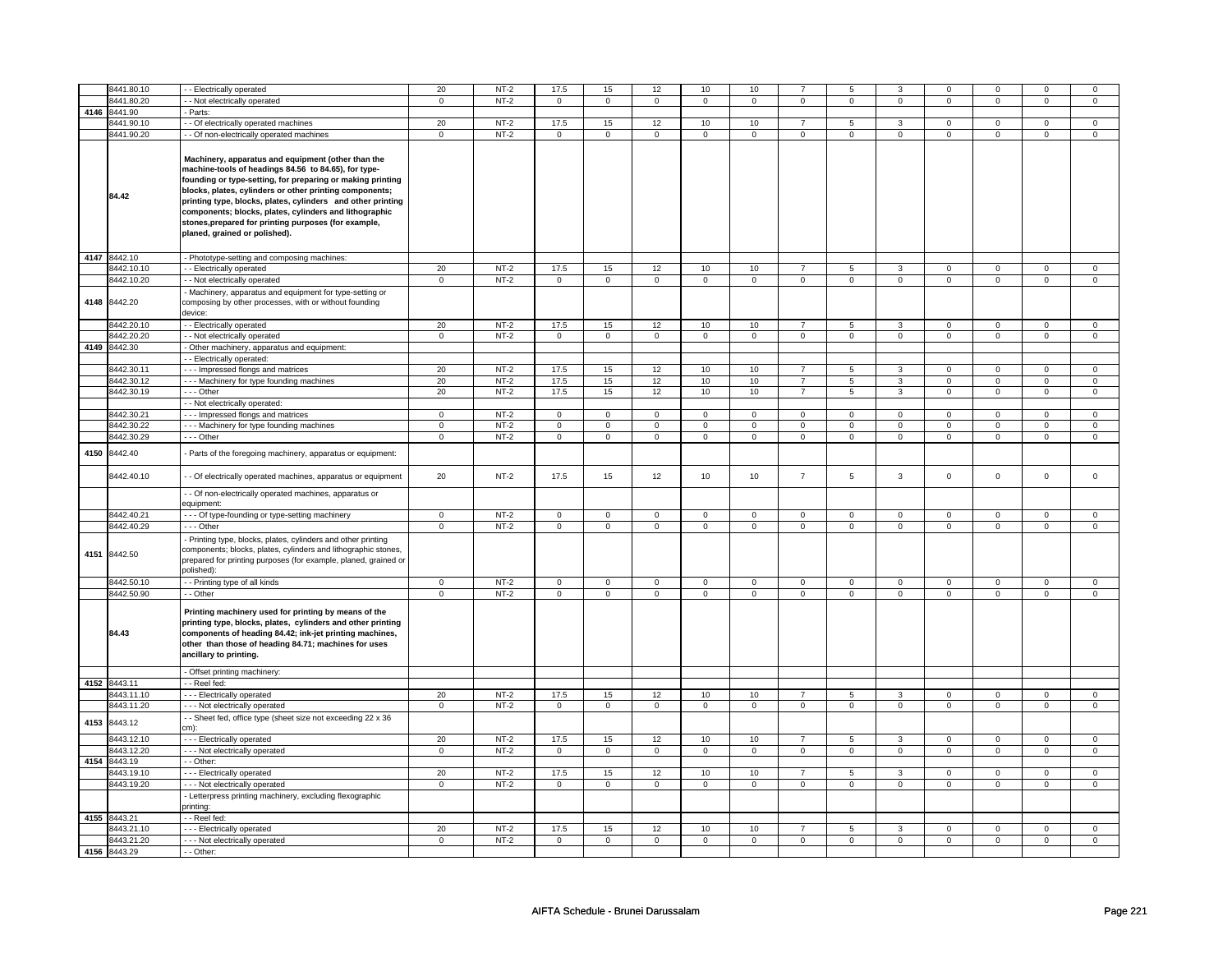|      | 8443.29.10   | --- Electrically operated                                                                                                                                                         | 20             | $NT-2$ | 17.5                | 15             | 12             | 10             | 10             | $\overline{7}$ | 5                   | 3              | 0              | $\mathbf 0$         | $\Omega$       | $\mathbf{0}$   |
|------|--------------|-----------------------------------------------------------------------------------------------------------------------------------------------------------------------------------|----------------|--------|---------------------|----------------|----------------|----------------|----------------|----------------|---------------------|----------------|----------------|---------------------|----------------|----------------|
|      | 8443.29.20   | --- Not electrically operated                                                                                                                                                     | $\mathbf 0$    | $NT-2$ | $\mathbf 0$         | $\mathbf 0$    | $\mathbf 0$    | $\mathbf 0$    | $\mathbf 0$    | $\mathbf 0$    | $\mathbf 0$         | $\mathbf 0$    | $\mathbf 0$    | $\mathbf 0$         | 0              | 0              |
| 4157 | 8443.30      | - Flexographic printing machinery:                                                                                                                                                |                |        |                     |                |                |                |                |                |                     |                |                |                     |                |                |
|      | 8443.30.10   | - Electrically operated                                                                                                                                                           | 20             | $NT-2$ | 17.5                | 15             | 12             | 10             | 10             | $\overline{7}$ | 5                   | 3              | $\mathbf 0$    | $\mathbf 0$         | $\mathbf 0$    | $\mathbf{0}$   |
|      |              |                                                                                                                                                                                   |                |        |                     |                |                |                |                |                |                     |                |                |                     |                |                |
|      | 8443.30.20   | - Not electrically operated                                                                                                                                                       | $\mathbf 0$    | $NT-2$ | $\mathsf 0$         | $\mathsf 0$    | $\mathsf 0$    | $\mathsf 0$    | $\mathsf 0$    | $\mathsf 0$    | $\mathsf 0$         | $\mathbf 0$    | $\mathbf 0$    | $\mathbf 0$         | $\mathsf 0$    | $\mathbf 0$    |
| 4158 | 8443.40      | Gravure printing machinery                                                                                                                                                        |                |        |                     |                |                |                |                |                |                     |                |                |                     |                |                |
|      | 8443.40.10   | - Electrically operated                                                                                                                                                           | 20             | $NT-2$ | 17.5                | 15             | 12             | 10             | 10             | $\overline{7}$ | 5                   | 3              | $\mathbf 0$    | $\mathbf 0$         | 0              | $\mathbf 0$    |
|      | 8443.40.20   | - - Not electrically operated                                                                                                                                                     | $\mathsf 0$    | $NT-2$ | $\mathbf 0$         | $\mathbf 0$    | $\mathsf 0$    | $\mathsf 0$    | $\mathsf 0$    | $\mathsf 0$    | $\mathbf 0$         | $\mathbf 0$    | $\mathbf 0$    | $\mathbf 0$         | 0              | $\mathbf{0}$   |
|      |              |                                                                                                                                                                                   |                |        |                     |                |                |                |                |                |                     |                |                |                     |                |                |
|      |              | - Other printing machinery:                                                                                                                                                       |                |        |                     |                |                |                |                |                |                     |                |                |                     |                |                |
| 4159 | 8443.51.00   | - Ink-jet printing machines                                                                                                                                                       | 20             | $NT-2$ | 17.5                | 15             | 12             | 10             | 10             | $\overline{7}$ | 5                   | 3              | $\mathbf 0$    | $\mathbf{0}$        | $\mathbf 0$    | $\mathbf{0}$   |
|      | 4160 8443.59 | - Other:                                                                                                                                                                          |                |        |                     |                |                |                |                |                |                     |                |                |                     |                |                |
|      | 8443.59.10   | - - - Platen presses                                                                                                                                                              | $\mathbf 0$    | $NT-1$ | $\mathbf 0$         | $\mathbf 0$    | $\mathbf 0$    | $\mathbf 0$    | $\mathbf 0$    | $\mathbf 0$    | $\mathbf 0$         | $\mathbf 0$    | $\mathbf 0$    | $\mathbf 0$         | 0              | $\mathbf 0$    |
|      |              | --- Screen printing machinery for the manufacture of                                                                                                                              |                |        |                     |                |                |                |                |                |                     |                |                |                     |                |                |
|      | 8443.59.20   | PCB/PWBs [ITA/2 (AS2)]                                                                                                                                                            | $\mathbf 0$    | $NT-1$ | $\mathsf 0$         | $\mathsf 0$    | $\mathsf 0$    | $\mathbf 0$    | $\mathsf 0$    | $\mathbf 0$    | $\mathsf 0$         | $\mathbf 0$    | $\mathbf 0$    | $\mathbf 0$         | $\mathbf 0$    | $\mathbf 0$    |
|      |              |                                                                                                                                                                                   |                |        |                     |                |                |                |                |                |                     |                |                |                     |                |                |
|      | 8443.59.90   | --- Other                                                                                                                                                                         | $\mathbf 0$    | $NT-1$ | $\mathsf 0$         | $\mathbf 0$    | $\mathbf 0$    | $\mathbf 0$    | $\mathbf 0$    | $\mathbf 0$    | $\mathbf 0$         | $\mathbf{0}$   | $\mathbf 0$    | $\mathbf 0$         | 0              | $\mathbf 0$    |
|      | 4161 8443.60 | - Machines for uses ancillary to printing:                                                                                                                                        |                |        |                     |                |                |                |                |                |                     |                |                |                     |                |                |
|      | 8443.60.10   | - Electrically operated                                                                                                                                                           | 20             | $NT-2$ | 17.5                | 15             | 12             | 10             | 10             | $\overline{7}$ | 5                   | 3              | $\mathbf 0$    | $\mathbf 0$         | $\mathbf 0$    | 0              |
|      | 8443.60.20   | - - Not electrically operated                                                                                                                                                     | $\mathbf 0$    | $NT-2$ | $\mathsf 0$         | $\overline{0}$ | $\overline{0}$ | $\overline{0}$ | $\overline{0}$ | $\overline{0}$ | $\mathsf 0$         | $\overline{0}$ | $\mathbf 0$    | $\overline{0}$      | $\mathsf 0$    | $\overline{0}$ |
|      | 4162 8443.90 | - Parts:                                                                                                                                                                          |                |        |                     |                |                |                |                |                |                     |                |                |                     |                |                |
|      |              |                                                                                                                                                                                   |                |        |                     |                |                |                |                |                |                     |                |                |                     |                |                |
|      | 8443.90.10   | - Of screen printing machinery for the manufacture of                                                                                                                             | $\mathsf 0$    | $NT-2$ | $\mathbf 0$         | $\mathsf 0$    | $\mathbf 0$    | $\mathbf 0$    | $\mathsf 0$    | $\mathbf 0$    | $\mathbf 0$         | $\mathbf 0$    | $\mathbf 0$    | $\mathbf 0$         | $\mathbf 0$    | $\mathbf 0$    |
|      |              | <b>PCB/PWBs</b><br>[ITA/2 (AS2)]                                                                                                                                                  |                |        |                     |                |                |                |                |                |                     |                |                |                     |                |                |
|      | 8443.90.20   | - - Other, for electrically operated machines                                                                                                                                     | $\mathbf 0$    | $NT-2$ | $\mathbf 0$         | $\mathbf 0$    | $\mathbf 0$    | $\mathbf 0$    | $\mathbf 0$    | $\mathbf 0$    | $\mathbf 0$         | $\mathbf 0$    | $\mathbf 0$    | $\mathbf 0$         | 0              | 0              |
|      | 8443.90.90   | - - Other                                                                                                                                                                         | 20             | $NT-2$ | 17.5                | 15             | 12             | 10             | 10             | $\overline{7}$ | 5                   | 3              | $\mathbf 0$    | $\mathbf 0$         | 0              | $\mathbf{0}$   |
|      |              | Machines for extruding, drawing, texturing or cutting man-                                                                                                                        |                |        |                     |                |                |                |                |                |                     |                |                |                     |                |                |
|      | 4163 84.44   | made textile materials.                                                                                                                                                           |                |        |                     |                |                |                |                |                |                     |                |                |                     |                |                |
|      |              |                                                                                                                                                                                   |                |        |                     |                |                |                |                |                |                     |                |                |                     |                |                |
|      |              | - Electrically operated:                                                                                                                                                          |                |        |                     |                |                |                |                |                |                     |                |                |                     |                |                |
|      | 8444.00.11   | - Machines for extruding                                                                                                                                                          | 20             | $NT-2$ | 17.5                | 15             | 12             | 10             | 10             | $\overline{7}$ | 5                   | 3              | $\mathsf 0$    | $\mathbf 0$         | 0              | $\mathbf 0$    |
|      | 8444.00.19   | - - Other                                                                                                                                                                         | 20             | $NT-2$ | 17.5                | 15             | 12             | 10             | 10             | $\overline{7}$ | 5                   | 3              | $\mathbf{0}$   | $\mathbf 0$         | $\mathbf 0$    | $\overline{0}$ |
|      |              | - Not electrically operated:                                                                                                                                                      |                |        |                     |                |                |                |                |                |                     |                |                |                     |                |                |
|      | 8444.00.21   | - Machines for extruding                                                                                                                                                          | $\mathbf 0$    | $NT-2$ | $\mathbf 0$         | $\mathbf 0$    | $\mathbf 0$    | $\mathbf 0$    | $\mathbf 0$    | $\mathbf 0$    | $\mathbf 0$         | $\mathbf 0$    | $\mathbf 0$    | $\mathbf 0$         | $\mathbf 0$    | $\mathbf 0$    |
|      | 8444.00.29   | - - Other                                                                                                                                                                         | $\mathbf 0$    | $NT-2$ | $\mathsf{O}\xspace$ | $\mathsf 0$    | $\mathbf 0$    | $\mathsf 0$    | $\mathsf 0$    | $\mathsf 0$    | $\mathsf 0$         | $\mathsf 0$    | $\mathsf 0$    | $\mathbf 0$         | $\mathsf 0$    | $\mathbf 0$    |
|      |              |                                                                                                                                                                                   |                |        |                     |                |                |                |                |                |                     |                |                |                     |                |                |
|      | 84.45        | Machines for preparing textile fibres; spinning, doubling<br>or twisting machines and other machinery for producing<br>textile yarns; textile reeling or winding (including weft- |                |        |                     |                |                |                |                |                |                     |                |                |                     |                |                |
|      |              | winding) machines and machines for preparing textile<br>yarns for use on the machines of heading 84.46 or 84.47.                                                                  |                |        |                     |                |                |                |                |                |                     |                |                |                     |                |                |
|      |              |                                                                                                                                                                                   |                |        |                     |                |                |                |                |                |                     |                |                |                     |                |                |
|      |              | - Machines for preparing textile fibres:                                                                                                                                          |                |        |                     |                |                |                |                |                |                     |                |                |                     |                |                |
|      | 4164 8445.11 | - Carding machines:                                                                                                                                                               |                |        |                     |                |                |                |                |                |                     |                |                |                     |                |                |
|      | 8445.11.10   | --- Electrically operated                                                                                                                                                         | 20             | $NT-2$ | 17.5                | 15             | 12             | 10             | 10             | $\overline{7}$ | 5                   | 3              | $\mathbf 0$    | $\mathbf 0$         | 0              | $\mathbf 0$    |
|      | 8445.11.20   | --- Not electrically operated                                                                                                                                                     | $\mathbf 0$    | $NT-2$ | $\mathbf 0$         | $\mathbf 0$    | $\mathbf 0$    | $\mathbf 0$    | $\mathbf 0$    | $\mathbf 0$    | $\mathbf 0$         | $\mathbf 0$    | $\mathbf 0$    | $\mathbf 0$         | 0              | 0              |
| 4165 | 8445.12      | -- Combing machines:                                                                                                                                                              |                |        |                     |                |                |                |                |                |                     |                |                |                     |                |                |
|      | 8445.12.10   | --- Electrically operated                                                                                                                                                         | 20             | $NT-2$ | 17.5                | 15             | 12             | 10             | 10             | $\overline{7}$ | 5                   | $\overline{3}$ | $\overline{0}$ | $\overline{0}$      | $\Omega$       | $\overline{0}$ |
|      | 8445.12.20   | --- Not electrically operated                                                                                                                                                     | $\mathbf 0$    | $NT-2$ | $\mathsf 0$         | $\mathsf 0$    | $\mathbf 0$    | $\overline{0}$ | $\overline{0}$ | $\overline{0}$ | $\mathsf 0$         | $\mathbf 0$    | $\mathbf 0$    | $\overline{0}$      | $\mathsf 0$    | $\overline{0}$ |
|      | 4166 8445.13 |                                                                                                                                                                                   |                |        |                     |                |                |                |                |                |                     |                |                |                     |                |                |
|      |              | - - Drawing or roving machines:                                                                                                                                                   |                |        |                     |                |                |                |                |                |                     |                |                |                     |                |                |
|      | 8445.13.10   | --- Electrically operated                                                                                                                                                         | 20             | $NT-2$ | 17.5                | 15             | 12             | 10             | 10             | $\overline{7}$ | 5                   | 3              | 0              | $\mathbf 0$         | 0              | $\mathbf 0$    |
|      | 8445.13.20   | --- Not electrically operated                                                                                                                                                     | $\overline{0}$ | $NT-2$ | $\mathbf 0$         | $\mathbf 0$    | 0              | $\mathbf 0$    | 0              | $\mathbf 0$    | $\mathbf 0$         | $\mathbf{0}$   | $\mathbf 0$    | $\mathbf 0$         | 0              | $\mathbf{0}$   |
|      | 4167 8445.19 | - - Other:                                                                                                                                                                        |                |        |                     |                |                |                |                |                |                     |                |                |                     |                |                |
|      | 8445.19.10   | --- Electrically operated                                                                                                                                                         | 20             | $NT-2$ | 17.5                | 15             | 12             | 10             | 10             | $\overline{7}$ | 5                   | 3              | $\mathbf 0$    | $\mathbf 0$         | $\mathbf 0$    | $\mathbf{0}$   |
|      | 8445.19.20   | --- Not electrically operated                                                                                                                                                     | $\mathbf 0$    | $NT-2$ | $\mathsf{O}\xspace$ | $\mathbf 0$    | $\mathbf 0$    | $\mathsf 0$    | $\mathsf 0$    | $\mathbf 0$    | $\mathsf 0$         | $\mathsf 0$    | $\mathbf 0$    | $\overline{0}$      | $\Omega$       | $\overline{0}$ |
| 4168 | 8445.20      | Textile spinning machines:                                                                                                                                                        |                |        |                     |                |                |                |                |                |                     |                |                |                     |                |                |
|      | 8445.20.10   |                                                                                                                                                                                   | 20             | $NT-2$ | 17.5                | 15             | 12             | 10             |                | $\overline{7}$ | 5                   | 3              | 0              | $\overline{0}$      | 0              | $\overline{0}$ |
|      |              | - Electrically operated                                                                                                                                                           |                |        |                     |                |                |                | 10             |                |                     |                |                |                     |                |                |
|      | 8445.20.20   | - - Not electrically operated                                                                                                                                                     | $\overline{0}$ | $NT-2$ | $\mathbf 0$         | $\overline{0}$ | $\overline{0}$ | $\overline{0}$ | $\overline{0}$ | $\overline{0}$ | 0                   | $\overline{0}$ | $\mathbf 0$    | $\overline{0}$      | 0              | $\overline{0}$ |
| 4169 | 8445.30      | Textile doubling or twisting machines:                                                                                                                                            |                |        |                     |                |                |                |                |                |                     |                |                |                     |                |                |
|      | 8445.30.10   | - Electrically operated                                                                                                                                                           | 20             | $NT-2$ | 17.5                | 15             | 12             | 10             | 10             | $\overline{7}$ | 5                   | 3              | 0              | $\mathbf 0$         | 0              | 0              |
|      | 8445.30.20   | - - Not electrically operated                                                                                                                                                     | $\overline{0}$ | $NT-2$ | $\overline{0}$      | $\overline{0}$ | $\overline{0}$ | $\overline{0}$ | $\overline{0}$ | $\overline{0}$ | $\overline{0}$      | $\overline{0}$ | $\overline{0}$ | $\overline{0}$      | $\overline{0}$ | $\overline{0}$ |
| 4170 | 8445.40      | Textile winding (including weft-winding) or reeling machines:                                                                                                                     |                |        |                     |                |                |                |                |                |                     |                |                |                     |                |                |
|      | 8445.40.10   | - Electrically operated                                                                                                                                                           | 20             | $NT-2$ | 17.5                | 15             | 12             | 10             | 10             | $\overline{7}$ | 5                   | $\mathbf{3}$   | $\mathsf 0$    | $\mathbf 0$         | $\mathsf 0$    | $\mathbf 0$    |
|      | 8445.40.20   | - - Not electrically operated                                                                                                                                                     | $\mathsf 0$    | $NT-2$ | $\mathsf 0$         | $\mathsf 0$    | $\mathsf 0$    | $\mathsf 0$    | $\mathsf 0$    | $\mathsf 0$    | $\mathsf{O}\xspace$ | $\mathsf{O}$   | $\mathsf 0$    | $\mathsf{O}\xspace$ | $\mathsf 0$    | $\mathbf 0$    |
|      | 4171 8445.90 | - Other:                                                                                                                                                                          |                |        |                     |                |                |                |                |                |                     |                |                |                     |                |                |
|      |              |                                                                                                                                                                                   |                |        |                     |                |                |                |                |                |                     |                |                |                     |                |                |
|      |              | - Electrically operated:                                                                                                                                                          |                |        |                     |                |                |                |                |                |                     |                |                |                     |                |                |
|      | 8445.90.11   | Warping or warp sizing machines                                                                                                                                                   | 20             | $NT-2$ | 17.5                | 15             | 12             | 10             | 10             | $\overline{7}$ | $\overline{5}$      | $\overline{3}$ | $\overline{0}$ | $\overline{0}$      | $\overline{0}$ | $\overline{0}$ |
|      | 8445.90.19   | - - - Other                                                                                                                                                                       | 20             | $NT-2$ | 17.5                | 15             | 12             | $10$           | 10             | $\overline{7}$ | 5                   | 3              | 0              | $\mathbf 0$         | 0              | $\mathbf 0$    |
|      |              | - Not electrically operated:                                                                                                                                                      |                |        |                     |                |                |                |                |                |                     |                |                |                     |                |                |
|      | 8445.90.21   | - - - Warping or warp sizing machines                                                                                                                                             | $\mathsf 0$    | $NT-2$ | $\mathsf 0$         | $\mathsf 0$    | $\mathbf 0$    | $\mathbf 0$    | $\mathsf 0$    | $\mathbf 0$    | $\mathsf 0$         | $\mathbf 0$    | $\mathbf 0$    | $\mathbf 0$         | $\mathsf 0$    | $\overline{0}$ |
|      | 8445.90.29   | $\overline{\cdots}$ Other                                                                                                                                                         | $\mathbf 0$    | $NT-2$ | $\mathbf 0$         | 0              | $\mathbf 0$    | $\mathbf 0$    | $\mathbf 0$    | $\mathsf 0$    | $\mathbf{0}$        | $\mathbf 0$    | $\mathbf{0}$   | $\mathbf 0$         | 0              | $\mathbf{0}$   |
|      | 84.46        | Weaving machines (looms).                                                                                                                                                         |                |        |                     |                |                |                |                |                |                     |                |                |                     |                |                |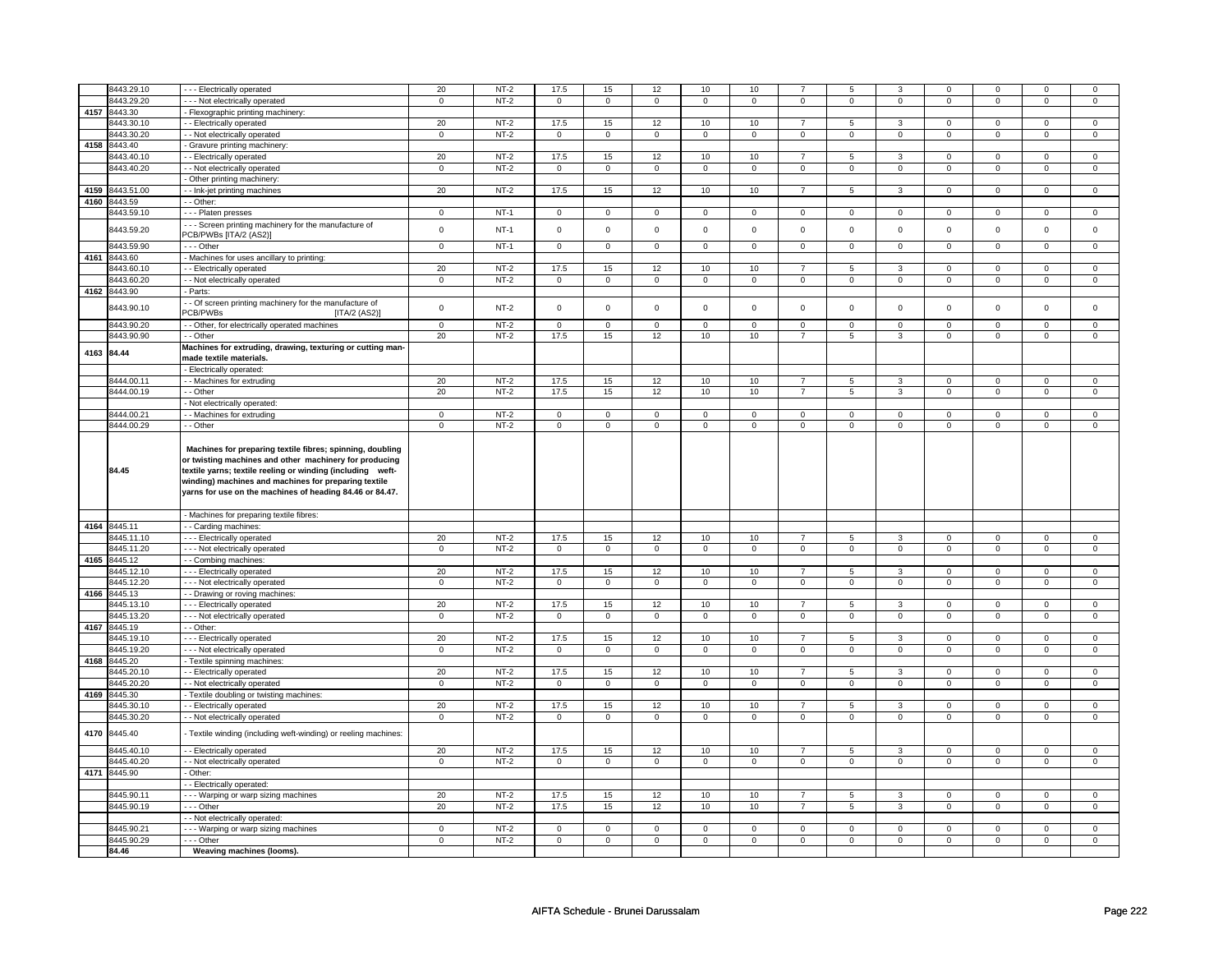|      | 4172 8446.10    |                                                                                                                                                                                                                                                                                                                                                                       |                |        |                |                |                     |                |                     |                |                |                |                |                |             |                |
|------|-----------------|-----------------------------------------------------------------------------------------------------------------------------------------------------------------------------------------------------------------------------------------------------------------------------------------------------------------------------------------------------------------------|----------------|--------|----------------|----------------|---------------------|----------------|---------------------|----------------|----------------|----------------|----------------|----------------|-------------|----------------|
|      |                 | For weaving fabrics of a width not exceeding 30 cm:                                                                                                                                                                                                                                                                                                                   |                |        |                |                |                     |                |                     |                |                |                |                |                |             |                |
|      | 8446.10.10      | - Electrically operated                                                                                                                                                                                                                                                                                                                                               | 20             | $NT-2$ | 17.5           | 15             | 12                  | 10             | 10                  | $\overline{7}$ | 5              | 3              | $\Omega$       | $\Omega$       | $\Omega$    | 0              |
|      | 8446.10.20      | - - Not electrically operated                                                                                                                                                                                                                                                                                                                                         | $\mathbf 0$    | $NT-2$ | $\mathbf 0$    | $\mathbf 0$    | $\mathbf 0$         | $\overline{0}$ | $\mathbf 0$         | $\mathbf 0$    | $\mathbf 0$    | $\mathbf 0$    | 0              | $\mathbf 0$    | 0           | 0              |
|      |                 | - For weaving fabrics of a width exceeding 30 cm, shuttle                                                                                                                                                                                                                                                                                                             |                |        |                |                |                     |                |                     |                |                |                |                |                |             |                |
|      |                 | vne:                                                                                                                                                                                                                                                                                                                                                                  |                |        |                |                |                     |                |                     |                |                |                |                |                |             |                |
| 4173 | 8446.21.00      | - - Power looms                                                                                                                                                                                                                                                                                                                                                       | 20             | $NT-2$ | 17.5           | 15             | 12                  | 10             | 10                  | $\overline{7}$ | 5              | 3              | 0              | $\mathbf 0$    | 0           | 0              |
| 4174 | 8446.29.00      | - Other                                                                                                                                                                                                                                                                                                                                                               | $\mathsf 0$    | $NT-2$ | $\mathbf 0$    | $\mathbf 0$    | $\mathsf 0$         | $\mathbf 0$    | $\mathsf 0$         | $\mathbf 0$    | $\mathbf 0$    | $\mathsf 0$    | $\mathsf 0$    | $\mathbf 0$    | 0           | 0              |
|      |                 |                                                                                                                                                                                                                                                                                                                                                                       |                |        |                |                |                     |                |                     |                |                |                |                |                |             |                |
| 4175 | 8446.30.00      | For weaving fabrics of a width exceeding 30 cm, shuttleless<br>ype                                                                                                                                                                                                                                                                                                    | 20             | $NT-2$ | 17.5           | 15             | 12                  | 10             | 10                  | $\overline{7}$ | 5              | 3              | $\mathsf 0$    | $\mathsf{o}\,$ | $\mathsf 0$ | $\mathbf 0$    |
|      | 84.47           | Knitting machines, stitch-bonding machines and<br>machines for making gimped yarn, tulle, lace, embroidery,<br>trimmings, braid or net and machines for tufting.                                                                                                                                                                                                      |                |        |                |                |                     |                |                     |                |                |                |                |                |             |                |
|      |                 | - Circular knitting machines:                                                                                                                                                                                                                                                                                                                                         |                |        |                |                |                     |                |                     |                |                |                |                |                |             |                |
|      | 4176 8447.11    | - With cylinder diameter not exceeding 165 mm:                                                                                                                                                                                                                                                                                                                        |                |        |                |                |                     |                |                     |                |                |                |                |                |             |                |
|      |                 |                                                                                                                                                                                                                                                                                                                                                                       | 20             | EL     |                |                |                     |                |                     |                |                |                |                |                |             |                |
|      | 8447.11.10      | --- Electrically operated                                                                                                                                                                                                                                                                                                                                             |                |        |                |                |                     |                |                     |                |                |                |                |                |             |                |
|      | 8447.11.20      | - - - Not electrically operated                                                                                                                                                                                                                                                                                                                                       | 0              | EL     |                |                |                     |                |                     |                |                |                |                |                |             |                |
| 4177 | 8447.12         | - With cylinder diameter exceeding 165 mm:                                                                                                                                                                                                                                                                                                                            |                |        |                |                |                     |                |                     |                |                |                |                |                |             |                |
|      | 8447.12.10      | - - - Electrically operated                                                                                                                                                                                                                                                                                                                                           | 20             | $NT-2$ | 17.5           | 15             | 12                  | 10             | 10                  | $\overline{7}$ | $\overline{5}$ | $\overline{3}$ | $\overline{0}$ | $\overline{0}$ | $\mathsf 0$ | $\overline{0}$ |
|      | 8447.12.20      | - - - Not electrically operated                                                                                                                                                                                                                                                                                                                                       | $\mathsf 0$    | $NT-2$ | $\mathsf 0$    | $\mathsf 0$    | $\mathsf{O}$        | $\mathsf 0$    | $\mathsf{O}$        | $\mathsf 0$    | $\mathsf 0$    | $\mathbf 0$    | $\mathsf 0$    | $\mathbf 0$    | $\mathsf 0$ | $\mathbf 0$    |
| 4178 | 8447.20         | - Flat knitting machines; stitch-bonding machines:                                                                                                                                                                                                                                                                                                                    |                |        |                |                |                     |                |                     |                |                |                |                |                |             |                |
|      |                 | - - Electrically operated:                                                                                                                                                                                                                                                                                                                                            |                |        |                |                |                     |                |                     |                |                |                |                |                |             |                |
|      | 8447.20.11      | --- Knitting machines                                                                                                                                                                                                                                                                                                                                                 | 20             | $NT-2$ | 17.5           | 15             | 12                  | 10             | 10                  | $\overline{7}$ | 5              | 3              | $\mathsf 0$    | $\mathbf 0$    | 0           | 0              |
|      |                 |                                                                                                                                                                                                                                                                                                                                                                       |                |        |                |                |                     |                |                     |                |                |                |                |                |             |                |
|      | 8447.20.19      | $- -$ Other                                                                                                                                                                                                                                                                                                                                                           | 20             | $NT-2$ | 17.5           | 15             | 12                  | 10             | 10                  | $\overline{7}$ | 5              | $\overline{3}$ | $\mathsf 0$    | $\mathbf 0$    | $\Omega$    | 0              |
|      |                 | - - Not electrically operated:                                                                                                                                                                                                                                                                                                                                        |                |        |                |                |                     |                |                     |                |                |                |                |                |             |                |
|      | 8447.20.21      | --- Knitting machines                                                                                                                                                                                                                                                                                                                                                 | $\mathbf 0$    | $NT-2$ | $\mathbf 0$    | $\mathsf 0$    | $\mathbf 0$         | $\mathsf 0$    | $\mathsf 0$         | $\mathsf 0$    | $\mathbf 0$    | $\mathsf 0$    | $\mathsf 0$    | $\mathbf 0$    | $\mathsf 0$ | $\mathbf 0$    |
|      | 8447.20.29      | $\cdots$ Other                                                                                                                                                                                                                                                                                                                                                        | $\overline{0}$ | $NT-2$ | $\mathsf 0$    | $\overline{0}$ | $\mathsf 0$         | $\overline{0}$ | $\mathsf{O}\xspace$ | $\overline{0}$ | $\mathbf 0$    | $\mathbf 0$    | $\mathsf 0$    | $\overline{0}$ | $\mathsf 0$ | $\mathbf 0$    |
| 4179 | 8447.90         | - Other:                                                                                                                                                                                                                                                                                                                                                              |                |        |                |                |                     |                |                     |                |                |                |                |                |             |                |
|      | 8447.90.10      | - Electrically operated                                                                                                                                                                                                                                                                                                                                               | 20             | $NT-2$ | 17.5           | 15             | 12                  | 10             | 10                  | $\overline{7}$ | 5              | 3              | 0              | $\mathbf 0$    | 0           | $\mathbf 0$    |
|      | 8447.90.20      |                                                                                                                                                                                                                                                                                                                                                                       | $\mathsf 0$    | $NT-2$ | $\mathbf 0$    | $\mathsf 0$    | $\mathsf{O}\xspace$ | $\mathsf 0$    | $\mathbf 0$         | $\mathbf 0$    | $\mathsf 0$    | $\mathbf 0$    | $\mathbf 0$    | $\mathbf 0$    | $\mathsf 0$ | $\mathbf 0$    |
|      |                 | - Not electrically operated<br>Auxiliary machinery for use with machines of heading<br>84.44, 84.45, 84.46 or 84.47 (for example, dobbies,                                                                                                                                                                                                                            |                |        |                |                |                     |                |                     |                |                |                |                |                |             |                |
|      | 84.48           | Jacquards, automatic stop motions, shuttle changing<br>mechanisms); parts and accessories suitable for use<br>solely or principally with the machines of this heading or<br>of heading 84.44, 84.45, 84.46 or 84.47 (for example,<br>spindles and spindle flyers, card clothing, combs,<br>extruding nipples, shuttles, healds and heald-frames,<br>hosiery needles). |                |        |                |                |                     |                |                     |                |                |                |                |                |             |                |
|      |                 | Auxiliary machinery for machines of heading 84.44, 84.45,<br>34.46 or 84.47:<br>- - Dobbies and Jacquards; card reducing, copying, punching                                                                                                                                                                                                                           |                |        |                |                |                     |                |                     |                |                |                |                |                |             |                |
| 4180 | 8448.11         | or assembling machines for use therewith:<br>--- Electrically operated:                                                                                                                                                                                                                                                                                               |                |        |                |                |                     |                |                     |                |                |                |                |                |             |                |
|      |                 | - - - - Dobbies and jacquards; card punching machines for                                                                                                                                                                                                                                                                                                             |                |        |                |                |                     |                |                     |                |                |                |                |                |             |                |
|      | 8448.11.11      | acquards                                                                                                                                                                                                                                                                                                                                                              | 20             | $NT-2$ | 17.5           | 15             | 12                  | 10             | 10                  | $\overline{7}$ | 5              | $\mathbf{3}$   | $\mathsf 0$    | $\mathbf 0$    | $\mathbf 0$ | $\mathbf 0$    |
|      | 8448.11.19      | $---$ Other                                                                                                                                                                                                                                                                                                                                                           | 20             | $NT-2$ | 17.5           | 15             | 12                  | 10             | 10                  | $\overline{7}$ | 5              | $\mathbf{3}$   | $\mathbf 0$    | $\mathbf{0}$   | $\mathsf 0$ | $\overline{0}$ |
|      |                 | - - - Not electrically operated:                                                                                                                                                                                                                                                                                                                                      |                |        |                |                |                     |                |                     |                |                |                |                |                |             |                |
|      | 8448.11.21      | - - - - Dobbies and jacquards; card punching machines for<br>jacquards                                                                                                                                                                                                                                                                                                | $\mathsf 0$    | $NT-2$ | $\mathsf 0$    | $\mathsf 0$    | $\mathbf 0$         | $\mathbf 0$    | $\mathsf 0$         | $\mathsf 0$    | $\mathbf 0$    | $\mathsf 0$    | $\mathsf 0$    | $\mathbf 0$    | $\mathbf 0$ | $\mathbf 0$    |
|      | 8448.11.29      | - - - - Other                                                                                                                                                                                                                                                                                                                                                         | $\mathsf 0$    | $NT-2$ | $\mathbf 0$    | $\overline{0}$ | $\mathsf 0$         | $\mathbf 0$    | $\mathbf 0$         | $\mathbf 0$    | $\mathbf 0$    | $\mathbf 0$    | $\mathsf 0$    | $\mathbf 0$    | 0           | $\mathbf 0$    |
| 4181 | 8448.19         | - Other:                                                                                                                                                                                                                                                                                                                                                              |                |        |                |                |                     |                |                     |                |                |                |                |                |             |                |
|      |                 |                                                                                                                                                                                                                                                                                                                                                                       |                |        |                |                |                     |                |                     |                |                |                |                |                |             |                |
|      | 3448.19.10      | --- Electrically operated                                                                                                                                                                                                                                                                                                                                             | 20             | $NT-2$ | 17.5           | 15             | 12                  | 10             | 10                  | $\overline{7}$ | 5              | 3              | 0              | $\mathbf 0$    | $\Omega$    | $\mathbf 0$    |
|      | 8448.19.20      | - - - Not electrically operated                                                                                                                                                                                                                                                                                                                                       | $\mathbf 0$    | $NT-2$ | $\mathbf 0$    | $\mathbf 0$    | $\mathbf 0$         | $\mathbf 0$    | $\mathbf 0$         | $\mathbf 0$    | $\mathbf 0$    | $\mathbf 0$    | 0              | $\mathbf 0$    | 0           | $\overline{0}$ |
| 4182 | 8448.20.00      | Parts and accessories of machines of heading 84.44 or their<br>auxiliary machinery                                                                                                                                                                                                                                                                                    | $\mathsf 0$    | $NT-1$ | $\mathbf 0$    | $\mathbf 0$    | $\mathbf 0$         | $\mathbf 0$    | $\mathsf 0$         | $\mathbf 0$    | $\mathbf 0$    | $\mathbf 0$    | $\mathsf 0$    | $\mathbf 0$    | $\mathsf 0$ | $\mathbf 0$    |
|      |                 | - Parts and accessories of machines of heading 84.45 or their<br>uxiliary machinery:                                                                                                                                                                                                                                                                                  |                |        |                |                |                     |                |                     |                |                |                |                |                |             |                |
| 4183 | 8448.31.00      | - Card clothing                                                                                                                                                                                                                                                                                                                                                       | $\mathsf 0$    | $NT-1$ | $\mathsf 0$    | $\mathbf 0$    | $\mathsf 0$         | $\mathbf 0$    | $\mathsf 0$         | $\mathbf 0$    | $\mathbf 0$    | $\mathbf 0$    | $\mathsf 0$    | $\mathbf 0$    | $\mathbf 0$ | $\mathbf 0$    |
|      |                 | - Of machines for preparing textile fibres, other than card                                                                                                                                                                                                                                                                                                           |                |        |                |                |                     |                |                     |                |                |                |                |                |             |                |
| 4184 | 8448.32.00      | clothing                                                                                                                                                                                                                                                                                                                                                              | $\mathsf 0$    | $NT-1$ | $\mathsf 0$    | $\mathsf{o}\,$ | $\mathsf 0$         | $\mathsf{o}\,$ | $\mathsf{O}\xspace$ | $\mathsf 0$    | $\mathsf 0$    | $\mathsf 0$    | $\mathsf 0$    | $\mathbf 0$    | $\mathsf 0$ | $\mathbf 0$    |
| 4185 | 8448.33         | - Spindles, spindle flyers, spinning rings and ring travellers:                                                                                                                                                                                                                                                                                                       |                |        |                |                |                     |                |                     |                |                |                |                |                |             |                |
|      | 8448.33.10      | - - - Spindles                                                                                                                                                                                                                                                                                                                                                        | $\mathbf 0$    | $NT-1$ | $\mathbf 0$    | $\mathbf 0$    | $\mathbf 0$         | $\mathbf 0$    | $\mathbf 0$         | 0              | 0              | 0              | 0              | 0              | $\Omega$    | $\mathbf 0$    |
|      | 8448.33.90      | --- Other                                                                                                                                                                                                                                                                                                                                                             | $\mathsf 0$    | $NT-1$ | $\mathbf 0$    | $\mathsf 0$    | $\mathbf 0$         | $\mathsf 0$    | $\mathbf 0$         | $\mathsf 0$    | 0              | $\mathsf 0$    | 0              | $\mathbf 0$    | 0           | $\mathbf{O}$   |
|      | 4186 8448.39.00 | - - Other                                                                                                                                                                                                                                                                                                                                                             | $\overline{0}$ | $NT-1$ | $\overline{0}$ | $\overline{0}$ | $\overline{0}$      | $\overline{0}$ | 0                   | $\overline{0}$ | 0              | $\overline{0}$ | 0              | $\overline{0}$ | 0           | $\overline{0}$ |
|      |                 | - Parts and accessories of weaving machines (looms) or of<br>their auxiliary machinery:                                                                                                                                                                                                                                                                               |                |        |                |                |                     |                |                     |                |                |                |                |                |             |                |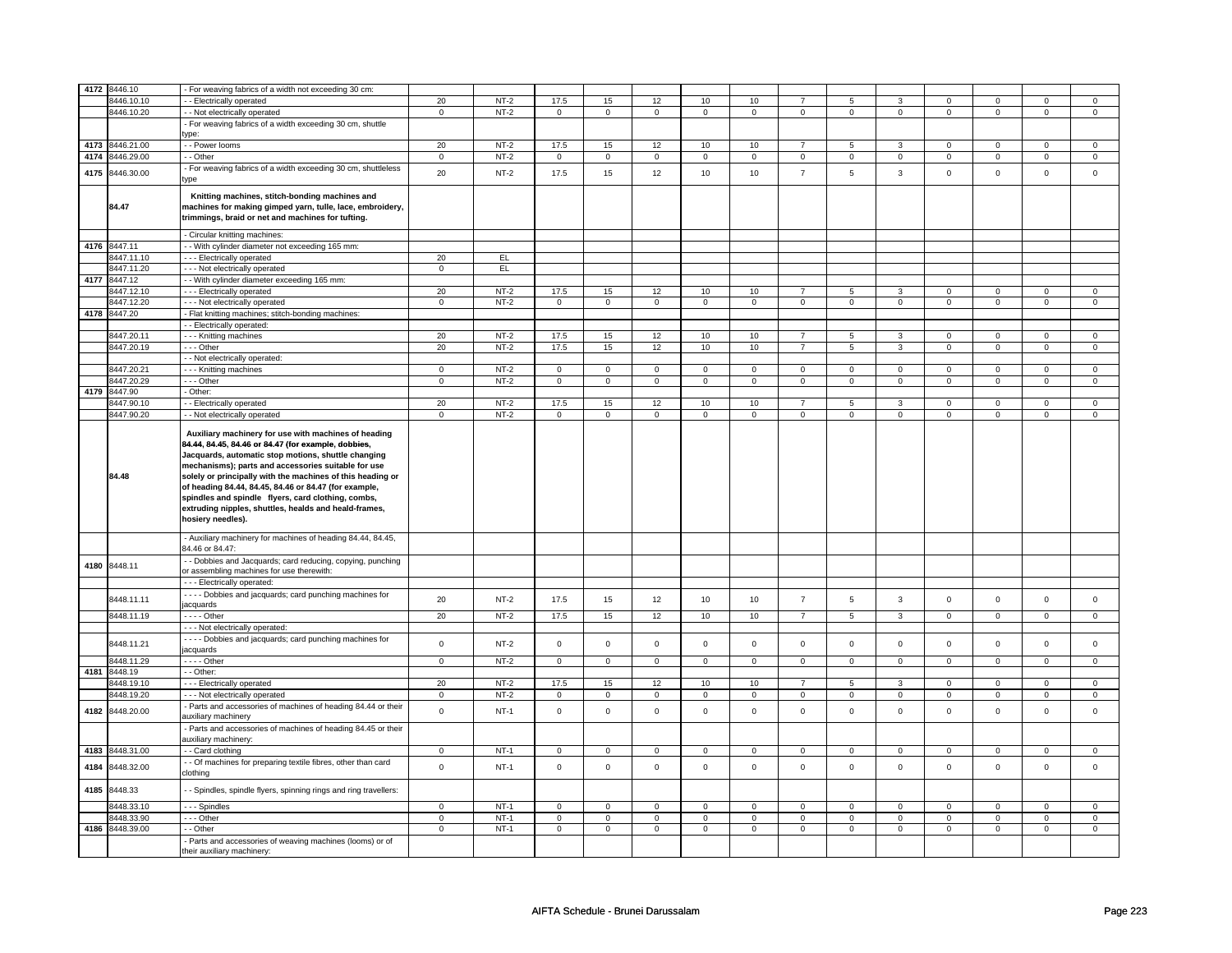| 4187 | 3448.41.00      | - Shuttles                                                                                                                                                                                                                                                                                                                                                                                                                                                                                            | $\pmb{0}$      | $NT-1$    | $\mathsf 0$    | $\Omega$       | $\mathsf 0$    | $\mathbf 0$     | $\mathsf 0$         | $\mathsf 0$    | $\Omega$       | $\mathsf 0$             | $\Omega$            | $\mathsf 0$    | $\Omega$       | 0                   |
|------|-----------------|-------------------------------------------------------------------------------------------------------------------------------------------------------------------------------------------------------------------------------------------------------------------------------------------------------------------------------------------------------------------------------------------------------------------------------------------------------------------------------------------------------|----------------|-----------|----------------|----------------|----------------|-----------------|---------------------|----------------|----------------|-------------------------|---------------------|----------------|----------------|---------------------|
| 4188 | 8448.42.00      | - Reeds for looms, healds and heald-frames                                                                                                                                                                                                                                                                                                                                                                                                                                                            | $\mathbf 0$    | $NT-1$    | $\mathsf 0$    | $\mathsf 0$    | $\mathsf 0$    | $\mathbf 0$     | $\mathbf 0$         | $\mathsf 0$    | $\mathbf 0$    | $\mathsf 0$             | $\Omega$            | $\mathbf 0$    | $\Omega$       | 0                   |
| 4189 | 8448.49         | - Other:                                                                                                                                                                                                                                                                                                                                                                                                                                                                                              |                |           |                |                |                |                 |                     |                |                |                         |                     |                |                |                     |
|      |                 | - - - Parts of electrically operated machines:                                                                                                                                                                                                                                                                                                                                                                                                                                                        |                |           |                |                |                |                 |                     |                |                |                         |                     |                |                |                     |
|      | 8448.49.11      | - - - - Warp beam stands and creels                                                                                                                                                                                                                                                                                                                                                                                                                                                                   | 20             | $NT-2$    | 17.5           | 15             | 12             | 10              | 10                  | $\overline{7}$ | 5              | 3                       | 0                   | $\mathbf 0$    | 0              | 0                   |
|      | 8448.49.19      | - - - - Other                                                                                                                                                                                                                                                                                                                                                                                                                                                                                         | 20             | $NT-2$    | 17.5           | 15             | 12             | 10              | 10                  | $\overline{7}$ | 5              | 3                       | $\mathsf 0$         | $\mathbf 0$    | 0              | $\mathbf{0}$        |
|      |                 | - - - Parts of non-electrically operated machines:                                                                                                                                                                                                                                                                                                                                                                                                                                                    |                |           |                |                |                |                 |                     |                |                |                         |                     |                |                |                     |
|      | 8448.49.21      | - - - - Warp beam stands and creels                                                                                                                                                                                                                                                                                                                                                                                                                                                                   | $\overline{0}$ | $NT-2$    | $\overline{0}$ | $\overline{0}$ | $\mathsf 0$    | $\overline{0}$  | $\mathsf{O}\xspace$ | $\overline{0}$ | $\mathbf 0$    | $\overline{0}$          | $\overline{0}$      | $\overline{0}$ | $\mathsf 0$    | $\overline{0}$      |
|      | 8448.49.29      | $--$ Other                                                                                                                                                                                                                                                                                                                                                                                                                                                                                            | $\mathsf 0$    | $NT-2$    | $\mathbf 0$    | $\mathbf 0$    | $\mathbf 0$    | $\mathbf 0$     | $\mathsf 0$         | $\mathbf 0$    | $\mathbf 0$    | $\mathbf 0$             | $\mathsf 0$         | $\mathbf 0$    | $\mathsf 0$    | $\mathbf 0$         |
|      |                 |                                                                                                                                                                                                                                                                                                                                                                                                                                                                                                       |                |           |                |                |                |                 |                     |                |                |                         |                     |                |                |                     |
|      |                 | - Parts and accessories of machines of heading 84.47 or their<br>auxiliary machinery:                                                                                                                                                                                                                                                                                                                                                                                                                 |                |           |                |                |                |                 |                     |                |                |                         |                     |                |                |                     |
| 4190 | 8448.51.00      | - Sinkers, needles and other articles used in forming stitches                                                                                                                                                                                                                                                                                                                                                                                                                                        | $\mathsf 0$    | $NT-1$    | $\mathbf 0$    | $\mathbf 0$    | $\mathbf 0$    | $\mathbf 0$     | $\mathsf 0$         | $\mathsf 0$    | $\mathbf 0$    | $\mathsf 0$             | $\mathbf 0$         | $\mathbf 0$    | $\Omega$       | $\mathbf 0$         |
| 4191 | 8448.59.00      | - - Other                                                                                                                                                                                                                                                                                                                                                                                                                                                                                             | $\overline{0}$ | $NT-1$    | $\overline{0}$ | $\overline{0}$ | $\overline{0}$ | $\overline{0}$  | $\overline{0}$      | $\overline{0}$ | $\overline{0}$ | $\overline{0}$          | $\overline{0}$      | $\overline{0}$ | $\overline{0}$ | $\overline{0}$      |
|      | 4192 84.49      | Machinery for the manufacture or finishing of felt or<br>nonwovens in the piece or in shapes, including machinery<br>for making felt hats; blocks for making hats.                                                                                                                                                                                                                                                                                                                                    |                |           |                |                |                |                 |                     |                |                |                         |                     |                |                |                     |
|      |                 | - Electrically operated machinery:                                                                                                                                                                                                                                                                                                                                                                                                                                                                    |                |           |                |                |                |                 |                     |                |                |                         |                     |                |                |                     |
|      | 8449.00.11      | - Machinery for the manufacture or finishing of felt in the<br>piece or in shapes, including machinery for making felt hats                                                                                                                                                                                                                                                                                                                                                                           | 20             | $NT-2$    | 17.5           | 15             | 12             | 10              | 10                  | $\overline{7}$ | 5              | 3                       | $\mathsf 0$         | $\mathbf 0$    | $\mathsf 0$    | 0                   |
|      | 8449.00.19      | - - Other                                                                                                                                                                                                                                                                                                                                                                                                                                                                                             | 20             | $NT-2$    | 17.5           | 15             | 12             | 10 <sup>1</sup> | 10                  | $\overline{7}$ | 5              | $\mathbf{3}$            | $\mathbf 0$         | $\mathbf 0$    | 0              | $\overline{0}$      |
|      |                 | - Non-electrically operated machinery:                                                                                                                                                                                                                                                                                                                                                                                                                                                                |                |           |                |                |                |                 |                     |                |                |                         |                     |                |                |                     |
|      | 8449.00.21      | - Machinery for the manufacture or finishing of felt in the<br>piece or in shapes, including machinery for making felt hats                                                                                                                                                                                                                                                                                                                                                                           | $\mathsf 0$    | $NT-2$    | $\mathsf 0$    | $\mathbf 0$    | $\mathsf 0$    | $\mathbf 0$     | $\mathbf 0$         | $\mathbf 0$    | 0              | 0                       | 0                   | 0              | 0              | 0                   |
|      | 8449.00.29      | - Other                                                                                                                                                                                                                                                                                                                                                                                                                                                                                               | $\mathbf 0$    | $NT-2$    | $\mathsf 0$    | $\mathbf 0$    | $\mathsf 0$    | $\mathbf 0$     | $\mathsf 0$         | $\mathbf 0$    | $\mathbf 0$    | $\mathbf 0$             | $\mathsf 0$         | $\mathbf 0$    | $\mathsf 0$    | $\mathbf 0$         |
|      |                 | - Other:                                                                                                                                                                                                                                                                                                                                                                                                                                                                                              |                |           |                |                |                |                 |                     |                |                |                         |                     |                |                |                     |
|      | 8449.00.91      | - Parts of machines of subheading 8449.00.11                                                                                                                                                                                                                                                                                                                                                                                                                                                          | $\mathsf 0$    | $NT-2$    | $\mathsf 0$    | $\mathbf 0$    | $\mathsf 0$    | $\mathsf 0$     | $\mathsf 0$         | $\mathbf 0$    | $\mathbf 0$    | $\mathbf 0$             | $\mathsf 0$         | $\mathbf 0$    | $\Omega$       | 0                   |
|      | 8449.00.92      | - - Parts of machines of subheading 8449.00.21                                                                                                                                                                                                                                                                                                                                                                                                                                                        | $\mathbf 0$    | $NT-2$    | $\mathsf 0$    | $\mathsf 0$    | $\mathbf 0$    | $\mathsf 0$     | $\mathsf 0$         | $\mathsf 0$    | $\mathbf 0$    | $\mathsf 0$             | $\mathsf{O}\xspace$ | $\mathsf 0$    | $\mathbf 0$    | $\mathsf{O}\xspace$ |
|      | 8449.00.99      | - - Other                                                                                                                                                                                                                                                                                                                                                                                                                                                                                             | $\mathsf 0$    | $NT-2$    | $\mathbf 0$    | $\overline{0}$ | $\mathsf 0$    | $\overline{0}$  | $\mathsf 0$         | $\mathbf 0$    | $\mathbf 0$    | $\overline{0}$          | $\mathsf 0$         | $\mathbf 0$    | $\mathsf 0$    | $\overline{0}$      |
|      | 84.50           | Household or laundry-type washing machines, including<br>machines which both wash and dry.                                                                                                                                                                                                                                                                                                                                                                                                            |                |           |                |                |                |                 |                     |                |                |                         |                     |                |                |                     |
|      |                 | Machines, each of a dry linen capacity not exceeding 10 kg:                                                                                                                                                                                                                                                                                                                                                                                                                                           |                |           |                |                |                |                 |                     |                |                |                         |                     |                |                |                     |
| 4193 | 8450.11         | - - Fully-automatic machines:                                                                                                                                                                                                                                                                                                                                                                                                                                                                         |                |           |                |                |                |                 |                     |                |                |                         |                     |                |                |                     |
|      | 8450.11.10      | --- Each of a dry linen capacity not exceeding 6 kg                                                                                                                                                                                                                                                                                                                                                                                                                                                   | 5              | ST        | 4.5            | 4.5            | 4.5            | 4.5             | 4.5                 | 4.5            | 4.5            | 4.5                     | $\overline{4}$      | $\overline{4}$ | $\overline{4}$ | $\overline{4}$      |
|      | 8450.11.20      | --- Each of a dry linen capacity exceeding 6 kg                                                                                                                                                                                                                                                                                                                                                                                                                                                       | 5              | <b>ST</b> | 4.5            | 4.5            | 4.5            | 4.5             | 4.5                 | 4.5            | 4.5            | 4.5                     | $\overline{4}$      | $\overline{4}$ | $\overline{4}$ | $\overline{4}$      |
| 4194 | 8450.12         | - - Other machines, with built-in centrifugal drier:                                                                                                                                                                                                                                                                                                                                                                                                                                                  |                |           |                |                |                |                 |                     |                |                |                         |                     |                |                |                     |
|      | 8450.12.10      | --- Each of a dry linen capacity not exceeding 6 kg                                                                                                                                                                                                                                                                                                                                                                                                                                                   | 5              | ST        | 4.5            | 4.5            | 4.5            | 4.5             | 4.5                 | 4.5            | 4.5            | 4.5                     | $\overline{4}$      | $\overline{4}$ | $\overline{4}$ | $\overline{4}$      |
|      | 8450.12.20      | --- Each of a dry linen capacity exceeding 6 kg                                                                                                                                                                                                                                                                                                                                                                                                                                                       | 5              | ST        | 4.5            | 4.5            | 4.5            | 4.5             | 4.5                 | 4.5            | 4.5            | 4.5                     | $\overline{4}$      | $\overline{4}$ | $\overline{4}$ | $\overline{4}$      |
| 4195 | 8450.19         | - - Other:                                                                                                                                                                                                                                                                                                                                                                                                                                                                                            |                |           |                |                |                |                 |                     |                |                |                         |                     |                |                |                     |
|      | 8450.19.10      | --- Each of a dry linen capacity not exceeding 6 kg                                                                                                                                                                                                                                                                                                                                                                                                                                                   | $\overline{5}$ | <b>ST</b> | 4.5            | 4.5            | 4.5            | 4.5             | 4.5                 | 4.5            | 4.5            | 4.5                     | $\overline{4}$      | $\overline{4}$ | $\overline{4}$ | $\overline{4}$      |
|      | 8450.19.20      | --- Each of a dry linen capacity exceeding 6 kg                                                                                                                                                                                                                                                                                                                                                                                                                                                       | 5              | ST        | 4.5            | 4.5            | 4.5            | 4.5             | 4.5                 | 4.5            | 4.5            | 4.5                     | $\overline{4}$      | $\overline{4}$ | $\overline{4}$ | $\overline{4}$      |
| 4196 | 8450.20.00      | Machines, each of a dry linen capacity exceeding 10 kg                                                                                                                                                                                                                                                                                                                                                                                                                                                | 5              | <b>ST</b> | 4.5            | 4.5            | 4.5            | 4.5             | 4.5                 | 4.5            | 4.5            | 4.5                     | $\overline{4}$      | $\overline{4}$ | $\overline{A}$ | $\overline{4}$      |
| 4197 | 8450.90         | - Parts:                                                                                                                                                                                                                                                                                                                                                                                                                                                                                              |                |           |                |                |                |                 |                     |                |                |                         |                     |                |                |                     |
|      | 3450.90.10      | -- Of goods of subheading 8450.20                                                                                                                                                                                                                                                                                                                                                                                                                                                                     | 20             | $NT-2$    | 17.5           | 15             | 12             | 10              | 10                  | $\overline{7}$ | 5              | 3                       | $\mathsf 0$         | $\mathbf 0$    | $\Omega$       | $\mathbf 0$         |
|      | 8450.90.20      | - Of goods of subheading 8450.11, 8450.12 or 8450.19                                                                                                                                                                                                                                                                                                                                                                                                                                                  | 20             | $NT-2$    | 17.5           | 15             | 12             | 10              | 10                  | $\overline{7}$ | 5              | 3                       | $\mathsf 0$         | $\mathbf 0$    | $\mathsf 0$    | $\mathsf 0$         |
|      | 84.51           | Machinery (other than machines of heading 84.50) for<br>washing, cleaning, wringing, drying, ironing, pressing<br>(including fusing presses), bleaching, dyeing, dressing,<br>finishing, coating or impregnating textile yarns, fabrics or<br>made up textile articles and machines for applying the<br>paste to the base fabric or other support used in the<br>manufacture of floor coverings such as linoleum;<br>machines for reeling, unreeling, folding, cutting or pinking<br>textile fabrics. |                |           |                |                |                |                 |                     |                |                |                         |                     |                |                |                     |
|      | 4198 8451.10.00 | - Dry-cleaning machines                                                                                                                                                                                                                                                                                                                                                                                                                                                                               | 20             | $NT-2$    | 17.5           | 15             | 12             | 10              | 10                  | $\overline{7}$ | 5              | $\overline{\mathbf{3}}$ | $\mathbf 0$         | $\mathbf 0$    | 0              | $\mathbf{0}$        |
|      |                 | Drying machines:                                                                                                                                                                                                                                                                                                                                                                                                                                                                                      |                |           |                |                |                |                 |                     |                |                |                         |                     |                |                |                     |
| 4199 | 8451.21.00      | - Each of a dry linen capacity not exceeding 10 kg                                                                                                                                                                                                                                                                                                                                                                                                                                                    | 20             | $NT-2$    | 17.5           | 15             | 12             | 10              | 10                  | $\overline{7}$ | 5              | 3                       | 0                   | $\mathbf 0$    | 0              | $\mathbf 0$         |
| 4200 | 8451.29.00      | - - Other                                                                                                                                                                                                                                                                                                                                                                                                                                                                                             | 20             | $NT-2$    | 17.5           | 15             | 12             | 10              | 10                  | $\overline{7}$ | 5              | 3                       | 0                   | $\mathbf 0$    | 0              | $\overline{0}$      |
| 4201 | 8451.30.00      | Ironing machines and presses (including fusing presses)                                                                                                                                                                                                                                                                                                                                                                                                                                               | 20             | $NT-2$    | 17.5           | 15             | 12             | 10              | 10                  | $\overline{7}$ | 5              | 3                       | $\mathsf 0$         | $\mathbf 0$    | $\mathsf 0$    | $\mathbf 0$         |
| 4202 | 8451.40         | - Washing, bleaching or dyeing machines:                                                                                                                                                                                                                                                                                                                                                                                                                                                              |                |           |                |                |                |                 |                     |                |                |                         |                     |                |                |                     |
|      | 8451.40.10      | - - Bleaching or dyeing machines                                                                                                                                                                                                                                                                                                                                                                                                                                                                      | 20             | $NT-2$    | 17.5           | 15             | 12             | 10              | 10                  |                | 5              | 3                       | $\mathsf 0$         | 0              | $\Omega$       | $\Omega$            |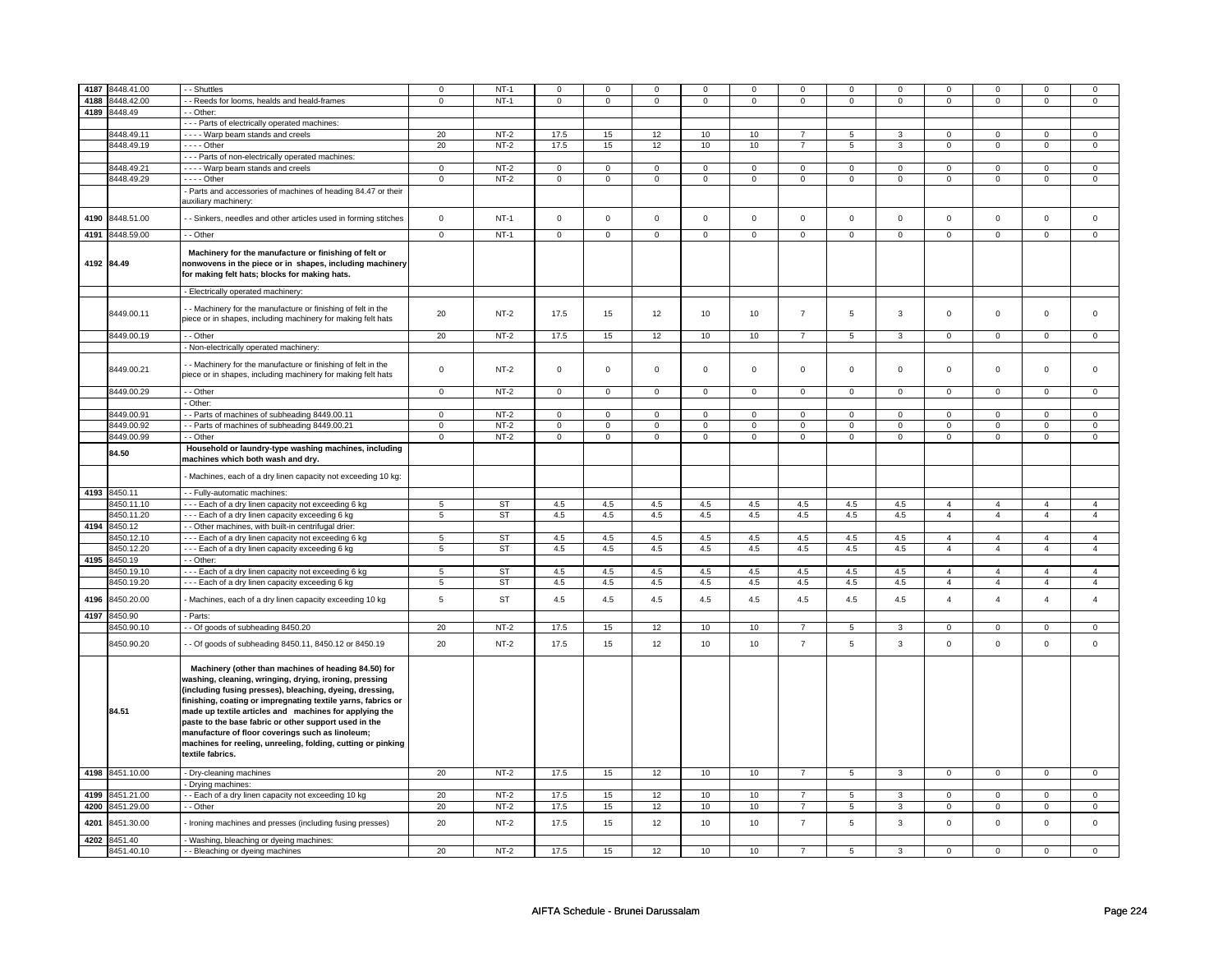|      | 8451.40.20                    | - - Washing machines                                                                                                                                                                       | 20             | $NT-2$      | 17.5           | 15             | 12             | 10           | 10             |                |                     |                |                |                |                |                |
|------|-------------------------------|--------------------------------------------------------------------------------------------------------------------------------------------------------------------------------------------|----------------|-------------|----------------|----------------|----------------|--------------|----------------|----------------|---------------------|----------------|----------------|----------------|----------------|----------------|
|      |                               | Machines for reeling, unreeling, folding, cutting or pinking                                                                                                                               |                |             |                |                |                |              |                |                |                     |                |                |                |                |                |
| 4203 | 8451.50.00                    | textile fabrics                                                                                                                                                                            | 20             | $NT-2$      | 17.5           | 15             | 12             | 10           | 10             | $\overline{7}$ | 5                   | $\mathbf{3}$   | $\mathbf 0$    | $\mathbf 0$    | $\mathsf 0$    | $\mathsf 0$    |
| 4204 | 8451.80                       | - Other machinery:                                                                                                                                                                         |                |             |                |                |                |              |                |                |                     |                |                |                |                |                |
|      |                               | - - For domestic use:                                                                                                                                                                      |                |             |                |                |                |              |                |                |                     |                |                |                |                |                |
|      | 8451.80.11                    | --- Dressing or finishing machines                                                                                                                                                         | 20             | $NT-2$      | 17.5           | 15             | 12             | 10           | 10             | $\overline{7}$ | 5                   | 3              | $\mathbf 0$    | $\mathbf 0$    | $\Omega$       | $\mathbf 0$    |
|      | 8451.80.19                    | --- Other                                                                                                                                                                                  | 20             | $NT-2$      | 17.5           | 15             | 12             | 10           | 10             | $\overline{7}$ | $5\overline{)}$     | 3              | $\overline{0}$ | $\overline{0}$ | $\overline{0}$ | $\mathsf 0$    |
|      |                               | $-$ Other:                                                                                                                                                                                 |                |             |                |                |                |              |                |                |                     |                |                |                |                |                |
|      | 8451.80.91                    | --- Dressing or finishing machines                                                                                                                                                         | 20             | $NT-2$      | 17.5           | 15             | 12             | 10           | 10             | $\overline{7}$ | 5                   | 3              | $\mathbf 0$    | $\mathbf 0$    | $\mathbf 0$    | $\mathbf 0$    |
|      | 8451.80.99                    | --- Other                                                                                                                                                                                  | 20             | $NT-2$      | 17.5           | 15             | 12             | 10           | 10             | $\overline{7}$ | $\overline{5}$      | 3              | $\mathsf 0$    | $\mathbf 0$    | $\mathsf 0$    | $\mathsf 0$    |
|      | 4205 8451.90                  | - Parts:                                                                                                                                                                                   |                |             |                |                |                |              |                |                |                     |                |                |                |                |                |
|      |                               |                                                                                                                                                                                            |                |             |                |                |                |              |                |                |                     |                |                |                |                |                |
|      | 8451.90.10                    | - - Of machines of a dry lines capacity not exceeding 10 kg                                                                                                                                | 20             | $NT-2$      | 17.5           | 15             | 12             | 10           | 10             | $\overline{7}$ | 5                   | 3              | $\mathbf 0$    | $\mathbf 0$    | $\mathbf 0$    | $\mathbf 0$    |
|      | 8451.90.90                    | - - Other                                                                                                                                                                                  | 20             | $NT-2$      | 17.5           | 15             | 12             | 10           | 10             | $\overline{7}$ | $5\overline{)}$     | 3              | $\overline{0}$ | $\overline{0}$ | $\overline{0}$ | $\overline{0}$ |
|      | 84.52                         | Sewing machines, other than book-sewing machines of<br>heading 84.40; furniture, bases and covers specially<br>designed for sewing machines; sewing machine needles.                       |                |             |                |                |                |              |                |                |                     |                |                |                |                |                |
|      | 4206 8452.10.00               | - Sewing machines of the household type                                                                                                                                                    | 5              | ST          | 4.5            | 4.5            | 4.5            | 4.5          | 4.5            | 4.5            | 4.5                 | 4.5            | $\overline{4}$ | $\overline{4}$ | $\overline{4}$ | 4              |
|      |                               | - Other sewing machines:                                                                                                                                                                   |                |             |                |                |                |              |                |                |                     |                |                |                |                |                |
| 4207 | 8452.21.00                    | - - Automatic units                                                                                                                                                                        | $\overline{5}$ | ST          | 4.5            | 4.5            | 4.5            | 4.5          | 4.5            | 4.5            | 4.5                 | 4.5            | $\overline{4}$ | $\overline{4}$ | $\overline{4}$ | $\overline{a}$ |
| 4208 | 8452.29.00                    | - - Other                                                                                                                                                                                  | $\overline{5}$ | EL          |                |                |                |              |                |                |                     |                |                |                |                |                |
| 4209 | 8452.30.00                    | - Sewing machine needles                                                                                                                                                                   | $\overline{5}$ | <b>ST</b>   | 4.5            | 4.5            | 4.5            | 4.5          | 4.5            | 4.5            | 4.5                 | 4.5            | $\overline{4}$ | $\overline{4}$ | $\overline{4}$ | $\overline{4}$ |
| 4210 | 8452.40                       | - Furniture, bases and covers for sewing machines and parts<br>thereof:                                                                                                                    |                |             |                |                |                |              |                |                |                     |                |                |                |                |                |
|      | 8452.40.10                    | - - For the machinery of subheading 8452.10                                                                                                                                                | 5              | EL.         |                |                |                |              |                |                |                     |                |                |                |                |                |
|      | 3452.40.90                    | - - Other                                                                                                                                                                                  | 5              | <b>EL</b>   |                |                |                |              |                |                |                     |                |                |                |                |                |
| 4211 | 8452.90                       | - Other parts of sewing machines:                                                                                                                                                          |                |             |                |                |                |              |                |                |                     |                |                |                |                |                |
|      | 8452.90.10                    | -- Of machinery of subheading 8452.10                                                                                                                                                      | 5              | EL.         |                |                |                |              |                |                |                     |                |                |                |                |                |
|      |                               | - Other:                                                                                                                                                                                   |                |             |                |                |                |              |                |                |                     |                |                |                |                |                |
|      | 8452.90.91                    | --- Head parts and accessories                                                                                                                                                             | 5              | EL.         |                |                |                |              |                |                |                     |                |                |                |                |                |
|      | 8452.90.92                    | - - - Arms, beds, foot, and pedals                                                                                                                                                         | 5              | EL          |                |                |                |              |                |                |                     |                |                |                |                |                |
|      | 8452.90.93                    | --- For stands, flywheels and beltguards                                                                                                                                                   | 5              | EL.         |                |                |                |              |                |                |                     |                |                |                |                |                |
|      |                               |                                                                                                                                                                                            |                |             |                |                |                |              |                |                |                     |                |                |                |                |                |
|      | 8452.90.94                    | - - - Other, used in the manufacture of sewing machines                                                                                                                                    | 5              | EL          |                |                |                |              |                |                |                     |                |                |                |                |                |
|      | 8452.90.99                    | $- -$ Other                                                                                                                                                                                | 5              | EL          |                |                |                |              |                |                |                     |                |                |                |                |                |
|      | 84.53                         | Machinery for preparing, tanning or working hides, skins<br>or leather or for making or repairing footwear or other<br>articles of hides, skins or leather, other than sewing<br>machines. |                |             |                |                |                |              |                |                |                     |                |                |                |                |                |
|      | 4212 8453.10                  | - Machinery for preparing, tanning or working hides, skins or<br>leather:                                                                                                                  |                |             |                |                |                |              |                |                |                     |                |                |                |                |                |
|      |                               | - - Electrically operated:                                                                                                                                                                 |                |             |                |                |                |              |                |                |                     |                |                |                |                |                |
|      | 8453.10.11                    | - - - Machinery for preparing or tanning                                                                                                                                                   | 20             | $NT-2$      | 17.5           | 15             | 12             | 10           | 10             | $\overline{7}$ | 5                   | 3              | $\mathbf 0$    | $\mathbf 0$    | $\mathbf 0$    | $\overline{0}$ |
|      | 8453.10.19                    | $--$ Other                                                                                                                                                                                 | 20             | $NT-2$      | 17.5           | 15             | 12             | 10           | 10             | $\overline{7}$ | 5                   | 3              | $\mathsf 0$    | $\mathbf 0$    | $\mathbf 0$    | $\mathsf 0$    |
|      |                               | - - Not electrically operated:                                                                                                                                                             |                |             |                |                |                |              |                |                |                     |                |                |                |                |                |
|      | 8453.10.21                    | --- Machinery for preparing or tanning                                                                                                                                                     | 0              | $NT-2$      | $\mathbf 0$    | 0              | $\mathbf 0$    | $\mathbf 0$  | 0              | 0              | $\mathbf{0}$        | $\Omega$       | $\mathbf 0$    | 0              | $\Omega$       | $\mathbf 0$    |
|      | 8453.10.29                    | --- Other                                                                                                                                                                                  | $\mathbf 0$    | $NT-2$      | $\mathbf 0$    | $\mathbf 0$    | $\mathbf 0$    | $\mathsf 0$  | $\mathbf 0$    | $\mathbf 0$    | $\mathbf 0$         | $\mathbf 0$    | $\mathbf 0$    | $\mathbf 0$    | $\mathsf 0$    | $\mathsf 0$    |
| 4213 | 8453.20                       | - Machinery for making or repairing footwear:                                                                                                                                              |                |             |                |                |                |              |                |                |                     |                |                |                |                |                |
|      | 3453.20.10                    | - - Electrically operated                                                                                                                                                                  | 20             | $NT-2$      | 17.5           | 15             | 12             | 10           | 10             | $\overline{7}$ | 5                   | 3              | $\mathbf 0$    | $\mathbf 0$    | $\mathbf 0$    | $\mathsf 0$    |
|      | 3453.20.20                    | - - Not electrically operated                                                                                                                                                              | $\mathbf 0$    | $NT-2$      | $\mathbf 0$    | $\mathbf 0$    | $\overline{0}$ | $\mathsf 0$  | $\mathbf 0$    | $\mathbf 0$    | $\mathbf 0$         | $\mathbf 0$    | $\mathbf 0$    | $\mathbf 0$    | $\mathsf 0$    | $\mathsf 0$    |
|      | 4214 8453.80                  | - Other machinery:                                                                                                                                                                         |                |             |                |                |                |              |                |                |                     |                |                |                |                |                |
|      |                               |                                                                                                                                                                                            |                |             |                |                |                |              |                | $\overline{7}$ |                     |                |                |                |                |                |
|      | 8453.80.10                    | - - Electrically operated                                                                                                                                                                  | 20             | $NT-2$      | 17.5           | 15             | 12             | 10           | 10             |                | 5                   | 3              | $\mathbf 0$    | $\mathbf{0}$   | $\mathbf 0$    | $\mathbf{0}$   |
|      | 8453.80.20                    | - - Not electrically operated                                                                                                                                                              | $\mathbf 0$    | $NT-2$      | $\mathbf 0$    | 0              | $\mathbf 0$    | $\mathbf 0$  | $\mathbf 0$    | $\Omega$       | $\mathbf 0$         | $\Omega$       | $\Omega$       | 0              | $\Omega$       | $\mathbf 0$    |
| 4215 | 8453.90.00                    | - Parts                                                                                                                                                                                    | $\mathbf{0}$   | $NT-1$      | $\Omega$       | $\mathbf{0}$   | $\mathbf 0$    | $\mathbf 0$  | $\mathbf 0$    | $\mathbf{0}$   | $\mathsf{O}\xspace$ | $\mathbf 0$    | $\mathbf 0$    | $\Omega$       | $\mathbf 0$    | $\mathbf{0}$   |
|      | 84.54                         | Converters, ladles, ingot moulds and casting machines, of<br>a kind used in metallurgy or in metal foundries.                                                                              |                |             |                |                |                |              |                |                |                     |                |                |                |                |                |
|      | 4216 8454.10.00               | - Converters                                                                                                                                                                               | $\mathbf{0}$   | $NT-1$      | $\mathsf 0$    | $\mathsf 0$    | $\overline{0}$ | $\mathsf 0$  | $\mathsf 0$    | $\mathsf 0$    | $\mathbf 0$         | $\mathbf 0$    | $\mathsf 0$    | $\mathbf 0$    | $\mathsf 0$    | $\mathbf 0$    |
|      | 4217 8454.20                  | - Ingot moulds and ladles:                                                                                                                                                                 |                |             |                |                |                |              |                |                |                     |                |                |                |                |                |
|      | 8454.20.10                    | - - Ingot moulds                                                                                                                                                                           | $\mathbf 0$    | $NT-1$      | $\mathbf 0$    | $\mathbf 0$    | $\mathsf 0$    | $\mathsf 0$  | $\mathbf 0$    | $\mathbf 0$    | $\mathbf 0$         | $\mathbf 0$    | $\mathbf 0$    | $\mathbf 0$    | $\mathsf 0$    | $\mathsf 0$    |
|      | 8454.20.20                    | - - Ladles                                                                                                                                                                                 | $\overline{0}$ | $NT-1$      | $\overline{0}$ | $\mathsf 0$    | $\overline{0}$ | $\mathbf 0$  | $\overline{0}$ | $\overline{0}$ | $\overline{0}$      | $\mathbf 0$    | $\mathbf 0$    | $\mathsf 0$    | $\,0\,$        | $\mathbf 0$    |
| 4218 | 8454.30.00                    | - Casting machines                                                                                                                                                                         | $\overline{0}$ | $NT-1$      | $\mathsf 0$    | $\overline{0}$ | $\overline{0}$ | $\mathbf 0$  | $\overline{0}$ | $\overline{0}$ | $\overline{0}$      | $\mathbf 0$    | $\overline{0}$ | $\overline{0}$ | $\overline{0}$ | $\mathbf 0$    |
| 4219 | 8454.90.00                    | - Parts                                                                                                                                                                                    | $\mathsf 0$    | $NT-1$      | $\mathsf 0$    | $\mathbf 0$    | $\mathbf 0$    | $\mathbf 0$  | $\mathsf 0$    | $\mathsf 0$    | $\mathbf 0$         | 0              | $\mathsf 0$    | $\mathsf 0$    | $\,0\,$        | $\mathbf 0$    |
|      | 34.55                         | Metal-rolling mills and rolls therefor.                                                                                                                                                    |                |             |                |                |                |              |                |                |                     |                |                |                |                |                |
| 4220 | 8455.10.00                    | - Tube mills                                                                                                                                                                               | $\mathbf{0}$   | <b>NT-1</b> | $\mathbf 0$    | $\overline{0}$ | $\mathbf 0$    | $\mathbf{0}$ | $\mathbf 0$    | $\mathbf 0$    | $\mathbf{0}$        | $\overline{0}$ | 0              | $\mathbf{0}$   | $\mathbf 0$    | $\overline{0}$ |
|      |                               | - Other rolling mills:                                                                                                                                                                     |                |             |                |                |                |              |                |                |                     |                |                |                |                |                |
|      |                               | - - Hot or combination hot and cold                                                                                                                                                        | 0              | $NT-1$      | $\mathbf 0$    | 0              | $\overline{0}$ | $\mathbf 0$  | $\mathbf 0$    | $\mathbf 0$    | $\mathbf 0$         | $\mathbf 0$    | $\mathbf 0$    | 0              | $\mathbf 0$    | $\mathbf 0$    |
|      |                               |                                                                                                                                                                                            |                |             |                |                |                |              |                |                |                     |                |                |                |                |                |
| 4221 | 8455.21.00<br>4222 8455.22.00 | - - Cold                                                                                                                                                                                   | $\mathbf 0$    | $NT-1$      | $\Omega$       | $\mathbf 0$    | $\mathbf{0}$   | $\mathbf 0$  | $\Omega$       | $\Omega$       | $\mathbf 0$         | $\Omega$       | $\mathbf 0$    | $\Omega$       | $\mathsf 0$    | $\Omega$       |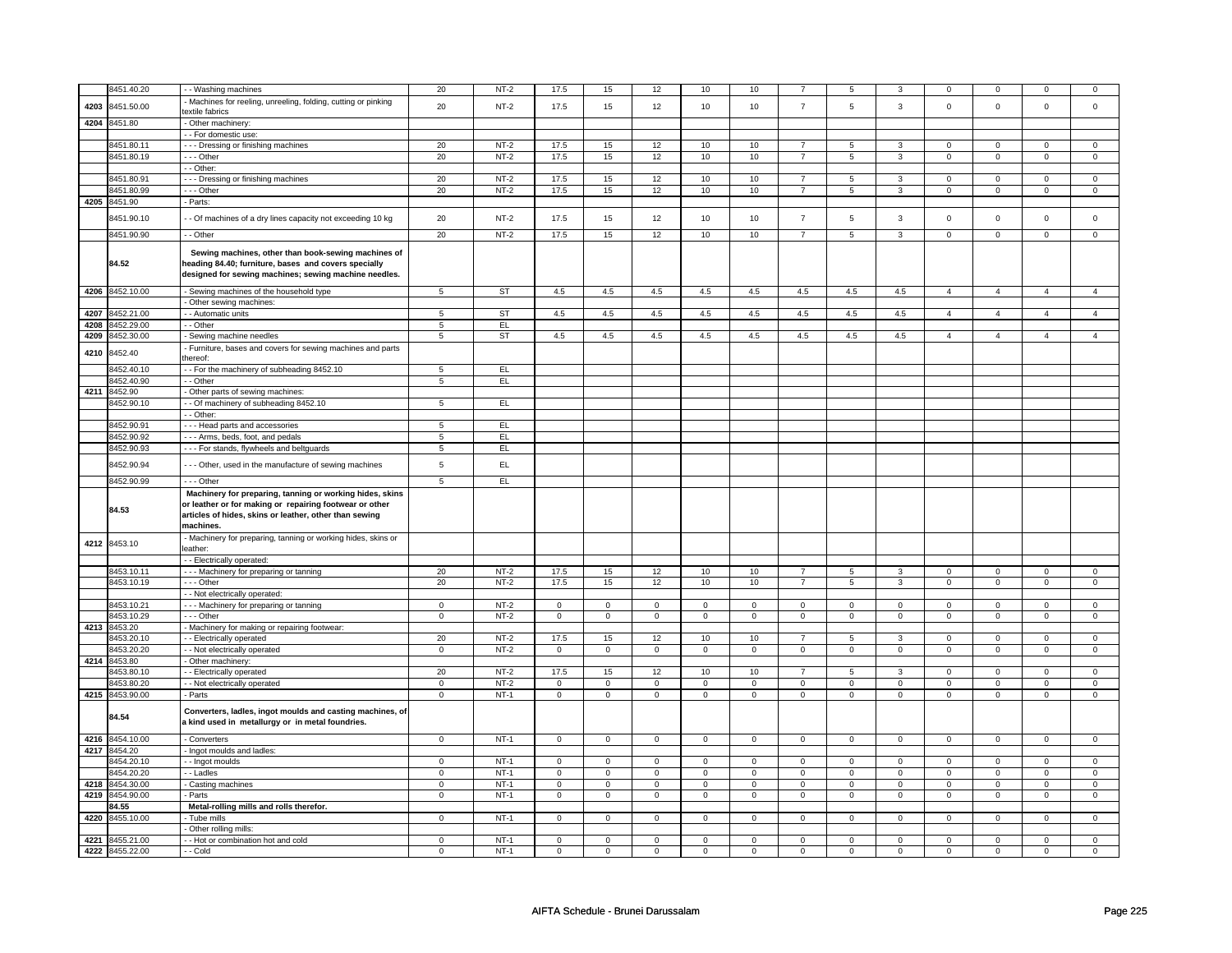| 4223 | 8455.30.00      | - Rolls for rolling mills                                                                                                                                                                                                                                                    | $\mathbf 0$ | $NT-1$ | $\mathbf 0$ | $\mathbf 0$ | $\mathbf 0$ | $\mathbf 0$ | $\mathbf 0$ | $\mathbf 0$              | $^{\circ}$  | 0              | $\mathbf 0$         | 0              | 0                   | 0            |
|------|-----------------|------------------------------------------------------------------------------------------------------------------------------------------------------------------------------------------------------------------------------------------------------------------------------|-------------|--------|-------------|-------------|-------------|-------------|-------------|--------------------------|-------------|----------------|---------------------|----------------|---------------------|--------------|
|      | 4224 8455.90.00 | - Other parts                                                                                                                                                                                                                                                                | $\mathbf 0$ | $NT-1$ | $\mathbf 0$ | $\mathbf 0$ | $\mathbf 0$ | $\mathbf 0$ | $\mathbf 0$ | $\overline{0}$           | $\mathbf 0$ | 0              | 0                   | $\overline{0}$ | 0                   | $\mathbf 0$  |
|      | 84.56           | Machine-tools for working any material by removal of<br>material, by laser or other light or photon beam, ultrasonic,<br>electro-discharge, electro-chemical, electron beam, ionic-<br>beam or plasma arc processes.                                                         |             |        |             |             |             |             |             |                          |             |                |                     |                |                     |              |
| 4225 | 8456.10         | - Operated by laser or other light or photon beam processes:                                                                                                                                                                                                                 |             |        |             |             |             |             |             |                          |             |                |                     |                |                     |              |
|      | 8456.10.10      | - - Machines for working any material by removal of material,<br>by laser or other light or photon beam in the production of<br>semiconductor wafers [ITA1/A-121]; lasercutters for cutting<br>contacting tracks in semiconductor production by laser beam<br>$(ITA1/B-125]$ | 20          | $NT-2$ | 17.5        | 15          | 12          | 10          | 10          | $\overline{7}$           | 5           | 3              | $\mathsf 0$         | $\mathbf 0$    | $\mathbf 0$         | 0            |
|      | 8456.10.90      | - - Other                                                                                                                                                                                                                                                                    | 20          | $NT-2$ | 17.5        | 15          | 12          | 10          | 10          | $\overline{7}$           | 5           | 3              | $\mathbf 0$         | $\mathbf 0$    | $\mathsf 0$         | 0            |
| 4226 | 8456.20.00      | - Operated by ultrasonic processes                                                                                                                                                                                                                                           | 20          | $NT-2$ | 17.5        | 15          | 12          | 10          | 10          | $\overline{7}$           | 5           | $\mathbf{3}$   | $\mathsf 0$         | $\mathbf 0$    | 0                   | $\mathbf 0$  |
|      | 4227 8456.30.00 | - Operated by electro-discharge processes                                                                                                                                                                                                                                    | 20          | $NT-2$ | 17.5        | 15          | 12          | 10          | 10          | $\overline{7}$           | 5           | 3              | $\mathbf 0$         | $\mathbf 0$    | $\mathsf 0$         | $\mathbf{0}$ |
|      |                 | Other:                                                                                                                                                                                                                                                                       |             |        |             |             |             |             |             |                          |             |                |                     |                |                     |              |
| 4228 | 8456.91.00      | - For dry-etching patterns on semiconductor materials<br>ITA1/A-123]                                                                                                                                                                                                         | 20          | $NT-2$ | 17.5        | 15          | 12          | 10          | 10          | $\overline{\mathcal{I}}$ | $\mathbf 5$ | $\mathbf{3}$   | $\mathsf 0$         | $\mathsf{O}$   | $\mathsf{O}\xspace$ | $\mathsf 0$  |
| 4229 | 8456.99         | - - Other:                                                                                                                                                                                                                                                                   |             |        |             |             |             |             |             |                          |             |                |                     |                |                     |              |
|      | 8456.99.10      | --- Focused ion beam milling machine to produce or repair<br>masks and reticles for patterns on semiconductor devices<br>[ITA1/A-124]; apparatus for stripping or cleaning<br>semiconductor wafers [ITA1/B-122]                                                              | 20          | $NT-2$ | 17.5        | 15          | 12          | 10          | 10          | $\overline{7}$           | 5           | 3              | $\mathbf 0$         | $\mathbf 0$    | $\mathbf 0$         | $\mathbf{0}$ |
|      | 8456.99.20      | --- Machine tools, numerically controlled, for working any<br>material by removal of material, by plasma arc processes, for<br>the manufacture of PCB/PWBs [ITA/2 (AS2)]                                                                                                     | 20          | $NT-2$ | 17.5        | 15          | 12          | 10          | 10          | $\overline{7}$           | 5           | 3              | $\mathbf 0$         | $\mathbf 0$    | $\mathbf 0$         | $\mathbf{0}$ |
|      | 8456.99.30      | - - - Apparatus for dry etching patterns on flat panel display<br>substrates [ITA/2 (AS2)]                                                                                                                                                                                   | 20          | $NT-2$ | 17.5        | 15          | 12          | 10          | 10          | $\overline{7}$           | 5           | 3              | $\mathsf 0$         | $\mathbf 0$    | $\mathsf 0$         | $\mathbf 0$  |
|      | 8456.99.40      | - - - Wet processing equipment for the application by<br>immersion of electrochemical solutions, whether or not for the<br>purpose of removing material on PCB/PWB substrates [ITA/2<br>$(AS2)$ ]                                                                            | 20          | $NT-2$ | 17.5        | 15          | 12          | 10          | 10          | $\overline{7}$           | 5           | 3              | $\mathbf 0$         | $\mathbf 0$    | $\mathbf 0$         | $\mathbf{0}$ |
|      | 8456.99.90      | --- Other                                                                                                                                                                                                                                                                    | 20          | $NT-2$ | 17.5        | 15          | 12          | 10          | 10          | $\overline{7}$           | 5           | $\mathbf{3}$   | $\mathbf 0$         | $\mathbf 0$    | $\mathsf 0$         | $\mathbf{0}$ |
|      | 84.57           | Machining centres, unit construction machines (single<br>station) and multi-station transfer machines, for working<br>metal.                                                                                                                                                 |             |        |             |             |             |             |             |                          |             |                |                     |                |                     |              |
|      | 4230 8457.10.00 | - Machining centres                                                                                                                                                                                                                                                          | 20          | $NT-2$ | 17.5        | 15          | 12          | 10          | 10          | $\overline{7}$           | 5           | 3              | $\mathbf 0$         | $\mathbf 0$    | $\mathsf 0$         | 0            |
|      | 4231 8457.20.00 | - Unit construction machines (single station)                                                                                                                                                                                                                                | 20          | $NT-2$ | 17.5        | 15          | 12          | 10          | 10          | $\overline{7}$           | 5           | 3              | $\mathsf{O}\xspace$ | $\mathbf 0$    | 0                   | $\mathbf 0$  |
|      | 4232 8457.30.00 | - Multi-station transfer machines                                                                                                                                                                                                                                            | 20          | $NT-2$ | 17.5        | 15          | 12          | 10          | 10          | $\overline{7}$           | 5           | 3              | $\mathbf 0$         | $\mathbf 0$    | 0                   | 0            |
|      | 84.58           | Lathes (including turning centres) for removing metal.                                                                                                                                                                                                                       |             |        |             |             |             |             |             |                          |             |                |                     |                |                     |              |
|      |                 | - Horizontal lathes:                                                                                                                                                                                                                                                         |             |        |             |             |             |             |             |                          |             |                |                     |                |                     |              |
| 4233 | 8458.11.00      | - - Numerically controlled                                                                                                                                                                                                                                                   | 20          | $NT-2$ | 17.5        | 15          | 12          | 10          | 10          | $\overline{7}$           | 5           | $\mathbf{3}$   | $\mathsf 0$         | $\mathbf 0$    | $\mathsf 0$         | $\mathbf 0$  |
| 4234 | 8458.19         | $-$ Other:                                                                                                                                                                                                                                                                   |             |        |             |             |             |             |             |                          |             |                |                     |                |                     |              |
|      | 8458.19.10      | --- Having height of the centre not exceeding 300 mm                                                                                                                                                                                                                         | 20          | $NT-2$ | 17.5        | 15          | 12          | 10          | 10          | $\overline{7}$           | 5           | 3              | 0                   | $\mathbf 0$    | $\Omega$            | $\Omega$     |
|      | 8458.19.90      | --- Other                                                                                                                                                                                                                                                                    | 20          | $NT-2$ | 17.5        | 15          | 12          | 10          | 10          | $\overline{7}$           | 5           | 3              | $\mathbf 0$         | $\mathbf{0}$   | $\Omega$            | $\mathbf{0}$ |
|      |                 | Other lathes:                                                                                                                                                                                                                                                                |             |        |             |             |             |             |             |                          |             |                |                     |                |                     |              |
| 4235 | 8458.91.00      | - - Numerically controlled                                                                                                                                                                                                                                                   | 20          | $NT-2$ | 17.5        | 15          | 12          | 10          | 10          | $\overline{7}$           | 5           | $\mathbf{3}$   | $\mathbf 0$         | $\mathbf 0$    | $\mathbf 0$         | $\mathbf{0}$ |
|      | 4236 8458.99    | - Other:                                                                                                                                                                                                                                                                     |             |        |             |             |             |             |             |                          |             |                |                     |                |                     |              |
|      | 8458.99.10      | --- Having height of the centre not exceeding 300 mm                                                                                                                                                                                                                         | 20          | EL.    |             |             |             |             |             |                          |             |                |                     |                |                     |              |
|      | 8458.99.90      | --- Other                                                                                                                                                                                                                                                                    | 20          | EL.    |             |             |             |             |             |                          |             |                |                     |                |                     |              |
|      | 84.59           | Machine-tools (including way-type unit head machines) for<br>drilling, boring, milling, threading or tapping by removing<br>metal, other than lathes (including turning centres) of<br>heading 84.58.                                                                        |             |        |             |             |             |             |             |                          |             |                |                     |                |                     |              |
|      | 4237 8459.10    | - Way-type unit head machines:                                                                                                                                                                                                                                               |             |        |             |             |             |             |             |                          |             |                |                     |                |                     |              |
|      | 8459.10.10      | - - Electrically operated                                                                                                                                                                                                                                                    | 20          | $NT-2$ | 17.5        | 15          | 12          | 10          | 10          | $\overline{7}$           | 5           | 3              | $\mathsf 0$         | $\mathsf 0$    | $\mathsf{O}\xspace$ | $\mathbf 0$  |
|      | 8459.10.20      | - - Not electrically operated                                                                                                                                                                                                                                                | $\mathbf 0$ | $NT-2$ | $\mathsf 0$ | $\mathbf 0$ | $\mathbf 0$ | $\mathsf 0$ | $\mathsf 0$ | $\mathsf 0$              | $\mathbf 0$ | $\mathbf 0$    | $\mathbf 0$         | $\mathbf 0$    | $\mathsf 0$         | $\mathbf{0}$ |
|      |                 | Other drilling machines:                                                                                                                                                                                                                                                     |             |        |             |             |             |             |             |                          |             |                |                     |                |                     |              |
| 4238 | 8459.21.00      | - Numerically controlled                                                                                                                                                                                                                                                     | 20          | $NT-2$ | 17.5        | 15          | 12          | 10          | 10          | $\overline{7}$           | 5           | $\overline{3}$ | $\mathbf 0$         | $\overline{0}$ | $\Omega$            | $\mathbf{0}$ |
| 4239 | 8459.29         | - Other:                                                                                                                                                                                                                                                                     |             |        |             |             |             |             |             |                          |             |                |                     |                |                     |              |
|      | 8459.29.10      | --- Electrically operated                                                                                                                                                                                                                                                    | 20          | $NT-2$ | 17.5        | 15          | 12          | 10          | 10          | $\overline{7}$           | 5           | 3              | $\mathbf 0$         | $\mathbf 0$    | $\Omega$            | $\mathbf{0}$ |
|      | 8459.29.20      | - - - Not electrically operated                                                                                                                                                                                                                                              | $\mathsf 0$ | $NT-2$ | $\mathbf 0$ | $\mathbf 0$ | $\mathbf 0$ | $\mathbf 0$ | $\mathsf 0$ | $\mathsf 0$              | $\mathbf 0$ | $\mathbf 0$    | 0                   | $\mathbf 0$    | 0                   | $\mathbf 0$  |
|      |                 | - Other boring-milling machines:                                                                                                                                                                                                                                             |             |        |             |             |             |             |             |                          |             |                |                     |                |                     |              |
|      | 4240 8459.31.00 | - - Numerically controlled                                                                                                                                                                                                                                                   | 20          | $NT-2$ | 17.5        | 15          | 12          | 10          | 10          | $\overline{7}$           | 5           | 3              | $\Omega$            | $\Omega$       | $\Omega$            | $\Omega$     |
|      | 4241 8459.39    | - - Other:                                                                                                                                                                                                                                                                   |             |        |             |             |             |             |             |                          |             |                |                     |                |                     |              |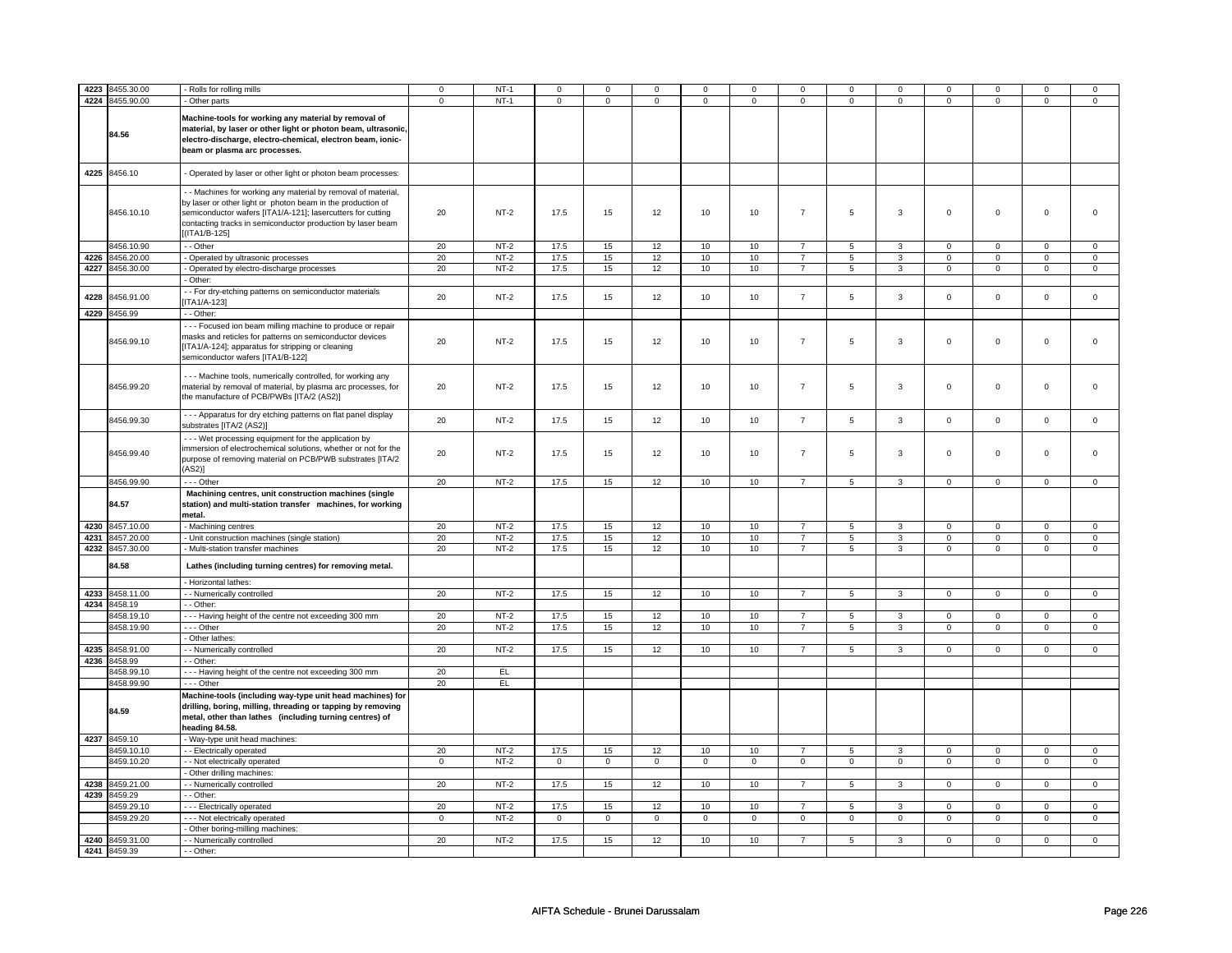|      | 8459.39.10               | --- Electrically operated                                                                                                                                                                                                                                                           | 20                | $NT-2$           | 17.5                | 15                | 12                  | 10                | 10                | $\overline{7}$                | 5                | 3                | $\mathbf 0$                | $\mathbf 0$                   | $\mathbf 0$                | $\mathbf 0$                   |
|------|--------------------------|-------------------------------------------------------------------------------------------------------------------------------------------------------------------------------------------------------------------------------------------------------------------------------------|-------------------|------------------|---------------------|-------------------|---------------------|-------------------|-------------------|-------------------------------|------------------|------------------|----------------------------|-------------------------------|----------------------------|-------------------------------|
|      | 8459.39.20               | --- Not electrically operated                                                                                                                                                                                                                                                       | $\mathbf 0$       | $NT-2$           | $\mathbf 0$         | $\mathbf{0}$      | $\mathsf 0$         | $\mathbf 0$       | $\mathbf 0$       | $\mathsf 0$                   | $\mathbf 0$      | $\mathsf 0$      | $\mathsf 0$                | $\mathbf 0$                   | $\mathsf 0$                | $\mathbf 0$                   |
|      | 4242 8459.40             | - Other boring machines:                                                                                                                                                                                                                                                            |                   |                  |                     |                   |                     |                   |                   |                               |                  |                  |                            |                               |                            |                               |
|      | 8459.40.10               | - - Electrically operated                                                                                                                                                                                                                                                           | 20                | $NT-2$           | 17.5                | 15                | 12                  | 10                | 10                | $\overline{7}$                | 5                | 3                | $\mathsf 0$                | $\mathbf 0$                   | $\mathbf 0$                | $\mathbf 0$                   |
|      | 8459.40.20               | - - Not electrically operated                                                                                                                                                                                                                                                       | $\mathbf 0$       | $NT-2$           | $\mathsf{O}\xspace$ | $\overline{0}$    | $\overline{0}$      | $\mathsf 0$       | $\overline{0}$    | $\pmb{0}$                     | $\mathsf 0$      | $\mathsf 0$      | $\overline{0}$             | $\overline{0}$                | $\mathbf 0$                | $\overline{0}$                |
|      |                          | - Milling machines, knee-type:                                                                                                                                                                                                                                                      |                   |                  |                     |                   |                     |                   |                   |                               |                  |                  |                            |                               |                            |                               |
| 4243 | 8459.51.00               | - Numerically controlled                                                                                                                                                                                                                                                            | 20                | $NT-2$           | 17.5                | 15                | 12                  | 10                | 10                | $\overline{7}$                | 5                | 3                | $\mathsf 0$                | $\mathsf 0$                   | $\mathsf 0$                | $\mathsf 0$                   |
| 4244 | 8459.59                  | - Other:                                                                                                                                                                                                                                                                            |                   |                  |                     |                   |                     |                   |                   |                               |                  |                  |                            |                               |                            |                               |
|      | 8459.59.10               | --- Electrically operated                                                                                                                                                                                                                                                           | 20                | $NT-2$           | 17.5                | 15                | 12                  | 10                | 10                | $\overline{7}$                | 5                | 3                | $\mathbf 0$                | $\mathbf{0}$                  | $\mathbf 0$                | $\mathbf{0}$                  |
|      | 8459.59.20               | - - - Not electrically operated                                                                                                                                                                                                                                                     | $\mathbf 0$       | $NT-2$           | $\mathbf 0$         | $\mathbf 0$       | $\mathbf 0$         | $\mathbf 0$       | $\mathbf 0$       | $\mathbf 0$                   | $\mathbf 0$      | $\mathbf 0$      | $\mathbf 0$                | $\mathbf 0$                   | $\Omega$                   | $\mathbf 0$                   |
| 4245 | 8459.61.00               | - Other milling machines:                                                                                                                                                                                                                                                           | 20                | $NT-2$           | 17.5                | 15                | 12                  | 10                |                   | $\overline{7}$                |                  | 3                |                            |                               | $\mathbf 0$                | $\mathbf 0$                   |
| 4246 | 8459.69                  | - Numerically controlled<br>- Other:                                                                                                                                                                                                                                                |                   |                  |                     |                   |                     |                   | 10                |                               | 5                |                  | 0                          | $\mathbf 0$                   |                            |                               |
|      | 3459.69.10               | - - - Electrically operated                                                                                                                                                                                                                                                         | 20                | $NT-2$           | 17.5                | 15                | 12                  | 10                | 10                | $\overline{7}$                | 5                | 3                | $\mathsf 0$                | $\mathbf 0$                   | $\mathbf 0$                | $\mathbf 0$                   |
|      | 8459.69.20               | --- Not electrically operated                                                                                                                                                                                                                                                       | $\mathbf 0$       | $NT-2$           | $\mathbf 0$         | $\mathbf 0$       | $\mathbf 0$         | $\mathbf 0$       | $\mathbf 0$       | $\mathsf 0$                   | $\mathbf 0$      | $\mathbf 0$      | $\mathbf 0$                | $\mathbf 0$                   | $\mathbf 0$                | $\mathbf 0$                   |
| 4247 | 8459.70                  | - Other threading or tapping machines:                                                                                                                                                                                                                                              |                   |                  |                     |                   |                     |                   |                   |                               |                  |                  |                            |                               |                            |                               |
|      | 8459.70.10               | - - Electrically operated                                                                                                                                                                                                                                                           | 20                | $NT-2$           | 17.5                | 15                | 12                  | 10                | 10                | $\overline{7}$                | $\overline{5}$   | $\mathbf{R}$     | $\overline{0}$             | $\overline{0}$                | $\Omega$                   | $\overline{0}$                |
|      | 8459.70.20               | - - Not electrically operated                                                                                                                                                                                                                                                       | $\mathbf 0$       | $NT-2$           | $\mathsf 0$         | $\mathbf 0$       | $\mathsf 0$         | $\mathbf 0$       | $\mathsf 0$       | $\mathbf 0$                   | $\mathsf 0$      | $\mathbf 0$      | $\mathsf 0$                | $\overline{0}$                | $\mathsf 0$                | $\overline{0}$                |
|      | 84.60                    | Machine-tools for deburring, sharpening, grinding,<br>honing, lapping, polishing or otherwise finishing metal or<br>cermets by means of grinding stones, abrasives or<br>polishing products, other than gear cutting, gear grinding<br>or gear finishing machines of heading 84.61. |                   |                  |                     |                   |                     |                   |                   |                               |                  |                  |                            |                               |                            |                               |
|      |                          | Flat-surface grinding machines, in which the positioning in<br>any one axis can be set up to an accuracy of at least 0.01 mm                                                                                                                                                        |                   |                  |                     |                   |                     |                   |                   |                               |                  |                  |                            |                               |                            |                               |
|      | 4248 8460.11.00          | - - Numerically controlled                                                                                                                                                                                                                                                          | 20                | $NT-2$           | 17.5                | 15                | 12                  | 10                | 10                | $\overline{7}$                | 5                | 3                | $\mathsf 0$                | $\mathbf 0$                   | $\Omega$                   | $\mathbf 0$                   |
| 4249 | 8460.19                  | - - Other:                                                                                                                                                                                                                                                                          |                   |                  |                     |                   |                     |                   |                   | $\overline{7}$                |                  |                  |                            |                               |                            |                               |
|      | 8460.19.10               | --- Electrically operated                                                                                                                                                                                                                                                           | 20                | $NT-2$           | 17.5                | 15                | 12                  | 10                | 10                |                               | 5                | 3                | $\mathsf 0$                | $\mathsf 0$                   | $\Omega$                   | $\mathsf 0$                   |
|      | 8460.19.20               | - - - Not electrically operated                                                                                                                                                                                                                                                     | $\mathbf 0$       | $NT-2$           | $\mathsf{O}\xspace$ | $\mathbf 0$       | $\mathsf{O}\xspace$ | $\mathbf 0$       | $\mathsf 0$       | $\mathbf 0$                   | $\mathsf 0$      | $\mathbf 0$      | $\mathsf 0$                | $\mathsf 0$                   | $\mathsf 0$                | $\mathsf 0$                   |
|      |                          | Other grinding machines, in which the positioning in any one<br>axis can be set up to an accuracy of at least 0.01 mm:                                                                                                                                                              |                   |                  |                     |                   |                     |                   |                   |                               |                  |                  |                            |                               |                            |                               |
| 4250 | 8460.21.00               | - - Numerically controlled                                                                                                                                                                                                                                                          | 20                | $NT-2$           | 17.5                | 15                | 12                  | 10                | 10                | $\overline{7}$                | 5                | 3                | $\mathbf 0$                | $\mathbf 0$                   | $\mathbf 0$                | $\mathbf 0$                   |
| 4251 | 8460.29                  | - Other:                                                                                                                                                                                                                                                                            |                   |                  |                     |                   |                     |                   |                   |                               |                  |                  |                            |                               |                            |                               |
|      | 3460.29.10               | --- Electrically operated operated                                                                                                                                                                                                                                                  | 20                | $NT-2$           | 17.5                | 15                | 12                  | 10                | 10                | $\overline{7}$                | 5                | 3                | 0                          | $\mathbf 0$                   | $\mathbf 0$                | $\mathbf 0$                   |
|      | 3460.29.20               | --- Not electrically operated operated                                                                                                                                                                                                                                              | $\mathsf 0$       | $NT-2$           | $\mathbf 0$         | $\mathbf 0$       | $\mathbf 0$         | $\mathsf 0$       | 0                 | $\mathsf 0$                   | $\mathbf 0$      | $\mathsf 0$      | 0                          | $\mathbf 0$                   | $\mathbf 0$                | $\mathbf 0$                   |
| 4252 |                          | - Sharpening (tool or cutter grinding) machines:                                                                                                                                                                                                                                    |                   |                  |                     |                   |                     |                   |                   |                               |                  |                  |                            |                               |                            |                               |
|      | 8460.31<br>8460.31.10    | - - Numerically controlled:<br>--- Machine tools, numerically controlled, for sharpening<br>carbide drilling bits with a shank diameter not exceeding 3.175<br>mm, provided with fixed collets and having a power not<br>exceeding 0.74 kW [ITA/2 (AS2)]                            | 20                | $NT-2$           | 17.5                | 15                | 12                  | 10                | 10                | $\overline{7}$                | $\,$ 5 $\,$      | $\mathbf{3}$     | $\mathsf 0$                | $\mathsf 0$                   | $\mathsf 0$                | $\Omega$                      |
|      | 3460.31.90               | --- Other                                                                                                                                                                                                                                                                           | 20                | $NT-2$           | 17.5                | $15\,$            | 12                  | 10                | 10                | $\overline{7}$                | $\overline{5}$   | 3                | $\mathsf 0$                | $\mathbf 0$                   | $\mathsf 0$                | $\mathbf 0$                   |
| 4253 | 8460.39                  | - - Other:                                                                                                                                                                                                                                                                          |                   |                  |                     |                   |                     |                   |                   |                               |                  |                  |                            |                               |                            |                               |
|      | 8460.39.1                | --- Electrically operated operated                                                                                                                                                                                                                                                  | 20                | $NT-2$           | 17.5                | 15                | 12                  | 10                | 10                | $\overline{7}$                | $5^{\circ}$      | 3                | $\mathbf 0$                | $\mathbf 0$                   | $\Omega$                   | $\mathbf 0$                   |
|      | 3460.39.20               | - - - Not electrically operated operated                                                                                                                                                                                                                                            | $\mathbf 0$       | $NT-2$           | $\mathsf 0$         | $\mathbf 0$       | $\mathsf 0$         | $\mathbf 0$       | $\mathbf 0$       | $\mathbf 0$                   | $\mathbf 0$      | $\mathsf 0$      | $\mathsf 0$                | $\mathbf 0$                   | $\Omega$                   | $\mathbf 0$                   |
| 4254 | 8460.40                  | - Honing or lapping machines:                                                                                                                                                                                                                                                       |                   |                  |                     |                   |                     |                   |                   |                               |                  |                  |                            |                               |                            |                               |
|      | 8460.40.10<br>3460.40.20 | - Electrically operated operated                                                                                                                                                                                                                                                    | 20<br>$\mathbf 0$ | $NT-2$<br>$NT-2$ | 17.5                | 15<br>$\mathsf 0$ | 12<br>$\mathbf 0$   | 10<br>$\mathsf 0$ | 10<br>$\mathbf 0$ | $\overline{7}$<br>$\mathsf 0$ | 5<br>$\mathbf 0$ | 3<br>$\mathsf 0$ | $\mathsf 0$<br>0           | $\mathbf 0$<br>$\mathsf 0$    | $\mathbf 0$<br>0           | $\mathbf 0$<br>$\mathsf 0$    |
| 4255 | 8460.90                  | - Not electrically operated operated<br>· Other:                                                                                                                                                                                                                                    |                   |                  | 0                   |                   |                     |                   |                   |                               |                  |                  |                            |                               |                            |                               |
|      | 8460.90.10               | - - Electrically operated operated                                                                                                                                                                                                                                                  | 20                | EL.              |                     |                   |                     |                   |                   |                               |                  |                  |                            |                               |                            |                               |
|      | 8460.90.20               | - - Not electrically operated operated                                                                                                                                                                                                                                              | $\Omega$          | EL               |                     |                   |                     |                   |                   |                               |                  |                  |                            |                               |                            |                               |
|      | 84.61                    | Machine-tools for planing, shaping, slotting, broaching,<br>gear cutting, gear grinding or gear finishing, sawing,<br>cutting-off and other machine-tools working by removing<br>metal or cermets, not elsewhere specified or included.                                             |                   |                  |                     |                   |                     |                   |                   |                               |                  |                  |                            |                               |                            |                               |
|      | 4256 8461.20             | - Shaping or slotting machines:                                                                                                                                                                                                                                                     |                   |                  |                     |                   |                     |                   |                   |                               |                  |                  |                            |                               |                            |                               |
|      | 8461.20.10               | - Electrically operated                                                                                                                                                                                                                                                             | 20                | $NT-2$           | 17.5                | 15                | 12                  | 10                | 10                | $\overline{7}$                | 5                | 3                | $\mathsf 0$                | $\mathbf 0$                   | $\mathsf 0$                | $\mathbf 0$                   |
|      | 8461.20.20               | - - Not electrically operated                                                                                                                                                                                                                                                       | $\mathbf 0$       | $NT-2$           | $\mathbf 0$         | 0                 | 0                   | 0                 | 0                 | 0                             | 0                | 0                | 0                          | $\mathbf 0$                   | 0                          | $\mathbf 0$                   |
| 4257 | 8461.30                  | Broaching machines:                                                                                                                                                                                                                                                                 |                   |                  |                     |                   |                     |                   |                   | $\overline{7}$                |                  |                  |                            |                               |                            |                               |
|      | 8461.30.10               | - Electrically operated                                                                                                                                                                                                                                                             | 20                | $NT-2$           | 17.5<br>$\mathsf 0$ | 15                | 12<br>$\mathsf 0$   | 10<br>$\mathbf 0$ | 10<br>$\mathbf 0$ | $\mathsf 0$                   | 5<br>$\mathbf 0$ | 3<br>$\mathsf 0$ | $\mathsf 0$<br>$\mathsf 0$ | $\overline{0}$<br>$\mathbf 0$ | $\mathbf 0$<br>$\mathsf 0$ | $\overline{0}$<br>$\mathbf 0$ |
| 4258 | 8461.30.20<br>8461.40    | - - Not electrically operated<br>Gear cutting, gear grinding or gear finishing machines:                                                                                                                                                                                            | $\mathbf 0$       | $NT-2$           |                     | $\mathbf 0$       |                     |                   |                   |                               |                  |                  |                            |                               |                            |                               |
|      | 8461.40.10               | - - Electrically operated                                                                                                                                                                                                                                                           | 20                | $NT-2$           | 17.5                | 15                | 12                  | 10                | 10                | $\overline{7}$                | 5                | 3                | $\mathbf 0$                | $\mathbf 0$                   | $\mathbf 0$                | $\overline{0}$                |
|      |                          |                                                                                                                                                                                                                                                                                     | $\mathsf 0$       | $NT-2$           | $\mathsf 0$         | $\overline{0}$    | $\mathsf 0$         | $\overline{0}$    | $\overline{0}$    | $\overline{0}$                | $\mathbf 0$      | $\overline{0}$   | $\mathsf 0$                | $\overline{0}$                | $\mathsf 0$                | $\overline{0}$                |
|      | 8461.40.20               | - - Not electrically operated                                                                                                                                                                                                                                                       |                   |                  |                     |                   |                     |                   |                   |                               |                  |                  |                            |                               |                            |                               |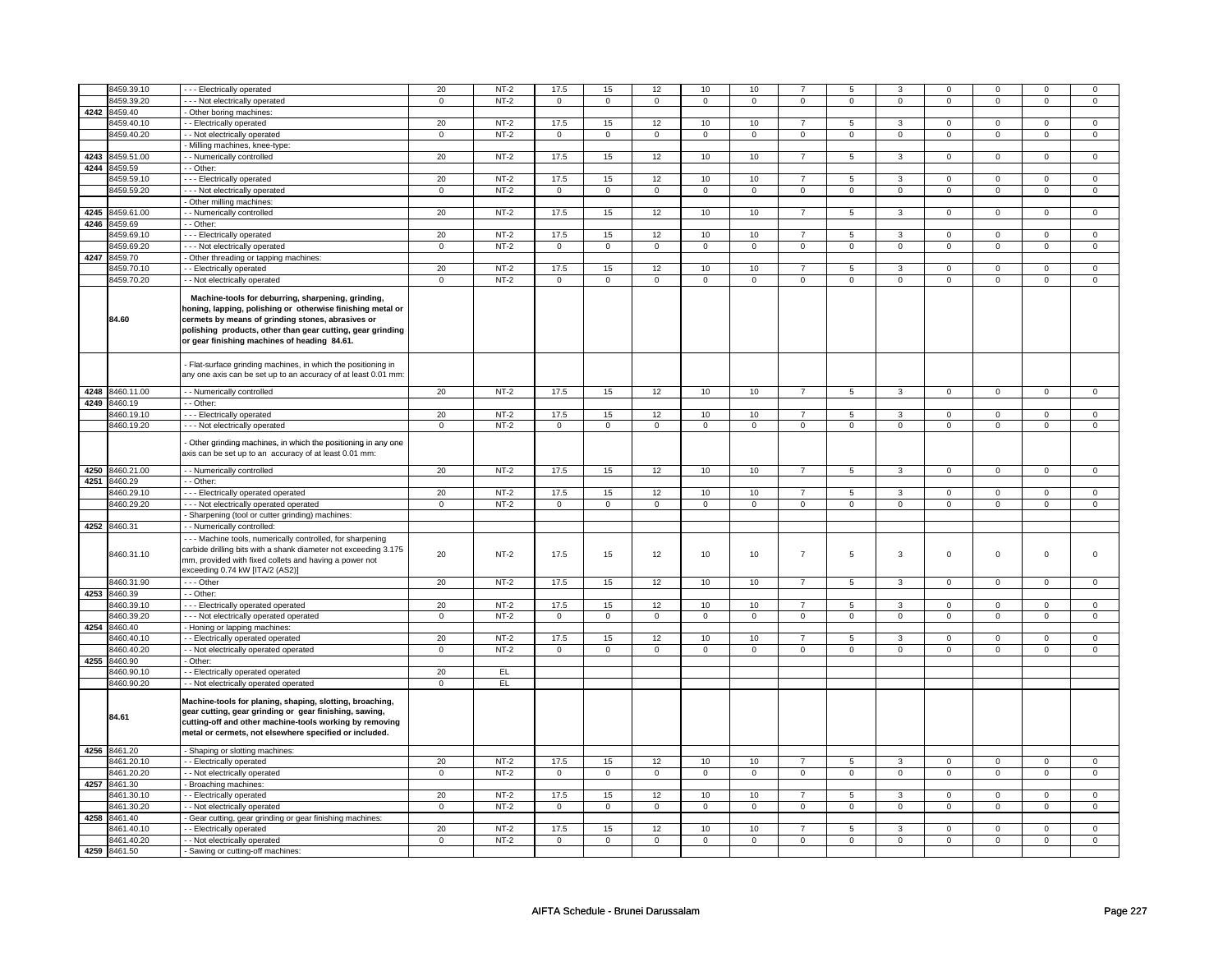|      | 8461.50.10   | - Electrically operated                                                                                                                                                                                                                                                                                         | 20             | $NT-2$ | 17.5                | 15             | 12          | $10$            | 10          | $\overline{7}$ | 5                   | 3              | $\mathbf 0$      | 0              | $\Omega$         | 0              |
|------|--------------|-----------------------------------------------------------------------------------------------------------------------------------------------------------------------------------------------------------------------------------------------------------------------------------------------------------------|----------------|--------|---------------------|----------------|-------------|-----------------|-------------|----------------|---------------------|----------------|------------------|----------------|------------------|----------------|
|      | 3461.50.20   | - Not electrically operated                                                                                                                                                                                                                                                                                     | $\mathsf 0$    | $NT-2$ | $\mathsf{O}\xspace$ | $\mathsf 0$    | $\mathsf 0$ | $\mathbf 0$     | $\mathsf 0$ | $\mathsf 0$    | $\mathbf 0$         | $\mathsf 0$    | $\mathsf 0$      | $\mathsf 0$    | 0                | 0              |
| 4260 | 8461.90      | Other:                                                                                                                                                                                                                                                                                                          |                |        |                     |                |             |                 |             |                |                     |                |                  |                |                  |                |
|      |              | - Electrically operated:                                                                                                                                                                                                                                                                                        |                |        |                     |                |             |                 |             |                |                     |                |                  |                |                  |                |
|      | 8461.90.11   | --- Planing machines                                                                                                                                                                                                                                                                                            | 20             | $NT-2$ | 17.5                | 15             | 12          | 10              | 10          |                | 5                   | 3              | $\Omega$         | $\mathbf 0$    | $\Omega$         | 0              |
|      | 8461.90.19   | --- Other                                                                                                                                                                                                                                                                                                       | 20             | $NT-2$ | 17.5                | 15             | 12          | 10              | 10          | $\overline{7}$ | 5                   | $\overline{3}$ | $\mathbf 0$      | $\mathbf{0}$   | $\mathbf 0$      | $\mathbf{0}$   |
|      |              | - - Not electrically operated:                                                                                                                                                                                                                                                                                  |                |        |                     |                |             |                 |             |                |                     |                |                  |                |                  |                |
|      | 8461.90.91   | --- Planing machines                                                                                                                                                                                                                                                                                            | $\mathbf 0$    | $NT-2$ | $\mathbf 0$         | $\mathbf 0$    | 0           | $\mathbf{0}$    | 0           | $\mathbf{0}$   | 0                   | $\mathbf 0$    | 0                | $\mathbf 0$    | 0                | $\mathbf 0$    |
|      | 8461.90.99   | --- Other                                                                                                                                                                                                                                                                                                       | $\mathbf 0$    | $NT-2$ | $\mathbf 0$         | $\mathbf 0$    | 0           | $\mathsf 0$     | 0           | $\mathsf 0$    | 0                   | $\mathbf 0$    | 0                | $\mathbf 0$    | 0                | 0              |
|      | 84.62        | Machine-tools (including presses) for working metal by<br>forging, hammering or die-stamping; machine-tools<br>(including presses) for working metal by bending, folding,<br>straightening, flattening, shearing, punching or notching;<br>presses for working metal or metal carbides, not specified<br>above. |                |        |                     |                |             |                 |             |                |                     |                |                  |                |                  |                |
| 4261 | 8462.10      | - Forging or die-stamping machines (including presses) and<br>hammers:                                                                                                                                                                                                                                          |                |        |                     |                |             |                 |             |                |                     |                |                  |                |                  |                |
|      | 8462.10.10   | - Electrically operated                                                                                                                                                                                                                                                                                         | 20             | $NT-2$ | 17.5                | 15             | 12          | 10              | 10          | $\overline{7}$ | 5                   | 3              | $\mathsf 0$      | $\mathbf 0$    | $\mathbf 0$      | $\overline{0}$ |
|      | 8462.10.20   | - - Not electrically operated                                                                                                                                                                                                                                                                                   | $\overline{0}$ | $NT-2$ | $\mathsf{O}\xspace$ | $\overline{0}$ | $\mathsf 0$ | $\overline{0}$  | $\mathsf 0$ | $\overline{0}$ | $\mathsf{O}\xspace$ | $\overline{0}$ | $\overline{0}$   | $\overline{0}$ | $\mathbf 0$      | $\overline{0}$ |
|      |              |                                                                                                                                                                                                                                                                                                                 |                |        |                     |                |             |                 |             |                |                     |                |                  |                |                  |                |
|      |              | Bending, folding, straightening or flattening machines<br>including presses):                                                                                                                                                                                                                                   |                |        |                     |                |             |                 |             |                |                     |                |                  |                |                  |                |
|      | 4262 8462.21 | - - Numerically controlled:                                                                                                                                                                                                                                                                                     |                |        |                     |                |             |                 |             |                |                     |                |                  |                |                  |                |
|      |              | --- Machines for bending, folding and straightening                                                                                                                                                                                                                                                             |                |        |                     |                |             |                 |             |                |                     |                |                  |                |                  |                |
|      | 3462.21.10   | semiconductor leads [ITA1/B-146]                                                                                                                                                                                                                                                                                | 20             | $NT-2$ | 17.5                | 15             | 12          | 10              | 10          | $\overline{7}$ | 5                   | 3              | $\mathbf 0$      | $\mathbf 0$    | $\mathbf 0$      | $\mathbf 0$    |
|      | 8462.21.90   | --- Other                                                                                                                                                                                                                                                                                                       | 20             | $NT-2$ | 17.5                | 15             | 12          | 10              | 10          | $\overline{7}$ | 5                   | $\mathbf{3}$   | $\mathbf 0$      | $\mathbf 0$    | $\mathbf{0}$     | $\mathbf 0$    |
|      | 4263 8462.29 | - - Other:                                                                                                                                                                                                                                                                                                      |                |        |                     |                |             |                 |             |                |                     |                |                  |                |                  |                |
|      |              | - - Electrically operated:                                                                                                                                                                                                                                                                                      |                |        |                     |                |             |                 |             |                |                     |                |                  |                |                  |                |
|      | 8462.29.11   | · - - - Machines for bending, folding and straightening                                                                                                                                                                                                                                                         | 20             | $NT-2$ | 17.5                | 15             | 12          | 10              | 10          | $\overline{7}$ | 5                   | $\mathbf{3}$   | $\mathsf 0$      | $\mathbf 0$    | $\mathbf 0$      | $\mathbf 0$    |
|      |              | semiconductor leads [(ITA1/B-146]                                                                                                                                                                                                                                                                               |                |        |                     |                |             |                 |             |                |                     |                |                  |                |                  |                |
|      | 8462.29.19   | - - - - Other                                                                                                                                                                                                                                                                                                   | 20             | $NT-2$ | 17.5                | 15             | 12          | 10              | 10          | $\overline{7}$ | 5                   | 3              | $\mathsf 0$      | $\mathbf 0$    | $\mathbf 0$      | 0              |
|      | 8462.29.20   | - - - Not electrically operated                                                                                                                                                                                                                                                                                 | $\mathsf 0$    | $NT-2$ | $\mathsf 0$         | $\mathbf 0$    | $\mathbf 0$ | $\mathsf 0$     | $\mathbf 0$ | $\mathsf 0$    | $\mathbf 0$         | $\mathbf 0$    | $\mathsf 0$      | $\mathsf 0$    | $\mathbf 0$      | 0              |
|      |              | Shearing machines (including presses), other than combined<br>unching and shearing machines:                                                                                                                                                                                                                    |                |        |                     |                |             |                 |             |                |                     |                |                  |                |                  |                |
| 4264 | 8462.31.00   | - Numerically controlled                                                                                                                                                                                                                                                                                        | 20             | $NT-2$ | 17.5                | 15             | 12          | 10              | 10          | $\overline{7}$ | $\overline{5}$      | 3              | $\mathsf 0$      | $\mathsf 0$    | $\mathsf 0$      | $\mathsf 0$    |
|      | 4265 8462.39 | - - Other:                                                                                                                                                                                                                                                                                                      |                |        |                     |                |             |                 |             |                |                     |                |                  |                |                  |                |
|      | 3462.39.10   | - - - Electrically operated                                                                                                                                                                                                                                                                                     | 20             | $NT-2$ | 17.5                | 15             | 12          | 10              | 10          | $\overline{7}$ | 5                   | 3              | $\mathsf 0$      | $\mathbf 0$    | $\mathbf 0$      | $\mathbf 0$    |
|      | 3462.39.20   | - - - Not electrically operated                                                                                                                                                                                                                                                                                 | $\mathsf 0$    | $NT-2$ | $\mathsf 0$         | $\mathbf 0$    | $\mathbf 0$ | $\mathbf 0$     | $\mathbf 0$ | $\mathbf 0$    | $\mathbf 0$         | $\mathbf 0$    | $\mathsf 0$      | $\mathbf 0$    | $\mathbf 0$      | $\mathbf{0}$   |
|      |              | - Punching or notching machines (including presses),<br>including combined punching and shearing machines:                                                                                                                                                                                                      |                |        |                     |                |             |                 |             |                |                     |                |                  |                |                  |                |
| 4266 | 8462.41.00   | - Numerically controlled                                                                                                                                                                                                                                                                                        | 20             | $NT-2$ | 17.5                | 15             | 12          | 10              | 10          | $\overline{7}$ | 5                   | 3              | $\mathsf 0$      | $\mathbf 0$    | $\mathbf 0$      | $\mathbf 0$    |
|      | 4267 8462.49 | $-$ Other:                                                                                                                                                                                                                                                                                                      |                |        |                     |                |             |                 |             |                |                     |                |                  |                |                  |                |
|      | 8462.49.10   | --- Electrically operated                                                                                                                                                                                                                                                                                       | 20             | $NT-2$ | 17.5                | 15             | 12          | 10              | 10          | $\overline{7}$ | 5                   | 3              | 0                | $\mathbf 0$    | 0                | $\overline{0}$ |
|      | 8462.49.20   | - - - Not electrically operated                                                                                                                                                                                                                                                                                 | $\mathbf 0$    | $NT-2$ | $\mathbf 0$         | $\mathbf 0$    | 0           | $\mathbf 0$     | $\mathbf 0$ | $\mathbf 0$    | $\mathbf 0$         | $\mathbf 0$    | $\mathsf 0$      | $\mathbf 0$    | $\Omega$         | $\mathbf{0}$   |
|      |              | - Other:                                                                                                                                                                                                                                                                                                        |                |        |                     |                |             |                 |             |                |                     |                |                  |                |                  |                |
| 4268 | 8462.91.00   | - Hydraulic presses                                                                                                                                                                                                                                                                                             | $\mathbf 0$    | $NT-1$ | $\mathsf 0$         | $\mathbf 0$    | $\mathbf 0$ | $\mathbf 0$     | $\mathbf 0$ | $\mathbf 0$    | $\mathbf 0$         | $\mathbf 0$    | $\mathsf 0$      | $\mathbf 0$    | 0                | $\mathbf 0$    |
| 4269 | 8462.99      | - Other:                                                                                                                                                                                                                                                                                                        |                |        |                     |                |             |                 |             |                |                     |                |                  |                |                  |                |
|      |              | --- Machines for the manufacture of boxes, cans and similar                                                                                                                                                                                                                                                     |                |        |                     |                |             |                 |             |                |                     |                |                  |                |                  |                |
|      | 3462.99.10   | containers of tin plate, electrically operated                                                                                                                                                                                                                                                                  | 20             | $NT-2$ | 17.5                | 15             | 12          | 10              | 10          | $\overline{7}$ | 5                   | $\mathbf{3}$   | $\mathsf 0$      | $\mathbf 0$    | $\mathbf 0$      | $\mathbf 0$    |
|      | 8462.99.20   | - - - Machines for the manufacture of boxes, cans and similar<br>containers of tin plate, not electrically operated                                                                                                                                                                                             | $\mathbf 0$    | $NT-2$ | $\mathsf{O}\xspace$ | $\mathbf 0$    | 0           | 0               | $\mathsf 0$ | $\mathsf 0$    | 0                   | $\mathbf 0$    | $\mathsf 0$      | $\mathbf 0$    | 0                | $\mathsf 0$    |
|      | 8462.99.30   | --- Other presses for working metal or metal carbides,<br>electrically operated                                                                                                                                                                                                                                 | 20             | NT-2   | 17.5                | 15             | 12          | 10              | 10          | $\overline{7}$ | 5                   | 3              | 0                | 0              | 0                | $\mathbf 0$    |
|      | 8462.99.40   | - - - Other presses for working metal or metal carbides, not<br>electrically operated                                                                                                                                                                                                                           | $\mathsf 0$    | $NT-2$ | $\mathsf 0$         | $\mathsf 0$    | $\mathbf 0$ | $\mathbf 0$     | $\mathsf 0$ | $\mathsf 0$    | $\mathbf 0$         | $\mathbf 0$    | $\mathsf 0$      | $\mathsf{O}$   | $\mathsf 0$      | $\mathsf 0$    |
|      | 8462.99.50   | - - - Other, electrically operated                                                                                                                                                                                                                                                                              | 20             | $NT-2$ | 17.5                | 15             | 12          | 10              | 10          | $\overline{7}$ | 5                   | 3              | $\mathsf 0$      | $\mathbf 0$    | $\Omega$         | 0              |
|      | 8462.99.60   | - - - Other, not electrically operated                                                                                                                                                                                                                                                                          | $\Omega$       | $NT-2$ | $\mathbf 0$         | $\mathbf 0$    | $\mathbf 0$ | $\mathbf{0}$    | $\mathbf 0$ | $\mathbf 0$    | $\mathbf 0$         | $\mathbf{0}$   | $\mathbf 0$      | $\mathsf 0$    | $\Omega$         | $\mathbf{0}$   |
|      | 84.63        | Other machine-tools for working metal or cermets,                                                                                                                                                                                                                                                               |                |        |                     |                |             |                 |             |                |                     |                |                  |                |                  |                |
|      |              | without removing material.                                                                                                                                                                                                                                                                                      |                |        |                     |                |             |                 |             |                |                     |                |                  |                |                  |                |
| 4270 | 8463.10      | Draw-benches for bars, tubes, profiles, wire or the like:                                                                                                                                                                                                                                                       |                |        |                     |                |             |                 |             |                |                     |                |                  |                |                  |                |
|      |              | - - Electrically operated:                                                                                                                                                                                                                                                                                      |                |        |                     |                |             |                 |             | $\overline{7}$ |                     |                |                  |                |                  |                |
|      | 8463.10.11   | --- Wire-drawing machines                                                                                                                                                                                                                                                                                       | 20             | $NT-2$ | 17.5                | 15             | 12          | 10              | 10          | $\overline{7}$ | 5<br>5              | 3              | 0<br>$\mathbf 0$ | $\mathbf 0$    | 0<br>$\mathbf 0$ | 0              |
|      | 8463.10.19   | --- Other                                                                                                                                                                                                                                                                                                       | 20             | $NT-2$ | 17.5                | 15             | 12          | 10              | 10          |                |                     | 3              |                  | $\mathbf 0$    |                  | $\mathbf 0$    |
|      | 8463.10.20   | - Not electrically operated                                                                                                                                                                                                                                                                                     | $\mathbf 0$    | $NT-2$ | $\mathbf 0$         | $\mathbf 0$    | 0           | $\mathsf 0$     | 0           | $\mathsf 0$    | 0                   | $\mathbf 0$    | 0                | $\mathbf 0$    | $\Omega$         | $\mathbf 0$    |
| 4271 | 8463.20      | Thread rolling machines:                                                                                                                                                                                                                                                                                        |                |        |                     |                |             |                 |             |                |                     |                |                  |                |                  |                |
|      | 3463.20.10   | - Electrically operated                                                                                                                                                                                                                                                                                         | 20             | $NT-2$ | 17.5                | 15             | 12          | 10 <sub>1</sub> | 10          | $\overline{7}$ | 5                   | 3              | 0                | 0              | 0                | $\mathbf 0$    |
|      | 8463.20.20   | - - Not electrically operated                                                                                                                                                                                                                                                                                   | $\mathbf 0$    | $NT-2$ | $^{\circ}$          | $\mathbf 0$    | $\mathbf 0$ | $\mathbf 0$     | $\mathbf 0$ | $\mathbf 0$    | 0                   | $\mathbf 0$    | 0                | $\mathbf 0$    | 0                | $\overline{0}$ |
|      | 4272 8463.30 | - Machines for working wire:                                                                                                                                                                                                                                                                                    |                |        |                     |                |             |                 |             |                |                     |                |                  |                |                  |                |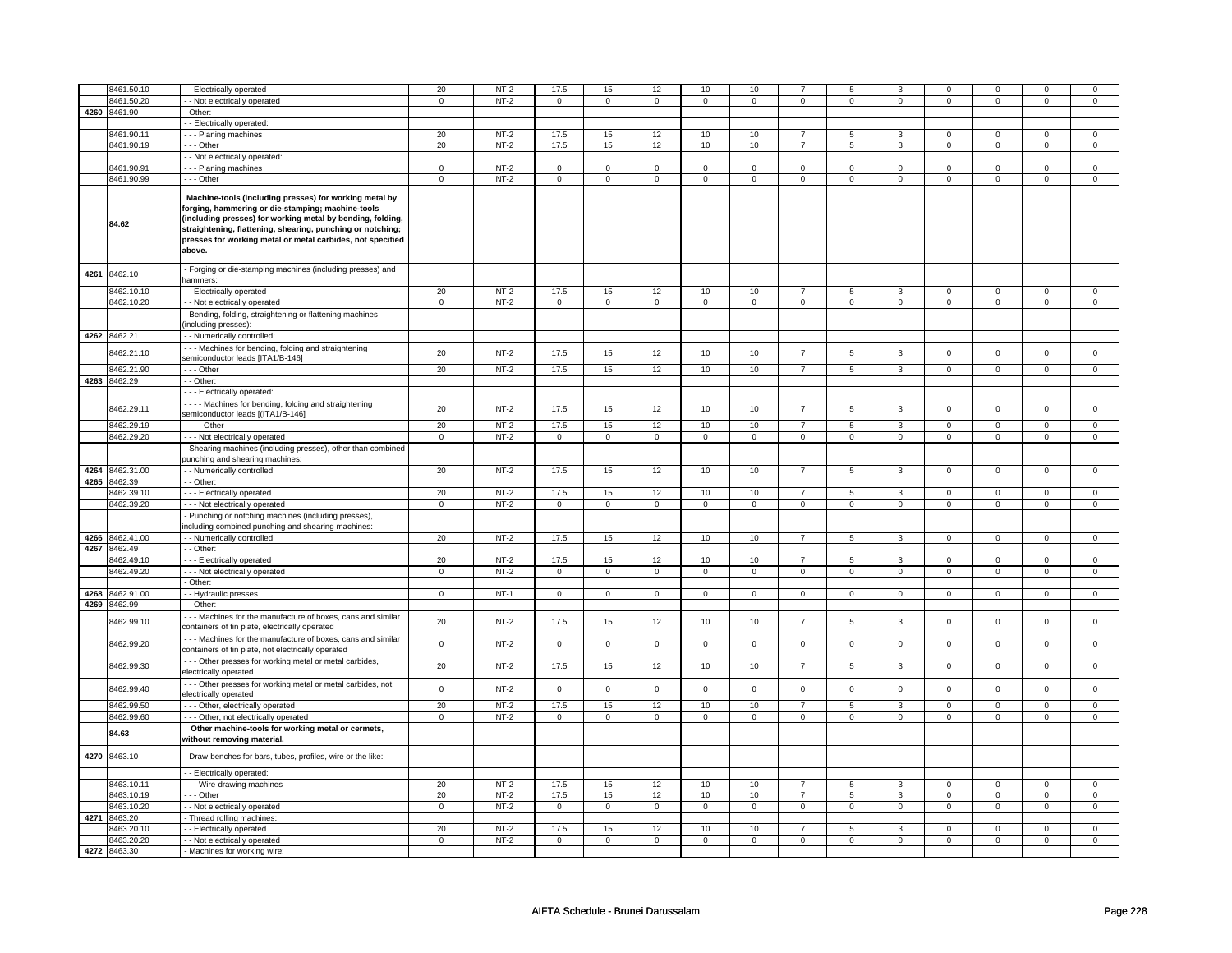|      |              | - - Electrically operated:                                                                                                                                                                  |                |        |             |                |             |             |              |                |                |                |             |                |             |                |
|------|--------------|---------------------------------------------------------------------------------------------------------------------------------------------------------------------------------------------|----------------|--------|-------------|----------------|-------------|-------------|--------------|----------------|----------------|----------------|-------------|----------------|-------------|----------------|
|      | 8463.30.11   | --- Wire-drawing machines                                                                                                                                                                   | 20             | $NT-2$ | 17.5        | 15             | 12          | 10          | 10           | $\overline{7}$ | 5              | 3              | $\mathbf 0$ | $\Omega$       | $\Omega$    | $\mathbf{0}$   |
|      | 8463.30.19   | --- Other                                                                                                                                                                                   | 20             | $NT-2$ | 17.5        | 15             | 12          | 10          | 10           | $\overline{7}$ | 5              | 3              | 0           | $\mathbf 0$    | 0           | 0              |
|      | 8463.30.20   | - - Not electrically operated                                                                                                                                                               | $\mathsf 0$    | $NT-2$ | $\mathbf 0$ | $\mathsf 0$    | $\mathbf 0$ | $\mathbf 0$ | $\mathbf 0$  | $\mathbf 0$    | 0              | $\mathbf 0$    | $\mathsf 0$ | $\mathbf 0$    | $\mathsf 0$ | 0              |
| 4273 | 8463.90      | - Other:                                                                                                                                                                                    |                |        |             |                |             |             |              |                |                |                |             |                |             |                |
|      |              |                                                                                                                                                                                             |                |        |             |                |             |             |              |                |                |                |             |                |             |                |
|      |              | - - Electrically operated:                                                                                                                                                                  |                |        |             |                |             |             |              |                |                |                |             |                |             |                |
|      | 8463.90.11   | - - - Riveting machines                                                                                                                                                                     | 20             | $NT-2$ | 17.5        | 15             | 12          | 10          | 10           | $\overline{7}$ | 5              | 3              | 0           | 0              | 0           | 0              |
|      | 8463.90.19   | --- Other                                                                                                                                                                                   | 20             | $NT-2$ | 17.5        | 15             | 12          | 10          | 10           | $\overline{7}$ | 5              | 3              | $\mathbf 0$ | $\mathbf 0$    | $\mathsf 0$ | $\mathbf 0$    |
|      |              | - - Not electrically operated:                                                                                                                                                              |                |        |             |                |             |             |              |                |                |                |             |                |             |                |
|      | 8463.90.21   | --- Riveting machines                                                                                                                                                                       | $\mathsf 0$    | $NT-2$ | $\mathbf 0$ | $\mathsf 0$    | $\mathbf 0$ | $\mathbf 0$ | $\mathbf 0$  | $\mathbf 0$    | 0              | $\mathbf 0$    | 0           | $\mathbf 0$    | $\Omega$    | 0              |
|      | 8463.90.29   | --- Other                                                                                                                                                                                   | $\mathbf 0$    | $NT-2$ | $\mathbf 0$ | $\mathsf 0$    | $\Omega$    | $\mathbf 0$ | $\mathbf 0$  | $\mathbf 0$    | $\mathbf 0$    | $\mathsf 0$    | $\mathsf 0$ | $\mathbf 0$    | $\mathbf 0$ | 0              |
|      |              |                                                                                                                                                                                             |                |        |             |                |             |             |              |                |                |                |             |                |             |                |
|      | 84.64        | Machine-tools for working stone, ceramics, concrete,<br>asbestos-cement or like mineral materials or for cold                                                                               |                |        |             |                |             |             |              |                |                |                |             |                |             |                |
|      |              | working glass.                                                                                                                                                                              |                |        |             |                |             |             |              |                |                |                |             |                |             |                |
|      | 4274 8464.10 | - Sawing machines:                                                                                                                                                                          |                |        |             |                |             |             |              |                |                |                |             |                |             |                |
|      |              | - Electrically operated:                                                                                                                                                                    |                |        |             |                |             |             |              |                |                |                |             |                |             |                |
|      |              | - - - For sawing monocrystal semiconductor boules into slices,                                                                                                                              |                |        |             |                |             |             |              |                |                |                |             |                |             |                |
|      | 8464.10.11   | or wafers into chips [ITA1/B- 126]                                                                                                                                                          | 20             | $NT-2$ | 17.5        | 15             | 12          | 10          | 10           | $\overline{7}$ | 5              | $\mathbf{3}$   | $\mathsf 0$ | $\mathbf 0$    | $\mathsf 0$ | $\mathsf 0$    |
|      |              | --- Other, for working stone, ceramic, concrete, asbestos-                                                                                                                                  |                |        |             |                |             |             |              |                |                |                |             |                |             |                |
|      | 8464.10.12   | cement or like mineral materials                                                                                                                                                            | 20             | $NT-2$ | 17.5        | 15             | 12          | 10          | $10$         | $\overline{7}$ | 5              | 3              | $\mathsf 0$ | $\mathbf 0$    | $\mathsf 0$ | $\mathbf 0$    |
|      | 3464.10.19   | --- Other                                                                                                                                                                                   | 20             | $NT-2$ | 17.5        | 15             | 12          | 10          | $10$         | $\overline{7}$ | 5              | $\mathbf{3}$   | $\mathsf 0$ | $\mathbf 0$    | $\mathsf 0$ | $\mathbf 0$    |
|      | 8464.10.90   | - - Other                                                                                                                                                                                   | $\overline{0}$ | $NT-2$ | $\mathsf 0$ | $\mathsf 0$    | $\mathsf 0$ | $\mathsf 0$ | $\mathbf 0$  | $\mathbf 0$    | $\mathbf 0$    | $\mathbf 0$    | $\mathsf 0$ | $\mathbf{0}$   | 0           | $\overline{0}$ |
|      |              |                                                                                                                                                                                             |                |        |             |                |             |             |              |                |                |                |             |                |             |                |
|      | 4275 8464.20 | - Grinding or polishing machines:                                                                                                                                                           |                |        |             |                |             |             |              |                |                |                |             |                |             |                |
|      |              | - Electrically operated:                                                                                                                                                                    |                |        |             |                |             |             |              |                |                |                |             |                |             |                |
|      | 8464.20.11   | --- Grinding, polishing and lapping machines for processing<br>of semiconductor wafers [ITA1/A-127]                                                                                         | 20             | $NT-2$ | 17.5        | 15             | 12          | 10          | 10           | $\overline{7}$ | 5              | 3              | $\mathsf 0$ | $\mathsf 0$    | $\mathsf 0$ | $\mathsf 0$    |
|      | 8464.20.12   | --- Other, for working stone, ceramic, concrete, asbestos-<br>cement or like mineral materials                                                                                              | 20             | $NT-2$ | 17.5        | 15             | 12          | 10          | 10           | $\overline{7}$ | 5              | $\mathbf{3}$   | $\mathsf 0$ | $\mathbf 0$    | $\mathsf 0$ | $\mathbf 0$    |
|      | 8464.20.19   | --- Other                                                                                                                                                                                   | 20             | $NT-2$ | 17.5        | 15             | 12          | 10          | 10           | $\overline{7}$ | 5              | 3              | 0           | $\mathbf 0$    | $\Omega$    | $\mathbf{0}$   |
|      | 3464.20.90   | - - Other                                                                                                                                                                                   | $\mathsf 0$    | $NT-2$ | $\mathbf 0$ | $\mathsf 0$    | $\mathbf 0$ | $\mathbf 0$ | $\mathbf 0$  | $\mathsf 0$    | $\mathbf 0$    | $\mathbf 0$    | $\mathsf 0$ | $\mathbf 0$    | $\mathsf 0$ | $\mathbf 0$    |
|      |              |                                                                                                                                                                                             |                |        |             |                |             |             |              |                |                |                |             |                |             |                |
| 4276 | 8464.90      | - Other:                                                                                                                                                                                    |                |        |             |                |             |             |              |                |                |                |             |                |             |                |
|      |              | - - Electrically operated:                                                                                                                                                                  |                |        |             |                |             |             |              |                |                |                |             |                |             |                |
|      | 8464.90.11   | --- Dicing machines for scribing or scoring semiconductor<br>wafers [ITA1/A-128]                                                                                                            | 20             | $NT-2$ | 17.5        | 15             | 12          | 10          | 10           | $\overline{7}$ | 5              | 3              | $\mathbf 0$ | $\mathbf 0$    | $\mathbf 0$ | $\mathsf 0$    |
|      | 8464.90.12   | - - - Apparatus for wet etching, developing, stripping or<br>cleaning semiconductor wafers and flat panel displays [ITA1/B-<br>142]                                                         | 20             | $NT-2$ | 17.5        | 15             | 12          | 10          | 10           | $\overline{7}$ | 5              | 3              | $\mathsf 0$ | $\mathbf 0$    | $\mathbf 0$ | $\mathbf{0}$   |
|      | 8464.90.13   | - - - Other, for working stone, ceramic, concrete, asbestos-<br>cement or like mineral materials                                                                                            | 20             | $NT-2$ | 17.5        | 15             | 12          | 10          | 10           | $\overline{7}$ | 5              | $\mathbf{3}$   | $\mathsf 0$ | $\mathbf 0$    | $\mathbf 0$ | $\mathbf 0$    |
|      | 8464.90.19   | -- Other                                                                                                                                                                                    | 20             | $NT-2$ | 17.5        | 15             | 12          | 10          | 10           | $\overline{7}$ | $\overline{5}$ | 3              | $\mathbf 0$ | $\mathbf 0$    | $\mathbf 0$ | $\mathbf{0}$   |
|      | 8464.90.90   | - - Other                                                                                                                                                                                   | $\mathsf 0$    | $NT-2$ | $\mathbf 0$ | $\mathsf 0$    | $\mathbf 0$ | $\mathbf 0$ | $\mathbf 0$  | $\mathbf 0$    | 0              | $\mathbf 0$    | 0           | $\mathbf 0$    | 0           | $\mathbf 0$    |
|      | 84.65        | Machine-tools (including machines for nailing, stapling,<br>gluing or otherwise assembling) for working wood, cork,<br>bone, hard rubber, hard plastics or similar hard materials.          |                |        |             |                |             |             |              |                |                |                |             |                |             |                |
| 4277 | 8465.10      | - Machines which can carry out different types of machining<br>operations without tool change between such operations:                                                                      |                |        |             |                |             |             |              |                |                |                |             |                |             |                |
|      | 8465.10.10   | - - Electrically operated                                                                                                                                                                   | 20             | $NT-2$ | 17.5        | 15             | 12          | 10          | 10           | $\overline{7}$ | 5              | 3              | 0           | $\mathbf 0$    | 0           | 0              |
|      | 8465.10.20   | - - Not electrically operated                                                                                                                                                               | $\mathbf 0$    | $NT-2$ | $\mathbf 0$ | $\mathbf 0$    | $\mathbf 0$ | $\mathbf 0$ | $\mathbf{0}$ | $\mathbf 0$    | $\mathbf 0$    | $\mathbf{0}$   | $\mathbf 0$ | $\mathbf{0}$   | $\mathbf 0$ | $\mathbf{0}$   |
|      |              | - Other:                                                                                                                                                                                    |                |        |             |                |             |             |              |                |                |                |             |                |             |                |
|      | 4278 8465.91 | - - Sawing machines:                                                                                                                                                                        |                |        |             |                |             |             |              |                |                |                |             |                |             |                |
|      | 3465.91.10   | --- For scoring PCB/PWBs or PCB/PWB substrates [ITA/2<br>AS2)], electrically operated                                                                                                       | 20             | $NT-2$ | 17.5        | 15             | 12          | 10          | 10           | $\overline{7}$ | 5              | 3              | $\mathsf 0$ | $\mathbf 0$    | $\mathbf 0$ | $\mathbf 0$    |
|      | 8465.91.20   | - - - Other, electrically operated                                                                                                                                                          | 20             | $NT-2$ | 17.5        | 15             | 12          | 10          | 10           | $\overline{7}$ | 5              | 3              | $\mathbf 0$ | $\mathbf 0$    | 0           | $\mathbf 0$    |
|      | 8465.91.90   | --- Other                                                                                                                                                                                   | $\mathsf 0$    | $NT-2$ | $\mathbf 0$ | $\mathsf 0$    | $\mathbf 0$ | $\mathbf 0$ | $\mathsf 0$  | $\mathbf 0$    | $\mathbf 0$    | $\mathbf 0$    | $\mathsf 0$ | $\mathbf 0$    | 0           | $\mathbf{0}$   |
|      |              |                                                                                                                                                                                             |                |        |             |                |             |             |              |                |                |                |             |                |             |                |
| 4279 | 8465.92      | - - Planing, milling or moulding (by cutting) machines:                                                                                                                                     |                |        |             |                |             |             |              |                |                |                |             |                |             |                |
|      | 8465.92.10   | --- For routing PCB/PWBs or PCB/PWB substrates,<br>accepting router bits with a shank diameter not exceeding<br>3.175 mm, for scoring PCB/PWBs or PCB/PWB substrates<br>[ITA/2<br>$(AS2)$ ] | 20             | $NT-2$ | 17.5        | 15             | 12          | 10          | 10           | $\overline{7}$ | 5              | 3              | $\mathsf 0$ | $\mathbf 0$    | $\mathsf 0$ | 0              |
|      | 8465.92.20   | - - - Other, electrically operated                                                                                                                                                          | 20             | $NT-2$ | 17.5        | 15             | 12          | 10          | 10           | $\overline{7}$ | 5              | 3              | 0           | $\mathbf 0$    | 0           | 0              |
|      | 8465.92.90   | $- -$ Other                                                                                                                                                                                 | $\mathbf 0$    | $NT-2$ | $\mathbf 0$ | $\overline{0}$ | $\mathbf 0$ | 0           | $\mathbf 0$  | $\overline{0}$ | 0              | $\overline{0}$ | 0           | $\overline{0}$ | 0           | $\overline{0}$ |
| 4280 | 3465.93      | - - Grinding, sanding or polishing machines:                                                                                                                                                |                |        |             |                |             |             |              |                |                |                |             |                |             |                |
|      | 3465.93.10   | --- Electrically operated                                                                                                                                                                   | 20             | $NT-2$ | 17.5        | 15             | 12          | 10          | 10           | $\overline{7}$ | 5              | 3              | 0           | $\mathbf 0$    | $\mathbf 0$ | 0              |
|      | 3465.93.20   | - - - Not electrically operated                                                                                                                                                             | $\mathsf 0$    | $NT-2$ | $\mathbf 0$ | $\mathbf 0$    | $\mathbf 0$ | $\mathsf 0$ | $\mathbf 0$  | $\mathsf 0$    | 0              | 0              | 0           | $\mathbf 0$    | 0           | $\mathbf 0$    |
|      |              |                                                                                                                                                                                             |                |        |             |                |             |             |              |                |                |                |             |                |             |                |
| 4281 | 8465.94      | - - Bending or assembling machines:                                                                                                                                                         |                |        |             |                |             |             |              |                |                |                |             |                |             |                |
|      | 8465.94.10   | --- Electrically operated                                                                                                                                                                   | 20             | $NT-2$ | 17.5        | 15             | 12          | 10          | 10           | $\overline{7}$ | 5              | 3              | $\mathbf 0$ | $\mathbf 0$    | 0           | 0              |
|      | 8465.94.20   | - - - Not electrically operated                                                                                                                                                             | $\mathsf 0$    | $NT-2$ | $\mathbf 0$ | $\mathsf 0$    | $\mathbf 0$ | $\mathbf 0$ | $\mathbf 0$  | $\mathbf 0$    | $\mathbf 0$    | $\mathbf 0$    | $\mathsf 0$ | $\mathbf 0$    | $\mathsf 0$ | 0              |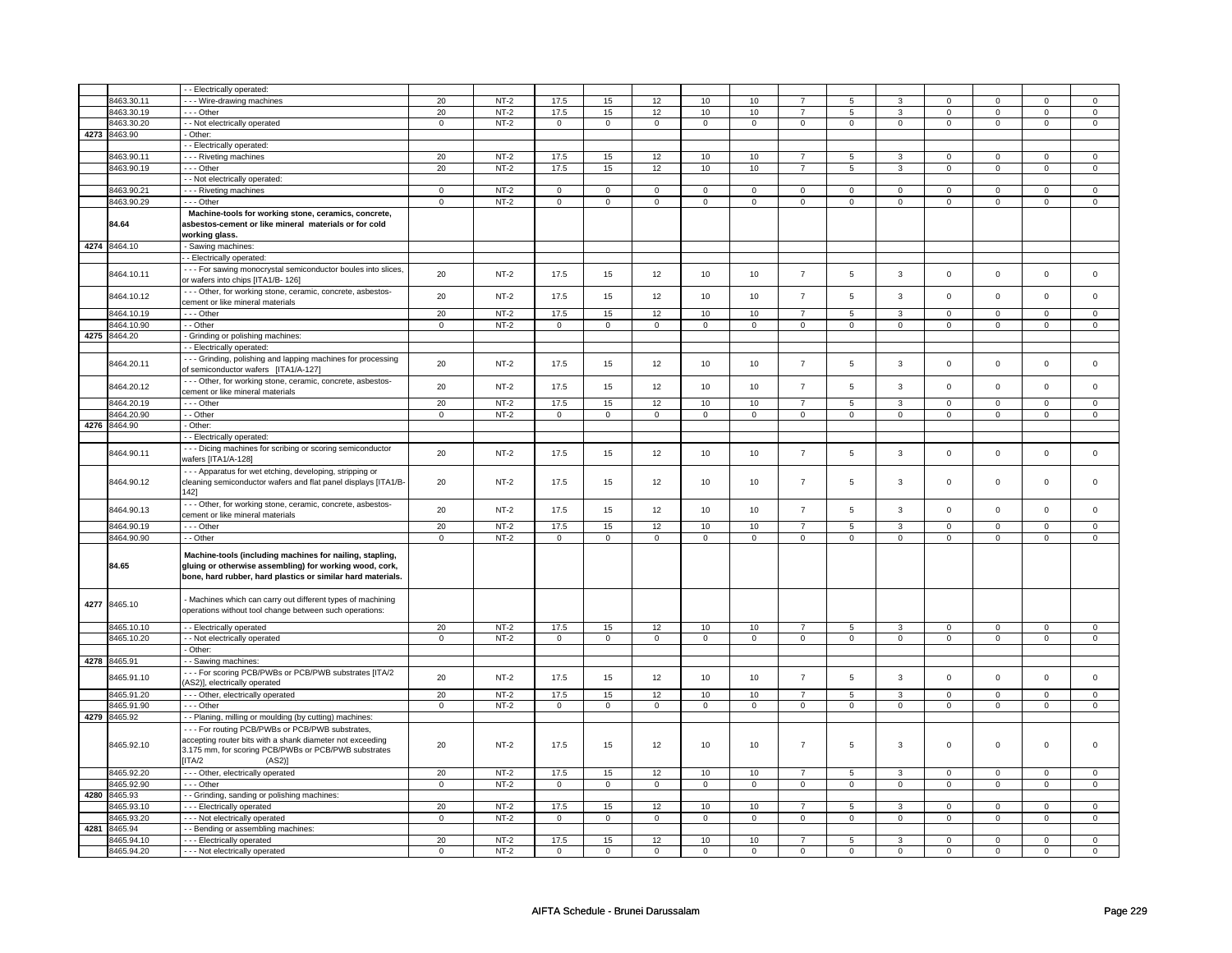| 4282 | 8465.95      | - - Drilling or morticing machines:                                                                    |             |             |                |                |             |             |                     |                |              |                |             |              |             |                |
|------|--------------|--------------------------------------------------------------------------------------------------------|-------------|-------------|----------------|----------------|-------------|-------------|---------------------|----------------|--------------|----------------|-------------|--------------|-------------|----------------|
|      |              |                                                                                                        |             |             |                |                |             |             |                     |                |              |                |             |              |             |                |
|      |              | --- Drilling machines for the manufacture of PCB/PWBs, with                                            |             |             |                |                |             |             |                     |                |              |                |             |              |             |                |
|      | 8465.95.10   | a spindle speed exceeding 50,000 rpm and accepting drill bits                                          | 20          | $NT-2$      | 17.5           | 15             | 12          | 10          | 10                  | $\overline{7}$ | 5            | $\overline{3}$ | $\mathbf 0$ | $\mathbf 0$  | $\mathbf 0$ | $\mathbf{0}$   |
|      |              | of a shank diameter not exceeding 3.175 mm [ITA/2 (AS2)]                                               |             |             |                |                |             |             |                     |                |              |                |             |              |             |                |
|      |              |                                                                                                        |             |             |                |                |             |             |                     |                |              |                |             |              |             |                |
|      | 8465.95.20   | - - - Morticing machines, electrically operated                                                        | 20          | $NT-2$      | 17.5           | 15             | 12          | 10          | 10                  | $\overline{7}$ | 5            | 3              | $\mathsf 0$ | $\mathbf 0$  | $\mathbf 0$ | $\mathbf 0$    |
|      | 8465.95.30   | --- Other, electrically operated                                                                       | 20          | $NT-2$      | 17.5           | 15             | 12          | 10          | 10                  | $\overline{7}$ | 5            | 3              | $\mathbf 0$ | $\mathbf{0}$ | $\mathbf 0$ | $\mathbf{0}$   |
|      | 8465.95.90   | --- Other                                                                                              | $\mathbf 0$ | $NT-2$      | $\mathbf 0$    | $\mathbf 0$    | $\mathbf 0$ | $\mathbf 0$ | $\mathbf{0}$        | $\mathbf 0$    | $\mathbf{0}$ | $\mathbf{0}$   | $\mathbf 0$ | $\mathbf{0}$ | $\mathbf 0$ | $\mathbf{0}$   |
|      |              |                                                                                                        |             |             |                |                |             |             |                     |                |              |                |             |              |             |                |
|      | 4283 8465.96 | - - Splitting, slicing or paring machines:                                                             |             |             |                |                |             |             |                     |                |              |                |             |              |             |                |
|      | 3465.96.10   | --- Electrically operated                                                                              | 20          | $NT-2$      | 17.5           | 15             | 12          | 10          | 10                  | $\overline{7}$ | 5            | 3              | 0           | $\mathbf 0$  | 0           | $\mathbf{0}$   |
|      | 8465.96.20   | --- Not electrically operated                                                                          | $\mathsf 0$ | $NT-2$      | $\mathbf 0$    | $\mathbf 0$    | $\Omega$    | $\mathbf 0$ | $\mathbf 0$         | $\mathbf 0$    | $\mathbf 0$  | $\mathbf{0}$   | $\mathbf 0$ | $\mathbf 0$  | $\Omega$    | $\mathbf{0}$   |
|      | 4284 8465.99 | - - Other:                                                                                             |             |             |                |                |             |             |                     |                |              |                |             |              |             |                |
|      | 8465.99.10   | - - - Woodworking presses, electrically operated                                                       | 20          | $NT-2$      | 17.5           | 15             | 12          | 10          | 10                  | $\overline{7}$ | 5            | 3              | $\mathsf 0$ | $\mathbf 0$  | 0           | 0              |
|      | 8465.99.20   | - - - Woodworking presses, not electrically operated                                                   | $\mathbf 0$ | $NT-2$      | $\mathbf 0$    | $\mathsf 0$    | $\mathbf 0$ | $\mathbf 0$ | $\mathsf 0$         | $\mathbf 0$    | $\mathbf 0$  | $\mathbf 0$    | $\mathsf 0$ | $\mathbf 0$  | $\mathbf 0$ | $\mathbf{0}$   |
|      | 8465.99.30   | --- Lathes, electrically operated                                                                      | 20          | $NT-2$      | 17.5           | 15             | 12          | 10          | 10                  | $\overline{7}$ | 5            | 3              | $\mathbf 0$ | $\mathbf{0}$ | $\mathbf 0$ | $\mathbf{0}$   |
|      |              |                                                                                                        |             |             |                |                |             |             |                     |                |              |                |             |              |             |                |
|      | 8465.99.40   | - - - Lathes, not electrically operated                                                                | $\mathbf 0$ | $NT-2$      | $\mathbf 0$    | $\mathbf 0$    | $\mathbf 0$ | $\mathbf 0$ | $\mathbf{0}$        | $\mathbf 0$    | $\mathbf 0$  | $\mathbf{0}$   | $\mathbf 0$ | $\mathbf{0}$ | $\mathbf 0$ | $\mathbf 0$    |
|      |              | --- Machines for deburring the surfaces of PCB/PWBs during                                             |             |             |                |                |             |             |                     |                |              |                |             |              |             |                |
|      |              | manufacturing; for scoring PCB/PWBs or PCB/PWB                                                         |             |             |                |                |             |             |                     |                |              |                |             |              |             |                |
|      | 8465.99.50   | substrates; laminating presses for the manufacture of                                                  | 20          | $NT-2$      | 17.5           | 15             | 12          | 10          | 10                  | $\overline{7}$ | 5            | $\overline{3}$ | $\mathbf 0$ | $\mathbf{0}$ | $\mathbf 0$ | $\mathbf{0}$   |
|      |              | PCB/PWBs [ITA/2 (AS2)]                                                                                 |             |             |                |                |             |             |                     |                |              |                |             |              |             |                |
|      | 8465.99.60   | --- Other, electrically operated                                                                       | 20          | $NT-2$      | 17.5           | 15             | 12          | 10          | $10$                |                | 5            |                | $\mathbf 0$ | $\mathbf 0$  | $\mathsf 0$ |                |
|      |              |                                                                                                        |             |             |                |                |             |             |                     | $\overline{7}$ |              | 3              |             |              |             | 0              |
|      | 8465.99.90   | --- Other                                                                                              | $\mathbf 0$ | $NT-2$      | $\Omega$       | $\mathsf 0$    | $\Omega$    | $\mathbf 0$ | $\Omega$            | $\mathbf 0$    | $\mathbf 0$  | $\mathbf 0$    | $\mathbf 0$ | $\mathbf 0$  | $\Omega$    | $\mathbf{0}$   |
|      |              |                                                                                                        |             |             |                |                |             |             |                     |                |              |                |             |              |             |                |
|      |              | Parts and accessories suitable for use solely or                                                       |             |             |                |                |             |             |                     |                |              |                |             |              |             |                |
|      |              | principally with the machines of headings 84.56 to 84.65,                                              |             |             |                |                |             |             |                     |                |              |                |             |              |             |                |
|      | 84.66        | including work or tool holders, self-opening dieheads,                                                 |             |             |                |                |             |             |                     |                |              |                |             |              |             |                |
|      |              | dividing heads and other special attachments for machine-                                              |             |             |                |                |             |             |                     |                |              |                |             |              |             |                |
|      |              | tools; tool holders for any type of tool for working in the                                            |             |             |                |                |             |             |                     |                |              |                |             |              |             |                |
|      |              | hand.                                                                                                  |             |             |                |                |             |             |                     |                |              |                |             |              |             |                |
|      |              |                                                                                                        |             |             |                |                |             |             |                     |                |              |                |             |              |             |                |
|      | 4285 8466.10 | - Tool holders and self-opening dieheads:                                                              |             |             |                |                |             |             |                     |                |              |                |             |              |             |                |
|      |              | - - For the machine-tools of subheadings 8456.99.20,                                                   |             |             |                |                |             |             |                     |                |              |                |             |              |             |                |
|      | 8466.10.10   | 8456.99.30, 8456.99.40, 8460.31.10, 8465.91.10, 8465.92.10,                                            | $\mathbf 0$ | $NT-1$      | $\mathbf 0$    | $\mathbf 0$    | $\Omega$    | $\mathbf 0$ | $\mathbf 0$         | $\mathbf 0$    |              | $\mathbf{0}$   | $\mathbf 0$ | $\mathbf{0}$ | $\mathbf 0$ | $\mathbf{0}$   |
|      |              |                                                                                                        |             |             |                |                |             |             |                     |                |              |                |             |              |             |                |
|      |              |                                                                                                        |             |             |                |                |             |             |                     |                | $\mathbf 0$  |                |             |              |             |                |
|      |              | 8465.95.10 and 8465.99.50 [ITA/2 (AS2])                                                                |             |             |                |                |             |             |                     |                |              |                |             |              |             |                |
|      |              |                                                                                                        |             |             |                |                |             |             |                     |                |              |                |             |              |             |                |
|      |              | - - For machines for sawing monocrystal semiconductor                                                  |             |             |                |                |             |             |                     |                |              |                |             |              |             |                |
|      |              | boules into slices, or wafers into chips [ITA1/B-129]; parts of                                        |             |             |                |                |             |             |                     |                |              |                |             |              |             |                |
|      |              | dicing machines for scribing or scoring semiconductor wafers                                           |             |             |                |                |             |             |                     |                |              |                |             |              |             |                |
|      | 8466.10.20   | IITA1/B-1301: parts for lasercutters for cutting tracks in                                             | $\Omega$    | $NT-1$      | $\mathbf 0$    | $\mathbf 0$    | $\Omega$    | $\Omega$    | $\mathbf 0$         | $\mathbf 0$    | $\mathbf 0$  | $\mathbf 0$    | $\mathbf 0$ | $\mathbf 0$  | $\Omega$    | $\Omega$       |
|      |              |                                                                                                        |             |             |                |                |             |             |                     |                |              |                |             |              |             |                |
|      |              | semiconductor production by laser beam [ITA1/B-133]; parts of                                          |             |             |                |                |             |             |                     |                |              |                |             |              |             |                |
|      |              | machines for bending, folding and straightening                                                        |             |             |                |                |             |             |                     |                |              |                |             |              |             |                |
|      |              | semiconductor leads [ITA1/B-157]                                                                       |             |             |                |                |             |             |                     |                |              |                |             |              |             |                |
|      |              | - - Other                                                                                              |             | $NT-1$      |                |                | $\mathbf 0$ |             |                     |                | $\mathbf 0$  | $\mathbf{0}$   | $\mathbf 0$ | $\mathbf{0}$ | $\mathbf 0$ | $\overline{0}$ |
|      | 8466.10.90   |                                                                                                        | $\mathsf 0$ |             | $\overline{0}$ | $\overline{0}$ |             | $\mathsf 0$ | $\mathsf 0$         | $\mathsf 0$    |              |                |             |              |             |                |
|      | 4286 8466.20 | - Work holders:                                                                                        |             |             |                |                |             |             |                     |                |              |                |             |              |             |                |
|      |              | -- For the machine-tools of subheadings 8456.99.20,                                                    |             |             |                |                |             |             |                     |                |              |                |             |              |             |                |
|      | 8466.20.10   | 8456.99.30, 8456.99.40, 8460.31.10, 8465.91.10, 8465.92.10,                                            | $\mathbf 0$ | $NT-1$      | $\mathbf 0$    | $\mathbf 0$    | $\Omega$    | $\mathbf 0$ | $\mathbf 0$         | $\mathbf 0$    | $\mathbf 0$  | $\mathbf{0}$   | $\mathbf 0$ | $\mathbf{0}$ | $\mathbf 0$ | $\mathbf{0}$   |
|      |              | 8465.95.10 and 8465.99.50 [ITA/2 (AS2)]                                                                |             |             |                |                |             |             |                     |                |              |                |             |              |             |                |
|      |              |                                                                                                        |             |             |                |                |             |             |                     |                |              |                |             |              |             |                |
|      |              | - - For machines for sawing monocrystal semiconductor                                                  |             |             |                |                |             |             |                     |                |              |                |             |              |             |                |
|      |              | boules into slices, or wafers into chips [ITA1/B-129]; parts of                                        |             |             |                |                |             |             |                     |                |              |                |             |              |             |                |
|      |              |                                                                                                        |             |             |                |                |             |             |                     |                |              |                |             |              |             |                |
|      |              | dicing machines for scribing or scoring semiconductor wafers                                           |             |             |                |                |             |             |                     |                |              |                |             |              |             |                |
|      | 8466.20.20   | [ITA1/B-130]; parts of lasercutters for cutting contacting tracks                                      | $\Omega$    | $NT-1$      | $\mathsf 0$    | $\mathbf 0$    | $\Omega$    | $\mathsf 0$ | $\mathsf{O}\xspace$ | $\mathsf 0$    | $\Omega$     | $\mathsf 0$    | $\mathsf 0$ | $\mathbf 0$  | $\Omega$    | $\Omega$       |
|      |              | in semiconductor production by laser beam [ITA1/B-133]; parts                                          |             |             |                |                |             |             |                     |                |              |                |             |              |             |                |
|      |              | of machines for bending, folding and straightening                                                     |             |             |                |                |             |             |                     |                |              |                |             |              |             |                |
|      |              | semiconductor leads [ITA1/B-157]                                                                       |             |             |                |                |             |             |                     |                |              |                |             |              |             |                |
|      |              |                                                                                                        |             |             |                |                |             |             |                     |                |              |                |             |              |             |                |
|      |              | - - For apparatus for wet etching, developing, stripping or                                            |             |             |                |                |             |             |                     |                |              |                |             |              |             |                |
|      | 8466.20.30   | cleaning semiconductor wafers and flat panel displays [ITA1/B-                                         | $\mathbf 0$ | <b>NT-1</b> | $\Omega$       | $\mathbf 0$    | $\Omega$    | $\mathbf 0$ | $\mathbf 0$         | $\mathbf 0$    | $\mathbf 0$  | $\mathbf{0}$   | $\mathbf 0$ | $\mathbf{0}$ | $\mathbf 0$ | $\mathbf{0}$   |
|      |              | 153, B-169]                                                                                            |             |             |                |                |             |             |                     |                |              |                |             |              |             |                |
|      | 3466.20.90   | -- Other                                                                                               | $\mathsf 0$ | $NT-1$      | $\mathbf 0$    | $\mathbf 0$    | $\Omega$    | $\mathbf 0$ | $\mathsf 0$         | $\mathbf 0$    | $\mathbf 0$  | $\mathbf 0$    | $\mathsf 0$ | $\mathbf 0$  | $\mathbf 0$ | $\mathbf{0}$   |
|      |              |                                                                                                        |             |             |                |                |             |             |                     |                |              |                |             |              |             |                |
| 4287 | 8466.30      | - Dividing heads and other special attachments for machine-                                            |             |             |                |                |             |             |                     |                |              |                |             |              |             |                |
|      |              | tools:                                                                                                 |             |             |                |                |             |             |                     |                |              |                |             |              |             |                |
|      |              | -- For the machine-tools of subheadings 8456.99.20,                                                    |             |             |                |                |             |             |                     |                |              |                |             |              |             |                |
|      | 8466.30.10   | 8456.99.30, 8456.99.40, 8460.31.10, 8465.91.10, 8465.92.10,<br>8465.95.10 and 8465.99.50 [ITA/2 (AS2)] | $\mathbf 0$ | $NT-1$      | $\Omega$       | $\mathbf 0$    | $\Omega$    | $\Omega$    | $\Omega$            | $\Omega$       | $\mathbf 0$  | $\mathbf 0$    | $\mathbf 0$ | $\mathbf 0$  | $\Omega$    | $\Omega$       |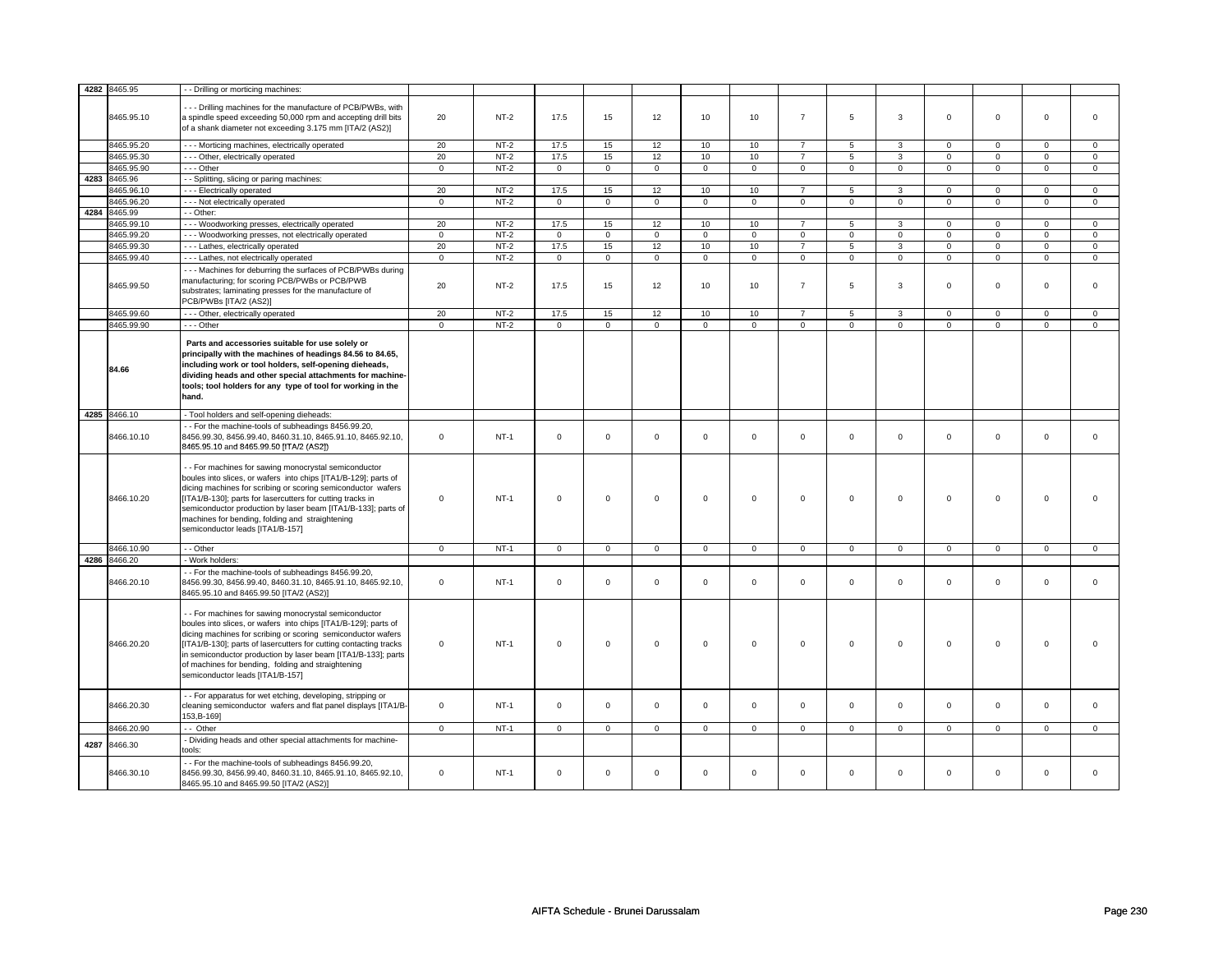|      | 8466.30.20               | - - For machines for sawing monocrystal semiconductor<br>boules into slices, or wafers into chips [ITA1/B-129]; parts of<br>dicing machines for scribing or scoring semiconductor wafers<br>[ITA1/B-130]; parts of lasercutters for cutting contacting tracks<br>in semiconductor production by laser beam [ITA1/B-133]; parts<br>of machines for bending, folding and straightening<br>semiconductor leads [ITA1/B-157]; parts of apparatus for<br>stripping or cleaning semiconductor wafers [ITA1/B-135] | $\mathsf 0$                | $NT-1$           | $\mathsf 0$                | $\mathsf 0$                | $\mathsf 0$                                | $\mathsf 0$                | $\mathsf 0$                        | $\mathsf 0$                 | $\mathsf 0$                | $\mathbf 0$                 | $\mathsf 0$                | $\mathbf 0$                 | $\mathsf 0$                | 0                          |
|------|--------------------------|-------------------------------------------------------------------------------------------------------------------------------------------------------------------------------------------------------------------------------------------------------------------------------------------------------------------------------------------------------------------------------------------------------------------------------------------------------------------------------------------------------------|----------------------------|------------------|----------------------------|----------------------------|--------------------------------------------|----------------------------|------------------------------------|-----------------------------|----------------------------|-----------------------------|----------------------------|-----------------------------|----------------------------|----------------------------|
|      | 8466.30.30               | - - For apparatus for wet etching, developing, stripping or<br>cleaning semiconductor wafers and flat panel displays [ITA1/B-<br>153, B-169]                                                                                                                                                                                                                                                                                                                                                                | $\mathbf 0$                | $NT-1$           | $\mathbf 0$                | $\mathbf 0$                | $\mathbf{0}$                               | $\mathbf 0$                | $\mathbf 0$                        | $\mathbf{0}$                | $\mathbf 0$                | $\mathbf{0}$                | $\mathbf 0$                | $\mathbf{0}$                | $\Omega$                   | $\mathbf{0}$               |
|      | 8466.30.90               | - - Other                                                                                                                                                                                                                                                                                                                                                                                                                                                                                                   | $\mathsf 0$                | $NT-1$           | $\mathsf 0$                | $\mathbf 0$                | $\mathbf 0$                                | $\mathbf 0$                | $\mathbf 0$                        | $\mathbf 0$                 | $\mathbf 0$                | $\mathbf 0$                 | $\mathsf 0$                | $\mathbf 0$                 | $\Omega$                   | 0                          |
|      |                          | - Other:                                                                                                                                                                                                                                                                                                                                                                                                                                                                                                    |                            |                  |                            |                            |                                            |                            |                                    |                             |                            |                             |                            |                             |                            |                            |
|      | 4288 8466.91             | - For machines of heading 84.64:                                                                                                                                                                                                                                                                                                                                                                                                                                                                            |                            |                  |                            |                            |                                            |                            |                                    |                             |                            |                             |                            |                             |                            |                            |
|      | 8466.91.10               | --- Parts of machines for sawing monocrystal semiconductor<br>boules into slices, or wafers into chips [ITA1/B-129]; parts of<br>grinding, polishing and lapping machines for processing of<br>semiconductor wafers [ITA1/A-131]; parts of dicing machines<br>for scribing or scoring semiconductor wafers [ITA1/B-130];<br>parts of apparatus for wet etching, developing, stripping or<br>cleaning semiconductor wafers and flat panel displays<br>[ITA1/B-153, B-169]                                    | $\mathbf 0$                | $NT-1$           | $\mathsf 0$                | $\mathbf 0$                | $\mathsf 0$                                | $\mathbf 0$                | $\mathsf 0$                        | $\mathsf 0$                 | $\mathbf 0$                | $\mathsf 0$                 | $\mathsf 0$                | $\mathbf 0$                 | $\mathbf 0$                | $\mathbf{0}$               |
|      | 8466.91.90               | $- -$ Other                                                                                                                                                                                                                                                                                                                                                                                                                                                                                                 | $\mathbf 0$                | $NT-1$           | $\mathsf 0$                | $\mathsf 0$                | $\mathbf 0$                                | $\mathbf 0$                | $\mathbf 0$                        | $\mathbf 0$                 | $\mathbf 0$                | $\mathsf 0$                 | $\mathbf 0$                | $\mathsf 0$                 | 0                          | $\mathsf 0$                |
| 4289 | 8466.92                  | - - For machines of heading 84.65:                                                                                                                                                                                                                                                                                                                                                                                                                                                                          |                            |                  |                            |                            |                                            |                            |                                    |                             |                            |                             |                            |                             |                            |                            |
|      | 8466.92.10               | --- For machines of subheading 8465.91.10, 8465.92.10,<br>8465.95.10 or 8465.99.50 [ITA/2 (AS2)]                                                                                                                                                                                                                                                                                                                                                                                                            | $\mathsf 0$                | $NT-1$           | $\mathsf 0$                | $\mathsf{o}\,$             | $\mathsf{O}\xspace$                        | $\mathsf{o}\,$             | $\mathsf{O}\xspace$                | $\mathbf 0$                 | $\mathsf 0$                | $\mathbf 0$                 | $\mathsf 0$                | $\mathbf 0$                 | $\mathsf 0$                | $\mathbf 0$                |
|      | 8466.92.90               | --- Other                                                                                                                                                                                                                                                                                                                                                                                                                                                                                                   | $\mathbf{0}$               | $NT-1$           | $\mathsf 0$                | $\mathbf 0$                | $\mathsf{O}$                               | $\mathsf 0$                | $\mathsf{O}$                       | $\mathbf 0$                 | $\mathsf{O}$               | $\mathbf 0$                 | $\mathbf 0$                | $\mathbf 0$                 | $\Omega$                   | $\mathbf 0$                |
| 4290 | 8466.93                  | - - For machines of headings 84.56 to 84.61:                                                                                                                                                                                                                                                                                                                                                                                                                                                                |                            |                  |                            |                            |                                            |                            |                                    |                             |                            |                             |                            |                             |                            |                            |
|      | 8466.93.10               | --- For machines of subheadings 8456.10.10 [ex ITA1/A-134,<br>ex B-133], 8456.91.00 [ITA1/A- 136] and 8456.99.10 [ex<br>ITA1/A-132, B-135]                                                                                                                                                                                                                                                                                                                                                                  | $\mathbf 0$                | $NT-1$           | $\mathsf{o}\,$             | $\mathsf 0$                | $\mathsf{o}\,$                             | $\mathsf 0$                | $\mathsf{o}\,$                     | $\circ$                     | $\mathbf 0$                | $\mathsf{o}\,$              | 0                          | $\mathbf{0}$                | $\mathbf{0}$               | $\mathbf{0}$               |
|      | 8466.93.20               | --- For machines of subheadings 8456.99.20, 8456.99.30,<br>8456.99.40 and 8460.31.10 [ITA/2 (AS2)]                                                                                                                                                                                                                                                                                                                                                                                                          | $\mathsf 0$                | $NT-1$           | $\mathsf 0$                | $\mathsf 0$                | $\mathbf 0$                                | $\mathsf 0$                | $\mathbf 0$                        | $\mathbf 0$                 | $\mathbf 0$                | $\mathsf 0$                 | $\mathbf 0$                | $\mathbf 0$                 | $\mathbf 0$                | $\mathbf{0}$               |
|      | 8466.93.30               | - - - Jigs and fixtures used only for the assembly of road<br>vehicles                                                                                                                                                                                                                                                                                                                                                                                                                                      | $\mathbf 0$                | $NT-1$           | $\mathsf 0$                | $\mathsf 0$                | $\mathbf 0$                                | $\mathsf 0$                | $\mathsf{O}\xspace$                | $\mathsf 0$                 | $\mathbf 0$                | $\mathsf 0$                 | $\mathsf 0$                | $\mathbf 0$                 | $\mathbf 0$                | $\mathsf 0$                |
|      | 8466.93.90               | --- Other                                                                                                                                                                                                                                                                                                                                                                                                                                                                                                   | $\mathsf 0$                | $NT-1$           | $\mathbf 0$                | $\mathbf 0$                | $\mathbf 0$                                | $\mathbf 0$                | $\mathbf 0$                        | $\mathbf 0$                 | 0                          | $\mathbf 0$                 | 0                          | $\mathbf 0$                 | 0                          | $\mathbf 0$                |
| 4291 | 8466.94                  | - - For machines of heading 84.62 or 84.63:                                                                                                                                                                                                                                                                                                                                                                                                                                                                 |                            |                  |                            |                            |                                            |                            |                                    |                             |                            |                             |                            |                             |                            |                            |
|      | 8466.94.10               | --- Jigs and fixtures used only for the assembly of road<br>vehicles                                                                                                                                                                                                                                                                                                                                                                                                                                        | $\mathbf 0$                | $NT-1$           | $\mathsf 0$                | $\mathsf 0$                | $\mathsf{O}\xspace$                        | $\mathsf 0$                | $\mathsf 0$                        | $\mathbf 0$                 | $\mathbf 0$                | $\mathbf 0$                 | $\mathsf 0$                | $\mathbf 0$                 | $\mathbf 0$                | $\mathbf 0$                |
|      | 8466.94.20               | --- Parts of machines for bending, folding and straightening<br>semiconductor leads [ITA1/B- 157]                                                                                                                                                                                                                                                                                                                                                                                                           | $\mathsf 0$                | $NT-1$           | $\mathsf 0$                | $\mathbf 0$                | $\mathsf 0$                                | $\mathbf 0$                | $\mathsf 0$                        | $\mathbf 0$                 | $\mathbf 0$                | $\mathbf 0$                 | $\mathsf 0$                | $\mathbf 0$                 | $\mathbf 0$                | $\mathbf 0$                |
|      | 8466.94.90               | --- Other                                                                                                                                                                                                                                                                                                                                                                                                                                                                                                   | $\mathbf 0$                | $NT-1$           | $\mathsf 0$                | $\mathsf 0$                | $\mathsf 0$                                | $\mathsf 0$                | $\mathsf{O}\xspace$                | $\mathsf 0$                 | $\mathsf 0$                | $\mathbf 0$                 | $\mathsf 0$                | $\mathbf 0$                 | $\mathsf 0$                | $\mathbf 0$                |
|      | 84.67                    | Tools for working in the hand, pneumatic, hydraulic or<br>with self-contained electric or non-electric motor.                                                                                                                                                                                                                                                                                                                                                                                               |                            |                  |                            |                            |                                            |                            |                                    |                             |                            |                             |                            |                             |                            |                            |
|      |                          | - Pneumatic:                                                                                                                                                                                                                                                                                                                                                                                                                                                                                                |                            |                  |                            |                            |                                            |                            |                                    |                             |                            |                             |                            |                             |                            |                            |
| 4292 | 8467.11                  | - - Rotary type (including combined rotary-percussion):                                                                                                                                                                                                                                                                                                                                                                                                                                                     |                            |                  |                            |                            |                                            |                            |                                    |                             |                            |                             |                            |                             |                            |                            |
|      | 8467.11.10<br>8467.11.20 | --- Drilling or boring machines<br>--- Grinding machines                                                                                                                                                                                                                                                                                                                                                                                                                                                    | $\mathbf 0$<br>$\mathbf 0$ | $NT-1$<br>$NT-1$ | $\mathsf 0$<br>$\mathsf 0$ | $\mathsf 0$<br>$\mathsf 0$ | $\mathsf{O}\xspace$<br>$\mathsf{O}\xspace$ | $\mathsf 0$<br>$\mathsf 0$ | $\mathsf 0$<br>$\mathsf{O}\xspace$ | $\mathsf{O}$<br>$\mathbf 0$ | $\mathsf 0$<br>$\mathsf 0$ | $\mathsf{O}$<br>$\mathbf 0$ | $\mathsf 0$<br>$\mathsf 0$ | $\mathsf{O}$<br>$\mathbf 0$ | $\mathsf 0$<br>$\mathsf 0$ | $\mathsf 0$<br>$\mathbf 0$ |
|      | 3467.11.90               | $- -$ Other                                                                                                                                                                                                                                                                                                                                                                                                                                                                                                 | $\mathbf 0$                | $NT-1$           | $\mathsf 0$                | $\overline{0}$             | $\mathsf 0$                                | $\overline{0}$             | $\mathsf{O}\xspace$                | $\overline{0}$              | $\mathbf 0$                | $\mathsf 0$                 | $\mathsf 0$                | $\mathsf 0$                 | $\mathsf 0$                | $\mathsf 0$                |
| 4293 | 8467.19                  | - - Other:                                                                                                                                                                                                                                                                                                                                                                                                                                                                                                  |                            |                  |                            |                            |                                            |                            |                                    |                             |                            |                             |                            |                             |                            |                            |
|      | 8467.19.10               | --- Drilling or boring machines                                                                                                                                                                                                                                                                                                                                                                                                                                                                             | $\mathsf 0$                | $NT-1$           | $\mathbf 0$                | $\mathbf 0$                | $\mathbf 0$                                | $\mathbf 0$                | $\mathbf 0$                        | $\mathbf 0$                 | $\mathbf 0$                | $\mathbf 0$                 | $\mathbf 0$                | $\mathbf 0$                 | $\mathsf 0$                | $\mathbf{0}$               |
|      | 8467.19.20               | - - - Concrete vibrators                                                                                                                                                                                                                                                                                                                                                                                                                                                                                    | $\mathbf 0$                | $NT-1$           | $\mathbf 0$                | $\mathbf 0$                | $\mathbf 0$                                | $\mathbf 0$                | $\mathbf 0$                        | $\mathbf 0$                 | $\mathbf 0$                | $\mathbf 0$                 | $\mathbf 0$                | $\mathbf{0}$                | $\mathbf 0$                | $\mathbf{0}$               |
|      | 8467.19.90               | --- Other                                                                                                                                                                                                                                                                                                                                                                                                                                                                                                   | $\overline{0}$             | $NT-1$           | $\overline{0}$             | $\overline{0}$             | $\overline{0}$                             | $\overline{0}$             | $\overline{0}$                     | $\overline{0}$              | $\overline{0}$             | $\overline{0}$              | $\overline{0}$             | $\overline{0}$              | $\overline{0}$             | $\overline{0}$             |
|      |                          | - With self-contained electric motor:                                                                                                                                                                                                                                                                                                                                                                                                                                                                       |                            |                  |                            |                            |                                            |                            |                                    |                             |                            |                             |                            |                             |                            |                            |
| 4294 | 8467.21.00               | - - Drills of all kinds                                                                                                                                                                                                                                                                                                                                                                                                                                                                                     | $\mathsf 0$                | $NT-1$           | $\mathbf 0$                | $\mathbf 0$                | $\mathbf 0$                                | $\mathbf 0$                | $\mathbf 0$                        | $\mathsf 0$                 | 0                          | $\mathsf 0$                 | $\mathsf 0$                | $\mathbf 0$                 | $\mathbf 0$                | 0                          |
| 4295 | 8467.22.00               | - - Saws                                                                                                                                                                                                                                                                                                                                                                                                                                                                                                    | $\mathbf 0$                | $NT-1$           | $\mathsf 0$                | $\mathsf 0$                | $\mathsf{O}$                               | $\mathbf 0$                | $\mathsf{O}$                       | $\mathbf 0$                 | $\mathsf 0$                | $\mathbf 0$                 | $\mathbf 0$                | $\mathbf 0$                 | $\mathbf 0$                | $\mathbf 0$                |
| 4296 | 8467.29                  | - Other:                                                                                                                                                                                                                                                                                                                                                                                                                                                                                                    |                            |                  |                            |                            |                                            |                            |                                    |                             |                            |                             |                            |                             |                            |                            |
|      | 8467.29.10               | --- Grinders                                                                                                                                                                                                                                                                                                                                                                                                                                                                                                | $\mathsf 0$                | $NT-1$           | $\mathbf 0$                | $\mathbf 0$                | $\mathsf 0$                                | $\mathbf 0$                | $\mathsf 0$                        | $\mathbf 0$                 | $\mathbf 0$                | $\mathbf 0$                 | $\mathsf 0$                | $\mathbf 0$                 | $\Omega$                   | $\mathbf 0$                |
|      | 8467.29.90               | --- Other                                                                                                                                                                                                                                                                                                                                                                                                                                                                                                   | $\mathsf 0$                | $NT-1$           | $\mathbf 0$                | $\mathbf 0$                | $\mathbf{0}$                               | $\mathbf 0$                | $\mathbf{0}$                       | $\mathbf{0}$                | $\mathbf{0}$               | $\mathbf{0}$                | $\mathbf 0$                | $\mathbf{0}$                | $\mathbf 0$                | $\mathbf 0$                |
|      |                          | - Other tools:                                                                                                                                                                                                                                                                                                                                                                                                                                                                                              |                            |                  |                            |                            |                                            |                            |                                    |                             |                            |                             |                            |                             |                            |                            |
| 4297 | 8467.81.00               | - Chain saws                                                                                                                                                                                                                                                                                                                                                                                                                                                                                                | $\mathsf 0$                | $NT-1$           | $\mathbf 0$                | $\mathbf 0$                | $\mathsf 0$                                | $\mathbf 0$                | $\mathbf 0$                        | $\mathbf 0$                 | $\mathbf 0$                | $\mathbf 0$                 | $\mathsf 0$                | $\mathbf 0$                 | 0                          | $\mathbf 0$                |
| 4298 | 8467.89                  | - Other:                                                                                                                                                                                                                                                                                                                                                                                                                                                                                                    |                            |                  |                            |                            |                                            |                            |                                    |                             |                            |                             |                            |                             |                            |                            |
|      | 8467.89.10               | --- Circular saws; concrete vibrators; grinding machines                                                                                                                                                                                                                                                                                                                                                                                                                                                    | $\mathsf 0$                | $NT-1$           | $\mathsf 0$                | $\mathsf 0$                | $\mathbf 0$                                | $\mathsf 0$                | $\mathsf 0$                        | $\mathbf 0$                 | $\mathbf 0$                | $\mathbf 0$                 | $\mathsf 0$                | $\mathbf 0$                 | $\mathbf 0$                | $\mathbf{0}$               |
|      | 8467.89.90               | $- -$ Other                                                                                                                                                                                                                                                                                                                                                                                                                                                                                                 | $\overline{0}$             | $NT-1$           | $\overline{0}$             | $\overline{0}$             | $\Omega$                                   | $\overline{0}$             | $\overline{0}$                     | $\overline{0}$              | $\overline{0}$             | $\overline{0}$              | $\overline{0}$             | $\overline{0}$              | $\Omega$                   | $\overline{0}$             |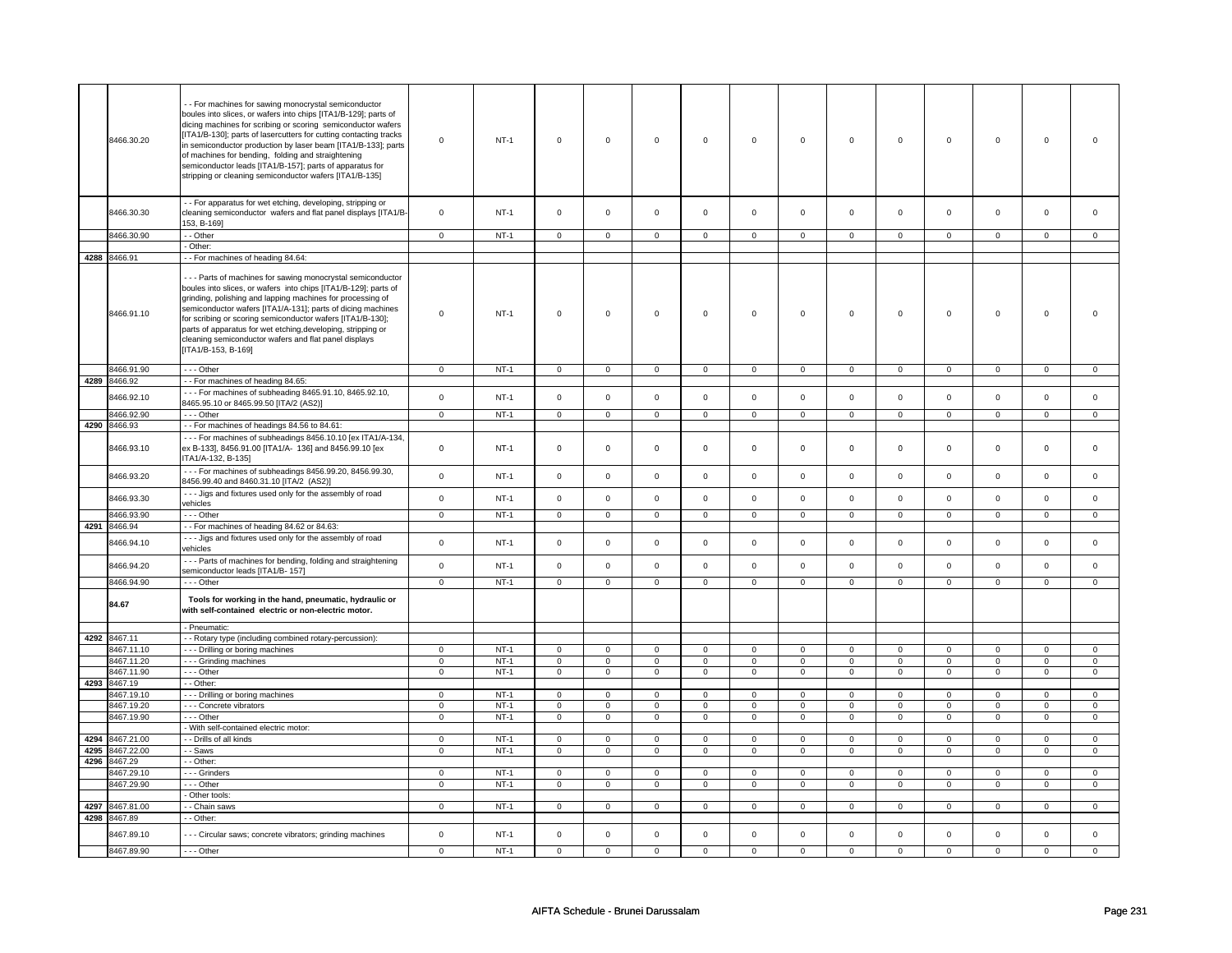|      |                 | - Parts:                                                                                                                                                                                                                                                                           |             |        |                     |                |                     |                |                     |              |             |                |                     |                |             |                |
|------|-----------------|------------------------------------------------------------------------------------------------------------------------------------------------------------------------------------------------------------------------------------------------------------------------------------|-------------|--------|---------------------|----------------|---------------------|----------------|---------------------|--------------|-------------|----------------|---------------------|----------------|-------------|----------------|
| 4299 | 8467.91.00      | - Of chain saws                                                                                                                                                                                                                                                                    | 0           | $NT-1$ | $\mathbf 0$         | $\mathbf 0$    | $\mathbf 0$         | $\mathbf 0$    | $^{\circ}$          | 0            | $^{\circ}$  | 0              | 0                   | 0              | 0           | 0              |
| 4300 | 8467.92.00      | - Of pneumatic tools                                                                                                                                                                                                                                                               | 0           | $NT-1$ | $\mathsf 0$         | $\mathsf 0$    | 0                   | $\mathsf 0$    | 0                   | $\mathbf 0$  | 0           | $\mathbf 0$    | 0                   | $\mathbf 0$    | 0           | $\mathbf 0$    |
| 4301 | 8467.99.00      | - - Other                                                                                                                                                                                                                                                                          | $\mathbf 0$ | $NT-1$ | $\mathbf 0$         | $\mathbf 0$    | $\mathbf{0}$        | $\mathbf 0$    | $\mathbf{0}$        | $\mathbf{0}$ | $\mathbf 0$ | $\mathbf{0}$   | $\mathbf 0$         | $\mathbf{0}$   | $\mathbf 0$ | $\mathbf{0}$   |
|      | 84.68           | Machinery and apparatus for soldering, brazing, or<br>welding, whether or not capable of cutting, other than<br>those of heading 85.15; gas-operated surface tempering<br>machines and appliances.                                                                                 |             |        |                     |                |                     |                |                     |              |             |                |                     |                |             |                |
| 4302 | 8468.10.00      |                                                                                                                                                                                                                                                                                    | $\mathbf 0$ | $NT-1$ | $\mathsf 0$         | $\mathbf{0}$   | $\mathsf 0$         | $\mathbf{0}$   | $\mathsf 0$         | $\mathbf{0}$ | $\mathsf 0$ | $\mathbf{0}$   | $\mathsf{O}\xspace$ | $\mathbf{0}$   | $\mathsf 0$ | $\mathbf{0}$   |
|      |                 | - Hand-held blow pipes                                                                                                                                                                                                                                                             |             |        |                     |                |                     |                |                     |              |             |                |                     |                |             |                |
| 4303 | 8468.20         | Other gas-operated machinery and apparatus:                                                                                                                                                                                                                                        |             |        |                     |                |                     |                |                     |              |             |                |                     |                |             |                |
|      | 8468.20.10      | - Hand-operated gas welding, brazing or cutting appliances<br>for metal                                                                                                                                                                                                            | $\mathbf 0$ | $NT-1$ | $\mathbf 0$         | $\mathsf 0$    | $\mathbf 0$         | $\mathsf 0$    | $\mathsf{O}\xspace$ | $\mathsf 0$  | $\mathbf 0$ | $\mathsf 0$    | $\mathbf 0$         | $\mathsf 0$    | $\mathbf 0$ | 0              |
|      | 3468.20.90      | - Other                                                                                                                                                                                                                                                                            | $\mathsf 0$ | $NT-1$ | $\mathbf 0$         | $\mathbf 0$    | $\mathsf 0$         | $\mathbf 0$    | $\mathsf 0$         | $\mathbf 0$  | $\mathbf 0$ | $\mathbf 0$    | $\mathsf 0$         | $\mathbf 0$    | $\mathbf 0$ | $\mathbf 0$    |
| 4304 | 8468.80.00      | - Other machinery and apparatus                                                                                                                                                                                                                                                    | $\mathsf 0$ | $NT-1$ | $\mathbf 0$         | $\mathbf 0$    | $\mathbf 0$         | $\mathbf 0$    | $\mathbf 0$         | $\mathbf 0$  | $\mathbf 0$ | $\mathbf 0$    | $\mathbf{0}$        | $\mathbf 0$    | 0           | $\mathbf{0}$   |
| 4305 | 8468.90         | - Parts:                                                                                                                                                                                                                                                                           |             |        |                     |                |                     |                |                     |              |             |                |                     |                |             |                |
|      |                 | - Of hand-operated gas welding, brazing or cutting<br>appliances for metal:                                                                                                                                                                                                        |             |        |                     |                |                     |                |                     |              |             |                |                     |                |             |                |
|      | 8468.90.11      | --- Of goods of subheadings 8468.10.00                                                                                                                                                                                                                                             | $\mathsf 0$ | $NT-1$ | $\mathsf 0$         | $\mathsf 0$    | 0                   | $\mathsf 0$    | $\mathsf{O}\xspace$ | $\mathbf 0$  | $\mathsf 0$ | $\mathsf 0$    | $\mathsf 0$         | $\mathsf 0$    | $\Omega$    | 0              |
|      | 8468.90.12      | --- Of goods of subheading 8468.20.10                                                                                                                                                                                                                                              | $\mathbf 0$ | $NT-1$ | $\mathsf 0$         | $\mathsf 0$    | $\mathsf{O}\xspace$ | $\mathsf 0$    | $\mathsf{O}\xspace$ | $\mathsf{O}$ | $\mathsf 0$ | $\mathsf{O}$   | $\mathsf 0$         | $\mathsf{O}$   | $\mathsf 0$ | $\mathsf 0$    |
|      | 8468.90.90      | - Other                                                                                                                                                                                                                                                                            | $\mathsf 0$ | $NT-1$ | $\mathbf 0$         | $\mathbf 0$    | $\mathbf 0$         | $\mathbf 0$    | $\mathbf 0$         | $\mathbf 0$  | $\mathbf 0$ | $\mathbf 0$    | $\mathbf 0$         | $\mathbf 0$    | 0           | $\overline{0}$ |
|      | 84.69           | Typewriters other than printers of heading 84.71; word-<br>processing machines.                                                                                                                                                                                                    |             |        |                     |                |                     |                |                     |              |             |                |                     |                |             |                |
|      |                 | Automatic typewriters and word-processing machines:                                                                                                                                                                                                                                |             |        |                     |                |                     |                |                     |              |             |                |                     |                |             |                |
| 4306 | 3469.11.00      | - Word-processing machines [ITA1/A-002]                                                                                                                                                                                                                                            | $\mathbf 0$ | $NT-1$ | $\mathsf 0$         | $\mathsf 0$    | $\mathbf 0$         | $\mathsf 0$    | $\mathbf 0$         | $\mathsf 0$  | 0           | $\mathsf 0$    | 0                   | $\mathbf 0$    | $\mathbf 0$ | $\mathsf 0$    |
| 4307 | 8469.12.00      | - - Automatic typewriters                                                                                                                                                                                                                                                          | $\mathsf 0$ | $NT-1$ | $\mathsf 0$         | $\mathsf 0$    | $\mathbf 0$         | $\mathsf 0$    | $\mathbf 0$         | $\mathbf 0$  | $\mathbf 0$ | $\mathbf 0$    | 0                   | $\mathbf 0$    | 0           | $\mathbf 0$    |
| 4308 | 8469.20.00      | - Other typewriters, electric                                                                                                                                                                                                                                                      | $\mathbf 0$ | $NT-1$ | $\mathsf 0$         | $\mathbf 0$    | $\mathbf 0$         | $\mathsf 0$    | $\mathsf{O}\xspace$ | $\mathbf 0$  | $\mathbf 0$ | $\mathsf 0$    | $\mathsf 0$         | $\mathbf 0$    | $\mathbf 0$ | $\mathbf 0$    |
| 4309 | 8469.30.00      | - Other typewriters, non-electric                                                                                                                                                                                                                                                  | $\Omega$    | $NT-1$ | $\mathbf 0$         | $\mathbf 0$    | $\mathbf 0$         | $\mathbf 0$    | $\mathbf 0$         | $\mathbf 0$  | $\mathbf 0$ | $\mathbf{0}$   | $\mathbf 0$         | $\mathbf 0$    | $\mathbf 0$ | $\mathbf{0}$   |
|      | 84.70           | Calculating machines and pocket-size data recording,<br>reproducing and displaying machines with calculating<br>functions; accounting machines, postage-franking<br>machines, ticket-issuing machines and similar machines,<br>incorporating a calculating device; cash registers. |             |        |                     |                |                     |                |                     |              |             |                |                     |                |             |                |
|      | 4310 8470.10.00 | - Electronic calculators capable of operation without an<br>external source of electric power and pocket-size data<br>recording, reproducing and displaying machines with<br>calculating functions [ITA1/A-003]                                                                    | $\Omega$    | $NT-1$ | $\mathbf 0$         | $\mathbf 0$    | $\mathbf 0$         | $\mathbf 0$    | $\mathbf 0$         | $\mathbf 0$  | $\mathbf 0$ | $\mathbf 0$    | $\mathbf 0$         | $\mathbf 0$    | $\mathbf 0$ | $\mathbf{0}$   |
|      |                 | - Other electronic calculating machines:                                                                                                                                                                                                                                           |             |        |                     |                |                     |                |                     |              |             |                |                     |                |             |                |
| 4311 | 8470.21.00      | - - Incorporating a printing device [ITA1/A-004]                                                                                                                                                                                                                                   | $\mathbf 0$ | $NT-1$ | $\mathbf 0$         | $\Omega$       | $\mathbf 0$         | $\mathbf 0$    | $\mathsf 0$         | $\mathsf 0$  | $\mathbf 0$ | $\mathsf 0$    | $\mathsf 0$         | $\mathbf 0$    | $\Omega$    | 0              |
| 4312 | 8470.29.00      | - - Other [ITA1/A-005]                                                                                                                                                                                                                                                             | $\mathbf 0$ | $NT-1$ | $\mathsf 0$         | $\mathsf 0$    | $\mathsf 0$         | $\mathsf 0$    | $\mathsf{O}\xspace$ | $\mathsf 0$  | $\mathbf 0$ | $\mathbf 0$    | $\mathsf 0$         | $\mathbf 0$    | $\mathsf 0$ | $\overline{0}$ |
| 4313 | 8470.30.00      | - Other calculating machines [ITA1/A-006]                                                                                                                                                                                                                                          | $\mathbf 0$ | $NT-1$ | $\mathsf{O}\xspace$ | $\mathsf 0$    | $\mathsf{O}\xspace$ | $\mathsf 0$    | $\mathsf{O}\xspace$ | $\mathsf 0$  | $\mathsf 0$ | $\mathsf 0$    | $\mathsf 0$         | $\mathsf 0$    | 0           | 0              |
| 4314 | 8470.40.00      | - Accounting machines [ITA1/A-007]                                                                                                                                                                                                                                                 | $\mathbf 0$ | $NT-1$ | $\mathsf{O}\xspace$ | $\mathsf 0$    | $\mathbf 0$         | $\mathsf 0$    | $\mathsf{O}\xspace$ | $\mathbf 0$  | $\mathbf 0$ | $\mathbf 0$    | $\mathsf 0$         | $\mathbf{0}$   | $\mathbf 0$ | $\mathbf{0}$   |
| 4315 | 8470.50.00      | Cash registers [ITA1/A-008]                                                                                                                                                                                                                                                        | $\mathsf 0$ | $NT-1$ | $\mathsf 0$         | $\mathsf 0$    | $\mathsf 0$         | $\mathsf 0$    | $\mathsf 0$         | $\mathbf 0$  | $\mathsf 0$ | $\mathbf 0$    | $\mathbf 0$         | $\mathbf 0$    | $\mathsf 0$ | $\mathbf 0$    |
| 4316 | 8470.90         | Other: [ITA1/A-009]                                                                                                                                                                                                                                                                |             |        |                     |                |                     |                |                     |              |             |                |                     |                |             |                |
|      | 8470.90.10      | - Postage-franking machines                                                                                                                                                                                                                                                        | $\mathsf 0$ | $NT-1$ | $\mathbf 0$         | $\mathbf 0$    | $\mathbf 0$         | $\mathbf 0$    | $\mathbf 0$         | $\mathbf 0$  | $\mathbf 0$ | $\mathbf 0$    | $\mathsf 0$         | $\mathbf 0$    | $\mathbf 0$ | $\mathbf 0$    |
|      | 8470.90.90      | - - Other                                                                                                                                                                                                                                                                          | $\mathsf 0$ | $NT-1$ | $\mathbf 0$         | $\overline{0}$ | $\mathbf 0$         | $\overline{0}$ | $\mathsf 0$         | $\mathbf 0$  | $\mathbf 0$ | $\overline{0}$ | $\mathsf 0$         | $\overline{0}$ | $\mathsf 0$ | $\overline{0}$ |
|      | 84.71           | Automatic data processing machines and units thereof;<br>magnetic or optical readers, machines for transcribing<br>data onto data media in coded form and machines for<br>processing such data, not elsewhere specified or<br>included.                                            |             |        |                     |                |                     |                |                     |              |             |                |                     |                |             |                |
| 4317 | 8471.10.00      | - Analogue or hybrid automatic data processing machines<br>[ITA1/A-010] [ex ITA1/B-194] [ITA1/B-191]                                                                                                                                                                               | $\mathsf 0$ | $NT-1$ | $\mathsf 0$         | $\mathsf 0$    | $\mathsf 0$         | $\mathbf 0$    | $\mathsf 0$         | $\mathsf 0$  | $\mathbf 0$ | $\mathsf 0$    | $\mathsf 0$         | $\mathbf 0$    | $\mathsf 0$ | $\mathbf 0$    |
|      | 4318 8471.30    | - Portable digital automatic data processing machines,<br>weighing not more than 10 kg, consisting of at least a central<br>processing unit, a keyboard and a display: [ITA1/A-011]<br>[ITA/B-191] [ex ITA1/B-194]                                                                 |             |        |                     |                |                     |                |                     |              |             |                |                     |                |             |                |
|      | 8471.30.10      | - Palmtop                                                                                                                                                                                                                                                                          | $\mathsf 0$ | $NT-1$ | $\mathsf 0$         | $\mathsf 0$    | $\mathsf{O}\xspace$ | $\mathsf 0$    | $\mathsf 0$         | $\mathsf{O}$ | $\mathsf 0$ | $\mathsf 0$    | $\mathsf 0$         | $\mathsf 0$    | $\mathsf 0$ | $\mathsf 0$    |
|      | 8471.30.20      | - Laptop                                                                                                                                                                                                                                                                           | $\mathbf 0$ | $NT-1$ | $\mathsf 0$         | $\mathsf 0$    | $\mathsf{O}\xspace$ | $\mathsf 0$    | $\mathsf{O}\xspace$ | $\mathsf 0$  | $\mathsf 0$ | $\mathbf 0$    | $\mathsf 0$         | $\mathsf 0$    | $\mathsf 0$ | $\mathsf 0$    |
|      | 8471.30.90      | - Other                                                                                                                                                                                                                                                                            | $\mathsf 0$ | $NT-1$ | $\mathbf 0$         | $\mathbf 0$    | $\mathsf 0$         | $\mathbf 0$    | $\mathbf 0$         | $\mathbf 0$  | 0           | $\mathbf 0$    | $\mathsf 0$         | $\mathbf 0$    | 0           | $\mathbf 0$    |
|      |                 | - Other digital automatic data processing machines:                                                                                                                                                                                                                                |             |        |                     |                |                     |                |                     |              |             |                |                     |                |             |                |
|      | 4319 8471.41    | - Comprising in the same housing at least a central<br>processing unit andan input and output unit, whether or not<br>combined:[ITA1/A-012] [ex ITA1/B-194] [ITA1/B-191]                                                                                                           |             |        |                     |                |                     |                |                     |              |             |                |                     |                |             |                |
|      | 8471.41.10      | --- Personal computers excluding portable computers                                                                                                                                                                                                                                | $\mathsf 0$ | $NT-1$ | $\Omega$            | $\mathsf 0$    | $\mathsf 0$         | $\mathbf 0$    | $\mathsf 0$         | $\mathsf 0$  | $\mathbf 0$ | $\mathsf 0$    | $\mathsf 0$         | $\mathbf 0$    | $\mathsf 0$ | 0              |
|      | 8471.41.90      | $-$ - Other                                                                                                                                                                                                                                                                        | $\mathbf 0$ | $NT-1$ | $\mathbf 0$         | $\mathbf 0$    | $\mathbf 0$         | $\mathbf 0$    | $\mathbf 0$         | $\mathbf 0$  | $\mathbf 0$ | $\mathbf 0$    | $\mathbf 0$         | $\mathbf 0$    | $\mathbf 0$ | $\mathbf{0}$   |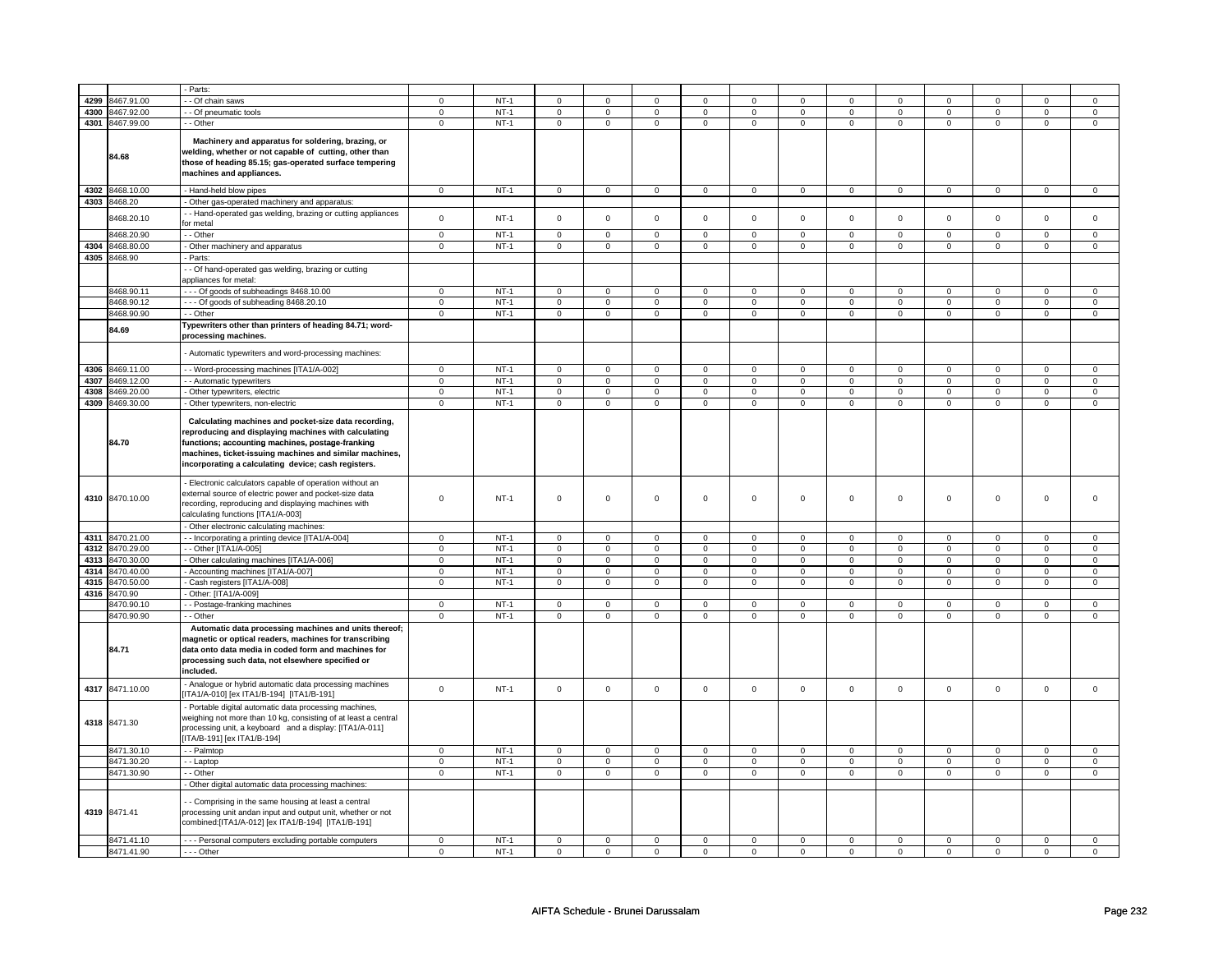| 4320 | 8471.49                  | - Other, presented in the form of systems: [ITA1/A-013]<br>[ITA1/B-191] [ex ITA1/B- 194] [ex(ITA/B-193] [ITA1/B-198]<br>[ITA1/B-200] [ex ITA1/B-198] [ex ITA1/B-196]                                                                                                                                    |                            |                  |                         |                            |                         |                            |                            |                            |                  |                            |                  |                            |                  |                        |
|------|--------------------------|---------------------------------------------------------------------------------------------------------------------------------------------------------------------------------------------------------------------------------------------------------------------------------------------------------|----------------------------|------------------|-------------------------|----------------------------|-------------------------|----------------------------|----------------------------|----------------------------|------------------|----------------------------|------------------|----------------------------|------------------|------------------------|
|      | 8471.49.10               | - - - Personal computers excluding portable computers                                                                                                                                                                                                                                                   | $\mathbf 0$                | $NT-1$           | $\mathbf 0$             | $\mathsf 0$                | $\Omega$                | $\mathbf 0$                | $\mathbf 0$                | $\mathbf 0$                | $\mathbf 0$      | $\mathbf 0$                | $\mathbf 0$      | $\mathbf 0$                | $\Omega$         | $\mathbf 0$            |
| 4321 | 8471.49.90<br>8471.50    | --- Other<br>- Digital processing units other than those of subheading<br>8471.41 or 8471.49, whether or not containing in the same<br>housing one or two of the following types of unit: storage<br>units, input units, output units: [ITA1/A-014] [ITA1/B-191] [ex<br>ITA1/B-192, B-194]              | $\mathbf 0$                | $NT-1$           | $\mathsf 0$             | $\overline{0}$             | $\mathsf 0$             | $\overline{0}$             | $\overline{0}$             | $\overline{0}$             | $\mathsf 0$      | $\overline{0}$             | $\pmb{0}$        | $\overline{0}$             | $\overline{0}$   | $\overline{0}$         |
|      | 8471.50.10               | - - Processing units for personal and portable computers                                                                                                                                                                                                                                                | $\mathbf 0$                | $NT-1$           | $\mathsf{O}\xspace$     | $\mathsf 0$                | $\mathsf 0$             | $\mathsf 0$                | $\mathsf{O}\xspace$        | $\mathsf 0$                | $\mathbf 0$      | $\mathbf 0$                | $\mathsf 0$      | $\mathsf 0$                | $\mathbf 0$      | $\mathbf 0$            |
|      | 8471.50.90               | - - Other                                                                                                                                                                                                                                                                                               | $\mathsf 0$                | $NT-1$           | $\mathsf 0$             | $\mathsf 0$                | $\mathbf 0$             | $\mathbf 0$                | $\mathsf 0$                | $\mathbf 0$                | $\mathbf 0$      | $\mathbf 0$                | $\mathsf 0$      | $\mathbf 0$                | $\mathbf 0$      | $\circ$                |
| 4322 | 8471.60                  | - Input or output units, whether or not containing storage units<br>in the same housing: [ITA1/A-015] [ex ITA/B-194, B-195]                                                                                                                                                                             |                            |                  |                         |                            |                         |                            |                            |                            |                  |                            |                  |                            |                  |                        |
|      | 8471.60.11               | - - Dot matrix printers                                                                                                                                                                                                                                                                                 | $\mathbf 0$                | $NT-1$           | $\mathsf 0$             | $\mathbf 0$                | $\Omega$                | $\Omega$                   | $\mathbf 0$                | $\mathbf 0$                | $\mathbf 0$      | $\mathbf 0$                | $\mathbf 0$      | 0                          | $\mathbf 0$      | $\mathbf 0$            |
|      | 8471.60.12               | - - Ink-jet printers                                                                                                                                                                                                                                                                                    | $\mathbf 0$                | $NT-1$           | $\overline{0}$          | $\overline{0}$             | $\overline{0}$          | $\overline{0}$             | $\overline{0}$             | $\overline{0}$             | $\overline{0}$   | $\overline{0}$             | $\overline{0}$   | $\overline{0}$             | $\overline{0}$   | $\overline{0}$         |
|      | 8471.60.13               | - - Laser printers                                                                                                                                                                                                                                                                                      | $\mathsf 0$                | $NT-1$           | $\mathsf 0$             | $\mathsf 0$                | $\mathsf 0$             | $\mathbf 0$                | $\mathsf 0$                | $\mathbf 0$                | 0                | $\mathbf 0$                | $\mathsf 0$      | $\mathbf 0$                | 0                | $\circ$                |
|      | 8471.60.19               | - - Other printers                                                                                                                                                                                                                                                                                      | $\mathbf 0$                | $NT-1$           | $\mathsf 0$             | $\mathbf 0$                | $\mathsf 0$             | $\mathsf 0$                | $\mathsf 0$                | $\mathsf 0$                | $\mathsf 0$      | $\mathsf{O}$               | $\mathsf 0$      | $\mathsf 0$                | 0                | $\mathsf 0$            |
|      | 8471.60.21               | - Computer terminals or monitors, colour, excluding closed<br>circuit television monitors                                                                                                                                                                                                               | $\mathbf 0$                | $NT-1$           | $\mathsf{O}\xspace$     | $\mathsf 0$                | $\mathsf 0$             | $\mathsf 0$                | $\mathsf{O}\xspace$        | $\mathsf 0$                | $\mathbf 0$      | $\mathbf 0$                | $\mathsf 0$      | $\mathbf 0$                | $\mathsf 0$      | $\mathbf 0$            |
|      | 8471.60.29               | - Other computer terminals or monitors, excluding closed<br>circuit television monitors                                                                                                                                                                                                                 | $\pmb{0}$                  | $NT-1$           | $\Omega$                | $\mathsf 0$                | $\mathsf 0$             | $\mathsf 0$                | $\mathsf{O}\xspace$        | $\mathsf 0$                | $\mathsf 0$      | $\mathbf 0$                | $\mathsf 0$      | $\mathsf 0$                | $\Omega$         | $\mathbf 0$            |
|      | 8471.60.30               | -- Computer keyboards                                                                                                                                                                                                                                                                                   | $\mathbf 0$                | $NT-1$           | $\mathsf 0$             | $\mathbf 0$                | $\mathsf 0$             | $\mathsf 0$                | $\mathsf{O}\xspace$        | $\mathsf 0$                | $\mathsf 0$      | $\mathsf{O}$               | $\mathsf 0$      | $\mathsf 0$                | $\mathsf 0$      | $\mathbf{0}$           |
|      | 8471.60.40               | - - X-Y coordinate input devices, including mouse, light pens,<br>joysticks, track balls, and touch sensitive screens                                                                                                                                                                                   | $\mathbf 0$                | $NT-1$           | $\mathbf 0$             | $\mathsf 0$                | $\mathsf 0$             | $\mathbf 0$                | $\mathsf 0$                | $\mathbf 0$                | $\mathbf 0$      | $\mathbf 0$                | $\mathsf 0$      | $\mathbf 0$                | $\mathbf 0$      | $\mathbf{0}$           |
|      | 8471.60.50               | - - Plotters whether input or output units of heading 84.71 or<br>drawing or drafting machines of heading 90.17 [ITA1/B-198]                                                                                                                                                                            | $\mathbf 0$                | $NT-1$           | $\mathsf 0$             | $\mathsf 0$                | $\mathsf 0$             | $\mathbf 0$                | $\mathsf 0$                | $\mathbf 0$                | $\mathbf 0$      | $\mathbf 0$                | $\mathsf 0$      | $\mathbf 0$                | $\mathbf{0}$     | $\circ$                |
|      | 8471.60.60               | - - Projection type flat panel display units used with automatic<br>data processing machines which can display digital<br>information generated by the central processing unit [ITA1/B-<br>200]                                                                                                         | $\mathsf 0$                | $NT-1$           | $\mathsf 0$             | $\mathbf 0$                | $\mathsf 0$             | $\mathbf 0$                | $\mathsf 0$                | $\mathbf 0$                | 0                | 0                          | $\mathsf 0$      | 0                          | $\mathbf 0$      | $\mathbf 0$            |
|      | 8471.60.90               | - - Other                                                                                                                                                                                                                                                                                               | $\overline{0}$             | $NT-1$           | $\overline{0}$          | $\overline{0}$             | $\overline{0}$          | $\overline{0}$             | $\overline{0}$             | $\overline{0}$             | $\overline{0}$   | $\overline{0}$             | $\overline{0}$   | $\overline{0}$             | $\overline{0}$   | $\overline{0}$         |
| 4323 | 8471.70                  | - Storage units: [ITA1/A-016] [ex ITA/B-194]                                                                                                                                                                                                                                                            |                            |                  |                         |                            |                         |                            |                            |                            |                  |                            |                  |                            |                  |                        |
|      | 8471.70.10               | - - Floppy disk drives                                                                                                                                                                                                                                                                                  | $\mathbf 0$                | $NT-1$           | $\mathsf 0$             | $\mathbf 0$                | $\mathbf 0$             | $\mathbf 0$                | $\mathsf{O}\xspace$        | $\mathsf 0$                | $\mathbf 0$      | $\mathbf 0$                | $\mathsf 0$      | $\mathbf 0$                | $\mathbf 0$      | $\overline{0}$         |
|      | 8471.70.20               | - Hard disk drives                                                                                                                                                                                                                                                                                      | $\mathbf 0$                | $NT-1$           | $\mathsf{O}\xspace$     | $\mathsf 0$                | $\mathsf 0$             | $\mathsf 0$                | $\mathsf 0$                | $\mathsf 0$                | $^{\circ}$       | $\mathbf 0$                | $\mathsf 0$      | $\mathsf 0$                | $\mathbf 0$      | $\mathsf 0$            |
|      | 8471.70.30               | - - Tape drives                                                                                                                                                                                                                                                                                         | $\mathsf 0$                | $NT-1$           | $\mathsf 0$             | $\mathsf 0$                | $\mathsf 0$             | $\mathsf 0$                | $\mathsf 0$                | $\mathsf 0$                | $\mathsf 0$      | $\mathbf 0$                | $\mathsf 0$      | $\mathsf 0$                | $\mathsf 0$      | $\mathsf 0$            |
|      | 8471.70.40               | - - Optical disk drives, including CD-ROM drives, DVD drives<br>and CD-R drives [ITA1/B-196]                                                                                                                                                                                                            | $\mathsf 0$                | $NT-1$           | $\mathsf{O}\xspace$     | $\mathsf 0$                | $\Omega$                | $\mathsf 0$                | $\mathsf{O}\xspace$        | $\mathsf 0$                | $\mathsf 0$      | $\mathbf 0$                | $\mathsf 0$      | $\mathsf 0$                | $\mathbf 0$      | $\mathsf 0$            |
|      | 8471.70.50               | - - Proprietary format storage devices including media therefor<br>for automatic data processing machines, with or without<br>removable media and whether magnetic, optical or other<br>technology, including Bernoulli Box, Syquest, or Zipdrive<br>cartridge storage units [ITA1/B-201]<br>- - Other: | $\mathbf 0$                | $NT-1$           | $\Omega$                | $\mathbf 0$                | $\mathbf 0$             | $\mathbf 0$                | $\mathbf 0$                | $\mathbf 0$                | $\mathbf 0$      | $\mathbf 0$                | $\mathbf 0$      | $\mathbf 0$                | $\mathbf 0$      | $\mathbf 0$            |
|      | 8471.70.91               | - - - Backup management systems                                                                                                                                                                                                                                                                         | $\mathbf 0$                | $NT-1$           | $\mathbf 0$             | 0                          | $\mathbf 0$             | $\mathsf 0$                | $\mathbf 0$                | $\mathbf 0$                | $\mathbf 0$      | $\mathsf 0$                | 0                | $\mathsf 0$                | $\mathbf 0$      | $\circ$                |
|      | 8471.70.99               | --- Other                                                                                                                                                                                                                                                                                               | $\mathsf 0$                | $NT-1$           | $\mathsf 0$             | $\mathbf 0$                | $\mathbf 0$             | $\mathbf 0$                | $\mathbf 0$                | $\mathbf 0$                | 0                | $\mathbf 0$                | 0                | $\mathbf 0$                | $\mathbf 0$      | $\mathbf 0$            |
| 4324 | 8471.80                  | - Other units of automatic data processing machines: [ITA1/A-<br>0171                                                                                                                                                                                                                                   |                            |                  |                         |                            |                         |                            |                            |                            |                  |                            |                  |                            |                  |                        |
|      | 8471.80.10               | -- Control units [ITA1/B-194]                                                                                                                                                                                                                                                                           | $\mathsf 0$                | $NT-1$           | $\mathsf 0$             | $\mathbf 0$                | $\mathsf 0$             | $\mathbf 0$                | $\mathsf{O}$               | $\mathbf 0$                | $\mathsf 0$      | $\mathbf 0$                | $\mathsf 0$      | $\Omega$                   | $\Omega$         | $\mathbf{0}$           |
|      | 8471.80.20               | - - Adaptor units [ITA1/B-194]                                                                                                                                                                                                                                                                          | $\pmb{0}$                  | $NT-1$           | $\mathsf 0$             | $\mathbf 0$                | $\mathsf 0$             | $\mathsf 0$                | $\mathsf{O}\xspace$        | $\mathsf 0$                | $\mathsf 0$      | $\mathsf{O}$               | $\mathsf 0$      | $\mathsf 0$                | $\mathsf 0$      | $\mathsf 0$            |
|      | 8471.80.30               | -- Gateways including VoIP [ITA1/B-194]                                                                                                                                                                                                                                                                 | $\overline{0}$             | $NT-1$           | $\overline{0}$          | $\overline{0}$             | $\overline{0}$          | $\overline{0}$             | $\overline{0}$             | $\overline{0}$             | $\overline{0}$   | $\overline{0}$             | $\overline{0}$   | $\overline{0}$             | $\overline{0}$   | $\overline{0}$         |
|      |                          |                                                                                                                                                                                                                                                                                                         |                            | $NT-1$           |                         |                            |                         |                            |                            |                            |                  |                            | $\mathsf 0$      |                            | $\Omega$         | $\circ$                |
|      | 8471.80.40<br>8471.80.50 | -- Data routers [ITA1/B-194]                                                                                                                                                                                                                                                                            | $\mathbf 0$                |                  | $\mathsf{O}\xspace$     | $\mathbf 0$                | $\mathsf 0$             | $\mathsf 0$                | $\mathsf{O}\xspace$        | $\mathsf 0$                | $\mathsf 0$      | $\mathsf 0$                |                  | $\mathsf 0$                | $\Omega$         |                        |
|      |                          | - Wireless bridges and routers [ITA1/B-194]                                                                                                                                                                                                                                                             | $\mathbf 0$                | $NT-1$           | $\mathsf{O}\xspace$     | $\mathbf 0$                | $\mathbf 0$             | $\mathsf 0$                | $\mathsf{O}\xspace$        | $\mathsf 0$                | $\mathbf 0$      | $\mathsf 0$                | $\mathbf 0$      | 0                          |                  | $\mathsf 0$            |
|      | 8471.80.60               | - - Firewalls                                                                                                                                                                                                                                                                                           | $\mathsf 0$                | $NT-1$           | $\mathsf 0$             | $\mathsf 0$                | $\mathsf 0$             | $\mathsf 0$                | $\mathsf 0$                | $\mathsf 0$                | $\mathsf 0$      | $\mathsf{O}\xspace$        | $\mathsf 0$      | $\mathsf 0$                | $\mathbf 0$      | $\mathsf 0$            |
|      | 8471.80.70               | - - Sound cards [ITA1/B-202] and video cards                                                                                                                                                                                                                                                            | $\mathsf 0$                | $NT-1$           | $\mathsf{O}\xspace$     | $\mathbf 0$                | $\mathbf 0$             | $\mathsf 0$                | $\mathsf 0$                | $\mathsf 0$                | $\mathbf 0$      | $\mathbf 0$                | $\mathsf 0$      | $\mathsf 0$                | $\mathbf 0$      | $\mathbf 0$            |
|      | 8471.80.90               | - - Other                                                                                                                                                                                                                                                                                               | $\mathbf 0$                | $NT-1$           | $\mathbf 0$             | $\mathbf 0$                | $\Omega$                | $\mathbf 0$                | $\mathbf 0$                | $\mathbf 0$                | $\mathbf 0$      | $\mathbf{0}$               | $\mathbf 0$      | $\mathbf 0$                | $\mathbf 0$      | $\mathbf{0}$           |
| 4325 | 8471.90                  | - Other: [ITA1/A-018] [ex ITA1/B-194]                                                                                                                                                                                                                                                                   |                            |                  |                         |                            |                         |                            |                            |                            |                  |                            |                  |                            |                  |                        |
|      | 8471.90.10<br>8471.90.20 | - - Bar code readers<br>- - Optical character readers, document or image scanners                                                                                                                                                                                                                       | $\mathbf 0$<br>$\mathsf 0$ | $NT-1$<br>$NT-1$ | $\mathbf 0$<br>$\Omega$ | $\mathbf 0$<br>$\mathsf 0$ | $\mathbf 0$<br>$\Omega$ | $\mathbf 0$<br>$\mathbf 0$ | $\mathbf 0$<br>$\mathbf 0$ | $\mathbf 0$<br>$\mathbf 0$ | 0<br>$\mathbf 0$ | $\mathbf 0$<br>$\mathbf 0$ | 0<br>$\mathbf 0$ | $\mathbf 0$<br>$\mathbf 0$ | 0<br>$\mathbf 0$ | $\circ$<br>$\mathbf 0$ |
|      | 8471.90.30               | - Card readers, card punches; tabulators; statistical<br>machines of a kind operated in conjunction with punched card;<br>computer peripheral units                                                                                                                                                     | $\mathbf 0$                | $NT-1$           | $\Omega$                | $\mathbf 0$                | $\Omega$                | $\Omega$                   | $\mathbf 0$                | $\Omega$                   | $\mathbf 0$      | $\Omega$                   | $\Omega$         | $\mathbf{0}$               | $\Omega$         | $\mathbf 0$            |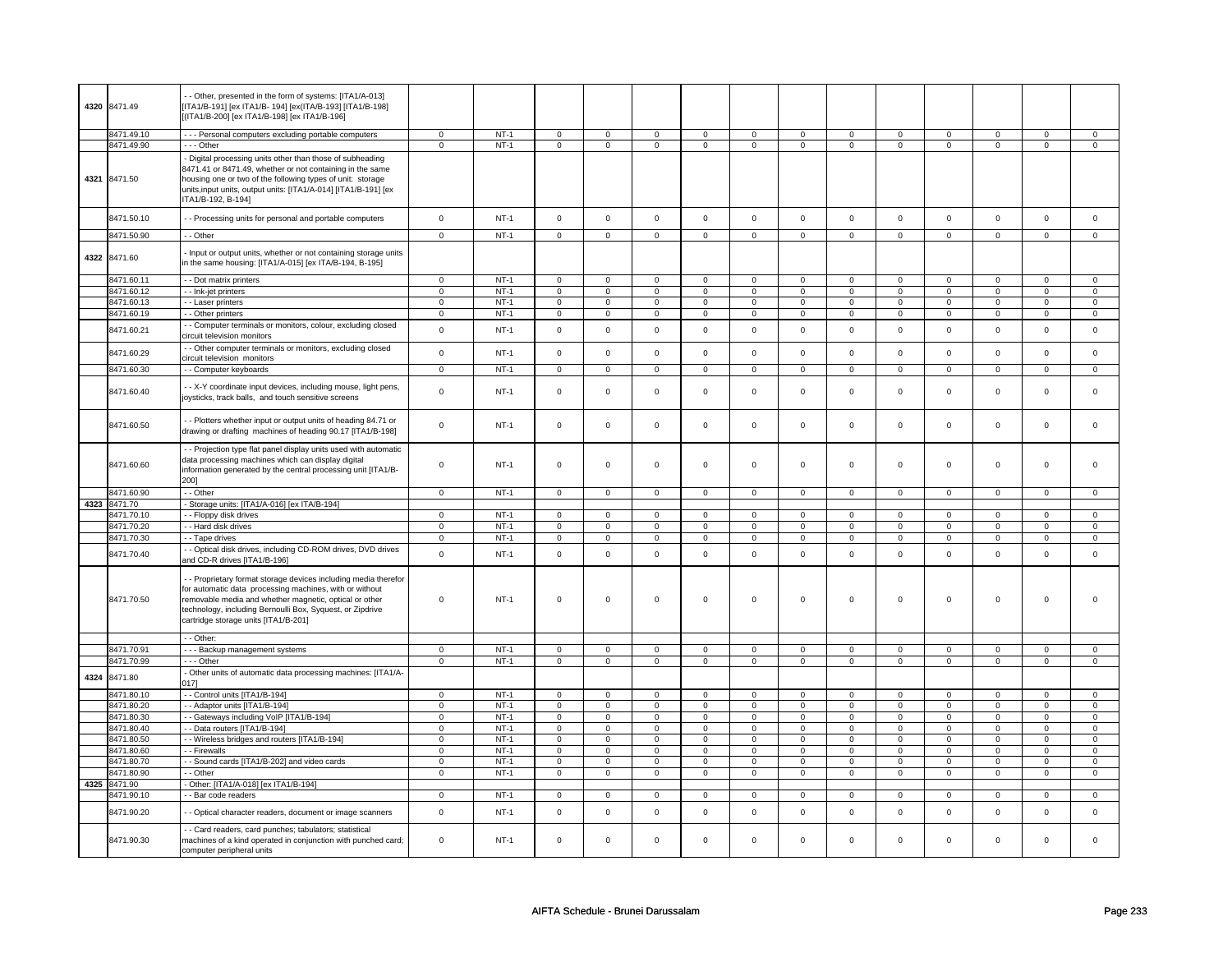|      | 8471.90.40               | - Other auxiliary machines for use with statistic machines                                                                                                                                                                                                                | $\mathsf 0$         | $NT-1$           | $\mathbf 0$                      | $\mathsf 0$         | $\Omega$                         | $\mathbf 0$                   | $\Omega$                      | $\mathbf 0$                   | $\mathbf 0$                   | $\mathbf 0$                   | $\mathbf 0$                   | $\mathsf 0$                   | $\mathbf 0$             | $\mathbf 0$                   |
|------|--------------------------|---------------------------------------------------------------------------------------------------------------------------------------------------------------------------------------------------------------------------------------------------------------------------|---------------------|------------------|----------------------------------|---------------------|----------------------------------|-------------------------------|-------------------------------|-------------------------------|-------------------------------|-------------------------------|-------------------------------|-------------------------------|-------------------------|-------------------------------|
|      |                          |                                                                                                                                                                                                                                                                           |                     |                  |                                  |                     |                                  |                               |                               |                               |                               |                               |                               |                               |                         |                               |
|      | 8471.90.90               | - Other                                                                                                                                                                                                                                                                   | $^{\circ}$          | $NT-1$           | $\mathbf 0$                      | $\mathbf{0}$        | $\mathbf{0}$                     | $\mathbf{0}$                  | $\mathbf 0$                   | $\mathbf{0}$                  | $\mathbf{0}$                  | $\mathbf{0}$                  | $\mathbf{0}$                  | $\mathbf{0}$                  | $\mathbf 0$             | $\mathbf 0$                   |
|      | 84.72                    | Other office machines (for example, hectograph or<br>stencil duplicating machines, addressing machines,<br>automatic banknote dispensers, coin-sorting machines,<br>coin-counting or wrapping machines, pencil-sharpening<br>machines, perforating or stapling machines). |                     |                  |                                  |                     |                                  |                               |                               |                               |                               |                               |                               |                               |                         |                               |
|      | 4326 8472.10             | - Duplicating machines:                                                                                                                                                                                                                                                   |                     |                  |                                  |                     |                                  |                               |                               |                               |                               |                               |                               |                               |                         |                               |
|      | 8472.10.10               | - Electrically operated                                                                                                                                                                                                                                                   | 5                   | $NT-1$           | $\overline{4}$                   | 3                   | $\overline{2}$                   | 0                             | $\mathbf 0$                   | 0                             | $\mathbf 0$                   | $\mathbf 0$                   | $\mathbf 0$                   | $\mathbf 0$                   | 0                       | 0                             |
|      | 8472.10.20               | - Not electrically operated                                                                                                                                                                                                                                               | $\mathbf 0$         | $NT-1$           | $\overline{0}$                   | $\mathsf 0$         | $\mathbf 0$                      | $\mathbf 0$                   | $\mathbf 0$                   | $\mathbf 0$                   | $\mathbf 0$                   | $\mathbf 0$                   | $\mathbf 0$                   | $\mathbf 0$                   | $\mathbf 0$             | $\mathbf 0$                   |
| 4327 | 8472.20                  | Addressing machines and address plate embossing<br>nachines:                                                                                                                                                                                                              |                     |                  |                                  |                     |                                  |                               |                               |                               |                               |                               |                               |                               |                         |                               |
|      | 8472.20.10               | - Electrically operated                                                                                                                                                                                                                                                   | 5                   | $NT-1$           | $\overline{4}$                   | 3                   | $\overline{2}$                   | $\mathsf 0$                   | 0                             | $\mathsf 0$                   | 0                             | $\mathsf 0$                   | 0                             | $\mathsf 0$                   | 0                       | $\mathbf 0$                   |
|      | 8472.20.20               | - - Not electrically operated                                                                                                                                                                                                                                             | $\mathbf 0$         | $NT-1$           | $\mathbf 0$                      | $\mathbf 0$         | $\mathbf 0$                      | $\mathbf 0$                   | $\mathbf 0$                   | $\mathbf 0$                   | $\mathbf{0}$                  | $\mathbf 0$                   | $\mathbf 0$                   | $\mathbf 0$                   | $\mathbf 0$             | $\mathbf{0}$                  |
|      | 4328 8472.30             | Machines for sorting or folding mail or for inserting mail in<br>envelopes or bands, machines for opening, closing or sealing<br>mail and machines for affixing or cancelling postage stamps:                                                                             |                     |                  |                                  |                     |                                  |                               |                               |                               |                               |                               |                               |                               |                         |                               |
|      | 8472.30.10               | - - Electrically operated                                                                                                                                                                                                                                                 | 5                   | $NT-1$           | $\overline{4}$                   | 3                   | $\overline{2}$                   | $\mathbf 0$                   | $\mathsf 0$                   | $\mathbf 0$                   | $\mathsf 0$                   | $\mathbf 0$                   | $\mathsf 0$                   | $\mathbf 0$                   | $\mathbf 0$             | $\mathbf 0$                   |
|      | 8472.30.20               | - - Not electrically operated                                                                                                                                                                                                                                             | $\mathsf 0$         | $NT-1$           | $\overline{0}$                   | $\overline{0}$      | $\mathsf 0$                      | $\overline{0}$                | $\overline{0}$                | $\overline{0}$                | $\mathsf 0$                   | $\overline{0}$                | $\mathsf 0$                   | $\overline{0}$                | $\mathbf 0$             | $\overline{0}$                |
|      | 4329 8472.90             | - Other:                                                                                                                                                                                                                                                                  |                     |                  |                                  |                     |                                  |                               |                               |                               |                               |                               |                               |                               |                         |                               |
|      | 8472.90.10               | - - Automatic teller machines [ITA1/A-019]                                                                                                                                                                                                                                | 5                   | $NT-1$           | $\overline{4}$                   | 3                   | $\overline{2}$                   | $\mathbf 0$                   | $\mathbf 0$                   | $\mathbf 0$                   | $\mathbf 0$                   | $\mathbf{0}$                  | $\mathbf 0$                   | $\mathbf 0$                   | $\Omega$                | $\mathbf 0$                   |
|      | 8472.90.20               | - Electronic fingerprint identification system                                                                                                                                                                                                                            | 5                   | $NT-1$           | $\overline{4}$                   | 3                   | $\overline{2}$                   | $\mathbf 0$                   | $\mathbf 0$                   | $\mathbf 0$                   | $\mathsf 0$                   | $\mathbf 0$                   | $\mathsf 0$                   | $\mathbf 0$                   | $\mathbf 0$             | $\mathbf{0}$                  |
|      | 8472.90.30<br>8472.90.90 | - Other, electrically operated<br>- Other, not electrically operated                                                                                                                                                                                                      | 5<br>$\overline{0}$ | $NT-1$<br>$NT-1$ | $\overline{4}$<br>$\overline{0}$ | 3<br>$\overline{0}$ | $\overline{2}$<br>$\overline{0}$ | $\mathbf 0$<br>$\overline{0}$ | $\mathbf 0$<br>$\overline{0}$ | $\mathbf 0$<br>$\overline{0}$ | $\mathbf 0$<br>$\overline{0}$ | $\mathbf 0$<br>$\overline{0}$ | $\mathbf 0$<br>$\overline{0}$ | $\mathbf 0$<br>$\overline{0}$ | 0<br>$\overline{0}$     | $\mathbf 0$<br>$\overline{0}$ |
|      | 84.73                    | Parts and accessories (other than covers, carrying<br>cases and the like) suitable for use solely or principally<br>with machines of headings 84.69 to 84.72.                                                                                                             |                     |                  |                                  |                     |                                  |                               |                               |                               |                               |                               |                               |                               |                         |                               |
| 4330 | 8473.10                  | Parts and accessories of the machines of heading 84.69:                                                                                                                                                                                                                   |                     |                  |                                  |                     |                                  |                               |                               |                               |                               |                               |                               |                               |                         |                               |
|      | 8473.10.10               | - Printed circuit assemblies for word-processing [ITA1/B-199]                                                                                                                                                                                                             | $\mathsf{O}\xspace$ | $NT-1$           | $\mathsf 0$                      | $\mathbf 0$         | $\mathsf 0$                      | $\mathsf 0$                   | $\mathsf{O}\xspace$           | $\mathsf 0$                   | $\mathsf 0$                   | $\mathsf 0$                   | $\mathsf 0$                   | $\mathsf 0$                   | $\mathbf 0$             | $\mathbf 0$                   |
|      | 8473.10.90               | - - Other                                                                                                                                                                                                                                                                 | $\mathbf 0$         | $NT-1$           | $\mathbf 0$                      | $\mathsf 0$         | $\mathbf 0$                      | $\mathbf 0$                   | $\mathbf 0$                   | $\mathbf 0$                   | $\mathbf 0$                   | $\mathbf 0$                   | $\mathbf 0$                   | $\mathbf 0$                   | 0                       | $\mathbf 0$                   |
|      |                          | Parts and accessories of the machines of heading 84.70:                                                                                                                                                                                                                   |                     |                  |                                  |                     |                                  |                               |                               |                               |                               |                               |                               |                               |                         |                               |
| 4331 | 8473.21.00               | - Of electronic calculating machines of subheading<br>8470.10.00, 8470.21.00 or 8470.29.00 [ITA1/A-020]                                                                                                                                                                   | $\mathsf 0$         | $NT-1$           | $\mathsf 0$                      | $\mathsf 0$         | $\mathbf 0$                      | $\mathsf 0$                   | $\mathsf 0$                   | $\mathsf 0$                   | $\mathsf 0$                   | $\mathsf 0$                   | $\mathsf 0$                   | $\mathsf 0$                   | $\mathsf 0$             | $\mathbf 0$                   |
| 4332 | 8473.29.00               | -- Other [ITA1/A-021] [ITA1/B-199]                                                                                                                                                                                                                                        | $\mathbf 0$         | $NT-1$           | $\mathbf 0$                      | $\mathsf 0$         | $\mathbf 0$                      | $\overline{0}$                | $\overline{0}$                | $\overline{0}$                | $\mathbf 0$                   | $\overline{0}$                | $\mathbf 0$                   | $\mathbf 0$                   | $\mathbf 0$             | $\mathbf 0$                   |
|      | 4333 8473.30             | Parts and accessories of the machines of heading 84.71:<br>[ITA1/A-022] [ex ITA1/B-194] [ex ITA/B-202],(ITA1/B-199]                                                                                                                                                       |                     |                  |                                  |                     |                                  |                               |                               |                               |                               |                               |                               |                               |                         |                               |
|      | 8473.30.10               | - - Assembled printed circuit boards                                                                                                                                                                                                                                      | $\mathbf 0$         | $NT-1$           | $\mathsf 0$                      | $\mathsf 0$         | $\mathbf 0$                      | $\mathbf 0$                   | $\mathsf 0$                   | $\mathbf 0$                   | $\mathsf 0$                   | $\mathbf 0$                   | $\mathsf 0$                   | $\mathbf 0$                   | $\mathbf 0$             | $\mathsf 0$                   |
|      | 8473.30.20               | - Black ink-filled cartridges for computer printers                                                                                                                                                                                                                       | $\overline{0}$      | $NT-1$           | $\overline{0}$                   | $\overline{0}$      | $\overline{0}$                   | $\overline{0}$                | $\overline{0}$                | $\overline{0}$                | $\overline{0}$                | $\overline{0}$                | $\overline{0}$                | $\overline{0}$                | $\overline{0}$          | $\overline{0}$                |
|      | 8473.30.90               | - Other                                                                                                                                                                                                                                                                   | $\mathbf 0$         | $NT-1$           | $\mathbf 0$                      | $\mathbf 0$         | $\mathbf 0$                      | $\mathbf 0$                   | $\mathbf 0$                   | $\mathbf 0$                   | $\mathbf{0}$                  | $\mathbf 0$                   | $\mathbf 0$                   | $\mathbf 0$                   | $\mathbf 0$             | $\mathbf{0}$                  |
| 4334 | 8473.40                  | Parts and accessories of the machines of heading 84.72:                                                                                                                                                                                                                   |                     |                  |                                  |                     |                                  |                               |                               |                               |                               |                               |                               |                               |                         |                               |
|      |                          | - - For electrically operated machines:                                                                                                                                                                                                                                   |                     |                  |                                  |                     |                                  |                               |                               |                               |                               |                               |                               |                               |                         |                               |
|      | 8473.40.11               | --- Parts including printed circuit assemblies for automatic<br>teller machines [ITA1/B- 199] [ex 8473.40 (parts of ATM)<br>(ITA/2)]                                                                                                                                      | 5                   | $NT-1$           | $\overline{4}$                   | 3                   | $\overline{2}$                   | $\mathbf 0$                   | $\mathsf 0$                   | $\mathbf 0$                   | $\mathsf 0$                   | 0                             | $\mathsf 0$                   | $\mathbf 0$                   | $\mathbf 0$             | $\mathbf 0$                   |
|      | 8473.40.19               | --- Other                                                                                                                                                                                                                                                                 | $\,$ 5 $\,$         | $NT-1$           | $\overline{4}$                   | $\mathbf{3}$        | $\overline{2}$                   | $\mathbf 0$                   | $\Omega$                      | $\mathsf 0$                   | $\Omega$                      | $\mathbf 0$                   | $\Omega$                      | $\mathsf 0$                   | $\Omega$                | $\mathbf 0$                   |
|      | 8473.40.20               | - - For non-electrically operated machines                                                                                                                                                                                                                                | $\mathbf 0$         | $NT-1$           | $\mathbf 0$                      | $\mathsf 0$         | $\Omega$                         | $\mathsf 0$                   | $\Omega$                      | $\mathsf 0$                   | $\mathbf 0$                   | $\mathbf 0$                   | $\Omega$                      | $\mathbf 0$                   | $\mathbf 0$             | $\mathbf 0$                   |
|      | 4335 8473.50             | - Parts and accessories equally suitable for use with<br>machines of two or more of the headings 84.69 to 84.72:<br>[ITA1/A-023] [ITA1/B-199]                                                                                                                             |                     |                  |                                  |                     |                                  |                               |                               |                               |                               |                               |                               |                               |                         |                               |
|      |                          | - - For electrically operated machines:                                                                                                                                                                                                                                   |                     |                  |                                  |                     |                                  |                               |                               |                               |                               |                               |                               |                               |                         |                               |
|      | 8473.50.11               | - - - Suitable for use of machines with heading 84.71                                                                                                                                                                                                                     | 5                   | $NT-1$           | $\overline{4}$                   | 3                   | $\overline{2}$                   | $\mathbf 0$                   | $\mathbf 0$                   | $\mathbf 0$                   | $\mathbf 0$                   | $\mathbf 0$                   | $\mathbf 0$                   | $\mathbf 0$                   | 0                       | $\mathbf 0$                   |
|      | 8473.50.19               | - - - Other                                                                                                                                                                                                                                                               | $\overline{5}$      | $NT-1$           | $\overline{4}$                   | 3                   | $\overline{2}$                   | $\mathbf 0$                   | $\mathbf 0$                   | $\mathbf 0$                   | $\mathbf 0$                   | $\mathbf 0$                   | $\mathsf 0$                   | $\mathbf 0$                   | $\mathbf 0$             | $\mathbf 0$                   |
|      |                          | - For non-electrically operated machines:                                                                                                                                                                                                                                 | $\mathbf 0$         | $NT-1$           | $\mathbf 0$                      | $\mathbf 0$         | $\mathbf 0$                      | $\mathbf 0$                   | $\mathbf 0$                   | $\mathbf 0$                   |                               | $\mathbf 0$                   |                               | $\mathbf 0$                   |                         | $\mathbf{0}$                  |
|      | 8473.50.21<br>8473.50.29 | --- Suitable for use of machines with heading 84.71                                                                                                                                                                                                                       | $\mathbf 0$         | $NT-1$           | $\mathbf 0$                      | $\mathbf 0$         | $\Omega$                         | $\mathbf 0$                   | $\Omega$                      | $\mathbf 0$                   | $\mathbf 0$<br>$\Omega$       | $\mathbf 0$                   | $\mathbf 0$<br>$\Omega$       | $\mathbf 0$                   | $\mathbf 0$<br>$\Omega$ | $\mathbf 0$                   |
|      |                          | --- Other                                                                                                                                                                                                                                                                 |                     |                  |                                  |                     |                                  |                               |                               |                               |                               |                               |                               |                               |                         |                               |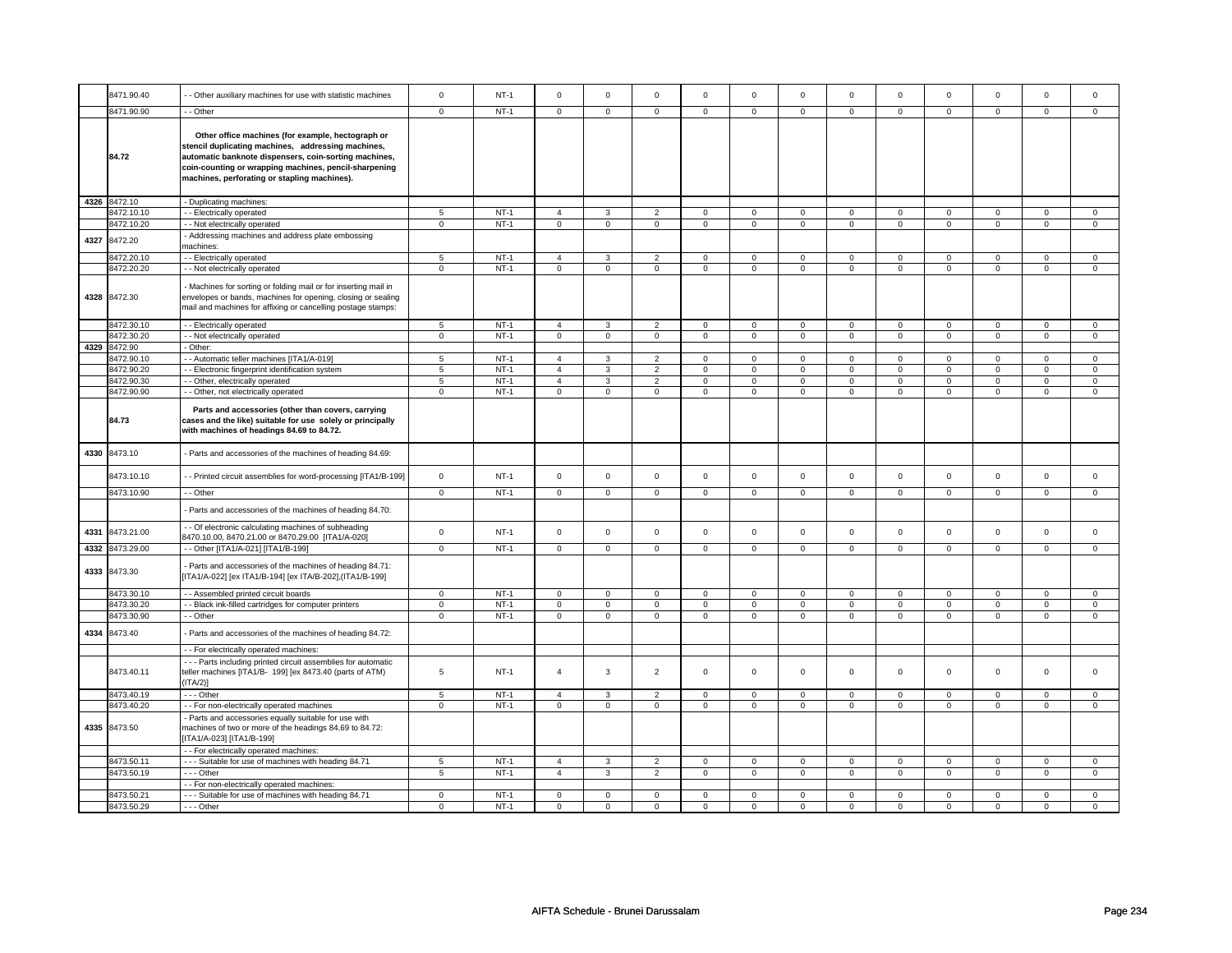|              | 84.74                    | Machinery for sorting, screening, separating, washing,<br>crushing, grinding, mixing or kneading earth, stone, ores<br>or other mineral substances, in solid (including powder or<br>paste) form; machinery for agglomerating, shaping or<br>moulding solid mineral fuels, ceramic paste, unhardened<br>cements, plastering materials or other mineral products in<br>powder or paste form; machines for forming foundry<br>moulds of sand. |                   |                  |                     |                   |                   |                      |                   |                               |                  |                     |                            |                            |                                  |                     |
|--------------|--------------------------|---------------------------------------------------------------------------------------------------------------------------------------------------------------------------------------------------------------------------------------------------------------------------------------------------------------------------------------------------------------------------------------------------------------------------------------------|-------------------|------------------|---------------------|-------------------|-------------------|----------------------|-------------------|-------------------------------|------------------|---------------------|----------------------------|----------------------------|----------------------------------|---------------------|
|              | 4336 8474.10             | - Sorting, screening, separating or washing machines:                                                                                                                                                                                                                                                                                                                                                                                       |                   |                  |                     |                   |                   |                      |                   |                               |                  |                     |                            |                            |                                  |                     |
|              | 8474.10.10               | - Electrically operated                                                                                                                                                                                                                                                                                                                                                                                                                     | 20                | EL.              |                     |                   |                   |                      |                   |                               |                  |                     |                            |                            |                                  |                     |
|              | 8474.10.20               | - - Not electrically operated                                                                                                                                                                                                                                                                                                                                                                                                               | $\overline{0}$    | EL               |                     |                   |                   |                      |                   |                               |                  |                     |                            |                            |                                  |                     |
|              | 4337 8474.20             | - Crushing or grinding machines:                                                                                                                                                                                                                                                                                                                                                                                                            |                   |                  |                     |                   |                   |                      |                   |                               |                  |                     |                            |                            |                                  |                     |
|              | 8474.20.11               | - Electrically operated:<br>- - - For stone                                                                                                                                                                                                                                                                                                                                                                                                 | 20                | $NT-2$           | 17.5                | 15                | 12                | 10                   | 10                | $\overline{7}$                | 5                | 3                   | $\mathbf 0$                | $\mathbf 0$                | $\Omega$                         | $\Omega$            |
|              | 8474.20.19               | - - - Other                                                                                                                                                                                                                                                                                                                                                                                                                                 | 20                | NT-2             | 17.5                | 15                | 12                | 10                   | 10                | $\overline{7}$                | 5                | 3                   | 0                          | $\mathbf 0$                | $\mathbf 0$                      | $\mathbf 0$         |
|              |                          | - Not electrically operated:                                                                                                                                                                                                                                                                                                                                                                                                                |                   |                  |                     |                   |                   |                      |                   |                               |                  |                     |                            |                            |                                  |                     |
|              | 8474.20.21               | - - - For stone                                                                                                                                                                                                                                                                                                                                                                                                                             | $\overline{0}$    | $NT-2$           | 0                   | $\mathbf 0$       | 0                 | $\overline{0}$       | 0                 | $\mathbf 0$                   | $\mathbf{0}$     | $\overline{0}$      | 0                          | $\mathbf 0$                | $^{\circ}$                       | $\mathbf{0}$        |
|              | 8474.20.29               | - - - Other                                                                                                                                                                                                                                                                                                                                                                                                                                 | $\Omega$          | $NT-2$           | $\mathbf 0$         | $\mathbf 0$       | $\mathbf 0$       | $\mathbf 0$          | $\mathbf 0$       | $\mathbf 0$                   | $\mathbf 0$      | $\mathbf 0$         | $\mathbf 0$                | $\mathbf 0$                | $\Omega$                         | $\mathbf 0$         |
|              |                          | - Mixing or kneading machines:                                                                                                                                                                                                                                                                                                                                                                                                              |                   |                  |                     |                   |                   |                      |                   |                               |                  |                     |                            |                            |                                  |                     |
| 4338         | 8474.31                  | - Concrete or mortar mixers:                                                                                                                                                                                                                                                                                                                                                                                                                |                   |                  |                     |                   |                   |                      |                   |                               |                  |                     |                            |                            |                                  |                     |
|              | 8474.31.10               | --- Electrically operated                                                                                                                                                                                                                                                                                                                                                                                                                   | 20                | $NT-2$           | 17.5                | 15                | 12                | 10                   | 10                | $\overline{7}$                | 5                | 3                   | $\mathbf 0$                | $\mathbf 0$                | 0                                | 0                   |
|              | 3474.31.20               | - - - Not electrically operated                                                                                                                                                                                                                                                                                                                                                                                                             | $\mathbf 0$       | $NT-2$           | 0                   | $\mathbf 0$       | 0                 | $\mathsf 0$          | $\mathsf 0$       | $\mathsf 0$                   | 0                | $\mathsf 0$         | 0                          | $\mathsf 0$                | 0                                | $\mathbf 0$         |
| 4339         | 8474.32                  | - - Machines for mixing mineral substances with bitumen:                                                                                                                                                                                                                                                                                                                                                                                    |                   |                  |                     |                   |                   |                      |                   |                               |                  |                     |                            |                            |                                  |                     |
|              |                          | - - - Electrically operated:                                                                                                                                                                                                                                                                                                                                                                                                                |                   |                  |                     |                   |                   |                      |                   |                               |                  |                     |                            |                            |                                  |                     |
|              | 8474.32.11               | Machines for mixing mineral substances with bitumen,                                                                                                                                                                                                                                                                                                                                                                                        | 20                | $NT-2$           | 17.5                | 15                | 12                | 10                   | 10                | $\overline{7}$                | 5                | 3                   | $\mathsf 0$                | $\mathbf 0$                | $\mathbf 0$                      | $\mathbf 0$         |
|              |                          | having capacity not exceeding 80 t/hr                                                                                                                                                                                                                                                                                                                                                                                                       |                   |                  |                     |                   |                   |                      |                   |                               |                  |                     |                            |                            |                                  |                     |
|              | 8474.32.19               | - - - - Other                                                                                                                                                                                                                                                                                                                                                                                                                               | 20                | $NT-2$           | 17.5                | 15                | 12                | 10                   | 10                | $7^{\circ}$                   | 5                | $\mathbf{3}$        | $\mathbf 0$                | $\overline{0}$             | $\mathbf 0$                      | $\overline{0}$      |
|              |                          | - - - Not electrically operated:                                                                                                                                                                                                                                                                                                                                                                                                            |                   |                  |                     |                   |                   |                      |                   |                               |                  |                     |                            |                            |                                  |                     |
|              | 8474.32.21               | - - - - Machines for mixing mineral substances with bitumen,<br>having capacity not exceeding 80 t/hr                                                                                                                                                                                                                                                                                                                                       | $\mathbf 0$       | $NT-2$           | $\mathbf 0$         | $\mathbf 0$       | $\mathbf 0$       | $\mathbf 0$          | $\mathbf 0$       | $\mathbf 0$                   | $\mathbf 0$      | $\mathbf 0$         | $\mathbf 0$                | $\mathbf 0$                | $\mathbf 0$                      | 0                   |
|              | 8474.32.29               | . - - - Other                                                                                                                                                                                                                                                                                                                                                                                                                               | $\mathbf 0$       | $NT-2$           | $\mathbf 0$         | $\mathsf 0$       | $\mathsf 0$       | $\mathbf 0$          | $\mathsf 0$       | $\mathbf 0$                   | $\mathsf 0$      | $\mathbf 0$         | $\mathsf 0$                | $\mathbf 0$                | 0                                | $\mathbf 0$         |
| 4340         | 8474.39                  | - - Other:                                                                                                                                                                                                                                                                                                                                                                                                                                  |                   |                  |                     |                   |                   |                      |                   |                               |                  |                     |                            |                            |                                  |                     |
|              | 8474.39.10               | --- Electrically operated                                                                                                                                                                                                                                                                                                                                                                                                                   | 20                | $NT-2$           | 17.5                | 15                | 12                | 10                   | 10                | $\overline{7}$                | 5                | 3                   | $\mathbf 0$                | $\mathbf 0$                | 0                                | $\mathbf 0$         |
|              | 8474.39.20               | - - - Not electrically operated                                                                                                                                                                                                                                                                                                                                                                                                             | $\mathbf 0$       | $NT-2$           | $\Omega$            | $\overline{0}$    | $\mathbf 0$       | $\overline{0}$       | $\mathbf 0$       | $\overline{0}$                | $\mathsf 0$      | $\overline{0}$      | $\mathsf 0$                | $\overline{0}$             | $\mathbf 0$                      | $\overline{0}$      |
| 4341         | 8474.80                  | - Other machinery:                                                                                                                                                                                                                                                                                                                                                                                                                          |                   |                  |                     |                   |                   |                      |                   |                               |                  |                     |                            |                            |                                  |                     |
|              | 3474.80.10<br>3474.80.20 | - - Electrically operated                                                                                                                                                                                                                                                                                                                                                                                                                   | 20<br>$\mathbf 0$ | EL<br>EL         |                     |                   |                   |                      |                   |                               |                  |                     |                            |                            |                                  |                     |
| 4342         | 8474.90                  | - - Not electrically operated<br>Parts:                                                                                                                                                                                                                                                                                                                                                                                                     |                   |                  |                     |                   |                   |                      |                   |                               |                  |                     |                            |                            |                                  |                     |
|              | 8474.90.10               | - Of electrically operated machines                                                                                                                                                                                                                                                                                                                                                                                                         | 20                | $NT-2$           | 17.5                | 15                | 12                | 10                   | 10                | $\overline{7}$                | 5                | 3                   | $\mathbf 0$                | $\mathbf 0$                | $\Omega$                         | $\mathbf 0$         |
|              | 8474.90.20               | - Of non-electrically operated machines                                                                                                                                                                                                                                                                                                                                                                                                     | $\mathbf 0$       | $NT-2$           | $\mathbf 0$         | $\mathsf 0$       | $\mathbf 0$       | $\mathbf 0$          | $\mathbf 0$       | $\mathbf 0$                   | $\mathsf 0$      | $\mathbf 0$         | $\mathsf 0$                | $\mathbf 0$                | $\mathbf 0$                      | $\mathbf 0$         |
|              | 84.75                    | Machines for assembling electric or electronic lamps,<br>tubes or valves or flashbulbs, in glass envelopes;<br>machines for manufacturing or hot working glass or<br>glassware.                                                                                                                                                                                                                                                             |                   |                  |                     |                   |                   |                      |                   |                               |                  |                     |                            |                            |                                  |                     |
| 4343         | 8475.10                  | - Machines for assembling electric or electronic lamps, tubes<br>or valves or flashbulbs, in glass envelopes:                                                                                                                                                                                                                                                                                                                               |                   |                  |                     |                   |                   |                      |                   |                               |                  |                     |                            |                            |                                  |                     |
|              | 8475.10.10               | - - Electrically operated                                                                                                                                                                                                                                                                                                                                                                                                                   | 20                | $NT-2$           | 17.5                | 15                | 12                | 10                   | 10                | $\overline{7}$                | 5                | 3                   | $\mathbf 0$                | $\mathbf 0$                | $\Omega$                         | 0                   |
|              | 8475.10.20               | - Not electrically operated                                                                                                                                                                                                                                                                                                                                                                                                                 | $\mathbf 0$       | $NT-2$           | $\mathsf 0$         | $\mathbf 0$       | $\mathsf 0$       | $\mathbf 0$          | $\mathsf 0$       | $\mathbf 0$                   | 0                | $\mathbf 0$         | $\mathsf 0$                | $\mathsf 0$                | $\mathbf 0$                      | $\mathbf 0$         |
| 4344         | 8475.21.00               | - Machines for making optical fibres and preforms thereof                                                                                                                                                                                                                                                                                                                                                                                   | 20                | NT-2             | 17.5                | 15                | 12                | 10                   | 10                | $\overline{7}$                | 5                | $\mathbf{3}$        | $\mathbf 0$                | $\mathbf 0$                | 0                                | $\mathbf 0$         |
| 4345         | 8475.29.00               | - - Other                                                                                                                                                                                                                                                                                                                                                                                                                                   | $\mathbf 0$       | $NT-2$           | $\mathbf 0$         | $\mathbf 0$       | $\mathbf 0$       | $\mathbf 0$          | $\mathbf 0$       | $\mathbf 0$                   | $\mathbf{0}$     | $\mathbf 0$         | $\mathbf 0$                | $\mathbf 0$                | $\mathbf 0$                      | $\mathbf{0}$        |
| 4346         | 8475.90                  | Parts:                                                                                                                                                                                                                                                                                                                                                                                                                                      |                   |                  |                     |                   |                   |                      |                   |                               |                  |                     |                            |                            |                                  |                     |
|              | 8475.90.10<br>8475.90.20 | - Of electrically operated machines<br>- - Of non-electrically operated machines                                                                                                                                                                                                                                                                                                                                                            | 20<br>$\mathbf 0$ | $NT-2$<br>$NT-2$ | 17.5<br>$\mathsf 0$ | 15<br>$\mathbf 0$ | 12<br>$\mathsf 0$ | 10<br>$\overline{0}$ | 10<br>$\mathsf 0$ | $\overline{7}$<br>$\mathsf 0$ | 5<br>$\mathsf 0$ | 3<br>$\overline{0}$ | $\mathbf 0$<br>$\mathsf 0$ | $\mathbf 0$<br>$\mathsf 0$ | 0<br>$\mathsf 0$                 | 0<br>$\mathbf 0$    |
|              | 84.76                    | Automatic goods-vending machines (for example, postage<br>stamp, cigarette, food or beverage machines), including<br>money-changing machines.                                                                                                                                                                                                                                                                                               |                   |                  |                     |                   |                   |                      |                   |                               |                  |                     |                            |                            |                                  |                     |
|              |                          | - Automatic beverage-vending machines:                                                                                                                                                                                                                                                                                                                                                                                                      |                   |                  |                     |                   |                   |                      |                   |                               |                  |                     |                            |                            |                                  |                     |
| 4347<br>4348 | 8476.21.00<br>8476.29.00 | - Incorporating heating or refrigerating devices<br>- - Other                                                                                                                                                                                                                                                                                                                                                                               | 5<br>5            | ST<br>ST         | 4.5<br>4.5          | 4.5<br>4.5        | 4.5<br>4.5        | 4.5<br>4.5           | 4.5<br>4.5        | 4.5<br>4.5                    | 4.5<br>4.5       | 4.5<br>4.5          | 4<br>$\overline{4}$        | $\overline{4}$<br>4        | $\overline{4}$<br>$\overline{4}$ | $\overline{4}$<br>4 |
|              |                          | Other machines:                                                                                                                                                                                                                                                                                                                                                                                                                             |                   |                  |                     |                   |                   |                      |                   |                               |                  |                     |                            |                            |                                  |                     |
| 4349         | 8476.81.00               | - Incorporating heating or refrigerating devices                                                                                                                                                                                                                                                                                                                                                                                            | 5                 | <b>ST</b>        | 4.5                 | 4.5               | 4.5               | 4.5                  | 4.5               | 4.5                           | 4.5              | 4.5                 | $\overline{4}$             | $\overline{4}$             | 4                                | $\overline{4}$      |
| 4350         | 8476.89.00               | - Other                                                                                                                                                                                                                                                                                                                                                                                                                                     | 5                 | ST               | 4.5                 | 4.5               | 4.5               | 4.5                  | 4.5               | 4.5                           | 4.5              | 4.5                 | $\overline{4}$             | $\overline{4}$             | 4                                | $\overline{4}$      |
|              | 4351 8476.90             | - Parts:                                                                                                                                                                                                                                                                                                                                                                                                                                    |                   |                  |                     |                   |                   |                      |                   |                               |                  |                     |                            |                            |                                  |                     |
|              |                          |                                                                                                                                                                                                                                                                                                                                                                                                                                             |                   |                  |                     |                   |                   |                      |                   |                               |                  |                     |                            |                            |                                  |                     |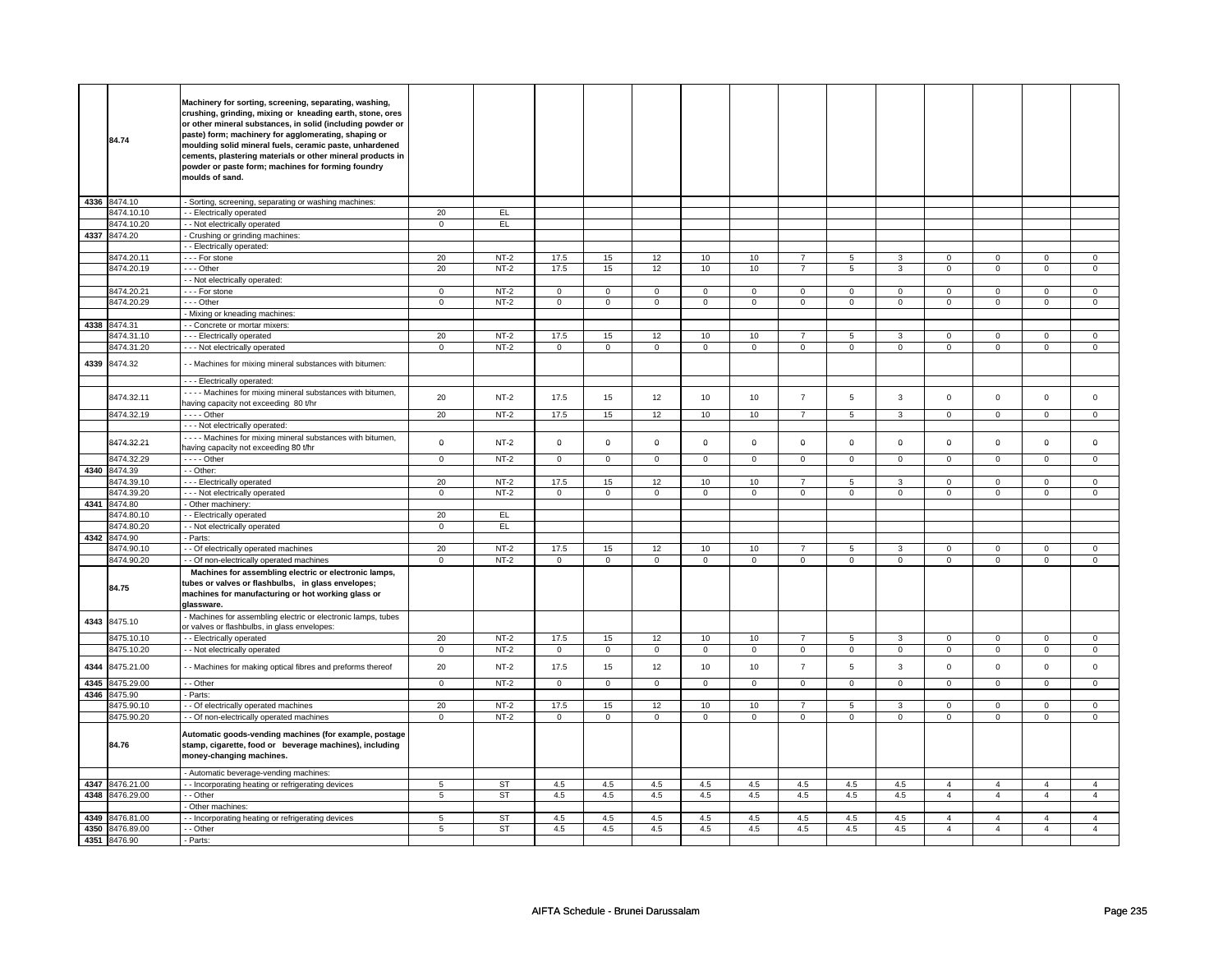|      | 8476.90.10   | - Of electrically operated machines incorporating heating or                                                                 | 5           | <b>ST</b> | 4.5         | 4.5         | 4.5         | 4.5         | 4.5         | 4.5            | 4.5             | 4.5                 | $\overline{\mathbf{4}}$ | $\overline{4}$ | $\Delta$       | $\overline{4}$ |
|------|--------------|------------------------------------------------------------------------------------------------------------------------------|-------------|-----------|-------------|-------------|-------------|-------------|-------------|----------------|-----------------|---------------------|-------------------------|----------------|----------------|----------------|
|      |              | efrigerating devices                                                                                                         |             |           |             |             |             |             |             |                |                 |                     |                         |                |                |                |
|      | 8476.90.90   | - Other                                                                                                                      | 5           | <b>ST</b> | 4.5         | 4.5         | 4.5         | 4.5         | 4.5         | 4.5            | 4.5             | 4.5                 | $\overline{4}$          | $\overline{4}$ | $\overline{4}$ | $\overline{4}$ |
|      |              |                                                                                                                              |             |           |             |             |             |             |             |                |                 |                     |                         |                |                |                |
|      |              | Machinery for working rubber or plastics or for the                                                                          |             |           |             |             |             |             |             |                |                 |                     |                         |                |                |                |
|      | 84.77        | manufacture of products from these materials, not                                                                            |             |           |             |             |             |             |             |                |                 |                     |                         |                |                |                |
|      |              | specified or included elsewhere in this Chapter.                                                                             |             |           |             |             |             |             |             |                |                 |                     |                         |                |                |                |
|      | 4352 8477.10 | - Injection-moulding machines:                                                                                               |             |           |             |             |             |             |             |                |                 |                     |                         |                |                |                |
|      |              |                                                                                                                              |             |           |             |             |             |             |             |                |                 |                     |                         |                |                |                |
|      | 8477.10.10   | -- For moulding rubber                                                                                                       | 20          | $NT-2$    | 17.5        | 15          | 12          | 10          | 10          | $\overline{7}$ | 5               | 3                   | $\mathbf{0}$            | $\mathbf{0}$   | $\mathbf{0}$   | $\mathbf{0}$   |
|      |              | - - For moulding plastics:                                                                                                   |             |           |             |             |             |             |             |                |                 |                     |                         |                |                |                |
|      | 8477.10.31   | --- P.V.C. injection moulding machines                                                                                       | 20          | $NT-2$    | 17.5        | 15          | 12          | 10          | 10          | $\overline{7}$ | 5               | 3                   | 0                       | 0              | $\Omega$       | $\mathbf 0$    |
|      |              | - - Encapsulation equipment for assembly of semiconductors                                                                   |             |           |             |             |             |             |             |                |                 |                     |                         |                |                |                |
|      | 8477.10.32   | $[ITA1/B-137]$                                                                                                               | 20          | $NT-2$    | 17.5        | 15          | 12          | 10          | 10          | $\overline{7}$ | 5               | $\mathbf{3}$        | $\mathsf 0$             | $\mathsf 0$    | $\mathsf 0$    | $\mathbf 0$    |
|      | 8477.10.39   | $--$ Other                                                                                                                   | 20          | $NT-2$    | 17.5        | 15          | 12          | 10          | 10          | $\overline{7}$ | $5\overline{)}$ | $\overline{3}$      | $\overline{0}$          | $\overline{0}$ | $\overline{0}$ | $\overline{0}$ |
|      |              |                                                                                                                              |             |           |             |             |             |             |             |                |                 |                     |                         |                |                |                |
|      | 4353 8477.20 | - Extruders:                                                                                                                 |             |           |             |             |             |             |             |                |                 |                     |                         |                |                |                |
|      | 8477.20.10   | -- For extruding rubber                                                                                                      | 20          | $NT-2$    | 17.5        | 15          | 12          | 10          | 10          | $\overline{7}$ | 5               | 3                   | $\Omega$                | $\Omega$       | $\Omega$       | $\Omega$       |
|      | 8477.20.20   | - For extruding plastics                                                                                                     | 20          | $NT-2$    | 17.5        | 15          | 12          | 10          | 10          | $\overline{7}$ | 5               | 3                   | $\mathbf{0}$            | $\mathbf{0}$   | $\mathbf 0$    | $\mathbf{0}$   |
| 4354 | 8477.30      | Blow moulding machines:                                                                                                      |             |           |             |             |             |             |             |                |                 |                     |                         |                |                |                |
|      | 3477.30.10   | - For moulding rubber                                                                                                        | 20          | $NT-2$    | 17.5        | 15          | 12          | 10          | 10          | $\overline{7}$ | 5               | 3                   | $\mathsf 0$             | $\mathsf 0$    | $\mathsf 0$    | $\mathbf 0$    |
|      |              |                                                                                                                              |             |           |             |             |             |             |             |                |                 | 3                   |                         |                |                |                |
|      | 8477.30.20   | - For moulding plastics                                                                                                      | 20          | $NT-2$    | 17.5        | 15          | 12          | 10          | 10          | $\overline{7}$ | 5               |                     | $\mathbf 0$             | $\overline{0}$ | $\mathbf 0$    | $\overline{0}$ |
| 4355 | 8477.40      | Vacuum moulding machines and other thermoforming                                                                             |             |           |             |             |             |             |             |                |                 |                     |                         |                |                |                |
|      |              | machines:                                                                                                                    |             |           |             |             |             |             |             |                |                 |                     |                         |                |                |                |
|      | 8477.40.10   | -- For moulding or forming rubber                                                                                            | 20          | $NT-2$    | 17.5        | 15          | 12          | 10          | 10          | $\overline{7}$ | 5               | 3                   | $\mathbf 0$             | $\Omega$       | $\Omega$       | $\overline{0}$ |
|      |              | - - For moulding or forming plastics:                                                                                        |             |           |             |             |             |             |             |                |                 |                     |                         |                |                |                |
|      |              |                                                                                                                              |             |           |             |             |             |             |             |                |                 |                     |                         |                |                |                |
|      | 8477.40.21   | - - - Encapsulation equipment for assembly of semiconductors                                                                 | 20          | $NT-2$    | 17.5        | 15          | 12          | 10          | $10$        | $\overline{7}$ | 5               | $\mathbf{3}$        | $\mathbf 0$             | $\mathsf 0$    | $\mathsf 0$    | $\mathbf 0$    |
|      |              | $[ITA1/B-137,B-144]$                                                                                                         |             |           |             |             |             |             |             |                |                 |                     |                         |                |                |                |
|      | 8477.40.29   | $- -$ Other                                                                                                                  | 20          | NT-2      | 17.5        | 15          | 12          | 10          | 10          | $\overline{7}$ | 5               | 3                   | $\mathbf 0$             | $\mathbf{0}$   | $\mathbf 0$    | $\mathbf{0}$   |
|      |              | Other machinery for moulding or otherwise forming                                                                            |             |           |             |             |             |             |             |                |                 |                     |                         |                |                |                |
|      |              | - For moulding or retreading pneumatic tyres or for moulding                                                                 |             |           |             |             |             |             |             |                |                 |                     |                         |                |                |                |
| 4356 | 8477.51.00   | or otherwise forming inner tubes                                                                                             | 20          | $NT-2$    | 17.5        | 15          | 12          | 10          | 10          | $\overline{7}$ | 5               | $\mathbf{3}$        | $\mathsf 0$             | $\mathbf 0$    | $\mathbf 0$    | $\mathbf{0}$   |
|      |              |                                                                                                                              |             |           |             |             |             |             |             |                |                 |                     |                         |                |                |                |
|      | 4357 8477.59 | - - Other:                                                                                                                   |             |           |             |             |             |             |             |                |                 |                     |                         |                |                |                |
|      | 8477.59.10   | - - - For rubber                                                                                                             | 20          | $NT-2$    | 17.5        | 15          | 12          | 10          | 10          | $\overline{7}$ | 5               | $\overline{3}$      | $\mathbf 0$             | $\mathbf 0$    | $\mathsf 0$    | $\circ$        |
|      |              | - - - For plastics:                                                                                                          |             |           |             |             |             |             |             |                |                 |                     |                         |                |                |                |
|      |              |                                                                                                                              |             |           |             |             |             |             |             |                |                 |                     |                         |                |                |                |
|      | 8477.59.21   | - - - - Machinery for assembling central processing unit (CPU)<br>daughter boards in plastic cases or housings [ITA/2 (AS2)] | 20          | $NT-2$    | 17.5        | 15          | 12          | 10          | 10          | $\overline{7}$ | 5               | 3                   | $\mathbf 0$             | $\mathsf 0$    | $\mathsf 0$    | $\mathbf 0$    |
|      |              |                                                                                                                              |             |           |             |             |             |             |             |                |                 |                     |                         |                |                |                |
|      | 8477.59.22   | - - - - Encapsulation equipment for assembly of                                                                              | 20          | $NT-2$    | 17.5        | 15          | 12          | 10          | 10          | $\overline{7}$ | 5               | $\mathbf{3}$        | $\mathbf 0$             | $\mathsf 0$    | $\mathsf 0$    | $\mathsf 0$    |
|      |              | semiconductors [ITA1/B-137, B-144]                                                                                           |             |           |             |             |             |             |             |                |                 |                     |                         |                |                |                |
|      | 8477.59.29   | - - - - Other                                                                                                                | 20          | $NT-2$    | 17.5        | 15          | 12          | 10          | 10          | $\overline{7}$ | $5\overline{)}$ | $\overline{3}$      | $\overline{0}$          | $\overline{0}$ | $\overline{0}$ | $\overline{0}$ |
| 4358 | 8477.80      | Other machinery:                                                                                                             |             |           |             |             |             |             |             |                |                 |                     |                         |                |                |                |
|      | 8477.80.10   | - - For rubber, electrically operated                                                                                        | 20          | $NT-2$    | 17.5        | 15          | 12          | 10          | 10          | $\overline{7}$ | 5               | $\overline{3}$      | $\overline{0}$          | $\overline{0}$ | $\mathbf{0}$   | $\overline{0}$ |
|      | 8477.80.20   | - - For rubber, not electrically operated                                                                                    | $\mathbf 0$ | $NT-2$    | 0           | 0           | 0           | 0           | 0           | 0              | $\mathbf 0$     | $\mathbf 0$         | $\mathbf 0$             | 0              | $\mathbf 0$    | $\circ$        |
|      |              |                                                                                                                              |             |           |             |             |             |             |             |                |                 |                     |                         |                |                |                |
|      |              | - For plastics, electrically operated:                                                                                       |             |           |             |             |             |             |             |                |                 |                     |                         |                |                |                |
|      | 8477.80.31   | --- Lamination presses for the manufacture of PCB/PWBs                                                                       | 20          | $NT-2$    | 17.5        | 15          | 12          | $10$        | $10$        | $\overline{7}$ | 5               | $\mathbf{3}$        | $\mathbf 0$             | $\mathbf 0$    | $\mathsf 0$    | $\mathbf 0$    |
|      |              | [ITA/2 (AS2)]                                                                                                                |             |           |             |             |             |             |             |                |                 |                     |                         |                |                |                |
|      | 8477.80.39   | $--$ Other                                                                                                                   | 20          | $NT-2$    | 17.5        | 15          | 12          | 10          | 10          | $\overline{7}$ | 5               | 3                   | 0                       | 0              | $^{\circ}$     | $\mathbf{0}$   |
|      | 8477.80.40   | - - For plastics, not electrically operated                                                                                  | 0           | $NT-2$    | 0           | $\mathbf 0$ | 0           | $\mathbf 0$ | 0           | 0              | 0               | $\mathbf 0$         | 0                       | $\mathbf 0$    | $\Omega$       | $\circ$        |
| 4359 | 8477.90      | Parts:                                                                                                                       |             |           |             |             |             |             |             |                |                 |                     |                         |                |                |                |
|      |              |                                                                                                                              |             |           |             |             |             |             |             |                |                 |                     |                         |                |                |                |
|      | 8477.90.10   | - Of electrically operated machines for working rubber or for                                                                | 20          | $NT-2$    | 17.5        | 15          | 12          | 10          | 10          | $\overline{7}$ | 5               | $\mathbf{3}$        | $\mathsf 0$             | $\mathbf 0$    | $\mathbf 0$    | $\mathbf 0$    |
|      |              | the manufacture of products from rubber                                                                                      |             |           |             |             |             |             |             |                |                 |                     |                         |                |                |                |
|      | 8477.90.20   | - Of non-electrically operated machines for working rubber or                                                                | $\mathsf 0$ | $NT-2$    | $\mathsf 0$ | $\mathsf 0$ | $\mathbf 0$ | $\mathbf 0$ | $\mathsf 0$ | $\mathbf 0$    | $\mathsf 0$     | $\mathbf{0}$        | $\mathsf 0$             | $\mathbf 0$    | $\mathsf 0$    | $\mathbf 0$    |
|      |              | for the manufacture of products from rubber                                                                                  |             |           |             |             |             |             |             |                |                 |                     |                         |                |                |                |
|      |              |                                                                                                                              |             |           |             |             |             |             |             |                |                 |                     |                         |                |                |                |
|      |              | - Of electrically operated machines for working plastics or for                                                              |             |           |             |             |             |             |             |                |                 |                     |                         |                |                |                |
|      |              | the manufacture of products from plastic materials:                                                                          |             |           |             |             |             |             |             |                |                 |                     |                         |                |                |                |
|      |              |                                                                                                                              |             |           |             |             |             |             |             |                |                 |                     |                         |                |                |                |
|      | 8477.90.31   | - - - Parts of encapsulation equipment for assembly of                                                                       | 20          | $NT-2$    | 17.5        | 15          | 12          | 10          | 10          | $\overline{7}$ | $\mathbf 5$     | $\mathbf{3}$        | $\mathbf 0$             | $\mathbf 0$    | $\mathbf 0$    | $\mathbf 0$    |
|      |              | semiconductors [ITA1/B-138,B- 155]                                                                                           |             |           |             |             |             |             |             |                |                 |                     |                         |                |                |                |
|      |              | --- Parts of lamination presses for the manufacture of                                                                       |             |           |             |             |             |             |             |                |                 |                     |                         |                |                |                |
|      |              | PCB/PWBs; parts for machinery for assembling central                                                                         |             |           |             |             |             |             |             |                |                 |                     |                         |                |                |                |
|      | 8477.90.32   | processing unit (CPU) daughter boards in plastic cases or                                                                    | 20          | $NT-2$    | 17.5        | 15          | 12          | 10          | 10          | $\overline{7}$ | 5               | 3                   | $\mathbf 0$             | $\mathbf 0$    | $\mathsf 0$    | $\Omega$       |
|      |              | housings [ITA/2 (AS)]                                                                                                        |             |           |             |             |             |             |             |                |                 |                     |                         |                |                |                |
|      |              |                                                                                                                              |             |           |             |             |             |             |             |                |                 |                     |                         |                |                |                |
|      | 8477.90.39   | --- Other                                                                                                                    | 20          | $NT-2$    | 17.5        | 15          | 12          | 10          | 10          | $\overline{7}$ | 5               | $\mathbf{3}$        | $\mathbf{0}$            | $\mathbf{0}$   | $\mathbf{0}$   | $\mathbf{0}$   |
|      |              | - Of non-electrically machines for working plastics or for the                                                               | $\mathbf 0$ | $NT-2$    |             | $\mathsf 0$ | $\mathbf 0$ | $\mathbf 0$ |             | $\mathsf 0$    | $\mathsf 0$     |                     | $\mathsf 0$             | $\mathbf 0$    | $\mathsf 0$    |                |
|      | 8477.90.40   | manufacture of products from plastic materials                                                                               |             |           | $\mathsf 0$ |             |             |             | $\mathsf 0$ |                |                 | $\mathsf{O}\xspace$ |                         |                |                | $\mathsf 0$    |
|      |              |                                                                                                                              |             |           |             |             |             |             |             |                |                 |                     |                         |                |                |                |
|      | 84.78        | Machinery for preparing or making up tobacco, not                                                                            |             |           |             |             |             |             |             |                |                 |                     |                         |                |                |                |
|      |              | specified or included elsewhere in this Chapter.                                                                             |             |           |             |             |             |             |             |                |                 |                     |                         |                |                |                |
|      |              |                                                                                                                              |             |           |             |             |             |             |             |                |                 |                     |                         |                |                |                |
|      | 4360 8478.10 | Machinery:                                                                                                                   |             |           |             |             |             |             |             |                |                 |                     |                         |                |                |                |
|      |              | - - Electrically operated:                                                                                                   |             |           |             |             |             |             |             |                |                 |                     |                         |                |                |                |
|      | 8478.10.11   | - - - Cigar or cigarette making machines                                                                                     | 20          | $NT-2$    | 17.5        | 15          | 12          | 10          | 10          | $\overline{7}$ | 5               | 3                   | $\mathbf 0$             | $\mathbf 0$    | $\mathsf 0$    | $\Omega$       |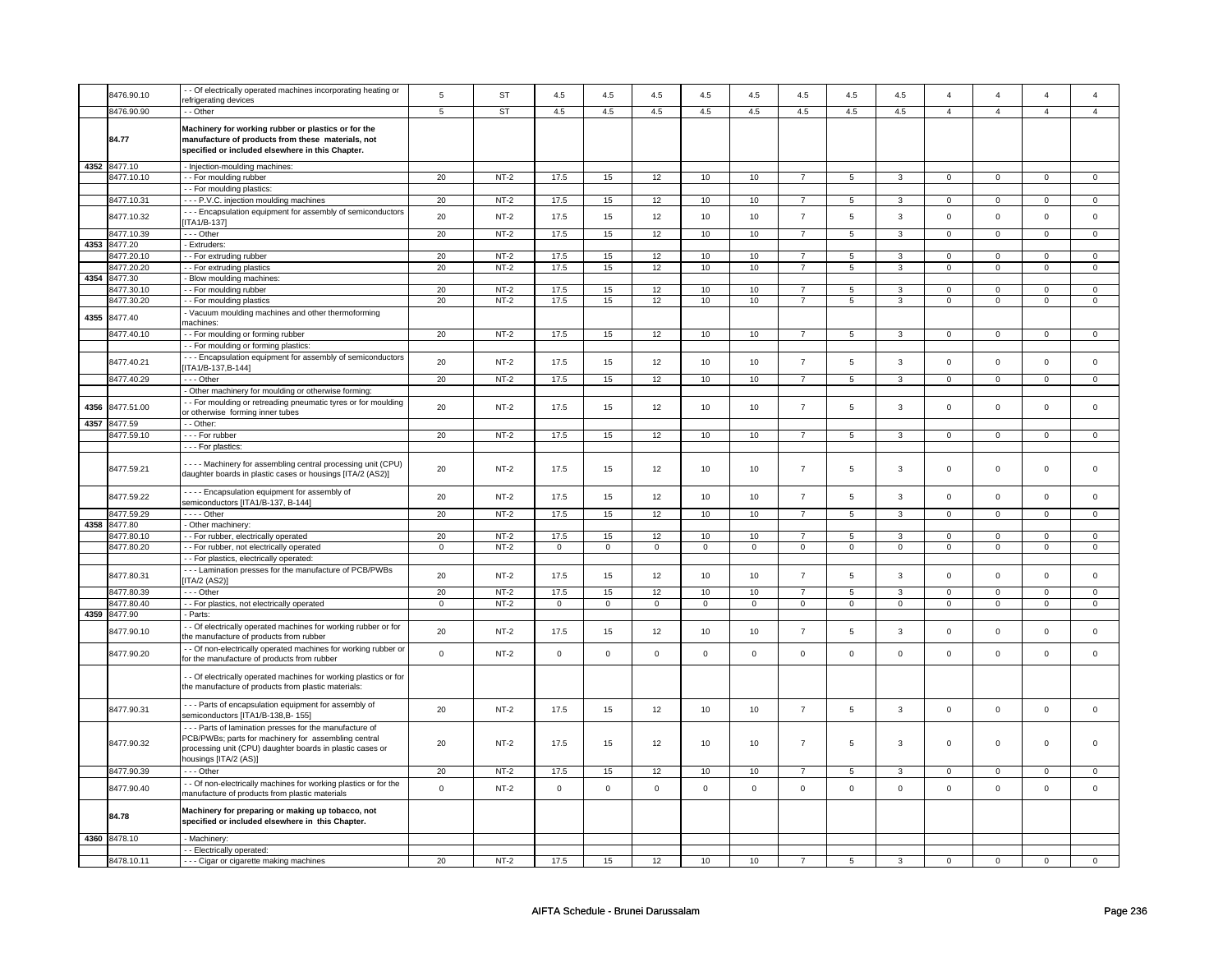|      | 8478.10.19      | --- Other                                                                                                        | 20             | $NT-2$ | 17.5           | 15             | 12                | 10             | 10             |                | 5              | 3              | $\mathbf 0$    | 0              | $\Omega$                | $\mathbf{0}$   |
|------|-----------------|------------------------------------------------------------------------------------------------------------------|----------------|--------|----------------|----------------|-------------------|----------------|----------------|----------------|----------------|----------------|----------------|----------------|-------------------------|----------------|
|      |                 | - - Not electrically operated:                                                                                   |                |        |                |                |                   |                |                |                |                |                |                |                |                         |                |
|      | 8478.10.21      | - - Cigar or cigarette making machines                                                                           | $\mathbf 0$    | $NT-2$ | 0              | $\mathbf 0$    | 0                 | $\mathbf 0$    | 0              | 0              | 0              | $\mathbf 0$    | 0              | 0              | 0                       | 0              |
|      | 8478.10.29      | --- Other                                                                                                        | $\overline{0}$ | $NT-2$ | $\overline{0}$ | $\overline{0}$ | $\overline{0}$    | $\overline{0}$ | $\overline{0}$ | $\overline{0}$ | $\overline{0}$ | $\overline{0}$ | $\overline{0}$ | $\overline{0}$ | $\mathbf 0$             | $\overline{0}$ |
|      | 4361 8478.90    | - Parts:                                                                                                         |                |        |                |                |                   |                |                |                |                |                |                |                |                         |                |
|      | 8478.90.10      | - Of electrically operated machines                                                                              | 20             | $NT-2$ | 17.5           | 15             | 12                | 10             | 10             | $\overline{7}$ | 5              | 3              | $\mathbf 0$    | $\mathbf 0$    | $\mathbf 0$             | $\mathbf 0$    |
|      | 8478.90.20      | - Of non-electrically operated machines                                                                          | $\overline{0}$ | $NT-2$ | $\mathbf{0}$   | $\overline{0}$ | $\overline{0}$    | $\overline{0}$ | $\overline{0}$ | $\overline{0}$ | $\overline{0}$ | $\overline{0}$ | $\mathbf{0}$   | $\overline{0}$ | $\mathbf 0$             | $\overline{0}$ |
|      |                 | Machines and mechanical appliances, having individual                                                            |                |        |                |                |                   |                |                |                |                |                |                |                |                         |                |
|      | 84.79           | functions, not specified or included elsewhere in this                                                           |                |        |                |                |                   |                |                |                |                |                |                |                |                         |                |
|      |                 | Chapter.                                                                                                         |                |        |                |                |                   |                |                |                |                |                |                |                |                         |                |
|      | 4362 8479.10    | - Machinery for public works, building or the like:                                                              |                |        |                |                |                   |                |                |                |                |                |                |                |                         |                |
|      |                 |                                                                                                                  | 20             | $NT-2$ | 17.5           |                |                   |                |                | 7              |                |                | $\mathbf 0$    | $\mathbf{0}$   |                         | $\mathbf{0}$   |
|      | 8479.10.10      | - - Electrically operated                                                                                        |                |        |                | 15             | 12<br>$\mathbf 0$ | 10             | 10             |                | 5              | 3              |                |                | $\Omega$<br>$\mathbf 0$ |                |
|      | 8479.10.20      | - - Not electrically operated                                                                                    | $\mathbf 0$    | $NT-2$ | $\mathbf 0$    | $\mathbf 0$    |                   | $\mathbf 0$    | $\mathbf 0$    | $\mathbf 0$    | $\mathbf 0$    | $\mathbf 0$    | $\mathsf 0$    | $\mathbf 0$    |                         | $\mathbf 0$    |
| 4363 | 8479.20         | - Machinery for the extraction or preparation of animal or fixed                                                 |                |        |                |                |                   |                |                |                |                |                |                |                |                         |                |
|      |                 | egetable fats or oils:                                                                                           |                |        |                |                |                   |                |                |                |                |                |                |                |                         |                |
|      |                 | - - Electrically operated:                                                                                       |                |        |                |                |                   |                |                |                |                |                |                |                |                         |                |
|      | 8479.20.11      | --- Machinery for making palm oil                                                                                | 20             | $NT-2$ | 17.5           | 15             | 12                | 10             | 10             | $\overline{7}$ | 5              | $\overline{3}$ | $\mathbf 0$    | $\overline{0}$ | $\mathbf 0$             | $\overline{0}$ |
|      | 8479.20.19      | --- Other                                                                                                        | 20             | $NT-2$ | 17.5           | 15             | 12                | 10             | 10             | $\overline{7}$ | $\overline{5}$ | $\overline{3}$ | $\mathsf 0$    | $\overline{0}$ | $\mathbf 0$             | $\overline{0}$ |
|      |                 | - - Not electrically operated:                                                                                   |                |        |                |                |                   |                |                |                |                |                |                |                |                         |                |
|      | 8479.20.21      | --- Machinery for making palm oil                                                                                | $\mathbf 0$    | $NT-2$ | $\mathbf{0}$   | $\mathbf{0}$   | 0                 | $\mathbf 0$    | 0              | $\mathbf 0$    | 0              | $\mathbf 0$    | 0              | 0              | $\mathbf 0$             | $\overline{0}$ |
|      | 8479.20.29      | - - - Other                                                                                                      | $\mathbf 0$    | $NT-2$ | $\mathbf 0$    | $\mathbf 0$    | $\mathbf 0$       | $\mathbf 0$    | $\mathbf 0$    | $\mathbf 0$    | $\mathbf 0$    | $\mathbf 0$    | $\mathsf 0$    | $\mathbf 0$    | $\mathbf 0$             | $\mathbf 0$    |
|      |                 | Presses for the manufacture of particle board or fibre                                                           |                |        |                |                |                   |                |                |                |                |                |                |                |                         |                |
| 4364 | 8479.30         | building board of wood or other ligneous materials and other                                                     |                |        |                |                |                   |                |                |                |                |                |                |                |                         |                |
|      |                 | nachinery for treating wood or cork:                                                                             |                |        |                |                |                   |                |                |                |                |                |                |                |                         |                |
|      | 8479.30.10      | - - Electrically operated                                                                                        | 20             | $NT-2$ | 17.5           | 15             | 12                | 10             | 10             | $\overline{7}$ | 5              | 3              | $\mathbf 0$    | $\mathbf{0}$   | $\mathbf 0$             | $\mathbf{0}$   |
|      | 8479.30.20      | - Not electrically operated                                                                                      | $\mathsf 0$    | $NT-2$ | $\mathbf 0$    | $\mathbf 0$    | $\mathbf 0$       | $\mathbf 0$    | $\mathbf 0$    | $\mathbf 0$    | $\mathbf 0$    | $\mathbf 0$    | $\mathsf 0$    | 0              | $\mathbf 0$             | $\mathbf 0$    |
|      | 4365 8479.40    | Rope or cable-making machines:                                                                                   |                |        |                |                |                   |                |                |                |                |                |                |                |                         |                |
|      | 8479.40.10      | - Electrically operated                                                                                          | 20             | $NT-2$ | 17.5           | 15             | 12                | 10             | 10             | $\overline{7}$ | 5              | 3              | $\mathbf 0$    | $\overline{0}$ | $\Omega$                | $\overline{0}$ |
|      | 8479.40.20      | - - Not electrically operated                                                                                    | $\mathbf 0$    | $NT-2$ | $\mathbf 0$    | $\mathbf 0$    | 0                 | $\mathbf 0$    | $\mathbf 0$    | $\mathbf 0$    | $\mathbf 0$    | $\mathbf 0$    | $\mathbf 0$    | $\mathbf 0$    | 0                       | $\mathbf 0$    |
|      | 4366 8479.50    | Industrial robots, not elsewhere specified or included:                                                          |                |        |                |                |                   |                |                |                |                |                |                |                |                         |                |
|      |                 | - Automated machines for transport, handling and storage of                                                      |                |        |                |                |                   |                |                |                |                |                |                |                |                         |                |
|      | 8479.50.10      | semiconductor wafers, wafer cassettes, wafer boxes and                                                           | 20             | $NT-2$ | 17.5           | 15             | 12                | 10             | 10             | $\overline{7}$ | 5              | 3              | 0              | 0              | 0                       | 0              |
|      |                 | other materials for semiconductor devices (ITA1/B-139]                                                           |                |        |                |                |                   |                |                |                |                |                |                |                |                         |                |
|      |                 |                                                                                                                  |                |        |                |                |                   |                |                |                |                |                |                |                |                         |                |
|      | 8479.50.90      | - - Other                                                                                                        | 20             | $NT-2$ | 17.5           | 15             | 12                | 10             | 10             | $\overline{7}$ | 5              | 3              | $\mathbf 0$    | $\mathbf{O}$   | $\mathbf{0}$            | $\mathsf 0$    |
|      | 4367 8479.60.00 | - Evaporative air coolers                                                                                        | 20             | $NT-2$ | 17.5           | 15             | 12                | 10             | 10             | $\overline{7}$ | $\overline{5}$ | $\overline{3}$ | $\mathsf 0$    | $\overline{0}$ | $\mathbf 0$             | $\mathsf 0$    |
|      |                 | - Other machines and mechanical appliances:                                                                      |                |        |                |                |                   |                |                |                |                |                |                |                |                         |                |
| 4368 | 8479.81         | - - For treating metal, including electric wire coil-winders:                                                    |                |        |                |                |                   |                |                |                |                |                |                |                |                         |                |
|      | 8479.81.10      |                                                                                                                  | 20             | $NT-2$ | 17.5           | 15             | 12                | 10             | 10             | $\overline{7}$ | 5              | 3              | $\mathsf 0$    | $\mathbf{O}$   | $\mathbf 0$             | $\mathsf 0$    |
|      | 8479.81.20      | - - - Electrically operated<br>- - - Not electrically operated                                                   | $\mathbf 0$    | $NT-2$ | $\mathbf 0$    | $\mathbf{0}$   | $\mathbf{0}$      | $\mathbf{0}$   | $\mathbf{0}$   | $\mathbf{0}$   | $\mathbf{0}$   | $\mathbf 0$    | $\mathbf 0$    | $\mathbf{O}$   | $\mathbf{0}$            | $\mathbf 0$    |
|      |                 |                                                                                                                  |                |        |                |                |                   |                |                |                |                |                |                |                |                         |                |
| 4369 | 8479.82         | - Mixing, kneading, crushing, grinding, screening, sifting,<br>homogenising, emulsifying or stirring machines:   |                |        |                |                |                   |                |                |                |                |                |                |                |                         |                |
|      |                 | --- Electrically operated:                                                                                       |                |        |                |                |                   |                |                |                |                |                |                |                |                         |                |
|      |                 |                                                                                                                  |                |        |                |                |                   |                |                |                |                |                |                |                |                         |                |
|      | 8479.82.11      | - - - - Apparatus for the regeneration of chemical solutions                                                     | 20             | EL.    |                |                |                   |                |                |                |                |                |                |                |                         |                |
|      |                 | used in the manufacture of PCB/PWBs [ITA/2 (AS2)]                                                                |                |        |                |                |                   |                |                |                |                |                |                |                |                         |                |
|      |                 | - - - - Machinery for the manufacture of medicine or for                                                         |                |        |                |                |                   |                |                |                |                |                |                |                |                         |                |
|      | 8479.82.12      | laboratory use                                                                                                   | 20             | EL.    |                |                |                   |                |                |                |                |                |                |                |                         |                |
|      | 8479.82.19      | - - - - Other                                                                                                    | 20             | EL     |                |                |                   |                |                |                |                |                |                |                |                         |                |
|      |                 | - - - Not electrically operated:                                                                                 |                |        |                |                |                   |                |                |                |                |                |                |                |                         |                |
|      |                 |                                                                                                                  |                |        |                |                |                   |                |                |                |                |                |                |                |                         |                |
|      | 8479.82.21      | - - - - Apparatus for the regeneration of chemical solutions                                                     | $\mathsf 0$    | EL     |                |                |                   |                |                |                |                |                |                |                |                         |                |
|      |                 | used in the manufacture of PCB/PWBs [ITA/2 (AS2)]                                                                |                |        |                |                |                   |                |                |                |                |                |                |                |                         |                |
|      | 8479.82.29      | $- - -$ Other                                                                                                    | $\mathbf 0$    | EL     |                |                |                   |                |                |                |                |                |                |                |                         |                |
|      | 4370 8479.89    | - - Other:                                                                                                       |                |        |                |                |                   |                |                |                |                |                |                |                |                         |                |
|      |                 | --- Apparatus for growing or pulling monocrystal                                                                 |                |        |                |                |                   |                |                |                |                |                |                |                |                         |                |
|      |                 | semiconductor boules [ITA1/A-140]; apparatus for wet etching,                                                    |                |        |                |                |                   |                |                |                |                |                |                |                |                         |                |
|      |                 | developing, stripping or cleaning semiconductor wafers and                                                       |                |        |                |                |                   |                |                |                |                |                |                |                |                         |                |
|      |                 | flat panel displays [ITA1/B-142, B-168]; die attach apparatus,                                                   |                |        |                |                |                   |                |                |                |                |                |                |                |                         |                |
|      |                 | tape automated bonders, wire bonders [ITA1/B-143] and                                                            |                |        |                |                |                   |                |                |                |                |                |                |                |                         |                |
|      | 8479.89.10      | encapsulation equipment for assembly of semiconductors                                                           | 20             | $NT-2$ | 17.5           | 15             | 12                | 10             | 10             | $\overline{7}$ | 5              | 3              | $\mathsf 0$    | 0              | $\mathbf 0$             | $\mathbf{0}$   |
|      |                 | ITA1/B-144, B-137]; epitaxial deposition machines for<br>semiconductor wafers [ITA1/A-145]; spinners for coating |                |        |                |                |                   |                |                |                |                |                |                |                |                         |                |
|      |                 | photographic emulsions on semiconductor wafers [ITA1/B-                                                          |                |        |                |                |                   |                |                |                |                |                |                |                |                         |                |
|      |                 | 148]; automated machines for transport, handling and storage                                                     |                |        |                |                |                   |                |                |                |                |                |                |                |                         |                |
|      |                 | of semiconductor wafers, wafer cassettes, wafer boxes and                                                        |                |        |                |                |                   |                |                |                |                |                |                |                |                         |                |
|      |                 | an decises UTAA/D 400                                                                                            |                |        |                |                |                   |                |                |                |                |                |                |                |                         |                |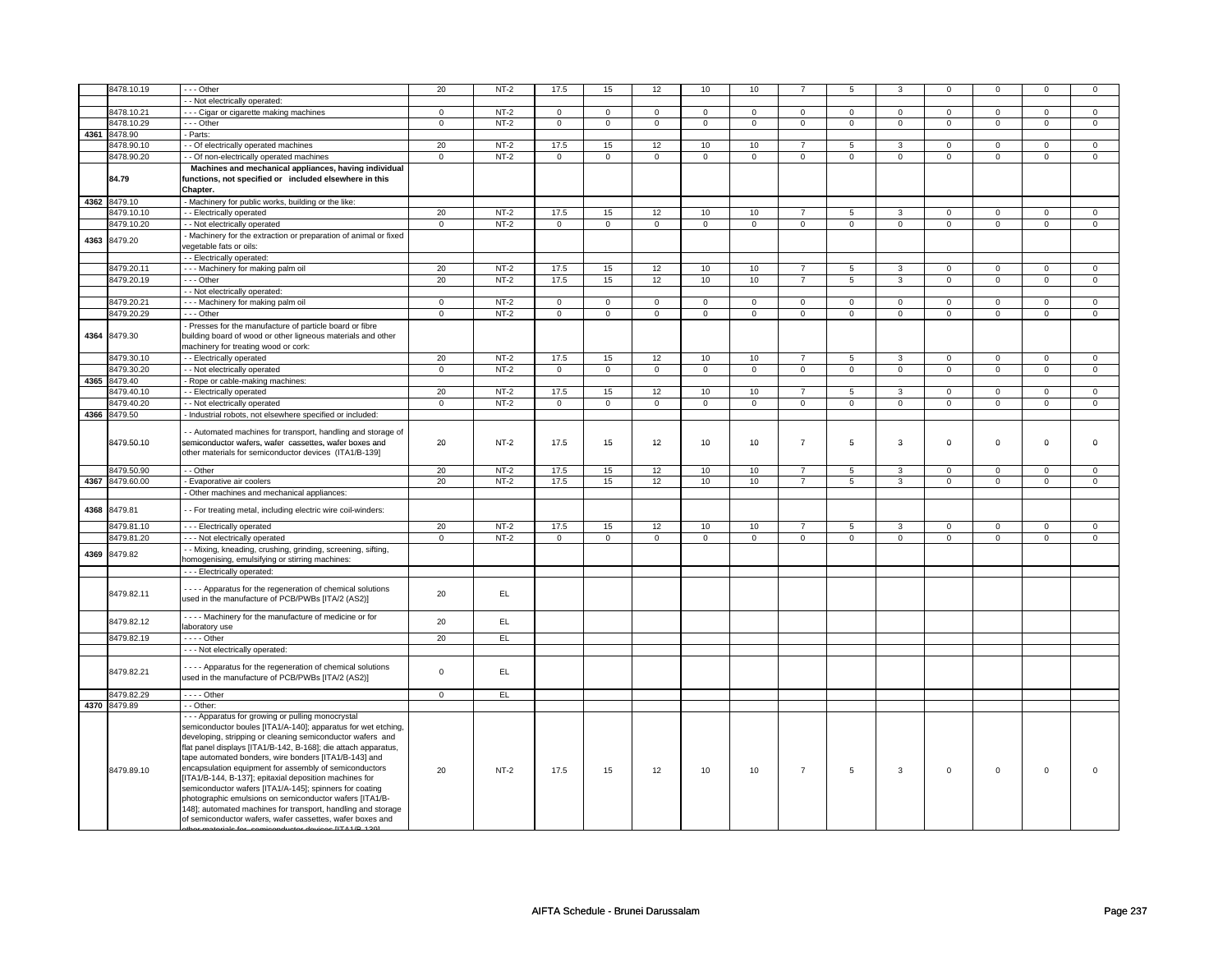|      | 8479.89.20               | - - - Chemical vapour deposition apparatus for flat panel<br>display production; automated machines for the transport,<br>handling and storage of PCB/PWBs or PCAs; lamination<br>presses for the manufacture of PCB/PWBs; machinery for<br>assembling central processing unit (CPU) daughter boards in<br>plastic cases or housings; apparatus for the regeneration of<br>chemical solutions used in the manufacture of PCB/PWBs;<br>spinners for coating photosensitive emulsions on flat panel<br>display substrates; equipment for mechanically cleaning the<br>surfaces of PCB/PWBs during manufacturing; automated<br>machines for the placement or the removal of components or<br>contact elements on semiconductor materials, PCB/PWBs or<br>other substrates; registration equipment for the alignment of<br>PCB/PWBs or PCAs in the manufacturing process; apparatus<br>for spot application of liquids, soldering pastes, solder ball,<br>adhesives or sealants to PCB/PWBs or their components;<br>apparatus for the application of dry film or liquid photo resist,<br>coldering | 20                         | $NT-2$           | 17.5                       | 15                         | 12                         | 10                         | 10                         | $\overline{7}$             | 5                          | 3                          | $\mathbf 0$                | $\mathbf 0$                | $\mathbf 0$                | $\Omega$                   |
|------|--------------------------|------------------------------------------------------------------------------------------------------------------------------------------------------------------------------------------------------------------------------------------------------------------------------------------------------------------------------------------------------------------------------------------------------------------------------------------------------------------------------------------------------------------------------------------------------------------------------------------------------------------------------------------------------------------------------------------------------------------------------------------------------------------------------------------------------------------------------------------------------------------------------------------------------------------------------------------------------------------------------------------------------------------------------------------------------------------------------------------------|----------------------------|------------------|----------------------------|----------------------------|----------------------------|----------------------------|----------------------------|----------------------------|----------------------------|----------------------------|----------------------------|----------------------------|----------------------------|----------------------------|
|      | 8479.89.30               | - - - Other, electrically operated                                                                                                                                                                                                                                                                                                                                                                                                                                                                                                                                                                                                                                                                                                                                                                                                                                                                                                                                                                                                                                                             | 20                         | $NT-2$           | 17.5                       | 15                         | 12                         | 10                         | 10                         | $\overline{7}$             | 5                          | 3                          | $\mathsf 0$                | $\overline{0}$             | $\Omega$                   | $\mathbf 0$                |
|      | 8479.89.40               | - - - Other, not-electrically operated                                                                                                                                                                                                                                                                                                                                                                                                                                                                                                                                                                                                                                                                                                                                                                                                                                                                                                                                                                                                                                                         | $\mathbf 0$                | $NT-2$           | $\mathbf 0$                | $\mathbf 0$                | $\mathsf 0$                | $\mathsf 0$                | $\mathsf 0$                | $\mathsf 0$                | $\mathsf 0$                | $\mathsf 0$                | $\mathsf 0$                | $\mathsf 0$                | $\mathsf 0$                | $\mathsf 0$                |
|      | 4371 8479.90             | - Parts:                                                                                                                                                                                                                                                                                                                                                                                                                                                                                                                                                                                                                                                                                                                                                                                                                                                                                                                                                                                                                                                                                       |                            |                  |                            |                            |                            |                            |                            |                            |                            |                            |                            |                            |                            |                            |
|      | 8479.90.10               | - Of goods of subheading 8479.89.10                                                                                                                                                                                                                                                                                                                                                                                                                                                                                                                                                                                                                                                                                                                                                                                                                                                                                                                                                                                                                                                            | 20                         | $NT-2$           | 17.5                       | 15                         | 12                         | 10                         | 10                         | $\overline{7}$             | 5                          | 3                          | $\mathsf 0$                | $\overline{0}$             | $\mathbf 0$                | $\mathbf 0$                |
|      | 8479.90.20               | - Of goods of subheading 8479.89.20                                                                                                                                                                                                                                                                                                                                                                                                                                                                                                                                                                                                                                                                                                                                                                                                                                                                                                                                                                                                                                                            | 20                         | $NT-2$           | 17.5                       | 15                         | 12                         | 10                         | 10                         | $\overline{7}$             | 5                          | 3                          | $^{\circ}$                 | $\mathsf 0$                | $^{\circ}$                 | $\mathbf{0}$               |
|      | 8479.90.30               | - - Of other electrically operated machines                                                                                                                                                                                                                                                                                                                                                                                                                                                                                                                                                                                                                                                                                                                                                                                                                                                                                                                                                                                                                                                    | 20                         | $NT-2$           | 17.5                       | 15                         | 12                         | 10                         | 10                         | $\overline{7}$             | 5                          | 3                          | $\mathsf 0$                | $\mathbf 0$                | $\mathsf 0$                | $\mathbf 0$                |
|      | 8479.90.40               | - Of non-electrically operated machines                                                                                                                                                                                                                                                                                                                                                                                                                                                                                                                                                                                                                                                                                                                                                                                                                                                                                                                                                                                                                                                        | $\mathsf 0$                | $NT-2$           | $\mathsf 0$                | $\mathbf 0$                | $\mathsf 0$                | $\mathsf 0$                | $\mathbf 0$                | $\mathsf 0$                | $\mathbf 0$                | $\mathsf 0$                | $\mathsf 0$                | $\mathbf 0$                | $\mathbf 0$                | $\mathsf 0$                |
|      | 84.80                    | Moulding boxes for metal foundry; mould bases;<br>moulding patterns; moulds for metal (other than ingot<br>moulds), metal carbides, glass, mineral materials, rubber<br>or plastics.                                                                                                                                                                                                                                                                                                                                                                                                                                                                                                                                                                                                                                                                                                                                                                                                                                                                                                           |                            |                  |                            |                            |                            |                            |                            |                            |                            |                            |                            |                            |                            |                            |
|      | 4372 8480.10.00          | - Moulding boxes for metal foundry                                                                                                                                                                                                                                                                                                                                                                                                                                                                                                                                                                                                                                                                                                                                                                                                                                                                                                                                                                                                                                                             | 0                          | $NT-1$           | $\mathbf 0$                | $\mathbf 0$                | $\mathbf 0$                | $\mathbf 0$                | $\mathbf 0$                | $\mathbf 0$                | $\mathbf 0$                | $\mathbf 0$                | 0                          | $\mathbf 0$                | $\mathbf 0$                | $\mathbf 0$                |
| 4373 | 8480.20.00               | - Mould bases                                                                                                                                                                                                                                                                                                                                                                                                                                                                                                                                                                                                                                                                                                                                                                                                                                                                                                                                                                                                                                                                                  | $\mathsf 0$                | $NT-1$           | $\mathbf 0$                | $\mathsf 0$                | $\mathsf 0$                | $\mathbf 0$                | $\mathbf 0$                | $\mathbf 0$                | $\mathsf 0$                | $\mathbf 0$                | $\mathsf 0$                | $\mathbf 0$                | $\mathsf 0$                | $\mathbf 0$                |
| 4374 | 8480.30.00               | - Moulding patterns                                                                                                                                                                                                                                                                                                                                                                                                                                                                                                                                                                                                                                                                                                                                                                                                                                                                                                                                                                                                                                                                            | $\mathsf 0$                | $NT-1$           | $\mathbf 0$                | $\mathsf 0$                | $\mathbf 0$                | $\mathbf 0$                | $\mathbf 0$                | $\mathbf 0$                | $\mathbf 0$                | $\mathbf 0$                | $\mathsf 0$                | $\mathbf 0$                | $\mathbf 0$                | $\mathbf 0$                |
|      |                          | - Moulds for metal or metal carbides:                                                                                                                                                                                                                                                                                                                                                                                                                                                                                                                                                                                                                                                                                                                                                                                                                                                                                                                                                                                                                                                          |                            |                  |                            |                            |                            |                            |                            |                            |                            |                            |                            |                            |                            |                            |
| 4375 | 8480.41.00               | - - Injection or compression types                                                                                                                                                                                                                                                                                                                                                                                                                                                                                                                                                                                                                                                                                                                                                                                                                                                                                                                                                                                                                                                             | 0                          | $NT-1$           | $\mathbf 0$                | 0                          | $\mathbf 0$                | $\mathbf 0$                | $\mathbf 0$                | $\mathbf 0$                | $\mathbf 0$                | $\mathbf 0$                | $\mathbf 0$                | $\mathbf 0$                | $\mathbf 0$                | $\mathbf 0$                |
| 4376 | 8480.49.00               | - Other                                                                                                                                                                                                                                                                                                                                                                                                                                                                                                                                                                                                                                                                                                                                                                                                                                                                                                                                                                                                                                                                                        | $\mathsf 0$                | $NT-1$           | $\mathbf 0$                | $\mathsf 0$                | $\mathbf 0$                | $\mathbf 0$                | $\mathbf 0$                | $\mathbf 0$                | $\mathsf 0$                | $\mathbf 0$                | $\mathsf 0$                | $\mathbf 0$                | $\mathsf 0$                | $\mathbf 0$                |
|      | 4377 8480.50.00          | - Moulds for glass                                                                                                                                                                                                                                                                                                                                                                                                                                                                                                                                                                                                                                                                                                                                                                                                                                                                                                                                                                                                                                                                             | $\overline{0}$             | $NT-1$           | $\mathsf 0$                | $\mathsf 0$                | 0                          | $\mathbf 0$                | 0                          | $\mathsf 0$                | 0                          | $\mathbf 0$                | 0                          | $\mathsf 0$                | 0                          | $\mathbf 0$                |
|      | 4378 8480.60             | - Moulds for mineral materials:                                                                                                                                                                                                                                                                                                                                                                                                                                                                                                                                                                                                                                                                                                                                                                                                                                                                                                                                                                                                                                                                |                            |                  |                            |                            |                            |                            |                            |                            |                            |                            |                            |                            |                            |                            |
|      | 8480.60.1                | - - Moulds for concrete                                                                                                                                                                                                                                                                                                                                                                                                                                                                                                                                                                                                                                                                                                                                                                                                                                                                                                                                                                                                                                                                        | $\mathsf 0$                | $NT-1$           | $\Omega$                   | $\mathsf 0$                | $\mathbf 0$                | $\mathbf 0$                | $\mathbf 0$                | $\mathsf 0$                | $\mathbf 0$                | $\mathbf 0$                | $\mathbf 0$                | $\mathbf 0$                | $\Omega$                   | $\mathbf 0$                |
|      | 3480.60.90               | - - Other                                                                                                                                                                                                                                                                                                                                                                                                                                                                                                                                                                                                                                                                                                                                                                                                                                                                                                                                                                                                                                                                                      | $\mathsf 0$                | $NT-1$           | $\mathbf 0$                | $\mathbf 0$                | $\mathbf 0$                | $\mathbf 0$                | $\mathbf 0$                | $\mathbf 0$                | $\mathbf 0$                | $\mathbf 0$                | $\mathbf 0$                | $\mathbf 0$                | $\Omega$                   | $\mathbf 0$                |
|      |                          | - Moulds for rubber or plastics:                                                                                                                                                                                                                                                                                                                                                                                                                                                                                                                                                                                                                                                                                                                                                                                                                                                                                                                                                                                                                                                               |                            |                  |                            |                            |                            |                            |                            |                            |                            |                            |                            |                            |                            |                            |
|      | 4379 8480.71             |                                                                                                                                                                                                                                                                                                                                                                                                                                                                                                                                                                                                                                                                                                                                                                                                                                                                                                                                                                                                                                                                                                |                            |                  |                            |                            |                            |                            |                            |                            |                            |                            |                            |                            |                            |                            |
|      |                          | - Injection or compression types:                                                                                                                                                                                                                                                                                                                                                                                                                                                                                                                                                                                                                                                                                                                                                                                                                                                                                                                                                                                                                                                              |                            |                  |                            |                            |                            |                            |                            |                            |                            |                            |                            |                            |                            |                            |
|      | 8480.71.10               | --- Moulds for the manufacture of soles                                                                                                                                                                                                                                                                                                                                                                                                                                                                                                                                                                                                                                                                                                                                                                                                                                                                                                                                                                                                                                                        | 0                          | $NT-1$           | $\mathsf 0$                | $\mathbf 0$                | $\mathsf 0$                | $\mathsf 0$                | $\mathsf 0$                | $\mathbf 0$                | 0                          | $\mathsf 0$                | $\mathsf 0$                | $\mathsf 0$                | $\mathsf 0$                | $\mathsf 0$                |
|      | 8480.71.20               | -- Moulds for manufacture of semiconductor devices [ITA1/A-                                                                                                                                                                                                                                                                                                                                                                                                                                                                                                                                                                                                                                                                                                                                                                                                                                                                                                                                                                                                                                    | $\mathsf 0$                | $NT-1$           | $\Omega$                   | $\mathsf 0$                | $\mathbf 0$                | $\mathsf 0$                | $\mathsf 0$                | $\mathsf 0$                | $\mathbf 0$                | $\mathsf 0$                | $\mathsf 0$                | $\mathsf 0$                | $\mathbf 0$                | $\mathbf 0$                |
|      |                          | 169]                                                                                                                                                                                                                                                                                                                                                                                                                                                                                                                                                                                                                                                                                                                                                                                                                                                                                                                                                                                                                                                                                           |                            |                  |                            |                            |                            |                            |                            |                            |                            |                            |                            |                            |                            |                            |
|      | 8480.71.90               | --- Other                                                                                                                                                                                                                                                                                                                                                                                                                                                                                                                                                                                                                                                                                                                                                                                                                                                                                                                                                                                                                                                                                      | $\mathbf 0$                | $NT-1$           | $\mathbf 0$                | $\mathbf 0$                | $\mathbf 0$                | $\mathbf 0$                | $\mathbf 0$                | $\mathbf 0$                | $\mathbf 0$                | $\mathbf 0$                | $\mathbf 0$                | $\mathbf 0$                | $\mathbf 0$                | $\mathbf 0$                |
|      | 4380 8480.79             | - - Other:                                                                                                                                                                                                                                                                                                                                                                                                                                                                                                                                                                                                                                                                                                                                                                                                                                                                                                                                                                                                                                                                                     |                            |                  |                            |                            |                            |                            |                            |                            |                            |                            |                            |                            |                            |                            |
|      | 8480.79.10               | --- Moulds for the manufacture of soles                                                                                                                                                                                                                                                                                                                                                                                                                                                                                                                                                                                                                                                                                                                                                                                                                                                                                                                                                                                                                                                        | $\mathbf 0$                | $NT-1$           | $\mathbf 0$                | $\mathsf 0$                | $\mathbf 0$                | $\mathbf 0$                | $\mathbf 0$                | $\mathbf 0$                | $\mathbf 0$                | $\mathbf 0$                | $\mathbf 0$                | $\mathbf 0$                | $\mathbf 0$                | $\mathbf 0$                |
|      | 8480.79.90               | --- Other                                                                                                                                                                                                                                                                                                                                                                                                                                                                                                                                                                                                                                                                                                                                                                                                                                                                                                                                                                                                                                                                                      | $\mathsf 0$                | $NT-1$           | $\mathbf 0$                | $\mathsf 0$                | $\mathbf 0$                | $\mathbf 0$                | $\mathbf 0$                | $\mathbf 0$                | $\mathbf 0$                | $\mathbf 0$                | $\mathsf 0$                | $\mathbf 0$                | $\mathsf 0$                | $\mathbf 0$                |
|      | 84.81                    | Taps, cocks, valves and similar appliances for pipes,<br>boiler shells, tanks, vats or the like, including pressure-<br>reducing valves and thermostatically controlled valves.                                                                                                                                                                                                                                                                                                                                                                                                                                                                                                                                                                                                                                                                                                                                                                                                                                                                                                                |                            |                  |                            |                            |                            |                            |                            |                            |                            |                            |                            |                            |                            |                            |
|      | 4381 8481.10             | - Pressure-reducing valves                                                                                                                                                                                                                                                                                                                                                                                                                                                                                                                                                                                                                                                                                                                                                                                                                                                                                                                                                                                                                                                                     |                            |                  |                            |                            |                            |                            |                            |                            |                            |                            |                            |                            |                            |                            |
|      | 8481.10.10               | - Of iron or steel                                                                                                                                                                                                                                                                                                                                                                                                                                                                                                                                                                                                                                                                                                                                                                                                                                                                                                                                                                                                                                                                             | $\mathsf 0$                | $NT-1$           | $\mathbf 0$                | $\mathsf 0$                | $\mathbf 0$                | $\mathbf 0$                | $\mathbf 0$                | $\mathbf 0$                | $\mathbf 0$                | $\mathbf 0$                | $\mathsf 0$                | $\mathbf 0$                | $\mathsf 0$                | $\overline{0}$             |
|      |                          | - Of copper or copper alloys:                                                                                                                                                                                                                                                                                                                                                                                                                                                                                                                                                                                                                                                                                                                                                                                                                                                                                                                                                                                                                                                                  |                            |                  |                            |                            |                            |                            |                            |                            |                            |                            |                            |                            |                            |                            |
|      | 8481.10.21               | --- Of 25 mm or less in internal diameter                                                                                                                                                                                                                                                                                                                                                                                                                                                                                                                                                                                                                                                                                                                                                                                                                                                                                                                                                                                                                                                      | $\mathbf 0$                | $NT-1$           | $\mathbf 0$                | $\mathbf 0$                | $\mathbf 0$                | $\mathbf 0$                | $\mathbf 0$                | $\mathbf 0$                | $\mathbf 0$                | $\mathbf 0$                | $\mathsf 0$                | $\mathbf 0$                | $\mathbf 0$                | $\mathbf 0$                |
|      | 8481.10.22               | - - - Of more than 25 mm in internal diameter                                                                                                                                                                                                                                                                                                                                                                                                                                                                                                                                                                                                                                                                                                                                                                                                                                                                                                                                                                                                                                                  | $\mathbf 0$                | $NT-1$           | $\mathbf 0$                | $\mathbf 0$                | $\mathbf 0$                | $\mathbf 0$                | $\mathbf 0$                | $\mathbf 0$                | $\mathbf 0$                | $\mathbf{0}$               | $\mathbf 0$                | $\mathbf 0$                | $\mathbf 0$                | $\mathbf{0}$               |
|      | 8481.10.30               | - - Of other metals                                                                                                                                                                                                                                                                                                                                                                                                                                                                                                                                                                                                                                                                                                                                                                                                                                                                                                                                                                                                                                                                            | $\mathbf 0$                | $NT-1$           | $\mathbf 0$                | $\mathbf 0$                | $\mathbf 0$                | $\mathbf 0$                | $\mathbf 0$                | $\mathbf 0$                | $\mathbf 0$                | $\mathbf 0$                | $\mathbf 0$                | $\mathbf 0$                | $\mathbf 0$                | $\mathbf 0$                |
|      |                          | - Of plastic:                                                                                                                                                                                                                                                                                                                                                                                                                                                                                                                                                                                                                                                                                                                                                                                                                                                                                                                                                                                                                                                                                  |                            |                  |                            |                            |                            |                            |                            |                            |                            |                            |                            |                            |                            |                            |
|      | 8481.10.41               | --- Of not less than 10 mm and not exceeding 25 mm in<br>internal diameter                                                                                                                                                                                                                                                                                                                                                                                                                                                                                                                                                                                                                                                                                                                                                                                                                                                                                                                                                                                                                     | $\mathsf 0$                | $NT-1$           | $\mathsf 0$                | $\mathsf 0$                | $\mathbf 0$                | $\mathsf 0$                | $\mathbf 0$                | $\mathsf 0$                | $\mathbf 0$                | $\mathsf 0$                | $\mathsf 0$                | $\mathsf 0$                | $\mathbf 0$                | $\mathsf 0$                |
|      | 8481.10.49               | $- -$ Other                                                                                                                                                                                                                                                                                                                                                                                                                                                                                                                                                                                                                                                                                                                                                                                                                                                                                                                                                                                                                                                                                    | $\overline{0}$             | $NT-1$           | $\mathbf 0$                | $\mathbf 0$                | $\mathsf 0$                | $\mathbf 0$                | $\mathsf 0$                | $\mathbf 0$                | $\mathbf 0$                | $\mathsf 0$                | $\mathsf 0$                | $\mathsf 0$                | $\mathbf 0$                | $\mathbf 0$                |
|      | 8481.10.90               | - - Other                                                                                                                                                                                                                                                                                                                                                                                                                                                                                                                                                                                                                                                                                                                                                                                                                                                                                                                                                                                                                                                                                      | $\overline{0}$             | $NT-1$           | $\overline{0}$             | $\overline{0}$             | $\overline{0}$             | $\overline{0}$             | $\overline{0}$             | $\overline{0}$             | $\overline{0}$             | $\overline{0}$             | $\overline{0}$             | $\overline{0}$             | $\overline{0}$             | $\overline{0}$             |
|      | 4382 8481.20             | - Valves for oleohydraulic or pneumatic transmissions:                                                                                                                                                                                                                                                                                                                                                                                                                                                                                                                                                                                                                                                                                                                                                                                                                                                                                                                                                                                                                                         |                            |                  |                            |                            |                            |                            |                            |                            |                            |                            |                            |                            |                            |                            |
|      |                          | - - Of iron or steel:                                                                                                                                                                                                                                                                                                                                                                                                                                                                                                                                                                                                                                                                                                                                                                                                                                                                                                                                                                                                                                                                          |                            |                  |                            |                            |                            |                            |                            |                            |                            |                            |                            |                            |                            |                            |
|      |                          |                                                                                                                                                                                                                                                                                                                                                                                                                                                                                                                                                                                                                                                                                                                                                                                                                                                                                                                                                                                                                                                                                                |                            |                  |                            |                            |                            |                            |                            |                            |                            |                            |                            |                            |                            |                            |
|      | 8481.20.11<br>8481.20.19 | --- Magnetic valves for doors of passenger cars or buses<br>--- Other                                                                                                                                                                                                                                                                                                                                                                                                                                                                                                                                                                                                                                                                                                                                                                                                                                                                                                                                                                                                                          | $\mathsf 0$<br>$\mathbf 0$ | $NT-1$<br>$NT-1$ | $\mathsf 0$<br>$\mathsf 0$ | $\mathbf 0$<br>$\mathbf 0$ | $\mathsf 0$<br>$\mathsf 0$ | $\mathsf 0$<br>$\mathbf 0$ | $\mathsf 0$<br>$\mathsf 0$ | $\mathsf 0$<br>$\mathbf 0$ | $\mathsf 0$<br>$\mathsf 0$ | $\mathsf 0$<br>$\mathsf 0$ | $\mathsf 0$<br>$\mathsf 0$ | $\mathsf 0$<br>$\mathsf 0$ | $\mathsf 0$<br>$\mathsf 0$ | $\mathsf 0$<br>$\mathbf 0$ |
|      |                          | - Of copper or copper alloys:                                                                                                                                                                                                                                                                                                                                                                                                                                                                                                                                                                                                                                                                                                                                                                                                                                                                                                                                                                                                                                                                  |                            |                  |                            |                            |                            |                            |                            |                            |                            |                            |                            |                            |                            |                            |
|      | 8481.20.21               | --- Of 25 mm or less in internal diameter                                                                                                                                                                                                                                                                                                                                                                                                                                                                                                                                                                                                                                                                                                                                                                                                                                                                                                                                                                                                                                                      | $\mathsf 0$                | $NT-1$           | $\mathsf 0$                | $\mathsf 0$                | $\mathbf 0$                | $\mathbf 0$                | $\mathsf 0$                | $\mathsf 0$                | $\mathbf 0$                | $\mathsf 0$                | $\mathsf 0$                | $\mathsf 0$                | $\mathsf 0$                | $\mathsf 0$                |
|      | 8481.20.22               | --- Exceeding 25 mm in internal diameter                                                                                                                                                                                                                                                                                                                                                                                                                                                                                                                                                                                                                                                                                                                                                                                                                                                                                                                                                                                                                                                       | $\mathsf 0$                | $NT-1$           | $\mathbf 0$                | $\mathsf 0$                | $\mathbf 0$                | $\mathbf 0$                | $\mathbf 0$                | $\mathbf 0$                | $\mathbf 0$                | $\mathbf 0$                | $\mathsf 0$                | $\mathbf 0$                | $\mathsf 0$                | $\mathbf 0$                |
|      |                          |                                                                                                                                                                                                                                                                                                                                                                                                                                                                                                                                                                                                                                                                                                                                                                                                                                                                                                                                                                                                                                                                                                |                            |                  |                            |                            |                            |                            |                            |                            |                            |                            |                            |                            |                            |                            |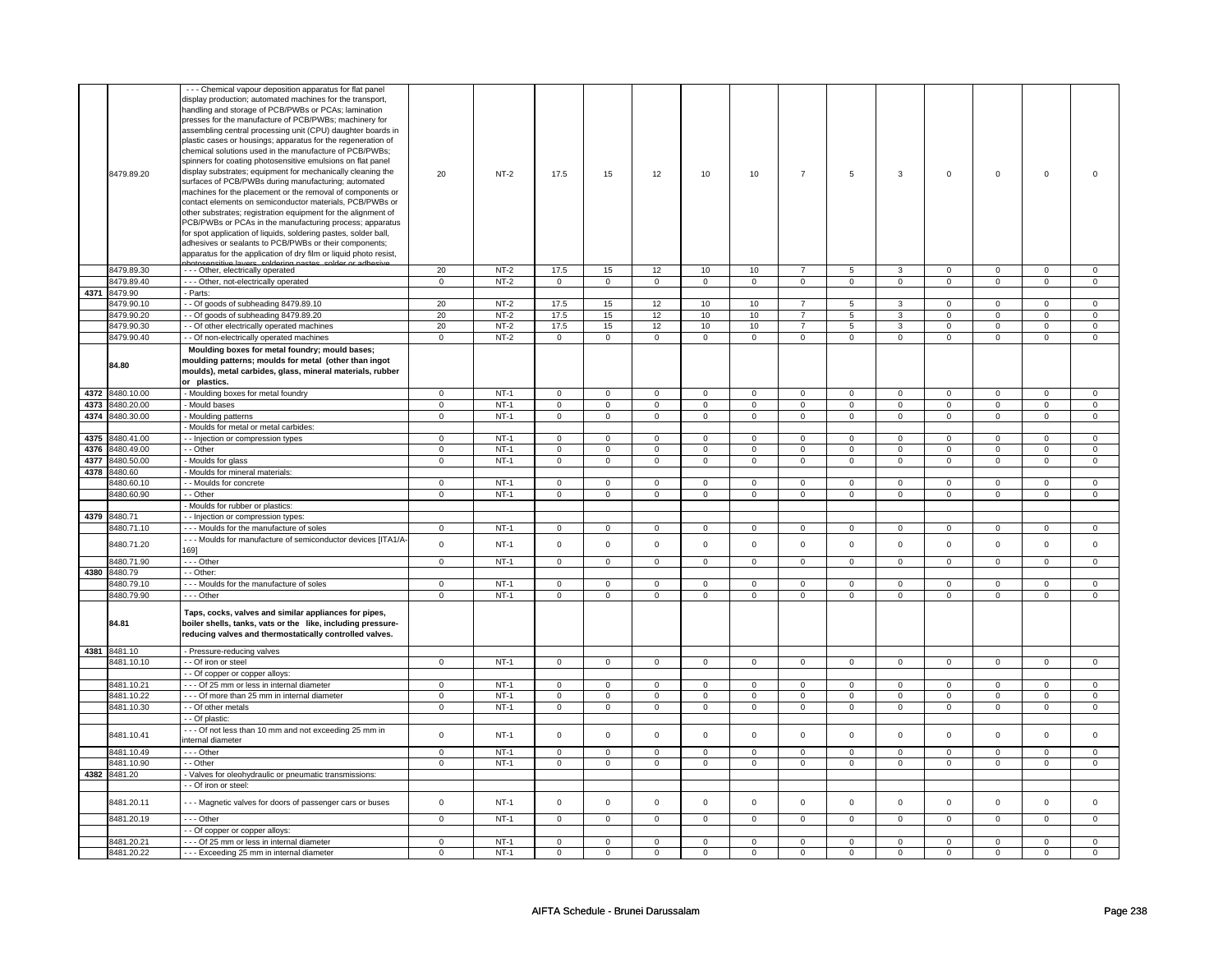|      | 8481.20.30 | - - Of other metals:                                                                        | $\mathsf 0$             | $NT-1$ | $\mathsf{O}\xspace$ | $\mathsf 0$    | $\Omega$            | $\Omega$       | $\mathsf 0$         | $\mathsf 0$         | $\mathsf 0$         | $\mathbf 0$             | $\mathbf 0$         | $\mathsf 0$    | $\Omega$       | 0              |
|------|------------|---------------------------------------------------------------------------------------------|-------------------------|--------|---------------------|----------------|---------------------|----------------|---------------------|---------------------|---------------------|-------------------------|---------------------|----------------|----------------|----------------|
|      |            |                                                                                             |                         |        |                     |                |                     |                |                     |                     |                     |                         |                     |                |                |                |
|      |            | - Of plastics:                                                                              |                         |        |                     |                |                     |                |                     |                     |                     |                         |                     |                |                |                |
|      |            | --- Of not less than 10 mm and not exceeding 25 mm in                                       |                         |        |                     |                |                     |                |                     |                     |                     |                         |                     |                |                |                |
|      | 8481.20.41 | internal diameter                                                                           | $\mathsf{o}\xspace$     | $NT-1$ | $\mathbf 0$         | $\pmb{0}$      | $\Omega$            | $\mathsf 0$    | $\mathsf 0$         | $\mathsf{o}\xspace$ | $\mathsf 0$         | $\mathsf 0$             | $\mathsf 0$         | $\mathbf 0$    | $\mathbf 0$    | $\mathbf{O}$   |
|      |            |                                                                                             |                         |        |                     |                |                     |                |                     |                     |                     |                         |                     |                |                |                |
|      | 8481.20.49 | --- Other                                                                                   | $\mathbf 0$             | $NT-1$ | $\mathbf 0$         | $\mathbf 0$    | $\mathbf 0$         | $\mathbf 0$    | $\Omega$            | $\Omega$            | $\Omega$            | $\mathbf 0$             | $\mathbf 0$         | $\mathbf 0$    | $\Omega$       | $\mathbf{0}$   |
|      | 8481.20.90 | - - Other                                                                                   | $\mathbf 0$             | $NT-1$ | $\mathsf 0$         | $\mathsf 0$    | $\mathbf 0$         | $\mathsf 0$    | $\mathsf 0$         | $\mathsf 0$         | $\mathsf 0$         | $\mathsf 0$             | $\mathsf 0$         | $\mathsf 0$    | $\mathsf 0$    | $\mathbf 0$    |
| 4383 | 8481.30    | - Check (nonreturn) valves                                                                  |                         |        |                     |                |                     |                |                     |                     |                     |                         |                     |                |                |                |
|      |            | -- Of iron or steel:                                                                        |                         |        |                     |                |                     |                |                     |                     |                     |                         |                     |                |                |                |
|      |            |                                                                                             |                         |        |                     |                |                     |                |                     |                     |                     |                         |                     |                |                |                |
|      | 8481.30.11 | --- Cast valves of swing check-valve type with a diameter of                                | $\mathbf 0$             | $NT-1$ | $\mathsf 0$         | $\mathsf 0$    | $\mathsf 0$         | $\mathsf 0$    | $\mathsf 0$         | $\mathbf 0$         | $\mathsf 0$         | $\mathbf 0$             | $\mathbf 0$         | $\mathbf 0$    | $\mathbf 0$    | $\mathbf 0$    |
|      |            | valve inlet of 40 mm to 600 mm                                                              |                         |        |                     |                |                     |                |                     |                     |                     |                         |                     |                |                |                |
|      | 8481.30.19 | --- Other                                                                                   | $\overline{0}$          | $NT-1$ | $\mathsf 0$         | $\mathbf 0$    | $\mathsf 0$         | $\overline{0}$ | $\overline{0}$      | $\overline{0}$      | $\mathsf{O}\xspace$ | $\overline{0}$          | $\overline{0}$      | $\overline{0}$ | $\mathsf 0$    | $\overline{0}$ |
|      |            |                                                                                             |                         |        |                     |                |                     |                |                     |                     |                     |                         |                     |                |                |                |
|      |            | - - Of copper or copper alloys:                                                             |                         |        |                     |                |                     |                |                     |                     |                     |                         |                     |                |                |                |
|      | 8481.30.21 | - - - Of 25 mm or less in internal diameter                                                 | $\mathsf 0$             | $NT-1$ | $\mathsf{O}\xspace$ | $\mathbf 0$    | $\mathbf 0$         | $\mathsf 0$    | $\mathsf 0$         | $\mathsf 0$         | $\mathbf 0$         | $\mathbf 0$             | $\mathbf 0$         | $\mathbf 0$    | 0              | $\mathbf{0}$   |
|      | 8481.30.22 | --- Exceeding 25 mm in internal diameter                                                    | $\mathsf 0$             | $NT-1$ | $\mathbf 0$         | $\mathbf 0$    | $\mathbf 0$         | 0              | 0                   | $\mathbf 0$         | 0                   | $\mathbf 0$             | 0                   | $\mathbf 0$    | 0              | $\mathbf 0$    |
|      |            |                                                                                             |                         |        |                     |                |                     |                |                     |                     |                     |                         |                     |                |                |                |
|      | 8481.30.23 | --- Other cast valves of swing check-valve type with a                                      | $\mathbf 0$             | $NT-1$ | $\mathsf 0$         | $\mathsf 0$    | $\Omega$            | $\mathbf 0$    | $\mathsf 0$         | $\mathsf 0$         | $\mathbf 0$         | $\mathsf 0$             | $\mathsf 0$         | $\mathsf 0$    | $\mathbf 0$    | $\mathbf 0$    |
|      |            | diameter of valve inlet of 40 mm to 600 mm                                                  |                         |        |                     |                |                     |                |                     |                     |                     |                         |                     |                |                |                |
|      | 8481.30.29 | --- Other                                                                                   | $\overline{0}$          | $NT-1$ | $\mathbf 0$         | $\mathbf 0$    | $\mathbf 0$         | $\mathbf 0$    | $\mathsf 0$         | $\mathbf 0$         | $\mathsf 0$         | $\mathbf 0$             | $\mathsf{O}\xspace$ | $\mathbf 0$    | 0              | $\mathbf 0$    |
|      |            | - - Of other metals:                                                                        |                         |        |                     |                |                     |                |                     |                     |                     |                         |                     |                |                |                |
|      |            |                                                                                             |                         |        |                     |                |                     |                |                     |                     |                     |                         |                     |                |                |                |
|      | 8481.30.31 | --- Cast valves of swing check-valve type with a diameter of                                | $\mathbf 0$             | $NT-1$ | $\mathsf 0$         | $\mathbf 0$    | $\mathbf 0$         | $\mathbf 0$    | $\mathsf 0$         | $\mathsf{o}\,$      | $\mathbf 0$         | $\mathsf 0$             | $\mathbf 0$         | $\mathbf 0$    | $\mathbf 0$    | $\mathsf 0$    |
|      |            | valve inlet of 40 mm to 600 mm                                                              |                         |        |                     |                |                     |                |                     |                     |                     |                         |                     |                |                |                |
|      | 8481.30.39 | --- Other                                                                                   | $\mathbf 0$             | $NT-1$ | $\mathsf{O}\xspace$ | $\mathsf 0$    | $\mathsf 0$         | $\mathsf 0$    | $\mathbf 0$         | $\mathbf 0$         | $\mathsf 0$         | $\mathbf 0$             | $\mathbf 0$         | $\mathsf 0$    | $\mathsf 0$    | 0              |
|      |            |                                                                                             |                         |        |                     |                |                     |                |                     |                     |                     |                         |                     |                |                |                |
|      |            | - - Of plastics:                                                                            |                         |        |                     |                |                     |                |                     |                     |                     |                         |                     |                |                |                |
|      |            | --- Of not less than 10 mm and not more than 25 mm in                                       |                         |        |                     |                |                     |                |                     |                     |                     |                         |                     |                |                |                |
|      | 8481.30.41 | internal diameter                                                                           | $\mathbf 0$             | $NT-1$ | $\mathsf 0$         | $\mathsf 0$    | $\mathbf 0$         | $\mathbf 0$    | $\mathbf 0$         | $\mathsf 0$         | $\mathsf 0$         | $\mathbf 0$             | $\mathbf 0$         | $\mathsf 0$    | $\mathsf 0$    | 0              |
|      |            |                                                                                             |                         |        |                     |                |                     |                |                     |                     |                     |                         |                     |                |                |                |
|      | 8481.30.42 | --- Cast valves of swing check-valve type with a diameter of                                | $\mathsf 0$             | $NT-1$ | $\mathsf 0$         | $\mathbf 0$    | $\mathbf 0$         | $\mathsf 0$    | $\mathbf 0$         | $\mathsf 0$         | $\mathsf 0$         | $\mathbf 0$             | $\mathbf 0$         | $\mathbf{0}$   | $\mathbf 0$    | $\mathbf{0}$   |
|      |            | valve inlet of 40 mm to 600 mm                                                              |                         |        |                     |                |                     |                |                     |                     |                     |                         |                     |                |                |                |
|      | 8481.30.49 | $--$ Other                                                                                  | $\overline{0}$          | $NT-1$ | $\mathsf 0$         | $\mathsf 0$    | $\mathsf 0$         | $\overline{0}$ | $\overline{0}$      | $\overline{0}$      | $\overline{0}$      | $\overline{0}$          | $\overline{0}$      | $\overline{0}$ | $\mathbf 0$    | $\overline{0}$ |
|      |            | - - Other:                                                                                  |                         |        |                     |                |                     |                |                     |                     |                     |                         |                     |                |                |                |
|      |            |                                                                                             |                         |        |                     |                |                     |                |                     |                     |                     |                         |                     |                |                |                |
|      | 8481.30.91 | --- Cast valves of swing check-valve type with a diameter of                                | $\mathsf 0$             | $NT-1$ | $\mathsf 0$         | $\mathsf 0$    | $\mathbf 0$         | $\mathsf 0$    | $\mathsf 0$         | $\mathsf 0$         | $\mathsf 0$         | $\mathsf 0$             | $\mathbf 0$         | $\mathsf 0$    | $\mathbf 0$    | 0              |
|      |            | valve inlet of 40 mm to 600 mm                                                              |                         |        |                     |                |                     |                |                     |                     |                     |                         |                     |                |                |                |
|      | 8481.30.99 | --- Other                                                                                   | $\mathbf 0$             | $NT-1$ | $\mathsf 0$         | $\mathbf 0$    | $\mathsf 0$         | $\mathbf 0$    | $\mathbf 0$         | $\mathbf 0$         | $\mathbf 0$         | $\mathbf 0$             | $\mathbf 0$         | $\mathbf 0$    | $\mathsf 0$    | $\mathbf 0$    |
|      |            |                                                                                             |                         |        |                     |                |                     |                |                     |                     |                     |                         |                     |                |                |                |
| 4384 | 8481.40    | - Safety or relief valves:                                                                  |                         |        |                     |                |                     |                |                     |                     |                     |                         |                     |                |                |                |
|      | 8481.40.10 | - - Of iron or steel                                                                        | $\overline{\mathbf{0}}$ | $NT-1$ | $\mathsf 0$         | $\mathbf 0$    | $\mathsf 0$         | $\mathsf 0$    | $\mathbf 0$         | $\overline{0}$      | $\mathbf 0$         | $\overline{\mathbf{0}}$ | $\mathbf 0$         | $\overline{0}$ | 0              | $\overline{0}$ |
|      |            | - - Of copper or copper alloys:                                                             |                         |        |                     |                |                     |                |                     |                     |                     |                         |                     |                |                |                |
|      |            |                                                                                             |                         | $NT-1$ |                     |                |                     |                |                     |                     |                     |                         |                     |                |                |                |
|      | 8481.40.21 | --- Not exceeding 25 mm in internal diameter                                                | $\mathsf 0$             |        | $\mathsf{O}\xspace$ | $\mathbf 0$    | $\mathsf 0$         | $\mathsf 0$    | $\mathsf{O}\xspace$ | $\mathsf 0$         | $\mathsf{O}$        | $\mathbf 0$             | $\mathsf 0$         | $\mathbf 0$    | $\mathsf 0$    | $\mathbf 0$    |
|      | 8481.40.22 | --- Exceeding 25 mm in internal diameter                                                    | $\mathsf 0$             | $NT-1$ | $\mathsf 0$         | $\mathsf 0$    | $\mathsf 0$         | $\mathsf 0$    | $\mathbf 0$         | $\mathbf 0$         | $\mathsf 0$         | $\mathbf 0$             | $\mathbf 0$         | $\mathsf 0$    | $\mathbf 0$    | 0              |
|      | 8481.40.29 | --- Other                                                                                   | $\mathbf 0$             | $NT-1$ | $\mathsf{O}\xspace$ | $\mathbf 0$    | $\mathsf 0$         | $\mathbf 0$    | $\mathsf 0$         | $\mathsf 0$         | $\mathsf 0$         | $\mathbf 0$             | $\mathsf 0$         | $\mathbf 0$    | $\mathsf 0$    | $\mathbf 0$    |
|      | 8481.40.30 | - - Of other metals                                                                         | $\overline{0}$          | $NT-1$ | $\overline{0}$      | $\overline{0}$ | $\overline{0}$      | $\overline{0}$ | $\overline{0}$      | $\overline{0}$      | $\overline{0}$      | $\overline{0}$          | $\overline{0}$      | $\overline{0}$ | $\overline{0}$ | $\overline{0}$ |
|      |            |                                                                                             |                         |        |                     |                |                     |                |                     |                     |                     |                         |                     |                |                |                |
|      |            | - - Of plastics:                                                                            |                         |        |                     |                |                     |                |                     |                     |                     |                         |                     |                |                |                |
|      |            | --- Of not less than 10 mm and not exceeding 25 mm in                                       |                         |        |                     |                |                     |                |                     |                     |                     |                         |                     |                |                |                |
|      | 8481.40.41 | internal diameter                                                                           | $\mathsf 0$             | $NT-1$ | $\mathsf 0$         | $\mathsf 0$    | $\mathsf 0$         | $\mathsf 0$    | $\mathsf 0$         | $\mathsf 0$         | $\mathbf 0$         | $\mathbf 0$             | $\mathbf 0$         | $\mathsf 0$    | $\mathbf 0$    | $\mathbf 0$    |
|      |            |                                                                                             |                         |        |                     |                |                     |                |                     |                     |                     |                         |                     |                |                |                |
|      | 8481.40.49 | $- -$ Other                                                                                 | $\overline{0}$          | $NT-1$ | $\mathbf 0$         | $\mathbf 0$    | $\mathbf 0$         | $\mathbf 0$    | $\overline{0}$      | $\overline{0}$      | $\mathbf 0$         | $\overline{0}$          | $\overline{0}$      | $\overline{0}$ | $\mathbf 0$    | $\overline{0}$ |
|      | 8481.40.90 | - - Other                                                                                   | $\overline{0}$          | $NT-1$ | $\mathsf 0$         | $\mathsf 0$    | $\mathbf 0$         | $\mathsf 0$    | $\overline{0}$      | $\overline{0}$      | $\mathbf 0$         | $\overline{0}$          | $\overline{0}$      | $\overline{0}$ | $\mathbf 0$    | $\overline{0}$ |
| 4385 | 8481.80    | - Other appliances:                                                                         |                         |        |                     |                |                     |                |                     |                     |                     |                         |                     |                |                |                |
|      |            | - - Valves for inner tubes:                                                                 |                         |        |                     |                |                     |                |                     |                     |                     |                         |                     |                |                |                |
|      |            |                                                                                             |                         |        |                     |                |                     |                |                     |                     |                     |                         |                     |                |                |                |
|      | 8481.80.11 | - - - Of copper or copper alloys                                                            | $\mathbf 0$             | $NT-1$ | $\mathsf 0$         | $\mathbf 0$    | $\mathbf 0$         | $\mathbf 0$    | $\mathbf 0$         | $\mathbf 0$         | $\mathbf 0$         | $\mathbf 0$             | $\mathbf 0$         | $\mathbf 0$    | 0              | $\mathbf 0$    |
|      | 8481.80.12 | - - - Of other materials                                                                    | $\mathbf 0$             | $NT-1$ | $\mathsf 0$         | $\mathbf 0$    | $\mathsf 0$         | $\mathsf 0$    | $\mathbf 0$         | $\mathbf 0$         | $\mathbf 0$         | $\mathbf 0$             | $\mathbf 0$         | $\mathbf 0$    | $\mathsf 0$    | $\mathbf 0$    |
|      |            | - - Valves for tubeless tyres:                                                              |                         |        |                     |                |                     |                |                     |                     |                     |                         |                     |                |                |                |
|      |            |                                                                                             | $\overline{0}$          | $NT-1$ |                     |                |                     |                | $\overline{0}$      | $\overline{0}$      |                     | $\overline{0}$          |                     | $\overline{0}$ | $\Omega$       |                |
|      | 8481.80.13 | - - - Of copper or copper alloys                                                            |                         |        | $\mathsf 0$         | $\mathsf 0$    | $\mathsf 0$         | $\mathsf 0$    |                     |                     | $\mathsf 0$         |                         | $\mathbf 0$         |                |                | $\mathbf 0$    |
|      | 8481.80.14 | - - - Of other materials                                                                    | $\mathsf 0$             | $NT-1$ | $\mathsf 0$         | $\mathbf 0$    | $\mathsf 0$         | $\mathbf 0$    | $\mathsf 0$         | $\mathsf 0$         | $\mathsf 0$         | $\mathsf 0$             | $\mathbf 0$         | $\mathbf 0$    | $\mathbf 0$    | $\mathbf 0$    |
|      |            | - - LPG cylinder valves of copper or copper alloys, having the                              |                         |        |                     |                |                     |                |                     |                     |                     |                         |                     |                |                |                |
|      |            | following dimensions:                                                                       |                         |        |                     |                |                     |                |                     |                     |                     |                         |                     |                |                |                |
|      |            |                                                                                             |                         |        |                     |                |                     |                |                     |                     |                     |                         |                     |                |                |                |
|      | 8481.80.21 | --- Having inlet and outlet internal diameters not exceeding                                | $\mathbf 0$             | $NT-1$ | $\mathsf 0$         | $\mathsf 0$    | $\mathsf{O}\xspace$ | $\mathbf 0$    | $\mathsf 0$         | $\mathsf 0$         | $\mathsf{O}\xspace$ | $\mathsf 0$             | $\mathsf 0$         | $\mathsf 0$    | $\mathsf 0$    | $\mathsf 0$    |
|      |            | 2.5 cm                                                                                      |                         |        |                     |                |                     |                |                     |                     |                     |                         |                     |                |                |                |
|      |            |                                                                                             |                         |        |                     |                |                     |                |                     |                     |                     |                         |                     |                |                |                |
|      | 8481.80.22 | --- Having inlet or outlet internal diameter exceeding 2.5 cm                               | $\mathbf 0$             | $NT-1$ | $\mathbf 0$         | $\mathbf 0$    | $\Omega$            | $\mathsf 0$    | $\mathbf 0$         | $\mathbf 0$         | $\mathbf 0$         | $\mathbf 0$             | $\mathbf 0$         | $\mathbf 0$    | $\mathbf 0$    | $\mathbf{0}$   |
|      |            |                                                                                             |                         |        |                     |                |                     |                |                     |                     |                     |                         |                     |                |                |                |
|      |            | - - Cocks or valves, whether or not fitted with piezo-electric                              |                         |        |                     |                |                     |                |                     |                     |                     |                         |                     |                |                |                |
|      | 8481.80.30 | igniters for gas stoves and ranges                                                          | $\mathbf 0$             | $NT-1$ | $\mathsf 0$         | $\mathsf 0$    | $\mathsf 0$         | $\mathbf 0$    | $\mathbf 0$         | $\mathsf 0$         | $\mathsf 0$         | $\mathbf 0$             | $\mathbf 0$         | $\mathbf 0$    | $\mathbf 0$    | $\mathbf 0$    |
|      |            |                                                                                             |                         |        |                     |                |                     |                |                     |                     |                     |                         |                     |                |                |                |
|      | 8481.80.40 | - - Soda water bottle valves; gas operated beer dispensing                                  | $\mathsf 0$             | $NT-1$ | $\mathsf 0$         | $\mathbf 0$    | $\mathsf 0$         | $\mathsf 0$    | $\mathsf 0$         | $\mathsf{o}\,$      | $\mathsf{O}\xspace$ | $\mathsf 0$             | $\mathsf 0$         | $\mathbf 0$    | $\mathsf 0$    | $\mathbf 0$    |
|      |            | units                                                                                       |                         |        |                     |                |                     |                |                     |                     |                     |                         |                     |                |                |                |
|      | 8481.80.50 |                                                                                             | $\mathbf 0$             | $NT-1$ | $\mathsf{O}\xspace$ | $\mathbf 0$    | $\mathsf 0$         | $\mathbf 0$    | $\mathbf 0$         | $\mathsf 0$         | $\mathsf 0$         | $\mathbf 0$             | $\mathbf 0$         | $\mathsf 0$    | $\mathsf 0$    | 0              |
|      |            | - Mixing taps and valves                                                                    |                         |        |                     |                |                     |                |                     |                     |                     |                         |                     |                |                |                |
|      | 8481.80.60 | - - Water pipeline valves                                                                   | $\overline{0}$          | $NT-1$ | $\mathbf 0$         | $\overline{0}$ | $\mathbf 0$         | 0              | 0                   | $\overline{0}$      | 0                   | $\mathbf 0$             | 0                   | $\overline{0}$ | 0              | $\mathbf 0$    |
|      | 8481.80.70 | - - Hog nipple waterers                                                                     | $\mathbf 0$             | $NT-1$ | $\mathsf 0$         | $\mathsf 0$    | $\mathsf 0$         | $\mathsf 0$    | $\mathbf 0$         | $\mathbf 0$         | $\mathbf 0$         | $\mathbf 0$             | $\mathbf 0$         | $\mathbf 0$    | $\Omega$       | 0              |
|      | 8481.80.85 | - - Nipple joint valves                                                                     | $\mathbf 0$             | $NT-1$ | $\mathsf 0$         | $\mathsf 0$    | $\mathbf 0$         | $\mathsf 0$    | $\mathbf 0$         | $\mathbf 0$         | $\mathbf 0$         | $\mathbf 0$             | $\mathbf 0$         | $\mathbf 0$    | $\mathbf 0$    | 0              |
|      |            |                                                                                             |                         |        |                     |                |                     |                |                     |                     |                     |                         |                     |                |                |                |
|      |            | - - Other:                                                                                  |                         |        |                     |                |                     |                |                     |                     |                     |                         |                     |                |                |                |
|      |            |                                                                                             | $\mathbf 0$             | $NT-1$ | $\mathsf{O}\xspace$ | $\mathbf 0$    | $\mathbf 0$         | $\mathbf 0$    | $\mathsf 0$         | $\mathsf 0$         | $\mathbf 0$         | $\mathbf 0$             | $\mathsf 0$         | $\mathbf{0}$   | $\mathbf 0$    | $\mathbf{0}$   |
|      | 8481.80.91 | - - - Ball valves                                                                           |                         |        |                     |                |                     |                |                     |                     |                     |                         |                     |                |                |                |
|      |            |                                                                                             |                         |        |                     |                |                     |                |                     |                     |                     |                         |                     |                |                |                |
|      |            | - - - Gate valves, manually operated, of iron or steel, having<br>the following dimensions: |                         |        |                     |                |                     |                |                     |                     |                     |                         |                     |                |                |                |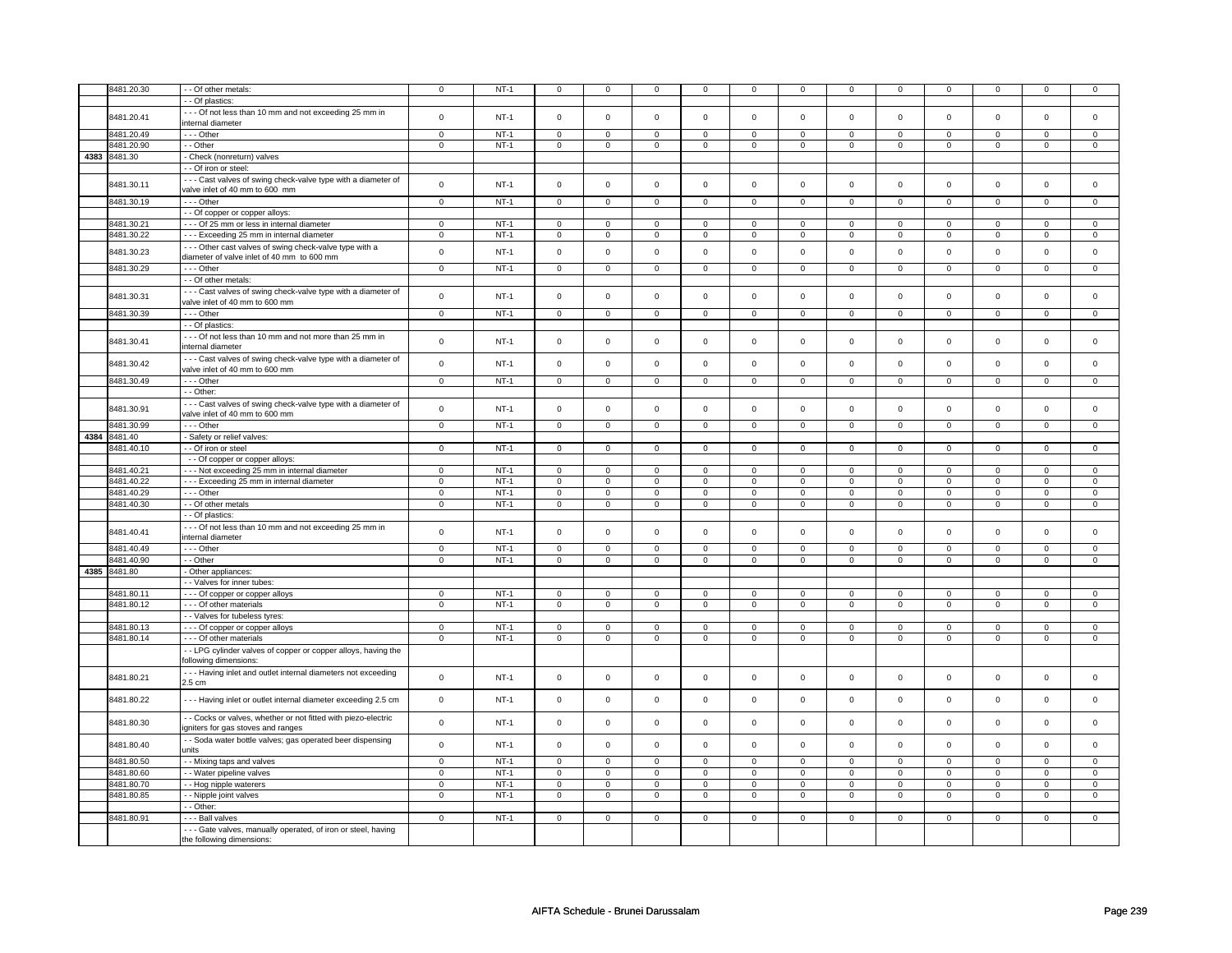|              | 8481.80.92               | ---- Having inlet and outlet internal diameters of more than 5<br>cm but not more than 40 cm                                                                                                                                                                                                                                                                 | $\mathbf 0$                   | $NT-1$                | $\Omega$                      | $\mathbf 0$                   | $\mathbf 0$                   | $\mathbf 0$                   | $\Omega$                      | $\mathbf 0$                   | $\mathbf 0$                   | $\mathbf 0$                   | $\Omega$                      | $\mathbf 0$                   | $\mathbf 0$         | $\mathsf 0$                   |
|--------------|--------------------------|--------------------------------------------------------------------------------------------------------------------------------------------------------------------------------------------------------------------------------------------------------------------------------------------------------------------------------------------------------------|-------------------------------|-----------------------|-------------------------------|-------------------------------|-------------------------------|-------------------------------|-------------------------------|-------------------------------|-------------------------------|-------------------------------|-------------------------------|-------------------------------|---------------------|-------------------------------|
|              |                          |                                                                                                                                                                                                                                                                                                                                                              |                               |                       |                               |                               |                               |                               |                               |                               |                               |                               |                               |                               |                     |                               |
|              | 8481.80.93               | - - - - Having inlet and outlet internal diameters of more than                                                                                                                                                                                                                                                                                              | $\mathsf 0$                   | <b>NT-1</b>           | $\mathbf 0$                   | $\mathsf 0$                   | $\mathsf 0$                   | $\mathsf 0$                   | $\mathsf 0$                   | $\mathsf 0$                   | $\mathsf 0$                   | $\mathbf 0$                   | $\mathsf 0$                   | $\mathsf 0$                   | $\mathsf 0$         | $\mathbf 0$                   |
|              |                          | 40 cm                                                                                                                                                                                                                                                                                                                                                        |                               | $NT-1$                | $\mathbf 0$                   | $\mathbf 0$                   | $\Omega$                      | $\Omega$                      | $\Omega$                      | $\Omega$                      | $\Omega$                      | $\Omega$                      | $\Omega$                      | $\Omega$                      | $\Omega$            | $\mathbf 0$                   |
|              | 3481.80.94               | --- Manifold valves                                                                                                                                                                                                                                                                                                                                          | $\mathsf 0$                   |                       |                               |                               | $\mathbf 0$                   |                               |                               | $\mathsf 0$                   |                               | $\mathsf 0$                   | $\mathsf{O}\xspace$           |                               |                     |                               |
|              | 8481.80.95               | --- Pneumatically controlled valves                                                                                                                                                                                                                                                                                                                          | $\mathsf 0$                   | $NT-1$                | $\mathsf 0$                   | $\mathbf 0$                   |                               | $\mathsf 0$                   | $\mathbf 0$                   |                               | $\mathsf 0$                   |                               |                               | $\mathbf 0$                   | $\mathsf 0$         | $\mathsf 0$                   |
|              |                          | --- Other valves of plastics, having the following dimensions:                                                                                                                                                                                                                                                                                               |                               |                       |                               |                               |                               |                               |                               |                               |                               |                               |                               |                               |                     |                               |
|              | 8481.80.96               | - - - - Having inlet and outlet diameters of not less than 1 cm<br>but not more than 2.5 cm                                                                                                                                                                                                                                                                  | $\mathsf 0$                   | $NT-1$                | $\mathsf 0$                   | $\mathbf 0$                   | $\mathbf 0$                   | $\mathsf 0$                   | $\mathsf 0$                   | $\mathbf 0$                   | $\mathbf 0$                   | $\mathbf 0$                   | $\mathsf 0$                   | $\mathbf 0$                   | $\mathbf 0$         | $\mathbf 0$                   |
|              | 8481.80.97               | ---- Having inlet and outlet diameters of not less than 1 cm<br>but more than 2.5 cm                                                                                                                                                                                                                                                                         | $\mathsf 0$                   | $NT-1$                | $\mathbf 0$                   | $\mathsf 0$                   | $\mathsf 0$                   | $\mathbf 0$                   | $\mathsf 0$                   | $\mathsf 0$                   | $\mathbf 0$                   | $\mathsf 0$                   | $\mathsf{O}\xspace$           | $\mathsf 0$                   | $\mathbf 0$         | $\mathsf 0$                   |
|              | 8481.80.98               | --- Other, operated by hand, weighing less than 3 kg, surface<br>treated or made of stainless steel or nickel                                                                                                                                                                                                                                                | $\mathsf 0$                   | $NT-1$                | $\mathsf 0$                   | $\mathbf 0$                   | $\mathsf 0$                   | $\mathbf 0$                   | $\mathsf 0$                   | $\mathsf 0$                   | $\mathsf 0$                   | $\mathsf 0$                   | $\mathsf{O}\xspace$           | $\mathsf 0$                   | $\mathsf{O}\xspace$ | $\mathbf 0$                   |
|              | 8481.80.99               | --- Other                                                                                                                                                                                                                                                                                                                                                    | $\mathbf 0$                   | $NT-1$                | $\mathbf 0$                   | $\mathbf 0$                   | $\mathbf 0$                   | $\mathbf 0$                   | $\mathbf 0$                   | $\mathbf 0$                   | $\mathbf 0$                   | $\mathbf 0$                   | $\mathbf 0$                   | $\mathbf 0$                   | $\mathbf 0$         | $\mathbf{0}$                  |
| 4386         | 8481.90                  | - Parts:                                                                                                                                                                                                                                                                                                                                                     |                               |                       |                               |                               |                               |                               |                               |                               |                               |                               |                               |                               |                     |                               |
|              | 8481.90.10               | - Housings for sluice or gate valves with inlet or outlet of an<br>internal diameter exceeding 50 mm but not exceeding 400<br>mm                                                                                                                                                                                                                             | $\mathsf 0$                   | $NT-1$                | $\Omega$                      | $\mathsf 0$                   | $\Omega$                      | $\mathsf 0$                   | $\Omega$                      | $\mathbf 0$                   | $\Omega$                      | $\Omega$                      | $\Omega$                      | $\mathsf 0$                   | $\mathsf 0$         | $\mathsf 0$                   |
|              |                          | - - For taps, cocks, valves (excluding inner tube valves and<br>valves for tubeless tyres) and similar appliances of 25 mm or<br>less in internal diameter:                                                                                                                                                                                                  |                               |                       |                               |                               |                               |                               |                               |                               |                               |                               |                               |                               |                     |                               |
|              | 8481.90.21               | --- Bodies, for water taps                                                                                                                                                                                                                                                                                                                                   | $\mathsf 0$                   | $NT-1$                | $\mathsf 0$                   | $\mathsf 0$                   | $\mathbf 0$                   | $\mathsf 0$                   | $\mathsf 0$                   | $\mathbf 0$                   | $\mathbf 0$                   | $\mathbf 0$                   | $\mathbf 0$                   | $\mathbf 0$                   | $\mathbf 0$         | $\mathsf 0$                   |
|              | 8481.90.22               | --- Bodies, for liquefied petroleum gas (LPG) cylinder valves                                                                                                                                                                                                                                                                                                | $\mathsf 0$                   | $NT-1$                | $\mathsf{O}\xspace$           | $\mathsf 0$                   | $\mathsf 0$                   | $\mathbf 0$                   | $\mathsf 0$                   | $\mathsf 0$                   | $\mathsf 0$                   | $\mathsf 0$                   | $\mathsf 0$                   | $\mathsf{o}\,$                | $\mathsf 0$         | $\mathbf 0$                   |
|              | 8481.90.23               | --- Bodies, other                                                                                                                                                                                                                                                                                                                                            | $\mathbf 0$                   | $NT-1$                | $\mathbf 0$                   | $\mathbf 0$                   | $\mathbf 0$                   | $\mathbf 0$                   | $\mathbf 0$                   | $\mathbf 0$                   | $\mathbf 0$                   | $\mathbf 0$                   | $\mathbf 0$                   | $\mathbf 0$                   | $\mathbf 0$         | $\mathbf 0$                   |
|              | 8481.90.29               | --- Other                                                                                                                                                                                                                                                                                                                                                    | $\mathbf 0$                   | $NT-1$                | $\mathsf{O}\xspace$           | $\mathbf 0$                   | $\mathsf 0$                   | $\mathsf 0$                   | $\mathbf 0$                   | $\overline{0}$                | $\mathsf 0$                   | $\mathbf 0$                   | $\mathsf 0$                   | $\mathsf 0$                   | $\mathsf 0$         | $\mathsf 0$                   |
|              | 8481.90.30               | - Valve bodies or stems of inner tube or tubeless tyre valves                                                                                                                                                                                                                                                                                                | $\mathbf 0$                   | $NT-1$                | $\Omega$                      | $\mathbf{0}$                  | $\Omega$                      | $\mathbf 0$                   | $\Omega$                      | $\mathbf 0$                   | $\Omega$                      | $\Omega$                      | $\Omega$                      | $\mathbf{0}$                  | $\Omega$            | $\mathbf 0$                   |
|              | 8481.90.40               | - Valve cores of inner tube or tubeless tyre valves                                                                                                                                                                                                                                                                                                          | $\mathbf 0$                   | $NT-1$                | $\mathbf 0$                   | $\mathbf 0$                   | $\mathbf 0$                   | $\mathbf 0$                   | $\mathbf 0$                   | $\mathbf 0$                   | $\mathbf 0$                   | $\mathbf 0$                   | $\mathbf 0$                   | $\mathbf 0$                   | $\mathbf 0$         | $\mathbf{0}$                  |
|              | 8481.90.90               | - - Other                                                                                                                                                                                                                                                                                                                                                    | $\mathbf 0$                   | $NT-1$                | $\mathsf 0$                   | $\mathsf 0$                   | $\mathbf 0$                   | $\mathsf 0$                   | $\mathbf 0$                   | $\mathbf 0$                   | $\mathbf 0$                   | $\mathbf 0$                   | $\mathbf 0$                   | $\mathbf 0$                   | $\mathsf 0$         | $\mathbf 0$                   |
|              | 84.82                    | Ball or roller bearings.                                                                                                                                                                                                                                                                                                                                     |                               |                       |                               |                               |                               |                               |                               |                               |                               |                               |                               |                               |                     |                               |
| 4387         | 8482.10.00               | - Ball bearings                                                                                                                                                                                                                                                                                                                                              | $\mathbf 0$                   | $NT-1$                | $\mathbf 0$                   | 0                             | $\mathbf 0$                   | $\mathbf 0$                   | $\mathbf 0$                   | $\mathbf 0$                   | $\mathbf 0$                   | $\mathbf 0$                   | $\mathbf 0$                   | $\mathbf 0$                   | 0                   | $\circ$                       |
| 4388         | 3482.20.00               | - Tapered roller bearings, including cone and tapered roller<br>assemblies                                                                                                                                                                                                                                                                                   | $\mathsf 0$                   | $NT-1$                | $\mathbf 0$                   | $\mathbf 0$                   | $\mathbf 0$                   | $\mathsf 0$                   | $\mathbf 0$                   | $\mathbf 0$                   | $\mathbf 0$                   | $\mathbf 0$                   | $\mathsf 0$                   | $\mathbf 0$                   | $\Omega$            | $\mathsf 0$                   |
|              |                          |                                                                                                                                                                                                                                                                                                                                                              |                               |                       |                               |                               |                               |                               |                               |                               |                               |                               |                               |                               |                     |                               |
|              |                          |                                                                                                                                                                                                                                                                                                                                                              |                               |                       |                               |                               |                               | $\mathbf 0$                   |                               | $\mathbf 0$                   |                               | $\mathbf 0$                   |                               | $\mathbf 0$                   | $\mathbf 0$         | $\mathbf{0}$                  |
| 4389         | 8482.30.00               | - Spherical roller bearings                                                                                                                                                                                                                                                                                                                                  | $\mathsf 0$                   | $NT-1$                | $\mathsf 0$                   | $\mathbf 0$                   | $\mathbf 0$                   |                               | $\mathbf 0$                   |                               | $\mathsf 0$<br>$\mathbf 0$    |                               | $\mathsf 0$                   |                               | $\mathbf 0$         |                               |
| 4390         | 3482.40.00               | - Needle roller bearings                                                                                                                                                                                                                                                                                                                                     | $\mathbf 0$                   | $NT-1$                | $\mathsf 0$                   | $\mathbf 0$                   | $\mathsf 0$                   | $\mathsf 0$                   | $\mathsf 0$                   | $\mathbf 0$                   |                               | $\mathbf 0$                   | $\mathsf 0$                   | $\mathbf 0$                   | $\overline{0}$      | $\mathsf 0$                   |
| 4391<br>4392 | 8482.50.00<br>3482.80.00 | - Other cylindrical roller bearings<br>- Other, including combined ball/roller bearings                                                                                                                                                                                                                                                                      | $\overline{0}$<br>$\mathsf 0$ | <b>NT-1</b><br>$NT-1$ | $\overline{0}$<br>$\mathsf 0$ | $\overline{0}$<br>$\mathbf 0$ | $\overline{0}$<br>$\mathbf 0$ | $\overline{0}$<br>$\mathsf 0$ | $\overline{0}$<br>$\mathbf 0$ | $\overline{0}$<br>$\mathbf 0$ | $\overline{0}$<br>$\mathbf 0$ | $\overline{0}$<br>$\mathbf 0$ | $\overline{0}$<br>$\mathbf 0$ | $\overline{0}$<br>$\mathbf 0$ | 0                   | $\overline{0}$<br>$\mathsf 0$ |
|              |                          |                                                                                                                                                                                                                                                                                                                                                              |                               |                       |                               |                               |                               |                               |                               |                               |                               |                               |                               |                               |                     |                               |
| 4393         | 482.91.00                | - Parts:<br>- - Balls, needles and rollers                                                                                                                                                                                                                                                                                                                   | $\mathbf 0$                   | $NT-1$                | $\mathbf 0$                   | $\mathbf 0$                   | $\mathbf 0$                   | $\mathbf 0$                   | $\mathbf 0$                   | $\mathbf 0$                   | $\mathbf 0$                   | $\mathbf 0$                   | $\mathbf 0$                   | $\mathbf 0$                   | $\mathbf 0$         | $\mathbf 0$                   |
| 4394         | 8482.99.00               | - Other                                                                                                                                                                                                                                                                                                                                                      | $\mathbf 0$                   | $NT-1$                | $\mathbf 0$                   | $\mathbf 0$                   | $\Omega$                      | $\mathbf 0$                   | $\Omega$                      | $\mathbf 0$                   | $\Omega$                      | $\mathbf 0$                   | $\Omega$                      | $\mathbf{0}$                  | $\Omega$            | $\mathbf{0}$                  |
|              | 84.83                    | Transmission shafts (including cam shafts and crank<br>shafts) and cranks; bearing housings and plain shaft<br>bearings, gears and gearing; ball or roller screws; gear-<br>boxes and other speed changers, including torque<br>converters; flywheels and pulleys, including pulley<br>blocks; clutches and shaft couplings (including universal<br>joints). |                               |                       |                               |                               |                               |                               |                               |                               |                               |                               |                               |                               |                     |                               |
| 4395         | 8483.10                  | - Transmission shafts (including cam shafts and crank shafts)<br>and cranks:                                                                                                                                                                                                                                                                                 |                               |                       |                               |                               |                               |                               |                               |                               |                               |                               |                               |                               |                     |                               |
|              | 8483.10.10               | - - For earth moving machinery                                                                                                                                                                                                                                                                                                                               | 15                            | <b>ST</b>             | 14                            | 13                            | 12                            | 11                            | 11                            | 10                            | 8                             | 6                             | 5                             | 5 <sup>5</sup>                | 5                   | 5                             |
|              | 8483.10.21               | - - For engines of vehicles of Chapter 87:<br>--- For engines of vehicles of heading 87.01 except 8701.10<br>or 8701.90                                                                                                                                                                                                                                      | 20                            | <b>ST</b>             | 18                            | 15                            | 13                            | 12                            | 12                            | 10                            | 8                             | 6                             | 5                             | 5                             | 5                   | 5                             |
|              | 8483.10.22               | --- For engines of vehicles of subheading 8701.10 or<br>8701.90 (for agricultural purposes)                                                                                                                                                                                                                                                                  | 20                            | <b>ST</b>             | 18                            | 15                            | 13                            | 12                            | 12                            | 10                            | 8                             | 6                             | 5                             | 5                             | 5                   | 5                             |
|              | 8483.10.23               | --- For engines of vehicles of heading 87.11                                                                                                                                                                                                                                                                                                                 | 20                            | <b>ST</b>             | 18                            | 15                            | 13                            | 12                            | 12                            | 10                            | $\overline{8}$                | 6                             | $\overline{5}$                | $\overline{5}$                | $\overline{5}$      | 5                             |
|              | 8483.10.24               | --- For engines of other vehicles of Chapter 87                                                                                                                                                                                                                                                                                                              | 20                            | <b>ST</b>             | 18                            | 15                            | 13                            | 12                            | 12                            | 10                            | 8                             | 6                             | 5                             | 5                             | 5                   | 5                             |
|              |                          | - - For marine propulsion engines:                                                                                                                                                                                                                                                                                                                           |                               |                       |                               |                               |                               |                               |                               |                               |                               |                               |                               |                               |                     |                               |
|              | 8483.10.31               | --- Of an output not exceeding 22.38 kW                                                                                                                                                                                                                                                                                                                      | $\mathbf 0$                   | <b>ST</b>             | 0                             | $\mathbf 0$                   | $\Omega$                      | 0                             | $\mathbf 0$                   | $\mathbf 0$                   | $\Omega$                      | $\mathbf 0$                   | $\Omega$                      | $\mathbf 0$                   | $\Omega$            | $\mathbf 0$                   |
|              | 8483.10.39               | --- Other                                                                                                                                                                                                                                                                                                                                                    | $\mathbf 0$                   | ST                    | $\mathbf 0$                   | $\mathbf 0$                   | $\mathbf 0$                   | $\mathsf 0$                   | $\mathbf 0$                   | $\mathbf 0$                   | $\mathbf 0$                   | $\mathbf 0$                   | $\mathbf 0$                   | $\mathbf 0$                   | $\Omega$            | $\mathbf{0}$                  |
|              | 3483.10.90               | - - Other                                                                                                                                                                                                                                                                                                                                                    | $\mathbf 0$                   | ST                    | $\mathsf{O}\xspace$           | $\mathbf 0$                   | $\mathbf 0$                   | $\mathsf 0$                   | $\mathbf 0$                   | $\mathbf 0$                   | $\mathbf 0$                   | $\mathbf 0$                   | $\mathbf 0$                   | $\mathbf 0$                   | $\mathbf 0$         | $\mathbf{0}$                  |
| 4396         | 3483.20                  | Bearing housings, incorporating ball or roller bearings:                                                                                                                                                                                                                                                                                                     |                               |                       |                               |                               |                               |                               |                               |                               |                               |                               |                               |                               |                     |                               |
|              | 3483.20.10               | - For earth moving machinery                                                                                                                                                                                                                                                                                                                                 | 15                            | <b>ST</b>             | 14                            | 13                            | 12                            | 11                            | 11                            | 10                            | 8                             | 6                             | 5                             | 5                             | 5                   | 5                             |
|              | 8483.20.20<br>8483.20.90 | - - For motor vehicles<br>- - Other                                                                                                                                                                                                                                                                                                                          | 20<br>$\mathbf 0$             | <b>ST</b><br>ST       | 18<br>$\mathbf 0$             | 15<br>$\mathbf 0$             | 13<br>0                       | 12<br>$\mathbf 0$             | 12<br>$\mathbf 0$             | 10<br>$\mathbf 0$             | 8<br>$\mathbf 0$              | 6<br>$\mathbf 0$              | 5<br>$\mathbf 0$              | 5<br>$\mathbf 0$              | 5<br>$\mathbf 0$    | 5<br>$\mathbf 0$              |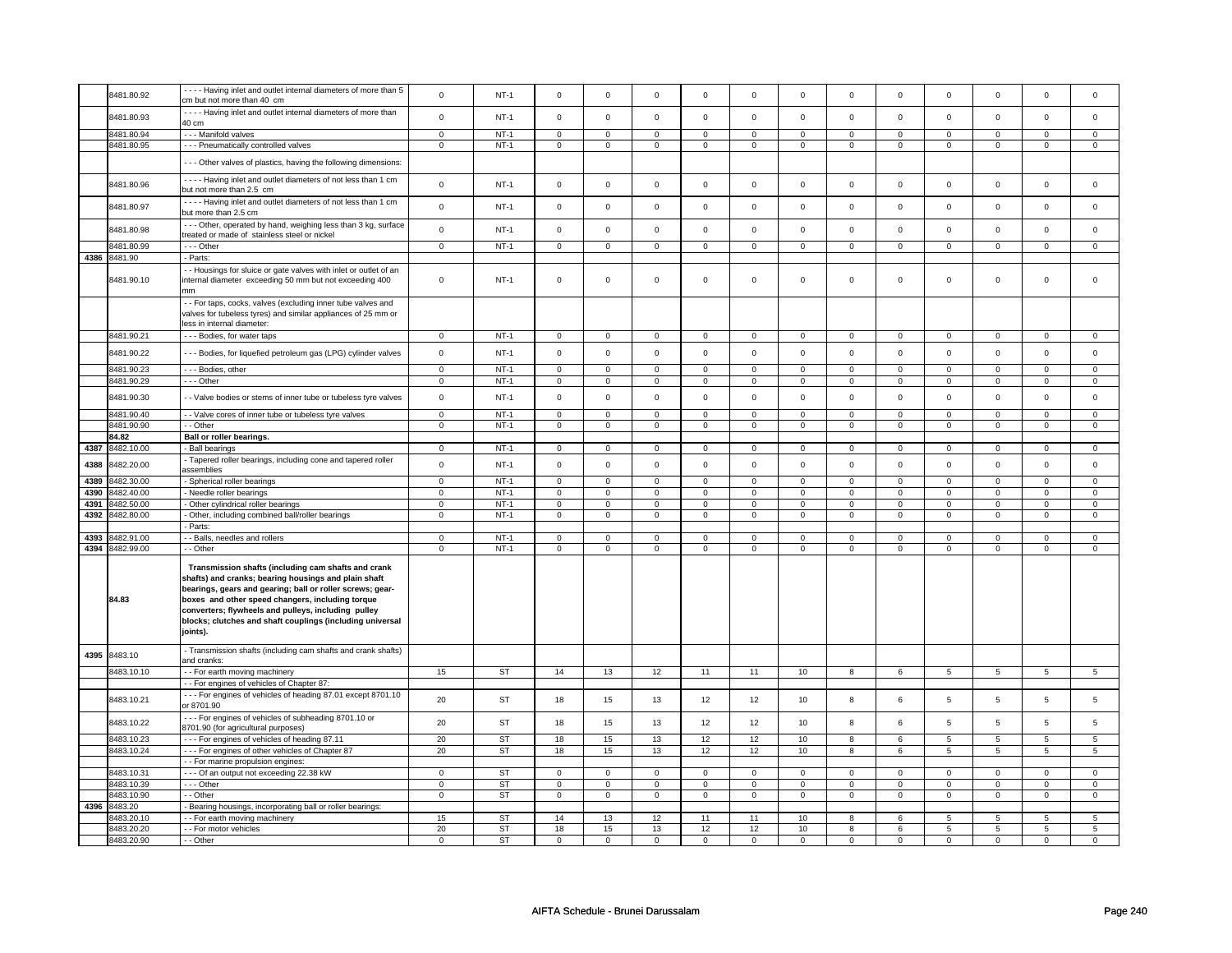| 4397 | 8483.30         | Bearing housings, not incorporating ball or roller bearings,                                                                                                                                                                                                               |                         |           |                         |                |                     |                |                     |                |                     |                |                |                |                |                         |
|------|-----------------|----------------------------------------------------------------------------------------------------------------------------------------------------------------------------------------------------------------------------------------------------------------------------|-------------------------|-----------|-------------------------|----------------|---------------------|----------------|---------------------|----------------|---------------------|----------------|----------------|----------------|----------------|-------------------------|
|      |                 | <b>plain shaft bearings:</b>                                                                                                                                                                                                                                               |                         |           |                         |                |                     |                |                     |                |                     |                |                |                |                |                         |
|      | 8483.30.10      | - For earth moving machinery                                                                                                                                                                                                                                               | 15                      | <b>ST</b> | 14                      | 13             | 12                  | 11             | 11                  | 10             | 8                   | 6              | 5              | $\overline{5}$ | 5              | 5                       |
|      | 8483.30.20      | - - For motor vehicles                                                                                                                                                                                                                                                     | 20                      | <b>ST</b> | 18                      | 15             | 13                  | 12             | 12                  | 10             | 8                   | 6              | 5              | $\overline{5}$ | 5              | $\overline{5}$          |
|      | 8483.30.90      | - - Other                                                                                                                                                                                                                                                                  | $\mathsf 0$             | ST        | $\mathsf 0$             | $\mathsf 0$    | $\mathsf 0$         | $\mathsf 0$    | $\mathsf{O}$        | $\mathsf 0$    | $\mathsf{O}$        | $\mathsf 0$    | $\mathsf 0$    | $\mathbf 0$    | $\mathsf 0$    | $\mathbf 0$             |
|      |                 | Gears and gearing, other than toothed wheels, chain                                                                                                                                                                                                                        |                         |           |                         |                |                     |                |                     |                |                     |                |                |                |                |                         |
|      |                 | sprockets and other transmission elements presented                                                                                                                                                                                                                        |                         |           |                         |                |                     |                |                     |                |                     |                |                |                |                |                         |
|      | 4398 8483.40    | separately; ball or roller screws; gear boxes and other speed                                                                                                                                                                                                              |                         |           |                         |                |                     |                |                     |                |                     |                |                |                |                |                         |
|      |                 | changers, including torque converters:                                                                                                                                                                                                                                     |                         |           |                         |                |                     |                |                     |                |                     |                |                |                |                |                         |
|      |                 |                                                                                                                                                                                                                                                                            |                         |           |                         |                |                     |                |                     |                |                     |                |                |                |                |                         |
|      |                 | - - For engines of vehicles of Chapter 87:                                                                                                                                                                                                                                 |                         |           |                         |                |                     |                |                     |                |                     |                |                |                |                |                         |
|      | 8483.40.11      | --- For engines of vehicles of heading 87.01 except                                                                                                                                                                                                                        | 20                      | ST        | 18                      | 15             | 13                  | 12             | 12                  | 10             | 8                   | 6              | 5              | 5              | 5              | 5                       |
|      |                 | subheading 8701.10 or 8701.90                                                                                                                                                                                                                                              |                         |           |                         |                |                     |                |                     |                |                     |                |                |                |                |                         |
|      |                 | --- For engines of vehicles of subheading 8701.10 or                                                                                                                                                                                                                       |                         | <b>ST</b> | 18                      | 15             | 13                  | 12             | 12                  | 10             | 8                   | 6              | 5              | 5              | 5              | 5                       |
|      | 8483.40.12      | 8701.90 (for agricultural purposes                                                                                                                                                                                                                                         | 20                      |           |                         |                |                     |                |                     |                |                     |                |                |                |                |                         |
|      | 8483.40.13      | -- For engines of vehicles of heading 87.11                                                                                                                                                                                                                                | 20                      | <b>ST</b> | 18                      | 15             | 13                  | 12             | 12                  | 10             | 8                   | 6              | 5              | 5              | 5              | 5                       |
|      | 8483.40.14      | - - - For engines of other vehicles of Chapter 87                                                                                                                                                                                                                          | 20                      | <b>ST</b> | 18                      | 15             | 13                  | 12             | 12                  | 10             | 8                   | 6              | 5              | 5              | 5              | 5                       |
|      | 8483.40.21      | - - - Of an output not exceeding 22.38 kW                                                                                                                                                                                                                                  | $\mathbf 0$             | ST        | $\mathbf 0$             | $\mathbf 0$    | 0                   | $\mathbf 0$    | $\mathbf 0$         | $\mathbf 0$    | $\mathbf 0$         | $\mathbf 0$    | $\mathbf 0$    | $\mathbf 0$    | $\mathbf 0$    | $\mathbf 0$             |
|      | 8483.40.29      | --- Other                                                                                                                                                                                                                                                                  | $\mathsf 0$             | <b>ST</b> | $\mathsf 0$             | $\mathbf 0$    | $\mathsf 0$         | 0              | $\mathsf 0$         | $\mathbf 0$    | $\mathsf 0$         | $\mathbf 0$    | $\mathsf 0$    | $\mathsf 0$    | 0              | $\mathsf 0$             |
|      | 8483.40.30      | - For the engines of earth moving machines                                                                                                                                                                                                                                 | 20                      | <b>ST</b> | 18                      | 15             | 13                  | 12             | 12                  | 10             | 8                   | 6              | 5              | 5              | 5              | 5                       |
|      |                 |                                                                                                                                                                                                                                                                            |                         |           |                         |                |                     |                |                     |                |                     |                |                |                |                |                         |
|      | 8483.40.90      | - For other engines                                                                                                                                                                                                                                                        | $\mathsf 0$             | <b>ST</b> | $\mathsf 0$             | $\mathsf 0$    | $\mathsf 0$         | $\mathsf 0$    | $\mathsf 0$         | $\mathsf 0$    | $\mathsf 0$         | $\mathsf 0$    | $\mathsf 0$    | $\mathbf 0$    | $\mathbf 0$    | $\mathsf 0$             |
| 4399 | 8483.50.00      | - Flywheels and pulleys, including pulley blocks                                                                                                                                                                                                                           | 20                      | <b>ST</b> | 18                      | 15             | 13                  | 12             | 12                  | 10             | 8                   | 6              | 5              | 5              | 5              | 5                       |
| 4400 | 3483.60.00      | Clutches and shaft couplings (including universal joints)                                                                                                                                                                                                                  | 20                      | <b>ST</b> | 18                      | 15             | 13                  | 12             | 12                  | 10             | 8                   | 6              | 5              | 5              | 5              | 5                       |
| 4401 | 8483.90         | - Toothed wheels, chain sprockets and other transmission                                                                                                                                                                                                                   |                         |           |                         |                |                     |                |                     |                |                     |                |                |                |                |                         |
|      |                 | elements presented separately; parts:                                                                                                                                                                                                                                      |                         |           |                         |                |                     |                |                     |                |                     |                |                |                |                |                         |
|      |                 | - Parts of goods of subheading 8483.10:                                                                                                                                                                                                                                    |                         |           |                         |                |                     |                |                     |                |                     |                |                |                |                |                         |
|      | 8483.90.11      | --- For pedestrian controlled tractors of subheading 8701.10                                                                                                                                                                                                               | $\mathsf 0$             | ST        | $\mathbf 0$             | $\mathbf 0$    | $\mathsf{O}\xspace$ | $\mathsf 0$    | $\mathsf{O}\xspace$ | $\mathsf 0$    | $\mathsf{O}\xspace$ | $\mathsf 0$    | $\mathsf 0$    | $\mathsf 0$    | $\mathsf 0$    | $\mathsf 0$             |
|      | 8483.90.12      | - - - For agricultural tractors of subheading 8701.90                                                                                                                                                                                                                      | $\overline{0}$          | ST        | $\overline{0}$          | $\overline{0}$ | $\overline{0}$      | $\overline{0}$ | $\overline{0}$      | $\overline{0}$ | $\overline{0}$      | $\overline{0}$ | $\overline{0}$ | $\overline{0}$ | $\overline{0}$ | $\overline{0}$          |
|      |                 |                                                                                                                                                                                                                                                                            |                         |           |                         |                |                     |                |                     |                |                     |                |                |                |                |                         |
|      | 8483.90.13      | --- For other tractors of heading 87.01                                                                                                                                                                                                                                    | 15                      | <b>ST</b> | 14                      | 13             | 12                  | 11             | 11                  | 10             | 8                   | 6              | 5              | 5              | 5              | 5                       |
|      | 8483.90.14      | --- For goods of heading 87.11                                                                                                                                                                                                                                             | 20                      | <b>ST</b> | 18                      | 15             | 13                  | 12             | 12                  | 10             | 8                   | 6              | 5              | 5              | 5              | 5                       |
|      | 8483.90.15      | --- For other goods of Chapter 87                                                                                                                                                                                                                                          | 20                      | <b>ST</b> | 18                      | 15             | 13                  | 12             | 12                  | 10             | $\boldsymbol{8}$    | 6              | $\overline{5}$ | $\overline{5}$ | $\overline{5}$ | $\overline{5}$          |
|      | 8483.90.19      | --- Other                                                                                                                                                                                                                                                                  | $\overline{\mathbf{0}}$ | ST        | $\overline{\mathbf{0}}$ | $\overline{0}$ | $\overline{0}$      | $\overline{0}$ | $\overline{0}$      | $\overline{0}$ | $\overline{0}$      | $\overline{0}$ | $\overline{0}$ | $\overline{0}$ | $\overline{0}$ | $\overline{\mathbf{0}}$ |
|      |                 | - Other:                                                                                                                                                                                                                                                                   |                         |           |                         |                |                     |                |                     |                |                     |                |                |                |                |                         |
|      | 8483.90.91      | --- For pedestrian controlled tractors of subheading 8701.10                                                                                                                                                                                                               | $\mathsf 0$             | <b>ST</b> | $\mathsf 0$             | $\mathsf 0$    | $\mathsf{O}\xspace$ | $\mathsf 0$    | $\mathsf 0$         | $\mathsf 0$    | $\mathbf 0$         | $\mathsf 0$    | $\mathsf 0$    | $\mathbf 0$    | $\mathbf 0$    | $\mathbf 0$             |
|      |                 |                                                                                                                                                                                                                                                                            |                         |           |                         |                |                     |                |                     |                |                     |                |                |                |                |                         |
|      | 8483.90.92      | --- For agricultural tractors of subheading 8701.90                                                                                                                                                                                                                        | $\mathbf 0$             | ST        | $\mathbf 0$             | $\mathbf 0$    | $\mathbf 0$         | $\mathbf 0$    | $\mathbf 0$         | $\mathbf 0$    | $\mathbf 0$         | $\mathbf 0$    | $\mathbf 0$    | $\mathbf{0}$   | $\Omega$       | $\Omega$                |
|      | 8483.90.93      | --- For other tractors of heading 87.01                                                                                                                                                                                                                                    | 15                      | <b>ST</b> | 14                      | 13             | 12                  | 11             | 11                  | 10             | 8                   | 6              | 5              | 5              | 5              | 5                       |
|      | 8483.90.94      | --- For goods of heading 87.11                                                                                                                                                                                                                                             | 20                      | <b>ST</b> | 18                      | 15             | 13                  | 12             | 12                  | 10             | 8                   | 6              | $\overline{5}$ | $\overline{5}$ | $\overline{5}$ | $5\overline{)}$         |
|      | 8483.90.95      | --- For other goods of Chapter 87                                                                                                                                                                                                                                          | 20                      | ST        | 18                      | 15             | 13                  | 12             | 12                  | 10             | 8                   | 6              | 5              | 5              | 5              | 5                       |
|      | 8483.90.99      | --- Other                                                                                                                                                                                                                                                                  | $\mathsf 0$             | <b>ST</b> | $\mathsf 0$             | $\mathsf 0$    | 0                   | $\mathsf 0$    | 0                   | $\mathsf 0$    | 0                   | $\mathbf 0$    | $\mathbf 0$    | $\mathsf 0$    | $\mathbf 0$    | $\mathsf 0$             |
|      | 84.84           | Gaskets and similar joints of metal sheeting combined<br>with other material or of two or more layers of metal; sets<br>or assortments of gaskets and similar joints, dissimilar in<br>composition, put up in pouches, envelopes or similar<br>packings; mechanical seals. |                         |           |                         |                |                     |                |                     |                |                     |                |                |                |                |                         |
| 4402 | 8484.10.00      | Gaskets and similar joints of metal sheeting combined with                                                                                                                                                                                                                 | $\mathsf 0$             | $NT-1$    | $\mathsf 0$             | $\mathsf 0$    | $\mathsf{O}\xspace$ | $\mathsf 0$    | $\mathsf{O}\xspace$ | $\mathsf 0$    | $\mathsf{O}\xspace$ | $\mathsf 0$    | $\mathsf 0$    | $\mathbf 0$    | $\mathsf 0$    | $\mathsf 0$             |
| 4403 | 8484.20.00      | other material or of two or more layers of metal<br>- Mechanical seals                                                                                                                                                                                                     | $\mathsf 0$             | $NT-1$    | $\mathsf 0$             | $\mathsf 0$    | $\mathsf{O}\xspace$ | $\mathsf 0$    | $\mathsf{O}\xspace$ | $\mathsf 0$    | $\mathsf{O}\xspace$ | $\mathsf 0$    | $\mathsf 0$    | $\mathbf 0$    | $\mathsf 0$    | $\mathbf 0$             |
| 4404 | 8484.90.00      | - Other                                                                                                                                                                                                                                                                    | $\Omega$                | $NT-1$    | $\Omega$                | $\Omega$       | $\Omega$            | $\mathsf 0$    | $\Omega$            | $\mathsf 0$    | $\mathsf 0$         | $\mathsf 0$    | $\Omega$       | $\mathsf 0$    | $\Omega$       | $\mathsf 0$             |
|      |                 |                                                                                                                                                                                                                                                                            |                         |           |                         |                |                     |                |                     |                |                     |                |                |                |                |                         |
|      | 84.85           | Machinery parts, not containing electrical connectors,<br>insulators, coils, contacts or other electrical features, not<br>specified or included elsewhere in this Chapter.                                                                                                |                         |           |                         |                |                     |                |                     |                |                     |                |                |                |                |                         |
|      | 4405 8485.10.00 | - Ships' or boats' propellers and blades therefor                                                                                                                                                                                                                          | $\mathbf 0$             | $NT-1$    | $\mathbf 0$             | $\mathbf 0$    | $\mathbf 0$         | $\mathbf 0$    | $\mathbf{0}$        | $\mathbf 0$    | $\mathbf 0$         | $\mathbf 0$    | $\mathbf 0$    | $\mathbf{0}$   | $\mathbf 0$    | $\mathbf 0$             |
|      | 4406 8485.90    | Other:                                                                                                                                                                                                                                                                     |                         |           |                         |                |                     |                |                     |                |                     |                |                |                |                |                         |
|      | 8485.90.10      | - Oil seal rings                                                                                                                                                                                                                                                           | $\overline{0}$          | $NT-1$    | $\overline{0}$          | $\overline{0}$ | $\mathbf 0$         | $\overline{0}$ | $\mathbf{0}$        | $\overline{0}$ | $\mathbf 0$         | $\overline{0}$ | $\mathbf 0$    | $\mathbf 0$    | $\mathbf 0$    | $\mathbf 0$             |
|      | 8485.90.90      | - Other                                                                                                                                                                                                                                                                    | $\mathbf 0$             | $NT-1$    | $\mathbf 0$             | $\mathbf 0$    | 0                   | $\mathbf 0$    | $\mathbf 0$         | $\mathbf 0$    | $\mathbf 0$         | $\mathbf 0$    | $\mathbf 0$    | 0              | 0              | 0                       |
|      | 85.01           | Electric motors and generators (excluding generating<br>sets).                                                                                                                                                                                                             |                         |           |                         |                |                     |                |                     |                |                     |                |                |                |                |                         |
|      | 4407 8501.10    | - Motors of an output not exceeding 37.5 W:                                                                                                                                                                                                                                |                         |           |                         |                |                     |                |                     |                |                     |                |                |                |                |                         |
|      |                 | - DC motors:                                                                                                                                                                                                                                                               |                         |           |                         |                |                     |                |                     |                |                     |                |                |                |                |                         |
|      | 8501.10.11      | --- Stepper motors                                                                                                                                                                                                                                                         | 20                      | EL        |                         |                |                     |                |                     |                |                     |                |                |                |                |                         |
|      | 8501.10.12      | - - - Spindle motors                                                                                                                                                                                                                                                       | 20                      | EL        |                         |                |                     |                |                     |                |                     |                |                |                |                |                         |
|      | 8501.10.19      | . - - Other                                                                                                                                                                                                                                                                | 20                      | EL        |                         |                |                     |                |                     |                |                     |                |                |                |                |                         |
|      |                 | - Other motors including universal (AC/DC) motors:                                                                                                                                                                                                                         |                         |           |                         |                |                     |                |                     |                |                     |                |                |                |                |                         |
|      | 8501.10.91      | --- Stepper motors                                                                                                                                                                                                                                                         | 20                      | EL        |                         |                |                     |                |                     |                |                     |                |                |                |                |                         |
|      | 8501.10.92      | - - - Spindle motors                                                                                                                                                                                                                                                       | 20                      | EL.       |                         |                |                     |                |                     |                |                     |                |                |                |                |                         |
|      |                 |                                                                                                                                                                                                                                                                            |                         |           |                         |                |                     |                |                     |                |                     |                |                |                |                |                         |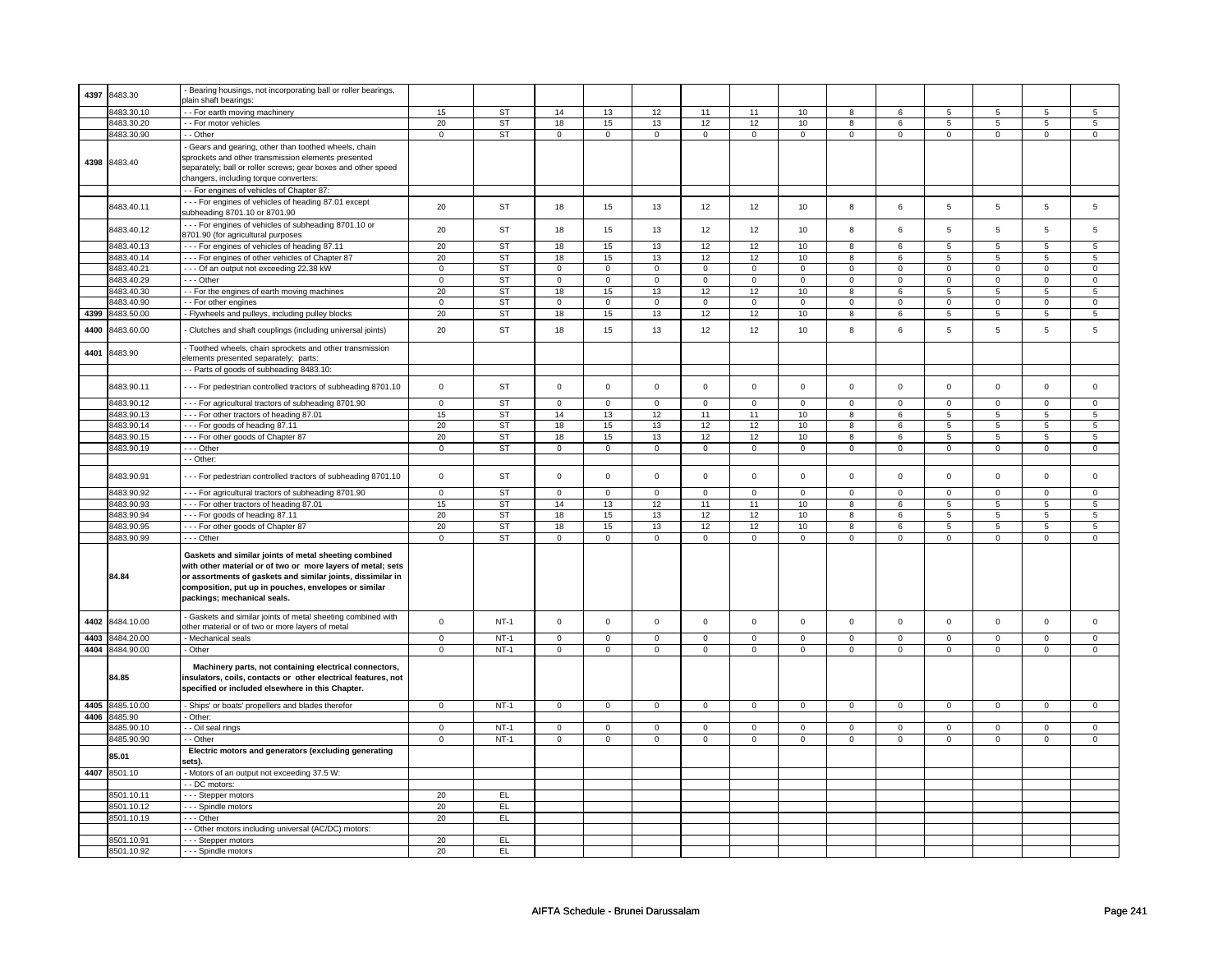|      | 8501.10.99      | --- Other                                                               | 20 | EL            |  |  |  |  |  |  |
|------|-----------------|-------------------------------------------------------------------------|----|---------------|--|--|--|--|--|--|
|      |                 |                                                                         |    |               |  |  |  |  |  |  |
| 4408 | 8501.20         | - Universal AC/DC motors of an output exceeding 37.5 W:                 |    |               |  |  |  |  |  |  |
|      | 8501.20.10      | - Of an output not exceeding 1 kW                                       | 20 | EL            |  |  |  |  |  |  |
|      | 8501.20.20      | - - Of an output exceeding 1 kW                                         | 20 | EL            |  |  |  |  |  |  |
|      |                 |                                                                         |    |               |  |  |  |  |  |  |
|      |                 | - Other DC motors; DC generators:                                       |    |               |  |  |  |  |  |  |
| 4409 | 8501.31         | -- Of an output not exceeding 750 W:                                    |    |               |  |  |  |  |  |  |
|      | 3501.31.10      | --- Motors                                                              | 20 | EL            |  |  |  |  |  |  |
|      | 3501.31.20      | - - - Generators                                                        | 20 | EL            |  |  |  |  |  |  |
|      | 4410 8501.32    | - - Of an output exceeding 750 W but not exceeding 75 kW:               |    |               |  |  |  |  |  |  |
|      |                 |                                                                         |    |               |  |  |  |  |  |  |
|      |                 | - - - Motors:                                                           |    |               |  |  |  |  |  |  |
|      | 8501.32.11      | ---- Of an output not exceeding 10 kW                                   | 20 | EL            |  |  |  |  |  |  |
|      |                 | - - - - Of an output exceeding 10 kW but not exceeding 37.5             |    |               |  |  |  |  |  |  |
|      | 8501.32.12      | kW                                                                      | 20 | EL            |  |  |  |  |  |  |
|      | 8501.32.19      | - - - - Of an output exceeding 37.5 kW                                  | 20 | EL            |  |  |  |  |  |  |
|      |                 | - - - Generators:                                                       |    |               |  |  |  |  |  |  |
|      | 8501.32.21      | - - - - Of an output not exceeding 10 kW                                | 20 | EL            |  |  |  |  |  |  |
|      |                 | - - - - Of an output exceeding 10 kW but not exceeding 37.5             |    |               |  |  |  |  |  |  |
|      | 8501.32.22      | kW                                                                      | 20 | EL.           |  |  |  |  |  |  |
|      | 8501.32.29      | - - - - Of an output exceeding 37.5 kW                                  | 20 | EL            |  |  |  |  |  |  |
|      |                 |                                                                         |    |               |  |  |  |  |  |  |
| 4411 | 8501.33         | - - Of an output exceeding 75 kW but not exceeding 375 kW:              |    |               |  |  |  |  |  |  |
|      |                 |                                                                         |    |               |  |  |  |  |  |  |
|      | 8501.33.10      | --- Motors                                                              | 20 | EL            |  |  |  |  |  |  |
|      | 8501.33.20      | - - - Generators                                                        | 20 | EL            |  |  |  |  |  |  |
|      | 4412 8501.34    | -- Of an output exceeding 375 kW:                                       |    |               |  |  |  |  |  |  |
|      | 8501.34.10      | --- Motors                                                              | 20 | EL            |  |  |  |  |  |  |
|      |                 | - - - Generators:                                                       |    |               |  |  |  |  |  |  |
|      | 8501.34.21      | - - - - DC generators of an output 10,000 kW or more                    | 20 | EL            |  |  |  |  |  |  |
|      | 3501.34.29      | $\cdots$ - Other                                                        | 20 | EL            |  |  |  |  |  |  |
|      | 4413 8501.40    | - Other AC motors, single-phase:                                        |    |               |  |  |  |  |  |  |
|      | 8501.40.10      | - - Of an output not exceeding 1 kW                                     | 20 | EL            |  |  |  |  |  |  |
|      | 8501.40.20      | -- Of an output exceeding 1 kW                                          | 20 | E             |  |  |  |  |  |  |
|      |                 | Other AC motors, multi-phase:                                           |    |               |  |  |  |  |  |  |
|      | 4414 8501.51.00 | - - Of an output not exceeding 750W                                     | 20 | EL            |  |  |  |  |  |  |
|      |                 |                                                                         |    |               |  |  |  |  |  |  |
| 4415 | 8501.52         | - - Of an output exceeding 750 W but not exceeding 75 kW:               |    |               |  |  |  |  |  |  |
|      |                 |                                                                         |    |               |  |  |  |  |  |  |
|      |                 |                                                                         |    |               |  |  |  |  |  |  |
|      | 8501.52.10      | --- Of an output not exceeding 1 kW                                     | 20 | EL            |  |  |  |  |  |  |
|      | 8501.52.20      | --- Of an output exceeding 1 kW but not exceeding 37.5 kW               | 20 | EL            |  |  |  |  |  |  |
|      |                 |                                                                         |    |               |  |  |  |  |  |  |
|      | 8501.52.30      | --- Of an output exceeding 37.5 kW                                      | 20 | EL            |  |  |  |  |  |  |
|      | 4416 8501.53.00 | - - Of an output exceeding 75 kW                                        | 20 | EL            |  |  |  |  |  |  |
|      |                 | - AC generators (alternators):                                          |    |               |  |  |  |  |  |  |
|      | 4417 8501.61    | -- Of an output not exceeding 75 kVA:                                   |    |               |  |  |  |  |  |  |
|      | 3501.61.10      | --- Of an output not exceeding 12.5 kVA                                 | 20 | EL            |  |  |  |  |  |  |
|      | 8501.61.20      | --- Of an output exceeding 12.5 kVA                                     | 20 | EL            |  |  |  |  |  |  |
|      | 8501.62.00      |                                                                         |    |               |  |  |  |  |  |  |
| 4418 |                 | - - Of an output exceeding 75 kVA but not exceeding 375 kVA             | 20 | $\mathsf{EL}$ |  |  |  |  |  |  |
| 4419 |                 | - Of an output exceeding 375 kVA but not exceeding 750                  | 20 | EL            |  |  |  |  |  |  |
|      | 8501.63.00      | kVA                                                                     |    |               |  |  |  |  |  |  |
|      | 4420 8501.64    | - - Of an output exceeding 750 kVA:                                     |    |               |  |  |  |  |  |  |
|      | 8501.64.10      | --- Generators of an output 10,000 kVA or more                          | 20 | EL            |  |  |  |  |  |  |
|      | 8501.64.90      | --- Other                                                               | 20 | EL.           |  |  |  |  |  |  |
|      | 85.02           | Electric generating sets and rotary converters.                         |    |               |  |  |  |  |  |  |
|      |                 |                                                                         |    |               |  |  |  |  |  |  |
|      |                 | Generating sets with compression-ignition internal                      |    |               |  |  |  |  |  |  |
|      |                 | combustion piston engines (diesel or semi-diesel engines):              |    |               |  |  |  |  |  |  |
|      | 4421 8502.11.00 | - - Of an output not exceeding 75 kVA                                   | 20 | EL            |  |  |  |  |  |  |
|      |                 | - - Of an output exceeding 75 kVA but not exceeding 375                 |    |               |  |  |  |  |  |  |
|      | 4422 8502.12    | kVA:                                                                    |    |               |  |  |  |  |  |  |
|      | 8502.12.10      | --- Of an output not exceeding 125 kVA                                  | 20 | EL            |  |  |  |  |  |  |
|      | 8502.12.90      |                                                                         | 20 | EL            |  |  |  |  |  |  |
|      | 4423 8502.13.00 | --- Of an output exceeding 125 kVA<br>-- Of an output exceeding 375 kVA | 20 | EL            |  |  |  |  |  |  |
|      |                 |                                                                         |    |               |  |  |  |  |  |  |
| 4424 | 8502.20         | Generating sets with spark-ignition internal combustion                 |    |               |  |  |  |  |  |  |
|      |                 | viston engines:                                                         |    |               |  |  |  |  |  |  |
|      | 8502.20.10      | - - Of an output not exceeding 75 kVA                                   | 20 | EL            |  |  |  |  |  |  |
|      | 8502.20.20      | - - Of an output exceeding 75 kVA but not exceeding 100 kVA             | 20 | EL            |  |  |  |  |  |  |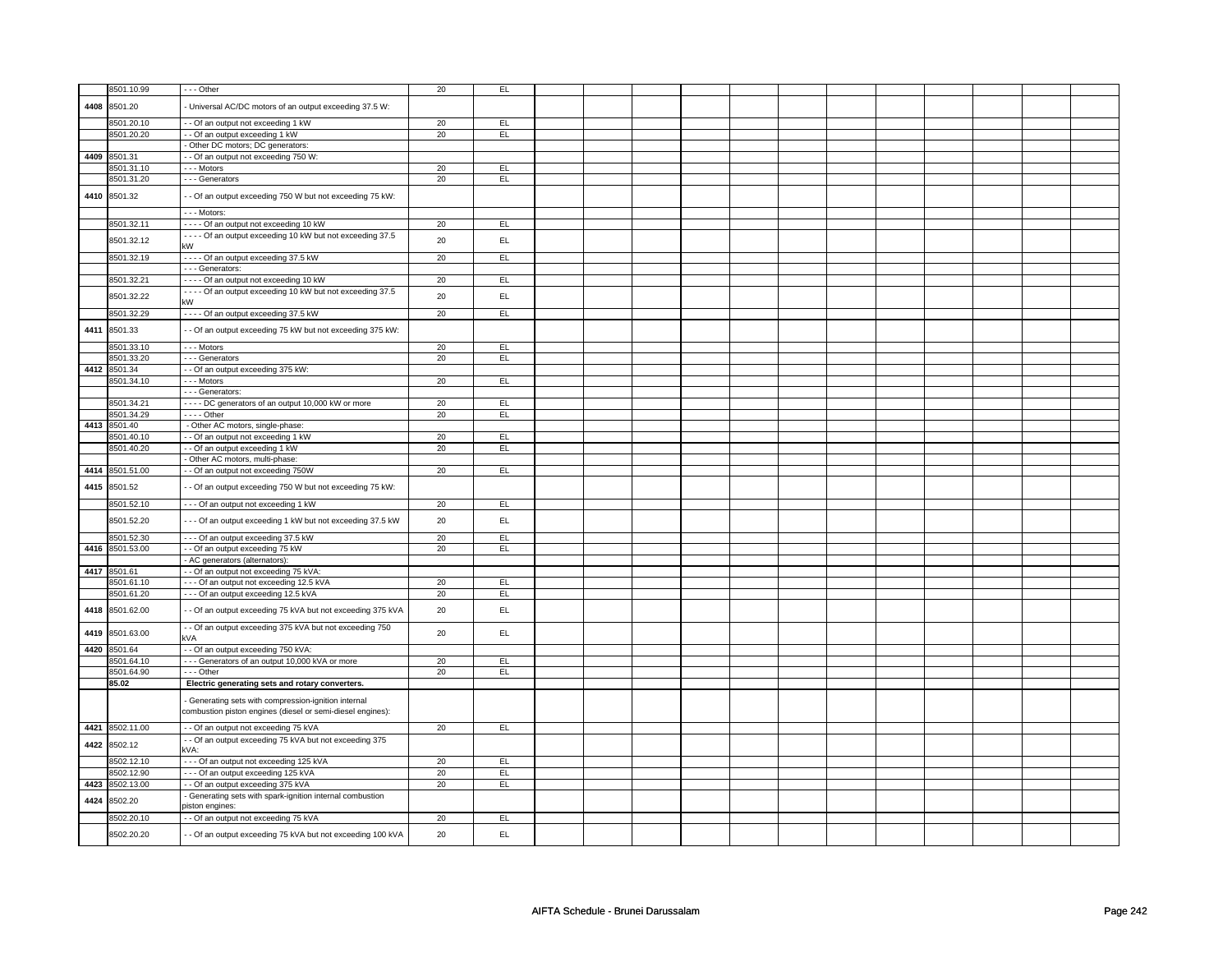|      | 8502.20.30      | - Of an output exceeding 100 kVA but not exceeding 10,000<br>kVA                                          | 20 | EL        |  |  |  |  |  |  |
|------|-----------------|-----------------------------------------------------------------------------------------------------------|----|-----------|--|--|--|--|--|--|
|      |                 |                                                                                                           |    |           |  |  |  |  |  |  |
|      | 8502.20.40      | - - Of an output exceeding 10,000 kVA                                                                     | 20 | EL.       |  |  |  |  |  |  |
|      |                 | - Other generating sets:                                                                                  |    |           |  |  |  |  |  |  |
|      | 4425 8502.31    | - - Wind-powered:                                                                                         |    |           |  |  |  |  |  |  |
|      | 8502.31.10      | --- Of an output not exceeding 10,000 kVA                                                                 | 20 | EL.       |  |  |  |  |  |  |
|      | 8502.31.90      | --- Of an output exceeding 10,000 kVA                                                                     | 20 | EL        |  |  |  |  |  |  |
|      | 4426 8502.39    | - - Other:                                                                                                |    |           |  |  |  |  |  |  |
|      | 8502.39.10      | --- Of an output not exceeding 10kVA                                                                      | 20 | EL        |  |  |  |  |  |  |
|      | 8502.39.20      | --- Of an output exceeding 10 kVA but not exceeding 10,000<br>kVA                                         | 20 | EL        |  |  |  |  |  |  |
|      | 8502.39.30      | --- Of an output exceeding 10,000 kVA                                                                     | 20 | EL        |  |  |  |  |  |  |
|      | 4427 8502.40.00 | - Electric rotary converters                                                                              | 20 | EL        |  |  |  |  |  |  |
|      | 4428 85.03      | Parts suitable for use solely or principally with the<br>machines of heading 85.01or 85.02.               |    |           |  |  |  |  |  |  |
|      |                 | Parts used in the manufacture of electric motors of heading                                               |    |           |  |  |  |  |  |  |
|      | 8503.00.10      | 85.01; parts of generators of heading 85.01 or 85.02 of an<br>output 10,000 kW or more                    | 20 | EL.       |  |  |  |  |  |  |
|      | 8503.00.90      | - Other                                                                                                   | 20 | EL        |  |  |  |  |  |  |
|      |                 | Electrical transformers, static converters (for example,                                                  |    |           |  |  |  |  |  |  |
|      | 85.04           | ectifiers) and inductors.                                                                                 |    |           |  |  |  |  |  |  |
|      | 4429 8504.10.00 | - Ballasts for discharge lamps or tubes                                                                   | 20 | EL        |  |  |  |  |  |  |
|      |                 | - Liquid dielectric transformers:                                                                         |    |           |  |  |  |  |  |  |
| 4430 | 8504.21         | - Having a power handling capacity not exceeding 650 kVA:                                                 |    |           |  |  |  |  |  |  |
|      |                 |                                                                                                           |    |           |  |  |  |  |  |  |
|      | 8504.21.10      | - - - Step-voltage regulators; instrument transformers with<br>handling capacity not exceeding 5 kVA      | 20 | EL.       |  |  |  |  |  |  |
|      |                 |                                                                                                           |    |           |  |  |  |  |  |  |
|      |                 | - - - Other:                                                                                              |    |           |  |  |  |  |  |  |
|      | 8504.21.91      | ---- Having a power handling capacity exceeding 10 kVA                                                    | 20 | EL        |  |  |  |  |  |  |
|      | 8504.21.99      | $- - -$ Other                                                                                             | 20 | EL        |  |  |  |  |  |  |
| 4431 | 8504.22         | - Having a power handling capacity exceeding 650 kVA but<br>not exceeding 10,000 kVA:                     |    |           |  |  |  |  |  |  |
|      |                 | - - - Step-voltage regulators:                                                                            |    |           |  |  |  |  |  |  |
|      | 8504.22.11      | - - - - Of a high side voltage of 66,000 volts or more                                                    | 20 | EL.       |  |  |  |  |  |  |
|      | 8504.22.19      | - - - - Other                                                                                             | 20 | EL        |  |  |  |  |  |  |
|      | 8504.22.90      | $--$ Other                                                                                                | 20 | EL        |  |  |  |  |  |  |
| 4432 | 8504.23         | - Having a power handling capacity exceeding 10,000 kVA:                                                  |    |           |  |  |  |  |  |  |
|      | 8504.23.10      | --- Having a power handling capacity not exceeding 15,000                                                 | 20 | EL        |  |  |  |  |  |  |
|      |                 | kVA                                                                                                       |    |           |  |  |  |  |  |  |
|      | 8504.23.20      | --- Having a power handling capacity exceeding 15,000 kVA                                                 | 20 | EL        |  |  |  |  |  |  |
|      |                 | - Other transformers:                                                                                     |    |           |  |  |  |  |  |  |
|      | 4433 8504.31    | - Having a power handling capacity not exceeding 1 kVA:                                                   |    |           |  |  |  |  |  |  |
|      | 8504.31.10      | - - - Instrument potential transformers                                                                   | 20 | EL        |  |  |  |  |  |  |
|      | 8504.31.20      | --- Instrument current transformers                                                                       | 20 | EL        |  |  |  |  |  |  |
|      | 8504.31.30      | --- Flyback transformers                                                                                  | 20 | EL        |  |  |  |  |  |  |
|      | 8504.31.40      | - - - Intermediate frequency transformers                                                                 | 20 | EL        |  |  |  |  |  |  |
|      | 8504.31.50      | - - - Step up/down transformers, slide regulators, stabilisers                                            | 20 | EL        |  |  |  |  |  |  |
|      | 8504.31.90      | --- Other                                                                                                 | 20 | EL        |  |  |  |  |  |  |
| 4434 | 8504.32         | - Having a power handling capacity exceeding 1 kVA but not<br>exceeding 16 kVA:                           |    |           |  |  |  |  |  |  |
|      | 8504.32.10      | --- Instrument transformers, (potential and current) of a                                                 | 20 | EL        |  |  |  |  |  |  |
|      |                 | power handling capacity not exceeding 5 kVA<br>- - - Used with toys, scale models or similar recreational |    |           |  |  |  |  |  |  |
|      | 8504.32.20      | nodels                                                                                                    | 20 | EL        |  |  |  |  |  |  |
|      | 8504.32.30      | --- Other, high frequency                                                                                 | 20 | EL        |  |  |  |  |  |  |
|      |                 | - - - Other:                                                                                              |    |           |  |  |  |  |  |  |
|      | 8504.32.91      | - - - - Of a power handling capacity not exceeding 10 kVA                                                 | 20 | EL        |  |  |  |  |  |  |
|      | 8504.32.99      | - - - - Of a power handling capacity exceeding 10 kVA                                                     | 20 | EL        |  |  |  |  |  |  |
| 4435 | 8504.33         | - Having a power handling capacity exceeding 16 kVA but<br>not exceeding 500 kVA:                         |    |           |  |  |  |  |  |  |
|      | 8504.33.10      | --- Of high side voltage of 66,000 volts or more                                                          | 20 | <b>EL</b> |  |  |  |  |  |  |
|      | 8504.33.90      | --- Other                                                                                                 | 20 | EL        |  |  |  |  |  |  |
|      |                 |                                                                                                           |    |           |  |  |  |  |  |  |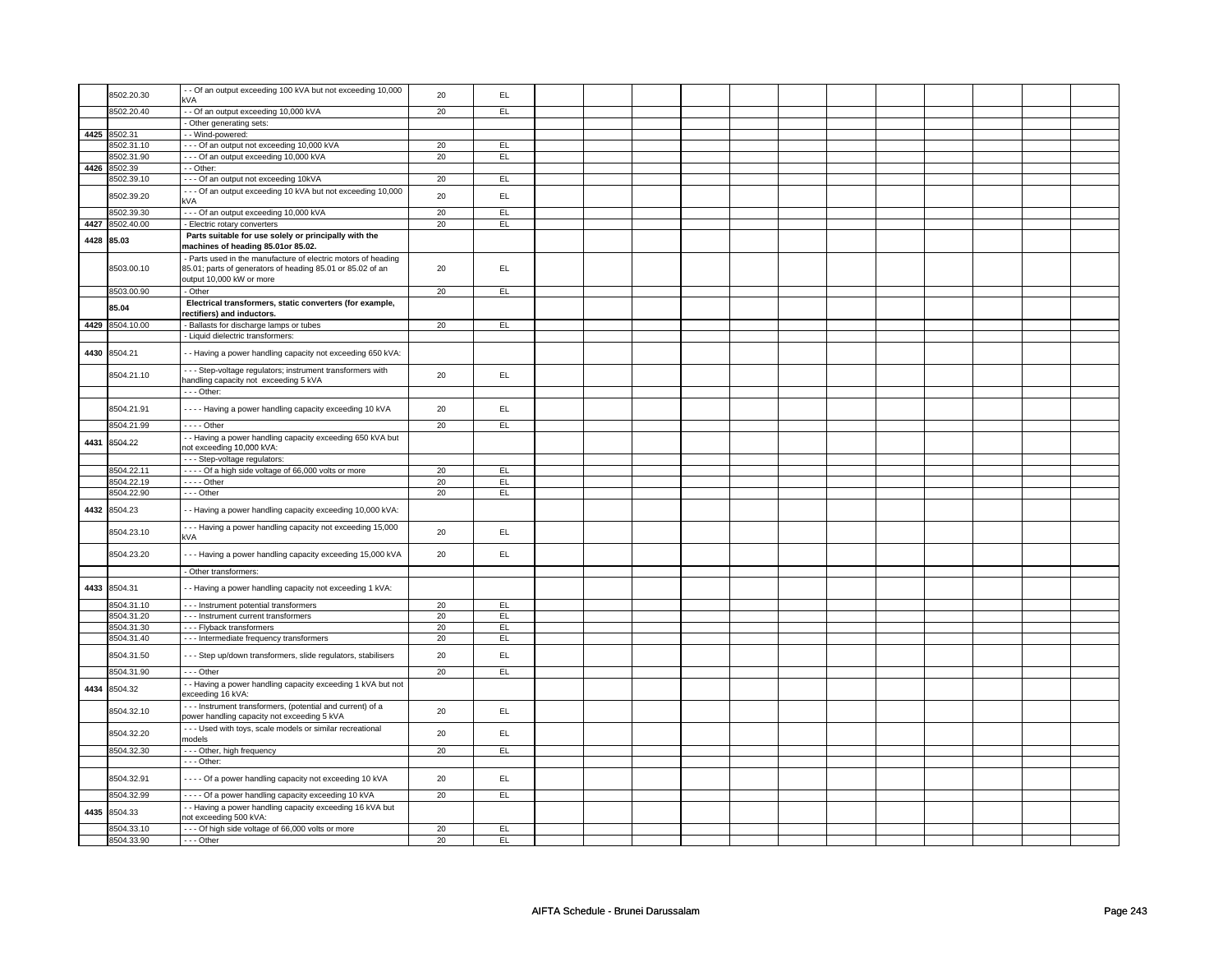|      | 4436 8504.34    | - - Having a power handling capacity exceeding 500 kVA:                                                                                                                                                                                                                                      |    |           |  |  |  |  |  |  |
|------|-----------------|----------------------------------------------------------------------------------------------------------------------------------------------------------------------------------------------------------------------------------------------------------------------------------------------|----|-----------|--|--|--|--|--|--|
|      |                 | --- Having a power handling capacity not exceeding 15,000                                                                                                                                                                                                                                    |    |           |  |  |  |  |  |  |
|      |                 | kVA:                                                                                                                                                                                                                                                                                         |    |           |  |  |  |  |  |  |
|      | 8504.34.11      | - - - - Having a power handling capacity exceeding 10,000                                                                                                                                                                                                                                    | 20 | EL        |  |  |  |  |  |  |
|      |                 | kVA or of high side voltage of 66,000 volts or more                                                                                                                                                                                                                                          |    |           |  |  |  |  |  |  |
|      | 8504.34.19      | $---$ Other                                                                                                                                                                                                                                                                                  | 20 | EL.       |  |  |  |  |  |  |
|      | 8504.34.20      | --- Having a power handling capacity exceeding 15,000 kVA                                                                                                                                                                                                                                    | 20 | EL        |  |  |  |  |  |  |
|      | 4437 8504.40    | - Static converters:                                                                                                                                                                                                                                                                         |    |           |  |  |  |  |  |  |
|      |                 | - Static converters for automatic data processing machines<br>and units thereof, and telecommunications apparatus: [ITA1/A-                                                                                                                                                                  |    |           |  |  |  |  |  |  |
|      |                 | 0241                                                                                                                                                                                                                                                                                         |    |           |  |  |  |  |  |  |
|      | 8504.40.11      | $\cdots$ UPS                                                                                                                                                                                                                                                                                 | 20 | EL        |  |  |  |  |  |  |
|      | 8504.40.19      | --- Other                                                                                                                                                                                                                                                                                    | 20 | EL        |  |  |  |  |  |  |
|      | 8504.40.20      | - Battery chargers having a rating exceeding 100 kVA                                                                                                                                                                                                                                         | 20 | EL.       |  |  |  |  |  |  |
|      | 3504.40.30      | - Other rectifiers                                                                                                                                                                                                                                                                           | 20 | EL        |  |  |  |  |  |  |
|      | 8504.40.40      | - - Other inverters                                                                                                                                                                                                                                                                          | 20 | EL        |  |  |  |  |  |  |
|      | 8504.40.90      | - - Other                                                                                                                                                                                                                                                                                    | 20 | EL        |  |  |  |  |  |  |
|      | 4438 8504.50    | - Other inductors:                                                                                                                                                                                                                                                                           |    |           |  |  |  |  |  |  |
|      |                 | - - Having a power handling capacity exceeding of 2,500 kVA<br>but not exceeding 10,000 kVA:                                                                                                                                                                                                 |    |           |  |  |  |  |  |  |
|      |                 | --- Inductors for power supplies for automatic data                                                                                                                                                                                                                                          |    |           |  |  |  |  |  |  |
|      | 8504.50.11      | processing machines and units thereof, and<br>telecommunication apparatus [ITA1/A-025]                                                                                                                                                                                                       | 20 | EL        |  |  |  |  |  |  |
|      | 8504.50.12      | --- Other chip type fixed inductors [ITA/2]                                                                                                                                                                                                                                                  | 20 | EL        |  |  |  |  |  |  |
|      | 8504.50.19      | --- Other                                                                                                                                                                                                                                                                                    | 20 | EL        |  |  |  |  |  |  |
|      |                 | - - Having a power handling capacity exceeding 10,000 kVA:                                                                                                                                                                                                                                   |    |           |  |  |  |  |  |  |
|      |                 | --- Inductors for power supplies for automatic data                                                                                                                                                                                                                                          |    |           |  |  |  |  |  |  |
|      | 8504.50.21      | processing machines and units thereof, and                                                                                                                                                                                                                                                   | 20 | EL.       |  |  |  |  |  |  |
|      |                 | elecommunication apparatus                                                                                                                                                                                                                                                                   |    |           |  |  |  |  |  |  |
|      | 8504.50.22      |                                                                                                                                                                                                                                                                                              | 20 | EL        |  |  |  |  |  |  |
|      |                 | - - - Other chip type fixed inductors                                                                                                                                                                                                                                                        |    |           |  |  |  |  |  |  |
|      | 8504.50.29      | --- Other                                                                                                                                                                                                                                                                                    | 20 | EL        |  |  |  |  |  |  |
|      |                 | - - Other:                                                                                                                                                                                                                                                                                   |    |           |  |  |  |  |  |  |
|      | 8504.50.91      | --- Chip type fixed inductors [ITA/2]                                                                                                                                                                                                                                                        | 20 | EL        |  |  |  |  |  |  |
|      | 8504.50.99      | --- Other                                                                                                                                                                                                                                                                                    | 20 | EL        |  |  |  |  |  |  |
| 4439 | 8504.90         | Parts:                                                                                                                                                                                                                                                                                       |    |           |  |  |  |  |  |  |
|      | 8504.90.10      | - - Of goods of subheading of 8504.10.00                                                                                                                                                                                                                                                     | 20 | EL        |  |  |  |  |  |  |
|      | 8504.90.20      | - Printed circuit assemblies for the goods of subheading<br>8504.40.11, 8504.40.19 or 8504.50.11 [ITA1/B-199]                                                                                                                                                                                | 20 | EL        |  |  |  |  |  |  |
|      | 8504.90.30      | - - For electrical transformers of capacity not exceeding<br>10,000 kVA                                                                                                                                                                                                                      | 20 | EL.       |  |  |  |  |  |  |
|      | 8504.90.40      | - For electrical transformers of capacity exceeding 10,000                                                                                                                                                                                                                                   | 20 | EL        |  |  |  |  |  |  |
|      |                 | ٢VA                                                                                                                                                                                                                                                                                          |    |           |  |  |  |  |  |  |
|      | 8504.90.50      | - Other, for inductors of capacity not exceeding 2,500 kVA                                                                                                                                                                                                                                   | 20 | <b>EL</b> |  |  |  |  |  |  |
|      | 8504.90.60      | - Other, for inductors of capacity exceeding 2,500 kVA                                                                                                                                                                                                                                       | 20 | EL        |  |  |  |  |  |  |
|      | 8504.90.90      | - - Other                                                                                                                                                                                                                                                                                    | 20 | EL        |  |  |  |  |  |  |
|      | 85.05           | Electro-magnets; permanent magnets and articles<br>intended to become permanent magnets after<br>magnetisation; electro-magnetic or permanent magnet<br>chucks, clamps and similar holding devices; electro-<br>magnetic couplings, clutches and brakes; electro-<br>magnetic lifting heads. |    |           |  |  |  |  |  |  |
|      |                 | - Permanent magnets and articles intended to become<br>permanent magnets after magnetisation:                                                                                                                                                                                                |    |           |  |  |  |  |  |  |
|      | 4440 8505.11.00 | - - Of metal                                                                                                                                                                                                                                                                                 | 20 | EL        |  |  |  |  |  |  |
| 4441 | 8505.19.00      | - - Other                                                                                                                                                                                                                                                                                    | 20 | EL.       |  |  |  |  |  |  |
| 4442 | 8505.20.00      | - Electro-magnetic couplings, clutches and brakes                                                                                                                                                                                                                                            | 20 | EL        |  |  |  |  |  |  |
| 4443 | 8505.30.00      | - Electro-magnetic lifting heads                                                                                                                                                                                                                                                             | 20 | <b>EL</b> |  |  |  |  |  |  |
|      | 4444 8505.90    | - Other, including parts:                                                                                                                                                                                                                                                                    |    |           |  |  |  |  |  |  |
|      |                 | - Electro magnetic or permanent magnet chucks, clamps and                                                                                                                                                                                                                                    |    |           |  |  |  |  |  |  |
|      | 8505.90.10      | similar holding devices                                                                                                                                                                                                                                                                      | 20 | <b>EL</b> |  |  |  |  |  |  |
|      | 8505.90.20      | -- Parts of goods of subheading 8505.20                                                                                                                                                                                                                                                      | 20 | EL        |  |  |  |  |  |  |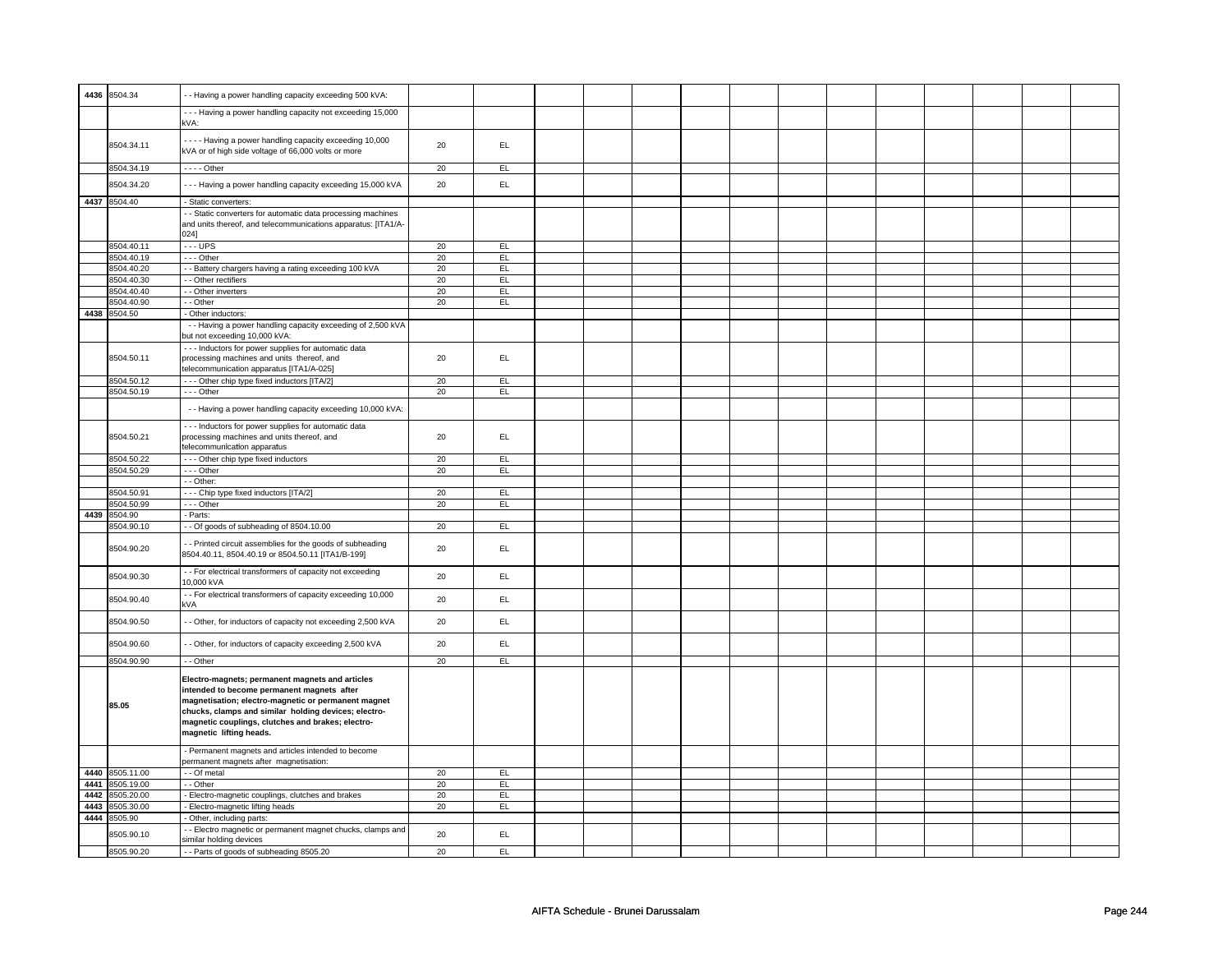|      | 8505.90.90      | - - Other                                                                                               | 20             | EL        |     |     |     |         |     |     |     |     |                |                |                |                |
|------|-----------------|---------------------------------------------------------------------------------------------------------|----------------|-----------|-----|-----|-----|---------|-----|-----|-----|-----|----------------|----------------|----------------|----------------|
|      | 85.06           | Primary cells and primary batteries.                                                                    |                |           |     |     |     |         |     |     |     |     |                |                |                |                |
|      |                 |                                                                                                         |                |           |     |     |     |         |     |     |     |     |                |                |                |                |
|      | 4445 8506.10    | - Manganese dioxide:                                                                                    |                |           |     |     |     |         |     |     |     |     |                |                |                |                |
|      | 8506.10.10      | - - Having external volume not exceeding 300 cm3                                                        | 20             | EL        |     |     |     |         |     |     |     |     |                |                |                |                |
|      | 8506.10.90      | - - Other                                                                                               | 20             | EL        |     |     |     |         |     |     |     |     |                |                |                |                |
| 4446 | 8506.30.00      | - Mercuric oxide                                                                                        | 20             | EL        |     |     |     |         |     |     |     |     |                |                |                |                |
| 4447 | 8506.40.00      | Silver oxide                                                                                            | 20             | EL        |     |     |     |         |     |     |     |     |                |                |                |                |
| 4448 |                 | - Lithium                                                                                               |                |           |     |     |     |         |     |     |     |     |                |                |                |                |
|      | 8506.50.00      |                                                                                                         | 20             | EL        |     |     |     |         |     |     |     |     |                |                |                |                |
|      | 4449 8506.60    | - Air-zinc:                                                                                             |                |           |     |     |     |         |     |     |     |     |                |                |                |                |
|      | 3506.60.10      | - - Having external volume not exceeding 300 cm3                                                        | 20             | <b>EL</b> |     |     |     |         |     |     |     |     |                |                |                |                |
|      | 8506.60.90      | - - Other                                                                                               | 20             | EL        |     |     |     |         |     |     |     |     |                |                |                |                |
|      | 4450 8506.80    | - Other primary cells and primary batteries:                                                            |                |           |     |     |     |         |     |     |     |     |                |                |                |                |
|      |                 | - - Zinc carbon:                                                                                        |                |           |     |     |     |         |     |     |     |     |                |                |                |                |
|      |                 |                                                                                                         |                |           |     |     |     |         |     |     |     |     |                |                |                |                |
|      | 8506.80.11      | --- Having external volume not exceeding 300 cm3                                                        | 20             | EL.       |     |     |     |         |     |     |     |     |                |                |                |                |
|      | 8506.80.19      | --- Other                                                                                               | 20             | EL        |     |     |     |         |     |     |     |     |                |                |                |                |
|      |                 | - - Other:                                                                                              |                |           |     |     |     |         |     |     |     |     |                |                |                |                |
|      | 8506.80.91      | --- Having external volume not exceeding 300 cm3                                                        | 20             | EL        |     |     |     |         |     |     |     |     |                |                |                |                |
|      |                 |                                                                                                         | 20             | EL        |     |     |     |         |     |     |     |     |                |                |                |                |
|      | 8506.80.99      | --- Other                                                                                               |                |           |     |     |     |         |     |     |     |     |                |                |                |                |
|      | 4451 8506.90.00 | - Parts                                                                                                 | 20             | EL        |     |     |     |         |     |     |     |     |                |                |                |                |
|      | 85.07           | Electric accumulators, including separators therefor,<br>whether or not rectangular (including square). |                |           |     |     |     |         |     |     |     |     |                |                |                |                |
|      | 4452 8507.10    | - Lead-acid, of a kind used for starting piston engines:                                                |                |           |     |     |     |         |     |     |     |     |                |                |                |                |
|      | 8507.10.10      | - - Of a kind used for aircraft                                                                         | 20             | EL        |     |     |     |         |     |     |     |     |                |                |                |                |
|      |                 |                                                                                                         |                |           |     |     |     |         |     |     |     |     |                |                |                |                |
|      |                 | - - Other:                                                                                              |                |           |     |     |     |         |     |     |     |     |                |                |                |                |
|      | 8507.10.91      | --- Having a voltage of 6 or 12 V and a discharge capacity                                              | 20             | EL        |     |     |     |         |     |     |     |     |                |                |                |                |
|      |                 | not exceeding 200 AH                                                                                    |                |           |     |     |     |         |     |     |     |     |                |                |                |                |
|      | 8507.10.99      | $- -$ Other                                                                                             | 20             | EL        |     |     |     |         |     |     |     |     |                |                |                |                |
| 4453 | 8507.20         | - Other lead-acid accumulators:                                                                         |                |           |     |     |     |         |     |     |     |     |                |                |                |                |
|      |                 |                                                                                                         |                |           |     |     |     |         |     |     |     |     |                |                |                |                |
|      | 8507.20.10      | - - Of a kind used for aircraft                                                                         | 20             | EL        |     |     |     |         |     |     |     |     |                |                |                |                |
|      |                 | - - Other:                                                                                              |                |           |     |     |     |         |     |     |     |     |                |                |                |                |
|      | 8507.20.91      | --- Having a voltage of 6 or 12 V and a discharge capacity<br>not exceeding 200 AH                      | 20             | EL.       |     |     |     |         |     |     |     |     |                |                |                |                |
|      | 8507.20.99      | --- Other                                                                                               | 20             | EL        |     |     |     |         |     |     |     |     |                |                |                |                |
|      | 4454 8507.30    | - Nickel-cadmium:                                                                                       |                |           |     |     |     |         |     |     |     |     |                |                |                |                |
|      | 8507.30.10      | - - Of a kind used for aircraft                                                                         | $20\,$         | EL        |     |     |     |         |     |     |     |     |                |                |                |                |
|      |                 |                                                                                                         |                |           |     |     |     |         |     |     |     |     |                |                |                |                |
|      | 8507.30.90      | - - Other                                                                                               | 20             | EL        |     |     |     |         |     |     |     |     |                |                |                |                |
|      | 4455 8507.40    | Nickel-iron:                                                                                            |                |           |     |     |     |         |     |     |     |     |                |                |                |                |
|      | 8507.40.10      | - Of a kind used for aircraft                                                                           | 20             | EL        |     |     |     |         |     |     |     |     |                |                |                |                |
|      | 8507.40.90      | - - Other                                                                                               | 20             | EL        |     |     |     |         |     |     |     |     |                |                |                |                |
| 4456 | 8507.80         | - Other accumulators:                                                                                   |                |           |     |     |     |         |     |     |     |     |                |                |                |                |
|      |                 |                                                                                                         |                |           |     |     |     |         |     |     |     |     |                |                |                |                |
|      | 8507.80.10      | - Lithium ion accumulators [ITA/2]                                                                      | 20             | EL        |     |     |     |         |     |     |     |     |                |                |                |                |
|      | 8507.80.20      | - - Of a kind used for aircraft                                                                         | 20             | EL        |     |     |     |         |     |     |     |     |                |                |                |                |
|      | 8507.80.90      | - - Other                                                                                               | 20             | EL.       |     |     |     |         |     |     |     |     |                |                |                |                |
|      | 4457 8507.90    | Parts:                                                                                                  |                |           |     |     |     |         |     |     |     |     |                |                |                |                |
|      |                 |                                                                                                         |                |           |     |     |     |         |     |     |     |     |                |                |                |                |
|      |                 | - Plates:                                                                                               |                |           |     |     |     |         |     |     |     |     |                |                |                |                |
|      | 8507.90.11      | --- Of goods of subheading 8507.10                                                                      | 20             | EL        |     |     |     |         |     |     |     |     |                |                |                |                |
|      | 8507.90.19      | $--$ Other                                                                                              | 20             | EL        |     |     |     |         |     |     |     |     |                |                |                |                |
|      | 8507.90.20      | - - Of a kind used for aircraft                                                                         | 20             | EL        |     |     |     |         |     |     |     |     |                |                |                |                |
|      | 8507.90.30      | - Other, battery separators in sheets, rolls or cut to size of<br>materials other than PVC              | 20             | EL        |     |     |     |         |     |     |     |     |                |                |                |                |
|      | 8507.90.90      | - - Other, including other types of separators                                                          | 20             | EL        |     |     |     |         |     |     |     |     |                |                |                |                |
|      |                 |                                                                                                         |                |           |     |     |     |         |     |     |     |     |                |                |                |                |
|      | 85.09           | Electro-mechanical domestic appliances, with self-<br>contained electric motor.                         |                |           |     |     |     |         |     |     |     |     |                |                |                |                |
| 4458 | 8509.10.00      | - Vacuum cleaners, including dry and wet vacuum cleaners                                                | $\,$ 5 $\,$    | <b>ST</b> | 4.5 | 4.5 | 4.5 | 4.5     | 4.5 | 4.5 | 4.5 | 4.5 | $\overline{4}$ | $\overline{4}$ | $\overline{4}$ | $\overline{4}$ |
| 4459 | 8509.20.00      | - Floor polishers                                                                                       | 5              | <b>ST</b> | 4.5 | 4.5 | 4.5 | 4.5     | 4.5 | 4.5 | 4.5 | 4.5 | $\overline{4}$ | $\overline{4}$ | $\overline{4}$ | $\overline{4}$ |
| 4460 | 8509.30.00      | - Kitchen waste disposers                                                                               | $\sqrt{5}$     | ST        | 4.5 | 4.5 | 4.5 | $4.5\,$ | 4.5 | 4.5 | 4.5 | 4.5 | $\overline{4}$ | $\overline{4}$ | $\overline{4}$ | $\overline{4}$ |
| 4461 | 8509.40.00      | Food grinders or mixers; fruit or vegetable juice extractors                                            | $\mathbf 5$    | EL        |     |     |     |         |     |     |     |     |                |                |                |                |
| 4462 | 8509.80.00      | - Other appliances                                                                                      | $\overline{5}$ | <b>ST</b> | 4.5 | 4.5 | 4.5 | $4.5\,$ | 4.5 | 4.5 | 4.5 | 4.5 | $\overline{4}$ | $\overline{4}$ | $\overline{4}$ | $\overline{4}$ |
|      |                 |                                                                                                         |                |           |     |     |     |         |     |     |     |     |                |                |                |                |
|      | 4463 8509.90    | - Parts:                                                                                                |                |           |     |     |     |         |     |     |     |     |                |                |                |                |
|      | 8509.90.10      | - Of goods of subheading 8509.10.00 or 8509.20.00                                                       | 5              | <b>ST</b> | 4.5 | 4.5 | 4.5 | 4.5     | 4.5 | 4.5 | 4.5 | 4.5 | $\overline{4}$ | $\overline{4}$ | $\overline{4}$ | $\overline{4}$ |
|      |                 | - Of goods of subheading 8509.30.00, 8509.40.00 or                                                      |                |           |     |     |     |         |     |     |     |     |                |                |                |                |
|      | 8509.90.20      | 8509.80.00                                                                                              | $\,$ 5 $\,$    | <b>ST</b> | 4.5 | 4.5 | 4.5 | 4.5     | 4.5 | 4.5 | 4.5 | 4.5 | $\overline{4}$ | $\overline{4}$ | $\overline{4}$ | $\overline{4}$ |
|      | 85.10           | Shavers, hair clippers and hair-removing appliances, with<br>self-contained electric motor.             |                |           |     |     |     |         |     |     |     |     |                |                |                |                |
|      | 4464 8510.10.00 | - Shavers                                                                                               | $\overline{5}$ | <b>ST</b> | 4.5 | 4.5 | 4.5 | 4.5     | 4.5 | 4.5 | 4.5 | 4.5 | $\overline{4}$ | $\overline{4}$ | $\overline{4}$ | $\overline{4}$ |
|      |                 |                                                                                                         |                |           |     |     |     |         |     |     |     |     |                |                |                |                |
|      | 4465 8510.20.00 | - Hair clippers                                                                                         | 5              | <b>ST</b> | 4.5 | 4.5 | 4.5 | 4.5     | 4.5 | 4.5 | 4.5 | 4.5 | $\overline{4}$ | $\overline{4}$ | $\overline{4}$ | $\overline{4}$ |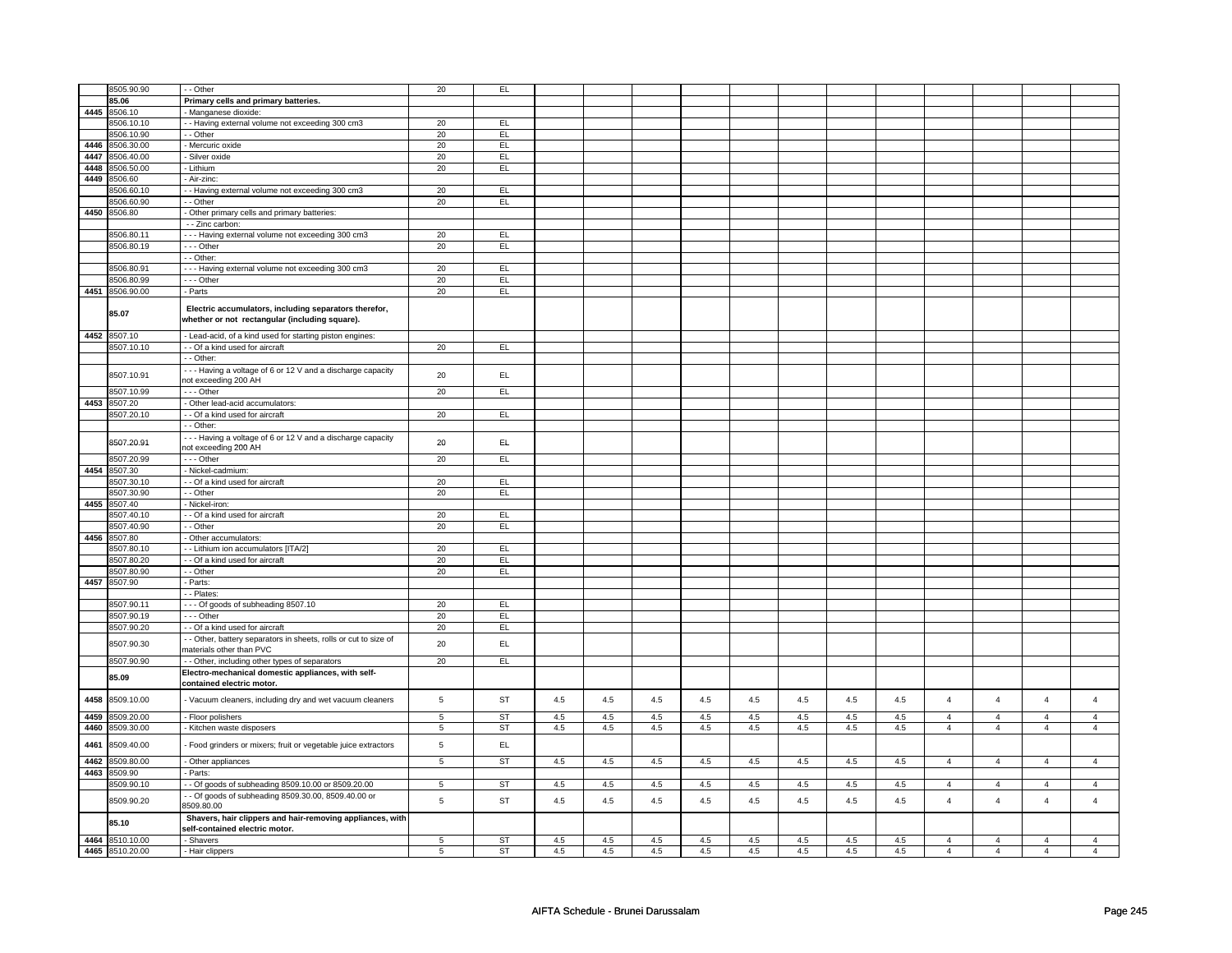| 4466 | 8510.30.00      | - Hair-removing appliances                                                                                                                                                                                                                                                                                                                                                       | $5\phantom{.0}$ | ST        | 4.5 | 4.5 | 4.5 | 4.5 | 4.5 | 4.5 | 4.5 | 4.5 | 4              | $\overline{4}$ | 4              | $\overline{4}$ |
|------|-----------------|----------------------------------------------------------------------------------------------------------------------------------------------------------------------------------------------------------------------------------------------------------------------------------------------------------------------------------------------------------------------------------|-----------------|-----------|-----|-----|-----|-----|-----|-----|-----|-----|----------------|----------------|----------------|----------------|
| 4467 | 8510.90.00      | - Parts                                                                                                                                                                                                                                                                                                                                                                          | 5               | ST        | 4.5 | 4.5 | 4.5 | 4.5 | 4.5 | 4.5 | 4.5 | 4.5 | $\overline{4}$ | $\overline{4}$ | $\overline{4}$ | $\overline{4}$ |
|      | 85.11           | Electrical ignition or starting equipment of a kind used for<br>spark-ignition or compression-ignition internal<br>combustion engines (for example, ignition magnetos,<br>magneto-dynamos, ignition coils, sparking plugs and glow<br>plugs, starter motors); generators (for example, dynamos,<br>alternators) and cut-outs of a kind used in conjunction<br>with such engines. |                 |           |     |     |     |     |     |     |     |     |                |                |                |                |
| 4468 | 8511.10         | - Sparking plugs:                                                                                                                                                                                                                                                                                                                                                                |                 |           |     |     |     |     |     |     |     |     |                |                |                |                |
|      | 3511.10.10      | - Suitable for aircraft engines                                                                                                                                                                                                                                                                                                                                                  | 20              | EL        |     |     |     |     |     |     |     |     |                |                |                |                |
|      | 8511.10.90      | - - Other                                                                                                                                                                                                                                                                                                                                                                        | 20              | EL        |     |     |     |     |     |     |     |     |                |                |                |                |
| 4469 | 8511.20         | - Ignition magnetos; magneto-dynamos; magnetic flywheels:                                                                                                                                                                                                                                                                                                                        |                 |           |     |     |     |     |     |     |     |     |                |                |                |                |
|      | 8511.20.10      | - - Suitable for aircraft engines                                                                                                                                                                                                                                                                                                                                                | 20              | EL        |     |     |     |     |     |     |     |     |                |                |                |                |
|      |                 | - Other unassembled ignition magnetos and unassembled                                                                                                                                                                                                                                                                                                                            |                 |           |     |     |     |     |     |     |     |     |                |                |                |                |
|      | 8511.20.20      | magneto-dynamos                                                                                                                                                                                                                                                                                                                                                                  | 20              | EL        |     |     |     |     |     |     |     |     |                |                |                |                |
|      | 8511.20.90      | - - Other                                                                                                                                                                                                                                                                                                                                                                        | 20              | E         |     |     |     |     |     |     |     |     |                |                |                |                |
|      | 4470 8511.30    | - Distributors; ignition coils:                                                                                                                                                                                                                                                                                                                                                  |                 |           |     |     |     |     |     |     |     |     |                |                |                |                |
|      | 8511.30.10      | - - Suitable for aircraft engines                                                                                                                                                                                                                                                                                                                                                | 20              | EL        |     |     |     |     |     |     |     |     |                |                |                |                |
|      | 8511.30.20      | - Other unassembled distributors and unassembled ignition<br>coils                                                                                                                                                                                                                                                                                                               | 20              | <b>EL</b> |     |     |     |     |     |     |     |     |                |                |                |                |
|      | 8511.30.90      | - - Other                                                                                                                                                                                                                                                                                                                                                                        | 20              | EL        |     |     |     |     |     |     |     |     |                |                |                |                |
|      | 4471 8511.40    | - Starter motors and dual purpose starter-generators:                                                                                                                                                                                                                                                                                                                            |                 |           |     |     |     |     |     |     |     |     |                |                |                |                |
|      | 8511.40.10      | - Suitable for aircraft engines                                                                                                                                                                                                                                                                                                                                                  | 20              | EL        |     |     |     |     |     |     |     |     |                |                |                |                |
|      | 8511.40.20      | - Other unassembled starter motors                                                                                                                                                                                                                                                                                                                                               | 20              | EL        |     |     |     |     |     |     |     |     |                |                |                |                |
|      | 8511.40.30      | - Starter motors for vehicles of heading 87.01 to 87.05                                                                                                                                                                                                                                                                                                                          | 20              | EL        |     |     |     |     |     |     |     |     |                |                |                |                |
|      | 8511.40.40      | - - Other, not fully assembled                                                                                                                                                                                                                                                                                                                                                   | 20              | EL        |     |     |     |     |     |     |     |     |                |                |                |                |
|      | 8511.40.90      | - - Other                                                                                                                                                                                                                                                                                                                                                                        | 20              | EL        |     |     |     |     |     |     |     |     |                |                |                |                |
|      | 4472 8511.50    | - Other generators:                                                                                                                                                                                                                                                                                                                                                              |                 |           |     |     |     |     |     |     |     |     |                |                |                |                |
|      | 8511.50.10      | - Suitable for aircraft engines                                                                                                                                                                                                                                                                                                                                                  | 20              | EL        |     |     |     |     |     |     |     |     |                |                |                |                |
|      | 8511.50.20      | - - Other unassembled alternators                                                                                                                                                                                                                                                                                                                                                | 20              | EL        |     |     |     |     |     |     |     |     |                |                |                |                |
|      | 8511.50.30      | - Other alternators for vehicles of headings 87.01 to 87.05                                                                                                                                                                                                                                                                                                                      | 20              | EL        |     |     |     |     |     |     |     |     |                |                |                |                |
|      | 8511.50.40      | - - Other, not fully assembled                                                                                                                                                                                                                                                                                                                                                   | 20              | EL        |     |     |     |     |     |     |     |     |                |                |                |                |
|      | 8511.50.90      | - - Other                                                                                                                                                                                                                                                                                                                                                                        | 20              | E         |     |     |     |     |     |     |     |     |                |                |                |                |
|      | 4473 8511.80    | - Other equipment:                                                                                                                                                                                                                                                                                                                                                               |                 |           |     |     |     |     |     |     |     |     |                |                |                |                |
|      | 8511.80.10      | - Suitable for aircraft engines                                                                                                                                                                                                                                                                                                                                                  | 20              | EL.       |     |     |     |     |     |     |     |     |                |                |                |                |
|      | 8511.80.90      | $-$ Other                                                                                                                                                                                                                                                                                                                                                                        | 20              | EL        |     |     |     |     |     |     |     |     |                |                |                |                |
|      | 4474 8511.90    | - Parts:                                                                                                                                                                                                                                                                                                                                                                         |                 |           |     |     |     |     |     |     |     |     |                |                |                |                |
|      | 8511.90.10      | - - Of goods for aircraft engines                                                                                                                                                                                                                                                                                                                                                | 20              | EL        |     |     |     |     |     |     |     |     |                |                |                |                |
|      |                 | - - Other:                                                                                                                                                                                                                                                                                                                                                                       |                 |           |     |     |     |     |     |     |     |     |                |                |                |                |
|      | 8511.90.21      | - - - For sparking plugs                                                                                                                                                                                                                                                                                                                                                         | 20              | <b>EL</b> |     |     |     |     |     |     |     |     |                |                |                |                |
|      | 8511.90.22      | - - - Contact points                                                                                                                                                                                                                                                                                                                                                             | 20              | EL        |     |     |     |     |     |     |     |     |                |                |                |                |
|      | 8511.90.29      | - - - Other                                                                                                                                                                                                                                                                                                                                                                      | 20              | EL        |     |     |     |     |     |     |     |     |                |                |                |                |
|      | 85.12           | Electrical lighting or signalling equipment (excluding<br>articles of heading 85.39), windscreen wipers, defrosters<br>and demisters, of a kind used for cycles or motor<br>vehicles.                                                                                                                                                                                            |                 |           |     |     |     |     |     |     |     |     |                |                |                |                |
|      | 4475 8512.10.00 | - Lighting or visual signalling ' equipment' of a kind used on<br>bicycles                                                                                                                                                                                                                                                                                                       | 20              | EL.       |     |     |     |     |     |     |     |     |                |                |                |                |
|      | 4476 8512.20    | - Other lighting or visual signalling equipment:                                                                                                                                                                                                                                                                                                                                 |                 |           |     |     |     |     |     |     |     |     |                |                |                |                |
|      | 8512.20.10      | - - For motor cars, assembled                                                                                                                                                                                                                                                                                                                                                    | 20              | EL        |     |     |     |     |     |     |     |     |                |                |                |                |
|      | 8512.20.20      | - - Unassembled lighting or visual signaling equipment                                                                                                                                                                                                                                                                                                                           | 20              | EL        |     |     |     |     |     |     |     |     |                |                |                |                |
|      | 8512.20.90      | - - Other                                                                                                                                                                                                                                                                                                                                                                        | 20              | E         |     |     |     |     |     |     |     |     |                |                |                |                |
| 4477 | 8512.30         | Sound signalling equipment:                                                                                                                                                                                                                                                                                                                                                      |                 |           |     |     |     |     |     |     |     |     |                |                |                |                |
|      | 8512.30.10      | - - Horns and sirens, assembled                                                                                                                                                                                                                                                                                                                                                  | 20              | EL        |     |     |     |     |     |     |     |     |                |                |                |                |
|      | 8512.30.20      | - - Unassembled sound signalling equipment                                                                                                                                                                                                                                                                                                                                       | 20              | EL        |     |     |     |     |     |     |     |     |                |                |                |                |
|      | 8512.30.90      | - - Other                                                                                                                                                                                                                                                                                                                                                                        | 20              | EL        |     |     |     |     |     |     |     |     |                |                |                |                |
|      | 4478 8512.40.00 | - Windscreen wipers, defrosters and demisters                                                                                                                                                                                                                                                                                                                                    | 20              | E         |     |     |     |     |     |     |     |     |                |                |                |                |
|      | 4479 8512.90    | - Parts:                                                                                                                                                                                                                                                                                                                                                                         |                 |           |     |     |     |     |     |     |     |     |                |                |                |                |
|      | 3512.90.10      | - Of goods of subheading 8512.10                                                                                                                                                                                                                                                                                                                                                 | 20              | EL        |     |     |     |     |     |     |     |     |                |                |                |                |
|      | 8512.90.20      | - - Of goods of subheading 8512.20, 8512.30, or 8512.40                                                                                                                                                                                                                                                                                                                          | 20              | EL.       |     |     |     |     |     |     |     |     |                |                |                |                |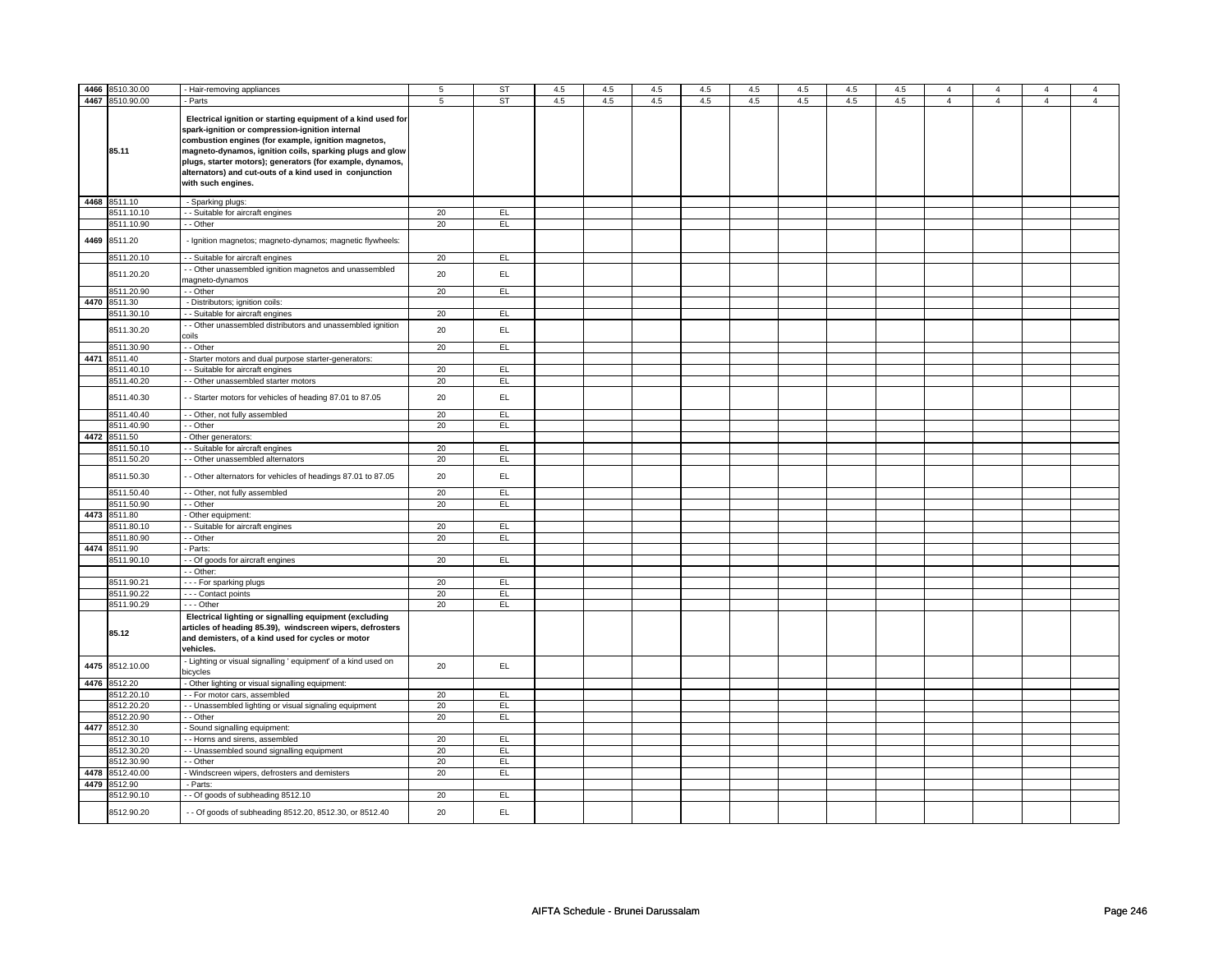|      | 85.13                    | Portable electric lamps designed to function by their own<br>source of energy (for example, dry batteries,                                                                                                                                                                                                                                                                     |          |          |  |  |  |  |  |  |
|------|--------------------------|--------------------------------------------------------------------------------------------------------------------------------------------------------------------------------------------------------------------------------------------------------------------------------------------------------------------------------------------------------------------------------|----------|----------|--|--|--|--|--|--|
|      |                          | accumulators, magnetos), other than lighting equipment of<br>heading 85.12.                                                                                                                                                                                                                                                                                                    |          |          |  |  |  |  |  |  |
|      | 4480 8513.10             | - Lamps:                                                                                                                                                                                                                                                                                                                                                                       |          |          |  |  |  |  |  |  |
|      | 8513.10.10               | - - Miners cap lamps                                                                                                                                                                                                                                                                                                                                                           | 20       | EL       |  |  |  |  |  |  |
|      | 8513.10.20               | - - Quarrymen's lamps                                                                                                                                                                                                                                                                                                                                                          | 20       | EL       |  |  |  |  |  |  |
|      | 8513.10.90               | - Other                                                                                                                                                                                                                                                                                                                                                                        | 20       | EL       |  |  |  |  |  |  |
|      | 4481 8513.90             | - Parts:                                                                                                                                                                                                                                                                                                                                                                       |          |          |  |  |  |  |  |  |
|      | 8513.90.10               | - - Of miners' cap lamps                                                                                                                                                                                                                                                                                                                                                       | 20       | EL.      |  |  |  |  |  |  |
|      | 3513.90.20               | - Of quarrymen's lamps                                                                                                                                                                                                                                                                                                                                                         | 20       | EL       |  |  |  |  |  |  |
|      | 8513.90.30               | - - Reflectors for flashlights; plastic switch slides for flashlights                                                                                                                                                                                                                                                                                                          | 20       | EL       |  |  |  |  |  |  |
|      | 8513.90.90               | - - Other                                                                                                                                                                                                                                                                                                                                                                      | 20       | EL       |  |  |  |  |  |  |
|      | 85.14                    | Industrial or laboratory electric furnaces and ovens<br>(including those functioning by induction or dielectric<br>loss); other industrial or laboratory equipment for the heat<br>treatment of materials by induction or dielectric loss.                                                                                                                                     |          |          |  |  |  |  |  |  |
|      | 4482 8514.10             | - Resistance heated furnaces and ovens:                                                                                                                                                                                                                                                                                                                                        |          |          |  |  |  |  |  |  |
|      |                          | - - Of a kind used in industry:                                                                                                                                                                                                                                                                                                                                                |          |          |  |  |  |  |  |  |
|      | 8514.10.11               | - - - Resistance heated furnaces and ovens for the<br>manufacture of semiconductor devices on semiconductor<br>wafers [ITA1/A-160]                                                                                                                                                                                                                                             | 20       | EL       |  |  |  |  |  |  |
|      | 8514.10.19               | --- Other                                                                                                                                                                                                                                                                                                                                                                      | 20       | EL.      |  |  |  |  |  |  |
|      |                          | - - Other:                                                                                                                                                                                                                                                                                                                                                                     |          |          |  |  |  |  |  |  |
|      | 8514.10.91               | - - - Resistance heated furnaces and ovens for the<br>manufacture of semiconductor devices on semiconductor<br>wafers [ITA1/A-160]                                                                                                                                                                                                                                             | 20       | EL.      |  |  |  |  |  |  |
|      | 8514.10.99               | --- Other                                                                                                                                                                                                                                                                                                                                                                      | 20       | EL       |  |  |  |  |  |  |
| 4483 | 8514.20                  | - Furnaces and ovens functioning by induction or dielectric<br>oss:                                                                                                                                                                                                                                                                                                            |          |          |  |  |  |  |  |  |
|      |                          | - - Of a kind used in industry:                                                                                                                                                                                                                                                                                                                                                |          |          |  |  |  |  |  |  |
|      | 8514.20.11               | --- Inductance or dielectric furnaces and ovens for the<br>manufacture of semiconductor devices on semiconductor<br>wafers [ITA1/A-161]                                                                                                                                                                                                                                        | 20       | EL       |  |  |  |  |  |  |
|      | 8514.20.12               | --- Electric furnaces or ovens for the manufacture of<br>PCB/PWBs or PCAs [ITA/2 (AS2)]                                                                                                                                                                                                                                                                                        | 20       | EL       |  |  |  |  |  |  |
|      | 8514.20.19               | $- -$ Other                                                                                                                                                                                                                                                                                                                                                                    | 20       | EL       |  |  |  |  |  |  |
|      |                          | - - Other:                                                                                                                                                                                                                                                                                                                                                                     |          |          |  |  |  |  |  |  |
|      | 8514.20.91               | --- Inductance or dielectric furnaces and ovens for the<br>manufacture of semiconductor devices on semiconductor<br>wafers [ITA1/A-161]                                                                                                                                                                                                                                        | 20       | EL.      |  |  |  |  |  |  |
|      | 8514.20.92               | --- Electric furnaces or ovens for the manufacture of<br>PCB/PWBs or PCAs [ITA/2 (AS2)]                                                                                                                                                                                                                                                                                        | 20       | EL       |  |  |  |  |  |  |
|      | 8514.20.99               | --- Other                                                                                                                                                                                                                                                                                                                                                                      | 20       | EL       |  |  |  |  |  |  |
|      | 4484 8514.30             | - Other furnaces and ovens:<br>- Of a kind use in industry:                                                                                                                                                                                                                                                                                                                    |          |          |  |  |  |  |  |  |
|      |                          | --- Apparatus for rapid heating of semiconductor wafers                                                                                                                                                                                                                                                                                                                        |          |          |  |  |  |  |  |  |
|      | 8514.30.11               | ITA1/B-162]                                                                                                                                                                                                                                                                                                                                                                    | 20       | EL       |  |  |  |  |  |  |
|      | 8514.30.12<br>8514.30.19 | --- Electric furnaces or ovens for the manufacture of<br>PCB/PWBs or PCAs [ITA/2 (AS2)]<br>$--$ Other                                                                                                                                                                                                                                                                          | 20<br>20 | EL<br>EL |  |  |  |  |  |  |
|      | 8514.30.90               | - - Other                                                                                                                                                                                                                                                                                                                                                                      | 20       | EL       |  |  |  |  |  |  |
| 4485 | 8514.40.00               | - Other equipment for the heat treatment of materials by<br>nduction or dielectric loss                                                                                                                                                                                                                                                                                        | 20       | EL       |  |  |  |  |  |  |
| 4486 | 8514.90                  | - Parts:                                                                                                                                                                                                                                                                                                                                                                       |          |          |  |  |  |  |  |  |
|      | 8514.90.10               | - Parts of resistance heated furnaces and ovens for the<br>manufacture of semiconductor devices on semiconductor<br>wafers [ITA1/A-163] [ITA1/B-199]; inductance or dielectric<br>furnaces and ovens for the manufacture of semiconductor<br>devices on semiconductor wafers [ITA1/A-165]; apparatus for<br>rapid heating of semiconductor wafers [ITA1/B-164][ITA1/B-<br>199] | 20       | EL.      |  |  |  |  |  |  |
|      | 8514.90.20               | - - Parts of industrial or laboratory electric furnaces or ovens<br>for the manufacture of PCB/PWBs or PCAs [ITA/2 (AS2)]                                                                                                                                                                                                                                                      | 20       | EL.      |  |  |  |  |  |  |
|      | 8514.90.90               | - - Other                                                                                                                                                                                                                                                                                                                                                                      | 20       | EL.      |  |  |  |  |  |  |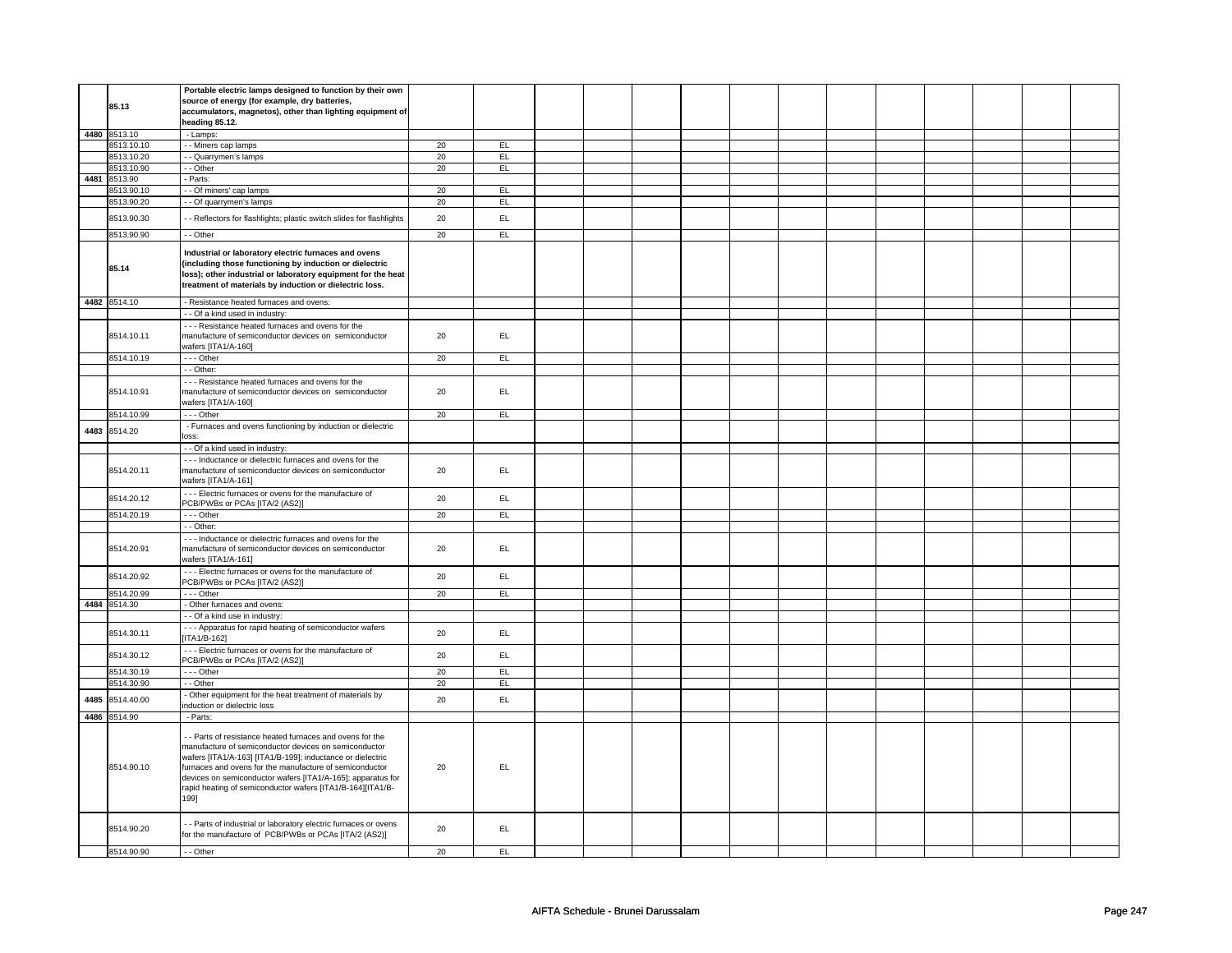|      | 85.15<br>4487 8515.11<br>8515.11.10<br>8515.11.90 | Electric (including electrically heated gas), laser or other<br>light or photon beam, ultrasonic, electron beam, magnetic<br>pulse or plasma arc soldering, brazing or welding<br>machines and apparatus, whether or not capable of<br>cutting; electric machines and apparatus for hot spraying<br>of metals or cermets.<br>- Brazing or soldering machines and apparatus:<br>- - Soldering irons and guns: |                 |                  |     |     |     |     |     |     |     |     |                |                |                |                |
|------|---------------------------------------------------|--------------------------------------------------------------------------------------------------------------------------------------------------------------------------------------------------------------------------------------------------------------------------------------------------------------------------------------------------------------------------------------------------------------|-----------------|------------------|-----|-----|-----|-----|-----|-----|-----|-----|----------------|----------------|----------------|----------------|
|      |                                                   |                                                                                                                                                                                                                                                                                                                                                                                                              |                 |                  |     |     |     |     |     |     |     |     |                |                |                |                |
|      |                                                   |                                                                                                                                                                                                                                                                                                                                                                                                              |                 |                  |     |     |     |     |     |     |     |     |                |                |                |                |
|      |                                                   |                                                                                                                                                                                                                                                                                                                                                                                                              |                 |                  |     |     |     |     |     |     |     |     |                |                |                |                |
|      |                                                   |                                                                                                                                                                                                                                                                                                                                                                                                              |                 |                  |     |     |     |     |     |     |     |     |                |                |                |                |
|      |                                                   |                                                                                                                                                                                                                                                                                                                                                                                                              |                 |                  |     |     |     |     |     |     |     |     |                |                |                |                |
|      |                                                   |                                                                                                                                                                                                                                                                                                                                                                                                              |                 |                  |     |     |     |     |     |     |     |     |                |                |                |                |
|      |                                                   |                                                                                                                                                                                                                                                                                                                                                                                                              |                 |                  |     |     |     |     |     |     |     |     |                |                |                |                |
|      |                                                   |                                                                                                                                                                                                                                                                                                                                                                                                              |                 |                  |     |     |     |     |     |     |     |     |                |                |                |                |
|      |                                                   |                                                                                                                                                                                                                                                                                                                                                                                                              |                 |                  |     |     |     |     |     |     |     |     |                |                |                |                |
|      |                                                   | - - - Electrical                                                                                                                                                                                                                                                                                                                                                                                             | 20              | EL.              |     |     |     |     |     |     |     |     |                |                |                |                |
|      |                                                   | - - - Other, including laser type                                                                                                                                                                                                                                                                                                                                                                            | 20              | EL               |     |     |     |     |     |     |     |     |                |                |                |                |
|      | 4488 8515.19                                      | - - Other:                                                                                                                                                                                                                                                                                                                                                                                                   |                 |                  |     |     |     |     |     |     |     |     |                |                |                |                |
|      | 8515.19.10                                        | --- Machines and apparatus for soldering components on                                                                                                                                                                                                                                                                                                                                                       | 20              | EL.              |     |     |     |     |     |     |     |     |                |                |                |                |
|      |                                                   | PCB/PWBs [ITA/2 (AS2)]                                                                                                                                                                                                                                                                                                                                                                                       |                 |                  |     |     |     |     |     |     |     |     |                |                |                |                |
|      | 8515.19.20                                        | - - - Other, electrical                                                                                                                                                                                                                                                                                                                                                                                      | 20              | EL               |     |     |     |     |     |     |     |     |                |                |                |                |
|      | 8515.19.90                                        | - - - Other than electrical (including laser type)                                                                                                                                                                                                                                                                                                                                                           | 20              | EL               |     |     |     |     |     |     |     |     |                |                |                |                |
|      |                                                   | Machines and apparatus for resistance welding of metal:                                                                                                                                                                                                                                                                                                                                                      |                 |                  |     |     |     |     |     |     |     |     |                |                |                |                |
|      | 4489 8515.21.00                                   | - - Fully or partly automatic                                                                                                                                                                                                                                                                                                                                                                                | 20              | EL               |     |     |     |     |     |     |     |     |                |                |                |                |
|      | 4490 8515.29                                      | - - Other:                                                                                                                                                                                                                                                                                                                                                                                                   |                 |                  |     |     |     |     |     |     |     |     |                |                |                |                |
|      | 8515.29.10                                        | --- Machines                                                                                                                                                                                                                                                                                                                                                                                                 | 20              | EL               |     |     |     |     |     |     |     |     |                |                |                |                |
|      | 8515.29.90                                        | --- Other                                                                                                                                                                                                                                                                                                                                                                                                    | 20              | EL.              |     |     |     |     |     |     |     |     |                |                |                |                |
|      |                                                   | - Machines and apparatus for arc (including plasma arc)                                                                                                                                                                                                                                                                                                                                                      |                 |                  |     |     |     |     |     |     |     |     |                |                |                |                |
|      |                                                   | welding of metals:                                                                                                                                                                                                                                                                                                                                                                                           |                 |                  |     |     |     |     |     |     |     |     |                |                |                |                |
|      | 4491 8515.31                                      | - - Fully or partly automatic:                                                                                                                                                                                                                                                                                                                                                                               |                 |                  |     |     |     |     |     |     |     |     |                |                |                |                |
|      | 8515.31.10                                        | --- Machines                                                                                                                                                                                                                                                                                                                                                                                                 | 20              | EL.              |     |     |     |     |     |     |     |     |                |                |                |                |
|      | 8515.31.90                                        | $--$ Other                                                                                                                                                                                                                                                                                                                                                                                                   | 20              | EL.              |     |     |     |     |     |     |     |     |                |                |                |                |
| 4492 | 8515.39                                           | - - Other:                                                                                                                                                                                                                                                                                                                                                                                                   |                 |                  |     |     |     |     |     |     |     |     |                |                |                |                |
|      | 8515.39.10                                        | - - - AC arc welders, transformer type                                                                                                                                                                                                                                                                                                                                                                       | 20              | EL               |     |     |     |     |     |     |     |     |                |                |                |                |
|      | 8515.39.20                                        | - - - Machines                                                                                                                                                                                                                                                                                                                                                                                               | 20              | EL.              |     |     |     |     |     |     |     |     |                |                |                |                |
|      | 8515.39.90                                        | --- Other                                                                                                                                                                                                                                                                                                                                                                                                    | 20              | EL               |     |     |     |     |     |     |     |     |                |                |                |                |
|      | 4493 8515.80                                      | - Other machines and apparatus:                                                                                                                                                                                                                                                                                                                                                                              |                 |                  |     |     |     |     |     |     |     |     |                |                |                |                |
|      |                                                   | - - Electric machines and apparatus for hot spraying of metals                                                                                                                                                                                                                                                                                                                                               |                 |                  |     |     |     |     |     |     |     |     |                |                |                |                |
|      | 8515.80.10                                        | or sintered metal carbides                                                                                                                                                                                                                                                                                                                                                                                   | 20              | EL               |     |     |     |     |     |     |     |     |                |                |                |                |
|      |                                                   | - - Die attach apparatus, tape automated bonders and wire                                                                                                                                                                                                                                                                                                                                                    |                 |                  |     |     |     |     |     |     |     |     |                |                |                |                |
|      | 8515.80.20                                        | bonders for assembly of semiconductors [ITA1/B-143]                                                                                                                                                                                                                                                                                                                                                          | 20              | EL               |     |     |     |     |     |     |     |     |                |                |                |                |
|      |                                                   |                                                                                                                                                                                                                                                                                                                                                                                                              |                 |                  |     |     |     |     |     |     |     |     |                |                |                |                |
|      | 3515.80.90                                        | $-$ Other                                                                                                                                                                                                                                                                                                                                                                                                    | 20              | EL               |     |     |     |     |     |     |     |     |                |                |                |                |
|      | 4494 8515.90                                      | - Parts:                                                                                                                                                                                                                                                                                                                                                                                                     |                 |                  |     |     |     |     |     |     |     |     |                |                |                |                |
|      | 8515.90.10                                        | - - of AC arc welders, transformer type                                                                                                                                                                                                                                                                                                                                                                      | 20              | EL.              |     |     |     |     |     |     |     |     |                |                |                |                |
|      | 8515.90.20                                        | - - Parts of machine apparatus for soldering components on<br>PCB/PWBs [ITA/2 (AS2)]                                                                                                                                                                                                                                                                                                                         | 20              | EL.              |     |     |     |     |     |     |     |     |                |                |                |                |
|      |                                                   | - - Parts for die attach apparatus, tape automated bonders                                                                                                                                                                                                                                                                                                                                                   |                 |                  |     |     |     |     |     |     |     |     |                |                |                |                |
|      | 8515.90.30                                        | and wire bonders for assembly of semiconductors (ITA1/B-                                                                                                                                                                                                                                                                                                                                                     | 20              | EL.              |     |     |     |     |     |     |     |     |                |                |                |                |
|      |                                                   | 150/N/L2Y) (E+U) (O) (ITA1/B-199/-/L2Y)                                                                                                                                                                                                                                                                                                                                                                      |                 |                  |     |     |     |     |     |     |     |     |                |                |                |                |
|      |                                                   |                                                                                                                                                                                                                                                                                                                                                                                                              |                 |                  |     |     |     |     |     |     |     |     |                |                |                |                |
|      | 8515.90.90                                        | - - Other                                                                                                                                                                                                                                                                                                                                                                                                    | 20              | EL.              |     |     |     |     |     |     |     |     |                |                |                |                |
|      |                                                   | Electric instantaneous or storage water heaters and                                                                                                                                                                                                                                                                                                                                                          |                 |                  |     |     |     |     |     |     |     |     |                |                |                |                |
|      |                                                   | immersion heaters; electric space heating apparatus and                                                                                                                                                                                                                                                                                                                                                      |                 |                  |     |     |     |     |     |     |     |     |                |                |                |                |
|      |                                                   | soil heating apparatus; electro-thermic hair-dressing                                                                                                                                                                                                                                                                                                                                                        |                 |                  |     |     |     |     |     |     |     |     |                |                |                |                |
|      |                                                   | apparatus (for example, hair dryers, hair curlers, curling                                                                                                                                                                                                                                                                                                                                                   |                 |                  |     |     |     |     |     |     |     |     |                |                |                |                |
|      | 85.16                                             | tong heaters) and hand dryers; electric smoothing irons;                                                                                                                                                                                                                                                                                                                                                     |                 |                  |     |     |     |     |     |     |     |     |                |                |                |                |
|      |                                                   | other electro-thermic appliances of a kind used for                                                                                                                                                                                                                                                                                                                                                          |                 |                  |     |     |     |     |     |     |     |     |                |                |                |                |
|      |                                                   | domestic purposes; electric heating resistors, other than                                                                                                                                                                                                                                                                                                                                                    |                 |                  |     |     |     |     |     |     |     |     |                |                |                |                |
|      |                                                   | those of heading 85.45.                                                                                                                                                                                                                                                                                                                                                                                      |                 |                  |     |     |     |     |     |     |     |     |                |                |                |                |
|      |                                                   |                                                                                                                                                                                                                                                                                                                                                                                                              |                 |                  |     |     |     |     |     |     |     |     |                |                |                |                |
|      | 8516.10                                           | - Electric instantaneous or storage water heaters and<br>mmersion heaters:                                                                                                                                                                                                                                                                                                                                   |                 |                  |     |     |     |     |     |     |     |     |                |                |                |                |
| 4495 |                                                   | - - Electric instantaneous water heaters                                                                                                                                                                                                                                                                                                                                                                     | 5               | EL.              |     |     |     |     |     |     |     |     |                |                |                |                |
|      |                                                   |                                                                                                                                                                                                                                                                                                                                                                                                              | $5\phantom{.0}$ | EL.              |     |     |     |     |     |     |     |     |                |                |                |                |
|      | 8516.10.10                                        |                                                                                                                                                                                                                                                                                                                                                                                                              |                 |                  |     |     |     |     |     |     |     |     |                |                |                |                |
|      | 8516.10.20                                        | - - Electric storage water heaters                                                                                                                                                                                                                                                                                                                                                                           |                 |                  |     |     |     |     |     |     |     |     |                |                |                |                |
|      | 8516.10.30                                        | - - Immersion heaters                                                                                                                                                                                                                                                                                                                                                                                        | 5               | EL               |     |     |     |     |     |     |     |     |                |                |                |                |
|      |                                                   | - Electric space heating apparatus and electric soil heating<br>apparatus:                                                                                                                                                                                                                                                                                                                                   |                 |                  |     |     |     |     |     |     |     |     |                |                |                |                |
|      | 4496 8516.21.00                                   | - - Storage heating radiators                                                                                                                                                                                                                                                                                                                                                                                | 5               | ST               | 4.5 | 4.5 | 4.5 | 4.5 | 4.5 | 4.5 | 4.5 | 4.5 | $\overline{4}$ | $\overline{4}$ | 4              | $\overline{4}$ |
|      | 4497 8516.29.00                                   | - - Other                                                                                                                                                                                                                                                                                                                                                                                                    | 5               | <b>ST</b>        | 4.5 | 4.5 | 4.5 | 4.5 | 4.5 | 4.5 | 4.5 | 4.5 | $\overline{4}$ | $\overline{4}$ | $\overline{4}$ | $\overline{4}$ |
|      |                                                   |                                                                                                                                                                                                                                                                                                                                                                                                              |                 |                  |     |     |     |     |     |     |     |     |                |                |                |                |
|      |                                                   | Electro-thermic hair-dressing or hand-drying apparatus:                                                                                                                                                                                                                                                                                                                                                      |                 |                  |     |     |     |     |     |     |     |     |                |                |                |                |
|      | 4498 8516.31.00<br>4499 8516.32.00                | - - Hair dryers<br>- - Other hair-dressing apparatus                                                                                                                                                                                                                                                                                                                                                         | 5<br>5          | EL.<br><b>ST</b> | 4.5 | 4.5 | 4.5 | 4.5 | 4.5 | 4.5 | 4.5 | 4.5 | $\overline{4}$ | $\overline{4}$ | $\overline{a}$ | $\overline{4}$ |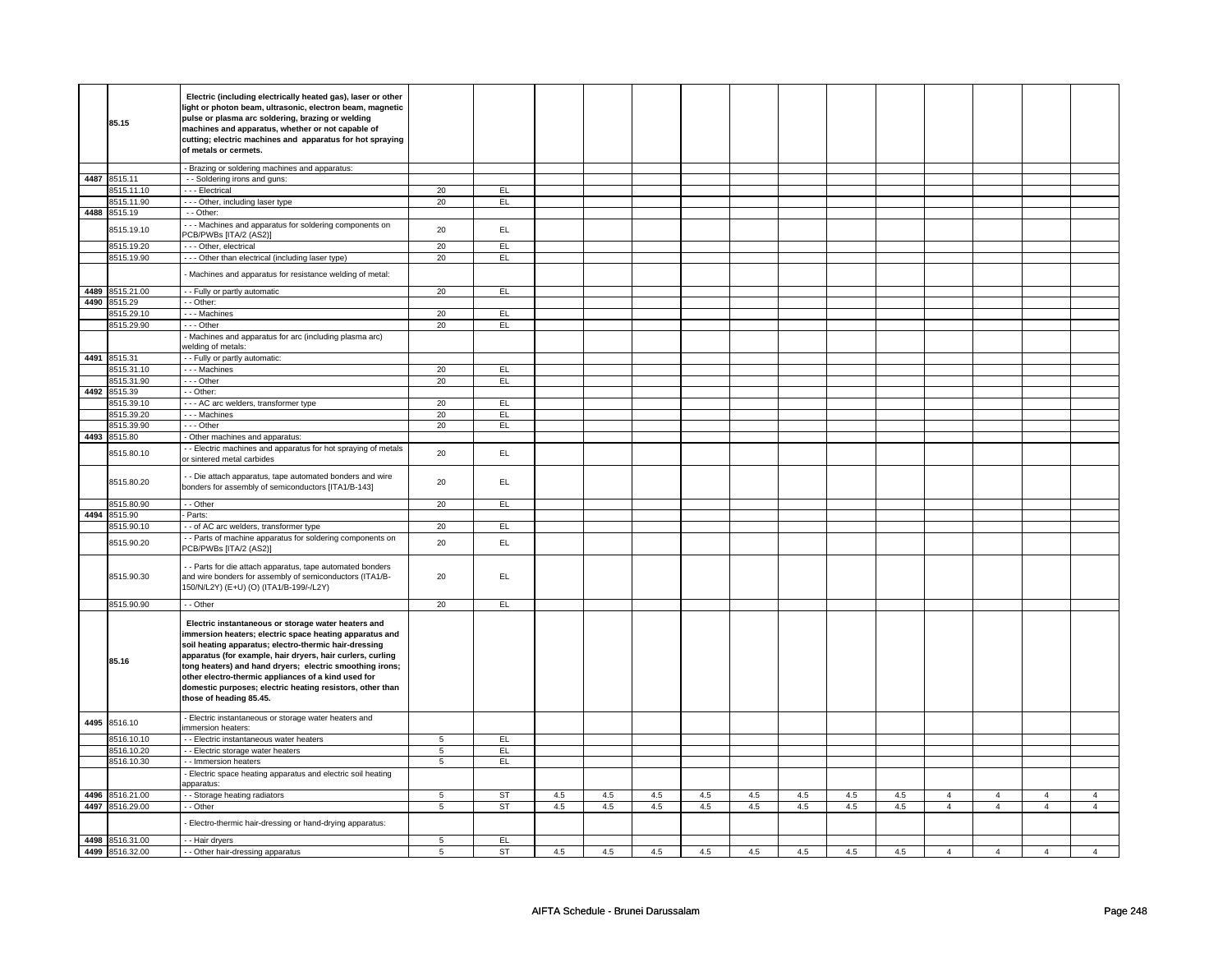| 4500 | 8516.33.00      | - Hand-drying apparatus                                                               | $\,$ 5 $\,$     | ST        | $4.5\,$ | 4.5 | $4.5\,$ | $4.5\,$ | $4.5\,$ | 4.5     | 4.5     | $4.5\,$ | $\overline{4}$ | $\overline{4}$ | $\overline{4}$ | $\overline{4}$ |
|------|-----------------|---------------------------------------------------------------------------------------|-----------------|-----------|---------|-----|---------|---------|---------|---------|---------|---------|----------------|----------------|----------------|----------------|
| 4501 | 8516.40         | Electric smoothing irons:                                                             |                 |           |         |     |         |         |         |         |         |         |                |                |                |                |
|      |                 |                                                                                       |                 |           |         |     |         |         |         |         |         |         |                |                |                |                |
|      | 8516.40.10      | - Of a kind designed to use steam from industrial boilers                             | $\,$ 5 $\,$     | <b>ST</b> | 4.5     | 4.5 | 4.5     | $4.5\,$ | $4.5\,$ | $4.5\,$ | $4.5\,$ | $4.5\,$ | $\overline{4}$ | $\overline{4}$ | $\Delta$       | $\overline{4}$ |
|      |                 |                                                                                       |                 |           |         |     |         |         |         |         |         |         |                |                |                |                |
|      | 8516.40.90      | - - Other                                                                             | 5               | <b>ST</b> | 4.5     | 4.5 | 4.5     | 4.5     | 4.5     | 4.5     | 4.5     | 4.5     | $\overline{4}$ | $\overline{4}$ | $\overline{4}$ | $\overline{4}$ |
| 4502 | 8516.50.00      | - Microwave ovens                                                                     | $\,$ 5 $\,$     | EL        |         |     |         |         |         |         |         |         |                |                |                |                |
| 4503 | 8516.60         | Other ovens; cookers, cooking plates, boiling rings, grillers                         |                 |           |         |     |         |         |         |         |         |         |                |                |                |                |
|      |                 | and roasters:                                                                         |                 |           |         |     |         |         |         |         |         |         |                |                |                |                |
|      | 8516.60.10      | - - Rice cookers                                                                      | 5               | EL.       |         |     |         |         |         |         |         |         |                |                |                |                |
|      | 8516.60.20      | - - Ovens                                                                             | $\sqrt{5}$      | EL        |         |     |         |         |         |         |         |         |                |                |                |                |
|      | 8516.60.90      | - - Other                                                                             | 5               | EL        |         |     |         |         |         |         |         |         |                |                |                |                |
|      |                 | - Other electro-thermic appliances:                                                   |                 |           |         |     |         |         |         |         |         |         |                |                |                |                |
| 4504 | 8516.71.00      | - Coffee or tea makers                                                                | 5               | <b>ST</b> | 4.5     | 4.5 | 4.5     | 4.5     | 4.5     | 4.5     | 4.5     | 4.5     | $\overline{4}$ | $\overline{4}$ | $\overline{4}$ | $\overline{4}$ |
| 4505 | 8516.72.00      | - - Toasters                                                                          | $\overline{5}$  | <b>ST</b> | 4.5     | 4.5 | 4.5     | 4.5     | 4.5     | 4.5     | 4.5     | 4.5     | $\overline{4}$ | $\overline{4}$ | $\overline{4}$ | $\overline{4}$ |
| 4506 | 8516.79         | - Other:                                                                              |                 |           |         |     |         |         |         |         |         |         |                |                |                |                |
|      | 8516.79.10      | - - - Kettles                                                                         | 5               | EL        |         |     |         |         |         |         |         |         |                |                |                |                |
|      | 8516.79.90      | --- Other                                                                             |                 | EL        |         |     |         |         |         |         |         |         |                |                |                |                |
|      |                 |                                                                                       | $5\phantom{.0}$ |           |         |     |         |         |         |         |         |         |                |                |                |                |
|      | 4507 8516.80    | - Electric heating resistors:                                                         |                 |           |         |     |         |         |         |         |         |         |                |                |                |                |
|      | 8516.80.10      | - - For type-founding or type-setting machines; for industrial                        | $\sqrt{5}$      | EL        |         |     |         |         |         |         |         |         |                |                |                |                |
|      |                 | urnaces                                                                               |                 |           |         |     |         |         |         |         |         |         |                |                |                |                |
|      | 8516.80.20      | - Sealed hotplates for domestic appliances                                            | 5               | E         |         |     |         |         |         |         |         |         |                |                |                |                |
|      | 8516.80.30      | - Other, for domestic appliances                                                      | $\overline{5}$  | EL        |         |     |         |         |         |         |         |         |                |                |                |                |
|      | 8516.80.90      | - - Other                                                                             | $\overline{5}$  | EL        |         |     |         |         |         |         |         |         |                |                |                |                |
|      | 4508 8516.90    | - Parts:                                                                              |                 |           |         |     |         |         |         |         |         |         |                |                |                |                |
|      |                 | - of heating resistors for type-founding or type-setting                              | $\,$ 5 $\,$     | EL        |         |     |         |         |         |         |         |         |                |                |                |                |
|      | 8516.90.10      | machines                                                                              |                 |           |         |     |         |         |         |         |         |         |                |                |                |                |
|      |                 | - Of goods of subheading 8516.33, 8516.50, 8516.60,                                   |                 | EL        |         |     |         |         |         |         |         |         |                |                |                |                |
|      | 8516.90.20      | 8516.71, or 8516.79.10                                                                | $\,$ 5 $\,$     |           |         |     |         |         |         |         |         |         |                |                |                |                |
|      | 8516.90.90      | - Other                                                                               | $\overline{5}$  | EL        |         |     |         |         |         |         |         |         |                |                |                |                |
|      |                 | Electrical apparatus for line telephony or line telegraphy,                           |                 |           |         |     |         |         |         |         |         |         |                |                |                |                |
|      |                 | including line telephone sets with cordless handsets and                              |                 |           |         |     |         |         |         |         |         |         |                |                |                |                |
|      | 85.17           | telecommunication apparatus for carrier-current line                                  |                 |           |         |     |         |         |         |         |         |         |                |                |                |                |
|      |                 |                                                                                       |                 |           |         |     |         |         |         |         |         |         |                |                |                |                |
|      |                 | systems or for digital line systems; videophones.                                     |                 |           |         |     |         |         |         |         |         |         |                |                |                |                |
|      |                 | - Telephone sets; videophones:                                                        |                 |           |         |     |         |         |         |         |         |         |                |                |                |                |
|      |                 |                                                                                       |                 |           |         |     |         |         |         |         |         |         |                |                |                |                |
| 4509 | 8517.11.00      | - Line telephone sets with cordless handsets [ITA1/A-026]                             | $\,$ 5 $\,$     | <b>ST</b> | 4.5     | 4.5 | 4.5     | 4.5     | 4.5     | 4.5     | 4.5     | 4.5     | $\overline{4}$ | $\overline{4}$ | $\overline{4}$ | $\overline{4}$ |
|      | 4510 8517.19    | -- Other: [ITA1/A-027]                                                                |                 |           |         |     |         |         |         |         |         |         |                |                |                |                |
|      | 8517.19.10      | - - - Telephone sets                                                                  | 5               | EL.       |         |     |         |         |         |         |         |         |                |                |                |                |
|      | 8517.19.20      |                                                                                       |                 | EL        |         |     |         |         |         |         |         |         |                |                |                |                |
|      |                 | - - - Videophones                                                                     | 5               |           |         |     |         |         |         |         |         |         |                |                |                |                |
|      |                 | - Facsimile machines and teleprinters:                                                |                 |           |         |     |         |         |         |         |         |         |                |                |                |                |
| 4511 | 8517.21.00      | - Facsimile machines [ITA1/A-028]                                                     | 5               | ST        | 4.5     | 4.5 | 4.5     | 4.5     | $4.5\,$ | 4.5     | 4.5     | 4.5     | $\overline{4}$ | $\overline{4}$ | 4              | $\overline{4}$ |
|      | 4512 8517.22.00 | - - Teleprinters [ITA1/A-029]                                                         | 5               | ST        | 4.5     | 4.5 | 4.5     | 4.5     | 4.5     | 4.5     | 4.5     | 4.5     | $\overline{4}$ | $\overline{4}$ | $\overline{4}$ | $\overline{4}$ |
| 4513 | 8517.30         | - Telephonic or telegraphic switching apparatus: [ITA1/A-030]                         |                 |           |         |     |         |         |         |         |         |         |                |                |                |                |
|      |                 |                                                                                       |                 |           |         |     |         |         |         |         |         |         |                |                |                |                |
|      | 8517.30.10      | - - Telephonic                                                                        | $\overline{5}$  | ST        | 4.5     | 4.5 | $4.5\,$ | 4.5     | 4.5     | 4.5     | 4.5     | 4.5     | $\overline{4}$ | $\overline{4}$ | $\Delta$       | $\overline{4}$ |
|      | 8517.30.20      | - - Telegraphic                                                                       | 5               | ST        | 4.5     | 4.5 | 4.5     | 4.5     | 4.5     | 4.5     | 4.5     | 4.5     | $\overline{4}$ | $\overline{4}$ | $\overline{4}$ | $\overline{4}$ |
|      |                 | - Other apparatus, for carrier-current line systems or for                            |                 |           |         |     |         |         |         |         |         |         |                |                |                |                |
|      | 4514 8517.50    | digital line systems: [ITA1/A-031] [ex repeaters (ITA1/B-192]                         |                 |           |         |     |         |         |         |         |         |         |                |                |                |                |
|      |                 |                                                                                       |                 |           |         |     |         |         |         |         |         |         |                |                |                |                |
|      |                 | ex ITA1/B-194] [ex ITA/B-202]                                                         |                 |           |         |     |         |         |         |         |         |         |                |                |                |                |
|      | 8517.50.10      | - Modems including cable modems and modems cards                                      | $\,$ 5 $\,$     | EL.       |         |     |         |         |         |         |         |         |                |                |                |                |
|      | 8517.50.20      | - - Concentrators or multiplexers                                                     | $\overline{5}$  | EL        |         |     |         |         |         |         |         |         |                |                |                |                |
|      | 8517.50.30      | - Line-man test sets                                                                  | 5               | EL        |         |     |         |         |         |         |         |         |                |                |                |                |
|      |                 |                                                                                       |                 |           |         |     |         |         |         |         |         |         |                |                |                |                |
|      | 8517.50.40      | - Set top boxes which have a communication function<br>TA1/B-203]                     | $\,$ 5 $\,$     | EL.       |         |     |         |         |         |         |         |         |                |                |                |                |
|      |                 |                                                                                       |                 |           |         |     |         |         |         |         |         |         |                |                |                |                |
|      | 8517.50.50      | - - Other apparatus for telephony                                                     | 5               | EL        |         |     |         |         |         |         |         |         |                |                |                |                |
|      | 8517.50.90      | - - Other                                                                             | 5               | EL        |         |     |         |         |         |         |         |         |                |                |                |                |
|      | 4515 8517.80    | Other apparatus: [ITA1/A-032] [ex repeaters [ITA1/B-192]                              |                 |           |         |     |         |         |         |         |         |         |                |                |                |                |
|      |                 |                                                                                       |                 |           |         |     |         |         |         |         |         |         |                |                |                |                |
|      | 8517.80.10      | - Scramblers, including speech inverters and on-line cypher<br>equipment <sup>'</sup> | $\sqrt{5}$      | <b>ST</b> | 4.5     | 4.5 | 4.5     | 4.5     | 4.5     | 4.5     | 4.5     | 4.5     | $\overline{4}$ | $\overline{4}$ | $\overline{4}$ | $\overline{4}$ |
|      |                 |                                                                                       |                 |           |         |     |         |         |         |         |         |         |                |                |                |                |
|      | 8517.80.20      | - Data security equipment                                                             | 5               | <b>ST</b> | 4.5     | 4.5 | 4.5     | 4.5     | 4.5     | 4.5     | 4.5     | 4.5     | $\overline{4}$ | $\overline{4}$ | $\overline{4}$ | $\overline{4}$ |
|      | 8517.80.30      | - Encryption devices                                                                  | 5               | <b>ST</b> | 4.5     | 4.5 | 4.5     | 4.5     | 4.5     | 4.5     | 4.5     | 4.5     | $\overline{4}$ | $\overline{4}$ | $\overline{4}$ | 4              |
|      | 8517.80.40      | - Public Key Infrastructure (PKI)                                                     | $\overline{5}$  | <b>ST</b> | 4.5     | 4.5 | 4.5     | 4.5     | 4.5     | 4.5     | 4.5     | 4.5     | $\overline{4}$ | $\overline{4}$ | $\overline{4}$ | $\overline{4}$ |
|      | 8517.80.50      | - Digital Subscriber Line (DSL)                                                       | $\overline{5}$  | <b>ST</b> | 4.5     | 4.5 | 4.5     | 4.5     | 4.5     | 4.5     | 4.5     | 4.5     | $\overline{4}$ | $\overline{4}$ | $\Delta$       | $\overline{4}$ |
|      | 8517.80.60      | - - Virtual Private Network (VPN)                                                     | 5               | <b>ST</b> | $4.5\,$ | 4.5 | 4.5     | 4.5     | $4.5\,$ | 4.5     | 4.5     | 4.5     | $\overline{4}$ | $\overline{4}$ | $\overline{4}$ | $\overline{4}$ |
|      | 8517.80.70      | - Computer Telephony Integration (CTI)                                                | $\overline{5}$  | <b>ST</b> | 4.5     | 4.5 | 4.5     | 4.5     | 4.5     | 4.5     | 4.5     | 4.5     | $\overline{4}$ | $\overline{4}$ | $\overline{4}$ | $\overline{4}$ |
|      | 8517.80.91      | - - Other:<br>- - - For telephonic use                                                | 5               | <b>ST</b> | 4.5     | 4.5 | 4.5     | 4.5     | 4.5     | 4.5     | 4.5     | 4.5     | $\overline{4}$ | $\overline{4}$ | $\mathbf{4}$   | $\overline{4}$ |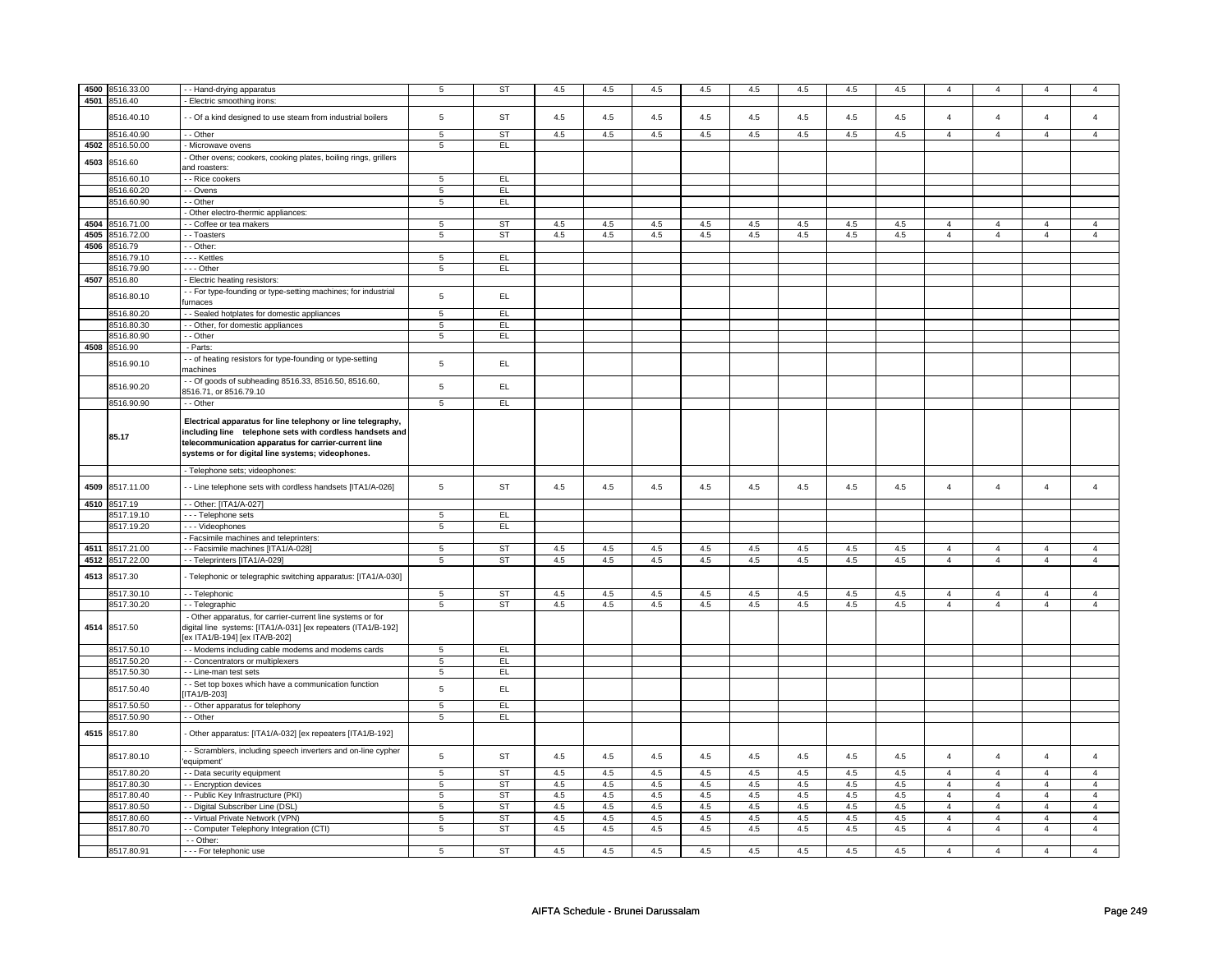|      | 8517.80.92                 | - - - For telegraphic use                                                                                                                                                                                                                                                                                            | 5               | ST        | 4.5 | 4.5 | 4.5 | 4.5 | 4.5 | 4.5 | 4.5 | 4.5 | $\overline{4}$ | $\overline{4}$ | 4              | $\overline{4}$ |
|------|----------------------------|----------------------------------------------------------------------------------------------------------------------------------------------------------------------------------------------------------------------------------------------------------------------------------------------------------------------|-----------------|-----------|-----|-----|-----|-----|-----|-----|-----|-----|----------------|----------------|----------------|----------------|
|      |                            |                                                                                                                                                                                                                                                                                                                      |                 |           |     |     |     |     |     |     |     |     |                |                |                |                |
|      | 8517.80.99                 | $\cdots$ Other                                                                                                                                                                                                                                                                                                       | 5               | <b>ST</b> | 4.5 | 4.5 | 4.5 | 4.5 | 4.5 | 4.5 | 4.5 | 4.5 | $\overline{4}$ | $\overline{4}$ | $\overline{4}$ | $\overline{4}$ |
|      | 4516 8517.90               | - Parts: [ITA1/A-033] [ex parts of repeaters (ITA1/B-192]                                                                                                                                                                                                                                                            |                 |           |     |     |     |     |     |     |     |     |                |                |                |                |
|      |                            | ITA1/B-199]                                                                                                                                                                                                                                                                                                          |                 |           |     |     |     |     |     |     |     |     |                |                |                |                |
|      | 8517.90.10                 | - - Printed circuit boards, assembled                                                                                                                                                                                                                                                                                | 5               | EL.       |     |     |     |     |     |     |     |     |                |                |                |                |
|      | 8517.90.20                 | - Of telephone sets                                                                                                                                                                                                                                                                                                  | $\overline{5}$  | EL        |     |     |     |     |     |     |     |     |                |                |                |                |
|      | 8517.90.90                 | - - Other                                                                                                                                                                                                                                                                                                            | $\overline{5}$  | EL        |     |     |     |     |     |     |     |     |                |                |                |                |
|      |                            |                                                                                                                                                                                                                                                                                                                      |                 |           |     |     |     |     |     |     |     |     |                |                |                |                |
|      | 85.18                      | Microphones and stands therefor; loudspeakers, whether<br>or not mounted in their enclosures; headphones and<br>earphones, whether or not combined with a microphone,<br>and sets consisting of a microphone and one or more<br>loudspeakers; audio-frequency electric amplifiers; electric<br>sound amplifier sets. |                 |           |     |     |     |     |     |     |     |     |                |                |                |                |
|      | 4517 8518.10               | - Microphones and stands therefor:                                                                                                                                                                                                                                                                                   |                 |           |     |     |     |     |     |     |     |     |                |                |                |                |
|      |                            | - Microphones:                                                                                                                                                                                                                                                                                                       |                 |           |     |     |     |     |     |     |     |     |                |                |                |                |
|      | 8518.10.11                 | - - Microphones having a frequency range of 300 Hz to 3.4<br>kHz with a diameter of not exceeding 10 mm and a height not                                                                                                                                                                                             | 5               | EL        |     |     |     |     |     |     |     |     |                |                |                |                |
|      |                            | exceeding 3 mm, for telecommunication use [ITA1/A- 034]                                                                                                                                                                                                                                                              |                 |           |     |     |     |     |     |     |     |     |                |                |                |                |
|      | 8518.10.19                 | --- Other microphones, whether or not with their stands                                                                                                                                                                                                                                                              | $\,$ 5 $\,$     | EL.       |     |     |     |     |     |     |     |     |                |                |                |                |
|      | 8518.10.90                 | - - Other                                                                                                                                                                                                                                                                                                            | 5               | EL        |     |     |     |     |     |     |     |     |                |                |                |                |
|      |                            | Loudspeakers, whether or not mounted in their enclosures:                                                                                                                                                                                                                                                            |                 |           |     |     |     |     |     |     |     |     |                |                |                |                |
|      | 4518 8518.21.00            | - Single loudspeakers, mounted in their enclosures                                                                                                                                                                                                                                                                   | 5               | ST        | 4.5 | 4.5 | 4.5 | 4.5 | 4.5 | 4.5 | 4.5 | 4.5 | $\overline{4}$ | $\overline{4}$ | 4              | $\overline{4}$ |
| 4519 | 8518.22.00                 | - Multiple loudspeakers, mounted in the same enclosure                                                                                                                                                                                                                                                               | 5               | ST        | 4.5 | 4.5 | 4.5 | 4.5 | 4.5 | 4.5 | 4.5 | 4.5 | $\overline{4}$ | $\overline{4}$ | $\overline{4}$ | $\overline{4}$ |
|      | 4520 8518.29               | - - Other:                                                                                                                                                                                                                                                                                                           |                 |           |     |     |     |     |     |     |     |     |                |                |                |                |
|      | 3518.29.10                 | --- Box assembly speakers                                                                                                                                                                                                                                                                                            | $\overline{5}$  | EL        |     |     |     |     |     |     |     |     |                |                |                |                |
|      | 8518.29.20                 | -- Loudspeakers, without housing, having a frequency range<br>of 300 Hz to 3.4 kHz with a diameter of not exceeding 50 mm,<br>for telecommunication use [ITA1/A-036]                                                                                                                                                 | 5               | EL.       |     |     |     |     |     |     |     |     |                |                |                |                |
|      | 8518.29.90                 | $- -$ Other                                                                                                                                                                                                                                                                                                          | $5\overline{5}$ | EL        |     |     |     |     |     |     |     |     |                |                |                |                |
|      | 4521 8518.30               | - Headphones and earphones, whether or not combined with a<br>microphone, and sets consisting of a microphone and one or                                                                                                                                                                                             |                 |           |     |     |     |     |     |     |     |     |                |                |                |                |
|      |                            | more loudspeakers:                                                                                                                                                                                                                                                                                                   |                 |           |     |     |     |     |     |     |     |     |                |                |                |                |
|      | 8518.30.10                 | - Headphones                                                                                                                                                                                                                                                                                                         | 5               | ST        | 4.5 | 4.5 | 4.5 | 4.5 | 4.5 | 4.5 | 4.5 | 4.5 | $\overline{4}$ | $\overline{4}$ | $\overline{4}$ | $\overline{4}$ |
|      | 8518.30.20                 | - Earphones                                                                                                                                                                                                                                                                                                          | $\,$ 5 $\,$     | ST        | 4.5 | 4.5 | 4.5 | 4.5 | 4.5 | 4.5 | 4.5 | 4.5 | $\overline{4}$ | $\overline{4}$ | $\overline{4}$ | $\overline{4}$ |
|      | 8518.30.30                 | - Combined microphone / speaker sets                                                                                                                                                                                                                                                                                 | 5               | <b>ST</b> | 4.5 | 4.5 | 4.5 | 4.5 | 4.5 | 4.5 | 4.5 | 4.5 | $\overline{4}$ | $\overline{4}$ | $\overline{4}$ | $\overline{4}$ |
|      | 8518.30.40                 | - For line telephone handsets [ITA1/A-035]                                                                                                                                                                                                                                                                           | 5               | <b>ST</b> | 4.5 | 4.5 | 4.5 | 4.5 | 4.5 | 4.5 | 4.5 | 4.5 | $\overline{4}$ | $\overline{4}$ | $\overline{4}$ | $\overline{4}$ |
|      | 8518.30.90                 | - Other                                                                                                                                                                                                                                                                                                              | $\overline{5}$  | <b>ST</b> | 4.5 | 4.5 | 4.5 | 4.5 | 4.5 | 4.5 | 4.5 | 4.5 | $\overline{4}$ | $\overline{4}$ | $\overline{4}$ | $\overline{4}$ |
|      |                            |                                                                                                                                                                                                                                                                                                                      |                 |           |     |     |     |     |     |     |     |     |                |                |                |                |
|      | 4522 8518.40<br>8518.40.10 | - Audio-frequency electric amplifiers:<br>- Audio-frequency electric amplifiers, having 6 or more input<br>signal lines, with or without elements for capacity amplifier                                                                                                                                             | 5               | ST        | 4.5 | 4.5 | 4.5 | 4.5 | 4.5 | 4.5 | 4.5 | 4.5 | $\overline{4}$ | $\overline{4}$ | $\overline{4}$ | $\overline{4}$ |
|      | 8518.40.20                 | - Electric amplifiers when used as repeaters in line telephony<br>products falling within the Information Technology Agreement                                                                                                                                                                                       | 5               | <b>ST</b> | 4.5 | 4.5 | 4.5 | 4.5 | 4.5 | 4.5 | 4.5 | 4.5 | $\overline{4}$ | $\overline{4}$ | $\overline{4}$ | $\overline{4}$ |
|      | 8518.40.30                 | (ITA) [ITA1/B-192]<br>- Audio frequency amplifiers used as repeaters in telephony                                                                                                                                                                                                                                    | 5               | <b>ST</b> | 4.5 | 4.5 | 4.5 | 4.5 | 4.5 | 4.5 | 4.5 | 4.5 | $\overline{4}$ | $\overline{4}$ | $\overline{4}$ | $\overline{4}$ |
|      | 8518.40.90                 | other than line telephony [ITA/2]<br>- - Other                                                                                                                                                                                                                                                                       | 5               | ST        | 4.5 | 4.5 | 4.5 | 4.5 | 4.5 | 4.5 | 4.5 | 4.5 | $\overline{4}$ | $\overline{4}$ | $\overline{4}$ | $\overline{4}$ |
| 4523 | 8518.50                    | - Electric sound amplifier sets:                                                                                                                                                                                                                                                                                     |                 |           |     |     |     |     |     |     |     |     |                |                |                |                |
|      | 8518.50.10                 | - Of an output of 240 W or more                                                                                                                                                                                                                                                                                      | 5               | E         |     |     |     |     |     |     |     |     |                |                |                |                |
|      | 8518.50.20                 | - Sound amplifier sets combined with loudspeaker line for                                                                                                                                                                                                                                                            | 5               | EL        |     |     |     |     |     |     |     |     |                |                |                |                |
|      | 8518.50.90                 | broadcasting, having voltage of 50 V to 100 V<br>$-$ Other                                                                                                                                                                                                                                                           | $\overline{5}$  | E         |     |     |     |     |     |     |     |     |                |                |                |                |
|      |                            |                                                                                                                                                                                                                                                                                                                      |                 |           |     |     |     |     |     |     |     |     |                |                |                |                |
|      | 4524 8518.90               | - Parts:                                                                                                                                                                                                                                                                                                             |                 |           |     |     |     |     |     |     |     |     |                |                |                |                |
|      | 8518.90.10                 | - Parts including printed circuit assemblies of goods of<br>subheading 8518.10.11, 8518.29.20, 8518.30.40 or<br>8518.40.20 [ITA1/B-192] [ITA1/B-199]                                                                                                                                                                 | 5               | EL        |     |     |     |     |     |     |     |     |                |                |                |                |
|      | 8518.90.20                 | - Parts of goods of subheadings 8518.40.10, 8518.50.10 and<br>3518.50.20                                                                                                                                                                                                                                             | 5               | EL.       |     |     |     |     |     |     |     |     |                |                |                |                |
|      | 8518.90.90                 | - - Other                                                                                                                                                                                                                                                                                                            | 5               | E         |     |     |     |     |     |     |     |     |                |                |                |                |
|      | 85.19                      | Turntables (record-decks), record-players, cassette-<br>players and other sound reproducing apparatus, not<br>incorporating a sound recording device.                                                                                                                                                                |                 |           |     |     |     |     |     |     |     |     |                |                |                |                |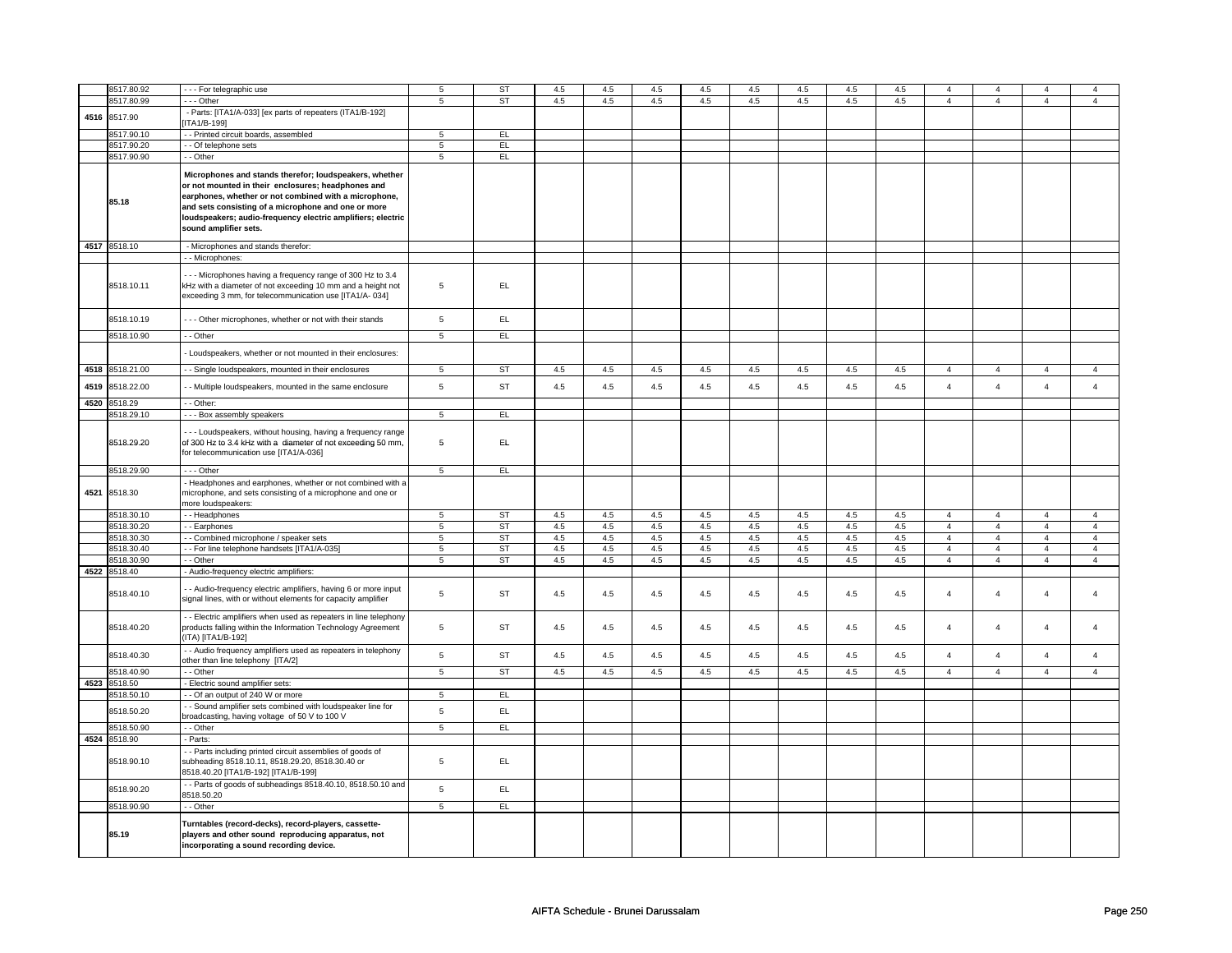|      | 4525 8519.10.00 | - Coin- or disc-operated record-players                       | 5               | <b>ST</b> | 4.5 | 4.5 | 4.5 | 4.5 | 4.5     | 4.5 | 4.5 | 4.5 | $\overline{4}$ | $\overline{4}$ |                |                         |
|------|-----------------|---------------------------------------------------------------|-----------------|-----------|-----|-----|-----|-----|---------|-----|-----|-----|----------------|----------------|----------------|-------------------------|
|      |                 |                                                               |                 |           |     |     |     |     |         |     |     |     |                |                |                |                         |
|      |                 | - Other record-players:                                       |                 |           |     |     |     |     |         |     |     |     |                |                |                |                         |
| 4526 | 1519.21.00      | - - Without loudspeaker                                       | 5               | <b>ST</b> | 4.5 | 4.5 | 4.5 | 4.5 | 4.5     | 4.5 | 4.5 | 4.5 | $\overline{4}$ | $\overline{4}$ | $\overline{4}$ | $\overline{4}$          |
| 4527 | 3519.29.00      | - - Other                                                     | 5               | <b>ST</b> | 4.5 | 4.5 | 4.5 | 4.5 | 4.5     | 4.5 | 4.5 | 4.5 | $\overline{4}$ | $\overline{4}$ | $\overline{4}$ | $\overline{4}$          |
|      |                 | Turntable (record-decks)                                      |                 |           |     |     |     |     |         |     |     |     |                |                |                |                         |
| 4528 | 519.31.00       | - With automatic record changing mechanism                    | 5               | <b>ST</b> | 4.5 | 4.5 | 4.5 | 4.5 | 4.5     | 4.5 | 4.5 | 4.5 | $\overline{4}$ | $\overline{4}$ | $\overline{4}$ | $\overline{4}$          |
| 4529 | 8519.39.00      |                                                               |                 | ST        |     |     |     |     |         |     |     |     |                |                |                | $\overline{4}$          |
|      |                 | - - Other                                                     | 5               |           | 4.5 | 4.5 | 4.5 | 4.5 | 4.5     | 4.5 | 4.5 | 4.5 | $\overline{4}$ | $\overline{4}$ | $\overline{4}$ |                         |
| 4530 | 3519.40         | - Transcribing machines:                                      |                 |           |     |     |     |     |         |     |     |     |                |                |                |                         |
|      | 8519.40.10      | - - For special use in cinematography, television or          | $\,$ 5 $\,$     | <b>ST</b> | 4.5 | 4.5 | 4.5 | 4.5 | 4.5     | 4.5 | 4.5 | 4.5 | $\overline{4}$ | $\overline{4}$ | $\overline{4}$ | $\overline{4}$          |
|      |                 | broadcasting                                                  |                 |           |     |     |     |     |         |     |     |     |                |                |                |                         |
|      | 3519.40.90      | -- Other                                                      | 5               | ST        | 4.5 | 4.5 | 4.5 | 4.5 | 4.5     | 4.5 | 4.5 | 4.5 | $\overline{4}$ | $\overline{4}$ | $\overline{4}$ | $\overline{4}$          |
|      |                 | - Other sound reproducing apparatus:                          |                 |           |     |     |     |     |         |     |     |     |                |                |                |                         |
| 4531 |                 |                                                               | $\overline{5}$  | ST        | 4.5 | 4.5 | 4.5 | 4.5 | 4.5     | 4.5 | 4.5 | 4.5 | $\overline{4}$ | $\overline{4}$ | $\Delta$       | $\overline{4}$          |
|      | 8519.92.00      | - - Pocket-size cassette-players                              |                 |           |     |     |     |     |         |     |     |     |                |                |                |                         |
| 4532 | 8519.93         | - - Other, cassette type:                                     |                 |           |     |     |     |     |         |     |     |     |                |                |                |                         |
|      | 3519.93.10      | - - - For special use in cinematography, television or        | 5               | <b>ST</b> | 4.5 | 4.5 | 4.5 | 4.5 | 4.5     | 4.5 | 4.5 | 4.5 | $\overline{4}$ | $\overline{4}$ | $\overline{a}$ | $\overline{\mathbf{4}}$ |
|      |                 | broadcasting                                                  |                 |           |     |     |     |     |         |     |     |     |                |                |                |                         |
|      | 8519.93.90      | --- Other                                                     | 5               | ST        | 4.5 | 4.5 | 4.5 | 4.5 | 4.5     | 4.5 | 4.5 | 4.5 | $\overline{4}$ | $\overline{4}$ | $\overline{4}$ | $\overline{4}$          |
| 4533 | 3519.99         | - - Other                                                     |                 |           |     |     |     |     |         |     |     |     |                |                |                |                         |
|      | 8519.99.10      |                                                               | 5               | ST        | 4.5 | 4.5 | 4.5 | 4.5 | 4.5     | 4.5 | 4.5 | 4.5 | $\overline{4}$ | $\overline{4}$ | $\overline{4}$ | $\overline{4}$          |
|      |                 | --- Cinematographic sound reproducers                         |                 |           |     |     |     |     |         |     |     |     |                |                |                |                         |
|      | 3519.99.20      | - - - For special use in television, broadcasting             | 5               | ST        | 4.5 | 4.5 | 4.5 | 4.5 | 4.5     | 4.5 | 4.5 | 4.5 | $\overline{4}$ | $\overline{4}$ | $\overline{4}$ | $\overline{4}$          |
|      | 8519.99.30      | - - - Compact disc players                                    | 5               | ST        | 4.5 | 4.5 | 4.5 | 4.5 | 4.5     | 4.5 | 4.5 | 4.5 | $\overline{4}$ | $\overline{4}$ | $\overline{4}$ | $\overline{4}$          |
|      | 8519.99.90      | --- Other                                                     | 5               | <b>ST</b> | 4.5 | 4.5 | 4.5 | 4.5 | 4.5     | 4.5 | 4.5 | 4.5 | $\overline{4}$ | $\overline{4}$ | $\overline{4}$ | $\overline{4}$          |
|      |                 | Magnetic tape recorders and other sound recording             |                 |           |     |     |     |     |         |     |     |     |                |                |                |                         |
|      | 85.20           | apparatus, whether or not incorporating a sound               |                 |           |     |     |     |     |         |     |     |     |                |                |                |                         |
|      |                 | reproducing device.                                           |                 |           |     |     |     |     |         |     |     |     |                |                |                |                         |
|      |                 | - Dictating machines not capable of operating without an      |                 |           |     |     |     |     |         |     |     |     |                |                |                |                         |
| 4534 | 8520.10.00      |                                                               | $\,$ 5 $\,$     | ST        | 4.5 | 4.5 | 4.5 | 4.5 | 4.5     | 4.5 | 4.5 | 4.5 | $\overline{4}$ | $\overline{4}$ | $\overline{4}$ | $\overline{4}$          |
|      |                 | external source of power                                      |                 |           |     |     |     |     |         |     |     |     |                |                |                |                         |
| 4535 | 3520.20.00      | - Telephone answering machines [ITA1/A-037] [ITA1/B-199]      | $\,$ 5 $\,$     | ST        | 4.5 | 4.5 | 4.5 | 4.5 | $4.5\,$ | 4.5 | 4.5 | 4.5 | $\overline{4}$ | $\overline{4}$ | $\overline{4}$ | $\overline{4}$          |
|      |                 |                                                               |                 |           |     |     |     |     |         |     |     |     |                |                |                |                         |
|      |                 | - Other magnetic tape recorders incorporating sound           |                 |           |     |     |     |     |         |     |     |     |                |                |                |                         |
|      |                 | reproducing apparatus:                                        |                 |           |     |     |     |     |         |     |     |     |                |                |                |                         |
| 4536 | 8520.32         | - - Digital audio type:                                       |                 |           |     |     |     |     |         |     |     |     |                |                |                |                         |
|      |                 |                                                               |                 |           |     |     |     |     |         |     |     |     |                |                |                |                         |
|      | 3520.32.10      | - - - For special use in cinematographic, television,         | 5               | EL.       |     |     |     |     |         |     |     |     |                |                |                |                         |
|      |                 | broadcasting                                                  |                 |           |     |     |     |     |         |     |     |     |                |                |                |                         |
|      | 8520.32.90      | --- Other                                                     | 5               | EL.       |     |     |     |     |         |     |     |     |                |                |                |                         |
| 4537 | 8520.33         | - - Other, cassette-type:                                     |                 |           |     |     |     |     |         |     |     |     |                |                |                |                         |
|      |                 | - - - For special use in cinematographic, television,         |                 |           |     |     |     |     |         |     |     |     |                |                | $\overline{4}$ | $\overline{4}$          |
|      | 3520.33.10      | broadcasting                                                  | 5               | <b>ST</b> | 4.5 | 4.5 | 4.5 | 4.5 | 4.5     | 4.5 | 4.5 | 4.5 | $\overline{4}$ | $\overline{4}$ |                |                         |
|      |                 | --- Pocket size cassette recorders, the dimensions of which   |                 |           |     |     |     |     |         |     |     |     |                |                |                |                         |
|      | 8520.33.20      | do not exceed 170 mm x 100 mm x 45 mm [ITA/2]                 | $\mathbf 5$     | <b>ST</b> | 4.5 | 4.5 | 4.5 | 4.5 | 4.5     | 4.5 | 4.5 | 4.5 | $\overline{4}$ | $\overline{4}$ | $\overline{4}$ | $\overline{4}$          |
|      |                 |                                                               |                 |           |     |     |     |     |         |     |     |     |                |                |                |                         |
|      |                 | - - - Cassette recorders, with built in amplifiers and one or |                 |           |     |     |     |     |         |     |     |     |                |                |                |                         |
|      | 8520.33.30      | more built in loudspeakers, operating only with an external   | 5               | ST        | 4.5 | 4.5 | 4.5 | 4.5 | 4.5     | 4.5 | 4.5 | 4.5 | $\overline{4}$ | $\overline{4}$ | $\overline{4}$ | $\overline{\mathbf{4}}$ |
|      |                 | source of power [ITA/2]                                       |                 |           |     |     |     |     |         |     |     |     |                |                |                |                         |
|      | 3520.33.90      | --- Other                                                     | $5\overline{5}$ | ST        | 4.5 | 4.5 | 4.5 | 4.5 | 4.5     | 4.5 | 4.5 | 4.5 | $\overline{4}$ | $\overline{4}$ | $\overline{4}$ | $\overline{4}$          |
| 4538 | 3520.39         | - - Other                                                     |                 |           |     |     |     |     |         |     |     |     |                |                |                |                         |
|      |                 | - - - For special use in cinematographic, television,         |                 |           |     |     |     |     |         |     |     |     |                |                |                |                         |
|      | 3520.39.10      | broadcasting                                                  | 5               | <b>ST</b> | 4.5 | 4.5 | 4.5 | 4.5 | 4.5     | 4.5 | 4.5 | 4.5 | $\overline{4}$ | $\overline{4}$ | $\overline{4}$ | $\overline{4}$          |
|      | 8520.39.90      | - - - Other                                                   | 5               | <b>ST</b> | 4.5 | 4.5 | 4.5 | 4.5 | 4.5     | 4.5 | 4.5 | 4.5 | $\overline{4}$ | $\overline{4}$ | $\overline{4}$ | $\overline{4}$          |
|      | 4539 8520.90    |                                                               |                 |           |     |     |     |     |         |     |     |     |                |                |                |                         |
|      |                 | - Other:                                                      |                 |           |     |     |     |     |         |     |     |     |                |                |                |                         |
|      | 8520.90.10      | - - Television, broadcasting, cinematographic sound recording | $\,$ 5 $\,$     | ST        | 4.5 | 4.5 | 4.5 | 4.5 | 4.5     | 4.5 | 4.5 | 4.5 | $\overline{4}$ | $\overline{4}$ | $\overline{4}$ | $\overline{4}$          |
|      |                 | apparatus                                                     |                 |           |     |     |     |     |         |     |     |     |                |                |                |                         |
|      | 8520.90.90      | - - Other                                                     | $\overline{5}$  | ST        | 4.5 | 4.5 | 4.5 | 4.5 | 4.5     | 4.5 | 4.5 | 4.5 | $\overline{4}$ | $\overline{4}$ | $\overline{4}$ | $\overline{4}$          |
|      |                 | Video recording or reproducing apparatus, whether or          |                 |           |     |     |     |     |         |     |     |     |                |                |                |                         |
|      | 85.21           | not incorporating a video tuner.                              |                 |           |     |     |     |     |         |     |     |     |                |                |                |                         |
| 4540 | 3521.10         | - Magnetic tape-type:                                         |                 |           |     |     |     |     |         |     |     |     |                |                |                |                         |
|      |                 |                                                               |                 |           |     |     |     |     |         |     |     |     |                |                |                |                         |
|      | 3521.10.10      | - - For special use in cinematographic, television,           | 5               | <b>ST</b> | 4.5 | 4.5 | 4.5 | 4.5 | $4.5\,$ | 4.5 | 4.5 | 4.5 | $\overline{4}$ | $\overline{4}$ | $\overline{4}$ | $\overline{4}$          |
|      |                 | broadcasting                                                  |                 |           |     |     |     |     |         |     |     |     |                |                |                |                         |
|      | 8521.10.90      | - - Other                                                     | 5               | ST        | 4.5 | 4.5 | 4.5 | 4.5 | 4.5     | 4.5 | 4.5 | 4.5 | $\overline{4}$ | $\overline{4}$ | $\overline{4}$ | $\overline{a}$          |
|      | 4541 8521.90    | - Other:                                                      |                 |           |     |     |     |     |         |     |     |     |                |                |                |                         |
|      |                 | - Laser disc players:                                         |                 |           |     |     |     |     |         |     |     |     |                |                |                |                         |
|      |                 | - - - For special use in cinematographic, television,         |                 |           |     |     |     |     |         |     |     |     |                |                |                |                         |
|      | 8521.90.11      | broadcasting                                                  | 5               | <b>ST</b> | 4.5 | 4.5 | 4.5 | 4.5 | 4.5     | 4.5 | 4.5 | 4.5 | $\overline{4}$ | $\overline{4}$ | $\overline{a}$ | $\overline{\mathbf{4}}$ |
|      | 8521.90.19      | - - - Other                                                   | $\overline{5}$  | <b>ST</b> | 4.5 | 4.5 | 4.5 | 4.5 | 4.5     | 4.5 | 4.5 | 4.5 | $\overline{4}$ | $\overline{4}$ | $\overline{4}$ | $\mathbf{A}$            |
|      |                 |                                                               |                 |           |     |     |     |     |         |     |     |     |                |                |                |                         |
|      |                 | - - Other:                                                    |                 |           |     |     |     |     |         |     |     |     |                |                |                |                         |
|      | 8521.90.91      | - - - For special use in cinematographic, television,         | 5               | <b>ST</b> | 4.5 | 4.5 | 4.5 | 4.5 | $4.5\,$ | 4.5 | 4.5 | 4.5 | $\overline{4}$ | $\overline{4}$ | $\overline{4}$ | $\overline{\mathbf{4}}$ |
|      |                 | broadcasting                                                  |                 |           |     |     |     |     |         |     |     |     |                |                |                |                         |
|      | 8521.90.99      | $- -$ Other                                                   | 5               | ST        | 4.5 | 4.5 | 4.5 | 4.5 | 4.5     | 4.5 | 4.5 | 4.5 | $\overline{4}$ | $\overline{a}$ | $\overline{4}$ | $\overline{4}$          |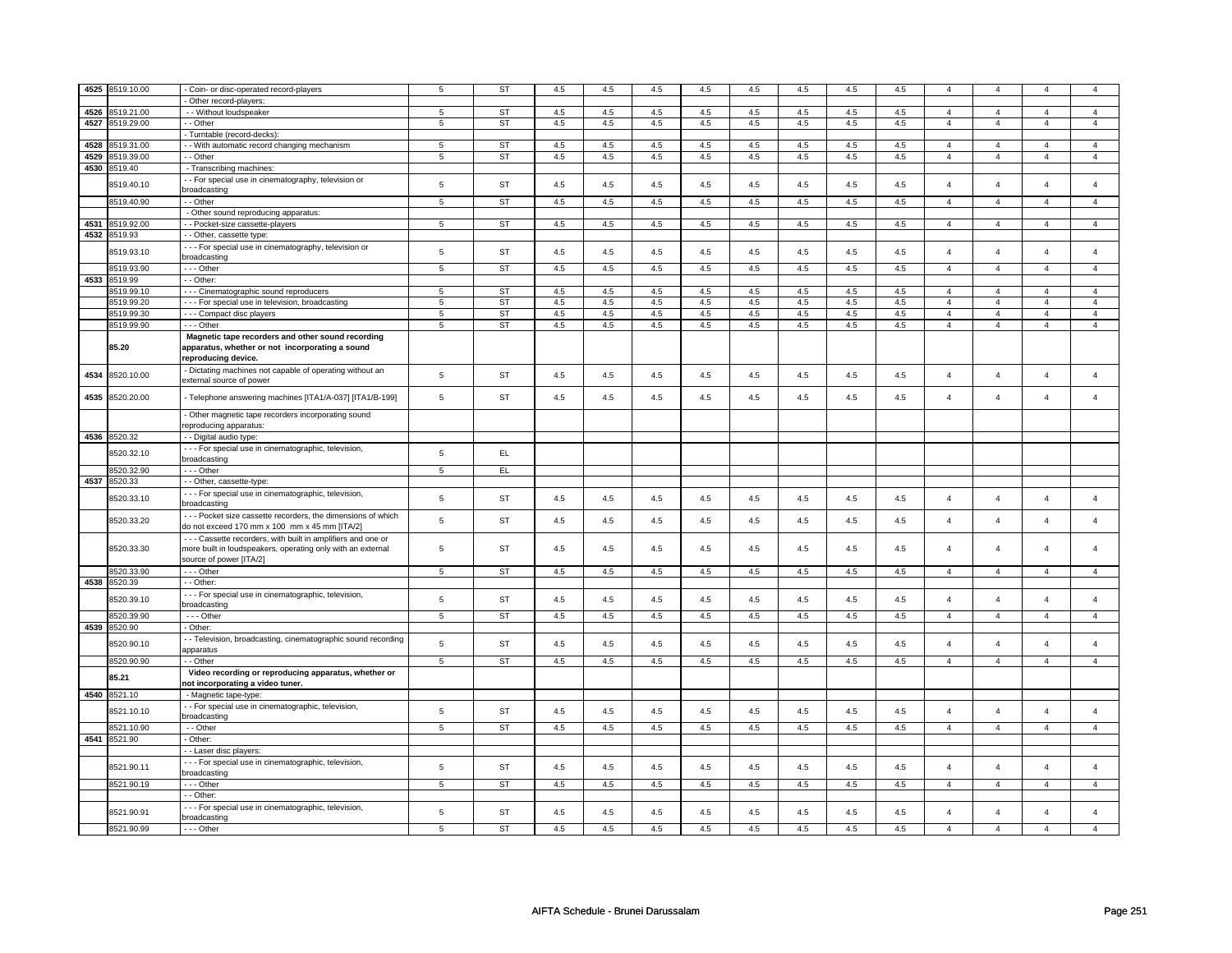|      |                          | Parts and accessories suitable for use solely or                                                                                                                                                      |                            |                  |                            |                            |                            |                            |                            |                            |                            |                            |                            |                            |                  |                            |
|------|--------------------------|-------------------------------------------------------------------------------------------------------------------------------------------------------------------------------------------------------|----------------------------|------------------|----------------------------|----------------------------|----------------------------|----------------------------|----------------------------|----------------------------|----------------------------|----------------------------|----------------------------|----------------------------|------------------|----------------------------|
|      | 85.22                    | principally with the apparatus of headings 85.19 to 85.21.                                                                                                                                            |                            |                  |                            |                            |                            |                            |                            |                            |                            |                            |                            |                            |                  |                            |
|      | 4542 8522.10             | - Pick-up cartridges:                                                                                                                                                                                 |                            |                  |                            |                            |                            |                            |                            |                            |                            |                            |                            |                            |                  |                            |
|      | 8522.10.10               | - - For special use in cinematographic, television,<br>broadcasting                                                                                                                                   | $\overline{5}$             | ST               | 4.5                        | 4.5                        | 4.5                        | 4.5                        | 4.5                        | 4.5                        | 4.5                        | 4.5                        | $\overline{4}$             | $\overline{4}$             | $\overline{4}$   | $\overline{4}$             |
|      | 3522.10.90               | - - Other                                                                                                                                                                                             | 5                          | <b>ST</b>        | 4.5                        | 4.5                        | 4.5                        | 4.5                        | 4.5                        | 4.5                        | 4.5                        | 4.5                        | $\overline{4}$             | $\overline{4}$             | $\overline{4}$   | $\overline{4}$             |
|      | 4543 8522.90             | - Other:                                                                                                                                                                                              |                            |                  |                            |                            |                            |                            |                            |                            |                            |                            |                            |                            |                  |                            |
|      | 8522.90.10               | - Printed circuit boards assemblies for television,<br>broadcasting, cinematographic sound recorders and<br>reproducers                                                                               | 5                          | <b>ST</b>        | 4.5                        | 4.5                        | 4.5                        | 4.5                        | 4.5                        | 4.5                        | 4.5                        | 4.5                        | $\overline{4}$             | $\overline{4}$             | $\overline{4}$   | 4                          |
|      | 8522.90.20               | - Printed circuit boards assemblies for telephone answering<br>nachines (ITA1/B-199]                                                                                                                  | $\,$ 5 $\,$                | ST               | 4.5                        | 4.5                        | 4.5                        | 4.5                        | 4.5                        | 4.5                        | 4.5                        | $4.5\,$                    | $\overline{4}$             | $\overline{4}$             | $\overline{4}$   | $\overline{4}$             |
|      | 8522.90.30               | - - Other printed circuit boards assemblies                                                                                                                                                           | $\sqrt{5}$                 | ST               | 4.5                        | 4.5                        | 4.5                        | 4.5                        | 4.5                        | 4.5                        | 4.5                        | 4.5                        | $\overline{4}$             | $\overline{4}$             | $\overline{4}$   | $\overline{4}$             |
|      | 8522.90.40               | - - Audio or video tapedecks and compact disc mechanisms                                                                                                                                              | $\,$ 5 $\,$                | <b>ST</b>        | 4.5                        | 4.5                        | 4.5                        | 4.5                        | 4.5                        | 4.5                        | 4.5                        | 4.5                        | $\overline{4}$             | $\overline{4}$             | $\overline{4}$   | $\overline{4}$             |
|      | 8522.90.50               | - - Audio or visual reproduction heads, magnetic type;<br>magnetic erasing heads and rods                                                                                                             | $\,$ 5 $\,$                | ST               | 4.5                        | 4.5                        | 4.5                        | 4.5                        | 4.5                        | 4.5                        | 4.5                        | 4.5                        | $\overline{4}$             | $\overline{4}$             | $\overline{4}$   | $\overline{4}$             |
|      |                          | - - Other:                                                                                                                                                                                            |                            |                  |                            |                            |                            |                            |                            |                            |                            |                            |                            |                            |                  |                            |
|      | 8522.90.91               | --- Other parts and accessories of television, broadcasting,<br>cinematographic sound recorders and reproducers                                                                                       | 5                          | <b>ST</b>        | 4.5                        | 4.5                        | 4.5                        | 4.5                        | 4.5                        | 4.5                        | 4.5                        | 4.5                        | $\overline{4}$             | $\overline{4}$             | $\overline{4}$   | $\overline{4}$             |
|      | 8522.90.92               | --- Other parts of telephone answering machines                                                                                                                                                       | $5\overline{5}$            | ST               | 4.5                        | 4.5                        | 4.5                        | 4.5                        | 4.5                        | 4.5                        | 4.5                        | 4.5                        | $\overline{4}$             | $\overline{4}$             | $\overline{4}$   | $\overline{4}$             |
|      | 8522.90.93               | - - Other parts and accessories for goods of subheadings<br>8519.92, 8519.93, 8519.99 and headings 85.20 (other than for<br>telephone answering machines) or 85.21                                    | $\overline{5}$             | <b>ST</b>        | 4.5                        | 4.5                        | 4.5                        | 4.5                        | 4.5                        | 4.5                        | 4.5                        | 4.5                        | $\overline{4}$             | $\overline{4}$             | $\overline{4}$   | $\overline{4}$             |
|      | 8522.90.99               | --- Other                                                                                                                                                                                             | 5                          | ST               | 4.5                        | 4.5                        | 4.5                        | 4.5                        | 4.5                        | 4.5                        | 4.5                        | 4.5                        | $\overline{4}$             | $\overline{4}$             | $\overline{4}$   | $\overline{4}$             |
|      | 85.23                    | Prepared unrecorded media for sound recording or<br>similar recording of other other than products of Chapter<br>37.phenomena,                                                                        |                            |                  |                            |                            |                            |                            |                            |                            |                            |                            |                            |                            |                  |                            |
|      |                          | - Magnetic tapes:                                                                                                                                                                                     |                            |                  |                            |                            |                            |                            |                            |                            |                            |                            |                            |                            |                  |                            |
| 4544 | 8523.11                  | - - Of a width not exceeding 4 mm: [ITA1/A-038] [ITA1/B-201]                                                                                                                                          |                            |                  |                            |                            |                            |                            |                            |                            |                            |                            |                            |                            |                  |                            |
|      | 8523.11.10               | - - - Computer tape                                                                                                                                                                                   | $\mathbf 0$                | $NT-1$           | $\mathbf 0$                | $\mathbf 0$                | $\mathbf 0$                | $\mathbf 0$                | $\mathbf 0$                | $\mathbf 0$                | 0                          | $\mathbf 0$                | 0                          | $\mathbf 0$                | 0                | $\mathsf 0$                |
|      | 8523.11.90               | --- Other                                                                                                                                                                                             | $\mathbf 0$                | $NT-1$           | $\mathbf 0$                | $\mathbf 0$                | $\mathbf 0$                | $\mathbf 0$                | $\mathbf 0$                | 0                          | $\mathbf 0$                | 0                          | $\mathbf 0$                | 0                          | $\mathbf 0$      | $\mathbf 0$                |
| 4545 | 8523.12                  | -- Of a width exceeding 4 mm but not exceeding 6.5 mm:<br>TA1/A-039] [ITA1/B-201]                                                                                                                     |                            |                  |                            |                            |                            |                            |                            |                            |                            |                            |                            |                            |                  |                            |
|      | 8523.12.10               | - - - Videotape                                                                                                                                                                                       | $\mathbf 0$                | $NT-1$           | 0                          | $\mathbf 0$                | $\mathbf 0$                | $\mathbf 0$                | $\mathsf 0$                | $\mathbf 0$                | $^{\circ}$                 | $\mathsf 0$                | $\mathbf 0$                | $\mathsf 0$                | $\mathbf 0$      | $\mathbf 0$                |
|      | 8523.12.20               | --- Computer tape                                                                                                                                                                                     | $\mathsf 0$                | $NT-1$           | $\mathsf 0$                | $\mathsf 0$                | $\mathsf 0$                | $\mathsf 0$                | $\mathsf{O}\xspace$        | $\mathsf 0$                | $\mathsf 0$                | $\mathsf 0$                | $\mathsf 0$                | $\mathsf 0$                | $\mathbf 0$      | $\mathsf 0$                |
|      | 8523.12.30               | --- UMATIC, BETACAM, DIGITAL tape                                                                                                                                                                     | $\mathbf 0$                | $NT-1$<br>$NT-1$ | $\mathsf 0$                | $\mathbf 0$                | $\mathsf{O}\xspace$        | $\mathbf 0$                | $\mathsf 0$                | $\mathbf 0$                | $\mathbf 0$                | $\mathbf 0$                | $\mathsf 0$                | $\mathbf 0$                | $\mathsf 0$      | $\mathsf 0$                |
| 4546 | 8523.12.90<br>8523.13    | --- Other<br>- - Of a width exceeding 6.5 mm: [ITA1/A-040] [ITA1/B-201]                                                                                                                               | $\mathbf 0$                |                  | $\mathsf 0$                | $\mathsf 0$                | 0                          | $\mathsf 0$                | $\mathsf{O}\xspace$        | $\mathbf 0$                | 0                          | $\mathbf 0$                | $\mathsf 0$                | $\mathbf 0$                | 0                | $\mathsf 0$                |
|      | 8523.13.10               | - - - Videotape                                                                                                                                                                                       | $\mathbf 0$                | $NT-1$           | $\mathsf 0$                | $\mathsf 0$                | $\mathsf 0$                | $\mathsf 0$                | $\mathsf 0$                | $\mathsf 0$                | $\mathsf 0$                | $\mathsf 0$                | $\mathsf 0$                | $\mathsf 0$                | $\mathsf 0$      | $\mathsf 0$                |
|      | 8523.13.20               | - - - Computer tape                                                                                                                                                                                   | $\mathbf 0$                | $NT-1$           | $\mathsf 0$                | $\mathbf 0$                | $\mathsf{O}\xspace$        | $\mathbf 0$                | $\mathsf 0$                | $\mathbf 0$                | $\mathsf 0$                | $\mathbf 0$                | $\mathsf 0$                | $\mathbf 0$                | $\mathsf 0$      | $\mathsf 0$                |
|      | 8523.13.30               | --- UMATIC, BETACAM, DIGITAL tape                                                                                                                                                                     | $\mathbf 0$                | $NT-1$           | $\mathsf 0$                | $\overline{0}$             | $\mathsf 0$                | $\mathbf{0}$               | $\mathsf 0$                | $\mathbf{0}$               | $\mathsf 0$                | $\mathbf 0$                | $\mathbf 0$                | $\overline{0}$             | $\mathbf 0$      | $\mathbf 0$                |
|      | 8523.13.40               | - - - in pancake form                                                                                                                                                                                 | $\mathbf 0$                | $NT-1$           | $\mathbf 0$                | $\circ$                    | $\mathsf 0$                | $\mathbf{0}$               | $\mathsf 0$                | $\mathbf 0$                | $\mathbf 0$                | $\mathbf 0$                | $\mathsf 0$                | $\overline{0}$             | $\mathsf 0$      | $\mathbf 0$                |
|      | 8523.13.90               | --- Other                                                                                                                                                                                             | $\mathbf{0}$               | $NT-1$           | $\mathbf 0$                | $\mathbf{0}$               | $\mathbf 0$                | $\overline{0}$             | $\mathbf 0$                | $\mathbf 0$                | $\mathbf 0$                | $\mathbf{0}$               | $\mathbf 0$                | $\mathbf{0}$               | $\mathbf 0$      | $\mathbf{0}$               |
| 4547 | 8523.20                  | Magnetic discs: [ITA1/A-041] [ITA1/B-201]                                                                                                                                                             |                            |                  |                            |                            |                            |                            |                            |                            |                            |                            |                            |                            |                  |                            |
|      | 8523.20.10<br>8523.20.20 | - - Computer hard disks<br>- - Video disks                                                                                                                                                            | $\mathbf 0$<br>$\mathsf 0$ | $NT-1$<br>$NT-1$ | $\mathsf 0$<br>$\mathbf 0$ | $\mathsf 0$<br>$\mathbf 0$ | $\mathsf 0$<br>$\mathbf 0$ | $\mathbf 0$<br>$\mathbf 0$ | $\mathsf 0$<br>$\mathbf 0$ | $\mathsf 0$<br>$\mathsf 0$ | $\mathbf 0$<br>$\mathbf 0$ | $\mathsf 0$<br>$\mathsf 0$ | $\mathsf 0$<br>$\mathbf 0$ | $\mathsf 0$<br>$\mathsf 0$ | $\mathbf 0$<br>0 | $\mathbf 0$<br>$\mathbf 0$ |
|      | 8523.20.30               | - - Other hard disks                                                                                                                                                                                  | $\mathbf 0$                | $NT-1$           | $\mathbf 0$                | $\mathsf 0$                | $\mathbf 0$                | $\mathbf 0$                | $\mathsf 0$                | $\mathbf 0$                | $\mathbf 0$                | $\mathsf 0$                | $\mathbf 0$                | $\mathsf 0$                | $\mathbf 0$      | $\mathbf 0$                |
|      | 3523.20.40               | - Computer diskettes                                                                                                                                                                                  | $\mathbf 0$                | $NT-1$           | $\mathbf 0$                | $\mathsf 0$                | 0                          | $\mathbf 0$                | $\mathsf{O}\xspace$        | $\mathbf 0$                | $\mathsf 0$                | $\mathsf 0$                | $\mathsf 0$                | $\mathsf 0$                | $\mathbf 0$      | $\mathbf 0$                |
|      | 8523.20.90               | - - Other                                                                                                                                                                                             | $\circ$                    | $NT-1$           | $\mathsf 0$                | $\mathbf 0$                | $\mathsf 0$                | $\mathbf 0$                | $\mathsf 0$                | $\mathsf 0$                | $\mathbf 0$                | $\mathsf 0$                | $\mathsf 0$                | $\mathsf 0$                | $\mathsf 0$      | $\mathbf 0$                |
| 4548 | 8523.30.00               | - Cards incorporating a magnetic stripe                                                                                                                                                               | $\mathbf 0$                | $NT-1$           | $\mathsf 0$                | $\mathsf 0$                | $\mathsf 0$                | $\mathbf 0$                | $\mathsf 0$                | $\mathbf 0$                | $\mathbf 0$                | $\mathsf 0$                | $\mathsf 0$                | $\mathsf 0$                | $\mathsf 0$      | $\mathbf 0$                |
| 4549 | 8523.90                  | Other: [ITA1/A-042] [ITA1/B-201]                                                                                                                                                                      |                            |                  |                            |                            |                            |                            |                            |                            |                            |                            |                            |                            |                  |                            |
|      | 8523.90.10               | - - For video                                                                                                                                                                                         | $\mathsf 0$                | $NT-1$           | $\mathsf 0$                | $\mathbf 0$                | $\mathsf 0$                | $\mathbf{0}$               | $\overline{0}$             | $\overline{0}$             | $\overline{0}$             | $\overline{0}$             | $\overline{0}$             | $\overline{0}$             | $\mathbf 0$      | $\overline{0}$             |
|      | 8523.90.20               | -- For computer use                                                                                                                                                                                   | $\mathbf 0$                | $NT-1$           | $\mathbf 0$                | $\mathbf 0$                | 0                          | $\mathbf 0$                | 0                          | $\mathbf 0$                | $\mathbf 0$                | 0                          | $\mathbf 0$                | 0                          | $\mathbf 0$      | $\mathbf 0$                |
|      | 8523.90.90               | - - Other                                                                                                                                                                                             | $\mathbf 0$                | $NT-1$           | $\mathsf 0$                | $\mathsf 0$                | $\mathsf 0$                | $\mathsf 0$                | $\mathsf 0$                | $\mathsf 0$                | $\mathbf 0$                | $\mathsf 0$                | $\mathbf 0$                | $\mathsf 0$                | $\mathsf 0$      | $\mathsf 0$                |
|      | 85.24                    | Records, tapes and other recorded media for sound or<br>other similarly recorded phenomena, including matrices<br>and masters for the production of records, but excluding<br>products of Chapter 37. |                            |                  |                            |                            |                            |                            |                            |                            |                            |                            |                            |                            |                  |                            |
|      | 4550 8524.10             | - Gramophone records:                                                                                                                                                                                 |                            |                  |                            |                            |                            |                            |                            |                            |                            |                            |                            |                            |                  |                            |
|      | 8524.10.10               | - - For educational use only                                                                                                                                                                          | 5                          | <b>ST</b>        | 4.5                        | 4.5                        | 4.5                        | 4.5                        | 4.5                        | 4.5                        | 4.5                        | 4.5                        | $\overline{4}$             | $\overline{4}$             | $\overline{4}$   | $\overline{4}$             |
|      | 8524.10.90               | - - Other                                                                                                                                                                                             | 5                          | <b>ST</b>        | 4.5                        | 4.5                        | 4.5                        | 4.5                        | 4.5                        | 4.5                        | 4.5                        | 4.5                        | $\overline{4}$             | $\overline{4}$             | $\overline{4}$   | $\overline{4}$             |
|      |                          | - Discs for laser reading systems:                                                                                                                                                                    |                            |                  |                            |                            |                            |                            |                            |                            |                            |                            |                            |                            |                  |                            |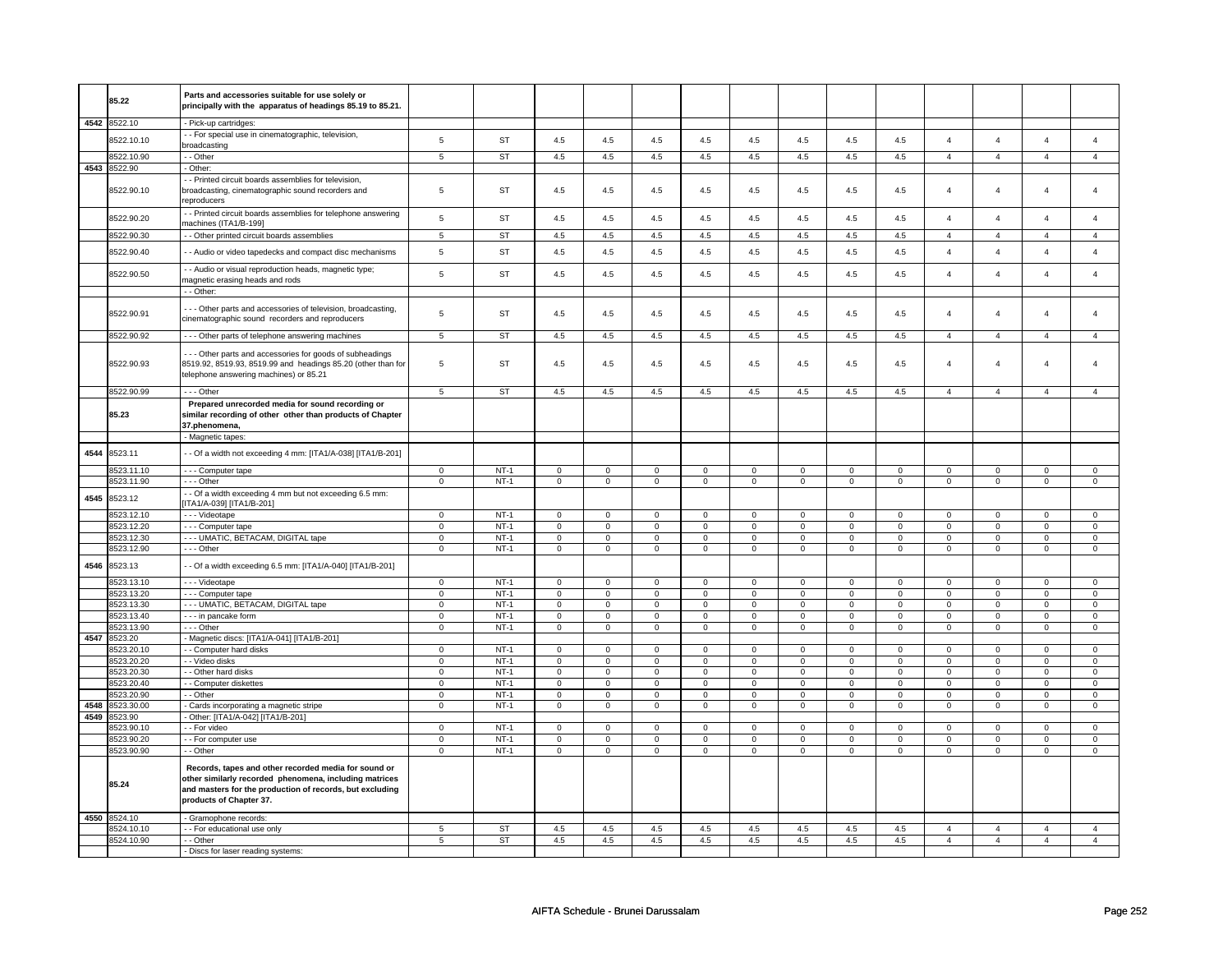| 4551 | 8524.31         | - For reproducing phenomena other than sound or image:                                                                                                                                                                                                                                                                                    |                     |           |              |                |                |                |                |                |                |              |                                  |                                  |                                  |                     |
|------|-----------------|-------------------------------------------------------------------------------------------------------------------------------------------------------------------------------------------------------------------------------------------------------------------------------------------------------------------------------------------|---------------------|-----------|--------------|----------------|----------------|----------------|----------------|----------------|----------------|--------------|----------------------------------|----------------------------------|----------------------------------|---------------------|
|      |                 | ITA1/A-043]                                                                                                                                                                                                                                                                                                                               |                     |           |              |                |                |                |                |                |                |              |                                  |                                  |                                  |                     |
|      | 8524.31.10      | --- For cinematographic film                                                                                                                                                                                                                                                                                                              | $\mathbf 0$         | $NT-1$    | $\mathbf 0$  | $\mathbf 0$    | $\mathbf{0}$   | $\mathbf 0$    | $\mathsf 0$    | $\mathbf 0$    | $\mathbf 0$    | $\mathbf 0$  | $\mathbf 0$                      | $\circ$                          | $\mathbf 0$                      | $\mathsf 0$         |
|      | 8524.31.90      | --- Other                                                                                                                                                                                                                                                                                                                                 | $\mathbf 0$         | $NT-1$    | $\mathbf{0}$ | $\mathbf{0}$   | $\overline{0}$ | $\mathbf 0$    | $\mathbf 0$    | $\overline{0}$ | $\mathbf{0}$   | $\mathbf{0}$ | $\overline{0}$                   | $\overline{0}$                   | $\mathbf{0}$                     | $\mathbf 0$         |
|      | 4552 8524.32    | - - For reproducing sound only:                                                                                                                                                                                                                                                                                                           |                     |           |              |                |                |                |                |                |                |              |                                  |                                  |                                  |                     |
|      | 8524.32.10      | --- For cinematographic film                                                                                                                                                                                                                                                                                                              | 5                   | EL        |              |                |                |                |                |                |                |              |                                  |                                  |                                  |                     |
|      | 8524.32.90      | --- Other                                                                                                                                                                                                                                                                                                                                 | $\overline{5}$      | EL        |              |                |                |                |                |                |                |              |                                  |                                  |                                  |                     |
|      | 4553 8524.39    | - - Other:                                                                                                                                                                                                                                                                                                                                |                     |           |              |                |                |                |                |                |                |              |                                  |                                  |                                  |                     |
|      | 8524.39.10      | - - - For reproducing representations of instructions, data,<br>sound, and image, recorded in a machine readable binary<br>form, and capable of being manipulated or providing<br>interactivity to a user, by means of an automatic data<br>processing machine [ITA1/A-044]; proprietary format storage<br>(recorded) media [ITA1/B-201]  | 5                   | EL.       |              |                |                |                |                |                |                |              |                                  |                                  |                                  |                     |
|      | 8524.39.20      | - - - For cinematographic film                                                                                                                                                                                                                                                                                                            | 5                   | EL        |              |                |                |                |                |                |                |              |                                  |                                  |                                  |                     |
|      | 8524.39.90      | --- Other                                                                                                                                                                                                                                                                                                                                 | 5                   | EL        |              |                |                |                |                |                |                |              |                                  |                                  |                                  |                     |
| 4554 | 8524.40.00      | - Magnetic tapes for reproducing phenomena other than<br>sound or image [ITA1/A-045] [ITA1/B- 201]<br>- Other magnetic tapes:                                                                                                                                                                                                             | $\mathsf 0$         | $NT-1$    | $\mathsf 0$  | $\mathbf 0$    | $\mathbf 0$    | $\mathsf 0$    | $\mathsf 0$    | $\mathbf 0$    | $\mathsf 0$    | $\mathbf 0$  | $\mathbf 0$                      | $\mathbf 0$                      | $\mathsf 0$                      | $\mathsf 0$         |
|      | 4555 8524.51    | - - Of a width not exceeding 4 mm:                                                                                                                                                                                                                                                                                                        |                     |           |              |                |                |                |                |                |                |              |                                  |                                  |                                  |                     |
|      | 8524.51.10      | - - - Videotape                                                                                                                                                                                                                                                                                                                           |                     | <b>ST</b> | 4.5          | 4.5            | 4.5            | 4.5            | 4.5            | 4.5            | 4.5            |              |                                  |                                  |                                  |                     |
|      | 8524.51.20      | - - - Computer tape                                                                                                                                                                                                                                                                                                                       | 5<br>$\overline{0}$ | <b>ST</b> |              | $\overline{0}$ | $\overline{0}$ | $\overline{0}$ | $\overline{0}$ | $\overline{0}$ | $\overline{0}$ | 4.5          | $\overline{4}$<br>$\overline{0}$ | $\overline{4}$<br>$\overline{0}$ | $\overline{4}$<br>$\overline{0}$ | 4<br>$\overline{0}$ |
|      | 8524.51.30      |                                                                                                                                                                                                                                                                                                                                           |                     |           | $\mathbf 0$  |                |                |                |                |                |                | $\mathbf 0$  |                                  |                                  |                                  |                     |
|      |                 | --- For cinematographic film                                                                                                                                                                                                                                                                                                              | 5                   | <b>ST</b> | 4.5          | 4.5            | 4.5            | 4.5            | 4.5            | 4.5            | 4.5            | 4.5          | $\overline{4}$                   | $\overline{4}$                   | $\overline{4}$                   | $\overline{4}$      |
|      | 8524.51.90      | --- Other                                                                                                                                                                                                                                                                                                                                 | 5                   | <b>ST</b> | 4.5          | 4.5            | 4.5            | 4.5            | 4.5            | 4.5            | 4.5            | 4.5          | $\overline{4}$                   | $\overline{4}$                   | $\overline{4}$                   | $\overline{4}$      |
|      | 4556 8524.52    | - - Of a width exceeding 4 mm but not exceeding 6.5 mm:                                                                                                                                                                                                                                                                                   |                     |           |              |                |                |                |                |                |                |              |                                  |                                  |                                  |                     |
|      | 8524.52.10      | - - - Videotape                                                                                                                                                                                                                                                                                                                           | $5\overline{)}$     | EL.       |              |                |                |                |                |                |                |              |                                  |                                  |                                  |                     |
|      | 8524.52.20      | - - - Computer tape                                                                                                                                                                                                                                                                                                                       | $\mathbf 0$         | EL.       |              |                |                |                |                |                |                |              |                                  |                                  |                                  |                     |
|      | 8524.52.30      | - - For cinematographic film                                                                                                                                                                                                                                                                                                              | 5                   | EL.       |              |                |                |                |                |                |                |              |                                  |                                  |                                  |                     |
|      | 8524.52.90      | --- Other                                                                                                                                                                                                                                                                                                                                 | 5                   | EL.       |              |                |                |                |                |                |                |              |                                  |                                  |                                  |                     |
|      | 4557 8524.53    | -- Of a width exceeding 6.5 mm:                                                                                                                                                                                                                                                                                                           |                     |           |              |                |                |                |                |                |                |              |                                  |                                  |                                  |                     |
|      | 8524.53.10      | - - - Videotape                                                                                                                                                                                                                                                                                                                           | 5                   | EL.       |              |                |                |                |                |                |                |              |                                  |                                  |                                  |                     |
|      | 8524.53.20      | - - Computer tape                                                                                                                                                                                                                                                                                                                         | $\mathbf 0$         | EL.       |              |                |                |                |                |                |                |              |                                  |                                  |                                  |                     |
|      | 8524.53.30      | - - - For cinematographic film                                                                                                                                                                                                                                                                                                            | $\overline{5}$      | EL        |              |                |                |                |                |                |                |              |                                  |                                  |                                  |                     |
|      | 8524.53.90      | --- Other                                                                                                                                                                                                                                                                                                                                 | 5                   | EL        |              |                |                |                |                |                |                |              |                                  |                                  |                                  |                     |
|      | 4558 8524.60.00 | - Cards incorporating a magnetic stripe                                                                                                                                                                                                                                                                                                   | $\overline{0}$      | $NT-1$    | $\mathbf 0$  | $\overline{0}$ | $\overline{0}$ | $\overline{0}$ | $\mathbf 0$    | $\mathbf 0$    | $\overline{0}$ | $\mathbf 0$  | $\overline{0}$                   | $\overline{0}$                   | $\mathbf 0$                      | $\mathbf 0$         |
|      |                 | - Other:                                                                                                                                                                                                                                                                                                                                  |                     |           |              |                |                |                |                |                |                |              |                                  |                                  |                                  |                     |
| 4559 | 8524.91         | - - For reproducing phenomena other than sound or image:<br>$[ITA1/A-046]$                                                                                                                                                                                                                                                                |                     |           |              |                |                |                |                |                |                |              |                                  |                                  |                                  |                     |
|      | 8524.91.10      | --- For use in computer                                                                                                                                                                                                                                                                                                                   | $\mathsf 0$         | EL.       |              |                |                |                |                |                |                |              |                                  |                                  |                                  |                     |
|      | 8524.91.20      | --- Other, for data processing systems                                                                                                                                                                                                                                                                                                    | $\overline{0}$      | EL        |              |                |                |                |                |                |                |              |                                  |                                  |                                  |                     |
|      | 8524.91.90      | --- Other                                                                                                                                                                                                                                                                                                                                 | 5                   | EL.       |              |                |                |                |                |                |                |              |                                  |                                  |                                  |                     |
| 4560 | 8524.99         | - - Other:                                                                                                                                                                                                                                                                                                                                |                     |           |              |                |                |                |                |                |                |              |                                  |                                  |                                  |                     |
|      | 8524.99.10      | - - - For video                                                                                                                                                                                                                                                                                                                           | 5                   | EL.       |              |                |                |                |                |                |                |              |                                  |                                  |                                  |                     |
|      | 8524.99.20      | - - - For reproducing representations of instructions, data,<br>sound, and image, recorded in a machine readable binary<br>form, and capable of being manipulated or providing<br>interactivity to a user, by means of an automatic data<br>processing machine [ITA1/A- 047]; proprietary format storage<br>(recorded) media [ITA1/B-201] | $\mathbf 0$         | EL.       |              |                |                |                |                |                |                |              |                                  |                                  |                                  |                     |
|      | 8524.99.30      | --- For cinematographic film                                                                                                                                                                                                                                                                                                              | 5                   | EL        |              |                |                |                |                |                |                |              |                                  |                                  |                                  |                     |
|      | 8524.99.90      | --- Other                                                                                                                                                                                                                                                                                                                                 | 5                   | EL.       |              |                |                |                |                |                |                |              |                                  |                                  |                                  |                     |
|      | 85.25           | Transmission apparatus for radio-telephony, radio-<br>telegraphy, radio-broadcasting or television, whether or<br>not incorporating reception apparatus or sound recording<br>or reproducing apparatus; television cameras; still image<br>video cameras and other video camera recorders; digital<br>cameras                             |                     |           |              |                |                |                |                |                |                |              |                                  |                                  |                                  |                     |
|      | 4561 8525.10    | - Transmission apparatus:                                                                                                                                                                                                                                                                                                                 |                     |           |              |                |                |                |                |                |                |              |                                  |                                  |                                  |                     |
|      | 8525.10.10      | -- For radio-broadcasting                                                                                                                                                                                                                                                                                                                 | $\overline{5}$      | <b>ST</b> | 4.5          | 4.5            | 4.5            | 4.5            | 4.5            | 4.5            | 4.5            | 4.5          | $\overline{4}$                   | $\overline{4}$                   | $\overline{4}$                   | $\overline{4}$      |
|      |                 | - - For television:                                                                                                                                                                                                                                                                                                                       |                     |           |              |                |                |                |                |                |                |              |                                  |                                  |                                  |                     |
|      | 8525.10.21      | - - - Video senders                                                                                                                                                                                                                                                                                                                       | 5                   | <b>ST</b> | 4.5          | 4.5            | 4.5            | 4.5            | 4.5            | 4.5            | 4.5            | 4.5          | $\overline{4}$                   | $\overline{4}$                   | $\overline{4}$                   | $\overline{4}$      |
|      | 8525.10.22      | --- Central monitoring systems                                                                                                                                                                                                                                                                                                            | 5                   | ST        | 4.5          | 4.5            | 4.5            | 4.5            | 4.5            | 4.5            | 4.5            | 4.5          | $\overline{4}$                   | $\overline{4}$                   | $\overline{4}$                   | 4                   |
|      | 8525.10.23      | --- Telemetry monitoring systems                                                                                                                                                                                                                                                                                                          | 5                   | ST        | 4.5          | 4.5            | 4.5            | 4.5            | 4.5            | 4.5            | 4.5            | 4.5          | $\overline{4}$                   | $\overline{4}$                   | $\overline{4}$                   | $\overline{4}$      |
|      | 8525.10.29      | $- -$ Other                                                                                                                                                                                                                                                                                                                               | 5                   | <b>ST</b> | 4.5          | 4.5            | 4.5            | 4.5            | 4.5            | 4.5            | 4.5            | 4.5          | 4                                | $\overline{4}$                   | $\overline{4}$                   | $\overline{4}$      |
|      | 8525.10.30      | - - Data compression tools                                                                                                                                                                                                                                                                                                                | 5                   | <b>ST</b> | 4.5          | 4.5            | 4.5            | 4.5            | 4.5            | 4.5            | 4.5            | 4.5          | $\overline{4}$                   | $\overline{4}$                   | $\overline{4}$                   | $\overline{4}$      |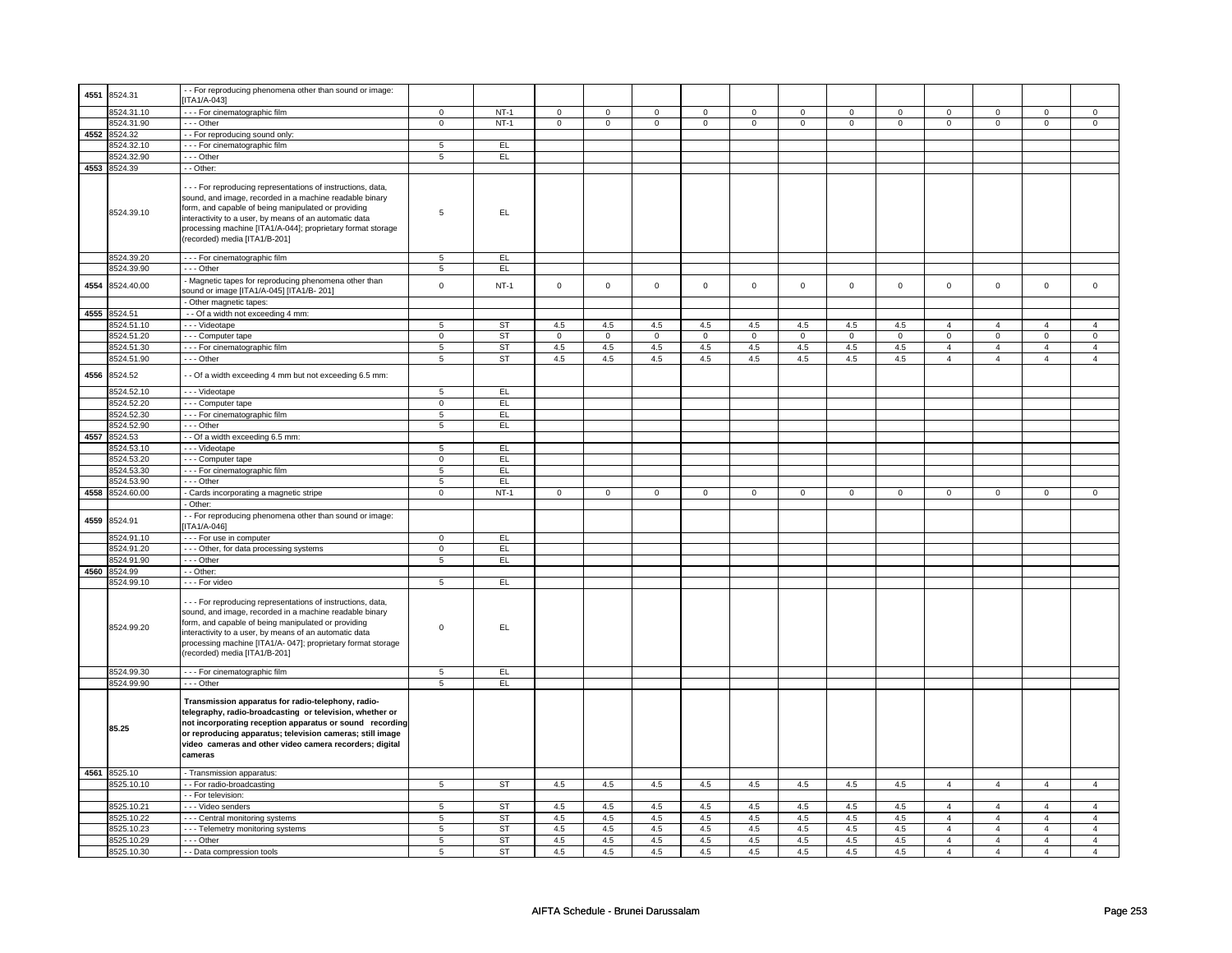|      | 8525.10.40            | - Set top boxes which have a communication function                                                                                                                                                                   | 5              | <b>ST</b> | $4.5\,$        | $4.5\,$        | $4.5\,$     | $4.5\,$        | $4.5\,$        | $4.5\,$        | 4.5         | $4.5\,$        | $\Delta$       | $\overline{4}$ | $\overline{a}$ | $\Delta$       |
|------|-----------------------|-----------------------------------------------------------------------------------------------------------------------------------------------------------------------------------------------------------------------|----------------|-----------|----------------|----------------|-------------|----------------|----------------|----------------|-------------|----------------|----------------|----------------|----------------|----------------|
|      | 8525.10.50            | ITA1/B-203]<br>- For radio telephony or radio-telegraphy [ITA1/A-048]                                                                                                                                                 | 5              | <b>ST</b> | 4.5            | 4.5            | 4.5         | 4.5            | 4.5            | 4.5            | 4.5         | 4.5            | $\overline{4}$ | $\overline{4}$ | $\overline{4}$ | $\overline{4}$ |
|      |                       | - Transmission apparatus incorporating reception apparatus:                                                                                                                                                           |                |           |                |                |             |                |                |                |             |                |                |                |                |                |
| 4562 | 8525.20               | ITA1/A-049] [ex ITA1/B-197]                                                                                                                                                                                           |                |           |                |                |             |                |                |                |             |                |                |                |                |                |
|      | 8525.20.10            | - - Wireless LAN                                                                                                                                                                                                      | 5              | EL.       |                |                |             |                |                |                |             |                |                |                |                |                |
|      | 8525.20.20            | - - Internet enabled handphones                                                                                                                                                                                       | $\,$ 5 $\,$    | EL        |                |                |             |                |                |                |             |                |                |                |                |                |
|      | 8525.20.30            | - - Internet enabled cellular phones                                                                                                                                                                                  | 5              | EL        |                |                |             |                |                |                |             |                |                |                |                |                |
|      | 8525.20.40            | - Internet video conferencing equipment                                                                                                                                                                               | 5              | EL        |                |                |             |                |                |                |             |                |                |                |                |                |
|      | 8525.20.50            | - Digital radio relay systems                                                                                                                                                                                         | ${\bf 5}$      | EL        |                |                |             |                |                |                |             |                |                |                |                |                |
|      | 8525.20.60            | - Mobile data network                                                                                                                                                                                                 | 5              | EL.       |                |                |             |                |                |                |             |                |                |                |                |                |
|      | 8525.20.70            | - Set top boxes which have a communication function<br><b>ITA1/B2031</b>                                                                                                                                              | 5              | EL        |                |                |             |                |                |                |             |                |                |                |                |                |
|      | 8525.20.80            | - - Other cellular phones                                                                                                                                                                                             | $\overline{5}$ | E         |                |                |             |                |                |                |             |                |                |                |                |                |
|      |                       | - Other:                                                                                                                                                                                                              |                |           |                |                |             |                |                |                |             |                |                |                |                |                |
|      | 8525.20.91            | - - Other transmission apparatus for radio-telephony or radio-<br>telegraphy                                                                                                                                          | 5              | EL.       |                |                |             |                |                |                |             |                |                |                |                |                |
|      | 8525.20.92            | - - - Other transmission apparatus for television                                                                                                                                                                     | 5              | EL        |                |                |             |                |                |                |             |                |                |                |                |                |
|      | 3525.20.99            | --- Other                                                                                                                                                                                                             | 5              | EL        |                |                |             |                |                |                |             |                |                |                |                |                |
|      | 4563 8525.30          | - Television cameras:                                                                                                                                                                                                 |                |           |                |                |             |                |                |                |             |                |                |                |                |                |
|      | 8525.30.10            | - Cameras, without recording function, working in conjunction<br>with an automatic data processing machine, the dimensions<br>of which do not exceed 130 mm x 70 mm x 45 mm [ITA/2]                                   | 5              | <b>ST</b> | 4.5            | 4.5            | $4.5\,$     | 4.5            | 4.5            | 4.5            | 4.5         | 4.5            | $\overline{4}$ | $\overline{4}$ | $\overline{4}$ |                |
|      | 8525.30.90            | - - Other                                                                                                                                                                                                             | 5              | <b>ST</b> | 4.5            | 4.5            | 4.5         | 4.5            | 4.5            | 4.5            | 4.5         | 4.5            | $\overline{4}$ | $\overline{4}$ | $\overline{4}$ | $\overline{4}$ |
| 4564 | 8525.40               | Still image video cameras and other video camera<br>ecorders; digital cameras:                                                                                                                                        |                |           |                |                |             |                |                |                |             |                |                |                |                |                |
|      | 8525.40.10            | - Digital still image video cameras (ITA1/A-050)                                                                                                                                                                      | 5              | ST        | 4.5            | 4.5            | $4.5\,$     | 4.5            | $4.5\,$        | 4.5            | $4.5\,$     | 4.5            | $\overline{4}$ | $\overline{4}$ | $\overline{4}$ | $\overline{4}$ |
|      | 8525.40.20            | - - Other still image video cameras                                                                                                                                                                                   | 5              | ST        | 4.5            | 4.5            | 4.5         | 4.5            | 4.5            | 4.5            | 4.5         | 4.5            | $\overline{4}$ | $\overline{4}$ | $\overline{4}$ | $\overline{4}$ |
|      | 8525.40.30            | - - Digital cameras                                                                                                                                                                                                   | 5              | <b>ST</b> | 4.5            | 4.5            | 4.5         | 4.5            | 4.5            | 4.5            | 4.5         | 4.5            | $\overline{4}$ | $\overline{4}$ | $\overline{4}$ | $\overline{4}$ |
|      | 8525.40.40            | - - Other video camera recorders                                                                                                                                                                                      | 5              | <b>ST</b> | 4.5            | 4.5            | 4.5         | 4.5            | 4.5            | 4.5            | 4.5         | 4.5            | $\overline{4}$ | $\overline{4}$ | $\overline{4}$ | $\overline{4}$ |
|      | 85.26                 | Radar apparatus, radio navigational aid apparatus and                                                                                                                                                                 |                |           |                |                |             |                |                |                |             |                |                |                |                |                |
|      |                       | radio remote control apparatus.                                                                                                                                                                                       |                |           |                |                |             |                |                |                |             |                |                |                |                |                |
| 4565 | 8526.10               | - Radar apparatus:                                                                                                                                                                                                    |                |           |                |                |             |                |                |                |             |                |                |                |                |                |
|      | 8526.10.10            | - - Radar apparatus, ground base, or of a kind for<br>incorporation in civil aircraft, or of a kind used solely on sea-<br>going vessels [ITA/2]                                                                      | $\mathbf 0$    | NT-1      | $\mathbf 0$    | $\mathsf 0$    | $\mathbf 0$ | $\mathbf 0$    | $\mathbf 0$    | $\mathsf 0$    | $\mathbf 0$ | $\mathbf 0$    | $\mathsf 0$    | $\mathsf 0$    | $\mathsf 0$    | 0              |
|      | 8526.10.90            | - - Other                                                                                                                                                                                                             | $\overline{0}$ | $NT-1$    | $\overline{0}$ | $\overline{0}$ | $\mathbf 0$ | $\overline{0}$ | $\overline{0}$ | $\overline{0}$ | $\mathbf 0$ | $\overline{0}$ | $\overline{0}$ | $\overline{0}$ | $\overline{0}$ | $\Omega$       |
|      |                       | - Other:                                                                                                                                                                                                              |                |           |                |                |             |                |                |                |             |                |                |                |                |                |
|      | 4566 8526.91          | - Radio navigational aid apparatus:                                                                                                                                                                                   |                |           |                |                |             |                |                |                |             |                |                |                |                |                |
|      | 8526.91.10            | -- Radio navigational aid apparatus, of a kind for used in<br>civil aircraft, or of a kind used solely on sea-going vessels<br>[ITA/2]                                                                                | 0              | NT-1      | $\mathbf 0$    | $\mathsf 0$    | $\mathbf 0$ | 0              | $\mathbf 0$    | $\mathbf 0$    | $\mathbf 0$ | 0              | $\mathbf 0$    | $\mathbf 0$    | $\Omega$       | $\Omega$       |
|      | 3526.91.90            | $- -$ Other                                                                                                                                                                                                           | $\overline{0}$ | $NT-1$    | $\overline{0}$ | $\overline{0}$ | $\Omega$    | $\Omega$       | $\overline{0}$ | $\overline{0}$ | $\Omega$    | $\Omega$       | $\overline{0}$ | $\overline{0}$ | $\Omega$       | 0              |
|      | 4567 8526.92.00       | - - Radio remote control apparatus                                                                                                                                                                                    | 5              | <b>ST</b> | 4.5            | 4.5            | 4.5         | 4.5            | 4.5            | 4.5            | 4.5         | 4.5            | $\overline{4}$ | $\overline{4}$ | $\overline{4}$ | $\overline{4}$ |
|      | 85.27                 | Reception apparatus for radio-telephony, radio-<br>telegraphy or radio-broadcasting, whether or not<br>combined, in the same housing, with sound recording or<br>reproducing apparatus or a clock.                    |                |           |                |                |             |                |                |                |             |                |                |                |                |                |
|      |                       | Radio-broadcast receivers capable of operating without an<br>external source of power, including apparatus capable of<br>receiving also radio-telephony or radio-telegraphy:                                          |                |           |                |                |             |                |                |                |             |                |                |                |                |                |
|      | 4568 8527.12.00       | - - Pocket-size radio cassette-players                                                                                                                                                                                | $\sqrt{5}$     | ST        | 4.5            | 4.5            | 4.5         | 4.5            | 4.5            | 4.5            | 4.5         | 4.5            | $\overline{4}$ | $\overline{4}$ | $\overline{4}$ | 4              |
| 4569 | 8527.13.00            | - Other apparatus combined with sound recording or                                                                                                                                                                    | 5              | <b>ST</b> | $4.5\,$        | $4.5\,$        | $4.5\,$     | $4.5\,$        | $4.5\,$        | $4.5\,$        | 4.5         | $4.5\,$        | $\overline{4}$ | $\overline{4}$ | $\overline{4}$ | $\overline{4}$ |
|      |                       | reproducing apparatus                                                                                                                                                                                                 |                |           |                |                |             |                |                |                |             |                |                |                |                |                |
|      |                       |                                                                                                                                                                                                                       |                |           |                |                |             |                |                |                |             |                |                |                |                |                |
|      | 4570 8527.19          | - - Other:                                                                                                                                                                                                            |                |           |                |                |             |                |                |                |             |                |                |                |                |                |
|      | 8527.19.10            | - - - For radio-telephony or radio-telegraphy                                                                                                                                                                         | 5              | ST        | 4.5            | 4.5            | $4.5\,$     | 4.5            | $4.5\,$        | 4.5            | $4.5\,$     | 4.5            | $\overline{4}$ | $\overline{4}$ | $\overline{4}$ | $\overline{4}$ |
|      | 8527.19.20            | - - Reception apparatus capable of planning managing, and<br>monitoring of electromagnetic spectrum [ITA/2]                                                                                                           | 5              | ST        | 4.5            | 4.5            | 4.5         | 4.5            | 4.5            | 4.5            | 4.5         | 4.5            | $\overline{4}$ | $\overline{4}$ | $\overline{4}$ | $\overline{4}$ |
|      | 8527.19.90            | --- Other                                                                                                                                                                                                             | 5              | <b>ST</b> | 4.5            | 4.5            | 4.5         | 4.5            | 4.5            | 4.5            | 4.5         | 4.5            | $\overline{4}$ | $\overline{4}$ | $\overline{4}$ | $\overline{4}$ |
|      |                       | Radio-broadcast receivers not capable of operating without<br>an external source of power, of a kind used in motor vehicles,<br>including apparatus capable of receiving also radio-telephony<br>or radio-telegraphy: |                |           |                |                |             |                |                |                |             |                |                |                |                |                |
| 4571 | 8527.21<br>8527.21.10 | - Combined with sound recording or reproducing apparatus:<br>--- For radio-telephony or radio-telegraphy                                                                                                              | 5              | ST        | 4.5            | 4.5            | 4.5         | 4.5            | 4.5            | 4.5            | 4.5         | 4.5            | $\mathbf{A}$   | $\mathbf{A}$   | $\mathbf{A}$   | $\mathbf{A}$   |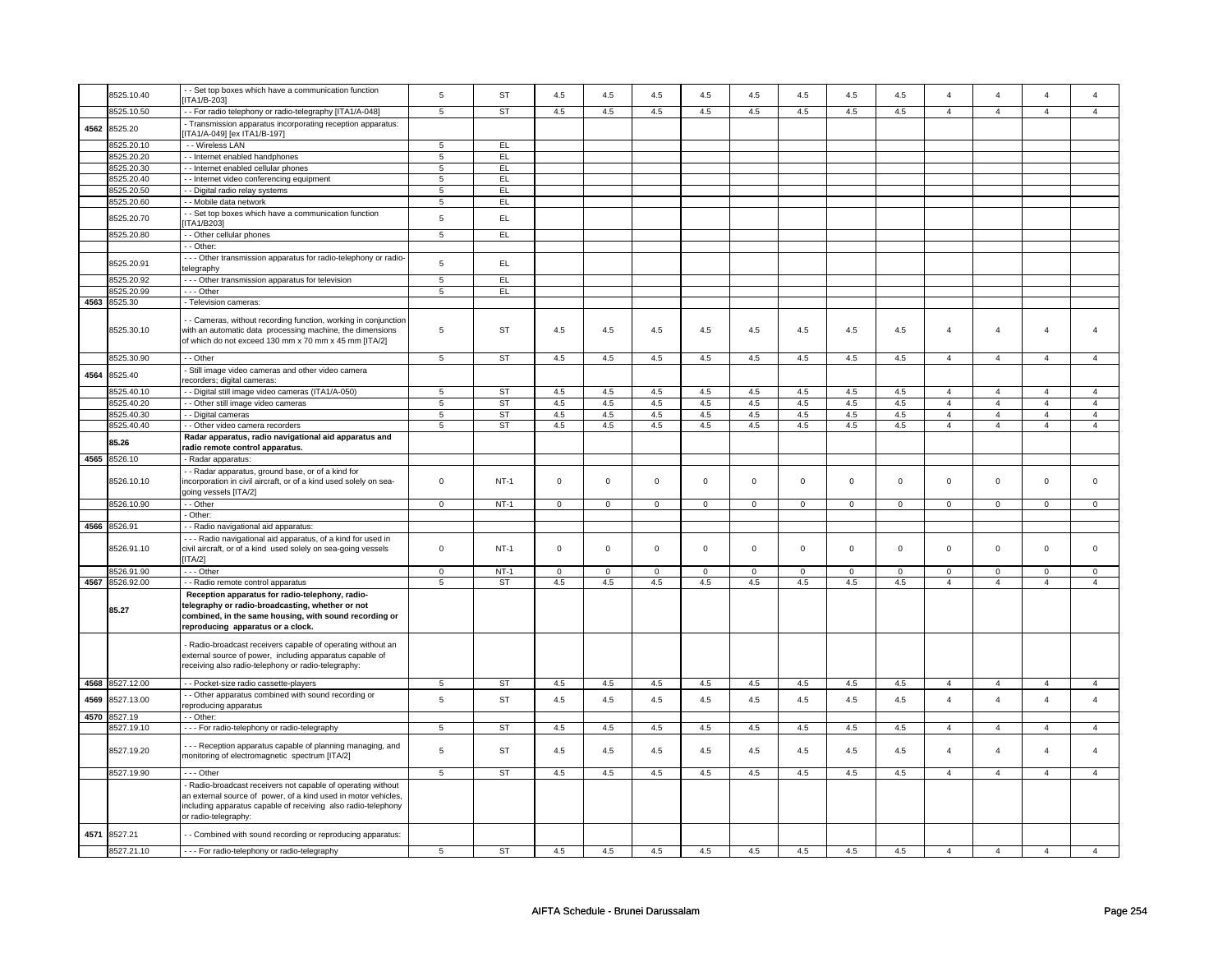|      | 8527.21.90   | $\cdots$ Other                                                                                                                                                                                 | $\,$ 5 $\,$    | ST        | 4.5     | 4.5     | 4.5     | 4.5     | 4.5     | 4.5 | 4.5 | 4.5     | $\overline{4}$          | $\Delta$       | $\boldsymbol{\Lambda}$ | $\overline{a}$          |
|------|--------------|------------------------------------------------------------------------------------------------------------------------------------------------------------------------------------------------|----------------|-----------|---------|---------|---------|---------|---------|-----|-----|---------|-------------------------|----------------|------------------------|-------------------------|
| 4572 | 3527.29      | - - Other:                                                                                                                                                                                     |                |           |         |         |         |         |         |     |     |         |                         |                |                        |                         |
|      | 3527.29.10   |                                                                                                                                                                                                |                | <b>ST</b> | 4.5     | 4.5     | 4.5     | 4.5     | 4.5     | 4.5 | 4.5 | 4.5     |                         | $\overline{4}$ | $\overline{4}$         |                         |
|      |              | - - - For radio-telephony or radio-telegraphy                                                                                                                                                  | 5              |           |         |         |         |         |         |     |     |         | $\overline{4}$          |                |                        | $\overline{4}$          |
|      | 8527.29.90   | $- -$ Other                                                                                                                                                                                    | 5              | <b>ST</b> | 4.5     | 4.5     | 4.5     | 4.5     | 4.5     | 4.5 | 4.5 | 4.5     | $\overline{4}$          | $\overline{4}$ | $\overline{4}$         | $\overline{4}$          |
|      |              | - Other radio-broadcast receivers, including apparatus<br>capable of receiving also radio-telephony or radio-telegraphy:                                                                       |                |           |         |         |         |         |         |     |     |         |                         |                |                        |                         |
| 4573 | 8527.31      | - Combined with sound recording or reproducing apparatus:                                                                                                                                      |                |           |         |         |         |         |         |     |     |         |                         |                |                        |                         |
|      | 8527.31.10   | - - - For radio-telephony or radio-telegraphy                                                                                                                                                  | 5              | EL        |         |         |         |         |         |     |     |         |                         |                |                        |                         |
|      | 8527.31.90   | - - - Other                                                                                                                                                                                    | 5              | EL.       |         |         |         |         |         |     |     |         |                         |                |                        |                         |
|      |              | - Not combined with sound recording or reproducing                                                                                                                                             |                |           |         |         |         |         |         |     |     |         |                         |                |                        |                         |
| 4574 | 8527.32.00   | apparatus but combined with a clock                                                                                                                                                            | $\sqrt{5}$     | <b>ST</b> | 4.5     | 4.5     | 4.5     | 4.5     | 4.5     | 4.5 | 4.5 | 4.5     | $\overline{4}$          | $\overline{4}$ | $\overline{4}$         | $\overline{4}$          |
| 4575 | 8527.39      | - - Other:                                                                                                                                                                                     |                |           |         |         |         |         |         |     |     |         |                         |                |                        |                         |
|      | 3527.39.10   | -- For radio-telephony or radio-telegraphy                                                                                                                                                     | $\,$ 5 $\,$    | <b>ST</b> | 4.5     | 4.5     | 4.5     | 4.5     | 4.5     | 4.5 | 4.5 | 4.5     | $\overline{4}$          | $\overline{4}$ | $\overline{A}$         | $\Delta$                |
|      | 8527.39.90   | - - - Other                                                                                                                                                                                    | 5              | <b>ST</b> | $4.5\,$ | $4.5\,$ | $4.5\,$ | 4.5     | $4.5\,$ | 4.5 | 4.5 | $4.5\,$ | $\overline{\mathbf{4}}$ | $\overline{4}$ | $\overline{4}$         | $\overline{4}$          |
|      | 4576 8527.90 | - Other:                                                                                                                                                                                       |                |           |         |         |         |         |         |     |     |         |                         |                |                        |                         |
|      |              |                                                                                                                                                                                                |                |           |         |         |         |         |         |     |     |         |                         |                |                        |                         |
|      | 8527.90.10   | - - Portable receivers for calling, alerting or paging [ITA1/A-<br>051] and paging alert devices, including pagers [ITA1/B-197]                                                                | 5              | ST        | 4.5     | 4.5     | 4.5     | 4.5     | 4.5     | 4.5 | 4.5 | 4.5     | $\overline{4}$          | $\overline{4}$ | $\overline{4}$         | $\overline{\mathbf{4}}$ |
|      |              | - - Other:                                                                                                                                                                                     |                |           |         |         |         |         |         |     |     |         |                         |                |                        |                         |
|      | 8527.90.91   | - - - For radio-telephony or radio-telegraphy                                                                                                                                                  | 5              | <b>ST</b> | 4.5     | 4.5     | 4.5     | 4.5     | 4.5     | 4.5 | 4.5 | 4.5     | $\overline{4}$          | $\overline{4}$ | $\overline{4}$         | $\overline{4}$          |
|      | 8527.90.92   | - - - For distress signals from ships or aircraft                                                                                                                                              | 5              | <b>ST</b> | 4.5     | 4.5     | 4.5     | 4.5     | 4.5     | 4.5 | 4.5 | 4.5     | $\overline{4}$          | $\overline{4}$ | $\overline{4}$         | $\overline{4}$          |
|      | 8527.90.99   | --- Other                                                                                                                                                                                      | 5              | ST        | 4.5     | 4.5     | 4.5     | 4.5     | 4.5     | 4.5 | 4.5 | 4.5     | $\overline{4}$          | $\overline{4}$ | $\overline{4}$         | $\overline{4}$          |
|      | 85.28        | Reception apparatus for television, whether or not<br>incorporating radio-broadcast receivers or sound or<br>video recording or reproducing apparatus; video monitors<br>and video projectors. |                |           |         |         |         |         |         |     |     |         |                         |                |                        |                         |
|      |              | - Reception apparatus for television, whether or not<br>incorporating radiobroadcast receivers or sound or video<br>recording or reproducing apparatus:                                        |                |           |         |         |         |         |         |     |     |         |                         |                |                        |                         |
|      | 4577 8528.12 | - - Colour:                                                                                                                                                                                    |                |           |         |         |         |         |         |     |     |         |                         |                |                        |                         |
|      | 8528.12.10   | --- Set top boxes which have a communication function<br>ITA1/B-203]                                                                                                                           | $\,$ 5 $\,$    | EL.       |         |         |         |         |         |     |     |         |                         |                |                        |                         |
|      | 8528.12.20   | --- Printed circuit assemblies for use with ADP machines<br>[ITA1/B-199]                                                                                                                       | $\sqrt{5}$     | EL        |         |         |         |         |         |     |     |         |                         |                |                        |                         |
|      | 8528.12.90   | $- -$ Other                                                                                                                                                                                    | $\overline{5}$ | EL        |         |         |         |         |         |     |     |         |                         |                |                        |                         |
| 4578 | 8528.13.00   | - - Black and white or other monochrome                                                                                                                                                        | $\overline{5}$ | <b>ST</b> | 4.5     | 4.5     | 4.5     | 4.5     | 4.5     | 4.5 | 4.5 | 4.5     | $\overline{4}$          | $\overline{4}$ | $\overline{4}$         | $\overline{4}$          |
|      |              | - Video monitors:                                                                                                                                                                              |                |           |         |         |         |         |         |     |     |         |                         |                |                        |                         |
|      |              | - Colour:                                                                                                                                                                                      |                |           |         |         |         |         |         |     |     |         |                         |                |                        |                         |
|      | 4579 8528.21 |                                                                                                                                                                                                |                |           |         |         |         |         |         |     |     |         |                         |                |                        |                         |
|      | 8528.21.10   | --- FPD type monitors for video and computer data, for<br>overhead projectors [ITA1/B-200]                                                                                                     | $\,$ 5 $\,$    | EL.       |         |         |         |         |         |     |     |         |                         |                |                        |                         |
|      | 8528.21.90   | --- Other                                                                                                                                                                                      | 5              | EL.       |         |         |         |         |         |     |     |         |                         |                |                        |                         |
|      |              |                                                                                                                                                                                                |                |           |         |         |         |         |         |     |     |         |                         |                |                        |                         |
| 4580 | 3528.22.00   | - - Black and white or other monochrome                                                                                                                                                        | 5              | <b>ST</b> | 4.5     | 4.5     | 4.5     | 4.5     | 4.5     | 4.5 | 4.5 | 4.5     | $\overline{4}$          | $\overline{4}$ | $\overline{4}$         | $\overline{4}$          |
| 4581 | 3528.30      | - Video projectors:                                                                                                                                                                            |                |           |         |         |         |         |         |     |     |         |                         |                |                        |                         |
|      | 3528.30.10   | - Having capacity for projecting on screens of 300 inches or<br>more                                                                                                                           | 5              | <b>ST</b> | 4.5     | 4.5     | 4.5     | 4.5     | 4.5     | 4.5 | 4.5 | 4.5     | $\overline{4}$          | $\overline{4}$ | $\overline{4}$         | $\overline{\mathbf{4}}$ |
|      | 8528.30.20   | - Flat panel display type video and computer data projectors<br>ITA1/B-200]                                                                                                                    | $\sqrt{5}$     | <b>ST</b> | 4.5     | 4.5     | 4.5     | 4.5     | 4.5     | 4.5 | 4.5 | 4.5     | $\overline{4}$          | $\overline{4}$ | $\Delta$               | $\overline{a}$          |
|      | 8528.30.90   | - - Other                                                                                                                                                                                      | $\overline{5}$ | <b>ST</b> | 4.5     | 4.5     | 4.5     | 4.5     | 4.5     | 4.5 | 4.5 | 4.5     | $\overline{4}$          | $\overline{4}$ | $\overline{4}$         | $\overline{4}$          |
|      | 85.29        | Parts suitable for use solely or principally with the                                                                                                                                          |                |           |         |         |         |         |         |     |     |         |                         |                |                        |                         |
| 4582 | 8529.10      | apparatus of headings 85.25 to 85.28.<br>- Aerials and aerial reflectors of all kinds; parts suitable for<br>use therewith:                                                                    |                |           |         |         |         |         |         |     |     |         |                         |                |                        |                         |
|      | 8529.10.10   | - - Aerials or antennae of a kind used with apparatus for radio-<br>telephony and radio- telegraphy [ITA1/A-052]; parts of paging<br>alert devices [ITA1/B-197]                                | 5              | ST        | 4.5     | 4.5     | 4.5     | 4.5     | 4.5     | 4.5 | 4.5 | 4.5     | $\overline{4}$          | $\overline{4}$ | $\overline{4}$         | $\overline{\mathbf{4}}$ |
|      | 8529.10.20   | - Parabolic aerial reflector dishes for direct broadcast multi-                                                                                                                                | $\sqrt{5}$     | <b>ST</b> | 4.5     | 4.5     | 4.5     | 4.5     | 4.5     | 4.5 | 4.5 | 4.5     | $\overline{4}$          | $\overline{4}$ | $\overline{4}$         | $\overline{\mathbf{4}}$ |
|      | 8529.10.30   | media systems and parts thereof<br>- Telescopic, rabbit and dipole antennae for television or                                                                                                  | $\mathbf 5$    | <b>ST</b> | $4.5\,$ | $4.5\,$ | 4.5     | $4.5\,$ | $4.5\,$ | 4.5 | 4.5 | 4.5     | $\overline{4}$          | $\overline{a}$ | $\overline{a}$         | $\overline{a}$          |
|      |              | radio receivers                                                                                                                                                                                |                |           |         |         |         |         |         |     |     |         |                         |                |                        |                         |
|      | 8529.10.40   | - - Aerial filters and separators [ITA/2]                                                                                                                                                      | $\overline{5}$ | <b>ST</b> | 4.5     | 4.5     | 4.5     | 4.5     | 4.5     | 4.5 | 4.5 | 4.5     | $\overline{4}$          | $\overline{4}$ | $\overline{4}$         | $\overline{4}$          |
|      |              | - - Parts mounted on PCB and / or cabinet / cabinet parts:                                                                                                                                     |                |           |         |         |         |         |         |     |     |         |                         |                |                        |                         |
|      | 8529.10.51   | - - - For use with transmission apparatus or reception<br>apparatus for radio-telegraphy, radio-telephony, radio-<br>broadcasting or television                                                | 5              | <b>ST</b> | 4.5     | 4.5     | 4.5     | 4.5     | 4.5     | 4.5 | 4.5 | 4.5     | $\overline{4}$          | $\overline{a}$ | $\overline{a}$         | 4                       |
|      | 8529.10.59   | --- Other                                                                                                                                                                                      | $\overline{5}$ | ST        | 4.5     | 4.5     | 4.5     | 4.5     | 4.5     | 4.5 | 4.5 | 4.5     | $\overline{4}$          | $\overline{4}$ | $\overline{4}$         | $\overline{\mathbf{4}}$ |
|      | 8529.10.60   | - - Wave guide (feed horn)                                                                                                                                                                     | 5              | <b>ST</b> | 4.5     | 4.5     | 4.5     | 4.5     | 4.5     | 4.5 | 4.5 | 4.5     | $\overline{4}$          | $\overline{4}$ | $\overline{4}$         | $\overline{4}$          |
|      |              |                                                                                                                                                                                                |                |           |         |         |         |         |         |     |     |         |                         |                |                        |                         |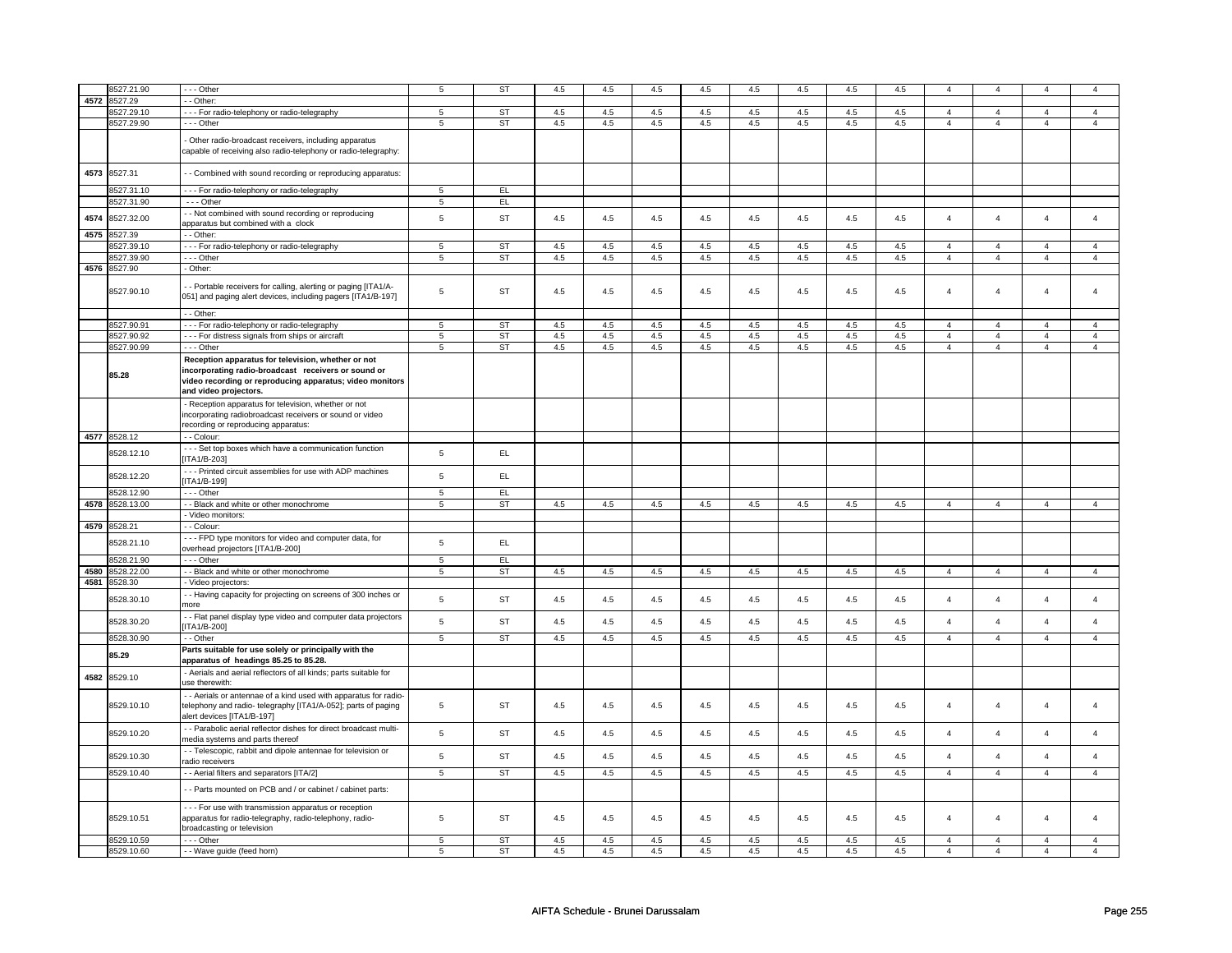|      |                     | - Other:                                                                                                                                                                                                                                                                                                               |                |           |                     |                |                     |                |                     |                |                     |                |                |                |                |                |
|------|---------------------|------------------------------------------------------------------------------------------------------------------------------------------------------------------------------------------------------------------------------------------------------------------------------------------------------------------------|----------------|-----------|---------------------|----------------|---------------------|----------------|---------------------|----------------|---------------------|----------------|----------------|----------------|----------------|----------------|
|      | 8529.10.91          |                                                                                                                                                                                                                                                                                                                        |                | <b>ST</b> | 4.5                 | 4.5            | 4.5                 | 4.5            |                     | 4.5            | 4.5                 | 4.5            |                |                | $\overline{4}$ |                |
|      |                     | - - - For radio-telephony or radio-telegraphy                                                                                                                                                                                                                                                                          | 5              |           |                     |                |                     |                | 4.5                 |                |                     |                | 4              | $\overline{4}$ |                | $\overline{4}$ |
|      | 8529.10.92          | --- For transmission apparatus for radio-broadcasting or                                                                                                                                                                                                                                                               | $\sqrt{5}$     | <b>ST</b> | 4.5                 | 4.5            | 4.5                 | 4.5            | 4.5                 | 4.5            | 4.5                 | 4.5            | $\overline{4}$ | $\overline{4}$ | $\overline{4}$ | $\overline{4}$ |
|      |                     | television                                                                                                                                                                                                                                                                                                             |                |           |                     |                |                     |                |                     |                |                     |                |                |                |                |                |
|      | 8529.10.99          | --- Other                                                                                                                                                                                                                                                                                                              | $\,$ 5 $\,$    | ST        | 4.5                 | 4.5            | $4.5\,$             | 4.5            | $4.5\,$             | 4.5            | $4.5\,$             | 4.5            | $\overline{4}$ | $\overline{4}$ | $\overline{4}$ | $\overline{4}$ |
|      | 4583 8529.90        | - Other:                                                                                                                                                                                                                                                                                                               |                |           |                     |                |                     |                |                     |                |                     |                |                |                |                |                |
|      |                     | - Parts including printed circuit assemblies of the following:<br>transmission apparatus other than radio-broadcasting or<br>television transmission;digital still image video cameras;<br>portable receivers for calling, alerting or paging [ITA1/A-053]<br>and paging alert devices, including pagers [ITA1/B-197]: |                |           |                     |                |                     |                |                     |                |                     |                |                |                |                |                |
|      | 8529.90.11          | - - - For cellular phones                                                                                                                                                                                                                                                                                              | $\overline{5}$ | EL.       |                     |                |                     |                |                     |                |                     |                |                |                |                |                |
|      | 8529.90.12          | $- -$ Other                                                                                                                                                                                                                                                                                                            | $\sqrt{5}$     | EL        |                     |                |                     |                |                     |                |                     |                |                |                |                |                |
|      | 8529.90.20          | - - For decoders, other than those of 8529.90.11 and<br>8529.90.12                                                                                                                                                                                                                                                     | $\mathbf 5$    | EL        |                     |                |                     |                |                     |                |                     |                |                |                |                |                |
|      |                     | - - Printed circuit boards, assembled, other than those of<br>8529.90.11 and 8529.90.12:                                                                                                                                                                                                                               |                |           |                     |                |                     |                |                     |                |                     |                |                |                |                |                |
|      | 8529.90.31          | --- For goods of subheading 8527.13, 8527.19, 8527.21,<br>8527.29, 8527.31, 8527.39 or 8527.90 (for radio-telephony or<br>radio-telegraphy only)                                                                                                                                                                       | 5              | EL.       |                     |                |                     |                |                     |                |                     |                |                |                |                |                |
|      | 8529.90.32          | --- For the goods of 8525.10 or 8525.20 (not for radio-<br>telephony or radio-telegraphy)                                                                                                                                                                                                                              | 5              | EL.       |                     |                |                     |                |                     |                |                     |                |                |                |                |                |
|      | 8529.90.33          | --- For the goods of 8527.13, 8527.19, 8527.21, 8527.29,<br>8527.31, 8527.39 or 8527.90 (not for radio-telephony or radio-<br>telegraphy)                                                                                                                                                                              | 5              | EL.       |                     |                |                     |                |                     |                |                     |                |                |                |                |                |
|      | 8529.90.34          | --- For goods of subheading 85.26                                                                                                                                                                                                                                                                                      | 5              | EL        |                     |                |                     |                |                     |                |                     |                |                |                |                |                |
|      | 8529.90.35          | --- For goods of subheading 85.28                                                                                                                                                                                                                                                                                      | 5              | EL.       |                     |                |                     |                |                     |                |                     |                |                |                |                |                |
|      | 8529.90.36          | --- For goods of subheading 8525.30                                                                                                                                                                                                                                                                                    | 5              | EL.       |                     |                |                     |                |                     |                |                     |                |                |                |                |                |
|      | 8529.90.37          | - - - For goods of subheading 8527.12 or 8527.32                                                                                                                                                                                                                                                                       | $\,$ 5 $\,$    | EL        |                     |                |                     |                |                     |                |                     |                |                |                |                |                |
|      | 8529.90.39          | $- -$ Other                                                                                                                                                                                                                                                                                                            | 5              | EL        |                     |                |                     |                |                     |                |                     |                |                |                |                |                |
|      |                     | - - Other:                                                                                                                                                                                                                                                                                                             |                |           |                     |                |                     |                |                     |                |                     |                |                |                |                |                |
|      | 8529.90.91          | - - - For television                                                                                                                                                                                                                                                                                                   | $\overline{5}$ | EL        |                     |                |                     |                |                     |                |                     |                |                |                |                |                |
|      | 8529.90.92          | - - - For radio-telephony or radio-telegraphy only                                                                                                                                                                                                                                                                     | 5              | EL        |                     |                |                     |                |                     |                |                     |                |                |                |                |                |
|      | 8529.90.93          | --- Other, of goods of heading 85.28                                                                                                                                                                                                                                                                                   | 5              | EL        |                     |                |                     |                |                     |                |                     |                |                |                |                |                |
|      | 8529.90.99          | --- Other                                                                                                                                                                                                                                                                                                              | $\,$ 5 $\,$    | EL        |                     |                |                     |                |                     |                |                     |                |                |                |                |                |
|      | 85.30               | Electrical signalling, safety or traffic control equipment for<br>railways, tramways, roads, inland waterways, parking<br>facilities, port installations or airfields (other than those of<br>heading 86.08).                                                                                                          |                |           |                     |                |                     |                |                     |                |                     |                |                |                |                |                |
|      | 4584 8530.10.00     | - Equipment for railways or tramways                                                                                                                                                                                                                                                                                   | $\mathbf 0$    | $NT-1$    | $\mathbf 0$         | $\mathbf 0$    | $\mathsf 0$         | $\mathbf 0$    | $\mathsf 0$         | $\mathbf 0$    | $\mathsf 0$         | $\mathbf 0$    | $\mathbf 0$    | $\mathbf 0$    | $\mathsf 0$    | $\mathbf{0}$   |
| 4585 | 8530.80             | - Other equipment:                                                                                                                                                                                                                                                                                                     |                |           |                     |                |                     |                |                     |                |                     |                |                |                |                |                |
|      | 8530.80.10          | - - For roads                                                                                                                                                                                                                                                                                                          | $\overline{0}$ | $NT-1$    | $\overline{0}$      | $\overline{0}$ | $\mathbf 0$         | $\overline{0}$ | $\overline{0}$      | $\overline{0}$ | $\mathbf 0$         | $\overline{0}$ | $\mathbf 0$    | $\overline{0}$ | 0              | $\overline{0}$ |
|      | 8530.80.90          | - - Other                                                                                                                                                                                                                                                                                                              | $\mathbf 0$    | $NT-1$    | $\mathsf{O}\xspace$ | $\mathbf 0$    | $\mathsf{O}\xspace$ | $\mathbf 0$    | $\mathsf{O}\xspace$ | $\mathbf 0$    | $\mathsf{O}\xspace$ | $\mathbf 0$    | $\mathbf 0$    | $\mathbf 0$    | $\mathbf 0$    | $\mathbf 0$    |
| 4586 | 8530.90             | - Parts:                                                                                                                                                                                                                                                                                                               |                |           |                     |                |                     |                |                     |                |                     |                |                |                |                |                |
|      | 8530.90.10          | - Of goods of subheading 8530.10.00                                                                                                                                                                                                                                                                                    | $\mathbf 0$    | $NT-1$    | $\mathsf 0$         | $\mathbf 0$    | $\mathbf 0$         | $\mathbf 0$    | $\mathsf 0$         | $\mathbf 0$    | 0                   | $\mathbf 0$    | $\mathsf 0$    | $\mathbf 0$    | 0              | $\overline{0}$ |
|      | 8530.90.20<br>85.31 | - - Of goods of subheading 8530.80.00<br>Electric sound or visual signalling apparatus (for<br>example, bells, sirens, indicator panels, burglar or fire<br>alarms), other than those of heading 85.12 or 85.30.                                                                                                       | $\mathbf 0$    | $NT-1$    | $\mathbf 0$         | $\mathbf 0$    | $\mathbf 0$         | $\mathbf 0$    | $\mathsf 0$         | $\mathbf 0$    | $\mathbf 0$         | $\mathbf 0$    | $\mathbf 0$    | $\mathbf 0$    | $\mathbf 0$    | $\mathbf 0$    |
|      | 4587 8531.10        | - Burglar or fire alarms and similar apparatus:                                                                                                                                                                                                                                                                        |                |           |                     |                |                     |                |                     |                |                     |                |                |                |                |                |
|      | 8531.10.10          | - - Burglar alarms                                                                                                                                                                                                                                                                                                     | 20             | EL        |                     |                |                     |                |                     |                |                     |                |                |                |                |                |
|      | 8531.10.20          | - - Fire alarms                                                                                                                                                                                                                                                                                                        | 20             | EL        |                     |                |                     |                |                     |                |                     |                |                |                |                |                |
|      | 8531.10.30          | - - Smoke alarms                                                                                                                                                                                                                                                                                                       | 20             | EL        |                     |                |                     |                |                     |                |                     |                |                |                |                |                |
|      | 8531.10.40          | - - SOS shrill alarms                                                                                                                                                                                                                                                                                                  | 20             | EL        |                     |                |                     |                |                     |                |                     |                |                |                |                |                |
|      | 8531.10.90          | - Other                                                                                                                                                                                                                                                                                                                | 20             | EL        |                     |                |                     |                |                     |                |                     |                |                |                |                |                |
|      |                     |                                                                                                                                                                                                                                                                                                                        |                |           |                     |                |                     |                |                     |                |                     |                |                |                |                |                |
| 4588 | 8531.20.00          | Indicator panels incorporating liquid crystal devices (LCD) or<br>light emitting diodes (LED) [ITA1/A-054] [ITA1/B-193]                                                                                                                                                                                                | 20             | EL.       |                     |                |                     |                |                     |                |                     |                |                |                |                |                |
| 4589 | 8531.80             | - Other apparatus:                                                                                                                                                                                                                                                                                                     |                |           |                     |                |                     |                |                     |                |                     |                |                |                |                |                |
|      |                     | - - Electric bells and horns:                                                                                                                                                                                                                                                                                          |                |           |                     |                |                     |                |                     |                |                     |                |                |                |                |                |
|      | 8531.80.11          | - - Door bells, buzzers and dings                                                                                                                                                                                                                                                                                      | 20             | EL.       |                     |                |                     |                |                     |                |                     |                |                |                |                |                |
|      | 8531.80.19          | $- -$ Other<br>- Flat panel displays (including electro luminescence, plasma                                                                                                                                                                                                                                           | 20             | EL        |                     |                |                     |                |                     |                |                     |                |                |                |                |                |
|      | 8531.80.20          | and other technologies) for products falling within the<br>Information Technology Agreement (ITA) [ITA1/B-193]                                                                                                                                                                                                         | 20             | EL.       |                     |                |                     |                |                     |                |                     |                |                |                |                |                |
|      | 8531.80.30          | - - Telegraphic apparatus for ships' engine rooms                                                                                                                                                                                                                                                                      | 20             | EL.       |                     |                |                     |                |                     |                |                     |                |                |                |                |                |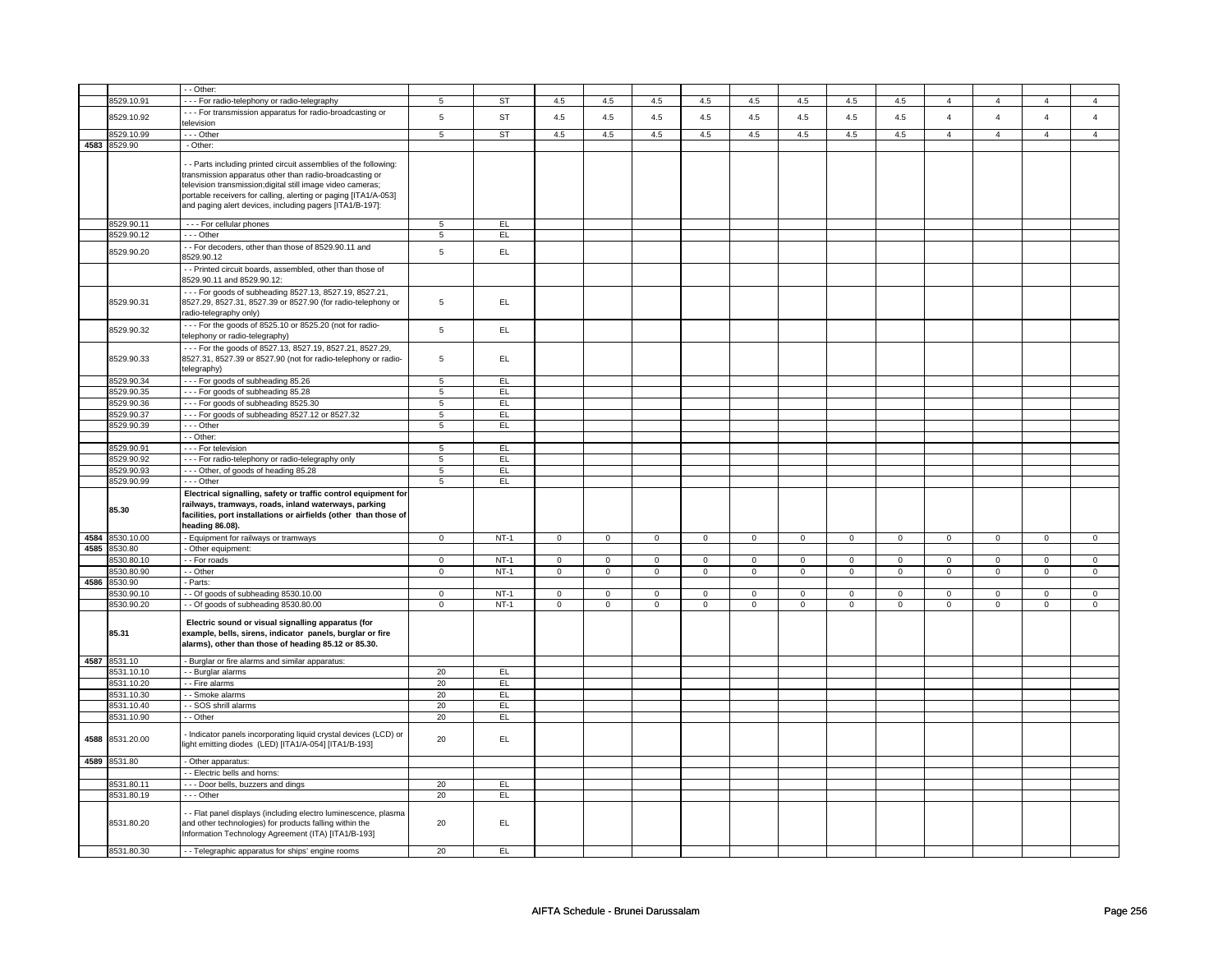|      | 8531.80.90      | - - Other                                                      | 20 | EL        |  |  |  |  |  |  |
|------|-----------------|----------------------------------------------------------------|----|-----------|--|--|--|--|--|--|
|      | 4590 8531.90    | - Parts:                                                       |    |           |  |  |  |  |  |  |
|      |                 |                                                                |    |           |  |  |  |  |  |  |
|      |                 | - Parts including printed circuit assemblies of subheadings    |    |           |  |  |  |  |  |  |
|      | 8531.90.10      | 8531.20.00 [ITA1/A-055] [ITA1/B-193] or 8531.80.20 [ITA1/B-    | 20 | EL.       |  |  |  |  |  |  |
|      |                 | 1931                                                           |    |           |  |  |  |  |  |  |
|      |                 |                                                                |    |           |  |  |  |  |  |  |
|      |                 | - Other:                                                       |    |           |  |  |  |  |  |  |
|      | 8531.90.91      | --- Of door bells                                              | 20 | EL.       |  |  |  |  |  |  |
|      | 8531.90.92      | --- Of other bells and horns                                   | 20 | EL.       |  |  |  |  |  |  |
|      | 8531.90.99      | --- Other                                                      | 20 | EL        |  |  |  |  |  |  |
|      |                 |                                                                |    |           |  |  |  |  |  |  |
|      | 85.32           | Electrical capacitors, fixed, variable or adjustable (pre-     |    |           |  |  |  |  |  |  |
|      |                 | set).                                                          |    |           |  |  |  |  |  |  |
|      |                 |                                                                |    |           |  |  |  |  |  |  |
|      |                 | Fixed capacitors designed for use in 50/60 Hz circuits and     |    |           |  |  |  |  |  |  |
| 4591 | 8532.10.00      | having a reactive power handling capacity of not less than 0.5 | 20 | EL.       |  |  |  |  |  |  |
|      |                 | kvar (power capacitors)                                        |    |           |  |  |  |  |  |  |
|      |                 | - Other fixed capacitors [ITA1/A-056]:                         |    |           |  |  |  |  |  |  |
|      |                 |                                                                |    |           |  |  |  |  |  |  |
| 4592 | 8532.21.00      | -- Tantalum [ITA1/A-057]                                       | 20 | EL.       |  |  |  |  |  |  |
| 4593 | 8532.22.00      | - - Aluminium electrolytic [ITA1/A-058]                        | 20 | EL.       |  |  |  |  |  |  |
| 4594 | 8532.23.00      | - Ceramic dielectric, single layer [ITA1/A-059]                | 20 | EL        |  |  |  |  |  |  |
|      |                 |                                                                |    |           |  |  |  |  |  |  |
| 4595 | 8532.24.00      | - Ceramic dielectric, multilayer [ITA1/A-060]                  | 20 | EL        |  |  |  |  |  |  |
| 4596 | 8532.25.00      | - Dielectric of paper or plastics [ITA1/A-061]                 | 20 | EL        |  |  |  |  |  |  |
| 4597 | 8532.29.00      | - Other [ITA1/A-062]                                           | 20 | EL        |  |  |  |  |  |  |
|      |                 |                                                                |    |           |  |  |  |  |  |  |
| 4598 | 8532.30.00      | Variable or adjustable (pre-set) capacitors [ITA1/A-063]       | 20 | EL.       |  |  |  |  |  |  |
|      |                 |                                                                |    |           |  |  |  |  |  |  |
| 4599 | 8532.90         | - Parts: [ITA1/A-064]                                          |    |           |  |  |  |  |  |  |
|      | 8532.90.10      | - Used with capacity of 500 kVA or more                        | 20 | EL        |  |  |  |  |  |  |
|      |                 |                                                                |    |           |  |  |  |  |  |  |
|      | 8532.90.90      | · - Other                                                      | 20 | EL        |  |  |  |  |  |  |
|      |                 | Electrical resistors (including rheostats and                  |    |           |  |  |  |  |  |  |
|      | 85.33           | potentiometers), other than heating resistors.                 |    |           |  |  |  |  |  |  |
|      |                 |                                                                |    |           |  |  |  |  |  |  |
| 4600 | 8533.10         | - Fixed carbon resistors, composition or film type: [ITA1/A-   |    |           |  |  |  |  |  |  |
|      |                 | 0651                                                           |    |           |  |  |  |  |  |  |
|      | 8533.10.10      | - - Surface mounted                                            | 20 | EL        |  |  |  |  |  |  |
|      | 8533.10.90      | - - Other                                                      | 20 | EL        |  |  |  |  |  |  |
|      |                 |                                                                |    |           |  |  |  |  |  |  |
|      |                 | Other fixed resistors:                                         |    |           |  |  |  |  |  |  |
|      |                 | - For a power handling capacity not exceeding 20 W [ITA1/A-    |    |           |  |  |  |  |  |  |
| 4601 | 8533.21.00      | 066]                                                           | 20 | EL.       |  |  |  |  |  |  |
|      |                 |                                                                |    | EL        |  |  |  |  |  |  |
| 4602 | 8533.29.00      | - - Other                                                      | 20 |           |  |  |  |  |  |  |
|      |                 | - Wirewound variable resistors, including rheostats and        |    |           |  |  |  |  |  |  |
|      |                 | potentiometers:                                                |    |           |  |  |  |  |  |  |
|      |                 |                                                                |    |           |  |  |  |  |  |  |
| 4603 | 8533.31.00      | - For a power handling capacity not exceeding 20 W [ITA1/A-    | 20 | EL        |  |  |  |  |  |  |
|      |                 | 0681                                                           |    |           |  |  |  |  |  |  |
| 4604 | 8533.39.00      | -- Other [ITA1/A-069]                                          | 20 | EL        |  |  |  |  |  |  |
|      |                 | - Other variable resistors, including rheostats and            |    |           |  |  |  |  |  |  |
| 4605 | 8533.40.00      | potentiometers [ITA1/A-070]                                    | 20 | EL        |  |  |  |  |  |  |
|      |                 |                                                                |    |           |  |  |  |  |  |  |
| 4606 | 8533.90.00      | - Parts [ITA1/A-072]                                           | 20 | EL        |  |  |  |  |  |  |
|      | 4607 85.34      | Printed circuits.[ITA1/A-072]                                  |    |           |  |  |  |  |  |  |
|      | 8534.00.10      | Single-sided                                                   | 20 | <b>EL</b> |  |  |  |  |  |  |
|      |                 |                                                                |    |           |  |  |  |  |  |  |
|      | 8534.00.20      | - Double-sided                                                 | 20 | EL        |  |  |  |  |  |  |
|      | 8534.00.30      | - Multi-layer                                                  | 20 | EL        |  |  |  |  |  |  |
|      | 8534.00.90      | - Other                                                        | 20 | EL        |  |  |  |  |  |  |
|      |                 |                                                                |    |           |  |  |  |  |  |  |
|      |                 | Electrical apparatus for switching or protecting electrical    |    |           |  |  |  |  |  |  |
|      |                 | circuits, or for making connections to or in electrical        |    |           |  |  |  |  |  |  |
|      |                 |                                                                |    |           |  |  |  |  |  |  |
|      | 85.35           | circuits (for example, switches, fuses, lightning arresters,   |    |           |  |  |  |  |  |  |
|      |                 | voltage limiters, surge suppressors, plugs, junction           |    |           |  |  |  |  |  |  |
|      |                 | boxes), for a voltage exceeding 1,000 volts.                   |    |           |  |  |  |  |  |  |
|      |                 |                                                                |    |           |  |  |  |  |  |  |
|      | 4608 8535.10.00 | - Fuses                                                        | 20 | EL.       |  |  |  |  |  |  |
|      |                 | - Automatic circuit breakers:                                  |    |           |  |  |  |  |  |  |
|      |                 |                                                                |    |           |  |  |  |  |  |  |
| 4609 | 8535.21         | - For a voltage of less than 72.5 kV:                          |    |           |  |  |  |  |  |  |
|      | 8535.21.10      | --- Moulded case type                                          | 20 | EL        |  |  |  |  |  |  |
|      |                 | --- For a voltage of 66 kV or more:                            |    |           |  |  |  |  |  |  |
|      | 8535.21.21      | - - - - Air brake electric contactors                          | 20 | EL        |  |  |  |  |  |  |
|      |                 |                                                                |    |           |  |  |  |  |  |  |
|      | 8535.21.29      | $---$ Other                                                    | 20 | EL        |  |  |  |  |  |  |
|      | 8535.21.90      | --- Other                                                      | 20 | EL        |  |  |  |  |  |  |
| 4610 | 8535.29         | - - Other:                                                     |    |           |  |  |  |  |  |  |
|      |                 |                                                                |    |           |  |  |  |  |  |  |
|      | 8535.29.10      | --- Moulded case type                                          | 20 | EL        |  |  |  |  |  |  |
|      | 8535.29.90      | --- Other                                                      | 20 | EL.       |  |  |  |  |  |  |
|      | 4611 8535.30    | - Isolating switches and make-and-break switches:              |    |           |  |  |  |  |  |  |
|      |                 | - Suitable for voltage exceeding 1000 V but not exceeding      |    |           |  |  |  |  |  |  |
|      |                 |                                                                |    |           |  |  |  |  |  |  |
|      |                 | 40,000 V:                                                      |    |           |  |  |  |  |  |  |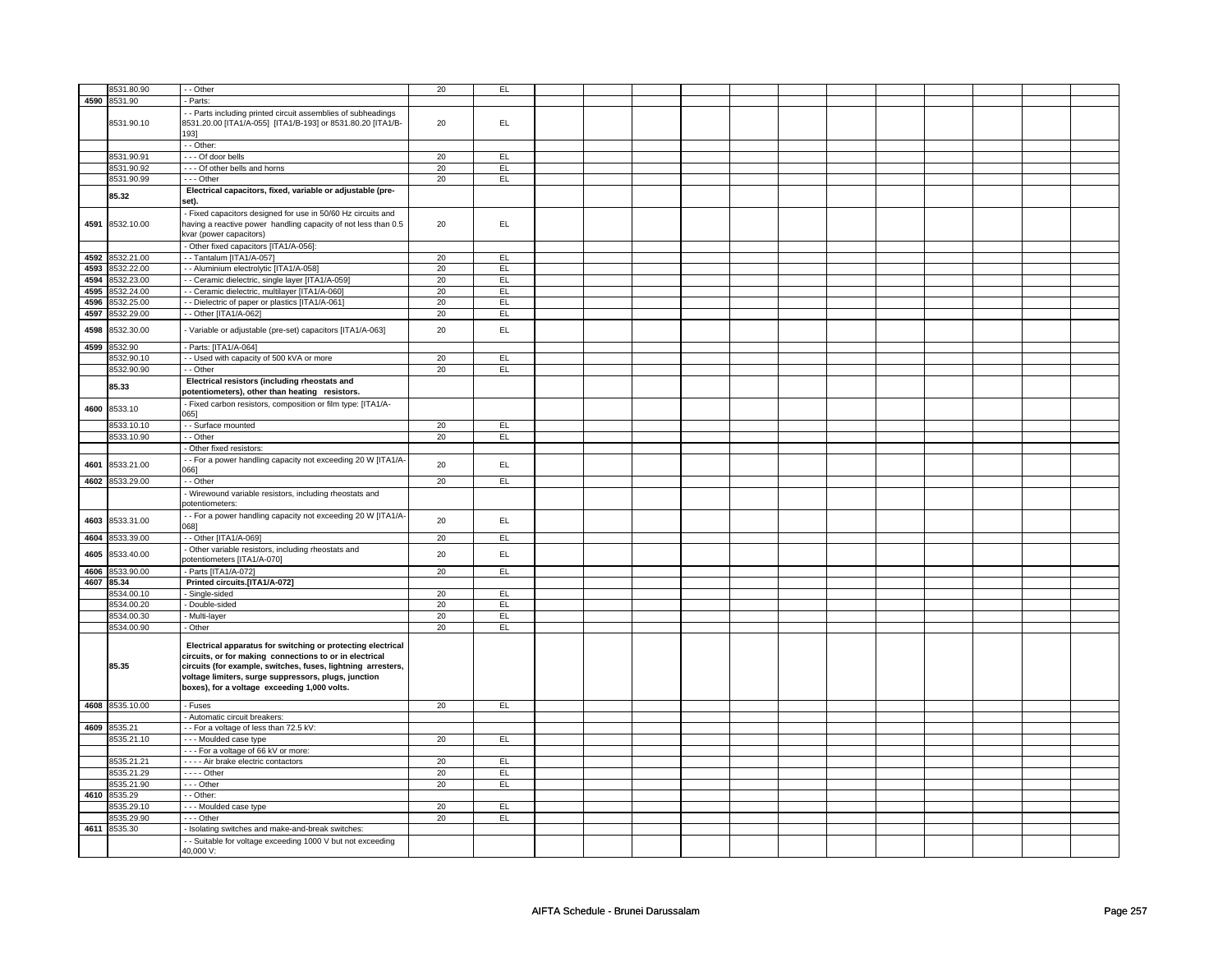|      | 8535.30.11   | - - - Current switches                                              | 20 | EL        |  |  |  |  |  |  |
|------|--------------|---------------------------------------------------------------------|----|-----------|--|--|--|--|--|--|
|      | 8535.30.19   | --- Other                                                           | 20 | EL        |  |  |  |  |  |  |
|      | 8535.30.20   | - - For a voltage of 66 kV or more                                  | 20 | EL        |  |  |  |  |  |  |
|      |              | - - Other:                                                          |    |           |  |  |  |  |  |  |
|      |              |                                                                     |    |           |  |  |  |  |  |  |
|      | 8535.30.91   | - - - Current switches                                              | 20 | EL.       |  |  |  |  |  |  |
|      | 8535.30.99   | --- Other                                                           | 20 | EL.       |  |  |  |  |  |  |
|      |              |                                                                     |    |           |  |  |  |  |  |  |
| 4612 | 8535.40      | - Lightning arresters, voltage limiters and surge suppressors:      |    |           |  |  |  |  |  |  |
|      |              |                                                                     |    |           |  |  |  |  |  |  |
|      | 8535.40.10   | - - Lightning arresters                                             | 20 | EL.       |  |  |  |  |  |  |
|      | 8535.40.20   | - - Voltage limiters                                                | 20 | EL.       |  |  |  |  |  |  |
|      | 8535.40.30   | - - Surge suppressors                                               | 20 | EL.       |  |  |  |  |  |  |
|      |              |                                                                     |    |           |  |  |  |  |  |  |
| 4613 | 8535.90      | - Other:                                                            |    |           |  |  |  |  |  |  |
|      |              | - Bushing assemblies, tap changer assemblies, connectors            |    |           |  |  |  |  |  |  |
|      | 8535.90.10   | and terminals, for electricity distribution and power               | 20 | EL.       |  |  |  |  |  |  |
|      |              | transformers                                                        |    |           |  |  |  |  |  |  |
|      |              |                                                                     |    |           |  |  |  |  |  |  |
|      | 8535.90.90   | - - Other                                                           | 20 | EL.       |  |  |  |  |  |  |
|      |              |                                                                     |    |           |  |  |  |  |  |  |
|      |              | Electrical apparatus for switching or protecting electrical         |    |           |  |  |  |  |  |  |
|      |              | circuits, or for making connections to or in electrical             |    |           |  |  |  |  |  |  |
|      | 85.36        | circuits (for example, switches, relays, fuses, surge               |    |           |  |  |  |  |  |  |
|      |              | suppressors, plugs, sockets, lamp-holders, junction                 |    |           |  |  |  |  |  |  |
|      |              |                                                                     |    |           |  |  |  |  |  |  |
|      |              | boxes), for a voltage not exceeding 1,000 volts.                    |    |           |  |  |  |  |  |  |
|      | 4614 8536.10 | - Fuses:                                                            |    |           |  |  |  |  |  |  |
|      |              |                                                                     |    |           |  |  |  |  |  |  |
|      | 8536.10.10   | - - Thermal fuses; glass type fuses                                 | 20 | EL.       |  |  |  |  |  |  |
|      | 8536.10.90   | - - Other                                                           | 20 | EL        |  |  |  |  |  |  |
| 4615 | 8536.20      | - Automatic circuit breakers:                                       |    |           |  |  |  |  |  |  |
|      | 3536.20.10   | - - Moulded case type                                               | 20 | E         |  |  |  |  |  |  |
|      |              |                                                                     |    |           |  |  |  |  |  |  |
|      | 8536.20.20   | - - For incorporation into electro-thermic domestic appliances      | 20 | EL.       |  |  |  |  |  |  |
|      |              | of heading 85.16                                                    |    |           |  |  |  |  |  |  |
|      | 8536.20.90   | - - Other                                                           | 20 | EL.       |  |  |  |  |  |  |
| 4616 | 8536.30      | - Other apparatus for protecting electrical circuits:               |    |           |  |  |  |  |  |  |
|      |              |                                                                     |    |           |  |  |  |  |  |  |
|      | 8536.30.10   | - - Lightning arrestors                                             | 20 | EL        |  |  |  |  |  |  |
|      | 8536.30.90   | - - Other                                                           | 20 | E         |  |  |  |  |  |  |
|      |              | - Relays:                                                           |    |           |  |  |  |  |  |  |
| 4617 | 8536.41.00   | - For a voltage not exceeding 60 V                                  | 20 | EL        |  |  |  |  |  |  |
|      |              |                                                                     |    |           |  |  |  |  |  |  |
| 4618 | 8536.49.00   | - - Other                                                           | 20 | <b>EL</b> |  |  |  |  |  |  |
| 4619 | 8536.50      | - Other switches:                                                   |    |           |  |  |  |  |  |  |
|      | 8536.50.10   | - Smoke switches                                                    | 20 | E         |  |  |  |  |  |  |
|      |              |                                                                     |    |           |  |  |  |  |  |  |
|      | 8536.50.20   | - Over current and residual current automatic switches              | 20 | EL.       |  |  |  |  |  |  |
|      |              |                                                                     |    |           |  |  |  |  |  |  |
|      |              |                                                                     |    |           |  |  |  |  |  |  |
|      |              | - High inrush switches and commutators for stoves and               |    |           |  |  |  |  |  |  |
|      | 8536.50.30   |                                                                     |    |           |  |  |  |  |  |  |
|      |              | ranges; microphone switches; power switches for television or       |    |           |  |  |  |  |  |  |
|      |              | radio receivers; switches for electric fans; rotary, slide, see-saw | 20 | EL.       |  |  |  |  |  |  |
|      |              |                                                                     |    |           |  |  |  |  |  |  |
|      |              | and magnetic switches for air-conditioning machines                 |    |           |  |  |  |  |  |  |
|      | 8536.50.40   | - - Miniature switches for rice cookers or oven toasters            | 20 | EL.       |  |  |  |  |  |  |
|      |              |                                                                     |    |           |  |  |  |  |  |  |
|      |              |                                                                     |    |           |  |  |  |  |  |  |
|      |              | - Electronic AC switches consisting of optically coupled input      |    |           |  |  |  |  |  |  |
|      |              | and output circuits (Insulated thyristor AC switches)[ITA1/A-       |    |           |  |  |  |  |  |  |
|      |              | 073]; electronic switches, including temperature protected          |    |           |  |  |  |  |  |  |
|      | 8536.50.50   | electronic switches, consisting of a transistor and a logic         | 20 | <b>EL</b> |  |  |  |  |  |  |
|      |              | chip(chip-on-chip technology) for a voltage not exceeding           |    |           |  |  |  |  |  |  |
|      |              | 1000 volts [ITA1/A-074];electromechanical snap-action               |    |           |  |  |  |  |  |  |
|      |              |                                                                     |    |           |  |  |  |  |  |  |
|      |              | switches for a current not exceeding 11 amps [ITA1/A-075]           |    |           |  |  |  |  |  |  |
|      |              |                                                                     |    |           |  |  |  |  |  |  |
|      |              | - - Make and break swiches of a kind used in domestic               |    |           |  |  |  |  |  |  |
|      | 8536.50.60   | electrical wiring not exceeding 500 V and having a rated            | 20 | EL.       |  |  |  |  |  |  |
|      |              | current carrying capacity not exceeding 20 amp                      |    |           |  |  |  |  |  |  |
|      | 8536.50.90   | - - Other                                                           | 20 | EL        |  |  |  |  |  |  |
|      |              |                                                                     |    |           |  |  |  |  |  |  |
|      |              | - Lamp-holders, plugs and sockets:                                  |    |           |  |  |  |  |  |  |
|      | 4620 8536.61 | - - Lamp-holders:                                                   |    |           |  |  |  |  |  |  |
|      | 8536.61.10   | --- Of a kind used for compact lamps or halogen lamps               | 20 | EL        |  |  |  |  |  |  |
|      | 8536.61.90   | $--$ Other                                                          | 20 | EL        |  |  |  |  |  |  |
|      |              |                                                                     |    |           |  |  |  |  |  |  |
| 4621 | 8536.69      | - - Plugs and sockets:                                              |    |           |  |  |  |  |  |  |
|      | 8536.69.10   | - - - Telephone plugs                                               | 20 | EL        |  |  |  |  |  |  |
|      |              | --- Audio/video sockets and cathode ray tube (CRT) sockets          |    |           |  |  |  |  |  |  |
|      | 8536.69.20   | for television or radio receivers                                   | 20 | EL.       |  |  |  |  |  |  |
|      |              |                                                                     |    |           |  |  |  |  |  |  |
|      | 8536.69.30   | - - - Sockets and plugs for co-axial cables and printed circuits    | 20 | EL.       |  |  |  |  |  |  |
|      | 8536.69.90   | [ITA1/A-076]<br>$--$ Other                                          | 20 | EL        |  |  |  |  |  |  |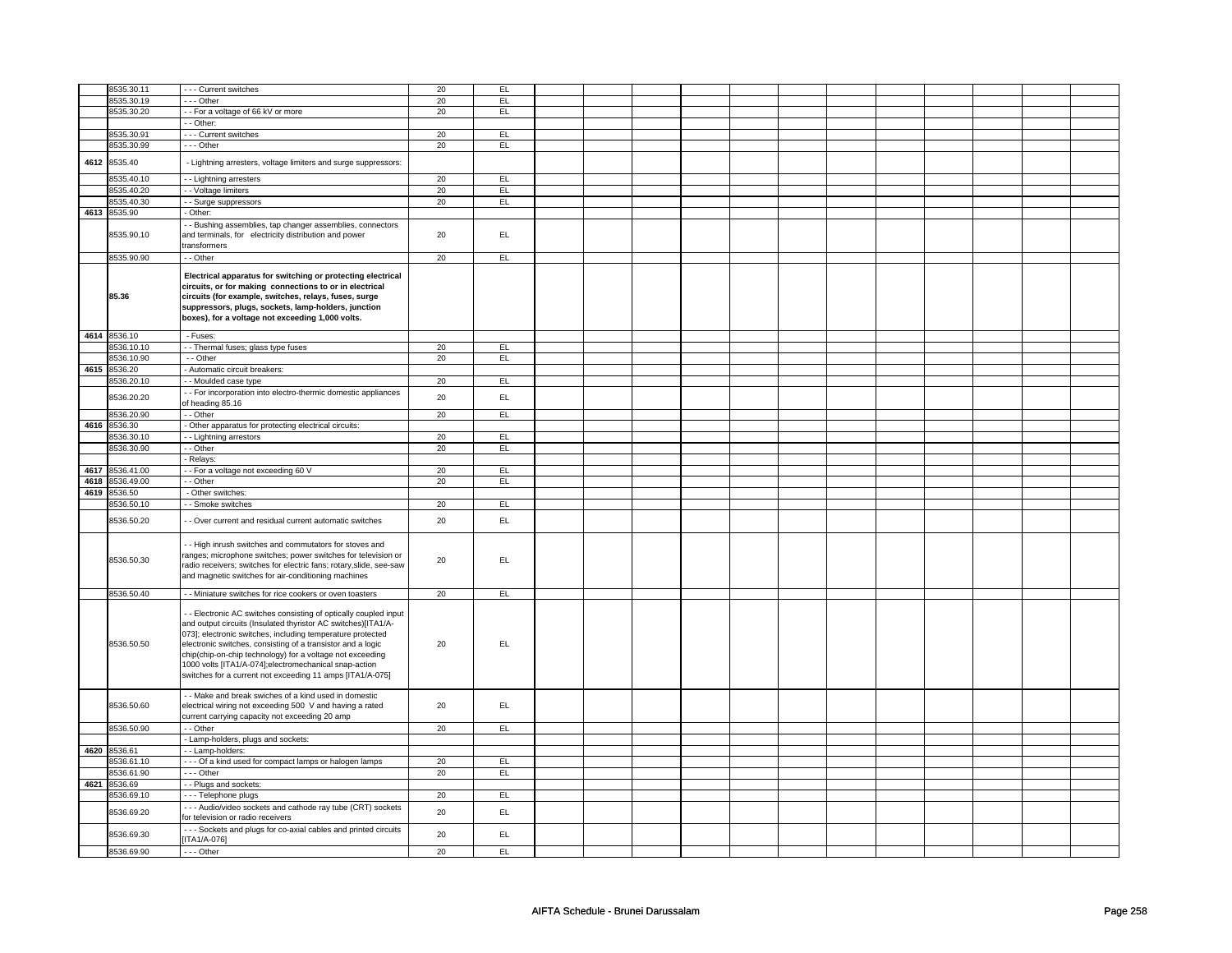|      | 4622 8536.90 |                                                                  |    |     |  |  |  |  |  |  |
|------|--------------|------------------------------------------------------------------|----|-----|--|--|--|--|--|--|
|      |              | - Other apparatus:                                               |    |     |  |  |  |  |  |  |
|      | 8536.90.10   | - Connection and contact elements for wires and cables           | 20 | EL  |  |  |  |  |  |  |
|      |              | ITA1/A-077]; wafer probers [ITA1/B-166]                          |    |     |  |  |  |  |  |  |
|      | 8536.90.20   | - - Junction boxes                                               | 20 | EL  |  |  |  |  |  |  |
|      |              | - - Cable connectors consisting of a jack plug, terminal with or |    |     |  |  |  |  |  |  |
|      | 8536.90.30   | without pin, connector and adaptor for coaxial cable;            | 20 | EL. |  |  |  |  |  |  |
|      |              |                                                                  |    |     |  |  |  |  |  |  |
|      |              | commutator                                                       |    |     |  |  |  |  |  |  |
|      | 8536.90.90   | - - Other                                                        | 20 | EL  |  |  |  |  |  |  |
|      |              |                                                                  |    |     |  |  |  |  |  |  |
|      |              | Boards, panels, consoles, desks, cabinets and other              |    |     |  |  |  |  |  |  |
|      |              |                                                                  |    |     |  |  |  |  |  |  |
|      |              | bases, equipped with two or more apparatus of heading            |    |     |  |  |  |  |  |  |
|      | 85.37        | 85.35 or 85.36, for electric control or the distribution of      |    |     |  |  |  |  |  |  |
|      |              | electricity, including those incorporating instruments or        |    |     |  |  |  |  |  |  |
|      |              | apparatus of Chapter 90, and numerical control apparatus,        |    |     |  |  |  |  |  |  |
|      |              | other than switching apparatus of heading 85.17.                 |    |     |  |  |  |  |  |  |
|      |              |                                                                  |    |     |  |  |  |  |  |  |
|      |              |                                                                  |    |     |  |  |  |  |  |  |
|      | 4623 8537.10 | - For a voltage not exceeding 1,000 V:                           |    |     |  |  |  |  |  |  |
|      | 8537.10.10   | - - Switchboards and control panels                              | 20 | E   |  |  |  |  |  |  |
|      |              | - Distribution boards (including back panels and back            |    |     |  |  |  |  |  |  |
|      | 8537.10.20   | planes) for use solely or principally with goods of headings     | 20 | EL. |  |  |  |  |  |  |
|      |              | 84.71, 85.17 or 85.25 [ITA/2]                                    |    |     |  |  |  |  |  |  |
|      |              |                                                                  |    |     |  |  |  |  |  |  |
|      |              | - - Programmable logic controllers for automated machines for    |    |     |  |  |  |  |  |  |
|      | 8537.10.30   | transport, handling and storage of dies for semiconductor        | 20 | EL. |  |  |  |  |  |  |
|      |              | devices [ITA/2 (AS2)]                                            |    |     |  |  |  |  |  |  |
|      | 8537.10.90   | $-$ Other                                                        | 20 | EL  |  |  |  |  |  |  |
| 4624 | 8537.20      | - For a voltage exceeding 1,000 V:                               |    |     |  |  |  |  |  |  |
|      | 8537.20.10   | - Switchboards                                                   | 20 | EL  |  |  |  |  |  |  |
|      | 8537.20.20   | - - Control panels                                               | 20 | EL  |  |  |  |  |  |  |
|      |              |                                                                  |    |     |  |  |  |  |  |  |
|      | 8537.20.90   | - - Other                                                        | 20 | EL  |  |  |  |  |  |  |
|      | 85.38        | Parts suitable for use solely or principally with the            |    |     |  |  |  |  |  |  |
|      |              | apparatus of heading 85.35, 85.36 or 85.37.                      |    |     |  |  |  |  |  |  |
|      |              | - Boards, panels, consoles, desks, cabinets and other bases      |    |     |  |  |  |  |  |  |
| 4625 | 8538.10      | for the goods of heading 85.37, not equipped with their          |    |     |  |  |  |  |  |  |
|      |              | apparatus:                                                       |    |     |  |  |  |  |  |  |
|      |              |                                                                  |    |     |  |  |  |  |  |  |
|      |              | - - For voltage not exceeding 1,000 V:                           |    |     |  |  |  |  |  |  |
|      |              | --- Parts of programmable logic controllers for automated        |    |     |  |  |  |  |  |  |
|      | 8538.10.11   | machines for transport, handling and storage of dies for         | 20 | EL  |  |  |  |  |  |  |
|      |              | semiconductor devices [ITA/2 (AS2)]                              |    |     |  |  |  |  |  |  |
|      | 8538.10.19   | $- -$ Other                                                      | 20 | EL  |  |  |  |  |  |  |
|      |              |                                                                  |    |     |  |  |  |  |  |  |
|      |              | - - For voltage exceeding 1,000 V:                               |    |     |  |  |  |  |  |  |
|      |              | --- Parts of programmable logic controllers for automated        |    |     |  |  |  |  |  |  |
|      | 8538.10.21   | machines for transport, handling and storage of dies for         | 20 | EL. |  |  |  |  |  |  |
|      |              | semiconductor devices [ITA/2 (AS2)]                              |    |     |  |  |  |  |  |  |
|      | 8538.10.29   | $--$ Other                                                       | 20 | EL  |  |  |  |  |  |  |
|      | 4626 8538.90 | - Other:                                                         |    |     |  |  |  |  |  |  |
|      |              |                                                                  |    |     |  |  |  |  |  |  |
|      |              | - For a voltage not exceeding 1000 V:                            |    |     |  |  |  |  |  |  |
|      |              | --- Parts including printed circuit assemblies of telephone      |    |     |  |  |  |  |  |  |
|      | 8538.90.11   | plugs; connection and contact elements for wires and cables;     | 20 | EL. |  |  |  |  |  |  |
|      |              | wafer probers                                                    |    |     |  |  |  |  |  |  |
|      |              | --- Parts of goods of subheadings 8536.50.50, 8536.69.30         |    |     |  |  |  |  |  |  |
|      | 8538.90.12   | and 8536.90.10 [ITA/2]                                           | 20 | EL  |  |  |  |  |  |  |
|      | 8538.90.13   | --- Parts of goods of subheading 8537.10.20 [ITA/2]              | 20 | EL  |  |  |  |  |  |  |
|      |              |                                                                  |    |     |  |  |  |  |  |  |
|      | 8538.90.19   | --- Other                                                        | 20 | EL  |  |  |  |  |  |  |
|      |              | - - For a voltage exceeding 1000 V:                              |    |     |  |  |  |  |  |  |
|      |              | - - - Parts including printed circuit assemblies of telephone    |    |     |  |  |  |  |  |  |
|      | 8538.90.21   | plugs; connection and contact elements for wires and cables;     | 20 | EL  |  |  |  |  |  |  |
|      |              | wafer probers                                                    |    |     |  |  |  |  |  |  |
|      | 8538.90.29   | $--$ Other                                                       |    | EL  |  |  |  |  |  |  |
|      |              |                                                                  | 20 |     |  |  |  |  |  |  |
|      |              | Electric filament or discharge lamps, including sealed           |    |     |  |  |  |  |  |  |
|      | 85.39        | beam lamp units and ultra-violet or infra-red lamps; arc-        |    |     |  |  |  |  |  |  |
|      |              | lamps.                                                           |    |     |  |  |  |  |  |  |
|      | 4627 8539.10 | - Sealed beam lamp units:                                        |    |     |  |  |  |  |  |  |
|      | 8539.10.10   | -- For motor vehicles of Chapter 87                              | 20 | E   |  |  |  |  |  |  |
|      |              |                                                                  |    |     |  |  |  |  |  |  |
|      | 8539.10.90   | - Other                                                          | 20 | EL  |  |  |  |  |  |  |
|      |              | - Other filament lamps, excluding ultra-violet or infra-red      |    |     |  |  |  |  |  |  |
|      |              | amps:                                                            |    |     |  |  |  |  |  |  |
|      | 4628 8539.21 | - Tungsten halogen:                                              |    |     |  |  |  |  |  |  |
|      | 8539.21.10   | --- Reflector lamp bulbs                                         | 20 | EL  |  |  |  |  |  |  |
|      | 8539.21.20   | - - - Special purpose bulbs for medical equipment                | 20 | EL  |  |  |  |  |  |  |
|      |              |                                                                  |    |     |  |  |  |  |  |  |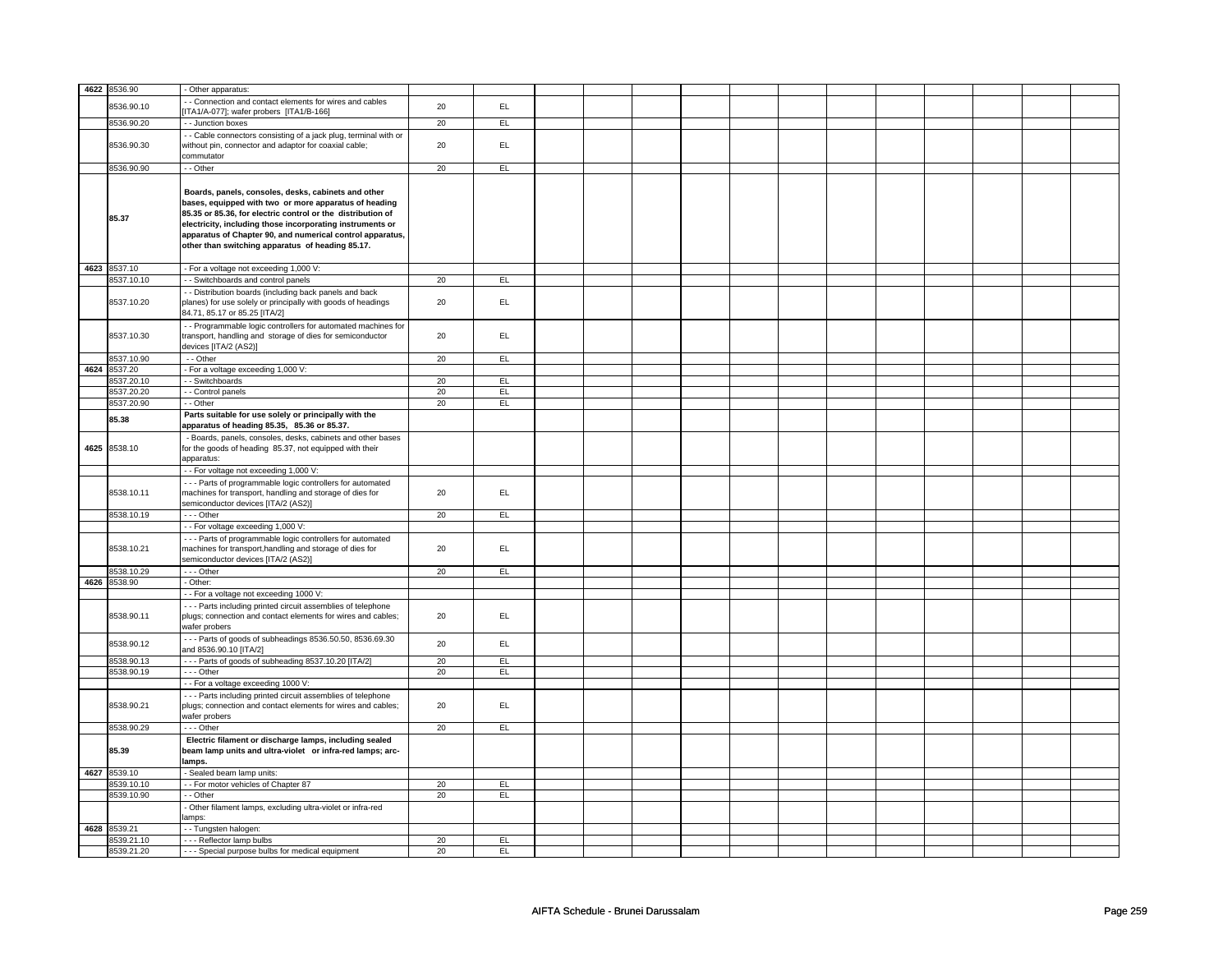|              | 8539.21.30               | --- Of a kind used for motor vehicles                                                                                                                                                                                    | 20       | EL.        |  |  |  |  |  |  |
|--------------|--------------------------|--------------------------------------------------------------------------------------------------------------------------------------------------------------------------------------------------------------------------|----------|------------|--|--|--|--|--|--|
|              | 8539.21.90               | --- Other                                                                                                                                                                                                                | 20       | EL         |  |  |  |  |  |  |
| 4629         | 8539.22                  | - - Other, of a power not exceeding 200 W and for a voltage<br>exceeding 100 V:                                                                                                                                          |          |            |  |  |  |  |  |  |
|              |                          |                                                                                                                                                                                                                          |          | EL.        |  |  |  |  |  |  |
|              | 8539.22.10<br>8539.22.20 | --- Reflector lamp bulbs<br>- - - Special purpose bulbs for medical equipment                                                                                                                                            | 20<br>20 | EL         |  |  |  |  |  |  |
|              | 8539.22.90               | --- Other                                                                                                                                                                                                                | 20       | EL         |  |  |  |  |  |  |
| 4630         | 8539.29                  | $-$ Other:                                                                                                                                                                                                               |          |            |  |  |  |  |  |  |
|              | 8539.29.10               | --- Reflector lamp bulbs                                                                                                                                                                                                 | 20       | EL         |  |  |  |  |  |  |
|              | 8539.29.20               | - - - Operation lamp bulbs                                                                                                                                                                                               | 20       | EL         |  |  |  |  |  |  |
|              | 8539.29.30               | --- Bulbs of a kind used for motor vehicles                                                                                                                                                                              | 20       | EL         |  |  |  |  |  |  |
|              | 8539.29.40               | --- Flashlight bulbs; miniature indicator bulbs, rated up to<br>2.25 V; special purpose bulbs for medical equipment                                                                                                      | 20       | EL         |  |  |  |  |  |  |
|              | 8539.29.50               | --- Other, having capacity exceeding 200 W but not<br>exceeding 300 W and a voltage exceeding 100 V                                                                                                                      | 20       | EL         |  |  |  |  |  |  |
|              | 8539.29.60               | --- Other, having capacity not exceeding 200 W and a<br>voltage not exceeding 100 V                                                                                                                                      | 20       | EL         |  |  |  |  |  |  |
|              | 8539.29.90               | --- Other                                                                                                                                                                                                                | 20       | EL         |  |  |  |  |  |  |
|              |                          | - Discharge lamps, other than ultra-violet lamps:                                                                                                                                                                        |          |            |  |  |  |  |  |  |
|              | 4631 8539.31             | - - Fluorescent, hot cathode:                                                                                                                                                                                            |          |            |  |  |  |  |  |  |
|              | 8539.31.10               | - - - Tubes for compact fluorescent lamps                                                                                                                                                                                | 20       | EL         |  |  |  |  |  |  |
|              | 8539.31.20               | --- Tube lamps/fluorescent lamps in straight or circular form                                                                                                                                                            | 20       | EL.        |  |  |  |  |  |  |
|              | 8539.31.90               | $--$ Other                                                                                                                                                                                                               | 20       | EL         |  |  |  |  |  |  |
| 4632<br>4633 | 8539.32.00<br>8539.39    | - - Mercury or sodium vapour lamps; metal halide lamps<br>- - Other:                                                                                                                                                     | 20       | EL         |  |  |  |  |  |  |
|              |                          | --- Tubes for compact fluorescent lamps:                                                                                                                                                                                 |          |            |  |  |  |  |  |  |
|              | 8539.39.11               | - - - - Neon lamps                                                                                                                                                                                                       | 20       | EL         |  |  |  |  |  |  |
|              | 8539.39.19               | $- - -$ Other                                                                                                                                                                                                            | 20       | EL         |  |  |  |  |  |  |
|              | 8539.39.20               | --- Discharge lamps for decorative or publicity purposes                                                                                                                                                                 | 20       | EL         |  |  |  |  |  |  |
|              |                          | - - - Other fluorescent cold cathode types:                                                                                                                                                                              |          |            |  |  |  |  |  |  |
|              | 8539.39.31               | - - - - Neon lamps                                                                                                                                                                                                       | 20       | EL         |  |  |  |  |  |  |
|              | 8539.39.39               | $---$ Other                                                                                                                                                                                                              | 20       | EL         |  |  |  |  |  |  |
|              | 8539.39.40               | --- Electric lamps for motor vehicle or cycles                                                                                                                                                                           | 20       | EL         |  |  |  |  |  |  |
|              | 8539.39.90               | --- Other                                                                                                                                                                                                                | 20       | EL         |  |  |  |  |  |  |
|              |                          | - Ultra-violet or infra-red lamps; arc lamps:                                                                                                                                                                            |          |            |  |  |  |  |  |  |
| 4634         | 8539.41.00               | - - Arc lamps                                                                                                                                                                                                            | 20       | EL         |  |  |  |  |  |  |
| 4635<br>4636 | 8539.49.00<br>8539.90    | - - Other<br>- Parts:                                                                                                                                                                                                    | 20       | EL.        |  |  |  |  |  |  |
|              |                          | - - Aluminium end caps for fluorescent lamps; aluminium                                                                                                                                                                  |          |            |  |  |  |  |  |  |
|              | 8539.90.10               | screw caps for incandescent lamps                                                                                                                                                                                        | 20       | EL         |  |  |  |  |  |  |
|              | 8539.90.20               | - Other, suitable for lamps of vehicles of all kinds                                                                                                                                                                     | 20       | EL         |  |  |  |  |  |  |
|              | 8539.90.30               | - Other, suitable for ultra-violet or infra-red lamps or arc<br>lamps                                                                                                                                                    | 20       | EL         |  |  |  |  |  |  |
|              | 8539.90.90               | - - Other                                                                                                                                                                                                                | 20       | EL         |  |  |  |  |  |  |
|              | 85.40                    | Thermionic, cold cathode or photo-cathode valves and<br>tubes (for example, vacuum or vapour or gas filled valves<br>and tubes, mercury arc rectifying valves and tubes,<br>cathode-ray tubes, television camera tubes). |          |            |  |  |  |  |  |  |
|              |                          | - Cathode-ray television picture tubes, including video<br>nonitor cathode-ray tubes:                                                                                                                                    |          |            |  |  |  |  |  |  |
| 4637         | 8540.11                  | - - Colour:                                                                                                                                                                                                              |          |            |  |  |  |  |  |  |
|              | 8540.11.10               | - - - Flat monitor                                                                                                                                                                                                       | 20       | EL         |  |  |  |  |  |  |
|              | 8540.11.90               | --- Other                                                                                                                                                                                                                | 20       | EL         |  |  |  |  |  |  |
| 4638         | 8540.12.00               | - Black and white or other monochrome                                                                                                                                                                                    | 20       | EL         |  |  |  |  |  |  |
| 4639         | 8540.20                  | - Television camera tubes; image converters and intensifiers;<br>other photo-cathode tubes:                                                                                                                              |          |            |  |  |  |  |  |  |
|              | 8540.20.10               | - - For use with articles of heading 85.25                                                                                                                                                                               | 20<br>20 | EL.<br>EL. |  |  |  |  |  |  |
| 4640         | 8540.20.90<br>8540.40    | - - Other<br>- Data/graphic display tubes, colour, with a phosphor dot<br>screen pitch smaller than 0.4 mm: [ITA1/B-195]                                                                                                 |          |            |  |  |  |  |  |  |
|              | 3540.40.10               | - - For use with articles of heading 85.25                                                                                                                                                                               | 20       | EL         |  |  |  |  |  |  |
|              | 8540.40.90               | - - Other                                                                                                                                                                                                                | 20       | EL         |  |  |  |  |  |  |
|              | 8540.50                  | - Data/graphic display tubes, black and white or other<br>nonochrome:                                                                                                                                                    |          |            |  |  |  |  |  |  |
| 4641         |                          |                                                                                                                                                                                                                          |          |            |  |  |  |  |  |  |
|              | 8540.50.10               | - - For use with articles of heading 85.25                                                                                                                                                                               | 20       | EL         |  |  |  |  |  |  |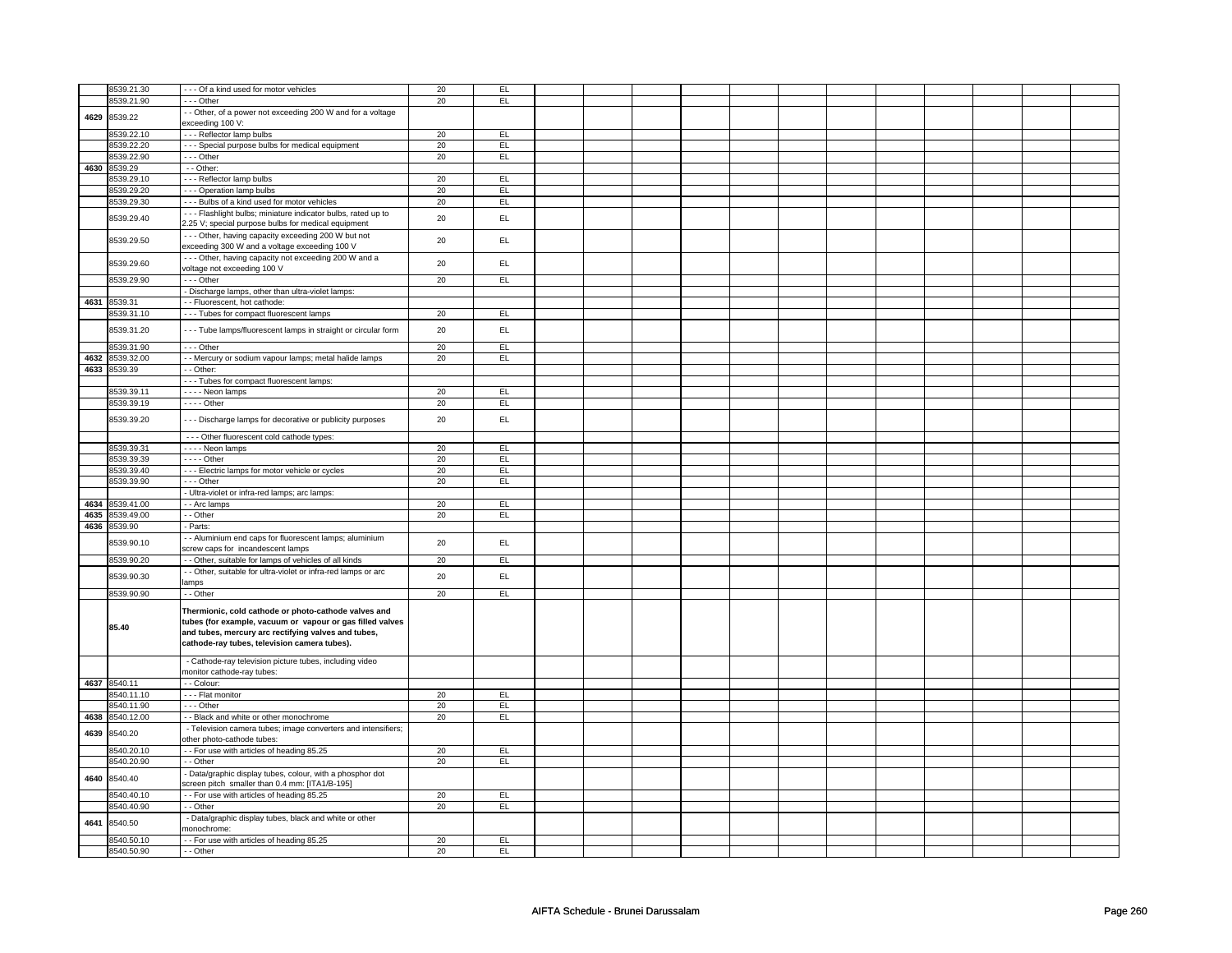|      | 4642 8540.60.00 |                                                                                                                                                                                                                                                             | 20          | EL          |                     |                |             |             |                |                |             |             |                |                |             |             |
|------|-----------------|-------------------------------------------------------------------------------------------------------------------------------------------------------------------------------------------------------------------------------------------------------------|-------------|-------------|---------------------|----------------|-------------|-------------|----------------|----------------|-------------|-------------|----------------|----------------|-------------|-------------|
|      |                 | - Other cathode-ray tubes                                                                                                                                                                                                                                   |             |             |                     |                |             |             |                |                |             |             |                |                |             |             |
|      |                 | Microwave tubes (for example, magnetrons, klystrons,                                                                                                                                                                                                        |             |             |                     |                |             |             |                |                |             |             |                |                |             |             |
|      |                 | travelling wave tubes,carcinotrons), excluding grid-controlled                                                                                                                                                                                              |             |             |                     |                |             |             |                |                |             |             |                |                |             |             |
|      |                 | : ubes:                                                                                                                                                                                                                                                     |             |             |                     |                |             |             |                |                |             |             |                |                |             |             |
|      | 4643 8540.71    | - - Magnetrons:                                                                                                                                                                                                                                             |             |             |                     |                |             |             |                |                |             |             |                |                |             |             |
|      | 8540.71.10      | - - - For use with articles of heading 85.25                                                                                                                                                                                                                | 20          | EL          |                     |                |             |             |                |                |             |             |                |                |             |             |
|      | 8540.71.90      |                                                                                                                                                                                                                                                             | 20          | EL          |                     |                |             |             |                |                |             |             |                |                |             |             |
|      |                 | --- Other                                                                                                                                                                                                                                                   |             |             |                     |                |             |             |                |                |             |             |                |                |             |             |
|      | 4644 8540.72    | - - Klystrons:                                                                                                                                                                                                                                              |             |             |                     |                |             |             |                |                |             |             |                |                |             |             |
|      | 3540.72.10      | --- For use with articles of heading 85.25                                                                                                                                                                                                                  | 20          | EL          |                     |                |             |             |                |                |             |             |                |                |             |             |
|      | 8540.72.90      | - - - Other                                                                                                                                                                                                                                                 | 20          | EL          |                     |                |             |             |                |                |             |             |                |                |             |             |
| 4645 | 8540.79         | - - Other:                                                                                                                                                                                                                                                  |             |             |                     |                |             |             |                |                |             |             |                |                |             |             |
|      | 8540.79.10      | --- For use with articles of heading 85.25                                                                                                                                                                                                                  | 20          | EL          |                     |                |             |             |                |                |             |             |                |                |             |             |
|      | 8540.79.90      |                                                                                                                                                                                                                                                             | 20          | EL          |                     |                |             |             |                |                |             |             |                |                |             |             |
|      |                 | - - - Other                                                                                                                                                                                                                                                 |             |             |                     |                |             |             |                |                |             |             |                |                |             |             |
|      |                 | - Other valves and tubes:                                                                                                                                                                                                                                   |             |             |                     |                |             |             |                |                |             |             |                |                |             |             |
| 4646 | 8540.81         | - Receivers or amplifier valves and tubes:                                                                                                                                                                                                                  |             |             |                     |                |             |             |                |                |             |             |                |                |             |             |
|      | 8540.81.10      | --- For use with articles of heading 85.25                                                                                                                                                                                                                  | 20          | EL          |                     |                |             |             |                |                |             |             |                |                |             |             |
|      | 8540.81.90      | - - - Other                                                                                                                                                                                                                                                 | 20          | EL.         |                     |                |             |             |                |                |             |             |                |                |             |             |
| 4647 | 8540.89         | - - Other:                                                                                                                                                                                                                                                  |             |             |                     |                |             |             |                |                |             |             |                |                |             |             |
|      | 8540.89.10      | --- For use with articles of heading 85.25                                                                                                                                                                                                                  | 20          | EL          |                     |                |             |             |                |                |             |             |                |                |             |             |
|      |                 |                                                                                                                                                                                                                                                             |             |             |                     |                |             |             |                |                |             |             |                |                |             |             |
|      | 8540.89.90      | $- -$ Other                                                                                                                                                                                                                                                 | 20          | EL          |                     |                |             |             |                |                |             |             |                |                |             |             |
|      |                 | - Parts:                                                                                                                                                                                                                                                    |             |             |                     |                |             |             |                |                |             |             |                |                |             |             |
|      | 4648 8540.91    | - - Of cathode-ray tubes:                                                                                                                                                                                                                                   |             |             |                     |                |             |             |                |                |             |             |                |                |             |             |
|      | 8540.91.10      | --- For use with articles of heading 85.25                                                                                                                                                                                                                  | 20          | EL          |                     |                |             |             |                |                |             |             |                |                |             |             |
|      | 8540.91.20      | --- Beam directing coils and voltage transforming coils                                                                                                                                                                                                     | 20          | EL          |                     |                |             |             |                |                |             |             |                |                |             |             |
|      | 8540.91.90      | --- Other                                                                                                                                                                                                                                                   | 20          | EL          |                     |                |             |             |                |                |             |             |                |                |             |             |
| 4649 | 8540.99         |                                                                                                                                                                                                                                                             |             |             |                     |                |             |             |                |                |             |             |                |                |             |             |
|      |                 | - - Other:                                                                                                                                                                                                                                                  |             |             |                     |                |             |             |                |                |             |             |                |                |             |             |
|      | 8540.99.10      | - - - Of microwave tubes                                                                                                                                                                                                                                    | 20          | EL          |                     |                |             |             |                |                |             |             |                |                |             |             |
|      | 8540.99.20      | --- For use with articles of heading 85.25                                                                                                                                                                                                                  | 20          | EL          |                     |                |             |             |                |                |             |             |                |                |             |             |
|      | 8540.99.90      | --- Other                                                                                                                                                                                                                                                   | 20          | EL          |                     |                |             |             |                |                |             |             |                |                |             |             |
|      | 85.41           | Diodes, transistors and similar semi-conductor devices;<br>photosensitive semi-conductor devices, including<br>photovoltaic cells whether or not assembled in modules or<br>made up into panels; light emitting diodes; mounted piezo<br>electric crystals. |             |             |                     |                |             |             |                |                |             |             |                |                |             |             |
| 4650 | 8541.10.00      | - Diodes, other than photosensitive or light emitting diodes<br>ITA1/A-078]                                                                                                                                                                                 | $\mathsf 0$ | $NT-1$      | $\mathbf 0$         | $\mathsf 0$    | $\mathsf 0$ | $\mathsf 0$ | $\mathbf 0$    | $\mathsf 0$    | $\mathbf 0$ | $\mathsf 0$ | $\mathsf 0$    | $\mathbf 0$    | $\mathbf 0$ | $\mathsf 0$ |
|      |                 | - Transistors, other than photosensitive transistors:                                                                                                                                                                                                       |             |             |                     |                |             |             |                |                |             |             |                |                |             |             |
| 4651 | 8541.21.00      | - With a dissipation rate of less than 1 W [ITA1/A-079]                                                                                                                                                                                                     | $\mathbf 0$ | $NT-1$      | $\mathsf 0$         | $\mathsf 0$    | $\mathsf 0$ | $\mathsf 0$ | $\mathbf 0$    | $\mathsf 0$    | $\mathbf 0$ | $\mathsf 0$ | $\mathsf 0$    | $\mathbf 0$    | $\mathbf 0$ | $\mathbf 0$ |
| 4652 | 8541.29.00      | - Other [ITA1/A-080]                                                                                                                                                                                                                                        | $\mathsf 0$ | $NT-1$      | $\mathsf 0$         | $\mathsf 0$    | $\mathbf 0$ | $\mathbf 0$ | $\mathbf 0$    | $\mathsf 0$    | $\mathbf 0$ | $\mathbf 0$ | $\mathsf 0$    | $\mathbf 0$    | $\mathsf 0$ | $\mathbf 0$ |
|      |                 | - Thyristors, diacs and triacs, other than photosensitive                                                                                                                                                                                                   |             |             |                     |                |             |             |                |                |             |             |                |                |             |             |
| 4653 | 8541.30.00      | devices [ITA1/A-081]                                                                                                                                                                                                                                        | $\mathsf 0$ | $NT-1$      | $\mathbf 0$         | $\mathsf 0$    | $\mathbf 0$ | $\mathbf 0$ | $\mathbf 0$    | $\mathsf 0$    | $\mathbf 0$ | $\mathbf 0$ | $\mathbf 0$    | $\mathbf 0$    | $\mathbf 0$ | $\mathsf 0$ |
|      | 4654 8541.40    | Photosensitive semiconductor devices, including<br>photovoltaic cells whether or not assembled in modules or<br>made up into panels; light emitting diodes: [ITA1/A-082]                                                                                    |             |             |                     |                |             |             |                |                |             |             |                |                |             |             |
|      | 8541.40.10      | - - Light emitting diodes                                                                                                                                                                                                                                   | $\mathbf 0$ | $NT-1$      | $\overline{0}$      | $\overline{0}$ | $\mathbf 0$ | 0           | $\overline{0}$ | $\overline{0}$ | $\mathbf 0$ | 0           | $\overline{0}$ | $\overline{0}$ | $\mathbf 0$ | $\mathbf 0$ |
|      | 8541.40.20      | - - Photocells, including photodiodes and phototransistors                                                                                                                                                                                                  | $\mathbf 0$ | $NT-1$      | $\mathsf 0$         | $\mathbf 0$    | $\mathsf 0$ | $\mathbf 0$ | $\mathsf 0$    | $\mathbf 0$    | $\mathsf 0$ | $\mathbf 0$ | $\mathsf 0$    | $\mathsf 0$    | $\mathsf 0$ | $\mathsf 0$ |
|      | 8541.40.91      | --- For use with articles of heading 85.25                                                                                                                                                                                                                  | $\mathsf 0$ | $NT-1$      | $\mathsf 0$         | $\mathsf 0$    | $\mathsf 0$ | $\mathsf 0$ | $\mathsf 0$    | $\mathsf 0$    | $\mathsf 0$ | $\mathsf 0$ | $\mathsf 0$    | $\mathsf 0$    | $\Omega$    | $\Omega$    |
|      | 8541.40.99      | - - - Other                                                                                                                                                                                                                                                 | $\mathbf 0$ | $NT-1$      | $\mathbf 0$         | $\mathbf 0$    | $\Omega$    | $\mathsf 0$ | $\mathsf 0$    | $\mathsf 0$    | $\Omega$    | $\Omega$    | $\mathsf 0$    | $\mathsf 0$    | $\Omega$    | $\mathsf 0$ |
| 4655 | 8541.50.00      | - Other semiconductor devices [ITA1/A-083]                                                                                                                                                                                                                  | $\mathbf 0$ | $NT-1$      | $\mathbf 0$         | $\mathbf 0$    | $\mathbf 0$ | 0           | 0              | $\mathbf 0$    | 0           | 0           | 0              | $\mathsf 0$    | $\mathbf 0$ | $\mathsf 0$ |
| 4656 | 8541.60.00      | Mounted piezo-electric crystals [ITA1/A-084]                                                                                                                                                                                                                | $\mathbf 0$ | $NT-1$      | $\mathsf{O}\xspace$ | $\mathbf 0$    | 0           | $\mathsf 0$ | $\mathsf 0$    | $\mathbf 0$    | $\mathsf 0$ | $\mathbf 0$ | $\mathsf 0$    | $\mathsf 0$    | $\mathbf 0$ | $\mathsf 0$ |
| 4657 | 8541.90.00      | - Parts [ITA1/A-085]                                                                                                                                                                                                                                        | 20          | EL          |                     |                |             |             |                |                |             |             |                |                |             |             |
|      |                 |                                                                                                                                                                                                                                                             |             |             |                     |                |             |             |                |                |             |             |                |                |             |             |
|      | 85.42           | Electronic integrated circuits and microassemblies.                                                                                                                                                                                                         |             |             |                     |                |             |             |                |                |             |             |                |                |             |             |
| 4658 | 8542.10.00      | - Cards incorporating an electronic integrated circuit ("smart"<br>cards) [ITA1/A-086]                                                                                                                                                                      | $\mathsf 0$ | $NT-1$      | $\mathsf 0$         | $\mathsf 0$    | $\mathsf 0$ | $\mathsf 0$ | $\mathsf 0$    | $\mathsf 0$    | $\mathsf 0$ | $\mathsf 0$ | $\mathsf 0$    | $\mathsf 0$    | $\mathsf 0$ | $\mathsf 0$ |
|      |                 | - Monolithic integrated circuits:                                                                                                                                                                                                                           |             |             |                     |                |             |             |                |                |             |             |                |                |             |             |
| 4659 | 8542.21         | - - Digital: [ITA1/A-087, 088 and 089]                                                                                                                                                                                                                      |             |             |                     |                |             |             |                |                |             |             |                |                |             |             |
|      | 8542.21.10      | -- Wafers and discs, electrically circuit-programmed,<br>whether or not coated on one side with gold or aluminium                                                                                                                                           | $\mathbf 0$ | <b>NT-1</b> | $\mathbf 0$         | $\mathbf 0$    | $\mathbf 0$ | $\mathbf 0$ | $\mathbf 0$    | $\mathbf 0$    | $\mathbf 0$ | $\mathbf 0$ | $\mathbf 0$    | $\mathbf 0$    | $\mathbf 0$ | 0           |
|      | 8542.21.90      | --- Other                                                                                                                                                                                                                                                   | $\mathbf 0$ | $NT-1$      | $\mathsf 0$         | $\mathbf 0$    | $\mathsf 0$ | $\mathbf 0$ | $\mathbf 0$    | $\mathsf 0$    | $\mathbf 0$ | $\mathsf 0$ | $\mathsf 0$    | $\mathbf 0$    | $\mathbf 0$ | $\mathbf 0$ |
| 4660 | 8542.29         | - - Other: [ITA1/A-090]                                                                                                                                                                                                                                     |             |             |                     |                |             |             |                |                |             |             |                |                |             |             |
|      | 8542.29.10      | -- Wafers and discs, electrically circuit-programmed,<br>whether or not coated on one side with gold or aluminium                                                                                                                                           | $\mathbf 0$ | <b>NT-1</b> | $\mathbf 0$         | $\mathbf 0$    | $\mathbf 0$ | $\mathbf 0$ | $\mathbf 0$    | $\mathbf 0$    | $\mathbf 0$ | $\mathsf 0$ | 0              | $\mathsf 0$    | $\mathsf 0$ | $\mathbf 0$ |
|      | 8542.29.90      | --- Other                                                                                                                                                                                                                                                   | $\mathsf 0$ | $NT-1$      | $\mathsf 0$         | $\mathbf 0$    | $\mathsf 0$ | $\mathsf 0$ | $\mathbf 0$    | $\mathsf 0$    | $\mathbf 0$ | $\mathsf 0$ | $\mathsf 0$    | $\mathbf 0$    | $\mathsf 0$ | $\mathbf 0$ |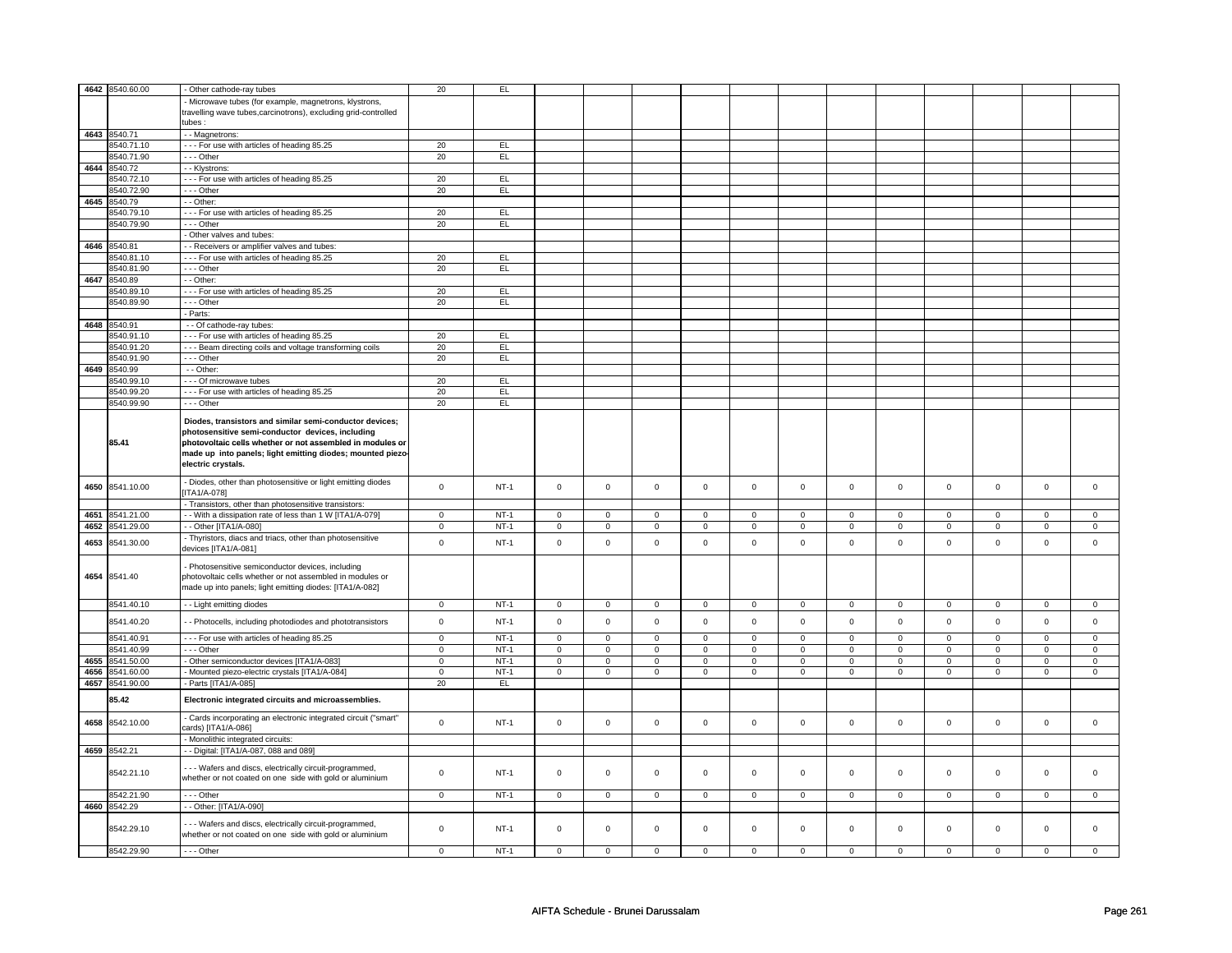| 4661 | 8542.60.00   | - Hybrid integrated circuits [ITA1/A-091]                                                                                                                                                                                                                                                                                                                                                                                                          | $\mathbf 0$ | $NT-1$ | $\mathsf 0$ | $\mathbf 0$ | $\mathsf 0$         | $\mathbf 0$ | $\mathsf 0$ | $\mathsf 0$ | $\mathsf 0$ | $\mathsf 0$ | $\mathsf 0$ | $\mathbf 0$ | $\mathsf 0$ | $\mathsf 0$ |
|------|--------------|----------------------------------------------------------------------------------------------------------------------------------------------------------------------------------------------------------------------------------------------------------------------------------------------------------------------------------------------------------------------------------------------------------------------------------------------------|-------------|--------|-------------|-------------|---------------------|-------------|-------------|-------------|-------------|-------------|-------------|-------------|-------------|-------------|
| 4662 | 8542.70.00   | - Electronic microassemblies [ITA1/A-092]                                                                                                                                                                                                                                                                                                                                                                                                          | $\mathsf 0$ | $NT-1$ | $\mathsf 0$ | $\mathbf 0$ | $\mathsf{O}\xspace$ | $\mathsf 0$ | $\mathsf 0$ | $\mathbf 0$ | $\mathbf 0$ | $\mathbf 0$ | $\mathsf 0$ | $\mathsf 0$ | $\mathsf 0$ | $\mathbf 0$ |
|      |              |                                                                                                                                                                                                                                                                                                                                                                                                                                                    |             |        |             |             |                     |             |             |             |             |             |             |             |             |             |
|      | 4663 8542.90 | Parts: [ITA1/A-093]                                                                                                                                                                                                                                                                                                                                                                                                                                |             |        |             |             |                     |             |             |             |             |             |             |             |             |             |
|      | 8542.90.10   | - Frames or lead frames, being part of integrated circuits,<br>composed of substances of any of the following characters: 1.<br>Of 58% iron and 42% nickel may be partly coated with gold,<br>aluminium or silver 2. Of 99% copper may be partly coated<br>with gold, aluminium or silver 3. Of 58% iron and 42% nickel<br>coated outside with gold and partly covered with ceramic 4.<br>Partly of ceramic, and partly of nickel coated with gold | 20          | EL.    |             |             |                     |             |             |             |             |             |             |             |             |             |
|      | 8542.90.20   | - Lids and caps, of 58% iron and 42% nickel coated with gold<br>or of ceramic, coated with quartz, whether or not partly made<br>of glass; bases of ceramic coated with glass whether or not<br>partly coated with g                                                                                                                                                                                                                               | 20          | EL.    |             |             |                     |             |             |             |             |             |             |             |             |             |
|      | 8542.90.90   | - - Other                                                                                                                                                                                                                                                                                                                                                                                                                                          | 20          | EL     |             |             |                     |             |             |             |             |             |             |             |             |             |
|      | 85.43        | Electrical machines and apparatus, having individual<br>functions, not specified or included elsewhere in this<br>Chapter.                                                                                                                                                                                                                                                                                                                         |             |        |             |             |                     |             |             |             |             |             |             |             |             |             |
|      |              | Particle accelerators:                                                                                                                                                                                                                                                                                                                                                                                                                             |             |        |             |             |                     |             |             |             |             |             |             |             |             |             |
| 4664 | 8543.11.00   | - - Ion implanters for doping semiconductor materials [ITA1/A-                                                                                                                                                                                                                                                                                                                                                                                     | 20          | EL     |             |             |                     |             |             |             |             |             |             |             |             |             |
|      |              | 1671                                                                                                                                                                                                                                                                                                                                                                                                                                               |             |        |             |             |                     |             |             |             |             |             |             |             |             |             |
| 4665 | 8543.19.00   | - - Other                                                                                                                                                                                                                                                                                                                                                                                                                                          | 20          | EL.    |             |             |                     |             |             |             |             |             |             |             |             |             |
| 4666 | 3543.20.00   | - Signal generators                                                                                                                                                                                                                                                                                                                                                                                                                                | 20          | EL     |             |             |                     |             |             |             |             |             |             |             |             |             |
| 4667 | 3543.30      | - Machines and apparatus for electro-plating, electrolysis or<br>electrophoresis:                                                                                                                                                                                                                                                                                                                                                                  |             |        |             |             |                     |             |             |             |             |             |             |             |             |             |
|      | 8543.30.10   | - - Apparatus for wet etching, developing, stripping or cleaning<br>semiconductor wafers and flat panel displays [ITA1/B-142, B-<br>1681                                                                                                                                                                                                                                                                                                           | 20          | EL.    |             |             |                     |             |             |             |             |             |             |             |             |             |
|      | 8543.30.20   | - Wet processing equipment for the application by immersion<br>of chemical or electrochemical solutions, whether or not for the<br>purpose of removing material on PCB/PWB substrates [ITA/2<br>(AS2)]                                                                                                                                                                                                                                             | 20          | EL.    |             |             |                     |             |             |             |             |             |             |             |             |             |
|      | 8543.30.90   | - - Other                                                                                                                                                                                                                                                                                                                                                                                                                                          | 20          | EL     |             |             |                     |             |             |             |             |             |             |             |             |             |
|      |              | - Other machines and apparatus:                                                                                                                                                                                                                                                                                                                                                                                                                    |             |        |             |             |                     |             |             |             |             |             |             |             |             |             |
| 4668 | 8543.40.00   | - Electric fence energisers                                                                                                                                                                                                                                                                                                                                                                                                                        | 20          | EL     |             |             |                     |             |             |             |             |             |             |             |             |             |
|      |              | - Other machines and apparatus:                                                                                                                                                                                                                                                                                                                                                                                                                    |             |        |             |             |                     |             |             |             |             |             |             |             |             |             |
| 4669 | 8543.81.00   | - - Proximity cards and tags [ITA1/A-094]                                                                                                                                                                                                                                                                                                                                                                                                          | 20          | EL     |             |             |                     |             |             |             |             |             |             |             |             |             |
|      | 4670 8543.89 | - - Other:                                                                                                                                                                                                                                                                                                                                                                                                                                         |             |        |             |             |                     |             |             |             |             |             |             |             |             |             |
|      |              |                                                                                                                                                                                                                                                                                                                                                                                                                                                    |             |        |             |             |                     |             |             |             |             |             |             |             |             |             |
|      | 8543.89.10   | --- Integrated receivers / decoders (IRD) for direct broadcast<br>multimedia systems                                                                                                                                                                                                                                                                                                                                                               | 20          | EL     |             |             |                     |             |             |             |             |             |             |             |             |             |
|      | 8543.89.20   | - - - Electrical machines with translation or dictionary functions<br>[ITA1/A-095]; flat panel displays (including LCD, Electro-<br>Luminescence, Plasma and other technologies falling within<br>the Information Technology Agreement (ITA)[ITA1/B-193];<br>apparatus for physical deposition by sputtering on<br>semiconductor wafers [ITA1/B-141]; physical deposition<br>apparatus for semiconductor production [ITA1/B-147]                   | 20          | EL     |             |             |                     |             |             |             |             |             |             |             |             |             |
|      | 8543.89.30   | --- Equipment for the removal of dust particles or the<br>elimination of electrostatic charge during the manufacture of<br>PCB/PWBs or PCAs [ITA/2 (AS2)]                                                                                                                                                                                                                                                                                          | 20          | EL.    |             |             |                     |             |             |             |             |             |             |             |             |             |
|      | 8543.89.40   | - - - Machines for curing material by ultra-violet light for the<br>manufacture of PCB/PWBs or PCAs [ITA/2 (AS2)]                                                                                                                                                                                                                                                                                                                                  | 20          | EL     |             |             |                     |             |             |             |             |             |             |             |             |             |
|      | 8543.89.50   | --- Apparatus for physical deposition on flat panel display<br>substrates [ITA/2] (AS2)                                                                                                                                                                                                                                                                                                                                                            | 20          | EL     |             |             |                     |             |             |             |             |             |             |             |             |             |
|      | 8543.89.60   | - - - Electrical mine detonators                                                                                                                                                                                                                                                                                                                                                                                                                   | 20          | EL     |             |             |                     |             |             |             |             |             |             |             |             |             |
|      | 8543.89.70   | --- Low noise-amplifiers (LNA) and low noise blocks (LNB)                                                                                                                                                                                                                                                                                                                                                                                          | 20          | EL     |             |             |                     |             |             |             |             |             |             |             |             |             |
|      | 3543.89.90   | --- Other                                                                                                                                                                                                                                                                                                                                                                                                                                          | 20          | EL     |             |             |                     |             |             |             |             |             |             |             |             |             |
| 4671 | 8543.90      | - Parts:                                                                                                                                                                                                                                                                                                                                                                                                                                           |             |        |             |             |                     |             |             |             |             |             |             |             |             |             |
|      | 8543.90.10   | - Of goods of subheading 8543.30.10 [ITA1/B-153]                                                                                                                                                                                                                                                                                                                                                                                                   | 20          | EL.    |             |             |                     |             |             |             |             |             |             |             |             |             |
|      | 3543.90.20   | - Of goods of subheading 8543.30.20 [ITA/2 (AS2)]                                                                                                                                                                                                                                                                                                                                                                                                  | 20          | EL     |             |             |                     |             |             |             |             |             |             |             |             |             |
|      |              |                                                                                                                                                                                                                                                                                                                                                                                                                                                    |             |        |             |             |                     |             |             |             |             |             |             |             |             |             |
|      | 8543.90.30   | - Of goods of subheading 8543.11.00 [ITA1/A-170]                                                                                                                                                                                                                                                                                                                                                                                                   | 20          | EL     |             |             |                     |             |             |             |             |             |             |             |             |             |
|      | 8543.90.40   | - - Of goods of subheading 8543.81.00                                                                                                                                                                                                                                                                                                                                                                                                              | 20          | EL.    |             |             |                     |             |             |             |             |             |             |             |             |             |
|      | 3543.90.50   | - Of goods of subheading 8543.19.00 or 8543.20.00                                                                                                                                                                                                                                                                                                                                                                                                  | 20          | EL     |             |             |                     |             |             |             |             |             |             |             |             |             |
|      | 8543.90.60   | - - Parts including subassemblies of goods of subheading<br>8543.89.10                                                                                                                                                                                                                                                                                                                                                                             | 20          | EL     |             |             |                     |             |             |             |             |             |             |             |             |             |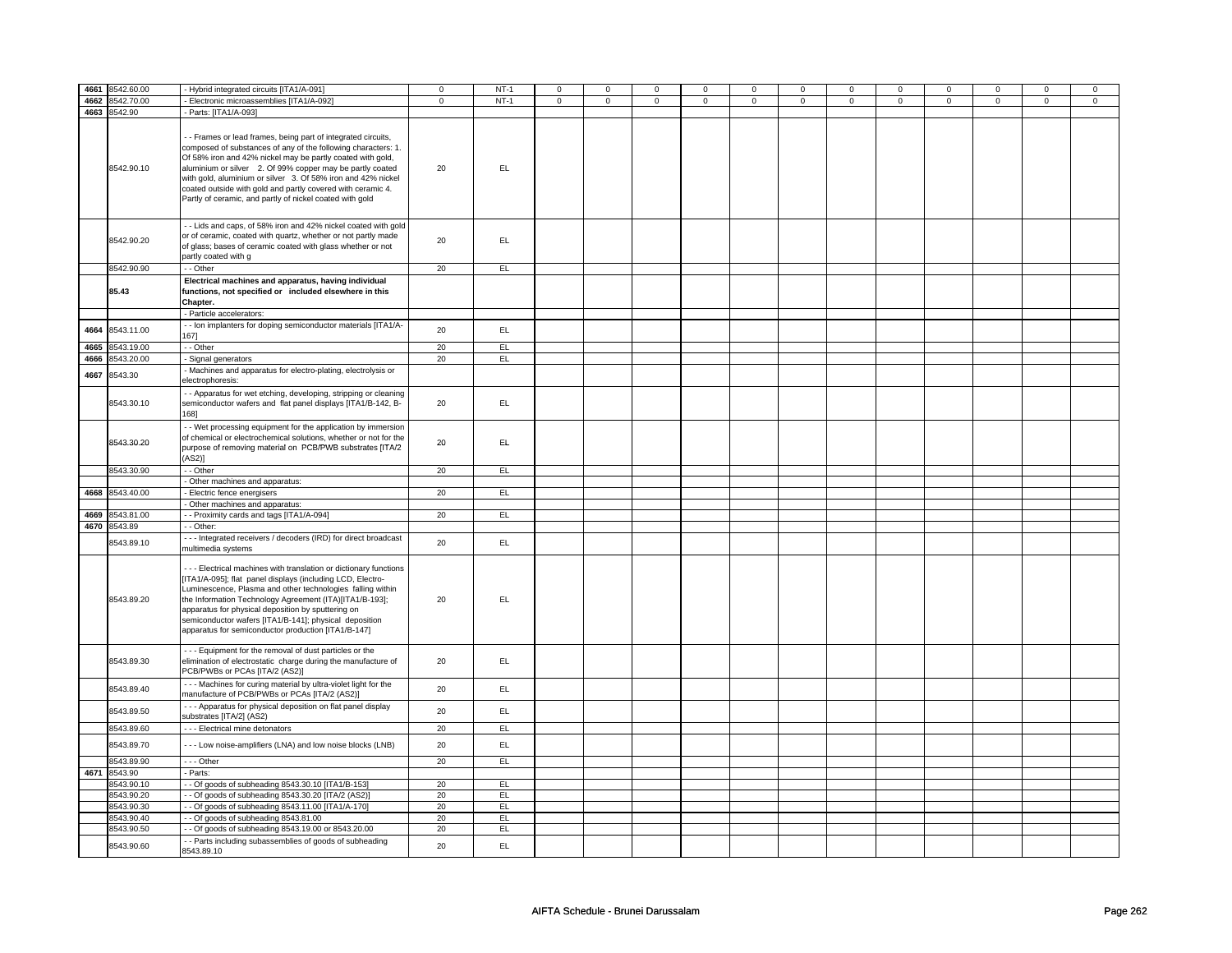|      | 8543.90.70   | - - Of goods of subheading 8543.89.20 [ex B-149 ex B-158]                                                                                                                                                                                                                                                                      | 20           | EL            |             |              |             |              |             |             |             |             |             |             |             |              |
|------|--------------|--------------------------------------------------------------------------------------------------------------------------------------------------------------------------------------------------------------------------------------------------------------------------------------------------------------------------------|--------------|---------------|-------------|--------------|-------------|--------------|-------------|-------------|-------------|-------------|-------------|-------------|-------------|--------------|
|      | 8543.90.80   | - Of goods of subheadings 8543.89.30, 8543.89.40 or<br>8543.89.50 [ITA/2 (AS2)]                                                                                                                                                                                                                                                | 20           | EL            |             |              |             |              |             |             |             |             |             |             |             |              |
|      | 8543.90.90   | - - Other                                                                                                                                                                                                                                                                                                                      | 20           | EL            |             |              |             |              |             |             |             |             |             |             |             |              |
|      |              |                                                                                                                                                                                                                                                                                                                                |              |               |             |              |             |              |             |             |             |             |             |             |             |              |
|      | 85.44        | Insulated (including enamelled or anodised) wire, cable,<br>(including co-axial cable) fibre cables, made up of<br>individually sheathed fibres, whether or not assembled<br>with and other insulated electric conductors, whether or<br>not fitted with connectors; optical electric conductors or<br>fitted with connectors. |              |               |             |              |             |              |             |             |             |             |             |             |             |              |
|      |              | - Winding wire:                                                                                                                                                                                                                                                                                                                |              |               |             |              |             |              |             |             |             |             |             |             |             |              |
|      |              |                                                                                                                                                                                                                                                                                                                                |              |               |             |              |             |              |             |             |             |             |             |             |             |              |
|      | 4672 8544.11 | - - Of copper:                                                                                                                                                                                                                                                                                                                 |              |               |             |              |             |              |             |             |             |             |             |             |             |              |
|      | 8544.11.10   | --- Lacquered or enamelled                                                                                                                                                                                                                                                                                                     | $\mathbf 0$  | $NT-1$        | $\mathbf 0$ | $\mathbf 0$  | $\mathbf 0$ | $\mathbf 0$  | $\mathbf 0$ | $\mathbf 0$ | $\mathbf 0$ | $\mathbf 0$ | $\mathbf 0$ | $\mathbf 0$ | $\mathbf 0$ | $\mathbf 0$  |
|      | 8544.11.20   | - - - Covered with paper, textile material or PVC                                                                                                                                                                                                                                                                              | $\mathbf 0$  | $NT-1$        | $\mathsf 0$ | $\mathbf 0$  | $\mathsf 0$ | $\mathsf 0$  | $\mathsf 0$ | $\mathbf 0$ | $\mathsf 0$ | $\mathsf 0$ | $\mathsf 0$ | $\mathsf 0$ | $\mathsf 0$ | $\mathsf 0$  |
|      | 8544.11.30   | --- Lacquered or enamelled and covered with paper, textile<br>material or PVC                                                                                                                                                                                                                                                  | $\mathsf 0$  | $NT-1$        | $\mathsf 0$ | $\mathsf 0$  | $\mathsf 0$ | $\mathsf 0$  | $\mathbf 0$ | $\mathsf 0$ | $\mathbf 0$ | $\mathsf 0$ | $\mathsf 0$ | $\mathsf 0$ | $\mathbf 0$ | $\mathbf 0$  |
|      | 8544.11.40   | - - - Other, rectangular cross-section and without connectors                                                                                                                                                                                                                                                                  | $\mathbf 0$  | $NT-1$        | $\mathsf 0$ | $\mathsf 0$  | $\mathsf 0$ | $\mathbf 0$  | $\mathsf 0$ | $\mathsf 0$ | $\mathsf 0$ | $\mathbf 0$ | $\mathsf 0$ | $\mathsf 0$ | $\mathsf 0$ | $\mathsf 0$  |
|      | 8544.11.90   | $\overline{\cdots}$ - Other                                                                                                                                                                                                                                                                                                    | $\mathbf 0$  | $NT-1$        | $\mathsf 0$ | $\mathbf 0$  | $\mathsf 0$ | $\mathbf 0$  | $\mathbf 0$ | $\mathsf 0$ | $\mathbf 0$ | $\mathsf 0$ | $\mathsf 0$ | $\mathbf 0$ | $\mathsf 0$ | $\mathbf 0$  |
|      | 4673 8544.19 | - - Other:                                                                                                                                                                                                                                                                                                                     |              |               |             |              |             |              |             |             |             |             |             |             |             |              |
|      |              |                                                                                                                                                                                                                                                                                                                                |              |               |             |              |             |              |             |             |             |             |             |             |             |              |
|      | 8544.19.10   | --- Lacquered or enamelled                                                                                                                                                                                                                                                                                                     | $\mathbf{0}$ | $NT-1$        | $\mathbf 0$ | $\mathbf{0}$ | $\mathbf 0$ | $\mathbf{0}$ | $^{\circ}$  | $\mathbf 0$ | $\mathbf 0$ | $\mathbf 0$ | $\mathbf 0$ | $\mathbf 0$ | $\mathbf 0$ | $\mathbf{0}$ |
|      | 8544.19.20   | - - - Manganese resistance wire                                                                                                                                                                                                                                                                                                | $\mathbf 0$  | NT-1          | $\mathbf 0$ | $\mathbf 0$  | $\mathbf 0$ | $\mathbf 0$  | 0           | $\mathbf 0$ | $\mathbf 0$ | $\mathbf 0$ | 0           | $\mathbf 0$ | $\mathbf 0$ | $\mathbf{0}$ |
|      | 8544.19.90   | --- Other                                                                                                                                                                                                                                                                                                                      | $\mathsf 0$  | $NT-1$        | $\mathsf 0$ | $\mathsf 0$  | $\mathsf 0$ | $\mathsf 0$  | $\mathbf 0$ | $\mathsf 0$ | $\mathbf 0$ | $\mathbf 0$ | $\mathbf 0$ | $\mathbf 0$ | $\mathbf 0$ | $\mathbf 0$  |
| 4674 | 8544.20      | - Co-axial cable and other co-axial electric conductors:                                                                                                                                                                                                                                                                       |              |               |             |              |             |              |             |             |             |             |             |             |             |              |
|      | 8544.20.10   | - Insulated cables fitted with connectors, for a voltage not                                                                                                                                                                                                                                                                   | 20           | EL            |             |              |             |              |             |             |             |             |             |             |             |              |
|      | 8544.20.20   | exceeding 66,000 V<br>- Insulated cables not fitted with connectors, for a voltage not                                                                                                                                                                                                                                         | 20           | $\mathsf{EL}$ |             |              |             |              |             |             |             |             |             |             |             |              |
|      | 8544.20.30   | exceeding 66,000 V<br>- - Insulated cables fitted with connectors, for a voltage                                                                                                                                                                                                                                               | 20           | EL            |             |              |             |              |             |             |             |             |             |             |             |              |
|      | 8544.20.40   | exceeding 66,000 V<br>- Insulated cables not fitted with connectors, for a voltage                                                                                                                                                                                                                                             | 20           | EL            |             |              |             |              |             |             |             |             |             |             |             |              |
|      |              | exceeding 66,000 V<br>Ignition wiring sets and other wiring sets of a kind used in                                                                                                                                                                                                                                             |              |               |             |              |             |              |             |             |             |             |             |             |             |              |
| 4675 | 8544.30      | vehicles, aircraft or ships:                                                                                                                                                                                                                                                                                                   |              |               |             |              |             |              |             |             |             |             |             |             |             |              |
|      | 8544.30.10   | - - Wiring harnesses for motor vehicles                                                                                                                                                                                                                                                                                        | 20           | EL.           |             |              |             |              |             |             |             |             |             |             |             |              |
|      | 8544.30.90   | - - Other                                                                                                                                                                                                                                                                                                                      | 20           | EL.           |             |              |             |              |             |             |             |             |             |             |             |              |
|      |              |                                                                                                                                                                                                                                                                                                                                |              |               |             |              |             |              |             |             |             |             |             |             |             |              |
|      |              | Other electric conductors, for a voltage not exceeding 80 V:                                                                                                                                                                                                                                                                   |              |               |             |              |             |              |             |             |             |             |             |             |             |              |
|      | 4676 8544.41 | - - Fitted with connectors:                                                                                                                                                                                                                                                                                                    |              |               |             |              |             |              |             |             |             |             |             |             |             |              |
|      |              |                                                                                                                                                                                                                                                                                                                                |              |               |             |              |             |              |             |             |             |             |             |             |             |              |
|      |              | - - - Of a kind used for telecommunications: [ITA1/A-096]                                                                                                                                                                                                                                                                      |              |               |             |              |             |              |             |             |             |             |             |             |             |              |
|      | 8544.41.11   | - - - - Telephone cables, submarine                                                                                                                                                                                                                                                                                            | 20           | EL.           |             |              |             |              |             |             |             |             |             |             |             |              |
|      |              |                                                                                                                                                                                                                                                                                                                                |              |               |             |              |             |              |             |             |             |             |             |             |             |              |
|      | 8544.41.12   | - - - - Telephone cables, other than submarine                                                                                                                                                                                                                                                                                 | 20           | EL            |             |              |             |              |             |             |             |             |             |             |             |              |
|      | 8544.41.13   | - - - - Telegraph and radio relay cables, submarine                                                                                                                                                                                                                                                                            | 20           | EL            |             |              |             |              |             |             |             |             |             |             |             |              |
|      | 8544.41.14   | - - - - Telegraph and radio relay cables, other than submarine                                                                                                                                                                                                                                                                 | 20           | EL            |             |              |             |              |             |             |             |             |             |             |             |              |
|      | 8544.41.15   | - - - - Other plastic insulated electric cable having cross<br>section not exceeding 300 mm <sup>2</sup>                                                                                                                                                                                                                       | 20           | $\mathsf{EL}$ |             |              |             |              |             |             |             |             |             |             |             |              |
|      | 8544.41.19   | $- - -$ Other                                                                                                                                                                                                                                                                                                                  | 20           | EL            |             |              |             |              |             |             |             |             |             |             |             |              |
|      |              | $- -$ Other:                                                                                                                                                                                                                                                                                                                   |              |               |             |              |             |              |             |             |             |             |             |             |             |              |
|      | 8544.41.91   | - Plastic insulated electric cable having a cross section<br>not exceeding 300 mm <sup>2</sup>                                                                                                                                                                                                                                 | 20           | EL.           |             |              |             |              |             |             |             |             |             |             |             |              |
|      | 8544.41.92   | - - - - Plastic insulated electric cable having a cross section                                                                                                                                                                                                                                                                | 20           | EL            |             |              |             |              |             |             |             |             |             |             |             |              |
|      |              | exceeding 300 mm <sup>2</sup>                                                                                                                                                                                                                                                                                                  |              |               |             |              |             |              |             |             |             |             |             |             |             |              |
|      | 8544.41.93   | - - - - Plastic insulated electric conductors                                                                                                                                                                                                                                                                                  | 20           | EL            |             |              |             |              |             |             |             |             |             |             |             |              |
|      | 8544.41.94   | - - - - Controlling cables                                                                                                                                                                                                                                                                                                     | 20           | EL            |             |              |             |              |             |             |             |             |             |             |             |              |
|      | 8544.41.95   | - - - - Battery cables                                                                                                                                                                                                                                                                                                         | 20           | EL.           |             |              |             |              |             |             |             |             |             |             |             |              |
|      | 8544.41.99   | $---$ Other                                                                                                                                                                                                                                                                                                                    | 20           | EL            |             |              |             |              |             |             |             |             |             |             |             |              |
|      | 4677 8544.49 | - - Other:                                                                                                                                                                                                                                                                                                                     |              |               |             |              |             |              |             |             |             |             |             |             |             |              |
|      |              | --- Of a kind used for telecommunications: [ITA1/A-097]                                                                                                                                                                                                                                                                        |              |               |             |              |             |              |             |             |             |             |             |             |             |              |
|      | 8544.49.11   | - - - - Telephone, telegraph and radio relay cables, submarine                                                                                                                                                                                                                                                                 | 20           | EL.           |             |              |             |              |             |             |             |             |             |             |             |              |
|      | 8544.49.12   | ---- Telephone, telegraph and radio relay cables, other than                                                                                                                                                                                                                                                                   | 20           | EL            |             |              |             |              |             |             |             |             |             |             |             |              |
|      |              | submarine                                                                                                                                                                                                                                                                                                                      |              |               |             |              |             |              |             |             |             |             |             |             |             |              |
|      | 8544.49.19   | $---$ Other                                                                                                                                                                                                                                                                                                                    | 20           | EL            |             |              |             |              |             |             |             |             |             |             |             |              |
|      |              | $--$ Other:                                                                                                                                                                                                                                                                                                                    |              |               |             |              |             |              |             |             |             |             |             |             |             |              |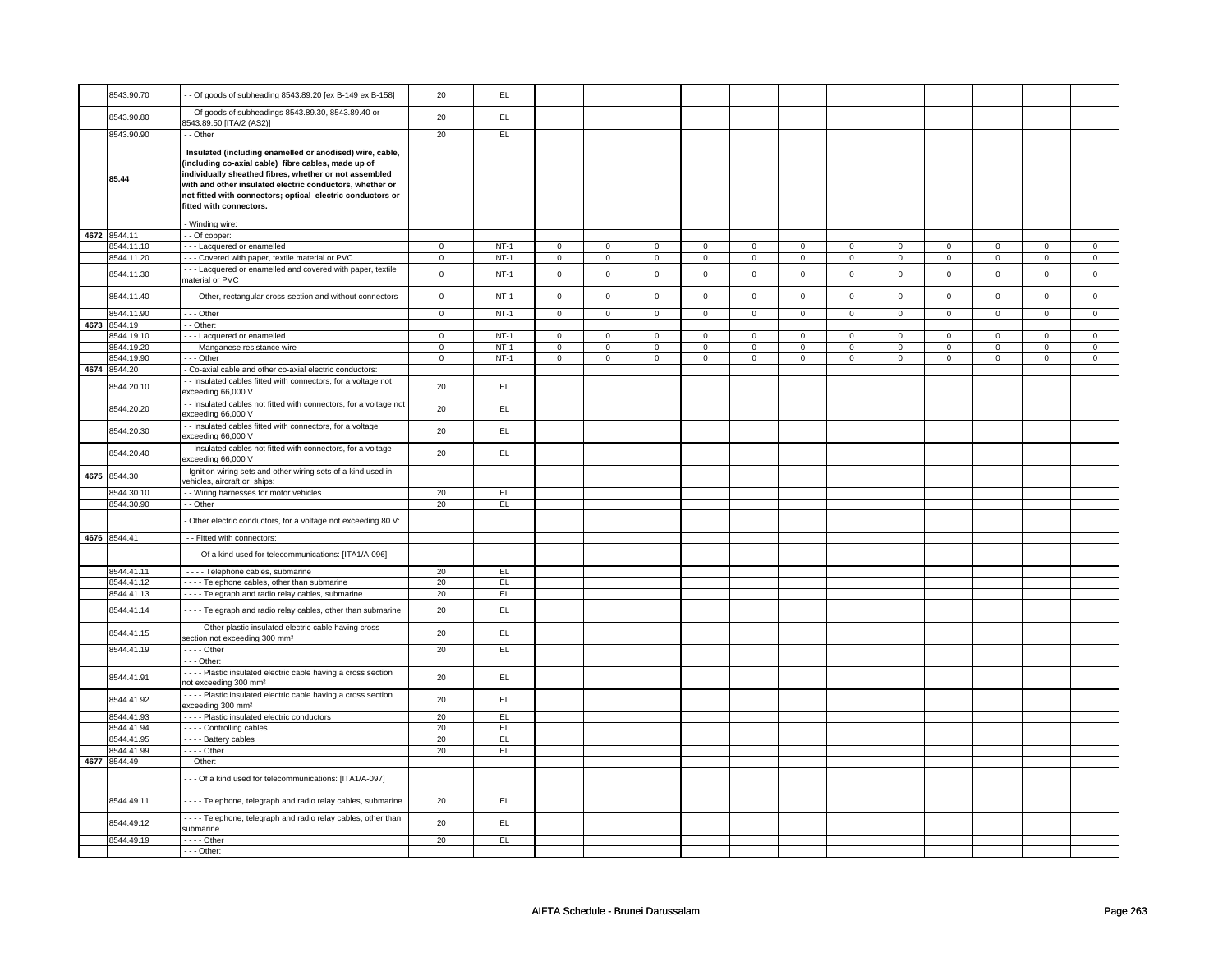|      | 8544.49.91   | - - - - Plastic insulated electric cable having a cross section<br>not exceeding 300 mm <sup>2</sup>           | 20 | EL. |  |  |  |  |  |  |
|------|--------------|----------------------------------------------------------------------------------------------------------------|----|-----|--|--|--|--|--|--|
|      | 8544.49.92   | ---- Plastic insulated electric cable having a cross section<br>exceeding 300 mm <sup>2</sup>                  | 20 | EL. |  |  |  |  |  |  |
|      | 8544.49.93   | - - - - Plastic insulated electric conductors                                                                  | 20 | EL. |  |  |  |  |  |  |
|      | 8544.49.94   |                                                                                                                |    |     |  |  |  |  |  |  |
|      |              | - - - - Controlling cables                                                                                     | 20 | EL  |  |  |  |  |  |  |
|      | 8544.49.95   | - - - - Shielded wire of a kind used in the manufacture of<br>automotive wiring harness                        | 20 | EL  |  |  |  |  |  |  |
|      | 8544.49.99   | $---$ Other                                                                                                    | 20 | EL  |  |  |  |  |  |  |
|      |              | - Other electric conductors, for a voltage exceeding 80 V but<br>not exceeding 1,000 V:                        |    |     |  |  |  |  |  |  |
|      | 4678 8544.51 | - Fitted with connectors:                                                                                      |    |     |  |  |  |  |  |  |
|      |              | --- Of a kind used for telecommunications: [ITA1/A-098]                                                        |    |     |  |  |  |  |  |  |
|      | 8544.51.11   | ---- Telephone, telegraph and radio relay cables, submarine                                                    | 20 | EL  |  |  |  |  |  |  |
|      | 8544.51.12   | - - - - Telephone, telegraph and radio relay cables, other than<br>submarine                                   | 20 | EL  |  |  |  |  |  |  |
|      |              |                                                                                                                |    |     |  |  |  |  |  |  |
|      | 8544.51.19   | $---$ Other                                                                                                    | 20 | EL  |  |  |  |  |  |  |
|      |              | - - - Other:                                                                                                   |    |     |  |  |  |  |  |  |
|      | 8544.51.91   | - - - - Plastic insulated electric cable having a cross section<br>not exceeding 300 mm <sup>2</sup>           | 20 | EL  |  |  |  |  |  |  |
|      | 8544.51.92   | - - - - Plastic insulated electric cable having a cross section                                                | 20 | EL  |  |  |  |  |  |  |
|      |              | exceeding 300 mm <sup>2</sup>                                                                                  |    |     |  |  |  |  |  |  |
|      | 8544.51.93   | - - - - Plastic insulated electric conductors                                                                  | 20 | EL  |  |  |  |  |  |  |
|      | 8544.51.94   | - - - - Controlling cables                                                                                     | 20 | EL  |  |  |  |  |  |  |
|      | 8544.51.99   | $---$ Other                                                                                                    | 20 | EL  |  |  |  |  |  |  |
|      | 4679 8544.59 | - - Other:                                                                                                     |    |     |  |  |  |  |  |  |
|      |              |                                                                                                                |    |     |  |  |  |  |  |  |
|      | 8544.59.11   | - - - Of a kind used for telecommunications:<br>- - - - Telephone, telegraph and radio relay cables, submarine | 20 | EL. |  |  |  |  |  |  |
|      |              |                                                                                                                |    |     |  |  |  |  |  |  |
|      | 8544.59.12   | ---- Telephone, telegraph and radio relay cables, other than<br>submarine                                      | 20 | EL. |  |  |  |  |  |  |
|      | 8544.59.19   | $---$ Other                                                                                                    | 20 | EL  |  |  |  |  |  |  |
|      |              | $- -$ Other:                                                                                                   |    |     |  |  |  |  |  |  |
|      | 8544.59.91   | - - - - Plastic insulated electric cable having a cross section<br>not exceeding 300 mm <sup>2</sup>           | 20 | EL. |  |  |  |  |  |  |
|      | 8544.59.92   | - - - - Plastic insulated electric cable having a cross section<br>exceeding 300 mm <sup>2</sup>               | 20 | EL  |  |  |  |  |  |  |
|      | 8544.59.93   | - - - - Plastic insulated electric conductors                                                                  | 20 | EL  |  |  |  |  |  |  |
|      | 8544.59.94   | ---- Controlling cables                                                                                        | 20 | EL  |  |  |  |  |  |  |
|      | 8544.59.99   |                                                                                                                | 20 | EL  |  |  |  |  |  |  |
|      |              | $---$ Other                                                                                                    |    |     |  |  |  |  |  |  |
| 4680 | 8544.60      | Other electric conductors, for a voltage exceeding 1,000 V:                                                    |    |     |  |  |  |  |  |  |
|      |              | - For a voltage exceeding 1 kV but not exceeding 36 kV:                                                        |    |     |  |  |  |  |  |  |
|      | 8544.60.11   | --- Plastic insulated electric cables having a cross section<br>not exceeding 400 mm <sup>2</sup>              | 20 | EL  |  |  |  |  |  |  |
|      | 8544.60.19   | $\cdots$ Other                                                                                                 | 20 | EL  |  |  |  |  |  |  |
|      |              | - For a voltage exceeding 36 kV but not exceeding 66 kV:                                                       |    |     |  |  |  |  |  |  |
|      | 8544.60.21   | - - - Plastic insulated electric cables having a cross section<br>not exceeding 400 mm <sup>2</sup>            | 20 | EL  |  |  |  |  |  |  |
|      | 8544.60.29   | $--$ Other                                                                                                     | 20 | EL  |  |  |  |  |  |  |
|      |              | - - For a voltage exceeding 66 kV:                                                                             |    |     |  |  |  |  |  |  |
|      |              |                                                                                                                |    |     |  |  |  |  |  |  |
|      | 8544.60.31   | --- Plastic insulated electric cables having a cross section<br>not exceeding 400 mm <sup>2</sup>              | 20 | EL  |  |  |  |  |  |  |
|      | 8544.60.39   | $- -$ Other                                                                                                    | 20 | EL  |  |  |  |  |  |  |
|      |              | - - Other:                                                                                                     |    |     |  |  |  |  |  |  |
|      | 8544.60.91   | --- Telephone, telegraph, radio relay cables, submarine                                                        | 20 | EL. |  |  |  |  |  |  |
|      | 8544.60.92   | --- Telephone, telegraph, radio relay cables, other than<br>submarine                                          | 20 | EL. |  |  |  |  |  |  |
|      | 8544.60.99   | $- -$ Other                                                                                                    | 20 | EL  |  |  |  |  |  |  |
|      | 4681 8544.70 | - Optical fibre cables: [ITA1/A-099]                                                                           |    |     |  |  |  |  |  |  |
|      | 8544.70.10   | - Telephone, telegraph and radio relay cables, submarine                                                       | 20 | EL. |  |  |  |  |  |  |
|      | 8544.70.20   | - - Telephone, telegraph and radio relay cables, other than<br>submarine                                       | 20 | EL  |  |  |  |  |  |  |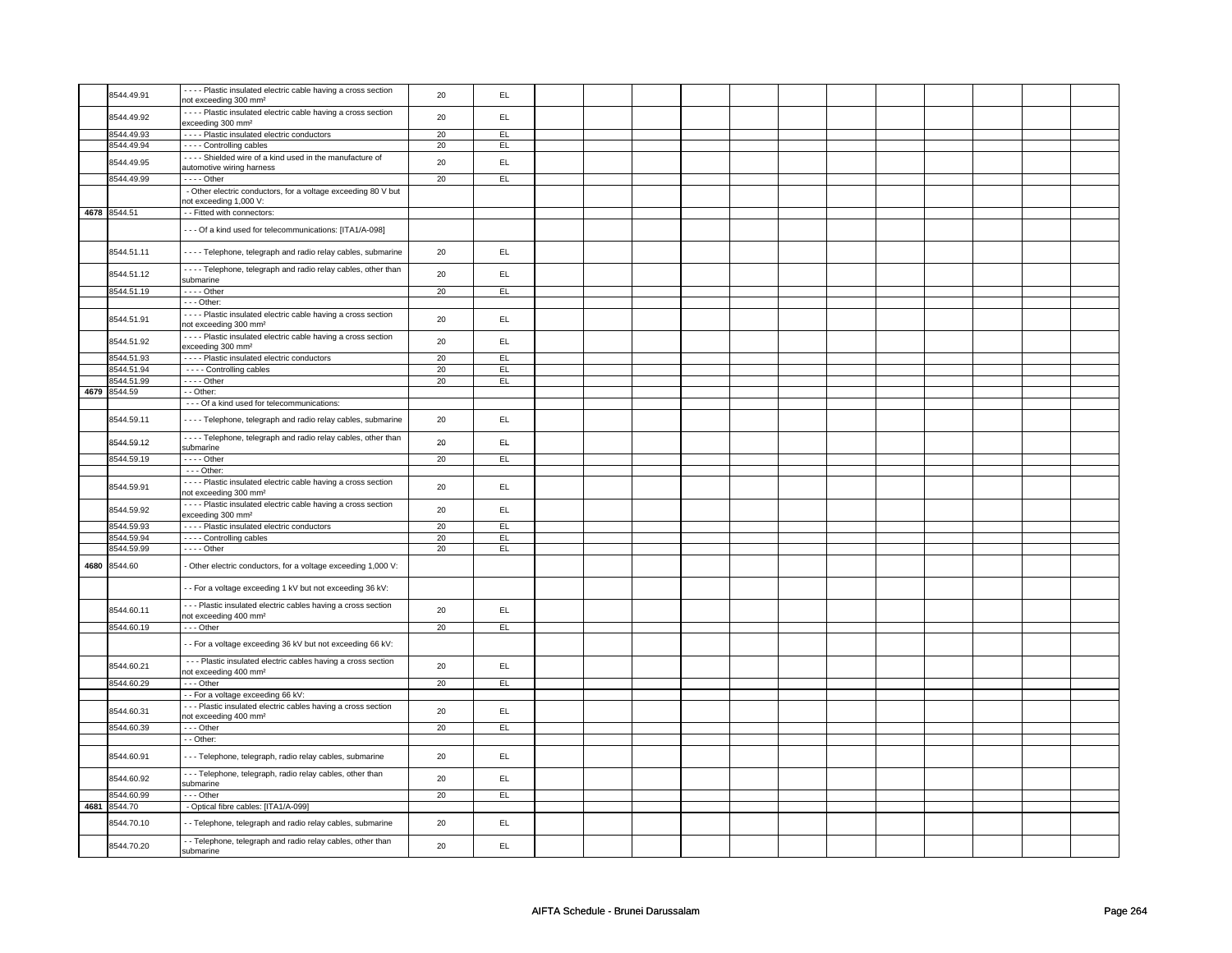|      | 8544.70.90                         | - - Other                                                                                                                                                                                                                                                                                                                                                                                                                                                                                                                                                                                                                                                                | 20             | EL              |                     |                |                |                |                |                |                |                |                |                |                |                     |
|------|------------------------------------|--------------------------------------------------------------------------------------------------------------------------------------------------------------------------------------------------------------------------------------------------------------------------------------------------------------------------------------------------------------------------------------------------------------------------------------------------------------------------------------------------------------------------------------------------------------------------------------------------------------------------------------------------------------------------|----------------|-----------------|---------------------|----------------|----------------|----------------|----------------|----------------|----------------|----------------|----------------|----------------|----------------|---------------------|
|      |                                    | Carbon electrodes, carbon brushes, lamp carbons,                                                                                                                                                                                                                                                                                                                                                                                                                                                                                                                                                                                                                         |                |                 |                     |                |                |                |                |                |                |                |                |                |                |                     |
|      |                                    |                                                                                                                                                                                                                                                                                                                                                                                                                                                                                                                                                                                                                                                                          |                |                 |                     |                |                |                |                |                |                |                |                |                |                |                     |
|      | 85.45                              | battery carbons and other articles of graphite or other                                                                                                                                                                                                                                                                                                                                                                                                                                                                                                                                                                                                                  |                |                 |                     |                |                |                |                |                |                |                |                |                |                |                     |
|      |                                    | carbon, with or without metal, a kind used for electrical                                                                                                                                                                                                                                                                                                                                                                                                                                                                                                                                                                                                                |                |                 |                     |                |                |                |                |                |                |                |                |                |                |                     |
|      |                                    | purposes.                                                                                                                                                                                                                                                                                                                                                                                                                                                                                                                                                                                                                                                                |                |                 |                     |                |                |                |                |                |                |                |                |                |                |                     |
|      |                                    |                                                                                                                                                                                                                                                                                                                                                                                                                                                                                                                                                                                                                                                                          |                |                 |                     |                |                |                |                |                |                |                |                |                |                |                     |
|      |                                    | Electrodes:                                                                                                                                                                                                                                                                                                                                                                                                                                                                                                                                                                                                                                                              |                |                 |                     |                |                |                |                |                |                |                |                |                |                |                     |
|      | 4682 8545.11.00                    | - - Of a kind used for furnaces                                                                                                                                                                                                                                                                                                                                                                                                                                                                                                                                                                                                                                          | 20             | EL              |                     |                |                |                |                |                |                |                |                |                |                |                     |
|      | 4683 8545.19.00                    | - Other                                                                                                                                                                                                                                                                                                                                                                                                                                                                                                                                                                                                                                                                  | 20             | EL.             |                     |                |                |                |                |                |                |                |                |                |                |                     |
|      |                                    |                                                                                                                                                                                                                                                                                                                                                                                                                                                                                                                                                                                                                                                                          |                |                 |                     |                |                |                |                |                |                |                |                |                |                |                     |
|      | 4684 8545.20.00                    | - Brushes                                                                                                                                                                                                                                                                                                                                                                                                                                                                                                                                                                                                                                                                | 20             | EL.             |                     |                |                |                |                |                |                |                |                |                |                |                     |
|      | 4685 8545.90                       | Other:                                                                                                                                                                                                                                                                                                                                                                                                                                                                                                                                                                                                                                                                   |                |                 |                     |                |                |                |                |                |                |                |                |                |                |                     |
|      |                                    |                                                                                                                                                                                                                                                                                                                                                                                                                                                                                                                                                                                                                                                                          |                |                 |                     |                |                |                |                |                |                |                |                |                |                |                     |
|      | 8545.90.10                         | - Battery carbons                                                                                                                                                                                                                                                                                                                                                                                                                                                                                                                                                                                                                                                        | 20             | EL              |                     |                |                |                |                |                |                |                |                |                |                |                     |
|      | 8545.90.90                         | $-$ Other                                                                                                                                                                                                                                                                                                                                                                                                                                                                                                                                                                                                                                                                | 20             | E               |                     |                |                |                |                |                |                |                |                |                |                |                     |
|      | 85.46                              | Electrical insulators of any material.                                                                                                                                                                                                                                                                                                                                                                                                                                                                                                                                                                                                                                   |                |                 |                     |                |                |                |                |                |                |                |                |                |                |                     |
|      |                                    |                                                                                                                                                                                                                                                                                                                                                                                                                                                                                                                                                                                                                                                                          |                |                 |                     |                |                |                |                |                |                |                |                |                |                |                     |
| 4686 | 8546.10                            | - Of glass:                                                                                                                                                                                                                                                                                                                                                                                                                                                                                                                                                                                                                                                              |                |                 |                     |                |                |                |                |                |                |                |                |                |                |                     |
|      | 8546.10.10                         | - For a voltage of 50 KV or more                                                                                                                                                                                                                                                                                                                                                                                                                                                                                                                                                                                                                                         | $\mathsf 0$    | $NT-1$          | $\mathsf{O}\xspace$ | $\mathsf 0$    | $\mathsf 0$    | $\mathsf 0$    | $\mathsf 0$    | $\mathsf 0$    | $\mathbf 0$    | $\mathsf 0$    | $\mathsf 0$    | $\mathsf 0$    | $\Omega$       | $\mathsf{O}\xspace$ |
|      |                                    |                                                                                                                                                                                                                                                                                                                                                                                                                                                                                                                                                                                                                                                                          | $\mathsf 0$    | $NT-1$          |                     |                |                |                |                | $\mathsf 0$    |                | $\mathbf 0$    |                | $\mathbf 0$    |                | $\mathbf 0$         |
|      | 8546.10.90                         | - Other                                                                                                                                                                                                                                                                                                                                                                                                                                                                                                                                                                                                                                                                  |                |                 | $\mathsf 0$         | $\mathbf 0$    | $\mathbf 0$    | $\mathbf 0$    | $\mathbf 0$    |                | $\mathbf 0$    |                | $\mathsf 0$    |                | $\mathbf 0$    |                     |
|      | 4687 8546.20                       | - Of ceramics:                                                                                                                                                                                                                                                                                                                                                                                                                                                                                                                                                                                                                                                           |                |                 |                     |                |                |                |                |                |                |                |                |                |                |                     |
|      | 8546.20.10                         | - Bushing with or without passebar for transformator                                                                                                                                                                                                                                                                                                                                                                                                                                                                                                                                                                                                                     | $\mathbf 0$    | $NT-1$          | $\mathbf 0$         | $\mathbf 0$    | $\mathbf 0$    | $\mathbf 0$    | $\mathbf 0$    | $\mathbf 0$    | 0              | $\mathbf 0$    | 0              | $\mathbf 0$    | $\Omega$       | 0                   |
|      |                                    |                                                                                                                                                                                                                                                                                                                                                                                                                                                                                                                                                                                                                                                                          |                |                 |                     |                |                |                |                |                |                |                |                |                |                |                     |
|      | 8546.20.90                         | - Other                                                                                                                                                                                                                                                                                                                                                                                                                                                                                                                                                                                                                                                                  | $\mathbf 0$    | $NT-1$          | $\mathbf 0$         | $\mathbf 0$    | $\mathbf 0$    | $\mathbf 0$    | $\mathbf 0$    | $\mathbf 0$    | $\mathbf 0$    | $\mathbf 0$    | $\mathsf 0$    | $\mathbf 0$    | $\Omega$       | $\mathbf 0$         |
|      | 4688 8546.90.00                    | Other                                                                                                                                                                                                                                                                                                                                                                                                                                                                                                                                                                                                                                                                    | $\mathsf 0$    | $NT-1$          | $\mathsf{O}\xspace$ | $\mathsf 0$    | $\mathbf 0$    | $\mathbf 0$    | $\mathbf 0$    | $\mathbf 0$    | $\mathbf 0$    | $\mathbf 0$    | $\mathsf 0$    | $\mathsf{O}$   | $\mathbf 0$    | $\mathbf 0$         |
|      | 85.47                              | Insulating fittings for electrical machines, appliances or<br>equipment, being fittings wholly of insulating materials<br>apart from any minor components of metal (for example,<br>threaded sockets) incorporated during moulding solely for<br>purposes of assembly, other than insulators of heading<br>85.46; electrical conduit tubing and joints therefor, of base<br>metal lined with insulating material.                                                                                                                                                                                                                                                        |                |                 |                     |                |                |                |                |                |                |                |                |                |                |                     |
|      | 4689 8547.10.00<br>4690 8547.20.00 | - Insulating fittings of ceramics<br>- Insulating fittings of plastics                                                                                                                                                                                                                                                                                                                                                                                                                                                                                                                                                                                                   | 20<br>20       | EL<br><b>EL</b> |                     |                |                |                |                |                |                |                |                |                |                |                     |
|      |                                    |                                                                                                                                                                                                                                                                                                                                                                                                                                                                                                                                                                                                                                                                          |                |                 |                     |                |                |                |                |                |                |                |                |                |                |                     |
|      | 4691 8547.90                       | Other:                                                                                                                                                                                                                                                                                                                                                                                                                                                                                                                                                                                                                                                                   |                |                 |                     |                |                |                |                |                |                |                |                |                |                |                     |
|      |                                    | - Electric conduit and joints therefor, of base metal lined with                                                                                                                                                                                                                                                                                                                                                                                                                                                                                                                                                                                                         |                |                 |                     |                |                |                |                |                |                |                |                |                |                |                     |
|      | 8547.90.10                         | nsulating material                                                                                                                                                                                                                                                                                                                                                                                                                                                                                                                                                                                                                                                       | 20             | EL.             |                     |                |                |                |                |                |                |                |                |                |                |                     |
|      |                                    |                                                                                                                                                                                                                                                                                                                                                                                                                                                                                                                                                                                                                                                                          |                |                 |                     |                |                |                |                |                |                |                |                |                |                |                     |
|      |                                    |                                                                                                                                                                                                                                                                                                                                                                                                                                                                                                                                                                                                                                                                          |                |                 |                     |                |                |                |                |                |                |                |                |                |                |                     |
|      | 8547.90.90                         | - - Other                                                                                                                                                                                                                                                                                                                                                                                                                                                                                                                                                                                                                                                                | 20             | EL              |                     |                |                |                |                |                |                |                |                |                |                |                     |
|      | 85.48                              | Waste and scrap of primary cells, primary batteries and<br>electric accumulators; spent primary cells, spent primary<br>batteries and spent electric accumulators; electrical parts<br>of machinery or apparatus, not specified or included<br>elsewhere in this Chapter.                                                                                                                                                                                                                                                                                                                                                                                                |                |                 |                     |                |                |                |                |                |                |                |                |                |                |                     |
|      | 4692 8548.10                       | Waste and scrap of primary cells, primary batteries and<br>electric accumulators; spent primary cells, spent primary<br>batteries and spent electric accumulators:                                                                                                                                                                                                                                                                                                                                                                                                                                                                                                       |                |                 |                     |                |                |                |                |                |                |                |                |                |                |                     |
|      | 8548.10.10                         | - - Lead acid scrap storage batteries, drained or undrained                                                                                                                                                                                                                                                                                                                                                                                                                                                                                                                                                                                                              | $\mathsf 0$    | $NT-1$          | $\mathsf 0$         | $\mathbf 0$    | $\mathbf 0$    | $\mathsf{O}$   | $\mathbf 0$    | $\mathbf 0$    | $\mathbf{0}$   | $\mathbf{0}$   | $\mathbf 0$    | $\mathbf{0}$   | $\mathbf{0}$   | $\mathbf{0}$        |
|      | 8548.10.20                         | - - Waste and scrap containing mainly iron                                                                                                                                                                                                                                                                                                                                                                                                                                                                                                                                                                                                                               | $\mathbf 0$    | $NT-1$          | $\mathsf 0$         | $\mathbf 0$    | $\mathbf 0$    | $\mathbf 0$    | $\mathbf 0$    | $\mathbf 0$    | $\mathbf 0$    | $\mathbf 0$    | $\mathsf 0$    | $\mathbf 0$    | $\mathbf 0$    | 0                   |
|      | 8548.10.30                         | - - Waste and scrap containing mainly copper                                                                                                                                                                                                                                                                                                                                                                                                                                                                                                                                                                                                                             | $\overline{0}$ | $NT-1$          | $\overline{0}$      | $\overline{0}$ | $\overline{0}$ | $\overline{0}$ | $\overline{0}$ | $\overline{0}$ | $\overline{0}$ | $\overline{0}$ | $\overline{0}$ | $\overline{0}$ | $\overline{0}$ | $\overline{0}$      |
|      | 8548.10.90                         | - - Other                                                                                                                                                                                                                                                                                                                                                                                                                                                                                                                                                                                                                                                                | $\mathbf 0$    | $NT-1$          | $\mathbf 0$         | $\mathbf{0}$   | $\mathbf 0$    | $\mathbf 0$    | $\mathbf 0$    | $\mathbf{0}$   | 0              | $\mathbf{0}$   | 0              | $\mathbf{0}$   | 0              | $\mathbf{0}$        |
| 4693 |                                    | Other:                                                                                                                                                                                                                                                                                                                                                                                                                                                                                                                                                                                                                                                                   |                |                 |                     |                |                |                |                |                |                |                |                |                |                |                     |
|      | 8548.90<br>8548.90.10              | - Image sensors of the contact type comprising a photo-<br>conductive sensor element, an electric charge storage<br>condenser, a light source of light emitting diodes (LEDs), a thin<br>film transistor (TFT) matrix and a scanning condenser, capable<br>of scanning text [ITA/2]                                                                                                                                                                                                                                                                                                                                                                                      | 20             | EL.             |                     |                |                |                |                |                |                |                |                |                |                |                     |
|      | 8548.90.20<br>8548.90.30           | - - Printed circuit assemblies for products falling within the<br>Information Technology Agreement (ITA), luding such<br>assemblies for external connections such as cards that<br>conform to the PCMCIA standard. Such printed circuit<br>assemblies consist of one or more printed circuits of heading<br>85.34 with one or more active elements assembled thereon,<br>with or without passive elements. "Active elements" means<br>diodes, transistors and similar semiconductor devices, whether<br>or not photosensitive, of heading 85.41, and integrated<br>circuits and micro assemblies of heading 85.42 [ITA1/B-199]<br>- Synthetizer for radio communications | 20<br>20       | EL<br>EL        |                     |                |                |                |                |                |                |                |                |                |                |                     |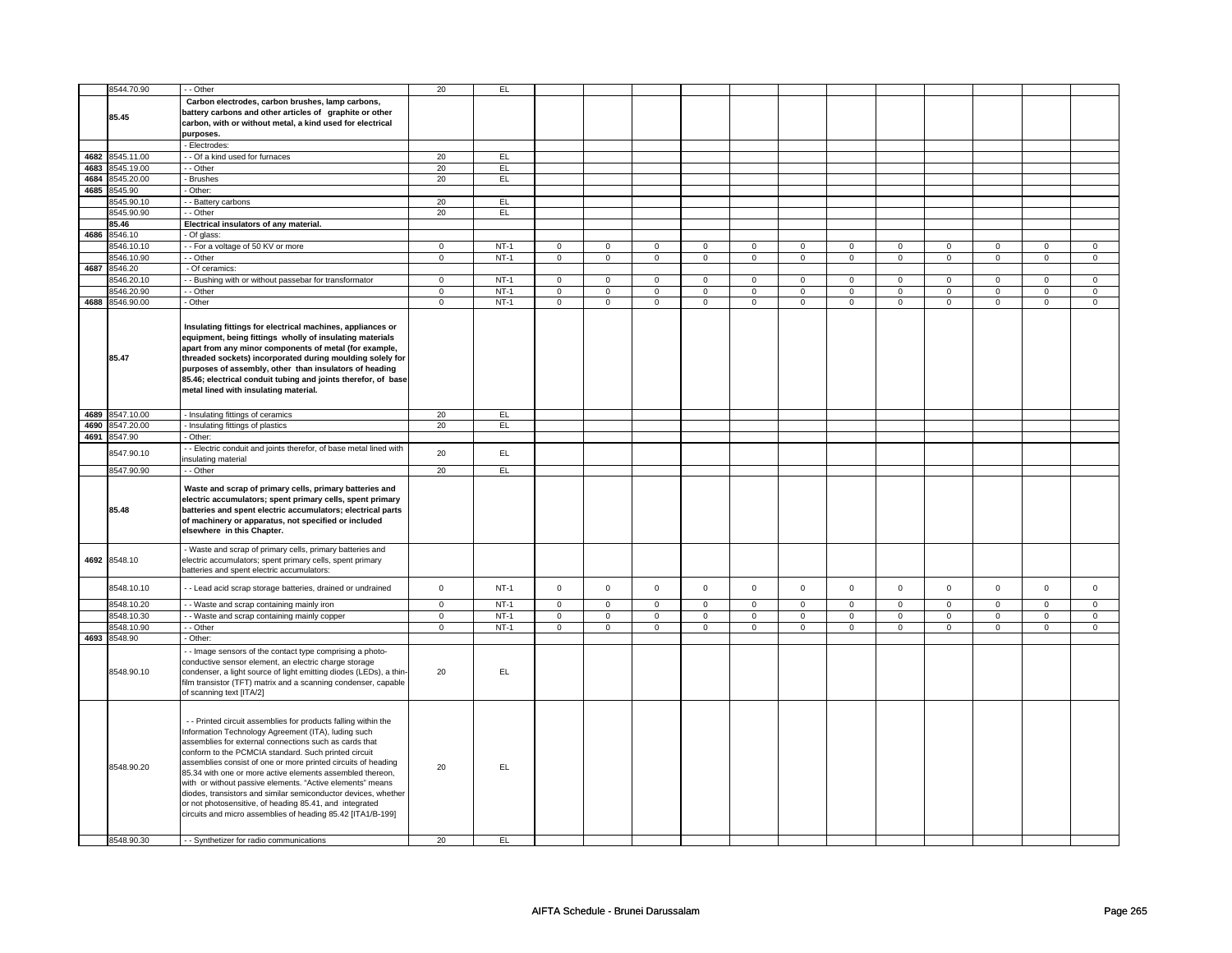|      | 8548.90.40<br>8548.90.90 | - - Parts of flat panel displays (including LCD, Electro-<br>luminescence Plasma and other technologies) for products<br>falling within the Information Technology Agreement (ITA)<br>[ITA B-193] [ITA/B-199]<br>- - Other                                                           | 20<br>20       | EL<br>EL |                |                |                     |                |                     |                |                |                |                |                |                |                     |
|------|--------------------------|--------------------------------------------------------------------------------------------------------------------------------------------------------------------------------------------------------------------------------------------------------------------------------------|----------------|----------|----------------|----------------|---------------------|----------------|---------------------|----------------|----------------|----------------|----------------|----------------|----------------|---------------------|
|      |                          | Rail locomotives powered from an external source of                                                                                                                                                                                                                                  |                |          |                |                |                     |                |                     |                |                |                |                |                |                |                     |
|      | 86.01                    | electricity or by electric accumulators.                                                                                                                                                                                                                                             |                |          |                |                |                     |                |                     |                |                |                |                |                |                |                     |
| 4694 | 8601.10.00               | - Powered from an external source of electricity                                                                                                                                                                                                                                     | $\mathbf 0$    | $NT-1$   | $\mathbf 0$    | $\mathbf 0$    | $\mathbf 0$         | $\mathsf 0$    | $\mathbf 0$         | $\mathbf 0$    | $\mathbf 0$    | $\mathbf 0$    | $\mathbf 0$    | $\mathbf 0$    | $\mathsf 0$    | $\mathbf 0$         |
| 4695 | 8601.20.00               | - Powered by electric accumulators                                                                                                                                                                                                                                                   | $\overline{0}$ | $NT-1$   | $\mathbf 0$    | $\mathbf 0$    | $\mathsf 0$         | $\mathsf 0$    | $\mathbf 0$         | $\mathbf{0}$   | $\mathbf{0}$   | $\overline{0}$ | $\mathbf 0$    | $\overline{0}$ | $\mathbf 0$    | $\overline{0}$      |
|      | 86.02                    | Other rail locomotives; locomotive tenders.                                                                                                                                                                                                                                          |                |          |                |                |                     |                |                     |                |                |                |                |                |                |                     |
| 4696 | 3602.10.00               | - Diesel-electric locomotives                                                                                                                                                                                                                                                        | $\mathbf 0$    | $NT-1$   | $\mathsf 0$    | $\mathsf 0$    | $\mathbf 0$         | $\mathsf 0$    | $\mathsf{O}\xspace$ | $\mathsf 0$    | $\mathsf 0$    | $\mathsf 0$    | $\mathsf 0$    | $\mathbf 0$    | $\mathbf 0$    | $\mathbf 0$         |
|      | 4697 8602.90.00          | - Other                                                                                                                                                                                                                                                                              | $\mathbf 0$    | $NT-1$   | $\mathsf 0$    | $\overline{0}$ | $\mathsf 0$         | $\overline{0}$ | $\mathsf{O}\xspace$ | $\overline{0}$ | $\mathsf 0$    | $\overline{0}$ | $\mathsf 0$    | $\overline{0}$ | $\mathsf 0$    | $\overline{0}$      |
|      | 86.03                    | Self-propelled railway or tramway coaches, vans and<br>trucks, other than those of heading 86.04.                                                                                                                                                                                    |                |          |                |                |                     |                |                     |                |                |                |                |                |                |                     |
| 4698 | 8603.10.00               | - Powered from an external source of electricity                                                                                                                                                                                                                                     | $\mathsf 0$    | $NT-1$   | $\mathbf 0$    | $\mathsf 0$    | $\mathbf 0$         | $\mathbf 0$    | $\mathsf 0$         | $\mathbf 0$    | $\mathbf 0$    | $\mathbf 0$    | $\mathsf 0$    | $\mathbf 0$    | $\Omega$       | 0                   |
| 4699 | 3603.90.00               | - Other                                                                                                                                                                                                                                                                              | $\mathbf 0$    | $NT-1$   | $\overline{0}$ | $\overline{0}$ | $\mathbf 0$         | $\overline{0}$ | $\mathbf{0}$        | $\overline{0}$ | $\mathbf 0$    | $\mathbf 0$    | $\mathbf 0$    | $\overline{0}$ | $\mathbf 0$    | $\mathbf 0$         |
|      | 4700 8604.00.00          | Railway or tramway maintenance or service vehicles,<br>whether or not self-propelled (for example, workshops,<br>cranes, ballast tampers, trackliners, testing coaches and<br>track inspection vehicles).                                                                            | $\mathsf 0$    | $NT-1$   | $\mathsf 0$    | $\mathsf 0$    | $\mathsf{O}\xspace$ | $\mathbf 0$    | $\mathsf{O}\xspace$ | $\mathbf 0$    | $\mathbf 0$    | $\mathsf 0$    | $\mathsf 0$    | $\mathbf 0$    | $\mathsf 0$    | 0                   |
|      | 4701 8605.00.00          | Railway or tramway passenger coaches, not self-<br>propelled; luggage vans, post office coaches and other<br>special purpose railway or tramway coaches, not self-<br>propelled (excluding those of heading 86.04).                                                                  | $\mathbf 0$    | $NT-1$   | $\mathsf 0$    | $\mathsf 0$    | $\mathsf 0$         | $\mathbf 0$    | $\mathsf 0$         | $\mathbf 0$    | $\mathbf 0$    | $\mathsf 0$    | $\mathsf 0$    | $\mathbf 0$    | $\mathbf 0$    | $\mathbf{0}$        |
|      | 86.06                    | Railway or tramway goods vans and wagons, not self-<br>propelled.                                                                                                                                                                                                                    |                |          |                |                |                     |                |                     |                |                |                |                |                |                |                     |
| 4702 | 8606.10.00               | - Tank wagons and the like                                                                                                                                                                                                                                                           | $^{\circ}$     | $NT-1$   | $\mathbf 0$    | $\mathsf 0$    | $\Omega$            | $\mathbf 0$    | $\mathsf{O}\xspace$ | $\mathsf 0$    | 0              | $\mathsf 0$    | $\mathsf 0$    | $\mathbf 0$    | $\Omega$       | $\mathbf 0$         |
|      |                          | Insulated or refrigerated vans and wagons, other than those                                                                                                                                                                                                                          |                |          |                |                |                     |                |                     |                |                |                |                |                |                |                     |
| 4703 | 8606.20.00               | of subheading 8606.10                                                                                                                                                                                                                                                                | $\mathbf 0$    | $NT-1$   | $\mathbf 0$    | $\mathbf 0$    | $\Omega$            | $\mathbf 0$    | $\mathsf{O}\xspace$ | $\mathbf 0$    | $\mathbf 0$    | $\mathsf 0$    | $\mathsf 0$    | $\mathsf 0$    | $\mathbf 0$    | $\mathsf{O}\xspace$ |
| 4704 | 8606.30.00               | - Self-discharging vans and wagons, other than those of<br>subheading 8606.10 or 8606.2<br>- Other:                                                                                                                                                                                  | $\mathsf 0$    | $NT-1$   | $\mathsf 0$    | $\mathsf 0$    | $\mathsf 0$         | $\mathsf 0$    | $\mathsf{O}\xspace$ | $\mathsf 0$    | $\mathbf 0$    | $\mathsf 0$    | $\mathsf 0$    | $\mathbf 0$    | $\mathbf 0$    | $\mathbf 0$         |
| 4705 | 8606.91.00               | - - Covered and closed                                                                                                                                                                                                                                                               | $\mathsf 0$    | $NT-1$   | $\mathsf 0$    | $\mathsf 0$    | $\mathbf 0$         | $\mathsf 0$    | $\mathsf{O}\xspace$ | $\mathsf 0$    | $\mathbf 0$    | $\mathbf 0$    | $\mathsf 0$    | $\mathbf 0$    | $\mathbf 0$    | $\mathbf 0$         |
| 4706 | 8606.92.00               | - Open, with non-removable sides of a height exceeding 60                                                                                                                                                                                                                            | $\mathsf 0$    | $NT-1$   | $\mathsf 0$    | $\mathsf 0$    | $\mathbf 0$         | $\mathbf 0$    | $\mathsf 0$         | $\mathbf 0$    | $\mathbf 0$    | $\mathsf 0$    | $\mathsf 0$    | $\mathbf 0$    | $\mathsf 0$    | $\mathbf 0$         |
|      |                          |                                                                                                                                                                                                                                                                                      | $\overline{0}$ | $NT-1$   | $\overline{0}$ | $\overline{0}$ |                     |                |                     |                | $\overline{0}$ |                |                | $\overline{0}$ | $\overline{0}$ |                     |
|      | 4707 8606.99.00          | - - Other                                                                                                                                                                                                                                                                            |                |          |                |                | $\overline{0}$      | $\overline{0}$ | $\overline{0}$      | $\overline{0}$ |                | $\overline{0}$ | $\overline{0}$ |                |                | $\overline{0}$      |
|      | 86.07                    | Parts of railway or tramway locomotives or rolling-stock.                                                                                                                                                                                                                            |                |          |                |                |                     |                |                     |                |                |                |                |                |                |                     |
|      |                          | Bogies, bissel-Bogies, axles and wheels, and parts 'thereof:'                                                                                                                                                                                                                        |                |          |                |                |                     |                |                     |                |                |                |                |                |                |                     |
|      | 4708 8607.11.00          | - Driving bogies and bissel-bogies                                                                                                                                                                                                                                                   | $\mathbf 0$    | $NT-1$   | $\mathbf 0$    | $\mathsf 0$    | $\mathsf 0$         | $\mathbf 0$    | $\mathbf 0$         | $\mathbf 0$    | 0              | $\mathsf 0$    | $\mathsf 0$    | $\mathbf 0$    | 0              | 0                   |
| 4709 | 8607.12.00               | - Other bogies and bissel-bogies                                                                                                                                                                                                                                                     | $\mathbf 0$    | $NT-1$   | $\mathsf 0$    | $\mathsf 0$    | $\mathsf 0$         | $\mathsf 0$    | $\mathbf 0$         | $\mathbf 0$    | $\mathbf 0$    | $\mathbf 0$    | $\mathsf 0$    | $\mathbf 0$    | $\mathsf 0$    | $\mathbf 0$         |
| 4710 | 8607.19.00               | - - Other, including parts                                                                                                                                                                                                                                                           | $\mathbf 0$    | $NT-1$   | $\mathbf 0$    | $\mathbf{0}$   | $\mathbf 0$         | $\mathbf 0$    | $\mathbf 0$         | $\mathbf 0$    | $\mathbf 0$    | $\mathbf 0$    | 0              | $\mathbf 0$    | 0              | $\overline{0}$      |
|      |                          | - Brakes and parts thereof.                                                                                                                                                                                                                                                          |                |          |                |                |                     |                |                     |                |                |                |                |                |                |                     |
| 4711 | 8607.21.00               | - - Air brakes and parts thereof                                                                                                                                                                                                                                                     | $\mathbf 0$    | $NT-1$   | $\mathbf 0$    | $\overline{0}$ | $\mathbf 0$         | $\overline{0}$ | $\mathsf 0$         | $\overline{0}$ | $\mathbf 0$    | $\overline{0}$ | $\mathsf 0$    | $\mathbf 0$    | $\Omega$       | $\mathbf 0$         |
| 4712 | 8607.29.00               | - - Other                                                                                                                                                                                                                                                                            | $\mathbf 0$    | $NT-1$   | $\mathbf 0$    | $\overline{0}$ | $\mathsf 0$         | $\overline{0}$ | $\mathsf{O}\xspace$ | $\mathsf 0$    | $\mathsf 0$    | $\mathbf 0$    | $\mathsf 0$    | $\overline{0}$ | $\mathsf 0$    | $\overline{0}$      |
| 4713 | 8607.30.00               | - Hooks and other coupling devices, buffers, and parts thereof                                                                                                                                                                                                                       | $\mathsf 0$    | $NT-1$   | $\Omega$       | $\mathbf 0$    | $\Omega$            | $\mathbf 0$    | $\mathbf 0$         | $\mathbf 0$    | $\mathbf 0$    | $\mathbf 0$    | $\mathbf 0$    | $\mathbf 0$    | $\Omega$       | $\mathbf 0$         |
|      | 4714 8607.91.00          | - Other parts:<br>- - Of locomotives                                                                                                                                                                                                                                                 | $\mathsf 0$    | $NT-1$   | $\mathbf 0$    | $\mathbf 0$    | $\Omega$            | $\Omega$       | $\Omega$            | $\Omega$       | $\Omega$       | $\mathbf 0$    | 0              | $\mathbf{0}$   | $\Omega$       | $\Omega$            |
|      | 4715 8607.99.00          | - - Other                                                                                                                                                                                                                                                                            | $\mathsf 0$    | $NT-1$   | $\mathsf 0$    | $\mathsf 0$    | $\mathbf 0$         | $\mathbf 0$    | $\mathbf 0$         | $\mathbf 0$    | $\mathbf 0$    | $\mathsf 0$    | $\mathsf 0$    | $\mathbf 0$    | $\mathsf 0$    | 0                   |
|      | 4716 86.08               | Railway or tramway track fixtures and fittings; mechanical<br>(including electro- mechanical) signalling, safety or traffic<br>control equipment for railways, tramways, roads, inland<br>waterways, parking facilities, port installations or airfields;<br>parts of the foregoing. |                |          |                |                |                     |                |                     |                |                |                |                |                |                |                     |
|      | 8608.00.10               | - Mechanical signalling, safety or traffic control equipment for                                                                                                                                                                                                                     | $\mathsf 0$    | $NT-1$   | $\mathsf 0$    | $\mathbf 0$    | $\mathsf 0$         | $\mathbf 0$    | $\mathsf 0$         | $\mathsf 0$    | $\mathbf 0$    | $\mathsf 0$    | $\mathsf 0$    | $\mathbf 0$    | $\mathsf 0$    | $\mathbf 0$         |
|      | 8608.00.20               | oads<br>- Electromechanical equipment                                                                                                                                                                                                                                                | $\mathsf 0$    | $NT-1$   | $\mathsf 0$    | $\mathsf 0$    | $\mathbf 0$         | $\mathbf 0$    | $\mathbf 0$         | $\mathbf 0$    | $\mathbf 0$    | $\mathbf 0$    | $\mathsf 0$    | $\mathbf 0$    | $\mathbf 0$    | $\mathbf 0$         |
|      | 8608.00.90               | - Other                                                                                                                                                                                                                                                                              | $\mathbf 0$    | $NT-1$   | 0              | $\mathbf 0$    | 0                   | $\mathbf 0$    | 0                   | $\mathbf 0$    | $\mathbf{0}$   | $\mathbf{0}$   | $\mathbf 0$    | $\mathbf{0}$   | 0              | $\overline{0}$      |
|      | 4717 86.09               | Containers (including containers for transport of fluids)<br>specially designed and equipped for carriage by one or<br>more modes of transport.                                                                                                                                      |                |          |                |                |                     |                |                     |                |                |                |                |                |                |                     |
|      |                          | - Of metal:                                                                                                                                                                                                                                                                          |                |          |                |                |                     |                |                     |                |                |                |                |                |                |                     |
|      | 8609.00.11               | - - Drv containers                                                                                                                                                                                                                                                                   | $\mathbf 0$    | $NT-1$   | $\mathbf 0$    | $\pmb{0}$      | $\mathbf 0$         | $\pmb{0}$      | $\mathbf 0$         | $\mathbf 0$    | $\mathbf 0$    | $\mathsf 0$    | $\mathsf 0$    | $\mathbf 0$    | $\mathsf 0$    | 0                   |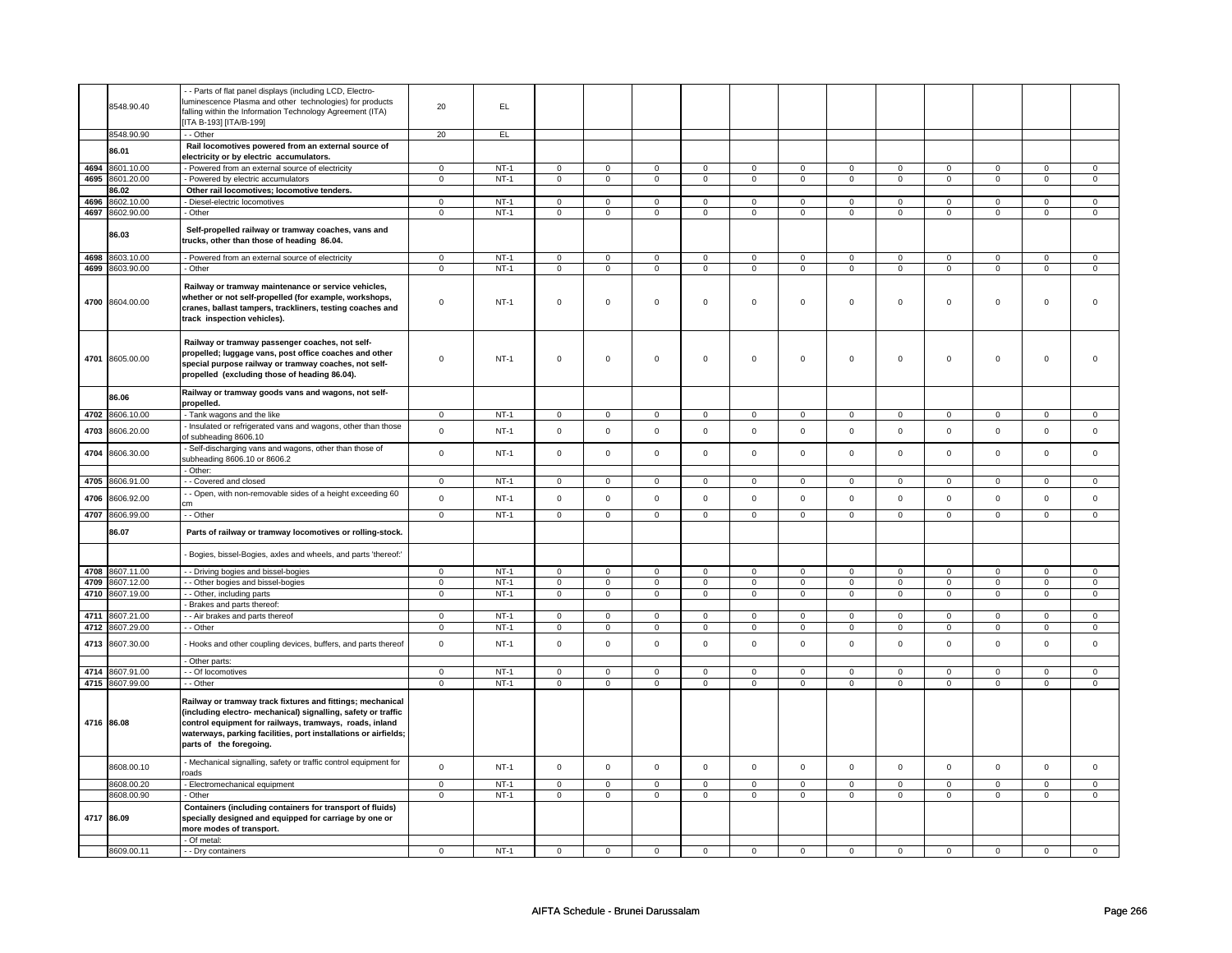|      | 8609.00.19   | - - Other                                                              | $\Omega$       | $NT-1$ | $\mathbf 0$    | 0              | $\mathbf 0$    |                | 0                   | 0              | $^{\circ}$     | $\Omega$       |                | $\mathbf 0$    |                | 0              |
|------|--------------|------------------------------------------------------------------------|----------------|--------|----------------|----------------|----------------|----------------|---------------------|----------------|----------------|----------------|----------------|----------------|----------------|----------------|
|      |              | - Of wood:                                                             |                |        |                |                |                |                |                     |                |                |                |                |                |                |                |
|      | 8609.00.21   | - Dry containers                                                       | $\mathbf 0$    | $NT-1$ | $\mathbf 0$    | $\mathbf 0$    | $\mathsf 0$    | $\mathbf 0$    | $\mathbf 0$         | $\mathbf 0$    | $\mathbf 0$    | $\mathbf 0$    | $\mathbf 0$    | $\mathbf 0$    | $\mathsf 0$    | $\mathbf 0$    |
|      | 8609.00.29   | $-$ Other                                                              | $\mathbf 0$    | $NT-1$ | $\mathbf 0$    | $\mathbf{0}$   | $\overline{0}$ | $\mathbf 0$    | $\mathbf 0$         | $\mathbf{0}$   | $\mathbf{0}$   | $\circ$        | $\mathbf{0}$   | $\overline{0}$ | $\mathsf 0$    | $\mathbf 0$    |
|      |              | - Other:                                                               |                |        |                |                |                |                |                     |                |                |                |                |                |                |                |
|      | 8609.00.91   | - - Dry containers                                                     | $\mathbf 0$    | $NT-1$ | $\mathbf 0$    | $\mathbf 0$    | $\mathbf 0$    | $\mathbf 0$    | $\mathbf 0$         | $\mathbf 0$    | $\mathbf 0$    | $\mathbf 0$    | $\mathbf 0$    | $\mathbf 0$    | $\Omega$       | $\mathbf 0$    |
|      | 8609.00.99   | - - Other                                                              | $\overline{0}$ | $NT-1$ | $\overline{0}$ | $\overline{0}$ | $\overline{0}$ | $\mathbf 0$    | $\overline{0}$      | $\overline{0}$ | $\overline{0}$ | $\overline{0}$ | $\overline{0}$ | $\overline{0}$ | $\overline{0}$ | $\overline{0}$ |
|      | 87.01        | Tractors (other than tractors of heading 87.09).                       |                |        |                |                |                |                |                     |                |                |                |                |                |                |                |
|      | 4718 8701.10 | - Pedestrian controlled tractors:                                      |                |        |                |                |                |                |                     |                |                |                |                |                |                |                |
|      |              | - - Of a power not exceeding 22.5 kW:                                  |                |        |                |                |                |                |                     |                |                |                |                |                |                |                |
|      | 8701.10.11   | - - - Two-wheeled agricultural tractors                                | $\mathbf 0$    | $NT-1$ | $\mathbf 0$    | $\mathbf 0$    | $\mathbf{0}$   | $\mathbf 0$    | $\mathbf{0}$        | $\mathbf{0}$   | $\mathbf{0}$   | $\mathbf 0$    | 0              | $\mathbf{0}$   | 0              | $\mathbf 0$    |
|      | 8701.10.12   | - - - Other two-wheeled tractors                                       | $\mathbf 0$    | $NT-1$ | $\Omega$       | $\mathbf 0$    | $\mathsf 0$    | $\Omega$       | $\mathsf 0$         | $\Omega$       | $\mathbf 0$    | $\Omega$       | 0              | $\mathbf 0$    | $\Omega$       | $\mathbf 0$    |
|      | 8701.10.19   | $- -$ Other                                                            | $\mathbf{0}$   | $NT-1$ | $\mathbf 0$    | $\mathbf{0}$   | $\circ$        | $\mathbf 0$    | $\mathbf{0}$        | $\mathbf{0}$   | $\mathbf{0}$   | $\mathbf 0$    | $\mathbf{0}$   | $\mathbf{0}$   | $\mathbf 0$    | $\mathbf{0}$   |
|      |              | - - Of a power exceeding 22.5 kW:                                      |                |        |                |                |                |                |                     |                |                |                |                |                |                |                |
|      | 8701.10.21   | - - - Two-wheeled agricultural tractors                                | $\mathbf 0$    | $NT-1$ | $\mathbf 0$    | $\mathbf 0$    | $\mathsf 0$    | $\mathbf 0$    | $\mathbf 0$         | $\mathbf{0}$   | $\mathbf 0$    | $\mathbf 0$    | $\mathbf 0$    | $\mathbf 0$    | $\mathsf 0$    | $\mathbf 0$    |
|      | 8701.10.22   | --- Other two-wheeled tractors                                         | $\mathsf 0$    | $NT-1$ | $\mathbf 0$    | $\mathbf 0$    | $\mathbf 0$    | $\mathbf 0$    | $\mathbf 0$         | $\mathsf 0$    | $\mathsf 0$    | $\mathbf 0$    | $\mathbf 0$    | $\mathbf 0$    | $\mathbf 0$    | $\mathsf 0$    |
|      | 8701.10.29   | $--$ Other                                                             | $\mathbf 0$    | $NT-1$ | $\mathbf 0$    | $\overline{0}$ | $\overline{0}$ | $\mathbf 0$    | $\overline{0}$      | $\overline{0}$ | $\mathbf 0$    | $\mathbf 0$    | $\mathbf 0$    | $\overline{0}$ | $\mathsf 0$    | $\overline{0}$ |
|      | 4719 8701.20 | - Road tractors for semi-trailers:                                     |                |        |                |                |                |                |                     |                |                |                |                |                |                |                |
|      |              | - - Of a cylinder capacity not exceeding 1,100 cc:                     |                |        |                |                |                |                |                     |                |                |                |                |                |                |                |
|      | 8701.20.11   | --- Four-wheeled truck tractors                                        | 15             | $NT-1$ | 12.5           | 10             | 7.5            | 5              | $\mathbf 0$         | $\mathbf 0$    | $\mathbf 0$    | $\mathbf 0$    | $\Omega$       | $\mathbf 0$    | $\Omega$       | $\mathbf 0$    |
|      | 8701.20.19   | --- Other                                                              | 15             | $NT-1$ | 12.5           | 10             | 7.5            | 5              | $\overline{0}$      | $\overline{0}$ | $\mathsf 0$    | $\mathsf 0$    | $\mathbf 0$    | $\overline{0}$ | $\mathbf 0$    | $\pmb{0}$      |
|      |              | - - Of a cylinder capacity exceeding 1,100 cc:                         |                |        |                |                |                |                |                     |                |                |                |                |                |                |                |
|      |              | --- Of a power not exceeding 67 kW:                                    |                |        |                |                |                |                |                     |                |                |                |                |                |                |                |
|      | 8701.20.21   | - - - - Four-wheeled truck tractors                                    | 15             | $NT-1$ | 12.5           | 10             | 7.5            | $\overline{5}$ | $\mathbf 0$         | $\overline{0}$ | $\mathbf{0}$   | $\mathbf 0$    | $\mathbf{0}$   | $\mathbf 0$    | $\mathbf 0$    | $\mathbf 0$    |
|      | 8701.20.29   | $---$ Other                                                            | 15             | $NT-1$ | 12.5           | 10             | 7.5            | 5              | $\mathbf{0}$        | $\overline{0}$ | $\overline{0}$ | $\mathbf 0$    | $\mathbf{0}$   | $\overline{0}$ | $\mathbf 0$    | $\overline{0}$ |
|      |              | - - - Of a power exceeding 67 kW:                                      |                |        |                |                |                |                |                     |                |                |                |                |                |                |                |
|      | 8701.20.31   | - - - - Four-wheeled truck tractors                                    | 15             | $NT-1$ | 12.5           | 10             | $7.5\,$        | $\sqrt{5}$     | $\mathbf 0$         | $\mathbf{0}$   | $\mathbf 0$    | $\Omega$       | 0              | $\mathbf 0$    | 0              | $\mathbf 0$    |
|      | 8701.20.39   | $---$ Other                                                            | 15             | $NT-1$ | 12.5           | 10             | 7.5            | $\overline{5}$ | $\overline{0}$      | $\overline{0}$ | $\mathbf{0}$   | $\overline{0}$ | $\mathbf 0$    | $\overline{0}$ | $\mathsf 0$    | $\overline{0}$ |
| 4720 | 8701.30      | - Track-laying tractors:                                               |                |        |                |                |                |                |                     |                |                |                |                |                |                |                |
|      | 8701.30.11   | - Of a cylinder capacity not exceeding 1,100 cc                        | $\mathbf{0}$   | $NT-1$ | $\mathbf 0$    | $\mathbf{0}$   | $\mathbf 0$    | $\mathbf 0$    | $\mathbf{0}$        | $\mathbf 0$    | $\mathbf 0$    | $\mathbf 0$    | $\mathbf 0$    | $\mathbf 0$    | $\mathbf 0$    | $\mathbf 0$    |
|      |              | - - Of a cylinder capacity exceeding 1,100 cc                          |                |        |                |                |                |                |                     |                |                |                |                |                |                |                |
|      | 8701.30.12   | - - - Of a power not exceeding 67 kW:                                  | $\mathbf 0$    | $NT-1$ | $\mathbf 0$    | $\mathbf 0$    | $\mathbf{0}$   | $\mathbf 0$    | $\mathbf 0$         | $\mathbf{0}$   | $\mathbf 0$    | $\mathbf 0$    | 0              | $\mathbf 0$    | 0              | $\mathbf 0$    |
|      | 8701.30.19   | - - - Of a power exceeding 67 kW:                                      | $\mathbf{0}$   | $NT-1$ | $\circ$        | $\circ$        | $\circ$        | $\mathbf 0$    | $\circ$             | $\circ$        | $\circ$        | $\circ$        | $\circ$        | $\circ$        | $\mathbf 0$    | $\mathbf 0$    |
|      | 4721 8701.90 | - Other:                                                               |                |        |                |                |                |                |                     |                |                |                |                |                |                |                |
|      |              | - - Agricultural tractors:                                             |                |        |                |                |                |                |                     |                |                |                |                |                |                |                |
|      |              | - - - Of a cylinder capacity not exceeding 1,100 cc:                   |                |        |                |                |                |                |                     |                |                |                |                |                |                |                |
|      | 8701.90.11   | - - - - Four-wheeled truck tractors                                    | $\mathbf 0$    | $NT-1$ | $\mathbf 0$    | $\overline{0}$ | $\mathbf 0$    | $\mathbf 0$    | $\mathsf 0$         | $\overline{0}$ | $\mathbf 0$    | $\mathbf 0$    | $\mathbf 0$    | $\mathbf 0$    | $\mathbf 0$    | $\mathbf 0$    |
|      | 8701.90.19   | $---$ Other                                                            | $\overline{0}$ | $NT-1$ | $\overline{0}$ | $\overline{0}$ | $\overline{0}$ | $\overline{0}$ | $\overline{0}$      | $\overline{0}$ | $\overline{0}$ | $\overline{0}$ | $\overline{0}$ | $\overline{0}$ | $\overline{0}$ | $\overline{0}$ |
|      |              | - - - Of a cylinder capacity exceeding 1,100 cc:                       |                |        |                |                |                |                |                     |                |                |                |                |                |                |                |
|      |              | - - - - Of a power not exceeding 67 kW:                                |                |        |                |                |                |                |                     |                |                |                |                |                |                |                |
|      | 8701.90.21   | ----- Four-wheeled truck tractors                                      | $\mathsf 0$    | $NT-1$ | $\mathbf 0$    | $\mathsf 0$    | $\mathsf 0$    | $\mathbf 0$    | $\mathsf{O}$        | $\mathsf 0$    | $\mathsf 0$    | $\mathbf 0$    | $\mathbf 0$    | $\mathsf 0$    | $\mathsf 0$    | $\mathbf 0$    |
|      | 8701.90.29   | $---$ Other                                                            | $\mathsf 0$    | $NT-1$ | $\mathbf 0$    | $\mathbf 0$    | $\overline{0}$ | 0              | $\mathbf 0$         | $\overline{0}$ | $\mathsf 0$    | $\mathbf 0$    | $\mathbf 0$    | $\overline{0}$ | $\mathsf 0$    | $\mathbf 0$    |
|      |              | - - - - Of a power exceeding 67 kW:                                    |                |        |                |                |                |                |                     |                |                |                |                |                |                |                |
|      | 8701.90.31   | - - - - - Four-wheeled truck tractors                                  | 0              | $NT-1$ | $\mathbf 0$    | $\mathbf 0$    | $\overline{0}$ | $\mathbf 0$    | $\overline{0}$      | $\mathbf 0$    | $\mathbf 0$    | $\mathbf 0$    | $\mathbf 0$    | $\overline{0}$ | 0              | 0              |
|      | 8701.90.39   | $---$ Other                                                            | $\mathbf 0$    | $NT-1$ | $\mathbf 0$    | $\mathbf 0$    | $\mathbf 0$    | $\mathbf 0$    | $\overline{0}$      | $\mathsf 0$    | $\mathbf 0$    | $\mathbf 0$    | $\mathbf{0}$   | $\mathbf 0$    | $\mathsf 0$    | $\mathbf 0$    |
|      |              | - Other:                                                               |                |        |                |                |                |                |                     |                |                |                |                |                |                |                |
|      | 8701.90.91   | - - - Of a cylinder capacity not exceeding 1,100 cc                    | $\mathbf{0}$   | $NT-1$ | $\Omega$       | 0              | $\mathsf 0$    | $\Omega$       | $\mathbf{0}$        | $\mathbf 0$    | $\Omega$       | $\Omega$       | $\Omega$       | $\mathsf 0$    | $\Omega$       | $\mathbf 0$    |
|      |              | --- Of a cylinder capacity exceeding 1,100 cc:                         |                |        |                |                |                |                |                     |                |                |                |                |                |                |                |
|      | 8701.90.92   | ---- Of a power not exceeding 67 kW                                    | $\mathbf 0$    | $NT-1$ | $\mathbf 0$    | $\mathbf 0$    | $\overline{0}$ | $\mathbf 0$    | $\mathbf 0$         | $\mathbf 0$    | $\mathbf 0$    | $\mathbf 0$    | $\mathbf 0$    | $\mathbf 0$    | $\mathbf 0$    | $\mathbf 0$    |
|      | 8701.90.99   | - - - - Of a power exceeding 67 kW                                     | $\mathsf 0$    | $NT-1$ | $\mathbf 0$    | $\mathbf 0$    | $\mathsf 0$    | $\mathbf 0$    | $\mathbf 0$         | $\mathsf 0$    | $\mathbf 0$    | $\mathbf 0$    | $\mathbf 0$    | $\mathsf 0$    | $\mathbf 0$    | $\mathbf 0$    |
|      | 87.02        | Motor vehicles for the transport of ten or more persons,               |                |        |                |                |                |                |                     |                |                |                |                |                |                |                |
|      |              | including the driver.                                                  |                |        |                |                |                |                |                     |                |                |                |                |                |                |                |
|      |              | - With compression-ignition internal combustion piston                 |                |        |                |                |                |                |                     |                |                |                |                |                |                |                |
|      |              | engine (diesel or semi-diesel):                                        |                |        |                |                |                |                |                     |                |                |                |                |                |                |                |
|      |              | - - For the transport of less than 16 persons:                         |                |        |                |                |                |                |                     |                |                |                |                |                |                |                |
|      |              | - - - Motor buses:                                                     |                |        |                |                |                |                |                     |                |                |                |                |                |                |                |
|      |              |                                                                        |                |        |                |                |                |                |                     |                |                |                |                |                |                |                |
|      | 4722 8702.10 | - - - - CKD:                                                           |                |        |                |                |                |                |                     |                |                |                |                |                |                |                |
|      | 8702.10.01   | ----- Of a gross vehicle weight not exceeding 5 t                      | 20             | $NT-1$ | 15             | 12.5           | 10             | 5              | $\mathsf 0$         | $\mathsf 0$    | $\mathsf 0$    | $\mathbf 0$    | 0              | $\mathbf 0$    | $\mathbf 0$    | $\mathbf 0$    |
|      |              | - - - - - Of a gross vehicle weight exceeding 5 t but not              |                |        |                |                |                |                |                     |                |                |                |                |                | $\Omega$       |                |
|      | 8702.10.02   | exceeding 6 t                                                          | 20             | $NT-1$ | 15             | 12.5           | 10             | $\,$ 5 $\,$    | $\mathsf{O}\xspace$ | $\mathbf 0$    | $\mathsf 0$    | $\mathsf 0$    | $\mathsf 0$    | $\mathbf 0$    |                | $\mathsf 0$    |
|      | 8702.10.03   | ----- Of a gross vehicle weight exceeding 6 t but not                  | 20             | $NT-1$ |                | 12.5           | 10             | 5              | $\mathsf{O}\xspace$ | $\mathsf 0$    | $\mathsf 0$    | $\mathsf 0$    | $\mathsf 0$    | $\mathbf 0$    | $\Omega$       | $\mathsf 0$    |
|      |              | exceeding 18 t                                                         |                |        | 15             |                |                |                |                     |                |                |                |                |                |                |                |
|      |              | ----- Of a gross vehicle weight exceeding 18 t but not                 |                |        |                |                |                |                |                     |                |                |                |                |                |                |                |
|      | 8702.10.04   | exceeding 24 t                                                         | 20             | $NT-1$ | 15             | 12.5           | 10             | 5              | $\mathbf 0$         | $\mathbf 0$    | $\mathsf 0$    | $\mathsf 0$    | $\mathbf 0$    | $\mathbf 0$    | $\mathbf 0$    | $\mathsf 0$    |
|      | 8702.10.05   | ----- Of a gross vehicle weight exceeding 24 t                         | 20             | $NT-1$ | 15             | 12.5           | 10             | $\,$ 5 $\,$    | $\mathsf{O}\xspace$ | $\mathbf 0$    | $\mathsf 0$    | $\mathsf 0$    | $\mathbf 0$    | $\mathsf 0$    | $\mathbf 0$    | $\mathbf 0$    |
|      |              | ---- CBU/Other:                                                        |                |        |                |                |                |                |                     |                |                |                |                |                |                |                |
|      | 8702.10.06   | ----- Of a gross vehicle weight not exceeding 5 t                      | 20             | $NT-1$ | 15             | 12.5           | 10             | 5              | $\overline{0}$      | $\overline{0}$ | $\overline{0}$ | $\mathbf{0}$   | $\mathbf{0}$   | $\overline{0}$ | $\mathbf 0$    | $\overline{0}$ |
|      | 8702.10.07   | ----- Of a gross vehicle weight exceeding 5 t but not<br>exceeding 6 t | 20             | $NT-1$ | 15             | 12.5           | 10             | 5              | $\mathbf 0$         | $\mathsf 0$    | $\mathsf 0$    | $\mathbf 0$    | $\mathbf 0$    | $\mathsf 0$    | $\mathbf 0$    | $\mathsf 0$    |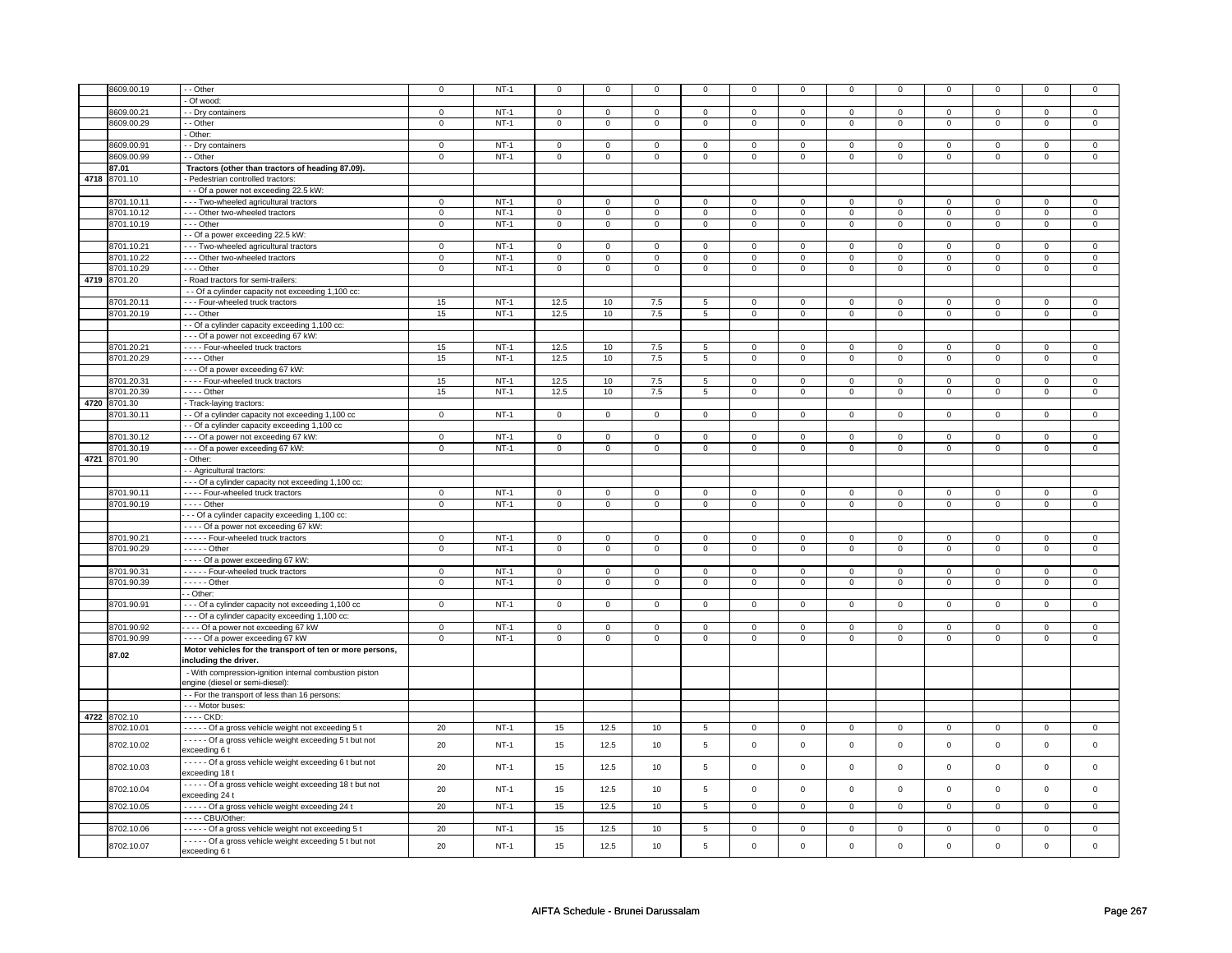| 8702.10.08 | ----- Of a gross vehicle weight exceeding 6 t but not                      | 20 | $NT-1$ | 15 | 12.5 | 10 | 5              | $\mathbf 0$    | $\mathsf 0$         | $\mathbf 0$    | $\mathbf 0$    | $\mathbf 0$         | $\mathbf 0$         | $\mathsf 0$         | $\mathsf 0$    |
|------------|----------------------------------------------------------------------------|----|--------|----|------|----|----------------|----------------|---------------------|----------------|----------------|---------------------|---------------------|---------------------|----------------|
|            | exceeding 18 t                                                             |    |        |    |      |    |                |                |                     |                |                |                     |                     |                     |                |
| 8702.10.09 | - - - - - Of a gross vehicle weight exceeding 18 t but not                 | 20 | $NT-1$ | 15 | 12.5 | 10 | 5              | $\mathbf 0$    | $\mathsf 0$         | $\mathsf 0$    | $\mathsf{o}\,$ | $\mathsf 0$         | $\mathsf{o}\,$      | $\mathsf 0$         | $\mathbf 0$    |
|            | exceeding 24 t                                                             |    |        |    |      |    |                |                |                     |                |                |                     |                     |                     |                |
| 8702.10.10 | ----- Of a gross vehicle weight exceeding 24 t                             | 20 | $NT-1$ | 15 | 12.5 | 10 | $\overline{5}$ | $\mathbf 0$    | $\overline{0}$      | $\mathbf 0$    | $\mathbf 0$    | $\mathbf 0$         | $\mathbf 0$         | $\mathbf 0$         | $\mathbf{0}$   |
|            | $- -$ Other:                                                               |    |        |    |      |    |                |                |                     |                |                |                     |                     |                     |                |
|            | - - - - CKD:                                                               |    |        |    |      |    |                |                |                     |                |                |                     |                     |                     |                |
|            |                                                                            |    |        |    |      |    |                |                |                     |                |                |                     |                     |                     |                |
| 8702.10.11 | - - - - - Of a gross vehicle weight not exceeding 5 t                      | 20 | $NT-1$ | 15 | 12.5 | 10 | $\overline{5}$ | $\overline{0}$ | $\overline{0}$      | $\mathsf 0$    | $\overline{0}$ | $\mathsf 0$         | $\overline{0}$      | $\mathsf 0$         | $\overline{0}$ |
| 8702.10.12 | ----- Of a gross vehicle weight exceeding 5 t but not                      | 20 | $NT-1$ | 15 | 12.5 | 10 | $\,$ 5 $\,$    | $\mathsf 0$    | $\mathsf 0$         | $\mathbf 0$    | $\mathsf{o}\,$ | $\mathsf 0$         | $\mathsf{o}\,$      | $\mathbf 0$         | $\mathsf 0$    |
|            | exceeding 6 t                                                              |    |        |    |      |    |                |                |                     |                |                |                     |                     |                     |                |
|            | - - - - - Of a gross vehicle weight exceeding 6 t but not                  | 20 | $NT-1$ | 15 | 12.5 | 10 | 5              | $\Omega$       | $\mathsf 0$         | $\Omega$       | $\Omega$       | $\Omega$            | $\Omega$            | $\Omega$            | $\mathsf 0$    |
| 8702.10.13 | exceeding 24 t                                                             |    |        |    |      |    |                |                |                     |                |                |                     |                     |                     |                |
| 8702.10.14 | - - - - - Of a gross vehicle weight exceeding 24 t                         | 20 | $NT-1$ | 15 | 12.5 | 10 | $\overline{5}$ | $\overline{0}$ | $\overline{0}$      | $\overline{0}$ | $\overline{0}$ | $\overline{0}$      | $\overline{0}$      | $\Omega$            | $\overline{0}$ |
|            | - - - - CBU/Other:                                                         |    |        |    |      |    |                |                |                     |                |                |                     |                     |                     |                |
|            |                                                                            |    |        |    |      |    |                |                |                     |                |                |                     |                     |                     |                |
| 8702.10.15 | - - - - - Of a gross vehicle weight not exceeding 5 t                      | 20 | $NT-1$ | 15 | 12.5 | 10 | $\,$ 5 $\,$    | $\mathsf 0$    | $\mathbf 0$         | $\mathsf 0$    | $\mathsf 0$    | $\mathsf 0$         | $\mathsf 0$         | $\mathbf 0$         | $\mathsf 0$    |
| 8702.10.16 | - - - - - Of a gross vehicle weight exceeding 5 t but not                  | 20 | $NT-1$ | 15 | 12.5 | 10 | $\overline{5}$ | $\Omega$       | $\mathsf 0$         | $\Omega$       | $\mathbf{0}$   | $\mathbf 0$         | $\mathbf{0}$        | $\Omega$            | $\mathbf{0}$   |
|            | exceeding 6 t                                                              |    |        |    |      |    |                |                |                     |                |                |                     |                     |                     |                |
| 8702.10.17 | - - - - - Of a gross vehicle weight exceeding 6 t but not                  | 20 | $NT-1$ | 15 | 12.5 | 10 | 5              | $\mathbf 0$    | $\mathsf 0$         | $\mathbf 0$    | $\mathbf 0$    | $\mathsf 0$         | $\mathsf 0$         | $\mathbf 0$         | $\mathbf{0}$   |
|            | exceeding 24 t                                                             |    |        |    |      |    |                |                |                     |                |                |                     |                     |                     |                |
| 8702.10.18 | - - - - - Of a gross vehicle weight exceeding 24 t                         | 20 | $NT-1$ | 15 | 12.5 | 10 | 5              | $\mathbf 0$    | $\mathbf{0}$        | $\mathbf 0$    | $\overline{0}$ | $\mathbf 0$         | $\mathbf 0$         | $\mathbf 0$         | $\mathbf{0}$   |
|            | - - For the transport of 16 persons or more but less than 30               |    |        |    |      |    |                |                |                     |                |                |                     |                     |                     |                |
|            | persons:                                                                   |    |        |    |      |    |                |                |                     |                |                |                     |                     |                     |                |
|            | --- Motor buses:                                                           |    |        |    |      |    |                |                |                     |                |                |                     |                     |                     |                |
|            | - - - - CKD:                                                               |    |        |    |      |    |                |                |                     |                |                |                     |                     |                     |                |
| 8702.10.21 | ----- Of a gross vehicle weight not exceeding 5 t                          | 20 | $NT-1$ | 15 | 12.5 | 10 | 5              | $\mathbf 0$    | $\mathbf 0$         | $\Omega$       | $\mathbf 0$    | $\mathbf 0$         | $\mathsf 0$         | $\Omega$            | $\mathsf 0$    |
|            |                                                                            |    |        |    |      |    |                |                |                     |                |                |                     |                     |                     |                |
| 8702.10.22 | - - - - - Of a gross vehicle weight exceeding 5 t but not<br>exceeding 6 t | 20 | $NT-1$ | 15 | 12.5 | 10 | 5              | $\mathbf 0$    | $\mathbf 0$         | $\mathbf 0$    | $\mathsf 0$    | $\mathbf 0$         | $\mathsf 0$         | $\mathbf 0$         | $\mathsf 0$    |
|            |                                                                            |    |        |    |      |    |                |                |                     |                |                |                     |                     |                     |                |
| 8702.10.23 | ----- Of a gross vehicle weight exceeding 6 t but not                      | 20 | $NT-1$ | 15 | 12.5 | 10 | $\,$ 5 $\,$    | $\mathsf 0$    | $\mathbf 0$         | $\mathsf 0$    | $\mathsf 0$    | $\mathsf 0$         | $\mathsf 0$         | $\mathbf 0$         | $\mathbf 0$    |
|            | exceeding 18 t                                                             |    |        |    |      |    |                |                |                     |                |                |                     |                     |                     |                |
| 8702.10.24 | - - - - - Of a gross vehicle weight exceeding 18 t but not                 | 20 | $NT-1$ | 15 | 12.5 | 10 | 5              | $\mathsf 0$    | $\mathsf{o}\xspace$ | $\mathsf 0$    | $\mathbf 0$    | $\mathsf 0$         | $\mathsf 0$         | $\mathbf 0$         | $\mathbf 0$    |
|            | exceeding 24 t                                                             |    |        |    |      |    |                |                |                     |                |                |                     |                     |                     |                |
| 8702.10.25 | ----- Of a gross vehicle weight exceeding 24 t                             | 20 | $NT-1$ | 15 | 12.5 | 10 | $\overline{5}$ | $\overline{0}$ | $\overline{0}$      | $\overline{0}$ | $\overline{0}$ | $\overline{0}$      | $\overline{0}$      | $\Omega$            | $\overline{0}$ |
|            | $---$ CBU/Other:                                                           |    |        |    |      |    |                |                |                     |                |                |                     |                     |                     |                |
| 8702.10.26 | ----- Of a gross vehicle weight not exceeding 5 t                          | 20 | $NT-1$ | 15 | 12.5 | 10 | $\overline{5}$ | $\overline{0}$ | $\overline{0}$      | $\mathbf 0$    | $\overline{0}$ | $\overline{0}$      | $\overline{0}$      | $\mathbf 0$         | $\overline{0}$ |
|            | ----- Of a gross vehicle weight exceeding 5 t but not                      |    |        |    |      |    |                |                |                     |                |                |                     |                     |                     |                |
| 8702.10.27 | exceeding 6 t                                                              | 20 | $NT-1$ | 15 | 12.5 | 10 | $\overline{5}$ | $\mathbf 0$    | $\mathsf 0$         | $\mathsf 0$    | $\mathsf{o}\,$ | $\mathsf 0$         | $\mathsf{o}\xspace$ | $\mathbf 0$         | $\mathsf 0$    |
|            |                                                                            |    |        |    |      |    |                |                |                     |                |                |                     |                     |                     |                |
| 8702.10.28 | ----- Of a gross vehicle weight exceeding 6 t but not                      | 20 | $NT-1$ | 15 | 12.5 | 10 | 5              | $\mathbf 0$    | $\mathsf 0$         | $\Omega$       | $\mathbf 0$    | $\mathbf 0$         | $\mathsf 0$         | $\Omega$            | $\mathsf 0$    |
|            | exceeding 18 t                                                             |    |        |    |      |    |                |                |                     |                |                |                     |                     |                     |                |
| 8702.10.31 | - - - - - Of a gross vehicle weight exceeding 18 t but not                 | 20 | $NT-1$ | 15 | 12.5 | 10 | 5              | $\mathsf 0$    | $\mathsf 0$         | $\mathbf 0$    | $\mathsf 0$    | $\mathsf{O}\xspace$ | $\mathsf 0$         | $\mathsf{O}\xspace$ | $\mathsf 0$    |
|            | exceeding 24 t                                                             |    |        |    |      |    |                |                |                     |                |                |                     |                     |                     |                |
| 8702.10.32 | - - - - - Of a gross vehicle weight exceeding 24 t                         | 20 | $NT-1$ | 15 | 12.5 | 10 | 5              | $\mathsf 0$    | $\mathsf 0$         | $\mathsf 0$    | $\mathsf 0$    | $\mathbf 0$         | $\mathsf 0$         | $\mathbf 0$         | $\mathbf 0$    |
|            | $--$ Other:                                                                |    |        |    |      |    |                |                |                     |                |                |                     |                     |                     |                |
|            | - - - - CKD:                                                               |    |        |    |      |    |                |                |                     |                |                |                     |                     |                     |                |
| 8702.10.33 | ----- Of a gross vehicle weight not exceeding 5 t                          | 20 | $NT-1$ | 15 | 12.5 | 10 | 5              | $\mathbf 0$    | $\mathbf 0$         | $\Omega$       | $\mathbf 0$    | $\mathbf 0$         | $\mathbf 0$         | $\Omega$            | $\mathbf 0$    |
|            | ----- Of a gross vehicle weight exceeding 5 t but not                      |    |        |    |      |    |                |                |                     |                |                |                     |                     |                     |                |
| 8702.10.34 | exceeding 6 t                                                              | 20 | $NT-1$ | 15 | 12.5 | 10 | $\,$ 5 $\,$    | $\mathbf 0$    | $\mathsf 0$         | $\Omega$       | $\mathsf 0$    | $\Omega$            | $\mathsf 0$         | $\Omega$            | $\mathbf{0}$   |
|            | ----- Of a gross vehicle weight exceeding 6 t but not                      |    |        |    |      |    |                |                |                     |                |                |                     |                     |                     |                |
| 8702.10.35 | exceeding 24 t                                                             | 20 | $NT-1$ | 15 | 12.5 | 10 | $\,$ 5 $\,$    | $\mathsf 0$    | $\mathbf 0$         | $\mathbf 0$    | $\mathbf 0$    | $\mathbf 0$         | $\mathbf 0$         | $\mathbf 0$         | $\mathbf{0}$   |
| 8702.10.36 | ----- Of a gross vehicle weight exceeding 24 t                             | 20 | $NT-1$ | 15 | 12.5 | 10 | 5              | $\mathbf 0$    | $\mathsf 0$         | $\mathbf 0$    | $\mathbf 0$    | $\mathbf 0$         | $\mathbf 0$         | $\mathbf 0$         | $\mathbf{0}$   |
|            | - - - - CBU/Other:                                                         |    |        |    |      |    |                |                |                     |                |                |                     |                     |                     |                |
|            |                                                                            |    |        |    |      |    |                |                |                     |                |                |                     |                     |                     |                |
| 8702.10.37 | - - - - - Of a gross vehicle weight not exceeding 5 t                      | 20 | $NT-1$ | 15 | 12.5 | 10 | 5              | $\mathbf 0$    | $\mathsf 0$         | $\mathbf 0$    | $\mathbf 0$    | $\mathbf 0$         | $\mathsf 0$         | $\mathbf 0$         | $\mathsf 0$    |
| 8702.10.38 | - - - - - Of a gross vehicle weight exceeding 5 t but not                  | 20 | $NT-1$ | 15 | 12.5 | 10 | 5              | $\Omega$       | $\mathsf 0$         | $\Omega$       | $\mathsf 0$    | $\Omega$            | $\mathsf 0$         | $\mathbf 0$         | $\mathsf 0$    |
|            | exceeding 6 t                                                              |    |        |    |      |    |                |                |                     |                |                |                     |                     |                     |                |
| 8702.10.39 | ----- Of a gross vehicle weight exceeding 6 t but not                      | 20 | $NT-1$ | 15 | 12.5 | 10 | 5              | $\mathsf 0$    | $\mathsf 0$         | $\mathbf 0$    | $\mathbf{0}$   | $\mathsf 0$         | $\mathsf 0$         | $\mathbf 0$         | $\mathbf{0}$   |
|            | exceeding 24 t                                                             |    |        |    |      |    |                |                |                     |                |                |                     |                     |                     |                |
| 8702.10.40 | - - - - - Of a gross vehicle weight exceeding 24 t                         | 20 | $NT-1$ | 15 | 12.5 | 10 | 5              | $\mathbf 0$    | $\mathbf 0$         | $\mathbf 0$    | $\mathbf 0$    | $\mathbf 0$         | $\mathbf 0$         | $\mathbf 0$         | $\mathbf{0}$   |
|            | - For the transport of 30 persons or more:                                 |    |        |    |      |    |                |                |                     |                |                |                     |                     |                     |                |
|            | - - - Buses designed specially for use in airports:                        |    |        |    |      |    |                |                |                     |                |                |                     |                     |                     |                |
|            | ---- CKD:                                                                  |    |        |    |      |    |                |                |                     |                |                |                     |                     |                     |                |
| 8702.10.41 | - - - - - Of a gross vehicle weight not exceeding 5 t                      | 20 | $NT-1$ | 15 | 12.5 | 10 | 5              | $\mathbf 0$    | $\mathsf 0$         | $\mathbf 0$    | $\mathbf 0$    | $\mathbf 0$         | $\mathbf 0$         | $\mathbf 0$         | $\mathbf{0}$   |
|            | - - - - - Of a gross vehicle weight exceeding 5 t but not                  |    |        |    |      |    |                |                |                     |                |                |                     |                     |                     |                |
| 8702.10.42 | exceeding 6 t                                                              | 20 | $NT-1$ | 15 | 12.5 | 10 | $\mathbf 5$    | $\mathbf 0$    | $\mathsf 0$         | $\mathsf 0$    | $\mathsf{o}\,$ | $\mathsf 0$         | $\mathsf{o}\,$      | $\mathbf 0$         | $\mathbf 0$    |
|            |                                                                            |    |        |    |      |    |                |                |                     |                |                |                     |                     |                     |                |
| 8702.10.43 | ----- Of a gross vehicle weight exceeding 6 t but not                      | 20 | $NT-1$ | 15 | 12.5 | 10 | 5              | $\mathbf 0$    | $\mathsf 0$         | $\Omega$       | $\mathsf 0$    | $\mathbf 0$         | $\mathbf 0$         | $\Omega$            | $\mathsf 0$    |
|            | exceeding 18 t                                                             |    |        |    |      |    |                |                |                     |                |                |                     |                     |                     |                |
| 8702.10.44 | ----- Of a gross vehicle weight exceeding 18 t but not                     | 20 | $NT-1$ | 15 | 12.5 | 10 | $\overline{5}$ | $\mathsf 0$    | $\mathsf 0$         | $\mathbf 0$    | $\mathsf 0$    | $\mathsf 0$         | $\mathsf 0$         | $\mathsf 0$         | $\mathsf 0$    |
|            | exceeding 24 t                                                             |    |        |    |      |    |                |                |                     |                |                |                     |                     |                     |                |
| 8702.10.45 | - - - - - Of a gross vehicle weight exceeding 24 t                         | 20 | $NT-1$ | 15 | 12.5 | 10 | $\overline{5}$ | $\overline{0}$ | $\overline{0}$      | $\overline{0}$ | $\overline{0}$ | $\overline{0}$      | $\overline{0}$      | $\overline{0}$      | $\overline{0}$ |
|            | $---$ CBU/Other:                                                           |    |        |    |      |    |                |                |                     |                |                |                     |                     |                     |                |
| 8702.10.46 | ----- Of a gross vehicle weight not exceeding 5 t                          | 20 | $NT-1$ | 15 | 12.5 | 10 | 5              | $\mathbf 0$    | $\mathsf 0$         | $\mathbf 0$    | $\mathbf 0$    | $\mathsf 0$         | $\mathbf 0$         | 0                   | $\mathbf 0$    |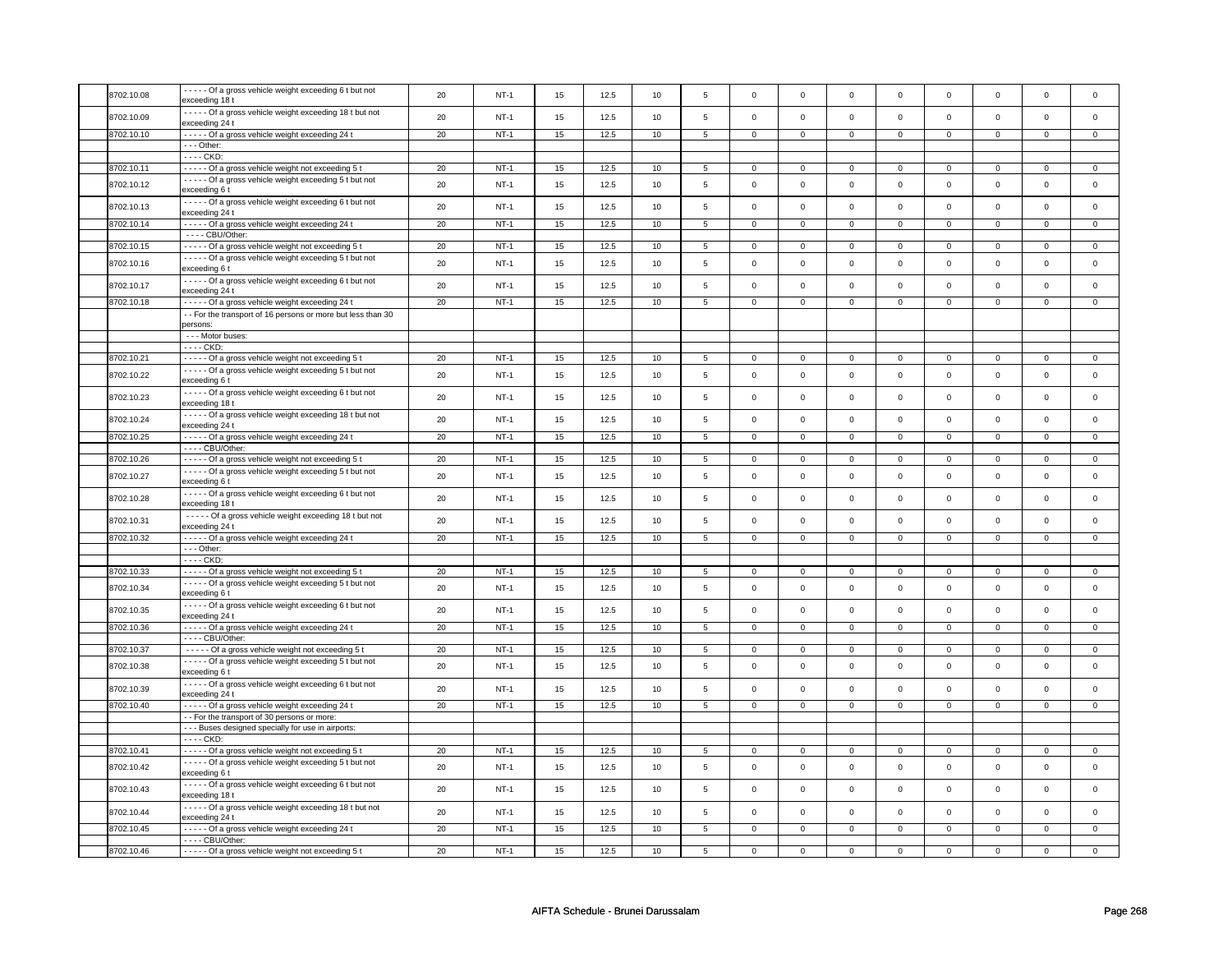| 8702.10.47   | - - - - - Of a gross vehicle weight exceeding 5 t but not<br>exceeding 6 t  | 20 | $NT-1$ | 15 | 12.5 | 10 | 5               | $\mathsf 0$         | $\mathsf 0$    | $\mathbf 0$    | $\mathsf 0$    | $\mathsf 0$    | $\mathbf 0$    | $\mathsf 0$    | 0              |
|--------------|-----------------------------------------------------------------------------|----|--------|----|------|----|-----------------|---------------------|----------------|----------------|----------------|----------------|----------------|----------------|----------------|
| 8702.10.48   | - - - - - Of a gross vehicle weight exceeding 6 t but not                   | 20 | $NT-1$ | 15 | 12.5 | 10 | 5               | $\mathsf 0$         | $\mathsf 0$    | $\mathbf 0$    | $\mathbf 0$    | $\mathsf 0$    | $\mathbf 0$    | $\mathbf 0$    | $\mathbf 0$    |
|              | exceeding 18 t                                                              |    |        |    |      |    |                 |                     |                |                |                |                |                |                |                |
| 8702.10.49   | ----- Of a gross vehicle weight exceeding 18 t but not<br>exceeding 24 t    | 20 | $NT-1$ | 15 | 12.5 | 10 | 5               | $\mathsf{O}\xspace$ | $\mathsf 0$    | $\mathbf 0$    | $\mathbf 0$    | $\mathsf 0$    | $\mathbf 0$    | $\mathsf 0$    | $\mathbf 0$    |
| 8702.10.50   | ----- Of a gross vehicle weight exceeding 24 t                              | 20 | $NT-1$ | 15 | 12.5 | 10 | $5\overline{)}$ | $\overline{0}$      | $\overline{0}$ | $\overline{0}$ | $\overline{0}$ | $\overline{0}$ | $\overline{0}$ | $\overline{0}$ | $\overline{0}$ |
|              | - - - Other motor buses:                                                    |    |        |    |      |    |                 |                     |                |                |                |                |                |                |                |
|              | - - - - CKD:                                                                |    |        |    |      |    |                 |                     |                |                |                |                |                |                |                |
| 8702.10.51   | ----- Of a gross vehicle weight not exceeding 5 t                           | 20 | $NT-1$ | 15 | 12.5 | 10 | $\,$ 5 $\,$     | 0                   | $\mathsf 0$    | $\mathbf{0}$   | $\mathbf 0$    | 0              | $\mathsf{O}$   | $\Omega$       | $\mathbf{0}$   |
|              |                                                                             |    |        |    |      |    |                 |                     |                |                |                |                |                |                |                |
| 8702.10.52   | ----- Of a gross vehicle weight exceeding 5 t but not<br>exceeding 6 t      | 20 | $NT-1$ | 15 | 12.5 | 10 | 5               | $\mathsf 0$         | $\mathbf 0$    | $\mathbf 0$    | $\mathsf 0$    | $\mathsf 0$    | $\mathbf 0$    | $\Omega$       | $\mathbf 0$    |
| 8702.10.53   | - - - - - Of a gross vehicle weight exceeding 6 t but not<br>exceeding 18 t | 20 | $NT-1$ | 15 | 12.5 | 10 | 5               | $\mathsf{O}\xspace$ | $\mathbf 0$    | $\mathbf 0$    | $\mathbf 0$    | $\mathsf 0$    | $\mathsf{o}\,$ | $\mathsf 0$    | $\mathbf 0$    |
| 8702.10.54   | ----- Of a gross vehicle weight exceeding 18 t but not<br>exceeding 24 t    | 20 | $NT-1$ | 15 | 12.5 | 10 | 5               | $\mathbf 0$         | $\mathbf{0}$   | $\mathbf 0$    | $\mathbf 0$    | $\mathbf 0$    | $\mathbf{0}$   | $\mathbf 0$    | $\mathbf{0}$   |
| 8702.10.55   | ----- Of a gross vehicle weight exceeding 24 t                              | 20 | $NT-1$ | 15 | 12.5 | 10 | 5               | $\mathbf 0$         | $\mathbf 0$    | 0              | $\mathbf{0}$   | 0              | $\mathbf 0$    | 0              | 0              |
|              | ---- CBU/Other:                                                             |    |        |    |      |    |                 |                     |                |                |                |                |                |                |                |
| 8702.10.56   | ----- Of a gross vehicle weight not exceeding 5 t                           | 20 | $NT-1$ | 15 | 12.5 | 10 | $\overline{5}$  | $\mathsf{O}\xspace$ | $\mathsf 0$    | $\mathbf 0$    | $\mathsf 0$    | 0              | $\mathbf 0$    | $\Omega$       | $\mathsf 0$    |
| 8702.10.57   | - - - - - Of a gross vehicle weight exceeding 5 t but not<br>exceeding 6 t  | 20 | $NT-1$ | 15 | 12.5 | 10 | $\,$ 5 $\,$     | $\mathsf 0$         | $\mathbf 0$    | $\mathbf 0$    | $\mathsf 0$    | $\mathsf 0$    | $\mathbf 0$    | $\Omega$       | $\mathbf 0$    |
| 8702.10.58   | - - - - - Of a gross vehicle weight exceeding 6 t but not<br>exceeding 18 t | 20 | $NT-1$ | 15 | 12.5 | 10 | 5               | $\mathsf 0$         | $\mathsf 0$    | $\mathbf 0$    | $\mathbf 0$    | $\mathsf 0$    | $\mathbf 0$    | $\mathbf 0$    | $\mathbf{0}$   |
| 8702.10.59   | ----- Of a gross vehicle weight exceeding 18 t but not                      | 20 | $NT-1$ | 15 | 12.5 | 10 | 5               | $\mathsf 0$         | $\mathsf 0$    | $\mathbf 0$    | $\mathsf 0$    | $\mathsf 0$    | $\mathbf 0$    | $\mathsf 0$    | 0              |
|              | exceeding 24 t                                                              |    |        |    |      |    |                 |                     |                |                |                |                |                |                |                |
| 8702.10.60   | - - - - - Of a gross vehicle weight exceeding 24 t                          | 20 | $NT-1$ | 15 | 12.5 | 10 | 5               | $\mathbf 0$         | $\mathbf 0$    | $\mathbf 0$    | $\mathbf 0$    | $\mathbf 0$    | $\mathbf 0$    | $\mathsf 0$    | $\mathbf{0}$   |
|              | $- -$ Other:                                                                |    |        |    |      |    |                 |                     |                |                |                |                |                |                |                |
|              | - - - - CKD:                                                                |    |        |    |      |    |                 |                     |                |                |                |                |                |                |                |
| 8702.10.61   | ----- Of a gross vehicle weight not exceeding 5 t                           | 20 | $NT-1$ | 15 | 12.5 | 10 | 5               | $\mathsf 0$         | $\mathbf 0$    | $\mathbf 0$    | $\mathbf 0$    | $\mathsf 0$    | $\mathbf 0$    | 0              | $\mathbf 0$    |
| 8702.10.62   | - - - - - Of a gross vehicle weight exceeding 5 t but not<br>exceeding 6 t  | 20 | $NT-1$ | 15 | 12.5 | 10 | 5               | $\mathbf 0$         | $\mathsf{o}\,$ | $\mathbf 0$    | $\mathbf{0}$   | $\mathbf 0$    | $\mathbf 0$    | $\mathbf 0$    | $\mathbf{0}$   |
| 8702.10.63   | - - - - - Of a gross vehicle weight exceeding 6 t but not<br>exceeding 24 t | 20 | $NT-1$ | 15 | 12.5 | 10 | 5               | $\mathbf 0$         | $\mathbf 0$    | $\mathbf 0$    | $\mathbf 0$    | 0              | $\mathbf 0$    | 0              | $\mathbf 0$    |
| 8702.10.64   | ----- Of a gross vehicle weight exceeding 24 t                              | 20 | $NT-1$ | 15 | 12.5 | 10 | 5               | $\mathbf 0$         | $\mathsf 0$    | $\mathbf 0$    | $\mathbf 0$    | $\mathbf 0$    | $\mathbf 0$    | $\mathbf 0$    | $\mathbf{0}$   |
|              | ---- CBU/Other:                                                             |    |        |    |      |    |                 |                     |                |                |                |                |                |                |                |
| 8702.10.65   | ----- Of a gross vehicle weight not exceeding 5 t                           | 20 | $NT-1$ | 15 | 12.5 | 10 | 5               | $\mathbf{0}$        | $\mathbf 0$    | $\mathbf 0$    | $\mathbf{0}$   | $\mathbf{0}$   | $\mathbf{0}$   | $\mathbf 0$    | $\mathbf{0}$   |
|              | ----- Of a gross vehicle weight exceeding 5 t but not                       |    |        |    |      |    |                 |                     |                |                |                |                |                |                |                |
| 8702.10.66   | exceeding 6 t                                                               | 20 | $NT-1$ | 15 | 12.5 | 10 | $\,$ 5 $\,$     | $\mathsf 0$         | $\mathsf 0$    | $\mathbf 0$    | $\mathbf 0$    | $\mathsf 0$    | $\mathbf 0$    | $\mathsf 0$    | $\mathsf 0$    |
| 8702.10.67   | - - - - - Of a gross vehicle weight exceeding 6 t but not<br>exceeding 24 t | 20 | $NT-1$ | 15 | 12.5 | 10 | $\,$ 5 $\,$     | $\mathsf{O}\xspace$ | $\mathsf 0$    | $\mathbf 0$    | $\mathbf 0$    | $\mathsf 0$    | $\mathbf 0$    | $\mathsf 0$    | $\mathbf 0$    |
| 8702.10.68   | - - - - - Of a gross vehicle weight exceeding 24 t                          | 20 | $NT-1$ | 15 | 12.5 | 10 | 5               | $\mathbf 0$         | $\mathbf 0$    | $\mathbf 0$    | $\mathbf{0}$   | $\mathbf 0$    | $\mathbf 0$    | $\Omega$       | $\mathbf{0}$   |
| 4723 8702.90 | - Other:                                                                    |    |        |    |      |    |                 |                     |                |                |                |                |                |                |                |
|              | - - For the transport of less than 16 persons:                              |    |        |    |      |    |                 |                     |                |                |                |                |                |                |                |
|              | --- Motor buses:                                                            |    |        |    |      |    |                 |                     |                |                |                |                |                |                |                |
| 8702.90.11   | - - - - CKD                                                                 | 20 | $NT-1$ | 15 | 12.5 | 10 | 5               | $\mathbf 0$         | $\mathbf 0$    | 0              | $\mathbf 0$    | $\mathbf 0$    | $\mathbf 0$    | 0              | $\mathbf{0}$   |
| 8702.90.12   | ---- CBU/Other                                                              | 20 | $NT-1$ | 15 | 12.5 | 10 | 5               | $\mathsf{O}\xspace$ | $\mathsf 0$    | $\mathbf 0$    | $\mathsf 0$    | $\mathsf 0$    | $\mathbf 0$    | $\mathbf 0$    | $\mathbf 0$    |
|              | $--$ Other:                                                                 |    |        |    |      |    |                 |                     |                |                |                |                |                |                |                |
| 8702.90.21   | - - - - CKD                                                                 | 20 | $NT-1$ | 15 | 12.5 | 10 | 5               | $\mathbf 0$         | $\mathbf 0$    | $\mathbf 0$    | $\mathsf 0$    | $\mathsf 0$    | $\mathbf 0$    | $\Omega$       | 0              |
| 8702.90.22   | ---- CBU/Other                                                              | 20 | $NT-1$ | 15 | 12.5 | 10 | $\overline{5}$  | 0                   | $\overline{0}$ | 0              | $\overline{0}$ | 0              | $\overline{0}$ | 0              | $\overline{0}$ |
|              | - - For the transport of 16 persons or more but less than 30                |    |        |    |      |    |                 |                     |                |                |                |                |                |                |                |
|              | persons:                                                                    |    |        |    |      |    |                 |                     |                |                |                |                |                |                |                |
|              | --- Motor buses:                                                            |    |        |    |      |    |                 |                     |                |                |                |                |                |                |                |
| 8702.90.31   | - - - - CKD                                                                 | 20 | $NT-1$ | 15 | 12.5 | 10 | 5               | $\overline{0}$      | $\overline{0}$ | $\mathbf 0$    | $\overline{0}$ | $\mathbf 0$    | $\overline{0}$ | $\mathsf 0$    | $\overline{0}$ |
| 8702.90.32   | $---$ CBU/Other                                                             | 20 | $NT-1$ | 15 | 12.5 | 10 | 5               | $\mathbf 0$         | $\mathbf 0$    | 0              | $\mathbf 0$    | 0              | $\mathbf 0$    | 0              | 0              |
|              | $- -$ Other:                                                                |    |        |    |      |    |                 |                     |                |                |                |                |                |                |                |
| 8702.90.41   | - - - - CKD                                                                 | 20 | $NT-1$ | 15 | 12.5 | 10 | $\,$ 5 $\,$     | 0                   | $\mathsf 0$    | $\mathbf 0$    | $\mathsf 0$    | 0              | $\mathsf 0$    | 0              | $\mathbf 0$    |
| 8702.90.42   | - - - - CBU/Other                                                           | 20 | $NT-1$ | 15 | 12.5 | 10 | $\overline{5}$  | $\mathbf 0$         | $\overline{0}$ | $\mathbf 0$    | $\overline{0}$ | $\mathsf 0$    | $\overline{0}$ | $\mathsf 0$    | $\overline{0}$ |
|              | - - For the transport of 30 persons and more:                               |    |        |    |      |    |                 |                     |                |                |                |                |                |                |                |
|              | --- Buses designed specially for use in airport:                            |    |        |    |      |    |                 |                     |                |                |                |                |                |                |                |
| 3702.90.51   | - - - - CKD                                                                 | 20 | $NT-1$ | 15 | 12.5 | 10 | 5               | $\mathsf 0$         | $\mathbf 0$    | 0              | $\mathsf 0$    | $\mathsf 0$    | $\mathsf 0$    | $\mathbf 0$    | 0              |
| 8702.90.52   | ---- CBU/Other                                                              | 20 | $NT-1$ | 15 | 12.5 | 10 | 5               | $\mathsf 0$         | $\mathsf 0$    | $\mathbf 0$    | $\mathbf 0$    | $\mathsf 0$    | $\mathbf 0$    | $\mathsf 0$    | $\mathsf 0$    |
|              | - - - Other motor buses:                                                    |    |        |    |      |    |                 |                     |                |                |                |                |                |                |                |
| 8702.90.61   | $\cdots$ CKD                                                                | 20 | $NT-1$ | 15 | 12.5 | 10 | 5               | $\mathbf 0$         | $\mathbf 0$    | 0              | $\mathbf 0$    | 0              | $\mathbf 0$    | 0              | $\overline{0}$ |
| 8702.90.62   | ---- CBU/Other                                                              | 20 | $NT-1$ | 15 | 12.5 | 10 | 5               | $\mathbf 0$         | $\mathbf 0$    | $\mathbf 0$    | $\mathbf{0}$   | $\mathbf 0$    | $\mathbf{0}$   | $\mathbf 0$    | $\mathbf{0}$   |
|              | --- Other:                                                                  |    |        |    |      |    |                 |                     |                |                |                |                |                |                |                |
|              |                                                                             |    |        |    |      |    |                 |                     |                |                |                |                |                |                |                |
| 8702.90.91   | - - - - CKD                                                                 | 20 | $NT-1$ | 15 | 12.5 | 10 | 5               | $\mathbf 0$         | $\mathbf 0$    | $\mathbf 0$    | $\mathbf 0$    | $\mathbf 0$    | $\mathbf{0}$   | $\mathbf 0$    | $\mathbf{0}$   |
| 8702.90.92   | $---$ CBU/Other                                                             | 20 | $NT-1$ | 15 | 12.5 | 10 | 5               | $\mathsf 0$         | $\mathsf 0$    | 0              | $\mathbf 0$    | 0              | $\mathbf 0$    | 0              | $\mathbf 0$    |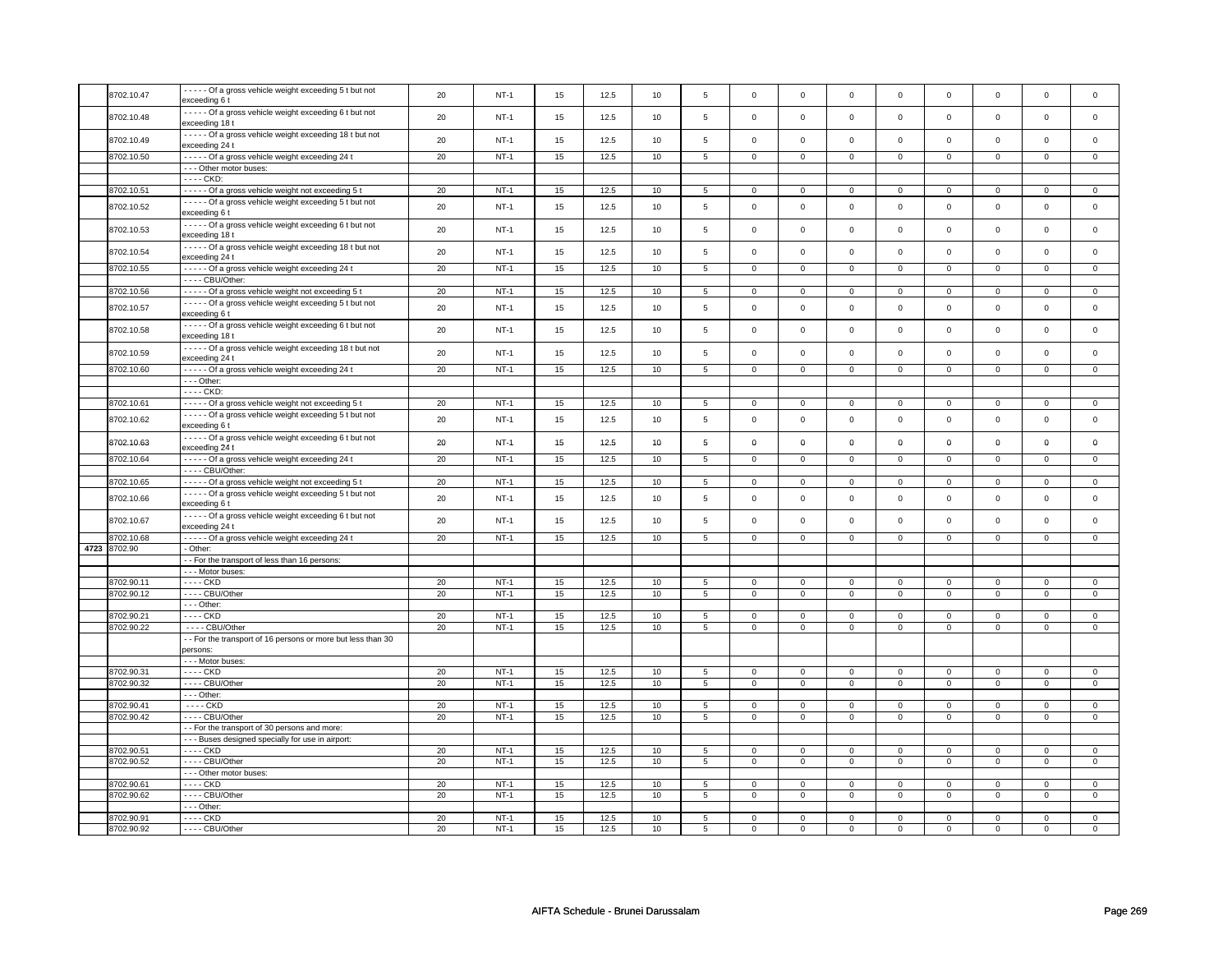|      |              | Motor cars and other motor vehicles principally designed          |          |        |             |             |             |                |                     |                |                |                |                     |                |                |                |
|------|--------------|-------------------------------------------------------------------|----------|--------|-------------|-------------|-------------|----------------|---------------------|----------------|----------------|----------------|---------------------|----------------|----------------|----------------|
|      | 87.03        | for the transport of (other than those of heading 87.02),         |          |        |             |             |             |                |                     |                |                |                |                     |                |                |                |
|      |              | including station wagons and racing cars. persons                 |          |        |             |             |             |                |                     |                |                |                |                     |                |                |                |
|      |              |                                                                   |          |        |             |             |             |                |                     |                |                |                |                     |                |                |                |
|      | 8703.10      | - Vehicles specially designed for travelling on snow; golf cars   |          |        |             |             |             |                |                     |                |                |                |                     |                |                |                |
| 4724 |              | and similar vehicles:                                             |          |        |             |             |             |                |                     |                |                |                |                     |                |                |                |
|      |              | - - For the transport of not more than 8 persons including the    |          |        |             |             |             |                |                     |                |                |                |                     |                |                |                |
|      |              | driver:                                                           |          |        |             |             |             |                |                     |                |                |                |                     |                |                |                |
|      | 8703.10.11   | --- Golf cars and golf buggies                                    | 20       | $NT-1$ | 15          | 12.5        | 10          | 5              | $\mathbf 0$         | $\mathbf 0$    | 0              | $\mathbf 0$    | $\mathsf 0$         | $\mathbf 0$    | 0              | $\mathbf 0$    |
|      | 8703.10.12   |                                                                   | 20       | $NT-1$ | 15          | 12.5        | 10          | 5              | $\mathbf 0$         | $\mathbf{0}$   |                | $\mathbf 0$    |                     | $\mathbf 0$    |                | $\mathbf{0}$   |
|      |              | - - - Go-karts                                                    |          |        |             |             |             |                |                     |                | $\mathbf 0$    |                | $\mathbf{0}$        |                | 0              |                |
|      | 8703.10.19   | --- Other                                                         | 20       | $NT-1$ | 15          | 12.5        | 10          | 5              | $\mathsf 0$         | $\mathbf 0$    | 0              | $\mathbf 0$    | $\mathsf 0$         | $\mathbf 0$    | 0              | $\mathbf 0$    |
|      |              | - - For the transport of 9 persons including the driver:          |          |        |             |             |             |                |                     |                |                |                |                     |                |                |                |
|      | 8703.10.91   | --- Golf cars and golf buggies                                    | 20       | $NT-1$ | 15          | 12.5        | 10          | 5              | $\mathsf 0$         | $\mathbf 0$    | $\mathbf 0$    | $\mathbf 0$    | $\mathsf 0$         | $\mathbf 0$    | 0              | $\mathbf 0$    |
|      | 8703.10.99   | - - - Other                                                       | 20       | NT-1   | 15          | 12.5        | 10          | 5              | 0                   | 0              | 0              | 0              | 0                   | 0              | 0              | 0              |
|      |              | Other vehicles, with spark-ignition internal combustion           |          |        |             |             |             |                |                     |                |                |                |                     |                |                |                |
|      |              | reciprocating piston engine:                                      |          |        |             |             |             |                |                     |                |                |                |                     |                |                |                |
|      | 4725 8703.21 | - - Of a cylinder capacity not exceeding 1,000 cc:                |          |        |             |             |             |                |                     |                |                |                |                     |                |                |                |
|      | 8703.21.10   | - - - Hearses                                                     | 20       | $NT-1$ | 15          | 12.5        | 10          | 5              | $\mathsf 0$         | $\mathsf 0$    | $\mathbf 0$    | $\mathsf 0$    | $\mathsf 0$         | $\mathbf 0$    | $\Omega$       | 0              |
|      |              |                                                                   |          |        |             |             |             |                |                     |                |                |                |                     |                | $\overline{0}$ |                |
|      | 8703.21.20   | - - - Prison vans                                                 | 20       | $NT-1$ | 15          | 12.5        | 10          | $\overline{5}$ | $\overline{0}$      | $\overline{0}$ | $\overline{0}$ | $\overline{0}$ | $\overline{0}$      | $\overline{0}$ |                | $\overline{0}$ |
|      |              | - - - Motor cars (including station wagons, sports cars and       |          |        |             |             |             |                |                     |                |                |                |                     |                |                |                |
|      |              | racing cars) for the transport of 8 persons or less including     |          |        |             |             |             |                |                     |                |                |                |                     |                |                |                |
|      |              | driver:                                                           |          |        |             |             |             |                |                     |                |                |                |                     |                |                |                |
|      | 8703.21.31   | - - - - CKD                                                       | 20       | $NT-1$ | 15          | 12.5        | 10          | 5              | $\mathbf 0$         | $\mathbf 0$    | 0              | $\mathbf 0$    | 0                   | $\mathbf 0$    | 0              | 0              |
|      | 8703.21.32   | ---- CBU/Other                                                    | 20       | $NT-1$ | 15          | 12.5        | 10          | 5              | $\mathsf 0$         | $\mathbf 0$    | $\mathbf 0$    | $\mathbf 0$    | $\mathsf 0$         | $\mathbf 0$    | 0              | $\mathbf 0$    |
|      |              | - - - Other, for the transport of 8 persons or less:              |          |        |             |             |             |                |                     |                |                |                |                     |                |                |                |
|      | 8703.21.41   | - - - - Four wheel drive vehicles, CKD                            | 20       | $NT-1$ | 15          | 12.5        | 10          | 5              | $\mathbf 0$         | $\mathbf 0$    | 0              | $\mathbf 0$    | 0                   | $\mathbf 0$    | $\mathbf 0$    | $\mathbf 0$    |
|      |              |                                                                   |          |        |             |             |             |                |                     |                |                |                |                     |                |                |                |
|      | 8703.21.42   | ---- Four wheel drive vehicles, CBU/Other                         | 20       | $NT-1$ | 15          | 12.5        | 10          | 5              | $\mathbf 0$         | $\mathsf 0$    | 0              | 0              | 0                   | $\mathbf 0$    | 0              | 0              |
|      | 8703.21.43   | ---- Other, CKD                                                   | 20       | $NT-1$ | 15          | 12.5        | 10          | 5              | 0                   | $\mathbf 0$    | 0              | $\mathbf 0$    | 0                   | $\mathbf 0$    | 0              | $\mathbf 0$    |
|      | 8703.21.44   | $---$ Other                                                       | 20       | $NT-1$ | 15          | 12.5        | 10          | $\overline{5}$ | 0                   | $\mathbf 0$    | 0              | $\mathbf 0$    | 0                   | $\mathbf 0$    | 0              | $\overline{0}$ |
|      |              |                                                                   |          |        |             |             |             |                |                     |                |                |                |                     |                |                |                |
|      |              | - - - Other, for the transport of 9 persons including the driver: |          |        |             |             |             |                |                     |                |                |                |                     |                |                |                |
|      | 8703.21.51   | - - - - Four wheel drive vehicles, CKD                            | 20       | $NT-1$ | 15          | 12.5        | 10          | $\overline{5}$ | $\mathsf 0$         | $\mathsf 0$    | $\mathbf 0$    | $\mathsf 0$    | $\mathsf 0$         | $\mathsf 0$    | $\Omega$       | $\overline{0}$ |
|      | 8703.21.52   | - - - - Four wheel drive vehicles, CBU/Other                      | 20       | NT-1   | 15          | 12.5        | 10          | 5              | $\mathsf{o}\,$      | $\circ$        | $\mathsf{o}\,$ | $\mathsf{o}\,$ | 0                   | $\circ$        | 0              | $\mathsf 0$    |
|      |              | - - - - Motor cars (including station wagons, sports cars and     |          |        |             |             |             |                |                     |                |                |                |                     |                |                |                |
|      | 8703.21.53   |                                                                   | 20       | $NT-1$ | 15          | 12.5        | 10          | 5              | $\mathsf{O}\xspace$ | $\mathsf 0$    | $\mathbf 0$    | $\mathsf 0$    | $\mathsf 0$         | $\mathsf 0$    | $\mathbf 0$    | $\mathbf 0$    |
|      |              | racing cars), CKD                                                 |          |        |             |             |             |                |                     |                |                |                |                     |                |                |                |
|      | 8703.21.54   | - - - - Motor cars (including station wagons, sports cars and     | 20       | $NT-1$ | 15          | 12.5        | 10          | 5              | $\mathsf 0$         | $\mathsf 0$    | $\mathbf 0$    | $\mathsf 0$    | $\mathsf 0$         | $\mathbf 0$    | $\mathbf 0$    | $\mathbf 0$    |
|      |              | racing cars), CBU/Other                                           |          |        |             |             |             |                |                     |                |                |                |                     |                |                |                |
|      | 8703.21.55   | - - - - Other, CKD                                                | 20       | $NT-1$ | 15          | 12.5        | 10          | $\overline{5}$ | $\overline{0}$      | $\overline{0}$ | $\overline{0}$ | $\overline{0}$ | $\overline{0}$      | $\overline{0}$ | $\overline{0}$ | $\overline{0}$ |
|      | 8703.21.56   | - - - - Other                                                     | 20       | $NT-1$ | 15          | 12.5        | 10          | 5              | $\mathbf 0$         | 0              | 0              | 0              | 0                   | $\mathbf 0$    | 0              | 0              |
|      |              | - - Of a cylinder capacity exceeding 1,000 cc but not             |          |        |             |             |             |                |                     |                |                |                |                     |                |                |                |
| 4726 | 8703.22      | exceeding 1,500 cc:                                               |          |        |             |             |             |                |                     |                |                |                |                     |                |                |                |
|      | 8703.22.10   | - - - Ambulances                                                  | 0        | $NT-1$ | $\mathbf 0$ | $\mathbf 0$ | $\mathbf 0$ | $\mathbf 0$    | $\mathbf 0$         | $\mathbf 0$    | 0              | $\mathbf 0$    | 0                   | $\mathbf 0$    | 0              | 0              |
|      | 8703.22.20   | --- Motor-homes                                                   | 20       | $NT-1$ | 15          | 12.5        | 10          | $\overline{5}$ | $\overline{0}$      | $\overline{0}$ |                | $\overline{0}$ | $\overline{0}$      | $\overline{0}$ |                | $\overline{0}$ |
|      |              |                                                                   |          |        |             |             |             |                |                     |                | 0              |                |                     |                | 0              |                |
|      | 8703.22.30   | --- Hearses                                                       | 20       | $NT-1$ | 15          | 12.5        | 10          | $\overline{5}$ | $\overline{0}$      | $\overline{0}$ | $\overline{0}$ | $\overline{0}$ | $\overline{0}$      | $\overline{0}$ | $\overline{0}$ | $\overline{0}$ |
|      | 8703.22.40   | - - - Prison vans                                                 | 20       | $NT-1$ | 15          | 12.5        | 10          | $\overline{5}$ | $\mathsf 0$         | $\mathsf 0$    | $\mathbf 0$    | $\mathsf{O}$   | $\mathsf 0$         | $\mathsf 0$    | $\mathsf 0$    | $\mathbf 0$    |
|      |              | - - - Motor cars (including station wagons, sports cars and       |          |        |             |             |             |                |                     |                |                |                |                     |                |                |                |
|      |              | racing cars) for the transport of 8 persons or less including the |          |        |             |             |             |                |                     |                |                |                |                     |                |                |                |
|      |              | driver:                                                           |          |        |             |             |             |                |                     |                |                |                |                     |                |                |                |
|      | 8703.22.51   | - - - - CKD                                                       | 20       | $NT-1$ | 15          | 12.5        | 10          | 5              | $\mathbf 0$         | $\mathbf 0$    | $\mathbf 0$    | $\mathbf 0$    | $\mathbf 0$         | $\mathbf 0$    | $\mathbf 0$    | $\mathbf{0}$   |
|      | 8703.22.52   | ---- CBU/Other                                                    | 20       | $NT-1$ | 15          | 12.5        | $10$        | $\,$ 5 $\,$    | $\mathsf{O}\xspace$ | $\mathbf 0$    | $\mathsf 0$    | $\mathbf 0$    | $\mathsf 0$         | $\mathbf 0$    | $\mathbf 0$    | $\mathbf 0$    |
|      |              | - - - Other, for the transport of 8 persons or less:              |          |        |             |             |             |                |                     |                |                |                |                     |                |                |                |
|      | 8703.22.61   | Four wheel drive vehicles, CKD                                    | 20       | $NT-1$ | 15          | 12.5        | 10          | 5              |                     | $\mathsf 0$    | $\mathbf 0$    | $\mathsf 0$    | $\mathsf 0$         | $\mathbf 0$    | $\mathbf 0$    | 0              |
|      |              |                                                                   |          |        |             |             |             |                | $\mathbf 0$         |                |                |                |                     |                |                |                |
|      | 8703.22.62   | ---- Four wheel drive vehicles, CBU/Other                         | 20       | $NT-1$ | 15          | 12.5        | 10          | 5              | $\mathsf 0$         | $\mathsf 0$    | 0              | $\mathsf 0$    | $\mathsf 0$         | $\mathbf 0$    | 0              | $\mathbf 0$    |
|      | 8703.22.63   | - - - - Other, CKD                                                | 20       | $NT-1$ | 15          | 12.5        | 10          | 5              | 0                   | $\mathbf 0$    | $\mathbf 0$    | $\mathbf 0$    | 0                   | $\mathbf 0$    | 0              | $\overline{0}$ |
|      | 8703.22.64   | - - - - Other                                                     | 20       | $NT-1$ | 15          | 12.5        | 10          | 5              | $\mathsf 0$         | $\mathbf 0$    | $\mathbf 0$    | $\mathbf 0$    | $\mathsf 0$         | $\mathbf 0$    | $\Omega$       | $\mathbf 0$    |
|      |              |                                                                   |          |        |             |             |             |                |                     |                |                |                |                     |                |                |                |
|      |              | --- Other, for the transport of 9 persons including the driver:   |          |        |             |             |             |                |                     |                |                |                |                     |                |                |                |
|      | 8703.22.71   | - - - - Four wheel drive vehicles, CKD                            | 20       | $NT-1$ | 15          | 12.5        | 10          | 5              | $\mathsf{O}\xspace$ | $\mathbf 0$    | $\mathsf 0$    | $\mathsf 0$    | $\mathsf 0$         | $\mathsf 0$    | 0              | 0              |
|      | 8703.22.72   | - - - - Four wheel drive vehicles, CBU/Other                      | 20       | $NT-1$ | 15          | 12.5        | 10          | $\overline{5}$ | $\mathsf{O}\xspace$ | $\overline{0}$ | $\mathsf 0$    | $\mathbf 0$    | $\mathsf 0$         | $\overline{0}$ | $\mathsf 0$    | $\overline{0}$ |
|      |              |                                                                   |          |        |             |             |             |                |                     |                |                |                |                     |                |                |                |
|      | 8703.22.73   | - - - - Motor cars (including station wagons, sports cars and     | 20       | $NT-1$ | 15          | 12.5        | 10          | $\,$ 5 $\,$    | $\mathsf 0$         | $\mathsf 0$    | $\mathbf 0$    | $\mathsf 0$    | $\mathsf 0$         | $\mathsf 0$    | $\mathsf 0$    | $\mathsf 0$    |
|      |              | acing cars), CKD                                                  |          |        |             |             |             |                |                     |                |                |                |                     |                |                |                |
|      | 8703.22.74   | - - - - Motor cars (including station wagons, sports cars and     | 20       | $NT-1$ | 15          | 12.5        | 10          | 5              | $\mathsf 0$         | $\mathsf 0$    | $\mathbf 0$    | $\mathsf 0$    | $\mathsf{O}\xspace$ | $\mathsf 0$    | $\mathbf 0$    | $\mathsf 0$    |
|      |              | racing cars), CBU/Other                                           |          |        |             |             |             |                |                     |                |                |                |                     |                |                |                |
|      | 8703.22.75   | ---- Other, CKD                                                   | 20       | $NT-1$ | 15          | 12.5        | 10          | 5              | $\mathbf 0$         | $\mathbf 0$    | 0              | $\mathbf 0$    | $\mathsf 0$         | $\mathbf 0$    | 0              | $\mathbf 0$    |
|      | 8703.22.76   | - - - - Other                                                     | 20       | $NT-1$ | 15          | 12.5        | 10          | 5              | $\mathsf 0$         | $\mathbf 0$    | $\mathbf 0$    | $\mathsf 0$    | $\mathbf 0$         | $\mathbf 0$    | $\mathbf 0$    | 0              |
|      |              | - Of a cylinder capacity exceeding 1,500 cc but not               |          |        |             |             |             |                |                     |                |                |                |                     |                |                |                |
| 4727 | 8703.23      | exceeding 3,000 cc:                                               |          |        |             |             |             |                |                     |                |                |                |                     |                |                |                |
|      | 8703.23.11   | - - - Ambulances                                                  | $\Omega$ | $NT-1$ | $\mathbf 0$ | $\Omega$    | $\Omega$    | $\Omega$       | $\mathbf 0$         | 0              | $\Omega$       | $\Omega$       | 0                   | $\Omega$       | $\Omega$       | $\Omega$       |
|      |              |                                                                   |          |        |             |             |             |                |                     |                |                |                |                     |                |                |                |
|      | 8703.23.12   | --- Motor-homes                                                   | 20       | $NT-1$ | 15          | 12.5        | 10          | 5              | $\mathbf 0$         | $\mathbf 0$    | $\mathbf 0$    | $\mathbf 0$    | $\mathbf 0$         | $\mathbf 0$    | $\Omega$       | $\mathbf{0}$   |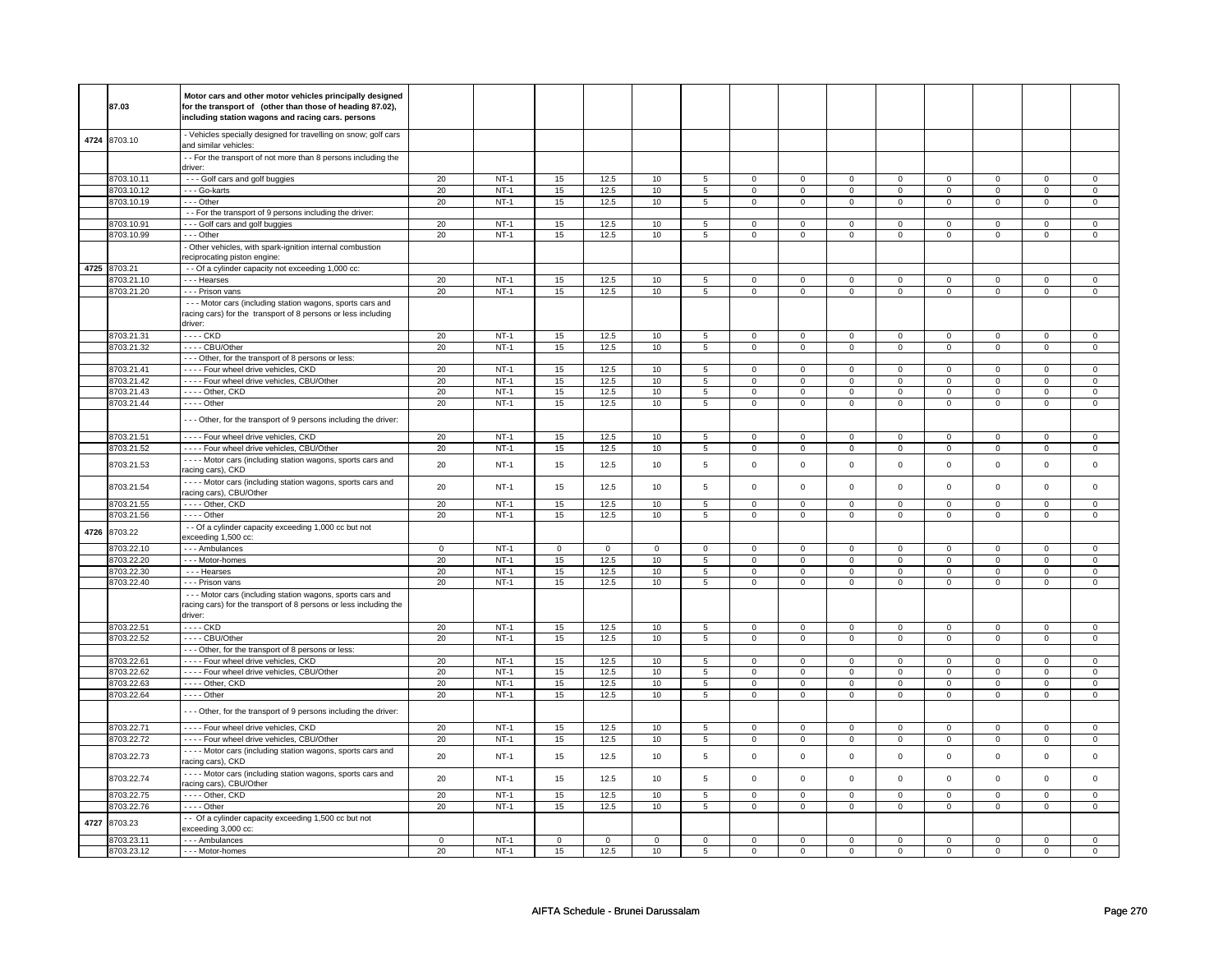| 8703.23.13 | - - - Hearses                                                     | 20 | $NT-1$ | 15 | 12.5 | 10 | 5               | $\mathbf 0$         | 0              | 0                   | $\mathbf 0$    | $\mathbf 0$    | $\mathbf 0$    | $^{\circ}$          | 0              |
|------------|-------------------------------------------------------------------|----|--------|----|------|----|-----------------|---------------------|----------------|---------------------|----------------|----------------|----------------|---------------------|----------------|
|            |                                                                   | 20 | $NT-1$ | 15 |      |    |                 |                     |                |                     |                |                |                |                     |                |
| 8703.23.14 | - - - Prison vans                                                 |    |        |    | 12.5 | 10 | 5               | $\mathbf 0$         | $\mathbf 0$    | $\mathsf 0$         | $\mathbf 0$    | $\mathsf 0$    | $\mathbf 0$    | $\mathsf 0$         | $\mathsf 0$    |
|            | --- Motor cars (including station wagons, sports cars and         |    |        |    |      |    |                 |                     |                |                     |                |                |                |                     |                |
|            | racing cars) for the transport of 8 persons or less including the |    |        |    |      |    |                 |                     |                |                     |                |                |                |                     |                |
|            | driver:                                                           |    |        |    |      |    |                 |                     |                |                     |                |                |                |                     |                |
|            | - - - - CKD:                                                      |    |        |    |      |    |                 |                     |                |                     |                |                |                |                     |                |
| 8703.23.15 | ----- Of a cylinder capacity less than 2,000 cc                   | 20 | $NT-1$ | 15 | 12.5 | 10 | 5               | 0                   | 0              | $\mathbf 0$         | $\mathbf{0}$   | $\mathbf 0$    | $\mathbf{0}$   | $\mathbf 0$         | $\mathbf{0}$   |
|            | - - - - Of a cylinder capacity 2,000 cc and above but less        |    |        |    |      |    |                 |                     |                |                     |                |                |                |                     |                |
| 8703.23.16 | than 2,500 cc                                                     | 20 | $NT-1$ | 15 | 12.5 | 10 | 5               | $\mathbf 0$         | $\mathbf 0$    | $\mathbf 0$         | $\mathbf{0}$   | $\mathbf 0$    | $\mathbf 0$    | $\mathbf 0$         | $\mathbf 0$    |
| 8703.23.17 |                                                                   |    |        |    | 12.5 | 10 |                 |                     |                |                     |                |                |                |                     |                |
|            | ----- Of a cylinder capacity 2,500 cc and above                   | 20 | $NT-1$ | 15 |      |    | $5\overline{5}$ | $\mathbf 0$         | $\mathbf 0$    | $\mathbf 0$         | $\mathbf{0}$   | $\mathbf 0$    | $\mathbf 0$    | $\mathbf 0$         | $\mathbf{0}$   |
|            | ---- CBU/Other:                                                   |    |        |    |      |    |                 |                     |                |                     |                |                |                |                     |                |
| 8703.23.21 | ----- Of a cylinder capacity less than 1,800 cc                   | 20 | $NT-1$ | 15 | 12.5 | 10 | $\overline{5}$  | 0                   | $\overline{0}$ | $\mathbf 0$         | $\overline{0}$ | $\overline{0}$ | $\overline{0}$ | $\mathbf 0$         | $\overline{0}$ |
| 8703.23.22 | - - - - Of a cylinder capacity 1,800 cc and above but less        | 20 | $NT-1$ | 15 | 12.5 | 10 | 5               | $\mathbf 0$         | $\mathsf 0$    | $\mathsf{O}\xspace$ | $\mathsf 0$    | $\mathsf 0$    | $\mathsf 0$    | $\mathsf 0$         | $\mathsf 0$    |
|            | than $2.000cc$                                                    |    |        |    |      |    |                 |                     |                |                     |                |                |                |                     |                |
|            | - - - - Of a cylinder capacity 2,000 cc and above but less        |    |        |    |      |    |                 |                     |                |                     |                |                |                |                     |                |
| 8703.23.23 | than 2,500 cc                                                     | 20 | $NT-1$ | 15 | 12.5 | 10 | 5               | $\mathbf{0}$        | $\mathbf 0$    | $\mathbf{0}$        | $\mathbf{0}$   | $\mathsf 0$    | $\mathsf 0$    | $\mathbf 0$         | $\mathbf 0$    |
| 8703.23.24 | - - - - Of a cylinder capacity 2,500 cc and above                 | 20 | $NT-1$ | 15 | 12.5 | 10 | 5               | $\mathbf 0$         | $\mathbf{0}$   | $\mathbf{0}$        | $\mathbf{0}$   | $\mathbf{0}$   | $\mathbf{0}$   | $\Omega$            | $\mathbf{0}$   |
|            | --- Other, for the transport of 8 persons or less:                |    |        |    |      |    |                 |                     |                |                     |                |                |                |                     |                |
|            |                                                                   |    |        |    |      |    |                 |                     |                |                     |                |                |                |                     |                |
|            | - - - - Four wheel drive vehicles, CKD:                           |    |        |    |      |    |                 |                     |                |                     |                |                |                |                     |                |
| 8703.23.25 | ----- Of a cylinder capacity less than 1,800 cc                   | 20 | $NT-1$ | 15 | 12.5 | 10 | 5               | $\mathbf 0$         | $\mathbf 0$    | $\mathbf 0$         | $\mathbf 0$    | $\mathsf 0$    | $\mathbf 0$    | $\mathbf 0$         | $\mathbf{0}$   |
| 8703.23.26 | - - - - Of a cylinder capacity 1,800 cc and above but less        | 20 | $NT-1$ | 15 | 12.5 | 10 | 5               | $\mathsf 0$         | $\mathbf 0$    | $\mathsf 0$         | $\mathsf 0$    | $\mathsf 0$    | $\mathbf 0$    | $\mathsf{O}\xspace$ | $\mathsf 0$    |
|            | than 2,000 cc                                                     |    |        |    |      |    |                 |                     |                |                     |                |                |                |                     |                |
|            | - - - - Of a cylinder capacity 2,000 cc and above but less        | 20 | $NT-1$ |    | 12.5 |    | 5               | $\mathsf 0$         | $\mathbf 0$    | $\mathsf{O}\xspace$ | $\mathsf 0$    | $\mathsf 0$    | $\mathbf 0$    | $\Omega$            |                |
| 8703.23.27 | than 2,500 cc                                                     |    |        | 15 |      | 10 |                 |                     |                |                     |                |                |                |                     | $\mathsf 0$    |
| 8703.23.28 | - - - - Of a cylinder capacity 2,500 cc and above                 | 20 | $NT-1$ | 15 | 12.5 | 10 | $\overline{5}$  | $\mathsf{O}\xspace$ | $\mathsf{O}$   | $\overline{0}$      | $\overline{0}$ | $\overline{0}$ | $\overline{0}$ | $\overline{0}$      | $\mathsf 0$    |
|            | - - - - Four wheel drive vehicles, CBU/Other:                     |    |        |    |      |    |                 |                     |                |                     |                |                |                |                     |                |
| 8703.23.31 | ----- Of a cylinder capacity less than 1,800 cc                   | 20 | $NT-1$ | 15 | 12.5 | 10 | 5               | $\mathbf 0$         | $\mathbf 0$    | $\mathbf 0$         | $\circ$        | $\mathbf 0$    | $\mathbf 0$    | $\mathsf 0$         | $\mathbf 0$    |
|            |                                                                   |    |        |    |      |    |                 |                     |                |                     |                |                |                |                     |                |
| 8703.23.32 | - - - - Of a cylinder capacity 1,800 cc and above but less        | 20 | $NT-1$ | 15 | 12.5 | 10 | 5               | $\mathbf 0$         | $\mathbf 0$    | $\mathsf{O}$        | $\mathsf 0$    | $\mathsf 0$    | $\mathsf 0$    | $\mathbf 0$         | $\mathsf 0$    |
|            | than 2,000 cc                                                     |    |        |    |      |    |                 |                     |                |                     |                |                |                |                     |                |
| 8703.23.33 | ----- Of a cylinder capacity 2,000 cc and above but less          | 20 | $NT-1$ | 15 | 12.5 | 10 | 5               | $\mathbf 0$         | $\mathbf 0$    | $\mathsf 0$         | $\mathbf 0$    | $\mathsf 0$    | $\mathsf 0$    | $\mathsf 0$         | $\mathbf 0$    |
|            | than 2,500 cc                                                     |    |        |    |      |    |                 |                     |                |                     |                |                |                |                     |                |
| 8703.23.34 | ----- Of a cylinder capacity 2,500 cc and above                   | 20 | $NT-1$ | 15 | 12.5 | 10 | $\overline{5}$  | 0                   | $\mathbf 0$    | $\overline{0}$      | $\overline{0}$ | $\overline{0}$ | $\overline{0}$ | $\mathbf 0$         | $\mathbf{0}$   |
|            | ---- Other, CKD:                                                  |    |        |    |      |    |                 |                     |                |                     |                |                |                |                     |                |
| 8703.23.35 | ----- Of a cylinder capacity less than 1,800 cc                   | 20 | $NT-1$ | 15 | 12.5 | 10 | $5\overline{)}$ | $\mathbf 0$         | $\overline{0}$ | $\overline{0}$      | $\overline{0}$ | $\overline{0}$ | $\overline{0}$ | $\mathsf 0$         | $\mathbf 0$    |
|            | - - - - Of a cylinder capacity 1,800 cc and above but less        |    |        |    |      |    |                 |                     |                |                     |                |                |                |                     |                |
| 8703.23.36 | than 2,000 cc                                                     | 20 | $NT-1$ | 15 | 12.5 | 10 | 5               | $\mathbf 0$         | $\mathbf 0$    | $\mathbf{0}$        | $\mathbf 0$    | $\mathsf 0$    | $\mathbf 0$    | $\Omega$            | $\mathsf 0$    |
|            |                                                                   |    |        |    |      |    |                 |                     |                |                     |                |                |                |                     |                |
| 8703.23.37 | - - - - Of a cylinder capacity 2,000 cc and above but less        | 20 | $NT-1$ | 15 | 12.5 | 10 | 5               | $\mathbf 0$         | $\mathbf 0$    | $\mathsf{O}\xspace$ | $\mathsf 0$    | $\mathsf 0$    | $\mathsf 0$    | $\mathbf 0$         | $\mathsf 0$    |
|            | than 2,500 cc                                                     |    |        |    |      |    |                 |                     |                |                     |                |                |                |                     |                |
| 8703.23.38 | - - - - Of a cylinder capacity 2,500 cc and above                 | 20 | $NT-1$ | 15 | 12.5 | 10 | 5               | $\mathbf 0$         | $\mathbf 0$    | $\mathsf 0$         | $\mathsf 0$    | $\mathsf 0$    | $\mathbf 0$    | $\mathbf 0$         | $\mathbf 0$    |
|            | $---$ Other:                                                      |    |        |    |      |    |                 |                     |                |                     |                |                |                |                     |                |
| 8703.23.41 | ----- Of a cylinder capacity less than 1,800 cc                   | 20 | $NT-1$ | 15 | 12.5 | 10 | 5               | 0                   | 0              | $\mathbf 0$         | 0              | $\mathbf 0$    | 0              | $\mathbf 0$         | $\mathbf{0}$   |
|            | - - - - - Of a cylinder capacity 1,800 cc and above but less      |    |        |    |      |    |                 |                     |                |                     |                |                |                |                     |                |
| 8703.23.42 | than 2,000 cc                                                     | 20 | $NT-1$ | 15 | 12.5 | 10 | 5               | $\mathbf 0$         | $\mathsf 0$    | $\mathsf 0$         | $\mathsf 0$    | $\mathbf 0$    | $\mathsf 0$    | $\mathbf 0$         | $\mathsf 0$    |
|            | - - - - Of a cylinder capacity 2,000 cc and above but less        |    |        |    |      |    |                 |                     |                |                     |                |                |                |                     |                |
| 8703.23.43 |                                                                   | 20 | $NT-1$ | 15 | 12.5 | 10 | 5               | $\mathbf 0$         | $\mathbf 0$    | $\mathsf 0$         | $\mathsf 0$    | $\mathsf 0$    | $\mathbf 0$    | $\Omega$            | $\mathsf 0$    |
|            | than 2,500 cc                                                     |    |        |    |      |    |                 |                     |                |                     |                |                |                |                     |                |
| 8703.23.44 | - - - - Of a cylinder capacity 2,500 cc and above                 | 20 | $NT-1$ | 15 | 12.5 | 10 | 5               | $\mathbf 0$         | $\mathsf{O}$   | $\mathsf 0$         | $\mathsf 0$    | $\mathsf 0$    | $\mathsf 0$    | $\mathsf 0$         | $\mathbf{0}$   |
|            | --- Other, for the transport of 9 persons including the driver:   |    |        |    |      |    |                 |                     |                |                     |                |                |                |                     |                |
|            |                                                                   |    |        |    |      |    |                 |                     |                |                     |                |                |                |                     |                |
|            | - - - - Motor cars (including station wagons, sports cars and     |    |        |    |      |    |                 |                     |                |                     |                |                |                |                     |                |
|            | racing cars):                                                     |    |        |    |      |    |                 |                     |                |                     |                |                |                |                     |                |
|            | - - - - - CKD:                                                    |    |        |    |      |    |                 |                     |                |                     |                |                |                |                     |                |
| 8703.23.45 | ------ Of a cylinder capacity less than 2,000 cc                  | 20 | $NT-1$ | 15 | 12.5 | 10 | 5               | 0                   | 0              | $\mathbf 0$         | $\mathbf 0$    | $\mathsf 0$    | 0              | 0                   | $\mathbf{0}$   |
|            | Of a cylinder capacity 2,000 cc and above but less                |    |        |    |      |    |                 |                     |                |                     |                |                |                |                     |                |
| 8703.23.46 | than 2,500 cc                                                     | 20 | $NT-1$ | 15 | 12.5 | 10 | 5               | $\mathbf 0$         | $\mathbf 0$    | $\mathsf{O}$        | $\mathsf 0$    | $\mathsf 0$    | $\mathsf 0$    | $\mathsf 0$         | $\mathsf 0$    |
|            |                                                                   |    |        |    |      |    |                 |                     |                | $\Omega$            |                |                |                | $\Omega$            |                |
| 8703.23.47 | Of a cylinder capacity 2,500 cc and above                         | 20 | $NT-1$ | 15 | 12.5 | 10 | $5^{\circ}$     | $\Omega$            | $\Omega$       |                     | $\Omega$       | $\Omega$       | $\Omega$       |                     | $\mathsf 0$    |
|            | - - - - - CBU/Other:                                              |    |        |    |      |    |                 |                     |                |                     |                |                |                |                     |                |
| 8703.23.51 | ------ Of a cylinder capacity less than 1,800 cc                  | 20 | $NT-1$ | 15 | 12.5 | 10 | 5               | $\mathbf 0$         | $\mathbf 0$    | $\mathbf 0$         | $\mathsf 0$    | $\mathsf 0$    | $\mathbf 0$    | $\Omega$            | $\mathbf 0$    |
| 8703.23.52 | Of a cylinder capacity 1,800 cc and above but less                | 20 | $NT-1$ | 15 | 12.5 | 10 | 5               | $\mathbf 0$         | $\mathbf 0$    | $\mathbf 0$         | $\mathbf 0$    | $\mathsf 0$    | $\mathsf 0$    | $\mathsf 0$         | $\mathbf 0$    |
|            | than 2,000 cc                                                     |    |        |    |      |    |                 |                     |                |                     |                |                |                |                     |                |
|            | Of a cylinder capacity 2,000 cc and above but less                |    |        |    |      |    |                 |                     |                |                     |                |                |                |                     |                |
| 8703.23.53 | than 2,500 cc                                                     | 20 | $NT-1$ | 15 | 12.5 | 10 | 5               | $\mathbf 0$         | $\mathbf 0$    | $\mathsf 0$         | $\mathbf 0$    | $\mathsf 0$    | $\mathbf 0$    | $\mathbf 0$         | $\mathsf 0$    |
| 8703.23.54 | ------ Of a cylinder capacity 2,500 cc and above                  | 20 | $NT-1$ | 15 | 12.5 | 10 | $\overline{5}$  | $\mathbf 0$         | $\mathbf 0$    | $\overline{0}$      | $\overline{0}$ | $\overline{0}$ | $\overline{0}$ | $\mathsf 0$         | $\circ$        |
|            |                                                                   |    |        |    |      |    |                 |                     |                |                     |                |                |                |                     |                |
|            | - - - - Four wheel drive vehicles, CKD:                           |    |        |    |      |    |                 |                     |                |                     |                |                |                |                     |                |
| 8703.23.55 | Of a cylinder capacity less than 1,800 cc                         | 20 | $NT-1$ | 15 | 12.5 | 10 | 5               | $\mathbf 0$         | $\mathbf 0$    | $\mathsf 0$         | $\mathsf 0$    | $\mathsf 0$    | $\mathbf 0$    | $\Omega$            | $\mathsf 0$    |
| 8703.23.56 | - - - - Of a cylinder capacity 1,800 cc and above but less        | 20 | $NT-1$ | 15 | 12.5 | 10 | 5               | $\mathbf{0}$        | $\mathbf 0$    | $\mathbf 0$         | $\mathbf{0}$   | $\mathbf 0$    | $\mathbf{0}$   | $\mathbf 0$         | $\mathbf 0$    |
|            | han 2,000 cc                                                      |    |        |    |      |    |                 |                     |                |                     |                |                |                |                     |                |
|            | - - - - Of a cylinder capacity 2,000 cc and above but less        |    |        |    |      |    |                 |                     |                |                     |                |                |                |                     |                |
| 8703.23.57 | than 2,500 cc                                                     | 20 | $NT-1$ | 15 | 12.5 | 10 | 5               | $\mathbf{0}$        | $\mathbf 0$    | $\mathsf 0$         | $\mathsf 0$    | $\mathsf 0$    | $\mathsf 0$    | $\mathsf 0$         | $\mathbf 0$    |
| 8703.23.58 | ----- Of a cylinder capacity 2,500 cc and above                   | 20 | $NT-1$ | 15 | 12.5 | 10 | 5               | $\mathbf 0$         | $\mathbf 0$    | $\overline{0}$      | $\overline{0}$ | $\overline{0}$ | $\overline{0}$ | $\overline{0}$      | $\mathbf 0$    |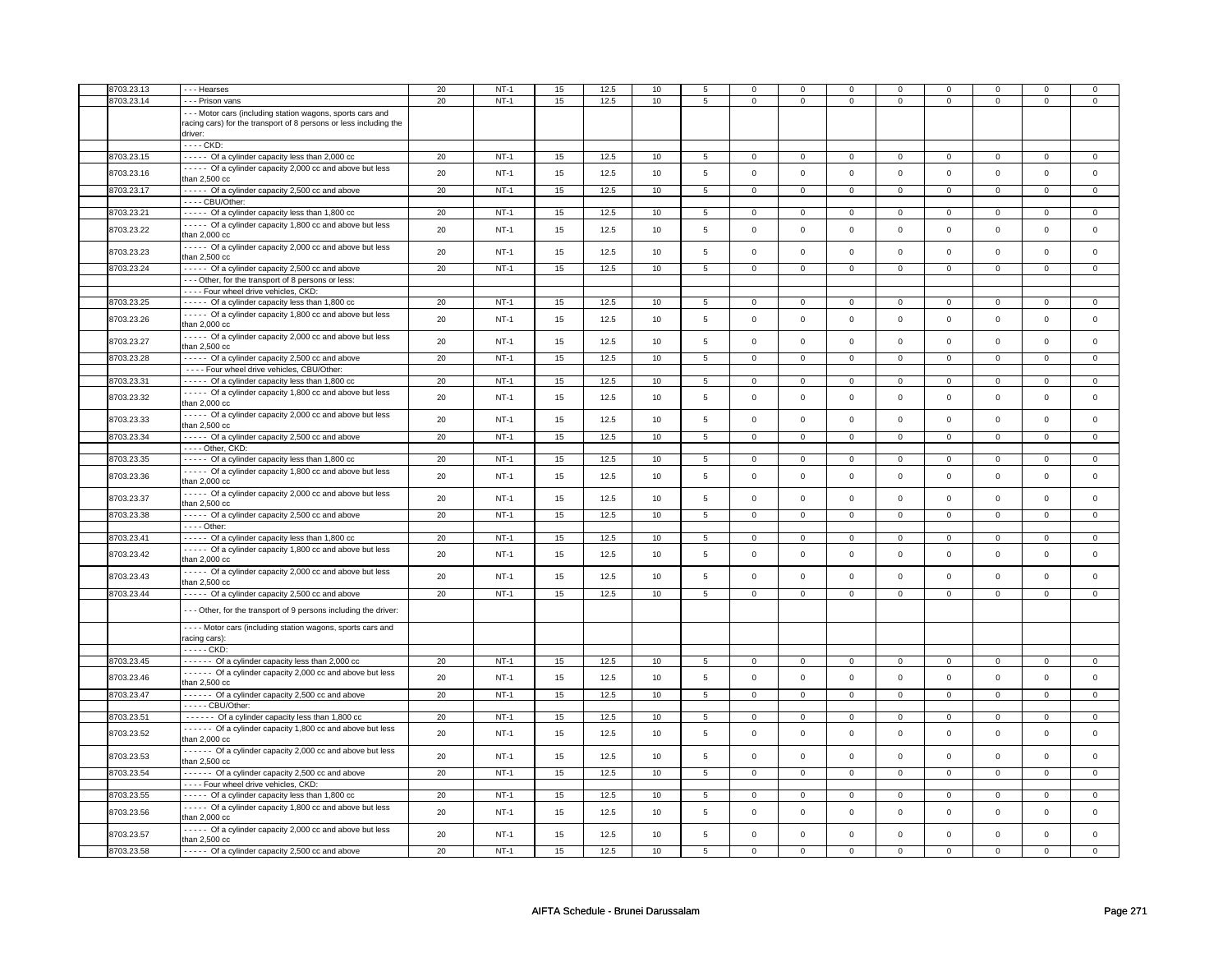|              | ---- Four wheel drive vehicles, CBU/Other:                          |             |        |             |             |             |                 |                         |                     |                         |                |                         |                         |                         |                         |
|--------------|---------------------------------------------------------------------|-------------|--------|-------------|-------------|-------------|-----------------|-------------------------|---------------------|-------------------------|----------------|-------------------------|-------------------------|-------------------------|-------------------------|
| 8703.23.61   | ----- Of a cylinder capacity less than 1,800 cc                     | 20          | $NT-1$ | 15          | 12.5        | 10          | 5               | $\mathbf 0$             | $\mathbf 0$         | $^{\circ}$              | $\mathbf{0}$   | $\mathbf 0$             | $\mathbf 0$             | 0                       | $\overline{0}$          |
|              | ----- Of a cylinder capacity 1,800 cc and above but less            |             |        |             |             |             |                 |                         |                     |                         |                |                         |                         |                         |                         |
| 8703.23.62   | than 2,000 cc                                                       | 20          | $NT-1$ | 15          | 12.5        | 10          | 5               | $\mathbf 0$             | $\mathbf 0$         | $\mathbf 0$             | $\mathbf 0$    | $\mathsf 0$             | $\mathbf 0$             | $\mathbf 0$             | $\mathbf 0$             |
|              | ----- Of a cylinder capacity 2,000 cc and above but less            |             |        |             |             |             |                 |                         |                     |                         |                |                         |                         |                         |                         |
| 8703.23.63   |                                                                     | 20          | $NT-1$ | 15          | 12.5        | 10          | 5               | $\mathsf 0$             | $\mathsf{o}\xspace$ | $\mathsf 0$             | $\mathbf 0$    | $\mathsf 0$             | $\mathsf{o}\,$          | $\mathsf 0$             | $\mathbf 0$             |
|              | than 2,500 cc                                                       |             |        |             |             |             |                 |                         |                     |                         |                |                         |                         |                         |                         |
| 8703.23.64   | ----- Of a cylinder capacity 2,500 cc and above                     | 20          | $NT-1$ | 15          | 12.5        | 10          | $\overline{5}$  | $\overline{0}$          | $\overline{0}$      | $\overline{0}$          | $\overline{0}$ | $\overline{0}$          | $\overline{0}$          | $\overline{0}$          | $\overline{0}$          |
|              | $---$ Other, CKD:                                                   |             |        |             |             |             |                 |                         |                     |                         |                |                         |                         |                         |                         |
| 8703.23.65   | ----- Of a cylinder capacity less than 1,800 cc                     | 20          | $NT-1$ | 15          | 12.5        | 10          | 5               | $\mathbf 0$             | $\mathbf 0$         | $^{\circ}$              | $\overline{0}$ | $^{\circ}$              | $\mathbf{0}$            | 0                       | $^{\circ}$              |
|              |                                                                     |             |        |             |             |             |                 |                         |                     |                         |                |                         |                         |                         |                         |
| 8703.23.66   | ----- Of a cylinder capacity 1,800 cc and above but less            | 20          | $NT-1$ | 15          | 12.5        | 10          | 5               | $\Omega$                | $\mathsf 0$         | $\mathbf 0$             | $\mathsf 0$    | $\mathsf 0$             | $\mathbf 0$             | $\Omega$                | $\mathsf 0$             |
|              | than 2,000 cc                                                       |             |        |             |             |             |                 |                         |                     |                         |                |                         |                         |                         |                         |
|              | - - - - Of a cylinder capacity 2,000 cc and above but less          |             |        |             |             |             |                 |                         |                     |                         |                |                         |                         |                         |                         |
| 8703.23.67   | than 2,500 cc                                                       | 20          | $NT-1$ | 15          | 12.5        | 10          | 5               | $\mathsf 0$             | $\mathbf 0$         | $\mathbf 0$             | $\mathsf 0$    | $\mathsf 0$             | $\mathbf 0$             | $\mathsf 0$             | $\mathbf 0$             |
| 8703.23.68   | ----- Of a cylinder capacity 2,500 cc and above                     | 20          | $NT-1$ | 15          | 12.5        | 10          | $\overline{5}$  | $\mathbf 0$             | $\overline{0}$      | $\mathbf 0$             | $\overline{0}$ | $\mathbf 0$             | $\overline{0}$          | $\mathbf 0$             | $\mathbf{0}$            |
|              |                                                                     |             |        |             |             |             |                 |                         |                     |                         |                |                         |                         |                         |                         |
|              | $- - -$ Other:                                                      |             |        |             |             |             |                 |                         |                     |                         |                |                         |                         |                         |                         |
| 8703.23.71   | ----- Of a cylinder capacity less than 1,800 cc                     | 20          | $NT-1$ | 15          | 12.5        | 10          | 5               | $\mathsf 0$             | $\mathbf 0$         | $\Omega$                | $\mathbf 0$    | $\mathsf 0$             | $\mathbf 0$             | $\Omega$                | 0                       |
|              | - - - - - Of a cylinder capacity 1,800 cc and above but less        |             |        |             |             |             |                 |                         |                     |                         |                |                         |                         |                         |                         |
| 8703.23.72   | than 2,000 cc                                                       | 20          | $NT-1$ | 15          | 12.5        | 10          | 5               | $\mathsf{O}\xspace$     | $\mathsf 0$         | $\mathbf 0$             | $\mathbf 0$    | $\mathsf 0$             | $\mathbf 0$             | $\mathbf 0$             | $\mathsf 0$             |
|              | Of a cylinder capacity 2,000 cc and above but less                  |             |        |             |             |             |                 |                         |                     |                         |                |                         |                         |                         |                         |
| 8703.23.73   |                                                                     | 20          | $NT-1$ | 15          | 12.5        | 10          | 5               | $\mathbf 0$             | $\mathsf 0$         | $\mathbf 0$             | $\mathbf 0$    | $\mathbf 0$             | $\mathbf 0$             | $\mathbf 0$             | 0                       |
|              | than $2,500$ cc                                                     |             |        |             |             |             |                 |                         |                     |                         |                |                         |                         |                         |                         |
| 8703.23.74   | ----- Of a cylinder capacity 2,500 cc and above                     | 20          | $NT-1$ | 15          | 12.5        | 10          | $5\phantom{.0}$ | $\mathsf{O}$            | $\mathbf 0$         | $\mathsf 0$             | $\overline{0}$ | $\mathsf 0$             | $\mathbf{0}$            | $\mathbf 0$             | $\mathbf 0$             |
| 4728 8703.24 | - - Of a cylinder capacity exceeding 3,000 cc:                      |             |        |             |             |             |                 |                         |                     |                         |                |                         |                         |                         |                         |
|              |                                                                     |             |        |             |             |             |                 |                         |                     |                         |                |                         |                         |                         |                         |
|              | --- Of a cylinder capacity exceeding 3,000 cc but not               |             |        |             |             |             |                 |                         |                     |                         |                |                         |                         |                         |                         |
|              | exceeding 4,000 cc:                                                 |             |        |             |             |             |                 |                         |                     |                         |                |                         |                         |                         |                         |
| 8703.24.11   | - - - - Ambulances                                                  | $\mathbf 0$ | $NT-1$ | $\mathbf 0$ | $\mathsf 0$ | $\mathsf 0$ | $\mathbf 0$     | $\mathbf 0$             | $\mathbf 0$         | 0                       | $\mathbf 0$    | $\mathsf 0$             | $\mathbf 0$             | $\Omega$                | $\mathbf 0$             |
| 8703.24.12   | - - - - Motor-homes                                                 | 20          | $NT-1$ | 15          | 12.5        | 10          | 5               | $\mathsf 0$             | $\mathbf 0$         | 0                       | $\mathsf 0$    | $\mathsf 0$             | $\mathbf 0$             | 0                       | $\mathbf 0$             |
| 3703.24.13   | - - - - Hearses                                                     | 20          | $NT-1$ | 15          | 12.5        | 10          | 5               | $\mathsf{O}\xspace$     | $\mathbf 0$         | 0                       | $\mathbf 0$    | $\mathsf 0$             | $\mathbf 0$             | 0                       | $\mathbf 0$             |
|              |                                                                     |             | $NT-1$ |             |             |             |                 |                         |                     |                         | $\overline{0}$ |                         |                         |                         |                         |
| 8703.24.14   | - - - - Prison vans                                                 | 20          |        | 15          | 12.5        | 10          | $\overline{5}$  | 0                       | $\mathbf 0$         | $\mathbf 0$             |                | 0                       | $\mathbf 0$             | 0                       | $\overline{0}$          |
|              | - - - - Motor cars (including station wagons, sports cars and       |             |        |             |             |             |                 |                         |                     |                         |                |                         |                         |                         |                         |
|              | racing cars) for the transport of 8 persons or less including       |             |        |             |             |             |                 |                         |                     |                         |                |                         |                         |                         |                         |
|              | driver:                                                             |             |        |             |             |             |                 |                         |                     |                         |                |                         |                         |                         |                         |
| 8703.24.21   | $---CKD$                                                            | 20          | $NT-1$ | 15          | 12.5        | 10          | 5               | $\mathsf{O}\xspace$     | $\mathsf 0$         | $\mathsf 0$             | $\mathbf 0$    | $\mathsf 0$             | $\mathbf 0$             | $\mathsf 0$             | 0                       |
|              |                                                                     |             |        |             |             |             |                 |                         |                     |                         |                |                         |                         |                         |                         |
| 8703.24.22   | ----- CBU/Other                                                     | 20          | $NT-1$ | 15          | 12.5        | 10          | $\overline{5}$  | $\overline{\mathbf{0}}$ | $\overline{0}$      | $\overline{\mathbf{0}}$ | $\overline{0}$ | $\overline{\mathbf{0}}$ | $\overline{\mathbf{0}}$ | $\overline{\mathbf{0}}$ | $\overline{\mathbf{0}}$ |
|              | - - - - Other, for the transport of 8 persons or less:              |             |        |             |             |             |                 |                         |                     |                         |                |                         |                         |                         |                         |
| 8703.24.31   | ----- Four wheel drive vehicles, CKD                                | 20          | $NT-1$ | 15          | 12.5        | 10          | 5               | $\mathbf 0$             | $\mathbf 0$         | $\mathbf 0$             | $\mathbf 0$    | $\mathbf 0$             | $\mathbf 0$             | $\mathsf 0$             | $\mathbf 0$             |
| 8703.24.32   | ----- Four wheel drive vehicles, CBU/Other                          | 20          | $NT-1$ | 15          | 12.5        | 10          | 5               | $\mathbf 0$             | $\mathbf 0$         | $\mathbf 0$             | $\mathbf{0}$   | $\mathbf 0$             | $\mathbf 0$             | $\mathbf 0$             | 0                       |
|              |                                                                     |             |        |             |             |             |                 | $\overline{0}$          | $\overline{0}$      |                         |                | $\overline{0}$          | $\overline{0}$          |                         |                         |
| 3703.24.33   | $\cdots$ - Other, CKD                                               | 20          | $NT-1$ | 15          | 12.5        | 10          | $\overline{5}$  |                         |                     | $\mathbf 0$             | $\overline{0}$ |                         |                         | $\mathbf 0$             | $\overline{0}$          |
| 8703.24.34   | - - - - - Other                                                     | 20          | $NT-1$ | 15          | 12.5        | 10          | $\overline{5}$  | $\mathsf 0$             | $\mathbf 0$         | 0                       | $\mathsf 0$    | $\mathsf 0$             | $\mathbf 0$             | 0                       | $\overline{0}$          |
|              |                                                                     |             |        |             |             |             |                 |                         |                     |                         |                |                         |                         |                         |                         |
|              | - - - - Other, for the transport of 9 persons including the driver: |             |        |             |             |             |                 |                         |                     |                         |                |                         |                         |                         |                         |
| 8703.24.41   | - - - - - Four wheel drive vehicles, CKD                            | 20          | $NT-1$ | 15          | 12.5        | 10          | 5               | $\mathbf 0$             | $\mathbf 0$         | 0                       | $\mathbf 0$    | 0                       | $\mathbf 0$             | 0                       | 0                       |
|              |                                                                     |             |        |             |             |             |                 |                         |                     |                         |                |                         |                         |                         |                         |
| 8703.24.42   | - - - - - Four wheel drive vehicles, CBU/Other                      | 20          | $NT-1$ | 15          | 12.5        | 10          | 5               | $\mathbf 0$             | $\mathbf 0$         | $\mathbf 0$             | $\mathbf 0$    | $\mathbf 0$             | $\mathbf 0$             | $\Omega$                | $\mathbf 0$             |
| 8703.24.43   | - - - - - Motor cars (including station wagons, sports cars and     | 20          | $NT-1$ | 15          | 12.5        | 10          | 5               | $\mathsf{O}\xspace$     | $\mathsf 0$         | $\mathbf 0$             | $\mathbf 0$    | $\mathsf 0$             | $\mathbf 0$             | $\mathbf 0$             | $\mathbf 0$             |
|              | racing cars), CKD                                                   |             |        |             |             |             |                 |                         |                     |                         |                |                         |                         |                         |                         |
|              | - - - - - Motor cars (including station wagons, sports cars and     |             |        |             |             |             |                 |                         |                     |                         |                |                         |                         |                         |                         |
| 8703.24.44   |                                                                     | 20          | $NT-1$ | 15          | 12.5        | 10          | 5               | $\mathsf 0$             | $\mathbf 0$         | $\mathbf 0$             | $\mathbf 0$    | $\mathsf 0$             | $\mathbf 0$             | $\mathsf 0$             | 0                       |
|              | racing cars), CBU/Other                                             |             |        |             |             |             |                 |                         |                     |                         |                |                         |                         |                         |                         |
| 8703.24.45   | - - - - - Other, CKD                                                | 20          | $NT-1$ | 15          | 12.5        | 10          | 5               | $\mathbf 0$             | $\mathbf 0$         | $\mathbf{0}$            | $\mathbf 0$    | $\mathbf{0}$            | $\overline{0}$          | $\mathbf 0$             | $\mathbf{0}$            |
| 8703.24.46   | $---$ Other                                                         | 20          | $NT-1$ | 15          | 12.5        | 10          | 5               | $\mathbf 0$             | $\mathbf 0$         | $\mathbf 0$             | $\mathbf 0$    | 0                       | $\mathbf 0$             | 0                       | 0                       |
|              | - - - Of a cylinder capacity exceeding 4,000 cc:                    |             |        |             |             |             |                 |                         |                     |                         |                |                         |                         |                         |                         |
| 8703.24.51   | - - - - Ambulances                                                  | $\mathbf 0$ | $NT-1$ | $\mathsf 0$ | $\mathsf 0$ | $\mathbf 0$ | $\mathbf 0$     | $\mathsf 0$             | $\mathbf 0$         | $\Omega$                | $\mathsf 0$    | 0                       | $\mathbf 0$             | $\Omega$                | 0                       |
|              |                                                                     |             |        |             |             |             |                 |                         |                     |                         |                |                         |                         |                         |                         |
| 8703.24.52   | - - - - Motor-homes                                                 | 20          | $NT-1$ | 15          | 12.5        | $10$        | 5               | $\mathbf 0$             | $\mathsf 0$         | 0                       | 0              | 0                       | $\mathbf 0$             | $\mathbf 0$             | $\mathsf 0$             |
| 3703.24.53   | - - - - Hearses                                                     | 20          | $NT-1$ | 15          | 12.5        | 10          | $\overline{5}$  | $\mathbf 0$             | $\overline{0}$      | $\mathbf 0$             | $\mathsf 0$    | $\mathsf 0$             | $\overline{0}$          | $\mathsf 0$             | $\overline{0}$          |
| 3703.24.54   | - - - - Prison vans                                                 | 20          | $NT-1$ | 15          | 12.5        | 10          | $\overline{5}$  | $\overline{0}$          | $\overline{0}$      | $\mathbf 0$             | $\overline{0}$ | $\overline{0}$          | $\overline{0}$          | $\mathsf 0$             | $\overline{0}$          |
|              | - - - - Motor cars (including station wagons, sports cars and       |             |        |             |             |             |                 |                         |                     |                         |                |                         |                         |                         |                         |
|              |                                                                     |             |        |             |             |             |                 |                         |                     |                         |                |                         |                         |                         |                         |
|              | racing cars) for the transport of 8 persons or less including the   |             |        |             |             |             |                 |                         |                     |                         |                |                         |                         |                         |                         |
|              | driver:                                                             |             |        |             |             |             |                 |                         |                     |                         |                |                         |                         |                         |                         |
| 8703.24.61   | - - - - - CKD                                                       | 20          | $NT-1$ | 15          | 12.5        | 10          | 5               | $\mathsf 0$             | $\mathsf 0$         | 0                       | $\mathsf 0$    | $\mathsf 0$             | $\mathbf 0$             | 0                       | $\mathbf 0$             |
| 8703.24.62   | $- - - -$ CBU/Other                                                 | 20          | $NT-1$ | 15          | 12.5        | 10          | 5               | $\mathsf{O}\xspace$     | $\mathsf 0$         | $\mathsf 0$             | $\mathsf 0$    | $\mathsf 0$             | $\mathsf 0$             | $\mathsf 0$             | $\mathsf 0$             |
|              | - - - - Other, for the transport of 8 persons or less:              |             |        |             |             |             |                 |                         |                     |                         |                |                         |                         |                         |                         |
|              |                                                                     |             |        |             |             |             |                 |                         |                     |                         |                |                         |                         |                         |                         |
| 8703.24.71   | - - - - - Four wheel drive vehicles, CKD                            | 20          | $NT-1$ | 15          | 12.5        | 10          | 5               | $\mathbf 0$             | $\mathbf 0$         | $\mathbf{O}$            | $\overline{0}$ | $\mathbf 0$             | $\mathbf{0}$            | $\Omega$                | $\mathbf{0}$            |
| 8703.24.72   | - - - - - Four wheel drive vehicles, CBU/Other                      | 20          | $NT-1$ | 15          | 12.5        | 10          | 5               | $\mathsf 0$             | $\mathbf 0$         | $\mathbf 0$             | $\mathbf 0$    | $\mathsf 0$             | $\mathbf 0$             | 0                       | $\mathbf 0$             |
| 8703.24.73   | ----- Other, CKD                                                    | 20          | $NT-1$ | 15          | 12.5        | 10          | 5               | $\mathbf{0}$            | $\mathbf 0$         | $\mathbf 0$             | $\mathbf{0}$   | $\mathbf 0$             | $\mathbf{0}$            | $\mathbf 0$             | $\mathbf 0$             |
| 8703.24.74   | $- - - -$ Other                                                     | 20          | $NT-1$ | 15          | 12.5        | 10          | $\overline{5}$  | $\mathsf 0$             | $\overline{0}$      | $\mathbf 0$             | $\mathbf 0$    | $\mathsf 0$             | $\overline{0}$          | $\mathbf 0$             | 0                       |
|              |                                                                     |             |        |             |             |             |                 |                         |                     |                         |                |                         |                         |                         |                         |
|              | - - - - Other, for the transport of 9 persons including the driver: |             |        |             |             |             |                 |                         |                     |                         |                |                         |                         |                         |                         |
|              |                                                                     |             |        |             |             |             |                 |                         |                     |                         |                |                         |                         |                         |                         |
| 8703.24.81   | - - - - - Four wheel drive vehicles, CKD                            | 20          | $NT-1$ | 15          | 12.5        | 10          | 5               | $\mathbf 0$             | $\mathbf 0$         | 0                       | $\mathbf 0$    | 0                       | $\mathbf 0$             | $\Omega$                | $\mathbf 0$             |
| 8703.24.82   | - - - - - Four wheel drive vehicles, CBU/Other                      | 20          | $NT-1$ | 15          | 12.5        | 10          | 5               | $\mathbf 0$             | $\mathbf 0$         | 0                       | $\mathbf 0$    | 0                       | $\mathbf 0$             | 0                       | 0                       |
|              |                                                                     |             |        |             |             |             |                 |                         |                     |                         |                |                         |                         |                         |                         |
| 8703.24.83   | - - - - - Motor cars (including station wagons, sports cars and     | 20          | $NT-1$ | 15          | 12.5        | 10          | 5               | $\mathbf 0$             | $\mathbf 0$         | $\mathbf 0$             | $\mathsf 0$    | $\mathsf 0$             | $\mathbf 0$             | $\mathsf 0$             | 0                       |
|              | racing cars), CKD                                                   |             |        |             |             |             |                 |                         |                     |                         |                |                         |                         |                         |                         |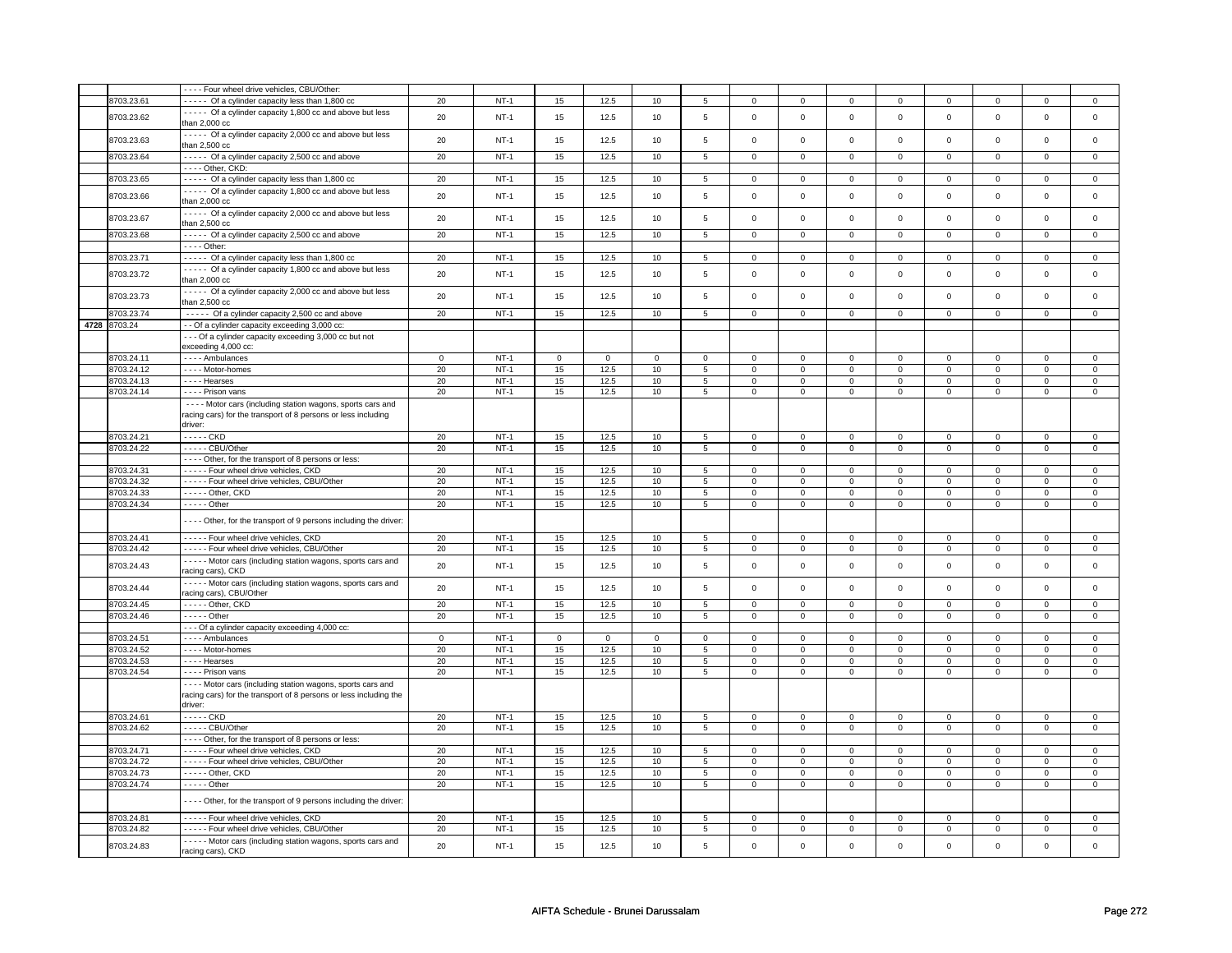|      |              | - - - - - Motor cars (including station wagons, sports cars and                                                                                |             |        |             |             |             |                |                     |                     |                |                |                     |                |             |                     |
|------|--------------|------------------------------------------------------------------------------------------------------------------------------------------------|-------------|--------|-------------|-------------|-------------|----------------|---------------------|---------------------|----------------|----------------|---------------------|----------------|-------------|---------------------|
|      | 8703.24.84   | racing cars), CBU/Other                                                                                                                        | 20          | $NT-1$ | 15          | 12.5        | 10          | 5              | $\mathsf{O}\xspace$ | $\mathsf{o}\xspace$ | $\mathsf 0$    | $\mathsf 0$    | $\mathsf 0$         | $\mathbf 0$    | $\mathbf 0$ | $\mathsf 0$         |
|      | 3703.24.85   | -Other, CKD                                                                                                                                    | 20          | $NT-1$ | 15          | 12.5        | 10          | 5              | $\mathsf 0$         | $\mathbf 0$         | $\mathbf 0$    | $\mathsf 0$    | $\mathsf 0$         | $\mathbf 0$    | $\mathsf 0$ | $\mathbf 0$         |
|      | 3703.24.86   | $---$ Other                                                                                                                                    | 20          | $NT-1$ | 15          | 12.5        | 10          | $\overline{5}$ | $\mathsf 0$         | $\overline{0}$      | $\mathbf 0$    | $\overline{0}$ | $\mathsf 0$         | $\overline{0}$ | $\mathsf 0$ | $\overline{0}$      |
|      |              | - Other vehicles, with compression-ignition internal                                                                                           |             |        |             |             |             |                |                     |                     |                |                |                     |                |             |                     |
|      |              | combustion piston engine (diesel or semi-diesel):                                                                                              |             |        |             |             |             |                |                     |                     |                |                |                     |                |             |                     |
|      |              |                                                                                                                                                |             |        |             |             |             |                |                     |                     |                |                |                     |                |             |                     |
|      | 4729 8703.31 | - - Of a cylinder capacity not exceeding 1,500 cc:                                                                                             |             |        |             |             |             |                |                     |                     |                |                |                     |                |             |                     |
|      | 8703.31.10   | - - - Ambulances                                                                                                                               | $\mathbf 0$ | $NT-1$ | $\mathbf 0$ | $\mathsf 0$ | $\mathbf 0$ | $\mathbf 0$    | $\mathbf 0$         | $\mathbf 0$         | $\mathbf 0$    | $\mathbf{0}$   | $\mathsf 0$         | $\mathbf 0$    | $\Omega$    | $\mathbf 0$         |
|      | 8703.31.20   | --- Motor-homes                                                                                                                                | 20          | $NT-1$ | 15          | 12.5        | 10          | 5              | $\mathsf 0$         | $\mathbf 0$         | 0              | $\mathsf 0$    | $\mathsf 0$         | $\mathbf 0$    | 0           | 0                   |
|      | 8703.31.30   | --- Hearses                                                                                                                                    | 20          | $NT-1$ | 15          | 12.5        | 10          | $\sqrt{5}$     | $\mathbf 0$         | $\mathbf 0$         | $\mathbf 0$    | $\mathbf 0$    | $\mathsf 0$         | $\mathbf 0$    | $\mathsf 0$ | $\mathbf 0$         |
|      | 8703.31.40   | - - - Prison vans                                                                                                                              | 20          | $NT-1$ | 15          | 12.5        | 10          | 5              | $\mathbf 0$         | $\mathbf 0$         | $\mathbf 0$    | $\mathbf 0$    | $\mathbf 0$         | $\mathbf 0$    | $\mathsf 0$ | $\overline{0}$      |
|      |              | - - - Motor cars (including station wagons, sports cars and<br>racing cars) for the transport of 8 persons or less including the<br>driver:    |             |        |             |             |             |                |                     |                     |                |                |                     |                |             |                     |
|      | 8703.31.51   | - - - - CKD                                                                                                                                    | 20          | $NT-1$ | 15          | 12.5        | 10          | 5              | $\mathbf 0$         | $\mathbf 0$         | $\mathbf 0$    | $\mathbf 0$    | $\mathbf 0$         | $\mathbf 0$    | 0           | $\mathbf 0$         |
|      |              | ---- CBU/Other:                                                                                                                                |             |        |             |             |             |                |                     |                     |                |                |                     |                |             |                     |
|      | 8703.31.52   | - - - - - New                                                                                                                                  | 20          | $NT-1$ | 15          | 12.5        | 10          |                | $\mathbf 0$         | $\mathbf 0$         | 0              | $\mathbf 0$    | 0                   | $\mathbf 0$    | 0           | 0                   |
|      |              |                                                                                                                                                |             |        |             |             |             | 5              |                     |                     |                |                |                     |                |             |                     |
|      | 8703.31.53   | - - - - - Used                                                                                                                                 | 20          | $NT-1$ | 15          | 12.5        | 10          | 5              | $\mathbf 0$         | $\mathbf 0$         | 0              | $\mathbf 0$    | 0                   | $\mathbf 0$    | 0           | 0                   |
|      |              | - - - Other, for the transport of 8 persons or less:                                                                                           |             |        |             |             |             |                |                     |                     |                |                |                     |                |             |                     |
|      | 8703.31.61   | - - - - Four wheel drive vehicles, CKD                                                                                                         | 20          | $NT-1$ | 15          | 12.5        | 10          | $\overline{5}$ | $\overline{0}$      | $\overline{0}$      | $\mathbf 0$    | $\mathbf 0$    | $\mathsf 0$         | $\overline{0}$ | $\mathbf 0$ | 0                   |
|      | 8703.31.62   | - - - - Four wheel drive vehicles, CBU/Other                                                                                                   | 20          | $NT-1$ | 15          | 12.5        | 10          | 5              | 0                   | $\mathsf 0$         | $\mathbf 0$    | $\mathbf 0$    | $\mathsf 0$         | $\overline{0}$ | $\mathsf 0$ | $\mathsf 0$         |
|      | 8703.31.63   | ---- Other, CKD                                                                                                                                | 20          | $NT-1$ | 15          | 12.5        | 10          | $\overline{5}$ | $\overline{0}$      | $\overline{0}$      | 0              | $\overline{0}$ | $\overline{0}$      | $\overline{0}$ | 0           | $\overline{0}$      |
|      | 8703.31.64   | $---$ Other                                                                                                                                    | 20          | $NT-1$ | 15          | 12.5        | 10          | $\overline{5}$ | $\overline{0}$      | $\overline{0}$      | $\overline{0}$ | $\overline{0}$ | $\overline{0}$      | $\overline{0}$ | $\mathsf 0$ | $\overline{0}$      |
|      |              | - - - Other, for the transport of 9 persons including the driver:                                                                              |             |        |             |             |             |                |                     |                     |                |                |                     |                |             |                     |
|      | 8703.31.71   | - - - - Four wheel drive vehicles, CKD                                                                                                         | $20\,$      | $NT-1$ | 15          | 12.5        | $10\,$      | $\,$ 5 $\,$    | $\mathsf{O}\xspace$ | $\mathsf 0$         | $\mathsf 0$    | $\mathsf{O}$   | $\mathsf{O}\xspace$ | $\mathsf{O}$   | $\Omega$    | $\mathsf{O}\xspace$ |
|      | 8703.31.72   | - - - - Four wheel drive vehicles, CBU/Other                                                                                                   | 20          | $NT-1$ | 15          | 12.5        | 10          | $\overline{5}$ | $\mathsf{O}\xspace$ | $\overline{0}$      | $\mathbf 0$    | $\overline{0}$ | $\mathsf 0$         | $\overline{0}$ | $\mathsf 0$ | $\overline{0}$      |
|      |              | - - - - Motor cars (including station wagons, sports cars and                                                                                  |             |        |             |             |             |                |                     |                     |                |                |                     |                |             |                     |
|      | 8703.31.73   | racing cars), CKD                                                                                                                              | 20          | $NT-1$ | 15          | 12.5        | 10          | 5              | $\mathbf 0$         | $\mathbf{0}$        | $\Omega$       | $\mathsf 0$    | $\mathbf 0$         | $\mathsf 0$    | $\Omega$    | $\mathsf 0$         |
|      | 8703.31.74   | - - - - New motor cars (including station wagons, sports cars<br>and racing cars), CBU/Other                                                   | 20          | $NT-1$ | 15          | 12.5        | 10          | 5              | $\mathsf{O}\xspace$ | $\mathbf 0$         | $\mathbf 0$    | $\mathbf 0$    | $\mathbf 0$         | $\mathbf{0}$   | $\mathbf 0$ | $\mathbf 0$         |
|      | 8703.31.75   | - - - - Used motor cars (including station wagons, sports cars<br>and racing cars), CBU/Other                                                  | 20          | $NT-1$ | 15          | 12.5        | 10          | 5              | $\mathbf 0$         | $\mathbf 0$         | $\mathbf 0$    | $\mathbf 0$    | $\mathbf 0$         | $\mathbf 0$    | $\mathbf 0$ | $\mathbf 0$         |
|      | 8703.31.76   | $---$ Other, $CKD$                                                                                                                             | 20          | $NT-1$ | 15          | 12.5        | 10          | 5              | $\mathsf 0$         | $\mathbf 0$         | 0              | $\mathbf 0$    | $\mathsf 0$         | $\mathbf 0$    | $\mathsf 0$ | $\mathbf 0$         |
|      | 3703.31.77   | $- - -$ Other                                                                                                                                  | 20          | $NT-1$ | 15          | 12.5        | 10          | 5              | $\mathbf 0$         | $\mathsf 0$         | $\mathbf 0$    | $\mathbf{0}$   | $\mathsf 0$         | $\mathbf 0$    | $\mathbf 0$ | $\mathbf 0$         |
| 4730 | 8703.32      | - - Of a cylinder capacity exceeding 1,500 cc but not<br>exceeding 2,500 cc:                                                                   |             |        |             |             |             |                |                     |                     |                |                |                     |                |             |                     |
|      | 8703.32.11   | --- Ambulances                                                                                                                                 | $\mathsf 0$ | $NT-1$ | $\mathbf 0$ | $\mathbf 0$ | $\Omega$    | $\Omega$       | $\Omega$            | $\mathbf 0$         | $\Omega$       | 0              | $\mathsf 0$         | $\mathbf 0$    | $\Omega$    | $\Omega$            |
|      | 3703.32.12   | --- Motor-homes                                                                                                                                | 20          | $NT-1$ | 15          | 12.5        | 10          | 5              | $\mathbf 0$         | $\mathbf 0$         | $\mathbf 0$    | $\mathbf 0$    | $\mathsf 0$         | $\mathbf 0$    | $\mathbf 0$ | $\mathbf 0$         |
|      | 8703.32.13   | - - - Hearses                                                                                                                                  | 20          | $NT-1$ | 15          | 12.5        | 10          | 5              | $\mathsf 0$         | $\mathbf 0$         | 0              | $\mathbf 0$    | $\mathsf 0$         | $\mathbf 0$    | $\mathsf 0$ | $\mathsf 0$         |
|      | 8703.32.14   | - - - Prison vans                                                                                                                              | 20          | $NT-1$ | 15          | 12.5        | 10          | 5              | $\mathsf 0$         | $\mathbf 0$         | 0              | $\mathbf 0$    | $\mathsf 0$         | $\mathbf 0$    | 0           | $\mathbf{0}$        |
|      |              | - - - Motor cars (including station wagons, sports cars and<br>racing cars) for the<br>transport of 8 persons or less<br>including the driver: |             |        |             |             |             |                |                     |                     |                |                |                     |                |             |                     |
|      |              | - - - - CKD:                                                                                                                                   |             |        |             |             |             |                |                     |                     |                |                |                     |                |             |                     |
|      | 8703.32.21   | ----- Of a cylinder capacity less than 2,000 cc                                                                                                | 20          | $NT-1$ | 15          | 12.5        | 10          | 5              | $\mathsf{O}\xspace$ | $\mathsf 0$         | $\mathsf 0$    | $\mathsf{O}$   | $\mathsf 0$         | $\mathsf{O}$   | $\mathsf 0$ | $\mathbf 0$         |
|      | 8703.32.22   | - - - - - Of a cylinder capacity 2,000 cc and above                                                                                            | 20          | $NT-1$ | 15          | 12.5        | 10          | 5              | $\mathsf{O}\xspace$ | $\mathsf 0$         | $\mathsf 0$    | $\mathbf 0$    | $\mathsf 0$         | $\mathbf 0$    | $\mathsf 0$ | $\mathsf 0$         |
|      |              | ---- CBU/Other:                                                                                                                                |             |        |             |             |             |                |                     |                     |                |                |                     |                |             |                     |
|      | 3703.32.23   | $---New$                                                                                                                                       | 20          | $NT-1$ | 15          | 12.5        | 10          | 5              | $\mathsf 0$         | $\overline{0}$      | $\mathbf 0$    | $\mathbf 0$    | 0                   | $\overline{0}$ | $\Omega$    | $\mathbf{0}$        |
|      | 8703.32.24   | ----- Used, of a cylinder capacity less than 1,800 cc                                                                                          | 20          | $NT-1$ | 15          | 12.5        | 10          | 5              | $\mathbf 0$         | $\mathbf 0$         | $\mathbf 0$    | $\mathbf 0$    | $\mathbf 0$         | $\mathbf 0$    | $\mathsf 0$ | $\mathbf 0$         |
|      | 8703.32.25   | - - - - Used, of a cylinder capacity 1,800 cc and above but<br>less than 2,000 cc                                                              | 20          | $NT-1$ | 15          | 12.5        | 10          | 5              | $\mathbf 0$         | $\mathbf 0$         | $\mathbf 0$    | $\mathbf 0$    | $\mathbf 0$         | $\mathbf 0$    | $\mathbf 0$ | $\mathbf 0$         |
|      | 8703.32.26   | - - - - - Used, of a cylinder capacity 2,000 cc and above                                                                                      | 20          | $NT-1$ | 15          | 12.5        | 10          | 5              | $\mathsf 0$         | $\mathbf 0$         | $\mathbf 0$    | $\mathsf 0$    | $\mathbf 0$         | $\mathbf 0$    | $\mathbf 0$ | $\mathbf 0$         |
|      |              | - - - Other, for the transport of 8 persons or less:                                                                                           |             |        |             |             |             |                |                     |                     |                |                |                     |                |             |                     |
|      |              | - - - - Four wheel drive vehicles, CKD:                                                                                                        |             |        |             |             |             |                |                     |                     |                |                |                     |                |             |                     |
|      | 8703.32.31   | - - - - - Of a cylinder capacity less than 1,800 cc                                                                                            | 20          | $NT-1$ | 15          | 12.5        | 10          | 5              | $\mathsf 0$         | $\mathbf 0$         | $\Omega$       | $\mathbf 0$    | $\mathsf 0$         | $\mathbf 0$    | $\Omega$    | $\Omega$            |
|      |              | - - - - - Of a cylinder capacity 1,800 cc and above but less than                                                                              |             |        |             |             |             |                |                     |                     |                |                |                     |                |             |                     |
|      | 8703.32.32   | 2,000 cc                                                                                                                                       | 20          | $NT-1$ | 15          | 12.5        | 10          | 5              | $\mathsf{O}\xspace$ | $\mathsf 0$         | $\mathbf 0$    | $\mathsf 0$    | $\mathsf 0$         | $\mathbf 0$    | $\mathbf 0$ | $\mathbf 0$         |
|      | 8703.32.33   | - - - - - Of a cylinder capacity 2,000 cc and above<br>- - - - Four wheel drive vehicles, CBU/Other:                                           | 20          | $NT-1$ | 15          | 12.5        | 10          | 5              | $\mathbf 0$         | $\mathbf 0$         | $\mathbf 0$    | $\mathbf 0$    | $\mathsf 0$         | $\mathbf 0$    | $\mathsf 0$ | $\mathbf 0$         |
|      | 8703.32.34   | ----- Of a cylinder capacity less than 1,800 cc                                                                                                | 20          | $NT-1$ | 15          | 12.5        | 10          | 5              | $\mathbf 0$         | $\overline{0}$      | $\mathbf{0}$   | $\overline{0}$ | $\mathbf 0$         | $\mathbf{0}$   | 0           | $\overline{0}$      |
|      |              | - - - - Of a cylinder capacity 1,800 cc and above but less than                                                                                |             |        |             |             |             |                |                     |                     |                |                |                     |                |             |                     |
|      | 8703.32.35   | 2,000 cc                                                                                                                                       | 20          | $NT-1$ | 15          | 12.5        | 10          | 5              | $\mathsf 0$         | $\mathbf 0$         | $\mathbf 0$    | $\mathbf 0$    | $\mathsf 0$         | $\mathbf 0$    | $\mathbf 0$ | 0                   |
|      | 3703.32.36   | - - - - - Of a cylinder capacity 2,000 cc and above<br>- - - - Other, CKD:                                                                     | 20          | $NT-1$ | 15          | 12.5        | 10          | $\overline{5}$ | $\overline{0}$      | $\overline{0}$      | $\overline{0}$ | $\overline{0}$ | $\overline{0}$      | $\overline{0}$ | $\Omega$    | $\overline{0}$      |
|      | 8703.32.41   | ----- Of a cylinder capacity less than 1,800 cc                                                                                                | 20          | $NT-1$ | 15          | 12.5        | 10          | 5              | $\mathsf 0$         | $\mathbf 0$         | $\mathbf 0$    | $\mathsf 0$    | $\mathsf 0$         | $\mathbf 0$    | $\mathsf 0$ | 0                   |
|      | 8703.32.42   | - - - - Of a cylinder capacity 1,800 cc and above but less than                                                                                | 20          | $NT-1$ | 15          | 12.5        | 10          | 5              | $\Omega$            | $\mathsf{o}\xspace$ | $\mathbf 0$    | $\mathsf 0$    | $\mathbf 0$         | $\mathbf 0$    | $\mathsf 0$ | $\mathbf 0$         |
|      |              | 2,000 cc                                                                                                                                       |             |        |             |             |             |                |                     |                     |                |                |                     |                |             |                     |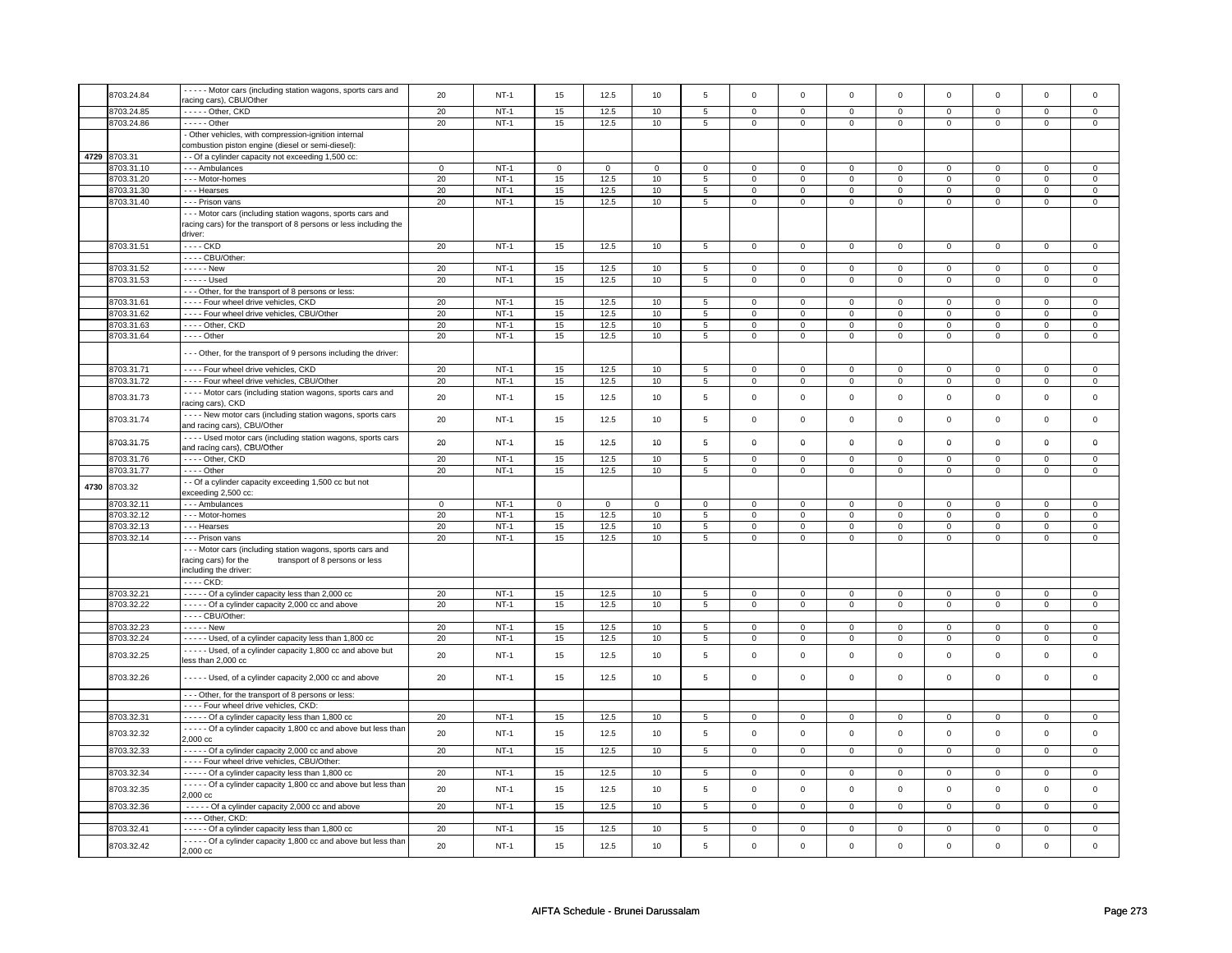|      | 8703.32.43 | - - - - - Of a cylinder capacity 2,000 cc and above                 | 20          | $NT-1$ | 15          | 12.5        | $10$        | 5               | $\mathbf 0$         | 0              | $\mathbf 0$    | 0              | 0              | 0              |                | 0              |
|------|------------|---------------------------------------------------------------------|-------------|--------|-------------|-------------|-------------|-----------------|---------------------|----------------|----------------|----------------|----------------|----------------|----------------|----------------|
|      |            |                                                                     |             |        |             |             |             |                 |                     |                |                |                |                |                |                |                |
|      |            | - - - - Other:                                                      |             |        |             |             |             |                 |                     |                |                |                |                |                |                |                |
|      | 8703.32.44 | ----- Of a cylinder capacity less than 1,800 cc                     | 20          | $NT-1$ | 15          | 12.5        | 10          | 5               | $\mathsf 0$         | $\overline{0}$ | $\mathsf 0$    | $\mathbf 0$    | $\mathsf 0$    | $\overline{0}$ | $\Omega$       | $\overline{0}$ |
|      |            | - - - - Of a cylinder capacity 1,800 cc and above but less than     |             |        |             |             |             |                 |                     |                |                |                |                |                |                |                |
|      | 8703.32.45 | 2.000 cc                                                            | 20          | $NT-1$ | 15          | 12.5        | 10          | $\,$ 5 $\,$     | $\mathbf 0$         | $\mathbf{0}$   | $\mathbf 0$    | $\mathbf{0}$   | $\mathbf 0$    | $\mathbf{0}$   | $\mathbf 0$    | $\mathbf{0}$   |
|      |            |                                                                     |             |        |             |             |             |                 |                     |                |                |                |                |                |                |                |
|      | 8703.32.46 | - - - - - Of a cylinder capacity 2,000 cc and above                 | 20          | $NT-1$ | 15          | 12.5        | 10          | 5               | $\mathsf{O}\xspace$ | $\mathbf 0$    | $\mathbf 0$    | $\mathbf{0}$   | $\mathbf 0$    | $\mathbf{0}$   | $\mathbf 0$    | $\mathbf{0}$   |
|      |            |                                                                     |             |        |             |             |             |                 |                     |                |                |                |                |                |                |                |
|      |            | --- Other, for the transport of 9 persons including the driver:     |             |        |             |             |             |                 |                     |                |                |                |                |                |                |                |
|      |            | - - - - Motor cars (including station wagons, sports cars and       |             |        |             |             |             |                 |                     |                |                |                |                |                |                |                |
|      |            |                                                                     |             |        |             |             |             |                 |                     |                |                |                |                |                |                |                |
|      |            | racing cars):                                                       |             |        |             |             |             |                 |                     |                |                |                |                |                |                |                |
|      |            | - - - - - CKD:                                                      |             |        |             |             |             |                 |                     |                |                |                |                |                |                |                |
|      | 8703.32.51 | - - - - - - Of a cylinder capacity less than 2,000 cc               | 20          | $NT-1$ | 15          | 12.5        | 10          | 5               | $\mathsf 0$         | $\mathbf 0$    | $\mathbf 0$    | $\mathbf 0$    | $\mathsf 0$    | $\mathbf 0$    | $\Omega$       | $\mathbf 0$    |
|      | 8703.32.52 | ------ Of a cylinder capacity 2,000 cc and above                    | 20          | $NT-1$ | 15          | 12.5        | 10          | $\overline{5}$  | $\overline{0}$      | $\overline{0}$ | $\overline{0}$ | $\overline{0}$ | $\overline{0}$ | $\overline{0}$ | $\overline{0}$ | $\overline{0}$ |
|      |            |                                                                     |             |        |             |             |             |                 |                     |                |                |                |                |                |                |                |
|      |            | - - - - - CBU/Other:                                                |             |        |             |             |             |                 |                     |                |                |                |                |                |                |                |
|      | 8703.32.53 | - - - - - - New                                                     | 20          | $NT-1$ | 15          | 12.5        | 10          | 5               | $\mathsf{O}\xspace$ | $\mathbf 0$    | $\mathsf 0$    | $\mathbf 0$    | $\mathsf 0$    | $\mathsf{O}$   | $\mathsf 0$    | $\mathbf 0$    |
|      |            |                                                                     |             |        |             |             | 10          |                 | $\mathbf 0$         |                | $\mathbf 0$    | $\mathbf{0}$   | $\mathbf 0$    |                | $\mathbf 0$    | $\mathbf{0}$   |
|      | 8703.32.54 | ------ Used, of a cylinder capacity less than 1,800 cc              | 20          | $NT-1$ | 15          | 12.5        |             | $\,$ 5 $\,$     |                     | $\mathsf{O}$   |                |                |                | $\mathsf{O}$   |                |                |
|      |            | - - - - - - Used, of a cylinder capacity 1,800 cc and above but     |             |        |             |             |             |                 |                     |                |                |                |                |                |                |                |
|      | 8703.32.55 |                                                                     | 20          | $NT-1$ | 15          | 12.5        | 10          | 5               | $\mathsf 0$         | $\mathbf 0$    | $\mathbf 0$    | $\mathbf 0$    | $\mathsf 0$    | $\mathbf 0$    | $\mathbf 0$    | $\mathsf 0$    |
|      |            | less than 2,000 cc                                                  |             |        |             |             |             |                 |                     |                |                |                |                |                |                |                |
|      | 8703.32.56 | Used, of a cylinder capacity 2,000 cc and above                     | 20          | $NT-1$ | 15          | 12.5        | 10          | 5               | $\mathsf 0$         | $\mathbf 0$    | $\mathbf 0$    | $\mathbf 0$    | $\mathsf 0$    | $\mathbf 0$    | $\mathbf 0$    | $\mathbf 0$    |
|      |            |                                                                     |             |        |             |             |             |                 |                     |                |                |                |                |                |                |                |
|      |            | - - - - Other:                                                      |             |        |             |             |             |                 |                     |                |                |                |                |                |                |                |
|      |            |                                                                     |             |        |             |             |             |                 |                     |                |                |                |                |                |                |                |
|      |            | ----- Four wheel drive vehicles, CKD:                               |             |        |             |             |             |                 |                     |                |                |                |                |                |                |                |
|      | 8703.32.61 | ------ Of a cylinder capacity less than 1,800 cc                    | 20          | $NT-1$ | 15          | 12.5        | 10          | $5\overline{)}$ | $\mathbf 0$         | $\overline{0}$ | 0              | $\overline{0}$ | 0              | $\overline{0}$ | 0              | $\overline{0}$ |
|      | 8703.32.62 | ------ Of a cylinder capacity 1,800 cc and above but less           | 20          | $NT-1$ | 15          | 12.5        | 10          | $\,$ 5 $\,$     | $\mathsf 0$         | $\mathsf 0$    | $\mathsf 0$    | $\mathsf 0$    | $\mathsf 0$    | $\mathsf{O}$   | $\mathsf 0$    | $\mathsf 0$    |
|      |            | than 2,000 cc                                                       |             |        |             |             |             |                 |                     |                |                |                |                |                |                |                |
|      | 8703.32.63 | Of a cylinder capacity 2,000 cc and above                           | 20          | $NT-1$ | 15          | 12.5        | 10          | $\overline{5}$  | $\mathsf 0$         | $\overline{0}$ | $\mathbf 0$    | $\overline{0}$ | $\mathsf 0$    | $\overline{0}$ | $\mathsf 0$    | $\overline{0}$ |
|      |            | - - - - - Four wheel drive vehicles, CBU/Other:                     |             |        |             |             |             |                 |                     |                |                |                |                |                |                |                |
|      |            |                                                                     |             |        |             |             |             |                 |                     |                |                |                |                |                |                |                |
|      | 8703.32.64 | - - - - - - Of a cylinder capacity less than 1,800 cc               | 20          | $NT-1$ | 15          | 12.5        | 10          | 5               | $\mathbf 0$         | $\mathbf 0$    | 0              | $\mathbf 0$    | $\mathbf{0}$   | $\mathbf 0$    | 0              | $\overline{0}$ |
|      | 8703.32.65 | - - - - - - Of a cylinder capacity 1,800 cc and above but less      | 20          | $NT-1$ | 15          | 12.5        | 10          | 5               | $\mathbf 0$         | $\mathsf 0$    | $\mathbf 0$    | $\mathbf 0$    | $\mathbf 0$    | $\mathbf 0$    | $\mathbf 0$    | $\mathbf{0}$   |
|      |            | than 2,000 cc                                                       |             |        |             |             |             |                 |                     |                |                |                |                |                |                |                |
|      | 8703.32.66 | ------ Of a cylinder capacity 2,000 cc and above                    | 20          | $NT-1$ | 15          | 12.5        | 10          | $5\overline{)}$ | $\mathbf 0$         | $\mathbf 0$    | $\mathbf 0$    | $\overline{0}$ | $\mathbf 0$    | $\overline{0}$ | $\mathsf 0$    | $\mathbf 0$    |
|      |            | - - - - - Other, CKD:                                               |             |        |             |             |             |                 |                     |                |                |                |                |                |                |                |
|      |            |                                                                     |             |        |             |             |             |                 |                     |                |                |                |                |                |                |                |
|      | 8703.32.71 | ------ Of a cylinder capacity less than 1,800 cc                    | 20          | $NT-1$ | 15          | 12.5        | 10          | $5\phantom{.0}$ | $\mathsf 0$         | $\mathbf 0$    | $\mathsf 0$    | $\mathbf 0$    | $\mathsf 0$    | $\mathbf{0}$   | 0              | $\mathbf 0$    |
|      | 8703.32.72 | Of a cylinder capacity 1,800 cc and above but less                  | 20          | $NT-1$ | 15          | 12.5        | 10          | 5               | $\mathsf 0$         | $\mathbf 0$    | $\mathbf 0$    | $\mathbf 0$    | $\mathsf 0$    | $\mathbf 0$    | $\mathbf 0$    | $\mathbf 0$    |
|      |            | than 2,000 cc                                                       |             |        |             |             |             |                 |                     |                |                |                |                |                |                |                |
|      | 8703.32.73 | - - - - - Of a cylinder capacity 2,000 cc and above                 | 20          | $NT-1$ | 15          | 12.5        | 10          | $\overline{5}$  | $\overline{0}$      | $\overline{0}$ | $\overline{0}$ | $\overline{0}$ | $\overline{0}$ | $\overline{0}$ | $\overline{0}$ | $\overline{0}$ |
|      |            | - - - - - Other:                                                    |             |        |             |             |             |                 |                     |                |                |                |                |                |                |                |
|      |            |                                                                     |             |        |             |             |             |                 |                     |                |                |                |                |                |                |                |
|      | 8703.32.74 | ------ Of a cylinder capacity less than 1,800 cc                    | 20          | $NT-1$ | 15          | 12.5        | 10          | 5               | $\mathsf 0$         | $\mathbf 0$    | $\mathsf 0$    | $\mathsf 0$    | $\mathsf 0$    | $\mathbf 0$    | $\Omega$       | $\mathbf 0$    |
|      | 8703.32.75 | Of a cylinder capacity 1,800 cc and above but less                  | 20          | $NT-1$ | 15          | 12.5        | 10          | $\,$ 5 $\,$     | $\mathbf 0$         | $\mathbf 0$    | $\mathbf 0$    | $\mathbf 0$    | $\mathbf 0$    | $\mathbf 0$    | $\Omega$       | $\mathbf 0$    |
|      |            | than $2,000$ $cc$                                                   |             |        |             |             |             |                 |                     |                |                |                |                |                |                |                |
|      | 8703.32.76 | $\cdots$ $\cdots$ Of a cylinder capacity 2,000 cc and above         | 20          | $NT-1$ | 15          | 12.5        | 10          | 5               | $\mathbf 0$         | $\mathbf{0}$   | $\mathbf 0$    | $\mathbf{0}$   | $\mathbf 0$    | $\mathbf{0}$   | $\Omega$       | $\mathbf{0}$   |
| 4731 | 8703.33    | - - Of a cylinder capacity exceeding 2,500 cc:                      |             |        |             |             |             |                 |                     |                |                |                |                |                |                |                |
|      |            |                                                                     |             |        |             |             |             |                 |                     |                |                |                |                |                |                |                |
|      |            | - - - Of a cylinder capacity exceeding 2,500 cc but not             |             |        |             |             |             |                 |                     |                |                |                |                |                |                |                |
|      |            | exceeding 3,000 cc:                                                 |             |        |             |             |             |                 |                     |                |                |                |                |                |                |                |
|      | 8703.33.11 | - - - - Ambulances                                                  | $\mathbf 0$ | $NT-1$ | $\mathbf 0$ | $\mathbf 0$ | $\mathsf 0$ | $\mathbf 0$     | $\mathsf 0$         | $\mathbf 0$    | $\mathbf 0$    | $\mathbf 0$    | $\mathsf 0$    | $\mathbf 0$    | $\mathsf 0$    | $\mathbf 0$    |
|      | 8703.33.12 | - - - - Motor-homes                                                 | 20          | $NT-1$ | 15          | 12.5        | 10          | 5               | $\mathbf 0$         | $\overline{0}$ | $\mathbf 0$    | $\mathbf 0$    | $\mathbf 0$    | $\overline{0}$ | $\mathsf 0$    | $\overline{0}$ |
|      | 8703.33.13 | - - - - Hearses                                                     | 20          | $NT-1$ | 15          | 12.5        | 10          | $5\phantom{.0}$ | $\mathbf 0$         | $\mathbf 0$    | $\mathbf 0$    | $\mathbf 0$    | 0              | $\mathbf 0$    | 0              | $\mathbf 0$    |
|      | 8703.33.14 |                                                                     | 20          | $NT-1$ |             |             |             | $\overline{5}$  |                     | $\overline{0}$ |                | $\overline{0}$ |                | $\overline{0}$ | 0              | $\overline{0}$ |
|      |            | - - - - Prison vans                                                 |             |        | 15          | 12.5        | 10          |                 | $\mathsf 0$         |                | $\mathbf 0$    |                | $\mathsf 0$    |                |                |                |
|      |            | ---- Motor cars (including station wagons, sports cars and          |             |        |             |             |             |                 |                     |                |                |                |                |                |                |                |
|      |            | racing cars) for the transport of 8 persons or less including the   |             |        |             |             |             |                 |                     |                |                |                |                |                |                |                |
|      |            | driver:                                                             |             |        |             |             |             |                 |                     |                |                |                |                |                |                |                |
|      | 8703.33.21 | $\cdots$ CKD                                                        | 20          | $NT-1$ | 15          | 12.5        | 10          | 5               | $\overline{0}$      | $\overline{0}$ | $\mathbf{0}$   | $\mathbf{0}$   | $\overline{0}$ | $\overline{0}$ | $\mathbf 0$    | $\overline{0}$ |
|      |            |                                                                     |             |        |             |             |             |                 |                     |                |                |                |                |                |                |                |
|      | 8703.33.22 | ----- CBU/Other, new                                                | 20          | $NT-1$ | 15          | 12.5        | 10          | $5\phantom{.0}$ | $\mathbf 0$         | $\mathbf 0$    | $\mathbf 0$    | $\mathbf 0$    | 0              | $\mathbf 0$    | 0              | 0              |
|      | 8703.33.23 | - - - - - CBU/Other, used                                           | 20          | $NT-1$ | 15          | 12.5        | 10          | 5               | $\mathbf 0$         | $\mathbf{0}$   | $\mathbf 0$    | $\mathbf{0}$   | $\mathbf 0$    | $\mathbf{0}$   | $\mathbf 0$    | $\mathbf{0}$   |
|      |            | - - - - Other, for the transport of 8 persons or less:              |             |        |             |             |             |                 |                     |                |                |                |                |                |                |                |
|      | 8703.33.24 | - - - - - Four wheel drive vehicles, CKD                            | 20          | $NT-1$ | 15          | 12.5        | 10          | 5               | $\mathbf 0$         | $\mathbf 0$    | 0              | $\mathbf 0$    | 0              | $\mathbf 0$    | 0              | 0              |
|      | 8703.33.25 | - - - - - Four wheel drive vehicles, CBU/Other                      | 20          | $NT-1$ | 15          | 12.5        | 10          | 5               | $\mathbf 0$         | $\mathbf 0$    | 0              | $\mathbf 0$    | 0              | $\mathbf 0$    | 0              | $\mathbf 0$    |
|      |            |                                                                     |             | $NT-1$ |             |             |             |                 |                     |                |                |                |                |                |                |                |
|      | 8703.33.26 | - - - - - Other, CKD                                                | 20          |        | 15          | 12.5        | 10          | $5\phantom{.0}$ | $\mathsf 0$         | $\mathbf 0$    | $\mathsf 0$    | $\mathbf 0$    | $\mathbf 0$    | $\mathbf 0$    | $\mathsf 0$    | $\mathbf 0$    |
|      | 8703.33.27 | $- - - -$ Other                                                     | 20          | $NT-1$ | 15          | 12.5        | 10          | 5               | $\mathbf 0$         | $\mathbf 0$    | $\mathbf 0$    | $\mathbf 0$    | 0              | $\mathbf 0$    | 0              | $\mathbf{0}$   |
|      |            |                                                                     |             |        |             |             |             |                 |                     |                |                |                |                |                |                |                |
|      |            | - - - - Other, for the transport of 9 persons including the driver: |             |        |             |             |             |                 |                     |                |                |                |                |                |                |                |
|      | 8703.33.28 | ----- Four wheel drive vehicles, CKD                                | 20          | $NT-1$ | 15          | 12.5        | 10          | $\overline{5}$  | $\mathsf 0$         | $\mathsf 0$    | $\mathbf 0$    | $\mathsf 0$    | $\mathsf 0$    | $\mathbf 0$    | $\Omega$       | $\mathbf 0$    |
|      | 8703.33.29 | ----- Four wheel drive vehicles, CBU/Other                          | 20          | $NT-1$ | 15          | 12.5        | 10          | 5               | $\mathsf{O}\xspace$ | $\mathbf 0$    | 0              | $\mathbf 0$    | $\mathsf 0$    | $\mathbf 0$    | 0              | $\mathbf 0$    |
|      |            |                                                                     |             |        |             |             |             |                 |                     |                |                |                |                |                |                |                |
|      | 8703.33.30 | - - - - - Motor cars (including station wagons, sports cars and     | 20          | $NT-1$ | 15          | 12.5        | 10          | 5               | $\mathsf 0$         | $\mathbf 0$    | $\mathbf 0$    | $\mathbf 0$    | $\mathbf 0$    | $\mathbf 0$    | $\mathbf 0$    | $\mathbf 0$    |
|      |            | racing cars), CKD                                                   |             |        |             |             |             |                 |                     |                |                |                |                |                |                |                |
|      |            |                                                                     |             |        |             |             |             |                 |                     |                |                |                |                |                |                |                |
|      | 8703.33.31 | ----- New motor cars (including station wagons, sports cars         | 20          | $NT-1$ | 15          | 12.5        | 10          | 5               | $\mathbf 0$         | $\mathbf 0$    | $\mathbf 0$    | $\mathbf 0$    | $\mathbf 0$    | $\mathbf 0$    | $\mathbf 0$    | $\mathbf{0}$   |
|      |            | CBU/Other<br>and racing cars),                                      |             |        |             |             |             |                 |                     |                |                |                |                |                |                |                |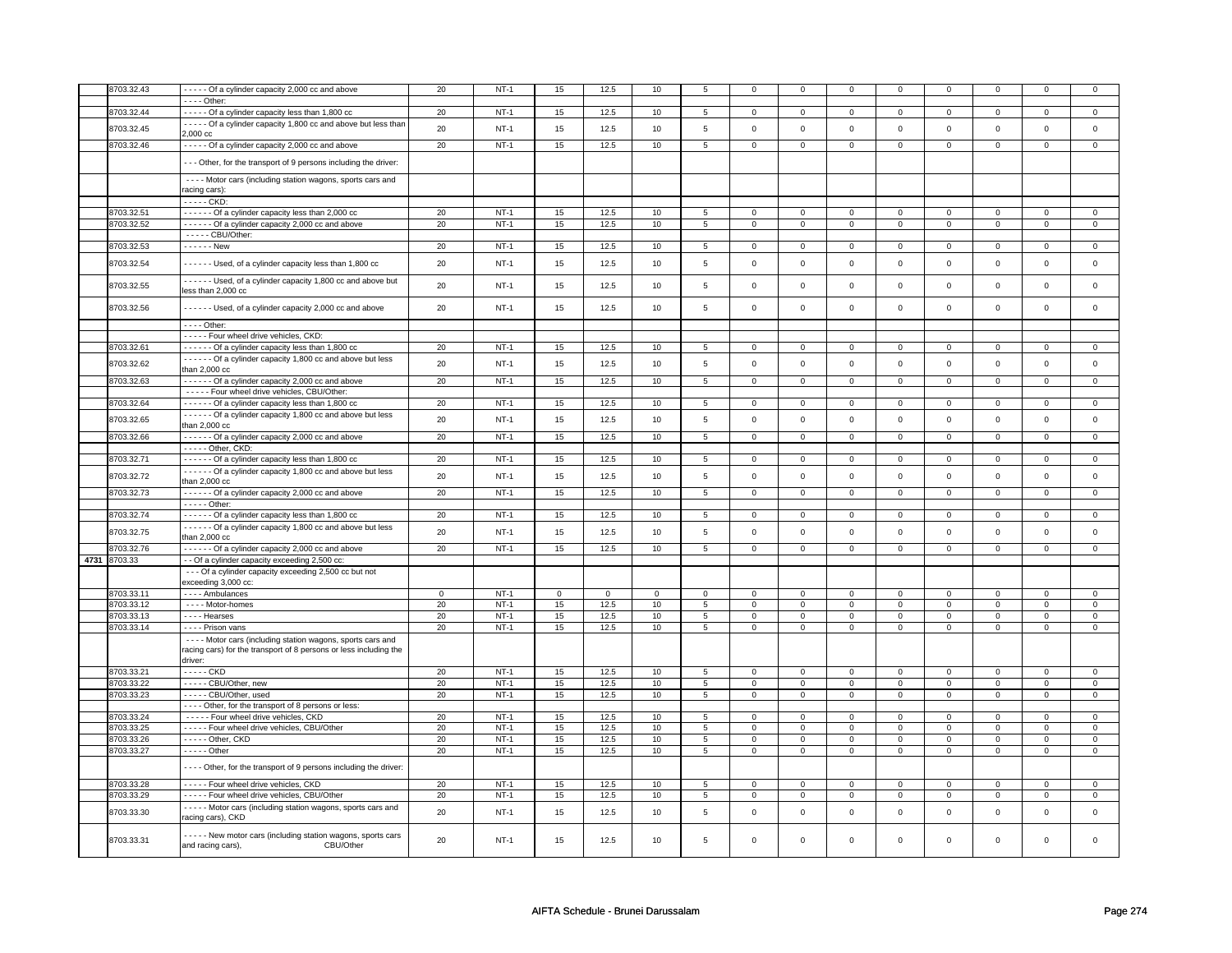|      | 8703.33.32 | - - - - Used motor cars (including station wagons, sports cars<br>CBU/Other<br>and racing cars),                                                 | 20          | $NT-1$      | 15             | 12.5           | 10             | 5              | $\mathsf{O}\xspace$ | $\mathsf 0$    | $\mathbf 0$    | $\mathsf 0$         | $\mathsf 0$         | $\mathsf 0$         | $\mathsf 0$ | 0              |
|------|------------|--------------------------------------------------------------------------------------------------------------------------------------------------|-------------|-------------|----------------|----------------|----------------|----------------|---------------------|----------------|----------------|---------------------|---------------------|---------------------|-------------|----------------|
|      | 3703.33.33 | - - - - - Other, CKD                                                                                                                             | 20          | $NT-1$      | 15             | 12.5           | 10             | 5              | $\mathbf{0}$        | $\mathbf 0$    | $\mathbf 0$    | $\mathbf{0}$        | $\mathbf{0}$        | $\mathbf{0}$        | $\mathbf 0$ | $\mathbf{0}$   |
|      | 8703.33.34 | - - - - - Other                                                                                                                                  | 20          | $NT-1$      | 15             | 12.5           | 10             | 5              | $\mathsf 0$         | $\mathsf 0$    | 0              | $\mathbf 0$         | 0                   | $\mathbf 0$         | 0           | $\mathsf{O}^-$ |
|      |            | --- Of a cylinder capacity exceeding 3,000 cc but not<br>exceeding 4,000 cc:                                                                     |             |             |                |                |                |                |                     |                |                |                     |                     |                     |             |                |
|      | 3703.33.41 | - - - - Ambulances                                                                                                                               | $\mathsf 0$ | $NT-1$      | $\overline{0}$ | $\overline{0}$ | $\overline{0}$ | $\overline{0}$ | $\overline{0}$      | $\overline{0}$ | $\mathbf 0$    | $\mathsf 0$         | $\overline{0}$      | $\overline{0}$      | $\Omega$    | $\overline{0}$ |
|      | 8703.33.42 | - - - - Motor-homes                                                                                                                              | 20          | $NT-1$      | 15             | 12.5           | 10             | 5              | $\mathbf 0$         | $\mathbf 0$    | 0              | $\mathbf 0$         | $\mathsf 0$         | $\mathbf 0$         | 0           | $\mathbf 0$    |
|      | 3703.33.43 | - - - - Hearses                                                                                                                                  | 20          | $NT-1$      | 15             | 12.5           | 10             | 5              | $\mathsf 0$         | $\mathbf 0$    | 0              | $\mathbf 0$         | $\mathsf 0$         | $\mathbf 0$         | $\Omega$    | $\mathbf 0$    |
|      | 8703.33.44 | - - - - Prison vans                                                                                                                              | 20          | $NT-1$      | 15             | 12.5           | 10             | 5              | $\mathsf 0$         | $\mathbf 0$    | 0              | $\mathbf 0$         | $\mathbf 0$         | $\mathbf{0}$        | 0           | $\mathbf 0$    |
|      |            |                                                                                                                                                  |             |             |                |                |                |                |                     |                |                |                     |                     |                     |             |                |
|      |            | - - - - Motor cars (including station wagons, sports cars and<br>transport of 8 persons or less<br>racing cars) for the<br>including the driver: |             |             |                |                |                |                |                     |                |                |                     |                     |                     |             |                |
|      | 8703.33.51 | - - - - - CKD                                                                                                                                    | 20          | $NT-1$      | 15             | 12.5           | 10             | 5              | $\mathbf 0$         | $\mathbf 0$    | 0              | $\mathbf 0$         | $\mathbf 0$         | $\mathbf 0$         | $\mathbf 0$ | $\mathbf 0$    |
|      | 8703.33.52 | - - - - - CBU/Other, new                                                                                                                         | 20          | $NT-1$      | 15             | 12.5           | 10             | $\,$ 5 $\,$    | $\mathbf 0$         | $\mathsf 0$    | 0              | $\mathbf 0$         | 0                   | $\mathbf 0$         | 0           | $\mathbf 0$    |
|      | 3703.33.53 | ----- CBU/Other, used                                                                                                                            | 20          | $NT-1$      | 15             | 12.5           | 10             | $\overline{5}$ | $\overline{0}$      | $\overline{0}$ | $\mathsf 0$    | $\overline{0}$      | $\overline{0}$      | $\overline{0}$      | $\mathsf 0$ | $\overline{0}$ |
|      |            | - - - - Other, for the transport of 8 persons or less:                                                                                           |             |             |                |                |                |                |                     |                |                |                     |                     |                     |             |                |
|      | 3703.33.54 | ----- Four wheel drive vehicles, CKD                                                                                                             | 20          | $NT-1$      | 15             | 12.5           | 10             | 5              | $\mathsf 0$         | $\mathbf 0$    | $\Omega$       | $\mathbf 0$         | $\mathsf 0$         | $\mathbf 0$         | $\Omega$    | 0              |
|      |            |                                                                                                                                                  |             |             |                |                |                |                |                     |                |                |                     |                     |                     | $\Omega$    |                |
|      | 3703.33.55 | ----- Four wheel drive vehicles, CBU/Other                                                                                                       | $20\,$      | $NT-1$      | 15             | 12.5           | 10             | $\,$ 5 $\,$    | $\mathsf{O}\xspace$ | $\mathsf 0$    | $\mathsf 0$    | $\mathsf 0$         | $\mathsf 0$         | $\mathsf 0$         |             | $\mathbf 0$    |
|      | 3703.33.56 | - - - - - Other, CKD                                                                                                                             | 20          | $NT-1$      | 15             | 12.5           | $10\,$         | $\,$ 5 $\,$    | $\mathsf 0$         | $\mathsf 0$    | $\mathsf 0$    | $\mathsf{O}\xspace$ | $\mathsf{O}\xspace$ | $\mathsf{O}\xspace$ | $\mathsf 0$ | $\overline{0}$ |
|      | 8703.33.57 | $- - - -$ Other                                                                                                                                  | 20          | $NT-1$      | 15             | 12.5           | 10             | $\sqrt{5}$     | $\mathsf 0$         | $\mathbf 0$    | 0              | $\mathbf 0$         | $\mathsf 0$         | $\mathbf 0$         | 0           | $\mathbf 0$    |
|      |            | - - - - - Other, for the transport of 9 persons including the<br>driver:                                                                         |             |             |                |                |                |                |                     |                |                |                     |                     |                     |             |                |
|      | 8703.33.58 | - - - - - Four wheel drive vehicles, CKD                                                                                                         | 20          | $NT-1$      | 15             | 12.5           | 10             | 5              | $\Omega$            | $\mathbf 0$    | $\Omega$       | $\mathbf 0$         | $\mathbf 0$         | $\mathbf 0$         | $\Omega$    | $\mathbf{0}$   |
|      | 8703.33.59 | ----- Four wheel drive vehicles, CBU/Other                                                                                                       | 20          | $NT-1$      | 15             | 12.5           | 10             | 5              | $\mathbf 0$         | $\mathbf 0$    | $\mathbf 0$    | $\mathbf 0$         | $\mathbf 0$         | $\mathbf 0$         | $\mathbf 0$ | $\mathbf{0}$   |
|      | 8703.33.61 | - - - - - Motor cars (including station wagons, sports cars and<br>racing cars), CKD                                                             | 20          | $NT-1$      | 15             | 12.5           | 10             | $\,$ 5 $\,$    | $\mathsf 0$         | $\mathbf 0$    | $\mathbf 0$    | $\mathbf 0$         | $\mathsf 0$         | $\mathbf 0$         | $\mathsf 0$ | $\mathbf 0$    |
|      | 8703.33.62 | - - - - - New Motor cars (including station wagons, sports cars<br>and racing cars),<br>CBU/Other                                                | 20          | $NT-1$      | 15             | 12.5           | 10             | 5              | $\mathsf{O}\xspace$ | $\mathbf 0$    | 0              | $\mathbf 0$         | 0                   | $\mathbf 0$         | 0           | $\mathbf{0}$   |
|      | 8703.33.63 | - - - - - Used motor cars (including station wagons, sports cars<br>CBU/Other<br>and racing cars),                                               | 20          | $NT-1$      | 15             | 12.5           | 10             | $\,$ 5 $\,$    | $\mathsf{o}\,$      | $\mathsf 0$    | $\mathsf{o}\,$ | $\mathbf 0$         | $\mathsf{o}\,$      | $\mathsf 0$         | $\mathbf 0$ | $\mathbf 0$    |
|      | 8703.33.64 | - - - - - Other, CKD                                                                                                                             | 20          | $NT-1$      | 15             | 12.5           | 10             | 5              | $\mathsf 0$         | $\mathbf 0$    | $\mathbf 0$    | $\mathsf 0$         | $\mathsf 0$         | $\mathbf 0$         | $\mathsf 0$ | $\mathbf{O}$   |
|      | 8703.33.65 | - - - - - Other                                                                                                                                  | 20          | $NT-1$      | 15             | 12.5           | 10             | $\sqrt{5}$     | $\mathsf 0$         | $\mathbf 0$    | $\mathsf 0$    | $\mathbf 0$         | 0                   | $\mathbf 0$         | $\mathsf 0$ | $\mathbf 0$    |
|      |            |                                                                                                                                                  |             |             |                |                |                |                |                     |                |                |                     |                     |                     |             |                |
|      |            | --- Of a cylinder capacity exceeding 4,000 cc:                                                                                                   |             |             |                |                |                |                |                     |                |                |                     |                     |                     |             |                |
|      | 8703.33.71 | - - - - Ambulances                                                                                                                               | $\mathbf 0$ | $NT-1$      | $\mathsf 0$    | $\mathsf 0$    | $\Omega$       | $\Omega$       | $\Omega$            | $\mathsf 0$    | $\Omega$       | $\mathbf 0$         | $\mathbf 0$         | $\mathbf 0$         | $\Omega$    | $\Omega$       |
|      | 8703.33.72 | - - - - Motor-homes                                                                                                                              | 20          | $NT-1$      | 15             | 12.5           | 10             | 5              | $\mathbf 0$         | $\mathbf 0$    | $\mathbf 0$    | $\mathsf 0$         | $\mathbf 0$         | $\mathbf 0$         | $\mathbf 0$ | $\mathbf{0}$   |
|      | 8703.33.73 | - - - - Hearses                                                                                                                                  | 20          | $NT-1$      | 15             | 12.5           | 10             | 5              | $\mathsf{O}\xspace$ | $\mathsf 0$    | $\mathbf 0$    | $\mathbf 0$         | $\mathsf 0$         | $\mathbf 0$         | $\mathsf 0$ | $\mathbf{O}$   |
|      | 8703.33.74 | - - - - Prison vans                                                                                                                              | 20          | $NT-1$      | 15             | 12.5           | 10             | 5              | $\mathbf 0$         | $\mathbf 0$    | 0              | $\mathbf 0$         | $\mathsf 0$         | $\mathbf 0$         | $\mathsf 0$ | $\mathbf 0$    |
|      |            | - - - - Motor cars (including station wagons, sports cars and<br>racing cars) for the<br>transport of 8 persons or less including<br>the driver: |             |             |                |                |                |                |                     |                |                |                     |                     |                     |             |                |
|      | 3703.33.81 | - - - - - CKD                                                                                                                                    | 20          | $NT-1$      | 15             | 12.5           | 10             | 5              | $\mathbf 0$         | $\mathbf 0$    | $\mathbf 0$    | $\mathsf 0$         | $\mathbf 0$         | $\mathbf 0$         | $\mathbf 0$ | 0              |
|      | 3703.33.82 | - - - - - CBU/Other, new                                                                                                                         | 20          | $NT-1$      | 15             | 12.5           | 10             | 5              | $\mathsf{O}\xspace$ | $\mathsf 0$    | $\mathbf 0$    | $\mathsf 0$         | $\mathsf 0$         | $\mathsf{O}$        | $\mathsf 0$ | $\mathbf 0$    |
|      | 8703.33.83 | - - - - - CBU/Other, used                                                                                                                        | 20          | $NT-1$      | 15             | 12.5           | 10             | 5              | 0                   | $\mathbf 0$    | 0              | $\mathbf 0$         | 0                   | $\mathbf 0$         | 0           | 0              |
|      |            | - - - - Other, for the transport of 8 persons or less:                                                                                           |             |             |                |                |                |                |                     |                |                |                     |                     |                     |             |                |
|      | 3703.33.84 | ----- Four wheel drive vehicles, CKD                                                                                                             | 20          | $NT-1$      |                | 12.5           | 10             |                | 0                   | $\mathbf 0$    |                | $\mathbf 0$         | $\mathbf 0$         | $\mathbf 0$         | 0           | $\overline{0}$ |
|      |            |                                                                                                                                                  |             |             | 15             |                |                | 5              |                     |                | 0              |                     |                     |                     |             |                |
|      | 8703.33.85 | - - - - - Four wheel drive vehicles, CBU/Other                                                                                                   | 20          | $NT-1$      | 15             | 12.5           | 10             | 5              | $\mathbf 0$         | $\mathbf 0$    | 0              | $\mathbf 0$         | 0                   | $\mathbf 0$         | 0           | 0              |
|      | 8703.33.86 | - - - - - Other, CKD                                                                                                                             | 20          | $NT-1$      | 15             | 12.5           | 10             | 5              | $\mathsf 0$         | $\mathsf 0$    | $\mathbf 0$    | $\mathbf 0$         | $\mathsf 0$         | $\mathbf 0$         | $\mathsf 0$ | $\mathbf 0$    |
|      | 8703.33.87 | $- - - -$ Other<br>- - - - Other, for the transport of 9 persons including the driver                                                            | 20          | $NT-1$      | 15             | 12.5           | 10             | $\overline{5}$ | $\mathsf{O}\xspace$ | $\overline{0}$ | $\mathsf 0$    | $\overline{0}$      | $\overline{0}$      | $\overline{0}$      | $\mathsf 0$ | $\overline{0}$ |
|      | 3703.33.88 | - - - - - Four wheel drive vehicles, CKD                                                                                                         | 20          | $NT-1$      | 15             | 12.5           | 10             | 5              | 0                   | $\mathsf 0$    | 0              | $\mathbf 0$         | $\mathsf 0$         | $\mathbf 0$         | $\Omega$    | $\mathbf 0$    |
|      | 8703.33.89 | - - - - - Four wheel drive vehicles, CBU/Other                                                                                                   | $20\,$      | $NT-1$      | 15             | 12.5           | 10             | $\sqrt{5}$     | $\mathsf 0$         | $\mathsf 0$    | 0              | $\mathbf 0$         | 0                   | $\mathbf 0$         | 0           | $\mathbf 0$    |
|      | 8703.33.91 | - - - - - Motor cars (including station wagons, sports cars and<br>racing cars), CKD                                                             | 20          | $NT-1$      | 15             | 12.5           | 10             | $\,$ 5 $\,$    | $\mathsf 0$         | $\mathsf 0$    | $\mathbf 0$    | $\mathbf 0$         | $\mathsf 0$         | $\mathbf 0$         | $\mathbf 0$ | $\mathbf 0$    |
|      | 8703.33.92 | ---- New motor cars (including station wagons, sports cars<br>CBU/Other<br>and racing cars),                                                     | 20          | $NT-1$      | 15             | 12.5           | 10             | 5              | $\mathsf 0$         | $\mathbf 0$    | $\mathbf 0$    | $\mathsf 0$         | $\mathsf 0$         | $\mathbf 0$         | $\mathsf 0$ | 0              |
|      | 8703.33.93 | - - - - Used motor cars (including station wagons, sports cars<br>CBU/Other<br>and racing cars),                                                 | 20          | $NT-1$      | 15             | 12.5           | 10             | 5              | $\mathsf 0$         | $\mathbf 0$    | $\mathbf 0$    | $\mathbf 0$         | $\mathsf 0$         | $\mathbf 0$         | $\mathsf 0$ | $\mathbf{0}$   |
|      | 3703.33.94 | - - - - - Other, new/CKD                                                                                                                         | 20          | $NT-1$      | 15             | 12.5           | 10             | 5              | $\mathsf 0$         | $\mathbf 0$    | 0              | $\mathbf 0$         | 0                   | $\mathbf 0$         | $\Omega$    | $\mathbf{0}$   |
|      | 3703.33.99 | - Other, used                                                                                                                                    | 20          | <b>NT-1</b> | 15             | 12.5           | 10             | 5              | 0                   | $\mathbf 0$    | 0              | 0                   | 0                   | $\mathbf 0$         | 0           | $\mathbf 0$    |
| 4732 | 8703.90    | Other:                                                                                                                                           |             |             |                |                |                |                |                     |                |                |                     |                     |                     |             |                |
|      | 3703.90.11 | - - Ambulances                                                                                                                                   | $\mathbf 0$ | $NT-1$      | $\mathbf 0$    | $\overline{0}$ | $\mathsf 0$    | $\overline{0}$ | $\mathbf 0$         | $\overline{0}$ | $\mathbf 0$    | $\mathbf 0$         | $\mathsf 0$         | $\mathbf 0$         | $\mathsf 0$ | $\overline{0}$ |
|      | 8703.90.12 | - - Motor-homes                                                                                                                                  | 20          | $NT-1$      | 15             | 12.5           | 10             | 5              | 0                   | $\mathsf 0$    | $\Omega$       | $\mathbf 0$         | 0                   | $\mathbf 0$         | $\Omega$    | $\mathbf 0$    |
|      |            |                                                                                                                                                  |             |             |                |                |                |                |                     |                |                |                     |                     |                     |             |                |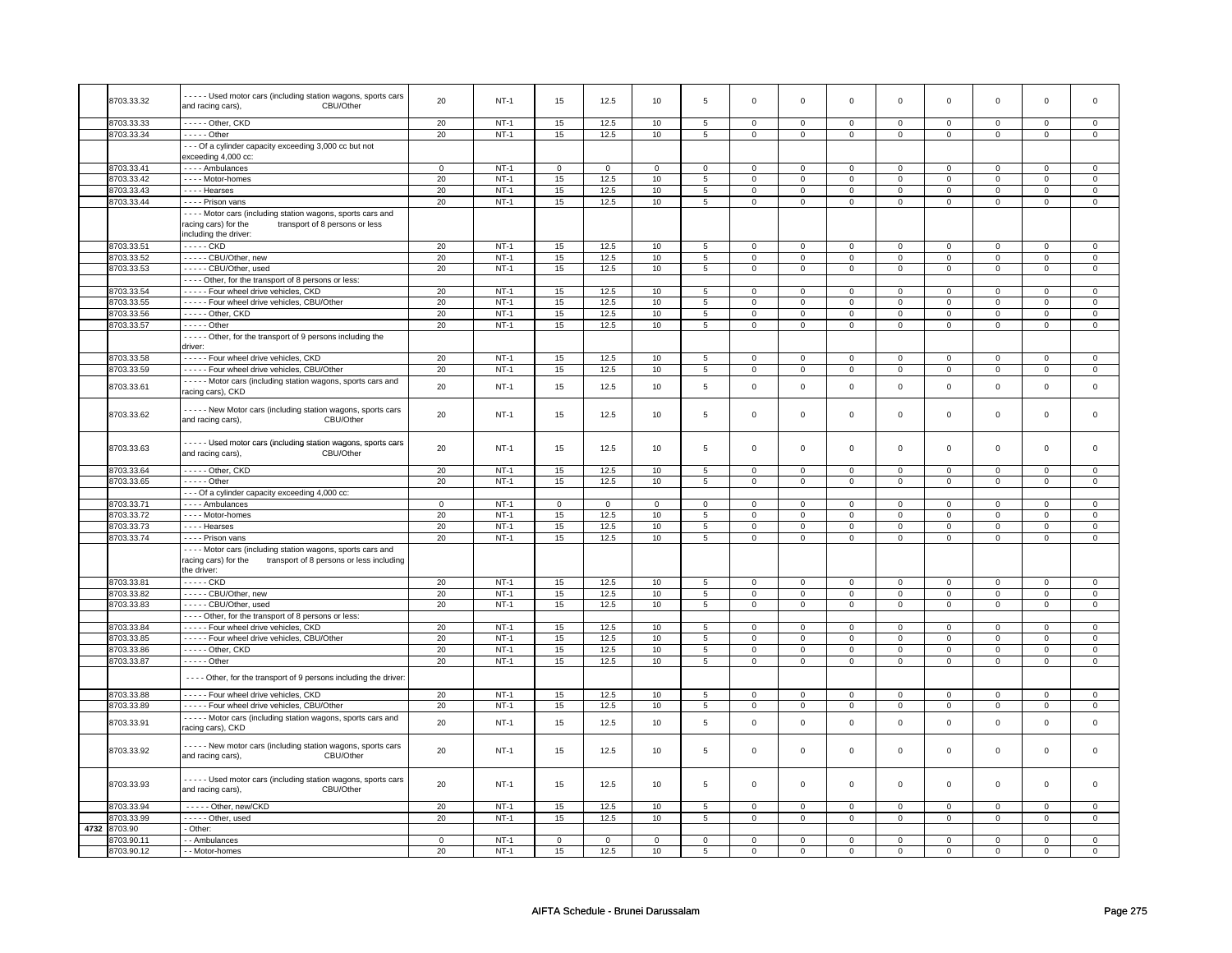| 8703.90.13 | - - Hearses                                                                                                                               | 20 | $NT-1$ | 15 | 12.5 | 10   | 5              | $\mathbf 0$         | $\mathbf 0$    | $\mathbf 0$ | $\mathbf 0$  | $\mathbf 0$    | $\mathbf 0$         | $\mathbf 0$    | $\mathbf 0$    |
|------------|-------------------------------------------------------------------------------------------------------------------------------------------|----|--------|----|------|------|----------------|---------------------|----------------|-------------|--------------|----------------|---------------------|----------------|----------------|
| 8703.90.14 | - - Prison vans                                                                                                                           | 20 | $NT-1$ | 15 | 12.5 | 10   | 5              | $\mathbf 0$         | $\mathbf 0$    | $\mathbf 0$ | $\mathbf 0$  | $\mathsf 0$    | $\mathsf 0$         | 0              | $\mathbf 0$    |
|            | - - Motor cars (including station wagons, sports cars and<br>racing cars) for the transport of 8 persons or less including the<br>driver: |    |        |    |      |      |                |                     |                |             |              |                |                     |                |                |
| 8703.90.21 | - - - Electric-powered                                                                                                                    | 20 | $NT-1$ | 15 | 12.5 | 10   | 5              | $\mathsf{O}$        | $\mathsf 0$    | $\mathbf 0$ | $\mathbf 0$  | $\mathsf 0$    | $\mathbf 0$         | $\mathsf 0$    | $\mathbf 0$    |
|            | $- -$ Other:                                                                                                                              |    |        |    |      |      |                |                     |                |             |              |                |                     |                |                |
|            | $--$ CKD:                                                                                                                                 |    |        |    |      |      |                |                     |                |             |              |                |                     |                |                |
| 8703.90.22 | ----- Of a cylinder capacity less than 2,000 cc                                                                                           | 20 | $NT-1$ | 15 | 12.5 | 10   | 5              | $\mathbf 0$         | $\mathbf{0}$   | $\mathbf 0$ | $\Omega$     | $\mathsf 0$    | $\mathbf 0$         | $\Omega$       | $\mathsf 0$    |
| 8703.90.23 | - - - - - Of a cylinder capacity 2,000 cc and above but less than<br>2,500 cc                                                             | 20 | $NT-1$ | 15 | 12.5 | 10   | 5              | $\mathsf 0$         | $\mathsf 0$    | $\Omega$    | $\Omega$     | $\mathsf 0$    | $\mathsf 0$         | $\Omega$       | $\mathbf 0$    |
| 8703.90.24 | - - - - - Of a cylinder capacity 2,500 cc and above but less than<br>3,000 cc                                                             | 20 | $NT-1$ | 15 | 12.5 | 10   | 5              | $\mathsf{O}$        | $\mathsf 0$    | $\mathsf 0$ | $\mathbf 0$  | $\mathsf 0$    | $\mathsf 0$         | $\mathbf 0$    | $\mathbf 0$    |
| 8703.90.25 | - - - - - Of a cylinder capacity 3,000 cc and above                                                                                       | 20 | $NT-1$ | 15 | 12.5 | 10   | 5              | $\overline{0}$      | $\mathsf 0$    | $\mathbf 0$ | $\mathbf{0}$ | $\overline{0}$ | $\mathbf 0$         | $\mathbf 0$    | $\overline{0}$ |
|            | ---- CBU/Other:                                                                                                                           |    |        |    |      |      |                |                     |                |             |              |                |                     |                |                |
| 8703.90.26 | - - - - - Of a cylinder capacity less than 1,800 cc                                                                                       | 20 | $NT-1$ | 15 | 12.5 | 10   | 5              | $\mathbf 0$         | $\mathbf 0$    | $\mathbf 0$ | $\mathbf 0$  | $\mathsf 0$    | $\mathsf 0$         | 0              | $\mathbf 0$    |
| 8703.90.27 | - - - - - Of a cylinder capacity 1,800 cc and above but less than<br>2,000 cc                                                             | 20 | $NT-1$ | 15 | 12.5 | 10   | 5              | $\mathbf 0$         | $\mathsf 0$    | $\mathbf 0$ | 0            | $\mathsf 0$    | $\mathsf 0$         | $\mathbf 0$    | $\mathbf 0$    |
| 8703.90.28 | - - - - - Of a cylinder capacity 2,000 cc and above but less than<br>2,500 cc                                                             | 20 | $NT-1$ | 15 | 12.5 | 10   | 5              | $\mathbf 0$         | $\mathbf 0$    | $\mathsf 0$ | $\mathbf 0$  | $\mathsf 0$    | $\mathsf 0$         | $\mathbf 0$    | $\mathbf 0$    |
| 8703.90.31 | - - - - - Of a cylinder capacity 2,500 cc and above but less than<br>3,000 cc                                                             | 20 | $NT-1$ | 15 | 12.5 | 10   | 5              | $\mathsf{O}$        | $\mathsf 0$    | $\mathbf 0$ | $\mathbf 0$  | $\mathsf 0$    | $\mathsf 0$         | $\mathbf 0$    | $\mathbf 0$    |
| 8703.90.32 | - - - - - Of a cylinder capacity 3,000 cc and above                                                                                       | 20 | $NT-1$ | 15 | 12.5 | 10   | 5              | $\mathbf{0}$        | $\mathbf{0}$   | $\mathbf 0$ | $\mathbf{0}$ | $\mathbf 0$    | $\mathbf 0$         | $\mathbf{0}$   | $\circ$        |
|            | - - Other, for the transport of 8 persons or less:                                                                                        |    |        |    |      |      |                |                     |                |             |              |                |                     |                |                |
|            | - - - Four wheel drive vehicles, CKD:                                                                                                     |    |        |    |      |      |                |                     |                |             |              |                |                     |                |                |
| 8703.90.33 | - - - - Of a cylinder capacity less than 1,800 cc                                                                                         | 20 | $NT-1$ | 15 | 12.5 | 10   | 5              | $\mathbf{0}$        | $\mathbf 0$    | $\mathbf 0$ | $\mathbf 0$  | $\mathbf 0$    | $\mathsf 0$         | $\mathbf 0$    | $\mathbf 0$    |
| 8703.90.34 | - - - - Of a cylinder capacity 1,800 cc and above but less than<br>$2,000$ $cc$                                                           | 20 | $NT-1$ | 15 | 12.5 | 10   | 5              | $\mathsf{O}\xspace$ | $\mathbf 0$    | $\mathsf 0$ | $\mathsf 0$  | $\mathsf 0$    | $\mathsf 0$         | $\mathbf 0$    | $\mathbf 0$    |
| 8703.90.35 | - - - - Of a cylinder capacity 2,000 cc and above but less than<br>2,500 cc                                                               | 20 | $NT-1$ | 15 | 12.5 | 10   | 5              | $\mathbf 0$         | $\mathsf 0$    | $\mathsf 0$ | $\mathbf 0$  | $\mathsf 0$    | $\mathsf 0$         | $\mathbf 0$    | $\mathbf 0$    |
| 8703.90.36 | - - - - Of a cylinder capacity 2,500 cc and above<br>--- Four wheel drive vehicles, CBU/Other:                                            | 20 | $NT-1$ | 15 | 12.5 | 10   | 5              | $\mathbf 0$         | $\mathbf 0$    | $\mathbf 0$ | $\mathbf{0}$ | $\mathsf 0$    | 0                   | 0              | $\mathsf 0$    |
| 8703.90.37 | - - - - Of a cylinder capacity less than 1,800 cc                                                                                         | 20 | $NT-1$ | 15 | 12.5 | 10   | 5              | 0                   | $\mathbf 0$    | $\Omega$    | 0            | $\mathbf 0$    | $\overline{0}$      | $\Omega$       | $\mathbf 0$    |
| 8703.90.38 | - - - - Of a cylinder capacity 1,800 cc and above but less than<br>2,000 cc                                                               | 20 | $NT-1$ | 15 | 12.5 | $10$ | 5              | $\mathsf 0$         | $\mathbf 0$    | $\mathsf 0$ | $\mathbf 0$  | $\,0\,$        | $\mathsf{o}\xspace$ | $\mathbf 0$    | $\mathbf 0$    |
| 8703.90.41 | - - - - Of a cylinder capacity 2,000 cc and above but less than<br>2,500 cc                                                               | 20 | $NT-1$ | 15 | 12.5 | 10   | 5              | $\mathbf 0$         | $\mathsf 0$    | $\mathsf 0$ | $\mathbf 0$  | $\mathsf 0$    | $\mathbf 0$         | $\mathbf 0$    | $\mathsf 0$    |
| 8703.90.42 | - - - - Of a cylinder capacity 2,500 cc but less than 3,000 cc                                                                            | 20 | $NT-1$ | 15 | 12.5 | 10   | 5              | $\mathbf 0$         | $\mathsf 0$    | $\mathbf 0$ | $\mathbf 0$  | $\mathsf 0$    | $\mathsf 0$         | $\mathbf 0$    | $\mathsf 0$    |
| 8703.90.43 | - - - - Of a cylinder capacity 3,000 cc and above                                                                                         | 20 | $NT-1$ | 15 | 12.5 | 10   | 5              | $\mathbf 0$         | $\mathbf 0$    | $\mathbf 0$ | $\mathbf 0$  | $\mathbf 0$    | $\mathbf 0$         | $\mathbf 0$    | $\mathbf{0}$   |
|            | --- Other, CKD:                                                                                                                           |    |        |    |      |      |                |                     |                |             |              |                |                     |                |                |
| 8703.90.44 | - - - - Of a cylinder capacity less than 1,800 cc                                                                                         | 20 | $NT-1$ | 15 | 12.5 | 10   | 5              | $\mathsf 0$         | 0              | 0           | $\mathbf 0$  | $\mathsf 0$    | $\mathbf 0$         | $\mathbf 0$    | $\overline{0}$ |
| 8703.90.45 | ---- Of a cylinder capacity 1,800 cc and above but less than<br>2.000 <sub>cc</sub>                                                       | 20 | $NT-1$ | 15 | 12.5 | 10   | 5              | $\mathbf 0$         | $\mathsf 0$    | $\mathsf 0$ | $\mathbf 0$  | $\mathsf 0$    | $\mathsf 0$         | $\mathbf 0$    | $\mathbf 0$    |
| 8703.90.46 | - - - - Of a cylinder capacity 2,000 cc and above but less than<br>2,500 cc                                                               | 20 | $NT-1$ | 15 | 12.5 | 10   | 5              | $\mathsf 0$         | $\mathbf 0$    | $\mathsf 0$ | $\mathbf 0$  | $\mathsf 0$    | $\mathsf{o}\xspace$ | $\mathsf 0$    | $\mathbf 0$    |
| 8703.90.47 | - - - - Of a cylinder capacity 2,500 cc and above                                                                                         | 20 | $NT-1$ | 15 | 12.5 | 10   | 5              | $\overline{0}$      | $\mathsf 0$    | $\mathbf 0$ | $\mathbf 0$  | $\overline{0}$ | $\overline{0}$      | $\mathbf 0$    | $\overline{0}$ |
|            | $--$ Other:                                                                                                                               |    |        |    |      |      |                |                     |                |             |              |                |                     |                |                |
| 8703.90.48 | - - - - Of a cylinder capacity less than 1,800 cc                                                                                         | 20 | $NT-1$ | 15 | 12.5 | 10   | $\overline{5}$ | $\overline{0}$      | $\overline{0}$ | $\Omega$    | $\Omega$     | $\overline{0}$ | $\overline{0}$      | $\Omega$       | $\overline{0}$ |
| 8703.90.51 | - - - - Of a cylinder capacity 1,800 cc and above but less than<br>2,000 cc                                                               | 20 | $NT-1$ | 15 | 12.5 | 10   | 5              | $\mathbf 0$         | $\mathbf 0$    | $\mathbf 0$ | 0            | $\mathsf 0$    | $\mathsf 0$         | 0              | $\mathsf 0$    |
| 8703.90.52 | - - - - Of a cylinder capacity 2,000 cc and above but less than<br>2,500 cc                                                               | 20 | $NT-1$ | 15 | 12.5 | 10   | 5              | $\mathbf 0$         | $\mathsf 0$    | $\mathbf 0$ | 0            | $\mathsf 0$    | $\mathbf 0$         | 0              | $\mathbf 0$    |
| 8703.90.53 | - - - - Of a cylinder capacity 2,500 cc and above but less than<br>3,000 cc                                                               | 20 | $NT-1$ | 15 | 12.5 | 10   | 5              | $\mathbf 0$         | $\mathsf 0$    | $\mathbf 0$ | $\mathbf 0$  | $\mathsf 0$    | $\mathbf 0$         | $\mathbf 0$    | $\mathbf 0$    |
| 8703.90.54 | - - - - Of a cylinder capacity 3,000 cc and above                                                                                         | 20 | $NT-1$ | 15 | 12.5 | 10   | 5              | $\mathbf 0$         | $\mathbf 0$    | $\mathbf 0$ | $\mathbf{0}$ | $\mathsf 0$    | $\mathsf 0$         | 0              | $\mathbf 0$    |
|            | - - Other, for the transport of 9 persons:                                                                                                |    |        |    |      |      |                |                     |                |             |              |                |                     |                |                |
|            | - - - Motor cars (including station wagons, sports cars and<br>racing cars):                                                              |    |        |    |      |      |                |                     |                |             |              |                |                     |                |                |
| 8703.90.61 | - - - - Electric-powered                                                                                                                  | 20 | $NT-1$ | 15 | 12.5 | 10   | $\overline{5}$ | $\mathbf{0}$        | $\mathbf{0}$   | $\mathbf 0$ | $\mathbf 0$  | $\mathbf 0$    | $\mathbf 0$         | $\mathbf 0$    | $\mathbf{0}$   |
|            | - - - - Other:                                                                                                                            |    |        |    |      |      |                |                     |                |             |              |                |                     |                |                |
|            | $---CKD$                                                                                                                                  |    |        |    |      |      |                |                     |                |             |              |                |                     |                |                |
| 8703.90.62 | ------ Of a cylinder capacity less than 2,000 cc                                                                                          | 20 | $NT-1$ | 15 | 12.5 | 10   | $\overline{5}$ | 0                   | $\mathsf 0$    | $\Omega$    | $\Omega$     | $\mathsf 0$    | 0                   | $\Omega$       | $\overline{0}$ |
| 8703.90.63 | - - - - - Of a cylinder capacity 2,000 cc and above but less<br>than $2,500$ $cc$                                                         | 20 | $NT-1$ | 15 | 12.5 | 10   | 5              | $\mathbf 0$         | $\mathsf 0$    | $\mathbf 0$ | $\mathbf 0$  | $\mathsf 0$    | $\mathbf 0$         | $\mathbf 0$    | $\mathsf 0$    |
| 8703.90.64 | ------ Of a cylinder capacity 2,500 cc and above but less<br>than $3,000$ $cc$                                                            | 20 | $NT-1$ | 15 | 12.5 | 10   | 5              | $\mathsf{O}$        | $\mathsf 0$    | $\mathsf 0$ | $\mathbf 0$  | $\mathsf 0$    | $\mathsf 0$         | $\mathsf 0$    | $\mathbf 0$    |
| 8703.90.65 | ------ Of a cylinder capacity 3,000 cc and above                                                                                          | 20 | $NT-1$ | 15 | 12.5 | 10   | $\overline{5}$ | $\overline{0}$      | $\mathbf 0$    | $\mathbf 0$ | 0            | $\mathbf 0$    | $\overline{0}$      | $\overline{0}$ | $\overline{0}$ |
|            | $---$ CBU/Other:                                                                                                                          |    |        |    |      |      |                |                     |                |             |              |                |                     |                |                |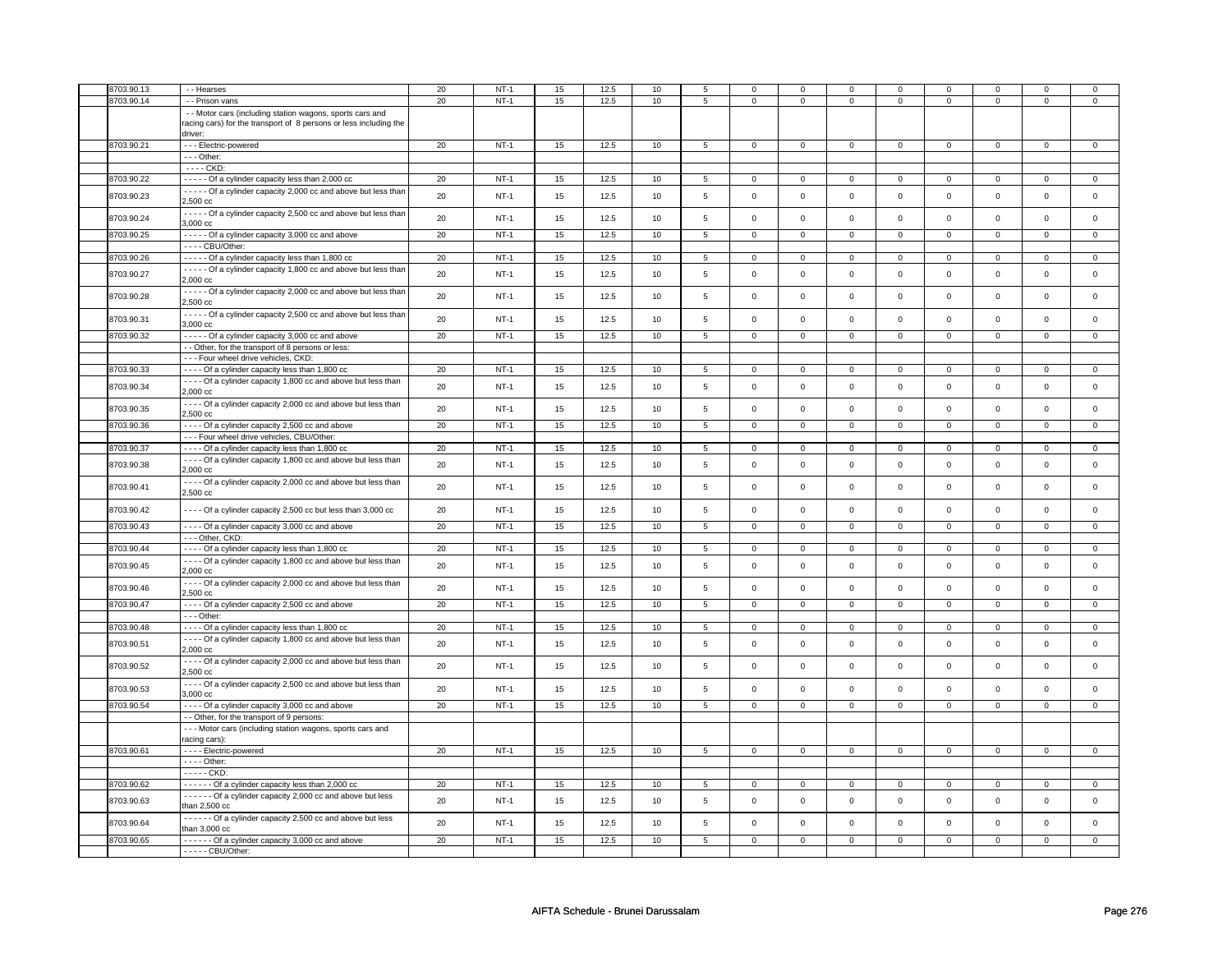| 8703.90.66   | Of a cylinder capacity less than 1,800 cc                        | 20 | $NT-1$ | 15 | 12.5 | 10   | 5                       | $\mathbf 0$         | $\mathbf 0$         | 0                   | 0              | 0              | 0                   | $\mathbf 0$ | 0              |
|--------------|------------------------------------------------------------------|----|--------|----|------|------|-------------------------|---------------------|---------------------|---------------------|----------------|----------------|---------------------|-------------|----------------|
|              | - - - - - Of a cylinder capacity 1,800 cc and above but less     |    |        |    |      |      |                         |                     |                     |                     |                |                |                     |             |                |
| 8703.90.67   | than 2,000 cc                                                    | 20 | $NT-1$ | 15 | 12.5 | 10   | $\overline{\mathbf{5}}$ | $\mathsf 0$         | $\mathsf{o}\xspace$ | $\mathbf 0$         | $\mathbf 0$    | $\mathsf 0$    | $\mathsf{o}\,$      | $\mathsf 0$ | $\mathbf 0$    |
|              |                                                                  |    |        |    |      |      |                         |                     |                     |                     |                |                |                     |             |                |
|              | - - - - - Of a cylinder capacity 2,000 cc and above but less     |    |        |    |      |      |                         |                     |                     |                     |                |                |                     |             |                |
| 8703.90.68   | than 2,500 cc                                                    | 20 | $NT-1$ | 15 | 12.5 | 10   | 5                       | $\mathsf{O}\xspace$ | $\mathsf 0$         | $\mathsf 0$         | $\mathbf 0$    | $\mathsf 0$    | $\mathbf 0$         | $\mathsf 0$ | $\mathbf 0$    |
|              |                                                                  |    |        |    |      |      |                         |                     |                     |                     |                |                |                     |             |                |
|              | - - - - - - Of a cylinder capacity 2,500 cc and above but less   |    |        |    |      |      |                         |                     | $\mathsf 0$         | $\mathsf 0$         | $\mathbf 0$    |                |                     | $\mathsf 0$ | $\mathbf 0$    |
| 8703.90.71   | than 3,000 cc                                                    | 20 | $NT-1$ | 15 | 12.5 | 10   | 5                       | $\mathsf 0$         |                     |                     |                | $\mathsf 0$    | $\mathsf 0$         |             |                |
|              |                                                                  |    |        |    |      |      |                         |                     |                     |                     |                |                |                     |             |                |
| 8703.90.72   | ------ Of a cylinder capacity 3,000 cc and above                 | 20 | $NT-1$ | 15 | 12.5 | 10   | $\overline{5}$          | $\overline{0}$      | $\overline{0}$      | $\mathbf 0$         | $\overline{0}$ | $\overline{0}$ | $\overline{0}$      | $\mathbf 0$ | $\mathbf{0}$   |
|              | --- Other four wheel drive vehicles, CKD:                        |    |        |    |      |      |                         |                     |                     |                     |                |                |                     |             |                |
|              |                                                                  |    |        |    |      |      |                         |                     |                     |                     |                |                |                     |             |                |
| 8703.90.73   | - - - - Of a cylinder capacity less than 1,800 cc                | 20 | $NT-1$ | 15 | 12.5 | 10   | $5\overline{5}$         | $\mathbf{0}$        | $\overline{0}$      | $\mathbf{O}$        | $\overline{0}$ | $\mathbf{0}$   | $\mathbf{0}$        | $\mathbf 0$ | $\overline{0}$ |
|              | - - - - Of a cylinder capacity 1,800 cc and above but less than  |    |        |    |      |      |                         |                     |                     |                     |                |                |                     |             |                |
| 8703.90.74   | $2,000$ $cc$                                                     | 20 | $NT-1$ | 15 | 12.5 | 10   | 5                       | $\Omega$            | $\mathbf 0$         | $\mathbf 0$         | $\mathbf 0$    | $\mathbf 0$    | $\mathbf 0$         | $\Omega$    | $\mathsf 0$    |
|              |                                                                  |    |        |    |      |      |                         |                     |                     |                     |                |                |                     |             |                |
|              | - - - - Of a cylinder capacity 2,000 cc and above but less than  | 20 |        |    |      |      | 5                       |                     |                     |                     |                |                | $\mathbf 0$         | $\mathbf 0$ |                |
| 8703.90.75   | 2,500 cc                                                         |    | $NT-1$ | 15 | 12.5 | 10   |                         | $\mathsf 0$         | $\mathbf 0$         | $\mathbf 0$         | $\mathbf 0$    | $\mathsf 0$    |                     |             | $\mathbf 0$    |
|              |                                                                  |    |        |    |      |      |                         |                     |                     |                     |                |                |                     |             |                |
| 8703.90.76   | - - - - Of a cylinder capacity 2,500 cc and above                | 20 | $NT-1$ | 15 | 12.5 | 10   | 5                       | $\mathsf{O}\xspace$ | $\mathsf 0$         | $\mathbf 0$         | $\mathsf 0$    | $\mathbf 0$    | $\mathbf 0$         | $\mathsf 0$ | $\mathbf{0}$   |
|              | - - - Other four wheel drive vehicles, CBU/Other:                |    |        |    |      |      |                         |                     |                     |                     |                |                |                     |             |                |
|              |                                                                  |    |        |    |      |      |                         |                     |                     | $\Omega$            |                |                |                     | $\Omega$    |                |
| 8703.90.77   | - - - - Of a cylinder capacity less than 1,800 cc                | 20 | $NT-1$ | 15 | 12.5 | 10   | 5                       | $\mathbf 0$         | 0                   |                     | $\mathbf 0$    | 0              | $\mathbf 0$         |             | 0              |
|              | - - - - Of a cylinder capacity 1,800 cc and above but less than  |    |        |    |      |      |                         |                     |                     |                     |                |                |                     |             |                |
| 8703.90.78   | 2,000 cc                                                         | 20 | $NT-1$ | 15 | 12.5 | 10   | $\overline{\mathbf{5}}$ | $\mathsf 0$         | $\mathsf 0$         | $\mathbf 0$         | $\mathsf 0$    | $\mathsf 0$    | $\mathsf{o}\xspace$ | $\mathsf 0$ | $\mathsf 0$    |
|              |                                                                  |    |        |    |      |      |                         |                     |                     |                     |                |                |                     |             |                |
|              | - - - - Of a cylinder capacity 2,000 cc and above but less than  | 20 | $NT-1$ |    | 12.5 |      | 5                       | $\mathsf{O}\xspace$ | $\mathsf 0$         |                     | $\mathsf 0$    |                | $\mathbf 0$         |             |                |
| 8703.90.81   | 2,500 cc                                                         |    |        | 15 |      | 10   |                         |                     |                     | 0                   |                | 0              |                     | $\mathbf 0$ | 0              |
|              |                                                                  |    |        |    |      |      |                         |                     |                     |                     |                |                |                     |             |                |
| 8703.90.82   | - - - - Of a cylinder capacity 2,500 cc and above but less than  | 20 | $NT-1$ | 15 | 12.5 | 10   | 5                       | $\mathsf 0$         | $\mathbf 0$         | $\mathbf 0$         | $\mathsf 0$    | $\mathsf 0$    | $\mathbf 0$         | $\mathsf 0$ | $\mathbf 0$    |
|              | 3,000 cc                                                         |    |        |    |      |      |                         |                     |                     |                     |                |                |                     |             |                |
| 8703.90.83   |                                                                  | 20 | $NT-1$ | 15 | 12.5 | 10   | $\overline{5}$          | $\overline{0}$      | $\overline{0}$      | $\mathbf 0$         | $\overline{0}$ | $\overline{0}$ | $\overline{0}$      | $\mathsf 0$ | $\overline{0}$ |
|              | - - - - Of a cylinder capacity 3,000 cc and above                |    |        |    |      |      |                         |                     |                     |                     |                |                |                     |             |                |
|              | --- Other, CKD:                                                  |    |        |    |      |      |                         |                     |                     |                     |                |                |                     |             |                |
| 8703.90.84   | - - - - Of a cylinder capacity less than 1,800 cc                | 20 | $NT-1$ | 15 | 12.5 | 10   | 5                       | $\mathsf{O}\xspace$ | $\mathsf 0$         | 0                   | $\mathsf 0$    | $\mathsf 0$    | $\mathbf 0$         | $\Omega$    | $\mathbf 0$    |
|              |                                                                  |    |        |    |      |      |                         |                     |                     |                     |                |                |                     |             |                |
|              | - - - - Of a cylinder capacity 1,800 cc and above but less than  |    |        |    |      |      |                         |                     |                     |                     |                |                |                     | $\Omega$    |                |
| 8703.90.85   | 2,000 cc                                                         | 20 | $NT-1$ | 15 | 12.5 | 10   | 5                       | $\mathbf 0$         | $\mathsf{O}\xspace$ | $\mathbf 0$         | $\mathbf{0}$   | $\mathbf 0$    | $\mathbf 0$         |             | $\mathsf 0$    |
|              |                                                                  |    |        |    |      |      |                         |                     |                     |                     |                |                |                     |             |                |
| 8703.90.86   | - - - - Of a cylinder capacity 2,000 cc and above but less than  | 20 | $NT-1$ | 15 | 12.5 | 10   | 5                       | $\mathsf 0$         | $\mathbf 0$         | $\mathbf 0$         | $\mathbf 0$    | $\mathsf 0$    | $\mathbf 0$         | $\mathbf 0$ | $\mathbf 0$    |
|              | 2,500 cc                                                         |    |        |    |      |      |                         |                     |                     |                     |                |                |                     |             |                |
|              |                                                                  |    |        |    |      |      |                         |                     |                     |                     |                |                |                     |             |                |
| 8703.90.87   | - - - - Of a cylinder capacity 2,500 cc and above                | 20 | $NT-1$ | 15 | 12.5 | 10   | 5                       | $\mathbf 0$         | $\mathbf 0$         | $\mathbf 0$         | $\mathbf{0}$   | $\mathbf 0$    | $\mathbf{0}$        | $\mathbf 0$ | $\mathbf{0}$   |
|              | $- -$ Other:                                                     |    |        |    |      |      |                         |                     |                     |                     |                |                |                     |             |                |
| 8703.90.88   | - - - - Of a cylinder capacity less than 1,800 cc                | 20 | $NT-1$ | 15 | 12.5 | 10   | 5                       | $\mathsf{o}\,$      | $\mathbf 0$         | 0                   | $\mathsf{o}\,$ | 0              | $\mathsf{o}\,$      | $\circ$     | 0              |
|              |                                                                  |    |        |    |      |      |                         |                     |                     |                     |                |                |                     |             |                |
|              | - - - - Of a cylinder capacity 1,800 cc and above but less than  | 20 | $NT-1$ |    |      |      |                         | $\mathsf 0$         | $\mathbf 0$         |                     |                |                | $\mathbf 0$         | $\mathsf 0$ | $\mathbf 0$    |
| 8703.90.91   | 2,000 cc                                                         |    |        | 15 | 12.5 | 10   | 5                       |                     |                     | 0                   | 0              | 0              |                     |             |                |
|              |                                                                  |    |        |    |      |      |                         |                     |                     |                     |                |                |                     |             |                |
| 8703.90.92   | - - - - Of a cylinder capacity 2,000 cc and above but less than  | 20 | $NT-1$ | 15 | 12.5 | 10   | 5                       | $\mathsf{O}\xspace$ | $\mathsf 0$         | $\mathsf 0$         | $\mathsf 0$    | $\mathsf 0$    | $\mathbf 0$         | $\mathbf 0$ | $\mathbf 0$    |
|              | 2,500 cc                                                         |    |        |    |      |      |                         |                     |                     |                     |                |                |                     |             |                |
|              |                                                                  |    |        |    |      |      |                         |                     |                     |                     |                |                |                     |             |                |
| 8703.90.93   | - - - - Of a cylinder capacity 2,500 cc and above but less than  | 20 | $NT-1$ | 15 | 12.5 | 10   | $\,$ 5 $\,$             | $\mathsf{O}\xspace$ | $\mathsf 0$         | $\mathsf 0$         | $\mathsf 0$    | $\mathsf 0$    | $\mathbf 0$         | $\mathsf 0$ | $\mathsf 0$    |
|              | 3,000 cc                                                         |    |        |    |      |      |                         |                     |                     |                     |                |                |                     |             |                |
| 8703.90.94   | - - - - Of a cylinder capacity 3,000 cc and above                | 20 | $NT-1$ | 15 | 12.5 | 10   | 5                       | $\mathsf{O}\xspace$ | $\mathsf 0$         | $\mathsf 0$         | $\mathbf 0$    | $\mathsf 0$    | $\mathbf 0$         | $\mathsf 0$ | $\mathbf 0$    |
|              |                                                                  |    |        |    |      |      |                         |                     |                     |                     |                |                |                     |             |                |
| 87.04        | Motor vehicles for the transport of goods.                       |    |        |    |      |      |                         |                     |                     |                     |                |                |                     |             |                |
| 4733 8704.10 | - Dumpers designed for off-highway use:                          |    |        |    |      |      |                         |                     |                     |                     |                |                |                     |             |                |
|              |                                                                  |    |        |    |      |      |                         |                     |                     |                     |                |                |                     |             |                |
|              | - - Completely Knocked Down (CKD):                               |    |        |    |      |      |                         |                     |                     |                     |                |                |                     |             |                |
| 8704.10.11   | --- g.v.w. exceeding 24 t                                        | 20 | $NT-1$ | 15 | 12.5 | $10$ | 5                       | $\mathbf 0$         | $\mathbf 0$         | $\mathbf 0$         | $\mathsf 0$    | $\mathbf 0$    | $\mathbf 0$         | $\Omega$    | 0              |
| 8704.10.12   | --- g.v.w. not exceeding 24 t                                    | 20 | $NT-1$ | 15 | 12.5 | 10   | 5                       | $\mathsf 0$         | $\mathbf 0$         | $\mathbf 0$         | $\mathbf 0$    | $\mathsf 0$    | $\mathbf 0$         | $\mathbf 0$ | $\mathbf 0$    |
|              |                                                                  |    |        |    |      |      |                         |                     |                     |                     |                |                |                     |             |                |
|              | - - Completely Built Up (CBU)/Other                              |    |        |    |      |      |                         |                     |                     |                     |                |                |                     |             |                |
| 8704.10.21   | --- g.v.w. exceeding 24 t                                        | 20 | $NT-1$ | 15 | 12.5 | 10   | 5                       | $\mathbf 0$         | $\mathbf 0$         | 0                   | $\mathbf 0$    | 0              | $\mathbf 0$         | $\Omega$    | $\overline{0}$ |
|              |                                                                  |    |        |    |      |      |                         |                     |                     |                     |                |                |                     |             |                |
| 8704.10.22   | --- g.v.w. not exceeding 24 t                                    | 20 | $NT-1$ | 15 | 12.5 | 10   | 5                       | $\mathbf 0$         | $\overline{0}$      | $\mathbf 0$         | $\mathbf{0}$   | 0              | $\mathbf{0}$        | $\Omega$    | $\overline{0}$ |
|              | - Other, with compression-ignition internal combustion piston    |    |        |    |      |      |                         |                     |                     |                     |                |                |                     |             |                |
|              |                                                                  |    |        |    |      |      |                         |                     |                     |                     |                |                |                     |             |                |
|              | engine (diesel or semi-diesel):                                  |    |        |    |      |      |                         |                     |                     |                     |                |                |                     |             |                |
| 4734 8704.21 | - - g.v.w not exceeding 5 t:                                     |    |        |    |      |      |                         |                     |                     |                     |                |                |                     |             |                |
|              | --- Completely Knocked Down (CKD):                               |    |        |    |      |      |                         |                     |                     |                     |                |                |                     |             |                |
|              |                                                                  |    |        |    |      |      |                         |                     |                     |                     |                |                |                     |             |                |
| 8704.21.11   | ---- Refrigerated vans                                           | 20 | $NT-1$ | 15 | 12.5 | 10   | 5                       | 0                   | $\mathsf 0$         | 0                   | $\mathbf 0$    | 0              | 0                   | 0           | $\mathbf 0$    |
|              | ---- Refuse collection vehicles having refuse compressing        |    |        |    |      |      |                         |                     |                     |                     |                |                |                     |             |                |
| 8704.21.12   |                                                                  | 20 | $NT-1$ | 15 | 12.5 | 10   | 5                       | $\mathsf{O}\xspace$ | $\mathsf{o}\,$      | $\mathsf 0$         | $\mathbf 0$    | $\mathsf 0$    | $\mathsf{o}\,$      | $\mathsf 0$ | $\mathbf{O}$   |
|              | device                                                           |    |        |    |      |      |                         |                     |                     |                     |                |                |                     |             |                |
| 8704.21.13   | - - - - Tanker vehicles                                          | 20 | $NT-1$ | 15 | 12.5 | 10   | 5                       | $\mathbf 0$         | $\mathsf 0$         | $\mathbf 0$         | $\mathsf 0$    | $\mathsf 0$    | $\mathbf 0$         | $\Omega$    | $\Omega$       |
|              |                                                                  |    |        |    |      |      |                         |                     |                     |                     |                |                |                     |             |                |
| 8704.21.14   | - - - - Designed for the transport of concrete or cement in bulk | 20 | $NT-1$ | 15 | 12.5 | 10   | 5                       | $\mathsf{O}\xspace$ | $\mathsf 0$         | $\mathsf 0$         | $\mathsf 0$    | $\mathsf 0$    | $\mathbf 0$         | $\mathbf 0$ | $\mathbf 0$    |
|              |                                                                  |    |        |    |      |      |                         |                     |                     |                     |                |                |                     |             |                |
| 8704.21.15   | - - - - Other vans, pick-up trucks and similar vehicles          | 20 | $NT-1$ | 15 | 12.5 | 10   | $\overline{5}$          | $\overline{0}$      | $\overline{0}$      | $\mathbf 0$         | $\overline{0}$ | $\overline{0}$ | $\overline{0}$      | $\mathbf 0$ | $\mathbf{0}$   |
|              |                                                                  |    |        |    |      |      |                         |                     |                     |                     |                |                |                     |             |                |
| 8704.21.16   | - - - - Ordinary lorries (trucks)                                | 20 | $NT-1$ | 15 | 12.5 | 10   | $\overline{5}$          | $\mathsf{O}$        | $\mathbf 0$         | $\mathsf{O}\xspace$ | $\mathsf 0$    | $\mathsf 0$    | $\mathsf{O}$        | $\mathsf 0$ | $\mathsf 0$    |
|              |                                                                  |    | $NT-1$ | 15 | 12.5 | 10   | 5                       | $\mathsf 0$         | $\mathsf 0$         | $\mathsf 0$         | $\mathbf 0$    | $\mathsf 0$    | $\mathbf 0$         | $\Omega$    | $\mathbf 0$    |
|              |                                                                  |    |        |    |      |      |                         |                     |                     |                     |                |                |                     |             |                |
| 8704.21.19   | $- - -$ Other                                                    | 20 |        |    |      |      |                         |                     |                     |                     |                |                |                     |             |                |
|              | --- Completely Built Up (CBU)/Other:                             |    |        |    |      |      |                         |                     |                     |                     |                |                |                     |             |                |
|              | - - - - Refrigerated vans                                        |    | $NT-1$ |    | 12.5 |      | $5\overline{)}$         | $\mathbf 0$         | $\overline{0}$      | $\mathbf 0$         | $\mathbf 0$    | $\mathbf 0$    | $\overline{0}$      | $\Omega$    | $\mathbf 0$    |
| 8704.21.21   |                                                                  | 20 |        | 15 |      | 10   |                         |                     |                     |                     |                |                |                     |             |                |
|              | - - - - Refuse collection vehicles having refuse compressing     |    |        |    |      |      |                         |                     |                     |                     |                |                |                     | $\Omega$    |                |
| 8704.21.22   | device                                                           | 20 | $NT-1$ | 15 | 12.5 | 10   | 5                       | $\mathsf 0$         | $\mathbf 0$         | $\mathbf 0$         | $\mathsf 0$    | $\mathsf 0$    | $\mathbf 0$         |             | $\mathbf 0$    |
|              |                                                                  |    |        |    |      |      |                         |                     |                     |                     |                |                |                     |             |                |
| 8704.21.23   | - - - - Tanker vehicles                                          | 20 | $NT-1$ | 15 | 12.5 | 10   | 5                       | $\mathsf 0$         | $\mathbf 0$         | 0                   | $\mathbf 0$    | $\mathsf 0$    | $\mathbf 0$         | 0           | $\mathbf 0$    |
|              |                                                                  |    |        |    |      |      |                         |                     |                     |                     |                |                |                     |             |                |
| 8704.21.24   | ---- Designed for the transport of concrete or cement in bulk    | 20 | $NT-1$ | 15 | 12.5 | 10   | 5                       | $\mathbf 0$         | $\mathbf 0$         | $\mathbf 0$         | $\mathbf 0$    | $\mathsf 0$    | $\mathbf 0$         | $\mathbf 0$ | $\mathbf{O}$   |
| 8704.21.25   | ---- Other vans, pick-up trucks and similar vehicles             | 20 | $NT-1$ | 15 | 12.5 | 10   | 5                       | $\mathbf 0$         | $\mathbf 0$         | $\mathbf 0$         | $\mathbf{0}$   | $\mathbf 0$    | $\mathbf 0$         | $\mathbf 0$ | $\mathbf{0}$   |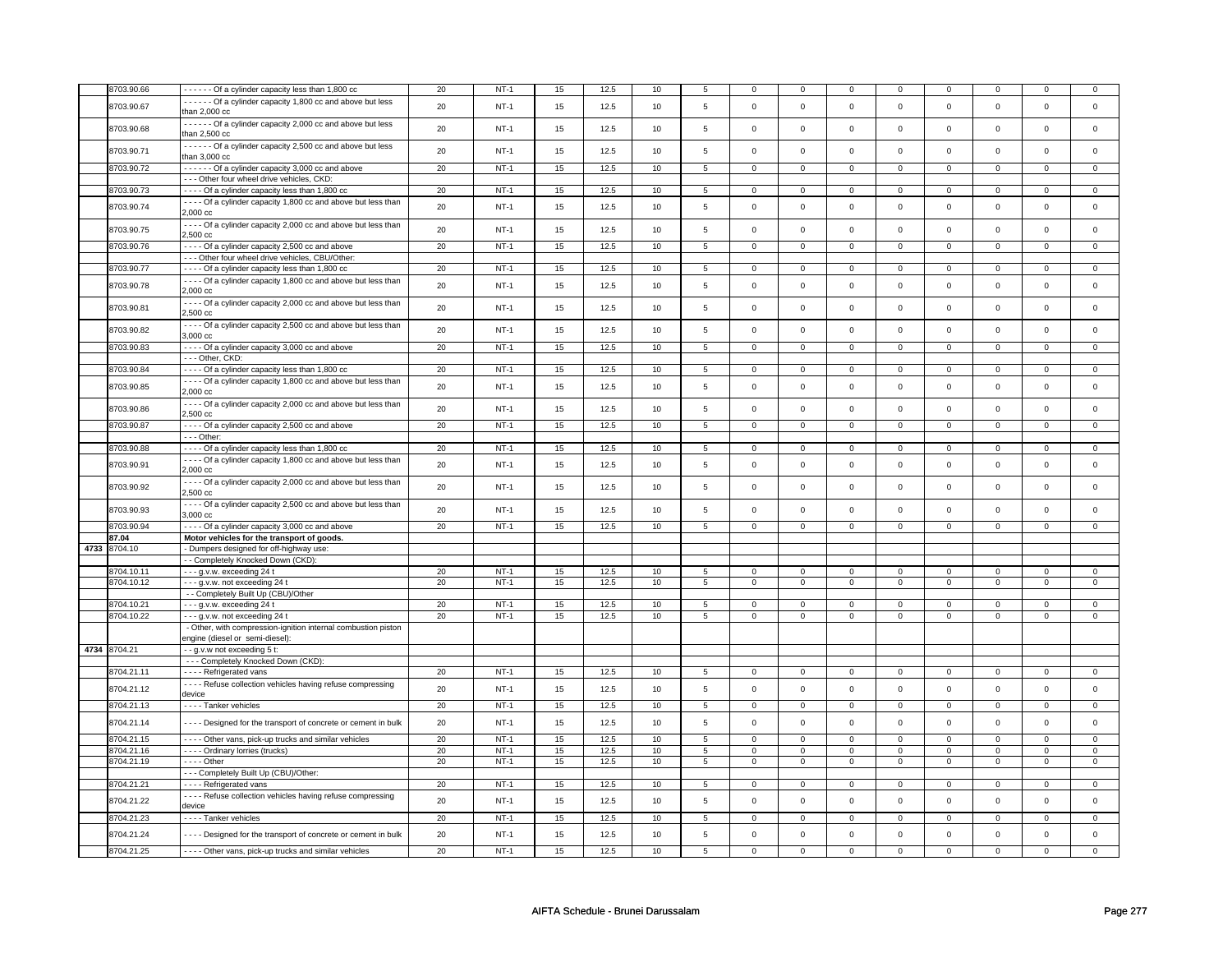| 8704.21.26   |                                                                | 20 | $NT-1$      | 15 | 12.5 | 10   | 5               |                     |                     | $\mathbf 0$    | $\mathbf 0$    | $\mathbf 0$         | $\mathbf 0$    | $\Omega$       | $\Omega$       |
|--------------|----------------------------------------------------------------|----|-------------|----|------|------|-----------------|---------------------|---------------------|----------------|----------------|---------------------|----------------|----------------|----------------|
|              | - - - - Ordinary lorries (trucks)                              |    |             |    |      |      |                 | $\mathbf 0$         | $\mathbf 0$         |                |                |                     |                |                |                |
| 3704.21.29   | - - - - Other                                                  | 20 | $NT-1$      | 15 | 12.5 | 10   | 5               | 0                   | $\mathsf 0$         | 0              | $\mathbf 0$    | 0                   | $\mathsf 0$    | 0              | $\mathbf 0$    |
| 4735 8704.22 | - - g.v.w exceeding 5 t but not exceeding 20 t:                |    |             |    |      |      |                 |                     |                     |                |                |                     |                |                |                |
|              | --- Completely Knocked Down (CKD):                             |    |             |    |      |      |                 |                     |                     |                |                |                     |                |                |                |
|              | - - - - g.v.w not exceeding 6 t:                               |    |             |    |      |      |                 |                     |                     |                |                |                     |                |                |                |
|              |                                                                |    |             |    |      |      |                 |                     |                     |                |                |                     |                |                |                |
| 8704.22.11   | - - - - - Refrigerated vans                                    | 20 | $NT-1$      | 15 | 12.5 | $10$ | 5               | $\mathsf 0$         | $\mathbf 0$         | 0              | $\mathsf 0$    | $\mathsf 0$         | $\mathsf 0$    | $\Omega$       | 0              |
| 8704.22.12   | - - - - - Refuse collection vehicles having refuse compressing | 20 | $NT-1$      | 15 | 12.5 | 10   | 5               | $\mathsf 0$         | $\mathsf 0$         | $\Omega$       | $\mathsf 0$    | $\mathsf 0$         | $\mathbf 0$    | $\Omega$       | $\mathsf 0$    |
|              | device                                                         |    |             |    |      |      |                 |                     |                     |                |                |                     |                |                |                |
| 8704.22.13   | - - - - - Tanker vehicles                                      | 20 | $NT-1$      | 15 | 12.5 | 10   | $5\phantom{.0}$ | $\overline{0}$      | $\overline{0}$      | $\overline{0}$ | $\overline{0}$ | $\overline{0}$      | $\overline{0}$ | $\overline{0}$ | $\overline{0}$ |
|              |                                                                |    |             |    |      |      |                 |                     |                     |                |                |                     |                |                |                |
| 8704.22.14   | - - - - - Designed for the transport of concrete or cement in  | 20 | $NT-1$      | 15 | 12.5 | 10   | 5               | $\mathsf 0$         | $\mathbf 0$         | $\mathbf 0$    | $\mathsf 0$    | $\mathsf 0$         | $\mathbf 0$    | $\mathbf 0$    | 0              |
|              | bulk                                                           |    |             |    |      |      |                 |                     |                     |                |                |                     |                |                |                |
| 8704.22.15   | - - - - - Other vans, pick-up trucks and similar vehicles      | 20 | $NT-1$      | 15 | 12.5 | 10   | $\overline{5}$  | $\overline{0}$      | $\overline{0}$      | $\overline{0}$ | $\overline{0}$ | $\overline{0}$      | $\overline{0}$ | $\Omega$       | $\mathbf 0$    |
| 3704.22.16   | - - - - - Ordinary lorries (trucks)                            | 20 | $NT-1$      | 15 | 12.5 | 10   | 5               | $\mathbf 0$         | $\mathbf 0$         | 0              | 0              | 0                   | 0              | 0              | 0              |
| 8704.22.19   | - - - - - Other                                                | 20 | $NT-1$      | 15 | 12.5 | 10   | 5               | $\mathsf 0$         | $\mathbf 0$         | 0              | $\mathsf 0$    | $\mathsf 0$         | $\mathbf 0$    | 0              | 0              |
|              |                                                                |    |             |    |      |      |                 |                     |                     |                |                |                     |                |                |                |
|              | - - - - g.v.w exceeding 6 t but not exceeding 10 t:            |    |             |    |      |      |                 |                     |                     |                |                |                     |                |                |                |
| 8704.22.21   | - - - - - Refrigerated vans                                    | 20 | $NT-1$      | 15 | 12.5 | 10   | 5               | $\mathbf 0$         | $\mathbf 0$         | 0              | $\mathbf 0$    | 0                   | $\mathbf 0$    | $\mathbf 0$    | 0              |
|              | - - - - - Refuse collection vehicles having refuse compressing |    |             |    |      |      |                 |                     |                     |                |                |                     |                |                |                |
| 8704.22.22   | device                                                         | 20 | $NT-1$      | 15 | 12.5 | 10   | 5               | $\mathsf 0$         | $\mathbf 0$         | $\mathbf 0$    | $\mathsf 0$    | $\mathsf 0$         | $\mathbf 0$    | $\mathsf 0$    | $\mathbf 0$    |
| 8704.22.23   | - - - - - Tanker vehicles                                      | 20 | $NT-1$      | 15 | 12.5 | 10   | $\overline{5}$  | $\overline{0}$      | $\overline{0}$      | $\mathbf 0$    | $\mathsf 0$    | $\overline{0}$      | $\overline{0}$ | $\mathbf 0$    | 0              |
|              |                                                                |    |             |    |      |      |                 |                     |                     |                |                |                     |                |                |                |
| 8704.22.24   | - - - - - Designed for the transport of concrete or cement in  | 20 | $NT-1$      | 15 | 12.5 | 10   | 5               | $\mathsf{O}\xspace$ | $\mathsf 0$         | $\mathbf 0$    | 0              | 0                   | $\mathbf 0$    | $\mathbf 0$    | 0              |
|              | bulk                                                           |    |             |    |      |      |                 |                     |                     |                |                |                     |                |                |                |
| 8704.22.25   | - - - - - Other vans, pick-up trucks and similar vehicles      | 20 | $NT-1$      | 15 | 12.5 | 10   | 5               | $\mathbf 0$         | $\mathbf 0$         | $\mathbf 0$    | $\mathbf 0$    | $\mathsf 0$         | $\mathbf 0$    | $\mathsf 0$    | 0              |
| 8704.22.26   | ----- Ordinary lorries (trucks)                                | 20 | $NT-1$      | 15 | 12.5 | 10   | 5               | $\mathbf 0$         | $\mathsf 0$         | $\mathbf 0$    | $\mathbf 0$    | $\mathsf 0$         | $\mathbf 0$    | $\mathsf 0$    | $\mathbf 0$    |
| 3704.22.29   | - - - - - Other                                                | 20 |             |    | 12.5 |      | 5               | $\mathsf 0$         | $\mathbf 0$         | $\mathbf 0$    | $\mathsf 0$    | $\mathsf 0$         | $\mathbf 0$    | $\mathsf 0$    | $\mathbf 0$    |
|              |                                                                |    | $NT-1$      | 15 |      | 10   |                 |                     |                     |                |                |                     |                |                |                |
|              | - - - - g.v.w exceeding 10 t but not exceeding 20 t:           |    |             |    |      |      |                 |                     |                     |                |                |                     |                |                |                |
| 8704.22.31   | ----- Refrigerated vans                                        | 20 | $NT-1$      | 15 | 12.5 | 10   | 5               | $\mathsf{O}\xspace$ | $\mathsf 0$         | 0              | $\mathsf 0$    | $\mathsf 0$         | $\mathbf 0$    | $\Omega$       | $\mathbf 0$    |
|              | - - - - - Refuse collection vehicles having refuse compressing |    |             |    |      |      |                 |                     |                     |                |                |                     |                |                |                |
| 8704.22.32   | device                                                         | 20 | $NT-1$      | 15 | 12.5 | 10   | 5               | $\mathsf 0$         | $\mathbf 0$         | $\mathbf 0$    | $\mathbf 0$    | $\mathsf 0$         | $\mathbf 0$    | $\Omega$       | $\mathbf 0$    |
|              |                                                                |    |             |    |      |      |                 |                     |                     |                |                |                     |                |                |                |
| 8704.22.33   | - - - - - Tanker vehicles                                      | 20 | $NT-1$      | 15 | 12.5 | 10   | 5               | $\mathbf 0$         | $\overline{0}$      | $\mathbf{0}$   | $\mathbf{0}$   | $\mathbf 0$         | $\mathbf 0$    | 0              | $\overline{0}$ |
| 8704.22.34   | - - - - - Designed for the transport of concrete or cement in  | 20 | $NT-1$      | 15 | 12.5 | 10   | 5               | $\mathsf{O}\xspace$ | $\mathbf 0$         | $\mathbf 0$    | $\mathsf 0$    | $\mathsf 0$         | $\mathbf{0}$   | $\mathbf 0$    | $\mathbf 0$    |
|              | bulk                                                           |    |             |    |      |      |                 |                     |                     |                |                |                     |                |                |                |
| 3704.22.35   | - - - - - Other vans, pick-up trucks and similar vehicles      | 20 | $NT-1$      | 15 | 12.5 | 10   | 5               | $\mathbf 0$         | $\mathbf 0$         | 0              | $\mathbf 0$    | 0                   | $\mathbf 0$    | $\mathbf 0$    | 0              |
|              |                                                                |    |             |    |      |      |                 |                     |                     |                |                |                     |                |                |                |
| 8704.22.36   | - - - - - Ordinary lorries (trucks)                            | 20 | $NT-1$      | 15 | 12.5 | 10   | 5               | $\mathsf{o}\,$      | $\mathbf 0$         | 0              | $\mathsf{o}\,$ | 0                   | $\mathbf 0$    | 0              | 0              |
| 3704.22.39   | - - - - - Other                                                | 20 | $NT-1$      | 15 | 12.5 | 10   | 5               | $\mathsf 0$         | $\mathsf 0$         | $\mathsf 0$    | $\mathsf 0$    | 0                   | $\mathbf 0$    | $\mathsf 0$    | $\mathbf 0$    |
|              | --- Completely Built-up (CBU)/Other:                           |    |             |    |      |      |                 |                     |                     |                |                |                     |                |                |                |
|              | ---- g.v.w not exceeding 6 t:                                  |    |             |    |      |      |                 |                     |                     |                |                |                     |                |                |                |
| 8704.22.41   | ----- Refrigerated vans                                        | 20 | $NT-1$      | 15 | 12.5 | 10   | $\overline{5}$  | $\overline{0}$      | $\overline{0}$      | 0              | $\overline{0}$ | $\overline{0}$      | $\overline{0}$ | $\Omega$       | $\overline{0}$ |
|              |                                                                |    |             |    |      |      |                 |                     |                     |                |                |                     |                |                |                |
| 8704.22.42   | - - - - - Refuse collection vehicles having refuse compressing | 20 | <b>NT-1</b> | 15 | 12.5 | 10   | $\,$ 5 $\,$     | $\mathsf{O}\xspace$ | $\mathsf{O}\xspace$ | 0              | 0              | 0                   | $\mathbf 0$    | 0              | $\mathsf 0$    |
|              | device                                                         |    |             |    |      |      |                 |                     |                     |                |                |                     |                |                |                |
| 8704.22.43   | - - - - - Tanker vehicles                                      | 20 | $NT-1$      | 15 | 12.5 | 10   | $\,$ 5 $\,$     | $\mathsf 0$         | $\mathsf 0$         | $\mathsf 0$    | $\mathsf 0$    | $\mathsf{O}\xspace$ | $\mathsf 0$    | $\mathsf 0$    | $\mathsf 0$    |
|              | - - - - - Designed for the transport of concrete or cement in  |    |             |    |      |      |                 |                     |                     |                |                |                     |                |                |                |
| 8704.22.44   | bulk                                                           | 20 | $NT-1$      | 15 | 12.5 | 10   | $\,$ 5 $\,$     | $\mathsf{O}\xspace$ | $\mathsf{o}\xspace$ | $\mathsf 0$    | $\mathsf 0$    | $\mathsf 0$         | $\mathsf{o}\,$ | $\mathsf 0$    | $\mathsf 0$    |
|              |                                                                |    |             |    |      |      |                 |                     |                     |                |                |                     |                |                |                |
| 8704.22.45   | - - - - - Other vans, pick-up trucks and similar vehicles      | 20 | $NT-1$      | 15 | 12.5 | 10   | 5               | $\mathbf 0$         | $\mathbf 0$         | $\mathbf 0$    | $\mathbf 0$    | $\mathbf 0$         | $\mathbf 0$    | $\mathbf 0$    | $\mathbf 0$    |
| 3704.22.46   | - - - - - Ordinary lorries (trucks)                            | 20 | $NT-1$      | 15 | 12.5 | 10   | $\overline{5}$  | $\overline{0}$      | $\overline{0}$      | $\mathbf 0$    | $\mathsf 0$    | $\overline{0}$      | $\overline{0}$ | $\Omega$       | $\overline{0}$ |
| 8704.22.49   | $- - - -$ Other                                                | 20 | $NT-1$      | 15 | 12.5 | 10   | 5               | $\mathsf 0$         | $\mathbf 0$         | $\mathbf 0$    | $\mathbf 0$    | $\mathsf 0$         | $\mathbf 0$    | $\mathbf 0$    | 0              |
|              | - - - - g.v.w exceeding 6 t but not exceeding 10 t:            |    |             |    |      |      |                 |                     |                     |                |                |                     |                |                |                |
|              |                                                                |    |             |    |      |      |                 |                     |                     |                |                |                     |                |                |                |
| 8704.22.51   | ----- Refrigerated vans                                        | 20 | $NT-1$      | 15 | 12.5 | 10   | 5               | $\mathbf 0$         | $\mathbf 0$         | $\mathbf 0$    | $\mathbf 0$    | $\mathbf 0$         | $\mathbf{0}$   | 0              | $\overline{0}$ |
| 8704.22.52   | - - - - - Refuse collection vehicles having refuse compressing | 20 | $NT-1$      | 15 | 12.5 | 10   | 5               | $\mathsf 0$         | $\mathbf 0$         | $\mathbf 0$    | $\mathsf 0$    | $\mathsf 0$         | $\mathbf 0$    | $\mathbf 0$    | 0              |
|              | device                                                         |    |             |    |      |      |                 |                     |                     |                |                |                     |                |                |                |
| 8704.22.53   | - - - - - Tanker vehicles                                      | 20 | $NT-1$      | 15 | 12.5 | 10   | 5               | $\mathsf{O}\xspace$ | $\mathsf 0$         | $\mathbf 0$    | $\mathbf 0$    | $\mathsf 0$         | $\mathbf 0$    | $\mathbf 0$    | $\mathbf 0$    |
|              |                                                                |    |             |    |      |      |                 |                     |                     |                |                |                     |                |                |                |
| 8704.22.54   | - - - - - Designed for the transport of concrete or cement in  | 20 | <b>NT-1</b> | 15 | 12.5 | 10   | 5               | $\mathsf 0$         | $\mathbf 0$         | $\mathbf 0$    | $\mathsf 0$    | $\mathsf 0$         | $\mathsf 0$    | $\mathsf 0$    | $\mathbf 0$    |
|              | bulk                                                           |    |             |    |      |      |                 |                     |                     |                |                |                     |                |                |                |
| 3704.22.55   | - - - - - Other vans, pick-up trucks and similar vehicles      | 20 | $NT-1$      | 15 | 12.5 | 10   | 5               | $\mathsf 0$         | $\mathbf 0$         | 0              | $\mathsf 0$    | $\mathsf 0$         | $\mathbf 0$    | $\Omega$       | 0              |
| 8704.22.56   | - - - - - Ordinary lorries (trucks)                            | 20 | $NT-1$      | 15 | 12.5 | 10   | 5               | 0                   | $\mathbf 0$         | $\mathbf 0$    | $\mathbf 0$    | 0                   | $\mathbf 0$    | 0              | $\overline{0}$ |
| 8704.22.59   | - - - - - Other                                                | 20 | $NT-1$      | 15 | 12.5 | 10   | 5               | $\mathsf{O}$        | $\mathsf 0$         | 0              | $\mathbf 0$    | $\mathsf 0$         | $\mathbf 0$    | $\Omega$       | 0              |
|              |                                                                |    |             |    |      |      |                 |                     |                     |                |                |                     |                |                |                |
|              | - - - - g.v.w exceeding 10 t but not exceeding 20 t:           |    |             |    |      |      |                 |                     |                     |                |                |                     |                |                |                |
| 8704.22.61   | - - - - - Refrigerated vans                                    | 20 | $NT-1$      | 15 | 12.5 | 10   | 5               | 0                   | $\mathsf 0$         | 0              | $\mathbf{0}$   | 0                   | 0              | 0              | $\mathbf{0}$   |
|              | - - - - - Refuse collection vehicles having refuse compressing | 20 |             |    |      |      |                 |                     | $\mathsf 0$         | $\Omega$       |                |                     | $\mathbf 0$    | $\Omega$       | $\mathsf 0$    |
| 8704.22.62   | device                                                         |    | $NT-1$      | 15 | 12.5 | 10   | 5               | $\mathsf 0$         |                     |                | $\mathsf 0$    | $\mathsf 0$         |                |                |                |
| 8704.22.63   | - - - - - Tanker vehicles                                      | 20 | $NT-1$      | 15 | 12.5 | 10   | $5\phantom{.0}$ | $\mathsf 0$         | $\mathsf 0$         | $\mathsf 0$    | $\overline{0}$ | $\mathsf 0$         | $\mathsf{O}^-$ | $\mathsf 0$    | $\mathbf 0$    |
|              |                                                                |    |             |    |      |      |                 |                     |                     |                |                |                     |                |                |                |
| 8704.22.64   | - - - - - Designed for the transport of concrete or cement in  | 20 | $NT-1$      | 15 | 12.5 | 10   | 5               | $\mathsf 0$         | $\mathbf 0$         | $\mathbf 0$    | $\mathsf 0$    | $\mathsf 0$         | $\mathbf 0$    | $\mathbf 0$    | $\mathbf{0}$   |
|              | bulk                                                           |    |             |    |      |      |                 |                     |                     |                |                |                     |                |                |                |
| 8704.22.65   | - - - - - Other vans, pick-up trucks and similar vehicles      | 20 | $NT-1$      | 15 | 12.5 | 10   | $\overline{5}$  | $\overline{0}$      | $\overline{0}$      | $\mathbf 0$    | $\mathbf{0}$   | $\overline{0}$      | $\overline{0}$ | $\Omega$       | $\mathbf{0}$   |
| 8704.22.66   | - - - - - Ordinary lorries (trucks)                            | 20 | $NT-1$      | 15 | 12.5 | 10   | 5               | $\mathbf 0$         | $\mathbf 0$         | 0              | 0              | 0                   | 0              | 0              | 0              |
|              |                                                                | 20 | $NT-1$      |    |      |      |                 |                     |                     |                |                |                     |                | $\mathbf 0$    |                |
| 3704.22.69   | - - - - - Other                                                |    |             | 15 | 12.5 | 10   | 5               | $\mathsf 0$         | $\mathbf 0$         | $\mathbf 0$    | $\mathbf 0$    | $\mathsf 0$         | $\mathbf 0$    |                | 0              |
| 4736 8704.23 | --g.v.w exceeding 20 t:                                        |    |             |    |      |      |                 |                     |                     |                |                |                     |                |                |                |
|              | --- Completely Knocked Down (CKD):                             |    |             |    |      |      |                 |                     |                     |                |                |                     |                |                |                |
|              | $- - - g.v.w$ not exceeding 24 t:                              |    |             |    |      |      |                 |                     |                     |                |                |                     |                |                |                |
| 8704.23.11   | - - - - - Refrigerated vans                                    | 20 | $NT-1$      | 15 | 12.5 | 10   | 5               | $\Omega$            | $\Omega$            | $\Omega$       | $\Omega$       | $\Omega$            | $\Omega$       | $\Omega$       | $\Omega$       |
|              |                                                                |    |             |    |      |      |                 |                     |                     |                |                |                     |                |                |                |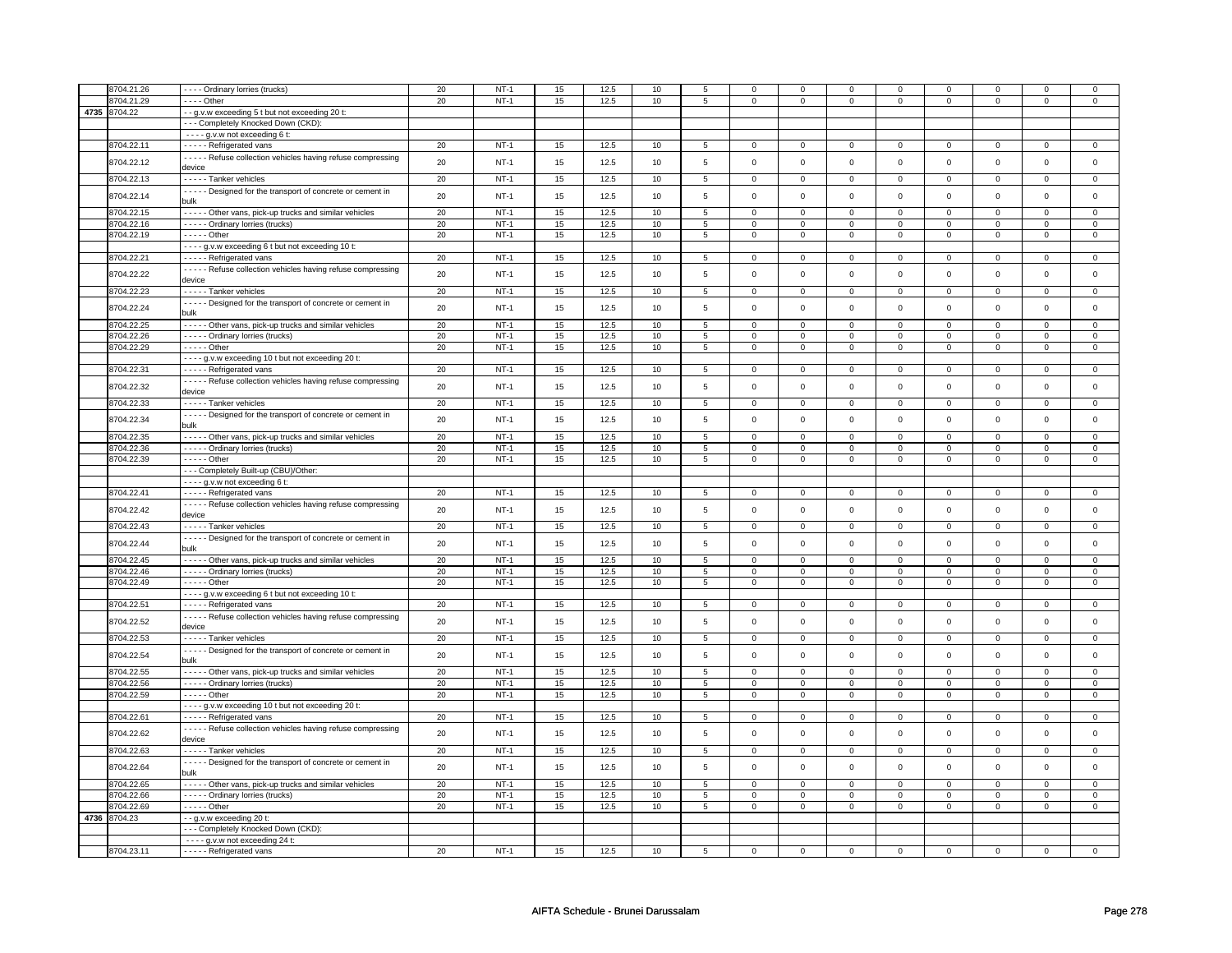| 8704.23.12   | - - - - - Refuse collection vehicles having refuse compressing           | 20 | $NT-1$      | 15 | 12.5         | 10 | $\overline{5}$ | $\mathsf 0$         | $\mathsf 0$    | $\mathsf 0$  | $\mathsf 0$  | $\mathsf 0$    | $\mathbf 0$    | $\mathsf 0$ | $\mathbf 0$    |
|--------------|--------------------------------------------------------------------------|----|-------------|----|--------------|----|----------------|---------------------|----------------|--------------|--------------|----------------|----------------|-------------|----------------|
| 8704.23.13   | device                                                                   | 20 | $NT-1$      |    | 12.5         |    |                |                     |                |              |              |                | $\mathbf 0$    |             | $\overline{0}$ |
|              | - - - - - Tanker vehicles                                                |    |             | 15 |              | 10 | $\sqrt{5}$     | $\mathsf{O}\xspace$ | $\mathsf 0$    | $\mathsf 0$  | $\mathbf 0$  | $\mathsf 0$    |                | 0           |                |
| 8704.23.14   | - - - - - Designed for the transport of concrete or cement in<br>bulk    | 20 | $NT-1$      | 15 | 12.5         | 10 | 5              | $\mathsf{O}\xspace$ | $\mathsf 0$    | $\mathbf 0$  | $\mathbf 0$  | $\mathbf 0$    | $\mathbf 0$    | $\mathbf 0$ | $\mathbf{0}$   |
| 3704.23.15   | - - - - - Other vans, pick-up trucks and similar vehicles                | 20 | $NT-1$      | 15 | 12.5         | 10 | 5              | $\mathbf 0$         | $\mathbf 0$    | $\mathbf 0$  | $\mathsf 0$  | $\mathsf 0$    | $\mathbf 0$    | $\Omega$    | $\mathbf{0}$   |
| 8704.23.16   | - - - - - Ordinary lorries (trucks)                                      | 20 | $NT-1$      | 15 | 12.5         | 10 | 5              | $\mathsf 0$         | $\mathbf 0$    | 0            | $\mathbf 0$  | $\mathsf 0$    | $\mathbf 0$    | 0           | $\mathbf 0$    |
| 8704.23.19   | - - - - - Other                                                          | 20 | $NT-1$      | 15 | 12.5         | 10 | 5              | $\mathbf 0$         | $\mathsf 0$    | 0            | 0            | 0              | 0              | $\mathbf 0$ | 0              |
|              | - - - - g.v.w exceeding 24 t:                                            |    |             |    |              |    |                |                     |                |              |              |                |                |             |                |
| 8704.23.21   | - - - - - Refrigerated vans                                              | 20 | <b>NT-1</b> | 15 | 12.5         | 10 | 5              | $\mathbf 0$         | $\overline{0}$ | $\mathbf{0}$ | $\mathbf{0}$ | $\mathbf 0$    | $\mathbf{0}$   | 0           | $\overline{0}$ |
|              | - - - - - Refuse collection vehicles having refuse compressing           |    | $NT-1$      |    |              |    |                | $\mathbf 0$         | $\mathsf 0$    |              | $\mathsf 0$  | $\mathsf 0$    | $\mathbf 0$    |             | $\mathbf 0$    |
| 8704.23.22   | device                                                                   | 20 |             | 15 | 12.5         | 10 | $\,$ 5 $\,$    |                     |                | 0            |              |                |                | 0           |                |
| 8704.23.23   | - - - - - Tanker vehicles                                                | 20 | $NT-1$      | 15 | 12.5         | 10 | 5              | $\mathsf{O}\xspace$ | $\mathsf 0$    | 0            | $\mathsf 0$  | $\mathsf 0$    | $\mathbf 0$    | $\Omega$    | $\mathsf 0$    |
| 8704.23.24   | - - - - - Designed for the transport of concrete or cement in            | 20 | $NT-1$      | 15 | 12.5         | 10 | 5              | $\mathbf 0$         | $\mathbf 0$    | $\mathbf 0$  | $\mathsf 0$  | $\mathbf 0$    | $\mathsf 0$    | $\Omega$    | $\mathbf 0$    |
|              | bulk                                                                     |    |             |    |              |    |                |                     |                |              |              |                |                |             |                |
| 8704.23.25   | - - - - - Other vans, pick-up trucks and similar vehicles                | 20 | $NT-1$      | 15 | 12.5         | 10 | 5              | $\mathbf 0$         | $\mathbf 0$    | 0            | $\mathbf 0$  | 0              | $\mathbf 0$    | 0           | $\mathbf 0$    |
| 8704.23.26   | - - - - - Ordinary lorries (trucks)                                      | 20 | $NT-1$      | 15 | 12.5         | 10 | 5              | $\mathsf 0$         | $\mathbf 0$    | 0            | 0            | $\mathsf 0$    | $\mathbf 0$    | $\Omega$    | 0              |
| 3704.23.29   | $\overline{\cdots}$ - - Other                                            | 20 | $NT-1$      | 15 | 12.5         | 10 | 5              | $\mathbf 0$         | $\mathbf 0$    | $\mathbf 0$  | $\mathsf 0$  | $\mathbf 0$    | $\mathbf 0$    | $\mathbf 0$ | $\mathbf{0}$   |
|              | - - - Completely Built-up (CBU)/Other:                                   |    |             |    |              |    |                |                     |                |              |              |                |                |             |                |
|              | - - - - g.v.w not exceeding 24 t:                                        |    |             |    |              |    |                |                     |                |              |              |                |                |             |                |
| 3704.23.31   | - - - - - Refrigerated vans                                              | 20 | $NT-1$      | 15 | 12.5         | 10 | 5              | $\mathsf{O}\xspace$ | $\mathsf 0$    | 0            | $\mathbf 0$  | $\mathsf 0$    | $\mathbf 0$    | 0           | $\mathbf 0$    |
| 8704.23.32   | - - - - - Refuse collection vehicles having refuse compressing           | 20 | <b>NT-1</b> | 15 | 12.5         | 10 | 5              | $\mathbf 0$         | $\mathbf 0$    | 0            | 0            | 0              | 0              | 0           | $\mathbf 0$    |
|              | device                                                                   |    |             |    |              |    |                |                     |                |              |              |                |                |             |                |
| 8704.23.33   | - - - - - Tanker vehicles                                                | 20 | $NT-1$      | 15 | 12.5         | 10 | $\overline{5}$ | $\overline{0}$      | $\mathbf 0$    | $\mathbf 0$  | $\mathbf{0}$ | $\overline{0}$ | $\overline{0}$ | $\mathbf 0$ | $\overline{0}$ |
| 8704.23.34   | - - - - - Designed for the transport of concrete or cement in            | 20 | $NT-1$      | 15 | 12.5         | 10 | 5              | $\mathsf{O}\xspace$ | $\mathsf 0$    | $\mathbf 0$  | $\mathsf 0$  | $\mathsf 0$    | $\mathbf 0$    | $\mathsf 0$ | $\mathsf 0$    |
|              | bulk                                                                     |    |             |    |              |    |                |                     |                |              |              |                |                |             |                |
| 3704.23.35   | - - - - - Other vans, pick-up trucks and similar vehicles                | 20 | $NT-1$      | 15 | 12.5         | 10 | 5              | $\mathsf 0$         | $\mathbf 0$    | $\mathbf 0$  | $\mathbf 0$  | $\mathsf 0$    | $\mathbf 0$    | $\Omega$    | $\mathbf{0}$   |
| 3704.23.36   | - - - - - Ordinary lorries (trucks)                                      | 20 | $NT-1$      | 15 | 12.5<br>12.5 | 10 | 5              | 0                   | $\mathbf 0$    | $^{\circ}$   | $\mathbf 0$  | 0              | $\mathbf 0$    | 0           | 0              |
| 8704.23.39   | $- - - -$ Other                                                          | 20 | $NT-1$      | 15 |              | 10 | 5              | $\mathbf 0$         | $\mathbf 0$    | 0            | $\mathbf 0$  | 0              | $\mathbf 0$    | 0           | 0              |
| 8704.23.41   | - - - - g.v.w exceeding 24 t:                                            | 20 | $NT-1$      | 15 | 12.5         | 10 | 5              | $\mathsf 0$         | $\mathbf 0$    | 0            |              | $\mathsf 0$    | $\mathbf 0$    | 0           | 0              |
|              | - - - - - Refrigerated vans                                              |    |             |    |              |    |                |                     |                |              | 0            |                |                |             |                |
| 8704.23.42   | - - - - - Refuse collection vehicles having refuse compressing<br>device | 20 | $NT-1$      | 15 | 12.5         | 10 | 5              | 0                   | $\mathbf 0$    | 0            | 0            | 0              | $\mathbf 0$    | 0           | 0              |
| 8704.23.43   | - - - - - Tanker vehicles                                                | 20 | $NT-1$      | 15 | 12.5         | 10 | $\sqrt{5}$     | $\overline{0}$      | $\overline{0}$ | $\mathbf 0$  | $\mathbf 0$  | $\overline{0}$ | $\overline{0}$ | $\mathsf 0$ | $\overline{0}$ |
|              | - - - - - Designed for the transport of concrete or cement in            |    |             |    |              |    |                |                     |                |              |              |                |                |             |                |
| 8704.23.44   | bulk                                                                     | 20 | $NT-1$      | 15 | 12.5         | 10 | 5              | $\mathsf 0$         | $\mathbf 0$    | $\mathbf 0$  | $\mathsf 0$  | $\mathsf 0$    | $\mathbf 0$    | $\mathbf 0$ | 0              |
| 3704.23.45   | - - - - - Other vans, pick-up trucks and similar vehicles                | 20 | $NT-1$      | 15 | 12.5         | 10 | $\overline{5}$ | $\overline{0}$      | $\mathbf 0$    | $\mathbf 0$  | $\mathsf 0$  | $\overline{0}$ | $\mathbf 0$    | $\mathbf 0$ | $\overline{0}$ |
| 8704.23.46   | ----- Ordinary lorries (trucks)                                          | 20 | $NT-1$      | 15 | 12.5         | 10 | 5              | $\mathbf 0$         | $\mathbf 0$    | 0            | 0            | 0              | 0              | 0           | $\mathbf 0$    |
| 8704.23.49   | - - - - - Other                                                          | 20 | $NT-1$      | 15 | 12.5         | 10 | 5              | $\mathbf 0$         | $\mathbf 0$    | 0            | 0            | 0              | 0              | $\mathbf 0$ | 0              |
|              |                                                                          |    |             |    |              |    |                |                     |                |              |              |                |                |             |                |
|              | - Other, with spark-ignition internal combustion piston engine:          |    |             |    |              |    |                |                     |                |              |              |                |                |             |                |
| 4737 8704.31 | - - g.w.w not exceeding 5 t:                                             |    |             |    |              |    |                |                     |                |              |              |                |                |             |                |
|              | --- Completely Knocked Down (CKD)                                        |    |             |    |              |    |                |                     |                |              |              |                |                |             |                |
| 8704.31.11   | - - - - Refrigerated vans                                                | 20 | $NT-1$      | 15 | 12.5         | 10 | 5              | 0                   | $\mathbf 0$    | 0            | 0            | 0              | 0              | $\Omega$    | $\Omega$       |
| 8704.31.12   | - - - - Refuse collection vehicles having refuse compressing             | 20 | $NT-1$      | 15 | 12.5         | 10 | 5              | $\Omega$            | $\mathbf 0$    | $\mathbf 0$  | $\mathsf 0$  | $\mathbf 0$    | $\mathbf 0$    | $\Omega$    | $\mathbf{0}$   |
|              | device                                                                   |    |             |    |              |    |                |                     |                |              |              |                |                |             |                |
| 8704.31.13   | - - - - Tanker vehicles                                                  | 20 | $NT-1$      | 15 | 12.5         | 10 | 5              | $\mathbf 0$         | $\overline{0}$ | 0            | $\mathbf{0}$ | 0              | $\mathbf 0$    | 0           | 0              |
| 8704.31.14   | - - - - Designed for the transport of concrete or cement in bulk         | 20 | $NT-1$      | 15 | 12.5         | 10 | 5              | $\mathsf 0$         | $\mathbf 0$    | $\mathbf 0$  | $\mathsf 0$  | $\mathsf 0$    | $\mathbf 0$    | $\mathbf 0$ | $\mathbf 0$    |
|              |                                                                          |    |             |    |              |    |                |                     |                |              |              |                |                |             |                |
| 8704.31.15   | ---- Other vans, pick-up trucks and similar vehicles                     | 20 | $NT-1$      | 15 | 12.5         | 10 | 5              | $\mathsf 0$         | $\mathbf 0$    | 0            | 0            | $\mathsf 0$    | $\mathbf 0$    | $\Omega$    | 0              |
| 8704.31.16   | - - - - Ordinary lorries (trucks)                                        | 20 | $NT-1$      | 15 | 12.5         | 10 | 5              | $\mathbf 0$         | $\mathbf 0$    | 0            | 0            | 0              | 0              | 0           | 0              |
|              | ---- Three-wheeled light trucks of a cylinder capacity not               |    |             |    |              |    |                |                     | $\mathsf 0$    |              |              |                |                |             | $\mathbf 0$    |
| 8704.31.17   | exceeding 356 cc and a<br>payload capacity<br>not exceeding 350 kg       | 20 | $NT-1$      | 15 | 12.5         | 10 | 5              | $\mathsf{O}\xspace$ |                | $\mathbf 0$  | $\mathsf 0$  | $\mathsf 0$    | $\mathbf 0$    | $\mathsf 0$ |                |
| 3704.31.19   |                                                                          | 20 | $NT-1$      | 15 | 12.5         | 10 | 5              | $\mathsf{O}\xspace$ | $\mathsf 0$    | $\mathsf 0$  | $\mathsf 0$  | $\mathsf 0$    | $\mathbf 0$    | $\Omega$    | $\Omega$       |
|              | - - - - Othe                                                             |    |             |    |              |    |                |                     |                |              |              |                |                |             |                |
| 8704.31.21   | --- Completely Built Up (CBU)/Other:<br>- - - - Refrigerated vans        | 20 | $NT-1$      | 15 | 12.5         | 10 | 5              | $\mathsf 0$         | $\mathbf 0$    | 0            | $\mathbf 0$  | $\mathsf 0$    | $\mathbf 0$    | 0           | 0              |
|              | - - - - Refuse collection vehicles having refuse compressing             |    |             |    |              |    |                |                     |                |              |              |                |                |             |                |
| 8704.31.22   | device                                                                   | 20 | $NT-1$      | 15 | 12.5         | 10 | 5              | $\mathsf 0$         | $\mathbf 0$    | 0            | $\mathsf 0$  | $\mathsf 0$    | $\mathbf 0$    | $\Omega$    | $\mathbf 0$    |
| 8704.31.23   | - - - - Tanker vehicles                                                  | 20 | $NT-1$      | 15 | 12.5         | 10 | 5              | $\mathsf 0$         | $\mathbf 0$    | $\mathbf 0$  | $\mathbf 0$  | $\mathsf 0$    | $\mathbf 0$    | $\Omega$    | $\mathbf{0}$   |
|              |                                                                          |    |             |    |              |    |                |                     |                |              |              |                |                |             |                |
| 8704.31.24   | - - - - Designed for the transport of concrete or cement in bulk         | 20 | $NT-1$      | 15 | 12.5         | 10 | $\sqrt{5}$     | $\mathsf{O}\xspace$ | $\mathbf 0$    | $\mathbf 0$  | $\mathsf 0$  | $\mathsf 0$    | $\mathsf 0$    | $\mathbf 0$ | $\mathbf 0$    |
| 8704.31.25   | - - - - Other vans, pick-up trucks and similar vehicles                  | 20 | $NT-1$      | 15 | 12.5         | 10 | 5              | 0                   | $\mathbf 0$    | 0            | 0            | 0              | $\mathbf 0$    | 0           | 0              |
| 8704.31.26   | - - - - Ordinary lorries (trucks)                                        | 20 | $NT-1$      | 15 | 12.5         | 10 | 5              | $\mathsf{O}\xspace$ | $\mathsf 0$    | $\mathsf 0$  | $\mathsf 0$  | $\mathsf 0$    | $\mathsf 0$    | $\mathsf 0$ | 0              |
|              | - - - - Three-wheeled light trucks of a cylinder capacity not            |    |             |    |              |    |                |                     |                |              |              |                |                |             |                |
| 8704.31.27   | exceeding 356 cc and a<br>payload capacity                               | 20 | $NT-1$      | 15 | 12.5         | 10 | 5              | $\mathsf{O}\xspace$ | $\mathbf 0$    | $\mathbf 0$  | $\mathbf 0$  | $\mathsf 0$    | $\Omega$       | $\Omega$    | $\mathbf{0}$   |
|              | not exceeding 350 kg                                                     |    |             |    |              |    |                |                     |                |              |              |                |                |             |                |
| 8704.31.29   | - - - - Other                                                            | 20 | $NT-1$      | 15 | 12.5         | 10 | $\overline{5}$ | $\overline{0}$      | $\Omega$       | $\mathbf 0$  | $\Omega$     | $\overline{0}$ | $\Omega$       | $\Omega$    | $\overline{0}$ |
| 4738 8704.32 |                                                                          |    |             |    |              |    |                |                     |                |              |              |                |                |             |                |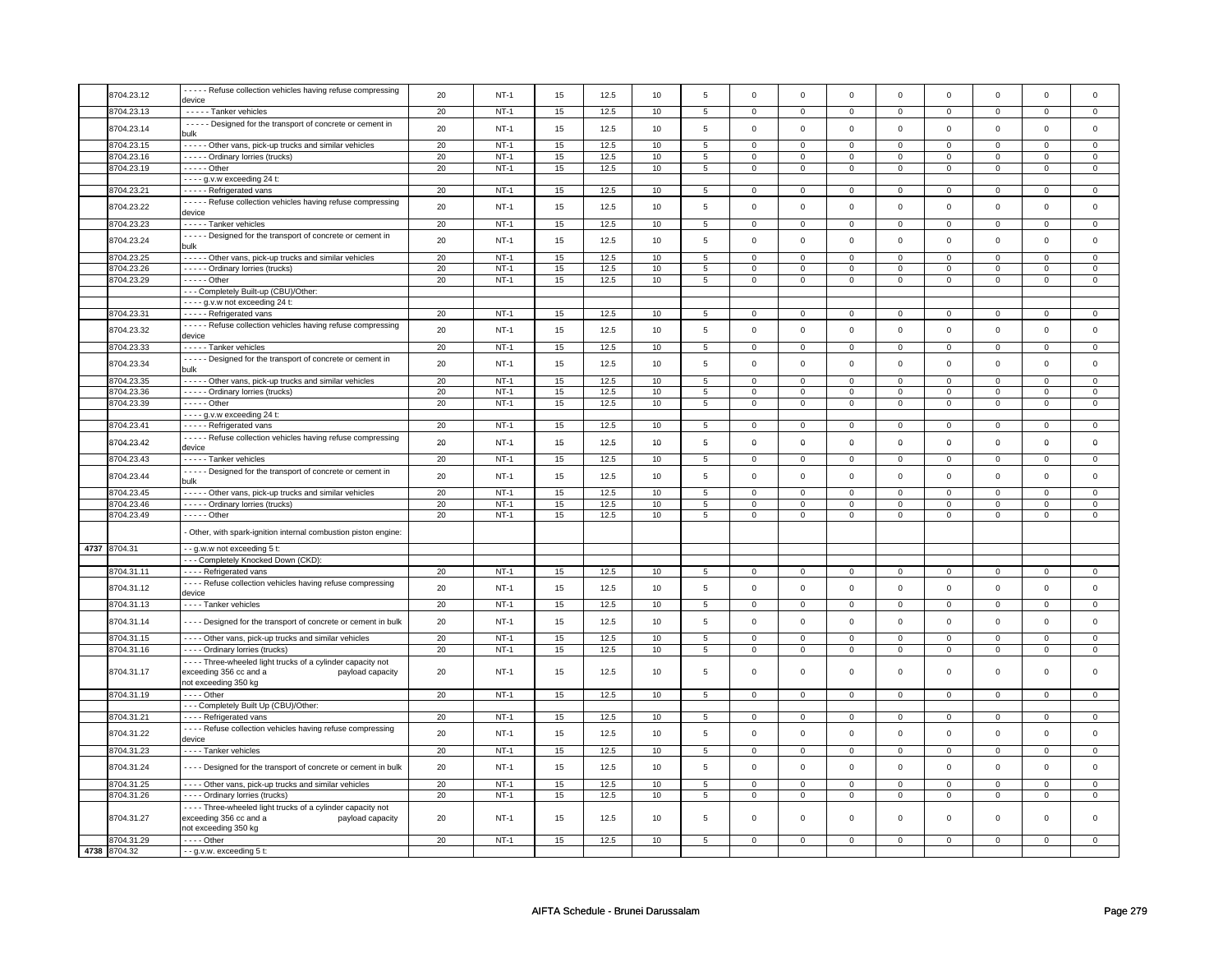|            | --- Completely Knocked Down (CKD):                                       |    |             |        |      |      |                |                     |                |             |                |                |                |             |                |
|------------|--------------------------------------------------------------------------|----|-------------|--------|------|------|----------------|---------------------|----------------|-------------|----------------|----------------|----------------|-------------|----------------|
|            | - - - - g.v.w not exceeding 6 t:                                         |    |             |        |      |      |                |                     |                |             |                |                |                |             |                |
| 8704.32.11 | - - - - - Refrigerated vans                                              | 20 | $NT-1$      | 15     | 12.5 | 10   | 5              | $\mathbf 0$         | $\mathbf 0$    | 0           | 0              | $\mathbf{0}$   | $\mathbf 0$    | 0           | $\overline{0}$ |
| 8704.32.12 | - - - - - Refuse collection vehicles having refuse compressing           | 20 | $NT-1$      | 15     | 12.5 | 10   | $\,$ 5 $\,$    | $\mathbf 0$         | $\mathsf 0$    | $\mathbf 0$ | $\mathbf 0$    | $\mathbf 0$    | $\mathbf{0}$   | $\mathbf 0$ | $\mathbf{0}$   |
|            | device                                                                   |    |             |        |      |      |                |                     |                |             |                |                |                |             |                |
| 3704.32.13 | - - - - - Tanker vehicles                                                | 20 | $NT-1$      | 15     | 12.5 | 10   | 5              | $\mathsf 0$         | $\mathbf 0$    | $\mathbf 0$ | $\mathbf 0$    | $\mathsf 0$    | $\mathbf 0$    | $\Omega$    | $\mathbf{0}$   |
| 8704.32.14 | - - - - - Designed for the transport of concrete or cement in<br>bulk    | 20 | $NT-1$      | 15     | 12.5 | 10   | 5              | $\mathbf 0$         | $\mathbf 0$    | $\Omega$    | 0              | 0              | 0              | $\Omega$    | 0              |
| 8704.32.15 | - - - - - Other vans, pick-up trucks and similar vehicles                | 20 | $NT-1$      | 15     | 12.5 | 10   | 5              | $\mathbf 0$         | $\mathbf 0$    | $^{\circ}$  | $\mathbf 0$    | 0              | $\mathbf 0$    | $\Omega$    | 0              |
| 3704.32.16 | - - - - - Ordinary lorries (trucks)                                      | 20 | $NT-1$      | 15     | 12.5 | 10   | 5              | $\Omega$            | $\mathbf 0$    | $\Omega$    | $\mathsf 0$    | $\mathbf 0$    | $\mathbf 0$    | $\Omega$    | $\mathbf{0}$   |
| 8704.32.17 | - - - - - Other                                                          | 20 | $NT-1$      | $15\,$ | 12.5 | 10   | $\,$ 5 $\,$    | 0                   | $\mathsf 0$    | $^{\circ}$  | 0              | 0              | $\mathsf{O}$   | 0           | $\mathsf 0$    |
|            | - - - - g.v.w exceeding 6 t but not exceeding 10 t:                      |    |             |        |      |      |                |                     |                |             |                |                |                |             |                |
| 8704.32.18 | - - - - - Refrigerated vans                                              | 20 | $NT-1$      | 15     | 12.5 | 10   | 5              | 0                   | $\mathbf 0$    | $\mathbf 0$ | $\mathbf 0$    | $\mathbf 0$    | $\mathbf 0$    | 0           | $\mathbf 0$    |
| 8704.32.21 | - - - - - Refuse collection vehicles having refuse compressing<br>device | 20 | $NT-1$      | 15     | 12.5 | 10   | 5              | $\mathsf 0$         | $\mathbf 0$    | $\mathbf 0$ | $\mathbf 0$    | $\mathsf 0$    | $\mathbf 0$    | $\Omega$    | $\mathbf{O}$   |
| 8704.32.22 | - - - - - Tanker vehicles                                                | 20 | $NT-1$      | 15     | 12.5 | 10   | 5              | $\mathsf{O}\xspace$ | $\mathbf 0$    | 0           | $\mathsf 0$    | $\mathsf 0$    | $\mathbf 0$    | $\Omega$    | 0              |
|            | - - - - - Designed for the transport of concrete or cement in            |    |             |        |      |      |                |                     |                |             |                |                |                |             |                |
| 3704.32.23 | bulk                                                                     | 20 | <b>NT-1</b> | 15     | 12.5 | 10   | 5              | $\mathbf 0$         | $\mathbf 0$    | 0           | 0              | 0              | $\mathbf 0$    | $\Omega$    | $\mathbf 0$    |
| 8704.32.24 | - - - - - Other vans, pick-up trucks and similar vehicles                | 20 | $NT-1$      | 15     | 12.5 | 10   | 5              | $\mathbf 0$         | $\overline{0}$ | $\Omega$    | $\mathbf 0$    | $\mathbf 0$    | $\Omega$       | $\Omega$    | $\mathbf{0}$   |
| 8704.32.25 | - - - - - Ordinary lorries (trucks)                                      | 20 | $NT-1$      | 15     | 12.5 | 10   | 5              | $\mathbf 0$         | $\mathbf 0$    | 0           | $\mathbf 0$    | 0              | $\mathbf 0$    | $\Omega$    | 0              |
| 3704.32.26 | $---$ Other                                                              | 20 | $NT-1$      | 15     | 12.5 | $10$ | 5              | $\mathsf 0$         | $\mathbf 0$    | 0           | $\mathsf 0$    | $\mathsf 0$    | $\mathsf 0$    | 0           | 0              |
|            | - - - - g.v.w exceeding exceeding 10 t but not exceeding 20 t:           |    |             |        |      |      |                |                     |                |             |                |                |                |             |                |
| 8704.32.27 | - - - - - Refrigerated vans                                              | 20 | $NT-1$      | 15     | 12.5 | 10   | 5              | 0                   | $\mathbf 0$    | 0           | $\mathbf 0$    | 0              | $\mathbf 0$    | $^{\circ}$  | $\mathbf 0$    |
| 8704.32.28 | - - - - - Refuse collection vehicles having refuse compressing           | 20 | $NT-1$      | 15     | 12.5 | 10   | 5              | $\mathsf 0$         | $\mathbf 0$    | $\mathbf 0$ | $\mathbf 0$    | $\mathsf 0$    | $\mathbf 0$    | $\mathbf 0$ | $\mathbf{0}$   |
| 8704.32.31 | device<br>- - - - - Tanker vehicles                                      | 20 | $NT-1$      | 15     | 12.5 | 10   | 5              | $\mathsf 0$         | $\mathbf 0$    | $\mathbf 0$ | $\mathbf 0$    | $\mathsf 0$    | $\mathbf 0$    | $\Omega$    | 0              |
|            | - - - - - Designed for the transport of concrete or cement in            |    |             |        |      |      |                |                     |                |             |                |                |                |             |                |
| 3704.32.32 | bulk                                                                     | 20 | $NT-1$      | 15     | 12.5 | 10   | 5              | $\Omega$            | $\mathbf 0$    | $\mathbf 0$ | $\mathsf 0$    | $\mathbf 0$    | $\mathbf 0$    | $\Omega$    | $\mathbf 0$    |
| 8704.32.33 | - - - - - Other vans, pick-up trucks and similar vehicles                | 20 | $NT-1$      | 15     | 12.5 | 10   | 5              | $\mathbf 0$         | $\overline{0}$ | 0           | $\mathbf{0}$   | $\mathbf 0$    | $\mathbf{0}$   | $\Omega$    | 0              |
| 8704.32.34 | - - - - - Ordinary lorries (trucks)                                      | 20 | $NT-1$      | 15     | 12.5 | 10   | 5              | $\mathbf 0$         | $\mathbf 0$    | 0           | 0              | 0              | $\mathbf 0$    | 0           | 0              |
| 8704.32.35 | $- - - -$ Other                                                          | 20 | $NT-1$      | 15     | 12.5 | 10   | $\overline{5}$ | $\overline{0}$      | $\overline{0}$ | $\mathbf 0$ | $\overline{0}$ | $\overline{0}$ | $\overline{0}$ | $\mathbf 0$ | $\overline{0}$ |
|            | - - - - g.v.w exceeding 20 t but not exceeding 24 t:                     |    |             |        |      |      |                |                     |                |             |                |                |                |             |                |
| 8704.32.36 | - - - - - Refrigerated vans                                              | 20 | $NT-1$      | 15     | 12.5 | 10   | 5              | 0                   | $\mathbf 0$    | 0           | 0              | 0              | 0              | 0           | 0              |
| 8704.32.37 | - - - - - Refuse collection vehicles having refuse compressing<br>device | 20 | $NT-1$      | 15     | 12.5 | 10   | 5              | $\mathsf 0$         | $\mathsf 0$    | $\Omega$    | $\mathbf 0$    | $\mathsf 0$    | $\mathbf 0$    | $\mathbf 0$ | $\mathbf{0}$   |
| 3704.32.38 | - - - - - Tanker vehicles                                                | 20 | $NT-1$      | 15     | 12.5 | 10   | 5              | $\mathbf 0$         | $\mathbf 0$    | $\Omega$    | $\mathsf 0$    | $\mathsf 0$    | $\mathbf 0$    | $\Omega$    | $\mathbf{0}$   |
| 3704.32.41 | - - - - - Designed for the transport of concrete or cement in            | 20 | $NT-1$      | 15     | 12.5 | 10   | 5              | $\mathsf 0$         | $\mathbf 0$    | $\mathbf 0$ | $\mathsf 0$    | $\mathsf 0$    | $\mathbf 0$    | $\Omega$    | $\mathbf 0$    |
| 8704.32.42 | bulk<br>- - - - - Other vans, pick-up trucks and similar vehicles        | 20 | $NT-1$      | 15     | 12.5 | 10   | 5              | $\mathbf 0$         | $\mathbf 0$    | $^{\circ}$  | $\mathbf 0$    | $\mathbf 0$    | $\mathbf 0$    | 0           | $\mathbf{0}$   |
| 8704.32.43 | - - - - - Ordinary lorries (trucks)                                      | 20 | $NT-1$      | 15     | 12.5 | 10   | 5              | $\mathbf 0$         | $\mathbf 0$    | 0           | $\mathbf 0$    | 0              | $\mathbf 0$    | 0           | 0              |
| 8704.32.44 | - - - - - Other                                                          | 20 | $NT-1$      | 15     | 12.5 | 10   | 5              | $\Omega$            | $\mathbf 0$    | $\mathbf 0$ | $\mathbf 0$    | $\mathbf 0$    | $\mathbf 0$    | $\Omega$    | $\mathbf{0}$   |
|            | - - - - g.v.w exceeding 24 t:                                            |    |             |        |      |      |                |                     |                |             |                |                |                |             |                |
| 8704.32.45 | - - - - - Refrigerated vans                                              | 20 | NT-1        | 15     | 12.5 | 10   | 5              | 0                   | $\mathbf 0$    | $^{\circ}$  | $\mathbf 0$    | 0              | $\mathbf 0$    | 0           | $\mathbf 0$    |
|            | - - - - - Refuse collection vehicles having refuse compressing           |    |             |        |      |      |                |                     |                |             |                |                |                |             |                |
| 8704.32.46 | device                                                                   | 20 | $NT-1$      | 15     | 12.5 | 10   | 5              | $\mathsf 0$         | $\mathbf 0$    | $\mathbf 0$ | $\mathsf 0$    | $\mathsf 0$    | $\mathbf 0$    | $\Omega$    | $\mathbf 0$    |
| 8704.32.47 | - - - - - Tanker vehicles                                                | 20 | $NT-1$      | 15     | 12.5 | 10   | 5              | $\mathbf 0$         | $\mathbf 0$    | 0           | 0              | 0              | 0              | $\Omega$    | $\Omega$       |
| 8704.32.48 | - - - - - Designed for the transport of concrete or cement in<br>bulk    | 20 | $NT-1$      | 15     | 12.5 | 10   | $\,$ 5 $\,$    | $\mathsf{O}\xspace$ | $\mathsf 0$    | $\mathbf 0$ | $\mathbf 0$    | $\mathsf 0$    | $\mathsf{O}$   | $\mathsf 0$ | $\mathsf 0$    |
| 8704.32.51 | - - - - - Other vans, pick-up trucks and similar vehicles                | 20 | $NT-1$      | 15     | 12.5 | 10   | 5              | $\mathbf 0$         | $\mathbf 0$    | $\Omega$    | $\mathsf 0$    | $\mathbf 0$    | $\mathbf 0$    | $\Omega$    | $\mathbf{0}$   |
| 8704.32.52 | - - - - - Ordinary lorries (trucks)                                      | 20 | $NT-1$      | 15     | 12.5 | 10   | 5              | 0                   | $\mathbf 0$    | 0           | $\mathbf 0$    | 0              | $\mathbf 0$    | 0           | $\mathbf 0$    |
| 8704.32.53 | $- - - -$ Other                                                          | 20 | $NT-1$      | 15     | 12.5 | 10   | 5              | $\mathbf 0$         | $\mathbf 0$    | $\mathbf 0$ | $\mathbf 0$    | $\mathbf 0$    | $\mathbf 0$    | $\Omega$    | $\mathbf 0$    |
|            | - - - Completely Built-up (CBU)/Other:                                   |    |             |        |      |      |                |                     |                |             |                |                |                |             |                |
|            | - - - - g.v.w not exceeding 6 t:                                         |    |             |        |      |      |                |                     |                |             |                |                |                |             |                |
| 8704.32.54 | - - - - - Refrigerated vans                                              | 20 | $NT-1$      | 15     | 12.5 | 10   | 5              | $\mathbf 0$         | $\mathbf 0$    | $^{\circ}$  | 0              | 0              | $\mathbf 0$    | 0           | 0              |
| 8704.32.55 | - - - - - Refuse collection vehicles having refuse compressing           | 20 | $NT-1$      | 15     | 12.5 | 10   | 5              | $\mathsf 0$         | $\mathbf 0$    | 0           | 0              | $\mathsf 0$    | $\mathbf 0$    | $\Omega$    | $\mathbf 0$    |
| 8704.32.56 | device                                                                   | 20 | $NT-1$      | 15     | 12.5 |      | 5              | $\mathbf 0$         | $\mathbf 0$    | 0           | 0              | 0              | 0              | $\Omega$    | 0              |
|            | - - - - - Tanker vehicles                                                |    |             |        |      | 10   |                |                     |                |             |                |                |                |             |                |
| 8704.32.57 | - - - - - Designed for the transport of concrete or cement in<br>bulk    | 20 | $NT-1$      | 15     | 12.5 | 10   | 5              | $\mathsf{O}\xspace$ | $\mathbf 0$    | $\mathbf 0$ | $\mathsf 0$    | $\mathsf 0$    | $\mathbf 0$    | $\mathbf 0$ | $\mathsf 0$    |
| 3704.32.58 | - - - - - Other vans, pick-up trucks and similar vehicles                | 20 | $NT-1$      | 15     | 12.5 | 10   | 5              | 0                   | $\mathbf 0$    | 0           | 0              | 0              | 0              | 0           | 0              |
| 8704.32.61 | - - - - - Ordinary lorries (trucks)                                      | 20 | <b>NT-1</b> | 15     | 12.5 | 10   | 5              | $\mathbf 0$         | $\mathbf 0$    | $\mathbf 0$ | 0              | 0              | $\mathbf 0$    | 0           | $\mathbf 0$    |
| 8704.32.62 | $- - - -$ Other                                                          | 20 | $NT-1$      | 15     | 12.5 | 10   | 5              | $\mathbf 0$         | $\mathbf 0$    | $\Omega$    | $\mathbf 0$    | 0              | $\mathbf 0$    | $\Omega$    | $\Omega$       |
|            | - - - - g.v.w exceeding 6 t but not exceeding 10 t:                      |    |             |        |      |      |                |                     |                |             |                |                |                |             |                |
| 3704.32.63 | - - - - - Refrigerated vans                                              | 20 | $NT-1$      | 15     | 12.5 | 10   | 5              | $\mathbf 0$         | $\mathbf 0$    | 0           | 0              | $\mathbf 0$    | 0              |             | 0              |
| 8704.32.64 | - - - - - Refuse collection vehicles having refuse compressing<br>device | 20 | $NT-1$      | 15     | 12.5 | 10   | 5              | $\Omega$            | $\mathbf 0$    | $\mathbf 0$ | $\mathbf 0$    | $\mathbf 0$    | $\mathbf 0$    | $\Omega$    | $\mathbf{0}$   |
| 8704.32.65 | ----- Tanker vehicles                                                    | 20 | $NT-1$      | 15     | 12.5 | 10   | 5              | $\Omega$            | 0              | 0           | $\Omega$       | $\Omega$       | 0              | $\Omega$    | $\Omega$       |
|            |                                                                          |    |             |        |      |      |                |                     |                |             |                |                |                |             |                |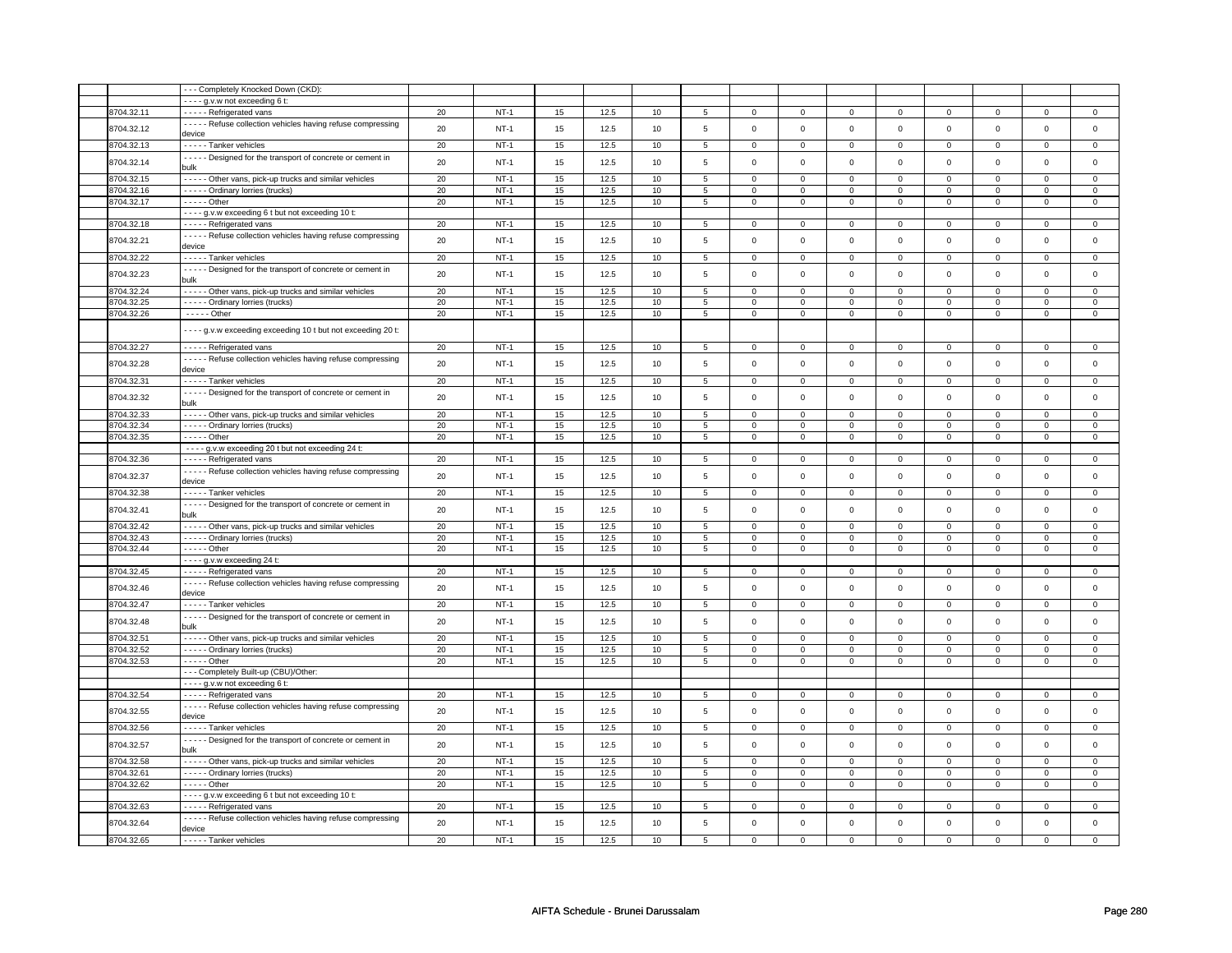| 8704.32.66               | - - - - Designed for the transport of concrete or cement in<br>bulk                                                                                                                                                                                                              | 20       | $NT-1$ | 15 | 12.5 | 10 | $\overline{5}$ | $\mathbf 0$             | $\mathbf 0$              | $\mathbf 0$  | $\Omega$       | $\mathbf 0$  | $\mathbf 0$         | $\Omega$       | $\mathsf 0$    |
|--------------------------|----------------------------------------------------------------------------------------------------------------------------------------------------------------------------------------------------------------------------------------------------------------------------------|----------|--------|----|------|----|----------------|-------------------------|--------------------------|--------------|----------------|--------------|---------------------|----------------|----------------|
| 8704.32.67               | - - - - - Other vans, pick-up trucks and similar vehicles                                                                                                                                                                                                                        | 20       | $NT-1$ | 15 | 12.5 | 10 | 5              | $\mathbf{0}$            | $\mathbf 0$              | $\Omega$     | $\Omega$       | $\Omega$     | $\mathbf 0$         | $\Omega$       | $\mathbf{0}$   |
|                          |                                                                                                                                                                                                                                                                                  |          | $NT-1$ |    | 12.5 |    |                |                         |                          |              |                |              |                     |                |                |
| 8704.32.68<br>8704.32.69 | - - - - - Ordinary lorries (trucks)                                                                                                                                                                                                                                              | 20<br>20 | $NT-1$ | 15 | 12.5 | 10 | 5              | $\mathbf 0$             | $\mathbf{0}$<br>$\Omega$ | $\mathbf 0$  | $\mathbf 0$    | 0            | $\mathbf 0$         | 0<br>$\Omega$  | $\mathbf 0$    |
|                          | $- - - -$ Other                                                                                                                                                                                                                                                                  |          |        | 15 |      | 10 | 5              | $\mathbf 0$             |                          | $\mathbf 0$  | $\mathbf 0$    | $\mathbf 0$  | $\mathbf 0$         |                | $\mathbf{0}$   |
|                          | - - - - g.v.w exceeding 10 t but not exceeding 20 t:                                                                                                                                                                                                                             |          |        |    |      |    |                |                         |                          |              |                |              |                     |                |                |
| 8704.32.71               | - - - - - Refrigerated vans                                                                                                                                                                                                                                                      | 20       | $NT-1$ | 15 | 12.5 | 10 | 5              | $\mathbf 0$             | $\mathsf 0$              | $\mathbf 0$  | $\mathbf 0$    | $\mathbf 0$  | $\mathbf 0$         | $\mathbf 0$    | $\mathbf 0$    |
| 8704.32.72               | - - - - - Refuse collection vehicles having refuse compressing<br>device                                                                                                                                                                                                         | 20       | $NT-1$ | 15 | 12.5 | 10 | 5              | $\mathbf 0$             | $\mathsf 0$              | $\mathsf 0$  | $\mathsf 0$    | $\mathbf 0$  | $\mathsf 0$         | $\Omega$       | $\mathsf 0$    |
| 8704.32.73               | - - - - - Tanker vehicles                                                                                                                                                                                                                                                        | 20       | $NT-1$ | 15 | 12.5 | 10 | $\overline{5}$ | $\mathsf{O}\xspace$     | $\mathsf 0$              | $\mathbf 0$  | $\mathsf 0$    | $\mathbf 0$  | $\mathsf 0$         | $\mathsf 0$    | $\mathbf 0$    |
| 8704.32.74               | - - - - - Designed for the transport of concrete or cement in<br>bulk                                                                                                                                                                                                            | 20       | $NT-1$ | 15 | 12.5 | 10 | 5              | $\mathbf 0$             | $\mathsf 0$              | $\mathsf 0$  | $\mathbf 0$    | $\mathbf 0$  | $\mathbf 0$         | $\mathbf 0$    | $\mathbf 0$    |
| 8704.32.75               | - - - - - Other vans, pick-up trucks and similar vehicles                                                                                                                                                                                                                        | 20       | $NT-1$ | 15 | 12.5 | 10 | $\overline{5}$ | $\overline{0}$          | $\overline{0}$           | $\mathsf 0$  | $\Omega$       | $\Omega$     | $\overline{0}$      | $\Omega$       | $\overline{0}$ |
| 8704.32.76               | ----- Ordinary lorries (trucks)                                                                                                                                                                                                                                                  | 20       | $NT-1$ | 15 | 12.5 | 10 | 5              | $\mathbf 0$             | $\overline{0}$           | $\mathsf 0$  | $\Omega$       | $\mathbf 0$  | $\mathbf 0$         | 0              | $\mathsf 0$    |
| 8704.32.77               | - - - - - Other                                                                                                                                                                                                                                                                  | 20       | $NT-1$ | 15 | 12.5 | 10 | 5              | $\mathbf 0$             | $\mathbf 0$              | $\mathbf 0$  | $\mathbf 0$    | 0            | $\mathsf 0$         | $\mathbf 0$    | $\mathsf 0$    |
|                          | - - - - g.v.w exceeding 20 but not exceeding 24 t:                                                                                                                                                                                                                               |          |        |    |      |    |                |                         |                          |              |                |              |                     |                |                |
| 8704.32.78               | - - - - - Refrigerated vans                                                                                                                                                                                                                                                      | 20       | $NT-1$ | 15 | 12.5 | 10 | 5              | $\mathbf 0$             | $\mathbf 0$              | $^{\circ}$   | $\mathbf 0$    | 0            | $\mathbf 0$         | $\mathbf{0}$   | $\mathbf{0}$   |
|                          | - - - - - Refuse collection vehicles having refuse compressing                                                                                                                                                                                                                   |          |        |    |      |    |                |                         |                          |              |                |              |                     |                |                |
| 8704.32.81               | device                                                                                                                                                                                                                                                                           | 20       | $NT-1$ | 15 | 12.5 | 10 | 5              | $\mathbf 0$             | $\mathsf 0$              | $\mathsf 0$  | $\mathsf 0$    | $\mathbf 0$  | $\mathbf 0$         | $\Omega$       | $\mathsf 0$    |
| 8704.32.82               | - - - - - Tanker vehicles                                                                                                                                                                                                                                                        | 20       | $NT-1$ | 15 | 12.5 | 10 | 5              | $\mathbf 0$             | $\mathbf 0$              | $\mathsf 0$  | $\Omega$       | $\Omega$     | $\mathbf 0$         | $\Omega$       | $\mathbf 0$    |
| 8704.32.83               | Designed for the transport of concrete or cement in<br>bulk                                                                                                                                                                                                                      | 20       | $NT-1$ | 15 | 12.5 | 10 | 5              | $\mathbf 0$             | $\mathsf 0$              | $\mathsf 0$  | $\mathsf 0$    | $\mathbf 0$  | $\mathbf 0$         | $\mathbf 0$    | $\mathsf 0$    |
| 8704.32.84               | - - - - - Other vans, pick-up trucks and similar vehicles                                                                                                                                                                                                                        | 20       | $NT-1$ | 15 | 12.5 | 10 | $\,$ 5 $\,$    | $\mathbf{0}$            | $\mathsf 0$              | $\mathbf 0$  | $\mathbf 0$    | $\mathbf 0$  | $\mathbf 0$         | $\mathsf 0$    | $\mathbf{0}$   |
| 8704.32.85               | - - - - - Ordinary lorries (trucks)                                                                                                                                                                                                                                              | 20       | $NT-1$ | 15 | 12.5 | 10 | 5              | $\mathbf 0$             | $\mathbf{0}$             | $\Omega$     | $\mathbf{0}$   | $\mathbf{0}$ | $\mathbf{0}$        | $\mathbf{0}$   | $\mathbf{0}$   |
| 8704.32.86               | $---$ Other                                                                                                                                                                                                                                                                      | 20       | $NT-1$ | 15 | 12.5 | 10 | 5              | $\mathsf 0$             | $\mathsf 0$              | $\mathbf 0$  | $\mathbf 0$    | $\mathbf 0$  | $\mathbf 0$         | $\mathbf 0$    | $\mathbf 0$    |
|                          | $- - - g.v.w$ exceeding 24 t:                                                                                                                                                                                                                                                    |          |        |    |      |    |                |                         |                          |              |                |              |                     |                |                |
| 8704.32.87               | - - - - - Refrigerated vans                                                                                                                                                                                                                                                      | 20       | $NT-1$ | 15 | 12.5 | 10 | 5              | $\overline{0}$          | $\overline{0}$           | $\mathsf 0$  | $\Omega$       | $\mathbf 0$  | $\overline{0}$      | $\mathbf 0$    | $\overline{0}$ |
|                          | - - - - - Refuse collection vehicles having refuse compressing                                                                                                                                                                                                                   |          |        |    |      |    |                |                         |                          |              |                |              |                     |                |                |
| 8704.32.88               | device                                                                                                                                                                                                                                                                           | 20       | $NT-1$ | 15 | 12.5 | 10 | 5              | $\mathsf 0$             | $\mathsf 0$              | $\mathsf 0$  | $\mathsf 0$    | $\mathbf 0$  | $\mathbf 0$         | $\mathbf 0$    | $\mathsf 0$    |
| 8704.32.91               | - - - - - Tanker vehicles                                                                                                                                                                                                                                                        | 20       | $NT-1$ | 15 | 12.5 | 10 | $\overline{5}$ | $\mathbf 0$             | $\mathbf 0$              | $\mathsf 0$  | $\mathsf 0$    | $\mathbf 0$  | $\mathbf 0$         | $\mathsf 0$    | $\mathsf 0$    |
| 8704.32.92               | - - - - - Designed for the transport of concrete or cement in<br>bulk                                                                                                                                                                                                            | 20       | $NT-1$ | 15 | 12.5 | 10 | 5              | $\mathsf{O}$            | $\mathsf 0$              | $\mathsf 0$  | $\mathsf 0$    | $\mathsf 0$  | $\mathsf 0$         | $\mathbf 0$    | $\mathsf 0$    |
| 8704.32.93               | - - - - - Other vans, pick-up trucks and similar vehicles                                                                                                                                                                                                                        | 20       | $NT-1$ | 15 | 12.5 | 10 | $\overline{5}$ | $\overline{\mathbf{0}}$ | $\overline{0}$           | $\Omega$     | $\mathbf 0$    | 0            | $\overline{0}$      | $\circ$        | $\overline{0}$ |
| 8704.32.94               | ----- Ordinary lorries (trucks)                                                                                                                                                                                                                                                  | 20       | $NT-1$ | 15 | 12.5 | 10 | $\overline{5}$ | $\mathbf 0$             | $\mathbf 0$              | $\mathsf 0$  | $\mathbf 0$    | $\mathbf 0$  | $\mathbf 0$         | $\mathbf 0$    | $\mathsf 0$    |
| 8704.32.95               | $---$ Other                                                                                                                                                                                                                                                                      | 20       | $NT-1$ | 15 | 12.5 | 10 | 5              | $\mathsf 0$             | $\mathsf 0$              | $\mathbf 0$  | $\mathbf 0$    | $\mathbf 0$  | $\mathbf 0$         | $\mathbf 0$    | $\mathsf 0$    |
| 4739 8704.90             | - Other:                                                                                                                                                                                                                                                                         |          |        |    |      |    |                |                         |                          |              |                |              |                     |                |                |
|                          | - - Completely Knocked Down (CKD):                                                                                                                                                                                                                                               |          |        |    |      |    |                |                         |                          |              |                |              |                     |                |                |
|                          | - - - g.v.w not exceeding 5 t:                                                                                                                                                                                                                                                   |          |        |    |      |    |                |                         |                          |              |                |              |                     |                |                |
| 8704.90.11               | - - - - Vans, pick-up trucks and similar vehicles                                                                                                                                                                                                                                | 20       | $NT-1$ | 15 | 12.5 | 10 | 5              | $\mathbf{0}$            | $\mathbf{0}$             | $\mathbf{0}$ | $\mathbf 0$    | 0            | $\mathbf{0}$        | $\mathbf 0$    | $\mathbf 0$    |
| 8704.90.12               | - - - - Ordinary lorries (trucks)                                                                                                                                                                                                                                                | 20       | $NT-1$ | 15 | 12.5 | 10 | 5              | $\mathbf 0$             | $\Omega$                 | $\Omega$     | $\mathbf 0$    | $\mathbf 0$  | $\mathbf 0$         | $\Omega$       | $\mathbf{0}$   |
| 8704.90.19               | $- - -$ Other                                                                                                                                                                                                                                                                    | 20       | $NT-1$ | 15 | 12.5 | 10 | 5              | $\mathsf 0$             | $\mathbf{0}$             | $\mathsf 0$  | $\mathbf 0$    | $\mathbf{0}$ | $\mathsf 0$         | $\Omega$       | $\mathsf 0$    |
|                          | - - - g.v.w exceeding 5 t but not exceeding 24 t:                                                                                                                                                                                                                                |          |        |    |      |    |                |                         |                          |              |                |              |                     |                |                |
| 8704.90.21               | - - - - Vans, pick-up trucks and similar vehicles                                                                                                                                                                                                                                | 20       | $NT-1$ | 15 | 12.5 | 10 | $\overline{5}$ | $\mathsf 0$             | $\mathbf 0$              | $\mathbf 0$  | $\mathbf 0$    | $\mathbf 0$  | $\mathbf 0$         | $\mathbf 0$    | $\mathsf 0$    |
| 8704.90.22               | - - - - Ordinary lorries (trucks)                                                                                                                                                                                                                                                | 20       | $NT-1$ | 15 | 12.5 | 10 | $\overline{5}$ | $\mathbf 0$             | $\mathbf 0$              | $\mathbf 0$  | $\mathbf 0$    | $\mathbf 0$  | $\mathbf 0$         | $\mathbf 0$    | $\mathbf 0$    |
| 8704.90.29               | $---$ Other                                                                                                                                                                                                                                                                      | 20       | $NT-1$ | 15 | 12.5 | 10 | $\overline{5}$ | $\mathsf{O}\xspace$     | $\mathsf 0$              | $\mathbf 0$  | $\mathbf 0$    | $\mathsf 0$  | $\mathsf{O}\xspace$ | $\mathsf 0$    | $\mathbf 0$    |
|                          | $- - g.v.w$ exceeding 24 t:                                                                                                                                                                                                                                                      |          |        |    |      |    |                |                         |                          |              |                |              |                     |                |                |
| 8704.90.31               | - - - - Vans, pick-up trucks and similar vehicles                                                                                                                                                                                                                                | 20       | $NT-1$ | 15 | 12.5 | 10 | 5              | $\mathbf 0$             | $\mathsf 0$              | $\Omega$     | $\mathsf 0$    | $\mathbf 0$  | $\mathbf 0$         | $\Omega$       | $\mathsf 0$    |
| 8704.90.32               | - - - - Ordinary lorries (trucks)                                                                                                                                                                                                                                                | 20       | $NT-1$ | 15 | 12.5 | 10 | $\overline{5}$ | $\overline{0}$          | $\overline{0}$           | $\mathsf 0$  | $\overline{0}$ | $\mathbf 0$  | $\overline{0}$      | $\mathbf 0$    | $\overline{0}$ |
| 8704.90.39               | $---$ Other                                                                                                                                                                                                                                                                      | 20       | $NT-1$ | 15 | 12.5 | 10 | 5              | $\overline{0}$          | $\overline{0}$           | $\mathbf 0$  | $\mathsf 0$    | $\mathbf 0$  | $\overline{0}$      | $\mathbf 0$    | $\overline{0}$ |
|                          | - - Completely Built-up (CBU)/Other:                                                                                                                                                                                                                                             |          |        |    |      |    |                |                         |                          |              |                |              |                     |                |                |
|                          | --- g.v.w not exceeding 5 t:                                                                                                                                                                                                                                                     |          |        |    |      |    |                |                         |                          |              |                |              |                     |                |                |
| 8704.90.41               | - - - - Vans, pick-up trucks and similar vehicles                                                                                                                                                                                                                                | 20       | $NT-1$ | 15 | 12.5 | 10 | 5              | $\mathbf 0$             | $\mathbf{0}$             | $^{\circ}$   | $\mathbf 0$    | $\mathbf{0}$ | $\mathbf{0}$        | $^{\circ}$     | $\mathbf 0$    |
| 8704.90.42               | - - - - Ordinary lorries (trucks)                                                                                                                                                                                                                                                | 20       | $NT-1$ | 15 | 12.5 | 10 | 5              | $\mathbf 0$             | $\mathbf 0$              | 0            | $\mathbf 0$    | 0            | $\mathbf{0}$        | 0              | $\mathbf 0$    |
| 8704.90.49               | $- - -$ Other                                                                                                                                                                                                                                                                    | 20       | $NT-1$ | 15 | 12.5 | 10 | 5              | $\mathbf 0$             | $\Omega$                 | $\Omega$     | $\Omega$       | 0            | $\mathbf 0$         | $\Omega$       | $\mathbf 0$    |
|                          | - - - g.v.w exceeding 5 t but not exceeding 24 t:                                                                                                                                                                                                                                |          |        |    |      |    |                |                         |                          |              |                |              |                     |                |                |
| 8704.90.51               | - - - - Vans, pick-up trucks and similar vehicles                                                                                                                                                                                                                                | 20       | $NT-1$ | 15 | 12.5 | 10 | 5              | $\mathbf 0$             | $\mathsf 0$              | $\mathbf 0$  | $\mathbf 0$    | $\mathbf 0$  | $\mathbf 0$         | $\mathbf 0$    | $\mathbf{0}$   |
| 8704.90.52               | ---- Ordinary lorries (trucks)                                                                                                                                                                                                                                                   | 20       | $NT-1$ | 15 | 12.5 | 10 | $\overline{5}$ | 0                       | $\Omega$                 | $\mathbf 0$  | $\Omega$       | $\Omega$     | $\mathbf 0$         | $\Omega$       | 0              |
| 8704.90.59               | $- - -$ Other                                                                                                                                                                                                                                                                    | 20       | $NT-1$ | 15 | 12.5 | 10 | 5              | $\mathbf 0$             | 0                        | $\mathbf 0$  | $\Omega$       | $\mathbf 0$  | $\mathsf 0$         | $\mathbf 0$    | $\mathbf 0$    |
|                          | - - - g.v.w exceeding 24 t:                                                                                                                                                                                                                                                      |          |        |    |      |    |                |                         |                          |              |                |              |                     |                |                |
| 8704.90.61               | - - - - Vans, pick-up trucks and similar vehicles                                                                                                                                                                                                                                | 20       | $NT-1$ | 15 | 12.5 | 10 | $\overline{5}$ | $\mathbf 0$             | $\mathbf 0$              | $\Omega$     | $\Omega$       | $\Omega$     | $\mathbf 0$         | $\Omega$       | $\mathbf 0$    |
| 8704.90.62               | - - - - Ordinary lorries (trucks)                                                                                                                                                                                                                                                | 20       | $NT-1$ | 15 | 12.5 | 10 | 5              | $\mathbf 0$             | $\mathsf 0$              | $\mathbf 0$  | $\mathsf 0$    | $\mathbf 0$  | $\mathbf 0$         | $\Omega$       | $\mathsf 0$    |
| 8704.90.69               | $- - -$ Other                                                                                                                                                                                                                                                                    | 20       | $NT-1$ | 15 | 12.5 | 10 | $\overline{5}$ | $\overline{0}$          | $\overline{0}$           | $\mathbf 0$  | $\overline{0}$ | $\mathbf 0$  | $\overline{0}$      | $\overline{0}$ | $\overline{0}$ |
| 87.05                    | Special purpose motor vehicles, other than those<br>principally designed for the of persons or goods (for<br>example, breakdown lorries, crane lorries, fire<br>fightingtransport vehicles, concrete-mixer lorries, road<br>sweeper lorries, spraying lorries, mobile workshops, |          |        |    |      |    |                |                         |                          |              |                |              |                     |                |                |
|                          | mobile radiological units).                                                                                                                                                                                                                                                      |          |        |    |      |    |                |                         |                          |              |                |              |                     |                |                |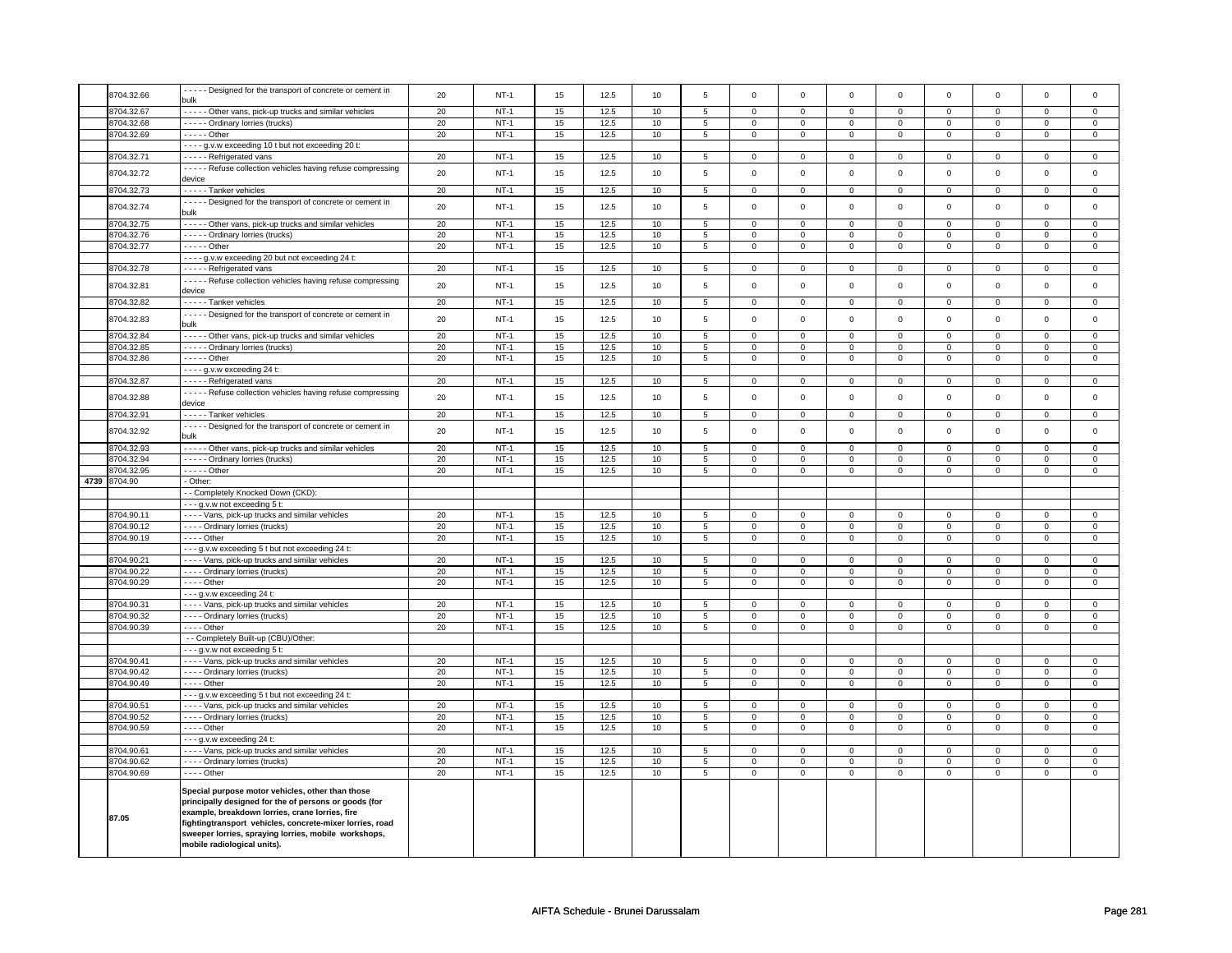|            | 4740 8705.10.00 | Crane lorries                                               | 20             | $NT-1$      | 15                  | 12.5        | 10           | 5                   | 0              | 0              | $\Omega$       | $\mathbf 0$    | $\mathbf 0$         | 0              | $\Omega$     | $\Omega$            |
|------------|-----------------|-------------------------------------------------------------|----------------|-------------|---------------------|-------------|--------------|---------------------|----------------|----------------|----------------|----------------|---------------------|----------------|--------------|---------------------|
| 4741       | 8705.20.00      |                                                             |                | $NT-1$      |                     | 12.5        |              |                     |                | $\mathsf 0$    |                | $\mathbf 0$    |                     | $\mathbf 0$    |              |                     |
| 4742       |                 | - Mobile drilling derricks                                  | 20             | $NT-1$      | 15                  |             | 10           | 5<br>$\overline{0}$ | 0              |                | 0              |                | 0                   |                | 0            | 0                   |
|            | 8705.30.00      | - Fire fighting vehicles                                    | $\mathbf 0$    |             | $\mathbf 0$         | $\mathbf 0$ | $\mathbf{0}$ |                     | $\mathbf 0$    | $\mathbf 0$    | $\mathbf 0$    | $\mathbf 0$    | 0                   | $\mathbf 0$    | 0            | $\overline{0}$      |
| 4743       | 8705.40.00      | - Concrete-mixer lorries                                    | 20             | $NT-1$      | 15                  | 12.5        | 10           | 5                   | $\mathbf 0$    | $\mathbf 0$    | $\mathbf 0$    | $\mathbf 0$    | $\mathbf 0$         | $\mathbf 0$    | $\mathbf 0$  | $\mathbf 0$         |
| 4744       | 8705.90         | Other:                                                      |                |             |                     |             |              |                     |                |                |                |                |                     |                |              |                     |
|            | 8705.90.10      | - Street cleansing vehicles, including cesspit emptiers     | $\mathsf 0$    | $NT-1$      | $\mathsf{O}\xspace$ | $\mathsf 0$ | $\mathsf 0$  | $\mathsf 0$         | $\mathsf 0$    | $\mathsf 0$    | $\mathbf 0$    | $\mathbf 0$    | $\mathsf 0$         | $\mathsf 0$    | $\Omega$     | $\mathbf 0$         |
|            | 8705.90.20      | - Mobile clinics; spraying lorries of all kinds             | $\mathsf 0$    | $NT-1$      | $\mathsf{O}\xspace$ | $\mathsf 0$ | $\mathsf 0$  | $\mathsf 0$         | $\mathsf 0$    | $\mathsf 0$    | 0              | $\mathsf 0$    | $\mathsf 0$         | $\mathbf 0$    | $\Omega$     | $\mathsf 0$         |
|            | 8705.90.30      | - Mobile radiological units                                 | 20             | $NT-1$      | 15                  | 12.5        | 10           | 5                   | $\mathbf 0$    | $\mathbf 0$    | $\mathbf 0$    | $\mathbf 0$    | $\mathbf 0$         | $\overline{0}$ | $\mathbf 0$  | $\overline{0}$      |
|            | 8705.90.40      | - Mobile manufacture units for explosives                   | 20             | $NT-1$      | 15                  | 12.5        | 10           | $\overline{5}$      | $\mathsf 0$    | $\overline{0}$ | 0              | $\mathsf 0$    | $\mathsf 0$         | $\overline{0}$ | 0            | $\overline{0}$      |
|            | 8705.90.90      | - - Other                                                   | 20             | $NT-1$      | 15                  | 12.5        | 10           | $5\phantom{.0}$     | $\mathsf 0$    | $\mathbf 0$    | $\mathbf 0$    | $\mathbf 0$    | $\mathbf 0$         | $\mathbf 0$    | $\mathbf 0$  | $\mathbf{0}$        |
| 4745 87.06 |                 | Chassis fitted with engines, for the motor vehicles of      |                |             |                     |             |              |                     |                |                |                |                |                     |                |              |                     |
|            |                 | headings 87.01 to 87.05.                                    |                |             |                     |             |              |                     |                |                |                |                |                     |                |              |                     |
|            |                 | - For vehicles of heading 87.01                             |                |             |                     |             |              |                     |                |                |                |                |                     |                |              |                     |
|            |                 | - For vehicles of subheadings 8701.10 and 8701.90           | 20             | $NT-1$      |                     | 12.5        | 10           |                     | $\mathbf 0$    |                | $\Omega$       |                | $\mathbf 0$         |                | $\Omega$     |                     |
|            | 8706.00.11      | agricultural tractors only)                                 |                |             | 15                  |             |              | 5                   |                | $\mathsf 0$    |                | $\mathbf 0$    |                     | $\mathbf 0$    |              | $\mathbf 0$         |
|            | 8706.00.19      | - - Other                                                   | 20             | $NT-1$      | 15                  | 12.5        | 10           | 5                   | $\mathbf 0$    | $\mathbf 0$    | 0              | $\mathbf 0$    | 0                   | $\mathbf 0$    | 0            | $\overline{0}$      |
|            |                 | - For vehicles of heading 87.02                             |                |             |                     |             |              |                     |                |                |                |                |                     |                |              |                     |
|            | 3706.00.21      | -- For vehicles of subheading 8702.10                       | 20             | $NT-1$      | 15                  | 12.5        | 10           | 5                   | $\mathbf 0$    | $\mathsf 0$    | $\mathbf 0$    | $\mathbf 0$    | $\mathbf 0$         | $\mathbf 0$    | $\Omega$     | 0                   |
|            | 8706.00.22      | -- For vehicles of subheading 8702.90                       | 20             | $NT-1$      | 15                  | 12.5        | 10           | $\overline{5}$      | $\mathbf 0$    | $\mathsf 0$    | $\mathbf 0$    | $\overline{0}$ | $\mathsf 0$         | $\overline{0}$ | $\mathbf 0$  | $\overline{0}$      |
|            |                 | For vehicles of heading 87.03                               |                |             |                     |             |              |                     |                |                |                |                |                     |                |              |                     |
|            | 8706.00.31      | - For ambulances                                            | 20             | $NT-1$      | 15                  | 12.5        | 10           | 5                   | 0              | $\mathsf 0$    | 0              | $\mathbf 0$    | 0                   | $\mathbf 0$    | 0            | $\mathsf 0$         |
|            | 8706.00.39      | $-$ Other                                                   | 20             | $NT-1$      | 15                  | 12.5        | 10           | $\overline{5}$      | $\mathbf 0$    | $\mathbf 0$    | $\mathbf 0$    | $\mathbf 0$    | $\mathbf 0$         | $\mathbf 0$    | $\mathbf 0$  | $\mathbf 0$         |
|            |                 | - For vehicles of heading 87.04:                            |                |             |                     |             |              |                     |                |                |                |                |                     |                |              |                     |
|            | 8706.00.41      | - For vehicles of subheading 8704.10                        | 20             | $NT-1$      | 15                  | 12.5        | 10           | 5                   | $\mathbf 0$    | $\mathsf 0$    | $\mathbf 0$    | $\mathbf 0$    | $\mathsf 0$         | $\mathbf 0$    | $\mathbf 0$  | $\mathbf 0$         |
|            | 8706.00.49      | - Other                                                     | 20             | $NT-1$      | 15                  | 12.5        | 10           | 5                   | $\mathsf 0$    | $\mathbf 0$    | $\mathbf 0$    | $\mathbf 0$    | $\mathsf 0$         | $\mathsf{O}$   | $\mathsf 0$  | $\mathbf 0$         |
|            |                 | For vehicles of heading 87.05                               | 20             | $NT-1$      | 15                  | 12.5        |              | 5                   |                | $\mathsf 0$    |                | $\mathsf 0$    |                     | $\mathsf 0$    |              | $\mathsf{O}\xspace$ |
|            | 8706.00.50      |                                                             |                |             |                     |             | 10           |                     | $\mathsf 0$    |                | 0              |                | $\mathsf 0$         |                | 0            |                     |
|            | 87.07           | Bodies (including cabs), for the motor vehicles of          |                |             |                     |             |              |                     |                |                |                |                |                     |                |              |                     |
|            |                 | headings 87.01 to 87.05.                                    |                |             |                     |             |              |                     |                |                |                |                |                     |                |              |                     |
|            | 4746 8707.10    | - For the vehicles of heading 87.03:                        |                |             |                     |             |              |                     |                |                |                |                |                     |                |              |                     |
|            | 8707.10.10      | - For ambulances                                            | 20             | $NT-1$      | 15                  | 12.5        | 10           | 5                   | $\mathbf 0$    | $\mathbf 0$    | $\mathbf 0$    | $\mathbf 0$    | $\mathbf 0$         | $\mathbf 0$    | $\Omega$     | $\mathbf{0}$        |
|            | 8707.10.90      | - Other                                                     | 20             | $NT-1$      | 15                  | 12.5        | 10           | 5                   | $\mathsf 0$    | $\mathsf 0$    | $\mathbf 0$    | $\mathbf 0$    | $\mathsf 0$         | $\mathbf 0$    | $\mathbf{0}$ | $\mathsf 0$         |
|            | 4747 8707.90    | - Other:                                                    |                |             |                     |             |              |                     |                |                |                |                |                     |                |              |                     |
|            |                 | - - For vehicles of heading 87.01:                          |                |             |                     |             |              |                     |                |                |                |                |                     |                |              |                     |
|            | 8707.90.11      | --- For vehicles of subheadings 8701.10 and 8701.90         | 20             | $NT-1$      | 15                  | 12.5        | 10           | 5                   | $\mathbf 0$    | $\mathsf 0$    | $\mathbf 0$    | $\mathbf 0$    | $\mathsf 0$         | $\mathbf 0$    | $\mathbf 0$  | $\mathbf 0$         |
|            |                 | (agricultural tractors only)                                |                |             |                     |             |              |                     |                |                |                |                |                     |                |              |                     |
|            | 8707.90.19      | $- -$ Other                                                 | 20             | $NT-1$      | 15                  | 12.5        | 10           | 5                   | $\mathbf 0$    | $\mathbf 0$    | $\mathbf 0$    | $\mathbf 0$    | $\mathsf 0$         | $\mathbf 0$    | $\mathbf 0$  | $\mathbf 0$         |
|            |                 | - - For vehicles of heading 87.04:                          |                |             |                     |             |              |                     |                |                |                |                |                     |                |              |                     |
|            | 8707.90.21      | --- For vehicles of subheading 8704.10                      | 20             | $NT-1$      | 15                  | 12.5        | 10           | $\overline{5}$      | $\overline{0}$ | $\overline{0}$ | $\overline{0}$ | $\overline{0}$ | $\overline{0}$      | $\overline{0}$ | $\Omega$     | $\overline{0}$      |
|            | 8707.90.29      | - - - Other                                                 | 20             | $NT-1$      | 15                  | 12.5        | 10           | 5                   | $\mathsf 0$    | $\mathsf 0$    | 0              | $\mathsf 0$    | $\mathsf 0$         | $\mathsf 0$    | 0            | 0                   |
|            | 8707.90.30      | - For vehicles of heading 87.05                             | 20             | $NT-1$      | 15                  | 12.5        | 10           | 5                   | $\mathbf 0$    | $\mathsf 0$    | $\mathbf 0$    | $\mathbf 0$    | $\mathsf 0$         | $\mathbf 0$    | $\mathbf 0$  | $\mathsf 0$         |
|            | 8707.90.90      | - - Other                                                   | 20             | $NT-1$      | 15                  | 12.5        | 10           | 5                   | $\mathsf 0$    | $\mathbf 0$    | $\mathbf 0$    | $\mathbf 0$    | $\mathsf 0$         | $\mathbf 0$    | 0            | $\mathsf 0$         |
|            |                 | Parts and accessories of the motor vehicles of headings     |                |             |                     |             |              |                     |                |                |                |                |                     |                |              |                     |
|            | 87.08           | 87.01 to 87.05.                                             |                |             |                     |             |              |                     |                |                |                |                |                     |                |              |                     |
|            | 4748 8708.10    | - Bumpers and parts thereof:                                |                |             |                     |             |              |                     |                |                |                |                |                     |                |              |                     |
|            | 8708.10.10      | -- For vehicles of heading 87.01                            | 20             | $NT-1$      | 15                  | 12.5        | 10           | 5                   | $\mathbf 0$    | $\mathbf 0$    | $\mathbf 0$    | $\mathbf 0$    | $\mathsf 0$         | $\mathbf 0$    | $\mathbf 0$  | $\mathbf 0$         |
|            |                 | - For vehicles of headings 87.02 and 87.04 (except          |                |             |                     |             |              |                     |                |                |                |                |                     |                |              |                     |
|            | 8708.10.20      | subheading 8704.10)                                         | 20             | $NT-1$      | 15                  | 12.5        | 10           | 5                   | $\mathbf 0$    | $\mathbf 0$    | $\Omega$       | $\mathbf 0$    | $\mathbf 0$         | $\mathbf 0$    | $\Omega$     | $\mathbf 0$         |
|            | 8708.10.30      | - - For ambulances                                          | 20             | <b>NT-1</b> | 15                  | 12.5        | 10           | 5                   | $\mathbf 0$    | $\mathbf 0$    | 0              | $\mathbf{0}$   | 0                   | $\mathbf 0$    | 0            | $\overline{0}$      |
|            |                 | - - For vehicles of subheadings 8703.21 to 8703.23, 8703.31 |                |             |                     |             |              |                     |                |                |                |                |                     |                |              |                     |
|            | 8708.10.40      | or 8703.32 (except ambulances)                              | 20             | $NT-1$      | 15                  | 12.5        | 10           | 5                   | $\mathbf 0$    | $\mathsf 0$    | $\mathbf 0$    | $\mathbf 0$    | $\mathbf 0$         | $\mathbf 0$    | $\mathbf 0$  | $\mathbf 0$         |
|            |                 | - For vehicles of subheading 8703.24 or 8703.33 (except     |                |             |                     |             |              |                     |                |                |                |                |                     |                |              |                     |
|            | 8708.10.50      | ambulances)                                                 | 20             | $NT-1$      | 15                  | 12.5        | 10           | 5                   | $\mathbf 0$    | $\mathsf 0$    | $\mathbf 0$    | $\mathbf 0$    | $\mathsf 0$         | $\mathbf 0$    | $\mathbf 0$  | $\mathbf 0$         |
|            |                 |                                                             |                |             |                     |             |              |                     |                |                |                |                |                     |                |              |                     |
|            | 8708.10.60      | - - For vehicles of subheading 8704.10 or heading 87.05     | 20             | $NT-1$      | 15                  | 12.5        | 10           | 5                   | $\mathbf 0$    | $\mathsf 0$    | $\mathbf 0$    | $\mathbf 0$    | $\mathsf 0$         | $\mathsf{o}\,$ | $\mathbf 0$  | $\mathbf 0$         |
|            | 8708.10.90      | - - Other                                                   | 20             | $NT-1$      | 15                  | 12.5        | 10           | 5                   | $\mathsf 0$    | $\mathbf 0$    | $\mathbf 0$    | $\mathbf 0$    | $\mathsf 0$         | $\mathbf 0$    | $\Omega$     | $\mathbf 0$         |
|            |                 |                                                             |                |             |                     |             |              |                     |                |                |                |                |                     |                |              |                     |
|            |                 | Other parts and accessories of bodies (including cabs):     |                |             |                     |             |              |                     |                |                |                |                |                     |                |              |                     |
|            |                 |                                                             |                |             |                     |             |              |                     |                |                |                |                |                     |                |              |                     |
|            | 4749 8708.21    | - - Safety seat belts:                                      |                |             |                     |             |              |                     |                |                |                |                |                     |                |              |                     |
|            | 8708.21.10      | --- For vehicles of heading 87.01                           | $\mathsf 0$    | $NT-1$      | $\mathsf{O}\xspace$ | $\mathsf 0$ | $\mathsf 0$  | $\mathbf 0$         | $\mathsf 0$    | $\mathbf 0$    | $\mathsf 0$    | $\mathbf 0$    | $\mathsf 0$         | $\mathbf 0$    | 0            | $\mathbf 0$         |
|            | 8708.21.20      | -- For vehicles of headings 87.02 and 87.04 (except         | $\mathbf 0$    | $NT-1$      | $\mathsf 0$         | $\mathsf 0$ | $\mathbf 0$  | $\mathbf 0$         | $\mathsf 0$    | $\mathsf 0$    | $\mathbf{0}$   | $\mathbf{0}$   | $\mathsf{O}\xspace$ | $\mathsf 0$    | $\mathbf{0}$ | $\mathsf 0$         |
|            |                 | subheading 8704.10)                                         |                |             |                     |             |              |                     |                |                |                |                |                     |                |              |                     |
|            | 8708.21.30      | - - - For ambulances                                        | $\overline{0}$ | $NT-1$      | $\mathbf{0}$        | $\mathbf 0$ | $\mathbf 0$  | $\mathbf{0}$        | $\mathbf{0}$   | $\mathbf{0}$   | $\mathbf 0$    | $\mathbf{0}$   | $\mathbf 0$         | $\mathbf{0}$   | $\mathbf 0$  | $\mathbf 0$         |
|            |                 | --- For vehicles of subheadings 8703.21 to 8703.23,         |                |             |                     |             |              |                     |                |                |                |                |                     |                |              |                     |
|            | 8708.21.40      | 8703.31 or 8703.32 (except<br>ambulances)                   | $\mathsf 0$    | $NT-1$      | $\mathsf 0$         | $\mathbf 0$ | 0            | $\mathbf 0$         | $\mathbf 0$    | $\mathsf 0$    | $\mathbf 0$    | $\mathbf 0$    | $\mathsf 0$         | $\mathbf 0$    | $\mathbf 0$  | 0                   |
|            |                 |                                                             |                |             |                     |             |              |                     |                |                |                |                |                     |                |              |                     |
|            | 8708.21.50      | --- For vehicles of subheading 8703.24 or 8703.33 (except   | $\mathsf 0$    | $NT-1$      | $\mathsf{O}\xspace$ | $\mathsf 0$ | $\mathbf 0$  | $\mathbf 0$         | $\mathbf 0$    | $\mathsf 0$    | $\mathbf 0$    | $\mathbf 0$    | $\mathsf 0$         | $\mathbf 0$    | $\mathbf 0$  | $\mathbf 0$         |
|            |                 | ambulances)                                                 |                |             |                     |             |              |                     |                |                |                |                |                     |                |              |                     |
|            |                 |                                                             |                |             |                     |             |              |                     |                |                |                |                |                     |                |              |                     |
|            | 8708.21.60      | --- For vehicles of subheading 8704.10 or heading 87.05     | $\mathbf 0$    | $NT-1$      | $\mathsf 0$         | $\mathbf 0$ | $\mathbf 0$  | $\mathsf 0$         | $\mathbf 0$    | $\mathsf 0$    | $\mathbf 0$    | $\mathbf 0$    | $\mathbf 0$         | $\mathbf 0$    | $\mathbf 0$  | $\mathbf 0$         |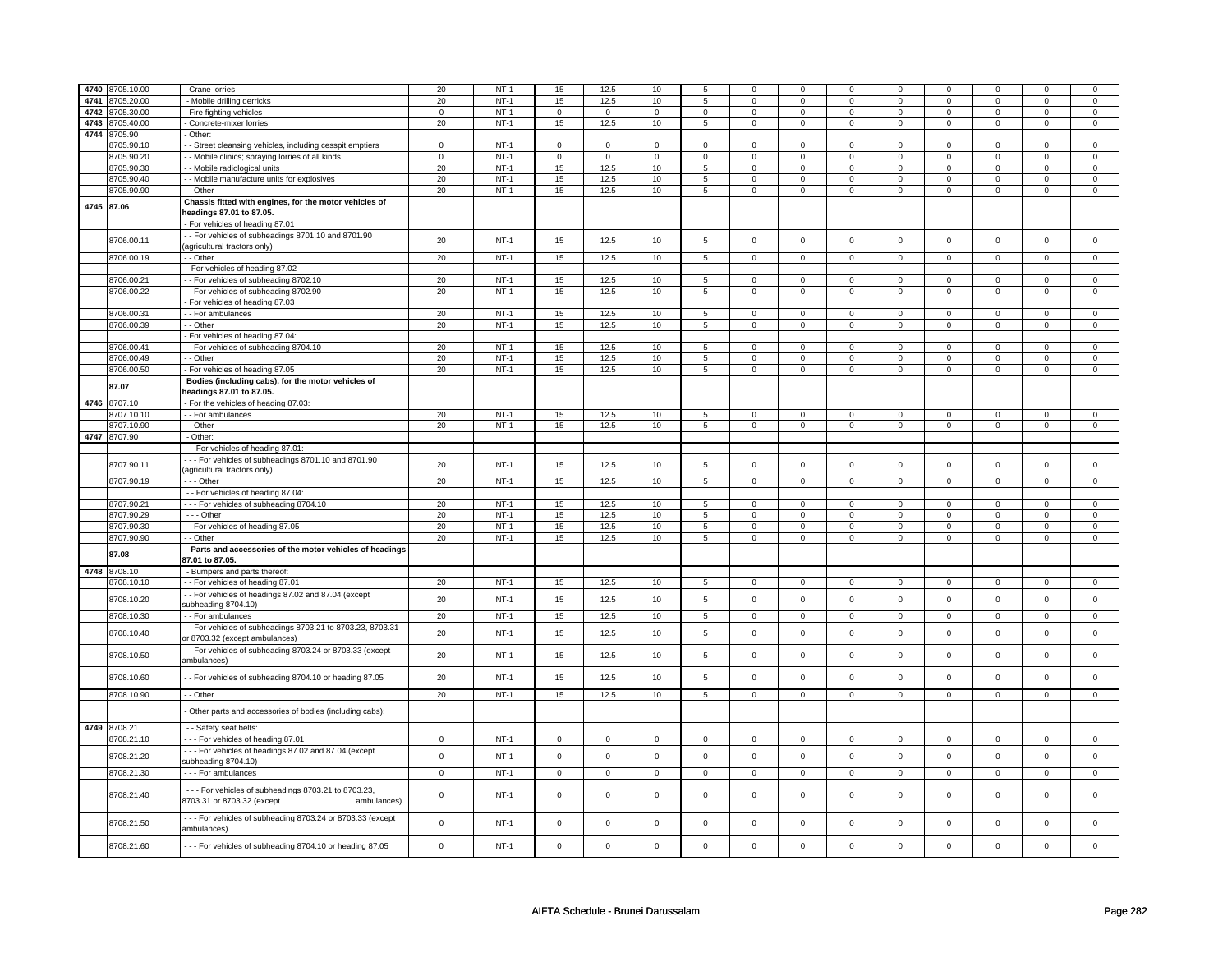|      | 3708.21.90   | --- Other                                                                                              | $\mathbf 0$ | $NT-1$ | $\mathbf 0$ | $\mathbf 0$ | $\mathbf 0$ | 0               | 0              | 0              | $\mathbf 0$         | 0              | $\mathbf 0$    | $\mathbf 0$    | $\mathbf 0$    | $\mathbf 0$    |
|------|--------------|--------------------------------------------------------------------------------------------------------|-------------|--------|-------------|-------------|-------------|-----------------|----------------|----------------|---------------------|----------------|----------------|----------------|----------------|----------------|
| 4750 | 8708.29      | - - Other:                                                                                             |             |        |             |             |             |                 |                |                |                     |                |                |                |                |                |
|      |              | - - - Components of door trim assembly:                                                                |             |        |             |             |             |                 |                |                |                     |                |                |                |                |                |
|      |              | - - - - For vehicles of subheading 8701.10 or 8701.90                                                  |             |        |             |             |             |                 |                |                |                     |                |                |                |                |                |
|      | 8708.29.11   | (agricultural tractors only)                                                                           | 20          | $NT-1$ | 15          | 12.5        | 10          | 5               | $\mathbf 0$    | $\mathsf 0$    | $\mathbf 0$         | 0              | $\mathbf 0$    | $\mathsf 0$    | $\mathsf 0$    | $\circ$        |
|      |              |                                                                                                        |             |        |             |             |             |                 |                |                |                     |                |                |                |                |                |
|      | 8708.29.12   | - - - - For vehicles of heading 87.01 (except subheading                                               | 20          | $NT-1$ | 15          | 12.5        | 10          | 5               | $\mathsf 0$    | $\mathsf 0$    | $\mathbf{0}$        | $\mathbf 0$    | $\mathsf 0$    | $\mathsf 0$    | $\mathbf 0$    | $\mathbf 0$    |
|      |              | 8701.10 or 8701.90)(agricultural tractors)                                                             |             |        |             |             |             |                 |                |                |                     |                |                |                |                |                |
|      | 8708.29.13   | - - - - For vehicles of headings 87.02 and 87.04 (except                                               | 20          | $NT-1$ | 15          | 12.5        | 10          | 5               | $\mathbf 0$    | $\mathbf 0$    | $\mathbf 0$         | $\mathbf{0}$   | $\mathbf 0$    | $\mathbf{0}$   | $\mathbf 0$    | $\mathbf 0$    |
|      |              | subheading 8704.10)                                                                                    |             |        |             |             |             |                 |                |                |                     |                |                |                |                |                |
|      | 8708.29.14   | - - - - For ambulances                                                                                 | 20          | $NT-1$ | 15          | 12.5        | 10          | $5\phantom{.0}$ | $\mathbf 0$    | $\mathbf 0$    | $\mathbf 0$         | $\overline{0}$ | $\mathbf 0$    | $\mathbf 0$    | $\mathsf 0$    | $\mathbf 0$    |
|      |              | - - - - For vehicles of subheadings 8703.21 to 8703.23,                                                |             |        |             |             |             |                 |                |                |                     |                |                |                |                |                |
|      | 8708.29.15   | 8703.31 or 8703.32 (except<br>ambulances)                                                              | 20          | $NT-1$ | 15          | 12.5        | 10          | 5               | $\mathbf 0$    | $\mathbf 0$    | $\mathbf 0$         | $\mathbf{0}$   | $\mathbf 0$    | $\mathbf{0}$   | $\mathbf 0$    | $\mathbf 0$    |
|      |              |                                                                                                        |             |        |             |             |             |                 |                |                |                     |                |                |                |                |                |
|      | 8708.29.16   | ---- For vehicles of subheading 8703.24 or 8703.33 (except                                             | 20          | $NT-1$ | 15          | 12.5        | 10          | 5               | $\mathbf 0$    | $\mathsf 0$    | $\mathbf 0$         | 0              | $\mathbf 0$    | $\mathbf 0$    | $\mathsf 0$    | $\mathbf 0$    |
|      |              | ambulances)                                                                                            |             |        |             |             |             |                 |                |                |                     |                |                |                |                |                |
|      |              |                                                                                                        |             |        |             |             |             |                 |                |                |                     |                |                |                |                |                |
|      | 8708.29.17   | - - - - For vehicles of subheading 8704.10 or heading 87.05                                            | 20          | $NT-1$ | 15          | 12.5        | 10          | 5               | $\mathsf 0$    | $\mathsf 0$    | $\mathbf 0$         | $\mathbf 0$    | $\mathsf 0$    | $\mathsf 0$    | $\mathsf 0$    | $\mathbf 0$    |
|      | 8708.29.19   | - - - - Other                                                                                          | 20          | $NT-1$ | 15          | 12.5        | 10          | $\overline{5}$  | $\overline{0}$ | $\overline{0}$ | $\mathbf 0$         | $\overline{0}$ | $\overline{0}$ | $\overline{0}$ | $\mathsf 0$    | $\overline{0}$ |
|      |              | $- -$ Other:                                                                                           |             |        |             |             |             |                 |                |                |                     |                |                |                |                |                |
|      |              | - - - - For vehicles of subheading 8701.10 or 8701.90                                                  |             |        |             |             |             |                 |                |                |                     |                |                |                |                |                |
|      | 8708.29.91   | (agricultural tractors only)                                                                           | 20          | $NT-1$ | 15          | 12.5        | 10          | 5               | $\mathbf 0$    | $\mathsf 0$    | $\mathbf 0$         | 0              | $\mathbf 0$    | $\mathbf 0$    | $\mathbf 0$    | $\mathbf 0$    |
|      |              |                                                                                                        |             |        |             |             |             |                 |                |                |                     |                |                |                |                |                |
|      | 8708.29.92   | - - - - For vehicles of heading 87.01 (except subheading<br>8701.10 or 8701.90)(agricultural tractors) | 20          | $NT-1$ | 15          | 12.5        | 10          | 5               | $\mathbf 0$    | $\mathsf 0$    | $\mathbf 0$         | $\mathbf{0}$   | $\mathbf 0$    | $\mathbf{0}$   | $\mathbf 0$    | $\mathbf{0}$   |
|      |              |                                                                                                        |             |        |             |             |             |                 |                |                |                     |                |                |                |                |                |
|      | 8708.29.93   | - - - - For vehicles of headings 87.02 and 87.04 (except                                               | 20          | $NT-1$ | 15          | 12.5        | 10          | 5               | $\mathbf 0$    | $\mathsf 0$    | $\mathbf 0$         | 0              | $\mathbf 0$    | $\mathsf 0$    | $\mathbf 0$    | $\mathbf 0$    |
|      |              | subheading 8704.10)                                                                                    |             |        |             |             |             |                 |                |                |                     |                |                |                |                |                |
|      | 8708.29.94   | - - - - For ambulances                                                                                 | 20          | $NT-1$ | 15          | 12.5        | 10          | 5               | $\mathsf 0$    | $\mathbf 0$    | $\mathbf 0$         | $\mathbf 0$    | $\mathsf 0$    | $\mathsf 0$    | $\mathsf 0$    | $\mathbf 0$    |
|      |              | - - - - For vehicles of subheadings 8703.21 to 8703.23,                                                |             |        |             |             |             |                 |                |                |                     |                |                |                |                |                |
|      | 8708.29.95   | 8703.31 or 8703.32 (except<br>ambulances)                                                              | 20          | $NT-1$ | 15          | 12.5        | 10          | 5               | $\mathbf 0$    | $\mathsf 0$    | $\mathbf 0$         | 0              | $\mathbf 0$    | $\mathbf 0$    | $\mathsf 0$    | $\mathbf 0$    |
|      |              |                                                                                                        |             |        |             |             |             |                 |                |                |                     |                |                |                |                |                |
|      | 8708.29.96   | - - - - For vehicles of subheading 8703.24 or 8703.33 (except                                          | 20          | $NT-1$ | 15          | 12.5        | 10          | 5               | $\mathsf 0$    | $\mathsf 0$    | $\mathsf 0$         | $\mathbf 0$    | $\mathsf 0$    | $\mathsf 0$    | $\mathsf 0$    | $\mathsf 0$    |
|      |              | ambulances)                                                                                            |             |        |             |             |             |                 |                |                |                     |                |                |                |                |                |
|      | 8708.29.97   | - - - - For vehicles of subheading 8704.10 or heading 87.05                                            | 20          | $NT-1$ | 15          | 12.5        | 10          | 5               | 0              | $\mathbf 0$    | 0                   | 0              | 0              | $\mathbf 0$    | $\mathbf 0$    | $\mathbf 0$    |
|      |              |                                                                                                        |             |        |             |             |             |                 |                |                |                     |                |                |                |                |                |
|      | 8708.29.98   | ---- Parts of safety belts                                                                             | 20          | $NT-1$ | 15          | 12.5        | 10          | 5               | $\mathbf 0$    | $\mathbf 0$    | $\mathbf 0$         | 0              | $\mathbf 0$    | $\mathbf 0$    | $\Omega$       | $\mathbf 0$    |
|      | 8708.29.99   | $- - -$ Other                                                                                          | 20          | $NT-1$ | 15          | 12.5        | 10          | $5\phantom{.0}$ | $\mathsf 0$    | $\mathsf 0$    | $\mathbf 0$         | $\mathbf 0$    | $\mathsf 0$    | $\mathsf 0$    | $\mathsf 0$    | $\overline{0}$ |
|      |              | - Brakes and servo-brakes and parts thereof:                                                           |             |        |             |             |             |                 |                |                |                     |                |                |                |                |                |
|      | 4751 8708.31 | - - Mounted brake linings:                                                                             |             |        |             |             |             |                 |                |                |                     |                |                |                |                |                |
|      |              | --- For vehicles of subheading 8701.10 or 8701.90                                                      |             |        |             |             |             |                 |                |                |                     |                |                |                |                |                |
|      | 8708.31.10   | (agricultural tractors only)                                                                           | 20          | $NT-1$ | 15          | 12.5        | 10          | 5               | $\mathbf 0$    | $\mathsf 0$    | $\mathbf 0$         | 0              | $\mathbf 0$    | $\mathsf 0$    | $\mathsf 0$    | $\mathbf 0$    |
|      |              | --- For vehicles of heading 87.01 (except subheading                                                   |             |        |             |             |             |                 |                |                |                     |                |                |                |                |                |
|      | 8708.31.20   | 8701.10 or 8701.90)(agricultural tractors)                                                             | 20          | $NT-1$ | 15          | 12.5        | 10          | 5               | $\mathbf 0$    | $\mathsf 0$    | $\mathbf 0$         | 0              | $\mathbf 0$    | $\mathbf 0$    | $\mathsf 0$    | $\mathbf 0$    |
|      |              |                                                                                                        |             |        |             |             |             |                 |                |                |                     |                |                |                |                |                |
|      | 8708.31.30   | --- For vehicles of headings 87.02 and 87.04 (except                                                   | 20          | $NT-1$ | 15          | 12.5        | 10          | 5               | $\mathbf 0$    | $\mathbf 0$    | $\mathbf 0$         | $\mathbf{0}$   | $\mathbf 0$    | $\mathbf 0$    | $\mathsf 0$    | $\mathbf 0$    |
|      |              | subheading 8704.10)                                                                                    |             |        |             |             |             |                 |                |                |                     |                |                |                |                |                |
|      | 8708.31.40   | - - - For ambulances                                                                                   | 20          | $NT-1$ | 15          | 12.5        | 10          | $\overline{5}$  | $\overline{0}$ | $\overline{0}$ | $\overline{0}$      | $\overline{0}$ | $\overline{0}$ | $\overline{0}$ | $\overline{0}$ | $\overline{0}$ |
|      |              | - - - For vehicles of subheadings 8703.21 to 8703.23,                                                  |             |        |             |             |             |                 |                |                |                     |                |                |                |                |                |
|      | 8708.31.50   | 8703.31 or 8703.32 (except<br>ambulances)                                                              | 20          | $NT-1$ | 15          | 12.5        | 10          | 5               | $\mathsf 0$    | $\mathsf 0$    | $\Omega$            | 0              | $\Omega$       | $\mathbf 0$    | $\mathsf 0$    | $\mathbf 0$    |
|      |              |                                                                                                        |             |        |             |             |             |                 |                |                |                     |                |                |                |                |                |
|      | 8708.31.60   | - - - For vehicles of subheading 8703.24 or 8703.33 (except                                            | 20          | $NT-1$ | 15          | 12.5        | 10          | 5               | $\mathbf 0$    | $\mathbf 0$    | $\mathbf 0$         | $\mathbf{0}$   | $\mathbf 0$    | $\mathbf{0}$   | $\mathbf 0$    | $\mathbf 0$    |
|      |              | ambulances)                                                                                            |             |        |             |             |             |                 |                |                |                     |                |                |                |                |                |
|      | 8708.31.70   | --- For vehicles of subheading 8704.10 or heading 87.05                                                | 20          | $NT-1$ | 15          | 12.5        | 10          | 5               | $\mathsf 0$    | $\mathsf 0$    | $\mathbf{0}$        | $\mathsf 0$    | $\mathsf 0$    | $\mathsf 0$    | $\mathbf 0$    | $\mathbf 0$    |
|      |              |                                                                                                        |             |        |             |             |             |                 |                |                |                     |                |                |                |                |                |
|      | 8708.31.90   | --- Other                                                                                              | 20          | $NT-1$ | 15          | 12.5        | 10          | 5               | $\mathbf 0$    | $\mathsf 0$    | $\mathbf 0$         | 0              | $\mathbf 0$    | $\mathbf 0$    | $\mathsf 0$    | $\mathbf 0$    |
|      | 4752 8708.39 | - - Other:                                                                                             |             |        |             |             |             |                 |                |                |                     |                |                |                |                |                |
|      |              | --- For vehicles of subheading 8701.10 or 8701.90                                                      |             |        |             |             |             |                 |                |                |                     |                |                |                |                |                |
|      | 8708.39.10   | (agricultural tractors only)                                                                           | 20          | $NT-1$ | 15          | 12.5        | 10          | 5               | $\mathbf 0$    | $\mathsf 0$    | $\mathbf 0$         | $\mathbf 0$    | $\mathbf 0$    | $\mathbf 0$    | $\mathsf 0$    | $\circ$        |
|      |              | --- For vehicles of heading 87.01 (except subheading                                                   |             |        |             |             |             |                 |                |                |                     |                |                |                |                |                |
|      | 8708.39.20   | 8701.10 or 8701.90)(agricultural tractors)                                                             | 20          | $NT-1$ | 15          | 12.5        | 10          | 5               | $\mathsf 0$    | $\mathsf 0$    | $\mathsf{O}\xspace$ | $\mathbf 0$    | $\mathsf 0$    | $\mathsf 0$    | $\mathsf 0$    | $\mathbf 0$    |
|      |              | --- For vehicles of subheadings 87.02 and 87.04 (except                                                |             |        |             |             |             |                 |                |                |                     |                |                |                |                |                |
|      | 8708.39.30   | subheading 8704.10)                                                                                    | 20          | $NT-1$ | 15          | 12.5        | 10          | 5               | $\mathsf 0$    | $\mathsf 0$    | $\mathbf 0$         | $\mathbf 0$    | $\mathbf 0$    | $\mathsf 0$    | $\mathsf 0$    | $\mathbf 0$    |
|      | 8708.39.40   | - - - For ambulances                                                                                   | 20          | $NT-1$ | 15          | 12.5        | 10          | $5\overline{5}$ | $\mathsf 0$    | $\overline{0}$ | $\overline{0}$      | $\mathsf{O}^-$ | $\overline{0}$ | $\overline{0}$ | $\overline{0}$ | $\mathsf 0$    |
|      |              |                                                                                                        |             |        |             |             |             |                 |                |                |                     |                |                |                |                |                |
|      |              | --- For vehicles of subheadings 8703.21 to 8703.23, 8703.31                                            |             |        |             |             |             |                 |                |                |                     |                |                |                |                |                |
|      | 8708.39.50   | or 8703.32 (except<br>ambulances)                                                                      | 20          | $NT-1$ | 15          | 12.5        | 10          | 5               | $\mathbf 0$    | $\mathbf 0$    | $\mathbf 0$         | $\mathbf{0}$   | $\mathbf 0$    | $\mathbf{0}$   | $\mathbf 0$    | $\mathbf 0$    |
|      |              |                                                                                                        |             |        |             |             |             |                 |                |                |                     |                |                |                |                |                |
|      | 8708.39.60   | --- For vehicles of subheading 8703.24 or 8703.33 (except                                              | 20          | $NT-1$ | 15          | 12.5        | 10          | 5               | $\mathbf 0$    | $\mathsf 0$    | $\mathbf 0$         | 0              | $\mathbf 0$    | $\mathbf 0$    | $\mathsf 0$    | $\mathbf 0$    |
|      |              | ambulances)                                                                                            |             |        |             |             |             |                 |                |                |                     |                |                |                |                |                |
|      | 8708.39.70   | --- For vehicles of subheading 8704.10 or heading 87.05                                                | 20          | $NT-1$ | 15          | 12.5        | 10          | 5               | $\mathbf 0$    | $\mathsf 0$    | $\mathsf{O}\xspace$ | $\mathbf 0$    | $\mathsf 0$    | $\mathsf 0$    | $\mathsf 0$    | $\mathbf 0$    |
|      |              |                                                                                                        |             |        |             |             |             |                 |                |                |                     |                |                |                |                |                |
|      | 8708.39.90   | --- Other                                                                                              | 20          | $NT-1$ | 15          | 12.5        | 10          | 5               | $\mathbf 0$    | $\mathbf{0}$   | $\mathbf 0$         | $\mathbf{0}$   | $\mathbf 0$    | $\mathbf{0}$   | $\mathbf 0$    | $\mathbf{0}$   |
|      | 4753 8708.40 | - Gear boxes:                                                                                          |             |        |             |             |             |                 |                |                |                     |                |                |                |                |                |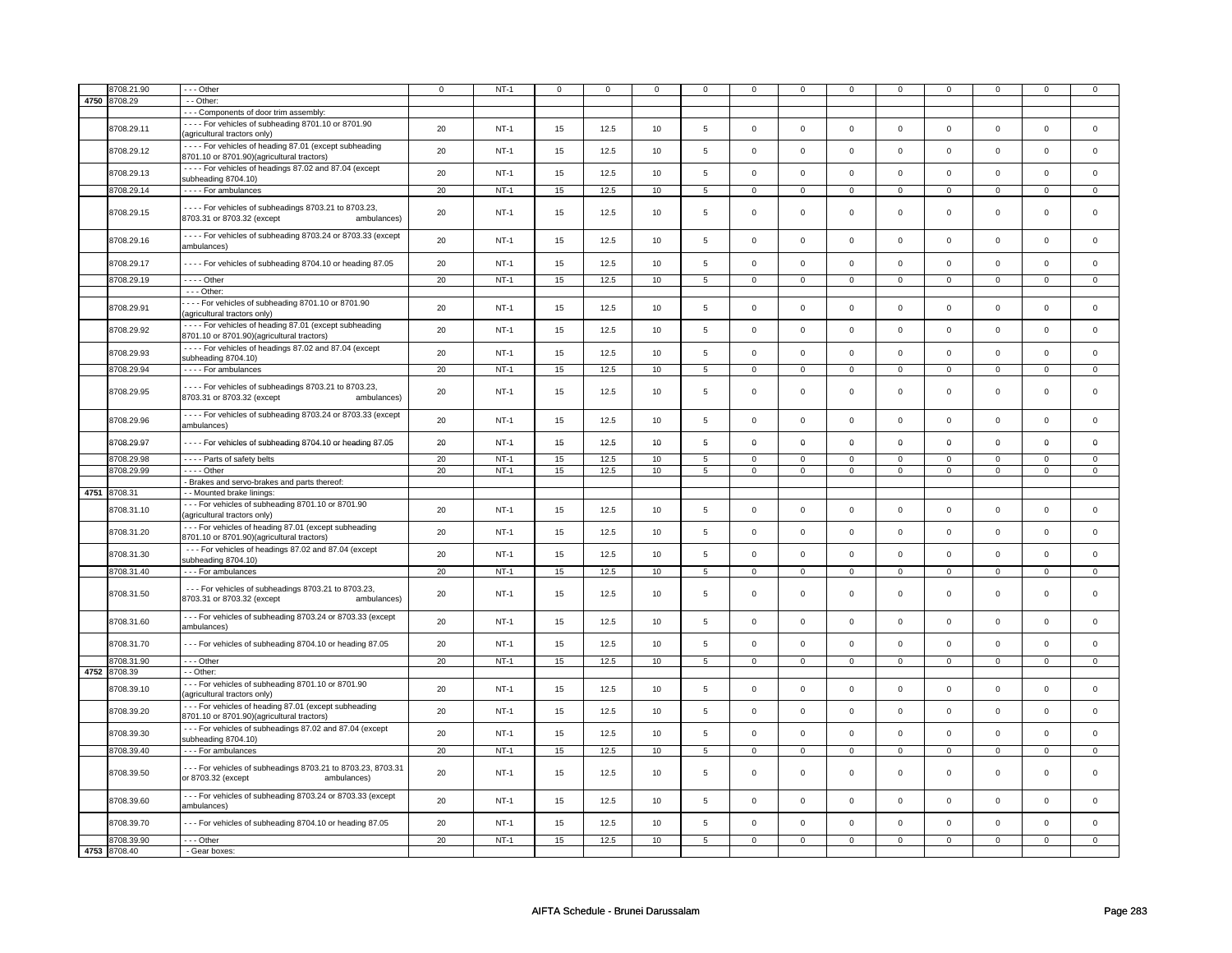|      |              | - - Not fully assembled:                                                                            |    |        |    |      |    |                 |                |                |                     |                |                |                |                |                     |
|------|--------------|-----------------------------------------------------------------------------------------------------|----|--------|----|------|----|-----------------|----------------|----------------|---------------------|----------------|----------------|----------------|----------------|---------------------|
|      | 8708.40.11   | --- For vehicles of subheading 8701.10 or 8701.90<br>(agricultural tractors only)                   | 20 | $NT-1$ | 15 | 12.5 | 10 | 5               | $\mathsf 0$    | $\mathbf 0$    | $\mathsf 0$         | $\mathbf 0$    | 0              | $\mathsf 0$    | $\mathsf 0$    | $\mathbf 0$         |
|      | 8708.40.12   | --- For vehicles of heading 87.01 (except subheading<br>8701.10 or 8701.90)(agricultural tractors)  | 20 | $NT-1$ | 15 | 12.5 | 10 | $\,$ 5 $\,$     | $\mathsf 0$    | $\mathsf 0$    | $\mathsf{O}\xspace$ | $\mathsf 0$    | $\mathsf 0$    | $\mathsf 0$    | $\mathsf 0$    | $\mathbf 0$         |
|      | 8708.40.13   | --- For vehicles of headings 87.02 and 87.04 (except<br>subheading 8704.10)                         | 20 | $NT-1$ | 15 | 12.5 | 10 | 5               | $\mathsf 0$    | $\mathsf 0$    | $\mathsf 0$         | $\mathsf 0$    | $\mathbf 0$    | $\mathsf 0$    | $\mathsf 0$    | $\mathsf 0$         |
|      | 8708.40.14   | - - - For ambulances                                                                                | 20 | $NT-1$ | 15 | 12.5 | 10 | $5\overline{)}$ | $\overline{0}$ | $\overline{0}$ | $\overline{0}$      | $\overline{0}$ | $\overline{0}$ | $\overline{0}$ | $\overline{0}$ | $\overline{0}$      |
|      | 8708.40.15   | --- For vehicles of subheadings 8703.21 to 8703.23, 8703.31<br>or 8703.32 (except<br>ambulances)    | 20 | $NT-1$ | 15 | 12.5 | 10 | 5               | $\mathbf 0$    | $\mathbf 0$    | $\mathbf 0$         | $\mathbf 0$    | $\mathbf 0$    | $\mathbf 0$    | $\mathbf 0$    | $\mathbf{0}$        |
|      | 8708.40.16   | - - - For vehicles of subheading 8703.24 or 8703.33 (except<br>ambulances)                          | 20 | $NT-1$ | 15 | 12.5 | 10 | 5               | $\mathbf 0$    | $\mathbf 0$    | $\mathsf 0$         | $\mathbf 0$    | $\mathbf 0$    | $\mathsf 0$    | $\mathbf 0$    | 0                   |
|      | 8708.40.17   | --- For vehicles of subheading 8704.10 or heading 87.05                                             | 20 | $NT-1$ | 15 | 12.5 | 10 | 5               | $\mathsf 0$    | $\mathsf 0$    | $\mathsf 0$         | $\mathbf 0$    | $\mathbf 0$    | $\mathsf 0$    | $\mathbf 0$    | $\mathbf 0$         |
|      | 8708.40.19   | $- -$ Other                                                                                         | 20 | $NT-1$ | 15 | 12.5 | 10 | 5               | $\mathbf 0$    | $\mathbf 0$    | $\mathsf 0$         | $\mathbf 0$    | $\mathbf 0$    | $\mathsf 0$    | $\mathsf 0$    | $\mathbf 0$         |
|      |              | - - Fully assembled:                                                                                |    |        |    |      |    |                 |                |                |                     |                |                |                |                |                     |
|      | 8708.40.21   | --- For vehicles of subheading 8701.10 or 8701.90<br>(agricultural tractors only)                   | 20 | $NT-1$ | 15 | 12.5 | 10 | 5               | $\mathbf 0$    | $\mathbf 0$    | $\mathbf 0$         | $\mathbf 0$    | 0              | $\mathsf 0$    | 0              | $\mathbf 0$         |
|      | 8708.40.22   | --- For vehicles of heading 87.01 (except subheading<br>8701.10 or 8701.90)(agricultural tractors)  | 20 | $NT-1$ | 15 | 12.5 | 10 | 5               | $\mathsf 0$    | $\mathsf 0$    | $\mathsf{O}\xspace$ | $\mathbf 0$    | $\mathsf 0$    | $\mathsf 0$    | $\mathsf 0$    | $\mathbf 0$         |
|      | 8708.40.23   | --- For vehicles of headings 87.02 and 87.04 (except<br>subheading 8704.10)                         | 20 | $NT-1$ | 15 | 12.5 | 10 | 5               | $\mathbf 0$    | $\mathbf 0$    | $\mathbf 0$         | $\mathbf 0$    | $\mathbf 0$    | $\mathbf 0$    | $\mathbf 0$    | $\mathbf 0$         |
|      | 8708.40.24   | - - - For ambulances                                                                                | 20 | $NT-1$ | 15 | 12.5 | 10 | $5\overline{)}$ | $\overline{0}$ | $\overline{0}$ | $\overline{0}$      | $\overline{0}$ | $\overline{0}$ | $\overline{0}$ | $\overline{0}$ | $\overline{0}$      |
|      | 8708.40.25   | --- For vehicles of subheadings 8703.21 to 8703.23, 8703.31<br>or 8703.32 (except<br>ambulances)    | 20 | $NT-1$ | 15 | 12.5 | 10 | 5               | $\mathbf 0$    | $\mathbf 0$    | $\mathbf 0$         | $\mathbf 0$    | $\mathbf 0$    | $\mathbf 0$    | $\Omega$       | $\mathbf{0}$        |
|      | 8708.40.26   | - - - For vehicles of subheading 8703.24 or 8703.33 (except<br>ambulances)                          | 20 | $NT-1$ | 15 | 12.5 | 10 | 5               | $\mathsf 0$    | $\mathbf 0$    | $\mathbf 0$         | $\mathbf 0$    | $\mathsf 0$    | $\mathbf{0}$   | $\mathbf 0$    | $\mathbf 0$         |
|      | 8708.40.27   | --- For vehicles of subheading 8704.10 or 87.05                                                     | 20 | $NT-1$ | 15 | 12.5 | 10 | 5               | $\mathsf 0$    | $\mathsf 0$    | $\mathsf{O}\xspace$ | $\mathbf 0$    | $\mathbf 0$    | $\mathbf 0$    | $\mathbf 0$    | $\mathbf 0$         |
|      | 8708.40.29   | --- Other                                                                                           | 20 | $NT-1$ | 15 | 12.5 | 10 | 5               | $\mathbf 0$    | $\overline{0}$ | $\mathsf 0$         | $\mathbf 0$    | $\mathbf 0$    | $\mathsf 0$    | $\mathsf 0$    | $\overline{0}$      |
| 4754 | 8708.50      | - Drive-axles with differential, whether or not provided with<br>other transmission components:     |    |        |    |      |    |                 |                |                |                     |                |                |                |                |                     |
|      |              | - - Not fully assembled:                                                                            |    |        |    |      |    |                 |                |                |                     |                |                |                |                |                     |
|      | 8708.50.11   | --- For vehicles of subheading 8701.10 or 8701.90<br>(agricultural tractors only)                   | 20 | $NT-1$ | 15 | 12.5 | 10 | 5               | $\Omega$       | $\mathsf 0$    | $\mathsf 0$         | $\mathbf 0$    | $\mathbf 0$    | $\mathsf 0$    | $\mathsf 0$    | $\mathsf 0$         |
|      | 8708.50.12   | --- For vehicles of heading 87.01 (except subheading<br>8701.10 or 8701.90) (agricultural tractors) | 20 | $NT-1$ | 15 | 12.5 | 10 | 5               | $\Omega$       | $\mathsf 0$    | $\mathbf 0$         | $\mathbf 0$    | $\mathsf 0$    | $\mathsf 0$    | $\mathbf 0$    | 0                   |
|      | 8708.50.13   | --- For vehicles of headings 87.02 and 87.04 (except<br>subheading 8704.10)                         | 20 | $NT-1$ | 15 | 12.5 | 10 | 5               | $\mathsf 0$    | $\mathsf 0$    | $\mathsf 0$         | $\mathsf 0$    | $\mathbf 0$    | $\mathbf 0$    | $\mathbf 0$    | $\mathbf 0$         |
|      | 8708.50.14   | - - - For ambulances                                                                                | 20 | $NT-1$ | 15 | 12.5 | 10 | 5               | $\mathbf 0$    | $\mathbf 0$    | $\mathsf 0$         | $\mathbf 0$    | 0              | $\mathsf 0$    | 0              | 0                   |
|      | 8708.50.15   | --- For vehicles of subheadings 8703.21 to 8703.23, 8703.31<br>or 8703.32 (except<br>ambulances)    | 20 | $NT-1$ | 15 | 12.5 | 10 | 5               | $\,0\,$        | $\mathsf 0$    | $\mathbf 0$         | $\mathbf 0$    | $\mathbf 0$    | 0              | 0              | $\mathbf 0$         |
|      | 8708.50.16   | --- For vehicles of subheading 8703.24 or 8703.33 (except<br>ambulances)                            | 20 | $NT-1$ | 15 | 12.5 | 10 | 5               | $\mathsf 0$    | $\mathsf 0$    | $\mathsf{O}\xspace$ | $\mathbf 0$    | 0              | $\mathsf 0$    | 0              | $\mathsf 0$         |
|      | 8708.50.17   | --- For vehicles of subheading 8704.10 or heading 87.05                                             | 20 | $NT-1$ | 15 | 12.5 | 10 | 5               | $\mathsf 0$    | $\mathsf 0$    | $\mathsf{O}\xspace$ | $\mathsf 0$    | $\mathsf 0$    | $\mathsf 0$    | $\mathsf 0$    | $\mathbf 0$         |
|      | 8708.50.19   | $--$ Other                                                                                          | 20 | $NT-1$ | 15 | 12.5 | 10 | $\overline{5}$  | $\overline{0}$ | $\overline{0}$ | $\overline{0}$      | $\overline{0}$ | $\overline{0}$ | $\overline{0}$ | $\overline{0}$ | $\overline{0}$      |
|      |              | - - Fully assembled:                                                                                |    |        |    |      |    |                 |                |                |                     |                |                |                |                |                     |
|      | 8708.50.21   | --- For vehicles of subheading 8701.10 or 8701.90<br>(agricultural tractors only)                   | 20 | $NT-1$ | 15 | 12.5 | 10 | 5               | $\Omega$       | $\mathbf 0$    | $\mathbf 0$         | $\mathbf 0$    | $\mathbf 0$    | $\mathbf 0$    | $\Omega$       | $\mathbf 0$         |
|      | 8708.50.22   | --- For vehicles of heading 87.01 (except subheading<br>8701.10 or 8701.90) (agricultural tractors) | 20 | $NT-1$ | 15 | 12.5 | 10 | 5               | $\mathsf 0$    | $\mathbf 0$    | $\mathsf 0$         | $\mathbf 0$    | $\mathbf 0$    | $\mathbf 0$    | $\mathbf 0$    | $\mathbf 0$         |
|      | 8708.50.23   | --- For vehicles of headings 87.02 and 87.04 (except<br>subheading 8704.10)                         | 20 | $NT-1$ | 15 | 12.5 | 10 | 5               | $\mathsf 0$    | $\mathsf 0$    | $\mathsf{O}\xspace$ | $\mathsf 0$    | $\mathbf 0$    | $\mathsf 0$    | $\mathsf 0$    | $\mathbf 0$         |
|      | 8708.50.24   | --- For ambulances                                                                                  | 20 | $NT-1$ | 15 | 12.5 | 10 | 5               | $\mathbf 0$    | $\mathbf 0$    | $\mathsf 0$         | $\mathbf 0$    | $\mathbf 0$    | $\mathsf 0$    | $\mathsf 0$    | 0                   |
|      | 8708.50.25   | --- For vehicles of subheadings 8703.21 to 8703.23, 8703.31<br>or 8703.32 (except<br>ambulances)    | 20 | $NT-1$ | 15 | 12.5 | 10 | 5               | $\,0\,$        | $\mathsf 0$    | $\mathsf 0$         | $\mathbf 0$    | $\mathbf 0$    | $\mathsf 0$    | 0              | 0                   |
|      | 8708.50.26   | --- For vehicles of subheading 8703.24 or 8703.33 (except<br>ambulances)                            | 20 | $NT-1$ | 15 | 12.5 | 10 | 5               | $\mathsf 0$    | $\mathsf 0$    | $\mathsf{O}\xspace$ | $\mathsf 0$    | $\mathsf 0$    | $\mathsf 0$    | $\mathsf 0$    | $\mathsf{O}\xspace$ |
|      | 8708.50.27   | --- For vehicles of subheading 8704.10 or heading 87.05                                             | 20 | $NT-1$ | 15 | 12.5 | 10 | $\,$ 5 $\,$     | $\mathsf 0$    | $\mathsf 0$    | $\mathsf 0$         | $\mathbf 0$    | $\mathbf 0$    | $\mathsf 0$    | $\Omega$       | $\mathsf 0$         |
|      | 8708.50.29   | --- Other                                                                                           | 20 | $NT-1$ | 15 | 12.5 | 10 | $5\phantom{.0}$ | $\mathsf 0$    | $\mathsf 0$    | $\mathsf 0$         | $\mathsf 0$    | $\mathsf 0$    | $\mathbf 0$    | $\mathsf 0$    | $\mathsf 0$         |
|      | 4755 8708.60 | - Non-driving axles and parts thereof:                                                              |    |        |    |      |    |                 |                |                |                     |                |                |                |                |                     |
|      |              | - Not fully assembled:                                                                              |    |        |    |      |    |                 |                |                |                     |                |                |                |                |                     |
|      | 8708.60.11   | --- For vehicles of subheading 8701.10 or 8701.90<br>(agricultural tractors only)                   | 20 | $NT-1$ | 15 | 12.5 | 10 | 5               | $\mathbf 0$    | $\mathbf 0$    | $\mathsf 0$         | $\mathbf 0$    | $\mathbf 0$    | $\mathsf 0$    | $\mathsf 0$    | 0                   |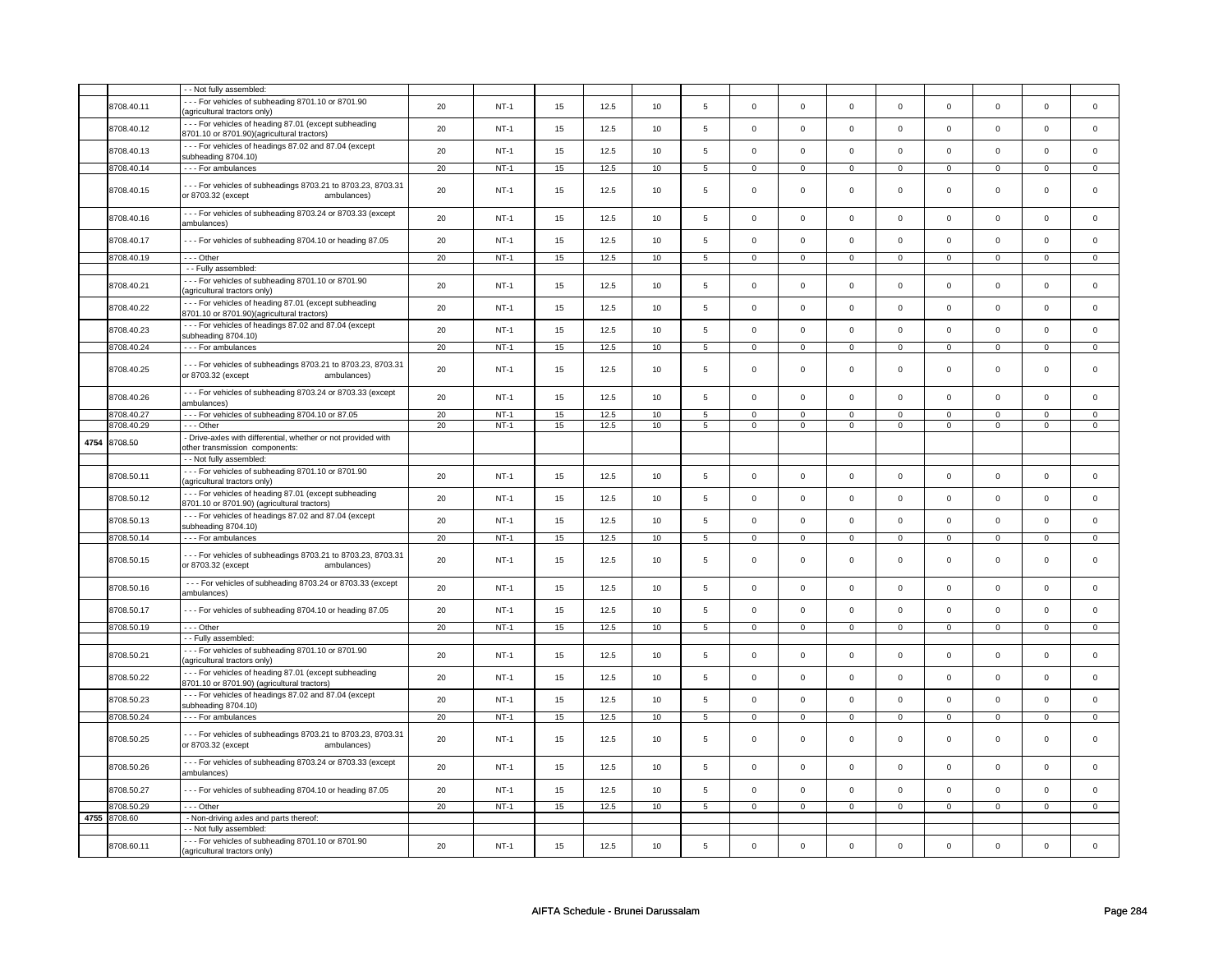|      | 8708.60.12   | --- For vehicles of heading 87.01 (except subheading                                                | 20 | $NT-1$ | 15 | 12.5 | 10 | $\,$ 5 $\,$    | $\mathsf 0$    | $\mathbf 0$    | $\mathsf{O}\xspace$ | $\mathsf 0$    | $\mathsf 0$    | $\mathbf 0$    | $\Omega$       | $\mathsf{O}\xspace$ |
|------|--------------|-----------------------------------------------------------------------------------------------------|----|--------|----|------|----|----------------|----------------|----------------|---------------------|----------------|----------------|----------------|----------------|---------------------|
|      |              | 8701.10 or 8701.90) (agricultural tractors)<br>--- For vehicles of headings 87.02 and 87.04 (except |    |        |    |      |    |                |                |                |                     |                |                |                |                |                     |
|      | 8708.60.13   | subheading 8704.10)                                                                                 | 20 | $NT-1$ | 15 | 12.5 | 10 | 5              | $\mathsf 0$    | $\mathbf 0$    | $\mathsf 0$         | $\mathbf 0$    | $\mathbf 0$    | $\mathbf 0$    | $\mathbf 0$    | $\mathbf{0}$        |
|      | 8708.60.14   | - - - For ambulances                                                                                | 20 | $NT-1$ | 15 | 12.5 | 10 | 5              | $\mathsf 0$    | $\mathsf 0$    | $\mathsf 0$         | $\mathbf 0$    | $\mathsf 0$    | $\mathbf 0$    | $\mathsf 0$    | $\mathbf 0$         |
|      | 8708.60.15   | --- For vehicles of subheadings 8703.21 to 8703.23, 8703.31<br>or 8703.32 (except<br>ambulances)    | 20 | $NT-1$ | 15 | 12.5 | 10 | 5              | $\mathsf 0$    | $\mathbf 0$    | $\mathsf 0$         | $\mathbf 0$    | $\mathbf 0$    | $\mathbf 0$    | $\mathsf 0$    | 0                   |
|      | 8708.60.16   | --- For vehicles of subheading 8703.24 or 8703.33 (except<br>ambulances)                            | 20 | $NT-1$ | 15 | 12.5 | 10 | 5              | $\mathsf 0$    | $\mathsf 0$    | $\mathbf 0$         | $\mathsf 0$    | $\mathsf 0$    | $\mathbf 0$    | $\mathbf 0$    | $\mathsf 0$         |
|      | 8708.60.17   | --- For vehicles of subheading 8704.10 or heading 87.05                                             | 20 | $NT-1$ | 15 | 12.5 | 10 | $\,$ 5 $\,$    | $\Omega$       | $\mathsf 0$    | $\mathsf{O}\xspace$ | $\mathsf 0$    | $\mathsf 0$    | $\mathbf 0$    | $\mathsf 0$    | $\mathsf 0$         |
|      | 8708.60.19   | --- Other                                                                                           | 20 | $NT-1$ | 15 | 12.5 | 10 | 5              | $\mathbf 0$    | $\mathbf 0$    | $\mathbf 0$         | $\mathbf{0}$   | $\mathbf 0$    | $\mathbf 0$    | 0              | $\overline{0}$      |
|      |              | -- Fully assembled:                                                                                 |    |        |    |      |    |                |                |                |                     |                |                |                |                |                     |
|      | 8708.60.21   | - - - For vehicles of subheading 8701.10 or 8701.90<br>agricultural tractors only)                  | 20 | $NT-1$ | 15 | 12.5 | 10 | 5              | $\mathsf 0$    | $\mathbf 0$    | $\mathbf 0$         | $\mathsf{O}$   | $\mathsf 0$    | $\mathsf 0$    | $\mathbf 0$    | $\mathsf{O}\xspace$ |
|      | 8708.60.22   | --- For vehicles of heading 87.01 (except subheading<br>8701.10 or 8701.90) (agricultural tractors) | 20 | $NT-1$ | 15 | 12.5 | 10 | 5              | $\mathsf 0$    | $\mathsf 0$    | $\mathsf 0$         | $\mathbf 0$    | $\mathsf 0$    | $\mathbf 0$    | $\mathbf 0$    | $\mathbf 0$         |
|      | 8708.60.23   | --- For vehicles of headings 87.02 and 87.04 (except<br>subheading 8704.10)                         | 20 | $NT-1$ | 15 | 12.5 | 10 | 5              | $\mathbf 0$    | $\mathsf 0$    | $\mathbf 0$         | $\mathsf 0$    | $\mathbf 0$    | $\mathbf 0$    | $\mathbf 0$    | $\mathbf 0$         |
|      | 8708.60.24   | - - - For ambulances                                                                                | 20 | $NT-1$ | 15 | 12.5 | 10 | 5              | $\mathbf 0$    | $\mathsf 0$    | $\mathsf 0$         | $\mathbf 0$    | $\mathsf 0$    | $\mathbf 0$    | $\mathsf 0$    | $\mathbf 0$         |
|      | 8708.60.25   | --- For vehicles of subheadings 8703.21 to 8703.23,<br>8703.31 or 8703.32 (except<br>ambulances)    | 20 | $NT-1$ | 15 | 12.5 | 10 | 5              | $\mathsf 0$    | $\mathsf 0$    | $\mathsf 0$         | $\mathbf 0$    | $\mathbf 0$    | $\mathbf 0$    | $\mathbf 0$    | $\mathbf{0}$        |
|      | 8708.60.26   | --- For vehicles of subheading 8703.24 or 8703.33 (except<br>ambulances)                            | 20 | $NT-1$ | 15 | 12.5 | 10 | $\,$ 5 $\,$    | $\mathsf 0$    | $\mathsf 0$    | $\mathbf 0$         | $\mathsf{O}$   | $\mathsf 0$    | $\mathbf 0$    | $\mathbf 0$    | $\mathsf 0$         |
|      | 8708.60.27   | --- For vehicles of subheading 8704.10 or heading 87.05                                             | 20 | $NT-1$ | 15 | 12.5 | 10 | 5              | $\mathsf 0$    | $\mathsf 0$    | $\mathbf 0$         | $\mathbf 0$    | $\mathbf 0$    | $\mathbf 0$    | $\mathbf 0$    | $\mathbf 0$         |
|      | 8708.60.29   | --- Other                                                                                           | 20 | $NT-1$ | 15 | 12.5 | 10 | $\overline{5}$ | $\overline{0}$ | $\overline{0}$ | $\overline{0}$      | $\overline{0}$ | $\mathsf 0$    | $\mathbf{0}$   | $\mathbf 0$    | $\overline{0}$      |
|      | 4756 8708.70 | - Road wheels and parts and accessories thereof:                                                    |    |        |    |      |    |                |                |                |                     |                |                |                |                |                     |
|      |              | - - Wheel centre discs, center caps whether or not                                                  |    |        |    |      |    |                |                |                |                     |                |                |                |                |                     |
|      |              | incorporating logos:                                                                                |    |        |    |      |    |                |                |                |                     |                |                |                |                |                     |
|      | 8708.70.11   | --- For vehicles of subheading 8701.10 or 8701.90<br>(agricultural tractors only)                   | 20 | $NT-1$ | 15 | 12.5 | 10 | $\,$ 5 $\,$    | $\mathsf 0$    | $\mathsf 0$    | $\mathsf{O}\xspace$ | $\mathbf 0$    | $\mathsf 0$    | $\mathbf 0$    | $\mathbf 0$    | $\mathsf 0$         |
|      | 8708.70.12   | --- For vehicles of heading 87.01 (except subheading<br>8701.10 or 8701.90) (agricultural tractors) | 20 | $NT-1$ | 15 | 12.5 | 10 | 5              | $\mathsf 0$    | $\mathbf 0$    | $\mathsf{O}\xspace$ | $\mathbf 0$    | $\mathsf 0$    | $\mathbf 0$    | $\mathsf 0$    | $\mathbf 0$         |
|      | 8708.70.13   | --- For vehicles of headings 87.02 and 87.04 (except<br>subheading 8704.10)                         | 20 | $NT-1$ | 15 | 12.5 | 10 | 5              | $\mathsf 0$    | $\mathbf 0$    | $\mathsf 0$         | $\mathsf 0$    | $\mathbf 0$    | $\mathbf 0$    | $\mathsf 0$    | 0                   |
|      | 8708.70.14   | --- For ambulances                                                                                  | 20 | $NT-1$ | 15 | 12.5 | 10 | $\overline{5}$ | $\overline{0}$ | $\overline{0}$ | $\overline{0}$      | $\overline{0}$ | $\overline{0}$ | $\overline{0}$ | $\overline{0}$ | $\overline{0}$      |
|      | 8708.70.15   | --- For vehicles of subheadings 8703.21 to 8703.23, 8703.31<br>or 8703.32 (except<br>ambulances)    | 20 | $NT-1$ | 15 | 12.5 | 10 | 5              | $\mathsf 0$    | $\mathbf 0$    | $\mathbf 0$         | $\mathbf 0$    | $\mathbf 0$    | $\mathbf 0$    | $\mathbf 0$    | $\mathbf 0$         |
|      | 8708.70.16   | --- For vehicles of subheading 8703.24 or 8703.33 (except<br>ambulances)                            | 20 | $NT-1$ | 15 | 12.5 | 10 | $\overline{5}$ | $\mathsf 0$    | $\mathsf 0$    | $\mathbf 0$         | $\mathsf 0$    | $\mathbf 0$    | $\mathbf 0$    | $\Omega$       | $\mathbf 0$         |
|      | 8708.70.17   | --- For vehicles of subheading 8704.10 or heading 87.05                                             | 20 | $NT-1$ | 15 | 12.5 | 10 | $\,$ 5 $\,$    | $\mathsf 0$    | $\mathsf 0$    | $\mathbf 0$         | $\mathbf 0$    | 0              | $\mathbf 0$    | $\mathsf 0$    | $\overline{0}$      |
|      | 8708.70.19   | $- -$ Other                                                                                         | 20 | $NT-1$ | 15 | 12.5 | 10 | $\overline{5}$ | $\overline{0}$ | $\overline{0}$ | $\overline{0}$      | $\overline{0}$ | $\overline{0}$ | $\overline{0}$ | $\overline{0}$ | $\overline{0}$      |
|      |              | - - Other:                                                                                          |    |        |    |      |    |                |                |                |                     |                |                |                |                |                     |
|      | 8708.70.91   | --- For vehicles of subheading 8701.10 or 8701.90<br>(agricultural tractors only)                   | 20 | $NT-1$ | 15 | 12.5 | 10 | $\,$ 5 $\,$    | $\mathsf 0$    | $\mathbf 0$    | $\mathbf 0$         | $\mathsf 0$    | $\mathsf 0$    | $\mathbf{0}$   | $\mathbf 0$    | $\mathsf 0$         |
|      | 8708.70.92   | --- For vehicles of heading 87.01 (except subheading<br>8701.10 or 8701.90) (agricultural tractors) | 20 | NT-1   | 15 | 12.5 | 10 | 5              | $\mathbf 0$    | $\mathbf 0$    | $\mathsf 0$         | $\mathsf 0$    | $\mathbf 0$    | $\mathbf 0$    | $\mathsf 0$    | $\mathbf 0$         |
|      | 8708.70.93   | --- For vehicles of headings 87.02 and 87.04 (except<br>subheading 8704.10)                         | 20 | $NT-1$ | 15 | 12.5 | 10 | 5              | $\mathsf 0$    | $\mathbf 0$    | $\mathbf 0$         | $\mathsf 0$    | $\mathbf 0$    | $\mathbf 0$    | $\mathbf 0$    | $\mathbf 0$         |
|      | 8708.70.94   | - - - For ambulance                                                                                 | 20 | $NT-1$ | 15 | 12.5 | 10 | 5              | $\mathsf 0$    | $\mathsf 0$    | $\mathsf 0$         | $\mathbf 0$    | $\mathsf 0$    | $\mathbf 0$    | 0              | $\mathbf 0$         |
|      | 8708.70.95   | --- For vehicles of subheadings 8703.21 to 8703.23, 8703.31<br>or 8703.32 (except<br>ambulances)    | 20 | $NT-1$ | 15 | 12.5 | 10 | 5              | $\mathsf 0$    | $\mathbf 0$    | $\mathbf 0$         | $\mathbf 0$    | $\mathbf 0$    | $\mathbf 0$    | $\mathbf 0$    | $\mathbf{0}$        |
|      | 8708.70.96   | --- For vehicles of subheading 8703.24 or 8703.33 (except<br>ambulances)                            | 20 | $NT-1$ | 15 | 12.5 | 10 | 5              | $\mathbf 0$    | $\mathbf 0$    | $\mathbf 0$         | $\mathbf 0$    | $\mathbf 0$    | $\mathbf 0$    | $\Omega$       | $\mathbf 0$         |
|      | 8708.70.97   | --- For vehicles of subheading 8704.10 or heading 87.05                                             | 20 | $NT-1$ | 15 | 12.5 | 10 | 5              | $\mathsf 0$    | $\mathsf 0$    | $\mathsf 0$         | $\mathbf 0$    | $\mathbf 0$    | $\mathbf 0$    | $\mathbf 0$    | $\mathbf 0$         |
|      | 8708.70.99   | $- -$ Other                                                                                         | 20 | $NT-1$ | 15 | 12.5 | 10 | $\overline{5}$ | $\overline{0}$ | $\overline{0}$ | $\overline{0}$      | $\overline{0}$ | $\overline{0}$ | $\overline{0}$ | $\overline{0}$ | $\overline{0}$      |
| 4757 | 8708.80      | - Suspension shock-absorbers:                                                                       |    |        |    |      |    |                |                |                |                     |                |                |                |                |                     |
|      | 8708.80.10   | - For vehicles of subheading 8701.10 or 8701.90<br>agricultural tractors only)                      | 20 | $NT-1$ | 15 | 12.5 | 10 | 5              | $\mathsf 0$    | $\mathbf 0$    | $\mathsf 0$         | $\mathsf 0$    | $\mathbf 0$    | $\mathbf 0$    | $\Omega$       | $\mathbf 0$         |
|      | 8708.80.20   | - - For vehicles of heading 87.01 (except subheading 8701.10<br>or 8701.90) (agricultural tractors) | 20 | $NT-1$ | 15 | 12.5 | 10 | 5              | $\mathbf 0$    | $\mathbf 0$    | $\mathbf 0$         | $\mathbf 0$    | $\mathbf 0$    | $\mathbf 0$    | $\mathbf 0$    | $\mathbf{0}$        |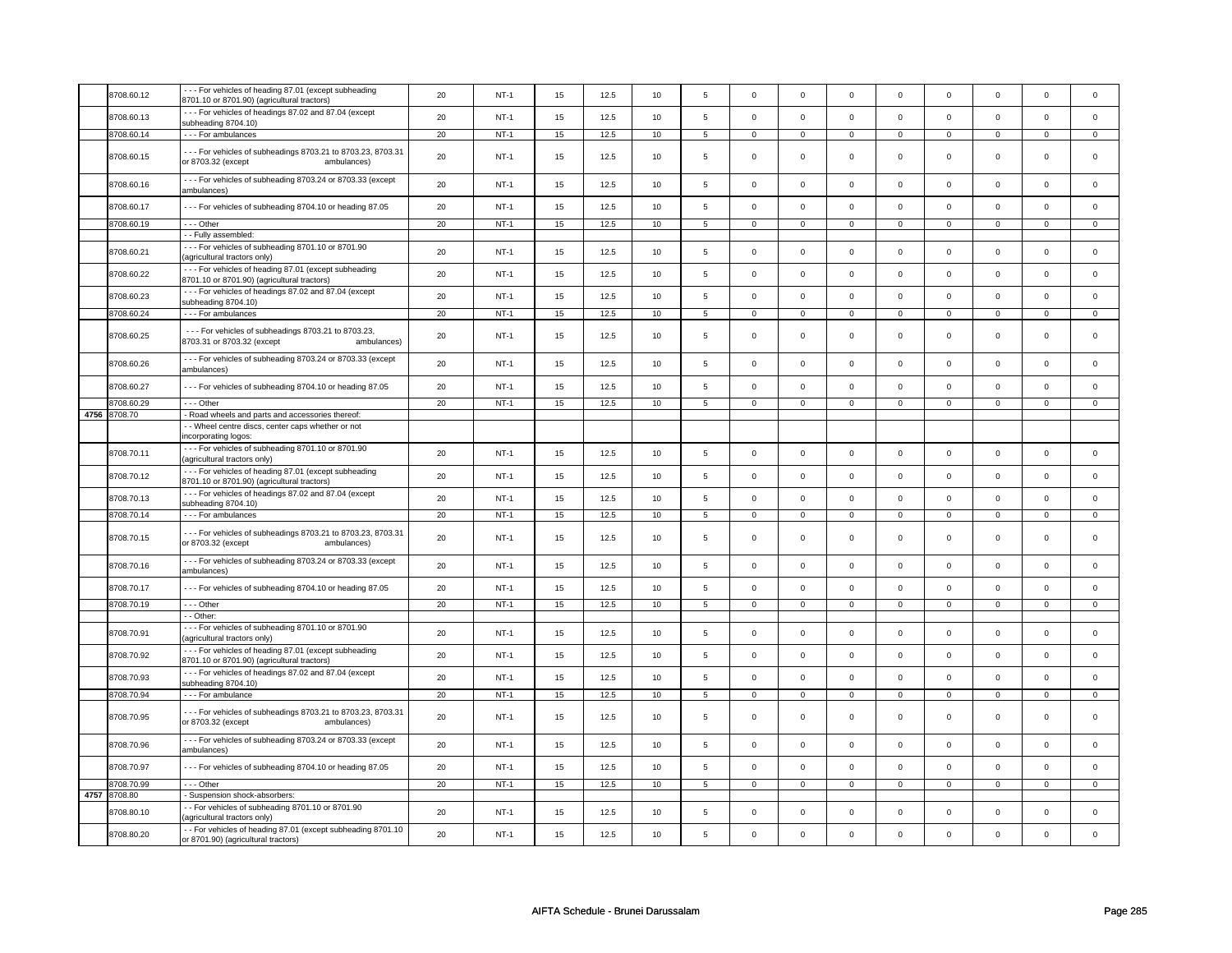| 8708.80.30                 | - - For vehicles of headings 87.02 and 87.04 (except<br>subheading 8704.10)                                          | 20 | $NT-1$ | 15 | 12.5 | 10 | 5              | $\mathsf 0$         | $\mathbf 0$    | $\mathbf 0$         | $\mathsf 0$    | $\mathsf 0$    | $\mathbf 0$    | $\Omega$       | 0              |
|----------------------------|----------------------------------------------------------------------------------------------------------------------|----|--------|----|------|----|----------------|---------------------|----------------|---------------------|----------------|----------------|----------------|----------------|----------------|
| 8708.80.40                 | - - For ambulances                                                                                                   | 20 | $NT-1$ | 15 | 12.5 | 10 | 5              | $\mathbf 0$         | $\mathbf 0$    | $\mathbf 0$         | $\mathbf 0$    | $\mathbf 0$    | $\mathbf 0$    | $\mathbf 0$    | $\mathbf 0$    |
| 8708.80.50                 | - - For vehicles of subheadings 8703.21 to 8703.23, 8703.31<br>or 8703.32 (except ambulances)                        | 20 | $NT-1$ | 15 | 12.5 | 10 | 5              | $\Omega$            | $\Omega$       | $\mathbf 0$         | $\mathsf 0$    | 0              | $\mathbf 0$    | $\mathsf 0$    | $\mathbf 0$    |
| 8708.80.60                 | - - For vehicles of subheading 8703.24 or 8703.33 (except<br>ambulances)                                             | 20 | $NT-1$ | 15 | 12.5 | 10 | 5              | $\mathsf 0$         | $\mathbf 0$    | $\mathbf 0$         | $\mathbf{0}$   | $\mathbf 0$    | $\mathbf 0$    | $\mathbf 0$    | $\mathbf 0$    |
| 8708.80.70                 | - - For vehicles of subheading 8704.10 or heading 87.05                                                              | 20 | $NT-1$ | 15 | 12.5 | 10 | 5              | $\mathsf 0$         | $\mathsf 0$    | $\mathbf 0$         | $\mathsf 0$    | $\mathsf 0$    | $\mathbf 0$    | $\mathbf 0$    | $\mathsf 0$    |
| 8708.80.90                 | - - Other                                                                                                            | 20 | $NT-1$ | 15 | 12.5 | 10 | 5              | $\mathsf{O}\xspace$ | $\mathsf 0$    | $\mathsf 0$         | $\mathbf 0$    | $\mathsf 0$    | $\mathsf 0$    | $\mathsf 0$    | $\mathsf 0$    |
|                            | - Other parts and accessories:                                                                                       |    |        |    |      |    |                |                     |                |                     |                |                |                |                |                |
| 4758 8708.91               | - Radiators:                                                                                                         |    |        |    |      |    |                |                     |                |                     |                |                |                |                |                |
| 8708.91.10                 | --- For vehicles of subheading 8701.10 or 8701.90<br>agricultural tractors only)                                     | 20 | $NT-1$ | 15 | 12.5 | 10 | 5              | $\mathbf 0$         | $\mathbf 0$    | $\mathsf 0$         | 0              | 0              | $\mathbf 0$    | $\mathsf 0$    | $\mathbf 0$    |
| 8708.91.20                 | --- For vehicles of heading 87.01 (except subheading<br>8701.10 or 8701.90)(agricultural tractors)                   | 20 | $NT-1$ | 15 | 12.5 | 10 | 5              | $\mathsf 0$         | $\mathsf 0$    | $\mathsf 0$         | $\mathbf 0$    | $\mathbf 0$    | $\mathbf 0$    | $\mathsf 0$    | $\mathbf 0$    |
| 8708.91.30                 | --- For vehicles of headings 87.02 and 87.04 (except<br>subheading 8704.10)                                          | 20 | $NT-1$ | 15 | 12.5 | 10 | $\mathbf 5$    | $\mathsf 0$         | $\mathsf 0$    | $\mathsf 0$         | $\mathbf 0$    | $\mathsf 0$    | $\mathsf{o}\,$ | $\mathsf 0$    | $\mathbf 0$    |
| 8708.91.40                 | --- For ambulances                                                                                                   | 20 | $NT-1$ | 15 | 12.5 | 10 | 5              | $\mathsf 0$         | $\mathbf 0$    | $\mathsf 0$         | $\mathsf 0$    | $\mathbf 0$    | $\mathbf 0$    | 0              | $\mathbf 0$    |
| 8708.91.50                 | --- For vehicles of subheadings 8703.21 to 8703.23, 8703.31<br>or 8703.32 (except<br>ambulances)                     | 20 | $NT-1$ | 15 | 12.5 | 10 | 5              | $\mathbf 0$         | $\mathbf 0$    | $\mathsf 0$         | $\mathsf 0$    | $\mathbf 0$    | $\mathbf 0$    | $\mathsf 0$    | 0              |
| 8708.91.60                 | --- For vehicles of subheading 8703.24 or 8703.33 (except<br>ambulances)                                             | 20 | $NT-1$ | 15 | 12.5 | 10 | $\overline{5}$ | $\Omega$            | $\Omega$       | $\mathbf 0$         | $\mathbf 0$    | $\mathbf 0$    | $\mathbf{0}$   | $\Omega$       | $\mathbf 0$    |
| 8708.91.70                 | --- For vehicles of subheading 8704.10 or heading 87.05                                                              | 20 | $NT-1$ | 15 | 12.5 | 10 | 5              | $\mathbf 0$         | $\Omega$       | $\mathbf 0$         | $\mathbf 0$    | $\mathbf 0$    | $\mathbf{0}$   | $\mathbf 0$    | $\mathbf{0}$   |
| 8708.91.90                 | $--$ Other                                                                                                           | 20 | $NT-1$ | 15 | 12.5 | 10 | $\overline{5}$ | $\overline{0}$      | $\overline{0}$ | $\mathbf{0}$        | $\overline{0}$ | 0              | $\overline{0}$ | $\mathbf 0$    | $\overline{0}$ |
| 4759 8708.92               | - - Silencers and exhaust pipes:                                                                                     |    |        |    |      |    |                |                     |                |                     |                |                |                |                |                |
|                            | - - - Straight-through silencers:                                                                                    |    |        |    |      |    |                |                     |                |                     |                |                |                |                |                |
| 8708.92.11                 | - - - - For vehicles of subheading 8701.10 or 8701.90<br>(agricultural tractors only)                                | 20 | $NT-1$ | 15 | 12.5 | 10 | 5              | $\Omega$            | $\mathbf 0$    | $\mathsf 0$         | $\mathbf 0$    | $\mathbf 0$    | $\mathbf 0$    | $\mathsf 0$    | $\mathbf 0$    |
| 8708.92.12                 | - - - - For vehicles of heading 87.01 (except subheading<br>8701.10 or 8701.90) (agricultural tractors)              | 20 | $NT-1$ | 15 | 12.5 | 10 | 5              | $\mathbf 0$         | $\Omega$       | $\mathbf 0$         | 0              | $\mathbf 0$    | 0              | $\Omega$       | 0              |
| 8708.92.13                 | - - - - For vehicles of headings 87.02 and 87.04 (except<br>subheading 8704.10)                                      | 20 | $NT-1$ | 15 | 12.5 | 10 | 5              | $\mathbf 0$         | $\mathbf 0$    | $\mathbf 0$         | $\mathbf 0$    | $\mathbf 0$    | $\mathbf{0}$   | $\mathbf 0$    | $\mathbf 0$    |
| 8708.92.14                 | - - - - For ambulances                                                                                               | 20 | $NT-1$ | 15 | 12.5 | 10 | $\,$ 5 $\,$    | $\mathsf 0$         | $\mathsf 0$    | $\mathsf 0$         | $\mathbf 0$    | $\mathsf 0$    | $\mathsf 0$    | $\mathsf 0$    | 0              |
| 8708.92.15                 | - - - - For vehicles of subheadings 8703.21 to 8703.23,<br>8703.31 or 8703.32 (except<br>ambulances)                 | 20 | $NT-1$ | 15 | 12.5 | 10 | 5              | $\mathbf 0$         | $\mathsf 0$    | $\mathbf 0$         | 0              | $\mathbf 0$    | 0              | $\Omega$       | 0              |
| 8708.92.16                 | - - - - For vehicles of subheading 8703.24 or 8703.33 (except<br>ambulances)                                         | 20 | $NT-1$ | 15 | 12.5 | 10 | 5              | $\mathsf 0$         | $\mathsf 0$    | $\mathsf{O}\xspace$ | $\mathsf 0$    | $\mathsf 0$    | $\mathbf 0$    | $\mathbf 0$    | $\mathbf{0}$   |
| 8708.92.17                 | - - - - For vehicles of subheading 8704.10 or heading 87.05                                                          | 20 | $NT-1$ | 15 | 12.5 | 10 | 5              | $\mathsf 0$         | $\mathsf 0$    | $\mathsf 0$         | $\mathbf 0$    | $\mathbf 0$    | $\mathbf 0$    | $\mathbf 0$    | $\mathbf 0$    |
| 8708.92.19                 | $---$ Other                                                                                                          | 20 | $NT-1$ | 15 | 12.5 | 10 | 5              | $\mathbf 0$         | $\mathbf 0$    | $\mathbf 0$         | $\mathbf 0$    | $\mathbf 0$    | $\mathbf{0}$   | $\mathbf 0$    | $\mathbf{0}$   |
|                            | - - - Other:                                                                                                         |    |        |    |      |    |                |                     |                |                     |                |                |                |                |                |
| 8708.92.91                 | - - - - For vehicles of subheading 8701.10 or 8701.90<br>(agricultural tractors only)                                | 20 | $NT-1$ | 15 | 12.5 | 10 | 5              | $\mathbf 0$         | $\mathbf 0$    | $\mathsf 0$         | $\mathsf 0$    | $\mathbf 0$    | $\mathbf 0$    | $\mathsf 0$    | 0              |
| 8708.92.92                 | - - - - For vehicles of heading 87.01 (except subheading<br>8701.10 or 8701.90) (agricultural tractors)              | 20 | $NT-1$ | 15 | 12.5 | 10 | 5              | $\mathsf 0$         | $\mathbf 0$    | $\mathsf 0$         | $\mathbf 0$    | $\mathbf 0$    | $\mathbf 0$    | $\mathsf 0$    | $\mathbf 0$    |
| 8708.92.93                 | - - - - For vehicles of headings 87.02 and 87.04 (except<br>subheading 8704.10)                                      | 20 | $NT-1$ | 15 | 12.5 | 10 | 5              | $\mathsf 0$         | $\mathsf 0$    | $\mathsf 0$         | $\mathbf 0$    | $\mathbf 0$    | $\mathbf 0$    | $\mathsf 0$    | $\mathbf 0$    |
| 8708.92.94                 | - - - - For ambulances                                                                                               | 20 | $NT-1$ | 15 | 12.5 | 10 | 5              | $\overline{0}$      | $\overline{0}$ | $\overline{0}$      | $\mathbf 0$    | $\overline{0}$ | $\mathbf 0$    | $\overline{0}$ | $\mathbf 0$    |
| 8708.92.95                 | - - - - For vehicles of subheadings 8703.21 to 8703.23,<br>8703.31 or 8703.32 (except<br>ambulances)                 | 20 | $NT-1$ | 15 | 12.5 | 10 | 5              | $\mathsf 0$         | $\mathbf 0$    | $\mathsf 0$         | $\mathsf 0$    | $\mathbf 0$    | $\mathbf 0$    | $\mathbf 0$    | $\mathbf 0$    |
| 8708.92.96                 | - - - - For vehicles of subheading 8703.24 or 8703.33 (except<br>ambulances)                                         | 20 | $NT-1$ | 15 | 12.5 | 10 | 5              | $\mathsf 0$         | $\mathsf 0$    | $\mathsf 0$         | $\mathsf 0$    | $\mathbf 0$    | $\mathbf 0$    | $\Omega$       | $\mathbf 0$    |
| 8708.92.97                 | - - - - For vehicles of subheading 8704.10 or 87.05                                                                  | 20 | $NT-1$ | 15 | 12.5 | 10 | 5              | $\mathsf 0$         | $\mathbf 0$    | $\mathsf 0$         | $\mathbf 0$    | $\mathbf 0$    | $\mathbf 0$    | $\Omega$       | 0              |
| 8708.92.99                 | $---$ Other                                                                                                          | 20 | $NT-1$ | 15 | 12.5 | 10 | $\overline{5}$ | $\overline{0}$      | $\overline{0}$ | $\overline{0}$      | $\overline{0}$ | $\overline{0}$ | $\overline{0}$ | $\overline{0}$ | $\overline{0}$ |
| 4760 8708.93<br>8708.93.10 | - - Clutches and parts thereof:<br>--- For vehicles of subheading 8701.10 or 8701.90<br>(agricultural tractors only) | 20 | $NT-1$ | 15 | 12.5 | 10 | 5              | $\mathsf 0$         | $\mathsf 0$    | $\mathsf 0$         | $\mathsf 0$    | $\mathbf 0$    | $\mathbf 0$    | $\mathbf 0$    | $\mathbf 0$    |
| 8708.93.20                 | --- For vehicles of heading 87.01 (except subheading<br>8701.10 or 8701.90) (agricultural tractors)                  | 20 | $NT-1$ | 15 | 12.5 | 10 | 5              | $\mathsf 0$         | $\mathsf 0$    | $\mathsf 0$         | $\mathsf 0$    | $\mathsf 0$    | $\mathbf 0$    | $\mathbf 0$    | $\mathbf 0$    |
| 8708.93.30                 | --- For vehicles of headings 87.02 and 87.04 (except                                                                 | 20 | $NT-1$ | 15 | 12.5 | 10 | 5              | $\mathsf 0$         | $\mathsf 0$    | $\mathbf 0$         | $\mathsf 0$    | $\mathbf 0$    | $\mathbf 0$    | $\Omega$       | $\mathbf 0$    |
|                            | subheading 8704.10)                                                                                                  |    |        |    |      |    |                |                     |                |                     |                |                |                |                |                |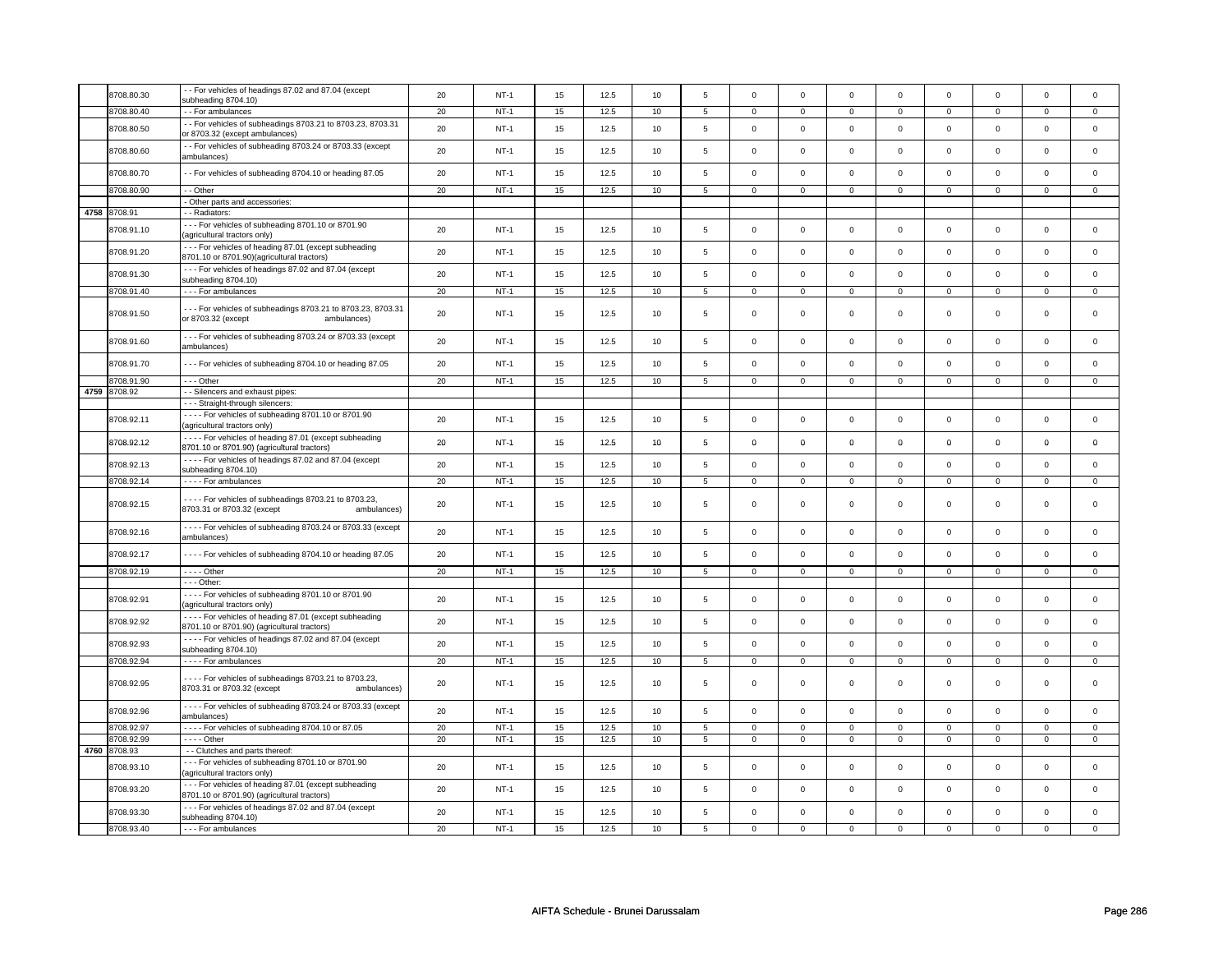|      | 8708.93.50                         | --- For vehicles of subheadings 8703.21 to 8703.23, 8703.31<br>or 8703.32 (except<br>ambulances)                                                                                                                                                                                           | 20                         | $NT-1$           | 15                         | 12.5             | 10               | 5                | $\mathbf 0$             | $\mathbf 0$                | $\mathbf 0$      | $\mathbf 0$                | $\mathbf 0$         | $\mathsf 0$                | 0                | 0                          |
|------|------------------------------------|--------------------------------------------------------------------------------------------------------------------------------------------------------------------------------------------------------------------------------------------------------------------------------------------|----------------------------|------------------|----------------------------|------------------|------------------|------------------|-------------------------|----------------------------|------------------|----------------------------|---------------------|----------------------------|------------------|----------------------------|
|      | 8708.93.60                         | --- For vehicles of subheading 8703.24 or 8703.33 (except<br>ambulances)                                                                                                                                                                                                                   | 20                         | $NT-1$           | 15                         | 12.5             | 10               | 5                | $\mathsf 0$             | $\mathsf 0$                | $\mathsf 0$      | $\mathbf 0$                | $\mathsf 0$         | $\mathbf 0$                | $\mathsf 0$      | $\mathbf 0$                |
|      | 8708.93.70                         | - - - For vehicles of subheading 8704.10 or heading 87.05                                                                                                                                                                                                                                  | 20                         | $NT-1$           | 15                         | 12.5             | 10               | 5                | $\mathsf 0$             | $\mathsf 0$                | $\mathsf 0$      | $\mathsf 0$                | $\mathsf 0$         | $\mathsf 0$                | $\mathbf 0$      | $\mathbf{0}$               |
|      | 8708.93.90                         | --- Other                                                                                                                                                                                                                                                                                  | 20                         | $NT-1$           | 15                         | 12.5             | 10               | 5                | $\mathbf 0$             | $\mathbf 0$                | $\mathsf 0$      | $\mathbf 0$                | $\mathbf 0$         | $\mathbf 0$                | $\mathsf 0$      | $\mathbf 0$                |
| 4761 | 8708.94                            | - - Steering wheels, steering columns and steering boxes:                                                                                                                                                                                                                                  |                            |                  |                            |                  |                  |                  |                         |                            |                  |                            |                     |                            |                  |                            |
|      |                                    | - - - Steering wheels:                                                                                                                                                                                                                                                                     |                            |                  |                            |                  |                  |                  |                         |                            |                  |                            |                     |                            |                  |                            |
|      | 8708.94.11                         | - - - - For vehicles of subheading 8701.10 or 8701.90<br>(agricultural tractor only)                                                                                                                                                                                                       | 20                         | $NT-1$           | 15                         | 12.5             | 10               | $\,$ 5 $\,$      | $\mathsf 0$             | $\mathsf 0$                | $\mathsf 0$      | $\mathsf 0$                | $\mathsf 0$         | $\mathsf 0$                | $\mathsf 0$      | $\mathsf 0$                |
|      | 8708.94.12                         | - - - - For vehicles of heading 87.01 (except subheading<br>8701.10 or 8701.90 (agricultural tractors)                                                                                                                                                                                     | 20                         | $NT-1$           | 15                         | 12.5             | 10               | 5                | $\mathsf 0$             | $\mathbf 0$                | $\mathsf 0$      | $\mathbf 0$                | $\mathsf 0$         | $\mathbf 0$                | $\mathsf 0$      | $\mathbf 0$                |
|      | 8708.94.19                         | $---$ Other                                                                                                                                                                                                                                                                                | 20                         | $NT-1$           | 15                         | 12.5             | 10               | 5                | $\mathsf 0$             | $\mathsf 0$                | $\mathsf 0$      | $\mathsf 0$                | $\mathsf 0$         | $\mathsf 0$                | $\mathsf 0$      | $\mathsf 0$                |
|      |                                    | - - - Steering columns and steering boxes:                                                                                                                                                                                                                                                 |                            |                  |                            |                  |                  |                  |                         |                            |                  |                            |                     |                            |                  |                            |
|      | 8708.94.21                         | - - - - For vehicles of subheading 8701.10 or 8701.90<br>(agricultural tractor only)                                                                                                                                                                                                       | 20                         | $NT-1$           | 15                         | 12.5             | 10               | $\,$ 5 $\,$      | $\mathsf 0$             | $\mathsf 0$                | $\mathsf 0$      | $\mathsf 0$                | $\mathsf 0$         | $\mathsf 0$                | $\mathsf 0$      | $\mathsf 0$                |
|      | 8708.94.22                         | - - - - For vehicles of heading 87.01 (except subheading<br>8701.10 or 8701.90 (agricultural tractors)                                                                                                                                                                                     | 20                         | $NT-1$           | 15                         | 12.5             | 10               | 5                | $\mathbf 0$             | $\mathbf 0$                | $\Omega$         | $\mathbf 0$                | $\mathbf 0$         | $\mathsf 0$                | $\mathbf 0$      | $\mathsf 0$                |
|      | 8708.94.29                         | $- - -$ Other                                                                                                                                                                                                                                                                              | 20                         | $NT-1$           | 15                         | 12.5             | 10               | $5\overline{5}$  | $\overline{0}$          | $\overline{0}$             | $\overline{0}$   | $\overline{0}$             | $\overline{0}$      | $\overline{0}$             | $\overline{0}$   | $\overline{0}$             |
|      | 4762 8708.99                       | - - Other:                                                                                                                                                                                                                                                                                 |                            |                  |                            |                  |                  |                  |                         |                            |                  |                            |                     |                            |                  |                            |
|      |                                    | - - - Unassembled fuel tanks; engine brackets; parts and<br>accessories of radiators;<br>aluminium<br>radiator core, single row:                                                                                                                                                           |                            |                  |                            |                  |                  |                  |                         |                            |                  |                            |                     |                            |                  |                            |
|      | 8708.99.11                         | - - - - For vehicles of heading 87.01                                                                                                                                                                                                                                                      | 20                         | $NT-1$           | 15                         | 12.5             | 10               | 5                | $\mathbf 0$             | $\mathbf 0$                | $\mathbf 0$      | $\mathbf 0$                | $\mathbf 0$         | $\mathbf 0$                | $\mathbf 0$      | $\mathbf 0$                |
|      | 8708.99.19                         | - - - - Other                                                                                                                                                                                                                                                                              | 20                         | $NT-1$           | 15                         | 12.5             | 10               | $5\phantom{.0}$  | $\mathsf 0$             | $\mathsf 0$                | $\mathsf 0$      | $\mathsf 0$                | $\mathsf{O}\xspace$ | $\mathsf 0$                | $\mathsf 0$      | $\mathsf 0$                |
|      |                                    | - - - Other parts and accessories for vehicles of subheading<br>8701.10 or 8701.90<br>(agricultural tractors<br>only):                                                                                                                                                                     |                            |                  |                            |                  |                  |                  |                         |                            |                  |                            |                     |                            |                  |                            |
|      | 8708.99.21                         | - - - - Crown wheels and pinions                                                                                                                                                                                                                                                           | 20                         | $NT-1$           | 15                         | 12.5             | 10               | 5                | $\overline{0}$          | $\overline{0}$             | $\mathsf 0$      | $\mathsf 0$                | $\overline{0}$      | $\overline{0}$             | $\mathbf 0$      | $\overline{0}$             |
|      | 8708.99.29                         | $- - -$ Other                                                                                                                                                                                                                                                                              | 20                         | <b>NT-1</b>      | 15                         | 12.5             | 10               | 5                | $\overline{\mathbf{0}}$ | $\overline{0}$             | $\mathsf 0$      | $\mathsf 0$                | $\mathsf 0$         | $\mathsf 0$                | $\mathsf 0$      | $\mathsf 0$                |
|      |                                    | - - - Other parts and accessories for vehicles of subheading<br>8701.20 or 8701.30:                                                                                                                                                                                                        |                            |                  |                            |                  |                  |                  |                         |                            |                  |                            |                     |                            |                  |                            |
|      | 8708.99.31                         | - - - - Crown wheels and pinions                                                                                                                                                                                                                                                           | 20                         | $NT-1$           | 15                         | 12.5             | 10               | 5                | $\mathbf 0$             | $\mathbf 0$                | $\mathbf 0$      | $\mathbf 0$                | $\mathbf 0$         | $\mathbf 0$                | $\mathbf 0$      | $\mathbf{0}$               |
|      | 8708.99.39                         | $- - -$ Other                                                                                                                                                                                                                                                                              | 20                         | $NT-1$           | 15                         | 12.5             | 10               | 5                | $\mathbf 0$             | $\mathbf 0$                | $\mathbf 0$      | $\mathbf 0$                | $\mathbf 0$         | $\mathbf 0$                | $\mathbf 0$      | $\mathbf 0$                |
|      | 8708.99.40                         | --- Other parts and accessories for vehicles of subheading<br>8701.90 (except agricultural tractors)                                                                                                                                                                                       | 20                         | $NT-1$           | 15                         | 12.5             | 10               | $\overline{5}$   | $\mathsf 0$             | $\mathsf 0$                | $\mathsf 0$      | $\mathsf 0$                | $\mathsf 0$         | $\mathsf 0$                | $\mathsf 0$      | $\mathbf 0$                |
|      |                                    | - - - Other:                                                                                                                                                                                                                                                                               |                            |                  |                            |                  |                  |                  |                         |                            |                  |                            |                     |                            |                  |                            |
|      | 8708.99.91                         | - - - - Crown wheels and pinions                                                                                                                                                                                                                                                           | 20                         | $NT-1$           | 15                         | 12.5             | 10               | 5                | 0                       | $\mathsf 0$                | 0                | $\mathsf 0$                | 0                   | $\mathsf 0$                | 0                | $\mathbf 0$                |
|      | 8708.99.92                         | - - - - Automotive liquefied petroleum gas (LPG) cylinders                                                                                                                                                                                                                                 | 20                         | $NT-1$           | 15                         | 12.5             | 10               | 5                | $\mathsf 0$             | $\mathsf{o}\,$             | $\mathbf 0$      | $\mathbf 0$                | $\mathsf 0$         | $\mathbf 0$                | $\mathsf 0$      | $\mathbf 0$                |
|      | 3708.99.93                         | - - - - Parts of suspension shock-absorbers                                                                                                                                                                                                                                                | 20                         | $NT-1$           | 15                         | 12.5             | 10               | $\overline{5}$   | $\overline{0}$          | $\overline{0}$             | $\overline{0}$   | $\overline{0}$             | $\overline{0}$      | $\overline{0}$             | $\overline{0}$   | $\overline{0}$             |
|      | 8708.99.99                         | $---$ Other                                                                                                                                                                                                                                                                                | 20                         | $NT-1$           | 15                         | 12.5             | 10               | $\overline{5}$   | $\mathsf 0$             | $\mathsf 0$                | $\mathsf 0$      | $\mathsf 0$                | $\mathsf 0$         | $\mathsf 0$                | $\mathsf 0$      | $\mathsf 0$                |
|      | 87.09                              | Works trucks, self-propelled, not fitted with lifting or<br>handling equipment, of the type used in factories,<br>warehouses, dock areas or airports for short distance<br>transport of goods; tractors of the type used on railway<br>station platforms; parts of the foregoing vehicles. |                            |                  |                            |                  |                  |                  |                         |                            |                  |                            |                     |                            |                  |                            |
|      |                                    | - Vehicles:                                                                                                                                                                                                                                                                                |                            |                  |                            |                  |                  |                  |                         |                            |                  |                            |                     |                            |                  |                            |
|      | 4763 8709.11.00                    | - - Electrical                                                                                                                                                                                                                                                                             | $\mathsf 0$                | $NT-1$           | $\mathsf 0$                | $\mathsf 0$      | $\mathbf 0$      | $\mathsf 0$      | $\mathbf 0$             | $\mathbf 0$                | $\mathbf 0$      | $\mathbf 0$                | $\mathbf 0$         | $\mathbf 0$                | $\mathsf 0$      | $\mathbf 0$                |
|      | 4764 8709.19.00<br>4765 8709.90.00 | - - Other<br>- Parts                                                                                                                                                                                                                                                                       | $\mathbf 0$<br>$\mathsf 0$ | $NT-1$<br>$NT-1$ | $\mathbf 0$<br>$\mathsf 0$ | 0<br>$\mathsf 0$ | 0<br>$\mathbf 0$ | 0<br>$\mathsf 0$ | 0<br>$\mathbf 0$        | $\mathsf 0$<br>$\mathbf 0$ | 0<br>$\mathbf 0$ | $\mathbf 0$<br>$\mathbf 0$ | 0<br>$\mathbf 0$    | $\mathbf 0$<br>$\mathbf 0$ | 0<br>$\mathsf 0$ | $\mathbf 0$<br>$\mathbf 0$ |
|      | 4766 8710.00.00                    | Tanks and other armoured fighting vehicles, motorised,<br>whether or not fitted with weapons, and parts of such                                                                                                                                                                            | $\mathbf 0$                | <b>NT-1</b>      | 0                          | $\mathbf 0$      | $\,0\,$          | $\mathbf 0$      | $\,0\,$                 | $\mathsf 0$                | $\mathbf 0$      | $\mathsf 0$                | 0                   | $\mathsf 0$                | $\mathsf 0$      | $\mathbf 0$                |
|      |                                    | vehicles.                                                                                                                                                                                                                                                                                  |                            |                  |                            |                  |                  |                  |                         |                            |                  |                            |                     |                            |                  |                            |
|      | 87.11                              | Motorcycles (including mopeds) and cycles fitted with an<br>auxiliary motor, with or without side-cars; side-cars.                                                                                                                                                                         |                            |                  |                            |                  |                  |                  |                         |                            |                  |                            |                     |                            |                  |                            |
| 4767 | 8711.10<br>8711.10.10              | - With reciprocating internal combustion piston engine of a<br>cylinder capacity not exceeding 50 cc:                                                                                                                                                                                      | 20                         | $NT-1$           |                            | 12.5             |                  |                  |                         |                            |                  |                            |                     |                            |                  |                            |
|      |                                    | - - Mopeds<br>- Other, CKD                                                                                                                                                                                                                                                                 |                            |                  | 15                         |                  | 10               | 5                | $\mathbf 0$             | $\mathbf 0$                | $\mathbf 0$      | $\mathbf 0$                | $\mathbf 0$         | $\mathbf 0$                | $\mathbf 0$      | $\mathbf 0$                |
|      | 8711.10.21                         | --- Motor scooters                                                                                                                                                                                                                                                                         | 20                         | $NT-1$           | 15                         | 12.5             | 10               |                  | $\mathsf 0$             | $\mathbf 0$                | $\mathbf 0$      | $\mathbf 0$                | $\mathsf 0$         | $\mathbf 0$                | $\mathbf 0$      | $\mathbf 0$                |
|      | 8711.10.22                         | --- Other motor cycles, with or without side-cars                                                                                                                                                                                                                                          | 20                         | <b>NT-1</b>      | 15                         | 12.5             | 10               | 5<br>5           | $\mathbf 0$             | $\mathbf 0$                | $\mathbf 0$      | $\mathbf 0$                | $\mathbf 0$         | $\mathbf 0$                | $\mathbf 0$      | $\mathbf 0$                |
|      | 8711.10.29                         | --- Other                                                                                                                                                                                                                                                                                  | 20                         | $NT-1$           | 15                         | 12.5             | 10               | 5                | $\mathbf 0$             | $\mathbf 0$                | $\mathbf 0$      | $\mathbf 0$                | $\mathbf 0$         | $\mathbf 0$                | $\mathbf 0$      | $\mathbf 0$                |
|      |                                    | - - Other, CBU/Other:                                                                                                                                                                                                                                                                      |                            |                  |                            |                  |                  |                  |                         |                            |                  |                            |                     |                            |                  |                            |
|      |                                    |                                                                                                                                                                                                                                                                                            |                            |                  |                            |                  |                  |                  |                         |                            |                  |                            |                     |                            |                  |                            |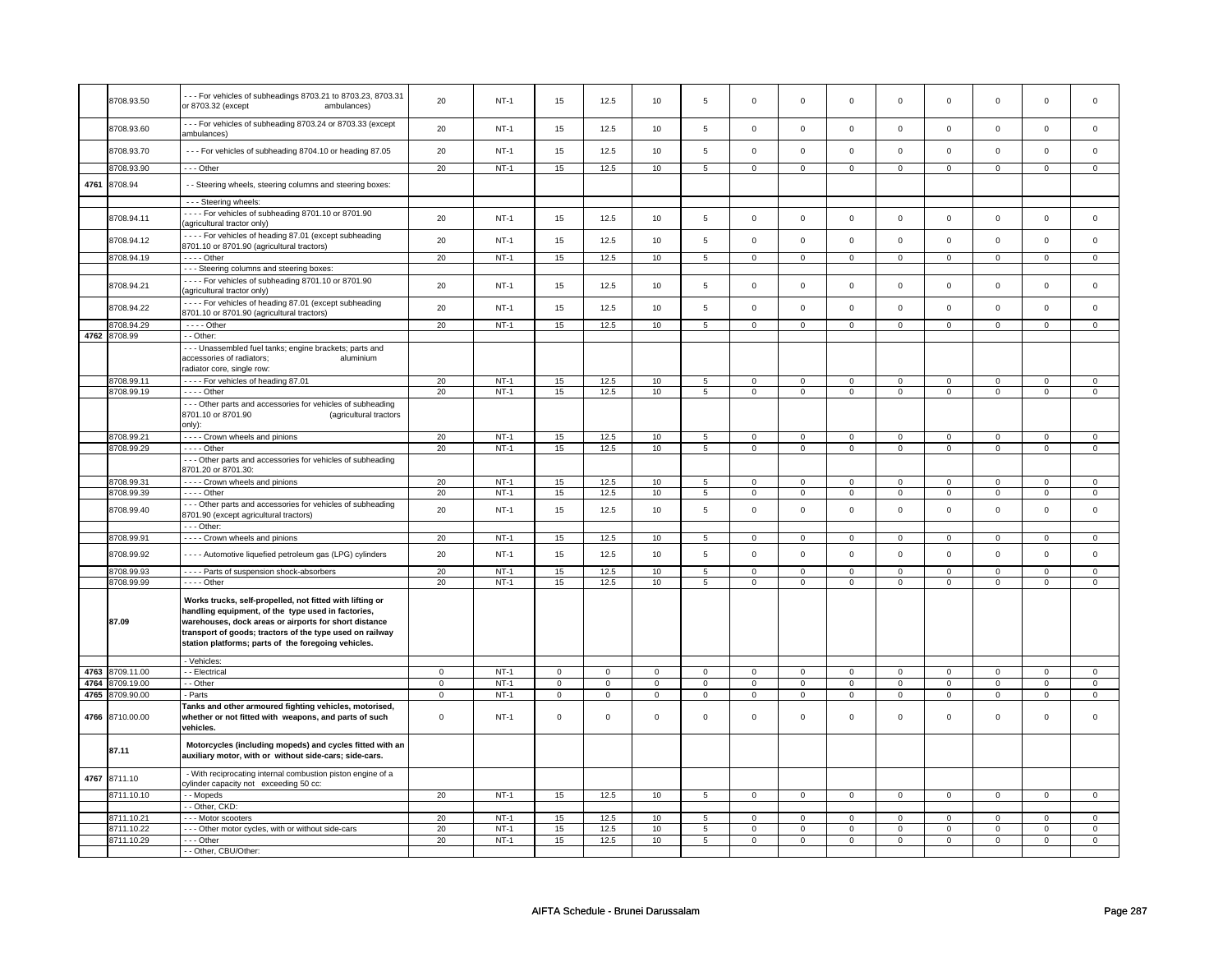|      | 8711.10.31   | --- Motor scooters                                                                                                          | 20     | $NT-1$ | 15 | 12.5 | 10   | 5               | $\Omega$                | $\Omega$                | 0              | $\Omega$       | $\Omega$                | 0                       | 0                       | 0                       |
|------|--------------|-----------------------------------------------------------------------------------------------------------------------------|--------|--------|----|------|------|-----------------|-------------------------|-------------------------|----------------|----------------|-------------------------|-------------------------|-------------------------|-------------------------|
|      | 8711.10.32   | --- Other motor cycles, with or without side-cars                                                                           | 20     | $NT-1$ | 15 | 12.5 | 10   | 5               | $\mathbf 0$             | $\mathbf 0$             | $\mathbf{0}$   | 0              | $\mathbf 0$             | $\mathbf 0$             | $\mathbf 0$             | $\mathbf 0$             |
|      | 8711.10.39   | --- Other                                                                                                                   | 20     | $NT-1$ | 15 | 12.5 | 10   | $\overline{5}$  | $\mathbf 0$             | $\mathbf{0}$            | $\mathbf{0}$   | $\overline{0}$ | $\mathbf{0}$            | $\mathbf{0}$            | $\mathbf 0$             | $\mathbf{0}$            |
| 4768 | 8711.20      | - With reciprocating internal combustion piston engine of a<br>cylinder capacity exceeding 50 cc but not exceeding 250 cc:  |        |        |    |      |      |                 |                         |                         |                |                |                         |                         |                         |                         |
|      | 8711.20.10   | - Mopeds                                                                                                                    | 20     | $NT-1$ | 15 | 12.5 | 10   | $\overline{5}$  | $\mathsf 0$             | $\overline{0}$          | $\mathsf 0$    | $\overline{0}$ | $\overline{0}$          | $\overline{0}$          | $\mathsf 0$             | $\overline{0}$          |
|      | 8711.20.20   | - - Motorcross motorcycles                                                                                                  | 20     | $NT-1$ | 15 | 12.5 | 10   | $\overline{5}$  | $\overline{0}$          | $\overline{0}$          | $\mathbf 0$    | $\overline{0}$ | $\overline{0}$          | $\overline{0}$          | $\mathbf 0$             | $\overline{0}$          |
|      |              | - Other, CKD, of a cylinder capacity not exceeding 125 cc:                                                                  |        |        |    |      |      |                 |                         |                         |                |                |                         |                         |                         |                         |
|      | 8711.20.31   | --- Motor scooters                                                                                                          | 20     | $NT-1$ | 15 | 12.5 | $10$ | 5               | $\mathsf 0$             | $\mathbf 0$             | $\mathbf{0}$   | $\mathbf 0$    | $\mathsf 0$             | $\mathsf 0$             | $\mathbf 0$             | $\mathsf 0$             |
|      | 8711.20.32   | - - - Other motor cycles, with or without side-cars                                                                         | 20     | $NT-1$ | 15 | 12.5 | 10   | 5               | $\mathsf 0$             | $\mathbf 0$             | $\mathbf 0$    | $\mathsf 0$    | $\mathsf 0$             | $\mathsf 0$             | $\mathbf 0$             | $\mathbf 0$             |
|      | 8711.20.33   | --- Other                                                                                                                   | 20     | $NT-1$ | 15 | 12.5 | 10   | $\overline{5}$  | $\mathbf 0$             | $\mathbf 0$             | $\mathbf 0$    | $\mathbf 0$    | $\mathbf 0$             | $\circ$                 | $\mathsf 0$             | $\mathbf 0$             |
|      |              | - Other, CKD, of a cylinder capacity exceeding 125 cc but<br>exceeding 150 cc:<br><b>not</b>                                |        |        |    |      |      |                 |                         |                         |                |                |                         |                         |                         |                         |
|      | 8711.20.34   | --- Motor scooters                                                                                                          | 20     | $NT-1$ | 15 | 12.5 | 10   | 5               | $\mathsf 0$             | $\mathbf 0$             | $\mathbf{0}$   | $\mathsf 0$    | $\mathbf 0$             | $\mathsf 0$             | $\Omega$                | $\mathsf 0$             |
|      | 8711.20.35   | - - - Other motor cycles, with or without side-cars                                                                         | 20     | $NT-1$ | 15 | 12.5 | 10   | 5               | $\mathbf 0$             | $\overline{0}$          | $\mathbf{0}$   | $\overline{0}$ | $\mathbf{0}$            | $\overline{0}$          | $\mathbf 0$             | $\mathbf 0$             |
|      | 8711.20.36   | --- Other                                                                                                                   | 20     | $NT-1$ | 15 | 12.5 | 10   | $\overline{5}$  | $\overline{0}$          | $\overline{0}$          | $\overline{0}$ | $\overline{0}$ | $\overline{0}$          | $\overline{0}$          | $\overline{0}$          | $\overline{0}$          |
|      |              | - Other, CKD, of a cylinder capacity exceeding 150 cc but<br>ot exceeding 200 cc:                                           |        |        |    |      |      |                 |                         |                         |                |                |                         |                         |                         |                         |
|      | 8711.20.37   | - - - Motor scooters                                                                                                        | 20     | $NT-1$ | 15 | 12.5 | 10   | 5               | $\mathsf 0$             | $\mathbf 0$             | $\mathbf 0$    | $\mathbf 0$    | $\mathsf 0$             | 0                       | 0                       | $\mathsf 0$             |
|      | 8711.20.38   | - - - Other motor cycles, with or without side-cars                                                                         | 20     | $NT-1$ | 15 | 12.5 | 10   | 5               | 0                       | $\mathbf 0$             | 0              | $\mathbf 0$    | $\mathbf 0$             | $\mathbf 0$             | 0                       | $\mathbf{0}$            |
|      | 8711.20.39   | --- Other                                                                                                                   | 20     | NT-1   | 15 | 12.5 | 10   | 5               | $\mathbf 0$             | $\mathbf 0$             | 0              | $\mathbf 0$    | $\mathbf 0$             | $\mathbf{0}$            | $\mathbf 0$             | $\mathbf{0}$            |
|      |              | - Other, CKD, of a cylinder capacity exceeding 200 cc but<br>not exceeding 250 cc:                                          |        |        |    |      |      |                 |                         |                         |                |                |                         |                         |                         |                         |
|      | 8711.20.41   | --- Motor scooters                                                                                                          | 20     | $NT-1$ | 15 | 12.5 | 10   | 5               | $\mathbf 0$             | $\mathbf 0$             | $\mathbf 0$    | $\mathsf 0$    | $\mathsf 0$             | $\mathbf 0$             | $\mathbf 0$             | $\mathsf 0$             |
|      | 8711.20.42   | - - - Other motor cycles, with or without side-cars                                                                         | 20     | $NT-1$ | 15 | 12.5 | 10   | 5               | $\mathbf 0$             | $\mathbf 0$             | $\mathbf 0$    | $\mathbf 0$    | $\mathsf 0$             | $\mathbf 0$             | $\mathbf 0$             | $\mathbf 0$             |
|      | 8711.20.43   | - - - Other                                                                                                                 | 20     | $NT-1$ | 15 | 12.5 | 10   | $\overline{5}$  | $\mathsf 0$             | $\mathbf 0$             | $\mathbf 0$    | $\mathbf 0$    | $\mathsf 0$             | $\mathsf 0$             | $\mathbf 0$             | $\mathbf 0$             |
|      |              | - Other, CBU/Other, of a cylinder capacity not exceeding 125                                                                |        |        |    |      |      |                 |                         |                         |                |                |                         |                         |                         |                         |
|      | 8711.20.44   | --- Motor scooters                                                                                                          | 20     | $NT-1$ | 15 | 12.5 | $10$ | 5               | $\mathbf 0$             | $\mathbf{0}$            | $\mathbf{0}$   | $\mathbf 0$    | $\mathbf{0}$            | $\mathbf{0}$            | $\mathbf 0$             | $\mathsf 0$             |
|      | 8711.20.45   | - - - Other motor cycles, with or without side-cars                                                                         | 20     | $NT-1$ | 15 | 12.5 | 10   | $\overline{5}$  | $\overline{0}$          | $\overline{0}$          | $\overline{0}$ | $\overline{0}$ | $\overline{0}$          | $\overline{0}$          | $\overline{0}$          | $\overline{0}$          |
|      | 8711.20.46   | --- Other                                                                                                                   | 20     | $NT-1$ | 15 | 12.5 | 10   | $\overline{5}$  | $\overline{\mathbf{0}}$ | $\overline{\mathbf{0}}$ | 0              | $\overline{0}$ | $\overline{\mathbf{0}}$ | $\overline{\mathbf{0}}$ | $\overline{\mathbf{0}}$ | $\overline{\mathbf{0}}$ |
|      |              | - Other, CBU/Other, of a cylinder capacity exceeding 125 cc<br>but<br>not exceeding 150 cc:                                 |        |        |    |      |      |                 |                         |                         |                |                |                         |                         |                         |                         |
|      | 8711.20.47   | --- Motor scooters                                                                                                          | 20     | $NT-1$ | 15 | 12.5 | 10   | 5               | $\mathbf 0$             | $\mathbf 0$             | 0              | $\mathbf 0$    | $\mathbf 0$             | $\mathbf 0$             | $\mathbf 0$             | $\mathbf{0}$            |
|      | 8711.20.48   | --- Other motor cycles, with or without side-cars                                                                           | 20     | $NT-1$ | 15 | 12.5 | 10   | 5               | $\mathbf 0$             | $\mathbf 0$             | 0              | $\mathbf 0$    | $\mathsf 0$             | $\mathbf 0$             | $\mathbf 0$             | $\mathbf 0$             |
|      | 8711.20.49   | - - - Other                                                                                                                 | 20     | $NT-1$ | 15 | 12.5 | 10   | 5               | $\mathbf 0$             | $\mathsf 0$             | $\mathbf 0$    | $\mathsf 0$    | $\mathsf{O}\xspace$     | $\mathbf 0$             | $\mathbf 0$             | $\mathsf 0$             |
|      |              | - Other, CBU/Other, of a cylinder capacity exceeding 150 cc<br>but<br>not exceeding 200 cc:                                 |        |        |    |      |      |                 |                         |                         |                |                |                         |                         |                         |                         |
|      | 8711.20.51   | --- Motor scooters                                                                                                          | 20     | $NT-1$ | 15 | 12.5 | 10   | $5\overline{5}$ | $\mathbf 0$             | $\mathbf 0$             | $\mathbf 0$    | $\mathbf 0$    | $\mathbf 0$             | $\mathbf 0$             | $\mathbf 0$             | $\mathbf{0}$            |
|      | 8711.20.52   | - - - Other motor cycles, with or without side-cars                                                                         | 20     | $NT-1$ | 15 | 12.5 | 10   | 5               | $\mathbf 0$             | $\mathbf 0$             | 0              | $\mathbf 0$    | $\mathbf 0$             | $\mathbf 0$             | $\mathbf 0$             | $\mathbf{0}$            |
|      | 8711.20.53   | --- Other                                                                                                                   | 20     | $NT-1$ | 15 | 12.5 | $10$ | 5               | $\mathbf 0$             | $\mathbf{0}$            | $\mathbf{0}$   | $\mathbf 0$    | $\mathbf 0$             | $\mathbf{0}$            | $\mathbf 0$             | $\mathbf{0}$            |
|      |              | - Other, CBU/Other, of a cylinder capacity exceeding 200 cc<br>but not exceeding 250 cc:                                    |        |        |    |      |      |                 |                         |                         |                |                |                         |                         |                         |                         |
|      | 8711.20.54   | --- Motor scooters                                                                                                          | 20     | $NT-1$ | 15 | 12.5 | 10   | 5               | $\mathsf 0$             | $\mathbf 0$             | 0              | $\mathsf 0$    | $\mathbf 0$             | $\circ$                 | $\mathbf 0$             | $\mathbf 0$             |
|      | 8711.20.55   | --- Other motor cycles, with or without side-cars                                                                           | 20     | $NT-1$ | 15 | 12.5 | 10   | $\overline{5}$  | $\mathbf 0$             | $\overline{0}$          | $\mathbf 0$    | $\overline{0}$ | $\mathsf 0$             | $\mathsf 0$             | 0                       | $\overline{0}$          |
|      | 8711.20.56   | $- -$ Other                                                                                                                 | 20     | $NT-1$ | 15 | 12.5 | 10   | $\overline{5}$  | $\mathsf{O}\xspace$     | $\overline{0}$          | $\mathsf 0$    | $\overline{0}$ | $\mathsf 0$             | $\overline{0}$          | $\mathsf 0$             | $\mathbf 0$             |
| 4769 | 8711.30      | - With reciprocating internal combustion piston engine of a<br>cylinder capacity exceeding 50 cc but not exceeding 250 cc:  |        |        |    |      |      |                 |                         |                         |                |                |                         |                         |                         |                         |
|      | 8711.30.10   | - - Motorcross motorcycles                                                                                                  | 20     | $NT-1$ | 15 | 12.5 | 10   | 5               | $\mathbf 0$             | $\mathbf 0$             | $\mathbf 0$    | $\mathbf 0$    | $\overline{0}$          | $\overline{0}$          | $\mathbf 0$             | $\mathsf 0$             |
|      | 8711.30.20   | -- Other, CKD                                                                                                               | 20     | $NT-1$ | 15 | 12.5 | 10   | 5               | $\mathbf 0$             | $\mathbf 0$             | $\mathbf 0$    | $\mathbf 0$    | $\mathbf 0$             | $\mathbf 0$             | $\mathbf 0$             | $\mathbf{0}$            |
|      | 8711.30.30   | - - Other, CBU/Other                                                                                                        | 20     | $NT-1$ | 15 | 12.5 | 10   | 5               | $\mathbf 0$             | $\mathbf 0$             | $\mathbf 0$    | $\mathsf 0$    | $\mathbf 0$             | $\mathbf 0$             | $\mathbf 0$             | $\mathbf 0$             |
| 4770 | 8711.40      | - With reciprocating internal combustion piston engine of a<br>cylinder capacity exceeding 500 cc but not exceeding 800 cc: |        |        |    |      |      |                 |                         |                         |                |                |                         |                         |                         |                         |
|      | 8711.40.10   | - - Motorcross motorcycles                                                                                                  | $20\,$ | $NT-1$ | 15 | 12.5 | $10$ | $\,$ 5 $\,$     | $\mathsf 0$             | $\mathsf{O}$            | $\mathbf 0$    | $\mathsf 0$    | $\mathsf 0$             | $\mathsf 0$             | $\mathbf 0$             | $\mathbf 0$             |
|      | 8711.40.20   | - Other, CKD                                                                                                                | 20     | $NT-1$ | 15 | 12.5 | $10$ | $\overline{5}$  | $\mathsf 0$             | $\overline{0}$          | $\mathsf 0$    | $\overline{0}$ | $\overline{0}$          | $\overline{0}$          | $\mathsf 0$             | $\overline{0}$          |
|      | 8711.40.30   | -- Other, CBU/Other                                                                                                         | 20     | $NT-1$ | 15 | 12.5 | 10   | 5               | $\mathsf 0$             | $\mathbf 0$             | 0              | $\mathbf 0$    | $\mathsf 0$             | $\overline{0}$          | $\mathbf 0$             | $\overline{0}$          |
| 4771 | 8711.50      | With reciprocating internal combustion piston engine of a<br>cylinder capacity 800 cc:exceeding                             |        |        |    |      |      |                 |                         |                         |                |                |                         |                         |                         |                         |
|      | 8711.50.10   | - - Motorcross motorcycles                                                                                                  | 20     | $NT-1$ | 15 | 12.5 | 10   | 5               | $\mathbf 0$             | $\mathbf 0$             | 0              | $\mathbf 0$    | $\mathbf 0$             | $\mathbf 0$             | $\mathbf 0$             | $\mathbf{0}$            |
|      | 8711.50.20   | - - Other, CKD                                                                                                              | 20     | $NT-1$ | 15 | 12.5 | 10   | 5               | $\mathbf 0$             | $\mathbf 0$             | 0              | $\mathbf 0$    | $\mathsf 0$             | $\mathbf 0$             | $\mathbf 0$             | $\mathbf 0$             |
|      | 8711.50.30   | - Other, CBU/Other                                                                                                          | 20     | $NT-1$ | 15 | 12.5 | 10   | 5               | $\mathsf 0$             | $\mathbf 0$             | $\mathbf 0$    | $\mathsf 0$    | $\mathsf 0$             | $\mathsf 0$             | $\mathbf 0$             | $\mathbf 0$             |
|      | 4772 8711.90 | - Other:                                                                                                                    |        |        |    |      |      |                 |                         |                         |                |                |                         |                         |                         |                         |
|      | 8711.90.10   | - - Mopeds                                                                                                                  | 20     | $NT-1$ | 15 | 12.5 | 10   | 5               | 0                       | 0                       | $\mathbf 0$    | $\mathbf 0$    | $\mathbf 0$             | $\mathbf 0$             | $\mathbf 0$             | 0                       |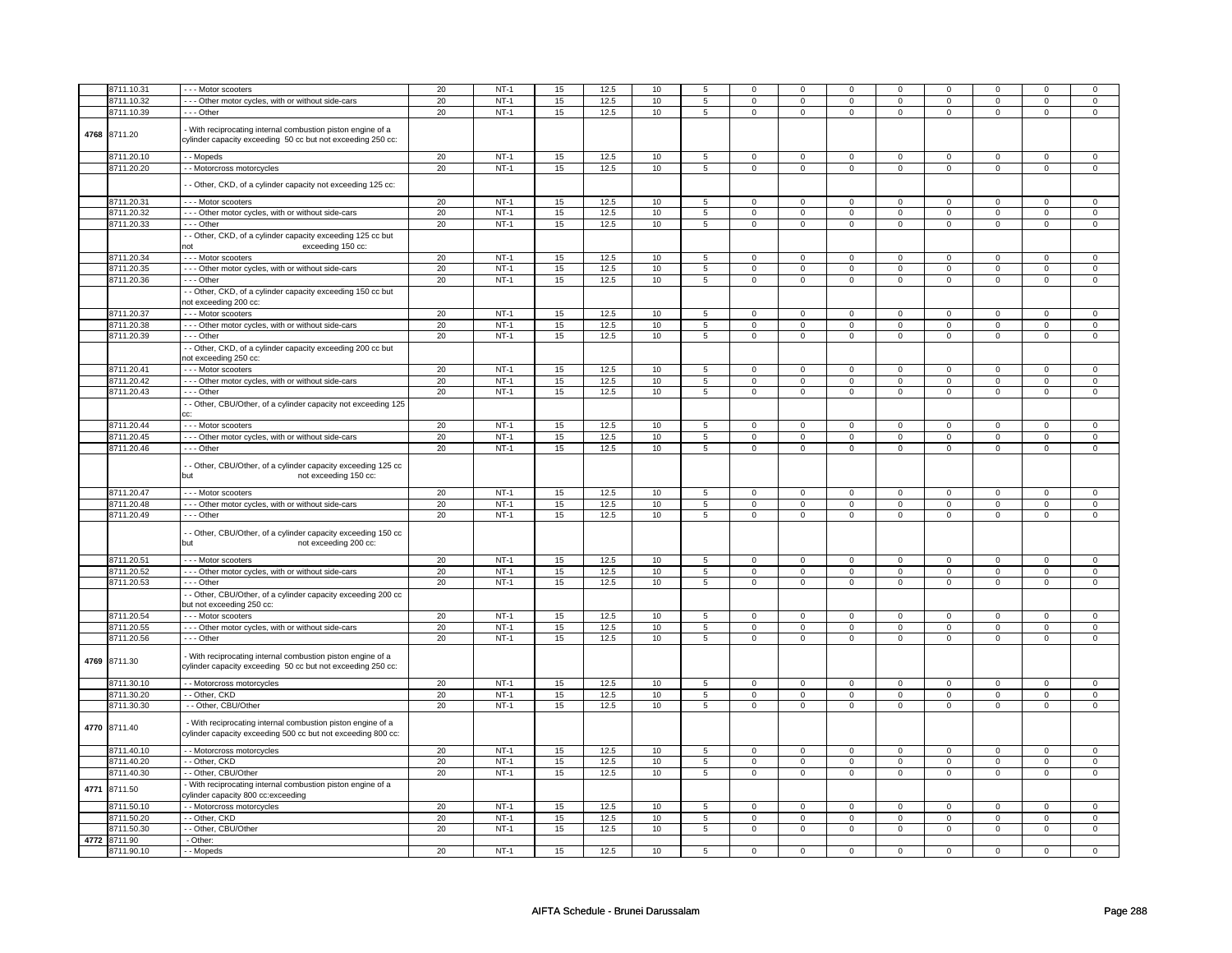|      | 8711.90.20      | - - Motor scooters                                                                                                                                                     | 20             | $NT-1$ | 15                  | 12.5           | 10          | 5              | 0              | 0              |                | 0              | 0              | $\mathbf 0$    |                | $\mathbf 0$    |
|------|-----------------|------------------------------------------------------------------------------------------------------------------------------------------------------------------------|----------------|--------|---------------------|----------------|-------------|----------------|----------------|----------------|----------------|----------------|----------------|----------------|----------------|----------------|
|      |                 | - Other cycles fitted with an auxiliary motor with or without                                                                                                          |                |        |                     |                |             |                |                |                |                |                |                |                |                |                |
|      | 8711.90.30      | side-cars                                                                                                                                                              | 20             | $NT-1$ | 15                  | 12.5           | 10          | 5              | $\mathbf 0$    | $\mathbf 0$    | $\mathbf 0$    | $\mathsf 0$    | $\mathsf 0$    | $\mathsf 0$    | $\mathsf 0$    | $\mathsf 0$    |
|      | 8711.90.40      | - - Side-cars                                                                                                                                                          | 20             | $NT-1$ | 15                  | 12.5           | 10          | $\overline{5}$ | $\mathbf 0$    | $\overline{0}$ | $\mathbf 0$    | $\overline{0}$ | $\mathbf 0$    | $\overline{0}$ | $\mathsf 0$    | $\overline{0}$ |
|      |                 | - - Other:                                                                                                                                                             |                |        |                     |                |             |                |                |                |                |                |                |                |                |                |
|      |                 | - - - CKD:                                                                                                                                                             |                |        |                     |                |             |                |                |                |                |                |                |                |                |                |
|      | 8711.90.91      | ---- not exceeding 200 cc                                                                                                                                              | 20             | $NT-1$ | 15                  | 12.5           | 10          | 5              | 0              | 0              | $\Omega$       | $\mathsf 0$    | $\Omega$       | $\mathsf 0$    | $\Omega$       | $\mathbf 0$    |
|      | 8711.90.92      | ---- exceeding 200 cc but not exceeding 500 cc                                                                                                                         | 20             | $NT-1$ | 15                  | 12.5           | 10          | 5              | $\mathbf 0$    | $\mathsf 0$    | $\mathbf 0$    | 0              | $\mathbf 0$    | $\mathsf 0$    | $\mathbf 0$    | $\overline{0}$ |
|      | 8711.90.93      | ---- exceeding 500 cc but not exceeding 800 cc                                                                                                                         | 20             | $NT-1$ | 15                  | 12.5           | 10          | $\overline{5}$ | $\mathbf 0$    | $\mathsf 0$    | 0              | 0              | 0              | $\mathbf 0$    | $\mathbf 0$    | $\mathsf 0$    |
|      | 8711.90.94      | ---- exceeding 800 cc                                                                                                                                                  | 20             | $NT-1$ | 15                  | 12.5           | 10          | $\sqrt{5}$     | $\mathbf 0$    | $\mathsf 0$    | $\mathsf 0$    | $\mathsf 0$    | $\mathsf 0$    | $\mathsf 0$    | $\mathsf 0$    | $\overline{0}$ |
|      |                 | --- CBU/Other:                                                                                                                                                         |                |        |                     |                |             |                |                |                |                |                |                |                |                |                |
|      | 8711.90.95      | ---- not exceeding 200 cc                                                                                                                                              | 20             | $NT-1$ | 15                  | 12.5           | 10          | 5              | $\mathbf 0$    | $\mathbf{0}$   | $\mathbf{0}$   | $\mathbf 0$    | $\mathbf{0}$   | $\mathbf{0}$   | $\mathbf 0$    | $\mathbf{0}$   |
|      | 8711.90.96      | ---- exceeding 200 cc but not exceeding 500 cc                                                                                                                         | 20             | $NT-1$ | 15                  | 12.5           | 10          | 5              | $\mathbf 0$    | $\overline{0}$ | $\mathbf 0$    | $\overline{0}$ | $\overline{0}$ | $\overline{0}$ | $\overline{0}$ | $\overline{0}$ |
|      | 8711.90.97      | ---- exceeding 500 cc but not exceeding 800 cc                                                                                                                         | 20             | $NT-1$ | 15                  | 12.5           | 10          | 5              | 0              | 0              | $\mathbf 0$    | 0              | $\mathbf 0$    | $\mathbf 0$    | $\mathbf 0$    | $\circ$        |
|      | 8711.90.98      | $\cdots$ exceeding 800 cc                                                                                                                                              | 20             | $NT-1$ | 15                  | 12.5           | 10          | 5              | $\mathbf 0$    | $\mathbf 0$    | $\mathbf 0$    | $\mathsf 0$    | 0              | $\mathsf 0$    | $\mathbf 0$    | $\mathsf 0$    |
| 4773 | 87.12           | Bicycles and other cycles (including delivery tricycles),<br>not motorised.                                                                                            |                |        |                     |                |             |                |                |                |                |                |                |                |                |                |
|      | 8712.00.10      | - Racing bicycles                                                                                                                                                      | 20             | $NT-1$ | 15                  | 12.5           | 10          | 5              | 0              | 0              | $\Omega$       | $\Omega$       | $\mathbf 0$    | $\Omega$       | $\Omega$       | $\Omega$       |
|      |                 | - Other bicycles (including children's bicycles in the normal                                                                                                          |                |        |                     |                |             |                |                |                |                |                |                |                |                |                |
|      | 8712.00.20      | form of adult bicycles)                                                                                                                                                | 20             | $NT-1$ | 15                  | 12.5           | 10          | 5              | $\mathbf 0$    | $\mathsf 0$    | $\mathsf 0$    | $\mathbf 0$    | $\mathsf 0$    | $\mathbf 0$    | $\mathsf 0$    | $\mathbf 0$    |
|      | 8712.00.30      | Bicycles designed to be ridden by children but not in the<br>normal form of adult bicycles                                                                             | 20             | $NT-1$ | 15                  | 12.5           | 10          | 5              | $\mathbf 0$    | $\mathbf 0$    | $\mathbf 0$    | 0              | $\mathbf 0$    | $\mathsf 0$    | $\mathsf 0$    | $\mathbf 0$    |
|      | 8712.00.90      | - Other                                                                                                                                                                | 20             | $NT-1$ | 15                  | 12.5           | 10          | $\overline{5}$ | $\overline{0}$ | $\overline{0}$ | $\overline{0}$ | $\overline{0}$ | $\overline{0}$ | $\overline{0}$ | $\overline{0}$ | $\overline{0}$ |
|      | 87.13           | Carriages for disabled persons, whether or not motorised<br>or otherwise mechanically<br>propelled.                                                                    |                |        |                     |                |             |                |                |                |                |                |                |                |                |                |
|      | 4774 8713.10.00 | - Not mechanically propelled                                                                                                                                           | $\mathsf 0$    | $NT-1$ | $\mathsf{O}\xspace$ | $\mathsf 0$    | $\mathsf 0$ | $\mathsf 0$    | 0              | $\mathsf 0$    | $\mathsf 0$    | $\mathsf 0$    | $\mathsf 0$    | $\mathsf 0$    | $\mathbf 0$    | $\mathbf 0$    |
|      | 4775 8713.90.00 | - Other                                                                                                                                                                | $\mathsf 0$    | $NT-1$ | $\mathsf 0$         | $\mathsf 0$    | $\mathbf 0$ | $\mathbf 0$    | $\mathbf 0$    | $\mathbf 0$    | $\mathbf 0$    | $\mathbf 0$    | $\mathsf 0$    | $\mathsf 0$    | $\mathsf 0$    | $\overline{0}$ |
|      | 87.14           | Parts and accessories of vehicles of headings 87.11 to<br>87.13.                                                                                                       |                |        |                     |                |             |                |                |                |                |                |                |                |                |                |
|      |                 | - Of motorcycles (including mopeds):                                                                                                                                   |                |        |                     |                |             |                |                |                |                |                |                |                |                |                |
| 4776 | 8714.11         | - - Saddles:                                                                                                                                                           |                |        |                     |                |             |                |                |                |                |                |                |                |                |                |
|      | 8714.11.10      | --- For motorcycles of subheading 8711.10, 8711.20 or                                                                                                                  | 20             | $NT-1$ | 15                  | 12.5           | 10          | 5              | $\mathbf 0$    | $\mathbf 0$    | $\Omega$       | 0              | $\mathbf 0$    | $\mathsf 0$    | $\mathsf 0$    | $\mathbf 0$    |
|      | 8714.11.20      | 8711.90<br>--- For motorcycles of subheading 8711.30, 8711.40 or                                                                                                       | 20             | $NT-1$ | 15                  | 12.5           | 10          | 5              | $\mathbf 0$    | $\mathbf 0$    | $\mathbf{0}$   | $\mathbf 0$    | $\mathbf 0$    | $\mathbf 0$    | $\mathbf 0$    | $\mathbf{0}$   |
|      |                 | 8711.50                                                                                                                                                                |                |        |                     |                |             |                |                |                |                |                |                |                |                |                |
|      | 4777 8714.19    | - - Other:                                                                                                                                                             |                |        |                     |                |             |                |                |                |                |                |                |                |                |                |
|      | 8714.19.10      | --- Carburettor assembly                                                                                                                                               | 20             | $NT-1$ | 15                  | 12.5           | 10          | 5              | $\mathbf 0$    | $\mathbf{0}$   | $\mathbf{0}$   | $\mathbf{0}$   | $\mathbf{0}$   | $\mathbf{0}$   | $\mathbf{0}$   | $\mathbf{0}$   |
|      | 8714.19.20      | - - - Clutch assembly                                                                                                                                                  | 20             | $NT-1$ | 15                  | 12.5           | 10          | $\overline{5}$ | $\mathbf 0$    | $\mathbf 0$    | $\mathbf 0$    | 0              | 0              | $\overline{0}$ | $\mathbf 0$    | $\overline{0}$ |
|      | 8714.19.30      | --- Gear assembly                                                                                                                                                      | 20             | $NT-1$ | 15                  | 12.5           | 10          | 5              | 0              | $\mathbf 0$    | 0              | 0              | 0              | $\mathbf 0$    | 0              | $\mathbf 0$    |
|      | 8714.19.40      | - - - Starter system                                                                                                                                                   | 20             | $NT-1$ | 15                  | 12.5           | 10          | 5              | $\Omega$       | $\mathbf 0$    | 0              | 0              | 0              | $\mathsf 0$    | $\Omega$       | $\Omega$       |
|      | 8714.19.50      | --- Spokes or nipples                                                                                                                                                  | 20             | $NT-1$ | 15                  | 12.5           | 10          | 5              | $\mathbf 0$    | $\mathbf 0$    | $\mathbf 0$    | $\mathbf 0$    | 0              | $\mathbf 0$    | 0              | $\overline{0}$ |
|      | 8714.19.60      | --- Other, for motorcycles of subheading 8711.10, 8711.20 or<br>8711.90                                                                                                | 20             | $NT-1$ | 15                  | 12.5           | 10          | 5              | $\mathbf 0$    | $\mathbf 0$    | $\mathbf 0$    | 0              | $\mathbf 0$    | $\mathbf 0$    | $\mathsf 0$    | $\mathbf 0$    |
|      | 8714.19.70      | --- Other, for motorcycles of subheading 8711.30, 8711.40 or<br>8711.50                                                                                                | 20             | $NT-1$ | 15                  | 12.5           | 10          | 5              | $\mathsf 0$    | $\mathbf 0$    | $\mathsf{O}$   | $\mathsf 0$    | $\mathsf 0$    | $\mathsf 0$    | $\mathsf 0$    | $\mathbf 0$    |
|      | 4778 8714.20    | - Of carriages for disabled persons:                                                                                                                                   |                |        |                     |                |             |                |                |                |                |                |                |                |                |                |
|      |                 | - Castors:                                                                                                                                                             |                |        |                     |                |             |                |                |                |                |                |                |                |                |                |
|      | 8714.20.11      | --- Of a diameter (including tyres) exceeding 75 mm but not<br>exceeding 100 mm provided that the width of the wheel or tyre<br>fitted thereto is not less than 30 mm  | $\mathsf 0$    | $NT-1$ | $\mathsf{O}\xspace$ | $\mathbf 0$    | $\mathsf 0$ | $\mathsf 0$    | $\mathsf 0$    | $\mathbf 0$    | $\mathsf{O}$   | $\mathbf 0$    | $\mathsf 0$    | $\mathsf 0$    | $\mathsf 0$    | $\mathbf 0$    |
|      | 8714.20.12      | --- Of a diameter (including tyres) exceeding 100 mm but not<br>exceeding 250 mm provided that the width of the wheel or tyre<br>fitted thereto is not less than 30 mm | $\mathbf 0$    | $NT-1$ | $\mathsf{O}\xspace$ | $\mathbf 0$    | $\mathbf 0$ | $\mathbf 0$    | $\mathbf 0$    | $\mathbf 0$    | $\Omega$       | $\mathbf{0}$   | $\Omega$       | $\mathbf{0}$   | $\Omega$       | $\mathbf 0$    |
|      | 8714.20.19      | - - - Other                                                                                                                                                            | $\mathbf 0$    | $NT-1$ | $\mathsf 0$         | $\mathbf 0$    | $\mathsf 0$ | $\mathbf 0$    | $\mathbf 0$    | $\mathbf 0$    | $\mathsf 0$    | $\mathbf{0}$   | $\mathsf 0$    | $\mathbf{0}$   | $\mathsf 0$    | $\mathbf 0$    |
|      | 8714.20.20      | - - Spokes                                                                                                                                                             | $\mathbf 0$    | $NT-1$ | $\mathbf 0$         | $\mathbf 0$    | $\mathbf 0$ | $\mathbf 0$    | $\mathbf 0$    | $\mathbf 0$    | $\mathbf 0$    | 0              | $\mathbf 0$    | $\mathbf{0}$   | $\mathbf 0$    | $\circ$        |
|      | 8714.20.30      | - Nipples                                                                                                                                                              | $\mathbf 0$    | $NT-1$ | $\mathbf 0$         | $\mathbf 0$    | $\mathbf 0$ | $\mathsf 0$    | $\mathbf 0$    | $\mathbf 0$    | $\mathbf 0$    | 0              | 0              | $\mathbf 0$    | $\mathbf 0$    | $\mathbf 0$    |
|      | 8714.20.90      | - - Other                                                                                                                                                              | $\overline{0}$ | $NT-1$ | $\overline{0}$      | $\overline{0}$ | $\mathbf 0$ | $\overline{0}$ | $\overline{0}$ | $\overline{0}$ | $\overline{0}$ | $\overline{0}$ | $\overline{0}$ | $\overline{0}$ | $\overline{0}$ | $\overline{0}$ |
|      |                 | - Other:                                                                                                                                                               |                |        |                     |                |             |                |                |                |                |                |                |                |                |                |
|      | 4779 8714.91    | - - Frames and forks, and parts thereof:                                                                                                                               |                |        |                     |                |             |                |                |                |                |                |                |                |                |                |
|      | 8714.91.10      | --- Frames and folks for cycles of subheading 8712.00.30                                                                                                               | 20             | $NT-1$ | 15                  | 12.5           | 10          | 5              | $\mathbf 0$    | $\mathbf 0$    | $\mathbf 0$    | $\mathbf 0$    | $\mathbf 0$    | $\mathsf 0$    | $\mathbf 0$    | $\mathbf 0$    |
|      | 8714.91.20      | --- Other frames                                                                                                                                                       | 20             | $NT-1$ | 15                  | 12.5           | 10          | 5              | $\mathbf 0$    | $\mathbf 0$    | $\Omega$       | 0              | $\mathsf 0$    | $\mathsf 0$    | $\Omega$       | $\mathbf 0$    |
|      | 8714.91.30      | --- Other forks                                                                                                                                                        | 20             | $NT-1$ | 15                  | 12.5           | 10          | 5              | $\mathbf 0$    | $\mathbf 0$    | $\Omega$       | $\mathbf 0$    | 0              | $\mathbf 0$    | $\mathbf 0$    | $\circ$        |
|      | 8714.91.40      | --- Other parts of frames                                                                                                                                              | 20             | $NT-1$ | 15                  | 12.5           | 10          | 5              | 0              | $\mathbf 0$    | $\mathbf 0$    | 0              | $\mathbf 0$    | $\mathsf 0$    | $\Omega$       | $\mathbf 0$    |
|      | 8714.91.90      | --- Other parts of forks                                                                                                                                               | 20             | $NT-1$ | 15                  | 12.5           | 10          | 5              | 0              | $\mathbf 0$    | 0              | 0              | 0              | $\mathbf 0$    | 0              | $\mathbf 0$    |
|      | 4780 8714.92    | - - Wheel rims and spokes:                                                                                                                                             |                |        |                     |                |             |                |                |                |                |                |                |                |                |                |
|      |                 | --- Wheel rims or spokes for cycles of subheading                                                                                                                      |                |        |                     |                |             |                |                |                |                |                |                |                |                |                |
|      | 8714.92.10      | 8712.00.30                                                                                                                                                             | 20             | $NT-1$ | 15                  | 12.5           | 10          | 5              | $\mathsf 0$    | $\mathbf 0$    | $\mathbf 0$    | $\mathbf 0$    | $\mathbf 0$    | $\mathbf 0$    | $\mathsf 0$    | $\mathbf 0$    |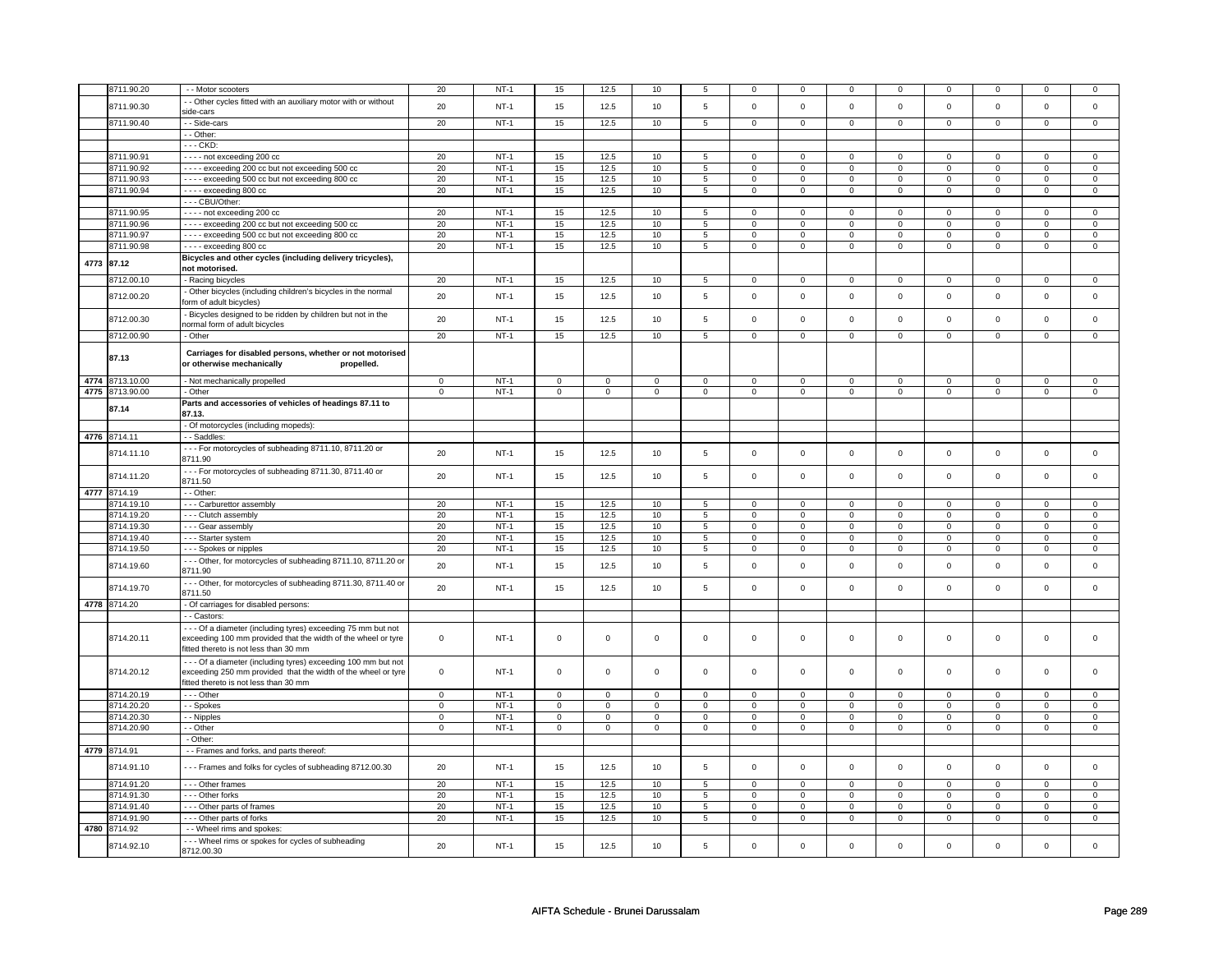|            | 8714.92.90      | --- Other wheel rims or spokes                                                            | 20             | $NT-1$ | 15                  | 12.5           | 10             | 5               | $\mathbf 0$    | $\mathbf 0$    | $\mathbf 0$  | $\mathbf 0$    | $\mathbf 0$    | $\mathbf 0$    | $^{\circ}$   | $\mathbf 0$    |
|------------|-----------------|-------------------------------------------------------------------------------------------|----------------|--------|---------------------|----------------|----------------|-----------------|----------------|----------------|--------------|----------------|----------------|----------------|--------------|----------------|
|            |                 |                                                                                           |                |        |                     |                |                |                 |                |                |              |                |                |                |              |                |
| 4781       | 8714.93         | - Hubs, other than coaster braking hubs and hub brakes, and<br>ree-wheel sprocket-wheels: |                |        |                     |                |                |                 |                |                |              |                |                |                |              |                |
|            | 8714.93.10      |                                                                                           |                | $NT-1$ |                     |                |                |                 |                |                |              |                |                |                |              |                |
|            |                 | --- For cycles of subheading 8712.00.30                                                   | 20             |        | 15                  | 12.5           | 10             | $5\phantom{.0}$ | $\mathsf 0$    | $\mathbf 0$    | $^{\circ}$   | $\mathbf 0$    | $\mathsf 0$    | $\mathbf 0$    | $^{\circ}$   | $\mathbf{0}$   |
|            | 8714.93.90      | --- Other                                                                                 | 20             | $NT-1$ | 15                  | 12.5           | 10             | 5               | $\mathsf 0$    | $\mathbf 0$    | $\mathbf 0$  | $\mathbf 0$    | $\mathsf 0$    | $\mathbf 0$    | $\Omega$     | $\mathbf 0$    |
| 4782       | 8714.94         | - - Brakes, including coaster braking hubs and hub brakes,                                |                |        |                     |                |                |                 |                |                |              |                |                |                |              |                |
|            |                 | and parts thereof:                                                                        |                |        |                     |                |                |                 |                |                |              |                |                |                |              |                |
|            | 3714.94.10      | --- For cycles of subheading 8712.00.30                                                   | 20             | $NT-1$ | 15                  | 12.5           | 10             | $5\phantom{.0}$ | $\circ$        | $\mathbf 0$    | $\Omega$     | $\mathbf 0$    | $\mathbf 0$    | $\mathbf{0}$   | $\Omega$     | $\mathbf{0}$   |
|            | 8714.94.90      | --- Other                                                                                 | 20             | $NT-1$ | 15                  | 12.5           | 10             | $\overline{5}$  | $\mathsf 0$    | $\mathsf 0$    | $\mathsf 0$  | 0              | $\mathsf 0$    | $\mathsf 0$    | $\mathbf 0$  | $\mathsf 0$    |
|            | 4783 8714.95    | - - Saddles:                                                                              |                |        |                     |                |                |                 |                |                |              |                |                |                |              |                |
|            | 8714.95.10      | --- For cycles of subheading 8712.00.30                                                   | 20             | $NT-1$ | 15                  | 12.5           | 10             | $5\overline{5}$ | $\mathsf 0$    | $\mathbf 0$    | $\Omega$     | $\mathbf 0$    | $\mathbf 0$    | $\mathbf 0$    | $\Omega$     | $\mathbf 0$    |
|            | 8714.95.90      | --- Other                                                                                 | 20             | $NT-1$ | 15                  | 12.5           | 10             | $5\overline{)}$ | $\mathbf{O}$   | $\mathbf{0}$   | $\mathbf 0$  | $\mathbf{0}$   | $\mathbf{0}$   | $\mathbf{0}$   | $\mathbf 0$  | $\mathbf{0}$   |
|            | 4784 8714.96    | - - Pedals and crank-gear, and parts thereof:                                             |                |        |                     |                |                |                 |                |                |              |                |                |                |              |                |
|            | 8714.96.10      | --- For cycles of subheading 8712.00.30                                                   | 20             | $NT-1$ | 15                  | 12.5           | 10             | 5               | $\mathbf 0$    | $\mathbf 0$    | $\mathbf 0$  | $\mathbf 0$    | $\mathbf 0$    | $\mathbf 0$    | $\mathbf 0$  | $\mathbf{0}$   |
|            | 8714.96.20      | - - - Chain wheels or cranks                                                              | 20             | $NT-1$ | 15                  | 12.5           | 10             | 5               | $\Omega$       | $\mathbf 0$    | $\Omega$     | 0              | $\mathbf 0$    | $\mathbf 0$    | $\Omega$     | $\mathsf 0$    |
|            | 8714.96.90      | --- Other                                                                                 | 20             | $NT-1$ | 15                  | 12.5           | 10             | $5\phantom{.0}$ | $\mathbf 0$    | $\mathbf 0$    | $\mathbf 0$  | $\mathbf 0$    | $\mathbf 0$    | $\mathbf{0}$   | $\mathbf 0$  | $\mathbf 0$    |
|            | 4785 8714.99    | - - Other:                                                                                |                |        |                     |                |                |                 |                |                |              |                |                |                |              |                |
|            |                 | --- For cycles of subheading 8712.00.30:                                                  |                |        |                     |                |                |                 |                |                |              |                |                |                |              |                |
|            |                 |                                                                                           |                |        |                     |                |                |                 | $\mathbf 0$    | $\mathbf 0$    | $\mathbf 0$  | $\mathbf 0$    | $\mathbf 0$    |                | $\mathbf 0$  |                |
|            | 8714.99.11      | - - - - Nipples                                                                           | 20             | $NT-1$ | 15                  | 12.5           | 10             | 5               |                |                |              |                |                | $\mathbf 0$    |              | $\mathsf 0$    |
|            | 8714.99.19      | $---$ Other                                                                               | 20             | $NT-1$ | 15                  | 12.5           | 10             | 5               | $\mathsf 0$    | $\mathsf 0$    | $\mathbf 0$  | $\mathsf 0$    | $\mathsf 0$    | $\mathsf 0$    | $\mathbf 0$  | $\mathsf 0$    |
|            | 8714.99.20      | - - - Other handle bars, seat pillars, carriers, control cables,                          | 20             | $NT-1$ | 15                  | 12.5           | 10             | 5               | $\mathsf 0$    | $\mathsf 0$    | $\mathbf 0$  | $\mathsf 0$    | $\mathsf 0$    | $\mathbf 0$    | $\mathbf 0$  | $\mathbf 0$    |
|            |                 | reflectors, lamp bracket lugs, mudguards                                                  |                |        |                     |                |                |                 |                |                |              |                |                |                |              |                |
|            | 8714.99.30      | --- Other nipples or spokes                                                               | 20             | $NT-1$ | 15                  | 12.5           | 10             | $\overline{5}$  | $\mathbf 0$    | $\overline{0}$ | $\mathbf 0$  | $\mathbf{0}$   | $\mathbf 0$    | $\overline{0}$ | $^{\circ}$   | $\mathbf{0}$   |
|            | 8714.99.90      | - - - Other parts                                                                         | 20             | $NT-1$ | 15                  | 12.5           | 10             | 5               | $\mathbf{0}$   | $\mathbf{0}$   | $\mathbf{0}$ | $\mathbf{0}$   | $\mathbf{0}$   | $\mathbf{0}$   | $\mathbf 0$  | $\mathbf{0}$   |
| 4786 87.15 |                 | Baby carriages and parts thereof.                                                         |                |        |                     |                |                |                 |                |                |              |                |                |                |              |                |
|            | 8715.00.10      | - Baby carriages                                                                          | $\mathsf 0$    | $NT-1$ | $\mathsf{O}\xspace$ | $\mathsf 0$    | $\mathsf 0$    | $\mathsf 0$     | $\mathsf{O}$   | $\mathbf 0$    | $\mathsf 0$  | $\mathsf 0$    | $\mathsf 0$    | $\mathsf 0$    | $\mathsf 0$  | $\mathsf 0$    |
|            | 8715.00.20      | - Parts                                                                                   | $\mathsf 0$    | $NT-1$ | 0                   | $\mathsf 0$    | $\mathsf 0$    | $\mathbf 0$     | $\mathsf 0$    | $\mathbf 0$    | $\mathsf 0$  | $\mathsf 0$    | $\mathsf 0$    | $\mathbf 0$    | $\mathbf 0$  | $\overline{0}$ |
|            |                 | Trailers and semi-trailers; other vehicles, not                                           |                |        |                     |                |                |                 |                |                |              |                |                |                |              |                |
|            | 87.16           | mechanically propelled; parts thereof.                                                    |                |        |                     |                |                |                 |                |                |              |                |                |                |              |                |
|            |                 | - Trailers and semi-trailers of the caravan type, for housing or                          |                |        |                     |                |                |                 |                |                |              |                |                |                |              |                |
| 4787       | 8716.10.00      | camping                                                                                   | 20             | $NT-1$ | 15                  | 12.5           | 10             | $5\phantom{.0}$ | $\mathsf 0$    | $\mathsf 0$    | $\mathsf 0$  | $\mathsf 0$    | $\mathsf 0$    | $\mathsf 0$    | $\mathsf 0$  | $\mathsf 0$    |
|            |                 | - Self-loading or self-unloading trailers and semi-trailers for                           |                |        |                     |                |                |                 |                |                |              |                |                |                |              |                |
| 4788       | 8716.20.00      | agricultural purposes                                                                     | $\mathbf 0$    | $NT-1$ | $\mathbf 0$         | $\mathbf 0$    | $\mathbf 0$    | $\mathbf 0$     | $\mathbf 0$    | $\mathbf 0$    | $\mathbf 0$  | $\mathbf 0$    | $\mathbf 0$    | $\mathbf 0$    | $\mathbf 0$  | $\mathbf 0$    |
|            |                 |                                                                                           |                |        |                     |                |                |                 |                |                |              |                |                |                |              |                |
|            |                 | Other trailers and semi-trailers for the transport of goods:                              |                |        |                     |                |                |                 |                |                |              |                |                |                |              |                |
|            |                 |                                                                                           |                |        |                     |                |                |                 |                |                |              |                |                |                |              |                |
|            | 4789 8716.31.00 | - Tanker trailers and tanker semi-trailers                                                | 20             | $NT-1$ | 15                  | 12.5           | 10             | $5\phantom{.0}$ | $\mathbf 0$    | $\mathbf{0}$   | $\mathbf{0}$ | $\overline{0}$ | $\mathbf{0}$   | $\overline{0}$ | $\mathbf 0$  | $\overline{0}$ |
|            | 4790 8716.39    | - - Other:                                                                                |                |        |                     |                |                |                 |                |                |              |                |                |                |              |                |
|            | 8716.39.10      | - - - Refrigerated trailers                                                               | 20             | $NT-1$ | 15                  | 12.5           | 10             | $5\overline{5}$ | $\mathbf{0}$   | $\mathbf{0}$   | $\circ$      | $\mathbf{0}$   | $\mathbf{0}$   | $\mathbf{0}$   | $\mathbf{0}$ | $\mathbf 0$    |
|            | 8716.39.20      | --- Other, of a weight exceeding 200 t                                                    | 20             | $NT-1$ | 15                  | 12.5           | 10             | $\overline{5}$  | $\overline{0}$ | $\overline{0}$ | $\mathsf 0$  | $\mathbf 0$    | $\mathbf 0$    | $\mathbf 0$    | $\mathsf 0$  | $\mathsf 0$    |
|            | 8716.39.30      | - - - Other agricultural trailers                                                         | $\mathbf 0$    | $NT-1$ | $\mathbf 0$         | $\mathbf 0$    | 0              | $\mathbf 0$     | $\mathbf 0$    | $\mathbf 0$    | $\mathbf 0$  | $\mathbf 0$    | $\mathbf 0$    | $\mathbf 0$    | $\mathbf 0$  | $\mathbf 0$    |
|            | 8716.39.90      | --- Other                                                                                 | 20             | $NT-1$ | 15                  | 12.5           | 10             | 5               | $\mathbf 0$    | $\mathbf 0$    | $\mathbf 0$  | $\mathbf 0$    | $\mathsf 0$    | $\mathbf 0$    | $\mathbf 0$  | $\mathsf 0$    |
|            | 4791 8716.40    | - Other trailers and semi-trailers:                                                       |                |        |                     |                |                |                 |                |                |              |                |                |                |              |                |
|            | 8716.40.10      | - - Of a weight exceeding 200 t                                                           | 20             | $NT-1$ | 15                  | 12.5           | 10             | 5               | $\mathbf 0$    | $\mathbf 0$    | $\mathbf 0$  | $\mathbf 0$    | $\mathbf 0$    | $\mathbf 0$    | $^{\circ}$   | $\mathbf{0}$   |
|            | 8716.40.90      | - - Other                                                                                 | 20             | $NT-1$ | 15                  | 12.5           | 10             | 5               | $\mathbf 0$    | $\mathbf 0$    | $\mathbf 0$  | $\mathbf 0$    | $\mathbf 0$    | $\mathbf 0$    | 0            | $\mathbf 0$    |
|            | 4792 8716.80    | - Other vehicles:                                                                         |                |        |                     |                |                |                 |                |                |              |                |                |                |              |                |
|            |                 | - Carts and wagons, sack trucks, hand trolleys and similar                                |                |        |                     |                |                |                 |                |                |              |                |                |                |              |                |
|            | 8716.80.10      | hand-propelled vehicles of a kind used in factories or                                    | 0              | $NT-1$ | $\mathbf 0$         | $\mathbf 0$    | $\mathbf 0$    | $\mathbf{0}$    | $\mathsf 0$    | $\mathsf 0$    | $\mathsf 0$  | $\mathbf 0$    | $\mathsf 0$    | $\mathsf 0$    | $\mathbf 0$  | $\mathbf 0$    |
|            |                 | workshops (except wheelbarrows)                                                           |                |        |                     |                |                |                 |                |                |              |                |                |                |              |                |
|            | 8716.80.20      | - - Wheelbarrows                                                                          | $\mathbf 0$    | $NT-1$ | $\mathsf 0$         | $\mathsf 0$    | $\Omega$       | $\mathsf 0$     | $\mathsf 0$    | $\mathsf 0$    | $\Omega$     | $\mathsf 0$    | $\mathsf 0$    | $\mathbf 0$    | $\Omega$     | $\mathbf{0}$   |
|            | 8716.80.90      | - - Other                                                                                 | 20             | $NT-1$ | 15                  | 12.5           | 10             | 5               |                | $\mathbf 0$    |              |                |                | $\mathbf 0$    | $\Omega$     | $\mathbf 0$    |
|            |                 |                                                                                           |                |        |                     |                |                |                 | $\mathbf 0$    |                | $\mathbf 0$  | $\mathbf 0$    | $\mathbf 0$    |                |              |                |
|            | 4793 8716.90    | - Parts:                                                                                  |                |        |                     |                |                |                 |                |                |              |                |                |                |              |                |
|            |                 | - - For trailers and semi-trailers:                                                       |                |        |                     |                |                |                 |                |                |              |                |                |                |              |                |
|            | 8716.90.11      | - - - Wheels                                                                              | 20             | $NT-1$ | 15                  | 12.5           | 10             | $5\phantom{.0}$ | $\mathsf 0$    | $\mathsf 0$    | $\mathbf 0$  | $\mathbf 0$    | $\mathbf 0$    | $\mathbf 0$    | $\Omega$     | $\mathsf 0$    |
|            | 8716.90.12      | --- Other, for goods of subheading 8716.10, 8716.31,                                      | 20             | $NT-1$ | 15                  | 12.5           | 10             | 5               | $\mathsf{O}$   | $\mathsf 0$    | $\mathsf 0$  | $\mathsf 0$    | $\mathsf 0$    | $\mathsf 0$    | $\mathbf 0$  | $\mathbf 0$    |
|            |                 | 8716.39 or 8716.40                                                                        |                |        |                     |                |                |                 |                |                |              |                |                |                |              |                |
|            | 8716.90.13      | --- Other, for goods of subheading 8716.20                                                | $\mathbf{0}$   | $NT-1$ | $\mathbf{0}$        | $\mathbf 0$    | $\mathbf{0}$   | $\mathbf{0}$    | $\circ$        | $\overline{0}$ | $\circ$      | $\mathbf 0$    | $\mathbf{0}$   | $\mathbf{0}$   | $\Omega$     | $\mathbf{0}$   |
|            |                 | - - For other vehicles:                                                                   |                |        |                     |                |                |                 |                |                |              |                |                |                |              |                |
|            | 8716.90.20      | --- For goods of subheading 8716.80.10                                                    | $\overline{0}$ | $NT-1$ | $\overline{0}$      | $\overline{0}$ | $\overline{0}$ | $\overline{0}$  | $\overline{0}$ | $\overline{0}$ | $\mathsf 0$  | $\overline{0}$ | $\overline{0}$ | $\mathbf{0}$   | $\mathbf 0$  | $\overline{0}$ |
|            |                 | --- For goods of subheading 8716.80.20:                                                   |                |        |                     |                |                |                 |                |                |              |                |                |                |              |                |
|            |                 | - - - - Castors of a diameter (including tyres) exceeding 75 mm                           |                |        |                     |                |                |                 |                |                |              |                |                |                |              |                |
|            | 8716.90.31      | but not exceeding 100 mmprovided that the width of the wheel                              | $\mathbf 0$    | $NT-1$ | $\mathbf 0$         | $\mathbf 0$    | $\mathbf{0}$   | $\circ$         | $\mathsf 0$    | $\mathbf 0$    | $\mathsf 0$  | $\mathbf 0$    | $\mathbf 0$    | $\mathbf 0$    | $\mathsf 0$  | $\mathsf 0$    |
|            |                 | or tyre fitted thereto is not less than 30 mm                                             |                |        |                     |                |                |                 |                |                |              |                |                |                |              |                |
|            |                 |                                                                                           |                |        |                     |                |                |                 |                |                |              |                |                |                |              |                |
|            |                 | - - - - Castors of a diameter (including tyres) exceeding 100                             |                |        |                     |                |                |                 |                |                |              |                |                |                |              |                |
|            | 8716.90.32      | mm but not exceeding 250 mm provided that the width of the                                | 0              | $NT-1$ | $\mathbf 0$         | $\mathbf 0$    | $\mathbf 0$    | $\mathbf{0}$    | $\mathbf 0$    | $\mathbf 0$    | $\mathbf 0$  | 0              | $\mathsf 0$    | $\mathbf 0$    | $\mathbf 0$  | $\Omega$       |
|            |                 | wheel or tyre fitted thereto is not less than 30 mm                                       |                |        |                     |                |                |                 |                |                |              |                |                |                |              |                |
|            | 8716.90.33      | - - - - Other castors                                                                     | 0              | $NT-1$ | $\overline{0}$      | $\overline{0}$ | $\mathbf 0$    | $\overline{0}$  | $\overline{0}$ | $\overline{0}$ | $\mathbf 0$  | $\mathbf 0$    | $\overline{0}$ | $\mathbf 0$    | $\mathbf 0$  | $\overline{0}$ |
|            | 8716.90.39      |                                                                                           |                | $NT-1$ |                     |                |                |                 |                |                |              |                |                |                |              |                |
|            |                 | - - - - Other                                                                             | $\mathbf 0$    |        | $\mathbf 0$         | $\mathbf 0$    | $\mathbf 0$    | $\mathbf{0}$    | $\mathbf 0$    | $\mathbf{0}$   | $\mathbf{0}$ | $\mathbf{0}$   | $\mathbf{0}$   | $\overline{0}$ | $^{\circ}$   | $\mathbf{0}$   |
|            |                 | $--$ Other:                                                                               |                |        |                     |                |                |                 |                |                |              |                |                |                |              |                |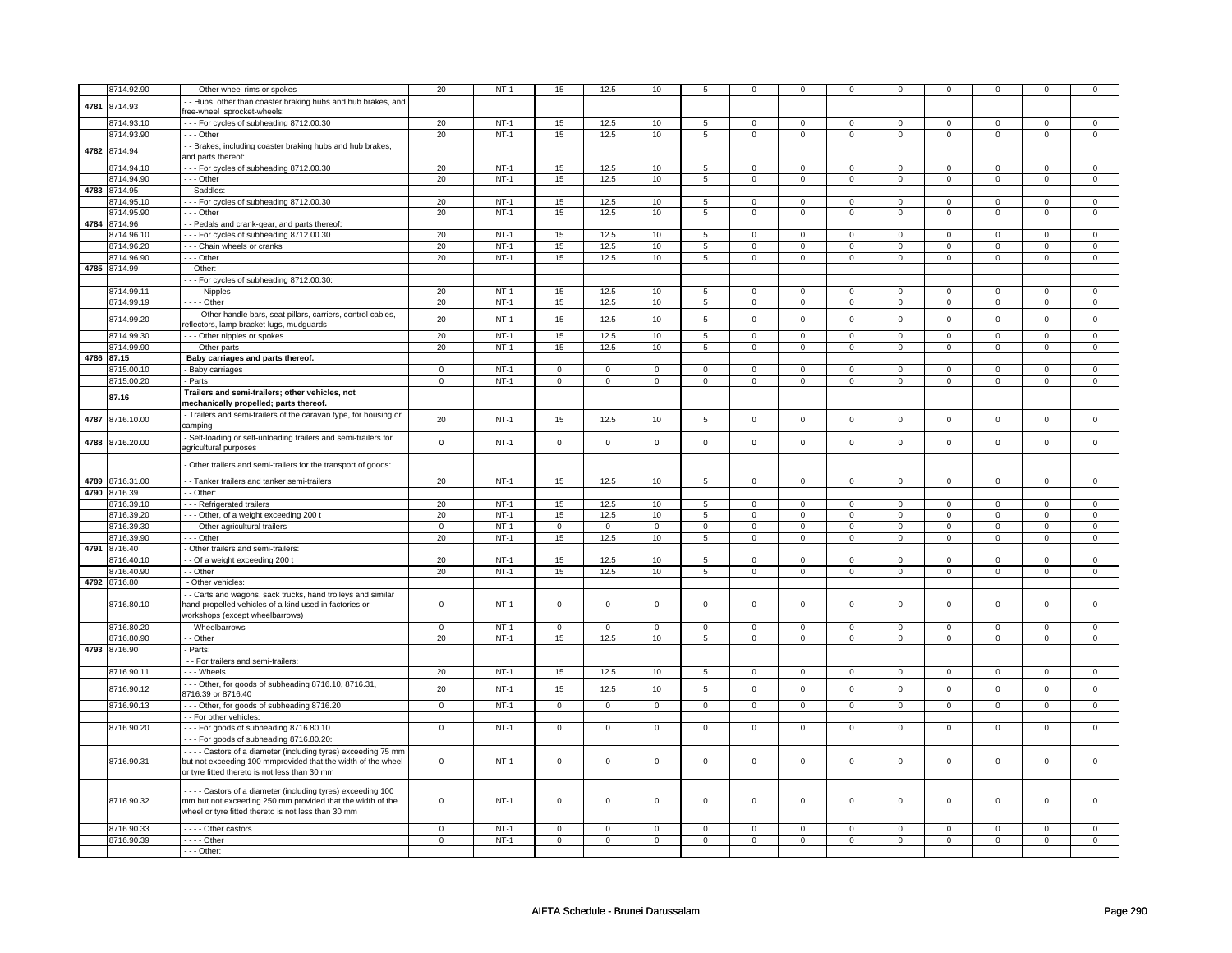|      |                 | --- Castors of a diameter (including tyres) exceeding 75 mm   |                |             |                     |                |                     |                |                     |                |                |                |                |                |                |                     |
|------|-----------------|---------------------------------------------------------------|----------------|-------------|---------------------|----------------|---------------------|----------------|---------------------|----------------|----------------|----------------|----------------|----------------|----------------|---------------------|
|      | 8716.90.91      | but not exceeding 100 mm provided that the width of the wheel | 20             | $NT-1$      | 15                  | 12.5           | 10                  | 5              | $\mathbf 0$         | $\mathbf 0$    | $\mathbf 0$    | $\mathbf 0$    | $\mathbf 0$    | $\mathsf 0$    | $\mathbf 0$    | $\Omega$            |
|      |                 | or tyre fitted thereto is not less than 30 mm                 |                |             |                     |                |                     |                |                     |                |                |                |                |                |                |                     |
|      |                 |                                                               |                |             |                     |                |                     |                |                     |                |                |                |                |                |                |                     |
|      |                 |                                                               |                |             |                     |                |                     |                |                     |                |                |                |                |                |                |                     |
|      |                 | - - - - Castors of a diameter (including tyres) exceeding 100 |                |             |                     |                |                     |                |                     |                |                |                |                |                |                |                     |
|      | 8716.90.92      | mm but not exceeding 250 mm provided that the width of the    | 20             | <b>NT-1</b> | 15                  | 12.5           | 10                  | 5              | $\Omega$            | $\mathbf 0$    | $\mathbf 0$    | 0              | 0              | $\mathbf 0$    | $\mathbf 0$    | $\mathbf 0$         |
|      |                 | wheel or tyre fitted thereto is not less than 30 mm           |                |             |                     |                |                     |                |                     |                |                |                |                |                |                |                     |
|      |                 |                                                               |                |             |                     |                |                     |                |                     |                |                |                |                |                |                |                     |
|      | 8716.90.93      | - - - - Other castors                                         | 20             | $NT-1$      | 15                  | 12.5           | 10                  | 5              | $\mathsf 0$         | $\mathbf 0$    | $\mathbf 0$    | $\mathsf 0$    | $\mathsf 0$    | $\mathsf 0$    | $\mathsf 0$    | 0                   |
|      |                 |                                                               |                |             |                     |                |                     |                |                     |                |                |                |                |                |                |                     |
|      | 8716.90.94      | ---- Spokes                                                   | 20             | $NT-1$      | 15                  | 12.5           | 10                  | 5              | $\mathsf{O}\xspace$ | $\overline{0}$ | $\Omega$       | $\mathbf 0$    | $\mathbf 0$    | $\overline{0}$ | $\Omega$       | $\overline{0}$      |
|      | 8716.90.95      | - - - - Nipples                                               | 20             | $NT-1$      | 15                  | 12.5           | 10                  | 5              | $\mathsf 0$         | $\mathsf 0$    | $\mathbf 0$    | $\mathsf 0$    | $\mathsf 0$    | $\mathsf 0$    | $\mathsf 0$    | $\mathbf 0$         |
|      | 8716.90.99      | $---$ Other                                                   | 20             | $NT-1$      | 15                  | 12.5           | 10                  | 5              | $\overline{0}$      | $\overline{0}$ | $\mathbf 0$    | $\mathbf 0$    | $\overline{0}$ | $\overline{0}$ | $\overline{0}$ | $\overline{0}$      |
|      |                 |                                                               |                |             |                     |                |                     |                |                     |                |                |                |                |                |                |                     |
|      | 88.01           | Balloons and dirigibles; gliders, hang gliders and other      |                |             |                     |                |                     |                |                     |                |                |                |                |                |                |                     |
|      |                 | non-powered aircraft.                                         |                |             |                     |                |                     |                |                     |                |                |                |                |                |                |                     |
| 4794 | 801.10.00       | - Gliders and hang gliders                                    | $\mathsf 0$    | $NT-1$      | $\mathsf 0$         | $\mathsf 0$    | $\mathsf 0$         | $\mathbf 0$    | $\mathsf 0$         | $\mathsf 0$    | $\mathsf 0$    | $\mathsf 0$    | $\mathsf 0$    | $\mathsf 0$    | $\mathbf 0$    | $\mathbf 0$         |
| 4795 | 8801.90.00      | - Other                                                       | $\mathbf 0$    | $NT-1$      | $\mathsf{O}\xspace$ | $\mathbf 0$    | $\mathsf{O}\xspace$ | $\mathsf 0$    | $\mathsf{O}\xspace$ | $\mathbf 0$    | $\mathsf 0$    | $\mathbf 0$    | $\mathsf 0$    | $\mathbf 0$    | $\mathsf 0$    | $\mathsf 0$         |
|      |                 |                                                               |                |             |                     |                |                     |                |                     |                |                |                |                |                |                |                     |
|      | 88.02           | Other aircraft (for example, helicopters, aeroplanes);        |                |             |                     |                |                     |                |                     |                |                |                |                |                |                |                     |
|      |                 | spacecraft (including                                         |                |             |                     |                |                     |                |                     |                |                |                |                |                |                |                     |
|      |                 |                                                               |                |             |                     |                |                     |                |                     |                |                |                |                |                |                |                     |
|      |                 | satellites) and suborbital and spacecraft launch vehicles.    |                |             |                     |                |                     |                |                     |                |                |                |                |                |                |                     |
|      |                 |                                                               |                |             |                     |                |                     |                |                     |                |                |                |                |                |                |                     |
|      |                 | - Helicopters:                                                |                |             |                     |                |                     |                |                     |                |                |                |                |                |                |                     |
|      | 4796 8802.11.00 | - - Of an unladen weight not exceeding 2,000 kg               | $\mathbf 0$    | $NT-1$      | $\mathbf 0$         | $\mathsf 0$    | $\mathbf 0$         | $\mathbf 0$    | $\mathbf 0$         | $\mathbf 0$    | $\mathbf 0$    | $\mathsf 0$    | $\mathsf 0$    | $\mathsf 0$    | $\mathsf 0$    | $\mathbf 0$         |
| 4797 | 8802.12.00      | - - Of an unladen weight exceeding 2,000 kg                   | $\overline{0}$ | $NT-1$      | $\overline{0}$      | $\overline{0}$ | $\overline{0}$      | $\overline{0}$ | $\overline{0}$      | $\overline{0}$ | $\overline{0}$ | $\overline{0}$ | $\overline{0}$ | $\overline{0}$ | $\overline{0}$ | $\overline{0}$      |
|      |                 |                                                               |                |             |                     |                |                     |                |                     |                |                |                |                |                |                |                     |
| 4798 | 8802.20         | Aeroplanes and other aircraft, of an unladen weight not       |                |             |                     |                |                     |                |                     |                |                |                |                |                |                |                     |
|      |                 | exceeding 2,000 kg:                                           |                |             |                     |                |                     |                |                     |                |                |                |                |                |                |                     |
|      | 8802.20.10      | - - Aeroplanes                                                | $\mathsf 0$    | $NT-1$      | $\mathsf 0$         | $\mathbf 0$    | $\mathsf 0$         | $\mathbf 0$    | $\mathsf 0$         | $\mathbf 0$    | $\mathbf 0$    | $\mathsf 0$    | $\mathbf 0$    | $\mathsf 0$    | $\mathsf 0$    | $\mathbf 0$         |
|      |                 |                                                               |                |             |                     |                |                     |                | $\Omega$            |                | $\Omega$       |                | $\Omega$       |                | $\Omega$       |                     |
|      | 8802.20.90      | - - Other                                                     | $\mathbf 0$    | $NT-1$      | $\mathsf 0$         | $\mathsf 0$    | $\mathsf 0$         | $\mathbf 0$    |                     | $\mathbf 0$    |                | $\mathsf 0$    |                | $\mathsf 0$    |                | $\mathbf 0$         |
| 4799 |                 | - Aeroplanes and other aircraft, of an unladen weight         |                |             |                     |                |                     |                |                     |                |                |                |                |                |                |                     |
|      | 8802.30         | exceeding 2,000 kg but not exceeding 15,000 kg:               |                |             |                     |                |                     |                |                     |                |                |                |                |                |                |                     |
|      |                 |                                                               | $\mathbf 0$    | $NT-1$      |                     |                |                     |                |                     |                |                |                |                | $\mathsf 0$    |                |                     |
|      | 8802.30.10      | - - Aeroplanes                                                |                |             | $\mathbf 0$         | $\mathbf{0}$   | $\mathbf 0$         | $\mathbf 0$    | $\mathbf 0$         | $\mathbf 0$    | 0              | 0              | $\mathbf 0$    |                | 0              | $\mathbf 0$         |
|      | 8802.30.90      | - - Other                                                     | $\mathbf 0$    | $NT-1$      | $\mathsf 0$         | $\mathsf 0$    | $\mathsf 0$         | $\mathsf 0$    | $\mathsf 0$         | $\mathsf 0$    | $\mathbf 0$    | $\mathsf 0$    | $\mathsf 0$    | $\mathsf 0$    | $\mathsf 0$    | $\mathsf 0$         |
|      |                 | - Aeroplanes and other aircraft, of an unladen weight         |                |             |                     |                |                     |                |                     |                |                |                |                |                |                |                     |
| 4800 | 8802.40         | exceeding 15,000 kg:                                          |                |             |                     |                |                     |                |                     |                |                |                |                |                |                |                     |
|      |                 |                                                               |                |             |                     |                |                     |                |                     |                |                |                |                |                |                |                     |
|      | 8802.40.10      | - - Aeroplanes                                                | $\mathbf{0}$   | $NT-1$      | $\mathbf 0$         | $\mathbf 0$    | $\mathbf 0$         | $\mathbf 0$    | $\mathsf 0$         | $\mathbf 0$    | $\mathbf 0$    | $\mathbf 0$    | $\mathsf 0$    | $\mathsf 0$    | $\mathsf 0$    | $\mathbf 0$         |
|      | 8802.40.90      | - - Other                                                     | $\mathbf{0}$   | $NT-1$      | $\mathbf 0$         | $\overline{0}$ | $\mathbf 0$         | $\mathbf{0}$   | $\mathbf 0$         | $\mathbf{0}$   | $\mathbf 0$    | $\mathbf{0}$   | $\mathbf 0$    | $\mathbf 0$    | $\mathbf 0$    | $\mathbf 0$         |
|      |                 | Spacecraft (including satellites) and suborbital and          |                |             |                     |                |                     |                |                     |                |                |                |                |                |                |                     |
| 4801 | 8802.60.00      | spacecraft launch vehicles                                    | $\pmb{0}$      | $NT-1$      | $\mathsf{O}\xspace$ | $\pmb{0}$      | $\mathsf{O}\xspace$ | $\mathbf 0$    | $\mathsf{O}\xspace$ | $\mathbf 0$    | $\mathsf 0$    | $\mathbf 0$    | $\mathsf 0$    | $\mathbf 0$    | $\mathbf 0$    | $\mathsf{o}\xspace$ |
|      |                 |                                                               |                |             |                     |                |                     |                |                     |                |                |                |                |                |                |                     |
|      | 88.03           | Parts of goods of heading 88.01 or 88.02.                     |                |             |                     |                |                     |                |                     |                |                |                |                |                |                |                     |
|      | 4802 8803.10    | - Propellers and rotors and parts thereof:                    |                |             |                     |                |                     |                |                     |                |                |                |                |                |                |                     |
|      | 3803.10.10      | - Of helicopters or aeroplanes                                | $\mathsf 0$    | $NT-1$      | $\overline{0}$      | $\mathsf 0$    | $\mathbf 0$         | $\mathsf 0$    | $\Omega$            | $\mathsf 0$    | $\mathbf 0$    | $\mathbf 0$    | $\mathbf 0$    | $\mathbf 0$    | $\Omega$       | $\mathbf 0$         |
|      |                 |                                                               |                |             |                     |                |                     |                |                     |                |                |                |                |                |                |                     |
|      | 8803.10.90      | - - Other                                                     | $\mathbf 0$    | $NT-1$      | $\mathsf 0$         | $\mathbf 0$    | $\mathsf 0$         | $\mathbf 0$    | $\mathsf 0$         | $\mathbf 0$    | $\mathbf 0$    | $\mathsf 0$    | $\mathbf 0$    | $\mathsf 0$    | $\mathbf 0$    | $\mathsf 0$         |
| 4803 | 8803.20         | - Under-carriage and parts thereof                            |                |             |                     |                |                     |                |                     |                |                |                |                |                |                |                     |
|      | 8803.20.10      | - - Of helicopters, aeroplanes, balloons, gliders or kites    | $\mathbf{0}$   | $NT-1$      | 0                   | $\mathbf 0$    | 0                   | $\mathbf 0$    | 0                   | $\mathbf 0$    | $\mathbf 0$    | $\mathbf 0$    | $\mathbf 0$    | $\mathbf 0$    | 0              | $\mathbf 0$         |
|      | 8803.20.90      | - - Other                                                     | $\mathbf 0$    | $NT-1$      | $\mathsf 0$         | $\mathsf 0$    | $\mathsf 0$         | $\mathbf 0$    | $\mathsf 0$         | $\mathbf 0$    | $\mathbf 0$    | $\mathsf 0$    | $\mathbf 0$    | $\mathsf 0$    | $\mathsf 0$    | $\mathbf 0$         |
|      |                 |                                                               |                |             |                     |                |                     |                |                     |                |                |                |                |                |                |                     |
| 4804 | 8803.30.00      | - Other parts of aeroplanes or helicopters                    | $\mathsf 0$    | $NT-1$      | $\mathsf 0$         | $\mathsf 0$    | $\mathsf 0$         | $\mathsf 0$    | $\mathsf{O}\xspace$ | $\mathsf 0$    | $\mathsf 0$    | $\mathsf 0$    | $\mathsf 0$    | $\overline{0}$ | $\mathbf 0$    | $\mathbf 0$         |
| 4805 | 8803.90         | Other:                                                        |                |             |                     |                |                     |                |                     |                |                |                |                |                |                |                     |
|      | 8803.90.10      | - - Parts of telecommunication satellites [ITA/2]             | $\mathbf 0$    | $NT-1$      | $\mathbf 0$         | $\mathbf 0$    | $\mathbf 0$         | $\mathbf 0$    | $\mathsf 0$         | $\mathbf 0$    | $\mathbf 0$    | $\mathsf 0$    | $\mathsf 0$    | $\mathsf 0$    | $\mathsf 0$    | $\mathbf 0$         |
|      | 8803.90.20      | - - Of ballons, gliders or kites                              | $\mathbf 0$    | $NT-1$      | $\mathsf 0$         | $\mathsf 0$    | $\mathsf 0$         | $\mathbf 0$    | $\mathsf 0$         | $\mathbf 0$    | $\mathbf 0$    | $\mathsf 0$    | $\mathsf 0$    | $\mathsf 0$    | $\mathsf 0$    | $\mathbf 0$         |
|      |                 |                                                               |                |             |                     |                |                     |                |                     |                |                |                |                |                |                |                     |
|      | 8803.90.90      | - - Other                                                     | $\mathbf 0$    | $NT-1$      | $\mathsf 0$         | $\mathbf 0$    | $\mathsf{O}\xspace$ | $\mathbf 0$    | $\mathsf 0$         | $\mathbf 0$    | $\mathbf 0$    | $\mathbf 0$    | $\mathsf 0$    | $\mathsf 0$    | $\mathsf 0$    | $\mathbf 0$         |
|      |                 | Parachutes (including dirigible parachutes and                |                |             |                     |                |                     |                |                     |                |                |                |                |                |                |                     |
|      | 4806 88.04      | paragliders) and rotochutes; parts thereof and accessories    |                |             |                     |                |                     |                |                     |                |                |                |                |                |                |                     |
|      |                 |                                                               |                |             |                     |                |                     |                |                     |                |                |                |                |                |                |                     |
|      |                 | thereto.                                                      |                |             |                     |                |                     |                |                     |                |                |                |                |                |                |                     |
|      | 8804.00.10      | - Parachutes; Parts and accessories of parachutes and parts   | $\mathbf 0$    | $NT-1$      | $\mathsf 0$         | $\mathbf 0$    | $\mathsf 0$         | $\mathbf 0$    | $\mathsf 0$         | $\mathbf 0$    | $\mathbf 0$    | $\mathbf 0$    | $\mathsf 0$    | $\mathbf 0$    | $\mathsf 0$    | $\mathsf 0$         |
|      |                 | of rotochutes                                                 |                |             |                     |                |                     |                |                     |                |                |                |                |                |                |                     |
|      | 8804.00.90      | - Other                                                       | $\mathbf 0$    | $NT-1$      | $\mathsf 0$         | $\mathsf 0$    | $\mathsf 0$         | $\mathbf 0$    | $\mathsf 0$         | $\mathsf 0$    | $\mathbf 0$    | $\mathsf 0$    | $\mathsf 0$    | $\mathsf 0$    | $\mathsf 0$    | $\mathsf 0$         |
|      |                 |                                                               |                |             |                     |                |                     |                |                     |                |                |                |                |                |                |                     |
|      |                 | Aircraft launching gear; deck-arrestor or similar gear;       |                |             |                     |                |                     |                |                     |                |                |                |                |                |                |                     |
|      | 88.05           |                                                               |                |             |                     |                |                     |                |                     |                |                |                |                |                |                |                     |
|      |                 | ground flying trainers; parts of the foregoing articles.      |                |             |                     |                |                     |                |                     |                |                |                |                |                |                |                     |
|      |                 |                                                               |                |             |                     |                |                     |                |                     |                |                |                |                |                |                |                     |
| 4807 | 8805.10         | - Aircraft launching gear and parts thereof; deck-arrestor or |                |             |                     |                |                     |                |                     |                |                |                |                |                |                |                     |
|      |                 | similar gear and parts thereof:                               |                |             |                     |                |                     |                |                     |                |                |                |                |                |                |                     |
|      | 8805.10.10      | - - Aircraft launching gear and parts thereof                 | $\mathsf 0$    | $NT-1$      | $\mathsf 0$         | $\mathbf 0$    | $\mathsf 0$         | $\mathbf 0$    | $\mathsf 0$         | $\mathsf 0$    | $\mathbf 0$    | $\mathsf 0$    | $\mathsf 0$    | $\mathsf 0$    | $\mathsf 0$    | $\mathbf 0$         |
|      | 8805.10.90      | - - Other                                                     | $\overline{0}$ | $NT-1$      | $\overline{0}$      | $\overline{0}$ | $\mathbf 0$         | $\overline{0}$ | $\overline{0}$      | $\overline{0}$ | $\overline{0}$ | $\overline{0}$ | $\overline{0}$ | $\overline{0}$ | $\overline{0}$ | $\overline{0}$      |
|      |                 |                                                               |                |             |                     |                |                     |                |                     |                |                |                |                |                |                |                     |
|      |                 | Ground flying trainers and parts thereof:                     |                |             |                     |                |                     |                |                     |                |                |                |                |                |                |                     |
| 4808 | 8805.21.00      | - Air combat simulators and parts thereof                     | $\mathbf 0$    | $NT-1$      | $\mathsf 0$         | $\mathsf 0$    | $\mathsf 0$         | $\mathsf 0$    | $\mathsf 0$         | $\overline{0}$ | $\mathsf 0$    | $\mathsf 0$    | $\mathsf 0$    | $\mathsf 0$    | $\Omega$       | $\mathbf 0$         |
| 4809 | 8805.29         | - - Other:                                                    |                |             |                     |                |                     |                |                     |                |                |                |                |                |                |                     |
|      |                 |                                                               |                | $NT-1$      | $\mathbf 0$         |                | $\mathbf 0$         |                | $\mathbf 0$         | $\mathbf 0$    | $\Omega$       | $\mathbf 0$    | $\mathbf 0$    | $\mathbf 0$    | $\Omega$       | $\Omega$            |
|      | 8805.29.10      | --- Ground flying trainers                                    | $\mathbf 0$    |             |                     | $\mathsf 0$    |                     | $\mathbf 0$    |                     |                |                |                |                |                |                |                     |
|      | 8805.29.90      | --- Other                                                     | $\mathbf 0$    | $NT-1$      | $\mathbf 0$         | $\mathsf 0$    | $\mathbf 0$         | $\mathbf 0$    | $\mathbf 0$         | $\mathbf 0$    | $\Omega$       | $\Omega$       | $\Omega$       | $\Omega$       | $\Omega$       | $\Omega$            |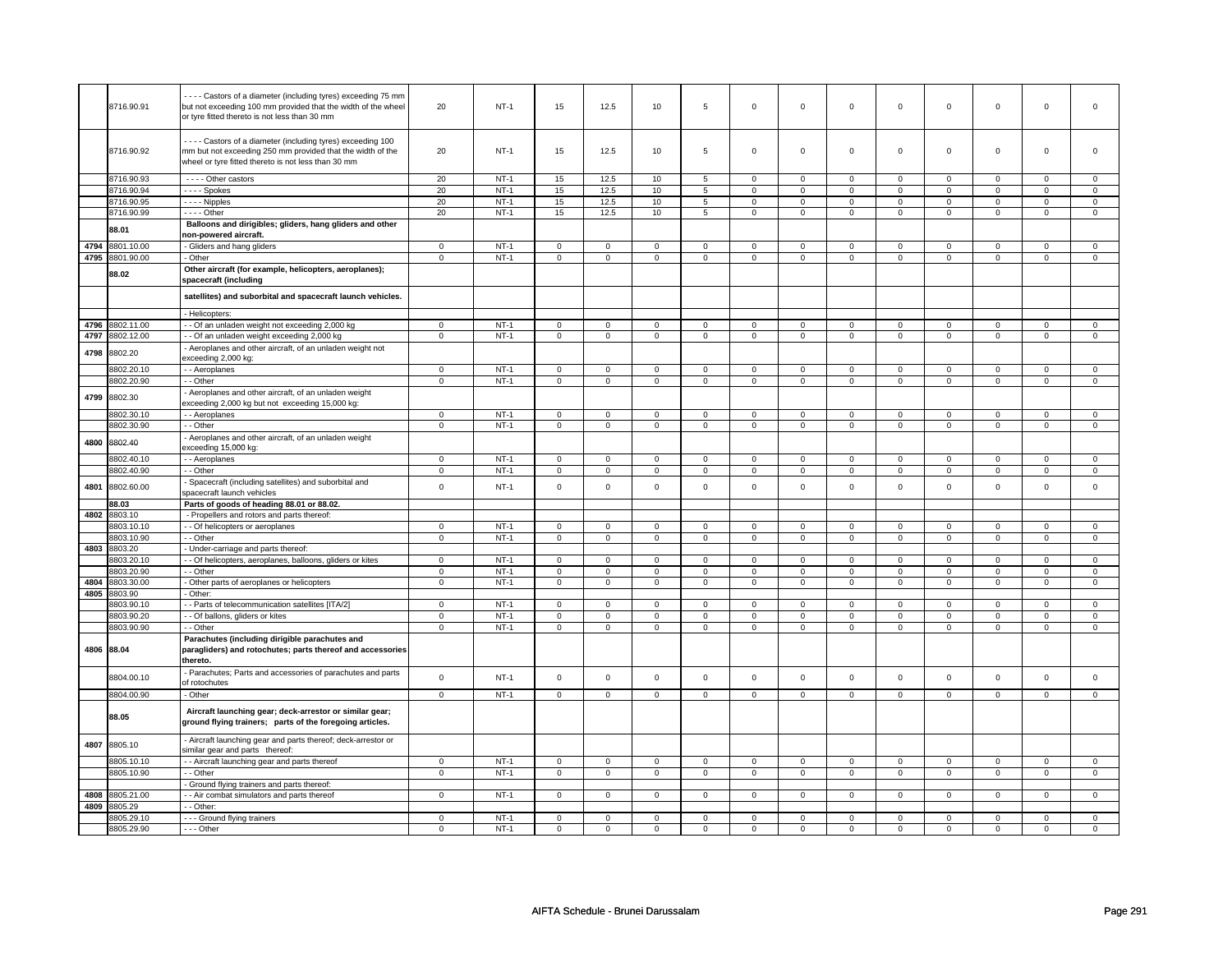|      | 89.01                    | Cruise ships, excursion boats, ferry-boats, cargo ships,<br>barges and similar vessels for the transport of persons or<br>goods.    |                            |                  |                            |                            |                             |                            |                             |                             |                            |                             |                             |                                |                            |                             |
|------|--------------------------|-------------------------------------------------------------------------------------------------------------------------------------|----------------------------|------------------|----------------------------|----------------------------|-----------------------------|----------------------------|-----------------------------|-----------------------------|----------------------------|-----------------------------|-----------------------------|--------------------------------|----------------------------|-----------------------------|
|      | 4810 8901.10             | - Cruise ships, excursion boats and similar vessels principally<br>designed for the transport of persons; ferry-boats of all kinds: |                            |                  |                            |                            |                             |                            |                             |                             |                            |                             |                             |                                |                            |                             |
|      | 8901.10.10               | - - Of gross tonnage not exceeding 26                                                                                               | $\mathsf 0$                | $NT-1$           | $\mathsf 0$                | $\mathbf 0$                | $\mathbf 0$                 | $\mathbf 0$                | $\mathbf 0$                 | $\mathbf 0$                 | $\mathbf 0$                | $\mathbf 0$                 | $\mathbf 0$                 | $\mathbf 0$                    | 0                          | 0                           |
|      | 8901.10.20               | - - Of gross tonnage exceeding 26 but not exceeding 250                                                                             | $\mathsf 0$                | $NT-1$           | $\mathsf 0$                | $\mathsf{o}\,$             | $\mathsf{O}\xspace$         | $\mathsf 0$                | $\mathsf{O}\xspace$         | $\mathbf 0$                 | $\mathsf 0$                | $\mathbf 0$                 | $\mathsf 0$                 | $\mathbf 0$                    | $\mathsf 0$                | $\mathbf 0$                 |
|      | 8901.10.30               | - Of gross tonnage exceeding 250 but not exceeding 500                                                                              | $\mathsf 0$                | $NT-1$           | $\mathsf 0$                | $\mathbf 0$                | $\mathsf{O}\xspace$         | $\mathsf 0$                | $\mathsf{O}\xspace$         | $\mathsf 0$                 | $\mathsf 0$                | $\mathsf 0$                 | $\mathsf 0$                 | $\mathbf 0$                    | $\mathbf 0$                | $\mathsf 0$                 |
|      | 8901.10.40               | - Of gross tonnage exceeding 500 but not exceeding 4000                                                                             | $\mathbf 0$                | $NT-1$           | $\mathsf 0$                | $\mathsf 0$                | $\mathsf 0$                 | $\mathbf 0$                | $\mathsf 0$                 | $\mathbf 0$                 | $\mathbf 0$                | $\mathsf 0$                 | $\mathsf 0$                 | $\mathbf 0$                    | $\mathsf 0$                | $\mathsf 0$                 |
|      | 8901.10.50               | - Of gross tonnage exceeding 4000 but not exceeding 5000                                                                            | $\mathbf 0$                | $NT-1$           | $\mathsf 0$                | $\mathsf 0$                | $\mathsf{O}\xspace$         | $\mathsf 0$                | $\mathsf{O}\xspace$         | $\mathbf 0$                 | $\mathsf 0$                | $\mathbf 0$                 | $\mathsf 0$                 | $\mathbf 0$                    | $\mathsf 0$                | $\mathbf 0$                 |
|      | 8901.10.60               | - Of gross tonnage exceeding 5000                                                                                                   | $\mathsf 0$                | $NT-1$           | $\mathbf 0$                | $\mathbf 0$                | $\mathsf 0$                 | $\mathbf 0$                | $\mathsf 0$                 | $\mathbf 0$                 | $\mathbf 0$                | $\mathbf 0$                 | $\mathsf 0$                 | $\mathbf 0$                    | $\Omega$                   | $\mathbf 0$                 |
| 4811 | 8901.20                  | - Tankers:                                                                                                                          |                            | $NT-1$           | $\overline{0}$             | $\overline{0}$             | $\Omega$                    | $\overline{0}$             |                             |                             |                            |                             |                             |                                |                            |                             |
|      | 8901.20.10               | - - Of gross tonnage not exceeding 26                                                                                               | $\mathsf 0$                |                  |                            |                            |                             |                            | $\mathbf 0$                 | $\mathbf 0$                 | $\mathbf 0$                | $\mathbf{0}$                | $\mathbf 0$                 | $\mathbf{0}$                   | O                          | $\mathbf{0}$                |
|      | 8901.20.20               | - Of gross tonnage exceeding 26 but not exceeding 250                                                                               | $\mathsf 0$                | $NT-1$           | $\Omega$                   | $\Omega$                   | $\Omega$                    | $\mathbf 0$                | $\mathbf 0$                 | $\mathbf 0$                 | $\mathbf 0$                | $\mathsf 0$                 | $\mathbf 0$                 | $\mathbf 0$                    | $\Omega$                   | $\mathbf{0}$                |
|      | 8901.20.30               | - Of gross tonnage exceeding 250 but not exceeding 500                                                                              | $\mathsf 0$                | $NT-1$           | $\mathsf 0$                | $\mathsf 0$                | $\mathbf 0$                 | $\mathsf 0$                | $\mathsf{O}\xspace$         | $\mathbf 0$                 | $\mathbf 0$                | $\mathbf 0$                 | $\mathbf 0$                 | $\mathbf 0$                    | $\mathbf 0$                | $\mathbf 0$                 |
|      | 8901.20.40               | - Of gross tonnage exceeding 500 but not exceeding 4000                                                                             | $\mathsf 0$                | $NT-1$           | $\mathsf 0$                | $\mathbf 0$                | $\mathbf 0$                 | $\mathbf 0$                | $\mathbf 0$                 | $\mathbf 0$                 | $\mathbf 0$                | $\mathbf 0$                 | $\mathbf 0$                 | $\mathbf 0$                    | $\mathbf 0$                | $\mathbf 0$                 |
|      | 8901.20.50               | - Of gross tonnage exceeding 4000 but not exceeding 5000                                                                            | $\mathsf 0$                | $NT-1$           | $\mathsf 0$                | $\mathsf 0$                | $\mathsf{O}\xspace$         | $\mathsf 0$                | $\mathsf{O}\xspace$         | $\mathsf 0$                 | $\mathbf 0$                | $\mathsf 0$                 | $\mathsf 0$                 | $\mathbf 0$                    | $\mathbf 0$                | $\mathsf 0$                 |
|      | 8901.20.60               | - Of gross tonnage exceeding 5000                                                                                                   | $\overline{0}$             | $NT-1$           | $\mathbf 0$                | $\mathbf 0$                | $\mathsf 0$                 | $\mathbf 0$                | $\mathsf 0$                 | $\mathbf 0$                 | $\mathbf 0$                | $\mathbf 0$                 | $\mathsf 0$                 | $\mathbf 0$                    | $\mathsf 0$                | $\mathbf 0$                 |
| 4812 | 8901.30                  | Refrigerated vessels, other than those of subheading<br>8901.20:                                                                    |                            |                  |                            |                            |                             |                            |                             |                             |                            |                             |                             |                                |                            |                             |
|      | 8901.30.10               | - Of gross tonnage not exceeding 26                                                                                                 | $\mathbf 0$                | $NT-1$           | $\mathbf 0$                | $\mathbf 0$                | $\mathbf 0$                 | $\mathbf 0$                | $\mathbf 0$                 | $\mathbf 0$                 | $\mathbf 0$                | $\mathbf 0$                 | $\mathbf 0$                 | $\mathbf 0$                    | $\Omega$                   | $\mathbf{0}$                |
|      | 8901.30.20               | - Of gross tonnage exceeding 26 but not exceeding 250                                                                               | $\mathsf 0$                | $NT-1$           | $\mathsf 0$                | $\mathsf 0$                | $\mathsf{O}\xspace$         | $\mathsf 0$                | $\mathsf{O}\xspace$         | $\mathsf 0$                 | $\mathbf 0$                | $\mathbf 0$                 | $\mathsf 0$                 | $\mathbf 0$                    | $\mathsf 0$                | $\mathbf 0$                 |
|      | 8901.30.30               | - Of gross tonnage exceeding 250 but not exceeding 500                                                                              | $\mathsf 0$                | $NT-1$           | $\mathsf 0$                | $\mathbf 0$                | $\mathbf 0$                 | $\mathbf 0$                | $\mathsf 0$                 | $\mathsf 0$                 | $\mathbf 0$                | $\mathbf 0$                 | $\mathbf 0$                 | $\mathbf 0$                    | $\mathbf 0$                | $\mathbf 0$                 |
|      | 8901.30.40               | - - Of gross tonnage exceeding 500 but not exceeding 4000                                                                           | $\mathsf 0$                | $NT-1$           | $\mathsf 0$                | $\mathbf 0$                | $\mathsf 0$                 | $\mathbf 0$                | $\mathsf 0$                 | $\mathbf 0$                 | $\mathbf 0$                | $\mathsf 0$                 | $\mathsf 0$                 | $\mathbf 0$                    | $\mathbf 0$                | $\mathbf 0$                 |
|      | 8901.30.50               | - Of gross tonnage exceeding 4000 but not exceeding 5000                                                                            | $\mathbf 0$                | $NT-1$           | $\mathsf 0$                | $\mathbf 0$                | $\mathsf 0$                 | $\mathsf{o}\xspace$        | $\mathsf 0$                 | $\mathsf 0$                 | $\mathbf 0$                | $\mathsf 0$                 | $\mathsf 0$                 | $\mathsf 0$                    | $\mathsf 0$                | $\mathsf 0$                 |
|      | 8901.30.60               | - - Of gross tonnage exceeding 5000                                                                                                 | $\overline{0}$             | $NT-1$           | $\mathbf 0$                | $\overline{0}$             | 0                           | $\mathbf 0$                | 0                           | $\mathbf 0$                 | 0                          | $\overline{0}$              | 0                           | $\overline{0}$                 | 0                          | $\overline{0}$              |
| 4813 | 8901.90                  | Other vessels for the transport of goods and other vessels<br>for the transport of both persons and goods:                          |                            |                  |                            |                            |                             |                            |                             |                             |                            |                             |                             |                                |                            |                             |
|      | 8901.90.11               | - - Not motorised:<br>- - - Of gross tonnage not exceeding 26                                                                       | $\mathbf 0$                | $NT-1$           | $\mathsf 0$                | $\mathbf 0$                | $\mathsf 0$                 | $\mathbf 0$                | $\mathsf 0$                 | $\mathsf 0$                 | $\mathbf 0$                | $\mathsf 0$                 | $\mathsf 0$                 | $\mathbf 0$                    | $\Omega$                   | 0                           |
|      | 8901.90.12               | --- Of gross tonnage exceeding 26 but not exceeding 250                                                                             | $\mathsf 0$                | $NT-1$           | $\mathsf 0$                | $\mathsf{o}\xspace$        | $\mathsf{O}\xspace$         | $\mathsf{o}\xspace$        | $\mathsf 0$                 | $\mathsf 0$                 | $\mathsf 0$                | $\mathsf{O}$                | $\mathsf{O}\xspace$         | $\mathsf{o}\xspace$            | $\mathsf 0$                | $\mathsf 0$                 |
|      | 8901.90.13               | --- Of gross tonnage exceeding 250 but not exceeding 500                                                                            | $\mathsf 0$                | $NT-1$           | $\Omega$                   | $\mathbf 0$                | $\mathsf 0$                 | $\mathsf 0$                | $\mathsf 0$                 | $\mathsf 0$                 | $\mathbf 0$                | $\mathsf 0$                 | $\mathsf 0$                 | $\mathbf 0$                    | $\mathsf 0$                | $\mathbf 0$                 |
|      | 8901.90.14               | - - - Of gross tonnage exceeding 500                                                                                                | $\mathsf 0$                | $NT-1$           | $\mathsf 0$                | $\mathsf 0$                | $\mathsf 0$                 | $\overline{0}$             | $\mathsf 0$                 | $\overline{0}$              | $\mathsf{O}\xspace$        | $\overline{0}$              | $\mathsf 0$                 | $\mathbf{0}$                   | $\mathbf 0$                | $\mathbf{0}$                |
|      |                          | - - Motorised:                                                                                                                      |                            |                  |                            |                            |                             |                            |                             |                             |                            |                             |                             |                                |                            |                             |
|      | 8901.90.21               | --- Of gross tonnage not exceeding 26                                                                                               | $\mathbf 0$                | $NT-1$           | $\Omega$                   | $\mathbf 0$                | $\Omega$                    | $\mathbf 0$                | $\mathbf 0$                 | $\mathbf{0}$                | $\Omega$                   | $\mathbf{0}$                | $\Omega$                    | $\mathbf{0}$                   | $\Omega$                   | $\mathbf{0}$                |
|      | 8901.90.22               | --- Of gross tonnage exceeding 26 but not exceeding 250                                                                             | $\mathsf 0$                | $NT-1$           | $\mathsf 0$                | $\mathsf 0$                | $\mathbf 0$                 | $\mathsf 0$                | $\mathsf 0$                 | $\mathsf 0$                 | $\mathbf 0$                | $\mathbf 0$                 | $\mathsf 0$                 | $\mathbf 0$                    | $\mathbf 0$                | $\mathsf 0$                 |
|      | 8901.90.23               | --- Of gross tonnage exceeding 250 but not exceeding 500                                                                            | $\mathsf 0$                | $NT-1$           | $\mathsf 0$                | $\mathsf 0$                | $\mathbf 0$                 | $\mathsf 0$                | $\mathbf 0$                 | $\mathbf{0}$                | $\mathbf 0$                | $\mathbf{0}$                | $\mathbf 0$                 | $\mathbf{0}$                   | $\mathbf 0$                | $\mathbf 0$                 |
|      | 8901.90.24               | --- Of gross tonnage exceeding 500 but not exceeding 4000                                                                           | $\mathsf 0$                | $NT-1$           | $\mathsf 0$                | $\mathsf 0$                | $\mathsf 0$                 | $\mathbf 0$                | $\mathsf 0$                 | $\mathbf 0$                 | $\mathbf 0$                | $\mathbf 0$                 | $\mathsf 0$                 | $\mathbf 0$                    | $\mathbf 0$                | $\mathbf 0$                 |
|      | 8901.90.25               | --- Of gross tonnage exceeding 4000 but not exceeding 5000                                                                          | $\mathsf 0$                | $NT-1$           | $\mathsf 0$                | $\mathsf 0$                | $\mathsf{O}\xspace$         | $\mathsf 0$                | $\mathsf 0$                 | $\mathsf 0$                 | $\mathbf 0$                | $\mathsf 0$                 | $\mathsf 0$                 | $\mathbf 0$                    | $\mathsf 0$                | $\mathsf 0$                 |
|      | 8901.90.26               | --- Of gross tonnage exceeding 5000                                                                                                 | $\mathsf 0$                | $NT-1$           | $\mathsf 0$                | $\mathbf 0$                | $\mathsf 0$                 | $\mathbf 0$                | $\mathsf 0$                 | $\mathbf 0$                 | $\mathbf 0$                | $\mathbf 0$                 | $\mathsf 0$                 | $\mathbf 0$                    | $\mathsf 0$                | 0                           |
| 4814 | 89.02                    | Fishing vessels; factory ships and other vessels for<br>processing or preserving fishery products.                                  |                            |                  |                            |                            |                             |                            |                             |                             |                            |                             |                             |                                |                            |                             |
|      |                          | - Of gross tonnage not exceeding 26:                                                                                                |                            |                  |                            |                            |                             |                            |                             |                             |                            |                             |                             |                                |                            |                             |
|      | 8902.00.11<br>8902.00.12 | - - Fishing vessels<br>- Other                                                                                                      | $\mathsf 0$<br>$\mathsf 0$ | $NT-1$<br>$NT-1$ | $\mathbf 0$<br>$\mathsf 0$ | $\mathbf 0$<br>$\mathbf 0$ | $\mathbf{0}$<br>$\mathsf 0$ | $\mathbf 0$<br>$\mathbf 0$ | $\mathbf{0}$<br>$\mathsf 0$ | $\mathbf{0}$<br>$\mathsf 0$ | $\mathbf 0$<br>$\mathbf 0$ | $\mathbf{0}$<br>$\mathsf 0$ | $\mathbf{0}$<br>$\mathsf 0$ | $\mathbf{0}$<br>$\overline{0}$ | $\mathbf 0$<br>$\mathbf 0$ | $\mathbf{0}$<br>$\mathbf 0$ |
|      |                          | Of gross tonnage exceeding 26 but not exceeding 40:                                                                                 |                            |                  |                            |                            |                             |                            |                             |                             |                            |                             |                             |                                |                            |                             |
|      | 3902.00.21               | - Fishing vessels                                                                                                                   | $\mathbf 0$                | $NT-1$           | $\mathsf 0$                | $\mathsf 0$                | $\mathsf 0$                 | $\mathbf 0$                | $\mathsf 0$                 | $\mathsf 0$                 | 0                          | $\mathsf 0$                 | $\mathsf 0$                 | $\mathbf 0$                    | $\mathbf 0$                | $\mathbf 0$                 |
|      | 8902.00.22               | - - Other                                                                                                                           | $\mathsf 0$                | $NT-1$           | 0                          | $\mathsf 0$                | $\mathbf 0$                 | $\mathsf 0$                | 0                           | $\mathbf 0$                 | $\mathbf 0$                | $\mathbf 0$                 | 0                           | $\mathbf 0$                    | 0                          | $\mathbf 0$                 |
|      |                          | - Of gross tonnage exceeding 40 but not exceeding 100:                                                                              |                            |                  |                            |                            |                             |                            |                             |                             |                            |                             |                             |                                |                            |                             |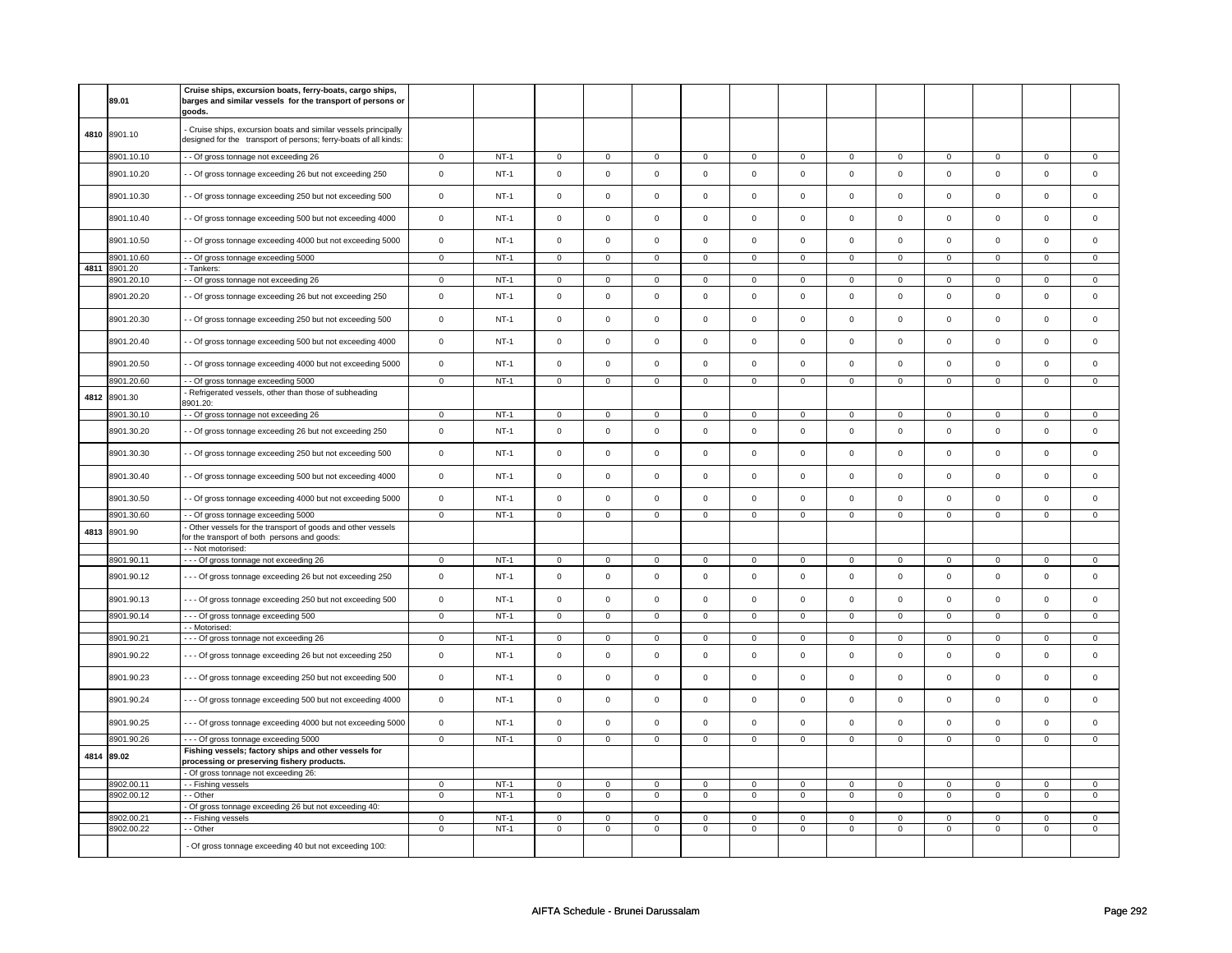|      | 8902.00.31          | - Fishing vessels                                                                                                                                                                                                                                                                                                             | $\mathbf 0$         | $NT-1$ | $\mathbf 0$         | $\mathsf 0$    | $\mathbf 0$         | $\mathbf 0$    | $\mathbf 0$         | $\mathbf 0$    | $\mathsf 0$         | 0              | $\mathbf 0$         | 0                   | 0              | 0              |
|------|---------------------|-------------------------------------------------------------------------------------------------------------------------------------------------------------------------------------------------------------------------------------------------------------------------------------------------------------------------------|---------------------|--------|---------------------|----------------|---------------------|----------------|---------------------|----------------|---------------------|----------------|---------------------|---------------------|----------------|----------------|
|      | 8902.00.32          | - - Other                                                                                                                                                                                                                                                                                                                     | $\mathsf 0$         | $NT-1$ | $\mathbf{0}$        | $\mathbf 0$    | $\mathbf{0}$        | $\mathbf 0$    | $\mathbf 0$         | $\mathbf 0$    | $\mathbf 0$         | $\mathbf 0$    | $\mathbf{0}$        | $\mathbf 0$         | 0              | $\mathbf 0$    |
|      |                     |                                                                                                                                                                                                                                                                                                                               |                     |        |                     |                |                     |                |                     |                |                     |                |                     |                     |                |                |
|      |                     | Of gross tonnage exceeding 100 but not exceeding 250:                                                                                                                                                                                                                                                                         |                     |        |                     |                |                     |                |                     |                |                     |                |                     |                     |                |                |
|      |                     |                                                                                                                                                                                                                                                                                                                               | $\mathsf 0$         | $NT-1$ |                     |                | $\mathsf{O}\xspace$ | $\mathbf 0$    | $\mathsf{O}\xspace$ |                | $\mathsf{O}\xspace$ | $\mathbf 0$    | $\mathsf 0$         |                     | $\mathbf 0$    |                |
|      | 8902.00.41          | - Fishing vessels                                                                                                                                                                                                                                                                                                             |                     |        | $\mathsf 0$         | $\mathsf 0$    |                     |                |                     | $\mathsf{O}$   |                     |                |                     | $\mathsf{O}\xspace$ |                | 0              |
|      | 8902.00.42          | - - Other                                                                                                                                                                                                                                                                                                                     | $\mathbf 0$         | $NT-1$ | $\mathsf 0$         | $\mathsf 0$    | 0                   | $\mathsf 0$    | 0                   | $\mathsf{O}$   | 0                   | $\mathsf{O}$   | $\mathsf{O}\xspace$ | $\mathbf 0$         | 0              | $\mathsf 0$    |
|      |                     | Of gross tonnage exceeding 250 but not exceeding 4000:                                                                                                                                                                                                                                                                        |                     |        |                     |                |                     |                |                     |                |                     |                |                     |                     |                |                |
|      |                     |                                                                                                                                                                                                                                                                                                                               |                     |        |                     |                |                     |                |                     |                |                     |                |                     |                     |                |                |
|      | 8902.00.51          | - - Fishing vessels                                                                                                                                                                                                                                                                                                           | $\overline{0}$      | $NT-1$ | $\mathbf 0$         | $\mathbf 0$    | 0                   | $\mathbf{0}$   | 0                   | $\mathbf 0$    | 0                   | $\mathbf{0}$   | 0                   | 0                   | 0              | 0              |
|      | 8902.00.52          | - Other                                                                                                                                                                                                                                                                                                                       | $\mathbf 0$         | $NT-1$ | $\mathbf 0$         | $\mathbf{0}$   | $\mathbf 0$         | $\mathbf{0}$   | $\mathbf 0$         | $\mathbf{0}$   | $\mathbf 0$         | $\mathbf{0}$   | $\mathbf 0$         | $\mathbf{0}$        | $\mathbf 0$    | $\mathbf 0$    |
|      |                     | - Of gross tonnage exceeding 4000:                                                                                                                                                                                                                                                                                            |                     |        |                     |                |                     |                |                     |                |                     |                |                     |                     |                |                |
|      | 8902.00.91          | - - Fishing vessels                                                                                                                                                                                                                                                                                                           | $\mathbf 0$         | $NT-1$ | 0                   | $\mathbf 0$    | 0                   | $\mathbf 0$    | 0                   | $\mathbf 0$    | 0                   | $\mathbf 0$    | 0                   | $\mathbf 0$         | 0              | $\mathbf 0$    |
|      | 8902.00.92          | - Other                                                                                                                                                                                                                                                                                                                       | $\overline{0}$      | $NT-1$ | 0                   | $\overline{0}$ | 0                   | $\overline{0}$ | 0                   | $\overline{0}$ | 0                   | $\overline{0}$ | 0                   | $\overline{0}$      | 0              | $\overline{0}$ |
|      |                     | Yachts and other vessels for pleasure or sports; rowing                                                                                                                                                                                                                                                                       |                     |        |                     |                |                     |                |                     |                |                     |                |                     |                     |                |                |
|      | 89.03               | boats and canoes.                                                                                                                                                                                                                                                                                                             |                     |        |                     |                |                     |                |                     |                |                     |                |                     |                     |                |                |
|      | 4815 8903.10.00     | - Inflatable                                                                                                                                                                                                                                                                                                                  | $\mathsf 0$         | $NT-1$ | $\mathsf{O}\xspace$ | $\mathbf 0$    | $\mathsf 0$         | $\mathbf 0$    | $\mathsf 0$         | $\mathbf 0$    | $\mathbf 0$         | $\mathbf 0$    | $\mathsf 0$         | $\mathbf{O}$        | $\mathbf 0$    | $\mathbf{O}$   |
|      |                     | - Other:                                                                                                                                                                                                                                                                                                                      |                     |        |                     |                |                     |                |                     |                |                     |                |                     |                     |                |                |
|      |                     |                                                                                                                                                                                                                                                                                                                               |                     | $NT-1$ |                     |                |                     |                |                     |                |                     |                |                     |                     | $\Omega$       |                |
|      | 4816 8903.91.00     | - Sailboats, with or without auxiliary motor                                                                                                                                                                                                                                                                                  | $\mathbf 0$         |        | $\mathbf 0$         | $\mathbf 0$    | 0                   | $\mathbf 0$    | 0                   | $\mathbf 0$    | 0                   | $\mathbf 0$    | $\mathsf 0$         | $\mathbf 0$         |                | $\mathbf 0$    |
|      | 4817 8903.92.00     | - Motorboats, Other than outboard Motorboats                                                                                                                                                                                                                                                                                  | $\mathbf 0$         | $NT-1$ | $\mathbf 0$         | $\mathsf 0$    | $\mathbf 0$         | $\mathbf 0$    | $\mathbf 0$         | $\mathbf 0$    | $\mathbf 0$         | $\mathbf 0$    | $\mathsf 0$         | 0                   | $\mathbf 0$    | 0              |
|      | 4818 8903.99.00     | - Other                                                                                                                                                                                                                                                                                                                       | $\mathsf 0$         | $NT-1$ | $\mathsf 0$         | $\mathsf 0$    | $\mathsf 0$         | $\mathbf 0$    | $\mathsf 0$         | $\mathbf 0$    | $\mathsf 0$         | $\mathbf 0$    | $\mathsf 0$         | $\mathsf 0$         | $\mathbf 0$    | $\mathbf 0$    |
|      | 4819 89.04          | Tugs or pusher craft.                                                                                                                                                                                                                                                                                                         |                     |        |                     |                |                     |                |                     |                |                     |                |                     |                     |                |                |
|      |                     | - Tugs:                                                                                                                                                                                                                                                                                                                       |                     |        |                     |                |                     |                |                     |                |                     |                |                     |                     |                |                |
|      | 8904.00.10          | - - Of gross tonnage not exceeding 26                                                                                                                                                                                                                                                                                         | $\mathbf 0$         | $NT-1$ | $\mathbf 0$         | $\mathbf 0$    | $\mathbf 0$         | $\mathbf 0$    | $\mathbf 0$         | $\mathbf 0$    | $\mathbf 0$         | $\mathbf 0$    | $\mathbf 0$         | $\mathbf 0$         | $\Omega$       | $\mathbf 0$    |
|      |                     | - - Of gross tonnage exceeding 26:                                                                                                                                                                                                                                                                                            |                     |        |                     |                |                     |                |                     |                |                     |                |                     |                     |                |                |
|      | 8904.00.21          | - - Of a power not exceeding 4,000 HP                                                                                                                                                                                                                                                                                         | $\mathsf 0$         | $NT-1$ | $\mathsf 0$         | $\mathsf 0$    | $\mathsf 0$         | $\mathbf 0$    | $\mathsf 0$         | $\mathbf 0$    | $\mathbf 0$         | $\mathbf 0$    | $\mathsf 0$         | $\mathbf 0$         | $\mathbf 0$    | $\mathbf 0$    |
|      | 8904.00.29          | --- Of a power exceeding 4,000 HP                                                                                                                                                                                                                                                                                             | $\mathbf 0$         | $NT-1$ | $\mathsf 0$         | $\mathsf{O}$   | 0                   | $\mathsf{O}$   | 0                   | $\mathsf{O}$   | 0                   | $\mathsf{O}$   | $\mathsf 0$         | $\mathbf 0$         | 0              | $\mathsf 0$    |
|      |                     | - Pusher craft:                                                                                                                                                                                                                                                                                                               |                     |        |                     |                |                     |                |                     |                |                     |                |                     |                     |                |                |
|      | 8904.00.30          | - - Of gross tonnage not exceeding 26                                                                                                                                                                                                                                                                                         | $\mathbf 0$         | $NT-1$ | $\mathbf 0$         | $\mathbf 0$    | $\mathbf 0$         | $\mathbf{0}$   | $\mathbf 0$         | $\mathbf 0$    | $\mathbf 0$         | $\mathbf{0}$   | $\mathbf 0$         | $\mathbf{0}$        | $\Omega$       | $\mathbf{0}$   |
|      |                     | - Of gross tonnage exceeding 26:                                                                                                                                                                                                                                                                                              |                     |        |                     |                |                     |                |                     |                |                     |                |                     |                     |                |                |
|      |                     |                                                                                                                                                                                                                                                                                                                               |                     |        |                     |                |                     |                |                     |                |                     |                |                     |                     |                |                |
|      | 8904.00.41          | -- Of a power not exceeding 4,000 HP                                                                                                                                                                                                                                                                                          | $\mathbf 0$         | $NT-1$ | $\mathsf 0$         | $\mathbf 0$    | $\mathbf 0$         | $\mathbf 0$    | $\mathbf 0$         | $\mathbf 0$    | $\mathbf 0$         | $\mathbf 0$    | $\mathsf 0$         | 0                   | $\Omega$       | $\mathbf 0$    |
|      | 8904.00.49          | --- Of a power exceeding 4,000 HP                                                                                                                                                                                                                                                                                             | $\mathbf 0$         | $NT-1$ | $\mathbf 0$         | $\mathsf 0$    | $\mathbf 0$         | $\mathbf 0$    | $\mathbf 0$         | $\mathbf 0$    | $\mathbf 0$         | $\mathbf 0$    | $\mathsf 0$         | 0                   | $\mathbf 0$    | 0              |
|      | 89.05               | Light-vessels, fire-floats, dredgers, floating cranes, and<br>other vessels the navigability of which is subsidiary to<br>their main function; floating docks; floating or<br>submersible drilling or production platforms.                                                                                                   |                     |        |                     |                |                     |                |                     |                |                     |                |                     |                     |                |                |
|      |                     |                                                                                                                                                                                                                                                                                                                               |                     |        |                     |                |                     |                |                     |                |                     |                |                     |                     |                |                |
|      | 4820 8905.10.00     | - Dredgers                                                                                                                                                                                                                                                                                                                    | $\mathsf 0$         | $NT-1$ | $\mathsf 0$         | $\mathbf 0$    | 0                   | $\mathsf 0$    | 0                   | $\mathbf 0$    | 0                   | $\mathsf 0$    | $\mathsf 0$         | 0                   | 0              | $\mathsf 0$    |
|      | 4821 8905.20.00     | Floating or submersible drilling or production platforms                                                                                                                                                                                                                                                                      | $\mathbf 0$         | $NT-1$ | $\mathbf 0$         | $\mathbf 0$    | $\mathbf 0$         | $\mathbf 0$    | $\mathbf 0$         | $\mathbf 0$    | $\mathbf 0$         | $\mathbf 0$    | $\mathsf 0$         | $\mathbf 0$         | $\mathbf 0$    | $\mathbf{0}$   |
|      | 4822 8905.90        | Other:                                                                                                                                                                                                                                                                                                                        |                     |        |                     |                |                     |                |                     |                |                     |                |                     |                     |                |                |
|      | 8905.90.10          | - Floating docks of a gross tonnage exceeding 100                                                                                                                                                                                                                                                                             | $\mathbf 0$         | $NT-2$ | $\mathbf 0$         | $\mathbf 0$    | $\mathbf 0$         | $\mathbf 0$    | $\mathbf 0$         | $\mathbf 0$    | $\mathbf 0$         | $\mathbf 0$    | $\mathsf 0$         | $\mathbf 0$         | $\Omega$       | $\mathbf 0$    |
|      |                     |                                                                                                                                                                                                                                                                                                                               |                     |        | $\mathbf 0$         |                | $\mathbf 0$         |                | $\mathbf 0$         |                | $\mathbf 0$         |                | $\mathbf 0$         |                     | $\mathbf 0$    |                |
|      | 8905.90.20          | - Other floating docks                                                                                                                                                                                                                                                                                                        | $\mathbf 0$         | $NT-2$ |                     | $\mathsf 0$    |                     | $\mathbf 0$    |                     | $\mathbf 0$    |                     | $\mathbf 0$    |                     | 0                   |                | 0              |
|      | 8905.90.30          | - - Fire-floats or light vessels                                                                                                                                                                                                                                                                                              | $\overline{0}$      | $NT-2$ | $\overline{0}$      | $\overline{0}$ | $\overline{0}$      | $\overline{0}$ | $\overline{0}$      | $\overline{0}$ | $\overline{0}$      | $\overline{0}$ | $\overline{0}$      | $\overline{0}$      | $\overline{0}$ | $\overline{0}$ |
|      | 8905.90.90          | - - Other                                                                                                                                                                                                                                                                                                                     | $\mathbf 0$         | $NT-2$ | 0                   | 0              | 0                   | $\mathsf 0$    | 0                   | 0              | 0                   | $\mathsf 0$    | 0                   | 0                   | 0              | 0              |
|      | 89.06               | Other vessels, including warships and lifeboats other                                                                                                                                                                                                                                                                         |                     |        |                     |                |                     |                |                     |                |                     |                |                     |                     |                |                |
|      |                     | than rowing boats.                                                                                                                                                                                                                                                                                                            |                     |        |                     |                |                     |                |                     |                |                     |                |                     |                     |                |                |
|      | 4823 8906.10.00     | - Warships                                                                                                                                                                                                                                                                                                                    | $\mathbf 0$         | $NT-2$ | $\mathsf{O}\xspace$ | $\mathbf 0$    | $\mathsf{O}\xspace$ | $\mathbf{0}$   | $\mathbf 0$         | $\mathbf 0$    | $\mathbf 0$         | $\mathbf 0$    | $\mathbf 0$         | $\mathbf 0$         | $\mathbf 0$    | $\mathbf 0$    |
|      | 4824 8906.90        | - Other:                                                                                                                                                                                                                                                                                                                      |                     |        |                     |                |                     |                |                     |                |                     |                |                     |                     |                |                |
|      | 8906.90.10          | - Of displacement not exceeding 300 t                                                                                                                                                                                                                                                                                         | $\overline{0}$      | $NT-2$ | $\overline{0}$      | $\overline{0}$ | $\mathbf 0$         | $\overline{0}$ | $\mathbf 0$         | $\overline{0}$ | $\mathbf 0$         | $\overline{0}$ | $\mathbf 0$         | $\overline{0}$      | $\mathbf 0$    | $\overline{0}$ |
|      | 8906.90.90          | - Other                                                                                                                                                                                                                                                                                                                       | $\mathbf 0$         | $NT-2$ | $\mathbf 0$         | $\mathbf 0$    | $\mathbf 0$         | $\overline{0}$ | $\mathbf 0$         | $\overline{0}$ | $\mathbf 0$         | $\overline{0}$ | $\mathsf 0$         | $\overline{0}$      | $\mathbf 0$    | $\overline{0}$ |
|      | 89.07               | Other floating structures (for example, rafts, tanks, coffer-<br>dams, landing-stages, buoys and beacons).                                                                                                                                                                                                                    |                     |        |                     |                |                     |                |                     |                |                     |                |                     |                     |                |                |
|      | 4825 8907.10.00     | - Inflatable rafts                                                                                                                                                                                                                                                                                                            | $\mathbf 0$         | $NT-2$ | $\mathbf 0$         | $\mathbf 0$    | $\mathbf 0$         | $\mathbf 0$    | $\mathbf 0$         | $\mathbf 0$    | $\mathbf 0$         | $\mathbf 0$    | $\mathsf 0$         | 0                   | $\Omega$       | $\mathbf 0$    |
|      | 4826 8907.90        | - Other:                                                                                                                                                                                                                                                                                                                      |                     |        |                     |                |                     |                |                     |                |                     |                |                     |                     |                |                |
|      |                     |                                                                                                                                                                                                                                                                                                                               |                     |        | $\mathsf 0$         |                | 0                   |                | $\mathsf 0$         |                | 0                   |                | $\mathsf 0$         | $\mathbf 0$         | $\mathbf 0$    | $\mathsf 0$    |
|      | 3907.90.10          | - Buoys                                                                                                                                                                                                                                                                                                                       | $\mathbf 0$         | $NT-2$ |                     | $\mathsf 0$    |                     | $\mathsf{O}$   |                     | $\mathsf 0$    |                     | $\mathsf 0$    |                     |                     |                |                |
| 4827 | 8907.90.90<br>89.08 | - Other<br>Vessels and other floating structures for breaking up.                                                                                                                                                                                                                                                             | $\mathsf{O}\xspace$ | $NT-2$ | $\mathbf 0$         | $\mathbf 0$    | $\mathbf 0$         | $\mathsf{O}$   | $\mathbf 0$         | $\mathsf{O}$   | $\mathbf 0$         | $\mathsf{O}$   | $\mathsf 0$         | $\mathbf 0$         | $\mathbf 0$    | $\mathbf 0$    |
|      | 8908.00.10          | - Articles of headings 89.01 to 89.06 imported for breaking up                                                                                                                                                                                                                                                                | $\mathsf 0$         | $NT-2$ | $\mathbf 0$         | $\mathsf 0$    | $\mathbf 0$         | $\mathbf 0$    | $\mathbf 0$         | $\mathbf 0$    | $\mathbf 0$         | $\mathbf 0$    | $\mathbf 0$         | $\mathbf 0$         | $\mathbf{0}$   | $\mathbf 0$    |
|      | 8908.00.90          | - Other                                                                                                                                                                                                                                                                                                                       | $\mathsf 0$         | $NT-2$ | $\mathsf{O}$        | $\mathbf 0$    | $\mathbf 0$         | $\mathbf 0$    | $\mathbf 0$         | $\mathbf 0$    | $\mathbf 0$         | $\mathbf 0$    | $\mathsf 0$         | $\mathbf{O}$        | $\mathbf 0$    | $\mathsf 0$    |
|      | 90.01               | Optical fibres and optical fibre bundles; optical fibre<br>cables other than those of heading 85.44; sheets and<br>plates of polarising material; lenses (including contact<br>lenses), prisms, mirrors and other optical elements, of any<br>material, unmounted, other than such elements of glass<br>not optically worked. |                     |        |                     |                |                     |                |                     |                |                     |                |                     |                     |                |                |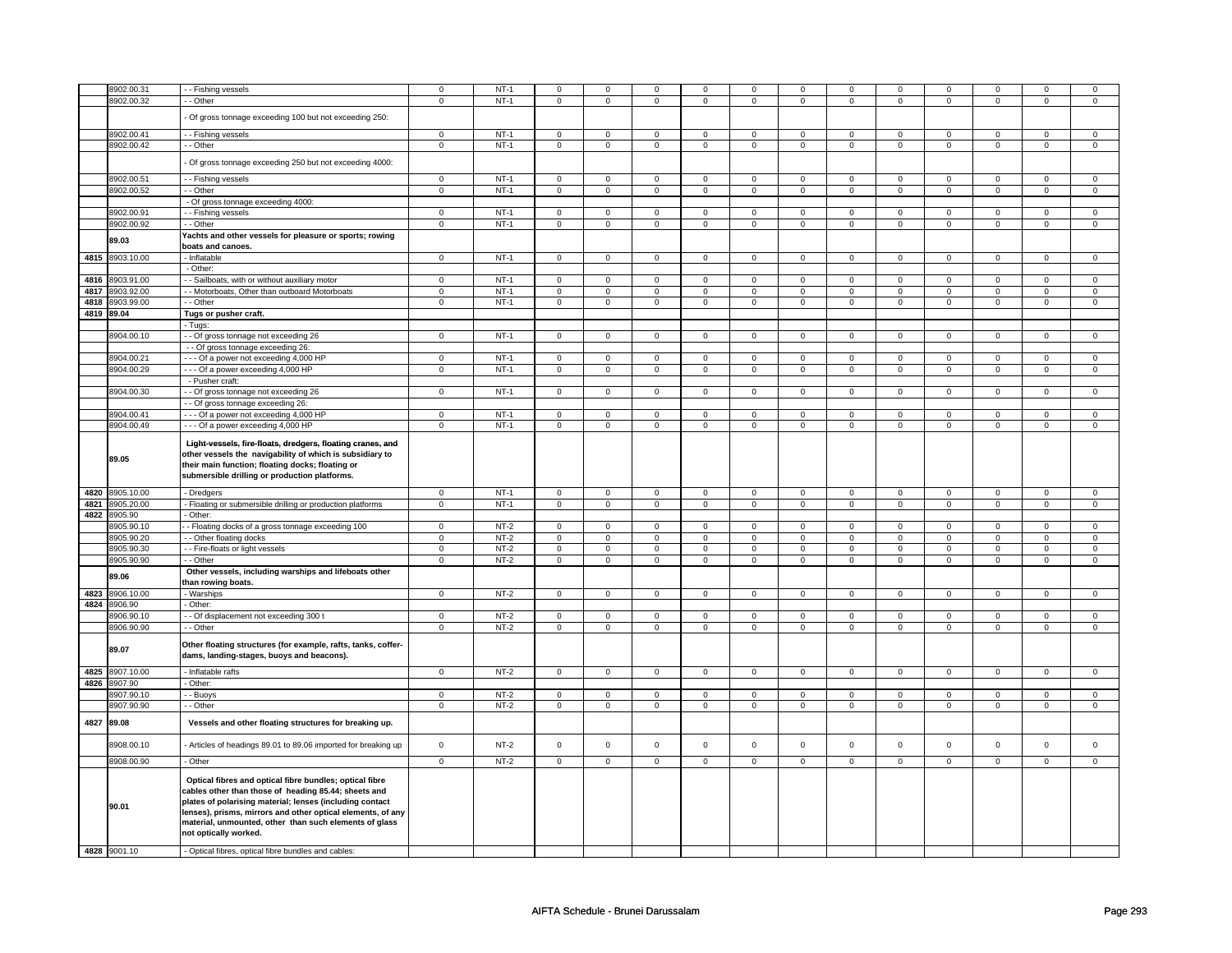|      | 9001.10.10          | - - For telecommunications and other electrical use                                                                                                                                                     | 20             | ST          | 18             | 15             | 13             | 12             | 12             | 10             | 8              | 6              | 5              | 5              | 5              | 5              |
|------|---------------------|---------------------------------------------------------------------------------------------------------------------------------------------------------------------------------------------------------|----------------|-------------|----------------|----------------|----------------|----------------|----------------|----------------|----------------|----------------|----------------|----------------|----------------|----------------|
|      | 9001.10.90          | - - Other                                                                                                                                                                                               | $\mathbf 0$    | <b>ST</b>   | $\mathbf 0$    | $\mathbf 0$    | 0              | 0              | 0              | $\mathsf 0$    | 0              | $\mathbf 0$    | 0              | $\mathsf 0$    | 0              | $\mathbf 0$    |
| 4829 | 9001.20.00          | - Sheets and plates of polarising material                                                                                                                                                              | $\mathsf 0$    | ST          | $\mathsf 0$    | $\mathbf 0$    | $\mathbf 0$    | $\mathsf 0$    | $\mathbf 0$    | $\mathbf 0$    | $\mathsf 0$    | $\mathbf 0$    | $\mathbf 0$    | $\mathbf 0$    | $\mathbf 0$    | $\mathbf 0$    |
| 4830 | 9001.30.00          | - Contact lenses                                                                                                                                                                                        | $\mathbf 0$    | ST          | $\mathsf 0$    | $\mathbf 0$    | $\mathsf 0$    | $\mathbf 0$    | $\mathbf 0$    | $\mathsf 0$    | $\mathsf 0$    | $\mathbf 0$    | $\mathsf 0$    | $\mathbf 0$    | $\mathbf 0$    | $\mathbf 0$    |
|      |                     |                                                                                                                                                                                                         |                | <b>ST</b>   |                |                |                |                |                |                |                |                |                |                |                |                |
| 4831 | 9001.40.00          | - Spectacle lenses of glass                                                                                                                                                                             | $\mathbf 0$    |             | $\mathbf 0$    | 0              | $\mathbf 0$    | $\mathsf 0$    | $\mathbf 0$    | $\mathbf 0$    | $\mathbf 0$    | $\mathbf 0$    | $\mathbf 0$    | $\mathbf 0$    | 0              | $\mathsf 0$    |
| 4832 | 9001.50.00          | Spectacle lenses of other materials                                                                                                                                                                     | $\mathbf 0$    | ST          | $\mathsf 0$    | $\mathbf 0$    | $\mathsf 0$    | $\mathbf 0$    | $\mathsf 0$    | $\mathsf 0$    | $\mathsf 0$    | $\mathsf 0$    | $\mathsf 0$    | $\mathsf 0$    | $\mathbf 0$    | $\mathbf 0$    |
| 4833 | 9001.90             | - Other:                                                                                                                                                                                                |                |             |                |                |                |                |                |                |                |                |                |                |                |                |
|      |                     |                                                                                                                                                                                                         |                |             |                |                |                |                |                |                |                |                |                |                |                |                |
|      | 9001.90.10          | - - For photographic or cinematographic cameras or projectors                                                                                                                                           | 20             | <b>ST</b>   | 18             | 15             | 13             | 12             | 12             | 10             | 8              | 6              | 5              | 5              | 5              | 5              |
|      |                     |                                                                                                                                                                                                         |                |             |                |                |                |                |                |                |                |                |                |                |                |                |
|      | 9001.90.20          | - Lenses and prisms for lighthouses or beacons                                                                                                                                                          | $\mathsf 0$    | <b>ST</b>   | $\mathsf 0$    | $\mathsf 0$    | $\mathsf 0$    | $\mathsf 0$    | $\mathsf 0$    | $\mathsf 0$    | $\mathbf 0$    | $\mathsf 0$    | $\overline{0}$ | $\overline{0}$ | $\mathbf 0$    | $\mathbf 0$    |
|      | 9001.90.90          | - - Other                                                                                                                                                                                               | $\mathsf 0$    | ST          | $\mathsf 0$    | $\mathbf 0$    | $\mathbf 0$    | $\mathsf 0$    | $\mathbf 0$    | $\mathbf 0$    | $\mathbf 0$    | $\mathbf 0$    | $\mathbf 0$    | $\mathbf 0$    | $\mathsf 0$    | $\mathsf 0$    |
|      | 90.02               | Lenses, prisms, mirrors and other optical elements, of<br>any material, mounted, being parts of or fittings for<br>instruments or apparatus, other than such elements of<br>glass not optically worked. |                |             |                |                |                |                |                |                |                |                |                |                |                |                |
|      |                     | - Objective lenses:                                                                                                                                                                                     |                |             |                |                |                |                |                |                |                |                |                |                |                |                |
|      |                     | - - For cameras, projectors or photographic enlargers or                                                                                                                                                |                |             |                |                |                |                |                |                |                |                |                |                |                |                |
| 4834 | 9002.11             | reducers:                                                                                                                                                                                               |                |             |                |                |                |                |                |                |                |                |                |                |                |                |
|      | 9002.11.10          | - - - Cinematographic projector                                                                                                                                                                         | 20             | ST          | 18             | 15             | 13             | 12             | 12             | 10             | 8              | 6              | 5              | 5              | 5              | 5              |
|      |                     |                                                                                                                                                                                                         |                |             |                |                |                |                |                |                |                |                |                |                |                |                |
|      | 9002.11.90          | - - - Other                                                                                                                                                                                             | 20             | <b>ST</b>   | $18\,$         | 15             | 13             | 12             | 12             | 10             | 8              | 6              | 5              | $\overline{5}$ | 5              | $\overline{5}$ |
| 4835 | 9002.19.00          | - - Other                                                                                                                                                                                               | $\mathbf 0$    | $NT-2$      | $\mathsf 0$    | $\mathsf 0$    | $\mathbf 0$    | $\mathsf 0$    | $\mathbf 0$    | $\mathbf 0$    | $\mathbf 0$    | $\mathbf 0$    | $\mathbf 0$    | $\mathbf 0$    | $\mathsf 0$    | $\mathbf 0$    |
| 4836 | 9002.20             | - Filters:                                                                                                                                                                                              |                |             |                |                |                |                |                |                |                |                |                |                |                |                |
|      | 9002.20.10          | - - For cinematographic projectors                                                                                                                                                                      | 20             | <b>ST</b>   | 18             | 15             | 13             | 12             | 12             | 10             | 8              | 6              | 5              | 5              | 5              | 5              |
|      |                     |                                                                                                                                                                                                         |                |             |                |                |                |                |                |                |                |                |                |                |                |                |
|      | 9002.20.20          | - - For cinematographic cameras, photographic cameras and                                                                                                                                               | 20             | <b>ST</b>   | 18             | 15             | 13             | 12             | 12             | 10             | 8              | 6              | 5              | 5              | 5              | 5              |
|      |                     | other projectors                                                                                                                                                                                        |                |             |                |                |                |                |                |                |                |                |                |                |                |                |
|      | 9002.20.30          | - - For telescopes or microscopes                                                                                                                                                                       | $\mathbf 0$    | ST          | 0              | $\mathbf 0$    | $\mathbf 0$    | 0              | $\mathbf 0$    | $\mathbf 0$    | $\mathbf 0$    | 0              | 0              | $\mathbf 0$    | $\mathbf 0$    | 0              |
|      | 9002.20.90          | - Other                                                                                                                                                                                                 | $\overline{0}$ | <b>ST</b>   | $\overline{0}$ | $\overline{0}$ | $\overline{0}$ | $\overline{0}$ | $\overline{0}$ | $\overline{0}$ | $\overline{0}$ | $\overline{0}$ | $\overline{0}$ | $\overline{0}$ | $\mathbf 0$    | $\mathbf 0$    |
|      | 4837 9002.90        | - Other:                                                                                                                                                                                                |                |             |                |                |                |                |                |                |                |                |                |                |                |                |
|      |                     |                                                                                                                                                                                                         |                |             |                |                |                |                |                |                |                |                |                |                |                |                |
|      | 9002.90.10          | - - Lenses and prisms for lighthouses or beacons                                                                                                                                                        | $\mathbf 0$    | <b>ST</b>   | $\mathbf 0$    | $\mathsf 0$    | $\mathbf 0$    | $\mathbf 0$    | $\mathbf 0$    | $\mathbf 0$    | $\mathbf 0$    | $\mathbf 0$    | $\mathbf 0$    | $\mathbf 0$    | $\mathbf 0$    | $\mathbf 0$    |
|      | 9002.90.20          | - - For cinematographic projectors                                                                                                                                                                      | 20             | ST          | 18             | 15             | 13             | 12             | 12             | $10$           | 8              | 6              | 5              | 5              | 5              | 5              |
|      | 9002.90.30          | - - For cinematographic cameras, photographic cameras and<br>other projectors                                                                                                                           | 20             | ST          | 18             | 15             | 13             | 12             | 12             | 10             | 8              | 6              | 5              | 5              | 5              | 5              |
|      | 9002.90.40          | - - For medical and surgical instruments                                                                                                                                                                | $\mathsf 0$    | <b>ST</b>   | $\mathsf 0$    | $\mathsf 0$    | $\mathbf 0$    | $\mathsf 0$    | $\mathbf 0$    | $\mathbf 0$    | $\mathsf 0$    | $\mathbf 0$    | $\mathsf 0$    | $\mathbf 0$    | $\mathbf 0$    | $\mathbf{0}$   |
|      |                     |                                                                                                                                                                                                         |                |             |                |                |                |                |                |                |                |                |                |                |                |                |
|      |                     |                                                                                                                                                                                                         |                |             |                |                |                |                |                |                |                |                |                |                |                |                |
|      | 9002.90.90          | - - Other                                                                                                                                                                                               | $\mathbf 0$    | <b>ST</b>   | $\mathbf 0$    | $\mathbf 0$    | $\mathbf 0$    | $\mathbf 0$    | $\mathbf 0$    | $\mathbf 0$    | $\mathbf 0$    | $\mathbf 0$    | $\mathbf 0$    | $\mathbf 0$    | $\mathbf 0$    | $\mathbf 0$    |
|      | 90.03               | Frames and mountings for spectacles, goggles and the                                                                                                                                                    |                |             |                |                |                |                |                |                |                |                |                |                |                |                |
|      |                     | like, and parts thereof.                                                                                                                                                                                |                |             |                |                |                |                |                |                |                |                |                |                |                |                |
|      |                     | - Frames and mountings:                                                                                                                                                                                 |                |             |                |                |                |                |                |                |                |                |                |                |                |                |
| 4838 | 9003.11.00          | - Of plastics                                                                                                                                                                                           | $\mathbf 0$    | $NT-2$      | $\mathsf 0$    | $\overline{0}$ | $\mathsf 0$    | $\mathbf 0$    | $\mathsf 0$    | $\mathsf 0$    | $\mathsf 0$    | $\mathsf 0$    | $\mathbf 0$    | $\mathsf 0$    | $\mathsf 0$    | $\mathbf 0$    |
| 4839 | 9003.19.00          | - - Of other materials                                                                                                                                                                                  | $\mathbf 0$    | $NT-2$      | $\mathsf 0$    | $\mathbf 0$    | $\mathsf 0$    | $\mathbf 0$    | $\mathsf 0$    | $\mathsf 0$    | $\mathsf 0$    | $\mathbf 0$    | $\mathsf 0$    | $\mathsf 0$    | $\mathsf 0$    | $\mathbf 0$    |
| 4840 | 9003.90.00          | - Parts                                                                                                                                                                                                 | $\mathsf 0$    | $NT-2$      | $\mathsf 0$    | $\mathsf 0$    | $\mathbf 0$    | $\mathsf 0$    | $\mathbf 0$    | $\mathbf 0$    | $\mathbf 0$    | $\mathbf 0$    | $\mathbf 0$    | $\mathbf 0$    | $\mathsf 0$    | $\mathbf 0$    |
|      | 90.04               | Spectacles, goggles and the like, corrective, protective or                                                                                                                                             |                |             |                |                |                |                |                |                |                |                |                |                |                |                |
|      |                     | other.                                                                                                                                                                                                  |                |             |                |                |                |                |                |                |                |                |                |                |                |                |
| 4841 | 9004.10.00          | - Sunglasses                                                                                                                                                                                            | $\mathsf 0$    | $NT-2$      | $\mathsf 0$    | $\mathsf 0$    | $\mathsf 0$    | $\mathsf 0$    | $\mathsf 0$    | $\mathbf 0$    | $\mathsf 0$    | $\mathbf 0$    | $\mathsf 0$    | $\mathbf 0$    | $\mathbf 0$    | $\mathsf 0$    |
| 4842 | 9004.90             | - Other:                                                                                                                                                                                                |                |             |                |                |                |                |                |                |                |                |                |                |                |                |
|      | 9004.90.10          | - - Corrective spectacles                                                                                                                                                                               | $\mathbf 0$    | $NT-2$      | $\mathbf 0$    | $\mathbf 0$    | $\mathbf 0$    | $\mathbf 0$    | $\mathbf 0$    | $\mathbf 0$    | $\mathbf 0$    | $\mathbf 0$    | $\mathbf 0$    | $\mathbf 0$    | $\mathbf 0$    | $\mathbf 0$    |
|      |                     |                                                                                                                                                                                                         |                |             |                |                | $\Omega$       | $\Omega$       |                |                |                |                |                |                | $\Omega$       |                |
|      | 9004.90.20          | - Corrective goggles                                                                                                                                                                                    | $\mathbf 0$    | $NT-2$      | $\mathsf 0$    | $\mathbf 0$    |                |                | $\mathbf 0$    | $\mathbf 0$    | $\mathbf 0$    | $\mathbf 0$    | $\mathbf 0$    | $\mathbf 0$    |                | $\mathbf 0$    |
|      | 9004.90.30          | - - Goggles for swimmers                                                                                                                                                                                | $\mathsf 0$    | $NT-2$      | $\overline{0}$ | $\overline{0}$ | $\overline{0}$ | $\overline{0}$ | $\overline{0}$ | $\overline{0}$ | $\overline{0}$ | $\overline{0}$ | $\overline{0}$ | $\overline{0}$ | $\overline{0}$ | $\overline{0}$ |
|      | 9004.90.40          | - - Other protective goggles                                                                                                                                                                            | $\mathbf 0$    | <b>NT-2</b> | 0              | 0              | $\mathbf 0$    | 0              | 0              | $\mathbf 0$    | $\mathbf 0$    | $\mathbf 0$    | 0              | $\mathbf 0$    | 0              | 0              |
|      | 9004.90.90          | - - Other                                                                                                                                                                                               | $\mathbf 0$    | $NT-2$      | $\mathsf 0$    | $\mathbf 0$    | $\mathsf 0$    | $\mathbf 0$    | $\mathsf 0$    | $\mathsf 0$    | $\mathsf 0$    | $\mathsf 0$    | $\mathsf 0$    | $\mathsf 0$    | $\mathsf 0$    | $\mathsf{O}$   |
|      | 90.05               | Binoculars, monoculars, other optical telescopes, and<br>mountings therefor; other astronomical instruments and<br>mountings therefor, but not including instruments for<br>radio-astronomy.            |                |             |                |                |                |                |                |                |                |                |                |                |                |                |
|      | 4843 9005.10.00     | - Binoculars                                                                                                                                                                                            | $\mathbf 0$    | $NT-2$      | $\mathbf 0$    | $\mathbf 0$    | $\mathbf 0$    | $\mathbf 0$    | $\mathsf 0$    | $\mathbf 0$    | $\mathsf 0$    | $\mathsf 0$    | $\mathsf 0$    | $\mathbf 0$    | $\mathbf 0$    | $\mathbf{0}$   |
|      |                     |                                                                                                                                                                                                         |                |             |                |                |                |                |                |                |                |                |                |                |                |                |
|      | 4844 9005.80        | - Other instruments:                                                                                                                                                                                    |                |             |                |                |                |                |                |                |                |                |                |                |                |                |
|      | 9005.80.10          | - - Astronomical instruments, excluding instruments for radio-<br>astronomy                                                                                                                             | $\mathsf 0$    | $NT-2$      | $\mathsf 0$    | $\mathsf 0$    | $\mathsf 0$    | $\mathbf 0$    | $\mathsf 0$    | $\mathsf 0$    | $\mathsf 0$    | $\mathsf 0$    | $\mathsf 0$    | $\mathsf 0$    | $\mathsf 0$    | $\mathbf 0$    |
|      |                     |                                                                                                                                                                                                         |                |             |                |                |                |                |                |                |                |                |                |                |                |                |
|      | 9005.80.90          | - - Other                                                                                                                                                                                               | $\mathbf 0$    | $NT-2$      | $\mathsf 0$    | $\mathbf 0$    | $\mathbf 0$    | $\mathsf 0$    | $\mathbf 0$    | $\mathbf 0$    | $\mathbf 0$    | $\mathbf 0$    | $\mathbf 0$    | $\mathbf 0$    | $\mathsf 0$    | $\mathbf 0$    |
| 4845 | 9005.90             | - Parts and accessories (including mountings)                                                                                                                                                           |                |             |                |                |                |                |                |                |                |                |                |                |                |                |
|      | 9005.90.10          | - - For astronomical instruments, excluding instruments for<br>radio-astronomy                                                                                                                          | $\mathsf 0$    | $NT-2$      | $\mathbf 0$    | $\mathbf 0$    | $\mathbf 0$    | $\mathsf 0$    | $\mathbf 0$    | $\mathbf 0$    | $\Omega$       | $\mathbf 0$    | $\mathbf 0$    | $\mathbf 0$    | $\mathbf 0$    | $\mathbf 0$    |
|      |                     |                                                                                                                                                                                                         |                |             |                |                |                |                |                |                | $\mathbf 0$    |                |                |                | $\mathsf 0$    |                |
|      | 9005.90.90<br>90.06 | - - Other<br>Photographic (other than cinematographic) cameras;<br>photographic flashlight apparatus and flashbulbs other<br>than discharge lamps of heading 85.39.                                     | $\mathbf 0$    | $NT-2$      | $\mathsf 0$    | $\mathbf 0$    | $\mathsf 0$    | $\mathbf 0$    | $\mathsf 0$    | $\mathsf 0$    |                | $\mathsf 0$    | $\mathsf 0$    | $\mathsf 0$    |                | $\mathbf 0$    |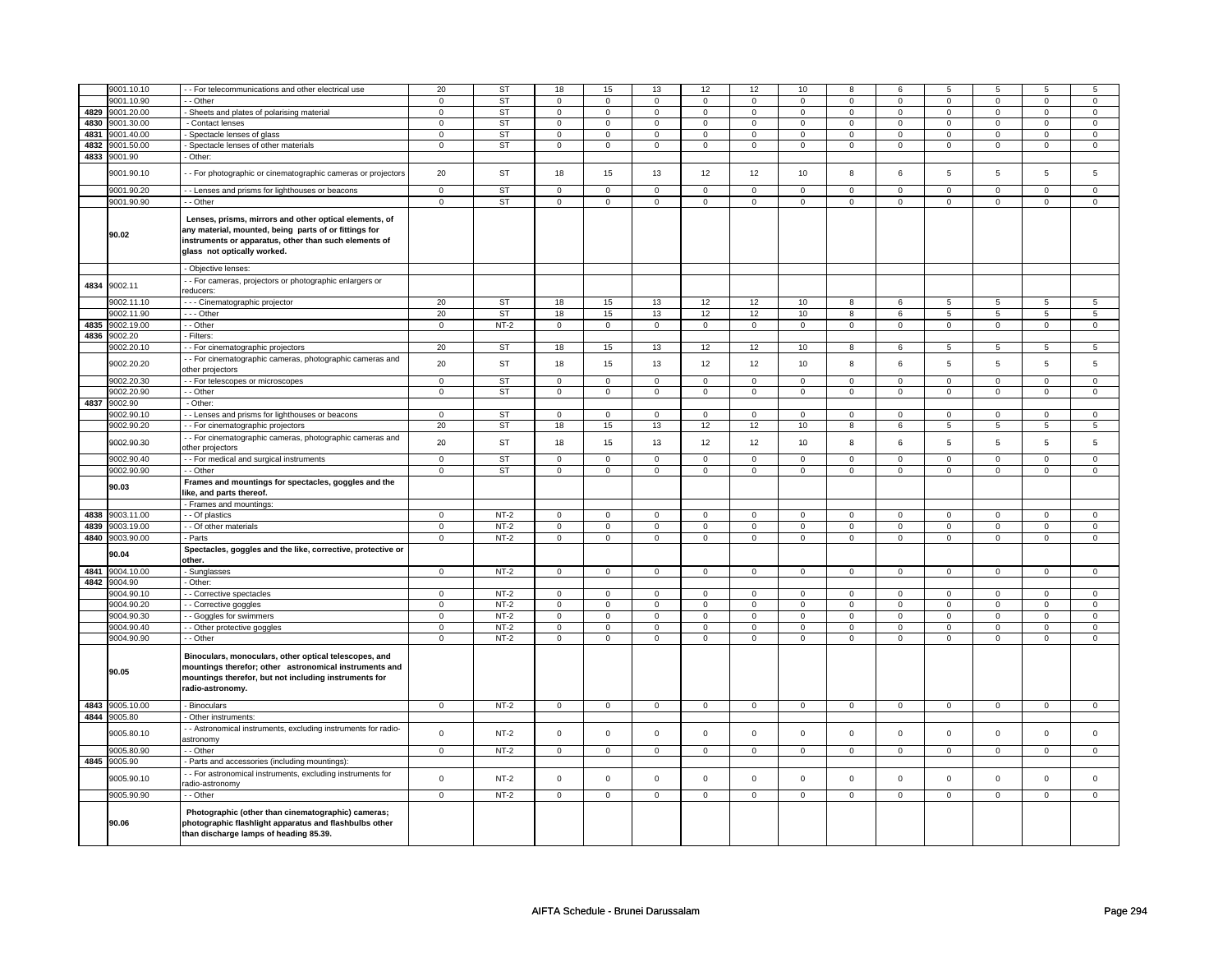| 4846 | 9006.10    | Cameras of a kind used for preparing printing plates or       |                 |           |                     |                |             |             |             |                 |                |             |                         |                 |                         |                 |
|------|------------|---------------------------------------------------------------|-----------------|-----------|---------------------|----------------|-------------|-------------|-------------|-----------------|----------------|-------------|-------------------------|-----------------|-------------------------|-----------------|
|      |            | cylinders:                                                    |                 |           |                     |                |             |             |             |                 |                |             |                         |                 |                         |                 |
|      | 9006.10.10 | - Laser photo plotters [ITA/2 (AS2)]                          | $\mathsf 0$     | $NT-2$    | $\mathsf{O}\xspace$ | $\overline{0}$ | $\mathbf 0$ | $\mathsf 0$ | $\mathbf 0$ | $\overline{0}$  | $\mathbf 0$    | $\mathsf 0$ | $\mathbf 0$             | $\overline{0}$  | 0                       | $\overline{0}$  |
|      | 9006.10.90 | - - Other                                                     | $\mathbf 0$     | $NT-2$    | $\mathbf 0$         | 0              | $\mathbf 0$ | 0           | 0           | 0               | 0              | 0           | 0                       | $\mathsf 0$     | 0                       | $\mathsf 0$     |
|      |            |                                                               |                 |           |                     |                |             |             |             |                 |                |             |                         |                 |                         |                 |
| 4847 | 9006.20.00 | Cameras of a kind used for recording documents on             | $\,$ 5 $\,$     | <b>ST</b> | 4.5                 | 4.5            | 4.5         | 4.5         | 4.5         | $4.5\,$         | 4.5            | 4.5         | $\overline{4}$          | $\overline{4}$  | $\overline{4}$          | $\overline{4}$  |
|      |            | microfilm, microfiche or other microforms                     |                 |           |                     |                |             |             |             |                 |                |             |                         |                 |                         |                 |
|      |            | Cameras specially designed for underwater use, for aerial     |                 |           |                     |                |             |             |             |                 |                |             |                         |                 |                         |                 |
|      |            | survey or for medical or surgical examination of internal     |                 |           |                     |                |             |             |             |                 |                |             |                         |                 |                         |                 |
| 4848 | 9006.30.00 | organs; comparison cameras for forensic or criminological     | 5               | <b>ST</b> | 4.5                 | 4.5            | 4.5         | 4.5         | 4.5         | 4.5             | 4.5            | 4.5         | $\overline{4}$          | $\overline{4}$  | $\overline{4}$          | $\overline{4}$  |
|      |            | purposes                                                      |                 |           |                     |                |             |             |             |                 |                |             |                         |                 |                         |                 |
|      |            |                                                               |                 |           |                     |                |             |             |             |                 |                |             |                         |                 |                         |                 |
| 4849 | 9006.40.00 | - Instant print cameras                                       | $5\overline{5}$ | ST        | 4.5                 | 4.5            | 4.5         | 4.5         | 4.5         | 4.5             | 4.5            | 4.5         | $\overline{4}$          | $\overline{4}$  | $\overline{4}$          | $\overline{4}$  |
|      |            | - Other cameras:                                              |                 |           |                     |                |             |             |             |                 |                |             |                         |                 |                         |                 |
|      |            |                                                               |                 |           |                     |                |             |             |             |                 |                |             |                         |                 |                         |                 |
| 4850 | 9006.51.00 | - With a through-the-lens viewfinder (single lens reflex      | 5               | ST        | 4.5                 | 4.5            | 4.5         | 4.5         | 4.5         | 4.5             | 4.5            | 4.5         | $\overline{4}$          | $\overline{4}$  | $\overline{4}$          | $\overline{4}$  |
|      |            | (SLR)), for roll film of a width not exceeding 35 mm          |                 |           |                     |                |             |             |             |                 |                |             |                         |                 |                         |                 |
| 4851 | 9006.52.00 | - Other, for roll film of a width less than 35 mm             | $\,$ 5 $\,$     | <b>ST</b> | $4.5\,$             | 4.5            | $4.5\,$     | 4.5         | $4.5\,$     | 4.5             | 4.5            | 4.5         | $\overline{4}$          | $\overline{4}$  | $\overline{4}$          | $\overline{4}$  |
|      |            |                                                               |                 |           |                     |                |             |             |             |                 |                |             |                         |                 |                         |                 |
| 4852 | 9006.53.00 | - - Other, for roll film of a width of 35 mm                  | 5               | EL.       |                     |                |             |             |             |                 |                |             |                         |                 |                         |                 |
| 4853 | 9006.59    | - - Other:                                                    |                 |           |                     |                |             |             |             |                 |                |             |                         |                 |                         |                 |
|      |            | - - - Laser photo plotters or image setters with raster image |                 |           |                     |                |             |             |             |                 |                |             |                         |                 |                         |                 |
|      | 9006.59.10 | processor                                                     | $\,$ 5 $\,$     | EL.       |                     |                |             |             |             |                 |                |             |                         |                 |                         |                 |
|      | 9006.59.90 | - - - Other                                                   | $\,$ 5 $\,$     | EL        |                     |                |             |             |             |                 |                |             |                         |                 |                         |                 |
|      |            | - Photographic flashlight apparatus and flashbulbs:           |                 |           |                     |                |             |             |             |                 |                |             |                         |                 |                         |                 |
| 4854 |            |                                                               |                 |           |                     |                |             |             |             |                 |                |             |                         |                 | $\overline{4}$          |                 |
|      | 9006.61.00 | - Discharge lamp ("electronic") flashlight apparatus          | 5               | ST        | 4.5                 | 4.5            | 4.5         | 4.5         | 4.5         | 4.5             | 4.5            | 4.5         | $\overline{4}$          | $\overline{4}$  |                         | $\overline{4}$  |
| 4855 | 9006.62.00 | - - Flashbulbs, flashcubes and the like                       | 5               | ST        | 4.5                 | 4.5            | 4.5         | 4.5         | 4.5         | 4.5             | 4.5            | 4.5         | $\overline{4}$          | $\overline{4}$  | $\overline{4}$          | $\overline{4}$  |
| 4856 | 9006.69.00 | - - Other                                                     | $\,$ 5 $\,$     | ST        | $4.5\,$             | 4.5            | $4.5\,$     | $4.5\,$     | $4.5\,$     | $4.5\,$         | 4.5            | 4.5         | $\overline{4}$          | $\overline{4}$  | $\overline{4}$          | $\overline{4}$  |
|      |            | Parts and accessories:                                        |                 |           |                     |                |             |             |             |                 |                |             |                         |                 |                         |                 |
| 4857 | 9006.91    | - - For cameras:                                              |                 |           |                     |                |             |             |             |                 |                |             |                         |                 |                         |                 |
|      |            | --- For laser photo plotters of subheading 9006.10.10 [ITA/2  |                 |           |                     |                |             |             |             |                 |                |             |                         |                 |                         |                 |
|      | 9006.91.10 | AS2)]                                                         | $\mathbf 0$     | <b>ST</b> | $\mathsf 0$         | $\mathbf 0$    | $\mathbf 0$ | $\mathbf 0$ | $\mathsf 0$ | $\mathbf 0$     | $\mathbf 0$    | $\mathbf 0$ | $\mathsf 0$             | $\mathsf 0$     | $\mathbf 0$             | $\mathbf 0$     |
|      |            |                                                               |                 |           |                     |                |             |             |             |                 |                |             |                         |                 |                         |                 |
|      | 9006.91.20 | --- Other, for cameras of subheadings 9006.10.00 and          | $\,$ 5 $\,$     | <b>ST</b> | $4.5\,$             | 4.5            | 4.5         | 4.5         | 4.5         | $4.5\,$         | 4.5            | 4.5         | $\overline{4}$          | $\overline{4}$  | $\Delta$                | $\overline{4}$  |
|      |            | 9006.30.00                                                    |                 |           |                     |                |             |             |             |                 |                |             |                         |                 |                         |                 |
|      | 9006.91.30 | --- Other, for cameras of subheadings 9006.40.00 to           | ${\bf 5}$       | ST        | 4.5                 | 4.5            | 4.5         | 4.5         | 4.5         | 4.5             | 4.5            | 4.5         | $\overline{\mathbf{4}}$ | $\overline{4}$  | $\overline{\mathbf{4}}$ | $\pmb{4}$       |
|      |            | 9006.53.00                                                    |                 |           |                     |                |             |             |             |                 |                |             |                         |                 |                         |                 |
|      | 9006.91.90 | $\cdots$ Other                                                | $\sqrt{5}$      | <b>ST</b> | 4.5                 | 4.5            | 4.5         | 4.5         | $4.5\,$     | 4.5             | 4.5            | 4.5         | $\overline{4}$          | $\overline{4}$  | $\overline{4}$          | $\overline{4}$  |
| 4858 | 9006.99    | - - Other:                                                    |                 |           |                     |                |             |             |             |                 |                |             |                         |                 |                         |                 |
|      | 9006.99.10 |                                                               | 5               | <b>ST</b> | 4.5                 | 4.5            | 4.5         | 4.5         | 4.5         | 4.5             | 4.5            | 4.5         | $\overline{4}$          | $\overline{4}$  | $\overline{4}$          | $\overline{4}$  |
|      |            | --- For photographic flashlight apparatus                     |                 |           |                     |                |             |             |             |                 |                |             |                         |                 |                         |                 |
|      | 9006.99.90 | --- Other                                                     | $\mathbf 0$     | ST        | $\mathbf 0$         | $\mathbf 0$    | $\mathbf 0$ | $\mathbf 0$ | $\mathbf 0$ | $\mathbf 0$     | $\mathbf 0$    | $\mathbf 0$ | $\mathbf 0$             | $\mathbf 0$     | $\mathbf 0$             | $\mathbf 0$     |
|      |            |                                                               |                 |           |                     |                |             |             |             |                 |                |             |                         |                 |                         |                 |
|      |            |                                                               |                 |           |                     |                |             |             |             |                 |                |             |                         |                 |                         |                 |
|      | 90.07      | Cinematographic cameras and projectors, whether or not        |                 |           |                     |                |             |             |             |                 |                |             |                         |                 |                         |                 |
|      |            | incorporating sound recording or reproducing apparatus.       |                 |           |                     |                |             |             |             |                 |                |             |                         |                 |                         |                 |
|      |            |                                                               |                 |           |                     |                |             |             |             |                 |                |             |                         |                 |                         |                 |
|      |            | - Cameras:                                                    |                 |           |                     |                |             |             |             |                 |                |             |                         |                 |                         |                 |
| 4859 | 9007.11.00 | - - For film of less than 16 mm width or for double-8 mm film | 20              | ST        | 18                  | 15             | 13          | 12          | 12          | 10              | 8              | 6           | 5                       | 5               | 5                       | 5               |
|      |            |                                                               |                 |           |                     |                |             |             |             |                 |                |             |                         |                 |                         |                 |
| 4860 | 9007.19.00 | - - Other                                                     | 20              | <b>ST</b> | 18                  | 15             | 13          | 12          | 12          | 10              | $\overline{8}$ | 6           | $\overline{5}$          | $\overline{5}$  | $\overline{5}$          | $\overline{5}$  |
| 4861 | 9007.20    | - Projectors                                                  |                 |           |                     |                |             |             |             |                 |                |             |                         |                 |                         |                 |
|      | 9007.20.10 | -- For film of less than 16 mm in width                       | 20              | ST        | 18                  | 15             | 13          | 12          | 12          | 10              | 8              | 6           | 5                       | 5               | 5                       | 5               |
|      | 9007.20.90 | - - Other                                                     | 20              | ST        | 18                  | 15             | 13          | 12          | 12          | 10              | 8              | 6           | $\overline{5}$          | $5\phantom{.0}$ | $\overline{5}$          | 5               |
|      |            | Parts and accessories:                                        |                 |           |                     |                |             |             |             |                 |                |             |                         |                 |                         |                 |
| 4862 | 9007.91.00 | - - For cameras                                               | 20              | ST        | 18                  | 15             | 13          | 12          | 12          | 10              | 8              | 6           | 5                       | 5               | 5                       | 5               |
|      |            |                                                               |                 |           |                     |                |             |             |             |                 |                |             |                         |                 |                         |                 |
| 4863 | 9007.92.00 | - - For projectors                                            | 20              | EL        |                     |                |             |             |             |                 |                |             |                         |                 |                         |                 |
|      | 90.08      | Image projectors, other than cinematographic;                 |                 |           |                     |                |             |             |             |                 |                |             |                         |                 |                         |                 |
|      |            | photographic (other than cinematographic)                     |                 |           |                     |                |             |             |             |                 |                |             |                         |                 |                         |                 |
| 4864 | 9008.10.00 | - Slide projectors                                            | 20              | <b>ST</b> | 18                  | 15             | 13          | 12          | 12          | 10              | 8              | 6           | 5                       | 5               | 5                       | 5               |
|      |            | Microfilm, microfiche or other microform readers, whether or  |                 |           |                     |                |             |             |             |                 |                |             |                         |                 |                         |                 |
| 4865 | 9008.20.00 | not capable of producing copies                               | 20              | ST        | 18                  | 15             | 13          | 12          | 12          | 10              | 8              | 6           | 5                       | 5               | 5                       | 5               |
|      |            |                                                               |                 |           |                     |                |             |             |             |                 | 8              |             |                         |                 |                         |                 |
| 4866 | 9008.30.00 | - Other image projectors                                      | 20              | <b>ST</b> | 18                  | 15             | 13          | 12          | 12          | 10              |                | 6           | 5                       | 5               | 5                       | 5               |
| 4867 | 9008.40    | - Photographic (other than cinematographic) enlargers and     |                 |           |                     |                |             |             |             |                 |                |             |                         |                 |                         |                 |
|      |            | educers:                                                      |                 |           |                     |                |             |             |             |                 |                |             |                         |                 |                         |                 |
|      | 9008.40.10 | - Specialised equipment for use in the printing industry      | 20              | <b>ST</b> | 18                  | 15             | 13          | 12          | 12          | 10              | 8              | 6           | 5                       | 5               | 5                       | 5               |
|      | 9008.40.90 | - - Other                                                     | 20              | ST        | 18                  | 15             | 13          | 12          | 12          | 10              | 8              | $\,$ 6 $\,$ | $\sqrt{5}$              | $5\phantom{.0}$ | $\,$ 5 $\,$             | $5\phantom{.0}$ |
| 4868 | 9008.90    | Parts and accessories:                                        |                 |           |                     |                |             |             |             |                 |                |             |                         |                 |                         |                 |
|      |            |                                                               |                 | <b>ST</b> |                     |                |             |             |             |                 | 8              | 6           | 5                       | 5               | 5                       | 5               |
|      | 9008.90.10 | - - Of goods of subheading 9008.20.00                         | 20              |           | 18                  | 15             | 13          | 12          | 12          | 10 <sub>1</sub> |                |             |                         |                 |                         |                 |
|      | 9008.90.90 | - - Other                                                     | 20              | <b>ST</b> | 18                  | 15             | 13          | 12          | 12          | 10              | 8              | 6           | $\overline{5}$          | $\overline{5}$  | $\overline{5}$          | $\overline{5}$  |
|      |            |                                                               |                 |           |                     |                |             |             |             |                 |                |             |                         |                 |                         |                 |
|      | 90.09      | Photocopying apparatus incorporating an optical system        |                 |           |                     |                |             |             |             |                 |                |             |                         |                 |                         |                 |
|      |            | or of the contact type and thermo-copying apparatus.          |                 |           |                     |                |             |             |             |                 |                |             |                         |                 |                         |                 |
|      |            | - Electrostatic photocopying apparatus:                       |                 |           |                     |                |             |             |             |                 |                |             |                         |                 |                         |                 |
|      |            | - Operating by reproducing the original image directly onto   |                 |           |                     |                |             |             |             |                 |                |             |                         |                 |                         |                 |
| 4869 | 9009.11    | the copy (direct process): [ITA1/A-100)]                      |                 |           |                     |                |             |             |             |                 |                |             |                         |                 |                         |                 |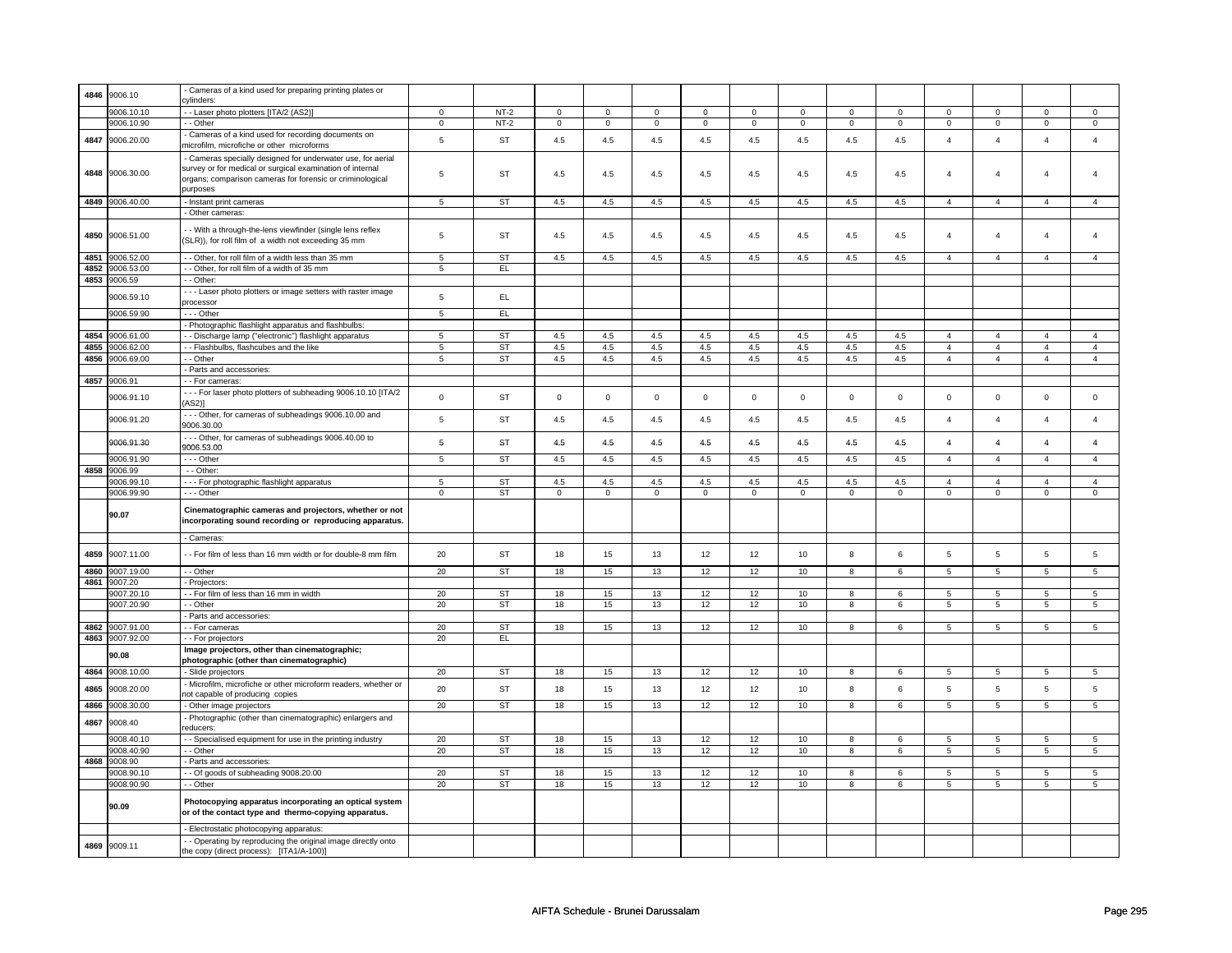|      | 9009.11.10      | - - - Colour                                                                          | $\mathsf 0$  | $NT-2$    | $\mathsf 0$    | $\mathbf 0$    | $\mathbf 0$    | $\mathbf 0$    | $\mathbf 0$         | $\mathbf 0$    | 0              | $\mathsf 0$    | 0              | $\mathbf 0$    | $\Omega$       | $\Omega$        |
|------|-----------------|---------------------------------------------------------------------------------------|--------------|-----------|----------------|----------------|----------------|----------------|---------------------|----------------|----------------|----------------|----------------|----------------|----------------|-----------------|
|      |                 |                                                                                       |              |           |                |                |                |                |                     |                |                |                |                |                |                |                 |
|      | 9009.11.90      | $- -$ Other                                                                           | $\mathbf 0$  | $NT-2$    | $\overline{0}$ | $\overline{0}$ | $\mathbf 0$    | $\overline{0}$ | $\mathbf 0$         | $\overline{0}$ | $\mathbf 0$    | $\overline{0}$ | $\mathbf 0$    | $\overline{0}$ | $\mathsf 0$    | $\overline{0}$  |
| 4870 | 9009.12         | - - Operating by reproducing the original image via an                                |              |           |                |                |                |                |                     |                |                |                |                |                |                |                 |
|      |                 | intermediate onto the copy (indirect process):                                        |              |           |                |                |                |                |                     |                |                |                |                |                |                |                 |
|      |                 | - - - Colour:                                                                         |              |           |                |                |                |                |                     |                |                |                |                |                |                |                 |
|      |                 |                                                                                       |              |           |                |                |                |                |                     |                |                |                |                |                |                |                 |
|      |                 | - - - - Electrostatic photocopying apparatus, operating by                            |              |           |                |                |                |                |                     |                |                |                |                |                |                |                 |
|      | 9009.12.11      | reproducing the original image via an intermediate onto the                           | $\Omega$     | $NT-2$    | $\mathsf 0$    | $\mathsf 0$    | $\mathsf 0$    | $\mathbf 0$    | $\mathsf 0$         | $\mathbf 0$    | $\mathbf 0$    | $\mathbf 0$    | $\mathbf 0$    | $\mathbf 0$    | $\mathbf 0$    | $\mathbf{0}$    |
|      |                 | copy (indirect process), operating by converting the original                         |              |           |                |                |                |                |                     |                |                |                |                |                |                |                 |
|      |                 | document into digital code [ITA/2]                                                    |              |           |                |                |                |                |                     |                |                |                |                |                |                |                 |
|      | 9009.12.19      | $---$ Other                                                                           | $\mathbf 0$  | $NT-2$    | $\mathsf 0$    | $\mathsf 0$    | $\mathsf 0$    | $\mathsf 0$    | $\mathsf{O}$        | $\mathsf 0$    | $\mathbf 0$    | $\mathsf 0$    | $\mathsf 0$    | $\mathbf 0$    | $\mathsf 0$    | $\mathbf 0$     |
|      |                 | - - - Other:                                                                          |              |           |                |                |                |                |                     |                |                |                |                |                |                |                 |
|      |                 |                                                                                       |              |           |                |                |                |                |                     |                |                |                |                |                |                |                 |
|      |                 | - - - - Electrostatic photocopying apparatus, operating by                            |              |           |                |                |                |                |                     |                |                |                |                |                |                |                 |
|      | 9009.12.91      | reproducing the original image via an intermediate onto the                           | $\mathsf 0$  | $NT-2$    | $\mathsf 0$    | $\mathsf 0$    | $\mathsf 0$    | $\mathbf 0$    | $\mathsf 0$         | $\mathbf 0$    | $\mathbf 0$    | $\mathsf 0$    | $\mathsf 0$    | $\mathbf 0$    | $\mathsf 0$    | 0               |
|      |                 | copy (indirect process), operating by converting the original                         |              |           |                |                |                |                |                     |                |                |                |                |                |                |                 |
|      |                 | document into digital code [ITA/2]                                                    |              |           |                |                |                |                |                     |                |                |                |                |                |                |                 |
|      | 9009.12.99      | - - - - Other                                                                         | $\mathsf 0$  | $NT-2$    | $\mathbf 0$    | $\mathbf 0$    | $\mathbf 0$    | $\mathbf 0$    | $\mathbf 0$         | $\mathbf 0$    | $\mathbf 0$    | $\mathbf 0$    | $\mathsf 0$    | $\mathbf{0}$   | $\mathbf 0$    | $\mathbf{0}$    |
|      |                 | - Other photocopying apparatus:                                                       |              |           |                |                |                |                |                     |                |                |                |                |                |                |                 |
|      |                 |                                                                                       |              |           |                |                |                |                |                     |                |                |                |                |                |                |                 |
|      | 4871 9009.21    | - Incorporating an optical system: [ITA1/A-101]                                       |              |           |                |                |                |                |                     |                |                |                |                |                |                |                 |
|      | 9009.21.10      | - - - Colour                                                                          | 0            | $NT-2$    | $\mathbf 0$    | 0              | $\mathbf 0$    | 0              | $\mathbf{0}$        | $\mathbf{0}$   | 0              | $\mathbf 0$    | 0              | $\mathbf 0$    | 0              | $\mathbf 0$     |
|      | 9009.21.90      | $- -$ Other                                                                           | $\mathsf 0$  | $NT-2$    | $\mathbf 0$    | $\mathsf 0$    | $\mathbf 0$    | $\mathbf 0$    | $\mathbf 0$         | $\mathbf 0$    | $\mathbf 0$    | $\mathbf 0$    | $\mathsf 0$    | $\mathbf 0$    | $\mathbf 0$    | $\mathbf 0$     |
| 4872 | 9009.22         | - - Of the contact type:                                                              |              |           |                |                |                |                |                     |                |                |                |                |                |                |                 |
|      | 9009.22.10      | - - - Colour                                                                          | $\mathbf 0$  | $NT-2$    | $\mathbf 0$    | $\mathsf 0$    | $\mathbf 0$    | $\mathsf 0$    | $\mathbf 0$         | $\mathbf 0$    | $\mathbf 0$    | $\mathbf 0$    | $\mathsf 0$    | $\mathbf 0$    | $\Omega$       | 0               |
|      | 9009.22.90      | $- -$ Other                                                                           | $\mathbf{0}$ | $NT-2$    | $\overline{0}$ | $\overline{0}$ | $\mathbf 0$    | $\overline{0}$ | $\mathbf 0$         | $\overline{0}$ | $\mathbf 0$    | $\overline{0}$ | 0              | $\mathbf 0$    | 0              | 0               |
|      |                 |                                                                                       |              |           |                |                |                |                |                     |                |                |                |                |                |                |                 |
| 4873 | 9009.30         | - Thermo-copying apparatus:                                                           |              |           |                |                |                |                |                     |                |                |                |                |                |                |                 |
|      | 9009.30.10      | - - Colour                                                                            | $\mathbf 0$  | $NT-2$    | $\mathsf 0$    | $\mathsf 0$    | $\mathbf 0$    | $\mathbf 0$    | $\mathbf 0$         | $\mathbf 0$    | 0              | $\mathsf 0$    | $\mathsf 0$    | $\mathbf 0$    | $\Omega$       | 0               |
|      | 9009.30.90      | - - Other                                                                             | $\mathsf 0$  | $NT-2$    | $\mathsf 0$    | $\mathsf 0$    | $\mathsf 0$    | $\mathsf 0$    | $\mathsf 0$         | $\mathsf 0$    | $\mathbf 0$    | $\mathbf 0$    | $\mathsf 0$    | $\mathbf 0$    | $\mathbf 0$    | $\mathbf 0$     |
|      |                 | - Parts and accessories: [ITA1/A-102]                                                 |              |           |                |                |                |                |                     |                |                |                |                |                |                |                 |
|      | 4874 9009.91.00 | - - Automatic document feeders [ITA1/A-102]                                           | $\mathbf 0$  | $NT-2$    | $\mathbf 0$    | $\mathbf 0$    | $\mathbf 0$    | $\mathbf 0$    | $\mathbf 0$         | $\mathbf 0$    | $\mathbf 0$    | $\mathbf{0}$   | $\mathbf 0$    | $\mathbf{0}$   | $\mathbf 0$    | $\mathbf{0}$    |
| 4875 | 9009.92.00      | -- Paper feeders [ITA1/A-102]                                                         | $\mathbf 0$  | $NT-2$    | $\overline{0}$ | $\overline{0}$ | $\overline{0}$ | $\overline{0}$ | $\overline{0}$      | $\overline{0}$ | $\overline{0}$ | $\overline{0}$ | $\overline{0}$ | $\overline{0}$ | $\overline{0}$ | $\overline{0}$  |
| 4876 | 9009.93.00      | - Sorters [ITA1/A-102]                                                                | $\mathbf 0$  | $NT-2$    | $\mathbf 0$    | $\mathbf 0$    | $\mathbf 0$    | $\mathbf 0$    | $\mathbf 0$         | $\mathbf 0$    | $\mathbf 0$    | $\mathbf 0$    | $\mathbf 0$    | $\mathbf 0$    | $\mathbf 0$    | $\mathbf 0$     |
| 4877 |                 |                                                                                       |              |           |                |                |                |                |                     |                |                |                |                |                |                |                 |
|      | 9009.99.00      | - - Other [ITA1/A-102]                                                                | $\mathbf 0$  | $NT-2$    | $\mathsf 0$    | $\mathsf 0$    | $\mathbf 0$    | $\mathsf 0$    | $\mathsf{O}$        | $\mathbf 0$    | $\mathbf 0$    | $\mathbf 0$    | $\mathsf 0$    | $\mathbf 0$    | $\mathsf 0$    | $\mathbf 0$     |
|      |                 | Apparatus and equipment for photographic (including                                   |              |           |                |                |                |                |                     |                |                |                |                |                |                |                 |
|      |                 |                                                                                       |              |           |                |                |                |                |                     |                |                |                |                |                |                |                 |
|      |                 | cinematographic) laboratories (including apparatus for the                            |              |           |                |                |                |                |                     |                |                |                |                |                |                |                 |
|      | 90.10           | projection or drawing of circuit patterns on sensitised                               |              |           |                |                |                |                |                     |                |                |                |                |                |                |                 |
|      |                 | semi-conductor materials), not specified or included                                  |              |           |                |                |                |                |                     |                |                |                |                |                |                |                 |
|      |                 | elsewhere in this Chapter; negatoscopes; projection                                   |              |           |                |                |                |                |                     |                |                |                |                |                |                |                 |
|      |                 | screens.                                                                              |              |           |                |                |                |                |                     |                |                |                |                |                |                |                 |
|      |                 |                                                                                       |              |           |                |                |                |                |                     |                |                |                |                |                |                |                 |
|      |                 | - Apparatus and equipment for automatically developing                                |              |           |                |                |                |                |                     |                |                |                |                |                |                |                 |
|      | 4878 9010.10    | photographic (including cinematographic) film or paper in                             |              |           |                |                |                |                |                     |                |                |                |                |                |                |                 |
|      |                 |                                                                                       |              |           |                |                |                |                |                     |                |                |                |                |                |                |                 |
|      |                 |                                                                                       |              |           |                |                |                |                |                     |                |                |                |                |                |                |                 |
|      |                 | rolls or for automatically exposing developed film to rolls of<br>photographic paper: |              |           |                |                |                |                |                     |                |                |                |                |                |                |                 |
|      |                 |                                                                                       |              |           |                |                |                |                |                     |                |                |                |                |                |                |                 |
|      | 9010.10.10      | - - Apparatus and equipment for automatically developing x-                           | 20           | <b>ST</b> | 18             | 15             | 13             | 12             | 12                  | 10             | 8              | 6              | $\overline{5}$ | 5              | $\overline{5}$ | $5\overline{5}$ |
|      |                 | ray film                                                                              |              |           |                |                |                |                |                     |                |                |                |                |                |                |                 |
|      | 9010.10.90      | - - Other                                                                             | 20           | <b>ST</b> | 18             | 15             | 13             | 12             | 12                  | $10$           | 8              | 6              | 5              | 5              | 5              | 5               |
|      |                 | - Apparatus for the projection or drawing of circuit patterns on                      |              |           |                |                |                |                |                     |                |                |                |                |                |                |                 |
|      |                 | sensitised semiconductor materials:                                                   |              |           |                |                |                |                |                     |                |                |                |                |                |                |                 |
| 4879 | 9010.41.00      | - - Direct write-on-wafer apparatus [ITA1/A-171]                                      | $\mathbf 0$  | $NT-2$    | $\mathbf 0$    | $\mathbf 0$    | $\mathbf 0$    | $\mathbf 0$    | $\mathbf 0$         | $\mathbf 0$    | 0              | $\mathbf 0$    | 0              | $\mathbf 0$    | $\mathbf 0$    | $\mathbf{0}$    |
| 4880 | 9010.42.00      | - - Step and repeat aligners [ITA1/A-172]                                             | $\mathbf 0$  | $NT-2$    | $\mathbf 0$    | $\mathsf 0$    | $\mathbf 0$    | $\mathbf 0$    | $\mathbf 0$         | $\mathbf 0$    | $\mathbf 0$    | $\mathbf 0$    | $\mathsf 0$    | $\mathbf 0$    | $\mathbf 0$    | $\mathbf 0$     |
| 4881 | 9010.49.00      | - - Other [ITA1/A-173]                                                                | $\mathsf 0$  | $NT-2$    | $\mathbf 0$    | $\mathsf 0$    | $\mathbf 0$    | $\mathsf 0$    | $\mathbf 0$         | $\mathbf 0$    | $\mathbf 0$    | $\mathbf 0$    | $\mathbf 0$    | $\mathbf 0$    | $\mathsf 0$    | $\mathbf 0$     |
|      |                 |                                                                                       |              |           |                |                |                |                |                     |                |                |                |                |                |                |                 |
|      |                 | - Other apparatus and equipment for photographic (including                           |              |           |                |                |                |                |                     |                |                |                |                |                |                |                 |
|      | 4882 9010.50    | cinematographic) laboratories; negatoscopes:                                          |              |           |                |                |                |                |                     |                |                |                |                |                |                |                 |
|      |                 |                                                                                       |              |           |                |                |                |                |                     |                |                |                |                |                |                |                 |
|      |                 | - - Apparatus for the projection or drawing of circuit patterns                       |              |           |                |                |                |                |                     |                |                |                |                |                |                |                 |
|      | 9010.50.10      | on sensitized substrates for the manufacture of PCB/PWBs                              | $\mathsf 0$  | $NT-2$    | $\mathsf 0$    | $\mathsf 0$    | $\mathsf 0$    | $\mathsf 0$    | $\mathsf{O}\xspace$ | $\mathbf 0$    | $\mathsf 0$    | $\mathbf 0$    | $\mathbf 0$    | $\mathbf{0}$   | $\mathsf 0$    | $\mathbf 0$     |
|      |                 | [ITA/2 (AS2)]                                                                         |              |           |                |                |                |                |                     |                |                |                |                |                |                |                 |
|      |                 |                                                                                       |              |           |                |                |                |                |                     |                |                |                |                |                | $\Omega$       |                 |
|      | 9010.50.90      | - - Other                                                                             | $\mathbf 0$  | $NT-2$    | $\mathbf 0$    | $\mathsf 0$    | $\mathbf 0$    | $\mathbf 0$    | $\mathbf 0$         | $\mathbf 0$    | $\mathbf 0$    | $\mathbf 0$    | $\mathbf 0$    | $\mathbf 0$    |                | $\mathbf 0$     |
|      | 4883 9010.60    | Projection screens:                                                                   |              |           |                |                |                |                |                     |                |                |                |                |                |                |                 |
|      | 9010.60.10      | - Of 300 inches or more                                                               | 20           | EL        |                |                |                |                |                     |                |                |                |                |                |                |                 |
|      | 9010.60.90      | - - Other                                                                             | 20           | EL        |                |                |                |                |                     |                |                |                |                |                |                |                 |
| 4884 | 9010.90         | - Parts and accessories:                                                              |              |           |                |                |                |                |                     |                |                |                |                |                |                |                 |
|      |                 | - - For projection screens, or for articles of subheading                             |              |           |                |                |                |                |                     |                |                |                |                |                |                |                 |
|      | 9010.90.10      | 9010.10                                                                               | 20           | <b>ST</b> | 18             | 15             | 13             | 12             | 12                  | 10             | 8              | 6              | 5              | 5              | 5              | 5               |
|      |                 |                                                                                       |              |           |                |                |                |                |                     |                |                |                |                |                |                |                 |
|      |                 | - Parts and accessories of the apparatus of subheadings                               |              |           |                |                |                |                |                     |                |                |                |                |                | $\Omega$       | $\Omega$        |
|      | 9010.90.20      | 9010.41.00, 9010.42.00 and 9010.49.00 (ITA1/A-174)                                    | $\mathbf 0$  | <b>ST</b> | $\mathbf 0$    | $\mathbf 0$    | $\mathbf 0$    | $\mathbf 0$    | $\mathbf 0$         | $\mathbf 0$    | $\mathbf 0$    | $\mathbf 0$    | $\mathbf 0$    | $\mathbf 0$    |                |                 |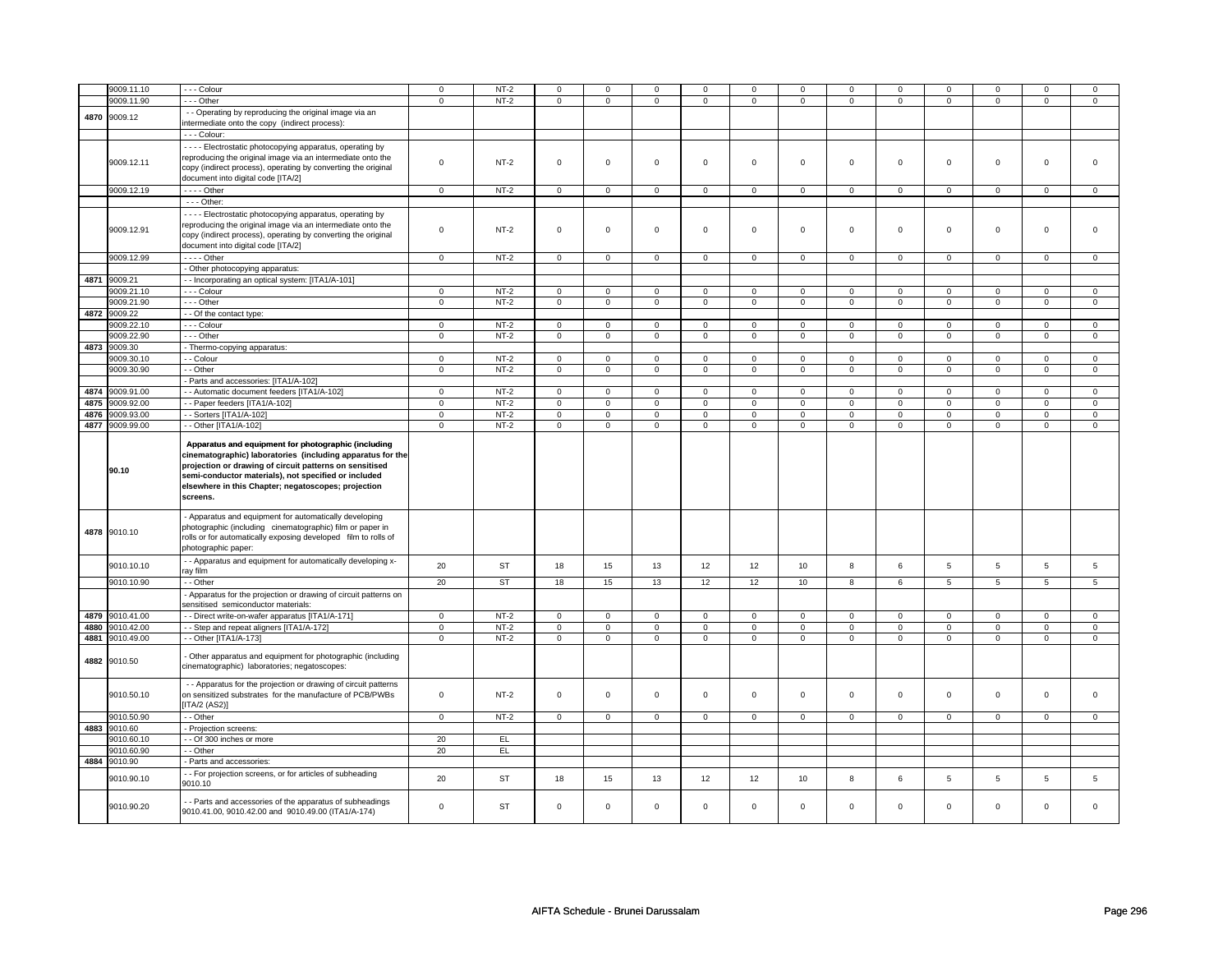|      | 9010.90.30               | - Parts and accessories of apparatus for the projection or<br>drawing of circuit patterns on sensitized substrates for the<br>manufacture of PCB/PWBs [ITA/2 (AS2)]                                                                                        | $\mathsf 0$                | <b>ST</b>        | $\mathbf 0$                | $\mathsf 0$                 | $\mathbf 0$                | $\mathsf 0$                   | $\mathbf 0$                | $\mathbf 0$                | $\mathsf{O}\xspace$        | $\mathsf 0$                   | $\mathsf 0$                | $\mathbf 0$                 | $\mathsf 0$                | $\mathbf 0$                   |
|------|--------------------------|------------------------------------------------------------------------------------------------------------------------------------------------------------------------------------------------------------------------------------------------------------|----------------------------|------------------|----------------------------|-----------------------------|----------------------------|-------------------------------|----------------------------|----------------------------|----------------------------|-------------------------------|----------------------------|-----------------------------|----------------------------|-------------------------------|
|      |                          |                                                                                                                                                                                                                                                            |                            |                  |                            |                             |                            |                               |                            |                            |                            |                               |                            |                             |                            |                               |
|      | 9010.90.90<br>90.11      | - - Other<br>Compound optical microscopes, including those for<br>photomicrography, cinephotomicrography or<br>microprojection.                                                                                                                            | 20                         | ST               | 18                         | 15                          | 13                         | 12                            | 12                         | 10                         | 8                          | 6                             | 5                          | 5                           | 5                          | 5                             |
|      | 4885 9011.10             | - Stereoscopic microscopes:                                                                                                                                                                                                                                |                            |                  |                            |                             |                            |                               |                            |                            |                            |                               |                            |                             |                            |                               |
|      | 9011.10.10               | - Optical stereoscopic microscopes fitted with equipment<br>specifically designed for the handling and transport of<br>semiconductor wafers or reticles [ITA1/B-175]                                                                                       | $\mathbf 0$                | $NT-2$           | $\mathbf 0$                | $\mathbf 0$                 | $\mathbf 0$                | $\mathbf 0$                   | $\mathsf 0$                | $\mathbf 0$                | $\mathbf 0$                | $\mathbf 0$                   | 0                          | $\mathbf 0$                 | 0                          | $\Omega$                      |
|      | 9011.10.90               | - - Other                                                                                                                                                                                                                                                  | $\mathbf 0$                | $NT-2$           | $\mathsf 0$                | $\mathsf 0$                 | $\mathsf 0$                | $\mathbf 0$                   | $\mathsf 0$                | $\mathbf 0$                | $\mathsf 0$                | $\mathbf 0$                   | $\mathsf 0$                | $\mathbf 0$                 | $\mathbf 0$                | $\mathbf 0$                   |
| 4886 | 9011.20                  | Other microscopes, for photomicrography,<br>cinephotomicrography or microprojection:                                                                                                                                                                       |                            |                  |                            |                             |                            |                               |                            |                            |                            |                               |                            |                             |                            |                               |
|      | 9011.20.10               | - - Photomicrographic microscopes fitted with equipment<br>specifically designed for the handling and transport of<br>semiconductor wafers or reticles [ITA1/B-176]                                                                                        | $\mathsf 0$                | $NT-2$           | $\mathsf{O}\xspace$        | $\mathsf 0$                 | $\mathsf 0$                | $\mathsf 0$                   | $\mathsf 0$                | $\mathbf 0$                | $\mathsf{O}\xspace$        | $\mathbf 0$                   | $\mathsf 0$                | $\mathbf 0$                 | $\mathsf 0$                | $\mathbf{O}$                  |
|      | 9011.20.90               | - - Other                                                                                                                                                                                                                                                  | $\mathbf 0$                | $NT-2$           | $\mathsf 0$                | $\mathbf 0$                 | $\mathsf 0$                | $\mathbf 0$                   | $\mathsf 0$                | $\mathbf 0$                | $\mathsf 0$                | $\mathsf 0$                   | $\mathbf 0$                | $\mathbf 0$                 | $\mathsf 0$                | 0                             |
| 4887 | 9011.80.00               | - Other microscopes                                                                                                                                                                                                                                        | $\mathbf 0$                | $NT-2$           | $\mathsf{O}\xspace$        | $\overline{0}$              | $\overline{0}$             | $\overline{0}$                | $\overline{0}$             | $\overline{0}$             | $\mathsf 0$                | $\overline{0}$                | $\mathsf 0$                | $\overline{0}$              | $\mathbf 0$                | $\mathbf 0$                   |
| 4888 | 9011.90<br>9011.90.10    | - Parts and accessories:<br>- - Parts and accessories of optical stereoscopic and<br>photomicrographic microscopes fitted with equipment<br>specifically designed for the handling and transport of<br>semiconductor wafers or reticles [ITA1/B-177,B-178] | $\mathbf 0$                | $NT-2$           | $\Omega$                   | $\mathbf 0$                 | $\Omega$                   | $\mathbf 0$                   | $\Omega$                   | $\Omega$                   | $\mathbf 0$                | $\mathbf 0$                   | $\mathbf 0$                | $\mathbf{0}$                | $\mathbf 0$                | $\mathbf{0}$                  |
|      | 9011.90.90               | - Other                                                                                                                                                                                                                                                    | $\mathsf 0$                | $NT-2$           | $\mathsf 0$                | $\mathbf 0$                 | $\mathsf 0$                | $\mathbf 0$                   | $\mathbf 0$                | $\mathbf 0$                | $\mathbf 0$                | $\mathsf 0$                   | $\mathbf 0$                | $\mathbf 0$                 | $\mathbf 0$                | 0                             |
|      | 90.12                    | Microscopes other than optical microscopes; diffraction<br>apparatus.                                                                                                                                                                                      |                            |                  |                            |                             |                            |                               |                            |                            |                            |                               |                            |                             |                            |                               |
| 4889 | 9012.10                  | - Microscopes other than optical microscopes; diffraction<br>apparatus:                                                                                                                                                                                    |                            |                  |                            |                             |                            |                               |                            |                            |                            |                               |                            |                             |                            |                               |
|      | 9012.10.10               | - - Electron beam microscopes fitted with equipment<br>specifically designed for the handling and transport of<br>semiconductor wafers or reticles [ITA1/B-179]                                                                                            | $\mathbf 0$                | $NT-2$           | $\mathbf 0$                | $\mathsf 0$                 | $\mathsf 0$                | $\mathsf 0$                   | $\mathbf 0$                | $\mathsf 0$                | $\mathsf{O}\xspace$        | $\mathbf 0$                   | 0                          | $\mathbf 0$                 | $\mathsf 0$                | $\mathbf 0$                   |
|      | 9012.10.90               | - - Other                                                                                                                                                                                                                                                  | $\overline{0}$             | $NT-2$           | $\mathsf 0$                | $\mathbf{0}$                | $\mathsf 0$                | $\mathbf{0}$                  | $\mathsf 0$                | $\overline{0}$             | $\mathsf 0$                | $\overline{0}$                | $\mathbf 0$                | $\mathbf{O}$                | $\mathsf{O}\xspace$        | $\overline{0}$                |
|      | 4890 9012.90             | - Parts and accessories:                                                                                                                                                                                                                                   |                            |                  |                            |                             |                            |                               |                            |                            |                            |                               |                            |                             |                            |                               |
|      | 9012.90.10               | - - Parts and accessories of electron beam microscopes fitted<br>with equipment specifically designed for the handling and<br>transport of semiconductor wafers or reticles [ITA1/B-180]                                                                   | $\mathbf 0$                | $NT-2$           | $\mathsf{O}\xspace$        | $\mathbf 0$                 | $\mathbf 0$                | $\mathbf 0$                   | $\mathsf{O}\xspace$        | $\mathsf 0$                | $\mathsf{O}\xspace$        | $\mathbf 0$                   | $\mathsf 0$                | $\mathsf 0$                 | $\mathbf 0$                | $\mathbf{0}$                  |
|      | 9012.90.90               | - - Other                                                                                                                                                                                                                                                  | $\overline{0}$             | $NT-2$           | $\mathbf{0}$               | $\overline{0}$              | $\mathbf 0$                | $\overline{0}$                | $\overline{0}$             | $\overline{0}$             | $\mathbf 0$                | $\overline{0}$                | $\mathbf 0$                | $\overline{0}$              | $\mathbf{0}$               | $\overline{0}$                |
|      | 90.13                    | Liquid crystal devices not constituting articles provided<br>for more specifically in other headings; lasers, other than<br>laser diodes; other optical appliances and instruments,<br>not specified or included elsewhere in this Chapter.                |                            |                  |                            |                             |                            |                               |                            |                            |                            |                               |                            |                             |                            |                               |
|      | 4891 9013.10.00          | - Telescopic sights for fitting to arms; periscopes; telescopes<br>designed to form parts of machines, appliances, instruments<br>or apparatus of this Chapter or Section XVI                                                                              | $\mathbf 0$                | $NT-2$           | $\mathsf 0$                | $\mathbf 0$                 | $\mathbf 0$                | $\mathbf 0$                   | $\mathsf 0$                | $\mathbf 0$                | $\mathbf 0$                | $\mathbf 0$                   | 0                          | $\mathbf 0$                 | $\mathsf 0$                | $\Omega$                      |
| 4892 | 9013.20.00               | - Lasers, other than laser diodes                                                                                                                                                                                                                          | $\overline{0}$             | $NT-2$           | $\overline{0}$             | $\overline{0}$              | $\overline{0}$             | $\overline{0}$                | $\overline{0}$             | $\overline{0}$             | $\overline{0}$             | $\overline{0}$                | $\overline{0}$             | $\overline{0}$              | $\overline{0}$             | $\overline{0}$                |
|      | 4893 9013.80             | - Other devices, appliances and instruments:                                                                                                                                                                                                               |                            |                  |                            |                             |                            |                               |                            |                            |                            |                               |                            |                             |                            |                               |
|      | 9013.80.10               | - Optical error verification and repair apparatus for<br>PCB/PWBs and PCAs [ITA/2 (AS2)]                                                                                                                                                                   | $\mathsf 0$                | $NT-2$           | $\mathsf{O}\xspace$        | $\mathsf 0$                 | $\Omega$                   | $\mathsf 0$                   | $\mathsf 0$                | $\mathsf 0$                | $\mathsf{O}\xspace$        | $\mathbf 0$                   | $\mathsf 0$                | $\mathbf 0$                 | $\Omega$                   | $\mathbf{O}$                  |
|      | 9013.80.20<br>9013.80.90 | - - Liquid crystal devices [ITA1/B-193]<br>- - Other                                                                                                                                                                                                       | $\mathbf 0$<br>$\mathbf 0$ | $NT-2$<br>$NT-2$ | $\mathsf 0$<br>$\mathbf 0$ | $\mathbf 0$<br>$\mathbf 0$  | $\mathbf 0$<br>$\mathbf 0$ | $\mathbf 0$<br>$\overline{0}$ | $\mathbf 0$<br>$\mathbf 0$ | $\mathbf 0$<br>$\mathbf 0$ | $\mathsf 0$<br>$\mathbf 0$ | $\mathbf 0$<br>$\overline{0}$ | $\mathbf 0$<br>$\mathbf 0$ | $\mathbf 0$<br>$\mathbf{0}$ | $\mathsf 0$<br>$\mathbf 0$ | $\mathbf 0$<br>$\overline{0}$ |
| 4894 | 9013.90                  | - Parts and accessories:                                                                                                                                                                                                                                   |                            |                  |                            |                             |                            |                               |                            |                            |                            |                               |                            |                             |                            |                               |
|      |                          | - Parts and accessories of goods of subheading 9013.20.00                                                                                                                                                                                                  |                            |                  |                            |                             |                            |                               |                            |                            |                            |                               |                            |                             |                            |                               |
|      | 9013.90.10<br>9013.90.20 | <b>ITA/2 (AS2)]</b><br>- - Other, of goods of subheading 9013.80.20                                                                                                                                                                                        | $\mathsf 0$<br>$\mathbf 0$ | $NT-2$<br>$NT-2$ | $\Omega$<br>$\mathsf 0$    | $\mathbf{0}$<br>$\mathsf 0$ | $\Omega$<br>$\mathsf 0$    | $\mathbf 0$<br>$\mathbf 0$    | $\mathbf 0$<br>$\mathsf 0$ | $\Omega$<br>$\mathsf 0$    | $\mathbf 0$<br>$\mathsf 0$ | $\mathsf 0$<br>$\mathbf 0$    | $\mathbf 0$<br>$\mathsf 0$ | $\mathbf 0$<br>$\mathbf 0$  | $\mathbf 0$<br>$\mathsf 0$ | $\mathbf 0$<br>$\mathbf 0$    |
|      | 9013.90.30               | - Other, of goods of subheading 9013.10.00 or 9013.80<br>ITA1/B-193]                                                                                                                                                                                       | $\mathsf 0$                | $NT-2$           | $\mathsf 0$                | $\mathsf 0$                 | $\mathbf 0$                | $\mathsf 0$                   | $\mathsf 0$                | $\mathbf 0$                | $\mathbf 0$                | $\mathbf 0$                   | $\mathbf 0$                | $\mathbf 0$                 | $\mathbf 0$                | $\mathbf{0}$                  |
|      | 9013.90.40               | - - Parts and accessories of optical error verification and<br>repair apparatus for PCB/PWBs and PCAs [ITA/2 (AS2)]                                                                                                                                        | $\mathbf 0$                | $NT-2$           | $\mathbf 0$                | $\mathbf 0$                 | $\mathbf 0$                | 0                             | $\mathbf 0$                | $\mathbf 0$                | $\mathbf 0$                | 0                             | 0                          | 0                           | 0                          | 0                             |
|      | 9013.90.90               | - - Other                                                                                                                                                                                                                                                  | $\mathbf 0$                | $NT-2$           | $\mathsf 0$                | $\mathbf 0$                 | $\mathsf 0$                | $\mathsf 0$                   | $\mathsf 0$                | $\mathsf 0$                | $\mathsf 0$                | $\mathbf 0$                   | $\mathsf 0$                | $\mathbf 0$                 | $\mathsf 0$                | $\mathbf 0$                   |
|      | 90.14                    | Direction finding compasses; other navigational<br>instruments and appliances.                                                                                                                                                                             |                            |                  |                            |                             |                            |                               |                            |                            |                            |                               |                            |                             |                            |                               |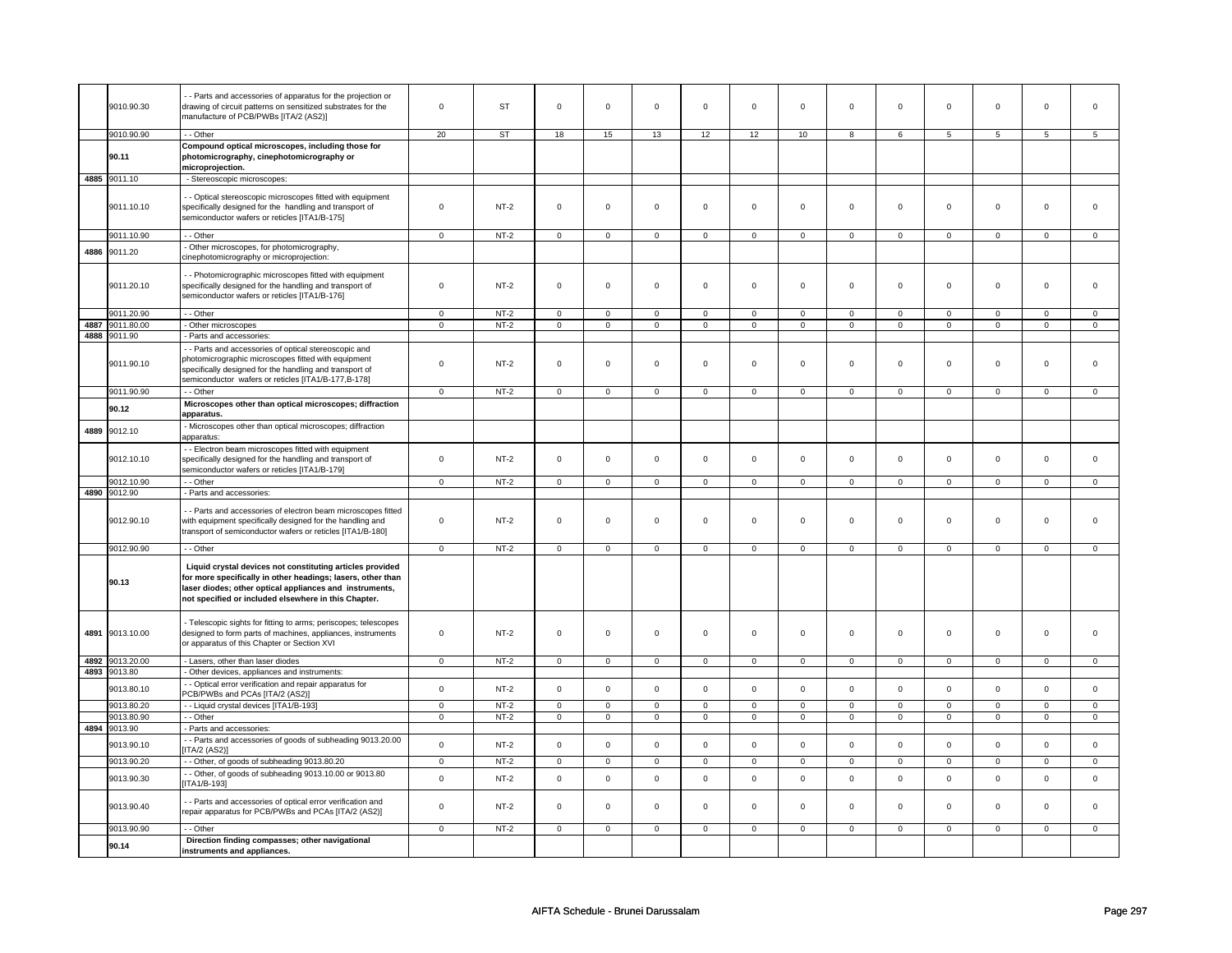| 4895 | 9014.10.00                 | - Direction finding compasses                                                                                                                                                                                                                                                                                                                                       | $\mathsf 0$  | $NT-2$      | $\mathsf 0$         | $\mathbf 0$         | $\mathbf 0$         | $\mathbf 0$ | $\mathbf 0$         | 0               | $\mathbf 0$    | $\mathsf 0$ | 0                   | $\mathbf 0$     | $\Omega$       | $\Omega$        |
|------|----------------------------|---------------------------------------------------------------------------------------------------------------------------------------------------------------------------------------------------------------------------------------------------------------------------------------------------------------------------------------------------------------------|--------------|-------------|---------------------|---------------------|---------------------|-------------|---------------------|-----------------|----------------|-------------|---------------------|-----------------|----------------|-----------------|
|      |                            | Instruments and appliances for aeronautical or space                                                                                                                                                                                                                                                                                                                |              |             |                     |                     |                     |             |                     |                 |                |             |                     |                 |                |                 |
| 4896 | 9014.20.00                 | navigation (other than compasses)                                                                                                                                                                                                                                                                                                                                   | $\mathsf 0$  | $NT-2$      | $\mathsf 0$         | $\mathsf{O}\xspace$ | $\mathbf 0$         | $\mathsf 0$ | $\mathbf 0$         | $\mathsf{O}$    | $\mathbf 0$    | $\mathsf 0$ | $\mathbf 0$         | $\mathbf{0}$    | $\mathbf 0$    | $\mathsf 0$     |
| 4897 | 9014.80                    | - Other instruments and appliances:                                                                                                                                                                                                                                                                                                                                 |              |             |                     |                     |                     |             |                     |                 |                |             |                     |                 |                |                 |
|      |                            | - - Of a kind used on ships, incorporating or working in                                                                                                                                                                                                                                                                                                            |              |             |                     |                     |                     |             |                     |                 |                |             |                     |                 |                |                 |
|      | 9014.80.10                 | conjunction with an automatic data processor [ITA/2]                                                                                                                                                                                                                                                                                                                | $\mathsf 0$  | $NT-2$      | $\mathsf 0$         | $\mathbf 0$         | $\mathsf 0$         | $\mathbf 0$ | $\mathsf 0$         | $\mathsf 0$     | $\mathbf 0$    | $\mathsf 0$ | $\mathsf 0$         | $\mathbf 0$     | $\mathsf 0$    | $\mathbf 0$     |
|      | 9014.80.20                 | - Other apparatus for detecting shoals Of fish                                                                                                                                                                                                                                                                                                                      | $\mathbf 0$  | $NT-2$      | $\mathbf 0$         | $\mathbf 0$         | $\mathbf 0$         | $\mathbf 0$ | $\mathbf 0$         | $\mathbf{0}$    | $\mathbf 0$    | $\mathbf 0$ | $\mathbf 0$         | $\mathbf 0$     | $\mathbf 0$    | $\mathbf 0$     |
|      |                            |                                                                                                                                                                                                                                                                                                                                                                     |              |             |                     |                     |                     |             |                     |                 |                |             |                     |                 | $\mathbf 0$    | $\mathbf{0}$    |
| 4898 | 9014.80.90                 | - - Other                                                                                                                                                                                                                                                                                                                                                           | $\mathbf 0$  | <b>NT-2</b> | 0                   | $\mathbf 0$         | 0                   | $\mathbf 0$ | 0                   | $\mathbf 0$     | 0              | $\mathbf 0$ | 0                   | $\mathbf 0$     |                |                 |
|      | 9014.90                    | Parts and accessories:                                                                                                                                                                                                                                                                                                                                              |              |             |                     |                     |                     |             |                     |                 |                |             |                     |                 |                |                 |
|      |                            | - Of instruments and apparatus incorporating or working in                                                                                                                                                                                                                                                                                                          |              |             |                     |                     |                     |             |                     |                 |                |             |                     |                 |                |                 |
|      | 9014.90.10                 | conjunction with an automatic data processing of a kind used                                                                                                                                                                                                                                                                                                        | $\mathsf 0$  | $NT-2$      | $\mathsf 0$         | $\mathbf 0$         | $\mathsf 0$         | $\mathbf 0$ | $\mathsf 0$         | $\mathsf 0$     | $\mathbf 0$    | $\mathsf 0$ | $\mathsf 0$         | $\mathbf 0$     | $\mathbf 0$    | $\mathbf{0}$    |
|      |                            | on ships [ITA/2]                                                                                                                                                                                                                                                                                                                                                    |              |             |                     |                     |                     |             |                     |                 |                |             |                     |                 |                |                 |
|      | 9014.90.90                 | - - Other                                                                                                                                                                                                                                                                                                                                                           | $\mathbf 0$  | $NT-2$      | $\mathbf 0$         | $\mathbf 0$         | $\mathsf 0$         | $\mathbf 0$ | $\mathsf 0$         | $\mathbf 0$     | 0              | $\mathbf 0$ | $\mathsf 0$         | $\mathbf 0$     | 0              | $\mathbf{0}$    |
|      |                            | Surveying (including photogrammetrical surveying),                                                                                                                                                                                                                                                                                                                  |              |             |                     |                     |                     |             |                     |                 |                |             |                     |                 |                |                 |
|      |                            | hydrographic, oceanographic, hydrological,                                                                                                                                                                                                                                                                                                                          |              |             |                     |                     |                     |             |                     |                 |                |             |                     |                 |                |                 |
|      | 90.15                      | meteorological or geophysical instruments and                                                                                                                                                                                                                                                                                                                       |              |             |                     |                     |                     |             |                     |                 |                |             |                     |                 |                |                 |
|      |                            | appliances, excluding compasses; rangefinders.                                                                                                                                                                                                                                                                                                                      |              |             |                     |                     |                     |             |                     |                 |                |             |                     |                 |                |                 |
|      |                            |                                                                                                                                                                                                                                                                                                                                                                     |              |             |                     |                     |                     |             |                     |                 |                |             |                     |                 |                |                 |
|      | 4899 9015.10               | - Rangefinders:                                                                                                                                                                                                                                                                                                                                                     |              |             |                     |                     |                     |             |                     |                 |                |             |                     |                 |                |                 |
|      | 9015.10.10                 | - Used in photography and cimematography                                                                                                                                                                                                                                                                                                                            | 20           | <b>ST</b>   | 18                  | 15                  | 13                  | 12          | 12                  | 10              | 8              | 6           | 5                   | 5               | 5              | 5               |
|      | 9015.10.90                 | - - Other                                                                                                                                                                                                                                                                                                                                                           | 20           | <b>ST</b>   | 18                  | 15                  | 13                  | 12          | 12                  | 10 <sub>1</sub> | 8              | 6           | 5                   | 5               | 5              | 5               |
| 4900 | 9015.20.00                 | - Theodolites and tachymeters (tacheometers)                                                                                                                                                                                                                                                                                                                        | 20           | ST          | 18                  | 15                  | 13                  | 12          | 12                  | 10              | 8              | 6           | 5                   | 5               | 5              | 5               |
| 4901 | 9015.30.00                 | - Levels                                                                                                                                                                                                                                                                                                                                                            | 20           | <b>ST</b>   | 18                  | 15                  | 13                  | 12          | 12                  | 10              | $\overline{8}$ | 6           | $\overline{5}$      | $\overline{5}$  | $\overline{5}$ | $\overline{5}$  |
| 4902 | 9015.40.00                 | Photogrammetrical surveying instruments and appliances                                                                                                                                                                                                                                                                                                              | 20           | <b>ST</b>   | 18                  | 15                  | 13                  | 12          | 12                  | 10              | 8              | 6           | 5                   | 5               | 5              | 5               |
|      |                            |                                                                                                                                                                                                                                                                                                                                                                     |              |             |                     |                     |                     |             |                     |                 |                |             |                     |                 |                |                 |
| 4903 | 9015.80                    | Other instruments and appliances:                                                                                                                                                                                                                                                                                                                                   |              |             |                     |                     |                     |             |                     |                 |                |             |                     |                 |                |                 |
|      | 9015.80.10                 | - - Radio-sonde and radio wind apparatus                                                                                                                                                                                                                                                                                                                            | 20           | ST          | 18                  | 15                  | 13                  | 12          | 12                  | 10              | 8              | 6           | 5                   | 5               | 5              | $5\phantom{.0}$ |
|      | 9015.80.90                 | - - Other                                                                                                                                                                                                                                                                                                                                                           | 20           | <b>ST</b>   | 18                  | 15                  | 13                  | 12          | 12                  | 10              | 8              | 6           | $\overline{5}$      | $\overline{5}$  | $\overline{5}$ | $5\overline{)}$ |
| 4904 | 9015.90.00                 | - Parts and accessories                                                                                                                                                                                                                                                                                                                                             | 20           | <b>ST</b>   | 18                  | 15                  | 13                  | 12          | 12                  | 10              | 8              | 6           | 5                   | $5\overline{)}$ | 5              | 5               |
| 4905 | 90.16                      | Balances of a sensitivity of 5 cg or better, with or without                                                                                                                                                                                                                                                                                                        |              |             |                     |                     |                     |             |                     |                 |                |             |                     |                 |                |                 |
|      |                            | their weights.                                                                                                                                                                                                                                                                                                                                                      |              |             |                     |                     |                     |             |                     |                 |                |             |                     |                 |                |                 |
|      | 9016.00.10                 | - Electronic                                                                                                                                                                                                                                                                                                                                                        | 20           | <b>ST</b>   | 18                  | 15                  | 13                  | 12          | 12                  | 10              | 8              | 6           | 5                   | 5               | 5              | 5               |
|      | 9016.00.90                 | - Other                                                                                                                                                                                                                                                                                                                                                             | $\mathsf 0$  | ST          | $\mathbf 0$         | $\mathbf 0$         | $\circ$             | $\mathbf 0$ | $\circ$             | $\circ$         | $\mathbf 0$    | $\mathbf 0$ | $\mathsf{O}\xspace$ | $\mathbf 0$     | 0              | $\overline{0}$  |
|      | 90.17                      | Drawing, marking-out or mathematical calculating<br>instruments, (for example, drafting machines,<br>pantographs, protractors, drawing sets, slide rules, disc<br>calculators); instruments for measuring length, for use in<br>the hand (for example, measuring rods and tapes,<br>micrometers, callipers), not specified or included<br>elsewhere in the Chapter. |              |             |                     |                     |                     |             |                     |                 |                |             |                     |                 |                |                 |
| 4906 | 9017.10                    | - Drafting tables and machines, whether or not automatic:                                                                                                                                                                                                                                                                                                           |              |             |                     |                     |                     |             |                     |                 |                |             |                     |                 |                |                 |
|      | 9017.10.10                 | - Plotters whether input or output units of heading 84.71 or<br>drawing or drafting machines of heading 90.17 [ITA1/B-198]                                                                                                                                                                                                                                          | $\mathbf 0$  | $NT-2$      | $\mathbf 0$         | $\mathbf 0$         | $\mathsf 0$         | $\mathbf 0$ | $\mathsf 0$         | $\mathsf 0$     | $\mathbf 0$    | $\mathsf 0$ | $\mathsf 0$         | $\mathbf 0$     | $\mathsf 0$    | 0               |
|      | 9017.10.90                 | - - Other                                                                                                                                                                                                                                                                                                                                                           | 0            | NT-2        | 0                   | $\mathbf 0$         | 0                   | $\mathbf 0$ | $\mathbf 0$         | $\mathbf 0$     | 0              | $\mathbf 0$ | 0                   | $\mathbf 0$     | 0              | $\overline{0}$  |
| 4907 | 9017.20                    | Other drawing, marking-out or mathematical calculating                                                                                                                                                                                                                                                                                                              |              |             |                     |                     |                     |             |                     |                 |                |             |                     |                 |                |                 |
|      |                            | nstruments:                                                                                                                                                                                                                                                                                                                                                         |              |             |                     |                     |                     |             |                     |                 |                |             |                     |                 |                |                 |
|      | 9017.20.10                 | - Rulers                                                                                                                                                                                                                                                                                                                                                            | $\mathbf 0$  | $NT-2$      | $\mathbf 0$         | $\mathbf 0$         | $\mathbf 0$         | $\mathbf 0$ | $\mathbf 0$         | $\mathbf 0$     | $\mathbf 0$    | $\mathbf 0$ | $\mathbf 0$         | $\mathbf 0$     | $\mathbf 0$    | $\mathbf{0}$    |
|      | 9017.20.20                 | - - Pattern generating apparatus of a kind used for producing<br>masks or reticles from photoresist coated substrates [ITA1/B-<br>181]                                                                                                                                                                                                                              | $\mathbf 0$  | $NT-2$      | $\mathsf 0$         | $\mathbf 0$         | $\mathsf 0$         | $\mathbf 0$ | $\mathsf 0$         | $\mathbf 0$     | $\mathbf 0$    | $\mathsf 0$ | $\mathsf 0$         | $\mathbf 0$     | $\mathsf 0$    | 0               |
|      | 9017.20.30                 | - - Apparatus for the projection or drawing of circuit patterns<br>on sensitized substrates for the manufacture of PCB/PWBs<br>[ITA/2 (AS2)]                                                                                                                                                                                                                        | $\mathsf 0$  | $NT-2$      | $\mathsf 0$         | $\mathsf 0$         | $\mathsf{O}\xspace$ | $\mathsf 0$ | $\mathsf 0$         | $\mathbf 0$     | $\mathbf 0$    | $\mathbf 0$ | $\mathsf 0$         | $\mathbf 0$     | $\mathbf 0$    | $\mathbf 0$     |
|      | 9017.20.40                 | - - Photo plotters for the manufacture of PCB/PWBs [ITA/2<br>(AS2)]                                                                                                                                                                                                                                                                                                 | $\mathbf 0$  | $NT-2$      | $\mathsf 0$         | $\mathsf 0$         | $\mathsf 0$         | $\mathsf 0$ | $\mathsf{O}\xspace$ | $\mathbf 0$     | $\mathbf 0$    | $\mathbf 0$ | $\mathsf 0$         | $\mathbf 0$     | $\mathsf 0$    | $\mathbf 0$     |
|      |                            |                                                                                                                                                                                                                                                                                                                                                                     |              |             |                     |                     | 0                   | $\mathbf 0$ | 0                   | $\mathbf 0$     | 0              | $\mathbf 0$ | 0                   |                 |                |                 |
|      | 9017.20.50                 | - Plotters whether input or output units of heading 84.71 or<br>drawing or drafting machines of heading 90.17 [ITA1/B-198]                                                                                                                                                                                                                                          | 0            | <b>NT-2</b> | $\mathbf 0$         | $\mathsf 0$         |                     |             |                     |                 |                |             |                     | $\mathbf 0$     | 0              | 0               |
|      | 9017.20.90                 | - Other                                                                                                                                                                                                                                                                                                                                                             | $\mathbf 0$  | $NT-2$      | $\mathsf 0$         | $\mathbf 0$         | 0                   | $\mathbf 0$ | 0                   | $\mathbf 0$     | 0              | $\mathbf 0$ | 0                   | $\mathbf 0$     | $\mathbf 0$    | $\mathbf 0$     |
| 4908 | 9017.30.00                 | - Micrometers, callipers and gauges                                                                                                                                                                                                                                                                                                                                 | $\mathbf{0}$ | $NT-2$      | $\mathbf 0$         | $\mathbf 0$         | $\mathbf 0$         | $\mathbf 0$ | $\mathbf 0$         | $\mathbf 0$     | $\mathbf 0$    | $\mathbf 0$ | 0                   | $\mathbf 0$     | 0              | $\overline{0}$  |
| 4909 | 9017.80                    | - Other instruments:                                                                                                                                                                                                                                                                                                                                                |              |             |                     |                     |                     |             |                     |                 |                |             |                     |                 |                |                 |
|      | 9017.80.10                 | - Measuring tapes                                                                                                                                                                                                                                                                                                                                                   | $\mathbf 0$  | $NT-2$      | $\mathsf 0$         | $\mathbf 0$         | $\mathbf 0$         | $\mathbf 0$ | $\mathbf 0$         | $\mathsf 0$     | 0              | $\mathsf 0$ | 0                   | $\mathbf 0$     | 0              | 0               |
|      | 9017.80.90<br>4910 9017.90 | - Other                                                                                                                                                                                                                                                                                                                                                             | $\mathsf 0$  | $NT-2$      | $\mathsf{O}\xspace$ | $\mathsf 0$         | $\mathsf 0$         | $\mathsf 0$ | $\mathsf 0$         | $\mathsf 0$     | $\mathbf 0$    | $\mathsf 0$ | $\mathbf 0$         | $\mathbf{0}$    | $\mathbf 0$    | $\mathbf{0}$    |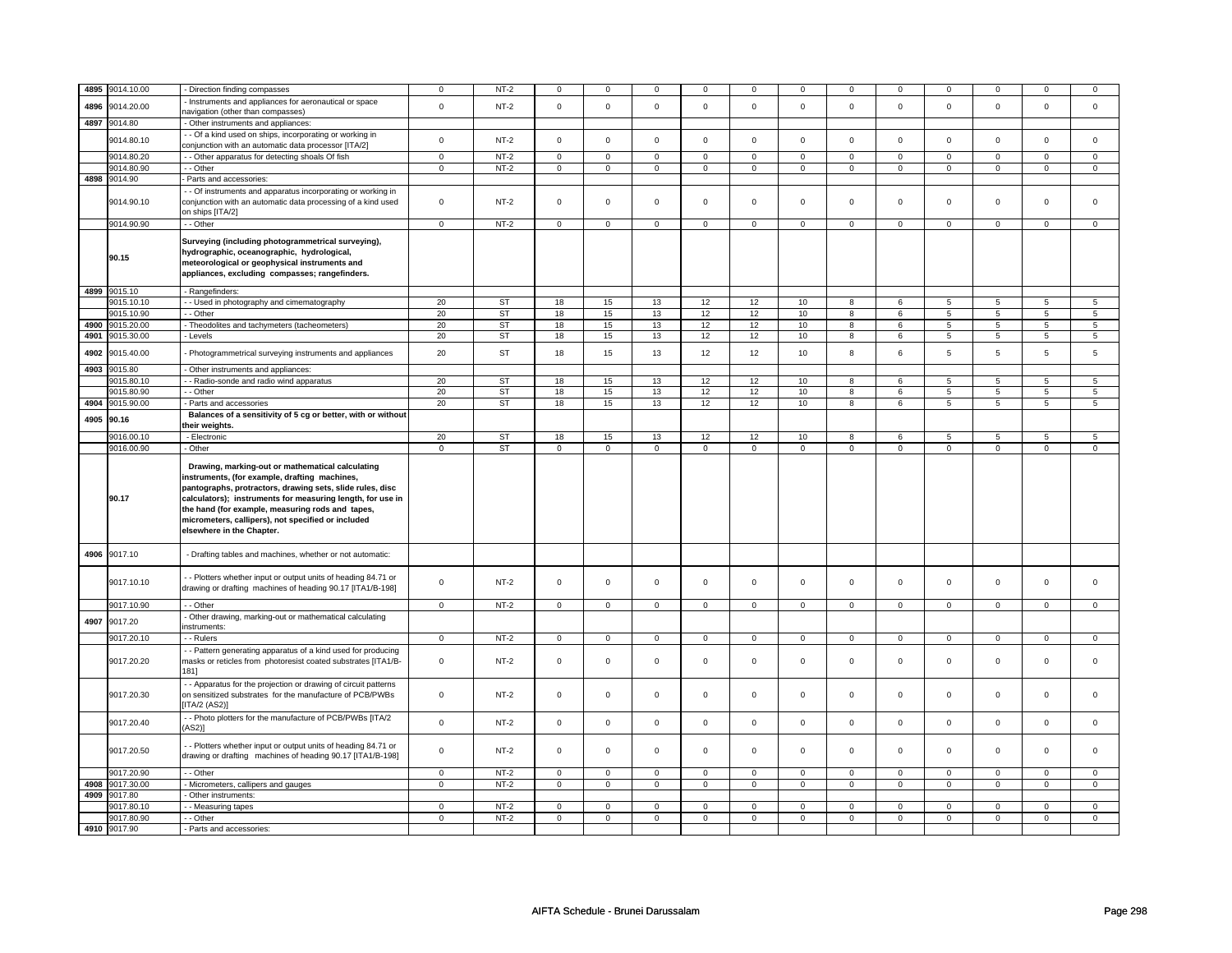|      | 9017.90.10               | - Parts and accessories including printed circuit assemblies<br>for pattern generating apparatus of a kind used for producing<br>masks or reticles from photoresist coated substrates [ITA1/B-<br>182 & 183] [ITA1/B-199]                                  | $\mathbf 0$    | $NT-2$    | $\mathsf 0$    | $\mathsf 0$    | $\mathsf 0$ | $\mathsf 0$    | $\mathbf 0$    | $\mathsf 0$             | $\mathsf 0$    | $\mathbf 0$    | $\mathsf 0$             | $\mathbf 0$    | $\mathbf 0$    | $\mathsf 0$             |
|------|--------------------------|------------------------------------------------------------------------------------------------------------------------------------------------------------------------------------------------------------------------------------------------------------|----------------|-----------|----------------|----------------|-------------|----------------|----------------|-------------------------|----------------|----------------|-------------------------|----------------|----------------|-------------------------|
|      | 9017.90.20               | - Parts and accessories of apparatus for the projection or<br>drawing of circuit patterns on sensitized substrates for the<br>manufacture of PCB/PWBs [ITA/2 (AS2)]                                                                                        | $\mathbf 0$    | $NT-2$    | $\mathbf 0$    | $\mathbf 0$    | $\mathbf 0$ | 0              | 0              | $\mathbf 0$             | $\mathsf 0$    | $\mathbf 0$    | $\mathbf 0$             | $\mathsf 0$    | $\mathbf 0$    | $\mathbf 0$             |
|      | 9017.90.30               | - - Parts and accessories of Photo plotters for the<br>manufacture of PCB/PWBs [ITA/2 (AS2)]                                                                                                                                                               | $\mathbf 0$    | $NT-2$    | $\mathsf 0$    | $\mathsf 0$    | $\mathbf 0$ | $\mathbf 0$    | $\mathbf 0$    | $\mathsf 0$             | $\mathbf 0$    | $\mathbf 0$    | $\mathbf 0$             | $\mathbf 0$    | $\mathbf 0$    | $\mathbf 0$             |
|      | 9017.90.40               | - - Parts and accessories including printed circuit assemblies<br>of plotters whether input or output units of heading 84.71 or<br>drawing or drafting machines of heading 90.17 [ITA1/B-199]                                                              | $\mathbf 0$    | $NT-2$    | $\mathsf 0$    | $\mathsf 0$    | $\mathbf 0$ | $\mathbf 0$    | $\mathbf 0$    | $\mathsf 0$             | $\mathbf 0$    | $\mathbf 0$    | $\mathbf 0$             | $\mathbf 0$    | $\mathsf 0$    | $\Omega$                |
|      | 9017.90.90               | - - Other                                                                                                                                                                                                                                                  | $\mathsf 0$    | $NT-2$    | $\mathbf 0$    | $\mathsf 0$    | $\mathbf 0$ | $\mathbf 0$    | $\mathbf 0$    | $\mathbf 0$             | $\mathbf 0$    | $\mathbf 0$    | $\mathbf 0$             | $\mathbf 0$    | $\Omega$       | $\mathbf 0$             |
|      | 90.18                    | Instruments and appliances used in medical, surgical,<br>dental or veterinary science, including scintigraphic<br>apparatus, other electro-medical apparatus and sight-<br>testing instruments.<br>- Electro-diagnostic apparatus (including apparatus for |                |           |                |                |             |                |                |                         |                |                |                         |                |                |                         |
|      |                          | functional exploratory examination or for checking<br>physiological parameters):                                                                                                                                                                           |                |           |                |                |             |                |                |                         |                |                |                         |                |                |                         |
| 4911 | 9018.11.00               | -- Electro-cardiographs                                                                                                                                                                                                                                    | 20             | <b>ST</b> | 18             | 15             | 13          | 12             | 12             | 10                      | 8              | 6              | 5                       | 5              | 5              | 5                       |
| 4912 | 9018.12.00               | - Ultrasonic scanning apparatus                                                                                                                                                                                                                            | 20             | <b>ST</b> | 18             | 15             | 13          | 12             | 12             | 10                      | 8              | 6              | 5                       | 5              | 5              | 5                       |
| 4913 | 9018.13.00               | - Magnetic resonance imaging apparatus                                                                                                                                                                                                                     | 20             | ST        | 18             | 15             | 13          | 12             | 12             | 10                      | 8              | 6              | 5                       | 5              | 5              | $5\overline{5}$         |
| 4914 | 9018.14.00               | - Scintigraphic apparatus                                                                                                                                                                                                                                  | 20             | <b>ST</b> | 18             | 15             | 13          | 12             | 12             | 10                      | 8              | 6              | 5                       | 5              | 5              | 5                       |
| 4915 | 9018.19.00               | - Other                                                                                                                                                                                                                                                    | 20             | <b>ST</b> | 18             | 15             | 13          | 12             | 12             | 10                      | $\overline{8}$ | 6              | $\overline{5}$          | $\overline{5}$ | $\overline{5}$ | $\overline{5}$          |
| 4916 | 9018.20.00               | - Ultra-violet or infra-red ray apparatus                                                                                                                                                                                                                  | 20             | <b>ST</b> | 18             | 15             | 13          | 12             | 12             | 10                      | 8              | 6              | 5                       | 5              | 5              | 5                       |
| 4917 | 9018.31                  | Syringes, needles, catheters, cannulae and the like:                                                                                                                                                                                                       |                |           |                |                |             |                |                |                         |                |                |                         |                |                |                         |
|      | 9018.31.10               | - Syringes, with or without needles:<br>--- Disposable syringes                                                                                                                                                                                            | $\mathsf 0$    | $NT-2$    | $\mathbf 0$    | $\mathsf 0$    | $\mathbf 0$ | $\mathbf 0$    | $\mathbf 0$    | $\mathsf 0$             | $\mathbf 0$    | $\mathbf 0$    | $\mathbf 0$             | $\mathbf 0$    | $\Omega$       | $\mathbf 0$             |
|      | 9018.31.90               | --- Other                                                                                                                                                                                                                                                  | $\,0\,$        | $NT-2$    | $\mathsf 0$    | $\mathsf 0$    | $\mathsf 0$ | $\mathbf 0$    | $\mathsf 0$    | $\mathsf 0$             | $\mathbf 0$    | $\mathbf 0$    | $\mathbf 0$             | $\mathbf 0$    | $\Omega$       | $\mathsf 0$             |
| 4918 | 9018.32.00               | - - Tubular metal needles and needles for sutures                                                                                                                                                                                                          | $\mathbf 0$    | $NT-2$    | 0              | 0              | 0           | 0              | 0              | $\overline{\mathbf{0}}$ | 0              | $\overline{0}$ | $\overline{\mathbf{0}}$ | $\overline{0}$ | 0              | $\overline{\mathbf{0}}$ |
| 4919 | 9018.39                  | - Other:                                                                                                                                                                                                                                                   |                |           |                |                |             |                |                |                         |                |                |                         |                |                |                         |
|      | 9018.39.10               | - - - Catheters                                                                                                                                                                                                                                            | $\mathbf 0$    | $NT-2$    | $\mathbf 0$    | $\mathbf 0$    | $\mathbf 0$ | $\mathbf 0$    | $\mathbf 0$    | $\mathsf 0$             | $\mathbf 0$    | $\mathbf 0$    | $\mathbf 0$             | $\mathbf 0$    | $\mathbf 0$    | $\mathbf 0$             |
|      | 9018.39.20               | --- Disposable tubes for intravenous fluids                                                                                                                                                                                                                | $\mathbf 0$    | $NT-2$    | $\mathbf 0$    | $\mathbf 0$    | 0           | $\mathbf 0$    | 0              | $\mathbf 0$             | $\mathbf 0$    | $\mathbf 0$    | 0                       | $\mathbf 0$    | $\mathbf 0$    | $\mathbf 0$             |
|      | 9018.39.90               | --- Other                                                                                                                                                                                                                                                  | $\mathbf 0$    | $NT-2$    | $\mathbf 0$    | $\mathbf 0$    | $\mathbf 0$ | $\mathbf 0$    | $\Omega$       | $\mathbf 0$             | $\mathbf 0$    | $\mathbf 0$    | $\mathbf 0$             | $\mathbf 0$    | $\Omega$       | $\overline{0}$          |
|      |                          | Other instruments and appliances, used in dental sciences:                                                                                                                                                                                                 |                |           |                |                |             |                |                |                         |                |                |                         |                |                |                         |
| 4920 | 9018.41.00               | - Dental drill engines, whether or not combined on a single<br>base with other dental equipment                                                                                                                                                            | 20             | <b>ST</b> | 18             | 15             | 13          | 12             | 12             | 10                      | 8              | 6              | 5                       | 5              | 5              | 5                       |
| 4921 | 9018.49.00               | - - Other                                                                                                                                                                                                                                                  | 20             | <b>ST</b> | 18             | 15             | 13          | 12             | 12             | 10                      | 8              | 6              | 5                       | 5              | 5              | 5                       |
| 4922 | 9018.50.00               | Other ophthalmic instruments and appliances                                                                                                                                                                                                                | $\overline{0}$ | $NT-2$    | $\overline{0}$ | $\overline{0}$ | $\mathbf 0$ | $\overline{0}$ | $\overline{0}$ | $\overline{0}$          | $\overline{0}$ | $\overline{0}$ | $\overline{0}$          | $\overline{0}$ | $\overline{0}$ | $\overline{0}$          |
| 4923 | 9018.90                  | Other instruments and appliances:                                                                                                                                                                                                                          |                |           |                |                |             |                |                |                         |                |                |                         |                |                |                         |
|      | 9018.90.10<br>9018.90.20 | - Surgical blades                                                                                                                                                                                                                                          | $\mathbf 0$    | EL<br>E   |                |                |             |                |                |                         |                |                |                         |                |                |                         |
|      | 9018.90.30               | - - Intravenous administration set (adult)<br>- Electronic instruments and appliances                                                                                                                                                                      | 0<br>20        | EL.       |                |                |             |                |                |                         |                |                |                         |                |                |                         |
|      | 9018.90.90               | -- Other                                                                                                                                                                                                                                                   | $\mathbf 0$    | EL        |                |                |             |                |                |                         |                |                |                         |                |                |                         |
|      | 90.19                    | Mechano-therapy appliances; massage apparatus;<br>psychological aptitude-testing apparatus; ozone therapy,<br>oxygen therapy, aerosol therapy, artificial respiration or<br>other therapeutic respiration apparatus.                                       |                |           |                |                |             |                |                |                         |                |                |                         |                |                |                         |
| 4924 | 9019.10                  | Mechano-therapy appliances; massage apparatus;<br>sychological aptitude-testing apparatus:                                                                                                                                                                 |                |           |                |                |             |                |                |                         |                |                |                         |                |                |                         |
|      | 9019.10.10               | - Electronic                                                                                                                                                                                                                                               | 20             | <b>ST</b> | 18             | $15\,$         | 13          | 12             | 12             | 10                      | 8              | 6              | 5                       | 5              | 5              | 5                       |
|      | 9019.10.90               | - - Other                                                                                                                                                                                                                                                  | $\mathbf 0$    | <b>ST</b> | $\mathbf 0$    | $\mathbf 0$    | $\mathbf 0$ | $\mathbf 0$    | $\mathbf 0$    | $\mathbf 0$             | $\mathbf 0$    | $\mathbf 0$    | 0                       | $\mathbf 0$    | $\mathbf 0$    | $\mathbf 0$             |
|      | 4925 9019.20             | Ozone therapy, oxygen therapy, aerosol therapy, artificial<br>espiration or other therapeutic respiration apparatus:                                                                                                                                       |                |           |                |                |             |                |                |                         |                |                |                         |                |                |                         |
|      | 9019.20.10               | - - Artificial respiration apparatus                                                                                                                                                                                                                       | $\mathbf 0$    | $NT-2$    | $\mathbf 0$    | $\mathsf 0$    | $\mathbf 0$ | $\mathbf 0$    | $\mathsf 0$    | $\mathbf 0$             | 0              | $\mathsf 0$    | 0                       | $\mathsf 0$    | $\mathbf 0$    | $\mathsf 0$             |
|      | 9019.20.90               | - - Other                                                                                                                                                                                                                                                  | $\mathbf 0$    | $NT-2$    | $\mathbf 0$    | $\overline{0}$ | $\mathbf 0$ | $\mathbf 0$    | 0              | 0                       | 0              | $\mathbf 0$    | $\mathbf 0$             | $\mathbf 0$    | 0              | $\mathbf{0}$            |
|      | 4926 90.20               | Other breathing appliances and gas masks, excluding<br>protective masks having neither mechanical parts nor<br>replaceable filters.                                                                                                                        |                |           |                |                |             |                |                |                         |                |                |                         |                |                |                         |
|      | 9020.00.10               | - Breathing appliances                                                                                                                                                                                                                                     | $\mathbf 0$    | $NT-2$    | $\mathbf 0$    | $\mathbf 0$    | $\mathbf 0$ | $\mathbf 0$    | $\mathbf 0$    | $\mathbf 0$             | $\mathbf 0$    | $\mathbf 0$    | $\mathbf 0$             | $\mathbf 0$    | $\mathbf 0$    | $\mathbf 0$             |
|      | 9020.00.20               | - - Divers' headgear with breathing apparatus                                                                                                                                                                                                              | $\mathbf 0$    | $NT-2$    | $\mathsf 0$    | $\mathbf 0$    | $\mathbf 0$ | $\mathbf 0$    | $\mathbf 0$    | $\mathsf 0$             | $\mathbf 0$    | $\mathbf 0$    | $\mathbf 0$             | $\mathbf 0$    | $\mathsf 0$    | $\mathbf 0$             |
|      | 9020.00.90               | - - Other                                                                                                                                                                                                                                                  | $\mathbf 0$    | $NT-2$    | $\mathbf 0$    | $\mathbf 0$    | $\mathbf 0$ | $\mathbf 0$    | 0              | 0                       | 0              | 0              | 0                       | $\mathbf 0$    | $\mathbf 0$    | $\mathbf 0$             |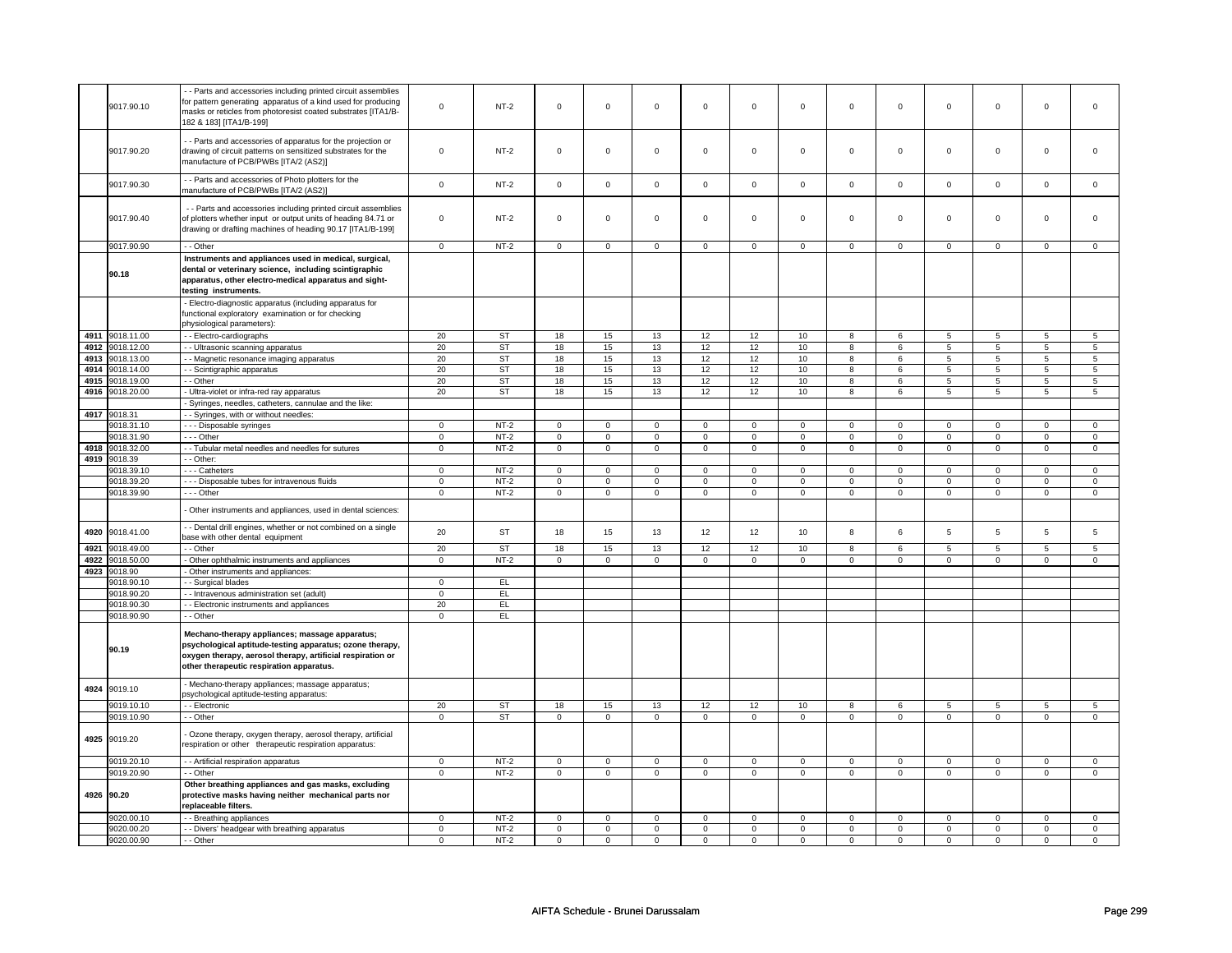|      |                            | Orthopaedic appliances, including crutches, surgical belts<br>and trusses; splints and other fracture appliances;                                                                                                                                                                                                                                                        |                     |           |                |                |                |                |                |                |                     |                 |                     |                |                |                     |
|------|----------------------------|--------------------------------------------------------------------------------------------------------------------------------------------------------------------------------------------------------------------------------------------------------------------------------------------------------------------------------------------------------------------------|---------------------|-----------|----------------|----------------|----------------|----------------|----------------|----------------|---------------------|-----------------|---------------------|----------------|----------------|---------------------|
|      | 90.21                      | artificial parts of the body; hearing aids and other<br>appliances which are worn or carried, or implanted in the<br>body, to compensate for a defect or disability.                                                                                                                                                                                                     |                     |           |                |                |                |                |                |                |                     |                 |                     |                |                |                     |
|      | 4927 9021.10.00            | - Or thopaedic or fracture appliances                                                                                                                                                                                                                                                                                                                                    | $\mathbf 0$         | $NT-2$    | $\mathbf 0$    | $\mathbf 0$    | $\mathbf 0$    | $\mathbf 0$    | $\mathbf 0$    | $\mathbf 0$    | $\mathbf 0$         | $\overline{0}$  | $\mathbf 0$         | $\mathbf 0$    | $\mathbf 0$    | $\mathbf{0}$        |
|      |                            | Artificial teeth and dental fittings:                                                                                                                                                                                                                                                                                                                                    |                     |           |                |                |                |                |                |                |                     |                 |                     |                |                |                     |
| 4928 | 9021.21.00                 | - - Artificial teeth                                                                                                                                                                                                                                                                                                                                                     | $\mathbf 0$         | $NT-2$    | $\overline{0}$ | $\overline{0}$ | $\mathsf 0$    | $\overline{0}$ | $\overline{0}$ | $\overline{0}$ | $\mathsf 0$         | $\overline{0}$  | $\mathsf{O}\xspace$ | $\overline{0}$ | $\mathbf 0$    | $\mathbf 0$         |
| 4929 | 9021.29.00                 | - - Other                                                                                                                                                                                                                                                                                                                                                                | $\mathbf 0$         | $NT-2$    | $\mathbf 0$    | $\mathbf 0$    | $\mathbf 0$    | $\mathbf 0$    | $\mathbf 0$    | $\mathbf 0$    | $\mathbf 0$         | $\mathbf 0$     | $\mathbf 0$         | $\mathbf 0$    | $\mathbf 0$    | $\mathbf 0$         |
|      |                            | Other artificial parts of the body:                                                                                                                                                                                                                                                                                                                                      |                     |           |                |                |                |                |                |                |                     |                 |                     |                |                |                     |
| 4930 | 9021.31.00                 | - Artificial joints                                                                                                                                                                                                                                                                                                                                                      | $\mathbf 0$         | $NT-2$    | $\overline{0}$ | $\overline{0}$ | $\overline{0}$ | $\overline{0}$ | $\overline{0}$ | $\overline{0}$ | $\overline{0}$      | $\overline{0}$  | $\overline{0}$      | $\overline{0}$ | $\mathbf 0$    | $\overline{0}$      |
| 4931 | 9021.39.00                 | - - Other                                                                                                                                                                                                                                                                                                                                                                | $\mathbf 0$         | $NT-2$    | $\mathbf 0$    | $\mathsf 0$    | $\mathbf 0$    | $\mathbf 0$    | $\mathbf 0$    | $\overline{0}$ | $\mathbf 0$         | $\mathbf 0$     | $\mathbf 0$         | $\mathbf 0$    | 0              | $\mathbf 0$         |
| 4932 | 9021.40.00                 | - Hearing aids, excluding parts and accessories                                                                                                                                                                                                                                                                                                                          | 20                  | EL.       |                |                |                |                |                |                |                     |                 |                     |                |                |                     |
| 4933 | 9021.50.00                 | Pacemakers for stimulating heart muscles, excluding parts<br>and accessories                                                                                                                                                                                                                                                                                             | $\mathsf{o}\xspace$ | $NT-2$    | $\mathbf 0$    | $\mathsf 0$    | $\mathbf 0$    | $\mathsf{o}\,$ | $\mathsf 0$    | $\mathsf{o}\,$ | $\mathsf{O}\xspace$ | $\mathsf{o}\,$  | $\mathsf 0$         | $\mathsf{o}\,$ | $\mathbf 0$    | $\mathbf 0$         |
|      | 4934 9021.90.00            | - Other                                                                                                                                                                                                                                                                                                                                                                  | $\overline{0}$      | $NT-2$    | $\overline{0}$ | $\overline{0}$ | $\mathsf 0$    | $\overline{0}$ | $\overline{0}$ | $\overline{0}$ | $\overline{0}$      | $\overline{0}$  | $\overline{0}$      | $\overline{0}$ | $\mathbf 0$    | $\overline{0}$      |
|      | 90.22                      | Apparatus based on the use of X-rays or of alpha, beta or<br>gamma radiations, whether or not for medical, surgical,<br>dental or veterinary uses, including radiography or<br>radiotherapy apparatus, X-ray tubes and other X-ray<br>generators, high tension generators, control panels and<br>desks, screens, examination or treatment tables, chairs<br>and the like |                     |           |                |                |                |                |                |                |                     |                 |                     |                |                |                     |
|      |                            | - Apparatus based on the use of X-rays, whether or not for<br>medical, surgical, dental or veterinary uses, including                                                                                                                                                                                                                                                    |                     |           |                |                |                |                |                |                |                     |                 |                     |                |                |                     |
|      | 4935 9022.12.00            | radiography or radiotherapy apparatus:                                                                                                                                                                                                                                                                                                                                   | 20                  | ST        | 18             | 15             | 13             | 12             | 12             | 10             |                     | 6               |                     | 5              | 5              |                     |
| 4936 | 9022.13.00                 | - Computed tomography apparatus<br>- - Other, for dental use                                                                                                                                                                                                                                                                                                             | 20                  | ST        | 18             | 15             | 13             | 12             | 12             | 10             | 8<br>$\bf 8$        | $6\overline{6}$ | 5<br>$\overline{5}$ | $\overline{5}$ | $\overline{5}$ | 5<br>$\overline{5}$ |
| 4937 | 9022.14.00                 | - - Other, for medical, surgical, or veterinary uses                                                                                                                                                                                                                                                                                                                     | 20                  | <b>ST</b> | 18             | 15             | 13             | 12             | 12             | 10             | 8                   | 6               | 5                   | $\,$ 5 $\,$    | 5              | $\sqrt{5}$          |
| 4938 | 9022.19                    | - For other uses:                                                                                                                                                                                                                                                                                                                                                        |                     |           |                |                |                |                |                |                |                     |                 |                     |                |                |                     |
|      | 9022.19.10                 | - - X-ray apparatus for the physical inspection of solder joints<br>on PCB/PWB assemblies [ITA/2 (AS2)]                                                                                                                                                                                                                                                                  | 20                  | <b>ST</b> | 18             | 15             | 13             | 12             | 12             | 10             | 8                   | 6               | 5                   | 5              | 5              | 5                   |
|      | 9022.19.90                 | --- Other                                                                                                                                                                                                                                                                                                                                                                | 20                  | <b>ST</b> | 18             | 15             | 13             | 12             | 12             | 10             | 8                   | 6               | 5                   | 5              | 5              | 5                   |
|      |                            | - Apparatus based on the use of alpha, beta or gamma<br>radiations, whether or not for                                                                                                                                                                                                                                                                                   |                     |           |                |                |                |                |                |                |                     |                 |                     |                |                |                     |
|      |                            | medical, surgical, dental or veterinary uses, including<br>radiography or radiotherapy apparatus:                                                                                                                                                                                                                                                                        |                     |           |                |                |                |                |                |                |                     |                 |                     |                |                |                     |
|      | 4939 9022.21.00            | - - For medical, surgical, dental or veterinary uses                                                                                                                                                                                                                                                                                                                     | 20                  | <b>ST</b> | 18             | 15             | 13             | 12             | 12             | 10             | 8                   | 6               | 5                   | 5              | $5^{\circ}$    | 5                   |
| 4940 | 9022.29.00                 | - - For other uses                                                                                                                                                                                                                                                                                                                                                       | 20                  | <b>ST</b> | 18             | 15             | 13             | 12             | 12             | 10             | 8                   | 6               | 5                   | 5              | 5              | 5                   |
| 4941 | 9022.30                    | - X-ray tubes:                                                                                                                                                                                                                                                                                                                                                           |                     |           |                |                |                |                |                |                |                     |                 |                     |                |                |                     |
|      | 9022.30.10                 | - - For medical, surgical, dental or veterinary uses                                                                                                                                                                                                                                                                                                                     | 20                  | <b>ST</b> | 18             | 15             | 13             | 12             | 12             | 10             | 8                   | 6               | 5                   | 5              | 5              | 5                   |
|      | 9022.30.90                 | - Other                                                                                                                                                                                                                                                                                                                                                                  | 20                  | ST        | 18             | 15             | 13             | 12             | 12             | 10             | 8                   | 6               | 5                   | 5              | 5              | 5                   |
|      | 4942 9022.90<br>9022.90.10 | Other, including parts and accessories:<br>- Parts and accessories of X-ray apparatus for the physical                                                                                                                                                                                                                                                                   | 20                  | EL.       |                |                |                |                |                |                |                     |                 |                     |                |                |                     |
|      | 9022.90.20                 | inspection of solder joints on PCAs [ITA/2 (AS2)]<br>- - For medical, surgical, dental or veterinary use                                                                                                                                                                                                                                                                 | 20                  | EL.       |                |                |                |                |                |                |                     |                 |                     |                |                |                     |
|      | 9022.90.90                 | - - Other                                                                                                                                                                                                                                                                                                                                                                | 20                  | EL        |                |                |                |                |                |                |                     |                 |                     |                |                |                     |
|      | 4943 9023.00.00            | Instruments, apparatus and models, designed for<br>demonstrational purposes (for example, in education or<br>exhibitions), unsuitable for other uses.                                                                                                                                                                                                                    | $\mathsf 0$         | $NT-2$    | $\mathbf 0$    | $\mathsf 0$    | $\mathsf 0$    | $\mathbf 0$    | $\mathsf 0$    | $\mathbf 0$    | $\mathsf{O}\xspace$ | $\mathsf 0$     | $\mathsf 0$         | $\mathsf 0$    | $\mathsf 0$    | $\mathbf 0$         |
|      | 90.24                      | Machines and appliances for testing the hardness,<br>strength, compressibility, elasticity or other mechanical<br>properties of materials (for example, metals, wood,<br>textiles, paper, plastics).                                                                                                                                                                     |                     |           |                |                |                |                |                |                |                     |                 |                     |                |                |                     |
|      | 4944 9024.10               | - Machines and appliances for testing metals:                                                                                                                                                                                                                                                                                                                            |                     |           |                |                |                |                |                |                |                     |                 |                     |                |                |                     |
|      | 9024.10.10                 | - - Electrically operated                                                                                                                                                                                                                                                                                                                                                | 20                  | <b>ST</b> | 18             | 15             | 13             | 12             | 12             | 10             | 8                   | 6               | 5                   | 5              | 5              | 5                   |
|      | 9024.10.90                 | - Other                                                                                                                                                                                                                                                                                                                                                                  | $\mathbf 0$         | <b>ST</b> | $\mathbf 0$    | $\overline{0}$ | $\mathbf 0$    | $\mathbf 0$    | $\mathbf 0$    | $\overline{0}$ | $\mathsf 0$         | $\overline{0}$  | $\mathsf 0$         | $\overline{0}$ | $\mathbf 0$    | $\mathbf 0$         |
|      | 4945 9024.80               | Other machines and appliances:                                                                                                                                                                                                                                                                                                                                           |                     |           |                |                |                |                |                |                |                     |                 |                     |                |                |                     |
|      | 9024.80.10                 | - Electrically operated                                                                                                                                                                                                                                                                                                                                                  | 20                  | ST        | 18             | 15             | 13             | 12             | 12             | 10             | 8                   | 6               | 5                   | 5              | 5              | 5                   |
|      | 9024.80.90                 | - - Other                                                                                                                                                                                                                                                                                                                                                                | $\mathbf 0$         | <b>ST</b> | $\mathbf 0$    | $\mathbf 0$    | $\mathbf 0$    | $\mathbf 0$    | $\mathbf 0$    | $\mathbf 0$    | $\mathbf 0$         | $\mathbf 0$     | $\mathbf 0$         | $\mathbf 0$    | $\mathbf 0$    | $\mathbf 0$         |
| 4946 | 9024.90                    | - Parts and accessories:                                                                                                                                                                                                                                                                                                                                                 | 20                  |           |                |                |                |                |                |                |                     |                 |                     |                |                |                     |
|      | 9024.90.10                 | - - For electrically operated machines and appliances                                                                                                                                                                                                                                                                                                                    |                     | <b>ST</b> | 18             | 15             | 13             | 12             | 12             | 10             | 8                   | 6               | 5                   | 5              | 5              | 5                   |
|      | 9024.90.20                 | - For non-electrically operated machines and appliances                                                                                                                                                                                                                                                                                                                  | $\mathsf 0$         | <b>ST</b> | $\mathsf 0$    | $\mathsf 0$    | $\mathsf 0$    | $\mathsf 0$    | $\mathsf 0$    | $\mathsf 0$    | $\mathsf{O}\xspace$ | $\mathsf 0$     | $\mathsf 0$         | $\mathbf 0$    | $\mathsf 0$    | $\mathsf 0$         |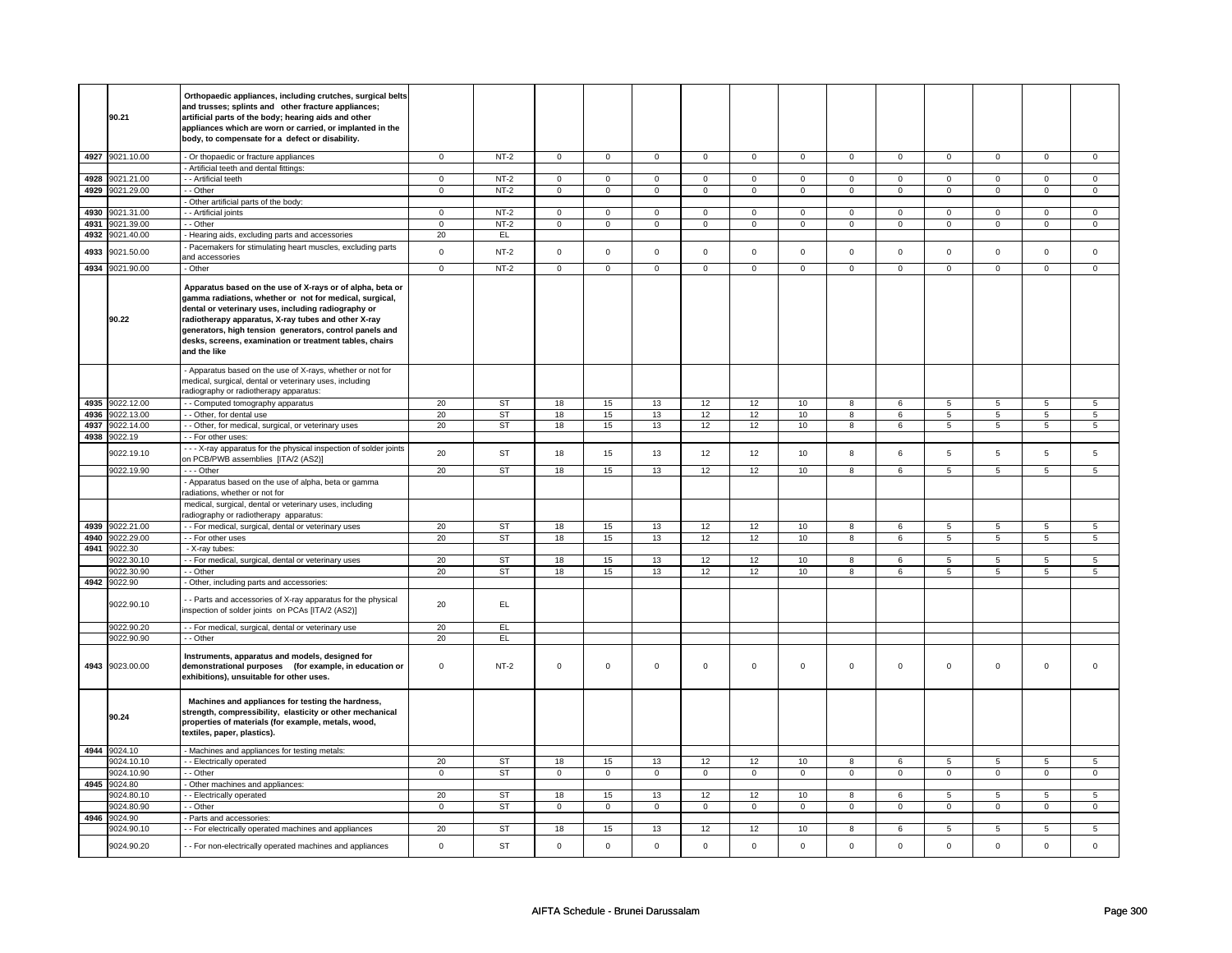|      | 90.25                 | Hydrometers and similar floating instruments,<br>thermometers, pyrometers, barometers, hygrometers and<br>psychrometers, recording or not, and any combination of<br>these instruments.                                                                                                                                                                                                                                        |                   |           |                     |                |                     |                  |                     |                |                     |                |                     |                |                |                |
|------|-----------------------|--------------------------------------------------------------------------------------------------------------------------------------------------------------------------------------------------------------------------------------------------------------------------------------------------------------------------------------------------------------------------------------------------------------------------------|-------------------|-----------|---------------------|----------------|---------------------|------------------|---------------------|----------------|---------------------|----------------|---------------------|----------------|----------------|----------------|
|      |                       | - Thermometers and pyrometers, not combined with other<br>instruments:                                                                                                                                                                                                                                                                                                                                                         |                   |           |                     |                |                     |                  |                     |                |                     |                |                     |                |                |                |
|      | 4947 9025.11.00       | - - Liquid-filled, for direct reading                                                                                                                                                                                                                                                                                                                                                                                          | $\mathbf 0$       | $NT-2$    | 0                   | $\mathbf 0$    | $\mathbf 0$         | $\mathbf 0$      | $\mathbf 0$         | $\mathbf 0$    | $\mathbf 0$         | $\overline{0}$ | $\mathbf 0$         | $\overline{0}$ | 0              | $\mathbf{0}$   |
|      | 4948 9025.19          | - Other:                                                                                                                                                                                                                                                                                                                                                                                                                       |                   |           |                     |                |                     |                  |                     |                |                     |                |                     |                |                |                |
|      | 9025.19.10            | - - - Electrical                                                                                                                                                                                                                                                                                                                                                                                                               | 20                | ST        | 18                  | 15             | 13                  | 12               | 12                  | 10             | 8                   | 6              | 5                   | $\overline{5}$ | 5              | $\overline{5}$ |
|      | 9025.19.20            | - - - Non-electrical                                                                                                                                                                                                                                                                                                                                                                                                           | $\mathbf 0$       | <b>ST</b> | $\mathbf 0$         | $\mathbf 0$    | 0                   | $\overline{0}$   | $\mathbf 0$         | $\overline{0}$ | $\mathbf 0$         | $\overline{0}$ | $\mathbf 0$         | $\mathbf 0$    | $\mathbf 0$    | $\mathbf{0}$   |
|      | 4949 9025.80          | - Other instruments:                                                                                                                                                                                                                                                                                                                                                                                                           |                   |           |                     |                |                     |                  |                     |                |                     |                |                     |                |                |                |
|      | 9025.80.10            | - Temperature gauges for motor vehicles                                                                                                                                                                                                                                                                                                                                                                                        | 20                | ST        | 18                  | 15             | 13                  | 12               | 12                  | 10             | $\overline{8}$      | 6              | $\overline{5}$      | $\overline{5}$ | $\overline{5}$ | 5              |
|      | 9025.80.20            | - Other, electrical                                                                                                                                                                                                                                                                                                                                                                                                            | 20                | ST        | 18                  | 15             | 13                  | 12               | 12                  | 10             | 8                   | 6              | 5                   | $\overline{5}$ | 5              | $\overline{5}$ |
|      | 9025.80.30            | - Other, non-electrical                                                                                                                                                                                                                                                                                                                                                                                                        | $\mathbf 0$       | <b>ST</b> | $\mathsf 0$         | $\overline{0}$ | $\mathsf 0$         | $\mathsf 0$      | $\mathsf 0$         | $\mathsf 0$    | $\mathsf{O}\xspace$ | $\mathsf 0$    | $\mathbf 0$         | $\mathbf 0$    | $\mathsf 0$    | $\mathbf 0$    |
| 4950 | 9025.90               | Parts and accessories:                                                                                                                                                                                                                                                                                                                                                                                                         |                   |           |                     |                |                     |                  |                     |                |                     |                |                     |                |                |                |
|      | 9025.90.10            | - for electrically operated instruments                                                                                                                                                                                                                                                                                                                                                                                        | 20                | ST        | 18                  | 15             | 13                  | 12               | 12                  | 10             | 8                   | 6              | 5                   | 5              | 5              | 5              |
|      | 9025.90.20            | - - For non-electrically operated instruments                                                                                                                                                                                                                                                                                                                                                                                  | $\mathsf 0$       | <b>ST</b> | $\mathbf 0$         | $\mathbf 0$    | $\mathbf 0$         | $\mathbf 0$      | $\mathbf 0$         | $\mathbf 0$    | $\mathbf 0$         | $\mathbf 0$    | $\mathbf 0$         | $\mathbf 0$    | $\mathbf 0$    | $\mathbf 0$    |
|      | 90.26                 | Instruments and apparatus for measuring or checking the<br>flow, level, pressure or other variables of liquids or gases,<br>(for example, flow meters, level gauges, manometers, heat<br>meters), excluding instruments and apparatus of heading<br>90.14, 90.15, 90.28 or 90.32.                                                                                                                                              |                   |           |                     |                |                     |                  |                     |                |                     |                |                     |                |                |                |
| 4951 | 9026.10               | - For measuring or checking the flow or level of liquids: [ITA/A-<br>1031                                                                                                                                                                                                                                                                                                                                                      |                   |           |                     |                |                     |                  |                     |                |                     |                |                     |                |                |                |
|      | 9026.10.10            | - Level gauges for motor vehicles, electrically operated                                                                                                                                                                                                                                                                                                                                                                       | 20                | EL.       |                     |                |                     |                  |                     |                |                     |                |                     |                |                |                |
|      | 9026.10.20            | - Level gauges for motor vehicles, not electrically operated                                                                                                                                                                                                                                                                                                                                                                   | $\mathbf 0$       | EL.       |                     |                |                     |                  |                     |                |                     |                |                     |                |                |                |
|      | 9026.10.30            | - - Other, electrically operated                                                                                                                                                                                                                                                                                                                                                                                               | 20                | EL        |                     |                |                     |                  |                     |                |                     |                |                     |                |                |                |
|      | 9026.10.90            | - Other, not electrically operated                                                                                                                                                                                                                                                                                                                                                                                             | $\mathbf 0$       | EL.       |                     |                |                     |                  |                     |                |                     |                |                     |                |                |                |
| 4952 | 9026.20               | - For measuring or checking pressure: [ITA1/A-104]                                                                                                                                                                                                                                                                                                                                                                             |                   |           |                     |                |                     |                  |                     |                |                     |                |                     |                |                |                |
|      | 9026.20.10            | - Pressure gauges for motor vehicles, electrically operated                                                                                                                                                                                                                                                                                                                                                                    | 20                | EL        |                     |                |                     |                  |                     |                |                     |                |                     |                |                |                |
|      | 9026.20.20            | - - Pressure gauges for motor vehicles, not electrically<br>operated                                                                                                                                                                                                                                                                                                                                                           | $\mathsf 0$       | EL        |                     |                |                     |                  |                     |                |                     |                |                     |                |                |                |
|      | 9026.20.30            | - - Other, electrically operated                                                                                                                                                                                                                                                                                                                                                                                               | 20<br>$\mathbf 0$ | EL<br>EL  |                     |                |                     |                  |                     |                |                     |                |                     |                |                |                |
| 4953 | 9026.20.40<br>9026.80 | - Other, not electrically operated<br>Other instruments or apparatus: [ITA1/A-105]                                                                                                                                                                                                                                                                                                                                             |                   |           |                     |                |                     |                  |                     |                |                     |                |                     |                |                |                |
|      | 9026.80.10            | - Electrically operated                                                                                                                                                                                                                                                                                                                                                                                                        | 20                | ST        | 18                  | 15             | 13                  | 12               | 12                  | 10             | 8                   | 6              | 5                   | 5              | 5              | 5              |
|      | 9026.80.20            | - Not electrically operated                                                                                                                                                                                                                                                                                                                                                                                                    | $\mathsf 0$       | <b>ST</b> | $\mathsf 0$         | $\mathbf 0$    | $\mathbf 0$         | $\mathbf 0$      | $\mathbf 0$         | $\mathbf 0$    | $\mathsf 0$         | $\mathbf 0$    | $\mathsf 0$         | $\mathbf 0$    | $\mathbf 0$    | $\mathbf 0$    |
|      | 4954 9026.90          | - Parts and accessories: [ITA1/A-106]                                                                                                                                                                                                                                                                                                                                                                                          |                   |           |                     |                |                     |                  |                     |                |                     |                |                     |                |                |                |
|      | 9026.90.10            | - For electrically operated instruments and apparatus                                                                                                                                                                                                                                                                                                                                                                          | 20                | ST        | 18                  | 15             | 13                  | 12               | 12                  | 10             | 8                   | 6              | 5                   | 5              | 5              | 5              |
|      | 9026.90.20            | - - For non-electrically operated instruments and apparatus                                                                                                                                                                                                                                                                                                                                                                    | $\mathsf 0$       | <b>ST</b> | $\mathsf 0$         | $\mathsf 0$    | $\mathsf 0$         | $\mathsf 0$      | $\mathsf 0$         | $\mathbf 0$    | $\mathbf 0$         | $\mathsf 0$    | $\mathsf 0$         | $\mathbf 0$    | $\mathbf 0$    | $\mathbf 0$    |
|      | 90.27                 | Instruments and apparatus for physical or chemical<br>analysis (for example, polarimeters, refractometers,<br>spectrometers, gas or smoke analysis apparatus);<br>instruments and apparatus for measuring or checking<br>viscosity, porosity, expansion, surface tension or the<br>like; instruments and apparatus for measuring or checking<br>quantities of heat, sound or light (including exposure<br>meters); microtomes. |                   |           |                     |                |                     |                  |                     |                |                     |                |                     |                |                |                |
|      | 4955 9027.10          | - Gas or smoke analysis apparatus:                                                                                                                                                                                                                                                                                                                                                                                             |                   |           |                     |                |                     |                  |                     |                |                     |                |                     |                |                |                |
|      | 9027.10.10            | - Electrically operated                                                                                                                                                                                                                                                                                                                                                                                                        | 20                | EL        |                     |                |                     |                  |                     |                |                     |                |                     |                |                |                |
|      | 9027.10.20            | - - Not electrically operated                                                                                                                                                                                                                                                                                                                                                                                                  | $\mathbf 0$       | EL.       |                     |                |                     |                  |                     |                |                     |                |                     |                |                |                |
|      | 4956 9027.20          | - Chromatographs and electrophoresis instruments: [ITA1/A-<br>1071                                                                                                                                                                                                                                                                                                                                                             |                   |           |                     |                |                     |                  |                     |                |                     |                |                     |                |                |                |
|      | 9027.20.10            | - Electrically operated                                                                                                                                                                                                                                                                                                                                                                                                        | 20                | <b>ST</b> | 18                  | 15             | 13                  | 12 <sup>12</sup> | 12                  | 10             | 8                   | 6              | 5                   | 5              | 5              | 5              |
|      | 9027.20.20            | - Not electrically operated                                                                                                                                                                                                                                                                                                                                                                                                    | $\mathbf 0$       | <b>ST</b> | $\mathsf{O}\xspace$ | $\mathsf 0$    | $\mathsf 0$         | $\mathsf 0$      | $\mathsf{O}\xspace$ | $\mathsf 0$    | $\mathsf{O}\xspace$ | $\mathsf 0$    | $\mathsf 0$         | $\mathsf{O}$   | $\mathsf 0$    | $\mathsf{O}$   |
|      | 4957 9027.30          | Spectrometers, spectrophotometers and spectrographs<br>using optical radiations (UV, visible, IR): [ITA1/A-108]                                                                                                                                                                                                                                                                                                                |                   |           |                     |                |                     |                  |                     |                |                     |                |                     |                |                |                |
|      | 9027.30.10            | - Electrically operated                                                                                                                                                                                                                                                                                                                                                                                                        | 20                | ST        | 18                  | 15             | 13                  | 12               | 12                  | 10             | 8                   | 6              | $\overline{5}$      | 5              | 5              | 5              |
|      | 9027.30.20            | - Not electrically operated                                                                                                                                                                                                                                                                                                                                                                                                    | $\mathbf 0$       | <b>ST</b> | $\mathbf 0$         | $\mathsf 0$    | $\mathsf{O}\xspace$ | $\mathsf 0$      | $\mathsf{O}\xspace$ | $\mathsf 0$    | $\mathsf{O}\xspace$ | $\mathsf 0$    | $\mathsf{O}\xspace$ | $\mathbf 0$    | $\mathsf 0$    | $\mathsf 0$    |
| 4958 | 9027.40.00            | Exposure meters                                                                                                                                                                                                                                                                                                                                                                                                                | 20                | <b>ST</b> | 18                  | 15             | 13                  | 12               | 12                  | 10             | 8                   | 6              | 5                   | $\overline{5}$ | 5              | $\overline{5}$ |
| 4959 | 9027.50               | Other instruments and apparatus using optical radiations<br>(UV, visible, IR): [ITA1/A-109]                                                                                                                                                                                                                                                                                                                                    |                   |           |                     |                |                     |                  |                     |                |                     |                |                     |                |                |                |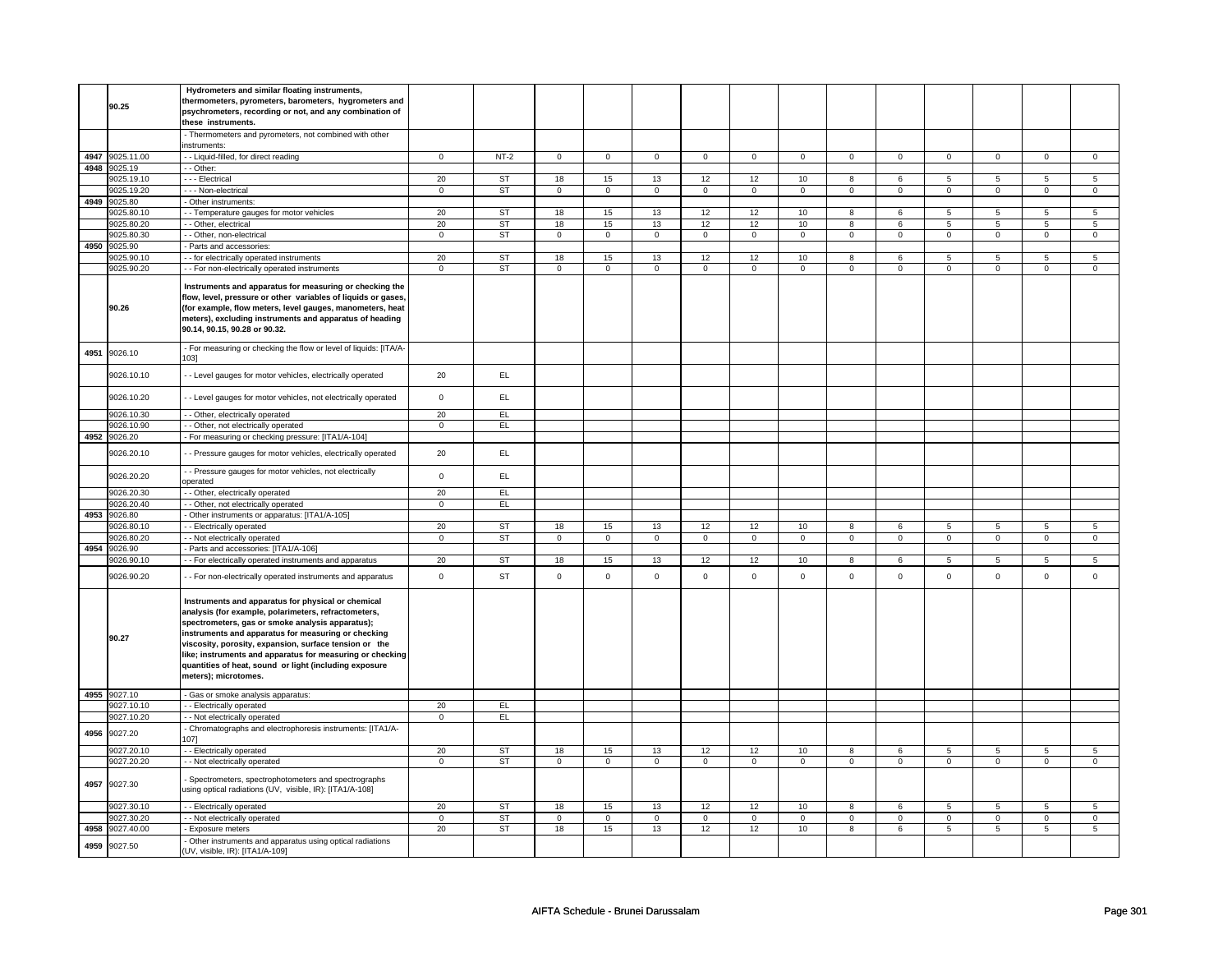|      | 9027.50.10      | - - Electrically operated                                                                                            | 20             | ST        | 18                  | 15             | 13             | 12                  | 12             | $10$                | 8              | 6              | 5               | 5                   | 5               | 5               |
|------|-----------------|----------------------------------------------------------------------------------------------------------------------|----------------|-----------|---------------------|----------------|----------------|---------------------|----------------|---------------------|----------------|----------------|-----------------|---------------------|-----------------|-----------------|
|      |                 |                                                                                                                      |                |           |                     |                |                |                     |                |                     |                |                |                 |                     |                 |                 |
|      | 9027.50.20      | - Not electrically operated                                                                                          | $\mathsf 0$    | <b>ST</b> | $\mathsf 0$         | $\mathbf 0$    | $\mathbf 0$    | $\mathbf 0$         | $\mathbf 0$    | $\mathbf 0$         | $\mathbf 0$    | $\mathbf 0$    | $\mathsf 0$     | $\mathbf 0$         | $\mathbf 0$     | $\mathbf 0$     |
|      | 4960 9027.80    | Other instruments and apparatus: [ITA1/A-110]                                                                        |                |           |                     |                |                |                     |                |                     |                |                |                 |                     |                 |                 |
|      | 9027.80.10      | - - Smoke detectors, electrically operated                                                                           | 20             | ST        | 18                  | 15             | 13             | 12                  | 12             | 10                  | 8              | 6              | 5               | 5                   | 5               | 5               |
|      | 9027.80.20      | - Other, electrically operated                                                                                       | $20\,$         | <b>ST</b> | $18\,$              | $15\,$         | 13             | 12                  | 12             | $10\,$              | 8              | 6              | 5               | 5                   | 5               | 5               |
|      | 9027.80.30      | - Other, not electrically operated                                                                                   | $\mathsf 0$    | ST        | $\mathsf 0$         | $\mathsf 0$    | $\mathbf 0$    | $\mathsf{O}\xspace$ | $\mathsf 0$    | $\mathsf{O}\xspace$ | $\mathbf 0$    | $\mathbf 0$    | $\mathsf 0$     | $\mathsf{O}\xspace$ | $\mathbf 0$     | $\mathsf 0$     |
|      | 4961 9027.90    | Microtomes; parts and accessories:                                                                                   |                |           |                     |                |                |                     |                |                     |                |                |                 |                     |                 |                 |
|      |                 |                                                                                                                      |                |           |                     |                |                |                     |                |                     |                |                |                 |                     |                 |                 |
|      |                 | - Parts and accessories including printed circuit assemblies                                                         |                |           |                     |                |                |                     |                |                     |                |                |                 |                     |                 |                 |
|      | 9027.90.10      | of products of heading 90.27, other than for gas or smoke                                                            | 20             | ST        | 18                  | 15             | 13             | 12                  | 12             | 10                  | 8              | 6              | 5               | 5                   | 5               | 5               |
|      |                 |                                                                                                                      |                |           |                     |                |                |                     |                |                     |                |                |                 |                     |                 |                 |
|      |                 | analysis apparatus and microtomes [ITA1/A-111] [ITA1/B-199]                                                          |                |           |                     |                |                |                     |                |                     |                |                |                 |                     |                 |                 |
|      |                 | - - Other:                                                                                                           |                |           |                     |                |                |                     |                |                     |                |                |                 |                     |                 |                 |
|      |                 |                                                                                                                      |                |           |                     |                |                |                     |                |                     |                |                |                 |                     |                 |                 |
|      | 9027.90.91      | --- Electrically operated                                                                                            | 20             | <b>ST</b> | 18                  | 15             | 13             | 12                  | 12             | 10                  | 8              | 6              | 5               | 5                   | 5               | 5               |
|      | 9027.90.99      | $- -$ Other                                                                                                          | $\mathbf 0$    | <b>ST</b> | 0                   | $\mathbf 0$    | $\mathbf 0$    | $\mathbf 0$         | 0              | $\mathbf 0$         | 0              | $\mathbf 0$    | 0               | $\mathbf 0$         | 0               | $\mathbf 0$     |
|      | 90.28           | Gas, liquid or electricity supply or production meters,                                                              |                |           |                     |                |                |                     |                |                     |                |                |                 |                     |                 |                 |
|      |                 | including calibrating meters therefor.                                                                               |                |           |                     |                |                |                     |                |                     |                |                |                 |                     |                 |                 |
|      | 4962 9028.10    | Gas meters:                                                                                                          |                |           |                     |                |                |                     |                |                     |                |                |                 |                     |                 |                 |
|      | 9028.10.10      | - Gas meters of a kind mounted in gas containers                                                                     | $\overline{0}$ | $NT-2$    | $\mathsf{O}\xspace$ | $\overline{0}$ | $\mathsf 0$    | $\mathbf 0$         | $\mathbf 0$    | $\mathbf 0$         | $\mathbf 0$    | $\mathbf 0$    | $\mathsf 0$     | $\mathbf 0$         | $\mathbf 0$     | $\mathbf 0$     |
|      |                 |                                                                                                                      |                |           |                     |                |                |                     |                |                     |                |                |                 |                     |                 |                 |
|      | 9028.10.90      | - - Other                                                                                                            | $\overline{0}$ | $NT-2$    | $\overline{0}$      | $\overline{0}$ | $\circ$        | $\overline{0}$      | $\circ$        | $\mathbf{0}$        | $\mathbf{0}$   | $\overline{0}$ | $\mathbf{0}$    | $\overline{0}$      | $\mathbf 0$     | $\mathbf{0}$    |
| 4963 | 9028.20         | - Liquid meters:                                                                                                     |                |           |                     |                |                |                     |                |                     |                |                |                 |                     |                 |                 |
|      | 9028.20.10      | - Totalizing water meters                                                                                            | $\mathbf 0$    | $NT-2$    | $\mathsf 0$         | $\mathbf 0$    | $\mathbf 0$    | $\mathsf 0$         | $\mathbf 0$    | $\mathsf 0$         | $\mathbf 0$    | $\mathbf 0$    | $\mathsf 0$     | $\mathbf 0$         | $\Omega$        | 0               |
|      | 9028.20.90      | - Other                                                                                                              | $\overline{0}$ | $NT-2$    | $\mathsf 0$         | $\mathbf 0$    | 0              | $\mathbf 0$         | $\mathbf 0$    | $\mathbf 0$         | $\mathbf 0$    | $\mathbf 0$    | $\mathsf 0$     | $\mathbf 0$         | 0               | $\mathbf 0$     |
| 4964 | 9028.30         | Electricity meters:                                                                                                  |                |           |                     |                |                |                     |                |                     |                |                |                 |                     |                 |                 |
|      | 9028.30.10      | - Kilowatt hour meters                                                                                               | 20             | EL        |                     |                |                |                     |                |                     |                |                |                 |                     |                 |                 |
|      | 9028.30.90      | - Other                                                                                                              | 20             | EL        |                     |                |                |                     |                |                     |                |                |                 |                     |                 |                 |
|      |                 |                                                                                                                      |                |           |                     |                |                |                     |                |                     |                |                |                 |                     |                 |                 |
| 4965 | 9028.90         | Parts and accessories:                                                                                               |                |           |                     |                |                |                     |                |                     |                |                |                 |                     |                 |                 |
|      | 9028.90.10      | - Water meter housings or bodies                                                                                     | $\mathbf 0$    | $NT-2$    | $\mathsf 0$         | $\mathbf 0$    | $\mathbf 0$    | $\mathsf 0$         | $\mathbf 0$    | $\mathbf 0$         | $\mathbf 0$    | $\mathbf 0$    | $\mathsf 0$     | $\mathbf 0$         | 0               | $\mathbf 0$     |
|      | 9028.90.90      | - - Other                                                                                                            | $\mathbf 0$    | $NT-2$    | $\mathsf{O}\xspace$ | $\mathsf 0$    | $\mathsf 0$    | $\mathsf 0$         | $\mathsf 0$    | $\mathsf 0$         | 0              | $\mathsf 0$    | $\mathsf 0$     | $\mathsf 0$         | 0               | $\mathsf 0$     |
|      |                 |                                                                                                                      |                |           |                     |                |                |                     |                |                     |                |                |                 |                     |                 |                 |
|      |                 | Revolution counters, production counters, taximeters,                                                                |                |           |                     |                |                |                     |                |                     |                |                |                 |                     |                 |                 |
|      | 90.29           | mileometers, pedometers and the like; speed indicators                                                               |                |           |                     |                |                |                     |                |                     |                |                |                 |                     |                 |                 |
|      |                 | and tachometers, other than articles of heading 90.14 or                                                             |                |           |                     |                |                |                     |                |                     |                |                |                 |                     |                 |                 |
|      |                 | 90.15; stroboscopes.                                                                                                 |                |           |                     |                |                |                     |                |                     |                |                |                 |                     |                 |                 |
|      |                 |                                                                                                                      |                |           |                     |                |                |                     |                |                     |                |                |                 |                     |                 |                 |
| 4966 | 9029.10         | Revolution counters, production counters, taximeters,                                                                |                |           |                     |                |                |                     |                |                     |                |                |                 |                     |                 |                 |
|      |                 | nileometers, pedometers and the like:                                                                                |                |           |                     |                |                |                     |                |                     |                |                |                 |                     |                 |                 |
|      | 9029.10.10      | - Revolution counters, production counters                                                                           | $\mathbf 0$    | $NT-2$    | $\mathsf 0$         | $\mathbf 0$    | $\mathbf 0$    | $\mathsf 0$         | $\mathbf 0$    | $\mathsf 0$         | $\mathbf 0$    | $\mathbf 0$    | $\mathsf 0$     | $\mathbf 0$         | $\Omega$        | $\mathbf{0}$    |
|      | 9029.10.20      | - - Taximeters                                                                                                       | $\mathsf 0$    | $NT-2$    | $\mathsf 0$         | $\mathbf 0$    | $\mathbf 0$    | $\mathbf 0$         | $\mathbf 0$    | $\mathbf 0$         | $\mathbf 0$    | $\mathbf 0$    | $\mathsf 0$     | $\mathbf 0$         | $\mathbf 0$     | $\mathbf 0$     |
|      | 9029.10.90      | - Other                                                                                                              | $\overline{0}$ | $NT-2$    | $\pmb{0}$           | $\overline{0}$ | $\overline{0}$ | $\overline{0}$      | $\overline{0}$ | $\overline{0}$      | $\overline{0}$ | $\overline{0}$ | $\overline{0}$  | $\overline{0}$      | $\overline{0}$  | $\overline{0}$  |
| 4967 | 9029.20         | Speed indicators and tachometers; stroboscopes:                                                                      |                |           |                     |                |                |                     |                |                     |                |                |                 |                     |                 |                 |
|      |                 |                                                                                                                      |                |           |                     |                |                |                     |                |                     |                |                |                 |                     |                 | $\mathbf{0}$    |
|      | 9029.20.10      | - Speedometers for motor vehicles                                                                                    | $\mathsf 0$    | $NT-2$    | $\mathbf 0$         | $\mathbf{0}$   | $\mathbf{0}$   | $\mathbf 0$         | $\mathbf{0}$   | $\mathbf{0}$        | $\mathbf 0$    | $\overline{0}$ | $\mathbf 0$     | $\overline{0}$      | $\mathbf 0$     |                 |
|      | 9029.20.20      | - Other speed indicators and tachometers for motor vehicles                                                          | $\mathsf 0$    | $NT-2$    | $\mathsf{O}\xspace$ | $\mathsf 0$    | $\mathsf 0$    | $\mathbf 0$         | $\mathsf 0$    | $\mathbf 0$         | $\mathbf 0$    | $\mathbf 0$    | $\mathsf 0$     | $\mathbf 0$         | $\mathsf 0$     | $\mathbf{O}$    |
|      |                 |                                                                                                                      |                |           |                     |                |                |                     |                |                     |                |                |                 |                     |                 |                 |
|      | 9029.20.30      | - - Speed indicators and tachometers for locomotives                                                                 | $\overline{0}$ | $NT-2$    | $\overline{0}$      | $\overline{0}$ | $\overline{0}$ | $\overline{0}$      | $\overline{0}$ | $\overline{0}$      | $\overline{0}$ | $\overline{0}$ | $\overline{0}$  | $\overline{0}$      | $\overline{0}$  | $\overline{0}$  |
|      | 9029.20.90      | - Other                                                                                                              | $\mathbf 0$    | NT-2      | 0                   | $\mathbf 0$    | 0              | $\mathbf 0$         | 0              | $\mathbf 0$         | 0              | $\mathbf 0$    | 0               | $\mathbf 0$         | 0               | 0               |
| 4968 | 9029.90         | Parts and accessories:                                                                                               |                |           |                     |                |                |                     |                |                     |                |                |                 |                     |                 |                 |
|      |                 | - Of goods of subheading 9029.10 or of stroboscopes of                                                               |                |           |                     |                |                |                     |                |                     |                |                |                 |                     |                 |                 |
|      | 9029.90.10      | subheading 9029.20                                                                                                   | $\mathsf 0$    | $NT-2$    | $\mathsf{O}\xspace$ | $\mathsf 0$    | $\mathbf 0$    | $\mathbf 0$         | $\mathsf 0$    | $\mathbf 0$         | $\mathbf 0$    | $\mathbf 0$    | $\mathsf 0$     | $\mathbf 0$         | $\mathsf 0$     | $\mathbf 0$     |
|      | 9029.90.20      | - Of other goods of subheading 9029.20                                                                               | $\overline{0}$ | $NT-2$    | $\mathsf 0$         | $\mathbf 0$    | $\mathbf 0$    | $\mathbf 0$         | $\mathbf 0$    | $\mathsf 0$         | $\mathbf 0$    | $\mathbf 0$    | $\mathbf 0$     | $\mathbf 0$         | $\mathbf 0$     | 0               |
|      |                 |                                                                                                                      |                |           |                     |                |                |                     |                |                     |                |                |                 |                     |                 |                 |
|      |                 | Oscilloscopes, spectrum analysers and other instruments                                                              |                |           |                     |                |                |                     |                |                     |                |                |                 |                     |                 |                 |
|      |                 | and apparatus for measuring or checking electrical                                                                   |                |           |                     |                |                |                     |                |                     |                |                |                 |                     |                 |                 |
|      | 90.30           | quantities, excluding meters of heading 90.28; instruments                                                           |                |           |                     |                |                |                     |                |                     |                |                |                 |                     |                 |                 |
|      |                 | and apparatus for measuring or detecting alpha, beta,                                                                |                |           |                     |                |                |                     |                |                     |                |                |                 |                     |                 |                 |
|      |                 |                                                                                                                      |                |           |                     |                |                |                     |                |                     |                |                |                 |                     |                 |                 |
|      |                 | gamma, X-rays, cosmic or other ionising radiations.                                                                  |                |           |                     |                |                |                     |                |                     |                |                |                 |                     |                 |                 |
|      |                 | instruments and apparatus for measuring or detecting                                                                 |                |           |                     |                |                |                     |                |                     |                |                |                 |                     |                 |                 |
| 4969 | 9030.10.00      | ionising radiation                                                                                                   | 20             | <b>ST</b> | 18                  | 15             | 13             | 12                  | 12             | 10                  | 8              | 6              | $\overline{5}$  | 5                   | 5               | $\,$ 5 $\,$     |
|      |                 |                                                                                                                      |                |           |                     |                |                |                     |                |                     |                |                |                 |                     |                 |                 |
|      | 4970 9030.20.00 | Cathode-ray oscilloscopes and cathode-ray oscillographs                                                              | 20             | ST        | 18                  | 15             | 13             | 12                  | 12             | 10                  | 8              | 6              | 5               | 5                   | 5               | $5\overline{5}$ |
|      |                 |                                                                                                                      |                |           |                     |                |                |                     |                |                     |                |                |                 |                     |                 |                 |
|      |                 | Other instruments and apparatus, for measuring or checking                                                           |                |           |                     |                |                |                     |                |                     |                |                |                 |                     |                 |                 |
|      |                 | voltage, current, resistance or power, without a recording                                                           |                |           |                     |                |                |                     |                |                     |                |                |                 |                     |                 |                 |
|      |                 | device:                                                                                                              |                |           |                     |                |                |                     |                |                     |                |                |                 |                     |                 |                 |
|      | 4971 9030.31.00 | - Multimeters                                                                                                        | 20             | ST        | 18                  | 15             | 13             | 12                  | 12             | 10                  | 8              | 6              | $5\overline{)}$ | $5\overline{)}$     | $5\overline{)}$ | 5 <sup>5</sup>  |
|      | 4972 9030.39    | - - Other:                                                                                                           |                |           |                     |                |                |                     |                |                     |                |                |                 |                     |                 |                 |
|      |                 |                                                                                                                      |                |           |                     |                |                |                     |                |                     |                |                |                 |                     |                 |                 |
|      | 9030.39.10      | - - - Ammeters and voltmeters for motor vehicles                                                                     | 20             | EL        |                     |                |                |                     |                |                     |                |                |                 |                     |                 |                 |
|      |                 |                                                                                                                      |                |           |                     |                |                |                     |                |                     |                |                |                 |                     |                 |                 |
|      | 9030.39.20      | -- Instruments and apparatus for measuring or checking<br>voltage, current, resistance or power on PCB/PWBs or PCAs, | 20             | EL.       |                     |                |                |                     |                |                     |                |                |                 |                     |                 |                 |
|      |                 |                                                                                                                      |                |           |                     |                |                |                     |                |                     |                |                |                 |                     |                 |                 |
|      |                 | without recording device [ITA/2 (AS2)]                                                                               |                |           |                     |                |                |                     |                |                     |                |                |                 |                     |                 |                 |
|      |                 |                                                                                                                      |                |           |                     |                |                |                     |                |                     |                |                |                 |                     |                 |                 |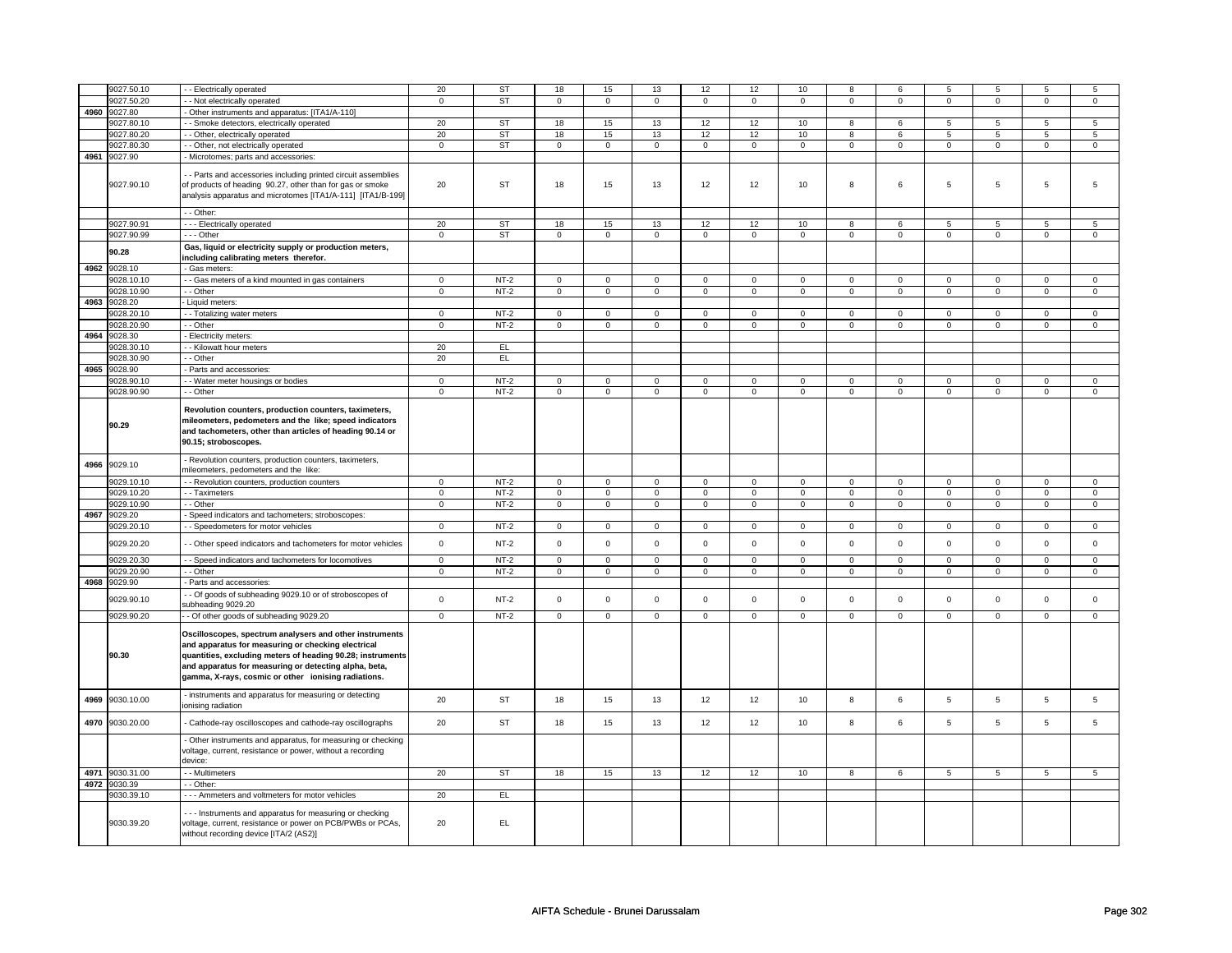|      | 9030.39.30      | --- Impedance-measuring instruments and apparatus<br>designed to provide visual and/or audible warning of<br>electrostatic discharge conditions that can damage electronic<br>circuits; apparatus for testing electrostatic control equipment<br>and electrostatic grounding devices/fixtures [ITA/2 (AS2)]                                                                                                                                                                                                                                                                                                        | 20          | EL.       |             |             |                     |              |                     |              |             |             |                 |                 |             |                 |
|------|-----------------|--------------------------------------------------------------------------------------------------------------------------------------------------------------------------------------------------------------------------------------------------------------------------------------------------------------------------------------------------------------------------------------------------------------------------------------------------------------------------------------------------------------------------------------------------------------------------------------------------------------------|-------------|-----------|-------------|-------------|---------------------|--------------|---------------------|--------------|-------------|-------------|-----------------|-----------------|-------------|-----------------|
|      | 9030.39.90      | $- -$ Other                                                                                                                                                                                                                                                                                                                                                                                                                                                                                                                                                                                                        | 20          | EL        |             |             |                     |              |                     |              |             |             |                 |                 |             |                 |
|      | 4973 9030.40.00 | - Other instruments and apparatus, specially designed for tele-<br>communications (for example, cross-talk meters, gain<br>measuring instruments, distortion factor meters,<br>psophometers) [ITA1/A-112]                                                                                                                                                                                                                                                                                                                                                                                                          | $\mathsf 0$ | $NT-2$    | $\mathsf 0$ | $\mathsf 0$ | $\mathsf{O}\xspace$ | $\mathsf 0$  | $\mathsf{O}\xspace$ | $\mathbf{0}$ | $\mathbf 0$ | $\mathbf 0$ | $\mathbf 0$     | $\mathbf{0}$    | $\mathbf 0$ | $\mathbf 0$     |
|      |                 | - Other instruments and apparatus:                                                                                                                                                                                                                                                                                                                                                                                                                                                                                                                                                                                 |             |           |             |             |                     |              |                     |              |             |             |                 |                 |             |                 |
| 4974 | 9030.82         | - - For measuring or checking semiconductor wafers or<br>devices:[ITA1/A-184]                                                                                                                                                                                                                                                                                                                                                                                                                                                                                                                                      |             |           |             |             |                     |              |                     |              |             |             |                 |                 |             |                 |
|      | 9030.82.10      | --- Wafer probers [ITA1/B-166]                                                                                                                                                                                                                                                                                                                                                                                                                                                                                                                                                                                     | 20          | <b>ST</b> | 18          | 15          | 13                  | 12           | 12                  | 10           | 8           | 6           | 5               | 5               | 5           | 5               |
|      | 9030.82.90      | --- Other                                                                                                                                                                                                                                                                                                                                                                                                                                                                                                                                                                                                          | 20          | ST        | 18          | 15          | 13                  | 12           | 12                  | 10           | 8           | 6           | 5               | 5               | 5           | 5               |
|      | 4975 9030.83    | - - Other, with a recording device:                                                                                                                                                                                                                                                                                                                                                                                                                                                                                                                                                                                |             |           |             |             |                     |              |                     |              |             |             |                 |                 |             |                 |
|      | 9030.83.10      | - - - Instruments and apparatus, with a recording device, for<br>measuring or checking electrical quantities on PCB/PWBs and<br>PCAs [ITA/2 (AS2)]                                                                                                                                                                                                                                                                                                                                                                                                                                                                 | 20          | <b>ST</b> | 18          | 15          | 13                  | 12           | 12                  | 10           | 8           | 6           | 5               | 5               | 5           | 5               |
|      | 9030.83.90      | - - - Other                                                                                                                                                                                                                                                                                                                                                                                                                                                                                                                                                                                                        | 20          | ST        | 18          | 15          | 13                  | 12           | 12                  | 10           | 8           | 6           | $\,$ 5 $\,$     | $5\phantom{.0}$ | 5           | $5\phantom{.0}$ |
|      | 4976 9030.89    | - Other:                                                                                                                                                                                                                                                                                                                                                                                                                                                                                                                                                                                                           |             |           |             |             |                     |              |                     |              |             |             |                 |                 |             |                 |
|      | 9030.89.10      | - - - Instruments and apparatus, without a recording device, for<br>measuring or checking electrical quantities on PCB/PWBs<br>and PCAs, other than those covered within subheading<br>9030.39 [ITA/2 (AS2)]                                                                                                                                                                                                                                                                                                                                                                                                       | 20          | ST        | 18          | 15          | 13                  | 12           | 12                  | 10           | 8           | 6           | 5               | 5               | 5           | 5               |
|      | 9030.89.90      | $- -$ Other                                                                                                                                                                                                                                                                                                                                                                                                                                                                                                                                                                                                        | 20          | ST        | 18          | 15          | 13                  | 12           | 12                  | 10           | 8           | 6           | $\overline{5}$  | $\overline{5}$  | 5           | 5               |
|      | 4977 9030.90    | - Parts and accessories:                                                                                                                                                                                                                                                                                                                                                                                                                                                                                                                                                                                           |             |           |             |             |                     |              |                     |              |             |             |                 |                 |             |                 |
|      | 9030.90.10      | - Parts and accessories including printed circuit assemblies<br>of goods of subheadings 9030.40 and 9030.82 [ITA/B-199]                                                                                                                                                                                                                                                                                                                                                                                                                                                                                            | 20          | EL.       |             |             |                     |              |                     |              |             |             |                 |                 |             |                 |
|      | 9030.90.20      | - - Parts and accessories of instruments and apparatus for<br>measuring or checking electrical quantities on PCB/PWBs and<br>PCAs [ITA/2 (AS2)]                                                                                                                                                                                                                                                                                                                                                                                                                                                                    | 20          | EL        |             |             |                     |              |                     |              |             |             |                 |                 |             |                 |
|      | 9030.90.30      | - - Parts and accessories of optical instruments and<br>appliances for measuring or checking PCB/PWBs and PCAs<br>ITA1/A-185 & 186] [ITA1/B-199]                                                                                                                                                                                                                                                                                                                                                                                                                                                                   | 20          | EL.       |             |             |                     |              |                     |              |             |             |                 |                 |             |                 |
|      | 9030.90.40      | - Printed circuit assemblies for products falling within the<br>Information Technology Agreement (ITA), including such<br>assemblies for external connections such as cards that<br>conform to the PCMCIA standard. Such printed circuit<br>assemblies consist of one or more printed circuits of heading<br>85.34 with one or more active elements assembled thereon,<br>with or without passive elements. "Active elements" means<br>diodes, transistors and similar semiconductor devices, whether<br>or not photosensitive, of heading 85.41, and integrated circuits<br>and micro assemblies of heading 85.42 | 20          | EL.       |             |             |                     |              |                     |              |             |             |                 |                 |             |                 |
|      | 9030.90.90      | - - Other                                                                                                                                                                                                                                                                                                                                                                                                                                                                                                                                                                                                          | 20          | EL        |             |             |                     |              |                     |              |             |             |                 |                 |             |                 |
|      | 90.31           | Measuring or checking instruments, appliances and<br>machines, not specified or included elsewhere in this<br>Chapter; profile projectors.                                                                                                                                                                                                                                                                                                                                                                                                                                                                         |             |           |             |             |                     |              |                     |              |             |             |                 |                 |             |                 |
|      | 4978 9031.10    | - Machines for balancing mechanical parts:                                                                                                                                                                                                                                                                                                                                                                                                                                                                                                                                                                         |             |           |             |             |                     |              |                     |              |             |             |                 |                 |             |                 |
|      | 9031.10.10      | - - Electrically operated                                                                                                                                                                                                                                                                                                                                                                                                                                                                                                                                                                                          | 20          | ST        | 18          | 15          | 13                  | 12           | 12                  | 10           | 8           | 6           | 5               | 5               | 5           | $5\phantom{.0}$ |
|      | 9031.10.20      | - - Not electrically operated                                                                                                                                                                                                                                                                                                                                                                                                                                                                                                                                                                                      | $\mathbf 0$ | <b>ST</b> | $\mathbf 0$ | $\mathbf 0$ | $\mathbf 0$         | $\mathsf 0$  | $\mathbf 0$         | $\mathbf 0$  | $\mathbf 0$ | $\mathbf 0$ | $\mathbf 0$     | $\mathbf 0$     | $\mathbf 0$ | $\mathbf 0$     |
|      | 4979 9031.20    | - Test benches:                                                                                                                                                                                                                                                                                                                                                                                                                                                                                                                                                                                                    |             |           |             |             |                     |              |                     |              |             |             |                 |                 |             |                 |
|      | 9031.20.10      | - - Electrically operated                                                                                                                                                                                                                                                                                                                                                                                                                                                                                                                                                                                          | 20          | <b>ST</b> | 18          | 15          | 13                  | 12           | 12                  | 10           | 8           | 6           | 5               | 5               | 5           | 5               |
|      | 9031.20.20      | - - Not electrically operated                                                                                                                                                                                                                                                                                                                                                                                                                                                                                                                                                                                      | $\mathsf 0$ | ST        | $\mathbf 0$ | $\mathbf 0$ | $\mathbf 0$         | $\mathbf 0$  | $\mathbf 0$         | $\mathbf 0$  | $\mathbf 0$ | $\mathbf 0$ | $\mathbf 0$     | $\mathbf 0$     | $\mathbf 0$ | $\mathbf 0$     |
|      | 4980 9031.30.00 | - Profile projectors                                                                                                                                                                                                                                                                                                                                                                                                                                                                                                                                                                                               | 20          | ST        | 18          | 15          | 13                  | 12           | 12                  | 10           | 8           | 6           | $5\phantom{.0}$ | 5               | 5           | $5\overline{5}$ |
|      |                 | - Other optical instruments and appliances:                                                                                                                                                                                                                                                                                                                                                                                                                                                                                                                                                                        |             |           |             |             |                     |              |                     |              |             |             |                 |                 |             |                 |
|      |                 |                                                                                                                                                                                                                                                                                                                                                                                                                                                                                                                                                                                                                    |             |           |             |             |                     |              |                     |              |             |             |                 |                 |             |                 |
| 4981 | 9031.41.00      | - - For inspecting semiconductor wafers or devices or for<br>inspecting photomasks or reticles used in manufacturing<br>semiconductor devices [ITA1/A-187]                                                                                                                                                                                                                                                                                                                                                                                                                                                         | 20          | ST        | 18          | 15          | 13                  | 12           | 12                  | 10           | 8           | 6           | 5               | 5               | 5           | 5               |
|      | 4982 9031.49    | - - Other:                                                                                                                                                                                                                                                                                                                                                                                                                                                                                                                                                                                                         |             |           |             |             |                     |              |                     |              |             |             |                 |                 |             |                 |
|      | 9031.49.10      | --- Optical instruments and appliances for measuring surface<br>particulate contamination on semiconductor wafers [ITA1/A-<br>1881                                                                                                                                                                                                                                                                                                                                                                                                                                                                                 | $\mathbf 0$ | $NT-2$    | $\mathbf 0$ | $\mathbf 0$ | $\mathbf 0$         | $\mathbf{0}$ | $\mathbf 0$         | $\mathbf{0}$ | $\mathbf 0$ | $\mathbf 0$ | $\mathbf 0$     | $\mathbf{0}$    | $\mathbf 0$ | $\mathbf{0}$    |
|      | 9031.49.20      | - - - Optical error verification and repair apparatus for<br>PCB/PWBs and PCAs [ITA/2 (AS2)]                                                                                                                                                                                                                                                                                                                                                                                                                                                                                                                       | $\Omega$    | $NT-2$    | $\Omega$    | $\Omega$    | $\mathbf 0$         | $\mathbf 0$  | $\mathbf 0$         | $\mathsf 0$  | $\mathbf 0$ | $\mathsf 0$ | $\mathsf 0$     | $\mathbf 0$     | $\mathbf 0$ | $\mathbf{0}$    |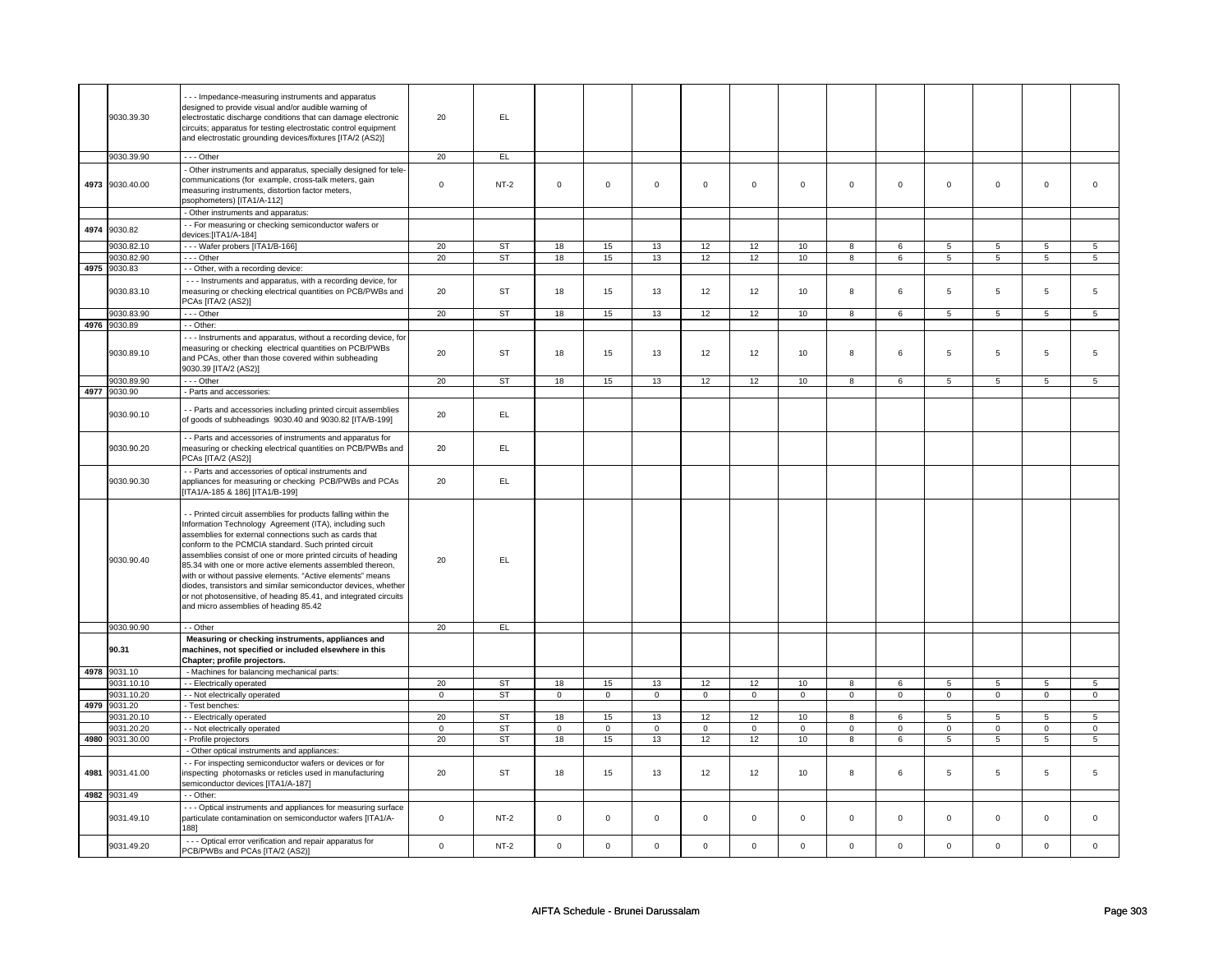|      | 9031.49.30                 | - - Optical instruments and appliances for measuring or                                                                                                                                                                                                                                                                                                         | $\mathbf 0$    | $NT-2$    | $\Omega$       | $\mathbf 0$ | $\Omega$     | $\mathbf 0$    | $\Omega$            | $\mathbf 0$    | $\Omega$    | $\mathbf 0$    | $\Omega$    | $\mathbf 0$    | $\Omega$    | $\Omega$       |
|------|----------------------------|-----------------------------------------------------------------------------------------------------------------------------------------------------------------------------------------------------------------------------------------------------------------------------------------------------------------------------------------------------------------|----------------|-----------|----------------|-------------|--------------|----------------|---------------------|----------------|-------------|----------------|-------------|----------------|-------------|----------------|
|      |                            | checking PCB/PWBs and PCAs [ITA/2 (AS2)]                                                                                                                                                                                                                                                                                                                        |                |           |                |             |              |                |                     |                |             |                |             |                |             |                |
|      | 9031.49.90                 | --- Other                                                                                                                                                                                                                                                                                                                                                       | $\mathsf 0$    | $NT-2$    | $\mathbf 0$    | $\mathbf 0$ | $\mathbf 0$  | $\mathbf 0$    | $\mathbf 0$         | $\mathbf 0$    | $\mathbf 0$ | $\mathbf 0$    | $\mathbf 0$ | $\mathbf 0$    | $\mathbf 0$ | $\mathbf 0$    |
| 4983 | 9031.80                    | Other instruments, appliances and machines:                                                                                                                                                                                                                                                                                                                     |                |           |                |             |              |                |                     |                |             |                |             |                |             |                |
|      |                            | - - Cable test equipment:                                                                                                                                                                                                                                                                                                                                       |                |           |                |             |              |                |                     |                |             |                |             |                |             |                |
|      | 9031.80.11                 | --- Electrically operated                                                                                                                                                                                                                                                                                                                                       | 20             | EL        |                |             |              |                |                     |                |             |                |             |                |             |                |
|      | 9031.80.19                 | - - - Not electrically operated                                                                                                                                                                                                                                                                                                                                 | $\mathsf 0$    | EL.       |                |             |              |                |                     |                |             |                |             |                |             |                |
|      |                            | - - Other:                                                                                                                                                                                                                                                                                                                                                      |                |           |                |             |              |                |                     |                |             |                |             |                |             |                |
|      |                            | - - - Electron beam microscopes fitted with equipment                                                                                                                                                                                                                                                                                                           |                |           |                |             |              |                |                     |                |             |                |             |                |             |                |
|      | 9031.80.91                 | specifically designed for the handling and transport of                                                                                                                                                                                                                                                                                                         | 20             | EL.       |                |             |              |                |                     |                |             |                |             |                |             |                |
|      |                            | semiconductor wafer or reticles [ITA1/B-179]                                                                                                                                                                                                                                                                                                                    |                |           |                |             |              |                |                     |                |             |                |             |                |             |                |
|      | 9031.80.92                 | --- Other, electrically operated                                                                                                                                                                                                                                                                                                                                | 20             | EL        |                |             |              |                |                     |                |             |                |             |                |             |                |
|      | 9031.80.99                 | - - - Not electrically operated                                                                                                                                                                                                                                                                                                                                 | $\mathbf 0$    | EL.       |                |             |              |                |                     |                |             |                |             |                |             |                |
| 4984 | 9031.90                    | - Parts and accessories:                                                                                                                                                                                                                                                                                                                                        |                |           |                |             |              |                |                     |                |             |                |             |                |             |                |
|      |                            | - For electrically operated equipment:                                                                                                                                                                                                                                                                                                                          |                |           |                |             |              |                |                     |                |             |                |             |                |             |                |
|      | 9031.90.11                 | --- Parts and accessories including printed circuit assemblies<br>of optical instruments and appliances for: inspecting<br>semiconductor wafers or devices or for inspecting masks,<br>photomasks or reticles used in manufacturing semiconductor<br>devices [ITA1/A- 189]; measuring surface particulate<br>contamination on semiconductor wafers [ITA1/A-190] | 20             | EL.       |                |             |              |                |                     |                |             |                |             |                |             |                |
|      | 9031.90.12                 | --- Parts and accessories of Optical error verification and<br>repair apparatus for PCB/PWBs and PCAs [ITA/2 (AS2)]                                                                                                                                                                                                                                             | 20             | EL.       |                |             |              |                |                     |                |             |                |             |                |             |                |
|      | 9031.90.13                 | --- Parts and accessories of optical instruments and<br>appliances for measuring or checking PCB/PWBs and PCAs<br>[ITA/2 (AS2)]                                                                                                                                                                                                                                 | 20             | EL        |                |             |              |                |                     |                |             |                |             |                |             |                |
|      | 9031.90.14                 | - - - Parts and accessories of electron beam microscopes<br>fitted with equipment specially designed for handling and<br>transport of semiconductor wafers or reticles [ITA1/B-180]                                                                                                                                                                             | 20             | EL        |                |             |              |                |                     |                |             |                |             |                |             |                |
|      | 9031.90.19                 | --- Other                                                                                                                                                                                                                                                                                                                                                       | 20             | EL        |                |             |              |                |                     |                |             |                |             |                |             |                |
|      | 9031.90.20                 | - - For non-electrically operated equipment                                                                                                                                                                                                                                                                                                                     | $\mathbf 0$    | EL        |                |             |              |                |                     |                |             |                |             |                |             |                |
|      |                            | Automatic regulating or controlling instruments and                                                                                                                                                                                                                                                                                                             |                |           |                |             |              |                |                     |                |             |                |             |                |             |                |
|      | 90.32                      | apparatus.                                                                                                                                                                                                                                                                                                                                                      |                |           |                |             |              |                |                     |                |             |                |             |                |             |                |
|      | 4985 9032.10               | - Thermostats:                                                                                                                                                                                                                                                                                                                                                  |                |           |                |             |              |                |                     |                |             |                |             |                |             |                |
|      | 9032.10.10                 | - - Electrically operated                                                                                                                                                                                                                                                                                                                                       | 20             | <b>ST</b> | 18             | 15          | 13           | 12             | 12                  | 10             | 8           | 6              | 5           | 5              | 5           | 5              |
|      | 9032.10.20                 | - - Not electrically operated                                                                                                                                                                                                                                                                                                                                   | $\mathsf 0$    | <b>ST</b> | $\overline{0}$ | $\mathsf 0$ | $\mathsf 0$  | $\mathsf 0$    | $\mathsf{O}\xspace$ | $\mathsf 0$    | $\mathsf 0$ | $\mathbf 0$    | $\mathsf 0$ | $\mathbf 0$    | $\mathsf 0$ | $\mathbf 0$    |
| 4986 | 9032.20                    | Manostats:                                                                                                                                                                                                                                                                                                                                                      |                |           |                |             |              |                |                     |                |             |                |             |                |             |                |
|      | 9032.20.10                 | - Electrically operated                                                                                                                                                                                                                                                                                                                                         | 20             | <b>ST</b> | 18             | 15          | 13           | 12             | 12                  | 10             | 8           | 6              | 5           | 5              | 5           | 5              |
|      | 9032.20.20                 | - - Not electrically operated                                                                                                                                                                                                                                                                                                                                   | $\mathbf 0$    | <b>ST</b> | $\mathsf 0$    | $\circ$     | $\mathbf{0}$ | $\mathbf 0$    | $\mathbf 0$         | $\mathsf 0$    | $\mathbf 0$ | $\overline{0}$ | $\mathbf 0$ | $\mathbf 0$    | $\mathbf 0$ | $\mathbf{0}$   |
|      |                            | - Other instruments and apparatus:                                                                                                                                                                                                                                                                                                                              |                |           |                |             |              |                |                     |                |             |                |             |                |             |                |
| 4987 | 9032.81.00<br>4988 9032.89 | - - Hydraulic or pneumatic                                                                                                                                                                                                                                                                                                                                      | $\overline{0}$ | $NT-2$    | $\mathsf 0$    | $\mathsf 0$ | $\mathsf 0$  | $\overline{0}$ | $\mathsf 0$         | $\overline{0}$ | $\mathsf 0$ | $\overline{0}$ | $\mathsf 0$ | $\overline{0}$ | $\mathsf 0$ | $\mathbf 0$    |
|      | 9032.89.10                 | - - Other:<br>- - Instruments and apparatus incorporating or working in<br>conjunction with an<br>automatic data<br>processing machine, for automatically regulating or controlling<br>propulsion, ballast or cargo hand<br>the                                                                                                                                 | 20             | EL        |                |             |              |                |                     |                |             |                |             |                |             |                |
|      | 9032.89.20                 | --- Automatic instruments and apparatus for regulating or<br>controlling chemical or<br>electrochemical<br>solutions in the manufacture of PCA/PWBs [ITA/2 (AS2)]                                                                                                                                                                                               | 20             | EL.       |                |             |              |                |                     |                |             |                |             |                |             |                |
|      |                            | - - - Other, electrically operated:                                                                                                                                                                                                                                                                                                                             |                |           |                |             |              |                |                     |                |             |                |             |                |             |                |
|      | 9032.89.31                 | - - - - Automatic regulating voltage units (stabilizers)                                                                                                                                                                                                                                                                                                        | 20             | EL.       |                |             |              |                |                     |                |             |                |             |                |             |                |
|      | 9032.89.39                 | $---$ Other                                                                                                                                                                                                                                                                                                                                                     | 20             | EL        |                |             |              |                |                     |                |             |                |             |                |             |                |
|      | 9032.89.90                 | --- Other                                                                                                                                                                                                                                                                                                                                                       | $\mathbf 0$    | EL        |                |             |              |                |                     |                |             |                |             |                |             |                |
| 4989 | 9032.90                    | - Parts and accessories:                                                                                                                                                                                                                                                                                                                                        |                |           |                |             |              |                |                     |                |             |                |             |                |             |                |
|      | 9032.90.10                 | - Of goods of subheading 9032.89.10 [ITA/2]                                                                                                                                                                                                                                                                                                                     | 20             | EL        |                |             |              |                |                     |                |             |                |             |                |             |                |
|      |                            |                                                                                                                                                                                                                                                                                                                                                                 | 20             | EL.       |                |             |              |                |                     |                |             |                |             |                |             |                |
|      | 9032.90.20                 | - - Of goods of subheading 9032.89.20 [ITA/2 (AS2)]                                                                                                                                                                                                                                                                                                             |                |           |                |             |              |                |                     |                |             |                |             |                |             |                |
|      | 9032.90.30                 | - - Of other electrically operated goods                                                                                                                                                                                                                                                                                                                        | 20             | EL        |                |             |              |                |                     |                |             |                |             |                |             |                |
|      | 9032.90.90                 | - - Other                                                                                                                                                                                                                                                                                                                                                       | $\overline{0}$ | EL        |                |             |              |                |                     |                |             |                |             |                |             |                |
|      | 4990 90.33                 | Parts and accessories (not specified or included<br>elsewhere in this Chapter) for machines, appliances,<br>instruments or apparatus of Chapter 90.                                                                                                                                                                                                             |                |           |                |             |              |                |                     |                |             |                |             |                |             |                |
|      | 9033.00.10                 | - for electrically operated equipment                                                                                                                                                                                                                                                                                                                           | 20             | <b>ST</b> | 18             | 15          | 13           | 12             | 12                  | 10             | 8           | 6              | 5           | $\overline{5}$ | 5           | $\overline{5}$ |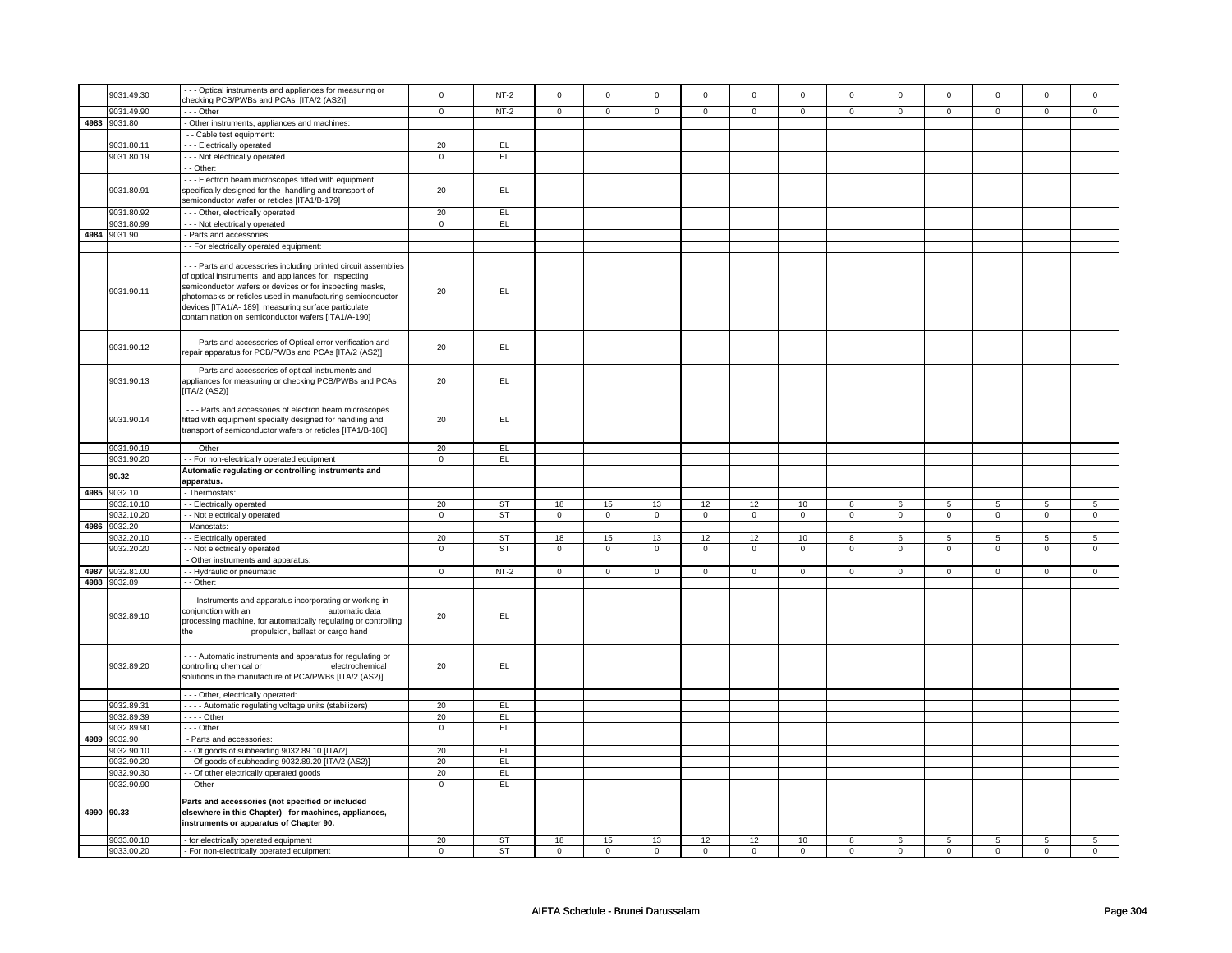|            | 91.01                 | Wrist-watches, pocket-watches and other watches,<br>including stop-watches, with case of precious metal or of<br>metal clad with precious metal. |                 |           |         |                |                |                |                |     |                |         |                |                |                |                |
|------------|-----------------------|--------------------------------------------------------------------------------------------------------------------------------------------------|-----------------|-----------|---------|----------------|----------------|----------------|----------------|-----|----------------|---------|----------------|----------------|----------------|----------------|
|            |                       | - Wrist-watches, electrically operated, whether or not<br>incorporating a stop-watch facility:                                                   |                 |           |         |                |                |                |                |     |                |         |                |                |                |                |
|            | 4991 9101.11.00       | - - With mechanical display only                                                                                                                 | 5               | <b>ST</b> | 4.5     | 4.5            | 4.5            | 4.5            | 4.5            | 4.5 | 4.5            | 4.5     | $\overline{4}$ | $\overline{4}$ | $\overline{4}$ | $\overline{4}$ |
|            | 4992 9101.12.00       | - - With opto-electronic display only                                                                                                            | $\overline{5}$  | ST        | 4.5     | 4.5            | 4.5            | 4.5            | 4.5            | 4.5 | 4.5            | 4.5     | $\overline{4}$ | $\overline{4}$ | $\overline{4}$ | $\overline{4}$ |
|            | 4993 9101.19.00       | - - Other                                                                                                                                        | 5               | ST        | 4.5     | 4.5            | 4.5            | 4.5            | 4.5            | 4.5 | 4.5            | 4.5     | $\overline{4}$ | $\overline{4}$ | $\overline{4}$ | $\overline{4}$ |
|            |                       | - Other wrist-watches, whether or not incorporating a stop-<br>watch facility:                                                                   |                 |           |         |                |                |                |                |     |                |         |                |                |                |                |
|            | 4994 9101.21.00       | - - With automatic winding                                                                                                                       | 5               | ST        | 4.5     | 4.5            | 4.5            | 4.5            | 4.5            | 4.5 | 4.5            | 4.5     | $\overline{4}$ | $\overline{4}$ | $\overline{4}$ | $\overline{4}$ |
|            | 4995 9101.29.00       | - - Other                                                                                                                                        | 5               | <b>ST</b> | 4.5     | 4.5            | 4.5            | 4.5            | 4.5            | 4.5 | 4.5            | 4.5     | $\overline{4}$ | $\overline{4}$ | $\overline{4}$ | $\overline{4}$ |
|            |                       | - Other:                                                                                                                                         |                 |           |         |                |                |                |                |     |                |         |                |                |                |                |
| 4996       | 9101.91.00            | - Electrically operated                                                                                                                          | 5               | <b>ST</b> | 4.5     | 4.5            | 4.5            | 4.5            | 4.5            | 4.5 | 4.5            | 4.5     | $\overline{4}$ | $\overline{4}$ | $\overline{4}$ | $\overline{4}$ |
|            | 4997 9101.99.00       | - - Other                                                                                                                                        | 5               | <b>ST</b> | 4.5     | 4.5            | 4.5            | 4.5            | 4.5            | 4.5 | 4.5            | 4.5     | $\overline{4}$ | $\overline{4}$ | $\overline{4}$ | $\overline{4}$ |
|            | 91.02                 | Wrist-watches, pocket-watches and other watches,<br>including stop-watches, other than those of heading 91.01.                                   |                 |           |         |                |                |                |                |     |                |         |                |                |                |                |
|            |                       | - Wrist-watches, electrically operated, whether or not<br>incorporating a stop-watch facility:                                                   |                 |           |         |                |                |                |                |     |                |         |                |                |                |                |
|            | 4998 9102.11.00       | - - With mechanical display only                                                                                                                 | 5               | <b>ST</b> | 4.5     | 4.5            | 4.5            | 4.5            | 4.5            | 4.5 | 4.5            | 4.5     | $\overline{4}$ | $\overline{4}$ | $\mathbf{A}$   | $\overline{4}$ |
|            | 4999 9102.12.00       | - - With opto-electronic display only                                                                                                            | 5               | <b>ST</b> | 4.5     | 4.5            | 4.5            | 4.5            | 4.5            | 4.5 | 4.5            | 4.5     | $\overline{4}$ | $\overline{4}$ | $\overline{4}$ | $\overline{4}$ |
|            | 5000 9102.19.00       | - - Other                                                                                                                                        | 5               | <b>ST</b> | 4.5     | 4.5            | 4.5            | 4.5            | 4.5            | 4.5 | 4.5            | 4.5     | $\overline{4}$ | $\overline{4}$ | $\overline{4}$ | $\overline{4}$ |
|            |                       | - Other wrist-watches, whether or not incorporating a stop-<br>watch facility:                                                                   |                 |           |         |                |                |                |                |     |                |         |                |                |                |                |
| 5001       | 9102.21.00            | - - With automatic winding                                                                                                                       | 5               | <b>ST</b> | 4.5     | 4.5            | 4.5            | 4.5            | 4.5            | 4.5 | 4.5            | 4.5     | $\overline{4}$ | $\overline{4}$ | $\overline{4}$ | $\overline{4}$ |
| 5002       | 9102.29.00            | - - Other                                                                                                                                        | $\overline{5}$  | <b>ST</b> | 4.5     | 4.5            | 4.5            | 4.5            | 4.5            | 4.5 | 4.5            | 4.5     | $\overline{4}$ | $\overline{4}$ | $\overline{4}$ | $\overline{4}$ |
|            |                       | - Other:                                                                                                                                         |                 |           |         |                |                |                |                |     |                |         |                |                |                |                |
| 5003       | 9102.91               | - Electrically operated:                                                                                                                         |                 |           |         |                |                |                |                |     |                |         |                |                |                |                |
|            | 9102.91.10            | --- Stop-watches                                                                                                                                 | 5               | <b>ST</b> | $4.5\,$ | 4.5            | 4.5            | 4.5            | $4.5\,$        | 4.5 | 4.5            | $4.5\,$ | $\overline{4}$ | $\overline{4}$ | $\overline{4}$ | $\overline{4}$ |
| 5004       | 9102.91.90            | --- Other<br>- Other:                                                                                                                            | 5               | ST        | 4.5     | 4.5            | 4.5            | 4.5            | 4.5            | 4.5 | 4.5            | 4.5     | $\overline{4}$ | $\overline{4}$ | $\overline{4}$ | $\overline{4}$ |
|            | 9102.99<br>9102.99.10 |                                                                                                                                                  | 5               | <b>ST</b> | 5       | 5              | 5              | 5              | 5              | 5   | 5              | 5       | 5              | 5              | 5              | 5              |
|            | 9102.99.90            | --- Stop-watches<br>--- Other                                                                                                                    | $\overline{5}$  | ST        | 5       | $\overline{5}$ | $\overline{5}$ | $\overline{5}$ | $\overline{5}$ | 5   | $\overline{5}$ | 5       | $\overline{5}$ | $\overline{5}$ | $\overline{5}$ | $\overline{5}$ |
|            | 91.03                 | Clocks with watch movements, excluding clocks of<br>heading 91.04.                                                                               |                 |           |         |                |                |                |                |     |                |         |                |                |                |                |
|            | 5005 9103.10.00       | - Electrically operated                                                                                                                          | 5               | <b>ST</b> | 4.5     | 4.5            | 4.5            | 4.5            | 4.5            | 4.5 | 4.5            | 4.5     | $\overline{4}$ | $\overline{4}$ | 4              | $\overline{4}$ |
| 5006       | 9103.90.00            | - Other                                                                                                                                          | 5               | ST        | 4.5     | 4.5            | 4.5            | 4.5            | 4.5            | 4.5 | 4.5            | 4.5     | $\overline{4}$ | $\overline{4}$ | $\overline{4}$ | $\overline{4}$ |
| 5007 91.04 |                       | Instrument panel clocks and clocks of a similar type for<br>vehicles, aircraft, spacecraft or vessels.                                           |                 |           |         |                |                |                |                |     |                |         |                |                |                |                |
|            | 9104.00.10            | - For vehicles                                                                                                                                   | 5               | ST        | 4.5     | 4.5            | 4.5            | 4.5            | 4.5            | 4.5 | 4.5            | 4.5     | $\overline{4}$ | $\overline{4}$ | $\overline{a}$ | $\overline{4}$ |
|            | 9104.00.20            | - For aircraft                                                                                                                                   | 5               | <b>ST</b> | 4.5     | $4.5\,$        | 4.5            | 4.5            | 4.5            | 4.5 | 4.5            | 4.5     | $\overline{4}$ | $\overline{4}$ | 4              | $\overline{4}$ |
|            | 9104.00.30            | - For vessels                                                                                                                                    | 5               | <b>ST</b> | 4.5     | 4.5            | 4.5            | 4.5            | 4.5            | 4.5 | 4.5            | 4.5     | $\overline{4}$ | $\overline{4}$ | $\overline{4}$ | $\overline{4}$ |
|            | 9104.00.90            | - Other                                                                                                                                          | 5               | <b>ST</b> | 4.5     | $4.5\,$        | 4.5            | 4.5            | 4.5            | 4.5 | 4.5            | 4.5     | $\overline{4}$ | $\overline{4}$ | $\overline{4}$ | $\overline{4}$ |
|            | 91.05                 | Other clocks.                                                                                                                                    |                 |           |         |                |                |                |                |     |                |         |                |                |                |                |
|            |                       | Alarm clocks:                                                                                                                                    |                 |           |         |                |                |                |                |     |                |         |                |                |                |                |
| 5008       | 9105.11.00            | - Electrically operated                                                                                                                          | 5               | <b>ST</b> | 4.5     | 4.5            | 4.5            | 4.5            | 4.5            | 4.5 | 4.5            | 4.5     | $\overline{4}$ | $\overline{4}$ | $\overline{4}$ | $\overline{4}$ |
| 5009       | 9105.19.00            | - - Other                                                                                                                                        | $\overline{5}$  | <b>ST</b> | 4.5     | 4.5            | 4.5            | 4.5            | 4.5            | 4.5 | 4.5            | 4.5     | $\overline{4}$ | $\overline{4}$ | $\overline{4}$ | $\overline{4}$ |
|            |                       | - Wall clocks:                                                                                                                                   |                 |           |         |                |                |                |                |     |                |         |                |                |                |                |
| 5010       | 9105.21.00            | - Electrically operated                                                                                                                          | 5               | <b>ST</b> | 4.5     | 4.5            | 4.5            | 4.5            | 4.5            | 4.5 | 4.5            | 4.5     | $\overline{4}$ | $\overline{4}$ | $\overline{4}$ | $\overline{4}$ |
|            | 5011 9105.29.00       | - - Other                                                                                                                                        | $5\phantom{.0}$ | <b>ST</b> | 4.5     | 4.5            | 4.5            | 4.5            | 4.5            | 4.5 | 4.5            | 4.5     | $\overline{4}$ | $\overline{4}$ | $\overline{4}$ | $\overline{4}$ |
|            |                       | - Other:                                                                                                                                         |                 |           |         |                |                |                |                |     |                |         |                |                |                |                |
| 5012       | 9105.91               | - - Electrically operated:                                                                                                                       |                 |           |         |                |                |                |                |     |                |         |                |                |                |                |
|            | 9105.91.10            | - - - Marine and similar chronometers (other than clocks of<br>heading 91.04)                                                                    | 5               | ST        | 4.5     | 4.5            | 4.5            | 4.5            | 4.5            | 4.5 | 4.5            | 4.5     | $\overline{4}$ | $\overline{4}$ | $\overline{a}$ | $\overline{4}$ |
|            | 9105.91.20            | --- Public clocks for buildings; clocks for centralised electric<br>clock systems                                                                | 5               | <b>ST</b> | 4.5     | 4.5            | 4.5            | 4.5            | 4.5            | 4.5 | 4.5            | 4.5     | $\overline{4}$ | $\overline{4}$ | $\overline{a}$ | $\overline{4}$ |
|            | 9105.91.90            | $--$ Other                                                                                                                                       | $\overline{5}$  | <b>ST</b> | 4.5     | 4.5            | 4.5            | 4.5            | 4.5            | 4.5 | 4.5            | 4.5     | $\overline{4}$ | $\overline{4}$ | $\overline{4}$ | $\overline{4}$ |
| 5013       | 9105.99<br>9105.99.10 | - - Other:<br>- - - Marine and similar chronometers (other than clocks of                                                                        | 5               | <b>ST</b> | 5       | $\overline{5}$ | 5              | 5              | 5              | 5   | 5              | 5       | $\overline{5}$ | 5              | 5              | 5              |
|            | 9105.99.20            | heading 91.04)<br>- - - Public clocks for buildings; clocks for centralised electric                                                             | 5               | <b>ST</b> | 5       | $\overline{5}$ | $\,$ 5 $\,$    | 5              | 5              | 5   | 5              | 5       | 5              | $\,$ 5 $\,$    | 5              | 5              |
|            |                       | clock systems                                                                                                                                    |                 |           |         |                |                |                |                |     |                |         |                |                |                |                |
|            | 9105.99.90<br>91.06   | --- Other<br>Time of day recording apparatus and apparatus for<br>measuring, recording or otherwise (for example, time-                          | 5               | <b>ST</b> | 5       | 5              | $\,$ 5 $\,$    | $\,$ 5 $\,$    | 5              | 5   | $\,$ 5 $\,$    | 5       | 5              | $\,$ 5 $\,$    | $\overline{5}$ | 5              |
|            |                       | registers, time-recorders).                                                                                                                      |                 |           |         |                |                |                |                |     |                |         |                |                |                |                |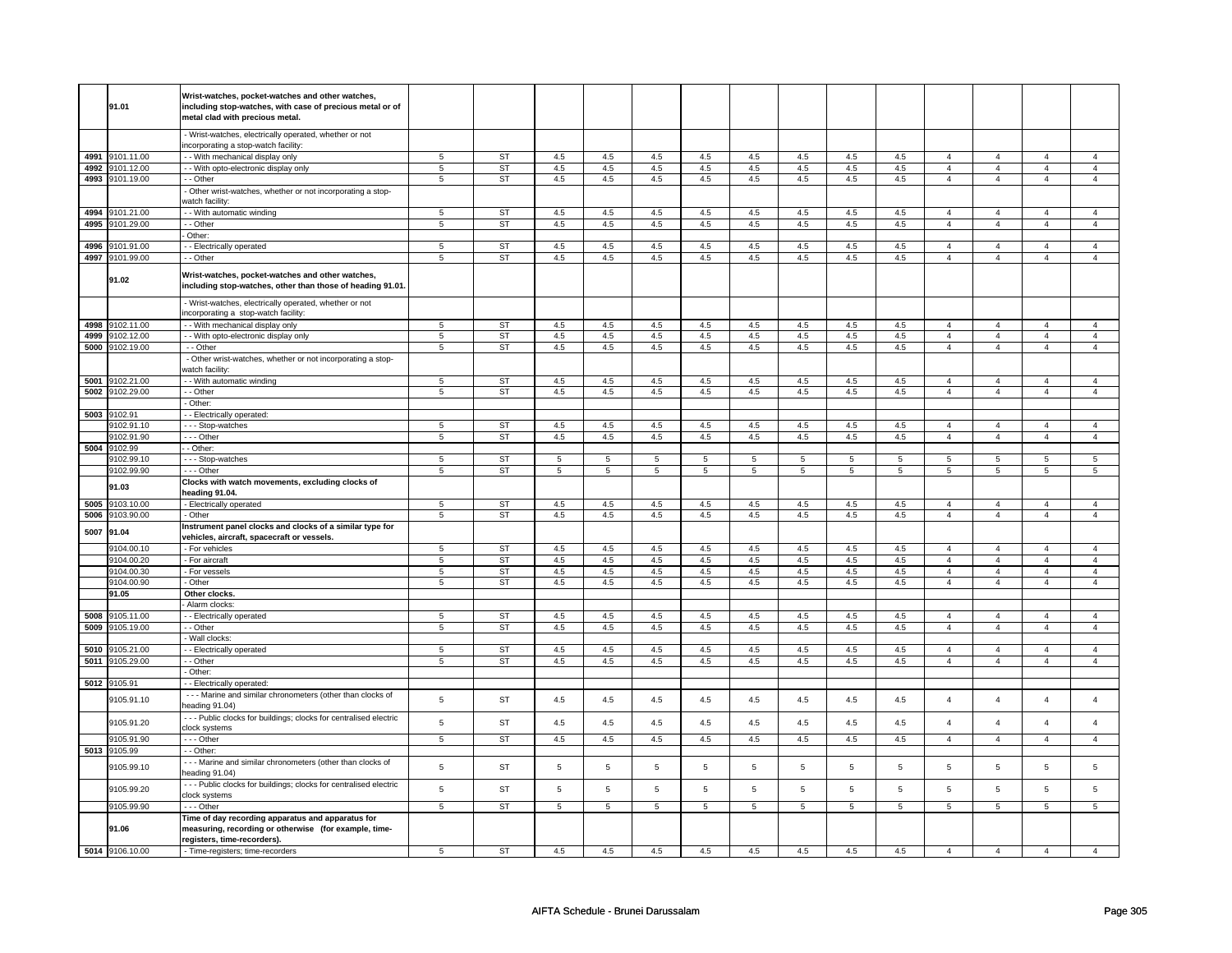| 5015 | 9106.20.00          | - Parking meters                                                                                                                                                            | 5               | <b>ST</b> | 4.5            | 4.5                     | 4.5            | 4.5            | 4.5            | 4.5         | 4.5         | 4.5            | $\overline{4}$  | $\overline{4}$ |                |                |
|------|---------------------|-----------------------------------------------------------------------------------------------------------------------------------------------------------------------------|-----------------|-----------|----------------|-------------------------|----------------|----------------|----------------|-------------|-------------|----------------|-----------------|----------------|----------------|----------------|
| 5016 | 9106.90.00          | - Other                                                                                                                                                                     | 5               | ST        | 5              | 5                       | 5              | $\overline{5}$ | 5              | 5           | 5           | 5              | 5               | $\,$ 5 $\,$    | 5              | $\sqrt{5}$     |
|      |                     | Time switches with clock or watch movement or with                                                                                                                          |                 |           |                |                         |                |                |                |             |             |                |                 |                |                |                |
| 5017 | 9107.00.00          | synchronous motor.                                                                                                                                                          | 5               | <b>ST</b> | 4.5            | 4.5                     | 4.5            | 4.5            | 4.5            | 4.5         | 4.5         | 4.5            | 4               | $\overline{4}$ | $\overline{4}$ | $\overline{4}$ |
|      | 91.08               |                                                                                                                                                                             |                 |           |                |                         |                |                |                |             |             |                |                 |                |                |                |
|      |                     | Watch movements, complete and assembled.                                                                                                                                    |                 |           |                |                         |                |                |                |             |             |                |                 |                |                |                |
|      |                     | <b>Electrically operated</b>                                                                                                                                                |                 |           |                |                         |                |                |                |             |             |                |                 |                |                |                |
|      |                     | - With mechanical display only or with a device to which a                                                                                                                  | 5               |           |                |                         |                |                |                |             |             |                |                 |                | $\overline{4}$ |                |
| 5018 | 9108.11.00          | nechanical display can be incorporated                                                                                                                                      |                 | <b>ST</b> | 4.5            | 4.5                     | 4.5            | 4.5            | 4.5            | 4.5         | 4.5         | 4.5            | $\overline{4}$  | $\overline{4}$ |                | $\overline{4}$ |
| 5019 | 9108.12.00          | - - With opto-electronic display only                                                                                                                                       | $\sqrt{5}$      | <b>ST</b> | 4.5            | 4.5                     | 4.5            | 4.5            | 4.5            | 4.5         | 4.5         | 4.5            | $\overline{4}$  | $\overline{4}$ | $\overline{4}$ | $\overline{4}$ |
| 5020 |                     |                                                                                                                                                                             |                 |           |                |                         |                |                |                |             |             |                | $\overline{4}$  | $\overline{4}$ | $\overline{4}$ | $\overline{4}$ |
|      | 9108.19.00          | - - Other                                                                                                                                                                   | $\sqrt{5}$      | ST        | 4.5            | 4.5                     | 4.5            | 4.5            | 4.5            | 4.5         | 4.5         | 4.5            |                 |                |                |                |
| 5021 | 9108.20.00          | - Automatic winding                                                                                                                                                         | 5               | <b>ST</b> | 4.5            | 4.5                     | 4.5            | 4.5            | 4.5            | 4.5         | 4.5         | 4.5            | $\overline{4}$  | $\overline{4}$ | $\overline{4}$ | $\overline{4}$ |
| 5022 | 9108.90.00          | - Other                                                                                                                                                                     | 5               | <b>ST</b> | 4.5            | 4.5                     | 4.5            | 4.5            | 4.5            | 4.5         | 4.5         | 4.5            | $\overline{4}$  | $\overline{4}$ | $\overline{4}$ | $\overline{4}$ |
|      | 91.09               | Clock movements, complete and assembled.                                                                                                                                    |                 |           |                |                         |                |                |                |             |             |                |                 |                |                |                |
|      |                     | Electrically operated:                                                                                                                                                      |                 |           |                |                         |                |                |                |             |             |                |                 |                |                |                |
|      |                     |                                                                                                                                                                             |                 |           |                |                         |                |                |                | 4.5         |             |                |                 |                |                |                |
| 5023 | 9109.11.00          | - Of alarm clocks                                                                                                                                                           | 5               | <b>ST</b> | 4.5            | 4.5                     | 4.5            | 4.5            | 4.5            |             | 4.5         | 4.5            | 4               | $\overline{4}$ | $\overline{4}$ | $\overline{4}$ |
| 5024 | 9109.19.00          | - - Other                                                                                                                                                                   | $5\phantom{.0}$ | ST        | 4.5            | 4.5                     | 4.5            | 4.5            | 4.5            | 4.5         | 4.5         | 4.5            | $\overline{4}$  | $\overline{4}$ | $\overline{4}$ | $\overline{4}$ |
| 5025 | 9109.90.00          | - Other                                                                                                                                                                     | 5               | <b>ST</b> | 4.5            | 4.5                     | 4.5            | 4.5            | 4.5            | 4.5         | 4.5         | 4.5            | $\overline{4}$  | $\overline{4}$ | $\overline{4}$ | $\overline{4}$ |
|      | 91.10               | Complete watch or clock movements, unassembled or<br>partly assembled (movement sets); incomplete watch or<br>clock movements, assembled; rough watch or clock<br>movements |                 |           |                |                         |                |                |                |             |             |                |                 |                |                |                |
|      |                     |                                                                                                                                                                             |                 |           |                |                         |                |                |                |             |             |                |                 |                |                |                |
|      |                     | - Of watches                                                                                                                                                                |                 |           |                |                         |                |                |                |             |             |                |                 |                |                |                |
| 5026 | 9110.11.00          | - Complete movements, unassembled or partly assembled<br>movement sets)                                                                                                     | 5               | <b>ST</b> | 4.5            | 4.5                     | 4.5            | 4.5            | 4.5            | 4.5         | 4.5         | 4.5            | $\overline{4}$  | $\overline{4}$ | $\Delta$       | $\overline{4}$ |
| 5027 | 9110.12.00          | - Incomplete movements, assembled                                                                                                                                           | $\overline{5}$  | <b>ST</b> | 4.5            | 4.5                     | 4.5            | 4.5            | 4.5            | 4.5         | 4.5         | $4.5\,$        | $\overline{4}$  | $\overline{4}$ | $\overline{a}$ | $\overline{4}$ |
| 5028 | 9110.19.00          | - Rough movements                                                                                                                                                           | $\sqrt{5}$      | <b>ST</b> | 4.5            | 4.5                     | 4.5            | 4.5            | 4.5            | 4.5         | 4.5         | 4.5            | $\overline{4}$  | $\overline{4}$ | $\overline{4}$ | $\overline{4}$ |
| 5029 | 9110.90.00          | Other                                                                                                                                                                       |                 | <b>ST</b> | 4.5            | 4.5                     | 4.5            | 4.5            | 4.5            | 4.5         | 4.5         | 4.5            | $\overline{4}$  | $\overline{4}$ | $\overline{4}$ | $\overline{4}$ |
|      |                     |                                                                                                                                                                             | $\,$ 5 $\,$     |           |                |                         |                |                |                |             |             |                |                 |                |                |                |
|      | 91.11               | Watch cases and parts thereof.                                                                                                                                              |                 |           |                |                         |                |                |                |             |             |                |                 |                |                |                |
| 5030 | 9111.10.00          | Cases of precious metal or of metal clad with precious metal                                                                                                                | 5               | <b>ST</b> | 4.5            | 4.5                     | 4.5            | 4.5            | 4.5            | 4.5         | 4.5         | 4.5            | $\overline{4}$  | $\overline{4}$ | $\overline{4}$ | $\overline{4}$ |
| 5031 | 9111.20.00          | Cases of base metal, whether or not gold- or silver-plated                                                                                                                  | 5               | <b>ST</b> | 4.5            | 4.5                     | 4.5            | 4.5            | 4.5            | 4.5         | 4.5         | 4.5            | $\overline{4}$  | $\overline{4}$ | $\overline{4}$ | $\overline{4}$ |
| 5032 | 9111.80.00          | Other cases                                                                                                                                                                 | 5               | ST        | 4.5            | 4.5                     | 4.5            | 4.5            | 4.5            | 4.5         | 4.5         | 4.5            | $\overline{4}$  | 4              | 4              | $\overline{4}$ |
| 5033 | 9111.90.00          | - Parts                                                                                                                                                                     | $\sqrt{5}$      | ST        | 4.5            | 4.5                     | 4.5            | 4.5            | 4.5            | 4.5         | 4.5         | 4.5            | $\overline{4}$  | $\overline{4}$ | $\overline{4}$ | $\overline{4}$ |
|      | 91.12               | Clock cases and cases of a similar type for other goods of<br>this Chapter, and parts thereof.                                                                              |                 |           |                |                         |                |                |                |             |             |                |                 |                |                |                |
| 5034 | 9112.20.00          | - Cases                                                                                                                                                                     | $\overline{5}$  | <b>ST</b> | 4.5            | 4.5                     | 4.5            | 4.5            | 4.5            | 4.5         | 4.5         | 4.5            | $\overline{4}$  | $\overline{4}$ | $\overline{4}$ | $\overline{4}$ |
| 5035 | 9112.90.00          | - Parts                                                                                                                                                                     | $\overline{5}$  | <b>ST</b> | 4.5            | 4.5                     | 4.5            | 4.5            | 4.5            | 4.5         | 4.5         | 4.5            | $\overline{4}$  | $\overline{4}$ | $\overline{4}$ | $\overline{4}$ |
|      | 91.13               | Watch straps, watch bands and watch bracelets, and parts<br>thereof.                                                                                                        |                 |           |                |                         |                |                |                |             |             |                |                 |                |                |                |
| 5036 | 9113.10.00          | - Of precious metal or of metal clad with precious metal                                                                                                                    | $\overline{5}$  | <b>ST</b> | 4.5            | 4.5                     | 4.5            | $4.5\,$        | $4.5\,$        | 4.5         | 4.5         | 4.5            | $\overline{4}$  | $\overline{4}$ | $\overline{4}$ | $\overline{4}$ |
| 5037 | 9113.20.00          | - Of base metal, whether or not gold- or silver-plated                                                                                                                      | $\mathsf 0$     | $NT-2$    | $\mathbf 0$    | $\mathsf 0$             | $\mathsf 0$    | $\mathsf 0$    | $\mathsf 0$    | $\mathbf 0$ | $\mathsf 0$ | $\mathbf 0$    | $\mathsf 0$     | $\mathsf 0$    | $\mathsf 0$    | $\mathbf 0$    |
|      |                     |                                                                                                                                                                             |                 |           |                |                         |                |                |                |             |             |                |                 |                |                |                |
|      | 5038 9113,90.00     | - Other                                                                                                                                                                     | $\mathbf 0$     | $NT-2$    | $\mathbf 0$    | $\mathbf 0$             | $\mathbf 0$    | $\mathbf 0$    | $\mathsf 0$    | $\mathbf 0$ | $\mathbf 0$ | $\mathbf 0$    | $\mathbf 0$     | $\mathbf 0$    | $\mathbf 0$    | $\mathbf 0$    |
|      | 91.14               | Other clock or watch parts.                                                                                                                                                 |                 |           |                |                         |                |                |                |             |             |                |                 |                |                |                |
| 5039 | 9114.10.00          | Springs, including hair-springs                                                                                                                                             | 5               | <b>ST</b> | 4.5            | 4.5                     | 4.5            | 4.5            | 4.5            | 4.5         | 4.5         | 4.5            | $\overline{4}$  | $\overline{4}$ | $\Delta$       | $\overline{4}$ |
| 5040 | 9114.20.00          | Jewels                                                                                                                                                                      | 5               | <b>ST</b> | 4.5            | 4.5                     | 4.5            | 4.5            | 4.5            | 4.5         | 4.5         | 4.5            | $\overline{4}$  | $\overline{4}$ | $\overline{4}$ | $\overline{4}$ |
| 5041 | 9114.30.00          | Dials                                                                                                                                                                       | 5               | ST        | 4.5            | 4.5                     | 4.5            | 4.5            | 4.5            | 4.5         | 4.5         | 4.5            | $\overline{4}$  | $\overline{4}$ | $\overline{4}$ | $\overline{4}$ |
| 5042 | 9114.40.00          |                                                                                                                                                                             | 5               | ST        | 4.5            | 4.5                     | 4.5            | 4.5            | 4.5            | 4.5         | 4.5         | 4.5            | $\overline{4}$  | $\overline{4}$ | $\overline{4}$ | $\overline{4}$ |
|      |                     | - Plates and bridges                                                                                                                                                        |                 |           |                |                         |                |                |                |             |             |                |                 |                |                |                |
| 5043 | 9114.90.00<br>92.01 | - Other<br>Pianos, including automatic pianos; harpsichords and<br>other keyboard stringed instruments.                                                                     | 5               | <b>ST</b> | 4.5            | 4.5                     | 4.5            | 4.5            | 4.5            | 4.5         | 4.5         | 4.5            | $\overline{4}$  | $\overline{4}$ | $\overline{4}$ | $\overline{4}$ |
|      |                     |                                                                                                                                                                             |                 |           |                |                         |                |                |                |             |             |                |                 |                |                |                |
| 5044 | 9201.10.00          | - Upright pianos                                                                                                                                                            | 10              | ST        | 9              | 8                       | $\overline{7}$ | $\overline{7}$ | $\overline{7}$ | 6           | 6           | 5              | 5               | 5              | 5              | 5              |
| 5045 | 9201.20.00          | - Grand pianos                                                                                                                                                              | 10              | <b>ST</b> | 9              | 8                       | $\overline{7}$ | $\overline{7}$ | $\overline{7}$ | 6           | 6           | 5              | $5\phantom{.0}$ | 5              | 5              | 5              |
|      | 5046 9201.90.00     | - Other                                                                                                                                                                     | 10              | <b>ST</b> | 9              | 8                       | $\overline{7}$ | $\overline{7}$ | $\overline{7}$ | 6           | 6           | 5              | 5               | 5              | 5              | 5              |
|      | 92.02               | Other stringed musical instruments (for example, guitars,<br>violins, harps).                                                                                               |                 |           |                |                         |                |                |                |             |             |                |                 |                |                |                |
| 5047 | 3202.10.00          | - Played with a bow                                                                                                                                                         | 10              | <b>ST</b> | 9              | 8                       |                | $\overline{7}$ | $\overline{7}$ | 6           | 6           | 5              | 5               | 5              | 5              | 5              |
| 5048 | 9202.90.00          | - Other                                                                                                                                                                     | 10              | <b>ST</b> | 9              | $\overline{\mathbf{8}}$ | $\overline{7}$ | $\overline{7}$ | $\overline{7}$ | 6           | 6           | $\overline{5}$ | $\overline{5}$  | $\overline{5}$ | 5              | $\sqrt{5}$     |
| 5049 | 9203.00.00          | Keyboard pipe organs; harmoniums and similar keyboard<br>instruments with free metal reeds.                                                                                 | 10              | <b>ST</b> | $\overline{9}$ | 8                       | $\overline{7}$ | $\overline{7}$ | $\overline{7}$ | 6           | 6           | $\,$ 5 $\,$    | 5               | $\,$ 5 $\,$    | 5              | 5              |
|      | 92.04               | Accordions and similar instruments; mouth organs.                                                                                                                           |                 |           |                |                         |                |                |                |             |             |                |                 |                |                |                |
| 5050 | 9204.10.00          | - Accordions and similar instruments                                                                                                                                        | 10              | ST        | 9              | 8                       | $\overline{7}$ | $\overline{7}$ | $\overline{7}$ | 6           | 6           | 5              | 5               | 5              | 5              | 5              |
| 5051 | 9204.20.00          | Mouth organs                                                                                                                                                                | 10              | <b>ST</b> | 9              | 8                       | $\overline{7}$ | $\overline{7}$ | $\overline{7}$ | 6           | 6           | 5              | 5               | 5              | 5              | 5              |
|      | 92.05               | Other wind musical instruments (for example, clarinets,                                                                                                                     |                 |           |                |                         |                |                |                |             |             |                |                 |                |                |                |
|      |                     | rumpets, bagpipes).                                                                                                                                                         |                 |           |                |                         |                |                |                |             |             |                |                 |                |                |                |
| 5052 | 9205.10.00          | - Brass-wind instruments                                                                                                                                                    | 10              | <b>ST</b> | 9              | 8                       |                |                |                | 6           | 6           | $\overline{5}$ | $\overline{5}$  | 5              | 5              | 5              |
|      | 5053 9205.90.00     | - Other                                                                                                                                                                     | 10              | <b>ST</b> | 9              | 8                       | $\overline{7}$ | $\overline{7}$ | $\overline{7}$ | 6           | 6           | 5              | 5               | 5              | 5              | 5              |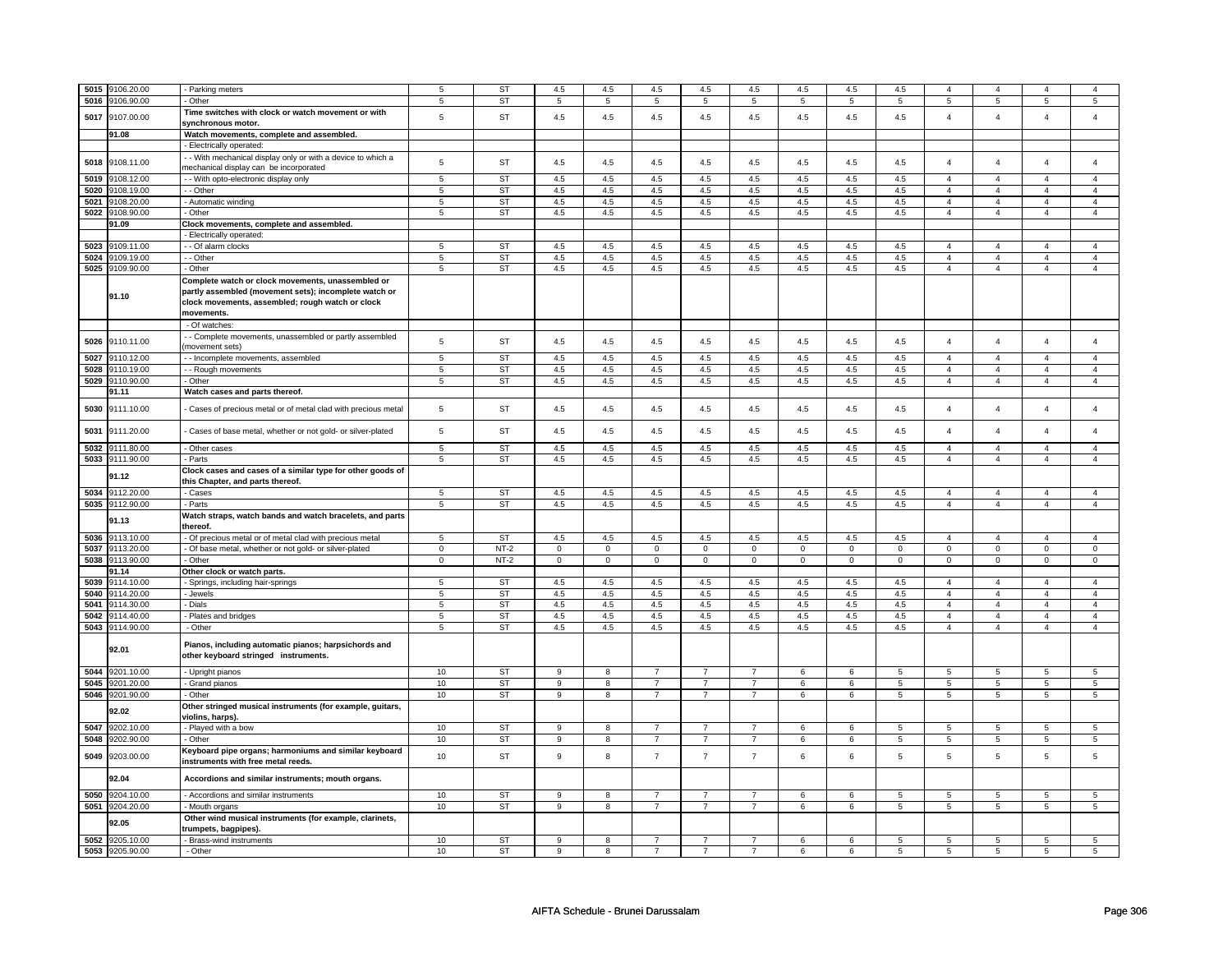| 5054 | 9206.00.00      | Percussion musical instruments (for example, drums,<br>xylophones, cymbals, castanets, maracas).                                                                                                                                                                                                                                                         | 10             | EL.       |                  |                     |                |                |                         |                |                |                |                 |                 |                |                 |
|------|-----------------|----------------------------------------------------------------------------------------------------------------------------------------------------------------------------------------------------------------------------------------------------------------------------------------------------------------------------------------------------------|----------------|-----------|------------------|---------------------|----------------|----------------|-------------------------|----------------|----------------|----------------|-----------------|-----------------|----------------|-----------------|
|      | 92.07           | Musical instruments, the sound of which is produced, or<br>must be amplified, electrically (for example, organs,<br>guitars, accordions).                                                                                                                                                                                                                |                |           |                  |                     |                |                |                         |                |                |                |                 |                 |                |                 |
|      | 5055 9207.10.00 | - Keyboard instruments, other than accordions                                                                                                                                                                                                                                                                                                            | 10             | <b>ST</b> | $\mathbf{q}$     | 8                   | $\overline{7}$ | $\overline{7}$ | $\overline{7}$          | 6              | 6              | 5              | 5               | 5               | 5              | 5               |
|      | 5056 9207.90.00 | - Other                                                                                                                                                                                                                                                                                                                                                  | 10             | <b>ST</b> | 9                | 8                   | $\overline{7}$ | $\overline{7}$ | $\overline{7}$          | 6              | 6              | 5              | $5\overline{5}$ | 5               | 5              | $5\overline{)}$ |
|      |                 |                                                                                                                                                                                                                                                                                                                                                          |                |           |                  |                     |                |                |                         |                |                |                |                 |                 |                |                 |
|      | 92.08           | Musical boxes, fairground organs, mechanical street<br>organs, mechanical singing birds, musical saws and other<br>musical instruments not falling within any other heading of<br>this Chapter; decoy calls of all kinds; whistles, call horns<br>and other mouth-blown sound signalling instruments.                                                    |                |           |                  |                     |                |                |                         |                |                |                |                 |                 |                |                 |
|      | 5057 9208.10.00 | - Musical boxes                                                                                                                                                                                                                                                                                                                                          | $\mathbf 0$    | $NT-2$    | $\mathbf{0}$     | $\mathbf 0$         | $\mathbf 0$    | $\mathbf 0$    | $\circ$                 | $\mathbf{0}$   | $\overline{0}$ | $\circ$        | $\mathbf{0}$    | $\overline{0}$  | $\mathsf 0$    | $\mathsf 0$     |
|      | 5058 9208.90    | - Other:                                                                                                                                                                                                                                                                                                                                                 |                |           |                  |                     |                |                |                         |                |                |                |                 |                 |                |                 |
|      | 9208.90.10      | - - Decoy calls, call horns and other mouth-blown sound<br>signalling instruments                                                                                                                                                                                                                                                                        | $\mathsf 0$    | ST        | $\mathsf 0$      | $\mathsf{O}\xspace$ | $\mathsf 0$    | $\mathsf 0$    | $\mathsf{O}\xspace$     | $\mathbf 0$    | $\mathsf 0$    | $\mathsf 0$    | $\mathsf 0$     | $\mathbf 0$     | $\mathbf 0$    | $\mathbf 0$     |
|      | 9208.90.90      | - - Other                                                                                                                                                                                                                                                                                                                                                | 10             | <b>ST</b> | $\mathbf{Q}$     | 8                   | $\overline{7}$ | $\overline{7}$ | $\overline{7}$          | 6              | 6              | 5              | 5               | $5\phantom{.0}$ | 5              | 5               |
|      | 92.09           | Parts (for example, mechanisms for musical boxes) and<br>accessories (for example, cards, discs and rolls for<br>mechanical instruments) of musical instruments;<br>metronomes, tuning forks and pitch pipes of all kinds.                                                                                                                               |                |           |                  |                     |                |                |                         |                |                |                |                 |                 |                |                 |
| 5059 | 9209.10.00      | - Metronomes, tuning forks and pitch pipes                                                                                                                                                                                                                                                                                                               | 10             | EL.       |                  |                     |                |                |                         |                |                |                |                 |                 |                |                 |
| 5060 | 9209.20.00      | - Mechanisms for musical boxes                                                                                                                                                                                                                                                                                                                           | $\mathbf 0$    | $NT-2$    | $\mathbf 0$      | $\mathbf 0$         | $\mathbf{0}$   | $\mathbf 0$    | $\mathbf 0$             | $\mathbf{0}$   | $\mathbf 0$    | $\mathbf 0$    | 0               | $\mathbf 0$     | 0              | $\mathbf 0$     |
| 5061 | 9209.30.00      | - Musical instrument strings                                                                                                                                                                                                                                                                                                                             | 10             | ST        | 9                | 8                   | $\overline{7}$ | $\overline{7}$ | $\overline{7}$          | 6              | 6              | 5              | 5               | 5               | 5              | 5               |
|      |                 | - Other:                                                                                                                                                                                                                                                                                                                                                 |                |           |                  |                     |                |                |                         |                |                |                |                 |                 |                |                 |
|      | 5062 9209.91    | - - Parts and accessories for pianos:                                                                                                                                                                                                                                                                                                                    |                |           |                  |                     |                |                |                         |                |                |                |                 |                 |                |                 |
|      | 9209.91.10      | - - - Strung backs, keyboards and metal frames for upright<br>pianos                                                                                                                                                                                                                                                                                     | 10             | <b>ST</b> | 9                | 8                   | $\overline{7}$ | $\overline{7}$ | $\overline{7}$          | 6              | 6              | 5              | 5               | 5               | $\overline{5}$ | 5               |
|      | 9209.91.90      | $- -$ Other                                                                                                                                                                                                                                                                                                                                              | 10             | ST        | 9                | 8                   | $\overline{7}$ | $\overline{7}$ | $\overline{7}$          | 6              | 6              | 5              | 5               | 5               | 5              | 5               |
|      |                 | - - Parts and accessories for the musical instruments of                                                                                                                                                                                                                                                                                                 |                |           |                  |                     |                |                |                         |                |                |                |                 |                 |                |                 |
| 5063 | 9209.92.00      | heading 92.02                                                                                                                                                                                                                                                                                                                                            | 10             | <b>ST</b> | 9                | 8                   | $\overline{7}$ | $\overline{7}$ | $\overline{7}$          | 6              | 6              | 5              | 5               | $\overline{5}$  | 5              | 5               |
| 5064 | 9209.93.00      | - - Parts and accessories for the musical instruments of<br>heading 92.03                                                                                                                                                                                                                                                                                | 10             | <b>ST</b> | $\boldsymbol{9}$ | 8                   | $\overline{7}$ | $\overline{7}$ | $\overline{\mathbf{7}}$ | $\,6\,$        | 6              | 5              | $\overline{5}$  | $\,$ 5 $\,$     | 5              | 5               |
| 5065 | 9209.94.00      | - - Parts and accessories for the musical instruments of<br>heading 92.07                                                                                                                                                                                                                                                                                | 10             | <b>ST</b> | $\mathbf{9}$     | 8                   | $\overline{7}$ | $\overline{7}$ | $\overline{7}$          | 6              | 6              | 5              | 5               | $\,$ 5 $\,$     | $\overline{5}$ | 5               |
|      | 5066 9209.99.00 | $-$ - Other                                                                                                                                                                                                                                                                                                                                              | 10             | <b>ST</b> | 9                | 8                   | $\overline{7}$ | $\overline{7}$ | $\overline{7}$          | 6              | 6              | 5              | 5               | 5               | 5              | $5\overline{5}$ |
|      | 93.01           | Military weapons, other than revolvers, pistols and the<br>arms of heading 93.07.                                                                                                                                                                                                                                                                        |                |           |                  |                     |                |                |                         |                |                |                |                 |                 |                |                 |
|      |                 | - Artillery weapons (for example, guns, howitzers and<br>mortars):                                                                                                                                                                                                                                                                                       |                |           |                  |                     |                |                |                         |                |                |                |                 |                 |                |                 |
| 5067 | 9301.11.00      | - - Self-propelled                                                                                                                                                                                                                                                                                                                                       | 0              | $NT-2$    | $\mathbf 0$      | $\mathbf 0$         | $\mathbf 0$    | $\mathbf 0$    | 0                       | $\mathbf 0$    | $\mathbf 0$    | $\mathbf 0$    | $\mathbf 0$     | $\mathbf 0$     | $\mathbf 0$    | 0               |
|      | 5068 9301.19.00 | $-$ Other                                                                                                                                                                                                                                                                                                                                                | $\mathbf 0$    | $NT-2$    | 0                | $\overline{0}$      | $\mathbf 0$    | $\mathbf 0$    | $\mathsf 0$             | $\overline{0}$ | $\mathbf 0$    | $\mathbf 0$    | $\mathbf 0$     | $\mathbf 0$     | $\mathbf 0$    | $\mathsf 0$     |
| 5069 | 9301.20.00      | - Rocket launchers; flame-throwers; grenade launchers;<br>torpedo tubes and similar projectors                                                                                                                                                                                                                                                           | $\mathbf 0$    | $NT-2$    | $\mathbf 0$      | 0                   | $\mathsf 0$    | $\mathbf 0$    | $\mathbf 0$             | $\mathbf{0}$   | $\mathbf 0$    | $\mathbf 0$    | 0               | $\mathsf 0$     | $\mathbf 0$    | $\mathbf 0$     |
| 5070 | 9301.90.00      | - Other                                                                                                                                                                                                                                                                                                                                                  | $\mathbf 0$    | $NT-2$    | $\mathbf 0$      | $\mathbf{0}$        | $\mathbf 0$    | $\mathbf 0$    | $\mathbf{0}$            | $\overline{0}$ | $\mathbf 0$    | $\mathbf 0$    | $\mathbf 0$     | $\mathbf 0$     | $\Omega$       | $\mathbf 0$     |
|      |                 | Revolvers and pistols, other than those of heading 93.03                                                                                                                                                                                                                                                                                                 |                |           |                  |                     |                |                |                         |                |                |                |                 |                 |                |                 |
| 5071 | 9302.00.00      | or 93.04.                                                                                                                                                                                                                                                                                                                                                | $\mathbf 0$    | $NT-2$    | $\mathsf 0$      | $\mathbf 0$         | $\mathsf 0$    | $\mathbf 0$    | $\mathbf 0$             | $\mathsf 0$    | $\mathsf 0$    | $\mathsf 0$    | $\mathbf 0$     | $\mathsf 0$     | $\mathbf 0$    | $\mathbf 0$     |
|      | 93.03           | Other firearms and similar devices which operate by the<br>firing of an explosive charge (for example, sporting shot-<br>guns and rifles, muzzle-loading firearms, Very pistols and<br>other devices designed to project only signal flares,<br>pistols and revolvers for firing blank ammunition, captive-<br>bolt humane killers, line-throwing guns). |                |           |                  |                     |                |                |                         |                |                |                |                 |                 |                |                 |
|      | 5072 9303.10.00 | - Muzzle-loading firearms                                                                                                                                                                                                                                                                                                                                | $\mathbf{0}$   | $NT-2$    | $\mathbf 0$      | $\mathsf 0$         | $\mathsf 0$    | $\mathbf 0$    | $\mathsf 0$             | $\mathsf 0$    | $\mathsf 0$    | $\mathbf 0$    | $\mathsf 0$     | $\mathbf 0$     | $\mathbf 0$    | $\mathbf 0$     |
| 5073 | 9303.20         | - Other sporting, hunting or target-shooting shotguns,<br>including combination shotgun-rifles:                                                                                                                                                                                                                                                          |                |           |                  |                     |                |                |                         |                |                |                |                 |                 |                |                 |
|      | 9303.20.10      | - - Hunting shotguns                                                                                                                                                                                                                                                                                                                                     | $\mathbf 0$    | $NT-2$    | $\mathsf 0$      | $\mathbf 0$         | $\mathsf 0$    | $\mathbf 0$    | $\mathbf 0$             | $\mathbf 0$    | $\mathbf 0$    | $\mathsf 0$    | $\mathbf 0$     | $\mathsf 0$     | $\mathsf 0$    | $\mathbf 0$     |
|      | 9303.20.90      | - - Other                                                                                                                                                                                                                                                                                                                                                | $\overline{0}$ | $NT-2$    | $\overline{0}$   | $\overline{0}$      | $\overline{0}$ | $\mathbf 0$    | $\overline{0}$          | $\overline{0}$ | $\mathbf 0$    | $\overline{0}$ | $\mathbf 0$     | $\overline{0}$  | $\overline{0}$ | $\overline{0}$  |
|      | 5074 9303.30    | - Other sporting, hunting or target-shooting rifles:                                                                                                                                                                                                                                                                                                     |                |           |                  |                     |                |                |                         |                |                |                |                 |                 |                |                 |
|      | 9303.30.10      | - - Hunting rifles                                                                                                                                                                                                                                                                                                                                       | $\mathsf 0$    | $NT-2$    | $\mathsf 0$      | $\mathsf 0$         | $\mathsf 0$    | 0              | $\mathsf 0$             | $\mathsf 0$    | $\mathsf 0$    | $\mathbf 0$    | 0               | $\mathbf 0$     | 0              | $\mathsf 0$     |
|      | 9303.30.90      | - - Other                                                                                                                                                                                                                                                                                                                                                | $\mathbf 0$    | $NT-2$    | $\mathbf 0$      | 0                   | $\mathbf 0$    | $\mathbf 0$    | 0                       | $\mathbf 0$    | $\mathbf 0$    | $\mathbf 0$    | 0               | $\mathbf 0$     | $\mathbf 0$    | $\mathsf{O}$    |
|      | 5075 9303.90.00 | - Other                                                                                                                                                                                                                                                                                                                                                  | $\mathbf{0}$   | $NT-2$    | $\mathbf 0$      | $\mathbf{0}$        | $\mathsf 0$    | $\overline{0}$ | $\mathsf 0$             | $\mathsf 0$    | $\overline{0}$ | $\mathbf{0}$   | $\mathbf{0}$    | $\mathbf 0$     | $\mathbf 0$    | $\mathbf{0}$    |
|      | 5076 93.04      | Other arms (for example, spring, air or gas guns and                                                                                                                                                                                                                                                                                                     |                |           |                  |                     |                |                |                         |                |                |                |                 |                 |                |                 |
|      |                 | pistols, truncheons), excluding those of heading 93.07.                                                                                                                                                                                                                                                                                                  |                |           |                  |                     |                |                |                         |                |                |                |                 |                 |                |                 |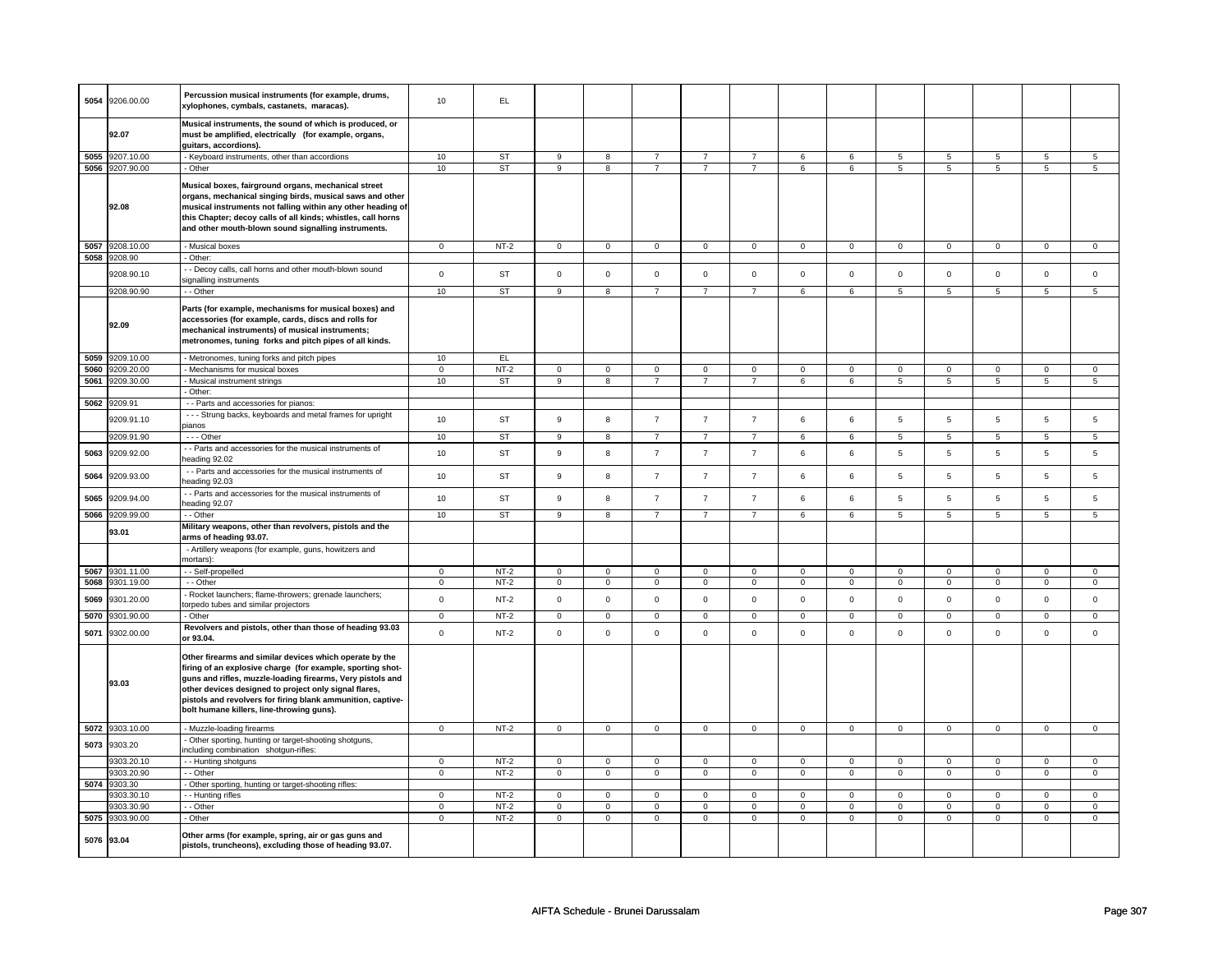|      |                 |                                                                                                                                                                                                                                                                                                      |                | $NT-2$    |                |                | $\Omega$            | $\mathbf 0$    | $\Omega$            |                | $\Omega$            | $\mathbf 0$    | $\Omega$            | $\mathbf{0}$        | $\Omega$       | $\Omega$       |
|------|-----------------|------------------------------------------------------------------------------------------------------------------------------------------------------------------------------------------------------------------------------------------------------------------------------------------------------|----------------|-----------|----------------|----------------|---------------------|----------------|---------------------|----------------|---------------------|----------------|---------------------|---------------------|----------------|----------------|
|      | 9304.00.10      | - Air guns, not exceeding 7 kg                                                                                                                                                                                                                                                                       | $\mathbf 0$    |           | $\mathbf 0$    | $\mathsf 0$    |                     |                |                     | $\mathbf 0$    |                     |                |                     |                     |                |                |
|      | 9304.00.90      | - Other                                                                                                                                                                                                                                                                                              | $\mathsf 0$    | $NT-2$    | 0              | $\mathbf 0$    | 0                   | $\mathbf 0$    | 0                   | $\mathbf 0$    | 0                   | $\mathbf 0$    | 0                   | $\mathbf 0$         | 0              | $\mathbf 0$    |
|      | 93.05           | Parts and accessories of articles of headings 93.01. to                                                                                                                                                                                                                                              |                |           |                |                |                     |                |                     |                |                     |                |                     |                     |                |                |
|      |                 | 93.04.                                                                                                                                                                                                                                                                                               |                |           |                |                |                     |                |                     |                |                     |                |                     |                     |                |                |
|      | 5077 9305.10.00 | - Of revolvers or pistols                                                                                                                                                                                                                                                                            | $\mathbf 0$    | $NT-2$    | $\mathbf 0$    | $\mathbf{0}$   | $\mathbf{0}$        | $\mathbf{0}$   | $\mathbf{0}$        | $\mathbf{0}$   | $\mathbf{0}$        | $\mathbf{0}$   | $\mathbf 0$         | $\mathbf{0}$        | $\Omega$       | $\mathbf{0}$   |
|      |                 | Of shotguns or rifles of heading 93.03:                                                                                                                                                                                                                                                              |                |           |                |                |                     |                |                     |                |                     |                |                     |                     |                |                |
|      | 5078 9305.21    |                                                                                                                                                                                                                                                                                                      |                |           |                |                |                     |                |                     |                |                     |                |                     |                     |                |                |
|      |                 | - - Shotgun barrels:                                                                                                                                                                                                                                                                                 |                |           |                |                |                     |                |                     |                |                     |                |                     |                     |                |                |
|      | 305.21.10       | - - - Of hunting shotguns, not exceeding 7 kg                                                                                                                                                                                                                                                        | $\mathbf 0$    | NT-2      | 0              | $\mathbf 0$    | 0                   | $\mathbf 0$    | 0                   | $\mathbf 0$    | 0                   | $\mathbf 0$    | 0                   | 0                   | 0              | 0              |
|      | 305.21.90       | - - Other                                                                                                                                                                                                                                                                                            | $\mathbf 0$    | $NT-2$    | $\mathbf 0$    | $\mathsf 0$    | $\mathbf 0$         | $\mathbf 0$    | $\mathbf 0$         | $\mathbf 0$    | $\mathbf 0$         | $\mathbf 0$    | $\mathbf 0$         | 0                   | $\Omega$       | 0              |
| 5079 | 9305.29         | - - Other:                                                                                                                                                                                                                                                                                           |                |           |                |                |                     |                |                     |                |                     |                |                     |                     |                |                |
|      | 305.29.10       | - - - Of hunting shotguns, not exceeding 7 kg                                                                                                                                                                                                                                                        | $\mathbf 0$    | $NT-2$    | $\mathbf 0$    | $\mathsf 0$    | $\mathbf 0$         | $\mathbf 0$    | $\mathbf 0$         | $\mathbf 0$    | $\mathbf 0$         | $\mathbf 0$    | $\mathsf 0$         | 0                   | $\Omega$       | 0              |
|      | 9305.29.90      | $- -$ Other                                                                                                                                                                                                                                                                                          | $\overline{0}$ | $NT-2$    | 0              | $\mathbf 0$    | 0                   | $\mathbf 0$    | $\mathbf 0$         | $\overline{0}$ | 0                   | $\mathbf 0$    | 0                   | $\overline{0}$      | $\mathbf 0$    | $\mathbf 0$    |
|      |                 | - Other:                                                                                                                                                                                                                                                                                             |                |           |                |                |                     |                |                     |                |                     |                |                     |                     |                |                |
|      |                 |                                                                                                                                                                                                                                                                                                      | $\overline{0}$ |           | $\overline{0}$ | $\overline{0}$ | $\overline{0}$      | $\overline{0}$ | $\overline{0}$      | $\overline{0}$ | $\overline{0}$      | $\overline{0}$ | $\overline{0}$      | $\overline{0}$      | $\overline{0}$ | $\overline{0}$ |
|      | 5080 9305.91.00 | - - Of military weapons of heading 93.01                                                                                                                                                                                                                                                             |                | $NT-2$    |                |                |                     |                |                     |                |                     |                |                     |                     |                |                |
|      | 5081 9305.99    | - - Other:                                                                                                                                                                                                                                                                                           |                |           |                |                |                     |                |                     |                |                     |                |                     |                     |                |                |
|      | 9305.99.10      | --- Of goods of subheading 9304.00.90                                                                                                                                                                                                                                                                | $\mathsf 0$    | $NT-2$    | $\mathsf 0$    | $\mathsf 0$    | $\mathsf{O}\xspace$ | $\mathbf{0}$   | $\mathsf{O}\xspace$ | $\mathbf{0}$   | $\mathsf{O}\xspace$ | $\mathbf{0}$   | $\mathsf{O}\xspace$ | $\mathsf{O}\xspace$ | $\mathbf 0$    | $\mathsf 0$    |
|      | 9305.99.90      | - - - Other                                                                                                                                                                                                                                                                                          | $\mathbf 0$    | $NT-2$    | $\mathbf 0$    | $\mathbf 0$    | 0                   | $\mathbf 0$    | 0                   | $\mathbf 0$    | 0                   | $\mathbf 0$    | 0                   | 0                   | 0              | 0              |
|      | 93.06           | Bombs, grenades, torpedoes, mines, missiles, and similar<br>munitions of war and parts thereof; cartridges and other<br>ammunition and projectiles and parts thereof, including<br>thereof; cartridges and other ammunition and projectiles<br>and parts thereof, including shot and cartridge wads. |                |           |                |                |                     |                |                     |                |                     |                |                     |                     |                |                |
| 5082 | 9306.10.00      | - Cartridges for riveting or similar tools or for captive-bolt<br>umane killers and parts thereof                                                                                                                                                                                                    | $\mathsf 0$    | $NT-2$    | $\mathbf 0$    | $\mathsf 0$    | $\mathbf 0$         | $\mathbf 0$    | $\mathbf 0$         | $\mathbf 0$    | $\mathbf 0$         | $\mathbf 0$    | $\mathbf 0$         | $\mathbf{O}$        | $\mathbf 0$    | $\mathbf 0$    |
|      |                 | - Shotgun cartridges and parts thereof; air gun pellets:                                                                                                                                                                                                                                             |                |           |                |                |                     |                |                     |                |                     |                |                     |                     |                |                |
| 5083 | 9306.21.00      | - Cartridges                                                                                                                                                                                                                                                                                         | $\mathbf 0$    | $NT-2$    | $\mathbf 0$    | $\mathsf 0$    | 0                   | $\mathbf 0$    | 0                   | $\mathbf 0$    | 0                   | 0              | 0                   | 0                   | 0              | 0              |
| 5084 | 9306.29.00      | - - Other                                                                                                                                                                                                                                                                                            | $\overline{0}$ | $NT-2$    | $\overline{0}$ | $\overline{0}$ | $\mathbf 0$         | $\overline{0}$ | $\overline{0}$      | $\overline{0}$ | $\mathbf 0$         | $\overline{0}$ | $\overline{0}$      | $\overline{0}$      | $\mathbf 0$    | $\overline{0}$ |
|      | 5085 9306.30    | - Other cartridges and parts thereof:                                                                                                                                                                                                                                                                |                |           |                |                |                     |                |                     |                |                     |                |                     |                     |                |                |
|      |                 |                                                                                                                                                                                                                                                                                                      |                | $NT-2$    |                |                |                     |                |                     |                |                     |                |                     |                     | $\Omega$       |                |
|      | 306.30.10       | - Use for revolvers and pistols of heading 93.02                                                                                                                                                                                                                                                     | $\mathbf 0$    |           | $\mathbf 0$    | $\mathbf 0$    | $\mathbf 0$         | $\mathbf 0$    | $\mathbf 0$         | $\mathbf 0$    | $\mathbf 0$         | $\mathbf 0$    | $\mathsf 0$         | $\mathbf{0}$        |                | $\mathbf 0$    |
|      | 9306.30.90      | - Other                                                                                                                                                                                                                                                                                              | $\mathbf 0$    | $NT-2$    | 0              | 0              | 0                   | 0              | 0                   | 0              | 0                   | 0              | 0                   | 0                   | 0              | 0              |
| 5086 | 9306.90.00      | - Other                                                                                                                                                                                                                                                                                              | $\mathbf 0$    | $NT-2$    | $\mathbf 0$    | $\mathsf 0$    | $\mathbf 0$         | $\mathbf 0$    | $\mathbf 0$         | $\mathbf 0$    | $\mathbf 0$         | $\mathbf 0$    | $\mathsf 0$         | $\mathbf 0$         | $\mathbf 0$    | 0              |
| 5087 | 9307.00.00      | Swords, cutlasses, bayonets, lances and similar arms and<br>parts thereof and scabbards and sheaths therefor.                                                                                                                                                                                        | $\mathbf 0$    | $NT-2$    | $\mathbf 0$    | $\mathbf 0$    | $\mathbf 0$         | $\mathbf 0$    | $\mathbf 0$         | $\mathbf 0$    | $\mathbf 0$         | $\mathbf 0$    | $\mathsf 0$         | $\mathbf{0}$        | $\mathbf 0$    | 0              |
|      | 94.01           | Seats (other than those of heading 94.02), whether or not<br>convertible into beds,                                                                                                                                                                                                                  |                |           |                |                |                     |                |                     |                |                     |                |                     |                     |                |                |
|      | 5088 9401.10.00 | Seats of a kind used for aircraft                                                                                                                                                                                                                                                                    | $\mathbf 0$    | $NT-2$    | $\mathbf 0$    | $\mathbf 0$    | $\mathbf 0$         | $\mathbf 0$    | $\mathbf 0$         | $\mathbf 0$    | $\mathbf{0}$        | $\mathbf 0$    | 0                   | 0                   | 0              | $\mathbf 0$    |
| 5089 | 9401.20.00      | Seats of a kind used for motor vehicles                                                                                                                                                                                                                                                              | 5              | ST        | 4.5            | 4.5            | 4.5                 | 4.5            | 4.5                 | 4.5            | 4.5                 | 4.5            | $\overline{4}$      | $\overline{4}$      | $\overline{4}$ | $\overline{4}$ |
| 5090 | 9401.30.00      | Swivel seats with variable height adjustment                                                                                                                                                                                                                                                         | 5              | ST        | 4.5            | 4.5            | 4.5                 | 4.5            | 4.5                 | 4.5            | 4.5                 | 4.5            | $\overline{4}$      | $\overline{4}$      | $\overline{4}$ | $\overline{4}$ |
| 5091 | 9401.40.00      | Seats other than garden seats or camping equipment,<br>convertible into beds                                                                                                                                                                                                                         | 5              | <b>ST</b> | 4.5            | 4.5            | 4.5                 | 4.5            | 4.5                 | 4.5            | 4.5                 | 4.5            | $\overline{4}$      | $\overline{4}$      | $\overline{4}$ | $\overline{4}$ |
|      | 5092 9401.50    | Seats of cane, osier, bamboo or similar materials:                                                                                                                                                                                                                                                   |                |           |                |                |                     |                |                     |                |                     |                |                     |                     |                |                |
|      | 9401.50.10      | - - Of rattan                                                                                                                                                                                                                                                                                        | 5              | <b>ST</b> | 4.5            | 4.5            | 4.5                 | 4.5            | 4.5                 | 4.5            | 4.5                 | 4.5            | 4                   | $\overline{4}$      | $\overline{4}$ | $\overline{4}$ |
|      | 9401.50.90      | - - Other                                                                                                                                                                                                                                                                                            | 5              | <b>ST</b> | 4.5            | 4.5            | 4.5                 | 4.5            | 4.5                 | 4.5            | 4.5                 | 4.5            | $\overline{4}$      | $\overline{4}$      | $\overline{4}$ | $\overline{4}$ |
|      |                 |                                                                                                                                                                                                                                                                                                      |                |           |                |                |                     |                |                     |                |                     |                |                     |                     |                |                |
|      |                 | Other seats, with wooden frames:                                                                                                                                                                                                                                                                     |                |           |                |                |                     |                |                     |                |                     |                |                     |                     |                |                |
|      | 5093 9401.61    | - - Upholstered:                                                                                                                                                                                                                                                                                     |                |           |                |                |                     |                |                     |                |                     |                |                     |                     |                |                |
|      | 9401.61.10      | --- Assembled                                                                                                                                                                                                                                                                                        | 5              | <b>ST</b> | 4.5            | 4.5            | 4.5                 | 4.5            | 4.5                 | 4.5            | 4.5                 | 4.5            | $\overline{4}$      | $\overline{4}$      | $\overline{4}$ | $\overline{4}$ |
|      | 9401.61.20      | - - - Not assembled                                                                                                                                                                                                                                                                                  | $\overline{5}$ | ST        | 4.5            | 4.5            | 4.5                 | 4.5            | 4.5                 | 4.5            | 4.5                 | 4.5            | $\overline{4}$      | $\overline{4}$      | $\overline{4}$ | $\overline{4}$ |
|      | 5094 9401.69    | - - Other:                                                                                                                                                                                                                                                                                           |                |           |                |                |                     |                |                     |                |                     |                |                     |                     |                |                |
|      | 9401.69.10      | --- Assembled                                                                                                                                                                                                                                                                                        | 5              | <b>ST</b> | $4.5\,$        | 4.5            | $4.5\,$             | $4.5\,$        | 4.5                 | 4.5            | 4.5                 | 4.5            | $\overline{4}$      | $\overline{4}$      | $\overline{a}$ | $\overline{4}$ |
|      | 9401.69.20      | - - - Not assembled                                                                                                                                                                                                                                                                                  | 5              | <b>ST</b> | 4.5            | 4.5            | 4.5                 | 4.5            | 4.5                 | 4.5            | 4.5                 | 4.5            | $\overline{4}$      | $\overline{4}$      | $\overline{4}$ | $\overline{4}$ |
|      |                 | Other seats, with metal frames:                                                                                                                                                                                                                                                                      |                |           |                |                |                     |                |                     |                |                     |                |                     |                     |                |                |
| 5095 | 9401.71.00      | - Upholstered                                                                                                                                                                                                                                                                                        | 5              | <b>ST</b> | 4.5            | 4.5            | 4.5                 | 4.5            | 4.5                 | 4.5            | 4.5                 | 4.5            | $\overline{4}$      | $\overline{4}$      | $\overline{4}$ | $\overline{4}$ |
| 5096 | 9401.79.00      | - - Other                                                                                                                                                                                                                                                                                            | 5              | EL        |                |                |                     |                |                     |                |                     |                |                     |                     |                |                |
| 5097 | 9401.80         | - Other seats:                                                                                                                                                                                                                                                                                       |                |           |                |                |                     |                |                     |                |                     |                |                     |                     |                |                |
|      | 401.80.10       | - - Baby walkers                                                                                                                                                                                                                                                                                     | $\mathbf 0$    | ST        | $\mathbf 0$    | $\mathbf 0$    | $\mathbf 0$         | $\mathbf 0$    | $\mathbf 0$         | $\mathbf 0$    | $\mathbf 0$         | $\mathbf 0$    | $\mathsf 0$         | $\mathbf 0$         | $\mathbf 0$    | $\mathbf 0$    |
|      | 9401.80.90      | - - Other                                                                                                                                                                                                                                                                                            | $\overline{5}$ | <b>ST</b> | 4.5            | 4.5            | 4.5                 | 4.5            | 4.5                 | 4.5            | 4.5                 | 4.5            |                     | $\overline{4}$      |                | $\overline{4}$ |
|      |                 |                                                                                                                                                                                                                                                                                                      |                |           |                |                |                     |                |                     |                |                     |                | $\overline{4}$      |                     | $\overline{4}$ |                |
|      | 5098 9401.90    | - Parts:                                                                                                                                                                                                                                                                                             |                |           |                |                |                     |                |                     |                |                     |                |                     |                     |                |                |
|      |                 | - - Of aircraft seats:                                                                                                                                                                                                                                                                               |                |           |                |                |                     |                |                     |                |                     |                |                     |                     |                |                |
|      | 9401.90.11      | - - - Of plastics                                                                                                                                                                                                                                                                                    | 5              | <b>ST</b> | 4.5            | 4.5            | $4.5\,$             | 4.5            | 4.5                 | 4.5            | 4.5                 | 4.5            | $\overline{4}$      | $\overline{4}$      | $\overline{4}$ | $\overline{4}$ |
|      | 9401.90.19      | $- -$ Other                                                                                                                                                                                                                                                                                          | $\sqrt{5}$     | <b>ST</b> | 4.5            | 4.5            | 4.5                 | 4.5            | 4.5                 | 4.5            | 4.5                 | 4.5            | $\overline{4}$      | $\overline{4}$      | $\overline{4}$ | $\overline{4}$ |
|      | 9401.90.20      | - - Of baby walkers                                                                                                                                                                                                                                                                                  | $\overline{0}$ | ST        | $\mathbf 0$    | $\overline{0}$ | $\mathbf 0$         | $\overline{0}$ | $\overline{0}$      | $\overline{0}$ | $\overline{0}$      | $\overline{0}$ | $\mathbf 0$         | $\overline{0}$      | $\mathbf 0$    | $\overline{0}$ |
|      |                 | - - Other:                                                                                                                                                                                                                                                                                           |                |           |                |                |                     |                |                     |                |                     |                |                     |                     |                |                |
|      | 9401.90.91      | - - Of goods of subheading 9401.20.00 or 9401.30.00                                                                                                                                                                                                                                                  | 5              | <b>ST</b> | $4.5\,$        | $4.5\,$        | 4.5                 | $4.5\,$        | 4.5                 | $4.5\,$        | 4.5                 | $4.5\,$        | $\overline{4}$      | $\overline{4}$      | $\overline{4}$ | $\overline{4}$ |
|      | 9401.90.92      | - - - Other, of plastics                                                                                                                                                                                                                                                                             | 5              | <b>ST</b> | 4.5            | 4.5            | 4.5                 | 4.5            | 4.5                 | 4.5            | 4.5                 | 4.5            | $\overline{4}$      | $\overline{4}$      | $\overline{4}$ | $\overline{4}$ |
|      | 9401.90.99      | --- Other                                                                                                                                                                                                                                                                                            | 5              | ST        | 4.5            | 4.5            | $4.5\,$             | 4.5            | 4.5                 | 4.5            | 4.5                 | 4.5            | $\overline{4}$      | $\overline{4}$      | $\overline{4}$ | $\overline{4}$ |
|      |                 |                                                                                                                                                                                                                                                                                                      |                |           |                |                |                     |                |                     |                |                     |                |                     |                     |                |                |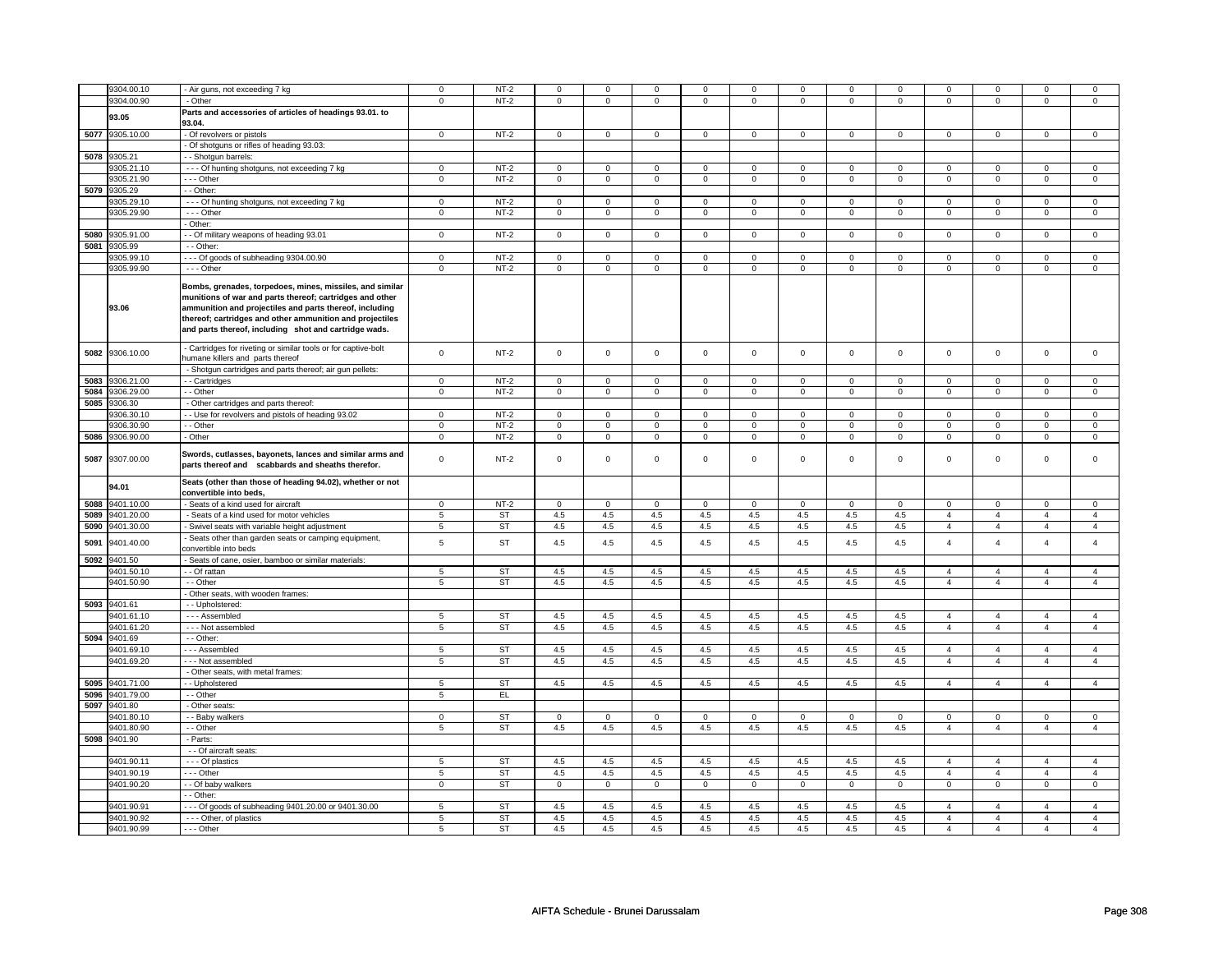|      | 94.02           | Medical, surgical, dental or veterinary furniture (for<br>example, operating tables, examination tables, hospital<br>beds with mechanical fittings, dentists' chairs); barbers'<br>chairs and similar chairs, having rotating as well as both<br>reclining and elevating movements; parts of the foregoing |                 |           |     |         |     |     |         |     |         |     |                |                |                |                |
|------|-----------------|------------------------------------------------------------------------------------------------------------------------------------------------------------------------------------------------------------------------------------------------------------------------------------------------------------|-----------------|-----------|-----|---------|-----|-----|---------|-----|---------|-----|----------------|----------------|----------------|----------------|
|      |                 | articles.                                                                                                                                                                                                                                                                                                  |                 |           |     |         |     |     |         |     |         |     |                |                |                |                |
|      | 5099 9402.10    | - Dentists', barbers' or similar chairs and parts thereof:                                                                                                                                                                                                                                                 |                 |           |     |         |     |     |         |     |         |     |                |                |                |                |
|      | 9402.10.10      | - - Dentists' chairs                                                                                                                                                                                                                                                                                       | 5               | EL        |     |         |     |     |         |     |         |     |                |                |                |                |
|      | 9402.10.20      | - - Parts of dentists' chairs                                                                                                                                                                                                                                                                              | 5               | EL        |     |         |     |     |         |     |         |     |                |                |                |                |
|      | 9402.10.30      | - - Barbers' and hairdressers' chairs and parts thereof                                                                                                                                                                                                                                                    | 5               | EL.       |     |         |     |     |         |     |         |     |                |                |                |                |
|      | 9402.10.90      | - - Other                                                                                                                                                                                                                                                                                                  | $\overline{5}$  | EL        |     |         |     |     |         |     |         |     |                |                |                |                |
|      | 5100 9402.90    | - Other:                                                                                                                                                                                                                                                                                                   |                 |           |     |         |     |     |         |     |         |     |                |                |                |                |
|      | 9402.90.10      | - Furniture specially designed for medical, surgical or<br>veterinary surgical purposes and parts thereof                                                                                                                                                                                                  | $\,$ 5 $\,$     | <b>ST</b> | 4.5 | 4.5     | 4.5 | 4.5 | 4.5     | 4.5 | 4.5     | 4.5 | 4              | $\overline{4}$ | $\Delta$       | $\overline{4}$ |
|      | 9402.90.90      | - - Other                                                                                                                                                                                                                                                                                                  | $\overline{5}$  | <b>ST</b> | 4.5 | 4.5     | 4.5 | 4.5 | 4.5     | 4.5 | 4.5     | 4.5 | $\overline{4}$ | $\overline{4}$ | $\overline{4}$ | $\overline{4}$ |
|      | 94.03           | Other furniture and parts thereof.                                                                                                                                                                                                                                                                         |                 |           |     |         |     |     |         |     |         |     |                |                |                |                |
| 5101 | 9403.10.00      | - Metal furniture of a kind used in offices                                                                                                                                                                                                                                                                | $5\phantom{.0}$ | EL.       |     |         |     |     |         |     |         |     |                |                |                |                |
|      | 5102 9403.20    | - Other metal furniture:                                                                                                                                                                                                                                                                                   |                 |           |     |         |     |     |         |     |         |     |                |                |                |                |
|      | 9403.20.10      | - Board used for checking-in at airports and stations                                                                                                                                                                                                                                                      | 5               | EL        |     |         |     |     |         |     |         |     |                |                |                |                |
|      | 9403.20.90      | - - Other                                                                                                                                                                                                                                                                                                  | $\sqrt{5}$      | EL        |     |         |     |     |         |     |         |     |                |                |                |                |
|      | 5103 9403.30    | - Wooden furniture of a kind used in offices:                                                                                                                                                                                                                                                              |                 |           |     |         |     |     |         |     |         |     |                |                |                |                |
|      | 9403.30.10      | - - Assembled                                                                                                                                                                                                                                                                                              | $5\phantom{.0}$ | EL.       |     |         |     |     |         |     |         |     |                |                |                |                |
|      | 9403.30.20      | - - Not assembled                                                                                                                                                                                                                                                                                          | $\overline{5}$  | EL        |     |         |     |     |         |     |         |     |                |                |                |                |
| 5104 | 9403.40         | - Wooden furniture of a kind used in the kitchen:                                                                                                                                                                                                                                                          |                 |           |     |         |     |     |         |     |         |     |                |                |                |                |
|      | 9403.40.10      | - - Assembled                                                                                                                                                                                                                                                                                              | 5               | ST        | 4.5 | 4.5     | 4.5 | 4.5 | 4.5     | 4.5 | 4.5     | 4.5 | $\overline{4}$ | $\overline{4}$ | $\overline{4}$ | 4              |
|      | 9403.40.20      | - - Not assembled                                                                                                                                                                                                                                                                                          | $\overline{5}$  | <b>ST</b> | 4.5 | 4.5     | 4.5 | 4.5 | 4.5     | 4.5 | 4.5     | 4.5 | $\overline{4}$ | $\overline{4}$ | $\overline{4}$ | $\overline{4}$ |
|      | 5105 9403.50    | - Wooden furniture of a kind used in the bedroom:                                                                                                                                                                                                                                                          |                 |           |     |         |     |     |         |     |         |     |                |                |                |                |
|      |                 | - - Bedroom sets:                                                                                                                                                                                                                                                                                          |                 |           |     |         |     |     |         |     |         |     |                |                |                |                |
|      | 9403.50.11      | - - - Assembled                                                                                                                                                                                                                                                                                            | 5               | EL        |     |         |     |     |         |     |         |     |                |                |                |                |
|      | 9403.50.19      | --- Not assembled                                                                                                                                                                                                                                                                                          | $\sqrt{5}$      | EL.       |     |         |     |     |         |     |         |     |                |                |                |                |
|      |                 | - - Other:                                                                                                                                                                                                                                                                                                 |                 |           |     |         |     |     |         |     |         |     |                |                |                |                |
|      | 9403.50.91      | --- Assembled                                                                                                                                                                                                                                                                                              | 5               | EL        |     |         |     |     |         |     |         |     |                |                |                |                |
|      | 9403.50.99      | --- Not assembled                                                                                                                                                                                                                                                                                          | 5               | EL        |     |         |     |     |         |     |         |     |                |                |                |                |
| 5106 | 9403.60         | - Other wooden furniture:                                                                                                                                                                                                                                                                                  |                 |           |     |         |     |     |         |     |         |     |                |                |                |                |
|      |                 | - - Dining and living room sets:                                                                                                                                                                                                                                                                           |                 |           |     |         |     |     |         |     |         |     |                |                |                |                |
|      | 9403.60.11      | --- Assembled                                                                                                                                                                                                                                                                                              | $5\overline{5}$ | EL.       |     |         |     |     |         |     |         |     |                |                |                |                |
|      | 9403.60.19      | --- Not assembled                                                                                                                                                                                                                                                                                          | 5               | EL.       |     |         |     |     |         |     |         |     |                |                |                |                |
|      |                 | - - Fume cupboards for use in medical laboratories:                                                                                                                                                                                                                                                        |                 |           |     |         |     |     |         |     |         |     |                |                |                |                |
|      | 9403.60.21      | --- Assembled                                                                                                                                                                                                                                                                                              | 5               | EL        |     |         |     |     |         |     |         |     |                |                |                |                |
|      | 9403.60.29      | --- Not assembled                                                                                                                                                                                                                                                                                          | 5               | EL        |     |         |     |     |         |     |         |     |                |                |                |                |
|      |                 | - - Board used for checking-in at airport and stations:                                                                                                                                                                                                                                                    |                 |           |     |         |     |     |         |     |         |     |                |                |                |                |
|      | 9403.60.31      | --- Assembled                                                                                                                                                                                                                                                                                              | 5               | EL.<br>EL |     |         |     |     |         |     |         |     |                |                |                |                |
|      | 9403.60.39      | --- Not assembled<br>- - Other:                                                                                                                                                                                                                                                                            | $\sqrt{5}$      |           |     |         |     |     |         |     |         |     |                |                |                |                |
|      | 9403.60.91      | --- Assembled                                                                                                                                                                                                                                                                                              | 5               | EL.       |     |         |     |     |         |     |         |     |                |                |                |                |
|      | 9403.60.99      | - - - Not assembled                                                                                                                                                                                                                                                                                        | $\overline{5}$  | EL        |     |         |     |     |         |     |         |     |                |                |                |                |
|      | 5107 9403.70    | - Furniture of plastics:                                                                                                                                                                                                                                                                                   |                 |           |     |         |     |     |         |     |         |     |                |                |                |                |
|      | 9403.70.10      | - - Furniture of a kind used in offices                                                                                                                                                                                                                                                                    | 5               | ST        | 4.5 | 4.5     | 4.5 | 4.5 | $4.5\,$ | 4.5 | 4.5     | 4.5 | $\overline{4}$ | $\overline{4}$ | 4              | $\overline{a}$ |
|      | 9403.70.20      | - - Fume cupboards for use in medical laboratories                                                                                                                                                                                                                                                         | 5               | <b>ST</b> | 4.5 | 4.5     | 4.5 | 4.5 | 4.5     | 4.5 | 4.5     | 4.5 | $\overline{4}$ | $\overline{4}$ | $\overline{4}$ | $\overline{4}$ |
|      | 9403.70.90      | - - Other                                                                                                                                                                                                                                                                                                  | $\,$ 5 $\,$     | ST        | 4.5 | $4.5\,$ | 4.5 | 4.5 | $4.5\,$ | 4.5 | $4.5\,$ | 4.5 | $\overline{4}$ | $\overline{4}$ | $\overline{4}$ | $\overline{4}$ |
| 5108 | 9403.80         | Furniture of other materials, including cane, osier, bamboo<br>or similar materials:                                                                                                                                                                                                                       |                 |           |     |         |     |     |         |     |         |     |                |                |                |                |
|      | 9403.80.10      | - - Bedroom, dining room or living room sets of rattan                                                                                                                                                                                                                                                     | $5\overline{5}$ | EL        |     |         |     |     |         |     |         |     |                |                |                |                |
|      | 9403.80.20      | - Bedroom, dining room or living room sets of other materials                                                                                                                                                                                                                                              | $\,$ 5 $\,$     | EL        |     |         |     |     |         |     |         |     |                |                |                |                |
|      |                 | - - Of a kind used in parks, gardens or vestibules:                                                                                                                                                                                                                                                        |                 |           |     |         |     |     |         |     |         |     |                |                |                |                |
|      | 9403.80.31      | - - - Of worked monumental or building stone                                                                                                                                                                                                                                                               | 5               | EL.       |     |         |     |     |         |     |         |     |                |                |                |                |
|      | 9403.80.32      | - - - Of cement, of concrete or artificial stone                                                                                                                                                                                                                                                           | $\overline{5}$  | EL        |     |         |     |     |         |     |         |     |                |                |                |                |
|      | 9403.80.33      | - - - Of asbestos-cement, of cellulose fibre-cement or the like                                                                                                                                                                                                                                            | 5               | EL        |     |         |     |     |         |     |         |     |                |                |                |                |
|      | 9403.80.34      | - - - Of ceramics                                                                                                                                                                                                                                                                                          | 5               | EL.       |     |         |     |     |         |     |         |     |                |                |                |                |
|      | 9403.80.39      | --- Other                                                                                                                                                                                                                                                                                                  | $\sqrt{5}$      | EL.       |     |         |     |     |         |     |         |     |                |                |                |                |
|      | 9403.80.40      | - - Fume cupboards for use in medical laboratories                                                                                                                                                                                                                                                         | 5               | EL.       |     |         |     |     |         |     |         |     |                |                |                |                |
|      | 9403.80.90      | - - Other                                                                                                                                                                                                                                                                                                  | 5               | EL        |     |         |     |     |         |     |         |     |                |                |                |                |
|      | 5109 9403.90.00 | - Parts                                                                                                                                                                                                                                                                                                    | 5               | <b>ST</b> | 4.5 | 4.5     | 4.5 | 4.5 | 4.5     | 4.5 | 4.5     | 4.5 | $\overline{4}$ | $\overline{4}$ | $\overline{4}$ | $\overline{4}$ |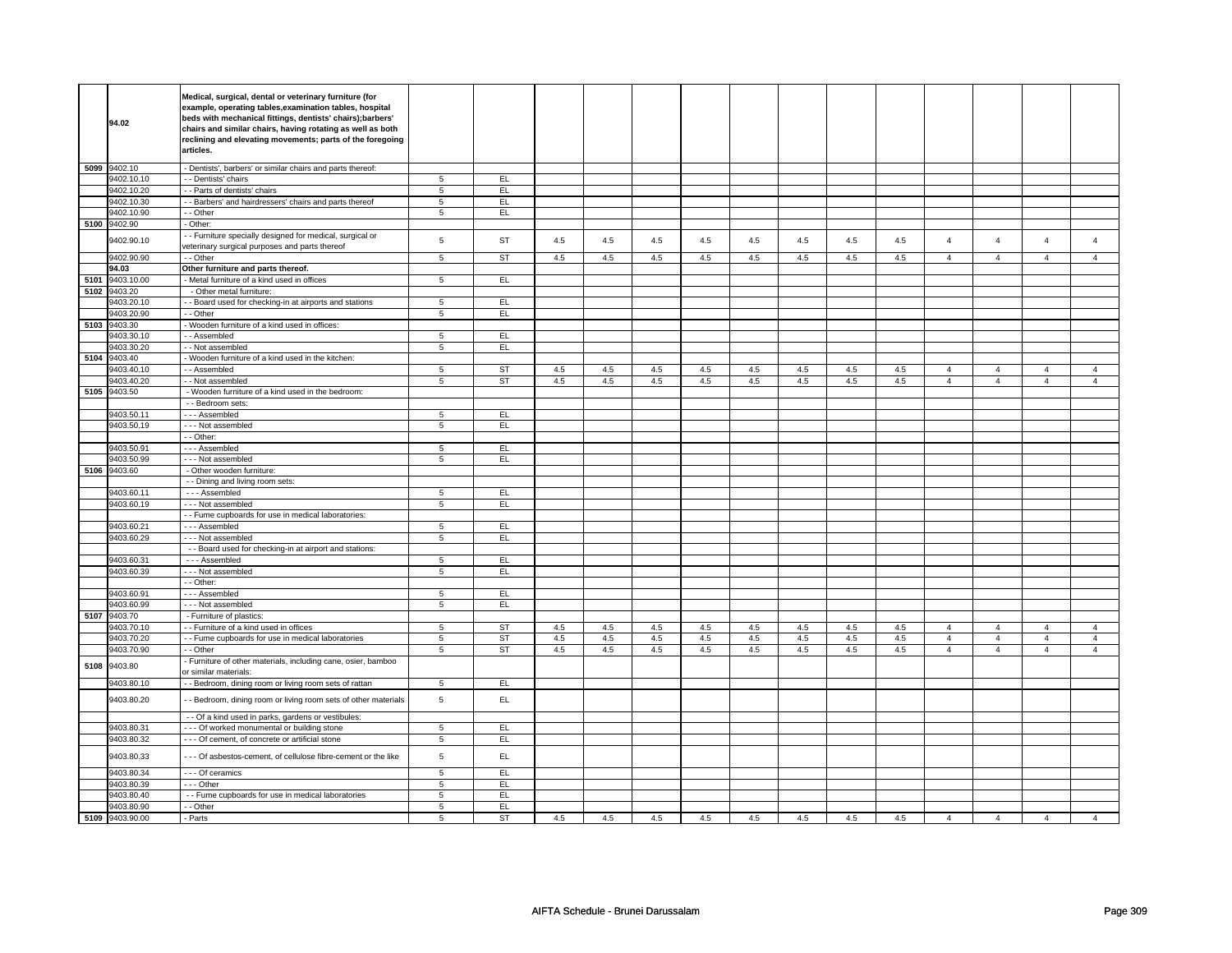|      | 94.04           | Mattress supports; articles of bedding and similar<br>furnishings (for example, mattresses, quilts, eiderdowns,<br>cushions, pouffes and pillows) fitted withsprings or<br>stuffed or internally fitted with any material or of cellular<br>rubber or plastics, whether or not covered.        |                |           |     |     |     |     |     |     |     |     |                |                |                |                |
|------|-----------------|------------------------------------------------------------------------------------------------------------------------------------------------------------------------------------------------------------------------------------------------------------------------------------------------|----------------|-----------|-----|-----|-----|-----|-----|-----|-----|-----|----------------|----------------|----------------|----------------|
|      | 5110 9404.10.00 | <b>Mattress supports</b>                                                                                                                                                                                                                                                                       | $\overline{5}$ | <b>ST</b> | 4.5 | 4.5 | 4.5 | 4.5 | 4.5 | 4.5 | 4.5 | 4.5 | $\overline{4}$ | $\overline{4}$ | $\overline{4}$ | $\overline{4}$ |
|      |                 | Mattresses:                                                                                                                                                                                                                                                                                    |                |           |     |     |     |     |     |     |     |     |                |                |                |                |
| 5111 | 9404.21.00      | - Of cellular rubber or plastics, whether or not covered                                                                                                                                                                                                                                       | 5              | <b>ST</b> | 4.5 | 4.5 | 4.5 | 4.5 | 4.5 | 4.5 | 4.5 | 4.5 | $\overline{4}$ | $\overline{4}$ | $\overline{4}$ | $\overline{4}$ |
| 5112 | 9404.29         | - - Of other materials:                                                                                                                                                                                                                                                                        |                |           |     |     |     |     |     |     |     |     |                |                |                |                |
|      | 9404.29.10      | - - - Mattress springs                                                                                                                                                                                                                                                                         | 5              | <b>ST</b> | 4.5 | 4.5 | 4.5 | 4.5 | 4.5 | 4.5 | 4.5 | 4.5 | $\overline{4}$ | $\overline{4}$ | $\overline{4}$ | $\overline{4}$ |
|      | 9404.29.20      | - - - Other, hyperthermia / hypothermia type                                                                                                                                                                                                                                                   | $\overline{5}$ | <b>ST</b> | 4.5 | 4.5 | 4.5 | 4.5 | 4.5 | 4.5 | 4.5 | 4.5 | $\overline{4}$ | $\overline{4}$ | $\overline{4}$ | $\overline{4}$ |
|      | 9404.29.90      | --- Other                                                                                                                                                                                                                                                                                      | 5              | <b>ST</b> | 4.5 | 4.5 | 4.5 | 4.5 | 4.5 | 4.5 | 4.5 | 4.5 | $\overline{4}$ | $\overline{4}$ | $\overline{4}$ | $\overline{4}$ |
|      | 9404.30.00      |                                                                                                                                                                                                                                                                                                | 5              | <b>ST</b> | 4.5 | 4.5 | 4.5 | 4.5 | 4.5 | 4.5 | 4.5 | 4.5 |                | $\overline{4}$ | $\overline{4}$ |                |
| 5113 |                 | - Sleeping bags                                                                                                                                                                                                                                                                                |                |           |     |     |     |     |     |     |     |     | $\overline{4}$ |                |                | $\overline{4}$ |
| 5114 | 9404.90         | Other:                                                                                                                                                                                                                                                                                         |                |           |     |     |     |     |     |     |     |     |                |                |                |                |
|      | 9404.90.10      | - Quilts, bedspreads and mattress protectors                                                                                                                                                                                                                                                   | 5              | EL        |     |     |     |     |     |     |     |     |                |                |                |                |
|      | 9404.90.20      | - Foam rubber bolsters, pillows, cushions, pouffes                                                                                                                                                                                                                                             | $\sqrt{5}$     | EL        |     |     |     |     |     |     |     |     |                |                |                |                |
|      | 9404.90.90      | - Other                                                                                                                                                                                                                                                                                        | 5              | EL        |     |     |     |     |     |     |     |     |                |                |                |                |
|      | 94.05           | Lamps and lighting fittings including searchlights and<br>spotlights and parts thereof, not elsewhere specified or<br>included; illuminated signs, illuminated name-plates and<br>the like, having a permanently fixed light source, and parts<br>thereof not elsewhere specified or included. |                |           |     |     |     |     |     |     |     |     |                |                |                |                |
|      | 5115 9405.10    | - Chandeliers and other electric ceiling or wall lighting fittings,<br>excluding those ofa kind used for lighting public open spaces<br>or thoroughfares:                                                                                                                                      |                |           |     |     |     |     |     |     |     |     |                |                |                |                |
|      |                 | - - Fluorescent lighting fittings:                                                                                                                                                                                                                                                             |                |           |     |     |     |     |     |     |     |     |                |                |                |                |
|      | 9405.10.11      | --- Of a capacity not exceeding 40 W                                                                                                                                                                                                                                                           | 5              | EL        |     |     |     |     |     |     |     |     |                |                |                |                |
|      | 9405.10.19      | --- Of a capacity exceeding 40 W                                                                                                                                                                                                                                                               | $\overline{5}$ | EL        |     |     |     |     |     |     |     |     |                |                |                |                |
|      | 9405.10.20      | - - Surgical lamps                                                                                                                                                                                                                                                                             | 5              | EL        |     |     |     |     |     |     |     |     |                |                |                |                |
|      | 9405.10.30      | - - Spotlights                                                                                                                                                                                                                                                                                 | 5              | EL        |     |     |     |     |     |     |     |     |                |                |                |                |
|      | 9405.10.90      | - - Other                                                                                                                                                                                                                                                                                      | 5              | EL.       |     |     |     |     |     |     |     |     |                |                |                |                |
|      |                 |                                                                                                                                                                                                                                                                                                |                |           |     |     |     |     |     |     |     |     |                |                |                |                |
| 5116 | 9405.20         | - Electric table, desk, bedside or floor-standing lamps:                                                                                                                                                                                                                                       |                |           |     |     |     |     |     |     |     |     |                |                |                |                |
|      | 9405.20.10      | - - Surgical lamps                                                                                                                                                                                                                                                                             | $\overline{5}$ | EL        |     |     |     |     |     |     |     |     |                |                |                |                |
|      | 9405.20.20      | - - Spotlights                                                                                                                                                                                                                                                                                 | 5              | EL        |     |     |     |     |     |     |     |     |                |                |                |                |
|      | 3405.20.90      | - Other                                                                                                                                                                                                                                                                                        | $\overline{5}$ | EL        |     |     |     |     |     |     |     |     |                |                |                |                |
| 5117 | 9405.30.00      | - Lighting sets of a kind used for Christmas trees                                                                                                                                                                                                                                             | 5              | ST        | 4.5 | 4.5 | 4.5 | 4.5 | 4.5 | 4.5 | 4.5 | 4.5 | $\overline{4}$ | 4              | $\overline{4}$ | $\overline{0}$ |
| 5118 | 9405.40         | - Other electric lamps and lighting fittings:                                                                                                                                                                                                                                                  |                |           |     |     |     |     |     |     |     |     |                |                |                |                |
|      | 9405.40.10      | - Surgical lamps, including specialised operating lights; pilot<br>amp assemblies for electro-thermic domestic appliances of<br>heading 85.16                                                                                                                                                  | 5              | EL        |     |     |     |     |     |     |     |     |                |                |                |                |
|      | 9405.40.20      | - - Searchlights                                                                                                                                                                                                                                                                               | 5              | EL        |     |     |     |     |     |     |     |     |                |                |                |                |
|      | 9405.40.30      | - - Fibreoptic operation headlights                                                                                                                                                                                                                                                            | 5              | EL.       |     |     |     |     |     |     |     |     |                |                |                |                |
|      | 9405.40.40      | - - Spotlights                                                                                                                                                                                                                                                                                 | 5              | EL        |     |     |     |     |     |     |     |     |                |                |                |                |
|      | 9405.40.50      | - - Street lamps or lanterns                                                                                                                                                                                                                                                                   | $\overline{5}$ | EL        |     |     |     |     |     |     |     |     |                |                |                |                |
|      | 9405.40.60      | - Other exterior lighting, other than street lamps or lanterns                                                                                                                                                                                                                                 | 5              | EL        |     |     |     |     |     |     |     |     |                |                |                |                |
|      | 9405.40.70      | - Non-flashing aerodrome beacons; lamps for railway rolling<br>stock, locomotives, aircraft, ships, or lighthouses, of base<br>metal                                                                                                                                                           | 5              | EL        |     |     |     |     |     |     |     |     |                |                |                |                |
|      | 9405.40.90      | - Other, including other electric lamps and lighting fittings, of<br>boow                                                                                                                                                                                                                      | 5              | EL.       |     |     |     |     |     |     |     |     |                |                |                |                |
|      | 5119 9405.50    | - Non-electrical lamps and lighting fittings:                                                                                                                                                                                                                                                  |                |           |     |     |     |     |     |     |     |     |                |                |                |                |
|      | 9405.50.10      | - - Of oil-burning type other than oil lamps                                                                                                                                                                                                                                                   | $\overline{0}$ | EL        |     |     |     |     |     |     |     |     |                |                |                |                |
|      |                 | - - Oil lamps:                                                                                                                                                                                                                                                                                 |                |           |     |     |     |     |     |     |     |     |                |                |                |                |
|      | 9405.50.21      | - - - Of brass, used for religious rites                                                                                                                                                                                                                                                       | $\mathbf 0$    | EL        |     |     |     |     |     |     |     |     |                |                |                |                |
|      | 9405.50.22      | - - - Of other base metal, or of wood                                                                                                                                                                                                                                                          | $\mathbf 0$    | EL        |     |     |     |     |     |     |     |     |                |                |                |                |
|      |                 |                                                                                                                                                                                                                                                                                                |                |           |     |     |     |     |     |     |     |     |                |                |                |                |
|      | 9405.50.23      | - - - Of plastics, stone, ceramics or glass                                                                                                                                                                                                                                                    | $\mathbf 0$    | EL        |     |     |     |     |     |     |     |     |                |                |                |                |
|      | 9405.50.29      | --- Other                                                                                                                                                                                                                                                                                      | $\mathsf 0$    | EL.       |     |     |     |     |     |     |     |     |                |                |                |                |
|      | 9405.50.30      | - - Miners' lamps and quarrymen's lamps                                                                                                                                                                                                                                                        | $\overline{0}$ | EL        |     |     |     |     |     |     |     |     |                |                |                |                |
|      |                 | - - Hurricane lamps:                                                                                                                                                                                                                                                                           |                |           |     |     |     |     |     |     |     |     |                |                |                |                |
|      | 9405.50.41      | --- Of base metal                                                                                                                                                                                                                                                                              | $\mathbf 0$    | EL        |     |     |     |     |     |     |     |     |                |                |                |                |
|      | 9405.50.49      | - - - Other                                                                                                                                                                                                                                                                                    | $\mathbf 0$    | EL        |     |     |     |     |     |     |     |     |                |                |                |                |
|      | 9405.50.90      | - - Other                                                                                                                                                                                                                                                                                      | $\mathbf 0$    | EL.       |     |     |     |     |     |     |     |     |                |                |                |                |
|      | 5120 9405.60    | - Illuminated signs, illuminated name-plates and the like:                                                                                                                                                                                                                                     |                |           |     |     |     |     |     |     |     |     |                |                |                |                |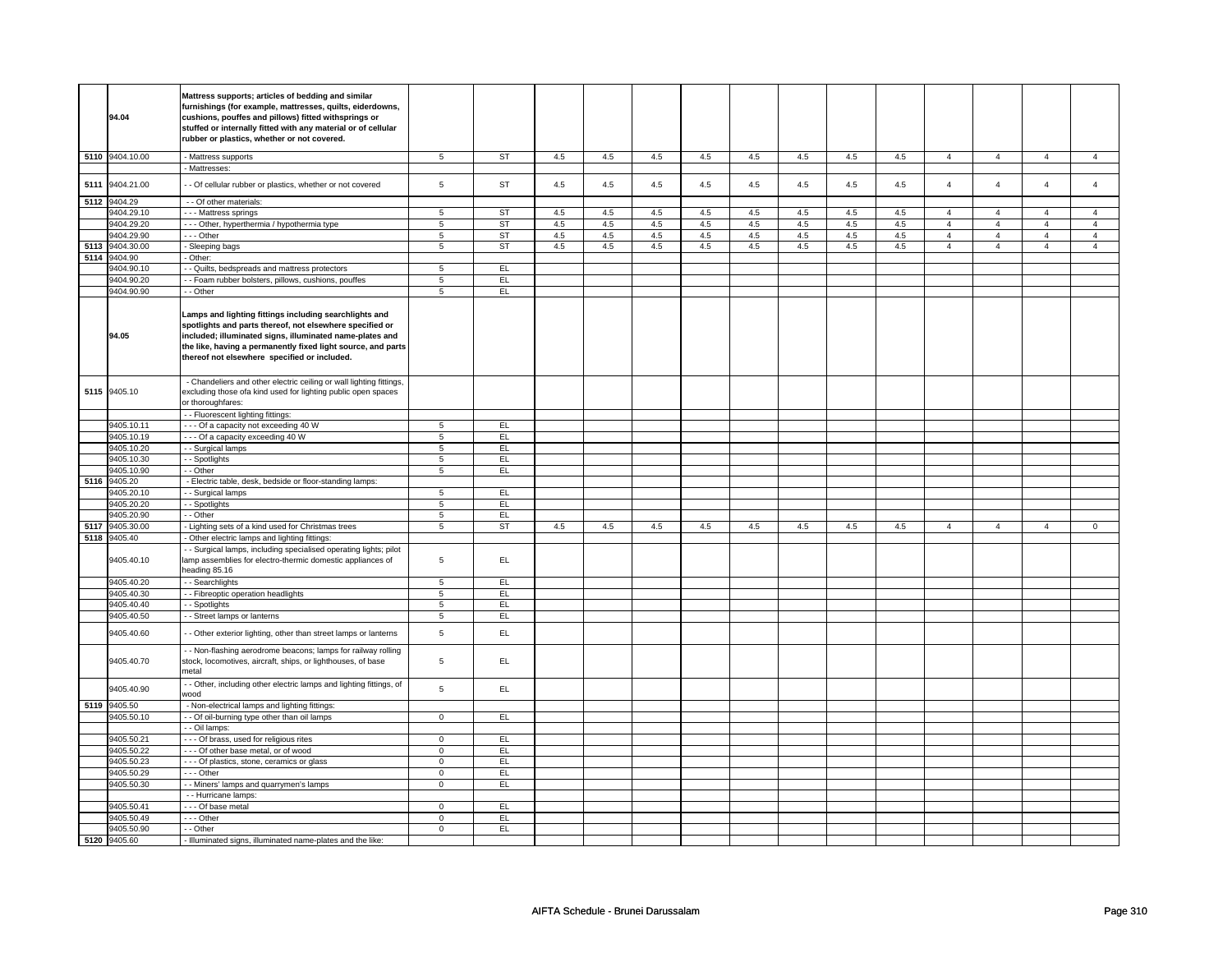|            | 9405.60.10      | - - Property protection warning signs, street name plates, road  | $\mathbf 0$    | EL     |                |                |             |                |                |                |                |                |                |                     |             |                |
|------------|-----------------|------------------------------------------------------------------|----------------|--------|----------------|----------------|-------------|----------------|----------------|----------------|----------------|----------------|----------------|---------------------|-------------|----------------|
|            |                 | and traffic signs                                                |                |        |                |                |             |                |                |                |                |                |                |                     |             |                |
|            | 9405.60.20      | - Other, of stone or ceramics                                    | $\overline{5}$ | EL     |                |                |             |                |                |                |                |                |                |                     |             |                |
|            |                 |                                                                  |                |        |                |                |             |                |                |                |                |                |                |                     |             |                |
|            | 9405.60.90      | - - Other                                                        | 5              | EL.    |                |                |             |                |                |                |                |                |                |                     |             |                |
|            |                 | - Parts:                                                         |                |        |                |                |             |                |                |                |                |                |                |                     |             |                |
|            | 5121 9405.91    | - - Of glass:                                                    |                |        |                |                |             |                |                |                |                |                |                |                     |             |                |
|            |                 |                                                                  |                |        |                |                |             |                |                |                |                |                |                |                     |             |                |
|            | 9405.91.10      | --- For surgical lamps                                           | $\mathbf 0$    | $NT-2$ | $\mathbf 0$    | $\mathbf 0$    | $\mathbf 0$ | $\mathbf 0$    | $\mathbf 0$    | $\mathbf 0$    | $\mathbf 0$    | $\mathbf 0$    | $\mathbf 0$    | $\mathbf 0$         | $\mathbf 0$ | $\mathbf 0$    |
|            | 9405.91.20      | --- For spotlights                                               | $\mathsf 0$    | $NT-2$ | $\mathbf 0$    | $\mathsf 0$    | $\mathsf 0$ | $\mathbf 0$    | $\mathbf 0$    | $\mathbf 0$    | $\mathsf 0$    | $\mathbf 0$    | $\mathsf 0$    | $\mathbf 0$         | $\mathsf 0$ | $\mathbf 0$    |
|            | 9405.91.30      | --- For miners' lamps and the like                               | $\mathbf 0$    | $NT-2$ | $\mathsf 0$    | $\mathbf 0$    | $\mathsf 0$ | $\mathbf 0$    | $\mathsf 0$    | $\mathbf 0$    | $\mathsf 0$    | $\mathsf 0$    | $\mathsf 0$    | $\mathsf 0$         | $\mathsf 0$ | $\mathsf 0$    |
|            |                 |                                                                  |                |        |                |                |             |                |                |                |                |                |                |                     |             |                |
|            | 9405.91.40      | --- Glass globes and chimneys for other lamps or lanterns        | $\mathsf 0$    | $NT-2$ | $\mathsf 0$    | $\mathsf 0$    | $\mathsf 0$ | $\mathbf 0$    | $\mathsf 0$    | $\mathbf 0$    | $\mathsf 0$    | $\mathbf 0$    | $\mathsf 0$    | $\mathsf 0$         | $\mathsf 0$ | $\mathbf 0$    |
|            |                 |                                                                  |                |        |                |                |             |                |                |                |                |                |                |                     |             |                |
|            | 9405.91.90      | --- Other                                                        | $\mathbf 0$    | $NT-2$ | $\mathbf 0$    | $\mathsf 0$    | $\mathbf 0$ | $\mathbf 0$    | $\mathbf 0$    | $\mathbf 0$    | $\mathbf 0$    | $\mathbf 0$    | $\mathsf 0$    | $\mathbf 0$         | $\mathbf 0$ | $\mathbf 0$    |
| 5122       | 9405.92         | - - Of plastics:                                                 |                |        |                |                |             |                |                |                |                |                |                |                     |             |                |
|            |                 |                                                                  |                |        |                |                |             |                |                |                |                |                |                |                     |             |                |
|            | 9405.92.10      | - - - For surgical lamps                                         | $\mathbf 0$    | $NT-2$ | $\mathbf 0$    | $\mathbf 0$    | $\mathbf 0$ | $\mathbf 0$    | $\mathbf 0$    | $\mathbf 0$    | $\mathbf 0$    | $\mathbf 0$    | $\mathbf 0$    | $\mathbf 0$         | $\mathbf 0$ | $\mathbf 0$    |
|            | 9405.92.20      | --- For spotlights                                               | $\mathsf 0$    | $NT-2$ | $\mathsf 0$    | $\mathsf 0$    | $\mathsf 0$ | $\mathbf 0$    | $\mathsf 0$    | $\mathbf 0$    | $\mathsf 0$    | $\mathbf 0$    | $\mathsf 0$    | $\mathbf 0$         | $\Omega$    | $\mathbf 0$    |
|            | 9405.92.30      | --- For miners' lamps and the like                               | 0              | $NT-2$ | $\mathsf 0$    | $\mathbf 0$    | 0           | $\mathbf 0$    | 0              | $\mathsf 0$    | 0              | $\mathbf 0$    | 0              | $\mathsf 0$         | 0           | $\mathsf 0$    |
|            |                 |                                                                  |                |        |                |                |             |                |                |                |                |                |                |                     |             |                |
|            | 9405.92.90      | --- Other                                                        | $\mathbf 0$    | $NT-2$ | $\mathbf 0$    | $\mathsf 0$    | $\mathbf 0$ | $\mathbf 0$    | $\mathbf 0$    | $\mathbf 0$    | $\mathbf 0$    | $\mathbf 0$    | $\mathsf 0$    | $\mathbf 0$         | $\mathsf 0$ | $\mathbf 0$    |
| 5123       | 9405.99         | - - Other:                                                       |                |        |                |                |             |                |                |                |                |                |                |                     |             |                |
|            | 9405.99.10      | - - - Lampshades of textile materials                            | $\overline{5}$ | EL     |                |                |             |                |                |                |                |                |                |                     |             |                |
|            | 9405.99.20      | --- Frames for miners' or quarrymen's lamps                      | $\mathbf 0$    | EL     |                |                |             |                |                |                |                |                |                |                     |             |                |
|            |                 |                                                                  |                |        |                |                |             |                |                |                |                |                |                |                     |             |                |
|            | 9405.99.30      | --- Other, for the miners' lamps, surgical lamps                 | $\mathsf 0$    | EL.    |                |                |             |                |                |                |                |                |                |                     |             |                |
|            | 9405.99.90      | --- Other                                                        | $\overline{0}$ | EL     |                |                |             |                |                |                |                |                |                |                     |             |                |
| 5124 94.06 |                 | Prefabricated buildings.                                         |                |        |                |                |             |                |                |                |                |                |                |                     |             |                |
|            |                 |                                                                  |                |        |                |                |             |                |                |                |                |                |                |                     |             |                |
|            | 9406.00.10      | - Greenhouses fitted with mechanical or thermal equipment        | $\mathsf 0$    | $NT-2$ | $\mathbf 0$    | $\mathsf 0$    | $\mathbf 0$ | $\mathbf 0$    | $\mathsf 0$    | $\mathbf 0$    | $\Omega$       | $\mathbf 0$    | $\mathsf 0$    | $\mathbf 0$         | $\Omega$    | $\mathbf 0$    |
|            |                 |                                                                  |                |        |                |                |             |                |                |                |                |                |                |                     |             |                |
|            | 9406.00.20      | - Steam bathrooms                                                | $\mathbf 0$    | $NT-2$ | $\mathbf 0$    | $\mathsf 0$    | $\mathbf 0$ | $\mathsf 0$    | $\mathbf 0$    | $\mathsf 0$    | $\mathbf 0$    | $\mathsf 0$    | $\mathsf 0$    | $\mathsf 0$         | $\mathsf 0$ | $\mathsf 0$    |
|            |                 | - Other prefabricated buildings:                                 |                |        |                |                |             |                |                |                |                |                |                |                     |             |                |
|            |                 |                                                                  |                |        |                |                |             |                |                |                |                |                |                |                     |             |                |
|            | 9406.00.91      | - Of plastics                                                    | $\mathsf 0$    | $NT-2$ | $\mathbf 0$    | $\mathsf 0$    | $\mathbf 0$ | $\mathbf 0$    | $\mathbf 0$    | $\mathbf 0$    | $\mathbf 0$    | $\mathbf 0$    | $\mathsf 0$    | $\mathbf 0$         | $\mathbf 0$ | $\mathbf 0$    |
|            | 9406.00.92      | - - Of wood                                                      | 0              | $NT-2$ | 0              | 0              | $\mathbf 0$ | 0              | 0              | $\mathbf 0$    | $\mathbf 0$    | $\mathbf 0$    | 0              | $\mathbf 0$         | 0           | $\mathbf 0$    |
|            | 9406.00.93      | - Of cement, of concrete or of artificial stone                  | $\mathsf 0$    | $NT-2$ | $\mathsf 0$    | $\mathsf 0$    | $\mathsf 0$ | $\mathsf 0$    | $\mathsf 0$    | $\mathsf 0$    | $\mathsf 0$    | $\mathsf 0$    | $\mathsf 0$    | $\mathsf 0$         | $\mathbf 0$ | $\mathsf 0$    |
|            | 9406.00.94      | - Of iron or steel                                               | $\mathbf 0$    | $NT-2$ | $\mathsf 0$    | $\mathsf 0$    | $\mathsf 0$ | $\mathsf 0$    | $\mathsf 0$    | $\mathsf 0$    | $\mathsf 0$    | $\mathsf 0$    | $\mathsf 0$    | $\mathsf 0$         | $\Omega$    | $\mathsf 0$    |
|            |                 |                                                                  |                |        |                |                |             |                |                |                |                |                |                |                     |             |                |
|            | 9406.00.95      | - - Of aluminium                                                 | $\mathbf 0$    | $NT-2$ | $\mathsf 0$    | $\mathbf 0$    | $\mathsf 0$ | $\mathbf 0$    | $\mathsf 0$    | $\mathbf 0$    | $\mathsf 0$    | $\mathsf 0$    | $\mathsf 0$    | $\overline{0}$      | $\mathsf 0$ | $\overline{0}$ |
|            | 9406.00.99      | - - Other                                                        | $\mathsf 0$    | $NT-2$ | $\mathsf 0$    | $\mathsf 0$    | $\mathsf 0$ | $\mathsf 0$    | $\mathsf 0$    | $\mathsf 0$    | $\mathsf 0$    | $\mathsf 0$    | $\mathsf 0$    | $\mathsf 0$         | 0           | $\overline{0}$ |
|            |                 |                                                                  |                |        |                |                |             |                |                |                |                |                |                |                     |             |                |
|            |                 | Wheeled toys designed to be ridden by children (for              |                |        |                |                |             |                |                |                |                |                |                |                     |             |                |
| 5125 95.01 |                 | example, tricycles, scooters, pedal cars); dolls' carriages.     |                |        |                |                |             |                |                |                |                |                |                |                     |             |                |
|            |                 |                                                                  |                |        |                |                |             |                |                |                |                |                |                |                     |             |                |
|            | 9501.00.10      | - Tricycles                                                      | $\mathsf 0$    | $NT-2$ | $\mathbf 0$    | $\mathbf 0$    | $\mathbf 0$ | $\mathbf 0$    | $\mathbf 0$    | $\mathbf 0$    | $\mathbf 0$    | $\mathbf 0$    | $\mathbf 0$    | $\mathbf 0$         | $\mathbf 0$ | $\mathbf 0$    |
|            | 9501.00.20      | - Other wheeled toys                                             | $\overline{0}$ | $NT-2$ | $\overline{0}$ | $\overline{0}$ | $\mathbf 0$ | $\overline{0}$ | $\overline{0}$ | $\overline{0}$ | $\overline{0}$ | $\overline{0}$ | $\overline{0}$ | $\overline{0}$      | $\mathbf 0$ | $\overline{0}$ |
|            |                 |                                                                  |                |        |                |                |             |                |                |                |                |                |                |                     |             |                |
|            | 9501.00.30      | Dolls' carriages                                                 | 0              | $NT-2$ | 0              | 0              | $\mathbf 0$ | $\mathbf 0$    | 0              | $\mathbf 0$    | $\mathbf 0$    | $\mathbf 0$    | 0              | $\mathbf 0$         | $\mathbf 0$ | $\mathbf 0$    |
|            |                 | - Parts:                                                         |                |        |                |                |             |                |                |                |                |                |                |                     |             |                |
|            | 9501.00.91      | - Spokes, for goods of subheading 9501.00.10                     | 0              | $NT-2$ | $\mathsf 0$    | $\mathsf 0$    | 0           | $\mathbf 0$    | $\mathsf 0$    | $\mathbf 0$    | 0              | $\mathbf 0$    | 0              | $\mathbf 0$         | $\mathbf 0$ | $\mathbf 0$    |
|            | 9501.00.92      | - Nipples, for goods of subheading 9501.00.10                    | 0              | $NT-2$ | 0              | $\mathbf 0$    | $\mathbf 0$ | $\mathbf 0$    | 0              | $\mathbf 0$    | $\mathbf 0$    | $\mathbf 0$    | 0              | $\mathbf 0$         | $\mathbf 0$ | $\mathbf 0$    |
|            |                 |                                                                  |                |        |                |                |             |                |                | $\overline{0}$ |                |                |                |                     |             |                |
|            | 9501.00.93      | - Other, for goods of subheading 9501.00.10                      | 0              | $NT-2$ | $\overline{0}$ | $\overline{0}$ | $\mathbf 0$ | $\mathbf 0$    | $\overline{0}$ |                | $\mathbf 0$    |                |                |                     |             |                |
|            |                 |                                                                  |                |        |                |                |             |                |                |                |                | $\mathbf 0$    | $\mathbf 0$    | $\overline{0}$      | $\mathbf 0$ | 0              |
|            | 9501.00.94      |                                                                  |                |        |                |                |             |                |                |                |                |                |                |                     |             |                |
|            |                 | - - Spokes, other than for goods of subheading 9501.00.10        | $\mathbf 0$    | $NT-2$ | $\mathsf 0$    | $\mathbf 0$    | $\mathsf 0$ | $\mathsf 0$    | $\mathsf 0$    | $\mathsf 0$    | $\mathsf 0$    | $\mathsf 0$    | $\mathsf 0$    | $\mathsf{O}\xspace$ | $\mathsf 0$ | $\mathsf 0$    |
|            |                 |                                                                  |                |        |                |                |             |                |                |                |                |                |                |                     |             |                |
|            | 9501.00.95      | - Nipples, Other than for goods of subheading '9501.00.10'       | $\mathsf 0$    | $NT-2$ | $\mathsf 0$    | $\mathsf 0$    | $\mathsf 0$ | $\mathbf 0$    | $\mathsf 0$    | $\mathbf 0$    | $\mathsf 0$    | $\mathsf 0$    | $\mathsf 0$    | $\mathsf 0$         | $\Omega$    | $\Omega$       |
|            |                 |                                                                  |                |        |                |                |             |                |                |                |                |                |                |                     |             |                |
|            |                 |                                                                  |                |        |                |                |             |                |                |                |                |                |                |                     |             |                |
|            | 9501.00.99      | - Other, other than for goods of subheading 9501.00.10           | $\mathbf 0$    | $NT-2$ | $\mathbf 0$    | $\mathbf 0$    | $\mathbf 0$ | $\mathbf 0$    | $\mathbf 0$    | $\mathbf 0$    | $\mathbf 0$    | $\mathbf 0$    | $\mathbf 0$    | $\mathbf 0$         | $\mathbf 0$ | $\mathbf 0$    |
|            |                 |                                                                  |                |        |                |                |             |                |                |                |                |                |                |                     |             |                |
|            | 95.02           | Dolls representing only human beings.                            |                |        |                |                |             |                |                |                |                |                |                |                     |             |                |
| 5126       | 9502.10.00      | - Dolls, whether or not dressed                                  | $\mathsf 0$    | $NT-2$ | $\mathsf 0$    | $\mathsf 0$    | $\mathbf 0$ | $\mathsf 0$    | $\mathbf 0$    | $\mathsf 0$    | $\mathbf 0$    | $\mathsf 0$    | $\mathsf 0$    | $\mathsf 0$         | $\mathsf 0$ | $\mathsf 0$    |
|            |                 | - Parts and accessories:                                         |                |        |                |                |             |                |                |                |                |                |                |                     |             |                |
|            |                 |                                                                  |                |        |                |                |             |                |                |                |                |                |                |                     |             |                |
| 5127       | 9502.91.00      | - Garments and accessories therefor, footwear and                | $\mathsf 0$    | $NT-2$ | $\mathsf 0$    | $\mathbf 0$    | $\mathsf 0$ | $\mathsf 0$    | $\mathsf 0$    | $\mathsf 0$    | $\mathsf 0$    | $\mathsf 0$    | $\mathsf 0$    | $\mathsf 0$         | $\mathsf 0$ | $\mathsf 0$    |
|            |                 | headgear                                                         |                |        |                |                |             |                |                |                |                |                |                |                     |             |                |
|            | 5128 9502.99.00 | - - Other                                                        | $\mathbf 0$    | $NT-2$ | $\mathbf 0$    | $\mathbf 0$    | $\mathbf 0$ | $\mathbf 0$    | $\mathbf 0$    | $\mathbf 0$    | $\mathbf 0$    | $\mathbf 0$    | $\mathsf 0$    | $\mathbf 0$         | $\mathbf 0$ | $\mathbf 0$    |
|            |                 |                                                                  |                |        |                |                |             |                |                |                |                |                |                |                     |             |                |
|            |                 | Other toys; reduced-size ("scale") models and similar            |                |        |                |                |             |                |                |                |                |                |                |                     |             |                |
|            | 95.03           | recreational models, working or not; puzzles of all kinds.       |                |        |                |                |             |                |                |                |                |                |                |                     |             |                |
|            |                 |                                                                  |                |        |                |                |             |                |                |                |                |                |                |                     |             |                |
|            |                 | - Electric trains, including tracks, signals and other           |                |        |                |                |             |                |                |                |                |                |                |                     |             |                |
| 5129       | 9503.10.00      | accessories thereof                                              | $\mathsf 0$    | $NT-2$ | $\mathsf 0$    | $\mathbf 0$    | $\mathsf 0$ | $\mathsf 0$    | $\mathsf 0$    | $\mathsf 0$    | $\mathsf 0$    | $\mathsf 0$    | $\mathsf 0$    | $\mathsf 0$         | $\mathsf 0$ | $\mathsf 0$    |
|            |                 |                                                                  |                |        |                |                |             |                |                |                |                |                |                |                     |             |                |
|            |                 | - Reduced-size ("scale") model assembly kits, whether or not     |                |        |                |                |             |                |                |                |                |                |                |                     |             |                |
|            | 5130 9503.20    |                                                                  |                |        |                |                |             |                |                |                |                |                |                |                     |             |                |
|            |                 | working models, excluding those of subheading 9503.10:           |                |        |                |                |             |                |                |                |                |                |                |                     |             |                |
|            |                 |                                                                  |                |        |                |                |             |                |                |                |                |                |                |                     |             |                |
|            | 9503.20.10      | - - Model aircraft assembly kits                                 | $\mathbf 0$    | $NT-2$ | $\mathbf 0$    | $\mathsf 0$    | $\mathbf 0$ | $\mathbf 0$    | $\mathbf 0$    | $\mathbf 0$    | $\mathbf 0$    | $\mathbf 0$    | $\mathbf 0$    | $\mathbf 0$         | $\mathbf 0$ | $\mathbf 0$    |
|            | 9503.20.90      | - Other                                                          | $\mathsf 0$    | $NT-2$ | $\mathbf 0$    | $\mathsf 0$    | $\mathbf 0$ | $\mathbf 0$    | $\mathbf 0$    | $\mathsf 0$    | $\mathbf 0$    | $\mathbf 0$    | $\mathbf 0$    | $\mathsf 0$         | $\mathbf 0$ | $\mathbf 0$    |
|            | 5131 9503.30    | - Other construction sets and constructional toys:               |                |        |                |                |             |                |                |                |                |                |                |                     |             |                |
|            | 9503.30.10      | - Of plastics                                                    | 0              | $NT-2$ | $\mathbf 0$    | $\mathbf 0$    | $\mathbf 0$ | $\mathbf 0$    | $\mathbf 0$    | $\mathbf 0$    | $\mathbf 0$    | $\mathbf 0$    | $\mathbf 0$    | $\mathbf 0$         | $\mathbf 0$ | $\mathbf{0}$   |
|            |                 |                                                                  |                |        |                |                |             |                |                |                |                |                |                |                     |             |                |
|            | 9503.30.90      | - - Other<br>- Toys representing animals or non-human creatures: | $\mathbf 0$    | $NT-2$ | $\mathbf 0$    | $\mathsf 0$    | $\mathbf 0$ | $\mathsf 0$    | $\mathbf 0$    | $\mathsf 0$    | 0              | $\mathbf 0$    | $\mathsf 0$    | $\mathbf 0$         | $\mathsf 0$ | $\mathbf 0$    |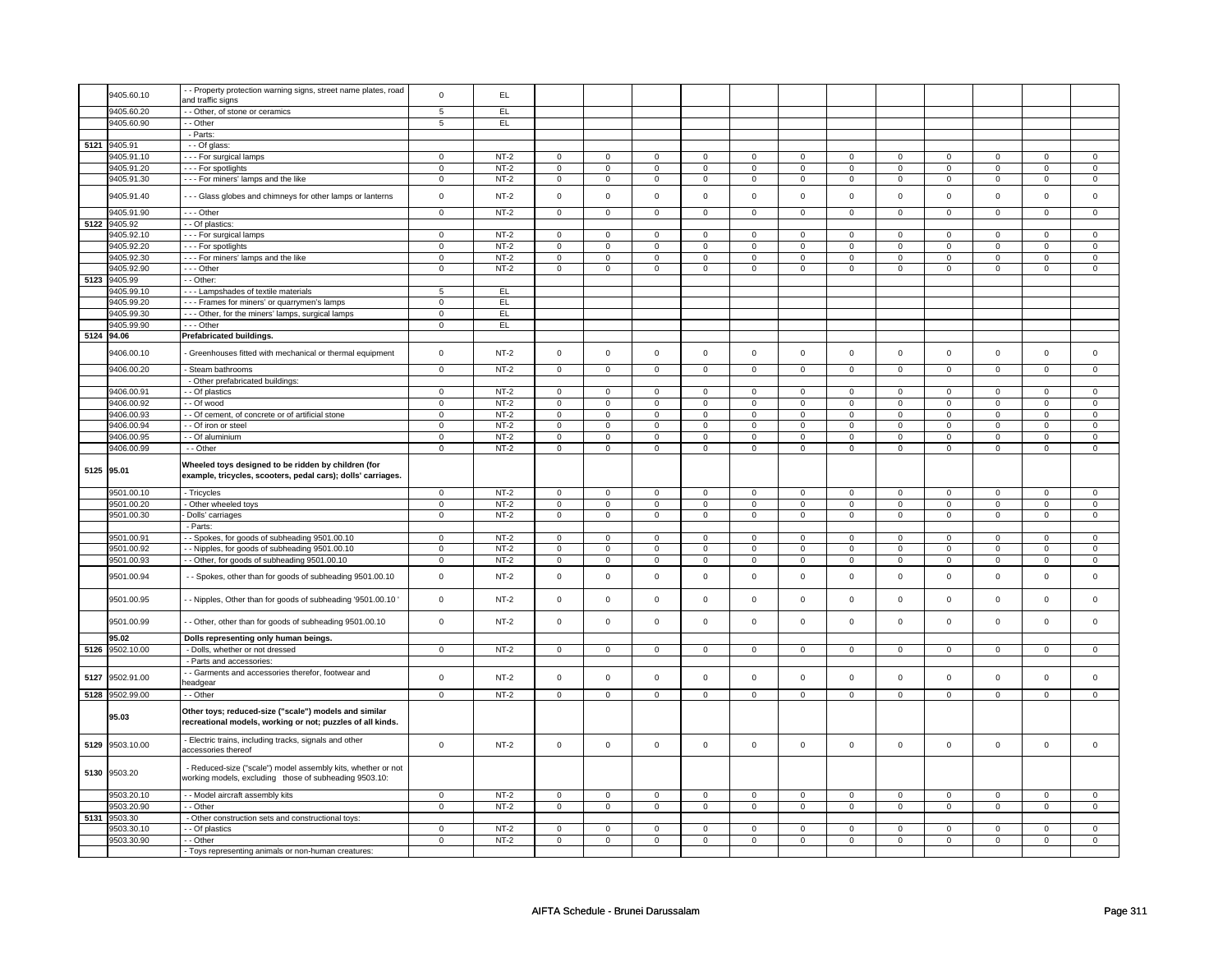| 5132 | 9503.41.00      | - Stuffed                                                                                                                                                                                                                             | $\mathbf 0$     | $NT-2$    | $\mathbf 0$         | $\mathbf 0$    | $\Omega$       | $\mathbf 0$    | 0              | $\mathbf 0$    | $\Omega$       | $\mathbf 0$  | $\Omega$       | $\mathbf 0$    | $\Omega$       | $\Omega$       |
|------|-----------------|---------------------------------------------------------------------------------------------------------------------------------------------------------------------------------------------------------------------------------------|-----------------|-----------|---------------------|----------------|----------------|----------------|----------------|----------------|----------------|--------------|----------------|----------------|----------------|----------------|
| 5133 | 9503.49.00      | - Other                                                                                                                                                                                                                               | 0               | $NT-2$    | 0                   | 0              | 0              | 0              | $\mathbf 0$    | 0              | $\mathbf 0$    | $\mathbf 0$  | 0              | $\mathbf 0$    | 0              | $\mathsf 0$    |
| 5134 | 9503.50.00      | - Toy musical instruments and apparatus                                                                                                                                                                                               | $\mathsf 0$     | $NT-2$    | $\mathsf 0$         | $\mathbf 0$    | $\mathbf 0$    | $\mathbf 0$    | $\mathbf 0$    | $\mathsf 0$    | $\mathbf 0$    | $\mathbf 0$  | $\mathsf 0$    | $\mathbf 0$    | $\mathbf 0$    | $\mathbf 0$    |
| 5135 | 9503.60         | - Puzzles:                                                                                                                                                                                                                            |                 |           |                     |                |                |                |                |                |                |              |                |                |                |                |
|      |                 |                                                                                                                                                                                                                                       |                 |           |                     |                |                |                |                |                |                |              |                |                |                |                |
|      | 9503.60.10      | - - Of a toy variety                                                                                                                                                                                                                  | $\mathbf 0$     | EL        |                     |                |                |                |                |                |                |              |                |                |                |                |
|      | 9503.60.20      | - Other, jigsaw or picture puzzles                                                                                                                                                                                                    | 5               | EL        |                     |                |                |                |                |                |                |              |                |                |                |                |
|      | 9503.60.90      | - Other                                                                                                                                                                                                                               | $5\phantom{.0}$ | EL        |                     |                |                |                |                |                |                |              |                |                |                |                |
|      | 5136 9503.70    | - Other toys, put up in sets or outfits:                                                                                                                                                                                              |                 |           |                     |                |                |                |                |                |                |              |                |                |                |                |
|      |                 |                                                                                                                                                                                                                                       |                 |           |                     |                |                |                |                |                |                |              |                |                |                |                |
|      | 9503.70.10      | - Numerical, alphabetical or animal blocks or cut-outs; word<br>builder sets; word making and talking sets; toy printing sets                                                                                                         | $\mathbf 0$     | $NT-2$    | $\mathsf 0$         | $\mathbf 0$    | $\mathbf 0$    | $\mathbf 0$    | $\mathbf 0$    | $\mathbf 0$    | $\mathbf 0$    | $\mathbf 0$  | $\mathsf 0$    | $\mathsf 0$    | $\mathsf 0$    | $\mathbf 0$    |
|      | 9503.70.90      | - Other                                                                                                                                                                                                                               | $\mathsf 0$     | $NT-2$    | $\mathsf 0$         | $\mathbf 0$    | $\mathbf 0$    | $\mathbf 0$    | $\mathsf 0$    | $\mathsf 0$    | 0              | 0            | $\mathsf 0$    | $\mathsf 0$    | $\mathbf 0$    | $\mathbf 0$    |
|      |                 |                                                                                                                                                                                                                                       |                 |           |                     |                |                |                |                |                |                |              |                |                |                |                |
| 5137 | 9503.80         | - Other toys and models, incorporating a motor:                                                                                                                                                                                       |                 |           |                     |                |                |                |                |                |                |              |                |                |                |                |
|      | 9503.80.10      | - - Toy guns incorporating a motor                                                                                                                                                                                                    | $\mathbf 0$     | $NT-2$    | $\mathsf 0$         | $\mathbf 0$    | $\mathbf 0$    | $\mathbf 0$    | $\mathsf 0$    | $\mathbf 0$    | $\mathbf 0$    | $\mathbf 0$  | $\mathsf 0$    | $\mathbf 0$    | $\mathbf 0$    | $\mathbf 0$    |
|      | 9503.80.90      | - - Other                                                                                                                                                                                                                             | $\mathsf 0$     | $NT-2$    | $\mathsf 0$         | $\mathsf 0$    | $\mathbf 0$    | $\mathbf 0$    | $\mathsf 0$    | $\mathbf 0$    | $\mathbf 0$    | $\mathbf 0$  | $\mathsf 0$    | $\mathbf 0$    | $\mathbf 0$    | $\mathbf 0$    |
| 5138 | 9503.90         | - Other:                                                                                                                                                                                                                              |                 |           |                     |                |                |                |                |                |                |              |                |                |                |                |
|      | 9503.90.10      | - - Toy currencies                                                                                                                                                                                                                    | $\mathbf 0$     | $NT-2$    | $\mathbf 0$         | $\mathbf 0$    | $\mathbf 0$    | 0              | 0              | 0              | $\mathbf 0$    | 0            | $\mathbf 0$    | $\mathbf 0$    | $\mathbf 0$    | $\mathbf 0$    |
|      |                 |                                                                                                                                                                                                                                       |                 |           |                     |                |                |                |                |                |                |              |                |                |                |                |
|      | 9503.90.20      | - - Toy walkie-talkies                                                                                                                                                                                                                | $\overline{0}$  | $NT-2$    | $\overline{0}$      | $\mathbf 0$    | $\mathsf 0$    | $\mathsf 0$    | $\mathsf 0$    | $\mathsf 0$    | $\mathsf 0$    | $\mathsf 0$  | $\mathsf 0$    | $\mathsf 0$    | $\mathsf 0$    | $\mathsf 0$    |
|      | 9503.90.30      | - Toy guns, pistols or revolvers                                                                                                                                                                                                      | $\mathbf 0$     | $NT-2$    | $\mathbf 0$         | $\mathbf 0$    | $\mathbf 0$    | $\mathbf 0$    | 0              | 0              | $\mathbf 0$    | $\mathbf 0$  | 0              | $\mathbf 0$    | $\mathbf 0$    | $\mathbf{0}$   |
|      |                 | - - Toy counting frames (abaci); toy sewing machines; toy                                                                                                                                                                             |                 |           |                     |                |                |                |                |                |                |              |                |                |                |                |
|      | 9503.90.40      | ypewriters                                                                                                                                                                                                                            | $\mathbf 0$     | $NT-2$    | $\mathsf 0$         | $\mathbf 0$    | $\mathsf 0$    | $\mathsf 0$    | $\mathsf 0$    | $\mathbf 0$    | $\mathsf 0$    | $\mathbf 0$  | $\mathsf 0$    | $\mathsf 0$    | $\mathsf 0$    | $\mathbf 0$    |
|      | 9503.90.50      | - - Skipping ropes                                                                                                                                                                                                                    | $\mathbf 0$     | $NT-2$    | $\mathsf 0$         | $\mathbf 0$    | $\mathsf 0$    | $\mathbf 0$    | $\mathsf 0$    | $\mathbf 0$    | $\mathbf 0$    | $\mathbf 0$  | $\mathsf 0$    | $\mathsf 0$    | $\mathsf 0$    | $\mathsf 0$    |
|      |                 |                                                                                                                                                                                                                                       |                 |           |                     |                |                |                |                |                |                |              |                |                |                |                |
|      | 9503.90.60      | - - Marbles                                                                                                                                                                                                                           | $\mathsf 0$     | $NT-2$    | $\mathsf 0$         | $\mathsf 0$    | $\mathsf 0$    | $\mathsf 0$    | $\mathbf 0$    | $\mathsf 0$    | $\mathsf 0$    | $\mathbf 0$  | $\mathsf 0$    | $\mathbf 0$    | $\mathbf 0$    | $\mathbf 0$    |
|      | 9503.90.90      | - - Other                                                                                                                                                                                                                             | $\mathbf 0$     | $NT-2$    | $\mathbf 0$         | 0              | $\mathbf 0$    | 0              | 0              | 0              | 0              | 0            | 0              | $\mathbf 0$    | 0              | $\mathbf 0$    |
|      | 95.04           | Articles for funfair, table or parlour games, including pin-<br>tables, billiards, special tables for casino games and<br>automatic bowling alley equipment.                                                                          |                 |           |                     |                |                |                |                |                |                |              |                |                |                |                |
|      | 5139 9504.10.00 | - Video games of a kind used with a television receiver                                                                                                                                                                               | $5\overline{)}$ | E         |                     |                |                |                |                |                |                |              |                |                |                |                |
|      | 5140 9504.20    | - Articles and accessories for billiards:                                                                                                                                                                                             |                 |           |                     |                |                |                |                |                |                |              |                |                |                |                |
|      |                 |                                                                                                                                                                                                                                       |                 |           |                     |                |                |                |                |                |                |              |                |                |                |                |
|      | 9504.20.10      | - - Billiard chalks                                                                                                                                                                                                                   | 5               | <b>ST</b> | 4.5                 | 4.5            | 4.5            | 4.5            | 4.5            | 4.5            | 4.5            | 4.5          | $\overline{4}$ | $\overline{4}$ | $\overline{4}$ | $\overline{4}$ |
|      | 9504.20.90      | - - Other                                                                                                                                                                                                                             | 5               | ST        | 4.5                 | 4.5            | 4.5            | 4.5            | 4.5            | 4.5            | 4.5            | 4.5          | $\overline{4}$ | $\overline{4}$ | $\overline{4}$ | $\overline{4}$ |
|      | 5141 9504.30    | Other games, operated by coins, banknotes (paper<br>currency), discs or other similar articles, other than bowling<br>alley equipment:                                                                                                |                 |           |                     |                |                |                |                |                |                |              |                |                |                |                |
|      | 9504.30.10      | -- Fruit machines or jackpot machines                                                                                                                                                                                                 | 5               | EL.       |                     |                |                |                |                |                |                |              |                |                |                |                |
|      | 9504.30.20      | - - Pin tables, slot machines and the like                                                                                                                                                                                            | $\overline{5}$  | EL        |                     |                |                |                |                |                |                |              |                |                |                |                |
|      |                 |                                                                                                                                                                                                                                       |                 |           |                     |                |                |                |                |                |                |              |                |                |                |                |
|      | 9504.30.90      | - - Other                                                                                                                                                                                                                             | $\sqrt{5}$      | EL.       |                     |                |                |                |                |                |                |              |                |                |                |                |
| 5142 | 9504.40.00      | - Playing cards                                                                                                                                                                                                                       | 10              | EL.       |                     |                |                |                |                |                |                |              |                |                |                |                |
|      | 5143 9504.90    | - Other:                                                                                                                                                                                                                              |                 |           |                     |                |                |                |                |                |                |              |                |                |                |                |
|      | 9504.90.1       | - - Bowling requisites of all kinds                                                                                                                                                                                                   | $\mathbf 0$     | EL        |                     |                |                |                |                |                |                |              |                |                |                |                |
|      | 9504.90.20      |                                                                                                                                                                                                                                       | 10              | EL        |                     |                |                |                |                |                |                |              |                |                |                |                |
|      |                 | - Darts and parts and accessories of darts                                                                                                                                                                                            |                 |           |                     |                |                |                |                |                |                |              |                |                |                |                |
|      | 9504.90.30      | - Gambling equipment and paraphernalia                                                                                                                                                                                                | 10              | EL        |                     |                |                |                |                |                |                |              |                |                |                |                |
|      | 9504.90.90      | - - Other                                                                                                                                                                                                                             | 10              | EL.       |                     |                |                |                |                |                |                |              |                |                |                |                |
|      | 95.05           | Festive, carnival of other entertainment articles, including<br>conjuring tricks and novelty jokes.                                                                                                                                   |                 |           |                     |                |                |                |                |                |                |              |                |                |                |                |
|      | 5144 9505.10    | - Articles for Christmas festivities:                                                                                                                                                                                                 |                 |           |                     |                |                |                |                |                |                |              |                |                |                |                |
|      | 9505.10.10      | - Christmas crackers and sparklers                                                                                                                                                                                                    | 10              | EL        |                     |                |                |                |                |                |                |              |                |                |                |                |
|      | 9505.10.90      | - - Other                                                                                                                                                                                                                             | 10              | EL        |                     |                |                |                |                |                |                |              |                |                |                |                |
|      | 5145 9505.90.00 | - Other                                                                                                                                                                                                                               | 10              | <b>ST</b> | 9                   | 8              | $\overline{7}$ | $\overline{7}$ | $\overline{7}$ | 6              | 6              | 5            | 5              | 5              | 5              | 5              |
|      | 95.06           | Articles and equipment for general physical exercise,<br>gymnastics, athletics, other sports (including table tennis)<br>or outdoor games, not specified or included elsewhere in<br>this Chapter; swimming pools and paddling pools. |                 |           |                     |                |                |                |                |                |                |              |                |                |                |                |
|      |                 | - Snow-skis and other snow-ski equipment:                                                                                                                                                                                             |                 |           |                     |                |                |                |                |                |                |              |                |                |                |                |
| 5146 | 9506.11.00      | - - Skis                                                                                                                                                                                                                              | 0               | $NT-2$    | $\mathbf 0$         | 0              | 0              | $\mathbf 0$    | $\mathbf 0$    | $\mathbf 0$    | $\mathbf 0$    | $\mathbf 0$  | 0              | $\mathsf 0$    | 0              | $\mathsf 0$    |
| 5147 | 9506.12.00      | - - Ski-fastenings (ski-bindings)                                                                                                                                                                                                     | $\mathsf 0$     | $NT-2$    | $\mathsf 0$         | $\mathbf 0$    | $\mathsf 0$    | $\mathsf 0$    | $\mathbf 0$    | $\mathsf 0$    | $\mathbf 0$    | $\mathsf 0$  | $\mathsf 0$    | $\mathbf 0$    | $\mathbf 0$    | $\mathbf 0$    |
| 5148 | 9506.19.00      | - - Other                                                                                                                                                                                                                             | $\mathbf 0$     | $NT-2$    | $\mathsf{O}\xspace$ | $\mathbf 0$    | $\mathsf 0$    | $\mathbf 0$    | $\mathsf 0$    | $\mathbf 0$    | $\mathbf 0$    | $\mathbf 0$  | $\mathsf 0$    | $\mathsf 0$    | $\mathsf 0$    | $\mathbf 0$    |
|      |                 | - Water-skis, surf-boards, sailboards and other water-sports<br>quipment:                                                                                                                                                             |                 |           |                     |                |                |                |                |                |                |              |                |                |                |                |
|      | 5149 9506.21.00 | - - Sailboards                                                                                                                                                                                                                        | $\mathbf{0}$    | $NT-2$    | $\mathsf 0$         | $\mathbf{0}$   | $\mathbf 0$    | $\mathbf{0}$   | 0              | $\mathbf{0}$   | $\mathbf 0$    | $\mathbf{0}$ | $\mathbf 0$    | $\mathbf 0$    | $\mathbf 0$    | $\mathbf{0}$   |
|      | 5150 9506.29.00 | - - Other                                                                                                                                                                                                                             | $\mathbf 0$     | $NT-2$    | $\mathbf 0$         | $\mathbf 0$    | $\mathbf 0$    | $\mathbf 0$    | 0              | $\mathbf 0$    | $\mathbf 0$    | $\mathbf 0$  | 0              | $\mathbf{0}$   | $\mathbf 0$    | $\mathbf{0}$   |
|      |                 |                                                                                                                                                                                                                                       |                 |           |                     |                |                |                |                |                |                |              |                |                |                |                |
|      |                 | - Golf clubs and other golf equipment:                                                                                                                                                                                                |                 |           |                     |                |                |                |                |                |                |              |                |                |                |                |
| 5151 | 9506.31.00      | - Clubs, complete                                                                                                                                                                                                                     | $\mathbf 0$     | $NT-2$    | $\mathsf 0$         | $\mathbf 0$    | $\Omega$       | $\mathsf 0$    | $\mathsf 0$    | $\mathsf 0$    | $\Omega$       | $\mathsf 0$  | $\mathsf 0$    | $\mathsf 0$    | $\Omega$       | $\Omega$       |
| 5152 | 9506.32.00      | - Balls                                                                                                                                                                                                                               | $\mathbf 0$     | $NT-2$    | $\mathsf 0$         | $\mathbf 0$    | $\mathbf 0$    | $\mathsf 0$    | $\mathbf 0$    | $\mathsf 0$    | $\mathbf 0$    | $\mathsf 0$  | $\mathsf 0$    | $\mathbf 0$    | $\mathbf 0$    | $\mathbf 0$    |
| 5153 | 9506.39.00      | - Other                                                                                                                                                                                                                               | $\mathsf 0$     | $NT-2$    | $\mathsf{O}\xspace$ | $\mathsf 0$    | $\mathsf 0$    | $\mathsf 0$    | $\mathbf 0$    | $\mathsf 0$    | $\mathsf 0$    | $\mathsf 0$  | $\mathsf 0$    | $\mathbf 0$    | $\mathbf 0$    | $\mathbf 0$    |
|      | 5154 9506.40.00 | - Articles and equipment for table-tennis                                                                                                                                                                                             | 5               | $NT-2$    | $\overline{4}$      | $\overline{4}$ | 3              | 3              | 3              | $\overline{c}$ | $\overline{2}$ | $\mathbf{1}$ | 0              | $\mathbf 0$    | 0              | 0              |
|      |                 |                                                                                                                                                                                                                                       |                 |           |                     |                |                |                |                |                |                |              |                |                |                |                |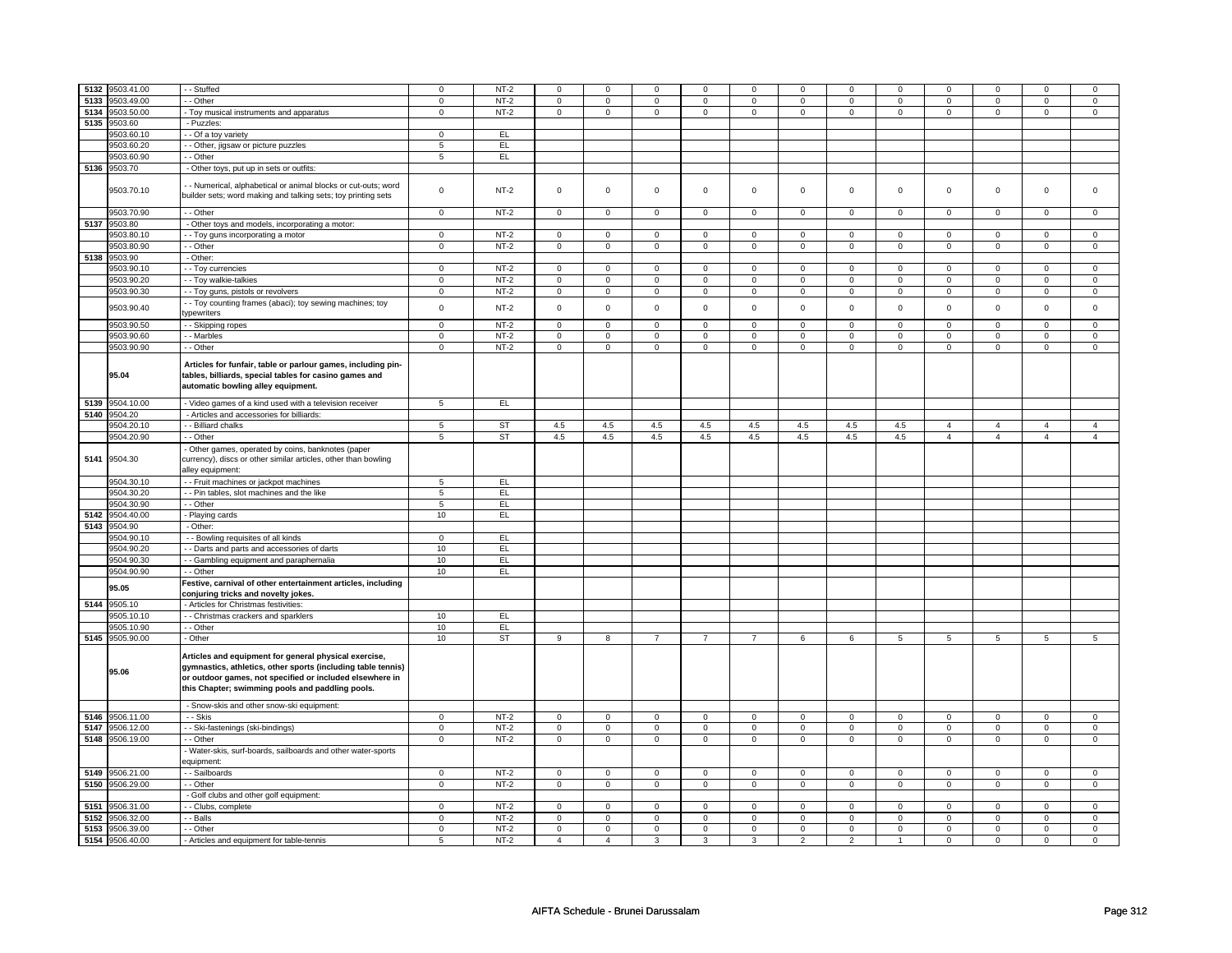|      |                          | - Tennis, badminton or similar rackets, whether or not strung:                                                                                                                                                                                                                                                                                                                      |                |        |                |                |                |                |                     |                |                |                |                |                |                |                |
|------|--------------------------|-------------------------------------------------------------------------------------------------------------------------------------------------------------------------------------------------------------------------------------------------------------------------------------------------------------------------------------------------------------------------------------|----------------|--------|----------------|----------------|----------------|----------------|---------------------|----------------|----------------|----------------|----------------|----------------|----------------|----------------|
|      |                          |                                                                                                                                                                                                                                                                                                                                                                                     |                |        |                |                |                |                |                     |                |                |                |                |                |                |                |
|      | 5155 9506.51.00          | - Lawn-tennis rackets, whether or not strung                                                                                                                                                                                                                                                                                                                                        | $\mathbf 0$    | $NT-2$ | $\mathsf 0$    | $\overline{0}$ | $\mathsf 0$    | $\overline{0}$ | $\mathsf 0$         | $\mathbf 0$    | $\mathsf 0$    | $\mathbf 0$    | $\mathsf 0$    | $\mathbf 0$    | $\mathbf 0$    | $\overline{0}$ |
|      | 5156 9506.59             | - - Other:                                                                                                                                                                                                                                                                                                                                                                          |                |        |                |                |                |                |                     |                |                |                |                |                |                |                |
|      | 9506.59.10               | --- Badminton rackets and racket frames                                                                                                                                                                                                                                                                                                                                             | $\mathbf 0$    | $NT-2$ | $\mathbf 0$    | $\mathbf 0$    | $\mathbf 0$    | $\mathbf 0$    | $\mathbf 0$         | $\mathbf{0}$   | $\mathbf 0$    | $\mathbf{0}$   | $\mathbf 0$    | $\mathbf{0}$   | $\mathbf 0$    | $\mathbf{0}$   |
|      | 9506.59.90               | --- Other                                                                                                                                                                                                                                                                                                                                                                           | $\mathsf 0$    | $NT-2$ | $\mathsf 0$    | $\mathbf 0$    | $\mathbf 0$    | $\mathsf 0$    | $\mathsf{O}\xspace$ | $\mathsf 0$    | $\mathsf 0$    | $\mathbf 0$    | $\mathbf 0$    | $\mathbf 0$    | $\mathbf 0$    | $\mathbf 0$    |
|      |                          | - Balls, other than golf balls and table-tennis balls:                                                                                                                                                                                                                                                                                                                              |                |        |                |                |                |                |                     |                |                |                |                |                |                |                |
| 5157 | 9506.61.00               | - Lawn-tennis balls                                                                                                                                                                                                                                                                                                                                                                 | $\mathsf 0$    | $NT-2$ | $\mathbf 0$    | $\mathbf 0$    | $\mathbf 0$    | $\mathbf 0$    | $\mathbf 0$         | $\mathsf 0$    | 0              | $\mathsf 0$    | 0              | $\mathbf 0$    | $\mathbf 0$    | $\mathbf 0$    |
| 5158 | 9506.62.00               | - Inflatable                                                                                                                                                                                                                                                                                                                                                                        | $\overline{0}$ | $NT-2$ | $\overline{0}$ | $\overline{0}$ | $\overline{0}$ | $\overline{0}$ | $\overline{0}$      | $\overline{0}$ | $\overline{0}$ | $\overline{0}$ | $\overline{0}$ | $\overline{0}$ | 0              | $\overline{0}$ |
| 5159 | 9506.69.00               | - - Other                                                                                                                                                                                                                                                                                                                                                                           | $\mathsf 0$    | $NT-2$ | $\mathbf 0$    | $\mathbf 0$    | $\mathbf 0$    | $\mathbf 0$    | $\mathbf 0$         | $\mathbf 0$    | $\mathbf 0$    | $\mathbf 0$    | $\mathbf 0$    | $\mathbf 0$    | $\mathsf 0$    | $\mathbf 0$    |
|      |                          | - Ice skates and roller skates, including skating boots with                                                                                                                                                                                                                                                                                                                        |                |        |                |                |                |                |                     |                |                |                |                |                |                |                |
| 5160 | 9506.70.00               | skates attached                                                                                                                                                                                                                                                                                                                                                                     | $\Omega$       | $NT-2$ | $\Omega$       | $\mathbf 0$    | $\Omega$       | $\mathbf 0$    | $\mathbf 0$         | $\mathbf 0$    | $\mathbf 0$    | $\mathbf 0$    | $\mathbf 0$    | $\mathbf 0$    | $\mathbf 0$    | $\mathbf 0$    |
|      |                          | - Other:                                                                                                                                                                                                                                                                                                                                                                            |                |        |                |                |                |                |                     |                |                |                |                |                |                |                |
|      |                          |                                                                                                                                                                                                                                                                                                                                                                                     |                |        |                |                |                |                |                     |                |                |                |                |                |                |                |
| 5161 | 9506.91.00               | - Articles and equipment for general physical exercise,                                                                                                                                                                                                                                                                                                                             | $\mathsf 0$    | $NT-2$ | $\mathbf 0$    | $\mathbf 0$    | $\mathsf 0$    | $\mathbf 0$    | $\mathsf 0$         | $\mathsf 0$    | $\mathbf 0$    | $\mathbf 0$    | $\mathbf 0$    | $\mathbf 0$    | $\mathbf 0$    | $\mathbf 0$    |
|      |                          | gymnastics or athletics                                                                                                                                                                                                                                                                                                                                                             |                |        |                |                |                |                |                     |                |                |                |                |                |                |                |
| 5162 | 9506.99                  | - - Other:                                                                                                                                                                                                                                                                                                                                                                          |                |        |                |                |                |                |                     |                |                |                |                |                |                |                |
|      | 9506.99.10               | --- Shuttlecocks                                                                                                                                                                                                                                                                                                                                                                    | $\overline{0}$ | $NT-2$ | $\overline{0}$ | $\overline{0}$ | $\overline{0}$ | $\overline{0}$ | $\overline{0}$      | $\overline{0}$ | $\overline{0}$ | $\overline{0}$ | $\overline{0}$ | $\overline{0}$ | 0              | $\overline{0}$ |
|      | 9506.99.20               | - - - Bows and arrows for archery; crossbows                                                                                                                                                                                                                                                                                                                                        | $\overline{0}$ | $NT-2$ | $\overline{0}$ | $\overline{0}$ | $\overline{0}$ | $\overline{0}$ | $\overline{0}$      | $\overline{0}$ | $\overline{0}$ | $\overline{0}$ | $\overline{0}$ | $\overline{0}$ | $\overline{0}$ | $\overline{0}$ |
|      | 9506.99.30               | - - - Nets, cricket pads, shin guards and similar articles                                                                                                                                                                                                                                                                                                                          | $\mathbf 0$    | $NT-2$ | $\overline{0}$ | $\overline{0}$ | $\mathsf 0$    | $\overline{0}$ | $\mathsf{O}\xspace$ | $\overline{0}$ | $\mathsf 0$    | $\overline{0}$ | $\mathsf 0$    | $\overline{0}$ | $\mathsf 0$    | $\overline{0}$ |
|      | 9506.99.40               | - - - Flippers                                                                                                                                                                                                                                                                                                                                                                      | $\mathbf 0$    | $NT-2$ | $\mathbf 0$    | $\mathsf 0$    | $\mathbf 0$    | $\mathsf 0$    | $\mathbf 0$         | $\mathsf{O}$   | $\mathbf 0$    | $\mathbf 0$    | $\mathbf 0$    | $\mathsf 0$    | $\mathbf 0$    | 0              |
|      | 9506.99.50               | --- Other articles and equipment for football, field hockey,<br>tennis, badminton, deck tennis, volleyball, basketball or cricket                                                                                                                                                                                                                                                   | $\mathsf 0$    | $NT-2$ | $\mathsf 0$    | $\mathbf 0$    | $\mathsf 0$    | $\mathbf 0$    | $\mathsf 0$         | $\mathbf 0$    | $\mathbf 0$    | $\mathbf 0$    | $\mathsf 0$    | $\mathbf 0$    | $\mathsf 0$    | 0              |
|      | 9506.99.90               | $- -$ Other                                                                                                                                                                                                                                                                                                                                                                         | $\mathbf 0$    | $NT-2$ | $\mathbf 0$    | $\mathbf 0$    | $\mathbf{0}$   | $\mathbf 0$    | $\mathsf 0$         | $\mathbf 0$    | $\mathbf 0$    | $\mathbf 0$    | $\mathbf 0$    | $\mathbf{0}$   | $\mathbf 0$    | $\mathbf{0}$   |
|      |                          |                                                                                                                                                                                                                                                                                                                                                                                     |                |        |                |                |                |                |                     |                |                |                |                |                |                |                |
|      | 95.07                    | Fishing rods, fish-hooks and other line fishing tackle; fish<br>landing nets, butterfly nets and similar nets; decoy "birds"<br>(other than those of heading 92.08 or 97.05) and similar<br>hunting or shooting requisites.                                                                                                                                                         |                |        |                |                |                |                |                     |                |                |                |                |                |                |                |
|      | 5163 9507.10.00          | - Fishing rods                                                                                                                                                                                                                                                                                                                                                                      | $\mathbf 0$    | $NT-2$ | $\mathbf 0$    | $\mathbf 0$    | $\mathbf{0}$   | $\mathbf 0$    | $\mathbf 0$         | $\mathbf 0$    | $\mathbf 0$    | $\mathbf 0$    | $\mathbf{0}$   | $\mathbf{0}$   | $\mathbf 0$    | $\mathbf 0$    |
| 5164 | 9507.20.00               | - Fish-hooks, whether or not snelled                                                                                                                                                                                                                                                                                                                                                | $\mathbf 0$    | $NT-2$ | $\mathsf 0$    | $\mathsf 0$    | $\mathsf 0$    | $\mathsf 0$    | $\mathsf 0$         | $\mathbf 0$    | $\mathbf 0$    | $\mathbf 0$    | $\mathsf 0$    | $\mathbf 0$    | $\mathsf 0$    | $\mathbf 0$    |
| 5165 | 9507.30.00               | - Fishing reels                                                                                                                                                                                                                                                                                                                                                                     | $\mathsf 0$    | $NT-2$ | $\mathbf 0$    | $\mathbf 0$    | $\mathsf 0$    | $\mathbf 0$    | $\mathbf 0$         | $\mathbf 0$    | 0              | $\mathbf 0$    | $\mathsf 0$    | $\mathbf 0$    | $\mathsf 0$    | $\mathbf 0$    |
|      | 5166 9507.90             | - Other:                                                                                                                                                                                                                                                                                                                                                                            |                |        |                |                |                |                |                     |                |                |                |                |                |                |                |
|      | 9507.90.10               | - Fish landing nets                                                                                                                                                                                                                                                                                                                                                                 | $^{\circ}$     | $NT-2$ | $\mathbf{0}$   | $\mathbf 0$    | $\mathbf{0}$   | $\mathbf{0}$   | $\mathbf{0}$        | $\mathbf 0$    | $^{\circ}$     | $\mathbf{0}$   | $\mathbf{0}$   | $\mathbf{0}$   | 0              | $\mathbf{0}$   |
|      | 9507.90.90               | - - Other                                                                                                                                                                                                                                                                                                                                                                           | $\mathsf 0$    | $NT-2$ | $\mathbf 0$    | $\mathsf 0$    | $\mathsf{O}$   | $\mathsf 0$    | $\mathsf{O}$        | $\mathbf 0$    | $\mathsf{O}$   | $\mathbf 0$    | $\mathbf 0$    | $\mathbf 0$    | $\mathsf 0$    | $\mathbf{O}$   |
|      | 95.08                    | Roundabouts, swings, shooting galleries and other<br>fairground amusements; travelling circuses and travelling<br>menageries; travelling theatres.                                                                                                                                                                                                                                  |                |        |                |                |                |                |                     |                |                |                |                |                |                |                |
|      | 5167 9508.10.00          | - Travelling circuses and travelling menageries                                                                                                                                                                                                                                                                                                                                     | $\mathbf 0$    | $NT-2$ | $\mathbf 0$    | $\mathbf 0$    | $\mathbf 0$    | $\mathbf 0$    | $\mathbf 0$         | $\mathbf 0$    | $\mathbf 0$    | $\mathbf 0$    | 0              | $\mathbf 0$    | 0              | $\overline{0}$ |
|      | 5168 9508.90.00<br>96.01 | - Other<br>Worked ivory, bone, tortoise-shell, horn, antlers, coral,<br>mother-of-pearl, and other animal carving material, and<br>articles of these materials (including articles obtained by<br>moulding).                                                                                                                                                                        | $\mathsf 0$    | $NT-2$ | $\mathbf 0$    | $\mathbf 0$    | $\mathsf 0$    | $\mathbf 0$    | $\mathsf 0$         | $\mathbf 0$    | 0              | $\mathbf 0$    | $\mathsf 0$    | $\mathbf 0$    | 0              | $\mathbf{0}$   |
|      | 5169 9601.10             | - Worked ivory and articles of ivory:                                                                                                                                                                                                                                                                                                                                               |                |        |                |                |                |                |                     |                |                |                |                |                |                |                |
|      | 9601.10.10               | - - Worked rhinoceros horn                                                                                                                                                                                                                                                                                                                                                          | $\mathsf 0$    | $NT-2$ | $\mathbf 0$    | $\mathbf 0$    | $\mathbf 0$    | $\mathbf 0$    | $\mathbf 0$         | $\mathbf 0$    | 0              | $\mathbf 0$    | $\mathsf 0$    | $\mathbf 0$    | $\Omega$       | 0              |
|      | 9601.10.90               | - - Other                                                                                                                                                                                                                                                                                                                                                                           | $\mathsf 0$    | $NT-2$ | $\mathbf 0$    | $\mathbf 0$    | $\mathsf 0$    | $\mathbf 0$    | $\mathsf 0$         | $\mathbf 0$    | $\mathbf 0$    | $\mathbf 0$    | $\mathsf 0$    | $\mathbf 0$    | $\mathbf 0$    | $\mathbf 0$    |
|      | 5170 9601.90             | - Other:                                                                                                                                                                                                                                                                                                                                                                            |                |        |                |                |                |                |                     |                |                |                |                |                |                |                |
|      | 9601.90.10               | - - Worked mother-of-pearl or tortoise-shell and articles of the<br>foregoing                                                                                                                                                                                                                                                                                                       | $\mathbf 0$    | $NT-2$ | $\mathbf 0$    | $\mathsf 0$    | $\mathsf 0$    | $\mathsf 0$    | $\mathsf{O}\xspace$ | $\mathsf 0$    | $\mathbf 0$    | $\mathsf 0$    | $\mathsf 0$    | $\mathbf 0$    | $\mathsf 0$    | $\mathbf 0$    |
|      | 9601.90.20               | - - Other                                                                                                                                                                                                                                                                                                                                                                           | $\mathbf 0$    | $NT-2$ | 0              | $\mathsf 0$    | 0              | $\mathbf 0$    | 0                   | $\mathbf 0$    | 0              | $\mathbf 0$    | 0              | $\mathbf 0$    | 0              | $\mathbf 0$    |
|      | 5171 96.02               | Worked vegetable or mineral carving material and articles<br>of these materials; mouldedor carved articles of wax, of<br>stearin, of natural gums or natural resins or of modelling<br>pastes, and other moulded or carved articles, not<br>elsewhere specified or included; worked, unhardened<br>gelatin (except gelatin of heading 35.03) and articles of<br>unhardened gelatin. |                |        |                |                |                |                |                     |                |                |                |                |                |                |                |
|      | 9602.00.10               | - Gelatin capsules for pharmaceutical products                                                                                                                                                                                                                                                                                                                                      | $\mathsf 0$    | $NT-2$ | $\mathbf 0$    | $\mathsf 0$    | $\mathsf 0$    | $\mathbf 0$    | $\mathsf 0$         | $\mathbf 0$    | $\mathbf 0$    | $\mathsf 0$    | $\mathsf 0$    | $\mathbf 0$    | $\mathsf 0$    | $\mathbf 0$    |
|      | 9602.00.90               | - Other                                                                                                                                                                                                                                                                                                                                                                             | $\mathsf 0$    | $NT-2$ | $\mathbf 0$    | $\mathbf 0$    | $\mathbf 0$    | $\mathbf 0$    | $\mathbf 0$         | $\mathsf 0$    | $\mathbf 0$    | $\mathsf 0$    | $\mathsf 0$    | $\mathbf 0$    | $\mathsf 0$    | $\mathbf 0$    |
|      | 96.03                    | Brooms, brushes (including brushes constituting parts of<br>machines, appliances or vehicles), hand-operated<br>mechanical floor sweepers, not motorised, mops and<br>feather dusters; prepared knots and tufts for broom or<br>brush making; paint pads and rollers; squeegees (other<br>than roller squeegees).                                                                   |                |        |                |                |                |                |                     |                |                |                |                |                |                |                |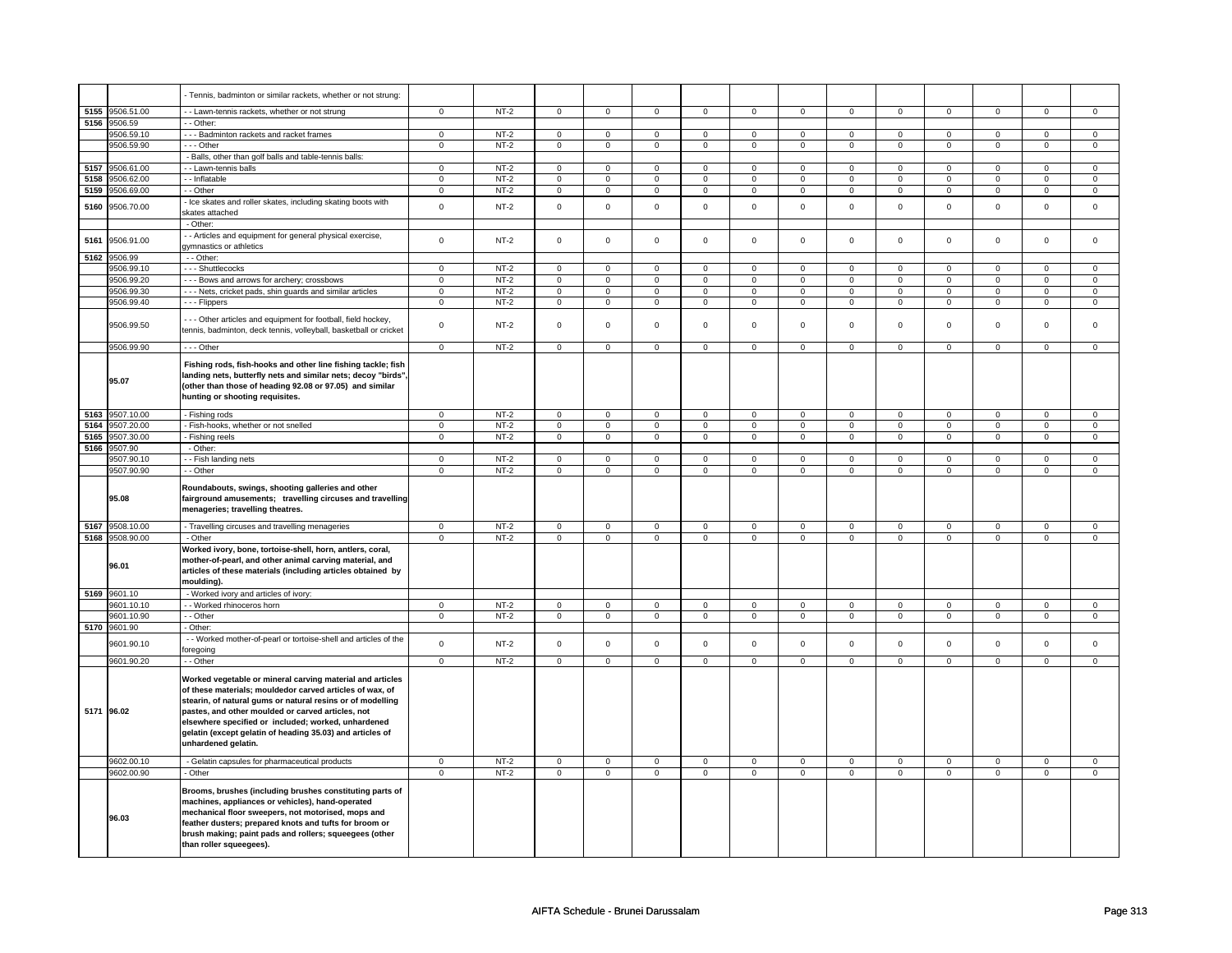| 5172 | 9603.10         | - Brooms and brushes, consisting of twigs or other vegetable<br>materials bound together, with or without handles:                                                                                                                                                                                                                       |                |        |                |                     |                     |                |                     |                |                |              |                     |                |                     |                |
|------|-----------------|------------------------------------------------------------------------------------------------------------------------------------------------------------------------------------------------------------------------------------------------------------------------------------------------------------------------------------------|----------------|--------|----------------|---------------------|---------------------|----------------|---------------------|----------------|----------------|--------------|---------------------|----------------|---------------------|----------------|
|      | 9603.10.10      | - - Brushes                                                                                                                                                                                                                                                                                                                              | 0              | $NT-2$ | $\mathbf 0$    | $\mathbf 0$         | $\mathbf 0$         | $\overline{0}$ | $\mathbf 0$         | $\mathbf 0$    | $\mathbf 0$    | $\mathbf 0$  | 0                   | $\mathbf 0$    | 0                   | 0              |
|      | 9603.10.20      | - Brooms                                                                                                                                                                                                                                                                                                                                 | $\Omega$       | $NT-2$ | $\mathbf 0$    | $\mathbf 0$         | $\mathbf 0$         | $\mathbf 0$    | $\mathbf 0$         | $\mathbf{0}$   | $\mathbf 0$    | $\mathbf{0}$ | $\mathbf 0$         | $\mathbf{0}$   | $\mathbf 0$         | $\mathbf{0}$   |
|      |                 | - Tooth brushes, shaving brushes, hair brushes, nail brushes,<br>eyelash brushes and other toilet brushes for use on the<br>person, including such brushes constituting parts of<br>appliances:                                                                                                                                          |                |        |                |                     |                     |                |                     |                |                |              |                     |                |                     |                |
| 5173 | 9603.21.00      | - Tooth brushes, including dental-plate brushes                                                                                                                                                                                                                                                                                          | $\mathbf 0$    | $NT-2$ | $\mathbf 0$    | $\mathbf 0$         | $\mathbf 0$         | $\mathbf 0$    | $\mathbf 0$         | $\mathbf 0$    | $\mathbf 0$    | $\mathbf 0$  | 0                   | $\mathbf 0$    | 0                   | 0              |
| 5174 | 9603.29.00      | - - Other                                                                                                                                                                                                                                                                                                                                | $\mathsf 0$    | $NT-2$ | $\mathsf 0$    | $\mathsf 0$         | $\mathbf 0$         | $\mathsf 0$    | $\mathsf{O}\xspace$ | $\mathbf 0$    | $\mathbf 0$    | $\mathbf 0$  | $\mathsf 0$         | $\mathbf 0$    | $\mathsf 0$         | $\mathbf 0$    |
|      |                 |                                                                                                                                                                                                                                                                                                                                          |                |        |                |                     |                     |                |                     |                |                |              |                     |                |                     |                |
| 5175 | 9603.30.00      | Artists' brushes, writing brushes and similar brushes for the<br>application of cosmetics                                                                                                                                                                                                                                                | $\mathsf 0$    | $NT-2$ | $\mathsf 0$    | $\mathsf{O}\xspace$ | $\mathsf 0$         | $\mathsf 0$    | $\mathsf 0$         | $\mathsf{O}$   | $\mathsf 0$    | $\mathbf 0$  | $\mathsf 0$         | $\mathsf{O}$   | $\mathsf 0$         | $\mathsf 0$    |
| 5176 | 9603.40.00      | Paint, distemper, varnish or similar brushes (other than<br>brushes of subheading - Paint, distemper, varnish or similar<br>brushes (other than brushes of subheading 9603.30); paint<br>pads and rollers                                                                                                                                | $\mathsf 0$    | $NT-2$ | $\mathsf 0$    | $\mathsf 0$         | $\mathsf 0$         | $\mathbf 0$    | $\mathsf 0$         | $\mathbf 0$    | $\mathbf 0$    | $\mathsf 0$  | $\mathsf 0$         | $\mathbf 0$    | $\mathsf 0$         | 0              |
| 5177 | 9603.50.00      | - Other brushes constituting parts of machines, appliances or<br>vehicles                                                                                                                                                                                                                                                                | $\mathsf 0$    | $NT-2$ | $\mathsf 0$    | $\mathbf 0$         | $\mathsf 0$         | $\mathsf 0$    | $\mathsf 0$         | $\mathbf 0$    | $\mathbf 0$    | $\mathsf 0$  | $\mathsf 0$         | $\mathbf 0$    | $\mathsf 0$         | $\mathbf 0$    |
| 5178 | 9603.90         | Other:                                                                                                                                                                                                                                                                                                                                   |                |        |                |                     |                     |                |                     |                |                |              |                     |                |                     |                |
|      | 9603.90.10      | - Prepared knots and tufts for broom or brush making                                                                                                                                                                                                                                                                                     | $\mathbf 0$    | $NT-2$ | $\mathsf 0$    | $\mathsf 0$         | $\mathsf{O}\xspace$ | $\mathsf 0$    | $\mathsf{O}\xspace$ | $\mathbf 0$    | $\mathsf 0$    | $\mathbf 0$  | $\mathsf 0$         | $\mathsf 0$    | $\mathsf 0$         | $\mathbf 0$    |
|      | 9603.90.20      | - - Hand-operated mechanical floor sweepers, not motorised                                                                                                                                                                                                                                                                               | $\mathbf 0$    | $NT-2$ | $\mathbf 0$    | $\mathbf 0$         | $\mathbf 0$         | $\mathsf 0$    | $\mathbf 0$         | $\mathbf{0}$   | $\mathbf 0$    | $\mathbf 0$  | $\mathbf 0$         | $\mathbf{0}$   | $\mathbf 0$         | $\mathbf{0}$   |
|      | 9603.90.30      | - - Lavatory brushes                                                                                                                                                                                                                                                                                                                     | $\overline{0}$ | $NT-2$ | $\mathbf 0$    | $\mathbf 0$         | $\mathbf{0}$        | $\mathbf 0$    | $\mathbf 0$         | $\mathbf{0}$   | $\mathbf 0$    | $\mathbf{0}$ | $\mathbf 0$         | $\mathbf{0}$   | $\mathbf 0$         | $\mathbf 0$    |
|      | 9603.90.40      | - - Other brushes                                                                                                                                                                                                                                                                                                                        | $\mathsf 0$    | $NT-2$ | $\mathbf 0$    | $\mathsf 0$         | $\mathsf 0$         | $\mathbf 0$    | $\mathsf 0$         | $\mathbf 0$    | $\mathbf 0$    | $\mathbf 0$  | $\mathsf 0$         | $\mathbf 0$    | $\mathsf 0$         | $\mathbf 0$    |
|      |                 | - Other:                                                                                                                                                                                                                                                                                                                                 |                |        |                |                     |                     |                |                     |                |                |              |                     |                |                     |                |
|      | 9603.90.91      | --- Parts for goods of subheading 9603.90.10                                                                                                                                                                                                                                                                                             | $\mathsf 0$    | $NT-2$ | $\mathbf 0$    | $\mathbf 0$         | $\mathsf 0$         | $\mathbf 0$    | $\mathsf 0$         | $\mathbf 0$    | $\mathbf 0$    | $\mathsf 0$  | $\mathsf 0$         | $\mathbf 0$    | 0                   | $\mathbf 0$    |
|      | 9603.90.99      | - - - Other                                                                                                                                                                                                                                                                                                                              | 0              | $NT-2$ | 0              | $\mathbf 0$         | 0                   | $\mathbf 0$    | 0                   | $\mathbf 0$    | $\mathbf 0$    | $\mathbf 0$  | 0                   | $\mathbf 0$    | 0                   | $\mathbf 0$    |
|      | 5179 96.04      | Hand sieves and hand riddles.                                                                                                                                                                                                                                                                                                            |                |        |                |                     |                     |                |                     |                |                |              |                     |                |                     |                |
|      | 9604.00.10      | - Of metal                                                                                                                                                                                                                                                                                                                               | $\mathsf 0$    | $NT-2$ | $\Omega$       | $\Omega$            | $\Omega$            | $\Omega$       | $\Omega$            | $\mathsf 0$    | $\Omega$       | $\mathsf 0$  | $\Omega$            | $\mathbf 0$    | $\Omega$            | $\mathbf 0$    |
|      | 9604.00.90      | - Other                                                                                                                                                                                                                                                                                                                                  | $\mathsf 0$    | $NT-2$ | $\mathsf 0$    | $\overline{0}$      | $\mathsf 0$         | $\mathsf 0$    | $\mathsf 0$         | $\mathsf{O}$   | $\mathsf 0$    | $\mathsf{O}$ | $\mathsf{O}\xspace$ | $\mathsf{O}$   | $\mathbf 0$         | $\overline{0}$ |
|      |                 | Travel sets for personal toilet, sewing or shoe or clothes                                                                                                                                                                                                                                                                               |                |        |                |                     |                     |                |                     |                |                |              |                     |                |                     |                |
| 5180 | 96.05           | cleaning.                                                                                                                                                                                                                                                                                                                                |                |        |                |                     |                     |                |                     |                |                |              |                     |                |                     |                |
|      | 9605.00.10      | - For personal toilet                                                                                                                                                                                                                                                                                                                    | $\mathbf 0$    | $NT-2$ | $\mathbf 0$    | $\mathbf 0$         | $\mathbf 0$         | $\overline{0}$ | $\mathbf 0$         | $\mathbf{0}$   | $\mathbf 0$    | $\mathbf 0$  | 0                   | $\mathbf 0$    | 0                   | $\overline{0}$ |
|      | 9605.00.90      | - Other                                                                                                                                                                                                                                                                                                                                  | $\mathbf 0$    | $NT-2$ | $\mathbf 0$    | $\mathbf 0$         | $\mathbf 0$         | $\mathbf 0$    | $\mathbf 0$         | $\mathbf 0$    | $\mathbf 0$    | $\mathbf 0$  | $\mathbf 0$         | $\mathbf 0$    | $\mathbf 0$         | $\mathbf 0$    |
|      |                 |                                                                                                                                                                                                                                                                                                                                          |                |        |                |                     |                     |                |                     |                |                |              |                     |                |                     |                |
|      | 96.06           | Buttons, press-fasteners, snap-fasteners and press-studs,<br>button moulds and other parts of these articles; button<br>blanks.                                                                                                                                                                                                          |                |        |                |                     |                     |                |                     |                |                |              |                     |                |                     |                |
| 5181 | 9606.10.00      | Press-fasteners, snap-fasteners and press-studs and parts<br>therefor                                                                                                                                                                                                                                                                    | $\mathsf 0$    | $NT-2$ | $\mathsf 0$    | $\mathsf 0$         | $\mathsf 0$         | $\mathsf 0$    | $\mathsf 0$         | $\mathbf{0}$   | $\mathbf 0$    | $\mathsf{O}$ | $\mathbf 0$         | $\mathbf{0}$   | $\mathbf 0$         | $\mathsf 0$    |
|      |                 | - Buttons:                                                                                                                                                                                                                                                                                                                               |                |        |                |                     |                     |                |                     |                |                |              |                     |                |                     |                |
| 5182 | 9606.21.00      | - - Of plastics, not covered with textile material                                                                                                                                                                                                                                                                                       | $\mathbf 0$    | $NT-2$ | $\mathbf 0$    | $\mathbf 0$         | $\mathbf 0$         | $\mathbf 0$    | $\mathbf 0$         | $\mathbf 0$    | $\mathbf 0$    | $\mathbf 0$  | $\mathbf 0$         | $\mathbf{0}$   | $\mathbf 0$         | $\mathbf{0}$   |
| 5183 | 9606.22.00      | - Of base metal, not covered with textile material                                                                                                                                                                                                                                                                                       | $\mathsf 0$    | $NT-2$ | $\overline{0}$ | $\overline{0}$      | $\mathsf 0$         | $\mathbf 0$    | $\mathsf 0$         | $\mathsf 0$    | $\overline{0}$ | $\mathsf 0$  | $\mathsf 0$         | $\overline{0}$ | $\overline{0}$      | $\overline{0}$ |
| 5184 | 9606.29.00      | - Other                                                                                                                                                                                                                                                                                                                                  | 0              | $NT-2$ | $\mathsf 0$    | $\mathsf 0$         | 0                   | $\mathsf 0$    | 0                   | $\mathbf 0$    | 0              | $\mathbf 0$  | 0                   | $\mathbf 0$    | 0                   | 0              |
| 5185 | 9606.30.00      | - Button moulds and other parts of buttons; button blanks                                                                                                                                                                                                                                                                                | $\mathsf 0$    | $NT-2$ | $\mathsf 0$    | $\mathbf 0$         | $\mathsf 0$         | $\mathbf 0$    | $\mathbf 0$         | $\mathsf 0$    | $\Omega$       | $\mathsf 0$  | $\mathsf 0$         | $\mathbf 0$    | $\Omega$            | $\mathbf 0$    |
|      | 96.07           | Slide fasteners and parts thereof.                                                                                                                                                                                                                                                                                                       |                |        |                |                     |                     |                |                     |                |                |              |                     |                |                     |                |
|      |                 | - Slide fasteners:                                                                                                                                                                                                                                                                                                                       |                |        |                |                     |                     |                |                     |                |                |              |                     |                |                     |                |
| 5186 | 9607.11.00      | - - Fitted with chain scoops of base metal                                                                                                                                                                                                                                                                                               | $\mathbf 0$    | $NT-2$ | $\mathbf 0$    | $\overline{0}$      | $\Omega$            | $\overline{0}$ | $\mathbf 0$         | $\overline{0}$ | $\Omega$       | $\mathbf 0$  | $\Omega$            | $\overline{0}$ | $\Omega$            | $\mathbf{0}$   |
| 5187 | 9607.19.00      | - - Other                                                                                                                                                                                                                                                                                                                                | $\mathsf 0$    | $NT-2$ | $\mathbf 0$    | $\mathbf 0$         | $\mathsf 0$         | $\mathbf 0$    | $\mathsf 0$         | $\mathsf 0$    | $\mathbf 0$    | $\mathsf 0$  | $\mathsf 0$         | $\mathbf 0$    | $\Omega$            | $\mathbf{O}$   |
| 5188 | 9607.20.00      | - Parts                                                                                                                                                                                                                                                                                                                                  | $\mathsf 0$    | $NT-2$ | $\mathbf 0$    | $\mathbf 0$         | $\mathsf 0$         | $\mathbf 0$    | $\mathsf 0$         | $\mathbf 0$    | $\mathbf 0$    | $\mathbf 0$  | $\mathsf 0$         | $\mathbf 0$    | $\mathsf 0$         | $\mathbf 0$    |
|      | 96.08           | Ball point pens; felt tipped and other porous-tipped pens<br>and markers; fountain pens, stylograph pens and other<br>pens; duplicating stylos; propelling or sliding pencils; pen-<br>holders, pencil-holders and similar holders; parts<br>(including caps and clips) of the foregoing articles, other<br>than those of heading 96.09. |                |        |                |                     |                     |                |                     |                |                |              |                     |                |                     |                |
|      | 5189 9608.10.00 | - Ball point pens                                                                                                                                                                                                                                                                                                                        | $\mathbf{0}$   | $NT-2$ | $\mathbf 0$    | $\mathbf{0}$        | $\mathbf 0$         | $\overline{0}$ | $\mathbf 0$         | $\mathbf{0}$   | $\mathbf{0}$   | $\mathbf{0}$ | 0                   | $\mathbf 0$    | 0                   | $\overline{0}$ |
| 5190 | 9608.20.00      | Felt tipped and other porous-tipped pens and markers                                                                                                                                                                                                                                                                                     | $\mathbf 0$    | $NT-2$ | $\mathbf 0$    | $\mathbf 0$         | $\mathbf 0$         | $\mathbf 0$    | $\mathbf 0$         | $\mathbf{0}$   | $\mathbf 0$    | $\mathbf{0}$ | $\mathbf 0$         | $\mathbf{0}$   | $\mathbf 0$         | $\mathbf{0}$   |
|      |                 | - Fountain pens, stylograph pens and other pens:                                                                                                                                                                                                                                                                                         |                |        |                |                     |                     |                |                     |                |                |              |                     |                |                     |                |
| 5191 | 9608.31.00      | -- Indian ink drawing pens                                                                                                                                                                                                                                                                                                               | $\mathbf 0$    | $NT-2$ | $\mathbf 0$    | $\mathbf 0$         | $\mathbf 0$         | $\mathbf 0$    | $\mathbf 0$         | $\mathbf 0$    | 0              | $\mathbf 0$  | 0                   | $\mathbf 0$    | 0                   | $\mathbf 0$    |
| 5192 | 9608.39.00      | - Other                                                                                                                                                                                                                                                                                                                                  | $\mathbf 0$    | $NT-2$ | $\mathbf 0$    | $\mathbf 0$         | $\mathbf 0$         | $\mathbf 0$    | $\mathbf 0$         | 0              | 0              | 0            | 0                   | 0              | $\mathbf 0$         | 0              |
| 5193 | 9608.40.00      | Propelling or sliding pencils                                                                                                                                                                                                                                                                                                            | $\overline{0}$ | $NT-2$ | $\overline{0}$ | $\overline{0}$      | 0                   | $\overline{0}$ | 0                   | $\overline{0}$ | 0              | $\mathbf 0$  | 0                   | $\overline{0}$ | 0                   | $\overline{0}$ |
| 5194 | 9608.50.00      | Sets of articles from two or more of the foregoing<br>subheadings                                                                                                                                                                                                                                                                        | $\mathsf 0$    | $NT-2$ | $\mathsf 0$    | $\mathsf 0$         | $\mathsf 0$         | $\mathsf 0$    | $\mathsf 0$         | $\mathbf 0$    | $\mathbf 0$    | $\mathbf 0$  | $\mathsf 0$         | $\mathsf{O}$   | $\mathsf 0$         | $\mathbf 0$    |
| 5195 | 9608.60.00      | - Refills for ball point pens, comprising the ball point and ink-<br>reservoir<br>- Other:                                                                                                                                                                                                                                               | $\mathbf 0$    | $NT-2$ | $\mathsf 0$    | $\mathsf 0$         | $\mathsf 0$         | $\mathsf 0$    | $\mathsf 0$         | $\mathsf 0$    | $\mathsf 0$    | $\mathsf{O}$ | $\mathsf{O}\xspace$ | $\mathsf 0$    | $\mathsf{O}\xspace$ | $\mathsf 0$    |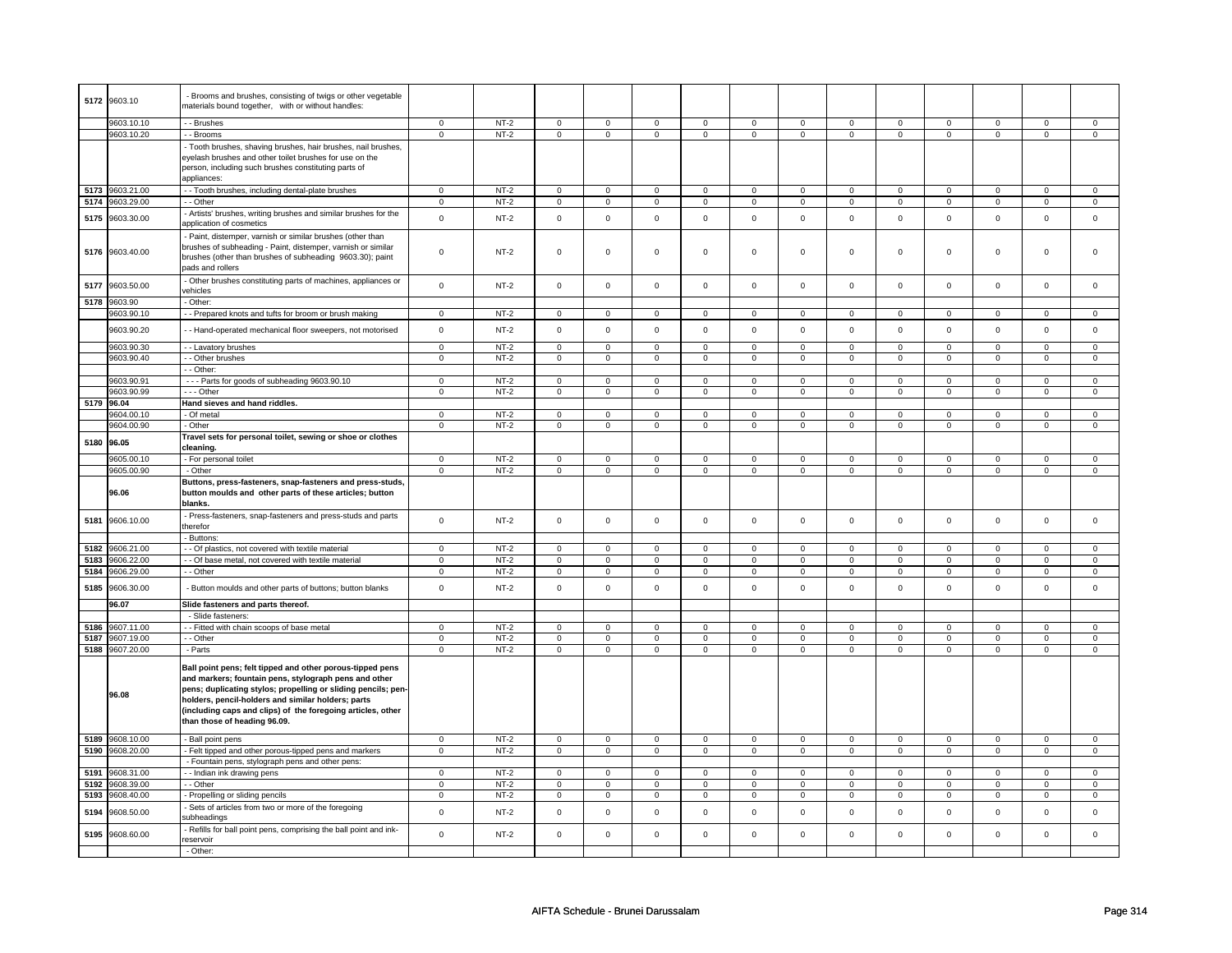|      | 5196 9608.91    | - - Pen nibs and nib points:                                                                                                                                                                                                                     |                |           |                     |                         |                |                     |                |                     |                     |                     |                |                     |                 |                 |
|------|-----------------|--------------------------------------------------------------------------------------------------------------------------------------------------------------------------------------------------------------------------------------------------|----------------|-----------|---------------------|-------------------------|----------------|---------------------|----------------|---------------------|---------------------|---------------------|----------------|---------------------|-----------------|-----------------|
|      |                 |                                                                                                                                                                                                                                                  |                |           |                     |                         |                |                     |                |                     |                     |                     |                |                     |                 |                 |
|      | 9608.91.10      | -- Of gold or gold-plated                                                                                                                                                                                                                        | $\mathsf 0$    | $NT-2$    | $\mathsf{O}\xspace$ | $\mathbf 0$             | 0              | $\mathbf 0$         | 0              | $\mathsf 0$         | 0                   | 0                   | 0              | $\mathbf 0$         | 0               | 0               |
|      | 9608.91.90      | $-$ - Other                                                                                                                                                                                                                                      | $\mathsf 0$    | $NT-2$    | $\mathbf 0$         | $\mathbf 0$             | $\mathbf{0}$   | $\mathbf 0$         | $\mathbf{0}$   | $\mathbf 0$         | $\mathbf{0}$        | $\mathbf 0$         | $\mathbf{0}$   | $\mathbf 0$         | $\mathbf{0}$    | $\mathbf{0}$    |
|      | 5197 9608.99    | $-$ Other:                                                                                                                                                                                                                                       |                |           |                     |                         |                |                     |                |                     |                     |                     |                |                     |                 |                 |
|      | 9608.99.10      | - - - Duplicating stylos                                                                                                                                                                                                                         | $\mathbf 0$    | $NT-2$    | $\mathbf 0$         | $\mathbf 0$             | $\mathbf 0$    | $\mathbf 0$         | $\mathbf 0$    | $\mathbf 0$         | $\mathbf 0$         | $\mathbf 0$         | $\mathbf 0$    | $\mathbf 0$         | $\Omega$        | $\mathbf 0$     |
|      | 9608.99.90      | $--$ Other                                                                                                                                                                                                                                       | $\overline{0}$ | $NT-2$    | $\overline{0}$      | $\overline{0}$          | $\overline{0}$ | $\pmb{0}$           | $\overline{0}$ | $\pmb{0}$           | $\overline{0}$      | $\overline{0}$      | $\overline{0}$ | $\overline{0}$      | $\overline{0}$  | $\pmb{0}$       |
|      | 96.09           | Pencils (other than pencils of heading 96.08), crayons,<br>pencil leads, pastels, drawing charcoals, writing or<br>drawing chalk and tailors' chalks.                                                                                            |                |           |                     |                         |                |                     |                |                     |                     |                     |                |                     |                 |                 |
| 5198 | 9609.10         | - Pencils and crayons, with leads encased in a rigid sheath:                                                                                                                                                                                     |                |           |                     |                         |                |                     |                |                     |                     |                     |                |                     |                 |                 |
|      | 9609.10.10      | - - Black pencils                                                                                                                                                                                                                                | $\mathsf 0$    | $NT-2$    | $\mathsf 0$         | $\mathbf 0$             | 0              | $\mathbf 0$         | $\mathsf 0$    | $\mathsf 0$         | $\Omega$            | $\mathsf 0$         | $\mathsf 0$    | $\mathsf 0$         | $\Omega$        | $\mathbf 0$     |
|      | 9609.10.90      | - Other                                                                                                                                                                                                                                          | $\mathsf 0$    | $NT-2$    | $\mathsf{O}\xspace$ | $\mathbf 0$             | $\mathsf 0$    | $\mathsf 0$         | $\mathsf 0$    | $\mathsf 0$         | 0                   | $\mathsf 0$         | $\mathsf 0$    | $\mathsf 0$         | 0               | $\mathsf 0$     |
| 5199 | 9609.20.00      | Pencil leads, black or coloured                                                                                                                                                                                                                  | $\mathsf 0$    | $NT-2$    | $\mathsf 0$         | $\mathsf 0$             | $\mathsf 0$    | $\mathsf{O}\xspace$ | $\mathsf 0$    | $\mathsf{O}\xspace$ | 0                   | $\mathsf{O}\xspace$ | $\mathsf 0$    | $\mathsf{O}\xspace$ | 0               | $\mathsf 0$     |
|      | 5200 9609.90    | - Other:                                                                                                                                                                                                                                         |                |           |                     |                         |                |                     |                |                     |                     |                     |                |                     |                 |                 |
|      | 9609.90.10      | - - Slate pencils for school slates                                                                                                                                                                                                              | $\mathbf 0$    | $NT-2$    | $\mathsf{O}\xspace$ | $\mathbf 0$             | $\mathsf 0$    | $\mathbf 0$         | $\mathsf 0$    | $\mathbf{0}$        | $\mathbf 0$         | $\mathbf{0}$        | $\mathsf 0$    | $\mathbf{0}$        | $\Omega$        | $\mathbf{0}$    |
|      |                 |                                                                                                                                                                                                                                                  |                |           |                     |                         |                |                     |                |                     |                     |                     |                |                     |                 |                 |
|      | 9609.90.20      | - - Writing and drawing chalks                                                                                                                                                                                                                   | $\mathbf 0$    | $NT-2$    | $\mathbf 0$         | $\mathbf 0$             | $\mathbf 0$    | $\mathbf{0}$        | $\mathbf 0$    | $\mathbf{0}$        | $\mathbf 0$         | $\mathbf 0$         | $\mathbf 0$    | $\mathbf 0$         | $\mathbf 0$     | $\mathbf 0$     |
|      | 9609.90.30      | - Pencils and crayons other than those of subheading<br>9609.10.00                                                                                                                                                                               | $\mathsf{o}\,$ | $NT-2$    | $\mathsf{O}\xspace$ | $\mathsf 0$             | $\mathsf 0$    | $\mathbf 0$         | $\mathsf 0$    | $\mathsf 0$         | $\mathsf{O}\xspace$ | $\mathbf 0$         | $\mathsf 0$    | $\mathbf 0$         | $\mathsf 0$     | $\mathsf 0$     |
|      | 9609.90.90      | - Other                                                                                                                                                                                                                                          | $\mathsf 0$    | $NT-2$    | $\mathsf{O}\xspace$ | $\mathsf 0$             | $\mathsf 0$    | $\mathbf 0$         | $\mathsf 0$    | $\mathbf 0$         | $\mathbf{0}$        | $\mathbf 0$         | $\mathbf 0$    | $\mathbf 0$         | $\mathbf 0$     | $\mathbf{0}$    |
| 5201 | 96.10           | Slates and boards, with writing or drawing surfaces,                                                                                                                                                                                             |                |           |                     |                         |                |                     |                |                     |                     |                     |                |                     |                 |                 |
|      |                 | whether or not framed.                                                                                                                                                                                                                           |                |           |                     |                         |                |                     |                |                     |                     |                     |                |                     |                 |                 |
|      | 9610.00.10      | - School slates                                                                                                                                                                                                                                  | $\mathbf 0$    | $NT-2$    | $\mathbf 0$         | $\mathbf 0$             | $\mathbf 0$    | $\mathbf 0$         | $\mathbf 0$    | $\mathbf 0$         | $\mathbf 0$         | $\mathbf 0$         | $\mathbf 0$    | $\mathbf 0$         | $\Omega$        | 0               |
|      | 9610.00.90      | - Other                                                                                                                                                                                                                                          | $\mathsf 0$    | $NT-2$    | $\mathsf{O}\xspace$ | $\mathsf 0$             | $\mathsf 0$    | $\mathbf 0$         | $\mathsf 0$    | $\mathbf 0$         | $\mathbf{0}$        | $\mathbf 0$         | $\mathbf 0$    | $\mathbf 0$         | $\mathbf{0}$    | $\mathbf 0$     |
|      | 5202 9611.00.00 | Date, sealing or numbering stamps, and the like (including<br>devices for printing or embossing labels), designed for<br>operating in the hand; hand-operated composing sticks<br>and hand printing sets incorporating such composing<br>sticks. | $\mathbf 0$    | $NT-2$    | $\mathsf 0$         | $\mathbf 0$             | $\mathbf 0$    | $\mathsf 0$         | $\mathbf 0$    | $\mathbf 0$         | $\mathbf 0$         | $\mathbf 0$         | $\mathsf 0$    | $\mathbf 0$         | $\Omega$        | $\mathbf{0}$    |
|      | 96.12           | Typewriter or similar ribbons, inked or other wise<br>prepared for giving impressions, whether or not on spools<br>or in cartridges; ink-pads, whether or not inked, with or<br>without boxes.                                                   |                |           |                     |                         |                |                     |                |                     |                     |                     |                |                     |                 |                 |
|      | 5203 9612.10    | - Ribbons:                                                                                                                                                                                                                                       |                |           |                     |                         |                |                     |                |                     |                     |                     |                |                     |                 |                 |
|      | 9612.10.10      | - - Of textile fabric                                                                                                                                                                                                                            | $\mathbf 0$    | $NT-2$    | $\mathbf 0$         | $\mathbf 0$             | $\mathbf 0$    | $\mathbf 0$         | $\mathbf 0$    | $\mathbf 0$         | 0                   | $\mathbf 0$         | 0              | $\mathbf 0$         | 0               | $\mathbf 0$     |
|      | 9612.10.90      | - - Other                                                                                                                                                                                                                                        | $\overline{0}$ | $NT-2$    | $\overline{0}$      | $\overline{0}$          | 0              | $\overline{0}$      | $\overline{0}$ | $\overline{0}$      | 0                   | $\overline{0}$      | $\overline{0}$ | $\overline{0}$      | 0               | $\overline{0}$  |
|      | 5204 9612.20.00 | - Ink-pads                                                                                                                                                                                                                                       | $\overline{0}$ | $NT-2$    | $\overline{0}$      | $\overline{0}$          | $\overline{0}$ | $\overline{0}$      | $\overline{0}$ | $\overline{0}$      | $\overline{0}$      | $\overline{0}$      | $\overline{0}$ | $\overline{0}$      | $\overline{0}$  | $\overline{0}$  |
|      | 96.13           | Cigarette lighters and other lighters, whether or not<br>mechanical or electrical, and parts thereof other than<br>flints and wicks.                                                                                                             |                |           |                     |                         |                |                     |                |                     |                     |                     |                |                     |                 |                 |
|      | 5205 9613.10    | - Pocket lighters, gas fuelled, non-refillable:                                                                                                                                                                                                  |                |           |                     |                         |                |                     |                |                     |                     |                     |                |                     |                 |                 |
|      |                 | - - Pistol shaped or revolver shaped:                                                                                                                                                                                                            |                |           |                     |                         |                |                     |                |                     |                     |                     |                |                     |                 |                 |
|      | 9613.10.11      | - - - Of plastics                                                                                                                                                                                                                                | $\Omega$       | ST        | $\mathbf 0$         | $\mathbf 0$             | $\mathbf 0$    | $\mathbf{0}$        | $\mathbf 0$    | $\mathbf{0}$        | $\mathbf 0$         | $\mathbf{0}$        | $\mathbf 0$    | $\mathbf{0}$        | $\mathbf 0$     | $\mathbf 0$     |
|      | 9613.10.19      | $- -$ Other                                                                                                                                                                                                                                      | $\overline{0}$ | ST        | $\overline{0}$      | $\overline{0}$          | $\mathsf 0$    | $\overline{0}$      | $\overline{0}$ | $\overline{0}$      | $\mathbf 0$         | $\overline{0}$      | $\overline{0}$ | $\overline{0}$      | $\overline{0}$  | $\overline{0}$  |
|      |                 | - - Other:                                                                                                                                                                                                                                       |                |           |                     |                         |                |                     |                |                     |                     |                     |                |                     |                 |                 |
|      | 9613.10.91      | - - - Of plastics                                                                                                                                                                                                                                | 10             | <b>ST</b> | 9                   | 8                       | $\overline{7}$ | $\overline{7}$      | $\overline{7}$ | 6                   | 6                   | 5                   | 5              | 5                   | 5               | 5               |
|      | 9613.10.99      | $- -$ Other                                                                                                                                                                                                                                      | 10             | ST        | $\overline{9}$      | $\overline{\mathbf{8}}$ | $\overline{7}$ | $\overline{7}$      | $\overline{7}$ | $6\overline{6}$     | 6                   | $\overline{5}$      | $\sqrt{5}$     | $\overline{5}$      | 5               | $5\overline{)}$ |
|      | 5206 9613.20    | - Pocket lighters, gas fuelled, refillable:                                                                                                                                                                                                      |                |           |                     |                         |                |                     |                |                     |                     |                     |                |                     |                 |                 |
|      |                 | - - Pistol shaped or revolver shaped:                                                                                                                                                                                                            |                |           |                     |                         |                |                     |                |                     |                     |                     |                |                     |                 |                 |
|      | 9613.20.11      | - - - Of plastics                                                                                                                                                                                                                                | $10\,$         | ST        | $\mathsf g$         | 8                       | $\overline{7}$ | $\overline{7}$      | $\overline{7}$ | 6                   | 6                   | 5                   | 5              | $\overline{5}$      | 5               | 5               |
|      | 9613.20.19      | $- -$ Other                                                                                                                                                                                                                                      | 10             | <b>ST</b> | $\overline{9}$      | $\overline{8}$          | $\overline{7}$ | $\overline{7}$      | $\overline{7}$ | 6                   | 6                   | 5                   | $\overline{5}$ | $\overline{5}$      | $5\overline{)}$ | 5               |
|      |                 |                                                                                                                                                                                                                                                  |                |           |                     |                         |                |                     |                |                     |                     |                     |                |                     |                 |                 |
|      |                 | - - Other:                                                                                                                                                                                                                                       |                |           |                     |                         |                |                     |                |                     |                     |                     |                |                     |                 |                 |
|      | 9613.20.91      | -- Of plastics                                                                                                                                                                                                                                   | 10             | <b>ST</b> | 9                   | 8                       | $\overline{7}$ | $\overline{7}$      | $\overline{7}$ | 6                   | 6                   | 5                   | 5              | 5                   | 5               | 5               |
|      | 9613.20.99      | --- Other                                                                                                                                                                                                                                        | 10             | <b>ST</b> | 9                   | 8                       | $\overline{7}$ | $\overline{7}$      | $\overline{7}$ | 6                   | 6                   | 5                   | 5              | 5                   | 5               | 5               |
|      | 5207 9613.80    | - Other lighters:                                                                                                                                                                                                                                |                |           |                     |                         |                |                     |                |                     |                     |                     |                |                     |                 |                 |
|      |                 | - - Pistol shaped or revolver shaped:                                                                                                                                                                                                            |                |           |                     |                         |                |                     |                |                     |                     |                     |                |                     |                 |                 |
|      | 9613.80.11      | - - - Piezo-electric lighters for stoves and ranges                                                                                                                                                                                              | 10             | EL        |                     |                         |                |                     |                |                     |                     |                     |                |                     |                 |                 |
|      | 9613.80.12      | - - - Cigarette lighters, of plastics                                                                                                                                                                                                            | 10             | EL        |                     |                         |                |                     |                |                     |                     |                     |                |                     |                 |                 |
|      | 9613.80.13      | - - Cigarette lighters, other than of plastics                                                                                                                                                                                                   | 10             | EL        |                     |                         |                |                     |                |                     |                     |                     |                |                     |                 |                 |
|      | 9613.80.19      | $\overline{\cdots}$ Other                                                                                                                                                                                                                        | 10             | <b>EL</b> |                     |                         |                |                     |                |                     |                     |                     |                |                     |                 |                 |
|      |                 | - - Other:                                                                                                                                                                                                                                       |                |           |                     |                         |                |                     |                |                     |                     |                     |                |                     |                 |                 |
|      | 9613.80.91      | - - - Piezo-electric lighters for stoves and ranges                                                                                                                                                                                              | 10             | EL.       |                     |                         |                |                     |                |                     |                     |                     |                |                     |                 |                 |
|      | 9613.80.92      | - - - Cigarette lighters, of plastics                                                                                                                                                                                                            | 10             | EL        |                     |                         |                |                     |                |                     |                     |                     |                |                     |                 |                 |
|      |                 |                                                                                                                                                                                                                                                  |                | E         |                     |                         |                |                     |                |                     |                     |                     |                |                     |                 |                 |
|      | 9613.80.93      | --- Cigarette lighters, other than of plastics                                                                                                                                                                                                   | 10             |           |                     |                         |                |                     |                |                     |                     |                     |                |                     |                 |                 |
|      |                 |                                                                                                                                                                                                                                                  |                |           |                     |                         |                |                     |                |                     |                     |                     |                |                     |                 |                 |
|      | 9613.80.99      | - - - Other                                                                                                                                                                                                                                      | 10             | EL        |                     |                         |                |                     |                |                     |                     |                     |                |                     |                 |                 |
|      | 5208 9613.90    | - Parts:<br>- - Refilled cartridges or other receptacles, which constitute                                                                                                                                                                       |                |           |                     |                         |                |                     |                |                     |                     |                     |                |                     |                 |                 |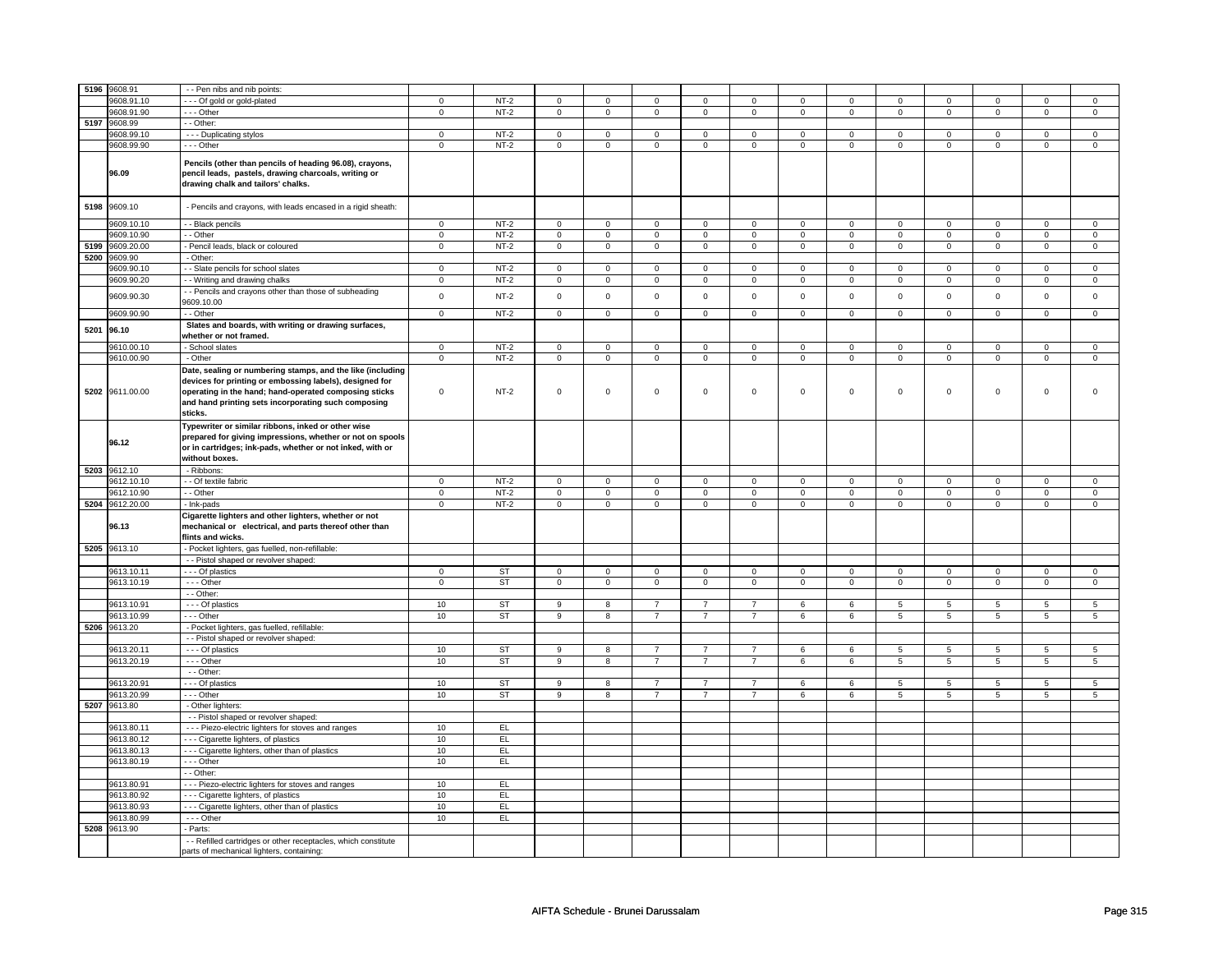|            | 9613.90.11      | - - - Liquid fuel                                                 | 10             | <b>ST</b> | 9                   | 8              |                |                |                | 6              | 6           | 5              | 5              | 5               | 5               | 5                   |
|------------|-----------------|-------------------------------------------------------------------|----------------|-----------|---------------------|----------------|----------------|----------------|----------------|----------------|-------------|----------------|----------------|-----------------|-----------------|---------------------|
|            | 9613.90.12      | - - - Liquefied gases                                             | 10             | <b>ST</b> | 9                   | 8              | $\overline{7}$ | $\overline{7}$ | $\overline{7}$ | 6              | 6           | 5              | 5              | 5               | 5               | 5                   |
|            |                 |                                                                   |                |           |                     |                |                |                |                |                |             |                |                |                 |                 |                     |
|            | 9613.90.90      | - - Other                                                         | 10             | <b>ST</b> | 9                   | 8              | $\overline{7}$ | $\overline{7}$ | $\overline{7}$ | 6              | 6           | 5              | 5              | 5               | 5               | 5                   |
|            |                 | Smoking pipes (including pipe bowls) and cigar or                 |                |           |                     |                |                |                |                |                |             |                |                |                 |                 |                     |
|            | 96.14           | cigarette holders, and parts thereof.                             |                |           |                     |                |                |                |                |                |             |                |                |                 |                 |                     |
|            |                 |                                                                   |                |           |                     |                |                |                |                |                |             |                |                |                 |                 |                     |
|            | 5209 9614.20    | - Pipes and pipe bowls:                                           |                |           |                     |                |                |                |                |                |             |                |                |                 |                 |                     |
|            |                 | - Roughly shaped blocks of wood or root for the manufacture       |                |           |                     |                |                |                |                |                |             |                |                |                 |                 |                     |
|            | 9614.20.10      | of pipes                                                          | 10             | ST        | 9                   | 8              | $\overline{7}$ | $\overline{7}$ | $\overline{7}$ | 6              | 6           | 5              | 5              | $\,$ 5 $\,$     | 5               | 5                   |
|            |                 |                                                                   |                |           |                     |                |                |                |                |                |             |                |                |                 |                 |                     |
|            | 9614.20.90      | - - Other                                                         | 10             | <b>ST</b> | $\overline{9}$      | $\overline{8}$ | $\overline{7}$ | $\overline{7}$ | $\overline{7}$ | 6              | 6           | $\overline{5}$ | $\overline{5}$ | $5\overline{)}$ | $5\overline{)}$ | $\overline{5}$      |
|            | 5210 9614.90.00 | - Other                                                           | 10             | <b>ST</b> | 9                   | 8              | $\overline{7}$ | $\overline{7}$ | $\overline{7}$ | 6              | 6           | 5              | 5              | 5               | 5               | 5                   |
|            |                 |                                                                   |                |           |                     |                |                |                |                |                |             |                |                |                 |                 |                     |
|            |                 | Combs, hair-slides and the like; hairpins, curling pins,          |                |           |                     |                |                |                |                |                |             |                |                |                 |                 |                     |
|            | 96.15           | curling grips, hair- curlers and the like, other than those of    |                |           |                     |                |                |                |                |                |             |                |                |                 |                 |                     |
|            |                 |                                                                   |                |           |                     |                |                |                |                |                |             |                |                |                 |                 |                     |
|            |                 | eading 85.16, and parts thereof.                                  |                |           |                     |                |                |                |                |                |             |                |                |                 |                 |                     |
|            |                 |                                                                   |                |           |                     |                |                |                |                |                |             |                |                |                 |                 |                     |
|            |                 | - Combs, hair-slides and the like:                                |                |           |                     |                |                |                |                |                |             |                |                |                 |                 |                     |
|            | 5211 9615.11    | - - Of hard rubber or plastics:                                   |                |           |                     |                |                |                |                |                |             |                |                |                 |                 |                     |
|            | 9615.11.10      | -- Hair slides and the like                                       | 10             | EL        |                     |                |                |                |                |                |             |                |                |                 |                 |                     |
|            |                 |                                                                   |                |           |                     |                |                |                |                |                |             |                |                |                 |                 |                     |
|            | 9615.11.90      | - - - Other                                                       | $\overline{0}$ | EL        |                     |                |                |                |                |                |             |                |                |                 |                 |                     |
|            | 5212 9615.19    | - - Other:                                                        |                |           |                     |                |                |                |                |                |             |                |                |                 |                 |                     |
|            | 9615.19.10      | --- Hair slides and the like                                      | 10             | <b>ST</b> | 9                   | 8              | $\overline{7}$ | $\overline{7}$ | $\overline{7}$ | 6              | 6           | 5              | 5              | 5               | 5               | 5                   |
|            |                 |                                                                   |                |           |                     |                |                |                |                |                |             |                |                |                 |                 |                     |
|            | 9615.19.90      | - - - Other                                                       | $\mathbf 0$    | <b>ST</b> | $\mathbf 0$         | $\mathbf 0$    | $\mathbf 0$    | $\mathbf 0$    | $\mathbf 0$    | $\mathbf 0$    | $\mathbf 0$ | $\mathbf 0$    | $\mathsf 0$    | $\mathbf 0$     | $\mathbf 0$     | $\mathbf 0$         |
|            | 5213 9615.90    | - Other:                                                          |                |           |                     |                |                |                |                |                |             |                |                |                 |                 |                     |
|            |                 | - Decorative hair pins:                                           |                |           |                     |                |                |                |                |                |             |                |                |                 |                 |                     |
|            | 9615.90.11      | - - - Of aluminium                                                | 10             | EL        |                     |                |                |                |                |                |             |                |                |                 |                 |                     |
|            |                 |                                                                   |                |           |                     |                |                |                |                |                |             |                |                |                 |                 |                     |
|            | 9615.90.19      | - - Other                                                         | 10             | EL        |                     |                |                |                |                |                |             |                |                |                 |                 |                     |
|            | 9615.90.20      | - Parts                                                           | 10             | EL        |                     |                |                |                |                |                |             |                |                |                 |                 |                     |
|            |                 | - - Other:                                                        |                |           |                     |                |                |                |                |                |             |                |                |                 |                 |                     |
|            |                 |                                                                   |                |           |                     |                |                |                |                |                |             |                |                |                 |                 |                     |
|            | 9615.90.91      | - - - Of aluminium                                                | $\mathbf 0$    | EL.       |                     |                |                |                |                |                |             |                |                |                 |                 |                     |
|            | 9615.90.99      | $- -$ Other                                                       | $\overline{0}$ | EL        |                     |                |                |                |                |                |             |                |                |                 |                 |                     |
|            |                 |                                                                   |                |           |                     |                |                |                |                |                |             |                |                |                 |                 |                     |
|            |                 | Scent sprays and similar toilet sprays, and mounts and            |                |           |                     |                |                |                |                |                |             |                |                |                 |                 |                     |
|            | 96.16           | heads therefor; powder-puffs and pads for the application         |                |           |                     |                |                |                |                |                |             |                |                |                 |                 |                     |
|            |                 |                                                                   |                |           |                     |                |                |                |                |                |             |                |                |                 |                 |                     |
|            |                 | of cosmetics or toilet preparations.                              |                |           |                     |                |                |                |                |                |             |                |                |                 |                 |                     |
|            |                 |                                                                   |                |           |                     |                |                |                |                |                |             |                |                |                 |                 |                     |
| 5214       | 9616.10         | Scent sprays and similar toilet sprays, and mounts and            |                |           |                     |                |                |                |                |                |             |                |                |                 |                 |                     |
|            |                 | eads therefor:                                                    |                |           |                     |                |                |                |                |                |             |                |                |                 |                 |                     |
|            | 9616.10.10      | - Sprays                                                          | $\mathbf 0$    | $NT-2$    | $\mathsf 0$         | $\mathsf 0$    | $\mathbf 0$    | $\mathbf 0$    | 0              | $\mathsf 0$    | $\mathbf 0$ | $\mathbf 0$    | $\mathsf 0$    | 0               | $\Omega$        | $\mathsf{O}\xspace$ |
|            |                 |                                                                   |                |           |                     |                |                |                |                |                |             |                |                |                 |                 |                     |
|            | 9616.10.20      | - - Mounts and heads of the sprays                                | $\mathbf 0$    | $NT-2$    | $\mathbf 0$         | $\mathsf 0$    | 0              | $\mathbf 0$    | 0              | $\mathbf 0$    | $\mathbf 0$ | $\mathbf 0$    | 0              | 0               | $\mathbf 0$     | $\mathbf 0$         |
|            | 9616.20.00      | Powder-puffs and pads for the application of cosmetics or         | $\mathsf 0$    | $NT-2$    | $\mathsf 0$         | $\mathsf 0$    | $\mathbf 0$    | $\mathbf 0$    | $\mathbf 0$    | $\mathbf 0$    | $\mathbf 0$ | $\mathbf 0$    | $\mathbf 0$    | $\mathbf 0$     | $\mathbf{0}$    | $\mathbf 0$         |
| 5215       |                 | toilet preparations                                               |                |           |                     |                |                |                |                |                |             |                |                |                 |                 |                     |
|            |                 |                                                                   |                |           |                     |                |                |                |                |                |             |                |                |                 |                 |                     |
|            |                 | Vacuum flasks and other vacuum vessels, complete with             |                |           |                     |                |                |                |                |                |             |                |                |                 |                 |                     |
|            | 5216 96.17      | cases; parts thereof, other than glass inners.                    |                |           |                     |                |                |                |                |                |             |                |                |                 |                 |                     |
|            |                 |                                                                   |                |           |                     |                |                |                |                |                |             |                |                |                 |                 |                     |
|            | 9617.00.10      | - Vacuum flasks and other vacuum vessels                          | $\mathbf 0$    | $NT-2$    | 0                   | $\mathbf 0$    | 0              | $\mathbf 0$    | $\mathbf 0$    | $\mathbf 0$    | 0           | $\mathbf 0$    | 0              | $\mathbf 0$     | $\Omega$        | $\mathbf 0$         |
|            | 9617.00.20      | - Parts                                                           | $\mathbf 0$    | $NT-2$    | $\mathbf 0$         | $\mathbf 0$    | $\mathbf 0$    | $\mathbf 0$    | $\mathbf 0$    | $\mathbf 0$    | $\mathbf 0$ | $\mathbf 0$    | $\mathbf 0$    | $\mathbf 0$     | $\mathbf 0$     | $\mathbf 0$         |
|            |                 |                                                                   |                |           |                     |                |                |                |                |                |             |                |                |                 |                 |                     |
|            |                 |                                                                   |                |           |                     |                |                |                |                |                |             |                |                |                 |                 |                     |
|            | 5217 9618.00.00 | Tailors' dummies and other lay figures; automata and              | $\mathbf 0$    | $NT-2$    | $\mathbf 0$         | $\mathsf 0$    | $\mathbf 0$    | $\mathbf 0$    | $\mathbf 0$    | $\mathbf 0$    | $\mathbf 0$ | $\mathbf 0$    | $\mathsf 0$    | 0               | $\mathbf 0$     | 0                   |
|            |                 | other animated displays used for shop window dressing.            |                |           |                     |                |                |                |                |                |             |                |                |                 |                 |                     |
|            |                 |                                                                   |                |           |                     |                |                |                |                |                |             |                |                |                 |                 |                     |
|            |                 |                                                                   |                |           |                     |                |                |                |                |                |             |                |                |                 |                 |                     |
|            |                 | Paintings, drawings and pastels, executed entirely by             |                |           |                     |                |                |                |                |                |             |                |                |                 |                 |                     |
|            | 97.01           | hand, other than drawings of heading 49.06 and other              |                |           |                     |                |                |                |                |                |             |                |                |                 |                 |                     |
|            |                 | than hand-painted or hand-decorated manufactured                  |                |           |                     |                |                |                |                |                |             |                |                |                 |                 |                     |
|            |                 | articles; collages and similar decorative plaques.                |                |           |                     |                |                |                |                |                |             |                |                |                 |                 |                     |
|            |                 |                                                                   |                |           |                     |                |                |                |                |                |             |                |                |                 |                 |                     |
|            | 5218 9701.10.00 | - Paintings, drawings and pastels                                 | $\mathbf 0$    | $NT-2$    | $\mathbf 0$         | $\mathbf 0$    | $\mathbf 0$    | $\mathbf 0$    | $\mathbf 0$    | $\mathbf 0$    | $\mathbf 0$ | $\mathbf 0$    | $\mathbf 0$    | $\mathbf 0$     | $\mathbf 0$     | $\mathbf 0$         |
|            | 5219 9701.90    | - Other:                                                          |                |           |                     |                |                |                |                |                |             |                |                |                 |                 |                     |
|            |                 |                                                                   |                |           |                     |                |                |                |                |                |             |                |                |                 |                 |                     |
|            |                 | - - Of cut flowers, flower buds, foliage, branches or other parts |                |           |                     |                |                |                |                |                |             |                |                |                 |                 |                     |
|            | 9701.90.10      |                                                                   | $\mathbf 0$    | $NT-2$    | $\mathbf 0$         | $\mathbf 0$    | $\mathbf 0$    | $\mathbf 0$    | $\mathbf 0$    | $\mathbf 0$    | $\mathbf 0$ | $\mathbf 0$    | $\mathsf 0$    | $\mathbf{0}$    | $\mathbf{0}$    | $\mathbf{0}$        |
|            |                 | of plant; of plastics, printed matter or base metal               |                |           |                     |                |                |                |                |                |             |                |                |                 |                 |                     |
|            |                 |                                                                   | $\overline{0}$ |           | $\overline{0}$      |                |                |                | $\overline{0}$ |                |             |                | $\overline{0}$ |                 |                 |                     |
|            | 9701.90.20      | - - Of natural cork                                               |                | $NT-2$    |                     | $\mathsf 0$    | $\mathbf 0$    | $\mathbf 0$    |                | $\mathbf 0$    | $\mathbf 0$ | $\mathbf 0$    |                | $\overline{0}$  | $\mathbf 0$     | $\mathbf 0$         |
|            | 9701.90.90      | - - Other                                                         | $\overline{0}$ | $NT-2$    | $\overline{0}$      | $\overline{0}$ | $\mathbf 0$    | $\overline{0}$ | $\pmb{0}$      | $\overline{0}$ | $\mathbf 0$ | $\overline{0}$ | $\pmb{0}$      | $\overline{0}$  | 0               | $\overline{0}$      |
|            | 5220 9702.00.00 | Original engravings, prints and lithographs.                      | $\mathsf 0$    | $NT-2$    | $\mathbf 0$         | $\mathbf 0$    | $\mathbf 0$    | $\mathbf 0$    | $\mathbf 0$    | $\mathbf 0$    | $\mathbf 0$ | $\mathbf 0$    | $\mathsf 0$    | $\mathbf{O}$    | $\mathbf 0$     | $\mathbf 0$         |
|            | 5221 9703.00.00 |                                                                   | $\mathsf 0$    | $NT-2$    | $\mathsf{O}\xspace$ | $\mathsf{O}$   | $\mathsf 0$    | $\mathsf{O}^-$ | $\mathbf 0$    | $\mathsf{O}$   | $\mathbf 0$ | $\mathsf{O}^-$ | $\mathsf 0$    | $\mathbf 0$     | $\mathsf 0$     | $\mathsf{O}^-$      |
|            |                 | Original sculptures and statuary, in any material.                |                |           |                     |                |                |                |                |                |             |                |                |                 |                 |                     |
|            |                 | Postage or revenue stamps, stamp-postmarks, first-day             |                |           |                     |                |                |                |                |                |             |                |                |                 |                 |                     |
|            |                 |                                                                   |                |           |                     |                |                |                |                |                |             |                |                |                 |                 |                     |
| 5222 97.04 |                 | covers, postal stationery (stamped paper), and the like,          |                |           |                     |                |                |                |                |                |             |                |                |                 |                 |                     |
|            |                 | used or unused, other than those of heading 49.07.                |                |           |                     |                |                |                |                |                |             |                |                |                 |                 |                     |
|            |                 |                                                                   |                |           |                     |                |                |                |                |                |             |                |                |                 |                 |                     |
|            | 9704.00.10      | - Postage or revenue stamps                                       | $\mathbf 0$    | $NT-2$    | 0                   | 0              | 0              | 0              | 0              | 0              | 0           | 0              | 0              | 0               | $\mathbf 0$     | 0                   |
|            | 9704.00.90      | - Other                                                           | $\mathbf 0$    | $NT-2$    | $\mathbf 0$         | $\mathbf 0$    | $\mathbf 0$    | $\mathbf 0$    | $\mathbf 0$    | $\mathbf 0$    | $\mathbf 0$ | $\mathbf 0$    | $\mathbf 0$    | $\mathbf{0}$    | $\mathbf 0$     | $\mathbf{0}$        |
|            |                 |                                                                   |                |           |                     |                |                |                |                |                |             |                |                |                 |                 |                     |